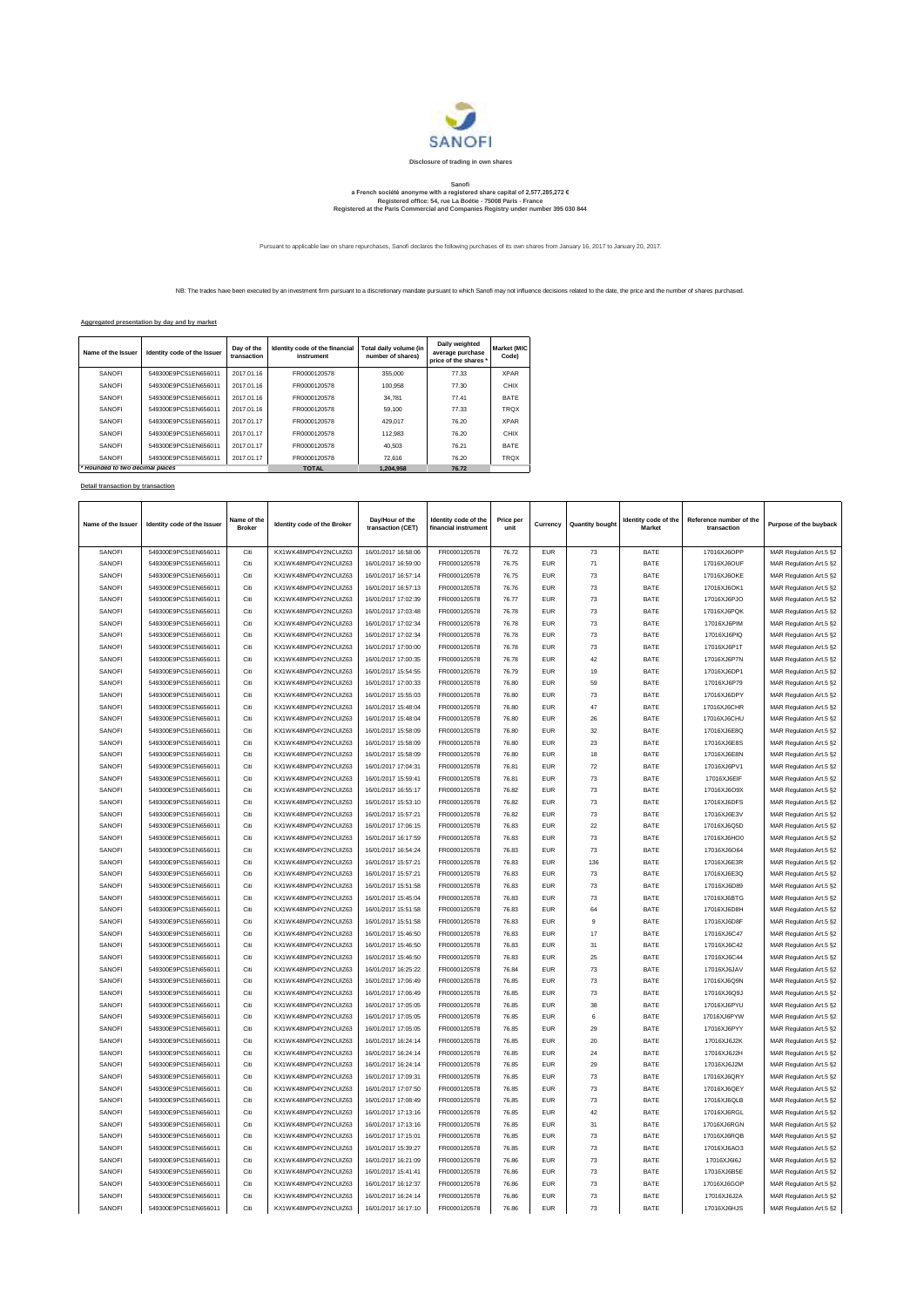| SANOFI           |                                              |              |                                              |                                            |                              |                |                          |                                |              |                            |                                                    |
|------------------|----------------------------------------------|--------------|----------------------------------------------|--------------------------------------------|------------------------------|----------------|--------------------------|--------------------------------|--------------|----------------------------|----------------------------------------------------|
|                  | 549300E9PC51EN656011                         | Citi         | KX1WK48MPD4Y2NCUIZ63                         | 16/01/2017 17:08:35                        | FR0000120578                 | 76.86          | <b>EUR</b>               | 71                             | BATE         | 17016XJ6QJT                | MAR Regulation Art.5 §2                            |
|                  | 549300E9PC51EN656011                         |              | KX1WK48MPD4Y2NCUIZ63                         |                                            |                              |                |                          |                                |              |                            |                                                    |
| SANOFI           |                                              | Citi         |                                              | 16/01/2017 17:05:28                        | FR0000120578                 | 76.86          | <b>EUR</b>               | $\bf 73$                       | BATE         | 17016XJ6Q1A                | MAR Regulation Art.5 §2                            |
| SANOFI           | 549300E9PC51EN656011                         | Citi         | KX1WK48MPD4Y2NCUIZ63                         | 16/01/2017 17:28:32                        | FR0000120578                 | 76.86          | <b>EUR</b>               | 73                             | BATE         | 17016XJ6UAU                | MAR Regulation Art.5 §2                            |
| SANOFI           | 549300E9PC51EN656011                         | Citi         | KX1WK48MPD4Y2NCUIZ63                         | 16/01/2017 17:12:29                        | FR0000120578                 | 76.86          | <b>EUR</b>               | 54                             | BATE         | 17016XJ6RCG                | MAR Regulation Art.5 §2                            |
| SANOFI           | 549300E9PC51EN656011                         | Citi         | KX1WK48MPD4Y2NCUIZ63                         | 16/01/2017 17:12:11                        | FR0000120578                 | 76.86          | <b>EUR</b>               | 19                             | BATE         | 17016XJ6RAZ                | MAR Regulation Art.5 §2                            |
| SANOFI           | 549300E9PC51EN656011                         | Citi         | KX1WK48MPD4Y2NCUIZ63                         | 16/01/2017 17:14:09                        | FR0000120578                 | 76.86          | <b>EUR</b>               | 10                             | BATE         | 17016XJ6RM2                | MAR Regulation Art.5 §2                            |
| SANOFI           |                                              | Citi         |                                              |                                            | FR0000120578                 | 76.86          | <b>EUR</b>               |                                | BATE         | 17016XJ6ILG                |                                                    |
|                  | 549300E9PC51EN656011                         |              | KX1WK48MPD4Y2NCUIZ63                         | 16/01/2017 16:22:51                        |                              |                |                          | 51                             |              |                            | MAR Regulation Art.5 §2                            |
| SANOFI           | 549300E9PC51EN656011                         | Citi         | KX1WK48MPD4Y2NCUIZ63                         | 16/01/2017 15:43:08                        | FR0000120578                 | 76.86          | <b>EUR</b>               | 69                             | BATE         | 17016XJ6BIF                | MAR Regulation Art.5 §2                            |
| SANOFI           | 549300E9PC51EN656011                         | Citi         | KX1WK48MPD4Y2NCUIZ63                         | 16/01/2017 15:43:08                        | FR0000120578                 | 76.86          | <b>EUR</b>               | $\overline{4}$                 | BATE         | 17016XJ6BIA                | MAR Regulation Art.5 §2                            |
| SANOFI           | 549300E9PC51EN656011                         | Citi         | KX1WK48MPD4Y2NCUIZ63                         | 16/01/2017 17:14:52                        | FR0000120578                 | 76.86          | <b>EUR</b>               | 63                             | BATE         | 17016XJ6ROZ                | MAR Regulation Art.5 §2                            |
| SANOFI           | 549300E9PC51EN656011                         | Citi         | KX1WK48MPD4Y2NCUIZ63                         | 16/01/2017 16:21:39                        | FR0000120578                 | 76.87          | <b>EUR</b>               | $\mathbf{73}$                  | BATE         | 17016XJ6I9U                | MAR Regulation Art.5 §2                            |
|                  |                                              |              |                                              |                                            |                              |                |                          |                                |              |                            |                                                    |
| SANOFI           | 549300E9PC51EN656011                         | Citi         | KX1WK48MPD4Y2NCUIZ63                         | 16/01/2017 16:22:14                        | FR0000120578                 | 76.87          | <b>EUR</b>               | 70                             | BATE         | 17016XJ6IF7                | MAR Regulation Art.5 §2                            |
| SANOFI           | 549300E9PC51EN656011                         | Citi         | KX1WK48MPD4Y2NCUIZ63                         | 16/01/2017 16:22:14                        | FR0000120578                 | 76.87          | <b>EUR</b>               | 3                              | BATE         | 17016XJ6IF5                | MAR Regulation Art.5 §2                            |
| SANOFI           | 549300E9PC51EN656011                         | Citi         | KX1WK48MPD4Y2NCUIZ63                         | 16/01/2017 17:12:02                        | FR0000120578                 | 76.87          | <b>EUR</b>               | 70                             | BATE         | 17016XJ6R9G                | MAR Regulation Art.5 §2                            |
| SANOFI           | 549300E9PC51EN656011                         | Citi         | KX1WK48MPD4Y2NCUIZ63                         | 16/01/2017 17:12:02                        | FR0000120578                 | 76.87          | <b>EUR</b>               | 3                              | BATE         | 17016XJ6R9C                | MAR Regulation Art.5 §2                            |
|                  |                                              |              |                                              |                                            |                              |                |                          |                                |              |                            |                                                    |
| SANOFI           | 549300E9PC51EN656011                         | Citi         | KX1WK48MPD4Y2NCUIZ63                         | 16/01/2017 16:53:51                        | FR0000120578                 | 76.87          | <b>EUR</b>               | 73                             | BATE         | 17016XJ6O3H                | MAR Regulation Art.5 §2                            |
| SANOFI           | 549300E9PC51EN656011                         | Citi         | KX1WK48MPD4Y2NCUIZ63                         | 16/01/2017 16:15:56                        | FR0000120578                 | 76.87          | <b>EUR</b>               | 68                             | BATE         | 17016XJ6H98                | MAR Regulation Art.5 §2                            |
| SANOFI           | 549300E9PC51EN656011                         | Citi         | KX1WK48MPD4Y2NCUIZ63                         | 16/01/2017 16:15:56                        | FR0000120578                 | 76.87          | <b>EUR</b>               | $\,$ 5 $\,$                    | BATE         | 17016XJ6H96                | MAR Regulation Art.5 §2                            |
| SANOFI           | 549300E9PC51EN656011                         | Citi         | KX1WK48MPD4Y2NCUIZ63                         | 16/01/2017 16:14:58                        | FR0000120578                 | 76.87          | <b>EUR</b>               | 23                             | BATE         | 17016XJ6H3C                | MAR Regulation Art.5 §2                            |
|                  |                                              |              |                                              |                                            |                              |                |                          |                                |              |                            |                                                    |
| SANOFI           | 549300E9PC51EN656011                         | Citi         | KX1WK48MPD4Y2NCUIZ63                         | 16/01/2017 16:14:58                        | FR0000120578                 | 76.87          | <b>EUR</b>               | 13                             | BATE         | 17016XJ6H39                | MAR Regulation Art.5 §2                            |
| SANOFI           | 549300E9PC51EN656011                         | Citi         | KX1WK48MPD4Y2NCUIZ63                         | 16/01/2017 16:14:58                        | FR0000120578                 | 76.87          | <b>EUR</b>               | 37                             | BATE         | 17016XJ6H38                | MAR Regulation Art.5 §2                            |
| SANOFI           | 549300E9PC51EN656011                         | Citi         | KX1WK48MPD4Y2NCUIZ63                         | 16/01/2017 16:22:14                        | FR0000120578                 | 76.87          | <b>EUR</b>               | 18                             | BATE         | 17016XJ6IFC                | MAR Regulation Art.5 §2                            |
| SANOFI           | 549300E9PC51EN656011                         | Citi         | KX1WK48MPD4Y2NCUIZ63                         | 16/01/2017 16:22:14                        | FR0000120578                 | 76.87          | <b>EUR</b>               | 51                             | BATE         | 17016XJ6IFB                | MAR Regulation Art.5 §2                            |
| SANOFI           | 549300E9PC51EN656011                         | Citi         | KX1WK48MPD4Y2NCUIZ63                         | 16/01/2017 17:10:37                        | FR0000120578                 | 76.88          | <b>EUR</b>               | 73                             | BATE         | 17016XJ6R1Q                | MAR Regulation Art.5 §2                            |
| SANOFI           | 549300E9PC51EN656011                         | Citi         | KX1WK48MPD4Y2NCUIZ63                         | 16/01/2017 17:11:09                        | FR0000120578                 | 76.88          | <b>EUR</b>               | 73                             | BATE         |                            |                                                    |
|                  |                                              |              |                                              |                                            |                              |                |                          |                                |              | 17016XJ6R47                | MAR Regulation Art.5 §2                            |
| SANOFI           | 549300E9PC51EN656011                         | Citi         | KX1WK48MPD4Y2NCUIZ63                         | 16/01/2017 16:15:56                        | FR0000120578                 | 76.88          | <b>EUR</b>               | $22\,$                         | BATE         | 17016XJ6H90                | MAR Regulation Art.5 §2                            |
| SANOFI           | 549300E9PC51EN656011                         | Citi         | KX1WK48MPD4Y2NCUIZ63                         | 16/01/2017 16:15:56                        | FR0000120578                 | 76.88          | <b>EUR</b>               | 6                              | BATE         | 17016XJ6H94                | MAR Regulation Art.5 §2                            |
| SANOFI           | 549300E9PC51EN656011                         | Citi         | KX1WK48MPD4Y2NCUIZ63                         | 16/01/2017 16:15:56                        | FR0000120578                 | 76.88          | <b>EUR</b>               | 45                             | BATE         | 17016XJ6H8Y                | MAR Regulation Art.5 §2                            |
| SANOFI           | 549300E9PC51EN656011                         | Citi         | KX1WK48MPD4Y2NCUIZ63                         | 16/01/2017 16:05:48                        | FR0000120578                 | 76.88          | <b>EUR</b>               | 9                              | BATE         | 17016XJ6FOU                | MAR Regulation Art.5 §2                            |
|                  | 549300E9PC51EN656011                         |              |                                              |                                            |                              |                |                          |                                |              |                            |                                                    |
| SANOFI           |                                              | Citi         | KX1WK48MPD4Y2NCUIZ63                         | 16/01/2017 16:11:07                        | FR0000120578                 | 76.89          | <b>EUR</b>               | 73                             | BATE         | 17016XJ6GGX                | MAR Regulation Art.5 §2                            |
| SANOFI           | 549300E9PC51EN656011                         | Citi         | KX1WK48MPD4Y2NCUIZ63                         | 16/01/2017 16:49:59                        | FR0000120578                 | 76.89          | <b>EUR</b>               | 6                              | BATE         | 17016XJ6NMO                | MAR Regulation Art.5 §2                            |
| SANOFI           | 549300E9PC51EN656011                         | Citi         | KX1WK48MPD4Y2NCUIZ63                         | 16/01/2017 16:49:59                        | FR0000120578                 | 76.89          | <b>EUR</b>               | 67                             | BATE         | 17016XJ6NML                | MAR Regulation Art.5 §2                            |
| SANOFI           | 549300E9PC51EN656011                         | Citi         | KX1WK48MPD4Y2NCUIZ63                         | 16/01/2017 16:52:39                        | FR0000120578                 | 76.89          | <b>EUR</b>               | 73                             | BATE         | 17016XJ6NZ4                | MAR Regulation Art.5 §2                            |
|                  | 549300E9PC51EN656011                         | Citi         | KX1WK48MPD4Y2NCUIZ63                         |                                            | FR0000120578                 | 76.89          | <b>EUR</b>               |                                | BATE         | 17016XJ6H7Z                |                                                    |
| SANOFI           |                                              |              |                                              | 16/01/2017 16:15:47                        |                              |                |                          | $\mathbf{73}$                  |              |                            | MAR Regulation Art.5 §2                            |
| SANOFI           | 549300E9PC51EN656011                         | Citi         | KX1WK48MPD4Y2NCUIZ63                         | 16/01/2017 16:51:43                        | FR0000120578                 | 76.89          | <b>EUR</b>               | 19                             | BATE         | 17016XJ6NUX                | MAR Regulation Art.5 §2                            |
| SANOFI           | 549300E9PC51EN656011                         | Citi         | KX1WK48MPD4Y2NCUIZ63                         | 16/01/2017 16:51:43                        | FR0000120578                 | 76.89          | <b>EUR</b>               | 54                             | BATE         | 17016XJ6NUV                | MAR Regulation Art.5 §2                            |
| SANOFI           | 549300E9PC51EN656011                         | Citi         | KX1WK48MPD4Y2NCUIZ63                         | 16/01/2017 16:05:48                        | FR0000120578                 | 76.89          | <b>EUR</b>               | $\mathbf{73}$                  | BATE         | 17016XJ6FOS                | MAR Regulation Art.5 §2                            |
| SANOFI           | 549300E9PC51EN656011                         | Citi         | KX1WK48MPD4Y2NCUIZ63                         | 16/01/2017 16:05:48                        | FR0000120578                 | 76.89          | <b>EUR</b>               | 69                             | BATE         | 17016XJ6FOY                | MAR Regulation Art.5 §2                            |
|                  |                                              |              |                                              |                                            |                              |                |                          |                                |              |                            |                                                    |
| SANOFI           | 549300E9PC51EN656011                         | Citi         | KX1WK48MPD4Y2NCUIZ63                         | 16/01/2017 16:33:08                        | FR0000120578                 | 76.89          | <b>EUR</b>               | 28                             | BATE         | 17016XJ6KQE                | MAR Regulation Art.5 §2                            |
| SANOFI           | 549300E9PC51EN656011                         | Citi         | KX1WK48MPD4Y2NCUIZ63                         | 16/01/2017 16:33:08                        | FR0000120578                 | 76.89          | <b>EUR</b>               | 43                             | BATE         | 17016XJ6KQC                | MAR Regulation Art.5 §2                            |
| SANOFI           | 549300E9PC51EN656011                         | Citi         | KX1WK48MPD4Y2NCUIZ63                         | 16/01/2017 17:29:17                        | FR0000120578                 | 76.89          | <b>EUR</b>               | 31                             | BATE         | 17016XJ6UJS                | MAR Regulation Art.5 §2                            |
| SANOFI           | 549300E9PC51EN656011                         | Citi         | KX1WK48MPD4Y2NCUIZ63                         | 16/01/2017 16:16:21                        | FR0000120578                 | 76.90          | <b>EUR</b>               | 73                             | BATE         | 17016XJ6HDY                | MAR Regulation Art.5 §2                            |
| SANOFI           | 549300E9PC51EN656011                         | Citi         | KX1WK48MPD4Y2NCUIZ63                         | 16/01/2017 16:49:12                        | FR0000120578                 | 76.90          | <b>EUR</b>               | 43                             | BATE         | 17016XJ6NG4                |                                                    |
|                  |                                              |              |                                              |                                            |                              |                |                          |                                |              |                            | MAR Regulation Art.5 §2                            |
| SANOFI           | 549300E9PC51EN656011                         | Citi         | KX1WK48MPD4Y2NCUIZ63                         | 16/01/2017 16:49:12                        | FR0000120578                 | 76.90          | <b>EUR</b>               | 30                             | BATE         | 17016XJ6NG2                | MAR Regulation Art.5 §2                            |
| SANOFI           | 549300E9PC51EN656011                         | Citi         | KX1WK48MPD4Y2NCUIZ63                         | 16/01/2017 16:51:13                        | FR0000120578                 | 76.90          | <b>EUR</b>               | $\mathbf{73}$                  | BATE         | 17016XJ6NT9                | MAR Regulation Art.5 §2                            |
| SANOFI           | 549300E9PC51EN656011                         | Citi         | KX1WK48MPD4Y2NCUIZ63                         | 16/01/2017 16:35:58                        | FR0000120578                 | 76.90          | <b>EUR</b>               | $\mathbf{73}$                  | BATE         | 17016XJ6LA3                | MAR Regulation Art.5 §2                            |
| SANOFI           | 549300E9PC51EN656011                         | Citi         | KX1WK48MPD4Y2NCUIZ63                         | 16/01/2017 17:29:35                        | FR0000120578                 | 76.90          | <b>EUR</b>               | $\bf 73$                       | BATE         | 17016XJ6UMB                | MAR Regulation Art.5 §2                            |
| SANOFI           |                                              |              |                                              |                                            | FR0000120578                 |                | <b>EUR</b>               |                                |              |                            |                                                    |
|                  | 549300E9PC51EN656011                         | Citi         | KX1WK48MPD4Y2NCUIZ63                         | 16/01/2017 17:19:17                        |                              | 76.90          |                          | $\mathbf{73}$                  | BATE         | 17016XJ6SE2                | MAR Regulation Art.5 §2                            |
| SANOFI           | 549300E9PC51EN656011                         | Citi         | KX1WK48MPD4Y2NCUIZ63                         | 16/01/2017 17:19:17                        | FR0000120578                 | 76.90          | <b>EUR</b>               | 115                            | BATE         | 17016XJ6SE4                | MAR Regulation Art.5 §2                            |
| SANOFI           | 549300E9PC51EN656011                         | Citi         | KX1WK48MPD4Y2NCUIZ63                         | 16/01/2017 16:35:12                        | FR0000120578                 | 76.90          | <b>EUR</b>               | 73                             | BATE         | 17016XJ6L5Q                | MAR Regulation Art.5 §2                            |
| SANOFI           | 549300E9PC51EN656011                         | Citi         | KX1WK48MPD4Y2NCUIZ63                         | 16/01/2017 16:04:42                        | FR0000120578                 | 76.91          | <b>EUR</b>               | $\mathbf{73}$                  | BATE         | 17016XJ6FGS                | MAR Regulation Art.5 §2                            |
| SANOFI           | 549300E9PC51EN656011                         | Citi         | KX1WK48MPD4Y2NCUIZ63                         | 16/01/2017 16:32:10                        | FR0000120578                 | 76.91          | <b>EUR</b>               | $\overline{1}$                 | BATE         | 17016XJ6KKK                | MAR Regulation Art.5 §2                            |
|                  |                                              |              |                                              |                                            |                              |                |                          |                                |              |                            |                                                    |
| SANOFI           | 549300E9PC51EN656011                         | Citi         | KX1WK48MPD4Y2NCUIZ63                         | 16/01/2017 16:32:10                        | FR0000120578                 | 76.91          | <b>EUR</b>               | $\scriptstyle{72}$             | BATE         | 17016XJ6KKI                | MAR Regulation Art.5 §2                            |
| SANOFI           | 549300E9PC51EN656011                         | Citi         | KX1WK48MPD4Y2NCUIZ63                         | 16/01/2017 16:34:14                        | FR0000120578                 | 76.91          | <b>EUR</b>               | $\mathbf{73}$                  | BATE         | 17016XJ6KZ1                | MAR Regulation Art.5 §2                            |
| SANOFI           | 549300E9PC51EN656011                         | Citi         | KX1WK48MPD4Y2NCUIZ63                         | 16/01/2017 16:47:58                        | FR0000120578                 | 76.91          | <b>EUR</b>               | $\mathbf{73}$                  | <b>BATE</b>  | 17016XJ6N7W                | MAR Regulation Art.5 §2                            |
| SANOFI           | 549300E9PC51EN656011                         | Citi         | KX1WK48MPD4Y2NCUIZ63                         | 16/01/2017 17:16:10                        | FR0000120578                 |                |                          |                                |              |                            |                                                    |
| SANOFI           | 549300E9PC51EN656011                         |              |                                              |                                            |                              | 76.91          | <b>EUR</b>               |                                |              |                            |                                                    |
|                  |                                              |              |                                              |                                            |                              |                |                          | $\mathbf{73}$                  | BATE         | 17016XJ6RY0                | MAR Regulation Art.5 §2                            |
| SANOFI           |                                              | Citi         | KX1WK48MPD4Y2NCUIZ63                         | 16/01/2017 17:20:30                        | FR0000120578                 | 76.91          | <b>EUR</b>               | 73                             | BATE         | 17016XJ6SMR                | MAR Regulation Art.5 §2                            |
|                  | 549300E9PC51EN656011                         |              | KX1WK48MPD4Y2NCUIZ63                         | 16/01/2017 16:08:23                        | FR0000120578                 | 76.92          | FUR                      |                                | <b>BATE</b>  | 17016XJ6G3V                | MAR Regulation Art 5 82                            |
| SANOFI           | 549300E9PC51EN656011                         | Citi         | KX1WK48MPD4Y2NCUIZ63                         | 16/01/2017 16:08:27                        | FR0000120578                 | 76.92          | <b>EUR</b>               | 73                             | BATE         | 17016XJ6G49                | MAR Regulation Art.5 §2                            |
| SANOFI           | 549300E9PC51EN656011                         | Citi         | KX1WK48MPD4Y2NCUIZ63                         | 16/01/2017 16:44:57                        | FR0000120578                 | 76.92          | <b>EUR</b>               | $\mathbf{73}$                  | BATE         | 17016XJ6MQD                | MAR Regulation Art.5 §2                            |
|                  |                                              |              |                                              |                                            |                              |                |                          |                                |              |                            |                                                    |
| SANOFI           | 549300E9PC51EN656011                         | Citi         | KX1WK48MPD4Y2NCUIZ63                         | 16/01/2017 16:03:36                        | FR0000120578                 | 76.92          | <b>EUR</b>               | 64                             | BATE         | 17016XJ6FAA                | MAR Regulation Art.5 §2                            |
| SANOFI           | 549300E9PC51EN656011                         | Citi         | KX1WK48MPD4Y2NCUIZ63                         | 16/01/2017 16:04:00                        | FR0000120578                 | 76.92          | <b>EUR</b>               | $\mathsf g$                    | BATE         | 17016XJ6FC6                | MAR Regulation Art.5 §2                            |
| SANOFI           | 549300E9PC51EN656011                         | Citi         | KX1WK48MPD4Y2NCUIZ63                         | 16/01/2017 16:04:00                        | FR0000120578                 | 76.92          | <b>EUR</b>               | 144                            | BATE         | 17016XJ6FC9                | MAR Regulation Art.5 §2                            |
| SANOFI           | 549300E9PC51EN656011                         | Citi         | KX1WK48MPD4Y2NCUIZ63                         | 16/01/2017 17:24:00                        | FR0000120578                 | 76.92          | <b>EUR</b>               | $\mathbf{73}$                  | BATE         | 17016XJ6TC8                | MAR Regulation Art.5 §2                            |
| SANOFI           | 549300E9PC51EN656011                         | Citi         | KX1WK48MPD4Y2NCUIZ63                         | 16/01/2017 17:18:05                        | FR0000120578                 | 76.92          | <b>EUR</b>               | 129                            | BATE         | 17016XJ6S8H                | MAR Regulation Art.5 §2                            |
| SANOFI           | 549300E9PC51EN656011                         | Citi         | KX1WK48MPD4Y2NCUIZ63                         | 16/01/2017 17:18:05                        | FR0000120578                 | 76.92          | <b>EUR</b>               | 73                             | BATE         | 17016XJ6S8E                | MAR Regulation Art.5 §2                            |
|                  |                                              |              |                                              |                                            |                              | 76.92          |                          |                                |              |                            |                                                    |
| SANOFI           | 549300E9PC51EN656011                         | Citi         | KX1WK48MPD4Y2NCUIZ63                         | 16/01/2017 17:23:33                        | FR0000120578                 |                | <b>EUR</b>               | 73                             | BATE         | 17016XJ6T9R                | MAR Regulation Art.5 §2                            |
| SANOFI           | 549300E9PC51EN656011                         | Citi         | KX1WK48MPD4Y2NCUIZ63                         | 16/01/2017 17:16:08                        | FR0000120578                 | 76.92          | <b>EUR</b>               | 241                            | BATE         | 17016XJ6RXX                | MAR Regulation Art.5 §2                            |
| SANOFI           | 549300E9PC51EN656011                         | Citi         | KX1WK48MPD4Y2NCUIZ63                         | 16/01/2017 17:20:30                        | FR0000120578                 | 76.92          | <b>EUR</b>               | $\mathbf{73}$                  | BATE         | 17016XJ6SMM                | MAR Regulation Art.5 §2                            |
| SANOFI           | 549300E9PC51EN656011                         | Citi         | KX1WK48MPD4Y2NCUIZ63                         | 16/01/2017 17:20:00                        | FR0000120578                 | 76.92          | <b>EUR</b>               | $\mathbf{73}$                  | BATE         | 17016XJ6SIK                | MAR Regulation Art.5 §2                            |
| SANOFI           | 549300E9PC51EN656011                         | Citi         | KX1WK48MPD4Y2NCUIZ63                         | 16/01/2017 16:10:04                        | FR0000120578                 | 76.93          | <b>EUR</b>               | $\mathbf{73}$                  | BATE         | 17016XJ6GCD                | MAR Regulation Art.5 §2                            |
| SANOFI           | 549300E9PC51EN656011                         | Citi         | KX1WK48MPD4Y2NCUIZ63                         | 16/01/2017 15:37:30                        | FR0000120578                 | 76.93          | <b>EUR</b>               | $\mathbf{73}$                  | BATE         | 17016XJ6A3J                | MAR Regulation Art.5 §2                            |
|                  |                                              |              |                                              |                                            |                              |                |                          |                                |              |                            |                                                    |
| SANOFI           | 549300E9PC51EN656011                         | Citi         | KX1WK48MPD4Y2NCUIZ63                         | 16/01/2017 16:47:18                        | FR0000120578                 | 76.93          | <b>EUR</b>               | 73                             | BATE         | 17016XJ6N4L                | MAR Regulation Art.5 §2                            |
| SANOFI           | 549300E9PC51EN656011                         | Citi         | KX1WK48MPD4Y2NCUIZ63                         | 16/01/2017 15:35:39                        | FR0000120578                 | 76.93          | <b>EUR</b>               | $\mathbf{73}$                  | BATE         | 17016XJ69LO                | MAR Regulation Art.5 §2                            |
| SANOFI           | 549300E9PC51EN656011                         | Citi         | KX1WK48MPD4Y2NCUIZ63                         | 16/01/2017 17:28:02                        | FR0000120578                 | 76.93          | <b>EUR</b>               | $\mathbf{73}$                  | BATE         | 17016XJ6U5V                | MAR Regulation Art.5 §2                            |
| SANOFI           | 549300E9PC51EN656011                         | Citi         | KX1WK48MPD4Y2NCUIZ63                         | 16/01/2017 16:46:12                        | FR0000120578                 | 76.94          | <b>EUR</b>               | 73                             | BATE         | 17016XJ6MYP                | MAR Regulation Art.5 §2                            |
| SANOFI           | 549300E9PC51EN656011                         | Citi         | KX1WK48MPD4Y2NCUIZ63                         | 16/01/2017 16:37:20                        | FR0000120578                 | 76.94          | <b>EUR</b>               | $\mathbf{73}$                  | BATE         | 17016XJ6LJK                | MAR Regulation Art.5 §2                            |
|                  |                                              |              |                                              |                                            |                              |                |                          |                                |              |                            |                                                    |
| SANOFI           | 549300E9PC51EN656011                         | Citi         | KX1WK48MPD4Y2NCUIZ63                         | 16/01/2017 16:38:20                        | FR0000120578                 | 76.94          | <b>EUR</b>               | $\mathbf{73}$                  | BATE         | 17016XJ6LOD                | MAR Regulation Art.5 §2                            |
| SANOFI           | 549300E9PC51EN656011                         | Citi         | KX1WK48MPD4Y2NCUIZ63                         | 16/01/2017 16:31:10                        | FR0000120578                 | 76.94          | <b>EUR</b>               | $\mathbf{73}$                  | BATE         | 17016XJ6KGX                | MAR Regulation Art.5 §2                            |
| SANOFI           | 549300E9PC51EN656011                         | Citi         | KX1WK48MPD4Y2NCUIZ63                         | 16/01/2017 17:26:00                        | FR0000120578                 | 76.95          | <b>EUR</b>               | 56                             | BATE         | 17016XJ6TQ2                | MAR Regulation Art.5 §2                            |
| SANOFI           | 549300E9PC51EN656011                         | Citi         | KX1WK48MPD4Y2NCUIZ63                         | 16/01/2017 17:26:00                        | FR0000120578                 | 76.95          | <b>EUR</b>               | 97                             | BATE         | 17016XJ6TQ6                | MAR Regulation Art.5 §2                            |
|                  |                                              | Citi         |                                              |                                            |                              | 76.95          |                          |                                |              |                            |                                                    |
| SANOFI           | 549300E9PC51EN656011                         |              | KX1WK48MPD4Y2NCUIZ63                         | 16/01/2017 17:26:00                        | FR0000120578                 |                | <b>EUR</b>               | $\mathbf{73}$                  | BATE         | 17016XJ6TPW                | MAR Regulation Art.5 §2                            |
| SANOFI           | 549300E9PC51EN656011                         | Citi         | KX1WK48MPD4Y2NCUIZ63                         | 16/01/2017 17:26:07                        | FR0000120578                 | 76.95          | <b>EUR</b>               | 73                             | BATE         | 17016XJ6TQR                | MAR Regulation Art.5 §2                            |
| SANOFI           | 549300E9PC51EN656011                         | Citi         | KX1WK48MPD4Y2NCUIZ63                         | 16/01/2017 17:27:01                        | FR0000120578                 | 76.95          | <b>EUR</b>               | $\mathbf{73}$                  | BATE         | 17016XJ6TWU                | MAR Regulation Art.5 §2                            |
| SANOFI           | 549300E9PC51EN656011                         | Citi         | KX1WK48MPD4Y2NCUIZ63                         | 16/01/2017 17:27:08                        | FR0000120578                 | 76.95          | <b>EUR</b>               | 73                             | BATE         | 17016XJ6TYL                | MAR Regulation Art.5 §2                            |
| SANOFI           | 549300E9PC51EN656011                         | Citi         | KX1WK48MPD4Y2NCUIZ63                         | 16/01/2017 16:30:27                        | FR0000120578                 | 76.95          | <b>EUR</b>               | $\mathbf{73}$                  | BATE         | 17016XJ6KDN                | MAR Regulation Art.5 §2                            |
|                  |                                              |              |                                              |                                            |                              |                |                          |                                |              |                            |                                                    |
| SANOFI           | 549300E9PC51EN656011                         | Citi         | KX1WK48MPD4Y2NCUIZ63                         | 16/01/2017 17:27:44                        | FR0000120578                 | 76.95          | <b>EUR</b>               | $\mathbf{73}$                  | BATE         | 17016XJ6U2Q                | MAR Regulation Art.5 §2                            |
| SANOFI           | 549300E9PC51EN656011                         | Citi         | KX1WK48MPD4Y2NCUIZ63                         | 16/01/2017 16:39:17                        | FR0000120578                 | 76.96          | <b>EUR</b>               | $\mathbf{73}$                  | BATE         | 17016XJ6LVV                | MAR Regulation Art.5 §2                            |
| SANOFI           | 549300E9PC51EN656011                         | Citi         | KX1WK48MPD4Y2NCUIZ63                         | 16/01/2017 16:39:33                        | FR0000120578                 | 76.96          | <b>EUR</b>               | $\mathbf{73}$                  | BATE         | 17016XJ6LX6                | MAR Regulation Art.5 §2                            |
| SANOFI           | 549300E9PC51EN656011                         | Citi         | KX1WK48MPD4Y2NCUIZ63                         | 16/01/2017 17:23:11                        | FR0000120578                 | 76.96          | <b>EUR</b>               | 73                             | BATE         | 17016XJ6T6M                | MAR Regulation Art.5 §2                            |
| SANOFI           | 549300E9PC51EN656011                         | Citi         | KX1WK48MPD4Y2NCUIZ63                         | 16/01/2017 16:29:15                        | FR0000120578                 | 76.96          | <b>EUR</b>               | 25                             | BATE         | 17016XJ6K63                | MAR Regulation Art.5 §2                            |
|                  |                                              |              |                                              |                                            |                              | 76.96          |                          |                                |              |                            |                                                    |
| SANOFI           | 549300E9PC51EN656011                         | Citi         | KX1WK48MPD4Y2NCUIZ63                         | 16/01/2017 16:29:15                        | FR0000120578                 |                | <b>EUR</b>               | 192                            | BATE         | 17016XJ6K60                | MAR Regulation Art.5 §2                            |
| SANOFI           | 549300E9PC51EN656011                         | Citi         | KX1WK48MPD4Y2NCUIZ63                         | 16/01/2017 16:40:51                        | FR0000120578                 | 76.97          | <b>EUR</b>               | 73                             | BATE         | 17016XJ6M33                | MAR Regulation Art.5 §2                            |
| SANOFI<br>SANOFI | 549300E9PC51EN656011<br>549300E9PC51EN656011 | Citi<br>Citi | KX1WK48MPD4Y2NCUIZ63<br>KX1WK48MPD4Y2NCUIZ63 | 16/01/2017 16:41:44<br>16/01/2017 16:29:00 | FR0000120578<br>FR0000120578 | 76.97<br>76.97 | <b>EUR</b><br><b>EUR</b> | $\mathbf{73}$<br>$\mathbf{73}$ | BATE<br>BATE | 17016XJ6M7F<br>17016XJ6K3N | MAR Regulation Art.5 §2<br>MAR Regulation Art.5 §2 |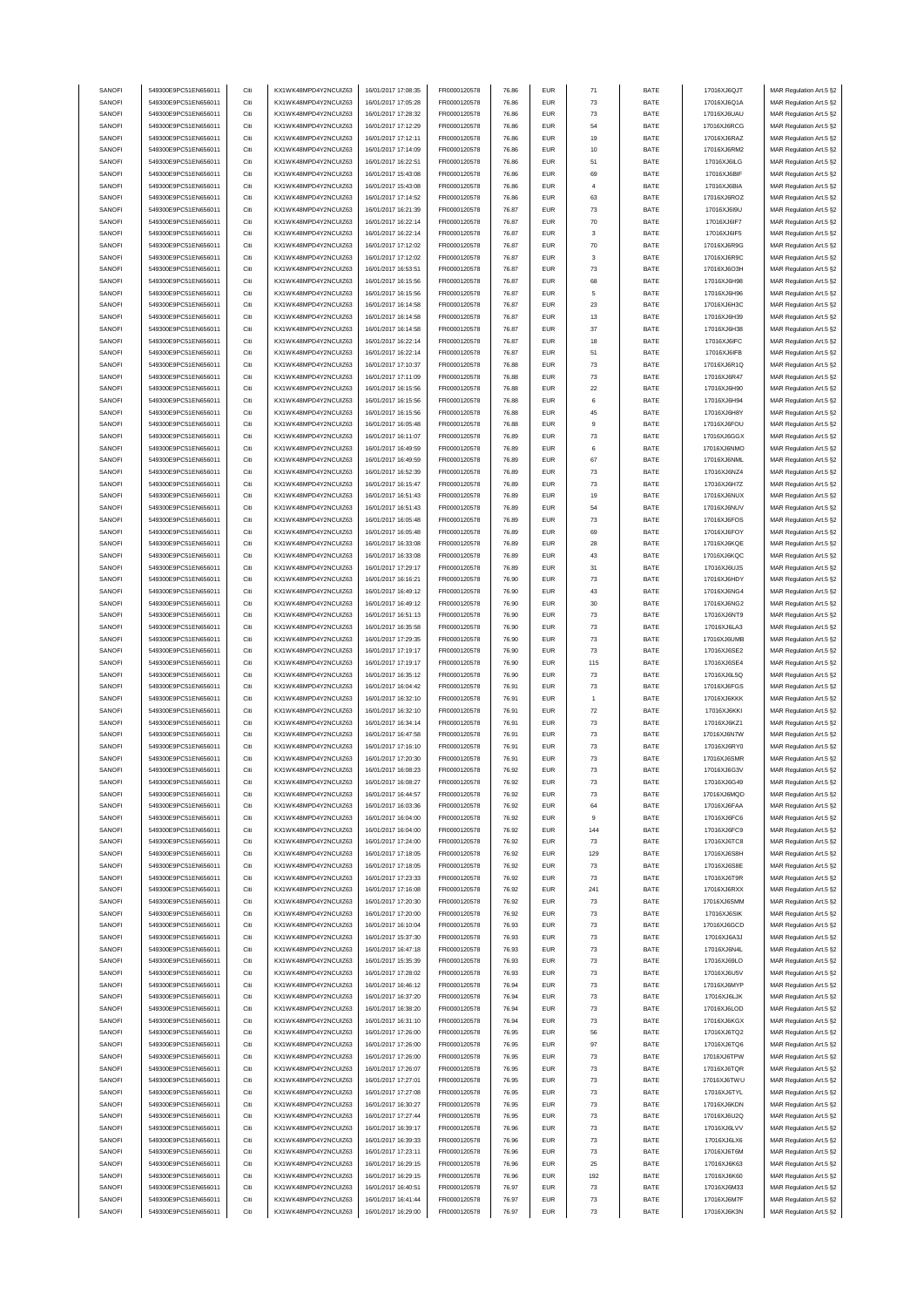| SANOFI | 549300E9PC51EN656011 | Citi | KX1WK48MPD4Y2NCUIZ63  | 16/01/2017 17:23:00 | FR0000120578        | 76.98 | <b>EUR</b> | $\overline{4}$   | BATE        | 17016XJ6T4Z | MAR Regulation Art.5 §2 |
|--------|----------------------|------|-----------------------|---------------------|---------------------|-------|------------|------------------|-------------|-------------|-------------------------|
|        |                      |      | KX1WK48MPD4Y2NCLIIZ63 |                     |                     |       |            |                  |             |             |                         |
| SANOFI | 549300E9PC51EN656011 | Citi |                       | 16/01/2017 16:42:42 | FR0000120578        | 76.99 | <b>EUR</b> | 51               | BATE        | 17016XJ6MD6 | MAR Regulation Art.5 §2 |
| SANOFI | 549300E9PC51EN656011 | Citi | KX1WK48MPD4Y2NCUIZ63  | 16/01/2017 16:42:55 | FR0000120578        | 76.99 | <b>EUR</b> | $22\,$           | BATE        | 17016XJ6MEP | MAR Regulation Art.5 §2 |
| SANOFI | 549300E9PC51EN656011 | Citi | KX1WK48MPD4Y2NCUIZ63  | 16/01/2017 16:44:00 | FR0000120578        | 76.99 | <b>EUR</b> | $\mathbf{73}$    | BATE        | 17016XJ6MJO | MAR Regulation Art.5 §2 |
| SANOFI | 549300E9PC51EN656011 | Citi | KX1WK48MPD4Y2NCUIZ63  | 16/01/2017 15:31:05 | FR0000120578        | 77.01 | <b>EUR</b> | $\mathbf{73}$    | BATE        | 17016XJ68RL | MAR Regulation Art.5 §2 |
| SANOFI | 549300E9PC51EN656011 | Citi | KX1WK48MPD4Y2NCUIZ63  | 16/01/2017 15:33:42 | FR0000120578        | 77.02 | <b>EUR</b> | 55               | BATE        | 17016XJ695C | MAR Regulation Art.5 §2 |
| SANOFI | 549300E9PC51EN656011 | Citi | KX1WK48MPD4Y2NCUIZ63  | 16/01/2017 15:33:42 | FR0000120578        | 77.02 | <b>EUR</b> | 18               | BATE        | 17016XJ695D | MAR Regulation Art.5 §2 |
|        |                      |      |                       |                     |                     |       |            |                  |             |             |                         |
| SANOFI | 549300E9PC51EN656011 | Citi | KX1WK48MPD4Y2NCUIZ63  | 16/01/2017 15:17:56 | FR0000120578        | 77.03 | <b>EUR</b> | 73               | BATE        | 17016XJ65OX | MAR Regulation Art.5 §2 |
| SANOFI | 549300E9PC51EN656011 | Citi | KX1WK48MPD4Y2NCUIZ63  | 16/01/2017 15:27:36 | FR0000120578        | 77.04 | <b>EUR</b> | 73               | BATE        | 17016XJ67YR | MAR Regulation Art.5 §2 |
| SANOFI | 549300E9PC51EN656011 | Citi | KX1WK48MPD4Y2NCUIZ63  | 16/01/2017 15:29:55 | FR0000120578        | 77.04 | <b>EUR</b> | $\bf 73$         | BATE        | 17016XJ68GE | MAR Regulation Art.5 §2 |
| SANOFI | 549300E9PC51EN656011 | Citi | KX1WK48MPD4Y2NCUIZ63  | 16/01/2017 15:24:11 | FR0000120578        | 77.05 | <b>EUR</b> | $\mathbf{73}$    | BATE        | 17016XJ677R |                         |
|        |                      |      |                       |                     |                     |       |            |                  |             |             | MAR Regulation Art.5 §2 |
| SANOFI | 549300E9PC51EN656011 | Citi | KX1WK48MPD4Y2NCUIZ63  | 16/01/2017 15:25:49 | FR0000120578        | 77.05 | <b>EUR</b> | 6                | BATE        | 17016XJ67LN | MAR Regulation Art.5 §2 |
| SANOFI | 549300E9PC51EN656011 | Citi | KX1WK48MPD4Y2NCUIZ63  | 16/01/2017 15:25:49 | FR0000120578        | 77.05 | <b>EUR</b> | 67               | BATE        | 17016XJ67LQ | MAR Regulation Art.5 §2 |
| SANOFI | 549300E9PC51EN656011 | Citi | KX1WK48MPD4Y2NCUIZ63  | 16/01/2017 15:22:11 | FR0000120578        | 77.06 | <b>EUR</b> | 73               | BATE        | 17016XJ66L1 | MAR Regulation Art.5 §2 |
| SANOFI | 549300E9PC51EN656011 | Citi | KX1WK48MPD4Y2NCUIZ63  | 16/01/2017 15:12:39 | FR0000120578        | 77.07 | <b>EUR</b> | 101              | BATE        | 17016XJ63YC | MAR Regulation Art.5 §2 |
|        |                      |      |                       |                     |                     |       |            |                  |             |             |                         |
| SANOFI | 549300E9PC51EN656011 | Citi | KX1WK48MPD4Y2NCUIZ63  | 16/01/2017 15:12:38 | FR0000120578        | 77.07 | <b>EUR</b> | 34               | BATE        | 17016XJ63YA | MAR Regulation Art.5 §2 |
| SANOFI | 549300E9PC51EN656011 | Citi | KX1WK48MPD4Y2NCUIZ63  | 16/01/2017 15:16:33 | FR0000120578        | 77.07 | <b>EUR</b> | 73               | BATE        | 17016XJ65FU | MAR Regulation Art.5 §2 |
| SANOFI | 549300E9PC51EN656011 | Citi | KX1WK48MPD4Y2NCUIZ63  | 16/01/2017 15:16:33 | FR0000120578        | 77.07 | <b>EUR</b> | 9                | BATE        | 17016XJ65FP | MAR Regulation Art.5 §2 |
| SANOFI | 549300E9PC51EN656011 | Citi | KX1WK48MPD4Y2NCUIZ63  | 16/01/2017 15:16:33 | FR0000120578        | 77.07 | <b>EUR</b> | 58               | BATE        | 17016XJ65FQ | MAR Regulation Art.5 §2 |
|        |                      |      |                       |                     |                     |       |            |                  |             |             |                         |
| SANOFI | 549300E9PC51EN656011 | Citi | KX1WK48MPD4Y2NCUIZ63  | 16/01/2017 15:16:33 | FR0000120578        | 77.07 | <b>EUR</b> | 6                | BATE        | 17016XJ65FN | MAR Regulation Art.5 §2 |
| SANOFI | 549300E9PC51EN656011 | Citi | KX1WK48MPD4Y2NCUIZ63  | 16/01/2017 15:20:41 | FR0000120578        | 77.07 | <b>EUR</b> | $\mathbf{73}$    | BATE        | 17016XJ669N | MAR Regulation Art.5 §2 |
| SANOFI | 549300E9PC51EN656011 | Citi | KX1WK48MPD4Y2NCUIZ63  | 16/01/2017 15:16:33 | FR0000120578        | 77.08 | <b>EUR</b> | $\bf 73$         | BATE        | 17016XJ65FL | MAR Regulation Art.5 §2 |
| SANOFI | 549300E9PC51EN656011 | Citi | KX1WK48MPD4Y2NCUIZ63  | 16/01/2017 15:12:38 | FR0000120578        | 77.09 | <b>EUR</b> | 12               | BATE        | 17016XJ63XL | MAR Regulation Art.5 §2 |
| SANOFI | 549300E9PC51EN656011 | Citi | KX1WK48MPD4Y2NCUIZ63  | 16/01/2017 15:12:38 | FR0000120578        | 77.09 | <b>EUR</b> | 55               | BATE        | 17016XJ63XK | MAR Regulation Art.5 §2 |
| SANOFI | 549300E9PC51EN656011 | Citi | KX1WK48MPD4Y2NCLIIZ63 | 16/01/2017 15:12:38 | FR0000120578        | 77.09 | <b>EUR</b> | 6                | BATE        |             |                         |
|        |                      |      |                       |                     |                     |       |            |                  |             | 17016XJ63XG | MAR Regulation Art.5 §2 |
| SANOFI | 549300E9PC51EN656011 | Citi | KX1WK48MPD4Y2NCUIZ63  | 16/01/2017 15:04:52 | FR0000120578        | 77.09 | <b>EUR</b> | $\mathbf{73}$    | BATE        | 17016XJ627S | MAR Regulation Art.5 §2 |
| SANOFI | 549300E9PC51EN656011 | Citi | KX1WK48MPD4Y2NCUIZ63  | 16/01/2017 15:08:09 | FR0000120578        | 77.11 | <b>EUR</b> | $\sqrt{2}$       | BATE        | 17016XJ631A | MAR Regulation Art.5 §2 |
| SANOFI | 549300E9PC51EN656011 | Citi | KX1WK48MPD4Y2NCUIZ63  | 16/01/2017 15:08:56 | FR0000120578        | 77.11 | <b>EUR</b> | $\mathbf{73}$    | BATE        | 17016XJ6366 | MAR Regulation Art.5 §2 |
| SANOFI | 549300E9PC51EN656011 | Citi | KX1WK48MPD4Y2NCUIZ63  | 16/01/2017 15:00:14 | FR0000120578        | 77.14 | <b>EUR</b> | $\mathbf{73}$    | BATE        | 17016XJ6135 | MAR Regulation Art.5 §2 |
|        |                      |      |                       |                     |                     |       |            |                  |             |             |                         |
| SANOFI | 549300E9PC51EN656011 | Citi | KX1WK48MPD4Y2NCUIZ63  | 16/01/2017 15:03:34 | FR0000120578        | 77.16 | <b>EUR</b> | $\mathbf{73}$    | BATE        | 17016XJ61TD | MAR Regulation Art.5 §2 |
| SANOFI | 549300E9PC51EN656011 | Citi | KX1WK48MPD4Y2NCUIZ63  | 16/01/2017 14:56:30 | FR0000120578        | 77.18 | <b>EUR</b> | $\mathbf{73}$    | BATE        | 17016XJ607Y | MAR Regulation Art.5 §2 |
| SANOFI | 549300E9PC51EN656011 | Citi | KX1WK48MPD4Y2NCUIZ63  | 16/01/2017 14:53:14 | FR0000120578        | 77.20 | <b>EUR</b> | 73               | BATE        | 17016XJ5ZJI | MAR Regulation Art.5 §2 |
| SANOFI | 549300E9PC51EN656011 | Citi | KX1WK48MPD4Y2NCUIZ63  | 16/01/2017 14:44:45 | FR0000120578        | 77.22 | <b>EUR</b> | 73               | BATE        | 17016XJ5XY1 | MAR Regulation Art.5 §2 |
|        | 549300E9PC51EN656011 |      | KX1WK48MPD4Y2NCLIIZ63 |                     |                     |       |            |                  |             |             |                         |
| SANOFI |                      | Citi |                       | 16/01/2017 14:47:59 | FR0000120578        | 77.23 | <b>EUR</b> | $\mathbf{73}$    | BATE        | 17016XJ5YJ9 | MAR Regulation Art.5 §2 |
| SANOFI | 549300E9PC51EN656011 | Citi | KX1WK48MPD4Y2NCUIZ63  | 16/01/2017 14:42:11 | FR0000120578        | 77.25 | <b>EUR</b> | $\mathbf{73}$    | BATE        | 17016XJ5XHA | MAR Regulation Art.5 §2 |
| SANOFI | 549300E9PC51EN656011 | Citi | KX1WK48MPD4Y2NCUIZ63  | 16/01/2017 14:50:36 | FR0000120578        | 77.25 | <b>EUR</b> | $\mathbf{73}$    | BATE        | 17016XJ5Z0W | MAR Regulation Art.5 §2 |
| SANOFI | 549300E9PC51EN656011 | Citi | KX1WK48MPD4Y2NCUIZ63  | 16/01/2017 14:34:34 | FR0000120578        | 77.29 | <b>EUR</b> | $\mathbf{73}$    | BATE        | 17016XJ5W77 | MAR Regulation Art.5 §2 |
| SANOFI |                      | Citi |                       |                     | FR0000120578        |       | <b>EUR</b> |                  | BATE        |             |                         |
|        | 549300E9PC51EN656011 |      | KX1WK48MPD4Y2NCUIZ63  | 16/01/2017 14:39:04 |                     | 77.31 |            | 16               |             | 17016XJ5X0Q | MAR Regulation Art.5 §2 |
| SANOFI | 549300E9PC51EN656011 | Citi | KX1WK48MPD4Y2NCUIZ63  | 16/01/2017 14:39:23 | FR0000120578        | 77.31 | <b>EUR</b> | 57               | BATE        | 17016XJ5X28 | MAR Regulation Art.5 §2 |
| SANOFI | 549300E9PC51EN656011 | Citi | KX1WK48MPD4Y2NCUIZ63  | 16/01/2017 14:28:56 | FR0000120578        | 77.31 | <b>EUR</b> | $\mathbf{73}$    | BATE        | 17016XJ5V54 | MAR Regulation Art.5 §2 |
| SANOFI | 549300E9PC51EN656011 | Citi | KX1WK48MPD4Y2NCUIZ63  | 16/01/2017 14:26:06 | FR0000120578        | 77.33 | <b>EUR</b> | 8                | BATE        | 17016XJ5UL0 | MAR Regulation Art.5 §2 |
| SANOFI | 549300E9PC51EN656011 | Citi | KX1WK48MPD4Y2NCUIZ63  | 16/01/2017 14:14:51 | FR0000120578        | 77.33 | <b>EUR</b> | 61               | BATE        | 17016XJ5SQB | MAR Regulation Art.5 §2 |
|        |                      |      |                       |                     |                     |       |            |                  |             |             |                         |
| SANOFI | 549300E9PC51EN656011 | Citi | KX1WK48MPD4Y2NCUIZ63  | 16/01/2017 14:14:51 | FR0000120578        | 77.33 | <b>EUR</b> | 12               | BATE        | 17016XJ5SQD | MAR Regulation Art.5 §2 |
| SANOFI | 549300E9PC51EN656011 | Citi | KX1WK48MPD4Y2NCUIZ63  | 16/01/2017 14:22:20 | FR0000120578        | 77.34 | <b>EUR</b> | $\bf 73$         | BATE        | 17016XJ5TZ6 | MAR Regulation Art.5 §2 |
| SANOFI | 549300E9PC51EN656011 | Citi | KX1WK48MPD4Y2NCUIZ63  | 16/01/2017 14:19:34 | FR0000120578        | 77.34 | <b>EUR</b> | $\mathbf{73}$    | BATE        | 17016XJ5TFZ | MAR Regulation Art.5 §2 |
| SANOFI | 549300E9PC51EN656011 | Citi | KX1WK48MPD4Y2NCUIZ63  | 16/01/2017 14:24:33 | FR0000120578        | 77.35 | <b>EUR</b> | $\mathbf{73}$    | BATE        | 17016XJ5UBD | MAR Regulation Art.5 §2 |
| SANOFI | 549300E9PC51EN656011 | Citi | KX1WK48MPD4Y2NCUIZ63  | 16/01/2017 14:18:25 | FR0000120578        | 77.35 | <b>EUR</b> | 57               | BATE        | 17016XJ5T9E | MAR Regulation Art.5 §2 |
|        |                      |      |                       |                     |                     |       |            |                  |             |             |                         |
| SANOFI | 549300E9PC51EN656011 | Citi | KX1WK48MPD4Y2NCUIZ63  | 16/01/2017 13:56:35 | FR0000120578        | 77.36 | <b>EUR</b> | $\mathbf{73}$    | BATE        | 17016XJ5Q9N | MAR Regulation Art.5 §2 |
| SANOFI | 549300E9PC51EN656011 | Citi | KX1WK48MPD4Y2NCUIZ63  | 16/01/2017 14:31:57 | FR0000120578        | 77.37 | <b>EUR</b> | 73               | BATE        | 17016XJ5VPY | MAR Regulation Art.5 §2 |
| SANOFI | 549300E9PC51EN656011 | Citi | KX1WK48MPD4Y2NCLIIZ63 | 16/01/2017 13:34:19 | FR0000120578        | 77.39 | <b>EUR</b> | 27               | BATE        | 17016XJ5NM5 | MAR Regulation Art.5 §2 |
| SANOFI | 549300E9PC51EN656011 | Citi | KX1WK48MPD4Y2NCUIZ63  | 16/01/2017 13:34:19 | FR0000120578        | 77.39 | EUR        | 46               | BATE        | 17016XJ5NM8 | MAR Regulation Art.5 §2 |
|        | 549300E9PC51EN656011 | Citi | KX1WK48MPD4Y2NCUIZ63  |                     |                     |       | <b>EUR</b> |                  |             |             |                         |
| SANOFI |                      |      |                       | 16/01/2017 10:17:32 | FR0000120578        | 77.40 |            | 59               | BATE        | 17016XJ4XLS | MAR Regulation Art.5 §2 |
| SANOFI | 549300E9PC51EN656011 | Citi | KX1WK48MPD4Y2NCUIZ63  | 16/01/2017 10:04:26 | FR0000120578        | 77.40 | <b>EUR</b> | $\mathbf{73}$    | BATE        | 17016XJ4VB8 | MAR Regulation Art.5 §2 |
| SANOFI | 549300E9PC51EN656011 | Citi | KX1WK48MPD4Y2NCUIZ63  | 16/01/2017 10:17:54 | FR0000120578        | 77.41 | <b>EUR</b> | $\mathbf{73}$    | BATE        | 17016XJ4XOA | MAR Regulation Art.5 §2 |
| SANOFI | 549300E9PC51EN656011 | Citi | KX1WK48MPD4Y2NCUIZ63  | 16/01/2017 13:30:05 | FR0000120578        | 77.41 | <b>EUR</b> | $\mathbf{73}$    | BATE        | 17016XJ5N39 | MAR Regulation Art.5 §2 |
| SANOFI | 549300E9PC51EN656011 | Citi | KX1WK48MPD4Y2NCUIZ63  | 16/01/2017 14:12:30 | FR0000120578        | 77.41 | <b>EUR</b> | $\mathbf{73}$    | BATE        | 17016XJ5SD9 | MAR Regulation Art.5 §2 |
|        |                      |      |                       |                     |                     |       |            |                  |             |             |                         |
| SANOFI | 549300E9PC51EN656011 | Citi | KX1WK48MPD4Y2NCUIZ63  | 16/01/2017 10:04:25 | FR0000120578        | 77.41 | <b>EUR</b> | 73               | BATE        | 17016XJ4VB2 | MAR Regulation Art.5 §2 |
| SANOFI | 549300E9PC51EN656011 | Citi | KX1WK48MPD4Y2NCLIIZ63 | 16/01/2017 10:16:51 | <b>ER0000120578</b> | 77.41 |            |                  | <b>BATE</b> | 17016XJ4XGX | MAR Regulation Art 5 82 |
| SANOFI | 549300E9PC51EN656011 | Citi | KX1WK48MPD4Y2NCUIZ63  | 16/01/2017 14:00:01 | FR0000120578        | 77.41 | <b>EUR</b> | 73               | BATE        | 17016XJ5QNM | MAR Regulation Art.5 §2 |
| SANOFI | 549300E9PC51EN656011 | Citi | KX1WK48MPD4Y2NCUIZ63  | 16/01/2017 10:10:38 | FR0000120578        | 77.41 | <b>EUR</b> | $\bf 73$         | BATE        | 17016XJ4WFR | MAR Regulation Art.5 §2 |
| SANOFI | 549300E9PC51EN656011 | Citi | KX1WK48MPD4Y2NCUIZ63  | 16/01/2017 10:10:38 | FR0000120578        | 77.41 | <b>EUR</b> | $\mathbf{73}$    | BATE        | 17016XJ4WFV |                         |
|        |                      |      |                       |                     |                     |       |            |                  |             |             | MAR Regulation Art.5 §2 |
| SANOFI | 549300E9PC51EN656011 | Citi | KX1WK48MPD4Y2NCUIZ63  | 16/01/2017 14:06:42 | FR0000120578        | 77.41 | <b>EUR</b> | $22\,$           | BATE        | 17016XJ5RJY | MAR Regulation Art.5 §2 |
| SANOFI | 549300E9PC51EN656011 | Citi | KX1WK48MPD4Y2NCUIZ63  | 16/01/2017 13:39:55 | FR0000120578        | 77.42 | <b>EUR</b> | 12               | BATE        | 17016XJ5O9I | MAR Regulation Art.5 §2 |
| SANOFI | 549300E9PC51EN656011 | Citi | KX1WK48MPD4Y2NCUIZ63  | 16/01/2017 13:54:54 | FR0000120578        | 77.42 | <b>EUR</b> | 73               | BATE        | 17016XJ5Q14 | MAR Regulation Art.5 §2 |
| SANOFI | 549300E9PC51EN656011 | Citi | KX1WK48MPD4Y2NCUIZ63  | 16/01/2017 12:43:05 | FR0000120578        | 77.42 | <b>EUR</b> | $\bf 73$         | BATE        | 17016XJ5I9M | MAR Regulation Art.5 §2 |
| SANOFI | 549300E9PC51EN656011 | Citi | KX1WK48MPD4Y2NCUIZ63  | 16/01/2017 10:16:00 | FR0000120578        | 77.42 | <b>EUR</b> | $\mathbf{73}$    | BATE        | 17016XJ4XBF | MAR Regulation Art.5 §2 |
|        |                      |      |                       |                     |                     |       |            |                  |             |             |                         |
| SANOFI | 549300E9PC51EN656011 | Citi | KX1WK48MPD4Y2NCUIZ63  | 16/01/2017 14:10:04 | FR0000120578        | 77.42 | <b>EUR</b> | 65               | BATE        | 17016XJ5S2N | MAR Regulation Art.5 §2 |
| SANOFI | 549300E9PC51EN656011 | Citi | KX1WK48MPD4Y2NCUIZ63  | 16/01/2017 14:06:22 | FR0000120578        | 77.42 | <b>EUR</b> | 50               | BATE        | 17016XJ5RH6 | MAR Regulation Art.5 §2 |
| SANOFI | 549300E9PC51EN656011 | Citi | KX1WK48MPD4Y2NCUIZ63  | 16/01/2017 14:06:22 | FR0000120578        | 77.42 | <b>EUR</b> | 23               | BATE        | 17016XJ5RH3 | MAR Regulation Art.5 §2 |
| SANOFI | 549300E9PC51EN656011 | Citi | KX1WK48MPD4Y2NCUIZ63  | 16/01/2017 14:09:37 | FR0000120578        | 77.42 | <b>EUR</b> | 8                | BATE        | 17016XJ5RZZ | MAR Regulation Art.5 §2 |
| SANOFI | 549300E9PC51EN656011 | Citi | KX1WK48MPD4Y2NCUIZ63  | 16/01/2017 12:45:29 | FR0000120578        | 77.42 | <b>EUR</b> | $\mathbf{73}$    | BATE        | 17016XJ5IIV | MAR Regulation Art.5 §2 |
|        |                      |      |                       |                     |                     |       |            |                  |             |             |                         |
| SANOFI | 549300E9PC51EN656011 | Citi | KX1WK48MPD4Y2NCUIZ63  | 16/01/2017 13:17:17 | FR0000120578        | 77.43 | <b>EUR</b> | 48               | BATE        | 17016XJ5LM4 | MAR Regulation Art.5 §2 |
| SANOFI | 549300E9PC51EN656011 | Citi | KX1WK48MPD4Y2NCUIZ63  | 16/01/2017 13:22:35 | FR0000120578        | 77.43 | <b>EUR</b> | $\overline{7}$   | BATE        | 17016XJ5MAC | MAR Regulation Art.5 §2 |
| SANOFI | 549300E9PC51EN656011 | Citi | KX1WK48MPD4Y2NCUIZ63  | 16/01/2017 10:09:33 | FR0000120578        | 77.43 | <b>EUR</b> | 67               | BATE        | 17016XJ4W89 | MAR Regulation Art.5 §2 |
| SANOFI | 549300E9PC51EN656011 | Citi | KX1WK48MPD4Y2NCUIZ63  | 16/01/2017 13:49:13 | FR0000120578        | 77.43 | <b>EUR</b> | $\mathbf{73}$    | BATE        | 17016XJ5PC4 | MAR Regulation Art.5 §2 |
|        |                      |      |                       |                     |                     |       |            |                  | BATE        |             |                         |
| SANOFI | 549300E9PC51EN656011 | Citi | KX1WK48MPD4Y2NCUIZ63  | 16/01/2017 10:08:25 | FR0000120578        | 77.43 | <b>EUR</b> | $\boldsymbol{2}$ |             | 17016XJ4VZK | MAR Regulation Art.5 §2 |
| SANOFI | 549300E9PC51EN656011 | Citi | KX1WK48MPD4Y2NCUIZ63  | 16/01/2017 14:03:11 | FR0000120578        | 77.43 | <b>EUR</b> | $\mathbf{73}$    | BATE        | 17016XJ5QZC | MAR Regulation Art.5 §2 |
| SANOFI | 549300E9PC51EN656011 | Citi | KX1WK48MPD4Y2NCUIZ63  | 16/01/2017 10:08:25 | FR0000120578        | 77.43 | <b>EUR</b> | $\mathbf{73}$    | BATE        | 17016XJ4VZD | MAR Regulation Art.5 §2 |
| SANOFI | 549300E9PC51EN656011 | Citi | KX1WK48MPD4Y2NCUIZ63  | 16/01/2017 13:22:09 | FR0000120578        | 77.44 | <b>EUR</b> | 71               | BATE        | 17016XJ5M94 | MAR Regulation Art.5 §2 |
| SANOFI | 549300E9PC51EN656011 | Citi | KX1WK48MPD4Y2NCUIZ63  | 16/01/2017 13:37:07 | FR0000120578        | 77.44 | <b>EUR</b> | $\mathbf{73}$    | BATE        | 17016XJ5NYL | MAR Regulation Art.5 §2 |
|        |                      |      |                       |                     |                     |       |            |                  |             |             |                         |
| SANOFI | 549300E9PC51EN656011 | Citi | KX1WK48MPD4Y2NCUIZ63  | 16/01/2017 10:09:07 | FR0000120578        | 77.44 | <b>EUR</b> | 53               | BATE        | 17016XJ4W5G | MAR Regulation Art.5 §2 |
| SANOFI | 549300E9PC51EN656011 | Citi | KX1WK48MPD4Y2NCUIZ63  | 16/01/2017 10:09:07 | FR0000120578        | 77.44 | <b>EUR</b> | 73               | BATE        | 17016XJ4W5D | MAR Regulation Art.5 §2 |
| SANOFI | 549300E9PC51EN656011 | Citi | KX1WK48MPD4Y2NCUIZ63  | 16/01/2017 13:51:48 | FR0000120578        | 77.44 | <b>EUR</b> | $\mathbf{73}$    | BATE        | 17016XJ5PNS | MAR Regulation Art.5 §2 |
| SANOFI | 549300E9PC51EN656011 | Citi | KX1WK48MPD4Y2NCUIZ63  | 16/01/2017 12:39:34 | FR0000120578        | 77.44 | <b>EUR</b> | 70               | BATE        | 17016XJ5HZ9 | MAR Regulation Art.5 §2 |
| SANOFI | 549300E9PC51EN656011 | Citi | KX1WK48MPD4Y2NCUIZ63  | 16/01/2017 12:39:34 | FR0000120578        | 77.44 | <b>EUR</b> | 18               | BATE        | 17016XJ5HZ5 | MAR Regulation Art.5 §2 |
|        |                      |      |                       |                     |                     |       |            |                  |             |             |                         |
| SANOFI | 549300E9PC51EN656011 | Citi | KX1WK48MPD4Y2NCUIZ63  | 16/01/2017 12:35:25 | FR0000120578        | 77.44 | <b>EUR</b> | 8                | BATE        | 17016XJ5HIB | MAR Regulation Art.5 §2 |
| SANOFI | 549300E9PC51EN656011 | Citi | KX1WK48MPD4Y2NCUIZ63  | 16/01/2017 12:35:25 | FR0000120578        | 77.44 | <b>EUR</b> | 49               | BATE        | 17016XJ5HIC | MAR Regulation Art.5 §2 |
| SANOFI | 549300E9PC51EN656011 | Citi | KX1WK48MPD4Y2NCUIZ63  | 16/01/2017 12:35:25 | FR0000120578        | 77.44 | <b>EUR</b> | 16               | BATE        | 17016XJ5HID | MAR Regulation Art.5 §2 |
| SANOFI | 549300E9PC51EN656011 | Citi | KX1WK48MPD4Y2NCUIZ63  | 16/01/2017 13:01:49 | FR0000120578        | 77.44 | <b>EUR</b> | $20\,$           | BATE        | 17016XJ5K3K | MAR Regulation Art.5 §2 |
| SANOFI | 549300E9PC51EN656011 | Citi | KX1WK48MPD4Y2NCUIZ63  | 16/01/2017 13:01:55 | FR0000120578        | 77.44 | <b>EUR</b> | 53               | BATE        | 17016XJ5K3S | MAR Regulation Art.5 §2 |
|        |                      |      |                       |                     |                     |       |            |                  |             |             |                         |
| SANOFI | 549300E9PC51EN656011 | Citi | KX1WK48MPD4Y2NCUIZ63  | 16/01/2017 13:02:12 | FR0000120578        | 77.44 | <b>EUR</b> | 43               | BATE        | 17016XJ5K56 | MAR Regulation Art.5 §2 |
| SANOFI | 549300E9PC51EN656011 | Citi | KX1WK48MPD4Y2NCUIZ63  | 16/01/2017 10:06:34 | FR0000120578        | 77.44 | <b>EUR</b> | $\bf 73$         | BATE        | 17016XJ4VNX | MAR Regulation Art.5 §2 |
| SANOFI | 549300E9PC51EN656011 | Citi | KX1WK48MPD4Y2NCUIZ63  | 16/01/2017 10:18:38 | FR0000120578        | 77.45 | <b>EUR</b> | 55               | BATE        | 17016XJ4XS2 | MAR Regulation Art.5 §2 |
| SANOFI | 549300E9PC51EN656011 | Citi | KX1WK48MPD4Y2NCUIZ63  | 16/01/2017 13:41:07 | FR0000120578        | 77.45 | <b>EUR</b> | 30               | BATE        | 17016XJ5OGK | MAR Regulation Art.5 §2 |
| SANOFI | 549300E9PC51EN656011 | Citi | KX1WK48MPD4Y2NCUIZ63  | 16/01/2017 12:37:33 | FR0000120578        | 77.45 | <b>EUR</b> | 45               | BATE        | 17016XJ5HT3 | MAR Regulation Art.5 §2 |
|        |                      |      |                       |                     |                     |       |            |                  |             |             |                         |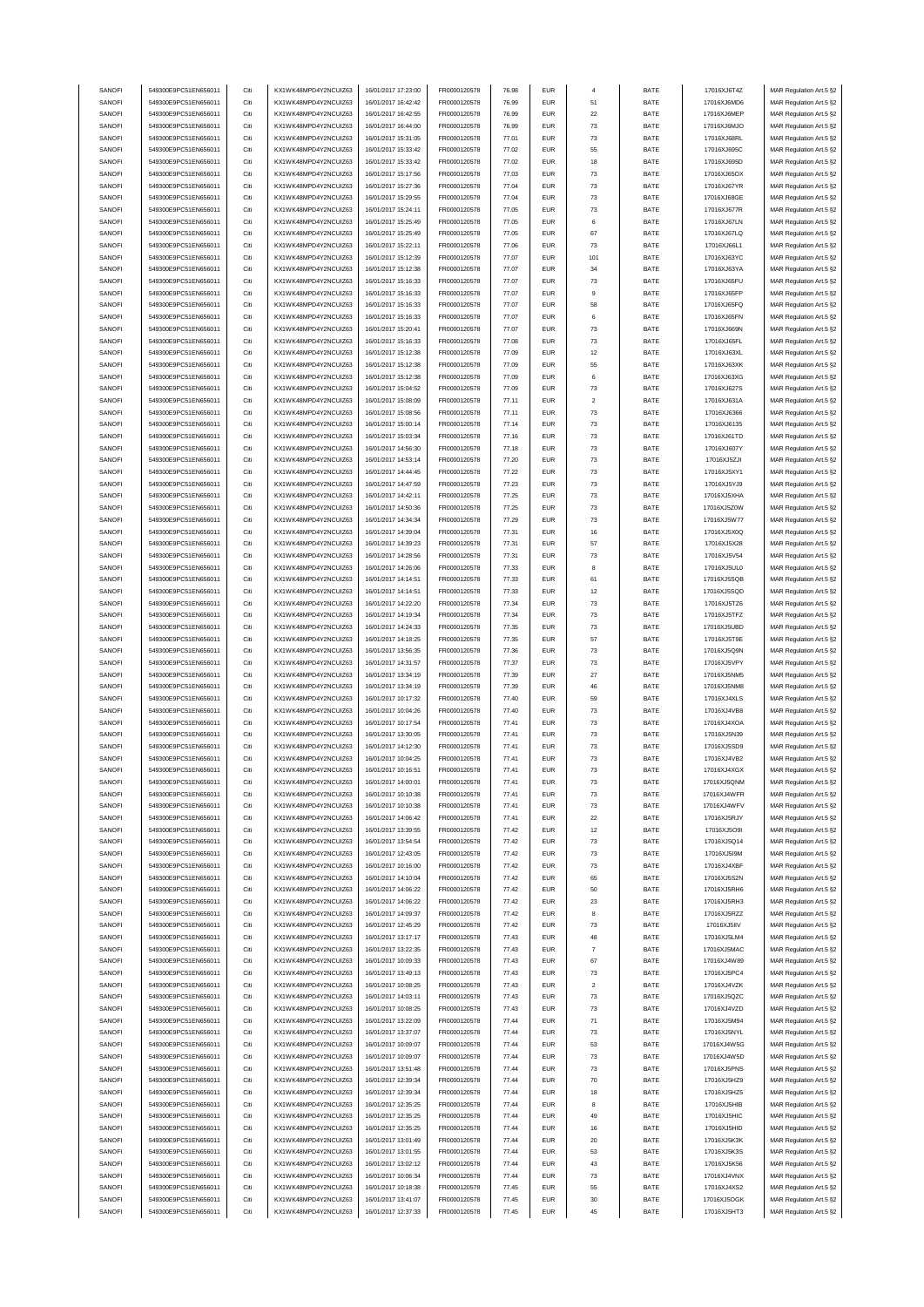| SANOFI | 549300E9PC51EN656011 | Citi | KX1WK48MPD4Y2NCUIZ63  | 16/01/2017 10:12:30 | FR0000120578 | 77.45 | <b>EUR</b> | 73             | BATE        | 17016XJ4WR3 | MAR Regulation Art.5 §2 |
|--------|----------------------|------|-----------------------|---------------------|--------------|-------|------------|----------------|-------------|-------------|-------------------------|
| SANOFI | 549300E9PC51EN656011 | Citi | KX1WK48MPD4Y2NCUIZ63  | 16/01/2017 12:38:04 | FR0000120578 | 77.45 | <b>EUR</b> | 73             | BATE        |             |                         |
|        |                      |      |                       |                     |              |       |            |                |             | 17016XJ5HU8 | MAR Regulation Art.5 §2 |
| SANOFI | 549300E9PC51EN656011 | Citi | KX1WK48MPD4Y2NCUIZ63  | 16/01/2017 10:11:33 | FR0000120578 | 77.45 | <b>EUR</b> | 73             | BATE        | 17016XJ4WL6 | MAR Regulation Art.5 §2 |
| SANOFI | 549300E9PC51EN656011 | Citi | KX1WK48MPD4Y2NCUIZ63  | 16/01/2017 10:15:18 | FR0000120578 | 77.45 | EUR        | 73             | BATE        | 17016XJ4X6W | MAR Regulation Art.5 §2 |
| SANOFI | 549300E9PC51EN656011 | Citi | KX1WK48MPD4Y2NCLIIZ63 | 16/01/2017 13:02:12 | FR0000120578 | 77.45 | <b>EUR</b> | 38             | BATE        | 17016XJ5K54 | MAR Regulation Art.5 §2 |
| SANOFI | 549300E9PC51EN656011 | Citi | KX1WK48MPD4Y2NCUIZ63  | 16/01/2017 10:05:55 | FR0000120578 | 77.45 | <b>EUR</b> | 73             | BATE        | 17016XJ4VJM | MAR Regulation Art.5 §2 |
| SANOFI | 549300E9PC51EN656011 | Citi | KX1WK48MPD4Y2NCUIZ63  | 16/01/2017 12:46:24 | FR0000120578 | 77.45 | <b>EUR</b> | 26             | BATE        | 17016XJ5IML | MAR Regulation Art.5 §2 |
|        |                      |      |                       |                     |              |       |            |                |             |             |                         |
| SANOFI | 549300E9PC51EN656011 | Citi | KX1WK48MPD4Y2NCUIZ63  | 16/01/2017 12:46:24 | FR0000120578 | 77.45 | <b>EUR</b> | 47             | BATE        | 17016XJ5IMI | MAR Regulation Art.5 §2 |
| SANOFI | 549300E9PC51EN656011 | Citi | KX1WK48MPD4Y2NCUIZ63  | 16/01/2017 13:03:45 | FR0000120578 | 77.46 | <b>EUR</b> | 73             | BATE        | 17016XJ5KAY | MAR Regulation Art.5 §2 |
| SANOFI | 549300E9PC51EN656011 | Citi | KX1WK48MPD4Y2NCUIZ63  | 16/01/2017 13:19:13 | FR0000120578 | 77.46 | <b>EUR</b> | 70             | BATE        | 17016XJ5LUX | MAR Regulation Art.5 §2 |
| SANOFI | 549300E9PC51EN656011 | Citi | KX1WK48MPD4Y2NCUIZ63  | 16/01/2017 10:02:56 | FR0000120578 | 77.46 | <b>EUR</b> | 29             | BATE        | 17016XJ4UZ5 | MAR Regulation Art.5 §2 |
| SANOFI | 549300E9PC51EN656011 | Citi | KX1WK48MPD4Y2NCUIZ63  | 16/01/2017 10:02:56 | FR0000120578 | 77.46 | <b>EUR</b> | $\sqrt{2}$     | BATE        | 17016XJ4UZ6 | MAR Regulation Art.5 §2 |
|        |                      |      |                       |                     |              |       |            |                |             |             |                         |
| SANOFI | 549300E9PC51EN656011 | Citi | KX1WK48MPD4Y2NCUIZ63  | 16/01/2017 13:41:01 | FR0000120578 | 77.46 | EUR        | 73             | BATE        | 17016XJ5OFX | MAR Regulation Art.5 §2 |
| SANOFI | 549300E9PC51EN656011 | Citi | KX1WK48MPD4Y2NCUIZ63  | 16/01/2017 10:12:42 | FR0000120578 | 77.46 | <b>EUR</b> | 32             | BATE        | 17016XJ4WSI | MAR Regulation Art.5 §2 |
| SANOFI | 549300E9PC51EN656011 | Citi | KX1WK48MPD4Y2NCUIZ63  | 16/01/2017 10:15:17 | FR0000120578 | 77.46 | <b>EUR</b> | 73             | BATE        | 17016XJ4X6H | MAR Regulation Art.5 §2 |
| SANOFI | 549300E9PC51EN656011 | Citi | KX1WK48MPD4Y2NCUIZ63  | 16/01/2017 13:26:28 | FR0000120578 | 77.47 | <b>EUR</b> | 59             | BATE        | 17016XJ5MPS | MAR Regulation Art.5 §2 |
| SANOFI | 549300E9PC51EN656011 | Citi | KX1WK48MPD4Y2NCUIZ63  | 16/01/2017 13:26:38 | FR0000120578 | 77.47 | <b>EUR</b> | 14             | BATE        | 17016XJ5MR2 | MAR Regulation Art.5 §2 |
|        | 549300E9PC51EN656011 | Citi | KX1WK48MPD4Y2NCUIZ63  | 16/01/2017 12:42:53 |              | 77.47 | <b>EUR</b> | $\overline{2}$ | BATE        |             |                         |
| SANOFI |                      |      |                       |                     | FR0000120578 |       |            |                |             | 17016XJ5I8Q | MAR Regulation Art.5 §2 |
| SANOFI | 549300E9PC51EN656011 | Citi | KX1WK48MPD4Y2NCUIZ63  | 16/01/2017 12:42:53 | FR0000120578 | 77.47 | <b>EUR</b> | 21             | BATE        | 17016XJ5I8U | MAR Regulation Art.5 §2 |
| SANOFI | 549300E9PC51EN656011 | Citi | KX1WK48MPD4Y2NCUIZ63  | 16/01/2017 12:42:53 | FR0000120578 | 77.47 | <b>EUR</b> | $\overline{4}$ | BATE        | 17016XJ5I8Y | MAR Regulation Art.5 §2 |
| SANOFI | 549300E9PC51EN656011 | Citi | KX1WK48MPD4Y2NCUIZ63  | 16/01/2017 12:42:53 | FR0000120578 | 77.47 | <b>EUR</b> | 46             | BATE        | 17016XJ5I8X | MAR Regulation Art.5 §2 |
| SANOFI | 549300E9PC51EN656011 | Citi | KX1WK48MPD4Y2NCUIZ63  | 16/01/2017 12:42:26 | FR0000120578 | 77.47 | <b>EUR</b> | 73             | BATE        | 17016XJ5I6O | MAR Regulation Art.5 §2 |
|        |                      |      |                       |                     |              |       |            |                |             |             |                         |
| SANOFI | 549300E9PC51EN656011 | Citi | KX1WK48MPD4Y2NCUIZ63  | 16/01/2017 12:34:40 | FR0000120578 | 77.47 | <b>EUR</b> | 73             | BATE        | 17016XJ5HGE | MAR Regulation Art.5 §2 |
| SANOFI | 549300E9PC51EN656011 | Citi | KX1WK48MPD4Y2NCUIZ63  | 16/01/2017 12:47:26 | FR0000120578 | 77.47 | <b>EUR</b> | 73             | BATE        | 17016XJ5IOM | MAR Regulation Art.5 §2 |
| SANOFI | 549300E9PC51EN656011 | Citi | KX1WK48MPD4Y2NCUIZ63  | 16/01/2017 13:14:42 | FR0000120578 | 77.48 | <b>EUR</b> | 73             | BATE        | 17016XJ5LDY | MAR Regulation Art.5 §2 |
| SANOFI | 549300E9PC51EN656011 | Citi | KX1WK48MPD4Y2NCUIZ63  | 16/01/2017 13:47:00 | FR0000120578 | 77.48 | <b>EUR</b> | 73             | BATE        | 17016XJ5P40 | MAR Regulation Art.5 §2 |
| SANOFI | 549300E9PC51EN656011 | Citi | KX1WK48MPD4Y2NCUIZ63  | 16/01/2017 13:43:44 | FR0000120578 | 77.48 | <b>EUR</b> | 73             | BATE        | 17016XJ5OQ6 | MAR Regulation Art.5 §2 |
|        | 549300E9PC51EN656011 | Citi | KX1WK48MPD4Y2NCUIZ63  |                     |              | 77.48 | <b>EUR</b> |                |             |             |                         |
| SANOFI |                      |      |                       | 16/01/2017 10:13:43 | FR0000120578 |       |            | 73             | BATE        | 17016XJ4WXH | MAR Regulation Art.5 §2 |
| SANOFI | 549300E9PC51EN656011 | Citi | KX1WK48MPD4Y2NCUIZ63  | 16/01/2017 12:59:39 | FR0000120578 | 77.49 | <b>EUR</b> | 73             | BATE        | 17016XJ5JX4 | MAR Regulation Art.5 §2 |
| SANOFI | 549300E9PC51EN656011 | Citi | KX1WK48MPD4Y2NCUIZ63  | 16/01/2017 12:59:15 | FR0000120578 | 77.49 | <b>EUR</b> | 66             | BATE        | 17016XJ5JVI | MAR Regulation Art.5 §2 |
| SANOFI | 549300E9PC51EN656011 | Citi | KX1WK48MPD4Y2NCUIZ63  | 16/01/2017 12:59:15 | FR0000120578 | 77.49 | <b>EUR</b> | 73             | BATE        | 17016XJ5JVF | MAR Regulation Art.5 §2 |
| SANOFI | 549300E9PC51EN656011 | Citi | KX1WK48MPD4Y2NCUIZ63  | 16/01/2017 12:30:44 | FR0000120578 | 77.49 | <b>EUR</b> | 73             | BATE        | 17016XJ5GZ4 | MAR Regulation Art.5 §2 |
| SANOFI | 549300E9PC51EN656011 | Citi | KX1WK48MPD4Y2NCUIZ63  | 16/01/2017 12:28:42 | FR0000120578 | 77.49 | <b>EUR</b> | 73             | BATE        | 17016XJ5GN5 | MAR Regulation Art.5 §2 |
|        |                      |      |                       |                     |              |       |            |                |             |             |                         |
| SANOFI | 549300E9PC51EN656011 | Citi | KX1WK48MPD4Y2NCUIZ63  | 16/01/2017 10:21:18 | FR0000120578 | 77.49 | <b>EUR</b> | 55             | BATE        | 17016XJ4Y9B | MAR Regulation Art.5 §2 |
| SANOFI | 549300E9PC51EN656011 | Citi | KX1WK48MPD4Y2NCUIZ63  | 16/01/2017 10:13:34 | FR0000120578 | 77.49 | <b>EUR</b> | 73             | BATE        | 17016XJ4WWA | MAR Regulation Art.5 §2 |
| SANOFI | 549300E9PC51EN656011 | Citi | KX1WK48MPD4Y2NCUIZ63  | 16/01/2017 10:21:18 | FR0000120578 | 77.49 | <b>EUR</b> | 18             | BATE        | 17016XJ4Y99 | MAR Regulation Art.5 §2 |
| SANOFI | 549300E9PC51EN656011 | Citi | KX1WK48MPD4Y2NCUIZ63  | 16/01/2017 13:12:18 | FR0000120578 | 77.50 | <b>EUR</b> | 3              | BATE        | 17016XJ5L89 | MAR Regulation Art.5 §2 |
| SANOFI | 549300E9PC51EN656011 | Citi | KX1WK48MPD4Y2NCUIZ63  | 16/01/2017 13:07:02 | FR0000120578 | 77.50 | <b>EUR</b> | 28             | BATE        | 17016XJ5KN2 | MAR Regulation Art.5 §2 |
|        |                      |      |                       |                     |              |       |            |                |             |             |                         |
| SANOFI | 549300E9PC51EN656011 | Citi | KX1WK48MPD4Y2NCUIZ63  | 16/01/2017 13:07:02 | FR0000120578 | 77.50 | <b>EUR</b> | 45             | BATE        | 17016XJ5KMZ | MAR Regulation Art.5 §2 |
| SANOFI | 549300E9PC51EN656011 | Citi | KX1WK48MPD4Y2NCUIZ63  | 16/01/2017 10:22:30 | FR0000120578 | 77.50 | <b>EUR</b> | 73             | BATE        | 17016XJ4YGX | MAR Regulation Art.5 §2 |
| SANOFI | 549300E9PC51EN656011 | Citi | KX1WK48MPD4Y2NCUIZ63  | 16/01/2017 12:32:25 | FR0000120578 | 77.50 | <b>EUR</b> | 73             | BATE        | 17016XJ5H70 | MAR Regulation Art.5 §2 |
| SANOFI | 549300E9PC51EN656011 | Citi | KX1WK48MPD4Y2NCUIZ63  | 16/01/2017 12:30:44 | FR0000120578 | 77.50 | <b>EUR</b> | 73             | BATE        | 17016XJ5GYR | MAR Regulation Art.5 §2 |
| SANOFI | 549300E9PC51EN656011 | Citi | KX1WK48MPD4Y2NCUIZ63  | 16/01/2017 12:29:51 | FR0000120578 | 77.50 | <b>EUR</b> | 73             | BATE        | 17016XJ5GTH | MAR Regulation Art.5 §2 |
| SANOFI | 549300E9PC51EN656011 | Citi | KX1WK48MPD4Y2NCUIZ63  | 16/01/2017 10:21:05 | FR0000120578 | 77.50 | <b>EUR</b> |                | BATE        | 17016XJ4Y8L |                         |
|        |                      |      |                       |                     |              |       |            | $\overline{1}$ |             |             | MAR Regulation Art.5 §2 |
| SANOFI | 549300E9PC51EN656011 | Citi | KX1WK48MPD4Y2NCUIZ63  | 16/01/2017 10:21:05 | FR0000120578 | 77.50 | <b>EUR</b> | 52             | BATE        | 17016XJ4Y8K | MAR Regulation Art.5 §2 |
| SANOFI | 549300E9PC51EN656011 | Citi | KX1WK48MPD4Y2NCUIZ63  | 16/01/2017 12:50:25 | FR0000120578 | 77.50 | <b>EUR</b> | 73             | BATE        | 17016XJ5IZK | MAR Regulation Art.5 §2 |
| SANOFI | 549300E9PC51EN656011 | Citi | KX1WK48MPD4Y2NCUIZ63  | 16/01/2017 12:49:12 | FR0000120578 | 77.50 | <b>EUR</b> | 37             | BATE        | 17016XJ5IV1 | MAR Regulation Art.5 §2 |
| SANOFI | 549300E9PC51EN656011 | Citi | KX1WK48MPD4Y2NCUIZ63  | 16/01/2017 12:49:12 | FR0000120578 | 77.50 | <b>EUR</b> | 32             | BATE        | 17016XJ5IUX | MAR Regulation Art.5 §2 |
| SANOFI | 549300E9PC51EN656011 | Citi | KX1WK48MPD4Y2NCUIZ63  | 16/01/2017 13:10:14 | FR0000120578 | 77.51 | <b>EUR</b> | 64             | BATE        | 17016XJ5L14 | MAR Regulation Art.5 §2 |
|        |                      |      |                       |                     |              |       |            |                |             |             |                         |
| SANOFI | 549300E9PC51EN656011 | Citi | KX1WK48MPD4Y2NCUIZ63  | 16/01/2017 13:10:14 | FR0000120578 | 77.51 | <b>EUR</b> | 9              | BATE        | 17016XJ5L12 | MAR Regulation Art.5 §2 |
| SANOFI | 549300E9PC51EN656011 | Citi | KX1WK48MPD4Y2NCUIZ63  | 16/01/2017 10:22:28 | FR0000120578 | 77.51 | <b>EUR</b> | 73             | BATE        | 17016XJ4YGN | MAR Regulation Art.5 §2 |
| SANOFI | 549300E9PC51EN656011 | Citi | KX1WK48MPD4Y2NCUIZ63  | 16/01/2017 10:02:08 | FR0000120578 | 77.51 | <b>EUR</b> | 73             | BATE        | 17016XJ4UVM | MAR Regulation Art.5 §2 |
| SANOFI | 549300E9PC51EN656011 | Citi | KX1WK48MPD4Y2NCLIIZ63 | 16/01/2017 12:31:58 | FR0000120578 | 77.51 | <b>EUR</b> | 73             | BATE        | 17016XJ5H5D | MAR Regulation Art.5 §2 |
| SANOFI | 549300E9PC51EN656011 | Citi | KX1WK48MPD4Y2NCUIZ63  | 16/01/2017 12:32:25 | FR0000120578 | 77.51 | <b>EUR</b> | 73             | BATE        | 17016XJ5H6X | MAR Regulation Art.5 §2 |
|        |                      |      |                       |                     |              |       |            |                |             |             |                         |
| SANOFI | 549300E9PC51EN656011 | Citi | KX1WK48MPD4Y2NCUIZ63  | 16/01/2017 12:31:33 | FR0000120578 | 77.51 | <b>EUR</b> | 73             | BATE        | 17016XJ5H3X | MAR Regulation Art.5 §2 |
| SANOFI | 549300E9PC51EN656011 | Citi | KX1WK48MPD4Y2NCUIZ63  | 16/01/2017 10:21:02 | FR0000120578 | 77.51 | <b>EUR</b> | 73             | BATE        | 17016XJ4Y80 | MAR Regulation Art.5 §2 |
| SANOFI | 549300E9PC51EN656011 | Citi | KX1WK48MPD4Y2NCUIZ63  | 16/01/2017 13:12:18 | FR0000120578 | 77.52 | <b>EUR</b> | 73             | BATE        | 17016XJ5L84 | MAR Regulation Art.5 §2 |
| SANOFI | 549300E9PC51EN656011 | Citi | KX1WK48MPD4Y2NCUIZ63  | 16/01/2017 10:20:55 | FR0000120578 | 77.52 | <b>EUR</b> | 69             | BATE        | 17016XJ4Y6L | MAR Regulation Art.5 §2 |
| SANOFI | 549300E9PC51EN656011 | Citi | KX1WK48MPD4Y2NCLIIZ63 | 16/01/2017 12:52:53 | ER0000120578 | 77.52 | FUR        |                | <b>BATF</b> | 17016XJ5JA2 | MAR Regulation Art 5.82 |
| SANOFI |                      |      |                       |                     |              |       |            |                |             | 17016XJ5JKM |                         |
|        | 549300E9PC51EN656011 | Citi | KX1WK48MPD4Y2NCUIZ63  | 16/01/2017 12:55:54 | FR0000120578 | 77.53 | <b>EUR</b> | 60             | BATE        |             | MAR Regulation Art.5 §2 |
| SANOFI | 549300E9PC51EN656011 | Citi | KX1WK48MPD4Y2NCUIZ63  | 16/01/2017 12:55:54 | FR0000120578 | 77.53 | <b>EUR</b> | 13             | BATE        | 17016XJ5JKL | MAR Regulation Art.5 §2 |
| SANOFI | 549300E9PC51EN656011 | Citi | KX1WK48MPD4Y2NCUIZ63  | 16/01/2017 12:55:54 | FR0000120578 | 77.53 | <b>EUR</b> | 30             | BATE        | 17016XJ5JKJ | MAR Regulation Art.5 §2 |
| SANOFI | 549300E9PC51EN656011 | Citi | KX1WK48MPD4Y2NCUIZ63  | 16/01/2017 12:55:54 | FR0000120578 | 77.53 | <b>EUR</b> | 5              | BATE        | 17016XJ5JKH | MAR Regulation Art.5 §2 |
| SANOFI | 549300E9PC51EN656011 | Citi | KX1WK48MPD4Y2NCUIZ63  | 16/01/2017 10:24:31 | FR0000120578 | 77.53 | <b>EUR</b> | 48             | BATE        | 17016XJ4YRM | MAR Regulation Art.5 §2 |
| SANOFI | 549300E9PC51EN656011 | Citi | KX1WK48MPD4Y2NCUIZ63  | 16/01/2017 10:24:31 | FR0000120578 | 77.53 | <b>EUR</b> | 25             | BATE        | 17016XJ4YRN | MAR Regulation Art.5 §2 |
|        |                      |      |                       |                     |              |       |            |                |             |             |                         |
| SANOFI | 549300E9PC51EN656011 | Citi | KX1WK48MPD4Y2NCUIZ63  | 16/01/2017 10:01:12 | FR0000120578 | 77.53 | <b>EUR</b> | 73             | BATE        | 17016XJ4UNO | MAR Regulation Art.5 §2 |
| SANOFI | 549300E9PC51EN656011 | Citi | KX1WK48MPD4Y2NCUIZ63  | 16/01/2017 12:27:04 | FR0000120578 | 77.53 | <b>EUR</b> | 70             | BATE        | 17016XJ5GFJ | MAR Regulation Art.5 §2 |
| SANOFI | 549300E9PC51EN656011 | Citi | KX1WK48MPD4Y2NCUIZ63  | 16/01/2017 12:27:23 | FR0000120578 | 77.53 | <b>EUR</b> | 73             | BATE        | 17016XJ5GGK | MAR Regulation Art.5 §2 |
| SANOFI | 549300E9PC51EN656011 | Citi | KX1WK48MPD4Y2NCUIZ63  | 16/01/2017 12:27:22 | FR0000120578 | 77.53 | <b>EUR</b> | 3              | BATE        | 17016XJ5GGJ | MAR Regulation Art.5 §2 |
| SANOFI | 549300E9PC51EN656011 | Citi | KX1WK48MPD4Y2NCUIZ63  | 16/01/2017 12:52:26 | FR0000120578 | 77.53 | <b>EUR</b> | 66             | BATE        | 17016XJ5J8R | MAR Regulation Art.5 §2 |
|        | 549300E9PC51EN656011 |      | KX1WK48MPD4Y2NCUIZ63  | 16/01/2017 12:54:39 |              |       |            |                |             |             | MAR Regulation Art.5 §2 |
| SANOFI |                      | Citi |                       |                     | FR0000120578 | 77.53 | <b>EUR</b> | 73             | BATE        | 17016XJ5JGP |                         |
| SANOFI | 549300E9PC51EN656011 | Citi | KX1WK48MPD4Y2NCUIZ63  | 16/01/2017 12:55:03 | FR0000120578 | 77.53 | <b>EUR</b> | 28             | BATE        | 17016XJ5JHM | MAR Regulation Art.5 §2 |
| SANOFI | 549300E9PC51EN656011 | Citi | KX1WK48MPD4Y2NCUIZ63  | 16/01/2017 12:55:03 | FR0000120578 | 77.53 | <b>EUR</b> | 25             | BATE        | 17016XJ5JHN | MAR Regulation Art.5 §2 |
| SANOFI | 549300E9PC51EN656011 | Citi | KX1WK48MPD4Y2NCUIZ63  | 16/01/2017 10:24:17 | FR0000120578 | 77.54 | <b>EUR</b> | 21             | BATE        | 17016XJ4YQX | MAR Regulation Art.5 §2 |
| SANOFI | 549300E9PC51EN656011 | Citi | KX1WK48MPD4Y2NCUIZ63  | 16/01/2017 10:24:17 | FR0000120578 | 77.54 | <b>EUR</b> | 52             | BATE        | 17016XJ4YQU | MAR Regulation Art.5 §2 |
| SANOFI |                      |      |                       |                     |              |       |            |                |             |             |                         |
|        |                      |      |                       |                     |              |       |            |                |             |             |                         |
| SANOFI | 549300E9PC51EN656011 | Citi | KX1WK48MPD4Y2NCUIZ63  | 16/01/2017 10:24:05 | FR0000120578 | 77.55 | <b>EUR</b> | 73             | BATE        | 17016XJ4YP7 | MAR Regulation Art.5 §2 |
|        | 549300E9PC51EN656011 | Citi | KX1WK48MPD4Y2NCUIZ63  | 16/01/2017 10:26:29 | FR0000120578 | 77.55 | <b>EUR</b> | 73             | BATE        | 17016XJ4Z1E | MAR Regulation Art.5 §2 |
| SANOFI | 549300E9PC51EN656011 | Citi | KX1WK48MPD4Y2NCUIZ63  | 16/01/2017 12:25:02 | FR0000120578 | 77.55 | <b>EUR</b> | 73             | BATE        | 17016XJ5G57 | MAR Regulation Art.5 §2 |
| SANOFI | 549300E9PC51EN656011 | Citi | KX1WK48MPD4Y2NCUIZ63  | 16/01/2017 12:26:46 | FR0000120578 | 77.55 | <b>EUR</b> | 73             | BATE        | 17016XJ5GE0 | MAR Regulation Art.5 §2 |
|        |                      |      |                       |                     |              |       |            |                |             |             |                         |
| SANOFI | 549300E9PC51EN656011 | Citi | KX1WK48MPD4Y2NCUIZ63  | 16/01/2017 12:26:46 | FR0000120578 | 77.55 | <b>EUR</b> | 73             | BATE        | 17016XJ5GE5 | MAR Regulation Art.5 §2 |
| SANOFI | 549300E9PC51EN656011 | Citi | KX1WK48MPD4Y2NCUIZ63  | 16/01/2017 10:26:20 | FR0000120578 | 77.56 | <b>EUR</b> | 73             | BATE        | 17016XJ4Z0M | MAR Regulation Art.5 §2 |
| SANOFI | 549300E9PC51EN656011 | Citi | KX1WK48MPD4Y2NCUIZ63  | 16/01/2017 10:27:01 | FR0000120578 | 77.56 | <b>EUR</b> | 62             | BATE        | 17016XJ4Z4X | MAR Regulation Art.5 §2 |
| SANOFI | 549300E9PC51EN656011 | Citi | KX1WK48MPD4Y2NCUIZ63  | 16/01/2017 10:27:01 | FR0000120578 | 77.56 | <b>EUR</b> | 11             | BATE        | 17016XJ4Z4Y | MAR Regulation Art.5 §2 |
| SANOFI | 549300E9PC51EN656011 | Citi | KX1WK48MPD4Y2NCUIZ63  | 16/01/2017 09:01:16 | FR0000120578 | 77.57 | <b>EUR</b> | 73             | BATE        | 17016XJ4GDE | MAR Regulation Art.5 §2 |
| SANOFI |                      | Citi |                       |                     |              |       | <b>EUR</b> |                |             |             |                         |
|        | 549300E9PC51EN656011 |      | KX1WK48MPD4Y2NCUIZ63  | 16/01/2017 10:00:01 | FR0000120578 | 77.57 |            | 73             | BATE        | 17016XJ4UDO | MAR Regulation Art.5 §2 |
| SANOFI | 549300E9PC51EN656011 | Citi | KX1WK48MPD4Y2NCUIZ63  | 16/01/2017 12:23:51 | FR0000120578 | 77.58 | <b>EUR</b> | 73             | BATE        | 17016XJ5FZV | MAR Regulation Art.5 §2 |
| SANOFI | 549300E9PC51EN656011 | Citi | KX1WK48MPD4Y2NCUIZ63  | 16/01/2017 10:28:11 | FR0000120578 | 77.59 | <b>EUR</b> | 73             | BATE        | 17016XJ4ZEC | MAR Regulation Art.5 §2 |
| SANOFI | 549300E9PC51EN656011 | Citi | KX1WK48MPD4Y2NCUIZ63  | 16/01/2017 09:29:00 | FR0000120578 | 77.59 | <b>EUR</b> | 73             | BATE        | 17016XJ4NDS | MAR Regulation Art.5 §2 |
| SANOFI | 549300E9PC51EN656011 | Citi | KX1WK48MPD4Y2NCUIZ63  | 16/01/2017 10:29:01 | FR0000120578 | 77.59 | <b>EUR</b> | 73             | BATE        | 17016XJ4ZJI | MAR Regulation Art.5 §2 |
| SANOFI | 549300E9PC51EN656011 | Citi | KX1WK48MPD4Y2NCUIZ63  | 16/01/2017 09:01:16 | FR0000120578 | 77.59 | <b>EUR</b> | $22\,$         | BATE        | 17016XJ4GDC | MAR Regulation Art.5 §2 |
| SANOFI | 549300E9PC51EN656011 | Citi | KX1WK48MPD4Y2NCUIZ63  | 16/01/2017 11:03:28 | FR0000120578 | 77.59 | <b>EUR</b> | 46             | BATE        | 17016XJ566M |                         |
|        |                      |      |                       |                     |              |       |            |                |             |             | MAR Regulation Art.5 §2 |
| SANOFI | 549300E9PC51EN656011 | Citi | KX1WK48MPD4Y2NCUIZ63  | 16/01/2017 11:03:26 | FR0000120578 | 77.59 | <b>EUR</b> | 27             | BATE        | 17016XJ566C | MAR Regulation Art.5 §2 |
| SANOFI | 549300E9PC51EN656011 | Citi | KX1WK48MPD4Y2NCUIZ63  | 16/01/2017 09:46:16 | FR0000120578 | 77.59 | <b>EUR</b> | 73             | BATE        | 17016XJ4RGJ | MAR Regulation Art.5 §2 |
| SANOFI | 549300E9PC51EN656011 | Citi | KX1WK48MPD4Y2NCUIZ63  | 16/01/2017 12:23:51 | FR0000120578 | 77.59 | <b>EUR</b> | 73             | BATE        | 17016XJ5FZQ | MAR Regulation Art.5 §2 |
| SANOFI | 549300E9PC51EN656011 | Citi | KX1WK48MPD4Y2NCUIZ63  | 16/01/2017 09:29:13 | FR0000120578 | 77.60 | <b>EUR</b> | 73             | BATE        | 17016XJ4NG3 | MAR Regulation Art.5 §2 |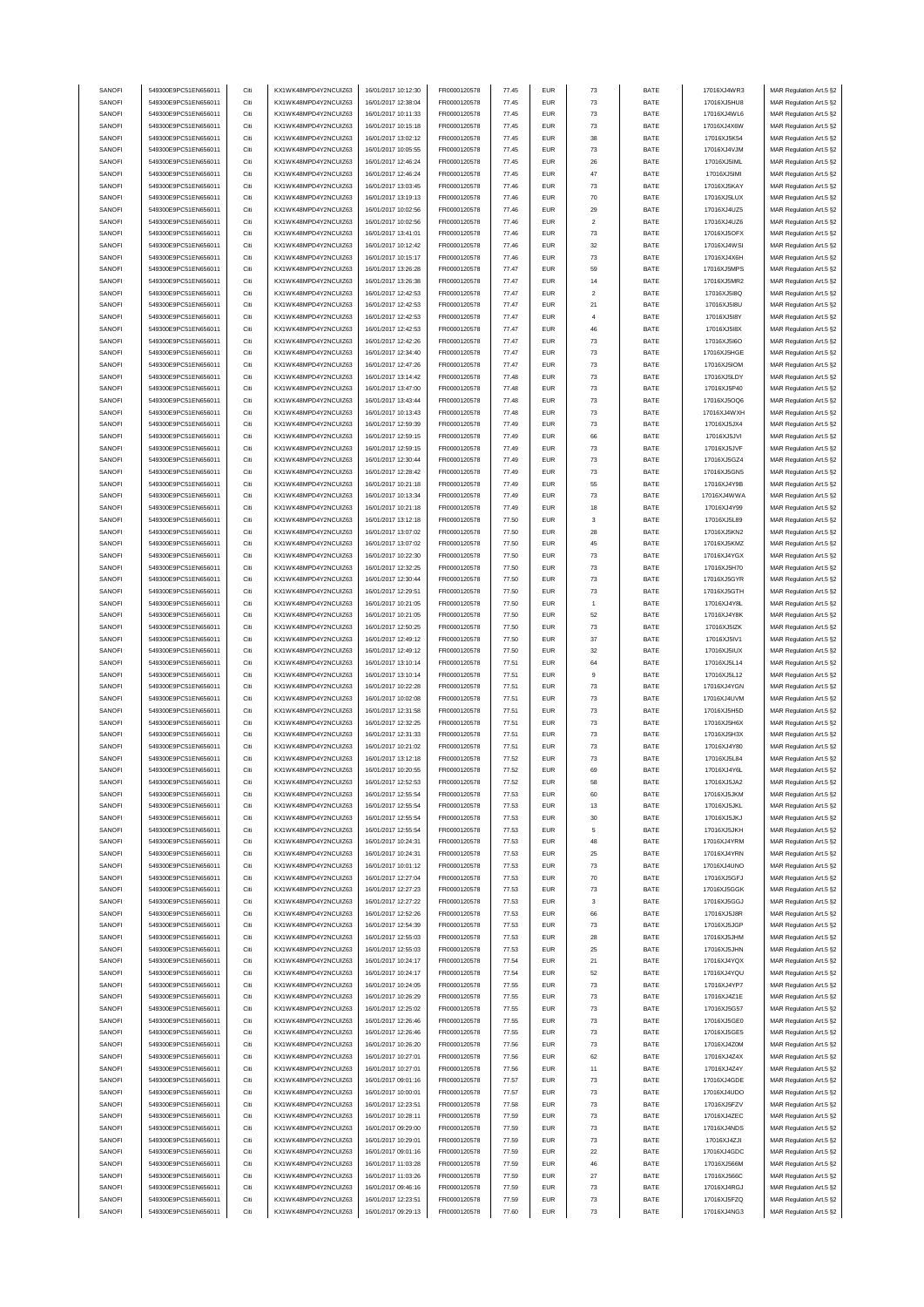| SANOFI           | 549300E9PC51EN656011 | Citi | KX1WK48MPD4Y2NCUIZ63  | 16/01/2017 11:04:34 | FR0000120578        | 77.60 | <b>EUR</b> | $\mathbf{73}$  | BATE        | 17016XJ56A7 | MAR Regulation Art.5 §2 |
|------------------|----------------------|------|-----------------------|---------------------|---------------------|-------|------------|----------------|-------------|-------------|-------------------------|
| SANOFI           | 549300E9PC51EN656011 | Citi | KX1WK48MPD4Y2NCLIIZ63 | 16/01/2017 12:22:16 | FR0000120578        | 77.60 | <b>EUR</b> | $\bf 73$       | BATE        | 17016XJ5FRY | MAR Regulation Art.5 §2 |
|                  | 549300E9PC51EN656011 | Citi |                       |                     |                     |       | <b>EUR</b> |                | BATE        |             | MAR Regulation Art.5 §2 |
| SANOFI           |                      |      | KX1WK48MPD4Y2NCUIZ63  | 16/01/2017 12:22:16 | FR0000120578        | 77.60 |            | 73             |             | 17016XJ5FS0 |                         |
| SANOFI           | 549300E9PC51EN656011 | Citi | KX1WK48MPD4Y2NCUIZ63  | 16/01/2017 12:20:45 | FR0000120578        | 77.60 | <b>EUR</b> | $20\,$         | BATE        | 17016XJ5FII | MAR Regulation Art.5 §2 |
| SANOFI           | 549300E9PC51EN656011 | Citi | KX1WK48MPD4Y2NCUIZ63  | 16/01/2017 12:20:45 | FR0000120578        | 77.60 | <b>EUR</b> | 53             | BATE        | 17016XJ5FIJ | MAR Regulation Art.5 §2 |
| SANOFI           | 549300E9PC51EN656011 | Citi | KX1WK48MPD4Y2NCUIZ63  | 16/01/2017 12:20:00 | FR0000120578        | 77.60 | <b>EUR</b> | 47             | BATE        | 17016XJ5FF6 | MAR Regulation Art.5 §2 |
| SANOFI           | 549300E9PC51EN656011 | Citi | KX1WK48MPD4Y2NCUIZ63  | 16/01/2017 12:19:25 | FR0000120578        | 77.60 | <b>EUR</b> | 6              | BATE        | 17016XJ5FDA | MAR Regulation Art.5 §2 |
| SANOFI           | 549300E9PC51EN656011 | Citi | KX1WK48MPD4Y2NCUIZ63  | 16/01/2017 10:35:56 | FR0000120578        | 77.60 | <b>EUR</b> | 46             | BATE        | 17016XJ519B | MAR Regulation Art.5 §2 |
| SANOFI           | 549300E9PC51EN656011 | Citi | KX1WK48MPD4Y2NCUIZ63  | 16/01/2017 10:35:54 | FR0000120578        | 77.60 | <b>EUR</b> | 73             | BATE        |             |                         |
|                  |                      |      |                       |                     |                     |       |            |                |             | 17016XJ518Z | MAR Regulation Art.5 §2 |
| SANOFI           | 549300E9PC51EN656011 | Citi | KX1WK48MPD4Y2NCUIZ63  | 16/01/2017 10:35:56 | FR0000120578        | 77.60 | <b>EUR</b> | $27\,$         | BATE        | 17016XJ5198 | MAR Regulation Art.5 §2 |
| SANOFI           | 549300E9PC51EN656011 | Citi | KX1WK48MPD4Y2NCUIZ63  | 16/01/2017 11:16:13 | FR0000120578        | 77.60 | <b>EUR</b> | $\mathbf{73}$  | BATE        | 17016XJ57UR | MAR Regulation Art.5 §2 |
| SANOFI           | 549300E9PC51EN656011 | Citi | KX1WK48MPD4Y2NCUIZ63  | 16/01/2017 09:32:38 | FR0000120578        | 77.61 | <b>EUR</b> | $\mathbf{73}$  | BATE        | 17016XJ4OC8 | MAR Regulation Art.5 §2 |
| SANOFI           | 549300E9PC51EN656011 | Citi | KX1WK48MPD4Y2NCUIZ63  | 16/01/2017 12:22:12 | FR0000120578        | 77.61 | <b>EUR</b> | $\mathbf{73}$  | BATE        | 17016XJ5FR6 | MAR Regulation Art.5 §2 |
| SANOFI           | 549300E9PC51EN656011 | Citi | KX1WK48MPD4Y2NCUIZ63  | 16/01/2017 12:21:07 | FR0000120578        | 77.61 | <b>EUR</b> | 73             | BATE        | 17016XJ5FKH | MAR Regulation Art.5 §2 |
|                  |                      |      |                       |                     |                     |       |            |                |             |             |                         |
| SANOFI           | 549300E9PC51EN656011 | Citi | KX1WK48MPD4Y2NCUIZ63  | 16/01/2017 11:19:08 | FR0000120578        | 77.62 | <b>EUR</b> | 24             | BATE        | 17016XJ585N | MAR Regulation Art.5 §2 |
| SANOFI           | 549300E9PC51EN656011 | Citi | KX1WK48MPD4Y2NCUIZ63  | 16/01/2017 11:19:08 | FR0000120578        | 77.62 | <b>EUR</b> | 49             | BATE        | 17016XJ585L | MAR Regulation Art.5 §2 |
| SANOFI           | 549300E9PC51EN656011 | Citi | KX1WK48MPD4Y2NCUIZ63  | 16/01/2017 09:27:38 | FR0000120578        | 77.62 | <b>EUR</b> | 73             | BATE        | 17016XJ4MY8 | MAR Regulation Art.5 §2 |
| SANOFI           | 549300E9PC51EN656011 | Citi | KX1WK48MPD4Y2NCUIZ63  | 16/01/2017 09:32:27 | FR0000120578        | 77.62 | <b>EUR</b> | 53             | BATE        | 17016XJ4OAX | MAR Regulation Art.5 §2 |
| SANOFI           | 549300E9PC51EN656011 | Citi | KX1WK48MPD4Y2NCUIZ63  | 16/01/2017 09:32:27 | FR0000120578        | 77.62 | <b>EUR</b> | $20\,$         | BATE        | 17016XJ4OAZ | MAR Regulation Art.5 §2 |
| SANOFI           | 549300E9PC51EN656011 | Citi | KX1WK48MPD4Y2NCUIZ63  | 16/01/2017 10:29:54 | FR0000120578        | 77.62 | <b>EUR</b> | $\mathbf{73}$  | BATE        | 17016XJ4ZTR | MAR Regulation Art.5 §2 |
|                  |                      |      |                       |                     |                     |       |            |                |             |             |                         |
| SANOFI           | 549300E9PC51EN656011 | Citi | KX1WK48MPD4Y2NCUIZ63  | 16/01/2017 11:22:23 | FR0000120578        | 77.62 | <b>EUR</b> | 61             | BATE        | 17016XJ58HW | MAR Regulation Art.5 §2 |
| SANOFI           | 549300E9PC51EN656011 | Citi | KX1WK48MPD4Y2NCUIZ63  | 16/01/2017 11:22:23 | FR0000120578        | 77.62 | <b>EUR</b> | 12             | BATE        | 17016XJ58HU | MAR Regulation Art.5 §2 |
| SANOFI           | 549300E9PC51EN656011 | Citi | KX1WK48MPD4Y2NCUIZ63  | 16/01/2017 11:21:40 | FR0000120578        | 77.62 | <b>EUR</b> | $\mathbf{73}$  | BATE        | 17016XJ58F0 | MAR Regulation Art.5 §2 |
| SANOFI           | 549300E9PC51EN656011 | Citi | KX1WK48MPD4Y2NCUIZ63  | 16/01/2017 11:17:17 | FR0000120578        | 77.62 | <b>EUR</b> | 73             | BATE        | 17016XJ57YK | MAR Regulation Art.5 §2 |
| SANOFI           | 549300E9PC51EN656011 | Citi | KX1WK48MPD4Y2NCLIIZ63 | 16/01/2017 11:17:38 | FR0000120578        | 77.62 | <b>EUR</b> | 73             | BATE        | 17016XJ57ZX | MAR Regulation Art.5 §2 |
|                  |                      | Citi |                       |                     |                     |       |            |                |             |             | MAR Regulation Art.5 §2 |
| SANOFI           | 549300E9PC51EN656011 |      | KX1WK48MPD4Y2NCUIZ63  | 16/01/2017 11:18:57 | FR0000120578        | 77.63 | <b>EUR</b> | $\mathbf{73}$  | BATE        | 17016XJ584V |                         |
| SANOFI           | 549300E9PC51EN656011 | Citi | KX1WK48MPD4Y2NCUIZ63  | 16/01/2017 09:33:37 | FR0000120578        | 77.63 | <b>EUR</b> | $\mathbf{73}$  | BATE        | 17016XJ4OKA | MAR Regulation Art.5 §2 |
| SANOFI           | 549300E9PC51EN656011 | Citi | KX1WK48MPD4Y2NCUIZ63  | 16/01/2017 09:40:26 | FR0000120578        | 77.63 | <b>EUR</b> | $\mathbf{73}$  | BATE        | 17016XJ4Q2K | MAR Regulation Art.5 §2 |
| SANOFI           | 549300E9PC51EN656011 | Citi | KX1WK48MPD4Y2NCUIZ63  | 16/01/2017 10:46:30 | FR0000120578        | 77.63 | <b>EUR</b> | $\mathbf{73}$  | BATE        | 17016XJ53BE | MAR Regulation Art.5 §2 |
| SANOFI           | 549300E9PC51EN656011 | Citi | KX1WK48MPD4Y2NCUIZ63  | 16/01/2017 10:36:56 | FR0000120578        | 77.63 | <b>EUR</b> | $\mathbf{73}$  | BATE        | 17016XJ51GC | MAR Regulation Art.5 §2 |
| SANOFI           | 549300E9PC51EN656011 | Citi | KX1WK48MPD4Y2NCUIZ63  | 16/01/2017 10:40:26 | FR0000120578        | 77.63 | <b>EUR</b> | $\overline{7}$ | BATE        | 17016XJ524E | MAR Regulation Art.5 §2 |
|                  |                      |      |                       |                     |                     |       |            |                |             |             |                         |
| SANOFI           | 549300E9PC51EN656011 | Citi | KX1WK48MPD4Y2NCUIZ63  | 16/01/2017 11:21:00 | FR0000120578        | 77.63 | <b>EUR</b> | 39             | BATE        | 17016XJ58CK | MAR Regulation Art.5 §2 |
| SANOFI           | 549300E9PC51EN656011 | Citi | KX1WK48MPD4Y2NCUIZ63  | 16/01/2017 11:14:54 | FR0000120578        | 77.63 | <b>EUR</b> | 71             | BATE        | 17016XJ57OG | MAR Regulation Art.5 §2 |
| SANOFI           | 549300E9PC51EN656011 | Citi | KX1WK48MPD4Y2NCLIIZ63 | 16/01/2017 11:14:35 | FR0000120578        | 77.63 | <b>EUR</b> | $\mathbf{73}$  | BATE        | 17016XJ57N0 | MAR Regulation Art.5 §2 |
| SANOFI           | 549300E9PC51EN656011 | Citi | KX1WK48MPD4Y2NCUIZ63  | 16/01/2017 11:14:47 | FR0000120578        | 77.63 | <b>EUR</b> | $\sqrt{2}$     | BATE        | 17016XJ57O2 | MAR Regulation Art.5 §2 |
| SANOFI           | 549300E9PC51EN656011 | Citi | KX1WK48MPD4Y2NCUIZ63  | 16/01/2017 11:05:56 | FR0000120578        | 77.64 | <b>EUR</b> | 38             | BATE        | 17016XJ56IN | MAR Regulation Art.5 §2 |
|                  |                      |      |                       | 16/01/2017 11:05:56 |                     |       |            |                |             |             |                         |
| SANOFI           | 549300E9PC51EN656011 | Citi | KX1WK48MPD4Y2NCUIZ63  |                     | FR0000120578        | 77.64 | <b>EUR</b> | 35             | BATE        | 17016XJ56IL | MAR Regulation Art.5 §2 |
| SANOFI           | 549300E9PC51EN656011 | Citi | KX1WK48MPD4Y2NCUIZ63  | 16/01/2017 11:06:04 | FR0000120578        | 77.64 | <b>EUR</b> | 38             | BATE        | 17016XJ56JD | MAR Regulation Art.5 §2 |
| SANOFI           | 549300E9PC51EN656011 | Citi | KX1WK48MPD4Y2NCUIZ63  | 16/01/2017 11:06:04 | FR0000120578        | 77.64 | <b>EUR</b> | 35             | BATE        | 17016XJ56J9 | MAR Regulation Art.5 §2 |
| SANOFI           | 549300E9PC51EN656011 | Citi | KX1WK48MPD4Y2NCUIZ63  | 16/01/2017 09:48:04 | FR0000120578        | 77.64 | <b>EUR</b> | 69             | BATE        | 17016XJ4S2J | MAR Regulation Art.5 §2 |
| SANOFI           | 549300E9PC51EN656011 | Citi | KX1WK48MPD4Y2NCUIZ63  | 16/01/2017 09:48:04 | FR0000120578        | 77.64 | <b>EUR</b> | 73             | BATE        | 17016XJ4S2H | MAR Regulation Art.5 §2 |
| SANOFI           | 549300E9PC51EN656011 | Citi | KX1WK48MPD4Y2NCUIZ63  | 16/01/2017 11:08:09 | FR0000120578        | 77.64 | <b>EUR</b> | 73             | BATE        | 17016XJ56SQ | MAR Regulation Art.5 §2 |
|                  |                      |      |                       |                     |                     |       |            |                |             |             |                         |
| SANOFI           | 549300E9PC51EN656011 | Citi | KX1WK48MPD4Y2NCUIZ63  | 16/01/2017 11:18:11 | FR0000120578        | 77.64 | <b>EUR</b> | 29             | BATE        | 17016XJ5823 | MAR Regulation Art.5 §2 |
| SANOFI           | 549300E9PC51EN656011 | Citi | KX1WK48MPD4Y2NCUIZ63  | 16/01/2017 11:18:11 | FR0000120578        | 77.64 | <b>EUR</b> | $\overline{4}$ | BATE        | 17016XJ5821 | MAR Regulation Art.5 §2 |
| SANOFI           | 549300E9PC51EN656011 | Citi | KX1WK48MPD4Y2NCUIZ63  | 16/01/2017 11:18:11 | FR0000120578        | 77.64 | <b>EUR</b> | 40             | BATE        | 17016XJ5820 | MAR Regulation Art.5 §2 |
| SANOFI           | 549300E9PC51EN656011 | Citi | KX1WK48MPD4Y2NCUIZ63  | 16/01/2017 11:08:58 | FR0000120578        | 77.64 | <b>EUR</b> | $\mathbf{73}$  | BATE        | 17016XJ56YE | MAR Regulation Art.5 §2 |
| SANOFI           | 549300E9PC51EN656011 | Citi | KX1WK48MPD4Y2NCUIZ63  | 16/01/2017 09:41:35 | FR0000120578        | 77.64 | <b>EUR</b> | $\bf 73$       | BATE        | 17016XJ4QBA | MAR Regulation Art.5 §2 |
| SANOFI           | 549300E9PC51EN656011 | Citi | KX1WK48MPD4Y2NCUIZ63  | 16/01/2017 09:38:53 | FR0000120578        | 77.64 | <b>EUR</b> | 67             | BATE        | 17016XJ4PU1 | MAR Regulation Art.5 §2 |
|                  |                      |      |                       |                     |                     |       |            |                |             |             |                         |
| SANOFI           | 549300E9PC51EN656011 | Citi | KX1WK48MPD4Y2NCUIZ63  | 16/01/2017 11:01:40 | FR0000120578        | 77.64 | <b>EUR</b> | 73             | BATE        | 17016XJ55X1 | MAR Regulation Art.5 §2 |
| SANOFI           | 549300E9PC51EN656011 | Citi | KX1WK48MPD4Y2NCLIIZ63 | 16/01/2017 10:52:14 | FR0000120578        | 77.64 | <b>EUR</b> | 58             | BATE        | 17016XJ54FV | MAR Regulation Art.5 §2 |
| SANOFI           | 549300E9PC51EN656011 | Citi | KX1WK48MPD4Y2NCUIZ63  | 16/01/2017 10:52:14 | FR0000120578        | 77.64 | EUR        | 15             | BATE        | 17016XJ54FT | MAR Regulation Art.5 §2 |
| SANOFI           | 549300E9PC51EN656011 | Citi | KX1WK48MPD4Y2NCUIZ63  | 16/01/2017 11:02:44 | FR0000120578        | 77.64 | <b>EUR</b> | $\mathbf{73}$  | BATE        | 17016XJ5633 | MAR Regulation Art.5 §2 |
| SANOFI           | 549300E9PC51EN656011 | Citi | KX1WK48MPD4Y2NCUIZ63  | 16/01/2017 10:39:08 | FR0000120578        | 77.64 | <b>EUR</b> | $\mathbf{73}$  | BATE        | 17016XJ51VG | MAR Regulation Art.5 §2 |
|                  |                      |      | KX1WK48MPD4Y2NCUIZ63  | 16/01/2017 10:45:16 |                     |       |            |                |             | 17016XJ533J |                         |
| SANOFI           | 549300E9PC51EN656011 | Citi |                       |                     | FR0000120578        | 77.64 | <b>EUR</b> | $\mathbf{73}$  | BATE        |             | MAR Regulation Art.5 §2 |
| SANOFI           | 549300E9PC51EN656011 | Citi | KX1WK48MPD4Y2NCUIZ63  | 16/01/2017 11:23:24 | FR0000120578        | 77.64 | <b>EUR</b> | $\mathbf{73}$  | BATE        | 17016XJ58LS | MAR Regulation Art.5 §2 |
| SANOFI           | 549300E9PC51EN656011 | Citi | KX1WK48MPD4Y2NCUIZ63  | 16/01/2017 11:14:20 | FR0000120578        | 77.64 | <b>EUR</b> | $\mathbf{73}$  | BATE        | 17016XJ57M7 | MAR Regulation Art.5 §2 |
| SANOFI           | 549300E9PC51EN656011 | Citi | KX1WK48MPD4Y2NCUIZ63  | 16/01/2017 11:14:20 | FR0000120578        | 77.64 | <b>EUR</b> | 73             | BATE        | 17016XJ57MB | MAR Regulation Art.5 §2 |
| SANOFI           | 549300E9PC51EN656011 | Citi | KX1WK48MPD4Y2NCLIIZ63 | 16/01/2017 09:44:37 | <b>ER0000120578</b> | 77.65 |            |                | <b>BATE</b> | 17016XJ4OY3 | MAR Regulation Art 5 82 |
| <b>SANOFI</b>    | 549300E9PC51EN656011 | Citi | KX1WK48MPD4Y2NCUIZ63  | 16/01/2017 11:08:09 | FR0000120578        | 77.65 | <b>EUR</b> | 73             | BATE        | 17016XJ56SO | MAR Regulation Art.5 §2 |
|                  |                      |      | KX1WK48MPD4Y2NCUIZ63  |                     |                     |       |            |                | BATE        |             |                         |
| SANOFI           | 549300E9PC51EN656011 | Citi |                       | 16/01/2017 09:41:35 | FR0000120578        | 77.65 | <b>EUR</b> | 68             |             | 17016XJ4QB6 | MAR Regulation Art.5 §2 |
| SANOFI           | 549300E9PC51EN656011 | Citi | KX1WK48MPD4Y2NCUIZ63  | 16/01/2017 09:38:51 | FR0000120578        | 77.65 | <b>EUR</b> | 53             | BATE        | 17016XJ4PTM | MAR Regulation Art.5 §2 |
| SANOFI           | 549300E9PC51EN656011 | Citi | KX1WK48MPD4Y2NCUIZ63  | 16/01/2017 09:34:30 | FR0000120578        | 77.65 | <b>EUR</b> | $\mathbf{73}$  | BATE        | 17016XJ4OR0 | MAR Regulation Art.5 §2 |
| SANOFI           | 549300E9PC51EN656011 | Citi | KX1WK48MPD4Y2NCUIZ63  | 16/01/2017 12:14:29 | FR0000120578        | 77.65 | <b>EUR</b> | $\mathbf{73}$  | BATE        | 17016XJ5EUV | MAR Regulation Art.5 §2 |
| SANOFI           | 549300E9PC51EN656011 | Citi | KX1WK48MPD4Y2NCUIZ63  | 16/01/2017 12:14:29 | FR0000120578        | 77.65 | <b>EUR</b> | 73             | BATE        | 17016XJ5EUY | MAR Regulation Art.5 §2 |
| SANOFI           | 549300E9PC51EN656011 | Citi | KX1WK48MPD4Y2NCUIZ63  | 16/01/2017 12:11:24 | FR0000120578        | 77.65 | <b>EUR</b> | 32             | BATE        | 17016XJ5EJ8 | MAR Regulation Art.5 §2 |
| SANOFI           | 549300E9PC51EN656011 | Citi | KX1WK48MPD4Y2NCUIZ63  | 16/01/2017 12:11:38 | FR0000120578        | 77.65 | <b>EUR</b> | 41             | BATE        | 17016XJ5EKO |                         |
|                  |                      |      |                       |                     |                     |       |            |                |             |             | MAR Regulation Art.5 §2 |
| SANOFI           | 549300E9PC51EN656011 | Citi | KX1WK48MPD4Y2NCUIZ63  | 16/01/2017 12:11:38 | FR0000120578        | 77.65 | <b>EUR</b> | 32             | BATE        | 17016XJ5EKR | MAR Regulation Art.5 §2 |
| SANOFI           | 549300E9PC51EN656011 | Citi | KX1WK48MPD4Y2NCUIZ63  | 16/01/2017 10:39:08 | FR0000120578        | 77.65 | <b>EUR</b> | $\mathbf{73}$  | BATE        | 17016XJ51VA | MAR Regulation Art.5 §2 |
| SANOFI           | 549300E9PC51EN656011 | Citi | KX1WK48MPD4Y2NCUIZ63  | 16/01/2017 10:34:37 | FR0000120578        | 77.65 | <b>EUR</b> | $\mathbf{73}$  | BATE        | 17016XJ513B | MAR Regulation Art.5 §2 |
| SANOFI           | 549300E9PC51EN656011 | Citi | KX1WK48MPD4Y2NCUIZ63  | 16/01/2017 10:34:37 | FR0000120578        | 77.65 | <b>EUR</b> | 19             | BATE        | 17016XJ513G | MAR Regulation Art.5 §2 |
| SANOFI           | 549300E9PC51EN656011 | Citi | KX1WK48MPD4Y2NCUIZ63  | 16/01/2017 10:34:37 | FR0000120578        | 77.65 | <b>EUR</b> | 54             | BATE        | 17016XJ513J | MAR Regulation Art.5 §2 |
|                  | 549300E9PC51EN656011 |      |                       |                     |                     |       |            |                |             |             | MAR Regulation Art.5 §2 |
| SANOFI           |                      | Citi | KX1WK48MPD4Y2NCUIZ63  | 16/01/2017 11:14:09 | FR0000120578        | 77.65 | <b>EUR</b> | $\mathbf{73}$  | BATE        | 17016XJ57LA |                         |
| SANOFI           | 549300E9PC51EN656011 | Citi | KX1WK48MPD4Y2NCUIZ63  | 16/01/2017 09:43:52 | FR0000120578        | 77.66 | <b>EUR</b> | 73             | BATE        | 17016XJ4QSD | MAR Regulation Art.5 §2 |
| SANOFI           | 549300E9PC51EN656011 | Citi | KX1WK48MPD4Y2NCUIZ63  | 16/01/2017 11:06:51 | FR0000120578        | 77.66 | <b>EUR</b> | 54             | BATE        | 17016XJ56MU | MAR Regulation Art.5 §2 |
| SANOFI           | 549300E9PC51EN656011 | Citi | KX1WK48MPD4Y2NCUIZ63  | 16/01/2017 11:06:51 | FR0000120578        | 77.66 | <b>EUR</b> | 54             | BATE        | 17016XJ56MX | MAR Regulation Art.5 §2 |
| SANOFI           | 549300E9PC51EN656011 | Citi | KX1WK48MPD4Y2NCUIZ63  | 16/01/2017 11:06:51 | FR0000120578        | 77.66 | <b>EUR</b> | 19             | BATE        | 17016XJ56MW | MAR Regulation Art.5 §2 |
|                  |                      |      |                       |                     |                     |       |            |                |             |             |                         |
| SANOFI           | 549300E9PC51EN656011 | Citi | KX1WK48MPD4Y2NCUIZ63  | 16/01/2017 09:44:34 | FR0000120578        | 77.66 | <b>EUR</b> | 52             | BATE        | 17016XJ4QXK | MAR Regulation Art.5 §2 |
| SANOFI           | 549300E9PC51EN656011 | Citi | KX1WK48MPD4Y2NCUIZ63  | 16/01/2017 11:12:15 | FR0000120578        | 77.66 | <b>EUR</b> | $\mathbf{73}$  | BATE        | 17016XJ57ED | MAR Regulation Art.5 §2 |
| SANOFI           | 549300E9PC51EN656011 | Citi | KX1WK48MPD4Y2NCUIZ63  | 16/01/2017 11:00:49 | FR0000120578        | 77.66 | <b>EUR</b> | $\mathbf{73}$  | BATE        | 17016XJ55RG | MAR Regulation Art.5 §2 |
| SANOFI           | 549300E9PC51EN656011 | Citi | KX1WK48MPD4Y2NCUIZ63  | 16/01/2017 11:10:01 | FR0000120578        | 77.66 | <b>EUR</b> | $\mathbf{73}$  | BATE        | 17016XJ573V | MAR Regulation Art.5 §2 |
| SANOFI           | 549300E9PC51EN656011 | Citi | KX1WK48MPD4Y2NCUIZ63  | 16/01/2017 11:10:01 | FR0000120578        | 77.66 | <b>EUR</b> | 73             | BATE        | 17016XJ5743 | MAR Regulation Art.5 §2 |
| SANOFI           | 549300E9PC51EN656011 | Citi | KX1WK48MPD4Y2NCUIZ63  | 16/01/2017 09:36:35 | FR0000120578        | 77.66 | <b>EUR</b> | 73             | BATE        | 17016XJ4P9E | MAR Regulation Art.5 §2 |
|                  |                      |      |                       |                     |                     |       |            |                |             |             |                         |
| SANOFI           | 549300E9PC51EN656011 | Citi | KX1WK48MPD4Y2NCUIZ63  | 16/01/2017 09:35:27 | FR0000120578        | 77.66 | <b>EUR</b> | $\mathbf{73}$  | BATE        | 17016XJ4OXO | MAR Regulation Art.5 §2 |
| SANOFI           | 549300E9PC51EN656011 | Citi | KX1WK48MPD4Y2NCUIZ63  | 16/01/2017 12:16:25 | FR0000120578        | 77.66 | <b>EUR</b> | $\mathbf{73}$  | BATE        | 17016XJ5F31 | MAR Regulation Art.5 §2 |
| SANOFI           | 549300E9PC51EN656011 | Citi | KX1WK48MPD4Y2NCUIZ63  | 16/01/2017 12:01:03 | FR0000120578        | 77.66 | <b>EUR</b> | 73             | BATE        | 17016XJ5DC4 | MAR Regulation Art.5 §2 |
| SANOFI           | 549300E9PC51EN656011 | Citi | KX1WK48MPD4Y2NCUIZ63  | 16/01/2017 12:13:50 | FR0000120578        | 77.66 | <b>EUR</b> | $\mathbf{73}$  | BATE        | 17016XJ5ERP | MAR Regulation Art.5 §2 |
| SANOFI           | 549300E9PC51EN656011 | Citi | KX1WK48MPD4Y2NCUIZ63  | 16/01/2017 10:43:42 | FR0000120578        | 77.66 | <b>EUR</b> | 8              | BATE        | 17016XJ52QG | MAR Regulation Art.5 §2 |
| SANOFI           | 549300E9PC51EN656011 | Citi | KX1WK48MPD4Y2NCUIZ63  | 16/01/2017 10:43:42 | FR0000120578        | 77.66 | <b>EUR</b> | $\mathbf{73}$  | BATE        | 17016XJ52QH | MAR Regulation Art.5 §2 |
|                  |                      |      |                       |                     |                     |       |            |                |             |             |                         |
| SANOFI           | 549300E9PC51EN656011 | Citi | KX1WK48MPD4Y2NCUIZ63  | 16/01/2017 10:33:50 | FR0000120578        | 77.66 | <b>EUR</b> | $\mathbf{1}$   | BATE        | 17016XJ50YX | MAR Regulation Art.5 §2 |
| SANOFI           | 549300E9PC51EN656011 | Citi | KX1WK48MPD4Y2NCUIZ63  | 16/01/2017 10:33:50 | FR0000120578        | 77.66 | <b>EUR</b> | 63             | BATE        | 17016XJ50YZ | MAR Regulation Art.5 §2 |
| SANOFI           | 549300E9PC51EN656011 | Citi | KX1WK48MPD4Y2NCUIZ63  | 16/01/2017 10:39:08 | FR0000120578        | 77.66 | <b>EUR</b> | 73             | BATE        | 17016XJ51UZ | MAR Regulation Art.5 §2 |
| SANOFI           | 549300E9PC51EN656011 | Citi | KX1WK48MPD4Y2NCUIZ63  | 16/01/2017 09:57:02 | FR0000120578        | 77.66 | <b>EUR</b> | 73             | BATE        | 17016XJ4TMY | MAR Regulation Art.5 §2 |
| SANOFI           | 549300E9PC51EN656011 | Citi | KX1WK48MPD4Y2NCUIZ63  | 16/01/2017 11:29:48 | FR0000120578        | 77.66 | <b>EUR</b> | $\mathbf{73}$  | BATE        | 17016XJ59BP | MAR Regulation Art.5 §2 |
|                  | 549300E9PC51EN656011 |      |                       |                     |                     |       |            | 9              |             |             |                         |
|                  |                      | Citi | KX1WK48MPD4Y2NCUIZ63  | 16/01/2017 10:33:50 | FR0000120578        | 77.66 | <b>EUR</b> |                | BATE        | 17016XJ50Z2 | MAR Regulation Art.5 §2 |
| SANOFI<br>SANOFI | 549300E9PC51EN656011 | Citi | KX1WK48MPD4Y2NCUIZ63  | 16/01/2017 10:33:50 | FR0000120578        | 77.66 | <b>EUR</b> | 64             | BATE        | 17016XJ50Z4 | MAR Regulation Art.5 §2 |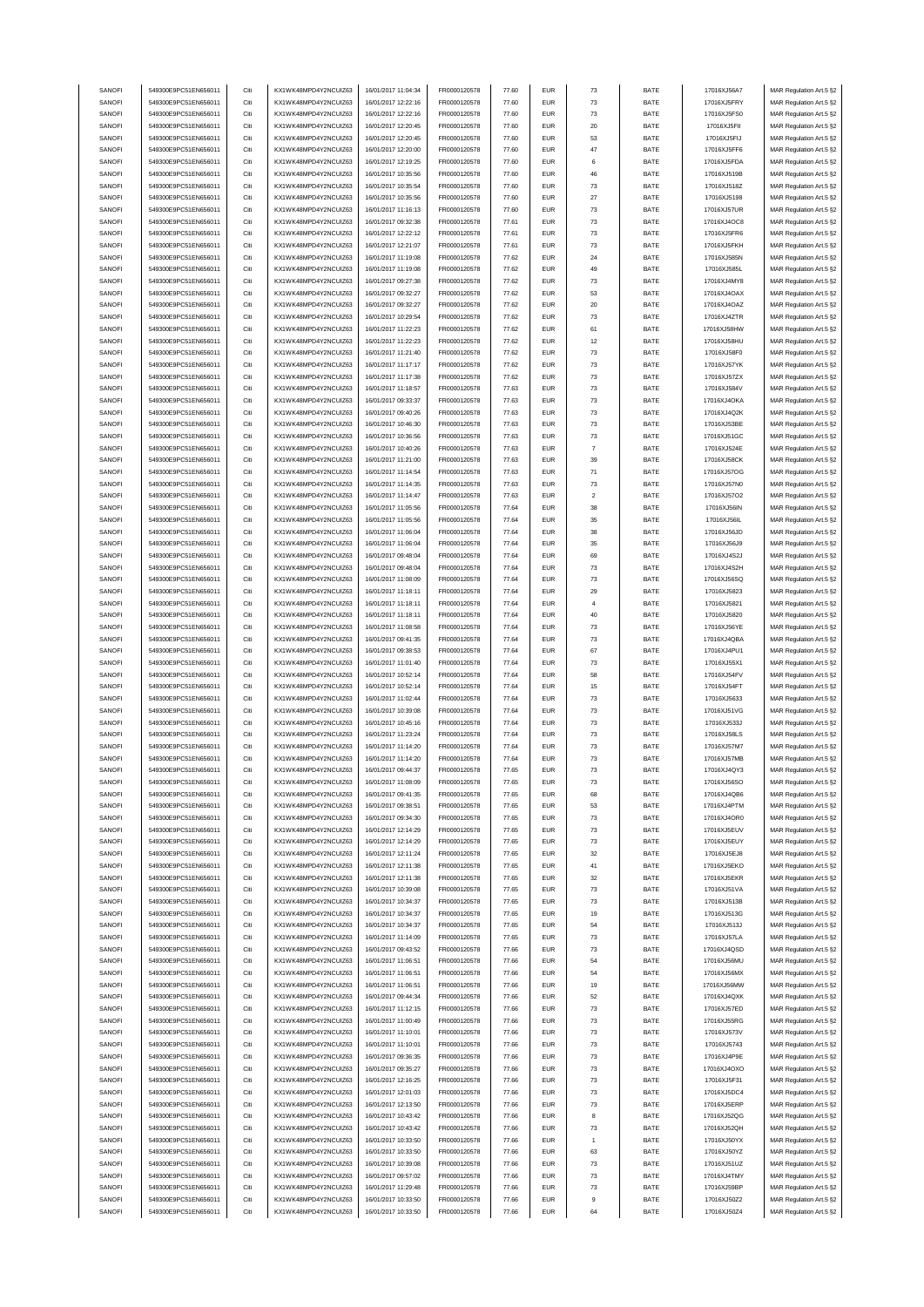| SANOFI | 549300E9PC51EN656011 | Citi | KX1WK48MPD4Y2NCUIZ63  | 16/01/2017 11:28:48 | FR0000120578 | 77.66 | <b>EUR</b> | 73                 | BATE        | 17016XJ597L  | MAR Regulation Art.5 §2 |
|--------|----------------------|------|-----------------------|---------------------|--------------|-------|------------|--------------------|-------------|--------------|-------------------------|
| SANOFI | 549300E9PC51EN656011 | Citi | KX1WK48MPD4Y2NCUIZ63  | 16/01/2017 11:13:26 | FR0000120578 | 77.66 | <b>EUR</b> | 73                 | BATE        | 17016XJ57IS  | MAR Regulation Art.5 §2 |
| SANOFI | 549300E9PC51EN656011 | Citi | KX1WK48MPD4Y2NCUIZ63  | 16/01/2017 10:59:04 | FR0000120578 | 77.67 | <b>EUR</b> | 73                 | BATE        | 17016XJ55FR  | MAR Regulation Art.5 §2 |
| SANOFI | 549300E9PC51EN656011 | Citi | KX1WK48MPD4Y2NCUIZ63  | 16/01/2017 09:37:10 | FR0000120578 | 77.67 | <b>EUR</b> | 73                 | BATE        | 17016XJ4PF9  | MAR Regulation Art.5 §2 |
|        |                      |      |                       |                     |              |       |            |                    |             |              |                         |
| SANOFI | 549300E9PC51EN656011 | Citi | KX1WK48MPD4Y2NCUIZ63  | 16/01/2017 12:16:39 | FR0000120578 | 77.67 | <b>EUR</b> | 73                 | BATE        | 17016XJ5F46  | MAR Regulation Art.5 §2 |
| SANOFI | 549300E9PC51EN656011 | Citi | KX1WK48MPD4Y2NCUIZ63  | 16/01/2017 09:51:07 | FR0000120578 | 77.67 | <b>EUR</b> | 73                 | BATE        | 17016XJ4SQ9  | MAR Regulation Art.5 §2 |
| SANOFI | 549300E9PC51EN656011 | Citi | KX1WK48MPD4Y2NCUIZ63  | 16/01/2017 10:53:46 | FR0000120578 | 77.67 | <b>EUR</b> | 73                 | BATE        | 17016XJ54MN  | MAR Regulation Art.5 §2 |
| SANOFI | 549300E9PC51EN656011 | Citi | KX1WK48MPD4Y2NCUIZ63  | 16/01/2017 10:47:28 | FR0000120578 | 77.67 | <b>EUR</b> | 73                 | BATE        | 17016XJ53J4  | MAR Regulation Art.5 §2 |
| SANOFI | 549300E9PC51EN656011 | Citi | KX1WK48MPD4Y2NCUIZ63  | 16/01/2017 12:10:21 | FR0000120578 | 77.67 | <b>EUR</b> | 73                 | BATE        | 17016XJ5EE9  | MAR Regulation Art.5 §2 |
| SANOFI | 549300E9PC51EN656011 | Citi | KX1WK48MPD4Y2NCUIZ63  | 16/01/2017 10:42:42 | FR0000120578 | 77.67 | <b>EUR</b> | 3                  | BATE        | 17016XJ52J3  | MAR Regulation Art.5 §2 |
| SANOFI | 549300E9PC51EN656011 | Citi | KX1WK48MPD4Y2NCUIZ63  | 16/01/2017 10:42:42 | FR0000120578 | 77.67 | <b>EUR</b> | 69                 | BATE        | 17016XJ52J1  | MAR Regulation Art.5 §2 |
| SANOFI | 549300E9PC51EN656011 | Citi | KX1WK48MPD4Y2NCUIZ63  | 16/01/2017 10:42:42 | FR0000120578 | 77.67 | <b>EUR</b> | 1                  | BATE        | 17016XJ52J0  | MAR Regulation Art.5 §2 |
| SANOFI | 549300E9PC51EN656011 | Citi | KX1WK48MPD4Y2NCUIZ63  | 16/01/2017 10:42:28 | FR0000120578 | 77.67 | <b>EUR</b> | 58                 | BATE        | 17016XJ52HR  | MAR Regulation Art.5 §2 |
| SANOFI | 549300E9PC51EN656011 | Citi | KX1WK48MPD4Y2NCUIZ63  | 16/01/2017 10:42:23 | FR0000120578 | 77.67 | <b>EUR</b> | 15                 | BATE        | 17016XJ52GZ  | MAR Regulation Art.5 §2 |
| SANOFI | 549300E9PC51EN656011 | Citi | KX1WK48MPD4Y2NCUIZ63  | 16/01/2017 10:42:23 | FR0000120578 | 77.67 | <b>EUR</b> | 31                 | BATE        | 17016XJ52GW  | MAR Regulation Art.5 §2 |
| SANOFI | 549300E9PC51EN656011 | Citi | KX1WK48MPD4Y2NCUIZ63  | 16/01/2017 10:42:00 | FR0000120578 | 77.67 | <b>EUR</b> | 73                 | BATE        | 17016XJ52F1  | MAR Regulation Art.5 §2 |
|        | 549300E9PC51EN656011 |      |                       |                     |              |       |            |                    |             |              |                         |
| SANOFI |                      | Citi | KX1WK48MPD4Y2NCUIZ63  | 16/01/2017 10:42:01 | FR0000120578 | 77.67 | <b>EUR</b> | 64                 | BATE        | 17016XJ52E7  | MAR Regulation Art.5 §2 |
| SANOFI | 549300E9PC51EN656011 | Citi | KX1WK48MPD4Y2NCLIIZ63 | 16/01/2017 10:39:04 | FR0000120578 | 77.67 | <b>EUR</b> | 73                 | BATE        | 17016XJ51TW  | MAR Regulation Art.5 §2 |
| SANOFI | 549300E9PC51EN656011 | Citi | KX1WK48MPD4Y2NCUIZ63  | 16/01/2017 10:39:03 | FR0000120578 | 77.67 | <b>EUR</b> | 73                 | BATE        | 17016XJ51TT  | MAR Regulation Art.5 §2 |
| SANOFI | 549300E9PC51EN656011 | Citi | KX1WK48MPD4Y2NCUIZ63  | 16/01/2017 11:25:10 | FR0000120578 | 77.67 | <b>EUR</b> | 73                 | BATE        | 17016XJ58RI  | MAR Regulation Art.5 §2 |
| SANOFI | 549300E9PC51EN656011 | Citi | KX1WK48MPD4Y2NCUIZ63  | 16/01/2017 11:25:10 | FR0000120578 | 77.67 | <b>EUR</b> | 73                 | BATE        | 17016XJ58RE  | MAR Regulation Art.5 §2 |
| SANOFI | 549300E9PC51EN656011 | Citi | KX1WK48MPD4Y2NCUIZ63  | 16/01/2017 10:33:42 | FR0000120578 | 77.67 | <b>EUR</b> | 73                 | BATE        | 17016XJ50XV  | MAR Regulation Art.5 §2 |
| SANOFI | 549300E9PC51EN656011 | Citi | KX1WK48MPD4Y2NCUIZ63  | 16/01/2017 11:27:35 | FR0000120578 | 77.67 | <b>EUR</b> | 73                 | BATE        | 17016XJ5919  | MAR Regulation Art.5 §2 |
| SANOFI | 549300E9PC51EN656011 | Citi | KX1WK48MPD4Y2NCUIZ63  | 16/01/2017 12:00:00 | FR0000120578 | 77.68 | <b>EUR</b> | 73                 | BATE        | 17016XJ5D5S  | MAR Regulation Art.5 §2 |
| SANOFI | 549300E9PC51EN656011 | Citi | KX1WK48MPD4Y2NCUIZ63  | 16/01/2017 12:08:07 | FR0000120578 | 77.68 | <b>EUR</b> | 57                 | BATE        | 17016XJ5E5Z  | MAR Regulation Art.5 §2 |
| SANOFI | 549300E9PC51EN656011 | Citi | KX1WK48MPD4Y2NCUIZ63  | 16/01/2017 12:08:07 | FR0000120578 | 77.68 | <b>EUR</b> | 16                 | BATE        | 17016XJ5E5W  | MAR Regulation Art.5 §2 |
| SANOFI | 549300E9PC51EN656011 | Citi | KX1WK48MPD4Y2NCLIIZ63 | 16/01/2017 10:59:56 | FR0000120578 | 77.68 | <b>EUR</b> | 73                 | BATE        | 17016XJ55MC  | MAR Regulation Art.5 §2 |
|        |                      |      |                       |                     |              |       |            |                    |             |              |                         |
| SANOFI | 549300E9PC51EN656011 | Citi | KX1WK48MPD4Y2NCUIZ63  | 16/01/2017 09:37:10 | FR0000120578 | 77.68 | <b>EUR</b> | 73                 | BATE        | 17016XJ4PEU  | MAR Regulation Art.5 §2 |
| SANOFI | 549300E9PC51EN656011 | Citi | KX1WK48MPD4Y2NCUIZ63  | 16/01/2017 12:02:41 | FR0000120578 | 77.68 | <b>EUR</b> | 73                 | BATE        | 17016XJ5DH4  | MAR Regulation Art.5 §2 |
| SANOFI | 549300E9PC51EN656011 | Citi | KX1WK48MPD4Y2NCUIZ63  | 16/01/2017 09:50:29 | FR0000120578 | 77.68 | <b>EUR</b> | 73                 | BATE        | 17016XJ4SLB  | MAR Regulation Art.5 §2 |
| SANOFI | 549300E9PC51EN656011 | Citi | KX1WK48MPD4Y2NCUIZ63  | 16/01/2017 10:47:14 | FR0000120578 | 77.68 | <b>EUR</b> | 73                 | BATE        | 17016XJ53HI  | MAR Regulation Art.5 §2 |
| SANOFI | 549300E9PC51EN656011 | Citi | KX1WK48MPD4Y2NCUIZ63  | 16/01/2017 12:10:21 | FR0000120578 | 77.68 | <b>EUR</b> | 73                 | BATE        | 17016XJ5EE7  | MAR Regulation Art.5 §2 |
| SANOFI | 549300E9PC51EN656011 | Citi | KX1WK48MPD4Y2NCUIZ63  | 16/01/2017 10:49:09 | FR0000120578 | 77.68 | <b>EUR</b> | 73                 | BATE        | 17016XJ53UQ  | MAR Regulation Art.5 §2 |
| SANOFI | 549300E9PC51EN656011 | Citi | KX1WK48MPD4Y2NCUIZ63  | 16/01/2017 10:48:58 | FR0000120578 | 77.68 | <b>EUR</b> | 73                 | BATE        | 17016XJ53SP  | MAR Regulation Art.5 §2 |
| SANOFI | 549300E9PC51EN656011 | Citi | KX1WK48MPD4Y2NCUIZ63  | 16/01/2017 11:31:23 | FR0000120578 | 77.68 | <b>EUR</b> | 73                 | BATE        | 17016XJ59JR  | MAR Regulation Art.5 §2 |
| SANOFI | 549300E9PC51EN656011 | Citi | KX1WK48MPD4Y2NCLIIZ63 | 16/01/2017 11:27:35 | FR0000120578 | 77.68 | <b>EUR</b> | 73                 | BATE        | 17016XJ5917  | MAR Regulation Art.5 §2 |
| SANOFI | 549300E9PC51EN656011 | Citi | KX1WK48MPD4Y2NCUIZ63  | 16/01/2017 10:51:25 | FR0000120578 | 77.69 | <b>EUR</b> | 73                 | BATE        | 17016XJ54AX  | MAR Regulation Art.5 §2 |
|        | 549300E9PC51EN656011 | Citi |                       |                     |              | 77.69 | <b>EUR</b> |                    |             |              |                         |
| SANOFI |                      |      | KX1WK48MPD4Y2NCUIZ63  | 16/01/2017 10:55:16 | FR0000120578 |       |            | 73                 | BATE        | 17016XJ54V8  | MAR Regulation Art.5 §2 |
| SANOFI | 549300E9PC51EN656011 | Citi | KX1WK48MPD4Y2NCUIZ63  | 16/01/2017 09:50:22 | FR0000120578 | 77.69 | <b>EUR</b> | 73                 | BATE        | 17016XJ4SKR  | MAR Regulation Art.5 §2 |
| SANOFI | 549300E9PC51EN656011 | Citi | KX1WK48MPD4Y2NCUIZ63  | 16/01/2017 10:57:57 | FR0000120578 | 77.69 | <b>EUR</b> | 73                 | BATE        | 17016XJ55A0  | MAR Regulation Art.5 §2 |
| SANOFI | 549300E9PC51EN656011 | Citi | KX1WK48MPD4Y2NCUIZ63  | 16/01/2017 10:58:03 | FR0000120578 | 77.69 | <b>EUR</b> | 34                 | BATE        | 17016XJ55AI  | MAR Regulation Art.5 §2 |
| SANOFI | 549300E9PC51EN656011 | Citi | KX1WK48MPD4Y2NCUIZ63  | 16/01/2017 10:58:03 | FR0000120578 | 77.69 | <b>EUR</b> | 39                 | BATE        | 17016XJ55AL  | MAR Regulation Art.5 §2 |
| SANOFI | 549300E9PC51EN656011 | Citi | KX1WK48MPD4Y2NCUIZ63  | 16/01/2017 12:10:14 | FR0000120578 | 77.69 | <b>EUR</b> | 73                 | BATE        | 17016XJ5EDO  | MAR Regulation Art.5 §2 |
| SANOFI | 549300E9PC51EN656011 | Citi | KX1WK48MPD4Y2NCUIZ63  | 16/01/2017 10:31:25 | FR0000120578 | 77.69 | EUR        | 50                 | BATE        | 17016XJ50JL  | MAR Regulation Art.5 §2 |
| SANOFI | 549300E9PC51EN656011 | Citi | KX1WK48MPD4Y2NCUIZ63  | 16/01/2017 10:31:25 | FR0000120578 | 77.69 | <b>EUR</b> | 23                 | BATE        | 17016XJ50JI  | MAR Regulation Art.5 §2 |
| SANOFI | 549300E9PC51EN656011 | Citi | KX1WK48MPD4Y2NCUIZ63  | 16/01/2017 10:31:25 | FR0000120578 | 77.69 | <b>EUR</b> | 73                 | BATE        | 17016XJ50JE  | MAR Regulation Art.5 §2 |
| SANOFI | 549300E9PC51EN656011 | Citi | KX1WK48MPD4Y2NCUIZ63  | 16/01/2017 09:30:43 | FR0000120578 | 77.70 | <b>EUR</b> | 70                 | BATE        | 17016XJ4NUU  | MAR Regulation Art.5 §2 |
| SANOFI | 549300E9PC51EN656011 | Citi | KX1WK48MPD4Y2NCUIZ63  | 16/01/2017 09:30:43 | FR0000120578 | 77.70 | <b>EUR</b> | 3                  | BATE        | 17016XJ4NUS  | MAR Regulation Art.5 §2 |
| SANOFI | 549300E9PC51EN656011 | Citi | KX1WK48MPD4Y2NCUIZ63  | 16/01/2017 09:30:43 | FR0000120578 | 77.70 | <b>EUR</b> | 73                 | BATE        |              |                         |
|        |                      |      | KX1WK48MPD4Y2NCUIZ63  |                     |              |       |            |                    |             | 17016XJ4NUO  | MAR Regulation Art.5 §2 |
| SANOFI | 549300E9PC51EN656011 | Citi |                       | 16/01/2017 10:54:35 | FR0000120578 | 77.70 | <b>EUR</b> | 73                 | BATE        | 17016XJ54RA  | MAR Regulation Art.5 §2 |
| SANOFI | 549300E9PC51EN656011 | Citi | KX1WK48MPD4Y2NCUIZ63  | 16/01/2017 10:55:16 | FR0000120578 | 77.70 | <b>EUR</b> | 73                 | BATE        | 17016XJ54UZ  | MAR Regulation Art.5 §2 |
| SANOFI | 549300E9PC51EN656011 | Citi | KX1WK48MPD4Y2NCUIZ63  | 16/01/2017 09:58:33 | FR0000120578 | 77.70 | <b>EUR</b> | 73                 | BATE        | 17016XJ4U22  | MAR Regulation Art.5 §2 |
| SANOFI | 549300E9PC51EN656011 | Citi | KX1WK48MPD4Y2NCUIZ63  | 16/01/2017 12:04:12 | FR0000120578 | 77.70 | <b>EUR</b> | 73                 | BATE        | 17016XJ5DMR  | MAR Regulation Art.5 §2 |
| SANOFI | 549300E9PC51EN656011 | Citi | KX1WK48MPD4Y2NCUIZ63  | 16/01/2017 10:57:09 | FR0000120578 | 77.70 | <b>EUR</b> | 73                 | BATE        | 17016XJ5553  | MAR Regulation Art.5 §2 |
| SANOFI | 549300E9PC51EN656011 | Citi | KX1WK48MPD4Y2NCLIIZ63 | 16/01/2017 10:57:33 | FR0000120578 | 77.70 | <b>EUR</b> | 73                 | BATE        | 17016XJ5574  | MAR Regulation Art.5 §2 |
| SANOFI | 549300E9PC51EN656011 | Citi | KX1WK48MPD4Y2NCUIZ63  | 16/01/2017 10:57:07 | FR0000120578 | 77.70 | <b>EUR</b> | 73                 | BATE        | 17016XJ554Y  | MAR Regulation Art.5 §2 |
| SANOFI | 549300E9PC51EN656011 | Citi | KX1WK48MPD4Y2NCUIZ63  | 16/01/2017 09:24:07 | FR0000120578 | 77.70 | <b>EUR</b> | 73                 | BATE        | 17016XJ4LT7  | MAR Regulation Art.5 §2 |
| SANOFI | 549300E9PC51EN656011 | Citi | KX1WK48MPD4Y2NCLIIZ63 | 16/01/2017 10:51:07 | FR0000120578 | 77.70 | FUR        |                    | <b>BATF</b> | 17016X I548P | MAR Regulation Art 5.82 |
| SANOFI | 549300E9PC51EN656011 | Citi | KX1WK48MPD4Y2NCUIZ63  | 16/01/2017 09:20:02 | FR0000120578 | 77.70 | <b>EUR</b> | 70                 | BATE        | 17016XJ4L1Z  | MAR Regulation Art.5 §2 |
| SANOFI | 549300E9PC51EN656011 | Citi | KX1WK48MPD4Y2NCUIZ63  | 16/01/2017 09:20:02 | FR0000120578 | 77.70 | <b>EUR</b> | 3                  | BATE        | 17016XJ4L21  | MAR Regulation Art.5 §2 |
|        |                      |      | KX1WK48MPD4Y2NCUIZ63  |                     |              |       |            |                    |             |              |                         |
| SANOFI | 549300E9PC51EN656011 | Citi |                       | 16/01/2017 09:55:36 | FR0000120578 | 77.70 | <b>EUR</b> | 73                 | BATE        | 17016XJ4TAM  | MAR Regulation Art.5 §2 |
| SANOFI | 549300E9PC51EN656011 | Citi | KX1WK48MPD4Y2NCUIZ63  | 16/01/2017 09:58:33 | FR0000120578 | 77.71 | <b>EUR</b> | 73                 | BATE        | 17016XJ4U1Y  | MAR Regulation Art.5 §2 |
| SANOFI | 549300E9PC51EN656011 | Citi | KX1WK48MPD4Y2NCUIZ63  | 16/01/2017 09:53:20 | FR0000120578 | 77.71 | <b>EUR</b> | 1                  | BATE        | 17016XJ4SYM  | MAR Regulation Art.5 §2 |
| SANOFI | 549300E9PC51EN656011 | Citi | KX1WK48MPD4Y2NCUIZ63  | 16/01/2017 09:53:20 | FR0000120578 | 77.71 | <b>EUR</b> | $\overline{4}$     | BATE        | 17016XJ4SYJ  | MAR Regulation Art.5 §2 |
| SANOFI | 549300E9PC51EN656011 | Citi | KX1WK48MPD4Y2NCUIZ63  | 16/01/2017 09:53:20 | FR0000120578 | 77.71 | <b>EUR</b> | $\overline{7}$     | BATE        | 17016XJ4SYQ  | MAR Regulation Art.5 §2 |
| SANOFI | 549300E9PC51EN656011 | Citi | KX1WK48MPD4Y2NCUIZ63  | 16/01/2017 09:55:26 | FR0000120578 | 77.71 | <b>EUR</b> | 73                 | BATE        | 17016XJ4T7U  | MAR Regulation Art.5 §2 |
| SANOFI | 549300E9PC51EN656011 | Citi | KX1WK48MPD4Y2NCUIZ63  | 16/01/2017 10:56:39 | FR0000120578 | 77.71 | <b>EUR</b> | 73                 | BATE        | 17016XJ5528  | MAR Regulation Art.5 §2 |
| SANOFI | 549300E9PC51EN656011 | Citi | KX1WK48MPD4Y2NCUIZ63  | 16/01/2017 09:24:06 | FR0000120578 | 77.71 | <b>EUR</b> | 73                 | BATE        | 17016XJ4LT0  | MAR Regulation Art.5 §2 |
| SANOFI | 549300E9PC51EN656011 | Citi | KX1WK48MPD4Y2NCUIZ63  | 16/01/2017 10:50:56 | FR0000120578 | 77.71 | <b>EUR</b> | 73                 | BATE        | 17016XJ547H  | MAR Regulation Art.5 §2 |
| SANOFI | 549300E9PC51EN656011 | Citi | KX1WK48MPD4Y2NCUIZ63  | 16/01/2017 09:20:02 | FR0000120578 | 77.71 | <b>EUR</b> | 32                 | BATE        | 17016XJ4L29  | MAR Regulation Art.5 §2 |
| SANOFI | 549300E9PC51EN656011 | Citi | KX1WK48MPD4Y2NCUIZ63  | 16/01/2017 09:20:02 | FR0000120578 | 77.71 | <b>EUR</b> | $\scriptstyle{72}$ | BATE        | 17016XJ4L1V  | MAR Regulation Art.5 §2 |
| SANOFI | 549300E9PC51EN656011 | Citi | KX1WK48MPD4Y2NCUIZ63  | 16/01/2017 11:57:02 | FR0000120578 | 77.72 | <b>EUR</b> | 73                 | BATE        | 17016XJ5CRQ  | MAR Regulation Art.5 §2 |
| SANOFI | 549300E9PC51EN656011 | Citi | KX1WK48MPD4Y2NCUIZ63  | 16/01/2017 11:57:47 | FR0000120578 | 77.72 | <b>EUR</b> | 73                 | BATE        | 17016XJ5CTG  | MAR Regulation Art.5 §2 |
| SANOFI | 549300E9PC51EN656011 | Citi | KX1WK48MPD4Y2NCUIZ63  | 16/01/2017 09:52:14 | FR0000120578 | 77.72 | <b>EUR</b> | 73                 | BATE        | 17016XJ4SVK  | MAR Regulation Art.5 §2 |
|        | 549300E9PC51EN656011 | Citi | KX1WK48MPD4Y2NCUIZ63  |                     |              |       |            |                    |             |              |                         |
| SANOFI |                      |      |                       | 16/01/2017 09:53:20 | FR0000120578 | 77.72 | <b>EUR</b> | 59                 | BATE        | 17016XJ4SYF  | MAR Regulation Art.5 §2 |
| SANOFI | 549300E9PC51EN656011 | Citi | KX1WK48MPD4Y2NCUIZ63  | 16/01/2017 09:53:20 | FR0000120578 | 77.72 | <b>EUR</b> | 14                 | BATE        | 17016XJ4SYC  | MAR Regulation Art.5 §2 |
| SANOFI | 549300E9PC51EN656011 | Citi | KX1WK48MPD4Y2NCUIZ63  | 16/01/2017 09:19:54 | FR0000120578 | 77.72 | <b>EUR</b> | 73                 | BATE        | 17016XJ4L1E  | MAR Regulation Art.5 §2 |
| SANOFI | 549300E9PC51EN656011 | Citi | KX1WK48MPD4Y2NCUIZ63  | 16/01/2017 11:59:28 | FR0000120578 | 77.73 | <b>EUR</b> | 73                 | BATE        | 17016XJ5D3I  | MAR Regulation Art.5 §2 |
| SANOFI | 549300E9PC51EN656011 | Citi | KX1WK48MPD4Y2NCUIZ63  | 16/01/2017 09:22:04 | FR0000120578 | 77.73 | <b>EUR</b> | 73                 | BATE        | 17016XJ4LG7  | MAR Regulation Art.5 §2 |
| SANOFI | 549300E9PC51EN656011 | Citi | KX1WK48MPD4Y2NCUIZ63  | 16/01/2017 09:22:02 | FR0000120578 | 77.73 | <b>EUR</b> | 73                 | BATE        | 17016XJ4LFQ  | MAR Regulation Art.5 §2 |
| SANOFI | 549300E9PC51EN656011 | Citi | KX1WK48MPD4Y2NCUIZ63  | 16/01/2017 12:06:08 | FR0000120578 | 77.73 | <b>EUR</b> | 73                 | BATE        | 17016XJ5DXF  | MAR Regulation Art.5 §2 |
| SANOFI | 549300E9PC51EN656011 | Citi | KX1WK48MPD4Y2NCUIZ63  | 16/01/2017 09:25:50 | FR0000120578 | 77.73 | <b>EUR</b> | 73                 | BATE        | 17016XJ4M7P  | MAR Regulation Art.5 §2 |
| SANOFI | 549300E9PC51EN656011 | Citi | KX1WK48MPD4Y2NCUIZ63  | 16/01/2017 11:33:00 | FR0000120578 | 77.73 | <b>EUR</b> | 73                 | BATE        | 17016XJ59PL  | MAR Regulation Art.5 §2 |
| SANOFI | 549300E9PC51EN656011 | Citi | KX1WK48MPD4Y2NCUIZ63  | 16/01/2017 09:20:38 | FR0000120578 | 77.73 | <b>EUR</b> | 37                 | BATE        | 17016XJ4L5J  | MAR Regulation Art.5 §2 |
| SANOFI | 549300E9PC51EN656011 | Citi | KX1WK48MPD4Y2NCUIZ63  | 16/01/2017 11:59:19 | FR0000120578 | 77.74 | <b>EUR</b> | 32                 | BATE        | 17016XJ5D1W  | MAR Regulation Art.5 §2 |
|        |                      |      |                       |                     |              |       |            |                    |             |              |                         |
| SANOFI | 549300E9PC51EN656011 | Citi | KX1WK48MPD4Y2NCUIZ63  | 16/01/2017 11:59:19 | FR0000120578 | 77.74 | <b>EUR</b> | 37                 | BATE        | 17016XJ5D1Y  | MAR Regulation Art.5 §2 |
| SANOFI | 549300E9PC51EN656011 | Citi | KX1WK48MPD4Y2NCUIZ63  | 16/01/2017 11:59:19 | FR0000120578 | 77.74 | <b>EUR</b> | 32                 | BATE        | 17016XJ5D25  | MAR Regulation Art.5 §2 |
| SANOFI | 549300E9PC51EN656011 | Citi | KX1WK48MPD4Y2NCUIZ63  | 16/01/2017 11:59:19 | FR0000120578 | 77.74 | <b>EUR</b> | $\overline{4}$     | BATE        | 17016XJ5D22  | MAR Regulation Art.5 §2 |
| SANOFI | 549300E9PC51EN656011 | Citi | KX1WK48MPD4Y2NCUIZ63  | 16/01/2017 11:55:32 | FR0000120578 | 77.74 | <b>EUR</b> | 73                 | BATE        | 17016XJ5CL8  | MAR Regulation Art.5 §2 |
| SANOFI | 549300E9PC51EN656011 | Citi | KX1WK48MPD4Y2NCUIZ63  | 16/01/2017 09:21:59 | FR0000120578 | 77.74 | <b>EUR</b> | 73                 | BATE        | 17016XJ4LFP  | MAR Regulation Art.5 §2 |
| SANOFI | 549300E9PC51EN656011 | Citi | KX1WK48MPD4Y2NCUIZ63  | 16/01/2017 12:06:08 | FR0000120578 | 77.74 | <b>EUR</b> | 73                 | BATE        | 17016XJ5DXA  | MAR Regulation Art.5 §2 |
| SANOFI | 549300E9PC51EN656011 | Citi | KX1WK48MPD4Y2NCUIZ63  | 16/01/2017 09:18:48 | FR0000120578 | 77.74 | <b>EUR</b> | 73                 | BATE        | 17016XJ4KQT  | MAR Regulation Art.5 §2 |
| SANOFI | 549300E9PC51EN656011 | Citi | KX1WK48MPD4Y2NCUIZ63  | 16/01/2017 09:24:43 | FR0000120578 | 77.74 | <b>EUR</b> | 43                 | BATE        | 17016XJ4LYP  | MAR Regulation Art.5 §2 |
| SANOFI | 549300E9PC51EN656011 | Citi | KX1WK48MPD4Y2NCUIZ63  | 16/01/2017 09:24:43 | FR0000120578 | 77.74 | <b>EUR</b> | 47                 | BATE        | 17016XJ4LYK  | MAR Regulation Art.5 §2 |
| SANOFI | 549300E9PC51EN656011 | Citi | KX1WK48MPD4Y2NCUIZ63  | 16/01/2017 11:35:38 | FR0000120578 | 77.74 | <b>EUR</b> | 14                 | BATE        | 17016XJ5A0S  | MAR Regulation Art.5 §2 |
|        |                      |      |                       |                     |              |       |            |                    |             |              |                         |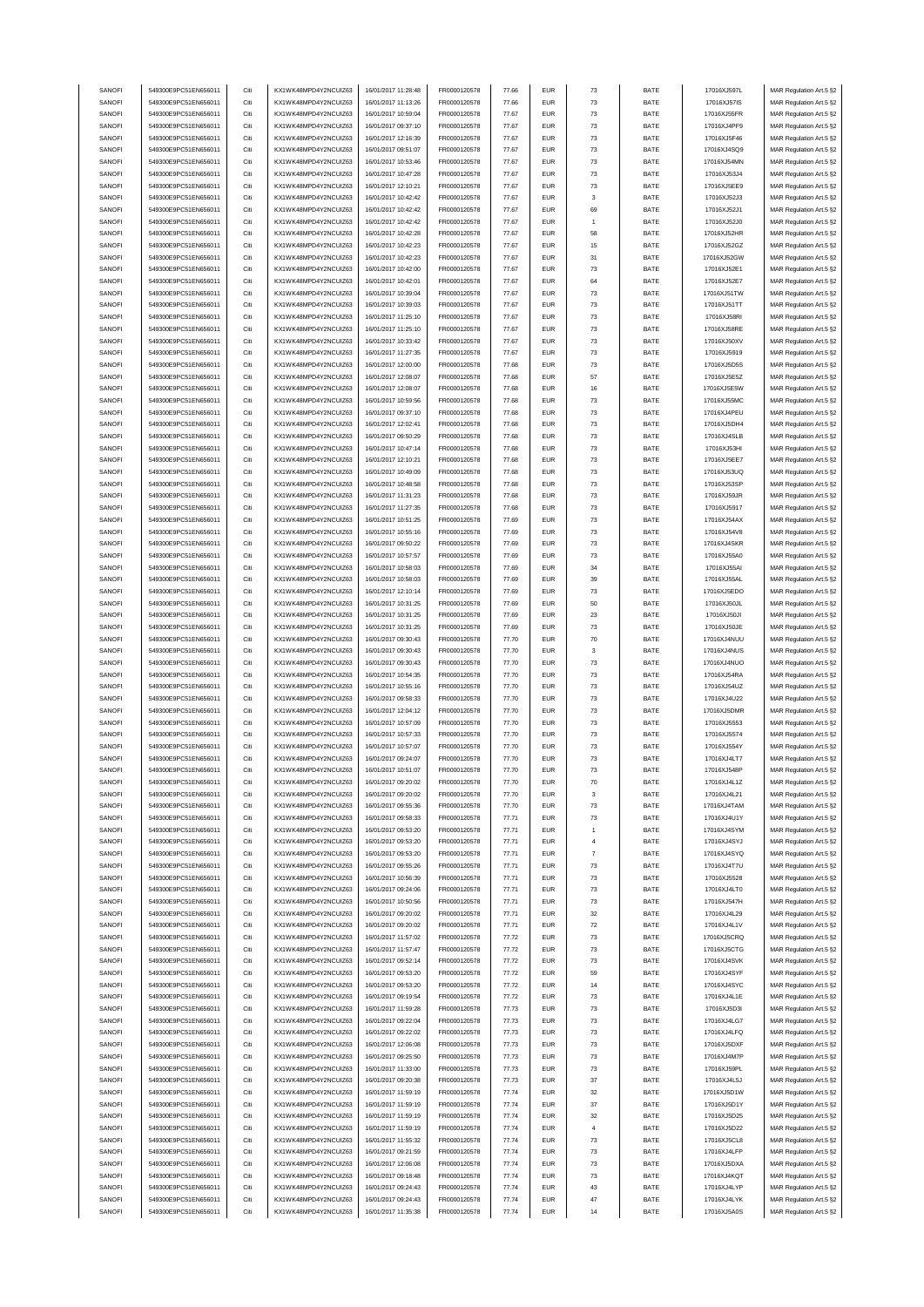| SANOFI           | 549300E9PC51EN656011                         | Citi         | KX1WK48MPD4Y2NCUIZ63                         | 16/01/2017 11:35:38                        | FR0000120578                 | 77.74          | <b>EUR</b>               | 55             | BATE         | 17016XJ5A0P                | MAR Regulation Art.5 §2                            |
|------------------|----------------------------------------------|--------------|----------------------------------------------|--------------------------------------------|------------------------------|----------------|--------------------------|----------------|--------------|----------------------------|----------------------------------------------------|
| SANOFI           | 549300E9PC51EN656011                         | Citi         | KX1WK48MPD4Y2NCUIZ63                         | 16/01/2017 11:35:33                        | FR0000120578                 | 77.74          | <b>EUR</b>               | 73             | BATE         | 17016XJ5A0K                | MAR Regulation Art.5 §2                            |
| SANOFI           | 549300E9PC51EN656011                         | Citi         | KX1WK48MPD4Y2NCUIZ63                         | 16/01/2017 11:35:17                        | FR0000120578                 | 77.74          | <b>EUR</b>               | 73             | BATE         | 17016XJ59ZQ                | MAR Regulation Art.5 §2                            |
| SANOFI           | 549300E9PC51EN656011                         | Citi         | KX1WK48MPD4Y2NCUIZ63                         | 16/01/2017 11:59:19                        | FR0000120578                 | 77.75          | <b>EUR</b>               | 73             | BATE         | 17016XJ5D1R                | MAR Regulation Art.5 §2                            |
|                  |                                              |              |                                              |                                            |                              |                |                          |                |              |                            |                                                    |
| SANOFI           | 549300E9PC51EN656011                         | Citi         | KX1WK48MPD4Y2NCUIZ63                         | 16/01/2017 09:24:40                        | FR0000120578                 | 77.75          | <b>EUR</b>               | 73             | BATE         | 17016XJ4LY9                | MAR Regulation Art.5 §2                            |
| SANOFI           | 549300E9PC51EN656011                         | Citi         | KX1WK48MPD4Y2NCUIZ63                         | 16/01/2017 09:26:07                        | FR0000120578                 | 77.75          | <b>EUR</b>               | 73             | BATE         | 17016XJ4MC4                | MAR Regulation Art.5 §2                            |
| SANOFI           | 549300E9PC51EN656011                         | Citi         | KX1WK48MPD4Y2NCUIZ63                         | 16/01/2017 11:35:28                        | FR0000120578                 | 77.75          | <b>EUR</b>               | 73             | BATE         | 17016XJ5A06                | MAR Regulation Art.5 §2                            |
| SANOFI           | 549300E9PC51EN656011                         | Citi         | KX1WK48MPD4Y2NCUIZ63                         | 16/01/2017 11:34:22                        | FR0000120578                 | 77.75          | <b>EUR</b>               | 72             | BATE         | 17016XJ59UZ                | MAR Regulation Art.5 §2                            |
| SANOFI           | 549300E9PC51EN656011                         | Citi         | KX1WK48MPD4Y2NCUIZ63                         | 16/01/2017 09:26:06                        | FR0000120578                 | 77.76          | <b>EUR</b>               | 73             | BATE         | 17016XJ4MC1                | MAR Regulation Art.5 §2                            |
| SANOFI           | 549300E9PC51EN656011                         | Citi         | KX1WK48MPD4Y2NCUIZ63                         | 16/01/2017 11:51:20                        | FR0000120578                 | 77.76          | <b>EUR</b>               | 73             | BATE         | 17016XJ5C2O                | MAR Regulation Art.5 §2                            |
| SANOFI           | 549300E9PC51EN656011                         | Citi         | KX1WK48MPD4Y2NCUIZ63                         | 16/01/2017 11:36:45                        | FR0000120578                 | 77.77          | <b>EUR</b>               | 23             | BATE         | 17016XJ5A4N                | MAR Regulation Art.5 §2                            |
| SANOFI           | 549300E9PC51EN656011                         | Citi         | KX1WK48MPD4Y2NCUIZ63                         | 16/01/2017 11:36:45                        | FR0000120578                 | 77.77          | <b>EUR</b>               | 50             | BATE         | 17016XJ5A4K                | MAR Regulation Art.5 §2                            |
| SANOFI           | 549300E9PC51EN656011                         | Citi         | KX1WK48MPD4Y2NCUIZ63                         | 16/01/2017 11:54:32                        | FR0000120578                 | 77.78          | <b>EUR</b>               | 68             | BATE         | 17016XJ5CGC                | MAR Regulation Art.5 §2                            |
| SANOFI           | 549300E9PC51EN656011                         | Citi         | KX1WK48MPD4Y2NCUIZ63                         | 16/01/2017 11:54:32                        | FR0000120578                 | 77.78          | <b>EUR</b>               | 73             | BATE         | 17016XJ5CGG                | MAR Regulation Art.5 §2                            |
| SANOFI           | 549300E9PC51EN656011                         | Citi         | KX1WK48MPD4Y2NCUIZ63                         | 16/01/2017 09:16:43                        | FR0000120578                 | 77.78          | <b>EUR</b>               | 73             | BATE         | 17016XJ4K8I                | MAR Regulation Art.5 §2                            |
| SANOFI           | 549300E9PC51EN656011                         | Citi         | KX1WK48MPD4Y2NCUIZ63                         | 16/01/2017 11:54:57                        | FR0000120578                 | 77.79          | <b>EUR</b>               | 73             | BATE         | 17016XJ5CIJ                | MAR Regulation Art.5 §2                            |
| SANOFI           | 549300E9PC51EN656011                         | Citi         | KX1WK48MPD4Y2NCUIZ63                         | 16/01/2017 11:54:52                        | FR0000120578                 | 77.79          | <b>EUR</b>               | 73             | BATE         | 17016XJ5CH4                | MAR Regulation Art.5 §2                            |
| SANOFI           | 549300E9PC51EN656011                         | Citi         | KX1WK48MPD4Y2NCLIIZ63                        | 16/01/2017 11:50:21                        | FR0000120578                 | 77.80          | <b>EUR</b>               | 73             | BATE         | 17016XJ5BVF                |                                                    |
|                  | 549300E9PC51EN656011                         | Citi         |                                              |                                            |                              |                |                          |                | BATE         |                            | MAR Regulation Art.5 §2                            |
| SANOFI           |                                              |              | KX1WK48MPD4Y2NCUIZ63                         | 16/01/2017 11:54:52                        | FR0000120578                 | 77.80          | <b>EUR</b>               | 73             |              | 17016XJ5CH2                | MAR Regulation Art.5 §2                            |
| SANOFI           | 549300E9PC51EN656011                         | Citi         | KX1WK48MPD4Y2NCUIZ63                         | 16/01/2017 09:17:53                        | FR0000120578                 | 77.80          | <b>EUR</b>               | 17             | BATE         | 17016XJ4KGJ                | MAR Regulation Art.5 §2                            |
| SANOFI           | 549300E9PC51EN656011                         | Citi         | KX1WK48MPD4Y2NCUIZ63                         | 16/01/2017 09:17:11                        | FR0000120578                 | 77.81          | <b>EUR</b>               | 73             | BATE         | 17016XJ4KBV                | MAR Regulation Art.5 §2                            |
| SANOFI           | 549300E9PC51EN656011                         | Citi         | KX1WK48MPD4Y2NCUIZ63                         | 16/01/2017 09:17:48                        | FR0000120578                 | 77.81          | <b>EUR</b>               | 73             | BATE         | 17016XJ4KFD                | MAR Regulation Art.5 §2                            |
| SANOFI           | 549300E9PC51EN656011                         | Citi         | KX1WK48MPD4Y2NCUIZ63                         | 16/01/2017 09:17:25                        | FR0000120578                 | 77.81          | <b>EUR</b>               | 73             | BATE         | 17016XJ4KE5                | MAR Regulation Art.5 §2                            |
| SANOFI           | 549300E9PC51EN656011                         | Citi         | KX1WK48MPD4Y2NCUIZ63                         | 16/01/2017 09:17:02                        | FR0000120578                 | 77.82          | <b>EUR</b>               | 73             | BATE         | 17016XJ4KAR                | MAR Regulation Art.5 §2                            |
| SANOFI           | 549300E9PC51EN656011                         | Citi         | KX1WK48MPD4Y2NCUIZ63                         | 16/01/2017 09:05:53                        | FR0000120578                 | 77.82          | <b>EUR</b>               | 73             | BATE         | 17016XJ4HH1                | MAR Regulation Art.5 §2                            |
| SANOFI           | 549300E9PC51EN656011                         | Citi         | KX1WK48MPD4Y2NCUIZ63                         | 16/01/2017 09:05:53                        | FR0000120578                 | 77.82          | <b>EUR</b>               | 73             | BATE         | 17016XJ4HGY                | MAR Regulation Art.5 §2                            |
| SANOFI           | 549300E9PC51EN656011                         | Citi         | KX1WK48MPD4Y2NCUIZ63                         | 16/01/2017 11:38:02                        | FR0000120578                 | 77.82          | <b>EUR</b>               | 73             | BATE         | 17016XJ5A9I                | MAR Regulation Art.5 §2                            |
| SANOFI           | 549300E9PC51EN656011                         | Citi         | KX1WK48MPD4Y2NCUIZ63                         | 16/01/2017 11:38:39                        | FR0000120578                 | 77.83          | <b>EUR</b>               | 70             | BATE         | 17016XJ5ABJ                | MAR Regulation Art.5 §2                            |
| SANOFI           | 549300E9PC51EN656011                         | Citi         | KX1WK48MPD4Y2NCUIZ63                         | 16/01/2017 09:04:47                        | FR0000120578                 | 77.86          | <b>EUR</b>               | 73             | BATE         | 17016XJ4H85                | MAR Regulation Art.5 §2                            |
| SANOFI           | 549300E9PC51EN656011                         | Citi         | KX1WK48MPD4Y2NCUIZ63                         | 16/01/2017 09:04:44                        | FR0000120578                 | 77.87          | <b>EUR</b>               | 73             | BATE         | 17016XJ4H76                | MAR Regulation Art.5 §2                            |
| SANOFI           | 549300E9PC51EN656011                         | Citi         | KX1WK48MPD4Y2NCUIZ63                         | 16/01/2017 11:40:59                        | FR0000120578                 | 77.88          | <b>EUR</b>               | 73             | BATE         | 17016XJ5AMC                | MAR Regulation Art.5 §2                            |
| SANOFI           | 549300E9PC51EN656011                         | Citi         | KX1WK48MPD4Y2NCUIZ63                         | 16/01/2017 11:48:41                        | FR0000120578                 | 77.89          | <b>EUR</b>               | 73             | BATE         | 17016XJ5BN2                | MAR Regulation Art.5 §2                            |
| SANOFI           | 549300E9PC51EN656011                         | Citi         | KX1WK48MPD4Y2NCUIZ63                         | 16/01/2017 11:40:59                        | FR0000120578                 | 77.89          | <b>EUR</b>               | 73             | BATE         |                            | MAR Regulation Art.5 §2                            |
|                  |                                              |              |                                              |                                            |                              |                |                          |                |              | 17016XJ5AM8                |                                                    |
| SANOFI           | 549300E9PC51EN656011                         | Citi         | KX1WK48MPD4Y2NCUIZ63                         | 16/01/2017 11:47:55                        | FR0000120578                 | 77.90          | <b>EUR</b>               | 73             | BATE         | 17016XJ5BLD                | MAR Regulation Art.5 §2                            |
| SANOFI           | 549300E9PC51EN656011                         | Citi         | KX1WK48MPD4Y2NCUIZ63                         | 16/01/2017 11:43:45                        | FR0000120578                 | 77.90          | <b>EUR</b>               | 73             | BATE         | 17016XJ5AZN                | MAR Regulation Art.5 §2                            |
| SANOFI           | 549300E9PC51EN656011                         | Citi         | KX1WK48MPD4Y2NCLIIZ63                        | 16/01/2017 11:42:11                        | FR0000120578                 | 77.90          | <b>EUR</b>               | 73             | BATE         | 17016XJ5ASF                | MAR Regulation Art.5 §2                            |
| SANOFI           | 549300E9PC51EN656011                         | Citi         | KX1WK48MPD4Y2NCUIZ63                         | 16/01/2017 11:42:10                        | FR0000120578                 | 77.91          | <b>EUR</b>               | 9              | BATE         | 17016XJ5AS6                | MAR Regulation Art.5 §2                            |
| SANOFI           | 549300E9PC51EN656011                         | Citi         | KX1WK48MPD4Y2NCUIZ63                         | 16/01/2017 11:42:10                        | FR0000120578                 | 77.91          | <b>EUR</b>               | 64             | BATE         | 17016XJ5AS9                | MAR Regulation Art.5 §2                            |
| SANOFI           | 549300E9PC51EN656011                         | Citi         | KX1WK48MPD4Y2NCUIZ63                         | 16/01/2017 11:42:10                        | FR0000120578                 | 77.91          | <b>EUR</b>               | 73             | BATE         | 17016XJ5ASC                | MAR Regulation Art.5 §2                            |
| SANOFI           | 549300E9PC51EN656011                         | Citi         | KX1WK48MPD4Y2NCUIZ63                         | 16/01/2017 11:44:00                        | FR0000120578                 | 77.91          | <b>EUR</b>               | 73             | BATE         | 17016XJ5B1E                | MAR Regulation Art.5 §2                            |
| SANOFI           | 549300E9PC51EN656011                         | Citi         | KX1WK48MPD4Y2NCUIZ63                         | 16/01/2017 11:41:56                        | FR0000120578                 | 77.92          | <b>EUR</b>               | 73             | BATE         | 17016XJ5AQT                | MAR Regulation Art.5 §2                            |
| SANOFI           | 549300E9PC51EN656011                         | Citi         | KX1WK48MPD4Y2NCUIZ63                         | 16/01/2017 11:41:50                        | FR0000120578                 | 77.93          | <b>EUR</b>               | 73             | BATE         | 17016XJ5AQD                | MAR Regulation Art.5 §2                            |
| SANOFI           | 549300E9PC51EN656011                         | Citi         | KX1WK48MPD4Y2NCUIZ63                         | 16/01/2017 11:41:39                        | FR0000120578                 | 77.93          | <b>EUR</b>               | 10             | BATE         | 17016XJ5APK                | MAR Regulation Art.5 §2                            |
| SANOFI           | 549300E9PC51EN656011                         | Citi         | KX1WK48MPD4Y2NCUIZ63                         | 16/01/2017 11:41:39                        | FR0000120578                 | 77.93          | EUR                      | 63             | BATE         | 17016XJ5APM                | MAR Regulation Art.5 §2                            |
| SANOFI           | 549300E9PC51EN656011                         | Citi         | KX1WK48MPD4Y2NCUIZ63                         | 16/01/2017 11:46:17                        | FR0000120578                 | 77.96          | <b>EUR</b>               | 73             | BATE         | 17016XJ5BD5                | MAR Regulation Art.5 §2                            |
| SANOFI           | 549300E9PC51EN656011                         | Citi         | KX1WK48MPD4Y2NCUIZ63                         | 16/01/2017 11:47:05                        | FR0000120578                 | 77.96          | <b>EUR</b>               | 18             | BATE         | 17016XJ5BHO                | MAR Regulation Art.5 §2                            |
|                  |                                              |              |                                              |                                            |                              |                |                          |                |              |                            |                                                    |
| SANOFI           | 549300E9PC51EN656011                         | Citi         | KX1WK48MPD4Y2NCUIZ63                         | 16/01/2017 11:47:05                        | FR0000120578                 | 77.96          | <b>EUR</b>               | 55             | BATE         | 17016XJ5BHN                | MAR Regulation Art.5 §2                            |
| SANOFI           | 549300E9PC51EN656011                         | Citi         | KX1WK48MPD4Y2NCUIZ63                         | 16/01/2017 11:47:05                        | FR0000120578                 | 77.96          | <b>EUR</b>               | 73             | BATE         | 17016XJ5BHK                | MAR Regulation Art.5 §2                            |
| SANOFI           | 549300E9PC51EN656011                         | Citi         | KX1WK48MPD4Y2NCUIZ63                         | 16/01/2017 11:46:15                        | FR0000120578                 | 77.96          | <b>EUR</b>               | 72             | BATE         | 17016XJ5BCW                | MAR Regulation Art.5 §2                            |
| SANOFI           | 549300E9PC51EN656011                         | Citi         | KX1WK48MPD4Y2NCUIZ63                         | 16/01/2017 09:10:47                        | FR0000120578                 | 77.96          | <b>EUR</b>               | $\overline{4}$ | BATE         | 17016XJ4IPN                | MAR Regulation Art.5 §2                            |
| SANOFI           | 549300E9PC51EN656011                         | Citi         | KX1WK48MPD4Y2NCUIZ63                         | 16/01/2017 09:10:47                        | FR0000120578                 | 77.96          | <b>EUR</b>               | 69             | BATE         | 17016XJ4IPM                | MAR Regulation Art.5 §2                            |
| SANOFI           | 549300E9PC51EN656011                         | Citi         | KX1WK48MPD4Y2NCUIZ63                         | 16/01/2017 11:46:15                        | FR0000120578                 | 77.97          | <b>EUR</b>               | 73             | BATE         | 17016XJ5BCR                | MAR Regulation Art.5 §2                            |
| SANOFI           | 549300E9PC51EN656011                         | Citi         | KX1WK48MPD4Y2NCUIZ63                         | 16/01/2017 09:14:44                        | FR0000120578                 | 77.97          | <b>EUR</b>               | 73             | BATE         | 17016XJ4JSG                | MAR Regulation Art.5 §2                            |
| SANOFI           | 549300E9PC51EN656011                         | Citi         | KX1WK48MPD4Y2NCUIZ63                         | 16/01/2017 09:10:47                        | FR0000120578                 | 77.98          | <b>EUR</b>               | 73             | BATE         | 17016XJ4IPI                | MAR Regulation Art.5 §2                            |
| SANOFI           | 549300E9PC51EN656011                         | Citi         | KX1WK48MPD4Y2NCLIIZ63                        | 16/01/2017 09:11:54                        | FR0000120578                 | 77.99          | <b>EUR</b>               | 73             | BATE         | 17016XJ4IZR                | MAR Regulation Art.5 §2                            |
| SANOFI           | 549300E9PC51EN656011                         | Citi         | KX1WK48MPD4Y2NCUIZ63                         | 16/01/2017 09:10:44                        | FR0000120578                 | 78.01          | <b>EUR</b>               | $\overline{1}$ | BATE         | 17016XJ4IP8                | MAR Regulation Art.5 §2                            |
| SANOFI           | 549300E9PC51EN656011                         | Citi         | KX1WK48MPD4Y2NCUIZ63                         | 16/01/2017 09:07:12                        | FR0000120578                 | 78.01          | <b>EUR</b>               | 20             | BATE         | 17016XJ4HR1                | MAR Regulation Art.5 §2                            |
| SANOFI           | 549300E9PC51EN656011                         | Citi         | KX1WK48MPD4Y2NCLIIZ63                        | 16/01/2017 09:07:10                        | FR0000120578                 | 78.01          | FUR                      |                | <b>BATF</b>  | 17016X.I4HOF               | MAR Regulation Art 5 82                            |
| <b>SANOFI</b>    | 549300E9PC51EN656011                         | Citi         | KX1WK48MPD4Y2NCUIZ63                         | 16/01/2017 09:12:15                        | FR0000120578                 | 78.02          | <b>EUR</b>               | 73             | BATE         | 17016XJ4J3K                | MAR Regulation Art.5 §2                            |
|                  |                                              |              |                                              | 16/01/2017 09:09:15                        | FR0000120578                 |                |                          |                | BATE         |                            |                                                    |
| SANOFI           | 549300E9PC51EN656011                         | Citi         | KX1WK48MPD4Y2NCUIZ63                         |                                            |                              | 78.03          | <b>EUR</b>               | 73             |              | 17016XJ4IAR                | MAR Regulation Art.5 §2                            |
| SANOFI           | 549300E9PC51EN656011                         | Citi         | KX1WK48MPD4Y2NCUIZ63                         | 16/01/2017 09:13:12                        | FR0000120578                 | 78.04          | <b>EUR</b>               | 73             | BATE         | 17016XJ4JEO                | MAR Regulation Art.5 §2                            |
| SANOFI           | 549300E9PC51EN656011                         | Citi         | KX1WK48MPD4Y2NCUIZ63                         | 16/01/2017 09:09:15                        | FR0000120578                 | 78.04          | <b>EUR</b>               | 73             | BATE         | 17016XJ4IAQ                | MAR Regulation Art.5 §2                            |
| SANOFI           | 549300E9PC51EN656011                         | Citi         | KX1WK48MPD4Y2NCUIZ63                         | 16/01/2017 09:12:59                        | FR0000120578                 | 78.05          | <b>EUR</b>               | 62             | BATE         | 17016XJ4JBB                | MAR Regulation Art.5 §2                            |
| SANOFI           | 549300E9PC51EN656011                         | Citi         | KX1WK48MPD4Y2NCUIZ63                         | 16/01/2017 09:13:53                        | FR0000120578                 | 78.09          | <b>EUR</b>               | 68             | BATE         | 17016XJ4JJ6                | MAR Regulation Art.5 §2                            |
| SANOFI           | 549300E9PC51EN656011                         | Citi         | KX1WK48MPD4Y2NCUIZ63                         | 16/01/2017 09:13:53                        | FR0000120578                 | 78.10          | <b>EUR</b>               | 73             | BATE         | 17016XJ4JJ2                | MAR Regulation Art.5 §2                            |
| SANOFI           | 549300E9PC51EN656011                         | Citi         | KX1WK48MPD4Y2NCUIZ63                         | 16/01/2017 09:08:07                        | FR0000120578                 | 78.11          | <b>EUR</b>               | 38             | BATE         | 17016XJ4HZC                | MAR Regulation Art.5 §2                            |
| SANOFI           | 549300E9PC51EN656011                         | Citi         | KX1WK48MPD4Y2NCUIZ63                         | 16/01/2017 09:08:07                        | FR0000120578                 | 78.11          | <b>EUR</b>               | $\sqrt{2}$     | BATE         | 17016XJ4HZA                | MAR Regulation Art.5 §2                            |
| SANOFI           | 549300E9PC51EN656011                         | Citi         | KX1WK48MPD4Y2NCUIZ63                         | 16/01/2017 09:08:07                        | FR0000120578                 | 78.12          | <b>EUR</b>               | 63             | BATE         | 17016XJ4HZ5                | MAR Regulation Art.5 §2                            |
| SANOFI           | 549300E9PC51EN656011                         | Citi         | KX1WK48MPD4Y2NCUIZ63                         | 16/01/2017 09:08:07                        | FR0000120578                 | 78.12          | <b>EUR</b>               | 10             | BATE         | 17016XJ4HZ7                | MAR Regulation Art.5 §2                            |
| SANOFI           | 549300E9PC51EN656011                         | Citi         | KX1WK48MPD4Y2NCUIZ63                         | 16/01/2017 09:08:05                        | FR0000120578                 | 78.13          | <b>EUR</b>               | 35             | BATE         | 17016XJ4HYN                | MAR Regulation Art.5 §2                            |
| SANOFI           | 549300E9PC51EN656011                         | Citi         | KX1WK48MPD4Y2NCUIZ63                         | 16/01/2017 16:58:06                        | FR0000120578                 | 76.72          | <b>EUR</b>               | 81             | CHIX         | 17016XJ6OPQ                | MAR Regulation Art.5 §2                            |
| SANOFI           | 549300E9PC51EN656011                         | Citi         | KX1WK48MPD4Y2NCUIZ63                         | 16/01/2017 16:57:16                        | FR0000120578                 | 76.73          | <b>EUR</b>               | 83             | CHIX         | 17016XJ6OKK                | MAR Regulation Art.5 §2                            |
| SANOFI           | 549300E9PC51EN656011                         | Citi         | KX1WK48MPD4Y2NCUIZ63                         | 16/01/2017 16:57:14                        | FR0000120578                 | 76.74          | <b>EUR</b>               | 22             | CHIX         | 17016XJ6OKI                | MAR Regulation Art.5 §2                            |
| SANOFI           | 549300E9PC51EN656011                         | Citi         | KX1WK48MPD4Y2NCUIZ63                         | 16/01/2017 16:56:11                        | FR0000120578                 | 76.74          | <b>EUR</b>               | 44             | CHIX         | 17016XJ6OER                | MAR Regulation Art.5 §2                            |
|                  | 549300E9PC51EN656011                         | Citi         | KX1WK48MPD4Y2NCUIZ63                         |                                            |                              |                |                          |                |              |                            |                                                    |
| SANOFI           |                                              |              |                                              | 16/01/2017 16:59:00                        | FR0000120578                 | 76.75          | <b>EUR</b>               | 103            | CHIX         | 17016XJ6OUE                | MAR Regulation Art.5 §2                            |
| SANOFI           | 549300E9PC51EN656011                         | Citi         | KX1WK48MPD4Y2NCUIZ63                         | 16/01/2017 16:57:14                        | FR0000120578                 | 76.75          | <b>EUR</b>               | 103            | CHIX         | 17016XJ6OKG                | MAR Regulation Art.5 §2                            |
| SANOFI           | 549300E9PC51EN656011                         | Citi         | KX1WK48MPD4Y2NCUIZ63                         | 16/01/2017 16:57:13                        | FR0000120578                 | 76.75          | <b>EUR</b>               | 76             | CHIX         | 17016XJ6OK5                | MAR Regulation Art.5 §2                            |
| SANOFI           | 549300E9PC51EN656011                         | Citi         | KX1WK48MPD4Y2NCUIZ63                         | 16/01/2017 17:02:42                        | FR0000120578                 | 76.76          | <b>EUR</b>               | 35             | CHIX         | 17016XJ6PJZ                | MAR Regulation Art.5 §2                            |
| SANOFI           | 549300E9PC51EN656011                         | Citi         | KX1WK48MPD4Y2NCUIZ63                         | 16/01/2017 17:00:47                        | FR0000120578                 | 76.76          | <b>EUR</b>               | 29             | CHIX         | 17016XJ6P8Q                | MAR Regulation Art.5 §2                            |
| SANOFI           | 549300E9PC51EN656011                         | Citi         | KX1WK48MPD4Y2NCUIZ63                         | 16/01/2017 16:57:13                        | FR0000120578                 | 76.76          | <b>EUR</b>               | 103            | CHIX         | 17016XJ6OK2                | MAR Regulation Art.5 §2                            |
| SANOFI           | 549300E9PC51EN656011                         | Citi         | KX1WK48MPD4Y2NCUIZ63                         | 16/01/2017 16:56:03                        | FR0000120578                 | 76.76          | <b>EUR</b>               | 50             | CHIX         | 17016XJ6OE9                | MAR Regulation Art.5 §2                            |
| SANOFI           | 549300E9PC51EN656011                         | Citi         | KX1WK48MPD4Y2NCUIZ63                         | 16/01/2017 16:56:00                        | FR0000120578                 | 76.76          | <b>EUR</b>               | 53             | CHIX         | 17016XJ6OE5                | MAR Regulation Art.5 §2                            |
| SANOFI           | 549300E9PC51EN656011                         | Citi         | KX1WK48MPD4Y2NCUIZ63                         | 16/01/2017 17:02:39                        | FR0000120578                 | 76.77          | <b>EUR</b>               | 100            | CHIX         | 17016XJ6PJS                | MAR Regulation Art.5 §2                            |
| SANOFI           | 549300E9PC51EN656011                         | Citi         | KX1WK48MPD4Y2NCUIZ63                         | 16/01/2017 17:02:39                        | FR0000120578                 | 76.77          | <b>EUR</b>               | 3              | CHIX         | 17016XJ6PJT                | MAR Regulation Art.5 §2                            |
| SANOFI           | 549300E9PC51EN656011                         | Citi         | KX1WK48MPD4Y2NCUIZ63                         | 16/01/2017 17:02:39                        | FR0000120578                 | 76.77          | <b>EUR</b>               | 103            | CHIX         | 17016XJ6PJQ                | MAR Regulation Art.5 §2                            |
| SANOFI           | 549300E9PC51EN656011                         | Citi         | KX1WK48MPD4Y2NCUIZ63                         | 16/01/2017 17:00:40                        | FR0000120578                 | 76.77          | <b>EUR</b>               | 19             | CHIX         | 17016XJ6P8D                | MAR Regulation Art.5 §2                            |
| SANOFI           | 549300E9PC51EN656011                         | Citi         | KX1WK48MPD4Y2NCUIZ63                         | 16/01/2017 17:00:40                        | FR0000120578                 | 76.77          | <b>EUR</b>               | 84             | CHIX         | 17016XJ6P8F                | MAR Regulation Art.5 §2                            |
| SANOFI           | 549300E9PC51EN656011                         | Citi         | KX1WK48MPD4Y2NCUIZ63                         | 16/01/2017 17:00:47                        | FR0000120578                 | 76.77          | <b>EUR</b>               | 85             | CHIX         | 17016XJ6P8N                | MAR Regulation Art.5 §2                            |
| SANOFI           | 549300E9PC51EN656011                         | Citi         | KX1WK48MPD4Y2NCUIZ63                         | 16/01/2017 17:00:06                        | FR0000120578                 | 76.77          | <b>EUR</b>               | 87             | CHIX         | 17016XJ6P3G                | MAR Regulation Art.5 §2                            |
| SANOFI           | 549300E9PC51EN656011                         | Citi         | KX1WK48MPD4Y2NCUIZ63                         | 16/01/2017 17:00:06                        | FR0000120578                 | 76.77          | <b>EUR</b>               | 369            | CHIX         | 17016XJ6P3I                | MAR Regulation Art.5 §2                            |
| SANOFI           | 549300E9PC51EN656011                         | Citi         | KX1WK48MPD4Y2NCUIZ63                         | 16/01/2017 17:00:06                        | FR0000120578                 | 76.77          | <b>EUR</b>               | 71             | CHIX         | 17016XJ6P3K                |                                                    |
| SANOFI           |                                              |              |                                              |                                            |                              |                |                          |                |              |                            | MAR Regulation Art.5 §2                            |
|                  |                                              |              |                                              |                                            |                              |                |                          |                |              |                            |                                                    |
|                  | 549300E9PC51EN656011                         | Citi         | KX1WK48MPD4Y2NCUIZ63                         | 16/01/2017 16:56:00                        | FR0000120578                 | 76.77          | <b>EUR</b>               | 68             | CHIX         | 17016XJ6OE3                | MAR Regulation Art.5 §2                            |
| SANOFI           | 549300E9PC51EN656011                         | Citi         | KX1WK48MPD4Y2NCUIZ63                         | 16/01/2017 17:03:48                        | FR0000120578                 | 76.78          | <b>EUR</b>               | 103            | CHIX         | 17016XJ6PQM                | MAR Regulation Art.5 §2                            |
| SANOFI<br>SANOFI | 549300E9PC51EN656011<br>549300E9PC51EN656011 | Citi<br>Citi | KX1WK48MPD4Y2NCUIZ63<br>KX1WK48MPD4Y2NCUIZ63 | 16/01/2017 17:02:34<br>16/01/2017 17:02:34 | FR0000120578<br>FR0000120578 | 76.78<br>76.78 | <b>EUR</b><br><b>EUR</b> | 404<br>103     | CHIX<br>CHIX | 17016XJ6PIT<br>17016XJ6PIN | MAR Regulation Art.5 §2<br>MAR Regulation Art.5 §2 |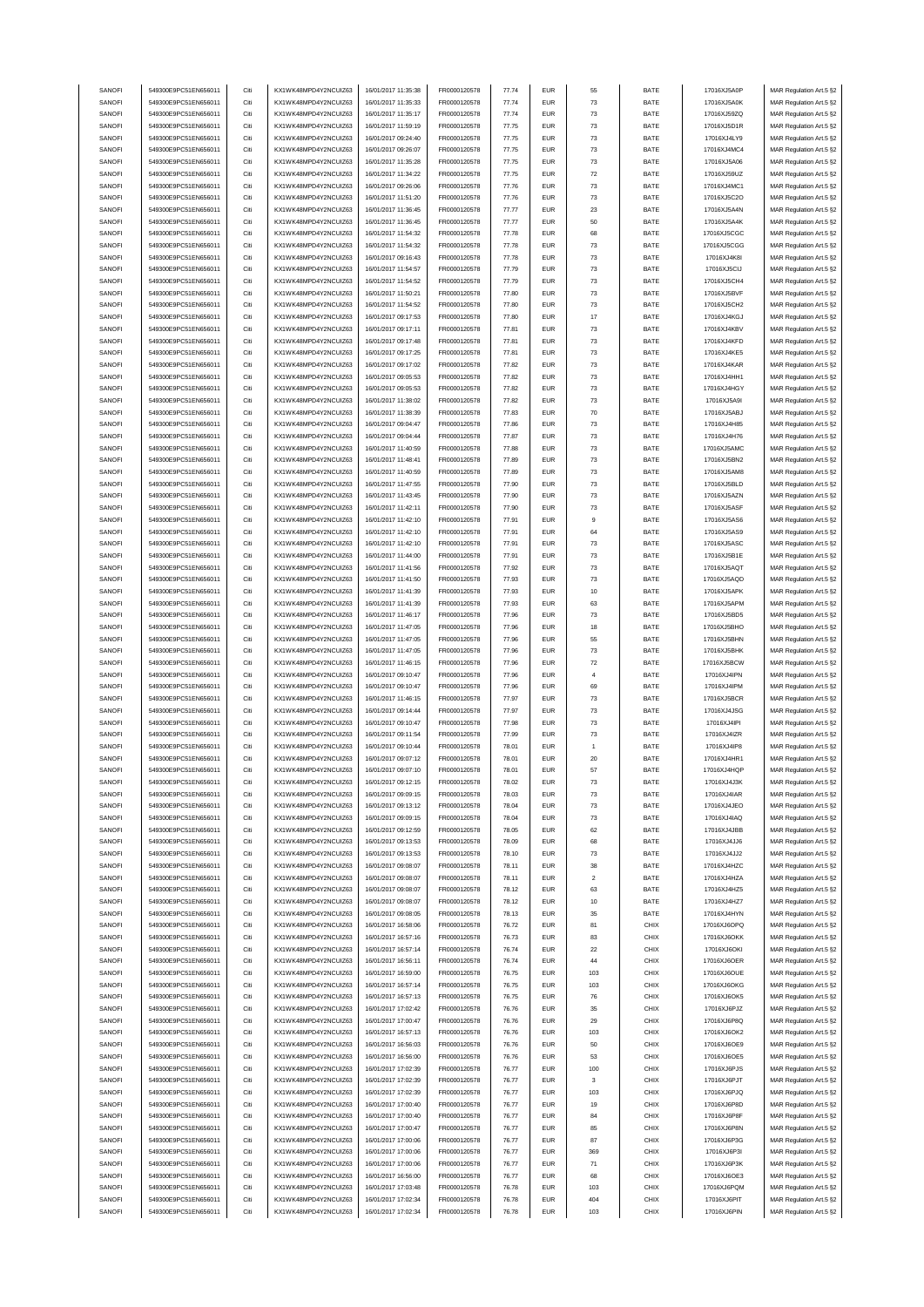| SANOFI | 549300E9PC51EN656011 | Citi | KX1WK48MPD4Y2NCUIZ63  | 16/01/2017 17:00:00 | FR0000120578 | 76.78 | <b>EUR</b> | 71             | CHIX | 17016XJ6P1U | MAR Regulation Art.5 §2                            |
|--------|----------------------|------|-----------------------|---------------------|--------------|-------|------------|----------------|------|-------------|----------------------------------------------------|
| SANOFI | 549300E9PC51EN656011 | Citi | KX1WK48MPD4Y2NCUIZ63  | 16/01/2017 17:00:35 | FR0000120578 | 76.78 | <b>EUR</b> | 103            | CHIX | 17016XJ6P7O | MAR Regulation Art.5 §2                            |
| SANOFI | 549300E9PC51EN656011 | Citi | KX1WK48MPD4Y2NCUIZ63  | 16/01/2017 15:58:46 | FR0000120578 | 76.79 | <b>EUR</b> | 76             | CHIX |             | MAR Regulation Art.5 §2                            |
|        |                      |      |                       |                     |              |       |            |                |      | 17016XJ6EC1 |                                                    |
| SANOFI | 549300E9PC51EN656011 | Citi | KX1WK48MPD4Y2NCUIZ63  | 16/01/2017 15:54:55 | FR0000120578 | 76.79 | <b>EUR</b> | 76             | CHIX | 17016XJ6DP2 | MAR Regulation Art.5 §2                            |
| SANOFI | 549300E9PC51EN656011 | Citi | KX1WK48MPD4Y2NCUIZ63  | 16/01/2017 15:48:07 | FR0000120578 | 76.79 | <b>EUR</b> | 76             | CHIX | 17016XJ6Cl6 | MAR Regulation Art.5 §2                            |
| SANOFI | 549300E9PC51EN656011 | Citi | KX1WK48MPD4Y2NCUIZ63  | 16/01/2017 17:00:33 | FR0000120578 | 76.80 | <b>EUR</b> | 103            | CHIX | 17016XJ6P7B | MAR Regulation Art.5 §2                            |
| SANOFI | 549300E9PC51EN656011 | Citi | KX1WK48MPD4Y2NCUIZ63  | 16/01/2017 15:55:01 | FR0000120578 | 76.80 | <b>EUR</b> | 76             | CHIX | 17016XJ6DPN | MAR Regulation Art.5 §2                            |
|        | 549300E9PC51EN656011 |      |                       |                     |              |       |            |                |      |             |                                                    |
| SANOFI |                      | Citi | KX1WK48MPD4Y2NCUIZ63  | 16/01/2017 15:48:04 | FR0000120578 | 76.80 | <b>EUR</b> | 76             | CHIX | 17016XJ6CHT | MAR Regulation Art.5 §2                            |
| SANOFI | 549300E9PC51EN656011 | Citi | KX1WK48MPD4Y2NCUIZ63  | 16/01/2017 15:58:09 | FR0000120578 | 76.80 | <b>EUR</b> | 76             | CHIX | 17016XJ6E8P | MAR Regulation Art.5 §2                            |
| SANOFI | 549300E9PC51EN656011 | Citi | KX1WK48MPD4Y2NCUIZ63  | 16/01/2017 15:49:30 | FR0000120578 | 76.80 | <b>EUR</b> | 76             | CHIX | 17016XJ6CSI | MAR Regulation Art.5 §2                            |
| SANOFI | 549300E9PC51EN656011 | Citi | KX1WK48MPD4Y2NCUIZ63  | 16/01/2017 15:58:03 | FR0000120578 | 76.80 | <b>EUR</b> | $22\,$         | CHIX | 17016XJ6E84 | MAR Regulation Art.5 §2                            |
| SANOFI | 549300E9PC51EN656011 | Citi | KX1WK48MPD4Y2NCUIZ63  | 16/01/2017 15:58:03 | FR0000120578 | 76.80 | <b>EUR</b> | $\overline{1}$ | CHIX | 17016XJ6E85 | MAR Regulation Art.5 §2                            |
|        |                      |      |                       |                     |              |       |            |                |      |             |                                                    |
| SANOFI | 549300E9PC51EN656011 | Citi | KX1WK48MPD4Y2NCUIZ63  | 16/01/2017 15:58:03 | FR0000120578 | 76.80 | <b>EUR</b> | 52             | CHIX | 17016XJ6E86 | MAR Regulation Art.5 §2                            |
| SANOFI | 549300E9PC51EN656011 | Citi | KX1WK48MPD4Y2NCUIZ63  | 16/01/2017 16:19:55 | FR0000120578 | 76.81 | <b>EUR</b> | 85             | CHIX | 17016XJ6I18 | MAR Regulation Art.5 §2                            |
| SANOFI | 549300E9PC51EN656011 | Citi | KX1WK48MPD4Y2NCUIZ63  | 16/01/2017 16:00:08 | FR0000120578 | 76.81 | <b>EUR</b> | 36             | CHIX | 17016XJ6EOJ | MAR Regulation Art.5 §2                            |
|        |                      |      |                       |                     |              |       |            |                |      |             |                                                    |
| SANOFI | 549300E9PC51EN656011 | Citi | KX1WK48MPD4Y2NCUIZ63  | 16/01/2017 16:00:08 | FR0000120578 | 76.81 | <b>EUR</b> | 40             | CHIX | 17016XJ6EOG | MAR Regulation Art.5 §2                            |
| SANOFI | 549300E9PC51EN656011 | Citi | KX1WK48MPD4Y2NCUIZ63  | 16/01/2017 16:00:00 | FR0000120578 | 76.81 | <b>EUR</b> | $\overline{1}$ | CHIX | 17016XJ6ELX | MAR Regulation Art.5 §2                            |
| SANOFI | 549300E9PC51EN656011 | Citi | KX1WK48MPD4Y2NCUIZ63  | 16/01/2017 16:00:00 | FR0000120578 | 76.81 | <b>EUR</b> | 40             | CHIX | 17016XJ6ELS | MAR Regulation Art.5 §2                            |
| SANOFI | 549300E9PC51EN656011 | Citi | KX1WK48MPD4Y2NCUIZ63  | 16/01/2017 16:00:06 | FR0000120578 | 76.81 | <b>EUR</b> | 35             | CHIX | 17016XJ6EN4 | MAR Regulation Art.5 §2                            |
|        |                      |      |                       |                     |              |       |            | 11             | CHIX |             |                                                    |
| SANOFI | 549300E9PC51EN656011 | Citi | KX1WK48MPD4Y2NCUIZ63  | 16/01/2017 15:59:08 | FR0000120578 | 76.81 | <b>EUR</b> |                |      | 17016XJ6EFR | MAR Regulation Art.5 §2                            |
| SANOFI | 549300E9PC51EN656011 | Citi | KX1WK48MPD4Y2NCUIZ63  | 16/01/2017 15:59:08 | FR0000120578 | 76.81 | <b>EUR</b> | 45             | CHIX | 17016XJ6EFQ | MAR Regulation Art.5 §2                            |
| SANOFI | 549300E9PC51EN656011 | Citi | KX1WK48MPD4Y2NCUIZ63  | 16/01/2017 15:59:08 | FR0000120578 | 76.81 | <b>EUR</b> | 76             | CHIX | 17016XJ6EFN | MAR Regulation Art.5 §2                            |
| SANOFI | 549300E9PC51EN656011 | Citi | KX1WK48MPD4Y2NCUIZ63  | 16/01/2017 15:58:54 | FR0000120578 | 76.81 | <b>EUR</b> | 76             | CHIX | 17016XJ6EDK | MAR Regulation Art.5 §2                            |
| SANOFI | 549300E9PC51EN656011 | Citi | KX1WK48MPD4Y2NCUIZ63  | 16/01/2017 16:55:21 | FR0000120578 | 76.81 | <b>EUR</b> | 91             | CHIX | 17016XJ6OAD | MAR Regulation Art.5 §2                            |
|        |                      |      |                       |                     |              |       |            |                |      |             |                                                    |
| SANOFI | 549300E9PC51EN656011 | Citi | KX1WK48MPD4Y2NCUIZ63  | 16/01/2017 16:55:24 | FR0000120578 | 76.81 | <b>EUR</b> | $\mathbf{73}$  | CHIX | 17016XJ6OAV | MAR Regulation Art.5 §2                            |
| SANOFI | 549300E9PC51EN656011 | Citi | KX1WK48MPD4Y2NCUIZ63  | 16/01/2017 15:53:10 | FR0000120578 | 76.81 | <b>EUR</b> | 65             | CHIX | 17016XJ6DFY | MAR Regulation Art.5 §2                            |
| SANOFI | 549300E9PC51EN656011 | Citi | KX1WK48MPD4Y2NCUIZ63  | 16/01/2017 15:53:10 | FR0000120578 | 76.81 | <b>EUR</b> | 67             | CHIX | 17016XJ6DFX | MAR Regulation Art.5 §2                            |
| SANOFI | 549300E9PC51EN656011 | Citi | KX1WK48MPD4Y2NCUIZ63  | 16/01/2017 15:53:10 | FR0000120578 | 76.81 | <b>EUR</b> | 76             | CHIX | 17016XJ6DFV | MAR Regulation Art.5 §2                            |
|        |                      |      |                       |                     |              |       |            |                |      |             |                                                    |
| SANOFI | 549300E9PC51EN656011 | Citi | KX1WK48MPD4Y2NCUIZ63  | 16/01/2017 15:55:59 | FR0000120578 | 76.81 | <b>EUR</b> | $70\,$         | CHIX | 17016XJ6DXL | MAR Regulation Art.5 §2                            |
| SANOFI | 549300E9PC51EN656011 | Citi | KX1WK48MPD4Y2NCUIZ63  | 16/01/2017 15:55:53 | FR0000120578 | 76.81 | <b>EUR</b> | 210            | CHIX | 17016XJ6DWV | MAR Regulation Art.5 §2                            |
| SANOFI | 549300E9PC51EN656011 | Citi | KX1WK48MPD4Y2NCUIZ63  | 16/01/2017 15:55:53 | FR0000120578 | 76.81 | <b>EUR</b> | 384            | CHIX | 17016XJ6DWT | MAR Regulation Art.5 §2                            |
| SANOFI | 549300E9PC51EN656011 | Citi | KX1WK48MPD4Y2NCUIZ63  | 16/01/2017 15:57:21 | FR0000120578 | 76.81 | <b>EUR</b> | 76             | CHIX | 17016XJ6E40 | MAR Regulation Art.5 §2                            |
| SANOFI |                      | Citi |                       |                     | FR0000120578 |       |            |                | CHIX |             |                                                    |
|        | 549300E9PC51EN656011 |      | KX1WK48MPD4Y2NCUIZ63  | 16/01/2017 15:57:28 |              | 76.81 | <b>EUR</b> | 76             |      | 17016XJ6E58 | MAR Regulation Art.5 §2                            |
| SANOFI | 549300E9PC51EN656011 | Citi | KX1WK48MPD4Y2NCUIZ63  | 16/01/2017 15:52:01 | FR0000120578 | 76.81 | <b>EUR</b> | 10             | CHIX | 17016XJ6D8Y | MAR Regulation Art.5 §2                            |
| SANOFI | 549300E9PC51EN656011 | Citi | KX1WK48MPD4Y2NCUIZ63  | 16/01/2017 15:52:01 | FR0000120578 | 76.81 | <b>EUR</b> | 23             | CHIX | 17016XJ6D8Z | MAR Regulation Art.5 §2                            |
| SANOFI | 549300E9PC51EN656011 | Citi | KX1WK48MPD4Y2NCUIZ63  | 16/01/2017 17:06:09 | FR0000120578 | 76.82 | <b>EUR</b> | 59             | CHIX | 17016XJ6Q4U | MAR Regulation Art.5 §2                            |
| SANOFI | 549300E9PC51EN656011 | Citi | KX1WK48MPD4Y2NCUIZ63  | 16/01/2017 16:18:10 | FR0000120578 | 76.82 | <b>EUR</b> | 86             | CHIX | 17016XJ6HPX |                                                    |
|        |                      |      |                       |                     |              |       |            |                |      |             | MAR Regulation Art.5 §2                            |
| SANOFI | 549300E9PC51EN656011 | Citi | KX1WK48MPD4Y2NCUIZ63  | 16/01/2017 16:18:29 | FR0000120578 | 76.82 | <b>EUR</b> | 98             | CHIX | 17016XJ6HRK | MAR Regulation Art.5 §2                            |
| SANOFI | 549300E9PC51EN656011 | Citi | KX1WK48MPD4Y2NCUIZ63  | 16/01/2017 16:55:16 | FR0000120578 | 76.82 | <b>EUR</b> | 3              | CHIX | 17016XJ6O9L | MAR Regulation Art.5 §2                            |
| SANOFI | 549300E9PC51EN656011 | Citi | KX1WK48MPD4Y2NCUIZ63  | 16/01/2017 16:55:16 | FR0000120578 | 76.82 | <b>EUR</b> | 100            | CHIX | 17016XJ6O9J | MAR Regulation Art.5 §2                            |
| SANOFI | 549300E9PC51EN656011 | Citi | KX1WK48MPD4Y2NCUIZ63  | 16/01/2017 16:55:16 | FR0000120578 | 76.82 | <b>EUR</b> | 103            | CHIX | 17016XJ6O9I | MAR Regulation Art.5 §2                            |
|        |                      |      |                       |                     |              |       |            |                |      |             |                                                    |
| SANOFI | 549300E9PC51EN656011 | Citi | KX1WK48MPD4Y2NCUIZ63  | 16/01/2017 15:53:10 | FR0000120578 | 76.82 | <b>EUR</b> | 66             | CHIX | 17016XJ6DFQ | MAR Regulation Art.5 §2                            |
| SANOFI | 549300E9PC51EN656011 | Citi | KX1WK48MPD4Y2NCUIZ63  | 16/01/2017 15:52:55 | FR0000120578 | 76.82 | <b>EUR</b> | 3              | CHIX | 17016XJ6DEQ | MAR Regulation Art.5 §2                            |
| SANOFI | 549300E9PC51EN656011 | Citi | KX1WK48MPD4Y2NCUIZ63  | 16/01/2017 15:56:09 | FR0000120578 | 76.82 | <b>EUR</b> | 30             | CHIX | 17016XJ6DYV | MAR Regulation Art.5 §2                            |
| SANOFI | 549300E9PC51EN656011 | Citi | KX1WK48MPD4Y2NCUIZ63  | 16/01/2017 15:57:21 | FR0000120578 | 76.82 | <b>EUR</b> | 46             | CHIX | 17016XJ6E3Y | MAR Regulation Art.5 §2                            |
| SANOFI | 549300E9PC51EN656011 | Citi | KX1WK48MPD4Y2NCUIZ63  | 16/01/2017 15:45:27 | FR0000120578 | 76.82 | <b>EUR</b> | 25             | CHIX | 17016XJ6BVI | MAR Regulation Art.5 §2                            |
|        |                      |      |                       |                     |              |       |            |                |      |             |                                                    |
| SANOFI | 549300E9PC51EN656011 | Citi | KX1WK48MPD4Y2NCUIZ63  | 16/01/2017 15:51:58 | FR0000120578 | 76.82 | <b>EUR</b> | 76             | CHIX | 17016XJ6D8N | MAR Regulation Art.5 §2                            |
| SANOFI | 549300E9PC51EN656011 | Citi | KX1WK48MPD4Y2NCUIZ63  | 16/01/2017 15:51:58 | FR0000120578 | 76.82 | <b>EUR</b> | 76             | CHIX | 17016XJ6D8G | MAR Regulation Art.5 §2                            |
| SANOFI | 549300E9PC51EN656011 | Citi | KX1WK48MPD4Y2NCUIZ63  | 16/01/2017 15:45:26 | FR0000120578 | 76.82 | <b>EUR</b> | 51             | CHIX | 17016XJ6BVF | MAR Regulation Art.5 §2                            |
| SANOFI | 549300E9PC51EN656011 | Citi | KX1WK48MPD4Y2NCUIZ63  | 16/01/2017 15:47:06 | FR0000120578 | 76.82 | <b>EUR</b> | 76             | CHIX | 17016XJ6C6G | MAR Regulation Art.5 §2                            |
|        |                      |      |                       |                     |              |       |            |                |      |             |                                                    |
| SANOFI | 549300E9PC51EN656011 | Citi | KX1WK48MPD4Y2NCUIZ63  | 16/01/2017 15:47:06 | FR0000120578 | 76.82 | <b>EUR</b> | 76             | CHIX | 17016XJ6C6I | MAR Regulation Art.5 §2                            |
| SANOFI | 549300E9PC51EN656011 | Citi | KX1WK48MPD4Y2NCUIZ63  | 16/01/2017 16:17:59 | FR0000120578 | 76.83 | <b>EUR</b> | 74             | CHIX | 17016XJ6HNZ | MAR Regulation Art.5 §2                            |
| SANOFI | 549300E9PC51EN656011 | Citi | KX1WK48MPD4Y2NCUIZ63  | 16/01/2017 16:54:24 | FR0000120578 | 76.83 | <b>EUR</b> | 78             | CHIX | 17016XJ6O65 | MAR Regulation Art.5 §2                            |
| SANOFI | 549300E9PC51EN656011 | Citi | KX1WK48MPD4Y2NCUIZ63  | 16/01/2017 17:05:30 | FR0000120578 | 76.83 | <b>EUR</b> | 103            | CHIX | 17016XJ6Q1O | MAR Regulation Art.5 §2                            |
|        |                      |      | KX1WK48MPD4Y2NCUIZ63  |                     |              |       |            |                |      |             |                                                    |
| SANOFI | 549300E9PC51EN656011 | Citi |                       | 16/01/2017 15:45:59 | FR0000120578 |       | <b>EUR</b> |                |      |             |                                                    |
| SANOFI | 549300E9PC51EN656011 |      |                       |                     |              | 76.83 |            | 3              | CHIX | 17016XJ6BYY | MAR Regulation Art.5 §2                            |
|        |                      | Citi | KX1WK48MPD4Y2NCUIZ63  | 16/01/2017 15:45:59 | FR0000120578 | 76.83 | <b>EUR</b> | $\mathbf{73}$  | CHIX | 17016XJ6BYZ | MAR Regulation Art.5 §2                            |
| SANOFI | 549300E9PC51EN656011 | Citi | KX1WK48MPD4Y2NCUIZ63  | 16/01/2017 15:57:21 | FR0000120578 | 76.83 | <b>EUR</b> | 436            | CHIX | 17016XJ6E3T | MAR Regulation Art.5 §2                            |
| SANOFI | 549300E9PC51EN656011 | Citi | KX1WK48MPD4Y2NCUIZ63  | 16/01/2017 15:57:21 | FR0000120578 | 76.83 | <b>EUR</b> | $\overline{1}$ | CHIX | 17016XJ6E3W |                                                    |
|        |                      |      |                       |                     |              |       |            |                |      |             | MAR Regulation Art.5 §2<br>MAR Regulation Art 5.82 |
| SANOFI | 549300E9PC51EN656011 |      | KX1WK48MPD4Y2NCLIIZ63 | 16/01/2017 15:57:21 | FR0000120578 | 76.83 | FUR        | 76             | CHIX | 17016XJ6F3O |                                                    |
| SANOFI | 549300E9PC51EN656011 | Citi | KX1WK48MPD4Y2NCUIZ63  | 16/01/2017 16:25:56 | FR0000120578 | 76.83 | <b>EUR</b> | 103            | CHIX | 17016XJ6JET | MAR Regulation Art.5 §2                            |
| SANOFI | 549300E9PC51EN656011 | Citi | KX1WK48MPD4Y2NCUIZ63  | 16/01/2017 16:25:27 | FR0000120578 | 76.83 | <b>EUR</b> | 103            | CHIX | 17016XJ6JC0 | MAR Regulation Art.5 §2                            |
| SANOFI | 549300E9PC51EN656011 | Citi | KX1WK48MPD4Y2NCUIZ63  | 16/01/2017 15:45:04 | FR0000120578 | 76.83 | <b>EUR</b> | 76             | CHIX | 17016XJ6BTF | MAR Regulation Art.5 §2                            |
|        |                      |      | KX1WK48MPD4Y2NCUIZ63  |                     | FR0000120578 |       |            |                |      |             |                                                    |
| SANOFI | 549300E9PC51EN656011 | Citi |                       | 16/01/2017 15:44:51 |              | 76.83 | <b>EUR</b> | 76             | CHIX | 17016XJ6BR7 | MAR Regulation Art.5 §2                            |
| SANOFI | 549300E9PC51EN656011 | Citi | KX1WK48MPD4Y2NCUIZ63  | 16/01/2017 15:51:58 | FR0000120578 | 76.83 | <b>EUR</b> | 76             | CHIX | 17016XJ6D8J | MAR Regulation Art.5 §2                            |
| SANOFI | 549300E9PC51EN656011 | Citi | KX1WK48MPD4Y2NCUIZ63  | 16/01/2017 15:45:26 | FR0000120578 | 76.83 | <b>EUR</b> | 76             | CHIX | 17016XJ6BVD | MAR Regulation Art.5 §2                            |
| SANOFI | 549300E9PC51EN656011 | Citi | KX1WK48MPD4Y2NCUIZ63  | 16/01/2017 15:51:58 | FR0000120578 | 76.83 | <b>EUR</b> | 506            | CHIX | 17016XJ6D8D | MAR Regulation Art.5 §2                            |
| SANOFI | 549300E9PC51EN656011 | Citi | KX1WK48MPD4Y2NCUIZ63  | 16/01/2017 15:51:58 | FR0000120578 | 76.83 | <b>EUR</b> | 76             | CHIX | 17016XJ6D8B | MAR Regulation Art.5 §2                            |
| SANOFI | 549300E9PC51EN656011 | Citi | KX1WK48MPD4Y2NCUIZ63  | 16/01/2017 15:42:11 | FR0000120578 | 76.83 | <b>EUR</b> | 76             | CHIX | 17016XJ6B9M | MAR Regulation Art.5 §2                            |
|        |                      |      |                       |                     |              |       |            |                |      |             |                                                    |
| SANOFI | 549300E9PC51EN656011 | Citi | KX1WK48MPD4Y2NCUIZ63  | 16/01/2017 15:46:50 | FR0000120578 | 76.83 | <b>EUR</b> | 76             | CHIX | 17016XJ6C45 | MAR Regulation Art.5 §2                            |
| SANOFI | 549300E9PC51EN656011 | Citi | KX1WK48MPD4Y2NCUIZ63  | 16/01/2017 16:25:04 | FR0000120578 | 76.84 | <b>EUR</b> | 103            | CHIX | 17016XJ6J8Y | MAR Regulation Art.5 §2                            |
| SANOFI | 549300E9PC51EN656011 | Citi | KX1WK48MPD4Y2NCUIZ63  | 16/01/2017 17:05:05 | FR0000120578 | 76.84 | <b>EUR</b> | 103            | CHIX | 17016XJ6PYX | MAR Regulation Art.5 §2                            |
| SANOFI | 549300E9PC51EN656011 | Citi | KX1WK48MPD4Y2NCUIZ63  | 16/01/2017 17:09:04 | FR0000120578 | 76.84 | <b>EUR</b> | 103            | CHIX | 17016XJ6QMJ | MAR Regulation Art.5 §2                            |
| SANOFI | 549300E9PC51EN656011 | Citi | KX1WK48MPD4Y2NCUIZ63  | 16/01/2017 17:08:49 | FR0000120578 | 76.84 | <b>EUR</b> | 103            | CHIX | 17016XJ6QLC |                                                    |
|        |                      |      |                       |                     |              |       |            |                |      |             | MAR Regulation Art.5 §2                            |
| SANOFI | 549300E9PC51EN656011 | Citi | KX1WK48MPD4Y2NCUIZ63  | 16/01/2017 16:17:40 | FR0000120578 | 76.84 | <b>EUR</b> | 103            | CHIX | 17016XJ6HM5 | MAR Regulation Art.5 §2                            |
| SANOFI | 549300E9PC51EN656011 | Citi | KX1WK48MPD4Y2NCUIZ63  | 16/01/2017 17:05:30 | FR0000120578 | 76.84 | <b>EUR</b> | 103            | CHIX | 17016XJ6Q1N | MAR Regulation Art.5 §2                            |
| SANOFI | 549300E9PC51EN656011 | Citi | KX1WK48MPD4Y2NCUIZ63  | 16/01/2017 17:12:29 | FR0000120578 | 76.84 | <b>EUR</b> | 103            | CHIX | 17016XJ6RCP | MAR Regulation Art.5 §2                            |
| SANOFI | 549300E9PC51EN656011 | Citi | KX1WK48MPD4Y2NCUIZ63  | 16/01/2017 16:25:22 | FR0000120578 | 76.84 | <b>EUR</b> | 8              | CHIX | 17016XJ6JAZ | MAR Regulation Art.5 §2                            |
|        |                      |      |                       |                     |              |       |            |                |      |             |                                                    |
| SANOFI | 549300E9PC51EN656011 | Citi | KX1WK48MPD4Y2NCUIZ63  | 16/01/2017 16:25:22 | FR0000120578 | 76.84 | <b>EUR</b> | 95             | CHIX | 17016XJ6JAW | MAR Regulation Art.5 §2                            |
| SANOFI | 549300E9PC51EN656011 | Citi | KX1WK48MPD4Y2NCUIZ63  | 16/01/2017 16:25:22 | FR0000120578 | 76.84 | <b>EUR</b> | 61             | CHIX | 17016XJ6JB0 | MAR Regulation Art.5 §2                            |
| SANOFI | 549300E9PC51EN656011 | Citi | KX1WK48MPD4Y2NCUIZ63  | 16/01/2017 15:43:16 | FR0000120578 | 76.84 | <b>EUR</b> | 76             | CHIX | 17016XJ6BIP | MAR Regulation Art.5 §2                            |
| SANOFI | 549300E9PC51EN656011 | Citi | KX1WK48MPD4Y2NCUIZ63  | 16/01/2017 15:45:13 | FR0000120578 | 76.84 | <b>EUR</b> | 3              | CHIX | 17016XJ6BU4 | MAR Regulation Art.5 §2                            |
|        |                      |      |                       |                     |              |       |            |                |      |             |                                                    |
| SANOFI | 549300E9PC51EN656011 | Citi | KX1WK48MPD4Y2NCUIZ63  | 16/01/2017 15:45:13 | FR0000120578 | 76.84 | <b>EUR</b> | $\mathbf{73}$  | CHIX | 17016XJ6BU5 | MAR Regulation Art.5 §2                            |
| SANOFI | 549300E9PC51EN656011 | Citi | KX1WK48MPD4Y2NCUIZ63  | 16/01/2017 15:42:09 | FR0000120578 | 76.84 | <b>EUR</b> | $22\,$         | CHIX | 17016XJ6B91 | MAR Regulation Art.5 §2                            |
| SANOFI | 549300E9PC51EN656011 | Citi | KX1WK48MPD4Y2NCUIZ63  | 16/01/2017 15:42:09 | FR0000120578 | 76.84 | <b>EUR</b> | 42             | CHIX | 17016XJ6B93 | MAR Regulation Art.5 §2                            |
| SANOFI | 549300E9PC51EN656011 | Citi | KX1WK48MPD4Y2NCUIZ63  | 16/01/2017 15:42:09 | FR0000120578 | 76.84 | <b>EUR</b> | 12             | CHIX | 17016XJ6B94 | MAR Regulation Art.5 §2                            |
|        |                      |      |                       |                     |              | 76.85 |            |                |      |             |                                                    |
| SANOFI | 549300E9PC51EN656011 | Citi | KX1WK48MPD4Y2NCUIZ63  | 16/01/2017 17:06:49 | FR0000120578 |       | <b>EUR</b> | 103            | CHIX | 17016XJ6Q9K | MAR Regulation Art.5 §2                            |
| SANOFI | 549300E9PC51EN656011 | Citi | KX1WK48MPD4Y2NCUIZ63  | 16/01/2017 16:12:42 | FR0000120578 | 76.85 | <b>EUR</b> | ${\bf 76}$     | CHIX | 17016XJ6GOY | MAR Regulation Art.5 §2                            |
| SANOFI | 549300E9PC51EN656011 | Citi | KX1WK48MPD4Y2NCUIZ63  | 16/01/2017 17:07:50 | FR0000120578 | 76.85 | <b>EUR</b> | 167            | CHIX | 17016XJ6QF0 | MAR Regulation Art.5 §2                            |
| SANOFI | 549300E9PC51EN656011 | Citi | KX1WK48MPD4Y2NCUIZ63  | 16/01/2017 17:09:31 | FR0000120578 | 76.85 | <b>EUR</b> | $\mathbf{1}$   | CHIX | 17016XJ6QS5 | MAR Regulation Art.5 §2                            |
| SANOFI | 549300E9PC51EN656011 | Citi | KX1WK48MPD4Y2NCUIZ63  | 16/01/2017 17:09:31 | FR0000120578 | 76.85 | <b>EUR</b> | 103            | CHIX | 17016XJ6QS1 | MAR Regulation Art.5 §2                            |
| SANOFI | 549300E9PC51EN656011 | Citi | KX1WK48MPD4Y2NCUIZ63  | 16/01/2017 16:24:14 | FR0000120578 | 76.85 | <b>EUR</b> | 71             | CHIX | 17016XJ6J2I |                                                    |
|        |                      |      |                       |                     |              |       |            |                |      |             | MAR Regulation Art.5 §2                            |
| SANOFI | 549300E9PC51EN656011 | Citi | KX1WK48MPD4Y2NCUIZ63  | 16/01/2017 16:24:15 | FR0000120578 | 76.85 | <b>EUR</b> | 32             | CHIX | 17016XJ6J2W | MAR Regulation Art.5 §2                            |
| SANOFI | 549300E9PC51EN656011 | Citi | KX1WK48MPD4Y2NCUIZ63  | 16/01/2017 17:09:31 | FR0000120578 | 76.85 | <b>EUR</b> | 102            | CHIX | 17016XJ6QSA | MAR Regulation Art.5 §2                            |
| SANOFI | 549300E9PC51EN656011 | Citi | KX1WK48MPD4Y2NCUIZ63  | 16/01/2017 17:07:50 | FR0000120578 | 76.85 | <b>EUR</b> | 103            | CHIX | 17016XJ6QEZ | MAR Regulation Art.5 §2                            |
| SANOFI | 549300E9PC51EN656011 | Citi | KX1WK48MPD4Y2NCUIZ63  | 16/01/2017 17:07:50 | FR0000120578 | 76.85 | <b>EUR</b> | 258            | CHIX | 17016XJ6QEX | MAR Regulation Art.5 §2                            |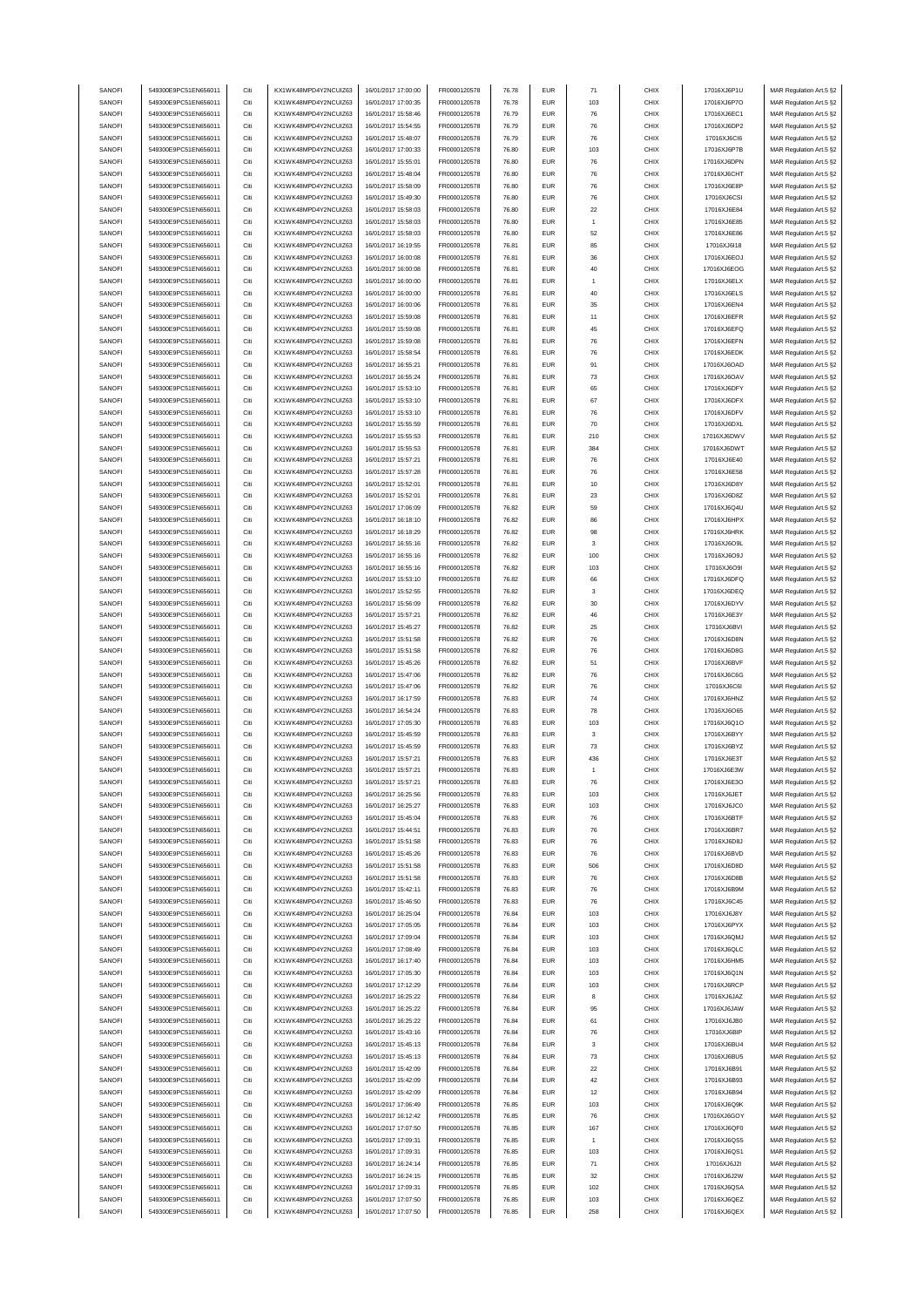| SANOFI<br>SANOFI<br>549300E9PC51EN656011<br>Citi<br>KX1WK48MPD4Y2NCUIZ63<br>16/01/2017 16:17:16<br><b>EUR</b><br>103<br>CHIX<br>FR0000120578<br>76.85<br>17016XJ6HKG<br>SANOFI<br>549300E9PC51EN656011<br>Citi<br>KX1WK48MPD4Y2NCUIZ63<br>16/01/2017 16:53:55<br>FR0000120578<br><b>EUR</b><br>$10$<br>CHIX<br>17016XJ6O4H<br>76.85<br><b>EUR</b><br>CHIX<br>SANOFI<br>549300E9PC51EN656011<br>Citi<br>KX1WK48MPD4Y2NCUIZ63<br>16/01/2017 16:53:59<br>FR0000120578<br>76.85<br>93<br>17016XJ6O4N<br>CHIX<br>SANOFI<br>549300E9PC51EN656011<br>Citi<br>KX1WK48MPD4Y2NCUIZ63<br>16/01/2017 17:10:05<br>FR0000120578<br>76.85<br><b>EUR</b><br>40<br>17016XJ6QWT<br>SANOFI<br>549300E9PC51EN656011<br>Citi<br>KX1WK48MPD4Y2NCUIZ63<br>16/01/2017 17:10:05<br>FR0000120578<br>76.85<br><b>EUR</b><br>103<br>CHIX<br>17016XJ6QWS<br>SANOFI<br>549300E9PC51EN656011<br>Citi<br>KX1WK48MPD4Y2NCUIZ63<br>16/01/2017 17:12:29<br>FR0000120578<br>76.85<br><b>EUR</b><br>103<br>CHIX<br>17016XJ6RCK<br>SANOFI<br>549300E9PC51EN656011<br>Citi<br>16/01/2017 16:22:51<br>FR0000120578<br><b>EUR</b><br>103<br>CHIX<br>KX1WK48MPD4Y2NCUIZ63<br>76.85<br>17016XJ6ILM<br>SANOFI<br>549300E9PC51EN656011<br>Citi<br>KX1WK48MPD4Y2NCUIZ63<br>16/01/2017 15:43:16<br>FR0000120578<br>CHIX<br>76.85<br><b>EUR</b><br>36<br>17016XJ6BIK<br>SANOFI<br>549300E9PC51EN656011<br>Citi<br>KX1WK48MPD4Y2NCUIZ63<br>16/01/2017 15:43:16<br>FR0000120578<br><b>EUR</b><br>40<br>CHIX<br>17016XJ6BIM<br>76.85<br>SANOFI<br>549300E9PC51EN656011<br>Citi<br>KX1WK48MPD4Y2NCUIZ63<br>16/01/2017 15:43:16<br><b>EUR</b><br>CHIX<br>FR0000120578<br>76.85<br>36<br>17016XJ6BIN<br>Citi<br><b>EUR</b><br>103<br>CHIX<br>SANOFI<br>549300E9PC51EN656011<br>KX1WK48MPD4Y2NCUIZ63<br>16/01/2017 17:13:16<br>FR0000120578<br>76.85<br>17016XJ6RGJ<br><b>EUR</b><br>$32\,$<br>CHIX<br>SANOFI<br>549300E9PC51EN656011<br>Citi<br>KX1WK48MPD4Y2NCUIZ63<br>16/01/2017 16:23:09<br>FR0000120578<br>76.85<br>17016XJ6IRZ<br>SANOFI<br>549300E9PC51EN656011<br>Citi<br>KX1WK48MPD4Y2NCUIZ63<br>16/01/2017 17:15:08<br>FR0000120578<br>76.85<br><b>EUR</b><br>103<br>CHIX<br>17016XJ6RR8<br><b>EUR</b><br>SANOFI<br>549300E9PC51EN656011<br>Citi<br>KX1WK48MPD4Y2NCUIZ63<br>16/01/2017 17:15:01<br>FR0000120578<br>76.85<br>103<br>CHIX<br>17016XJ6RQC<br>SANOFI<br>549300E9PC51EN656011<br>Citi<br>KX1WK48MPD4Y2NCUIZ63<br>16/01/2017 15:42:08<br>FR0000120578<br><b>EUR</b><br>76<br>CHIX<br>17016XJ6B8W<br>76.85<br>SANOFI<br>549300E9PC51EN656011<br>Citi<br>KX1WK48MPD4Y2NCUIZ63<br>FR0000120578<br>CHIX<br>17016XJ6AE9<br>16/01/2017 15:38:38<br>76.85<br><b>EUR</b><br>76<br>SANOFI<br>549300E9PC51EN656011<br>Citi<br>KX1WK48MPD4Y2NCUIZ63<br>16/01/2017 15:39:27<br><b>EUR</b><br>76<br>CHIX<br>FR0000120578<br>76.85<br>17016XJ6AO2<br>SANOFI<br>549300E9PC51EN656011<br>Citi<br>KX1WK48MPD4Y2NCUIZ63<br>16/01/2017 16:21:09<br>FR0000120578<br>76.86<br><b>EUR</b><br>103<br>CHIX<br>17016XJ6I6K<br>${\bf 76}$<br>CHIX<br>SANOFI<br>549300E9PC51EN656011<br>Citi<br>KX1WK48MPD4Y2NCUIZ63<br>16/01/2017 15:41:34<br>76.86<br><b>EUR</b><br>17016XJ6B4U<br>FR0000120578<br>SANOFI<br>CHIX<br>549300E9PC51EN656011<br>Citi<br>KX1WK48MPD4Y2NCUIZ63<br>16/01/2017 16:12:37<br>FR0000120578<br>76.86<br><b>EUR</b><br>76<br>17016XJ6GON<br>SANOFI<br>549300E9PC51EN656011<br>Citi<br>KX1WK48MPD4Y2NCUIZ63<br>16/01/2017 17:12:02<br>FR0000120578<br>76.86<br><b>EUR</b><br>103<br>CHIX<br>17016XJ6R9T<br>SANOFI<br>549300E9PC51EN656011<br>Citi<br>KX1WK48MPD4Y2NCUIZ63<br>16/01/2017 17:05:05<br>FR0000120578<br>76.86<br><b>EUR</b><br>116<br>CHIX<br>17016XJ6PZA<br>SANOFI<br>549300E9PC51EN656011<br>FR0000120578<br>CHIX<br>Citi<br>KX1WK48MPD4Y2NCUIZ63<br>16/01/2017 17:05:05<br>76.86<br><b>EUR</b><br>48<br>17016XJ6PZE<br>SANOFI<br>549300E9PC51EN656011<br>KX1WK48MPD4Y2NCUIZ63<br>FR0000120578<br><b>EUR</b><br>CHIX<br>Citi<br>16/01/2017 17:05:05<br>76.86<br>83<br>17016XJ6PZC<br>SANOFI<br>549300E9PC51EN656011<br>Citi<br>KX1WK48MPD4Y2NCUIZ63<br>16/01/2017 17:05:05<br>FR0000120578<br>76.86<br><b>EUR</b><br>110<br>CHIX<br>17016XJ6PZ5<br>SANOFI<br>549300E9PC51EN656011<br>Citi<br>KX1WK48MPD4Y2NCUIZ63<br>16/01/2017 17:05:05<br><b>EUR</b><br>$90\,$<br>CHIX<br>FR0000120578<br>76.86<br>17016XJ6PZ9<br>133<br>CHIX<br>SANOFI<br>549300E9PC51EN656011<br>Citi<br>KX1WK48MPD4Y2NCUIZ63<br>16/01/2017 17:05:05<br>FR0000120578<br>76.86<br><b>EUR</b><br>17016XJ6PZ7<br><b>EUR</b><br>CHIX<br>SANOFI<br>549300E9PC51EN656011<br>Citi<br>KX1WK48MPD4Y2NCUIZ63<br>16/01/2017 16:24:14<br>FR0000120578<br>103<br>17016XJ6J2B<br>76.86<br>Citi<br>SANOFI<br>549300E9PC51EN656011<br>KX1WK48MPD4Y2NCUIZ63<br>16/01/2017 16:17:10<br>FR0000120578<br>76.86<br><b>EUR</b><br>93<br>CHIX<br>17016XJ6HJT<br>SANOFI<br>549300E9PC51EN656011<br>Citi<br>KX1WK48MPD4Y2NCUIZ63<br>16/01/2017 17:08:35<br>FR0000120578<br>76.86<br><b>EUR</b><br>83<br>CHIX<br>17016XJ6QJS<br>SANOFI<br>549300E9PC51EN656011<br>Citi<br>KX1WK48MPD4Y2NCUIZ63<br>FR0000120578<br><b>EUR</b><br>92<br>CHIX<br>17016XJ6O4F<br>16/01/2017 16:53:55<br>76.86<br>SANOFI<br>Citi<br>FR0000120578<br>103<br>CHIX<br>549300E9PC51EN656011<br>KX1WK48MPD4Y2NCUIZ63<br>16/01/2017 17:05:28<br>76.86<br><b>EUR</b><br>17016XJ6Q1D<br>SANOFI<br>549300E9PC51EN656011<br>Citi<br>KX1WK48MPD4Y2NCUIZ63<br>16/01/2017 17:28:32<br>FR0000120578<br><b>EUR</b><br>71<br>CHIX<br>76.86<br>17016XJ6UAV<br>SANOFI<br>549300E9PC51EN656011<br>Citi<br>KX1WK48MPD4Y2NCUIZ63<br>16/01/2017 17:28:32<br>FR0000120578<br><b>EUR</b><br>CHIX<br>17016XJ6UAS<br>76.86<br>10<br>SANOFI<br>Citi<br>KX1WK48MPD4Y2NCUIZ63<br>16/01/2017 17:28:47<br><b>EUR</b><br>CHIX<br>549300E9PC51EN656011<br>FR0000120578<br>76.86<br>61<br>17016XJ6UEL<br>Citi<br><b>EUR</b><br>CHIX<br>SANOFI<br>549300E9PC51EN656011<br>KX1WK48MPD4Y2NCUIZ63<br>16/01/2017 17:12:29<br>FR0000120578<br>76.86<br>95<br>17016XJ6RCH<br>SANOFI<br>549300E9PC51EN656011<br>Citi<br>KX1WK48MPD4Y2NCUIZ63<br>16/01/2017 15:43:02<br>FR0000120578<br>76.86<br><b>EUR</b><br>16<br>CHIX<br>17016XJ6BGS<br>SANOFI<br>549300E9PC51EN656011<br>Citi<br>KX1WK48MPD4Y2NCUIZ63<br>16/01/2017 17:12:11<br>FR0000120578<br>76.86<br><b>EUR</b><br>75<br>CHIX<br>17016XJ6RB0<br>SANOFI<br>549300E9PC51EN656011<br>Citi<br>KX1WK48MPD4Y2NCUIZ63<br>16/01/2017 17:12:29<br>FR0000120578<br>76.86<br><b>EUR</b><br>8<br>CHIX<br>17016XJ6RCE<br>SANOFI<br>549300E9PC51EN656011<br>Citi<br>KX1WK48MPD4Y2NCUIZ63<br>16/01/2017 17:12:29<br>FR0000120578<br><b>EUR</b><br>95<br>CHIX<br>17016XJ6RCC<br>76.86<br>SANOFI<br>549300E9PC51EN656011<br>FR0000120578<br>CHIX<br>Citi<br>KX1WK48MPD4Y2NCUIZ63<br>16/01/2017 16:22:51<br>76.86<br><b>EUR</b><br>94<br>17016XJ6ILH<br>SANOFI<br>549300E9PC51EN656011<br>Citi<br>KX1WK48MPD4Y2NCUIZ63<br>16/01/2017 15:43:08<br>FR0000120578<br><b>EUR</b><br>CHIX<br>76.86<br>54<br>17016XJ6BIG<br>SANOFI<br>549300E9PC51EN656011<br>Citi<br>KX1WK48MPD4Y2NCUIZ63<br>16/01/2017 15:43:08<br>FR0000120578<br>76.86<br><b>EUR</b><br>60<br>CHIX<br>17016XJ6BIB<br>103<br>CHIX<br>SANOFI<br>549300E9PC51EN656011<br>Citi<br>KX1WK48MPD4Y2NCUIZ63<br>16/01/2017 17:14:52<br>FR0000120578<br>76.86<br><b>EUR</b><br>17016XJ6ROY<br>SANOFI<br>CHIX<br>549300E9PC51EN656011<br>Citi<br>KX1WK48MPD4Y2NCUIZ63<br>16/01/2017 15:42:08<br>FR0000120578<br>76.86<br><b>EUR</b><br>76<br>17016XJ6B8V<br>SANOFI<br>549300E9PC51EN656011<br>Citi<br>KX1WK48MPD4Y2NCUIZ63<br>16/01/2017 17:28:25<br>FR0000120578<br>76.86<br><b>EUR</b><br>68<br>CHIX<br>17016XJ6U9X<br>SANOFI<br>549300E9PC51EN656011<br>Citi<br>KX1WK48MPD4Y2NCUIZ63<br>16/01/2017 16:21:39<br>FR0000120578<br>76.87<br><b>EUR</b><br>103<br>CHIX<br>17016XJ6I9X<br>SANOFI<br>549300E9PC51EN656011<br>KX1WK48MPD4Y2NCUIZ63<br>16/01/2017 16:21:39<br>FR0000120578<br>452<br>CHIX<br>Citi<br>76.87<br><b>EUR</b><br>17016XJ6I9Z<br>SANOFI<br>Citi<br>FR0000120578<br><b>EUR</b><br>76<br>CHIX<br>17016XJ6B4W<br>549300E9PC51EN656011<br>KX1WK48MPD4Y2NCUIZ63<br>16/01/2017 15:41:34<br>76.87<br>SANOFI<br>549300E9PC51EN656011<br>Citi<br>KX1WK48MPD4Y2NCUIZ63<br>16/01/2017 17:11:13<br>FR0000120578<br>76.87<br><b>EUR</b><br>$77\,$<br>CHIX<br>17016XJ6R53<br>SANOFI<br>549300E9PC51EN656011<br>Citi<br>KX1WK48MPD4Y2NCUIZ63<br>16/01/2017 17:11:13<br>FR0000120578<br>76.87<br><b>EUR</b><br>26<br>CHIX<br>17016XJ6R50<br>CHIX<br>SANOFI<br>549300E9PC51EN656011<br>Citi<br>KX1WK48MPD4Y2NCUIZ63<br>16/01/2017 16:22:14<br>FR0000120578<br>76.87<br><b>EUR</b><br>100<br>17016XJ6IF8<br><b>EUR</b><br>CHIX<br>SANOFI<br>549300E9PC51EN656011<br>Citi<br>KX1WK48MPD4Y2NCUIZ63<br>16/01/2017 16:22:14<br>FR0000120578<br>76.87<br>3<br>17016XJ6IF4<br>SANOFI<br>549300E9PC51EN656011<br>Citi<br>KX1WK48MPD4Y2NCUIZ63<br>16/01/2017 17:12:02<br>FR0000120578<br>76.87<br><b>EUR</b><br>84<br>CHIX<br>17016XJ6R9O<br>SANOFI<br>549300E9PC51EN656011<br>Citi<br>KX1WK48MPD4Y2NCUIZ63<br>16/01/2017 17:12:02<br>FR0000120578<br>76.87<br><b>EUR</b><br>$\overline{7}$<br>CHIX<br>17016XJ6R9E<br>SANOFI<br>549300E9PC51EN656011<br>KX1WK48MPD4Y2NCUIZ63<br>16/01/2017 16:16:33<br>FR0000120578<br><b>EUR</b><br>CHIX<br>17016XJ6HG4<br>Citi<br>76.87<br>103<br>SANOFI<br>FR0000120578<br><b>EUR</b><br>CHIX<br>549300E9PC51EN656011<br>Citi<br>KX1WK48MPD4Y2NCUIZ63<br>16/01/2017 16:16:42<br>76.87<br>103<br>17016XJ6HH7<br>SANOFI<br>549300E9PC51EN656011<br>KX1WK48MPD4Y2NCLIIZ63<br>16/01/2017 16:16:42<br>FR0000120578<br>76.87<br>FUR<br>CHIX<br>103<br>17016X.I6HHA<br>SANOFI<br>549300E9PC51EN656011<br>KX1WK48MPD4Y2NCUIZ63<br>16/01/2017 16:53:02<br>Citi<br>FR0000120578<br>76.87<br><b>EUR</b><br>103<br>CHIX<br>17016XJ6O0L<br>SANOFI<br>549300E9PC51EN656011<br>Citi<br>KX1WK48MPD4Y2NCUIZ63<br>16/01/2017 16:53:51<br>FR0000120578<br><b>EUR</b><br>CHIX<br>17016XJ6O3I<br>76.87<br>85<br>SANOFI<br>549300E9PC51EN656011<br>Citi<br>KX1WK48MPD4Y2NCUIZ63<br>16/01/2017 16:48:33<br>FR0000120578<br><b>EUR</b><br>CHIX<br>17016XJ6NC4<br>76.87<br>80<br>SANOFI<br>549300E9PC51EN656011<br>Citi<br>KX1WK48MPD4Y2NCUIZ63<br>16/01/2017 16:15:56<br>FR0000120578<br>76.87<br><b>EUR</b><br>50<br>CHIX<br>17016XJ6H99<br>SANOFI<br>549300E9PC51EN656011<br>Citi<br>KX1WK48MPD4Y2NCUIZ63<br>16/01/2017 16:15:56<br>FR0000120578<br>76.87<br><b>EUR</b><br>50<br>CHIX<br>17016XJ6H9H<br>SANOFI<br>549300E9PC51EN656011<br>KX1WK48MPD4Y2NCUIZ63<br>16/01/2017 16:15:56<br>FR0000120578<br>CHIX<br>Citi<br>76.87<br><b>EUR</b><br>53<br>17016XJ6H9E<br>27<br>SANOFI<br>549300E9PC51EN656011<br>Citi<br>KX1WK48MPD4Y2NCUIZ63<br>16/01/2017 16:14:59<br>FR0000120578<br>76.87<br><b>EUR</b><br>CHIX<br>17016XJ6H3O<br>SANOFI<br>549300E9PC51EN656011<br>KX1WK48MPD4Y2NCUIZ63<br>16/01/2017 16:14:58<br>FR0000120578<br>CHIX<br>17016XJ6H3A<br>Citi<br>76.87<br><b>EUR</b><br>3<br>SANOFI<br>549300E9PC51EN656011<br>Citi<br>KX1WK48MPD4Y2NCUIZ63<br>16/01/2017 16:14:58<br><b>EUR</b><br>CHIX<br>FR0000120578<br>76.87<br>454<br>17016XJ6H3D<br>SANOFI<br>549300E9PC51EN656011<br>Citi<br>KX1WK48MPD4Y2NCUIZ63<br>16/01/2017 16:14:58<br>FR0000120578<br><b>EUR</b><br>CHIX<br>17016XJ6H36<br>76.87<br>100<br>SANOFI<br>549300E9PC51EN656011<br>Citi<br>KX1WK48MPD4Y2NCUIZ63<br>16/01/2017 17:14:26<br>FR0000120578<br><b>EUR</b><br>457<br>CHIX<br>17016XJ6RMX<br>76.87<br>SANOFI<br>549300E9PC51EN656011<br>Citi<br>KX1WK48MPD4Y2NCUIZ63<br>16/01/2017 17:14:26<br>FR0000120578<br>76.87<br><b>EUR</b><br>60<br>CHIX<br>17016XJ6RMW<br>SANOFI<br>549300E9PC51EN656011<br>Citi<br>KX1WK48MPD4Y2NCUIZ63<br>16/01/2017 16:22:29<br>FR0000120578<br>76.87<br><b>EUR</b><br>51<br>CHIX<br>17016XJ6IGZ<br>KX1WK48MPD4Y2NCUIZ63<br>16/01/2017 16:22:22<br>SANOFI<br>549300E9PC51EN656011<br>Citi<br>FR0000120578<br>76.87<br><b>EUR</b><br>57<br>CHIX<br>17016XJ6IFT<br>SANOFI<br>549300E9PC51EN656011<br>KX1WK48MPD4Y2NCUIZ63<br>17016XJ6IFG<br>Citi<br>16/01/2017 16:22:15<br>FR0000120578<br>76.87<br><b>EUR</b><br>55<br>CHIX<br>SANOFI<br>549300E9PC51EN656011<br>KX1WK48MPD4Y2NCUIZ63<br>16/01/2017 16:34:33<br><b>EUR</b><br>CHIX<br>Citi<br>FR0000120578<br>76.87<br>93<br>17016XJ6L1H<br>SANOFI<br>549300E9PC51EN656011<br>Citi<br>KX1WK48MPD4Y2NCUIZ63<br>16/01/2017 16:34:33<br>FR0000120578<br><b>EUR</b><br>CHIX<br>17016XJ6L1K<br>76.87<br>10<br>SANOFI<br>549300E9PC51EN656011<br>Citi<br>KX1WK48MPD4Y2NCUIZ63<br>16/01/2017 16:12:01<br><b>EUR</b><br>76<br>CHIX<br>17016XJ6GLN<br>FR0000120578<br>76.88<br>SANOFI<br>549300E9PC51EN656011<br>KX1WK48MPD4Y2NCUIZ63<br>16/01/2017 16:12:01<br>FR0000120578<br><b>EUR</b><br>CHIX<br>17016XJ6GLO<br>Citi<br>76.88<br>76<br><b>EUR</b><br>SANOFI<br>549300E9PC51EN656011<br>Citi<br>KX1WK48MPD4Y2NCUIZ63<br>16/01/2017 16:11:35<br>FR0000120578<br>34<br>CHIX<br>17016XJ6GJE<br>76.88<br>SANOFI<br>549300E9PC51EN656011<br>Citi<br>KX1WK48MPD4Y2NCUIZ63<br>16/01/2017 17:10:37<br>FR0000120578<br>76.88<br><b>EUR</b><br>131<br>CHIX<br>17016XJ6R1S<br>SANOFI<br>549300E9PC51EN656011<br>Citi<br>KX1WK48MPD4Y2NCUIZ63<br>16/01/2017 17:11:09<br>FR0000120578<br>76.88<br><b>EUR</b><br>103<br>CHIX<br>17016XJ6R48<br>SANOFI<br>KX1WK48MPD4Y2NCUIZ63<br>549300E9PC51EN656011<br>Citi<br>16/01/2017 17:11:09<br>FR0000120578<br>76.88<br><b>EUR</b><br>9<br>CHIX<br>17016XJ6R4A<br>SANOFI<br>549300E9PC51EN656011<br>Citi<br>KX1WK48MPD4Y2NCUIZ63<br>16/01/2017 16:11:35<br>FR0000120578<br>76.88<br><b>EUR</b><br>34<br>CHIX<br>17016XJ6GJ4<br>SANOFI<br>549300E9PC51EN656011<br>Citi<br>KX1WK48MPD4Y2NCUIZ63<br>16/01/2017 16:11:35<br><b>EUR</b><br>42<br>CHIX<br>17016XJ6GJ6<br>FR0000120578<br>76.88<br>SANOFI<br>549300E9PC51EN656011<br>KX1WK48MPD4Y2NCUIZ63<br>16/01/2017 16:11:12<br>FR0000120578<br><b>EUR</b><br>CHIX<br>17016XJ6GHD<br>Citi<br>76.88<br>71<br>SANOFI<br>549300E9PC51EN656011<br>Citi<br>KX1WK48MPD4Y2NCUIZ63<br>16/01/2017 16:11:24<br>FR0000120578<br><b>EUR</b><br>42<br>CHIX<br>17016XJ6GIK<br>76.88<br>SANOFI<br>549300E9PC51EN656011<br>Citi<br>KX1WK48MPD4Y2NCUIZ63<br>16/01/2017 16:53:00<br>FR0000120578<br><b>EUR</b><br>103<br>CHIX<br>17016XJ6O0B<br>76.88<br>SANOFI<br>549300E9PC51EN656011<br>Citi<br>KX1WK48MPD4Y2NCUIZ63<br>16/01/2017 16:49:59<br>FR0000120578<br>76.88<br><b>EUR</b><br>55<br>CHIX<br>17016XJ6NMQ<br>SANOFI<br>549300E9PC51EN656011<br>Citi<br>KX1WK48MPD4Y2NCUIZ63<br>16/01/2017 16:48:23<br>FR0000120578<br>76.88<br><b>EUR</b><br>29<br>CHIX<br>17016XJ6NAF<br>SANOFI<br>549300E9PC51EN656011<br>KX1WK48MPD4Y2NCUIZ63<br>16/01/2017 16:48:23<br>FR0000120578<br><b>EUR</b><br>CHIX<br>Citi<br>76.88<br>73<br>17016XJ6NAG<br>16/01/2017 16:52:49<br>SANOFI<br>549300E9PC51EN656011<br>Citi<br>KX1WK48MPD4Y2NCUIZ63<br>FR0000120578<br>76.88<br><b>EUR</b><br>103<br>CHIX<br>17016XJ6NZR<br>SANOFI<br>549300E9PC51EN656011<br>KX1WK48MPD4Y2NCUIZ63<br>16/01/2017 16:52:23<br>FR0000120578<br><b>EUR</b><br>103<br>CHIX<br>17016XJ6NXP<br>Citi<br>76.88<br>SANOFI<br>549300E9PC51EN656011<br>KX1WK48MPD4Y2NCUIZ63<br><b>EUR</b><br>CHIX<br>Citi<br>16/01/2017 16:52:29<br>FR0000120578<br>76.88<br>103<br>17016XJ6NY7<br>SANOFI<br>549300E9PC51EN656011<br>Citi<br>KX1WK48MPD4Y2NCUIZ63<br>16/01/2017 16:15:56<br>FR0000120578<br><b>EUR</b><br>92<br>CHIX<br>17016XJ6H8Z<br>76.88<br>16/01/2017 16:05:48<br>SANOFI<br>549300E9PC51EN656011<br>Citi<br>KX1WK48MPD4Y2NCUIZ63<br>FR0000120578<br>76.88<br><b>EUR</b><br>76<br><b>CHIX</b><br>17016XJ6FOX<br>MAR Regulation Art.5 §2 | 549300E9PC51EN656011 | Citi | KX1WK48MPD4Y2NCUIZ63 | 16/01/2017 17:08:49 | FR0000120578 | 76.85 | <b>EUR</b> | 103 | CHIX | 17016XJ6QL7 | MAR Regulation Art.5 §2 |
|----------------------------------------------------------------------------------------------------------------------------------------------------------------------------------------------------------------------------------------------------------------------------------------------------------------------------------------------------------------------------------------------------------------------------------------------------------------------------------------------------------------------------------------------------------------------------------------------------------------------------------------------------------------------------------------------------------------------------------------------------------------------------------------------------------------------------------------------------------------------------------------------------------------------------------------------------------------------------------------------------------------------------------------------------------------------------------------------------------------------------------------------------------------------------------------------------------------------------------------------------------------------------------------------------------------------------------------------------------------------------------------------------------------------------------------------------------------------------------------------------------------------------------------------------------------------------------------------------------------------------------------------------------------------------------------------------------------------------------------------------------------------------------------------------------------------------------------------------------------------------------------------------------------------------------------------------------------------------------------------------------------------------------------------------------------------------------------------------------------------------------------------------------------------------------------------------------------------------------------------------------------------------------------------------------------------------------------------------------------------------------------------------------------------------------------------------------------------------------------------------------------------------------------------------------------------------------------------------------------------------------------------------------------------------------------------------------------------------------------------------------------------------------------------------------------------------------------------------------------------------------------------------------------------------------------------------------------------------------------------------------------------------------------------------------------------------------------------------------------------------------------------------------------------------------------------------------------------------------------------------------------------------------------------------------------------------------------------------------------------------------------------------------------------------------------------------------------------------------------------------------------------------------------------------------------------------------------------------------------------------------------------------------------------------------------------------------------------------------------------------------------------------------------------------------------------------------------------------------------------------------------------------------------------------------------------------------------------------------------------------------------------------------------------------------------------------------------------------------------------------------------------------------------------------------------------------------------------------------------------------------------------------------------------------------------------------------------------------------------------------------------------------------------------------------------------------------------------------------------------------------------------------------------------------------------------------------------------------------------------------------------------------------------------------------------------------------------------------------------------------------------------------------------------------------------------------------------------------------------------------------------------------------------------------------------------------------------------------------------------------------------------------------------------------------------------------------------------------------------------------------------------------------------------------------------------------------------------------------------------------------------------------------------------------------------------------------------------------------------------------------------------------------------------------------------------------------------------------------------------------------------------------------------------------------------------------------------------------------------------------------------------------------------------------------------------------------------------------------------------------------------------------------------------------------------------------------------------------------------------------------------------------------------------------------------------------------------------------------------------------------------------------------------------------------------------------------------------------------------------------------------------------------------------------------------------------------------------------------------------------------------------------------------------------------------------------------------------------------------------------------------------------------------------------------------------------------------------------------------------------------------------------------------------------------------------------------------------------------------------------------------------------------------------------------------------------------------------------------------------------------------------------------------------------------------------------------------------------------------------------------------------------------------------------------------------------------------------------------------------------------------------------------------------------------------------------------------------------------------------------------------------------------------------------------------------------------------------------------------------------------------------------------------------------------------------------------------------------------------------------------------------------------------------------------------------------------------------------------------------------------------------------------------------------------------------------------------------------------------------------------------------------------------------------------------------------------------------------------------------------------------------------------------------------------------------------------------------------------------------------------------------------------------------------------------------------------------------------------------------------------------------------------------------------------------------------------------------------------------------------------------------------------------------------------------------------------------------------------------------------------------------------------------------------------------------------------------------------------------------------------------------------------------------------------------------------------------------------------------------------------------------------------------------------------------------------------------------------------------------------------------------------------------------------------------------------------------------------------------------------------------------------------------------------------------------------------------------------------------------------------------------------------------------------------------------------------------------------------------------------------------------------------------------------------------------------------------------------------------------------------------------------------------------------------------------------------------------------------------------------------------------------------------------------------------------------------------------------------------------------------------------------------------------------------------------------------------------------------------------------------------------------------------------------------------------------------------------------------------------------------------------------------------------------------------------------------------------------------------------------------------------------------------------------------------------------------------------------------------------------------------------------------------------------------------------------------------------------------------------------------------------------------------------------------------------------------------------------------------------------------------------------------------------------------------------------------------------------------------------------------------------------------------------------------------------------------------------------------------------------------------------------------------------------------------------------------------------------------------------------------------------------------------------------------------------------------------------------------------------------------------------------------------------------------------------------------------------------------------------------------------------------------------------------------------------------------------------------------------------------------------------------------------------------------------------------------------------------------------------------------------------------------------------------------------------------------------------------------------------------------------------------------------------------------------------------------------------------------------------------------------------------------------------------------------------------------------------------------------------------------------------------------------------------------------------------------------------------------------------------------------------------------------------------------------------------------------------------------------------------------------------------------------------------------------------------------------------------------------------------------------------------------------------------------------------------------------------------------------------------------------------------------------------------------------------------------------------------------------------------------------------------------------------------------------------------------------------------------------------------------------------------------------------------------------------------------------------------------------------------------------------------------------------------------------------------------------------------------------------------------------------------------------------------------------------------------------------------------------------------------------------------------------------------------------------------------------------------------------------------------------------------------------------------------------------------------------------------------------------------------------------------------------------------------------------------------------------------------------------------------------------------------------------------------------------------------------------------------------------------------------------------------------------------------------------------------------------------------------------------------------------------------------------------------------------------------------------------------------------------------------------------------------------------------------------------------------------------------------------------------------------------------------------------------------------------------------------------------------------------------------------------------------------------------------------------------------------------------------------------------------------------------------------------------------------------------------------------------------------------------------------------------------------------------------------------------------------------------------------------------------------------------------------------------------------------------------------------------------------------------------------------------------------------------------------------------------------------------------------------------------------------------------------------------------------------------------------------------------------------------------------------------------------------------------------------------------------------------------------------------------------------------------------------------------------------------------------------------------------------------------------------------------------------------------------------------------------------------------------------------------------------------------------------------------------------------------------------------------------------------------------------------------------------------------------------------------------------------------------------------------------------------------------------------------------------------------------------------------------------------------------------------------------------------------------------------------------------------------------------------------------------------------------------------------------------------------------------------------------------------------------------------------------------------------------------------------------------------------------------------------------------------------------------------------------------------------|----------------------|------|----------------------|---------------------|--------------|-------|------------|-----|------|-------------|-------------------------|
|                                                                                                                                                                                                                                                                                                                                                                                                                                                                                                                                                                                                                                                                                                                                                                                                                                                                                                                                                                                                                                                                                                                                                                                                                                                                                                                                                                                                                                                                                                                                                                                                                                                                                                                                                                                                                                                                                                                                                                                                                                                                                                                                                                                                                                                                                                                                                                                                                                                                                                                                                                                                                                                                                                                                                                                                                                                                                                                                                                                                                                                                                                                                                                                                                                                                                                                                                                                                                                                                                                                                                                                                                                                                                                                                                                                                                                                                                                                                                                                                                                                                                                                                                                                                                                                                                                                                                                                                                                                                                                                                                                                                                                                                                                                                                                                                                                                                                                                                                                                                                                                                                                                                                                                                                                                                                                                                                                                                                                                                                                                                                                                                                                                                                                                                                                                                                                                                                                                                                                                                                                                                                                                                                                                                                                                                                                                                                                                                                                                                                                                                                                                                                                                                                                                                                                                                                                                                                                                                                                                                                                                                                                                                                                                                                                                                                                                                                                                                                                                                                                                                                                                                                                                                                                                                                                                                                                                                                                                                                                                                                                                                                                                                                                                                                                                                                                                                                                                                                                                                                                                                                                                                                                                                                                                                                                                                                                                                                                                                                                                                                                                                                                                                                                                                                                                                                                                                                                                                                                                                                                                                                                                                                                                                                                                                                                                                                                                                                                                                                                                                                                                                                                                                                                                                                                                                                                                                                                                                                                                                                                                                                                                                                                                                                                                                                                                                                                                                                                                                                                                                                                                                                                                                                                                                                                                                                                                                                                                                                                                                                                                                                                                                                                                                                                                                                                                                                                                                                                                                                                                                                                                                                                                                                                                                                                                                                                                                                                                                                                                                                                                                                                                                                                                                                                                                                                                                                                                                                                                                                                                                                                                                                                                                                                                                                                                                                                                                                                                                                                                                                                                                                                                                                                                                                                                                                                                                                                                                                                                                                                                                                                                                                                                                                                                                                                                                                                                                                                                                                                                                                                                                                                                                                                                                                                                                                                                                                                                                                                                                                                                                                                                                                                                                                                                                                                                                                                                                                                                                                                                                |                      |      |                      |                     |              |       |            |     |      |             |                         |
|                                                                                                                                                                                                                                                                                                                                                                                                                                                                                                                                                                                                                                                                                                                                                                                                                                                                                                                                                                                                                                                                                                                                                                                                                                                                                                                                                                                                                                                                                                                                                                                                                                                                                                                                                                                                                                                                                                                                                                                                                                                                                                                                                                                                                                                                                                                                                                                                                                                                                                                                                                                                                                                                                                                                                                                                                                                                                                                                                                                                                                                                                                                                                                                                                                                                                                                                                                                                                                                                                                                                                                                                                                                                                                                                                                                                                                                                                                                                                                                                                                                                                                                                                                                                                                                                                                                                                                                                                                                                                                                                                                                                                                                                                                                                                                                                                                                                                                                                                                                                                                                                                                                                                                                                                                                                                                                                                                                                                                                                                                                                                                                                                                                                                                                                                                                                                                                                                                                                                                                                                                                                                                                                                                                                                                                                                                                                                                                                                                                                                                                                                                                                                                                                                                                                                                                                                                                                                                                                                                                                                                                                                                                                                                                                                                                                                                                                                                                                                                                                                                                                                                                                                                                                                                                                                                                                                                                                                                                                                                                                                                                                                                                                                                                                                                                                                                                                                                                                                                                                                                                                                                                                                                                                                                                                                                                                                                                                                                                                                                                                                                                                                                                                                                                                                                                                                                                                                                                                                                                                                                                                                                                                                                                                                                                                                                                                                                                                                                                                                                                                                                                                                                                                                                                                                                                                                                                                                                                                                                                                                                                                                                                                                                                                                                                                                                                                                                                                                                                                                                                                                                                                                                                                                                                                                                                                                                                                                                                                                                                                                                                                                                                                                                                                                                                                                                                                                                                                                                                                                                                                                                                                                                                                                                                                                                                                                                                                                                                                                                                                                                                                                                                                                                                                                                                                                                                                                                                                                                                                                                                                                                                                                                                                                                                                                                                                                                                                                                                                                                                                                                                                                                                                                                                                                                                                                                                                                                                                                                                                                                                                                                                                                                                                                                                                                                                                                                                                                                                                                                                                                                                                                                                                                                                                                                                                                                                                                                                                                                                                                                                                                                                                                                                                                                                                                                                                                                                                                                                                                                                                |                      |      |                      |                     |              |       |            |     |      |             | MAR Regulation Art.5 §2 |
|                                                                                                                                                                                                                                                                                                                                                                                                                                                                                                                                                                                                                                                                                                                                                                                                                                                                                                                                                                                                                                                                                                                                                                                                                                                                                                                                                                                                                                                                                                                                                                                                                                                                                                                                                                                                                                                                                                                                                                                                                                                                                                                                                                                                                                                                                                                                                                                                                                                                                                                                                                                                                                                                                                                                                                                                                                                                                                                                                                                                                                                                                                                                                                                                                                                                                                                                                                                                                                                                                                                                                                                                                                                                                                                                                                                                                                                                                                                                                                                                                                                                                                                                                                                                                                                                                                                                                                                                                                                                                                                                                                                                                                                                                                                                                                                                                                                                                                                                                                                                                                                                                                                                                                                                                                                                                                                                                                                                                                                                                                                                                                                                                                                                                                                                                                                                                                                                                                                                                                                                                                                                                                                                                                                                                                                                                                                                                                                                                                                                                                                                                                                                                                                                                                                                                                                                                                                                                                                                                                                                                                                                                                                                                                                                                                                                                                                                                                                                                                                                                                                                                                                                                                                                                                                                                                                                                                                                                                                                                                                                                                                                                                                                                                                                                                                                                                                                                                                                                                                                                                                                                                                                                                                                                                                                                                                                                                                                                                                                                                                                                                                                                                                                                                                                                                                                                                                                                                                                                                                                                                                                                                                                                                                                                                                                                                                                                                                                                                                                                                                                                                                                                                                                                                                                                                                                                                                                                                                                                                                                                                                                                                                                                                                                                                                                                                                                                                                                                                                                                                                                                                                                                                                                                                                                                                                                                                                                                                                                                                                                                                                                                                                                                                                                                                                                                                                                                                                                                                                                                                                                                                                                                                                                                                                                                                                                                                                                                                                                                                                                                                                                                                                                                                                                                                                                                                                                                                                                                                                                                                                                                                                                                                                                                                                                                                                                                                                                                                                                                                                                                                                                                                                                                                                                                                                                                                                                                                                                                                                                                                                                                                                                                                                                                                                                                                                                                                                                                                                                                                                                                                                                                                                                                                                                                                                                                                                                                                                                                                                                                                                                                                                                                                                                                                                                                                                                                                                                                                                                                                                                |                      |      |                      |                     |              |       |            |     |      |             | MAR Regulation Art.5 §2 |
|                                                                                                                                                                                                                                                                                                                                                                                                                                                                                                                                                                                                                                                                                                                                                                                                                                                                                                                                                                                                                                                                                                                                                                                                                                                                                                                                                                                                                                                                                                                                                                                                                                                                                                                                                                                                                                                                                                                                                                                                                                                                                                                                                                                                                                                                                                                                                                                                                                                                                                                                                                                                                                                                                                                                                                                                                                                                                                                                                                                                                                                                                                                                                                                                                                                                                                                                                                                                                                                                                                                                                                                                                                                                                                                                                                                                                                                                                                                                                                                                                                                                                                                                                                                                                                                                                                                                                                                                                                                                                                                                                                                                                                                                                                                                                                                                                                                                                                                                                                                                                                                                                                                                                                                                                                                                                                                                                                                                                                                                                                                                                                                                                                                                                                                                                                                                                                                                                                                                                                                                                                                                                                                                                                                                                                                                                                                                                                                                                                                                                                                                                                                                                                                                                                                                                                                                                                                                                                                                                                                                                                                                                                                                                                                                                                                                                                                                                                                                                                                                                                                                                                                                                                                                                                                                                                                                                                                                                                                                                                                                                                                                                                                                                                                                                                                                                                                                                                                                                                                                                                                                                                                                                                                                                                                                                                                                                                                                                                                                                                                                                                                                                                                                                                                                                                                                                                                                                                                                                                                                                                                                                                                                                                                                                                                                                                                                                                                                                                                                                                                                                                                                                                                                                                                                                                                                                                                                                                                                                                                                                                                                                                                                                                                                                                                                                                                                                                                                                                                                                                                                                                                                                                                                                                                                                                                                                                                                                                                                                                                                                                                                                                                                                                                                                                                                                                                                                                                                                                                                                                                                                                                                                                                                                                                                                                                                                                                                                                                                                                                                                                                                                                                                                                                                                                                                                                                                                                                                                                                                                                                                                                                                                                                                                                                                                                                                                                                                                                                                                                                                                                                                                                                                                                                                                                                                                                                                                                                                                                                                                                                                                                                                                                                                                                                                                                                                                                                                                                                                                                                                                                                                                                                                                                                                                                                                                                                                                                                                                                                                                                                                                                                                                                                                                                                                                                                                                                                                                                                                                                                                |                      |      |                      |                     |              |       |            |     |      |             | MAR Regulation Art.5 §2 |
|                                                                                                                                                                                                                                                                                                                                                                                                                                                                                                                                                                                                                                                                                                                                                                                                                                                                                                                                                                                                                                                                                                                                                                                                                                                                                                                                                                                                                                                                                                                                                                                                                                                                                                                                                                                                                                                                                                                                                                                                                                                                                                                                                                                                                                                                                                                                                                                                                                                                                                                                                                                                                                                                                                                                                                                                                                                                                                                                                                                                                                                                                                                                                                                                                                                                                                                                                                                                                                                                                                                                                                                                                                                                                                                                                                                                                                                                                                                                                                                                                                                                                                                                                                                                                                                                                                                                                                                                                                                                                                                                                                                                                                                                                                                                                                                                                                                                                                                                                                                                                                                                                                                                                                                                                                                                                                                                                                                                                                                                                                                                                                                                                                                                                                                                                                                                                                                                                                                                                                                                                                                                                                                                                                                                                                                                                                                                                                                                                                                                                                                                                                                                                                                                                                                                                                                                                                                                                                                                                                                                                                                                                                                                                                                                                                                                                                                                                                                                                                                                                                                                                                                                                                                                                                                                                                                                                                                                                                                                                                                                                                                                                                                                                                                                                                                                                                                                                                                                                                                                                                                                                                                                                                                                                                                                                                                                                                                                                                                                                                                                                                                                                                                                                                                                                                                                                                                                                                                                                                                                                                                                                                                                                                                                                                                                                                                                                                                                                                                                                                                                                                                                                                                                                                                                                                                                                                                                                                                                                                                                                                                                                                                                                                                                                                                                                                                                                                                                                                                                                                                                                                                                                                                                                                                                                                                                                                                                                                                                                                                                                                                                                                                                                                                                                                                                                                                                                                                                                                                                                                                                                                                                                                                                                                                                                                                                                                                                                                                                                                                                                                                                                                                                                                                                                                                                                                                                                                                                                                                                                                                                                                                                                                                                                                                                                                                                                                                                                                                                                                                                                                                                                                                                                                                                                                                                                                                                                                                                                                                                                                                                                                                                                                                                                                                                                                                                                                                                                                                                                                                                                                                                                                                                                                                                                                                                                                                                                                                                                                                                                                                                                                                                                                                                                                                                                                                                                                                                                                                                                                                                |                      |      |                      |                     |              |       |            |     |      |             | MAR Regulation Art.5 §2 |
|                                                                                                                                                                                                                                                                                                                                                                                                                                                                                                                                                                                                                                                                                                                                                                                                                                                                                                                                                                                                                                                                                                                                                                                                                                                                                                                                                                                                                                                                                                                                                                                                                                                                                                                                                                                                                                                                                                                                                                                                                                                                                                                                                                                                                                                                                                                                                                                                                                                                                                                                                                                                                                                                                                                                                                                                                                                                                                                                                                                                                                                                                                                                                                                                                                                                                                                                                                                                                                                                                                                                                                                                                                                                                                                                                                                                                                                                                                                                                                                                                                                                                                                                                                                                                                                                                                                                                                                                                                                                                                                                                                                                                                                                                                                                                                                                                                                                                                                                                                                                                                                                                                                                                                                                                                                                                                                                                                                                                                                                                                                                                                                                                                                                                                                                                                                                                                                                                                                                                                                                                                                                                                                                                                                                                                                                                                                                                                                                                                                                                                                                                                                                                                                                                                                                                                                                                                                                                                                                                                                                                                                                                                                                                                                                                                                                                                                                                                                                                                                                                                                                                                                                                                                                                                                                                                                                                                                                                                                                                                                                                                                                                                                                                                                                                                                                                                                                                                                                                                                                                                                                                                                                                                                                                                                                                                                                                                                                                                                                                                                                                                                                                                                                                                                                                                                                                                                                                                                                                                                                                                                                                                                                                                                                                                                                                                                                                                                                                                                                                                                                                                                                                                                                                                                                                                                                                                                                                                                                                                                                                                                                                                                                                                                                                                                                                                                                                                                                                                                                                                                                                                                                                                                                                                                                                                                                                                                                                                                                                                                                                                                                                                                                                                                                                                                                                                                                                                                                                                                                                                                                                                                                                                                                                                                                                                                                                                                                                                                                                                                                                                                                                                                                                                                                                                                                                                                                                                                                                                                                                                                                                                                                                                                                                                                                                                                                                                                                                                                                                                                                                                                                                                                                                                                                                                                                                                                                                                                                                                                                                                                                                                                                                                                                                                                                                                                                                                                                                                                                                                                                                                                                                                                                                                                                                                                                                                                                                                                                                                                                                                                                                                                                                                                                                                                                                                                                                                                                                                                                                                                                |                      |      |                      |                     |              |       |            |     |      |             | MAR Regulation Art.5 §2 |
|                                                                                                                                                                                                                                                                                                                                                                                                                                                                                                                                                                                                                                                                                                                                                                                                                                                                                                                                                                                                                                                                                                                                                                                                                                                                                                                                                                                                                                                                                                                                                                                                                                                                                                                                                                                                                                                                                                                                                                                                                                                                                                                                                                                                                                                                                                                                                                                                                                                                                                                                                                                                                                                                                                                                                                                                                                                                                                                                                                                                                                                                                                                                                                                                                                                                                                                                                                                                                                                                                                                                                                                                                                                                                                                                                                                                                                                                                                                                                                                                                                                                                                                                                                                                                                                                                                                                                                                                                                                                                                                                                                                                                                                                                                                                                                                                                                                                                                                                                                                                                                                                                                                                                                                                                                                                                                                                                                                                                                                                                                                                                                                                                                                                                                                                                                                                                                                                                                                                                                                                                                                                                                                                                                                                                                                                                                                                                                                                                                                                                                                                                                                                                                                                                                                                                                                                                                                                                                                                                                                                                                                                                                                                                                                                                                                                                                                                                                                                                                                                                                                                                                                                                                                                                                                                                                                                                                                                                                                                                                                                                                                                                                                                                                                                                                                                                                                                                                                                                                                                                                                                                                                                                                                                                                                                                                                                                                                                                                                                                                                                                                                                                                                                                                                                                                                                                                                                                                                                                                                                                                                                                                                                                                                                                                                                                                                                                                                                                                                                                                                                                                                                                                                                                                                                                                                                                                                                                                                                                                                                                                                                                                                                                                                                                                                                                                                                                                                                                                                                                                                                                                                                                                                                                                                                                                                                                                                                                                                                                                                                                                                                                                                                                                                                                                                                                                                                                                                                                                                                                                                                                                                                                                                                                                                                                                                                                                                                                                                                                                                                                                                                                                                                                                                                                                                                                                                                                                                                                                                                                                                                                                                                                                                                                                                                                                                                                                                                                                                                                                                                                                                                                                                                                                                                                                                                                                                                                                                                                                                                                                                                                                                                                                                                                                                                                                                                                                                                                                                                                                                                                                                                                                                                                                                                                                                                                                                                                                                                                                                                                                                                                                                                                                                                                                                                                                                                                                                                                                                                                                                                |                      |      |                      |                     |              |       |            |     |      |             | MAR Regulation Art.5 §2 |
|                                                                                                                                                                                                                                                                                                                                                                                                                                                                                                                                                                                                                                                                                                                                                                                                                                                                                                                                                                                                                                                                                                                                                                                                                                                                                                                                                                                                                                                                                                                                                                                                                                                                                                                                                                                                                                                                                                                                                                                                                                                                                                                                                                                                                                                                                                                                                                                                                                                                                                                                                                                                                                                                                                                                                                                                                                                                                                                                                                                                                                                                                                                                                                                                                                                                                                                                                                                                                                                                                                                                                                                                                                                                                                                                                                                                                                                                                                                                                                                                                                                                                                                                                                                                                                                                                                                                                                                                                                                                                                                                                                                                                                                                                                                                                                                                                                                                                                                                                                                                                                                                                                                                                                                                                                                                                                                                                                                                                                                                                                                                                                                                                                                                                                                                                                                                                                                                                                                                                                                                                                                                                                                                                                                                                                                                                                                                                                                                                                                                                                                                                                                                                                                                                                                                                                                                                                                                                                                                                                                                                                                                                                                                                                                                                                                                                                                                                                                                                                                                                                                                                                                                                                                                                                                                                                                                                                                                                                                                                                                                                                                                                                                                                                                                                                                                                                                                                                                                                                                                                                                                                                                                                                                                                                                                                                                                                                                                                                                                                                                                                                                                                                                                                                                                                                                                                                                                                                                                                                                                                                                                                                                                                                                                                                                                                                                                                                                                                                                                                                                                                                                                                                                                                                                                                                                                                                                                                                                                                                                                                                                                                                                                                                                                                                                                                                                                                                                                                                                                                                                                                                                                                                                                                                                                                                                                                                                                                                                                                                                                                                                                                                                                                                                                                                                                                                                                                                                                                                                                                                                                                                                                                                                                                                                                                                                                                                                                                                                                                                                                                                                                                                                                                                                                                                                                                                                                                                                                                                                                                                                                                                                                                                                                                                                                                                                                                                                                                                                                                                                                                                                                                                                                                                                                                                                                                                                                                                                                                                                                                                                                                                                                                                                                                                                                                                                                                                                                                                                                                                                                                                                                                                                                                                                                                                                                                                                                                                                                                                                                                                                                                                                                                                                                                                                                                                                                                                                                                                                                                                                                |                      |      |                      |                     |              |       |            |     |      |             | MAR Regulation Art.5 §2 |
|                                                                                                                                                                                                                                                                                                                                                                                                                                                                                                                                                                                                                                                                                                                                                                                                                                                                                                                                                                                                                                                                                                                                                                                                                                                                                                                                                                                                                                                                                                                                                                                                                                                                                                                                                                                                                                                                                                                                                                                                                                                                                                                                                                                                                                                                                                                                                                                                                                                                                                                                                                                                                                                                                                                                                                                                                                                                                                                                                                                                                                                                                                                                                                                                                                                                                                                                                                                                                                                                                                                                                                                                                                                                                                                                                                                                                                                                                                                                                                                                                                                                                                                                                                                                                                                                                                                                                                                                                                                                                                                                                                                                                                                                                                                                                                                                                                                                                                                                                                                                                                                                                                                                                                                                                                                                                                                                                                                                                                                                                                                                                                                                                                                                                                                                                                                                                                                                                                                                                                                                                                                                                                                                                                                                                                                                                                                                                                                                                                                                                                                                                                                                                                                                                                                                                                                                                                                                                                                                                                                                                                                                                                                                                                                                                                                                                                                                                                                                                                                                                                                                                                                                                                                                                                                                                                                                                                                                                                                                                                                                                                                                                                                                                                                                                                                                                                                                                                                                                                                                                                                                                                                                                                                                                                                                                                                                                                                                                                                                                                                                                                                                                                                                                                                                                                                                                                                                                                                                                                                                                                                                                                                                                                                                                                                                                                                                                                                                                                                                                                                                                                                                                                                                                                                                                                                                                                                                                                                                                                                                                                                                                                                                                                                                                                                                                                                                                                                                                                                                                                                                                                                                                                                                                                                                                                                                                                                                                                                                                                                                                                                                                                                                                                                                                                                                                                                                                                                                                                                                                                                                                                                                                                                                                                                                                                                                                                                                                                                                                                                                                                                                                                                                                                                                                                                                                                                                                                                                                                                                                                                                                                                                                                                                                                                                                                                                                                                                                                                                                                                                                                                                                                                                                                                                                                                                                                                                                                                                                                                                                                                                                                                                                                                                                                                                                                                                                                                                                                                                                                                                                                                                                                                                                                                                                                                                                                                                                                                                                                                                                                                                                                                                                                                                                                                                                                                                                                                                                                                                                                                                |                      |      |                      |                     |              |       |            |     |      |             |                         |
|                                                                                                                                                                                                                                                                                                                                                                                                                                                                                                                                                                                                                                                                                                                                                                                                                                                                                                                                                                                                                                                                                                                                                                                                                                                                                                                                                                                                                                                                                                                                                                                                                                                                                                                                                                                                                                                                                                                                                                                                                                                                                                                                                                                                                                                                                                                                                                                                                                                                                                                                                                                                                                                                                                                                                                                                                                                                                                                                                                                                                                                                                                                                                                                                                                                                                                                                                                                                                                                                                                                                                                                                                                                                                                                                                                                                                                                                                                                                                                                                                                                                                                                                                                                                                                                                                                                                                                                                                                                                                                                                                                                                                                                                                                                                                                                                                                                                                                                                                                                                                                                                                                                                                                                                                                                                                                                                                                                                                                                                                                                                                                                                                                                                                                                                                                                                                                                                                                                                                                                                                                                                                                                                                                                                                                                                                                                                                                                                                                                                                                                                                                                                                                                                                                                                                                                                                                                                                                                                                                                                                                                                                                                                                                                                                                                                                                                                                                                                                                                                                                                                                                                                                                                                                                                                                                                                                                                                                                                                                                                                                                                                                                                                                                                                                                                                                                                                                                                                                                                                                                                                                                                                                                                                                                                                                                                                                                                                                                                                                                                                                                                                                                                                                                                                                                                                                                                                                                                                                                                                                                                                                                                                                                                                                                                                                                                                                                                                                                                                                                                                                                                                                                                                                                                                                                                                                                                                                                                                                                                                                                                                                                                                                                                                                                                                                                                                                                                                                                                                                                                                                                                                                                                                                                                                                                                                                                                                                                                                                                                                                                                                                                                                                                                                                                                                                                                                                                                                                                                                                                                                                                                                                                                                                                                                                                                                                                                                                                                                                                                                                                                                                                                                                                                                                                                                                                                                                                                                                                                                                                                                                                                                                                                                                                                                                                                                                                                                                                                                                                                                                                                                                                                                                                                                                                                                                                                                                                                                                                                                                                                                                                                                                                                                                                                                                                                                                                                                                                                                                                                                                                                                                                                                                                                                                                                                                                                                                                                                                                                                                                                                                                                                                                                                                                                                                                                                                                                                                                                                                                                                |                      |      |                      |                     |              |       |            |     |      |             | MAR Regulation Art.5 §2 |
|                                                                                                                                                                                                                                                                                                                                                                                                                                                                                                                                                                                                                                                                                                                                                                                                                                                                                                                                                                                                                                                                                                                                                                                                                                                                                                                                                                                                                                                                                                                                                                                                                                                                                                                                                                                                                                                                                                                                                                                                                                                                                                                                                                                                                                                                                                                                                                                                                                                                                                                                                                                                                                                                                                                                                                                                                                                                                                                                                                                                                                                                                                                                                                                                                                                                                                                                                                                                                                                                                                                                                                                                                                                                                                                                                                                                                                                                                                                                                                                                                                                                                                                                                                                                                                                                                                                                                                                                                                                                                                                                                                                                                                                                                                                                                                                                                                                                                                                                                                                                                                                                                                                                                                                                                                                                                                                                                                                                                                                                                                                                                                                                                                                                                                                                                                                                                                                                                                                                                                                                                                                                                                                                                                                                                                                                                                                                                                                                                                                                                                                                                                                                                                                                                                                                                                                                                                                                                                                                                                                                                                                                                                                                                                                                                                                                                                                                                                                                                                                                                                                                                                                                                                                                                                                                                                                                                                                                                                                                                                                                                                                                                                                                                                                                                                                                                                                                                                                                                                                                                                                                                                                                                                                                                                                                                                                                                                                                                                                                                                                                                                                                                                                                                                                                                                                                                                                                                                                                                                                                                                                                                                                                                                                                                                                                                                                                                                                                                                                                                                                                                                                                                                                                                                                                                                                                                                                                                                                                                                                                                                                                                                                                                                                                                                                                                                                                                                                                                                                                                                                                                                                                                                                                                                                                                                                                                                                                                                                                                                                                                                                                                                                                                                                                                                                                                                                                                                                                                                                                                                                                                                                                                                                                                                                                                                                                                                                                                                                                                                                                                                                                                                                                                                                                                                                                                                                                                                                                                                                                                                                                                                                                                                                                                                                                                                                                                                                                                                                                                                                                                                                                                                                                                                                                                                                                                                                                                                                                                                                                                                                                                                                                                                                                                                                                                                                                                                                                                                                                                                                                                                                                                                                                                                                                                                                                                                                                                                                                                                                                                                                                                                                                                                                                                                                                                                                                                                                                                                                                                                                                |                      |      |                      |                     |              |       |            |     |      |             | MAR Regulation Art.5 §2 |
|                                                                                                                                                                                                                                                                                                                                                                                                                                                                                                                                                                                                                                                                                                                                                                                                                                                                                                                                                                                                                                                                                                                                                                                                                                                                                                                                                                                                                                                                                                                                                                                                                                                                                                                                                                                                                                                                                                                                                                                                                                                                                                                                                                                                                                                                                                                                                                                                                                                                                                                                                                                                                                                                                                                                                                                                                                                                                                                                                                                                                                                                                                                                                                                                                                                                                                                                                                                                                                                                                                                                                                                                                                                                                                                                                                                                                                                                                                                                                                                                                                                                                                                                                                                                                                                                                                                                                                                                                                                                                                                                                                                                                                                                                                                                                                                                                                                                                                                                                                                                                                                                                                                                                                                                                                                                                                                                                                                                                                                                                                                                                                                                                                                                                                                                                                                                                                                                                                                                                                                                                                                                                                                                                                                                                                                                                                                                                                                                                                                                                                                                                                                                                                                                                                                                                                                                                                                                                                                                                                                                                                                                                                                                                                                                                                                                                                                                                                                                                                                                                                                                                                                                                                                                                                                                                                                                                                                                                                                                                                                                                                                                                                                                                                                                                                                                                                                                                                                                                                                                                                                                                                                                                                                                                                                                                                                                                                                                                                                                                                                                                                                                                                                                                                                                                                                                                                                                                                                                                                                                                                                                                                                                                                                                                                                                                                                                                                                                                                                                                                                                                                                                                                                                                                                                                                                                                                                                                                                                                                                                                                                                                                                                                                                                                                                                                                                                                                                                                                                                                                                                                                                                                                                                                                                                                                                                                                                                                                                                                                                                                                                                                                                                                                                                                                                                                                                                                                                                                                                                                                                                                                                                                                                                                                                                                                                                                                                                                                                                                                                                                                                                                                                                                                                                                                                                                                                                                                                                                                                                                                                                                                                                                                                                                                                                                                                                                                                                                                                                                                                                                                                                                                                                                                                                                                                                                                                                                                                                                                                                                                                                                                                                                                                                                                                                                                                                                                                                                                                                                                                                                                                                                                                                                                                                                                                                                                                                                                                                                                                                                                                                                                                                                                                                                                                                                                                                                                                                                                                                                                                                |                      |      |                      |                     |              |       |            |     |      |             | MAR Regulation Art.5 §2 |
|                                                                                                                                                                                                                                                                                                                                                                                                                                                                                                                                                                                                                                                                                                                                                                                                                                                                                                                                                                                                                                                                                                                                                                                                                                                                                                                                                                                                                                                                                                                                                                                                                                                                                                                                                                                                                                                                                                                                                                                                                                                                                                                                                                                                                                                                                                                                                                                                                                                                                                                                                                                                                                                                                                                                                                                                                                                                                                                                                                                                                                                                                                                                                                                                                                                                                                                                                                                                                                                                                                                                                                                                                                                                                                                                                                                                                                                                                                                                                                                                                                                                                                                                                                                                                                                                                                                                                                                                                                                                                                                                                                                                                                                                                                                                                                                                                                                                                                                                                                                                                                                                                                                                                                                                                                                                                                                                                                                                                                                                                                                                                                                                                                                                                                                                                                                                                                                                                                                                                                                                                                                                                                                                                                                                                                                                                                                                                                                                                                                                                                                                                                                                                                                                                                                                                                                                                                                                                                                                                                                                                                                                                                                                                                                                                                                                                                                                                                                                                                                                                                                                                                                                                                                                                                                                                                                                                                                                                                                                                                                                                                                                                                                                                                                                                                                                                                                                                                                                                                                                                                                                                                                                                                                                                                                                                                                                                                                                                                                                                                                                                                                                                                                                                                                                                                                                                                                                                                                                                                                                                                                                                                                                                                                                                                                                                                                                                                                                                                                                                                                                                                                                                                                                                                                                                                                                                                                                                                                                                                                                                                                                                                                                                                                                                                                                                                                                                                                                                                                                                                                                                                                                                                                                                                                                                                                                                                                                                                                                                                                                                                                                                                                                                                                                                                                                                                                                                                                                                                                                                                                                                                                                                                                                                                                                                                                                                                                                                                                                                                                                                                                                                                                                                                                                                                                                                                                                                                                                                                                                                                                                                                                                                                                                                                                                                                                                                                                                                                                                                                                                                                                                                                                                                                                                                                                                                                                                                                                                                                                                                                                                                                                                                                                                                                                                                                                                                                                                                                                                                                                                                                                                                                                                                                                                                                                                                                                                                                                                                                                                                                                                                                                                                                                                                                                                                                                                                                                                                                                                                                                                |                      |      |                      |                     |              |       |            |     |      |             | MAR Regulation Art.5 §2 |
|                                                                                                                                                                                                                                                                                                                                                                                                                                                                                                                                                                                                                                                                                                                                                                                                                                                                                                                                                                                                                                                                                                                                                                                                                                                                                                                                                                                                                                                                                                                                                                                                                                                                                                                                                                                                                                                                                                                                                                                                                                                                                                                                                                                                                                                                                                                                                                                                                                                                                                                                                                                                                                                                                                                                                                                                                                                                                                                                                                                                                                                                                                                                                                                                                                                                                                                                                                                                                                                                                                                                                                                                                                                                                                                                                                                                                                                                                                                                                                                                                                                                                                                                                                                                                                                                                                                                                                                                                                                                                                                                                                                                                                                                                                                                                                                                                                                                                                                                                                                                                                                                                                                                                                                                                                                                                                                                                                                                                                                                                                                                                                                                                                                                                                                                                                                                                                                                                                                                                                                                                                                                                                                                                                                                                                                                                                                                                                                                                                                                                                                                                                                                                                                                                                                                                                                                                                                                                                                                                                                                                                                                                                                                                                                                                                                                                                                                                                                                                                                                                                                                                                                                                                                                                                                                                                                                                                                                                                                                                                                                                                                                                                                                                                                                                                                                                                                                                                                                                                                                                                                                                                                                                                                                                                                                                                                                                                                                                                                                                                                                                                                                                                                                                                                                                                                                                                                                                                                                                                                                                                                                                                                                                                                                                                                                                                                                                                                                                                                                                                                                                                                                                                                                                                                                                                                                                                                                                                                                                                                                                                                                                                                                                                                                                                                                                                                                                                                                                                                                                                                                                                                                                                                                                                                                                                                                                                                                                                                                                                                                                                                                                                                                                                                                                                                                                                                                                                                                                                                                                                                                                                                                                                                                                                                                                                                                                                                                                                                                                                                                                                                                                                                                                                                                                                                                                                                                                                                                                                                                                                                                                                                                                                                                                                                                                                                                                                                                                                                                                                                                                                                                                                                                                                                                                                                                                                                                                                                                                                                                                                                                                                                                                                                                                                                                                                                                                                                                                                                                                                                                                                                                                                                                                                                                                                                                                                                                                                                                                                                                                                                                                                                                                                                                                                                                                                                                                                                                                                                                                                                                |                      |      |                      |                     |              |       |            |     |      |             |                         |
|                                                                                                                                                                                                                                                                                                                                                                                                                                                                                                                                                                                                                                                                                                                                                                                                                                                                                                                                                                                                                                                                                                                                                                                                                                                                                                                                                                                                                                                                                                                                                                                                                                                                                                                                                                                                                                                                                                                                                                                                                                                                                                                                                                                                                                                                                                                                                                                                                                                                                                                                                                                                                                                                                                                                                                                                                                                                                                                                                                                                                                                                                                                                                                                                                                                                                                                                                                                                                                                                                                                                                                                                                                                                                                                                                                                                                                                                                                                                                                                                                                                                                                                                                                                                                                                                                                                                                                                                                                                                                                                                                                                                                                                                                                                                                                                                                                                                                                                                                                                                                                                                                                                                                                                                                                                                                                                                                                                                                                                                                                                                                                                                                                                                                                                                                                                                                                                                                                                                                                                                                                                                                                                                                                                                                                                                                                                                                                                                                                                                                                                                                                                                                                                                                                                                                                                                                                                                                                                                                                                                                                                                                                                                                                                                                                                                                                                                                                                                                                                                                                                                                                                                                                                                                                                                                                                                                                                                                                                                                                                                                                                                                                                                                                                                                                                                                                                                                                                                                                                                                                                                                                                                                                                                                                                                                                                                                                                                                                                                                                                                                                                                                                                                                                                                                                                                                                                                                                                                                                                                                                                                                                                                                                                                                                                                                                                                                                                                                                                                                                                                                                                                                                                                                                                                                                                                                                                                                                                                                                                                                                                                                                                                                                                                                                                                                                                                                                                                                                                                                                                                                                                                                                                                                                                                                                                                                                                                                                                                                                                                                                                                                                                                                                                                                                                                                                                                                                                                                                                                                                                                                                                                                                                                                                                                                                                                                                                                                                                                                                                                                                                                                                                                                                                                                                                                                                                                                                                                                                                                                                                                                                                                                                                                                                                                                                                                                                                                                                                                                                                                                                                                                                                                                                                                                                                                                                                                                                                                                                                                                                                                                                                                                                                                                                                                                                                                                                                                                                                                                                                                                                                                                                                                                                                                                                                                                                                                                                                                                                                                                                                                                                                                                                                                                                                                                                                                                                                                                                                                                                                                |                      |      |                      |                     |              |       |            |     |      |             | MAR Regulation Art.5 §2 |
|                                                                                                                                                                                                                                                                                                                                                                                                                                                                                                                                                                                                                                                                                                                                                                                                                                                                                                                                                                                                                                                                                                                                                                                                                                                                                                                                                                                                                                                                                                                                                                                                                                                                                                                                                                                                                                                                                                                                                                                                                                                                                                                                                                                                                                                                                                                                                                                                                                                                                                                                                                                                                                                                                                                                                                                                                                                                                                                                                                                                                                                                                                                                                                                                                                                                                                                                                                                                                                                                                                                                                                                                                                                                                                                                                                                                                                                                                                                                                                                                                                                                                                                                                                                                                                                                                                                                                                                                                                                                                                                                                                                                                                                                                                                                                                                                                                                                                                                                                                                                                                                                                                                                                                                                                                                                                                                                                                                                                                                                                                                                                                                                                                                                                                                                                                                                                                                                                                                                                                                                                                                                                                                                                                                                                                                                                                                                                                                                                                                                                                                                                                                                                                                                                                                                                                                                                                                                                                                                                                                                                                                                                                                                                                                                                                                                                                                                                                                                                                                                                                                                                                                                                                                                                                                                                                                                                                                                                                                                                                                                                                                                                                                                                                                                                                                                                                                                                                                                                                                                                                                                                                                                                                                                                                                                                                                                                                                                                                                                                                                                                                                                                                                                                                                                                                                                                                                                                                                                                                                                                                                                                                                                                                                                                                                                                                                                                                                                                                                                                                                                                                                                                                                                                                                                                                                                                                                                                                                                                                                                                                                                                                                                                                                                                                                                                                                                                                                                                                                                                                                                                                                                                                                                                                                                                                                                                                                                                                                                                                                                                                                                                                                                                                                                                                                                                                                                                                                                                                                                                                                                                                                                                                                                                                                                                                                                                                                                                                                                                                                                                                                                                                                                                                                                                                                                                                                                                                                                                                                                                                                                                                                                                                                                                                                                                                                                                                                                                                                                                                                                                                                                                                                                                                                                                                                                                                                                                                                                                                                                                                                                                                                                                                                                                                                                                                                                                                                                                                                                                                                                                                                                                                                                                                                                                                                                                                                                                                                                                                                                                                                                                                                                                                                                                                                                                                                                                                                                                                                                                                                                |                      |      |                      |                     |              |       |            |     |      |             | MAR Regulation Art.5 §2 |
|                                                                                                                                                                                                                                                                                                                                                                                                                                                                                                                                                                                                                                                                                                                                                                                                                                                                                                                                                                                                                                                                                                                                                                                                                                                                                                                                                                                                                                                                                                                                                                                                                                                                                                                                                                                                                                                                                                                                                                                                                                                                                                                                                                                                                                                                                                                                                                                                                                                                                                                                                                                                                                                                                                                                                                                                                                                                                                                                                                                                                                                                                                                                                                                                                                                                                                                                                                                                                                                                                                                                                                                                                                                                                                                                                                                                                                                                                                                                                                                                                                                                                                                                                                                                                                                                                                                                                                                                                                                                                                                                                                                                                                                                                                                                                                                                                                                                                                                                                                                                                                                                                                                                                                                                                                                                                                                                                                                                                                                                                                                                                                                                                                                                                                                                                                                                                                                                                                                                                                                                                                                                                                                                                                                                                                                                                                                                                                                                                                                                                                                                                                                                                                                                                                                                                                                                                                                                                                                                                                                                                                                                                                                                                                                                                                                                                                                                                                                                                                                                                                                                                                                                                                                                                                                                                                                                                                                                                                                                                                                                                                                                                                                                                                                                                                                                                                                                                                                                                                                                                                                                                                                                                                                                                                                                                                                                                                                                                                                                                                                                                                                                                                                                                                                                                                                                                                                                                                                                                                                                                                                                                                                                                                                                                                                                                                                                                                                                                                                                                                                                                                                                                                                                                                                                                                                                                                                                                                                                                                                                                                                                                                                                                                                                                                                                                                                                                                                                                                                                                                                                                                                                                                                                                                                                                                                                                                                                                                                                                                                                                                                                                                                                                                                                                                                                                                                                                                                                                                                                                                                                                                                                                                                                                                                                                                                                                                                                                                                                                                                                                                                                                                                                                                                                                                                                                                                                                                                                                                                                                                                                                                                                                                                                                                                                                                                                                                                                                                                                                                                                                                                                                                                                                                                                                                                                                                                                                                                                                                                                                                                                                                                                                                                                                                                                                                                                                                                                                                                                                                                                                                                                                                                                                                                                                                                                                                                                                                                                                                                                                                                                                                                                                                                                                                                                                                                                                                                                                                                                                                                                |                      |      |                      |                     |              |       |            |     |      |             | MAR Regulation Art.5 §2 |
|                                                                                                                                                                                                                                                                                                                                                                                                                                                                                                                                                                                                                                                                                                                                                                                                                                                                                                                                                                                                                                                                                                                                                                                                                                                                                                                                                                                                                                                                                                                                                                                                                                                                                                                                                                                                                                                                                                                                                                                                                                                                                                                                                                                                                                                                                                                                                                                                                                                                                                                                                                                                                                                                                                                                                                                                                                                                                                                                                                                                                                                                                                                                                                                                                                                                                                                                                                                                                                                                                                                                                                                                                                                                                                                                                                                                                                                                                                                                                                                                                                                                                                                                                                                                                                                                                                                                                                                                                                                                                                                                                                                                                                                                                                                                                                                                                                                                                                                                                                                                                                                                                                                                                                                                                                                                                                                                                                                                                                                                                                                                                                                                                                                                                                                                                                                                                                                                                                                                                                                                                                                                                                                                                                                                                                                                                                                                                                                                                                                                                                                                                                                                                                                                                                                                                                                                                                                                                                                                                                                                                                                                                                                                                                                                                                                                                                                                                                                                                                                                                                                                                                                                                                                                                                                                                                                                                                                                                                                                                                                                                                                                                                                                                                                                                                                                                                                                                                                                                                                                                                                                                                                                                                                                                                                                                                                                                                                                                                                                                                                                                                                                                                                                                                                                                                                                                                                                                                                                                                                                                                                                                                                                                                                                                                                                                                                                                                                                                                                                                                                                                                                                                                                                                                                                                                                                                                                                                                                                                                                                                                                                                                                                                                                                                                                                                                                                                                                                                                                                                                                                                                                                                                                                                                                                                                                                                                                                                                                                                                                                                                                                                                                                                                                                                                                                                                                                                                                                                                                                                                                                                                                                                                                                                                                                                                                                                                                                                                                                                                                                                                                                                                                                                                                                                                                                                                                                                                                                                                                                                                                                                                                                                                                                                                                                                                                                                                                                                                                                                                                                                                                                                                                                                                                                                                                                                                                                                                                                                                                                                                                                                                                                                                                                                                                                                                                                                                                                                                                                                                                                                                                                                                                                                                                                                                                                                                                                                                                                                                                                                                                                                                                                                                                                                                                                                                                                                                                                                                                                                                                                |                      |      |                      |                     |              |       |            |     |      |             | MAR Regulation Art.5 §2 |
|                                                                                                                                                                                                                                                                                                                                                                                                                                                                                                                                                                                                                                                                                                                                                                                                                                                                                                                                                                                                                                                                                                                                                                                                                                                                                                                                                                                                                                                                                                                                                                                                                                                                                                                                                                                                                                                                                                                                                                                                                                                                                                                                                                                                                                                                                                                                                                                                                                                                                                                                                                                                                                                                                                                                                                                                                                                                                                                                                                                                                                                                                                                                                                                                                                                                                                                                                                                                                                                                                                                                                                                                                                                                                                                                                                                                                                                                                                                                                                                                                                                                                                                                                                                                                                                                                                                                                                                                                                                                                                                                                                                                                                                                                                                                                                                                                                                                                                                                                                                                                                                                                                                                                                                                                                                                                                                                                                                                                                                                                                                                                                                                                                                                                                                                                                                                                                                                                                                                                                                                                                                                                                                                                                                                                                                                                                                                                                                                                                                                                                                                                                                                                                                                                                                                                                                                                                                                                                                                                                                                                                                                                                                                                                                                                                                                                                                                                                                                                                                                                                                                                                                                                                                                                                                                                                                                                                                                                                                                                                                                                                                                                                                                                                                                                                                                                                                                                                                                                                                                                                                                                                                                                                                                                                                                                                                                                                                                                                                                                                                                                                                                                                                                                                                                                                                                                                                                                                                                                                                                                                                                                                                                                                                                                                                                                                                                                                                                                                                                                                                                                                                                                                                                                                                                                                                                                                                                                                                                                                                                                                                                                                                                                                                                                                                                                                                                                                                                                                                                                                                                                                                                                                                                                                                                                                                                                                                                                                                                                                                                                                                                                                                                                                                                                                                                                                                                                                                                                                                                                                                                                                                                                                                                                                                                                                                                                                                                                                                                                                                                                                                                                                                                                                                                                                                                                                                                                                                                                                                                                                                                                                                                                                                                                                                                                                                                                                                                                                                                                                                                                                                                                                                                                                                                                                                                                                                                                                                                                                                                                                                                                                                                                                                                                                                                                                                                                                                                                                                                                                                                                                                                                                                                                                                                                                                                                                                                                                                                                                                                                                                                                                                                                                                                                                                                                                                                                                                                                                                                                                                                |                      |      |                      |                     |              |       |            |     |      |             | MAR Regulation Art.5 §2 |
|                                                                                                                                                                                                                                                                                                                                                                                                                                                                                                                                                                                                                                                                                                                                                                                                                                                                                                                                                                                                                                                                                                                                                                                                                                                                                                                                                                                                                                                                                                                                                                                                                                                                                                                                                                                                                                                                                                                                                                                                                                                                                                                                                                                                                                                                                                                                                                                                                                                                                                                                                                                                                                                                                                                                                                                                                                                                                                                                                                                                                                                                                                                                                                                                                                                                                                                                                                                                                                                                                                                                                                                                                                                                                                                                                                                                                                                                                                                                                                                                                                                                                                                                                                                                                                                                                                                                                                                                                                                                                                                                                                                                                                                                                                                                                                                                                                                                                                                                                                                                                                                                                                                                                                                                                                                                                                                                                                                                                                                                                                                                                                                                                                                                                                                                                                                                                                                                                                                                                                                                                                                                                                                                                                                                                                                                                                                                                                                                                                                                                                                                                                                                                                                                                                                                                                                                                                                                                                                                                                                                                                                                                                                                                                                                                                                                                                                                                                                                                                                                                                                                                                                                                                                                                                                                                                                                                                                                                                                                                                                                                                                                                                                                                                                                                                                                                                                                                                                                                                                                                                                                                                                                                                                                                                                                                                                                                                                                                                                                                                                                                                                                                                                                                                                                                                                                                                                                                                                                                                                                                                                                                                                                                                                                                                                                                                                                                                                                                                                                                                                                                                                                                                                                                                                                                                                                                                                                                                                                                                                                                                                                                                                                                                                                                                                                                                                                                                                                                                                                                                                                                                                                                                                                                                                                                                                                                                                                                                                                                                                                                                                                                                                                                                                                                                                                                                                                                                                                                                                                                                                                                                                                                                                                                                                                                                                                                                                                                                                                                                                                                                                                                                                                                                                                                                                                                                                                                                                                                                                                                                                                                                                                                                                                                                                                                                                                                                                                                                                                                                                                                                                                                                                                                                                                                                                                                                                                                                                                                                                                                                                                                                                                                                                                                                                                                                                                                                                                                                                                                                                                                                                                                                                                                                                                                                                                                                                                                                                                                                                                                                                                                                                                                                                                                                                                                                                                                                                                                                                                                                                                |                      |      |                      |                     |              |       |            |     |      |             | MAR Regulation Art.5 §2 |
|                                                                                                                                                                                                                                                                                                                                                                                                                                                                                                                                                                                                                                                                                                                                                                                                                                                                                                                                                                                                                                                                                                                                                                                                                                                                                                                                                                                                                                                                                                                                                                                                                                                                                                                                                                                                                                                                                                                                                                                                                                                                                                                                                                                                                                                                                                                                                                                                                                                                                                                                                                                                                                                                                                                                                                                                                                                                                                                                                                                                                                                                                                                                                                                                                                                                                                                                                                                                                                                                                                                                                                                                                                                                                                                                                                                                                                                                                                                                                                                                                                                                                                                                                                                                                                                                                                                                                                                                                                                                                                                                                                                                                                                                                                                                                                                                                                                                                                                                                                                                                                                                                                                                                                                                                                                                                                                                                                                                                                                                                                                                                                                                                                                                                                                                                                                                                                                                                                                                                                                                                                                                                                                                                                                                                                                                                                                                                                                                                                                                                                                                                                                                                                                                                                                                                                                                                                                                                                                                                                                                                                                                                                                                                                                                                                                                                                                                                                                                                                                                                                                                                                                                                                                                                                                                                                                                                                                                                                                                                                                                                                                                                                                                                                                                                                                                                                                                                                                                                                                                                                                                                                                                                                                                                                                                                                                                                                                                                                                                                                                                                                                                                                                                                                                                                                                                                                                                                                                                                                                                                                                                                                                                                                                                                                                                                                                                                                                                                                                                                                                                                                                                                                                                                                                                                                                                                                                                                                                                                                                                                                                                                                                                                                                                                                                                                                                                                                                                                                                                                                                                                                                                                                                                                                                                                                                                                                                                                                                                                                                                                                                                                                                                                                                                                                                                                                                                                                                                                                                                                                                                                                                                                                                                                                                                                                                                                                                                                                                                                                                                                                                                                                                                                                                                                                                                                                                                                                                                                                                                                                                                                                                                                                                                                                                                                                                                                                                                                                                                                                                                                                                                                                                                                                                                                                                                                                                                                                                                                                                                                                                                                                                                                                                                                                                                                                                                                                                                                                                                                                                                                                                                                                                                                                                                                                                                                                                                                                                                                                                                                                                                                                                                                                                                                                                                                                                                                                                                                                                                                                                                |                      |      |                      |                     |              |       |            |     |      |             |                         |
|                                                                                                                                                                                                                                                                                                                                                                                                                                                                                                                                                                                                                                                                                                                                                                                                                                                                                                                                                                                                                                                                                                                                                                                                                                                                                                                                                                                                                                                                                                                                                                                                                                                                                                                                                                                                                                                                                                                                                                                                                                                                                                                                                                                                                                                                                                                                                                                                                                                                                                                                                                                                                                                                                                                                                                                                                                                                                                                                                                                                                                                                                                                                                                                                                                                                                                                                                                                                                                                                                                                                                                                                                                                                                                                                                                                                                                                                                                                                                                                                                                                                                                                                                                                                                                                                                                                                                                                                                                                                                                                                                                                                                                                                                                                                                                                                                                                                                                                                                                                                                                                                                                                                                                                                                                                                                                                                                                                                                                                                                                                                                                                                                                                                                                                                                                                                                                                                                                                                                                                                                                                                                                                                                                                                                                                                                                                                                                                                                                                                                                                                                                                                                                                                                                                                                                                                                                                                                                                                                                                                                                                                                                                                                                                                                                                                                                                                                                                                                                                                                                                                                                                                                                                                                                                                                                                                                                                                                                                                                                                                                                                                                                                                                                                                                                                                                                                                                                                                                                                                                                                                                                                                                                                                                                                                                                                                                                                                                                                                                                                                                                                                                                                                                                                                                                                                                                                                                                                                                                                                                                                                                                                                                                                                                                                                                                                                                                                                                                                                                                                                                                                                                                                                                                                                                                                                                                                                                                                                                                                                                                                                                                                                                                                                                                                                                                                                                                                                                                                                                                                                                                                                                                                                                                                                                                                                                                                                                                                                                                                                                                                                                                                                                                                                                                                                                                                                                                                                                                                                                                                                                                                                                                                                                                                                                                                                                                                                                                                                                                                                                                                                                                                                                                                                                                                                                                                                                                                                                                                                                                                                                                                                                                                                                                                                                                                                                                                                                                                                                                                                                                                                                                                                                                                                                                                                                                                                                                                                                                                                                                                                                                                                                                                                                                                                                                                                                                                                                                                                                                                                                                                                                                                                                                                                                                                                                                                                                                                                                                                                                                                                                                                                                                                                                                                                                                                                                                                                                                                                                                                                |                      |      |                      |                     |              |       |            |     |      |             | MAR Regulation Art.5 §2 |
|                                                                                                                                                                                                                                                                                                                                                                                                                                                                                                                                                                                                                                                                                                                                                                                                                                                                                                                                                                                                                                                                                                                                                                                                                                                                                                                                                                                                                                                                                                                                                                                                                                                                                                                                                                                                                                                                                                                                                                                                                                                                                                                                                                                                                                                                                                                                                                                                                                                                                                                                                                                                                                                                                                                                                                                                                                                                                                                                                                                                                                                                                                                                                                                                                                                                                                                                                                                                                                                                                                                                                                                                                                                                                                                                                                                                                                                                                                                                                                                                                                                                                                                                                                                                                                                                                                                                                                                                                                                                                                                                                                                                                                                                                                                                                                                                                                                                                                                                                                                                                                                                                                                                                                                                                                                                                                                                                                                                                                                                                                                                                                                                                                                                                                                                                                                                                                                                                                                                                                                                                                                                                                                                                                                                                                                                                                                                                                                                                                                                                                                                                                                                                                                                                                                                                                                                                                                                                                                                                                                                                                                                                                                                                                                                                                                                                                                                                                                                                                                                                                                                                                                                                                                                                                                                                                                                                                                                                                                                                                                                                                                                                                                                                                                                                                                                                                                                                                                                                                                                                                                                                                                                                                                                                                                                                                                                                                                                                                                                                                                                                                                                                                                                                                                                                                                                                                                                                                                                                                                                                                                                                                                                                                                                                                                                                                                                                                                                                                                                                                                                                                                                                                                                                                                                                                                                                                                                                                                                                                                                                                                                                                                                                                                                                                                                                                                                                                                                                                                                                                                                                                                                                                                                                                                                                                                                                                                                                                                                                                                                                                                                                                                                                                                                                                                                                                                                                                                                                                                                                                                                                                                                                                                                                                                                                                                                                                                                                                                                                                                                                                                                                                                                                                                                                                                                                                                                                                                                                                                                                                                                                                                                                                                                                                                                                                                                                                                                                                                                                                                                                                                                                                                                                                                                                                                                                                                                                                                                                                                                                                                                                                                                                                                                                                                                                                                                                                                                                                                                                                                                                                                                                                                                                                                                                                                                                                                                                                                                                                                                                                                                                                                                                                                                                                                                                                                                                                                                                                                                                                                                |                      |      |                      |                     |              |       |            |     |      |             | MAR Regulation Art.5 §2 |
|                                                                                                                                                                                                                                                                                                                                                                                                                                                                                                                                                                                                                                                                                                                                                                                                                                                                                                                                                                                                                                                                                                                                                                                                                                                                                                                                                                                                                                                                                                                                                                                                                                                                                                                                                                                                                                                                                                                                                                                                                                                                                                                                                                                                                                                                                                                                                                                                                                                                                                                                                                                                                                                                                                                                                                                                                                                                                                                                                                                                                                                                                                                                                                                                                                                                                                                                                                                                                                                                                                                                                                                                                                                                                                                                                                                                                                                                                                                                                                                                                                                                                                                                                                                                                                                                                                                                                                                                                                                                                                                                                                                                                                                                                                                                                                                                                                                                                                                                                                                                                                                                                                                                                                                                                                                                                                                                                                                                                                                                                                                                                                                                                                                                                                                                                                                                                                                                                                                                                                                                                                                                                                                                                                                                                                                                                                                                                                                                                                                                                                                                                                                                                                                                                                                                                                                                                                                                                                                                                                                                                                                                                                                                                                                                                                                                                                                                                                                                                                                                                                                                                                                                                                                                                                                                                                                                                                                                                                                                                                                                                                                                                                                                                                                                                                                                                                                                                                                                                                                                                                                                                                                                                                                                                                                                                                                                                                                                                                                                                                                                                                                                                                                                                                                                                                                                                                                                                                                                                                                                                                                                                                                                                                                                                                                                                                                                                                                                                                                                                                                                                                                                                                                                                                                                                                                                                                                                                                                                                                                                                                                                                                                                                                                                                                                                                                                                                                                                                                                                                                                                                                                                                                                                                                                                                                                                                                                                                                                                                                                                                                                                                                                                                                                                                                                                                                                                                                                                                                                                                                                                                                                                                                                                                                                                                                                                                                                                                                                                                                                                                                                                                                                                                                                                                                                                                                                                                                                                                                                                                                                                                                                                                                                                                                                                                                                                                                                                                                                                                                                                                                                                                                                                                                                                                                                                                                                                                                                                                                                                                                                                                                                                                                                                                                                                                                                                                                                                                                                                                                                                                                                                                                                                                                                                                                                                                                                                                                                                                                                                                                                                                                                                                                                                                                                                                                                                                                                                                                                                                                                                |                      |      |                      |                     |              |       |            |     |      |             | MAR Regulation Art.5 §2 |
|                                                                                                                                                                                                                                                                                                                                                                                                                                                                                                                                                                                                                                                                                                                                                                                                                                                                                                                                                                                                                                                                                                                                                                                                                                                                                                                                                                                                                                                                                                                                                                                                                                                                                                                                                                                                                                                                                                                                                                                                                                                                                                                                                                                                                                                                                                                                                                                                                                                                                                                                                                                                                                                                                                                                                                                                                                                                                                                                                                                                                                                                                                                                                                                                                                                                                                                                                                                                                                                                                                                                                                                                                                                                                                                                                                                                                                                                                                                                                                                                                                                                                                                                                                                                                                                                                                                                                                                                                                                                                                                                                                                                                                                                                                                                                                                                                                                                                                                                                                                                                                                                                                                                                                                                                                                                                                                                                                                                                                                                                                                                                                                                                                                                                                                                                                                                                                                                                                                                                                                                                                                                                                                                                                                                                                                                                                                                                                                                                                                                                                                                                                                                                                                                                                                                                                                                                                                                                                                                                                                                                                                                                                                                                                                                                                                                                                                                                                                                                                                                                                                                                                                                                                                                                                                                                                                                                                                                                                                                                                                                                                                                                                                                                                                                                                                                                                                                                                                                                                                                                                                                                                                                                                                                                                                                                                                                                                                                                                                                                                                                                                                                                                                                                                                                                                                                                                                                                                                                                                                                                                                                                                                                                                                                                                                                                                                                                                                                                                                                                                                                                                                                                                                                                                                                                                                                                                                                                                                                                                                                                                                                                                                                                                                                                                                                                                                                                                                                                                                                                                                                                                                                                                                                                                                                                                                                                                                                                                                                                                                                                                                                                                                                                                                                                                                                                                                                                                                                                                                                                                                                                                                                                                                                                                                                                                                                                                                                                                                                                                                                                                                                                                                                                                                                                                                                                                                                                                                                                                                                                                                                                                                                                                                                                                                                                                                                                                                                                                                                                                                                                                                                                                                                                                                                                                                                                                                                                                                                                                                                                                                                                                                                                                                                                                                                                                                                                                                                                                                                                                                                                                                                                                                                                                                                                                                                                                                                                                                                                                                                                                                                                                                                                                                                                                                                                                                                                                                                                                                                                                                                |                      |      |                      |                     |              |       |            |     |      |             | MAR Regulation Art.5 §2 |
|                                                                                                                                                                                                                                                                                                                                                                                                                                                                                                                                                                                                                                                                                                                                                                                                                                                                                                                                                                                                                                                                                                                                                                                                                                                                                                                                                                                                                                                                                                                                                                                                                                                                                                                                                                                                                                                                                                                                                                                                                                                                                                                                                                                                                                                                                                                                                                                                                                                                                                                                                                                                                                                                                                                                                                                                                                                                                                                                                                                                                                                                                                                                                                                                                                                                                                                                                                                                                                                                                                                                                                                                                                                                                                                                                                                                                                                                                                                                                                                                                                                                                                                                                                                                                                                                                                                                                                                                                                                                                                                                                                                                                                                                                                                                                                                                                                                                                                                                                                                                                                                                                                                                                                                                                                                                                                                                                                                                                                                                                                                                                                                                                                                                                                                                                                                                                                                                                                                                                                                                                                                                                                                                                                                                                                                                                                                                                                                                                                                                                                                                                                                                                                                                                                                                                                                                                                                                                                                                                                                                                                                                                                                                                                                                                                                                                                                                                                                                                                                                                                                                                                                                                                                                                                                                                                                                                                                                                                                                                                                                                                                                                                                                                                                                                                                                                                                                                                                                                                                                                                                                                                                                                                                                                                                                                                                                                                                                                                                                                                                                                                                                                                                                                                                                                                                                                                                                                                                                                                                                                                                                                                                                                                                                                                                                                                                                                                                                                                                                                                                                                                                                                                                                                                                                                                                                                                                                                                                                                                                                                                                                                                                                                                                                                                                                                                                                                                                                                                                                                                                                                                                                                                                                                                                                                                                                                                                                                                                                                                                                                                                                                                                                                                                                                                                                                                                                                                                                                                                                                                                                                                                                                                                                                                                                                                                                                                                                                                                                                                                                                                                                                                                                                                                                                                                                                                                                                                                                                                                                                                                                                                                                                                                                                                                                                                                                                                                                                                                                                                                                                                                                                                                                                                                                                                                                                                                                                                                                                                                                                                                                                                                                                                                                                                                                                                                                                                                                                                                                                                                                                                                                                                                                                                                                                                                                                                                                                                                                                                                                                                                                                                                                                                                                                                                                                                                                                                                                                                                                                                                                |                      |      |                      |                     |              |       |            |     |      |             |                         |
|                                                                                                                                                                                                                                                                                                                                                                                                                                                                                                                                                                                                                                                                                                                                                                                                                                                                                                                                                                                                                                                                                                                                                                                                                                                                                                                                                                                                                                                                                                                                                                                                                                                                                                                                                                                                                                                                                                                                                                                                                                                                                                                                                                                                                                                                                                                                                                                                                                                                                                                                                                                                                                                                                                                                                                                                                                                                                                                                                                                                                                                                                                                                                                                                                                                                                                                                                                                                                                                                                                                                                                                                                                                                                                                                                                                                                                                                                                                                                                                                                                                                                                                                                                                                                                                                                                                                                                                                                                                                                                                                                                                                                                                                                                                                                                                                                                                                                                                                                                                                                                                                                                                                                                                                                                                                                                                                                                                                                                                                                                                                                                                                                                                                                                                                                                                                                                                                                                                                                                                                                                                                                                                                                                                                                                                                                                                                                                                                                                                                                                                                                                                                                                                                                                                                                                                                                                                                                                                                                                                                                                                                                                                                                                                                                                                                                                                                                                                                                                                                                                                                                                                                                                                                                                                                                                                                                                                                                                                                                                                                                                                                                                                                                                                                                                                                                                                                                                                                                                                                                                                                                                                                                                                                                                                                                                                                                                                                                                                                                                                                                                                                                                                                                                                                                                                                                                                                                                                                                                                                                                                                                                                                                                                                                                                                                                                                                                                                                                                                                                                                                                                                                                                                                                                                                                                                                                                                                                                                                                                                                                                                                                                                                                                                                                                                                                                                                                                                                                                                                                                                                                                                                                                                                                                                                                                                                                                                                                                                                                                                                                                                                                                                                                                                                                                                                                                                                                                                                                                                                                                                                                                                                                                                                                                                                                                                                                                                                                                                                                                                                                                                                                                                                                                                                                                                                                                                                                                                                                                                                                                                                                                                                                                                                                                                                                                                                                                                                                                                                                                                                                                                                                                                                                                                                                                                                                                                                                                                                                                                                                                                                                                                                                                                                                                                                                                                                                                                                                                                                                                                                                                                                                                                                                                                                                                                                                                                                                                                                                                                                                                                                                                                                                                                                                                                                                                                                                                                                                                                                                                                |                      |      |                      |                     |              |       |            |     |      |             | MAR Regulation Art.5 §2 |
|                                                                                                                                                                                                                                                                                                                                                                                                                                                                                                                                                                                                                                                                                                                                                                                                                                                                                                                                                                                                                                                                                                                                                                                                                                                                                                                                                                                                                                                                                                                                                                                                                                                                                                                                                                                                                                                                                                                                                                                                                                                                                                                                                                                                                                                                                                                                                                                                                                                                                                                                                                                                                                                                                                                                                                                                                                                                                                                                                                                                                                                                                                                                                                                                                                                                                                                                                                                                                                                                                                                                                                                                                                                                                                                                                                                                                                                                                                                                                                                                                                                                                                                                                                                                                                                                                                                                                                                                                                                                                                                                                                                                                                                                                                                                                                                                                                                                                                                                                                                                                                                                                                                                                                                                                                                                                                                                                                                                                                                                                                                                                                                                                                                                                                                                                                                                                                                                                                                                                                                                                                                                                                                                                                                                                                                                                                                                                                                                                                                                                                                                                                                                                                                                                                                                                                                                                                                                                                                                                                                                                                                                                                                                                                                                                                                                                                                                                                                                                                                                                                                                                                                                                                                                                                                                                                                                                                                                                                                                                                                                                                                                                                                                                                                                                                                                                                                                                                                                                                                                                                                                                                                                                                                                                                                                                                                                                                                                                                                                                                                                                                                                                                                                                                                                                                                                                                                                                                                                                                                                                                                                                                                                                                                                                                                                                                                                                                                                                                                                                                                                                                                                                                                                                                                                                                                                                                                                                                                                                                                                                                                                                                                                                                                                                                                                                                                                                                                                                                                                                                                                                                                                                                                                                                                                                                                                                                                                                                                                                                                                                                                                                                                                                                                                                                                                                                                                                                                                                                                                                                                                                                                                                                                                                                                                                                                                                                                                                                                                                                                                                                                                                                                                                                                                                                                                                                                                                                                                                                                                                                                                                                                                                                                                                                                                                                                                                                                                                                                                                                                                                                                                                                                                                                                                                                                                                                                                                                                                                                                                                                                                                                                                                                                                                                                                                                                                                                                                                                                                                                                                                                                                                                                                                                                                                                                                                                                                                                                                                                                                                                                                                                                                                                                                                                                                                                                                                                                                                                                                                                                                |                      |      |                      |                     |              |       |            |     |      |             | MAR Regulation Art.5 §2 |
|                                                                                                                                                                                                                                                                                                                                                                                                                                                                                                                                                                                                                                                                                                                                                                                                                                                                                                                                                                                                                                                                                                                                                                                                                                                                                                                                                                                                                                                                                                                                                                                                                                                                                                                                                                                                                                                                                                                                                                                                                                                                                                                                                                                                                                                                                                                                                                                                                                                                                                                                                                                                                                                                                                                                                                                                                                                                                                                                                                                                                                                                                                                                                                                                                                                                                                                                                                                                                                                                                                                                                                                                                                                                                                                                                                                                                                                                                                                                                                                                                                                                                                                                                                                                                                                                                                                                                                                                                                                                                                                                                                                                                                                                                                                                                                                                                                                                                                                                                                                                                                                                                                                                                                                                                                                                                                                                                                                                                                                                                                                                                                                                                                                                                                                                                                                                                                                                                                                                                                                                                                                                                                                                                                                                                                                                                                                                                                                                                                                                                                                                                                                                                                                                                                                                                                                                                                                                                                                                                                                                                                                                                                                                                                                                                                                                                                                                                                                                                                                                                                                                                                                                                                                                                                                                                                                                                                                                                                                                                                                                                                                                                                                                                                                                                                                                                                                                                                                                                                                                                                                                                                                                                                                                                                                                                                                                                                                                                                                                                                                                                                                                                                                                                                                                                                                                                                                                                                                                                                                                                                                                                                                                                                                                                                                                                                                                                                                                                                                                                                                                                                                                                                                                                                                                                                                                                                                                                                                                                                                                                                                                                                                                                                                                                                                                                                                                                                                                                                                                                                                                                                                                                                                                                                                                                                                                                                                                                                                                                                                                                                                                                                                                                                                                                                                                                                                                                                                                                                                                                                                                                                                                                                                                                                                                                                                                                                                                                                                                                                                                                                                                                                                                                                                                                                                                                                                                                                                                                                                                                                                                                                                                                                                                                                                                                                                                                                                                                                                                                                                                                                                                                                                                                                                                                                                                                                                                                                                                                                                                                                                                                                                                                                                                                                                                                                                                                                                                                                                                                                                                                                                                                                                                                                                                                                                                                                                                                                                                                                                                                                                                                                                                                                                                                                                                                                                                                                                                                                                                                                                                |                      |      |                      |                     |              |       |            |     |      |             | MAR Regulation Art.5 §2 |
|                                                                                                                                                                                                                                                                                                                                                                                                                                                                                                                                                                                                                                                                                                                                                                                                                                                                                                                                                                                                                                                                                                                                                                                                                                                                                                                                                                                                                                                                                                                                                                                                                                                                                                                                                                                                                                                                                                                                                                                                                                                                                                                                                                                                                                                                                                                                                                                                                                                                                                                                                                                                                                                                                                                                                                                                                                                                                                                                                                                                                                                                                                                                                                                                                                                                                                                                                                                                                                                                                                                                                                                                                                                                                                                                                                                                                                                                                                                                                                                                                                                                                                                                                                                                                                                                                                                                                                                                                                                                                                                                                                                                                                                                                                                                                                                                                                                                                                                                                                                                                                                                                                                                                                                                                                                                                                                                                                                                                                                                                                                                                                                                                                                                                                                                                                                                                                                                                                                                                                                                                                                                                                                                                                                                                                                                                                                                                                                                                                                                                                                                                                                                                                                                                                                                                                                                                                                                                                                                                                                                                                                                                                                                                                                                                                                                                                                                                                                                                                                                                                                                                                                                                                                                                                                                                                                                                                                                                                                                                                                                                                                                                                                                                                                                                                                                                                                                                                                                                                                                                                                                                                                                                                                                                                                                                                                                                                                                                                                                                                                                                                                                                                                                                                                                                                                                                                                                                                                                                                                                                                                                                                                                                                                                                                                                                                                                                                                                                                                                                                                                                                                                                                                                                                                                                                                                                                                                                                                                                                                                                                                                                                                                                                                                                                                                                                                                                                                                                                                                                                                                                                                                                                                                                                                                                                                                                                                                                                                                                                                                                                                                                                                                                                                                                                                                                                                                                                                                                                                                                                                                                                                                                                                                                                                                                                                                                                                                                                                                                                                                                                                                                                                                                                                                                                                                                                                                                                                                                                                                                                                                                                                                                                                                                                                                                                                                                                                                                                                                                                                                                                                                                                                                                                                                                                                                                                                                                                                                                                                                                                                                                                                                                                                                                                                                                                                                                                                                                                                                                                                                                                                                                                                                                                                                                                                                                                                                                                                                                                                                                                                                                                                                                                                                                                                                                                                                                                                                                                                                                                                                |                      |      |                      |                     |              |       |            |     |      |             | MAR Regulation Art.5 §2 |
|                                                                                                                                                                                                                                                                                                                                                                                                                                                                                                                                                                                                                                                                                                                                                                                                                                                                                                                                                                                                                                                                                                                                                                                                                                                                                                                                                                                                                                                                                                                                                                                                                                                                                                                                                                                                                                                                                                                                                                                                                                                                                                                                                                                                                                                                                                                                                                                                                                                                                                                                                                                                                                                                                                                                                                                                                                                                                                                                                                                                                                                                                                                                                                                                                                                                                                                                                                                                                                                                                                                                                                                                                                                                                                                                                                                                                                                                                                                                                                                                                                                                                                                                                                                                                                                                                                                                                                                                                                                                                                                                                                                                                                                                                                                                                                                                                                                                                                                                                                                                                                                                                                                                                                                                                                                                                                                                                                                                                                                                                                                                                                                                                                                                                                                                                                                                                                                                                                                                                                                                                                                                                                                                                                                                                                                                                                                                                                                                                                                                                                                                                                                                                                                                                                                                                                                                                                                                                                                                                                                                                                                                                                                                                                                                                                                                                                                                                                                                                                                                                                                                                                                                                                                                                                                                                                                                                                                                                                                                                                                                                                                                                                                                                                                                                                                                                                                                                                                                                                                                                                                                                                                                                                                                                                                                                                                                                                                                                                                                                                                                                                                                                                                                                                                                                                                                                                                                                                                                                                                                                                                                                                                                                                                                                                                                                                                                                                                                                                                                                                                                                                                                                                                                                                                                                                                                                                                                                                                                                                                                                                                                                                                                                                                                                                                                                                                                                                                                                                                                                                                                                                                                                                                                                                                                                                                                                                                                                                                                                                                                                                                                                                                                                                                                                                                                                                                                                                                                                                                                                                                                                                                                                                                                                                                                                                                                                                                                                                                                                                                                                                                                                                                                                                                                                                                                                                                                                                                                                                                                                                                                                                                                                                                                                                                                                                                                                                                                                                                                                                                                                                                                                                                                                                                                                                                                                                                                                                                                                                                                                                                                                                                                                                                                                                                                                                                                                                                                                                                                                                                                                                                                                                                                                                                                                                                                                                                                                                                                                                                                                                                                                                                                                                                                                                                                                                                                                                                                                                                                                                                                |                      |      |                      |                     |              |       |            |     |      |             | MAR Regulation Art.5 §2 |
|                                                                                                                                                                                                                                                                                                                                                                                                                                                                                                                                                                                                                                                                                                                                                                                                                                                                                                                                                                                                                                                                                                                                                                                                                                                                                                                                                                                                                                                                                                                                                                                                                                                                                                                                                                                                                                                                                                                                                                                                                                                                                                                                                                                                                                                                                                                                                                                                                                                                                                                                                                                                                                                                                                                                                                                                                                                                                                                                                                                                                                                                                                                                                                                                                                                                                                                                                                                                                                                                                                                                                                                                                                                                                                                                                                                                                                                                                                                                                                                                                                                                                                                                                                                                                                                                                                                                                                                                                                                                                                                                                                                                                                                                                                                                                                                                                                                                                                                                                                                                                                                                                                                                                                                                                                                                                                                                                                                                                                                                                                                                                                                                                                                                                                                                                                                                                                                                                                                                                                                                                                                                                                                                                                                                                                                                                                                                                                                                                                                                                                                                                                                                                                                                                                                                                                                                                                                                                                                                                                                                                                                                                                                                                                                                                                                                                                                                                                                                                                                                                                                                                                                                                                                                                                                                                                                                                                                                                                                                                                                                                                                                                                                                                                                                                                                                                                                                                                                                                                                                                                                                                                                                                                                                                                                                                                                                                                                                                                                                                                                                                                                                                                                                                                                                                                                                                                                                                                                                                                                                                                                                                                                                                                                                                                                                                                                                                                                                                                                                                                                                                                                                                                                                                                                                                                                                                                                                                                                                                                                                                                                                                                                                                                                                                                                                                                                                                                                                                                                                                                                                                                                                                                                                                                                                                                                                                                                                                                                                                                                                                                                                                                                                                                                                                                                                                                                                                                                                                                                                                                                                                                                                                                                                                                                                                                                                                                                                                                                                                                                                                                                                                                                                                                                                                                                                                                                                                                                                                                                                                                                                                                                                                                                                                                                                                                                                                                                                                                                                                                                                                                                                                                                                                                                                                                                                                                                                                                                                                                                                                                                                                                                                                                                                                                                                                                                                                                                                                                                                                                                                                                                                                                                                                                                                                                                                                                                                                                                                                                                                                                                                                                                                                                                                                                                                                                                                                                                                                                                                                                                                |                      |      |                      |                     |              |       |            |     |      |             |                         |
|                                                                                                                                                                                                                                                                                                                                                                                                                                                                                                                                                                                                                                                                                                                                                                                                                                                                                                                                                                                                                                                                                                                                                                                                                                                                                                                                                                                                                                                                                                                                                                                                                                                                                                                                                                                                                                                                                                                                                                                                                                                                                                                                                                                                                                                                                                                                                                                                                                                                                                                                                                                                                                                                                                                                                                                                                                                                                                                                                                                                                                                                                                                                                                                                                                                                                                                                                                                                                                                                                                                                                                                                                                                                                                                                                                                                                                                                                                                                                                                                                                                                                                                                                                                                                                                                                                                                                                                                                                                                                                                                                                                                                                                                                                                                                                                                                                                                                                                                                                                                                                                                                                                                                                                                                                                                                                                                                                                                                                                                                                                                                                                                                                                                                                                                                                                                                                                                                                                                                                                                                                                                                                                                                                                                                                                                                                                                                                                                                                                                                                                                                                                                                                                                                                                                                                                                                                                                                                                                                                                                                                                                                                                                                                                                                                                                                                                                                                                                                                                                                                                                                                                                                                                                                                                                                                                                                                                                                                                                                                                                                                                                                                                                                                                                                                                                                                                                                                                                                                                                                                                                                                                                                                                                                                                                                                                                                                                                                                                                                                                                                                                                                                                                                                                                                                                                                                                                                                                                                                                                                                                                                                                                                                                                                                                                                                                                                                                                                                                                                                                                                                                                                                                                                                                                                                                                                                                                                                                                                                                                                                                                                                                                                                                                                                                                                                                                                                                                                                                                                                                                                                                                                                                                                                                                                                                                                                                                                                                                                                                                                                                                                                                                                                                                                                                                                                                                                                                                                                                                                                                                                                                                                                                                                                                                                                                                                                                                                                                                                                                                                                                                                                                                                                                                                                                                                                                                                                                                                                                                                                                                                                                                                                                                                                                                                                                                                                                                                                                                                                                                                                                                                                                                                                                                                                                                                                                                                                                                                                                                                                                                                                                                                                                                                                                                                                                                                                                                                                                                                                                                                                                                                                                                                                                                                                                                                                                                                                                                                                                                                                                                                                                                                                                                                                                                                                                                                                                                                                                                                                                                |                      |      |                      |                     |              |       |            |     |      |             | MAR Regulation Art.5 §2 |
|                                                                                                                                                                                                                                                                                                                                                                                                                                                                                                                                                                                                                                                                                                                                                                                                                                                                                                                                                                                                                                                                                                                                                                                                                                                                                                                                                                                                                                                                                                                                                                                                                                                                                                                                                                                                                                                                                                                                                                                                                                                                                                                                                                                                                                                                                                                                                                                                                                                                                                                                                                                                                                                                                                                                                                                                                                                                                                                                                                                                                                                                                                                                                                                                                                                                                                                                                                                                                                                                                                                                                                                                                                                                                                                                                                                                                                                                                                                                                                                                                                                                                                                                                                                                                                                                                                                                                                                                                                                                                                                                                                                                                                                                                                                                                                                                                                                                                                                                                                                                                                                                                                                                                                                                                                                                                                                                                                                                                                                                                                                                                                                                                                                                                                                                                                                                                                                                                                                                                                                                                                                                                                                                                                                                                                                                                                                                                                                                                                                                                                                                                                                                                                                                                                                                                                                                                                                                                                                                                                                                                                                                                                                                                                                                                                                                                                                                                                                                                                                                                                                                                                                                                                                                                                                                                                                                                                                                                                                                                                                                                                                                                                                                                                                                                                                                                                                                                                                                                                                                                                                                                                                                                                                                                                                                                                                                                                                                                                                                                                                                                                                                                                                                                                                                                                                                                                                                                                                                                                                                                                                                                                                                                                                                                                                                                                                                                                                                                                                                                                                                                                                                                                                                                                                                                                                                                                                                                                                                                                                                                                                                                                                                                                                                                                                                                                                                                                                                                                                                                                                                                                                                                                                                                                                                                                                                                                                                                                                                                                                                                                                                                                                                                                                                                                                                                                                                                                                                                                                                                                                                                                                                                                                                                                                                                                                                                                                                                                                                                                                                                                                                                                                                                                                                                                                                                                                                                                                                                                                                                                                                                                                                                                                                                                                                                                                                                                                                                                                                                                                                                                                                                                                                                                                                                                                                                                                                                                                                                                                                                                                                                                                                                                                                                                                                                                                                                                                                                                                                                                                                                                                                                                                                                                                                                                                                                                                                                                                                                                                                                                                                                                                                                                                                                                                                                                                                                                                                                                                                                                                                |                      |      |                      |                     |              |       |            |     |      |             | MAR Regulation Art.5 §2 |
|                                                                                                                                                                                                                                                                                                                                                                                                                                                                                                                                                                                                                                                                                                                                                                                                                                                                                                                                                                                                                                                                                                                                                                                                                                                                                                                                                                                                                                                                                                                                                                                                                                                                                                                                                                                                                                                                                                                                                                                                                                                                                                                                                                                                                                                                                                                                                                                                                                                                                                                                                                                                                                                                                                                                                                                                                                                                                                                                                                                                                                                                                                                                                                                                                                                                                                                                                                                                                                                                                                                                                                                                                                                                                                                                                                                                                                                                                                                                                                                                                                                                                                                                                                                                                                                                                                                                                                                                                                                                                                                                                                                                                                                                                                                                                                                                                                                                                                                                                                                                                                                                                                                                                                                                                                                                                                                                                                                                                                                                                                                                                                                                                                                                                                                                                                                                                                                                                                                                                                                                                                                                                                                                                                                                                                                                                                                                                                                                                                                                                                                                                                                                                                                                                                                                                                                                                                                                                                                                                                                                                                                                                                                                                                                                                                                                                                                                                                                                                                                                                                                                                                                                                                                                                                                                                                                                                                                                                                                                                                                                                                                                                                                                                                                                                                                                                                                                                                                                                                                                                                                                                                                                                                                                                                                                                                                                                                                                                                                                                                                                                                                                                                                                                                                                                                                                                                                                                                                                                                                                                                                                                                                                                                                                                                                                                                                                                                                                                                                                                                                                                                                                                                                                                                                                                                                                                                                                                                                                                                                                                                                                                                                                                                                                                                                                                                                                                                                                                                                                                                                                                                                                                                                                                                                                                                                                                                                                                                                                                                                                                                                                                                                                                                                                                                                                                                                                                                                                                                                                                                                                                                                                                                                                                                                                                                                                                                                                                                                                                                                                                                                                                                                                                                                                                                                                                                                                                                                                                                                                                                                                                                                                                                                                                                                                                                                                                                                                                                                                                                                                                                                                                                                                                                                                                                                                                                                                                                                                                                                                                                                                                                                                                                                                                                                                                                                                                                                                                                                                                                                                                                                                                                                                                                                                                                                                                                                                                                                                                                                                                                                                                                                                                                                                                                                                                                                                                                                                                                                                                                                                |                      |      |                      |                     |              |       |            |     |      |             | MAR Regulation Art.5 §2 |
|                                                                                                                                                                                                                                                                                                                                                                                                                                                                                                                                                                                                                                                                                                                                                                                                                                                                                                                                                                                                                                                                                                                                                                                                                                                                                                                                                                                                                                                                                                                                                                                                                                                                                                                                                                                                                                                                                                                                                                                                                                                                                                                                                                                                                                                                                                                                                                                                                                                                                                                                                                                                                                                                                                                                                                                                                                                                                                                                                                                                                                                                                                                                                                                                                                                                                                                                                                                                                                                                                                                                                                                                                                                                                                                                                                                                                                                                                                                                                                                                                                                                                                                                                                                                                                                                                                                                                                                                                                                                                                                                                                                                                                                                                                                                                                                                                                                                                                                                                                                                                                                                                                                                                                                                                                                                                                                                                                                                                                                                                                                                                                                                                                                                                                                                                                                                                                                                                                                                                                                                                                                                                                                                                                                                                                                                                                                                                                                                                                                                                                                                                                                                                                                                                                                                                                                                                                                                                                                                                                                                                                                                                                                                                                                                                                                                                                                                                                                                                                                                                                                                                                                                                                                                                                                                                                                                                                                                                                                                                                                                                                                                                                                                                                                                                                                                                                                                                                                                                                                                                                                                                                                                                                                                                                                                                                                                                                                                                                                                                                                                                                                                                                                                                                                                                                                                                                                                                                                                                                                                                                                                                                                                                                                                                                                                                                                                                                                                                                                                                                                                                                                                                                                                                                                                                                                                                                                                                                                                                                                                                                                                                                                                                                                                                                                                                                                                                                                                                                                                                                                                                                                                                                                                                                                                                                                                                                                                                                                                                                                                                                                                                                                                                                                                                                                                                                                                                                                                                                                                                                                                                                                                                                                                                                                                                                                                                                                                                                                                                                                                                                                                                                                                                                                                                                                                                                                                                                                                                                                                                                                                                                                                                                                                                                                                                                                                                                                                                                                                                                                                                                                                                                                                                                                                                                                                                                                                                                                                                                                                                                                                                                                                                                                                                                                                                                                                                                                                                                                                                                                                                                                                                                                                                                                                                                                                                                                                                                                                                                                                                                                                                                                                                                                                                                                                                                                                                                                                                                                                                                                                |                      |      |                      |                     |              |       |            |     |      |             | MAR Regulation Art.5 §2 |
|                                                                                                                                                                                                                                                                                                                                                                                                                                                                                                                                                                                                                                                                                                                                                                                                                                                                                                                                                                                                                                                                                                                                                                                                                                                                                                                                                                                                                                                                                                                                                                                                                                                                                                                                                                                                                                                                                                                                                                                                                                                                                                                                                                                                                                                                                                                                                                                                                                                                                                                                                                                                                                                                                                                                                                                                                                                                                                                                                                                                                                                                                                                                                                                                                                                                                                                                                                                                                                                                                                                                                                                                                                                                                                                                                                                                                                                                                                                                                                                                                                                                                                                                                                                                                                                                                                                                                                                                                                                                                                                                                                                                                                                                                                                                                                                                                                                                                                                                                                                                                                                                                                                                                                                                                                                                                                                                                                                                                                                                                                                                                                                                                                                                                                                                                                                                                                                                                                                                                                                                                                                                                                                                                                                                                                                                                                                                                                                                                                                                                                                                                                                                                                                                                                                                                                                                                                                                                                                                                                                                                                                                                                                                                                                                                                                                                                                                                                                                                                                                                                                                                                                                                                                                                                                                                                                                                                                                                                                                                                                                                                                                                                                                                                                                                                                                                                                                                                                                                                                                                                                                                                                                                                                                                                                                                                                                                                                                                                                                                                                                                                                                                                                                                                                                                                                                                                                                                                                                                                                                                                                                                                                                                                                                                                                                                                                                                                                                                                                                                                                                                                                                                                                                                                                                                                                                                                                                                                                                                                                                                                                                                                                                                                                                                                                                                                                                                                                                                                                                                                                                                                                                                                                                                                                                                                                                                                                                                                                                                                                                                                                                                                                                                                                                                                                                                                                                                                                                                                                                                                                                                                                                                                                                                                                                                                                                                                                                                                                                                                                                                                                                                                                                                                                                                                                                                                                                                                                                                                                                                                                                                                                                                                                                                                                                                                                                                                                                                                                                                                                                                                                                                                                                                                                                                                                                                                                                                                                                                                                                                                                                                                                                                                                                                                                                                                                                                                                                                                                                                                                                                                                                                                                                                                                                                                                                                                                                                                                                                                                                                                                                                                                                                                                                                                                                                                                                                                                                                                                                                                                                |                      |      |                      |                     |              |       |            |     |      |             | MAR Regulation Art.5 §2 |
|                                                                                                                                                                                                                                                                                                                                                                                                                                                                                                                                                                                                                                                                                                                                                                                                                                                                                                                                                                                                                                                                                                                                                                                                                                                                                                                                                                                                                                                                                                                                                                                                                                                                                                                                                                                                                                                                                                                                                                                                                                                                                                                                                                                                                                                                                                                                                                                                                                                                                                                                                                                                                                                                                                                                                                                                                                                                                                                                                                                                                                                                                                                                                                                                                                                                                                                                                                                                                                                                                                                                                                                                                                                                                                                                                                                                                                                                                                                                                                                                                                                                                                                                                                                                                                                                                                                                                                                                                                                                                                                                                                                                                                                                                                                                                                                                                                                                                                                                                                                                                                                                                                                                                                                                                                                                                                                                                                                                                                                                                                                                                                                                                                                                                                                                                                                                                                                                                                                                                                                                                                                                                                                                                                                                                                                                                                                                                                                                                                                                                                                                                                                                                                                                                                                                                                                                                                                                                                                                                                                                                                                                                                                                                                                                                                                                                                                                                                                                                                                                                                                                                                                                                                                                                                                                                                                                                                                                                                                                                                                                                                                                                                                                                                                                                                                                                                                                                                                                                                                                                                                                                                                                                                                                                                                                                                                                                                                                                                                                                                                                                                                                                                                                                                                                                                                                                                                                                                                                                                                                                                                                                                                                                                                                                                                                                                                                                                                                                                                                                                                                                                                                                                                                                                                                                                                                                                                                                                                                                                                                                                                                                                                                                                                                                                                                                                                                                                                                                                                                                                                                                                                                                                                                                                                                                                                                                                                                                                                                                                                                                                                                                                                                                                                                                                                                                                                                                                                                                                                                                                                                                                                                                                                                                                                                                                                                                                                                                                                                                                                                                                                                                                                                                                                                                                                                                                                                                                                                                                                                                                                                                                                                                                                                                                                                                                                                                                                                                                                                                                                                                                                                                                                                                                                                                                                                                                                                                                                                                                                                                                                                                                                                                                                                                                                                                                                                                                                                                                                                                                                                                                                                                                                                                                                                                                                                                                                                                                                                                                                                                                                                                                                                                                                                                                                                                                                                                                                                                                                                                                                                |                      |      |                      |                     |              |       |            |     |      |             | MAR Regulation Art.5 §2 |
|                                                                                                                                                                                                                                                                                                                                                                                                                                                                                                                                                                                                                                                                                                                                                                                                                                                                                                                                                                                                                                                                                                                                                                                                                                                                                                                                                                                                                                                                                                                                                                                                                                                                                                                                                                                                                                                                                                                                                                                                                                                                                                                                                                                                                                                                                                                                                                                                                                                                                                                                                                                                                                                                                                                                                                                                                                                                                                                                                                                                                                                                                                                                                                                                                                                                                                                                                                                                                                                                                                                                                                                                                                                                                                                                                                                                                                                                                                                                                                                                                                                                                                                                                                                                                                                                                                                                                                                                                                                                                                                                                                                                                                                                                                                                                                                                                                                                                                                                                                                                                                                                                                                                                                                                                                                                                                                                                                                                                                                                                                                                                                                                                                                                                                                                                                                                                                                                                                                                                                                                                                                                                                                                                                                                                                                                                                                                                                                                                                                                                                                                                                                                                                                                                                                                                                                                                                                                                                                                                                                                                                                                                                                                                                                                                                                                                                                                                                                                                                                                                                                                                                                                                                                                                                                                                                                                                                                                                                                                                                                                                                                                                                                                                                                                                                                                                                                                                                                                                                                                                                                                                                                                                                                                                                                                                                                                                                                                                                                                                                                                                                                                                                                                                                                                                                                                                                                                                                                                                                                                                                                                                                                                                                                                                                                                                                                                                                                                                                                                                                                                                                                                                                                                                                                                                                                                                                                                                                                                                                                                                                                                                                                                                                                                                                                                                                                                                                                                                                                                                                                                                                                                                                                                                                                                                                                                                                                                                                                                                                                                                                                                                                                                                                                                                                                                                                                                                                                                                                                                                                                                                                                                                                                                                                                                                                                                                                                                                                                                                                                                                                                                                                                                                                                                                                                                                                                                                                                                                                                                                                                                                                                                                                                                                                                                                                                                                                                                                                                                                                                                                                                                                                                                                                                                                                                                                                                                                                                                                                                                                                                                                                                                                                                                                                                                                                                                                                                                                                                                                                                                                                                                                                                                                                                                                                                                                                                                                                                                                                                                                                                                                                                                                                                                                                                                                                                                                                                                                                                                                                                                |                      |      |                      |                     |              |       |            |     |      |             |                         |
|                                                                                                                                                                                                                                                                                                                                                                                                                                                                                                                                                                                                                                                                                                                                                                                                                                                                                                                                                                                                                                                                                                                                                                                                                                                                                                                                                                                                                                                                                                                                                                                                                                                                                                                                                                                                                                                                                                                                                                                                                                                                                                                                                                                                                                                                                                                                                                                                                                                                                                                                                                                                                                                                                                                                                                                                                                                                                                                                                                                                                                                                                                                                                                                                                                                                                                                                                                                                                                                                                                                                                                                                                                                                                                                                                                                                                                                                                                                                                                                                                                                                                                                                                                                                                                                                                                                                                                                                                                                                                                                                                                                                                                                                                                                                                                                                                                                                                                                                                                                                                                                                                                                                                                                                                                                                                                                                                                                                                                                                                                                                                                                                                                                                                                                                                                                                                                                                                                                                                                                                                                                                                                                                                                                                                                                                                                                                                                                                                                                                                                                                                                                                                                                                                                                                                                                                                                                                                                                                                                                                                                                                                                                                                                                                                                                                                                                                                                                                                                                                                                                                                                                                                                                                                                                                                                                                                                                                                                                                                                                                                                                                                                                                                                                                                                                                                                                                                                                                                                                                                                                                                                                                                                                                                                                                                                                                                                                                                                                                                                                                                                                                                                                                                                                                                                                                                                                                                                                                                                                                                                                                                                                                                                                                                                                                                                                                                                                                                                                                                                                                                                                                                                                                                                                                                                                                                                                                                                                                                                                                                                                                                                                                                                                                                                                                                                                                                                                                                                                                                                                                                                                                                                                                                                                                                                                                                                                                                                                                                                                                                                                                                                                                                                                                                                                                                                                                                                                                                                                                                                                                                                                                                                                                                                                                                                                                                                                                                                                                                                                                                                                                                                                                                                                                                                                                                                                                                                                                                                                                                                                                                                                                                                                                                                                                                                                                                                                                                                                                                                                                                                                                                                                                                                                                                                                                                                                                                                                                                                                                                                                                                                                                                                                                                                                                                                                                                                                                                                                                                                                                                                                                                                                                                                                                                                                                                                                                                                                                                                                                                                                                                                                                                                                                                                                                                                                                                                                                                                                                                                                                |                      |      |                      |                     |              |       |            |     |      |             | MAR Regulation Art.5 §2 |
|                                                                                                                                                                                                                                                                                                                                                                                                                                                                                                                                                                                                                                                                                                                                                                                                                                                                                                                                                                                                                                                                                                                                                                                                                                                                                                                                                                                                                                                                                                                                                                                                                                                                                                                                                                                                                                                                                                                                                                                                                                                                                                                                                                                                                                                                                                                                                                                                                                                                                                                                                                                                                                                                                                                                                                                                                                                                                                                                                                                                                                                                                                                                                                                                                                                                                                                                                                                                                                                                                                                                                                                                                                                                                                                                                                                                                                                                                                                                                                                                                                                                                                                                                                                                                                                                                                                                                                                                                                                                                                                                                                                                                                                                                                                                                                                                                                                                                                                                                                                                                                                                                                                                                                                                                                                                                                                                                                                                                                                                                                                                                                                                                                                                                                                                                                                                                                                                                                                                                                                                                                                                                                                                                                                                                                                                                                                                                                                                                                                                                                                                                                                                                                                                                                                                                                                                                                                                                                                                                                                                                                                                                                                                                                                                                                                                                                                                                                                                                                                                                                                                                                                                                                                                                                                                                                                                                                                                                                                                                                                                                                                                                                                                                                                                                                                                                                                                                                                                                                                                                                                                                                                                                                                                                                                                                                                                                                                                                                                                                                                                                                                                                                                                                                                                                                                                                                                                                                                                                                                                                                                                                                                                                                                                                                                                                                                                                                                                                                                                                                                                                                                                                                                                                                                                                                                                                                                                                                                                                                                                                                                                                                                                                                                                                                                                                                                                                                                                                                                                                                                                                                                                                                                                                                                                                                                                                                                                                                                                                                                                                                                                                                                                                                                                                                                                                                                                                                                                                                                                                                                                                                                                                                                                                                                                                                                                                                                                                                                                                                                                                                                                                                                                                                                                                                                                                                                                                                                                                                                                                                                                                                                                                                                                                                                                                                                                                                                                                                                                                                                                                                                                                                                                                                                                                                                                                                                                                                                                                                                                                                                                                                                                                                                                                                                                                                                                                                                                                                                                                                                                                                                                                                                                                                                                                                                                                                                                                                                                                                                                                                                                                                                                                                                                                                                                                                                                                                                                                                                                                                                                |                      |      |                      |                     |              |       |            |     |      |             | MAR Regulation Art.5 §2 |
|                                                                                                                                                                                                                                                                                                                                                                                                                                                                                                                                                                                                                                                                                                                                                                                                                                                                                                                                                                                                                                                                                                                                                                                                                                                                                                                                                                                                                                                                                                                                                                                                                                                                                                                                                                                                                                                                                                                                                                                                                                                                                                                                                                                                                                                                                                                                                                                                                                                                                                                                                                                                                                                                                                                                                                                                                                                                                                                                                                                                                                                                                                                                                                                                                                                                                                                                                                                                                                                                                                                                                                                                                                                                                                                                                                                                                                                                                                                                                                                                                                                                                                                                                                                                                                                                                                                                                                                                                                                                                                                                                                                                                                                                                                                                                                                                                                                                                                                                                                                                                                                                                                                                                                                                                                                                                                                                                                                                                                                                                                                                                                                                                                                                                                                                                                                                                                                                                                                                                                                                                                                                                                                                                                                                                                                                                                                                                                                                                                                                                                                                                                                                                                                                                                                                                                                                                                                                                                                                                                                                                                                                                                                                                                                                                                                                                                                                                                                                                                                                                                                                                                                                                                                                                                                                                                                                                                                                                                                                                                                                                                                                                                                                                                                                                                                                                                                                                                                                                                                                                                                                                                                                                                                                                                                                                                                                                                                                                                                                                                                                                                                                                                                                                                                                                                                                                                                                                                                                                                                                                                                                                                                                                                                                                                                                                                                                                                                                                                                                                                                                                                                                                                                                                                                                                                                                                                                                                                                                                                                                                                                                                                                                                                                                                                                                                                                                                                                                                                                                                                                                                                                                                                                                                                                                                                                                                                                                                                                                                                                                                                                                                                                                                                                                                                                                                                                                                                                                                                                                                                                                                                                                                                                                                                                                                                                                                                                                                                                                                                                                                                                                                                                                                                                                                                                                                                                                                                                                                                                                                                                                                                                                                                                                                                                                                                                                                                                                                                                                                                                                                                                                                                                                                                                                                                                                                                                                                                                                                                                                                                                                                                                                                                                                                                                                                                                                                                                                                                                                                                                                                                                                                                                                                                                                                                                                                                                                                                                                                                                                                                                                                                                                                                                                                                                                                                                                                                                                                                                                                                                                |                      |      |                      |                     |              |       |            |     |      |             | MAR Regulation Art.5 §2 |
|                                                                                                                                                                                                                                                                                                                                                                                                                                                                                                                                                                                                                                                                                                                                                                                                                                                                                                                                                                                                                                                                                                                                                                                                                                                                                                                                                                                                                                                                                                                                                                                                                                                                                                                                                                                                                                                                                                                                                                                                                                                                                                                                                                                                                                                                                                                                                                                                                                                                                                                                                                                                                                                                                                                                                                                                                                                                                                                                                                                                                                                                                                                                                                                                                                                                                                                                                                                                                                                                                                                                                                                                                                                                                                                                                                                                                                                                                                                                                                                                                                                                                                                                                                                                                                                                                                                                                                                                                                                                                                                                                                                                                                                                                                                                                                                                                                                                                                                                                                                                                                                                                                                                                                                                                                                                                                                                                                                                                                                                                                                                                                                                                                                                                                                                                                                                                                                                                                                                                                                                                                                                                                                                                                                                                                                                                                                                                                                                                                                                                                                                                                                                                                                                                                                                                                                                                                                                                                                                                                                                                                                                                                                                                                                                                                                                                                                                                                                                                                                                                                                                                                                                                                                                                                                                                                                                                                                                                                                                                                                                                                                                                                                                                                                                                                                                                                                                                                                                                                                                                                                                                                                                                                                                                                                                                                                                                                                                                                                                                                                                                                                                                                                                                                                                                                                                                                                                                                                                                                                                                                                                                                                                                                                                                                                                                                                                                                                                                                                                                                                                                                                                                                                                                                                                                                                                                                                                                                                                                                                                                                                                                                                                                                                                                                                                                                                                                                                                                                                                                                                                                                                                                                                                                                                                                                                                                                                                                                                                                                                                                                                                                                                                                                                                                                                                                                                                                                                                                                                                                                                                                                                                                                                                                                                                                                                                                                                                                                                                                                                                                                                                                                                                                                                                                                                                                                                                                                                                                                                                                                                                                                                                                                                                                                                                                                                                                                                                                                                                                                                                                                                                                                                                                                                                                                                                                                                                                                                                                                                                                                                                                                                                                                                                                                                                                                                                                                                                                                                                                                                                                                                                                                                                                                                                                                                                                                                                                                                                                                                                                                                                                                                                                                                                                                                                                                                                                                                                                                                                                                                                |                      |      |                      |                     |              |       |            |     |      |             | MAR Regulation Art.5 §2 |
|                                                                                                                                                                                                                                                                                                                                                                                                                                                                                                                                                                                                                                                                                                                                                                                                                                                                                                                                                                                                                                                                                                                                                                                                                                                                                                                                                                                                                                                                                                                                                                                                                                                                                                                                                                                                                                                                                                                                                                                                                                                                                                                                                                                                                                                                                                                                                                                                                                                                                                                                                                                                                                                                                                                                                                                                                                                                                                                                                                                                                                                                                                                                                                                                                                                                                                                                                                                                                                                                                                                                                                                                                                                                                                                                                                                                                                                                                                                                                                                                                                                                                                                                                                                                                                                                                                                                                                                                                                                                                                                                                                                                                                                                                                                                                                                                                                                                                                                                                                                                                                                                                                                                                                                                                                                                                                                                                                                                                                                                                                                                                                                                                                                                                                                                                                                                                                                                                                                                                                                                                                                                                                                                                                                                                                                                                                                                                                                                                                                                                                                                                                                                                                                                                                                                                                                                                                                                                                                                                                                                                                                                                                                                                                                                                                                                                                                                                                                                                                                                                                                                                                                                                                                                                                                                                                                                                                                                                                                                                                                                                                                                                                                                                                                                                                                                                                                                                                                                                                                                                                                                                                                                                                                                                                                                                                                                                                                                                                                                                                                                                                                                                                                                                                                                                                                                                                                                                                                                                                                                                                                                                                                                                                                                                                                                                                                                                                                                                                                                                                                                                                                                                                                                                                                                                                                                                                                                                                                                                                                                                                                                                                                                                                                                                                                                                                                                                                                                                                                                                                                                                                                                                                                                                                                                                                                                                                                                                                                                                                                                                                                                                                                                                                                                                                                                                                                                                                                                                                                                                                                                                                                                                                                                                                                                                                                                                                                                                                                                                                                                                                                                                                                                                                                                                                                                                                                                                                                                                                                                                                                                                                                                                                                                                                                                                                                                                                                                                                                                                                                                                                                                                                                                                                                                                                                                                                                                                                                                                                                                                                                                                                                                                                                                                                                                                                                                                                                                                                                                                                                                                                                                                                                                                                                                                                                                                                                                                                                                                                                                                                                                                                                                                                                                                                                                                                                                                                                                                                                                                                                                |                      |      |                      |                     |              |       |            |     |      |             | MAR Regulation Art.5 §2 |
|                                                                                                                                                                                                                                                                                                                                                                                                                                                                                                                                                                                                                                                                                                                                                                                                                                                                                                                                                                                                                                                                                                                                                                                                                                                                                                                                                                                                                                                                                                                                                                                                                                                                                                                                                                                                                                                                                                                                                                                                                                                                                                                                                                                                                                                                                                                                                                                                                                                                                                                                                                                                                                                                                                                                                                                                                                                                                                                                                                                                                                                                                                                                                                                                                                                                                                                                                                                                                                                                                                                                                                                                                                                                                                                                                                                                                                                                                                                                                                                                                                                                                                                                                                                                                                                                                                                                                                                                                                                                                                                                                                                                                                                                                                                                                                                                                                                                                                                                                                                                                                                                                                                                                                                                                                                                                                                                                                                                                                                                                                                                                                                                                                                                                                                                                                                                                                                                                                                                                                                                                                                                                                                                                                                                                                                                                                                                                                                                                                                                                                                                                                                                                                                                                                                                                                                                                                                                                                                                                                                                                                                                                                                                                                                                                                                                                                                                                                                                                                                                                                                                                                                                                                                                                                                                                                                                                                                                                                                                                                                                                                                                                                                                                                                                                                                                                                                                                                                                                                                                                                                                                                                                                                                                                                                                                                                                                                                                                                                                                                                                                                                                                                                                                                                                                                                                                                                                                                                                                                                                                                                                                                                                                                                                                                                                                                                                                                                                                                                                                                                                                                                                                                                                                                                                                                                                                                                                                                                                                                                                                                                                                                                                                                                                                                                                                                                                                                                                                                                                                                                                                                                                                                                                                                                                                                                                                                                                                                                                                                                                                                                                                                                                                                                                                                                                                                                                                                                                                                                                                                                                                                                                                                                                                                                                                                                                                                                                                                                                                                                                                                                                                                                                                                                                                                                                                                                                                                                                                                                                                                                                                                                                                                                                                                                                                                                                                                                                                                                                                                                                                                                                                                                                                                                                                                                                                                                                                                                                                                                                                                                                                                                                                                                                                                                                                                                                                                                                                                                                                                                                                                                                                                                                                                                                                                                                                                                                                                                                                                                                                                                                                                                                                                                                                                                                                                                                                                                                                                                                                                                                |                      |      |                      |                     |              |       |            |     |      |             |                         |
|                                                                                                                                                                                                                                                                                                                                                                                                                                                                                                                                                                                                                                                                                                                                                                                                                                                                                                                                                                                                                                                                                                                                                                                                                                                                                                                                                                                                                                                                                                                                                                                                                                                                                                                                                                                                                                                                                                                                                                                                                                                                                                                                                                                                                                                                                                                                                                                                                                                                                                                                                                                                                                                                                                                                                                                                                                                                                                                                                                                                                                                                                                                                                                                                                                                                                                                                                                                                                                                                                                                                                                                                                                                                                                                                                                                                                                                                                                                                                                                                                                                                                                                                                                                                                                                                                                                                                                                                                                                                                                                                                                                                                                                                                                                                                                                                                                                                                                                                                                                                                                                                                                                                                                                                                                                                                                                                                                                                                                                                                                                                                                                                                                                                                                                                                                                                                                                                                                                                                                                                                                                                                                                                                                                                                                                                                                                                                                                                                                                                                                                                                                                                                                                                                                                                                                                                                                                                                                                                                                                                                                                                                                                                                                                                                                                                                                                                                                                                                                                                                                                                                                                                                                                                                                                                                                                                                                                                                                                                                                                                                                                                                                                                                                                                                                                                                                                                                                                                                                                                                                                                                                                                                                                                                                                                                                                                                                                                                                                                                                                                                                                                                                                                                                                                                                                                                                                                                                                                                                                                                                                                                                                                                                                                                                                                                                                                                                                                                                                                                                                                                                                                                                                                                                                                                                                                                                                                                                                                                                                                                                                                                                                                                                                                                                                                                                                                                                                                                                                                                                                                                                                                                                                                                                                                                                                                                                                                                                                                                                                                                                                                                                                                                                                                                                                                                                                                                                                                                                                                                                                                                                                                                                                                                                                                                                                                                                                                                                                                                                                                                                                                                                                                                                                                                                                                                                                                                                                                                                                                                                                                                                                                                                                                                                                                                                                                                                                                                                                                                                                                                                                                                                                                                                                                                                                                                                                                                                                                                                                                                                                                                                                                                                                                                                                                                                                                                                                                                                                                                                                                                                                                                                                                                                                                                                                                                                                                                                                                                                                                                                                                                                                                                                                                                                                                                                                                                                                                                                                                                                                                |                      |      |                      |                     |              |       |            |     |      |             | MAR Regulation Art.5 §2 |
|                                                                                                                                                                                                                                                                                                                                                                                                                                                                                                                                                                                                                                                                                                                                                                                                                                                                                                                                                                                                                                                                                                                                                                                                                                                                                                                                                                                                                                                                                                                                                                                                                                                                                                                                                                                                                                                                                                                                                                                                                                                                                                                                                                                                                                                                                                                                                                                                                                                                                                                                                                                                                                                                                                                                                                                                                                                                                                                                                                                                                                                                                                                                                                                                                                                                                                                                                                                                                                                                                                                                                                                                                                                                                                                                                                                                                                                                                                                                                                                                                                                                                                                                                                                                                                                                                                                                                                                                                                                                                                                                                                                                                                                                                                                                                                                                                                                                                                                                                                                                                                                                                                                                                                                                                                                                                                                                                                                                                                                                                                                                                                                                                                                                                                                                                                                                                                                                                                                                                                                                                                                                                                                                                                                                                                                                                                                                                                                                                                                                                                                                                                                                                                                                                                                                                                                                                                                                                                                                                                                                                                                                                                                                                                                                                                                                                                                                                                                                                                                                                                                                                                                                                                                                                                                                                                                                                                                                                                                                                                                                                                                                                                                                                                                                                                                                                                                                                                                                                                                                                                                                                                                                                                                                                                                                                                                                                                                                                                                                                                                                                                                                                                                                                                                                                                                                                                                                                                                                                                                                                                                                                                                                                                                                                                                                                                                                                                                                                                                                                                                                                                                                                                                                                                                                                                                                                                                                                                                                                                                                                                                                                                                                                                                                                                                                                                                                                                                                                                                                                                                                                                                                                                                                                                                                                                                                                                                                                                                                                                                                                                                                                                                                                                                                                                                                                                                                                                                                                                                                                                                                                                                                                                                                                                                                                                                                                                                                                                                                                                                                                                                                                                                                                                                                                                                                                                                                                                                                                                                                                                                                                                                                                                                                                                                                                                                                                                                                                                                                                                                                                                                                                                                                                                                                                                                                                                                                                                                                                                                                                                                                                                                                                                                                                                                                                                                                                                                                                                                                                                                                                                                                                                                                                                                                                                                                                                                                                                                                                                                                                                                                                                                                                                                                                                                                                                                                                                                                                                                                                                                                |                      |      |                      |                     |              |       |            |     |      |             | MAR Regulation Art.5 §2 |
|                                                                                                                                                                                                                                                                                                                                                                                                                                                                                                                                                                                                                                                                                                                                                                                                                                                                                                                                                                                                                                                                                                                                                                                                                                                                                                                                                                                                                                                                                                                                                                                                                                                                                                                                                                                                                                                                                                                                                                                                                                                                                                                                                                                                                                                                                                                                                                                                                                                                                                                                                                                                                                                                                                                                                                                                                                                                                                                                                                                                                                                                                                                                                                                                                                                                                                                                                                                                                                                                                                                                                                                                                                                                                                                                                                                                                                                                                                                                                                                                                                                                                                                                                                                                                                                                                                                                                                                                                                                                                                                                                                                                                                                                                                                                                                                                                                                                                                                                                                                                                                                                                                                                                                                                                                                                                                                                                                                                                                                                                                                                                                                                                                                                                                                                                                                                                                                                                                                                                                                                                                                                                                                                                                                                                                                                                                                                                                                                                                                                                                                                                                                                                                                                                                                                                                                                                                                                                                                                                                                                                                                                                                                                                                                                                                                                                                                                                                                                                                                                                                                                                                                                                                                                                                                                                                                                                                                                                                                                                                                                                                                                                                                                                                                                                                                                                                                                                                                                                                                                                                                                                                                                                                                                                                                                                                                                                                                                                                                                                                                                                                                                                                                                                                                                                                                                                                                                                                                                                                                                                                                                                                                                                                                                                                                                                                                                                                                                                                                                                                                                                                                                                                                                                                                                                                                                                                                                                                                                                                                                                                                                                                                                                                                                                                                                                                                                                                                                                                                                                                                                                                                                                                                                                                                                                                                                                                                                                                                                                                                                                                                                                                                                                                                                                                                                                                                                                                                                                                                                                                                                                                                                                                                                                                                                                                                                                                                                                                                                                                                                                                                                                                                                                                                                                                                                                                                                                                                                                                                                                                                                                                                                                                                                                                                                                                                                                                                                                                                                                                                                                                                                                                                                                                                                                                                                                                                                                                                                                                                                                                                                                                                                                                                                                                                                                                                                                                                                                                                                                                                                                                                                                                                                                                                                                                                                                                                                                                                                                                                                                                                                                                                                                                                                                                                                                                                                                                                                                                                                                                                                |                      |      |                      |                     |              |       |            |     |      |             | MAR Regulation Art.5 §2 |
|                                                                                                                                                                                                                                                                                                                                                                                                                                                                                                                                                                                                                                                                                                                                                                                                                                                                                                                                                                                                                                                                                                                                                                                                                                                                                                                                                                                                                                                                                                                                                                                                                                                                                                                                                                                                                                                                                                                                                                                                                                                                                                                                                                                                                                                                                                                                                                                                                                                                                                                                                                                                                                                                                                                                                                                                                                                                                                                                                                                                                                                                                                                                                                                                                                                                                                                                                                                                                                                                                                                                                                                                                                                                                                                                                                                                                                                                                                                                                                                                                                                                                                                                                                                                                                                                                                                                                                                                                                                                                                                                                                                                                                                                                                                                                                                                                                                                                                                                                                                                                                                                                                                                                                                                                                                                                                                                                                                                                                                                                                                                                                                                                                                                                                                                                                                                                                                                                                                                                                                                                                                                                                                                                                                                                                                                                                                                                                                                                                                                                                                                                                                                                                                                                                                                                                                                                                                                                                                                                                                                                                                                                                                                                                                                                                                                                                                                                                                                                                                                                                                                                                                                                                                                                                                                                                                                                                                                                                                                                                                                                                                                                                                                                                                                                                                                                                                                                                                                                                                                                                                                                                                                                                                                                                                                                                                                                                                                                                                                                                                                                                                                                                                                                                                                                                                                                                                                                                                                                                                                                                                                                                                                                                                                                                                                                                                                                                                                                                                                                                                                                                                                                                                                                                                                                                                                                                                                                                                                                                                                                                                                                                                                                                                                                                                                                                                                                                                                                                                                                                                                                                                                                                                                                                                                                                                                                                                                                                                                                                                                                                                                                                                                                                                                                                                                                                                                                                                                                                                                                                                                                                                                                                                                                                                                                                                                                                                                                                                                                                                                                                                                                                                                                                                                                                                                                                                                                                                                                                                                                                                                                                                                                                                                                                                                                                                                                                                                                                                                                                                                                                                                                                                                                                                                                                                                                                                                                                                                                                                                                                                                                                                                                                                                                                                                                                                                                                                                                                                                                                                                                                                                                                                                                                                                                                                                                                                                                                                                                                                                                                                                                                                                                                                                                                                                                                                                                                                                                                                                                                                                |                      |      |                      |                     |              |       |            |     |      |             | MAR Regulation Art.5 §2 |
|                                                                                                                                                                                                                                                                                                                                                                                                                                                                                                                                                                                                                                                                                                                                                                                                                                                                                                                                                                                                                                                                                                                                                                                                                                                                                                                                                                                                                                                                                                                                                                                                                                                                                                                                                                                                                                                                                                                                                                                                                                                                                                                                                                                                                                                                                                                                                                                                                                                                                                                                                                                                                                                                                                                                                                                                                                                                                                                                                                                                                                                                                                                                                                                                                                                                                                                                                                                                                                                                                                                                                                                                                                                                                                                                                                                                                                                                                                                                                                                                                                                                                                                                                                                                                                                                                                                                                                                                                                                                                                                                                                                                                                                                                                                                                                                                                                                                                                                                                                                                                                                                                                                                                                                                                                                                                                                                                                                                                                                                                                                                                                                                                                                                                                                                                                                                                                                                                                                                                                                                                                                                                                                                                                                                                                                                                                                                                                                                                                                                                                                                                                                                                                                                                                                                                                                                                                                                                                                                                                                                                                                                                                                                                                                                                                                                                                                                                                                                                                                                                                                                                                                                                                                                                                                                                                                                                                                                                                                                                                                                                                                                                                                                                                                                                                                                                                                                                                                                                                                                                                                                                                                                                                                                                                                                                                                                                                                                                                                                                                                                                                                                                                                                                                                                                                                                                                                                                                                                                                                                                                                                                                                                                                                                                                                                                                                                                                                                                                                                                                                                                                                                                                                                                                                                                                                                                                                                                                                                                                                                                                                                                                                                                                                                                                                                                                                                                                                                                                                                                                                                                                                                                                                                                                                                                                                                                                                                                                                                                                                                                                                                                                                                                                                                                                                                                                                                                                                                                                                                                                                                                                                                                                                                                                                                                                                                                                                                                                                                                                                                                                                                                                                                                                                                                                                                                                                                                                                                                                                                                                                                                                                                                                                                                                                                                                                                                                                                                                                                                                                                                                                                                                                                                                                                                                                                                                                                                                                                                                                                                                                                                                                                                                                                                                                                                                                                                                                                                                                                                                                                                                                                                                                                                                                                                                                                                                                                                                                                                                                                                                                                                                                                                                                                                                                                                                                                                                                                                                                                                                                                |                      |      |                      |                     |              |       |            |     |      |             | MAR Regulation Art.5 §2 |
|                                                                                                                                                                                                                                                                                                                                                                                                                                                                                                                                                                                                                                                                                                                                                                                                                                                                                                                                                                                                                                                                                                                                                                                                                                                                                                                                                                                                                                                                                                                                                                                                                                                                                                                                                                                                                                                                                                                                                                                                                                                                                                                                                                                                                                                                                                                                                                                                                                                                                                                                                                                                                                                                                                                                                                                                                                                                                                                                                                                                                                                                                                                                                                                                                                                                                                                                                                                                                                                                                                                                                                                                                                                                                                                                                                                                                                                                                                                                                                                                                                                                                                                                                                                                                                                                                                                                                                                                                                                                                                                                                                                                                                                                                                                                                                                                                                                                                                                                                                                                                                                                                                                                                                                                                                                                                                                                                                                                                                                                                                                                                                                                                                                                                                                                                                                                                                                                                                                                                                                                                                                                                                                                                                                                                                                                                                                                                                                                                                                                                                                                                                                                                                                                                                                                                                                                                                                                                                                                                                                                                                                                                                                                                                                                                                                                                                                                                                                                                                                                                                                                                                                                                                                                                                                                                                                                                                                                                                                                                                                                                                                                                                                                                                                                                                                                                                                                                                                                                                                                                                                                                                                                                                                                                                                                                                                                                                                                                                                                                                                                                                                                                                                                                                                                                                                                                                                                                                                                                                                                                                                                                                                                                                                                                                                                                                                                                                                                                                                                                                                                                                                                                                                                                                                                                                                                                                                                                                                                                                                                                                                                                                                                                                                                                                                                                                                                                                                                                                                                                                                                                                                                                                                                                                                                                                                                                                                                                                                                                                                                                                                                                                                                                                                                                                                                                                                                                                                                                                                                                                                                                                                                                                                                                                                                                                                                                                                                                                                                                                                                                                                                                                                                                                                                                                                                                                                                                                                                                                                                                                                                                                                                                                                                                                                                                                                                                                                                                                                                                                                                                                                                                                                                                                                                                                                                                                                                                                                                                                                                                                                                                                                                                                                                                                                                                                                                                                                                                                                                                                                                                                                                                                                                                                                                                                                                                                                                                                                                                                                                                                                                                                                                                                                                                                                                                                                                                                                                                                                                                                                                |                      |      |                      |                     |              |       |            |     |      |             |                         |
|                                                                                                                                                                                                                                                                                                                                                                                                                                                                                                                                                                                                                                                                                                                                                                                                                                                                                                                                                                                                                                                                                                                                                                                                                                                                                                                                                                                                                                                                                                                                                                                                                                                                                                                                                                                                                                                                                                                                                                                                                                                                                                                                                                                                                                                                                                                                                                                                                                                                                                                                                                                                                                                                                                                                                                                                                                                                                                                                                                                                                                                                                                                                                                                                                                                                                                                                                                                                                                                                                                                                                                                                                                                                                                                                                                                                                                                                                                                                                                                                                                                                                                                                                                                                                                                                                                                                                                                                                                                                                                                                                                                                                                                                                                                                                                                                                                                                                                                                                                                                                                                                                                                                                                                                                                                                                                                                                                                                                                                                                                                                                                                                                                                                                                                                                                                                                                                                                                                                                                                                                                                                                                                                                                                                                                                                                                                                                                                                                                                                                                                                                                                                                                                                                                                                                                                                                                                                                                                                                                                                                                                                                                                                                                                                                                                                                                                                                                                                                                                                                                                                                                                                                                                                                                                                                                                                                                                                                                                                                                                                                                                                                                                                                                                                                                                                                                                                                                                                                                                                                                                                                                                                                                                                                                                                                                                                                                                                                                                                                                                                                                                                                                                                                                                                                                                                                                                                                                                                                                                                                                                                                                                                                                                                                                                                                                                                                                                                                                                                                                                                                                                                                                                                                                                                                                                                                                                                                                                                                                                                                                                                                                                                                                                                                                                                                                                                                                                                                                                                                                                                                                                                                                                                                                                                                                                                                                                                                                                                                                                                                                                                                                                                                                                                                                                                                                                                                                                                                                                                                                                                                                                                                                                                                                                                                                                                                                                                                                                                                                                                                                                                                                                                                                                                                                                                                                                                                                                                                                                                                                                                                                                                                                                                                                                                                                                                                                                                                                                                                                                                                                                                                                                                                                                                                                                                                                                                                                                                                                                                                                                                                                                                                                                                                                                                                                                                                                                                                                                                                                                                                                                                                                                                                                                                                                                                                                                                                                                                                                                                                                                                                                                                                                                                                                                                                                                                                                                                                                                                                                                                |                      |      |                      |                     |              |       |            |     |      |             | MAR Regulation Art.5 §2 |
|                                                                                                                                                                                                                                                                                                                                                                                                                                                                                                                                                                                                                                                                                                                                                                                                                                                                                                                                                                                                                                                                                                                                                                                                                                                                                                                                                                                                                                                                                                                                                                                                                                                                                                                                                                                                                                                                                                                                                                                                                                                                                                                                                                                                                                                                                                                                                                                                                                                                                                                                                                                                                                                                                                                                                                                                                                                                                                                                                                                                                                                                                                                                                                                                                                                                                                                                                                                                                                                                                                                                                                                                                                                                                                                                                                                                                                                                                                                                                                                                                                                                                                                                                                                                                                                                                                                                                                                                                                                                                                                                                                                                                                                                                                                                                                                                                                                                                                                                                                                                                                                                                                                                                                                                                                                                                                                                                                                                                                                                                                                                                                                                                                                                                                                                                                                                                                                                                                                                                                                                                                                                                                                                                                                                                                                                                                                                                                                                                                                                                                                                                                                                                                                                                                                                                                                                                                                                                                                                                                                                                                                                                                                                                                                                                                                                                                                                                                                                                                                                                                                                                                                                                                                                                                                                                                                                                                                                                                                                                                                                                                                                                                                                                                                                                                                                                                                                                                                                                                                                                                                                                                                                                                                                                                                                                                                                                                                                                                                                                                                                                                                                                                                                                                                                                                                                                                                                                                                                                                                                                                                                                                                                                                                                                                                                                                                                                                                                                                                                                                                                                                                                                                                                                                                                                                                                                                                                                                                                                                                                                                                                                                                                                                                                                                                                                                                                                                                                                                                                                                                                                                                                                                                                                                                                                                                                                                                                                                                                                                                                                                                                                                                                                                                                                                                                                                                                                                                                                                                                                                                                                                                                                                                                                                                                                                                                                                                                                                                                                                                                                                                                                                                                                                                                                                                                                                                                                                                                                                                                                                                                                                                                                                                                                                                                                                                                                                                                                                                                                                                                                                                                                                                                                                                                                                                                                                                                                                                                                                                                                                                                                                                                                                                                                                                                                                                                                                                                                                                                                                                                                                                                                                                                                                                                                                                                                                                                                                                                                                                                                                                                                                                                                                                                                                                                                                                                                                                                                                                                                                                                |                      |      |                      |                     |              |       |            |     |      |             | MAR Regulation Art.5 §2 |
|                                                                                                                                                                                                                                                                                                                                                                                                                                                                                                                                                                                                                                                                                                                                                                                                                                                                                                                                                                                                                                                                                                                                                                                                                                                                                                                                                                                                                                                                                                                                                                                                                                                                                                                                                                                                                                                                                                                                                                                                                                                                                                                                                                                                                                                                                                                                                                                                                                                                                                                                                                                                                                                                                                                                                                                                                                                                                                                                                                                                                                                                                                                                                                                                                                                                                                                                                                                                                                                                                                                                                                                                                                                                                                                                                                                                                                                                                                                                                                                                                                                                                                                                                                                                                                                                                                                                                                                                                                                                                                                                                                                                                                                                                                                                                                                                                                                                                                                                                                                                                                                                                                                                                                                                                                                                                                                                                                                                                                                                                                                                                                                                                                                                                                                                                                                                                                                                                                                                                                                                                                                                                                                                                                                                                                                                                                                                                                                                                                                                                                                                                                                                                                                                                                                                                                                                                                                                                                                                                                                                                                                                                                                                                                                                                                                                                                                                                                                                                                                                                                                                                                                                                                                                                                                                                                                                                                                                                                                                                                                                                                                                                                                                                                                                                                                                                                                                                                                                                                                                                                                                                                                                                                                                                                                                                                                                                                                                                                                                                                                                                                                                                                                                                                                                                                                                                                                                                                                                                                                                                                                                                                                                                                                                                                                                                                                                                                                                                                                                                                                                                                                                                                                                                                                                                                                                                                                                                                                                                                                                                                                                                                                                                                                                                                                                                                                                                                                                                                                                                                                                                                                                                                                                                                                                                                                                                                                                                                                                                                                                                                                                                                                                                                                                                                                                                                                                                                                                                                                                                                                                                                                                                                                                                                                                                                                                                                                                                                                                                                                                                                                                                                                                                                                                                                                                                                                                                                                                                                                                                                                                                                                                                                                                                                                                                                                                                                                                                                                                                                                                                                                                                                                                                                                                                                                                                                                                                                                                                                                                                                                                                                                                                                                                                                                                                                                                                                                                                                                                                                                                                                                                                                                                                                                                                                                                                                                                                                                                                                                                                                                                                                                                                                                                                                                                                                                                                                                                                                                                                                                                |                      |      |                      |                     |              |       |            |     |      |             | MAR Regulation Art.5 §2 |
|                                                                                                                                                                                                                                                                                                                                                                                                                                                                                                                                                                                                                                                                                                                                                                                                                                                                                                                                                                                                                                                                                                                                                                                                                                                                                                                                                                                                                                                                                                                                                                                                                                                                                                                                                                                                                                                                                                                                                                                                                                                                                                                                                                                                                                                                                                                                                                                                                                                                                                                                                                                                                                                                                                                                                                                                                                                                                                                                                                                                                                                                                                                                                                                                                                                                                                                                                                                                                                                                                                                                                                                                                                                                                                                                                                                                                                                                                                                                                                                                                                                                                                                                                                                                                                                                                                                                                                                                                                                                                                                                                                                                                                                                                                                                                                                                                                                                                                                                                                                                                                                                                                                                                                                                                                                                                                                                                                                                                                                                                                                                                                                                                                                                                                                                                                                                                                                                                                                                                                                                                                                                                                                                                                                                                                                                                                                                                                                                                                                                                                                                                                                                                                                                                                                                                                                                                                                                                                                                                                                                                                                                                                                                                                                                                                                                                                                                                                                                                                                                                                                                                                                                                                                                                                                                                                                                                                                                                                                                                                                                                                                                                                                                                                                                                                                                                                                                                                                                                                                                                                                                                                                                                                                                                                                                                                                                                                                                                                                                                                                                                                                                                                                                                                                                                                                                                                                                                                                                                                                                                                                                                                                                                                                                                                                                                                                                                                                                                                                                                                                                                                                                                                                                                                                                                                                                                                                                                                                                                                                                                                                                                                                                                                                                                                                                                                                                                                                                                                                                                                                                                                                                                                                                                                                                                                                                                                                                                                                                                                                                                                                                                                                                                                                                                                                                                                                                                                                                                                                                                                                                                                                                                                                                                                                                                                                                                                                                                                                                                                                                                                                                                                                                                                                                                                                                                                                                                                                                                                                                                                                                                                                                                                                                                                                                                                                                                                                                                                                                                                                                                                                                                                                                                                                                                                                                                                                                                                                                                                                                                                                                                                                                                                                                                                                                                                                                                                                                                                                                                                                                                                                                                                                                                                                                                                                                                                                                                                                                                                                                                                                                                                                                                                                                                                                                                                                                                                                                                                                                                                                                |                      |      |                      |                     |              |       |            |     |      |             | MAR Regulation Art.5 §2 |
|                                                                                                                                                                                                                                                                                                                                                                                                                                                                                                                                                                                                                                                                                                                                                                                                                                                                                                                                                                                                                                                                                                                                                                                                                                                                                                                                                                                                                                                                                                                                                                                                                                                                                                                                                                                                                                                                                                                                                                                                                                                                                                                                                                                                                                                                                                                                                                                                                                                                                                                                                                                                                                                                                                                                                                                                                                                                                                                                                                                                                                                                                                                                                                                                                                                                                                                                                                                                                                                                                                                                                                                                                                                                                                                                                                                                                                                                                                                                                                                                                                                                                                                                                                                                                                                                                                                                                                                                                                                                                                                                                                                                                                                                                                                                                                                                                                                                                                                                                                                                                                                                                                                                                                                                                                                                                                                                                                                                                                                                                                                                                                                                                                                                                                                                                                                                                                                                                                                                                                                                                                                                                                                                                                                                                                                                                                                                                                                                                                                                                                                                                                                                                                                                                                                                                                                                                                                                                                                                                                                                                                                                                                                                                                                                                                                                                                                                                                                                                                                                                                                                                                                                                                                                                                                                                                                                                                                                                                                                                                                                                                                                                                                                                                                                                                                                                                                                                                                                                                                                                                                                                                                                                                                                                                                                                                                                                                                                                                                                                                                                                                                                                                                                                                                                                                                                                                                                                                                                                                                                                                                                                                                                                                                                                                                                                                                                                                                                                                                                                                                                                                                                                                                                                                                                                                                                                                                                                                                                                                                                                                                                                                                                                                                                                                                                                                                                                                                                                                                                                                                                                                                                                                                                                                                                                                                                                                                                                                                                                                                                                                                                                                                                                                                                                                                                                                                                                                                                                                                                                                                                                                                                                                                                                                                                                                                                                                                                                                                                                                                                                                                                                                                                                                                                                                                                                                                                                                                                                                                                                                                                                                                                                                                                                                                                                                                                                                                                                                                                                                                                                                                                                                                                                                                                                                                                                                                                                                                                                                                                                                                                                                                                                                                                                                                                                                                                                                                                                                                                                                                                                                                                                                                                                                                                                                                                                                                                                                                                                                                                                                                                                                                                                                                                                                                                                                                                                                                                                                                                                                                                |                      |      |                      |                     |              |       |            |     |      |             | MAR Regulation Art.5 §2 |
|                                                                                                                                                                                                                                                                                                                                                                                                                                                                                                                                                                                                                                                                                                                                                                                                                                                                                                                                                                                                                                                                                                                                                                                                                                                                                                                                                                                                                                                                                                                                                                                                                                                                                                                                                                                                                                                                                                                                                                                                                                                                                                                                                                                                                                                                                                                                                                                                                                                                                                                                                                                                                                                                                                                                                                                                                                                                                                                                                                                                                                                                                                                                                                                                                                                                                                                                                                                                                                                                                                                                                                                                                                                                                                                                                                                                                                                                                                                                                                                                                                                                                                                                                                                                                                                                                                                                                                                                                                                                                                                                                                                                                                                                                                                                                                                                                                                                                                                                                                                                                                                                                                                                                                                                                                                                                                                                                                                                                                                                                                                                                                                                                                                                                                                                                                                                                                                                                                                                                                                                                                                                                                                                                                                                                                                                                                                                                                                                                                                                                                                                                                                                                                                                                                                                                                                                                                                                                                                                                                                                                                                                                                                                                                                                                                                                                                                                                                                                                                                                                                                                                                                                                                                                                                                                                                                                                                                                                                                                                                                                                                                                                                                                                                                                                                                                                                                                                                                                                                                                                                                                                                                                                                                                                                                                                                                                                                                                                                                                                                                                                                                                                                                                                                                                                                                                                                                                                                                                                                                                                                                                                                                                                                                                                                                                                                                                                                                                                                                                                                                                                                                                                                                                                                                                                                                                                                                                                                                                                                                                                                                                                                                                                                                                                                                                                                                                                                                                                                                                                                                                                                                                                                                                                                                                                                                                                                                                                                                                                                                                                                                                                                                                                                                                                                                                                                                                                                                                                                                                                                                                                                                                                                                                                                                                                                                                                                                                                                                                                                                                                                                                                                                                                                                                                                                                                                                                                                                                                                                                                                                                                                                                                                                                                                                                                                                                                                                                                                                                                                                                                                                                                                                                                                                                                                                                                                                                                                                                                                                                                                                                                                                                                                                                                                                                                                                                                                                                                                                                                                                                                                                                                                                                                                                                                                                                                                                                                                                                                                                                                                                                                                                                                                                                                                                                                                                                                                                                                                                                                                                                |                      |      |                      |                     |              |       |            |     |      |             | MAR Regulation Art.5 §2 |
|                                                                                                                                                                                                                                                                                                                                                                                                                                                                                                                                                                                                                                                                                                                                                                                                                                                                                                                                                                                                                                                                                                                                                                                                                                                                                                                                                                                                                                                                                                                                                                                                                                                                                                                                                                                                                                                                                                                                                                                                                                                                                                                                                                                                                                                                                                                                                                                                                                                                                                                                                                                                                                                                                                                                                                                                                                                                                                                                                                                                                                                                                                                                                                                                                                                                                                                                                                                                                                                                                                                                                                                                                                                                                                                                                                                                                                                                                                                                                                                                                                                                                                                                                                                                                                                                                                                                                                                                                                                                                                                                                                                                                                                                                                                                                                                                                                                                                                                                                                                                                                                                                                                                                                                                                                                                                                                                                                                                                                                                                                                                                                                                                                                                                                                                                                                                                                                                                                                                                                                                                                                                                                                                                                                                                                                                                                                                                                                                                                                                                                                                                                                                                                                                                                                                                                                                                                                                                                                                                                                                                                                                                                                                                                                                                                                                                                                                                                                                                                                                                                                                                                                                                                                                                                                                                                                                                                                                                                                                                                                                                                                                                                                                                                                                                                                                                                                                                                                                                                                                                                                                                                                                                                                                                                                                                                                                                                                                                                                                                                                                                                                                                                                                                                                                                                                                                                                                                                                                                                                                                                                                                                                                                                                                                                                                                                                                                                                                                                                                                                                                                                                                                                                                                                                                                                                                                                                                                                                                                                                                                                                                                                                                                                                                                                                                                                                                                                                                                                                                                                                                                                                                                                                                                                                                                                                                                                                                                                                                                                                                                                                                                                                                                                                                                                                                                                                                                                                                                                                                                                                                                                                                                                                                                                                                                                                                                                                                                                                                                                                                                                                                                                                                                                                                                                                                                                                                                                                                                                                                                                                                                                                                                                                                                                                                                                                                                                                                                                                                                                                                                                                                                                                                                                                                                                                                                                                                                                                                                                                                                                                                                                                                                                                                                                                                                                                                                                                                                                                                                                                                                                                                                                                                                                                                                                                                                                                                                                                                                                                                                                                                                                                                                                                                                                                                                                                                                                                                                                                                                                                                |                      |      |                      |                     |              |       |            |     |      |             |                         |
|                                                                                                                                                                                                                                                                                                                                                                                                                                                                                                                                                                                                                                                                                                                                                                                                                                                                                                                                                                                                                                                                                                                                                                                                                                                                                                                                                                                                                                                                                                                                                                                                                                                                                                                                                                                                                                                                                                                                                                                                                                                                                                                                                                                                                                                                                                                                                                                                                                                                                                                                                                                                                                                                                                                                                                                                                                                                                                                                                                                                                                                                                                                                                                                                                                                                                                                                                                                                                                                                                                                                                                                                                                                                                                                                                                                                                                                                                                                                                                                                                                                                                                                                                                                                                                                                                                                                                                                                                                                                                                                                                                                                                                                                                                                                                                                                                                                                                                                                                                                                                                                                                                                                                                                                                                                                                                                                                                                                                                                                                                                                                                                                                                                                                                                                                                                                                                                                                                                                                                                                                                                                                                                                                                                                                                                                                                                                                                                                                                                                                                                                                                                                                                                                                                                                                                                                                                                                                                                                                                                                                                                                                                                                                                                                                                                                                                                                                                                                                                                                                                                                                                                                                                                                                                                                                                                                                                                                                                                                                                                                                                                                                                                                                                                                                                                                                                                                                                                                                                                                                                                                                                                                                                                                                                                                                                                                                                                                                                                                                                                                                                                                                                                                                                                                                                                                                                                                                                                                                                                                                                                                                                                                                                                                                                                                                                                                                                                                                                                                                                                                                                                                                                                                                                                                                                                                                                                                                                                                                                                                                                                                                                                                                                                                                                                                                                                                                                                                                                                                                                                                                                                                                                                                                                                                                                                                                                                                                                                                                                                                                                                                                                                                                                                                                                                                                                                                                                                                                                                                                                                                                                                                                                                                                                                                                                                                                                                                                                                                                                                                                                                                                                                                                                                                                                                                                                                                                                                                                                                                                                                                                                                                                                                                                                                                                                                                                                                                                                                                                                                                                                                                                                                                                                                                                                                                                                                                                                                                                                                                                                                                                                                                                                                                                                                                                                                                                                                                                                                                                                                                                                                                                                                                                                                                                                                                                                                                                                                                                                                                                                                                                                                                                                                                                                                                                                                                                                                                                                                                                                                                |                      |      |                      |                     |              |       |            |     |      |             |                         |
|                                                                                                                                                                                                                                                                                                                                                                                                                                                                                                                                                                                                                                                                                                                                                                                                                                                                                                                                                                                                                                                                                                                                                                                                                                                                                                                                                                                                                                                                                                                                                                                                                                                                                                                                                                                                                                                                                                                                                                                                                                                                                                                                                                                                                                                                                                                                                                                                                                                                                                                                                                                                                                                                                                                                                                                                                                                                                                                                                                                                                                                                                                                                                                                                                                                                                                                                                                                                                                                                                                                                                                                                                                                                                                                                                                                                                                                                                                                                                                                                                                                                                                                                                                                                                                                                                                                                                                                                                                                                                                                                                                                                                                                                                                                                                                                                                                                                                                                                                                                                                                                                                                                                                                                                                                                                                                                                                                                                                                                                                                                                                                                                                                                                                                                                                                                                                                                                                                                                                                                                                                                                                                                                                                                                                                                                                                                                                                                                                                                                                                                                                                                                                                                                                                                                                                                                                                                                                                                                                                                                                                                                                                                                                                                                                                                                                                                                                                                                                                                                                                                                                                                                                                                                                                                                                                                                                                                                                                                                                                                                                                                                                                                                                                                                                                                                                                                                                                                                                                                                                                                                                                                                                                                                                                                                                                                                                                                                                                                                                                                                                                                                                                                                                                                                                                                                                                                                                                                                                                                                                                                                                                                                                                                                                                                                                                                                                                                                                                                                                                                                                                                                                                                                                                                                                                                                                                                                                                                                                                                                                                                                                                                                                                                                                                                                                                                                                                                                                                                                                                                                                                                                                                                                                                                                                                                                                                                                                                                                                                                                                                                                                                                                                                                                                                                                                                                                                                                                                                                                                                                                                                                                                                                                                                                                                                                                                                                                                                                                                                                                                                                                                                                                                                                                                                                                                                                                                                                                                                                                                                                                                                                                                                                                                                                                                                                                                                                                                                                                                                                                                                                                                                                                                                                                                                                                                                                                                                                                                                                                                                                                                                                                                                                                                                                                                                                                                                                                                                                                                                                                                                                                                                                                                                                                                                                                                                                                                                                                                                                                                                                                                                                                                                                                                                                                                                                                                                                                                                                                                                                                |                      |      |                      |                     |              |       |            |     |      |             | MAR Regulation Art.5 §2 |
|                                                                                                                                                                                                                                                                                                                                                                                                                                                                                                                                                                                                                                                                                                                                                                                                                                                                                                                                                                                                                                                                                                                                                                                                                                                                                                                                                                                                                                                                                                                                                                                                                                                                                                                                                                                                                                                                                                                                                                                                                                                                                                                                                                                                                                                                                                                                                                                                                                                                                                                                                                                                                                                                                                                                                                                                                                                                                                                                                                                                                                                                                                                                                                                                                                                                                                                                                                                                                                                                                                                                                                                                                                                                                                                                                                                                                                                                                                                                                                                                                                                                                                                                                                                                                                                                                                                                                                                                                                                                                                                                                                                                                                                                                                                                                                                                                                                                                                                                                                                                                                                                                                                                                                                                                                                                                                                                                                                                                                                                                                                                                                                                                                                                                                                                                                                                                                                                                                                                                                                                                                                                                                                                                                                                                                                                                                                                                                                                                                                                                                                                                                                                                                                                                                                                                                                                                                                                                                                                                                                                                                                                                                                                                                                                                                                                                                                                                                                                                                                                                                                                                                                                                                                                                                                                                                                                                                                                                                                                                                                                                                                                                                                                                                                                                                                                                                                                                                                                                                                                                                                                                                                                                                                                                                                                                                                                                                                                                                                                                                                                                                                                                                                                                                                                                                                                                                                                                                                                                                                                                                                                                                                                                                                                                                                                                                                                                                                                                                                                                                                                                                                                                                                                                                                                                                                                                                                                                                                                                                                                                                                                                                                                                                                                                                                                                                                                                                                                                                                                                                                                                                                                                                                                                                                                                                                                                                                                                                                                                                                                                                                                                                                                                                                                                                                                                                                                                                                                                                                                                                                                                                                                                                                                                                                                                                                                                                                                                                                                                                                                                                                                                                                                                                                                                                                                                                                                                                                                                                                                                                                                                                                                                                                                                                                                                                                                                                                                                                                                                                                                                                                                                                                                                                                                                                                                                                                                                                                                                                                                                                                                                                                                                                                                                                                                                                                                                                                                                                                                                                                                                                                                                                                                                                                                                                                                                                                                                                                                                                                                                                                                                                                                                                                                                                                                                                                                                                                                                                                                                                                                |                      |      |                      |                     |              |       |            |     |      |             | MAR Regulation Art.5 §2 |
|                                                                                                                                                                                                                                                                                                                                                                                                                                                                                                                                                                                                                                                                                                                                                                                                                                                                                                                                                                                                                                                                                                                                                                                                                                                                                                                                                                                                                                                                                                                                                                                                                                                                                                                                                                                                                                                                                                                                                                                                                                                                                                                                                                                                                                                                                                                                                                                                                                                                                                                                                                                                                                                                                                                                                                                                                                                                                                                                                                                                                                                                                                                                                                                                                                                                                                                                                                                                                                                                                                                                                                                                                                                                                                                                                                                                                                                                                                                                                                                                                                                                                                                                                                                                                                                                                                                                                                                                                                                                                                                                                                                                                                                                                                                                                                                                                                                                                                                                                                                                                                                                                                                                                                                                                                                                                                                                                                                                                                                                                                                                                                                                                                                                                                                                                                                                                                                                                                                                                                                                                                                                                                                                                                                                                                                                                                                                                                                                                                                                                                                                                                                                                                                                                                                                                                                                                                                                                                                                                                                                                                                                                                                                                                                                                                                                                                                                                                                                                                                                                                                                                                                                                                                                                                                                                                                                                                                                                                                                                                                                                                                                                                                                                                                                                                                                                                                                                                                                                                                                                                                                                                                                                                                                                                                                                                                                                                                                                                                                                                                                                                                                                                                                                                                                                                                                                                                                                                                                                                                                                                                                                                                                                                                                                                                                                                                                                                                                                                                                                                                                                                                                                                                                                                                                                                                                                                                                                                                                                                                                                                                                                                                                                                                                                                                                                                                                                                                                                                                                                                                                                                                                                                                                                                                                                                                                                                                                                                                                                                                                                                                                                                                                                                                                                                                                                                                                                                                                                                                                                                                                                                                                                                                                                                                                                                                                                                                                                                                                                                                                                                                                                                                                                                                                                                                                                                                                                                                                                                                                                                                                                                                                                                                                                                                                                                                                                                                                                                                                                                                                                                                                                                                                                                                                                                                                                                                                                                                                                                                                                                                                                                                                                                                                                                                                                                                                                                                                                                                                                                                                                                                                                                                                                                                                                                                                                                                                                                                                                                                                                                                                                                                                                                                                                                                                                                                                                                                                                                                                                                                                |                      |      |                      |                     |              |       |            |     |      |             | MAR Regulation Art.5 §2 |
|                                                                                                                                                                                                                                                                                                                                                                                                                                                                                                                                                                                                                                                                                                                                                                                                                                                                                                                                                                                                                                                                                                                                                                                                                                                                                                                                                                                                                                                                                                                                                                                                                                                                                                                                                                                                                                                                                                                                                                                                                                                                                                                                                                                                                                                                                                                                                                                                                                                                                                                                                                                                                                                                                                                                                                                                                                                                                                                                                                                                                                                                                                                                                                                                                                                                                                                                                                                                                                                                                                                                                                                                                                                                                                                                                                                                                                                                                                                                                                                                                                                                                                                                                                                                                                                                                                                                                                                                                                                                                                                                                                                                                                                                                                                                                                                                                                                                                                                                                                                                                                                                                                                                                                                                                                                                                                                                                                                                                                                                                                                                                                                                                                                                                                                                                                                                                                                                                                                                                                                                                                                                                                                                                                                                                                                                                                                                                                                                                                                                                                                                                                                                                                                                                                                                                                                                                                                                                                                                                                                                                                                                                                                                                                                                                                                                                                                                                                                                                                                                                                                                                                                                                                                                                                                                                                                                                                                                                                                                                                                                                                                                                                                                                                                                                                                                                                                                                                                                                                                                                                                                                                                                                                                                                                                                                                                                                                                                                                                                                                                                                                                                                                                                                                                                                                                                                                                                                                                                                                                                                                                                                                                                                                                                                                                                                                                                                                                                                                                                                                                                                                                                                                                                                                                                                                                                                                                                                                                                                                                                                                                                                                                                                                                                                                                                                                                                                                                                                                                                                                                                                                                                                                                                                                                                                                                                                                                                                                                                                                                                                                                                                                                                                                                                                                                                                                                                                                                                                                                                                                                                                                                                                                                                                                                                                                                                                                                                                                                                                                                                                                                                                                                                                                                                                                                                                                                                                                                                                                                                                                                                                                                                                                                                                                                                                                                                                                                                                                                                                                                                                                                                                                                                                                                                                                                                                                                                                                                                                                                                                                                                                                                                                                                                                                                                                                                                                                                                                                                                                                                                                                                                                                                                                                                                                                                                                                                                                                                                                                                                                                                                                                                                                                                                                                                                                                                                                                                                                                                                                                                                |                      |      |                      |                     |              |       |            |     |      |             |                         |
|                                                                                                                                                                                                                                                                                                                                                                                                                                                                                                                                                                                                                                                                                                                                                                                                                                                                                                                                                                                                                                                                                                                                                                                                                                                                                                                                                                                                                                                                                                                                                                                                                                                                                                                                                                                                                                                                                                                                                                                                                                                                                                                                                                                                                                                                                                                                                                                                                                                                                                                                                                                                                                                                                                                                                                                                                                                                                                                                                                                                                                                                                                                                                                                                                                                                                                                                                                                                                                                                                                                                                                                                                                                                                                                                                                                                                                                                                                                                                                                                                                                                                                                                                                                                                                                                                                                                                                                                                                                                                                                                                                                                                                                                                                                                                                                                                                                                                                                                                                                                                                                                                                                                                                                                                                                                                                                                                                                                                                                                                                                                                                                                                                                                                                                                                                                                                                                                                                                                                                                                                                                                                                                                                                                                                                                                                                                                                                                                                                                                                                                                                                                                                                                                                                                                                                                                                                                                                                                                                                                                                                                                                                                                                                                                                                                                                                                                                                                                                                                                                                                                                                                                                                                                                                                                                                                                                                                                                                                                                                                                                                                                                                                                                                                                                                                                                                                                                                                                                                                                                                                                                                                                                                                                                                                                                                                                                                                                                                                                                                                                                                                                                                                                                                                                                                                                                                                                                                                                                                                                                                                                                                                                                                                                                                                                                                                                                                                                                                                                                                                                                                                                                                                                                                                                                                                                                                                                                                                                                                                                                                                                                                                                                                                                                                                                                                                                                                                                                                                                                                                                                                                                                                                                                                                                                                                                                                                                                                                                                                                                                                                                                                                                                                                                                                                                                                                                                                                                                                                                                                                                                                                                                                                                                                                                                                                                                                                                                                                                                                                                                                                                                                                                                                                                                                                                                                                                                                                                                                                                                                                                                                                                                                                                                                                                                                                                                                                                                                                                                                                                                                                                                                                                                                                                                                                                                                                                                                                                                                                                                                                                                                                                                                                                                                                                                                                                                                                                                                                                                                                                                                                                                                                                                                                                                                                                                                                                                                                                                                                                                                                                                                                                                                                                                                                                                                                                                                                                                                                                                                                                |                      |      |                      |                     |              |       |            |     |      |             | MAR Regulation Art.5 §2 |
|                                                                                                                                                                                                                                                                                                                                                                                                                                                                                                                                                                                                                                                                                                                                                                                                                                                                                                                                                                                                                                                                                                                                                                                                                                                                                                                                                                                                                                                                                                                                                                                                                                                                                                                                                                                                                                                                                                                                                                                                                                                                                                                                                                                                                                                                                                                                                                                                                                                                                                                                                                                                                                                                                                                                                                                                                                                                                                                                                                                                                                                                                                                                                                                                                                                                                                                                                                                                                                                                                                                                                                                                                                                                                                                                                                                                                                                                                                                                                                                                                                                                                                                                                                                                                                                                                                                                                                                                                                                                                                                                                                                                                                                                                                                                                                                                                                                                                                                                                                                                                                                                                                                                                                                                                                                                                                                                                                                                                                                                                                                                                                                                                                                                                                                                                                                                                                                                                                                                                                                                                                                                                                                                                                                                                                                                                                                                                                                                                                                                                                                                                                                                                                                                                                                                                                                                                                                                                                                                                                                                                                                                                                                                                                                                                                                                                                                                                                                                                                                                                                                                                                                                                                                                                                                                                                                                                                                                                                                                                                                                                                                                                                                                                                                                                                                                                                                                                                                                                                                                                                                                                                                                                                                                                                                                                                                                                                                                                                                                                                                                                                                                                                                                                                                                                                                                                                                                                                                                                                                                                                                                                                                                                                                                                                                                                                                                                                                                                                                                                                                                                                                                                                                                                                                                                                                                                                                                                                                                                                                                                                                                                                                                                                                                                                                                                                                                                                                                                                                                                                                                                                                                                                                                                                                                                                                                                                                                                                                                                                                                                                                                                                                                                                                                                                                                                                                                                                                                                                                                                                                                                                                                                                                                                                                                                                                                                                                                                                                                                                                                                                                                                                                                                                                                                                                                                                                                                                                                                                                                                                                                                                                                                                                                                                                                                                                                                                                                                                                                                                                                                                                                                                                                                                                                                                                                                                                                                                                                                                                                                                                                                                                                                                                                                                                                                                                                                                                                                                                                                                                                                                                                                                                                                                                                                                                                                                                                                                                                                                                                                                                                                                                                                                                                                                                                                                                                                                                                                                                                                                                                |                      |      |                      |                     |              |       |            |     |      |             | MAR Regulation Art.5 §2 |
|                                                                                                                                                                                                                                                                                                                                                                                                                                                                                                                                                                                                                                                                                                                                                                                                                                                                                                                                                                                                                                                                                                                                                                                                                                                                                                                                                                                                                                                                                                                                                                                                                                                                                                                                                                                                                                                                                                                                                                                                                                                                                                                                                                                                                                                                                                                                                                                                                                                                                                                                                                                                                                                                                                                                                                                                                                                                                                                                                                                                                                                                                                                                                                                                                                                                                                                                                                                                                                                                                                                                                                                                                                                                                                                                                                                                                                                                                                                                                                                                                                                                                                                                                                                                                                                                                                                                                                                                                                                                                                                                                                                                                                                                                                                                                                                                                                                                                                                                                                                                                                                                                                                                                                                                                                                                                                                                                                                                                                                                                                                                                                                                                                                                                                                                                                                                                                                                                                                                                                                                                                                                                                                                                                                                                                                                                                                                                                                                                                                                                                                                                                                                                                                                                                                                                                                                                                                                                                                                                                                                                                                                                                                                                                                                                                                                                                                                                                                                                                                                                                                                                                                                                                                                                                                                                                                                                                                                                                                                                                                                                                                                                                                                                                                                                                                                                                                                                                                                                                                                                                                                                                                                                                                                                                                                                                                                                                                                                                                                                                                                                                                                                                                                                                                                                                                                                                                                                                                                                                                                                                                                                                                                                                                                                                                                                                                                                                                                                                                                                                                                                                                                                                                                                                                                                                                                                                                                                                                                                                                                                                                                                                                                                                                                                                                                                                                                                                                                                                                                                                                                                                                                                                                                                                                                                                                                                                                                                                                                                                                                                                                                                                                                                                                                                                                                                                                                                                                                                                                                                                                                                                                                                                                                                                                                                                                                                                                                                                                                                                                                                                                                                                                                                                                                                                                                                                                                                                                                                                                                                                                                                                                                                                                                                                                                                                                                                                                                                                                                                                                                                                                                                                                                                                                                                                                                                                                                                                                                                                                                                                                                                                                                                                                                                                                                                                                                                                                                                                                                                                                                                                                                                                                                                                                                                                                                                                                                                                                                                                                                                                                                                                                                                                                                                                                                                                                                                                                                                                                                                                                                |                      |      |                      |                     |              |       |            |     |      |             | MAR Regulation Art.5 §2 |
|                                                                                                                                                                                                                                                                                                                                                                                                                                                                                                                                                                                                                                                                                                                                                                                                                                                                                                                                                                                                                                                                                                                                                                                                                                                                                                                                                                                                                                                                                                                                                                                                                                                                                                                                                                                                                                                                                                                                                                                                                                                                                                                                                                                                                                                                                                                                                                                                                                                                                                                                                                                                                                                                                                                                                                                                                                                                                                                                                                                                                                                                                                                                                                                                                                                                                                                                                                                                                                                                                                                                                                                                                                                                                                                                                                                                                                                                                                                                                                                                                                                                                                                                                                                                                                                                                                                                                                                                                                                                                                                                                                                                                                                                                                                                                                                                                                                                                                                                                                                                                                                                                                                                                                                                                                                                                                                                                                                                                                                                                                                                                                                                                                                                                                                                                                                                                                                                                                                                                                                                                                                                                                                                                                                                                                                                                                                                                                                                                                                                                                                                                                                                                                                                                                                                                                                                                                                                                                                                                                                                                                                                                                                                                                                                                                                                                                                                                                                                                                                                                                                                                                                                                                                                                                                                                                                                                                                                                                                                                                                                                                                                                                                                                                                                                                                                                                                                                                                                                                                                                                                                                                                                                                                                                                                                                                                                                                                                                                                                                                                                                                                                                                                                                                                                                                                                                                                                                                                                                                                                                                                                                                                                                                                                                                                                                                                                                                                                                                                                                                                                                                                                                                                                                                                                                                                                                                                                                                                                                                                                                                                                                                                                                                                                                                                                                                                                                                                                                                                                                                                                                                                                                                                                                                                                                                                                                                                                                                                                                                                                                                                                                                                                                                                                                                                                                                                                                                                                                                                                                                                                                                                                                                                                                                                                                                                                                                                                                                                                                                                                                                                                                                                                                                                                                                                                                                                                                                                                                                                                                                                                                                                                                                                                                                                                                                                                                                                                                                                                                                                                                                                                                                                                                                                                                                                                                                                                                                                                                                                                                                                                                                                                                                                                                                                                                                                                                                                                                                                                                                                                                                                                                                                                                                                                                                                                                                                                                                                                                                                                                                                                                                                                                                                                                                                                                                                                                                                                                                                                                                                                |                      |      |                      |                     |              |       |            |     |      |             | MAR Regulation Art.5 §2 |
|                                                                                                                                                                                                                                                                                                                                                                                                                                                                                                                                                                                                                                                                                                                                                                                                                                                                                                                                                                                                                                                                                                                                                                                                                                                                                                                                                                                                                                                                                                                                                                                                                                                                                                                                                                                                                                                                                                                                                                                                                                                                                                                                                                                                                                                                                                                                                                                                                                                                                                                                                                                                                                                                                                                                                                                                                                                                                                                                                                                                                                                                                                                                                                                                                                                                                                                                                                                                                                                                                                                                                                                                                                                                                                                                                                                                                                                                                                                                                                                                                                                                                                                                                                                                                                                                                                                                                                                                                                                                                                                                                                                                                                                                                                                                                                                                                                                                                                                                                                                                                                                                                                                                                                                                                                                                                                                                                                                                                                                                                                                                                                                                                                                                                                                                                                                                                                                                                                                                                                                                                                                                                                                                                                                                                                                                                                                                                                                                                                                                                                                                                                                                                                                                                                                                                                                                                                                                                                                                                                                                                                                                                                                                                                                                                                                                                                                                                                                                                                                                                                                                                                                                                                                                                                                                                                                                                                                                                                                                                                                                                                                                                                                                                                                                                                                                                                                                                                                                                                                                                                                                                                                                                                                                                                                                                                                                                                                                                                                                                                                                                                                                                                                                                                                                                                                                                                                                                                                                                                                                                                                                                                                                                                                                                                                                                                                                                                                                                                                                                                                                                                                                                                                                                                                                                                                                                                                                                                                                                                                                                                                                                                                                                                                                                                                                                                                                                                                                                                                                                                                                                                                                                                                                                                                                                                                                                                                                                                                                                                                                                                                                                                                                                                                                                                                                                                                                                                                                                                                                                                                                                                                                                                                                                                                                                                                                                                                                                                                                                                                                                                                                                                                                                                                                                                                                                                                                                                                                                                                                                                                                                                                                                                                                                                                                                                                                                                                                                                                                                                                                                                                                                                                                                                                                                                                                                                                                                                                                                                                                                                                                                                                                                                                                                                                                                                                                                                                                                                                                                                                                                                                                                                                                                                                                                                                                                                                                                                                                                                                                                                                                                                                                                                                                                                                                                                                                                                                                                                                                                                                                |                      |      |                      |                     |              |       |            |     |      |             | MAR Regulation Art.5 §2 |
|                                                                                                                                                                                                                                                                                                                                                                                                                                                                                                                                                                                                                                                                                                                                                                                                                                                                                                                                                                                                                                                                                                                                                                                                                                                                                                                                                                                                                                                                                                                                                                                                                                                                                                                                                                                                                                                                                                                                                                                                                                                                                                                                                                                                                                                                                                                                                                                                                                                                                                                                                                                                                                                                                                                                                                                                                                                                                                                                                                                                                                                                                                                                                                                                                                                                                                                                                                                                                                                                                                                                                                                                                                                                                                                                                                                                                                                                                                                                                                                                                                                                                                                                                                                                                                                                                                                                                                                                                                                                                                                                                                                                                                                                                                                                                                                                                                                                                                                                                                                                                                                                                                                                                                                                                                                                                                                                                                                                                                                                                                                                                                                                                                                                                                                                                                                                                                                                                                                                                                                                                                                                                                                                                                                                                                                                                                                                                                                                                                                                                                                                                                                                                                                                                                                                                                                                                                                                                                                                                                                                                                                                                                                                                                                                                                                                                                                                                                                                                                                                                                                                                                                                                                                                                                                                                                                                                                                                                                                                                                                                                                                                                                                                                                                                                                                                                                                                                                                                                                                                                                                                                                                                                                                                                                                                                                                                                                                                                                                                                                                                                                                                                                                                                                                                                                                                                                                                                                                                                                                                                                                                                                                                                                                                                                                                                                                                                                                                                                                                                                                                                                                                                                                                                                                                                                                                                                                                                                                                                                                                                                                                                                                                                                                                                                                                                                                                                                                                                                                                                                                                                                                                                                                                                                                                                                                                                                                                                                                                                                                                                                                                                                                                                                                                                                                                                                                                                                                                                                                                                                                                                                                                                                                                                                                                                                                                                                                                                                                                                                                                                                                                                                                                                                                                                                                                                                                                                                                                                                                                                                                                                                                                                                                                                                                                                                                                                                                                                                                                                                                                                                                                                                                                                                                                                                                                                                                                                                                                                                                                                                                                                                                                                                                                                                                                                                                                                                                                                                                                                                                                                                                                                                                                                                                                                                                                                                                                                                                                                                                                                                                                                                                                                                                                                                                                                                                                                                                                                                                                                                                                |                      |      |                      |                     |              |       |            |     |      |             |                         |
|                                                                                                                                                                                                                                                                                                                                                                                                                                                                                                                                                                                                                                                                                                                                                                                                                                                                                                                                                                                                                                                                                                                                                                                                                                                                                                                                                                                                                                                                                                                                                                                                                                                                                                                                                                                                                                                                                                                                                                                                                                                                                                                                                                                                                                                                                                                                                                                                                                                                                                                                                                                                                                                                                                                                                                                                                                                                                                                                                                                                                                                                                                                                                                                                                                                                                                                                                                                                                                                                                                                                                                                                                                                                                                                                                                                                                                                                                                                                                                                                                                                                                                                                                                                                                                                                                                                                                                                                                                                                                                                                                                                                                                                                                                                                                                                                                                                                                                                                                                                                                                                                                                                                                                                                                                                                                                                                                                                                                                                                                                                                                                                                                                                                                                                                                                                                                                                                                                                                                                                                                                                                                                                                                                                                                                                                                                                                                                                                                                                                                                                                                                                                                                                                                                                                                                                                                                                                                                                                                                                                                                                                                                                                                                                                                                                                                                                                                                                                                                                                                                                                                                                                                                                                                                                                                                                                                                                                                                                                                                                                                                                                                                                                                                                                                                                                                                                                                                                                                                                                                                                                                                                                                                                                                                                                                                                                                                                                                                                                                                                                                                                                                                                                                                                                                                                                                                                                                                                                                                                                                                                                                                                                                                                                                                                                                                                                                                                                                                                                                                                                                                                                                                                                                                                                                                                                                                                                                                                                                                                                                                                                                                                                                                                                                                                                                                                                                                                                                                                                                                                                                                                                                                                                                                                                                                                                                                                                                                                                                                                                                                                                                                                                                                                                                                                                                                                                                                                                                                                                                                                                                                                                                                                                                                                                                                                                                                                                                                                                                                                                                                                                                                                                                                                                                                                                                                                                                                                                                                                                                                                                                                                                                                                                                                                                                                                                                                                                                                                                                                                                                                                                                                                                                                                                                                                                                                                                                                                                                                                                                                                                                                                                                                                                                                                                                                                                                                                                                                                                                                                                                                                                                                                                                                                                                                                                                                                                                                                                                                                                                                                                                                                                                                                                                                                                                                                                                                                                                                                                                                                                |                      |      |                      |                     |              |       |            |     |      |             | MAR Regulation Art.5 §2 |
|                                                                                                                                                                                                                                                                                                                                                                                                                                                                                                                                                                                                                                                                                                                                                                                                                                                                                                                                                                                                                                                                                                                                                                                                                                                                                                                                                                                                                                                                                                                                                                                                                                                                                                                                                                                                                                                                                                                                                                                                                                                                                                                                                                                                                                                                                                                                                                                                                                                                                                                                                                                                                                                                                                                                                                                                                                                                                                                                                                                                                                                                                                                                                                                                                                                                                                                                                                                                                                                                                                                                                                                                                                                                                                                                                                                                                                                                                                                                                                                                                                                                                                                                                                                                                                                                                                                                                                                                                                                                                                                                                                                                                                                                                                                                                                                                                                                                                                                                                                                                                                                                                                                                                                                                                                                                                                                                                                                                                                                                                                                                                                                                                                                                                                                                                                                                                                                                                                                                                                                                                                                                                                                                                                                                                                                                                                                                                                                                                                                                                                                                                                                                                                                                                                                                                                                                                                                                                                                                                                                                                                                                                                                                                                                                                                                                                                                                                                                                                                                                                                                                                                                                                                                                                                                                                                                                                                                                                                                                                                                                                                                                                                                                                                                                                                                                                                                                                                                                                                                                                                                                                                                                                                                                                                                                                                                                                                                                                                                                                                                                                                                                                                                                                                                                                                                                                                                                                                                                                                                                                                                                                                                                                                                                                                                                                                                                                                                                                                                                                                                                                                                                                                                                                                                                                                                                                                                                                                                                                                                                                                                                                                                                                                                                                                                                                                                                                                                                                                                                                                                                                                                                                                                                                                                                                                                                                                                                                                                                                                                                                                                                                                                                                                                                                                                                                                                                                                                                                                                                                                                                                                                                                                                                                                                                                                                                                                                                                                                                                                                                                                                                                                                                                                                                                                                                                                                                                                                                                                                                                                                                                                                                                                                                                                                                                                                                                                                                                                                                                                                                                                                                                                                                                                                                                                                                                                                                                                                                                                                                                                                                                                                                                                                                                                                                                                                                                                                                                                                                                                                                                                                                                                                                                                                                                                                                                                                                                                                                                                                                                                                                                                                                                                                                                                                                                                                                                                                                                                                                                                                                |                      |      |                      |                     |              |       |            |     |      |             | MAR Regulation Art 5 82 |
|                                                                                                                                                                                                                                                                                                                                                                                                                                                                                                                                                                                                                                                                                                                                                                                                                                                                                                                                                                                                                                                                                                                                                                                                                                                                                                                                                                                                                                                                                                                                                                                                                                                                                                                                                                                                                                                                                                                                                                                                                                                                                                                                                                                                                                                                                                                                                                                                                                                                                                                                                                                                                                                                                                                                                                                                                                                                                                                                                                                                                                                                                                                                                                                                                                                                                                                                                                                                                                                                                                                                                                                                                                                                                                                                                                                                                                                                                                                                                                                                                                                                                                                                                                                                                                                                                                                                                                                                                                                                                                                                                                                                                                                                                                                                                                                                                                                                                                                                                                                                                                                                                                                                                                                                                                                                                                                                                                                                                                                                                                                                                                                                                                                                                                                                                                                                                                                                                                                                                                                                                                                                                                                                                                                                                                                                                                                                                                                                                                                                                                                                                                                                                                                                                                                                                                                                                                                                                                                                                                                                                                                                                                                                                                                                                                                                                                                                                                                                                                                                                                                                                                                                                                                                                                                                                                                                                                                                                                                                                                                                                                                                                                                                                                                                                                                                                                                                                                                                                                                                                                                                                                                                                                                                                                                                                                                                                                                                                                                                                                                                                                                                                                                                                                                                                                                                                                                                                                                                                                                                                                                                                                                                                                                                                                                                                                                                                                                                                                                                                                                                                                                                                                                                                                                                                                                                                                                                                                                                                                                                                                                                                                                                                                                                                                                                                                                                                                                                                                                                                                                                                                                                                                                                                                                                                                                                                                                                                                                                                                                                                                                                                                                                                                                                                                                                                                                                                                                                                                                                                                                                                                                                                                                                                                                                                                                                                                                                                                                                                                                                                                                                                                                                                                                                                                                                                                                                                                                                                                                                                                                                                                                                                                                                                                                                                                                                                                                                                                                                                                                                                                                                                                                                                                                                                                                                                                                                                                                                                                                                                                                                                                                                                                                                                                                                                                                                                                                                                                                                                                                                                                                                                                                                                                                                                                                                                                                                                                                                                                                                                                                                                                                                                                                                                                                                                                                                                                                                                                                                                                                                |                      |      |                      |                     |              |       |            |     |      |             | MAR Regulation Art.5 §2 |
|                                                                                                                                                                                                                                                                                                                                                                                                                                                                                                                                                                                                                                                                                                                                                                                                                                                                                                                                                                                                                                                                                                                                                                                                                                                                                                                                                                                                                                                                                                                                                                                                                                                                                                                                                                                                                                                                                                                                                                                                                                                                                                                                                                                                                                                                                                                                                                                                                                                                                                                                                                                                                                                                                                                                                                                                                                                                                                                                                                                                                                                                                                                                                                                                                                                                                                                                                                                                                                                                                                                                                                                                                                                                                                                                                                                                                                                                                                                                                                                                                                                                                                                                                                                                                                                                                                                                                                                                                                                                                                                                                                                                                                                                                                                                                                                                                                                                                                                                                                                                                                                                                                                                                                                                                                                                                                                                                                                                                                                                                                                                                                                                                                                                                                                                                                                                                                                                                                                                                                                                                                                                                                                                                                                                                                                                                                                                                                                                                                                                                                                                                                                                                                                                                                                                                                                                                                                                                                                                                                                                                                                                                                                                                                                                                                                                                                                                                                                                                                                                                                                                                                                                                                                                                                                                                                                                                                                                                                                                                                                                                                                                                                                                                                                                                                                                                                                                                                                                                                                                                                                                                                                                                                                                                                                                                                                                                                                                                                                                                                                                                                                                                                                                                                                                                                                                                                                                                                                                                                                                                                                                                                                                                                                                                                                                                                                                                                                                                                                                                                                                                                                                                                                                                                                                                                                                                                                                                                                                                                                                                                                                                                                                                                                                                                                                                                                                                                                                                                                                                                                                                                                                                                                                                                                                                                                                                                                                                                                                                                                                                                                                                                                                                                                                                                                                                                                                                                                                                                                                                                                                                                                                                                                                                                                                                                                                                                                                                                                                                                                                                                                                                                                                                                                                                                                                                                                                                                                                                                                                                                                                                                                                                                                                                                                                                                                                                                                                                                                                                                                                                                                                                                                                                                                                                                                                                                                                                                                                                                                                                                                                                                                                                                                                                                                                                                                                                                                                                                                                                                                                                                                                                                                                                                                                                                                                                                                                                                                                                                                                                                                                                                                                                                                                                                                                                                                                                                                                                                                                                                                                |                      |      |                      |                     |              |       |            |     |      |             | MAR Regulation Art.5 §2 |
|                                                                                                                                                                                                                                                                                                                                                                                                                                                                                                                                                                                                                                                                                                                                                                                                                                                                                                                                                                                                                                                                                                                                                                                                                                                                                                                                                                                                                                                                                                                                                                                                                                                                                                                                                                                                                                                                                                                                                                                                                                                                                                                                                                                                                                                                                                                                                                                                                                                                                                                                                                                                                                                                                                                                                                                                                                                                                                                                                                                                                                                                                                                                                                                                                                                                                                                                                                                                                                                                                                                                                                                                                                                                                                                                                                                                                                                                                                                                                                                                                                                                                                                                                                                                                                                                                                                                                                                                                                                                                                                                                                                                                                                                                                                                                                                                                                                                                                                                                                                                                                                                                                                                                                                                                                                                                                                                                                                                                                                                                                                                                                                                                                                                                                                                                                                                                                                                                                                                                                                                                                                                                                                                                                                                                                                                                                                                                                                                                                                                                                                                                                                                                                                                                                                                                                                                                                                                                                                                                                                                                                                                                                                                                                                                                                                                                                                                                                                                                                                                                                                                                                                                                                                                                                                                                                                                                                                                                                                                                                                                                                                                                                                                                                                                                                                                                                                                                                                                                                                                                                                                                                                                                                                                                                                                                                                                                                                                                                                                                                                                                                                                                                                                                                                                                                                                                                                                                                                                                                                                                                                                                                                                                                                                                                                                                                                                                                                                                                                                                                                                                                                                                                                                                                                                                                                                                                                                                                                                                                                                                                                                                                                                                                                                                                                                                                                                                                                                                                                                                                                                                                                                                                                                                                                                                                                                                                                                                                                                                                                                                                                                                                                                                                                                                                                                                                                                                                                                                                                                                                                                                                                                                                                                                                                                                                                                                                                                                                                                                                                                                                                                                                                                                                                                                                                                                                                                                                                                                                                                                                                                                                                                                                                                                                                                                                                                                                                                                                                                                                                                                                                                                                                                                                                                                                                                                                                                                                                                                                                                                                                                                                                                                                                                                                                                                                                                                                                                                                                                                                                                                                                                                                                                                                                                                                                                                                                                                                                                                                                                                                                                                                                                                                                                                                                                                                                                                                                                                                                                                                                                |                      |      |                      |                     |              |       |            |     |      |             | MAR Regulation Art.5 §2 |
|                                                                                                                                                                                                                                                                                                                                                                                                                                                                                                                                                                                                                                                                                                                                                                                                                                                                                                                                                                                                                                                                                                                                                                                                                                                                                                                                                                                                                                                                                                                                                                                                                                                                                                                                                                                                                                                                                                                                                                                                                                                                                                                                                                                                                                                                                                                                                                                                                                                                                                                                                                                                                                                                                                                                                                                                                                                                                                                                                                                                                                                                                                                                                                                                                                                                                                                                                                                                                                                                                                                                                                                                                                                                                                                                                                                                                                                                                                                                                                                                                                                                                                                                                                                                                                                                                                                                                                                                                                                                                                                                                                                                                                                                                                                                                                                                                                                                                                                                                                                                                                                                                                                                                                                                                                                                                                                                                                                                                                                                                                                                                                                                                                                                                                                                                                                                                                                                                                                                                                                                                                                                                                                                                                                                                                                                                                                                                                                                                                                                                                                                                                                                                                                                                                                                                                                                                                                                                                                                                                                                                                                                                                                                                                                                                                                                                                                                                                                                                                                                                                                                                                                                                                                                                                                                                                                                                                                                                                                                                                                                                                                                                                                                                                                                                                                                                                                                                                                                                                                                                                                                                                                                                                                                                                                                                                                                                                                                                                                                                                                                                                                                                                                                                                                                                                                                                                                                                                                                                                                                                                                                                                                                                                                                                                                                                                                                                                                                                                                                                                                                                                                                                                                                                                                                                                                                                                                                                                                                                                                                                                                                                                                                                                                                                                                                                                                                                                                                                                                                                                                                                                                                                                                                                                                                                                                                                                                                                                                                                                                                                                                                                                                                                                                                                                                                                                                                                                                                                                                                                                                                                                                                                                                                                                                                                                                                                                                                                                                                                                                                                                                                                                                                                                                                                                                                                                                                                                                                                                                                                                                                                                                                                                                                                                                                                                                                                                                                                                                                                                                                                                                                                                                                                                                                                                                                                                                                                                                                                                                                                                                                                                                                                                                                                                                                                                                                                                                                                                                                                                                                                                                                                                                                                                                                                                                                                                                                                                                                                                                                                                                                                                                                                                                                                                                                                                                                                                                                                                                                                                                                |                      |      |                      |                     |              |       |            |     |      |             | MAR Regulation Art.5 §2 |
|                                                                                                                                                                                                                                                                                                                                                                                                                                                                                                                                                                                                                                                                                                                                                                                                                                                                                                                                                                                                                                                                                                                                                                                                                                                                                                                                                                                                                                                                                                                                                                                                                                                                                                                                                                                                                                                                                                                                                                                                                                                                                                                                                                                                                                                                                                                                                                                                                                                                                                                                                                                                                                                                                                                                                                                                                                                                                                                                                                                                                                                                                                                                                                                                                                                                                                                                                                                                                                                                                                                                                                                                                                                                                                                                                                                                                                                                                                                                                                                                                                                                                                                                                                                                                                                                                                                                                                                                                                                                                                                                                                                                                                                                                                                                                                                                                                                                                                                                                                                                                                                                                                                                                                                                                                                                                                                                                                                                                                                                                                                                                                                                                                                                                                                                                                                                                                                                                                                                                                                                                                                                                                                                                                                                                                                                                                                                                                                                                                                                                                                                                                                                                                                                                                                                                                                                                                                                                                                                                                                                                                                                                                                                                                                                                                                                                                                                                                                                                                                                                                                                                                                                                                                                                                                                                                                                                                                                                                                                                                                                                                                                                                                                                                                                                                                                                                                                                                                                                                                                                                                                                                                                                                                                                                                                                                                                                                                                                                                                                                                                                                                                                                                                                                                                                                                                                                                                                                                                                                                                                                                                                                                                                                                                                                                                                                                                                                                                                                                                                                                                                                                                                                                                                                                                                                                                                                                                                                                                                                                                                                                                                                                                                                                                                                                                                                                                                                                                                                                                                                                                                                                                                                                                                                                                                                                                                                                                                                                                                                                                                                                                                                                                                                                                                                                                                                                                                                                                                                                                                                                                                                                                                                                                                                                                                                                                                                                                                                                                                                                                                                                                                                                                                                                                                                                                                                                                                                                                                                                                                                                                                                                                                                                                                                                                                                                                                                                                                                                                                                                                                                                                                                                                                                                                                                                                                                                                                                                                                                                                                                                                                                                                                                                                                                                                                                                                                                                                                                                                                                                                                                                                                                                                                                                                                                                                                                                                                                                                                                                                                                                                                                                                                                                                                                                                                                                                                                                                                                                                                                                                |                      |      |                      |                     |              |       |            |     |      |             |                         |
|                                                                                                                                                                                                                                                                                                                                                                                                                                                                                                                                                                                                                                                                                                                                                                                                                                                                                                                                                                                                                                                                                                                                                                                                                                                                                                                                                                                                                                                                                                                                                                                                                                                                                                                                                                                                                                                                                                                                                                                                                                                                                                                                                                                                                                                                                                                                                                                                                                                                                                                                                                                                                                                                                                                                                                                                                                                                                                                                                                                                                                                                                                                                                                                                                                                                                                                                                                                                                                                                                                                                                                                                                                                                                                                                                                                                                                                                                                                                                                                                                                                                                                                                                                                                                                                                                                                                                                                                                                                                                                                                                                                                                                                                                                                                                                                                                                                                                                                                                                                                                                                                                                                                                                                                                                                                                                                                                                                                                                                                                                                                                                                                                                                                                                                                                                                                                                                                                                                                                                                                                                                                                                                                                                                                                                                                                                                                                                                                                                                                                                                                                                                                                                                                                                                                                                                                                                                                                                                                                                                                                                                                                                                                                                                                                                                                                                                                                                                                                                                                                                                                                                                                                                                                                                                                                                                                                                                                                                                                                                                                                                                                                                                                                                                                                                                                                                                                                                                                                                                                                                                                                                                                                                                                                                                                                                                                                                                                                                                                                                                                                                                                                                                                                                                                                                                                                                                                                                                                                                                                                                                                                                                                                                                                                                                                                                                                                                                                                                                                                                                                                                                                                                                                                                                                                                                                                                                                                                                                                                                                                                                                                                                                                                                                                                                                                                                                                                                                                                                                                                                                                                                                                                                                                                                                                                                                                                                                                                                                                                                                                                                                                                                                                                                                                                                                                                                                                                                                                                                                                                                                                                                                                                                                                                                                                                                                                                                                                                                                                                                                                                                                                                                                                                                                                                                                                                                                                                                                                                                                                                                                                                                                                                                                                                                                                                                                                                                                                                                                                                                                                                                                                                                                                                                                                                                                                                                                                                                                                                                                                                                                                                                                                                                                                                                                                                                                                                                                                                                                                                                                                                                                                                                                                                                                                                                                                                                                                                                                                                                                                                                                                                                                                                                                                                                                                                                                                                                                                                                                                                                                |                      |      |                      |                     |              |       |            |     |      |             | MAR Regulation Art.5 §2 |
|                                                                                                                                                                                                                                                                                                                                                                                                                                                                                                                                                                                                                                                                                                                                                                                                                                                                                                                                                                                                                                                                                                                                                                                                                                                                                                                                                                                                                                                                                                                                                                                                                                                                                                                                                                                                                                                                                                                                                                                                                                                                                                                                                                                                                                                                                                                                                                                                                                                                                                                                                                                                                                                                                                                                                                                                                                                                                                                                                                                                                                                                                                                                                                                                                                                                                                                                                                                                                                                                                                                                                                                                                                                                                                                                                                                                                                                                                                                                                                                                                                                                                                                                                                                                                                                                                                                                                                                                                                                                                                                                                                                                                                                                                                                                                                                                                                                                                                                                                                                                                                                                                                                                                                                                                                                                                                                                                                                                                                                                                                                                                                                                                                                                                                                                                                                                                                                                                                                                                                                                                                                                                                                                                                                                                                                                                                                                                                                                                                                                                                                                                                                                                                                                                                                                                                                                                                                                                                                                                                                                                                                                                                                                                                                                                                                                                                                                                                                                                                                                                                                                                                                                                                                                                                                                                                                                                                                                                                                                                                                                                                                                                                                                                                                                                                                                                                                                                                                                                                                                                                                                                                                                                                                                                                                                                                                                                                                                                                                                                                                                                                                                                                                                                                                                                                                                                                                                                                                                                                                                                                                                                                                                                                                                                                                                                                                                                                                                                                                                                                                                                                                                                                                                                                                                                                                                                                                                                                                                                                                                                                                                                                                                                                                                                                                                                                                                                                                                                                                                                                                                                                                                                                                                                                                                                                                                                                                                                                                                                                                                                                                                                                                                                                                                                                                                                                                                                                                                                                                                                                                                                                                                                                                                                                                                                                                                                                                                                                                                                                                                                                                                                                                                                                                                                                                                                                                                                                                                                                                                                                                                                                                                                                                                                                                                                                                                                                                                                                                                                                                                                                                                                                                                                                                                                                                                                                                                                                                                                                                                                                                                                                                                                                                                                                                                                                                                                                                                                                                                                                                                                                                                                                                                                                                                                                                                                                                                                                                                                                                                                                                                                                                                                                                                                                                                                                                                                                                                                                                                                                                                |                      |      |                      |                     |              |       |            |     |      |             | MAR Regulation Art.5 §2 |
|                                                                                                                                                                                                                                                                                                                                                                                                                                                                                                                                                                                                                                                                                                                                                                                                                                                                                                                                                                                                                                                                                                                                                                                                                                                                                                                                                                                                                                                                                                                                                                                                                                                                                                                                                                                                                                                                                                                                                                                                                                                                                                                                                                                                                                                                                                                                                                                                                                                                                                                                                                                                                                                                                                                                                                                                                                                                                                                                                                                                                                                                                                                                                                                                                                                                                                                                                                                                                                                                                                                                                                                                                                                                                                                                                                                                                                                                                                                                                                                                                                                                                                                                                                                                                                                                                                                                                                                                                                                                                                                                                                                                                                                                                                                                                                                                                                                                                                                                                                                                                                                                                                                                                                                                                                                                                                                                                                                                                                                                                                                                                                                                                                                                                                                                                                                                                                                                                                                                                                                                                                                                                                                                                                                                                                                                                                                                                                                                                                                                                                                                                                                                                                                                                                                                                                                                                                                                                                                                                                                                                                                                                                                                                                                                                                                                                                                                                                                                                                                                                                                                                                                                                                                                                                                                                                                                                                                                                                                                                                                                                                                                                                                                                                                                                                                                                                                                                                                                                                                                                                                                                                                                                                                                                                                                                                                                                                                                                                                                                                                                                                                                                                                                                                                                                                                                                                                                                                                                                                                                                                                                                                                                                                                                                                                                                                                                                                                                                                                                                                                                                                                                                                                                                                                                                                                                                                                                                                                                                                                                                                                                                                                                                                                                                                                                                                                                                                                                                                                                                                                                                                                                                                                                                                                                                                                                                                                                                                                                                                                                                                                                                                                                                                                                                                                                                                                                                                                                                                                                                                                                                                                                                                                                                                                                                                                                                                                                                                                                                                                                                                                                                                                                                                                                                                                                                                                                                                                                                                                                                                                                                                                                                                                                                                                                                                                                                                                                                                                                                                                                                                                                                                                                                                                                                                                                                                                                                                                                                                                                                                                                                                                                                                                                                                                                                                                                                                                                                                                                                                                                                                                                                                                                                                                                                                                                                                                                                                                                                                                                                                                                                                                                                                                                                                                                                                                                                                                                                                                                                                                                |                      |      |                      |                     |              |       |            |     |      |             | MAR Regulation Art.5 §2 |
|                                                                                                                                                                                                                                                                                                                                                                                                                                                                                                                                                                                                                                                                                                                                                                                                                                                                                                                                                                                                                                                                                                                                                                                                                                                                                                                                                                                                                                                                                                                                                                                                                                                                                                                                                                                                                                                                                                                                                                                                                                                                                                                                                                                                                                                                                                                                                                                                                                                                                                                                                                                                                                                                                                                                                                                                                                                                                                                                                                                                                                                                                                                                                                                                                                                                                                                                                                                                                                                                                                                                                                                                                                                                                                                                                                                                                                                                                                                                                                                                                                                                                                                                                                                                                                                                                                                                                                                                                                                                                                                                                                                                                                                                                                                                                                                                                                                                                                                                                                                                                                                                                                                                                                                                                                                                                                                                                                                                                                                                                                                                                                                                                                                                                                                                                                                                                                                                                                                                                                                                                                                                                                                                                                                                                                                                                                                                                                                                                                                                                                                                                                                                                                                                                                                                                                                                                                                                                                                                                                                                                                                                                                                                                                                                                                                                                                                                                                                                                                                                                                                                                                                                                                                                                                                                                                                                                                                                                                                                                                                                                                                                                                                                                                                                                                                                                                                                                                                                                                                                                                                                                                                                                                                                                                                                                                                                                                                                                                                                                                                                                                                                                                                                                                                                                                                                                                                                                                                                                                                                                                                                                                                                                                                                                                                                                                                                                                                                                                                                                                                                                                                                                                                                                                                                                                                                                                                                                                                                                                                                                                                                                                                                                                                                                                                                                                                                                                                                                                                                                                                                                                                                                                                                                                                                                                                                                                                                                                                                                                                                                                                                                                                                                                                                                                                                                                                                                                                                                                                                                                                                                                                                                                                                                                                                                                                                                                                                                                                                                                                                                                                                                                                                                                                                                                                                                                                                                                                                                                                                                                                                                                                                                                                                                                                                                                                                                                                                                                                                                                                                                                                                                                                                                                                                                                                                                                                                                                                                                                                                                                                                                                                                                                                                                                                                                                                                                                                                                                                                                                                                                                                                                                                                                                                                                                                                                                                                                                                                                                                                                                                                                                                                                                                                                                                                                                                                                                                                                                                                                                                                |                      |      |                      |                     |              |       |            |     |      |             | MAR Regulation Art.5 §2 |
|                                                                                                                                                                                                                                                                                                                                                                                                                                                                                                                                                                                                                                                                                                                                                                                                                                                                                                                                                                                                                                                                                                                                                                                                                                                                                                                                                                                                                                                                                                                                                                                                                                                                                                                                                                                                                                                                                                                                                                                                                                                                                                                                                                                                                                                                                                                                                                                                                                                                                                                                                                                                                                                                                                                                                                                                                                                                                                                                                                                                                                                                                                                                                                                                                                                                                                                                                                                                                                                                                                                                                                                                                                                                                                                                                                                                                                                                                                                                                                                                                                                                                                                                                                                                                                                                                                                                                                                                                                                                                                                                                                                                                                                                                                                                                                                                                                                                                                                                                                                                                                                                                                                                                                                                                                                                                                                                                                                                                                                                                                                                                                                                                                                                                                                                                                                                                                                                                                                                                                                                                                                                                                                                                                                                                                                                                                                                                                                                                                                                                                                                                                                                                                                                                                                                                                                                                                                                                                                                                                                                                                                                                                                                                                                                                                                                                                                                                                                                                                                                                                                                                                                                                                                                                                                                                                                                                                                                                                                                                                                                                                                                                                                                                                                                                                                                                                                                                                                                                                                                                                                                                                                                                                                                                                                                                                                                                                                                                                                                                                                                                                                                                                                                                                                                                                                                                                                                                                                                                                                                                                                                                                                                                                                                                                                                                                                                                                                                                                                                                                                                                                                                                                                                                                                                                                                                                                                                                                                                                                                                                                                                                                                                                                                                                                                                                                                                                                                                                                                                                                                                                                                                                                                                                                                                                                                                                                                                                                                                                                                                                                                                                                                                                                                                                                                                                                                                                                                                                                                                                                                                                                                                                                                                                                                                                                                                                                                                                                                                                                                                                                                                                                                                                                                                                                                                                                                                                                                                                                                                                                                                                                                                                                                                                                                                                                                                                                                                                                                                                                                                                                                                                                                                                                                                                                                                                                                                                                                                                                                                                                                                                                                                                                                                                                                                                                                                                                                                                                                                                                                                                                                                                                                                                                                                                                                                                                                                                                                                                                                                                                                                                                                                                                                                                                                                                                                                                                                                                                                                                                                                |                      |      |                      |                     |              |       |            |     |      |             | MAR Regulation Art.5 §2 |
|                                                                                                                                                                                                                                                                                                                                                                                                                                                                                                                                                                                                                                                                                                                                                                                                                                                                                                                                                                                                                                                                                                                                                                                                                                                                                                                                                                                                                                                                                                                                                                                                                                                                                                                                                                                                                                                                                                                                                                                                                                                                                                                                                                                                                                                                                                                                                                                                                                                                                                                                                                                                                                                                                                                                                                                                                                                                                                                                                                                                                                                                                                                                                                                                                                                                                                                                                                                                                                                                                                                                                                                                                                                                                                                                                                                                                                                                                                                                                                                                                                                                                                                                                                                                                                                                                                                                                                                                                                                                                                                                                                                                                                                                                                                                                                                                                                                                                                                                                                                                                                                                                                                                                                                                                                                                                                                                                                                                                                                                                                                                                                                                                                                                                                                                                                                                                                                                                                                                                                                                                                                                                                                                                                                                                                                                                                                                                                                                                                                                                                                                                                                                                                                                                                                                                                                                                                                                                                                                                                                                                                                                                                                                                                                                                                                                                                                                                                                                                                                                                                                                                                                                                                                                                                                                                                                                                                                                                                                                                                                                                                                                                                                                                                                                                                                                                                                                                                                                                                                                                                                                                                                                                                                                                                                                                                                                                                                                                                                                                                                                                                                                                                                                                                                                                                                                                                                                                                                                                                                                                                                                                                                                                                                                                                                                                                                                                                                                                                                                                                                                                                                                                                                                                                                                                                                                                                                                                                                                                                                                                                                                                                                                                                                                                                                                                                                                                                                                                                                                                                                                                                                                                                                                                                                                                                                                                                                                                                                                                                                                                                                                                                                                                                                                                                                                                                                                                                                                                                                                                                                                                                                                                                                                                                                                                                                                                                                                                                                                                                                                                                                                                                                                                                                                                                                                                                                                                                                                                                                                                                                                                                                                                                                                                                                                                                                                                                                                                                                                                                                                                                                                                                                                                                                                                                                                                                                                                                                                                                                                                                                                                                                                                                                                                                                                                                                                                                                                                                                                                                                                                                                                                                                                                                                                                                                                                                                                                                                                                                                                                                                                                                                                                                                                                                                                                                                                                                                                                                                                                                                                |                      |      |                      |                     |              |       |            |     |      |             | MAR Regulation Art.5 §2 |
|                                                                                                                                                                                                                                                                                                                                                                                                                                                                                                                                                                                                                                                                                                                                                                                                                                                                                                                                                                                                                                                                                                                                                                                                                                                                                                                                                                                                                                                                                                                                                                                                                                                                                                                                                                                                                                                                                                                                                                                                                                                                                                                                                                                                                                                                                                                                                                                                                                                                                                                                                                                                                                                                                                                                                                                                                                                                                                                                                                                                                                                                                                                                                                                                                                                                                                                                                                                                                                                                                                                                                                                                                                                                                                                                                                                                                                                                                                                                                                                                                                                                                                                                                                                                                                                                                                                                                                                                                                                                                                                                                                                                                                                                                                                                                                                                                                                                                                                                                                                                                                                                                                                                                                                                                                                                                                                                                                                                                                                                                                                                                                                                                                                                                                                                                                                                                                                                                                                                                                                                                                                                                                                                                                                                                                                                                                                                                                                                                                                                                                                                                                                                                                                                                                                                                                                                                                                                                                                                                                                                                                                                                                                                                                                                                                                                                                                                                                                                                                                                                                                                                                                                                                                                                                                                                                                                                                                                                                                                                                                                                                                                                                                                                                                                                                                                                                                                                                                                                                                                                                                                                                                                                                                                                                                                                                                                                                                                                                                                                                                                                                                                                                                                                                                                                                                                                                                                                                                                                                                                                                                                                                                                                                                                                                                                                                                                                                                                                                                                                                                                                                                                                                                                                                                                                                                                                                                                                                                                                                                                                                                                                                                                                                                                                                                                                                                                                                                                                                                                                                                                                                                                                                                                                                                                                                                                                                                                                                                                                                                                                                                                                                                                                                                                                                                                                                                                                                                                                                                                                                                                                                                                                                                                                                                                                                                                                                                                                                                                                                                                                                                                                                                                                                                                                                                                                                                                                                                                                                                                                                                                                                                                                                                                                                                                                                                                                                                                                                                                                                                                                                                                                                                                                                                                                                                                                                                                                                                                                                                                                                                                                                                                                                                                                                                                                                                                                                                                                                                                                                                                                                                                                                                                                                                                                                                                                                                                                                                                                                                                                                                                                                                                                                                                                                                                                                                                                                                                                                                                                                                                |                      |      |                      |                     |              |       |            |     |      |             |                         |
|                                                                                                                                                                                                                                                                                                                                                                                                                                                                                                                                                                                                                                                                                                                                                                                                                                                                                                                                                                                                                                                                                                                                                                                                                                                                                                                                                                                                                                                                                                                                                                                                                                                                                                                                                                                                                                                                                                                                                                                                                                                                                                                                                                                                                                                                                                                                                                                                                                                                                                                                                                                                                                                                                                                                                                                                                                                                                                                                                                                                                                                                                                                                                                                                                                                                                                                                                                                                                                                                                                                                                                                                                                                                                                                                                                                                                                                                                                                                                                                                                                                                                                                                                                                                                                                                                                                                                                                                                                                                                                                                                                                                                                                                                                                                                                                                                                                                                                                                                                                                                                                                                                                                                                                                                                                                                                                                                                                                                                                                                                                                                                                                                                                                                                                                                                                                                                                                                                                                                                                                                                                                                                                                                                                                                                                                                                                                                                                                                                                                                                                                                                                                                                                                                                                                                                                                                                                                                                                                                                                                                                                                                                                                                                                                                                                                                                                                                                                                                                                                                                                                                                                                                                                                                                                                                                                                                                                                                                                                                                                                                                                                                                                                                                                                                                                                                                                                                                                                                                                                                                                                                                                                                                                                                                                                                                                                                                                                                                                                                                                                                                                                                                                                                                                                                                                                                                                                                                                                                                                                                                                                                                                                                                                                                                                                                                                                                                                                                                                                                                                                                                                                                                                                                                                                                                                                                                                                                                                                                                                                                                                                                                                                                                                                                                                                                                                                                                                                                                                                                                                                                                                                                                                                                                                                                                                                                                                                                                                                                                                                                                                                                                                                                                                                                                                                                                                                                                                                                                                                                                                                                                                                                                                                                                                                                                                                                                                                                                                                                                                                                                                                                                                                                                                                                                                                                                                                                                                                                                                                                                                                                                                                                                                                                                                                                                                                                                                                                                                                                                                                                                                                                                                                                                                                                                                                                                                                                                                                                                                                                                                                                                                                                                                                                                                                                                                                                                                                                                                                                                                                                                                                                                                                                                                                                                                                                                                                                                                                                                                                                                                                                                                                                                                                                                                                                                                                                                                                                                                                                                                                |                      |      |                      |                     |              |       |            |     |      |             | MAR Regulation Art.5 §2 |
|                                                                                                                                                                                                                                                                                                                                                                                                                                                                                                                                                                                                                                                                                                                                                                                                                                                                                                                                                                                                                                                                                                                                                                                                                                                                                                                                                                                                                                                                                                                                                                                                                                                                                                                                                                                                                                                                                                                                                                                                                                                                                                                                                                                                                                                                                                                                                                                                                                                                                                                                                                                                                                                                                                                                                                                                                                                                                                                                                                                                                                                                                                                                                                                                                                                                                                                                                                                                                                                                                                                                                                                                                                                                                                                                                                                                                                                                                                                                                                                                                                                                                                                                                                                                                                                                                                                                                                                                                                                                                                                                                                                                                                                                                                                                                                                                                                                                                                                                                                                                                                                                                                                                                                                                                                                                                                                                                                                                                                                                                                                                                                                                                                                                                                                                                                                                                                                                                                                                                                                                                                                                                                                                                                                                                                                                                                                                                                                                                                                                                                                                                                                                                                                                                                                                                                                                                                                                                                                                                                                                                                                                                                                                                                                                                                                                                                                                                                                                                                                                                                                                                                                                                                                                                                                                                                                                                                                                                                                                                                                                                                                                                                                                                                                                                                                                                                                                                                                                                                                                                                                                                                                                                                                                                                                                                                                                                                                                                                                                                                                                                                                                                                                                                                                                                                                                                                                                                                                                                                                                                                                                                                                                                                                                                                                                                                                                                                                                                                                                                                                                                                                                                                                                                                                                                                                                                                                                                                                                                                                                                                                                                                                                                                                                                                                                                                                                                                                                                                                                                                                                                                                                                                                                                                                                                                                                                                                                                                                                                                                                                                                                                                                                                                                                                                                                                                                                                                                                                                                                                                                                                                                                                                                                                                                                                                                                                                                                                                                                                                                                                                                                                                                                                                                                                                                                                                                                                                                                                                                                                                                                                                                                                                                                                                                                                                                                                                                                                                                                                                                                                                                                                                                                                                                                                                                                                                                                                                                                                                                                                                                                                                                                                                                                                                                                                                                                                                                                                                                                                                                                                                                                                                                                                                                                                                                                                                                                                                                                                                                                                                                                                                                                                                                                                                                                                                                                                                                                                                                                                                                                |                      |      |                      |                     |              |       |            |     |      |             | MAR Regulation Art.5 §2 |
|                                                                                                                                                                                                                                                                                                                                                                                                                                                                                                                                                                                                                                                                                                                                                                                                                                                                                                                                                                                                                                                                                                                                                                                                                                                                                                                                                                                                                                                                                                                                                                                                                                                                                                                                                                                                                                                                                                                                                                                                                                                                                                                                                                                                                                                                                                                                                                                                                                                                                                                                                                                                                                                                                                                                                                                                                                                                                                                                                                                                                                                                                                                                                                                                                                                                                                                                                                                                                                                                                                                                                                                                                                                                                                                                                                                                                                                                                                                                                                                                                                                                                                                                                                                                                                                                                                                                                                                                                                                                                                                                                                                                                                                                                                                                                                                                                                                                                                                                                                                                                                                                                                                                                                                                                                                                                                                                                                                                                                                                                                                                                                                                                                                                                                                                                                                                                                                                                                                                                                                                                                                                                                                                                                                                                                                                                                                                                                                                                                                                                                                                                                                                                                                                                                                                                                                                                                                                                                                                                                                                                                                                                                                                                                                                                                                                                                                                                                                                                                                                                                                                                                                                                                                                                                                                                                                                                                                                                                                                                                                                                                                                                                                                                                                                                                                                                                                                                                                                                                                                                                                                                                                                                                                                                                                                                                                                                                                                                                                                                                                                                                                                                                                                                                                                                                                                                                                                                                                                                                                                                                                                                                                                                                                                                                                                                                                                                                                                                                                                                                                                                                                                                                                                                                                                                                                                                                                                                                                                                                                                                                                                                                                                                                                                                                                                                                                                                                                                                                                                                                                                                                                                                                                                                                                                                                                                                                                                                                                                                                                                                                                                                                                                                                                                                                                                                                                                                                                                                                                                                                                                                                                                                                                                                                                                                                                                                                                                                                                                                                                                                                                                                                                                                                                                                                                                                                                                                                                                                                                                                                                                                                                                                                                                                                                                                                                                                                                                                                                                                                                                                                                                                                                                                                                                                                                                                                                                                                                                                                                                                                                                                                                                                                                                                                                                                                                                                                                                                                                                                                                                                                                                                                                                                                                                                                                                                                                                                                                                                                                                                                                                                                                                                                                                                                                                                                                                                                                                                                                                                                                                |                      |      |                      |                     |              |       |            |     |      |             | MAR Regulation Art.5 §2 |
|                                                                                                                                                                                                                                                                                                                                                                                                                                                                                                                                                                                                                                                                                                                                                                                                                                                                                                                                                                                                                                                                                                                                                                                                                                                                                                                                                                                                                                                                                                                                                                                                                                                                                                                                                                                                                                                                                                                                                                                                                                                                                                                                                                                                                                                                                                                                                                                                                                                                                                                                                                                                                                                                                                                                                                                                                                                                                                                                                                                                                                                                                                                                                                                                                                                                                                                                                                                                                                                                                                                                                                                                                                                                                                                                                                                                                                                                                                                                                                                                                                                                                                                                                                                                                                                                                                                                                                                                                                                                                                                                                                                                                                                                                                                                                                                                                                                                                                                                                                                                                                                                                                                                                                                                                                                                                                                                                                                                                                                                                                                                                                                                                                                                                                                                                                                                                                                                                                                                                                                                                                                                                                                                                                                                                                                                                                                                                                                                                                                                                                                                                                                                                                                                                                                                                                                                                                                                                                                                                                                                                                                                                                                                                                                                                                                                                                                                                                                                                                                                                                                                                                                                                                                                                                                                                                                                                                                                                                                                                                                                                                                                                                                                                                                                                                                                                                                                                                                                                                                                                                                                                                                                                                                                                                                                                                                                                                                                                                                                                                                                                                                                                                                                                                                                                                                                                                                                                                                                                                                                                                                                                                                                                                                                                                                                                                                                                                                                                                                                                                                                                                                                                                                                                                                                                                                                                                                                                                                                                                                                                                                                                                                                                                                                                                                                                                                                                                                                                                                                                                                                                                                                                                                                                                                                                                                                                                                                                                                                                                                                                                                                                                                                                                                                                                                                                                                                                                                                                                                                                                                                                                                                                                                                                                                                                                                                                                                                                                                                                                                                                                                                                                                                                                                                                                                                                                                                                                                                                                                                                                                                                                                                                                                                                                                                                                                                                                                                                                                                                                                                                                                                                                                                                                                                                                                                                                                                                                                                                                                                                                                                                                                                                                                                                                                                                                                                                                                                                                                                                                                                                                                                                                                                                                                                                                                                                                                                                                                                                                                                                                                                                                                                                                                                                                                                                                                                                                                                                                                                                                                                |                      |      |                      |                     |              |       |            |     |      |             | MAR Regulation Art.5 §2 |
|                                                                                                                                                                                                                                                                                                                                                                                                                                                                                                                                                                                                                                                                                                                                                                                                                                                                                                                                                                                                                                                                                                                                                                                                                                                                                                                                                                                                                                                                                                                                                                                                                                                                                                                                                                                                                                                                                                                                                                                                                                                                                                                                                                                                                                                                                                                                                                                                                                                                                                                                                                                                                                                                                                                                                                                                                                                                                                                                                                                                                                                                                                                                                                                                                                                                                                                                                                                                                                                                                                                                                                                                                                                                                                                                                                                                                                                                                                                                                                                                                                                                                                                                                                                                                                                                                                                                                                                                                                                                                                                                                                                                                                                                                                                                                                                                                                                                                                                                                                                                                                                                                                                                                                                                                                                                                                                                                                                                                                                                                                                                                                                                                                                                                                                                                                                                                                                                                                                                                                                                                                                                                                                                                                                                                                                                                                                                                                                                                                                                                                                                                                                                                                                                                                                                                                                                                                                                                                                                                                                                                                                                                                                                                                                                                                                                                                                                                                                                                                                                                                                                                                                                                                                                                                                                                                                                                                                                                                                                                                                                                                                                                                                                                                                                                                                                                                                                                                                                                                                                                                                                                                                                                                                                                                                                                                                                                                                                                                                                                                                                                                                                                                                                                                                                                                                                                                                                                                                                                                                                                                                                                                                                                                                                                                                                                                                                                                                                                                                                                                                                                                                                                                                                                                                                                                                                                                                                                                                                                                                                                                                                                                                                                                                                                                                                                                                                                                                                                                                                                                                                                                                                                                                                                                                                                                                                                                                                                                                                                                                                                                                                                                                                                                                                                                                                                                                                                                                                                                                                                                                                                                                                                                                                                                                                                                                                                                                                                                                                                                                                                                                                                                                                                                                                                                                                                                                                                                                                                                                                                                                                                                                                                                                                                                                                                                                                                                                                                                                                                                                                                                                                                                                                                                                                                                                                                                                                                                                                                                                                                                                                                                                                                                                                                                                                                                                                                                                                                                                                                                                                                                                                                                                                                                                                                                                                                                                                                                                                                                                                                                                                                                                                                                                                                                                                                                                                                                                                                                                                                                                                |                      |      |                      |                     |              |       |            |     |      |             | MAR Regulation Art.5 §2 |
|                                                                                                                                                                                                                                                                                                                                                                                                                                                                                                                                                                                                                                                                                                                                                                                                                                                                                                                                                                                                                                                                                                                                                                                                                                                                                                                                                                                                                                                                                                                                                                                                                                                                                                                                                                                                                                                                                                                                                                                                                                                                                                                                                                                                                                                                                                                                                                                                                                                                                                                                                                                                                                                                                                                                                                                                                                                                                                                                                                                                                                                                                                                                                                                                                                                                                                                                                                                                                                                                                                                                                                                                                                                                                                                                                                                                                                                                                                                                                                                                                                                                                                                                                                                                                                                                                                                                                                                                                                                                                                                                                                                                                                                                                                                                                                                                                                                                                                                                                                                                                                                                                                                                                                                                                                                                                                                                                                                                                                                                                                                                                                                                                                                                                                                                                                                                                                                                                                                                                                                                                                                                                                                                                                                                                                                                                                                                                                                                                                                                                                                                                                                                                                                                                                                                                                                                                                                                                                                                                                                                                                                                                                                                                                                                                                                                                                                                                                                                                                                                                                                                                                                                                                                                                                                                                                                                                                                                                                                                                                                                                                                                                                                                                                                                                                                                                                                                                                                                                                                                                                                                                                                                                                                                                                                                                                                                                                                                                                                                                                                                                                                                                                                                                                                                                                                                                                                                                                                                                                                                                                                                                                                                                                                                                                                                                                                                                                                                                                                                                                                                                                                                                                                                                                                                                                                                                                                                                                                                                                                                                                                                                                                                                                                                                                                                                                                                                                                                                                                                                                                                                                                                                                                                                                                                                                                                                                                                                                                                                                                                                                                                                                                                                                                                                                                                                                                                                                                                                                                                                                                                                                                                                                                                                                                                                                                                                                                                                                                                                                                                                                                                                                                                                                                                                                                                                                                                                                                                                                                                                                                                                                                                                                                                                                                                                                                                                                                                                                                                                                                                                                                                                                                                                                                                                                                                                                                                                                                                                                                                                                                                                                                                                                                                                                                                                                                                                                                                                                                                                                                                                                                                                                                                                                                                                                                                                                                                                                                                                                                                                                                                                                                                                                                                                                                                                                                                                                                                                                                                                                                                |                      |      |                      |                     |              |       |            |     |      |             |                         |
|                                                                                                                                                                                                                                                                                                                                                                                                                                                                                                                                                                                                                                                                                                                                                                                                                                                                                                                                                                                                                                                                                                                                                                                                                                                                                                                                                                                                                                                                                                                                                                                                                                                                                                                                                                                                                                                                                                                                                                                                                                                                                                                                                                                                                                                                                                                                                                                                                                                                                                                                                                                                                                                                                                                                                                                                                                                                                                                                                                                                                                                                                                                                                                                                                                                                                                                                                                                                                                                                                                                                                                                                                                                                                                                                                                                                                                                                                                                                                                                                                                                                                                                                                                                                                                                                                                                                                                                                                                                                                                                                                                                                                                                                                                                                                                                                                                                                                                                                                                                                                                                                                                                                                                                                                                                                                                                                                                                                                                                                                                                                                                                                                                                                                                                                                                                                                                                                                                                                                                                                                                                                                                                                                                                                                                                                                                                                                                                                                                                                                                                                                                                                                                                                                                                                                                                                                                                                                                                                                                                                                                                                                                                                                                                                                                                                                                                                                                                                                                                                                                                                                                                                                                                                                                                                                                                                                                                                                                                                                                                                                                                                                                                                                                                                                                                                                                                                                                                                                                                                                                                                                                                                                                                                                                                                                                                                                                                                                                                                                                                                                                                                                                                                                                                                                                                                                                                                                                                                                                                                                                                                                                                                                                                                                                                                                                                                                                                                                                                                                                                                                                                                                                                                                                                                                                                                                                                                                                                                                                                                                                                                                                                                                                                                                                                                                                                                                                                                                                                                                                                                                                                                                                                                                                                                                                                                                                                                                                                                                                                                                                                                                                                                                                                                                                                                                                                                                                                                                                                                                                                                                                                                                                                                                                                                                                                                                                                                                                                                                                                                                                                                                                                                                                                                                                                                                                                                                                                                                                                                                                                                                                                                                                                                                                                                                                                                                                                                                                                                                                                                                                                                                                                                                                                                                                                                                                                                                                                                                                                                                                                                                                                                                                                                                                                                                                                                                                                                                                                                                                                                                                                                                                                                                                                                                                                                                                                                                                                                                                                                                                                                                                                                                                                                                                                                                                                                                                                                                                                                                                                                |                      |      |                      |                     |              |       |            |     |      |             | MAR Regulation Art.5 §2 |
|                                                                                                                                                                                                                                                                                                                                                                                                                                                                                                                                                                                                                                                                                                                                                                                                                                                                                                                                                                                                                                                                                                                                                                                                                                                                                                                                                                                                                                                                                                                                                                                                                                                                                                                                                                                                                                                                                                                                                                                                                                                                                                                                                                                                                                                                                                                                                                                                                                                                                                                                                                                                                                                                                                                                                                                                                                                                                                                                                                                                                                                                                                                                                                                                                                                                                                                                                                                                                                                                                                                                                                                                                                                                                                                                                                                                                                                                                                                                                                                                                                                                                                                                                                                                                                                                                                                                                                                                                                                                                                                                                                                                                                                                                                                                                                                                                                                                                                                                                                                                                                                                                                                                                                                                                                                                                                                                                                                                                                                                                                                                                                                                                                                                                                                                                                                                                                                                                                                                                                                                                                                                                                                                                                                                                                                                                                                                                                                                                                                                                                                                                                                                                                                                                                                                                                                                                                                                                                                                                                                                                                                                                                                                                                                                                                                                                                                                                                                                                                                                                                                                                                                                                                                                                                                                                                                                                                                                                                                                                                                                                                                                                                                                                                                                                                                                                                                                                                                                                                                                                                                                                                                                                                                                                                                                                                                                                                                                                                                                                                                                                                                                                                                                                                                                                                                                                                                                                                                                                                                                                                                                                                                                                                                                                                                                                                                                                                                                                                                                                                                                                                                                                                                                                                                                                                                                                                                                                                                                                                                                                                                                                                                                                                                                                                                                                                                                                                                                                                                                                                                                                                                                                                                                                                                                                                                                                                                                                                                                                                                                                                                                                                                                                                                                                                                                                                                                                                                                                                                                                                                                                                                                                                                                                                                                                                                                                                                                                                                                                                                                                                                                                                                                                                                                                                                                                                                                                                                                                                                                                                                                                                                                                                                                                                                                                                                                                                                                                                                                                                                                                                                                                                                                                                                                                                                                                                                                                                                                                                                                                                                                                                                                                                                                                                                                                                                                                                                                                                                                                                                                                                                                                                                                                                                                                                                                                                                                                                                                                                                                                                                                                                                                                                                                                                                                                                                                                                                                                                                                                                                                |                      |      |                      |                     |              |       |            |     |      |             | MAR Regulation Art.5 §2 |
|                                                                                                                                                                                                                                                                                                                                                                                                                                                                                                                                                                                                                                                                                                                                                                                                                                                                                                                                                                                                                                                                                                                                                                                                                                                                                                                                                                                                                                                                                                                                                                                                                                                                                                                                                                                                                                                                                                                                                                                                                                                                                                                                                                                                                                                                                                                                                                                                                                                                                                                                                                                                                                                                                                                                                                                                                                                                                                                                                                                                                                                                                                                                                                                                                                                                                                                                                                                                                                                                                                                                                                                                                                                                                                                                                                                                                                                                                                                                                                                                                                                                                                                                                                                                                                                                                                                                                                                                                                                                                                                                                                                                                                                                                                                                                                                                                                                                                                                                                                                                                                                                                                                                                                                                                                                                                                                                                                                                                                                                                                                                                                                                                                                                                                                                                                                                                                                                                                                                                                                                                                                                                                                                                                                                                                                                                                                                                                                                                                                                                                                                                                                                                                                                                                                                                                                                                                                                                                                                                                                                                                                                                                                                                                                                                                                                                                                                                                                                                                                                                                                                                                                                                                                                                                                                                                                                                                                                                                                                                                                                                                                                                                                                                                                                                                                                                                                                                                                                                                                                                                                                                                                                                                                                                                                                                                                                                                                                                                                                                                                                                                                                                                                                                                                                                                                                                                                                                                                                                                                                                                                                                                                                                                                                                                                                                                                                                                                                                                                                                                                                                                                                                                                                                                                                                                                                                                                                                                                                                                                                                                                                                                                                                                                                                                                                                                                                                                                                                                                                                                                                                                                                                                                                                                                                                                                                                                                                                                                                                                                                                                                                                                                                                                                                                                                                                                                                                                                                                                                                                                                                                                                                                                                                                                                                                                                                                                                                                                                                                                                                                                                                                                                                                                                                                                                                                                                                                                                                                                                                                                                                                                                                                                                                                                                                                                                                                                                                                                                                                                                                                                                                                                                                                                                                                                                                                                                                                                                                                                                                                                                                                                                                                                                                                                                                                                                                                                                                                                                                                                                                                                                                                                                                                                                                                                                                                                                                                                                                                                                                                                                                                                                                                                                                                                                                                                                                                                                                                                                                                                                                |                      |      |                      |                     |              |       |            |     |      |             | MAR Regulation Art.5 §2 |
|                                                                                                                                                                                                                                                                                                                                                                                                                                                                                                                                                                                                                                                                                                                                                                                                                                                                                                                                                                                                                                                                                                                                                                                                                                                                                                                                                                                                                                                                                                                                                                                                                                                                                                                                                                                                                                                                                                                                                                                                                                                                                                                                                                                                                                                                                                                                                                                                                                                                                                                                                                                                                                                                                                                                                                                                                                                                                                                                                                                                                                                                                                                                                                                                                                                                                                                                                                                                                                                                                                                                                                                                                                                                                                                                                                                                                                                                                                                                                                                                                                                                                                                                                                                                                                                                                                                                                                                                                                                                                                                                                                                                                                                                                                                                                                                                                                                                                                                                                                                                                                                                                                                                                                                                                                                                                                                                                                                                                                                                                                                                                                                                                                                                                                                                                                                                                                                                                                                                                                                                                                                                                                                                                                                                                                                                                                                                                                                                                                                                                                                                                                                                                                                                                                                                                                                                                                                                                                                                                                                                                                                                                                                                                                                                                                                                                                                                                                                                                                                                                                                                                                                                                                                                                                                                                                                                                                                                                                                                                                                                                                                                                                                                                                                                                                                                                                                                                                                                                                                                                                                                                                                                                                                                                                                                                                                                                                                                                                                                                                                                                                                                                                                                                                                                                                                                                                                                                                                                                                                                                                                                                                                                                                                                                                                                                                                                                                                                                                                                                                                                                                                                                                                                                                                                                                                                                                                                                                                                                                                                                                                                                                                                                                                                                                                                                                                                                                                                                                                                                                                                                                                                                                                                                                                                                                                                                                                                                                                                                                                                                                                                                                                                                                                                                                                                                                                                                                                                                                                                                                                                                                                                                                                                                                                                                                                                                                                                                                                                                                                                                                                                                                                                                                                                                                                                                                                                                                                                                                                                                                                                                                                                                                                                                                                                                                                                                                                                                                                                                                                                                                                                                                                                                                                                                                                                                                                                                                                                                                                                                                                                                                                                                                                                                                                                                                                                                                                                                                                                                                                                                                                                                                                                                                                                                                                                                                                                                                                                                                                                                                                                                                                                                                                                                                                                                                                                                                                                                                                                                                                                |                      |      |                      |                     |              |       |            |     |      |             | MAR Regulation Art.5 §2 |
|                                                                                                                                                                                                                                                                                                                                                                                                                                                                                                                                                                                                                                                                                                                                                                                                                                                                                                                                                                                                                                                                                                                                                                                                                                                                                                                                                                                                                                                                                                                                                                                                                                                                                                                                                                                                                                                                                                                                                                                                                                                                                                                                                                                                                                                                                                                                                                                                                                                                                                                                                                                                                                                                                                                                                                                                                                                                                                                                                                                                                                                                                                                                                                                                                                                                                                                                                                                                                                                                                                                                                                                                                                                                                                                                                                                                                                                                                                                                                                                                                                                                                                                                                                                                                                                                                                                                                                                                                                                                                                                                                                                                                                                                                                                                                                                                                                                                                                                                                                                                                                                                                                                                                                                                                                                                                                                                                                                                                                                                                                                                                                                                                                                                                                                                                                                                                                                                                                                                                                                                                                                                                                                                                                                                                                                                                                                                                                                                                                                                                                                                                                                                                                                                                                                                                                                                                                                                                                                                                                                                                                                                                                                                                                                                                                                                                                                                                                                                                                                                                                                                                                                                                                                                                                                                                                                                                                                                                                                                                                                                                                                                                                                                                                                                                                                                                                                                                                                                                                                                                                                                                                                                                                                                                                                                                                                                                                                                                                                                                                                                                                                                                                                                                                                                                                                                                                                                                                                                                                                                                                                                                                                                                                                                                                                                                                                                                                                                                                                                                                                                                                                                                                                                                                                                                                                                                                                                                                                                                                                                                                                                                                                                                                                                                                                                                                                                                                                                                                                                                                                                                                                                                                                                                                                                                                                                                                                                                                                                                                                                                                                                                                                                                                                                                                                                                                                                                                                                                                                                                                                                                                                                                                                                                                                                                                                                                                                                                                                                                                                                                                                                                                                                                                                                                                                                                                                                                                                                                                                                                                                                                                                                                                                                                                                                                                                                                                                                                                                                                                                                                                                                                                                                                                                                                                                                                                                                                                                                                                                                                                                                                                                                                                                                                                                                                                                                                                                                                                                                                                                                                                                                                                                                                                                                                                                                                                                                                                                                                                                                                                                                                                                                                                                                                                                                                                                                                                                                                                                                                                                                |                      |      |                      |                     |              |       |            |     |      |             | MAR Regulation Art.5 §2 |
|                                                                                                                                                                                                                                                                                                                                                                                                                                                                                                                                                                                                                                                                                                                                                                                                                                                                                                                                                                                                                                                                                                                                                                                                                                                                                                                                                                                                                                                                                                                                                                                                                                                                                                                                                                                                                                                                                                                                                                                                                                                                                                                                                                                                                                                                                                                                                                                                                                                                                                                                                                                                                                                                                                                                                                                                                                                                                                                                                                                                                                                                                                                                                                                                                                                                                                                                                                                                                                                                                                                                                                                                                                                                                                                                                                                                                                                                                                                                                                                                                                                                                                                                                                                                                                                                                                                                                                                                                                                                                                                                                                                                                                                                                                                                                                                                                                                                                                                                                                                                                                                                                                                                                                                                                                                                                                                                                                                                                                                                                                                                                                                                                                                                                                                                                                                                                                                                                                                                                                                                                                                                                                                                                                                                                                                                                                                                                                                                                                                                                                                                                                                                                                                                                                                                                                                                                                                                                                                                                                                                                                                                                                                                                                                                                                                                                                                                                                                                                                                                                                                                                                                                                                                                                                                                                                                                                                                                                                                                                                                                                                                                                                                                                                                                                                                                                                                                                                                                                                                                                                                                                                                                                                                                                                                                                                                                                                                                                                                                                                                                                                                                                                                                                                                                                                                                                                                                                                                                                                                                                                                                                                                                                                                                                                                                                                                                                                                                                                                                                                                                                                                                                                                                                                                                                                                                                                                                                                                                                                                                                                                                                                                                                                                                                                                                                                                                                                                                                                                                                                                                                                                                                                                                                                                                                                                                                                                                                                                                                                                                                                                                                                                                                                                                                                                                                                                                                                                                                                                                                                                                                                                                                                                                                                                                                                                                                                                                                                                                                                                                                                                                                                                                                                                                                                                                                                                                                                                                                                                                                                                                                                                                                                                                                                                                                                                                                                                                                                                                                                                                                                                                                                                                                                                                                                                                                                                                                                                                                                                                                                                                                                                                                                                                                                                                                                                                                                                                                                                                                                                                                                                                                                                                                                                                                                                                                                                                                                                                                                                                                                                                                                                                                                                                                                                                                                                                                                                                                                                                                                                                |                      |      |                      |                     |              |       |            |     |      |             |                         |
|                                                                                                                                                                                                                                                                                                                                                                                                                                                                                                                                                                                                                                                                                                                                                                                                                                                                                                                                                                                                                                                                                                                                                                                                                                                                                                                                                                                                                                                                                                                                                                                                                                                                                                                                                                                                                                                                                                                                                                                                                                                                                                                                                                                                                                                                                                                                                                                                                                                                                                                                                                                                                                                                                                                                                                                                                                                                                                                                                                                                                                                                                                                                                                                                                                                                                                                                                                                                                                                                                                                                                                                                                                                                                                                                                                                                                                                                                                                                                                                                                                                                                                                                                                                                                                                                                                                                                                                                                                                                                                                                                                                                                                                                                                                                                                                                                                                                                                                                                                                                                                                                                                                                                                                                                                                                                                                                                                                                                                                                                                                                                                                                                                                                                                                                                                                                                                                                                                                                                                                                                                                                                                                                                                                                                                                                                                                                                                                                                                                                                                                                                                                                                                                                                                                                                                                                                                                                                                                                                                                                                                                                                                                                                                                                                                                                                                                                                                                                                                                                                                                                                                                                                                                                                                                                                                                                                                                                                                                                                                                                                                                                                                                                                                                                                                                                                                                                                                                                                                                                                                                                                                                                                                                                                                                                                                                                                                                                                                                                                                                                                                                                                                                                                                                                                                                                                                                                                                                                                                                                                                                                                                                                                                                                                                                                                                                                                                                                                                                                                                                                                                                                                                                                                                                                                                                                                                                                                                                                                                                                                                                                                                                                                                                                                                                                                                                                                                                                                                                                                                                                                                                                                                                                                                                                                                                                                                                                                                                                                                                                                                                                                                                                                                                                                                                                                                                                                                                                                                                                                                                                                                                                                                                                                                                                                                                                                                                                                                                                                                                                                                                                                                                                                                                                                                                                                                                                                                                                                                                                                                                                                                                                                                                                                                                                                                                                                                                                                                                                                                                                                                                                                                                                                                                                                                                                                                                                                                                                                                                                                                                                                                                                                                                                                                                                                                                                                                                                                                                                                                                                                                                                                                                                                                                                                                                                                                                                                                                                                                                                                                                                                                                                                                                                                                                                                                                                                                                                                                                                                                                                |                      |      |                      |                     |              |       |            |     |      |             | MAR Regulation Art.5 §2 |
|                                                                                                                                                                                                                                                                                                                                                                                                                                                                                                                                                                                                                                                                                                                                                                                                                                                                                                                                                                                                                                                                                                                                                                                                                                                                                                                                                                                                                                                                                                                                                                                                                                                                                                                                                                                                                                                                                                                                                                                                                                                                                                                                                                                                                                                                                                                                                                                                                                                                                                                                                                                                                                                                                                                                                                                                                                                                                                                                                                                                                                                                                                                                                                                                                                                                                                                                                                                                                                                                                                                                                                                                                                                                                                                                                                                                                                                                                                                                                                                                                                                                                                                                                                                                                                                                                                                                                                                                                                                                                                                                                                                                                                                                                                                                                                                                                                                                                                                                                                                                                                                                                                                                                                                                                                                                                                                                                                                                                                                                                                                                                                                                                                                                                                                                                                                                                                                                                                                                                                                                                                                                                                                                                                                                                                                                                                                                                                                                                                                                                                                                                                                                                                                                                                                                                                                                                                                                                                                                                                                                                                                                                                                                                                                                                                                                                                                                                                                                                                                                                                                                                                                                                                                                                                                                                                                                                                                                                                                                                                                                                                                                                                                                                                                                                                                                                                                                                                                                                                                                                                                                                                                                                                                                                                                                                                                                                                                                                                                                                                                                                                                                                                                                                                                                                                                                                                                                                                                                                                                                                                                                                                                                                                                                                                                                                                                                                                                                                                                                                                                                                                                                                                                                                                                                                                                                                                                                                                                                                                                                                                                                                                                                                                                                                                                                                                                                                                                                                                                                                                                                                                                                                                                                                                                                                                                                                                                                                                                                                                                                                                                                                                                                                                                                                                                                                                                                                                                                                                                                                                                                                                                                                                                                                                                                                                                                                                                                                                                                                                                                                                                                                                                                                                                                                                                                                                                                                                                                                                                                                                                                                                                                                                                                                                                                                                                                                                                                                                                                                                                                                                                                                                                                                                                                                                                                                                                                                                                                                                                                                                                                                                                                                                                                                                                                                                                                                                                                                                                                                                                                                                                                                                                                                                                                                                                                                                                                                                                                                                                                                                                                                                                                                                                                                                                                                                                                                                                                                                                                                                                                |                      |      |                      |                     |              |       |            |     |      |             | MAR Regulation Art.5 §2 |
|                                                                                                                                                                                                                                                                                                                                                                                                                                                                                                                                                                                                                                                                                                                                                                                                                                                                                                                                                                                                                                                                                                                                                                                                                                                                                                                                                                                                                                                                                                                                                                                                                                                                                                                                                                                                                                                                                                                                                                                                                                                                                                                                                                                                                                                                                                                                                                                                                                                                                                                                                                                                                                                                                                                                                                                                                                                                                                                                                                                                                                                                                                                                                                                                                                                                                                                                                                                                                                                                                                                                                                                                                                                                                                                                                                                                                                                                                                                                                                                                                                                                                                                                                                                                                                                                                                                                                                                                                                                                                                                                                                                                                                                                                                                                                                                                                                                                                                                                                                                                                                                                                                                                                                                                                                                                                                                                                                                                                                                                                                                                                                                                                                                                                                                                                                                                                                                                                                                                                                                                                                                                                                                                                                                                                                                                                                                                                                                                                                                                                                                                                                                                                                                                                                                                                                                                                                                                                                                                                                                                                                                                                                                                                                                                                                                                                                                                                                                                                                                                                                                                                                                                                                                                                                                                                                                                                                                                                                                                                                                                                                                                                                                                                                                                                                                                                                                                                                                                                                                                                                                                                                                                                                                                                                                                                                                                                                                                                                                                                                                                                                                                                                                                                                                                                                                                                                                                                                                                                                                                                                                                                                                                                                                                                                                                                                                                                                                                                                                                                                                                                                                                                                                                                                                                                                                                                                                                                                                                                                                                                                                                                                                                                                                                                                                                                                                                                                                                                                                                                                                                                                                                                                                                                                                                                                                                                                                                                                                                                                                                                                                                                                                                                                                                                                                                                                                                                                                                                                                                                                                                                                                                                                                                                                                                                                                                                                                                                                                                                                                                                                                                                                                                                                                                                                                                                                                                                                                                                                                                                                                                                                                                                                                                                                                                                                                                                                                                                                                                                                                                                                                                                                                                                                                                                                                                                                                                                                                                                                                                                                                                                                                                                                                                                                                                                                                                                                                                                                                                                                                                                                                                                                                                                                                                                                                                                                                                                                                                                                                                                                                                                                                                                                                                                                                                                                                                                                                                                                                                                                                                |                      |      |                      |                     |              |       |            |     |      |             | MAR Regulation Art.5 §2 |
|                                                                                                                                                                                                                                                                                                                                                                                                                                                                                                                                                                                                                                                                                                                                                                                                                                                                                                                                                                                                                                                                                                                                                                                                                                                                                                                                                                                                                                                                                                                                                                                                                                                                                                                                                                                                                                                                                                                                                                                                                                                                                                                                                                                                                                                                                                                                                                                                                                                                                                                                                                                                                                                                                                                                                                                                                                                                                                                                                                                                                                                                                                                                                                                                                                                                                                                                                                                                                                                                                                                                                                                                                                                                                                                                                                                                                                                                                                                                                                                                                                                                                                                                                                                                                                                                                                                                                                                                                                                                                                                                                                                                                                                                                                                                                                                                                                                                                                                                                                                                                                                                                                                                                                                                                                                                                                                                                                                                                                                                                                                                                                                                                                                                                                                                                                                                                                                                                                                                                                                                                                                                                                                                                                                                                                                                                                                                                                                                                                                                                                                                                                                                                                                                                                                                                                                                                                                                                                                                                                                                                                                                                                                                                                                                                                                                                                                                                                                                                                                                                                                                                                                                                                                                                                                                                                                                                                                                                                                                                                                                                                                                                                                                                                                                                                                                                                                                                                                                                                                                                                                                                                                                                                                                                                                                                                                                                                                                                                                                                                                                                                                                                                                                                                                                                                                                                                                                                                                                                                                                                                                                                                                                                                                                                                                                                                                                                                                                                                                                                                                                                                                                                                                                                                                                                                                                                                                                                                                                                                                                                                                                                                                                                                                                                                                                                                                                                                                                                                                                                                                                                                                                                                                                                                                                                                                                                                                                                                                                                                                                                                                                                                                                                                                                                                                                                                                                                                                                                                                                                                                                                                                                                                                                                                                                                                                                                                                                                                                                                                                                                                                                                                                                                                                                                                                                                                                                                                                                                                                                                                                                                                                                                                                                                                                                                                                                                                                                                                                                                                                                                                                                                                                                                                                                                                                                                                                                                                                                                                                                                                                                                                                                                                                                                                                                                                                                                                                                                                                                                                                                                                                                                                                                                                                                                                                                                                                                                                                                                                                                                                                                                                                                                                                                                                                                                                                                                                                                                                                                                                                                |                      |      |                      |                     |              |       |            |     |      |             | MAR Regulation Art.5 §2 |
|                                                                                                                                                                                                                                                                                                                                                                                                                                                                                                                                                                                                                                                                                                                                                                                                                                                                                                                                                                                                                                                                                                                                                                                                                                                                                                                                                                                                                                                                                                                                                                                                                                                                                                                                                                                                                                                                                                                                                                                                                                                                                                                                                                                                                                                                                                                                                                                                                                                                                                                                                                                                                                                                                                                                                                                                                                                                                                                                                                                                                                                                                                                                                                                                                                                                                                                                                                                                                                                                                                                                                                                                                                                                                                                                                                                                                                                                                                                                                                                                                                                                                                                                                                                                                                                                                                                                                                                                                                                                                                                                                                                                                                                                                                                                                                                                                                                                                                                                                                                                                                                                                                                                                                                                                                                                                                                                                                                                                                                                                                                                                                                                                                                                                                                                                                                                                                                                                                                                                                                                                                                                                                                                                                                                                                                                                                                                                                                                                                                                                                                                                                                                                                                                                                                                                                                                                                                                                                                                                                                                                                                                                                                                                                                                                                                                                                                                                                                                                                                                                                                                                                                                                                                                                                                                                                                                                                                                                                                                                                                                                                                                                                                                                                                                                                                                                                                                                                                                                                                                                                                                                                                                                                                                                                                                                                                                                                                                                                                                                                                                                                                                                                                                                                                                                                                                                                                                                                                                                                                                                                                                                                                                                                                                                                                                                                                                                                                                                                                                                                                                                                                                                                                                                                                                                                                                                                                                                                                                                                                                                                                                                                                                                                                                                                                                                                                                                                                                                                                                                                                                                                                                                                                                                                                                                                                                                                                                                                                                                                                                                                                                                                                                                                                                                                                                                                                                                                                                                                                                                                                                                                                                                                                                                                                                                                                                                                                                                                                                                                                                                                                                                                                                                                                                                                                                                                                                                                                                                                                                                                                                                                                                                                                                                                                                                                                                                                                                                                                                                                                                                                                                                                                                                                                                                                                                                                                                                                                                                                                                                                                                                                                                                                                                                                                                                                                                                                                                                                                                                                                                                                                                                                                                                                                                                                                                                                                                                                                                                                                                                                                                                                                                                                                                                                                                                                                                                                                                                                                                                                                                |                      |      |                      |                     |              |       |            |     |      |             | MAR Regulation Art.5 §2 |
|                                                                                                                                                                                                                                                                                                                                                                                                                                                                                                                                                                                                                                                                                                                                                                                                                                                                                                                                                                                                                                                                                                                                                                                                                                                                                                                                                                                                                                                                                                                                                                                                                                                                                                                                                                                                                                                                                                                                                                                                                                                                                                                                                                                                                                                                                                                                                                                                                                                                                                                                                                                                                                                                                                                                                                                                                                                                                                                                                                                                                                                                                                                                                                                                                                                                                                                                                                                                                                                                                                                                                                                                                                                                                                                                                                                                                                                                                                                                                                                                                                                                                                                                                                                                                                                                                                                                                                                                                                                                                                                                                                                                                                                                                                                                                                                                                                                                                                                                                                                                                                                                                                                                                                                                                                                                                                                                                                                                                                                                                                                                                                                                                                                                                                                                                                                                                                                                                                                                                                                                                                                                                                                                                                                                                                                                                                                                                                                                                                                                                                                                                                                                                                                                                                                                                                                                                                                                                                                                                                                                                                                                                                                                                                                                                                                                                                                                                                                                                                                                                                                                                                                                                                                                                                                                                                                                                                                                                                                                                                                                                                                                                                                                                                                                                                                                                                                                                                                                                                                                                                                                                                                                                                                                                                                                                                                                                                                                                                                                                                                                                                                                                                                                                                                                                                                                                                                                                                                                                                                                                                                                                                                                                                                                                                                                                                                                                                                                                                                                                                                                                                                                                                                                                                                                                                                                                                                                                                                                                                                                                                                                                                                                                                                                                                                                                                                                                                                                                                                                                                                                                                                                                                                                                                                                                                                                                                                                                                                                                                                                                                                                                                                                                                                                                                                                                                                                                                                                                                                                                                                                                                                                                                                                                                                                                                                                                                                                                                                                                                                                                                                                                                                                                                                                                                                                                                                                                                                                                                                                                                                                                                                                                                                                                                                                                                                                                                                                                                                                                                                                                                                                                                                                                                                                                                                                                                                                                                                                                                                                                                                                                                                                                                                                                                                                                                                                                                                                                                                                                                                                                                                                                                                                                                                                                                                                                                                                                                                                                                                                                                                                                                                                                                                                                                                                                                                                                                                                                                                                                                                                |                      |      |                      |                     |              |       |            |     |      |             |                         |
|                                                                                                                                                                                                                                                                                                                                                                                                                                                                                                                                                                                                                                                                                                                                                                                                                                                                                                                                                                                                                                                                                                                                                                                                                                                                                                                                                                                                                                                                                                                                                                                                                                                                                                                                                                                                                                                                                                                                                                                                                                                                                                                                                                                                                                                                                                                                                                                                                                                                                                                                                                                                                                                                                                                                                                                                                                                                                                                                                                                                                                                                                                                                                                                                                                                                                                                                                                                                                                                                                                                                                                                                                                                                                                                                                                                                                                                                                                                                                                                                                                                                                                                                                                                                                                                                                                                                                                                                                                                                                                                                                                                                                                                                                                                                                                                                                                                                                                                                                                                                                                                                                                                                                                                                                                                                                                                                                                                                                                                                                                                                                                                                                                                                                                                                                                                                                                                                                                                                                                                                                                                                                                                                                                                                                                                                                                                                                                                                                                                                                                                                                                                                                                                                                                                                                                                                                                                                                                                                                                                                                                                                                                                                                                                                                                                                                                                                                                                                                                                                                                                                                                                                                                                                                                                                                                                                                                                                                                                                                                                                                                                                                                                                                                                                                                                                                                                                                                                                                                                                                                                                                                                                                                                                                                                                                                                                                                                                                                                                                                                                                                                                                                                                                                                                                                                                                                                                                                                                                                                                                                                                                                                                                                                                                                                                                                                                                                                                                                                                                                                                                                                                                                                                                                                                                                                                                                                                                                                                                                                                                                                                                                                                                                                                                                                                                                                                                                                                                                                                                                                                                                                                                                                                                                                                                                                                                                                                                                                                                                                                                                                                                                                                                                                                                                                                                                                                                                                                                                                                                                                                                                                                                                                                                                                                                                                                                                                                                                                                                                                                                                                                                                                                                                                                                                                                                                                                                                                                                                                                                                                                                                                                                                                                                                                                                                                                                                                                                                                                                                                                                                                                                                                                                                                                                                                                                                                                                                                                                                                                                                                                                                                                                                                                                                                                                                                                                                                                                                                                                                                                                                                                                                                                                                                                                                                                                                                                                                                                                                                                                                                                                                                                                                                                                                                                                                                                                                                                                                                                                                                                |                      |      |                      |                     |              |       |            |     |      |             | MAR Regulation Art.5 §2 |
|                                                                                                                                                                                                                                                                                                                                                                                                                                                                                                                                                                                                                                                                                                                                                                                                                                                                                                                                                                                                                                                                                                                                                                                                                                                                                                                                                                                                                                                                                                                                                                                                                                                                                                                                                                                                                                                                                                                                                                                                                                                                                                                                                                                                                                                                                                                                                                                                                                                                                                                                                                                                                                                                                                                                                                                                                                                                                                                                                                                                                                                                                                                                                                                                                                                                                                                                                                                                                                                                                                                                                                                                                                                                                                                                                                                                                                                                                                                                                                                                                                                                                                                                                                                                                                                                                                                                                                                                                                                                                                                                                                                                                                                                                                                                                                                                                                                                                                                                                                                                                                                                                                                                                                                                                                                                                                                                                                                                                                                                                                                                                                                                                                                                                                                                                                                                                                                                                                                                                                                                                                                                                                                                                                                                                                                                                                                                                                                                                                                                                                                                                                                                                                                                                                                                                                                                                                                                                                                                                                                                                                                                                                                                                                                                                                                                                                                                                                                                                                                                                                                                                                                                                                                                                                                                                                                                                                                                                                                                                                                                                                                                                                                                                                                                                                                                                                                                                                                                                                                                                                                                                                                                                                                                                                                                                                                                                                                                                                                                                                                                                                                                                                                                                                                                                                                                                                                                                                                                                                                                                                                                                                                                                                                                                                                                                                                                                                                                                                                                                                                                                                                                                                                                                                                                                                                                                                                                                                                                                                                                                                                                                                                                                                                                                                                                                                                                                                                                                                                                                                                                                                                                                                                                                                                                                                                                                                                                                                                                                                                                                                                                                                                                                                                                                                                                                                                                                                                                                                                                                                                                                                                                                                                                                                                                                                                                                                                                                                                                                                                                                                                                                                                                                                                                                                                                                                                                                                                                                                                                                                                                                                                                                                                                                                                                                                                                                                                                                                                                                                                                                                                                                                                                                                                                                                                                                                                                                                                                                                                                                                                                                                                                                                                                                                                                                                                                                                                                                                                                                                                                                                                                                                                                                                                                                                                                                                                                                                                                                                                                                                                                                                                                                                                                                                                                                                                                                                                                                                                                                                                                |                      |      |                      |                     |              |       |            |     |      |             | MAR Regulation Art.5 §2 |
|                                                                                                                                                                                                                                                                                                                                                                                                                                                                                                                                                                                                                                                                                                                                                                                                                                                                                                                                                                                                                                                                                                                                                                                                                                                                                                                                                                                                                                                                                                                                                                                                                                                                                                                                                                                                                                                                                                                                                                                                                                                                                                                                                                                                                                                                                                                                                                                                                                                                                                                                                                                                                                                                                                                                                                                                                                                                                                                                                                                                                                                                                                                                                                                                                                                                                                                                                                                                                                                                                                                                                                                                                                                                                                                                                                                                                                                                                                                                                                                                                                                                                                                                                                                                                                                                                                                                                                                                                                                                                                                                                                                                                                                                                                                                                                                                                                                                                                                                                                                                                                                                                                                                                                                                                                                                                                                                                                                                                                                                                                                                                                                                                                                                                                                                                                                                                                                                                                                                                                                                                                                                                                                                                                                                                                                                                                                                                                                                                                                                                                                                                                                                                                                                                                                                                                                                                                                                                                                                                                                                                                                                                                                                                                                                                                                                                                                                                                                                                                                                                                                                                                                                                                                                                                                                                                                                                                                                                                                                                                                                                                                                                                                                                                                                                                                                                                                                                                                                                                                                                                                                                                                                                                                                                                                                                                                                                                                                                                                                                                                                                                                                                                                                                                                                                                                                                                                                                                                                                                                                                                                                                                                                                                                                                                                                                                                                                                                                                                                                                                                                                                                                                                                                                                                                                                                                                                                                                                                                                                                                                                                                                                                                                                                                                                                                                                                                                                                                                                                                                                                                                                                                                                                                                                                                                                                                                                                                                                                                                                                                                                                                                                                                                                                                                                                                                                                                                                                                                                                                                                                                                                                                                                                                                                                                                                                                                                                                                                                                                                                                                                                                                                                                                                                                                                                                                                                                                                                                                                                                                                                                                                                                                                                                                                                                                                                                                                                                                                                                                                                                                                                                                                                                                                                                                                                                                                                                                                                                                                                                                                                                                                                                                                                                                                                                                                                                                                                                                                                                                                                                                                                                                                                                                                                                                                                                                                                                                                                                                                                                                                                                                                                                                                                                                                                                                                                                                                                                                                                                                                                                |                      |      |                      |                     |              |       |            |     |      |             | MAR Regulation Art.5 §2 |
|                                                                                                                                                                                                                                                                                                                                                                                                                                                                                                                                                                                                                                                                                                                                                                                                                                                                                                                                                                                                                                                                                                                                                                                                                                                                                                                                                                                                                                                                                                                                                                                                                                                                                                                                                                                                                                                                                                                                                                                                                                                                                                                                                                                                                                                                                                                                                                                                                                                                                                                                                                                                                                                                                                                                                                                                                                                                                                                                                                                                                                                                                                                                                                                                                                                                                                                                                                                                                                                                                                                                                                                                                                                                                                                                                                                                                                                                                                                                                                                                                                                                                                                                                                                                                                                                                                                                                                                                                                                                                                                                                                                                                                                                                                                                                                                                                                                                                                                                                                                                                                                                                                                                                                                                                                                                                                                                                                                                                                                                                                                                                                                                                                                                                                                                                                                                                                                                                                                                                                                                                                                                                                                                                                                                                                                                                                                                                                                                                                                                                                                                                                                                                                                                                                                                                                                                                                                                                                                                                                                                                                                                                                                                                                                                                                                                                                                                                                                                                                                                                                                                                                                                                                                                                                                                                                                                                                                                                                                                                                                                                                                                                                                                                                                                                                                                                                                                                                                                                                                                                                                                                                                                                                                                                                                                                                                                                                                                                                                                                                                                                                                                                                                                                                                                                                                                                                                                                                                                                                                                                                                                                                                                                                                                                                                                                                                                                                                                                                                                                                                                                                                                                                                                                                                                                                                                                                                                                                                                                                                                                                                                                                                                                                                                                                                                                                                                                                                                                                                                                                                                                                                                                                                                                                                                                                                                                                                                                                                                                                                                                                                                                                                                                                                                                                                                                                                                                                                                                                                                                                                                                                                                                                                                                                                                                                                                                                                                                                                                                                                                                                                                                                                                                                                                                                                                                                                                                                                                                                                                                                                                                                                                                                                                                                                                                                                                                                                                                                                                                                                                                                                                                                                                                                                                                                                                                                                                                                                                                                                                                                                                                                                                                                                                                                                                                                                                                                                                                                                                                                                                                                                                                                                                                                                                                                                                                                                                                                                                                                                                                                                                                                                                                                                                                                                                                                                                                                                                                                                                                                                                |                      |      |                      |                     |              |       |            |     |      |             | MAR Regulation Art.5 §2 |
|                                                                                                                                                                                                                                                                                                                                                                                                                                                                                                                                                                                                                                                                                                                                                                                                                                                                                                                                                                                                                                                                                                                                                                                                                                                                                                                                                                                                                                                                                                                                                                                                                                                                                                                                                                                                                                                                                                                                                                                                                                                                                                                                                                                                                                                                                                                                                                                                                                                                                                                                                                                                                                                                                                                                                                                                                                                                                                                                                                                                                                                                                                                                                                                                                                                                                                                                                                                                                                                                                                                                                                                                                                                                                                                                                                                                                                                                                                                                                                                                                                                                                                                                                                                                                                                                                                                                                                                                                                                                                                                                                                                                                                                                                                                                                                                                                                                                                                                                                                                                                                                                                                                                                                                                                                                                                                                                                                                                                                                                                                                                                                                                                                                                                                                                                                                                                                                                                                                                                                                                                                                                                                                                                                                                                                                                                                                                                                                                                                                                                                                                                                                                                                                                                                                                                                                                                                                                                                                                                                                                                                                                                                                                                                                                                                                                                                                                                                                                                                                                                                                                                                                                                                                                                                                                                                                                                                                                                                                                                                                                                                                                                                                                                                                                                                                                                                                                                                                                                                                                                                                                                                                                                                                                                                                                                                                                                                                                                                                                                                                                                                                                                                                                                                                                                                                                                                                                                                                                                                                                                                                                                                                                                                                                                                                                                                                                                                                                                                                                                                                                                                                                                                                                                                                                                                                                                                                                                                                                                                                                                                                                                                                                                                                                                                                                                                                                                                                                                                                                                                                                                                                                                                                                                                                                                                                                                                                                                                                                                                                                                                                                                                                                                                                                                                                                                                                                                                                                                                                                                                                                                                                                                                                                                                                                                                                                                                                                                                                                                                                                                                                                                                                                                                                                                                                                                                                                                                                                                                                                                                                                                                                                                                                                                                                                                                                                                                                                                                                                                                                                                                                                                                                                                                                                                                                                                                                                                                                                                                                                                                                                                                                                                                                                                                                                                                                                                                                                                                                                                                                                                                                                                                                                                                                                                                                                                                                                                                                                                                                                                                                                                                                                                                                                                                                                                                                                                                                                                                                                                                                                |                      |      |                      |                     |              |       |            |     |      |             | MAR Regulation Art.5 §2 |
|                                                                                                                                                                                                                                                                                                                                                                                                                                                                                                                                                                                                                                                                                                                                                                                                                                                                                                                                                                                                                                                                                                                                                                                                                                                                                                                                                                                                                                                                                                                                                                                                                                                                                                                                                                                                                                                                                                                                                                                                                                                                                                                                                                                                                                                                                                                                                                                                                                                                                                                                                                                                                                                                                                                                                                                                                                                                                                                                                                                                                                                                                                                                                                                                                                                                                                                                                                                                                                                                                                                                                                                                                                                                                                                                                                                                                                                                                                                                                                                                                                                                                                                                                                                                                                                                                                                                                                                                                                                                                                                                                                                                                                                                                                                                                                                                                                                                                                                                                                                                                                                                                                                                                                                                                                                                                                                                                                                                                                                                                                                                                                                                                                                                                                                                                                                                                                                                                                                                                                                                                                                                                                                                                                                                                                                                                                                                                                                                                                                                                                                                                                                                                                                                                                                                                                                                                                                                                                                                                                                                                                                                                                                                                                                                                                                                                                                                                                                                                                                                                                                                                                                                                                                                                                                                                                                                                                                                                                                                                                                                                                                                                                                                                                                                                                                                                                                                                                                                                                                                                                                                                                                                                                                                                                                                                                                                                                                                                                                                                                                                                                                                                                                                                                                                                                                                                                                                                                                                                                                                                                                                                                                                                                                                                                                                                                                                                                                                                                                                                                                                                                                                                                                                                                                                                                                                                                                                                                                                                                                                                                                                                                                                                                                                                                                                                                                                                                                                                                                                                                                                                                                                                                                                                                                                                                                                                                                                                                                                                                                                                                                                                                                                                                                                                                                                                                                                                                                                                                                                                                                                                                                                                                                                                                                                                                                                                                                                                                                                                                                                                                                                                                                                                                                                                                                                                                                                                                                                                                                                                                                                                                                                                                                                                                                                                                                                                                                                                                                                                                                                                                                                                                                                                                                                                                                                                                                                                                                                                                                                                                                                                                                                                                                                                                                                                                                                                                                                                                                                                                                                                                                                                                                                                                                                                                                                                                                                                                                                                                                                                                                                                                                                                                                                                                                                                                                                                                                                                                                                                                                                |                      |      |                      |                     |              |       |            |     |      |             | MAR Regulation Art.5 §2 |
|                                                                                                                                                                                                                                                                                                                                                                                                                                                                                                                                                                                                                                                                                                                                                                                                                                                                                                                                                                                                                                                                                                                                                                                                                                                                                                                                                                                                                                                                                                                                                                                                                                                                                                                                                                                                                                                                                                                                                                                                                                                                                                                                                                                                                                                                                                                                                                                                                                                                                                                                                                                                                                                                                                                                                                                                                                                                                                                                                                                                                                                                                                                                                                                                                                                                                                                                                                                                                                                                                                                                                                                                                                                                                                                                                                                                                                                                                                                                                                                                                                                                                                                                                                                                                                                                                                                                                                                                                                                                                                                                                                                                                                                                                                                                                                                                                                                                                                                                                                                                                                                                                                                                                                                                                                                                                                                                                                                                                                                                                                                                                                                                                                                                                                                                                                                                                                                                                                                                                                                                                                                                                                                                                                                                                                                                                                                                                                                                                                                                                                                                                                                                                                                                                                                                                                                                                                                                                                                                                                                                                                                                                                                                                                                                                                                                                                                                                                                                                                                                                                                                                                                                                                                                                                                                                                                                                                                                                                                                                                                                                                                                                                                                                                                                                                                                                                                                                                                                                                                                                                                                                                                                                                                                                                                                                                                                                                                                                                                                                                                                                                                                                                                                                                                                                                                                                                                                                                                                                                                                                                                                                                                                                                                                                                                                                                                                                                                                                                                                                                                                                                                                                                                                                                                                                                                                                                                                                                                                                                                                                                                                                                                                                                                                                                                                                                                                                                                                                                                                                                                                                                                                                                                                                                                                                                                                                                                                                                                                                                                                                                                                                                                                                                                                                                                                                                                                                                                                                                                                                                                                                                                                                                                                                                                                                                                                                                                                                                                                                                                                                                                                                                                                                                                                                                                                                                                                                                                                                                                                                                                                                                                                                                                                                                                                                                                                                                                                                                                                                                                                                                                                                                                                                                                                                                                                                                                                                                                                                                                                                                                                                                                                                                                                                                                                                                                                                                                                                                                                                                                                                                                                                                                                                                                                                                                                                                                                                                                                                                                                                                                                                                                                                                                                                                                                                                                                                                                                                                                                                                                                |                      |      |                      |                     |              |       |            |     |      |             |                         |
|                                                                                                                                                                                                                                                                                                                                                                                                                                                                                                                                                                                                                                                                                                                                                                                                                                                                                                                                                                                                                                                                                                                                                                                                                                                                                                                                                                                                                                                                                                                                                                                                                                                                                                                                                                                                                                                                                                                                                                                                                                                                                                                                                                                                                                                                                                                                                                                                                                                                                                                                                                                                                                                                                                                                                                                                                                                                                                                                                                                                                                                                                                                                                                                                                                                                                                                                                                                                                                                                                                                                                                                                                                                                                                                                                                                                                                                                                                                                                                                                                                                                                                                                                                                                                                                                                                                                                                                                                                                                                                                                                                                                                                                                                                                                                                                                                                                                                                                                                                                                                                                                                                                                                                                                                                                                                                                                                                                                                                                                                                                                                                                                                                                                                                                                                                                                                                                                                                                                                                                                                                                                                                                                                                                                                                                                                                                                                                                                                                                                                                                                                                                                                                                                                                                                                                                                                                                                                                                                                                                                                                                                                                                                                                                                                                                                                                                                                                                                                                                                                                                                                                                                                                                                                                                                                                                                                                                                                                                                                                                                                                                                                                                                                                                                                                                                                                                                                                                                                                                                                                                                                                                                                                                                                                                                                                                                                                                                                                                                                                                                                                                                                                                                                                                                                                                                                                                                                                                                                                                                                                                                                                                                                                                                                                                                                                                                                                                                                                                                                                                                                                                                                                                                                                                                                                                                                                                                                                                                                                                                                                                                                                                                                                                                                                                                                                                                                                                                                                                                                                                                                                                                                                                                                                                                                                                                                                                                                                                                                                                                                                                                                                                                                                                                                                                                                                                                                                                                                                                                                                                                                                                                                                                                                                                                                                                                                                                                                                                                                                                                                                                                                                                                                                                                                                                                                                                                                                                                                                                                                                                                                                                                                                                                                                                                                                                                                                                                                                                                                                                                                                                                                                                                                                                                                                                                                                                                                                                                                                                                                                                                                                                                                                                                                                                                                                                                                                                                                                                                                                                                                                                                                                                                                                                                                                                                                                                                                                                                                                                                                                                                                                                                                                                                                                                                                                                                                                                                                                                                                                                                |                      |      |                      |                     |              |       |            |     |      |             | MAR Regulation Art.5 §2 |
|                                                                                                                                                                                                                                                                                                                                                                                                                                                                                                                                                                                                                                                                                                                                                                                                                                                                                                                                                                                                                                                                                                                                                                                                                                                                                                                                                                                                                                                                                                                                                                                                                                                                                                                                                                                                                                                                                                                                                                                                                                                                                                                                                                                                                                                                                                                                                                                                                                                                                                                                                                                                                                                                                                                                                                                                                                                                                                                                                                                                                                                                                                                                                                                                                                                                                                                                                                                                                                                                                                                                                                                                                                                                                                                                                                                                                                                                                                                                                                                                                                                                                                                                                                                                                                                                                                                                                                                                                                                                                                                                                                                                                                                                                                                                                                                                                                                                                                                                                                                                                                                                                                                                                                                                                                                                                                                                                                                                                                                                                                                                                                                                                                                                                                                                                                                                                                                                                                                                                                                                                                                                                                                                                                                                                                                                                                                                                                                                                                                                                                                                                                                                                                                                                                                                                                                                                                                                                                                                                                                                                                                                                                                                                                                                                                                                                                                                                                                                                                                                                                                                                                                                                                                                                                                                                                                                                                                                                                                                                                                                                                                                                                                                                                                                                                                                                                                                                                                                                                                                                                                                                                                                                                                                                                                                                                                                                                                                                                                                                                                                                                                                                                                                                                                                                                                                                                                                                                                                                                                                                                                                                                                                                                                                                                                                                                                                                                                                                                                                                                                                                                                                                                                                                                                                                                                                                                                                                                                                                                                                                                                                                                                                                                                                                                                                                                                                                                                                                                                                                                                                                                                                                                                                                                                                                                                                                                                                                                                                                                                                                                                                                                                                                                                                                                                                                                                                                                                                                                                                                                                                                                                                                                                                                                                                                                                                                                                                                                                                                                                                                                                                                                                                                                                                                                                                                                                                                                                                                                                                                                                                                                                                                                                                                                                                                                                                                                                                                                                                                                                                                                                                                                                                                                                                                                                                                                                                                                                                                                                                                                                                                                                                                                                                                                                                                                                                                                                                                                                                                                                                                                                                                                                                                                                                                                                                                                                                                                                                                                                                                                                                                                                                                                                                                                                                                                                                                                                                                                                                                                                                |                      |      |                      |                     |              |       |            |     |      |             | MAR Regulation Art.5 §2 |
|                                                                                                                                                                                                                                                                                                                                                                                                                                                                                                                                                                                                                                                                                                                                                                                                                                                                                                                                                                                                                                                                                                                                                                                                                                                                                                                                                                                                                                                                                                                                                                                                                                                                                                                                                                                                                                                                                                                                                                                                                                                                                                                                                                                                                                                                                                                                                                                                                                                                                                                                                                                                                                                                                                                                                                                                                                                                                                                                                                                                                                                                                                                                                                                                                                                                                                                                                                                                                                                                                                                                                                                                                                                                                                                                                                                                                                                                                                                                                                                                                                                                                                                                                                                                                                                                                                                                                                                                                                                                                                                                                                                                                                                                                                                                                                                                                                                                                                                                                                                                                                                                                                                                                                                                                                                                                                                                                                                                                                                                                                                                                                                                                                                                                                                                                                                                                                                                                                                                                                                                                                                                                                                                                                                                                                                                                                                                                                                                                                                                                                                                                                                                                                                                                                                                                                                                                                                                                                                                                                                                                                                                                                                                                                                                                                                                                                                                                                                                                                                                                                                                                                                                                                                                                                                                                                                                                                                                                                                                                                                                                                                                                                                                                                                                                                                                                                                                                                                                                                                                                                                                                                                                                                                                                                                                                                                                                                                                                                                                                                                                                                                                                                                                                                                                                                                                                                                                                                                                                                                                                                                                                                                                                                                                                                                                                                                                                                                                                                                                                                                                                                                                                                                                                                                                                                                                                                                                                                                                                                                                                                                                                                                                                                                                                                                                                                                                                                                                                                                                                                                                                                                                                                                                                                                                                                                                                                                                                                                                                                                                                                                                                                                                                                                                                                                                                                                                                                                                                                                                                                                                                                                                                                                                                                                                                                                                                                                                                                                                                                                                                                                                                                                                                                                                                                                                                                                                                                                                                                                                                                                                                                                                                                                                                                                                                                                                                                                                                                                                                                                                                                                                                                                                                                                                                                                                                                                                                                                                                                                                                                                                                                                                                                                                                                                                                                                                                                                                                                                                                                                                                                                                                                                                                                                                                                                                                                                                                                                                                                                                                                                                                                                                                                                                                                                                                                                                                                                                                                                                                                                                |                      |      |                      |                     |              |       |            |     |      |             | MAR Regulation Art.5 §2 |
|                                                                                                                                                                                                                                                                                                                                                                                                                                                                                                                                                                                                                                                                                                                                                                                                                                                                                                                                                                                                                                                                                                                                                                                                                                                                                                                                                                                                                                                                                                                                                                                                                                                                                                                                                                                                                                                                                                                                                                                                                                                                                                                                                                                                                                                                                                                                                                                                                                                                                                                                                                                                                                                                                                                                                                                                                                                                                                                                                                                                                                                                                                                                                                                                                                                                                                                                                                                                                                                                                                                                                                                                                                                                                                                                                                                                                                                                                                                                                                                                                                                                                                                                                                                                                                                                                                                                                                                                                                                                                                                                                                                                                                                                                                                                                                                                                                                                                                                                                                                                                                                                                                                                                                                                                                                                                                                                                                                                                                                                                                                                                                                                                                                                                                                                                                                                                                                                                                                                                                                                                                                                                                                                                                                                                                                                                                                                                                                                                                                                                                                                                                                                                                                                                                                                                                                                                                                                                                                                                                                                                                                                                                                                                                                                                                                                                                                                                                                                                                                                                                                                                                                                                                                                                                                                                                                                                                                                                                                                                                                                                                                                                                                                                                                                                                                                                                                                                                                                                                                                                                                                                                                                                                                                                                                                                                                                                                                                                                                                                                                                                                                                                                                                                                                                                                                                                                                                                                                                                                                                                                                                                                                                                                                                                                                                                                                                                                                                                                                                                                                                                                                                                                                                                                                                                                                                                                                                                                                                                                                                                                                                                                                                                                                                                                                                                                                                                                                                                                                                                                                                                                                                                                                                                                                                                                                                                                                                                                                                                                                                                                                                                                                                                                                                                                                                                                                                                                                                                                                                                                                                                                                                                                                                                                                                                                                                                                                                                                                                                                                                                                                                                                                                                                                                                                                                                                                                                                                                                                                                                                                                                                                                                                                                                                                                                                                                                                                                                                                                                                                                                                                                                                                                                                                                                                                                                                                                                                                                                                                                                                                                                                                                                                                                                                                                                                                                                                                                                                                                                                                                                                                                                                                                                                                                                                                                                                                                                                                                                                                                                                                                                                                                                                                                                                                                                                                                                                                                                                                                                                                                |                      |      |                      |                     |              |       |            |     |      |             | MAR Regulation Art.5 §2 |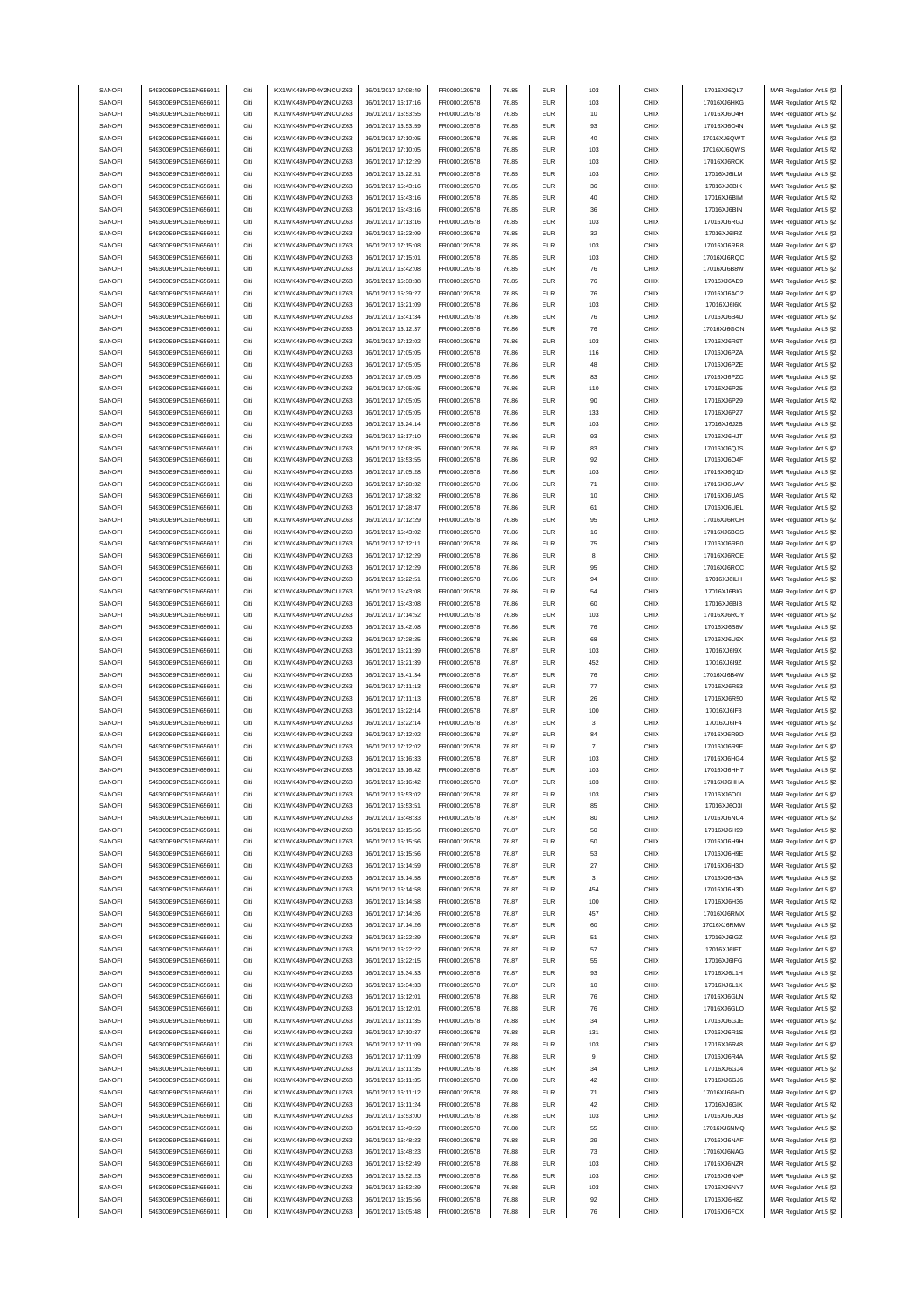| SANOFI | 549300E9PC51EN656011 | Citi | KX1WK48MPD4Y2NCUIZ63  | 16/01/2017 16:32:19 | FR0000120578 | 76.88 | <b>EUR</b> | 103            | CHIX        | 17016XJ6KL4 | MAR Regulation Art.5 §2 |
|--------|----------------------|------|-----------------------|---------------------|--------------|-------|------------|----------------|-------------|-------------|-------------------------|
| SANOFI | 549300E9PC51EN656011 | Citi | KX1WK48MPD4Y2NCUIZ63  | 16/01/2017 16:32:45 | FR0000120578 | 76.88 | <b>EUR</b> | 56             | CHIX        | 17016XJ6KOP | MAR Regulation Art.5 §2 |
| SANOFI | 549300E9PC51EN656011 | Citi | KX1WK48MPD4Y2NCUIZ63  | 16/01/2017 16:33:20 | FR0000120578 | 76.88 | <b>EUR</b> | 16             | CHIX        |             |                         |
|        |                      |      |                       |                     |              |       |            |                |             | 17016XJ6KUD | MAR Regulation Art.5 §2 |
| SANOFI | 549300E9PC51EN656011 | Citi | KX1WK48MPD4Y2NCUIZ63  | 16/01/2017 16:33:39 | FR0000120578 | 76.88 | <b>EUR</b> | 58             | CHIX        | 17016XJ6KVC | MAR Regulation Art.5 §2 |
| SANOFI | 549300E9PC51EN656011 | Citi | KX1WK48MPD4Y2NCUIZ63  | 16/01/2017 17:29:36 | FR0000120578 | 76.88 | <b>EUR</b> | 146            | CHIX        | 17016XJ6UMO | MAR Regulation Art.5 §2 |
| SANOFI | 549300E9PC51EN656011 | Citi | KX1WK48MPD4Y2NCUIZ63  | 16/01/2017 17:11:08 | FR0000120578 | 76.89 | <b>EUR</b> | 321            | CHIX        | 17016XJ6R44 | MAR Regulation Art.5 §2 |
| SANOFI | 549300E9PC51EN656011 | Citi | KX1WK48MPD4Y2NCUIZ63  | 16/01/2017 17:11:08 | FR0000120578 | 76.89 | <b>EUR</b> | 59             | CHIX        | 17016XJ6R43 | MAR Regulation Art.5 §2 |
|        |                      |      |                       |                     |              |       |            |                |             |             |                         |
| SANOFI | 549300E9PC51EN656011 | Citi | KX1WK48MPD4Y2NCUIZ63  | 16/01/2017 16:11:07 | FR0000120578 | 76.89 | <b>EUR</b> | 76             | CHIX        | 17016XJ6GGY | MAR Regulation Art.5 §2 |
| SANOFI | 549300E9PC51EN656011 | Citi | KX1WK48MPD4Y2NCUIZ63  | 16/01/2017 16:16:24 | FR0000120578 | 76.89 | <b>EUR</b> | 6              | CHIX        | 17016XJ6HE7 | MAR Regulation Art.5 §2 |
| SANOFI | 549300E9PC51EN656011 | Citi | KX1WK48MPD4Y2NCUIZ63  | 16/01/2017 16:16:23 | FR0000120578 | 76.89 | <b>EUR</b> | 103            | CHIX        | 17016XJ6HE3 | MAR Regulation Art.5 §2 |
| SANOFI | 549300E9PC51EN656011 | Citi | KX1WK48MPD4Y2NCUIZ63  | 16/01/2017 16:49:59 | FR0000120578 | 76.89 | <b>EUR</b> | 103            | CHIX        | 17016XJ6NMM | MAR Regulation Art.5 §2 |
| SANOFI | 549300E9PC51EN656011 | Citi | KX1WK48MPD4Y2NCUIZ63  | 16/01/2017 16:50:30 | FR0000120578 | 76.89 | <b>EUR</b> | $\mathsf 3$    | CHIX        | 17016XJ6NQ5 | MAR Regulation Art.5 §2 |
|        |                      |      |                       |                     |              |       |            |                |             |             |                         |
| SANOFI | 549300E9PC51EN656011 | Citi | KX1WK48MPD4Y2NCUIZ63  | 16/01/2017 16:50:30 | FR0000120578 | 76.89 | <b>EUR</b> | 100            | CHIX        | 17016XJ6NQ3 | MAR Regulation Art.5 §2 |
| SANOFI | 549300E9PC51EN656011 | Citi | KX1WK48MPD4Y2NCUIZ63  | 16/01/2017 16:50:30 | FR0000120578 | 76.89 | <b>EUR</b> | 101            | CHIX        | 17016XJ6NQ0 | MAR Regulation Art.5 §2 |
| SANOFI | 549300E9PC51EN656011 | Citi | KX1WK48MPD4Y2NCUIZ63  | 16/01/2017 16:49:12 | FR0000120578 | 76.89 | <b>EUR</b> | 103            | CHIX        | 17016XJ6NG6 | MAR Regulation Art.5 §2 |
|        |                      |      |                       |                     |              |       |            |                |             |             |                         |
| SANOFI | 549300E9PC51EN656011 | Citi | KX1WK48MPD4Y2NCUIZ63  | 16/01/2017 16:06:28 | FR0000120578 | 76.89 | <b>EUR</b> | 76             | CHIX        | 17016XJ6FUP | MAR Regulation Art.5 §2 |
| SANOFI | 549300E9PC51EN656011 | Citi | KX1WK48MPD4Y2NCUIZ63  | 16/01/2017 16:52:20 | FR0000120578 | 76.89 | <b>EUR</b> | $71\,$         | CHIX        | 17016XJ6NX9 | MAR Regulation Art.5 §2 |
| SANOFI | 549300E9PC51EN656011 | Citi | KX1WK48MPD4Y2NCUIZ63  | 16/01/2017 16:15:47 | FR0000120578 | 76.89 | <b>EUR</b> | 103            | CHIX        | 17016XJ6H80 | MAR Regulation Art.5 §2 |
| SANOFI | 549300E9PC51EN656011 | Citi | KX1WK48MPD4Y2NCUIZ63  | 16/01/2017 16:51:43 | FR0000120578 | 76.89 | <b>EUR</b> | ${\bf 77}$     | CHIX        | 17016XJ6NUW | MAR Regulation Art.5 §2 |
|        |                      |      |                       |                     |              |       |            |                | CHIX        |             |                         |
| SANOFI | 549300E9PC51EN656011 | Citi | KX1WK48MPD4Y2NCUIZ63  | 16/01/2017 16:05:54 | FR0000120578 | 76.89 | <b>EUR</b> | 29             |             | 17016XJ6FPD | MAR Regulation Art.5 §2 |
| SANOFI | 549300E9PC51EN656011 | Citi | KX1WK48MPD4Y2NCUIZ63  | 16/01/2017 16:05:48 | FR0000120578 | 76.89 | <b>EUR</b> | 76             | CHIX        | 17016XJ6FOT | MAR Regulation Art.5 §2 |
| SANOFI | 549300E9PC51EN656011 | Citi | KX1WK48MPD4Y2NCUIZ63  | 16/01/2017 16:05:48 | FR0000120578 | 76.89 | <b>EUR</b> | 426            | CHIX        | 17016XJ6FOV | MAR Regulation Art.5 §2 |
| SANOFI | 549300E9PC51EN656011 | Citi | KX1WK48MPD4Y2NCUIZ63  | 16/01/2017 16:05:48 | FR0000120578 | 76.89 | <b>EUR</b> | 49             | CHIX        | 17016XJ6FOZ | MAR Regulation Art.5 §2 |
| SANOFI | 549300E9PC51EN656011 | Citi | KX1WK48MPD4Y2NCUIZ63  | 16/01/2017 16:34:18 | FR0000120578 | 76.89 | <b>EUR</b> | 28             | CHIX        | 17016XJ6KZT | MAR Regulation Art.5 §2 |
|        |                      |      |                       |                     |              |       |            |                |             |             |                         |
| SANOFI | 549300E9PC51EN656011 | Citi | KX1WK48MPD4Y2NCUIZ63  | 16/01/2017 16:34:18 | FR0000120578 | 76.89 | <b>EUR</b> | 75             | CHIX        | 17016XJ6KZN | MAR Regulation Art.5 §2 |
| SANOFI | 549300E9PC51EN656011 | Citi | KX1WK48MPD4Y2NCUIZ63  | 16/01/2017 16:32:16 | FR0000120578 | 76.89 | <b>EUR</b> | 68             | CHIX        | 17016XJ6KKT | MAR Regulation Art.5 §2 |
| SANOFI | 549300E9PC51EN656011 | Citi | KX1WK48MPD4Y2NCUIZ63  | 16/01/2017 16:33:08 | FR0000120578 | 76.89 | <b>EUR</b> | 78             | CHIX        | 17016XJ6KQD | MAR Regulation Art.5 §2 |
| SANOFI | 549300E9PC51EN656011 | Citi | KX1WK48MPD4Y2NCUIZ63  | 16/01/2017 16:32:45 | FR0000120578 | 76.89 | <b>EUR</b> | $\overline{1}$ | CHIX        | 17016XJ6KOO | MAR Regulation Art.5 §2 |
|        |                      |      |                       |                     |              |       |            |                |             |             |                         |
| SANOFI | 549300E9PC51EN656011 | Citi | KX1WK48MPD4Y2NCUIZ63  | 16/01/2017 16:32:45 | FR0000120578 | 76.89 | <b>EUR</b> | 72             | CHIX        | 17016XJ6KOM | MAR Regulation Art.5 §2 |
| SANOFI | 549300E9PC51EN656011 | Citi | KX1WK48MPD4Y2NCUIZ63  | 16/01/2017 17:29:36 | FR0000120578 | 76.89 | <b>EUR</b> | 11             | CHIX        | 17016XJ6UMJ | MAR Regulation Art.5 §2 |
| SANOFI | 549300E9PC51EN656011 | Citi | KX1WK48MPD4Y2NCUIZ63  | 16/01/2017 17:29:09 | FR0000120578 | 76.89 | <b>EUR</b> | 146            | CHIX        | 17016XJ6UIW | MAR Regulation Art.5 §2 |
| SANOFI | 549300E9PC51EN656011 | Citi | KX1WK48MPD4Y2NCUIZ63  | 16/01/2017 16:35:12 | FR0000120578 | 76.89 | <b>EUR</b> | 47             | CHIX        | 17016XJ6L5V | MAR Regulation Art.5 §2 |
| SANOFI |                      | Citi |                       |                     | FR0000120578 |       |            |                | CHIX        | 17016XJ6L5X | MAR Regulation Art.5 §2 |
|        | 549300E9PC51EN656011 |      | KX1WK48MPD4Y2NCUIZ63  | 16/01/2017 16:35:12 |              | 76.89 | <b>EUR</b> | 56             |             |             |                         |
| SANOFI | 549300E9PC51EN656011 | Citi | KX1WK48MPD4Y2NCUIZ63  | 16/01/2017 15:38:06 | FR0000120578 | 76.90 | <b>EUR</b> | 19             | CHIX        | 17016XJ6A8L | MAR Regulation Art.5 §2 |
| SANOFI | 549300E9PC51EN656011 | Citi | KX1WK48MPD4Y2NCUIZ63  | 16/01/2017 15:38:06 | FR0000120578 | 76.90 | <b>EUR</b> | 57             | CHIX        | 17016XJ6A8M | MAR Regulation Art.5 §2 |
| SANOFI | 549300E9PC51EN656011 | Citi | KX1WK48MPD4Y2NCUIZ63  | 16/01/2017 16:10:39 | FR0000120578 | 76.90 | <b>EUR</b> | 35             | CHIX        | 17016XJ6GF3 | MAR Regulation Art.5 §2 |
| SANOFI | 549300E9PC51EN656011 | Citi | KX1WK48MPD4Y2NCUIZ63  | 16/01/2017 16:10:39 | FR0000120578 | 76.90 | <b>EUR</b> | 41             | CHIX        | 17016XJ6GF4 | MAR Regulation Art.5 §2 |
|        |                      |      |                       |                     |              |       |            |                |             |             |                         |
| SANOFI | 549300E9PC51EN656011 | Citi | KX1WK48MPD4Y2NCUIZ63  | 16/01/2017 16:49:12 | FR0000120578 | 76.90 | <b>EUR</b> | 80             | CHIX        | 17016XJ6NG1 | MAR Regulation Art.5 §2 |
| SANOFI | 549300E9PC51EN656011 | Citi | KX1WK48MPD4Y2NCUIZ63  | 16/01/2017 16:51:13 | FR0000120578 | 76.90 | <b>EUR</b> | 103            | CHIX        | 17016XJ6NTA | MAR Regulation Art.5 §2 |
| SANOFI | 549300E9PC51EN656011 | Citi | KX1WK48MPD4Y2NCUIZ63  | 16/01/2017 16:35:58 | FR0000120578 | 76.90 | <b>EUR</b> | 3              | CHIX        | 17016XJ6LAK | MAR Regulation Art.5 §2 |
| SANOFI | 549300E9PC51EN656011 | Citi | KX1WK48MPD4Y2NCUIZ63  | 16/01/2017 16:35:58 | FR0000120578 | 76.90 | <b>EUR</b> | 100            | CHIX        | 17016XJ6LAJ | MAR Regulation Art.5 §2 |
|        |                      |      |                       |                     |              |       |            |                |             |             |                         |
| SANOFI | 549300E9PC51EN656011 | Citi | KX1WK48MPD4Y2NCUIZ63  | 16/01/2017 16:35:58 | FR0000120578 | 76.90 | <b>EUR</b> | 36             | CHIX        | 17016XJ6LA8 | MAR Regulation Art.5 §2 |
| SANOFI | 549300E9PC51EN656011 | Citi | KX1WK48MPD4Y2NCUIZ63  | 16/01/2017 16:35:58 | FR0000120578 | 76.90 | <b>EUR</b> | 67             | CHIX        | 17016XJ6LAC | MAR Regulation Art.5 §2 |
| SANOFI | 549300E9PC51EN656011 | Citi | KX1WK48MPD4Y2NCUIZ63  | 16/01/2017 16:32:16 | FR0000120578 | 76.90 | <b>EUR</b> | 103            | CHIX        | 17016XJ6KKR | MAR Regulation Art.5 §2 |
| SANOFI | 549300E9PC51EN656011 | Citi | KX1WK48MPD4Y2NCUIZ63  | 16/01/2017 16:34:14 | FR0000120578 | 76.90 | <b>EUR</b> | 88             | CHIX        | 17016XJ6KZ4 | MAR Regulation Art.5 §2 |
| SANOFI | 549300E9PC51EN656011 | Citi | KX1WK48MPD4Y2NCUIZ63  | 16/01/2017 16:02:54 | FR0000120578 | 76.90 | <b>EUR</b> | 231            | CHIX        | 17016XJ6F7R |                         |
|        |                      |      |                       |                     |              |       |            |                |             |             | MAR Regulation Art.5 §2 |
| SANOFI | 549300E9PC51EN656011 | Citi | KX1WK48MPD4Y2NCUIZ63  | 16/01/2017 16:02:54 | FR0000120578 | 76.90 | <b>EUR</b> | 87             | CHIX        | 17016XJ6F7P | MAR Regulation Art.5 §2 |
| SANOFI | 549300E9PC51EN656011 | Citi | KX1WK48MPD4Y2NCUIZ63  | 16/01/2017 16:02:54 | FR0000120578 | 76.90 | <b>EUR</b> | 100            | CHIX        | 17016XJ6F7N | MAR Regulation Art.5 §2 |
| SANOFI | 549300E9PC51EN656011 | Citi | KX1WK48MPD4Y2NCUIZ63  | 16/01/2017 17:29:31 | FR0000120578 | 76.90 | <b>EUR</b> | $\overline{7}$ | CHIX        | 17016XJ6ULM | MAR Regulation Art.5 §2 |
| SANOFI | 549300E9PC51EN656011 | Citi | KX1WK48MPD4Y2NCUIZ63  | 16/01/2017 17:29:31 | FR0000120578 | 76.90 | <b>EUR</b> | 5              | CHIX        | 17016XJ6ULR | MAR Regulation Art.5 §2 |
|        |                      |      |                       |                     |              |       |            |                |             |             |                         |
| SANOFI | 549300E9PC51EN656011 | Citi | KX1WK48MPD4Y2NCUIZ63  | 16/01/2017 17:29:31 | FR0000120578 | 76.90 | <b>EUR</b> | $\overline{1}$ | CHIX        | 17016XJ6ULQ | MAR Regulation Art.5 §2 |
| SANOFI | 549300E9PC51EN656011 | Citi | KX1WK48MPD4Y2NCUIZ63  | 16/01/2017 17:29:31 | FR0000120578 | 76.90 | <b>EUR</b> | 116            | CHIX        | 17016XJ6ULP | MAR Regulation Art.5 §2 |
| SANOFI | 549300E9PC51EN656011 | Citi | KX1WK48MPD4Y2NCUIZ63  | 16/01/2017 17:29:36 | FR0000120578 | 76.90 | <b>EUR</b> | 59             | CHIX        | 17016XJ6UMG | MAR Regulation Art.5 §2 |
| SANOFI | 549300E9PC51EN656011 | Citi | KX1WK48MPD4Y2NCUIZ63  | 16/01/2017 16:47:59 | FR0000120578 | 76.90 | <b>EUR</b> | 328            | CHIX        | 17016XJ6N84 | MAR Regulation Art.5 §2 |
|        |                      |      |                       |                     | FR0000120578 |       |            |                |             | 17016XJ6SFB |                         |
| SANOFI | 549300E9PC51EN656011 | Citi | KX1WK48MPD4Y2NCUIZ63  | 16/01/2017 17:19:23 |              | 76.90 | <b>EUR</b> | 51             | CHIX        |             | MAR Regulation Art.5 §2 |
| SANOFI | 549300E9PC51EN656011 | Citi | KX1WK48MPD4Y2NCUIZ63  | 16/01/2017 17:19:17 | FR0000120578 | 76.90 | <b>EUR</b> | 370            | CHIX        | 17016XJ6SE8 | MAR Regulation Art.5 §2 |
| SANOFI | 549300E9PC51EN656011 | Citi | KX1WK48MPD4Y2NCUIZ63  | 16/01/2017 17:19:17 | FR0000120578 | 76.90 | <b>EUR</b> | $\mathbf{24}$  | CHIX        | 17016XJ6SE3 | MAR Regulation Art.5 §2 |
| SANOFI | 549300E9PC51EN656011 | Citi | KX1WK48MPD4Y2NCUIZ63  | 16/01/2017 17:19:17 | FR0000120578 | 76.90 | <b>EUR</b> | 173            | CHIX        | 17016XJ6SE6 | MAR Regulation Art.5 §2 |
| SANOFI | 549300E9PC51EN656011 |      | KX1WK48MPD4Y2NCLIIZ63 | 16/01/2017 17:28:17 | FR0000120578 | 76.90 | FUR        | 77             | CHIX        | 17016XJ6U7N | MAR Regulation Art 5 82 |
|        |                      |      |                       |                     |              |       |            |                |             |             |                         |
| SANOFI | 549300E9PC51EN656011 | Citi | KX1WK48MPD4Y2NCUIZ63  | 16/01/2017 16:35:12 | FR0000120578 | 76.90 | <b>EUR</b> | 103            | CHIX        | 17016XJ6L5R | MAR Regulation Art.5 §2 |
| SANOFI | 549300E9PC51EN656011 | Citi | KX1WK48MPD4Y2NCUIZ63  | 16/01/2017 15:38:06 | FR0000120578 | 76.91 | <b>EUR</b> | 76             | CHIX        | 17016XJ6A8I | MAR Regulation Art.5 §2 |
| SANOFI | 549300E9PC51EN656011 | Citi | KX1WK48MPD4Y2NCUIZ63  | 16/01/2017 15:37:44 | FR0000120578 | 76.91 | <b>EUR</b> | 76             | CHIX        | 17016XJ6A5D | MAR Regulation Art.5 §2 |
| SANOFI | 549300E9PC51EN656011 | Citi | KX1WK48MPD4Y2NCUIZ63  | 16/01/2017 16:10:31 | FR0000120578 | 76.91 | <b>EUR</b> |                | CHIX        | 17016XJ6GEL | MAR Regulation Art.5 §2 |
| SANOFI | 549300E9PC51EN656011 | Citi | KX1WK48MPD4Y2NCUIZ63  | 16/01/2017 16:10:31 | FR0000120578 | 76.91 |            |                | CHIX        |             |                         |
|        |                      |      |                       |                     |              |       |            | 76             |             |             |                         |
| SANOFI | 549300E9PC51EN656011 | Citi | KX1WK48MPD4Y2NCUIZ63  | 16/01/2017 16:04:42 |              |       | <b>EUR</b> | 189            |             | 17016XJ6GEO | MAR Regulation Art.5 §2 |
| SANOFI | 549300E9PC51EN656011 | Citi |                       |                     | FR0000120578 | 76.91 | <b>EUR</b> | 13             | CHIX        | 17016XJ6FGU | MAR Regulation Art.5 §2 |
| SANOFI | 549300E9PC51EN656011 |      | KX1WK48MPD4Y2NCUIZ63  | 16/01/2017 16:04:42 | FR0000120578 | 76.91 | <b>EUR</b> | 112            | CHIX        | 17016XJ6FGR | MAR Regulation Art.5 §2 |
| SANOFI |                      | Citi | KX1WK48MPD4Y2NCUIZ63  | 16/01/2017 16:32:10 | FR0000120578 | 76.91 | <b>EUR</b> | 103            | CHIX        | 17016XJ6KKL | MAR Regulation Art.5 §2 |
|        | 549300E9PC51EN656011 | Citi | KX1WK48MPD4Y2NCUIZ63  | 16/01/2017 16:34:14 | FR0000120578 | 76.91 | <b>EUR</b> | 103            | CHIX        | 17016XJ6KZ0 | MAR Regulation Art.5 §2 |
|        |                      |      |                       |                     |              |       |            |                |             |             |                         |
| SANOFI | 549300E9PC51EN656011 | Citi | KX1WK48MPD4Y2NCUIZ63  | 16/01/2017 16:47:58 | FR0000120578 | 76.91 | <b>EUR</b> | 103            | CHIX        | 17016XJ6N7X | MAR Regulation Art.5 §2 |
| SANOFI | 549300E9PC51EN656011 | Citi | KX1WK48MPD4Y2NCUIZ63  | 16/01/2017 17:16:10 | FR0000120578 | 76.91 | <b>EUR</b> | 103            | CHIX        | 17016XJ6RY3 | MAR Regulation Art.5 §2 |
| SANOFI | 549300E9PC51EN656011 | Citi | KX1WK48MPD4Y2NCUIZ63  | 16/01/2017 17:20:34 | FR0000120578 | 76.91 | <b>EUR</b> | 103            | CHIX        | 17016XJ6SNT | MAR Regulation Art.5 §2 |
| SANOFI | 549300E9PC51EN656011 | Citi | KX1WK48MPD4Y2NCUIZ63  | 16/01/2017 16:27:58 | FR0000120578 | 76.91 | <b>EUR</b> | 128            | CHIX        | 17016XJ6JVM | MAR Regulation Art.5 §2 |
|        |                      |      |                       |                     |              |       |            |                |             |             |                         |
| SANOFI | 549300E9PC51EN656011 | Citi | KX1WK48MPD4Y2NCUIZ63  | 16/01/2017 15:37:37 | FR0000120578 | 76.92 | <b>EUR</b> | 76             | CHIX        | 17016XJ6A4K | MAR Regulation Art.5 §2 |
| SANOFI | 549300E9PC51EN656011 | Citi | KX1WK48MPD4Y2NCUIZ63  | 16/01/2017 16:10:23 | FR0000120578 | 76.92 | <b>EUR</b> | 76             | CHIX        | 17016XJ6GDZ | MAR Regulation Art.5 §2 |
| SANOFI | 549300E9PC51EN656011 | Citi | KX1WK48MPD4Y2NCUIZ63  | 16/01/2017 15:37:34 | FR0000120578 | 76.92 | <b>EUR</b> | 76             | CHIX        | 17016XJ6A47 | MAR Regulation Art.5 §2 |
| SANOFI | 549300E9PC51EN656011 | Citi | KX1WK48MPD4Y2NCUIZ63  | 16/01/2017 16:08:48 | FR0000120578 | 76.92 | <b>EUR</b> | 76             | CHIX        | 17016XJ6G7H | MAR Regulation Art.5 §2 |
| SANOFI | 549300E9PC51EN656011 | Citi | KX1WK48MPD4Y2NCUIZ63  | 16/01/2017 16:08:48 | FR0000120578 | 76.92 | <b>EUR</b> | 76             | CHIX        | 17016XJ6G6I | MAR Regulation Art.5 §2 |
|        |                      |      |                       |                     |              |       |            |                |             |             |                         |
| SANOFI | 549300E9PC51EN656011 | Citi | KX1WK48MPD4Y2NCUIZ63  | 16/01/2017 16:08:54 | FR0000120578 | 76.92 | <b>EUR</b> | 36             | CHIX        | 17016XJ6G87 | MAR Regulation Art.5 §2 |
| SANOFI | 549300E9PC51EN656011 | Citi | KX1WK48MPD4Y2NCUIZ63  | 16/01/2017 16:08:54 | FR0000120578 | 76.92 | <b>EUR</b> | 40             | CHIX        | 17016XJ6G86 | MAR Regulation Art.5 §2 |
| SANOFI | 549300E9PC51EN656011 | Citi | KX1WK48MPD4Y2NCUIZ63  | 16/01/2017 16:08:29 | FR0000120578 | 76.92 | <b>EUR</b> | 57             | CHIX        | 17016XJ6G4L | MAR Regulation Art.5 §2 |
| SANOFI | 549300E9PC51EN656011 | Citi | KX1WK48MPD4Y2NCUIZ63  | 16/01/2017 16:08:33 | FR0000120578 | 76.92 | <b>EUR</b> | 76             | CHIX        | 17016XJ6G50 | MAR Regulation Art.5 §2 |
|        |                      |      |                       |                     |              |       |            |                |             |             |                         |
| SANOFI | 549300E9PC51EN656011 | Citi | KX1WK48MPD4Y2NCUIZ63  | 16/01/2017 16:08:23 | FR0000120578 | 76.92 | <b>EUR</b> | 218            | CHIX        | 17016XJ6G3X | MAR Regulation Art.5 §2 |
| SANOFI | 549300E9PC51EN656011 | Citi | KX1WK48MPD4Y2NCUIZ63  | 16/01/2017 16:08:27 | FR0000120578 | 76.92 | <b>EUR</b> | 78             | CHIX        | 17016XJ6G4A | MAR Regulation Art.5 §2 |
| SANOFI | 549300E9PC51EN656011 | Citi | KX1WK48MPD4Y2NCUIZ63  | 16/01/2017 16:44:57 | FR0000120578 | 76.92 | <b>EUR</b> | 103            | CHIX        | 17016XJ6MQE | MAR Regulation Art.5 §2 |
| SANOFI | 549300E9PC51EN656011 | Citi | KX1WK48MPD4Y2NCUIZ63  | 16/01/2017 16:04:00 | FR0000120578 | 76.92 | <b>EUR</b> | 122            | CHIX        | 17016XJ6FC5 | MAR Regulation Art.5 §2 |
|        |                      |      |                       |                     |              | 76.92 |            |                |             |             |                         |
| SANOFI | 549300E9PC51EN656011 | Citi | KX1WK48MPD4Y2NCUIZ63  | 16/01/2017 16:04:00 | FR0000120578 |       | <b>EUR</b> | 100            | CHIX        | 17016XJ6FCD | MAR Regulation Art.5 §2 |
| SANOFI | 549300E9PC51EN656011 | Citi | KX1WK48MPD4Y2NCUIZ63  | 16/01/2017 16:04:00 | FR0000120578 | 76.92 | <b>EUR</b> | 45             | CHIX        | 17016XJ6FCC | MAR Regulation Art.5 §2 |
| SANOFI | 549300E9PC51EN656011 | Citi | KX1WK48MPD4Y2NCUIZ63  | 16/01/2017 16:04:00 | FR0000120578 | 76.92 | <b>EUR</b> | 174            | CHIX        | 17016XJ6FCF | MAR Regulation Art.5 §2 |
| SANOFI | 549300E9PC51EN656011 | Citi | KX1WK48MPD4Y2NCUIZ63  | 16/01/2017 17:24:00 | FR0000120578 | 76.92 | <b>EUR</b> | 146            | CHIX        | 17016XJ6TCA | MAR Regulation Art.5 §2 |
| SANOFI | 549300E9PC51EN656011 | Citi | KX1WK48MPD4Y2NCUIZ63  | 16/01/2017 17:24:00 | FR0000120578 | 76.92 | <b>EUR</b> | 75             | CHIX        | 17016XJ6TCL | MAR Regulation Art.5 §2 |
| SANOFI | 549300E9PC51EN656011 | Citi | KX1WK48MPD4Y2NCUIZ63  | 16/01/2017 16:03:14 | FR0000120578 | 76.92 | <b>EUR</b> | 10             | CHIX        | 17016XJ6F8Q |                         |
|        |                      |      |                       |                     |              |       |            |                |             |             | MAR Regulation Art.5 §2 |
| SANOFI | 549300E9PC51EN656011 | Citi | KX1WK48MPD4Y2NCUIZ63  | 16/01/2017 16:03:14 | FR0000120578 | 76.92 | <b>EUR</b> | 145            | CHIX        | 17016XJ6F8R | MAR Regulation Art.5 §2 |
| SANOFI | 549300E9PC51EN656011 | Citi | KX1WK48MPD4Y2NCUIZ63  | 16/01/2017 16:47:43 | FR0000120578 | 76.92 | <b>EUR</b> | 94             | CHIX        | 17016XJ6N6T | MAR Regulation Art.5 §2 |
| SANOFI | 549300E9PC51EN656011 | Citi | KX1WK48MPD4Y2NCUIZ63  | 16/01/2017 16:47:43 | FR0000120578 | 76.92 | <b>EUR</b> | 60             | CHIX        | 17016XJ6N6S | MAR Regulation Art.5 §2 |
| SANOFI | 549300E9PC51EN656011 | Citi | KX1WK48MPD4Y2NCUIZ63  | 16/01/2017 16:47:43 | FR0000120578 | 76.92 | <b>EUR</b> | 43             | <b>CHIX</b> | 17016XJ6N6P | MAR Regulation Art.5 §2 |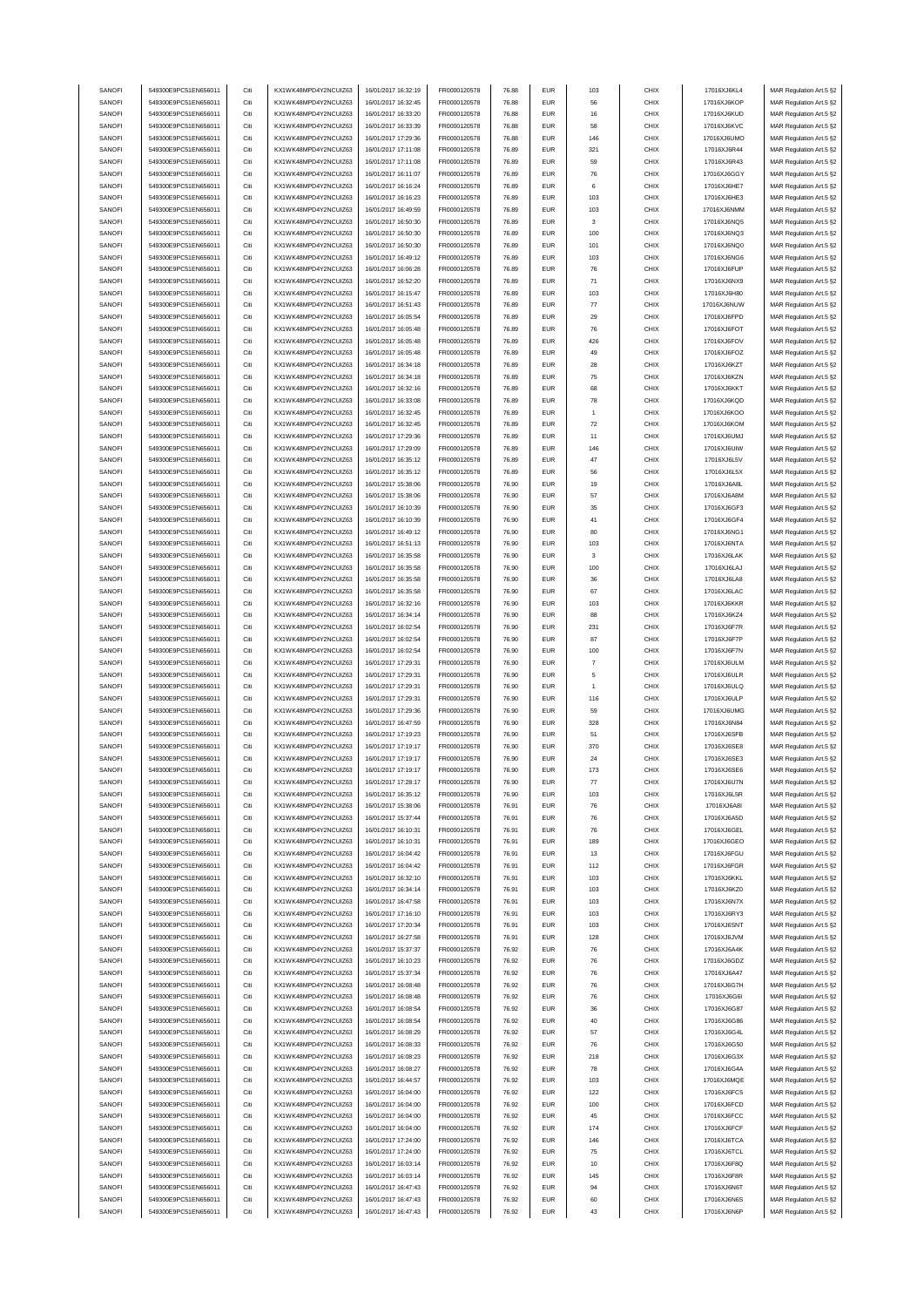| SANOFI | 549300E9PC51EN656011 | Citi | KX1WK48MPD4Y2NCUIZ63  | 16/01/2017 17:18:05 | FR0000120578 | 76.92 | <b>EUR</b> | 103              | CHIX | 17016XJ6S8I | MAR Regulation Art.5 §2 |
|--------|----------------------|------|-----------------------|---------------------|--------------|-------|------------|------------------|------|-------------|-------------------------|
| SANOFI | 549300E9PC51EN656011 | Citi | KX1WK48MPD4Y2NCUIZ63  | 16/01/2017 17:18:05 | FR0000120578 | 76.92 | <b>EUR</b> | 453              | CHIX | 17016XJ6S8L | MAR Regulation Art.5 §2 |
|        |                      |      |                       |                     |              |       |            |                  |      |             |                         |
| SANOFI | 549300E9PC51EN656011 | Citi | KX1WK48MPD4Y2NCUIZ63  | 16/01/2017 17:23:33 | FR0000120578 | 76.92 | <b>EUR</b> | 65               | CHIX | 17016XJ6T9S | MAR Regulation Art.5 §2 |
| SANOFI | 549300E9PC51EN656011 | Citi | KX1WK48MPD4Y2NCUIZ63  | 16/01/2017 17:23:33 | FR0000120578 | 76.92 | <b>EUR</b> | 79               | CHIX | 17016XJ6T9Q | MAR Regulation Art.5 §2 |
| SANOFI | 549300E9PC51EN656011 | Citi | KX1WK48MPD4Y2NCUIZ63  | 16/01/2017 17:16:05 | FR0000120578 | 76.92 | <b>EUR</b> | 169              | CHIX | 17016XJ6RXI | MAR Regulation Art.5 §2 |
| SANOFI | 549300E9PC51EN656011 | Citi | KX1WK48MPD4Y2NCUIZ63  | 16/01/2017 17:16:05 | FR0000120578 | 76.92 | <b>EUR</b> | 100              | CHIX | 17016XJ6RXG | MAR Regulation Art.5 §2 |
| SANOFI | 549300E9PC51EN656011 | Citi | KX1WK48MPD4Y2NCUIZ63  | 16/01/2017 17:16:05 | FR0000120578 | 76.92 | <b>EUR</b> | 100              | CHIX | 17016XJ6RXH | MAR Regulation Art.5 §2 |
|        |                      |      |                       |                     |              |       |            |                  |      |             |                         |
| SANOFI | 549300E9PC51EN656011 | Citi | KX1WK48MPD4Y2NCUIZ63  | 16/01/2017 17:16:05 | FR0000120578 | 76.92 | <b>EUR</b> | 110              | CHIX | 17016XJ6RXE | MAR Regulation Art.5 §2 |
| SANOFI | 549300E9PC51EN656011 | Citi | KX1WK48MPD4Y2NCUIZ63  | 16/01/2017 17:16:05 | FR0000120578 | 76.92 | <b>EUR</b> | 96               | CHIX | 17016XJ6RXF | MAR Regulation Art.5 §2 |
| SANOFI | 549300E9PC51EN656011 | Citi | KX1WK48MPD4Y2NCUIZ63  | 16/01/2017 16:31:39 | FR0000120578 | 76.92 | <b>EUR</b> | 144              | CHIX | 17016XJ6KI5 | MAR Regulation Art.5 §2 |
| SANOFI | 549300E9PC51EN656011 | Citi | KX1WK48MPD4Y2NCUIZ63  | 16/01/2017 17:20:30 | FR0000120578 | 76.92 | <b>EUR</b> | 103              | CHIX | 17016XJ6SMN | MAR Regulation Art.5 §2 |
| SANOFI | 549300E9PC51EN656011 | Citi | KX1WK48MPD4Y2NCUIZ63  | 16/01/2017 17:28:04 | FR0000120578 | 76.92 | <b>EUR</b> | 100              | CHIX | 17016XJ6U6J | MAR Regulation Art.5 §2 |
|        |                      |      |                       |                     |              |       |            |                  |      |             |                         |
| SANOFI | 549300E9PC51EN656011 | Citi | KX1WK48MPD4Y2NCUIZ63  | 16/01/2017 16:10:04 | FR0000120578 | 76.93 | <b>EUR</b> | ${\bf 76}$       | CHIX | 17016XJ6GCG | MAR Regulation Art.5 §2 |
| SANOFI | 549300E9PC51EN656011 | Citi | KX1WK48MPD4Y2NCUIZ63  | 16/01/2017 16:10:04 | FR0000120578 | 76.93 | <b>EUR</b> | 76               | CHIX | 17016XJ6GCE | MAR Regulation Art.5 §2 |
| SANOFI | 549300E9PC51EN656011 | Citi | KX1WK48MPD4Y2NCUIZ63  | 16/01/2017 17:17:16 | FR0000120578 | 76.93 | <b>EUR</b> | 315              | CHIX | 17016XJ6S2X | MAR Regulation Art.5 §2 |
|        |                      |      |                       |                     |              |       |            |                  |      |             |                         |
| SANOFI | 549300E9PC51EN656011 | Citi | KX1WK48MPD4Y2NCUIZ63  | 16/01/2017 17:17:16 | FR0000120578 | 76.93 | <b>EUR</b> | 200              | CHIX | 17016XJ6S2V | MAR Regulation Art.5 §2 |
| SANOFI | 549300E9PC51EN656011 | Citi | KX1WK48MPD4Y2NCUIZ63  | 16/01/2017 15:37:30 | FR0000120578 | 76.93 | <b>EUR</b> | 76               | CHIX | 17016XJ6A3L | MAR Regulation Art.5 §2 |
| SANOFI | 549300E9PC51EN656011 | Citi | KX1WK48MPD4Y2NCUIZ63  | 16/01/2017 16:37:14 | FR0000120578 | 76.93 | <b>EUR</b> | 103              | CHIX | 17016XJ6LIW | MAR Regulation Art.5 §2 |
| SANOFI | 549300E9PC51EN656011 | Citi | KX1WK48MPD4Y2NCUIZ63  | 16/01/2017 16:47:18 | FR0000120578 | 76.93 | <b>EUR</b> | 103              | CHIX | 17016XJ6N4N | MAR Regulation Art.5 §2 |
|        |                      |      |                       |                     |              |       |            |                  | CHIX |             |                         |
| SANOFI | 549300E9PC51EN656011 | Citi | KX1WK48MPD4Y2NCUIZ63  | 16/01/2017 15:37:06 | FR0000120578 | 76.93 | <b>EUR</b> | ${\bf 76}$       |      | 17016XJ69XS | MAR Regulation Art.5 §2 |
| SANOFI | 549300E9PC51EN656011 | Citi | KX1WK48MPD4Y2NCUIZ63  | 16/01/2017 17:22:07 | FR0000120578 | 76.93 | <b>EUR</b> | 206              | CHIX | 17016XJ6T05 | MAR Regulation Art.5 §2 |
| SANOFI | 549300E9PC51EN656011 | Citi | KX1WK48MPD4Y2NCUIZ63  | 16/01/2017 15:35:39 | FR0000120578 | 76.93 | <b>EUR</b> | 37               | CHIX | 17016XJ69LS | MAR Regulation Art.5 §2 |
| SANOFI | 549300E9PC51EN656011 | Citi | KX1WK48MPD4Y2NCUIZ63  | 16/01/2017 15:35:39 | FR0000120578 | 76.93 | <b>EUR</b> | 39               | CHIX | 17016XJ69LR | MAR Regulation Art.5 §2 |
| SANOFI | 549300E9PC51EN656011 | Citi | KX1WK48MPD4Y2NCUIZ63  | 16/01/2017 16:31:31 | FR0000120578 | 76.93 | <b>EUR</b> | 103              | CHIX | 17016XJ6KHR | MAR Regulation Art.5 §2 |
|        |                      |      |                       |                     |              |       |            |                  |      |             |                         |
| SANOFI | 549300E9PC51EN656011 | Citi | KX1WK48MPD4Y2NCUIZ63  | 16/01/2017 17:20:08 | FR0000120578 | 76.93 | <b>EUR</b> | 68               | CHIX | 17016XJ6SKE | MAR Regulation Art.5 §2 |
| SANOFI | 549300E9PC51EN656011 | Citi | KX1WK48MPD4Y2NCUIZ63  | 16/01/2017 17:20:08 | FR0000120578 | 76.93 | <b>EUR</b> | 251              | CHIX | 17016XJ6SKB | MAR Regulation Art.5 §2 |
| SANOFI | 549300E9PC51EN656011 | Citi | KX1WK48MPD4Y2NCUIZ63  | 16/01/2017 17:20:08 | FR0000120578 | 76.93 | <b>EUR</b> | 115              | CHIX | 17016XJ6SKD | MAR Regulation Art.5 §2 |
| SANOFI | 549300E9PC51EN656011 | Citi | KX1WK48MPD4Y2NCUIZ63  | 16/01/2017 17:20:08 | FR0000120578 | 76.93 | <b>EUR</b> | ${\bf 71}$       | CHIX | 17016XJ6SKC | MAR Regulation Art.5 §2 |
|        |                      |      |                       |                     |              |       |            |                  |      |             |                         |
| SANOFI | 549300E9PC51EN656011 | Citi | KX1WK48MPD4Y2NCUIZ63  | 16/01/2017 17:21:56 | FR0000120578 | 76.93 | <b>EUR</b> | $\boldsymbol{2}$ | CHIX | 17016XJ6SYO | MAR Regulation Art.5 §2 |
| SANOFI | 549300E9PC51EN656011 | Citi | KX1WK48MPD4Y2NCUIZ63  | 16/01/2017 17:21:56 | FR0000120578 | 76.93 | <b>EUR</b> | 200              | CHIX | 17016XJ6SYN | MAR Regulation Art.5 §2 |
| SANOFI | 549300E9PC51EN656011 | Citi | KX1WK48MPD4Y2NCUIZ63  | 16/01/2017 17:28:02 | FR0000120578 | 76.93 | <b>EUR</b> | 67               | CHIX | 17016XJ6U5Z | MAR Regulation Art.5 §2 |
| SANOFI | 549300E9PC51EN656011 | Citi | KX1WK48MPD4Y2NCUIZ63  | 16/01/2017 17:28:02 | FR0000120578 | 76.93 | <b>EUR</b> | 79               | CHIX | 17016XJ6U5W | MAR Regulation Art.5 §2 |
|        |                      |      |                       |                     |              |       |            |                  |      |             |                         |
| SANOFI | 549300E9PC51EN656011 | Citi | KX1WK48MPD4Y2NCUIZ63  | 16/01/2017 17:28:02 | FR0000120578 | 76.93 | <b>EUR</b> | 79               | CHIX | 17016XJ6U63 | MAR Regulation Art.5 §2 |
| SANOFI | 549300E9PC51EN656011 | Citi | KX1WK48MPD4Y2NCUIZ63  | 16/01/2017 16:46:12 | FR0000120578 | 76.94 | <b>EUR</b> | 58               | CHIX | 17016XJ6MYS | MAR Regulation Art.5 §2 |
| SANOFI | 549300E9PC51EN656011 | Citi | KX1WK48MPD4Y2NCUIZ63  | 16/01/2017 16:46:12 | FR0000120578 | 76.94 | <b>EUR</b> | 45               | CHIX | 17016XJ6MYR | MAR Regulation Art.5 §2 |
| SANOFI | 549300E9PC51EN656011 | Citi | KX1WK48MPD4Y2NCUIZ63  | 16/01/2017 15:34:13 | FR0000120578 | 76.94 | <b>EUR</b> | 39               | CHIX | 17016XJ699I | MAR Regulation Art.5 §2 |
|        | 549300E9PC51EN656011 | Citi |                       |                     |              |       | <b>EUR</b> |                  | CHIX |             |                         |
| SANOFI |                      |      | KX1WK48MPD4Y2NCUIZ63  | 16/01/2017 16:37:20 | FR0000120578 | 76.94 |            | $\mathbf{73}$    |      | 17016XJ6LJL | MAR Regulation Art.5 §2 |
| SANOFI | 549300E9PC51EN656011 | Citi | KX1WK48MPD4Y2NCUIZ63  | 16/01/2017 16:38:20 | FR0000120578 | 76.94 | <b>EUR</b> | 68               | CHIX | 17016XJ6LOC | MAR Regulation Art.5 §2 |
| SANOFI | 549300E9PC51EN656011 | Citi | KX1WK48MPD4Y2NCUIZ63  | 16/01/2017 16:31:10 | FR0000120578 | 76.94 | <b>EUR</b> | 53               | CHIX | 17016XJ6KH0 | MAR Regulation Art.5 §2 |
| SANOFI | 549300E9PC51EN656011 | Citi | KX1WK48MPD4Y2NCUIZ63  | 16/01/2017 16:31:31 | FR0000120578 | 76.94 | <b>EUR</b> | 103              | CHIX | 17016XJ6KHN | MAR Regulation Art.5 §2 |
| SANOFI | 549300E9PC51EN656011 | Citi | KX1WK48MPD4Y2NCUIZ63  | 16/01/2017 16:31:10 | FR0000120578 | 76.94 | <b>EUR</b> | 50               | CHIX | 17016XJ6KGY | MAR Regulation Art.5 §2 |
|        |                      |      |                       |                     |              |       |            |                  |      |             |                         |
| SANOFI | 549300E9PC51EN656011 | Citi | KX1WK48MPD4Y2NCUIZ63  | 16/01/2017 17:27:44 | FR0000120578 | 76.94 | <b>EUR</b> | $\mathbf{1}$     | CHIX | 17016XJ6U2W | MAR Regulation Art.5 §2 |
| SANOFI | 549300E9PC51EN656011 | Citi | KX1WK48MPD4Y2NCUIZ63  | 16/01/2017 15:34:12 | FR0000120578 | 76.95 | <b>EUR</b> | 70               | CHIX | 17016XJ6999 | MAR Regulation Art.5 §2 |
| SANOFI | 549300E9PC51EN656011 | Citi | KX1WK48MPD4Y2NCUIZ63  | 16/01/2017 15:34:12 | FR0000120578 | 76.95 | <b>EUR</b> | 66               | CHIX | 17016XJ699E | MAR Regulation Art.5 §2 |
| SANOFI | 549300E9PC51EN656011 | Citi | KX1WK48MPD4Y2NCUIZ63  | 16/01/2017 17:25:42 | FR0000120578 | 76.95 | <b>EUR</b> | 120              | CHIX | 17016XJ6TNL | MAR Regulation Art.5 §2 |
| SANOFI | 549300E9PC51EN656011 | Citi | KX1WK48MPD4Y2NCUIZ63  |                     | FR0000120578 | 76.95 | <b>EUR</b> | 379              | CHIX |             |                         |
|        |                      |      |                       | 16/01/2017 17:26:00 |              |       |            |                  |      | 17016XJ6TQ3 | MAR Regulation Art.5 §2 |
| SANOFI | 549300E9PC51EN656011 | Citi | KX1WK48MPD4Y2NCUIZ63  | 16/01/2017 17:26:07 | FR0000120578 | 76.95 | <b>EUR</b> | 200              | CHIX | 17016XJ6TQP | MAR Regulation Art.5 §2 |
| SANOFI | 549300E9PC51EN656011 | Citi | KX1WK48MPD4Y2NCUIZ63  | 16/01/2017 17:26:07 | FR0000120578 | 76.95 | <b>EUR</b> | 282              | CHIX | 17016XJ6TQS | MAR Regulation Art.5 §2 |
| SANOFI | 549300E9PC51EN656011 | Citi | KX1WK48MPD4Y2NCUIZ63  | 16/01/2017 17:27:01 | FR0000120578 | 76.95 | <b>EUR</b> | 113              | CHIX | 17016XJ6TX0 | MAR Regulation Art.5 §2 |
| SANOFI | 549300E9PC51EN656011 | Citi | KX1WK48MPD4Y2NCUIZ63  | 16/01/2017 17:27:01 | FR0000120578 | 76.95 | <b>EUR</b> | 196              | CHIX | 17016XJ6TX3 | MAR Regulation Art.5 §2 |
|        |                      |      |                       |                     |              |       |            |                  |      |             |                         |
| SANOFI | 549300E9PC51EN656011 | Citi | KX1WK48MPD4Y2NCUIZ63  | 16/01/2017 17:27:01 | FR0000120578 | 76.95 | <b>EUR</b> | $\mathbf{73}$    | CHIX | 17016XJ6TWV | MAR Regulation Art.5 §2 |
| SANOFI |                      |      |                       |                     |              |       |            |                  |      |             |                         |
|        | 549300E9PC51EN656011 | Citi | KX1WK48MPD4Y2NCUIZ63  | 16/01/2017 17:27:01 | FR0000120578 | 76.95 | <b>EUR</b> | 73               | CHIX | 17016XJ6TWX | MAR Regulation Art.5 §2 |
| SANOFI | 549300E9PC51EN656011 | Citi | KX1WK48MPD4Y2NCUIZ63  | 16/01/2017 17:27:12 | FR0000120578 | 76.95 | <b>EUR</b> | $77\,$           | CHIX | 17016XJ6TZ9 |                         |
|        |                      |      |                       |                     |              |       |            |                  |      |             | MAR Regulation Art.5 §2 |
| SANOFI | 549300E9PC51EN656011 | Citi | KX1WK48MPD4Y2NCUIZ63  | 16/01/2017 17:27:11 | FR0000120578 | 76.95 | <b>EUR</b> | 146              | CHIX | 17016XJ6TZ1 | MAR Regulation Art.5 §2 |
| SANOFI | 549300E9PC51EN656011 | Citi | KX1WK48MPD4Y2NCUIZ63  | 16/01/2017 17:27:12 | FR0000120578 | 76.95 | <b>EUR</b> | 69               | CHIX | 17016XJ6TZB | MAR Regulation Art.5 §2 |
| SANOFI | 549300E9PC51EN656011 | Citi | KX1WK48MPD4Y2NCUIZ63  | 16/01/2017 16:39:17 | FR0000120578 | 76.95 | <b>EUR</b> | $\mathbf{73}$    | CHIX | 17016XJ6LW5 | MAR Regulation Art.5 §2 |
| SANOFI | 549300E9PC51EN656011 | Citi | KX1WK48MPD4Y2NCUIZ63  | 16/01/2017 16:39:17 | FR0000120578 | 76.95 | <b>EUR</b> | 17               | CHIX | 17016XJ6LW7 | MAR Regulation Art.5 §2 |
|        |                      | Citi |                       | 16/01/2017 16:39:17 |              |       | <b>EUR</b> |                  |      |             |                         |
| SANOFI | 549300E9PC51EN656011 |      | KX1WK48MPD4Y2NCUIZ63  |                     | FR0000120578 | 76.95 |            | 25               | CHIX | 17016XJ6LW6 | MAR Regulation Art.5 §2 |
| SANOFI | 549300E9PC51EN656011 |      | KX1WK48MPD4Y2NCLIIZ63 | 16/01/2017 17:23:18 | FR0000120578 | 76.95 | FUR        |                  | CHIX | 17016XJ6T7H | MAR Regulation Art 5.82 |
| SANOFI | 549300E9PC51EN656011 | Citi | KX1WK48MPD4Y2NCUIZ63  | 16/01/2017 17:23:18 | FR0000120578 | 76.95 | <b>EUR</b> | 44               | CHIX | 17016XJ6T7F | MAR Regulation Art.5 §2 |
| SANOFI | 549300E9PC51EN656011 | Citi | KX1WK48MPD4Y2NCUIZ63  | 16/01/2017 17:22:42 | FR0000120578 | 76.95 | <b>EUR</b> | $\mathsf g$      | CHIX | 17016XJ6T2X | MAR Regulation Art.5 §2 |
| SANOFI | 549300E9PC51EN656011 | Citi | KX1WK48MPD4Y2NCUIZ63  | 16/01/2017 16:30:27 | FR0000120578 | 76.95 | <b>EUR</b> | 83               | CHIX | 17016XJ6KDP | MAR Regulation Art.5 §2 |
|        |                      |      | KX1WK48MPD4Y2NCUIZ63  | 16/01/2017 16:30:27 | FR0000120578 |       |            |                  |      |             |                         |
| SANOFI | 549300E9PC51EN656011 | Citi |                       |                     |              | 76.95 | <b>EUR</b> | 103              | CHIX | 17016XJ6KDQ | MAR Regulation Art.5 §2 |
| SANOFI | 549300E9PC51EN656011 | Citi | KX1WK48MPD4Y2NCUIZ63  | 16/01/2017 17:27:44 | FR0000120578 | 76.95 | <b>EUR</b> | 75               | CHIX | 17016XJ6U2R | MAR Regulation Art.5 §2 |
| SANOFI | 549300E9PC51EN656011 | Citi | KX1WK48MPD4Y2NCUIZ63  | 16/01/2017 17:27:44 | FR0000120578 | 76.95 | <b>EUR</b> | 62               | CHIX | 17016XJ6U2U | MAR Regulation Art.5 §2 |
| SANOFI | 549300E9PC51EN656011 | Citi | KX1WK48MPD4Y2NCUIZ63  | 16/01/2017 15:34:12 | FR0000120578 | 76.96 | <b>EUR</b> | 76               | CHIX | 17016XJ6995 | MAR Regulation Art.5 §2 |
| SANOFI | 549300E9PC51EN656011 | Citi | KX1WK48MPD4Y2NCUIZ63  | 16/01/2017 16:39:17 | FR0000120578 | 76.96 | <b>EUR</b> | 334              | CHIX | 17016XJ6LW1 | MAR Regulation Art.5 §2 |
| SANOFI | 549300E9PC51EN656011 | Citi | KX1WK48MPD4Y2NCUIZ63  | 16/01/2017 16:39:17 | FR0000120578 | 76.96 | <b>EUR</b> | 158              | CHIX | 17016XJ6LW3 | MAR Regulation Art.5 §2 |
|        |                      |      |                       |                     |              |       |            |                  |      |             |                         |
| SANOFI | 549300E9PC51EN656011 | Citi | KX1WK48MPD4Y2NCUIZ63  | 16/01/2017 16:39:17 | FR0000120578 | 76.96 | <b>EUR</b> | 29               | CHIX | 17016XJ6LVY | MAR Regulation Art.5 §2 |
| SANOFI | 549300E9PC51EN656011 | Citi | KX1WK48MPD4Y2NCUIZ63  | 16/01/2017 16:39:17 | FR0000120578 | 76.96 | <b>EUR</b> | 74               | CHIX | 17016XJ6LVW | MAR Regulation Art.5 §2 |
| SANOFI | 549300E9PC51EN656011 | Citi | KX1WK48MPD4Y2NCUIZ63  | 16/01/2017 17:23:11 | FR0000120578 | 76.96 | <b>EUR</b> | 146              | CHIX | 17016XJ6T6J | MAR Regulation Art.5 §2 |
| SANOFI | 549300E9PC51EN656011 | Citi | KX1WK48MPD4Y2NCUIZ63  | 16/01/2017 16:29:15 | FR0000120578 | 76.96 | <b>EUR</b> | 58               | CHIX | 17016XJ6K66 | MAR Regulation Art.5 §2 |
| SANOFI | 549300E9PC51EN656011 | Citi | KX1WK48MPD4Y2NCUIZ63  | 16/01/2017 16:29:15 | FR0000120578 | 76.96 | <b>EUR</b> | 45               | CHIX | 17016XJ6K65 |                         |
|        |                      |      |                       |                     |              |       |            |                  |      |             | MAR Regulation Art.5 §2 |
| SANOFI | 549300E9PC51EN656011 | Citi | KX1WK48MPD4Y2NCUIZ63  | 16/01/2017 16:29:15 | FR0000120578 | 76.96 | <b>EUR</b> | 103              | CHIX | 17016XJ6K61 | MAR Regulation Art.5 §2 |
| SANOFI | 549300E9PC51EN656011 | Citi | KX1WK48MPD4Y2NCUIZ63  | 16/01/2017 16:28:57 | FR0000120578 | 76.96 | <b>EUR</b> | 29               | CHIX | 17016XJ6K3C | MAR Regulation Art.5 §2 |
| SANOFI | 549300E9PC51EN656011 | Citi | KX1WK48MPD4Y2NCUIZ63  | 16/01/2017 16:28:57 | FR0000120578 | 76.96 | <b>EUR</b> | 34               | CHIX | 17016XJ6K3F | MAR Regulation Art.5 §2 |
| SANOFI | 549300E9PC51EN656011 | Citi | KX1WK48MPD4Y2NCUIZ63  | 16/01/2017 16:40:51 | FR0000120578 | 76.97 | <b>EUR</b> | ${\bf 77}$       | CHIX | 17016XJ6M3D | MAR Regulation Art.5 §2 |
|        |                      |      |                       |                     |              |       |            |                  |      |             |                         |
| SANOFI | 549300E9PC51EN656011 | Citi | KX1WK48MPD4Y2NCUIZ63  | 16/01/2017 16:40:51 | FR0000120578 | 76.97 | <b>EUR</b> | 26               | CHIX | 17016XJ6M39 | MAR Regulation Art.5 §2 |
| SANOFI | 549300E9PC51EN656011 | Citi | KX1WK48MPD4Y2NCUIZ63  | 16/01/2017 16:40:51 | FR0000120578 | 76.97 | <b>EUR</b> | 79               | CHIX | 17016XJ6M36 | MAR Regulation Art.5 §2 |
| SANOFI | 549300E9PC51EN656011 | Citi | KX1WK48MPD4Y2NCUIZ63  | 16/01/2017 16:41:46 | FR0000120578 | 76.97 | <b>EUR</b> | 8                | CHIX | 17016XJ6M7R | MAR Regulation Art.5 §2 |
| SANOFI | 549300E9PC51EN656011 | Citi | KX1WK48MPD4Y2NCUIZ63  | 16/01/2017 16:44:21 | FR0000120578 | 76.97 | <b>EUR</b> | 98               | CHIX | 17016XJ6MM3 | MAR Regulation Art.5 §2 |
| SANOFI | 549300E9PC51EN656011 | Citi | KX1WK48MPD4Y2NCUIZ63  | 16/01/2017 16:29:00 | FR0000120578 | 76.97 | <b>EUR</b> | 100              | CHIX | 17016XJ6K3M | MAR Regulation Art.5 §2 |
|        |                      |      |                       |                     |              |       |            |                  |      |             |                         |
| SANOFI | 549300E9PC51EN656011 | Citi | KX1WK48MPD4Y2NCUIZ63  | 16/01/2017 16:29:00 | FR0000120578 | 76.97 | <b>EUR</b> | 292              | CHIX | 17016XJ6K3O | MAR Regulation Art.5 §2 |
| SANOFI | 549300E9PC51EN656011 | Citi | KX1WK48MPD4Y2NCUIZ63  | 16/01/2017 16:29:00 | FR0000120578 | 76.97 | <b>EUR</b> | 170              | CHIX | 17016XJ6K3Q | MAR Regulation Art.5 §2 |
| SANOFI | 549300E9PC51EN656011 | Citi | KX1WK48MPD4Y2NCUIZ63  | 16/01/2017 17:23:03 | FR0000120578 | 76.97 | <b>EUR</b> | 100              | CHIX | 17016XJ6T59 | MAR Regulation Art.5 §2 |
| SANOFI | 549300E9PC51EN656011 | Citi | KX1WK48MPD4Y2NCUIZ63  | 16/01/2017 17:23:05 | FR0000120578 | 76.97 | <b>EUR</b> | 34               | CHIX | 17016XJ6T5S | MAR Regulation Art.5 §2 |
|        |                      |      |                       |                     |              |       |            |                  |      |             |                         |
| SANOFI | 549300E9PC51EN656011 | Citi | KX1WK48MPD4Y2NCUIZ63  | 16/01/2017 17:23:03 | FR0000120578 | 76.97 | <b>EUR</b> | 43               | CHIX | 17016XJ6T5A | MAR Regulation Art.5 §2 |
| SANOFI | 549300E9PC51EN656011 | Citi | KX1WK48MPD4Y2NCUIZ63  | 16/01/2017 16:40:17 | FR0000120578 | 76.98 | <b>EUR</b> | 103              | CHIX | 17016XJ6M0X | MAR Regulation Art.5 §2 |
| SANOFI | 549300E9PC51EN656011 | Citi | KX1WK48MPD4Y2NCUIZ63  | 16/01/2017 16:42:15 | FR0000120578 | 76.98 | <b>EUR</b> | 35               | CHIX | 17016XJ6MAL | MAR Regulation Art.5 §2 |
| SANOFI | 549300E9PC51EN656011 | Citi | KX1WK48MPD4Y2NCUIZ63  | 16/01/2017 16:43:16 | FR0000120578 | 76.98 | <b>EUR</b> | 12               | CHIX | 17016XJ6MGI | MAR Regulation Art.5 §2 |
| SANOFI | 549300E9PC51EN656011 | Citi | KX1WK48MPD4Y2NCUIZ63  | 16/01/2017 16:43:16 | FR0000120578 | 76.98 | <b>EUR</b> | 14               | CHIX | 17016XJ6MGK | MAR Regulation Art.5 §2 |
|        |                      | Citi |                       |                     |              | 76.98 |            | 84               |      |             |                         |
| SANOFI | 549300E9PC51EN656011 |      | KX1WK48MPD4Y2NCUIZ63  | 16/01/2017 16:44:00 | FR0000120578 |       | <b>EUR</b> |                  | CHIX | 17016XJ6MJT | MAR Regulation Art.5 §2 |
| SANOFI | 549300E9PC51EN656011 | Citi | KX1WK48MPD4Y2NCUIZ63  | 16/01/2017 16:40:09 | FR0000120578 | 76.99 | <b>EUR</b> | 103              | CHIX | 17016XJ6M0P | MAR Regulation Art.5 §2 |
| SANOFI | 549300E9PC51EN656011 | Citi | KX1WK48MPD4Y2NCUIZ63  | 16/01/2017 16:42:05 | FR0000120578 | 76.99 | <b>EUR</b> | 100              | CHIX | 17016XJ6M9A | MAR Regulation Art.5 §2 |
| SANOFI | 549300E9PC51EN656011 | Citi | KX1WK48MPD4Y2NCUIZ63  | 16/01/2017 16:42:08 | FR0000120578 | 76.99 | <b>EUR</b> | 103              | CHIX | 17016XJ6M9Y | MAR Regulation Art.5 §2 |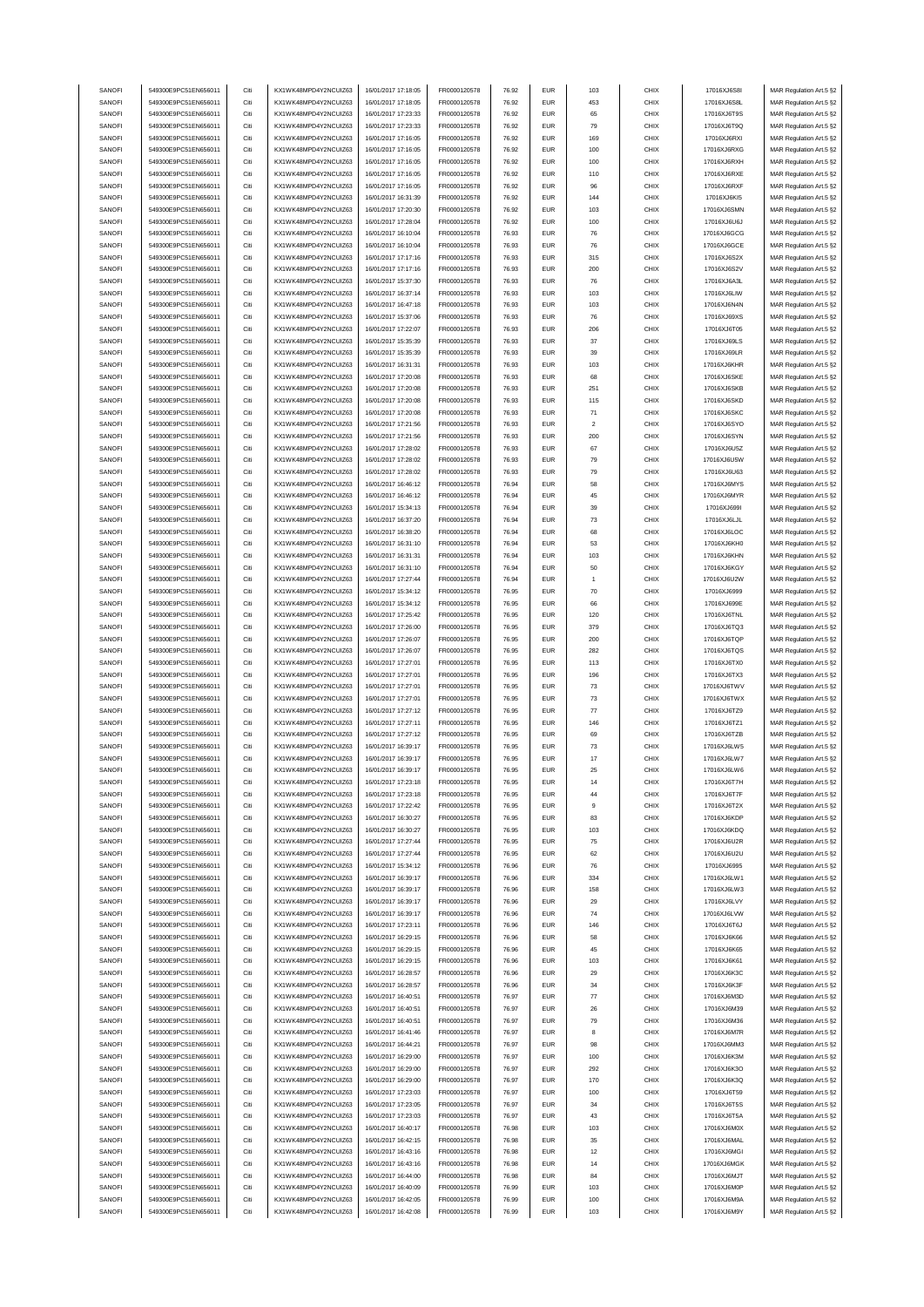| SANOFI | 549300E9PC51EN656011 | Citi | KX1WK48MPD4Y2NCUIZ63  | 16/01/2017 16:42:26 | FR0000120578 | 76.99 | <b>EUR</b> | 103 | CHIX | 17016XJ6MBM | MAR Regulation Art.5 §2 |
|--------|----------------------|------|-----------------------|---------------------|--------------|-------|------------|-----|------|-------------|-------------------------|
| SANOFI | 549300E9PC51EN656011 | Citi | KX1WK48MPD4Y2NCUIZ63  | 16/01/2017 16:43:05 |              | 76.99 | <b>EUR</b> | 103 | CHIX |             |                         |
|        |                      |      |                       |                     | FR0000120578 |       |            |     |      | 17016XJ6MEY | MAR Regulation Art.5 §2 |
| SANOFI | 549300E9PC51EN656011 | Citi | KX1WK48MPD4Y2NCUIZ63  | 16/01/2017 16:43:14 | FR0000120578 | 76.99 | <b>EUR</b> | 97  | CHIX | 17016XJ6MG4 | MAR Regulation Art.5 §2 |
| SANOFI | 549300E9PC51EN656011 | Citi | KX1WK48MPD4Y2NCUIZ63  | 16/01/2017 16:44:00 | FR0000120578 | 76.99 | EUR        | 94  | CHIX | 17016XJ6MJQ | MAR Regulation Art.5 §2 |
| SANOFI | 549300E9PC51EN656011 | Citi | KX1WK48MPD4Y2NCLIIZ63 | 16/01/2017 16:44:00 | FR0000120578 | 76.99 | <b>EUR</b> | 9   | CHIX | 17016XJ6MJS | MAR Regulation Art.5 §2 |
| SANOFI | 549300E9PC51EN656011 | Citi | KX1WK48MPD4Y2NCUIZ63  | 16/01/2017 15:34:12 | FR0000120578 | 77.00 | <b>EUR</b> | 56  | CHIX | 17016XJ6992 | MAR Regulation Art.5 §2 |
| SANOFI | 549300E9PC51EN656011 | Citi | KX1WK48MPD4Y2NCUIZ63  | 16/01/2017 15:32:49 | FR0000120578 | 77.01 | <b>EUR</b> | 62  | CHIX | 17016XJ692E | MAR Regulation Art.5 §2 |
|        |                      |      |                       |                     |              |       |            |     |      |             |                         |
| SANOFI | 549300E9PC51EN656011 | Citi | KX1WK48MPD4Y2NCUIZ63  | 16/01/2017 15:33:43 | FR0000120578 | 77.01 | <b>EUR</b> | 76  | CHIX | 17016XJ695E | MAR Regulation Art.5 §2 |
| SANOFI | 549300E9PC51EN656011 | Citi | KX1WK48MPD4Y2NCUIZ63  | 16/01/2017 15:31:49 | FR0000120578 | 77.01 | <b>EUR</b> | 76  | CHIX | 17016XJ68VL | MAR Regulation Art.5 §2 |
| SANOFI | 549300E9PC51EN656011 | Citi | KX1WK48MPD4Y2NCUIZ63  | 16/01/2017 15:31:16 | FR0000120578 | 77.01 | <b>EUR</b> | 37  | CHIX | 17016XJ68T3 | MAR Regulation Art.5 §2 |
| SANOFI | 549300E9PC51EN656011 | Citi | KX1WK48MPD4Y2NCUIZ63  | 16/01/2017 15:31:16 | FR0000120578 | 77.01 | <b>EUR</b> | 39  | CHIX | 17016XJ68T5 | MAR Regulation Art.5 §2 |
| SANOFI | 549300E9PC51EN656011 | Citi | KX1WK48MPD4Y2NCUIZ63  | 16/01/2017 15:31:05 | FR0000120578 | 77.01 | <b>EUR</b> | 73  | CHIX | 17016XJ68RJ | MAR Regulation Art.5 §2 |
|        |                      |      |                       |                     |              |       |            |     |      |             |                         |
| SANOFI | 549300E9PC51EN656011 | Citi | KX1WK48MPD4Y2NCUIZ63  | 16/01/2017 15:33:42 | FR0000120578 | 77.02 | EUR        | 76  | CHIX | 17016XJ695A | MAR Regulation Art.5 §2 |
| SANOFI | 549300E9PC51EN656011 | Citi | KX1WK48MPD4Y2NCUIZ63  | 16/01/2017 15:30:17 | FR0000120578 | 77.02 | <b>EUR</b> | 270 | CHIX | 17016XJ68K9 | MAR Regulation Art.5 §2 |
| SANOFI | 549300E9PC51EN656011 | Citi | KX1WK48MPD4Y2NCUIZ63  | 16/01/2017 15:17:56 | FR0000120578 | 77.03 | <b>EUR</b> | 45  | CHIX | 17016XJ65OZ | MAR Regulation Art.5 §2 |
| SANOFI | 549300E9PC51EN656011 | Citi | KX1WK48MPD4Y2NCUIZ63  | 16/01/2017 15:17:56 | FR0000120578 | 77.03 | <b>EUR</b> | 31  | CHIX | 17016XJ65OY | MAR Regulation Art.5 §2 |
| SANOFI | 549300E9PC51EN656011 | Citi | KX1WK48MPD4Y2NCUIZ63  | 16/01/2017 15:17:48 | FR0000120578 | 77.03 | <b>EUR</b> | 45  | CHIX | 17016XJ65NM | MAR Regulation Art.5 §2 |
|        | 549300E9PC51EN656011 | Citi | KX1WK48MPD4Y2NCUIZ63  | 16/01/2017 15:30:05 |              | 77.03 | <b>EUR</b> | 76  | CHIX |             | MAR Regulation Art.5 §2 |
| SANOFI |                      |      |                       |                     | FR0000120578 |       |            |     |      | 17016XJ68IH |                         |
| SANOFI | 549300E9PC51EN656011 | Citi | KX1WK48MPD4Y2NCUIZ63  | 16/01/2017 15:17:01 | FR0000120578 | 77.04 | <b>EUR</b> | 76  | CHIX | 17016XJ65J4 | MAR Regulation Art.5 §2 |
| SANOFI | 549300E9PC51EN656011 | Citi | KX1WK48MPD4Y2NCUIZ63  | 16/01/2017 15:27:36 | FR0000120578 | 77.04 | <b>EUR</b> | 15  | CHIX | 17016XJ67YU | MAR Regulation Art.5 §2 |
| SANOFI | 549300E9PC51EN656011 | Citi | KX1WK48MPD4Y2NCUIZ63  | 16/01/2017 15:27:36 | FR0000120578 | 77.04 | <b>EUR</b> | 61  | CHIX | 17016XJ67YS | MAR Regulation Art.5 §2 |
| SANOFI | 549300E9PC51EN656011 | Citi | KX1WK48MPD4Y2NCUIZ63  | 16/01/2017 15:24:35 | FR0000120578 | 77.04 | <b>EUR</b> | 76  | CHIX | 17016XJ67D6 | MAR Regulation Art.5 §2 |
|        |                      |      |                       |                     |              |       |            |     |      |             |                         |
| SANOFI | 549300E9PC51EN656011 | Citi | KX1WK48MPD4Y2NCUIZ63  | 16/01/2017 15:24:35 | FR0000120578 | 77.04 | <b>EUR</b> | 62  | CHIX | 17016XJ67D7 | MAR Regulation Art.5 §2 |
| SANOFI | 549300E9PC51EN656011 | Citi | KX1WK48MPD4Y2NCUIZ63  | 16/01/2017 15:24:35 | FR0000120578 | 77.04 | <b>EUR</b> | 14  | CHIX | 17016XJ67D9 | MAR Regulation Art.5 §2 |
| SANOFI | 549300E9PC51EN656011 | Citi | KX1WK48MPD4Y2NCUIZ63  | 16/01/2017 15:23:15 | FR0000120578 | 77.04 | <b>EUR</b> | 68  | CHIX | 17016XJ66WW | MAR Regulation Art.5 §2 |
| SANOFI | 549300E9PC51EN656011 | Citi | KX1WK48MPD4Y2NCUIZ63  | 16/01/2017 15:29:55 | FR0000120578 | 77.04 | <b>EUR</b> | 76  | CHIX | 17016XJ68GH | MAR Regulation Art.5 §2 |
| SANOFI | 549300E9PC51EN656011 | Citi | KX1WK48MPD4Y2NCUIZ63  | 16/01/2017 15:29:55 | FR0000120578 | 77.04 | <b>EUR</b> | 76  | CHIX | 17016XJ68GF | MAR Regulation Art.5 §2 |
| SANOFI | 549300E9PC51EN656011 | Citi | KX1WK48MPD4Y2NCUIZ63  |                     |              | 77.05 | <b>EUR</b> |     | CHIX |             |                         |
|        |                      |      |                       | 16/01/2017 15:24:11 | FR0000120578 |       |            | 76  |      | 17016XJ677S | MAR Regulation Art.5 §2 |
| SANOFI | 549300E9PC51EN656011 | Citi | KX1WK48MPD4Y2NCUIZ63  | 16/01/2017 15:18:41 | FR0000120578 | 77.05 | <b>EUR</b> | 76  | CHIX | 17016XJ65U3 | MAR Regulation Art.5 §2 |
| SANOFI | 549300E9PC51EN656011 | Citi | KX1WK48MPD4Y2NCUIZ63  | 16/01/2017 15:13:25 | FR0000120578 | 77.05 | <b>EUR</b> | 80  | CHIX | 17016XJ64B7 | MAR Regulation Art.5 §2 |
| SANOFI | 549300E9PC51EN656011 | Citi | KX1WK48MPD4Y2NCUIZ63  | 16/01/2017 15:27:08 | FR0000120578 | 77.05 | <b>EUR</b> | 76  | CHIX | 17016XJ67UF | MAR Regulation Art.5 §2 |
| SANOFI | 549300E9PC51EN656011 | Citi | KX1WK48MPD4Y2NCUIZ63  | 16/01/2017 15:27:08 | FR0000120578 | 77.05 | <b>EUR</b> | 477 | CHIX | 17016XJ67UE | MAR Regulation Art.5 §2 |
| SANOFI | 549300E9PC51EN656011 | Citi | KX1WK48MPD4Y2NCUIZ63  | 16/01/2017 15:25:49 | FR0000120578 | 77.05 | <b>EUR</b> | 73  | CHIX | 17016XJ67LR | MAR Regulation Art.5 §2 |
|        |                      |      |                       |                     |              |       |            |     |      |             |                         |
| SANOFI | 549300E9PC51EN656011 | Citi | KX1WK48MPD4Y2NCUIZ63  | 16/01/2017 15:24:35 | FR0000120578 | 77.05 | <b>EUR</b> | 76  | CHIX | 17016XJ67D4 | MAR Regulation Art.5 §2 |
| SANOFI | 549300E9PC51EN656011 | Citi | KX1WK48MPD4Y2NCUIZ63  | 16/01/2017 15:28:40 | FR0000120578 | 77.05 | <b>EUR</b> | 76  | CHIX | 17016XJ6860 | MAR Regulation Art.5 §2 |
| SANOFI | 549300E9PC51EN656011 | Citi | KX1WK48MPD4Y2NCUIZ63  | 16/01/2017 15:22:38 | FR0000120578 | 77.05 | <b>EUR</b> | 76  | CHIX | 17016XJ66QO | MAR Regulation Art.5 §2 |
| SANOFI | 549300E9PC51EN656011 | Citi | KX1WK48MPD4Y2NCUIZ63  | 16/01/2017 15:22:26 | FR0000120578 | 77.05 | <b>EUR</b> | 76  | CHIX | 17016XJ66NT | MAR Regulation Art.5 §2 |
| SANOFI | 549300E9PC51EN656011 | Citi | KX1WK48MPD4Y2NCUIZ63  | 16/01/2017 15:15:13 | FR0000120578 | 77.06 | <b>EUR</b> | 12  | CHIX | 17016XJ655K | MAR Regulation Art.5 §2 |
|        |                      |      |                       |                     |              |       |            |     |      |             |                         |
| SANOFI | 549300E9PC51EN656011 | Citi | KX1WK48MPD4Y2NCUIZ63  | 16/01/2017 15:16:36 | FR0000120578 | 77.06 | <b>EUR</b> | 96  | CHIX | 17016XJ65G3 | MAR Regulation Art.5 §2 |
| SANOFI | 549300E9PC51EN656011 | Citi | KX1WK48MPD4Y2NCUIZ63  | 16/01/2017 15:16:49 | FR0000120578 | 77.06 | <b>EUR</b> | 139 | CHIX | 17016XJ65H7 | MAR Regulation Art.5 §2 |
| SANOFI | 549300E9PC51EN656011 | Citi | KX1WK48MPD4Y2NCUIZ63  | 16/01/2017 15:13:23 | FR0000120578 | 77.06 | <b>EUR</b> | 17  | CHIX | 17016XJ64AS | MAR Regulation Art.5 §2 |
| SANOFI | 549300E9PC51EN656011 | Citi | KX1WK48MPD4Y2NCUIZ63  | 16/01/2017 15:13:23 | FR0000120578 | 77.06 | <b>EUR</b> | 59  | CHIX | 17016XJ64AT | MAR Regulation Art.5 §2 |
| SANOFI | 549300E9PC51EN656011 | Citi | KX1WK48MPD4Y2NCUIZ63  | 16/01/2017 15:13:23 | FR0000120578 | 77.06 | <b>EUR</b> | 76  | CHIX | 17016XJ64AX | MAR Regulation Art.5 §2 |
| SANOFI | 549300E9PC51EN656011 | Citi | KX1WK48MPD4Y2NCUIZ63  | 16/01/2017 15:13:23 | FR0000120578 | 77.06 | <b>EUR</b> | 76  | CHIX | 17016XJ64AQ |                         |
|        |                      |      |                       |                     |              |       |            |     |      |             | MAR Regulation Art.5 §2 |
| SANOFI | 549300E9PC51EN656011 | Citi | KX1WK48MPD4Y2NCUIZ63  | 16/01/2017 15:28:29 | FR0000120578 | 77.06 | <b>EUR</b> | 76  | CHIX | 17016XJ684P | MAR Regulation Art.5 §2 |
| SANOFI | 549300E9PC51EN656011 | Citi | KX1WK48MPD4Y2NCUIZ63  | 16/01/2017 15:22:11 | FR0000120578 | 77.06 | <b>EUR</b> | 76  | CHIX | 17016XJ66L0 | MAR Regulation Art.5 §2 |
| SANOFI | 549300E9PC51EN656011 | Citi | KX1WK48MPD4Y2NCUIZ63  | 16/01/2017 15:20:42 | FR0000120578 | 77.06 | <b>EUR</b> | 76  | CHIX | 17016XJ66AD | MAR Regulation Art.5 §2 |
| SANOFI | 549300E9PC51EN656011 | Citi | KX1WK48MPD4Y2NCUIZ63  | 16/01/2017 15:12:39 | FR0000120578 | 77.07 | <b>EUR</b> | 76  | CHIX | 17016XJ63YB | MAR Regulation Art.5 §2 |
| SANOFI | 549300E9PC51EN656011 | Citi | KX1WK48MPD4Y2NCUIZ63  | 16/01/2017 15:13:07 | FR0000120578 | 77.07 | <b>EUR</b> | 76  | CHIX | 17016XJ643X | MAR Regulation Art.5 §2 |
|        |                      |      |                       |                     |              |       |            |     |      |             |                         |
| SANOFI | 549300E9PC51EN656011 | Citi | KX1WK48MPD4Y2NCUIZ63  | 16/01/2017 15:13:06 | FR0000120578 | 77.07 | <b>EUR</b> | 76  | CHIX | 17016XJ643U | MAR Regulation Art.5 §2 |
| SANOFI | 549300E9PC51EN656011 | Citi | KX1WK48MPD4Y2NCUIZ63  | 16/01/2017 15:16:33 | FR0000120578 | 77.07 | <b>EUR</b> | 76  | CHIX | 17016XJ65FS | MAR Regulation Art.5 §2 |
| SANOFI | 549300E9PC51EN656011 | Citi | KX1WK48MPD4Y2NCUIZ63  | 16/01/2017 15:20:41 | FR0000120578 | 77.07 | <b>EUR</b> | 76  | CHIX | 17016XJ669P | MAR Regulation Art.5 §2 |
| SANOFI | 549300E9PC51EN656011 | Citi | KX1WK48MPD4Y2NCLIIZ63 | 16/01/2017 15:20:41 | FR0000120578 | 77.07 | <b>EUR</b> | 76  | CHIX | 17016XJ669S | MAR Regulation Art.5 §2 |
| SANOFI | 549300E9PC51EN656011 | Citi | KX1WK48MPD4Y2NCUIZ63  | 16/01/2017 15:12:38 | FR0000120578 | 77.08 | <b>EUR</b> | 37  | CHIX | 17016XJ63XP | MAR Regulation Art.5 §2 |
|        |                      |      |                       |                     |              |       |            |     |      |             |                         |
| SANOFI | 549300E9PC51EN656011 | Citi | KX1WK48MPD4Y2NCUIZ63  | 16/01/2017 15:16:07 | FR0000120578 | 77.08 | <b>EUR</b> | 36  | CHIX | 17016XJ65CX | MAR Regulation Art.5 §2 |
| SANOFI | 549300E9PC51EN656011 | Citi | KX1WK48MPD4Y2NCUIZ63  | 16/01/2017 15:16:33 | FR0000120578 | 77.08 | <b>EUR</b> | 76  | CHIX | 17016XJ65FM | MAR Regulation Art.5 §2 |
| SANOFI | 549300E9PC51EN656011 | Citi | KX1WK48MPD4Y2NCUIZ63  | 16/01/2017 15:12:13 | FR0000120578 | 77.09 | <b>EUR</b> | 22  | CHIX | 17016XJ63SS | MAR Regulation Art.5 §2 |
| SANOFI | 549300E9PC51EN656011 | Citi | KX1WK48MPD4Y2NCUIZ63  | 16/01/2017 15:12:38 | FR0000120578 | 77.09 | <b>EUR</b> | 54  | CHIX | 17016XJ63XJ | MAR Regulation Art.5 §2 |
| SANOFI | 549300E9PC51EN656011 |      | KX1WK48MPD4Y2NCLIIZ63 | 16/01/2017 15:09:36 | FR0000120578 | 77.09 | FUR        | 76  | CHIX | 17016XJ63BH | MAR Regulation Art 5.82 |
| SANOFI |                      |      |                       |                     |              |       |            |     |      |             |                         |
|        | 549300E9PC51EN656011 | Citi | KX1WK48MPD4Y2NCUIZ63  | 16/01/2017 15:09:36 | FR0000120578 | 77.09 | <b>EUR</b> | 76  | CHIX | 17016XJ63BF | MAR Regulation Art.5 §2 |
| SANOFI | 549300E9PC51EN656011 | Citi | KX1WK48MPD4Y2NCUIZ63  | 16/01/2017 15:10:36 | FR0000120578 | 77.09 | <b>EUR</b> | 76  | CHIX | 17016XJ63JV | MAR Regulation Art.5 §2 |
| SANOFI | 549300E9PC51EN656011 | Citi | KX1WK48MPD4Y2NCUIZ63  | 16/01/2017 15:05:24 | FR0000120578 | 77.09 | <b>EUR</b> | 73  | CHIX | 17016XJ62E3 | MAR Regulation Art.5 §2 |
| SANOFI | 549300E9PC51EN656011 | Citi | KX1WK48MPD4Y2NCUIZ63  | 16/01/2017 15:05:43 | FR0000120578 | 77.09 | <b>EUR</b> | 66  | CHIX | 17016XJ62IH | MAR Regulation Art.5 §2 |
| SANOFI | 549300E9PC51EN656011 | Citi | KX1WK48MPD4Y2NCUIZ63  | 16/01/2017 15:16:22 | FR0000120578 | 77.09 | <b>EUR</b> | 100 | CHIX | 17016XJ65EI | MAR Regulation Art.5 §2 |
|        |                      | Citi |                       |                     |              |       |            |     |      |             | MAR Regulation Art.5 §2 |
| SANOFI | 549300E9PC51EN656011 |      | KX1WK48MPD4Y2NCUIZ63  | 16/01/2017 15:16:22 | FR0000120578 | 77.09 | <b>EUR</b> | 412 | CHIX | 17016XJ65EF |                         |
| SANOFI | 549300E9PC51EN656011 | Citi | KX1WK48MPD4Y2NCUIZ63  | 16/01/2017 15:09:36 | FR0000120578 | 77.10 | <b>EUR</b> | 30  | CHIX | 17016XJ63BB | MAR Regulation Art.5 §2 |
| SANOFI | 549300E9PC51EN656011 | Citi | KX1WK48MPD4Y2NCUIZ63  | 16/01/2017 15:09:36 | FR0000120578 | 77.10 | <b>EUR</b> | 46  | CHIX | 17016XJ63BD | MAR Regulation Art.5 §2 |
| SANOFI | 549300E9PC51EN656011 | Citi | KX1WK48MPD4Y2NCUIZ63  | 16/01/2017 15:04:48 | FR0000120578 | 77.11 | <b>EUR</b> | 60  | CHIX | 17016XJ626I | MAR Regulation Art.5 §2 |
| SANOFI | 549300E9PC51EN656011 | Citi | KX1WK48MPD4Y2NCUIZ63  | 16/01/2017 15:04:48 | FR0000120578 | 77.11 | <b>EUR</b> | 13  | CHIX | 17016XJ626L | MAR Regulation Art.5 §2 |
| SANOFI | 549300E9PC51EN656011 | Citi | KX1WK48MPD4Y2NCUIZ63  | 16/01/2017 15:07:56 | FR0000120578 | 77.11 | <b>EUR</b> | 49  | CHIX | 17016XJ62ZW |                         |
|        |                      |      |                       |                     |              |       |            |     |      |             | MAR Regulation Art.5 §2 |
| SANOFI | 549300E9PC51EN656011 | Citi | KX1WK48MPD4Y2NCUIZ63  | 16/01/2017 15:08:56 | FR0000120578 | 77.11 | <b>EUR</b> | 76  | CHIX | 17016XJ6367 | MAR Regulation Art.5 §2 |
| SANOFI | 549300E9PC51EN656011 | Citi | KX1WK48MPD4Y2NCUIZ63  | 16/01/2017 15:04:05 | FR0000120578 | 77.13 | <b>EUR</b> | 73  | CHIX | 17016XJ61Y2 | MAR Regulation Art.5 §2 |
| SANOFI | 549300E9PC51EN656011 | Citi | KX1WK48MPD4Y2NCUIZ63  | 16/01/2017 15:00:22 | FR0000120578 | 77.13 | <b>EUR</b> | 55  | CHIX | 17016XJ615C | MAR Regulation Art.5 §2 |
| SANOFI | 549300E9PC51EN656011 | Citi | KX1WK48MPD4Y2NCUIZ63  | 16/01/2017 15:00:14 | FR0000120578 | 77.13 | <b>EUR</b> | 18  | CHIX | 17016XJ6139 | MAR Regulation Art.5 §2 |
| SANOFI | 549300E9PC51EN656011 | Citi | KX1WK48MPD4Y2NCUIZ63  | 16/01/2017 14:58:12 | FR0000120578 | 77.14 | <b>EUR</b> | 73  | CHIX | 17016XJ60OZ | MAR Regulation Art.5 §2 |
|        |                      |      |                       |                     |              |       |            |     |      |             |                         |
| SANOFI | 549300E9PC51EN656011 | Citi | KX1WK48MPD4Y2NCUIZ63  | 16/01/2017 15:03:41 | FR0000120578 | 77.14 | <b>EUR</b> | 73  | CHIX | 17016XJ61UD | MAR Regulation Art.5 §2 |
| SANOFI | 549300E9PC51EN656011 | Citi | KX1WK48MPD4Y2NCUIZ63  | 16/01/2017 15:01:06 | FR0000120578 | 77.14 | <b>EUR</b> | 73  | CHIX | 17016XJ61AV | MAR Regulation Art.5 §2 |
| SANOFI | 549300E9PC51EN656011 | Citi | KX1WK48MPD4Y2NCUIZ63  | 16/01/2017 15:01:37 | FR0000120578 | 77.14 | <b>EUR</b> | 73  | CHIX | 17016XJ61DG | MAR Regulation Art.5 §2 |
| SANOFI | 549300E9PC51EN656011 | Citi | KX1WK48MPD4Y2NCUIZ63  | 16/01/2017 15:00:14 | FR0000120578 | 77.14 | <b>EUR</b> | 73  | CHIX | 17016XJ6136 | MAR Regulation Art.5 §2 |
| SANOFI | 549300E9PC51EN656011 | Citi | KX1WK48MPD4Y2NCUIZ63  | 16/01/2017 15:03:39 | FR0000120578 | 77.15 | <b>EUR</b> | 73  | CHIX | 17016XJ61U4 | MAR Regulation Art.5 §2 |
|        |                      |      |                       |                     |              |       |            |     |      |             |                         |
| SANOFI | 549300E9PC51EN656011 | Citi | KX1WK48MPD4Y2NCUIZ63  | 16/01/2017 14:58:08 | FR0000120578 | 77.16 | <b>EUR</b> | 73  | CHIX | 17016XJ60ON | MAR Regulation Art.5 §2 |
| SANOFI | 549300E9PC51EN656011 | Citi | KX1WK48MPD4Y2NCUIZ63  | 16/01/2017 15:02:15 | FR0000120578 | 77.16 | <b>EUR</b> | 68  | CHIX | 17016XJ61IS | MAR Regulation Art.5 §2 |
|        |                      |      | KX1WK48MPD4Y2NCUIZ63  | 16/01/2017 15:03:14 | FR0000120578 | 77.16 | <b>EUR</b> | 17  | CHIX | 17016XJ61RT | MAR Regulation Art.5 §2 |
| SANOFI | 549300E9PC51EN656011 | Citi |                       |                     |              | 77.16 | <b>EUR</b> | 36  | CHIX | 17016XJ61RV |                         |
| SANOFI | 549300E9PC51EN656011 | Citi | KX1WK48MPD4Y2NCUIZ63  | 16/01/2017 15:03:14 | FR0000120578 |       |            |     |      |             | MAR Regulation Art.5 §2 |
|        |                      |      |                       |                     |              |       |            |     |      |             |                         |
| SANOFI | 549300E9PC51EN656011 | Citi | KX1WK48MPD4Y2NCUIZ63  | 16/01/2017 15:03:34 | FR0000120578 | 77.16 | <b>EUR</b> | 20  | CHIX | 17016XJ61TE | MAR Regulation Art.5 §2 |
| SANOFI | 549300E9PC51EN656011 | Citi | KX1WK48MPD4Y2NCUIZ63  | 16/01/2017 15:03:34 | FR0000120578 | 77.16 | <b>EUR</b> | 53  | CHIX | 17016XJ61TG | MAR Regulation Art.5 §2 |
| SANOFI | 549300E9PC51EN656011 | Citi | KX1WK48MPD4Y2NCUIZ63  | 16/01/2017 15:01:57 | FR0000120578 | 77.16 | <b>EUR</b> | 73  | CHIX | 17016XJ61GG | MAR Regulation Art.5 §2 |
| SANOFI | 549300E9PC51EN656011 | Citi | KX1WK48MPD4Y2NCUIZ63  | 16/01/2017 14:57:53 | FR0000120578 | 77.17 | <b>EUR</b> | 35  | CHIX | 17016XJ60K9 | MAR Regulation Art.5 §2 |
| SANOFI | 549300E9PC51EN656011 | Citi | KX1WK48MPD4Y2NCUIZ63  | 16/01/2017 14:57:53 | FR0000120578 | 77.17 | <b>EUR</b> | 38  | CHIX | 17016XJ60KA | MAR Regulation Art.5 §2 |
| SANOFI | 549300E9PC51EN656011 | Citi | KX1WK48MPD4Y2NCUIZ63  | 16/01/2017 14:56:19 | FR0000120578 | 77.19 | <b>EUR</b> | 17  | CHIX | 17016XJ6031 |                         |
|        |                      |      |                       |                     |              |       |            |     |      |             | MAR Regulation Art.5 §2 |
| SANOFI | 549300E9PC51EN656011 | Citi | KX1WK48MPD4Y2NCUIZ63  | 16/01/2017 14:56:22 | FR0000120578 | 77.19 | <b>EUR</b> | 73  | CHIX | 17016XJ603G | MAR Regulation Art.5 §2 |
| SANOFI | 549300E9PC51EN656011 | Citi | KX1WK48MPD4Y2NCUIZ63  | 16/01/2017 14:53:30 | FR0000120578 | 77.20 | <b>EUR</b> | 73  | CHIX | 17016XJ5ZKV | MAR Regulation Art.5 §2 |
| SANOFI | 549300E9PC51EN656011 | Citi | KX1WK48MPD4Y2NCUIZ63  | 16/01/2017 14:53:14 | FR0000120578 | 77.20 | <b>EUR</b> | 73  | CHIX | 17016XJ5ZJJ | MAR Regulation Art.5 §2 |
| SANOFI | 549300E9PC51EN656011 | Citi | KX1WK48MPD4Y2NCUIZ63  | 16/01/2017 14:54:05 | FR0000120578 | 77.20 | <b>EUR</b> | 73  | CHIX | 17016XJ5ZMA | MAR Regulation Art.5 §2 |
| SANOFI | 549300E9PC51EN656011 | Citi | KX1WK48MPD4Y2NCUIZ63  | 16/01/2017 14:55:50 | FR0000120578 | 77.20 | <b>EUR</b> | 73  | CHIX | 17016XJ5ZXA | MAR Regulation Art.5 §2 |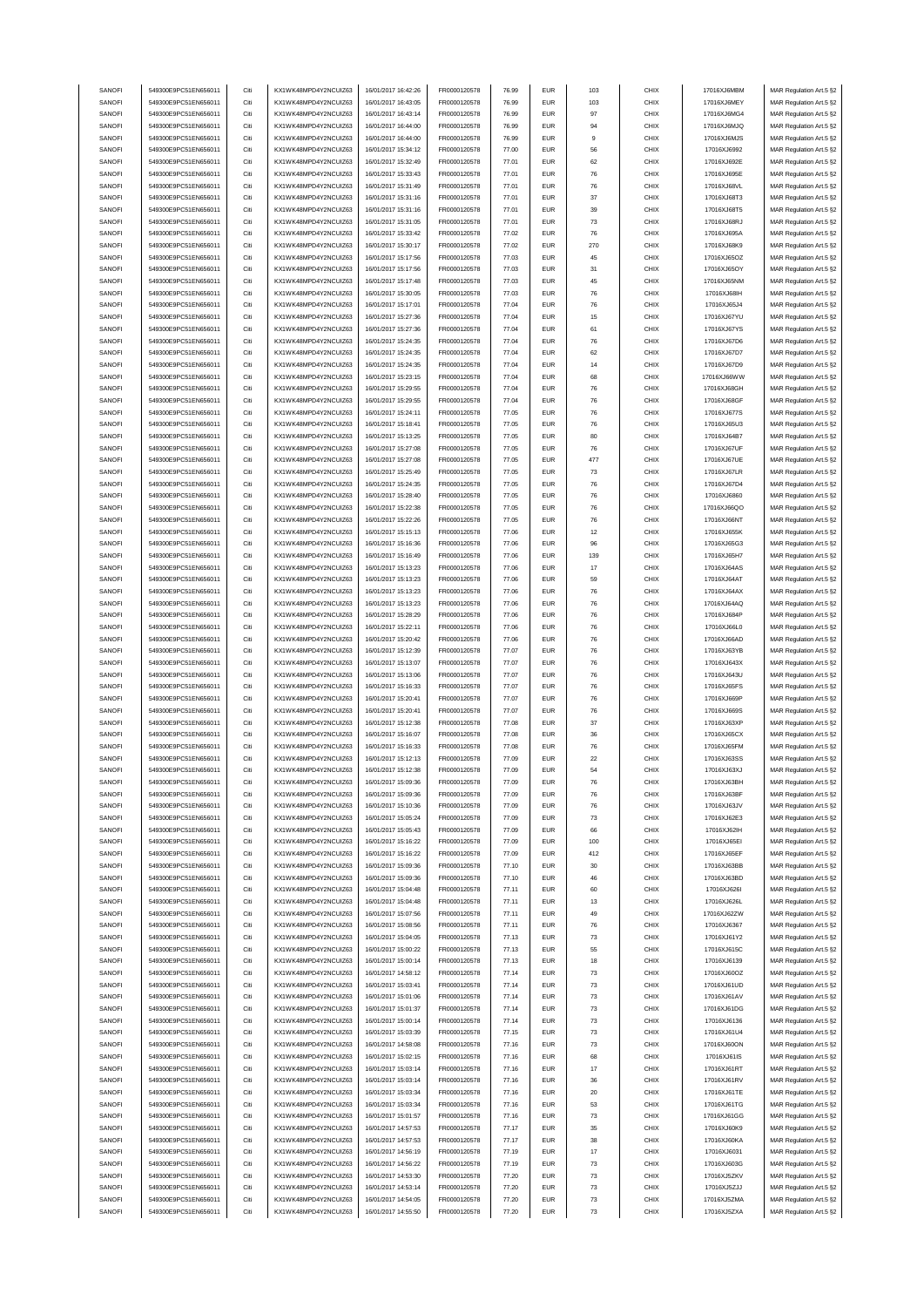| SANOFI | 549300E9PC51EN656011 | Citi | KX1WK48MPD4Y2NCUIZ63  | 16/01/2017 14:55:43 | FR0000120578        | 77.21 | <b>EUR</b> | $\mathbf{73}$  | CHIX | 17016XJ5ZV8 | MAR Regulation Art.5 §2 |
|--------|----------------------|------|-----------------------|---------------------|---------------------|-------|------------|----------------|------|-------------|-------------------------|
| SANOFI | 549300E9PC51EN656011 | Citi | KX1WK48MPD4Y2NCLIIZ63 | 16/01/2017 14:55:32 | FR0000120578        | 77.21 | <b>EUR</b> | $\bf 73$       | CHIX | 17016XJ5ZUM | MAR Regulation Art.5 §2 |
|        |                      |      |                       |                     |                     |       |            |                |      |             |                         |
| SANOFI | 549300E9PC51EN656011 | Citi | KX1WK48MPD4Y2NCUIZ63  | 16/01/2017 14:52:47 | FR0000120578        | 77.21 | <b>EUR</b> | 28             | CHIX | 17016XJ5ZFS | MAR Regulation Art.5 §2 |
| SANOFI | 549300E9PC51EN656011 | Citi | KX1WK48MPD4Y2NCUIZ63  | 16/01/2017 14:52:47 | FR0000120578        | 77.21 | <b>EUR</b> | 23             | CHIX | 17016XJ5ZFQ | MAR Regulation Art.5 §2 |
| SANOFI | 549300E9PC51EN656011 | Citi | KX1WK48MPD4Y2NCUIZ63  | 16/01/2017 14:52:43 | FR0000120578        | 77.22 | <b>EUR</b> | $\mathbf{73}$  | CHIX | 17016XJ5ZFJ | MAR Regulation Art.5 §2 |
| SANOFI | 549300E9PC51EN656011 | Citi | KX1WK48MPD4Y2NCUIZ63  | 16/01/2017 14:44:24 | FR0000120578        | 77.22 | <b>EUR</b> | $\mathbf{73}$  | CHIX | 17016XJ5XVU | MAR Regulation Art.5 §2 |
| SANOFI | 549300E9PC51EN656011 | Citi | KX1WK48MPD4Y2NCUIZ63  | 16/01/2017 14:44:45 | FR0000120578        | 77.22 | <b>EUR</b> | $\mathbf{73}$  | CHIX | 17016XJ5XY2 | MAR Regulation Art.5 §2 |
| SANOFI | 549300E9PC51EN656011 | Citi | KX1WK48MPD4Y2NCUIZ63  | 16/01/2017 14:46:59 | FR0000120578        | 77.22 | <b>EUR</b> | 3              | CHIX | 17016XJ5YBQ | MAR Regulation Art.5 §2 |
|        |                      |      |                       |                     |                     |       |            |                |      |             |                         |
| SANOFI | 549300E9PC51EN656011 | Citi | KX1WK48MPD4Y2NCUIZ63  | 16/01/2017 14:47:15 | FR0000120578        | 77.22 | <b>EUR</b> | 5              | CHIX | 17016XJ5YDO | MAR Regulation Art.5 §2 |
| SANOFI | 549300E9PC51EN656011 | Citi | KX1WK48MPD4Y2NCUIZ63  | 16/01/2017 14:47:15 | FR0000120578        | 77.22 | <b>EUR</b> | 68             | CHIX | 17016XJ5YDL | MAR Regulation Art.5 §2 |
| SANOFI | 549300E9PC51EN656011 | Citi | KX1WK48MPD4Y2NCUIZ63  | 16/01/2017 14:51:08 | FR0000120578        | 77.22 | <b>EUR</b> | $\mathbf{73}$  | CHIX | 17016XJ5Z4Y | MAR Regulation Art.5 §2 |
| SANOFI | 549300E9PC51EN656011 | Citi | KX1WK48MPD4Y2NCUIZ63  | 16/01/2017 14:47:59 | FR0000120578        | 77.23 | <b>EUR</b> | $\mathbf{73}$  | CHIX | 17016XJ5YJ8 | MAR Regulation Art.5 §2 |
| SANOFI | 549300E9PC51EN656011 | Citi | KX1WK48MPD4Y2NCUIZ63  | 16/01/2017 14:46:46 | FR0000120578        | 77.23 | <b>EUR</b> | 52             | CHIX | 17016XJ5YAV | MAR Regulation Art.5 §2 |
|        |                      |      |                       |                     |                     |       |            |                |      |             |                         |
| SANOFI | 549300E9PC51EN656011 | Citi | KX1WK48MPD4Y2NCUIZ63  | 16/01/2017 14:46:54 | FR0000120578        | 77.23 | <b>EUR</b> | 18             | CHIX | 17016XJ5YBL | MAR Regulation Art.5 §2 |
| SANOFI | 549300E9PC51EN656011 | Citi | KX1WK48MPD4Y2NCUIZ63  | 16/01/2017 14:51:08 | FR0000120578        | 77.23 | <b>EUR</b> | $\mathbf{73}$  | CHIX | 17016XJ5Z4W | MAR Regulation Art.5 §2 |
| SANOFI | 549300E9PC51EN656011 | Citi | KX1WK48MPD4Y2NCUIZ63  | 16/01/2017 14:48:50 | FR0000120578        | 77.24 | <b>EUR</b> | 73             | CHIX | 17016XJ5YNF | MAR Regulation Art.5 §2 |
| SANOFI | 549300E9PC51EN656011 | Citi | KX1WK48MPD4Y2NCUIZ63  | 16/01/2017 14:46:36 | FR0000120578        | 77.24 | <b>EUR</b> | 33             | CHIX | 17016XJ5YA2 | MAR Regulation Art.5 §2 |
| SANOFI | 549300E9PC51EN656011 | Citi | KX1WK48MPD4Y2NCUIZ63  | 16/01/2017 14:46:36 | FR0000120578        | 77.24 | <b>EUR</b> | 23             | CHIX | 17016XJ5YA5 | MAR Regulation Art.5 §2 |
| SANOFI | 549300E9PC51EN656011 | Citi | KX1WK48MPD4Y2NCUIZ63  | 16/01/2017 14:50:45 | FR0000120578        | 77.24 | <b>EUR</b> | $\bf 73$       | CHIX | 17016XJ5Z23 | MAR Regulation Art.5 §2 |
|        |                      |      |                       |                     |                     |       |            |                |      |             |                         |
| SANOFI | 549300E9PC51EN656011 | Citi | KX1WK48MPD4Y2NCUIZ63  | 16/01/2017 14:48:30 | FR0000120578        | 77.25 | <b>EUR</b> | $\mathbf{73}$  | CHIX | 17016XJ5YLS | MAR Regulation Art.5 §2 |
| SANOFI | 549300E9PC51EN656011 | Citi | KX1WK48MPD4Y2NCUIZ63  | 16/01/2017 14:42:11 | FR0000120578        | 77.25 | <b>EUR</b> | $\mathbf{73}$  | CHIX | 17016XJ5XH8 | MAR Regulation Art.5 §2 |
| SANOFI | 549300E9PC51EN656011 | Citi | KX1WK48MPD4Y2NCUIZ63  | 16/01/2017 14:50:36 | FR0000120578        | 77.25 | <b>EUR</b> | $\bf 73$       | CHIX | 17016XJ5Z0Z | MAR Regulation Art.5 §2 |
| SANOFI | 549300E9PC51EN656011 | Citi | KX1WK48MPD4Y2NCUIZ63  | 16/01/2017 14:43:39 | FR0000120578        | 77.25 | <b>EUR</b> | $\mathbf{73}$  | CHIX | 17016XJ5XPY | MAR Regulation Art.5 §2 |
| SANOFI | 549300E9PC51EN656011 | Citi | KX1WK48MPD4Y2NCUIZ63  | 16/01/2017 14:46:26 | FR0000120578        | 77.25 | <b>EUR</b> | 73             | CHIX | 17016XJ5Y8U | MAR Regulation Art.5 §2 |
| SANOFI | 549300E9PC51EN656011 | Citi | KX1WK48MPD4Y2NCUIZ63  | 16/01/2017 14:41:31 | FR0000120578        | 77.25 | <b>EUR</b> | 73             | CHIX | 17016XJ5XDY | MAR Regulation Art.5 §2 |
|        |                      |      |                       |                     |                     |       |            |                |      |             |                         |
| SANOFI | 549300E9PC51EN656011 | Citi | KX1WK48MPD4Y2NCUIZ63  | 16/01/2017 14:45:57 | FR0000120578        | 77.25 | <b>EUR</b> | 60             | CHIX | 17016XJ5Y6I | MAR Regulation Art.5 §2 |
| SANOFI | 549300E9PC51EN656011 | Citi | KX1WK48MPD4Y2NCLIIZ63 | 16/01/2017 14:45:57 | FR0000120578        | 77.25 | <b>EUR</b> | 13             | CHIX | 17016XJ5Y6K | MAR Regulation Art.5 §2 |
| SANOFI | 549300E9PC51EN656011 | Citi | KX1WK48MPD4Y2NCUIZ63  | 16/01/2017 14:45:57 | FR0000120578        | 77.25 | <b>EUR</b> | $\mathbf{73}$  | CHIX | 17016XJ5Y6F | MAR Regulation Art.5 §2 |
| SANOFI | 549300E9PC51EN656011 | Citi | KX1WK48MPD4Y2NCUIZ63  | 16/01/2017 14:43:27 | FR0000120578        | 77.26 | <b>EUR</b> | $\mathbf{73}$  | CHIX | 17016XJ5XP7 | MAR Regulation Art.5 §2 |
| SANOFI | 549300E9PC51EN656011 | Citi | KX1WK48MPD4Y2NCUIZ63  | 16/01/2017 14:40:42 | FR0000120578        | 77.28 | <b>EUR</b> | $\mathbf{73}$  | CHIX | 17016XJ5X8G | MAR Regulation Art.5 §2 |
|        |                      |      |                       |                     |                     |       |            |                |      |             |                         |
| SANOFI | 549300E9PC51EN656011 | Citi | KX1WK48MPD4Y2NCUIZ63  | 16/01/2017 14:40:42 | FR0000120578        | 77.28 | <b>EUR</b> | $\mathbf{73}$  | CHIX | 17016XJ5X8A | MAR Regulation Art.5 §2 |
| SANOFI | 549300E9PC51EN656011 | Citi | KX1WK48MPD4Y2NCUIZ63  | 16/01/2017 14:39:25 | FR0000120578        | 77.29 | <b>EUR</b> | 73             | CHIX | 17016XJ5X2I | MAR Regulation Art.5 §2 |
| SANOFI | 549300E9PC51EN656011 | Citi | KX1WK48MPD4Y2NCUIZ63  | 16/01/2017 14:35:42 | FR0000120578        | 77.29 | <b>EUR</b> | 73             | CHIX | 17016XJ5WJK | MAR Regulation Art.5 §2 |
| SANOFI | 549300E9PC51EN656011 | Citi | KX1WK48MPD4Y2NCLIIZ63 | 16/01/2017 14:36:16 | FR0000120578        | 77.29 | <b>EUR</b> | $\mathbf{73}$  | CHIX | 17016XJ5WN2 | MAR Regulation Art.5 §2 |
| SANOFI | 549300E9PC51EN656011 | Citi | KX1WK48MPD4Y2NCUIZ63  | 16/01/2017 14:39:25 | FR0000120578        | 77.30 | <b>EUR</b> | 13             | CHIX | 17016XJ5X2E | MAR Regulation Art.5 §2 |
| SANOFI | 549300E9PC51EN656011 | Citi | KX1WK48MPD4Y2NCUIZ63  | 16/01/2017 14:39:25 | FR0000120578        | 77.30 | <b>EUR</b> | 60             | CHIX | 17016XJ5X2H | MAR Regulation Art.5 §2 |
|        |                      |      |                       |                     |                     |       |            |                |      |             |                         |
| SANOFI | 549300E9PC51EN656011 | Citi | KX1WK48MPD4Y2NCUIZ63  | 16/01/2017 14:35:09 | FR0000120578        | 77.30 | <b>EUR</b> | $\mathbf{73}$  | CHIX | 17016XJ5WDN | MAR Regulation Art.5 §2 |
| SANOFI | 549300E9PC51EN656011 | Citi | KX1WK48MPD4Y2NCUIZ63  | 16/01/2017 14:36:56 | FR0000120578        | 77.30 | <b>EUR</b> | 41             | CHIX | 17016XJ5WQK | MAR Regulation Art.5 §2 |
| SANOFI | 549300E9PC51EN656011 | Citi | KX1WK48MPD4Y2NCUIZ63  | 16/01/2017 14:39:04 | FR0000120578        | 77.31 | <b>EUR</b> | 73             | CHIX | 17016XJ5X0P | MAR Regulation Art.5 §2 |
| SANOFI | 549300E9PC51EN656011 | Citi | KX1WK48MPD4Y2NCUIZ63  | 16/01/2017 14:39:23 | FR0000120578        | 77.31 | <b>EUR</b> | $\mathbf{73}$  | CHIX | 17016XJ5X29 | MAR Regulation Art.5 §2 |
| SANOFI | 549300E9PC51EN656011 | Citi | KX1WK48MPD4Y2NCUIZ63  | 16/01/2017 14:28:56 | FR0000120578        | 77.31 | <b>EUR</b> | 73             | CHIX | 17016XJ5V55 | MAR Regulation Art.5 §2 |
| SANOFI | 549300E9PC51EN656011 | Citi | KX1WK48MPD4Y2NCUIZ63  | 16/01/2017 14:21:02 | FR0000120578        | 77.31 | <b>EUR</b> | 73             | CHIX | 17016XJ5TQG | MAR Regulation Art.5 §2 |
|        |                      |      |                       |                     |                     |       |            |                |      |             |                         |
| SANOFI | 549300E9PC51EN656011 | Citi | KX1WK48MPD4Y2NCUIZ63  | 16/01/2017 14:27:39 | FR0000120578        | 77.32 | <b>EUR</b> | $\mathbf{73}$  | CHIX | 17016XJ5UXC | MAR Regulation Art.5 §2 |
| SANOFI | 549300E9PC51EN656011 | Citi | KX1WK48MPD4Y2NCUIZ63  | 16/01/2017 14:27:36 | FR0000120578        | 77.32 | <b>EUR</b> | $\mathbf{73}$  | CHIX | 17016XJ5UX9 | MAR Regulation Art.5 §2 |
| SANOFI | 549300E9PC51EN656011 | Citi | KX1WK48MPD4Y2NCUIZ63  | 16/01/2017 14:26:45 | FR0000120578        | 77.32 | <b>EUR</b> | $\mathbf{73}$  | CHIX | 17016XJ5UOF | MAR Regulation Art.5 §2 |
| SANOFI | 549300E9PC51EN656011 | Citi | KX1WK48MPD4Y2NCUIZ63  | 16/01/2017 14:20:41 | FR0000120578        | 77.32 | <b>EUR</b> | $\mathbf{73}$  | CHIX | 17016XJ5TN7 | MAR Regulation Art.5 §2 |
| SANOFI | 549300E9PC51EN656011 | Citi | KX1WK48MPD4Y2NCUIZ63  | 16/01/2017 14:30:35 | FR0000120578        | 77.33 | <b>EUR</b> | $\overline{1}$ | CHIX | 17016XJ5VHZ | MAR Regulation Art.5 §2 |
| SANOFI | 549300E9PC51EN656011 | Citi | KX1WK48MPD4Y2NCUIZ63  | 16/01/2017 14:30:35 | FR0000120578        | 77.33 | <b>EUR</b> | $\mathbf{73}$  | CHIX | 17016XJ5VHW | MAR Regulation Art.5 §2 |
|        |                      |      |                       |                     |                     |       |            |                |      |             |                         |
| SANOFI | 549300E9PC51EN656011 | Citi | KX1WK48MPD4Y2NCUIZ63  | 16/01/2017 14:27:11 | FR0000120578        | 77.33 | <b>EUR</b> | 73             | CHIX | 17016XJ5UU9 | MAR Regulation Art.5 §2 |
| SANOFI | 549300E9PC51EN656011 | Citi | KX1WK48MPD4Y2NCLIIZ63 | 16/01/2017 14:26:06 | FR0000120578        | 77.33 | <b>EUR</b> | $\overline{7}$ | CHIX | 17016XJ5UL2 | MAR Regulation Art.5 §2 |
| SANOFI | 549300E9PC51EN656011 | Citi | KX1WK48MPD4Y2NCUIZ63  | 16/01/2017 14:26:06 | FR0000120578        | 77.33 | <b>EUR</b> | 48             | CHIX | 17016XJ5UKZ | MAR Regulation Art.5 §2 |
| SANOFI | 549300E9PC51EN656011 | Citi | KX1WK48MPD4Y2NCUIZ63  | 16/01/2017 14:15:49 | FR0000120578        | 77.33 | <b>EUR</b> | 50             | CHIX | 17016XJ5SVC | MAR Regulation Art.5 §2 |
| SANOFI | 549300E9PC51EN656011 | Citi | KX1WK48MPD4Y2NCUIZ63  | 16/01/2017 14:34:01 | FR0000120578        | 77.34 | <b>EUR</b> | $\sqrt{4}$     | CHIX | 17016XJ5W2J | MAR Regulation Art.5 §2 |
|        |                      |      | KX1WK48MPD4Y2NCUIZ63  |                     |                     |       |            |                |      |             |                         |
| SANOFI | 549300E9PC51EN656011 | Citi |                       | 16/01/2017 14:25:31 | FR0000120578        | 77.34 | <b>EUR</b> | $\mathbf{73}$  | CHIX | 17016XJ5UHU | MAR Regulation Art.5 §2 |
| SANOFI | 549300E9PC51EN656011 | Citi | KX1WK48MPD4Y2NCUIZ63  | 16/01/2017 14:25:49 | FR0000120578        | 77.34 | <b>EUR</b> | $\mathbf{73}$  | CHIX | 17016XJ5UJA | MAR Regulation Art.5 §2 |
| SANOFI | 549300E9PC51EN656011 | Citi | KX1WK48MPD4Y2NCUIZ63  | 16/01/2017 14:25:06 | FR0000120578        | 77.34 | <b>EUR</b> | $\mathbf{73}$  | CHIX | 17016XJ5UF0 | MAR Regulation Art.5 §2 |
| SANOFI | 549300E9PC51EN656011 | Citi | KX1WK48MPD4Y2NCUIZ63  | 16/01/2017 14:22:20 | FR0000120578        | 77.34 | <b>EUR</b> | 73             | CHIX | 17016XJ5TZ4 | MAR Regulation Art.5 §2 |
| SANOFI | 549300E9PC51EN656011 | Citi | KX1WK48MPD4Y2NCLIIZ63 | 16/01/2017 14:14:28 | <b>ER0000120578</b> | 77.34 |            |                | CHIX | 17016XJ5SOU | MAR Regulation Art 5 82 |
| SANOFI | 549300E9PC51EN656011 | Citi | KX1WK48MPD4Y2NCUIZ63  | 16/01/2017 14:14:28 | FR0000120578        | 77.34 | <b>EUR</b> | 34             | CHIX | 17016XJ5SOY | MAR Regulation Art.5 §2 |
|        |                      |      | KX1WK48MPD4Y2NCUIZ63  |                     | FR0000120578        |       |            |                |      |             |                         |
| SANOFI | 549300E9PC51EN656011 | Citi |                       | 16/01/2017 14:14:28 |                     | 77.34 | <b>EUR</b> | 39             | CHIX | 17016XJ5SOX | MAR Regulation Art.5 §2 |
| SANOFI | 549300E9PC51EN656011 | Citi | KX1WK48MPD4Y2NCUIZ63  | 16/01/2017 14:22:27 | FR0000120578        | 77.34 | <b>EUR</b> | $\mathsf g$    | CHIX | 17016XJ5U00 | MAR Regulation Art.5 §2 |
| SANOFI | 549300E9PC51EN656011 | Citi | KX1WK48MPD4Y2NCUIZ63  | 16/01/2017 14:22:27 | FR0000120578        | 77.34 | <b>EUR</b> | 64             | CHIX | 17016XJ5U02 | MAR Regulation Art.5 §2 |
| SANOFI | 549300E9PC51EN656011 | Citi | KX1WK48MPD4Y2NCUIZ63  | 16/01/2017 14:32:13 | FR0000120578        | 77.35 | <b>EUR</b> | 70             | CHIX | 17016XJ5VRH | MAR Regulation Art.5 §2 |
| SANOFI | 549300E9PC51EN656011 | Citi | KX1WK48MPD4Y2NCUIZ63  | 16/01/2017 14:32:13 | FR0000120578        | 77.35 | <b>EUR</b> | 73             | CHIX | 17016XJ5VRJ | MAR Regulation Art.5 §2 |
| SANOFI | 549300E9PC51EN656011 | Citi | KX1WK48MPD4Y2NCUIZ63  | 16/01/2017 14:34:01 | FR0000120578        | 77.35 | <b>EUR</b> | $\bf 73$       | CHIX | 17016XJ5W2I | MAR Regulation Art.5 §2 |
| SANOFI | 549300E9PC51EN656011 | Citi | KX1WK48MPD4Y2NCUIZ63  | 16/01/2017 14:33:59 | FR0000120578        | 77.35 | <b>EUR</b> | $\sqrt{2}$     | CHIX | 17016XJ5W2D | MAR Regulation Art.5 §2 |
|        |                      |      |                       |                     |                     |       |            |                |      |             |                         |
| SANOFI | 549300E9PC51EN656011 | Citi | KX1WK48MPD4Y2NCUIZ63  | 16/01/2017 14:33:59 | FR0000120578        | 77.35 | <b>EUR</b> | 24             | CHIX | 17016XJ5W2B | MAR Regulation Art.5 §2 |
| SANOFI | 549300E9PC51EN656011 | Citi | KX1WK48MPD4Y2NCUIZ63  | 16/01/2017 14:24:33 | FR0000120578        | 77.35 | <b>EUR</b> | $\mathbf{73}$  | CHIX | 17016XJ5UBC | MAR Regulation Art.5 §2 |
| SANOFI | 549300E9PC51EN656011 | Citi | KX1WK48MPD4Y2NCUIZ63  | 16/01/2017 14:18:44 | FR0000120578        | 77.35 | <b>EUR</b> | $\mathbf{73}$  | CHIX | 17016XJ5TBC | MAR Regulation Art.5 §2 |
| SANOFI | 549300E9PC51EN656011 | Citi | KX1WK48MPD4Y2NCUIZ63  | 16/01/2017 14:19:01 | FR0000120578        | 77.35 | <b>EUR</b> | $\mathbf{73}$  | CHIX | 17016XJ5TCO | MAR Regulation Art.5 §2 |
| SANOFI | 549300E9PC51EN656011 | Citi | KX1WK48MPD4Y2NCUIZ63  | 16/01/2017 14:19:22 | FR0000120578        | 77.35 | <b>EUR</b> | $\mathbf{73}$  | CHIX | 17016XJ5TF0 | MAR Regulation Art.5 §2 |
| SANOFI | 549300E9PC51EN656011 | Citi | KX1WK48MPD4Y2NCUIZ63  | 16/01/2017 14:16:48 | FR0000120578        | 77.35 | <b>EUR</b> | $\mathbf{73}$  | CHIX | 17016XJ5SZM | MAR Regulation Art.5 §2 |
|        |                      |      |                       |                     |                     |       |            |                |      |             |                         |
| SANOFI | 549300E9PC51EN656011 | Citi | KX1WK48MPD4Y2NCUIZ63  | 16/01/2017 14:14:13 | FR0000120578        | 77.35 | <b>EUR</b> | 33             | CHIX | 17016XJ5SO7 | MAR Regulation Art.5 §2 |
| SANOFI | 549300E9PC51EN656011 | Citi | KX1WK48MPD4Y2NCUIZ63  | 16/01/2017 14:14:13 | FR0000120578        | 77.35 | <b>EUR</b> | 40             | CHIX | 17016XJ5SO5 | MAR Regulation Art.5 §2 |
| SANOFI | 549300E9PC51EN656011 | Citi | KX1WK48MPD4Y2NCUIZ63  | 16/01/2017 14:13:25 | FR0000120578        | 77.35 | <b>EUR</b> | $\mathbf{73}$  | CHIX | 17016XJ5SJ3 | MAR Regulation Art.5 §2 |
| SANOFI | 549300E9PC51EN656011 | Citi | KX1WK48MPD4Y2NCUIZ63  | 16/01/2017 14:18:25 | FR0000120578        | 77.35 | <b>EUR</b> | 55             | CHIX | 17016XJ5T9G | MAR Regulation Art.5 §2 |
| SANOFI | 549300E9PC51EN656011 | Citi | KX1WK48MPD4Y2NCUIZ63  | 16/01/2017 14:17:13 | FR0000120578        | 77.35 | <b>EUR</b> | $\mathbf{73}$  | CHIX | 17016XJ5T1R | MAR Regulation Art.5 §2 |
|        |                      |      |                       |                     |                     |       |            |                |      |             |                         |
| SANOFI | 549300E9PC51EN656011 | Citi | KX1WK48MPD4Y2NCUIZ63  | 16/01/2017 14:17:13 | FR0000120578        | 77.35 | <b>EUR</b> | 73             | CHIX | 17016XJ5T1U | MAR Regulation Art.5 §2 |
| SANOFI | 549300E9PC51EN656011 | Citi | KX1WK48MPD4Y2NCUIZ63  | 16/01/2017 14:33:25 | FR0000120578        | 77.36 | <b>EUR</b> | 19             | CHIX | 17016XJ5VZ0 | MAR Regulation Art.5 §2 |
| SANOFI | 549300E9PC51EN656011 | Citi | KX1WK48MPD4Y2NCUIZ63  | 16/01/2017 14:33:06 | FR0000120578        | 77.36 | <b>EUR</b> | 57             | CHIX | 17016XJ5VWS | MAR Regulation Art.5 §2 |
| SANOFI | 549300E9PC51EN656011 | Citi | KX1WK48MPD4Y2NCUIZ63  | 16/01/2017 14:33:25 | FR0000120578        | 77.36 | <b>EUR</b> | 28             | CHIX | 17016XJ5VYW | MAR Regulation Art.5 §2 |
| SANOFI | 549300E9PC51EN656011 | Citi | KX1WK48MPD4Y2NCUIZ63  | 16/01/2017 14:33:12 | FR0000120578        | 77.36 | <b>EUR</b> | 30             | CHIX | 17016XJ5VX5 | MAR Regulation Art.5 §2 |
| SANOFI | 549300E9PC51EN656011 | Citi | KX1WK48MPD4Y2NCUIZ63  | 16/01/2017 14:33:12 | FR0000120578        | 77.36 | <b>EUR</b> | 43             | CHIX | 17016XJ5VX2 | MAR Regulation Art.5 §2 |
|        |                      |      |                       |                     |                     |       |            |                |      |             |                         |
| SANOFI | 549300E9PC51EN656011 | Citi | KX1WK48MPD4Y2NCUIZ63  | 16/01/2017 14:31:58 | FR0000120578        | 77.36 | <b>EUR</b> | 50             | CHIX | 17016XJ5VQ4 | MAR Regulation Art.5 §2 |
| SANOFI | 549300E9PC51EN656011 | Citi | KX1WK48MPD4Y2NCUIZ63  | 16/01/2017 14:32:13 | FR0000120578        | 77.36 | <b>EUR</b> | $\bf 73$       | CHIX | 17016XJ5VRD | MAR Regulation Art.5 §2 |
| SANOFI | 549300E9PC51EN656011 | Citi | KX1WK48MPD4Y2NCUIZ63  | 16/01/2017 14:24:21 | FR0000120578        | 77.36 | <b>EUR</b> | $\mathbf{73}$  | CHIX | 17016XJ5UA7 | MAR Regulation Art.5 §2 |
| SANOFI | 549300E9PC51EN656011 | Citi | KX1WK48MPD4Y2NCUIZ63  | 16/01/2017 14:24:21 | FR0000120578        | 77.36 | <b>EUR</b> | $\mathbf{73}$  | CHIX | 17016XJ5UA9 | MAR Regulation Art.5 §2 |
| SANOFI | 549300E9PC51EN656011 | Citi | KX1WK48MPD4Y2NCUIZ63  | 16/01/2017 14:12:47 | FR0000120578        | 77.36 | <b>EUR</b> | 73             | CHIX | 17016XJ5SFV | MAR Regulation Art.5 §2 |
| SANOFI | 549300E9PC51EN656011 | Citi | KX1WK48MPD4Y2NCUIZ63  | 16/01/2017 13:56:33 | FR0000120578        | 77.36 | <b>EUR</b> | 28             | CHIX | 17016XJ5Q9M | MAR Regulation Art.5 §2 |
|        |                      |      |                       |                     |                     |       |            |                |      |             |                         |
| SANOFI | 549300E9PC51EN656011 | Citi | KX1WK48MPD4Y2NCUIZ63  | 16/01/2017 13:56:35 | FR0000120578        | 77.36 | <b>EUR</b> | 45             | CHIX | 17016XJ5Q9S | MAR Regulation Art.5 §2 |
| SANOFI | 549300E9PC51EN656011 | Citi | KX1WK48MPD4Y2NCUIZ63  | 16/01/2017 13:56:35 | FR0000120578        | 77.36 | <b>EUR</b> | 73             | CHIX | 17016XJ5QA0 | MAR Regulation Art.5 §2 |
| SANOFI | 549300E9PC51EN656011 | Citi | KX1WK48MPD4Y2NCUIZ63  | 16/01/2017 14:17:08 | FR0000120578        | 77.36 | <b>EUR</b> | 66             | CHIX | 17016XJ5T1F | MAR Regulation Art.5 §2 |
| SANOFI | 549300E9PC51EN656011 | Citi | KX1WK48MPD4Y2NCUIZ63  | 16/01/2017 14:31:57 | FR0000120578        | 77.37 | <b>EUR</b> | 69             | CHIX | 17016XJ5VPX | MAR Regulation Art.5 §2 |
| SANOFI | 549300E9PC51EN656011 | Citi | KX1WK48MPD4Y2NCUIZ63  | 16/01/2017 14:24:18 | FR0000120578        | 77.37 | <b>EUR</b> | $\mathbf{73}$  | CHIX | 17016XJ5U9U | MAR Regulation Art.5 §2 |
| SANOFI | 549300E9PC51EN656011 | Citi | KX1WK48MPD4Y2NCUIZ63  | 16/01/2017 10:04:56 | FR0000120578        | 77.37 | <b>EUR</b> | $\mathbf{73}$  | CHIX | 17016XJ4VEE | MAR Regulation Art.5 §2 |
|        |                      |      |                       |                     |                     |       |            |                |      |             |                         |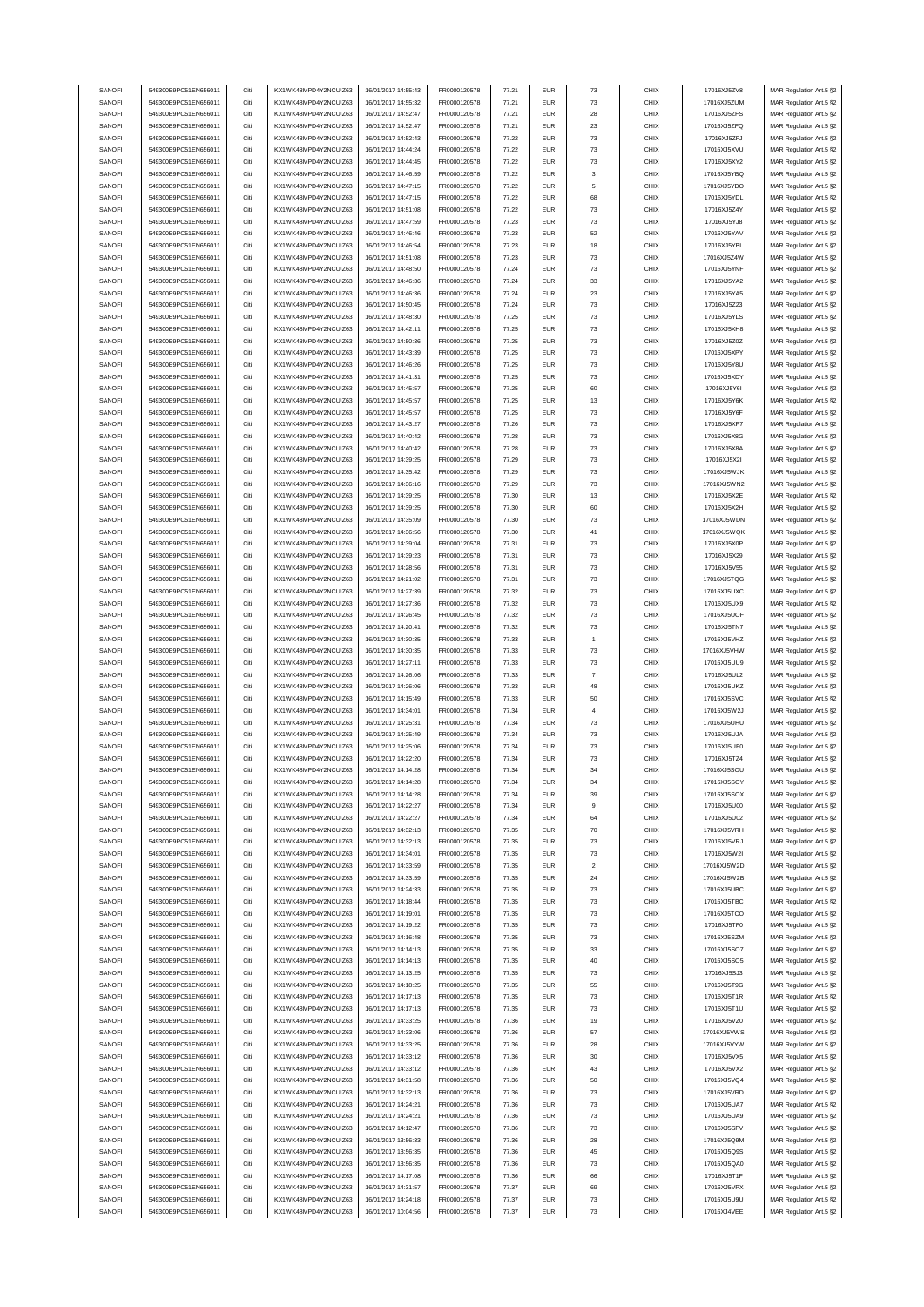| SANOFI | 549300E9PC51EN656011 | Citi | KX1WK48MPD4Y2NCUIZ63  | 16/01/2017 14:12:46 | FR0000120578 | 77.38 | <b>EUR</b> | 73             | CHIX | 17016XJ5SFP  | MAR Regulation Art.5 §2 |
|--------|----------------------|------|-----------------------|---------------------|--------------|-------|------------|----------------|------|--------------|-------------------------|
| SANOFI | 549300E9PC51EN656011 | Citi | KX1WK48MPD4Y2NCUIZ63  | 16/01/2017 13:57:36 |              | 77.38 | <b>EUR</b> | 73             | CHIX |              |                         |
|        |                      |      |                       |                     | FR0000120578 |       |            |                |      | 17016XJ5QFO  | MAR Regulation Art.5 §2 |
| SANOFI | 549300E9PC51EN656011 | Citi | KX1WK48MPD4Y2NCUIZ63  | 16/01/2017 14:07:10 | FR0000120578 | 77.38 | <b>EUR</b> | 73             | CHIX | 17016XJ5RL3  | MAR Regulation Art.5 §2 |
| SANOFI | 549300E9PC51EN656011 | Citi | KX1WK48MPD4Y2NCUIZ63  | 16/01/2017 14:12:34 | FR0000120578 | 77.39 | EUR        | 73             | CHIX | 17016XJ5SDV  | MAR Regulation Art.5 §2 |
| SANOFI | 549300E9PC51EN656011 | Citi | KX1WK48MPD4Y2NCLIIZ63 | 16/01/2017 14:12:31 | FR0000120578 | 77.39 | <b>EUR</b> | 73             | CHIX | 17016XJ5SDH  | MAR Regulation Art.5 §2 |
| SANOFI | 549300E9PC51EN656011 | Citi | KX1WK48MPD4Y2NCUIZ63  | 16/01/2017 14:12:44 | FR0000120578 | 77.39 | <b>EUR</b> | 73             | CHIX | 17016XJ5SF5  | MAR Regulation Art.5 §2 |
| SANOFI | 549300E9PC51EN656011 | Citi | KX1WK48MPD4Y2NCUIZ63  | 16/01/2017 14:12:44 | FR0000120578 | 77.39 | <b>EUR</b> | 73             | CHIX | 17016XJ5SFC  | MAR Regulation Art.5 §2 |
|        |                      |      |                       |                     |              |       |            |                |      |              |                         |
| SANOFI | 549300E9PC51EN656011 | Citi | KX1WK48MPD4Y2NCUIZ63  | 16/01/2017 13:32:36 | FR0000120578 | 77.39 | <b>EUR</b> | 73             | CHIX | 17016XJ5NFP  | MAR Regulation Art.5 §2 |
| SANOFI | 549300E9PC51EN656011 | Citi | KX1WK48MPD4Y2NCUIZ63  | 16/01/2017 13:34:19 | FR0000120578 | 77.39 | <b>EUR</b> | 73             | CHIX | 17016XJ5NM6  | MAR Regulation Art.5 §2 |
| SANOFI | 549300E9PC51EN656011 | Citi | KX1WK48MPD4Y2NCUIZ63  | 16/01/2017 10:04:27 | FR0000120578 | 77.39 | <b>EUR</b> | 73             | CHIX | 17016XJ4VBD  | MAR Regulation Art.5 §2 |
| SANOFI | 549300E9PC51EN656011 | Citi | KX1WK48MPD4Y2NCUIZ63  | 16/01/2017 10:16:53 | FR0000120578 | 77.39 | <b>EUR</b> | 11             | CHIX | 17016XJ4XH9  | MAR Regulation Art.5 §2 |
| SANOFI | 549300E9PC51EN656011 | Citi | KX1WK48MPD4Y2NCUIZ63  | 16/01/2017 14:06:50 | FR0000120578 | 77.39 | <b>EUR</b> | 40             | CHIX | 17016XJ5RKL  | MAR Regulation Art.5 §2 |
|        |                      |      |                       |                     |              |       |            |                |      |              |                         |
| SANOFI | 549300E9PC51EN656011 | Citi | KX1WK48MPD4Y2NCUIZ63  | 16/01/2017 14:06:50 | FR0000120578 | 77.39 | EUR        | 33             | CHIX | 17016XJ5RKK  | MAR Regulation Art.5 §2 |
| SANOFI | 549300E9PC51EN656011 | Citi | KX1WK48MPD4Y2NCUIZ63  | 16/01/2017 14:07:34 | FR0000120578 | 77.39 | <b>EUR</b> | 34             | CHIX | 17016XJ5ROD  | MAR Regulation Art.5 §2 |
| SANOFI | 549300E9PC51EN656011 | Citi | KX1WK48MPD4Y2NCUIZ63  | 16/01/2017 14:07:34 | FR0000120578 | 77.39 | <b>EUR</b> | 39             | CHIX | 17016XJ5ROE  | MAR Regulation Art.5 §2 |
| SANOFI | 549300E9PC51EN656011 | Citi | KX1WK48MPD4Y2NCUIZ63  | 16/01/2017 10:17:32 | FR0000120578 | 77.40 | <b>EUR</b> | 73             | CHIX | 17016XJ4XLU  | MAR Regulation Art.5 §2 |
| SANOFI | 549300E9PC51EN656011 | Citi | KX1WK48MPD4Y2NCUIZ63  | 16/01/2017 14:12:30 | FR0000120578 | 77.40 | <b>EUR</b> | 73             | CHIX | 17016XJ5SDF  | MAR Regulation Art.5 §2 |
|        | 549300E9PC51EN656011 | Citi | KX1WK48MPD4Y2NCUIZ63  | 16/01/2017 13:32:36 |              | 77.40 | <b>EUR</b> | 73             | CHIX |              |                         |
| SANOFI |                      |      |                       |                     | FR0000120578 |       |            |                |      | 17016XJ5NFM  | MAR Regulation Art.5 §2 |
| SANOFI | 549300E9PC51EN656011 | Citi | KX1WK48MPD4Y2NCUIZ63  | 16/01/2017 10:04:27 | FR0000120578 | 77.40 | <b>EUR</b> | 46             | CHIX | 17016XJ4VBC  | MAR Regulation Art.5 §2 |
| SANOFI | 549300E9PC51EN656011 | Citi | KX1WK48MPD4Y2NCUIZ63  | 16/01/2017 10:04:27 | FR0000120578 | 77.40 | <b>EUR</b> | $27\,$         | CHIX | 17016XJ4VBA  | MAR Regulation Art.5 §2 |
| SANOFI | 549300E9PC51EN656011 | Citi | KX1WK48MPD4Y2NCUIZ63  | 16/01/2017 13:37:13 | FR0000120578 | 77.40 | <b>EUR</b> | 25             | CHIX | 17016XJ5NZQ  | MAR Regulation Art.5 §2 |
| SANOFI | 549300E9PC51EN656011 | Citi | KX1WK48MPD4Y2NCUIZ63  | 16/01/2017 13:55:41 | FR0000120578 | 77.40 | <b>EUR</b> | 73             | CHIX | 17016XJ5Q4G  | MAR Regulation Art.5 §2 |
| SANOFI | 549300E9PC51EN656011 | Citi | KX1WK48MPD4Y2NCUIZ63  | 16/01/2017 14:03:38 | FR0000120578 | 77.40 | <b>EUR</b> | 57             | CHIX | 17016XJ5R3B  |                         |
|        |                      |      |                       |                     |              |       |            |                |      |              | MAR Regulation Art.5 §2 |
| SANOFI | 549300E9PC51EN656011 | Citi | KX1WK48MPD4Y2NCUIZ63  | 16/01/2017 10:16:52 | FR0000120578 | 77.40 | <b>EUR</b> | 53             | CHIX | 17016XJ4XH2  | MAR Regulation Art.5 §2 |
| SANOFI | 549300E9PC51EN656011 | Citi | KX1WK48MPD4Y2NCUIZ63  | 16/01/2017 10:16:52 | FR0000120578 | 77.40 | <b>EUR</b> | 20             | CHIX | 17016XJ4XH4  | MAR Regulation Art.5 §2 |
| SANOFI | 549300E9PC51EN656011 | Citi | KX1WK48MPD4Y2NCUIZ63  | 16/01/2017 10:16:59 | FR0000120578 | 77.40 | <b>EUR</b> | 73             | CHIX | 17016XJ4XHU  | MAR Regulation Art.5 §2 |
| SANOFI | 549300E9PC51EN656011 | Citi | KX1WK48MPD4Y2NCUIZ63  | 16/01/2017 14:08:40 | FR0000120578 | 77.40 | <b>EUR</b> | 73             | CHIX | 17016XJ5RV5  | MAR Regulation Art.5 §2 |
| SANOFI | 549300E9PC51EN656011 | Citi | KX1WK48MPD4Y2NCUIZ63  | 16/01/2017 14:06:50 |              | 77.40 | <b>EUR</b> | 73             | CHIX |              |                         |
|        |                      |      |                       |                     | FR0000120578 |       |            |                |      | 17016XJ5RKI  | MAR Regulation Art.5 §2 |
| SANOFI | 549300E9PC51EN656011 | Citi | KX1WK48MPD4Y2NCUIZ63  | 16/01/2017 10:17:38 | FR0000120578 | 77.41 | <b>EUR</b> | 73             | CHIX | 17016XJ4XMU  | MAR Regulation Art.5 §2 |
| SANOFI | 549300E9PC51EN656011 | Citi | KX1WK48MPD4Y2NCUIZ63  | 16/01/2017 13:38:30 | FR0000120578 | 77.41 | <b>EUR</b> | 69             | CHIX | 17016XJ5O45  | MAR Regulation Art.5 §2 |
| SANOFI | 549300E9PC51EN656011 | Citi | KX1WK48MPD4Y2NCUIZ63  | 16/01/2017 13:31:50 | FR0000120578 | 77.41 | <b>EUR</b> | 73             | CHIX | 17016XJ5ND9  | MAR Regulation Art.5 §2 |
| SANOFI | 549300E9PC51EN656011 | Citi | KX1WK48MPD4Y2NCUIZ63  | 16/01/2017 14:12:30 | FR0000120578 | 77.41 | <b>EUR</b> | 73             | CHIX | 17016XJ5SDC  | MAR Regulation Art.5 §2 |
| SANOFI | 549300E9PC51EN656011 | Citi | KX1WK48MPD4Y2NCUIZ63  | 16/01/2017 10:04:25 | FR0000120578 | 77.41 | <b>EUR</b> | 73             | CHIX | 17016XJ4VB0  | MAR Regulation Art.5 §2 |
|        |                      |      |                       |                     |              |       |            |                |      |              |                         |
| SANOFI | 549300E9PC51EN656011 | Citi | KX1WK48MPD4Y2NCUIZ63  | 16/01/2017 13:37:13 | FR0000120578 | 77.41 | <b>EUR</b> | 73             | CHIX | 17016XJ5NZP  | MAR Regulation Art.5 §2 |
| SANOFI | 549300E9PC51EN656011 | Citi | KX1WK48MPD4Y2NCUIZ63  | 16/01/2017 13:55:41 | FR0000120578 | 77.41 | <b>EUR</b> | 73             | CHIX | 17016XJ5Q4E  | MAR Regulation Art.5 §2 |
| SANOFI | 549300E9PC51EN656011 | Citi | KX1WK48MPD4Y2NCUIZ63  | 16/01/2017 13:54:54 | FR0000120578 | 77.41 | <b>EUR</b> | 59             | CHIX | 17016XJ5Q18  | MAR Regulation Art.5 §2 |
| SANOFI | 549300E9PC51EN656011 | Citi | KX1WK48MPD4Y2NCUIZ63  | 16/01/2017 13:54:55 | FR0000120578 | 77.41 | <b>EUR</b> | 14             | CHIX | 17016XJ5Q1B  | MAR Regulation Art.5 §2 |
| SANOFI | 549300E9PC51EN656011 | Citi | KX1WK48MPD4Y2NCUIZ63  | 16/01/2017 14:04:51 | FR0000120578 | 77.41 | <b>EUR</b> | 73             | CHIX | 17016XJ5R8J  | MAR Regulation Art.5 §2 |
|        |                      |      |                       |                     |              |       |            |                |      |              |                         |
| SANOFI | 549300E9PC51EN656011 | Citi | KX1WK48MPD4Y2NCUIZ63  | 16/01/2017 10:16:51 | FR0000120578 | 77.41 | <b>EUR</b> | 73             | CHIX | 17016XJ4XGW  | MAR Regulation Art.5 §2 |
| SANOFI | 549300E9PC51EN656011 | Citi | KX1WK48MPD4Y2NCUIZ63  | 16/01/2017 14:11:17 | FR0000120578 | 77.41 | <b>EUR</b> | 73             | CHIX | 17016XJ5S7B  | MAR Regulation Art.5 §2 |
| SANOFI | 549300E9PC51EN656011 | Citi | KX1WK48MPD4Y2NCUIZ63  | 16/01/2017 14:00:01 | FR0000120578 | 77.41 | <b>EUR</b> | 73             | CHIX | 17016XJ5QNI  | MAR Regulation Art.5 §2 |
| SANOFI | 549300E9PC51EN656011 | Citi | KX1WK48MPD4Y2NCUIZ63  | 16/01/2017 10:10:38 | FR0000120578 | 77.41 | <b>EUR</b> | 73             | CHIX | 17016XJ4WFO  | MAR Regulation Art.5 §2 |
| SANOFI | 549300E9PC51EN656011 | Citi | KX1WK48MPD4Y2NCUIZ63  | 16/01/2017 10:10:38 | FR0000120578 | 77.41 | <b>EUR</b> | 73             | CHIX | 17016XJ4WFU  | MAR Regulation Art.5 §2 |
| SANOFI | 549300E9PC51EN656011 | Citi | KX1WK48MPD4Y2NCUIZ63  | 16/01/2017 14:06:42 | FR0000120578 | 77.41 | <b>EUR</b> | 73             | CHIX | 17016XJ5RK0  |                         |
|        |                      |      |                       |                     |              |       |            |                |      |              | MAR Regulation Art.5 §2 |
| SANOFI | 549300E9PC51EN656011 | Citi | KX1WK48MPD4Y2NCUIZ63  | 16/01/2017 14:03:13 | FR0000120578 | 77.41 | <b>EUR</b> | 73             | CHIX | 17016XJ5QZJ  | MAR Regulation Art.5 §2 |
| SANOFI | 549300E9PC51EN656011 | Citi | KX1WK48MPD4Y2NCUIZ63  | 16/01/2017 13:23:21 | FR0000120578 | 77.42 | <b>EUR</b> | 73             | CHIX | 17016XJ5MC5  | MAR Regulation Art.5 §2 |
| SANOFI | 549300E9PC51EN656011 | Citi | KX1WK48MPD4Y2NCUIZ63  | 16/01/2017 13:39:54 | FR0000120578 | 77.42 | <b>EUR</b> | 9              | CHIX | 17016XJ5O9A  | MAR Regulation Art.5 §2 |
| SANOFI | 549300E9PC51EN656011 | Citi | KX1WK48MPD4Y2NCUIZ63  | 16/01/2017 13:39:54 | FR0000120578 | 77.42 | <b>EUR</b> | 64             | CHIX | 17016XJ5O9C  | MAR Regulation Art.5 §2 |
| SANOFI | 549300E9PC51EN656011 | Citi | KX1WK48MPD4Y2NCUIZ63  | 16/01/2017 13:35:35 | FR0000120578 | 77.42 | <b>EUR</b> | 73             | CHIX | 17016XJ5NRM  | MAR Regulation Art.5 §2 |
|        |                      |      |                       |                     |              |       |            |                |      |              |                         |
| SANOFI | 549300E9PC51EN656011 | Citi | KX1WK48MPD4Y2NCUIZ63  | 16/01/2017 13:35:12 | FR0000120578 | 77.42 | <b>EUR</b> | 73             | CHIX | 17016XJ5NQ4  | MAR Regulation Art.5 §2 |
| SANOFI | 549300E9PC51EN656011 | Citi | KX1WK48MPD4Y2NCUIZ63  | 16/01/2017 13:37:11 | FR0000120578 | 77.42 | <b>EUR</b> | 73             | CHIX | 17016XJ5NZI  | MAR Regulation Art.5 §2 |
| SANOFI | 549300E9PC51EN656011 | Citi | KX1WK48MPD4Y2NCUIZ63  | 16/01/2017 13:37:11 | FR0000120578 | 77.42 | <b>EUR</b> | 73             | CHIX | 17016XJ5NZK  | MAR Regulation Art.5 §2 |
| SANOFI | 549300E9PC51EN656011 | Citi | KX1WK48MPD4Y2NCLIIZ63 | 16/01/2017 10:09:33 | FR0000120578 | 77.42 | <b>EUR</b> | 73             | CHIX | 17016XJ4W8B  | MAR Regulation Art.5 §2 |
| SANOFI | 549300E9PC51EN656011 | Citi | KX1WK48MPD4Y2NCUIZ63  | 16/01/2017 13:55:41 | FR0000120578 | 77.42 | <b>EUR</b> | 73             | CHIX | 17016XJ5Q4C  | MAR Regulation Art.5 §2 |
|        |                      |      |                       |                     |              |       |            |                |      |              |                         |
| SANOFI | 549300E9PC51EN656011 | Citi | KX1WK48MPD4Y2NCUIZ63  | 16/01/2017 13:54:54 | FR0000120578 | 77.42 | <b>EUR</b> | 73             | CHIX | 17016XJ5Q15  | MAR Regulation Art.5 §2 |
| SANOFI | 549300E9PC51EN656011 | Citi | KX1WK48MPD4Y2NCUIZ63  | 16/01/2017 13:52:50 | FR0000120578 | 77.42 | <b>EUR</b> | 73             | CHIX | 17016XJ5PV6  | MAR Regulation Art.5 §2 |
| SANOFI | 549300E9PC51EN656011 | Citi | KX1WK48MPD4Y2NCUIZ63  | 16/01/2017 12:43:52 | FR0000120578 | 77.42 | <b>EUR</b> | 73             | CHIX | 17016XJ5IDK  | MAR Regulation Art.5 §2 |
| SANOFI | 549300E9PC51EN656011 | Citi | KX1WK48MPD4Y2NCUIZ63  | 16/01/2017 14:10:37 | FR0000120578 | 77.42 | <b>EUR</b> | 73             | CHIX | 17016XJ5S45  | MAR Regulation Art.5 §2 |
| SANOFI | 549300E9PC51EN656011 | Citi | KX1WK48MPD4Y2NCLIIZ63 | 16/01/2017 14:02:14 | FR0000120578 | 77.42 | FUR        |                | CHIX | 17016X.I5OVR | MAR Regulation Art 5.82 |
| SANOFI |                      |      |                       | 16/01/2017 14:10:04 |              |       |            |                |      |              |                         |
|        | 549300E9PC51EN656011 | Citi | KX1WK48MPD4Y2NCUIZ63  |                     | FR0000120578 | 77.42 | <b>EUR</b> | 73             | CHIX | 17016XJ5S2O  | MAR Regulation Art.5 §2 |
| SANOFI | 549300E9PC51EN656011 | Citi | KX1WK48MPD4Y2NCUIZ63  | 16/01/2017 14:06:22 | FR0000120578 | 77.42 | <b>EUR</b> | 44             | CHIX | 17016XJ5RH8  | MAR Regulation Art.5 §2 |
| SANOFI | 549300E9PC51EN656011 | Citi | KX1WK48MPD4Y2NCUIZ63  | 16/01/2017 14:06:22 | FR0000120578 | 77.42 | <b>EUR</b> | 29             | CHIX | 17016XJ5RH4  | MAR Regulation Art.5 §2 |
| SANOFI | 549300E9PC51EN656011 | Citi | KX1WK48MPD4Y2NCUIZ63  | 16/01/2017 14:03:11 | FR0000120578 | 77.42 | <b>EUR</b> | 73             | CHIX | 17016XJ5QZH  | MAR Regulation Art.5 §2 |
| SANOFI | 549300E9PC51EN656011 | Citi | KX1WK48MPD4Y2NCUIZ63  | 16/01/2017 10:15:37 | FR0000120578 | 77.42 | <b>EUR</b> | 73             | CHIX | 17016XJ4X9D  | MAR Regulation Art.5 §2 |
| SANOFI | 549300E9PC51EN656011 | Citi | KX1WK48MPD4Y2NCUIZ63  | 16/01/2017 10:07:29 | FR0000120578 | 77.42 | <b>EUR</b> | 73             | CHIX | 17016XJ4VTE  | MAR Regulation Art.5 §2 |
|        |                      |      |                       |                     |              |       |            |                |      |              |                         |
| SANOFI | 549300E9PC51EN656011 | Citi | KX1WK48MPD4Y2NCUIZ63  | 16/01/2017 12:45:29 | FR0000120578 | 77.42 | <b>EUR</b> | 73             | CHIX | 17016XJ5IIT  | MAR Regulation Art.5 §2 |
| SANOFI | 549300E9PC51EN656011 | Citi | KX1WK48MPD4Y2NCUIZ63  | 16/01/2017 14:06:37 | FR0000120578 | 77.42 | <b>EUR</b> | 73             | CHIX | 17016XJ5RJO  | MAR Regulation Art.5 §2 |
| SANOFI | 549300E9PC51EN656011 | Citi | KX1WK48MPD4Y2NCUIZ63  | 16/01/2017 13:17:17 | FR0000120578 | 77.43 | <b>EUR</b> | 42             | CHIX | 17016XJ5LM5  | MAR Regulation Art.5 §2 |
| SANOFI | 549300E9PC51EN656011 | Citi | KX1WK48MPD4Y2NCUIZ63  | 16/01/2017 13:29:36 | FR0000120578 | 77.43 | <b>EUR</b> | 73             | CHIX | 17016XJ5N2M  | MAR Regulation Art.5 §2 |
| SANOFI | 549300E9PC51EN656011 | Citi | KX1WK48MPD4Y2NCUIZ63  | 16/01/2017 13:22:34 | FR0000120578 | 77.43 | <b>EUR</b> | 73             | CHIX | 17016XJ5MA7  | MAR Regulation Art.5 §2 |
|        | 549300E9PC51EN656011 |      |                       |                     |              |       |            |                |      |              |                         |
| SANOFI |                      | Citi | KX1WK48MPD4Y2NCUIZ63  | 16/01/2017 13:37:10 | FR0000120578 | 77.43 | <b>EUR</b> | 39             | CHIX | 17016XJ5NZ9  | MAR Regulation Art.5 §2 |
| SANOFI | 549300E9PC51EN656011 | Citi | KX1WK48MPD4Y2NCUIZ63  | 16/01/2017 10:09:33 | FR0000120578 | 77.43 | <b>EUR</b> | 50             | CHIX | 17016XJ4W88  | MAR Regulation Art.5 §2 |
| SANOFI | 549300E9PC51EN656011 | Citi | KX1WK48MPD4Y2NCUIZ63  | 16/01/2017 13:37:10 | FR0000120578 | 77.43 | <b>EUR</b> | 34             | CHIX | 17016XJ5NZC  | MAR Regulation Art.5 §2 |
| SANOFI | 549300E9PC51EN656011 | Citi | KX1WK48MPD4Y2NCUIZ63  | 16/01/2017 13:41:12 | FR0000120578 | 77.43 | <b>EUR</b> | 73             | CHIX | 17016XJ5OGZ  | MAR Regulation Art.5 §2 |
| SANOFI | 549300E9PC51EN656011 | Citi | KX1WK48MPD4Y2NCUIZ63  | 16/01/2017 13:49:45 | FR0000120578 | 77.43 | <b>EUR</b> | 70             | CHIX | 17016XJ5PET  | MAR Regulation Art.5 §2 |
| SANOFI | 549300E9PC51EN656011 | Citi | KX1WK48MPD4Y2NCUIZ63  | 16/01/2017 13:49:45 | FR0000120578 | 77.43 | <b>EUR</b> | 73             | CHIX | 17016XJ5PEW  | MAR Regulation Art.5 §2 |
|        |                      |      |                       |                     |              |       |            |                |      |              |                         |
| SANOFI | 549300E9PC51EN656011 |      |                       |                     |              |       |            |                |      |              |                         |
| SANOFI |                      | Citi | KX1WK48MPD4Y2NCUIZ63  | 16/01/2017 13:49:13 | FR0000120578 | 77.43 | <b>EUR</b> | 73             | CHIX | 17016XJ5PC6  | MAR Regulation Art.5 §2 |
| SANOFI | 549300E9PC51EN656011 | Citi | KX1WK48MPD4Y2NCUIZ63  | 16/01/2017 13:53:05 | FR0000120578 | 77.43 | <b>EUR</b> | 73             | CHIX | 17016XJ5PW0  | MAR Regulation Art.5 §2 |
| SANOFI | 549300E9PC51EN656011 | Citi | KX1WK48MPD4Y2NCUIZ63  | 16/01/2017 13:51:50 | FR0000120578 | 77.43 | <b>EUR</b> | 58             | CHIX | 17016XJ5POH  | MAR Regulation Art.5 §2 |
|        |                      |      |                       |                     |              |       |            |                |      |              |                         |
|        | 549300E9PC51EN656011 | Citi | KX1WK48MPD4Y2NCUIZ63  | 16/01/2017 13:51:50 | FR0000120578 | 77.43 | <b>EUR</b> | 73             | CHIX | 17016XJ5POI  | MAR Regulation Art.5 §2 |
| SANOFI | 549300E9PC51EN656011 | Citi | KX1WK48MPD4Y2NCUIZ63  | 16/01/2017 13:50:03 | FR0000120578 | 77.43 | <b>EUR</b> | 73             | CHIX | 17016XJ5PGE  | MAR Regulation Art.5 §2 |
| SANOFI | 549300E9PC51EN656011 | Citi | KX1WK48MPD4Y2NCUIZ63  | 16/01/2017 13:53:40 | FR0000120578 | 77.43 | <b>EUR</b> | 73             | CHIX | 17016XJ5PXA  | MAR Regulation Art.5 §2 |
| SANOFI | 549300E9PC51EN656011 | Citi | KX1WK48MPD4Y2NCUIZ63  | 16/01/2017 12:39:55 | FR0000120578 | 77.43 | <b>EUR</b> | 73             | CHIX | 17016XJ5HZY  | MAR Regulation Art.5 §2 |
| SANOFI | 549300E9PC51EN656011 | Citi | KX1WK48MPD4Y2NCUIZ63  | 16/01/2017 14:01:17 | FR0000120578 | 77.43 | <b>EUR</b> | 73             | CHIX | 17016XJ5QS1  | MAR Regulation Art.5 §2 |
| SANOFI |                      | Citi |                       |                     |              |       | <b>EUR</b> |                |      |              |                         |
|        | 549300E9PC51EN656011 |      | KX1WK48MPD4Y2NCUIZ63  | 16/01/2017 14:01:17 | FR0000120578 | 77.43 |            | 73             | CHIX | 17016XJ5QS4  | MAR Regulation Art.5 §2 |
| SANOFI | 549300E9PC51EN656011 | Citi | KX1WK48MPD4Y2NCUIZ63  | 16/01/2017 14:02:22 | FR0000120578 | 77.43 | <b>EUR</b> | 73             | CHIX | 17016XJ5QWP  | MAR Regulation Art.5 §2 |
| SANOFI | 549300E9PC51EN656011 | Citi | KX1WK48MPD4Y2NCUIZ63  | 16/01/2017 14:02:22 | FR0000120578 | 77.43 | <b>EUR</b> | 73             | CHIX | 17016XJ5QWU  | MAR Regulation Art.5 §2 |
| SANOFI | 549300E9PC51EN656011 | Citi | KX1WK48MPD4Y2NCUIZ63  | 16/01/2017 10:08:25 | FR0000120578 | 77.43 | <b>EUR</b> | $\overline{2}$ | CHIX | 17016XJ4VZJ  | MAR Regulation Art.5 §2 |
| SANOFI | 549300E9PC51EN656011 | Citi | KX1WK48MPD4Y2NCUIZ63  | 16/01/2017 14:03:11 | FR0000120578 | 77.43 | <b>EUR</b> | 73             | CHIX | 17016XJ5QZD  | MAR Regulation Art.5 §2 |
| SANOFI | 549300E9PC51EN656011 | Citi | KX1WK48MPD4Y2NCUIZ63  | 16/01/2017 10:08:25 | FR0000120578 | 77.43 | <b>EUR</b> | 73             | CHIX | 17016XJ4VZF  | MAR Regulation Art.5 §2 |
| SANOFI | 549300E9PC51EN656011 | Citi | KX1WK48MPD4Y2NCUIZ63  | 16/01/2017 10:07:27 | FR0000120578 | 77.43 | <b>EUR</b> | 73             | CHIX | 17016XJ4VT4  |                         |
|        |                      |      |                       |                     |              |       |            |                |      |              | MAR Regulation Art.5 §2 |
| SANOFI | 549300E9PC51EN656011 | Citi | KX1WK48MPD4Y2NCUIZ63  | 16/01/2017 10:06:35 | FR0000120578 | 77.43 | <b>EUR</b> | 61             | CHIX | 17016XJ4VO3  | MAR Regulation Art.5 §2 |
| SANOFI | 549300E9PC51EN656011 | Citi | KX1WK48MPD4Y2NCUIZ63  | 16/01/2017 10:06:35 | FR0000120578 | 77.43 | <b>EUR</b> | 12             | CHIX | 17016XJ4VO1  | MAR Regulation Art.5 §2 |
| SANOFI | 549300E9PC51EN656011 | Citi | KX1WK48MPD4Y2NCUIZ63  | 16/01/2017 10:18:43 | FR0000120578 | 77.44 | <b>EUR</b> | 49             | CHIX | 17016XJ4XSH  | MAR Regulation Art.5 §2 |
| SANOFI | 549300E9PC51EN656011 | Citi | KX1WK48MPD4Y2NCUIZ63  | 16/01/2017 13:17:30 | FR0000120578 | 77.44 | <b>EUR</b> | ${\bf 71}$     | CHIX | 17016XJ5LMX  | MAR Regulation Art.5 §2 |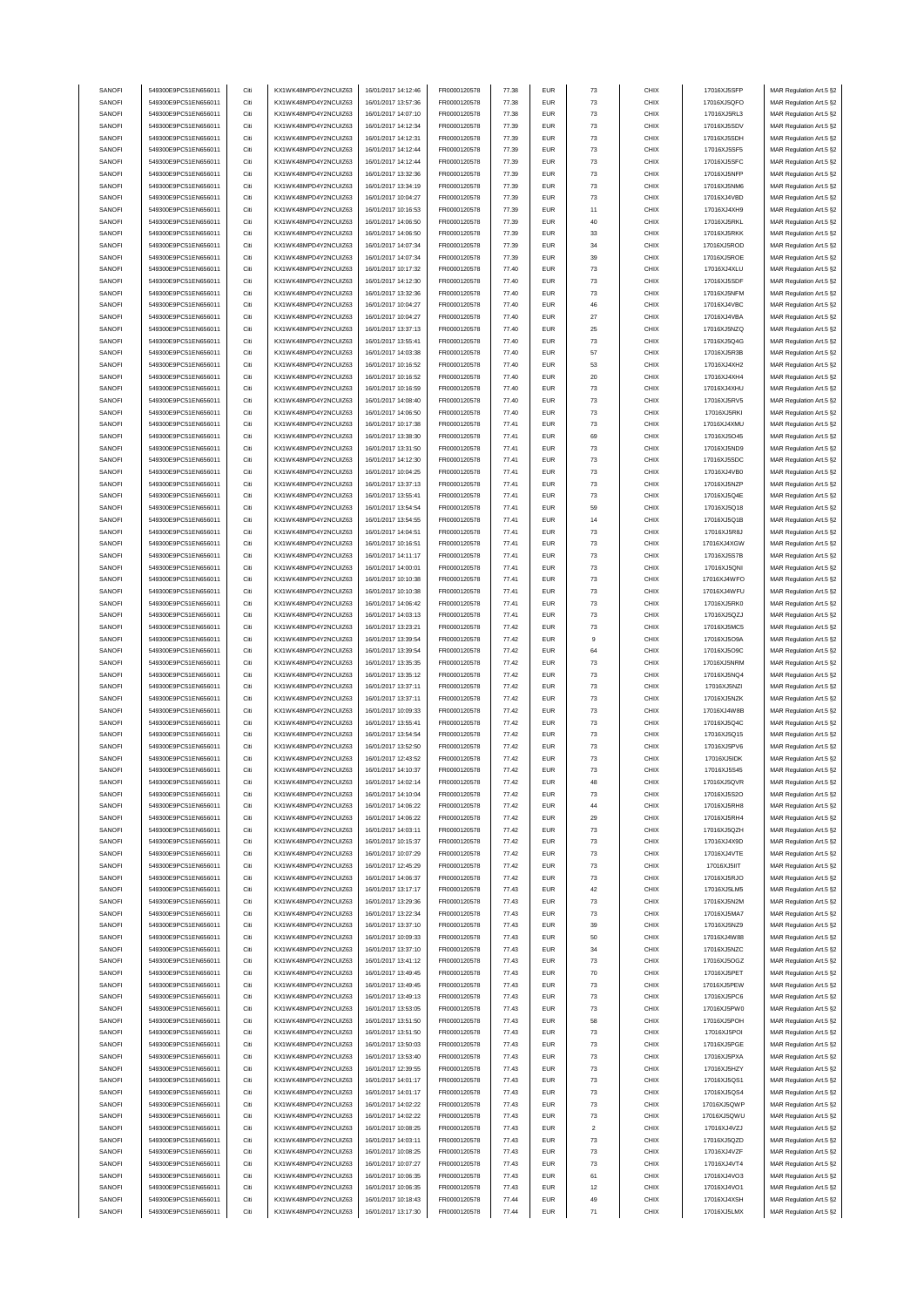| SANOFI | 549300E9PC51EN656011 | Citi | KX1WK48MPD4Y2NCUIZ63  | 16/01/2017 13:16:12 | FR0000120578 | 77.44 | <b>EUR</b> | 57                      | CHIX | 17016XJ5LIH | MAR Regulation Art.5 §2 |
|--------|----------------------|------|-----------------------|---------------------|--------------|-------|------------|-------------------------|------|-------------|-------------------------|
| SANOFI | 549300E9PC51EN656011 | Citi | KX1WK48MPD4Y2NCUIZ63  | 16/01/2017 13:22:34 |              | 77.44 | <b>EUR</b> | 73                      | CHIX |             |                         |
|        |                      |      |                       |                     | FR0000120578 |       |            |                         |      | 17016XJ5MA4 | MAR Regulation Art.5 §2 |
| SANOFI | 549300E9PC51EN656011 | Citi | KX1WK48MPD4Y2NCUIZ63  | 16/01/2017 10:09:12 | FR0000120578 | 77.44 | <b>EUR</b> | 49                      | CHIX | 17016XJ4W6N | MAR Regulation Art.5 §2 |
| SANOFI | 549300E9PC51EN656011 | Citi | KX1WK48MPD4Y2NCUIZ63  | 16/01/2017 13:37:07 | FR0000120578 | 77.44 | EUR        | 73                      | CHIX | 17016XJ5NYM | MAR Regulation Art.5 §2 |
| SANOFI | 549300E9PC51EN656011 | Citi | KX1WK48MPD4Y2NCLIIZ63 | 16/01/2017 13:48:16 | FR0000120578 | 77.44 | <b>EUR</b> | 73                      | CHIX | 17016XJ5P8O | MAR Regulation Art.5 §2 |
| SANOFI | 549300E9PC51EN656011 | Citi | KX1WK48MPD4Y2NCUIZ63  | 16/01/2017 10:09:16 | FR0000120578 | 77.44 | <b>EUR</b> | 73                      | CHIX | 17016XJ4W70 | MAR Regulation Art.5 §2 |
| SANOFI | 549300E9PC51EN656011 | Citi | KX1WK48MPD4Y2NCUIZ63  | 16/01/2017 10:09:10 | FR0000120578 | 77.44 | <b>EUR</b> | 50                      | CHIX | 17016XJ4W5L | MAR Regulation Art.5 §2 |
|        |                      |      |                       |                     |              |       |            |                         |      |             |                         |
| SANOFI | 549300E9PC51EN656011 | Citi | KX1WK48MPD4Y2NCUIZ63  | 16/01/2017 10:09:07 | FR0000120578 | 77.44 | <b>EUR</b> | 73                      | CHIX | 17016XJ4W5E | MAR Regulation Art.5 §2 |
| SANOFI | 549300E9PC51EN656011 | Citi | KX1WK48MPD4Y2NCUIZ63  | 16/01/2017 13:41:12 | FR0000120578 | 77.44 | <b>EUR</b> | 73                      | CHIX | 17016XJ5OGY | MAR Regulation Art.5 §2 |
| SANOFI | 549300E9PC51EN656011 | Citi | KX1WK48MPD4Y2NCUIZ63  | 16/01/2017 13:49:45 | FR0000120578 | 77.44 | <b>EUR</b> | 73                      | CHIX | 17016XJ5PER | MAR Regulation Art.5 §2 |
| SANOFI | 549300E9PC51EN656011 | Citi | KX1WK48MPD4Y2NCUIZ63  | 16/01/2017 13:51:48 | FR0000120578 | 77.44 | <b>EUR</b> | 73                      | CHIX | 17016XJ5PNU | MAR Regulation Art.5 §2 |
| SANOFI | 549300E9PC51EN656011 | Citi | KX1WK48MPD4Y2NCUIZ63  | 16/01/2017 13:51:04 | FR0000120578 | 77.44 | <b>EUR</b> | 21                      | CHIX | 17016XJ5PKW | MAR Regulation Art.5 §2 |
|        |                      |      |                       |                     |              |       |            |                         |      |             |                         |
| SANOFI | 549300E9PC51EN656011 | Citi | KX1WK48MPD4Y2NCUIZ63  | 16/01/2017 13:51:04 | FR0000120578 | 77.44 | EUR        | 52                      | CHIX | 17016XJ5PKY | MAR Regulation Art.5 §2 |
| SANOFI | 549300E9PC51EN656011 | Citi | KX1WK48MPD4Y2NCUIZ63  | 16/01/2017 13:50:42 | FR0000120578 | 77.44 | <b>EUR</b> | 73                      | CHIX | 17016XJ5PIC | MAR Regulation Art.5 §2 |
| SANOFI | 549300E9PC51EN656011 | Citi | KX1WK48MPD4Y2NCUIZ63  | 16/01/2017 12:39:34 | FR0000120578 | 77.44 | <b>EUR</b> | 73                      | CHIX | 17016XJ5HZA | MAR Regulation Art.5 §2 |
| SANOFI | 549300E9PC51EN656011 | Citi | KX1WK48MPD4Y2NCUIZ63  | 16/01/2017 12:39:34 | FR0000120578 | 77.44 | <b>EUR</b> | 73                      | CHIX | 17016XJ5HZ7 | MAR Regulation Art.5 §2 |
| SANOFI | 549300E9PC51EN656011 | Citi | KX1WK48MPD4Y2NCUIZ63  | 16/01/2017 12:35:25 | FR0000120578 | 77.44 | <b>EUR</b> | 73                      | CHIX | 17016XJ5HIA | MAR Regulation Art.5 §2 |
|        | 549300E9PC51EN656011 | Citi | KX1WK48MPD4Y2NCUIZ63  | 16/01/2017 10:10:56 |              | 77.44 | <b>EUR</b> | 73                      | CHIX |             | MAR Regulation Art.5 §2 |
| SANOFI |                      |      |                       |                     | FR0000120578 |       |            |                         |      | 17016XJ4WHV |                         |
| SANOFI | 549300E9PC51EN656011 | Citi | KX1WK48MPD4Y2NCUIZ63  | 16/01/2017 12:36:02 | FR0000120578 | 77.44 | <b>EUR</b> | 73                      | CHIX | 17016XJ5HL9 | MAR Regulation Art.5 §2 |
| SANOFI | 549300E9PC51EN656011 | Citi | KX1WK48MPD4Y2NCUIZ63  | 16/01/2017 13:02:14 | FR0000120578 | 77.44 | <b>EUR</b> | 73                      | CHIX | 17016XJ5K59 | MAR Regulation Art.5 §2 |
| SANOFI | 549300E9PC51EN656011 | Citi | KX1WK48MPD4Y2NCUIZ63  | 16/01/2017 10:15:19 | FR0000120578 | 77.44 | <b>EUR</b> | 73                      | CHIX | 17016XJ4X70 | MAR Regulation Art.5 §2 |
| SANOFI | 549300E9PC51EN656011 | Citi | KX1WK48MPD4Y2NCUIZ63  | 16/01/2017 10:18:38 | FR0000120578 | 77.45 | <b>EUR</b> | 73                      | CHIX | 17016XJ4XS3 | MAR Regulation Art.5 §2 |
| SANOFI | 549300E9PC51EN656011 | Citi | KX1WK48MPD4Y2NCUIZ63  | 16/01/2017 13:16:35 | FR0000120578 | 77.45 | <b>EUR</b> | 73                      | CHIX | 17016XJ5LJP |                         |
|        |                      |      |                       |                     |              |       |            |                         |      |             | MAR Regulation Art.5 §2 |
| SANOFI | 549300E9PC51EN656011 | Citi | KX1WK48MPD4Y2NCUIZ63  | 16/01/2017 13:16:08 | FR0000120578 | 77.45 | <b>EUR</b> | 73                      | CHIX | 17016XJ5LID | MAR Regulation Art.5 §2 |
| SANOFI | 549300E9PC51EN656011 | Citi | KX1WK48MPD4Y2NCUIZ63  | 16/01/2017 13:18:40 | FR0000120578 | 77.45 | <b>EUR</b> | 73                      | CHIX | 17016XJ5LSB | MAR Regulation Art.5 §2 |
| SANOFI | 549300E9PC51EN656011 | Citi | KX1WK48MPD4Y2NCUIZ63  | 16/01/2017 13:48:16 | FR0000120578 | 77.45 | <b>EUR</b> | 73                      | CHIX | 17016XJ5P8M | MAR Regulation Art.5 §2 |
| SANOFI | 549300E9PC51EN656011 | Citi | KX1WK48MPD4Y2NCUIZ63  | 16/01/2017 13:41:07 | FR0000120578 | 77.45 | <b>EUR</b> | 73                      | CHIX | 17016XJ5OGJ | MAR Regulation Art.5 §2 |
| SANOFI | 549300E9PC51EN656011 | Citi | KX1WK48MPD4Y2NCUIZ63  | 16/01/2017 12:42:59 |              | 77.45 | <b>EUR</b> | 73                      | CHIX |             |                         |
|        |                      |      |                       |                     | FR0000120578 |       |            |                         |      | 17016XJ5I9A | MAR Regulation Art.5 §2 |
| SANOFI | 549300E9PC51EN656011 | Citi | KX1WK48MPD4Y2NCUIZ63  | 16/01/2017 12:36:55 | FR0000120578 | 77.45 | <b>EUR</b> | 73                      | CHIX | 17016XJ5HON | MAR Regulation Art.5 §2 |
| SANOFI | 549300E9PC51EN656011 | Citi | KX1WK48MPD4Y2NCUIZ63  | 16/01/2017 10:12:30 | FR0000120578 | 77.45 | <b>EUR</b> | 73                      | CHIX | 17016XJ4WR2 | MAR Regulation Art.5 §2 |
| SANOFI | 549300E9PC51EN656011 | Citi | KX1WK48MPD4Y2NCUIZ63  | 16/01/2017 12:38:04 | FR0000120578 | 77.45 | <b>EUR</b> | 73                      | CHIX | 17016XJ5HU9 | MAR Regulation Art.5 §2 |
| SANOFI | 549300E9PC51EN656011 | Citi | KX1WK48MPD4Y2NCUIZ63  | 16/01/2017 10:11:33 | FR0000120578 | 77.45 | <b>EUR</b> | 25                      | CHIX | 17016XJ4WLA | MAR Regulation Art.5 §2 |
| SANOFI | 549300E9PC51EN656011 | Citi | KX1WK48MPD4Y2NCUIZ63  | 16/01/2017 12:34:47 | FR0000120578 | 77.45 | <b>EUR</b> | 12                      | CHIX | 17016XJ5HGV | MAR Regulation Art.5 §2 |
|        |                      |      |                       |                     |              |       |            |                         |      |             |                         |
| SANOFI | 549300E9PC51EN656011 | Citi | KX1WK48MPD4Y2NCUIZ63  | 16/01/2017 10:10:55 | FR0000120578 | 77.45 | <b>EUR</b> | 22                      | CHIX | 17016XJ4WHN | MAR Regulation Art.5 §2 |
| SANOFI | 549300E9PC51EN656011 | Citi | KX1WK48MPD4Y2NCUIZ63  | 16/01/2017 10:11:33 | FR0000120578 | 77.45 | <b>EUR</b> | 34                      | CHIX | 17016XJ4WL9 | MAR Regulation Art.5 §2 |
| SANOFI | 549300E9PC51EN656011 | Citi | KX1WK48MPD4Y2NCUIZ63  | 16/01/2017 10:11:08 | FR0000120578 | 77.45 | <b>EUR</b> | 39                      | CHIX | 17016XJ4WII | MAR Regulation Art.5 §2 |
| SANOFI | 549300E9PC51EN656011 | Citi | KX1WK48MPD4Y2NCUIZ63  | 16/01/2017 10:15:18 | FR0000120578 | 77.45 | <b>EUR</b> | 73                      | CHIX | 17016XJ4X6V | MAR Regulation Art.5 §2 |
| SANOFI | 549300E9PC51EN656011 | Citi | KX1WK48MPD4Y2NCUIZ63  | 16/01/2017 13:02:12 | FR0000120578 | 77.45 | <b>EUR</b> | 73                      | CHIX | 17016XJ5K53 | MAR Regulation Art.5 §2 |
|        |                      |      |                       |                     |              |       |            |                         |      |             |                         |
| SANOFI | 549300E9PC51EN656011 | Citi | KX1WK48MPD4Y2NCUIZ63  | 16/01/2017 10:14:26 | FR0000120578 | 77.45 | <b>EUR</b> | 73                      | CHIX | 17016XJ4X1P | MAR Regulation Art.5 §2 |
| SANOFI | 549300E9PC51EN656011 | Citi | KX1WK48MPD4Y2NCUIZ63  | 16/01/2017 10:06:33 | FR0000120578 | 77.45 | <b>EUR</b> | 70                      | CHIX | 17016XJ4VNU | MAR Regulation Art.5 §2 |
| SANOFI | 549300E9PC51EN656011 | Citi | KX1WK48MPD4Y2NCUIZ63  | 16/01/2017 10:05:55 | FR0000120578 | 77.45 | <b>EUR</b> | 73                      | CHIX | 17016XJ4VJL | MAR Regulation Art.5 §2 |
| SANOFI | 549300E9PC51EN656011 | Citi | KX1WK48MPD4Y2NCUIZ63  | 16/01/2017 12:46:24 | FR0000120578 | 77.45 | <b>EUR</b> | 73                      | CHIX | 17016XJ5IMK | MAR Regulation Art.5 §2 |
| SANOFI | 549300E9PC51EN656011 | Citi | KX1WK48MPD4Y2NCUIZ63  | 16/01/2017 13:03:31 | FR0000120578 | 77.46 | <b>EUR</b> | 73                      | CHIX | 17016XJ5KAE | MAR Regulation Art.5 §2 |
| SANOFI | 549300E9PC51EN656011 | Citi | KX1WK48MPD4Y2NCUIZ63  | 16/01/2017 13:03:31 | FR0000120578 | 77.46 | <b>EUR</b> | 73                      | CHIX |             |                         |
|        |                      |      |                       |                     |              |       |            |                         |      | 17016XJ5KA9 | MAR Regulation Art.5 §2 |
| SANOFI | 549300E9PC51EN656011 | Citi | KX1WK48MPD4Y2NCUIZ63  | 16/01/2017 13:21:31 | FR0000120578 | 77.46 | <b>EUR</b> | 73                      | CHIX | 17016XJ5M69 | MAR Regulation Art.5 §2 |
| SANOFI | 549300E9PC51EN656011 | Citi | KX1WK48MPD4Y2NCUIZ63  | 16/01/2017 13:21:31 | FR0000120578 | 77.46 | <b>EUR</b> | 73                      | CHIX | 17016XJ5M67 | MAR Regulation Art.5 §2 |
| SANOFI | 549300E9PC51EN656011 | Citi | KX1WK48MPD4Y2NCUIZ63  | 16/01/2017 13:16:00 | FR0000120578 | 77.46 | <b>EUR</b> | $\overline{\mathbf{c}}$ | CHIX | 17016XJ5LHX | MAR Regulation Art.5 §2 |
| SANOFI | 549300E9PC51EN656011 | Citi | KX1WK48MPD4Y2NCUIZ63  | 16/01/2017 13:16:07 | FR0000120578 | 77.46 | <b>EUR</b> | $71\,$                  | CHIX | 17016XJ5LI8 | MAR Regulation Art.5 §2 |
| SANOFI | 549300E9PC51EN656011 | Citi | KX1WK48MPD4Y2NCUIZ63  | 16/01/2017 13:19:05 | FR0000120578 | 77.46 | <b>EUR</b> | 73                      | CHIX | 17016XJ5LU3 | MAR Regulation Art.5 §2 |
|        |                      |      |                       |                     |              |       |            |                         |      |             |                         |
| SANOFI | 549300E9PC51EN656011 | Citi | KX1WK48MPD4Y2NCUIZ63  | 16/01/2017 13:19:13 | FR0000120578 | 77.46 | <b>EUR</b> | 24                      | CHIX | 17016XJ5LUW | MAR Regulation Art.5 §2 |
| SANOFI | 549300E9PC51EN656011 | Citi | KX1WK48MPD4Y2NCUIZ63  | 16/01/2017 13:19:13 | FR0000120578 | 77.46 | <b>EUR</b> | 49                      | CHIX | 17016XJ5LUZ | MAR Regulation Art.5 §2 |
| SANOFI | 549300E9PC51EN656011 | Citi | KX1WK48MPD4Y2NCUIZ63  | 16/01/2017 13:28:28 | FR0000120578 | 77.46 | <b>EUR</b> | 73                      | CHIX | 17016XJ5MZ5 | MAR Regulation Art.5 §2 |
| SANOFI | 549300E9PC51EN656011 | Citi | KX1WK48MPD4Y2NCLIIZ63 | 16/01/2017 13:47:03 | FR0000120578 | 77.46 | <b>EUR</b> | 73                      | CHIX | 17016XJ5P4P | MAR Regulation Art.5 §2 |
| SANOFI | 549300E9PC51EN656011 | Citi | KX1WK48MPD4Y2NCUIZ63  | 16/01/2017 13:41:01 | FR0000120578 | 77.46 | <b>EUR</b> | 73                      | CHIX | 17016XJ5OG0 | MAR Regulation Art.5 §2 |
|        |                      |      |                       |                     |              |       |            |                         |      |             |                         |
| SANOFI | 549300E9PC51EN656011 | Citi | KX1WK48MPD4Y2NCUIZ63  | 16/01/2017 12:42:59 | FR0000120578 | 77.46 | <b>EUR</b> | 73                      | CHIX | 17016XJ5l97 | MAR Regulation Art.5 §2 |
| SANOFI | 549300E9PC51EN656011 | Citi | KX1WK48MPD4Y2NCUIZ63  | 16/01/2017 10:11:32 | FR0000120578 | 77.46 | <b>EUR</b> | 73                      | CHIX | 17016XJ4WKZ | MAR Regulation Art.5 §2 |
| SANOFI | 549300E9PC51EN656011 | Citi | KX1WK48MPD4Y2NCUIZ63  | 16/01/2017 12:34:40 | FR0000120578 | 77.46 | <b>EUR</b> | 73                      | CHIX | 17016XJ5HGG | MAR Regulation Art.5 §2 |
| SANOFI | 549300E9PC51EN656011 | Citi | KX1WK48MPD4Y2NCUIZ63  | 16/01/2017 10:15:17 | FR0000120578 | 77.46 | <b>EUR</b> | 25                      | CHIX | 17016XJ4X6E | MAR Regulation Art.5 §2 |
| SANOFI | 549300E9PC51EN656011 |      | KX1WK48MPD4Y2NCLIIZ63 | 16/01/2017 10:15:17 | ER0000120578 | 77.46 | FUR        | 73                      | CHIX | 17016XJ4X6P | MAR Regulation Art 5.82 |
| SANOFI |                      |      |                       |                     |              |       |            |                         |      |             |                         |
|        | 549300E9PC51EN656011 | Citi | KX1WK48MPD4Y2NCUIZ63  | 16/01/2017 10:15:17 | FR0000120578 | 77.46 | <b>EUR</b> | 48                      | CHIX | 17016XJ4X6I | MAR Regulation Art.5 §2 |
| SANOFI | 549300E9PC51EN656011 | Citi | KX1WK48MPD4Y2NCUIZ63  | 16/01/2017 10:14:38 | FR0000120578 | 77.46 | <b>EUR</b> | 8                       | CHIX | 17016XJ4X2R | MAR Regulation Art.5 §2 |
| SANOFI | 549300E9PC51EN656011 | Citi | KX1WK48MPD4Y2NCUIZ63  | 16/01/2017 10:14:38 | FR0000120578 | 77.46 | <b>EUR</b> | 40                      | CHIX | 17016XJ4X2S | MAR Regulation Art.5 §2 |
| SANOFI | 549300E9PC51EN656011 | Citi | KX1WK48MPD4Y2NCUIZ63  | 16/01/2017 10:14:10 | FR0000120578 | 77.46 | <b>EUR</b> | 38                      | CHIX | 17016XJ4X05 | MAR Regulation Art.5 §2 |
| SANOFI | 549300E9PC51EN656011 | Citi | KX1WK48MPD4Y2NCUIZ63  | 16/01/2017 10:14:10 | FR0000120578 | 77.46 | <b>EUR</b> | 35                      | CHIX | 17016XJ4X03 | MAR Regulation Art.5 §2 |
| SANOFI | 549300E9PC51EN656011 | Citi | KX1WK48MPD4Y2NCUIZ63  | 16/01/2017 10:05:55 |              |       | <b>EUR</b> |                         |      | 17016XJ4VJI | MAR Regulation Art.5 §2 |
|        |                      | Citi | KX1WK48MPD4Y2NCUIZ63  |                     | FR0000120578 | 77.46 |            | 73                      | CHIX |             |                         |
| SANOFI | 549300E9PC51EN656011 |      |                       | 16/01/2017 13:08:21 | FR0000120578 | 77.47 | <b>EUR</b> | 73                      | CHIX | 17016XJ5KSA | MAR Regulation Art.5 §2 |
| SANOFI | 549300E9PC51EN656011 | Citi | KX1WK48MPD4Y2NCUIZ63  | 16/01/2017 13:08:45 | FR0000120578 | 77.47 | <b>EUR</b> | 73                      | CHIX | 17016XJ5KV3 | MAR Regulation Art.5 §2 |
| SANOFI | 549300E9PC51EN656011 | Citi | KX1WK48MPD4Y2NCUIZ63  | 16/01/2017 13:08:45 | FR0000120578 | 77.47 | <b>EUR</b> | 73                      | CHIX | 17016XJ5KV6 | MAR Regulation Art.5 §2 |
| SANOFI | 549300E9PC51EN656011 | Citi | KX1WK48MPD4Y2NCUIZ63  | 16/01/2017 13:07:26 | FR0000120578 | 77.47 | <b>EUR</b> | 47                      | CHIX | 17016XJ5KOC | MAR Regulation Art.5 §2 |
| SANOFI | 549300E9PC51EN656011 | Citi | KX1WK48MPD4Y2NCUIZ63  | 16/01/2017 13:07:26 | FR0000120578 | 77.47 | <b>EUR</b> | 26                      | CHIX | 17016XJ5KOA | MAR Regulation Art.5 §2 |
|        |                      |      | KX1WK48MPD4Y2NCUIZ63  | 16/01/2017 13:07:26 |              |       |            |                         |      | 17016XJ5KOD |                         |
| SANOFI | 549300E9PC51EN656011 | Citi |                       |                     | FR0000120578 | 77.47 | <b>EUR</b> | 73                      | CHIX |             | MAR Regulation Art.5 §2 |
| SANOFI | 549300E9PC51EN656011 | Citi | KX1WK48MPD4Y2NCUIZ63  | 16/01/2017 13:13:02 | FR0000120578 | 77.47 | <b>EUR</b> | 69                      | CHIX | 17016XJ5LB5 | MAR Regulation Art.5 §2 |
| SANOFI | 549300E9PC51EN656011 | Citi | KX1WK48MPD4Y2NCUIZ63  | 16/01/2017 13:16:00 | FR0000120578 | 77.47 | <b>EUR</b> | 73                      | CHIX | 17016XJ5LHV | MAR Regulation Art.5 §2 |
| SANOFI | 549300E9PC51EN656011 | Citi | KX1WK48MPD4Y2NCUIZ63  | 16/01/2017 13:26:38 | FR0000120578 | 77.47 | <b>EUR</b> | 3                       | CHIX | 17016XJ5MR8 | MAR Regulation Art.5 §2 |
| SANOFI | 549300E9PC51EN656011 | Citi | KX1WK48MPD4Y2NCUIZ63  | 16/01/2017 13:26:38 | FR0000120578 | 77.47 | <b>EUR</b> | 68                      | CHIX | 17016XJ5MR5 | MAR Regulation Art.5 §2 |
| SANOFI | 549300E9PC51EN656011 | Citi | KX1WK48MPD4Y2NCUIZ63  | 16/01/2017 13:26:38 | FR0000120578 | 77.47 | <b>EUR</b> | 70                      | CHIX | 17016XJ5MR9 |                         |
|        |                      |      |                       |                     |              |       |            |                         |      |             | MAR Regulation Art.5 §2 |
| SANOFI | 549300E9PC51EN656011 | Citi | KX1WK48MPD4Y2NCUIZ63  | 16/01/2017 13:28:27 | FR0000120578 | 77.47 | <b>EUR</b> | 73                      | CHIX | 17016XJ5MZ3 | MAR Regulation Art.5 §2 |
| SANOFI | 549300E9PC51EN656011 |      |                       |                     | FR0000120578 |       | <b>EUR</b> |                         |      | 17016XJ5P45 |                         |
| SANOFI |                      | Citi | KX1WK48MPD4Y2NCUIZ63  | 16/01/2017 13:47:00 |              | 77.47 |            | 73                      | CHIX |             | MAR Regulation Art.5 §2 |
| SANOFI | 549300E9PC51EN656011 | Citi | KX1WK48MPD4Y2NCUIZ63  | 16/01/2017 10:02:50 | FR0000120578 | 77.47 | <b>EUR</b> | 73                      | CHIX | 17016XJ4UYO | MAR Regulation Art.5 §2 |
| SANOFI |                      |      |                       |                     |              |       |            |                         |      |             |                         |
|        | 549300E9PC51EN656011 | Citi | KX1WK48MPD4Y2NCUIZ63  | 16/01/2017 13:43:45 | FR0000120578 | 77.47 | <b>EUR</b> | 73                      | CHIX | 17016XJ5OQA | MAR Regulation Art.5 §2 |
|        | 549300E9PC51EN656011 | Citi | KX1WK48MPD4Y2NCUIZ63  | 16/01/2017 13:43:45 | FR0000120578 | 77.47 | <b>EUR</b> | 460                     | CHIX | 17016XJ5OQD | MAR Regulation Art.5 §2 |
| SANOFI | 549300E9PC51EN656011 | Citi | KX1WK48MPD4Y2NCUIZ63  | 16/01/2017 13:44:31 | FR0000120578 | 77.47 | <b>EUR</b> | 73                      | CHIX | 17016XJ5OT6 | MAR Regulation Art.5 §2 |
| SANOFI | 549300E9PC51EN656011 | Citi | KX1WK48MPD4Y2NCUIZ63  | 16/01/2017 13:45:01 | FR0000120578 | 77.47 | <b>EUR</b> | 73                      | CHIX | 17016XJ5OV5 | MAR Regulation Art.5 §2 |
| SANOFI | 549300E9PC51EN656011 | Citi | KX1WK48MPD4Y2NCUIZ63  | 16/01/2017 12:42:53 | FR0000120578 | 77.47 | <b>EUR</b> | 73                      | CHIX | 17016XJ5I8P | MAR Regulation Art.5 §2 |
| SANOFI |                      | Citi |                       |                     |              | 77.47 | <b>EUR</b> | 73                      |      |             |                         |
|        | 549300E9PC51EN656011 |      | KX1WK48MPD4Y2NCUIZ63  | 16/01/2017 12:42:53 | FR0000120578 |       |            |                         | CHIX | 17016XJ5I8V | MAR Regulation Art.5 §2 |
| SANOFI | 549300E9PC51EN656011 | Citi | KX1WK48MPD4Y2NCUIZ63  | 16/01/2017 12:42:26 | FR0000120578 | 77.47 | <b>EUR</b> | 43                      | CHIX | 17016XJ5I6Q | MAR Regulation Art.5 §2 |
| SANOFI | 549300E9PC51EN656011 | Citi | KX1WK48MPD4Y2NCUIZ63  | 16/01/2017 12:42:29 | FR0000120578 | 77.47 | <b>EUR</b> | 73                      | CHIX | 17016XJ5I6W | MAR Regulation Art.5 §2 |
| SANOFI | 549300E9PC51EN656011 | Citi | KX1WK48MPD4Y2NCUIZ63  | 16/01/2017 10:13:50 | FR0000120578 | 77.47 | <b>EUR</b> | 73                      | CHIX | 17016XJ4WY9 | MAR Regulation Art.5 §2 |
| SANOFI | 549300E9PC51EN656011 | Citi | KX1WK48MPD4Y2NCUIZ63  | 16/01/2017 10:14:08 | FR0000120578 | 77.47 | <b>EUR</b> | 73                      | CHIX | 17016XJ4WZU | MAR Regulation Art.5 §2 |
| SANOFI | 549300E9PC51EN656011 | Citi | KX1WK48MPD4Y2NCUIZ63  | 16/01/2017 12:34:40 | FR0000120578 | 77.47 | <b>EUR</b> | 73                      | CHIX | 17016XJ5HGD | MAR Regulation Art.5 §2 |
| SANOFI | 549300E9PC51EN656011 | Citi | KX1WK48MPD4Y2NCUIZ63  | 16/01/2017 13:00:58 | FR0000120578 | 77.47 | <b>EUR</b> | 73                      | CHIX | 17016XJ5K16 |                         |
|        |                      |      |                       |                     |              |       |            |                         |      |             | MAR Regulation Art.5 §2 |
| SANOFI | 549300E9PC51EN656011 | Citi | KX1WK48MPD4Y2NCUIZ63  | 16/01/2017 13:00:58 | FR0000120578 | 77.47 | <b>EUR</b> | 73                      | CHIX | 17016XJ5K13 | MAR Regulation Art.5 §2 |
| SANOFI | 549300E9PC51EN656011 | Citi | KX1WK48MPD4Y2NCUIZ63  | 16/01/2017 12:47:16 | FR0000120578 | 77.47 | <b>EUR</b> | 73                      | CHIX | 17016XJ5IO0 | MAR Regulation Art.5 §2 |
| SANOFI | 549300E9PC51EN656011 | Citi | KX1WK48MPD4Y2NCUIZ63  | 16/01/2017 12:47:26 | FR0000120578 | 77.47 | <b>EUR</b> | 58                      | CHIX | 17016XJ5ION | MAR Regulation Art.5 §2 |
| SANOFI | 549300E9PC51EN656011 | Citi | KX1WK48MPD4Y2NCUIZ63  | 16/01/2017 13:04:03 | FR0000120578 | 77.48 | <b>EUR</b> | 43                      | CHIX | 17016XJ5KBJ | MAR Regulation Art.5 §2 |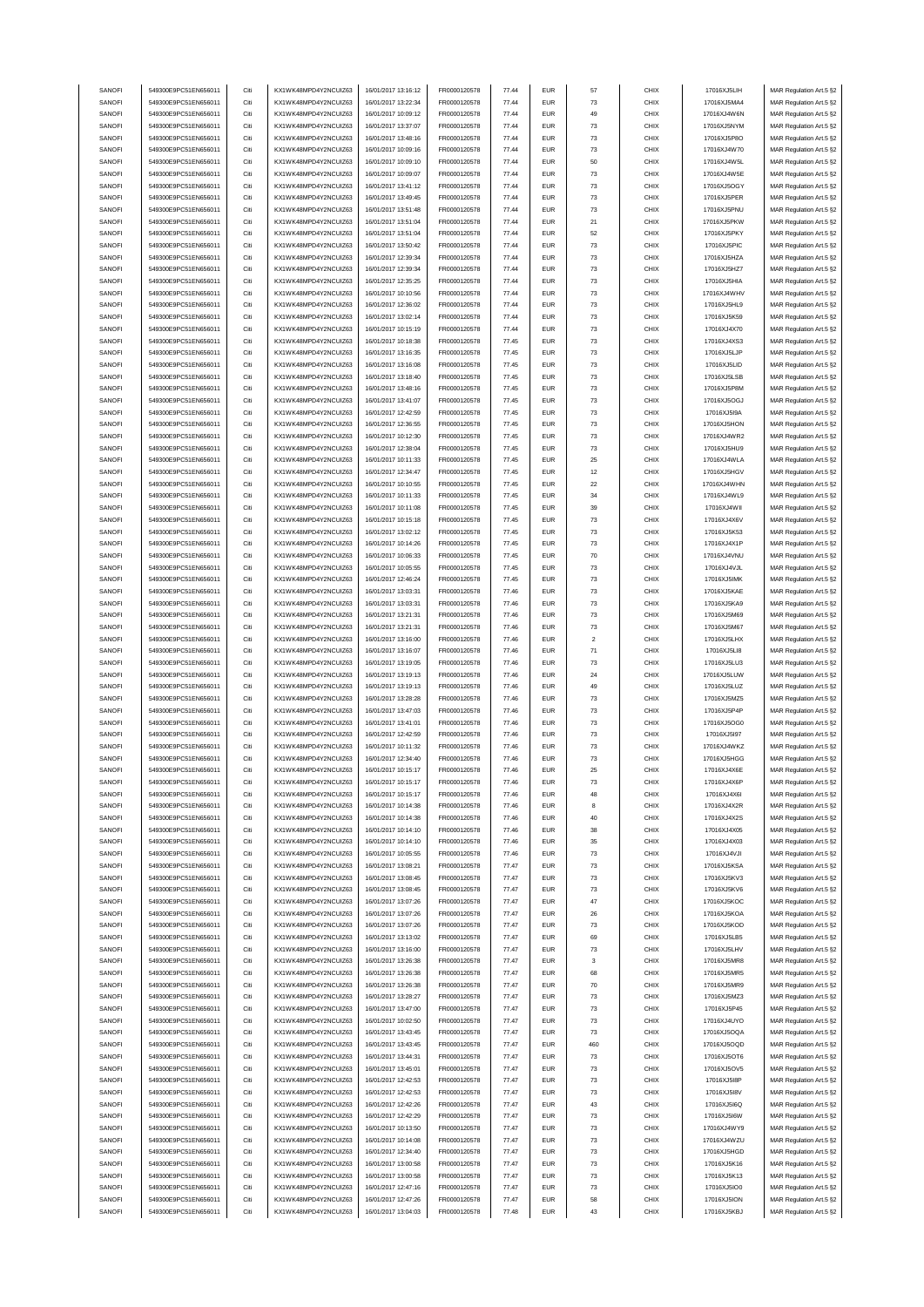| SANOFI<br>SANOFI | 549300E9PC51EN656011                         | Citi         | KX1WK48MPD4Y2NCUIZ63                         | 16/01/2017 13:07:26                        | FR0000120578                 | 77.48          | <b>EUR</b>               | 73             | CHIX         | 17016XJ5KO7                | MAR Regulation Art.5 §2                            |
|------------------|----------------------------------------------|--------------|----------------------------------------------|--------------------------------------------|------------------------------|----------------|--------------------------|----------------|--------------|----------------------------|----------------------------------------------------|
|                  | 549300E9PC51EN656011                         | Citi         | KX1WK48MPD4Y2NCUIZ63                         | 16/01/2017 13:14:49                        | FR0000120578                 | 77.48          | <b>EUR</b>               | 63             | CHIX         |                            |                                                    |
|                  |                                              |              |                                              |                                            |                              |                |                          |                |              | 17016XJ5LEU                | MAR Regulation Art.5 §2                            |
| SANOFI           | 549300E9PC51EN656011                         | Citi         | KX1WK48MPD4Y2NCUIZ63                         | 16/01/2017 13:14:49                        | FR0000120578                 | 77.48          | <b>EUR</b>               | 10             | CHIX         | 17016XJ5LET                | MAR Regulation Art.5 §2                            |
| SANOFI           | 549300E9PC51EN656011                         | Citi         | KX1WK48MPD4Y2NCUIZ63                         | 16/01/2017 13:14:49                        | FR0000120578                 | 77.48          | EUR                      | 62             | CHIX         | 17016XJ5LEP                | MAR Regulation Art.5 §2                            |
| SANOFI           | 549300E9PC51EN656011                         | Citi         | KX1WK48MPD4Y2NCUIZ63                         | 16/01/2017 13:15:19                        | FR0000120578                 | 77.48          | <b>EUR</b>               | 61             | CHIX         | 17016XJ5LGJ                | MAR Regulation Art.5 §2                            |
| SANOFI           | 549300E9PC51EN656011                         | Citi         | KX1WK48MPD4Y2NCUIZ63                         | 16/01/2017 13:15:19                        | FR0000120578                 | 77.48          | <b>EUR</b>               | 12             | CHIX         | 17016XJ5LGL                | MAR Regulation Art.5 §2                            |
| SANOFI           | 549300E9PC51EN656011                         | Citi         | KX1WK48MPD4Y2NCUIZ63                         | 16/01/2017 13:15:20                        | FR0000120578                 | 77.48          | <b>EUR</b>               | 61             | CHIX         | 17016XJ5LGM                | MAR Regulation Art.5 §2                            |
|                  |                                              |              |                                              |                                            |                              |                |                          |                |              |                            |                                                    |
| SANOFI           | 549300E9PC51EN656011                         | Citi         | KX1WK48MPD4Y2NCUIZ63                         | 16/01/2017 13:20:09                        | FR0000120578                 | 77.48          | <b>EUR</b>               | 73             | CHIX         | 17016XJ5LZ8                | MAR Regulation Art.5 §2                            |
| SANOFI           | 549300E9PC51EN656011                         | Citi         | KX1WK48MPD4Y2NCUIZ63                         | 16/01/2017 13:27:45                        | FR0000120578                 | 77.48          | <b>EUR</b>               | 73             | CHIX         | 17016XJ5MXQ                | MAR Regulation Art.5 §2                            |
| SANOFI           | 549300E9PC51EN656011                         | Citi         | KX1WK48MPD4Y2NCUIZ63                         | 16/01/2017 13:47:00                        | FR0000120578                 | 77.48          | <b>EUR</b>               | 73             | CHIX         | 17016XJ5P41                | MAR Regulation Art.5 §2                            |
| SANOFI           | 549300E9PC51EN656011                         | Citi         | KX1WK48MPD4Y2NCUIZ63                         | 16/01/2017 13:44:26                        | FR0000120578                 | 77.48          | <b>EUR</b>               | 11             | CHIX         | 17016XJ5OSU                | MAR Regulation Art.5 §2                            |
| SANOFI           | 549300E9PC51EN656011                         | Citi         | KX1WK48MPD4Y2NCUIZ63                         | 16/01/2017 13:44:26                        | FR0000120578                 | 77.48          | <b>EUR</b>               | 62             | CHIX         | 17016XJ5OSW                | MAR Regulation Art.5 §2                            |
|                  |                                              |              |                                              |                                            |                              |                |                          |                |              |                            |                                                    |
| SANOFI           | 549300E9PC51EN656011                         | Citi         | KX1WK48MPD4Y2NCUIZ63                         | 16/01/2017 13:43:45                        | FR0000120578                 | 77.48          | EUR                      | 73             | CHIX         | 17016XJ5OQ8                | MAR Regulation Art.5 §2                            |
| SANOFI           | 549300E9PC51EN656011                         | Citi         | KX1WK48MPD4Y2NCUIZ63                         | 16/01/2017 10:13:43                        | FR0000120578                 | 77.48          | <b>EUR</b>               | 73             | CHIX         | 17016XJ4WXI                | MAR Regulation Art.5 §2                            |
| SANOFI           | 549300E9PC51EN656011                         | Citi         | KX1WK48MPD4Y2NCUIZ63                         | 16/01/2017 10:21:19                        | FR0000120578                 | 77.48          | <b>EUR</b>               | 61             | CHIX         | 17016XJ4Y9K                | MAR Regulation Art.5 §2                            |
| SANOFI           | 549300E9PC51EN656011                         | Citi         | KX1WK48MPD4Y2NCUIZ63                         | 16/01/2017 10:21:19                        | FR0000120578                 | 77.48          | <b>EUR</b>               | 73             | CHIX         | 17016XJ4Y9I                | MAR Regulation Art.5 §2                            |
| SANOFI           | 549300E9PC51EN656011                         | Citi         | KX1WK48MPD4Y2NCUIZ63                         | 16/01/2017 13:12:28                        | FR0000120578                 | 77.49          | <b>EUR</b>               | 25             | CHIX         | 17016XJ5L9E                | MAR Regulation Art.5 §2                            |
|                  | 549300E9PC51EN656011                         | Citi         | KX1WK48MPD4Y2NCUIZ63                         | 16/01/2017 13:12:28                        |                              | 77.49          | <b>EUR</b>               |                | CHIX         | 17016XJ5L9G                | MAR Regulation Art.5 §2                            |
| SANOFI           |                                              |              |                                              |                                            | FR0000120578                 |                |                          | 48             |              |                            |                                                    |
| SANOFI           | 549300E9PC51EN656011                         | Citi         | KX1WK48MPD4Y2NCUIZ63                         | 16/01/2017 12:59:39                        | FR0000120578                 | 77.49          | <b>EUR</b>               | 73             | CHIX         | 17016XJ5JX5                | MAR Regulation Art.5 §2                            |
| SANOFI           | 549300E9PC51EN656011                         | Citi         | KX1WK48MPD4Y2NCUIZ63                         | 16/01/2017 12:59:15                        | FR0000120578                 | 77.49          | <b>EUR</b>               | 66             | CHIX         | 17016XJ5JVK                | MAR Regulation Art.5 §2                            |
| SANOFI           | 549300E9PC51EN656011                         | Citi         | KX1WK48MPD4Y2NCUIZ63                         | 16/01/2017 12:59:15                        | FR0000120578                 | 77.49          | <b>EUR</b>               | 73             | CHIX         | 17016XJ5JVG                | MAR Regulation Art.5 §2                            |
| SANOFI           | 549300E9PC51EN656011                         | Citi         | KX1WK48MPD4Y2NCUIZ63                         | 16/01/2017 13:05:42                        | FR0000120578                 | 77.49          | <b>EUR</b>               | 73             | CHIX         | 17016XJ5KIG                | MAR Regulation Art.5 §2                            |
| SANOFI           | 549300E9PC51EN656011                         | Citi         | KX1WK48MPD4Y2NCUIZ63                         | 16/01/2017 13:20:30                        | FR0000120578                 | 77.49          | <b>EUR</b>               | 73             | CHIX         | 17016XJ5M1B                | MAR Regulation Art.5 §2                            |
|                  |                                              |              |                                              |                                            |                              |                |                          |                |              |                            |                                                    |
| SANOFI           | 549300E9PC51EN656011                         | Citi         | KX1WK48MPD4Y2NCUIZ63                         | 16/01/2017 13:20:25                        | FR0000120578                 | 77.49          | <b>EUR</b>               | 73             | CHIX         | 17016XJ5M0D                | MAR Regulation Art.5 §2                            |
| SANOFI           | 549300E9PC51EN656011                         | Citi         | KX1WK48MPD4Y2NCUIZ63                         | 16/01/2017 13:07:15                        | FR0000120578                 | 77.49          | <b>EUR</b>               | 73             | CHIX         | 17016XJ5KNN                | MAR Regulation Art.5 §2                            |
| SANOFI           | 549300E9PC51EN656011                         | Citi         | KX1WK48MPD4Y2NCUIZ63                         | 16/01/2017 13:07:15                        | FR0000120578                 | 77.49          | <b>EUR</b>               | 73             | CHIX         | 17016XJ5KNG                | MAR Regulation Art.5 §2                            |
| SANOFI           | 549300E9PC51EN656011                         | Citi         | KX1WK48MPD4Y2NCUIZ63                         | 16/01/2017 10:22:48                        | FR0000120578                 | 77.49          | <b>EUR</b>               | 73             | CHIX         | 17016XJ4YIE                | MAR Regulation Art.5 §2                            |
|                  | 549300E9PC51EN656011                         | Citi         | KX1WK48MPD4Y2NCUIZ63                         |                                            |                              | 77.49          | <b>EUR</b>               |                |              |                            |                                                    |
| SANOFI           |                                              |              |                                              | 16/01/2017 13:27:44                        | FR0000120578                 |                |                          | 68             | CHIX         | 17016XJ5MXJ                | MAR Regulation Art.5 §2                            |
| SANOFI           | 549300E9PC51EN656011                         | Citi         | KX1WK48MPD4Y2NCUIZ63                         | 16/01/2017 13:27:44                        | FR0000120578                 | 77.49          | <b>EUR</b>               | 5              | CHIX         | 17016XJ5MXL                | MAR Regulation Art.5 §2                            |
| SANOFI           | 549300E9PC51EN656011                         | Citi         | KX1WK48MPD4Y2NCUIZ63                         | 16/01/2017 13:27:44                        | FR0000120578                 | 77.49          | <b>EUR</b>               | 68             | CHIX         | 17016XJ5MXN                | MAR Regulation Art.5 §2                            |
| SANOFI           | 549300E9PC51EN656011                         | Citi         | KX1WK48MPD4Y2NCUIZ63                         | 16/01/2017 12:33:02                        | FR0000120578                 | 77.49          | <b>EUR</b>               | 34             | CHIX         | 17016XJ5HA1                | MAR Regulation Art.5 §2                            |
| SANOFI           | 549300E9PC51EN656011                         | Citi         | KX1WK48MPD4Y2NCUIZ63                         | 16/01/2017 12:33:06                        | FR0000120578                 | 77.49          | <b>EUR</b>               | 35             | CHIX         | 17016XJ5HAC                | MAR Regulation Art.5 §2                            |
| SANOFI           | 549300E9PC51EN656011                         | Citi         | KX1WK48MPD4Y2NCUIZ63                         | 16/01/2017 12:33:06                        | FR0000120578                 | 77.49          | <b>EUR</b>               | 17             | CHIX         | 17016XJ5HAE                | MAR Regulation Art.5 §2                            |
|                  |                                              |              |                                              |                                            |                              |                |                          |                |              |                            |                                                    |
| SANOFI           | 549300E9PC51EN656011                         | Citi         | KX1WK48MPD4Y2NCUIZ63                         | 16/01/2017 12:30:50                        | FR0000120578                 | 77.49          | <b>EUR</b>               | 18             | CHIX         | 17016XJ5GZK                | MAR Regulation Art.5 §2                            |
| SANOFI           | 549300E9PC51EN656011                         | Citi         | KX1WK48MPD4Y2NCUIZ63                         | 16/01/2017 12:30:44                        | FR0000120578                 | 77.49          | <b>EUR</b>               | 73             | CHIX         | 17016XJ5GZ3                | MAR Regulation Art.5 §2                            |
| SANOFI           | 549300E9PC51EN656011                         | Citi         | KX1WK48MPD4Y2NCUIZ63                         | 16/01/2017 10:13:34                        | FR0000120578                 | 77.49          | <b>EUR</b>               | 73             | CHIX         | 17016XJ4WWC                | MAR Regulation Art.5 §2                            |
| SANOFI           | 549300E9PC51EN656011                         | Citi         | KX1WK48MPD4Y2NCUIZ63                         | 16/01/2017 10:21:18                        | FR0000120578                 | 77.49          | EUR                      | 73             | CHIX         | 17016XJ4Y97                | MAR Regulation Art.5 §2                            |
| SANOFI           | 549300E9PC51EN656011                         | Citi         | KX1WK48MPD4Y2NCUIZ63                         | 16/01/2017 12:57:42                        | FR0000120578                 | 77.50          | <b>EUR</b>               | 73             | CHIX         | 17016XJ5JS4                | MAR Regulation Art.5 §2                            |
|                  |                                              |              |                                              |                                            |                              |                |                          |                |              |                            |                                                    |
| SANOFI           | 549300E9PC51EN656011                         | Citi         | KX1WK48MPD4Y2NCUIZ63                         | 16/01/2017 13:12:28                        | FR0000120578                 | 77.50          | <b>EUR</b>               | 73             | CHIX         | 17016XJ5L9C                | MAR Regulation Art.5 §2                            |
| SANOFI           | 549300E9PC51EN656011                         | Citi         | KX1WK48MPD4Y2NCUIZ63                         | 16/01/2017 13:12:18                        | FR0000120578                 | 77.50          | <b>EUR</b>               | 73             | CHIX         | 17016XJ5L8K                | MAR Regulation Art.5 §2                            |
| SANOFI           | 549300E9PC51EN656011                         | Citi         | KX1WK48MPD4Y2NCUIZ63                         | 16/01/2017 13:12:18                        | FR0000120578                 | 77.50          | <b>EUR</b>               | 65             | CHIX         | 17016XJ5L8O                | MAR Regulation Art.5 §2                            |
| SANOFI           | 549300E9PC51EN656011                         | Citi         | KX1WK48MPD4Y2NCUIZ63                         | 16/01/2017 13:07:02                        | FR0000120578                 | 77.50          | <b>EUR</b>               | 73             | CHIX         | 17016XJ5KN0                | MAR Regulation Art.5 §2                            |
| SANOFI           | 549300E9PC51EN656011                         | Citi         | KX1WK48MPD4Y2NCUIZ63                         | 16/01/2017 09:01:21                        | FR0000120578                 | 77.50          | <b>EUR</b>               | $\overline{1}$ | CHIX         | 17016XJ4GE4                | MAR Regulation Art.5 §2                            |
| SANOFI           | 549300E9PC51EN656011                         | Citi         | KX1WK48MPD4Y2NCUIZ63                         | 16/01/2017 09:01:23                        | FR0000120578                 | 77.50          | <b>EUR</b>               | 57             | CHIX         | 17016XJ4GE6                |                                                    |
|                  |                                              |              |                                              |                                            |                              |                |                          |                |              |                            | MAR Regulation Art.5 §2                            |
| SANOFI           | 549300E9PC51EN656011                         | Citi         | KX1WK48MPD4Y2NCUIZ63                         | 16/01/2017 10:22:34                        | FR0000120578                 | 77.50          | <b>EUR</b>               | 67             | CHIX         | 17016XJ4YHC                | MAR Regulation Art.5 §2                            |
| SANOFI           | 549300E9PC51EN656011                         | Citi         | KX1WK48MPD4Y2NCUIZ63                         | 16/01/2017 10:22:28                        | FR0000120578                 | 77.50          | <b>EUR</b>               | 73             | CHIX         | 17016XJ4YGQ                | MAR Regulation Art.5 §2                            |
| SANOFI           | 549300E9PC51EN656011                         | Citi         | KX1WK48MPD4Y2NCUIZ63                         | 16/01/2017 10:22:34                        | FR0000120578                 | 77.50          | <b>EUR</b>               | 6              | CHIX         | 17016XJ4YHA                | MAR Regulation Art.5 §2                            |
| SANOFI           | 549300E9PC51EN656011                         | Citi         | KX1WK48MPD4Y2NCUIZ63                         | 16/01/2017 12:33:02                        | FR0000120578                 | 77.50          | <b>EUR</b>               | 33             | CHIX         | 17016XJ5H9Z                | MAR Regulation Art.5 §2                            |
| SANOFI           | 549300E9PC51EN656011                         | Citi         | KX1WK48MPD4Y2NCUIZ63                         | 16/01/2017 12:32:34                        | FR0000120578                 | 77.50          | <b>EUR</b>               | 9              | CHIX         | 17016XJ5H7L                | MAR Regulation Art.5 §2                            |
|                  |                                              |              |                                              |                                            |                              |                |                          |                |              |                            |                                                    |
| SANOFI           | 549300E9PC51EN656011                         | Citi         | KX1WK48MPD4Y2NCUIZ63                         | 16/01/2017 12:31:04                        | FR0000120578                 | 77.50          | <b>EUR</b>               | 73             | CHIX         | 17016XJ5H0S                | MAR Regulation Art.5 §2                            |
| SANOFI           | 549300E9PC51EN656011                         | Citi         | KX1WK48MPD4Y2NCUIZ63                         | 16/01/2017 12:30:44                        | FR0000120578                 | 77.50          | <b>EUR</b>               | 73             | CHIX         | 17016XJ5GYQ                | MAR Regulation Art.5 §2                            |
| SANOFI           | 549300E9PC51EN656011                         | Citi         | KX1WK48MPD4Y2NCUIZ63                         | 16/01/2017 12:30:44                        | FR0000120578                 | 77.50          | <b>EUR</b>               | 60             | CHIX         | 17016XJ5GYT                | MAR Regulation Art.5 §2                            |
| SANOFI           | 549300E9PC51EN656011                         | Citi         | KX1WK48MPD4Y2NCLIIZ63                        | 16/01/2017 12:30:44                        | FR0000120578                 | 77.50          | <b>EUR</b>               | 321            | CHIX         | 17016XJ5GYV                | MAR Regulation Art.5 §2                            |
| SANOFI           | 549300E9PC51EN656011                         | Citi         | KX1WK48MPD4Y2NCUIZ63                         | 16/01/2017 12:30:44                        | FR0000120578                 | 77.50          | <b>EUR</b>               | 119            | CHIX         | 17016XJ5GYY                | MAR Regulation Art.5 §2                            |
|                  | 549300E9PC51EN656011                         |              |                                              |                                            |                              |                |                          |                |              |                            |                                                    |
|                  |                                              |              | KX1WK48MPD4Y2NCUIZ63                         | 16/01/2017 12:29:51                        | FR0000120578                 | 77.50          | <b>EUR</b>               | 73             |              |                            | MAR Regulation Art.5 §2                            |
| SANOFI           |                                              | Citi         |                                              |                                            |                              |                |                          |                | CHIX         | 17016XJ5GTJ                |                                                    |
| SANOFI           | 549300E9PC51EN656011                         | Citi         | KX1WK48MPD4Y2NCUIZ63                         | 16/01/2017 12:28:04                        | FR0000120578                 | 77.50          | <b>EUR</b>               | 73             | CHIX         | 17016XJ5GKF                | MAR Regulation Art.5 §2                            |
| SANOFI           | 549300E9PC51EN656011                         | Citi         | KX1WK48MPD4Y2NCUIZ63                         | 16/01/2017 12:28:10                        | FR0000120578                 | 77.50          | <b>EUR</b>               | 73             | CHIX         | 17016XJ5GKW                | MAR Regulation Art.5 §2                            |
|                  |                                              | Citi         |                                              |                                            |                              |                | <b>EUR</b>               |                |              |                            | MAR Regulation Art.5 §2                            |
| SANOFI           | 549300E9PC51EN656011                         |              | KX1WK48MPD4Y2NCUIZ63                         | 16/01/2017 10:21:05                        | FR0000120578                 | 77.50          |                          | 73             | CHIX         | 17016XJ4Y8H                | MAR Regulation Art 5.82                            |
| SANOFI           | 549300E9PC51EN656011                         |              | KX1WK48MPD4Y2NCLIIZ63                        | 16/01/2017 12:50:32                        | FR0000120578                 | 77.50          | FUR                      |                | CHIX         | 17016XJ5J0B                |                                                    |
| SANOFI           | 549300E9PC51EN656011                         | Citi         | KX1WK48MPD4Y2NCUIZ63                         | 16/01/2017 12:50:22                        | FR0000120578                 | 77.50          | <b>EUR</b>               | 40             | CHIX         | 17016XJ5IZG                | MAR Regulation Art.5 §2                            |
| SANOFI           | 549300E9PC51EN656011                         | Citi         | KX1WK48MPD4Y2NCUIZ63                         | 16/01/2017 12:52:53                        | FR0000120578                 | 77.50          | <b>EUR</b>               | 73             | CHIX         | 17016XJ5JA7                | MAR Regulation Art.5 §2                            |
| SANOFI           | 549300E9PC51EN656011                         | Citi         | KX1WK48MPD4Y2NCUIZ63                         | 16/01/2017 12:48:51                        | FR0000120578                 | 77.50          | <b>EUR</b>               | 73             | CHIX         | 17016XJ5ITH                | MAR Regulation Art.5 §2                            |
| SANOFI           | 549300E9PC51EN656011                         | Citi         | KX1WK48MPD4Y2NCUIZ63                         | 16/01/2017 12:49:29                        | FR0000120578                 | 77.50          | <b>EUR</b>               | 73             | CHIX         | 17016XJ5IW1                |                                                    |
|                  |                                              |              |                                              |                                            |                              |                |                          |                |              |                            | MAR Regulation Art.5 §2                            |
| SANOFI           | 549300E9PC51EN656011                         | Citi         | KX1WK48MPD4Y2NCUIZ63                         | 16/01/2017 12:49:12                        | FR0000120578                 | 77.50          | <b>EUR</b>               | 72             | CHIX         | 17016XJ5IUY                | MAR Regulation Art.5 §2                            |
| SANOFI           | 549300E9PC51EN656011                         | Citi         | KX1WK48MPD4Y2NCUIZ63                         | 16/01/2017 13:10:29                        | FR0000120578                 | 77.51          | <b>EUR</b>               | 9              | CHIX         | 17016XJ5L1S                | MAR Regulation Art.5 §2                            |
| SANOFI           | 549300E9PC51EN656011                         | Citi         | KX1WK48MPD4Y2NCUIZ63                         | 16/01/2017 12:57:40                        | FR0000120578                 | 77.51          | <b>EUR</b>               | 57             | CHIX         | 17016XJ5JS3                | MAR Regulation Art.5 §2                            |
| SANOFI           | 549300E9PC51EN656011                         | Citi         | KX1WK48MPD4Y2NCUIZ63                         | 16/01/2017 12:57:40                        | FR0000120578                 | 77.51          | <b>EUR</b>               | 16             | CHIX         | 17016XJ5JS1                | MAR Regulation Art.5 §2                            |
| SANOFI           | 549300E9PC51EN656011                         | Citi         | KX1WK48MPD4Y2NCUIZ63                         | 16/01/2017 10:23:20                        | FR0000120578                 | 77.51          | <b>EUR</b>               | 27             | CHIX         | 17016XJ4YLL                | MAR Regulation Art.5 §2                            |
| SANOFI           | 549300E9PC51EN656011                         | Citi         | KX1WK48MPD4Y2NCUIZ63                         | 16/01/2017 13:10:14                        | FR0000120578                 | 77.51          | <b>EUR</b>               | 9              | CHIX         | 17016XJ5L11                | MAR Regulation Art.5 §2                            |
|                  |                                              |              |                                              |                                            |                              |                |                          |                |              |                            |                                                    |
| SANOFI           | 549300E9PC51EN656011                         | Citi         | KX1WK48MPD4Y2NCUIZ63                         | 16/01/2017 13:10:14                        | FR0000120578                 | 77.51          | <b>EUR</b>               | 61             | CHIX         | 17016XJ5L16                | MAR Regulation Art.5 §2                            |
| SANOFI           | 549300E9PC51EN656011                         | Citi         | KX1WK48MPD4Y2NCUIZ63                         | 16/01/2017 13:12:18                        | FR0000120578                 | 77.51          | <b>EUR</b>               | 64             | CHIX         | 17016XJ5L8B                | MAR Regulation Art.5 §2                            |
| SANOFI           | 549300E9PC51EN656011                         | Citi         | KX1WK48MPD4Y2NCUIZ63                         | 16/01/2017 10:22:28                        | FR0000120578                 | 77.51          | <b>EUR</b>               | 73             | CHIX         | 17016XJ4YGL                | MAR Regulation Art.5 §2                            |
| SANOFI           | 549300E9PC51EN656011                         | Citi         | KX1WK48MPD4Y2NCUIZ63                         | 16/01/2017 10:02:04                        | FR0000120578                 | 77.51          | <b>EUR</b>               | 73             | CHIX         | 17016XJ4UV9                | MAR Regulation Art.5 §2                            |
| SANOFI           | 549300E9PC51EN656011                         | Citi         | KX1WK48MPD4Y2NCUIZ63                         | 16/01/2017 10:01:55                        | FR0000120578                 | 77.51          | <b>EUR</b>               | 73             | CHIX         | 17016XJ4UTW                | MAR Regulation Art.5 §2                            |
|                  |                                              |              |                                              |                                            |                              |                |                          |                |              |                            |                                                    |
| SANOFI           | 549300E9PC51EN656011                         | Citi         | KX1WK48MPD4Y2NCUIZ63                         | 16/01/2017 12:31:58                        | FR0000120578                 | 77.51          | <b>EUR</b>               | 73             | CHIX         | 17016XJ5H5F                | MAR Regulation Art.5 §2                            |
| SANOFI           | 549300E9PC51EN656011                         | Citi         | KX1WK48MPD4Y2NCUIZ63                         | 16/01/2017 12:31:33                        | FR0000120578                 | 77.51          | <b>EUR</b>               | 73             | CHIX         | 17016XJ5H42                | MAR Regulation Art.5 §2                            |
| SANOFI           | 549300E9PC51EN656011                         | Citi         | KX1WK48MPD4Y2NCUIZ63                         | 16/01/2017 12:27:44                        | FR0000120578                 | 77.51          | <b>EUR</b>               | 112            | CHIX         | 17016XJ5GIQ                | MAR Regulation Art.5 §2                            |
| SANOFI           | 549300E9PC51EN656011                         | Citi         | KX1WK48MPD4Y2NCUIZ63                         | 16/01/2017 10:21:02                        | FR0000120578                 | 77.51          | <b>EUR</b>               | 73             | CHIX         | 17016XJ4Y7Z                | MAR Regulation Art.5 §2                            |
| SANOFI           | 549300E9PC51EN656011                         | Citi         | KX1WK48MPD4Y2NCUIZ63                         | 16/01/2017 12:52:53                        | FR0000120578                 | 77.51          | <b>EUR</b>               | 73             | CHIX         | 17016XJ5JA5                | MAR Regulation Art.5 §2                            |
| SANOFI           | 549300E9PC51EN656011                         | Citi         | KX1WK48MPD4Y2NCUIZ63                         | 16/01/2017 12:57:02                        | FR0000120578                 | 77.52          | <b>EUR</b>               | 18             | CHIX         | 17016XJ5JQ8                | MAR Regulation Art.5 §2                            |
|                  |                                              |              |                                              |                                            |                              |                |                          |                |              |                            |                                                    |
| SANOFI           | 549300E9PC51EN656011                         | Citi         | KX1WK48MPD4Y2NCUIZ63                         | 16/01/2017 12:57:05                        | FR0000120578                 | 77.52          | <b>EUR</b>               | 55             | CHIX         | 17016XJ5JQB                | MAR Regulation Art.5 §2                            |
| SANOFI           | 549300E9PC51EN656011                         | Citi         | KX1WK48MPD4Y2NCUIZ63                         | 16/01/2017 10:23:20                        | FR0000120578                 | 77.52          | <b>EUR</b>               | 73             | CHIX         | 17016XJ4YLK                | MAR Regulation Art.5 §2                            |
| SANOFI           | 549300E9PC51EN656011                         | Citi         | KX1WK48MPD4Y2NCUIZ63                         | 16/01/2017 12:57:30                        | FR0000120578                 | 77.52          | <b>EUR</b>               | 73             | CHIX         | 17016XJ5JRG                | MAR Regulation Art.5 §2                            |
| SANOFI           | 549300E9PC51EN656011                         | Citi         | KX1WK48MPD4Y2NCUIZ63                         | 16/01/2017 10:24:50                        | FR0000120578                 | 77.52          | <b>EUR</b>               | 63             | CHIX         | 17016XJ4YSV                | MAR Regulation Art.5 §2                            |
| SANOFI           | 549300E9PC51EN656011                         | Citi         | KX1WK48MPD4Y2NCUIZ63                         | 16/01/2017 10:25:03                        | FR0000120578                 | 77.52          | <b>EUR</b>               | 73             | CHIX         | 17016XJ4YU9                | MAR Regulation Art.5 §2                            |
|                  |                                              |              |                                              |                                            |                              |                |                          |                |              |                            |                                                    |
| SANOFI           | 549300E9PC51EN656011                         | Citi         | KX1WK48MPD4Y2NCUIZ63                         | 16/01/2017 10:24:50                        | FR0000120578                 | 77.52          | <b>EUR</b>               | 10             | CHIX         | 17016XJ4YSW                | MAR Regulation Art.5 §2                            |
| SANOFI           | 549300E9PC51EN656011                         | Citi         | KX1WK48MPD4Y2NCUIZ63                         | 16/01/2017 10:24:57                        | FR0000120578                 | 77.52          | <b>EUR</b>               | 63             | CHIX         | 17016XJ4YTQ                | MAR Regulation Art.5 §2                            |
| SANOFI           | 549300E9PC51EN656011                         | Citi         | KX1WK48MPD4Y2NCUIZ63                         | 16/01/2017 13:12:18                        | FR0000120578                 | 77.52          | <b>EUR</b>               | 35             | CHIX         | 17016XJ5L86                | MAR Regulation Art.5 §2                            |
| SANOFI           | 549300E9PC51EN656011                         | Citi         | KX1WK48MPD4Y2NCUIZ63                         | 16/01/2017 13:12:18                        | FR0000120578                 | 77.52          | <b>EUR</b>               | 38             | CHIX         | 17016XJ5L83                | MAR Regulation Art.5 §2                            |
| SANOFI           | 549300E9PC51EN656011                         | Citi         | KX1WK48MPD4Y2NCUIZ63                         | 16/01/2017 13:12:18                        | FR0000120578                 | 77.52          | <b>EUR</b>               | 38             | CHIX         | 17016XJ5L8G                | MAR Regulation Art.5 §2                            |
| SANOFI           | 549300E9PC51EN656011                         | Citi         | KX1WK48MPD4Y2NCUIZ63                         | 16/01/2017 12:27:29                        | FR0000120578                 | 77.52          | <b>EUR</b>               | 73             | CHIX         | 17016XJ5GHK                | MAR Regulation Art.5 §2                            |
| SANOFI           | 549300E9PC51EN656011                         | Citi         | KX1WK48MPD4Y2NCUIZ63                         | 16/01/2017 10:20:52                        |                              | 77.52          | <b>EUR</b>               | 73             | CHIX         |                            |                                                    |
|                  |                                              |              |                                              |                                            | FR0000120578                 |                |                          |                |              | 17016XJ4Y5I                | MAR Regulation Art.5 §2                            |
| SANOFI           | 549300E9PC51EN656011                         | Citi         | KX1WK48MPD4Y2NCUIZ63                         | 16/01/2017 12:52:53                        | FR0000120578                 | 77.52          | <b>EUR</b>               | 65             | CHIX         | 17016XJ5JA1                | MAR Regulation Art.5 §2                            |
| SANOFI<br>SANOFI | 549300E9PC51EN656011<br>549300E9PC51EN656011 | Citi<br>Citi | KX1WK48MPD4Y2NCUIZ63<br>KX1WK48MPD4Y2NCUIZ63 | 16/01/2017 12:57:01<br>16/01/2017 12:57:01 | FR0000120578<br>FR0000120578 | 77.53<br>77.53 | <b>EUR</b><br><b>EUR</b> | 34<br>39       | CHIX<br>CHIX | 17016XJ5JPX<br>17016XJ5JPU | MAR Regulation Art.5 §2<br>MAR Regulation Art.5 §2 |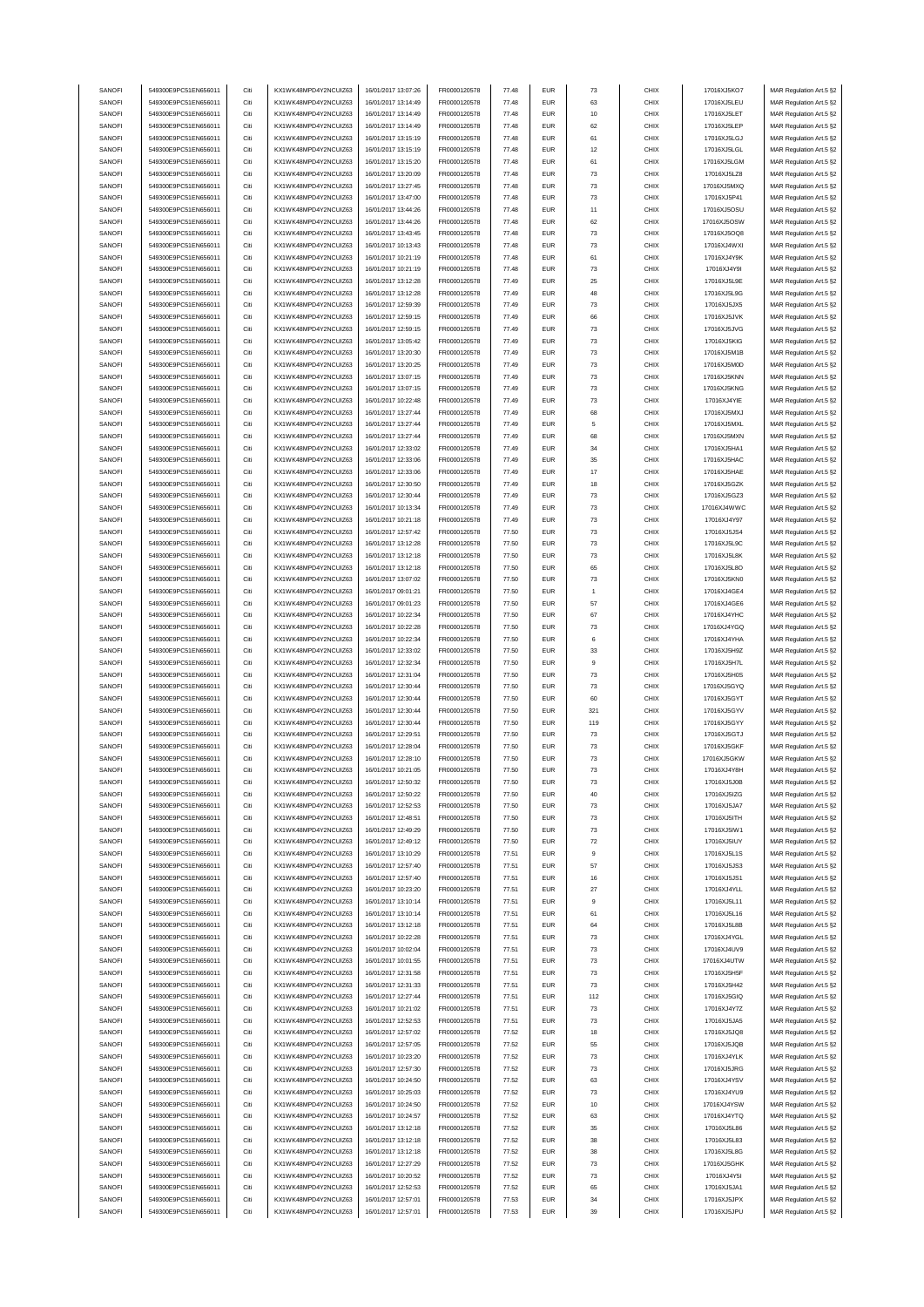| SANOFI | 549300E9PC51EN656011 | Citi | KX1WK48MPD4Y2NCUIZ63  | 16/01/2017 12:55:54 | FR0000120578 | 77.53 | <b>EUR</b> | 34                      | CHIX | 17016XJ5JKK |                                                    |
|--------|----------------------|------|-----------------------|---------------------|--------------|-------|------------|-------------------------|------|-------------|----------------------------------------------------|
| SANOFI | 549300E9PC51EN656011 | Citi | KX1WK48MPD4Y2NCUIZ63  | 16/01/2017 12:55:54 | FR0000120578 | 77.53 | <b>EUR</b> | 39                      | CHIX |             | MAR Regulation Art.5 §2                            |
|        |                      |      |                       |                     |              |       |            |                         |      | 17016XJ5JKG | MAR Regulation Art.5 §2                            |
| SANOFI | 549300E9PC51EN656011 | Citi | KX1WK48MPD4Y2NCUIZ63  | 16/01/2017 10:24:31 | FR0000120578 | 77.53 | <b>EUR</b> | 73                      | CHIX | 17016XJ4YRO | MAR Regulation Art.5 §2                            |
| SANOFI | 549300E9PC51EN656011 | Citi | KX1WK48MPD4Y2NCUIZ63  | 16/01/2017 10:01:12 | FR0000120578 | 77.53 | EUR        | 73                      | CHIX | 17016XJ4UNM | MAR Regulation Art.5 §2                            |
| SANOFI | 549300E9PC51EN656011 | Citi | KX1WK48MPD4Y2NCLIIZ63 | 16/01/2017 12:27:09 | FR0000120578 | 77.53 | <b>EUR</b> | 73                      | CHIX | 17016XJ5GFW | MAR Regulation Art.5 §2                            |
| SANOFI | 549300E9PC51EN656011 | Citi | KX1WK48MPD4Y2NCUIZ63  | 16/01/2017 12:27:23 | FR0000120578 | 77.53 | <b>EUR</b> | 73                      | CHIX | 17016XJ5GGL | MAR Regulation Art.5 §2                            |
| SANOFI | 549300E9PC51EN656011 | Citi | KX1WK48MPD4Y2NCUIZ63  | 16/01/2017 12:27:23 | FR0000120578 | 77.53 | <b>EUR</b> | 73                      | CHIX | 17016XJ5GGN | MAR Regulation Art.5 §2                            |
|        |                      |      |                       |                     |              |       |            |                         |      |             |                                                    |
| SANOFI | 549300E9PC51EN656011 | Citi | KX1WK48MPD4Y2NCUIZ63  | 16/01/2017 12:52:26 | FR0000120578 | 77.53 | <b>EUR</b> | 73                      | CHIX | 17016XJ5J8T | MAR Regulation Art.5 §2                            |
| SANOFI | 549300E9PC51EN656011 | Citi | KX1WK48MPD4Y2NCUIZ63  | 16/01/2017 12:54:39 | FR0000120578 | 77.53 | <b>EUR</b> | 73                      | CHIX | 17016XJ5JGO | MAR Regulation Art.5 §2                            |
| SANOFI | 549300E9PC51EN656011 | Citi | KX1WK48MPD4Y2NCUIZ63  | 16/01/2017 12:54:39 | FR0000120578 | 77.53 | <b>EUR</b> | 62                      | CHIX | 17016XJ5JGQ | MAR Regulation Art.5 §2                            |
| SANOFI | 549300E9PC51EN656011 | Citi | KX1WK48MPD4Y2NCUIZ63  | 16/01/2017 12:55:03 | FR0000120578 | 77.53 | <b>EUR</b> | 73                      | CHIX | 17016XJ5JHL | MAR Regulation Art.5 §2                            |
| SANOFI | 549300E9PC51EN656011 | Citi | KX1WK48MPD4Y2NCUIZ63  | 16/01/2017 12:55:03 | FR0000120578 | 77.53 | <b>EUR</b> | 34                      | CHIX | 17016XJ5JHO | MAR Regulation Art.5 §2                            |
|        |                      |      |                       |                     |              |       |            |                         |      |             |                                                    |
| SANOFI | 549300E9PC51EN656011 | Citi | KX1WK48MPD4Y2NCUIZ63  | 16/01/2017 10:24:17 | FR0000120578 | 77.54 | EUR        | 73                      | CHIX | 17016XJ4YQT | MAR Regulation Art.5 §2                            |
| SANOFI | 549300E9PC51EN656011 | Citi | KX1WK48MPD4Y2NCUIZ63  | 16/01/2017 10:24:06 | FR0000120578 | 77.54 | <b>EUR</b> | 73                      | CHIX | 17016XJ4YPA | MAR Regulation Art.5 §2                            |
| SANOFI | 549300E9PC51EN656011 | Citi | KX1WK48MPD4Y2NCUIZ63  | 16/01/2017 12:56:28 | FR0000120578 | 77.54 | <b>EUR</b> | 73                      | CHIX | 17016XJ5JMW | MAR Regulation Art.5 §2                            |
| SANOFI | 549300E9PC51EN656011 | Citi | KX1WK48MPD4Y2NCUIZ63  | 16/01/2017 09:00:26 | FR0000120578 | 77.55 | <b>EUR</b> | 33                      | CHIX | 17016XJ4G1A | MAR Regulation Art.5 §2                            |
| SANOFI | 549300E9PC51EN656011 | Citi | KX1WK48MPD4Y2NCUIZ63  | 16/01/2017 10:26:29 | FR0000120578 | 77.55 | <b>EUR</b> | 73                      | CHIX | 17016XJ4Z1B | MAR Regulation Art.5 §2                            |
|        | 549300E9PC51EN656011 | Citi | KX1WK48MPD4Y2NCUIZ63  | 16/01/2017 09:00:15 |              | 77.55 | <b>EUR</b> |                         | CHIX |             | MAR Regulation Art.5 §2                            |
| SANOFI |                      |      |                       |                     | FR0000120578 |       |            | 40                      |      | 17016XJ4FZ8 |                                                    |
| SANOFI | 549300E9PC51EN656011 | Citi | KX1WK48MPD4Y2NCUIZ63  | 16/01/2017 09:01:21 | FR0000120578 | 77.55 | <b>EUR</b> | 22                      | CHIX | 17016XJ4GE1 | MAR Regulation Art.5 §2                            |
| SANOFI | 549300E9PC51EN656011 | Citi | KX1WK48MPD4Y2NCUIZ63  | 16/01/2017 12:25:01 | FR0000120578 | 77.55 | <b>EUR</b> | 73                      | CHIX | 17016XJ5G54 | MAR Regulation Art.5 §2                            |
| SANOFI | 549300E9PC51EN656011 | Citi | KX1WK48MPD4Y2NCUIZ63  | 16/01/2017 12:25:02 | FR0000120578 | 77.55 | <b>EUR</b> | 73                      | CHIX | 17016XJ5G58 | MAR Regulation Art.5 §2                            |
| SANOFI | 549300E9PC51EN656011 | Citi | KX1WK48MPD4Y2NCUIZ63  | 16/01/2017 12:25:08 | FR0000120578 | 77.55 | <b>EUR</b> | 73                      | CHIX | 17016XJ5G5G | MAR Regulation Art.5 §2                            |
| SANOFI | 549300E9PC51EN656011 | Citi | KX1WK48MPD4Y2NCUIZ63  | 16/01/2017 12:26:46 | FR0000120578 | 77.55 | <b>EUR</b> | 73                      | CHIX | 17016XJ5GE1 |                                                    |
|        |                      |      |                       |                     |              |       |            |                         |      |             | MAR Regulation Art.5 §2                            |
| SANOFI | 549300E9PC51EN656011 | Citi | KX1WK48MPD4Y2NCUIZ63  | 16/01/2017 12:26:46 | FR0000120578 | 77.55 | <b>EUR</b> | 73                      | CHIX | 17016XJ5GE6 | MAR Regulation Art.5 §2                            |
| SANOFI | 549300E9PC51EN656011 | Citi | KX1WK48MPD4Y2NCUIZ63  | 16/01/2017 10:00:38 | FR0000120578 | 77.55 | <b>EUR</b> | 73                      | CHIX | 17016XJ4UI4 | MAR Regulation Art.5 §2                            |
| SANOFI | 549300E9PC51EN656011 | Citi | KX1WK48MPD4Y2NCUIZ63  | 16/01/2017 10:26:20 | FR0000120578 | 77.56 | <b>EUR</b> | 73                      | CHIX | 17016XJ4Z0L | MAR Regulation Art.5 §2                            |
| SANOFI | 549300E9PC51EN656011 | Citi | KX1WK48MPD4Y2NCUIZ63  | 16/01/2017 10:27:24 | FR0000120578 | 77.56 | <b>EUR</b> | 61                      | CHIX | 17016XJ4Z7J | MAR Regulation Art.5 §2                            |
|        | 549300E9PC51EN656011 | Citi | KX1WK48MPD4Y2NCUIZ63  |                     |              | 77.56 | <b>EUR</b> |                         |      |             |                                                    |
| SANOFI |                      |      |                       | 16/01/2017 10:27:24 | FR0000120578 |       |            | 12                      | CHIX | 17016XJ4Z7H | MAR Regulation Art.5 §2                            |
| SANOFI | 549300E9PC51EN656011 | Citi | KX1WK48MPD4Y2NCUIZ63  | 16/01/2017 09:01:19 | FR0000120578 | 77.56 | <b>EUR</b> | 73                      | CHIX | 17016XJ4GDX | MAR Regulation Art.5 §2                            |
| SANOFI | 549300E9PC51EN656011 | Citi | KX1WK48MPD4Y2NCUIZ63  | 16/01/2017 12:23:57 | FR0000120578 | 77.56 | <b>EUR</b> | 73                      | CHIX | 17016XJ5G07 | MAR Regulation Art.5 §2                            |
| SANOFI | 549300E9PC51EN656011 | Citi | KX1WK48MPD4Y2NCUIZ63  | 16/01/2017 10:00:08 | FR0000120578 | 77.56 | <b>EUR</b> | 15                      | CHIX | 17016XJ4UEK | MAR Regulation Art.5 §2                            |
| SANOFI | 549300E9PC51EN656011 | Citi | KX1WK48MPD4Y2NCUIZ63  | 16/01/2017 10:00:08 | FR0000120578 | 77.56 | <b>EUR</b> | 17                      | CHIX | 17016XJ4UEL | MAR Regulation Art.5 §2                            |
| SANOFI | 549300E9PC51EN656011 | Citi | KX1WK48MPD4Y2NCUIZ63  | 16/01/2017 10:00:08 | FR0000120578 | 77.56 | <b>EUR</b> | $\overline{\mathbf{c}}$ | CHIX | 17016XJ4UEN | MAR Regulation Art.5 §2                            |
|        |                      |      |                       |                     |              |       |            |                         |      |             |                                                    |
| SANOFI | 549300E9PC51EN656011 | Citi | KX1WK48MPD4Y2NCUIZ63  | 16/01/2017 10:00:25 | FR0000120578 | 77.56 | <b>EUR</b> | 73                      | CHIX | 17016XJ4UGL | MAR Regulation Art.5 §2                            |
| SANOFI | 549300E9PC51EN656011 | Citi | KX1WK48MPD4Y2NCUIZ63  | 16/01/2017 10:27:49 | FR0000120578 | 77.57 | <b>EUR</b> | 73                      | CHIX | 17016XJ4ZBE | MAR Regulation Art.5 §2                            |
| SANOFI | 549300E9PC51EN656011 | Citi | KX1WK48MPD4Y2NCUIZ63  | 16/01/2017 10:27:20 | FR0000120578 | 77.57 | <b>EUR</b> | 27                      | CHIX | 17016XJ4Z6W | MAR Regulation Art.5 §2                            |
| SANOFI | 549300E9PC51EN656011 | Citi | KX1WK48MPD4Y2NCUIZ63  | 16/01/2017 10:27:20 | FR0000120578 | 77.57 | <b>EUR</b> | 42                      | CHIX | 17016XJ4Z6T | MAR Regulation Art.5 §2                            |
| SANOFI | 549300E9PC51EN656011 | Citi | KX1WK48MPD4Y2NCUIZ63  | 16/01/2017 12:23:55 | FR0000120578 | 77.57 | <b>EUR</b> | 186                     | CHIX | 17016XJ5G01 | MAR Regulation Art.5 §2                            |
|        |                      |      |                       |                     |              |       |            |                         |      |             |                                                    |
| SANOFI | 549300E9PC51EN656011 | Citi | KX1WK48MPD4Y2NCUIZ63  | 16/01/2017 12:23:55 | FR0000120578 | 77.57 | <b>EUR</b> | 46                      | CHIX | 17016XJ5G03 | MAR Regulation Art.5 §2                            |
| SANOFI | 549300E9PC51EN656011 | Citi | KX1WK48MPD4Y2NCUIZ63  | 16/01/2017 10:00:01 | FR0000120578 | 77.57 | <b>EUR</b> | 73                      | CHIX | 17016XJ4UDP | MAR Regulation Art.5 §2                            |
| SANOFI | 549300E9PC51EN656011 | Citi | KX1WK48MPD4Y2NCUIZ63  | 16/01/2017 09:01:16 | FR0000120578 | 77.58 | <b>EUR</b> | 9                       | CHIX | 17016XJ4GDG | MAR Regulation Art.5 §2                            |
| SANOFI | 549300E9PC51EN656011 | Citi | KX1WK48MPD4Y2NCUIZ63  | 16/01/2017 12:23:51 | FR0000120578 | 77.58 | <b>EUR</b> | 73                      | CHIX | 17016XJ5FZW | MAR Regulation Art.5 §2                            |
| SANOFI | 549300E9PC51EN656011 | Citi | KX1WK48MPD4Y2NCUIZ63  | 16/01/2017 12:23:51 | FR0000120578 | 77.58 | <b>EUR</b> | 73                      | CHIX | 17016XJ5FZT | MAR Regulation Art.5 §2                            |
| SANOFI | 549300E9PC51EN656011 | Citi | KX1WK48MPD4Y2NCUIZ63  | 16/01/2017 10:28:40 | FR0000120578 | 77.59 | <b>EUR</b> | 73                      | CHIX | 17016XJ4ZH2 |                                                    |
|        |                      |      |                       |                     |              |       |            |                         |      |             | MAR Regulation Art.5 §2                            |
| SANOFI | 549300E9PC51EN656011 | Citi | KX1WK48MPD4Y2NCUIZ63  | 16/01/2017 10:28:40 | FR0000120578 | 77.59 | <b>EUR</b> | 73                      | CHIX | 17016XJ4ZH0 | MAR Regulation Art.5 §2                            |
| SANOFI | 549300E9PC51EN656011 | Citi | KX1WK48MPD4Y2NCUIZ63  | 16/01/2017 10:28:26 | FR0000120578 | 77.59 | <b>EUR</b> | 73                      | CHIX | 17016XJ4ZFJ | MAR Regulation Art.5 §2                            |
| SANOFI | 549300E9PC51EN656011 | Citi | KX1WK48MPD4Y2NCUIZ63  | 16/01/2017 10:28:11 | FR0000120578 | 77.59 | <b>EUR</b> | 73                      | CHIX | 17016XJ4ZEB | MAR Regulation Art.5 §2                            |
| SANOFI | 549300E9PC51EN656011 | Citi | KX1WK48MPD4Y2NCUIZ63  | 16/01/2017 09:29:00 | FR0000120578 | 77.59 | <b>EUR</b> | 73                      | CHIX | 17016XJ4NDR | MAR Regulation Art.5 §2                            |
| SANOFI | 549300E9PC51EN656011 | Citi | KX1WK48MPD4Y2NCUIZ63  | 16/01/2017 09:45:40 | FR0000120578 | 77.59 | <b>EUR</b> | 73                      | CHIX | 17016XJ4R81 | MAR Regulation Art.5 §2                            |
|        |                      |      |                       |                     |              |       |            |                         |      |             |                                                    |
| SANOFI | 549300E9PC51EN656011 | Citi | KX1WK48MPD4Y2NCUIZ63  | 16/01/2017 11:03:28 | FR0000120578 | 77.59 | <b>EUR</b> | 48                      | CHIX | 17016XJ566L | MAR Regulation Art.5 §2                            |
| SANOFI | 549300E9PC51EN656011 | Citi | KX1WK48MPD4Y2NCUIZ63  | 16/01/2017 12:23:51 | FR0000120578 | 77.59 | <b>EUR</b> | 47                      | CHIX | 17016XJ5FZP | MAR Regulation Art.5 §2                            |
| SANOFI | 549300E9PC51EN656011 | Citi | KX1WK48MPD4Y2NCUIZ63  | 16/01/2017 12:22:43 | FR0000120578 | 77.59 | <b>EUR</b> | 73                      | CHIX | 17016XJ5FTB | MAR Regulation Art.5 §2                            |
| SANOFI | 549300E9PC51EN656011 | Citi | KX1WK48MPD4Y2NCLIIZ63 | 16/01/2017 12:22:16 | FR0000120578 | 77.59 | <b>EUR</b> | 73                      | CHIX | 17016XJ5FS4 | MAR Regulation Art.5 §2                            |
| SANOFI | 549300E9PC51EN656011 | Citi | KX1WK48MPD4Y2NCUIZ63  | 16/01/2017 12:22:16 | FR0000120578 | 77.59 | <b>EUR</b> | 63                      | CHIX | 17016XJ5FS1 | MAR Regulation Art.5 §2                            |
|        |                      |      |                       |                     |              |       |            |                         |      |             |                                                    |
| SANOFI | 549300E9PC51EN656011 | Citi | KX1WK48MPD4Y2NCUIZ63  | 16/01/2017 09:29:13 | FR0000120578 | 77.60 | <b>EUR</b> | 58                      | CHIX | 17016XJ4NG4 | MAR Regulation Art.5 §2                            |
| SANOFI | 549300E9PC51EN656011 | Citi | KX1WK48MPD4Y2NCUIZ63  | 16/01/2017 12:17:48 | FR0000120578 | 77.60 | <b>EUR</b> | 73                      | CHIX | 17016XJ5F8R | MAR Regulation Art.5 §2                            |
| SANOFI | 549300E9PC51EN656011 | Citi | KX1WK48MPD4Y2NCUIZ63  | 16/01/2017 11:04:30 | FR0000120578 | 77.60 | <b>EUR</b> | 73                      | CHIX | 17016XJ569W | MAR Regulation Art.5 §2                            |
| SANOFI | 549300E9PC51EN656011 | Citi | KX1WK48MPD4Y2NCUIZ63  | 16/01/2017 09:47:09 | FR0000120578 | 77.60 | <b>EUR</b> |                         |      |             |                                                    |
| SANOFI | 549300E9PC51EN656011 |      | KX1WK48MPD4Y2NCLIIZ63 | 16/01/2017 12:22:16 |              |       |            |                         |      |             |                                                    |
|        |                      |      |                       |                     |              |       |            | 73                      | CHIX | 17016XJ4RVJ | MAR Regulation Art.5 §2<br>MAR Regulation Art 5.82 |
|        |                      | Citi |                       |                     | FR0000120578 | 77.60 | FUR        |                         | CHIX | 17016XJ5FRW |                                                    |
| SANOFI | 549300E9PC51EN656011 | Citi | KX1WK48MPD4Y2NCUIZ63  | 16/01/2017 12:20:45 | FR0000120578 | 77.60 | <b>EUR</b> | 73                      | CHIX | 17016XJ5FIH | MAR Regulation Art.5 §2                            |
| SANOFI | 549300E9PC51EN656011 | Citi | KX1WK48MPD4Y2NCUIZ63  | 16/01/2017 12:20:00 | FR0000120578 | 77.60 | <b>EUR</b> | 19                      | CHIX | 17016XJ5FF5 | MAR Regulation Art.5 §2                            |
| SANOFI | 549300E9PC51EN656011 | Citi | KX1WK48MPD4Y2NCUIZ63  | 16/01/2017 12:20:00 | FR0000120578 | 77.60 | <b>EUR</b> | 54                      | CHIX | 17016XJ5FF3 | MAR Regulation Art.5 §2                            |
| SANOFI | 549300E9PC51EN656011 | Citi | KX1WK48MPD4Y2NCUIZ63  | 16/01/2017 12:19:58 | FR0000120578 | 77.60 | <b>EUR</b> | 42                      | CHIX | 17016XJ5FF2 | MAR Regulation Art.5 §2                            |
|        |                      |      |                       |                     |              |       |            |                         |      |             |                                                    |
| SANOFI | 549300E9PC51EN656011 | Citi | KX1WK48MPD4Y2NCUIZ63  | 16/01/2017 10:35:56 | FR0000120578 | 77.60 | <b>EUR</b> | 73                      | CHIX | 17016XJ519A | MAR Regulation Art.5 §2                            |
| SANOFI | 549300E9PC51EN656011 | Citi | KX1WK48MPD4Y2NCUIZ63  | 16/01/2017 11:16:13 | FR0000120578 | 77.60 | <b>EUR</b> | 73                      | CHIX | 17016XJ57UQ | MAR Regulation Art.5 §2                            |
| SANOFI | 549300E9PC51EN656011 | Citi | KX1WK48MPD4Y2NCUIZ63  | 16/01/2017 11:16:08 | FR0000120578 | 77.60 | <b>EUR</b> | 73                      | CHIX | 17016XJ57UL | MAR Regulation Art.5 §2                            |
| SANOFI | 549300E9PC51EN656011 | Citi | KX1WK48MPD4Y2NCUIZ63  | 16/01/2017 10:35:39 | FR0000120578 | 77.60 | <b>EUR</b> | 73                      | CHIX | 17016XJ5180 | MAR Regulation Art.5 §2                            |
| SANOFI | 549300E9PC51EN656011 | Citi | KX1WK48MPD4Y2NCUIZ63  | 16/01/2017 11:19:08 | FR0000120578 | 77.61 | <b>EUR</b> | 73                      | CHIX | 17016XJ585U | MAR Regulation Art.5 §2                            |
| SANOFI | 549300E9PC51EN656011 | Citi | KX1WK48MPD4Y2NCUIZ63  | 16/01/2017 09:45:31 | FR0000120578 | 77.61 | <b>EUR</b> | 5                       | CHIX | 17016XJ4R5Y | MAR Regulation Art.5 §2                            |
|        |                      |      |                       |                     |              |       |            |                         |      |             |                                                    |
| SANOFI | 549300E9PC51EN656011 | Citi | KX1WK48MPD4Y2NCUIZ63  | 16/01/2017 09:45:31 | FR0000120578 | 77.61 | <b>EUR</b> | 73                      | CHIX | 17016XJ4R5K | MAR Regulation Art.5 §2                            |
| SANOFI | 549300E9PC51EN656011 | Citi | KX1WK48MPD4Y2NCUIZ63  | 16/01/2017 12:17:13 | FR0000120578 | 77.61 | <b>EUR</b> | 73                      | CHIX | 17016XJ5F7P | MAR Regulation Art.5 §2                            |
| SANOFI | 549300E9PC51EN656011 | Citi | KX1WK48MPD4Y2NCUIZ63  | 16/01/2017 09:47:03 | FR0000120578 | 77.61 | <b>EUR</b> | 73                      | CHIX | 17016XJ4RTM | MAR Regulation Art.5 §2                            |
| SANOFI | 549300E9PC51EN656011 | Citi | KX1WK48MPD4Y2NCUIZ63  | 16/01/2017 12:22:12 | FR0000120578 | 77.61 | <b>EUR</b> | 73                      | CHIX | 17016XJ5FR7 | MAR Regulation Art.5 §2                            |
| SANOFI | 549300E9PC51EN656011 | Citi | KX1WK48MPD4Y2NCUIZ63  | 16/01/2017 11:20:34 | FR0000120578 | 77.61 | <b>EUR</b> | 73                      | CHIX | 17016XJ58AI | MAR Regulation Art.5 §2                            |
|        |                      |      |                       |                     |              |       |            |                         |      |             |                                                    |
| SANOFI | 549300E9PC51EN656011 | Citi | KX1WK48MPD4Y2NCUIZ63  | 16/01/2017 11:15:03 | FR0000120578 | 77.61 | <b>EUR</b> | 70                      | CHIX | 17016XJ57PL | MAR Regulation Art.5 §2                            |
| SANOFI | 549300E9PC51EN656011 | Citi | KX1WK48MPD4Y2NCUIZ63  | 16/01/2017 10:35:38 | FR0000120578 | 77.61 | <b>EUR</b> | 73                      | CHIX | 17016XJ517V | MAR Regulation Art.5 §2                            |
| SANOFI | 549300E9PC51EN656011 | Citi | KX1WK48MPD4Y2NCUIZ63  | 16/01/2017 09:48:09 | FR0000120578 | 77.62 | <b>EUR</b> | 73                      | CHIX | 17016XJ4S2R | MAR Regulation Art.5 §2                            |
| SANOFI | 549300E9PC51EN656011 | Citi | KX1WK48MPD4Y2NCUIZ63  | 16/01/2017 11:19:08 | FR0000120578 | 77.62 | <b>EUR</b> | 73                      | CHIX | 17016XJ585Q | MAR Regulation Art.5 §2                            |
| SANOFI | 549300E9PC51EN656011 | Citi | KX1WK48MPD4Y2NCUIZ63  | 16/01/2017 11:19:08 | FR0000120578 | 77.62 | <b>EUR</b> | 73                      | CHIX | 17016XJ585S | MAR Regulation Art.5 §2                            |
| SANOFI | 549300E9PC51EN656011 | Citi | KX1WK48MPD4Y2NCUIZ63  | 16/01/2017 11:19:08 | FR0000120578 | 77.62 | <b>EUR</b> | 70                      | CHIX | 17016XJ585O |                                                    |
|        |                      |      |                       |                     |              |       |            |                         |      |             | MAR Regulation Art.5 §2                            |
| SANOFI | 549300E9PC51EN656011 | Citi | KX1WK48MPD4Y2NCUIZ63  | 16/01/2017 09:27:38 | FR0000120578 | 77.62 | <b>EUR</b> | 73                      | CHIX | 17016XJ4MY7 | MAR Regulation Art.5 §2                            |
| SANOFI | 549300E9PC51EN656011 | Citi | KX1WK48MPD4Y2NCUIZ63  | 16/01/2017 11:19:16 | FR0000120578 | 77.62 | <b>EUR</b> | 73                      | CHIX | 17016XJ586Z | MAR Regulation Art.5 §2                            |
| SANOFI | 549300E9PC51EN656011 | Citi | KX1WK48MPD4Y2NCUIZ63  | 16/01/2017 09:27:38 | FR0000120578 | 77.62 | <b>EUR</b> | 73                      | CHIX | 17016XJ4MYC | MAR Regulation Art.5 §2                            |
| SANOFI | 549300E9PC51EN656011 | Citi | KX1WK48MPD4Y2NCUIZ63  | 16/01/2017 09:33:38 | FR0000120578 | 77.62 | <b>EUR</b> | 73                      | CHIX | 17016XJ4OKM | MAR Regulation Art.5 §2                            |
| SANOFI |                      | Citi |                       |                     |              | 77.62 | <b>EUR</b> |                         |      |             |                                                    |
|        | 549300E9PC51EN656011 |      | KX1WK48MPD4Y2NCUIZ63  | 16/01/2017 09:40:33 | FR0000120578 |       |            | 73                      | CHIX | 17016XJ4Q31 | MAR Regulation Art.5 §2                            |
| SANOFI | 549300E9PC51EN656011 | Citi | KX1WK48MPD4Y2NCUIZ63  | 16/01/2017 09:38:56 | FR0000120578 | 77.62 | <b>EUR</b> | 52                      | CHIX | 17016XJ4PUL | MAR Regulation Art.5 §2                            |
| SANOFI | 549300E9PC51EN656011 | Citi | KX1WK48MPD4Y2NCUIZ63  | 16/01/2017 09:32:23 | FR0000120578 | 77.62 | <b>EUR</b> | 73                      | CHIX | 17016XJ4OAR | MAR Regulation Art.5 §2                            |
| SANOFI | 549300E9PC51EN656011 | Citi | KX1WK48MPD4Y2NCUIZ63  | 16/01/2017 09:32:23 | FR0000120578 | 77.62 | <b>EUR</b> | 62                      | CHIX | 17016XJ4OAS | MAR Regulation Art.5 §2                            |
| SANOFI | 549300E9PC51EN656011 | Citi | KX1WK48MPD4Y2NCUIZ63  | 16/01/2017 11:02:50 | FR0000120578 | 77.62 | <b>EUR</b> | 3                       | CHIX | 17016XJ563U | MAR Regulation Art.5 §2                            |
| SANOFI | 549300E9PC51EN656011 | Citi | KX1WK48MPD4Y2NCUIZ63  | 16/01/2017 09:47:02 | FR0000120578 | 77.62 | <b>EUR</b> | 24                      | CHIX | 17016XJ4RTH | MAR Regulation Art.5 §2                            |
| SANOFI | 549300E9PC51EN656011 | Citi | KX1WK48MPD4Y2NCUIZ63  | 16/01/2017 10:29:54 | FR0000120578 | 77.62 | <b>EUR</b> | 73                      | CHIX | 17016XJ4ZTT |                                                    |
|        |                      |      |                       |                     |              |       |            |                         |      |             | MAR Regulation Art.5 §2                            |
| SANOFI | 549300E9PC51EN656011 | Citi | KX1WK48MPD4Y2NCUIZ63  | 16/01/2017 10:29:54 | FR0000120578 | 77.62 | <b>EUR</b> | 73                      | CHIX | 17016XJ4ZTW | MAR Regulation Art.5 §2                            |
| SANOFI | 549300E9PC51EN656011 | Citi | KX1WK48MPD4Y2NCUIZ63  | 16/01/2017 12:14:48 | FR0000120578 | 77.62 | <b>EUR</b> | 73                      | CHIX | 17016XJ5EW8 | MAR Regulation Art.5 §2                            |
| SANOFI | 549300E9PC51EN656011 | Citi | KX1WK48MPD4Y2NCUIZ63  | 16/01/2017 12:14:59 | FR0000120578 | 77.62 | <b>EUR</b> | 8                       | CHIX | 17016XJ5EXC | MAR Regulation Art.5 §2                            |
| SANOFI | 549300E9PC51EN656011 | Citi | KX1WK48MPD4Y2NCUIZ63  | 16/01/2017 11:22:23 | FR0000120578 | 77.62 | <b>EUR</b> | 73                      | CHIX | 17016XJ58HS | MAR Regulation Art.5 §2                            |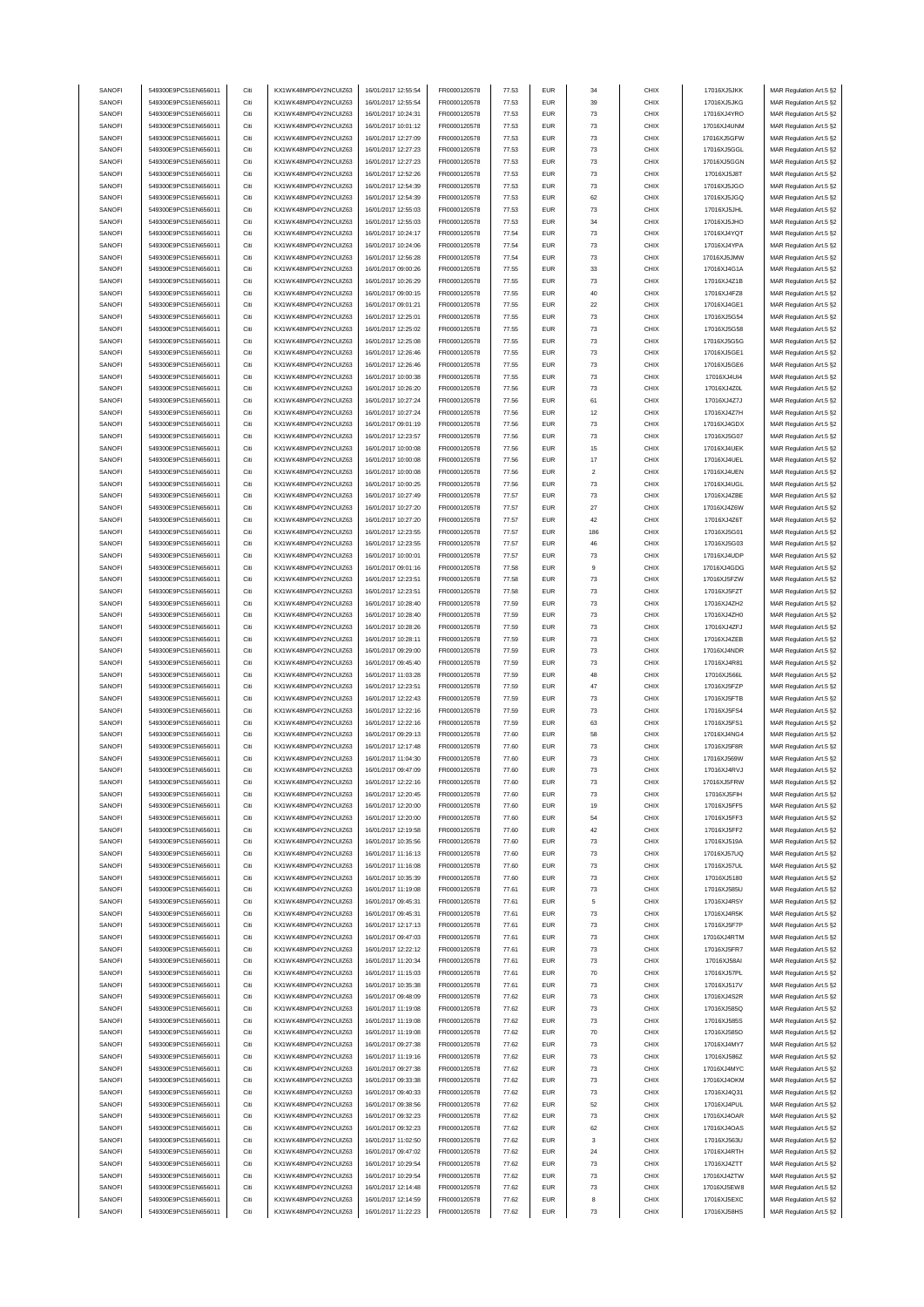| SANOFI | 549300E9PC51EN656011 | Citi |                                              | 16/01/2017 11:21:40 | FR0000120578 | 77.62 | <b>EUR</b> |                   | CHIX |             |                                                    |
|--------|----------------------|------|----------------------------------------------|---------------------|--------------|-------|------------|-------------------|------|-------------|----------------------------------------------------|
|        | 549300E9PC51EN656011 | Citi | KX1WK48MPD4Y2NCUIZ63<br>KX1WK48MPD4Y2NCUIZ63 | 16/01/2017 11:21:40 |              | 77.62 | <b>EUR</b> | 40<br>33          | CHIX | 17016XJ58EZ | MAR Regulation Art.5 §2                            |
| SANOFI |                      |      |                                              |                     | FR0000120578 |       |            |                   |      | 17016XJ58F2 | MAR Regulation Art.5 §2                            |
| SANOFI | 549300E9PC51EN656011 | Citi | KX1WK48MPD4Y2NCUIZ63                         | 16/01/2017 11:17:17 | FR0000120578 | 77.62 | <b>EUR</b> | 23                | CHIX | 17016XJ57YM | MAR Regulation Art.5 §2                            |
| SANOFI | 549300E9PC51EN656011 | Citi | KX1WK48MPD4Y2NCUIZ63                         | 16/01/2017 11:17:17 | FR0000120578 | 77.62 | EUR        | 50                | CHIX | 17016XJ57YJ | MAR Regulation Art.5 §2                            |
| SANOFI | 549300E9PC51EN656011 | Citi | KX1WK48MPD4Y2NCLIIZ63                        | 16/01/2017 11:17:38 | FR0000120578 | 77.62 | <b>EUR</b> | 73                | CHIX | 17016XJ57ZW | MAR Regulation Art.5 §2                            |
| SANOFI | 549300E9PC51EN656011 | Citi | KX1WK48MPD4Y2NCUIZ63                         | 16/01/2017 11:15:03 | FR0000120578 | 77.62 | <b>EUR</b> | 44                | CHIX | 17016XJ57PK | MAR Regulation Art.5 §2                            |
| SANOFI | 549300E9PC51EN656011 | Citi | KX1WK48MPD4Y2NCUIZ63                         | 16/01/2017 09:48:09 | FR0000120578 | 77.63 | <b>EUR</b> | 73                | CHIX | 17016XJ4S2N | MAR Regulation Art.5 §2                            |
|        |                      |      |                                              |                     |              |       |            |                   |      |             |                                                    |
| SANOFI | 549300E9PC51EN656011 | Citi | KX1WK48MPD4Y2NCUIZ63                         | 16/01/2017 11:18:57 | FR0000120578 | 77.63 | <b>EUR</b> | 73                | CHIX | 17016XJ584U | MAR Regulation Art.5 §2                            |
| SANOFI | 549300E9PC51EN656011 | Citi | KX1WK48MPD4Y2NCUIZ63                         | 16/01/2017 09:33:37 | FR0000120578 | 77.63 | <b>EUR</b> | 73                | CHIX | 17016XJ4OKB | MAR Regulation Art.5 §2                            |
| SANOFI | 549300E9PC51EN656011 | Citi | KX1WK48MPD4Y2NCUIZ63                         | 16/01/2017 09:34:06 | FR0000120578 | 77.63 | <b>EUR</b> | 73                | CHIX | 17016XJ4OO1 | MAR Regulation Art.5 §2                            |
| SANOFI | 549300E9PC51EN656011 | Citi | KX1WK48MPD4Y2NCUIZ63                         | 16/01/2017 09:38:55 | FR0000120578 | 77.63 | <b>EUR</b> | 73                | CHIX | 17016XJ4PUK | MAR Regulation Art.5 §2                            |
| SANOFI | 549300E9PC51EN656011 | Citi | KX1WK48MPD4Y2NCUIZ63                         | 16/01/2017 09:40:27 | FR0000120578 | 77.63 | <b>EUR</b> | 73                | CHIX | 17016XJ4Q2M | MAR Regulation Art.5 §2                            |
|        |                      |      |                                              |                     |              |       |            |                   |      |             |                                                    |
| SANOFI | 549300E9PC51EN656011 | Citi | KX1WK48MPD4Y2NCUIZ63                         | 16/01/2017 09:39:32 | FR0000120578 | 77.63 | EUR        | 49                | CHIX | 17016XJ4PY0 | MAR Regulation Art.5 §2                            |
| SANOFI | 549300E9PC51EN656011 | Citi | KX1WK48MPD4Y2NCUIZ63                         | 16/01/2017 11:02:50 | FR0000120578 | 77.63 | <b>EUR</b> | 73                | CHIX | 17016XJ563R | MAR Regulation Art.5 §2                            |
| SANOFI | 549300E9PC51EN656011 | Citi | KX1WK48MPD4Y2NCUIZ63                         | 16/01/2017 09:47:01 | FR0000120578 | 77.63 | <b>EUR</b> | 73                | CHIX | 17016XJ4RTA | MAR Regulation Art.5 §2                            |
| SANOFI | 549300E9PC51EN656011 | Citi | KX1WK48MPD4Y2NCUIZ63                         | 16/01/2017 12:14:58 | FR0000120578 | 77.63 | <b>EUR</b> | 73                | CHIX | 17016XJ5EXA | MAR Regulation Art.5 §2                            |
| SANOFI | 549300E9PC51EN656011 | Citi | KX1WK48MPD4Y2NCUIZ63                         | 16/01/2017 10:46:30 | FR0000120578 | 77.63 | <b>EUR</b> | 56                | CHIX | 17016XJ53BD | MAR Regulation Art.5 §2                            |
|        | 549300E9PC51EN656011 | Citi | KX1WK48MPD4Y2NCUIZ63                         | 16/01/2017 10:46:30 |              | 77.63 | <b>EUR</b> | 17                | CHIX | 17016XJ53BF | MAR Regulation Art.5 §2                            |
| SANOFI |                      |      |                                              |                     | FR0000120578 |       |            |                   |      |             |                                                    |
| SANOFI | 549300E9PC51EN656011 | Citi | KX1WK48MPD4Y2NCUIZ63                         | 16/01/2017 12:11:39 | FR0000120578 | 77.63 | <b>EUR</b> | 73                | CHIX | 17016XJ5EKV | MAR Regulation Art.5 §2                            |
| SANOFI | 549300E9PC51EN656011 | Citi | KX1WK48MPD4Y2NCUIZ63                         | 16/01/2017 10:36:56 | FR0000120578 | 77.63 | <b>EUR</b> | 73                | CHIX | 17016XJ51GB | MAR Regulation Art.5 §2                            |
| SANOFI | 549300E9PC51EN656011 | Citi | KX1WK48MPD4Y2NCUIZ63                         | 16/01/2017 10:39:24 | FR0000120578 | 77.63 | <b>EUR</b> | 73                | CHIX | 17016XJ51XH | MAR Regulation Art.5 §2                            |
| SANOFI | 549300E9PC51EN656011 | Citi | KX1WK48MPD4Y2NCUIZ63                         | 16/01/2017 11:22:51 | FR0000120578 | 77.63 | <b>EUR</b> | 73                | CHIX | 17016XJ58JH | MAR Regulation Art.5 §2                            |
| SANOFI | 549300E9PC51EN656011 | Citi | KX1WK48MPD4Y2NCUIZ63                         | 16/01/2017 11:23:07 | FR0000120578 | 77.63 | <b>EUR</b> | 60                | CHIX | 17016XJ58K8 |                                                    |
|        |                      |      |                                              |                     |              |       |            |                   |      |             | MAR Regulation Art.5 §2                            |
| SANOFI | 549300E9PC51EN656011 | Citi | KX1WK48MPD4Y2NCUIZ63                         | 16/01/2017 11:23:07 | FR0000120578 | 77.63 | <b>EUR</b> | 13                | CHIX | 17016XJ58K9 | MAR Regulation Art.5 §2                            |
| SANOFI | 549300E9PC51EN656011 | Citi | KX1WK48MPD4Y2NCUIZ63                         | 16/01/2017 10:39:56 | FR0000120578 | 77.63 | <b>EUR</b> | $\overline{7}$    | CHIX | 17016XJ5214 | MAR Regulation Art.5 §2                            |
| SANOFI | 549300E9PC51EN656011 | Citi | KX1WK48MPD4Y2NCUIZ63                         | 16/01/2017 10:39:56 | FR0000120578 | 77.63 | <b>EUR</b> | 54                | CHIX | 17016XJ5212 | MAR Regulation Art.5 §2                            |
| SANOFI | 549300E9PC51EN656011 | Citi | KX1WK48MPD4Y2NCUIZ63                         | 16/01/2017 10:39:47 | FR0000120578 | 77.63 | <b>EUR</b> | 73                | CHIX | 17016XJ5203 | MAR Regulation Art.5 §2                            |
| SANOFI | 549300E9PC51EN656011 | Citi | KX1WK48MPD4Y2NCUIZ63                         |                     |              | 77.63 | <b>EUR</b> | 73                | CHIX |             |                                                    |
|        |                      |      |                                              | 16/01/2017 10:39:47 | FR0000120578 |       |            |                   |      | 17016XJ5205 | MAR Regulation Art.5 §2                            |
| SANOFI | 549300E9PC51EN656011 | Citi | KX1WK48MPD4Y2NCUIZ63                         | 16/01/2017 11:23:58 | FR0000120578 | 77.63 | <b>EUR</b> | 73                | CHIX | 17016XJ58NE | MAR Regulation Art.5 §2                            |
| SANOFI | 549300E9PC51EN656011 | Citi | KX1WK48MPD4Y2NCUIZ63                         | 16/01/2017 11:23:58 | FR0000120578 | 77.63 | <b>EUR</b> | 73                | CHIX | 17016XJ58NH | MAR Regulation Art.5 §2                            |
| SANOFI | 549300E9PC51EN656011 | Citi | KX1WK48MPD4Y2NCUIZ63                         | 16/01/2017 11:21:00 | FR0000120578 | 77.63 | <b>EUR</b> | 39                | CHIX | 17016XJ58CL | MAR Regulation Art.5 §2                            |
| SANOFI | 549300E9PC51EN656011 | Citi | KX1WK48MPD4Y2NCUIZ63                         | 16/01/2017 11:28:14 | FR0000120578 | 77.63 | <b>EUR</b> | 73                | CHIX | 17016XJ594Q | MAR Regulation Art.5 §2                            |
| SANOFI | 549300E9PC51EN656011 | Citi | KX1WK48MPD4Y2NCUIZ63                         | 16/01/2017 11:14:35 | FR0000120578 | 77.63 | <b>EUR</b> | 18                | CHIX | 17016XJ57N5 | MAR Regulation Art.5 §2                            |
|        |                      |      |                                              |                     |              |       |            |                   |      |             |                                                    |
| SANOFI | 549300E9PC51EN656011 | Citi | KX1WK48MPD4Y2NCUIZ63                         | 16/01/2017 11:14:35 | FR0000120578 | 77.63 | <b>EUR</b> | 266               | CHIX | 17016XJ57N4 | MAR Regulation Art.5 §2                            |
| SANOFI | 549300E9PC51EN656011 | Citi | KX1WK48MPD4Y2NCUIZ63                         | 16/01/2017 11:14:35 | FR0000120578 | 77.63 | <b>EUR</b> | 180               | CHIX | 17016XJ57N3 | MAR Regulation Art.5 §2                            |
| SANOFI | 549300E9PC51EN656011 | Citi | KX1WK48MPD4Y2NCUIZ63                         | 16/01/2017 11:14:35 | FR0000120578 | 77.63 | <b>EUR</b> | 32                | CHIX | 17016XJ57N2 | MAR Regulation Art.5 §2                            |
| SANOFI | 549300E9PC51EN656011 | Citi | KX1WK48MPD4Y2NCUIZ63                         | 16/01/2017 11:05:56 | FR0000120578 | 77.64 | <b>EUR</b> | 32                | CHIX | 17016XJ56IM | MAR Regulation Art.5 §2                            |
| SANOFI | 549300E9PC51EN656011 | Citi | KX1WK48MPD4Y2NCUIZ63                         | 16/01/2017 11:05:56 | FR0000120578 | 77.64 | <b>EUR</b> | 41                | CHIX | 17016XJ56IK | MAR Regulation Art.5 §2                            |
|        |                      |      |                                              |                     |              |       |            |                   |      |             |                                                    |
| SANOFI | 549300E9PC51EN656011 | Citi | KX1WK48MPD4Y2NCUIZ63                         | 16/01/2017 11:06:04 | FR0000120578 | 77.64 | <b>EUR</b> | 41                | CHIX | 17016XJ56JB | MAR Regulation Art.5 §2                            |
| SANOFI | 549300E9PC51EN656011 | Citi | KX1WK48MPD4Y2NCUIZ63                         | 16/01/2017 11:06:04 | FR0000120578 | 77.64 | <b>EUR</b> | 32                | CHIX | 17016XJ56JE | MAR Regulation Art.5 §2                            |
| SANOFI | 549300E9PC51EN656011 | Citi | KX1WK48MPD4Y2NCUIZ63                         | 16/01/2017 11:08:09 | FR0000120578 | 77.64 | <b>EUR</b> | 63                | CHIX | 17016XJ56SR | MAR Regulation Art.5 §2                            |
| SANOFI | 549300E9PC51EN656011 | Citi | KX1WK48MPD4Y2NCUIZ63                         | 16/01/2017 11:08:09 | FR0000120578 | 77.64 | <b>EUR</b> | 73                | CHIX | 17016XJ56ST | MAR Regulation Art.5 §2                            |
| SANOFI | 549300E9PC51EN656011 | Citi | KX1WK48MPD4Y2NCUIZ63                         | 16/01/2017 11:18:11 | FR0000120578 | 77.64 | <b>EUR</b> | 73                | CHIX | 17016XJ581Y | MAR Regulation Art.5 §2                            |
| SANOFI | 549300E9PC51EN656011 | Citi | KX1WK48MPD4Y2NCUIZ63                         | 16/01/2017 11:09:03 | FR0000120578 | 77.64 | <b>EUR</b> | 38                | CHIX | 17016XJ56YT |                                                    |
|        |                      |      |                                              |                     |              |       |            |                   |      |             | MAR Regulation Art.5 §2                            |
| SANOFI | 549300E9PC51EN656011 | Citi | KX1WK48MPD4Y2NCUIZ63                         | 16/01/2017 11:09:22 | FR0000120578 | 77.64 | <b>EUR</b> | 8                 | CHIX | 17016XJ56ZU | MAR Regulation Art.5 §2                            |
| SANOFI | 549300E9PC51EN656011 | Citi | KX1WK48MPD4Y2NCUIZ63                         | 16/01/2017 09:41:35 | FR0000120578 | 77.64 | <b>EUR</b> | 73                | CHIX | 17016XJ4QB8 | MAR Regulation Art.5 §2                            |
| SANOFI | 549300E9PC51EN656011 | Citi | KX1WK48MPD4Y2NCUIZ63                         | 16/01/2017 11:08:56 | FR0000120578 | 77.64 | <b>EUR</b> | 35                | CHIX | 17016XJ56Y8 | MAR Regulation Art.5 §2                            |
| SANOFI | 549300E9PC51EN656011 | Citi | KX1WK48MPD4Y2NCUIZ63                         | 16/01/2017 09:42:35 | FR0000120578 | 77.64 | <b>EUR</b> | 73                | CHIX | 17016XJ4QG0 | MAR Regulation Art.5 §2                            |
| SANOFI | 549300E9PC51EN656011 | Citi | KX1WK48MPD4Y2NCUIZ63                         | 16/01/2017 09:34:06 | FR0000120578 | 77.64 | <b>EUR</b> | 73                | CHIX | 17016XJ4ONZ | MAR Regulation Art.5 §2                            |
|        |                      |      |                                              |                     |              |       |            |                   |      |             |                                                    |
| SANOFI | 549300E9PC51EN656011 | Citi | KX1WK48MPD4Y2NCUIZ63                         | 16/01/2017 09:38:53 | FR0000120578 | 77.64 | <b>EUR</b> | 73                | CHIX | 17016XJ4PU2 | MAR Regulation Art.5 §2                            |
| SANOFI | 549300E9PC51EN656011 | Citi | KX1WK48MPD4Y2NCUIZ63                         | 16/01/2017 09:39:32 | FR0000120578 | 77.64 | <b>EUR</b> | 73                | CHIX | 17016XJ4PXY | MAR Regulation Art.5 §2                            |
| SANOFI | 549300E9PC51EN656011 | Citi | KX1WK48MPD4Y2NCUIZ63                         | 16/01/2017 11:01:33 | FR0000120578 | 77.64 | <b>EUR</b> | 13                | CHIX | 17016XJ55WS | MAR Regulation Art.5 §2                            |
| SANOFI | 549300E9PC51EN656011 | Citi | KX1WK48MPD4Y2NCLIIZ63                        | 16/01/2017 09:35:35 | FR0000120578 | 77.64 | <b>EUR</b> | 12                | CHIX | 17016XJ4OYO | MAR Regulation Art.5 §2                            |
| SANOFI | 549300E9PC51EN656011 | Citi | KX1WK48MPD4Y2NCUIZ63                         | 16/01/2017 09:35:35 | FR0000120578 | 77.64 | <b>EUR</b> | 15                | CHIX | 17016XJ4OYN | MAR Regulation Art.5 §2                            |
|        |                      |      |                                              |                     |              |       |            |                   |      |             |                                                    |
| SANOFI | 549300E9PC51EN656011 | Citi | KX1WK48MPD4Y2NCUIZ63                         | 16/01/2017 11:02:44 | FR0000120578 | 77.64 | <b>EUR</b> | $\scriptstyle{7}$ | CHIX | 17016XJ5631 | MAR Regulation Art.5 §2                            |
| SANOFI | 549300E9PC51EN656011 | Citi | KX1WK48MPD4Y2NCUIZ63                         | 16/01/2017 12:14:38 | FR0000120578 | 77.64 | <b>EUR</b> | 73                | CHIX | 17016XJ5EVY | MAR Regulation Art.5 §2                            |
| SANOFI | 549300E9PC51EN656011 | Citi | KX1WK48MPD4Y2NCUIZ63                         | 16/01/2017 12:10:29 | FR0000120578 | 77.64 | <b>EUR</b> | 73                | CHIX | 17016XJ5EEU | MAR Regulation Art.5 §2                            |
| SANOFI | 549300E9PC51EN656011 | Citi | KX1WK48MPD4Y2NCUIZ63                         | 16/01/2017 12:11:38 | FR0000120578 |       |            |                   |      |             |                                                    |
| SANOFI | 549300E9PC51EN656011 |      |                                              |                     |              |       | <b>EUR</b> |                   |      |             |                                                    |
|        |                      |      |                                              |                     |              | 77.64 |            | 73                | CHIX | 17016XJ5EKT | MAR Regulation Art.5 §2<br>MAR Regulation Art 5.82 |
|        |                      |      | KX1WK48MPD4Y2NCLIIZ63                        | 16/01/2017 10:36:31 | FR0000120578 | 77.64 | FUR        | 18                | CHIX | 17016XJ51D5 |                                                    |
| SANOFI | 549300E9PC51EN656011 | Citi | KX1WK48MPD4Y2NCUIZ63                         | 16/01/2017 10:39:08 | FR0000120578 | 77.64 | <b>EUR</b> | 73                | CHIX | 17016XJ51VF | MAR Regulation Art.5 §2                            |
| SANOFI | 549300E9PC51EN656011 | Citi | KX1WK48MPD4Y2NCUIZ63                         | 16/01/2017 10:45:16 | FR0000120578 | 77.64 | <b>EUR</b> | 73                | CHIX | 17016XJ533I | MAR Regulation Art.5 §2                            |
| SANOFI | 549300E9PC51EN656011 | Citi | KX1WK48MPD4Y2NCUIZ63                         | 16/01/2017 10:38:19 | FR0000120578 | 77.64 | <b>EUR</b> | 73                | CHIX | 17016XJ51OH | MAR Regulation Art.5 §2                            |
| SANOFI | 549300E9PC51EN656011 | Citi | KX1WK48MPD4Y2NCUIZ63                         | 16/01/2017 10:38:19 | FR0000120578 | 77.64 | <b>EUR</b> | 73                | CHIX | 17016XJ51OD |                                                    |
|        |                      |      |                                              |                     |              |       |            |                   |      |             | MAR Regulation Art.5 §2                            |
| SANOFI | 549300E9PC51EN656011 | Citi | KX1WK48MPD4Y2NCUIZ63                         | 16/01/2017 11:23:30 | FR0000120578 | 77.64 | <b>EUR</b> | 71                | CHIX | 17016XJ58M5 | MAR Regulation Art.5 §2                            |
| SANOFI | 549300E9PC51EN656011 | Citi | KX1WK48MPD4Y2NCUIZ63                         | 16/01/2017 11:28:06 | FR0000120578 | 77.64 | <b>EUR</b> | 73                | CHIX | 17016XJ593Y | MAR Regulation Art.5 §2                            |
| SANOFI | 549300E9PC51EN656011 | Citi | KX1WK48MPD4Y2NCUIZ63                         | 16/01/2017 11:14:20 | FR0000120578 | 77.64 | <b>EUR</b> | 65                | CHIX | 17016XJ57M6 | MAR Regulation Art.5 §2                            |
| SANOFI | 549300E9PC51EN656011 | Citi | KX1WK48MPD4Y2NCUIZ63                         | 16/01/2017 11:14:20 | FR0000120578 | 77.64 | <b>EUR</b> | 73                | CHIX | 17016XJ57MA | MAR Regulation Art.5 §2                            |
| SANOFI | 549300E9PC51EN656011 | Citi | KX1WK48MPD4Y2NCUIZ63                         | 16/01/2017 11:06:10 | FR0000120578 | 77.65 | <b>EUR</b> | 14                | CHIX | 17016XJ56JX | MAR Regulation Art.5 §2                            |
| SANOFI | 549300E9PC51EN656011 | Citi | KX1WK48MPD4Y2NCUIZ63                         | 16/01/2017 09:44:37 | FR0000120578 | 77.65 | <b>EUR</b> | 73                | CHIX | 17016XJ4QY1 | MAR Regulation Art.5 §2                            |
|        |                      |      |                                              |                     |              |       |            |                   |      |             |                                                    |
| SANOFI | 549300E9PC51EN656011 | Citi | KX1WK48MPD4Y2NCUIZ63                         | 16/01/2017 09:44:37 | FR0000120578 | 77.65 | <b>EUR</b> | 45                | CHIX | 17016XJ4QY6 | MAR Regulation Art.5 §2                            |
| SANOFI | 549300E9PC51EN656011 | Citi | KX1WK48MPD4Y2NCUIZ63                         | 16/01/2017 11:08:09 | FR0000120578 | 77.65 | <b>EUR</b> | 73                | CHIX | 17016XJ56SN | MAR Regulation Art.5 §2                            |
| SANOFI | 549300E9PC51EN656011 | Citi | KX1WK48MPD4Y2NCUIZ63                         | 16/01/2017 11:06:54 | FR0000120578 | 77.65 | <b>EUR</b> | 21                | CHIX | 17016XJ56NA | MAR Regulation Art.5 §2                            |
| SANOFI | 549300E9PC51EN656011 | Citi | KX1WK48MPD4Y2NCUIZ63                         | 16/01/2017 09:44:37 | FR0000120578 | 77.65 | <b>EUR</b> | 28                | CHIX | 17016XJ4QYA | MAR Regulation Art.5 §2                            |
| SANOFI | 549300E9PC51EN656011 | Citi | KX1WK48MPD4Y2NCUIZ63                         | 16/01/2017 11:06:54 | FR0000120578 | 77.65 | <b>EUR</b> | $\mathbf{1}$      | CHIX | 17016XJ56N7 | MAR Regulation Art.5 §2                            |
|        |                      |      |                                              |                     |              |       |            |                   |      |             |                                                    |
| SANOFI | 549300E9PC51EN656011 | Citi | KX1WK48MPD4Y2NCUIZ63                         | 16/01/2017 09:41:35 | FR0000120578 | 77.65 | <b>EUR</b> | 44                | CHIX | 17016XJ4QB5 | MAR Regulation Art.5 §2                            |
| SANOFI | 549300E9PC51EN656011 | Citi | KX1WK48MPD4Y2NCUIZ63                         | 16/01/2017 09:42:17 | FR0000120578 | 77.65 | <b>EUR</b> | 68                | CHIX | 17016XJ4QEW | MAR Regulation Art.5 §2                            |
| SANOFI | 549300E9PC51EN656011 | Citi | KX1WK48MPD4Y2NCUIZ63                         | 16/01/2017 09:42:17 | FR0000120578 | 77.65 | <b>EUR</b> | 5                 | CHIX | 17016XJ4QEV | MAR Regulation Art.5 §2                            |
| SANOFI | 549300E9PC51EN656011 | Citi | KX1WK48MPD4Y2NCUIZ63                         | 16/01/2017 09:38:51 | FR0000120578 | 77.65 | <b>EUR</b> | 53                | CHIX | 17016XJ4PTL | MAR Regulation Art.5 §2                            |
| SANOFI | 549300E9PC51EN656011 | Citi | KX1WK48MPD4Y2NCUIZ63                         | 16/01/2017 09:34:30 | FR0000120578 | 77.65 | <b>EUR</b> | 73                | CHIX | 17016XJ4OR4 | MAR Regulation Art.5 §2                            |
|        |                      |      |                                              |                     |              |       |            |                   |      |             |                                                    |
| SANOFI | 549300E9PC51EN656011 | Citi | KX1WK48MPD4Y2NCUIZ63                         | 16/01/2017 11:02:02 | FR0000120578 | 77.65 | <b>EUR</b> | 73                | CHIX | 17016XJ55ZC | MAR Regulation Art.5 §2                            |
| SANOFI | 549300E9PC51EN656011 | Citi | KX1WK48MPD4Y2NCUIZ63                         | 16/01/2017 11:02:02 | FR0000120578 | 77.65 | <b>EUR</b> | 46                | CHIX | 17016XJ55ZA | MAR Regulation Art.5 §2                            |
| SANOFI | 549300E9PC51EN656011 | Citi | KX1WK48MPD4Y2NCUIZ63                         | 16/01/2017 09:35:32 | FR0000120578 | 77.65 | <b>EUR</b> | 73                | CHIX | 17016XJ4OYF | MAR Regulation Art.5 §2                            |
| SANOFI | 549300E9PC51EN656011 | Citi | KX1WK48MPD4Y2NCUIZ63                         | 16/01/2017 11:02:02 | FR0000120578 | 77.65 | <b>EUR</b> | 27                | CHIX | 17016XJ55Z8 | MAR Regulation Art.5 §2                            |
| SANOFI | 549300E9PC51EN656011 | Citi | KX1WK48MPD4Y2NCUIZ63                         | 16/01/2017 11:01:59 | FR0000120578 | 77.65 | <b>EUR</b> | 73                | CHIX | 17016XJ55Z2 | MAR Regulation Art.5 §2                            |
| SANOFI |                      | Citi |                                              |                     |              | 77.65 | <b>EUR</b> |                   |      |             |                                                    |
|        | 549300E9PC51EN656011 |      | KX1WK48MPD4Y2NCUIZ63                         | 16/01/2017 09:37:11 | FR0000120578 |       |            | 73                | CHIX | 17016XJ4PFK | MAR Regulation Art.5 §2                            |
| SANOFI | 549300E9PC51EN656011 | Citi | KX1WK48MPD4Y2NCUIZ63                         | 16/01/2017 12:03:05 | FR0000120578 | 77.65 | <b>EUR</b> | 73                | CHIX | 17016XJ5DI1 | MAR Regulation Art.5 §2                            |
| SANOFI | 549300E9PC51EN656011 | Citi | KX1WK48MPD4Y2NCUIZ63                         | 16/01/2017 12:14:29 | FR0000120578 | 77.65 | <b>EUR</b> | 73                | CHIX | 17016XJ5EUU | MAR Regulation Art.5 §2                            |
| SANOFI | 549300E9PC51EN656011 | Citi | KX1WK48MPD4Y2NCUIZ63                         | 16/01/2017 12:14:29 | FR0000120578 | 77.65 | <b>EUR</b> | 73                | CHIX | 17016XJ5EUX | MAR Regulation Art.5 §2                            |
| SANOFI | 549300E9PC51EN656011 | Citi | KX1WK48MPD4Y2NCUIZ63                         | 16/01/2017 12:11:24 | FR0000120578 | 77.65 | <b>EUR</b> | 73                | CHIX | 17016XJ5EJ7 | MAR Regulation Art.5 §2                            |
| SANOFI | 549300E9PC51EN656011 | Citi | KX1WK48MPD4Y2NCUIZ63                         | 16/01/2017 12:11:38 | FR0000120578 | 77.65 | <b>EUR</b> | 73                | CHIX | 17016XJ5EKQ | MAR Regulation Art.5 §2                            |
| SANOFI | 549300E9PC51EN656011 | Citi | KX1WK48MPD4Y2NCUIZ63                         | 16/01/2017 10:33:52 | FR0000120578 | 77.65 | <b>EUR</b> | $27\,$            | CHIX | 17016XJ50ZF |                                                    |
|        |                      |      |                                              |                     |              |       |            |                   |      |             | MAR Regulation Art.5 §2                            |
| SANOFI | 549300E9PC51EN656011 | Citi | KX1WK48MPD4Y2NCUIZ63                         | 16/01/2017 10:39:08 | FR0000120578 | 77.65 | <b>EUR</b> | 73                | CHIX | 17016XJ51V5 | MAR Regulation Art.5 §2                            |
| SANOFI | 549300E9PC51EN656011 | Citi | KX1WK48MPD4Y2NCUIZ63                         | 16/01/2017 10:39:08 | FR0000120578 | 77.65 | <b>EUR</b> | 73                | CHIX | 17016XJ51V2 | MAR Regulation Art.5 §2                            |
| SANOFI | 549300E9PC51EN656011 | Citi | KX1WK48MPD4Y2NCUIZ63                         | 16/01/2017 09:57:04 | FR0000120578 | 77.65 | <b>EUR</b> | 73                | CHIX | 17016XJ4TNM | MAR Regulation Art.5 §2                            |
| SANOFI | 549300E9PC51EN656011 | Citi | KX1WK48MPD4Y2NCUIZ63                         | 16/01/2017 10:45:11 | FR0000120578 | 77.65 | <b>EUR</b> | 53                | CHIX | 17016XJ532S | MAR Regulation Art.5 §2                            |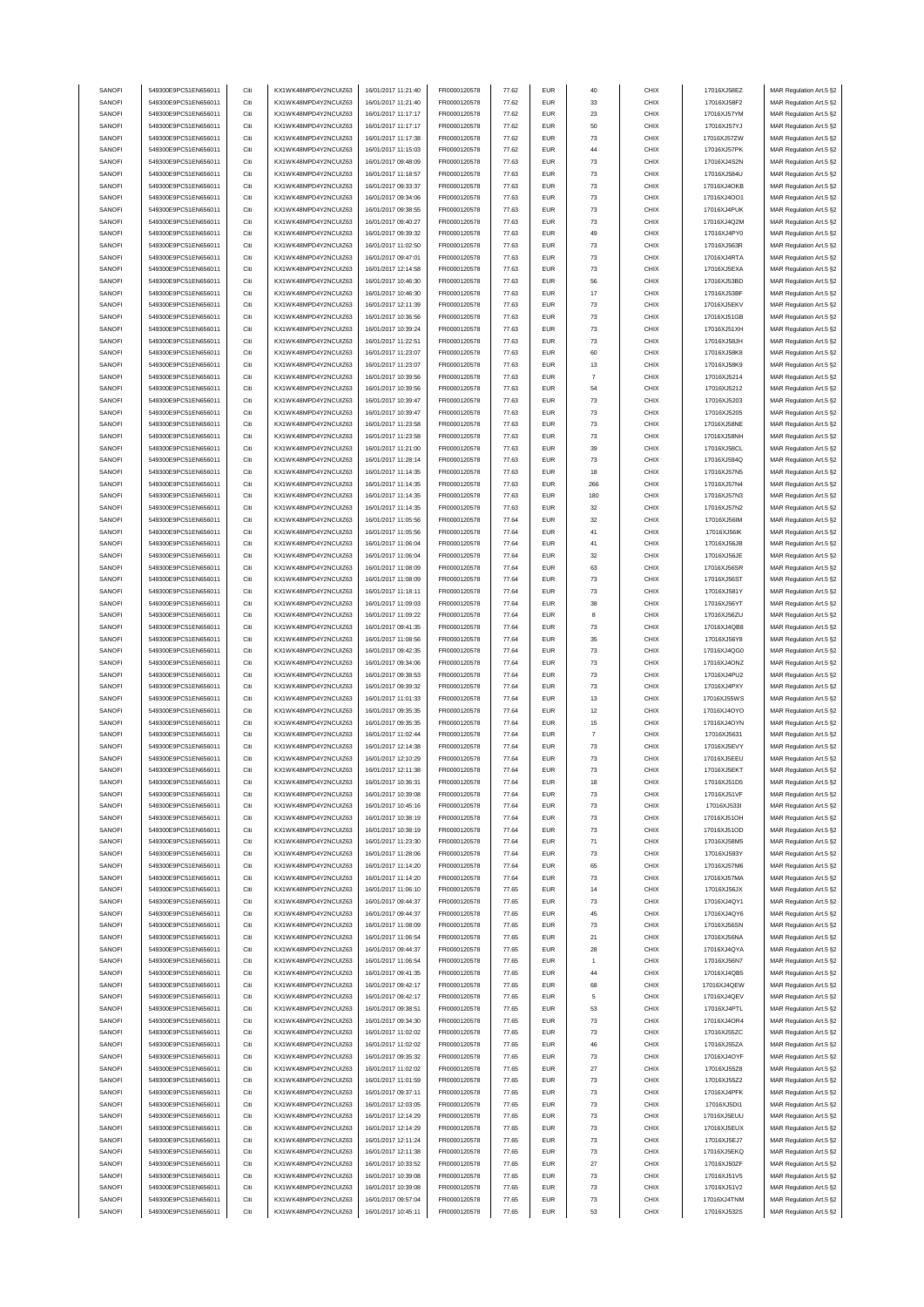| SANOFI           |                                              | Citi         | KX1WK48MPD4Y2NCUIZ63                         | 16/01/2017 10:45:11                        | FR0000120578                 | 77.65          | <b>EUR</b>               | 20                 | CHIX         | 17016XJ532P                | MAR Regulation Art.5 §2                            |
|------------------|----------------------------------------------|--------------|----------------------------------------------|--------------------------------------------|------------------------------|----------------|--------------------------|--------------------|--------------|----------------------------|----------------------------------------------------|
|                  | 549300E9PC51EN656011<br>549300E9PC51EN656011 | Citi         | KX1WK48MPD4Y2NCUIZ63                         | 16/01/2017 10:45:08                        |                              | 77.65          | <b>EUR</b>               | 30                 | CHIX         |                            |                                                    |
| SANOFI           |                                              |              |                                              |                                            | FR0000120578                 |                |                          |                    |              | 17016XJ532D                | MAR Regulation Art.5 §2                            |
| SANOFI           | 549300E9PC51EN656011                         | Citi         | KX1WK48MPD4Y2NCUIZ63                         | 16/01/2017 10:37:45                        | FR0000120578                 | 77.65          | <b>EUR</b>               | 8                  | CHIX         | 17016XJ51KT                | MAR Regulation Art.5 §2                            |
| SANOFI           | 549300E9PC51EN656011                         | Citi         | KX1WK48MPD4Y2NCUIZ63                         | 16/01/2017 10:37:45                        | FR0000120578                 | 77.65          | EUR                      | 65                 | CHIX         | 17016XJ51KV                | MAR Regulation Art.5 §2                            |
| SANOFI           | 549300E9PC51EN656011                         | Citi         | KX1WK48MPD4Y2NCLIIZ63                        | 16/01/2017 10:41:20                        | FR0000120578                 | 77.65          | <b>EUR</b>               | 73                 | CHIX         | 17016XJ5299                | MAR Regulation Art.5 §2                            |
| SANOFI           | 549300E9PC51EN656011                         | Citi         | KX1WK48MPD4Y2NCUIZ63                         | 16/01/2017 10:34:37                        | FR0000120578                 | 77.65          | <b>EUR</b>               | 73                 | CHIX         | 17016XJ513E                | MAR Regulation Art.5 §2                            |
| SANOFI           | 549300E9PC51EN656011                         | Citi         | KX1WK48MPD4Y2NCUIZ63                         | 16/01/2017 10:34:37                        | FR0000120578                 | 77.65          | <b>EUR</b>               | 73                 | CHIX         | 17016XJ513K                | MAR Regulation Art.5 §2                            |
|                  | 549300E9PC51EN656011                         | Citi         |                                              |                                            |                              | 77.65          | <b>EUR</b>               |                    |              |                            | MAR Regulation Art.5 §2                            |
| SANOFI           |                                              |              | KX1WK48MPD4Y2NCUIZ63                         | 16/01/2017 10:34:37                        | FR0000120578                 |                |                          | 121                | CHIX         | 17016XJ5139                |                                                    |
| SANOFI           | 549300E9PC51EN656011                         | Citi         | KX1WK48MPD4Y2NCUIZ63                         | 16/01/2017 11:28:05                        | FR0000120578                 | 77.65          | <b>EUR</b>               | 73                 | CHIX         | 17016XJ593X                | MAR Regulation Art.5 §2                            |
| SANOFI           | 549300E9PC51EN656011                         | Citi         | KX1WK48MPD4Y2NCUIZ63                         | 16/01/2017 10:34:12                        | FR0000120578                 | 77.65          | <b>EUR</b>               | 87                 | CHIX         | 17016XJ511E                | MAR Regulation Art.5 §2                            |
| SANOFI           | 549300E9PC51EN656011                         | Citi         | KX1WK48MPD4Y2NCUIZ63                         | 16/01/2017 10:34:36                        | FR0000120578                 | 77.65          | <b>EUR</b>               | 142                | CHIX         | 17016XJ5134                | MAR Regulation Art.5 §2                            |
| SANOFI           | 549300E9PC51EN656011                         | Citi         | KX1WK48MPD4Y2NCUIZ63                         | 16/01/2017 10:34:15                        | FR0000120578                 | 77.65          | <b>EUR</b>               | ${\bf 71}$         | CHIX         | 17016XJ511P                | MAR Regulation Art.5 §2                            |
|                  |                                              |              |                                              |                                            |                              |                |                          |                    |              |                            |                                                    |
| SANOFI           | 549300E9PC51EN656011                         | Citi         | KX1WK48MPD4Y2NCUIZ63                         | 16/01/2017 10:34:15                        | FR0000120578                 | 77.65          | EUR                      | $\sqrt{2}$         | CHIX         | 17016XJ511M                | MAR Regulation Art.5 §2                            |
| SANOFI           | 549300E9PC51EN656011                         | Citi         | KX1WK48MPD4Y2NCUIZ63                         | 16/01/2017 11:14:09                        | FR0000120578                 | 77.65          | <b>EUR</b>               | 73                 | CHIX         | 17016XJ57LC                | MAR Regulation Art.5 §2                            |
| SANOFI           | 549300E9PC51EN656011                         | Citi         | KX1WK48MPD4Y2NCUIZ63                         | 16/01/2017 09:43:52                        | FR0000120578                 | 77.66          | <b>EUR</b>               | 34                 | CHIX         | 17016XJ4QSB                | MAR Regulation Art.5 §2                            |
| SANOFI           | 549300E9PC51EN656011                         | Citi         | KX1WK48MPD4Y2NCUIZ63                         | 16/01/2017 09:35:58                        | FR0000120578                 | 77.66          | <b>EUR</b>               | 73                 | CHIX         | 17016XJ4P2R                | MAR Regulation Art.5 §2                            |
| SANOFI           | 549300E9PC51EN656011                         | Citi         | KX1WK48MPD4Y2NCUIZ63                         | 16/01/2017 11:06:51                        | FR0000120578                 | 77.66          | <b>EUR</b>               | 487                | CHIX         | 17016XJ56MT                | MAR Regulation Art.5 §2                            |
|                  | 549300E9PC51EN656011                         | Citi         | KX1WK48MPD4Y2NCUIZ63                         | 16/01/2017 11:06:51                        |                              | 77.66          | <b>EUR</b>               | 73                 | CHIX         |                            |                                                    |
| SANOFI           |                                              |              |                                              |                                            | FR0000120578                 |                |                          |                    |              | 17016XJ56MR                | MAR Regulation Art.5 §2                            |
| SANOFI           | 549300E9PC51EN656011                         | Citi         | KX1WK48MPD4Y2NCUIZ63                         | 16/01/2017 09:44:34                        | FR0000120578                 | 77.66          | <b>EUR</b>               | 73                 | CHIX         | 17016XJ4QXJ                | MAR Regulation Art.5 §2                            |
| SANOFI           | 549300E9PC51EN656011                         | Citi         | KX1WK48MPD4Y2NCUIZ63                         | 16/01/2017 11:06:51                        | FR0000120578                 | 77.66          | <b>EUR</b>               | 73                 | CHIX         | 17016XJ56N0                | MAR Regulation Art.5 §2                            |
| SANOFI           | 549300E9PC51EN656011                         | Citi         | KX1WK48MPD4Y2NCUIZ63                         | 16/01/2017 11:12:15                        | FR0000120578                 | 77.66          | <b>EUR</b>               | 59                 | CHIX         | 17016XJ57EC                | MAR Regulation Art.5 §2                            |
| SANOFI           | 549300E9PC51EN656011                         | Citi         | KX1WK48MPD4Y2NCUIZ63                         | 16/01/2017 11:12:15                        | FR0000120578                 | 77.66          | <b>EUR</b>               | 401                | CHIX         | 17016XJ57EE                | MAR Regulation Art.5 §2                            |
| SANOFI           | 549300E9PC51EN656011                         | Citi         | KX1WK48MPD4Y2NCUIZ63                         | 16/01/2017 10:59:11                        | FR0000120578                 | 77.66          | <b>EUR</b>               | 73                 | CHIX         | 17016XJ55GD                |                                                    |
|                  |                                              |              |                                              |                                            |                              |                |                          |                    |              |                            | MAR Regulation Art.5 §2                            |
| SANOFI           | 549300E9PC51EN656011                         | Citi         | KX1WK48MPD4Y2NCUIZ63                         | 16/01/2017 11:00:49                        | FR0000120578                 | 77.66          | <b>EUR</b>               | 73                 | CHIX         | 17016XJ55RF                | MAR Regulation Art.5 §2                            |
| SANOFI           | 549300E9PC51EN656011                         | Citi         | KX1WK48MPD4Y2NCUIZ63                         | 16/01/2017 11:10:01                        | FR0000120578                 | 77.66          | <b>EUR</b>               | 73                 | CHIX         | 17016XJ573Y                | MAR Regulation Art.5 §2                            |
| SANOFI           | 549300E9PC51EN656011                         | Citi         | KX1WK48MPD4Y2NCUIZ63                         | 16/01/2017 11:10:01                        | FR0000120578                 | 77.66          | <b>EUR</b>               | 73                 | CHIX         | 17016XJ573T                | MAR Regulation Art.5 §2                            |
| SANOFI           | 549300E9PC51EN656011                         | Citi         | KX1WK48MPD4Y2NCUIZ63                         | 16/01/2017 11:00:46                        | FR0000120578                 | 77.66          | <b>EUR</b>               | 69                 | CHIX         | 17016XJ55R8                | MAR Regulation Art.5 §2                            |
|                  | 549300E9PC51EN656011                         | Citi         | KX1WK48MPD4Y2NCUIZ63                         | 16/01/2017 09:36:35                        |                              | 77.66          | <b>EUR</b>               |                    |              |                            |                                                    |
| SANOFI           |                                              |              |                                              |                                            | FR0000120578                 |                |                          | 73                 | CHIX         | 17016XJ4P9D                | MAR Regulation Art.5 §2                            |
| SANOFI           | 549300E9PC51EN656011                         | Citi         | KX1WK48MPD4Y2NCUIZ63                         | 16/01/2017 09:35:27                        | FR0000120578                 | 77.66          | <b>EUR</b>               | 40                 | CHIX         | 17016XJ4OXP                | MAR Regulation Art.5 §2                            |
| SANOFI           | 549300E9PC51EN656011                         | Citi         | KX1WK48MPD4Y2NCUIZ63                         | 16/01/2017 11:11:08                        | FR0000120578                 | 77.66          | <b>EUR</b>               | 14                 | CHIX         | 17016XJ579V                | MAR Regulation Art.5 §2                            |
| SANOFI           | 549300E9PC51EN656011                         | Citi         | KX1WK48MPD4Y2NCUIZ63                         | 16/01/2017 12:16:25                        | FR0000120578                 | 77.66          | <b>EUR</b>               | 73                 | CHIX         | 17016XJ5F34                | MAR Regulation Art.5 §2                            |
| SANOFI           | 549300E9PC51EN656011                         | Citi         | KX1WK48MPD4Y2NCUIZ63                         | 16/01/2017 12:16:25                        | FR0000120578                 | 77.66          | <b>EUR</b>               | 73                 | CHIX         | 17016XJ5F30                | MAR Regulation Art.5 §2                            |
| SANOFI           | 549300E9PC51EN656011                         | Citi         | KX1WK48MPD4Y2NCUIZ63                         | 16/01/2017 10:52:02                        | FR0000120578                 | 77.66          | <b>EUR</b>               | 31                 | CHIX         | 17016XJ54F7                | MAR Regulation Art.5 §2                            |
|                  |                                              |              |                                              |                                            |                              |                |                          |                    |              |                            |                                                    |
| SANOFI           | 549300E9PC51EN656011                         | Citi         | KX1WK48MPD4Y2NCUIZ63                         | 16/01/2017 10:52:02                        | FR0000120578                 | 77.66          | <b>EUR</b>               | 24                 | CHIX         | 17016XJ54F9                | MAR Regulation Art.5 §2                            |
| SANOFI           | 549300E9PC51EN656011                         | Citi         | KX1WK48MPD4Y2NCUIZ63                         | 16/01/2017 10:52:02                        | FR0000120578                 | 77.66          | <b>EUR</b>               | 18                 | CHIX         | 17016XJ54F5                | MAR Regulation Art.5 §2                            |
| SANOFI           | 549300E9PC51EN656011                         | Citi         | KX1WK48MPD4Y2NCUIZ63                         | 16/01/2017 12:13:50                        | FR0000120578                 | 77.66          | <b>EUR</b>               | 73                 | CHIX         | 17016XJ5ERR                | MAR Regulation Art.5 §2                            |
| SANOFI           | 549300E9PC51EN656011                         | Citi         | KX1WK48MPD4Y2NCUIZ63                         | 16/01/2017 09:31:29                        | FR0000120578                 | 77.66          | <b>EUR</b>               | 73                 | CHIX         | 17016XJ4O2T                | MAR Regulation Art.5 §2                            |
| SANOFI           | 549300E9PC51EN656011                         | Citi         | KX1WK48MPD4Y2NCUIZ63                         | 16/01/2017 12:10:22                        | FR0000120578                 | 77.66          | <b>EUR</b>               | 73                 | CHIX         | 17016XJ5EEM                | MAR Regulation Art.5 §2                            |
|                  |                                              |              |                                              |                                            |                              |                |                          |                    |              |                            |                                                    |
| SANOFI           | 549300E9PC51EN656011                         | Citi         | KX1WK48MPD4Y2NCUIZ63                         | 16/01/2017 10:44:40                        | FR0000120578                 | 77.66          | <b>EUR</b>               | 73                 | CHIX         | 17016XJ52XL                | MAR Regulation Art.5 §2                            |
| SANOFI           | 549300E9PC51EN656011                         | Citi         | KX1WK48MPD4Y2NCUIZ63                         | 16/01/2017 10:43:42                        | FR0000120578                 | 77.66          | <b>EUR</b>               | 73                 | CHIX         | 17016XJ52QF                | MAR Regulation Art.5 §2                            |
| SANOFI           | 549300E9PC51EN656011                         | Citi         | KX1WK48MPD4Y2NCUIZ63                         | 16/01/2017 10:33:50                        | FR0000120578                 | 77.66          | <b>EUR</b>               | 73                 | CHIX         | 17016XJ50YW                | MAR Regulation Art.5 §2                            |
| SANOFI           | 549300E9PC51EN656011                         | Citi         | KX1WK48MPD4Y2NCUIZ63                         | 16/01/2017 10:39:08                        | FR0000120578                 | 77.66          | <b>EUR</b>               | 72                 | CHIX         | 17016XJ51UY                | MAR Regulation Art.5 §2                            |
| SANOFI           | 549300E9PC51EN656011                         | Citi         | KX1WK48MPD4Y2NCUIZ63                         | 16/01/2017 09:57:02                        | FR0000120578                 | 77.66          | <b>EUR</b>               | 73                 | CHIX         | 17016XJ4TMX                | MAR Regulation Art.5 §2                            |
| SANOFI           | 549300E9PC51EN656011                         | Citi         | KX1WK48MPD4Y2NCUIZ63                         | 16/01/2017 11:30:46                        | FR0000120578                 | 77.66          | <b>EUR</b>               | 73                 | CHIX         |                            |                                                    |
|                  |                                              |              |                                              |                                            |                              |                |                          |                    |              | 17016XJ59G7                | MAR Regulation Art.5 §2                            |
| SANOFI           | 549300E9PC51EN656011                         | Citi         | KX1WK48MPD4Y2NCUIZ63                         | 16/01/2017 11:29:48                        | FR0000120578                 | 77.66          | <b>EUR</b>               | 39                 | CHIX         | 17016XJ59BO                | MAR Regulation Art.5 §2                            |
| SANOFI           | 549300E9PC51EN656011                         | Citi         | KX1WK48MPD4Y2NCUIZ63                         | 16/01/2017 11:25:24                        | FR0000120578                 | 77.66          | <b>EUR</b>               | 73                 | CHIX         | 17016XJ58SS                | MAR Regulation Art.5 §2                            |
| SANOFI           | 549300E9PC51EN656011                         | Citi         | KX1WK48MPD4Y2NCUIZ63                         | 16/01/2017 10:33:50                        | FR0000120578                 | 77.66          | <b>EUR</b>               | 73                 | CHIX         | 17016XJ50Z3                | MAR Regulation Art.5 §2                            |
| SANOFI           | 549300E9PC51EN656011                         | Citi         | KX1WK48MPD4Y2NCUIZ63                         | 16/01/2017 11:12:29                        | FR0000120578                 | 77.66          | <b>EUR</b>               | 8                  | CHIX         | 17016XJ57FR                | MAR Regulation Art.5 §2                            |
| SANOFI           | 549300E9PC51EN656011                         | Citi         | KX1WK48MPD4Y2NCUIZ63                         | 16/01/2017 11:13:26                        | FR0000120578                 | 77.66          | <b>EUR</b>               | 60                 | CHIX         | 17016XJ57IV                | MAR Regulation Art.5 §2                            |
|                  |                                              |              |                                              |                                            |                              |                |                          |                    |              |                            |                                                    |
| SANOFI           | 549300E9PC51EN656011                         | Citi         | KX1WK48MPD4Y2NCUIZ63                         | 16/01/2017 09:30:09                        | FR0000120578                 | 77.67          | <b>EUR</b>               | 73                 | CHIX         | 17016XJ4NP3                | MAR Regulation Art.5 §2                            |
| SANOFI           | 549300E9PC51EN656011                         | Citi         | KX1WK48MPD4Y2NCUIZ63                         | 16/01/2017 09:30:09                        | FR0000120578                 | 77.67          | <b>EUR</b>               | 73                 | CHIX         | 17016XJ4NP5                | MAR Regulation Art.5 §2                            |
| SANOFI           | 549300E9PC51EN656011                         | Citi         | KX1WK48MPD4Y2NCUIZ63                         | 16/01/2017 10:59:08                        | FR0000120578                 | 77.67          | <b>EUR</b>               | 73                 | CHIX         | 17016XJ55G1                | MAR Regulation Art.5 §2                            |
| SANOFI           | 549300E9PC51EN656011                         | Citi         | KX1WK48MPD4Y2NCLIIZ63                        | 16/01/2017 09:37:10                        | FR0000120578                 | 77.67          | <b>EUR</b>               | 73                 | CHIX         | 17016XJ4PF7                | MAR Regulation Art.5 §2                            |
|                  | 549300E9PC51EN656011                         |              | KX1WK48MPD4Y2NCUIZ63                         | 16/01/2017 10:52:01                        | FR0000120578                 | 77.67          | <b>EUR</b>               | 73                 | CHIX         | 17016XJ54F1                | MAR Regulation Art.5 §2                            |
|                  |                                              |              |                                              |                                            |                              |                |                          |                    |              |                            |                                                    |
| SANOFI           |                                              | Citi         |                                              |                                            |                              |                |                          |                    |              |                            |                                                    |
| SANOFI           | 549300E9PC51EN656011                         | Citi         | KX1WK48MPD4Y2NCUIZ63                         | 16/01/2017 10:53:46                        | FR0000120578                 | 77.67          | <b>EUR</b>               | 73                 | CHIX         | 17016XJ54MM                | MAR Regulation Art.5 §2                            |
| SANOFI           | 549300E9PC51EN656011                         | Citi         | KX1WK48MPD4Y2NCUIZ63                         | 16/01/2017 10:53:48                        | FR0000120578                 | 77.67          | <b>EUR</b>               | 73                 | CHIX         | 17016XJ54MR                | MAR Regulation Art.5 §2                            |
| SANOFI           | 549300E9PC51EN656011                         | Citi         | KX1WK48MPD4Y2NCUIZ63                         | 16/01/2017 09:50:30                        | FR0000120578                 | 77.67          | <b>EUR</b>               | 73                 | CHIX         | 17016XJ4SLT                | MAR Regulation Art.5 §2                            |
|                  |                                              | Citi         |                                              |                                            |                              |                | <b>EUR</b>               |                    |              |                            |                                                    |
| SANOFI           | 549300E9PC51EN656011                         |              | KX1WK48MPD4Y2NCUIZ63                         | 16/01/2017 12:02:44                        | FR0000120578                 | 77.67          |                          | $\scriptstyle{72}$ | CHIX         | 17016XJ5DH8<br>17016X15316 | MAR Regulation Art.5 §2<br>MAR Regulation Art 5.82 |
| SANOFI           | 549300E9PC51EN656011                         |              | KX1WK48MPD4Y2NCLIIZ63                        | 16/01/2017 10:47:28                        | FR0000120578                 | 77.67          | FUR                      | 73                 | CHIX         |                            |                                                    |
| SANOFI           | 549300E9PC51EN656011                         | Citi         | KX1WK48MPD4Y2NCUIZ63                         | 16/01/2017 10:47:28                        | FR0000120578                 | 77.67          | <b>EUR</b>               | 73                 | CHIX         | 17016XJ53J3                | MAR Regulation Art.5 §2                            |
| SANOFI           | 549300E9PC51EN656011                         | Citi         | KX1WK48MPD4Y2NCUIZ63                         | 16/01/2017 12:10:21                        | FR0000120578                 | 77.67          | <b>EUR</b>               | 73                 | CHIX         | 17016XJ5EE8                | MAR Regulation Art.5 §2                            |
| SANOFI           | 549300E9PC51EN656011                         | Citi         | KX1WK48MPD4Y2NCUIZ63                         | 16/01/2017 10:42:42                        | FR0000120578                 | 77.67          | <b>EUR</b>               | 73                 | CHIX         | 17016XJ52J2                | MAR Regulation Art.5 §2                            |
| SANOFI           | 549300E9PC51EN656011                         | Citi         | KX1WK48MPD4Y2NCUIZ63                         | 16/01/2017 10:42:48                        | FR0000120578                 | 77.67          | <b>EUR</b>               | 8                  | CHIX         | 17016XJ52KL                |                                                    |
|                  |                                              |              |                                              |                                            |                              |                |                          |                    |              |                            | MAR Regulation Art.5 §2                            |
| SANOFI           | 549300E9PC51EN656011                         | Citi         | KX1WK48MPD4Y2NCUIZ63                         | 16/01/2017 10:42:48                        | FR0000120578                 | 77.67          | <b>EUR</b>               | 65                 | CHIX         | 17016XJ52KJ                | MAR Regulation Art.5 §2                            |
| SANOFI           | 549300E9PC51EN656011                         | Citi         | KX1WK48MPD4Y2NCUIZ63                         | 16/01/2017 10:42:48                        | FR0000120578                 | 77.67          | <b>EUR</b>               | 65                 | CHIX         | 17016XJ52KO                | MAR Regulation Art.5 §2                            |
| SANOFI           | 549300E9PC51EN656011                         | Citi         | KX1WK48MPD4Y2NCUIZ63                         | 16/01/2017 10:42:23                        | FR0000120578                 | 77.67          | <b>EUR</b>               | 73                 | CHIX         | 17016XJ52H1                | MAR Regulation Art.5 §2                            |
| SANOFI           | 549300E9PC51EN656011                         | Citi         | KX1WK48MPD4Y2NCUIZ63                         | 16/01/2017 10:42:23                        | FR0000120578                 | 77.67          | <b>EUR</b>               | 73                 | CHIX         | 17016XJ52GY                | MAR Regulation Art.5 §2                            |
| SANOFI           | 549300E9PC51EN656011                         | Citi         | KX1WK48MPD4Y2NCUIZ63                         | 16/01/2017 10:42:01                        | FR0000120578                 | 77.67          | <b>EUR</b>               | 51                 | CHIX         | 17016XJ52E5                | MAR Regulation Art.5 §2                            |
| SANOFI           | 549300E9PC51EN656011                         | Citi         | KX1WK48MPD4Y2NCUIZ63                         | 16/01/2017 10:42:00                        | FR0000120578                 | 77.67          | <b>EUR</b>               | 73                 | CHIX         | 17016XJ52E0                | MAR Regulation Art.5 §2                            |
|                  |                                              |              |                                              |                                            |                              |                |                          |                    |              |                            |                                                    |
| SANOFI           | 549300E9PC51EN656011                         | Citi         | KX1WK48MPD4Y2NCUIZ63                         | 16/01/2017 10:43:29                        | FR0000120578                 | 77.67          | <b>EUR</b>               | 17                 | CHIX         | 17016XJ52PG                | MAR Regulation Art.5 §2                            |
| SANOFI           | 549300E9PC51EN656011                         | Citi         | KX1WK48MPD4Y2NCUIZ63                         | 16/01/2017 10:43:21                        | FR0000120578                 | 77.67          | <b>EUR</b>               | 17                 | CHIX         | 17016XJ52ON                | MAR Regulation Art.5 §2                            |
| SANOFI           | 549300E9PC51EN656011                         | Citi         | KX1WK48MPD4Y2NCUIZ63                         | 16/01/2017 10:39:07                        | FR0000120578                 | 77.67          | <b>EUR</b>               | 41                 | CHIX         | 17016XJ51UM                | MAR Regulation Art.5 §2                            |
| SANOFI           | 549300E9PC51EN656011                         | Citi         | KX1WK48MPD4Y2NCUIZ63                         | 16/01/2017 10:39:04                        | FR0000120578                 | 77.67          | <b>EUR</b>               | 73                 | CHIX         | 17016XJ51TX                | MAR Regulation Art.5 §2                            |
| SANOFI           | 549300E9PC51EN656011                         | Citi         | KX1WK48MPD4Y2NCUIZ63                         | 16/01/2017 10:39:03                        | FR0000120578                 | 77.67          | <b>EUR</b>               | 73                 | CHIX         | 17016XJ51TQ                | MAR Regulation Art.5 §2                            |
|                  |                                              | Citi         |                                              |                                            |                              |                | <b>EUR</b>               |                    |              |                            |                                                    |
| SANOFI           | 549300E9PC51EN656011                         |              | KX1WK48MPD4Y2NCUIZ63                         | 16/01/2017 11:30:46                        | FR0000120578                 | 77.67          |                          | 69                 | CHIX         | 17016XJ59G1                | MAR Regulation Art.5 §2                            |
| SANOFI           | 549300E9PC51EN656011                         | Citi         | KX1WK48MPD4Y2NCUIZ63                         | 16/01/2017 11:30:46                        | FR0000120578                 | 77.67          | <b>EUR</b>               | 69                 | CHIX         | 17016XJ59G5                | MAR Regulation Art.5 §2                            |
| SANOFI           | 549300E9PC51EN656011                         | Citi         | KX1WK48MPD4Y2NCUIZ63                         | 16/01/2017 11:30:46                        | FR0000120578                 | 77.67          | <b>EUR</b>               | 4                  | CHIX         | 17016XJ59G4                | MAR Regulation Art.5 §2                            |
| SANOFI           | 549300E9PC51EN656011                         | Citi         | KX1WK48MPD4Y2NCUIZ63                         | 16/01/2017 11:30:08                        | FR0000120578                 | 77.67          | <b>EUR</b>               | 28                 | CHIX         | 17016XJ59DT                | MAR Regulation Art.5 §2                            |
| SANOFI           | 549300E9PC51EN656011                         | Citi         | KX1WK48MPD4Y2NCUIZ63                         | 16/01/2017 11:30:08                        | FR0000120578                 | 77.67          | <b>EUR</b>               | 45                 | CHIX         | 17016XJ59DS                | MAR Regulation Art.5 §2                            |
| SANOFI           | 549300E9PC51EN656011                         | Citi         | KX1WK48MPD4Y2NCUIZ63                         | 16/01/2017 11:25:10                        | FR0000120578                 | 77.67          | <b>EUR</b>               | 73                 | CHIX         | 17016XJ58RF                | MAR Regulation Art.5 §2                            |
|                  |                                              |              |                                              |                                            |                              |                |                          |                    |              |                            |                                                    |
| SANOFI           | 549300E9PC51EN656011                         | Citi         | KX1WK48MPD4Y2NCUIZ63                         | 16/01/2017 10:33:42                        | FR0000120578                 | 77.67          | <b>EUR</b>               | 73                 | CHIX         | 17016XJ50XX                | MAR Regulation Art.5 §2                            |
| SANOFI           | 549300E9PC51EN656011                         | Citi         | KX1WK48MPD4Y2NCUIZ63                         | 16/01/2017 10:31:32                        | FR0000120578                 | 77.67          | <b>EUR</b>               | 19                 | CHIX         | 17016XJ50KH                | MAR Regulation Art.5 §2                            |
| SANOFI           | 549300E9PC51EN656011                         | Citi         | KX1WK48MPD4Y2NCUIZ63                         | 16/01/2017 10:31:32                        | FR0000120578                 | 77.67          | <b>EUR</b>               | 54                 | CHIX         | 17016XJ50KF                | MAR Regulation Art.5 §2                            |
| SANOFI           | 549300E9PC51EN656011                         | Citi         | KX1WK48MPD4Y2NCUIZ63                         | 16/01/2017 11:28:02                        | FR0000120578                 | 77.67          | <b>EUR</b>               | 47                 | CHIX         | 17016XJ593Q                | MAR Regulation Art.5 §2                            |
| SANOFI           | 549300E9PC51EN656011                         | Citi         | KX1WK48MPD4Y2NCUIZ63                         | 16/01/2017 09:35:58                        | FR0000120578                 | 77.68          | <b>EUR</b>               | 73                 | CHIX         | 17016XJ4P2O                | MAR Regulation Art.5 §2                            |
|                  |                                              |              |                                              |                                            |                              |                |                          |                    |              |                            |                                                    |
| SANOFI           | 549300E9PC51EN656011                         | Citi         | KX1WK48MPD4Y2NCUIZ63                         | 16/01/2017 09:30:09                        | FR0000120578                 | 77.68          | <b>EUR</b>               | 73                 | CHIX         | 17016XJ4NOZ                | MAR Regulation Art.5 §2                            |
| SANOFI           | 549300E9PC51EN656011                         | Citi         | KX1WK48MPD4Y2NCUIZ63                         | 16/01/2017 12:00:28                        | FR0000120578                 | 77.68          | <b>EUR</b>               | 73                 | CHIX         | 17016XJ5D9C                | MAR Regulation Art.5 §2                            |
| SANOFI           | 549300E9PC51EN656011                         | Citi         | KX1WK48MPD4Y2NCUIZ63                         | 16/01/2017 12:00:00                        | FR0000120578                 | 77.68          | <b>EUR</b>               | 46                 | CHIX         | 17016XJ5D5R                | MAR Regulation Art.5 §2                            |
| SANOFI           | 549300E9PC51EN656011                         | Citi         | KX1WK48MPD4Y2NCUIZ63                         | 16/01/2017 12:07:58                        | FR0000120578                 | 77.68          | <b>EUR</b>               | 73                 | CHIX         | 17016XJ5E4X                | MAR Regulation Art.5 §2                            |
| SANOFI           | 549300E9PC51EN656011                         | Citi         | KX1WK48MPD4Y2NCUIZ63                         | 16/01/2017 12:08:07                        | FR0000120578                 | 77.68          | <b>EUR</b>               | 73                 | CHIX         | 17016XJ5E5V                | MAR Regulation Art.5 §2                            |
| SANOFI           | 549300E9PC51EN656011                         | Citi         | KX1WK48MPD4Y2NCUIZ63                         | 16/01/2017 11:00:02                        | FR0000120578                 | 77.68          | <b>EUR</b>               | 73                 | CHIX         | 17016XJ55NE                | MAR Regulation Art.5 §2                            |
| SANOFI           | 549300E9PC51EN656011                         | Citi         | KX1WK48MPD4Y2NCUIZ63                         | 16/01/2017 10:59:55                        |                              | 77.68          | <b>EUR</b>               | 73                 | CHIX         |                            |                                                    |
|                  |                                              |              |                                              |                                            | FR0000120578                 |                |                          |                    |              | 17016XJ55M9                | MAR Regulation Art.5 §2                            |
| SANOFI           | 549300E9PC51EN656011                         | Citi         | KX1WK48MPD4Y2NCUIZ63                         | 16/01/2017 09:37:10                        | FR0000120578                 | 77.68          | <b>EUR</b>               | 73                 | CHIX         | 17016XJ4PES                | MAR Regulation Art.5 §2                            |
| SANOFI<br>SANOFI | 549300E9PC51EN656011<br>549300E9PC51EN656011 | Citi<br>Citi | KX1WK48MPD4Y2NCUIZ63<br>KX1WK48MPD4Y2NCUIZ63 | 16/01/2017 10:51:41<br>16/01/2017 10:51:41 | FR0000120578<br>FR0000120578 | 77.68<br>77.68 | <b>EUR</b><br><b>EUR</b> | 73<br>73           | CHIX<br>CHIX | 17016XJ54D4<br>17016XJ54D3 | MAR Regulation Art.5 §2<br>MAR Regulation Art.5 §2 |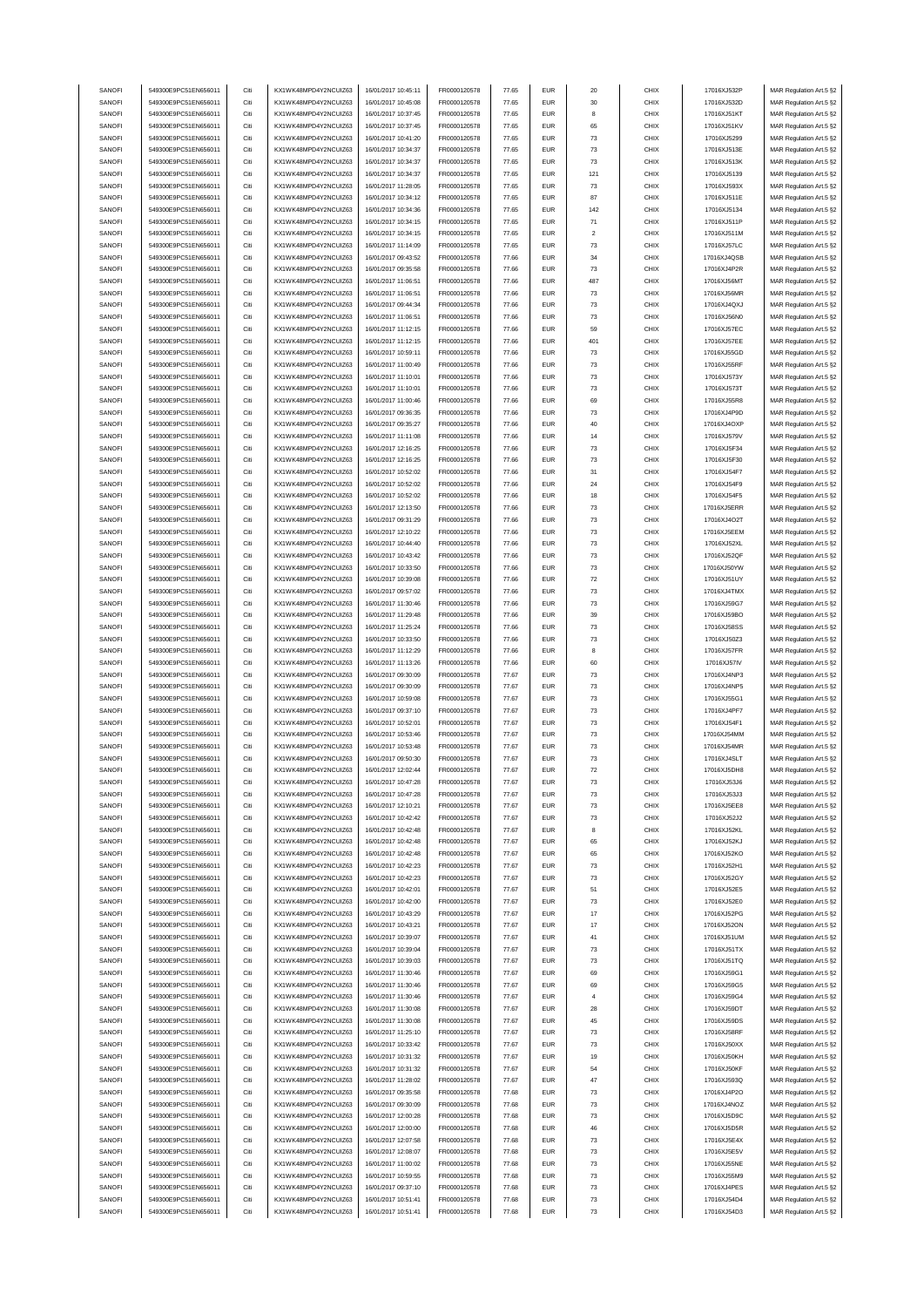| SANOFI<br>SANOFI | 549300E9PC51EN656011 | Citi | KX1WK48MPD4Y2NCUIZ63  | 16/01/2017 09:51:03 | FR0000120578 | 77.68 | <b>EUR</b> | $\mathbf{73}$  | CHIX        | 17016XJ4SPP  | MAR Regulation Art.5 §2 |
|------------------|----------------------|------|-----------------------|---------------------|--------------|-------|------------|----------------|-------------|--------------|-------------------------|
|                  | 549300E9PC51EN656011 | Citi | KX1WK48MPD4Y2NCUIZ63  | 16/01/2017 12:02:04 |              | 77.68 | <b>EUR</b> | 73             | CHIX        | 17016XJ5DFF  |                         |
|                  |                      |      |                       |                     | FR0000120578 |       |            |                |             |              | MAR Regulation Art.5 §2 |
| SANOFI           | 549300E9PC51EN656011 | Citi | KX1WK48MPD4Y2NCUIZ63  | 16/01/2017 12:02:41 | FR0000120578 | 77.68 | <b>EUR</b> | 46             | CHIX        | 17016XJ5DH2  | MAR Regulation Art.5 §2 |
| SANOFI           | 549300E9PC51EN656011 | Citi | KX1WK48MPD4Y2NCUIZ63  | 16/01/2017 12:02:04 | FR0000120578 | 77.68 | <b>EUR</b> | $\bf 73$       | CHIX        | 17016XJ5DFC  | MAR Regulation Art.5 §2 |
| SANOFI           | 549300E9PC51EN656011 | Citi | KX1WK48MPD4Y2NCLIIZ63 | 16/01/2017 09:50:29 | FR0000120578 | 77.68 | <b>EUR</b> | $\mathbf{73}$  | CHIX        | 17016XJ4SLD  | MAR Regulation Art.5 §2 |
| SANOFI           | 549300E9PC51EN656011 | Citi | KX1WK48MPD4Y2NCUIZ63  | 16/01/2017 09:50:29 | FR0000120578 | 77.68 | <b>EUR</b> | 69             | CHIX        | 17016XJ4SLC  | MAR Regulation Art.5 §2 |
| SANOFI           | 549300E9PC51EN656011 | Citi | KX1WK48MPD4Y2NCUIZ63  | 16/01/2017 10:47:14 | FR0000120578 | 77.68 | <b>EUR</b> | $\mathbf{73}$  | CHIX        | 17016XJ53HH  | MAR Regulation Art.5 §2 |
|                  |                      | Citi | KX1WK48MPD4Y2NCUIZ63  |                     |              | 77.68 | <b>EUR</b> |                |             |              | MAR Regulation Art.5 §2 |
| SANOFI           | 549300E9PC51EN656011 |      |                       | 16/01/2017 12:10:21 | FR0000120578 |       |            | $\bf 73$       | CHIX        | 17016XJ5EE5  |                         |
| SANOFI           | 549300E9PC51EN656011 | Citi | KX1WK48MPD4Y2NCUIZ63  | 16/01/2017 10:49:09 | FR0000120578 | 77.68 | <b>EUR</b> | 70             | CHIX        | 17016XJ53UO  | MAR Regulation Art.5 §2 |
| SANOFI           | 549300E9PC51EN656011 | Citi | KX1WK48MPD4Y2NCUIZ63  | 16/01/2017 10:48:58 | FR0000120578 | 77.68 | <b>EUR</b> | 73             | CHIX        | 17016XJ53SO  | MAR Regulation Art.5 §2 |
| SANOFI           | 549300E9PC51EN656011 | Citi | KX1WK48MPD4Y2NCUIZ63  | 16/01/2017 09:56:08 | FR0000120578 | 77.68 | <b>EUR</b> | 36             | CHIX        | 17016XJ4TEC  | MAR Regulation Art.5 §2 |
| SANOFI           | 549300E9PC51EN656011 | Citi | KX1WK48MPD4Y2NCUIZ63  | 16/01/2017 11:31:23 | FR0000120578 | 77.68 | <b>EUR</b> | 38             | CHIX        | 17016XJ59JP  | MAR Regulation Art.5 §2 |
|                  |                      |      |                       |                     |              |       |            |                |             |              |                         |
| SANOFI           | 549300E9PC51EN656011 | Citi | KX1WK48MPD4Y2NCUIZ63  | 16/01/2017 11:31:23 | FR0000120578 | 77.68 | <b>EUR</b> | 35             | CHIX        | 17016XJ59JS  | MAR Regulation Art.5 §2 |
| SANOFI           | 549300E9PC51EN656011 | Citi | KX1WK48MPD4Y2NCUIZ63  | 16/01/2017 09:56:08 | FR0000120578 | 77.68 | <b>EUR</b> | 37             | CHIX        | 17016XJ4TEF  | MAR Regulation Art.5 §2 |
| SANOFI           | 549300E9PC51EN656011 | Citi | KX1WK48MPD4Y2NCUIZ63  | 16/01/2017 11:30:43 | FR0000120578 | 77.68 | <b>EUR</b> | $\mathbf{73}$  | CHIX        | 17016XJ59FW  | MAR Regulation Art.5 §2 |
| SANOFI           | 549300E9PC51EN656011 | Citi | KX1WK48MPD4Y2NCUIZ63  | 16/01/2017 10:31:31 | FR0000120578 | 77.68 | <b>EUR</b> | $\bf 73$       | CHIX        | 17016XJ50K9  | MAR Regulation Art.5 §2 |
|                  |                      |      |                       |                     |              |       |            |                |             |              |                         |
| SANOFI           | 549300E9PC51EN656011 | Citi | KX1WK48MPD4Y2NCUIZ63  | 16/01/2017 11:27:53 | FR0000120578 | 77.68 | <b>EUR</b> | $\bf 73$       | CHIX        | 17016XJ592T  | MAR Regulation Art.5 §2 |
| SANOFI           | 549300E9PC51EN656011 | Citi | KX1WK48MPD4Y2NCUIZ63  | 16/01/2017 11:27:35 | FR0000120578 | 77.68 | <b>EUR</b> | 47             | CHIX        | 17016XJ5915  | MAR Regulation Art.5 §2 |
| SANOFI           | 549300E9PC51EN656011 | Citi | KX1WK48MPD4Y2NCUIZ63  | 16/01/2017 12:00:28 | FR0000120578 | 77.69 | <b>EUR</b> | 73             | CHIX        | 17016XJ5D9A  | MAR Regulation Art.5 §2 |
| SANOFI           | 549300E9PC51EN656011 | Citi | KX1WK48MPD4Y2NCUIZ63  | 16/01/2017 10:58:14 | FR0000120578 | 77.69 | <b>EUR</b> | $\bf 73$       | CHIX        | 17016XJ55BU  | MAR Regulation Art.5 §2 |
| SANOFI           | 549300E9PC51EN656011 | Citi | KX1WK48MPD4Y2NCUIZ63  | 16/01/2017 09:30:57 | FR0000120578 | 77.69 | <b>EUR</b> | 46             | CHIX        | 17016XJ4NWV  | MAR Regulation Art.5 §2 |
|                  |                      |      |                       |                     |              |       |            |                |             |              |                         |
| SANOFI           | 549300E9PC51EN656011 | Citi | KX1WK48MPD4Y2NCUIZ63  | 16/01/2017 10:51:25 | FR0000120578 | 77.69 | <b>EUR</b> | $\mathbf{73}$  | CHIX        | 17016XJ54AZ  | MAR Regulation Art.5 §2 |
| SANOFI           | 549300E9PC51EN656011 | Citi | KX1WK48MPD4Y2NCUIZ63  | 16/01/2017 10:51:26 | FR0000120578 | 77.69 | <b>EUR</b> | 26             | CHIX        | 17016XJ54B7  | MAR Regulation Art.5 §2 |
| SANOFI           | 549300E9PC51EN656011 | Citi | KX1WK48MPD4Y2NCUIZ63  | 16/01/2017 10:55:16 | FR0000120578 | 77.69 | <b>EUR</b> | $\mathbf{73}$  | CHIX        | 17016XJ54V7  | MAR Regulation Art.5 §2 |
| SANOFI           | 549300E9PC51EN656011 | Citi | KX1WK48MPD4Y2NCUIZ63  | 16/01/2017 10:55:19 | FR0000120578 | 77.69 | <b>EUR</b> | 64             | CHIX        | 17016XJ54VL  | MAR Regulation Art.5 §2 |
| SANOFI           | 549300E9PC51EN656011 | Citi | KX1WK48MPD4Y2NCUIZ63  | 16/01/2017 10:55:19 | FR0000120578 | 77.69 | <b>EUR</b> | $\overline{9}$ | CHIX        | 17016XJ54VN  | MAR Regulation Art.5 §2 |
|                  | 549300E9PC51EN656011 |      |                       |                     |              |       |            |                |             |              |                         |
| SANOFI           |                      | Citi | KX1WK48MPD4Y2NCUIZ63  | 16/01/2017 09:50:22 | FR0000120578 | 77.69 | <b>EUR</b> | 11             | CHIX        | 17016XJ4SKS  | MAR Regulation Art.5 §2 |
| SANOFI           | 549300E9PC51EN656011 | Citi | KX1WK48MPD4Y2NCUIZ63  | 16/01/2017 09:50:22 | FR0000120578 | 77.69 | <b>EUR</b> | 62             | CHIX        | 17016XJ4SKP  | MAR Regulation Art.5 §2 |
| SANOFI           | 549300E9PC51EN656011 | Citi | KX1WK48MPD4Y2NCUIZ63  | 16/01/2017 10:58:03 | FR0000120578 | 77.69 | <b>EUR</b> | $\bf 73$       | CHIX        | 17016XJ55AH  | MAR Regulation Art.5 §2 |
| SANOFI           | 549300E9PC51EN656011 | Citi | KX1WK48MPD4Y2NCUIZ63  | 16/01/2017 10:48:12 | FR0000120578 | 77.69 | <b>EUR</b> | 34             | CHIX        | 17016XJ53OE  | MAR Regulation Art.5 §2 |
| SANOFI           | 549300E9PC51EN656011 | Citi | KX1WK48MPD4Y2NCUIZ63  | 16/01/2017 12:10:14 | FR0000120578 | 77.69 | <b>EUR</b> | $\mathbf{73}$  | CHIX        | 17016XJ5EDN  | MAR Regulation Art.5 §2 |
|                  |                      |      |                       |                     |              |       |            |                |             |              |                         |
| SANOFI           | 549300E9PC51EN656011 | Citi | KX1WK48MPD4Y2NCUIZ63  | 16/01/2017 10:57:51 | FR0000120578 | 77.69 | <b>EUR</b> | $\bf 73$       | CHIX        | 17016XJ5592  | MAR Regulation Art.5 §2 |
| SANOFI           | 549300E9PC51EN656011 | Citi | KX1WK48MPD4Y2NCUIZ63  | 16/01/2017 10:49:31 | FR0000120578 | 77.69 | <b>EUR</b> | 69             | CHIX        | 17016XJ53X0  | MAR Regulation Art.5 §2 |
| SANOFI           | 549300E9PC51EN656011 | Citi | KX1WK48MPD4Y2NCUIZ63  | 16/01/2017 10:57:57 | FR0000120578 | 77.69 | <b>EUR</b> | 73             | CHIX        | 17016XJ559X  | MAR Regulation Art.5 §2 |
| SANOFI           | 549300E9PC51EN656011 | Citi | KX1WK48MPD4Y2NCUIZ63  | 16/01/2017 10:31:25 | FR0000120578 | 77.69 | <b>EUR</b> | 73             | CHIX        | 17016XJ50JK  | MAR Regulation Art.5 §2 |
| SANOFI           | 549300E9PC51EN656011 | Citi | KX1WK48MPD4Y2NCUIZ63  | 16/01/2017 10:31:25 | FR0000120578 | 77.69 | <b>EUR</b> | $\bf 73$       | CHIX        | 17016XJ50JG  | MAR Regulation Art.5 §2 |
|                  |                      |      |                       |                     |              |       |            |                |             |              |                         |
| SANOFI           | 549300E9PC51EN656011 | Citi | KX1WK48MPD4Y2NCUIZ63  | 16/01/2017 10:31:30 | FR0000120578 | 77.69 | <b>EUR</b> | $\bf 73$       | CHIX        | 17016XJ50K5  | MAR Regulation Art.5 §2 |
| SANOFI           | 549300E9PC51EN656011 | Citi | KX1WK48MPD4Y2NCUIZ63  | 16/01/2017 09:30:43 | FR0000120578 | 77.70 | <b>EUR</b> | 59             | CHIX        | 17016XJ4NUP  | MAR Regulation Art.5 §2 |
| SANOFI           | 549300E9PC51EN656011 | Citi | KX1WK48MPD4Y2NCUIZ63  | 16/01/2017 09:30:43 | FR0000120578 | 77.70 | <b>EUR</b> | 14             | CHIX        | 17016XJ4NUM  | MAR Regulation Art.5 §2 |
| SANOFI           | 549300E9PC51EN656011 | Citi | KX1WK48MPD4Y2NCUIZ63  | 16/01/2017 09:30:45 | FR0000120578 | 77.70 | <b>EUR</b> | $\mathbf{73}$  | CHIX        | 17016XJ4NUZ  | MAR Regulation Art.5 §2 |
| SANOFI           | 549300E9PC51EN656011 | Citi | KX1WK48MPD4Y2NCUIZ63  | 16/01/2017 12:06:12 | FR0000120578 | 77.70 | <b>EUR</b> | $\bf 73$       | CHIX        | 17016XJ5DXZ  | MAR Regulation Art.5 §2 |
| SANOFI           | 549300E9PC51EN656011 | Citi | KX1WK48MPD4Y2NCUIZ63  | 16/01/2017 10:54:35 | FR0000120578 | 77.70 | <b>EUR</b> | 23             | CHIX        | 17016XJ54R9  | MAR Regulation Art.5 §2 |
|                  |                      |      |                       |                     |              |       |            |                |             |              |                         |
| SANOFI           | 549300E9PC51EN656011 | Citi | KX1WK48MPD4Y2NCUIZ63  | 16/01/2017 10:55:16 | FR0000120578 | 77.70 | <b>EUR</b> | 73             | CHIX        | 17016XJ54UY  | MAR Regulation Art.5 §2 |
| SANOFI           | 549300E9PC51EN656011 | Citi | KX1WK48MPD4Y2NCUIZ63  | 16/01/2017 09:58:33 | FR0000120578 | 77.70 | <b>EUR</b> | 73             | CHIX        | 17016XJ4U20  | MAR Regulation Art.5 §2 |
| SANOFI           | 549300E9PC51EN656011 | Citi | KX1WK48MPD4Y2NCUIZ63  | 16/01/2017 12:04:12 | FR0000120578 | 77.70 | <b>EUR</b> | $\bf 73$       | CHIX        | 17016XJ5DMQ  | MAR Regulation Art.5 §2 |
| SANOFI           | 549300E9PC51EN656011 | Citi | KX1WK48MPD4Y2NCUIZ63  | 16/01/2017 10:48:09 | FR0000120578 | 77.70 | <b>EUR</b> | 62             | CHIX        | 17016XJ53O7  | MAR Regulation Art.5 §2 |
| SANOFI           | 549300E9PC51EN656011 | Citi | KX1WK48MPD4Y2NCUIZ63  | 16/01/2017 10:57:07 | FR0000120578 | 77.70 | <b>EUR</b> | 71             | CHIX        | 17016XJ5550  | MAR Regulation Art.5 §2 |
|                  |                      |      |                       |                     |              |       |            |                |             |              |                         |
| SANOFI           | 549300E9PC51EN656011 | Citi | KX1WK48MPD4Y2NCUIZ63  | 16/01/2017 10:57:07 | FR0000120578 | 77.70 | <b>EUR</b> | 104            | CHIX        | 17016XJ5552  | MAR Regulation Art.5 §2 |
| SANOFI           | 549300E9PC51EN656011 | Citi | KX1WK48MPD4Y2NCUIZ63  | 16/01/2017 10:48:09 | FR0000120578 | 77.70 | <b>EUR</b> | $\mathbf{73}$  | CHIX        | 17016XJ53NV  | MAR Regulation Art.5 §2 |
| SANOFI           | 549300E9PC51EN656011 | Citi | KX1WK48MPD4Y2NCUIZ63  | 16/01/2017 12:10:13 | FR0000120578 | 77.70 | <b>EUR</b> | ${\bf 28}$     | CHIX        | 17016XJ5EDF  | MAR Regulation Art.5 §2 |
| SANOFI           | 549300E9PC51EN656011 | Citi | KX1WK48MPD4Y2NCUIZ63  | 16/01/2017 10:56:39 | FR0000120578 | 77.70 | <b>EUR</b> | $\sqrt{2}$     | CHIX        | 17016XJ552A  | MAR Regulation Art.5 §2 |
| SANOFI           | 549300E9PC51EN656011 | Citi | KX1WK48MPD4Y2NCUIZ63  | 16/01/2017 10:57:33 | FR0000120578 | 77.70 | <b>EUR</b> | 73             | CHIX        | 17016XJ5575  | MAR Regulation Art.5 §2 |
|                  |                      | Citi |                       |                     |              |       |            |                |             |              |                         |
| SANOFI           | 549300E9PC51EN656011 |      | KX1WK48MPD4Y2NCUIZ63  | 16/01/2017 09:24:07 | FR0000120578 | 77.70 | <b>EUR</b> | $\mathbf{73}$  | CHIX        | 17016XJ4LT5  | MAR Regulation Art.5 §2 |
| SANOFI           | 549300E9PC51EN656011 |      |                       | 16/01/2017 10:51:07 | FR0000120578 | 77.70 | <b>EUR</b> | $\bf 73$       | CHIX        | 17016XJ548N  | MAR Regulation Art.5 §2 |
|                  |                      | Citi | KX1WK48MPD4Y2NCUIZ63  |                     |              |       |            |                |             |              |                         |
| SANOFI           | 549300E9PC51EN656011 | Citi | KX1WK48MPD4Y2NCUIZ63  | 16/01/2017 09:20:02 | FR0000120578 | 77.70 | <b>EUR</b> | $\mathbf{73}$  | CHIX        | 17016XJ4L2L  | MAR Regulation Art.5 §2 |
| SANOFI           | 549300E9PC51EN656011 | Citi | KX1WK48MPD4Y2NCUIZ63  | 16/01/2017 09:20:02 | FR0000120578 | 77.70 | <b>EUR</b> | 47             | CHIX        | 17016XJ4L2M  | MAR Regulation Art.5 §2 |
|                  |                      |      |                       |                     |              |       |            |                |             |              |                         |
| SANOFI           | 549300E9PC51EN656011 | Citi | KX1WK48MPD4Y2NCUIZ63  | 16/01/2017 09:55:36 | FR0000120578 | 77.70 | <b>EUR</b> | $\mathbf{73}$  | CHIX        | 17016XJ4TAN  | MAR Regulation Art.5 §2 |
| SANOFI           | 549300E9PC51EN656011 | Citi | KX1WK48MPD4Y2NCUIZ63  | 16/01/2017 09:20:02 | FR0000120578 | 77.70 | <b>EUR</b> | $\mathbf{73}$  | CHIX        | 17016XJ4L1W  | MAR Regulation Art.5 §2 |
| SANOFI           | 549300E9PC51EN656011 |      | KX1WK48MPD4Y2NCLIIZ63 | 16/01/2017 09:52:36 | FR0000120578 | 77.71 | FUR        |                | CHIX        | 17016X IASWE | MAR Regulation Art 5 82 |
| SANOFI           | 549300E9PC51EN656011 | Citi | KX1WK48MPD4Y2NCUIZ63  | 16/01/2017 09:52:23 | FR0000120578 | 77.71 | <b>EUR</b> | $\sqrt{2}$     | CHIX        | 17016XJ4SVW  | MAR Regulation Art.5 §2 |
| SANOFI           | 549300E9PC51EN656011 | Citi | KX1WK48MPD4Y2NCUIZ63  | 16/01/2017 09:52:23 | FR0000120578 | 77.71 | <b>EUR</b> | $\mathbf{73}$  | CHIX        | 17016XJ4SVU  | MAR Regulation Art.5 §2 |
|                  |                      |      |                       |                     |              |       |            |                |             |              |                         |
| SANOFI           | 549300E9PC51EN656011 | Citi | KX1WK48MPD4Y2NCUIZ63  | 16/01/2017 09:58:33 | FR0000120578 | 77.71 | <b>EUR</b> | 73             | CHIX        | 17016XJ4U1X  | MAR Regulation Art.5 §2 |
| SANOFI           | 549300E9PC51EN656011 | Citi | KX1WK48MPD4Y2NCUIZ63  | 16/01/2017 09:58:48 | FR0000120578 | 77.71 | <b>EUR</b> | $\mathbf{73}$  | CHIX        | 17016XJ4U4K  | MAR Regulation Art.5 §2 |
| SANOFI           | 549300E9PC51EN656011 | Citi | KX1WK48MPD4Y2NCUIZ63  | 16/01/2017 09:23:22 | FR0000120578 | 77.71 | <b>EUR</b> | $\mathbf{73}$  | CHIX        | 17016XJ4LOJ  | MAR Regulation Art.5 §2 |
| SANOFI           | 549300E9PC51EN656011 | Citi | KX1WK48MPD4Y2NCUIZ63  | 16/01/2017 09:53:20 | FR0000120578 | 77.71 | <b>EUR</b> | $\sqrt{4}$     | CHIX        | 17016XJ4SYO  | MAR Regulation Art.5 §2 |
| SANOFI           | 549300E9PC51EN656011 | Citi | KX1WK48MPD4Y2NCUIZ63  | 16/01/2017 09:53:20 | FR0000120578 | 77.71 | <b>EUR</b> | $\sqrt{2}$     | CHIX        | 17016XJ4SYI  | MAR Regulation Art.5 §2 |
| SANOFI           | 549300E9PC51EN656011 | Citi | KX1WK48MPD4Y2NCUIZ63  | 16/01/2017 09:53:20 | FR0000120578 | 77.71 | <b>EUR</b> | 3              | CHIX        | 17016XJ4SYL  | MAR Regulation Art.5 §2 |
|                  |                      |      |                       |                     |              |       |            |                |             |              |                         |
| SANOFI           | 549300E9PC51EN656011 | Citi | KX1WK48MPD4Y2NCUIZ63  | 16/01/2017 09:53:20 | FR0000120578 | 77.71 | <b>EUR</b> | $\overline{4}$ | CHIX        | 17016XJ4SYR  | MAR Regulation Art.5 §2 |
| SANOFI           | 549300E9PC51EN656011 | Citi | KX1WK48MPD4Y2NCUIZ63  | 16/01/2017 09:53:20 | FR0000120578 | 77.71 | <b>EUR</b> | 40             | CHIX        | 17016XJ4SYT  | MAR Regulation Art.5 §2 |
| SANOFI           | 549300E9PC51EN656011 | Citi | KX1WK48MPD4Y2NCUIZ63  | 16/01/2017 09:23:03 | FR0000120578 | 77.71 | <b>EUR</b> | 6              | CHIX        | 17016XJ4LM6  | MAR Regulation Art.5 §2 |
| SANOFI           | 549300E9PC51EN656011 | Citi | KX1WK48MPD4Y2NCUIZ63  | 16/01/2017 09:18:48 | FR0000120578 | 77.71 | <b>EUR</b> | $\mathbf{73}$  | CHIX        | 17016XJ4KR0  | MAR Regulation Art.5 §2 |
|                  |                      |      | KX1WK48MPD4Y2NCUIZ63  |                     | FR0000120578 |       |            |                |             | 17016XJ4T2G  |                         |
| SANOFI           | 549300E9PC51EN656011 | Citi |                       | 16/01/2017 09:54:14 |              | 77.71 | <b>EUR</b> | 15             | CHIX        |              | MAR Regulation Art.5 §2 |
| SANOFI           | 549300E9PC51EN656011 | Citi | KX1WK48MPD4Y2NCUIZ63  | 16/01/2017 09:55:26 | FR0000120578 | 77.71 | <b>EUR</b> | 73             | CHIX        | 17016XJ4T7V  | MAR Regulation Art.5 §2 |
| SANOFI           | 549300E9PC51EN656011 | Citi | KX1WK48MPD4Y2NCUIZ63  | 16/01/2017 10:56:38 | FR0000120578 | 77.71 | <b>EUR</b> | 386            | CHIX        | 17016XJ5527  | MAR Regulation Art.5 §2 |
| SANOFI           | 549300E9PC51EN656011 | Citi | KX1WK48MPD4Y2NCUIZ63  | 16/01/2017 10:48:09 | FR0000120578 | 77.71 | <b>EUR</b> | 70             | CHIX        | 17016XJ53NR  | MAR Regulation Art.5 §2 |
| SANOFI           | 549300E9PC51EN656011 | Citi | KX1WK48MPD4Y2NCUIZ63  | 16/01/2017 10:56:38 | FR0000120578 | 77.71 | <b>EUR</b> | 73             | CHIX        | 17016XJ5524  | MAR Regulation Art.5 §2 |
| SANOFI           | 549300E9PC51EN656011 | Citi | KX1WK48MPD4Y2NCUIZ63  | 16/01/2017 10:56:39 | FR0000120578 | 77.71 | <b>EUR</b> | 101            | CHIX        | 17016XJ5529  | MAR Regulation Art.5 §2 |
| SANOFI           | 549300E9PC51EN656011 | Citi | KX1WK48MPD4Y2NCUIZ63  | 16/01/2017 10:50:56 | FR0000120578 | 77.71 | <b>EUR</b> | 73             | CHIX        | 17016XJ547G  | MAR Regulation Art.5 §2 |
|                  |                      |      |                       |                     |              |       |            |                |             |              |                         |
| SANOFI           | 549300E9PC51EN656011 | Citi | KX1WK48MPD4Y2NCUIZ63  | 16/01/2017 09:20:02 | FR0000120578 | 77.71 | <b>EUR</b> | $\bf 73$       | CHIX        | 17016XJ4L1S  | MAR Regulation Art.5 §2 |
| SANOFI           | 549300E9PC51EN656011 | Citi | KX1WK48MPD4Y2NCUIZ63  | 16/01/2017 11:57:02 | FR0000120578 | 77.72 | <b>EUR</b> | $\mathbf{73}$  | CHIX        | 17016XJ5CRP  | MAR Regulation Art.5 §2 |
| SANOFI           | 549300E9PC51EN656011 | Citi | KX1WK48MPD4Y2NCUIZ63  | 16/01/2017 11:56:11 | FR0000120578 | 77.72 | <b>EUR</b> | 15             | CHIX        | 17016XJ5CO7  | MAR Regulation Art.5 §2 |
| SANOFI           | 549300E9PC51EN656011 | Citi | KX1WK48MPD4Y2NCUIZ63  | 16/01/2017 11:56:12 | FR0000120578 | 77.72 | <b>EUR</b> | 58             | CHIX        | 17016XJ5CO9  | MAR Regulation Art.5 §2 |
| SANOFI           | 549300E9PC51EN656011 | Citi | KX1WK48MPD4Y2NCUIZ63  | 16/01/2017 09:52:14 | FR0000120578 | 77.72 | <b>EUR</b> | $\mathbf{73}$  | CHIX        | 17016XJ4SVL  | MAR Regulation Art.5 §2 |
|                  |                      | Citi |                       |                     |              |       |            |                |             |              |                         |
| SANOFI           | 549300E9PC51EN656011 |      | KX1WK48MPD4Y2NCUIZ63  | 16/01/2017 09:23:21 | FR0000120578 | 77.72 | <b>EUR</b> | 19             | CHIX        | 17016XJ4LOC  | MAR Regulation Art.5 §2 |
| SANOFI           | 549300E9PC51EN656011 | Citi | KX1WK48MPD4Y2NCUIZ63  | 16/01/2017 12:06:08 | FR0000120578 | 77.72 | <b>EUR</b> | 18             | CHIX        | 17016XJ5DXI  | MAR Regulation Art.5 §2 |
| SANOFI           | 549300E9PC51EN656011 | Citi | KX1WK48MPD4Y2NCUIZ63  | 16/01/2017 09:53:20 | FR0000120578 | 77.72 | <b>EUR</b> | $\bf 73$       | CHIX        | 17016XJ4SY9  | MAR Regulation Art.5 §2 |
| SANOFI           | 549300E9PC51EN656011 | Citi | KX1WK48MPD4Y2NCUIZ63  | 16/01/2017 09:23:03 | FR0000120578 | 77.72 | <b>EUR</b> | 32             | CHIX        | 17016XJ4LM4  | MAR Regulation Art.5 §2 |
| SANOFI           | 549300E9PC51EN656011 | Citi | KX1WK48MPD4Y2NCUIZ63  | 16/01/2017 09:54:11 | FR0000120578 | 77.72 | <b>EUR</b> | $\mathbf{73}$  | CHIX        | 17016XJ4T2D  | MAR Regulation Art.5 §2 |
| SANOFI           | 549300E9PC51EN656011 | Citi | KX1WK48MPD4Y2NCUIZ63  | 16/01/2017 09:19:54 | FR0000120578 | 77.72 | <b>EUR</b> | $\mathbf{73}$  | CHIX        | 17016XJ4L1D  | MAR Regulation Art.5 §2 |
| SANOFI           | 549300E9PC51EN656011 | Citi | KX1WK48MPD4Y2NCUIZ63  | 16/01/2017 11:51:54 | FR0000120578 | 77.72 | <b>EUR</b> | $\mathbf{73}$  | CHIX        | 17016XJ5C4T  |                         |
|                  |                      |      |                       |                     |              |       |            |                |             |              | MAR Regulation Art.5 §2 |
| SANOFI           | 549300E9PC51EN656011 | Citi | KX1WK48MPD4Y2NCUIZ63  | 16/01/2017 12:06:08 | FR0000120578 | 77.73 | <b>EUR</b> | $\mathbf{73}$  | CHIX        | 17016XJ5DXH  | MAR Regulation Art.5 §2 |
| SANOFI           | 549300E9PC51EN656011 | Citi | KX1WK48MPD4Y2NCUIZ63  | 16/01/2017 12:06:08 | FR0000120578 | 77.73 | <b>EUR</b> | 73             | CHIX        | 17016XJ5DXE  | MAR Regulation Art.5 §2 |
| SANOFI           | 549300E9PC51EN656011 | Citi | KX1WK48MPD4Y2NCUIZ63  | 16/01/2017 09:23:03 | FR0000120578 | 77.73 | <b>EUR</b> | 40             | CHIX        | 17016XJ4LLZ  | MAR Regulation Art.5 §2 |
| SANOFI           | 549300E9PC51EN656011 | Citi | KX1WK48MPD4Y2NCUIZ63  | 16/01/2017 09:23:03 | FR0000120578 | 77.73 | <b>EUR</b> | 33             | CHIX        | 17016XJ4LLX  | MAR Regulation Art.5 §2 |
| SANOFI           | 549300E9PC51EN656011 | Citi | KX1WK48MPD4Y2NCUIZ63  | 16/01/2017 09:25:50 | FR0000120578 | 77.73 | <b>EUR</b> | $\bf 73$       | <b>CHIX</b> | 17016XJ4M7O  | MAR Regulation Art.5 §2 |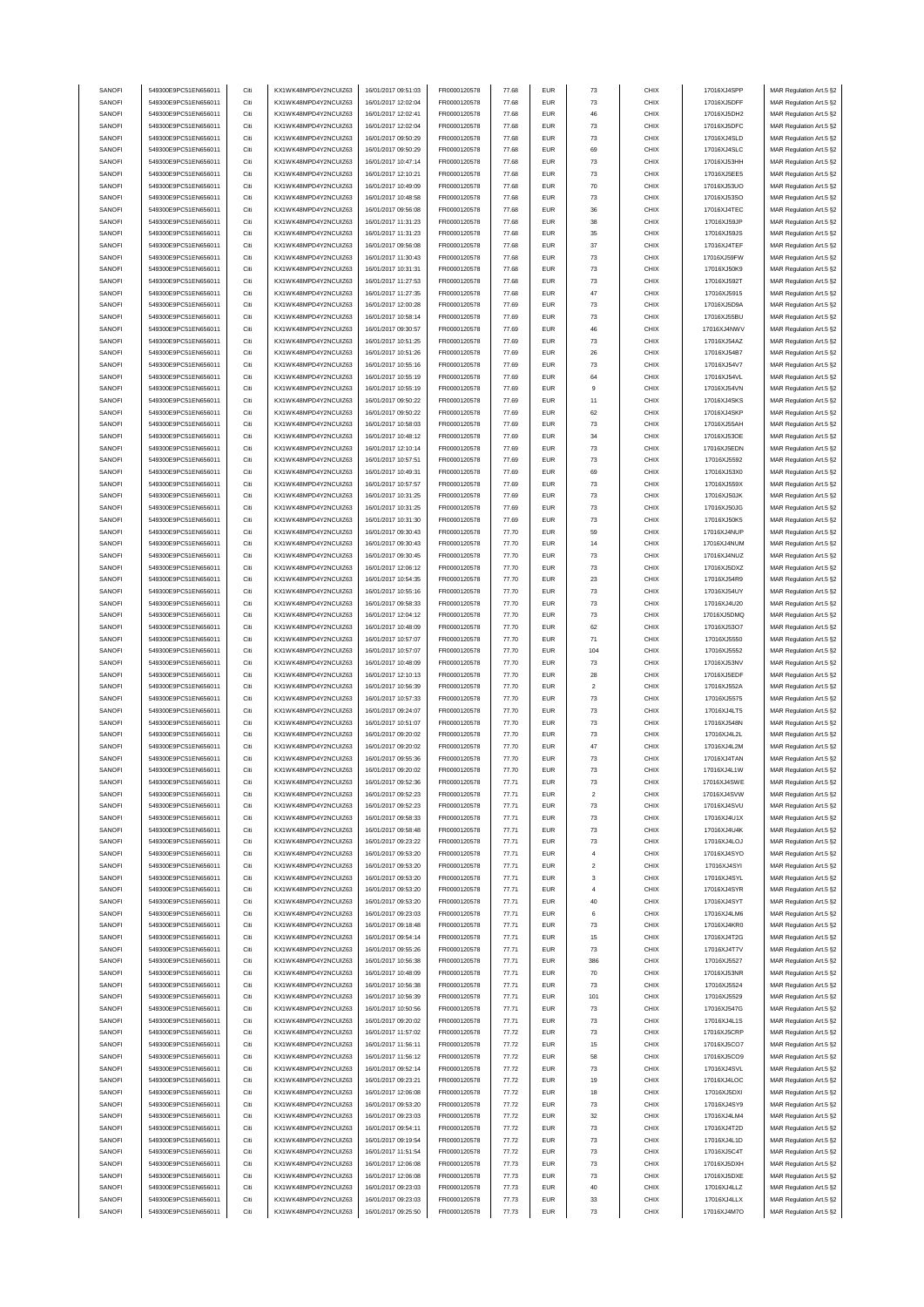| SANOFI<br>SANOFI |                                              | Citi | KX1WK48MPD4Y2NCUIZ63  | 16/01/2017 09:18:48 | FR0000120578 | 77.73 | <b>EUR</b> | 73             | CHIX | 17016XJ4KQW | MAR Regulation Art.5 §2                            |
|------------------|----------------------------------------------|------|-----------------------|---------------------|--------------|-------|------------|----------------|------|-------------|----------------------------------------------------|
|                  | 549300E9PC51EN656011<br>549300E9PC51EN656011 | Citi | KX1WK48MPD4Y2NCUIZ63  | 16/01/2017 09:54:11 |              | 77.73 | <b>EUR</b> | 73             | CHIX | 17016XJ4T2C |                                                    |
|                  |                                              |      |                       |                     | FR0000120578 |       |            |                |      |             | MAR Regulation Art.5 §2                            |
| SANOFI           | 549300E9PC51EN656011                         | Citi | KX1WK48MPD4Y2NCUIZ63  | 16/01/2017 09:24:44 | FR0000120578 | 77.73 | <b>EUR</b> | 73             | CHIX | 17016XJ4LYS | MAR Regulation Art.5 §2                            |
| SANOFI           | 549300E9PC51EN656011                         | Citi | KX1WK48MPD4Y2NCUIZ63  | 16/01/2017 09:24:43 | FR0000120578 | 77.73 | EUR        | 73             | CHIX | 17016XJ4LYO | MAR Regulation Art.5 §2                            |
| SANOFI           | 549300E9PC51EN656011                         | Citi | KX1WK48MPD4Y2NCLIIZ63 | 16/01/2017 09:26:12 | FR0000120578 | 77.73 | <b>EUR</b> | 73             | CHIX | 17016XJ4MD4 | MAR Regulation Art.5 §2                            |
| SANOFI           | 549300E9PC51EN656011                         | Citi | KX1WK48MPD4Y2NCUIZ63  | 16/01/2017 09:25:12 | FR0000120578 | 77.73 | <b>EUR</b> | 28             | CHIX | 17016XJ4M30 | MAR Regulation Art.5 §2                            |
| SANOFI           | 549300E9PC51EN656011                         | Citi | KX1WK48MPD4Y2NCUIZ63  | 16/01/2017 09:25:12 | FR0000120578 | 77.73 | <b>EUR</b> | 33             | CHIX | 17016XJ4M31 | MAR Regulation Art.5 §2                            |
|                  |                                              |      |                       |                     |              |       |            |                |      |             |                                                    |
| SANOFI           | 549300E9PC51EN656011                         | Citi | KX1WK48MPD4Y2NCUIZ63  | 16/01/2017 11:33:00 | FR0000120578 | 77.73 | <b>EUR</b> | 73             | CHIX | 17016XJ59PM | MAR Regulation Art.5 §2                            |
| SANOFI           | 549300E9PC51EN656011                         | Citi | KX1WK48MPD4Y2NCUIZ63  | 16/01/2017 09:20:38 | FR0000120578 | 77.73 | <b>EUR</b> | 20             | CHIX | 17016XJ4L5I | MAR Regulation Art.5 §2                            |
| SANOFI           | 549300E9PC51EN656011                         | Citi | KX1WK48MPD4Y2NCUIZ63  | 16/01/2017 11:59:19 | FR0000120578 | 77.74 | <b>EUR</b> | 73             | CHIX | 17016XJ5D1X | MAR Regulation Art.5 §2                            |
| SANOFI           | 549300E9PC51EN656011                         | Citi | KX1WK48MPD4Y2NCUIZ63  | 16/01/2017 11:59:19 | FR0000120578 | 77.74 | <b>EUR</b> | 221            | CHIX | 17016XJ5D20 | MAR Regulation Art.5 §2                            |
| SANOFI           | 549300E9PC51EN656011                         | Citi | KX1WK48MPD4Y2NCUIZ63  | 16/01/2017 11:59:19 | FR0000120578 | 77.74 | <b>EUR</b> | 73             | CHIX | 17016XJ5D24 | MAR Regulation Art.5 §2                            |
|                  |                                              |      |                       |                     |              |       |            |                |      |             |                                                    |
| SANOFI           | 549300E9PC51EN656011                         | Citi | KX1WK48MPD4Y2NCUIZ63  | 16/01/2017 12:06:08 | FR0000120578 | 77.74 | EUR        | 73             | CHIX | 17016XJ5DXC | MAR Regulation Art.5 §2                            |
| SANOFI           | 549300E9PC51EN656011                         | Citi | KX1WK48MPD4Y2NCUIZ63  | 16/01/2017 09:22:37 | FR0000120578 | 77.74 | <b>EUR</b> | 73             | CHIX | 17016XJ4LKO | MAR Regulation Art.5 §2                            |
| SANOFI           | 549300E9PC51EN656011                         | Citi | KX1WK48MPD4Y2NCUIZ63  | 16/01/2017 09:18:48 | FR0000120578 | 77.74 | <b>EUR</b> | 73             | CHIX | 17016XJ4KQS | MAR Regulation Art.5 §2                            |
| SANOFI           | 549300E9PC51EN656011                         | Citi | KX1WK48MPD4Y2NCUIZ63  | 16/01/2017 09:25:12 | FR0000120578 | 77.74 | <b>EUR</b> | 73             | CHIX | 17016XJ4M2V | MAR Regulation Art.5 §2                            |
| SANOFI           | 549300E9PC51EN656011                         | Citi | KX1WK48MPD4Y2NCUIZ63  | 16/01/2017 09:25:35 | FR0000120578 | 77.74 | <b>EUR</b> | 6              | CHIX | 17016XJ4M63 | MAR Regulation Art.5 §2                            |
|                  | 549300E9PC51EN656011                         | Citi | KX1WK48MPD4Y2NCUIZ63  | 16/01/2017 09:21:18 |              | 77.74 | <b>EUR</b> | 70             | CHIX |             |                                                    |
| SANOFI           |                                              |      |                       |                     | FR0000120578 |       |            |                |      | 17016XJ4LA2 | MAR Regulation Art.5 §2                            |
| SANOFI           | 549300E9PC51EN656011                         | Citi | KX1WK48MPD4Y2NCUIZ63  | 16/01/2017 09:26:37 | FR0000120578 | 77.74 | <b>EUR</b> | 38             | CHIX | 17016XJ4MI0 | MAR Regulation Art.5 §2                            |
| SANOFI           | 549300E9PC51EN656011                         | Citi | KX1WK48MPD4Y2NCUIZ63  | 16/01/2017 09:26:37 | FR0000120578 | 77.74 | <b>EUR</b> | 9              | CHIX | 17016XJ4MHX | MAR Regulation Art.5 §2                            |
| SANOFI           | 549300E9PC51EN656011                         | Citi | KX1WK48MPD4Y2NCUIZ63  | 16/01/2017 09:24:40 | FR0000120578 | 77.74 | <b>EUR</b> | $\overline{4}$ | CHIX | 17016XJ4LYC | MAR Regulation Art.5 §2                            |
| SANOFI           | 549300E9PC51EN656011                         | Citi | KX1WK48MPD4Y2NCUIZ63  | 16/01/2017 09:24:43 | FR0000120578 | 77.74 | <b>EUR</b> | 51             | CHIX | 17016XJ4LYM | MAR Regulation Art.5 §2                            |
| SANOFI           | 549300E9PC51EN656011                         | Citi | KX1WK48MPD4Y2NCUIZ63  | 16/01/2017 11:35:52 | FR0000120578 | 77.74 | <b>EUR</b> | 73             | CHIX | 17016XJ5A15 |                                                    |
|                  |                                              |      |                       |                     |              |       |            |                |      |             | MAR Regulation Art.5 §2                            |
| SANOFI           | 549300E9PC51EN656011                         | Citi | KX1WK48MPD4Y2NCUIZ63  | 16/01/2017 11:35:38 | FR0000120578 | 77.74 | <b>EUR</b> | 32             | CHIX | 17016XJ5A0T | MAR Regulation Art.5 §2                            |
| SANOFI           | 549300E9PC51EN656011                         | Citi | KX1WK48MPD4Y2NCUIZ63  | 16/01/2017 11:35:33 | FR0000120578 | 77.74 | <b>EUR</b> | 69             | CHIX | 17016XJ5A0I | MAR Regulation Art.5 §2                            |
| SANOFI           | 549300E9PC51EN656011                         | Citi | KX1WK48MPD4Y2NCUIZ63  | 16/01/2017 11:35:38 | FR0000120578 | 77.74 | <b>EUR</b> | 29             | CHIX | 17016XJ5A0R | MAR Regulation Art.5 §2                            |
| SANOFI           | 549300E9PC51EN656011                         | Citi | KX1WK48MPD4Y2NCUIZ63  | 16/01/2017 11:35:38 | FR0000120578 | 77.74 | <b>EUR</b> | 12             | CHIX | 17016XJ5A0O | MAR Regulation Art.5 §2                            |
| SANOFI           | 549300E9PC51EN656011                         | Citi | KX1WK48MPD4Y2NCUIZ63  |                     |              | 77.74 | <b>EUR</b> |                | CHIX |             |                                                    |
|                  |                                              |      |                       | 16/01/2017 11:35:33 | FR0000120578 |       |            | 46             |      | 17016XJ5A0M | MAR Regulation Art.5 §2                            |
| SANOFI           | 549300E9PC51EN656011                         | Citi | KX1WK48MPD4Y2NCUIZ63  | 16/01/2017 11:35:17 | FR0000120578 | 77.74 | <b>EUR</b> | 73             | CHIX | 17016XJ59ZP | MAR Regulation Art.5 §2                            |
| SANOFI           | 549300E9PC51EN656011                         | Citi | KX1WK48MPD4Y2NCUIZ63  | 16/01/2017 09:20:35 | FR0000120578 | 77.74 | <b>EUR</b> | 73             | CHIX | 17016XJ4L4X | MAR Regulation Art.5 §2                            |
| SANOFI           | 549300E9PC51EN656011                         | Citi | KX1WK48MPD4Y2NCUIZ63  | 16/01/2017 11:51:34 | FR0000120578 | 77.74 | <b>EUR</b> | 29             | CHIX | 17016XJ5C3D | MAR Regulation Art.5 §2                            |
| SANOFI           | 549300E9PC51EN656011                         | Citi | KX1WK48MPD4Y2NCUIZ63  | 16/01/2017 11:51:32 | FR0000120578 | 77.74 | <b>EUR</b> | 43             | CHIX | 17016XJ5C3B | MAR Regulation Art.5 §2                            |
| SANOFI           | 549300E9PC51EN656011                         |      | KX1WK48MPD4Y2NCUIZ63  |                     | FR0000120578 |       |            | 73             | CHIX |             |                                                    |
|                  |                                              | Citi |                       | 16/01/2017 11:59:19 |              | 77.75 | <b>EUR</b> |                |      | 17016XJ5D1Q | MAR Regulation Art.5 §2                            |
| SANOFI           | 549300E9PC51EN656011                         | Citi | KX1WK48MPD4Y2NCUIZ63  | 16/01/2017 11:59:19 | FR0000120578 | 77.75 | <b>EUR</b> | 333            | CHIX | 17016XJ5D1T | MAR Regulation Art.5 §2                            |
| SANOFI           | 549300E9PC51EN656011                         | Citi | KX1WK48MPD4Y2NCUIZ63  | 16/01/2017 11:55:02 | FR0000120578 | 77.75 | <b>EUR</b> | 73             | CHIX | 17016XJ5CJD | MAR Regulation Art.5 §2                            |
| SANOFI           | 549300E9PC51EN656011                         | Citi | KX1WK48MPD4Y2NCUIZ63  | 16/01/2017 09:21:41 | FR0000120578 | 77.75 | <b>EUR</b> | 73             | CHIX | 17016XJ4LCV | MAR Regulation Art.5 §2                            |
| SANOFI           | 549300E9PC51EN656011                         | Citi | KX1WK48MPD4Y2NCUIZ63  | 16/01/2017 09:22:37 | FR0000120578 | 77.75 | <b>EUR</b> | 73             | CHIX | 17016XJ4LKN | MAR Regulation Art.5 §2                            |
| SANOFI           | 549300E9PC51EN656011                         | Citi | KX1WK48MPD4Y2NCUIZ63  | 16/01/2017 09:25:29 | FR0000120578 | 77.75 | <b>EUR</b> | 73             | CHIX | 17016XJ4M4I | MAR Regulation Art.5 §2                            |
|                  |                                              |      |                       |                     |              |       |            |                |      |             |                                                    |
| SANOFI           | 549300E9PC51EN656011                         | Citi | KX1WK48MPD4Y2NCUIZ63  | 16/01/2017 09:26:31 | FR0000120578 | 77.75 | <b>EUR</b> | 73             | CHIX | 17016XJ4MG8 | MAR Regulation Art.5 §2                            |
| SANOFI           | 549300E9PC51EN656011                         | Citi | KX1WK48MPD4Y2NCUIZ63  | 16/01/2017 09:24:40 | FR0000120578 | 77.75 | <b>EUR</b> | 73             | CHIX | 17016XJ4LY8 | MAR Regulation Art.5 §2                            |
| SANOFI           | 549300E9PC51EN656011                         | Citi | KX1WK48MPD4Y2NCUIZ63  | 16/01/2017 09:26:07 | FR0000120578 | 77.75 | <b>EUR</b> | 73             | CHIX | 17016XJ4MC3 | MAR Regulation Art.5 §2                            |
| SANOFI           | 549300E9PC51EN656011                         | Citi | KX1WK48MPD4Y2NCUIZ63  | 16/01/2017 11:35:28 | FR0000120578 | 77.75 | <b>EUR</b> | 73             | CHIX | 17016XJ5A05 | MAR Regulation Art.5 §2                            |
| SANOFI           | 549300E9PC51EN656011                         | Citi | KX1WK48MPD4Y2NCUIZ63  | 16/01/2017 09:21:08 | FR0000120578 | 77.75 | <b>EUR</b> | 50             | CHIX | 17016XJ4L8I | MAR Regulation Art.5 §2                            |
| SANOFI           | 549300E9PC51EN656011                         | Citi | KX1WK48MPD4Y2NCUIZ63  | 16/01/2017 09:21:18 | FR0000120578 | 77.75 | <b>EUR</b> | 73             | CHIX | 17016XJ4L9S |                                                    |
|                  |                                              |      |                       |                     |              |       |            |                |      |             | MAR Regulation Art.5 §2                            |
| SANOFI           | 549300E9PC51EN656011                         | Citi | KX1WK48MPD4Y2NCUIZ63  | 16/01/2017 11:34:22 | FR0000120578 | 77.75 | <b>EUR</b> | 73             | CHIX | 17016XJ59UY | MAR Regulation Art.5 §2                            |
| SANOFI           | 549300E9PC51EN656011                         | Citi | KX1WK48MPD4Y2NCUIZ63  | 16/01/2017 09:21:01 | FR0000120578 | 77.75 | <b>EUR</b> | 73             | CHIX | 17016XJ4L80 | MAR Regulation Art.5 §2                            |
| SANOFI           | 549300E9PC51EN656011                         | Citi | KX1WK48MPD4Y2NCUIZ63  | 16/01/2017 11:51:31 | FR0000120578 | 77.75 | <b>EUR</b> | 73             | CHIX | 17016XJ5C38 | MAR Regulation Art.5 §2                            |
| SANOFI           | 549300E9PC51EN656011                         | Citi | KX1WK48MPD4Y2NCUIZ63  | 16/01/2017 11:55:01 | FR0000120578 | 77.76 | <b>EUR</b> | 14             | CHIX | 17016XJ5CJA | MAR Regulation Art.5 §2                            |
| SANOFI           | 549300E9PC51EN656011                         | Citi | KX1WK48MPD4Y2NCUIZ63  | 16/01/2017 11:55:01 | FR0000120578 | 77.76 | <b>EUR</b> | 59             | CHIX | 17016XJ5CJ9 | MAR Regulation Art.5 §2                            |
|                  |                                              |      |                       |                     |              |       |            |                |      |             |                                                    |
| SANOFI           | 549300E9PC51EN656011                         | Citi | KX1WK48MPD4Y2NCUIZ63  | 16/01/2017 09:21:32 | FR0000120578 | 77.76 | <b>EUR</b> | 73             | CHIX | 17016XJ4LBT | MAR Regulation Art.5 §2                            |
| SANOFI           | 549300E9PC51EN656011                         | Citi | KX1WK48MPD4Y2NCUIZ63  | 16/01/2017 11:51:20 | FR0000120578 | 77.76 | <b>EUR</b> | 67             | CHIX | 17016XJ5C2N | MAR Regulation Art.5 §2                            |
| SANOFI           |                                              |      |                       |                     |              | 77.76 | <b>EUR</b> | 6              |      |             |                                                    |
|                  | 549300E9PC51EN656011                         | Citi | KX1WK48MPD4Y2NCUIZ63  | 16/01/2017 11:51:20 | FR0000120578 |       |            |                | CHIX | 17016XJ5C2R | MAR Regulation Art.5 §2                            |
|                  | 549300E9PC51EN656011                         | Citi | KX1WK48MPD4Y2NCLIIZ63 | 16/01/2017 11:55:01 |              |       |            |                |      | 17016XJ5CJ7 |                                                    |
| SANOFI           |                                              |      |                       |                     | FR0000120578 | 77.77 | <b>EUR</b> | 73             | CHIX |             | MAR Regulation Art.5 §2                            |
| SANOFI           | 549300E9PC51EN656011                         | Citi | KX1WK48MPD4Y2NCUIZ63  | 16/01/2017 11:36:46 | FR0000120578 | 77.77 | <b>EUR</b> | 57             | CHIX | 17016XJ5A4T | MAR Regulation Art.5 §2                            |
| SANOFI           | 549300E9PC51EN656011                         | Citi | KX1WK48MPD4Y2NCUIZ63  | 16/01/2017 11:36:45 | FR0000120578 | 77.77 | <b>EUR</b> | 73             | CHIX | 17016XJ5A4M | MAR Regulation Art.5 §2                            |
| SANOFI           | 549300E9PC51EN656011                         | Citi | KX1WK48MPD4Y2NCUIZ63  | 16/01/2017 11:54:32 | FR0000120578 | 77.78 | <b>EUR</b> | 62             | CHIX | 17016XJ5CGB | MAR Regulation Art.5 §2                            |
| SANOFI           | 549300E9PC51EN656011                         | Citi | KX1WK48MPD4Y2NCUIZ63  | 16/01/2017 11:54:32 | FR0000120578 | 77.78 | <b>EUR</b> | 73             | CHIX | 17016XJ5CGF | MAR Regulation Art.5 §2                            |
|                  |                                              | Citi |                       |                     |              |       | <b>EUR</b> |                |      |             |                                                    |
| SANOFI           | 549300E9PC51EN656011                         |      | KX1WK48MPD4Y2NCUIZ63  | 16/01/2017 11:55:01 | FR0000120578 | 77.78 |            | 73             | CHIX | 17016XJ5CJ5 | MAR Regulation Art.5 §2<br>MAR Regulation Art 5.82 |
| SANOFI           | 549300E9PC51EN656011                         | Citi | KX1WK48MPD4Y2NCLIIZ63 | 16/01/2017 11:54:57 | FR0000120578 | 77.79 | FUR        | 73             | CHIX | 17016XJ5CIH |                                                    |
| SANOFI           | 549300E9PC51EN656011                         | Citi | KX1WK48MPD4Y2NCUIZ63  | 16/01/2017 11:54:52 | FR0000120578 | 77.79 | <b>EUR</b> | 73             | CHIX | 17016XJ5CH5 | MAR Regulation Art.5 §2                            |
| SANOFI           | 549300E9PC51EN656011                         | Citi | KX1WK48MPD4Y2NCUIZ63  | 16/01/2017 11:54:52 | FR0000120578 | 77.80 | <b>EUR</b> | 73             | CHIX | 17016XJ5CH0 | MAR Regulation Art.5 §2                            |
| SANOFI           | 549300E9PC51EN656011                         | Citi | KX1WK48MPD4Y2NCUIZ63  | 16/01/2017 09:17:53 | FR0000120578 | 77.80 | <b>EUR</b> | 38             | CHIX | 17016XJ4KGK | MAR Regulation Art.5 §2                            |
| SANOFI           | 549300E9PC51EN656011                         | Citi | KX1WK48MPD4Y2NCUIZ63  | 16/01/2017 09:17:53 | FR0000120578 | 77.80 | <b>EUR</b> | 23             | CHIX | 17016XJ4KGL |                                                    |
|                  |                                              |      |                       |                     |              |       |            |                |      |             | MAR Regulation Art.5 §2                            |
| SANOFI           | 549300E9PC51EN656011                         | Citi | KX1WK48MPD4Y2NCUIZ63  | 16/01/2017 09:17:11 | FR0000120578 | 77.81 | <b>EUR</b> | 73             | CHIX | 17016XJ4KBU | MAR Regulation Art.5 §2                            |
| SANOFI           | 549300E9PC51EN656011                         | Citi | KX1WK48MPD4Y2NCUIZ63  | 16/01/2017 09:17:53 | FR0000120578 | 77.81 | <b>EUR</b> | 54             | CHIX | 17016XJ4KGM | MAR Regulation Art.5 §2                            |
| SANOFI           | 549300E9PC51EN656011                         | Citi | KX1WK48MPD4Y2NCUIZ63  | 16/01/2017 09:17:53 | FR0000120578 | 77.81 | <b>EUR</b> | 73             | CHIX | 17016XJ4KGI | MAR Regulation Art.5 §2                            |
| SANOFI           | 549300E9PC51EN656011                         | Citi | KX1WK48MPD4Y2NCUIZ63  | 16/01/2017 09:17:48 | FR0000120578 | 77.81 | <b>EUR</b> | 73             | CHIX | 17016XJ4KFB | MAR Regulation Art.5 §2                            |
| SANOFI           | 549300E9PC51EN656011                         | Citi | KX1WK48MPD4Y2NCUIZ63  | 16/01/2017 09:17:25 | FR0000120578 | 77.81 | <b>EUR</b> | 73             | CHIX | 17016XJ4KE8 | MAR Regulation Art.5 §2                            |
| SANOFI           | 549300E9PC51EN656011                         | Citi | KX1WK48MPD4Y2NCUIZ63  | 16/01/2017 09:17:25 | FR0000120578 | 77.81 | <b>EUR</b> | 73             | CHIX | 17016XJ4KE6 | MAR Regulation Art.5 §2                            |
|                  |                                              |      |                       |                     |              |       |            |                |      |             |                                                    |
| SANOFI           | 549300E9PC51EN656011                         | Citi | KX1WK48MPD4Y2NCUIZ63  | 16/01/2017 09:16:49 | FR0000120578 | 77.82 | <b>EUR</b> | 73             | CHIX | 17016XJ4K96 | MAR Regulation Art.5 §2                            |
| SANOFI           | 549300E9PC51EN656011                         | Citi | KX1WK48MPD4Y2NCUIZ63  | 16/01/2017 09:17:02 | FR0000120578 | 77.82 | <b>EUR</b> | 73             | CHIX | 17016XJ4KAQ | MAR Regulation Art.5 §2                            |
| SANOFI           | 549300E9PC51EN656011                         | Citi | KX1WK48MPD4Y2NCUIZ63  | 16/01/2017 09:17:07 | FR0000120578 | 77.82 | <b>EUR</b> | 73             | CHIX | 17016XJ4KBG | MAR Regulation Art.5 §2                            |
| SANOFI           | 549300E9PC51EN656011                         | Citi | KX1WK48MPD4Y2NCUIZ63  | 16/01/2017 09:05:53 | FR0000120578 | 77.82 | <b>EUR</b> | 73             | CHIX | 17016XJ4HGZ | MAR Regulation Art.5 §2                            |
| SANOFI           | 549300E9PC51EN656011                         | Citi | KX1WK48MPD4Y2NCUIZ63  | 16/01/2017 11:38:02 | FR0000120578 | 77.82 | <b>EUR</b> | 73             | CHIX | 17016XJ5A9J | MAR Regulation Art.5 §2                            |
|                  |                                              |      |                       |                     |              |       |            |                |      |             |                                                    |
| SANOFI           | 549300E9PC51EN656011                         | Citi | KX1WK48MPD4Y2NCUIZ63  | 16/01/2017 11:50:06 | FR0000120578 | 77.83 | <b>EUR</b> | 73             | CHIX | 17016XJ5BRL | MAR Regulation Art.5 §2                            |
| SANOFI           | 549300E9PC51EN656011                         | Citi | KX1WK48MPD4Y2NCUIZ63  | 16/01/2017 09:05:49 | FR0000120578 | 77.83 | <b>EUR</b> | 46             | CHIX | 17016XJ4HGI | MAR Regulation Art.5 §2                            |
| SANOFI           | 549300E9PC51EN656011                         | Citi | KX1WK48MPD4Y2NCUIZ63  | 16/01/2017 11:37:57 | FR0000120578 | 77.83 | <b>EUR</b> | 81             | CHIX | 17016XJ5A96 | MAR Regulation Art.5 §2                            |
| SANOFI           | 549300E9PC51EN656011                         | Citi | KX1WK48MPD4Y2NCUIZ63  | 16/01/2017 11:37:57 | FR0000120578 | 77.83 | <b>EUR</b> | 105            | CHIX | 17016XJ5A94 | MAR Regulation Art.5 §2                            |
| SANOFI           | 549300E9PC51EN656011                         | Citi | KX1WK48MPD4Y2NCUIZ63  | 16/01/2017 11:37:57 | FR0000120578 | 77.83 | <b>EUR</b> | 216            | CHIX | 17016XJ5A98 | MAR Regulation Art.5 §2                            |
|                  |                                              |      |                       |                     |              |       |            |                |      |             |                                                    |
| SANOFI           | 549300E9PC51EN656011                         | Citi | KX1WK48MPD4Y2NCUIZ63  | 16/01/2017 11:37:57 | FR0000120578 | 77.83 | <b>EUR</b> | 207            | CHIX | 17016XJ5A99 | MAR Regulation Art.5 §2                            |
| SANOFI           | 549300E9PC51EN656011                         | Citi | KX1WK48MPD4Y2NCUIZ63  | 16/01/2017 11:37:57 | FR0000120578 | 77.83 | <b>EUR</b> | 74             | CHIX | 17016XJ5A92 | MAR Regulation Art.5 §2                            |
| SANOFI           | 549300E9PC51EN656011                         | Citi | KX1WK48MPD4Y2NCUIZ63  | 16/01/2017 11:49:40 | FR0000120578 | 77.84 | <b>EUR</b> | 73             | CHIX | 17016XJ5BQP | MAR Regulation Art.5 §2                            |
| SANOFI           | 549300E9PC51EN656011                         | Citi | KX1WK48MPD4Y2NCUIZ63  | 16/01/2017 09:04:14 | FR0000120578 | 77.85 | <b>EUR</b> | 73             | CHIX | 17016XJ4H1Q | MAR Regulation Art.5 §2                            |
| SANOFI           | 549300E9PC51EN656011                         | Citi | KX1WK48MPD4Y2NCUIZ63  | 16/01/2017 11:48:52 | FR0000120578 | 77.86 | <b>EUR</b> | 73             | CHIX | 17016XJ5BOC | MAR Regulation Art.5 §2                            |
| SANOFI           |                                              | Citi |                       |                     |              | 77.86 | <b>EUR</b> | 58             |      |             |                                                    |
|                  | 549300E9PC51EN656011                         |      | KX1WK48MPD4Y2NCUIZ63  | 16/01/2017 09:04:47 | FR0000120578 |       |            |                | CHIX | 17016XJ4H84 | MAR Regulation Art.5 §2                            |
| SANOFI           | 549300E9PC51EN656011                         | Citi | KX1WK48MPD4Y2NCUIZ63  | 16/01/2017 11:40:13 | FR0000120578 | 77.86 | <b>EUR</b> | 72             | CHIX | 17016XJ5Al4 | MAR Regulation Art.5 §2                            |
| SANOFI           | 549300E9PC51EN656011                         | Citi | KX1WK48MPD4Y2NCUIZ63  | 16/01/2017 09:05:22 | FR0000120578 | 77.86 | <b>EUR</b> | 27             | CHIX | 17016XJ4HD5 | MAR Regulation Art.5 §2                            |
| SANOFI           | 549300E9PC51EN656011                         | Citi | KX1WK48MPD4Y2NCUIZ63  | 16/01/2017 09:05:07 | FR0000120578 | 77.86 | <b>EUR</b> | 59             | CHIX | 17016XJ4HAV | MAR Regulation Art.5 §2                            |
| SANOFI           | 549300E9PC51EN656011                         | Citi | KX1WK48MPD4Y2NCUIZ63  | 16/01/2017 11:48:47 | FR0000120578 | 77.87 | <b>EUR</b> | 73             | CHIX | 17016XJ5BOA | MAR Regulation Art.5 §2                            |
| SANOFI           | 549300E9PC51EN656011                         | Citi | KX1WK48MPD4Y2NCUIZ63  | 16/01/2017 09:04:44 | FR0000120578 | 77.87 | <b>EUR</b> | 73             | CHIX | 17016XJ4H75 | MAR Regulation Art.5 §2                            |
| SANOFI           | 549300E9PC51EN656011                         | Citi | KX1WK48MPD4Y2NCUIZ63  | 16/01/2017 09:05:19 | FR0000120578 | 77.87 | <b>EUR</b> | 73             | CHIX | 17016XJ4HCQ |                                                    |
|                  |                                              |      |                       |                     |              |       |            |                |      |             | MAR Regulation Art.5 §2                            |
| SANOFI           | 549300E9PC51EN656011                         | Citi | KX1WK48MPD4Y2NCUIZ63  | 16/01/2017 11:40:59 | FR0000120578 | 77.88 | <b>EUR</b> | 73             | CHIX | 17016XJ5AMD | MAR Regulation Art.5 §2                            |
| SANOFI           | 549300E9PC51EN656011                         | Citi | KX1WK48MPD4Y2NCUIZ63  | 16/01/2017 11:48:41 | FR0000120578 | 77.89 | <b>EUR</b> | 73             | CHIX | 17016XJ5BN3 | MAR Regulation Art.5 §2                            |
| SANOFI           | 549300E9PC51EN656011                         | Citi | KX1WK48MPD4Y2NCUIZ63  | 16/01/2017 11:40:59 | FR0000120578 | 77.89 | <b>EUR</b> | 73             | CHIX | 17016XJ5AM9 | MAR Regulation Art.5 §2                            |
| SANOFI           | 549300E9PC51EN656011                         | Citi | KX1WK48MPD4Y2NCUIZ63  | 16/01/2017 11:43:45 | FR0000120578 | 77.90 | <b>EUR</b> | 73             | CHIX | 17016XJ5AZK | MAR Regulation Art.5 §2                            |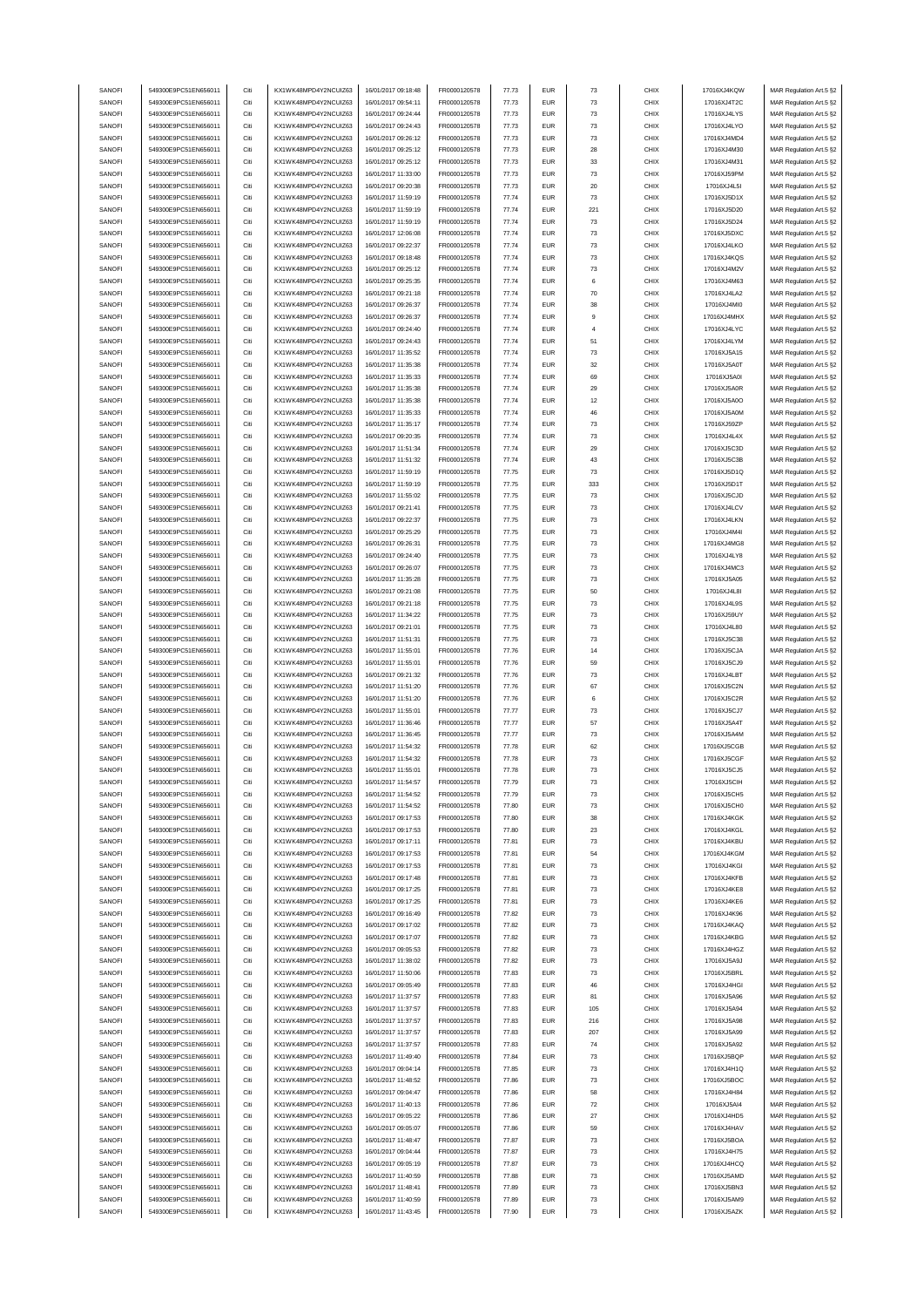| SANOFI<br>SANOFI |                                              | Citi | KX1WK48MPD4Y2NCUIZ63  | 16/01/2017 11:42:10 | FR0000120578 | 77.91 | <b>EUR</b> | 73             | CHIX        | 17016XJ5AS7                 | MAR Regulation Art.5 §2                            |
|------------------|----------------------------------------------|------|-----------------------|---------------------|--------------|-------|------------|----------------|-------------|-----------------------------|----------------------------------------------------|
|                  | 549300E9PC51EN656011<br>549300E9PC51EN656011 | Citi | KX1WK48MPD4Y2NCUIZ63  | 16/01/2017 11:42:10 |              | 77.91 | <b>EUR</b> | 73             | CHIX        |                             |                                                    |
|                  |                                              |      |                       |                     | FR0000120578 |       |            |                |             | 17016XJ5ASB                 | MAR Regulation Art.5 §2                            |
| SANOFI           | 549300E9PC51EN656011                         | Citi | KX1WK48MPD4Y2NCUIZ63  | 16/01/2017 11:43:58 | FR0000120578 | 77.91 | <b>EUR</b> | 9              | CHIX        | 17016XJ5B19                 | MAR Regulation Art.5 §2                            |
| SANOFI           | 549300E9PC51EN656011                         | Citi | KX1WK48MPD4Y2NCUIZ63  | 16/01/2017 11:41:56 | FR0000120578 | 77.92 | EUR        | 453            | CHIX        | 17016XJ5AQS                 | MAR Regulation Art.5 §2                            |
| SANOFI           | 549300E9PC51EN656011                         | Citi | KX1WK48MPD4Y2NCLIIZ63 | 16/01/2017 11:41:50 | FR0000120578 | 77.93 | <b>EUR</b> | 73             | CHIX        | 17016XJ5AQE                 | MAR Regulation Art.5 §2                            |
| SANOFI           | 549300E9PC51EN656011                         | Citi | KX1WK48MPD4Y2NCUIZ63  | 16/01/2017 11:41:39 | FR0000120578 | 77.93 | <b>EUR</b> | 73             | CHIX        | 17016XJ5APL                 | MAR Regulation Art.5 §2                            |
| SANOFI           | 549300E9PC51EN656011                         | Citi | KX1WK48MPD4Y2NCUIZ63  | 16/01/2017 11:47:05 | FR0000120578 | 77.95 | <b>EUR</b> | 73             | CHIX        | 17016XJ5BHQ                 | MAR Regulation Art.5 §2                            |
|                  | 549300E9PC51EN656011                         |      |                       |                     |              |       |            |                |             |                             |                                                    |
| SANOFI           |                                              | Citi | KX1WK48MPD4Y2NCUIZ63  | 16/01/2017 11:47:05 | FR0000120578 | 77.96 | <b>EUR</b> | 73             | CHIX        | 17016XJ5BHM                 | MAR Regulation Art.5 §2                            |
| SANOFI           | 549300E9PC51EN656011                         | Citi | KX1WK48MPD4Y2NCUIZ63  | 16/01/2017 11:46:15 | FR0000120578 | 77.96 | <b>EUR</b> | 73             | CHIX        | 17016XJ5BCZ                 | MAR Regulation Art.5 §2                            |
| SANOFI           | 549300E9PC51EN656011                         | Citi | KX1WK48MPD4Y2NCUIZ63  | 16/01/2017 11:46:15 | FR0000120578 | 77.97 | <b>EUR</b> | 27             | CHIX        | 17016XJ5BCT                 | MAR Regulation Art.5 §2                            |
| SANOFI           | 549300E9PC51EN656011                         | Citi | KX1WK48MPD4Y2NCUIZ63  | 16/01/2017 11:46:15 | FR0000120578 | 77.97 | <b>EUR</b> | 73             | CHIX        | 17016XJ5BCQ                 | MAR Regulation Art.5 §2                            |
| SANOFI           | 549300E9PC51EN656011                         | Citi | KX1WK48MPD4Y2NCUIZ63  | 16/01/2017 11:46:15 | FR0000120578 | 77.97 | <b>EUR</b> | 547            | CHIX        | 17016XJ5BCV                 | MAR Regulation Art.5 §2                            |
|                  |                                              |      |                       |                     |              |       |            |                |             |                             |                                                    |
| SANOFI           | 549300E9PC51EN656011                         | Citi | KX1WK48MPD4Y2NCUIZ63  | 16/01/2017 11:45:58 | FR0000120578 | 77.98 | EUR        | 100            | CHIX        | 17016XJ5BBK                 | MAR Regulation Art.5 §2                            |
| SANOFI           | 549300E9PC51EN656011                         | Citi | KX1WK48MPD4Y2NCUIZ63  | 16/01/2017 11:45:58 | FR0000120578 | 77.98 | <b>EUR</b> | 83             | CHIX        | 17016XJ5BBJ                 | MAR Regulation Art.5 §2                            |
| SANOFI           | 549300E9PC51EN656011                         | Citi | KX1WK48MPD4Y2NCUIZ63  | 16/01/2017 09:08:46 | FR0000120578 | 77.98 | <b>EUR</b> | 52             | CHIX        | 17016XJ4I7B                 | MAR Regulation Art.5 §2                            |
| SANOFI           | 549300E9PC51EN656011                         | Citi | KX1WK48MPD4Y2NCUIZ63  | 16/01/2017 09:11:54 | FR0000120578 | 77.99 | <b>EUR</b> | 73             | CHIX        | 17016XJ4IZQ                 | MAR Regulation Art.5 §2                            |
| SANOFI           | 549300E9PC51EN656011                         | Citi | KX1WK48MPD4Y2NCUIZ63  | 16/01/2017 09:14:40 | FR0000120578 | 77.99 | <b>EUR</b> | 73             | CHIX        | 17016XJ4JRI                 | MAR Regulation Art.5 §2                            |
|                  | 549300E9PC51EN656011                         | Citi | KX1WK48MPD4Y2NCUIZ63  | 16/01/2017 09:14:40 |              | 77.99 | <b>EUR</b> | 73             | CHIX        |                             |                                                    |
| SANOFI           |                                              |      |                       |                     | FR0000120578 |       |            |                |             | 17016XJ4JRG                 | MAR Regulation Art.5 §2                            |
| SANOFI           | 549300E9PC51EN656011                         | Citi | KX1WK48MPD4Y2NCUIZ63  | 16/01/2017 09:07:14 | FR0000120578 | 78.00 | <b>EUR</b> | 73             | CHIX        | 17016XJ4HRA                 | MAR Regulation Art.5 §2                            |
| SANOFI           | 549300E9PC51EN656011                         | Citi | KX1WK48MPD4Y2NCUIZ63  | 16/01/2017 09:10:44 | FR0000120578 | 78.01 | <b>EUR</b> | 73             | CHIX        | 17016XJ4IP9                 | MAR Regulation Art.5 §2                            |
| SANOFI           | 549300E9PC51EN656011                         | Citi | KX1WK48MPD4Y2NCUIZ63  | 16/01/2017 09:10:44 | FR0000120578 | 78.02 | <b>EUR</b> | 73             | CHIX        | 17016XJ4IP0                 | MAR Regulation Art.5 §2                            |
| SANOFI           | 549300E9PC51EN656011                         | Citi | KX1WK48MPD4Y2NCUIZ63  | 16/01/2017 09:10:44 | FR0000120578 | 78.02 | <b>EUR</b> | 73             | CHIX        | 17016XJ4IOY                 | MAR Regulation Art.5 §2                            |
|                  |                                              |      |                       |                     |              |       |            |                |             |                             |                                                    |
| SANOFI           | 549300E9PC51EN656011                         | Citi | KX1WK48MPD4Y2NCUIZ63  | 16/01/2017 09:12:15 | FR0000120578 | 78.02 | <b>EUR</b> | 66             | CHIX        | 17016XJ4J3I                 | MAR Regulation Art.5 §2                            |
| SANOFI           | 549300E9PC51EN656011                         | Citi | KX1WK48MPD4Y2NCUIZ63  | 16/01/2017 09:14:12 | FR0000120578 | 78.03 | <b>EUR</b> | 73             | CHIX        | 17016XJ4JMO                 | MAR Regulation Art.5 §2                            |
| SANOFI           | 549300E9PC51EN656011                         | Citi | KX1WK48MPD4Y2NCUIZ63  | 16/01/2017 09:14:12 | FR0000120578 | 78.04 | <b>EUR</b> | 45             | CHIX        | 17016XJ4JMN                 | MAR Regulation Art.5 §2                            |
| SANOFI           | 549300E9PC51EN656011                         | Citi | KX1WK48MPD4Y2NCUIZ63  | 16/01/2017 09:13:12 | FR0000120578 | 78.04 | <b>EUR</b> | 73             | CHIX        | 17016XJ4JEM                 | MAR Regulation Art.5 §2                            |
| SANOFI           | 549300E9PC51EN656011                         | Citi | KX1WK48MPD4Y2NCUIZ63  | 16/01/2017 09:14:12 | FR0000120578 | 78.05 | <b>EUR</b> | 73             | CHIX        | 17016XJ4JML                 | MAR Regulation Art.5 §2                            |
| SANOFI           | 549300E9PC51EN656011                         | Citi | KX1WK48MPD4Y2NCUIZ63  |                     |              |       | <b>EUR</b> | 73             | CHIX        |                             |                                                    |
|                  |                                              |      |                       | 16/01/2017 09:12:59 | FR0000120578 | 78.05 |            |                |             | 17016XJ4JBA                 | MAR Regulation Art.5 §2                            |
| SANOFI           | 549300E9PC51EN656011                         | Citi | KX1WK48MPD4Y2NCUIZ63  | 16/01/2017 09:14:11 | FR0000120578 | 78.06 | <b>EUR</b> | 8              | CHIX        | 17016XJ4JMH                 | MAR Regulation Art.5 §2                            |
| SANOFI           | 549300E9PC51EN656011                         | Citi | KX1WK48MPD4Y2NCUIZ63  | 16/01/2017 09:10:01 | FR0000120578 | 78.06 | <b>EUR</b> | 73             | CHIX        | 17016XJ4IIV                 | MAR Regulation Art.5 §2                            |
| SANOFI           | 549300E9PC51EN656011                         | Citi | KX1WK48MPD4Y2NCUIZ63  | 16/01/2017 09:10:00 | FR0000120578 | 78.06 | <b>EUR</b> | 73             | CHIX        | 17016XJ4IIQ                 | MAR Regulation Art.5 §2                            |
| SANOFI           | 549300E9PC51EN656011                         | Citi | KX1WK48MPD4Y2NCUIZ63  | 16/01/2017 09:14:10 | FR0000120578 | 78.07 | <b>EUR</b> | 73             | CHIX        | 17016XJ4JME                 | MAR Regulation Art.5 §2                            |
| SANOFI           | 549300E9PC51EN656011                         | Citi | KX1WK48MPD4Y2NCUIZ63  | 16/01/2017 09:08:27 | FR0000120578 | 78.07 | <b>EUR</b> | 48             | CHIX        | 17016XJ4I3N                 | MAR Regulation Art.5 §2                            |
|                  |                                              |      |                       |                     |              |       |            |                |             |                             |                                                    |
| SANOFI           | 549300E9PC51EN656011                         | Citi | KX1WK48MPD4Y2NCUIZ63  | 16/01/2017 09:10:00 | FR0000120578 | 78.07 | <b>EUR</b> | 73             | CHIX        | 17016XJ4IIM                 | MAR Regulation Art.5 §2                            |
| SANOFI           | 549300E9PC51EN656011                         | Citi | KX1WK48MPD4Y2NCUIZ63  | 16/01/2017 09:14:10 | FR0000120578 | 78.08 | <b>EUR</b> | 73             | CHIX        | 17016XJ4JM5                 | MAR Regulation Art.5 §2                            |
| SANOFI           | 549300E9PC51EN656011                         | Citi | KX1WK48MPD4Y2NCUIZ63  | 16/01/2017 09:08:12 | FR0000120578 | 78.08 | <b>EUR</b> | 73             | CHIX        | 17016XJ4I0P                 | MAR Regulation Art.5 §2                            |
| SANOFI           | 549300E9PC51EN656011                         | Citi | KX1WK48MPD4Y2NCUIZ63  | 16/01/2017 09:10:00 | FR0000120578 | 78.08 | <b>EUR</b> | 73             | CHIX        | 17016XJ4IIK                 | MAR Regulation Art.5 §2                            |
| SANOFI           | 549300E9PC51EN656011                         | Citi | KX1WK48MPD4Y2NCUIZ63  | 16/01/2017 09:13:53 | FR0000120578 | 78.09 | <b>EUR</b> | 73             | CHIX        | 17016XJ4JJ5                 | MAR Regulation Art.5 §2                            |
|                  |                                              |      |                       |                     |              |       |            |                |             |                             |                                                    |
| SANOFI           | 549300E9PC51EN656011                         | Citi | KX1WK48MPD4Y2NCUIZ63  | 16/01/2017 09:14:10 | FR0000120578 | 78.09 | <b>EUR</b> | 73             | CHIX        | 17016XJ4JM0                 | MAR Regulation Art.5 §2                            |
| SANOFI           | 549300E9PC51EN656011                         | Citi | KX1WK48MPD4Y2NCUIZ63  | 16/01/2017 09:14:01 | FR0000120578 | 78.09 | <b>EUR</b> | 73             | CHIX        | 17016XJ4JKP                 | MAR Regulation Art.5 §2                            |
| SANOFI           | 549300E9PC51EN656011                         | Citi | KX1WK48MPD4Y2NCUIZ63  | 16/01/2017 09:08:12 | FR0000120578 | 78.09 | <b>EUR</b> | 49             | CHIX        | 17016XJ4I0R                 | MAR Regulation Art.5 §2                            |
| SANOFI           | 549300E9PC51EN656011                         | Citi | KX1WK48MPD4Y2NCUIZ63  | 16/01/2017 09:08:12 | FR0000120578 | 78.09 | <b>EUR</b> | 73             | CHIX        | 17016XJ4I0O                 | MAR Regulation Art.5 §2                            |
| SANOFI           | 549300E9PC51EN656011                         | Citi | KX1WK48MPD4Y2NCUIZ63  | 16/01/2017 09:13:53 | FR0000120578 | 78.10 | <b>EUR</b> | 45             | CHIX        | 17016XJ4JJ3                 | MAR Regulation Art.5 §2                            |
| SANOFI           | 549300E9PC51EN656011                         | Citi | KX1WK48MPD4Y2NCUIZ63  | 16/01/2017 09:08:10 | FR0000120578 | 78.10 | <b>EUR</b> | 73             | CHIX        | 17016XJ4I01                 |                                                    |
|                  |                                              |      |                       |                     |              |       |            |                |             |                             | MAR Regulation Art.5 §2                            |
| SANOFI           | 549300E9PC51EN656011                         | Citi | KX1WK48MPD4Y2NCUIZ63  | 16/01/2017 09:08:09 | FR0000120578 | 78.11 | <b>EUR</b> | 66             | CHIX        | 17016XJ4HZV                 | MAR Regulation Art.5 §2                            |
| SANOFI           | 549300E9PC51EN656011                         | Citi | KX1WK48MPD4Y2NCUIZ63  | 16/01/2017 09:08:09 | FR0000120578 | 78.11 | <b>EUR</b> | 5              | CHIX        | 17016XJ4HZT                 | MAR Regulation Art.5 §2                            |
| SANOFI           | 549300E9PC51EN656011                         | Citi | KX1WK48MPD4Y2NCUIZ63  | 16/01/2017 09:08:07 | FR0000120578 | 78.12 | <b>EUR</b> | 61             | CHIX        | 17016XJ4HZ4                 | MAR Regulation Art.5 §2                            |
| SANOFI           | 549300E9PC51EN656011                         | Citi | KX1WK48MPD4Y2NCUIZ63  | 16/01/2017 09:08:07 | FR0000120578 | 78.12 | <b>EUR</b> | 12             | CHIX        | 17016XJ4HZ6                 | MAR Regulation Art.5 §2                            |
| SANOFI           | 549300E9PC51EN656011                         | Citi | KX1WK48MPD4Y2NCUIZ63  | 16/01/2017 09:08:05 | FR0000120578 | 78.13 | <b>EUR</b> | 42             | CHIX        | 17016XJ4HYO                 | MAR Regulation Art.5 §2                            |
|                  |                                              |      |                       |                     |              |       |            |                |             |                             |                                                    |
| SANOFI           | 549300E9PC51EN656011                         | Citi | KX1WK48MPD4Y2NCUIZ63  | 16/01/2017 09:08:05 | FR0000120578 | 78.13 | <b>EUR</b> | 5              | CHIX        | 17016XJ4HYS                 | MAR Regulation Art.5 §2                            |
| SANOFI           | 549300E9PC51EN656011                         | Citi | KX1WK48MPD4Y2NCUIZ63  | 16/01/2017 09:08:05 | FR0000120578 | 78.13 | <b>EUR</b> | $\overline{1}$ | CHIX        | 17016XJ4HYU                 | MAR Regulation Art.5 §2                            |
| SANOFI           |                                              |      |                       |                     |              | 76.72 | <b>EUR</b> | 73             | TRQX        |                             |                                                    |
|                  | 549300E9PC51EN656011                         | Citi | KX1WK48MPD4Y2NCUIZ63  | 16/01/2017 16:58:06 | FR0000120578 |       |            |                |             | 17016XJ6OPR                 | MAR Regulation Art.5 §2                            |
|                  | 549300E9PC51EN656011                         | Citi | KX1WK48MPD4Y2NCUIZ63  |                     |              |       |            |                |             |                             |                                                    |
| SANOFI           |                                              |      |                       | 16/01/2017 16:59:00 | FR0000120578 | 76.75 | <b>EUR</b> | 73             | TRQX        | 17016XJ6OUG                 | MAR Regulation Art.5 §2                            |
| SANOFI           | 549300E9PC51EN656011                         | Citi | KX1WK48MPD4Y2NCUIZ63  | 16/01/2017 17:00:47 | FR0000120578 | 76.75 | <b>EUR</b> | 73             | TRQX        | 17016XJ6P8T                 | MAR Regulation Art.5 §2                            |
| SANOFI           | 549300E9PC51EN656011                         | Citi | KX1WK48MPD4Y2NCUIZ63  | 16/01/2017 17:00:55 | FR0000120578 | 76.75 | <b>EUR</b> | 73             | TRQX        | 17016XJ6P9H                 | MAR Regulation Art.5 §2                            |
| SANOFI           | 549300E9PC51EN656011                         | Citi | KX1WK48MPD4Y2NCUIZ63  | 16/01/2017 16:57:14 | FR0000120578 | 76.75 | <b>EUR</b> | 73             | TRQX        | 17016XJ6OKF                 | MAR Regulation Art.5 §2                            |
| SANOFI           | 549300E9PC51EN656011                         | Citi | KX1WK48MPD4Y2NCUIZ63  | 16/01/2017 17:02:42 | FR0000120578 | 76.76 | <b>EUR</b> | 73             | TRQX        | 17016XJ6PJY                 | MAR Regulation Art.5 §2                            |
|                  |                                              | Citi |                       |                     |              |       | <b>EUR</b> |                |             |                             |                                                    |
| SANOFI           | 549300E9PC51EN656011<br>549300E9PC51EN656011 |      | KX1WK48MPD4Y2NCUIZ63  | 16/01/2017 17:00:47 | FR0000120578 | 76.76 |            | 73             | TRQX        | 17016XJ6P8R<br>17016X.I6OK3 | MAR Regulation Art.5 §2<br>MAR Regulation Art 5.82 |
| SANOFI           |                                              |      | KX1WK48MPD4Y2NCLIIZ63 | 16/01/2017 16:57:13 | FR0000120578 | 76.76 | FUR        | 33             | TROX        |                             |                                                    |
| SANOFI           | 549300E9PC51EN656011                         | Citi | KX1WK48MPD4Y2NCUIZ63  | 16/01/2017 16:57:13 | FR0000120578 | 76.76 | <b>EUR</b> | 40             | TRQX        | 17016XJ6OK6                 | MAR Regulation Art.5 §2                            |
| SANOFI           | 549300E9PC51EN656011                         | Citi | KX1WK48MPD4Y2NCUIZ63  | 16/01/2017 16:55:34 | FR0000120578 | 76.76 | <b>EUR</b> | 73             | TRQX        | 17016XJ6OBB                 | MAR Regulation Art.5 §2                            |
| SANOFI           | 549300E9PC51EN656011                         | Citi | KX1WK48MPD4Y2NCUIZ63  | 16/01/2017 17:02:39 | FR0000120578 | 76.77 | <b>EUR</b> | 73             | TRQX        | 17016XJ6PJP                 | MAR Regulation Art.5 §2                            |
| SANOFI           | 549300E9PC51EN656011                         | Citi | KX1WK48MPD4Y2NCUIZ63  | 16/01/2017 17:00:40 | FR0000120578 | 76.77 | <b>EUR</b> | 48             | TRQX        | 17016XJ6P8G                 |                                                    |
|                  |                                              |      |                       |                     |              |       |            |                |             |                             | MAR Regulation Art.5 §2                            |
| SANOFI           | 549300E9PC51EN656011                         | Citi | KX1WK48MPD4Y2NCUIZ63  | 16/01/2017 17:00:47 | FR0000120578 | 76.77 | <b>EUR</b> | 48             | TRQX        | 17016XJ6P8O                 | MAR Regulation Art.5 §2                            |
| SANOFI           | 549300E9PC51EN656011                         | Citi | KX1WK48MPD4Y2NCUIZ63  | 16/01/2017 17:00:47 | FR0000120578 | 76.77 | <b>EUR</b> | 25             | TRQX        | 17016XJ6P8M                 | MAR Regulation Art.5 §2                            |
| SANOFI           | 549300E9PC51EN656011                         | Citi | KX1WK48MPD4Y2NCUIZ63  | 16/01/2017 17:00:06 | FR0000120578 | 76.77 | <b>EUR</b> | 54             | TRQX        | 17016XJ6P3F                 | MAR Regulation Art.5 §2                            |
| SANOFI           | 549300E9PC51EN656011                         | Citi | KX1WK48MPD4Y2NCUIZ63  | 16/01/2017 17:00:06 | FR0000120578 | 76.77 | <b>EUR</b> | 19             | TRQX        | 17016XJ6P3H                 | MAR Regulation Art.5 §2                            |
| SANOFI           | 549300E9PC51EN656011                         | Citi | KX1WK48MPD4Y2NCUIZ63  | 16/01/2017 16:56:00 | FR0000120578 | 76.77 | <b>EUR</b> | 73             | TRQX        | 17016XJ6OE1                 | MAR Regulation Art.5 §2                            |
| SANOFI           | 549300E9PC51EN656011                         | Citi | KX1WK48MPD4Y2NCUIZ63  | 16/01/2017 17:03:48 | FR0000120578 | 76.78 | <b>EUR</b> | 73             | TRQX        | 17016XJ6PQL                 | MAR Regulation Art.5 §2                            |
|                  |                                              |      |                       |                     |              | 76.78 |            |                |             |                             |                                                    |
| SANOFI           | 549300E9PC51EN656011                         | Citi | KX1WK48MPD4Y2NCUIZ63  | 16/01/2017 17:02:34 | FR0000120578 |       | <b>EUR</b> | 73             | TRQX        | 17016XJ6PIP                 | MAR Regulation Art.5 §2                            |
| SANOFI           | 549300E9PC51EN656011                         | Citi | KX1WK48MPD4Y2NCUIZ63  | 16/01/2017 17:00:00 | FR0000120578 | 76.78 | <b>EUR</b> | 73             | TRQX        | 17016XJ6P1S                 | MAR Regulation Art.5 §2                            |
| SANOFI           | 549300E9PC51EN656011                         | Citi | KX1WK48MPD4Y2NCUIZ63  | 16/01/2017 17:00:35 | FR0000120578 | 76.78 | <b>EUR</b> | 73             | TRQX        | 17016XJ6P7P                 | MAR Regulation Art.5 §2                            |
| SANOFI           | 549300E9PC51EN656011                         | Citi | KX1WK48MPD4Y2NCUIZ63  | 16/01/2017 15:54:55 | FR0000120578 | 76.79 | <b>EUR</b> | 41             | TRQX        | 17016XJ6DP0                 | MAR Regulation Art.5 §2                            |
| SANOFI           | 549300E9PC51EN656011                         | Citi | KX1WK48MPD4Y2NCUIZ63  | 16/01/2017 17:00:33 | FR0000120578 | 76.80 | <b>EUR</b> | 73             | TRQX        | 17016XJ6P7A                 | MAR Regulation Art.5 §2                            |
|                  |                                              |      |                       |                     |              |       |            |                |             |                             |                                                    |
| SANOFI           | 549300E9PC51EN656011                         | Citi | KX1WK48MPD4Y2NCUIZ63  | 16/01/2017 15:55:03 | FR0000120578 | 76.80 | <b>EUR</b> | 73             | TRQX        | 17016XJ6DPW                 | MAR Regulation Art.5 §2                            |
| SANOFI           | 549300E9PC51EN656011                         | Citi | KX1WK48MPD4Y2NCUIZ63  | 16/01/2017 15:48:04 | FR0000120578 | 76.80 | <b>EUR</b> | 73             | <b>TRQX</b> | 17016XJ6CHS                 | MAR Regulation Art.5 §2                            |
| SANOFI           | 549300E9PC51EN656011                         | Citi | KX1WK48MPD4Y2NCUIZ63  | 16/01/2017 15:58:09 | FR0000120578 | 76.80 | <b>EUR</b> | 73             | TRQX        | 17016XJ6E8O                 | MAR Regulation Art.5 §2                            |
| SANOFI           | 549300E9PC51EN656011                         | Citi | KX1WK48MPD4Y2NCUIZ63  | 16/01/2017 15:49:30 | FR0000120578 | 76.80 | <b>EUR</b> | 73             | TRQX        | 17016XJ6CSJ                 | MAR Regulation Art.5 §2                            |
| SANOFI           | 549300E9PC51EN656011                         | Citi | KX1WK48MPD4Y2NCUIZ63  | 16/01/2017 16:00:08 | FR0000120578 | 76.81 | <b>EUR</b> | 48             | TRQX        | 17016XJ6EOH                 | MAR Regulation Art.5 §2                            |
|                  |                                              |      |                       |                     |              |       |            |                |             |                             |                                                    |
| SANOFI           | 549300E9PC51EN656011                         | Citi | KX1WK48MPD4Y2NCUIZ63  | 16/01/2017 15:59:41 | FR0000120578 | 76.81 | <b>EUR</b> | 25             | TRQX        | 17016XJ6EIE                 | MAR Regulation Art.5 §2                            |
| SANOFI           | 549300E9PC51EN656011                         | Citi | KX1WK48MPD4Y2NCUIZ63  | 16/01/2017 15:59:08 | FR0000120578 | 76.81 | <b>EUR</b> | 70             | TRQX        | 17016XJ6EFM                 | MAR Regulation Art.5 §2                            |
| SANOFI           | 549300E9PC51EN656011                         | Citi | KX1WK48MPD4Y2NCUIZ63  | 16/01/2017 15:59:08 | FR0000120578 | 76.81 | <b>EUR</b> | 73             | TRQX        | 17016XJ6EFO                 | MAR Regulation Art.5 §2                            |
| SANOFI           | 549300E9PC51EN656011                         | Citi | KX1WK48MPD4Y2NCUIZ63  | 16/01/2017 16:55:24 | FR0000120578 | 76.81 | <b>EUR</b> | 73             | TRQX        | 17016XJ6OAW                 | MAR Regulation Art.5 §2                            |
| SANOFI           | 549300E9PC51EN656011                         | Citi | KX1WK48MPD4Y2NCUIZ63  | 16/01/2017 15:52:10 | FR0000120578 | 76.81 | <b>EUR</b> | 73             | TRQX        | 17016XJ6DA0                 | MAR Regulation Art.5 §2                            |
| SANOFI           | 549300E9PC51EN656011                         | Citi |                       |                     |              | 76.81 | <b>EUR</b> |                | TRQX        |                             |                                                    |
|                  |                                              |      | KX1WK48MPD4Y2NCUIZ63  | 16/01/2017 15:53:10 | FR0000120578 |       |            | 73             |             | 17016XJ6DFU                 | MAR Regulation Art.5 §2                            |
| SANOFI           | 549300E9PC51EN656011                         | Citi | KX1WK48MPD4Y2NCUIZ63  | 16/01/2017 15:55:59 | FR0000120578 | 76.81 | <b>EUR</b> | 73             | TRQX        | 17016XJ6DXM                 | MAR Regulation Art.5 §2                            |
| SANOFI           | 549300E9PC51EN656011                         | Citi | KX1WK48MPD4Y2NCUIZ63  | 16/01/2017 15:57:28 | FR0000120578 | 76.81 | <b>EUR</b> | 73             | TRQX        | 17016XJ6E57                 | MAR Regulation Art.5 §2                            |
| SANOFI           | 549300E9PC51EN656011                         | Citi | KX1WK48MPD4Y2NCUIZ63  | 16/01/2017 15:57:21 | FR0000120578 | 76.81 | <b>EUR</b> | 73             | TRQX        | 17016XJ6E3Z                 | MAR Regulation Art.5 §2                            |
| SANOFI           | 549300E9PC51EN656011                         | Citi | KX1WK48MPD4Y2NCUIZ63  | 16/01/2017 15:52:01 | FR0000120578 | 76.81 | <b>EUR</b> | 42             | TRQX        | 17016XJ6D8X                 | MAR Regulation Art.5 §2                            |
| SANOFI           | 549300E9PC51EN656011                         | Citi | KX1WK48MPD4Y2NCUIZ63  | 16/01/2017 17:04:39 | FR0000120578 | 76.82 | <b>EUR</b> | 20             | TRQX        | 17016XJ6PVU                 | MAR Regulation Art.5 §2                            |
| SANOFI           | 549300E9PC51EN656011                         | Citi | KX1WK48MPD4Y2NCUIZ63  | 16/01/2017 17:04:39 | FR0000120578 | 76.82 | <b>EUR</b> | 90             | TRQX        | 17016XJ6PVT                 |                                                    |
|                  |                                              |      |                       |                     |              |       |            |                |             |                             | MAR Regulation Art.5 §2                            |
| SANOFI           | 549300E9PC51EN656011                         | Citi | KX1WK48MPD4Y2NCUIZ63  | 16/01/2017 16:18:29 | FR0000120578 | 76.82 | <b>EUR</b> | 46             | TRQX        | 17016XJ6HRM                 | MAR Regulation Art.5 §2                            |
| SANOFI           | 549300E9PC51EN656011                         | Citi | KX1WK48MPD4Y2NCUIZ63  | 16/01/2017 16:18:29 | FR0000120578 | 76.82 | <b>EUR</b> | 27             | TRQX        | 17016XJ6HRL                 | MAR Regulation Art.5 §2                            |
| SANOFI           | 549300E9PC51EN656011                         | Citi | KX1WK48MPD4Y2NCUIZ63  | 16/01/2017 16:55:16 | FR0000120578 | 76.82 | <b>EUR</b> | 73             | TRQX        | 17016XJ6O9G                 | MAR Regulation Art.5 §2                            |
| SANOFI           | 549300E9PC51EN656011                         | Citi | KX1WK48MPD4Y2NCUIZ63  | 16/01/2017 15:53:10 | FR0000120578 | 76.82 | <b>EUR</b> | 73             | TRQX        | 17016XJ6DFR                 | MAR Regulation Art.5 §2                            |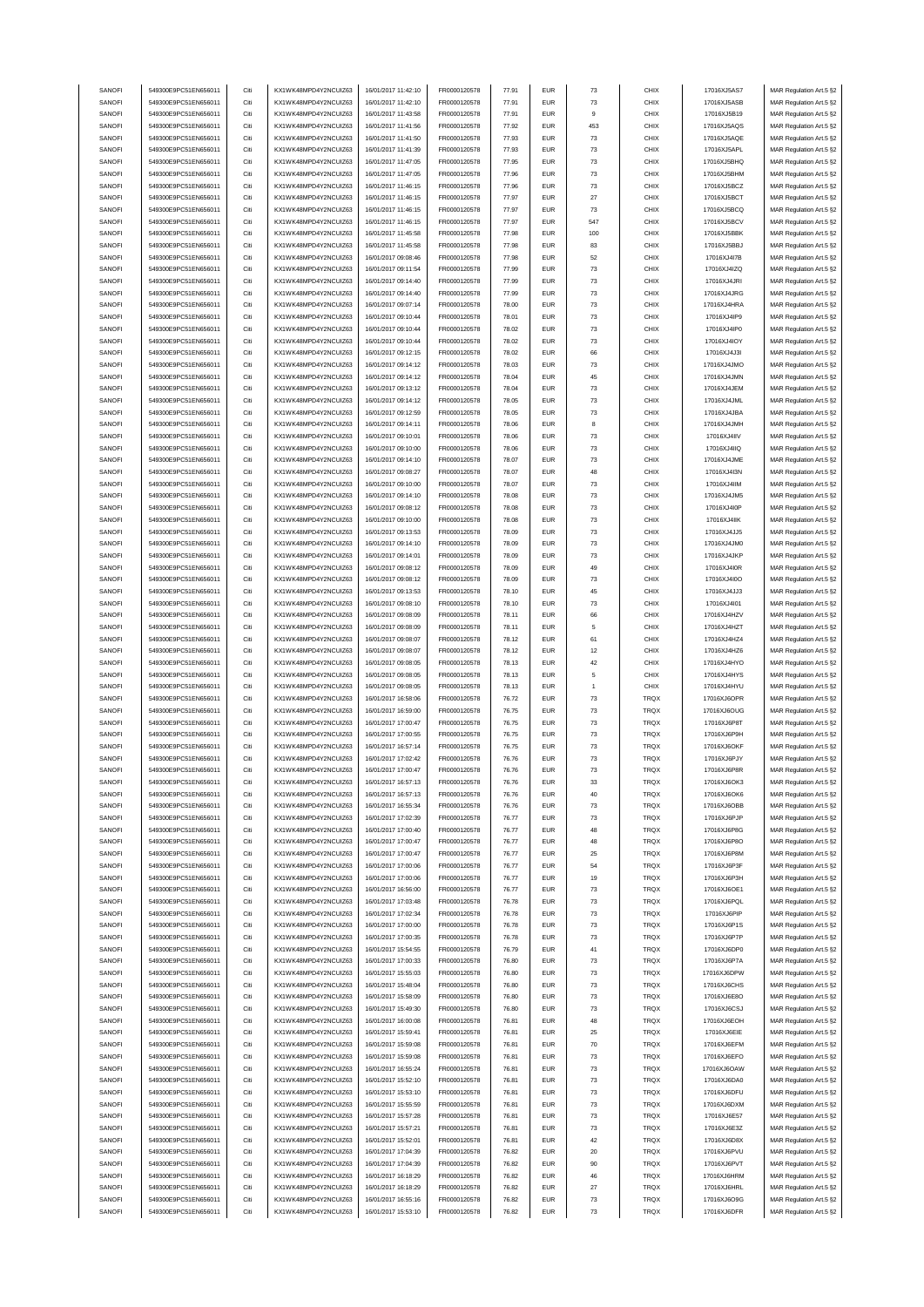| SANOFI | 549300E9PC51EN656011 | Citi | KX1WK48MPD4Y2NCUIZ63  | 16/01/2017 15:56:09 | FR0000120578 | 76.82        | <b>EUR</b> | $\mathbf{73}$  | <b>TRQX</b> | 17016XJ6DYU  | MAR Regulation Art.5 §2 |
|--------|----------------------|------|-----------------------|---------------------|--------------|--------------|------------|----------------|-------------|--------------|-------------------------|
| SANOFI | 549300E9PC51EN656011 | Citi | KX1WK48MPD4Y2NCUIZ63  | 16/01/2017 15:57:21 | FR0000120578 | 76.82        | <b>EUR</b> | $\bf 73$       | <b>TRQX</b> | 17016XJ6E3S  | MAR Regulation Art.5 §2 |
|        |                      |      |                       |                     |              |              |            |                |             |              |                         |
| SANOFI | 549300E9PC51EN656011 | Citi | KX1WK48MPD4Y2NCUIZ63  | 16/01/2017 15:57:23 | FR0000120578 | 76.82        | <b>EUR</b> | $\bf 73$       | TRQX        | 17016XJ6E4S  | MAR Regulation Art.5 §2 |
| SANOFI | 549300E9PC51EN656011 | Citi | KX1WK48MPD4Y2NCUIZ63  | 16/01/2017 15:51:58 | FR0000120578 | 76.82        | <b>EUR</b> | $\mathbf{73}$  | TRQX        | 17016XJ6D8M  | MAR Regulation Art.5 §2 |
| SANOFI | 549300E9PC51EN656011 | Citi | KX1WK48MPD4Y2NCUIZ63  | 16/01/2017 15:51:58 | FR0000120578 | 76.82        | <b>EUR</b> | 71             | TRQX        | 17016XJ6D8P  | MAR Regulation Art.5 §2 |
| SANOFI | 549300E9PC51EN656011 | Citi | KX1WK48MPD4Y2NCUIZ63  | 16/01/2017 15:45:45 | FR0000120578 | 76.82        | <b>EUR</b> | $\mathbf{73}$  | TRQX        | 17016XJ6BXF  | MAR Regulation Art.5 §2 |
| SANOFI | 549300E9PC51EN656011 | Citi | KX1WK48MPD4Y2NCUIZ63  | 16/01/2017 15:51:58 | FR0000120578 | 76.82        | <b>EUR</b> | $\mathbf{73}$  | TRQX        | 17016XJ6D8C  | MAR Regulation Art.5 §2 |
| SANOFI | 549300E9PC51EN656011 | Citi | KX1WK48MPD4Y2NCUIZ63  | 16/01/2017 17:06:15 | FR0000120578 | 76.83        | <b>EUR</b> | 73             | <b>TRQX</b> | 17016XJ6Q5C  | MAR Regulation Art.5 §2 |
|        |                      |      |                       |                     |              |              |            |                |             |              |                         |
| SANOFI | 549300E9PC51EN656011 | Citi | KX1WK48MPD4Y2NCUIZ63  | 16/01/2017 16:17:59 | FR0000120578 | 76.83        | <b>EUR</b> | 73             | <b>TRQX</b> | 17016XJ6HO1  | MAR Regulation Art.5 §2 |
| SANOFI | 549300E9PC51EN656011 | Citi | KX1WK48MPD4Y2NCUIZ63  | 16/01/2017 16:54:24 | FR0000120578 | 76.83        | <b>EUR</b> | $\bf 73$       | TRQX        | 17016XJ6O63  | MAR Regulation Art.5 §2 |
| SANOFI | 549300E9PC51EN656011 | Citi | KX1WK48MPD4Y2NCUIZ63  | 16/01/2017 15:57:21 | FR0000120578 | 76.83        | <b>EUR</b> | 68             | TRQX        | 17016XJ6E3P  | MAR Regulation Art.5 §2 |
| SANOFI | 549300E9PC51EN656011 | Citi | KX1WK48MPD4Y2NCUIZ63  | 16/01/2017 16:25:56 | FR0000120578 | 76.83        | <b>EUR</b> | $\mathbf{73}$  | TRQX        | 17016XJ6JES  | MAR Regulation Art.5 §2 |
| SANOFI | 549300E9PC51EN656011 | Citi | KX1WK48MPD4Y2NCUIZ63  | 16/01/2017 15:51:22 | FR0000120578 | 76.83        | <b>EUR</b> | $\mathbf{73}$  | TRQX        | 17016XJ6D5C  | MAR Regulation Art.5 §2 |
|        |                      |      |                       |                     |              |              |            |                |             |              |                         |
| SANOFI | 549300E9PC51EN656011 | Citi | KX1WK48MPD4Y2NCUIZ63  | 16/01/2017 15:45:04 | FR0000120578 | 76.83        | <b>EUR</b> | $\mathbf{73}$  | TRQX        | 17016XJ6BTH  | MAR Regulation Art.5 §2 |
| SANOFI | 549300E9PC51EN656011 | Citi | KX1WK48MPD4Y2NCUIZ63  | 16/01/2017 15:51:58 | FR0000120578 | 76.83        | <b>EUR</b> | $\mathbf{73}$  | TRQX        | 17016XJ6D88  | MAR Regulation Art.5 §2 |
| SANOFI | 549300E9PC51EN656011 | Citi | KX1WK48MPD4Y2NCUIZ63  | 16/01/2017 15:45:26 | FR0000120578 | 76.83        | <b>EUR</b> | 73             | <b>TRQX</b> | 17016XJ6BVC  | MAR Regulation Art.5 §2 |
| SANOFI | 549300E9PC51EN656011 | Citi | KX1WK48MPD4Y2NCUIZ63  | 16/01/2017 15:46:50 | FR0000120578 | 76.83        | <b>EUR</b> | 73             | TRQX        | 17016XJ6C43  | MAR Regulation Art.5 §2 |
| SANOFI | 549300E9PC51EN656011 | Citi | KX1WK48MPD4Y2NCUIZ63  | 16/01/2017 17:05:05 | FR0000120578 | 76.84        | <b>EUR</b> | 6              | TRQX        | 17016XJ6PYZ  | MAR Regulation Art.5 §2 |
| SANOFI | 549300E9PC51EN656011 | Citi | KX1WK48MPD4Y2NCUIZ63  | 16/01/2017 17:05:05 | FR0000120578 | 76.84        | <b>EUR</b> | $\bf 73$       | TRQX        | 17016XJ6PYV  |                         |
|        |                      |      |                       |                     |              |              |            |                |             |              | MAR Regulation Art.5 §2 |
| SANOFI | 549300E9PC51EN656011 | Citi | KX1WK48MPD4Y2NCUIZ63  | 16/01/2017 17:09:04 | FR0000120578 | 76.84        | <b>EUR</b> | $\mathbf{73}$  | TRQX        | 17016XJ6QMK  | MAR Regulation Art.5 §2 |
| SANOFI | 549300E9PC51EN656011 | Citi | KX1WK48MPD4Y2NCUIZ63  | 16/01/2017 16:17:40 | FR0000120578 | 76.84        | <b>EUR</b> | $\mathbf{73}$  | TRQX        | 17016XJ6HM4  | MAR Regulation Art.5 §2 |
| SANOFI | 549300E9PC51EN656011 | Citi | KX1WK48MPD4Y2NCUIZ63  | 16/01/2017 17:12:29 | FR0000120578 | 76.84        | <b>EUR</b> | $\bf 73$       | TRQX        | 17016XJ6RCN  | MAR Regulation Art.5 §2 |
| SANOFI | 549300E9PC51EN656011 | Citi | KX1WK48MPD4Y2NCUIZ63  | 16/01/2017 15:42:24 | FR0000120578 | 76.84        | <b>EUR</b> | $\mathbf{73}$  | TRQX        | 17016XJ6BAS  | MAR Regulation Art.5 §2 |
| SANOFI | 549300E9PC51EN656011 | Citi | KX1WK48MPD4Y2NCUIZ63  | 16/01/2017 16:25:22 | FR0000120578 | 76.84        | <b>EUR</b> | 73             | <b>TRQX</b> | 17016XJ6JAX  | MAR Regulation Art.5 §2 |
| SANOFI | 549300E9PC51EN656011 | Citi | KX1WK48MPD4Y2NCLIIZ63 | 16/01/2017 15:43:33 | FR0000120578 | 76.84        | <b>EUR</b> | 73             | <b>TRQX</b> | 17016XJ6BJB  | MAR Regulation Art.5 §2 |
|        |                      |      |                       |                     |              |              |            |                |             |              |                         |
| SANOFI | 549300E9PC51EN656011 | Citi | KX1WK48MPD4Y2NCUIZ63  | 16/01/2017 15:42:09 | FR0000120578 | 76.84        | <b>EUR</b> | $\mathbf{73}$  | TRQX        | 17016XJ6B90  | MAR Regulation Art.5 §2 |
| SANOFI | 549300E9PC51EN656011 | Citi | KX1WK48MPD4Y2NCUIZ63  | 16/01/2017 17:06:49 | FR0000120578 | 76.85        | <b>EUR</b> | $\mathbf{73}$  | TRQX        | 17016XJ6Q9M  | MAR Regulation Art.5 §2 |
| SANOFI | 549300E9PC51EN656011 | Citi | KX1WK48MPD4Y2NCUIZ63  | 16/01/2017 17:06:49 | FR0000120578 | 76.85        | <b>EUR</b> | $\mathbf{73}$  | TRQX        | 17016XJ6Q9I  | MAR Regulation Art.5 §2 |
| SANOFI | 549300E9PC51EN656011 | Citi | KX1WK48MPD4Y2NCUIZ63  | 16/01/2017 16:12:42 | FR0000120578 | 76.85        | <b>EUR</b> | 73             | TRQX        | 17016XJ6GOZ  | MAR Regulation Art.5 §2 |
| SANOFI | 549300E9PC51EN656011 | Citi | KX1WK48MPD4Y2NCUIZ63  | 16/01/2017 17:05:05 | FR0000120578 | 76.85        | <b>EUR</b> | 238            | TRQX        | 17016XJ6PZ4  | MAR Regulation Art.5 §2 |
|        |                      |      |                       |                     |              |              |            |                |             |              |                         |
| SANOFI | 549300E9PC51EN656011 | Citi | KX1WK48MPD4Y2NCUIZ63  | 16/01/2017 17:05:05 | FR0000120578 | 76.85        | <b>EUR</b> | 100            | TRQX        | 17016XJ6PZ2  | MAR Regulation Art.5 §2 |
| SANOFI | 549300E9PC51EN656011 | Citi | KX1WK48MPD4Y2NCUIZ63  | 16/01/2017 17:05:05 | FR0000120578 | 76.85        | <b>EUR</b> | $90\,$         | <b>TRQX</b> | 17016XJ6PZ1  | MAR Regulation Art.5 §2 |
| SANOFI | 549300E9PC51EN656011 | Citi | KX1WK48MPD4Y2NCUIZ63  | 16/01/2017 17:09:31 | FR0000120578 | 76.85        | <b>EUR</b> | 73             | <b>TRQX</b> | 17016XJ6QS2  | MAR Regulation Art.5 §2 |
| SANOFI | 549300E9PC51EN656011 | Citi | KX1WK48MPD4Y2NCLIIZ63 | 16/01/2017 16:24:14 | FR0000120578 | 76.85        | <b>EUR</b> | $\mathbf{73}$  | TRQX        | 17016XJ6J2J  | MAR Regulation Art.5 §2 |
| SANOFI | 549300E9PC51EN656011 | Citi | KX1WK48MPD4Y2NCUIZ63  | 16/01/2017 16:24:14 | FR0000120578 | 76.85        | <b>EUR</b> | 39             | TRQX        | 17016XJ6J2O  | MAR Regulation Art.5 §2 |
|        | 549300E9PC51EN656011 | Citi | KX1WK48MPD4Y2NCUIZ63  |                     |              |              | <b>EUR</b> |                | TRQX        |              |                         |
| SANOFI |                      |      |                       | 16/01/2017 16:24:15 | FR0000120578 | 76.85        |            | 26             |             | 17016XJ6J2V  | MAR Regulation Art.5 §2 |
| SANOFI | 549300E9PC51EN656011 | Citi | KX1WK48MPD4Y2NCUIZ63  | 16/01/2017 17:09:57 | FR0000120578 | 76.85        | <b>EUR</b> | $\mathbf{73}$  | TRQX        | 17016XJ6QW4  | MAR Regulation Art.5 §2 |
| SANOFI | 549300E9PC51EN656011 | Citi | KX1WK48MPD4Y2NCUIZ63  | 16/01/2017 17:09:32 | FR0000120578 | 76.85        | <b>EUR</b> | $\bf 73$       | TRQX        | 17016XJ6QST  | MAR Regulation Art.5 §2 |
| SANOFI | 549300E9PC51EN656011 | Citi | KX1WK48MPD4Y2NCUIZ63  | 16/01/2017 17:08:49 | FR0000120578 | 76.85        | <b>EUR</b> | 59             | TRQX        | 17016XJ6QLE  | MAR Regulation Art.5 §2 |
| SANOFI | 549300E9PC51EN656011 | Citi | KX1WK48MPD4Y2NCUIZ63  | 16/01/2017 17:08:49 | FR0000120578 | 76.85        | <b>EUR</b> | 14             | TRQX        | 17016XJ6QLA  | MAR Regulation Art.5 §2 |
| SANOFI | 549300E9PC51EN656011 | Citi | KX1WK48MPD4Y2NCUIZ63  | 16/01/2017 17:08:49 | FR0000120578 | 76.85        | <b>EUR</b> | 59             | <b>TRQX</b> | 17016XJ6QL5  | MAR Regulation Art.5 §2 |
|        | 549300E9PC51EN656011 | Citi | KX1WK48MPD4Y2NCUIZ63  | 16/01/2017 16:53:55 | FR0000120578 | 76.85        | <b>EUR</b> | 73             | TRQX        |              |                         |
| SANOFI |                      |      |                       |                     |              |              |            |                |             | 17016XJ6O4G  | MAR Regulation Art.5 §2 |
| SANOFI | 549300E9PC51EN656011 | Citi | KX1WK48MPD4Y2NCUIZ63  | 16/01/2017 17:10:09 | FR0000120578 | 76.85        | <b>EUR</b> | $\mathbf{73}$  | TRQX        | 17016XJ6QXH  | MAR Regulation Art.5 §2 |
| SANOFI | 549300E9PC51EN656011 | Citi | KX1WK48MPD4Y2NCUIZ63  | 16/01/2017 17:12:29 | FR0000120578 | 76.85        | <b>EUR</b> | $\mathbf{73}$  | TRQX        | 17016XJ6RCI  | MAR Regulation Art.5 §2 |
| SANOFI | 549300E9PC51EN656011 | Citi | KX1WK48MPD4Y2NCUIZ63  | 16/01/2017 17:13:16 | FR0000120578 | 76.85        | <b>EUR</b> | $\mathbf{73}$  | TRQX        | 17016XJ6RGK  | MAR Regulation Art.5 §2 |
| SANOFI | 549300E9PC51EN656011 | Citi | KX1WK48MPD4Y2NCUIZ63  | 16/01/2017 17:15:01 | FR0000120578 | 76.85        | <b>EUR</b> | $\mathbf{73}$  | TRQX        | 17016XJ6RQD  | MAR Regulation Art.5 §2 |
| SANOFI | 549300E9PC51EN656011 | Citi | KX1WK48MPD4Y2NCUIZ63  | 16/01/2017 15:39:27 | FR0000120578 | 76.85        | <b>EUR</b> | $\bf 73$       | TRQX        | 17016XJ6AO1  | MAR Regulation Art.5 §2 |
|        |                      |      |                       |                     |              |              |            |                |             |              |                         |
| SANOFI | 549300E9PC51EN656011 | Citi | KX1WK48MPD4Y2NCUIZ63  | 16/01/2017 16:21:09 | FR0000120578 | 76.86        | <b>EUR</b> | $\mathbf{73}$  | TRQX        | 17016XJ6I6L  | MAR Regulation Art.5 §2 |
| SANOFI | 549300E9PC51EN656011 | Citi | KX1WK48MPD4Y2NCUIZ63  | 16/01/2017 17:12:02 | FR0000120578 | 76.86        | <b>EUR</b> | 73             | <b>TRQX</b> | 17016XJ6R9R  | MAR Regulation Art.5 §2 |
| SANOFI | 549300E9PC51EN656011 | Citi | KX1WK48MPD4Y2NCUIZ63  | 16/01/2017 16:24:14 | FR0000120578 | 76.86        | <b>EUR</b> | 71             | <b>TRQX</b> | 17016XJ6J2C  | MAR Regulation Art.5 §2 |
| SANOFI | 549300E9PC51EN656011 | Citi | KX1WK48MPD4Y2NCUIZ63  | 16/01/2017 16:24:14 | FR0000120578 | 76.86        | EUR        | $\sqrt{2}$     | TRQX        | 17016XJ6J2E  | MAR Regulation Art.5 §2 |
| SANOFI | 549300E9PC51EN656011 | Citi | KX1WK48MPD4Y2NCUIZ63  | 16/01/2017 16:17:10 | FR0000120578 | 76.86        | <b>EUR</b> | $\mathbf{73}$  | TRQX        | 17016XJ6HJU  | MAR Regulation Art.5 §2 |
|        | 549300E9PC51EN656011 |      |                       |                     |              |              |            |                |             |              |                         |
| SANOFI |                      | Citi | KX1WK48MPD4Y2NCUIZ63  | 16/01/2017 17:08:42 | FR0000120578 | 76.86        | <b>EUR</b> | 207            | TRQX        | 17016XJ6QK5  | MAR Regulation Art.5 §2 |
| SANOFI | 549300E9PC51EN656011 | Citi | KX1WK48MPD4Y2NCUIZ63  | 16/01/2017 17:08:42 | FR0000120578 | 76.86        | <b>EUR</b> | 65             | TRQX        | 17016XJ6QK4  | MAR Regulation Art.5 §2 |
| SANOFI | 549300E9PC51EN656011 | Citi | KX1WK48MPD4Y2NCUIZ63  | 16/01/2017 17:05:28 | FR0000120578 | 76.86        | <b>EUR</b> | $\mathbf{73}$  | TRQX        | 17016XJ6Q1C  | MAR Regulation Art.5 §2 |
| SANOFI | 549300E9PC51EN656011 | Citi | KX1WK48MPD4Y2NCUIZ63  | 16/01/2017 17:28:32 | FR0000120578 | 76.86        | <b>EUR</b> | 74             | TRQX        | 17016XJ6UAT  | MAR Regulation Art.5 §2 |
| SANOFI | 549300E9PC51EN656011 | Citi | KX1WK48MPD4Y2NCUIZ63  | 16/01/2017 17:12:29 | FR0000120578 | 76.86        | <b>EUR</b> | 73             | <b>TRQX</b> | 17016XJ6RCF  | MAR Regulation Art.5 §2 |
| SANOFI | 549300E9PC51EN656011 | Citi | KX1WK48MPD4Y2NCLIIZ63 | 16/01/2017 15:43:02 | FR0000120578 | <b>76.86</b> |            |                | TROX        | 17016X.I6BGR | MAR Regulation Art 5 82 |
|        |                      |      |                       |                     |              |              |            |                |             |              |                         |
| SANOFI | 549300E9PC51EN656011 | Citi | KX1WK48MPD4Y2NCUIZ63  | 16/01/2017 17:12:29 | FR0000120578 | 76.86        | <b>EUR</b> | 73             | TRQX        | 17016XJ6RCD  | MAR Regulation Art.5 §2 |
| SANOFI | 549300E9PC51EN656011 | Citi | KX1WK48MPD4Y2NCUIZ63  | 16/01/2017 16:22:51 | FR0000120578 | 76.86        | <b>EUR</b> | 42             | TRQX        | 17016XJ6ILI  | MAR Regulation Art.5 §2 |
| SANOFI | 549300E9PC51EN656011 | Citi | KX1WK48MPD4Y2NCUIZ63  | 16/01/2017 16:22:51 | FR0000120578 | 76.86        | <b>EUR</b> | 38             | TRQX        | 17016XJ6ILJ  | MAR Regulation Art.5 §2 |
| SANOFI | 549300E9PC51EN656011 | Citi | KX1WK48MPD4Y2NCUIZ63  | 16/01/2017 17:14:52 | FR0000120578 | 76.86        | <b>EUR</b> | 337            | TRQX        | 17016XJ6RP0  | MAR Regulation Art.5 §2 |
| SANOFI | 549300E9PC51EN656011 | Citi | KX1WK48MPD4Y2NCUIZ63  | 16/01/2017 17:14:52 | FR0000120578 | 76.86        | <b>EUR</b> | 73             | TRQX        | 17016XJ6ROX  | MAR Regulation Art.5 §2 |
| SANOFI | 549300E9PC51EN656011 | Citi | KX1WK48MPD4Y2NCUIZ63  | 16/01/2017 15:42:08 | FR0000120578 | 76.86        | <b>EUR</b> | 73             | TRQX        | 17016XJ6B8T  | MAR Regulation Art.5 §2 |
|        |                      |      |                       |                     |              |              |            |                |             |              |                         |
| SANOFI | 549300E9PC51EN656011 | Citi | KX1WK48MPD4Y2NCUIZ63  | 16/01/2017 16:21:39 | FR0000120578 | 76.87        | <b>EUR</b> | $\mathbf{73}$  | TRQX        | 17016XJ6I9V  | MAR Regulation Art.5 §2 |
| SANOFI | 549300E9PC51EN656011 | Citi | KX1WK48MPD4Y2NCUIZ63  | 16/01/2017 16:12:11 | FR0000120578 | 76.87        | <b>EUR</b> | 73             | <b>TRQX</b> | 17016XJ6GMH  | MAR Regulation Art.5 §2 |
| SANOFI | 549300E9PC51EN656011 | Citi | KX1WK48MPD4Y2NCUIZ63  | 16/01/2017 15:41:34 | FR0000120578 | 76.87        | <b>EUR</b> | $73\,$         | TRQX        | 17016XJ6B4X  | MAR Regulation Art.5 §2 |
| SANOFI | 549300E9PC51EN656011 | Citi | KX1WK48MPD4Y2NCLIIZ63 | 16/01/2017 17:11:13 | FR0000120578 | 76.87        | <b>EUR</b> | 73             | TRQX        | 17016XJ6R51  | MAR Regulation Art.5 §2 |
| SANOFI | 549300E9PC51EN656011 | Citi | KX1WK48MPD4Y2NCUIZ63  | 16/01/2017 16:22:14 | FR0000120578 | 76.87        | <b>EUR</b> | 254            | TRQX        | 17016XJ6IF6  | MAR Regulation Art.5 §2 |
| SANOFI | 549300E9PC51EN656011 | Citi | KX1WK48MPD4Y2NCUIZ63  | 16/01/2017 16:22:14 | FR0000120578 | 76.87        | <b>EUR</b> | 54             | TRQX        | 17016XJ6IF9  | MAR Regulation Art.5 §2 |
|        |                      |      |                       |                     |              |              |            |                |             |              |                         |
| SANOFI | 549300E9PC51EN656011 | Citi | KX1WK48MPD4Y2NCUIZ63  | 16/01/2017 16:22:14 | FR0000120578 | 76.87        | <b>EUR</b> | 73             | TRQX        | 17016XJ6IF3  | MAR Regulation Art.5 §2 |
| SANOFI | 549300E9PC51EN656011 | Citi | KX1WK48MPD4Y2NCUIZ63  | 16/01/2017 17:12:02 | FR0000120578 | 76.87        | <b>EUR</b> | 70             | TRQX        | 17016XJ6R9L  | MAR Regulation Art.5 §2 |
| SANOFI | 549300E9PC51EN656011 | Citi | KX1WK48MPD4Y2NCUIZ63  | 16/01/2017 17:12:02 | FR0000120578 | 76.87        | <b>EUR</b> | 3              | <b>TRQX</b> | 17016XJ6R9F  | MAR Regulation Art.5 §2 |
| SANOFI | 549300E9PC51EN656011 | Citi | KX1WK48MPD4Y2NCUIZ63  | 16/01/2017 16:16:42 | FR0000120578 | 76.87        | <b>EUR</b> | $\mathbf{73}$  | TRQX        | 17016XJ6HH8  | MAR Regulation Art.5 §2 |
| SANOFI | 549300E9PC51EN656011 | Citi | KX1WK48MPD4Y2NCUIZ63  | 16/01/2017 16:53:51 | FR0000120578 | 76.87        | <b>EUR</b> | $\mathbf{73}$  | TRQX        | 17016XJ6O3J  | MAR Regulation Art.5 §2 |
| SANOFI | 549300E9PC51EN656011 | Citi | KX1WK48MPD4Y2NCUIZ63  | 16/01/2017 16:15:56 | FR0000120578 | 76.87        | <b>EUR</b> |                | TRQX        | 17016XJ6H9C  |                         |
|        |                      |      |                       |                     |              |              |            | $\bf 73$       |             |              | MAR Regulation Art.5 §2 |
| SANOFI | 549300E9PC51EN656011 | Citi | KX1WK48MPD4Y2NCUIZ63  | 16/01/2017 16:15:56 | FR0000120578 | 76.87        | <b>EUR</b> | $\mathbf{73}$  | TRQX        | 17016XJ6H9A  | MAR Regulation Art.5 §2 |
| SANOFI | 549300E9PC51EN656011 | Citi | KX1WK48MPD4Y2NCUIZ63  | 16/01/2017 16:14:59 | FR0000120578 | 76.87        | <b>EUR</b> | 73             | TRQX        | 17016XJ6H3N  | MAR Regulation Art.5 §2 |
| SANOFI | 549300E9PC51EN656011 | Citi | KX1WK48MPD4Y2NCUIZ63  | 16/01/2017 16:14:58 | FR0000120578 | 76.87        | <b>EUR</b> | $\mathbf{73}$  | TRQX        | 17016XJ6H37  | MAR Regulation Art.5 §2 |
| SANOFI | 549300E9PC51EN656011 | Citi | KX1WK48MPD4Y2NCUIZ63  | 16/01/2017 16:22:29 | FR0000120578 | 76.87        | <b>EUR</b> | 59             | TRQX        | 17016XJ6IH0  | MAR Regulation Art.5 §2 |
| SANOFI | 549300E9PC51EN656011 | Citi | KX1WK48MPD4Y2NCUIZ63  | 16/01/2017 17:10:37 | FR0000120578 | 76.88        | <b>EUR</b> | $\mathbf{73}$  | TRQX        | 17016XJ6R1P  | MAR Regulation Art.5 §2 |
|        |                      |      |                       |                     |              |              |            |                |             |              |                         |
| SANOFI | 549300E9PC51EN656011 | Citi | KX1WK48MPD4Y2NCUIZ63  | 16/01/2017 17:11:09 | FR0000120578 | 76.88        | <b>EUR</b> | 73             | <b>TRQX</b> | 17016XJ6R49  | MAR Regulation Art.5 §2 |
| SANOFI | 549300E9PC51EN656011 | Citi | KX1WK48MPD4Y2NCUIZ63  | 16/01/2017 16:11:35 | FR0000120578 | 76.88        | <b>EUR</b> | $\mathbf{73}$  | TRQX        | 17016XJ6GJ5  | MAR Regulation Art.5 §2 |
| SANOFI | 549300E9PC51EN656011 | Citi | KX1WK48MPD4Y2NCUIZ63  | 16/01/2017 16:16:25 | FR0000120578 | 76.88        | <b>EUR</b> | $\mathbf{73}$  | TRQX        | 17016XJ6HEE  | MAR Regulation Art.5 §2 |
| SANOFI | 549300E9PC51EN656011 | Citi | KX1WK48MPD4Y2NCUIZ63  | 16/01/2017 16:53:00 | FR0000120578 | 76.88        | <b>EUR</b> | $\bf 73$       | TRQX        | 17016XJ6O0A  | MAR Regulation Art.5 §2 |
| SANOFI | 549300E9PC51EN656011 | Citi | KX1WK48MPD4Y2NCUIZ63  | 16/01/2017 16:48:23 | FR0000120578 | 76.88        | <b>EUR</b> | $\mathbf{73}$  | TRQX        | 17016XJ6NAE  | MAR Regulation Art.5 §2 |
| SANOFI | 549300E9PC51EN656011 | Citi | KX1WK48MPD4Y2NCUIZ63  | 16/01/2017 16:52:23 | FR0000120578 | 76.88        | <b>EUR</b> | $\mathbf{73}$  | TRQX        | 17016XJ6NXO  |                         |
|        |                      |      |                       |                     |              |              |            |                |             |              | MAR Regulation Art.5 §2 |
| SANOFI | 549300E9PC51EN656011 | Citi | KX1WK48MPD4Y2NCUIZ63  | 16/01/2017 16:15:56 | FR0000120578 | 76.88        | <b>EUR</b> | $\mathbf{73}$  | TRQX        | 17016XJ6H91  | MAR Regulation Art.5 §2 |
| SANOFI | 549300E9PC51EN656011 | Citi | KX1WK48MPD4Y2NCUIZ63  | 16/01/2017 16:33:09 | FR0000120578 | 76.88        | <b>EUR</b> | 6              | TRQX        | 17016XJ6KQK  | MAR Regulation Art.5 §2 |
| SANOFI | 549300E9PC51EN656011 | Citi | KX1WK48MPD4Y2NCUIZ63  | 16/01/2017 16:33:39 | FR0000120578 | 76.88        | <b>EUR</b> | 62             | <b>TRQX</b> | 17016XJ6KVE  | MAR Regulation Art.5 §2 |
| SANOFI | 549300E9PC51EN656011 | Citi | KX1WK48MPD4Y2NCUIZ63  | 16/01/2017 16:33:39 | FR0000120578 | 76.88        | <b>EUR</b> | 5              | <b>TRQX</b> | 17016XJ6KVD  | MAR Regulation Art.5 §2 |
| SANOFI | 549300E9PC51EN656011 | Citi | KX1WK48MPD4Y2NCUIZ63  | 16/01/2017 16:11:07 | FR0000120578 | 76.89        | <b>EUR</b> | $\bf 73$       | TRQX        | 17016XJ6GGV  | MAR Regulation Art.5 §2 |
| SANOFI | 549300E9PC51EN656011 | Citi | KX1WK48MPD4Y2NCUIZ63  | 16/01/2017 16:16:24 | FR0000120578 | 76.89        | <b>EUR</b> | $\overline{7}$ | TRQX        | 17016XJ6HE6  |                         |
|        |                      |      |                       |                     |              |              |            |                |             |              | MAR Regulation Art.5 §2 |
| SANOFI | 549300E9PC51EN656011 | Citi | KX1WK48MPD4Y2NCUIZ63  | 16/01/2017 16:16:23 | FR0000120578 | 76.89        | <b>EUR</b> | 66             | TRQX        | 17016XJ6HE2  | MAR Regulation Art.5 §2 |
| SANOFI | 549300E9PC51EN656011 | Citi | KX1WK48MPD4Y2NCUIZ63  | 16/01/2017 16:49:59 | FR0000120578 | 76.89        | <b>EUR</b> | $\mathbf{73}$  | TRQX        | 17016XJ6NMN  | MAR Regulation Art.5 §2 |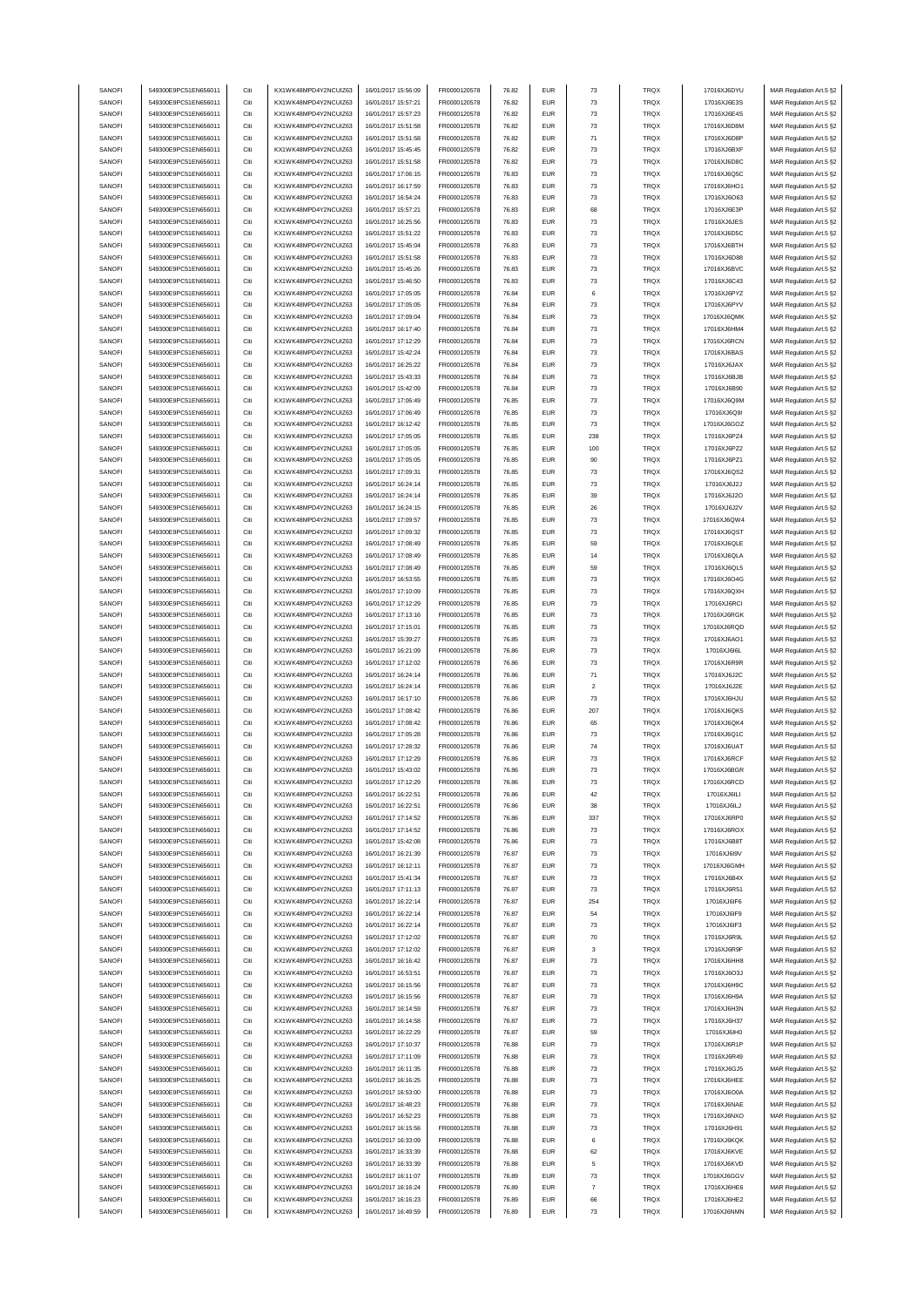| SANOFI           | 549300E9PC51EN656011                         | Citi         | KX1WK48MPD4Y2NCUIZ63                         | 16/01/2017 16:50:30                        | FR0000120578                 | 76.89          | <b>EUR</b>               | 73                 | <b>TRQX</b>  | 17016XJ6NQ2                | MAR Regulation Art.5 §2                            |
|------------------|----------------------------------------------|--------------|----------------------------------------------|--------------------------------------------|------------------------------|----------------|--------------------------|--------------------|--------------|----------------------------|----------------------------------------------------|
| SANOFI           | 549300E9PC51EN656011                         | Citi         | KX1WK48MPD4Y2NCUIZ63                         | 16/01/2017 16:50:30                        | FR0000120578                 | 76.89          | <b>EUR</b>               | $\bf 73$           | <b>TRQX</b>  | 17016XJ6NQ1                | MAR Regulation Art.5 §2                            |
|                  | 549300E9PC51EN656011                         | Citi         | KX1WK48MPD4Y2NCUIZ63                         |                                            |                              |                | <b>EUR</b>               |                    | TRQX         |                            | MAR Regulation Art.5 §2                            |
| SANOFI           |                                              |              |                                              | 16/01/2017 16:52:39                        | FR0000120578                 | 76.89          |                          | $\bf 73$           |              | 17016XJ6NZ5                |                                                    |
| SANOFI           | 549300E9PC51EN656011                         | Citi         | KX1WK48MPD4Y2NCUIZ63                         | 16/01/2017 16:15:47                        | FR0000120578                 | 76.89          | <b>EUR</b>               | $\mathbf{73}$      | TRQX         | 17016XJ6H7X                | MAR Regulation Art.5 §2                            |
| SANOFI           | 549300E9PC51EN656011                         | Citi         | KX1WK48MPD4Y2NCUIZ63                         | 16/01/2017 16:52:20                        | FR0000120578                 | 76.89          | <b>EUR</b>               | $\mathbf{73}$      | TRQX         | 17016XJ6NX8                | MAR Regulation Art.5 §2                            |
| SANOFI           | 549300E9PC51EN656011                         | Citi         | KX1WK48MPD4Y2NCUIZ63                         | 16/01/2017 16:51:43                        | FR0000120578                 | 76.89          | <b>EUR</b>               | $\mathbf{73}$      | TRQX         | 17016XJ6NUY                | MAR Regulation Art.5 §2                            |
| SANOFI           | 549300E9PC51EN656011                         | Citi         | KX1WK48MPD4Y2NCUIZ63                         | 16/01/2017 16:05:54                        | FR0000120578                 | 76.89          | <b>EUR</b>               | 39                 | TRQX         | 17016XJ6FPC                | MAR Regulation Art.5 §2                            |
| SANOFI           | 549300E9PC51EN656011                         | Citi         | KX1WK48MPD4Y2NCUIZ63                         | 16/01/2017 16:05:48                        | FR0000120578                 | 76.89          | <b>EUR</b>               | 73                 | <b>TRQX</b>  | 17016XJ6FOQ                | MAR Regulation Art.5 §2                            |
| SANOFI           | 549300E9PC51EN656011                         | Citi         | KX1WK48MPD4Y2NCUIZ63                         | 16/01/2017 16:05:09                        | FR0000120578                 | 76.89          | <b>EUR</b>               | 73                 | <b>TRQX</b>  | 17016XJ6FIO                |                                                    |
|                  |                                              |              |                                              |                                            |                              |                |                          |                    |              |                            | MAR Regulation Art.5 §2                            |
| SANOFI           | 549300E9PC51EN656011                         | Citi         | KX1WK48MPD4Y2NCUIZ63                         | 16/01/2017 16:34:18                        | FR0000120578                 | 76.89          | <b>EUR</b>               | $\bf 73$           | TRQX         | 17016XJ6KZO                | MAR Regulation Art.5 §2                            |
| SANOFI           | 549300E9PC51EN656011                         | Citi         | KX1WK48MPD4Y2NCUIZ63                         | 16/01/2017 16:33:08                        | FR0000120578                 | 76.89          | <b>EUR</b>               | 60                 | TRQX         | 17016XJ6KQF                | MAR Regulation Art.5 §2                            |
| SANOFI           | 549300E9PC51EN656011                         | Citi         | KX1WK48MPD4Y2NCUIZ63                         | 16/01/2017 16:33:08                        | FR0000120578                 | 76.89          | <b>EUR</b>               | 13                 | TRQX         | 17016XJ6KQG                | MAR Regulation Art.5 §2                            |
| SANOFI           | 549300E9PC51EN656011                         | Citi         | KX1WK48MPD4Y2NCUIZ63                         | 16/01/2017 16:32:45                        | FR0000120578                 | 76.89          | <b>EUR</b>               | 49                 | TRQX         | 17016XJ6KOL                | MAR Regulation Art.5 §2                            |
| SANOFI           | 549300E9PC51EN656011                         | Citi         | KX1WK48MPD4Y2NCUIZ63                         | 16/01/2017 17:29:36                        | FR0000120578                 | 76.89          | <b>EUR</b>               | 28                 | TRQX         | 17016XJ6UMH                | MAR Regulation Art.5 §2                            |
|                  |                                              |              |                                              |                                            |                              |                |                          |                    |              |                            |                                                    |
| SANOFI           | 549300E9PC51EN656011                         | Citi         | KX1WK48MPD4Y2NCUIZ63                         | 16/01/2017 17:29:36                        | FR0000120578                 | 76.89          | <b>EUR</b>               | 78                 | TRQX         | 17016XJ6UMF                | MAR Regulation Art.5 §2                            |
| SANOFI           | 549300E9PC51EN656011                         | Citi         | KX1WK48MPD4Y2NCUIZ63                         | 16/01/2017 16:48:07                        | FR0000120578                 | 76.89          | <b>EUR</b>               | 73                 | <b>TRQX</b>  | 17016XJ6N93                | MAR Regulation Art.5 §2                            |
| SANOFI           | 549300E9PC51EN656011                         | Citi         | KX1WK48MPD4Y2NCUIZ63                         | 16/01/2017 16:35:26                        | FR0000120578                 | 76.89          | <b>EUR</b>               | 73                 | TRQX         | 17016XJ6L6U                | MAR Regulation Art.5 §2                            |
| SANOFI           | 549300E9PC51EN656011                         | Citi         | KX1WK48MPD4Y2NCLIIZ63                        | 16/01/2017 16:35:12                        | FR0000120578                 | 76.89          | <b>EUR</b>               | $\mathbf{73}$      | TRQX         | 17016XJ6L5W                | MAR Regulation Art.5 §2                            |
| SANOFI           | 549300E9PC51EN656011                         | Citi         | KX1WK48MPD4Y2NCUIZ63                         | 16/01/2017 16:16:21                        | FR0000120578                 | 76.90          | <b>EUR</b>               | $\bf 73$           | TRQX         | 17016XJ6HDZ                | MAR Regulation Art.5 §2                            |
| SANOFI           | 549300E9PC51EN656011                         | Citi         | KX1WK48MPD4Y2NCUIZ63                         | 16/01/2017 16:49:12                        | FR0000120578                 | 76.90          | <b>EUR</b>               | 3                  | TRQX         | 17016XJ6NG3                | MAR Regulation Art.5 §2                            |
|                  |                                              |              |                                              |                                            |                              |                |                          |                    |              |                            |                                                    |
| SANOFI           | 549300E9PC51EN656011                         | Citi         | KX1WK48MPD4Y2NCUIZ63                         | 16/01/2017 16:49:12                        | FR0000120578                 | 76.90          | <b>EUR</b>               | 70                 | TRQX         | 17016XJ6NG0                | MAR Regulation Art.5 §2                            |
| SANOFI           | 549300E9PC51EN656011                         | Citi         | KX1WK48MPD4Y2NCUIZ63                         | 16/01/2017 16:51:13                        | FR0000120578                 | 76.90          | <b>EUR</b>               | 71                 | TRQX         | 17016XJ6NTC                | MAR Regulation Art.5 §2                            |
| SANOFI           | 549300E9PC51EN656011                         | Citi         | KX1WK48MPD4Y2NCUIZ63                         | 16/01/2017 16:51:09                        | FR0000120578                 | 76.90          | <b>EUR</b>               | $\sqrt{2}$         | TRQX         | 17016XJ6NSU                | MAR Regulation Art.5 §2                            |
| SANOFI           | 549300E9PC51EN656011                         | Citi         | KX1WK48MPD4Y2NCUIZ63                         | 16/01/2017 16:35:58                        | FR0000120578                 | 76.90          | <b>EUR</b>               | 73                 | <b>TRQX</b>  | 17016XJ6LA6                | MAR Regulation Art.5 §2                            |
| SANOFI           | 549300E9PC51EN656011                         | Citi         | KX1WK48MPD4Y2NCUIZ63                         | 16/01/2017 16:02:54                        | FR0000120578                 | 76.90          | <b>EUR</b>               | 82                 | <b>TRQX</b>  | 17016XJ6F7Q                | MAR Regulation Art.5 §2                            |
|                  | 549300E9PC51EN656011                         | Citi         |                                              |                                            |                              |                | <b>EUR</b>               |                    |              |                            | MAR Regulation Art.5 §2                            |
| SANOFI           |                                              |              | KX1WK48MPD4Y2NCUIZ63                         | 16/01/2017 16:02:54                        | FR0000120578                 | 76.90          |                          | 100                | TRQX         | 17016XJ6F7O                |                                                    |
| SANOFI           | 549300E9PC51EN656011                         | Citi         | KX1WK48MPD4Y2NCUIZ63                         | 16/01/2017 16:02:54                        | FR0000120578                 | 76.90          | <b>EUR</b>               | 60                 | TRQX         | 17016XJ6F7L                | MAR Regulation Art.5 §2                            |
| SANOFI           | 549300E9PC51EN656011                         | Citi         | KX1WK48MPD4Y2NCUIZ63                         | 16/01/2017 16:02:54                        | FR0000120578                 | 76.90          | <b>EUR</b>               | $\mathbf{73}$      | TRQX         | 17016XJ6F7K                | MAR Regulation Art.5 §2                            |
| SANOFI           | 549300E9PC51EN656011                         | Citi         | KX1WK48MPD4Y2NCUIZ63                         | 16/01/2017 17:29:31                        | FR0000120578                 | 76.90          | <b>EUR</b>               | 90                 | TRQX         | 17016XJ6ULN                | MAR Regulation Art.5 §2                            |
| SANOFI           | 549300E9PC51EN656011                         | Citi         | KX1WK48MPD4Y2NCUIZ63                         | 16/01/2017 17:29:35                        | FR0000120578                 | 76.90          | <b>EUR</b>               | 117                | TRQX         | 17016XJ6UMA                | MAR Regulation Art.5 §2                            |
| SANOFI           | 549300E9PC51EN656011                         | Citi         | KX1WK48MPD4Y2NCUIZ63                         | 16/01/2017 16:47:59                        | FR0000120578                 | 76.90          | <b>EUR</b>               | $\overline{1}$     | TRQX         | 17016XJ6N85                | MAR Regulation Art.5 §2                            |
|                  |                                              |              |                                              |                                            |                              |                |                          |                    |              |                            |                                                    |
| SANOFI           | 549300E9PC51EN656011                         | Citi         | KX1WK48MPD4Y2NCUIZ63                         | 16/01/2017 16:47:59                        | FR0000120578                 | 76.90          | <b>EUR</b>               | $\scriptstyle{72}$ | <b>TRQX</b>  | 17016XJ6N83                | MAR Regulation Art.5 §2                            |
| SANOFI           | 549300E9PC51EN656011                         | Citi         | KX1WK48MPD4Y2NCUIZ63                         | 16/01/2017 17:19:17                        | FR0000120578                 | 76.90          | <b>EUR</b>               | 73                 | <b>TRQX</b>  | 17016XJ6SE5                | MAR Regulation Art.5 §2                            |
| SANOFI           | 549300E9PC51EN656011                         | Citi         | KX1WK48MPD4Y2NCUIZ63                         | 16/01/2017 17:28:17                        | FR0000120578                 | 76.90          | <b>EUR</b>               | $77\,$             | TRQX         | 17016XJ6U7L                | MAR Regulation Art.5 §2                            |
| SANOFI           | 549300E9PC51EN656011                         | Citi         | KX1WK48MPD4Y2NCUIZ63                         | 16/01/2017 16:35:12                        | FR0000120578                 | 76.90          | <b>EUR</b>               | $\mathbf{73}$      | TRQX         | 17016XJ6L5S                | MAR Regulation Art.5 §2                            |
| SANOFI           | 549300E9PC51EN656011                         | Citi         | KX1WK48MPD4Y2NCUIZ63                         | 16/01/2017 15:38:06                        | FR0000120578                 | 76.91          | <b>EUR</b>               | $\mathbf{73}$      | TRQX         | 17016XJ6A8J                | MAR Regulation Art.5 §2                            |
|                  |                                              |              |                                              |                                            |                              |                |                          |                    |              |                            |                                                    |
| SANOFI           | 549300E9PC51EN656011                         | Citi         | KX1WK48MPD4Y2NCUIZ63                         | 16/01/2017 16:10:31                        | FR0000120578                 | 76.91          | <b>EUR</b>               | $\mathbf{73}$      | TRQX         | 17016XJ6GEM                | MAR Regulation Art.5 §2                            |
| SANOFI           | 549300E9PC51EN656011                         | Citi         | KX1WK48MPD4Y2NCUIZ63                         | 16/01/2017 16:04:35                        | FR0000120578                 | 76.91          | <b>EUR</b>               | $\bf 73$           | TRQX         | 17016XJ6FGD                | MAR Regulation Art.5 §2                            |
| SANOFI           | 549300E9PC51EN656011                         | Citi         | KX1WK48MPD4Y2NCUIZ63                         | 16/01/2017 16:04:42                        | FR0000120578                 | 76.91          | <b>EUR</b>               | 73                 | TRQX         | 17016XJ6FGQ                | MAR Regulation Art.5 §2                            |
| SANOFI           | 549300E9PC51EN656011                         | Citi         | KX1WK48MPD4Y2NCUIZ63                         | 16/01/2017 16:32:10                        | FR0000120578                 | 76.91          | <b>EUR</b>               | $\mathbf{73}$      | TRQX         | 17016XJ6KKH                | MAR Regulation Art.5 §2                            |
| SANOFI           | 549300E9PC51EN656011                         | Citi         | KX1WK48MPD4Y2NCUIZ63                         | 16/01/2017 16:34:14                        | FR0000120578                 | 76.91          | <b>EUR</b>               | 73                 | <b>TRQX</b>  | 17016XJ6KZ2                | MAR Regulation Art.5 §2                            |
| SANOFI           | 549300E9PC51EN656011                         | Citi         | KX1WK48MPD4Y2NCUIZ63                         | 16/01/2017 16:47:58                        | FR0000120578                 | 76.91          | <b>EUR</b>               | 73                 | TRQX         | 17016XJ6N7Y                | MAR Regulation Art.5 §2                            |
|                  |                                              |              |                                              |                                            |                              |                |                          |                    |              |                            |                                                    |
| SANOFI           | 549300E9PC51EN656011                         | Citi         | KX1WK48MPD4Y2NCUIZ63                         | 16/01/2017 17:16:10                        | FR0000120578                 | 76.91          | <b>EUR</b>               | $\mathbf{73}$      | TRQX         | 17016XJ6RY1                | MAR Regulation Art.5 §2                            |
| SANOFI           | 549300E9PC51EN656011                         | Citi         | KX1WK48MPD4Y2NCUIZ63                         | 16/01/2017 17:18:54                        | FR0000120578                 | 76.91          | <b>EUR</b>               | $\overline{4}$     | TRQX         | 17016XJ6SCC                | MAR Regulation Art.5 §2                            |
| SANOFI           | 549300E9PC51EN656011                         | Citi         | KX1WK48MPD4Y2NCUIZ63                         | 16/01/2017 17:18:54                        | FR0000120578                 | 76.91          | <b>EUR</b>               | 296                | TRQX         | 17016XJ6SCB                | MAR Regulation Art.5 §2                            |
| SANOFI           | 549300E9PC51EN656011                         | Citi         | KX1WK48MPD4Y2NCUIZ63                         | 16/01/2017 17:18:54                        | FR0000120578                 | 76.91          | <b>EUR</b>               | 98                 | TRQX         | 17016XJ6SCA                | MAR Regulation Art.5 §2                            |
| SANOFI           | 549300E9PC51EN656011                         | Citi         | KX1WK48MPD4Y2NCUIZ63                         | 16/01/2017 17:18:54                        | FR0000120578                 | 76.91          | <b>EUR</b>               | 103                | TRQX         | 17016XJ6SC9                | MAR Regulation Art.5 §2                            |
|                  |                                              | Citi         |                                              |                                            |                              |                |                          |                    |              |                            |                                                    |
| SANOFI           | 549300E9PC51EN656011                         |              | KX1WK48MPD4Y2NCUIZ63                         | 16/01/2017 17:20:31                        | FR0000120578                 | 76.91          | <b>EUR</b>               | $\mathbf{73}$      | TRQX         | 17016XJ6SMU                | MAR Regulation Art.5 §2                            |
| SANOFI           | 549300E9PC51EN656011                         | Citi         | KX1WK48MPD4Y2NCUIZ63                         | 16/01/2017 16:10:23                        | FR0000120578                 | 76.92          | <b>EUR</b>               | 73                 | <b>TRQX</b>  | 17016XJ6GDY                | MAR Regulation Art.5 §2                            |
| SANOFI           | 549300E9PC51EN656011                         | Citi         | KX1WK48MPD4Y2NCUIZ63                         | 16/01/2017 15:37:36                        | FR0000120578                 | 76.92          | <b>EUR</b>               | 73                 | <b>TRQX</b>  | 17016XJ6A4E                | MAR Regulation Art.5 §2                            |
| SANOFI           | 549300E9PC51EN656011                         | Citi         | KX1WK48MPD4Y2NCUIZ63                         | 16/01/2017 15:37:34                        | FR0000120578                 | 76.92          | <b>EUR</b>               | $\bf 73$           | TRQX         | 17016XJ6A46                | MAR Regulation Art.5 §2                            |
| SANOFI           | 549300E9PC51EN656011                         | Citi         | KX1WK48MPD4Y2NCUIZ63                         | 16/01/2017 16:09:10                        | FR0000120578                 | 76.92          | <b>EUR</b>               | $\mathbf{73}$      | TRQX         | 17016XJ6G90                | MAR Regulation Art.5 §2                            |
| SANOFI           | 549300E9PC51EN656011                         | Citi         | KX1WK48MPD4Y2NCUIZ63                         | 16/01/2017 16:08:54                        | FR0000120578                 | 76.92          | <b>EUR</b>               | $\mathbf{73}$      | TRQX         | 17016XJ6G85                | MAR Regulation Art.5 §2                            |
|                  |                                              |              |                                              |                                            |                              |                |                          |                    |              |                            |                                                    |
| SANOFI           | 549300E9PC51EN656011                         | Citi         | KX1WK48MPD4Y2NCUIZ63                         | 16/01/2017 16:08:48                        | FR0000120578                 | 76.92          | <b>EUR</b>               | $\mathbf{73}$      | TRQX         | 17016XJ6G6K                | MAR Regulation Art.5 §2                            |
| SANOFI           | 549300E9PC51EN656011                         | Citi         | KX1WK48MPD4Y2NCLIIZ63                        | 16/01/2017 16:08:33                        | FR0000120578                 | 76.92          | <b>EUR</b>               | $\mathbf{73}$      | TRQX         | 17016XJ6G4Z                | MAR Regulation Art.5 §2                            |
| SANOFI           | 549300E9PC51EN656011                         | Citi         | KX1WK48MPD4Y2NCUIZ63                         | 16/01/2017 16:08:48                        | FR0000120578                 | 76.92          | <b>EUR</b>               | $\mathbf{73}$      | TRQX         | 17016XJ6G69                | MAR Regulation Art.5 §2                            |
| SANOFI           | 549300E9PC51EN656011                         | Citi         | KX1WK48MPD4Y2NCUIZ63                         | 16/01/2017 16:08:23                        | FR0000120578                 | 76.92          | <b>EUR</b>               | 66                 | <b>TRQX</b>  | 17016XJ6G3W                | MAR Regulation Art.5 §2                            |
| SANOFI           | 549300E9PC51EN656011                         | Citi         | KX1WK48MPD4Y2NCLIIZ63                        | 16/01/2017 16:08:27                        | FR0000120578                 | 76.92          |                          |                    | TROX         | 17016XJ6G48                | MAR Regulation Art 5 82                            |
|                  |                                              |              |                                              |                                            |                              |                |                          |                    |              |                            |                                                    |
| SANOFI           | 549300E9PC51EN656011                         | Citi         | KX1WK48MPD4Y2NCUIZ63                         | 16/01/2017 16:44:57                        | FR0000120578                 | 76.92          | <b>EUR</b>               | 73                 | TRQX         | 17016XJ6MQF                | MAR Regulation Art.5 §2                            |
| SANOFI           | 549300E9PC51EN656011                         | Citi         | KX1WK48MPD4Y2NCUIZ63                         | 16/01/2017 16:03:41                        | FR0000120578                 | 76.92          | <b>EUR</b>               | 3                  | TRQX         | 17016XJ6FAG                | MAR Regulation Art.5 §2                            |
| SANOFI           | 549300E9PC51EN656011                         | Citi         | KX1WK48MPD4Y2NCUIZ63                         | 16/01/2017 16:04:00                        | FR0000120578                 | 76.92          | <b>EUR</b>               | 464                | TRQX         | 17016XJ6FC7                | MAR Regulation Art.5 §2                            |
| SANOFI           | 549300E9PC51EN656011                         | Citi         | KX1WK48MPD4Y2NCUIZ63                         | 16/01/2017 16:04:00                        | FR0000120578                 | 76.92          | <b>EUR</b>               | 70                 | TRQX         | 17016XJ6FC8                | MAR Regulation Art.5 §2                            |
| SANOFI           | 549300E9PC51EN656011                         | Citi         | KX1WK48MPD4Y2NCUIZ63                         | 16/01/2017 17:24:00                        | FR0000120578                 | 76.92          | <b>EUR</b>               | 78                 | TRQX         | 17016XJ6TCK                | MAR Regulation Art.5 §2                            |
| SANOFI           | 549300E9PC51EN656011                         | Citi         | KX1WK48MPD4Y2NCUIZ63                         | 16/01/2017 16:47:43                        | FR0000120578                 | 76.92          | <b>EUR</b>               | 73                 | TRQX         | 17016XJ6N6Q                | MAR Regulation Art.5 §2                            |
|                  | 549300E9PC51EN656011                         | Citi         | KX1WK48MPD4Y2NCUIZ63                         | 16/01/2017 17:18:05                        | FR0000120578                 |                |                          |                    |              |                            |                                                    |
| SANOFI           |                                              |              |                                              |                                            |                              | 76.92          | <b>EUR</b>               | $\bf 73$           | TRQX         | 17016XJ6S8G                | MAR Regulation Art.5 §2                            |
| SANOFI           | 549300E9PC51EN656011                         | Citi         | KX1WK48MPD4Y2NCUIZ63                         | 16/01/2017 17:23:33                        | FR0000120578                 | 76.92          | <b>EUR</b>               | 73                 | <b>TRQX</b>  | 17016XJ6T9L                | MAR Regulation Art.5 §2                            |
| SANOFI           | 549300E9PC51EN656011                         | Citi         | KX1WK48MPD4Y2NCUIZ63                         | 16/01/2017 16:31:39                        | FR0000120578                 | 76.92          | <b>EUR</b>               | $\bf 73$           | TRQX         | 17016XJ6KI3                | MAR Regulation Art.5 §2                            |
| SANOFI           | 549300E9PC51EN656011                         | Citi         | KX1WK48MPD4Y2NCUIZ63                         | 16/01/2017 17:20:30                        | FR0000120578                 | 76.92          | <b>EUR</b>               | 55                 | TRQX         | 17016XJ6SMP                | MAR Regulation Art.5 §2                            |
| SANOFI           | 549300E9PC51EN656011                         | Citi         | KX1WK48MPD4Y2NCUIZ63                         | 16/01/2017 17:20:30                        | FR0000120578                 | 76.92          | <b>EUR</b>               | 18                 | TRQX         | 17016XJ6SMO                | MAR Regulation Art.5 §2                            |
| SANOFI           | 549300E9PC51EN656011                         | Citi         | KX1WK48MPD4Y2NCUIZ63                         | 16/01/2017 16:10:04                        | FR0000120578                 | 76.93          | <b>EUR</b>               | $\mathbf{73}$      | TRQX         | 17016XJ6GCC                | MAR Regulation Art.5 §2                            |
|                  |                                              | Citi         |                                              |                                            |                              |                |                          |                    |              |                            |                                                    |
| SANOFI           | 549300E9PC51EN656011                         |              | KX1WK48MPD4Y2NCUIZ63                         | 16/01/2017 17:17:16                        | FR0000120578                 | 76.93          | <b>EUR</b>               | 163                | TRQX         | 17016XJ6S2U                | MAR Regulation Art.5 §2                            |
| SANOFI           | 549300E9PC51EN656011                         | Citi         | KX1WK48MPD4Y2NCUIZ63                         | 16/01/2017 17:17:14                        | FR0000120578                 | 76.93          | <b>EUR</b>               | 200                | TRQX         | 17016XJ6S2Q                | MAR Regulation Art.5 §2                            |
| SANOFI           | 549300E9PC51EN656011                         | Citi         | KX1WK48MPD4Y2NCUIZ63                         | 16/01/2017 17:17:14                        | FR0000120578                 | 76.93          | <b>EUR</b>               | 159                | <b>TRQX</b>  | 17016XJ6S2L                | MAR Regulation Art.5 §2                            |
| SANOFI           | 549300E9PC51EN656011                         | Citi         | KX1WK48MPD4Y2NCUIZ63                         | 16/01/2017 17:17:14                        | FR0000120578                 | 76.93          | <b>EUR</b>               | 25                 | TRQX         | 17016XJ6S2M                | MAR Regulation Art.5 §2                            |
| SANOFI           | 549300E9PC51EN656011                         | Citi         | KX1WK48MPD4Y2NCUIZ63                         | 16/01/2017 15:37:30                        | FR0000120578                 | 76.93          | <b>EUR</b>               | $\mathbf{73}$      | TRQX         | 17016XJ6A3K                | MAR Regulation Art.5 §2                            |
|                  |                                              |              |                                              |                                            |                              |                |                          |                    |              |                            |                                                    |
| SANOFI           | 549300E9PC51EN656011                         | Citi         | KX1WK48MPD4Y2NCUIZ63                         | 16/01/2017 16:47:18                        | FR0000120578                 | 76.93          | <b>EUR</b>               | $\bf 73$           | TRQX         | 17016XJ6N4M                | MAR Regulation Art.5 §2                            |
| SANOFI           | 549300E9PC51EN656011                         | Citi         | KX1WK48MPD4Y2NCUIZ63                         | 16/01/2017 15:35:39                        | FR0000120578                 | 76.93          | <b>EUR</b>               | $\mathbf{73}$      | TRQX         | 17016XJ69LP                | MAR Regulation Art.5 §2                            |
| SANOFI           | 549300E9PC51EN656011                         | Citi         | KX1WK48MPD4Y2NCUIZ63                         | 16/01/2017 16:31:31                        | FR0000120578                 | 76.93          | <b>EUR</b>               | 42                 | TRQX         | 17016XJ6KHS                | MAR Regulation Art.5 §2                            |
| SANOFI           | 549300E9PC51EN656011                         | Citi         | KX1WK48MPD4Y2NCUIZ63                         | 16/01/2017 17:21:54                        | FR0000120578                 | 76.93          | <b>EUR</b>               | 459                | TRQX         | 17016XJ6SY8                | MAR Regulation Art.5 §2                            |
| SANOFI           | 549300E9PC51EN656011                         | Citi         | KX1WK48MPD4Y2NCUIZ63                         | 16/01/2017 17:28:02                        | FR0000120578                 | 76.93          | <b>EUR</b>               | 78                 | TRQX         | 17016XJ6U5U                | MAR Regulation Art.5 §2                            |
| SANOFI           | 549300E9PC51EN656011                         | Citi         | KX1WK48MPD4Y2NCUIZ63                         | 16/01/2017 17:28:02                        | FR0000120578                 | 76.93          | <b>EUR</b>               | 80                 | TRQX         | 17016XJ6U5R                | MAR Regulation Art.5 §2                            |
| SANOFI           | 549300E9PC51EN656011                         | Citi         | KX1WK48MPD4Y2NCUIZ63                         | 16/01/2017 16:46:12                        | FR0000120578                 | 76.94          | <b>EUR</b>               | 73                 | <b>TRQX</b>  |                            |                                                    |
|                  |                                              |              |                                              |                                            |                              |                |                          |                    |              | 17016XJ6MYO                | MAR Regulation Art.5 §2                            |
| SANOFI           | 549300E9PC51EN656011                         | Citi         | KX1WK48MPD4Y2NCUIZ63                         | 16/01/2017 16:38:20                        | FR0000120578                 | 76.94          | <b>EUR</b>               | $\mathbf{73}$      | TRQX         | 17016XJ6LOE                | MAR Regulation Art.5 §2                            |
| SANOFI           | 549300E9PC51EN656011                         | Citi         | KX1WK48MPD4Y2NCUIZ63                         | 16/01/2017 16:31:31                        | FR0000120578                 | 76.94          | <b>EUR</b>               | $\mathbf{73}$      | TRQX         | 17016XJ6KHO                | MAR Regulation Art.5 §2                            |
| SANOFI           | 549300E9PC51EN656011                         | Citi         | KX1WK48MPD4Y2NCUIZ63                         | 16/01/2017 16:31:10                        | FR0000120578                 | 76.94          | <b>EUR</b>               | 57                 | TRQX         | 17016XJ6KGZ                | MAR Regulation Art.5 §2                            |
| SANOFI           | 549300E9PC51EN656011                         | Citi         | KX1WK48MPD4Y2NCUIZ63                         | 16/01/2017 17:25:42                        | FR0000120578                 | 76.95          | <b>EUR</b>               | 18                 | TRQX         | 17016XJ6TNM                | MAR Regulation Art.5 §2                            |
| SANOFI           | 549300E9PC51EN656011                         | Citi         | KX1WK48MPD4Y2NCUIZ63                         | 16/01/2017 17:26:00                        | FR0000120578                 | 76.95          | <b>EUR</b>               | 14                 | TRQX         | 17016XJ6TQ0                | MAR Regulation Art.5 §2                            |
|                  |                                              |              |                                              |                                            |                              |                |                          |                    |              |                            |                                                    |
| SANOFI           | 549300E9PC51EN656011                         | Citi         | KX1WK48MPD4Y2NCUIZ63                         | 16/01/2017 17:26:00                        | FR0000120578                 | 76.95          | <b>EUR</b>               | 249                | TRQX         | 17016XJ6TQ5                | MAR Regulation Art.5 §2                            |
| SANOFI           | 549300E9PC51EN656011                         | Citi         | KX1WK48MPD4Y2NCUIZ63                         | 16/01/2017 17:26:07                        | FR0000120578                 | 76.95          | <b>EUR</b>               | 49                 | TRQX         | 17016XJ6TQN                | MAR Regulation Art.5 §2                            |
| SANOFI           | 549300E9PC51EN656011                         | Citi         | KX1WK48MPD4Y2NCUIZ63                         | 16/01/2017 17:26:07                        | FR0000120578                 | 76.95          | <b>EUR</b>               | 233                | <b>TRQX</b>  | 17016XJ6TQQ                | MAR Regulation Art.5 §2                            |
| SANOFI           | 549300E9PC51EN656011                         | Citi         | KX1WK48MPD4Y2NCUIZ63                         | 16/01/2017 17:26:16                        | FR0000120578                 | 76.95          | <b>EUR</b>               | 75                 | <b>TRQX</b>  | 17016XJ6TRP                | MAR Regulation Art.5 §2                            |
| SANOFI           | 549300E9PC51EN656011                         | Citi         | KX1WK48MPD4Y2NCUIZ63                         | 16/01/2017 17:26:08                        | FR0000120578                 | 76.95          | <b>EUR</b>               | 78                 | TRQX         | 17016XJ6TQV                | MAR Regulation Art.5 §2                            |
| SANOFI           | 549300E9PC51EN656011                         | Citi         | KX1WK48MPD4Y2NCUIZ63                         | 16/01/2017 17:27:01                        | FR0000120578                 | 76.95          | <b>EUR</b>               | 75                 | TRQX         |                            |                                                    |
|                  |                                              |              |                                              |                                            |                              |                |                          |                    |              |                            |                                                    |
|                  |                                              |              |                                              |                                            |                              |                |                          |                    |              | 17016XJ6TWR                | MAR Regulation Art.5 §2                            |
| SANOFI<br>SANOFI | 549300E9PC51EN656011<br>549300E9PC51EN656011 | Citi<br>Citi | KX1WK48MPD4Y2NCUIZ63<br>KX1WK48MPD4Y2NCUIZ63 | 16/01/2017 17:27:12<br>16/01/2017 17:27:11 | FR0000120578<br>FR0000120578 | 76.95<br>76.95 | <b>EUR</b><br><b>EUR</b> | 78<br>78           | TRQX<br>TRQX | 17016XJ6TZ7<br>17016XJ6TZ0 | MAR Regulation Art.5 §2<br>MAR Regulation Art.5 §2 |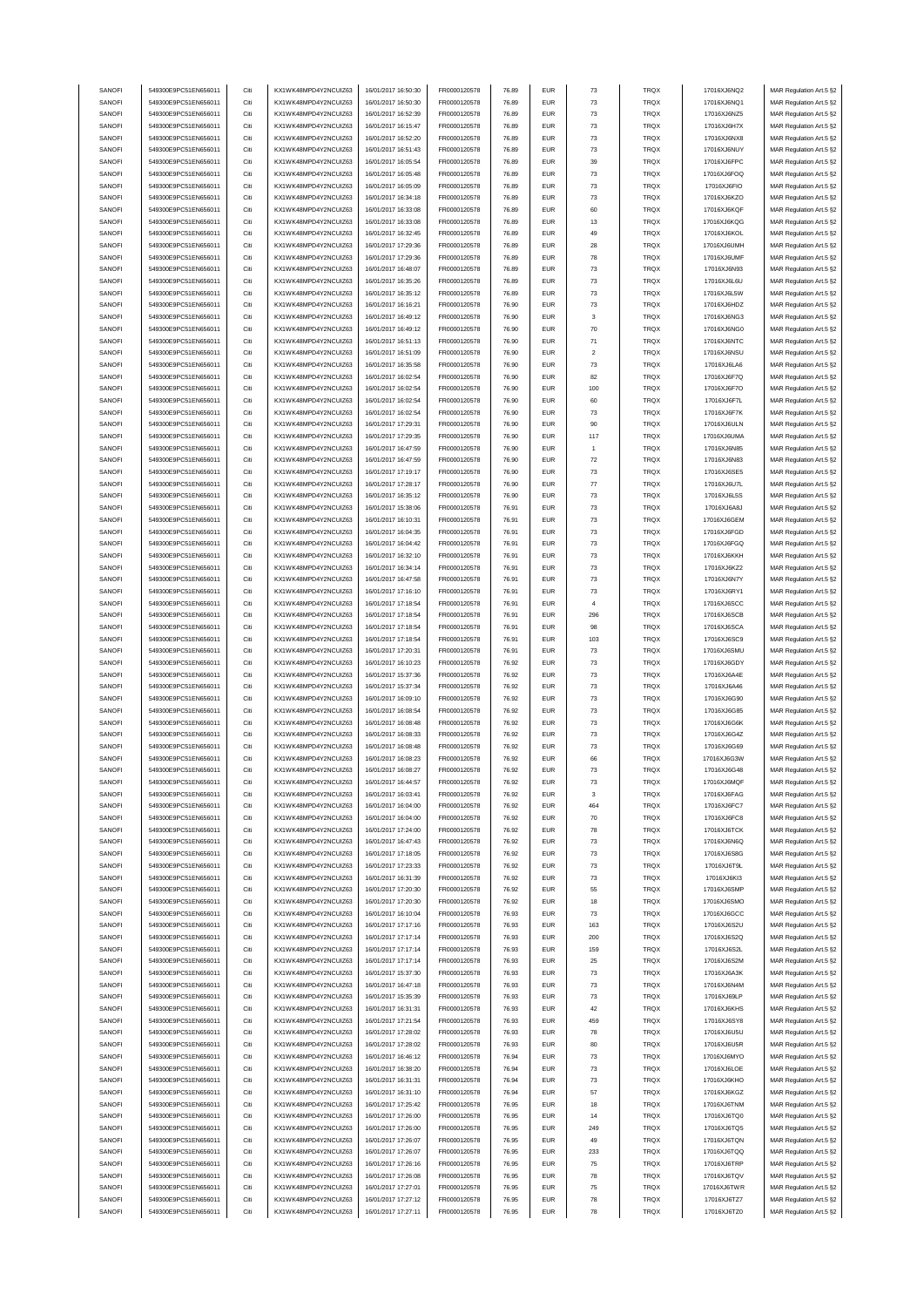| SANOFI        | 549300E9PC51EN656011 | Citi | KX1WK48MPD4Y2NCUIZ63  | 16/01/2017 16:39:17 | FR0000120578 | 76.95 | <b>EUR</b> | $\mathbf{73}$  | <b>TRQX</b> | 17016XJ6LW2  | MAR Regulation Art.5 §2 |
|---------------|----------------------|------|-----------------------|---------------------|--------------|-------|------------|----------------|-------------|--------------|-------------------------|
|               |                      |      |                       |                     |              |       |            |                |             | 17016X.I6KDM |                         |
| SANOFI        | 549300E9PC51EN656011 | Citi | KX1WK48MPD4Y2NCUIZ63  | 16/01/2017 16:30:27 | FR0000120578 | 76.95 | <b>EUR</b> | $\bf 73$       | <b>TRQX</b> |              | MAR Regulation Art.5 §2 |
| SANOFI        | 549300E9PC51EN656011 | Citi | KX1WK48MPD4Y2NCUIZ63  | 16/01/2017 16:30:27 | FR0000120578 | 76.95 | <b>EUR</b> | $\bf 73$       | TRQX        | 17016XJ6KDL  | MAR Regulation Art.5 §2 |
| SANOFI        | 549300E9PC51EN656011 | Citi | KX1WK48MPD4Y2NCUIZ63  | 16/01/2017 17:27:44 | FR0000120578 | 76.95 | <b>EUR</b> | 75             | TRQX        | 17016XJ6U2S  | MAR Regulation Art.5 §2 |
| SANOFI        | 549300E9PC51EN656011 | Citi | KX1WK48MPD4Y2NCUIZ63  | 16/01/2017 16:40:52 | FR0000120578 | 76.96 | <b>EUR</b> | $\mathbf{73}$  | TRQX        | 17016XJ6M3K  | MAR Regulation Art.5 §2 |
| SANOFI        | 549300E9PC51EN656011 | Citi | KX1WK48MPD4Y2NCUIZ63  | 16/01/2017 16:44:25 | FR0000120578 | 76.96 | <b>EUR</b> | 62             | TRQX        | 17016XJ6MMN  | MAR Regulation Art.5 §2 |
| SANOFI        |                      | Citi | KX1WK48MPD4Y2NCUIZ63  |                     | FR0000120578 | 76.96 | <b>EUR</b> |                | TRQX        | 17016XJ6LVZ  |                         |
|               | 549300E9PC51EN656011 |      |                       | 16/01/2017 16:39:17 |              |       |            | 303            |             |              | MAR Regulation Art.5 §2 |
| SANOFI        | 549300E9PC51EN656011 | Citi | KX1WK48MPD4Y2NCUIZ63  | 16/01/2017 16:39:17 | FR0000120578 | 76.96 | <b>EUR</b> | 73             | <b>TRQX</b> | 17016XJ6LVX  | MAR Regulation Art.5 §2 |
| SANOFI        | 549300E9PC51EN656011 | Citi | KX1WK48MPD4Y2NCUIZ63  | 16/01/2017 17:23:11 | FR0000120578 | 76.96 | <b>EUR</b> | 5              | <b>TRQX</b> | 17016XJ6T6H  | MAR Regulation Art.5 §2 |
| SANOFI        | 549300E9PC51EN656011 | Citi | KX1WK48MPD4Y2NCUIZ63  | 16/01/2017 16:29:13 | FR0000120578 | 76.96 | <b>EUR</b> | 321            | TRQX        | 17016XJ6K5K  | MAR Regulation Art.5 §2 |
| SANOFI        | 549300E9PC51EN656011 | Citi | KX1WK48MPD4Y2NCUIZ63  | 16/01/2017 16:29:15 | FR0000120578 | 76.96 | <b>EUR</b> | 46             | TRQX        | 17016XJ6K62  |                         |
|               |                      |      |                       |                     |              |       |            |                |             |              | MAR Regulation Art.5 §2 |
| SANOFI        | 549300E9PC51EN656011 | Citi | KX1WK48MPD4Y2NCUIZ63  | 16/01/2017 16:28:57 | FR0000120578 | 76.96 | <b>EUR</b> | 100            | TRQX        | 17016XJ6K3B  | MAR Regulation Art.5 §2 |
| SANOFI        | 549300E9PC51EN656011 | Citi | KX1WK48MPD4Y2NCUIZ63  | 16/01/2017 16:28:57 | FR0000120578 | 76.96 | <b>EUR</b> | 90             | TRQX        | 17016XJ6K3D  | MAR Regulation Art.5 §2 |
| SANOFI        | 549300E9PC51EN656011 | Citi | KX1WK48MPD4Y2NCUIZ63  | 16/01/2017 16:28:57 | FR0000120578 | 76.96 | <b>EUR</b> | 27             | TRQX        | 17016XJ6K39  | MAR Regulation Art.5 §2 |
| SANOFI        | 549300E9PC51EN656011 | Citi | KX1WK48MPD4Y2NCUIZ63  | 16/01/2017 17:23:05 | FR0000120578 | 76.96 | <b>EUR</b> | $\overline{4}$ | TRQX        | 17016XJ6T5R  | MAR Regulation Art.5 §2 |
|               |                      |      |                       |                     |              |       |            |                |             |              |                         |
| SANOFI        | 549300E9PC51EN656011 | Citi | KX1WK48MPD4Y2NCUIZ63  | 16/01/2017 16:40:51 | FR0000120578 | 76.97 | <b>EUR</b> | 73             | <b>TRQX</b> | 17016XJ6M35  | MAR Regulation Art.5 §2 |
| SANOFI        | 549300E9PC51EN656011 | Citi | KX1WK48MPD4Y2NCUIZ63  | 16/01/2017 16:41:44 | FR0000120578 | 76.97 | <b>EUR</b> | 73             | TRQX        | 17016XJ6M7G  | MAR Regulation Art.5 §2 |
| SANOFI        | 549300E9PC51EN656011 | Citi | KX1WK48MPD4Y2NCLIIZ63 | 16/01/2017 16:44:21 | FR0000120578 | 76.97 | <b>EUR</b> | $\mathbf{73}$  | TRQX        | 17016XJ6MM2  | MAR Regulation Art.5 §2 |
| SANOFI        | 549300E9PC51EN656011 | Citi | KX1WK48MPD4Y2NCUIZ63  | 16/01/2017 16:29:06 | FR0000120578 | 76.97 | <b>EUR</b> | 59             | TRQX        | 17016XJ6K4Z  | MAR Regulation Art.5 §2 |
| SANOFI        | 549300E9PC51EN656011 | Citi | KX1WK48MPD4Y2NCUIZ63  | 16/01/2017 17:23:03 | FR0000120578 | 76.97 | <b>EUR</b> | 78             | TRQX        | 17016XJ6T58  | MAR Regulation Art.5 §2 |
|               |                      |      |                       |                     |              |       |            |                |             |              |                         |
| SANOFI        | 549300E9PC51EN656011 | Citi | KX1WK48MPD4Y2NCUIZ63  | 16/01/2017 16:41:59 | FR0000120578 | 76.98 | <b>EUR</b> | $\mathbf{73}$  | TRQX        | 17016XJ6M8V  | MAR Regulation Art.5 §2 |
| SANOFI        | 549300E9PC51EN656011 | Citi | KX1WK48MPD4Y2NCUIZ63  | 16/01/2017 17:23:01 | FR0000120578 | 76.98 | <b>EUR</b> | 30             | TRQX        | 17016XJ6T51  | MAR Regulation Art.5 §2 |
| SANOFI        | 549300E9PC51EN656011 | Citi | KX1WK48MPD4Y2NCUIZ63  | 16/01/2017 16:40:09 | FR0000120578 | 76.99 | <b>EUR</b> | $\mathbf{73}$  | TRQX        | 17016XJ6M0Q  | MAR Regulation Art.5 §2 |
| SANOFI        | 549300E9PC51EN656011 | Citi | KX1WK48MPD4Y2NCUIZ63  | 16/01/2017 16:43:00 | FR0000120578 | 76.99 | <b>EUR</b> | 54             | <b>TRQX</b> | 17016XJ6MEW  | MAR Regulation Art.5 §2 |
| SANOFI        | 549300E9PC51EN656011 | Citi | KX1WK48MPD4Y2NCLIIZ63 | 16/01/2017 16:43:00 | FR0000120578 | 76.99 | <b>EUR</b> | 19             | <b>TRQX</b> |              |                         |
|               |                      |      |                       |                     |              |       |            |                |             | 17016XJ6MEV  | MAR Regulation Art.5 §2 |
| SANOFI        | 549300E9PC51EN656011 | Citi | KX1WK48MPD4Y2NCUIZ63  | 16/01/2017 16:42:55 | FR0000120578 | 76.99 | <b>EUR</b> | 54             | TRQX        | 17016XJ6MEQ  | MAR Regulation Art.5 §2 |
| SANOFI        | 549300E9PC51EN656011 | Citi | KX1WK48MPD4Y2NCUIZ63  | 16/01/2017 16:44:00 | FR0000120578 | 76.99 | <b>EUR</b> | $\mathbf{73}$  | TRQX        | 17016XJ6MJP  | MAR Regulation Art.5 §2 |
| SANOFI        | 549300E9PC51EN656011 | Citi | KX1WK48MPD4Y2NCUIZ63  | 16/01/2017 15:34:12 | FR0000120578 | 77.00 | <b>EUR</b> | $\mathbf{73}$  | TRQX        | 17016XJ6993  | MAR Regulation Art.5 §2 |
| SANOFI        | 549300E9PC51EN656011 | Citi | KX1WK48MPD4Y2NCUIZ63  | 16/01/2017 15:33:43 | FR0000120578 | 77.01 | <b>EUR</b> | $\mathbf{73}$  | TRQX        | 17016XJ695F  | MAR Regulation Art.5 §2 |
|               |                      |      |                       |                     |              |       |            |                |             |              |                         |
| SANOFI        | 549300E9PC51EN656011 | Citi | KX1WK48MPD4Y2NCUIZ63  | 16/01/2017 15:31:27 | FR0000120578 | 77.01 | <b>EUR</b> | $\mathbf{73}$  | TRQX        | 17016XJ68TV  | MAR Regulation Art.5 §2 |
| SANOFI        | 549300E9PC51EN656011 | Citi | KX1WK48MPD4Y2NCUIZ63  | 16/01/2017 15:31:05 | FR0000120578 | 77.01 | <b>EUR</b> | $\mathbf{73}$  | TRQX        | 17016XJ68RK  | MAR Regulation Art.5 §2 |
| SANOFI        | 549300E9PC51EN656011 | Citi | KX1WK48MPD4Y2NCUIZ63  | 16/01/2017 15:33:42 | FR0000120578 | 77.02 | <b>EUR</b> | 73             | <b>TRQX</b> | 17016XJ695B  | MAR Regulation Art.5 §2 |
| SANOFI        | 549300E9PC51EN656011 | Citi | KX1WK48MPD4Y2NCUIZ63  | 16/01/2017 15:17:56 | FR0000120578 | 77.03 | <b>EUR</b> | 71             | <b>TRQX</b> | 17016XJ65OW  | MAR Regulation Art.5 §2 |
|               |                      |      |                       |                     |              |       |            |                |             |              |                         |
| SANOFI        | 549300E9PC51EN656011 | Citi | KX1WK48MPD4Y2NCUIZ63  | 16/01/2017 15:30:05 | FR0000120578 | 77.03 | <b>EUR</b> | $\mathbf{73}$  | TRQX        | 17016XJ68IG  | MAR Regulation Art.5 §2 |
| SANOFI        | 549300E9PC51EN656011 | Citi | KX1WK48MPD4Y2NCUIZ63  | 16/01/2017 15:27:36 | FR0000120578 | 77.04 | <b>EUR</b> | $\mathbf{73}$  | TRQX        | 17016XJ67YQ  | MAR Regulation Art.5 §2 |
| SANOFI        | 549300E9PC51EN656011 | Citi | KX1WK48MPD4Y2NCUIZ63  | 16/01/2017 15:24:35 | FR0000120578 | 77.04 | <b>EUR</b> | $\mathbf{73}$  | TRQX        | 17016XJ67DD  | MAR Regulation Art.5 §2 |
| SANOFI        | 549300E9PC51EN656011 | Citi | KX1WK48MPD4Y2NCUIZ63  | 16/01/2017 15:24:35 | FR0000120578 | 77.04 | <b>EUR</b> | $\mathbf{73}$  | TRQX        | 17016XJ67D3  | MAR Regulation Art.5 §2 |
|               |                      |      |                       |                     |              |       |            |                |             |              |                         |
| SANOFI        | 549300E9PC51EN656011 | Citi | KX1WK48MPD4Y2NCUIZ63  | 16/01/2017 15:23:15 | FR0000120578 | 77.04 | <b>EUR</b> | $\bf 73$       | TRQX        | 17016XJ66WX  | MAR Regulation Art.5 §2 |
| SANOFI        | 549300E9PC51EN656011 | Citi | KX1WK48MPD4Y2NCUIZ63  | 16/01/2017 15:29:55 | FR0000120578 | 77.04 | <b>EUR</b> | 51             | TRQX        | 17016XJ68GI  | MAR Regulation Art.5 §2 |
| SANOFI        | 549300E9PC51EN656011 | Citi | KX1WK48MPD4Y2NCUIZ63  | 16/01/2017 15:29:55 | FR0000120578 | 77.04 | <b>EUR</b> | 51             | TRQX        | 17016XJ68GD  | MAR Regulation Art.5 §2 |
| SANOFI        | 549300E9PC51EN656011 | Citi | KX1WK48MPD4Y2NCUIZ63  | 16/01/2017 15:29:55 | FR0000120578 | 77.04 | <b>EUR</b> | 22             | <b>TRQX</b> | 17016XJ68GG  | MAR Regulation Art.5 §2 |
| SANOFI        | 549300E9PC51EN656011 | Citi | KX1WK48MPD4Y2NCUIZ63  | 16/01/2017 15:24:11 | FR0000120578 | 77.05 | <b>EUR</b> | 24             | TRQX        | 17016XJ677T  | MAR Regulation Art.5 §2 |
|               |                      |      |                       |                     |              |       |            |                |             |              |                         |
| SANOFI        | 549300E9PC51EN656011 | Citi | KX1WK48MPD4Y2NCUIZ63  | 16/01/2017 15:25:49 | FR0000120578 | 77.05 | <b>EUR</b> | 3              | TRQX        | 17016XJ67LO  | MAR Regulation Art.5 §2 |
| SANOFI        | 549300E9PC51EN656011 | Citi | KX1WK48MPD4Y2NCUIZ63  | 16/01/2017 15:25:49 | FR0000120578 | 77.05 | <b>EUR</b> | 70             | TRQX        | 17016XJ67LP  | MAR Regulation Art.5 §2 |
| SANOFI        | 549300E9PC51EN656011 | Citi | KX1WK48MPD4Y2NCUIZ63  | 16/01/2017 15:24:35 | FR0000120578 | 77.05 | <b>EUR</b> | 49             | TRQX        | 17016XJ67D1  | MAR Regulation Art.5 §2 |
| SANOFI        | 549300E9PC51EN656011 | Citi | KX1WK48MPD4Y2NCUIZ63  | 16/01/2017 15:28:40 | FR0000120578 | 77.05 | <b>EUR</b> | $\mathbf{73}$  | TRQX        | 17016XJ685Y  | MAR Regulation Art.5 §2 |
| SANOFI        |                      | Citi |                       |                     |              |       | <b>EUR</b> | $\bf 73$       | TRQX        |              |                         |
|               | 549300E9PC51EN656011 |      | KX1WK48MPD4Y2NCUIZ63  | 16/01/2017 15:22:38 | FR0000120578 | 77.05 |            |                |             | 17016XJ66QP  | MAR Regulation Art.5 §2 |
| SANOFI        | 549300E9PC51EN656011 | Citi | KX1WK48MPD4Y2NCUIZ63  | 16/01/2017 15:22:26 | FR0000120578 | 77.05 | <b>EUR</b> | $\mathbf{73}$  | TRQX        | 17016XJ66NU  | MAR Regulation Art.5 §2 |
| SANOFI        | 549300E9PC51EN656011 | Citi | KX1WK48MPD4Y2NCUIZ63  | 16/01/2017 15:15:13 | FR0000120578 | 77.06 | <b>EUR</b> | 73             | <b>TRQX</b> | 17016XJ655J  | MAR Regulation Art.5 §2 |
| SANOFI        | 549300E9PC51EN656011 | Citi | KX1WK48MPD4Y2NCUIZ63  | 16/01/2017 15:13:18 | FR0000120578 | 77.06 | <b>EUR</b> | 73             | <b>TRQX</b> | 17016XJ6486  | MAR Regulation Art.5 §2 |
| SANOFI        | 549300E9PC51EN656011 | Citi | KX1WK48MPD4Y2NCUIZ63  | 16/01/2017 15:16:49 | FR0000120578 | 77.06 | <b>EUR</b> | $\bf 73$       | TRQX        | 17016XJ65H6  | MAR Regulation Art.5 §2 |
|               |                      |      |                       |                     |              |       |            |                |             |              |                         |
| SANOFI        | 549300E9PC51EN656011 | Citi | KX1WK48MPD4Y2NCUIZ63  | 16/01/2017 15:16:58 | FR0000120578 | 77.06 | <b>EUR</b> | $\mathbf{73}$  | TRQX        | 17016XJ65IX  | MAR Regulation Art.5 §2 |
| SANOFI        | 549300E9PC51EN656011 | Citi | KX1WK48MPD4Y2NCUIZ63  | 16/01/2017 15:28:29 | FR0000120578 | 77.06 | <b>EUR</b> | $\mathbf{73}$  | TRQX        | 17016XJ684O  | MAR Regulation Art.5 §2 |
| SANOFI        | 549300E9PC51EN656011 | Citi | KX1WK48MPD4Y2NCUIZ63  | 16/01/2017 15:22:11 | FR0000120578 | 77.06 | <b>EUR</b> | $\mathbf{73}$  | TRQX        | 17016XJ66L2  | MAR Regulation Art.5 §2 |
| SANOFI        | 549300E9PC51EN656011 | Citi | KX1WK48MPD4Y2NCUIZ63  | 16/01/2017 15:12:38 | FR0000120578 | 77.07 | <b>EUR</b> | $\mathbf{73}$  | TRQX        | 17016XJ63Y9  | MAR Regulation Art.5 §2 |
|               | 549300E9PC51EN656011 | Citi | KX1WK48MPD4Y2NCUIZ63  |                     |              |       | <b>EUR</b> |                |             |              |                         |
| SANOFI        |                      |      |                       | 16/01/2017 15:12:59 | FR0000120578 | 77.07 |            | $\mathbf{73}$  | TRQX        | 17016XJ642J  | MAR Regulation Art.5 §2 |
| SANOFI        | 549300E9PC51EN656011 | Citi | KX1WK48MPD4Y2NCUIZ63  | 16/01/2017 15:13:06 | FR0000120578 | 77.07 | <b>EUR</b> | 73             | <b>TRQX</b> | 17016XJ643V  | MAR Regulation Art.5 §2 |
| SANOFI        | 549300E9PC51EN656011 | Citi | KX1WK48MPD4Y2NCLIIZ63 | 16/01/2017 15:20:49 | FR0000120578 | 77.07 |            |                | TROX        | 17016XJ66B4  | MAR Regulation Art 5 82 |
| SANOFI        | 549300E9PC51EN656011 | Citi | KX1WK48MPD4Y2NCUIZ63  | 16/01/2017 15:16:36 | FR0000120578 | 77.07 | <b>EUR</b> | 73             | TRQX        | 17016XJ65G1  | MAR Regulation Art.5 §2 |
| SANOFI        | 549300E9PC51EN656011 | Citi | KX1WK48MPD4Y2NCUIZ63  | 16/01/2017 15:16:33 | FR0000120578 | 77.07 | <b>EUR</b> | $\bf 73$       | TRQX        | 17016XJ65FT  | MAR Regulation Art.5 §2 |
|               |                      |      |                       |                     |              |       |            |                |             |              |                         |
| SANOFI        | 549300E9PC51EN656011 | Citi | KX1WK48MPD4Y2NCUIZ63  | 16/01/2017 15:20:41 | FR0000120578 | 77.07 | <b>EUR</b> | 36             | TRQX        | 17016XJ669T  | MAR Regulation Art.5 §2 |
| SANOFI        | 549300E9PC51EN656011 | Citi | KX1WK48MPD4Y2NCUIZ63  | 16/01/2017 15:20:41 | FR0000120578 | 77.07 | <b>EUR</b> | 37             | TRQX        | 17016XJ669Q  | MAR Regulation Art.5 §2 |
| SANOFI        | 549300E9PC51EN656011 | Citi | KX1WK48MPD4Y2NCUIZ63  | 16/01/2017 15:20:41 | FR0000120578 | 77.07 | <b>EUR</b> | 36             | TRQX        | 17016XJ669J  | MAR Regulation Art.5 §2 |
| SANOFI        | 549300E9PC51EN656011 | Citi | KX1WK48MPD4Y2NCUIZ63  | 16/01/2017 15:16:33 | FR0000120578 | 77.08 | <b>EUR</b> | 73             | TRQX        | 17016XJ65FJ  | MAR Regulation Art.5 §2 |
| SANOFI        | 549300E9PC51EN656011 | Citi | KX1WK48MPD4Y2NCUIZ63  | 16/01/2017 15:12:38 | FR0000120578 | 77.09 | <b>EUR</b> | $\bf 73$       | TRQX        | 17016XJ63XH  | MAR Regulation Art.5 §2 |
| SANOFI        | 549300E9PC51EN656011 | Citi | KX1WK48MPD4Y2NCUIZ63  | 16/01/2017 15:09:36 | FR0000120578 | 77.09 | <b>EUR</b> | 73             | <b>TRQX</b> | 17016XJ63BC  | MAR Regulation Art.5 §2 |
|               |                      |      |                       |                     |              |       |            |                |             |              |                         |
| SANOFI        | 549300E9PC51EN656011 | Citi | KX1WK48MPD4Y2NCUIZ63  | 16/01/2017 15:05:24 | FR0000120578 | 77.09 | <b>EUR</b> | 70             | TRQX        | 17016XJ62E2  | MAR Regulation Art.5 §2 |
| SANOFI        | 549300E9PC51EN656011 | Citi | KX1WK48MPD4Y2NCUIZ63  | 16/01/2017 15:16:22 | FR0000120578 | 77.09 | <b>EUR</b> | $\bf 73$       | TRQX        | 17016XJ65EE  | MAR Regulation Art.5 §2 |
| SANOFI        | 549300E9PC51EN656011 | Citi | KX1WK48MPD4Y2NCUIZ63  | 16/01/2017 15:09:36 | FR0000120578 | 77.10 | <b>EUR</b> | 61             | TRQX        | 17016XJ63BA  | MAR Regulation Art.5 §2 |
| SANOFI        | 549300E9PC51EN656011 | Citi | KX1WK48MPD4Y2NCUIZ63  | 16/01/2017 15:07:26 | FR0000120578 | 77.10 | <b>EUR</b> | 57             | TRQX        | 17016XJ62VU  | MAR Regulation Art.5 §2 |
| SANOFI        | 549300E9PC51EN656011 | Citi | KX1WK48MPD4Y2NCUIZ63  | 16/01/2017 15:04:48 | FR0000120578 | 77.11 | <b>EUR</b> | 73             | TRQX        | 17016XJ626J  | MAR Regulation Art.5 §2 |
|               |                      |      |                       |                     |              |       |            |                |             |              |                         |
| SANOFI        | 549300E9PC51EN656011 | Citi | KX1WK48MPD4Y2NCUIZ63  | 16/01/2017 15:08:18 | FR0000120578 | 77.11 | <b>EUR</b> | 31             | TRQX        | 17016XJ6322  | MAR Regulation Art.5 §2 |
| SANOFI        | 549300E9PC51EN656011 | Citi | KX1WK48MPD4Y2NCUIZ63  | 16/01/2017 15:08:56 | FR0000120578 | 77.11 | <b>EUR</b> | 73             | <b>TRQX</b> | 17016XJ6365  | MAR Regulation Art.5 §2 |
| SANOFI        | 549300E9PC51EN656011 | Citi | KX1WK48MPD4Y2NCUIZ63  | 16/01/2017 15:00:22 | FR0000120578 | 77.13 | <b>EUR</b> | 73             | TRQX        | 17016XJ615D  | MAR Regulation Art.5 §2 |
| SANOFI        | 549300E9PC51EN656011 | Citi | KX1WK48MPD4Y2NCUIZ63  | 16/01/2017 15:01:06 | FR0000120578 | 77.14 | <b>EUR</b> | 18             | TRQX        | 17016XJ61AW  | MAR Regulation Art.5 §2 |
| SANOFI        | 549300E9PC51EN656011 | Citi | KX1WK48MPD4Y2NCUIZ63  | 16/01/2017 15:01:06 | FR0000120578 | 77.14 | <b>EUR</b> | 55             | TRQX        | 17016XJ61AX  | MAR Regulation Art.5 §2 |
|               |                      |      |                       |                     |              |       |            |                |             |              |                         |
| SANOFI        | 549300E9PC51EN656011 | Citi | KX1WK48MPD4Y2NCUIZ63  | 16/01/2017 15:00:14 | FR0000120578 | 77.14 | <b>EUR</b> | $\mathbf{73}$  | TRQX        | 17016XJ6137  | MAR Regulation Art.5 §2 |
| SANOFI        | 549300E9PC51EN656011 | Citi | KX1WK48MPD4Y2NCUIZ63  | 16/01/2017 15:03:14 | FR0000120578 | 77.16 | <b>EUR</b> | $\mathbf{73}$  | TRQX        | 17016XJ61RU  | MAR Regulation Art.5 §2 |
| SANOFI        | 549300E9PC51EN656011 | Citi | KX1WK48MPD4Y2NCUIZ63  | 16/01/2017 15:03:34 | FR0000120578 | 77.16 | <b>EUR</b> | $\mathbf{73}$  | TRQX        | 17016XJ61TF  | MAR Regulation Art.5 §2 |
| SANOFI        | 549300E9PC51EN656011 | Citi | KX1WK48MPD4Y2NCUIZ63  | 16/01/2017 15:01:57 | FR0000120578 | 77.16 | <b>EUR</b> | $\mathbf{73}$  | TRQX        | 17016XJ61GH  | MAR Regulation Art.5 §2 |
|               |                      |      |                       |                     |              |       |            |                |             |              |                         |
| SANOFI        | 549300E9PC51EN656011 | Citi | KX1WK48MPD4Y2NCUIZ63  | 16/01/2017 14:57:04 | FR0000120578 | 77.17 | <b>EUR</b> | $\mathbf{73}$  | TRQX        | 17016XJ60D3  | MAR Regulation Art.5 §2 |
| SANOFI        | 549300E9PC51EN656011 | Citi | KX1WK48MPD4Y2NCUIZ63  | 16/01/2017 14:53:24 | FR0000120578 | 77.19 | <b>EUR</b> | 69             | <b>TRQX</b> | 17016XJ5ZK8  | MAR Regulation Art.5 §2 |
| SANOFI        | 549300E9PC51EN656011 | Citi | KX1WK48MPD4Y2NCUIZ63  | 16/01/2017 14:56:14 | FR0000120578 | 77.20 | <b>EUR</b> | $\bf 73$       | TRQX        | 17016XJ600D  | MAR Regulation Art.5 §2 |
| <b>SANOFI</b> | 549300E9PC51EN656011 | Citi | KX1WK48MPD4Y2NCUIZ63  | 16/01/2017 14:55:32 | FR0000120578 | 77.21 | <b>EUR</b> | $\mathbf{73}$  | TRQX        | 17016XJ5ZUN  | MAR Regulation Art.5 §2 |
| SANOFI        | 549300E9PC51EN656011 | Citi | KX1WK48MPD4Y2NCUIZ63  | 16/01/2017 14:52:25 | FR0000120578 | 77.22 | <b>EUR</b> | $13\,$         | TRQX        | 17016XJ5ZDX  | MAR Regulation Art.5 §2 |
|               |                      |      |                       |                     |              |       |            |                |             |              |                         |
| SANOFI        | 549300E9PC51EN656011 | Citi | KX1WK48MPD4Y2NCUIZ63  | 16/01/2017 14:52:27 | FR0000120578 | 77.22 | <b>EUR</b> | 60             | TRQX        | 17016XJ5ZDZ  | MAR Regulation Art.5 §2 |
| SANOFI        | 549300E9PC51EN656011 | Citi | KX1WK48MPD4Y2NCUIZ63  | 16/01/2017 14:44:24 | FR0000120578 | 77.22 | <b>EUR</b> | $\mathbf{73}$  | TRQX        | 17016XJ5XVV  | MAR Regulation Art.5 §2 |
| SANOFI        | 549300E9PC51EN656011 | Citi | KX1WK48MPD4Y2NCUIZ63  | 16/01/2017 14:47:15 | FR0000120578 | 77.22 | <b>EUR</b> | 73             | TRQX        | 17016XJ5YDM  | MAR Regulation Art.5 §2 |
| SANOFI        | 549300E9PC51EN656011 | Citi | KX1WK48MPD4Y2NCUIZ63  | 16/01/2017 14:51:08 | FR0000120578 | 77.23 | <b>EUR</b> | 73             | TRQX        | 17016XJ5Z4V  | MAR Regulation Art.5 §2 |
| SANOFI        | 549300E9PC51EN656011 | Citi | KX1WK48MPD4Y2NCUIZ63  | 16/01/2017 14:48:16 | FR0000120578 |       | <b>EUR</b> | $\bf 73$       | <b>TRQX</b> | 17016XJ5YK8  |                         |
|               |                      |      |                       |                     |              | 77.24 |            |                |             |              | MAR Regulation Art.5 §2 |
| SANOFI        | 549300E9PC51EN656011 | Citi | KX1WK48MPD4Y2NCUIZ63  | 16/01/2017 14:46:36 | FR0000120578 | 77.24 | <b>EUR</b> | 31             | <b>TRQX</b> | 17016XJ5YA3  | MAR Regulation Art.5 §2 |
| SANOFI        | 549300E9PC51EN656011 | Citi | KX1WK48MPD4Y2NCUIZ63  | 16/01/2017 14:50:45 | FR0000120578 | 77.24 | <b>EUR</b> | $\bf 73$       | TRQX        | 17016XJ5Z25  | MAR Regulation Art.5 §2 |
| SANOFI        | 549300E9PC51EN656011 | Citi | KX1WK48MPD4Y2NCUIZ63  | 16/01/2017 14:42:11 | FR0000120578 | 77.25 | <b>EUR</b> | 33             | TRQX        | 17016XJ5XH9  | MAR Regulation Art.5 §2 |
| SANOFI        | 549300E9PC51EN656011 | Citi | KX1WK48MPD4Y2NCUIZ63  | 16/01/2017 14:42:11 | FR0000120578 | 77.25 | <b>EUR</b> | 40             | TRQX        | 17016XJ5XHD  | MAR Regulation Art.5 §2 |
| SANOFI        | 549300E9PC51EN656011 | Citi | KX1WK48MPD4Y2NCUIZ63  | 16/01/2017 14:50:36 | FR0000120578 | 77.25 | <b>EUR</b> | 71             | TRQX        | 17016XJ5Z0Y  | MAR Regulation Art.5 §2 |
|               |                      |      |                       |                     |              |       |            |                |             |              |                         |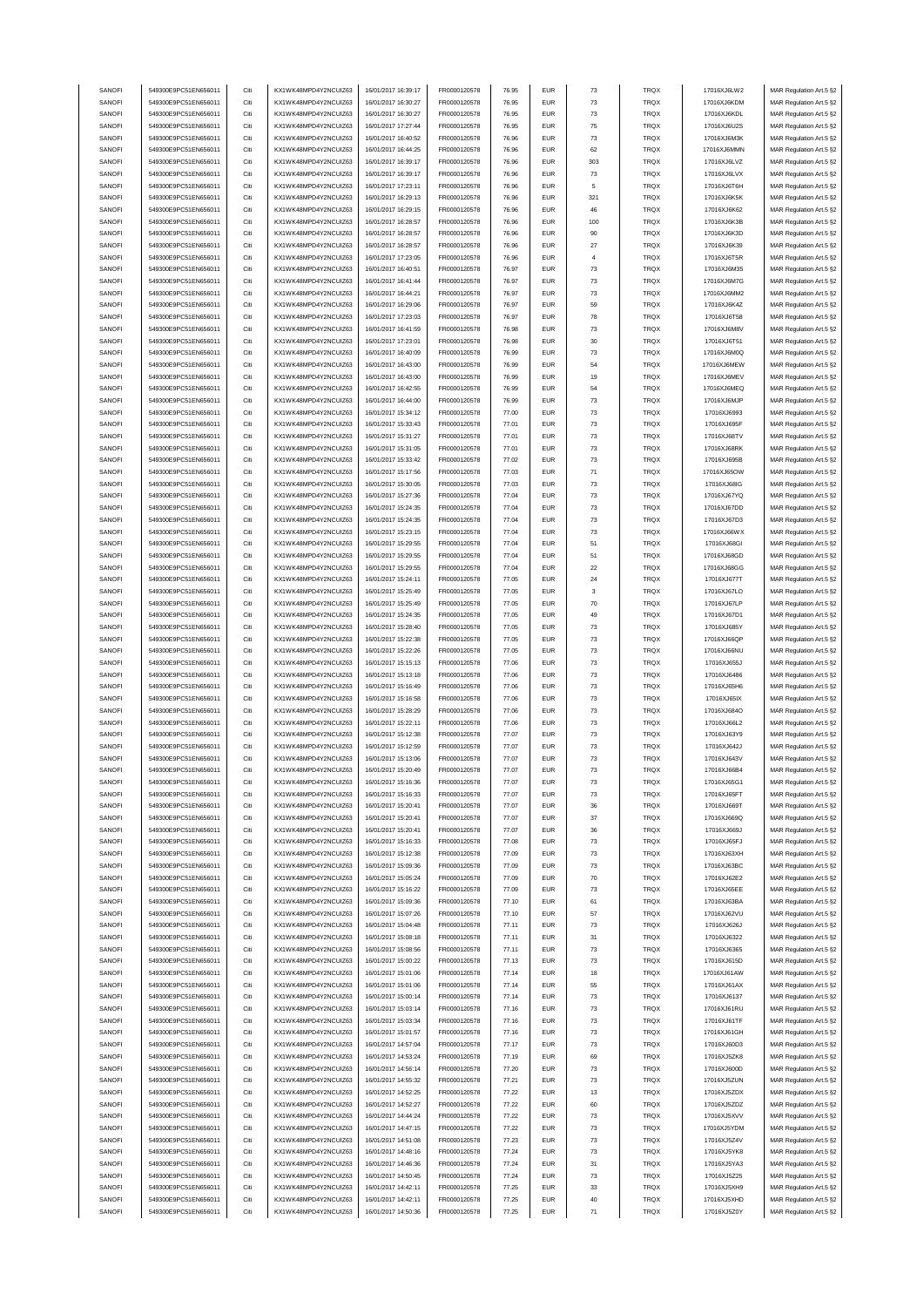| SANOFI<br>SANOFI<br>549300E9PC51EN656011<br>Citi<br>KX1WK48MPD4Y2NCUIZ63<br>16/01/2017 14:45:57<br><b>EUR</b><br>73<br><b>TRQX</b><br>FR0000120578<br>77.25<br>17016XJ5Y6H<br>SANOFI<br>549300E9PC51EN656011<br>Citi<br>KX1WK48MPD4Y2NCUIZ63<br>16/01/2017 14:43:27<br>FR0000120578<br>77.26<br><b>EUR</b><br>73<br><b>TRQX</b><br>17016XJ5XP6<br><b>EUR</b><br>TRQX<br>SANOFI<br>549300E9PC51EN656011<br>Citi<br>KX1WK48MPD4Y2NCUIZ63<br>16/01/2017 14:40:42<br>FR0000120578<br>77.28<br>$\bf 73$<br>17016XJ5X8C<br>Citi<br>77.29<br><b>EUR</b><br>TRQX<br>SANOFI<br>549300E9PC51EN656011<br>KX1WK48MPD4Y2NCUIZ63<br>16/01/2017 14:36:16<br>FR0000120578<br>$\mathbf{73}$<br>17016XJ5WN3<br>$\bf 73$<br>SANOFI<br>549300E9PC51EN656011<br>Citi<br>KX1WK48MPD4Y2NCUIZ63<br>16/01/2017 14:39:25<br>FR0000120578<br>77.30<br><b>EUR</b><br>TRQX<br>17016XJ5X2G<br>SANOFI<br>549300E9PC51EN656011<br>Citi<br>KX1WK48MPD4Y2NCUIZ63<br>16/01/2017 14:35:09<br>FR0000120578<br>77.30<br><b>EUR</b><br>$\mathbf{73}$<br>TRQX<br>17016XJ5WDM<br>SANOFI<br>549300E9PC51EN656011<br>Citi<br>16/01/2017 14:39:04<br>FR0000120578<br><b>EUR</b><br>TRQX<br>KX1WK48MPD4Y2NCUIZ63<br>77.31<br>$\sqrt{2}$<br>17016XJ5X0R<br>SANOFI<br>549300E9PC51EN656011<br>Citi<br>KX1WK48MPD4Y2NCUIZ63<br>16/01/2017 14:39:23<br>FR0000120578<br>TRQX<br>77.31<br><b>EUR</b><br>$\sqrt{2}$<br>17016XJ5X27<br>SANOFI<br>549300E9PC51EN656011<br>Citi<br>KX1WK48MPD4Y2NCUIZ63<br>16/01/2017 14:39:23<br>FR0000120578<br><b>EUR</b><br>69<br><b>TRQX</b><br>17016XJ5X2A<br>77.31<br>SANOFI<br>549300E9PC51EN656011<br>Citi<br>KX1WK48MPD4Y2NCUIZ63<br>16/01/2017 14:28:56<br>FR0000120578<br><b>EUR</b><br>73<br>TRQX<br>77.31<br>17016XJ5V53<br>Citi<br>77.32<br><b>EUR</b><br>$\bf 73$<br>TRQX<br>SANOFI<br>549300E9PC51EN656011<br>KX1WK48MPD4Y2NCUIZ63<br>16/01/2017 14:27:43<br>FR0000120578<br>17016XJ5UXN<br><b>EUR</b><br>$\mathbf{73}$<br>TRQX<br>SANOFI<br>549300E9PC51EN656011<br>Citi<br>KX1WK48MPD4Y2NCUIZ63<br>16/01/2017 14:26:45<br>FR0000120578<br>77.32<br>17016XJ5UOG<br>SANOFI<br>549300E9PC51EN656011<br>Citi<br>KX1WK48MPD4Y2NCUIZ63<br>16/01/2017 14:20:41<br>FR0000120578<br>77.32<br><b>EUR</b><br>$\mathbf{73}$<br>TRQX<br>17016XJ5TN9<br>Citi<br>SANOFI<br>549300E9PC51EN656011<br>KX1WK48MPD4Y2NCUIZ63<br>16/01/2017 14:30:35<br>FR0000120578<br>77.33<br><b>EUR</b><br>$\mathbf{73}$<br>TRQX<br>17016XJ5VHX<br>SANOFI<br>549300E9PC51EN656011<br>Citi<br>KX1WK48MPD4Y2NCUIZ63<br>16/01/2017 14:25:49<br>FR0000120578<br>$\bf 73$<br>TRQX<br>77.34<br><b>EUR</b><br>17016XJ5UJB<br>SANOFI<br>549300E9PC51EN656011<br>Citi<br>KX1WK48MPD4Y2NCUIZ63<br>16/01/2017 14:22:20<br>FR0000120578<br>37<br>TRQX<br>77.34<br><b>EUR</b><br>17016XJ5TZ7<br>SANOFI<br>549300E9PC51EN656011<br>Citi<br>KX1WK48MPD4Y2NCUIZ63<br>16/01/2017 14:22:20<br><b>EUR</b><br>TRQX<br>FR0000120578<br>77.34<br>36<br>17016XJ5TZ5<br>SANOFI<br>549300E9PC51EN656011<br>Citi<br>KX1WK48MPD4Y2NCUIZ63<br>16/01/2017 14:19:34<br>FR0000120578<br>77.34<br><b>EUR</b><br>73<br><b>TRQX</b><br>17016XJ5TG0<br>TRQX<br>SANOFI<br>549300E9PC51EN656011<br>Citi<br>KX1WK48MPD4Y2NCUIZ63<br>16/01/2017 14:14:28<br>FR0000120578<br>77.34<br><b>EUR</b><br>26<br>17016XJ5SOV<br>SANOFI<br>TRQX<br>549300E9PC51EN656011<br>Citi<br>KX1WK48MPD4Y2NCUIZ63<br>16/01/2017 14:22:28<br>FR0000120578<br>77.34<br><b>EUR</b><br>$\mathbf{73}$<br>17016XJ5U0A<br>SANOFI<br>549300E9PC51EN656011<br>Citi<br>KX1WK48MPD4Y2NCUIZ63<br>16/01/2017 14:34:01<br>FR0000120578<br>77.35<br><b>EUR</b><br>$\sqrt{4}$<br>TRQX<br>17016XJ5W2H<br>SANOFI<br>549300E9PC51EN656011<br>Citi<br>KX1WK48MPD4Y2NCUIZ63<br>16/01/2017 14:19:22<br>FR0000120578<br>77.35<br><b>EUR</b><br>$\mathbf{73}$<br>TRQX<br>17016XJ5TF1<br>SANOFI<br>549300E9PC51EN656011<br>FR0000120578<br>$\bf 73$<br>TRQX<br>Citi<br>KX1WK48MPD4Y2NCUIZ63<br>16/01/2017 14:14:13<br>77.35<br><b>EUR</b><br>17016XJ5SO4<br>SANOFI<br>549300E9PC51EN656011<br>Citi<br>KX1WK48MPD4Y2NCUIZ63<br>FR0000120578<br><b>EUR</b><br>33<br>TRQX<br>16/01/2017 14:13:25<br>77.35<br>17016XJ5SJ5<br>SANOFI<br>549300E9PC51EN656011<br>Citi<br>KX1WK48MPD4Y2NCUIZ63<br>16/01/2017 14:13:25<br>FR0000120578<br>77.35<br><b>EUR</b><br>40<br>TRQX<br>17016XJ5SJ4<br>SANOFI<br>549300E9PC51EN656011<br>Citi<br>KX1WK48MPD4Y2NCUIZ63<br>16/01/2017 14:18:25<br>FR0000120578<br><b>EUR</b><br>73<br>TRQX<br>17016XJ5T9F<br>77.35<br>TRQX<br>SANOFI<br>549300E9PC51EN656011<br>Citi<br>KX1WK48MPD4Y2NCUIZ63<br>16/01/2017 14:17:13<br>FR0000120578<br>77.35<br><b>EUR</b><br>$\mathbf{73}$<br>17016XJ5T1Q<br><b>EUR</b><br>SANOFI<br>549300E9PC51EN656011<br>Citi<br>KX1WK48MPD4Y2NCUIZ63<br>16/01/2017 14:17:13<br>FR0000120578<br>77.35<br>$\bf 73$<br>TRQX<br>17016XJ5T1T<br>Citi<br>SANOFI<br>549300E9PC51EN656011<br>KX1WK48MPD4Y2NCUIZ63<br>16/01/2017 14:33:25<br>FR0000120578<br>77.36<br><b>EUR</b><br>$\mathbf{73}$<br>TRQX<br>17016XJ5VYV<br>SANOFI<br>549300E9PC51EN656011<br>Citi<br>KX1WK48MPD4Y2NCUIZ63<br>16/01/2017 14:33:12<br>FR0000120578<br>77.36<br><b>EUR</b><br>47<br>TRQX<br>17016XJ5VX3<br>SANOFI<br>549300E9PC51EN656011<br>Citi<br>KX1WK48MPD4Y2NCUIZ63<br>FR0000120578<br><b>EUR</b><br>53<br>TRQX<br>17016XJ5T1D<br>16/01/2017 14:17:08<br>77.36<br>SANOFI<br>Citi<br>FR0000120578<br>TRQX<br>549300E9PC51EN656011<br>KX1WK48MPD4Y2NCUIZ63<br>16/01/2017 14:17:08<br>77.36<br><b>EUR</b><br>$\overline{1}$<br>17016XJ5T1G<br>SANOFI<br>549300E9PC51EN656011<br>Citi<br>KX1WK48MPD4Y2NCUIZ63<br>16/01/2017 14:31:50<br>FR0000120578<br>77.37<br><b>EUR</b><br>12<br><b>TRQX</b><br>17016XJ5VPK<br>SANOFI<br>549300E9PC51EN656011<br>Citi<br>KX1WK48MPD4Y2NCUIZ63<br>FR0000120578<br><b>EUR</b><br><b>TRQX</b><br>17016XJ5VPZ<br>16/01/2017 14:31:57<br>77.37<br>61<br>SANOFI<br>Citi<br>KX1WK48MPD4Y2NCUIZ63<br><b>EUR</b><br>$\bf 73$<br>TRQX<br>549300E9PC51EN656011<br>16/01/2017 14:24:18<br>FR0000120578<br>77.37<br>17016XJ5UA1<br>Citi<br>77.37<br><b>EUR</b><br>$\bf 73$<br>TRQX<br>SANOFI<br>549300E9PC51EN656011<br>KX1WK48MPD4Y2NCUIZ63<br>16/01/2017 14:24:18<br>FR0000120578<br>17016XJ5U9X<br>SANOFI<br>549300E9PC51EN656011<br>Citi<br>KX1WK48MPD4Y2NCUIZ63<br>16/01/2017 13:57:36<br>FR0000120578<br>77.38<br><b>EUR</b><br>$\mathbf{73}$<br>TRQX<br>17016XJ5QFM<br>SANOFI<br>549300E9PC51EN656011<br>Citi<br>KX1WK48MPD4Y2NCUIZ63<br>16/01/2017 13:24:35<br>FR0000120578<br>77.39<br><b>EUR</b><br>$\mathbf{73}$<br>TRQX<br>17016XJ5MIM<br>SANOFI<br>549300E9PC51EN656011<br>Citi<br>KX1WK48MPD4Y2NCUIZ63<br>16/01/2017 13:34:19<br>FR0000120578<br>77.39<br><b>EUR</b><br>$\mathbf{73}$<br>TRQX<br>17016XJ5NM7<br>SANOFI<br>549300E9PC51EN656011<br>Citi<br>KX1WK48MPD4Y2NCUIZ63<br>16/01/2017 13:56:02<br>FR0000120578<br><b>EUR</b><br>67<br>TRQX<br>17016XJ5Q63<br>77.39<br>SANOFI<br>549300E9PC51EN656011<br>FR0000120578<br>TRQX<br>Citi<br>KX1WK48MPD4Y2NCUIZ63<br>16/01/2017 13:56:02<br>77.39<br><b>EUR</b><br>6<br>17016XJ5Q65<br>SANOFI<br>549300E9PC51EN656011<br>Citi<br>KX1WK48MPD4Y2NCUIZ63<br>16/01/2017 14:07:34<br>FR0000120578<br><b>EUR</b><br>73<br>TRQX<br>17016XJ5ROB<br>77.39<br>SANOFI<br>549300E9PC51EN656011<br>Citi<br>KX1WK48MPD4Y2NCUIZ63<br>16/01/2017 10:17:32<br>FR0000120578<br>77.40<br><b>EUR</b><br>73<br>TRQX<br>17016XJ4XLR<br>$\bf 73$<br>TRQX<br>SANOFI<br>549300E9PC51EN656011<br>Citi<br>KX1WK48MPD4Y2NCUIZ63<br>16/01/2017 13:32:36<br>FR0000120578<br>77.40<br><b>EUR</b><br>17016XJ5NFN<br>SANOFI<br>TRQX<br>549300E9PC51EN656011<br>Citi<br>KX1WK48MPD4Y2NCUIZ63<br>16/01/2017 14:03:38<br>FR0000120578<br>77.40<br><b>EUR</b><br>44<br>17016XJ5R3C<br>SANOFI<br>549300E9PC51EN656011<br>Citi<br>KX1WK48MPD4Y2NCUIZ63<br>16/01/2017 10:16:52<br>FR0000120578<br>77.40<br><b>EUR</b><br>$\mathbf{73}$<br>TRQX<br>17016XJ4XH3<br>Citi<br>SANOFI<br>549300E9PC51EN656011<br>KX1WK48MPD4Y2NCUIZ63<br>16/01/2017 14:08:40<br>FR0000120578<br>77.40<br><b>EUR</b><br>$\mathbf{73}$<br>TRQX<br>17016XJ5RV4<br>SANOFI<br>549300E9PC51EN656011<br>KX1WK48MPD4Y2NCUIZ63<br>16/01/2017 13:38:30<br>FR0000120578<br>TRQX<br>17016XJ5O44<br>Citi<br>77.41<br><b>EUR</b><br>$\mathbf{73}$<br>SANOFI<br>Citi<br>FR0000120578<br><b>EUR</b><br>$\bf 73$<br>TRQX<br>549300E9PC51EN656011<br>KX1WK48MPD4Y2NCUIZ63<br>16/01/2017 13:31:50<br>77.41<br>17016XJ5NDA<br>SANOFI<br>549300E9PC51EN656011<br>Citi<br>KX1WK48MPD4Y2NCUIZ63<br>16/01/2017 14:12:30<br>FR0000120578<br><b>EUR</b><br>$\bf 73$<br>TRQX<br>77.41<br>17016XJ5SDA<br>SANOFI<br>549300E9PC51EN656011<br>Citi<br>KX1WK48MPD4Y2NCUIZ63<br>16/01/2017 10:04:25<br>FR0000120578<br>77.41<br><b>EUR</b><br>73<br><b>TRQX</b><br>17016XJ4VB3<br>TRQX<br>SANOFI<br>549300E9PC51EN656011<br>Citi<br>KX1WK48MPD4Y2NCUIZ63<br>16/01/2017 10:09:53<br>FR0000120578<br>77.41<br><b>EUR</b><br>$\mathbf{73}$<br>17016XJ4W9W<br><b>EUR</b><br>SANOFI<br>549300E9PC51EN656011<br>Citi<br>KX1WK48MPD4Y2NCUIZ63<br>16/01/2017 14:04:51<br>FR0000120578<br>77.41<br>$\bf 73$<br>TRQX<br>17016XJ5R8K<br>SANOFI<br>549300E9PC51EN656011<br>Citi<br>KX1WK48MPD4Y2NCUIZ63<br>16/01/2017 10:16:51<br>FR0000120578<br>77.41<br><b>EUR</b><br>$\mathbf{73}$<br>TRQX<br>17016XJ4XGY<br>SANOFI<br>549300E9PC51EN656011<br>Citi<br>KX1WK48MPD4Y2NCUIZ63<br>16/01/2017 14:00:01<br>FR0000120578<br>77.41<br><b>EUR</b><br>$\mathbf{73}$<br>TRQX<br>17016XJ5QNK<br>SANOFI<br>549300E9PC51EN656011<br>Citi<br>KX1WK48MPD4Y2NCUIZ63<br>FR0000120578<br><b>EUR</b><br>$\bf 73$<br>TRQX<br>17016XJ4WFS<br>16/01/2017 10:10:38<br>77.41<br>SANOFI<br>16/01/2017 14:03:13<br>FR0000120578<br><b>EUR</b><br>TRQX<br>549300E9PC51EN656011<br>Citi<br>KX1WK48MPD4Y2NCUIZ63<br>77.41<br>26<br>17016XJ5QZK<br>SANOFI<br>549300E9PC51EN656011<br>KX1WK48MPD4Y2NCLIIZ63<br>16/01/2017 14:06:42<br>FR0000120578<br>77.41<br>FUR<br>TROX<br>17016XJ5RJZ<br>Citi<br>SANOFI<br>549300E9PC51EN656011<br>KX1WK48MPD4Y2NCUIZ63<br>16/01/2017 10:05:26<br>Citi<br>FR0000120578<br>77.41<br><b>EUR</b><br>$\mathbf{73}$<br><b>TRQX</b><br>17016XJ4VH1<br>SANOFI<br>549300E9PC51EN656011<br>Citi<br>KX1WK48MPD4Y2NCUIZ63<br>16/01/2017 13:23:21<br>FR0000120578<br>77.42<br><b>EUR</b><br>TRQX<br>69<br>17016XJ5MC4<br>SANOFI<br>549300E9PC51EN656011<br>Citi<br>KX1WK48MPD4Y2NCUIZ63<br>16/01/2017 13:23:21<br>FR0000120578<br>77.42<br><b>EUR</b><br>TRQX<br>17016XJ5MC6<br>$\overline{4}$<br>SANOFI<br>549300E9PC51EN656011<br>Citi<br>KX1WK48MPD4Y2NCUIZ63<br>16/01/2017 13:39:54<br>FR0000120578<br>77.42<br><b>EUR</b><br>9<br>TRQX<br>17016XJ5O9B<br>SANOFI<br>549300E9PC51EN656011<br>Citi<br>KX1WK48MPD4Y2NCUIZ63<br>16/01/2017 13:35:35<br>FR0000120578<br>77.42<br><b>EUR</b><br>$\mathbf{73}$<br>TRQX<br>17016XJ5NRL<br>SANOFI<br>549300E9PC51EN656011<br>KX1WK48MPD4Y2NCUIZ63<br>16/01/2017 13:35:12<br>FR0000120578<br>TRQX<br>17016XJ5NQ2<br>Citi<br>77.42<br><b>EUR</b><br>44<br>16/01/2017 13:55:41<br>SANOFI<br>549300E9PC51EN656011<br>Citi<br>KX1WK48MPD4Y2NCUIZ63<br>FR0000120578<br>77.42<br><b>EUR</b><br>$\mathbf{73}$<br>TRQX<br>17016XJ5Q4B<br>SANOFI<br>549300E9PC51EN656011<br>KX1WK48MPD4Y2NCUIZ63<br>16/01/2017 13:54:54<br>FR0000120578<br>77.42<br><b>TRQX</b><br>17016XJ5Q16<br>Citi<br><b>EUR</b><br>$\mathbf{73}$<br>SANOFI<br>549300E9PC51EN656011<br>Citi<br>KX1WK48MPD4Y2NCUIZ63<br>16/01/2017 13:52:50<br>77.42<br><b>EUR</b><br>29<br>TRQX<br>17016XJ5PV5<br>FR0000120578<br>KX1WK48MPD4Y2NCUIZ63<br>SANOFI<br>549300E9PC51EN656011<br>Citi<br>16/01/2017 13:52:50<br>FR0000120578<br>77.42<br><b>EUR</b><br>44<br>TRQX<br>17016XJ5PV7<br>SANOFI<br>549300E9PC51EN656011<br>Citi<br>KX1WK48MPD4Y2NCUIZ63<br>16/01/2017 12:43:52<br>FR0000120578<br>77.42<br><b>EUR</b><br>15<br>TRQX<br>17016XJ5IDM<br>SANOFI<br>549300E9PC51EN656011<br>Citi<br>KX1WK48MPD4Y2NCUIZ63<br>16/01/2017 14:10:37<br>FR0000120578<br>77.42<br><b>EUR</b><br>$\mathbf{73}$<br>TRQX<br>17016XJ5S46<br>SANOFI<br>549300E9PC51EN656011<br>Citi<br>KX1WK48MPD4Y2NCUIZ63<br>16/01/2017 14:02:14<br>FR0000120578<br>77.42<br><b>EUR</b><br>42<br>TRQX<br>17016XJ5QVP<br>KX1WK48MPD4Y2NCUIZ63<br>16/01/2017 14:02:23<br>SANOFI<br>549300E9PC51EN656011<br>Citi<br>FR0000120578<br>77.42<br><b>EUR</b><br>$\mathbf{73}$<br>TRQX<br>17016XJ5QXD<br>SANOFI<br>549300E9PC51EN656011<br>KX1WK48MPD4Y2NCUIZ63<br>17016XJ5S2P<br>Citi<br>16/01/2017 14:10:04<br>FR0000120578<br>77.42<br><b>EUR</b><br>$\mathbf{73}$<br>TRQX<br>SANOFI<br>549300E9PC51EN656011<br>KX1WK48MPD4Y2NCUIZ63<br>16/01/2017 14:06:22<br><b>EUR</b><br>TRQX<br>Citi<br>FR0000120578<br>77.42<br>50<br>17016XJ5RH7<br>SANOFI<br>549300E9PC51EN656011<br>Citi<br>KX1WK48MPD4Y2NCUIZ63<br>16/01/2017 14:06:22<br>FR0000120578<br>77.42<br><b>EUR</b><br><b>TRQX</b><br>17016XJ5RH5<br>23<br>SANOFI<br>549300E9PC51EN656011<br>Citi<br>KX1WK48MPD4Y2NCUIZ63<br>16/01/2017 12:45:29<br>FR0000120578<br>77.42<br><b>EUR</b><br>18<br>TRQX<br>17016XJ5IIU<br>SANOFI<br>549300E9PC51EN656011<br>KX1WK48MPD4Y2NCUIZ63<br>16/01/2017 12:45:29<br>FR0000120578<br>77.42<br><b>EUR</b><br>TRQX<br>17016XJ5IIS<br>Citi<br>55<br><b>EUR</b><br>SANOFI<br>549300E9PC51EN656011<br>Citi<br>KX1WK48MPD4Y2NCUIZ63<br>16/01/2017 14:06:37<br>FR0000120578<br>77.42<br>52<br>TRQX<br>17016XJ5RJR<br>SANOFI<br>549300E9PC51EN656011<br>Citi<br>KX1WK48MPD4Y2NCUIZ63<br>16/01/2017 14:06:37<br>FR0000120578<br>77.42<br><b>EUR</b><br>21<br>TRQX<br>17016XJ5RJP<br>SANOFI<br>549300E9PC51EN656011<br>Citi<br>KX1WK48MPD4Y2NCUIZ63<br>16/01/2017 13:29:10<br>FR0000120578<br>77.43<br><b>EUR</b><br>$\mathbf{73}$<br>TRQX<br>17016XJ5N0M<br>SANOFI<br>KX1WK48MPD4Y2NCUIZ63<br>TRQX<br>549300E9PC51EN656011<br>Citi<br>16/01/2017 13:17:17<br>FR0000120578<br>77.43<br><b>EUR</b><br>$\mathbf{73}$<br>17016XJ5LM7<br>SANOFI<br>549300E9PC51EN656011<br>Citi<br>KX1WK48MPD4Y2NCUIZ63<br>16/01/2017 13:16:42<br>FR0000120578<br>77.43<br><b>EUR</b><br>24<br>TRQX<br>17016XJ5LK3<br>SANOFI<br>549300E9PC51EN656011<br>Citi<br>KX1WK48MPD4Y2NCUIZ63<br>16/01/2017 10:09:33<br><b>EUR</b><br>TRQX<br>17016XJ4W87<br>FR0000120578<br>77.43<br>$20\,$<br>SANOFI<br>549300E9PC51EN656011<br>KX1WK48MPD4Y2NCUIZ63<br>16/01/2017 13:37:10<br>FR0000120578<br>77.43<br><b>EUR</b><br><b>TRQX</b><br>17016XJ5NZA<br>Citi<br>38<br>SANOFI<br>549300E9PC51EN656011<br>Citi<br>KX1WK48MPD4Y2NCUIZ63<br>16/01/2017 13:37:10<br>FR0000120578<br><b>EUR</b><br>32<br>TRQX<br>17016XJ5NZB<br>77.43<br>SANOFI<br>549300E9PC51EN656011<br>Citi<br>KX1WK48MPD4Y2NCUIZ63<br>16/01/2017 13:41:38<br>FR0000120578<br>77.43<br><b>EUR</b><br>57<br>TRQX<br>17016XJ5OIW<br>SANOFI<br>549300E9PC51EN656011<br>Citi<br>KX1WK48MPD4Y2NCUIZ63<br>16/01/2017 13:49:13<br>FR0000120578<br>77.43<br><b>EUR</b><br>$\mathbf{73}$<br>TRQX<br>17016XJ5PC5<br>SANOFI<br>549300E9PC51EN656011<br>Citi<br>KX1WK48MPD4Y2NCUIZ63<br>16/01/2017 13:53:40<br>FR0000120578<br>77.43<br><b>EUR</b><br>$\mathbf{73}$<br>TRQX<br>17016XJ5PX8<br>SANOFI<br>549300E9PC51EN656011<br>KX1WK48MPD4Y2NCUIZ63<br>16/01/2017 13:51:50<br>FR0000120578<br>TRQX<br>17016XJ5POG<br>Citi<br>77.43<br><b>EUR</b><br>$\mathbf{73}$<br>KX1WK48MPD4Y2NCUIZ63<br>16/01/2017 13:50:03<br>SANOFI<br>549300E9PC51EN656011<br>Citi<br>FR0000120578<br>77.43<br><b>EUR</b><br>71<br>TRQX<br>17016XJ5PGD<br>SANOFI<br>549300E9PC51EN656011<br>KX1WK48MPD4Y2NCUIZ63<br>16/01/2017 12:43:17<br>FR0000120578<br>77.43<br><b>EUR</b><br><b>TRQX</b><br>17016XJ5IAQ<br>Citi<br>73<br>SANOFI<br>549300E9PC51EN656011<br>KX1WK48MPD4Y2NCUIZ63<br><b>EUR</b><br>TRQX<br>Citi<br>16/01/2017 10:15:53<br>FR0000120578<br>77.43<br>$\mathbf{73}$<br>17016XJ4XAQ<br>SANOFI<br>549300E9PC51EN656011<br>Citi<br>KX1WK48MPD4Y2NCUIZ63<br>16/01/2017 14:01:17<br>FR0000120578<br>77.43<br><b>EUR</b><br>$17\,$<br>TRQX<br>17016XJ5QS0<br>16/01/2017 14:01:17<br><b>EUR</b><br>SANOFI<br>549300E9PC51EN656011<br>Citi<br>KX1WK48MPD4Y2NCUIZ63<br>FR0000120578<br>77.43<br>56<br>TRQX<br>17016XJ5QS2<br>MAR Regulation Art.5 §2 | 549300E9PC51EN656011 | Citi | KX1WK48MPD4Y2NCUIZ63 | 16/01/2017 14:46:26 | FR0000120578 | 77.25 | <b>EUR</b> | $\mathbf{73}$ | TRQX | 17016XJ5Y8V | MAR Regulation Art.5 §2 |
|--------------------------------------------------------------------------------------------------------------------------------------------------------------------------------------------------------------------------------------------------------------------------------------------------------------------------------------------------------------------------------------------------------------------------------------------------------------------------------------------------------------------------------------------------------------------------------------------------------------------------------------------------------------------------------------------------------------------------------------------------------------------------------------------------------------------------------------------------------------------------------------------------------------------------------------------------------------------------------------------------------------------------------------------------------------------------------------------------------------------------------------------------------------------------------------------------------------------------------------------------------------------------------------------------------------------------------------------------------------------------------------------------------------------------------------------------------------------------------------------------------------------------------------------------------------------------------------------------------------------------------------------------------------------------------------------------------------------------------------------------------------------------------------------------------------------------------------------------------------------------------------------------------------------------------------------------------------------------------------------------------------------------------------------------------------------------------------------------------------------------------------------------------------------------------------------------------------------------------------------------------------------------------------------------------------------------------------------------------------------------------------------------------------------------------------------------------------------------------------------------------------------------------------------------------------------------------------------------------------------------------------------------------------------------------------------------------------------------------------------------------------------------------------------------------------------------------------------------------------------------------------------------------------------------------------------------------------------------------------------------------------------------------------------------------------------------------------------------------------------------------------------------------------------------------------------------------------------------------------------------------------------------------------------------------------------------------------------------------------------------------------------------------------------------------------------------------------------------------------------------------------------------------------------------------------------------------------------------------------------------------------------------------------------------------------------------------------------------------------------------------------------------------------------------------------------------------------------------------------------------------------------------------------------------------------------------------------------------------------------------------------------------------------------------------------------------------------------------------------------------------------------------------------------------------------------------------------------------------------------------------------------------------------------------------------------------------------------------------------------------------------------------------------------------------------------------------------------------------------------------------------------------------------------------------------------------------------------------------------------------------------------------------------------------------------------------------------------------------------------------------------------------------------------------------------------------------------------------------------------------------------------------------------------------------------------------------------------------------------------------------------------------------------------------------------------------------------------------------------------------------------------------------------------------------------------------------------------------------------------------------------------------------------------------------------------------------------------------------------------------------------------------------------------------------------------------------------------------------------------------------------------------------------------------------------------------------------------------------------------------------------------------------------------------------------------------------------------------------------------------------------------------------------------------------------------------------------------------------------------------------------------------------------------------------------------------------------------------------------------------------------------------------------------------------------------------------------------------------------------------------------------------------------------------------------------------------------------------------------------------------------------------------------------------------------------------------------------------------------------------------------------------------------------------------------------------------------------------------------------------------------------------------------------------------------------------------------------------------------------------------------------------------------------------------------------------------------------------------------------------------------------------------------------------------------------------------------------------------------------------------------------------------------------------------------------------------------------------------------------------------------------------------------------------------------------------------------------------------------------------------------------------------------------------------------------------------------------------------------------------------------------------------------------------------------------------------------------------------------------------------------------------------------------------------------------------------------------------------------------------------------------------------------------------------------------------------------------------------------------------------------------------------------------------------------------------------------------------------------------------------------------------------------------------------------------------------------------------------------------------------------------------------------------------------------------------------------------------------------------------------------------------------------------------------------------------------------------------------------------------------------------------------------------------------------------------------------------------------------------------------------------------------------------------------------------------------------------------------------------------------------------------------------------------------------------------------------------------------------------------------------------------------------------------------------------------------------------------------------------------------------------------------------------------------------------------------------------------------------------------------------------------------------------------------------------------------------------------------------------------------------------------------------------------------------------------------------------------------------------------------------------------------------------------------------------------------------------------------------------------------------------------------------------------------------------------------------------------------------------------------------------------------------------------------------------------------------------------------------------------------------------------------------------------------------------------------------------------------------------------------------------------------------------------------------------------------------------------------------------------------------------------------------------------------------------------------------------------------------------------------------------------------------------------------------------------------------------------------------------------------------------------------------------------------------------------------------------------------------------------------------------------------------------------------------------------------------------------------------------------------------------------------------------------------------------------------------------------------------------------------------------------------------------------------------------------------------------------------------------------------------------------------------------------------------------------------------------------------------------------------------------------------------------------------------------------------------------------------------------------------------------------------------------------------------------------------------------------------------------------------------------------------------------------------------------------------------------------------------------------------------------------------------------------------------------------------------------------------------------------------------------------------------------------------------------------------------------------------------------------------------------------------------------------------------------------------------------------------------------------------------------------------------------------------------------------------------------------------------------------------------------------------------------------------------------------------------------------------------------------------------------------------------------------------------------------------------------------------------------------------------------------------------------------------------------------------------------------------------------------------------------------------------------------------------------------------------------------------------------------------------------------------------------------------------------------------------------------------------------------------------------------------------------------------------------------------------------------------------------------------------------------------------------------------------------------------------------------------------------------------------------------------------------------------------------------------------------------------------------------------------------------------------------------------------------------------------------------------------------------------------------------------------------------------------------------------------------------------------------------------------------------------------------------------------------------------------------------------------------------------------------------------------------------------------------------------------------------------------------------------------------------------------------------------------------------------------------------------------------------------------------------------------------------------------------------------------------------------------------------------------------------------------------------------------------------------------------------------------------------------------------------------------------------------------------------------------------------------------------------------------------------------------------------------------------------------------------------------------------------------------------------------------------------------------------------------------------------------------------------------------------------------------------------------------------------------------------------------------------------------------------------------------------------------------------------------------------------------------------------------------------------------------------------------------------------------------------------------------------------------------------------------------------------------------------------------------------------------------------------------------------------------------------------------------------------------------------------------------------------------------------------------------------------------------------------------------------------------------------------------------------------------------------------------------------------------------------------------------------------------------------------------------------------------------------------------------------------------------------------------------------------------------------------------------------------------------------------------------------------------------------------------------------------------------------------------------------------------------------------------------------------------------------------------------------------------------------------------------------------------------------------------------------------------------------------------------------------------------------------------------------------------------------------------------------------------------------------------------------------------------------------------------------------------------------------------------------------------------------------------------------------------------------------------------------------------------------------------------------------------------------------------------------------------------------------------------------------------------------------------------------------------------------------------------------------------------------------------------------------------------------------------------------------------------------------------------------------------------------------------------------------------------------------------------------------------------------------|----------------------|------|----------------------|---------------------|--------------|-------|------------|---------------|------|-------------|-------------------------|
|                                                                                                                                                                                                                                                                                                                                                                                                                                                                                                                                                                                                                                                                                                                                                                                                                                                                                                                                                                                                                                                                                                                                                                                                                                                                                                                                                                                                                                                                                                                                                                                                                                                                                                                                                                                                                                                                                                                                                                                                                                                                                                                                                                                                                                                                                                                                                                                                                                                                                                                                                                                                                                                                                                                                                                                                                                                                                                                                                                                                                                                                                                                                                                                                                                                                                                                                                                                                                                                                                                                                                                                                                                                                                                                                                                                                                                                                                                                                                                                                                                                                                                                                                                                                                                                                                                                                                                                                                                                                                                                                                                                                                                                                                                                                                                                                                                                                                                                                                                                                                                                                                                                                                                                                                                                                                                                                                                                                                                                                                                                                                                                                                                                                                                                                                                                                                                                                                                                                                                                                                                                                                                                                                                                                                                                                                                                                                                                                                                                                                                                                                                                                                                                                                                                                                                                                                                                                                                                                                                                                                                                                                                                                                                                                                                                                                                                                                                                                                                                                                                                                                                                                                                                                                                                                                                                                                                                                                                                                                                                                                                                                                                                                                                                                                                                                                                                                                                                                                                                                                                                                                                                                                                                                                                                                                                                                                                                                                                                                                                                                                                                                                                                                                                                                                                                                                                                                                                                                                                                                                                                                                                                                                                                                                                                                                                                                                                                                                                                                                                                                                                                                                                                                                                                                                                                                                                                                                                                                                                                                                                                                                                                                                                                                                                                                                                                                                                                                                                                                                                                                                                                                                                                                                                                                                                                                                                                                                                                                                                                                                                                                                                                                                                                                                                                                                                                                                                                                                                                                                                                                                                                                                                                                                                                                                                                                                                                                                                                                                                                                                                                                                                                                                                                                                                                                                                                                                                                                                                                                                                                                                                                                                                                                                                                                                                                                                                                                                                                                                                                                                                                                                                                                                                                                                                                                                                                                                                                                                                                                                                                                                                                                                                                                                                                                                                                                                                                                                                                                                                                                                                                                                                                                                                                                                                                                                                                                                                                                                                                                                                                                                                                                                                                                                                                                                                                                                                                                                                                                                                                                                                                                                                                                                                                                                                                                                                                                                                                                                                                                                                          |                      |      |                      |                     |              |       |            |               |      |             |                         |
|                                                                                                                                                                                                                                                                                                                                                                                                                                                                                                                                                                                                                                                                                                                                                                                                                                                                                                                                                                                                                                                                                                                                                                                                                                                                                                                                                                                                                                                                                                                                                                                                                                                                                                                                                                                                                                                                                                                                                                                                                                                                                                                                                                                                                                                                                                                                                                                                                                                                                                                                                                                                                                                                                                                                                                                                                                                                                                                                                                                                                                                                                                                                                                                                                                                                                                                                                                                                                                                                                                                                                                                                                                                                                                                                                                                                                                                                                                                                                                                                                                                                                                                                                                                                                                                                                                                                                                                                                                                                                                                                                                                                                                                                                                                                                                                                                                                                                                                                                                                                                                                                                                                                                                                                                                                                                                                                                                                                                                                                                                                                                                                                                                                                                                                                                                                                                                                                                                                                                                                                                                                                                                                                                                                                                                                                                                                                                                                                                                                                                                                                                                                                                                                                                                                                                                                                                                                                                                                                                                                                                                                                                                                                                                                                                                                                                                                                                                                                                                                                                                                                                                                                                                                                                                                                                                                                                                                                                                                                                                                                                                                                                                                                                                                                                                                                                                                                                                                                                                                                                                                                                                                                                                                                                                                                                                                                                                                                                                                                                                                                                                                                                                                                                                                                                                                                                                                                                                                                                                                                                                                                                                                                                                                                                                                                                                                                                                                                                                                                                                                                                                                                                                                                                                                                                                                                                                                                                                                                                                                                                                                                                                                                                                                                                                                                                                                                                                                                                                                                                                                                                                                                                                                                                                                                                                                                                                                                                                                                                                                                                                                                                                                                                                                                                                                                                                                                                                                                                                                                                                                                                                                                                                                                                                                                                                                                                                                                                                                                                                                                                                                                                                                                                                                                                                                                                                                                                                                                                                                                                                                                                                                                                                                                                                                                                                                                                                                                                                                                                                                                                                                                                                                                                                                                                                                                                                                                                                                                                                                                                                                                                                                                                                                                                                                                                                                                                                                                                                                                                                                                                                                                                                                                                                                                                                                                                                                                                                                                                                                                                                                                                                                                                                                                                                                                                                                                                                                                                                                                                                                                                                                                                                                                                                                                                                                                                                                                                                                                                                                                                                          |                      |      |                      |                     |              |       |            |               |      |             | MAR Regulation Art.5 §2 |
|                                                                                                                                                                                                                                                                                                                                                                                                                                                                                                                                                                                                                                                                                                                                                                                                                                                                                                                                                                                                                                                                                                                                                                                                                                                                                                                                                                                                                                                                                                                                                                                                                                                                                                                                                                                                                                                                                                                                                                                                                                                                                                                                                                                                                                                                                                                                                                                                                                                                                                                                                                                                                                                                                                                                                                                                                                                                                                                                                                                                                                                                                                                                                                                                                                                                                                                                                                                                                                                                                                                                                                                                                                                                                                                                                                                                                                                                                                                                                                                                                                                                                                                                                                                                                                                                                                                                                                                                                                                                                                                                                                                                                                                                                                                                                                                                                                                                                                                                                                                                                                                                                                                                                                                                                                                                                                                                                                                                                                                                                                                                                                                                                                                                                                                                                                                                                                                                                                                                                                                                                                                                                                                                                                                                                                                                                                                                                                                                                                                                                                                                                                                                                                                                                                                                                                                                                                                                                                                                                                                                                                                                                                                                                                                                                                                                                                                                                                                                                                                                                                                                                                                                                                                                                                                                                                                                                                                                                                                                                                                                                                                                                                                                                                                                                                                                                                                                                                                                                                                                                                                                                                                                                                                                                                                                                                                                                                                                                                                                                                                                                                                                                                                                                                                                                                                                                                                                                                                                                                                                                                                                                                                                                                                                                                                                                                                                                                                                                                                                                                                                                                                                                                                                                                                                                                                                                                                                                                                                                                                                                                                                                                                                                                                                                                                                                                                                                                                                                                                                                                                                                                                                                                                                                                                                                                                                                                                                                                                                                                                                                                                                                                                                                                                                                                                                                                                                                                                                                                                                                                                                                                                                                                                                                                                                                                                                                                                                                                                                                                                                                                                                                                                                                                                                                                                                                                                                                                                                                                                                                                                                                                                                                                                                                                                                                                                                                                                                                                                                                                                                                                                                                                                                                                                                                                                                                                                                                                                                                                                                                                                                                                                                                                                                                                                                                                                                                                                                                                                                                                                                                                                                                                                                                                                                                                                                                                                                                                                                                                                                                                                                                                                                                                                                                                                                                                                                                                                                                                                                                                                                                                                                                                                                                                                                                                                                                                                                                                                                                                                                                                          |                      |      |                      |                     |              |       |            |               |      |             | MAR Regulation Art.5 §2 |
|                                                                                                                                                                                                                                                                                                                                                                                                                                                                                                                                                                                                                                                                                                                                                                                                                                                                                                                                                                                                                                                                                                                                                                                                                                                                                                                                                                                                                                                                                                                                                                                                                                                                                                                                                                                                                                                                                                                                                                                                                                                                                                                                                                                                                                                                                                                                                                                                                                                                                                                                                                                                                                                                                                                                                                                                                                                                                                                                                                                                                                                                                                                                                                                                                                                                                                                                                                                                                                                                                                                                                                                                                                                                                                                                                                                                                                                                                                                                                                                                                                                                                                                                                                                                                                                                                                                                                                                                                                                                                                                                                                                                                                                                                                                                                                                                                                                                                                                                                                                                                                                                                                                                                                                                                                                                                                                                                                                                                                                                                                                                                                                                                                                                                                                                                                                                                                                                                                                                                                                                                                                                                                                                                                                                                                                                                                                                                                                                                                                                                                                                                                                                                                                                                                                                                                                                                                                                                                                                                                                                                                                                                                                                                                                                                                                                                                                                                                                                                                                                                                                                                                                                                                                                                                                                                                                                                                                                                                                                                                                                                                                                                                                                                                                                                                                                                                                                                                                                                                                                                                                                                                                                                                                                                                                                                                                                                                                                                                                                                                                                                                                                                                                                                                                                                                                                                                                                                                                                                                                                                                                                                                                                                                                                                                                                                                                                                                                                                                                                                                                                                                                                                                                                                                                                                                                                                                                                                                                                                                                                                                                                                                                                                                                                                                                                                                                                                                                                                                                                                                                                                                                                                                                                                                                                                                                                                                                                                                                                                                                                                                                                                                                                                                                                                                                                                                                                                                                                                                                                                                                                                                                                                                                                                                                                                                                                                                                                                                                                                                                                                                                                                                                                                                                                                                                                                                                                                                                                                                                                                                                                                                                                                                                                                                                                                                                                                                                                                                                                                                                                                                                                                                                                                                                                                                                                                                                                                                                                                                                                                                                                                                                                                                                                                                                                                                                                                                                                                                                                                                                                                                                                                                                                                                                                                                                                                                                                                                                                                                                                                                                                                                                                                                                                                                                                                                                                                                                                                                                                                                                                                                                                                                                                                                                                                                                                                                                                                                                                                                                                                                          |                      |      |                      |                     |              |       |            |               |      |             | MAR Regulation Art.5 §2 |
|                                                                                                                                                                                                                                                                                                                                                                                                                                                                                                                                                                                                                                                                                                                                                                                                                                                                                                                                                                                                                                                                                                                                                                                                                                                                                                                                                                                                                                                                                                                                                                                                                                                                                                                                                                                                                                                                                                                                                                                                                                                                                                                                                                                                                                                                                                                                                                                                                                                                                                                                                                                                                                                                                                                                                                                                                                                                                                                                                                                                                                                                                                                                                                                                                                                                                                                                                                                                                                                                                                                                                                                                                                                                                                                                                                                                                                                                                                                                                                                                                                                                                                                                                                                                                                                                                                                                                                                                                                                                                                                                                                                                                                                                                                                                                                                                                                                                                                                                                                                                                                                                                                                                                                                                                                                                                                                                                                                                                                                                                                                                                                                                                                                                                                                                                                                                                                                                                                                                                                                                                                                                                                                                                                                                                                                                                                                                                                                                                                                                                                                                                                                                                                                                                                                                                                                                                                                                                                                                                                                                                                                                                                                                                                                                                                                                                                                                                                                                                                                                                                                                                                                                                                                                                                                                                                                                                                                                                                                                                                                                                                                                                                                                                                                                                                                                                                                                                                                                                                                                                                                                                                                                                                                                                                                                                                                                                                                                                                                                                                                                                                                                                                                                                                                                                                                                                                                                                                                                                                                                                                                                                                                                                                                                                                                                                                                                                                                                                                                                                                                                                                                                                                                                                                                                                                                                                                                                                                                                                                                                                                                                                                                                                                                                                                                                                                                                                                                                                                                                                                                                                                                                                                                                                                                                                                                                                                                                                                                                                                                                                                                                                                                                                                                                                                                                                                                                                                                                                                                                                                                                                                                                                                                                                                                                                                                                                                                                                                                                                                                                                                                                                                                                                                                                                                                                                                                                                                                                                                                                                                                                                                                                                                                                                                                                                                                                                                                                                                                                                                                                                                                                                                                                                                                                                                                                                                                                                                                                                                                                                                                                                                                                                                                                                                                                                                                                                                                                                                                                                                                                                                                                                                                                                                                                                                                                                                                                                                                                                                                                                                                                                                                                                                                                                                                                                                                                                                                                                                                                                                                                                                                                                                                                                                                                                                                                                                                                                                                                                                                                                                          |                      |      |                      |                     |              |       |            |               |      |             | MAR Regulation Art.5 §2 |
|                                                                                                                                                                                                                                                                                                                                                                                                                                                                                                                                                                                                                                                                                                                                                                                                                                                                                                                                                                                                                                                                                                                                                                                                                                                                                                                                                                                                                                                                                                                                                                                                                                                                                                                                                                                                                                                                                                                                                                                                                                                                                                                                                                                                                                                                                                                                                                                                                                                                                                                                                                                                                                                                                                                                                                                                                                                                                                                                                                                                                                                                                                                                                                                                                                                                                                                                                                                                                                                                                                                                                                                                                                                                                                                                                                                                                                                                                                                                                                                                                                                                                                                                                                                                                                                                                                                                                                                                                                                                                                                                                                                                                                                                                                                                                                                                                                                                                                                                                                                                                                                                                                                                                                                                                                                                                                                                                                                                                                                                                                                                                                                                                                                                                                                                                                                                                                                                                                                                                                                                                                                                                                                                                                                                                                                                                                                                                                                                                                                                                                                                                                                                                                                                                                                                                                                                                                                                                                                                                                                                                                                                                                                                                                                                                                                                                                                                                                                                                                                                                                                                                                                                                                                                                                                                                                                                                                                                                                                                                                                                                                                                                                                                                                                                                                                                                                                                                                                                                                                                                                                                                                                                                                                                                                                                                                                                                                                                                                                                                                                                                                                                                                                                                                                                                                                                                                                                                                                                                                                                                                                                                                                                                                                                                                                                                                                                                                                                                                                                                                                                                                                                                                                                                                                                                                                                                                                                                                                                                                                                                                                                                                                                                                                                                                                                                                                                                                                                                                                                                                                                                                                                                                                                                                                                                                                                                                                                                                                                                                                                                                                                                                                                                                                                                                                                                                                                                                                                                                                                                                                                                                                                                                                                                                                                                                                                                                                                                                                                                                                                                                                                                                                                                                                                                                                                                                                                                                                                                                                                                                                                                                                                                                                                                                                                                                                                                                                                                                                                                                                                                                                                                                                                                                                                                                                                                                                                                                                                                                                                                                                                                                                                                                                                                                                                                                                                                                                                                                                                                                                                                                                                                                                                                                                                                                                                                                                                                                                                                                                                                                                                                                                                                                                                                                                                                                                                                                                                                                                                                                                                                                                                                                                                                                                                                                                                                                                                                                                                                                                                                                          |                      |      |                      |                     |              |       |            |               |      |             | MAR Regulation Art.5 §2 |
|                                                                                                                                                                                                                                                                                                                                                                                                                                                                                                                                                                                                                                                                                                                                                                                                                                                                                                                                                                                                                                                                                                                                                                                                                                                                                                                                                                                                                                                                                                                                                                                                                                                                                                                                                                                                                                                                                                                                                                                                                                                                                                                                                                                                                                                                                                                                                                                                                                                                                                                                                                                                                                                                                                                                                                                                                                                                                                                                                                                                                                                                                                                                                                                                                                                                                                                                                                                                                                                                                                                                                                                                                                                                                                                                                                                                                                                                                                                                                                                                                                                                                                                                                                                                                                                                                                                                                                                                                                                                                                                                                                                                                                                                                                                                                                                                                                                                                                                                                                                                                                                                                                                                                                                                                                                                                                                                                                                                                                                                                                                                                                                                                                                                                                                                                                                                                                                                                                                                                                                                                                                                                                                                                                                                                                                                                                                                                                                                                                                                                                                                                                                                                                                                                                                                                                                                                                                                                                                                                                                                                                                                                                                                                                                                                                                                                                                                                                                                                                                                                                                                                                                                                                                                                                                                                                                                                                                                                                                                                                                                                                                                                                                                                                                                                                                                                                                                                                                                                                                                                                                                                                                                                                                                                                                                                                                                                                                                                                                                                                                                                                                                                                                                                                                                                                                                                                                                                                                                                                                                                                                                                                                                                                                                                                                                                                                                                                                                                                                                                                                                                                                                                                                                                                                                                                                                                                                                                                                                                                                                                                                                                                                                                                                                                                                                                                                                                                                                                                                                                                                                                                                                                                                                                                                                                                                                                                                                                                                                                                                                                                                                                                                                                                                                                                                                                                                                                                                                                                                                                                                                                                                                                                                                                                                                                                                                                                                                                                                                                                                                                                                                                                                                                                                                                                                                                                                                                                                                                                                                                                                                                                                                                                                                                                                                                                                                                                                                                                                                                                                                                                                                                                                                                                                                                                                                                                                                                                                                                                                                                                                                                                                                                                                                                                                                                                                                                                                                                                                                                                                                                                                                                                                                                                                                                                                                                                                                                                                                                                                                                                                                                                                                                                                                                                                                                                                                                                                                                                                                                                                                                                                                                                                                                                                                                                                                                                                                                                                                                                                                                                          |                      |      |                      |                     |              |       |            |               |      |             | MAR Regulation Art.5 §2 |
|                                                                                                                                                                                                                                                                                                                                                                                                                                                                                                                                                                                                                                                                                                                                                                                                                                                                                                                                                                                                                                                                                                                                                                                                                                                                                                                                                                                                                                                                                                                                                                                                                                                                                                                                                                                                                                                                                                                                                                                                                                                                                                                                                                                                                                                                                                                                                                                                                                                                                                                                                                                                                                                                                                                                                                                                                                                                                                                                                                                                                                                                                                                                                                                                                                                                                                                                                                                                                                                                                                                                                                                                                                                                                                                                                                                                                                                                                                                                                                                                                                                                                                                                                                                                                                                                                                                                                                                                                                                                                                                                                                                                                                                                                                                                                                                                                                                                                                                                                                                                                                                                                                                                                                                                                                                                                                                                                                                                                                                                                                                                                                                                                                                                                                                                                                                                                                                                                                                                                                                                                                                                                                                                                                                                                                                                                                                                                                                                                                                                                                                                                                                                                                                                                                                                                                                                                                                                                                                                                                                                                                                                                                                                                                                                                                                                                                                                                                                                                                                                                                                                                                                                                                                                                                                                                                                                                                                                                                                                                                                                                                                                                                                                                                                                                                                                                                                                                                                                                                                                                                                                                                                                                                                                                                                                                                                                                                                                                                                                                                                                                                                                                                                                                                                                                                                                                                                                                                                                                                                                                                                                                                                                                                                                                                                                                                                                                                                                                                                                                                                                                                                                                                                                                                                                                                                                                                                                                                                                                                                                                                                                                                                                                                                                                                                                                                                                                                                                                                                                                                                                                                                                                                                                                                                                                                                                                                                                                                                                                                                                                                                                                                                                                                                                                                                                                                                                                                                                                                                                                                                                                                                                                                                                                                                                                                                                                                                                                                                                                                                                                                                                                                                                                                                                                                                                                                                                                                                                                                                                                                                                                                                                                                                                                                                                                                                                                                                                                                                                                                                                                                                                                                                                                                                                                                                                                                                                                                                                                                                                                                                                                                                                                                                                                                                                                                                                                                                                                                                                                                                                                                                                                                                                                                                                                                                                                                                                                                                                                                                                                                                                                                                                                                                                                                                                                                                                                                                                                                                                                                                                                                                                                                                                                                                                                                                                                                                                                                                                                                                                                                          |                      |      |                      |                     |              |       |            |               |      |             |                         |
|                                                                                                                                                                                                                                                                                                                                                                                                                                                                                                                                                                                                                                                                                                                                                                                                                                                                                                                                                                                                                                                                                                                                                                                                                                                                                                                                                                                                                                                                                                                                                                                                                                                                                                                                                                                                                                                                                                                                                                                                                                                                                                                                                                                                                                                                                                                                                                                                                                                                                                                                                                                                                                                                                                                                                                                                                                                                                                                                                                                                                                                                                                                                                                                                                                                                                                                                                                                                                                                                                                                                                                                                                                                                                                                                                                                                                                                                                                                                                                                                                                                                                                                                                                                                                                                                                                                                                                                                                                                                                                                                                                                                                                                                                                                                                                                                                                                                                                                                                                                                                                                                                                                                                                                                                                                                                                                                                                                                                                                                                                                                                                                                                                                                                                                                                                                                                                                                                                                                                                                                                                                                                                                                                                                                                                                                                                                                                                                                                                                                                                                                                                                                                                                                                                                                                                                                                                                                                                                                                                                                                                                                                                                                                                                                                                                                                                                                                                                                                                                                                                                                                                                                                                                                                                                                                                                                                                                                                                                                                                                                                                                                                                                                                                                                                                                                                                                                                                                                                                                                                                                                                                                                                                                                                                                                                                                                                                                                                                                                                                                                                                                                                                                                                                                                                                                                                                                                                                                                                                                                                                                                                                                                                                                                                                                                                                                                                                                                                                                                                                                                                                                                                                                                                                                                                                                                                                                                                                                                                                                                                                                                                                                                                                                                                                                                                                                                                                                                                                                                                                                                                                                                                                                                                                                                                                                                                                                                                                                                                                                                                                                                                                                                                                                                                                                                                                                                                                                                                                                                                                                                                                                                                                                                                                                                                                                                                                                                                                                                                                                                                                                                                                                                                                                                                                                                                                                                                                                                                                                                                                                                                                                                                                                                                                                                                                                                                                                                                                                                                                                                                                                                                                                                                                                                                                                                                                                                                                                                                                                                                                                                                                                                                                                                                                                                                                                                                                                                                                                                                                                                                                                                                                                                                                                                                                                                                                                                                                                                                                                                                                                                                                                                                                                                                                                                                                                                                                                                                                                                                                                                                                                                                                                                                                                                                                                                                                                                                                                                                                                                                                          |                      |      |                      |                     |              |       |            |               |      |             | MAR Regulation Art.5 §2 |
|                                                                                                                                                                                                                                                                                                                                                                                                                                                                                                                                                                                                                                                                                                                                                                                                                                                                                                                                                                                                                                                                                                                                                                                                                                                                                                                                                                                                                                                                                                                                                                                                                                                                                                                                                                                                                                                                                                                                                                                                                                                                                                                                                                                                                                                                                                                                                                                                                                                                                                                                                                                                                                                                                                                                                                                                                                                                                                                                                                                                                                                                                                                                                                                                                                                                                                                                                                                                                                                                                                                                                                                                                                                                                                                                                                                                                                                                                                                                                                                                                                                                                                                                                                                                                                                                                                                                                                                                                                                                                                                                                                                                                                                                                                                                                                                                                                                                                                                                                                                                                                                                                                                                                                                                                                                                                                                                                                                                                                                                                                                                                                                                                                                                                                                                                                                                                                                                                                                                                                                                                                                                                                                                                                                                                                                                                                                                                                                                                                                                                                                                                                                                                                                                                                                                                                                                                                                                                                                                                                                                                                                                                                                                                                                                                                                                                                                                                                                                                                                                                                                                                                                                                                                                                                                                                                                                                                                                                                                                                                                                                                                                                                                                                                                                                                                                                                                                                                                                                                                                                                                                                                                                                                                                                                                                                                                                                                                                                                                                                                                                                                                                                                                                                                                                                                                                                                                                                                                                                                                                                                                                                                                                                                                                                                                                                                                                                                                                                                                                                                                                                                                                                                                                                                                                                                                                                                                                                                                                                                                                                                                                                                                                                                                                                                                                                                                                                                                                                                                                                                                                                                                                                                                                                                                                                                                                                                                                                                                                                                                                                                                                                                                                                                                                                                                                                                                                                                                                                                                                                                                                                                                                                                                                                                                                                                                                                                                                                                                                                                                                                                                                                                                                                                                                                                                                                                                                                                                                                                                                                                                                                                                                                                                                                                                                                                                                                                                                                                                                                                                                                                                                                                                                                                                                                                                                                                                                                                                                                                                                                                                                                                                                                                                                                                                                                                                                                                                                                                                                                                                                                                                                                                                                                                                                                                                                                                                                                                                                                                                                                                                                                                                                                                                                                                                                                                                                                                                                                                                                                                                                                                                                                                                                                                                                                                                                                                                                                                                                                                                                                                          |                      |      |                      |                     |              |       |            |               |      |             | MAR Regulation Art.5 §2 |
|                                                                                                                                                                                                                                                                                                                                                                                                                                                                                                                                                                                                                                                                                                                                                                                                                                                                                                                                                                                                                                                                                                                                                                                                                                                                                                                                                                                                                                                                                                                                                                                                                                                                                                                                                                                                                                                                                                                                                                                                                                                                                                                                                                                                                                                                                                                                                                                                                                                                                                                                                                                                                                                                                                                                                                                                                                                                                                                                                                                                                                                                                                                                                                                                                                                                                                                                                                                                                                                                                                                                                                                                                                                                                                                                                                                                                                                                                                                                                                                                                                                                                                                                                                                                                                                                                                                                                                                                                                                                                                                                                                                                                                                                                                                                                                                                                                                                                                                                                                                                                                                                                                                                                                                                                                                                                                                                                                                                                                                                                                                                                                                                                                                                                                                                                                                                                                                                                                                                                                                                                                                                                                                                                                                                                                                                                                                                                                                                                                                                                                                                                                                                                                                                                                                                                                                                                                                                                                                                                                                                                                                                                                                                                                                                                                                                                                                                                                                                                                                                                                                                                                                                                                                                                                                                                                                                                                                                                                                                                                                                                                                                                                                                                                                                                                                                                                                                                                                                                                                                                                                                                                                                                                                                                                                                                                                                                                                                                                                                                                                                                                                                                                                                                                                                                                                                                                                                                                                                                                                                                                                                                                                                                                                                                                                                                                                                                                                                                                                                                                                                                                                                                                                                                                                                                                                                                                                                                                                                                                                                                                                                                                                                                                                                                                                                                                                                                                                                                                                                                                                                                                                                                                                                                                                                                                                                                                                                                                                                                                                                                                                                                                                                                                                                                                                                                                                                                                                                                                                                                                                                                                                                                                                                                                                                                                                                                                                                                                                                                                                                                                                                                                                                                                                                                                                                                                                                                                                                                                                                                                                                                                                                                                                                                                                                                                                                                                                                                                                                                                                                                                                                                                                                                                                                                                                                                                                                                                                                                                                                                                                                                                                                                                                                                                                                                                                                                                                                                                                                                                                                                                                                                                                                                                                                                                                                                                                                                                                                                                                                                                                                                                                                                                                                                                                                                                                                                                                                                                                                                                                                                                                                                                                                                                                                                                                                                                                                                                                                                                                                                                          |                      |      |                      |                     |              |       |            |               |      |             | MAR Regulation Art.5 §2 |
|                                                                                                                                                                                                                                                                                                                                                                                                                                                                                                                                                                                                                                                                                                                                                                                                                                                                                                                                                                                                                                                                                                                                                                                                                                                                                                                                                                                                                                                                                                                                                                                                                                                                                                                                                                                                                                                                                                                                                                                                                                                                                                                                                                                                                                                                                                                                                                                                                                                                                                                                                                                                                                                                                                                                                                                                                                                                                                                                                                                                                                                                                                                                                                                                                                                                                                                                                                                                                                                                                                                                                                                                                                                                                                                                                                                                                                                                                                                                                                                                                                                                                                                                                                                                                                                                                                                                                                                                                                                                                                                                                                                                                                                                                                                                                                                                                                                                                                                                                                                                                                                                                                                                                                                                                                                                                                                                                                                                                                                                                                                                                                                                                                                                                                                                                                                                                                                                                                                                                                                                                                                                                                                                                                                                                                                                                                                                                                                                                                                                                                                                                                                                                                                                                                                                                                                                                                                                                                                                                                                                                                                                                                                                                                                                                                                                                                                                                                                                                                                                                                                                                                                                                                                                                                                                                                                                                                                                                                                                                                                                                                                                                                                                                                                                                                                                                                                                                                                                                                                                                                                                                                                                                                                                                                                                                                                                                                                                                                                                                                                                                                                                                                                                                                                                                                                                                                                                                                                                                                                                                                                                                                                                                                                                                                                                                                                                                                                                                                                                                                                                                                                                                                                                                                                                                                                                                                                                                                                                                                                                                                                                                                                                                                                                                                                                                                                                                                                                                                                                                                                                                                                                                                                                                                                                                                                                                                                                                                                                                                                                                                                                                                                                                                                                                                                                                                                                                                                                                                                                                                                                                                                                                                                                                                                                                                                                                                                                                                                                                                                                                                                                                                                                                                                                                                                                                                                                                                                                                                                                                                                                                                                                                                                                                                                                                                                                                                                                                                                                                                                                                                                                                                                                                                                                                                                                                                                                                                                                                                                                                                                                                                                                                                                                                                                                                                                                                                                                                                                                                                                                                                                                                                                                                                                                                                                                                                                                                                                                                                                                                                                                                                                                                                                                                                                                                                                                                                                                                                                                                                                                                                                                                                                                                                                                                                                                                                                                                                                                                                                                                                          |                      |      |                      |                     |              |       |            |               |      |             | MAR Regulation Art.5 §2 |
|                                                                                                                                                                                                                                                                                                                                                                                                                                                                                                                                                                                                                                                                                                                                                                                                                                                                                                                                                                                                                                                                                                                                                                                                                                                                                                                                                                                                                                                                                                                                                                                                                                                                                                                                                                                                                                                                                                                                                                                                                                                                                                                                                                                                                                                                                                                                                                                                                                                                                                                                                                                                                                                                                                                                                                                                                                                                                                                                                                                                                                                                                                                                                                                                                                                                                                                                                                                                                                                                                                                                                                                                                                                                                                                                                                                                                                                                                                                                                                                                                                                                                                                                                                                                                                                                                                                                                                                                                                                                                                                                                                                                                                                                                                                                                                                                                                                                                                                                                                                                                                                                                                                                                                                                                                                                                                                                                                                                                                                                                                                                                                                                                                                                                                                                                                                                                                                                                                                                                                                                                                                                                                                                                                                                                                                                                                                                                                                                                                                                                                                                                                                                                                                                                                                                                                                                                                                                                                                                                                                                                                                                                                                                                                                                                                                                                                                                                                                                                                                                                                                                                                                                                                                                                                                                                                                                                                                                                                                                                                                                                                                                                                                                                                                                                                                                                                                                                                                                                                                                                                                                                                                                                                                                                                                                                                                                                                                                                                                                                                                                                                                                                                                                                                                                                                                                                                                                                                                                                                                                                                                                                                                                                                                                                                                                                                                                                                                                                                                                                                                                                                                                                                                                                                                                                                                                                                                                                                                                                                                                                                                                                                                                                                                                                                                                                                                                                                                                                                                                                                                                                                                                                                                                                                                                                                                                                                                                                                                                                                                                                                                                                                                                                                                                                                                                                                                                                                                                                                                                                                                                                                                                                                                                                                                                                                                                                                                                                                                                                                                                                                                                                                                                                                                                                                                                                                                                                                                                                                                                                                                                                                                                                                                                                                                                                                                                                                                                                                                                                                                                                                                                                                                                                                                                                                                                                                                                                                                                                                                                                                                                                                                                                                                                                                                                                                                                                                                                                                                                                                                                                                                                                                                                                                                                                                                                                                                                                                                                                                                                                                                                                                                                                                                                                                                                                                                                                                                                                                                                                                                                                                                                                                                                                                                                                                                                                                                                                                                                                                                                                                          |                      |      |                      |                     |              |       |            |               |      |             | MAR Regulation Art.5 §2 |
|                                                                                                                                                                                                                                                                                                                                                                                                                                                                                                                                                                                                                                                                                                                                                                                                                                                                                                                                                                                                                                                                                                                                                                                                                                                                                                                                                                                                                                                                                                                                                                                                                                                                                                                                                                                                                                                                                                                                                                                                                                                                                                                                                                                                                                                                                                                                                                                                                                                                                                                                                                                                                                                                                                                                                                                                                                                                                                                                                                                                                                                                                                                                                                                                                                                                                                                                                                                                                                                                                                                                                                                                                                                                                                                                                                                                                                                                                                                                                                                                                                                                                                                                                                                                                                                                                                                                                                                                                                                                                                                                                                                                                                                                                                                                                                                                                                                                                                                                                                                                                                                                                                                                                                                                                                                                                                                                                                                                                                                                                                                                                                                                                                                                                                                                                                                                                                                                                                                                                                                                                                                                                                                                                                                                                                                                                                                                                                                                                                                                                                                                                                                                                                                                                                                                                                                                                                                                                                                                                                                                                                                                                                                                                                                                                                                                                                                                                                                                                                                                                                                                                                                                                                                                                                                                                                                                                                                                                                                                                                                                                                                                                                                                                                                                                                                                                                                                                                                                                                                                                                                                                                                                                                                                                                                                                                                                                                                                                                                                                                                                                                                                                                                                                                                                                                                                                                                                                                                                                                                                                                                                                                                                                                                                                                                                                                                                                                                                                                                                                                                                                                                                                                                                                                                                                                                                                                                                                                                                                                                                                                                                                                                                                                                                                                                                                                                                                                                                                                                                                                                                                                                                                                                                                                                                                                                                                                                                                                                                                                                                                                                                                                                                                                                                                                                                                                                                                                                                                                                                                                                                                                                                                                                                                                                                                                                                                                                                                                                                                                                                                                                                                                                                                                                                                                                                                                                                                                                                                                                                                                                                                                                                                                                                                                                                                                                                                                                                                                                                                                                                                                                                                                                                                                                                                                                                                                                                                                                                                                                                                                                                                                                                                                                                                                                                                                                                                                                                                                                                                                                                                                                                                                                                                                                                                                                                                                                                                                                                                                                                                                                                                                                                                                                                                                                                                                                                                                                                                                                                                                                                                                                                                                                                                                                                                                                                                                                                                                                                                                                                                                          |                      |      |                      |                     |              |       |            |               |      |             |                         |
|                                                                                                                                                                                                                                                                                                                                                                                                                                                                                                                                                                                                                                                                                                                                                                                                                                                                                                                                                                                                                                                                                                                                                                                                                                                                                                                                                                                                                                                                                                                                                                                                                                                                                                                                                                                                                                                                                                                                                                                                                                                                                                                                                                                                                                                                                                                                                                                                                                                                                                                                                                                                                                                                                                                                                                                                                                                                                                                                                                                                                                                                                                                                                                                                                                                                                                                                                                                                                                                                                                                                                                                                                                                                                                                                                                                                                                                                                                                                                                                                                                                                                                                                                                                                                                                                                                                                                                                                                                                                                                                                                                                                                                                                                                                                                                                                                                                                                                                                                                                                                                                                                                                                                                                                                                                                                                                                                                                                                                                                                                                                                                                                                                                                                                                                                                                                                                                                                                                                                                                                                                                                                                                                                                                                                                                                                                                                                                                                                                                                                                                                                                                                                                                                                                                                                                                                                                                                                                                                                                                                                                                                                                                                                                                                                                                                                                                                                                                                                                                                                                                                                                                                                                                                                                                                                                                                                                                                                                                                                                                                                                                                                                                                                                                                                                                                                                                                                                                                                                                                                                                                                                                                                                                                                                                                                                                                                                                                                                                                                                                                                                                                                                                                                                                                                                                                                                                                                                                                                                                                                                                                                                                                                                                                                                                                                                                                                                                                                                                                                                                                                                                                                                                                                                                                                                                                                                                                                                                                                                                                                                                                                                                                                                                                                                                                                                                                                                                                                                                                                                                                                                                                                                                                                                                                                                                                                                                                                                                                                                                                                                                                                                                                                                                                                                                                                                                                                                                                                                                                                                                                                                                                                                                                                                                                                                                                                                                                                                                                                                                                                                                                                                                                                                                                                                                                                                                                                                                                                                                                                                                                                                                                                                                                                                                                                                                                                                                                                                                                                                                                                                                                                                                                                                                                                                                                                                                                                                                                                                                                                                                                                                                                                                                                                                                                                                                                                                                                                                                                                                                                                                                                                                                                                                                                                                                                                                                                                                                                                                                                                                                                                                                                                                                                                                                                                                                                                                                                                                                                                                                                                                                                                                                                                                                                                                                                                                                                                                                                                                                                                                          |                      |      |                      |                     |              |       |            |               |      |             | MAR Regulation Art.5 §2 |
|                                                                                                                                                                                                                                                                                                                                                                                                                                                                                                                                                                                                                                                                                                                                                                                                                                                                                                                                                                                                                                                                                                                                                                                                                                                                                                                                                                                                                                                                                                                                                                                                                                                                                                                                                                                                                                                                                                                                                                                                                                                                                                                                                                                                                                                                                                                                                                                                                                                                                                                                                                                                                                                                                                                                                                                                                                                                                                                                                                                                                                                                                                                                                                                                                                                                                                                                                                                                                                                                                                                                                                                                                                                                                                                                                                                                                                                                                                                                                                                                                                                                                                                                                                                                                                                                                                                                                                                                                                                                                                                                                                                                                                                                                                                                                                                                                                                                                                                                                                                                                                                                                                                                                                                                                                                                                                                                                                                                                                                                                                                                                                                                                                                                                                                                                                                                                                                                                                                                                                                                                                                                                                                                                                                                                                                                                                                                                                                                                                                                                                                                                                                                                                                                                                                                                                                                                                                                                                                                                                                                                                                                                                                                                                                                                                                                                                                                                                                                                                                                                                                                                                                                                                                                                                                                                                                                                                                                                                                                                                                                                                                                                                                                                                                                                                                                                                                                                                                                                                                                                                                                                                                                                                                                                                                                                                                                                                                                                                                                                                                                                                                                                                                                                                                                                                                                                                                                                                                                                                                                                                                                                                                                                                                                                                                                                                                                                                                                                                                                                                                                                                                                                                                                                                                                                                                                                                                                                                                                                                                                                                                                                                                                                                                                                                                                                                                                                                                                                                                                                                                                                                                                                                                                                                                                                                                                                                                                                                                                                                                                                                                                                                                                                                                                                                                                                                                                                                                                                                                                                                                                                                                                                                                                                                                                                                                                                                                                                                                                                                                                                                                                                                                                                                                                                                                                                                                                                                                                                                                                                                                                                                                                                                                                                                                                                                                                                                                                                                                                                                                                                                                                                                                                                                                                                                                                                                                                                                                                                                                                                                                                                                                                                                                                                                                                                                                                                                                                                                                                                                                                                                                                                                                                                                                                                                                                                                                                                                                                                                                                                                                                                                                                                                                                                                                                                                                                                                                                                                                                                                                                                                                                                                                                                                                                                                                                                                                                                                                                                                                                                                          |                      |      |                      |                     |              |       |            |               |      |             | MAR Regulation Art.5 §2 |
|                                                                                                                                                                                                                                                                                                                                                                                                                                                                                                                                                                                                                                                                                                                                                                                                                                                                                                                                                                                                                                                                                                                                                                                                                                                                                                                                                                                                                                                                                                                                                                                                                                                                                                                                                                                                                                                                                                                                                                                                                                                                                                                                                                                                                                                                                                                                                                                                                                                                                                                                                                                                                                                                                                                                                                                                                                                                                                                                                                                                                                                                                                                                                                                                                                                                                                                                                                                                                                                                                                                                                                                                                                                                                                                                                                                                                                                                                                                                                                                                                                                                                                                                                                                                                                                                                                                                                                                                                                                                                                                                                                                                                                                                                                                                                                                                                                                                                                                                                                                                                                                                                                                                                                                                                                                                                                                                                                                                                                                                                                                                                                                                                                                                                                                                                                                                                                                                                                                                                                                                                                                                                                                                                                                                                                                                                                                                                                                                                                                                                                                                                                                                                                                                                                                                                                                                                                                                                                                                                                                                                                                                                                                                                                                                                                                                                                                                                                                                                                                                                                                                                                                                                                                                                                                                                                                                                                                                                                                                                                                                                                                                                                                                                                                                                                                                                                                                                                                                                                                                                                                                                                                                                                                                                                                                                                                                                                                                                                                                                                                                                                                                                                                                                                                                                                                                                                                                                                                                                                                                                                                                                                                                                                                                                                                                                                                                                                                                                                                                                                                                                                                                                                                                                                                                                                                                                                                                                                                                                                                                                                                                                                                                                                                                                                                                                                                                                                                                                                                                                                                                                                                                                                                                                                                                                                                                                                                                                                                                                                                                                                                                                                                                                                                                                                                                                                                                                                                                                                                                                                                                                                                                                                                                                                                                                                                                                                                                                                                                                                                                                                                                                                                                                                                                                                                                                                                                                                                                                                                                                                                                                                                                                                                                                                                                                                                                                                                                                                                                                                                                                                                                                                                                                                                                                                                                                                                                                                                                                                                                                                                                                                                                                                                                                                                                                                                                                                                                                                                                                                                                                                                                                                                                                                                                                                                                                                                                                                                                                                                                                                                                                                                                                                                                                                                                                                                                                                                                                                                                                                                                                                                                                                                                                                                                                                                                                                                                                                                                                                                                                                          |                      |      |                      |                     |              |       |            |               |      |             | MAR Regulation Art.5 §2 |
|                                                                                                                                                                                                                                                                                                                                                                                                                                                                                                                                                                                                                                                                                                                                                                                                                                                                                                                                                                                                                                                                                                                                                                                                                                                                                                                                                                                                                                                                                                                                                                                                                                                                                                                                                                                                                                                                                                                                                                                                                                                                                                                                                                                                                                                                                                                                                                                                                                                                                                                                                                                                                                                                                                                                                                                                                                                                                                                                                                                                                                                                                                                                                                                                                                                                                                                                                                                                                                                                                                                                                                                                                                                                                                                                                                                                                                                                                                                                                                                                                                                                                                                                                                                                                                                                                                                                                                                                                                                                                                                                                                                                                                                                                                                                                                                                                                                                                                                                                                                                                                                                                                                                                                                                                                                                                                                                                                                                                                                                                                                                                                                                                                                                                                                                                                                                                                                                                                                                                                                                                                                                                                                                                                                                                                                                                                                                                                                                                                                                                                                                                                                                                                                                                                                                                                                                                                                                                                                                                                                                                                                                                                                                                                                                                                                                                                                                                                                                                                                                                                                                                                                                                                                                                                                                                                                                                                                                                                                                                                                                                                                                                                                                                                                                                                                                                                                                                                                                                                                                                                                                                                                                                                                                                                                                                                                                                                                                                                                                                                                                                                                                                                                                                                                                                                                                                                                                                                                                                                                                                                                                                                                                                                                                                                                                                                                                                                                                                                                                                                                                                                                                                                                                                                                                                                                                                                                                                                                                                                                                                                                                                                                                                                                                                                                                                                                                                                                                                                                                                                                                                                                                                                                                                                                                                                                                                                                                                                                                                                                                                                                                                                                                                                                                                                                                                                                                                                                                                                                                                                                                                                                                                                                                                                                                                                                                                                                                                                                                                                                                                                                                                                                                                                                                                                                                                                                                                                                                                                                                                                                                                                                                                                                                                                                                                                                                                                                                                                                                                                                                                                                                                                                                                                                                                                                                                                                                                                                                                                                                                                                                                                                                                                                                                                                                                                                                                                                                                                                                                                                                                                                                                                                                                                                                                                                                                                                                                                                                                                                                                                                                                                                                                                                                                                                                                                                                                                                                                                                                                                                                                                                                                                                                                                                                                                                                                                                                                                                                                                                                                                          |                      |      |                      |                     |              |       |            |               |      |             | MAR Regulation Art.5 §2 |
|                                                                                                                                                                                                                                                                                                                                                                                                                                                                                                                                                                                                                                                                                                                                                                                                                                                                                                                                                                                                                                                                                                                                                                                                                                                                                                                                                                                                                                                                                                                                                                                                                                                                                                                                                                                                                                                                                                                                                                                                                                                                                                                                                                                                                                                                                                                                                                                                                                                                                                                                                                                                                                                                                                                                                                                                                                                                                                                                                                                                                                                                                                                                                                                                                                                                                                                                                                                                                                                                                                                                                                                                                                                                                                                                                                                                                                                                                                                                                                                                                                                                                                                                                                                                                                                                                                                                                                                                                                                                                                                                                                                                                                                                                                                                                                                                                                                                                                                                                                                                                                                                                                                                                                                                                                                                                                                                                                                                                                                                                                                                                                                                                                                                                                                                                                                                                                                                                                                                                                                                                                                                                                                                                                                                                                                                                                                                                                                                                                                                                                                                                                                                                                                                                                                                                                                                                                                                                                                                                                                                                                                                                                                                                                                                                                                                                                                                                                                                                                                                                                                                                                                                                                                                                                                                                                                                                                                                                                                                                                                                                                                                                                                                                                                                                                                                                                                                                                                                                                                                                                                                                                                                                                                                                                                                                                                                                                                                                                                                                                                                                                                                                                                                                                                                                                                                                                                                                                                                                                                                                                                                                                                                                                                                                                                                                                                                                                                                                                                                                                                                                                                                                                                                                                                                                                                                                                                                                                                                                                                                                                                                                                                                                                                                                                                                                                                                                                                                                                                                                                                                                                                                                                                                                                                                                                                                                                                                                                                                                                                                                                                                                                                                                                                                                                                                                                                                                                                                                                                                                                                                                                                                                                                                                                                                                                                                                                                                                                                                                                                                                                                                                                                                                                                                                                                                                                                                                                                                                                                                                                                                                                                                                                                                                                                                                                                                                                                                                                                                                                                                                                                                                                                                                                                                                                                                                                                                                                                                                                                                                                                                                                                                                                                                                                                                                                                                                                                                                                                                                                                                                                                                                                                                                                                                                                                                                                                                                                                                                                                                                                                                                                                                                                                                                                                                                                                                                                                                                                                                                                                                                                                                                                                                                                                                                                                                                                                                                                                                                                                                                                          |                      |      |                      |                     |              |       |            |               |      |             | MAR Regulation Art.5 §2 |
|                                                                                                                                                                                                                                                                                                                                                                                                                                                                                                                                                                                                                                                                                                                                                                                                                                                                                                                                                                                                                                                                                                                                                                                                                                                                                                                                                                                                                                                                                                                                                                                                                                                                                                                                                                                                                                                                                                                                                                                                                                                                                                                                                                                                                                                                                                                                                                                                                                                                                                                                                                                                                                                                                                                                                                                                                                                                                                                                                                                                                                                                                                                                                                                                                                                                                                                                                                                                                                                                                                                                                                                                                                                                                                                                                                                                                                                                                                                                                                                                                                                                                                                                                                                                                                                                                                                                                                                                                                                                                                                                                                                                                                                                                                                                                                                                                                                                                                                                                                                                                                                                                                                                                                                                                                                                                                                                                                                                                                                                                                                                                                                                                                                                                                                                                                                                                                                                                                                                                                                                                                                                                                                                                                                                                                                                                                                                                                                                                                                                                                                                                                                                                                                                                                                                                                                                                                                                                                                                                                                                                                                                                                                                                                                                                                                                                                                                                                                                                                                                                                                                                                                                                                                                                                                                                                                                                                                                                                                                                                                                                                                                                                                                                                                                                                                                                                                                                                                                                                                                                                                                                                                                                                                                                                                                                                                                                                                                                                                                                                                                                                                                                                                                                                                                                                                                                                                                                                                                                                                                                                                                                                                                                                                                                                                                                                                                                                                                                                                                                                                                                                                                                                                                                                                                                                                                                                                                                                                                                                                                                                                                                                                                                                                                                                                                                                                                                                                                                                                                                                                                                                                                                                                                                                                                                                                                                                                                                                                                                                                                                                                                                                                                                                                                                                                                                                                                                                                                                                                                                                                                                                                                                                                                                                                                                                                                                                                                                                                                                                                                                                                                                                                                                                                                                                                                                                                                                                                                                                                                                                                                                                                                                                                                                                                                                                                                                                                                                                                                                                                                                                                                                                                                                                                                                                                                                                                                                                                                                                                                                                                                                                                                                                                                                                                                                                                                                                                                                                                                                                                                                                                                                                                                                                                                                                                                                                                                                                                                                                                                                                                                                                                                                                                                                                                                                                                                                                                                                                                                                                                                                                                                                                                                                                                                                                                                                                                                                                                                                                                                                                          |                      |      |                      |                     |              |       |            |               |      |             |                         |
|                                                                                                                                                                                                                                                                                                                                                                                                                                                                                                                                                                                                                                                                                                                                                                                                                                                                                                                                                                                                                                                                                                                                                                                                                                                                                                                                                                                                                                                                                                                                                                                                                                                                                                                                                                                                                                                                                                                                                                                                                                                                                                                                                                                                                                                                                                                                                                                                                                                                                                                                                                                                                                                                                                                                                                                                                                                                                                                                                                                                                                                                                                                                                                                                                                                                                                                                                                                                                                                                                                                                                                                                                                                                                                                                                                                                                                                                                                                                                                                                                                                                                                                                                                                                                                                                                                                                                                                                                                                                                                                                                                                                                                                                                                                                                                                                                                                                                                                                                                                                                                                                                                                                                                                                                                                                                                                                                                                                                                                                                                                                                                                                                                                                                                                                                                                                                                                                                                                                                                                                                                                                                                                                                                                                                                                                                                                                                                                                                                                                                                                                                                                                                                                                                                                                                                                                                                                                                                                                                                                                                                                                                                                                                                                                                                                                                                                                                                                                                                                                                                                                                                                                                                                                                                                                                                                                                                                                                                                                                                                                                                                                                                                                                                                                                                                                                                                                                                                                                                                                                                                                                                                                                                                                                                                                                                                                                                                                                                                                                                                                                                                                                                                                                                                                                                                                                                                                                                                                                                                                                                                                                                                                                                                                                                                                                                                                                                                                                                                                                                                                                                                                                                                                                                                                                                                                                                                                                                                                                                                                                                                                                                                                                                                                                                                                                                                                                                                                                                                                                                                                                                                                                                                                                                                                                                                                                                                                                                                                                                                                                                                                                                                                                                                                                                                                                                                                                                                                                                                                                                                                                                                                                                                                                                                                                                                                                                                                                                                                                                                                                                                                                                                                                                                                                                                                                                                                                                                                                                                                                                                                                                                                                                                                                                                                                                                                                                                                                                                                                                                                                                                                                                                                                                                                                                                                                                                                                                                                                                                                                                                                                                                                                                                                                                                                                                                                                                                                                                                                                                                                                                                                                                                                                                                                                                                                                                                                                                                                                                                                                                                                                                                                                                                                                                                                                                                                                                                                                                                                                                                                                                                                                                                                                                                                                                                                                                                                                                                                                                                                                                          |                      |      |                      |                     |              |       |            |               |      |             | MAR Regulation Art.5 §2 |
|                                                                                                                                                                                                                                                                                                                                                                                                                                                                                                                                                                                                                                                                                                                                                                                                                                                                                                                                                                                                                                                                                                                                                                                                                                                                                                                                                                                                                                                                                                                                                                                                                                                                                                                                                                                                                                                                                                                                                                                                                                                                                                                                                                                                                                                                                                                                                                                                                                                                                                                                                                                                                                                                                                                                                                                                                                                                                                                                                                                                                                                                                                                                                                                                                                                                                                                                                                                                                                                                                                                                                                                                                                                                                                                                                                                                                                                                                                                                                                                                                                                                                                                                                                                                                                                                                                                                                                                                                                                                                                                                                                                                                                                                                                                                                                                                                                                                                                                                                                                                                                                                                                                                                                                                                                                                                                                                                                                                                                                                                                                                                                                                                                                                                                                                                                                                                                                                                                                                                                                                                                                                                                                                                                                                                                                                                                                                                                                                                                                                                                                                                                                                                                                                                                                                                                                                                                                                                                                                                                                                                                                                                                                                                                                                                                                                                                                                                                                                                                                                                                                                                                                                                                                                                                                                                                                                                                                                                                                                                                                                                                                                                                                                                                                                                                                                                                                                                                                                                                                                                                                                                                                                                                                                                                                                                                                                                                                                                                                                                                                                                                                                                                                                                                                                                                                                                                                                                                                                                                                                                                                                                                                                                                                                                                                                                                                                                                                                                                                                                                                                                                                                                                                                                                                                                                                                                                                                                                                                                                                                                                                                                                                                                                                                                                                                                                                                                                                                                                                                                                                                                                                                                                                                                                                                                                                                                                                                                                                                                                                                                                                                                                                                                                                                                                                                                                                                                                                                                                                                                                                                                                                                                                                                                                                                                                                                                                                                                                                                                                                                                                                                                                                                                                                                                                                                                                                                                                                                                                                                                                                                                                                                                                                                                                                                                                                                                                                                                                                                                                                                                                                                                                                                                                                                                                                                                                                                                                                                                                                                                                                                                                                                                                                                                                                                                                                                                                                                                                                                                                                                                                                                                                                                                                                                                                                                                                                                                                                                                                                                                                                                                                                                                                                                                                                                                                                                                                                                                                                                                                                                                                                                                                                                                                                                                                                                                                                                                                                                                                                                                                          |                      |      |                      |                     |              |       |            |               |      |             | MAR Regulation Art.5 §2 |
|                                                                                                                                                                                                                                                                                                                                                                                                                                                                                                                                                                                                                                                                                                                                                                                                                                                                                                                                                                                                                                                                                                                                                                                                                                                                                                                                                                                                                                                                                                                                                                                                                                                                                                                                                                                                                                                                                                                                                                                                                                                                                                                                                                                                                                                                                                                                                                                                                                                                                                                                                                                                                                                                                                                                                                                                                                                                                                                                                                                                                                                                                                                                                                                                                                                                                                                                                                                                                                                                                                                                                                                                                                                                                                                                                                                                                                                                                                                                                                                                                                                                                                                                                                                                                                                                                                                                                                                                                                                                                                                                                                                                                                                                                                                                                                                                                                                                                                                                                                                                                                                                                                                                                                                                                                                                                                                                                                                                                                                                                                                                                                                                                                                                                                                                                                                                                                                                                                                                                                                                                                                                                                                                                                                                                                                                                                                                                                                                                                                                                                                                                                                                                                                                                                                                                                                                                                                                                                                                                                                                                                                                                                                                                                                                                                                                                                                                                                                                                                                                                                                                                                                                                                                                                                                                                                                                                                                                                                                                                                                                                                                                                                                                                                                                                                                                                                                                                                                                                                                                                                                                                                                                                                                                                                                                                                                                                                                                                                                                                                                                                                                                                                                                                                                                                                                                                                                                                                                                                                                                                                                                                                                                                                                                                                                                                                                                                                                                                                                                                                                                                                                                                                                                                                                                                                                                                                                                                                                                                                                                                                                                                                                                                                                                                                                                                                                                                                                                                                                                                                                                                                                                                                                                                                                                                                                                                                                                                                                                                                                                                                                                                                                                                                                                                                                                                                                                                                                                                                                                                                                                                                                                                                                                                                                                                                                                                                                                                                                                                                                                                                                                                                                                                                                                                                                                                                                                                                                                                                                                                                                                                                                                                                                                                                                                                                                                                                                                                                                                                                                                                                                                                                                                                                                                                                                                                                                                                                                                                                                                                                                                                                                                                                                                                                                                                                                                                                                                                                                                                                                                                                                                                                                                                                                                                                                                                                                                                                                                                                                                                                                                                                                                                                                                                                                                                                                                                                                                                                                                                                                                                                                                                                                                                                                                                                                                                                                                                                                                                                                                                                          |                      |      |                      |                     |              |       |            |               |      |             | MAR Regulation Art.5 §2 |
|                                                                                                                                                                                                                                                                                                                                                                                                                                                                                                                                                                                                                                                                                                                                                                                                                                                                                                                                                                                                                                                                                                                                                                                                                                                                                                                                                                                                                                                                                                                                                                                                                                                                                                                                                                                                                                                                                                                                                                                                                                                                                                                                                                                                                                                                                                                                                                                                                                                                                                                                                                                                                                                                                                                                                                                                                                                                                                                                                                                                                                                                                                                                                                                                                                                                                                                                                                                                                                                                                                                                                                                                                                                                                                                                                                                                                                                                                                                                                                                                                                                                                                                                                                                                                                                                                                                                                                                                                                                                                                                                                                                                                                                                                                                                                                                                                                                                                                                                                                                                                                                                                                                                                                                                                                                                                                                                                                                                                                                                                                                                                                                                                                                                                                                                                                                                                                                                                                                                                                                                                                                                                                                                                                                                                                                                                                                                                                                                                                                                                                                                                                                                                                                                                                                                                                                                                                                                                                                                                                                                                                                                                                                                                                                                                                                                                                                                                                                                                                                                                                                                                                                                                                                                                                                                                                                                                                                                                                                                                                                                                                                                                                                                                                                                                                                                                                                                                                                                                                                                                                                                                                                                                                                                                                                                                                                                                                                                                                                                                                                                                                                                                                                                                                                                                                                                                                                                                                                                                                                                                                                                                                                                                                                                                                                                                                                                                                                                                                                                                                                                                                                                                                                                                                                                                                                                                                                                                                                                                                                                                                                                                                                                                                                                                                                                                                                                                                                                                                                                                                                                                                                                                                                                                                                                                                                                                                                                                                                                                                                                                                                                                                                                                                                                                                                                                                                                                                                                                                                                                                                                                                                                                                                                                                                                                                                                                                                                                                                                                                                                                                                                                                                                                                                                                                                                                                                                                                                                                                                                                                                                                                                                                                                                                                                                                                                                                                                                                                                                                                                                                                                                                                                                                                                                                                                                                                                                                                                                                                                                                                                                                                                                                                                                                                                                                                                                                                                                                                                                                                                                                                                                                                                                                                                                                                                                                                                                                                                                                                                                                                                                                                                                                                                                                                                                                                                                                                                                                                                                                                                                                                                                                                                                                                                                                                                                                                                                                                                                                                                                                                          |                      |      |                      |                     |              |       |            |               |      |             | MAR Regulation Art.5 §2 |
|                                                                                                                                                                                                                                                                                                                                                                                                                                                                                                                                                                                                                                                                                                                                                                                                                                                                                                                                                                                                                                                                                                                                                                                                                                                                                                                                                                                                                                                                                                                                                                                                                                                                                                                                                                                                                                                                                                                                                                                                                                                                                                                                                                                                                                                                                                                                                                                                                                                                                                                                                                                                                                                                                                                                                                                                                                                                                                                                                                                                                                                                                                                                                                                                                                                                                                                                                                                                                                                                                                                                                                                                                                                                                                                                                                                                                                                                                                                                                                                                                                                                                                                                                                                                                                                                                                                                                                                                                                                                                                                                                                                                                                                                                                                                                                                                                                                                                                                                                                                                                                                                                                                                                                                                                                                                                                                                                                                                                                                                                                                                                                                                                                                                                                                                                                                                                                                                                                                                                                                                                                                                                                                                                                                                                                                                                                                                                                                                                                                                                                                                                                                                                                                                                                                                                                                                                                                                                                                                                                                                                                                                                                                                                                                                                                                                                                                                                                                                                                                                                                                                                                                                                                                                                                                                                                                                                                                                                                                                                                                                                                                                                                                                                                                                                                                                                                                                                                                                                                                                                                                                                                                                                                                                                                                                                                                                                                                                                                                                                                                                                                                                                                                                                                                                                                                                                                                                                                                                                                                                                                                                                                                                                                                                                                                                                                                                                                                                                                                                                                                                                                                                                                                                                                                                                                                                                                                                                                                                                                                                                                                                                                                                                                                                                                                                                                                                                                                                                                                                                                                                                                                                                                                                                                                                                                                                                                                                                                                                                                                                                                                                                                                                                                                                                                                                                                                                                                                                                                                                                                                                                                                                                                                                                                                                                                                                                                                                                                                                                                                                                                                                                                                                                                                                                                                                                                                                                                                                                                                                                                                                                                                                                                                                                                                                                                                                                                                                                                                                                                                                                                                                                                                                                                                                                                                                                                                                                                                                                                                                                                                                                                                                                                                                                                                                                                                                                                                                                                                                                                                                                                                                                                                                                                                                                                                                                                                                                                                                                                                                                                                                                                                                                                                                                                                                                                                                                                                                                                                                                                                                                                                                                                                                                                                                                                                                                                                                                                                                                                                                                                          |                      |      |                      |                     |              |       |            |               |      |             | MAR Regulation Art.5 §2 |
|                                                                                                                                                                                                                                                                                                                                                                                                                                                                                                                                                                                                                                                                                                                                                                                                                                                                                                                                                                                                                                                                                                                                                                                                                                                                                                                                                                                                                                                                                                                                                                                                                                                                                                                                                                                                                                                                                                                                                                                                                                                                                                                                                                                                                                                                                                                                                                                                                                                                                                                                                                                                                                                                                                                                                                                                                                                                                                                                                                                                                                                                                                                                                                                                                                                                                                                                                                                                                                                                                                                                                                                                                                                                                                                                                                                                                                                                                                                                                                                                                                                                                                                                                                                                                                                                                                                                                                                                                                                                                                                                                                                                                                                                                                                                                                                                                                                                                                                                                                                                                                                                                                                                                                                                                                                                                                                                                                                                                                                                                                                                                                                                                                                                                                                                                                                                                                                                                                                                                                                                                                                                                                                                                                                                                                                                                                                                                                                                                                                                                                                                                                                                                                                                                                                                                                                                                                                                                                                                                                                                                                                                                                                                                                                                                                                                                                                                                                                                                                                                                                                                                                                                                                                                                                                                                                                                                                                                                                                                                                                                                                                                                                                                                                                                                                                                                                                                                                                                                                                                                                                                                                                                                                                                                                                                                                                                                                                                                                                                                                                                                                                                                                                                                                                                                                                                                                                                                                                                                                                                                                                                                                                                                                                                                                                                                                                                                                                                                                                                                                                                                                                                                                                                                                                                                                                                                                                                                                                                                                                                                                                                                                                                                                                                                                                                                                                                                                                                                                                                                                                                                                                                                                                                                                                                                                                                                                                                                                                                                                                                                                                                                                                                                                                                                                                                                                                                                                                                                                                                                                                                                                                                                                                                                                                                                                                                                                                                                                                                                                                                                                                                                                                                                                                                                                                                                                                                                                                                                                                                                                                                                                                                                                                                                                                                                                                                                                                                                                                                                                                                                                                                                                                                                                                                                                                                                                                                                                                                                                                                                                                                                                                                                                                                                                                                                                                                                                                                                                                                                                                                                                                                                                                                                                                                                                                                                                                                                                                                                                                                                                                                                                                                                                                                                                                                                                                                                                                                                                                                                                                                                                                                                                                                                                                                                                                                                                                                                                                                                                                                                                          |                      |      |                      |                     |              |       |            |               |      |             |                         |
|                                                                                                                                                                                                                                                                                                                                                                                                                                                                                                                                                                                                                                                                                                                                                                                                                                                                                                                                                                                                                                                                                                                                                                                                                                                                                                                                                                                                                                                                                                                                                                                                                                                                                                                                                                                                                                                                                                                                                                                                                                                                                                                                                                                                                                                                                                                                                                                                                                                                                                                                                                                                                                                                                                                                                                                                                                                                                                                                                                                                                                                                                                                                                                                                                                                                                                                                                                                                                                                                                                                                                                                                                                                                                                                                                                                                                                                                                                                                                                                                                                                                                                                                                                                                                                                                                                                                                                                                                                                                                                                                                                                                                                                                                                                                                                                                                                                                                                                                                                                                                                                                                                                                                                                                                                                                                                                                                                                                                                                                                                                                                                                                                                                                                                                                                                                                                                                                                                                                                                                                                                                                                                                                                                                                                                                                                                                                                                                                                                                                                                                                                                                                                                                                                                                                                                                                                                                                                                                                                                                                                                                                                                                                                                                                                                                                                                                                                                                                                                                                                                                                                                                                                                                                                                                                                                                                                                                                                                                                                                                                                                                                                                                                                                                                                                                                                                                                                                                                                                                                                                                                                                                                                                                                                                                                                                                                                                                                                                                                                                                                                                                                                                                                                                                                                                                                                                                                                                                                                                                                                                                                                                                                                                                                                                                                                                                                                                                                                                                                                                                                                                                                                                                                                                                                                                                                                                                                                                                                                                                                                                                                                                                                                                                                                                                                                                                                                                                                                                                                                                                                                                                                                                                                                                                                                                                                                                                                                                                                                                                                                                                                                                                                                                                                                                                                                                                                                                                                                                                                                                                                                                                                                                                                                                                                                                                                                                                                                                                                                                                                                                                                                                                                                                                                                                                                                                                                                                                                                                                                                                                                                                                                                                                                                                                                                                                                                                                                                                                                                                                                                                                                                                                                                                                                                                                                                                                                                                                                                                                                                                                                                                                                                                                                                                                                                                                                                                                                                                                                                                                                                                                                                                                                                                                                                                                                                                                                                                                                                                                                                                                                                                                                                                                                                                                                                                                                                                                                                                                                                                                                                                                                                                                                                                                                                                                                                                                                                                                                                                                                                                          |                      |      |                      |                     |              |       |            |               |      |             | MAR Regulation Art.5 §2 |
|                                                                                                                                                                                                                                                                                                                                                                                                                                                                                                                                                                                                                                                                                                                                                                                                                                                                                                                                                                                                                                                                                                                                                                                                                                                                                                                                                                                                                                                                                                                                                                                                                                                                                                                                                                                                                                                                                                                                                                                                                                                                                                                                                                                                                                                                                                                                                                                                                                                                                                                                                                                                                                                                                                                                                                                                                                                                                                                                                                                                                                                                                                                                                                                                                                                                                                                                                                                                                                                                                                                                                                                                                                                                                                                                                                                                                                                                                                                                                                                                                                                                                                                                                                                                                                                                                                                                                                                                                                                                                                                                                                                                                                                                                                                                                                                                                                                                                                                                                                                                                                                                                                                                                                                                                                                                                                                                                                                                                                                                                                                                                                                                                                                                                                                                                                                                                                                                                                                                                                                                                                                                                                                                                                                                                                                                                                                                                                                                                                                                                                                                                                                                                                                                                                                                                                                                                                                                                                                                                                                                                                                                                                                                                                                                                                                                                                                                                                                                                                                                                                                                                                                                                                                                                                                                                                                                                                                                                                                                                                                                                                                                                                                                                                                                                                                                                                                                                                                                                                                                                                                                                                                                                                                                                                                                                                                                                                                                                                                                                                                                                                                                                                                                                                                                                                                                                                                                                                                                                                                                                                                                                                                                                                                                                                                                                                                                                                                                                                                                                                                                                                                                                                                                                                                                                                                                                                                                                                                                                                                                                                                                                                                                                                                                                                                                                                                                                                                                                                                                                                                                                                                                                                                                                                                                                                                                                                                                                                                                                                                                                                                                                                                                                                                                                                                                                                                                                                                                                                                                                                                                                                                                                                                                                                                                                                                                                                                                                                                                                                                                                                                                                                                                                                                                                                                                                                                                                                                                                                                                                                                                                                                                                                                                                                                                                                                                                                                                                                                                                                                                                                                                                                                                                                                                                                                                                                                                                                                                                                                                                                                                                                                                                                                                                                                                                                                                                                                                                                                                                                                                                                                                                                                                                                                                                                                                                                                                                                                                                                                                                                                                                                                                                                                                                                                                                                                                                                                                                                                                                                                                                                                                                                                                                                                                                                                                                                                                                                                                                                                                                                          |                      |      |                      |                     |              |       |            |               |      |             | MAR Regulation Art.5 §2 |
|                                                                                                                                                                                                                                                                                                                                                                                                                                                                                                                                                                                                                                                                                                                                                                                                                                                                                                                                                                                                                                                                                                                                                                                                                                                                                                                                                                                                                                                                                                                                                                                                                                                                                                                                                                                                                                                                                                                                                                                                                                                                                                                                                                                                                                                                                                                                                                                                                                                                                                                                                                                                                                                                                                                                                                                                                                                                                                                                                                                                                                                                                                                                                                                                                                                                                                                                                                                                                                                                                                                                                                                                                                                                                                                                                                                                                                                                                                                                                                                                                                                                                                                                                                                                                                                                                                                                                                                                                                                                                                                                                                                                                                                                                                                                                                                                                                                                                                                                                                                                                                                                                                                                                                                                                                                                                                                                                                                                                                                                                                                                                                                                                                                                                                                                                                                                                                                                                                                                                                                                                                                                                                                                                                                                                                                                                                                                                                                                                                                                                                                                                                                                                                                                                                                                                                                                                                                                                                                                                                                                                                                                                                                                                                                                                                                                                                                                                                                                                                                                                                                                                                                                                                                                                                                                                                                                                                                                                                                                                                                                                                                                                                                                                                                                                                                                                                                                                                                                                                                                                                                                                                                                                                                                                                                                                                                                                                                                                                                                                                                                                                                                                                                                                                                                                                                                                                                                                                                                                                                                                                                                                                                                                                                                                                                                                                                                                                                                                                                                                                                                                                                                                                                                                                                                                                                                                                                                                                                                                                                                                                                                                                                                                                                                                                                                                                                                                                                                                                                                                                                                                                                                                                                                                                                                                                                                                                                                                                                                                                                                                                                                                                                                                                                                                                                                                                                                                                                                                                                                                                                                                                                                                                                                                                                                                                                                                                                                                                                                                                                                                                                                                                                                                                                                                                                                                                                                                                                                                                                                                                                                                                                                                                                                                                                                                                                                                                                                                                                                                                                                                                                                                                                                                                                                                                                                                                                                                                                                                                                                                                                                                                                                                                                                                                                                                                                                                                                                                                                                                                                                                                                                                                                                                                                                                                                                                                                                                                                                                                                                                                                                                                                                                                                                                                                                                                                                                                                                                                                                                                                                                                                                                                                                                                                                                                                                                                                                                                                                                                                                                                          |                      |      |                      |                     |              |       |            |               |      |             | MAR Regulation Art.5 §2 |
|                                                                                                                                                                                                                                                                                                                                                                                                                                                                                                                                                                                                                                                                                                                                                                                                                                                                                                                                                                                                                                                                                                                                                                                                                                                                                                                                                                                                                                                                                                                                                                                                                                                                                                                                                                                                                                                                                                                                                                                                                                                                                                                                                                                                                                                                                                                                                                                                                                                                                                                                                                                                                                                                                                                                                                                                                                                                                                                                                                                                                                                                                                                                                                                                                                                                                                                                                                                                                                                                                                                                                                                                                                                                                                                                                                                                                                                                                                                                                                                                                                                                                                                                                                                                                                                                                                                                                                                                                                                                                                                                                                                                                                                                                                                                                                                                                                                                                                                                                                                                                                                                                                                                                                                                                                                                                                                                                                                                                                                                                                                                                                                                                                                                                                                                                                                                                                                                                                                                                                                                                                                                                                                                                                                                                                                                                                                                                                                                                                                                                                                                                                                                                                                                                                                                                                                                                                                                                                                                                                                                                                                                                                                                                                                                                                                                                                                                                                                                                                                                                                                                                                                                                                                                                                                                                                                                                                                                                                                                                                                                                                                                                                                                                                                                                                                                                                                                                                                                                                                                                                                                                                                                                                                                                                                                                                                                                                                                                                                                                                                                                                                                                                                                                                                                                                                                                                                                                                                                                                                                                                                                                                                                                                                                                                                                                                                                                                                                                                                                                                                                                                                                                                                                                                                                                                                                                                                                                                                                                                                                                                                                                                                                                                                                                                                                                                                                                                                                                                                                                                                                                                                                                                                                                                                                                                                                                                                                                                                                                                                                                                                                                                                                                                                                                                                                                                                                                                                                                                                                                                                                                                                                                                                                                                                                                                                                                                                                                                                                                                                                                                                                                                                                                                                                                                                                                                                                                                                                                                                                                                                                                                                                                                                                                                                                                                                                                                                                                                                                                                                                                                                                                                                                                                                                                                                                                                                                                                                                                                                                                                                                                                                                                                                                                                                                                                                                                                                                                                                                                                                                                                                                                                                                                                                                                                                                                                                                                                                                                                                                                                                                                                                                                                                                                                                                                                                                                                                                                                                                                                                                                                                                                                                                                                                                                                                                                                                                                                                                                                                                                                          |                      |      |                      |                     |              |       |            |               |      |             | MAR Regulation Art.5 §2 |
|                                                                                                                                                                                                                                                                                                                                                                                                                                                                                                                                                                                                                                                                                                                                                                                                                                                                                                                                                                                                                                                                                                                                                                                                                                                                                                                                                                                                                                                                                                                                                                                                                                                                                                                                                                                                                                                                                                                                                                                                                                                                                                                                                                                                                                                                                                                                                                                                                                                                                                                                                                                                                                                                                                                                                                                                                                                                                                                                                                                                                                                                                                                                                                                                                                                                                                                                                                                                                                                                                                                                                                                                                                                                                                                                                                                                                                                                                                                                                                                                                                                                                                                                                                                                                                                                                                                                                                                                                                                                                                                                                                                                                                                                                                                                                                                                                                                                                                                                                                                                                                                                                                                                                                                                                                                                                                                                                                                                                                                                                                                                                                                                                                                                                                                                                                                                                                                                                                                                                                                                                                                                                                                                                                                                                                                                                                                                                                                                                                                                                                                                                                                                                                                                                                                                                                                                                                                                                                                                                                                                                                                                                                                                                                                                                                                                                                                                                                                                                                                                                                                                                                                                                                                                                                                                                                                                                                                                                                                                                                                                                                                                                                                                                                                                                                                                                                                                                                                                                                                                                                                                                                                                                                                                                                                                                                                                                                                                                                                                                                                                                                                                                                                                                                                                                                                                                                                                                                                                                                                                                                                                                                                                                                                                                                                                                                                                                                                                                                                                                                                                                                                                                                                                                                                                                                                                                                                                                                                                                                                                                                                                                                                                                                                                                                                                                                                                                                                                                                                                                                                                                                                                                                                                                                                                                                                                                                                                                                                                                                                                                                                                                                                                                                                                                                                                                                                                                                                                                                                                                                                                                                                                                                                                                                                                                                                                                                                                                                                                                                                                                                                                                                                                                                                                                                                                                                                                                                                                                                                                                                                                                                                                                                                                                                                                                                                                                                                                                                                                                                                                                                                                                                                                                                                                                                                                                                                                                                                                                                                                                                                                                                                                                                                                                                                                                                                                                                                                                                                                                                                                                                                                                                                                                                                                                                                                                                                                                                                                                                                                                                                                                                                                                                                                                                                                                                                                                                                                                                                                                                                                                                                                                                                                                                                                                                                                                                                                                                                                                                                                                                          |                      |      |                      |                     |              |       |            |               |      |             | MAR Regulation Art.5 §2 |
|                                                                                                                                                                                                                                                                                                                                                                                                                                                                                                                                                                                                                                                                                                                                                                                                                                                                                                                                                                                                                                                                                                                                                                                                                                                                                                                                                                                                                                                                                                                                                                                                                                                                                                                                                                                                                                                                                                                                                                                                                                                                                                                                                                                                                                                                                                                                                                                                                                                                                                                                                                                                                                                                                                                                                                                                                                                                                                                                                                                                                                                                                                                                                                                                                                                                                                                                                                                                                                                                                                                                                                                                                                                                                                                                                                                                                                                                                                                                                                                                                                                                                                                                                                                                                                                                                                                                                                                                                                                                                                                                                                                                                                                                                                                                                                                                                                                                                                                                                                                                                                                                                                                                                                                                                                                                                                                                                                                                                                                                                                                                                                                                                                                                                                                                                                                                                                                                                                                                                                                                                                                                                                                                                                                                                                                                                                                                                                                                                                                                                                                                                                                                                                                                                                                                                                                                                                                                                                                                                                                                                                                                                                                                                                                                                                                                                                                                                                                                                                                                                                                                                                                                                                                                                                                                                                                                                                                                                                                                                                                                                                                                                                                                                                                                                                                                                                                                                                                                                                                                                                                                                                                                                                                                                                                                                                                                                                                                                                                                                                                                                                                                                                                                                                                                                                                                                                                                                                                                                                                                                                                                                                                                                                                                                                                                                                                                                                                                                                                                                                                                                                                                                                                                                                                                                                                                                                                                                                                                                                                                                                                                                                                                                                                                                                                                                                                                                                                                                                                                                                                                                                                                                                                                                                                                                                                                                                                                                                                                                                                                                                                                                                                                                                                                                                                                                                                                                                                                                                                                                                                                                                                                                                                                                                                                                                                                                                                                                                                                                                                                                                                                                                                                                                                                                                                                                                                                                                                                                                                                                                                                                                                                                                                                                                                                                                                                                                                                                                                                                                                                                                                                                                                                                                                                                                                                                                                                                                                                                                                                                                                                                                                                                                                                                                                                                                                                                                                                                                                                                                                                                                                                                                                                                                                                                                                                                                                                                                                                                                                                                                                                                                                                                                                                                                                                                                                                                                                                                                                                                                                                                                                                                                                                                                                                                                                                                                                                                                                                                                                                                                          |                      |      |                      |                     |              |       |            |               |      |             |                         |
|                                                                                                                                                                                                                                                                                                                                                                                                                                                                                                                                                                                                                                                                                                                                                                                                                                                                                                                                                                                                                                                                                                                                                                                                                                                                                                                                                                                                                                                                                                                                                                                                                                                                                                                                                                                                                                                                                                                                                                                                                                                                                                                                                                                                                                                                                                                                                                                                                                                                                                                                                                                                                                                                                                                                                                                                                                                                                                                                                                                                                                                                                                                                                                                                                                                                                                                                                                                                                                                                                                                                                                                                                                                                                                                                                                                                                                                                                                                                                                                                                                                                                                                                                                                                                                                                                                                                                                                                                                                                                                                                                                                                                                                                                                                                                                                                                                                                                                                                                                                                                                                                                                                                                                                                                                                                                                                                                                                                                                                                                                                                                                                                                                                                                                                                                                                                                                                                                                                                                                                                                                                                                                                                                                                                                                                                                                                                                                                                                                                                                                                                                                                                                                                                                                                                                                                                                                                                                                                                                                                                                                                                                                                                                                                                                                                                                                                                                                                                                                                                                                                                                                                                                                                                                                                                                                                                                                                                                                                                                                                                                                                                                                                                                                                                                                                                                                                                                                                                                                                                                                                                                                                                                                                                                                                                                                                                                                                                                                                                                                                                                                                                                                                                                                                                                                                                                                                                                                                                                                                                                                                                                                                                                                                                                                                                                                                                                                                                                                                                                                                                                                                                                                                                                                                                                                                                                                                                                                                                                                                                                                                                                                                                                                                                                                                                                                                                                                                                                                                                                                                                                                                                                                                                                                                                                                                                                                                                                                                                                                                                                                                                                                                                                                                                                                                                                                                                                                                                                                                                                                                                                                                                                                                                                                                                                                                                                                                                                                                                                                                                                                                                                                                                                                                                                                                                                                                                                                                                                                                                                                                                                                                                                                                                                                                                                                                                                                                                                                                                                                                                                                                                                                                                                                                                                                                                                                                                                                                                                                                                                                                                                                                                                                                                                                                                                                                                                                                                                                                                                                                                                                                                                                                                                                                                                                                                                                                                                                                                                                                                                                                                                                                                                                                                                                                                                                                                                                                                                                                                                                                                                                                                                                                                                                                                                                                                                                                                                                                                                                                                                                          |                      |      |                      |                     |              |       |            |               |      |             | MAR Regulation Art.5 §2 |
|                                                                                                                                                                                                                                                                                                                                                                                                                                                                                                                                                                                                                                                                                                                                                                                                                                                                                                                                                                                                                                                                                                                                                                                                                                                                                                                                                                                                                                                                                                                                                                                                                                                                                                                                                                                                                                                                                                                                                                                                                                                                                                                                                                                                                                                                                                                                                                                                                                                                                                                                                                                                                                                                                                                                                                                                                                                                                                                                                                                                                                                                                                                                                                                                                                                                                                                                                                                                                                                                                                                                                                                                                                                                                                                                                                                                                                                                                                                                                                                                                                                                                                                                                                                                                                                                                                                                                                                                                                                                                                                                                                                                                                                                                                                                                                                                                                                                                                                                                                                                                                                                                                                                                                                                                                                                                                                                                                                                                                                                                                                                                                                                                                                                                                                                                                                                                                                                                                                                                                                                                                                                                                                                                                                                                                                                                                                                                                                                                                                                                                                                                                                                                                                                                                                                                                                                                                                                                                                                                                                                                                                                                                                                                                                                                                                                                                                                                                                                                                                                                                                                                                                                                                                                                                                                                                                                                                                                                                                                                                                                                                                                                                                                                                                                                                                                                                                                                                                                                                                                                                                                                                                                                                                                                                                                                                                                                                                                                                                                                                                                                                                                                                                                                                                                                                                                                                                                                                                                                                                                                                                                                                                                                                                                                                                                                                                                                                                                                                                                                                                                                                                                                                                                                                                                                                                                                                                                                                                                                                                                                                                                                                                                                                                                                                                                                                                                                                                                                                                                                                                                                                                                                                                                                                                                                                                                                                                                                                                                                                                                                                                                                                                                                                                                                                                                                                                                                                                                                                                                                                                                                                                                                                                                                                                                                                                                                                                                                                                                                                                                                                                                                                                                                                                                                                                                                                                                                                                                                                                                                                                                                                                                                                                                                                                                                                                                                                                                                                                                                                                                                                                                                                                                                                                                                                                                                                                                                                                                                                                                                                                                                                                                                                                                                                                                                                                                                                                                                                                                                                                                                                                                                                                                                                                                                                                                                                                                                                                                                                                                                                                                                                                                                                                                                                                                                                                                                                                                                                                                                                                                                                                                                                                                                                                                                                                                                                                                                                                                                                                                                                          |                      |      |                      |                     |              |       |            |               |      |             | MAR Regulation Art.5 §2 |
|                                                                                                                                                                                                                                                                                                                                                                                                                                                                                                                                                                                                                                                                                                                                                                                                                                                                                                                                                                                                                                                                                                                                                                                                                                                                                                                                                                                                                                                                                                                                                                                                                                                                                                                                                                                                                                                                                                                                                                                                                                                                                                                                                                                                                                                                                                                                                                                                                                                                                                                                                                                                                                                                                                                                                                                                                                                                                                                                                                                                                                                                                                                                                                                                                                                                                                                                                                                                                                                                                                                                                                                                                                                                                                                                                                                                                                                                                                                                                                                                                                                                                                                                                                                                                                                                                                                                                                                                                                                                                                                                                                                                                                                                                                                                                                                                                                                                                                                                                                                                                                                                                                                                                                                                                                                                                                                                                                                                                                                                                                                                                                                                                                                                                                                                                                                                                                                                                                                                                                                                                                                                                                                                                                                                                                                                                                                                                                                                                                                                                                                                                                                                                                                                                                                                                                                                                                                                                                                                                                                                                                                                                                                                                                                                                                                                                                                                                                                                                                                                                                                                                                                                                                                                                                                                                                                                                                                                                                                                                                                                                                                                                                                                                                                                                                                                                                                                                                                                                                                                                                                                                                                                                                                                                                                                                                                                                                                                                                                                                                                                                                                                                                                                                                                                                                                                                                                                                                                                                                                                                                                                                                                                                                                                                                                                                                                                                                                                                                                                                                                                                                                                                                                                                                                                                                                                                                                                                                                                                                                                                                                                                                                                                                                                                                                                                                                                                                                                                                                                                                                                                                                                                                                                                                                                                                                                                                                                                                                                                                                                                                                                                                                                                                                                                                                                                                                                                                                                                                                                                                                                                                                                                                                                                                                                                                                                                                                                                                                                                                                                                                                                                                                                                                                                                                                                                                                                                                                                                                                                                                                                                                                                                                                                                                                                                                                                                                                                                                                                                                                                                                                                                                                                                                                                                                                                                                                                                                                                                                                                                                                                                                                                                                                                                                                                                                                                                                                                                                                                                                                                                                                                                                                                                                                                                                                                                                                                                                                                                                                                                                                                                                                                                                                                                                                                                                                                                                                                                                                                                                                                                                                                                                                                                                                                                                                                                                                                                                                                                                                                                                          |                      |      |                      |                     |              |       |            |               |      |             | MAR Regulation Art.5 §2 |
|                                                                                                                                                                                                                                                                                                                                                                                                                                                                                                                                                                                                                                                                                                                                                                                                                                                                                                                                                                                                                                                                                                                                                                                                                                                                                                                                                                                                                                                                                                                                                                                                                                                                                                                                                                                                                                                                                                                                                                                                                                                                                                                                                                                                                                                                                                                                                                                                                                                                                                                                                                                                                                                                                                                                                                                                                                                                                                                                                                                                                                                                                                                                                                                                                                                                                                                                                                                                                                                                                                                                                                                                                                                                                                                                                                                                                                                                                                                                                                                                                                                                                                                                                                                                                                                                                                                                                                                                                                                                                                                                                                                                                                                                                                                                                                                                                                                                                                                                                                                                                                                                                                                                                                                                                                                                                                                                                                                                                                                                                                                                                                                                                                                                                                                                                                                                                                                                                                                                                                                                                                                                                                                                                                                                                                                                                                                                                                                                                                                                                                                                                                                                                                                                                                                                                                                                                                                                                                                                                                                                                                                                                                                                                                                                                                                                                                                                                                                                                                                                                                                                                                                                                                                                                                                                                                                                                                                                                                                                                                                                                                                                                                                                                                                                                                                                                                                                                                                                                                                                                                                                                                                                                                                                                                                                                                                                                                                                                                                                                                                                                                                                                                                                                                                                                                                                                                                                                                                                                                                                                                                                                                                                                                                                                                                                                                                                                                                                                                                                                                                                                                                                                                                                                                                                                                                                                                                                                                                                                                                                                                                                                                                                                                                                                                                                                                                                                                                                                                                                                                                                                                                                                                                                                                                                                                                                                                                                                                                                                                                                                                                                                                                                                                                                                                                                                                                                                                                                                                                                                                                                                                                                                                                                                                                                                                                                                                                                                                                                                                                                                                                                                                                                                                                                                                                                                                                                                                                                                                                                                                                                                                                                                                                                                                                                                                                                                                                                                                                                                                                                                                                                                                                                                                                                                                                                                                                                                                                                                                                                                                                                                                                                                                                                                                                                                                                                                                                                                                                                                                                                                                                                                                                                                                                                                                                                                                                                                                                                                                                                                                                                                                                                                                                                                                                                                                                                                                                                                                                                                                                                                                                                                                                                                                                                                                                                                                                                                                                                                                                                                                          |                      |      |                      |                     |              |       |            |               |      |             | MAR Regulation Art.5 §2 |
|                                                                                                                                                                                                                                                                                                                                                                                                                                                                                                                                                                                                                                                                                                                                                                                                                                                                                                                                                                                                                                                                                                                                                                                                                                                                                                                                                                                                                                                                                                                                                                                                                                                                                                                                                                                                                                                                                                                                                                                                                                                                                                                                                                                                                                                                                                                                                                                                                                                                                                                                                                                                                                                                                                                                                                                                                                                                                                                                                                                                                                                                                                                                                                                                                                                                                                                                                                                                                                                                                                                                                                                                                                                                                                                                                                                                                                                                                                                                                                                                                                                                                                                                                                                                                                                                                                                                                                                                                                                                                                                                                                                                                                                                                                                                                                                                                                                                                                                                                                                                                                                                                                                                                                                                                                                                                                                                                                                                                                                                                                                                                                                                                                                                                                                                                                                                                                                                                                                                                                                                                                                                                                                                                                                                                                                                                                                                                                                                                                                                                                                                                                                                                                                                                                                                                                                                                                                                                                                                                                                                                                                                                                                                                                                                                                                                                                                                                                                                                                                                                                                                                                                                                                                                                                                                                                                                                                                                                                                                                                                                                                                                                                                                                                                                                                                                                                                                                                                                                                                                                                                                                                                                                                                                                                                                                                                                                                                                                                                                                                                                                                                                                                                                                                                                                                                                                                                                                                                                                                                                                                                                                                                                                                                                                                                                                                                                                                                                                                                                                                                                                                                                                                                                                                                                                                                                                                                                                                                                                                                                                                                                                                                                                                                                                                                                                                                                                                                                                                                                                                                                                                                                                                                                                                                                                                                                                                                                                                                                                                                                                                                                                                                                                                                                                                                                                                                                                                                                                                                                                                                                                                                                                                                                                                                                                                                                                                                                                                                                                                                                                                                                                                                                                                                                                                                                                                                                                                                                                                                                                                                                                                                                                                                                                                                                                                                                                                                                                                                                                                                                                                                                                                                                                                                                                                                                                                                                                                                                                                                                                                                                                                                                                                                                                                                                                                                                                                                                                                                                                                                                                                                                                                                                                                                                                                                                                                                                                                                                                                                                                                                                                                                                                                                                                                                                                                                                                                                                                                                                                                                                                                                                                                                                                                                                                                                                                                                                                                                                                                                                                                          |                      |      |                      |                     |              |       |            |               |      |             | MAR Regulation Art.5 §2 |
|                                                                                                                                                                                                                                                                                                                                                                                                                                                                                                                                                                                                                                                                                                                                                                                                                                                                                                                                                                                                                                                                                                                                                                                                                                                                                                                                                                                                                                                                                                                                                                                                                                                                                                                                                                                                                                                                                                                                                                                                                                                                                                                                                                                                                                                                                                                                                                                                                                                                                                                                                                                                                                                                                                                                                                                                                                                                                                                                                                                                                                                                                                                                                                                                                                                                                                                                                                                                                                                                                                                                                                                                                                                                                                                                                                                                                                                                                                                                                                                                                                                                                                                                                                                                                                                                                                                                                                                                                                                                                                                                                                                                                                                                                                                                                                                                                                                                                                                                                                                                                                                                                                                                                                                                                                                                                                                                                                                                                                                                                                                                                                                                                                                                                                                                                                                                                                                                                                                                                                                                                                                                                                                                                                                                                                                                                                                                                                                                                                                                                                                                                                                                                                                                                                                                                                                                                                                                                                                                                                                                                                                                                                                                                                                                                                                                                                                                                                                                                                                                                                                                                                                                                                                                                                                                                                                                                                                                                                                                                                                                                                                                                                                                                                                                                                                                                                                                                                                                                                                                                                                                                                                                                                                                                                                                                                                                                                                                                                                                                                                                                                                                                                                                                                                                                                                                                                                                                                                                                                                                                                                                                                                                                                                                                                                                                                                                                                                                                                                                                                                                                                                                                                                                                                                                                                                                                                                                                                                                                                                                                                                                                                                                                                                                                                                                                                                                                                                                                                                                                                                                                                                                                                                                                                                                                                                                                                                                                                                                                                                                                                                                                                                                                                                                                                                                                                                                                                                                                                                                                                                                                                                                                                                                                                                                                                                                                                                                                                                                                                                                                                                                                                                                                                                                                                                                                                                                                                                                                                                                                                                                                                                                                                                                                                                                                                                                                                                                                                                                                                                                                                                                                                                                                                                                                                                                                                                                                                                                                                                                                                                                                                                                                                                                                                                                                                                                                                                                                                                                                                                                                                                                                                                                                                                                                                                                                                                                                                                                                                                                                                                                                                                                                                                                                                                                                                                                                                                                                                                                                                                                                                                                                                                                                                                                                                                                                                                                                                                                                                                                                                          |                      |      |                      |                     |              |       |            |               |      |             | MAR Regulation Art.5 §2 |
|                                                                                                                                                                                                                                                                                                                                                                                                                                                                                                                                                                                                                                                                                                                                                                                                                                                                                                                                                                                                                                                                                                                                                                                                                                                                                                                                                                                                                                                                                                                                                                                                                                                                                                                                                                                                                                                                                                                                                                                                                                                                                                                                                                                                                                                                                                                                                                                                                                                                                                                                                                                                                                                                                                                                                                                                                                                                                                                                                                                                                                                                                                                                                                                                                                                                                                                                                                                                                                                                                                                                                                                                                                                                                                                                                                                                                                                                                                                                                                                                                                                                                                                                                                                                                                                                                                                                                                                                                                                                                                                                                                                                                                                                                                                                                                                                                                                                                                                                                                                                                                                                                                                                                                                                                                                                                                                                                                                                                                                                                                                                                                                                                                                                                                                                                                                                                                                                                                                                                                                                                                                                                                                                                                                                                                                                                                                                                                                                                                                                                                                                                                                                                                                                                                                                                                                                                                                                                                                                                                                                                                                                                                                                                                                                                                                                                                                                                                                                                                                                                                                                                                                                                                                                                                                                                                                                                                                                                                                                                                                                                                                                                                                                                                                                                                                                                                                                                                                                                                                                                                                                                                                                                                                                                                                                                                                                                                                                                                                                                                                                                                                                                                                                                                                                                                                                                                                                                                                                                                                                                                                                                                                                                                                                                                                                                                                                                                                                                                                                                                                                                                                                                                                                                                                                                                                                                                                                                                                                                                                                                                                                                                                                                                                                                                                                                                                                                                                                                                                                                                                                                                                                                                                                                                                                                                                                                                                                                                                                                                                                                                                                                                                                                                                                                                                                                                                                                                                                                                                                                                                                                                                                                                                                                                                                                                                                                                                                                                                                                                                                                                                                                                                                                                                                                                                                                                                                                                                                                                                                                                                                                                                                                                                                                                                                                                                                                                                                                                                                                                                                                                                                                                                                                                                                                                                                                                                                                                                                                                                                                                                                                                                                                                                                                                                                                                                                                                                                                                                                                                                                                                                                                                                                                                                                                                                                                                                                                                                                                                                                                                                                                                                                                                                                                                                                                                                                                                                                                                                                                                                                                                                                                                                                                                                                                                                                                                                                                                                                                                                                                                          |                      |      |                      |                     |              |       |            |               |      |             |                         |
|                                                                                                                                                                                                                                                                                                                                                                                                                                                                                                                                                                                                                                                                                                                                                                                                                                                                                                                                                                                                                                                                                                                                                                                                                                                                                                                                                                                                                                                                                                                                                                                                                                                                                                                                                                                                                                                                                                                                                                                                                                                                                                                                                                                                                                                                                                                                                                                                                                                                                                                                                                                                                                                                                                                                                                                                                                                                                                                                                                                                                                                                                                                                                                                                                                                                                                                                                                                                                                                                                                                                                                                                                                                                                                                                                                                                                                                                                                                                                                                                                                                                                                                                                                                                                                                                                                                                                                                                                                                                                                                                                                                                                                                                                                                                                                                                                                                                                                                                                                                                                                                                                                                                                                                                                                                                                                                                                                                                                                                                                                                                                                                                                                                                                                                                                                                                                                                                                                                                                                                                                                                                                                                                                                                                                                                                                                                                                                                                                                                                                                                                                                                                                                                                                                                                                                                                                                                                                                                                                                                                                                                                                                                                                                                                                                                                                                                                                                                                                                                                                                                                                                                                                                                                                                                                                                                                                                                                                                                                                                                                                                                                                                                                                                                                                                                                                                                                                                                                                                                                                                                                                                                                                                                                                                                                                                                                                                                                                                                                                                                                                                                                                                                                                                                                                                                                                                                                                                                                                                                                                                                                                                                                                                                                                                                                                                                                                                                                                                                                                                                                                                                                                                                                                                                                                                                                                                                                                                                                                                                                                                                                                                                                                                                                                                                                                                                                                                                                                                                                                                                                                                                                                                                                                                                                                                                                                                                                                                                                                                                                                                                                                                                                                                                                                                                                                                                                                                                                                                                                                                                                                                                                                                                                                                                                                                                                                                                                                                                                                                                                                                                                                                                                                                                                                                                                                                                                                                                                                                                                                                                                                                                                                                                                                                                                                                                                                                                                                                                                                                                                                                                                                                                                                                                                                                                                                                                                                                                                                                                                                                                                                                                                                                                                                                                                                                                                                                                                                                                                                                                                                                                                                                                                                                                                                                                                                                                                                                                                                                                                                                                                                                                                                                                                                                                                                                                                                                                                                                                                                                                                                                                                                                                                                                                                                                                                                                                                                                                                                                                                                                          |                      |      |                      |                     |              |       |            |               |      |             | MAR Regulation Art.5 §2 |
|                                                                                                                                                                                                                                                                                                                                                                                                                                                                                                                                                                                                                                                                                                                                                                                                                                                                                                                                                                                                                                                                                                                                                                                                                                                                                                                                                                                                                                                                                                                                                                                                                                                                                                                                                                                                                                                                                                                                                                                                                                                                                                                                                                                                                                                                                                                                                                                                                                                                                                                                                                                                                                                                                                                                                                                                                                                                                                                                                                                                                                                                                                                                                                                                                                                                                                                                                                                                                                                                                                                                                                                                                                                                                                                                                                                                                                                                                                                                                                                                                                                                                                                                                                                                                                                                                                                                                                                                                                                                                                                                                                                                                                                                                                                                                                                                                                                                                                                                                                                                                                                                                                                                                                                                                                                                                                                                                                                                                                                                                                                                                                                                                                                                                                                                                                                                                                                                                                                                                                                                                                                                                                                                                                                                                                                                                                                                                                                                                                                                                                                                                                                                                                                                                                                                                                                                                                                                                                                                                                                                                                                                                                                                                                                                                                                                                                                                                                                                                                                                                                                                                                                                                                                                                                                                                                                                                                                                                                                                                                                                                                                                                                                                                                                                                                                                                                                                                                                                                                                                                                                                                                                                                                                                                                                                                                                                                                                                                                                                                                                                                                                                                                                                                                                                                                                                                                                                                                                                                                                                                                                                                                                                                                                                                                                                                                                                                                                                                                                                                                                                                                                                                                                                                                                                                                                                                                                                                                                                                                                                                                                                                                                                                                                                                                                                                                                                                                                                                                                                                                                                                                                                                                                                                                                                                                                                                                                                                                                                                                                                                                                                                                                                                                                                                                                                                                                                                                                                                                                                                                                                                                                                                                                                                                                                                                                                                                                                                                                                                                                                                                                                                                                                                                                                                                                                                                                                                                                                                                                                                                                                                                                                                                                                                                                                                                                                                                                                                                                                                                                                                                                                                                                                                                                                                                                                                                                                                                                                                                                                                                                                                                                                                                                                                                                                                                                                                                                                                                                                                                                                                                                                                                                                                                                                                                                                                                                                                                                                                                                                                                                                                                                                                                                                                                                                                                                                                                                                                                                                                                                                                                                                                                                                                                                                                                                                                                                                                                                                                                                                                                          |                      |      |                      |                     |              |       |            |               |      |             | MAR Regulation Art.5 §2 |
|                                                                                                                                                                                                                                                                                                                                                                                                                                                                                                                                                                                                                                                                                                                                                                                                                                                                                                                                                                                                                                                                                                                                                                                                                                                                                                                                                                                                                                                                                                                                                                                                                                                                                                                                                                                                                                                                                                                                                                                                                                                                                                                                                                                                                                                                                                                                                                                                                                                                                                                                                                                                                                                                                                                                                                                                                                                                                                                                                                                                                                                                                                                                                                                                                                                                                                                                                                                                                                                                                                                                                                                                                                                                                                                                                                                                                                                                                                                                                                                                                                                                                                                                                                                                                                                                                                                                                                                                                                                                                                                                                                                                                                                                                                                                                                                                                                                                                                                                                                                                                                                                                                                                                                                                                                                                                                                                                                                                                                                                                                                                                                                                                                                                                                                                                                                                                                                                                                                                                                                                                                                                                                                                                                                                                                                                                                                                                                                                                                                                                                                                                                                                                                                                                                                                                                                                                                                                                                                                                                                                                                                                                                                                                                                                                                                                                                                                                                                                                                                                                                                                                                                                                                                                                                                                                                                                                                                                                                                                                                                                                                                                                                                                                                                                                                                                                                                                                                                                                                                                                                                                                                                                                                                                                                                                                                                                                                                                                                                                                                                                                                                                                                                                                                                                                                                                                                                                                                                                                                                                                                                                                                                                                                                                                                                                                                                                                                                                                                                                                                                                                                                                                                                                                                                                                                                                                                                                                                                                                                                                                                                                                                                                                                                                                                                                                                                                                                                                                                                                                                                                                                                                                                                                                                                                                                                                                                                                                                                                                                                                                                                                                                                                                                                                                                                                                                                                                                                                                                                                                                                                                                                                                                                                                                                                                                                                                                                                                                                                                                                                                                                                                                                                                                                                                                                                                                                                                                                                                                                                                                                                                                                                                                                                                                                                                                                                                                                                                                                                                                                                                                                                                                                                                                                                                                                                                                                                                                                                                                                                                                                                                                                                                                                                                                                                                                                                                                                                                                                                                                                                                                                                                                                                                                                                                                                                                                                                                                                                                                                                                                                                                                                                                                                                                                                                                                                                                                                                                                                                                                                                                                                                                                                                                                                                                                                                                                                                                                                                                                                                                                          |                      |      |                      |                     |              |       |            |               |      |             | MAR Regulation Art.5 §2 |
|                                                                                                                                                                                                                                                                                                                                                                                                                                                                                                                                                                                                                                                                                                                                                                                                                                                                                                                                                                                                                                                                                                                                                                                                                                                                                                                                                                                                                                                                                                                                                                                                                                                                                                                                                                                                                                                                                                                                                                                                                                                                                                                                                                                                                                                                                                                                                                                                                                                                                                                                                                                                                                                                                                                                                                                                                                                                                                                                                                                                                                                                                                                                                                                                                                                                                                                                                                                                                                                                                                                                                                                                                                                                                                                                                                                                                                                                                                                                                                                                                                                                                                                                                                                                                                                                                                                                                                                                                                                                                                                                                                                                                                                                                                                                                                                                                                                                                                                                                                                                                                                                                                                                                                                                                                                                                                                                                                                                                                                                                                                                                                                                                                                                                                                                                                                                                                                                                                                                                                                                                                                                                                                                                                                                                                                                                                                                                                                                                                                                                                                                                                                                                                                                                                                                                                                                                                                                                                                                                                                                                                                                                                                                                                                                                                                                                                                                                                                                                                                                                                                                                                                                                                                                                                                                                                                                                                                                                                                                                                                                                                                                                                                                                                                                                                                                                                                                                                                                                                                                                                                                                                                                                                                                                                                                                                                                                                                                                                                                                                                                                                                                                                                                                                                                                                                                                                                                                                                                                                                                                                                                                                                                                                                                                                                                                                                                                                                                                                                                                                                                                                                                                                                                                                                                                                                                                                                                                                                                                                                                                                                                                                                                                                                                                                                                                                                                                                                                                                                                                                                                                                                                                                                                                                                                                                                                                                                                                                                                                                                                                                                                                                                                                                                                                                                                                                                                                                                                                                                                                                                                                                                                                                                                                                                                                                                                                                                                                                                                                                                                                                                                                                                                                                                                                                                                                                                                                                                                                                                                                                                                                                                                                                                                                                                                                                                                                                                                                                                                                                                                                                                                                                                                                                                                                                                                                                                                                                                                                                                                                                                                                                                                                                                                                                                                                                                                                                                                                                                                                                                                                                                                                                                                                                                                                                                                                                                                                                                                                                                                                                                                                                                                                                                                                                                                                                                                                                                                                                                                                                                                                                                                                                                                                                                                                                                                                                                                                                                                                                                                                                          |                      |      |                      |                     |              |       |            |               |      |             | MAR Regulation Art.5 §2 |
|                                                                                                                                                                                                                                                                                                                                                                                                                                                                                                                                                                                                                                                                                                                                                                                                                                                                                                                                                                                                                                                                                                                                                                                                                                                                                                                                                                                                                                                                                                                                                                                                                                                                                                                                                                                                                                                                                                                                                                                                                                                                                                                                                                                                                                                                                                                                                                                                                                                                                                                                                                                                                                                                                                                                                                                                                                                                                                                                                                                                                                                                                                                                                                                                                                                                                                                                                                                                                                                                                                                                                                                                                                                                                                                                                                                                                                                                                                                                                                                                                                                                                                                                                                                                                                                                                                                                                                                                                                                                                                                                                                                                                                                                                                                                                                                                                                                                                                                                                                                                                                                                                                                                                                                                                                                                                                                                                                                                                                                                                                                                                                                                                                                                                                                                                                                                                                                                                                                                                                                                                                                                                                                                                                                                                                                                                                                                                                                                                                                                                                                                                                                                                                                                                                                                                                                                                                                                                                                                                                                                                                                                                                                                                                                                                                                                                                                                                                                                                                                                                                                                                                                                                                                                                                                                                                                                                                                                                                                                                                                                                                                                                                                                                                                                                                                                                                                                                                                                                                                                                                                                                                                                                                                                                                                                                                                                                                                                                                                                                                                                                                                                                                                                                                                                                                                                                                                                                                                                                                                                                                                                                                                                                                                                                                                                                                                                                                                                                                                                                                                                                                                                                                                                                                                                                                                                                                                                                                                                                                                                                                                                                                                                                                                                                                                                                                                                                                                                                                                                                                                                                                                                                                                                                                                                                                                                                                                                                                                                                                                                                                                                                                                                                                                                                                                                                                                                                                                                                                                                                                                                                                                                                                                                                                                                                                                                                                                                                                                                                                                                                                                                                                                                                                                                                                                                                                                                                                                                                                                                                                                                                                                                                                                                                                                                                                                                                                                                                                                                                                                                                                                                                                                                                                                                                                                                                                                                                                                                                                                                                                                                                                                                                                                                                                                                                                                                                                                                                                                                                                                                                                                                                                                                                                                                                                                                                                                                                                                                                                                                                                                                                                                                                                                                                                                                                                                                                                                                                                                                                                                                                                                                                                                                                                                                                                                                                                                                                                                                                                                                                                          |                      |      |                      |                     |              |       |            |               |      |             | MAR Regulation Art.5 §2 |
|                                                                                                                                                                                                                                                                                                                                                                                                                                                                                                                                                                                                                                                                                                                                                                                                                                                                                                                                                                                                                                                                                                                                                                                                                                                                                                                                                                                                                                                                                                                                                                                                                                                                                                                                                                                                                                                                                                                                                                                                                                                                                                                                                                                                                                                                                                                                                                                                                                                                                                                                                                                                                                                                                                                                                                                                                                                                                                                                                                                                                                                                                                                                                                                                                                                                                                                                                                                                                                                                                                                                                                                                                                                                                                                                                                                                                                                                                                                                                                                                                                                                                                                                                                                                                                                                                                                                                                                                                                                                                                                                                                                                                                                                                                                                                                                                                                                                                                                                                                                                                                                                                                                                                                                                                                                                                                                                                                                                                                                                                                                                                                                                                                                                                                                                                                                                                                                                                                                                                                                                                                                                                                                                                                                                                                                                                                                                                                                                                                                                                                                                                                                                                                                                                                                                                                                                                                                                                                                                                                                                                                                                                                                                                                                                                                                                                                                                                                                                                                                                                                                                                                                                                                                                                                                                                                                                                                                                                                                                                                                                                                                                                                                                                                                                                                                                                                                                                                                                                                                                                                                                                                                                                                                                                                                                                                                                                                                                                                                                                                                                                                                                                                                                                                                                                                                                                                                                                                                                                                                                                                                                                                                                                                                                                                                                                                                                                                                                                                                                                                                                                                                                                                                                                                                                                                                                                                                                                                                                                                                                                                                                                                                                                                                                                                                                                                                                                                                                                                                                                                                                                                                                                                                                                                                                                                                                                                                                                                                                                                                                                                                                                                                                                                                                                                                                                                                                                                                                                                                                                                                                                                                                                                                                                                                                                                                                                                                                                                                                                                                                                                                                                                                                                                                                                                                                                                                                                                                                                                                                                                                                                                                                                                                                                                                                                                                                                                                                                                                                                                                                                                                                                                                                                                                                                                                                                                                                                                                                                                                                                                                                                                                                                                                                                                                                                                                                                                                                                                                                                                                                                                                                                                                                                                                                                                                                                                                                                                                                                                                                                                                                                                                                                                                                                                                                                                                                                                                                                                                                                                                                                                                                                                                                                                                                                                                                                                                                                                                                                                                                                                          |                      |      |                      |                     |              |       |            |               |      |             |                         |
|                                                                                                                                                                                                                                                                                                                                                                                                                                                                                                                                                                                                                                                                                                                                                                                                                                                                                                                                                                                                                                                                                                                                                                                                                                                                                                                                                                                                                                                                                                                                                                                                                                                                                                                                                                                                                                                                                                                                                                                                                                                                                                                                                                                                                                                                                                                                                                                                                                                                                                                                                                                                                                                                                                                                                                                                                                                                                                                                                                                                                                                                                                                                                                                                                                                                                                                                                                                                                                                                                                                                                                                                                                                                                                                                                                                                                                                                                                                                                                                                                                                                                                                                                                                                                                                                                                                                                                                                                                                                                                                                                                                                                                                                                                                                                                                                                                                                                                                                                                                                                                                                                                                                                                                                                                                                                                                                                                                                                                                                                                                                                                                                                                                                                                                                                                                                                                                                                                                                                                                                                                                                                                                                                                                                                                                                                                                                                                                                                                                                                                                                                                                                                                                                                                                                                                                                                                                                                                                                                                                                                                                                                                                                                                                                                                                                                                                                                                                                                                                                                                                                                                                                                                                                                                                                                                                                                                                                                                                                                                                                                                                                                                                                                                                                                                                                                                                                                                                                                                                                                                                                                                                                                                                                                                                                                                                                                                                                                                                                                                                                                                                                                                                                                                                                                                                                                                                                                                                                                                                                                                                                                                                                                                                                                                                                                                                                                                                                                                                                                                                                                                                                                                                                                                                                                                                                                                                                                                                                                                                                                                                                                                                                                                                                                                                                                                                                                                                                                                                                                                                                                                                                                                                                                                                                                                                                                                                                                                                                                                                                                                                                                                                                                                                                                                                                                                                                                                                                                                                                                                                                                                                                                                                                                                                                                                                                                                                                                                                                                                                                                                                                                                                                                                                                                                                                                                                                                                                                                                                                                                                                                                                                                                                                                                                                                                                                                                                                                                                                                                                                                                                                                                                                                                                                                                                                                                                                                                                                                                                                                                                                                                                                                                                                                                                                                                                                                                                                                                                                                                                                                                                                                                                                                                                                                                                                                                                                                                                                                                                                                                                                                                                                                                                                                                                                                                                                                                                                                                                                                                                                                                                                                                                                                                                                                                                                                                                                                                                                                                                                                                          |                      |      |                      |                     |              |       |            |               |      |             | MAR Regulation Art.5 §2 |
|                                                                                                                                                                                                                                                                                                                                                                                                                                                                                                                                                                                                                                                                                                                                                                                                                                                                                                                                                                                                                                                                                                                                                                                                                                                                                                                                                                                                                                                                                                                                                                                                                                                                                                                                                                                                                                                                                                                                                                                                                                                                                                                                                                                                                                                                                                                                                                                                                                                                                                                                                                                                                                                                                                                                                                                                                                                                                                                                                                                                                                                                                                                                                                                                                                                                                                                                                                                                                                                                                                                                                                                                                                                                                                                                                                                                                                                                                                                                                                                                                                                                                                                                                                                                                                                                                                                                                                                                                                                                                                                                                                                                                                                                                                                                                                                                                                                                                                                                                                                                                                                                                                                                                                                                                                                                                                                                                                                                                                                                                                                                                                                                                                                                                                                                                                                                                                                                                                                                                                                                                                                                                                                                                                                                                                                                                                                                                                                                                                                                                                                                                                                                                                                                                                                                                                                                                                                                                                                                                                                                                                                                                                                                                                                                                                                                                                                                                                                                                                                                                                                                                                                                                                                                                                                                                                                                                                                                                                                                                                                                                                                                                                                                                                                                                                                                                                                                                                                                                                                                                                                                                                                                                                                                                                                                                                                                                                                                                                                                                                                                                                                                                                                                                                                                                                                                                                                                                                                                                                                                                                                                                                                                                                                                                                                                                                                                                                                                                                                                                                                                                                                                                                                                                                                                                                                                                                                                                                                                                                                                                                                                                                                                                                                                                                                                                                                                                                                                                                                                                                                                                                                                                                                                                                                                                                                                                                                                                                                                                                                                                                                                                                                                                                                                                                                                                                                                                                                                                                                                                                                                                                                                                                                                                                                                                                                                                                                                                                                                                                                                                                                                                                                                                                                                                                                                                                                                                                                                                                                                                                                                                                                                                                                                                                                                                                                                                                                                                                                                                                                                                                                                                                                                                                                                                                                                                                                                                                                                                                                                                                                                                                                                                                                                                                                                                                                                                                                                                                                                                                                                                                                                                                                                                                                                                                                                                                                                                                                                                                                                                                                                                                                                                                                                                                                                                                                                                                                                                                                                                                                                                                                                                                                                                                                                                                                                                                                                                                                                                                                                                                          |                      |      |                      |                     |              |       |            |               |      |             | MAR Regulation Art.5 §2 |
|                                                                                                                                                                                                                                                                                                                                                                                                                                                                                                                                                                                                                                                                                                                                                                                                                                                                                                                                                                                                                                                                                                                                                                                                                                                                                                                                                                                                                                                                                                                                                                                                                                                                                                                                                                                                                                                                                                                                                                                                                                                                                                                                                                                                                                                                                                                                                                                                                                                                                                                                                                                                                                                                                                                                                                                                                                                                                                                                                                                                                                                                                                                                                                                                                                                                                                                                                                                                                                                                                                                                                                                                                                                                                                                                                                                                                                                                                                                                                                                                                                                                                                                                                                                                                                                                                                                                                                                                                                                                                                                                                                                                                                                                                                                                                                                                                                                                                                                                                                                                                                                                                                                                                                                                                                                                                                                                                                                                                                                                                                                                                                                                                                                                                                                                                                                                                                                                                                                                                                                                                                                                                                                                                                                                                                                                                                                                                                                                                                                                                                                                                                                                                                                                                                                                                                                                                                                                                                                                                                                                                                                                                                                                                                                                                                                                                                                                                                                                                                                                                                                                                                                                                                                                                                                                                                                                                                                                                                                                                                                                                                                                                                                                                                                                                                                                                                                                                                                                                                                                                                                                                                                                                                                                                                                                                                                                                                                                                                                                                                                                                                                                                                                                                                                                                                                                                                                                                                                                                                                                                                                                                                                                                                                                                                                                                                                                                                                                                                                                                                                                                                                                                                                                                                                                                                                                                                                                                                                                                                                                                                                                                                                                                                                                                                                                                                                                                                                                                                                                                                                                                                                                                                                                                                                                                                                                                                                                                                                                                                                                                                                                                                                                                                                                                                                                                                                                                                                                                                                                                                                                                                                                                                                                                                                                                                                                                                                                                                                                                                                                                                                                                                                                                                                                                                                                                                                                                                                                                                                                                                                                                                                                                                                                                                                                                                                                                                                                                                                                                                                                                                                                                                                                                                                                                                                                                                                                                                                                                                                                                                                                                                                                                                                                                                                                                                                                                                                                                                                                                                                                                                                                                                                                                                                                                                                                                                                                                                                                                                                                                                                                                                                                                                                                                                                                                                                                                                                                                                                                                                                                                                                                                                                                                                                                                                                                                                                                                                                                                                                                                                          |                      |      |                      |                     |              |       |            |               |      |             | MAR Regulation Art.5 §2 |
|                                                                                                                                                                                                                                                                                                                                                                                                                                                                                                                                                                                                                                                                                                                                                                                                                                                                                                                                                                                                                                                                                                                                                                                                                                                                                                                                                                                                                                                                                                                                                                                                                                                                                                                                                                                                                                                                                                                                                                                                                                                                                                                                                                                                                                                                                                                                                                                                                                                                                                                                                                                                                                                                                                                                                                                                                                                                                                                                                                                                                                                                                                                                                                                                                                                                                                                                                                                                                                                                                                                                                                                                                                                                                                                                                                                                                                                                                                                                                                                                                                                                                                                                                                                                                                                                                                                                                                                                                                                                                                                                                                                                                                                                                                                                                                                                                                                                                                                                                                                                                                                                                                                                                                                                                                                                                                                                                                                                                                                                                                                                                                                                                                                                                                                                                                                                                                                                                                                                                                                                                                                                                                                                                                                                                                                                                                                                                                                                                                                                                                                                                                                                                                                                                                                                                                                                                                                                                                                                                                                                                                                                                                                                                                                                                                                                                                                                                                                                                                                                                                                                                                                                                                                                                                                                                                                                                                                                                                                                                                                                                                                                                                                                                                                                                                                                                                                                                                                                                                                                                                                                                                                                                                                                                                                                                                                                                                                                                                                                                                                                                                                                                                                                                                                                                                                                                                                                                                                                                                                                                                                                                                                                                                                                                                                                                                                                                                                                                                                                                                                                                                                                                                                                                                                                                                                                                                                                                                                                                                                                                                                                                                                                                                                                                                                                                                                                                                                                                                                                                                                                                                                                                                                                                                                                                                                                                                                                                                                                                                                                                                                                                                                                                                                                                                                                                                                                                                                                                                                                                                                                                                                                                                                                                                                                                                                                                                                                                                                                                                                                                                                                                                                                                                                                                                                                                                                                                                                                                                                                                                                                                                                                                                                                                                                                                                                                                                                                                                                                                                                                                                                                                                                                                                                                                                                                                                                                                                                                                                                                                                                                                                                                                                                                                                                                                                                                                                                                                                                                                                                                                                                                                                                                                                                                                                                                                                                                                                                                                                                                                                                                                                                                                                                                                                                                                                                                                                                                                                                                                                                                                                                                                                                                                                                                                                                                                                                                                                                                                                                                                                          |                      |      |                      |                     |              |       |            |               |      |             | MAR Regulation Art.5 §2 |
|                                                                                                                                                                                                                                                                                                                                                                                                                                                                                                                                                                                                                                                                                                                                                                                                                                                                                                                                                                                                                                                                                                                                                                                                                                                                                                                                                                                                                                                                                                                                                                                                                                                                                                                                                                                                                                                                                                                                                                                                                                                                                                                                                                                                                                                                                                                                                                                                                                                                                                                                                                                                                                                                                                                                                                                                                                                                                                                                                                                                                                                                                                                                                                                                                                                                                                                                                                                                                                                                                                                                                                                                                                                                                                                                                                                                                                                                                                                                                                                                                                                                                                                                                                                                                                                                                                                                                                                                                                                                                                                                                                                                                                                                                                                                                                                                                                                                                                                                                                                                                                                                                                                                                                                                                                                                                                                                                                                                                                                                                                                                                                                                                                                                                                                                                                                                                                                                                                                                                                                                                                                                                                                                                                                                                                                                                                                                                                                                                                                                                                                                                                                                                                                                                                                                                                                                                                                                                                                                                                                                                                                                                                                                                                                                                                                                                                                                                                                                                                                                                                                                                                                                                                                                                                                                                                                                                                                                                                                                                                                                                                                                                                                                                                                                                                                                                                                                                                                                                                                                                                                                                                                                                                                                                                                                                                                                                                                                                                                                                                                                                                                                                                                                                                                                                                                                                                                                                                                                                                                                                                                                                                                                                                                                                                                                                                                                                                                                                                                                                                                                                                                                                                                                                                                                                                                                                                                                                                                                                                                                                                                                                                                                                                                                                                                                                                                                                                                                                                                                                                                                                                                                                                                                                                                                                                                                                                                                                                                                                                                                                                                                                                                                                                                                                                                                                                                                                                                                                                                                                                                                                                                                                                                                                                                                                                                                                                                                                                                                                                                                                                                                                                                                                                                                                                                                                                                                                                                                                                                                                                                                                                                                                                                                                                                                                                                                                                                                                                                                                                                                                                                                                                                                                                                                                                                                                                                                                                                                                                                                                                                                                                                                                                                                                                                                                                                                                                                                                                                                                                                                                                                                                                                                                                                                                                                                                                                                                                                                                                                                                                                                                                                                                                                                                                                                                                                                                                                                                                                                                                                                                                                                                                                                                                                                                                                                                                                                                                                                                                                                                                          |                      |      |                      |                     |              |       |            |               |      |             | MAR Regulation Art.5 §2 |
|                                                                                                                                                                                                                                                                                                                                                                                                                                                                                                                                                                                                                                                                                                                                                                                                                                                                                                                                                                                                                                                                                                                                                                                                                                                                                                                                                                                                                                                                                                                                                                                                                                                                                                                                                                                                                                                                                                                                                                                                                                                                                                                                                                                                                                                                                                                                                                                                                                                                                                                                                                                                                                                                                                                                                                                                                                                                                                                                                                                                                                                                                                                                                                                                                                                                                                                                                                                                                                                                                                                                                                                                                                                                                                                                                                                                                                                                                                                                                                                                                                                                                                                                                                                                                                                                                                                                                                                                                                                                                                                                                                                                                                                                                                                                                                                                                                                                                                                                                                                                                                                                                                                                                                                                                                                                                                                                                                                                                                                                                                                                                                                                                                                                                                                                                                                                                                                                                                                                                                                                                                                                                                                                                                                                                                                                                                                                                                                                                                                                                                                                                                                                                                                                                                                                                                                                                                                                                                                                                                                                                                                                                                                                                                                                                                                                                                                                                                                                                                                                                                                                                                                                                                                                                                                                                                                                                                                                                                                                                                                                                                                                                                                                                                                                                                                                                                                                                                                                                                                                                                                                                                                                                                                                                                                                                                                                                                                                                                                                                                                                                                                                                                                                                                                                                                                                                                                                                                                                                                                                                                                                                                                                                                                                                                                                                                                                                                                                                                                                                                                                                                                                                                                                                                                                                                                                                                                                                                                                                                                                                                                                                                                                                                                                                                                                                                                                                                                                                                                                                                                                                                                                                                                                                                                                                                                                                                                                                                                                                                                                                                                                                                                                                                                                                                                                                                                                                                                                                                                                                                                                                                                                                                                                                                                                                                                                                                                                                                                                                                                                                                                                                                                                                                                                                                                                                                                                                                                                                                                                                                                                                                                                                                                                                                                                                                                                                                                                                                                                                                                                                                                                                                                                                                                                                                                                                                                                                                                                                                                                                                                                                                                                                                                                                                                                                                                                                                                                                                                                                                                                                                                                                                                                                                                                                                                                                                                                                                                                                                                                                                                                                                                                                                                                                                                                                                                                                                                                                                                                                                                                                                                                                                                                                                                                                                                                                                                                                                                                                                                                                                          |                      |      |                      |                     |              |       |            |               |      |             |                         |
|                                                                                                                                                                                                                                                                                                                                                                                                                                                                                                                                                                                                                                                                                                                                                                                                                                                                                                                                                                                                                                                                                                                                                                                                                                                                                                                                                                                                                                                                                                                                                                                                                                                                                                                                                                                                                                                                                                                                                                                                                                                                                                                                                                                                                                                                                                                                                                                                                                                                                                                                                                                                                                                                                                                                                                                                                                                                                                                                                                                                                                                                                                                                                                                                                                                                                                                                                                                                                                                                                                                                                                                                                                                                                                                                                                                                                                                                                                                                                                                                                                                                                                                                                                                                                                                                                                                                                                                                                                                                                                                                                                                                                                                                                                                                                                                                                                                                                                                                                                                                                                                                                                                                                                                                                                                                                                                                                                                                                                                                                                                                                                                                                                                                                                                                                                                                                                                                                                                                                                                                                                                                                                                                                                                                                                                                                                                                                                                                                                                                                                                                                                                                                                                                                                                                                                                                                                                                                                                                                                                                                                                                                                                                                                                                                                                                                                                                                                                                                                                                                                                                                                                                                                                                                                                                                                                                                                                                                                                                                                                                                                                                                                                                                                                                                                                                                                                                                                                                                                                                                                                                                                                                                                                                                                                                                                                                                                                                                                                                                                                                                                                                                                                                                                                                                                                                                                                                                                                                                                                                                                                                                                                                                                                                                                                                                                                                                                                                                                                                                                                                                                                                                                                                                                                                                                                                                                                                                                                                                                                                                                                                                                                                                                                                                                                                                                                                                                                                                                                                                                                                                                                                                                                                                                                                                                                                                                                                                                                                                                                                                                                                                                                                                                                                                                                                                                                                                                                                                                                                                                                                                                                                                                                                                                                                                                                                                                                                                                                                                                                                                                                                                                                                                                                                                                                                                                                                                                                                                                                                                                                                                                                                                                                                                                                                                                                                                                                                                                                                                                                                                                                                                                                                                                                                                                                                                                                                                                                                                                                                                                                                                                                                                                                                                                                                                                                                                                                                                                                                                                                                                                                                                                                                                                                                                                                                                                                                                                                                                                                                                                                                                                                                                                                                                                                                                                                                                                                                                                                                                                                                                                                                                                                                                                                                                                                                                                                                                                                                                                                                                                          |                      |      |                      |                     |              |       |            |               |      |             | MAR Regulation Art.5 §2 |
|                                                                                                                                                                                                                                                                                                                                                                                                                                                                                                                                                                                                                                                                                                                                                                                                                                                                                                                                                                                                                                                                                                                                                                                                                                                                                                                                                                                                                                                                                                                                                                                                                                                                                                                                                                                                                                                                                                                                                                                                                                                                                                                                                                                                                                                                                                                                                                                                                                                                                                                                                                                                                                                                                                                                                                                                                                                                                                                                                                                                                                                                                                                                                                                                                                                                                                                                                                                                                                                                                                                                                                                                                                                                                                                                                                                                                                                                                                                                                                                                                                                                                                                                                                                                                                                                                                                                                                                                                                                                                                                                                                                                                                                                                                                                                                                                                                                                                                                                                                                                                                                                                                                                                                                                                                                                                                                                                                                                                                                                                                                                                                                                                                                                                                                                                                                                                                                                                                                                                                                                                                                                                                                                                                                                                                                                                                                                                                                                                                                                                                                                                                                                                                                                                                                                                                                                                                                                                                                                                                                                                                                                                                                                                                                                                                                                                                                                                                                                                                                                                                                                                                                                                                                                                                                                                                                                                                                                                                                                                                                                                                                                                                                                                                                                                                                                                                                                                                                                                                                                                                                                                                                                                                                                                                                                                                                                                                                                                                                                                                                                                                                                                                                                                                                                                                                                                                                                                                                                                                                                                                                                                                                                                                                                                                                                                                                                                                                                                                                                                                                                                                                                                                                                                                                                                                                                                                                                                                                                                                                                                                                                                                                                                                                                                                                                                                                                                                                                                                                                                                                                                                                                                                                                                                                                                                                                                                                                                                                                                                                                                                                                                                                                                                                                                                                                                                                                                                                                                                                                                                                                                                                                                                                                                                                                                                                                                                                                                                                                                                                                                                                                                                                                                                                                                                                                                                                                                                                                                                                                                                                                                                                                                                                                                                                                                                                                                                                                                                                                                                                                                                                                                                                                                                                                                                                                                                                                                                                                                                                                                                                                                                                                                                                                                                                                                                                                                                                                                                                                                                                                                                                                                                                                                                                                                                                                                                                                                                                                                                                                                                                                                                                                                                                                                                                                                                                                                                                                                                                                                                                                                                                                                                                                                                                                                                                                                                                                                                                                                                                                                                          |                      |      |                      |                     |              |       |            |               |      |             | MAR Regulation Art.5 §2 |
|                                                                                                                                                                                                                                                                                                                                                                                                                                                                                                                                                                                                                                                                                                                                                                                                                                                                                                                                                                                                                                                                                                                                                                                                                                                                                                                                                                                                                                                                                                                                                                                                                                                                                                                                                                                                                                                                                                                                                                                                                                                                                                                                                                                                                                                                                                                                                                                                                                                                                                                                                                                                                                                                                                                                                                                                                                                                                                                                                                                                                                                                                                                                                                                                                                                                                                                                                                                                                                                                                                                                                                                                                                                                                                                                                                                                                                                                                                                                                                                                                                                                                                                                                                                                                                                                                                                                                                                                                                                                                                                                                                                                                                                                                                                                                                                                                                                                                                                                                                                                                                                                                                                                                                                                                                                                                                                                                                                                                                                                                                                                                                                                                                                                                                                                                                                                                                                                                                                                                                                                                                                                                                                                                                                                                                                                                                                                                                                                                                                                                                                                                                                                                                                                                                                                                                                                                                                                                                                                                                                                                                                                                                                                                                                                                                                                                                                                                                                                                                                                                                                                                                                                                                                                                                                                                                                                                                                                                                                                                                                                                                                                                                                                                                                                                                                                                                                                                                                                                                                                                                                                                                                                                                                                                                                                                                                                                                                                                                                                                                                                                                                                                                                                                                                                                                                                                                                                                                                                                                                                                                                                                                                                                                                                                                                                                                                                                                                                                                                                                                                                                                                                                                                                                                                                                                                                                                                                                                                                                                                                                                                                                                                                                                                                                                                                                                                                                                                                                                                                                                                                                                                                                                                                                                                                                                                                                                                                                                                                                                                                                                                                                                                                                                                                                                                                                                                                                                                                                                                                                                                                                                                                                                                                                                                                                                                                                                                                                                                                                                                                                                                                                                                                                                                                                                                                                                                                                                                                                                                                                                                                                                                                                                                                                                                                                                                                                                                                                                                                                                                                                                                                                                                                                                                                                                                                                                                                                                                                                                                                                                                                                                                                                                                                                                                                                                                                                                                                                                                                                                                                                                                                                                                                                                                                                                                                                                                                                                                                                                                                                                                                                                                                                                                                                                                                                                                                                                                                                                                                                                                                                                                                                                                                                                                                                                                                                                                                                                                                                                                                                                          |                      |      |                      |                     |              |       |            |               |      |             | MAR Regulation Art.5 §2 |
|                                                                                                                                                                                                                                                                                                                                                                                                                                                                                                                                                                                                                                                                                                                                                                                                                                                                                                                                                                                                                                                                                                                                                                                                                                                                                                                                                                                                                                                                                                                                                                                                                                                                                                                                                                                                                                                                                                                                                                                                                                                                                                                                                                                                                                                                                                                                                                                                                                                                                                                                                                                                                                                                                                                                                                                                                                                                                                                                                                                                                                                                                                                                                                                                                                                                                                                                                                                                                                                                                                                                                                                                                                                                                                                                                                                                                                                                                                                                                                                                                                                                                                                                                                                                                                                                                                                                                                                                                                                                                                                                                                                                                                                                                                                                                                                                                                                                                                                                                                                                                                                                                                                                                                                                                                                                                                                                                                                                                                                                                                                                                                                                                                                                                                                                                                                                                                                                                                                                                                                                                                                                                                                                                                                                                                                                                                                                                                                                                                                                                                                                                                                                                                                                                                                                                                                                                                                                                                                                                                                                                                                                                                                                                                                                                                                                                                                                                                                                                                                                                                                                                                                                                                                                                                                                                                                                                                                                                                                                                                                                                                                                                                                                                                                                                                                                                                                                                                                                                                                                                                                                                                                                                                                                                                                                                                                                                                                                                                                                                                                                                                                                                                                                                                                                                                                                                                                                                                                                                                                                                                                                                                                                                                                                                                                                                                                                                                                                                                                                                                                                                                                                                                                                                                                                                                                                                                                                                                                                                                                                                                                                                                                                                                                                                                                                                                                                                                                                                                                                                                                                                                                                                                                                                                                                                                                                                                                                                                                                                                                                                                                                                                                                                                                                                                                                                                                                                                                                                                                                                                                                                                                                                                                                                                                                                                                                                                                                                                                                                                                                                                                                                                                                                                                                                                                                                                                                                                                                                                                                                                                                                                                                                                                                                                                                                                                                                                                                                                                                                                                                                                                                                                                                                                                                                                                                                                                                                                                                                                                                                                                                                                                                                                                                                                                                                                                                                                                                                                                                                                                                                                                                                                                                                                                                                                                                                                                                                                                                                                                                                                                                                                                                                                                                                                                                                                                                                                                                                                                                                                                                                                                                                                                                                                                                                                                                                                                                                                                                                                                                                                          |                      |      |                      |                     |              |       |            |               |      |             | MAR Regulation Art.5 §2 |
|                                                                                                                                                                                                                                                                                                                                                                                                                                                                                                                                                                                                                                                                                                                                                                                                                                                                                                                                                                                                                                                                                                                                                                                                                                                                                                                                                                                                                                                                                                                                                                                                                                                                                                                                                                                                                                                                                                                                                                                                                                                                                                                                                                                                                                                                                                                                                                                                                                                                                                                                                                                                                                                                                                                                                                                                                                                                                                                                                                                                                                                                                                                                                                                                                                                                                                                                                                                                                                                                                                                                                                                                                                                                                                                                                                                                                                                                                                                                                                                                                                                                                                                                                                                                                                                                                                                                                                                                                                                                                                                                                                                                                                                                                                                                                                                                                                                                                                                                                                                                                                                                                                                                                                                                                                                                                                                                                                                                                                                                                                                                                                                                                                                                                                                                                                                                                                                                                                                                                                                                                                                                                                                                                                                                                                                                                                                                                                                                                                                                                                                                                                                                                                                                                                                                                                                                                                                                                                                                                                                                                                                                                                                                                                                                                                                                                                                                                                                                                                                                                                                                                                                                                                                                                                                                                                                                                                                                                                                                                                                                                                                                                                                                                                                                                                                                                                                                                                                                                                                                                                                                                                                                                                                                                                                                                                                                                                                                                                                                                                                                                                                                                                                                                                                                                                                                                                                                                                                                                                                                                                                                                                                                                                                                                                                                                                                                                                                                                                                                                                                                                                                                                                                                                                                                                                                                                                                                                                                                                                                                                                                                                                                                                                                                                                                                                                                                                                                                                                                                                                                                                                                                                                                                                                                                                                                                                                                                                                                                                                                                                                                                                                                                                                                                                                                                                                                                                                                                                                                                                                                                                                                                                                                                                                                                                                                                                                                                                                                                                                                                                                                                                                                                                                                                                                                                                                                                                                                                                                                                                                                                                                                                                                                                                                                                                                                                                                                                                                                                                                                                                                                                                                                                                                                                                                                                                                                                                                                                                                                                                                                                                                                                                                                                                                                                                                                                                                                                                                                                                                                                                                                                                                                                                                                                                                                                                                                                                                                                                                                                                                                                                                                                                                                                                                                                                                                                                                                                                                                                                                                                                                                                                                                                                                                                                                                                                                                                                                                                                                                                                                          |                      |      |                      |                     |              |       |            |               |      |             | MAR Regulation Art.5 §2 |
|                                                                                                                                                                                                                                                                                                                                                                                                                                                                                                                                                                                                                                                                                                                                                                                                                                                                                                                                                                                                                                                                                                                                                                                                                                                                                                                                                                                                                                                                                                                                                                                                                                                                                                                                                                                                                                                                                                                                                                                                                                                                                                                                                                                                                                                                                                                                                                                                                                                                                                                                                                                                                                                                                                                                                                                                                                                                                                                                                                                                                                                                                                                                                                                                                                                                                                                                                                                                                                                                                                                                                                                                                                                                                                                                                                                                                                                                                                                                                                                                                                                                                                                                                                                                                                                                                                                                                                                                                                                                                                                                                                                                                                                                                                                                                                                                                                                                                                                                                                                                                                                                                                                                                                                                                                                                                                                                                                                                                                                                                                                                                                                                                                                                                                                                                                                                                                                                                                                                                                                                                                                                                                                                                                                                                                                                                                                                                                                                                                                                                                                                                                                                                                                                                                                                                                                                                                                                                                                                                                                                                                                                                                                                                                                                                                                                                                                                                                                                                                                                                                                                                                                                                                                                                                                                                                                                                                                                                                                                                                                                                                                                                                                                                                                                                                                                                                                                                                                                                                                                                                                                                                                                                                                                                                                                                                                                                                                                                                                                                                                                                                                                                                                                                                                                                                                                                                                                                                                                                                                                                                                                                                                                                                                                                                                                                                                                                                                                                                                                                                                                                                                                                                                                                                                                                                                                                                                                                                                                                                                                                                                                                                                                                                                                                                                                                                                                                                                                                                                                                                                                                                                                                                                                                                                                                                                                                                                                                                                                                                                                                                                                                                                                                                                                                                                                                                                                                                                                                                                                                                                                                                                                                                                                                                                                                                                                                                                                                                                                                                                                                                                                                                                                                                                                                                                                                                                                                                                                                                                                                                                                                                                                                                                                                                                                                                                                                                                                                                                                                                                                                                                                                                                                                                                                                                                                                                                                                                                                                                                                                                                                                                                                                                                                                                                                                                                                                                                                                                                                                                                                                                                                                                                                                                                                                                                                                                                                                                                                                                                                                                                                                                                                                                                                                                                                                                                                                                                                                                                                                                                                                                                                                                                                                                                                                                                                                                                                                                                                                                                                                                          |                      |      |                      |                     |              |       |            |               |      |             | MAR Regulation Art.5 §2 |
|                                                                                                                                                                                                                                                                                                                                                                                                                                                                                                                                                                                                                                                                                                                                                                                                                                                                                                                                                                                                                                                                                                                                                                                                                                                                                                                                                                                                                                                                                                                                                                                                                                                                                                                                                                                                                                                                                                                                                                                                                                                                                                                                                                                                                                                                                                                                                                                                                                                                                                                                                                                                                                                                                                                                                                                                                                                                                                                                                                                                                                                                                                                                                                                                                                                                                                                                                                                                                                                                                                                                                                                                                                                                                                                                                                                                                                                                                                                                                                                                                                                                                                                                                                                                                                                                                                                                                                                                                                                                                                                                                                                                                                                                                                                                                                                                                                                                                                                                                                                                                                                                                                                                                                                                                                                                                                                                                                                                                                                                                                                                                                                                                                                                                                                                                                                                                                                                                                                                                                                                                                                                                                                                                                                                                                                                                                                                                                                                                                                                                                                                                                                                                                                                                                                                                                                                                                                                                                                                                                                                                                                                                                                                                                                                                                                                                                                                                                                                                                                                                                                                                                                                                                                                                                                                                                                                                                                                                                                                                                                                                                                                                                                                                                                                                                                                                                                                                                                                                                                                                                                                                                                                                                                                                                                                                                                                                                                                                                                                                                                                                                                                                                                                                                                                                                                                                                                                                                                                                                                                                                                                                                                                                                                                                                                                                                                                                                                                                                                                                                                                                                                                                                                                                                                                                                                                                                                                                                                                                                                                                                                                                                                                                                                                                                                                                                                                                                                                                                                                                                                                                                                                                                                                                                                                                                                                                                                                                                                                                                                                                                                                                                                                                                                                                                                                                                                                                                                                                                                                                                                                                                                                                                                                                                                                                                                                                                                                                                                                                                                                                                                                                                                                                                                                                                                                                                                                                                                                                                                                                                                                                                                                                                                                                                                                                                                                                                                                                                                                                                                                                                                                                                                                                                                                                                                                                                                                                                                                                                                                                                                                                                                                                                                                                                                                                                                                                                                                                                                                                                                                                                                                                                                                                                                                                                                                                                                                                                                                                                                                                                                                                                                                                                                                                                                                                                                                                                                                                                                                                                                                                                                                                                                                                                                                                                                                                                                                                                                                                                                                                                          |                      |      |                      |                     |              |       |            |               |      |             |                         |
|                                                                                                                                                                                                                                                                                                                                                                                                                                                                                                                                                                                                                                                                                                                                                                                                                                                                                                                                                                                                                                                                                                                                                                                                                                                                                                                                                                                                                                                                                                                                                                                                                                                                                                                                                                                                                                                                                                                                                                                                                                                                                                                                                                                                                                                                                                                                                                                                                                                                                                                                                                                                                                                                                                                                                                                                                                                                                                                                                                                                                                                                                                                                                                                                                                                                                                                                                                                                                                                                                                                                                                                                                                                                                                                                                                                                                                                                                                                                                                                                                                                                                                                                                                                                                                                                                                                                                                                                                                                                                                                                                                                                                                                                                                                                                                                                                                                                                                                                                                                                                                                                                                                                                                                                                                                                                                                                                                                                                                                                                                                                                                                                                                                                                                                                                                                                                                                                                                                                                                                                                                                                                                                                                                                                                                                                                                                                                                                                                                                                                                                                                                                                                                                                                                                                                                                                                                                                                                                                                                                                                                                                                                                                                                                                                                                                                                                                                                                                                                                                                                                                                                                                                                                                                                                                                                                                                                                                                                                                                                                                                                                                                                                                                                                                                                                                                                                                                                                                                                                                                                                                                                                                                                                                                                                                                                                                                                                                                                                                                                                                                                                                                                                                                                                                                                                                                                                                                                                                                                                                                                                                                                                                                                                                                                                                                                                                                                                                                                                                                                                                                                                                                                                                                                                                                                                                                                                                                                                                                                                                                                                                                                                                                                                                                                                                                                                                                                                                                                                                                                                                                                                                                                                                                                                                                                                                                                                                                                                                                                                                                                                                                                                                                                                                                                                                                                                                                                                                                                                                                                                                                                                                                                                                                                                                                                                                                                                                                                                                                                                                                                                                                                                                                                                                                                                                                                                                                                                                                                                                                                                                                                                                                                                                                                                                                                                                                                                                                                                                                                                                                                                                                                                                                                                                                                                                                                                                                                                                                                                                                                                                                                                                                                                                                                                                                                                                                                                                                                                                                                                                                                                                                                                                                                                                                                                                                                                                                                                                                                                                                                                                                                                                                                                                                                                                                                                                                                                                                                                                                                                                                                                                                                                                                                                                                                                                                                                                                                                                                                                                                                          |                      |      |                      |                     |              |       |            |               |      |             | MAR Regulation Art.5 §2 |
|                                                                                                                                                                                                                                                                                                                                                                                                                                                                                                                                                                                                                                                                                                                                                                                                                                                                                                                                                                                                                                                                                                                                                                                                                                                                                                                                                                                                                                                                                                                                                                                                                                                                                                                                                                                                                                                                                                                                                                                                                                                                                                                                                                                                                                                                                                                                                                                                                                                                                                                                                                                                                                                                                                                                                                                                                                                                                                                                                                                                                                                                                                                                                                                                                                                                                                                                                                                                                                                                                                                                                                                                                                                                                                                                                                                                                                                                                                                                                                                                                                                                                                                                                                                                                                                                                                                                                                                                                                                                                                                                                                                                                                                                                                                                                                                                                                                                                                                                                                                                                                                                                                                                                                                                                                                                                                                                                                                                                                                                                                                                                                                                                                                                                                                                                                                                                                                                                                                                                                                                                                                                                                                                                                                                                                                                                                                                                                                                                                                                                                                                                                                                                                                                                                                                                                                                                                                                                                                                                                                                                                                                                                                                                                                                                                                                                                                                                                                                                                                                                                                                                                                                                                                                                                                                                                                                                                                                                                                                                                                                                                                                                                                                                                                                                                                                                                                                                                                                                                                                                                                                                                                                                                                                                                                                                                                                                                                                                                                                                                                                                                                                                                                                                                                                                                                                                                                                                                                                                                                                                                                                                                                                                                                                                                                                                                                                                                                                                                                                                                                                                                                                                                                                                                                                                                                                                                                                                                                                                                                                                                                                                                                                                                                                                                                                                                                                                                                                                                                                                                                                                                                                                                                                                                                                                                                                                                                                                                                                                                                                                                                                                                                                                                                                                                                                                                                                                                                                                                                                                                                                                                                                                                                                                                                                                                                                                                                                                                                                                                                                                                                                                                                                                                                                                                                                                                                                                                                                                                                                                                                                                                                                                                                                                                                                                                                                                                                                                                                                                                                                                                                                                                                                                                                                                                                                                                                                                                                                                                                                                                                                                                                                                                                                                                                                                                                                                                                                                                                                                                                                                                                                                                                                                                                                                                                                                                                                                                                                                                                                                                                                                                                                                                                                                                                                                                                                                                                                                                                                                                                                                                                                                                                                                                                                                                                                                                                                                                                                                                                                                                          |                      |      |                      |                     |              |       |            |               |      |             | MAR Regulation Art.5 §2 |
|                                                                                                                                                                                                                                                                                                                                                                                                                                                                                                                                                                                                                                                                                                                                                                                                                                                                                                                                                                                                                                                                                                                                                                                                                                                                                                                                                                                                                                                                                                                                                                                                                                                                                                                                                                                                                                                                                                                                                                                                                                                                                                                                                                                                                                                                                                                                                                                                                                                                                                                                                                                                                                                                                                                                                                                                                                                                                                                                                                                                                                                                                                                                                                                                                                                                                                                                                                                                                                                                                                                                                                                                                                                                                                                                                                                                                                                                                                                                                                                                                                                                                                                                                                                                                                                                                                                                                                                                                                                                                                                                                                                                                                                                                                                                                                                                                                                                                                                                                                                                                                                                                                                                                                                                                                                                                                                                                                                                                                                                                                                                                                                                                                                                                                                                                                                                                                                                                                                                                                                                                                                                                                                                                                                                                                                                                                                                                                                                                                                                                                                                                                                                                                                                                                                                                                                                                                                                                                                                                                                                                                                                                                                                                                                                                                                                                                                                                                                                                                                                                                                                                                                                                                                                                                                                                                                                                                                                                                                                                                                                                                                                                                                                                                                                                                                                                                                                                                                                                                                                                                                                                                                                                                                                                                                                                                                                                                                                                                                                                                                                                                                                                                                                                                                                                                                                                                                                                                                                                                                                                                                                                                                                                                                                                                                                                                                                                                                                                                                                                                                                                                                                                                                                                                                                                                                                                                                                                                                                                                                                                                                                                                                                                                                                                                                                                                                                                                                                                                                                                                                                                                                                                                                                                                                                                                                                                                                                                                                                                                                                                                                                                                                                                                                                                                                                                                                                                                                                                                                                                                                                                                                                                                                                                                                                                                                                                                                                                                                                                                                                                                                                                                                                                                                                                                                                                                                                                                                                                                                                                                                                                                                                                                                                                                                                                                                                                                                                                                                                                                                                                                                                                                                                                                                                                                                                                                                                                                                                                                                                                                                                                                                                                                                                                                                                                                                                                                                                                                                                                                                                                                                                                                                                                                                                                                                                                                                                                                                                                                                                                                                                                                                                                                                                                                                                                                                                                                                                                                                                                                                                                                                                                                                                                                                                                                                                                                                                                                                                                                                                                                          |                      |      |                      |                     |              |       |            |               |      |             | MAR Regulation Art.5 §2 |
|                                                                                                                                                                                                                                                                                                                                                                                                                                                                                                                                                                                                                                                                                                                                                                                                                                                                                                                                                                                                                                                                                                                                                                                                                                                                                                                                                                                                                                                                                                                                                                                                                                                                                                                                                                                                                                                                                                                                                                                                                                                                                                                                                                                                                                                                                                                                                                                                                                                                                                                                                                                                                                                                                                                                                                                                                                                                                                                                                                                                                                                                                                                                                                                                                                                                                                                                                                                                                                                                                                                                                                                                                                                                                                                                                                                                                                                                                                                                                                                                                                                                                                                                                                                                                                                                                                                                                                                                                                                                                                                                                                                                                                                                                                                                                                                                                                                                                                                                                                                                                                                                                                                                                                                                                                                                                                                                                                                                                                                                                                                                                                                                                                                                                                                                                                                                                                                                                                                                                                                                                                                                                                                                                                                                                                                                                                                                                                                                                                                                                                                                                                                                                                                                                                                                                                                                                                                                                                                                                                                                                                                                                                                                                                                                                                                                                                                                                                                                                                                                                                                                                                                                                                                                                                                                                                                                                                                                                                                                                                                                                                                                                                                                                                                                                                                                                                                                                                                                                                                                                                                                                                                                                                                                                                                                                                                                                                                                                                                                                                                                                                                                                                                                                                                                                                                                                                                                                                                                                                                                                                                                                                                                                                                                                                                                                                                                                                                                                                                                                                                                                                                                                                                                                                                                                                                                                                                                                                                                                                                                                                                                                                                                                                                                                                                                                                                                                                                                                                                                                                                                                                                                                                                                                                                                                                                                                                                                                                                                                                                                                                                                                                                                                                                                                                                                                                                                                                                                                                                                                                                                                                                                                                                                                                                                                                                                                                                                                                                                                                                                                                                                                                                                                                                                                                                                                                                                                                                                                                                                                                                                                                                                                                                                                                                                                                                                                                                                                                                                                                                                                                                                                                                                                                                                                                                                                                                                                                                                                                                                                                                                                                                                                                                                                                                                                                                                                                                                                                                                                                                                                                                                                                                                                                                                                                                                                                                                                                                                                                                                                                                                                                                                                                                                                                                                                                                                                                                                                                                                                                                                                                                                                                                                                                                                                                                                                                                                                                                                                                                                                                          |                      |      |                      |                     |              |       |            |               |      |             | MAR Regulation Art.5 §2 |
|                                                                                                                                                                                                                                                                                                                                                                                                                                                                                                                                                                                                                                                                                                                                                                                                                                                                                                                                                                                                                                                                                                                                                                                                                                                                                                                                                                                                                                                                                                                                                                                                                                                                                                                                                                                                                                                                                                                                                                                                                                                                                                                                                                                                                                                                                                                                                                                                                                                                                                                                                                                                                                                                                                                                                                                                                                                                                                                                                                                                                                                                                                                                                                                                                                                                                                                                                                                                                                                                                                                                                                                                                                                                                                                                                                                                                                                                                                                                                                                                                                                                                                                                                                                                                                                                                                                                                                                                                                                                                                                                                                                                                                                                                                                                                                                                                                                                                                                                                                                                                                                                                                                                                                                                                                                                                                                                                                                                                                                                                                                                                                                                                                                                                                                                                                                                                                                                                                                                                                                                                                                                                                                                                                                                                                                                                                                                                                                                                                                                                                                                                                                                                                                                                                                                                                                                                                                                                                                                                                                                                                                                                                                                                                                                                                                                                                                                                                                                                                                                                                                                                                                                                                                                                                                                                                                                                                                                                                                                                                                                                                                                                                                                                                                                                                                                                                                                                                                                                                                                                                                                                                                                                                                                                                                                                                                                                                                                                                                                                                                                                                                                                                                                                                                                                                                                                                                                                                                                                                                                                                                                                                                                                                                                                                                                                                                                                                                                                                                                                                                                                                                                                                                                                                                                                                                                                                                                                                                                                                                                                                                                                                                                                                                                                                                                                                                                                                                                                                                                                                                                                                                                                                                                                                                                                                                                                                                                                                                                                                                                                                                                                                                                                                                                                                                                                                                                                                                                                                                                                                                                                                                                                                                                                                                                                                                                                                                                                                                                                                                                                                                                                                                                                                                                                                                                                                                                                                                                                                                                                                                                                                                                                                                                                                                                                                                                                                                                                                                                                                                                                                                                                                                                                                                                                                                                                                                                                                                                                                                                                                                                                                                                                                                                                                                                                                                                                                                                                                                                                                                                                                                                                                                                                                                                                                                                                                                                                                                                                                                                                                                                                                                                                                                                                                                                                                                                                                                                                                                                                                                                                                                                                                                                                                                                                                                                                                                                                                                                                                                                                                          |                      |      |                      |                     |              |       |            |               |      |             |                         |
|                                                                                                                                                                                                                                                                                                                                                                                                                                                                                                                                                                                                                                                                                                                                                                                                                                                                                                                                                                                                                                                                                                                                                                                                                                                                                                                                                                                                                                                                                                                                                                                                                                                                                                                                                                                                                                                                                                                                                                                                                                                                                                                                                                                                                                                                                                                                                                                                                                                                                                                                                                                                                                                                                                                                                                                                                                                                                                                                                                                                                                                                                                                                                                                                                                                                                                                                                                                                                                                                                                                                                                                                                                                                                                                                                                                                                                                                                                                                                                                                                                                                                                                                                                                                                                                                                                                                                                                                                                                                                                                                                                                                                                                                                                                                                                                                                                                                                                                                                                                                                                                                                                                                                                                                                                                                                                                                                                                                                                                                                                                                                                                                                                                                                                                                                                                                                                                                                                                                                                                                                                                                                                                                                                                                                                                                                                                                                                                                                                                                                                                                                                                                                                                                                                                                                                                                                                                                                                                                                                                                                                                                                                                                                                                                                                                                                                                                                                                                                                                                                                                                                                                                                                                                                                                                                                                                                                                                                                                                                                                                                                                                                                                                                                                                                                                                                                                                                                                                                                                                                                                                                                                                                                                                                                                                                                                                                                                                                                                                                                                                                                                                                                                                                                                                                                                                                                                                                                                                                                                                                                                                                                                                                                                                                                                                                                                                                                                                                                                                                                                                                                                                                                                                                                                                                                                                                                                                                                                                                                                                                                                                                                                                                                                                                                                                                                                                                                                                                                                                                                                                                                                                                                                                                                                                                                                                                                                                                                                                                                                                                                                                                                                                                                                                                                                                                                                                                                                                                                                                                                                                                                                                                                                                                                                                                                                                                                                                                                                                                                                                                                                                                                                                                                                                                                                                                                                                                                                                                                                                                                                                                                                                                                                                                                                                                                                                                                                                                                                                                                                                                                                                                                                                                                                                                                                                                                                                                                                                                                                                                                                                                                                                                                                                                                                                                                                                                                                                                                                                                                                                                                                                                                                                                                                                                                                                                                                                                                                                                                                                                                                                                                                                                                                                                                                                                                                                                                                                                                                                                                                                                                                                                                                                                                                                                                                                                                                                                                                                                                                                                                          |                      |      |                      |                     |              |       |            |               |      |             |                         |
|                                                                                                                                                                                                                                                                                                                                                                                                                                                                                                                                                                                                                                                                                                                                                                                                                                                                                                                                                                                                                                                                                                                                                                                                                                                                                                                                                                                                                                                                                                                                                                                                                                                                                                                                                                                                                                                                                                                                                                                                                                                                                                                                                                                                                                                                                                                                                                                                                                                                                                                                                                                                                                                                                                                                                                                                                                                                                                                                                                                                                                                                                                                                                                                                                                                                                                                                                                                                                                                                                                                                                                                                                                                                                                                                                                                                                                                                                                                                                                                                                                                                                                                                                                                                                                                                                                                                                                                                                                                                                                                                                                                                                                                                                                                                                                                                                                                                                                                                                                                                                                                                                                                                                                                                                                                                                                                                                                                                                                                                                                                                                                                                                                                                                                                                                                                                                                                                                                                                                                                                                                                                                                                                                                                                                                                                                                                                                                                                                                                                                                                                                                                                                                                                                                                                                                                                                                                                                                                                                                                                                                                                                                                                                                                                                                                                                                                                                                                                                                                                                                                                                                                                                                                                                                                                                                                                                                                                                                                                                                                                                                                                                                                                                                                                                                                                                                                                                                                                                                                                                                                                                                                                                                                                                                                                                                                                                                                                                                                                                                                                                                                                                                                                                                                                                                                                                                                                                                                                                                                                                                                                                                                                                                                                                                                                                                                                                                                                                                                                                                                                                                                                                                                                                                                                                                                                                                                                                                                                                                                                                                                                                                                                                                                                                                                                                                                                                                                                                                                                                                                                                                                                                                                                                                                                                                                                                                                                                                                                                                                                                                                                                                                                                                                                                                                                                                                                                                                                                                                                                                                                                                                                                                                                                                                                                                                                                                                                                                                                                                                                                                                                                                                                                                                                                                                                                                                                                                                                                                                                                                                                                                                                                                                                                                                                                                                                                                                                                                                                                                                                                                                                                                                                                                                                                                                                                                                                                                                                                                                                                                                                                                                                                                                                                                                                                                                                                                                                                                                                                                                                                                                                                                                                                                                                                                                                                                                                                                                                                                                                                                                                                                                                                                                                                                                                                                                                                                                                                                                                                                                                                                                                                                                                                                                                                                                                                                                                                                                                                                                                                                          |                      |      |                      |                     |              |       |            |               |      |             | MAR Regulation Art.5 §2 |
|                                                                                                                                                                                                                                                                                                                                                                                                                                                                                                                                                                                                                                                                                                                                                                                                                                                                                                                                                                                                                                                                                                                                                                                                                                                                                                                                                                                                                                                                                                                                                                                                                                                                                                                                                                                                                                                                                                                                                                                                                                                                                                                                                                                                                                                                                                                                                                                                                                                                                                                                                                                                                                                                                                                                                                                                                                                                                                                                                                                                                                                                                                                                                                                                                                                                                                                                                                                                                                                                                                                                                                                                                                                                                                                                                                                                                                                                                                                                                                                                                                                                                                                                                                                                                                                                                                                                                                                                                                                                                                                                                                                                                                                                                                                                                                                                                                                                                                                                                                                                                                                                                                                                                                                                                                                                                                                                                                                                                                                                                                                                                                                                                                                                                                                                                                                                                                                                                                                                                                                                                                                                                                                                                                                                                                                                                                                                                                                                                                                                                                                                                                                                                                                                                                                                                                                                                                                                                                                                                                                                                                                                                                                                                                                                                                                                                                                                                                                                                                                                                                                                                                                                                                                                                                                                                                                                                                                                                                                                                                                                                                                                                                                                                                                                                                                                                                                                                                                                                                                                                                                                                                                                                                                                                                                                                                                                                                                                                                                                                                                                                                                                                                                                                                                                                                                                                                                                                                                                                                                                                                                                                                                                                                                                                                                                                                                                                                                                                                                                                                                                                                                                                                                                                                                                                                                                                                                                                                                                                                                                                                                                                                                                                                                                                                                                                                                                                                                                                                                                                                                                                                                                                                                                                                                                                                                                                                                                                                                                                                                                                                                                                                                                                                                                                                                                                                                                                                                                                                                                                                                                                                                                                                                                                                                                                                                                                                                                                                                                                                                                                                                                                                                                                                                                                                                                                                                                                                                                                                                                                                                                                                                                                                                                                                                                                                                                                                                                                                                                                                                                                                                                                                                                                                                                                                                                                                                                                                                                                                                                                                                                                                                                                                                                                                                                                                                                                                                                                                                                                                                                                                                                                                                                                                                                                                                                                                                                                                                                                                                                                                                                                                                                                                                                                                                                                                                                                                                                                                                                                                                                                                                                                                                                                                                                                                                                                                                                                                                                                                                                                                          |                      |      |                      |                     |              |       |            |               |      |             | MAR Regulation Art.5 §2 |
|                                                                                                                                                                                                                                                                                                                                                                                                                                                                                                                                                                                                                                                                                                                                                                                                                                                                                                                                                                                                                                                                                                                                                                                                                                                                                                                                                                                                                                                                                                                                                                                                                                                                                                                                                                                                                                                                                                                                                                                                                                                                                                                                                                                                                                                                                                                                                                                                                                                                                                                                                                                                                                                                                                                                                                                                                                                                                                                                                                                                                                                                                                                                                                                                                                                                                                                                                                                                                                                                                                                                                                                                                                                                                                                                                                                                                                                                                                                                                                                                                                                                                                                                                                                                                                                                                                                                                                                                                                                                                                                                                                                                                                                                                                                                                                                                                                                                                                                                                                                                                                                                                                                                                                                                                                                                                                                                                                                                                                                                                                                                                                                                                                                                                                                                                                                                                                                                                                                                                                                                                                                                                                                                                                                                                                                                                                                                                                                                                                                                                                                                                                                                                                                                                                                                                                                                                                                                                                                                                                                                                                                                                                                                                                                                                                                                                                                                                                                                                                                                                                                                                                                                                                                                                                                                                                                                                                                                                                                                                                                                                                                                                                                                                                                                                                                                                                                                                                                                                                                                                                                                                                                                                                                                                                                                                                                                                                                                                                                                                                                                                                                                                                                                                                                                                                                                                                                                                                                                                                                                                                                                                                                                                                                                                                                                                                                                                                                                                                                                                                                                                                                                                                                                                                                                                                                                                                                                                                                                                                                                                                                                                                                                                                                                                                                                                                                                                                                                                                                                                                                                                                                                                                                                                                                                                                                                                                                                                                                                                                                                                                                                                                                                                                                                                                                                                                                                                                                                                                                                                                                                                                                                                                                                                                                                                                                                                                                                                                                                                                                                                                                                                                                                                                                                                                                                                                                                                                                                                                                                                                                                                                                                                                                                                                                                                                                                                                                                                                                                                                                                                                                                                                                                                                                                                                                                                                                                                                                                                                                                                                                                                                                                                                                                                                                                                                                                                                                                                                                                                                                                                                                                                                                                                                                                                                                                                                                                                                                                                                                                                                                                                                                                                                                                                                                                                                                                                                                                                                                                                                                                                                                                                                                                                                                                                                                                                                                                                                                                                                                                                                          |                      |      |                      |                     |              |       |            |               |      |             | MAR Regulation Art.5 §2 |
|                                                                                                                                                                                                                                                                                                                                                                                                                                                                                                                                                                                                                                                                                                                                                                                                                                                                                                                                                                                                                                                                                                                                                                                                                                                                                                                                                                                                                                                                                                                                                                                                                                                                                                                                                                                                                                                                                                                                                                                                                                                                                                                                                                                                                                                                                                                                                                                                                                                                                                                                                                                                                                                                                                                                                                                                                                                                                                                                                                                                                                                                                                                                                                                                                                                                                                                                                                                                                                                                                                                                                                                                                                                                                                                                                                                                                                                                                                                                                                                                                                                                                                                                                                                                                                                                                                                                                                                                                                                                                                                                                                                                                                                                                                                                                                                                                                                                                                                                                                                                                                                                                                                                                                                                                                                                                                                                                                                                                                                                                                                                                                                                                                                                                                                                                                                                                                                                                                                                                                                                                                                                                                                                                                                                                                                                                                                                                                                                                                                                                                                                                                                                                                                                                                                                                                                                                                                                                                                                                                                                                                                                                                                                                                                                                                                                                                                                                                                                                                                                                                                                                                                                                                                                                                                                                                                                                                                                                                                                                                                                                                                                                                                                                                                                                                                                                                                                                                                                                                                                                                                                                                                                                                                                                                                                                                                                                                                                                                                                                                                                                                                                                                                                                                                                                                                                                                                                                                                                                                                                                                                                                                                                                                                                                                                                                                                                                                                                                                                                                                                                                                                                                                                                                                                                                                                                                                                                                                                                                                                                                                                                                                                                                                                                                                                                                                                                                                                                                                                                                                                                                                                                                                                                                                                                                                                                                                                                                                                                                                                                                                                                                                                                                                                                                                                                                                                                                                                                                                                                                                                                                                                                                                                                                                                                                                                                                                                                                                                                                                                                                                                                                                                                                                                                                                                                                                                                                                                                                                                                                                                                                                                                                                                                                                                                                                                                                                                                                                                                                                                                                                                                                                                                                                                                                                                                                                                                                                                                                                                                                                                                                                                                                                                                                                                                                                                                                                                                                                                                                                                                                                                                                                                                                                                                                                                                                                                                                                                                                                                                                                                                                                                                                                                                                                                                                                                                                                                                                                                                                                                                                                                                                                                                                                                                                                                                                                                                                                                                                                                                                                          |                      |      |                      |                     |              |       |            |               |      |             | MAR Regulation Art.5 §2 |
|                                                                                                                                                                                                                                                                                                                                                                                                                                                                                                                                                                                                                                                                                                                                                                                                                                                                                                                                                                                                                                                                                                                                                                                                                                                                                                                                                                                                                                                                                                                                                                                                                                                                                                                                                                                                                                                                                                                                                                                                                                                                                                                                                                                                                                                                                                                                                                                                                                                                                                                                                                                                                                                                                                                                                                                                                                                                                                                                                                                                                                                                                                                                                                                                                                                                                                                                                                                                                                                                                                                                                                                                                                                                                                                                                                                                                                                                                                                                                                                                                                                                                                                                                                                                                                                                                                                                                                                                                                                                                                                                                                                                                                                                                                                                                                                                                                                                                                                                                                                                                                                                                                                                                                                                                                                                                                                                                                                                                                                                                                                                                                                                                                                                                                                                                                                                                                                                                                                                                                                                                                                                                                                                                                                                                                                                                                                                                                                                                                                                                                                                                                                                                                                                                                                                                                                                                                                                                                                                                                                                                                                                                                                                                                                                                                                                                                                                                                                                                                                                                                                                                                                                                                                                                                                                                                                                                                                                                                                                                                                                                                                                                                                                                                                                                                                                                                                                                                                                                                                                                                                                                                                                                                                                                                                                                                                                                                                                                                                                                                                                                                                                                                                                                                                                                                                                                                                                                                                                                                                                                                                                                                                                                                                                                                                                                                                                                                                                                                                                                                                                                                                                                                                                                                                                                                                                                                                                                                                                                                                                                                                                                                                                                                                                                                                                                                                                                                                                                                                                                                                                                                                                                                                                                                                                                                                                                                                                                                                                                                                                                                                                                                                                                                                                                                                                                                                                                                                                                                                                                                                                                                                                                                                                                                                                                                                                                                                                                                                                                                                                                                                                                                                                                                                                                                                                                                                                                                                                                                                                                                                                                                                                                                                                                                                                                                                                                                                                                                                                                                                                                                                                                                                                                                                                                                                                                                                                                                                                                                                                                                                                                                                                                                                                                                                                                                                                                                                                                                                                                                                                                                                                                                                                                                                                                                                                                                                                                                                                                                                                                                                                                                                                                                                                                                                                                                                                                                                                                                                                                                                                                                                                                                                                                                                                                                                                                                                                                                                                                                                                                                          |                      |      |                      |                     |              |       |            |               |      |             |                         |
|                                                                                                                                                                                                                                                                                                                                                                                                                                                                                                                                                                                                                                                                                                                                                                                                                                                                                                                                                                                                                                                                                                                                                                                                                                                                                                                                                                                                                                                                                                                                                                                                                                                                                                                                                                                                                                                                                                                                                                                                                                                                                                                                                                                                                                                                                                                                                                                                                                                                                                                                                                                                                                                                                                                                                                                                                                                                                                                                                                                                                                                                                                                                                                                                                                                                                                                                                                                                                                                                                                                                                                                                                                                                                                                                                                                                                                                                                                                                                                                                                                                                                                                                                                                                                                                                                                                                                                                                                                                                                                                                                                                                                                                                                                                                                                                                                                                                                                                                                                                                                                                                                                                                                                                                                                                                                                                                                                                                                                                                                                                                                                                                                                                                                                                                                                                                                                                                                                                                                                                                                                                                                                                                                                                                                                                                                                                                                                                                                                                                                                                                                                                                                                                                                                                                                                                                                                                                                                                                                                                                                                                                                                                                                                                                                                                                                                                                                                                                                                                                                                                                                                                                                                                                                                                                                                                                                                                                                                                                                                                                                                                                                                                                                                                                                                                                                                                                                                                                                                                                                                                                                                                                                                                                                                                                                                                                                                                                                                                                                                                                                                                                                                                                                                                                                                                                                                                                                                                                                                                                                                                                                                                                                                                                                                                                                                                                                                                                                                                                                                                                                                                                                                                                                                                                                                                                                                                                                                                                                                                                                                                                                                                                                                                                                                                                                                                                                                                                                                                                                                                                                                                                                                                                                                                                                                                                                                                                                                                                                                                                                                                                                                                                                                                                                                                                                                                                                                                                                                                                                                                                                                                                                                                                                                                                                                                                                                                                                                                                                                                                                                                                                                                                                                                                                                                                                                                                                                                                                                                                                                                                                                                                                                                                                                                                                                                                                                                                                                                                                                                                                                                                                                                                                                                                                                                                                                                                                                                                                                                                                                                                                                                                                                                                                                                                                                                                                                                                                                                                                                                                                                                                                                                                                                                                                                                                                                                                                                                                                                                                                                                                                                                                                                                                                                                                                                                                                                                                                                                                                                                                                                                                                                                                                                                                                                                                                                                                                                                                                                                                                                          |                      |      |                      |                     |              |       |            |               |      |             | MAR Regulation Art.5 §2 |
|                                                                                                                                                                                                                                                                                                                                                                                                                                                                                                                                                                                                                                                                                                                                                                                                                                                                                                                                                                                                                                                                                                                                                                                                                                                                                                                                                                                                                                                                                                                                                                                                                                                                                                                                                                                                                                                                                                                                                                                                                                                                                                                                                                                                                                                                                                                                                                                                                                                                                                                                                                                                                                                                                                                                                                                                                                                                                                                                                                                                                                                                                                                                                                                                                                                                                                                                                                                                                                                                                                                                                                                                                                                                                                                                                                                                                                                                                                                                                                                                                                                                                                                                                                                                                                                                                                                                                                                                                                                                                                                                                                                                                                                                                                                                                                                                                                                                                                                                                                                                                                                                                                                                                                                                                                                                                                                                                                                                                                                                                                                                                                                                                                                                                                                                                                                                                                                                                                                                                                                                                                                                                                                                                                                                                                                                                                                                                                                                                                                                                                                                                                                                                                                                                                                                                                                                                                                                                                                                                                                                                                                                                                                                                                                                                                                                                                                                                                                                                                                                                                                                                                                                                                                                                                                                                                                                                                                                                                                                                                                                                                                                                                                                                                                                                                                                                                                                                                                                                                                                                                                                                                                                                                                                                                                                                                                                                                                                                                                                                                                                                                                                                                                                                                                                                                                                                                                                                                                                                                                                                                                                                                                                                                                                                                                                                                                                                                                                                                                                                                                                                                                                                                                                                                                                                                                                                                                                                                                                                                                                                                                                                                                                                                                                                                                                                                                                                                                                                                                                                                                                                                                                                                                                                                                                                                                                                                                                                                                                                                                                                                                                                                                                                                                                                                                                                                                                                                                                                                                                                                                                                                                                                                                                                                                                                                                                                                                                                                                                                                                                                                                                                                                                                                                                                                                                                                                                                                                                                                                                                                                                                                                                                                                                                                                                                                                                                                                                                                                                                                                                                                                                                                                                                                                                                                                                                                                                                                                                                                                                                                                                                                                                                                                                                                                                                                                                                                                                                                                                                                                                                                                                                                                                                                                                                                                                                                                                                                                                                                                                                                                                                                                                                                                                                                                                                                                                                                                                                                                                                                                                                                                                                                                                                                                                                                                                                                                                                                                                                                                                                                          |                      |      |                      |                     |              |       |            |               |      |             | MAR Regulation Art 5 82 |
|                                                                                                                                                                                                                                                                                                                                                                                                                                                                                                                                                                                                                                                                                                                                                                                                                                                                                                                                                                                                                                                                                                                                                                                                                                                                                                                                                                                                                                                                                                                                                                                                                                                                                                                                                                                                                                                                                                                                                                                                                                                                                                                                                                                                                                                                                                                                                                                                                                                                                                                                                                                                                                                                                                                                                                                                                                                                                                                                                                                                                                                                                                                                                                                                                                                                                                                                                                                                                                                                                                                                                                                                                                                                                                                                                                                                                                                                                                                                                                                                                                                                                                                                                                                                                                                                                                                                                                                                                                                                                                                                                                                                                                                                                                                                                                                                                                                                                                                                                                                                                                                                                                                                                                                                                                                                                                                                                                                                                                                                                                                                                                                                                                                                                                                                                                                                                                                                                                                                                                                                                                                                                                                                                                                                                                                                                                                                                                                                                                                                                                                                                                                                                                                                                                                                                                                                                                                                                                                                                                                                                                                                                                                                                                                                                                                                                                                                                                                                                                                                                                                                                                                                                                                                                                                                                                                                                                                                                                                                                                                                                                                                                                                                                                                                                                                                                                                                                                                                                                                                                                                                                                                                                                                                                                                                                                                                                                                                                                                                                                                                                                                                                                                                                                                                                                                                                                                                                                                                                                                                                                                                                                                                                                                                                                                                                                                                                                                                                                                                                                                                                                                                                                                                                                                                                                                                                                                                                                                                                                                                                                                                                                                                                                                                                                                                                                                                                                                                                                                                                                                                                                                                                                                                                                                                                                                                                                                                                                                                                                                                                                                                                                                                                                                                                                                                                                                                                                                                                                                                                                                                                                                                                                                                                                                                                                                                                                                                                                                                                                                                                                                                                                                                                                                                                                                                                                                                                                                                                                                                                                                                                                                                                                                                                                                                                                                                                                                                                                                                                                                                                                                                                                                                                                                                                                                                                                                                                                                                                                                                                                                                                                                                                                                                                                                                                                                                                                                                                                                                                                                                                                                                                                                                                                                                                                                                                                                                                                                                                                                                                                                                                                                                                                                                                                                                                                                                                                                                                                                                                                                                                                                                                                                                                                                                                                                                                                                                                                                                                                                                                                          |                      |      |                      |                     |              |       |            |               |      |             | MAR Regulation Art.5 §2 |
|                                                                                                                                                                                                                                                                                                                                                                                                                                                                                                                                                                                                                                                                                                                                                                                                                                                                                                                                                                                                                                                                                                                                                                                                                                                                                                                                                                                                                                                                                                                                                                                                                                                                                                                                                                                                                                                                                                                                                                                                                                                                                                                                                                                                                                                                                                                                                                                                                                                                                                                                                                                                                                                                                                                                                                                                                                                                                                                                                                                                                                                                                                                                                                                                                                                                                                                                                                                                                                                                                                                                                                                                                                                                                                                                                                                                                                                                                                                                                                                                                                                                                                                                                                                                                                                                                                                                                                                                                                                                                                                                                                                                                                                                                                                                                                                                                                                                                                                                                                                                                                                                                                                                                                                                                                                                                                                                                                                                                                                                                                                                                                                                                                                                                                                                                                                                                                                                                                                                                                                                                                                                                                                                                                                                                                                                                                                                                                                                                                                                                                                                                                                                                                                                                                                                                                                                                                                                                                                                                                                                                                                                                                                                                                                                                                                                                                                                                                                                                                                                                                                                                                                                                                                                                                                                                                                                                                                                                                                                                                                                                                                                                                                                                                                                                                                                                                                                                                                                                                                                                                                                                                                                                                                                                                                                                                                                                                                                                                                                                                                                                                                                                                                                                                                                                                                                                                                                                                                                                                                                                                                                                                                                                                                                                                                                                                                                                                                                                                                                                                                                                                                                                                                                                                                                                                                                                                                                                                                                                                                                                                                                                                                                                                                                                                                                                                                                                                                                                                                                                                                                                                                                                                                                                                                                                                                                                                                                                                                                                                                                                                                                                                                                                                                                                                                                                                                                                                                                                                                                                                                                                                                                                                                                                                                                                                                                                                                                                                                                                                                                                                                                                                                                                                                                                                                                                                                                                                                                                                                                                                                                                                                                                                                                                                                                                                                                                                                                                                                                                                                                                                                                                                                                                                                                                                                                                                                                                                                                                                                                                                                                                                                                                                                                                                                                                                                                                                                                                                                                                                                                                                                                                                                                                                                                                                                                                                                                                                                                                                                                                                                                                                                                                                                                                                                                                                                                                                                                                                                                                                                                                                                                                                                                                                                                                                                                                                                                                                                                                                                                                                          |                      |      |                      |                     |              |       |            |               |      |             | MAR Regulation Art.5 §2 |
|                                                                                                                                                                                                                                                                                                                                                                                                                                                                                                                                                                                                                                                                                                                                                                                                                                                                                                                                                                                                                                                                                                                                                                                                                                                                                                                                                                                                                                                                                                                                                                                                                                                                                                                                                                                                                                                                                                                                                                                                                                                                                                                                                                                                                                                                                                                                                                                                                                                                                                                                                                                                                                                                                                                                                                                                                                                                                                                                                                                                                                                                                                                                                                                                                                                                                                                                                                                                                                                                                                                                                                                                                                                                                                                                                                                                                                                                                                                                                                                                                                                                                                                                                                                                                                                                                                                                                                                                                                                                                                                                                                                                                                                                                                                                                                                                                                                                                                                                                                                                                                                                                                                                                                                                                                                                                                                                                                                                                                                                                                                                                                                                                                                                                                                                                                                                                                                                                                                                                                                                                                                                                                                                                                                                                                                                                                                                                                                                                                                                                                                                                                                                                                                                                                                                                                                                                                                                                                                                                                                                                                                                                                                                                                                                                                                                                                                                                                                                                                                                                                                                                                                                                                                                                                                                                                                                                                                                                                                                                                                                                                                                                                                                                                                                                                                                                                                                                                                                                                                                                                                                                                                                                                                                                                                                                                                                                                                                                                                                                                                                                                                                                                                                                                                                                                                                                                                                                                                                                                                                                                                                                                                                                                                                                                                                                                                                                                                                                                                                                                                                                                                                                                                                                                                                                                                                                                                                                                                                                                                                                                                                                                                                                                                                                                                                                                                                                                                                                                                                                                                                                                                                                                                                                                                                                                                                                                                                                                                                                                                                                                                                                                                                                                                                                                                                                                                                                                                                                                                                                                                                                                                                                                                                                                                                                                                                                                                                                                                                                                                                                                                                                                                                                                                                                                                                                                                                                                                                                                                                                                                                                                                                                                                                                                                                                                                                                                                                                                                                                                                                                                                                                                                                                                                                                                                                                                                                                                                                                                                                                                                                                                                                                                                                                                                                                                                                                                                                                                                                                                                                                                                                                                                                                                                                                                                                                                                                                                                                                                                                                                                                                                                                                                                                                                                                                                                                                                                                                                                                                                                                                                                                                                                                                                                                                                                                                                                                                                                                                                                                                                          |                      |      |                      |                     |              |       |            |               |      |             | MAR Regulation Art.5 §2 |
|                                                                                                                                                                                                                                                                                                                                                                                                                                                                                                                                                                                                                                                                                                                                                                                                                                                                                                                                                                                                                                                                                                                                                                                                                                                                                                                                                                                                                                                                                                                                                                                                                                                                                                                                                                                                                                                                                                                                                                                                                                                                                                                                                                                                                                                                                                                                                                                                                                                                                                                                                                                                                                                                                                                                                                                                                                                                                                                                                                                                                                                                                                                                                                                                                                                                                                                                                                                                                                                                                                                                                                                                                                                                                                                                                                                                                                                                                                                                                                                                                                                                                                                                                                                                                                                                                                                                                                                                                                                                                                                                                                                                                                                                                                                                                                                                                                                                                                                                                                                                                                                                                                                                                                                                                                                                                                                                                                                                                                                                                                                                                                                                                                                                                                                                                                                                                                                                                                                                                                                                                                                                                                                                                                                                                                                                                                                                                                                                                                                                                                                                                                                                                                                                                                                                                                                                                                                                                                                                                                                                                                                                                                                                                                                                                                                                                                                                                                                                                                                                                                                                                                                                                                                                                                                                                                                                                                                                                                                                                                                                                                                                                                                                                                                                                                                                                                                                                                                                                                                                                                                                                                                                                                                                                                                                                                                                                                                                                                                                                                                                                                                                                                                                                                                                                                                                                                                                                                                                                                                                                                                                                                                                                                                                                                                                                                                                                                                                                                                                                                                                                                                                                                                                                                                                                                                                                                                                                                                                                                                                                                                                                                                                                                                                                                                                                                                                                                                                                                                                                                                                                                                                                                                                                                                                                                                                                                                                                                                                                                                                                                                                                                                                                                                                                                                                                                                                                                                                                                                                                                                                                                                                                                                                                                                                                                                                                                                                                                                                                                                                                                                                                                                                                                                                                                                                                                                                                                                                                                                                                                                                                                                                                                                                                                                                                                                                                                                                                                                                                                                                                                                                                                                                                                                                                                                                                                                                                                                                                                                                                                                                                                                                                                                                                                                                                                                                                                                                                                                                                                                                                                                                                                                                                                                                                                                                                                                                                                                                                                                                                                                                                                                                                                                                                                                                                                                                                                                                                                                                                                                                                                                                                                                                                                                                                                                                                                                                                                                                                                                                                                          |                      |      |                      |                     |              |       |            |               |      |             |                         |
|                                                                                                                                                                                                                                                                                                                                                                                                                                                                                                                                                                                                                                                                                                                                                                                                                                                                                                                                                                                                                                                                                                                                                                                                                                                                                                                                                                                                                                                                                                                                                                                                                                                                                                                                                                                                                                                                                                                                                                                                                                                                                                                                                                                                                                                                                                                                                                                                                                                                                                                                                                                                                                                                                                                                                                                                                                                                                                                                                                                                                                                                                                                                                                                                                                                                                                                                                                                                                                                                                                                                                                                                                                                                                                                                                                                                                                                                                                                                                                                                                                                                                                                                                                                                                                                                                                                                                                                                                                                                                                                                                                                                                                                                                                                                                                                                                                                                                                                                                                                                                                                                                                                                                                                                                                                                                                                                                                                                                                                                                                                                                                                                                                                                                                                                                                                                                                                                                                                                                                                                                                                                                                                                                                                                                                                                                                                                                                                                                                                                                                                                                                                                                                                                                                                                                                                                                                                                                                                                                                                                                                                                                                                                                                                                                                                                                                                                                                                                                                                                                                                                                                                                                                                                                                                                                                                                                                                                                                                                                                                                                                                                                                                                                                                                                                                                                                                                                                                                                                                                                                                                                                                                                                                                                                                                                                                                                                                                                                                                                                                                                                                                                                                                                                                                                                                                                                                                                                                                                                                                                                                                                                                                                                                                                                                                                                                                                                                                                                                                                                                                                                                                                                                                                                                                                                                                                                                                                                                                                                                                                                                                                                                                                                                                                                                                                                                                                                                                                                                                                                                                                                                                                                                                                                                                                                                                                                                                                                                                                                                                                                                                                                                                                                                                                                                                                                                                                                                                                                                                                                                                                                                                                                                                                                                                                                                                                                                                                                                                                                                                                                                                                                                                                                                                                                                                                                                                                                                                                                                                                                                                                                                                                                                                                                                                                                                                                                                                                                                                                                                                                                                                                                                                                                                                                                                                                                                                                                                                                                                                                                                                                                                                                                                                                                                                                                                                                                                                                                                                                                                                                                                                                                                                                                                                                                                                                                                                                                                                                                                                                                                                                                                                                                                                                                                                                                                                                                                                                                                                                                                                                                                                                                                                                                                                                                                                                                                                                                                                                                                                                                          |                      |      |                      |                     |              |       |            |               |      |             | MAR Regulation Art.5 §2 |
|                                                                                                                                                                                                                                                                                                                                                                                                                                                                                                                                                                                                                                                                                                                                                                                                                                                                                                                                                                                                                                                                                                                                                                                                                                                                                                                                                                                                                                                                                                                                                                                                                                                                                                                                                                                                                                                                                                                                                                                                                                                                                                                                                                                                                                                                                                                                                                                                                                                                                                                                                                                                                                                                                                                                                                                                                                                                                                                                                                                                                                                                                                                                                                                                                                                                                                                                                                                                                                                                                                                                                                                                                                                                                                                                                                                                                                                                                                                                                                                                                                                                                                                                                                                                                                                                                                                                                                                                                                                                                                                                                                                                                                                                                                                                                                                                                                                                                                                                                                                                                                                                                                                                                                                                                                                                                                                                                                                                                                                                                                                                                                                                                                                                                                                                                                                                                                                                                                                                                                                                                                                                                                                                                                                                                                                                                                                                                                                                                                                                                                                                                                                                                                                                                                                                                                                                                                                                                                                                                                                                                                                                                                                                                                                                                                                                                                                                                                                                                                                                                                                                                                                                                                                                                                                                                                                                                                                                                                                                                                                                                                                                                                                                                                                                                                                                                                                                                                                                                                                                                                                                                                                                                                                                                                                                                                                                                                                                                                                                                                                                                                                                                                                                                                                                                                                                                                                                                                                                                                                                                                                                                                                                                                                                                                                                                                                                                                                                                                                                                                                                                                                                                                                                                                                                                                                                                                                                                                                                                                                                                                                                                                                                                                                                                                                                                                                                                                                                                                                                                                                                                                                                                                                                                                                                                                                                                                                                                                                                                                                                                                                                                                                                                                                                                                                                                                                                                                                                                                                                                                                                                                                                                                                                                                                                                                                                                                                                                                                                                                                                                                                                                                                                                                                                                                                                                                                                                                                                                                                                                                                                                                                                                                                                                                                                                                                                                                                                                                                                                                                                                                                                                                                                                                                                                                                                                                                                                                                                                                                                                                                                                                                                                                                                                                                                                                                                                                                                                                                                                                                                                                                                                                                                                                                                                                                                                                                                                                                                                                                                                                                                                                                                                                                                                                                                                                                                                                                                                                                                                                                                                                                                                                                                                                                                                                                                                                                                                                                                                                                                                                          |                      |      |                      |                     |              |       |            |               |      |             | MAR Regulation Art.5 §2 |
|                                                                                                                                                                                                                                                                                                                                                                                                                                                                                                                                                                                                                                                                                                                                                                                                                                                                                                                                                                                                                                                                                                                                                                                                                                                                                                                                                                                                                                                                                                                                                                                                                                                                                                                                                                                                                                                                                                                                                                                                                                                                                                                                                                                                                                                                                                                                                                                                                                                                                                                                                                                                                                                                                                                                                                                                                                                                                                                                                                                                                                                                                                                                                                                                                                                                                                                                                                                                                                                                                                                                                                                                                                                                                                                                                                                                                                                                                                                                                                                                                                                                                                                                                                                                                                                                                                                                                                                                                                                                                                                                                                                                                                                                                                                                                                                                                                                                                                                                                                                                                                                                                                                                                                                                                                                                                                                                                                                                                                                                                                                                                                                                                                                                                                                                                                                                                                                                                                                                                                                                                                                                                                                                                                                                                                                                                                                                                                                                                                                                                                                                                                                                                                                                                                                                                                                                                                                                                                                                                                                                                                                                                                                                                                                                                                                                                                                                                                                                                                                                                                                                                                                                                                                                                                                                                                                                                                                                                                                                                                                                                                                                                                                                                                                                                                                                                                                                                                                                                                                                                                                                                                                                                                                                                                                                                                                                                                                                                                                                                                                                                                                                                                                                                                                                                                                                                                                                                                                                                                                                                                                                                                                                                                                                                                                                                                                                                                                                                                                                                                                                                                                                                                                                                                                                                                                                                                                                                                                                                                                                                                                                                                                                                                                                                                                                                                                                                                                                                                                                                                                                                                                                                                                                                                                                                                                                                                                                                                                                                                                                                                                                                                                                                                                                                                                                                                                                                                                                                                                                                                                                                                                                                                                                                                                                                                                                                                                                                                                                                                                                                                                                                                                                                                                                                                                                                                                                                                                                                                                                                                                                                                                                                                                                                                                                                                                                                                                                                                                                                                                                                                                                                                                                                                                                                                                                                                                                                                                                                                                                                                                                                                                                                                                                                                                                                                                                                                                                                                                                                                                                                                                                                                                                                                                                                                                                                                                                                                                                                                                                                                                                                                                                                                                                                                                                                                                                                                                                                                                                                                                                                                                                                                                                                                                                                                                                                                                                                                                                                                                                                                          |                      |      |                      |                     |              |       |            |               |      |             | MAR Regulation Art.5 §2 |
|                                                                                                                                                                                                                                                                                                                                                                                                                                                                                                                                                                                                                                                                                                                                                                                                                                                                                                                                                                                                                                                                                                                                                                                                                                                                                                                                                                                                                                                                                                                                                                                                                                                                                                                                                                                                                                                                                                                                                                                                                                                                                                                                                                                                                                                                                                                                                                                                                                                                                                                                                                                                                                                                                                                                                                                                                                                                                                                                                                                                                                                                                                                                                                                                                                                                                                                                                                                                                                                                                                                                                                                                                                                                                                                                                                                                                                                                                                                                                                                                                                                                                                                                                                                                                                                                                                                                                                                                                                                                                                                                                                                                                                                                                                                                                                                                                                                                                                                                                                                                                                                                                                                                                                                                                                                                                                                                                                                                                                                                                                                                                                                                                                                                                                                                                                                                                                                                                                                                                                                                                                                                                                                                                                                                                                                                                                                                                                                                                                                                                                                                                                                                                                                                                                                                                                                                                                                                                                                                                                                                                                                                                                                                                                                                                                                                                                                                                                                                                                                                                                                                                                                                                                                                                                                                                                                                                                                                                                                                                                                                                                                                                                                                                                                                                                                                                                                                                                                                                                                                                                                                                                                                                                                                                                                                                                                                                                                                                                                                                                                                                                                                                                                                                                                                                                                                                                                                                                                                                                                                                                                                                                                                                                                                                                                                                                                                                                                                                                                                                                                                                                                                                                                                                                                                                                                                                                                                                                                                                                                                                                                                                                                                                                                                                                                                                                                                                                                                                                                                                                                                                                                                                                                                                                                                                                                                                                                                                                                                                                                                                                                                                                                                                                                                                                                                                                                                                                                                                                                                                                                                                                                                                                                                                                                                                                                                                                                                                                                                                                                                                                                                                                                                                                                                                                                                                                                                                                                                                                                                                                                                                                                                                                                                                                                                                                                                                                                                                                                                                                                                                                                                                                                                                                                                                                                                                                                                                                                                                                                                                                                                                                                                                                                                                                                                                                                                                                                                                                                                                                                                                                                                                                                                                                                                                                                                                                                                                                                                                                                                                                                                                                                                                                                                                                                                                                                                                                                                                                                                                                                                                                                                                                                                                                                                                                                                                                                                                                                                                                                                                                          |                      |      |                      |                     |              |       |            |               |      |             | MAR Regulation Art.5 §2 |
|                                                                                                                                                                                                                                                                                                                                                                                                                                                                                                                                                                                                                                                                                                                                                                                                                                                                                                                                                                                                                                                                                                                                                                                                                                                                                                                                                                                                                                                                                                                                                                                                                                                                                                                                                                                                                                                                                                                                                                                                                                                                                                                                                                                                                                                                                                                                                                                                                                                                                                                                                                                                                                                                                                                                                                                                                                                                                                                                                                                                                                                                                                                                                                                                                                                                                                                                                                                                                                                                                                                                                                                                                                                                                                                                                                                                                                                                                                                                                                                                                                                                                                                                                                                                                                                                                                                                                                                                                                                                                                                                                                                                                                                                                                                                                                                                                                                                                                                                                                                                                                                                                                                                                                                                                                                                                                                                                                                                                                                                                                                                                                                                                                                                                                                                                                                                                                                                                                                                                                                                                                                                                                                                                                                                                                                                                                                                                                                                                                                                                                                                                                                                                                                                                                                                                                                                                                                                                                                                                                                                                                                                                                                                                                                                                                                                                                                                                                                                                                                                                                                                                                                                                                                                                                                                                                                                                                                                                                                                                                                                                                                                                                                                                                                                                                                                                                                                                                                                                                                                                                                                                                                                                                                                                                                                                                                                                                                                                                                                                                                                                                                                                                                                                                                                                                                                                                                                                                                                                                                                                                                                                                                                                                                                                                                                                                                                                                                                                                                                                                                                                                                                                                                                                                                                                                                                                                                                                                                                                                                                                                                                                                                                                                                                                                                                                                                                                                                                                                                                                                                                                                                                                                                                                                                                                                                                                                                                                                                                                                                                                                                                                                                                                                                                                                                                                                                                                                                                                                                                                                                                                                                                                                                                                                                                                                                                                                                                                                                                                                                                                                                                                                                                                                                                                                                                                                                                                                                                                                                                                                                                                                                                                                                                                                                                                                                                                                                                                                                                                                                                                                                                                                                                                                                                                                                                                                                                                                                                                                                                                                                                                                                                                                                                                                                                                                                                                                                                                                                                                                                                                                                                                                                                                                                                                                                                                                                                                                                                                                                                                                                                                                                                                                                                                                                                                                                                                                                                                                                                                                                                                                                                                                                                                                                                                                                                                                                                                                                                                                                                                                          |                      |      |                      |                     |              |       |            |               |      |             | MAR Regulation Art.5 §2 |
|                                                                                                                                                                                                                                                                                                                                                                                                                                                                                                                                                                                                                                                                                                                                                                                                                                                                                                                                                                                                                                                                                                                                                                                                                                                                                                                                                                                                                                                                                                                                                                                                                                                                                                                                                                                                                                                                                                                                                                                                                                                                                                                                                                                                                                                                                                                                                                                                                                                                                                                                                                                                                                                                                                                                                                                                                                                                                                                                                                                                                                                                                                                                                                                                                                                                                                                                                                                                                                                                                                                                                                                                                                                                                                                                                                                                                                                                                                                                                                                                                                                                                                                                                                                                                                                                                                                                                                                                                                                                                                                                                                                                                                                                                                                                                                                                                                                                                                                                                                                                                                                                                                                                                                                                                                                                                                                                                                                                                                                                                                                                                                                                                                                                                                                                                                                                                                                                                                                                                                                                                                                                                                                                                                                                                                                                                                                                                                                                                                                                                                                                                                                                                                                                                                                                                                                                                                                                                                                                                                                                                                                                                                                                                                                                                                                                                                                                                                                                                                                                                                                                                                                                                                                                                                                                                                                                                                                                                                                                                                                                                                                                                                                                                                                                                                                                                                                                                                                                                                                                                                                                                                                                                                                                                                                                                                                                                                                                                                                                                                                                                                                                                                                                                                                                                                                                                                                                                                                                                                                                                                                                                                                                                                                                                                                                                                                                                                                                                                                                                                                                                                                                                                                                                                                                                                                                                                                                                                                                                                                                                                                                                                                                                                                                                                                                                                                                                                                                                                                                                                                                                                                                                                                                                                                                                                                                                                                                                                                                                                                                                                                                                                                                                                                                                                                                                                                                                                                                                                                                                                                                                                                                                                                                                                                                                                                                                                                                                                                                                                                                                                                                                                                                                                                                                                                                                                                                                                                                                                                                                                                                                                                                                                                                                                                                                                                                                                                                                                                                                                                                                                                                                                                                                                                                                                                                                                                                                                                                                                                                                                                                                                                                                                                                                                                                                                                                                                                                                                                                                                                                                                                                                                                                                                                                                                                                                                                                                                                                                                                                                                                                                                                                                                                                                                                                                                                                                                                                                                                                                                                                                                                                                                                                                                                                                                                                                                                                                                                                                                                                                                          |                      |      |                      |                     |              |       |            |               |      |             | MAR Regulation Art.5 §2 |
|                                                                                                                                                                                                                                                                                                                                                                                                                                                                                                                                                                                                                                                                                                                                                                                                                                                                                                                                                                                                                                                                                                                                                                                                                                                                                                                                                                                                                                                                                                                                                                                                                                                                                                                                                                                                                                                                                                                                                                                                                                                                                                                                                                                                                                                                                                                                                                                                                                                                                                                                                                                                                                                                                                                                                                                                                                                                                                                                                                                                                                                                                                                                                                                                                                                                                                                                                                                                                                                                                                                                                                                                                                                                                                                                                                                                                                                                                                                                                                                                                                                                                                                                                                                                                                                                                                                                                                                                                                                                                                                                                                                                                                                                                                                                                                                                                                                                                                                                                                                                                                                                                                                                                                                                                                                                                                                                                                                                                                                                                                                                                                                                                                                                                                                                                                                                                                                                                                                                                                                                                                                                                                                                                                                                                                                                                                                                                                                                                                                                                                                                                                                                                                                                                                                                                                                                                                                                                                                                                                                                                                                                                                                                                                                                                                                                                                                                                                                                                                                                                                                                                                                                                                                                                                                                                                                                                                                                                                                                                                                                                                                                                                                                                                                                                                                                                                                                                                                                                                                                                                                                                                                                                                                                                                                                                                                                                                                                                                                                                                                                                                                                                                                                                                                                                                                                                                                                                                                                                                                                                                                                                                                                                                                                                                                                                                                                                                                                                                                                                                                                                                                                                                                                                                                                                                                                                                                                                                                                                                                                                                                                                                                                                                                                                                                                                                                                                                                                                                                                                                                                                                                                                                                                                                                                                                                                                                                                                                                                                                                                                                                                                                                                                                                                                                                                                                                                                                                                                                                                                                                                                                                                                                                                                                                                                                                                                                                                                                                                                                                                                                                                                                                                                                                                                                                                                                                                                                                                                                                                                                                                                                                                                                                                                                                                                                                                                                                                                                                                                                                                                                                                                                                                                                                                                                                                                                                                                                                                                                                                                                                                                                                                                                                                                                                                                                                                                                                                                                                                                                                                                                                                                                                                                                                                                                                                                                                                                                                                                                                                                                                                                                                                                                                                                                                                                                                                                                                                                                                                                                                                                                                                                                                                                                                                                                                                                                                                                                                                                                                                                                          |                      |      |                      |                     |              |       |            |               |      |             | MAR Regulation Art.5 §2 |
|                                                                                                                                                                                                                                                                                                                                                                                                                                                                                                                                                                                                                                                                                                                                                                                                                                                                                                                                                                                                                                                                                                                                                                                                                                                                                                                                                                                                                                                                                                                                                                                                                                                                                                                                                                                                                                                                                                                                                                                                                                                                                                                                                                                                                                                                                                                                                                                                                                                                                                                                                                                                                                                                                                                                                                                                                                                                                                                                                                                                                                                                                                                                                                                                                                                                                                                                                                                                                                                                                                                                                                                                                                                                                                                                                                                                                                                                                                                                                                                                                                                                                                                                                                                                                                                                                                                                                                                                                                                                                                                                                                                                                                                                                                                                                                                                                                                                                                                                                                                                                                                                                                                                                                                                                                                                                                                                                                                                                                                                                                                                                                                                                                                                                                                                                                                                                                                                                                                                                                                                                                                                                                                                                                                                                                                                                                                                                                                                                                                                                                                                                                                                                                                                                                                                                                                                                                                                                                                                                                                                                                                                                                                                                                                                                                                                                                                                                                                                                                                                                                                                                                                                                                                                                                                                                                                                                                                                                                                                                                                                                                                                                                                                                                                                                                                                                                                                                                                                                                                                                                                                                                                                                                                                                                                                                                                                                                                                                                                                                                                                                                                                                                                                                                                                                                                                                                                                                                                                                                                                                                                                                                                                                                                                                                                                                                                                                                                                                                                                                                                                                                                                                                                                                                                                                                                                                                                                                                                                                                                                                                                                                                                                                                                                                                                                                                                                                                                                                                                                                                                                                                                                                                                                                                                                                                                                                                                                                                                                                                                                                                                                                                                                                                                                                                                                                                                                                                                                                                                                                                                                                                                                                                                                                                                                                                                                                                                                                                                                                                                                                                                                                                                                                                                                                                                                                                                                                                                                                                                                                                                                                                                                                                                                                                                                                                                                                                                                                                                                                                                                                                                                                                                                                                                                                                                                                                                                                                                                                                                                                                                                                                                                                                                                                                                                                                                                                                                                                                                                                                                                                                                                                                                                                                                                                                                                                                                                                                                                                                                                                                                                                                                                                                                                                                                                                                                                                                                                                                                                                                                                                                                                                                                                                                                                                                                                                                                                                                                                                                                                                                          |                      |      |                      |                     |              |       |            |               |      |             |                         |
|                                                                                                                                                                                                                                                                                                                                                                                                                                                                                                                                                                                                                                                                                                                                                                                                                                                                                                                                                                                                                                                                                                                                                                                                                                                                                                                                                                                                                                                                                                                                                                                                                                                                                                                                                                                                                                                                                                                                                                                                                                                                                                                                                                                                                                                                                                                                                                                                                                                                                                                                                                                                                                                                                                                                                                                                                                                                                                                                                                                                                                                                                                                                                                                                                                                                                                                                                                                                                                                                                                                                                                                                                                                                                                                                                                                                                                                                                                                                                                                                                                                                                                                                                                                                                                                                                                                                                                                                                                                                                                                                                                                                                                                                                                                                                                                                                                                                                                                                                                                                                                                                                                                                                                                                                                                                                                                                                                                                                                                                                                                                                                                                                                                                                                                                                                                                                                                                                                                                                                                                                                                                                                                                                                                                                                                                                                                                                                                                                                                                                                                                                                                                                                                                                                                                                                                                                                                                                                                                                                                                                                                                                                                                                                                                                                                                                                                                                                                                                                                                                                                                                                                                                                                                                                                                                                                                                                                                                                                                                                                                                                                                                                                                                                                                                                                                                                                                                                                                                                                                                                                                                                                                                                                                                                                                                                                                                                                                                                                                                                                                                                                                                                                                                                                                                                                                                                                                                                                                                                                                                                                                                                                                                                                                                                                                                                                                                                                                                                                                                                                                                                                                                                                                                                                                                                                                                                                                                                                                                                                                                                                                                                                                                                                                                                                                                                                                                                                                                                                                                                                                                                                                                                                                                                                                                                                                                                                                                                                                                                                                                                                                                                                                                                                                                                                                                                                                                                                                                                                                                                                                                                                                                                                                                                                                                                                                                                                                                                                                                                                                                                                                                                                                                                                                                                                                                                                                                                                                                                                                                                                                                                                                                                                                                                                                                                                                                                                                                                                                                                                                                                                                                                                                                                                                                                                                                                                                                                                                                                                                                                                                                                                                                                                                                                                                                                                                                                                                                                                                                                                                                                                                                                                                                                                                                                                                                                                                                                                                                                                                                                                                                                                                                                                                                                                                                                                                                                                                                                                                                                                                                                                                                                                                                                                                                                                                                                                                                                                                                                                                                                          |                      |      |                      |                     |              |       |            |               |      |             | MAR Regulation Art.5 §2 |
|                                                                                                                                                                                                                                                                                                                                                                                                                                                                                                                                                                                                                                                                                                                                                                                                                                                                                                                                                                                                                                                                                                                                                                                                                                                                                                                                                                                                                                                                                                                                                                                                                                                                                                                                                                                                                                                                                                                                                                                                                                                                                                                                                                                                                                                                                                                                                                                                                                                                                                                                                                                                                                                                                                                                                                                                                                                                                                                                                                                                                                                                                                                                                                                                                                                                                                                                                                                                                                                                                                                                                                                                                                                                                                                                                                                                                                                                                                                                                                                                                                                                                                                                                                                                                                                                                                                                                                                                                                                                                                                                                                                                                                                                                                                                                                                                                                                                                                                                                                                                                                                                                                                                                                                                                                                                                                                                                                                                                                                                                                                                                                                                                                                                                                                                                                                                                                                                                                                                                                                                                                                                                                                                                                                                                                                                                                                                                                                                                                                                                                                                                                                                                                                                                                                                                                                                                                                                                                                                                                                                                                                                                                                                                                                                                                                                                                                                                                                                                                                                                                                                                                                                                                                                                                                                                                                                                                                                                                                                                                                                                                                                                                                                                                                                                                                                                                                                                                                                                                                                                                                                                                                                                                                                                                                                                                                                                                                                                                                                                                                                                                                                                                                                                                                                                                                                                                                                                                                                                                                                                                                                                                                                                                                                                                                                                                                                                                                                                                                                                                                                                                                                                                                                                                                                                                                                                                                                                                                                                                                                                                                                                                                                                                                                                                                                                                                                                                                                                                                                                                                                                                                                                                                                                                                                                                                                                                                                                                                                                                                                                                                                                                                                                                                                                                                                                                                                                                                                                                                                                                                                                                                                                                                                                                                                                                                                                                                                                                                                                                                                                                                                                                                                                                                                                                                                                                                                                                                                                                                                                                                                                                                                                                                                                                                                                                                                                                                                                                                                                                                                                                                                                                                                                                                                                                                                                                                                                                                                                                                                                                                                                                                                                                                                                                                                                                                                                                                                                                                                                                                                                                                                                                                                                                                                                                                                                                                                                                                                                                                                                                                                                                                                                                                                                                                                                                                                                                                                                                                                                                                                                                                                                                                                                                                                                                                                                                                                                                                                                                                                                                          |                      |      |                      |                     |              |       |            |               |      |             | MAR Regulation Art.5 §2 |
|                                                                                                                                                                                                                                                                                                                                                                                                                                                                                                                                                                                                                                                                                                                                                                                                                                                                                                                                                                                                                                                                                                                                                                                                                                                                                                                                                                                                                                                                                                                                                                                                                                                                                                                                                                                                                                                                                                                                                                                                                                                                                                                                                                                                                                                                                                                                                                                                                                                                                                                                                                                                                                                                                                                                                                                                                                                                                                                                                                                                                                                                                                                                                                                                                                                                                                                                                                                                                                                                                                                                                                                                                                                                                                                                                                                                                                                                                                                                                                                                                                                                                                                                                                                                                                                                                                                                                                                                                                                                                                                                                                                                                                                                                                                                                                                                                                                                                                                                                                                                                                                                                                                                                                                                                                                                                                                                                                                                                                                                                                                                                                                                                                                                                                                                                                                                                                                                                                                                                                                                                                                                                                                                                                                                                                                                                                                                                                                                                                                                                                                                                                                                                                                                                                                                                                                                                                                                                                                                                                                                                                                                                                                                                                                                                                                                                                                                                                                                                                                                                                                                                                                                                                                                                                                                                                                                                                                                                                                                                                                                                                                                                                                                                                                                                                                                                                                                                                                                                                                                                                                                                                                                                                                                                                                                                                                                                                                                                                                                                                                                                                                                                                                                                                                                                                                                                                                                                                                                                                                                                                                                                                                                                                                                                                                                                                                                                                                                                                                                                                                                                                                                                                                                                                                                                                                                                                                                                                                                                                                                                                                                                                                                                                                                                                                                                                                                                                                                                                                                                                                                                                                                                                                                                                                                                                                                                                                                                                                                                                                                                                                                                                                                                                                                                                                                                                                                                                                                                                                                                                                                                                                                                                                                                                                                                                                                                                                                                                                                                                                                                                                                                                                                                                                                                                                                                                                                                                                                                                                                                                                                                                                                                                                                                                                                                                                                                                                                                                                                                                                                                                                                                                                                                                                                                                                                                                                                                                                                                                                                                                                                                                                                                                                                                                                                                                                                                                                                                                                                                                                                                                                                                                                                                                                                                                                                                                                                                                                                                                                                                                                                                                                                                                                                                                                                                                                                                                                                                                                                                                                                                                                                                                                                                                                                                                                                                                                                                                                                                                                                                                          |                      |      |                      |                     |              |       |            |               |      |             | MAR Regulation Art.5 §2 |
|                                                                                                                                                                                                                                                                                                                                                                                                                                                                                                                                                                                                                                                                                                                                                                                                                                                                                                                                                                                                                                                                                                                                                                                                                                                                                                                                                                                                                                                                                                                                                                                                                                                                                                                                                                                                                                                                                                                                                                                                                                                                                                                                                                                                                                                                                                                                                                                                                                                                                                                                                                                                                                                                                                                                                                                                                                                                                                                                                                                                                                                                                                                                                                                                                                                                                                                                                                                                                                                                                                                                                                                                                                                                                                                                                                                                                                                                                                                                                                                                                                                                                                                                                                                                                                                                                                                                                                                                                                                                                                                                                                                                                                                                                                                                                                                                                                                                                                                                                                                                                                                                                                                                                                                                                                                                                                                                                                                                                                                                                                                                                                                                                                                                                                                                                                                                                                                                                                                                                                                                                                                                                                                                                                                                                                                                                                                                                                                                                                                                                                                                                                                                                                                                                                                                                                                                                                                                                                                                                                                                                                                                                                                                                                                                                                                                                                                                                                                                                                                                                                                                                                                                                                                                                                                                                                                                                                                                                                                                                                                                                                                                                                                                                                                                                                                                                                                                                                                                                                                                                                                                                                                                                                                                                                                                                                                                                                                                                                                                                                                                                                                                                                                                                                                                                                                                                                                                                                                                                                                                                                                                                                                                                                                                                                                                                                                                                                                                                                                                                                                                                                                                                                                                                                                                                                                                                                                                                                                                                                                                                                                                                                                                                                                                                                                                                                                                                                                                                                                                                                                                                                                                                                                                                                                                                                                                                                                                                                                                                                                                                                                                                                                                                                                                                                                                                                                                                                                                                                                                                                                                                                                                                                                                                                                                                                                                                                                                                                                                                                                                                                                                                                                                                                                                                                                                                                                                                                                                                                                                                                                                                                                                                                                                                                                                                                                                                                                                                                                                                                                                                                                                                                                                                                                                                                                                                                                                                                                                                                                                                                                                                                                                                                                                                                                                                                                                                                                                                                                                                                                                                                                                                                                                                                                                                                                                                                                                                                                                                                                                                                                                                                                                                                                                                                                                                                                                                                                                                                                                                                                                                                                                                                                                                                                                                                                                                                                                                                                                                                                                                                          |                      |      |                      |                     |              |       |            |               |      |             | MAR Regulation Art.5 §2 |
|                                                                                                                                                                                                                                                                                                                                                                                                                                                                                                                                                                                                                                                                                                                                                                                                                                                                                                                                                                                                                                                                                                                                                                                                                                                                                                                                                                                                                                                                                                                                                                                                                                                                                                                                                                                                                                                                                                                                                                                                                                                                                                                                                                                                                                                                                                                                                                                                                                                                                                                                                                                                                                                                                                                                                                                                                                                                                                                                                                                                                                                                                                                                                                                                                                                                                                                                                                                                                                                                                                                                                                                                                                                                                                                                                                                                                                                                                                                                                                                                                                                                                                                                                                                                                                                                                                                                                                                                                                                                                                                                                                                                                                                                                                                                                                                                                                                                                                                                                                                                                                                                                                                                                                                                                                                                                                                                                                                                                                                                                                                                                                                                                                                                                                                                                                                                                                                                                                                                                                                                                                                                                                                                                                                                                                                                                                                                                                                                                                                                                                                                                                                                                                                                                                                                                                                                                                                                                                                                                                                                                                                                                                                                                                                                                                                                                                                                                                                                                                                                                                                                                                                                                                                                                                                                                                                                                                                                                                                                                                                                                                                                                                                                                                                                                                                                                                                                                                                                                                                                                                                                                                                                                                                                                                                                                                                                                                                                                                                                                                                                                                                                                                                                                                                                                                                                                                                                                                                                                                                                                                                                                                                                                                                                                                                                                                                                                                                                                                                                                                                                                                                                                                                                                                                                                                                                                                                                                                                                                                                                                                                                                                                                                                                                                                                                                                                                                                                                                                                                                                                                                                                                                                                                                                                                                                                                                                                                                                                                                                                                                                                                                                                                                                                                                                                                                                                                                                                                                                                                                                                                                                                                                                                                                                                                                                                                                                                                                                                                                                                                                                                                                                                                                                                                                                                                                                                                                                                                                                                                                                                                                                                                                                                                                                                                                                                                                                                                                                                                                                                                                                                                                                                                                                                                                                                                                                                                                                                                                                                                                                                                                                                                                                                                                                                                                                                                                                                                                                                                                                                                                                                                                                                                                                                                                                                                                                                                                                                                                                                                                                                                                                                                                                                                                                                                                                                                                                                                                                                                                                                                                                                                                                                                                                                                                                                                                                                                                                                                                                                                                                          |                      |      |                      |                     |              |       |            |               |      |             | MAR Regulation Art.5 §2 |
|                                                                                                                                                                                                                                                                                                                                                                                                                                                                                                                                                                                                                                                                                                                                                                                                                                                                                                                                                                                                                                                                                                                                                                                                                                                                                                                                                                                                                                                                                                                                                                                                                                                                                                                                                                                                                                                                                                                                                                                                                                                                                                                                                                                                                                                                                                                                                                                                                                                                                                                                                                                                                                                                                                                                                                                                                                                                                                                                                                                                                                                                                                                                                                                                                                                                                                                                                                                                                                                                                                                                                                                                                                                                                                                                                                                                                                                                                                                                                                                                                                                                                                                                                                                                                                                                                                                                                                                                                                                                                                                                                                                                                                                                                                                                                                                                                                                                                                                                                                                                                                                                                                                                                                                                                                                                                                                                                                                                                                                                                                                                                                                                                                                                                                                                                                                                                                                                                                                                                                                                                                                                                                                                                                                                                                                                                                                                                                                                                                                                                                                                                                                                                                                                                                                                                                                                                                                                                                                                                                                                                                                                                                                                                                                                                                                                                                                                                                                                                                                                                                                                                                                                                                                                                                                                                                                                                                                                                                                                                                                                                                                                                                                                                                                                                                                                                                                                                                                                                                                                                                                                                                                                                                                                                                                                                                                                                                                                                                                                                                                                                                                                                                                                                                                                                                                                                                                                                                                                                                                                                                                                                                                                                                                                                                                                                                                                                                                                                                                                                                                                                                                                                                                                                                                                                                                                                                                                                                                                                                                                                                                                                                                                                                                                                                                                                                                                                                                                                                                                                                                                                                                                                                                                                                                                                                                                                                                                                                                                                                                                                                                                                                                                                                                                                                                                                                                                                                                                                                                                                                                                                                                                                                                                                                                                                                                                                                                                                                                                                                                                                                                                                                                                                                                                                                                                                                                                                                                                                                                                                                                                                                                                                                                                                                                                                                                                                                                                                                                                                                                                                                                                                                                                                                                                                                                                                                                                                                                                                                                                                                                                                                                                                                                                                                                                                                                                                                                                                                                                                                                                                                                                                                                                                                                                                                                                                                                                                                                                                                                                                                                                                                                                                                                                                                                                                                                                                                                                                                                                                                                                                                                                                                                                                                                                                                                                                                                                                                                                                                                                                                          |                      |      |                      |                     |              |       |            |               |      |             |                         |
|                                                                                                                                                                                                                                                                                                                                                                                                                                                                                                                                                                                                                                                                                                                                                                                                                                                                                                                                                                                                                                                                                                                                                                                                                                                                                                                                                                                                                                                                                                                                                                                                                                                                                                                                                                                                                                                                                                                                                                                                                                                                                                                                                                                                                                                                                                                                                                                                                                                                                                                                                                                                                                                                                                                                                                                                                                                                                                                                                                                                                                                                                                                                                                                                                                                                                                                                                                                                                                                                                                                                                                                                                                                                                                                                                                                                                                                                                                                                                                                                                                                                                                                                                                                                                                                                                                                                                                                                                                                                                                                                                                                                                                                                                                                                                                                                                                                                                                                                                                                                                                                                                                                                                                                                                                                                                                                                                                                                                                                                                                                                                                                                                                                                                                                                                                                                                                                                                                                                                                                                                                                                                                                                                                                                                                                                                                                                                                                                                                                                                                                                                                                                                                                                                                                                                                                                                                                                                                                                                                                                                                                                                                                                                                                                                                                                                                                                                                                                                                                                                                                                                                                                                                                                                                                                                                                                                                                                                                                                                                                                                                                                                                                                                                                                                                                                                                                                                                                                                                                                                                                                                                                                                                                                                                                                                                                                                                                                                                                                                                                                                                                                                                                                                                                                                                                                                                                                                                                                                                                                                                                                                                                                                                                                                                                                                                                                                                                                                                                                                                                                                                                                                                                                                                                                                                                                                                                                                                                                                                                                                                                                                                                                                                                                                                                                                                                                                                                                                                                                                                                                                                                                                                                                                                                                                                                                                                                                                                                                                                                                                                                                                                                                                                                                                                                                                                                                                                                                                                                                                                                                                                                                                                                                                                                                                                                                                                                                                                                                                                                                                                                                                                                                                                                                                                                                                                                                                                                                                                                                                                                                                                                                                                                                                                                                                                                                                                                                                                                                                                                                                                                                                                                                                                                                                                                                                                                                                                                                                                                                                                                                                                                                                                                                                                                                                                                                                                                                                                                                                                                                                                                                                                                                                                                                                                                                                                                                                                                                                                                                                                                                                                                                                                                                                                                                                                                                                                                                                                                                                                                                                                                                                                                                                                                                                                                                                                                                                                                                                                                                                                          |                      |      |                      |                     |              |       |            |               |      |             | MAR Regulation Art.5 §2 |
|                                                                                                                                                                                                                                                                                                                                                                                                                                                                                                                                                                                                                                                                                                                                                                                                                                                                                                                                                                                                                                                                                                                                                                                                                                                                                                                                                                                                                                                                                                                                                                                                                                                                                                                                                                                                                                                                                                                                                                                                                                                                                                                                                                                                                                                                                                                                                                                                                                                                                                                                                                                                                                                                                                                                                                                                                                                                                                                                                                                                                                                                                                                                                                                                                                                                                                                                                                                                                                                                                                                                                                                                                                                                                                                                                                                                                                                                                                                                                                                                                                                                                                                                                                                                                                                                                                                                                                                                                                                                                                                                                                                                                                                                                                                                                                                                                                                                                                                                                                                                                                                                                                                                                                                                                                                                                                                                                                                                                                                                                                                                                                                                                                                                                                                                                                                                                                                                                                                                                                                                                                                                                                                                                                                                                                                                                                                                                                                                                                                                                                                                                                                                                                                                                                                                                                                                                                                                                                                                                                                                                                                                                                                                                                                                                                                                                                                                                                                                                                                                                                                                                                                                                                                                                                                                                                                                                                                                                                                                                                                                                                                                                                                                                                                                                                                                                                                                                                                                                                                                                                                                                                                                                                                                                                                                                                                                                                                                                                                                                                                                                                                                                                                                                                                                                                                                                                                                                                                                                                                                                                                                                                                                                                                                                                                                                                                                                                                                                                                                                                                                                                                                                                                                                                                                                                                                                                                                                                                                                                                                                                                                                                                                                                                                                                                                                                                                                                                                                                                                                                                                                                                                                                                                                                                                                                                                                                                                                                                                                                                                                                                                                                                                                                                                                                                                                                                                                                                                                                                                                                                                                                                                                                                                                                                                                                                                                                                                                                                                                                                                                                                                                                                                                                                                                                                                                                                                                                                                                                                                                                                                                                                                                                                                                                                                                                                                                                                                                                                                                                                                                                                                                                                                                                                                                                                                                                                                                                                                                                                                                                                                                                                                                                                                                                                                                                                                                                                                                                                                                                                                                                                                                                                                                                                                                                                                                                                                                                                                                                                                                                                                                                                                                                                                                                                                                                                                                                                                                                                                                                                                                                                                                                                                                                                                                                                                                                                                                                                                                                                                                                          |                      |      |                      |                     |              |       |            |               |      |             | MAR Regulation Art.5 §2 |
|                                                                                                                                                                                                                                                                                                                                                                                                                                                                                                                                                                                                                                                                                                                                                                                                                                                                                                                                                                                                                                                                                                                                                                                                                                                                                                                                                                                                                                                                                                                                                                                                                                                                                                                                                                                                                                                                                                                                                                                                                                                                                                                                                                                                                                                                                                                                                                                                                                                                                                                                                                                                                                                                                                                                                                                                                                                                                                                                                                                                                                                                                                                                                                                                                                                                                                                                                                                                                                                                                                                                                                                                                                                                                                                                                                                                                                                                                                                                                                                                                                                                                                                                                                                                                                                                                                                                                                                                                                                                                                                                                                                                                                                                                                                                                                                                                                                                                                                                                                                                                                                                                                                                                                                                                                                                                                                                                                                                                                                                                                                                                                                                                                                                                                                                                                                                                                                                                                                                                                                                                                                                                                                                                                                                                                                                                                                                                                                                                                                                                                                                                                                                                                                                                                                                                                                                                                                                                                                                                                                                                                                                                                                                                                                                                                                                                                                                                                                                                                                                                                                                                                                                                                                                                                                                                                                                                                                                                                                                                                                                                                                                                                                                                                                                                                                                                                                                                                                                                                                                                                                                                                                                                                                                                                                                                                                                                                                                                                                                                                                                                                                                                                                                                                                                                                                                                                                                                                                                                                                                                                                                                                                                                                                                                                                                                                                                                                                                                                                                                                                                                                                                                                                                                                                                                                                                                                                                                                                                                                                                                                                                                                                                                                                                                                                                                                                                                                                                                                                                                                                                                                                                                                                                                                                                                                                                                                                                                                                                                                                                                                                                                                                                                                                                                                                                                                                                                                                                                                                                                                                                                                                                                                                                                                                                                                                                                                                                                                                                                                                                                                                                                                                                                                                                                                                                                                                                                                                                                                                                                                                                                                                                                                                                                                                                                                                                                                                                                                                                                                                                                                                                                                                                                                                                                                                                                                                                                                                                                                                                                                                                                                                                                                                                                                                                                                                                                                                                                                                                                                                                                                                                                                                                                                                                                                                                                                                                                                                                                                                                                                                                                                                                                                                                                                                                                                                                                                                                                                                                                                                                                                                                                                                                                                                                                                                                                                                                                                                                                                                                                                          |                      |      |                      |                     |              |       |            |               |      |             | MAR Regulation Art.5 §2 |
|                                                                                                                                                                                                                                                                                                                                                                                                                                                                                                                                                                                                                                                                                                                                                                                                                                                                                                                                                                                                                                                                                                                                                                                                                                                                                                                                                                                                                                                                                                                                                                                                                                                                                                                                                                                                                                                                                                                                                                                                                                                                                                                                                                                                                                                                                                                                                                                                                                                                                                                                                                                                                                                                                                                                                                                                                                                                                                                                                                                                                                                                                                                                                                                                                                                                                                                                                                                                                                                                                                                                                                                                                                                                                                                                                                                                                                                                                                                                                                                                                                                                                                                                                                                                                                                                                                                                                                                                                                                                                                                                                                                                                                                                                                                                                                                                                                                                                                                                                                                                                                                                                                                                                                                                                                                                                                                                                                                                                                                                                                                                                                                                                                                                                                                                                                                                                                                                                                                                                                                                                                                                                                                                                                                                                                                                                                                                                                                                                                                                                                                                                                                                                                                                                                                                                                                                                                                                                                                                                                                                                                                                                                                                                                                                                                                                                                                                                                                                                                                                                                                                                                                                                                                                                                                                                                                                                                                                                                                                                                                                                                                                                                                                                                                                                                                                                                                                                                                                                                                                                                                                                                                                                                                                                                                                                                                                                                                                                                                                                                                                                                                                                                                                                                                                                                                                                                                                                                                                                                                                                                                                                                                                                                                                                                                                                                                                                                                                                                                                                                                                                                                                                                                                                                                                                                                                                                                                                                                                                                                                                                                                                                                                                                                                                                                                                                                                                                                                                                                                                                                                                                                                                                                                                                                                                                                                                                                                                                                                                                                                                                                                                                                                                                                                                                                                                                                                                                                                                                                                                                                                                                                                                                                                                                                                                                                                                                                                                                                                                                                                                                                                                                                                                                                                                                                                                                                                                                                                                                                                                                                                                                                                                                                                                                                                                                                                                                                                                                                                                                                                                                                                                                                                                                                                                                                                                                                                                                                                                                                                                                                                                                                                                                                                                                                                                                                                                                                                                                                                                                                                                                                                                                                                                                                                                                                                                                                                                                                                                                                                                                                                                                                                                                                                                                                                                                                                                                                                                                                                                                                                                                                                                                                                                                                                                                                                                                                                                                                                                                                                                                          |                      |      |                      |                     |              |       |            |               |      |             | MAR Regulation Art.5 §2 |
|                                                                                                                                                                                                                                                                                                                                                                                                                                                                                                                                                                                                                                                                                                                                                                                                                                                                                                                                                                                                                                                                                                                                                                                                                                                                                                                                                                                                                                                                                                                                                                                                                                                                                                                                                                                                                                                                                                                                                                                                                                                                                                                                                                                                                                                                                                                                                                                                                                                                                                                                                                                                                                                                                                                                                                                                                                                                                                                                                                                                                                                                                                                                                                                                                                                                                                                                                                                                                                                                                                                                                                                                                                                                                                                                                                                                                                                                                                                                                                                                                                                                                                                                                                                                                                                                                                                                                                                                                                                                                                                                                                                                                                                                                                                                                                                                                                                                                                                                                                                                                                                                                                                                                                                                                                                                                                                                                                                                                                                                                                                                                                                                                                                                                                                                                                                                                                                                                                                                                                                                                                                                                                                                                                                                                                                                                                                                                                                                                                                                                                                                                                                                                                                                                                                                                                                                                                                                                                                                                                                                                                                                                                                                                                                                                                                                                                                                                                                                                                                                                                                                                                                                                                                                                                                                                                                                                                                                                                                                                                                                                                                                                                                                                                                                                                                                                                                                                                                                                                                                                                                                                                                                                                                                                                                                                                                                                                                                                                                                                                                                                                                                                                                                                                                                                                                                                                                                                                                                                                                                                                                                                                                                                                                                                                                                                                                                                                                                                                                                                                                                                                                                                                                                                                                                                                                                                                                                                                                                                                                                                                                                                                                                                                                                                                                                                                                                                                                                                                                                                                                                                                                                                                                                                                                                                                                                                                                                                                                                                                                                                                                                                                                                                                                                                                                                                                                                                                                                                                                                                                                                                                                                                                                                                                                                                                                                                                                                                                                                                                                                                                                                                                                                                                                                                                                                                                                                                                                                                                                                                                                                                                                                                                                                                                                                                                                                                                                                                                                                                                                                                                                                                                                                                                                                                                                                                                                                                                                                                                                                                                                                                                                                                                                                                                                                                                                                                                                                                                                                                                                                                                                                                                                                                                                                                                                                                                                                                                                                                                                                                                                                                                                                                                                                                                                                                                                                                                                                                                                                                                                                                                                                                                                                                                                                                                                                                                                                                                                                                                                                                                          |                      |      |                      |                     |              |       |            |               |      |             | MAR Regulation Art.5 §2 |
|                                                                                                                                                                                                                                                                                                                                                                                                                                                                                                                                                                                                                                                                                                                                                                                                                                                                                                                                                                                                                                                                                                                                                                                                                                                                                                                                                                                                                                                                                                                                                                                                                                                                                                                                                                                                                                                                                                                                                                                                                                                                                                                                                                                                                                                                                                                                                                                                                                                                                                                                                                                                                                                                                                                                                                                                                                                                                                                                                                                                                                                                                                                                                                                                                                                                                                                                                                                                                                                                                                                                                                                                                                                                                                                                                                                                                                                                                                                                                                                                                                                                                                                                                                                                                                                                                                                                                                                                                                                                                                                                                                                                                                                                                                                                                                                                                                                                                                                                                                                                                                                                                                                                                                                                                                                                                                                                                                                                                                                                                                                                                                                                                                                                                                                                                                                                                                                                                                                                                                                                                                                                                                                                                                                                                                                                                                                                                                                                                                                                                                                                                                                                                                                                                                                                                                                                                                                                                                                                                                                                                                                                                                                                                                                                                                                                                                                                                                                                                                                                                                                                                                                                                                                                                                                                                                                                                                                                                                                                                                                                                                                                                                                                                                                                                                                                                                                                                                                                                                                                                                                                                                                                                                                                                                                                                                                                                                                                                                                                                                                                                                                                                                                                                                                                                                                                                                                                                                                                                                                                                                                                                                                                                                                                                                                                                                                                                                                                                                                                                                                                                                                                                                                                                                                                                                                                                                                                                                                                                                                                                                                                                                                                                                                                                                                                                                                                                                                                                                                                                                                                                                                                                                                                                                                                                                                                                                                                                                                                                                                                                                                                                                                                                                                                                                                                                                                                                                                                                                                                                                                                                                                                                                                                                                                                                                                                                                                                                                                                                                                                                                                                                                                                                                                                                                                                                                                                                                                                                                                                                                                                                                                                                                                                                                                                                                                                                                                                                                                                                                                                                                                                                                                                                                                                                                                                                                                                                                                                                                                                                                                                                                                                                                                                                                                                                                                                                                                                                                                                                                                                                                                                                                                                                                                                                                                                                                                                                                                                                                                                                                                                                                                                                                                                                                                                                                                                                                                                                                                                                                                                                                                                                                                                                                                                                                                                                                                                                                                                                                                                                                          |                      |      |                      |                     |              |       |            |               |      |             |                         |
|                                                                                                                                                                                                                                                                                                                                                                                                                                                                                                                                                                                                                                                                                                                                                                                                                                                                                                                                                                                                                                                                                                                                                                                                                                                                                                                                                                                                                                                                                                                                                                                                                                                                                                                                                                                                                                                                                                                                                                                                                                                                                                                                                                                                                                                                                                                                                                                                                                                                                                                                                                                                                                                                                                                                                                                                                                                                                                                                                                                                                                                                                                                                                                                                                                                                                                                                                                                                                                                                                                                                                                                                                                                                                                                                                                                                                                                                                                                                                                                                                                                                                                                                                                                                                                                                                                                                                                                                                                                                                                                                                                                                                                                                                                                                                                                                                                                                                                                                                                                                                                                                                                                                                                                                                                                                                                                                                                                                                                                                                                                                                                                                                                                                                                                                                                                                                                                                                                                                                                                                                                                                                                                                                                                                                                                                                                                                                                                                                                                                                                                                                                                                                                                                                                                                                                                                                                                                                                                                                                                                                                                                                                                                                                                                                                                                                                                                                                                                                                                                                                                                                                                                                                                                                                                                                                                                                                                                                                                                                                                                                                                                                                                                                                                                                                                                                                                                                                                                                                                                                                                                                                                                                                                                                                                                                                                                                                                                                                                                                                                                                                                                                                                                                                                                                                                                                                                                                                                                                                                                                                                                                                                                                                                                                                                                                                                                                                                                                                                                                                                                                                                                                                                                                                                                                                                                                                                                                                                                                                                                                                                                                                                                                                                                                                                                                                                                                                                                                                                                                                                                                                                                                                                                                                                                                                                                                                                                                                                                                                                                                                                                                                                                                                                                                                                                                                                                                                                                                                                                                                                                                                                                                                                                                                                                                                                                                                                                                                                                                                                                                                                                                                                                                                                                                                                                                                                                                                                                                                                                                                                                                                                                                                                                                                                                                                                                                                                                                                                                                                                                                                                                                                                                                                                                                                                                                                                                                                                                                                                                                                                                                                                                                                                                                                                                                                                                                                                                                                                                                                                                                                                                                                                                                                                                                                                                                                                                                                                                                                                                                                                                                                                                                                                                                                                                                                                                                                                                                                                                                                                                                                                                                                                                                                                                                                                                                                                                                                                                                                                                                                          |                      |      |                      |                     |              |       |            |               |      |             | MAR Regulation Art.5 §2 |
|                                                                                                                                                                                                                                                                                                                                                                                                                                                                                                                                                                                                                                                                                                                                                                                                                                                                                                                                                                                                                                                                                                                                                                                                                                                                                                                                                                                                                                                                                                                                                                                                                                                                                                                                                                                                                                                                                                                                                                                                                                                                                                                                                                                                                                                                                                                                                                                                                                                                                                                                                                                                                                                                                                                                                                                                                                                                                                                                                                                                                                                                                                                                                                                                                                                                                                                                                                                                                                                                                                                                                                                                                                                                                                                                                                                                                                                                                                                                                                                                                                                                                                                                                                                                                                                                                                                                                                                                                                                                                                                                                                                                                                                                                                                                                                                                                                                                                                                                                                                                                                                                                                                                                                                                                                                                                                                                                                                                                                                                                                                                                                                                                                                                                                                                                                                                                                                                                                                                                                                                                                                                                                                                                                                                                                                                                                                                                                                                                                                                                                                                                                                                                                                                                                                                                                                                                                                                                                                                                                                                                                                                                                                                                                                                                                                                                                                                                                                                                                                                                                                                                                                                                                                                                                                                                                                                                                                                                                                                                                                                                                                                                                                                                                                                                                                                                                                                                                                                                                                                                                                                                                                                                                                                                                                                                                                                                                                                                                                                                                                                                                                                                                                                                                                                                                                                                                                                                                                                                                                                                                                                                                                                                                                                                                                                                                                                                                                                                                                                                                                                                                                                                                                                                                                                                                                                                                                                                                                                                                                                                                                                                                                                                                                                                                                                                                                                                                                                                                                                                                                                                                                                                                                                                                                                                                                                                                                                                                                                                                                                                                                                                                                                                                                                                                                                                                                                                                                                                                                                                                                                                                                                                                                                                                                                                                                                                                                                                                                                                                                                                                                                                                                                                                                                                                                                                                                                                                                                                                                                                                                                                                                                                                                                                                                                                                                                                                                                                                                                                                                                                                                                                                                                                                                                                                                                                                                                                                                                                                                                                                                                                                                                                                                                                                                                                                                                                                                                                                                                                                                                                                                                                                                                                                                                                                                                                                                                                                                                                                                                                                                                                                                                                                                                                                                                                                                                                                                                                                                                                                                                                                                                                                                                                                                                                                                                                                                                                                                                                                                                                                          |                      |      |                      |                     |              |       |            |               |      |             | MAR Regulation Art.5 §2 |
|                                                                                                                                                                                                                                                                                                                                                                                                                                                                                                                                                                                                                                                                                                                                                                                                                                                                                                                                                                                                                                                                                                                                                                                                                                                                                                                                                                                                                                                                                                                                                                                                                                                                                                                                                                                                                                                                                                                                                                                                                                                                                                                                                                                                                                                                                                                                                                                                                                                                                                                                                                                                                                                                                                                                                                                                                                                                                                                                                                                                                                                                                                                                                                                                                                                                                                                                                                                                                                                                                                                                                                                                                                                                                                                                                                                                                                                                                                                                                                                                                                                                                                                                                                                                                                                                                                                                                                                                                                                                                                                                                                                                                                                                                                                                                                                                                                                                                                                                                                                                                                                                                                                                                                                                                                                                                                                                                                                                                                                                                                                                                                                                                                                                                                                                                                                                                                                                                                                                                                                                                                                                                                                                                                                                                                                                                                                                                                                                                                                                                                                                                                                                                                                                                                                                                                                                                                                                                                                                                                                                                                                                                                                                                                                                                                                                                                                                                                                                                                                                                                                                                                                                                                                                                                                                                                                                                                                                                                                                                                                                                                                                                                                                                                                                                                                                                                                                                                                                                                                                                                                                                                                                                                                                                                                                                                                                                                                                                                                                                                                                                                                                                                                                                                                                                                                                                                                                                                                                                                                                                                                                                                                                                                                                                                                                                                                                                                                                                                                                                                                                                                                                                                                                                                                                                                                                                                                                                                                                                                                                                                                                                                                                                                                                                                                                                                                                                                                                                                                                                                                                                                                                                                                                                                                                                                                                                                                                                                                                                                                                                                                                                                                                                                                                                                                                                                                                                                                                                                                                                                                                                                                                                                                                                                                                                                                                                                                                                                                                                                                                                                                                                                                                                                                                                                                                                                                                                                                                                                                                                                                                                                                                                                                                                                                                                                                                                                                                                                                                                                                                                                                                                                                                                                                                                                                                                                                                                                                                                                                                                                                                                                                                                                                                                                                                                                                                                                                                                                                                                                                                                                                                                                                                                                                                                                                                                                                                                                                                                                                                                                                                                                                                                                                                                                                                                                                                                                                                                                                                                                                                                                                                                                                                                                                                                                                                                                                                                                                                                                                                                                          |                      |      |                      |                     |              |       |            |               |      |             | MAR Regulation Art.5 §2 |
|                                                                                                                                                                                                                                                                                                                                                                                                                                                                                                                                                                                                                                                                                                                                                                                                                                                                                                                                                                                                                                                                                                                                                                                                                                                                                                                                                                                                                                                                                                                                                                                                                                                                                                                                                                                                                                                                                                                                                                                                                                                                                                                                                                                                                                                                                                                                                                                                                                                                                                                                                                                                                                                                                                                                                                                                                                                                                                                                                                                                                                                                                                                                                                                                                                                                                                                                                                                                                                                                                                                                                                                                                                                                                                                                                                                                                                                                                                                                                                                                                                                                                                                                                                                                                                                                                                                                                                                                                                                                                                                                                                                                                                                                                                                                                                                                                                                                                                                                                                                                                                                                                                                                                                                                                                                                                                                                                                                                                                                                                                                                                                                                                                                                                                                                                                                                                                                                                                                                                                                                                                                                                                                                                                                                                                                                                                                                                                                                                                                                                                                                                                                                                                                                                                                                                                                                                                                                                                                                                                                                                                                                                                                                                                                                                                                                                                                                                                                                                                                                                                                                                                                                                                                                                                                                                                                                                                                                                                                                                                                                                                                                                                                                                                                                                                                                                                                                                                                                                                                                                                                                                                                                                                                                                                                                                                                                                                                                                                                                                                                                                                                                                                                                                                                                                                                                                                                                                                                                                                                                                                                                                                                                                                                                                                                                                                                                                                                                                                                                                                                                                                                                                                                                                                                                                                                                                                                                                                                                                                                                                                                                                                                                                                                                                                                                                                                                                                                                                                                                                                                                                                                                                                                                                                                                                                                                                                                                                                                                                                                                                                                                                                                                                                                                                                                                                                                                                                                                                                                                                                                                                                                                                                                                                                                                                                                                                                                                                                                                                                                                                                                                                                                                                                                                                                                                                                                                                                                                                                                                                                                                                                                                                                                                                                                                                                                                                                                                                                                                                                                                                                                                                                                                                                                                                                                                                                                                                                                                                                                                                                                                                                                                                                                                                                                                                                                                                                                                                                                                                                                                                                                                                                                                                                                                                                                                                                                                                                                                                                                                                                                                                                                                                                                                                                                                                                                                                                                                                                                                                                                                                                                                                                                                                                                                                                                                                                                                                                                                                                                                                                          |                      |      |                      |                     |              |       |            |               |      |             | MAR Regulation Art.5 §2 |
|                                                                                                                                                                                                                                                                                                                                                                                                                                                                                                                                                                                                                                                                                                                                                                                                                                                                                                                                                                                                                                                                                                                                                                                                                                                                                                                                                                                                                                                                                                                                                                                                                                                                                                                                                                                                                                                                                                                                                                                                                                                                                                                                                                                                                                                                                                                                                                                                                                                                                                                                                                                                                                                                                                                                                                                                                                                                                                                                                                                                                                                                                                                                                                                                                                                                                                                                                                                                                                                                                                                                                                                                                                                                                                                                                                                                                                                                                                                                                                                                                                                                                                                                                                                                                                                                                                                                                                                                                                                                                                                                                                                                                                                                                                                                                                                                                                                                                                                                                                                                                                                                                                                                                                                                                                                                                                                                                                                                                                                                                                                                                                                                                                                                                                                                                                                                                                                                                                                                                                                                                                                                                                                                                                                                                                                                                                                                                                                                                                                                                                                                                                                                                                                                                                                                                                                                                                                                                                                                                                                                                                                                                                                                                                                                                                                                                                                                                                                                                                                                                                                                                                                                                                                                                                                                                                                                                                                                                                                                                                                                                                                                                                                                                                                                                                                                                                                                                                                                                                                                                                                                                                                                                                                                                                                                                                                                                                                                                                                                                                                                                                                                                                                                                                                                                                                                                                                                                                                                                                                                                                                                                                                                                                                                                                                                                                                                                                                                                                                                                                                                                                                                                                                                                                                                                                                                                                                                                                                                                                                                                                                                                                                                                                                                                                                                                                                                                                                                                                                                                                                                                                                                                                                                                                                                                                                                                                                                                                                                                                                                                                                                                                                                                                                                                                                                                                                                                                                                                                                                                                                                                                                                                                                                                                                                                                                                                                                                                                                                                                                                                                                                                                                                                                                                                                                                                                                                                                                                                                                                                                                                                                                                                                                                                                                                                                                                                                                                                                                                                                                                                                                                                                                                                                                                                                                                                                                                                                                                                                                                                                                                                                                                                                                                                                                                                                                                                                                                                                                                                                                                                                                                                                                                                                                                                                                                                                                                                                                                                                                                                                                                                                                                                                                                                                                                                                                                                                                                                                                                                                                                                                                                                                                                                                                                                                                                                                                                                                                                                                                                                                          |                      |      |                      |                     |              |       |            |               |      |             | MAR Regulation Art.5 §2 |
|                                                                                                                                                                                                                                                                                                                                                                                                                                                                                                                                                                                                                                                                                                                                                                                                                                                                                                                                                                                                                                                                                                                                                                                                                                                                                                                                                                                                                                                                                                                                                                                                                                                                                                                                                                                                                                                                                                                                                                                                                                                                                                                                                                                                                                                                                                                                                                                                                                                                                                                                                                                                                                                                                                                                                                                                                                                                                                                                                                                                                                                                                                                                                                                                                                                                                                                                                                                                                                                                                                                                                                                                                                                                                                                                                                                                                                                                                                                                                                                                                                                                                                                                                                                                                                                                                                                                                                                                                                                                                                                                                                                                                                                                                                                                                                                                                                                                                                                                                                                                                                                                                                                                                                                                                                                                                                                                                                                                                                                                                                                                                                                                                                                                                                                                                                                                                                                                                                                                                                                                                                                                                                                                                                                                                                                                                                                                                                                                                                                                                                                                                                                                                                                                                                                                                                                                                                                                                                                                                                                                                                                                                                                                                                                                                                                                                                                                                                                                                                                                                                                                                                                                                                                                                                                                                                                                                                                                                                                                                                                                                                                                                                                                                                                                                                                                                                                                                                                                                                                                                                                                                                                                                                                                                                                                                                                                                                                                                                                                                                                                                                                                                                                                                                                                                                                                                                                                                                                                                                                                                                                                                                                                                                                                                                                                                                                                                                                                                                                                                                                                                                                                                                                                                                                                                                                                                                                                                                                                                                                                                                                                                                                                                                                                                                                                                                                                                                                                                                                                                                                                                                                                                                                                                                                                                                                                                                                                                                                                                                                                                                                                                                                                                                                                                                                                                                                                                                                                                                                                                                                                                                                                                                                                                                                                                                                                                                                                                                                                                                                                                                                                                                                                                                                                                                                                                                                                                                                                                                                                                                                                                                                                                                                                                                                                                                                                                                                                                                                                                                                                                                                                                                                                                                                                                                                                                                                                                                                                                                                                                                                                                                                                                                                                                                                                                                                                                                                                                                                                                                                                                                                                                                                                                                                                                                                                                                                                                                                                                                                                                                                                                                                                                                                                                                                                                                                                                                                                                                                                                                                                                                                                                                                                                                                                                                                                                                                                                                                                                                                                                                          |                      |      |                      |                     |              |       |            |               |      |             |                         |
|                                                                                                                                                                                                                                                                                                                                                                                                                                                                                                                                                                                                                                                                                                                                                                                                                                                                                                                                                                                                                                                                                                                                                                                                                                                                                                                                                                                                                                                                                                                                                                                                                                                                                                                                                                                                                                                                                                                                                                                                                                                                                                                                                                                                                                                                                                                                                                                                                                                                                                                                                                                                                                                                                                                                                                                                                                                                                                                                                                                                                                                                                                                                                                                                                                                                                                                                                                                                                                                                                                                                                                                                                                                                                                                                                                                                                                                                                                                                                                                                                                                                                                                                                                                                                                                                                                                                                                                                                                                                                                                                                                                                                                                                                                                                                                                                                                                                                                                                                                                                                                                                                                                                                                                                                                                                                                                                                                                                                                                                                                                                                                                                                                                                                                                                                                                                                                                                                                                                                                                                                                                                                                                                                                                                                                                                                                                                                                                                                                                                                                                                                                                                                                                                                                                                                                                                                                                                                                                                                                                                                                                                                                                                                                                                                                                                                                                                                                                                                                                                                                                                                                                                                                                                                                                                                                                                                                                                                                                                                                                                                                                                                                                                                                                                                                                                                                                                                                                                                                                                                                                                                                                                                                                                                                                                                                                                                                                                                                                                                                                                                                                                                                                                                                                                                                                                                                                                                                                                                                                                                                                                                                                                                                                                                                                                                                                                                                                                                                                                                                                                                                                                                                                                                                                                                                                                                                                                                                                                                                                                                                                                                                                                                                                                                                                                                                                                                                                                                                                                                                                                                                                                                                                                                                                                                                                                                                                                                                                                                                                                                                                                                                                                                                                                                                                                                                                                                                                                                                                                                                                                                                                                                                                                                                                                                                                                                                                                                                                                                                                                                                                                                                                                                                                                                                                                                                                                                                                                                                                                                                                                                                                                                                                                                                                                                                                                                                                                                                                                                                                                                                                                                                                                                                                                                                                                                                                                                                                                                                                                                                                                                                                                                                                                                                                                                                                                                                                                                                                                                                                                                                                                                                                                                                                                                                                                                                                                                                                                                                                                                                                                                                                                                                                                                                                                                                                                                                                                                                                                                                                                                                                                                                                                                                                                                                                                                                                                                                                                                                                                                                          |                      |      |                      |                     |              |       |            |               |      |             | MAR Regulation Art.5 §2 |
|                                                                                                                                                                                                                                                                                                                                                                                                                                                                                                                                                                                                                                                                                                                                                                                                                                                                                                                                                                                                                                                                                                                                                                                                                                                                                                                                                                                                                                                                                                                                                                                                                                                                                                                                                                                                                                                                                                                                                                                                                                                                                                                                                                                                                                                                                                                                                                                                                                                                                                                                                                                                                                                                                                                                                                                                                                                                                                                                                                                                                                                                                                                                                                                                                                                                                                                                                                                                                                                                                                                                                                                                                                                                                                                                                                                                                                                                                                                                                                                                                                                                                                                                                                                                                                                                                                                                                                                                                                                                                                                                                                                                                                                                                                                                                                                                                                                                                                                                                                                                                                                                                                                                                                                                                                                                                                                                                                                                                                                                                                                                                                                                                                                                                                                                                                                                                                                                                                                                                                                                                                                                                                                                                                                                                                                                                                                                                                                                                                                                                                                                                                                                                                                                                                                                                                                                                                                                                                                                                                                                                                                                                                                                                                                                                                                                                                                                                                                                                                                                                                                                                                                                                                                                                                                                                                                                                                                                                                                                                                                                                                                                                                                                                                                                                                                                                                                                                                                                                                                                                                                                                                                                                                                                                                                                                                                                                                                                                                                                                                                                                                                                                                                                                                                                                                                                                                                                                                                                                                                                                                                                                                                                                                                                                                                                                                                                                                                                                                                                                                                                                                                                                                                                                                                                                                                                                                                                                                                                                                                                                                                                                                                                                                                                                                                                                                                                                                                                                                                                                                                                                                                                                                                                                                                                                                                                                                                                                                                                                                                                                                                                                                                                                                                                                                                                                                                                                                                                                                                                                                                                                                                                                                                                                                                                                                                                                                                                                                                                                                                                                                                                                                                                                                                                                                                                                                                                                                                                                                                                                                                                                                                                                                                                                                                                                                                                                                                                                                                                                                                                                                                                                                                                                                                                                                                                                                                                                                                                                                                                                                                                                                                                                                                                                                                                                                                                                                                                                                                                                                                                                                                                                                                                                                                                                                                                                                                                                                                                                                                                                                                                                                                                                                                                                                                                                                                                                                                                                                                                                                                                                                                                                                                                                                                                                                                                                                                                                                                                                                                                                                          |                      |      |                      |                     |              |       |            |               |      |             | MAR Regulation Art.5 §2 |
|                                                                                                                                                                                                                                                                                                                                                                                                                                                                                                                                                                                                                                                                                                                                                                                                                                                                                                                                                                                                                                                                                                                                                                                                                                                                                                                                                                                                                                                                                                                                                                                                                                                                                                                                                                                                                                                                                                                                                                                                                                                                                                                                                                                                                                                                                                                                                                                                                                                                                                                                                                                                                                                                                                                                                                                                                                                                                                                                                                                                                                                                                                                                                                                                                                                                                                                                                                                                                                                                                                                                                                                                                                                                                                                                                                                                                                                                                                                                                                                                                                                                                                                                                                                                                                                                                                                                                                                                                                                                                                                                                                                                                                                                                                                                                                                                                                                                                                                                                                                                                                                                                                                                                                                                                                                                                                                                                                                                                                                                                                                                                                                                                                                                                                                                                                                                                                                                                                                                                                                                                                                                                                                                                                                                                                                                                                                                                                                                                                                                                                                                                                                                                                                                                                                                                                                                                                                                                                                                                                                                                                                                                                                                                                                                                                                                                                                                                                                                                                                                                                                                                                                                                                                                                                                                                                                                                                                                                                                                                                                                                                                                                                                                                                                                                                                                                                                                                                                                                                                                                                                                                                                                                                                                                                                                                                                                                                                                                                                                                                                                                                                                                                                                                                                                                                                                                                                                                                                                                                                                                                                                                                                                                                                                                                                                                                                                                                                                                                                                                                                                                                                                                                                                                                                                                                                                                                                                                                                                                                                                                                                                                                                                                                                                                                                                                                                                                                                                                                                                                                                                                                                                                                                                                                                                                                                                                                                                                                                                                                                                                                                                                                                                                                                                                                                                                                                                                                                                                                                                                                                                                                                                                                                                                                                                                                                                                                                                                                                                                                                                                                                                                                                                                                                                                                                                                                                                                                                                                                                                                                                                                                                                                                                                                                                                                                                                                                                                                                                                                                                                                                                                                                                                                                                                                                                                                                                                                                                                                                                                                                                                                                                                                                                                                                                                                                                                                                                                                                                                                                                                                                                                                                                                                                                                                                                                                                                                                                                                                                                                                                                                                                                                                                                                                                                                                                                                                                                                                                                                                                                                                                                                                                                                                                                                                                                                                                                                                                                                                                                                                                          |                      |      |                      |                     |              |       |            |               |      |             | MAR Regulation Art.5 §2 |
|                                                                                                                                                                                                                                                                                                                                                                                                                                                                                                                                                                                                                                                                                                                                                                                                                                                                                                                                                                                                                                                                                                                                                                                                                                                                                                                                                                                                                                                                                                                                                                                                                                                                                                                                                                                                                                                                                                                                                                                                                                                                                                                                                                                                                                                                                                                                                                                                                                                                                                                                                                                                                                                                                                                                                                                                                                                                                                                                                                                                                                                                                                                                                                                                                                                                                                                                                                                                                                                                                                                                                                                                                                                                                                                                                                                                                                                                                                                                                                                                                                                                                                                                                                                                                                                                                                                                                                                                                                                                                                                                                                                                                                                                                                                                                                                                                                                                                                                                                                                                                                                                                                                                                                                                                                                                                                                                                                                                                                                                                                                                                                                                                                                                                                                                                                                                                                                                                                                                                                                                                                                                                                                                                                                                                                                                                                                                                                                                                                                                                                                                                                                                                                                                                                                                                                                                                                                                                                                                                                                                                                                                                                                                                                                                                                                                                                                                                                                                                                                                                                                                                                                                                                                                                                                                                                                                                                                                                                                                                                                                                                                                                                                                                                                                                                                                                                                                                                                                                                                                                                                                                                                                                                                                                                                                                                                                                                                                                                                                                                                                                                                                                                                                                                                                                                                                                                                                                                                                                                                                                                                                                                                                                                                                                                                                                                                                                                                                                                                                                                                                                                                                                                                                                                                                                                                                                                                                                                                                                                                                                                                                                                                                                                                                                                                                                                                                                                                                                                                                                                                                                                                                                                                                                                                                                                                                                                                                                                                                                                                                                                                                                                                                                                                                                                                                                                                                                                                                                                                                                                                                                                                                                                                                                                                                                                                                                                                                                                                                                                                                                                                                                                                                                                                                                                                                                                                                                                                                                                                                                                                                                                                                                                                                                                                                                                                                                                                                                                                                                                                                                                                                                                                                                                                                                                                                                                                                                                                                                                                                                                                                                                                                                                                                                                                                                                                                                                                                                                                                                                                                                                                                                                                                                                                                                                                                                                                                                                                                                                                                                                                                                                                                                                                                                                                                                                                                                                                                                                                                                                                                                                                                                                                                                                                                                                                                                                                                                                                                                                                                                                          |                      |      |                      |                     |              |       |            |               |      |             | MAR Regulation Art.5 §2 |
|                                                                                                                                                                                                                                                                                                                                                                                                                                                                                                                                                                                                                                                                                                                                                                                                                                                                                                                                                                                                                                                                                                                                                                                                                                                                                                                                                                                                                                                                                                                                                                                                                                                                                                                                                                                                                                                                                                                                                                                                                                                                                                                                                                                                                                                                                                                                                                                                                                                                                                                                                                                                                                                                                                                                                                                                                                                                                                                                                                                                                                                                                                                                                                                                                                                                                                                                                                                                                                                                                                                                                                                                                                                                                                                                                                                                                                                                                                                                                                                                                                                                                                                                                                                                                                                                                                                                                                                                                                                                                                                                                                                                                                                                                                                                                                                                                                                                                                                                                                                                                                                                                                                                                                                                                                                                                                                                                                                                                                                                                                                                                                                                                                                                                                                                                                                                                                                                                                                                                                                                                                                                                                                                                                                                                                                                                                                                                                                                                                                                                                                                                                                                                                                                                                                                                                                                                                                                                                                                                                                                                                                                                                                                                                                                                                                                                                                                                                                                                                                                                                                                                                                                                                                                                                                                                                                                                                                                                                                                                                                                                                                                                                                                                                                                                                                                                                                                                                                                                                                                                                                                                                                                                                                                                                                                                                                                                                                                                                                                                                                                                                                                                                                                                                                                                                                                                                                                                                                                                                                                                                                                                                                                                                                                                                                                                                                                                                                                                                                                                                                                                                                                                                                                                                                                                                                                                                                                                                                                                                                                                                                                                                                                                                                                                                                                                                                                                                                                                                                                                                                                                                                                                                                                                                                                                                                                                                                                                                                                                                                                                                                                                                                                                                                                                                                                                                                                                                                                                                                                                                                                                                                                                                                                                                                                                                                                                                                                                                                                                                                                                                                                                                                                                                                                                                                                                                                                                                                                                                                                                                                                                                                                                                                                                                                                                                                                                                                                                                                                                                                                                                                                                                                                                                                                                                                                                                                                                                                                                                                                                                                                                                                                                                                                                                                                                                                                                                                                                                                                                                                                                                                                                                                                                                                                                                                                                                                                                                                                                                                                                                                                                                                                                                                                                                                                                                                                                                                                                                                                                                                                                                                                                                                                                                                                                                                                                                                                                                                                                                                                                                          |                      |      |                      |                     |              |       |            |               |      |             | MAR Regulation Art.5 §2 |
|                                                                                                                                                                                                                                                                                                                                                                                                                                                                                                                                                                                                                                                                                                                                                                                                                                                                                                                                                                                                                                                                                                                                                                                                                                                                                                                                                                                                                                                                                                                                                                                                                                                                                                                                                                                                                                                                                                                                                                                                                                                                                                                                                                                                                                                                                                                                                                                                                                                                                                                                                                                                                                                                                                                                                                                                                                                                                                                                                                                                                                                                                                                                                                                                                                                                                                                                                                                                                                                                                                                                                                                                                                                                                                                                                                                                                                                                                                                                                                                                                                                                                                                                                                                                                                                                                                                                                                                                                                                                                                                                                                                                                                                                                                                                                                                                                                                                                                                                                                                                                                                                                                                                                                                                                                                                                                                                                                                                                                                                                                                                                                                                                                                                                                                                                                                                                                                                                                                                                                                                                                                                                                                                                                                                                                                                                                                                                                                                                                                                                                                                                                                                                                                                                                                                                                                                                                                                                                                                                                                                                                                                                                                                                                                                                                                                                                                                                                                                                                                                                                                                                                                                                                                                                                                                                                                                                                                                                                                                                                                                                                                                                                                                                                                                                                                                                                                                                                                                                                                                                                                                                                                                                                                                                                                                                                                                                                                                                                                                                                                                                                                                                                                                                                                                                                                                                                                                                                                                                                                                                                                                                                                                                                                                                                                                                                                                                                                                                                                                                                                                                                                                                                                                                                                                                                                                                                                                                                                                                                                                                                                                                                                                                                                                                                                                                                                                                                                                                                                                                                                                                                                                                                                                                                                                                                                                                                                                                                                                                                                                                                                                                                                                                                                                                                                                                                                                                                                                                                                                                                                                                                                                                                                                                                                                                                                                                                                                                                                                                                                                                                                                                                                                                                                                                                                                                                                                                                                                                                                                                                                                                                                                                                                                                                                                                                                                                                                                                                                                                                                                                                                                                                                                                                                                                                                                                                                                                                                                                                                                                                                                                                                                                                                                                                                                                                                                                                                                                                                                                                                                                                                                                                                                                                                                                                                                                                                                                                                                                                                                                                                                                                                                                                                                                                                                                                                                                                                                                                                                                                                                                                                                                                                                                                                                                                                                                                                                                                                                                                                                                                          |                      |      |                      |                     |              |       |            |               |      |             | MAR Regulation Art.5 §2 |
|                                                                                                                                                                                                                                                                                                                                                                                                                                                                                                                                                                                                                                                                                                                                                                                                                                                                                                                                                                                                                                                                                                                                                                                                                                                                                                                                                                                                                                                                                                                                                                                                                                                                                                                                                                                                                                                                                                                                                                                                                                                                                                                                                                                                                                                                                                                                                                                                                                                                                                                                                                                                                                                                                                                                                                                                                                                                                                                                                                                                                                                                                                                                                                                                                                                                                                                                                                                                                                                                                                                                                                                                                                                                                                                                                                                                                                                                                                                                                                                                                                                                                                                                                                                                                                                                                                                                                                                                                                                                                                                                                                                                                                                                                                                                                                                                                                                                                                                                                                                                                                                                                                                                                                                                                                                                                                                                                                                                                                                                                                                                                                                                                                                                                                                                                                                                                                                                                                                                                                                                                                                                                                                                                                                                                                                                                                                                                                                                                                                                                                                                                                                                                                                                                                                                                                                                                                                                                                                                                                                                                                                                                                                                                                                                                                                                                                                                                                                                                                                                                                                                                                                                                                                                                                                                                                                                                                                                                                                                                                                                                                                                                                                                                                                                                                                                                                                                                                                                                                                                                                                                                                                                                                                                                                                                                                                                                                                                                                                                                                                                                                                                                                                                                                                                                                                                                                                                                                                                                                                                                                                                                                                                                                                                                                                                                                                                                                                                                                                                                                                                                                                                                                                                                                                                                                                                                                                                                                                                                                                                                                                                                                                                                                                                                                                                                                                                                                                                                                                                                                                                                                                                                                                                                                                                                                                                                                                                                                                                                                                                                                                                                                                                                                                                                                                                                                                                                                                                                                                                                                                                                                                                                                                                                                                                                                                                                                                                                                                                                                                                                                                                                                                                                                                                                                                                                                                                                                                                                                                                                                                                                                                                                                                                                                                                                                                                                                                                                                                                                                                                                                                                                                                                                                                                                                                                                                                                                                                                                                                                                                                                                                                                                                                                                                                                                                                                                                                                                                                                                                                                                                                                                                                                                                                                                                                                                                                                                                                                                                                                                                                                                                                                                                                                                                                                                                                                                                                                                                                                                                                                                                                                                                                                                                                                                                                                                                                                                                                                                                                                                                          |                      |      |                      |                     |              |       |            |               |      |             |                         |
|                                                                                                                                                                                                                                                                                                                                                                                                                                                                                                                                                                                                                                                                                                                                                                                                                                                                                                                                                                                                                                                                                                                                                                                                                                                                                                                                                                                                                                                                                                                                                                                                                                                                                                                                                                                                                                                                                                                                                                                                                                                                                                                                                                                                                                                                                                                                                                                                                                                                                                                                                                                                                                                                                                                                                                                                                                                                                                                                                                                                                                                                                                                                                                                                                                                                                                                                                                                                                                                                                                                                                                                                                                                                                                                                                                                                                                                                                                                                                                                                                                                                                                                                                                                                                                                                                                                                                                                                                                                                                                                                                                                                                                                                                                                                                                                                                                                                                                                                                                                                                                                                                                                                                                                                                                                                                                                                                                                                                                                                                                                                                                                                                                                                                                                                                                                                                                                                                                                                                                                                                                                                                                                                                                                                                                                                                                                                                                                                                                                                                                                                                                                                                                                                                                                                                                                                                                                                                                                                                                                                                                                                                                                                                                                                                                                                                                                                                                                                                                                                                                                                                                                                                                                                                                                                                                                                                                                                                                                                                                                                                                                                                                                                                                                                                                                                                                                                                                                                                                                                                                                                                                                                                                                                                                                                                                                                                                                                                                                                                                                                                                                                                                                                                                                                                                                                                                                                                                                                                                                                                                                                                                                                                                                                                                                                                                                                                                                                                                                                                                                                                                                                                                                                                                                                                                                                                                                                                                                                                                                                                                                                                                                                                                                                                                                                                                                                                                                                                                                                                                                                                                                                                                                                                                                                                                                                                                                                                                                                                                                                                                                                                                                                                                                                                                                                                                                                                                                                                                                                                                                                                                                                                                                                                                                                                                                                                                                                                                                                                                                                                                                                                                                                                                                                                                                                                                                                                                                                                                                                                                                                                                                                                                                                                                                                                                                                                                                                                                                                                                                                                                                                                                                                                                                                                                                                                                                                                                                                                                                                                                                                                                                                                                                                                                                                                                                                                                                                                                                                                                                                                                                                                                                                                                                                                                                                                                                                                                                                                                                                                                                                                                                                                                                                                                                                                                                                                                                                                                                                                                                                                                                                                                                                                                                                                                                                                                                                                                                                                                                                                                          |                      |      |                      |                     |              |       |            |               |      |             | MAR Regulation Art.5 §2 |
|                                                                                                                                                                                                                                                                                                                                                                                                                                                                                                                                                                                                                                                                                                                                                                                                                                                                                                                                                                                                                                                                                                                                                                                                                                                                                                                                                                                                                                                                                                                                                                                                                                                                                                                                                                                                                                                                                                                                                                                                                                                                                                                                                                                                                                                                                                                                                                                                                                                                                                                                                                                                                                                                                                                                                                                                                                                                                                                                                                                                                                                                                                                                                                                                                                                                                                                                                                                                                                                                                                                                                                                                                                                                                                                                                                                                                                                                                                                                                                                                                                                                                                                                                                                                                                                                                                                                                                                                                                                                                                                                                                                                                                                                                                                                                                                                                                                                                                                                                                                                                                                                                                                                                                                                                                                                                                                                                                                                                                                                                                                                                                                                                                                                                                                                                                                                                                                                                                                                                                                                                                                                                                                                                                                                                                                                                                                                                                                                                                                                                                                                                                                                                                                                                                                                                                                                                                                                                                                                                                                                                                                                                                                                                                                                                                                                                                                                                                                                                                                                                                                                                                                                                                                                                                                                                                                                                                                                                                                                                                                                                                                                                                                                                                                                                                                                                                                                                                                                                                                                                                                                                                                                                                                                                                                                                                                                                                                                                                                                                                                                                                                                                                                                                                                                                                                                                                                                                                                                                                                                                                                                                                                                                                                                                                                                                                                                                                                                                                                                                                                                                                                                                                                                                                                                                                                                                                                                                                                                                                                                                                                                                                                                                                                                                                                                                                                                                                                                                                                                                                                                                                                                                                                                                                                                                                                                                                                                                                                                                                                                                                                                                                                                                                                                                                                                                                                                                                                                                                                                                                                                                                                                                                                                                                                                                                                                                                                                                                                                                                                                                                                                                                                                                                                                                                                                                                                                                                                                                                                                                                                                                                                                                                                                                                                                                                                                                                                                                                                                                                                                                                                                                                                                                                                                                                                                                                                                                                                                                                                                                                                                                                                                                                                                                                                                                                                                                                                                                                                                                                                                                                                                                                                                                                                                                                                                                                                                                                                                                                                                                                                                                                                                                                                                                                                                                                                                                                                                                                                                                                                                                                                                                                                                                                                                                                                                                                                                                                                                                                                                                                          |                      |      |                      |                     |              |       |            |               |      |             | MAR Regulation Art.5 §2 |
|                                                                                                                                                                                                                                                                                                                                                                                                                                                                                                                                                                                                                                                                                                                                                                                                                                                                                                                                                                                                                                                                                                                                                                                                                                                                                                                                                                                                                                                                                                                                                                                                                                                                                                                                                                                                                                                                                                                                                                                                                                                                                                                                                                                                                                                                                                                                                                                                                                                                                                                                                                                                                                                                                                                                                                                                                                                                                                                                                                                                                                                                                                                                                                                                                                                                                                                                                                                                                                                                                                                                                                                                                                                                                                                                                                                                                                                                                                                                                                                                                                                                                                                                                                                                                                                                                                                                                                                                                                                                                                                                                                                                                                                                                                                                                                                                                                                                                                                                                                                                                                                                                                                                                                                                                                                                                                                                                                                                                                                                                                                                                                                                                                                                                                                                                                                                                                                                                                                                                                                                                                                                                                                                                                                                                                                                                                                                                                                                                                                                                                                                                                                                                                                                                                                                                                                                                                                                                                                                                                                                                                                                                                                                                                                                                                                                                                                                                                                                                                                                                                                                                                                                                                                                                                                                                                                                                                                                                                                                                                                                                                                                                                                                                                                                                                                                                                                                                                                                                                                                                                                                                                                                                                                                                                                                                                                                                                                                                                                                                                                                                                                                                                                                                                                                                                                                                                                                                                                                                                                                                                                                                                                                                                                                                                                                                                                                                                                                                                                                                                                                                                                                                                                                                                                                                                                                                                                                                                                                                                                                                                                                                                                                                                                                                                                                                                                                                                                                                                                                                                                                                                                                                                                                                                                                                                                                                                                                                                                                                                                                                                                                                                                                                                                                                                                                                                                                                                                                                                                                                                                                                                                                                                                                                                                                                                                                                                                                                                                                                                                                                                                                                                                                                                                                                                                                                                                                                                                                                                                                                                                                                                                                                                                                                                                                                                                                                                                                                                                                                                                                                                                                                                                                                                                                                                                                                                                                                                                                                                                                                                                                                                                                                                                                                                                                                                                                                                                                                                                                                                                                                                                                                                                                                                                                                                                                                                                                                                                                                                                                                                                                                                                                                                                                                                                                                                                                                                                                                                                                                                                                                                                                                                                                                                                                                                                                                                                                                                                                                                                                                                          |                      |      |                      |                     |              |       |            |               |      |             | MAR Regulation Art.5 §2 |
|                                                                                                                                                                                                                                                                                                                                                                                                                                                                                                                                                                                                                                                                                                                                                                                                                                                                                                                                                                                                                                                                                                                                                                                                                                                                                                                                                                                                                                                                                                                                                                                                                                                                                                                                                                                                                                                                                                                                                                                                                                                                                                                                                                                                                                                                                                                                                                                                                                                                                                                                                                                                                                                                                                                                                                                                                                                                                                                                                                                                                                                                                                                                                                                                                                                                                                                                                                                                                                                                                                                                                                                                                                                                                                                                                                                                                                                                                                                                                                                                                                                                                                                                                                                                                                                                                                                                                                                                                                                                                                                                                                                                                                                                                                                                                                                                                                                                                                                                                                                                                                                                                                                                                                                                                                                                                                                                                                                                                                                                                                                                                                                                                                                                                                                                                                                                                                                                                                                                                                                                                                                                                                                                                                                                                                                                                                                                                                                                                                                                                                                                                                                                                                                                                                                                                                                                                                                                                                                                                                                                                                                                                                                                                                                                                                                                                                                                                                                                                                                                                                                                                                                                                                                                                                                                                                                                                                                                                                                                                                                                                                                                                                                                                                                                                                                                                                                                                                                                                                                                                                                                                                                                                                                                                                                                                                                                                                                                                                                                                                                                                                                                                                                                                                                                                                                                                                                                                                                                                                                                                                                                                                                                                                                                                                                                                                                                                                                                                                                                                                                                                                                                                                                                                                                                                                                                                                                                                                                                                                                                                                                                                                                                                                                                                                                                                                                                                                                                                                                                                                                                                                                                                                                                                                                                                                                                                                                                                                                                                                                                                                                                                                                                                                                                                                                                                                                                                                                                                                                                                                                                                                                                                                                                                                                                                                                                                                                                                                                                                                                                                                                                                                                                                                                                                                                                                                                                                                                                                                                                                                                                                                                                                                                                                                                                                                                                                                                                                                                                                                                                                                                                                                                                                                                                                                                                                                                                                                                                                                                                                                                                                                                                                                                                                                                                                                                                                                                                                                                                                                                                                                                                                                                                                                                                                                                                                                                                                                                                                                                                                                                                                                                                                                                                                                                                                                                                                                                                                                                                                                                                                                                                                                                                                                                                                                                                                                                                                                                                                                                                                                          |                      |      |                      |                     |              |       |            |               |      |             | MAR Regulation Art.5 §2 |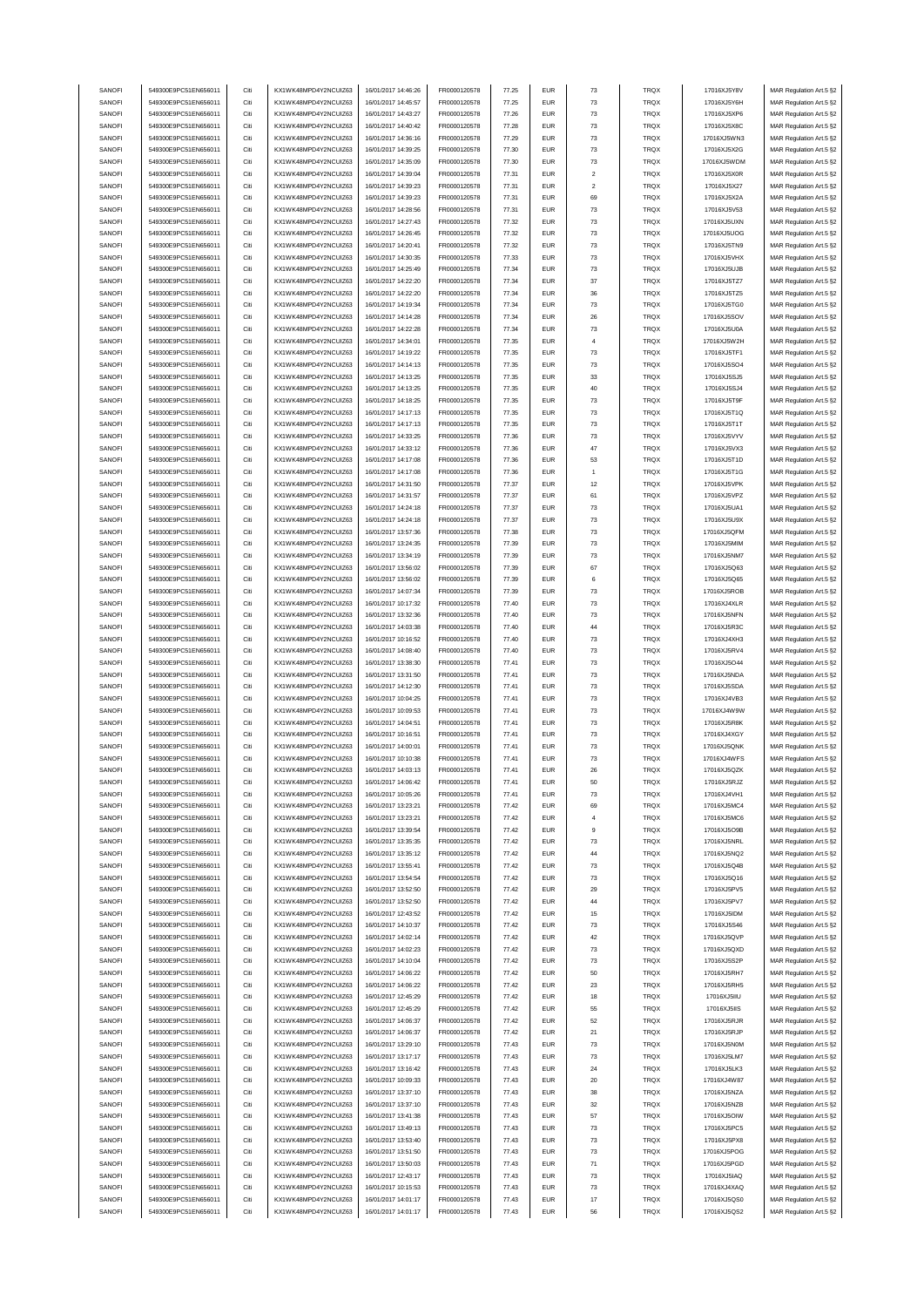| SANOFI | 549300E9PC51EN656011 | Citi | KX1WK48MPD4Y2NCUIZ63  | 16/01/2017 14:02:22 | FR0000120578 | 77.43 | <b>EUR</b> | 73                 | TRQX | 17016XJ5QWQ | MAR Regulation Art.5 §2 |
|--------|----------------------|------|-----------------------|---------------------|--------------|-------|------------|--------------------|------|-------------|-------------------------|
| SANOFI | 549300E9PC51EN656011 | Citi | KX1WK48MPD4Y2NCUIZ63  | 16/01/2017 10:08:25 |              | 77.43 | <b>EUR</b> | 3                  | TRQX |             |                         |
|        |                      |      | KX1WK48MPD4Y2NCUIZ63  |                     | FR0000120578 |       |            |                    |      | 17016XJ4VZL | MAR Regulation Art.5 §2 |
| SANOFI | 549300E9PC51EN656011 | Citi |                       | 16/01/2017 10:08:25 | FR0000120578 | 77.43 | <b>EUR</b> | 69                 | TRQX | 17016XJ4VZG | MAR Regulation Art.5 §2 |
| SANOFI | 549300E9PC51EN656011 | Citi | KX1WK48MPD4Y2NCUIZ63  | 16/01/2017 10:08:25 | FR0000120578 | 77.43 | EUR        | $\overline{4}$     | TRQX | 17016XJ4VZH | MAR Regulation Art.5 §2 |
| SANOFI | 549300E9PC51EN656011 | Citi | KX1WK48MPD4Y2NCLIIZ63 | 16/01/2017 10:07:27 | FR0000120578 | 77.43 | <b>EUR</b> | 73                 | TRQX | 17016XJ4VT2 | MAR Regulation Art.5 §2 |
| SANOFI | 549300E9PC51EN656011 | Citi | KX1WK48MPD4Y2NCUIZ63  | 16/01/2017 13:16:42 | FR0000120578 | 77.44 | <b>EUR</b> | 34                 | TRQX | 17016XJ5LJT | MAR Regulation Art.5 §2 |
| SANOFI | 549300E9PC51EN656011 | Citi | KX1WK48MPD4Y2NCUIZ63  | 16/01/2017 13:16:42 | FR0000120578 | 77.44 | <b>EUR</b> | 39                 | TRQX | 17016XJ5LJX | MAR Regulation Art.5 §2 |
|        |                      |      |                       |                     |              |       |            |                    |      |             |                         |
| SANOFI | 549300E9PC51EN656011 | Citi | KX1WK48MPD4Y2NCUIZ63  | 16/01/2017 13:22:34 | FR0000120578 | 77.44 | <b>EUR</b> | 65                 | TRQX | 17016XJ5MA3 | MAR Regulation Art.5 §2 |
| SANOFI | 549300E9PC51EN656011 | Citi | KX1WK48MPD4Y2NCUIZ63  | 16/01/2017 13:22:34 | FR0000120578 | 77.44 | <b>EUR</b> | 8                  | TRQX | 17016XJ5MA5 | MAR Regulation Art.5 §2 |
| SANOFI | 549300E9PC51EN656011 | Citi | KX1WK48MPD4Y2NCUIZ63  | 16/01/2017 10:09:11 | FR0000120578 | 77.44 | <b>EUR</b> | 18                 | TRQX | 17016XJ4W6H | MAR Regulation Art.5 §2 |
| SANOFI | 549300E9PC51EN656011 | Citi | KX1WK48MPD4Y2NCUIZ63  | 16/01/2017 10:09:12 | FR0000120578 | 77.44 | <b>EUR</b> | 43                 | TRQX | 17016XJ4W6M | MAR Regulation Art.5 §2 |
| SANOFI | 549300E9PC51EN656011 | Citi | KX1WK48MPD4Y2NCUIZ63  | 16/01/2017 13:37:07 | FR0000120578 | 77.44 | <b>EUR</b> | 52                 | TRQX | 17016XJ5NYN | MAR Regulation Art.5 §2 |
|        |                      |      |                       |                     |              |       |            |                    |      |             |                         |
| SANOFI | 549300E9PC51EN656011 | Citi | KX1WK48MPD4Y2NCUIZ63  | 16/01/2017 10:09:10 | FR0000120578 | 77.44 | EUR        | 52                 | TRQX | 17016XJ4W5N | MAR Regulation Art.5 §2 |
| SANOFI | 549300E9PC51EN656011 | Citi | KX1WK48MPD4Y2NCUIZ63  | 16/01/2017 10:09:07 | FR0000120578 | 77.44 | <b>EUR</b> | 73                 | TRQX | 17016XJ4W5F | MAR Regulation Art.5 §2 |
| SANOFI | 549300E9PC51EN656011 | Citi | KX1WK48MPD4Y2NCUIZ63  | 16/01/2017 13:41:12 | FR0000120578 | 77.44 | <b>EUR</b> | 73                 | TRQX | 17016XJ5OGX | MAR Regulation Art.5 §2 |
| SANOFI | 549300E9PC51EN656011 | Citi | KX1WK48MPD4Y2NCUIZ63  | 16/01/2017 13:51:48 | FR0000120578 | 77.44 | <b>EUR</b> | 42                 | TRQX | 17016XJ5PNT | MAR Regulation Art.5 §2 |
| SANOFI | 549300E9PC51EN656011 | Citi | KX1WK48MPD4Y2NCUIZ63  | 16/01/2017 10:03:08 | FR0000120578 | 77.44 | <b>EUR</b> | 73                 | TRQX | 17016XJ4V14 | MAR Regulation Art.5 §2 |
|        | 549300E9PC51EN656011 | Citi | KX1WK48MPD4Y2NCUIZ63  | 16/01/2017 13:51:04 |              | 77.44 | <b>EUR</b> | $\overline{2}$     |      |             | MAR Regulation Art.5 §2 |
| SANOFI |                      |      |                       |                     | FR0000120578 |       |            |                    | TRQX | 17016XJ5PKX |                         |
| SANOFI | 549300E9PC51EN656011 | Citi | KX1WK48MPD4Y2NCUIZ63  | 16/01/2017 13:51:04 | FR0000120578 | 77.44 | <b>EUR</b> | 29                 | TRQX | 17016XJ5PKV | MAR Regulation Art.5 §2 |
| SANOFI | 549300E9PC51EN656011 | Citi | KX1WK48MPD4Y2NCUIZ63  | 16/01/2017 12:39:34 | FR0000120578 | 77.44 | <b>EUR</b> | 73                 | TRQX | 17016XJ5HZB | MAR Regulation Art.5 §2 |
| SANOFI | 549300E9PC51EN656011 | Citi | KX1WK48MPD4Y2NCUIZ63  | 16/01/2017 12:39:34 | FR0000120578 | 77.44 | <b>EUR</b> | 73                 | TRQX | 17016XJ5HZ8 | MAR Regulation Art.5 §2 |
| SANOFI | 549300E9PC51EN656011 | Citi | KX1WK48MPD4Y2NCUIZ63  | 16/01/2017 12:35:25 | FR0000120578 | 77.44 | <b>EUR</b> | 73                 | TRQX | 17016XJ5HI9 | MAR Regulation Art.5 §2 |
| SANOFI | 549300E9PC51EN656011 | Citi | KX1WK48MPD4Y2NCUIZ63  | 16/01/2017 13:02:14 | FR0000120578 | 77.44 | <b>EUR</b> | 56                 | TRQX | 17016XJ5K5A | MAR Regulation Art.5 §2 |
|        |                      |      |                       |                     |              |       |            |                    |      |             |                         |
| SANOFI | 549300E9PC51EN656011 | Citi | KX1WK48MPD4Y2NCUIZ63  | 16/01/2017 13:02:14 | FR0000120578 | 77.44 | <b>EUR</b> | 14                 | TRQX | 17016XJ5K5B | MAR Regulation Art.5 §2 |
| SANOFI | 549300E9PC51EN656011 | Citi | KX1WK48MPD4Y2NCUIZ63  | 16/01/2017 13:02:14 | FR0000120578 | 77.44 | <b>EUR</b> | 3                  | TRQX | 17016XJ5K5C | MAR Regulation Art.5 §2 |
| SANOFI | 549300E9PC51EN656011 | Citi | KX1WK48MPD4Y2NCUIZ63  | 16/01/2017 10:06:34 | FR0000120578 | 77.44 | <b>EUR</b> | 73                 | TRQX | 17016XJ4VNY | MAR Regulation Art.5 §2 |
| SANOFI | 549300E9PC51EN656011 | Citi | KX1WK48MPD4Y2NCUIZ63  | 16/01/2017 10:18:38 | FR0000120578 | 77.45 | <b>EUR</b> | 73                 | TRQX | 17016XJ4XS1 | MAR Regulation Art.5 §2 |
| SANOFI | 549300E9PC51EN656011 | Citi | KX1WK48MPD4Y2NCUIZ63  | 16/01/2017 10:18:56 |              | 77.45 | <b>EUR</b> | 73                 | TRQX |             |                         |
|        |                      |      |                       |                     | FR0000120578 |       |            |                    |      | 17016XJ4XTY | MAR Regulation Art.5 §2 |
| SANOFI | 549300E9PC51EN656011 | Citi | KX1WK48MPD4Y2NCUIZ63  | 16/01/2017 13:18:40 | FR0000120578 | 77.45 | <b>EUR</b> | 13                 | TRQX | 17016XJ5LS9 | MAR Regulation Art.5 §2 |
| SANOFI | 549300E9PC51EN656011 | Citi | KX1WK48MPD4Y2NCUIZ63  | 16/01/2017 13:18:40 | FR0000120578 | 77.45 | <b>EUR</b> | 20                 | TRQX | 17016XJ5LSD | MAR Regulation Art.5 §2 |
| SANOFI | 549300E9PC51EN656011 | Citi | KX1WK48MPD4Y2NCUIZ63  | 16/01/2017 13:48:15 | FR0000120578 | 77.45 | <b>EUR</b> | 73                 | TRQX | 17016XJ5P8L | MAR Regulation Art.5 §2 |
| SANOFI | 549300E9PC51EN656011 | Citi | KX1WK48MPD4Y2NCUIZ63  | 16/01/2017 13:41:07 | FR0000120578 | 77.45 | <b>EUR</b> | 38                 | TRQX | 17016XJ5OGL | MAR Regulation Art.5 §2 |
| SANOFI | 549300E9PC51EN656011 | Citi | KX1WK48MPD4Y2NCUIZ63  | 16/01/2017 13:41:07 | FR0000120578 | 77.45 | <b>EUR</b> | 35                 | TRQX | 17016XJ5OGN | MAR Regulation Art.5 §2 |
|        |                      |      |                       |                     |              |       |            |                    |      |             |                         |
| SANOFI | 549300E9PC51EN656011 | Citi | KX1WK48MPD4Y2NCUIZ63  | 16/01/2017 10:03:22 | FR0000120578 | 77.45 | <b>EUR</b> | 73                 | TRQX | 17016XJ4V37 | MAR Regulation Art.5 §2 |
| SANOFI | 549300E9PC51EN656011 | Citi | KX1WK48MPD4Y2NCUIZ63  | 16/01/2017 10:03:02 | FR0000120578 | 77.45 | <b>EUR</b> | 3                  | TRQX | 17016XJ4V0G | MAR Regulation Art.5 §2 |
| SANOFI | 549300E9PC51EN656011 | Citi | KX1WK48MPD4Y2NCUIZ63  | 16/01/2017 10:03:02 | FR0000120578 | 77.45 | <b>EUR</b> | 15                 | TRQX | 17016XJ4V0F | MAR Regulation Art.5 §2 |
| SANOFI | 549300E9PC51EN656011 | Citi | KX1WK48MPD4Y2NCUIZ63  | 16/01/2017 12:37:33 | FR0000120578 | 77.45 | <b>EUR</b> | 73                 | TRQX | 17016XJ5HT2 | MAR Regulation Art.5 §2 |
| SANOFI | 549300E9PC51EN656011 | Citi | KX1WK48MPD4Y2NCUIZ63  | 16/01/2017 12:36:55 | FR0000120578 | 77.45 | <b>EUR</b> | 73                 | TRQX | 17016XJ5HOO | MAR Regulation Art.5 §2 |
|        |                      |      |                       |                     |              |       |            |                    |      |             |                         |
| SANOFI | 549300E9PC51EN656011 | Citi | KX1WK48MPD4Y2NCUIZ63  | 16/01/2017 10:12:30 | FR0000120578 | 77.45 | <b>EUR</b> | 73                 | TRQX | 17016XJ4WR4 | MAR Regulation Art.5 §2 |
| SANOFI | 549300E9PC51EN656011 | Citi | KX1WK48MPD4Y2NCUIZ63  | 16/01/2017 10:10:55 | FR0000120578 | 77.45 | <b>EUR</b> | 73                 | TRQX | 17016XJ4WHO | MAR Regulation Art.5 §2 |
| SANOFI | 549300E9PC51EN656011 | Citi | KX1WK48MPD4Y2NCUIZ63  | 16/01/2017 10:11:33 | FR0000120578 | 77.45 | <b>EUR</b> | 73                 | TRQX | 17016XJ4WL7 | MAR Regulation Art.5 §2 |
| SANOFI | 549300E9PC51EN656011 | Citi | KX1WK48MPD4Y2NCUIZ63  | 16/01/2017 10:15:18 | FR0000120578 | 77.45 | <b>EUR</b> | 73                 | TRQX | 17016XJ4X6Y | MAR Regulation Art.5 §2 |
| SANOFI | 549300E9PC51EN656011 | Citi | KX1WK48MPD4Y2NCUIZ63  | 16/01/2017 10:05:55 | FR0000120578 | 77.45 | <b>EUR</b> | 73                 | TRQX | 17016XJ4VJN | MAR Regulation Art.5 §2 |
| SANOFI | 549300E9PC51EN656011 | Citi | KX1WK48MPD4Y2NCUIZ63  | 16/01/2017 12:46:24 | FR0000120578 | 77.45 | <b>EUR</b> | 73                 | TRQX | 17016XJ5IMH |                         |
|        |                      |      |                       |                     |              |       |            |                    |      |             | MAR Regulation Art.5 §2 |
| SANOFI | 549300E9PC51EN656011 | Citi | KX1WK48MPD4Y2NCUIZ63  | 16/01/2017 13:03:31 | FR0000120578 | 77.46 | <b>EUR</b> | 11                 | TRQX | 17016XJ5KAC | MAR Regulation Art.5 §2 |
| SANOFI | 549300E9PC51EN656011 | Citi | KX1WK48MPD4Y2NCUIZ63  | 16/01/2017 13:03:31 | FR0000120578 | 77.46 | <b>EUR</b> | 62                 | TRQX | 17016XJ5KAB | MAR Regulation Art.5 §2 |
| SANOFI | 549300E9PC51EN656011 | Citi | KX1WK48MPD4Y2NCUIZ63  | 16/01/2017 13:19:05 | FR0000120578 | 77.46 | <b>EUR</b> | 73                 | TRQX | 17016XJ5LU2 | MAR Regulation Art.5 §2 |
| SANOFI | 549300E9PC51EN656011 | Citi | KX1WK48MPD4Y2NCUIZ63  | 16/01/2017 13:47:03 | FR0000120578 | 77.46 | <b>EUR</b> | 73                 | TRQX | 17016XJ5P4O | MAR Regulation Art.5 §2 |
| SANOFI | 549300E9PC51EN656011 | Citi | KX1WK48MPD4Y2NCUIZ63  | 16/01/2017 13:41:01 | FR0000120578 | 77.46 | <b>EUR</b> | 16                 | TRQX | 17016XJ5OG1 | MAR Regulation Art.5 §2 |
|        |                      |      |                       |                     |              |       |            |                    |      |             |                         |
| SANOFI | 549300E9PC51EN656011 | Citi | KX1WK48MPD4Y2NCUIZ63  | 16/01/2017 13:41:01 | FR0000120578 | 77.46 | <b>EUR</b> | 57                 | TRQX | 17016XJ5OFY | MAR Regulation Art.5 §2 |
| SANOFI | 549300E9PC51EN656011 | Citi | KX1WK48MPD4Y2NCUIZ63  | 16/01/2017 10:12:42 | FR0000120578 | 77.46 | <b>EUR</b> | 73                 | TRQX | 17016XJ4WSH | MAR Regulation Art.5 §2 |
| SANOFI | 549300E9PC51EN656011 | Citi | KX1WK48MPD4Y2NCUIZ63  | 16/01/2017 10:15:17 | FR0000120578 | 77.46 | <b>EUR</b> | 73                 | TRQX | 17016XJ4X6F | MAR Regulation Art.5 §2 |
| SANOFI | 549300E9PC51EN656011 | Citi | KX1WK48MPD4Y2NCLIIZ63 | 16/01/2017 10:14:10 | FR0000120578 | 77.46 | <b>EUR</b> | 73                 | TRQX | 17016XJ4X04 | MAR Regulation Art.5 §2 |
| SANOFI | 549300E9PC51EN656011 | Citi | KX1WK48MPD4Y2NCUIZ63  | 16/01/2017 13:08:21 | FR0000120578 | 77.47 | <b>EUR</b> | $\scriptstyle{72}$ | TRQX | 17016XJ5KSB | MAR Regulation Art.5 §2 |
|        |                      |      |                       |                     |              |       |            |                    |      |             |                         |
| SANOFI | 549300E9PC51EN656011 | Citi | KX1WK48MPD4Y2NCUIZ63  | 16/01/2017 13:26:38 | FR0000120578 | 77.47 | <b>EUR</b> | 73                 | TRQX | 17016XJ5MR4 | MAR Regulation Art.5 §2 |
| SANOFI | 549300E9PC51EN656011 | Citi | KX1WK48MPD4Y2NCUIZ63  | 16/01/2017 13:47:00 | FR0000120578 | 77.47 | <b>EUR</b> | 73                 | TRQX | 17016XJ5P44 | MAR Regulation Art.5 §2 |
| SANOFI | 549300E9PC51EN656011 | Citi | KX1WK48MPD4Y2NCUIZ63  | 16/01/2017 13:43:45 | FR0000120578 | 77.47 | <b>EUR</b> | 73                 | TRQX | 17016XJ5OQB | MAR Regulation Art.5 §2 |
| SANOFI | 549300E9PC51EN656011 | Citi | KX1WK48MPD4Y2NCUIZ63  | 16/01/2017 12:42:53 | FR0000120578 | 77.47 | <b>EUR</b> | 73                 | TRQX | 17016XJ5I8T | MAR Regulation Art.5 §2 |
| SANOFI | 549300E9PC51EN656011 |      | KX1WK48MPD4Y2NCUIZ63  | 16/01/2017 12:42:53 | FR0000120578 | 77.47 | FUR        | 73                 | TROX | 17016XJ5I87 | MAR Regulation Art 5.82 |
| SANOFI |                      |      |                       | 16/01/2017 12:42:26 |              |       |            |                    | TRQX |             |                         |
|        | 549300E9PC51EN656011 | Citi | KX1WK48MPD4Y2NCUIZ63  |                     | FR0000120578 | 77.47 | <b>EUR</b> | 73                 |      | 17016XJ5I6N | MAR Regulation Art.5 §2 |
| SANOFI | 549300E9PC51EN656011 | Citi | KX1WK48MPD4Y2NCUIZ63  | 16/01/2017 10:13:50 | FR0000120578 | 77.47 |            |                    |      |             |                         |
| SANOFI | 549300E9PC51EN656011 | Citi | KX1WK48MPD4Y2NCUIZ63  | 16/01/2017 10:13:50 | FR0000120578 |       | <b>EUR</b> | 33                 | TRQX | 17016XJ4WYC | MAR Regulation Art.5 §2 |
| SANOFI | 549300E9PC51EN656011 | Citi | KX1WK48MPD4Y2NCUIZ63  |                     |              | 77.47 | <b>EUR</b> | 40                 | TRQX | 17016XJ4WYB | MAR Regulation Art.5 §2 |
| SANOFI | 549300E9PC51EN656011 | Citi |                       | 16/01/2017 12:34:40 | FR0000120578 | 77.47 | <b>EUR</b> | 73                 | TRQX | 17016XJ5HGF |                         |
| SANOFI | 549300E9PC51EN656011 |      |                       |                     |              |       |            |                    |      |             | MAR Regulation Art.5 §2 |
|        |                      |      | KX1WK48MPD4Y2NCUIZ63  | 16/01/2017 13:00:58 | FR0000120578 | 77.47 | <b>EUR</b> | 73                 | TRQX | 17016XJ5K12 | MAR Regulation Art.5 §2 |
|        |                      | Citi | KX1WK48MPD4Y2NCUIZ63  | 16/01/2017 13:00:58 | FR0000120578 | 77.47 | <b>EUR</b> | 73                 | TRQX | 17016XJ5K15 | MAR Regulation Art.5 §2 |
| SANOFI | 549300E9PC51EN656011 | Citi | KX1WK48MPD4Y2NCUIZ63  | 16/01/2017 12:47:26 | FR0000120578 | 77.47 | <b>EUR</b> | 73                 | TRQX | 17016XJ5IOO | MAR Regulation Art.5 §2 |
| SANOFI | 549300E9PC51EN656011 | Citi | KX1WK48MPD4Y2NCUIZ63  | 16/01/2017 12:47:16 | FR0000120578 | 77.47 | <b>EUR</b> | 73                 | TRQX | 17016XJ5INY | MAR Regulation Art.5 §2 |
| SANOFI | 549300E9PC51EN656011 | Citi | KX1WK48MPD4Y2NCUIZ63  | 16/01/2017 13:04:20 | FR0000120578 | 77.48 | <b>EUR</b> | $\overline{7}$     | TRQX | 17016XJ5KCC | MAR Regulation Art.5 §2 |
| SANOFI | 549300E9PC51EN656011 | Citi | KX1WK48MPD4Y2NCUIZ63  | 16/01/2017 13:07:15 | FR0000120578 | 77.48 | <b>EUR</b> | 37                 | TRQX | 17016XJ5KNK | MAR Regulation Art.5 §2 |
|        |                      |      |                       |                     |              |       |            |                    |      |             |                         |
| SANOFI | 549300E9PC51EN656011 | Citi | KX1WK48MPD4Y2NCUIZ63  | 16/01/2017 13:07:15 | FR0000120578 | 77.48 | <b>EUR</b> | 36                 | TRQX | 17016XJ5KNO | MAR Regulation Art.5 §2 |
| SANOFI | 549300E9PC51EN656011 | Citi | KX1WK48MPD4Y2NCUIZ63  | 16/01/2017 13:09:34 | FR0000120578 | 77.48 | <b>EUR</b> | 73                 | TRQX | 17016XJ5KYD | MAR Regulation Art.5 §2 |
| SANOFI | 549300E9PC51EN656011 | Citi | KX1WK48MPD4Y2NCUIZ63  | 16/01/2017 13:14:49 | FR0000120578 | 77.48 | <b>EUR</b> | 73                 | TRQX | 17016XJ5LEV | MAR Regulation Art.5 §2 |
| SANOFI | 549300E9PC51EN656011 | Citi | KX1WK48MPD4Y2NCUIZ63  | 16/01/2017 13:14:49 | FR0000120578 | 77.48 | <b>EUR</b> | 66                 | TRQX | 17016XJ5LER | MAR Regulation Art.5 §2 |
| SANOFI | 549300E9PC51EN656011 | Citi | KX1WK48MPD4Y2NCUIZ63  | 16/01/2017 13:14:42 | FR0000120578 | 77.48 | <b>EUR</b> | $\overline{7}$     | TRQX | 17016XJ5LE0 | MAR Regulation Art.5 §2 |
|        |                      |      |                       |                     |              |       |            |                    |      |             |                         |
| SANOFI | 549300E9PC51EN656011 | Citi | KX1WK48MPD4Y2NCUIZ63  | 16/01/2017 13:15:19 | FR0000120578 | 77.48 | <b>EUR</b> | 73                 | TRQX | 17016XJ5LGI | MAR Regulation Art.5 §2 |
| SANOFI | 549300E9PC51EN656011 | Citi | KX1WK48MPD4Y2NCUIZ63  | 16/01/2017 13:20:09 | FR0000120578 | 77.48 | <b>EUR</b> | 73                 | TRQX | 17016XJ5LZA | MAR Regulation Art.5 §2 |
| SANOFI | 549300E9PC51EN656011 | Citi | KX1WK48MPD4Y2NCUIZ63  | 16/01/2017 13:47:00 | FR0000120578 | 77.48 | <b>EUR</b> | 73                 | TRQX | 17016XJ5P42 | MAR Regulation Art.5 §2 |
| SANOFI | 549300E9PC51EN656011 | Citi | KX1WK48MPD4Y2NCUIZ63  | 16/01/2017 13:44:26 | FR0000120578 | 77.48 | <b>EUR</b> | 70                 | TRQX | 17016XJ5OSV | MAR Regulation Art.5 §2 |
| SANOFI | 549300E9PC51EN656011 | Citi | KX1WK48MPD4Y2NCUIZ63  | 16/01/2017 13:44:26 | FR0000120578 | 77.48 | <b>EUR</b> | 3                  | TRQX | 17016XJ5OSS | MAR Regulation Art.5 §2 |
| SANOFI | 549300E9PC51EN656011 | Citi | KX1WK48MPD4Y2NCUIZ63  | 16/01/2017 13:43:44 | FR0000120578 | 77.48 | <b>EUR</b> | 73                 | TRQX | 17016XJ5OQ7 | MAR Regulation Art.5 §2 |
|        |                      |      |                       |                     |              |       |            |                    |      |             |                         |
| SANOFI | 549300E9PC51EN656011 | Citi | KX1WK48MPD4Y2NCUIZ63  | 16/01/2017 10:13:43 | FR0000120578 | 77.48 | <b>EUR</b> | 45                 | TRQX | 17016XJ4WXK | MAR Regulation Art.5 §2 |
| SANOFI | 549300E9PC51EN656011 | Citi | KX1WK48MPD4Y2NCUIZ63  | 16/01/2017 10:21:19 | FR0000120578 | 77.48 | <b>EUR</b> | 73                 | TRQX | 17016XJ4Y9J | MAR Regulation Art.5 §2 |
| SANOFI | 549300E9PC51EN656011 | Citi | KX1WK48MPD4Y2NCUIZ63  | 16/01/2017 12:59:15 | FR0000120578 | 77.49 | <b>EUR</b> | 73                 | TRQX | 17016XJ5JVH | MAR Regulation Art.5 §2 |
| SANOFI | 549300E9PC51EN656011 | Citi | KX1WK48MPD4Y2NCUIZ63  | 16/01/2017 12:59:16 | FR0000120578 | 77.49 | <b>EUR</b> | 52                 | TRQX | 17016XJ5JVN | MAR Regulation Art.5 §2 |
| SANOFI | 549300E9PC51EN656011 | Citi |                       |                     |              | 77.49 | <b>EUR</b> | 71                 | TRQX |             |                         |
|        |                      |      | KX1WK48MPD4Y2NCUIZ63  | 16/01/2017 13:05:42 | FR0000120578 |       |            |                    |      | 17016XJ5KIE | MAR Regulation Art.5 §2 |
| SANOFI | 549300E9PC51EN656011 | Citi | KX1WK48MPD4Y2NCUIZ63  | 16/01/2017 13:20:59 | FR0000120578 | 77.49 | <b>EUR</b> | $\overline{7}$     | TRQX | 17016XJ5M3L | MAR Regulation Art.5 §2 |
| SANOFI | 549300E9PC51EN656011 | Citi | KX1WK48MPD4Y2NCUIZ63  | 16/01/2017 13:20:55 | FR0000120578 | 77.49 | <b>EUR</b> | 66                 | TRQX | 17016XJ5M3J | MAR Regulation Art.5 §2 |
| SANOFI | 549300E9PC51EN656011 | Citi | KX1WK48MPD4Y2NCUIZ63  | 16/01/2017 13:07:15 | FR0000120578 | 77.49 | <b>EUR</b> | 47                 | TRQX | 17016XJ5KNH | MAR Regulation Art.5 §2 |
| SANOFI | 549300E9PC51EN656011 | Citi | KX1WK48MPD4Y2NCUIZ63  | 16/01/2017 13:27:44 | FR0000120578 | 77.49 | <b>EUR</b> | 32                 | TRQX | 17016XJ5MXH | MAR Regulation Art.5 §2 |
| SANOFI | 549300E9PC51EN656011 | Citi | KX1WK48MPD4Y2NCUIZ63  | 16/01/2017 13:27:44 | FR0000120578 | 77.49 | <b>EUR</b> | 41                 | TRQX | 17016XJ5MXK | MAR Regulation Art.5 §2 |
| SANOFI | 549300E9PC51EN656011 | Citi | KX1WK48MPD4Y2NCUIZ63  | 16/01/2017 12:30:44 | FR0000120578 | 77.49 | <b>EUR</b> | 73                 | TRQX | 17016XJ5GYX |                         |
|        |                      |      |                       |                     |              |       |            |                    |      |             | MAR Regulation Art.5 §2 |
| SANOFI | 549300E9PC51EN656011 | Citi | KX1WK48MPD4Y2NCUIZ63  | 16/01/2017 12:30:50 | FR0000120578 | 77.49 | <b>EUR</b> | 73                 | TRQX | 17016XJ5GZJ | MAR Regulation Art.5 §2 |
| SANOFI | 549300E9PC51EN656011 | Citi | KX1WK48MPD4Y2NCUIZ63  | 16/01/2017 12:30:44 | FR0000120578 | 77.49 | <b>EUR</b> | 73                 | TRQX | 17016XJ5GZ6 | MAR Regulation Art.5 §2 |
| SANOFI | 549300E9PC51EN656011 | Citi | KX1WK48MPD4Y2NCUIZ63  | 16/01/2017 12:28:42 | FR0000120578 | 77.49 | <b>EUR</b> | 73                 | TRQX | 17016XJ5GN6 | MAR Regulation Art.5 §2 |
| SANOFI | 549300E9PC51EN656011 | Citi | KX1WK48MPD4Y2NCUIZ63  | 16/01/2017 10:21:18 | FR0000120578 | 77.49 | <b>EUR</b> | 73                 | TRQX | 17016XJ4Y9A | MAR Regulation Art.5 §2 |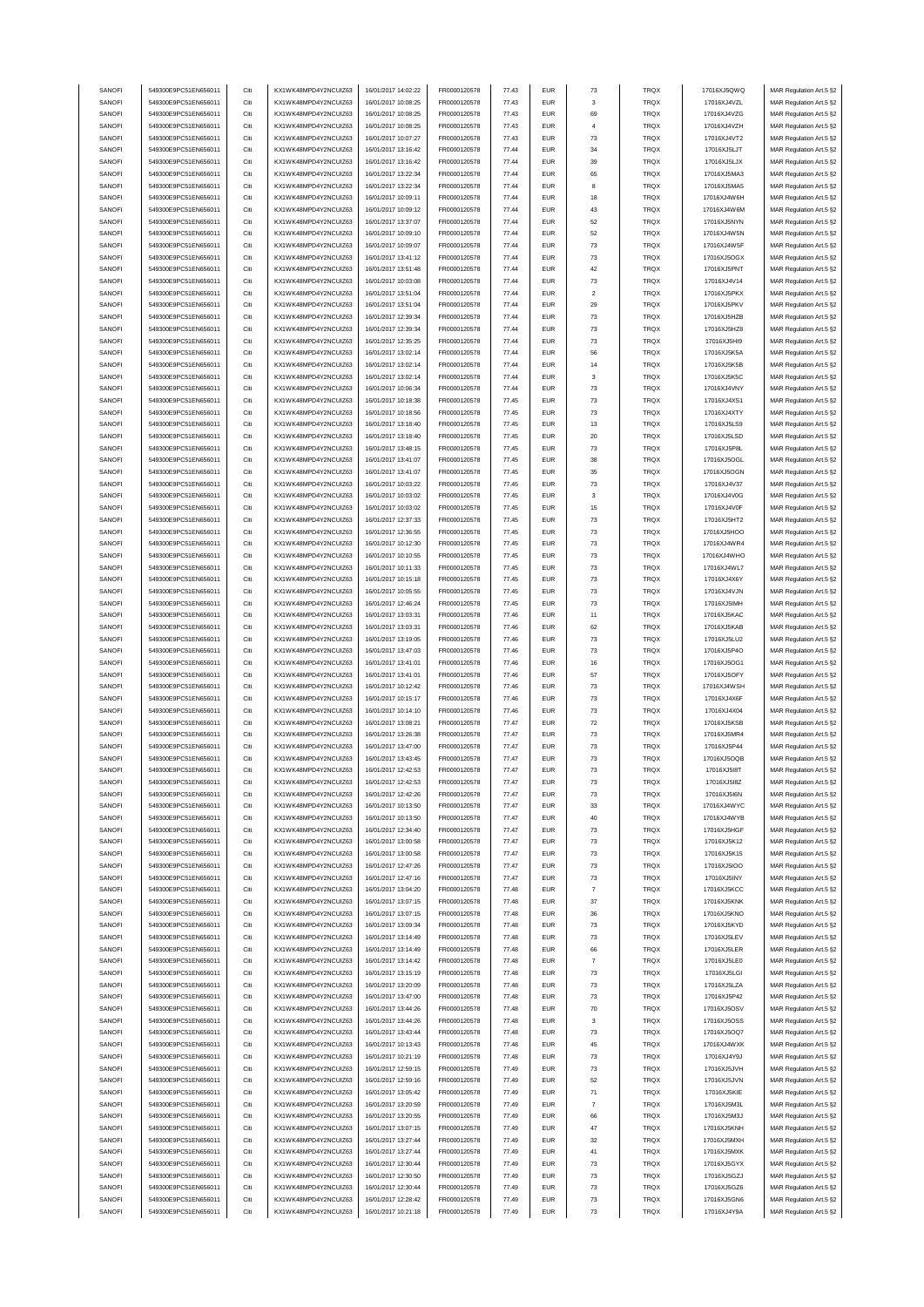| SANOFI<br>SANOFI |                                              | Citi | KX1WK48MPD4Y2NCUIZ63  | 16/01/2017 10:13:34 | FR0000120578 | 77.49 | <b>EUR</b> | 73 | TRQX | 17016XJ4WWD  | MAR Regulation Art.5 §2 |
|------------------|----------------------------------------------|------|-----------------------|---------------------|--------------|-------|------------|----|------|--------------|-------------------------|
|                  | 549300E9PC51EN656011<br>549300E9PC51EN656011 | Citi | KX1WK48MPD4Y2NCUIZ63  | 16/01/2017 12:58:31 |              | 77.50 | <b>EUR</b> | 17 | TRQX |              |                         |
|                  |                                              |      |                       |                     | FR0000120578 |       |            |    |      | 17016XJ5JTF  | MAR Regulation Art.5 §2 |
| SANOFI           | 549300E9PC51EN656011                         | Citi | KX1WK48MPD4Y2NCUIZ63  | 16/01/2017 12:58:31 | FR0000120578 | 77.50 | <b>EUR</b> | 56 | TRQX | 17016XJ5JTD  | MAR Regulation Art.5 §2 |
| SANOFI           | 549300E9PC51EN656011                         | Citi | KX1WK48MPD4Y2NCUIZ63  | 16/01/2017 13:12:18 | FR0000120578 | 77.50 | EUR        | 73 | TRQX | 17016XJ5L8H  | MAR Regulation Art.5 §2 |
| SANOFI           | 549300E9PC51EN656011                         | Citi | KX1WK48MPD4Y2NCLIIZ63 | 16/01/2017 13:07:02 | FR0000120578 | 77.50 | <b>EUR</b> | 73 | TRQX | 17016XJ5KN1  | MAR Regulation Art.5 §2 |
| SANOFI           | 549300E9PC51EN656011                         | Citi | KX1WK48MPD4Y2NCUIZ63  | 16/01/2017 10:22:30 | FR0000120578 | 77.50 | <b>EUR</b> | 73 | TRQX | 17016XJ4YGY  | MAR Regulation Art.5 §2 |
| SANOFI           | 549300E9PC51EN656011                         | Citi | KX1WK48MPD4Y2NCUIZ63  | 16/01/2017 12:32:58 | FR0000120578 | 77.50 | <b>EUR</b> | 73 | TRQX | 17016XJ5H9H  | MAR Regulation Art.5 §2 |
|                  |                                              |      | KX1WK48MPD4Y2NCUIZ63  |                     |              |       |            |    |      |              |                         |
| SANOFI           | 549300E9PC51EN656011                         | Citi |                       | 16/01/2017 12:31:33 | FR0000120578 | 77.50 | <b>EUR</b> | 73 | TRQX | 17016XJ5H46  | MAR Regulation Art.5 §2 |
| SANOFI           | 549300E9PC51EN656011                         | Citi | KX1WK48MPD4Y2NCUIZ63  | 16/01/2017 12:30:44 | FR0000120578 | 77.50 | <b>EUR</b> | 73 | TRQX | 17016XJ5GYU  | MAR Regulation Art.5 §2 |
| SANOFI           | 549300E9PC51EN656011                         | Citi | KX1WK48MPD4Y2NCUIZ63  | 16/01/2017 12:29:51 | FR0000120578 | 77.50 | <b>EUR</b> | 73 | TRQX | 17016XJ5GTK  | MAR Regulation Art.5 §2 |
| SANOFI           | 549300E9PC51EN656011                         | Citi | KX1WK48MPD4Y2NCUIZ63  | 16/01/2017 10:21:05 | FR0000120578 | 77.50 | <b>EUR</b> | 73 | TRQX | 17016XJ4Y8J  | MAR Regulation Art.5 §2 |
| SANOFI           | 549300E9PC51EN656011                         | Citi | KX1WK48MPD4Y2NCUIZ63  | 16/01/2017 12:50:22 | FR0000120578 | 77.50 | <b>EUR</b> | 48 | TRQX | 17016XJ5IZH  | MAR Regulation Art.5 §2 |
|                  |                                              |      |                       |                     |              |       |            |    |      |              |                         |
| SANOFI           | 549300E9PC51EN656011                         | Citi | KX1WK48MPD4Y2NCUIZ63  | 16/01/2017 12:49:12 | FR0000120578 | 77.50 | EUR        | 73 | TRQX | 17016XJ5IUZ  | MAR Regulation Art.5 §2 |
| SANOFI           | 549300E9PC51EN656011                         | Citi | KX1WK48MPD4Y2NCUIZ63  | 16/01/2017 12:49:29 | FR0000120578 | 77.50 | <b>EUR</b> | 73 | TRQX | 17016XJ5IW2  | MAR Regulation Art.5 §2 |
| SANOFI           | 549300E9PC51EN656011                         | Citi | KX1WK48MPD4Y2NCUIZ63  | 16/01/2017 13:10:14 | FR0000120578 | 77.51 | <b>EUR</b> | 6  | TRQX | 17016XJ5L13  | MAR Regulation Art.5 §2 |
| SANOFI           | 549300E9PC51EN656011                         | Citi | KX1WK48MPD4Y2NCUIZ63  | 16/01/2017 13:10:14 | FR0000120578 | 77.51 | <b>EUR</b> | 67 | TRQX | 17016XJ5L15  | MAR Regulation Art.5 §2 |
| SANOFI           | 549300E9PC51EN656011                         | Citi | KX1WK48MPD4Y2NCUIZ63  | 16/01/2017 13:12:18 | FR0000120578 | 77.51 | <b>EUR</b> | 73 | TRQX | 17016XJ5L8C  | MAR Regulation Art.5 §2 |
|                  | 549300E9PC51EN656011                         | Citi | KX1WK48MPD4Y2NCUIZ63  | 16/01/2017 10:22:28 |              | 77.51 | <b>EUR</b> | 73 |      |              |                         |
| SANOFI           |                                              |      |                       |                     | FR0000120578 |       |            |    | TRQX | 17016XJ4YGO  | MAR Regulation Art.5 §2 |
| SANOFI           | 549300E9PC51EN656011                         | Citi | KX1WK48MPD4Y2NCUIZ63  | 16/01/2017 12:31:58 | FR0000120578 | 77.51 | <b>EUR</b> | 73 | TRQX | 17016XJ5H5E  | MAR Regulation Art.5 §2 |
| SANOFI           | 549300E9PC51EN656011                         | Citi | KX1WK48MPD4Y2NCUIZ63  | 16/01/2017 12:32:25 | FR0000120578 | 77.51 | <b>EUR</b> | 73 | TRQX | 17016XJ5H6W  | MAR Regulation Art.5 §2 |
| SANOFI           | 549300E9PC51EN656011                         | Citi | KX1WK48MPD4Y2NCUIZ63  | 16/01/2017 12:31:33 | FR0000120578 | 77.51 | <b>EUR</b> | 55 | TRQX | 17016XJ5H45  | MAR Regulation Art.5 §2 |
| SANOFI           | 549300E9PC51EN656011                         | Citi | KX1WK48MPD4Y2NCUIZ63  | 16/01/2017 12:31:33 | FR0000120578 | 77.51 | <b>EUR</b> | 18 | TRQX | 17016XJ5H43  | MAR Regulation Art.5 §2 |
| SANOFI           | 549300E9PC51EN656011                         | Citi | KX1WK48MPD4Y2NCUIZ63  | 16/01/2017 10:21:02 | FR0000120578 | 77.51 | <b>EUR</b> | 73 | TRQX | 17016XJ4Y81  | MAR Regulation Art.5 §2 |
|                  |                                              |      |                       |                     |              |       |            |    |      |              |                         |
| SANOFI           | 549300E9PC51EN656011                         | Citi | KX1WK48MPD4Y2NCUIZ63  | 16/01/2017 12:53:01 | FR0000120578 | 77.51 | <b>EUR</b> | 13 | TRQX | 17016XJ5JB5  | MAR Regulation Art.5 §2 |
| SANOFI           | 549300E9PC51EN656011                         | Citi | KX1WK48MPD4Y2NCUIZ63  | 16/01/2017 10:24:50 | FR0000120578 | 77.52 | <b>EUR</b> | 73 | TRQX | 17016XJ4YSU  | MAR Regulation Art.5 §2 |
| SANOFI           | 549300E9PC51EN656011                         | Citi | KX1WK48MPD4Y2NCUIZ63  | 16/01/2017 10:24:57 | FR0000120578 | 77.52 | <b>EUR</b> | 73 | TRQX | 17016XJ4YTO  | MAR Regulation Art.5 §2 |
| SANOFI           | 549300E9PC51EN656011                         | Citi | KX1WK48MPD4Y2NCUIZ63  | 16/01/2017 13:12:18 | FR0000120578 | 77.52 | <b>EUR</b> | 41 | TRQX | 17016XJ5L88  | MAR Regulation Art.5 §2 |
| SANOFI           | 549300E9PC51EN656011                         | Citi | KX1WK48MPD4Y2NCUIZ63  | 16/01/2017 13:12:18 |              | 77.52 | <b>EUR</b> |    | TRQX |              |                         |
|                  |                                              |      |                       |                     | FR0000120578 |       |            | 32 |      | 17016XJ5L85  | MAR Regulation Art.5 §2 |
| SANOFI           | 549300E9PC51EN656011                         | Citi | KX1WK48MPD4Y2NCUIZ63  | 16/01/2017 10:20:55 | FR0000120578 | 77.52 | <b>EUR</b> | 73 | TRQX | 17016XJ4Y6M  | MAR Regulation Art.5 §2 |
| SANOFI           | 549300E9PC51EN656011                         | Citi | KX1WK48MPD4Y2NCUIZ63  | 16/01/2017 12:52:53 | FR0000120578 | 77.52 | <b>EUR</b> | 73 | TRQX | 17016XJ5JA4  | MAR Regulation Art.5 §2 |
| SANOFI           | 549300E9PC51EN656011                         | Citi | KX1WK48MPD4Y2NCUIZ63  | 16/01/2017 12:57:01 | FR0000120578 | 77.53 | <b>EUR</b> | 1  | TRQX | 17016XJ5JPW  | MAR Regulation Art.5 §2 |
| SANOFI           | 549300E9PC51EN656011                         | Citi | KX1WK48MPD4Y2NCUIZ63  | 16/01/2017 12:57:01 | FR0000120578 | 77.53 | <b>EUR</b> | 37 | TRQX | 17016XJ5JPY  | MAR Regulation Art.5 §2 |
| SANOFI           | 549300E9PC51EN656011                         | Citi | KX1WK48MPD4Y2NCUIZ63  | 16/01/2017 12:57:01 | FR0000120578 | 77.53 | <b>EUR</b> | 35 | TRQX | 17016XJ5JPZ  | MAR Regulation Art.5 §2 |
|                  |                                              |      |                       |                     |              |       |            |    |      |              |                         |
| SANOFI           | 549300E9PC51EN656011                         | Citi | KX1WK48MPD4Y2NCUIZ63  | 16/01/2017 12:55:54 | FR0000120578 | 77.53 | <b>EUR</b> | 36 | TRQX | 17016XJ5JKI  | MAR Regulation Art.5 §2 |
| SANOFI           | 549300E9PC51EN656011                         | Citi | KX1WK48MPD4Y2NCUIZ63  | 16/01/2017 12:55:54 | FR0000120578 | 77.53 | <b>EUR</b> | 37 | TRQX | 17016XJ5JKE  | MAR Regulation Art.5 §2 |
| SANOFI           | 549300E9PC51EN656011                         | Citi | KX1WK48MPD4Y2NCUIZ63  | 16/01/2017 10:24:31 | FR0000120578 | 77.53 | <b>EUR</b> | 73 | TRQX | 17016XJ4YRL  | MAR Regulation Art.5 §2 |
| SANOFI           | 549300E9PC51EN656011                         | Citi | KX1WK48MPD4Y2NCUIZ63  | 16/01/2017 10:01:12 | FR0000120578 | 77.53 | <b>EUR</b> | 48 | TRQX | 17016XJ4UNN  | MAR Regulation Art.5 §2 |
| SANOFI           | 549300E9PC51EN656011                         | Citi | KX1WK48MPD4Y2NCUIZ63  | 16/01/2017 10:01:12 | FR0000120578 | 77.53 | <b>EUR</b> | 25 | TRQX | 17016XJ4UNK  | MAR Regulation Art.5 §2 |
|                  |                                              |      |                       |                     |              |       |            |    |      |              |                         |
| SANOFI           | 549300E9PC51EN656011                         | Citi | KX1WK48MPD4Y2NCUIZ63  | 16/01/2017 10:01:43 | FR0000120578 | 77.53 | <b>EUR</b> | 33 | TRQX | 17016XJ4USF  | MAR Regulation Art.5 §2 |
| SANOFI           | 549300E9PC51EN656011                         | Citi | KX1WK48MPD4Y2NCUIZ63  | 16/01/2017 12:27:27 | FR0000120578 | 77.53 | <b>EUR</b> | 73 | TRQX | 17016XJ5GHF  | MAR Regulation Art.5 §2 |
| SANOFI           | 549300E9PC51EN656011                         | Citi | KX1WK48MPD4Y2NCUIZ63  | 16/01/2017 12:27:23 | FR0000120578 | 77.53 | <b>EUR</b> | 73 | TRQX | 17016XJ5GGM  | MAR Regulation Art.5 §2 |
| SANOFI           | 549300E9PC51EN656011                         | Citi | KX1WK48MPD4Y2NCUIZ63  | 16/01/2017 12:27:23 | FR0000120578 | 77.53 | <b>EUR</b> | 73 | TRQX | 17016XJ5GGO  | MAR Regulation Art.5 §2 |
| SANOFI           | 549300E9PC51EN656011                         | Citi | KX1WK48MPD4Y2NCUIZ63  | 16/01/2017 12:52:26 | FR0000120578 | 77.53 | <b>EUR</b> | 45 | TRQX | 17016XJ5J8S  | MAR Regulation Art.5 §2 |
| SANOFI           | 549300E9PC51EN656011                         | Citi | KX1WK48MPD4Y2NCUIZ63  | 16/01/2017 12:52:26 | FR0000120578 | 77.53 | <b>EUR</b> | 28 | TRQX | 17016XJ5J8V  |                         |
|                  |                                              |      |                       |                     |              |       |            |    |      |              | MAR Regulation Art.5 §2 |
| SANOFI           | 549300E9PC51EN656011                         | Citi | KX1WK48MPD4Y2NCUIZ63  | 16/01/2017 12:54:39 | FR0000120578 | 77.53 | <b>EUR</b> | 73 | TRQX | 17016XJ5JGM  | MAR Regulation Art.5 §2 |
| SANOFI           | 549300E9PC51EN656011                         | Citi | KX1WK48MPD4Y2NCUIZ63  | 16/01/2017 12:55:03 | FR0000120578 | 77.53 | <b>EUR</b> | 18 | TRQX | 17016XJ5JHJ  | MAR Regulation Art.5 §2 |
| SANOFI           | 549300E9PC51EN656011                         | Citi | KX1WK48MPD4Y2NCUIZ63  | 16/01/2017 12:55:03 | FR0000120578 | 77.53 | <b>EUR</b> | 36 | TRQX | 17016XJ5JHK  | MAR Regulation Art.5 §2 |
| SANOFI           | 549300E9PC51EN656011                         | Citi | KX1WK48MPD4Y2NCUIZ63  | 16/01/2017 10:24:17 | FR0000120578 | 77.54 | <b>EUR</b> | 73 | TRQX | 17016XJ4YQW  | MAR Regulation Art.5 §2 |
| SANOFI           | 549300E9PC51EN656011                         | Citi | KX1WK48MPD4Y2NCUIZ63  | 16/01/2017 12:56:28 | FR0000120578 | 77.54 | <b>EUR</b> | 68 | TRQX | 17016XJ5JMY  | MAR Regulation Art.5 §2 |
|                  |                                              |      |                       |                     |              |       |            |    |      |              |                         |
| SANOFI           | 549300E9PC51EN656011                         | Citi | KX1WK48MPD4Y2NCUIZ63  | 16/01/2017 10:01:26 | FR0000120578 | 77.54 | <b>EUR</b> | 40 | TRQX | 17016XJ4UP4  | MAR Regulation Art.5 §2 |
| SANOFI           | 549300E9PC51EN656011                         | Citi | KX1WK48MPD4Y2NCUIZ63  | 16/01/2017 10:26:29 | FR0000120578 | 77.55 | <b>EUR</b> | 73 | TRQX | 17016XJ4Z1C  | MAR Regulation Art.5 §2 |
| SANOFI           | 549300E9PC51EN656011                         | Citi | KX1WK48MPD4Y2NCUIZ63  | 16/01/2017 09:01:21 | FR0000120578 | 77.55 | <b>EUR</b> | 27 | TRQX | 17016XJ4GE3  | MAR Regulation Art.5 §2 |
| SANOFI           | 549300E9PC51EN656011                         |      | KX1WK48MPD4Y2NCLIIZ63 | 16/01/2017 12:25:02 | FR0000120578 | 77.55 | <b>EUR</b> | 73 | TRQX | 17016XJ5G59  | MAR Regulation Art.5 §2 |
|                  |                                              | Citi |                       |                     |              |       |            |    |      |              |                         |
|                  |                                              |      |                       |                     |              |       |            |    |      |              |                         |
| SANOFI           | 549300E9PC51EN656011                         | Citi | KX1WK48MPD4Y2NCUIZ63  | 16/01/2017 12:25:08 | FR0000120578 | 77.55 | <b>EUR</b> | 73 | TRQX | 17016XJ5G5H  | MAR Regulation Art.5 §2 |
| SANOFI           | 549300E9PC51EN656011                         | Citi | KX1WK48MPD4Y2NCUIZ63  | 16/01/2017 12:26:46 | FR0000120578 | 77.55 | <b>EUR</b> | 73 | TRQX | 17016XJ5GE7  | MAR Regulation Art.5 §2 |
| SANOFI           | 549300E9PC51EN656011                         | Citi | KX1WK48MPD4Y2NCUIZ63  | 16/01/2017 12:26:46 | FR0000120578 | 77.55 | <b>EUR</b> | 73 | TRQX | 17016XJ5GE4  | MAR Regulation Art.5 §2 |
| SANOFI           | 549300E9PC51EN656011                         | Citi | KX1WK48MPD4Y2NCUIZ63  | 16/01/2017 10:26:20 | FR0000120578 | 77.56 | <b>EUR</b> | 73 | TRQX | 17016XJ4Z0N  | MAR Regulation Art.5 §2 |
|                  |                                              | Citi |                       | 16/01/2017 10:27:01 |              | 77.56 | <b>EUR</b> |    |      |              | MAR Regulation Art.5 §2 |
| SANOFI           | 549300E9PC51EN656011                         |      | KX1WK48MPD4Y2NCUIZ63  |                     | FR0000120578 |       |            | 73 | TRQX | 17016XJ4Z4W  | MAR Regulation Art 5.82 |
| SANOFI           | 549300E9PC51EN656011                         | Citi | KX1WK48MPD4Y2NCLIIZ63 | 16/01/2017 10:27:20 | FR0000120578 | 77.57 | FUR        | 73 | TROX | 17016X.I476V |                         |
| SANOFI           | 549300E9PC51EN656011                         | Citi | KX1WK48MPD4Y2NCUIZ63  | 16/01/2017 09:01:16 | FR0000120578 | 77.57 | <b>EUR</b> | 73 | TRQX | 17016XJ4GDD  | MAR Regulation Art.5 §2 |
| SANOFI           | 549300E9PC51EN656011                         | Citi | KX1WK48MPD4Y2NCUIZ63  | 16/01/2017 10:00:01 | FR0000120578 | 77.57 | <b>EUR</b> | 73 | TRQX | 17016XJ4UDR  | MAR Regulation Art.5 §2 |
| SANOFI           | 549300E9PC51EN656011                         | Citi | KX1WK48MPD4Y2NCUIZ63  | 16/01/2017 12:23:51 | FR0000120578 | 77.58 | <b>EUR</b> | 73 | TRQX | 17016XJ5FZU  | MAR Regulation Art.5 §2 |
| SANOFI           | 549300E9PC51EN656011                         | Citi | KX1WK48MPD4Y2NCUIZ63  | 16/01/2017 10:28:26 | FR0000120578 | 77.59 | <b>EUR</b> | 73 | TRQX | 17016XJ4ZFK  |                         |
|                  |                                              |      |                       |                     |              |       |            |    |      |              | MAR Regulation Art.5 §2 |
| SANOFI           | 549300E9PC51EN656011                         | Citi | KX1WK48MPD4Y2NCUIZ63  | 16/01/2017 10:28:11 | FR0000120578 | 77.59 | <b>EUR</b> | 73 | TRQX | 17016XJ4ZEE  | MAR Regulation Art.5 §2 |
| SANOFI           | 549300E9PC51EN656011                         | Citi | KX1WK48MPD4Y2NCUIZ63  | 16/01/2017 09:29:00 | FR0000120578 | 77.59 | <b>EUR</b> | 73 | TRQX | 17016XJ4NDQ  | MAR Regulation Art.5 §2 |
| SANOFI           | 549300E9PC51EN656011                         | Citi | KX1WK48MPD4Y2NCUIZ63  | 16/01/2017 09:01:15 | FR0000120578 | 77.59 | <b>EUR</b> | 69 | TRQX | 17016XJ4GD5  | MAR Regulation Art.5 §2 |
| SANOFI           | 549300E9PC51EN656011                         | Citi | KX1WK48MPD4Y2NCUIZ63  | 16/01/2017 09:32:41 | FR0000120578 | 77.59 | <b>EUR</b> | 73 | TRQX | 17016XJ4OCH  | MAR Regulation Art.5 §2 |
| SANOFI           | 549300E9PC51EN656011                         | Citi | KX1WK48MPD4Y2NCUIZ63  | 16/01/2017 12:23:51 | FR0000120578 | 77.59 | <b>EUR</b> | 73 | TRQX | 17016XJ5FZR  | MAR Regulation Art.5 §2 |
| SANOFI           | 549300E9PC51EN656011                         | Citi | KX1WK48MPD4Y2NCUIZ63  | 16/01/2017 12:22:16 | FR0000120578 | 77.59 | <b>EUR</b> | 73 | TRQX | 17016XJ5FS2  | MAR Regulation Art.5 §2 |
|                  |                                              |      |                       |                     |              |       |            |    |      |              |                         |
| SANOFI           | 549300E9PC51EN656011                         | Citi | KX1WK48MPD4Y2NCUIZ63  | 16/01/2017 11:04:34 | FR0000120578 | 77.60 | <b>EUR</b> | 73 | TRQX | 17016XJ56A8  | MAR Regulation Art.5 §2 |
| SANOFI           | 549300E9PC51EN656011                         | Citi | KX1WK48MPD4Y2NCUIZ63  | 16/01/2017 12:22:16 | FR0000120578 | 77.60 | <b>EUR</b> | 73 | TRQX | 17016XJ5FRV  | MAR Regulation Art.5 §2 |
| SANOFI           | 549300E9PC51EN656011                         | Citi | KX1WK48MPD4Y2NCUIZ63  | 16/01/2017 12:22:16 | FR0000120578 | 77.60 | <b>EUR</b> | 55 | TRQX | 17016XJ5FRZ  | MAR Regulation Art.5 §2 |
| SANOFI           | 549300E9PC51EN656011                         | Citi | KX1WK48MPD4Y2NCUIZ63  | 16/01/2017 12:22:16 | FR0000120578 | 77.60 | <b>EUR</b> | 66 | TRQX | 17016XJ5FS3  | MAR Regulation Art.5 §2 |
| SANOFI           | 549300E9PC51EN656011                         | Citi | KX1WK48MPD4Y2NCUIZ63  | 16/01/2017 12:20:45 | FR0000120578 | 77.60 | <b>EUR</b> | 43 | TRQX | 17016XJ5FIK  | MAR Regulation Art.5 §2 |
|                  |                                              |      |                       |                     |              |       |            |    |      |              |                         |
| SANOFI           | 549300E9PC51EN656011                         | Citi | KX1WK48MPD4Y2NCUIZ63  | 16/01/2017 12:20:00 | FR0000120578 | 77.60 | <b>EUR</b> | 30 | TRQX | 17016XJ5FF4  | MAR Regulation Art.5 §2 |
| SANOFI           | 549300E9PC51EN656011                         | Citi | KX1WK48MPD4Y2NCUIZ63  | 16/01/2017 12:19:47 | FR0000120578 | 77.60 | <b>EUR</b> | 73 | TRQX | 17016XJ5FEM  | MAR Regulation Art.5 §2 |
| SANOFI           | 549300E9PC51EN656011                         | Citi | KX1WK48MPD4Y2NCUIZ63  | 16/01/2017 10:35:56 | FR0000120578 | 77.60 | <b>EUR</b> | 73 | TRQX | 17016XJ519C  | MAR Regulation Art.5 §2 |
| SANOFI           | 549300E9PC51EN656011                         | Citi | KX1WK48MPD4Y2NCUIZ63  | 16/01/2017 11:16:08 | FR0000120578 | 77.60 | <b>EUR</b> | 73 | TRQX | 17016XJ57UM  | MAR Regulation Art.5 §2 |
| SANOFI           | 549300E9PC51EN656011                         | Citi | KX1WK48MPD4Y2NCUIZ63  | 16/01/2017 11:16:13 | FR0000120578 | 77.60 | <b>EUR</b> | 73 | TRQX | 17016XJ57US  | MAR Regulation Art.5 §2 |
|                  |                                              |      |                       |                     |              |       |            |    |      |              |                         |
| SANOFI           | 549300E9PC51EN656011                         | Citi | KX1WK48MPD4Y2NCUIZ63  | 16/01/2017 09:32:38 | FR0000120578 | 77.61 | <b>EUR</b> | 73 | TRQX | 17016XJ4OC7  | MAR Regulation Art.5 §2 |
| SANOFI           | 549300E9PC51EN656011                         | Citi | KX1WK48MPD4Y2NCUIZ63  | 16/01/2017 09:47:03 | FR0000120578 | 77.61 | <b>EUR</b> | 73 | TRQX | 17016XJ4RTN  | MAR Regulation Art.5 §2 |
| SANOFI           | 549300E9PC51EN656011                         | Citi | KX1WK48MPD4Y2NCUIZ63  | 16/01/2017 12:22:12 | FR0000120578 | 77.61 | <b>EUR</b> | 70 | TRQX | 17016XJ5FR8  | MAR Regulation Art.5 §2 |
| SANOFI           | 549300E9PC51EN656011                         | Citi | KX1WK48MPD4Y2NCUIZ63  | 16/01/2017 12:21:07 | FR0000120578 | 77.61 | <b>EUR</b> | 73 | TRQX | 17016XJ5FKI  | MAR Regulation Art.5 §2 |
| SANOFI           | 549300E9PC51EN656011                         | Citi | KX1WK48MPD4Y2NCUIZ63  | 16/01/2017 11:20:34 | FR0000120578 | 77.61 | <b>EUR</b> | 40 | TRQX | 17016XJ58AJ  | MAR Regulation Art.5 §2 |
| SANOFI           | 549300E9PC51EN656011                         | Citi |                       |                     |              | 77.62 | <b>EUR</b> |    | TRQX |              |                         |
|                  |                                              |      | KX1WK48MPD4Y2NCUIZ63  | 16/01/2017 09:48:33 | FR0000120578 |       |            | 73 |      | 17016XJ4S7R  | MAR Regulation Art.5 §2 |
| SANOFI           | 549300E9PC51EN656011                         | Citi | KX1WK48MPD4Y2NCUIZ63  | 16/01/2017 09:48:53 | FR0000120578 | 77.62 | <b>EUR</b> | 73 | TRQX | 17016XJ4S9J  | MAR Regulation Art.5 §2 |
| SANOFI           | 549300E9PC51EN656011                         | Citi | KX1WK48MPD4Y2NCUIZ63  | 16/01/2017 11:19:08 | FR0000120578 | 77.62 | <b>EUR</b> | 73 | TRQX | 17016XJ585R  | MAR Regulation Art.5 §2 |
| SANOFI           | 549300E9PC51EN656011                         | Citi | KX1WK48MPD4Y2NCUIZ63  | 16/01/2017 11:19:08 | FR0000120578 | 77.62 | <b>EUR</b> | 73 | TRQX | 17016XJ585P  | MAR Regulation Art.5 §2 |
| SANOFI           | 549300E9PC51EN656011                         | Citi | KX1WK48MPD4Y2NCUIZ63  | 16/01/2017 09:27:38 | FR0000120578 | 77.62 | <b>EUR</b> | 73 | TRQX | 17016XJ4MYB  | MAR Regulation Art.5 §2 |
| SANOFI           | 549300E9PC51EN656011                         | Citi | KX1WK48MPD4Y2NCUIZ63  | 16/01/2017 09:45:23 | FR0000120578 | 77.62 | <b>EUR</b> | 17 | TRQX | 17016XJ4R3Y  | MAR Regulation Art.5 §2 |
| SANOFI           | 549300E9PC51EN656011                         | Citi | KX1WK48MPD4Y2NCUIZ63  | 16/01/2017 09:47:03 | FR0000120578 | 77.62 | <b>EUR</b> | 28 | TRQX | 17016XJ4RTK  |                         |
|                  |                                              |      |                       |                     |              |       |            |    |      |              | MAR Regulation Art.5 §2 |
| SANOFI           | 549300E9PC51EN656011                         | Citi | KX1WK48MPD4Y2NCUIZ63  | 16/01/2017 10:29:54 | FR0000120578 | 77.62 | <b>EUR</b> | 73 | TRQX | 17016XJ4ZTS  | MAR Regulation Art.5 §2 |
| SANOFI           | 549300E9PC51EN656011                         | Citi | KX1WK48MPD4Y2NCUIZ63  | 16/01/2017 11:22:23 | FR0000120578 | 77.62 | <b>EUR</b> | 73 | TRQX | 17016XJ58HV  | MAR Regulation Art.5 §2 |
| SANOFI           | 549300E9PC51EN656011                         | Citi | KX1WK48MPD4Y2NCUIZ63  | 16/01/2017 11:23:58 | FR0000120578 | 77.62 | <b>EUR</b> | 14 | TRQX | 17016XJ58NP  | MAR Regulation Art.5 §2 |
| SANOFI           | 549300E9PC51EN656011                         | Citi | KX1WK48MPD4Y2NCUIZ63  | 16/01/2017 11:21:40 | FR0000120578 | 77.62 | <b>EUR</b> | 73 | TRQX | 17016XJ58EX  | MAR Regulation Art.5 §2 |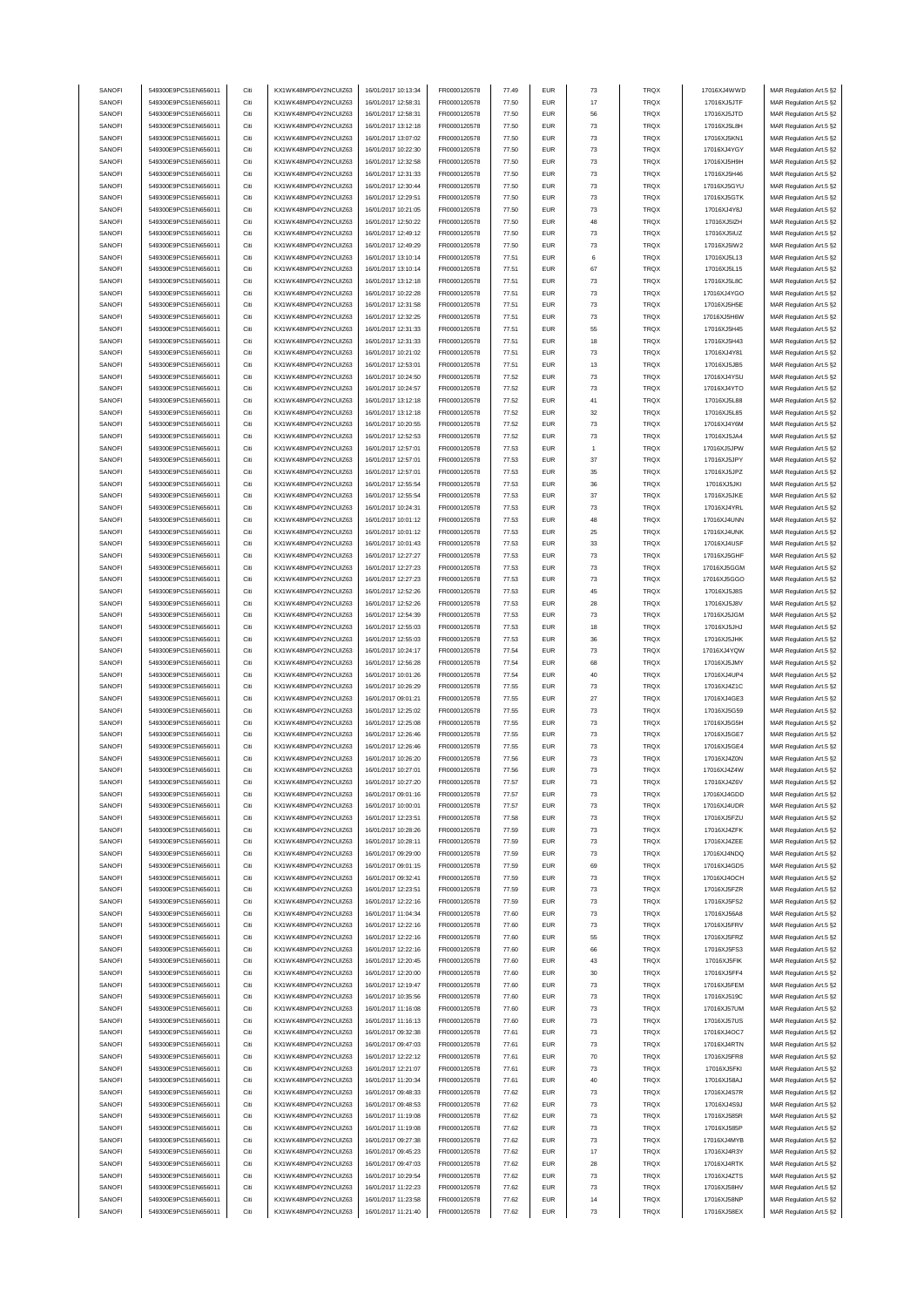| SANOFI | 549300E9PC51EN656011 | Citi | KX1WK48MPD4Y2NCUIZ63  | 16/01/2017 11:17:38 | FR0000120578 | 77.62 | <b>EUR</b> | 60                   | TRQX        | 17016XJ57ZV  | MAR Regulation Art.5 §2 |
|--------|----------------------|------|-----------------------|---------------------|--------------|-------|------------|----------------------|-------------|--------------|-------------------------|
| SANOFI | 549300E9PC51EN656011 | Citi | KX1WK48MPD4Y2NCUIZ63  | 16/01/2017 11:17:17 | FR0000120578 | 77.62 | <b>EUR</b> | 12                   | TRQX        | 17016XJ57YL  | MAR Regulation Art.5 §2 |
|        |                      |      |                       |                     |              |       |            |                      |             |              |                         |
| SANOFI | 549300E9PC51EN656011 | Citi | KX1WK48MPD4Y2NCUIZ63  | 16/01/2017 11:17:38 | FR0000120578 | 77.62 | EUR        | $\ddot{\phantom{1}}$ | TRQX        | 17016XJ57ZY  | MAR Regulation Art.5 §2 |
| SANOFI | 549300E9PC51EN656011 | Citi | KX1WK48MPD4Y2NCUIZ63  | 16/01/2017 11:18:57 | FR0000120578 | 77.63 | <b>EUR</b> | 49                   | TRQX        | 17016XJ584X  | MAR Regulation Art.5 §2 |
| SANOFI | 549300E9PC51EN656011 | Citi | KX1WK48MPD4Y2NCUIZ63  | 16/01/2017 11:18:57 | FR0000120578 | 77.63 | <b>EUR</b> | 24                   | TRQX        | 17016XJ584Y  | MAR Regulation Art.5 §2 |
| SANOFI | 549300E9PC51EN656011 | Citi | KX1WK48MPD4Y2NCUIZ63  | 16/01/2017 11:17:51 | FR0000120578 | 77.63 | <b>EUR</b> | 73                   | TRQX        | 17016XJ580J  | MAR Regulation Art.5 §2 |
| SANOFI | 549300E9PC51EN656011 | Citi | KX1WK48MPD4Y2NCUIZ63  | 16/01/2017 11:07:15 | FR0000120578 | 77.63 | <b>EUR</b> | 55                   | TRQX        | 17016XJ56PB  | MAR Regulation Art.5 §2 |
| SANOFI | 549300E9PC51EN656011 | Citi | KX1WK48MPD4Y2NCUIZ63  | 16/01/2017 09:33:37 | FR0000120578 | 77.63 | <b>EUR</b> | 26                   | TRQX        | 17016XJ4OKD  | MAR Regulation Art.5 §2 |
|        |                      |      |                       |                     |              |       |            |                      |             |              |                         |
| SANOFI | 549300E9PC51EN656011 | Citi | KX1WK48MPD4Y2NCUIZ63  | 16/01/2017 09:33:37 | FR0000120578 | 77.63 | <b>EUR</b> | 47                   | TRQX        | 17016XJ4OKE  | MAR Regulation Art.5 §2 |
| SANOFI | 549300E9PC51EN656011 | Citi | KX1WK48MPD4Y2NCUIZ63  | 16/01/2017 09:38:55 | FR0000120578 | 77.63 | <b>EUR</b> | 73                   | TRQX        | 17016XJ4PUJ  | MAR Regulation Art.5 §2 |
| SANOFI | 549300E9PC51EN656011 | Citi | KX1WK48MPD4Y2NCUIZ63  | 16/01/2017 09:34:32 | FR0000120578 | 77.63 | <b>EUR</b> | 73                   | TRQX        | 17016XJ4ORH  | MAR Regulation Art.5 §2 |
| SANOFI | 549300E9PC51EN656011 | Citi | KX1WK48MPD4Y2NCUIZ63  | 16/01/2017 09:40:26 | FR0000120578 | 77.63 | <b>EUR</b> | 73                   | TRQX        | 17016XJ4Q2L  | MAR Regulation Art.5 §2 |
| SANOFI | 549300E9PC51EN656011 | Citi | KX1WK48MPD4Y2NCUIZ63  | 16/01/2017 09:47:01 | FR0000120578 | 77.63 | <b>EUR</b> | 73                   | TRQX        | 17016XJ4RTB  | MAR Regulation Art.5 §2 |
|        |                      |      |                       |                     |              |       |            |                      |             |              |                         |
| SANOFI | 549300E9PC51EN656011 | Citi | KX1WK48MPD4Y2NCUIZ63  | 16/01/2017 10:46:30 | FR0000120578 | 77.63 | <b>EUR</b> | 73                   | TRQX        | 17016XJ53BH  | MAR Regulation Art.5 §2 |
| SANOFI | 549300E9PC51EN656011 | Citi | KX1WK48MPD4Y2NCUIZ63  | 16/01/2017 12:12:16 | FR0000120578 | 77.63 | <b>EUR</b> | 73                   | TRQX        | 17016XJ5EN5  | MAR Regulation Art.5 §2 |
| SANOFI | 549300E9PC51EN656011 | Citi | KX1WK48MPD4Y2NCUIZ63  | 16/01/2017 10:36:56 | FR0000120578 | 77.63 | <b>EUR</b> | 73                   | TRQX        | 17016XJ51GE  | MAR Regulation Art.5 §2 |
| SANOFI | 549300E9PC51EN656011 | Citi | KX1WK48MPD4Y2NCUIZ63  | 16/01/2017 10:39:24 | FR0000120578 | 77.63 | <b>EUR</b> | 73                   | TRQX        | 17016XJ51XI  | MAR Regulation Art.5 §2 |
| SANOFI | 549300E9PC51EN656011 | Citi | KX1WK48MPD4Y2NCUIZ63  | 16/01/2017 11:22:51 | FR0000120578 | 77.63 | <b>EUR</b> | 73                   | TRQX        | 17016XJ58JI  | MAR Regulation Art.5 §2 |
| SANOFI | 549300E9PC51EN656011 | Citi | KX1WK48MPD4Y2NCUIZ63  | 16/01/2017 10:39:47 | FR0000120578 | 77.63 | EUR        | 73                   | TRQX        | 17016XJ5201  |                         |
|        |                      |      |                       |                     |              |       |            |                      |             |              | MAR Regulation Art.5 §2 |
| SANOFI | 549300E9PC51EN656011 | Citi | KX1WK48MPD4Y2NCUIZ63  | 16/01/2017 10:39:47 | FR0000120578 | 77.63 | <b>EUR</b> | 73                   | TRQX        | 17016XJ5204  | MAR Regulation Art.5 §2 |
| SANOFI | 549300E9PC51EN656011 | Citi | KX1WK48MPD4Y2NCUIZ63  | 16/01/2017 11:20:58 | FR0000120578 | 77.63 | <b>EUR</b> | 44                   | TRQX        | 17016XJ58CH  | MAR Regulation Art.5 §2 |
| SANOFI | 549300E9PC51EN656011 | Citi | KX1WK48MPD4Y2NCUIZ63  | 16/01/2017 11:14:35 | FR0000120578 | 77.63 | <b>EUR</b> | 293                  | TRQX        | 17016XJ57MZ  | MAR Regulation Art.5 §2 |
| SANOFI | 549300E9PC51EN656011 | Citi | KX1WK48MPD4Y2NCUIZ63  | 16/01/2017 11:05:56 | FR0000120578 | 77.64 | <b>EUR</b> | 73                   | TRQX        | 17016XJ56IO  | MAR Regulation Art.5 §2 |
| SANOFI | 549300E9PC51EN656011 | Citi | KX1WK48MPD4Y2NCUIZ63  | 16/01/2017 11:06:04 | FR0000120578 | 77.64 | <b>EUR</b> | 73                   | TRQX        | 17016XJ56JC  | MAR Regulation Art.5 §2 |
| SANOFI | 549300E9PC51EN656011 | Citi | KX1WK48MPD4Y2NCLIIZ63 | 16/01/2017 11:06:04 | FR0000120578 | 77.64 | <b>EUR</b> | 73                   | TRQX        | 17016XJ56JF  | MAR Regulation Art.5 §2 |
|        |                      |      |                       |                     |              |       |            |                      |             |              |                         |
| SANOFI | 549300E9PC51EN656011 | Citi | KX1WK48MPD4Y2NCUIZ63  | 16/01/2017 11:08:09 | FR0000120578 | 77.64 | <b>EUR</b> | 73                   | TRQX        | 17016XJ56SS  | MAR Regulation Art.5 §2 |
| SANOFI | 549300E9PC51EN656011 | Citi | KX1WK48MPD4Y2NCUIZ63  | 16/01/2017 11:18:11 | FR0000120578 | 77.64 | <b>EUR</b> | 73                   | TRQX        | 17016XJ581Z  | MAR Regulation Art.5 §2 |
| SANOFI | 549300E9PC51EN656011 | Citi | KX1WK48MPD4Y2NCUIZ63  | 16/01/2017 11:07:01 | FR0000120578 | 77.64 | <b>EUR</b> | 73                   | TRQX        | 17016XJ56OL  | MAR Regulation Art.5 §2 |
| SANOFI | 549300E9PC51EN656011 | Citi | KX1WK48MPD4Y2NCUIZ63  | 16/01/2017 09:41:35 | FR0000120578 | 77.64 | <b>EUR</b> | 60                   | TRQX        | 17016XJ4QBB  | MAR Regulation Art.5 §2 |
| SANOFI | 549300E9PC51EN656011 | Citi | KX1WK48MPD4Y2NCUIZ63  | 16/01/2017 11:08:56 | FR0000120578 | 77.64 | <b>EUR</b> | 73                   | TRQX        | 17016XJ56Y7  | MAR Regulation Art.5 §2 |
|        | 549300E9PC51EN656011 |      |                       |                     |              |       |            |                      |             |              |                         |
| SANOFI |                      | Citi | KX1WK48MPD4Y2NCUIZ63  | 16/01/2017 09:41:37 | FR0000120578 | 77.64 | <b>EUR</b> | 13                   | TRQX        | 17016XJ4QBD  | MAR Regulation Art.5 §2 |
| SANOFI | 549300E9PC51EN656011 | Citi | KX1WK48MPD4Y2NCUIZ63  | 16/01/2017 09:41:50 | FR0000120578 | 77.64 | <b>EUR</b> | 34                   | TRQX        | 17016XJ4QCK  | MAR Regulation Art.5 §2 |
| SANOFI | 549300E9PC51EN656011 | Citi | KX1WK48MPD4Y2NCUIZ63  | 16/01/2017 09:42:35 | FR0000120578 | 77.64 | <b>EUR</b> | 34                   | TRQX        | 17016XJ4QG1  | MAR Regulation Art.5 §2 |
| SANOFI | 549300E9PC51EN656011 | Citi | KX1WK48MPD4Y2NCUIZ63  | 16/01/2017 09:42:35 | FR0000120578 | 77.64 | <b>EUR</b> | 39                   | TRQX        | 17016XJ4QFZ  | MAR Regulation Art.5 §2 |
| SANOFI | 549300E9PC51EN656011 | Citi | KX1WK48MPD4Y2NCUIZ63  | 16/01/2017 09:38:53 | FR0000120578 | 77.64 | <b>EUR</b> | 73                   | TRQX        | 17016XJ4PU3  | MAR Regulation Art.5 §2 |
| SANOFI | 549300E9PC51EN656011 | Citi | KX1WK48MPD4Y2NCLIIZ63 | 16/01/2017 09:39:32 | FR0000120578 | 77.64 | <b>EUR</b> | 63                   | TRQX        | 17016XJ4PXZ  |                         |
|        |                      |      |                       |                     |              |       |            |                      |             |              | MAR Regulation Art.5 §2 |
| SANOFI | 549300E9PC51EN656011 | Citi | KX1WK48MPD4Y2NCUIZ63  | 16/01/2017 09:39:32 | FR0000120578 | 77.64 | <b>EUR</b> | 10                   | TRQX        | 17016XJ4PXW  | MAR Regulation Art.5 §2 |
| SANOFI | 549300E9PC51EN656011 | Citi | KX1WK48MPD4Y2NCUIZ63  | 16/01/2017 10:52:14 | FR0000120578 | 77.64 | <b>EUR</b> | 73                   | TRQX        | 17016XJ54FU  | MAR Regulation Art.5 §2 |
| SANOFI | 549300E9PC51EN656011 | Citi | KX1WK48MPD4Y2NCUIZ63  | 16/01/2017 11:02:44 | FR0000120578 | 77.64 | <b>EUR</b> | 73                   | TRQX        | 17016XJ5634  | MAR Regulation Art.5 §2 |
| SANOFI | 549300E9PC51EN656011 | Citi | KX1WK48MPD4Y2NCUIZ63  | 16/01/2017 12:14:38 | FR0000120578 | 77.64 | <b>EUR</b> | 73                   | TRQX        | 17016XJ5EVX  | MAR Regulation Art.5 §2 |
| SANOFI | 549300E9PC51EN656011 | Citi | KX1WK48MPD4Y2NCUIZ63  | 16/01/2017 10:46:52 | FR0000120578 | 77.64 | <b>EUR</b> | 73                   | TRQX        | 17016XJ53E8  | MAR Regulation Art.5 §2 |
| SANOFI | 549300E9PC51EN656011 | Citi | KX1WK48MPD4Y2NCUIZ63  | 16/01/2017 12:12:07 | FR0000120578 | 77.64 | <b>EUR</b> | 9                    | TRQX        |              |                         |
|        |                      |      |                       |                     |              |       |            |                      |             | 17016XJ5EMU  | MAR Regulation Art.5 §2 |
| SANOFI | 549300E9PC51EN656011 | Citi | KX1WK48MPD4Y2NCUIZ63  | 16/01/2017 12:12:07 | FR0000120578 | 77.64 | <b>EUR</b> | 9                    | TRQX        | 17016XJ5EMT  | MAR Regulation Art.5 §2 |
| SANOFI | 549300E9PC51EN656011 | Citi | KX1WK48MPD4Y2NCUIZ63  | 16/01/2017 10:39:08 | FR0000120578 | 77.64 | EUR        | 73                   | TRQX        | 17016XJ51VH  | MAR Regulation Art.5 §2 |
| SANOFI | 549300E9PC51EN656011 | Citi | KX1WK48MPD4Y2NCUIZ63  | 16/01/2017 11:23:30 | FR0000120578 | 77.64 | <b>EUR</b> | 73                   | TRQX        | 17016XJ58M6  | MAR Regulation Art.5 §2 |
| SANOFI | 549300E9PC51EN656011 | Citi | KX1WK48MPD4Y2NCUIZ63  | 16/01/2017 11:14:20 | FR0000120578 | 77.64 | <b>EUR</b> | 73                   | TRQX        | 17016XJ57M5  | MAR Regulation Art.5 §2 |
| SANOFI | 549300E9PC51EN656011 | Citi | KX1WK48MPD4Y2NCUIZ63  | 16/01/2017 11:14:20 | FR0000120578 | 77.64 | <b>EUR</b> | 73                   | TRQX        | 17016XJ57MC  | MAR Regulation Art.5 §2 |
|        |                      |      |                       |                     |              |       |            |                      |             |              |                         |
| SANOFI | 549300E9PC51EN656011 | Citi | KX1WK48MPD4Y2NCUIZ63  | 16/01/2017 09:44:37 | FR0000120578 | 77.65 | <b>EUR</b> | 73                   | TRQX        | 17016XJ4QY0  | MAR Regulation Art.5 §2 |
| SANOFI | 549300E9PC51EN656011 | Citi | KX1WK48MPD4Y2NCUIZ63  | 16/01/2017 11:08:09 | FR0000120578 | 77.65 | <b>EUR</b> | 73                   | TRQX        | 17016XJ56SL  | MAR Regulation Art.5 §2 |
| SANOFI | 549300E9PC51EN656011 | Citi | KX1WK48MPD4Y2NCUIZ63  | 16/01/2017 11:06:54 | FR0000120578 | 77.65 | <b>EUR</b> | 72                   | TRQX        | 17016XJ56NB  | MAR Regulation Art.5 §2 |
| SANOFI | 549300E9PC51EN656011 | Citi | KX1WK48MPD4Y2NCUIZ63  | 16/01/2017 11:06:54 | FR0000120578 | 77.65 | <b>EUR</b> | $\overline{1}$       | TRQX        | 17016XJ56N9  | MAR Regulation Art.5 §2 |
| SANOFI | 549300E9PC51EN656011 | Citi | KX1WK48MPD4Y2NCUIZ63  | 16/01/2017 09:38:51 | FR0000120578 | 77.65 | <b>EUR</b> | 11                   | TRQX        | 17016XJ4PTO  | MAR Regulation Art.5 §2 |
|        |                      |      |                       |                     |              |       |            |                      |             |              |                         |
| SANOFI | 549300E9PC51EN656011 | Citi | KX1WK48MPD4Y2NCUIZ63  | 16/01/2017 09:34:30 | FR0000120578 | 77.65 | <b>EUR</b> | 73                   | TRQX        | 17016XJ4OR2  | MAR Regulation Art.5 §2 |
| SANOFI | 549300E9PC51EN656011 | Citi | KX1WK48MPD4Y2NCUIZ63  | 16/01/2017 11:02:02 | FR0000120578 | 77.65 | <b>EUR</b> | 73                   | TRQX        | 17016XJ55Z9  | MAR Regulation Art.5 §2 |
| SANOFI | 549300E9PC51EN656011 | Citi | KX1WK48MPD4Y2NCLIIZ63 | 16/01/2017 11:01:15 | FR0000120578 | 77.65 | <b>EUR</b> | 42                   | TRQX        | 17016XJ55V3  | MAR Regulation Art.5 §2 |
| SANOFI | 549300E9PC51EN656011 | Citi | KX1WK48MPD4Y2NCUIZ63  | 16/01/2017 12:16:39 | FR0000120578 | 77.65 | <b>EUR</b> | 15                   | TRQX        | 17016XJ5F4A  | MAR Regulation Art.5 §2 |
| SANOFI | 549300E9PC51EN656011 | Citi | KX1WK48MPD4Y2NCUIZ63  | 16/01/2017 12:16:39 | FR0000120578 | 77.65 | <b>EUR</b> | 13                   | <b>TRQX</b> | 17016XJ5F49  | MAR Regulation Art.5 §2 |
| SANOFI | 549300E9PC51EN656011 |      | KX1WK48MPD4Y2NCLIIZ63 | 16/01/2017 09:31:30 | FR0000120578 | 77.65 | FUR        |                      | TROX        | 17016X.I4O27 | MAR Regulation Art 5.82 |
|        |                      |      |                       |                     |              |       |            |                      |             |              |                         |
| SANOFI | 549300E9PC51EN656011 | Citi | KX1WK48MPD4Y2NCUIZ63  | 16/01/2017 12:11:24 | FR0000120578 | 77.65 | <b>EUR</b> | 69                   | TRQX        | 17016XJ5EJ9  | MAR Regulation Art.5 §2 |
| SANOFI | 549300E9PC51EN656011 | Citi | KX1WK48MPD4Y2NCUIZ63  | 16/01/2017 12:11:38 | FR0000120578 | 77.65 | <b>EUR</b> | 4                    | TRQX        | 17016XJ5EKS  | MAR Regulation Art.5 §2 |
| SANOFI | 549300E9PC51EN656011 | Citi | KX1WK48MPD4Y2NCUIZ63  | 16/01/2017 12:12:58 | FR0000120578 | 77.65 | <b>EUR</b> | 73                   | TRQX        | 17016XJ5EQ0  | MAR Regulation Art.5 §2 |
| SANOFI | 549300E9PC51EN656011 | Citi | KX1WK48MPD4Y2NCUIZ63  | 16/01/2017 09:57:18 | FR0000120578 | 77.65 | <b>EUR</b> | 65                   | TRQX        | 17016XJ4TQD  | MAR Regulation Art.5 §2 |
| SANOFI | 549300E9PC51EN656011 | Citi | KX1WK48MPD4Y2NCUIZ63  | 16/01/2017 09:57:18 | FR0000120578 | 77.65 | <b>EUR</b> | 8                    | TRQX        | 17016XJ4TQB  | MAR Regulation Art.5 §2 |
| SANOFI | 549300E9PC51EN656011 | Citi | KX1WK48MPD4Y2NCUIZ63  | 16/01/2017 09:57:10 | FR0000120578 | 77.65 | <b>EUR</b> | 65                   | TRQX        | 17016XJ4TPE  | MAR Regulation Art.5 §2 |
|        |                      |      | KX1WK48MPD4Y2NCUIZ63  |                     |              |       |            |                      |             |              |                         |
| SANOFI | 549300E9PC51EN656011 | Citi |                       | 16/01/2017 10:39:08 | FR0000120578 | 77.65 | <b>EUR</b> | 73                   | TRQX        | 17016XJ51V9  | MAR Regulation Art.5 §2 |
| SANOFI | 549300E9PC51EN656011 | Citi | KX1WK48MPD4Y2NCUIZ63  | 16/01/2017 10:45:11 | FR0000120578 | 77.65 | <b>EUR</b> | 73                   | TRQX        | 17016XJ532R  | MAR Regulation Art.5 §2 |
| SANOFI | 549300E9PC51EN656011 | Citi | KX1WK48MPD4Y2NCUIZ63  | 16/01/2017 10:38:24 | FR0000120578 | 77.65 | <b>EUR</b> | 73                   | TRQX        | 17016XJ51PH  | MAR Regulation Art.5 §2 |
| SANOFI | 549300E9PC51EN656011 | Citi | KX1WK48MPD4Y2NCUIZ63  | 16/01/2017 10:45:08 | FR0000120578 | 77.65 | <b>EUR</b> | 73                   | TRQX        | 17016XJ532E  | MAR Regulation Art.5 §2 |
| SANOFI | 549300E9PC51EN656011 | Citi | KX1WK48MPD4Y2NCUIZ63  | 16/01/2017 10:37:45 | FR0000120578 | 77.65 | <b>EUR</b> | 73                   | TRQX        | 17016XJ51KU  | MAR Regulation Art.5 §2 |
| SANOFI | 549300E9PC51EN656011 | Citi | KX1WK48MPD4Y2NCUIZ63  | 16/01/2017 10:41:20 | FR0000120578 | 77.65 | <b>EUR</b> | 73                   | TRQX        | 17016XJ529A  | MAR Regulation Art.5 §2 |
|        |                      |      |                       |                     |              |       |            |                      |             |              |                         |
| SANOFI | 549300E9PC51EN656011 | Citi | KX1WK48MPD4Y2NCUIZ63  | 16/01/2017 10:34:37 | FR0000120578 | 77.65 | <b>EUR</b> | 73                   | TRQX        | 17016XJ513C  | MAR Regulation Art.5 §2 |
| SANOFI | 549300E9PC51EN656011 | Citi | KX1WK48MPD4Y2NCUIZ63  | 16/01/2017 10:34:37 | FR0000120578 | 77.65 | <b>EUR</b> | 73                   | TRQX        | 17016XJ513I  | MAR Regulation Art.5 §2 |
| SANOFI | 549300E9PC51EN656011 | Citi | KX1WK48MPD4Y2NCUIZ63  | 16/01/2017 10:34:15 | FR0000120578 | 77.65 | <b>EUR</b> | 73                   | TRQX        | 17016XJ511O  | MAR Regulation Art.5 §2 |
| SANOFI | 549300E9PC51EN656011 | Citi | KX1WK48MPD4Y2NCUIZ63  | 16/01/2017 11:14:09 | FR0000120578 | 77.65 | <b>EUR</b> | 62                   | TRQX        | 17016XJ57L9  | MAR Regulation Art.5 §2 |
| SANOFI | 549300E9PC51EN656011 | Citi | KX1WK48MPD4Y2NCUIZ63  | 16/01/2017 11:14:09 | FR0000120578 | 77.65 | <b>EUR</b> | 11                   | TRQX        | 17016XJ57LB  | MAR Regulation Art.5 §2 |
|        |                      |      |                       |                     |              |       |            |                      |             |              |                         |
| SANOFI | 549300E9PC51EN656011 | Citi | KX1WK48MPD4Y2NCUIZ63  | 16/01/2017 09:43:52 | FR0000120578 | 77.66 | <b>EUR</b> | 73                   | TRQX        | 17016XJ4QSF  | MAR Regulation Art.5 §2 |
| SANOFI | 549300E9PC51EN656011 | Citi | KX1WK48MPD4Y2NCUIZ63  | 16/01/2017 11:06:51 | FR0000120578 | 77.66 | <b>EUR</b> | 73                   | TRQX        | 17016XJ56MV  | MAR Regulation Art.5 §2 |
| SANOFI | 549300E9PC51EN656011 | Citi | KX1WK48MPD4Y2NCUIZ63  | 16/01/2017 11:06:51 | FR0000120578 | 77.66 | <b>EUR</b> | 73                   | TRQX        | 17016XJ56MZ  | MAR Regulation Art.5 §2 |
| SANOFI | 549300E9PC51EN656011 | Citi | KX1WK48MPD4Y2NCUIZ63  | 16/01/2017 09:44:34 | FR0000120578 | 77.66 | <b>EUR</b> | 73                   | TRQX        | 17016XJ4QXL  | MAR Regulation Art.5 §2 |
| SANOFI | 549300E9PC51EN656011 | Citi | KX1WK48MPD4Y2NCUIZ63  | 16/01/2017 11:12:15 | FR0000120578 | 77.66 | <b>EUR</b> | 73                   | TRQX        | 17016XJ57EA  | MAR Regulation Art.5 §2 |
| SANOFI | 549300E9PC51EN656011 | Citi | KX1WK48MPD4Y2NCUIZ63  | 16/01/2017 11:10:01 | FR0000120578 | 77.66 | <b>EUR</b> | 45                   | TRQX        | 17016XJ573X  | MAR Regulation Art.5 §2 |
|        |                      |      |                       |                     |              |       |            |                      |             |              |                         |
| SANOFI | 549300E9PC51EN656011 | Citi | KX1WK48MPD4Y2NCUIZ63  | 16/01/2017 11:10:01 | FR0000120578 | 77.66 | <b>EUR</b> | 28                   | TRQX        | 17016XJ573W  | MAR Regulation Art.5 §2 |
| SANOFI | 549300E9PC51EN656011 | Citi | KX1WK48MPD4Y2NCUIZ63  | 16/01/2017 11:10:01 | FR0000120578 | 77.66 | <b>EUR</b> | $\overline{4}$       | TRQX        | 17016XJ5742  | MAR Regulation Art.5 §2 |
| SANOFI | 549300E9PC51EN656011 | Citi | KX1WK48MPD4Y2NCUIZ63  | 16/01/2017 11:10:01 | FR0000120578 | 77.66 | <b>EUR</b> | 69                   | TRQX        | 17016XJ5740  | MAR Regulation Art.5 §2 |
| SANOFI | 549300E9PC51EN656011 | Citi | KX1WK48MPD4Y2NCUIZ63  | 16/01/2017 09:36:35 | FR0000120578 | 77.66 | <b>EUR</b> | 64                   | TRQX        | 17016XJ4P9C  | MAR Regulation Art.5 §2 |
| SANOFI | 549300E9PC51EN656011 | Citi | KX1WK48MPD4Y2NCUIZ63  | 16/01/2017 09:35:27 | FR0000120578 | 77.66 | <b>EUR</b> | 73                   | TRQX        | 17016XJ4OXQ  | MAR Regulation Art.5 §2 |
| SANOFI | 549300E9PC51EN656011 | Citi | KX1WK48MPD4Y2NCUIZ63  | 16/01/2017 09:36:32 | FR0000120578 | 77.66 | <b>EUR</b> | 9                    | TRQX        | 17016XJ4P8E  | MAR Regulation Art.5 §2 |
|        |                      |      |                       |                     |              |       |            |                      |             |              |                         |
| SANOFI | 549300E9PC51EN656011 | Citi | KX1WK48MPD4Y2NCUIZ63  | 16/01/2017 11:11:08 | FR0000120578 | 77.66 | <b>EUR</b> | 73                   | TRQX        | 17016XJ579W  | MAR Regulation Art.5 §2 |
| SANOFI | 549300E9PC51EN656011 | Citi | KX1WK48MPD4Y2NCUIZ63  | 16/01/2017 11:01:15 | FR0000120578 | 77.66 | <b>EUR</b> | 69                   | TRQX        | 17016XJ55V1  | MAR Regulation Art.5 §2 |
| SANOFI | 549300E9PC51EN656011 | Citi | KX1WK48MPD4Y2NCUIZ63  | 16/01/2017 09:37:11 | FR0000120578 | 77.66 | <b>EUR</b> | 73                   | TRQX        | 17016XJ4PFG  | MAR Regulation Art.5 §2 |
| SANOFI | 549300E9PC51EN656011 | Citi | KX1WK48MPD4Y2NCUIZ63  | 16/01/2017 12:16:28 | FR0000120578 | 77.66 | <b>EUR</b> | 73                   | TRQX        | 17016XJ5F3B  | MAR Regulation Art.5 §2 |
| SANOFI | 549300E9PC51EN656011 | Citi | KX1WK48MPD4Y2NCUIZ63  | 16/01/2017 12:16:25 | FR0000120578 | 77.66 | <b>EUR</b> | 73                   | TRQX        | 17016XJ5F33  | MAR Regulation Art.5 §2 |
| SANOFI | 549300E9PC51EN656011 | Citi | KX1WK48MPD4Y2NCUIZ63  | 16/01/2017 12:01:03 | FR0000120578 | 77.66 | <b>EUR</b> | 73                   | TRQX        | 17016XJ5DC6  | MAR Regulation Art.5 §2 |
|        |                      |      |                       |                     |              |       |            |                      |             |              |                         |
| SANOFI | 549300E9PC51EN656011 | Citi | KX1WK48MPD4Y2NCUIZ63  | 16/01/2017 12:03:21 | FR0000120578 | 77.66 | <b>EUR</b> | 73                   | TRQX        | 17016XJ5DJI  | MAR Regulation Art.5 §2 |
| SANOFI | 549300E9PC51EN656011 | Citi | KX1WK48MPD4Y2NCUIZ63  | 16/01/2017 12:13:50 | FR0000120578 | 77.66 | <b>EUR</b> | 73                   | TRQX        | 17016XJ5ERS  | MAR Regulation Art.5 §2 |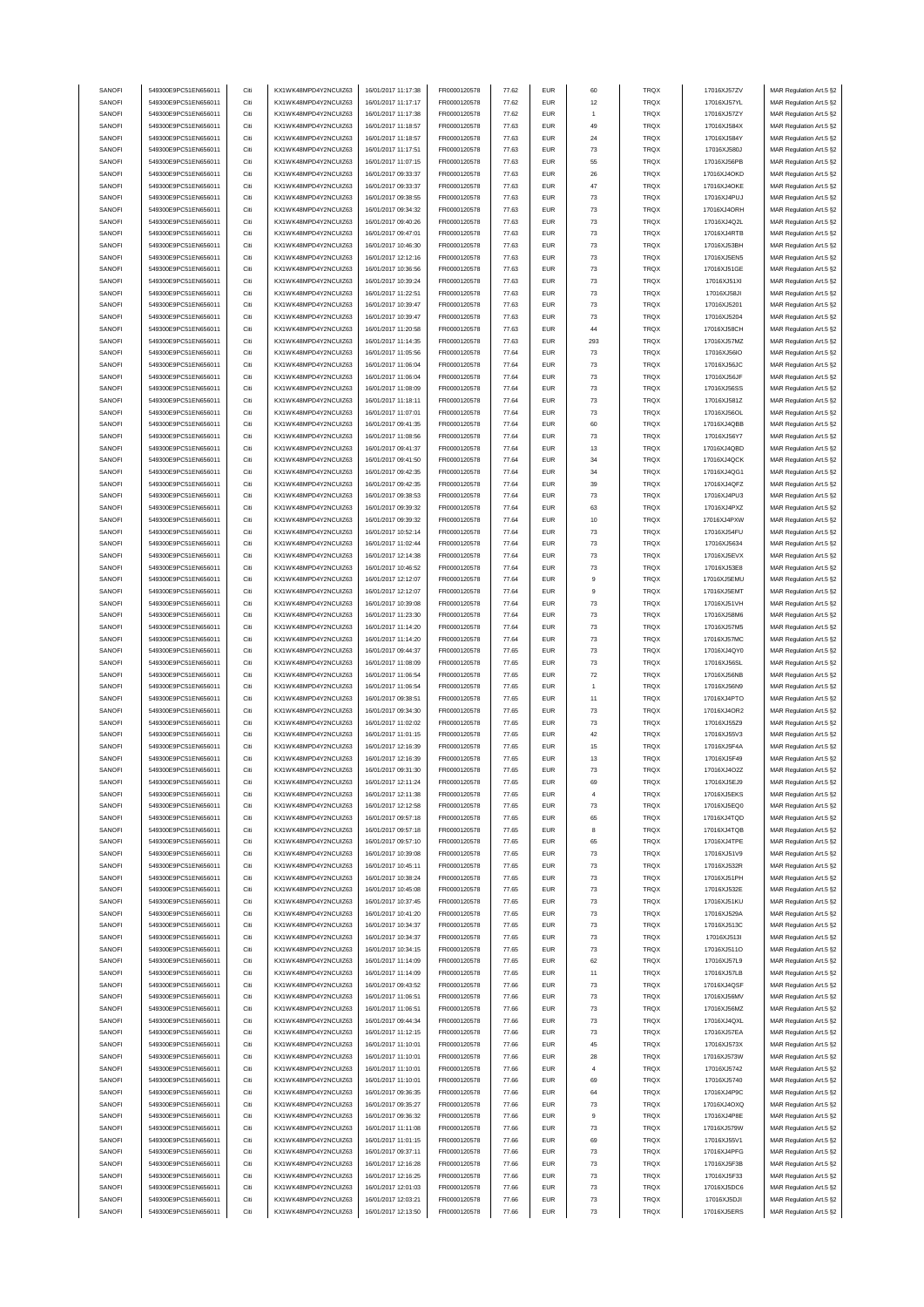| SANOFI | 549300E9PC51EN656011 | Citi | KX1WK48MPD4Y2NCUIZ63  | 16/01/2017 12:10:22 | FR0000120578        | 77.66 | <b>EUR</b> | $\mathbf{73}$      | <b>TRQX</b> | 17016XJ5EEN | MAR Regulation Art.5 §2 |
|--------|----------------------|------|-----------------------|---------------------|---------------------|-------|------------|--------------------|-------------|-------------|-------------------------|
| SANOFI | 549300E9PC51EN656011 | Citi | KX1WK48MPD4Y2NCUIZ63  | 16/01/2017 10:44:40 | FR0000120578        | 77.66 | <b>EUR</b> | 8                  | <b>TRQX</b> | 17016XJ52XS | MAR Regulation Art.5 §2 |
|        |                      |      |                       |                     |                     |       |            |                    |             |             |                         |
| SANOFI | 549300E9PC51EN656011 | Citi | KX1WK48MPD4Y2NCUIZ63  | 16/01/2017 10:44:40 | FR0000120578        | 77.66 | <b>EUR</b> | 32                 | TRQX        | 17016XJ52XM | MAR Regulation Art.5 §2 |
| SANOFI | 549300E9PC51EN656011 | Citi | KX1WK48MPD4Y2NCUIZ63  | 16/01/2017 10:44:40 | FR0000120578        | 77.66 | <b>EUR</b> | 12                 | TRQX        | 17016XJ52XO | MAR Regulation Art.5 §2 |
| SANOFI | 549300E9PC51EN656011 | Citi | KX1WK48MPD4Y2NCUIZ63  | 16/01/2017 10:44:40 | FR0000120578        | 77.66 | <b>EUR</b> | 21                 | TRQX        | 17016XJ52XQ | MAR Regulation Art.5 §2 |
| SANOFI | 549300E9PC51EN656011 | Citi | KX1WK48MPD4Y2NCUIZ63  | 16/01/2017 10:33:50 | FR0000120578        | 77.66 | <b>EUR</b> | $\mathbf{73}$      | TRQX        | 17016XJ50YV | MAR Regulation Art.5 §2 |
| SANOFI | 549300E9PC51EN656011 | Citi | KX1WK48MPD4Y2NCUIZ63  | 16/01/2017 10:39:08 | FR0000120578        | 77.66 | <b>EUR</b> | $\mathbf{73}$      | TRQX        | 17016XJ51V1 | MAR Regulation Art.5 §2 |
| SANOFI | 549300E9PC51EN656011 | Citi | KX1WK48MPD4Y2NCUIZ63  | 16/01/2017 11:29:48 | FR0000120578        | 77.66 | <b>EUR</b> | 73                 | <b>TRQX</b> | 17016XJ59BN | MAR Regulation Art.5 §2 |
|        |                      |      |                       |                     |                     |       |            |                    |             |             |                         |
| SANOFI | 549300E9PC51EN656011 | Citi | KX1WK48MPD4Y2NCUIZ63  | 16/01/2017 11:25:24 | FR0000120578        | 77.66 | <b>EUR</b> | 73                 | <b>TRQX</b> | 17016XJ58ST | MAR Regulation Art.5 §2 |
| SANOFI | 549300E9PC51EN656011 | Citi | KX1WK48MPD4Y2NCUIZ63  | 16/01/2017 10:33:50 | FR0000120578        | 77.66 | <b>EUR</b> | $\bf 73$           | TRQX        | 17016XJ50Z0 | MAR Regulation Art.5 §2 |
| SANOFI | 549300E9PC51EN656011 | Citi | KX1WK48MPD4Y2NCUIZ63  | 16/01/2017 11:13:26 | FR0000120578        | 77.66 | <b>EUR</b> | $\mathbf{73}$      | TRQX        | 17016XJ57IR | MAR Regulation Art.5 §2 |
| SANOFI | 549300E9PC51EN656011 | Citi | KX1WK48MPD4Y2NCUIZ63  | 16/01/2017 09:30:09 | FR0000120578        | 77.67 | <b>EUR</b> | $\mathbf{73}$      | TRQX        | 17016XJ4NP4 | MAR Regulation Art.5 §2 |
| SANOFI | 549300E9PC51EN656011 | Citi | KX1WK48MPD4Y2NCUIZ63  | 16/01/2017 10:59:08 | FR0000120578        | 77.67 | <b>EUR</b> | $\mathbf{73}$      | TRQX        | 17016XJ55G2 | MAR Regulation Art.5 §2 |
|        |                      |      |                       |                     |                     |       |            |                    |             |             |                         |
| SANOFI | 549300E9PC51EN656011 | Citi | KX1WK48MPD4Y2NCUIZ63  | 16/01/2017 11:00:03 | FR0000120578        | 77.67 | <b>EUR</b> | 46                 | TRQX        | 17016XJ55NK | MAR Regulation Art.5 §2 |
| SANOFI | 549300E9PC51EN656011 | Citi | KX1WK48MPD4Y2NCUIZ63  | 16/01/2017 11:00:03 | FR0000120578        | 77.67 | <b>EUR</b> | 27                 | TRQX        | 17016XJ55NL | MAR Regulation Art.5 §2 |
| SANOFI | 549300E9PC51EN656011 | Citi | KX1WK48MPD4Y2NCUIZ63  | 16/01/2017 09:37:10 | FR0000120578        | 77.67 | <b>EUR</b> | 73                 | <b>TRQX</b> | 17016XJ4PFA | MAR Regulation Art.5 §2 |
| SANOFI | 549300E9PC51EN656011 | Citi | KX1WK48MPD4Y2NCUIZ63  | 16/01/2017 09:59:10 | FR0000120578        | 77.67 | <b>EUR</b> | 73                 | TRQX        | 17016XJ4U6V | MAR Regulation Art.5 §2 |
| SANOFI | 549300E9PC51EN656011 | Citi | KX1WK48MPD4Y2NCUIZ63  | 16/01/2017 10:53:46 | FR0000120578        | 77.67 | <b>EUR</b> | $\mathbf{73}$      | TRQX        | 17016XJ54MO | MAR Regulation Art.5 §2 |
| SANOFI | 549300E9PC51EN656011 | Citi | KX1WK48MPD4Y2NCUIZ63  | 16/01/2017 12:10:21 | FR0000120578        | 77.67 | <b>EUR</b> | $\bf 73$           | TRQX        | 17016XJ5EEA |                         |
|        |                      |      |                       |                     |                     |       |            |                    |             |             | MAR Regulation Art.5 §2 |
| SANOFI | 549300E9PC51EN656011 | Citi | KX1WK48MPD4Y2NCUIZ63  | 16/01/2017 10:42:53 | FR0000120578        | 77.67 | <b>EUR</b> | 3                  | TRQX        | 17016XJ52LC | MAR Regulation Art.5 §2 |
| SANOFI | 549300E9PC51EN656011 | Citi | KX1WK48MPD4Y2NCUIZ63  | 16/01/2017 10:42:48 | FR0000120578        | 77.67 | <b>EUR</b> | 70                 | TRQX        | 17016XJ52KM | MAR Regulation Art.5 §2 |
| SANOFI | 549300E9PC51EN656011 | Citi | KX1WK48MPD4Y2NCUIZ63  | 16/01/2017 10:42:23 | FR0000120578        | 77.67 | <b>EUR</b> | 63                 | TRQX        | 17016XJ52H0 | MAR Regulation Art.5 §2 |
| SANOFI | 549300E9PC51EN656011 | Citi | KX1WK48MPD4Y2NCUIZ63  | 16/01/2017 10:42:00 | FR0000120578        | 77.67 | <b>EUR</b> | $\mathbf{73}$      | TRQX        | 17016XJ52E2 | MAR Regulation Art.5 §2 |
| SANOFI | 549300E9PC51EN656011 | Citi | KX1WK48MPD4Y2NCUIZ63  | 16/01/2017 10:43:01 | FR0000120578        | 77.67 | <b>EUR</b> | 73                 | <b>TRQX</b> | 17016XJ52MA | MAR Regulation Art.5 §2 |
| SANOFI | 549300E9PC51EN656011 | Citi | KX1WK48MPD4Y2NCLIIZ63 | 16/01/2017 10:39:04 | FR0000120578        | 77.67 | <b>EUR</b> | 73                 | <b>TRQX</b> | 17016XJ51TY | MAR Regulation Art.5 §2 |
|        |                      |      |                       |                     |                     |       |            |                    |             |             |                         |
| SANOFI | 549300E9PC51EN656011 | Citi | KX1WK48MPD4Y2NCUIZ63  | 16/01/2017 10:39:03 | FR0000120578        | 77.67 | <b>EUR</b> | $\mathbf{73}$      | TRQX        | 17016XJ51TR | MAR Regulation Art.5 §2 |
| SANOFI | 549300E9PC51EN656011 | Citi | KX1WK48MPD4Y2NCUIZ63  | 16/01/2017 11:30:46 | FR0000120578        | 77.67 | <b>EUR</b> | $\mathbf{73}$      | TRQX        | 17016XJ59G3 | MAR Regulation Art.5 §2 |
| SANOFI | 549300E9PC51EN656011 | Citi | KX1WK48MPD4Y2NCUIZ63  | 16/01/2017 11:25:10 | FR0000120578        | 77.67 | <b>EUR</b> | $\mathbf{73}$      | TRQX        | 17016XJ58RD | MAR Regulation Art.5 §2 |
| SANOFI | 549300E9PC51EN656011 | Citi | KX1WK48MPD4Y2NCUIZ63  | 16/01/2017 10:33:42 | FR0000120578        | 77.67 | <b>EUR</b> | $\mathbf{73}$      | TRQX        | 17016XJ50XY | MAR Regulation Art.5 §2 |
| SANOFI | 549300E9PC51EN656011 | Citi | KX1WK48MPD4Y2NCUIZ63  | 16/01/2017 11:28:02 | FR0000120578        | 77.67 | <b>EUR</b> | $\mathbf{73}$      | TRQX        | 17016XJ593R | MAR Regulation Art.5 §2 |
|        |                      |      |                       |                     |                     |       |            |                    |             |             |                         |
| SANOFI | 549300E9PC51EN656011 | Citi | KX1WK48MPD4Y2NCUIZ63  | 16/01/2017 09:30:09 | FR0000120578        | 77.68 | <b>EUR</b> | 26                 | TRQX        | 17016XJ4NP0 | MAR Regulation Art.5 §2 |
| SANOFI | 549300E9PC51EN656011 | Citi | KX1WK48MPD4Y2NCUIZ63  | 16/01/2017 09:30:09 | FR0000120578        | 77.68 | <b>EUR</b> | 47                 | <b>TRQX</b> | 17016XJ4NP2 | MAR Regulation Art.5 §2 |
| SANOFI | 549300E9PC51EN656011 | Citi | KX1WK48MPD4Y2NCUIZ63  | 16/01/2017 09:30:10 | FR0000120578        | 77.68 | <b>EUR</b> | 8                  | <b>TRQX</b> | 17016XJ4NPO | MAR Regulation Art.5 §2 |
| SANOFI | 549300E9PC51EN656011 | Citi | KX1WK48MPD4Y2NCLIIZ63 | 16/01/2017 12:07:58 | FR0000120578        | 77.68 | <b>EUR</b> | 27                 | TRQX        | 17016XJ5E4Y | MAR Regulation Art.5 §2 |
| SANOFI | 549300E9PC51EN656011 | Citi | KX1WK48MPD4Y2NCUIZ63  | 16/01/2017 12:08:07 | FR0000120578        | 77.68 | <b>EUR</b> | 46                 | TRQX        | 17016XJ5E5X | MAR Regulation Art.5 §2 |
| SANOFI | 549300E9PC51EN656011 | Citi | KX1WK48MPD4Y2NCUIZ63  | 16/01/2017 10:58:51 | FR0000120578        | 77.68 | <b>EUR</b> | $\mathbf{73}$      | TRQX        | 17016XJ55F0 | MAR Regulation Art.5 §2 |
|        |                      |      |                       |                     |                     |       |            |                    |             |             |                         |
| SANOFI | 549300E9PC51EN656011 | Citi | KX1WK48MPD4Y2NCUIZ63  | 16/01/2017 11:00:20 | FR0000120578        | 77.68 | <b>EUR</b> | $\mathbf{73}$      | TRQX        | 17016XJ55PI | MAR Regulation Art.5 §2 |
| SANOFI | 549300E9PC51EN656011 | Citi | KX1WK48MPD4Y2NCUIZ63  | 16/01/2017 09:37:10 | FR0000120578        | 77.68 | <b>EUR</b> | $\bf 73$           | TRQX        | 17016XJ4PEW | MAR Regulation Art.5 §2 |
| SANOFI | 549300E9PC51EN656011 | Citi | KX1WK48MPD4Y2NCUIZ63  | 16/01/2017 10:51:41 | FR0000120578        | 77.68 | <b>EUR</b> | 73                 | TRQX        | 17016XJ54D2 | MAR Regulation Art.5 §2 |
| SANOFI | 549300E9PC51EN656011 | Citi | KX1WK48MPD4Y2NCUIZ63  | 16/01/2017 09:51:22 | FR0000120578        | 77.68 | <b>EUR</b> | $\mathbf{73}$      | TRQX        | 17016XJ4SRG | MAR Regulation Art.5 §2 |
| SANOFI | 549300E9PC51EN656011 | Citi | KX1WK48MPD4Y2NCUIZ63  | 16/01/2017 12:02:41 | FR0000120578        | 77.68 | <b>EUR</b> | 73                 | <b>TRQX</b> | 17016XJ5DH1 | MAR Regulation Art.5 §2 |
| SANOFI | 549300E9PC51EN656011 | Citi | KX1WK48MPD4Y2NCUIZ63  | 16/01/2017 12:02:04 | FR0000120578        | 77.68 | <b>EUR</b> | 73                 | TRQX        |             |                         |
|        |                      |      |                       |                     |                     |       |            |                    |             | 17016XJ5DFD | MAR Regulation Art.5 §2 |
| SANOFI | 549300E9PC51EN656011 | Citi | KX1WK48MPD4Y2NCUIZ63  | 16/01/2017 09:50:29 | FR0000120578        | 77.68 | <b>EUR</b> | 23                 | TRQX        | 17016XJ4SLE | MAR Regulation Art.5 §2 |
| SANOFI | 549300E9PC51EN656011 | Citi | KX1WK48MPD4Y2NCUIZ63  | 16/01/2017 09:50:29 | FR0000120578        | 77.68 | <b>EUR</b> | 50                 | TRQX        | 17016XJ4SLI | MAR Regulation Art.5 §2 |
| SANOFI | 549300E9PC51EN656011 | Citi | KX1WK48MPD4Y2NCUIZ63  | 16/01/2017 12:10:21 | FR0000120578        | 77.68 | <b>EUR</b> | $\mathbf{73}$      | TRQX        | 17016XJ5EE4 | MAR Regulation Art.5 §2 |
| SANOFI | 549300E9PC51EN656011 | Citi | KX1WK48MPD4Y2NCUIZ63  | 16/01/2017 10:49:09 | FR0000120578        | 77.68 | <b>EUR</b> | $\mathbf{73}$      | TRQX        | 17016XJ53UP | MAR Regulation Art.5 §2 |
| SANOFI | 549300E9PC51EN656011 | Citi | KX1WK48MPD4Y2NCUIZ63  | 16/01/2017 10:48:58 | FR0000120578        | 77.68 | <b>EUR</b> | $\bf 73$           | TRQX        | 17016XJ53SR | MAR Regulation Art.5 §2 |
|        |                      |      |                       |                     |                     |       |            |                    |             |             |                         |
| SANOFI | 549300E9PC51EN656011 | Citi | KX1WK48MPD4Y2NCUIZ63  | 16/01/2017 11:31:23 | FR0000120578        | 77.68 | <b>EUR</b> | 51                 | TRQX        | 17016XJ59JO | MAR Regulation Art.5 §2 |
| SANOFI | 549300E9PC51EN656011 | Citi | KX1WK48MPD4Y2NCUIZ63  | 16/01/2017 09:56:08 | FR0000120578        | 77.68 | <b>EUR</b> | 73                 | <b>TRQX</b> | 17016XJ4TED | MAR Regulation Art.5 §2 |
| SANOFI | 549300E9PC51EN656011 | Citi | KX1WK48MPD4Y2NCUIZ63  | 16/01/2017 11:30:43 | FR0000120578        | 77.68 | <b>EUR</b> | 73                 | <b>TRQX</b> | 17016XJ59FX | MAR Regulation Art.5 §2 |
| SANOFI | 549300E9PC51EN656011 | Citi | KX1WK48MPD4Y2NCUIZ63  | 16/01/2017 10:31:31 | FR0000120578        | 77.68 | <b>EUR</b> | $\bf 73$           | TRQX        | 17016XJ50KC | MAR Regulation Art.5 §2 |
| SANOFI | 549300E9PC51EN656011 | Citi | KX1WK48MPD4Y2NCUIZ63  | 16/01/2017 11:27:53 | FR0000120578        | 77.68 | <b>EUR</b> | $\mathbf{73}$      | TRQX        | 17016XJ592V | MAR Regulation Art.5 §2 |
|        |                      |      |                       |                     |                     |       |            |                    |             | 17016XJ5916 | MAR Regulation Art.5 §2 |
| SANOFI | 549300E9PC51EN656011 | Citi | KX1WK48MPD4Y2NCUIZ63  | 16/01/2017 11:27:35 | FR0000120578        | 77.68 | <b>EUR</b> | $\mathbf{73}$      | TRQX        |             |                         |
| SANOFI | 549300E9PC51EN656011 | Citi | KX1WK48MPD4Y2NCUIZ63  | 16/01/2017 09:30:46 | FR0000120578        | 77.69 | <b>EUR</b> | 18                 | TRQX        | 17016XJ4NV6 | MAR Regulation Art.5 §2 |
| SANOFI | 549300E9PC51EN656011 | Citi | KX1WK48MPD4Y2NCUIZ63  | 16/01/2017 10:58:48 | FR0000120578        | 77.69 | <b>EUR</b> | $\scriptstyle{72}$ | TRQX        | 17016XJ55ER | MAR Regulation Art.5 §2 |
| SANOFI | 549300E9PC51EN656011 | Citi | KX1WK48MPD4Y2NCUIZ63  | 16/01/2017 10:51:25 | FR0000120578        | 77.69 | <b>EUR</b> | $\mathbf{73}$      | TRQX        | 17016XJ54AY | MAR Regulation Art.5 §2 |
| SANOFI | 549300E9PC51EN656011 | Citi | KX1WK48MPD4Y2NCUIZ63  | 16/01/2017 10:51:26 | FR0000120578        | 77.69 | <b>EUR</b> | 26                 | <b>TRQX</b> | 17016XJ54B6 | MAR Regulation Art.5 §2 |
| SANOFI | 549300E9PC51EN656011 | Citi | KX1WK48MPD4Y2NCLIIZ63 | 16/01/2017 10:55:16 | <b>ER0000120578</b> | 77.69 |            |                    | TROX        | 17016XJ54V9 | MAR Regulation Art 5 82 |
|        |                      |      |                       |                     |                     |       |            |                    |             |             |                         |
| SANOFI | 549300E9PC51EN656011 | Citi | KX1WK48MPD4Y2NCUIZ63  | 16/01/2017 09:50:22 | FR0000120578        | 77.69 | <b>EUR</b> | 73                 | TRQX        | 17016XJ4SKQ | MAR Regulation Art.5 §2 |
| SANOFI | 549300E9PC51EN656011 | Citi | KX1WK48MPD4Y2NCUIZ63  | 16/01/2017 10:57:58 | FR0000120578        | 77.69 | <b>EUR</b> | $13\,$             | TRQX        | 17016XJ55A3 | MAR Regulation Art.5 §2 |
| SANOFI | 549300E9PC51EN656011 | Citi | KX1WK48MPD4Y2NCUIZ63  | 16/01/2017 10:58:03 | FR0000120578        | 77.69 | <b>EUR</b> | $\mathbf{73}$      | TRQX        | 17016XJ55AJ | MAR Regulation Art.5 §2 |
| SANOFI | 549300E9PC51EN656011 | Citi | KX1WK48MPD4Y2NCUIZ63  | 16/01/2017 12:09:33 | FR0000120578        | 77.69 | <b>EUR</b> | 55                 | TRQX        | 17016XJ5EAZ | MAR Regulation Art.5 §2 |
| SANOFI | 549300E9PC51EN656011 | Citi | KX1WK48MPD4Y2NCUIZ63  | 16/01/2017 12:10:14 | FR0000120578        | 77.69 | <b>EUR</b> | 55                 | TRQX        | 17016XJ5EDM | MAR Regulation Art.5 §2 |
| SANOFI | 549300E9PC51EN656011 | Citi | KX1WK48MPD4Y2NCUIZ63  | 16/01/2017 12:10:14 | FR0000120578        | 77.69 | <b>EUR</b> | 18                 | TRQX        | 17016XJ5EDP | MAR Regulation Art.5 §2 |
|        |                      |      | KX1WK48MPD4Y2NCUIZ63  |                     |                     |       |            |                    |             |             |                         |
| SANOFI | 549300E9PC51EN656011 | Citi |                       | 16/01/2017 10:57:51 | FR0000120578        | 77.69 | <b>EUR</b> | 73                 | TRQX        | 17016XJ5591 | MAR Regulation Art.5 §2 |
| SANOFI | 549300E9PC51EN656011 | Citi | KX1WK48MPD4Y2NCUIZ63  | 16/01/2017 10:57:57 | FR0000120578        | 77.69 | <b>EUR</b> | 60                 | <b>TRQX</b> | 17016XJ559Z | MAR Regulation Art.5 §2 |
| SANOFI | 549300E9PC51EN656011 | Citi | KX1WK48MPD4Y2NCUIZ63  | 16/01/2017 10:31:25 | FR0000120578        | 77.69 | <b>EUR</b> | 73                 | TRQX        | 17016XJ50JH | MAR Regulation Art.5 §2 |
| SANOFI | 549300E9PC51EN656011 | Citi | KX1WK48MPD4Y2NCUIZ63  | 16/01/2017 10:31:31 | FR0000120578        | 77.69 | <b>EUR</b> | $\mathbf{73}$      | TRQX        | 17016XJ50K7 | MAR Regulation Art.5 §2 |
| SANOFI | 549300E9PC51EN656011 | Citi | KX1WK48MPD4Y2NCUIZ63  | 16/01/2017 10:31:25 | FR0000120578        | 77.69 | <b>EUR</b> | $\mathbf{73}$      | TRQX        | 17016XJ50JP | MAR Regulation Art.5 §2 |
| SANOFI | 549300E9PC51EN656011 | Citi | KX1WK48MPD4Y2NCUIZ63  | 16/01/2017 11:59:36 | FR0000120578        | 77.70 | <b>EUR</b> | $\mathbf{73}$      | TRQX        | 17016XJ5D3V | MAR Regulation Art.5 §2 |
| SANOFI | 549300E9PC51EN656011 | Citi | KX1WK48MPD4Y2NCUIZ63  | 16/01/2017 09:30:43 | FR0000120578        | 77.70 | <b>EUR</b> | 60                 | TRQX        | 17016XJ4NUV | MAR Regulation Art.5 §2 |
|        |                      |      |                       |                     |                     |       |            |                    |             |             |                         |
| SANOFI | 549300E9PC51EN656011 | Citi | KX1WK48MPD4Y2NCUIZ63  | 16/01/2017 10:54:35 | FR0000120578        | 77.70 | <b>EUR</b> | $\mathbf{73}$      | TRQX        | 17016XJ54RC | MAR Regulation Art.5 §2 |
| SANOFI | 549300E9PC51EN656011 | Citi | KX1WK48MPD4Y2NCUIZ63  | 16/01/2017 10:55:16 | FR0000120578        | 77.70 | <b>EUR</b> | 73                 | <b>TRQX</b> | 17016XJ54V0 | MAR Regulation Art.5 §2 |
| SANOFI | 549300E9PC51EN656011 | Citi | KX1WK48MPD4Y2NCUIZ63  | 16/01/2017 10:55:16 | FR0000120578        | 77.70 | <b>EUR</b> | 73                 | TRQX        | 17016XJ54UX | MAR Regulation Art.5 §2 |
| SANOFI | 549300E9PC51EN656011 | Citi | KX1WK48MPD4Y2NCUIZ63  | 16/01/2017 12:04:12 | FR0000120578        | 77.70 | <b>EUR</b> | $\mathbf{73}$      | TRQX        | 17016XJ5DMS | MAR Regulation Art.5 §2 |
| SANOFI | 549300E9PC51EN656011 | Citi | KX1WK48MPD4Y2NCUIZ63  | 16/01/2017 10:57:07 | FR0000120578        | 77.70 | <b>EUR</b> | 73                 | TRQX        | 17016XJ5551 | MAR Regulation Art.5 §2 |
|        |                      |      |                       |                     |                     |       |            |                    |             |             |                         |
| SANOFI | 549300E9PC51EN656011 | Citi | KX1WK48MPD4Y2NCUIZ63  | 16/01/2017 10:48:09 | FR0000120578        | 77.70 | <b>EUR</b> | $\mathbf{73}$      | TRQX        | 17016XJ53NX | MAR Regulation Art.5 §2 |
| SANOFI | 549300E9PC51EN656011 | Citi | KX1WK48MPD4Y2NCUIZ63  | 16/01/2017 10:57:33 | FR0000120578        | 77.70 | <b>EUR</b> | 42                 | TRQX        | 17016XJ5573 | MAR Regulation Art.5 §2 |
| SANOFI | 549300E9PC51EN656011 | Citi | KX1WK48MPD4Y2NCUIZ63  | 16/01/2017 10:57:33 | FR0000120578        | 77.70 | <b>EUR</b> | 31                 | TRQX        | 17016XJ5576 | MAR Regulation Art.5 §2 |
| SANOFI | 549300E9PC51EN656011 | Citi | KX1WK48MPD4Y2NCUIZ63  | 16/01/2017 10:51:07 | FR0000120578        | 77.70 | <b>EUR</b> | $\mathbf{73}$      | TRQX        | 17016XJ548Q | MAR Regulation Art.5 §2 |
| SANOFI | 549300E9PC51EN656011 | Citi | KX1WK48MPD4Y2NCUIZ63  | 16/01/2017 09:20:03 | FR0000120578        | 77.70 | <b>EUR</b> | 55                 | TRQX        | 17016XJ4L2P | MAR Regulation Art.5 §2 |
| SANOFI | 549300E9PC51EN656011 | Citi | KX1WK48MPD4Y2NCUIZ63  | 16/01/2017 09:20:02 | FR0000120578        | 77.70 | <b>EUR</b> | 73                 | <b>TRQX</b> | 17016XJ4L23 | MAR Regulation Art.5 §2 |
|        |                      |      |                       |                     |                     |       |            |                    |             |             |                         |
| SANOFI | 549300E9PC51EN656011 | Citi | KX1WK48MPD4Y2NCUIZ63  | 16/01/2017 11:59:34 | FR0000120578        | 77.71 | <b>EUR</b> | $\mathbf{73}$      | TRQX        | 17016XJ5D3T | MAR Regulation Art.5 §2 |
| SANOFI | 549300E9PC51EN656011 | Citi | KX1WK48MPD4Y2NCUIZ63  | 16/01/2017 09:58:26 | FR0000120578        | 77.71 | <b>EUR</b> | $\mathbf{73}$      | TRQX        | 17016XJ4U1B | MAR Regulation Art.5 §2 |
| SANOFI | 549300E9PC51EN656011 | Citi | KX1WK48MPD4Y2NCUIZ63  | 16/01/2017 09:54:14 | FR0000120578        | 77.71 | <b>EUR</b> | $\overline{1}$     | TRQX        | 17016XJ4T2I | MAR Regulation Art.5 §2 |
| SANOFI | 549300E9PC51EN656011 | Citi | KX1WK48MPD4Y2NCUIZ63  | 16/01/2017 09:54:14 | FR0000120578        | 77.71 | <b>EUR</b> | 6                  | TRQX        | 17016XJ4T2J | MAR Regulation Art.5 §2 |
| SANOFI | 549300E9PC51EN656011 | Citi | KX1WK48MPD4Y2NCUIZ63  | 16/01/2017 09:54:14 | FR0000120578        | 77.71 | <b>EUR</b> | 11                 | TRQX        | 17016XJ4T2K | MAR Regulation Art.5 §2 |
| SANOFI |                      |      | KX1WK48MPD4Y2NCUIZ63  |                     | FR0000120578        |       |            | 3                  |             | 17016XJ4T2H |                         |
|        | 549300E9PC51EN656011 | Citi |                       | 16/01/2017 09:54:14 |                     | 77.71 | <b>EUR</b> |                    | TRQX        |             | MAR Regulation Art.5 §2 |
| SANOFI | 549300E9PC51EN656011 | Citi | KX1WK48MPD4Y2NCUIZ63  | 16/01/2017 09:55:26 | FR0000120578        | 77.71 | <b>EUR</b> | $\mathbf{73}$      | TRQX        | 17016XJ4T7W | MAR Regulation Art.5 §2 |
| SANOFI | 549300E9PC51EN656011 | Citi | KX1WK48MPD4Y2NCUIZ63  | 16/01/2017 10:56:38 | FR0000120578        | 77.71 | <b>EUR</b> | 45                 | <b>TRQX</b> | 17016XJ5526 | MAR Regulation Art.5 §2 |
| SANOFI | 549300E9PC51EN656011 | Citi | KX1WK48MPD4Y2NCUIZ63  | 16/01/2017 10:56:38 | FR0000120578        | 77.71 | <b>EUR</b> | 28                 | <b>TRQX</b> | 17016XJ5525 | MAR Regulation Art.5 §2 |
| SANOFI | 549300E9PC51EN656011 | Citi | KX1WK48MPD4Y2NCUIZ63  | 16/01/2017 10:48:09 | FR0000120578        | 77.71 | <b>EUR</b> | $\bf 73$           | TRQX        | 17016XJ53NS | MAR Regulation Art.5 §2 |
| SANOFI | 549300E9PC51EN656011 | Citi | KX1WK48MPD4Y2NCUIZ63  | 16/01/2017 09:24:06 | FR0000120578        | 77.71 | <b>EUR</b> | $\mathbf{73}$      | TRQX        | 17016XJ4LT1 | MAR Regulation Art.5 §2 |
|        |                      |      |                       |                     |                     |       |            |                    |             |             |                         |
| SANOFI | 549300E9PC51EN656011 | Citi | KX1WK48MPD4Y2NCUIZ63  | 16/01/2017 10:50:56 | FR0000120578        | 77.71 | <b>EUR</b> | $\mathbf{73}$      | TRQX        | 17016XJ547I | MAR Regulation Art.5 §2 |
| SANOFI | 549300E9PC51EN656011 | Citi | KX1WK48MPD4Y2NCUIZ63  | 16/01/2017 09:20:02 | FR0000120578        | 77.71 | <b>EUR</b> | $\mathbf{73}$      | TRQX        | 17016XJ4L1Y | MAR Regulation Art.5 §2 |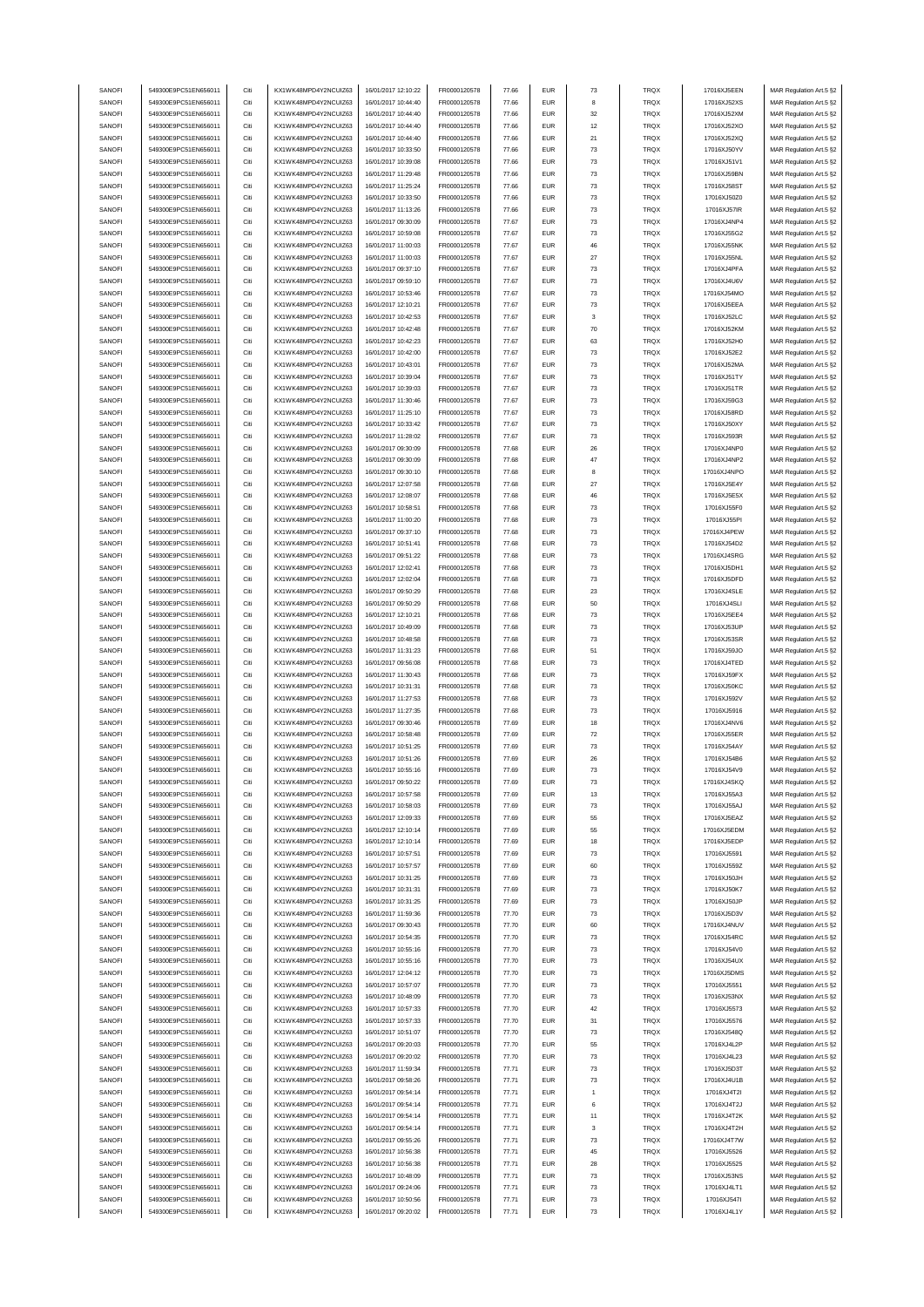| SANOFI           | 549300E9PC51EN656011                         | Citi         | KX1WK48MPD4Y2NCUIZ63                         | 16/01/2017 11:59:28                        | FR0000120578                 | 77.72          | <b>EUR</b>               | 68                             | <b>TRQX</b>  | 17016XJ5D3K                | MAR Regulation Art.5 §2                            |
|------------------|----------------------------------------------|--------------|----------------------------------------------|--------------------------------------------|------------------------------|----------------|--------------------------|--------------------------------|--------------|----------------------------|----------------------------------------------------|
| SANOFI           | 549300E9PC51EN656011                         | Citi         | KX1WK48MPD4Y2NCUIZ63                         | 16/01/2017 11:57:02                        | FR0000120578                 | 77.72          | <b>EUR</b>               | $\bf 73$                       | <b>TRQX</b>  | 17016XJ5CRS                | MAR Regulation Art.5 §2                            |
|                  | 549300E9PC51EN656011                         | Citi         |                                              |                                            |                              |                | <b>EUR</b>               |                                | TRQX         |                            | MAR Regulation Art.5 §2                            |
| SANOFI           |                                              |              | KX1WK48MPD4Y2NCUIZ63                         | 16/01/2017 09:52:14                        | FR0000120578                 | 77.72          |                          | $\bf 73$                       |              | 17016XJ4SVO                |                                                    |
| SANOFI           | 549300E9PC51EN656011                         | Citi         | KX1WK48MPD4Y2NCUIZ63                         | 16/01/2017 09:52:14                        | FR0000120578                 | 77.72          | <b>EUR</b>               | $\mathbf{73}$                  | TRQX         | 17016XJ4SVM                | MAR Regulation Art.5 §2                            |
| SANOFI           | 549300E9PC51EN656011                         | Citi         | KX1WK48MPD4Y2NCUIZ63                         | 16/01/2017 09:53:20                        | FR0000120578                 | 77.72          | <b>EUR</b>               | $\mathbf{73}$                  | TRQX         | 17016XJ4SYD                | MAR Regulation Art.5 §2                            |
| SANOFI           | 549300E9PC51EN656011                         | Citi         | KX1WK48MPD4Y2NCUIZ63                         | 16/01/2017 09:23:03                        | FR0000120578                 | 77.72          | <b>EUR</b>               | 46                             | TRQX         | 17016XJ4LM5                | MAR Regulation Art.5 §2                            |
| SANOFI           | 549300E9PC51EN656011                         | Citi         | KX1WK48MPD4Y2NCUIZ63                         | 16/01/2017 09:19:54                        | FR0000120578                 | 77.72          | <b>EUR</b>               | $\mathbf{73}$                  | TRQX         | 17016XJ4L1F                | MAR Regulation Art.5 §2                            |
| SANOFI           | 549300E9PC51EN656011                         | Citi         | KX1WK48MPD4Y2NCUIZ63                         | 16/01/2017 11:59:28                        | FR0000120578                 | 77.73          | <b>EUR</b>               | 73                             | <b>TRQX</b>  | 17016XJ5D3H                | MAR Regulation Art.5 §2                            |
| SANOFI           | 549300E9PC51EN656011                         | Citi         | KX1WK48MPD4Y2NCUIZ63                         | 16/01/2017 09:22:04                        | FR0000120578                 | 77.73          | <b>EUR</b>               | 73                             | <b>TRQX</b>  | 17016XJ4LG9                | MAR Regulation Art.5 §2                            |
|                  |                                              |              |                                              |                                            |                              |                |                          |                                |              |                            |                                                    |
| SANOFI           | 549300E9PC51EN656011                         | Citi         | KX1WK48MPD4Y2NCUIZ63                         | 16/01/2017 12:06:08                        | FR0000120578                 | 77.73          | <b>EUR</b>               | $\bf 73$                       | TRQX         | 17016XJ5DXD                | MAR Regulation Art.5 §2                            |
| SANOFI           | 549300E9PC51EN656011                         | Citi         | KX1WK48MPD4Y2NCUIZ63                         | 16/01/2017 09:23:03                        | FR0000120578                 | 77.73          | <b>EUR</b>               | 54                             | TRQX         | 17016XJ4LLY                | MAR Regulation Art.5 §2                            |
| SANOFI           | 549300E9PC51EN656011                         | Citi         | KX1WK48MPD4Y2NCUIZ63                         | 16/01/2017 09:23:03                        | FR0000120578                 | 77.73          | <b>EUR</b>               | 19                             | TRQX         | 17016XJ4LLW                | MAR Regulation Art.5 §2                            |
| SANOFI           | 549300E9PC51EN656011                         | Citi         | KX1WK48MPD4Y2NCUIZ63                         | 16/01/2017 09:25:50                        | FR0000120578                 | 77.73          | <b>EUR</b>               | $\mathbf{73}$                  | TRQX         | 17016XJ4M7Q                | MAR Regulation Art.5 §2                            |
| SANOFI           | 549300E9PC51EN656011                         | Citi         | KX1WK48MPD4Y2NCUIZ63                         | 16/01/2017 09:54:11                        | FR0000120578                 | 77.73          | <b>EUR</b>               | 73                             | TRQX         | 17016XJ4T2B                | MAR Regulation Art.5 §2                            |
|                  |                                              |              |                                              |                                            |                              |                |                          |                                |              |                            |                                                    |
| SANOFI           | 549300E9PC51EN656011                         | Citi         | KX1WK48MPD4Y2NCUIZ63                         | 16/01/2017 09:26:49                        | FR0000120578                 | 77.73          | <b>EUR</b>               | $\mathbf{73}$                  | TRQX         | 17016XJ4MMA                | MAR Regulation Art.5 §2                            |
| SANOFI           | 549300E9PC51EN656011                         | Citi         | KX1WK48MPD4Y2NCUIZ63                         | 16/01/2017 11:33:00                        | FR0000120578                 | 77.73          | <b>EUR</b>               | 73                             | <b>TRQX</b>  | 17016XJ59PN                | MAR Regulation Art.5 §2                            |
| SANOFI           | 549300E9PC51EN656011                         | Citi         | KX1WK48MPD4Y2NCUIZ63                         | 16/01/2017 11:59:19                        | FR0000120578                 | 77.74          | <b>EUR</b>               | 19                             | TRQX         | 17016XJ5D1V                | MAR Regulation Art.5 §2                            |
| SANOFI           | 549300E9PC51EN656011                         | Citi         | KX1WK48MPD4Y2NCUIZ63                         | 16/01/2017 11:59:19                        | FR0000120578                 | 77.74          | <b>EUR</b>               | 45                             | TRQX         | 17016XJ5D1Z                | MAR Regulation Art.5 §2                            |
| SANOFI           | 549300E9PC51EN656011                         | Citi         | KX1WK48MPD4Y2NCUIZ63                         | 16/01/2017 11:59:19                        | FR0000120578                 | 77.74          | <b>EUR</b>               | 9                              | TRQX         | 17016XJ5D26                | MAR Regulation Art.5 §2                            |
| SANOFI           | 549300E9PC51EN656011                         | Citi         | KX1WK48MPD4Y2NCUIZ63                         | 16/01/2017 11:59:19                        | FR0000120578                 | 77.74          | <b>EUR</b>               | 64                             | TRQX         | 17016XJ5D23                | MAR Regulation Art.5 §2                            |
|                  |                                              |              |                                              |                                            |                              |                |                          |                                |              |                            |                                                    |
| SANOFI           | 549300E9PC51EN656011                         | Citi         | KX1WK48MPD4Y2NCUIZ63                         | 16/01/2017 11:58:56                        | FR0000120578                 | 77.74          | <b>EUR</b>               | 54                             | TRQX         | 17016XJ5CYG                | MAR Regulation Art.5 §2                            |
| SANOFI           | 549300E9PC51EN656011                         | Citi         | KX1WK48MPD4Y2NCUIZ63                         | 16/01/2017 11:55:32                        | FR0000120578                 | 77.74          | <b>EUR</b>               | 25                             | TRQX         | 17016XJ5CL6                | MAR Regulation Art.5 §2                            |
| SANOFI           | 549300E9PC51EN656011                         | Citi         | KX1WK48MPD4Y2NCUIZ63                         | 16/01/2017 11:55:32                        | FR0000120578                 | 77.74          | <b>EUR</b>               | 48                             | TRQX         | 17016XJ5CL7                | MAR Regulation Art.5 §2                            |
| SANOFI           | 549300E9PC51EN656011                         | Citi         | KX1WK48MPD4Y2NCUIZ63                         | 16/01/2017 09:21:59                        | FR0000120578                 | 77.74          | <b>EUR</b>               | 73                             | <b>TRQX</b>  | 17016XJ4LFO                | MAR Regulation Art.5 §2                            |
| SANOFI           | 549300E9PC51EN656011                         | Citi         | KX1WK48MPD4Y2NCUIZ63                         | 16/01/2017 12:06:08                        | FR0000120578                 | 77.74          | <b>EUR</b>               | 73                             | <b>TRQX</b>  | 17016XJ5DX8                | MAR Regulation Art.5 §2                            |
|                  |                                              | Citi         |                                              |                                            |                              |                | <b>EUR</b>               |                                |              |                            |                                                    |
| SANOFI           | 549300E9PC51EN656011                         |              | KX1WK48MPD4Y2NCUIZ63                         | 16/01/2017 09:18:48                        | FR0000120578                 | 77.74          |                          | $\mathbf{73}$                  | TRQX         | 17016XJ4KQR                | MAR Regulation Art.5 §2                            |
| SANOFI           | 549300E9PC51EN656011                         | Citi         | KX1WK48MPD4Y2NCUIZ63                         | 16/01/2017 09:25:12                        | FR0000120578                 | 77.74          | <b>EUR</b>               | $\mathbf{73}$                  | TRQX         | 17016XJ4M2W                | MAR Regulation Art.5 §2                            |
| SANOFI           | 549300E9PC51EN656011                         | Citi         | KX1WK48MPD4Y2NCUIZ63                         | 16/01/2017 09:25:29                        | FR0000120578                 | 77.74          | <b>EUR</b>               | $\mathbf{73}$                  | TRQX         | 17016XJ4M4N                | MAR Regulation Art.5 §2                            |
| SANOFI           | 549300E9PC51EN656011                         | Citi         | KX1WK48MPD4Y2NCUIZ63                         | 16/01/2017 09:26:37                        | FR0000120578                 | 77.74          | <b>EUR</b>               | $\mathbf{73}$                  | TRQX         | 17016XJ4MHW                | MAR Regulation Art.5 §2                            |
| SANOFI           | 549300E9PC51EN656011                         | Citi         | KX1WK48MPD4Y2NCUIZ63                         | 16/01/2017 09:24:43                        | FR0000120578                 | 77.74          | <b>EUR</b>               | 45                             | TRQX         | 17016XJ4LYQ                | MAR Regulation Art.5 §2                            |
| SANOFI           | 549300E9PC51EN656011                         | Citi         | KX1WK48MPD4Y2NCUIZ63                         | 16/01/2017 09:24:43                        | FR0000120578                 | 77.74          | <b>EUR</b>               | $\overline{7}$                 | TRQX         | 17016XJ4LYL                | MAR Regulation Art.5 §2                            |
|                  |                                              |              |                                              |                                            |                              |                |                          |                                |              |                            |                                                    |
| SANOFI           | 549300E9PC51EN656011                         | Citi         | KX1WK48MPD4Y2NCUIZ63                         | 16/01/2017 09:24:43                        | FR0000120578                 | 77.74          | <b>EUR</b>               | 31                             | <b>TRQX</b>  | 17016XJ4LYN                | MAR Regulation Art.5 §2                            |
| SANOFI           | 549300E9PC51EN656011                         | Citi         | KX1WK48MPD4Y2NCUIZ63                         | 16/01/2017 11:35:52                        | FR0000120578                 | 77.74          | <b>EUR</b>               | 73                             | <b>TRQX</b>  | 17016XJ5A14                | MAR Regulation Art.5 §2                            |
| SANOFI           | 549300E9PC51EN656011                         | Citi         | KX1WK48MPD4Y2NCLIIZ63                        | 16/01/2017 11:35:38                        | FR0000120578                 | 77.74          | <b>EUR</b>               | 52                             | TRQX         | 17016XJ5A0Q                | MAR Regulation Art.5 §2                            |
| SANOFI           | 549300E9PC51EN656011                         | Citi         | KX1WK48MPD4Y2NCUIZ63                         | 16/01/2017 11:35:33                        | FR0000120578                 | 77.74          | <b>EUR</b>               | $\bf 73$                       | TRQX         | 17016XJ5A0L                | MAR Regulation Art.5 §2                            |
| SANOFI           | 549300E9PC51EN656011                         | Citi         | KX1WK48MPD4Y2NCUIZ63                         | 16/01/2017 11:35:17                        | FR0000120578                 | 77.74          | <b>EUR</b>               | $\mathbf{73}$                  | TRQX         | 17016XJ59ZR                | MAR Regulation Art.5 §2                            |
|                  |                                              |              |                                              |                                            |                              |                |                          |                                |              |                            |                                                    |
| SANOFI           | 549300E9PC51EN656011                         | Citi         | KX1WK48MPD4Y2NCUIZ63                         | 16/01/2017 11:59:19                        | FR0000120578                 | 77.75          | <b>EUR</b>               | $\mathbf{73}$                  | TRQX         | 17016XJ5D1S                | MAR Regulation Art.5 §2                            |
| SANOFI           | 549300E9PC51EN656011                         | Citi         | KX1WK48MPD4Y2NCUIZ63                         | 16/01/2017 09:25:29                        | FR0000120578                 | 77.75          | <b>EUR</b>               | 25                             | TRQX         | 17016XJ4M4L                | MAR Regulation Art.5 §2                            |
| SANOFI           | 549300E9PC51EN656011                         | Citi         | KX1WK48MPD4Y2NCUIZ63                         | 16/01/2017 09:25:29                        | FR0000120578                 | 77.75          | <b>EUR</b>               | 48                             | TRQX         | 17016XJ4M4J                | MAR Regulation Art.5 §2                            |
| SANOFI           | 549300E9PC51EN656011                         | Citi         | KX1WK48MPD4Y2NCUIZ63                         | 16/01/2017 09:24:40                        | FR0000120578                 | 77.75          | <b>EUR</b>               | $\mathbf{73}$                  | TRQX         | 17016XJ4LYA                | MAR Regulation Art.5 §2                            |
| SANOFI           | 549300E9PC51EN656011                         | Citi         | KX1WK48MPD4Y2NCUIZ63                         | 16/01/2017 11:35:28                        | FR0000120578                 | 77.75          | <b>EUR</b>               | 73                             | <b>TRQX</b>  | 17016XJ5A07                | MAR Regulation Art.5 §2                            |
| SANOFI           | 549300E9PC51EN656011                         | Citi         | KX1WK48MPD4Y2NCUIZ63                         | 16/01/2017 09:21:08                        | FR0000120578                 | 77.75          | <b>EUR</b>               | 34                             | TRQX         | 17016XJ4L8L                | MAR Regulation Art.5 §2                            |
|                  |                                              |              |                                              |                                            |                              |                |                          |                                |              |                            |                                                    |
| SANOFI           | 549300E9PC51EN656011                         | Citi         | KX1WK48MPD4Y2NCUIZ63                         | 16/01/2017 09:21:08                        | FR0000120578                 | 77.75          | <b>EUR</b>               | 39                             | TRQX         | 17016XJ4L8J                | MAR Regulation Art.5 §2                            |
| SANOFI           | 549300E9PC51EN656011                         | Citi         | KX1WK48MPD4Y2NCUIZ63                         | 16/01/2017 09:21:18                        | FR0000120578                 | 77.75          | <b>EUR</b>               | $\mathbf{73}$                  | TRQX         | 17016XJ4L9T                | MAR Regulation Art.5 §2                            |
| SANOFI           | 549300E9PC51EN656011                         | Citi         | KX1WK48MPD4Y2NCUIZ63                         | 16/01/2017 11:34:22                        | FR0000120578                 | 77.75          | <b>EUR</b>               | $\mathbf{73}$                  | TRQX         | 17016XJ59V0                | MAR Regulation Art.5 §2                            |
| SANOFI           | 549300E9PC51EN656011                         | Citi         | KX1WK48MPD4Y2NCUIZ63                         | 16/01/2017 09:20:55                        | FR0000120578                 | 77.75          | <b>EUR</b>               | $\mathbf{73}$                  | TRQX         | 17016XJ4L7E                | MAR Regulation Art.5 §2                            |
| SANOFI           | 549300E9PC51EN656011                         | Citi         | KX1WK48MPD4Y2NCUIZ63                         | 16/01/2017 11:51:31                        | FR0000120578                 | 77.75          | <b>EUR</b>               | $\bf 73$                       | TRQX         | 17016XJ5C37                | MAR Regulation Art.5 §2                            |
|                  |                                              | Citi         |                                              |                                            |                              |                |                          |                                |              |                            |                                                    |
| SANOFI           | 549300E9PC51EN656011                         |              | KX1WK48MPD4Y2NCUIZ63                         | 16/01/2017 11:51:20                        | FR0000120578                 | 77.76          | <b>EUR</b>               | $\mathbf{73}$                  | TRQX         | 17016XJ5C2Q                | MAR Regulation Art.5 §2                            |
| SANOFI           | 549300E9PC51EN656011                         | Citi         | KX1WK48MPD4Y2NCUIZ63                         | 16/01/2017 11:36:46                        | FR0000120578                 | 77.77          | <b>EUR</b>               | 73                             | <b>TRQX</b>  | 17016XJ5A4S                | MAR Regulation Art.5 §2                            |
| SANOFI           | 549300E9PC51EN656011                         | Citi         | KX1WK48MPD4Y2NCUIZ63                         | 16/01/2017 11:36:45                        | FR0000120578                 | 77.77          | <b>EUR</b>               | 73                             | <b>TRQX</b>  | 17016XJ5A4O                | MAR Regulation Art.5 §2                            |
| SANOFI           | 549300E9PC51EN656011                         | Citi         | KX1WK48MPD4Y2NCUIZ63                         | 16/01/2017 11:54:32                        | FR0000120578                 | 77.78          | <b>EUR</b>               | $\bf 73$                       | TRQX         | 17016XJ5CG9                | MAR Regulation Art.5 §2                            |
| SANOFI           | 549300E9PC51EN656011                         | Citi         | KX1WK48MPD4Y2NCUIZ63                         | 16/01/2017 11:54:32                        | FR0000120578                 | 77.78          | <b>EUR</b>               | $\mathbf{73}$                  | TRQX         | 17016XJ5CGD                | MAR Regulation Art.5 §2                            |
| SANOFI           | 549300E9PC51EN656011                         | Citi         | KX1WK48MPD4Y2NCUIZ63                         | 16/01/2017 11:55:01                        | FR0000120578                 | 77.78          | <b>EUR</b>               | 70                             | TRQX         | 17016XJ5CJ6                | MAR Regulation Art.5 §2                            |
|                  |                                              |              |                                              |                                            |                              |                |                          |                                |              |                            |                                                    |
| SANOFI           | 549300E9PC51EN656011                         | Citi         | KX1WK48MPD4Y2NCUIZ63                         | 16/01/2017 11:54:57                        | FR0000120578                 | 77.79          | <b>EUR</b>               | $\mathbf{73}$                  | TRQX         | 17016XJ5CII                | MAR Regulation Art.5 §2                            |
| SANOFI           | 549300E9PC51EN656011                         | Citi         | KX1WK48MPD4Y2NCUIZ63                         | 16/01/2017 11:55:01                        | FR0000120578                 | 77.79          | <b>EUR</b>               | $\mathbf{73}$                  | TRQX         | 17016XJ5CJ3                | MAR Regulation Art.5 §2                            |
| SANOFI           | 549300E9PC51EN656011                         | Citi         | KX1WK48MPD4Y2NCUIZ63                         | 16/01/2017 09:16:43                        | FR0000120578                 | 77.79          | <b>EUR</b>               | $\mathbf{73}$                  | TRQX         | 17016XJ4K8G                | MAR Regulation Art.5 §2                            |
| SANOFI           | 549300E9PC51EN656011                         | Citi         | KX1WK48MPD4Y2NCUIZ63                         | 16/01/2017 11:54:52                        | FR0000120578                 | 77.80          | <b>EUR</b>               | 73                             | <b>TRQX</b>  | 17016XJ5CH3                | MAR Regulation Art.5 §2                            |
| SANOFI           | 549300E9PC51EN656011                         | Citi         | KX1WK48MPD4Y2NCLIIZ63                        | 16/01/2017 09:17:56                        | <b>ER0000120578</b>          | 77.80          |                          |                                | TROX         | 17016X.I4KH7               | MAR Regulation Art 5 82                            |
|                  |                                              |              |                                              |                                            |                              |                |                          |                                |              |                            |                                                    |
| SANOFI           | 549300E9PC51EN656011                         | Citi         | KX1WK48MPD4Y2NCUIZ63                         | 16/01/2017 09:17:56                        | FR0000120578                 | 77.80          | <b>EUR</b>               | 25                             | TRQX         | 17016XJ4KH6                | MAR Regulation Art.5 §2                            |
| SANOFI           | 549300E9PC51EN656011                         | Citi         | KX1WK48MPD4Y2NCUIZ63                         | 16/01/2017 09:05:59                        | FR0000120578                 | 77.80          | <b>EUR</b>               | $\bf 73$                       | TRQX         | 17016XJ4HHL                | MAR Regulation Art.5 §2                            |
| SANOFI           | 549300E9PC51EN656011                         | Citi         | KX1WK48MPD4Y2NCUIZ63                         | 16/01/2017 09:06:00                        | FR0000120578                 | 77.80          | <b>EUR</b>               | 35                             | TRQX         | 17016XJ4HHM                | MAR Regulation Art.5 §2                            |
| SANOFI           | 549300E9PC51EN656011                         | Citi         | KX1WK48MPD4Y2NCUIZ63                         | 16/01/2017 09:17:11                        | FR0000120578                 | 77.81          | <b>EUR</b>               | $\mathbf{73}$                  | TRQX         | 17016XJ4KBW                | MAR Regulation Art.5 §2                            |
| SANOFI           | 549300E9PC51EN656011                         | Citi         | KX1WK48MPD4Y2NCUIZ63                         | 16/01/2017 09:17:25                        | FR0000120578                 | 77.81          | <b>EUR</b>               | $\mathbf{73}$                  | TRQX         | 17016XJ4KEB                | MAR Regulation Art.5 §2                            |
| SANOFI           | 549300E9PC51EN656011                         | Citi         | KX1WK48MPD4Y2NCUIZ63                         | 16/01/2017 09:17:25                        | FR0000120578                 | 77.81          | <b>EUR</b>               | 73                             | TRQX         | 17016XJ4KE7                | MAR Regulation Art.5 §2                            |
|                  | 549300E9PC51EN656011                         | Citi         | KX1WK48MPD4Y2NCUIZ63                         | 16/01/2017 09:05:59                        | FR0000120578                 |                |                          |                                |              | 17016XJ4HHK                |                                                    |
| SANOFI           |                                              |              |                                              |                                            |                              | 77.81          | <b>EUR</b>               | 50                             | TRQX         |                            | MAR Regulation Art.5 §2                            |
| SANOFI           | 549300E9PC51EN656011                         | Citi         | KX1WK48MPD4Y2NCUIZ63                         | 16/01/2017 09:16:49                        | FR0000120578                 | 77.82          | <b>EUR</b>               | 73                             | <b>TRQX</b>  | 17016XJ4K97                | MAR Regulation Art.5 §2                            |
| SANOFI           | 549300E9PC51EN656011                         | Citi         | KX1WK48MPD4Y2NCUIZ63                         | 16/01/2017 09:17:02                        | FR0000120578                 | 77.82          | <b>EUR</b>               | $\bf 73$                       | TRQX         | 17016XJ4KAS                | MAR Regulation Art.5 §2                            |
| SANOFI           | 549300E9PC51EN656011                         | Citi         | KX1WK48MPD4Y2NCUIZ63                         | 16/01/2017 11:38:02                        | FR0000120578                 | 77.82          | <b>EUR</b>               | $\mathbf{73}$                  | TRQX         | 17016XJ5A9K                | MAR Regulation Art.5 §2                            |
| SANOFI           | 549300E9PC51EN656011                         | Citi         | KX1WK48MPD4Y2NCUIZ63                         | 16/01/2017 11:50:06                        | FR0000120578                 | 77.83          | <b>EUR</b>               | $\mathbf{73}$                  | TRQX         | 17016XJ5BRM                | MAR Regulation Art.5 §2                            |
| SANOFI           | 549300E9PC51EN656011                         | Citi         | KX1WK48MPD4Y2NCUIZ63                         | 16/01/2017 11:38:39                        | FR0000120578                 | 77.83          | <b>EUR</b>               | 13                             | TRQX         | 17016XJ5ABL                | MAR Regulation Art.5 §2                            |
|                  |                                              |              |                                              |                                            |                              |                |                          |                                |              |                            |                                                    |
| SANOFI           | 549300E9PC51EN656011                         | Citi         | KX1WK48MPD4Y2NCUIZ63                         | 16/01/2017 11:38:39                        | FR0000120578                 | 77.83          | <b>EUR</b>               | 60                             | TRQX         | 17016XJ5ABK                | MAR Regulation Art.5 §2                            |
| SANOFI           | 549300E9PC51EN656011                         | Citi         | KX1WK48MPD4Y2NCUIZ63                         | 16/01/2017 11:49:40                        | FR0000120578                 | 77.84          | <b>EUR</b>               | $\mathbf{73}$                  | TRQX         | 17016XJ5BQO                | MAR Regulation Art.5 §2                            |
| SANOFI           | 549300E9PC51EN656011                         | Citi         | KX1WK48MPD4Y2NCUIZ63                         | 16/01/2017 09:04:44                        | FR0000120578                 | 77.86          | <b>EUR</b>               | 73                             | <b>TRQX</b>  | 17016XJ4H79                | MAR Regulation Art.5 §2                            |
| SANOFI           | 549300E9PC51EN656011                         | Citi         | KX1WK48MPD4Y2NCUIZ63                         | 16/01/2017 09:04:17                        | FR0000120578                 | 77.87          | <b>EUR</b>               | $30\,$                         | TRQX         | 17016XJ4H1Z                | MAR Regulation Art.5 §2                            |
| SANOFI           | 549300E9PC51EN656011                         | Citi         | KX1WK48MPD4Y2NCUIZ63                         | 16/01/2017 09:04:44                        | FR0000120578                 | 77.87          | <b>EUR</b>               | $\mathbf{73}$                  | TRQX         | 17016XJ4H74                | MAR Regulation Art.5 §2                            |
| SANOFI           | 549300E9PC51EN656011                         | Citi         | KX1WK48MPD4Y2NCUIZ63                         | 16/01/2017 11:41:00                        | FR0000120578                 | 77.88          | <b>EUR</b>               | 79                             | TRQX         | 17016XJ5AMQ                |                                                    |
|                  |                                              |              |                                              |                                            |                              |                |                          |                                |              |                            | MAR Regulation Art.5 §2                            |
| SANOFI           | 549300E9PC51EN656011                         | Citi         | KX1WK48MPD4Y2NCUIZ63                         | 16/01/2017 11:41:00                        | FR0000120578                 | 77.88          | <b>EUR</b>               | $\mathbf{73}$                  | TRQX         | 17016XJ5AMO                | MAR Regulation Art.5 §2                            |
| SANOFI           | 549300E9PC51EN656011                         | Citi         | KX1WK48MPD4Y2NCUIZ63                         | 16/01/2017 11:48:41                        | FR0000120578                 | 77.89          | <b>EUR</b>               | 73                             | TRQX         | 17016XJ5BN5                | MAR Regulation Art.5 §2                            |
| SANOFI           | 549300E9PC51EN656011                         | Citi         | KX1WK48MPD4Y2NCUIZ63                         | 16/01/2017 11:40:59                        | FR0000120578                 | 77.89          | <b>EUR</b>               | $\mathbf{73}$                  | TRQX         | 17016XJ5AMB                | MAR Regulation Art.5 §2                            |
| SANOFI           | 549300E9PC51EN656011                         | Citi         | KX1WK48MPD4Y2NCUIZ63                         | 16/01/2017 11:43:45                        | FR0000120578                 | 77.90          | <b>EUR</b>               | $\mathbf{73}$                  | TRQX         | 17016XJ5AZL                | MAR Regulation Art.5 §2                            |
| SANOFI           | 549300E9PC51EN656011                         | Citi         | KX1WK48MPD4Y2NCUIZ63                         | 16/01/2017 11:42:11                        | FR0000120578                 | 77.90          | <b>EUR</b>               | 61                             | TRQX         | 17016XJ5ASG                | MAR Regulation Art.5 §2                            |
| SANOFI           | 549300E9PC51EN656011                         | Citi         | KX1WK48MPD4Y2NCUIZ63                         | 16/01/2017 11:42:11                        | FR0000120578                 | 77.90          | <b>EUR</b>               | 12                             | <b>TRQX</b>  |                            |                                                    |
|                  |                                              |              |                                              |                                            |                              |                |                          |                                |              | 17016XJ5ASE                | MAR Regulation Art.5 §2                            |
| SANOFI           | 549300E9PC51EN656011                         | Citi         | KX1WK48MPD4Y2NCUIZ63                         | 16/01/2017 11:40:57                        | FR0000120578                 | 77.90          | <b>EUR</b>               | $\mathbf{73}$                  | TRQX         | 17016XJ5AM2                | MAR Regulation Art.5 §2                            |
| SANOFI           | 549300E9PC51EN656011                         | Citi         | KX1WK48MPD4Y2NCUIZ63                         | 16/01/2017 11:42:10                        | FR0000120578                 | 77.91          | <b>EUR</b>               | $\mathbf{73}$                  | TRQX         | 17016XJ5ASD                | MAR Regulation Art.5 §2                            |
| SANOFI           | 549300E9PC51EN656011                         | Citi         | KX1WK48MPD4Y2NCUIZ63                         | 16/01/2017 11:42:10                        | FR0000120578                 | 77.91          | <b>EUR</b>               | $\bf 73$                       | TRQX         | 17016XJ5ASA                | MAR Regulation Art.5 §2                            |
| SANOFI           | 549300E9PC51EN656011                         | Citi         | KX1WK48MPD4Y2NCUIZ63                         | 16/01/2017 11:43:58                        | FR0000120578                 | 77.91          | <b>EUR</b>               | $\mathbf{73}$                  | TRQX         | 17016XJ5B1A                | MAR Regulation Art.5 §2                            |
| SANOFI           | 549300E9PC51EN656011                         | Citi         | KX1WK48MPD4Y2NCUIZ63                         | 16/01/2017 11:47:34                        | FR0000120578                 | 77.92          | <b>EUR</b>               | $\mathbf{73}$                  | TRQX         | 17016XJ5BK0                | MAR Regulation Art.5 §2                            |
|                  |                                              |              |                                              |                                            |                              |                |                          |                                |              |                            |                                                    |
| SANOFI           | 549300E9PC51EN656011                         | Citi         | KX1WK48MPD4Y2NCUIZ63                         | 16/01/2017 11:47:34                        | FR0000120578                 | 77.92          | <b>EUR</b>               | 45                             | TRQX         | 17016XJ5BK2                | MAR Regulation Art.5 §2                            |
| SANOFI           | 549300E9PC51EN656011                         | Citi         | KX1WK48MPD4Y2NCUIZ63                         | 16/01/2017 11:41:56                        | FR0000120578                 | 77.92          | <b>EUR</b>               | 73                             | TRQX         | 17016XJ5AQR                | MAR Regulation Art.5 §2                            |
| SANOFI           | 549300E9PC51EN656011                         | Citi         | KX1WK48MPD4Y2NCUIZ63                         | 16/01/2017 11:41:34                        | FR0000120578                 | 77.92          | <b>EUR</b>               | $\bf 73$                       | <b>TRQX</b>  | 17016XJ5AP1                | MAR Regulation Art.5 §2                            |
| SANOFI           | 549300E9PC51EN656011                         | Citi         | KX1WK48MPD4Y2NCUIZ63                         | 16/01/2017 11:47:33                        | FR0000120578                 | 77.93          | <b>EUR</b>               | 73                             | <b>TRQX</b>  | 17016XJ5BJY                | MAR Regulation Art.5 §2                            |
|                  |                                              | Citi         | KX1WK48MPD4Y2NCUIZ63                         | 16/01/2017 11:41:50                        | FR0000120578                 | 77.93          | <b>EUR</b>               | $\bf 73$                       | TRQX         | 17016XJ5AQC                |                                                    |
|                  |                                              |              |                                              |                                            |                              |                |                          |                                |              |                            |                                                    |
| SANOFI           | 549300E9PC51EN656011                         |              |                                              |                                            |                              |                |                          |                                |              |                            | MAR Regulation Art.5 §2                            |
| SANOFI           | 549300E9PC51EN656011                         | Citi         | KX1WK48MPD4Y2NCUIZ63                         | 16/01/2017 11:41:39                        | FR0000120578                 | 77.93          | <b>EUR</b>               | $\mathbf{73}$                  | TRQX         | 17016XJ5APJ                | MAR Regulation Art.5 §2                            |
| SANOFI<br>SANOFI | 549300E9PC51EN656011<br>549300E9PC51EN656011 | Citi<br>Citi | KX1WK48MPD4Y2NCUIZ63<br>KX1WK48MPD4Y2NCUIZ63 | 16/01/2017 11:47:23<br>16/01/2017 11:47:05 | FR0000120578<br>FR0000120578 | 77.94<br>77.95 | <b>EUR</b><br><b>EUR</b> | $\mathbf{73}$<br>$\mathbf{73}$ | TRQX<br>TRQX | 17016XJ5BIN<br>17016XJ5BHP | MAR Regulation Art.5 §2<br>MAR Regulation Art.5 §2 |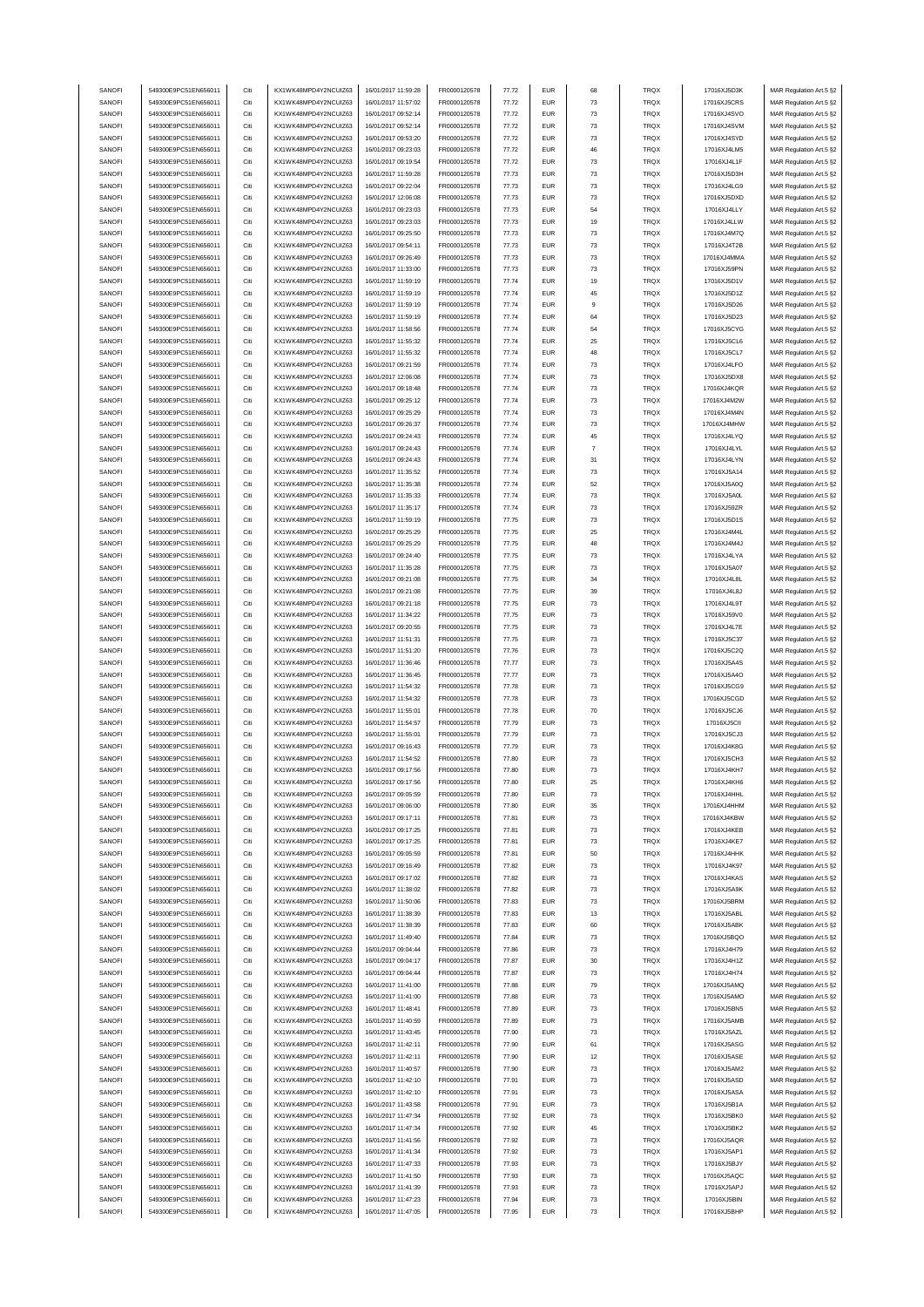| SANOFI        | 549300E9PC51EN656011 | Citi | KX1WK48MPD4Y2NCUIZ63  | 16/01/2017 09:14:47 | FR0000120578 | 77.95 | <b>EUR</b> | $\overline{2}$ | <b>TRQX</b> | 17016XJ4JSY | MAR Regulation Art.5 §2 |
|---------------|----------------------|------|-----------------------|---------------------|--------------|-------|------------|----------------|-------------|-------------|-------------------------|
|               |                      |      |                       | 16/01/2017 09:14:47 |              |       |            |                |             |             |                         |
| SANOFI        | 549300E9PC51EN656011 | Citi | KX1WK48MPD4Y2NCUIZ63  |                     | FR0000120578 | 77.95 | <b>EUR</b> | 29             | <b>TRQX</b> | 17016XJ4JSZ | MAR Regulation Art.5 §2 |
| SANOFI        | 549300E9PC51EN656011 | Citi | KX1WK48MPD4Y2NCUIZ63  | 16/01/2017 11:47:05 | FR0000120578 | 77.96 | <b>EUR</b> | $\bf 73$       | TRQX        | 17016XJ5BHJ | MAR Regulation Art.5 §2 |
| SANOFI        | 549300E9PC51EN656011 | Citi | KX1WK48MPD4Y2NCUIZ63  | 16/01/2017 11:46:17 | FR0000120578 | 77.96 | <b>EUR</b> | $\mathbf{73}$  | TRQX        | 17016XJ5BD6 | MAR Regulation Art.5 §2 |
| SANOFI        | 549300E9PC51EN656011 | Citi | KX1WK48MPD4Y2NCUIZ63  | 16/01/2017 11:46:15 | FR0000120578 | 77.96 | <b>EUR</b> | $\mathbf{73}$  | TRQX        | 17016XJ5BCY | MAR Regulation Art.5 §2 |
| SANOFI        | 549300E9PC51EN656011 | Citi | KX1WK48MPD4Y2NCUIZ63  | 16/01/2017 09:10:47 | FR0000120578 | 77.96 | <b>EUR</b> | $\mathbf{73}$  | TRQX        | 17016XJ4IPO | MAR Regulation Art.5 §2 |
| SANOFI        | 549300E9PC51EN656011 | Citi | KX1WK48MPD4Y2NCUIZ63  | 16/01/2017 11:46:15 | FR0000120578 | 77.97 | <b>EUR</b> | 73             | TRQX        | 17016XJ5BCU | MAR Regulation Art.5 §2 |
|               |                      |      |                       |                     |              |       |            |                |             |             |                         |
| SANOFI        | 549300E9PC51EN656011 | Citi | KX1WK48MPD4Y2NCUIZ63  | 16/01/2017 09:10:47 | FR0000120578 | 77.98 | <b>EUR</b> | 73             | <b>TRQX</b> | 17016XJ4IPK | MAR Regulation Art.5 §2 |
| SANOFI        | 549300E9PC51EN656011 | Citi | KX1WK48MPD4Y2NCUIZ63  | 16/01/2017 09:11:54 | FR0000120578 | 77.99 | <b>EUR</b> | 73             | <b>TRQX</b> | 17016XJ4IZS | MAR Regulation Art.5 §2 |
| SANOFI        | 549300E9PC51EN656011 | Citi | KX1WK48MPD4Y2NCUIZ63  | 16/01/2017 09:08:54 | FR0000120578 | 78.00 | <b>EUR</b> | $\bf 73$       | TRQX        | 17016XJ4I80 | MAR Regulation Art.5 §2 |
| SANOFI        | 549300E9PC51EN656011 | Citi | KX1WK48MPD4Y2NCUIZ63  | 16/01/2017 09:10:44 | FR0000120578 | 78.01 | <b>EUR</b> | 3              | TRQX        | 17016XJ4IP7 |                         |
|               |                      |      |                       |                     |              |       |            |                |             |             | MAR Regulation Art.5 §2 |
| SANOFI        | 549300E9PC51EN656011 | Citi | KX1WK48MPD4Y2NCUIZ63  | 16/01/2017 09:07:14 | FR0000120578 | 78.01 | <b>EUR</b> | 61             | TRQX        | 17016XJ4HRM | MAR Regulation Art.5 §2 |
| SANOFI        | 549300E9PC51EN656011 | Citi | KX1WK48MPD4Y2NCUIZ63  | 16/01/2017 09:07:12 | FR0000120578 | 78.01 | <b>EUR</b> | $\sqrt{2}$     | TRQX        | 17016XJ4HR0 | MAR Regulation Art.5 §2 |
| SANOFI        | 549300E9PC51EN656011 | Citi | KX1WK48MPD4Y2NCUIZ63  | 16/01/2017 09:07:10 | FR0000120578 | 78.01 | <b>EUR</b> | 33             | TRQX        | 17016XJ4HQQ | MAR Regulation Art.5 §2 |
| SANOFI        | 549300E9PC51EN656011 | Citi | KX1WK48MPD4Y2NCUIZ63  | 16/01/2017 09:12:15 | FR0000120578 | 78.02 | <b>EUR</b> | $\mathbf{73}$  | TRQX        | 17016XJ4J3L | MAR Regulation Art.5 §2 |
|               |                      |      |                       |                     |              |       |            |                |             |             |                         |
| SANOFI        | 549300E9PC51EN656011 | Citi | KX1WK48MPD4Y2NCUIZ63  | 16/01/2017 09:09:15 | FR0000120578 | 78.03 | <b>EUR</b> | 73             | <b>TRQX</b> | 17016XJ4IAS | MAR Regulation Art.5 §2 |
| SANOFI        | 549300E9PC51EN656011 | Citi | KX1WK48MPD4Y2NCUIZ63  | 16/01/2017 09:13:12 | FR0000120578 | 78.04 | <b>EUR</b> | 73             | TRQX        | 17016XJ4JEQ | MAR Regulation Art.5 §2 |
| SANOFI        | 549300E9PC51EN656011 | Citi | KX1WK48MPD4Y2NCLIIZ63 | 16/01/2017 09:09:15 | FR0000120578 | 78.04 | <b>EUR</b> | $\mathbf{73}$  | TRQX        | 17016XJ4IAP | MAR Regulation Art.5 §2 |
| SANOFI        | 549300E9PC51EN656011 | Citi | KX1WK48MPD4Y2NCUIZ63  | 16/01/2017 09:14:12 | FR0000120578 | 78.05 | <b>EUR</b> | 16             | TRQX        | 17016XJ4JMM | MAR Regulation Art.5 §2 |
|               |                      |      |                       |                     |              |       |            |                |             |             |                         |
| SANOFI        | 549300E9PC51EN656011 | Citi | KX1WK48MPD4Y2NCUIZ63  | 16/01/2017 09:12:59 | FR0000120578 | 78.05 | <b>EUR</b> | $\mathbf{73}$  | TRQX        | 17016XJ4JBC | MAR Regulation Art.5 §2 |
| SANOFI        | 549300E9PC51EN656011 | Citi | KX1WK48MPD4Y2NCUIZ63  | 16/01/2017 09:14:10 | FR0000120578 | 78.07 | <b>EUR</b> | $\mathbf{73}$  | TRQX        | 17016XJ4JMC | MAR Regulation Art.5 §2 |
| SANOFI        | 549300E9PC51EN656011 | Citi | KX1WK48MPD4Y2NCUIZ63  | 16/01/2017 09:14:10 | FR0000120578 | 78.08 | <b>EUR</b> | $\bf 73$       | TRQX        | 17016XJ4JM4 | MAR Regulation Art.5 §2 |
| SANOFI        | 549300E9PC51EN656011 | Citi | KX1WK48MPD4Y2NCUIZ63  | 16/01/2017 09:10:00 | FR0000120578 | 78.08 | <b>EUR</b> | $\mathbf{73}$  | TRQX        | 17016XJ4IIJ | MAR Regulation Art.5 §2 |
| SANOFI        | 549300E9PC51EN656011 | Citi | KX1WK48MPD4Y2NCUIZ63  | 16/01/2017 09:13:53 | FR0000120578 | 78.09 | <b>EUR</b> | 14             | <b>TRQX</b> | 17016XJ4JJ7 | MAR Regulation Art.5 §2 |
|               |                      |      |                       |                     |              |       |            |                |             |             |                         |
| SANOFI        | 549300E9PC51EN656011 | Citi | KX1WK48MPD4Y2NCLIIZ63 | 16/01/2017 09:13:53 | FR0000120578 | 78.09 | <b>EUR</b> | 59             | <b>TRQX</b> | 17016XJ4JJ8 | MAR Regulation Art.5 §2 |
| SANOFI        | 549300E9PC51EN656011 | Citi | KX1WK48MPD4Y2NCUIZ63  | 16/01/2017 09:14:10 | FR0000120578 | 78.09 | <b>EUR</b> | $\mathbf{73}$  | TRQX        | 17016XJ4JLZ | MAR Regulation Art.5 §2 |
| SANOFI        | 549300E9PC51EN656011 | Citi | KX1WK48MPD4Y2NCUIZ63  | 16/01/2017 09:08:07 | FR0000120578 | 78.11 | <b>EUR</b> | 51             | TRQX        | 17016XJ4HZB | MAR Regulation Art.5 §2 |
| SANOFI        | 549300E9PC51EN656011 | Citi | KX1WK48MPD4Y2NCUIZ63  | 16/01/2017 09:08:07 | FR0000120578 | 78.12 | <b>EUR</b> | $\mathbf{73}$  | TRQX        | 17016XJ4HZ9 | MAR Regulation Art.5 §2 |
|               |                      |      |                       |                     |              |       |            |                |             |             |                         |
| SANOFI        | 549300E9PC51EN656011 | Citi | KX1WK48MPD4Y2NCUIZ63  | 16/01/2017 09:08:05 | FR0000120578 | 78.13 | <b>EUR</b> | 73             | TRQX        | 17016XJ4HYT | MAR Regulation Art.5 §2 |
| SANOFI        | 549300E9PC51EN656011 | Citi | KX1WK48MPD4Y2NCUIZ63  | 16/01/2017 16:58:06 | FR0000120578 | 76.72 | <b>EUR</b> | 187            | <b>XPAR</b> | 17016XJ6OPS | MAR Regulation Art.5 §2 |
| SANOFI        | 549300E9PC51EN656011 | Citi | KX1WK48MPD4Y2NCUIZ63  | 16/01/2017 16:58:06 | FR0000120578 | 76.72 | <b>EUR</b> | 159            | <b>XPAR</b> | 17016XJ6OPT | MAR Regulation Art.5 §2 |
| SANOFI        | 549300E9PC51EN656011 | Citi | KX1WK48MPD4Y2NCUIZ63  | 16/01/2017 16:59:00 | FR0000120578 | 76.75 | <b>EUR</b> | 81             | <b>XPAR</b> | 17016XJ6OUH | MAR Regulation Art.5 §2 |
|               |                      |      | KX1WK48MPD4Y2NCUIZ63  |                     |              |       |            |                |             |             |                         |
| SANOFI        | 549300E9PC51EN656011 | Citi |                       | 16/01/2017 16:59:00 | FR0000120578 | 76.75 | <b>EUR</b> | 912            | <b>XPAR</b> | 17016XJ6OUI | MAR Regulation Art.5 §2 |
| SANOFI        | 549300E9PC51EN656011 | Citi | KX1WK48MPD4Y2NCUIZ63  | 16/01/2017 17:00:47 | FR0000120578 | 76.75 | <b>EUR</b> | 89             | <b>XPAR</b> | 17016XJ6P8U | MAR Regulation Art.5 §2 |
| SANOFI        | 549300E9PC51EN656011 | Citi | KX1WK48MPD4Y2NCUIZ63  | 16/01/2017 17:00:55 | FR0000120578 | 76.75 | <b>EUR</b> | 107            | <b>XPAR</b> | 17016XJ6P9I | MAR Regulation Art.5 §2 |
| SANOFI        | 549300E9PC51EN656011 | Citi | KX1WK48MPD4Y2NCUIZ63  | 16/01/2017 16:57:14 | FR0000120578 | 76.75 | <b>EUR</b> | 186            | <b>XPAR</b> | 17016XJ6OKH | MAR Regulation Art.5 §2 |
|               |                      |      | KX1WK48MPD4Y2NCUIZ63  |                     |              |       |            |                |             |             |                         |
| SANOFI        | 549300E9PC51EN656011 | Citi |                       | 16/01/2017 16:56:07 | FR0000120578 | 76.75 | <b>EUR</b> | 346            | <b>XPAR</b> | 17016XJ6OEO | MAR Regulation Art.5 §2 |
| SANOFI        | 549300E9PC51EN656011 | Citi | KX1WK48MPD4Y2NCUIZ63  | 16/01/2017 17:01:55 | FR0000120578 | 76.76 | <b>EUR</b> | 12             | <b>XPAR</b> | 17016XJ6PEG | MAR Regulation Art.5 §2 |
| SANOFI        | 549300E9PC51EN656011 | Citi | KX1WK48MPD4Y2NCUIZ63  | 16/01/2017 17:01:55 | FR0000120578 | 76.76 | <b>EUR</b> | 100            | <b>XPAR</b> | 17016XJ6PEH | MAR Regulation Art.5 §2 |
| SANOFI        | 549300E9PC51EN656011 | Citi | KX1WK48MPD4Y2NCUIZ63  | 16/01/2017 17:02:04 | FR0000120578 | 76.76 | <b>EUR</b> | 214            | <b>XPAR</b> | 17016XJ6PF9 | MAR Regulation Art.5 §2 |
| SANOFI        | 549300E9PC51EN656011 | Citi | KX1WK48MPD4Y2NCUIZ63  | 16/01/2017 17:02:04 | FR0000120578 | 76.76 | <b>EUR</b> | 100            | <b>XPAR</b> | 17016XJ6PFA | MAR Regulation Art.5 §2 |
|               |                      |      |                       |                     |              |       |            |                |             |             |                         |
| SANOFI        | 549300E9PC51EN656011 | Citi | KX1WK48MPD4Y2NCUIZ63  | 16/01/2017 17:01:58 | FR0000120578 | 76.76 | <b>EUR</b> | 29             | <b>XPAR</b> | 17016XJ6PEQ | MAR Regulation Art.5 §2 |
| SANOFI        | 549300E9PC51EN656011 | Citi | KX1WK48MPD4Y2NCUIZ63  | 16/01/2017 17:01:56 | FR0000120578 | 76.76 | <b>EUR</b> | 80             | <b>XPAR</b> | 17016XJ6PEO | MAR Regulation Art.5 §2 |
| SANOFI        | 549300E9PC51EN656011 | Citi | KX1WK48MPD4Y2NCUIZ63  | 16/01/2017 17:01:56 | FR0000120578 | 76.76 | <b>EUR</b> | 100            | <b>XPAR</b> | 17016XJ6PEN | MAR Regulation Art.5 §2 |
| SANOFI        | 549300E9PC51EN656011 | Citi | KX1WK48MPD4Y2NCUIZ63  | 16/01/2017 17:01:58 | FR0000120578 | 76.76 | <b>EUR</b> | 100            | <b>XPAR</b> | 17016XJ6PER | MAR Regulation Art.5 §2 |
| SANOFI        | 549300E9PC51EN656011 | Citi | KX1WK48MPD4Y2NCUIZ63  | 16/01/2017 16:57:13 | FR0000120578 | 76.76 | <b>EUR</b> | 342            | <b>XPAR</b> | 17016XJ6OKA | MAR Regulation Art.5 §2 |
|               |                      |      |                       |                     |              |       |            |                |             |             |                         |
| SANOFI        | 549300E9PC51EN656011 | Citi | KX1WK48MPD4Y2NCUIZ63  | 16/01/2017 16:57:13 | FR0000120578 | 76.76 | <b>EUR</b> | 100            | <b>XPAR</b> | 17016XJ6OK9 | MAR Regulation Art.5 §2 |
| SANOFI        | 549300E9PC51EN656011 | Citi | KX1WK48MPD4Y2NCUIZ63  | 16/01/2017 16:57:13 | FR0000120578 | 76.76 | <b>EUR</b> | 333            | <b>XPAR</b> | 17016XJ6OK4 | MAR Regulation Art.5 §2 |
| SANOFI        | 549300E9PC51EN656011 | Citi | KX1WK48MPD4Y2NCUIZ63  | 16/01/2017 16:57:13 | FR0000120578 | 76.76 | <b>EUR</b> | 18             | <b>XPAR</b> | 17016XJ6OK8 | MAR Regulation Art.5 §2 |
| SANOFI        | 549300E9PC51EN656011 | Citi | KX1WK48MPD4Y2NCUIZ63  | 16/01/2017 16:57:13 | FR0000120578 | 76.76 | <b>EUR</b> | 13             | <b>XPAR</b> | 17016XJ6OK7 | MAR Regulation Art.5 §2 |
|               |                      |      |                       |                     |              |       |            |                |             |             |                         |
| SANOFI        | 549300E9PC51EN656011 | Citi | KX1WK48MPD4Y2NCUIZ63  | 16/01/2017 16:56:03 | FR0000120578 | 76.76 | <b>EUR</b> | 214            | <b>XPAR</b> | 17016XJ6OEA | MAR Regulation Art.5 §2 |
| SANOFI        | 549300E9PC51EN656011 | Citi | KX1WK48MPD4Y2NCUIZ63  | 16/01/2017 17:02:39 | FR0000120578 | 76.77 | <b>EUR</b> | 119            | <b>XPAR</b> | 17016XJ6PJW | MAR Regulation Art.5 §2 |
| SANOFI        | 549300E9PC51EN656011 | Citi | KX1WK48MPD4Y2NCUIZ63  | 16/01/2017 17:02:39 | FR0000120578 | 76.77 | <b>EUR</b> | 64             | <b>XPAR</b> | 17016XJ6PJU | MAR Regulation Art.5 §2 |
| SANOFI        | 549300E9PC51EN656011 | Citi | KX1WK48MPD4Y2NCUIZ63  | 16/01/2017 17:02:39 | FR0000120578 | 76.77 | <b>EUR</b> | 36             | <b>XPAR</b> | 17016XJ6PJV | MAR Regulation Art.5 §2 |
|               |                      |      |                       |                     |              |       |            |                |             |             |                         |
| SANOFI        | 549300E9PC51EN656011 | Citi | KX1WK48MPD4Y2NCUIZ63  | 16/01/2017 17:02:39 | FR0000120578 | 76.77 | <b>EUR</b> | 127            | <b>XPAR</b> | 17016XJ6PJR | MAR Regulation Art.5 §2 |
| SANOFI        | 549300E9PC51EN656011 | Citi | KX1WK48MPD4Y2NCUIZ63  | 16/01/2017 17:00:40 | FR0000120578 | 76.77 | <b>EUR</b> | 100            | <b>XPAR</b> | 17016XJ6P8H | MAR Regulation Art.5 §2 |
| SANOFI        | 549300E9PC51EN656011 | Citi | KX1WK48MPD4Y2NCUIZ63  | 16/01/2017 17:00:40 | FR0000120578 | 76.77 | <b>EUR</b> | 346            | <b>XPAR</b> | 17016XJ6P8E | MAR Regulation Art.5 §2 |
| SANOFI        | 549300E9PC51EN656011 | Citi | KX1WK48MPD4Y2NCLIIZ63 | 16/01/2017 17:00:47 | FR0000120578 | 76.77 | FUR        |                | <b>XPAR</b> | 17016XJ6P8P | MAR Regulation Art 5 82 |
| SANOFI        |                      |      |                       |                     |              |       |            |                |             |             |                         |
|               | 549300E9PC51EN656011 | Citi | KX1WK48MPD4Y2NCUIZ63  | 16/01/2017 17:00:47 | FR0000120578 | 76.77 | <b>EUR</b> | 66             | <b>XPAR</b> | 17016XJ6P8S | MAR Regulation Art.5 §2 |
| SANOFI        | 549300E9PC51EN656011 | Citi | KX1WK48MPD4Y2NCUIZ63  | 16/01/2017 17:00:20 | FR0000120578 | 76.77 | <b>EUR</b> | 144            | <b>XPAR</b> | 17016XJ6P5V | MAR Regulation Art.5 §2 |
| SANOFI        | 549300E9PC51EN656011 | Citi | KX1WK48MPD4Y2NCUIZ63  | 16/01/2017 17:00:06 | FR0000120578 | 76.77 | <b>EUR</b> | 13             | <b>XPAR</b> | 17016XJ6P3E | MAR Regulation Art.5 §2 |
| SANOFI        | 549300E9PC51EN656011 | Citi | KX1WK48MPD4Y2NCUIZ63  | 16/01/2017 17:00:06 | FR0000120578 | 76.77 | <b>EUR</b> | 472            | <b>XPAR</b> | 17016XJ6P3J | MAR Regulation Art.5 §2 |
| SANOFI        | 549300E9PC51EN656011 | Citi | KX1WK48MPD4Y2NCUIZ63  | 16/01/2017 16:57:13 | FR0000120578 | 76.77 | <b>EUR</b> | 100            | <b>XPAR</b> | 17016XJ6OKC | MAR Regulation Art.5 §2 |
| SANOFI        |                      |      |                       |                     | FR0000120578 |       |            |                |             |             |                         |
|               | 549300E9PC51EN656011 | Citi | KX1WK48MPD4Y2NCUIZ63  | 16/01/2017 16:57:13 |              | 76.77 | <b>EUR</b> | 43             | <b>XPAR</b> | 17016XJ6OKD | MAR Regulation Art.5 §2 |
| SANOFI        | 549300E9PC51EN656011 | Citi | KX1WK48MPD4Y2NCUIZ63  | 16/01/2017 16:57:13 | FR0000120578 | 76.77 | <b>EUR</b> | 5              | <b>XPAR</b> | 17016XJ6OKB | MAR Regulation Art.5 §2 |
| SANOFI        | 549300E9PC51EN656011 | Citi | KX1WK48MPD4Y2NCUIZ63  | 16/01/2017 16:57:07 | FR0000120578 | 76.77 | <b>EUR</b> | 124            | <b>XPAR</b> | 17016XJ6OJK | MAR Regulation Art.5 §2 |
| SANOFI        | 549300E9PC51EN656011 | Citi | KX1WK48MPD4Y2NCUIZ63  | 16/01/2017 16:56:00 | FR0000120578 | 76.77 | <b>EUR</b> | 74             | <b>XPAR</b> | 17016XJ6OE6 | MAR Regulation Art.5 §2 |
| SANOFI        | 549300E9PC51EN656011 | Citi | KX1WK48MPD4Y2NCLIIZ63 | 16/01/2017 16:56:00 | FR0000120578 | 76.77 | <b>EUR</b> | 69             | <b>XPAR</b> | 17016XJ6OE2 | MAR Regulation Art.5 §2 |
|               |                      |      |                       |                     |              |       |            |                |             | 17016XJ6OYD |                         |
| SANOFI        | 549300E9PC51EN656011 | Citi | KX1WK48MPD4Y2NCUIZ63  | 16/01/2017 16:59:31 | FR0000120578 | 76.78 | <b>EUR</b> | 300            | <b>XPAR</b> |             | MAR Regulation Art.5 §2 |
| SANOFI        | 549300E9PC51EN656011 | Citi | KX1WK48MPD4Y2NCUIZ63  | 16/01/2017 16:59:31 | FR0000120578 | 76.78 | <b>EUR</b> | 35             | <b>XPAR</b> | 17016XJ6OYE | MAR Regulation Art.5 §2 |
| SANOFI        | 549300E9PC51EN656011 | Citi | KX1WK48MPD4Y2NCUIZ63  | 16/01/2017 16:59:31 | FR0000120578 | 76.78 | <b>EUR</b> | 215            | <b>XPAR</b> | 17016XJ6OYF | MAR Regulation Art.5 §2 |
| SANOFI        | 549300E9PC51EN656011 | Citi | KX1WK48MPD4Y2NCUIZ63  | 16/01/2017 17:03:38 | FR0000120578 | 76.78 | <b>EUR</b> | 46             | <b>XPAR</b> | 17016XJ6PP8 | MAR Regulation Art.5 §2 |
| SANOFI        | 549300E9PC51EN656011 | Citi | KX1WK48MPD4Y2NCUIZ63  | 16/01/2017 17:03:48 | FR0000120578 | 76.78 | <b>EUR</b> | 198            | <b>XPAR</b> | 17016XJ6PQQ | MAR Regulation Art.5 §2 |
|               |                      |      |                       |                     |              |       |            |                |             |             |                         |
| SANOFI        | 549300E9PC51EN656011 | Citi | KX1WK48MPD4Y2NCUIZ63  | 16/01/2017 17:03:48 | FR0000120578 | 76.78 | <b>EUR</b> | 100            | <b>XPAR</b> | 17016XJ6PQP | MAR Regulation Art.5 §2 |
| SANOFI        | 549300E9PC51EN656011 | Citi | KX1WK48MPD4Y2NCUIZ63  | 16/01/2017 17:03:48 | FR0000120578 | 76.78 | <b>EUR</b> | 140            | <b>XPAR</b> | 17016XJ6PQO | MAR Regulation Art.5 §2 |
| SANOFI        | 549300E9PC51EN656011 | Citi | KX1WK48MPD4Y2NCUIZ63  | 16/01/2017 17:03:48 | FR0000120578 | 76.78 | <b>EUR</b> | 965            | <b>XPAR</b> | 17016XJ6PQN | MAR Regulation Art.5 §2 |
| SANOFI        | 549300E9PC51EN656011 | Citi | KX1WK48MPD4Y2NCUIZ63  | 16/01/2017 17:03:48 | FR0000120578 | 76.78 | <b>EUR</b> | 76             | <b>XPAR</b> | 17016XJ6PQS | MAR Regulation Art.5 §2 |
|               |                      |      |                       |                     |              |       |            |                |             |             |                         |
| SANOFI        | 549300E9PC51EN656011 | Citi | KX1WK48MPD4Y2NCUIZ63  | 16/01/2017 17:03:48 | FR0000120578 | 76.78 | <b>EUR</b> | 202            | <b>XPAR</b> | 17016XJ6PQR | MAR Regulation Art.5 §2 |
| SANOFI        | 549300E9PC51EN656011 | Citi | KX1WK48MPD4Y2NCUIZ63  | 16/01/2017 17:02:35 | FR0000120578 | 76.78 | <b>EUR</b> | 107            | <b>XPAR</b> | 17016XJ6PJ7 | MAR Regulation Art.5 §2 |
| SANOFI        | 549300E9PC51EN656011 | Citi | KX1WK48MPD4Y2NCUIZ63  | 16/01/2017 17:02:35 | FR0000120578 | 76.78 | <b>EUR</b> | 214            | <b>XPAR</b> | 17016XJ6PJ8 | MAR Regulation Art.5 §2 |
| SANOFI        | 549300E9PC51EN656011 | Citi | KX1WK48MPD4Y2NCUIZ63  | 16/01/2017 17:02:35 | FR0000120578 | 76.78 | <b>EUR</b> | 100            | <b>XPAR</b> | 17016XJ6PJ9 | MAR Regulation Art.5 §2 |
|               |                      |      |                       |                     |              |       |            |                |             |             |                         |
| SANOFI        | 549300E9PC51EN656011 | Citi | KX1WK48MPD4Y2NCUIZ63  | 16/01/2017 17:02:35 | FR0000120578 | 76.78 | <b>EUR</b> | 100            | <b>XPAR</b> | 17016XJ6PJ5 | MAR Regulation Art.5 §2 |
| SANOFI        | 549300E9PC51EN656011 | Citi | KX1WK48MPD4Y2NCUIZ63  | 16/01/2017 17:02:35 | FR0000120578 | 76.78 | <b>EUR</b> | 80             | <b>XPAR</b> | 17016XJ6PJ6 | MAR Regulation Art.5 §2 |
| <b>SANOFI</b> | 549300E9PC51EN656011 | Citi | KX1WK48MPD4Y2NCUIZ63  | 16/01/2017 17:02:35 | FR0000120578 | 76.78 | <b>EUR</b> | 100            | <b>XPAR</b> | 17016XJ6PJA | MAR Regulation Art.5 §2 |
| SANOFI        | 549300E9PC51EN656011 | Citi | KX1WK48MPD4Y2NCUIZ63  | 16/01/2017 17:00:35 | FR0000120578 | 76.78 | <b>EUR</b> | 346            | <b>XPAR</b> | 17016XJ6P7Q | MAR Regulation Art.5 §2 |
|               |                      |      |                       |                     |              |       |            |                |             |             |                         |
| SANOFI        | 549300E9PC51EN656011 | Citi | KX1WK48MPD4Y2NCUIZ63  | 16/01/2017 17:00:00 | FR0000120578 | 76.78 | <b>EUR</b> | 346            | <b>XPAR</b> | 17016XJ6P1V | MAR Regulation Art.5 §2 |
| SANOFI        | 549300E9PC51EN656011 | Citi | KX1WK48MPD4Y2NCUIZ63  | 16/01/2017 15:54:00 | FR0000120578 | 76.79 | <b>EUR</b> | 45             | <b>XPAR</b> | 17016XJ6DKP | MAR Regulation Art.5 §2 |
| SANOFI        | 549300E9PC51EN656011 | Citi | KX1WK48MPD4Y2NCUIZ63  | 16/01/2017 15:54:00 | FR0000120578 | 76.79 | <b>EUR</b> | 100            | <b>XPAR</b> | 17016XJ6DKQ | MAR Regulation Art.5 §2 |
| SANOFI        | 549300E9PC51EN656011 | Citi | KX1WK48MPD4Y2NCUIZ63  | 16/01/2017 15:54:00 | FR0000120578 | 76.79 | <b>EUR</b> | 100            | <b>XPAR</b> | 17016XJ6DKN | MAR Regulation Art.5 §2 |
| SANOFI        | 549300E9PC51EN656011 | Citi | KX1WK48MPD4Y2NCUIZ63  | 16/01/2017 15:54:00 | FR0000120578 | 76.79 | <b>EUR</b> | 100            | <b>XPAR</b> | 17016XJ6DKO | MAR Regulation Art.5 §2 |
|               |                      |      |                       |                     |              |       |            |                |             |             |                         |
| SANOFI        | 549300E9PC51EN656011 | Citi | KX1WK48MPD4Y2NCUIZ63  | 16/01/2017 15:54:00 | FR0000120578 | 76.79 | <b>EUR</b> | 194            | <b>XPAR</b> | 17016XJ6DKM | MAR Regulation Art.5 §2 |
| SANOFI        | 549300E9PC51EN656011 | Citi | KX1WK48MPD4Y2NCUIZ63  | 16/01/2017 15:53:44 | FR0000120578 | 76.79 | <b>EUR</b> | 100            | <b>XPAR</b> | 17016XJ6DJW | MAR Regulation Art.5 §2 |
| SANOFI        | 549300E9PC51EN656011 | Citi | KX1WK48MPD4Y2NCUIZ63  | 16/01/2017 15:53:14 | FR0000120578 | 76.79 | <b>EUR</b> | 61             | <b>XPAR</b> | 17016XJ6DGC | MAR Regulation Art.5 §2 |
| SANOFI        | 549300E9PC51EN656011 | Citi | KX1WK48MPD4Y2NCUIZ63  | 16/01/2017 15:53:14 | FR0000120578 | 76.79 | <b>EUR</b> | 171            | <b>XPAR</b> | 17016XJ6DG7 | MAR Regulation Art.5 §2 |
| SANOFI        | 549300E9PC51EN656011 | Citi | KX1WK48MPD4Y2NCUIZ63  | 16/01/2017 15:53:13 | FR0000120578 | 76.79 | <b>EUR</b> | 13             | <b>XPAR</b> | 17016XJ6DG4 | MAR Regulation Art.5 §2 |
|               |                      |      |                       |                     |              |       |            |                |             |             |                         |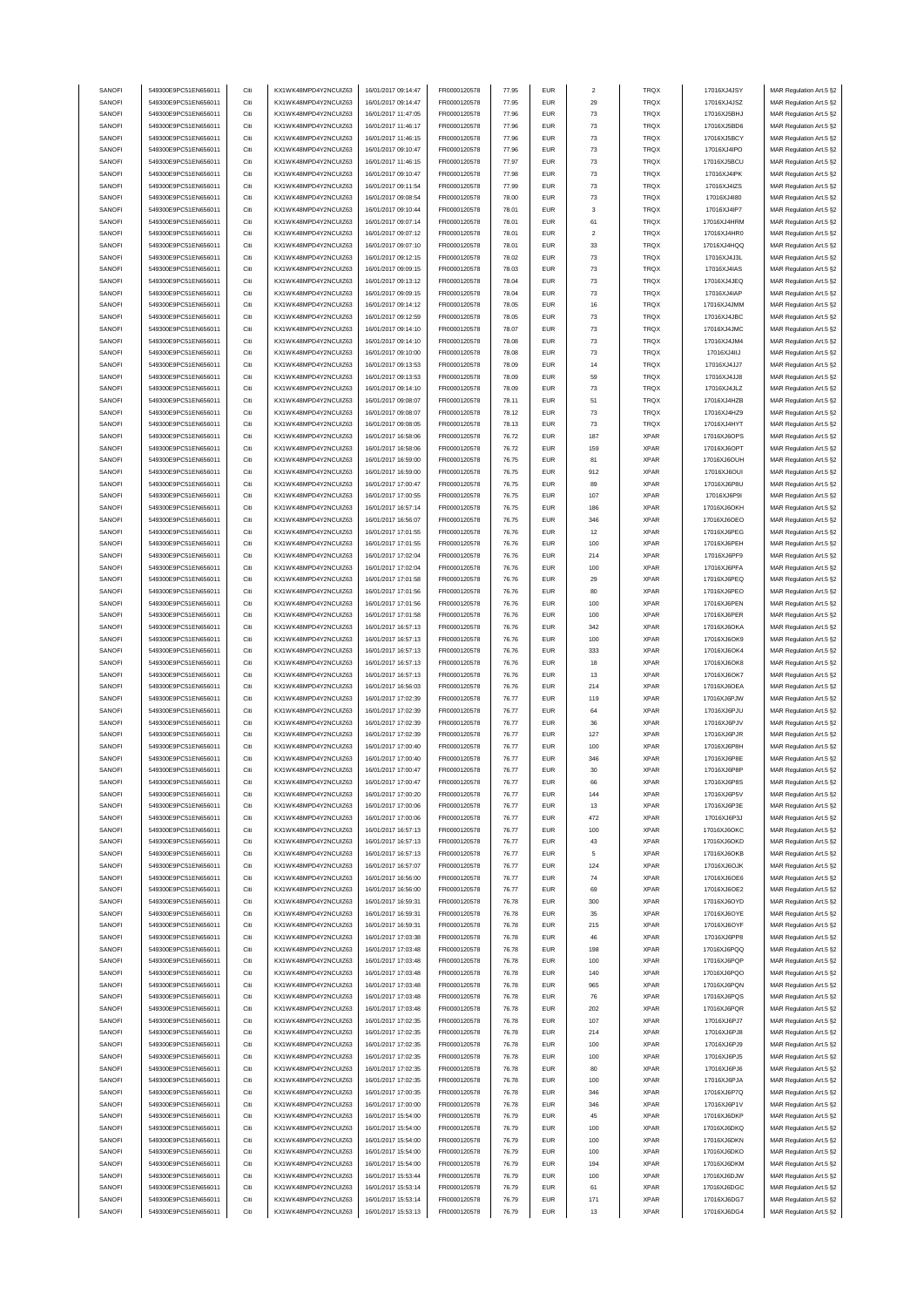| SANOFI        | 549300E9PC51EN656011 | Citi | KX1WK48MPD4Y2NCUIZ63  | 16/01/2017 15:54:55 | FR0000120578 | 76.79 | <b>EUR</b> | 121            | <b>XPAR</b> | 17016XJ6DP3  | MAR Regulation Art.5 §2 |
|---------------|----------------------|------|-----------------------|---------------------|--------------|-------|------------|----------------|-------------|--------------|-------------------------|
| SANOFI        | 549300E9PC51EN656011 | Citi | KX1WK48MPD4Y2NCUIZ63  | 16/01/2017 15:54:32 | FR0000120578 | 76.79 | <b>EUR</b> | 92             | <b>XPAR</b> | 17016XJ6DNG  | MAR Regulation Art.5 §2 |
|               |                      |      |                       |                     |              |       |            |                |             |              |                         |
| SANOFI        | 549300E9PC51EN656011 | Citi | KX1WK48MPD4Y2NCUIZ63  | 16/01/2017 15:54:32 | FR0000120578 | 76.79 | <b>EUR</b> | 89             | <b>XPAR</b> | 17016XJ6DNH  | MAR Regulation Art.5 §2 |
| SANOFI        | 549300E9PC51EN656011 | Citi | KX1WK48MPD4Y2NCUIZ63  | 16/01/2017 15:54:16 | FR0000120578 | 76.79 | <b>EUR</b> | 292            | <b>XPAR</b> | 17016XJ6DLT  | MAR Regulation Art.5 §2 |
| SANOFI        | 549300E9PC51EN656011 | Citi | KX1WK48MPD4Y2NCUIZ63  | 16/01/2017 15:54:16 | FR0000120578 | 76.79 | <b>EUR</b> | 47             | <b>XPAR</b> | 17016XJ6DLS  | MAR Regulation Art.5 §2 |
| SANOFI        | 549300E9PC51EN656011 | Citi | KX1WK48MPD4Y2NCUIZ63  | 16/01/2017 15:58:48 | FR0000120578 | 76.80 | <b>EUR</b> | 76             | <b>XPAR</b> | 17016XJ6EC7  | MAR Regulation Art.5 §2 |
| SANOFI        | 549300E9PC51EN656011 | Citi | KX1WK48MPD4Y2NCUIZ63  | 16/01/2017 15:58:48 | FR0000120578 | 76.80 | <b>EUR</b> | 94             | XPAR        | 17016XJ6EC8  | MAR Regulation Art.5 §2 |
| SANOFI        | 549300E9PC51EN656011 | Citi | KX1WK48MPD4Y2NCUIZ63  | 16/01/2017 15:58:48 | FR0000120578 | 76.80 | <b>EUR</b> | 100            | <b>XPAR</b> | 17016XJ6EC9  | MAR Regulation Art.5 §2 |
|               |                      |      |                       |                     |              |       |            |                |             |              |                         |
| SANOFI        | 549300E9PC51EN656011 | Citi | KX1WK48MPD4Y2NCUIZ63  | 16/01/2017 15:58:48 | FR0000120578 | 76.80 | <b>EUR</b> | 191            | <b>XPAR</b> | 17016XJ6EC3  | MAR Regulation Art.5 §2 |
| SANOFI        | 549300E9PC51EN656011 | Citi | KX1WK48MPD4Y2NCUIZ63  | 16/01/2017 15:58:48 | FR0000120578 | 76.80 | <b>EUR</b> | 3              | <b>XPAR</b> | 17016XJ6EC4  | MAR Regulation Art.5 §2 |
| SANOFI        | 549300E9PC51EN656011 | Citi | KX1WK48MPD4Y2NCUIZ63  | 16/01/2017 15:58:48 | FR0000120578 | 76.80 | <b>EUR</b> | 323            | XPAR        | 17016XJ6EC5  | MAR Regulation Art.5 §2 |
| SANOFI        | 549300E9PC51EN656011 | Citi | KX1WK48MPD4Y2NCUIZ63  | 16/01/2017 15:58:48 | FR0000120578 | 76.80 | <b>EUR</b> | 58             | <b>XPAR</b> | 17016XJ6EC6  | MAR Regulation Art.5 §2 |
| SANOFI        | 549300E9PC51EN656011 | Citi | KX1WK48MPD4Y2NCUIZ63  | 16/01/2017 15:58:48 | FR0000120578 | 76.80 | <b>EUR</b> | $\,$ 5 $\,$    | <b>XPAR</b> | 17016XJ6ECA  | MAR Regulation Art.5 §2 |
|               |                      |      |                       |                     |              |       |            |                |             |              |                         |
| SANOFI        | 549300E9PC51EN656011 | Citi | KX1WK48MPD4Y2NCUIZ63  | 16/01/2017 17:00:33 | FR0000120578 | 76.80 | <b>EUR</b> | 259            | XPAR        | 17016XJ6P7C  | MAR Regulation Art.5 §2 |
| SANOFI        | 549300E9PC51EN656011 | Citi | KX1WK48MPD4Y2NCUIZ63  | 16/01/2017 15:55:01 | FR0000120578 | 76.80 | <b>EUR</b> | 14             | <b>XPAR</b> | 17016XJ6DPP  | MAR Regulation Art.5 §2 |
| SANOFI        | 549300E9PC51EN656011 | Citi | KX1WK48MPD4Y2NCUIZ63  | 16/01/2017 15:55:01 | FR0000120578 | 76.80 | <b>EUR</b> | 48             | <b>XPAR</b> | 17016XJ6DPO  | MAR Regulation Art.5 §2 |
| SANOFI        | 549300E9PC51EN656011 | Citi | KX1WK48MPD4Y2NCUIZ63  | 16/01/2017 15:55:01 | FR0000120578 | 76.80 | <b>EUR</b> | 100            | <b>XPAR</b> | 17016XJ6DPK  | MAR Regulation Art.5 §2 |
| SANOFI        | 549300E9PC51EN656011 | Citi | KX1WK48MPD4Y2NCLIIZ63 | 16/01/2017 15:55:03 | FR0000120578 | 76.80 | <b>EUR</b> | 103            | XPAR        | 17016XJ6DQ1  | MAR Regulation Art.5 §2 |
| SANOFI        | 549300E9PC51EN656011 | Citi | KX1WK48MPD4Y2NCUIZ63  | 16/01/2017 15:48:04 | FR0000120578 | 76.80 | <b>EUR</b> | 108            | <b>XPAR</b> | 17016XJ6CHW  |                         |
|               |                      |      |                       |                     |              |       |            |                |             |              | MAR Regulation Art.5 §2 |
| SANOFI        | 549300E9PC51EN656011 | Citi | KX1WK48MPD4Y2NCUIZ63  | 16/01/2017 15:48:04 | FR0000120578 | 76.80 | <b>EUR</b> | 137            | <b>XPAR</b> | 17016XJ6CHX  | MAR Regulation Art.5 §2 |
| SANOFI        | 549300E9PC51EN656011 | Citi | KX1WK48MPD4Y2NCUIZ63  | 16/01/2017 15:48:56 | FR0000120578 | 76.80 | <b>EUR</b> | $20\,$         | <b>XPAR</b> | 17016XJ6CPA  | MAR Regulation Art.5 §2 |
| SANOFI        | 549300E9PC51EN656011 | Citi | KX1WK48MPD4Y2NCUIZ63  | 16/01/2017 15:48:56 | FR0000120578 | 76.80 | <b>EUR</b> | 246            | <b>XPAR</b> | 17016XJ6CPE  | MAR Regulation Art.5 §2 |
| SANOFI        | 549300E9PC51EN656011 | Citi | KX1WK48MPD4Y2NCUIZ63  | 16/01/2017 15:48:56 | FR0000120578 | 76.80 | <b>EUR</b> | 107            | <b>XPAR</b> | 17016XJ6CPD  | MAR Regulation Art.5 §2 |
| SANOFI        | 549300E9PC51EN656011 | Citi | KX1WK48MPD4Y2NCUIZ63  | 16/01/2017 15:48:56 | FR0000120578 | 76.80 | <b>EUR</b> | 75             | <b>XPAR</b> | 17016XJ6CPC  | MAR Regulation Art.5 §2 |
| SANOFI        | 549300E9PC51EN656011 | Citi | KX1WK48MPD4Y2NCLIIZ63 | 16/01/2017 15:48:56 | FR0000120578 | 76.80 | <b>EUR</b> | $\overline{7}$ | <b>XPAR</b> | 17016XJ6CPB  | MAR Regulation Art.5 §2 |
|               |                      |      |                       |                     |              |       |            |                |             |              |                         |
| SANOFI        | 549300E9PC51EN656011 | Citi | KX1WK48MPD4Y2NCUIZ63  | 16/01/2017 15:48:56 | FR0000120578 | 76.80 | <b>EUR</b> | 85             | <b>XPAR</b> | 17016XJ6CPG  | MAR Regulation Art.5 §2 |
| SANOFI        | 549300E9PC51EN656011 | Citi | KX1WK48MPD4Y2NCUIZ63  | 16/01/2017 15:48:56 | FR0000120578 | 76.80 | <b>EUR</b> | $\overline{7}$ | XPAR        | 17016XJ6CPF  | MAR Regulation Art.5 §2 |
| SANOFI        | 549300E9PC51EN656011 | Citi | KX1WK48MPD4Y2NCUIZ63  | 16/01/2017 15:58:09 | FR0000120578 | 76.80 | <b>EUR</b> | 305            | <b>XPAR</b> | 17016XJ6E8T  | MAR Regulation Art.5 §2 |
| SANOFI        | 549300E9PC51EN656011 | Citi | KX1WK48MPD4Y2NCUIZ63  | 16/01/2017 15:58:09 | FR0000120578 | 76.80 | <b>EUR</b> | 245            | <b>XPAR</b> | 17016XJ6E8R  | MAR Regulation Art.5 §2 |
| SANOFI        | 549300E9PC51EN656011 | Citi | KX1WK48MPD4Y2NCUIZ63  | 16/01/2017 15:49:47 | FR0000120578 | 76.80 | <b>EUR</b> | 392            | <b>XPAR</b> | 17016XJ6CV0  | MAR Regulation Art.5 §2 |
|               |                      |      |                       |                     |              |       |            |                |             |              |                         |
| SANOFI        | 549300E9PC51EN656011 | Citi | KX1WK48MPD4Y2NCUIZ63  | 16/01/2017 15:49:47 | FR0000120578 | 76.80 | <b>EUR</b> | 32             | <b>XPAR</b> | 17016XJ6CV1  | MAR Regulation Art.5 §2 |
| SANOFI        | 549300E9PC51EN656011 | Citi | KX1WK48MPD4Y2NCUIZ63  | 16/01/2017 15:49:47 | FR0000120578 | 76.80 | <b>EUR</b> | 39             | <b>XPAR</b> | 17016XJ6CUZ  | MAR Regulation Art.5 §2 |
| SANOFI        | 549300E9PC51EN656011 | Citi | KX1WK48MPD4Y2NCUIZ63  | 16/01/2017 15:49:47 | FR0000120578 | 76.80 | <b>EUR</b> | 8              | <b>XPAR</b> | 17016XJ6CUY  | MAR Regulation Art.5 §2 |
| SANOFI        | 549300E9PC51EN656011 | Citi | KX1WK48MPD4Y2NCUIZ63  | 16/01/2017 17:04:28 | FR0000120578 | 76.81 | <b>EUR</b> | 100            | <b>XPAR</b> | 17016XJ6PUZ  | MAR Regulation Art.5 §2 |
| SANOFI        | 549300E9PC51EN656011 | Citi | KX1WK48MPD4Y2NCUIZ63  | 16/01/2017 17:04:28 | FR0000120578 | 76.81 | <b>EUR</b> | 100            | <b>XPAR</b> | 17016XJ6PUW  | MAR Regulation Art.5 §2 |
| SANOFI        | 549300E9PC51EN656011 | Citi | KX1WK48MPD4Y2NCUIZ63  | 16/01/2017 17:04:28 | FR0000120578 | 76.81 | <b>EUR</b> | 300            | <b>XPAR</b> | 17016XJ6PUY  | MAR Regulation Art.5 §2 |
|               |                      |      |                       |                     |              |       |            |                |             |              |                         |
| SANOFI        | 549300E9PC51EN656011 | Citi | KX1WK48MPD4Y2NCUIZ63  | 16/01/2017 16:00:08 | FR0000120578 | 76.81 | <b>EUR</b> | 40             | <b>XPAR</b> | 17016XJ6EOI  | MAR Regulation Art.5 §2 |
| SANOFI        | 549300E9PC51EN656011 | Citi | KX1WK48MPD4Y2NCUIZ63  | 16/01/2017 16:00:08 | FR0000120578 | 76.81 | <b>EUR</b> | 100            | <b>XPAR</b> | 17016XJ6EON  | MAR Regulation Art.5 §2 |
| SANOFI        | 549300E9PC51EN656011 | Citi | KX1WK48MPD4Y2NCUIZ63  | 16/01/2017 16:00:08 | FR0000120578 | 76.81 | <b>EUR</b> | 155            | <b>XPAR</b> | 17016XJ6EOM  | MAR Regulation Art.5 §2 |
| SANOFI        | 549300E9PC51EN656011 | Citi | KX1WK48MPD4Y2NCUIZ63  | 16/01/2017 16:00:08 | FR0000120578 | 76.81 | <b>EUR</b> | 21             | <b>XPAR</b> | 17016XJ6EOL  | MAR Regulation Art.5 §2 |
| SANOFI        | 549300E9PC51EN656011 | Citi | KX1WK48MPD4Y2NCUIZ63  | 16/01/2017 16:00:08 | FR0000120578 | 76.81 | <b>EUR</b> | 29             | <b>XPAR</b> | 17016XJ6EOK  | MAR Regulation Art.5 §2 |
| SANOFI        | 549300E9PC51EN656011 | Citi | KX1WK48MPD4Y2NCUIZ63  | 16/01/2017 16:00:08 | FR0000120578 | 76.81 | <b>EUR</b> | 165            | <b>XPAR</b> |              |                         |
|               |                      |      |                       |                     |              |       |            |                |             | 17016XJ6EOO  | MAR Regulation Art.5 §2 |
| SANOFI        | 549300E9PC51EN656011 | Citi | KX1WK48MPD4Y2NCUIZ63  | 16/01/2017 16:00:08 | FR0000120578 | 76.81 | <b>EUR</b> | 46             | <b>XPAR</b> | 17016XJ6EOP  | MAR Regulation Art.5 §2 |
| SANOFI        | 549300E9PC51EN656011 | Citi | KX1WK48MPD4Y2NCUIZ63  | 16/01/2017 15:59:08 | FR0000120578 | 76.81 | <b>EUR</b> | 186            | <b>XPAR</b> | 17016XJ6EFP  | MAR Regulation Art.5 §2 |
| SANOFI        | 549300E9PC51EN656011 | Citi | KX1WK48MPD4Y2NCUIZ63  | 16/01/2017 16:55:24 | FR0000120578 | 76.81 | <b>EUR</b> | 346            | <b>XPAR</b> | 17016XJ6OAU  | MAR Regulation Art.5 §2 |
| SANOFI        | 549300E9PC51EN656011 | Citi | KX1WK48MPD4Y2NCUIZ63  | 16/01/2017 16:55:24 | FR0000120578 | 76.81 | <b>EUR</b> | 152            | <b>XPAR</b> | 17016XJ6OAX  | MAR Regulation Art.5 §2 |
| SANOFI        | 549300E9PC51EN656011 | Citi | KX1WK48MPD4Y2NCUIZ63  | 16/01/2017 15:52:10 | FR0000120578 | 76.81 | <b>EUR</b> | 154            | <b>XPAR</b> | 17016XJ6DA2  | MAR Regulation Art.5 §2 |
|               |                      |      |                       |                     |              |       |            |                |             |              |                         |
| SANOFI        | 549300E9PC51EN656011 | Citi | KX1WK48MPD4Y2NCUIZ63  | 16/01/2017 15:52:10 | FR0000120578 | 76.81 | <b>EUR</b> | 91             | <b>XPAR</b> | 17016XJ6DA1  | MAR Regulation Art.5 §2 |
| SANOFI        | 549300E9PC51EN656011 | Citi | KX1WK48MPD4Y2NCUIZ63  | 16/01/2017 15:53:10 | FR0000120578 | 76.81 | <b>EUR</b> | 167            | <b>XPAR</b> | 17016XJ6DFZ  | MAR Regulation Art.5 §2 |
| SANOFI        | 549300E9PC51EN656011 | Citi | KX1WK48MPD4Y2NCUIZ63  | 16/01/2017 15:53:10 | FR0000120578 | 76.81 | <b>EUR</b> | 78             | <b>XPAR</b> | 17016XJ6DFW  | MAR Regulation Art.5 §2 |
| SANOFI        | 549300E9PC51EN656011 | Citi | KX1WK48MPD4Y2NCUIZ63  | 16/01/2017 15:55:53 | FR0000120578 | 76.81 | <b>EUR</b> | 112            | <b>XPAR</b> | 17016XJ6DWU  | MAR Regulation Art.5 §2 |
| SANOFI        | 549300E9PC51EN656011 | Citi | KX1WK48MPD4Y2NCUIZ63  | 16/01/2017 15:57:21 | FR0000120578 | 76.81 | <b>EUR</b> | 110            | <b>XPAR</b> | 17016XJ6E43  | MAR Regulation Art.5 §2 |
|               |                      |      | KX1WK48MPD4Y2NCUIZ63  |                     |              |       |            |                |             | 17016XJ6E42  | MAR Regulation Art.5 §2 |
| SANOFI        | 549300E9PC51EN656011 | Citi |                       | 16/01/2017 15:57:21 | FR0000120578 | 76.81 | <b>EUR</b> | 100            | <b>XPAR</b> |              |                         |
| SANOFI        | 549300E9PC51EN656011 | Citi | KX1WK48MPD4Y2NCUIZ63  | 16/01/2017 15:57:21 | FR0000120578 | 76.81 | <b>EUR</b> | 10             | <b>XPAR</b> | 17016XJ6E41  | MAR Regulation Art.5 §2 |
| SANOFI        | 549300E9PC51EN656011 | Citi | KX1WK48MPD4Y2NCLIIZ63 | 16/01/2017 15:57:28 | FR0000120578 | 76.81 | <b>EUR</b> | 245            | <b>XPAR</b> | 17016XJ6E56  | MAR Regulation Art.5 §2 |
| SANOFI        | 549300E9PC51EN656011 | Citi | KX1WK48MPD4Y2NCUIZ63  | 16/01/2017 15:58:00 | FR0000120578 | 76.81 | <b>EUR</b> | $27\,$         | <b>XPAR</b> | 17016XJ6E7Q  | MAR Regulation Art.5 §2 |
| SANOFI        | 549300E9PC51EN656011 | Citi | KX1WK48MPD4Y2NCUIZ63  | 16/01/2017 15:58:00 | FR0000120578 | 76.81 | <b>EUR</b> | 185            | <b>XPAR</b> | 17016XJ6E7P  | MAR Regulation Art.5 §2 |
| SANOFI        | 549300E9PC51EN656011 |      | KX1WK48MPD4Y2NCLIIZ63 | 16/01/2017 16:19:37 | FR0000120578 | 76.82 |            | 103            | <b>XPAR</b> | 17016X.I6HYA | MAR Regulation Art 5 82 |
|               |                      |      |                       |                     |              |       |            |                |             |              |                         |
| SANOFI        | 549300E9PC51EN656011 | Citi | KX1WK48MPD4Y2NCUIZ63  | 16/01/2017 16:19:37 | FR0000120578 | 76.82 | <b>EUR</b> | 124            | <b>XPAR</b> | 17016XJ6HYC  | MAR Regulation Art.5 §2 |
| SANOFI        | 549300E9PC51EN656011 | Citi | KX1WK48MPD4Y2NCUIZ63  | 16/01/2017 16:19:37 | FR0000120578 | 76.82 | <b>EUR</b> | 346            | <b>XPAR</b> | 17016XJ6HYB  | MAR Regulation Art.5 §2 |
| SANOFI        | 549300E9PC51EN656011 | Citi | KX1WK48MPD4Y2NCUIZ63  | 16/01/2017 16:19:37 | FR0000120578 | 76.82 | <b>EUR</b> | 141            | <b>XPAR</b> | 17016XJ6HYD  | MAR Regulation Art.5 §2 |
| SANOFI        | 549300E9PC51EN656011 | Citi | KX1WK48MPD4Y2NCUIZ63  | 16/01/2017 16:17:59 | FR0000120578 | 76.82 | <b>EUR</b> | 63             | <b>XPAR</b> | 17016XJ6HO8  | MAR Regulation Art.5 §2 |
| SANOFI        | 549300E9PC51EN656011 | Citi | KX1WK48MPD4Y2NCUIZ63  | 16/01/2017 16:17:59 | FR0000120578 | 76.82 | <b>EUR</b> | 60             | <b>XPAR</b> | 17016XJ6HO7  | MAR Regulation Art.5 §2 |
| SANOFI        | 549300E9PC51EN656011 | Citi | KX1WK48MPD4Y2NCUIZ63  | 16/01/2017 16:18:10 | FR0000120578 | 76.82 | <b>EUR</b> | 239            | <b>XPAR</b> | 17016XJ6HPY  | MAR Regulation Art.5 §2 |
|               |                      |      |                       |                     |              |       |            |                |             |              |                         |
| SANOFI        | 549300E9PC51EN656011 | Citi | KX1WK48MPD4Y2NCUIZ63  | 16/01/2017 16:18:29 | FR0000120578 | 76.82 | <b>EUR</b> | $27\,$         | <b>XPAR</b> | 17016XJ6HRJ  | MAR Regulation Art.5 §2 |
| SANOFI        | 549300E9PC51EN656011 | Citi | KX1WK48MPD4Y2NCUIZ63  | 16/01/2017 16:18:29 | FR0000120578 | 76.82 | <b>EUR</b> | 6              | <b>XPAR</b> | 17016XJ6HRN  | MAR Regulation Art.5 §2 |
| SANOFI        | 549300E9PC51EN656011 | Citi | KX1WK48MPD4Y2NCUIZ63  | 16/01/2017 16:18:29 | FR0000120578 | 76.82 | <b>EUR</b> | 112            | <b>XPAR</b> | 17016XJ6HRQ  | MAR Regulation Art.5 §2 |
| SANOFI        | 549300E9PC51EN656011 | Citi | KX1WK48MPD4Y2NCLIIZ63 | 16/01/2017 16:18:29 | FR0000120578 | 76.82 | <b>EUR</b> | 100            | <b>XPAR</b> | 17016XJ6HRP  | MAR Regulation Art.5 §2 |
| SANOFI        | 549300E9PC51EN656011 | Citi | KX1WK48MPD4Y2NCUIZ63  | 16/01/2017 16:18:29 | FR0000120578 | 76.82 | <b>EUR</b> | 234            | <b>XPAR</b> | 17016XJ6HRO  | MAR Regulation Art.5 §2 |
| SANOFI        | 549300E9PC51EN656011 | Citi | KX1WK48MPD4Y2NCUIZ63  | 16/01/2017 16:55:16 | FR0000120578 | 76.82 | <b>EUR</b> | 73             | <b>XPAR</b> | 17016XJ6O9O  | MAR Regulation Art.5 §2 |
|               | 549300E9PC51EN656011 | Citi |                       | 16/01/2017 16:55:16 |              |       |            |                |             |              |                         |
| SANOFI        |                      |      | KX1WK48MPD4Y2NCUIZ63  |                     | FR0000120578 | 76.82 | <b>EUR</b> | 100            | XPAR        | 17016XJ6O9N  | MAR Regulation Art.5 §2 |
| SANOFI        | 549300E9PC51EN656011 | Citi | KX1WK48MPD4Y2NCUIZ63  | 16/01/2017 16:55:16 | FR0000120578 | 76.82 | <b>EUR</b> | 18             | <b>XPAR</b> | 17016XJ6O9M  | MAR Regulation Art.5 §2 |
| SANOFI        | 549300E9PC51EN656011 | Citi | KX1WK48MPD4Y2NCUIZ63  | 16/01/2017 16:55:16 | FR0000120578 | 76.82 | <b>EUR</b> | 155            | <b>XPAR</b> | 17016XJ6O9K  | MAR Regulation Art.5 §2 |
| SANOFI        | 549300E9PC51EN656011 | Citi | KX1WK48MPD4Y2NCUIZ63  | 16/01/2017 16:55:16 | FR0000120578 | 76.82 | <b>EUR</b> | 191            | XPAR        | 17016XJ6O9H  | MAR Regulation Art.5 §2 |
| SANOFI        | 549300E9PC51EN656011 | Citi | KX1WK48MPD4Y2NCUIZ63  | 16/01/2017 16:54:29 | FR0000120578 | 76.82 | <b>EUR</b> | 143            | <b>XPAR</b> | 17016XJ6O6C  | MAR Regulation Art.5 §2 |
| SANOFI        | 549300E9PC51EN656011 | Citi | KX1WK48MPD4Y2NCUIZ63  | 16/01/2017 17:05:38 | FR0000120578 | 76.82 | <b>EUR</b> |                | <b>XPAR</b> | 17016XJ6Q28  |                         |
|               |                      |      |                       |                     |              |       |            | $73\,$         |             |              | MAR Regulation Art.5 §2 |
| SANOFI        | 549300E9PC51EN656011 | Citi | KX1WK48MPD4Y2NCUIZ63  | 16/01/2017 15:53:10 | FR0000120578 | 76.82 | <b>EUR</b> | 411            | <b>XPAR</b> | 17016XJ6DFT  | MAR Regulation Art.5 §2 |
| SANOFI        | 549300E9PC51EN656011 | Citi | KX1WK48MPD4Y2NCUIZ63  | 16/01/2017 15:57:21 | FR0000120578 | 76.82 | <b>EUR</b> | $27\,$         | <b>XPAR</b> | 17016XJ6E46  | MAR Regulation Art.5 §2 |
| SANOFI        | 549300E9PC51EN656011 | Citi | KX1WK48MPD4Y2NCUIZ63  | 16/01/2017 15:57:21 | FR0000120578 | 76.82 | <b>EUR</b> | 30             | <b>XPAR</b> | 17016XJ6E47  | MAR Regulation Art.5 §2 |
| SANOFI        | 549300E9PC51EN656011 | Citi | KX1WK48MPD4Y2NCUIZ63  | 16/01/2017 15:57:21 | FR0000120578 | 76.82 | <b>EUR</b> | 100            | <b>XPAR</b> | 17016XJ6E44  | MAR Regulation Art.5 §2 |
| SANOFI        | 549300E9PC51EN656011 | Citi | KX1WK48MPD4Y2NCUIZ63  | 16/01/2017 15:57:21 | FR0000120578 | 76.82 | <b>EUR</b> | 30             | <b>XPAR</b> | 17016XJ6E45  | MAR Regulation Art.5 §2 |
|               |                      |      |                       |                     |              |       |            |                |             |              |                         |
| SANOFI        | 549300E9PC51EN656011 | Citi | KX1WK48MPD4Y2NCUIZ63  | 16/01/2017 15:57:22 | FR0000120578 | 76.82 | <b>EUR</b> | 60             | <b>XPAR</b> | 17016XJ6E48  | MAR Regulation Art.5 §2 |
| SANOFI        | 549300E9PC51EN656011 | Citi | KX1WK48MPD4Y2NCUIZ63  | 16/01/2017 15:57:22 | FR0000120578 | 76.82 | <b>EUR</b> | 60             | XPAR        | 17016XJ6E49  | MAR Regulation Art.5 §2 |
| <b>SANOFI</b> | 549300E9PC51EN656011 | Citi | KX1WK48MPD4Y2NCUIZ63  | 16/01/2017 15:57:22 | FR0000120578 | 76.82 | <b>EUR</b> | 60             | <b>XPAR</b> | 17016XJ6E4A  | MAR Regulation Art.5 §2 |
| SANOFI        | 549300E9PC51EN656011 | Citi | KX1WK48MPD4Y2NCUIZ63  | 16/01/2017 15:57:22 | FR0000120578 | 76.82 | <b>EUR</b> | 60             | <b>XPAR</b> | 17016XJ6E4B  | MAR Regulation Art.5 §2 |
| SANOFI        | 549300E9PC51EN656011 | Citi | KX1WK48MPD4Y2NCUIZ63  | 16/01/2017 15:57:22 | FR0000120578 | 76.82 | <b>EUR</b> | 60             | <b>XPAR</b> | 17016XJ6E4C  | MAR Regulation Art.5 §2 |
| SANOFI        | 549300E9PC51EN656011 | Citi | KX1WK48MPD4Y2NCUIZ63  | 16/01/2017 15:57:27 | FR0000120578 | 76.82 | <b>EUR</b> | 27             | <b>XPAR</b> | 17016XJ6E55  | MAR Regulation Art.5 §2 |
|               |                      |      |                       |                     |              |       |            |                |             |              |                         |
| SANOFI        | 549300E9PC51EN656011 | Citi | KX1WK48MPD4Y2NCUIZ63  | 16/01/2017 15:57:27 | FR0000120578 | 76.82 | <b>EUR</b> | 100            | <b>XPAR</b> | 17016XJ6E52  | MAR Regulation Art.5 §2 |
| SANOFI        | 549300E9PC51EN656011 | Citi | KX1WK48MPD4Y2NCUIZ63  | 16/01/2017 15:57:27 | FR0000120578 | 76.82 | <b>EUR</b> | 100            | <b>XPAR</b> | 17016XJ6E51  | MAR Regulation Art.5 §2 |
| SANOFI        | 549300E9PC51EN656011 | Citi | KX1WK48MPD4Y2NCUIZ63  | 16/01/2017 15:57:27 | FR0000120578 | 76.82 | <b>EUR</b> | 100            | <b>XPAR</b> | 17016XJ6E54  | MAR Regulation Art.5 §2 |
| SANOFI        | 549300E9PC51EN656011 | Citi | KX1WK48MPD4Y2NCUIZ63  | 16/01/2017 15:57:27 | FR0000120578 | 76.82 | <b>EUR</b> | 100            | <b>XPAR</b> | 17016XJ6E53  | MAR Regulation Art.5 §2 |
| SANOFI        | 549300E9PC51EN656011 | Citi | KX1WK48MPD4Y2NCUIZ63  | 16/01/2017 15:57:22 | FR0000120578 | 76.82 | <b>EUR</b> | 60             | <b>XPAR</b> | 17016XJ6E4H  | MAR Regulation Art.5 §2 |
| SANOFI        | 549300E9PC51EN656011 | Citi | KX1WK48MPD4Y2NCUIZ63  | 16/01/2017 15:57:22 | FR0000120578 | 76.82 | <b>EUR</b> | 60             | <b>XPAR</b> | 17016XJ6E4I  | MAR Regulation Art.5 §2 |
|               |                      |      |                       |                     |              |       |            |                |             |              |                         |
| SANOFI        | 549300E9PC51EN656011 | Citi | KX1WK48MPD4Y2NCUIZ63  | 16/01/2017 15:57:22 | FR0000120578 | 76.82 | <b>EUR</b> | 60             | <b>XPAR</b> | 17016XJ6E4J  | MAR Regulation Art.5 §2 |
| SANOFI        | 549300E9PC51EN656011 | Citi | KX1WK48MPD4Y2NCUIZ63  | 16/01/2017 15:57:22 | FR0000120578 | 76.82 | <b>EUR</b> | 60             | <b>XPAR</b> | 17016XJ6E4K  | MAR Regulation Art.5 §2 |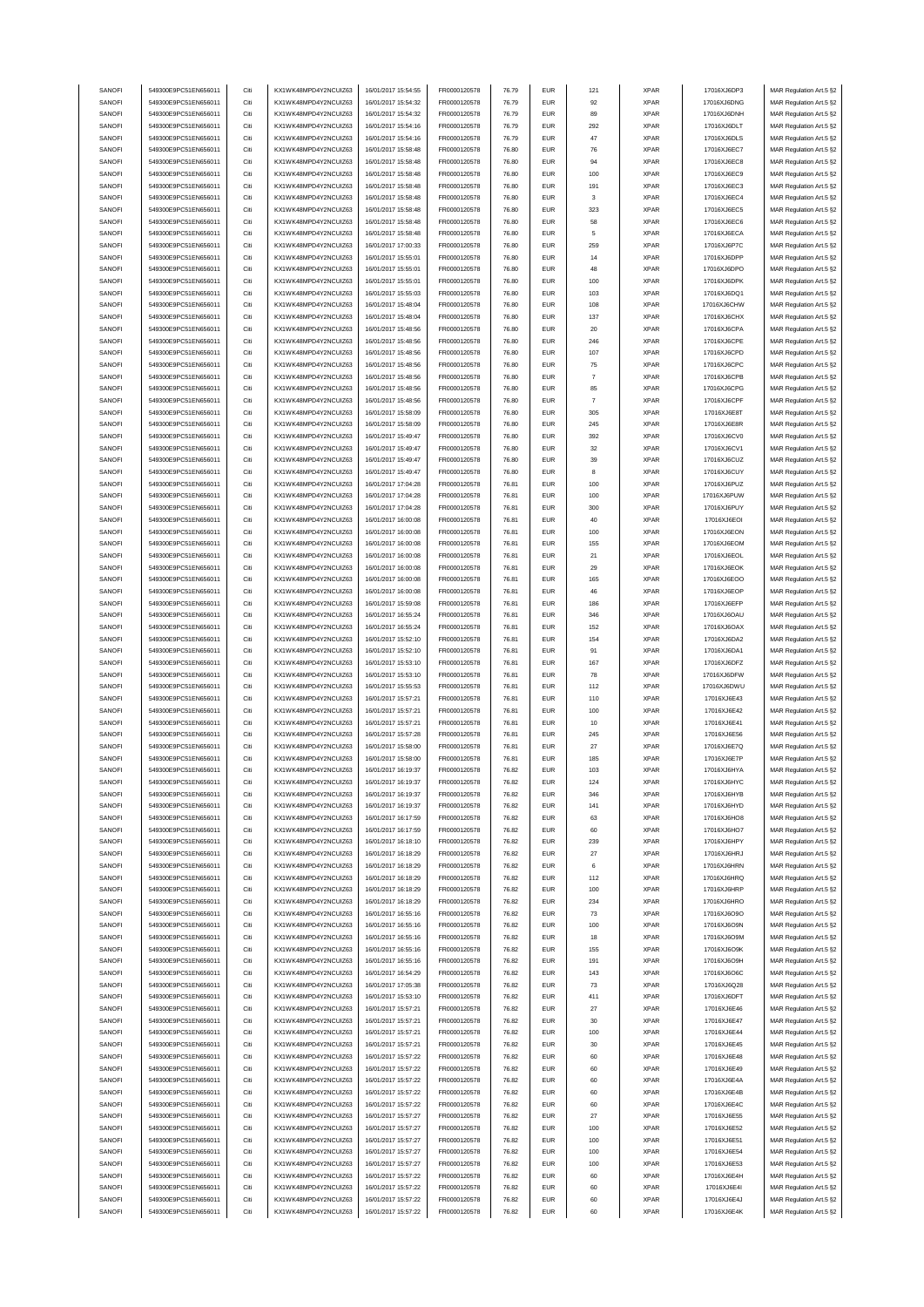| SANOFI | 549300E9PC51EN656011 | Citi | KX1WK48MPD4Y2NCUIZ63  | 16/01/2017 15:57:22 | FR0000120578        | 76.82 | <b>EUR</b> | 60             | <b>XPAR</b> | 17016XJ6E4D  | MAR Regulation Art.5 §2 |
|--------|----------------------|------|-----------------------|---------------------|---------------------|-------|------------|----------------|-------------|--------------|-------------------------|
| SANOFI | 549300E9PC51EN656011 | Citi | KX1WK48MPD4Y2NCUIZ63  | 16/01/2017 15:57:22 | FR0000120578        | 76.82 | <b>EUR</b> | 60             | <b>XPAR</b> | 17016XJ6E4E  | MAR Regulation Art.5 §2 |
|        |                      |      |                       |                     |                     |       |            |                |             |              |                         |
| SANOFI | 549300E9PC51EN656011 | Citi | KX1WK48MPD4Y2NCUIZ63  | 16/01/2017 15:57:22 | FR0000120578        | 76.82 | <b>EUR</b> | 60             | <b>XPAR</b> | 17016XJ6E4F  | MAR Regulation Art.5 §2 |
| SANOFI | 549300E9PC51EN656011 | Citi | KX1WK48MPD4Y2NCUIZ63  | 16/01/2017 15:57:22 | FR0000120578        | 76.82 | <b>EUR</b> | 60             | <b>XPAR</b> | 17016XJ6E4G  | MAR Regulation Art.5 §2 |
| SANOFI | 549300E9PC51EN656011 | Citi | KX1WK48MPD4Y2NCUIZ63  | 16/01/2017 15:57:22 | FR0000120578        | 76.82 | <b>EUR</b> | 60             | <b>XPAR</b> | 17016XJ6E4L  | MAR Regulation Art.5 §2 |
| SANOFI | 549300E9PC51EN656011 | Citi | KX1WK48MPD4Y2NCUIZ63  | 16/01/2017 15:57:22 | FR0000120578        | 76.82 | <b>EUR</b> | 60             | <b>XPAR</b> | 17016XJ6E4M  | MAR Regulation Art.5 §2 |
| SANOFI | 549300E9PC51EN656011 | Citi | KX1WK48MPD4Y2NCUIZ63  | 16/01/2017 15:57:25 | FR0000120578        | 76.82 | <b>EUR</b> | 100            | <b>XPAR</b> | 17016XJ6E4U  | MAR Regulation Art.5 §2 |
| SANOFI | 549300E9PC51EN656011 | Citi | KX1WK48MPD4Y2NCUIZ63  | 16/01/2017 15:57:25 | FR0000120578        | 76.82 | <b>EUR</b> | 27             | <b>XPAR</b> | 17016XJ6E4V  | MAR Regulation Art.5 §2 |
|        |                      |      |                       |                     |                     |       |            |                |             |              |                         |
| SANOFI | 549300E9PC51EN656011 | Citi | KX1WK48MPD4Y2NCUIZ63  | 16/01/2017 15:51:58 | FR0000120578        | 76.82 | <b>EUR</b> | 30             | <b>XPAR</b> | 17016XJ6D8O  | MAR Regulation Art.5 §2 |
| SANOFI | 549300E9PC51EN656011 | Citi | KX1WK48MPD4Y2NCUIZ63  | 16/01/2017 15:51:58 | FR0000120578        | 76.82 | <b>EUR</b> | 44             | <b>XPAR</b> | 17016XJ6D8Q  | MAR Regulation Art.5 §2 |
| SANOFI | 549300E9PC51EN656011 | Citi | KX1WK48MPD4Y2NCUIZ63  | 16/01/2017 15:45:26 | FR0000120578        | 76.82 | <b>EUR</b> | 245            | <b>XPAR</b> | 17016XJ6BVG  | MAR Regulation Art.5 §2 |
| SANOFI | 549300E9PC51EN656011 | Citi | KX1WK48MPD4Y2NCUIZ63  | 16/01/2017 15:45:27 | FR0000120578        | 76.82 | <b>EUR</b> | 210            | <b>XPAR</b> | 17016XJ6BVH  | MAR Regulation Art.5 §2 |
| SANOFI | 549300E9PC51EN656011 | Citi | KX1WK48MPD4Y2NCUIZ63  | 16/01/2017 15:47:06 | FR0000120578        | 76.82 | <b>EUR</b> | 245            | <b>XPAR</b> | 17016XJ6C6H  | MAR Regulation Art.5 §2 |
|        |                      |      |                       |                     |                     |       |            |                |             |              |                         |
| SANOFI | 549300E9PC51EN656011 | Citi | KX1WK48MPD4Y2NCUIZ63  | 16/01/2017 15:47:06 | FR0000120578        | 76.82 | <b>EUR</b> | 203            | <b>XPAR</b> | 17016XJ6C6K  | MAR Regulation Art.5 §2 |
| SANOFI | 549300E9PC51EN656011 | Citi | KX1WK48MPD4Y2NCUIZ63  | 16/01/2017 15:47:06 | FR0000120578        | 76.82 | <b>EUR</b> | 42             | <b>XPAR</b> | 17016XJ6C6J  | MAR Regulation Art.5 §2 |
| SANOFI | 549300E9PC51EN656011 | Citi | KX1WK48MPD4Y2NCUIZ63  | 16/01/2017 16:13:00 | FR0000120578        | 76.83 | <b>EUR</b> | 91             | <b>XPAR</b> | 17016XJ6GRH  | MAR Regulation Art.5 §2 |
| SANOFI | 549300E9PC51EN656011 | Citi | KX1WK48MPD4Y2NCUIZ63  | 16/01/2017 16:17:59 | FR0000120578        | 76.83 | <b>EUR</b> | 145            | <b>XPAR</b> | 17016XJ6HO6  | MAR Regulation Art.5 §2 |
| SANOFI | 549300E9PC51EN656011 | Citi | KX1WK48MPD4Y2NCLIIZ63 | 16/01/2017 16:17:59 | FR0000120578        | 76.83 | <b>EUR</b> | 176            | <b>XPAR</b> | 17016XJ6HO3  | MAR Regulation Art.5 §2 |
| SANOFI | 549300E9PC51EN656011 | Citi | KX1WK48MPD4Y2NCUIZ63  | 16/01/2017 16:54:24 | FR0000120578        | 76.83 | <b>EUR</b> | 152            | <b>XPAR</b> | 17016XJ6O67  |                         |
|        |                      |      |                       |                     |                     |       |            |                |             |              | MAR Regulation Art.5 §2 |
| SANOFI | 549300E9PC51EN656011 | Citi | KX1WK48MPD4Y2NCUIZ63  | 16/01/2017 16:54:24 | FR0000120578        | 76.83 | <b>EUR</b> | 88             | <b>XPAR</b> | 17016XJ6O66  | MAR Regulation Art.5 §2 |
| SANOFI | 549300E9PC51EN656011 | Citi | KX1WK48MPD4Y2NCUIZ63  | 16/01/2017 16:54:02 | FR0000120578        | 76.83 | <b>EUR</b> | 189            | <b>XPAR</b> | 17016XJ6O4Q  | MAR Regulation Art.5 §2 |
| SANOFI | 549300E9PC51EN656011 | Citi | KX1WK48MPD4Y2NCUIZ63  | 16/01/2017 15:57:21 | FR0000120578        | 76.83 | <b>EUR</b> | 151            | <b>XPAR</b> | 17016XJ6E3U  | MAR Regulation Art.5 §2 |
| SANOFI | 549300E9PC51EN656011 | Citi | KX1WK48MPD4Y2NCUIZ63  | 16/01/2017 15:57:21 | FR0000120578        | 76.83 | <b>EUR</b> | 956            | <b>XPAR</b> | 17016XJ6E3X  | MAR Regulation Art.5 §2 |
| SANOFI | 549300E9PC51EN656011 | Citi | KX1WK48MPD4Y2NCUIZ63  | 16/01/2017 16:25:56 | FR0000120578        | 76.83 | <b>EUR</b> | 136            | <b>XPAR</b> | 17016XJ6JEV  | MAR Regulation Art.5 §2 |
| SANOFI | 549300E9PC51EN656011 | Citi | KX1WK48MPD4Y2NCLIIZ63 | 16/01/2017 16:25:56 | FR0000120578        | 76.83 | <b>EUR</b> | 12             | <b>XPAR</b> | 17016XJ6JEU  | MAR Regulation Art.5 §2 |
|        |                      |      |                       |                     |                     |       |            |                |             |              |                         |
| SANOFI | 549300E9PC51EN656011 | Citi | KX1WK48MPD4Y2NCUIZ63  | 16/01/2017 16:25:36 | FR0000120578        | 76.83 | <b>EUR</b> | 69             | <b>XPAR</b> | 17016XJ6JDE  | MAR Regulation Art.5 §2 |
| SANOFI | 549300E9PC51EN656011 | Citi | KX1WK48MPD4Y2NCUIZ63  | 16/01/2017 16:25:27 | FR0000120578        | 76.83 | <b>EUR</b> | 160            | <b>XPAR</b> | 17016XJ6JC1  | MAR Regulation Art.5 §2 |
| SANOFI | 549300E9PC51EN656011 | Citi | KX1WK48MPD4Y2NCUIZ63  | 16/01/2017 15:43:59 | FR0000120578        | 76.83 | <b>EUR</b> | 245            | <b>XPAR</b> | 17016XJ6BMA  | MAR Regulation Art.5 §2 |
| SANOFI | 549300E9PC51EN656011 | Citi | KX1WK48MPD4Y2NCUIZ63  | 16/01/2017 15:51:22 | FR0000120578        | 76.83 | <b>EUR</b> | 44             | <b>XPAR</b> | 17016XJ6D5D  | MAR Regulation Art.5 §2 |
| SANOFI | 549300E9PC51EN656011 | Citi | KX1WK48MPD4Y2NCUIZ63  | 16/01/2017 15:44:51 | FR0000120578        | 76.83 | <b>EUR</b> | 100            | <b>XPAR</b> | 17016XJ6BR6  | MAR Regulation Art.5 §2 |
|        |                      |      |                       |                     |                     |       |            |                |             |              |                         |
| SANOFI | 549300E9PC51EN656011 | Citi | KX1WK48MPD4Y2NCUIZ63  | 16/01/2017 15:44:51 | FR0000120578        | 76.83 | <b>EUR</b> | 100            | <b>XPAR</b> | 17016XJ6BR8  | MAR Regulation Art.5 §2 |
| SANOFI | 549300E9PC51EN656011 | Citi | KX1WK48MPD4Y2NCUIZ63  | 16/01/2017 15:51:58 | FR0000120578        | 76.83 | <b>EUR</b> | 50             | <b>XPAR</b> | 17016XJ6D8I  | MAR Regulation Art.5 §2 |
| SANOFI | 549300E9PC51EN656011 | Citi | KX1WK48MPD4Y2NCUIZ63  | 16/01/2017 15:51:58 | FR0000120578        | 76.83 | <b>EUR</b> | 85             | <b>XPAR</b> | 17016XJ6D8L  | MAR Regulation Art.5 §2 |
| SANOFI | 549300E9PC51EN656011 | Citi | KX1WK48MPD4Y2NCUIZ63  | 16/01/2017 15:51:58 | FR0000120578        | 76.83 | <b>EUR</b> | 100            | <b>XPAR</b> | 17016XJ6D8K  | MAR Regulation Art.5 §2 |
| SANOFI | 549300E9PC51EN656011 | Citi | KX1WK48MPD4Y2NCUIZ63  | 16/01/2017 15:45:04 | FR0000120578        | 76.83 | <b>EUR</b> | 367            | <b>XPAR</b> | 17016XJ6BTJ  | MAR Regulation Art.5 §2 |
|        | 549300E9PC51EN656011 | Citi |                       | 16/01/2017 15:45:04 |                     |       | <b>EUR</b> |                |             |              |                         |
| SANOFI |                      |      | KX1WK48MPD4Y2NCUIZ63  |                     | FR0000120578        | 76.83 |            | 45             | <b>XPAR</b> | 17016XJ6BTI  | MAR Regulation Art.5 §2 |
| SANOFI | 549300E9PC51EN656011 | Citi | KX1WK48MPD4Y2NCUIZ63  | 16/01/2017 15:51:48 | FR0000120578        | 76.83 | <b>EUR</b> | 201            | <b>XPAR</b> | 17016XJ6D7X  | MAR Regulation Art.5 §2 |
| SANOFI | 549300E9PC51EN656011 | Citi | KX1WK48MPD4Y2NCUIZ63  | 16/01/2017 15:51:48 | FR0000120578        | 76.83 | <b>EUR</b> | 54             | <b>XPAR</b> | 17016XJ6D7Y  | MAR Regulation Art.5 §2 |
| SANOFI | 549300E9PC51EN656011 | Citi | KX1WK48MPD4Y2NCUIZ63  | 16/01/2017 15:51:58 | FR0000120578        | 76.83 | <b>EUR</b> | 10             | <b>XPAR</b> | 17016XJ6D8E  | MAR Regulation Art.5 §2 |
| SANOFI | 549300E9PC51EN656011 | Citi | KX1WK48MPD4Y2NCUIZ63  | 16/01/2017 15:45:26 | FR0000120578        | 76.83 | <b>EUR</b> | 245            | <b>XPAR</b> | 17016XJ6BVE  | MAR Regulation Art.5 §2 |
| SANOFI | 549300E9PC51EN656011 | Citi | KX1WK48MPD4Y2NCUIZ63  | 16/01/2017 15:51:58 | FR0000120578        | 76.83 | <b>EUR</b> | 690            | <b>XPAR</b> | 17016XJ6D8A  | MAR Regulation Art.5 §2 |
| SANOFI | 549300E9PC51EN656011 | Citi | KX1WK48MPD4Y2NCUIZ63  | 16/01/2017 15:46:16 | FR0000120578        | 76.83 | <b>EUR</b> | 165            | <b>XPAR</b> |              |                         |
|        |                      |      |                       |                     |                     |       |            |                |             | 17016XJ6C0Y  | MAR Regulation Art.5 §2 |
| SANOFI | 549300E9PC51EN656011 | Citi | KX1WK48MPD4Y2NCUIZ63  | 16/01/2017 15:46:16 | FR0000120578        | 76.83 | <b>EUR</b> | 80             | <b>XPAR</b> | 17016XJ6C0X  | MAR Regulation Art.5 §2 |
| SANOFI | 549300E9PC51EN656011 | Citi | KX1WK48MPD4Y2NCUIZ63  | 16/01/2017 15:46:50 | FR0000120578        | 76.83 | <b>EUR</b> | 151            | <b>XPAR</b> | 17016XJ6C46  | MAR Regulation Art.5 §2 |
| SANOFI | 549300E9PC51EN656011 | Citi | KX1WK48MPD4Y2NCUIZ63  | 16/01/2017 15:46:40 | FR0000120578        | 76.83 | <b>EUR</b> | 94             | <b>XPAR</b> | 17016XJ6C3G  | MAR Regulation Art.5 §2 |
| SANOFI | 549300E9PC51EN656011 | Citi | KX1WK48MPD4Y2NCUIZ63  | 16/01/2017 17:04:46 | FR0000120578        | 76.84 | <b>EUR</b> | 90             | <b>XPAR</b> | 17016XJ6PWM  | MAR Regulation Art.5 §2 |
| SANOFI | 549300E9PC51EN656011 | Citi | KX1WK48MPD4Y2NCUIZ63  | 16/01/2017 17:04:46 | FR0000120578        | 76.84 | <b>EUR</b> | $20\,$         | <b>XPAR</b> | 17016XJ6PWN  | MAR Regulation Art.5 §2 |
|        |                      |      |                       |                     |                     |       |            |                |             |              |                         |
| SANOFI | 549300E9PC51EN656011 | Citi | KX1WK48MPD4Y2NCUIZ63  | 16/01/2017 17:05:05 | FR0000120578        | 76.84 | <b>EUR</b> | 146            | <b>XPAR</b> | 17016XJ6PZ0  | MAR Regulation Art.5 §2 |
| SANOFI | 549300E9PC51EN656011 | Citi | KX1WK48MPD4Y2NCUIZ63  | 16/01/2017 17:09:04 | FR0000120578        | 76.84 | <b>EUR</b> | 346            | <b>XPAR</b> | 17016XJ6QML  | MAR Regulation Art.5 §2 |
| SANOFI | 549300E9PC51EN656011 | Citi | KX1WK48MPD4Y2NCUIZ63  | 16/01/2017 16:17:16 | FR0000120578        | 76.84 | <b>EUR</b> | 33             | <b>XPAR</b> | 17016XJ6HKI  | MAR Regulation Art.5 §2 |
| SANOFI | 549300E9PC51EN656011 | Citi | KX1WK48MPD4Y2NCUIZ63  | 16/01/2017 16:17:40 | FR0000120578        | 76.84 | <b>EUR</b> | 111            | <b>XPAR</b> | 17016XJ6HM7  | MAR Regulation Art.5 §2 |
| SANOFI | 549300E9PC51EN656011 | Citi | KX1WK48MPD4Y2NCUIZ63  | 16/01/2017 16:17:40 | FR0000120578        | 76.84 | <b>EUR</b> | 50             | <b>XPAR</b> | 17016XJ6HM6  | MAR Regulation Art.5 §2 |
|        |                      |      | KX1WK48MPD4Y2NCUIZ63  |                     |                     |       |            |                |             |              |                         |
| SANOFI | 549300E9PC51EN656011 | Citi |                       | 16/01/2017 16:01:06 | FR0000120578        | 76.84 | <b>EUR</b> | 395            | <b>XPAR</b> | 17016XJ6EWW  | MAR Regulation Art.5 §2 |
| SANOFI | 549300E9PC51EN656011 | Citi | KX1WK48MPD4Y2NCUIZ63  | 16/01/2017 16:01:06 | FR0000120578        | 76.84 | <b>EUR</b> | 201            | <b>XPAR</b> | 17016XJ6EWX  | MAR Regulation Art.5 §2 |
| SANOFI | 549300E9PC51EN656011 | Citi | KX1WK48MPD4Y2NCUIZ63  | 16/01/2017 16:01:06 | FR0000120578        | 76.84 | <b>EUR</b> | 97             | <b>XPAR</b> | 17016XJ6EWT  | MAR Regulation Art.5 §2 |
| SANOFI | 549300E9PC51EN656011 | Citi | KX1WK48MPD4Y2NCUIZ63  | 16/01/2017 16:01:06 | FR0000120578        | 76.84 | <b>EUR</b> | 186            | <b>XPAR</b> | 17016XJ6EWV  | MAR Regulation Art.5 §2 |
| SANOFI | 549300E9PC51EN656011 | Citi | KX1WK48MPD4Y2NCUIZ63  | 16/01/2017 16:01:06 | FR0000120578        | 76.84 | <b>EUR</b> | 338            | <b>XPAR</b> | 17016XJ6EWU  | MAR Regulation Art.5 §2 |
| SANOFI | 549300E9PC51EN656011 |      | KX1WK48MPD4Y2NCLIIZ63 | 16/01/2017 16:54:02 | <b>ER0000120578</b> | 76.84 |            | 346            | <b>XPAR</b> | 17016X.I6O4P | MAR Regulation Art 5 82 |
|        |                      |      |                       |                     |                     |       |            |                |             |              |                         |
| SANOFI | 549300E9PC51EN656011 | Citi | KX1WK48MPD4Y2NCUIZ63  | 16/01/2017 16:25:22 | FR0000120578        | 76.84 | <b>EUR</b> | 138            | <b>XPAR</b> | 17016XJ6JAY  | MAR Regulation Art.5 §2 |
| SANOFI | 549300E9PC51EN656011 | Citi | KX1WK48MPD4Y2NCUIZ63  | 16/01/2017 16:25:22 | FR0000120578        | 76.84 | <b>EUR</b> | 104            | <b>XPAR</b> | 17016XJ6JB1  | MAR Regulation Art.5 §2 |
| SANOFI | 549300E9PC51EN656011 | Citi | KX1WK48MPD4Y2NCUIZ63  | 16/01/2017 15:43:38 | FR0000120578        | 76.84 | <b>EUR</b> | 83             | <b>XPAR</b> | 17016XJ6BJZ  | MAR Regulation Art.5 §2 |
| SANOFI | 549300E9PC51EN656011 | Citi | KX1WK48MPD4Y2NCUIZ63  | 16/01/2017 15:51:20 | FR0000120578        | 76.84 | <b>EUR</b> | 81             | <b>XPAR</b> | 17016XJ6D5A  | MAR Regulation Art.5 §2 |
| SANOFI | 549300E9PC51EN656011 | Citi | KX1WK48MPD4Y2NCUIZ63  | 16/01/2017 15:51:20 | FR0000120578        | 76.84 | <b>EUR</b> | 43             | <b>XPAR</b> | 17016XJ6D5B  | MAR Regulation Art.5 §2 |
| SANOFI | 549300E9PC51EN656011 | Citi | KX1WK48MPD4Y2NCUIZ63  | 16/01/2017 15:51:20 | FR0000120578        | 76.84 | <b>EUR</b> | 163            | <b>XPAR</b> | 17016XJ6D59  | MAR Regulation Art.5 §2 |
|        |                      |      |                       |                     |                     |       |            |                |             |              |                         |
| SANOFI | 549300E9PC51EN656011 | Citi | KX1WK48MPD4Y2NCUIZ63  | 16/01/2017 15:51:20 | FR0000120578        | 76.84 | <b>EUR</b> | 135            | <b>XPAR</b> | 17016XJ6D58  | MAR Regulation Art.5 §2 |
| SANOFI | 549300E9PC51EN656011 | Citi | KX1WK48MPD4Y2NCUIZ63  | 16/01/2017 15:42:09 | FR0000120578        | 76.84 | <b>EUR</b> | 181            | <b>XPAR</b> | 17016XJ6B92  | MAR Regulation Art.5 §2 |
| SANOFI | 549300E9PC51EN656011 | Citi | KX1WK48MPD4Y2NCUIZ63  | 16/01/2017 15:42:09 | FR0000120578        | 76.84 | <b>EUR</b> | 100            | <b>XPAR</b> | 17016XJ6B95  | MAR Regulation Art.5 §2 |
| SANOFI | 549300E9PC51EN656011 | Citi | KX1WK48MPD4Y2NCUIZ63  | 16/01/2017 15:42:09 | FR0000120578        | 76.84 | <b>EUR</b> | 155            | <b>XPAR</b> | 17016XJ6B96  | MAR Regulation Art.5 §2 |
| SANOFI | 549300E9PC51EN656011 | Citi | KX1WK48MPD4Y2NCUIZ63  | 16/01/2017 15:39:01 | FR0000120578        | 76.84 | <b>EUR</b> | 197            | <b>XPAR</b> | 17016XJ6AJF  | MAR Regulation Art.5 §2 |
|        |                      |      |                       |                     |                     |       |            |                |             | 17016XJ6AJZ  |                         |
| SANOFI | 549300E9PC51EN656011 | Citi | KX1WK48MPD4Y2NCUIZ63  | 16/01/2017 15:39:04 | FR0000120578        | 76.84 | <b>EUR</b> | 201            | <b>XPAR</b> |              | MAR Regulation Art.5 §2 |
| SANOFI | 549300E9PC51EN656011 | Citi | KX1WK48MPD4Y2NCUIZ63  | 16/01/2017 17:06:35 | FR0000120578        | 76.85 | <b>EUR</b> | 100            | XPAR        | 17016XJ6Q7J  | MAR Regulation Art.5 §2 |
| SANOFI | 549300E9PC51EN656011 | Citi | KX1WK48MPD4Y2NCUIZ63  | 16/01/2017 17:06:49 | FR0000120578        | 76.85 | <b>EUR</b> | 84             | <b>XPAR</b> | 17016XJ6Q9V  | MAR Regulation Art.5 §2 |
| SANOFI | 549300E9PC51EN656011 | Citi | KX1WK48MPD4Y2NCUIZ63  | 16/01/2017 17:06:49 | FR0000120578        | 76.85 | <b>EUR</b> | 184            | <b>XPAR</b> | 17016XJ6Q9U  | MAR Regulation Art.5 §2 |
| SANOFI | 549300E9PC51EN656011 | Citi | KX1WK48MPD4Y2NCUIZ63  | 16/01/2017 17:06:49 | FR0000120578        | 76.85 | <b>EUR</b> | 72             | XPAR        | 17016XJ6Q9R  | MAR Regulation Art.5 §2 |
| SANOFI | 549300E9PC51EN656011 | Citi | KX1WK48MPD4Y2NCUIZ63  | 16/01/2017 17:06:49 | FR0000120578        | 76.85 | <b>EUR</b> | 217            | <b>XPAR</b> | 17016XJ6Q9Q  | MAR Regulation Art.5 §2 |
|        |                      |      |                       |                     |                     |       |            |                |             |              |                         |
| SANOFI | 549300E9PC51EN656011 | Citi | KX1WK48MPD4Y2NCUIZ63  | 16/01/2017 17:06:49 | FR0000120578        | 76.85 | <b>EUR</b> | 91             | <b>XPAR</b> | 17016XJ6Q9T  | MAR Regulation Art.5 §2 |
| SANOFI | 549300E9PC51EN656011 | Citi | KX1WK48MPD4Y2NCUIZ63  | 16/01/2017 17:06:49 | FR0000120578        | 76.85 | <b>EUR</b> | 196            | <b>XPAR</b> | 17016XJ6Q9S  | MAR Regulation Art.5 §2 |
| SANOFI | 549300E9PC51EN656011 | Citi | KX1WK48MPD4Y2NCUIZ63  | 16/01/2017 17:06:49 | FR0000120578        | 76.85 | <b>EUR</b> | 125            | <b>XPAR</b> | 17016XJ6Q9P  | MAR Regulation Art.5 §2 |
| SANOFI | 549300E9PC51EN656011 | Citi | KX1WK48MPD4Y2NCUIZ63  | 16/01/2017 17:06:49 | FR0000120578        | 76.85 | <b>EUR</b> | 135            | <b>XPAR</b> | 17016XJ6Q9O  | MAR Regulation Art.5 §2 |
| SANOFI | 549300E9PC51EN656011 | Citi | KX1WK48MPD4Y2NCUIZ63  | 16/01/2017 17:06:49 | FR0000120578        | 76.85 | <b>EUR</b> | 48             | <b>XPAR</b> | 17016XJ6Q9L  | MAR Regulation Art.5 §2 |
| SANOFI | 549300E9PC51EN656011 | Citi | KX1WK48MPD4Y2NCUIZ63  | 16/01/2017 16:12:42 | FR0000120578        | 76.85 | <b>EUR</b> | 160            | <b>XPAR</b> | 17016XJ6GP0  | MAR Regulation Art.5 §2 |
|        |                      |      |                       |                     |                     |       |            |                |             |              |                         |
| SANOFI | 549300E9PC51EN656011 | Citi | KX1WK48MPD4Y2NCUIZ63  | 16/01/2017 17:07:19 | FR0000120578        | 76.85 | <b>EUR</b> | $\overline{2}$ | <b>XPAR</b> | 17016XJ6QC8  | MAR Regulation Art.5 §2 |
| SANOFI | 549300E9PC51EN656011 | Citi | KX1WK48MPD4Y2NCUIZ63  | 16/01/2017 17:07:19 | FR0000120578        | 76.85 | <b>EUR</b> | 117            | XPAR        | 17016XJ6QC7  | MAR Regulation Art.5 §2 |
| SANOFI | 549300E9PC51EN656011 | Citi | KX1WK48MPD4Y2NCUIZ63  | 16/01/2017 17:07:22 | FR0000120578        | 76.85 | <b>EUR</b> | 100            | <b>XPAR</b> | 17016XJ6QCF  | MAR Regulation Art.5 §2 |
| SANOFI | 549300E9PC51EN656011 | Citi | KX1WK48MPD4Y2NCUIZ63  | 16/01/2017 17:07:22 | FR0000120578        | 76.85 | <b>EUR</b> | 110            | <b>XPAR</b> | 17016XJ6QCE  | MAR Regulation Art.5 §2 |
| SANOFI | 549300E9PC51EN656011 | Citi | KX1WK48MPD4Y2NCUIZ63  | 16/01/2017 17:05:05 | FR0000120578        | 76.85 | <b>EUR</b> | 100            | <b>XPAR</b> | 17016XJ6PZB  | MAR Regulation Art.5 §2 |
| SANOFI | 549300E9PC51EN656011 | Citi | KX1WK48MPD4Y2NCUIZ63  | 16/01/2017 17:05:05 | FR0000120578        | 76.85 | <b>EUR</b> | 90             | <b>XPAR</b> | 17016XJ6PZF  |                         |
|        |                      |      |                       |                     |                     |       |            |                |             |              | MAR Regulation Art.5 §2 |
| SANOFI | 549300E9PC51EN656011 | Citi | KX1WK48MPD4Y2NCUIZ63  | 16/01/2017 17:05:05 | FR0000120578        | 76.85 | <b>EUR</b> | 212            | <b>XPAR</b> | 17016XJ6PZD  | MAR Regulation Art.5 §2 |
| SANOFI | 549300E9PC51EN656011 | Citi | KX1WK48MPD4Y2NCUIZ63  | 16/01/2017 17:05:05 | FR0000120578        | 76.85 | <b>EUR</b> | 184            | <b>XPAR</b> | 17016XJ6PZI  | MAR Regulation Art.5 §2 |
| SANOFI | 549300E9PC51EN656011 | Citi | KX1WK48MPD4Y2NCUIZ63  | 16/01/2017 17:05:05 | FR0000120578        | 76.85 | <b>EUR</b> | 100            | <b>XPAR</b> | 17016XJ6PZG  | MAR Regulation Art.5 §2 |
| SANOFI | 549300E9PC51EN656011 | Citi | KX1WK48MPD4Y2NCUIZ63  | 16/01/2017 17:05:05 | FR0000120578        | 76.85 | <b>EUR</b> | 101            | <b>XPAR</b> | 17016XJ6PZH  | MAR Regulation Art.5 §2 |
| SANOFI | 549300E9PC51EN656011 | Citi | KX1WK48MPD4Y2NCUIZ63  | 16/01/2017 17:05:05 | FR0000120578        | 76.85 | <b>EUR</b> | 196            | <b>XPAR</b> | 17016XJ6PZ6  | MAR Regulation Art.5 §2 |
| SANOFI | 549300E9PC51EN656011 | Citi | KX1WK48MPD4Y2NCUIZ63  | 16/01/2017 17:05:05 | FR0000120578        | 76.85 | <b>EUR</b> | 150            | <b>XPAR</b> | 17016XJ6PZ3  |                         |
|        |                      |      |                       |                     |                     |       |            |                |             |              | MAR Regulation Art.5 §2 |
| SANOFI | 549300E9PC51EN656011 | Citi | KX1WK48MPD4Y2NCUIZ63  | 16/01/2017 17:05:05 | FR0000120578        | 76.85 | <b>EUR</b> | 204            | <b>XPAR</b> | 17016XJ6PZ8  | MAR Regulation Art.5 §2 |
| SANOFI | 549300E9PC51EN656011 | Citi | KX1WK48MPD4Y2NCUIZ63  | 16/01/2017 16:24:14 | FR0000120578        | 76.85 | <b>EUR</b> | 100            | <b>XPAR</b> | 17016XJ6J2L  | MAR Regulation Art.5 §2 |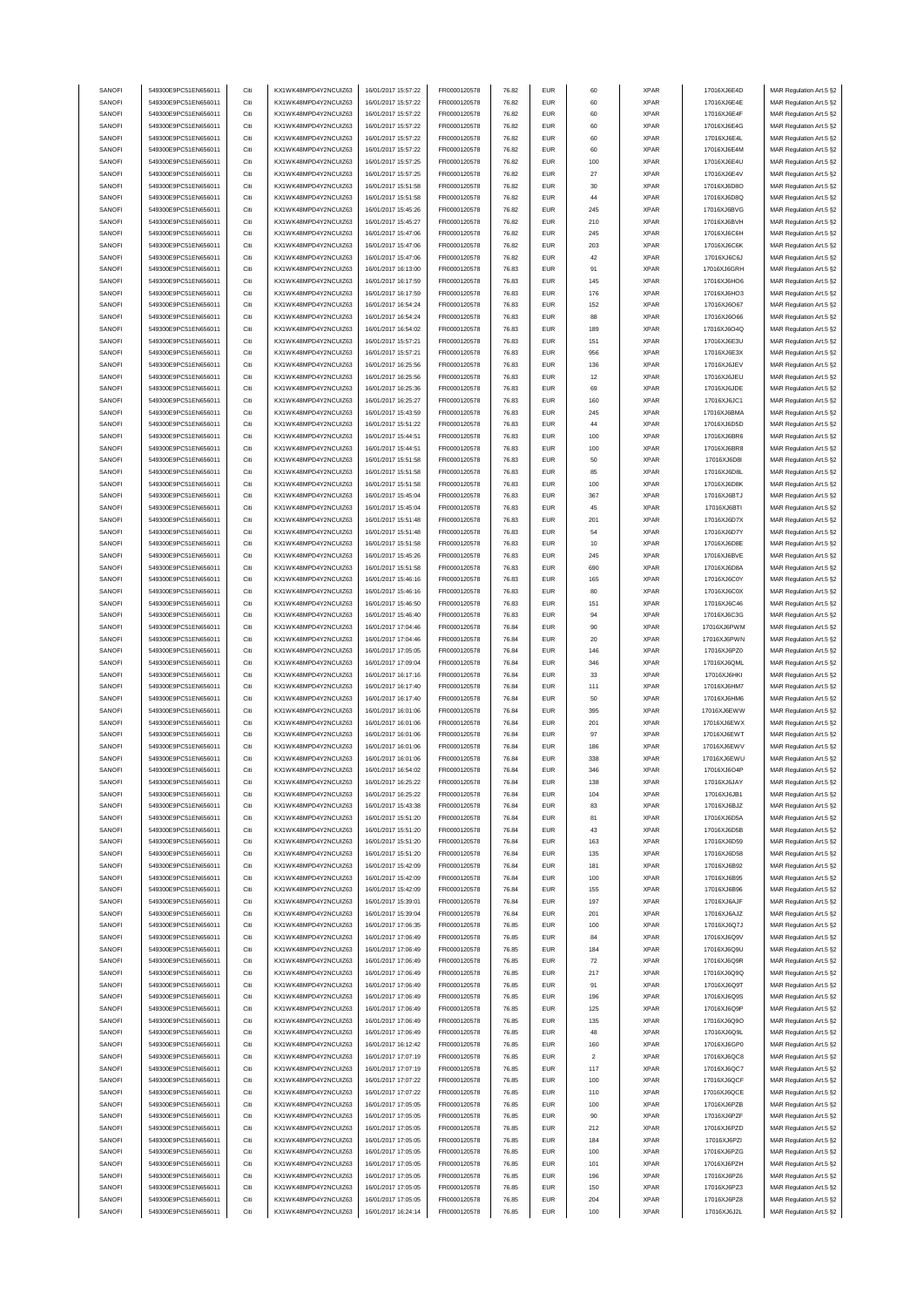| SANOFI        | 549300E9PC51EN656011 | Citi | KX1WK48MPD4Y2NCUIZ63  | 16/01/2017 16:24:14 | FR0000120578 | 76.85        | <b>EUR</b> | 45             | <b>XPAR</b> | 17016XJ6J2N  | MAR Regulation Art.5 §2 |
|---------------|----------------------|------|-----------------------|---------------------|--------------|--------------|------------|----------------|-------------|--------------|-------------------------|
| SANOFI        | 549300E9PC51EN656011 | Citi | KX1WK48MPD4Y2NCUIZ63  | 16/01/2017 17:09:31 | FR0000120578 | 76.85        | <b>EUR</b> | 65             | <b>XPAR</b> | 17016XJ6QSB  | MAR Regulation Art.5 §2 |
|               |                      |      |                       |                     |              |              |            |                |             |              |                         |
| SANOFI        | 549300E9PC51EN656011 | Citi | KX1WK48MPD4Y2NCUIZ63  | 16/01/2017 17:09:31 | FR0000120578 | 76.85        | <b>EUR</b> | 50             | <b>XPAR</b> | 17016XJ6QSH  | MAR Regulation Art.5 §2 |
| SANOFI        | 549300E9PC51EN656011 | Citi | KX1WK48MPD4Y2NCUIZ63  | 16/01/2017 17:09:31 | FR0000120578 | 76.85        | <b>EUR</b> | 100            | <b>XPAR</b> | 17016XJ6QSL  | MAR Regulation Art.5 §2 |
| SANOFI        | 549300E9PC51EN656011 | Citi | KX1WK48MPD4Y2NCUIZ63  | 16/01/2017 17:09:31 | FR0000120578 | 76.85        | <b>EUR</b> | 346            | <b>XPAR</b> | 17016XJ6QS7  | MAR Regulation Art.5 §2 |
| SANOFI        | 549300E9PC51EN656011 | Citi | KX1WK48MPD4Y2NCUIZ63  | 16/01/2017 17:08:07 | FR0000120578 | 76.85        | <b>EUR</b> | 80             | <b>XPAR</b> | 17016XJ6QGC  | MAR Regulation Art.5 §2 |
| SANOFI        | 549300E9PC51EN656011 | Citi | KX1WK48MPD4Y2NCUIZ63  | 16/01/2017 17:08:07 | FR0000120578 | 76.85        | <b>EUR</b> | 200            | XPAR        | 17016XJ6QGD  | MAR Regulation Art.5 §2 |
| SANOFI        | 549300E9PC51EN656011 | Citi | KX1WK48MPD4Y2NCUIZ63  | 16/01/2017 17:07:55 | FR0000120578 | 76.85        | <b>EUR</b> | 100            | <b>XPAR</b> | 17016XJ6QFB  | MAR Regulation Art.5 §2 |
|               |                      |      |                       |                     |              |              |            |                |             |              |                         |
| SANOFI        | 549300E9PC51EN656011 | Citi | KX1WK48MPD4Y2NCUIZ63  | 16/01/2017 17:07:55 | FR0000120578 | 76.85        | <b>EUR</b> | 80             | <b>XPAR</b> | 17016XJ6QFC  | MAR Regulation Art.5 §2 |
| SANOFI        | 549300E9PC51EN656011 | Citi | KX1WK48MPD4Y2NCUIZ63  | 16/01/2017 17:08:49 | FR0000120578 | 76.85        | <b>EUR</b> | 270            | <b>XPAR</b> | 17016XJ6QLF  | MAR Regulation Art.5 §2 |
| SANOFI        | 549300E9PC51EN656011 | Citi | KX1WK48MPD4Y2NCUIZ63  | 16/01/2017 17:08:49 | FR0000120578 | 76.85        | <b>EUR</b> | 76             | <b>XPAR</b> | 17016XJ6QL9  | MAR Regulation Art.5 §2 |
| SANOFI        | 549300E9PC51EN656011 | Citi | KX1WK48MPD4Y2NCUIZ63  | 16/01/2017 16:17:16 | FR0000120578 | 76.85        | <b>EUR</b> | 346            | <b>XPAR</b> | 17016XJ6HKH  | MAR Regulation Art.5 §2 |
| SANOFI        | 549300E9PC51EN656011 | Citi | KX1WK48MPD4Y2NCUIZ63  | 16/01/2017 16:53:55 | FR0000120578 | 76.85        | <b>EUR</b> | 346            | <b>XPAR</b> | 17016XJ6O4I  | MAR Regulation Art.5 §2 |
|               |                      |      |                       |                     |              |              |            |                |             |              |                         |
| SANOFI        | 549300E9PC51EN656011 | Citi | KX1WK48MPD4Y2NCUIZ63  | 16/01/2017 17:05:28 | FR0000120578 | 76.85        | <b>EUR</b> | 128            | <b>XPAR</b> | 17016XJ6Q1E  | MAR Regulation Art.5 §2 |
| SANOFI        | 549300E9PC51EN656011 | Citi | KX1WK48MPD4Y2NCUIZ63  | 16/01/2017 17:09:55 | FR0000120578 | 76.85        | <b>EUR</b> | 13             | <b>XPAR</b> | 17016XJ6QVH  | MAR Regulation Art.5 §2 |
| SANOFI        | 549300E9PC51EN656011 | Citi | KX1WK48MPD4Y2NCUIZ63  | 16/01/2017 17:12:29 | FR0000120578 | 76.85        | <b>EUR</b> | 273            | <b>XPAR</b> | 17016XJ6RCO  | MAR Regulation Art.5 §2 |
| SANOFI        | 549300E9PC51EN656011 | Citi | KX1WK48MPD4Y2NCUIZ63  | 16/01/2017 17:12:29 | FR0000120578 | 76.85        | <b>EUR</b> | 73             | <b>XPAR</b> | 17016XJ6RCM  | MAR Regulation Art.5 §2 |
| SANOFI        | 549300E9PC51EN656011 | Citi | KX1WK48MPD4Y2NCLIIZ63 | 16/01/2017 17:13:28 | FR0000120578 | 76.85        | <b>EUR</b> | 194            | <b>XPAR</b> | 17016XJ6RH3  | MAR Regulation Art.5 §2 |
| SANOFI        | 549300E9PC51EN656011 | Citi | KX1WK48MPD4Y2NCUIZ63  | 16/01/2017 17:13:28 | FR0000120578 | 76.85        | <b>EUR</b> | 39             | <b>XPAR</b> | 17016XJ6RH2  |                         |
|               |                      |      |                       |                     |              |              |            |                |             |              | MAR Regulation Art.5 §2 |
| SANOFI        | 549300E9PC51EN656011 | Citi | KX1WK48MPD4Y2NCUIZ63  | 16/01/2017 16:25:19 | FR0000120578 | 76.85        | <b>EUR</b> | 239            | <b>XPAR</b> | 17016XJ6JAI  | MAR Regulation Art.5 §2 |
| SANOFI        | 549300E9PC51EN656011 | Citi | KX1WK48MPD4Y2NCUIZ63  | 16/01/2017 16:25:19 | FR0000120578 | 76.85        | <b>EUR</b> | 117            | <b>XPAR</b> | 17016XJ6JAH  | MAR Regulation Art.5 §2 |
| SANOFI        | 549300E9PC51EN656011 | Citi | KX1WK48MPD4Y2NCUIZ63  | 16/01/2017 16:25:19 | FR0000120578 | 76.85        | <b>EUR</b> | 328            | <b>XPAR</b> | 17016XJ6JAJ  | MAR Regulation Art.5 §2 |
| SANOFI        | 549300E9PC51EN656011 | Citi | KX1WK48MPD4Y2NCUIZ63  | 16/01/2017 16:22:51 | FR0000120578 | 76.85        | <b>EUR</b> | 144            | <b>XPAR</b> | 17016XJ6ILU  | MAR Regulation Art.5 §2 |
| SANOFI        | 549300E9PC51EN656011 | Citi | KX1WK48MPD4Y2NCUIZ63  | 16/01/2017 15:43:16 | FR0000120578 | 76.85        | <b>EUR</b> | 245            | <b>XPAR</b> | 17016XJ6BIL  | MAR Regulation Art.5 §2 |
| SANOFI        | 549300E9PC51EN656011 | Citi | KX1WK48MPD4Y2NCLIIZ63 | 16/01/2017 17:13:16 | FR0000120578 | 76.85        | <b>EUR</b> | 80             | <b>XPAR</b> | 17016XJ6RGM  | MAR Regulation Art.5 §2 |
|               |                      |      |                       |                     |              |              |            |                |             |              |                         |
| SANOFI        | 549300E9PC51EN656011 | Citi | KX1WK48MPD4Y2NCUIZ63  | 16/01/2017 17:13:16 | FR0000120578 | 76.85        | <b>EUR</b> | 266            | <b>XPAR</b> | 17016XJ6RGO  | MAR Regulation Art.5 §2 |
| SANOFI        | 549300E9PC51EN656011 | Citi | KX1WK48MPD4Y2NCUIZ63  | 16/01/2017 17:13:41 | FR0000120578 | 76.85        | <b>EUR</b> | 102            | <b>XPAR</b> | 17016XJ6RII  | MAR Regulation Art.5 §2 |
| SANOFI        | 549300E9PC51EN656011 | Citi | KX1WK48MPD4Y2NCUIZ63  | 16/01/2017 17:13:43 | FR0000120578 | 76.85        | <b>EUR</b> | 15             | <b>XPAR</b> | 17016XJ6RIY  | MAR Regulation Art.5 §2 |
| SANOFI        | 549300E9PC51EN656011 | Citi | KX1WK48MPD4Y2NCUIZ63  | 16/01/2017 15:38:38 | FR0000120578 | 76.85        | <b>EUR</b> | 150            | <b>XPAR</b> | 17016XJ6AEA  | MAR Regulation Art.5 §2 |
| SANOFI        | 549300E9PC51EN656011 | Citi | KX1WK48MPD4Y2NCUIZ63  | 16/01/2017 15:39:35 | FR0000120578 | 76.85        | <b>EUR</b> | $\overline{7}$ | <b>XPAR</b> | 17016XJ6AQ5  | MAR Regulation Art.5 §2 |
|               |                      |      |                       |                     |              |              |            |                |             |              |                         |
| SANOFI        | 549300E9PC51EN656011 | Citi | KX1WK48MPD4Y2NCUIZ63  | 16/01/2017 16:21:09 | FR0000120578 | 76.86        | <b>EUR</b> | 18             | <b>XPAR</b> | 17016XJ6I6O  | MAR Regulation Art.5 §2 |
| SANOFI        | 549300E9PC51EN656011 | Citi | KX1WK48MPD4Y2NCUIZ63  | 16/01/2017 16:21:09 | FR0000120578 | 76.86        | <b>EUR</b> | 197            | <b>XPAR</b> | 17016XJ6I6N  | MAR Regulation Art.5 §2 |
| SANOFI        | 549300E9PC51EN656011 | Citi | KX1WK48MPD4Y2NCUIZ63  | 16/01/2017 16:21:09 | FR0000120578 | 76.86        | <b>EUR</b> | 100            | <b>XPAR</b> | 17016XJ6I6P  | MAR Regulation Art.5 §2 |
| SANOFI        | 549300E9PC51EN656011 | Citi | KX1WK48MPD4Y2NCUIZ63  | 16/01/2017 16:21:09 | FR0000120578 | 76.86        | <b>EUR</b> | 149            | <b>XPAR</b> | 17016XJ6I6M  | MAR Regulation Art.5 §2 |
| SANOFI        | 549300E9PC51EN656011 | Citi | KX1WK48MPD4Y2NCUIZ63  | 16/01/2017 16:12:37 | FR0000120578 | 76.86        | <b>EUR</b> | 79             | <b>XPAR</b> | 17016XJ6GOQ  | MAR Regulation Art.5 §2 |
| SANOFI        | 549300E9PC51EN656011 | Citi | KX1WK48MPD4Y2NCUIZ63  | 16/01/2017 16:12:37 | FR0000120578 | 76.86        | <b>EUR</b> | 121            | <b>XPAR</b> | 17016XJ6GOO  | MAR Regulation Art.5 §2 |
|               |                      |      |                       |                     |              |              |            |                |             |              |                         |
| SANOFI        | 549300E9PC51EN656011 | Citi | KX1WK48MPD4Y2NCUIZ63  | 16/01/2017 17:05:05 | FR0000120578 | 76.86        | <b>EUR</b> | 50             | <b>XPAR</b> | 17016XJ6PZJ  | MAR Regulation Art.5 §2 |
| SANOFI        | 549300E9PC51EN656011 | Citi | KX1WK48MPD4Y2NCUIZ63  | 16/01/2017 16:24:14 | FR0000120578 | 76.86        | <b>EUR</b> | 143            | <b>XPAR</b> | 17016XJ6J2D  | MAR Regulation Art.5 §2 |
| SANOFI        | 549300E9PC51EN656011 | Citi | KX1WK48MPD4Y2NCUIZ63  | 16/01/2017 16:24:14 | FR0000120578 | 76.86        | <b>EUR</b> | 45             | <b>XPAR</b> | 17016XJ6J2G  | MAR Regulation Art.5 §2 |
| SANOFI        | 549300E9PC51EN656011 | Citi | KX1WK48MPD4Y2NCUIZ63  | 16/01/2017 16:24:14 | FR0000120578 | 76.86        | <b>EUR</b> | 158            | <b>XPAR</b> | 17016XJ6J2F  | MAR Regulation Art.5 §2 |
| SANOFI        | 549300E9PC51EN656011 | Citi | KX1WK48MPD4Y2NCUIZ63  | 16/01/2017 17:08:14 | FR0000120578 | 76.86        | <b>EUR</b> | 338            | <b>XPAR</b> | 17016XJ6QGW  | MAR Regulation Art.5 §2 |
| SANOFI        | 549300E9PC51EN656011 | Citi | KX1WK48MPD4Y2NCUIZ63  | 16/01/2017 17:08:14 | FR0000120578 | 76.86        | <b>EUR</b> | 117            | <b>XPAR</b> |              |                         |
|               |                      |      |                       |                     |              |              |            |                |             | 17016XJ6QGV  | MAR Regulation Art.5 §2 |
| SANOFI        | 549300E9PC51EN656011 | Citi | KX1WK48MPD4Y2NCUIZ63  | 16/01/2017 17:08:14 | FR0000120578 | 76.86        | <b>EUR</b> | 150            | <b>XPAR</b> | 17016XJ6QGU  | MAR Regulation Art.5 §2 |
| SANOFI        | 549300E9PC51EN656011 | Citi | KX1WK48MPD4Y2NCUIZ63  | 16/01/2017 16:17:10 | FR0000120578 | 76.86        | <b>EUR</b> | 165            | <b>XPAR</b> | 17016XJ6HJV  | MAR Regulation Art.5 §2 |
| SANOFI        | 549300E9PC51EN656011 | Citi | KX1WK48MPD4Y2NCUIZ63  | 16/01/2017 17:08:40 | FR0000120578 | 76.86        | <b>EUR</b> | 100            | <b>XPAR</b> | 17016XJ6QJZ  | MAR Regulation Art.5 §2 |
| SANOFI        | 549300E9PC51EN656011 | Citi | KX1WK48MPD4Y2NCUIZ63  | 16/01/2017 17:08:40 | FR0000120578 | 76.86        | <b>EUR</b> | 100            | <b>XPAR</b> | 17016XJ6QK1  | MAR Regulation Art.5 §2 |
| SANOFI        | 549300E9PC51EN656011 | Citi | KX1WK48MPD4Y2NCUIZ63  | 16/01/2017 17:08:40 | FR0000120578 | 76.86        | <b>EUR</b> | 342            | <b>XPAR</b> | 17016XJ6QK2  | MAR Regulation Art.5 §2 |
|               |                      |      |                       |                     |              |              |            |                |             |              |                         |
| SANOFI        | 549300E9PC51EN656011 | Citi | KX1WK48MPD4Y2NCUIZ63  | 16/01/2017 16:17:10 | FR0000120578 | 76.86        | <b>EUR</b> | 170            | <b>XPAR</b> | 17016XJ6HJW  | MAR Regulation Art.5 §2 |
| SANOFI        | 549300E9PC51EN656011 | Citi | KX1WK48MPD4Y2NCUIZ63  | 16/01/2017 17:08:40 | FR0000120578 | 76.86        | <b>EUR</b> | 80             | <b>XPAR</b> | 17016XJ6QK0  | MAR Regulation Art.5 §2 |
| SANOFI        | 549300E9PC51EN656011 | Citi | KX1WK48MPD4Y2NCUIZ63  | 16/01/2017 17:08:40 | FR0000120578 | 76.86        | <b>EUR</b> | 164            | <b>XPAR</b> | 17016XJ6QK3  | MAR Regulation Art.5 §2 |
| SANOFI        | 549300E9PC51EN656011 | Citi | KX1WK48MPD4Y2NCUIZ63  | 16/01/2017 17:08:27 | FR0000120578 | 76.86        | <b>EUR</b> | 90             | <b>XPAR</b> | 17016XJ6QIX  | MAR Regulation Art.5 §2 |
| SANOFI        | 549300E9PC51EN656011 | Citi | KX1WK48MPD4Y2NCUIZ63  | 16/01/2017 17:08:27 | FR0000120578 | 76.86        | <b>EUR</b> | 200            | <b>XPAR</b> | 17016XJ6QIY  | MAR Regulation Art.5 §2 |
|               |                      |      | KX1WK48MPD4Y2NCUIZ63  |                     |              |              |            |                |             |              |                         |
| SANOFI        | 549300E9PC51EN656011 | Citi |                       | 16/01/2017 17:08:27 | FR0000120578 | 76.86        | <b>EUR</b> | 41             | <b>XPAR</b> | 17016XJ6QIZ  | MAR Regulation Art.5 §2 |
| SANOFI        | 549300E9PC51EN656011 | Citi | KX1WK48MPD4Y2NCUIZ63  | 16/01/2017 16:14:58 | FR0000120578 | 76.86        | <b>EUR</b> | 163            | <b>XPAR</b> | 17016XJ6H3B  | MAR Regulation Art.5 §2 |
| SANOFI        | 549300E9PC51EN656011 | Citi | KX1WK48MPD4Y2NCUIZ63  | 16/01/2017 16:14:58 | FR0000120578 | 76.86        | <b>EUR</b> | 177            | <b>XPAR</b> | 17016XJ6H3E  | MAR Regulation Art.5 §2 |
| SANOFI        | 549300E9PC51EN656011 | Citi | KX1WK48MPD4Y2NCUIZ63  | 16/01/2017 17:05:28 | FR0000120578 | 76.86        | <b>EUR</b> | 282            | <b>XPAR</b> | 17016XJ6Q1B  | MAR Regulation Art.5 §2 |
| SANOFI        | 549300E9PC51EN656011 | Citi | KX1WK48MPD4Y2NCUIZ63  | 16/01/2017 17:28:34 | FR0000120578 | 76.86        | <b>EUR</b> | 95             | <b>XPAR</b> | 17016XJ6UB5  | MAR Regulation Art.5 §2 |
| SANOFI        | 549300E9PC51EN656011 |      | KX1WK48MPD4Y2NCLIIZ63 | 16/01/2017 17:28:34 | FR0000120578 | <b>76.86</b> |            |                | <b>XPAR</b> | 17016X.I6UB4 | MAR Regulation Art 5 82 |
|               |                      |      |                       |                     |              |              |            |                |             |              |                         |
| SANOFI        | 549300E9PC51EN656011 | Citi | KX1WK48MPD4Y2NCUIZ63  | 16/01/2017 17:28:43 | FR0000120578 | 76.86        | <b>EUR</b> | 3              | <b>XPAR</b> | 17016XJ6UE6  | MAR Regulation Art.5 §2 |
| SANOFI        | 549300E9PC51EN656011 | Citi | KX1WK48MPD4Y2NCUIZ63  | 16/01/2017 15:40:56 | FR0000120578 | 76.86        | <b>EUR</b> | 99             | <b>XPAR</b> | 17016XJ6AYI  | MAR Regulation Art.5 §2 |
| SANOFI        | 549300E9PC51EN656011 | Citi | KX1WK48MPD4Y2NCUIZ63  | 16/01/2017 16:23:49 | FR0000120578 | 76.86        | <b>EUR</b> | 18             | <b>XPAR</b> | 17016XJ6IZ0  | MAR Regulation Art.5 §2 |
| SANOFI        | 549300E9PC51EN656011 | Citi | KX1WK48MPD4Y2NCUIZ63  | 16/01/2017 16:23:52 | FR0000120578 | 76.86        | <b>EUR</b> | 262            | <b>XPAR</b> | 17016XJ6IZ9  | MAR Regulation Art.5 §2 |
| SANOFI        | 549300E9PC51EN656011 | Citi | KX1WK48MPD4Y2NCUIZ63  | 16/01/2017 16:23:49 | FR0000120578 | 76.86        | <b>EUR</b> | 66             | <b>XPAR</b> | 17016XJ6IYZ  | MAR Regulation Art.5 §2 |
| SANOFI        | 549300E9PC51EN656011 | Citi | KX1WK48MPD4Y2NCUIZ63  | 16/01/2017 16:23:49 | FR0000120578 | 76.86        | <b>EUR</b> | 114            | <b>XPAR</b> | 17016XJ6IYY  | MAR Regulation Art.5 §2 |
|               |                      |      |                       |                     |              |              |            |                |             |              |                         |
| SANOFI        | 549300E9PC51EN656011 | Citi | KX1WK48MPD4Y2NCUIZ63  | 16/01/2017 16:23:49 | FR0000120578 | 76.86        | <b>EUR</b> | 116            | <b>XPAR</b> | 17016XJ6IYW  | MAR Regulation Art.5 §2 |
| SANOFI        | 549300E9PC51EN656011 | Citi | KX1WK48MPD4Y2NCUIZ63  | 16/01/2017 16:23:49 | FR0000120578 | 76.86        | <b>EUR</b> | 333            | <b>XPAR</b> | 17016XJ6IYV  | MAR Regulation Art.5 §2 |
| SANOFI        | 549300E9PC51EN656011 | Citi | KX1WK48MPD4Y2NCUIZ63  | 16/01/2017 16:23:49 | FR0000120578 | 76.86        | <b>EUR</b> | 156            | <b>XPAR</b> | 17016XJ6IYU  | MAR Regulation Art.5 §2 |
| SANOFI        | 549300E9PC51EN656011 | Citi | KX1WK48MPD4Y2NCUIZ63  | 16/01/2017 17:12:29 | FR0000120578 | 76.86        | <b>EUR</b> | 346            | <b>XPAR</b> | 17016XJ6RCJ  | MAR Regulation Art.5 §2 |
| SANOFI        | 549300E9PC51EN656011 | Citi | KX1WK48MPD4Y2NCUIZ63  | 16/01/2017 17:12:29 | FR0000120578 | 76.86        | <b>EUR</b> | 272            | <b>XPAR</b> | 17016XJ6RCL  | MAR Regulation Art.5 §2 |
| SANOFI        | 549300E9PC51EN656011 | Citi | KX1WK48MPD4Y2NCUIZ63  | 16/01/2017 16:22:51 | FR0000120578 | 76.86        | <b>EUR</b> | 346            | <b>XPAR</b> | 17016XJ6ILK  | MAR Regulation Art.5 §2 |
|               | 549300E9PC51EN656011 | Citi |                       |                     |              |              |            |                |             | 17016XJ6RP1  |                         |
| SANOFI        |                      |      | KX1WK48MPD4Y2NCUIZ63  | 16/01/2017 17:14:52 | FR0000120578 | 76.86        | <b>EUR</b> | 241            | XPAR        |              | MAR Regulation Art.5 §2 |
| SANOFI        | 549300E9PC51EN656011 | Citi | KX1WK48MPD4Y2NCUIZ63  | 16/01/2017 17:14:52 | FR0000120578 | 76.86        | <b>EUR</b> | 55             | <b>XPAR</b> | 17016XJ6RP2  | MAR Regulation Art.5 §2 |
| SANOFI        | 549300E9PC51EN656011 | Citi | KX1WK48MPD4Y2NCUIZ63  | 16/01/2017 15:43:08 | FR0000120578 | 76.86        | <b>EUR</b> | 168            | <b>XPAR</b> | 17016XJ6BIH  | MAR Regulation Art.5 §2 |
| SANOFI        | 549300E9PC51EN656011 | Citi | KX1WK48MPD4Y2NCUIZ63  | 16/01/2017 15:43:08 | FR0000120578 | 76.86        | <b>EUR</b> | ${\bf 77}$     | XPAR        | 17016XJ6BID  | MAR Regulation Art.5 §2 |
| SANOFI        | 549300E9PC51EN656011 | Citi | KX1WK48MPD4Y2NCUIZ63  | 16/01/2017 17:14:52 | FR0000120578 | 76.86        | <b>EUR</b> | 198            | <b>XPAR</b> | 17016XJ6RP4  | MAR Regulation Art.5 §2 |
| SANOFI        | 549300E9PC51EN656011 | Citi | KX1WK48MPD4Y2NCUIZ63  | 16/01/2017 17:14:52 | FR0000120578 | 76.86        | <b>EUR</b> | 100            | <b>XPAR</b> | 17016XJ6RP3  |                         |
|               |                      |      |                       |                     |              |              |            |                |             |              | MAR Regulation Art.5 §2 |
| SANOFI        | 549300E9PC51EN656011 | Citi | KX1WK48MPD4Y2NCUIZ63  | 16/01/2017 17:14:52 | FR0000120578 | 76.86        | <b>EUR</b> | 184            | <b>XPAR</b> | 17016XJ6RP6  | MAR Regulation Art.5 §2 |
| SANOFI        | 549300E9PC51EN656011 | Citi | KX1WK48MPD4Y2NCUIZ63  | 16/01/2017 17:14:52 | FR0000120578 | 76.86        | <b>EUR</b> | 164            | <b>XPAR</b> | 17016XJ6RP5  | MAR Regulation Art.5 §2 |
| SANOFI        | 549300E9PC51EN656011 | Citi | KX1WK48MPD4Y2NCUIZ63  | 16/01/2017 17:13:47 | FR0000120578 | 76.86        | <b>EUR</b> | 88             | <b>XPAR</b> | 17016XJ6RJF  | MAR Regulation Art.5 §2 |
| SANOFI        | 549300E9PC51EN656011 | Citi | KX1WK48MPD4Y2NCUIZ63  | 16/01/2017 17:13:47 | FR0000120578 | 76.86        | <b>EUR</b> | 117            | <b>XPAR</b> | 17016XJ6RJE  | MAR Regulation Art.5 §2 |
| SANOFI        | 549300E9PC51EN656011 | Citi | KX1WK48MPD4Y2NCUIZ63  | 16/01/2017 15:42:08 | FR0000120578 | 76.86        | <b>EUR</b> | 25             | <b>XPAR</b> | 17016XJ6B8X  | MAR Regulation Art.5 §2 |
|               |                      |      |                       |                     |              |              |            |                |             |              |                         |
| SANOFI        | 549300E9PC51EN656011 | Citi | KX1WK48MPD4Y2NCUIZ63  | 16/01/2017 15:42:08 | FR0000120578 | 76.86        | <b>EUR</b> | 121            | <b>XPAR</b> | 17016XJ6B8U  | MAR Regulation Art.5 §2 |
| SANOFI        | 549300E9PC51EN656011 | Citi | KX1WK48MPD4Y2NCUIZ63  | 16/01/2017 16:21:39 | FR0000120578 | 76.87        | <b>EUR</b> | 93             | XPAR        | 17016XJ6I9W  | MAR Regulation Art.5 §2 |
| <b>SANOFI</b> | 549300E9PC51EN656011 | Citi | KX1WK48MPD4Y2NCUIZ63  | 16/01/2017 16:21:39 | FR0000120578 | 76.87        | <b>EUR</b> | 997            | <b>XPAR</b> | 17016XJ6I9Y  | MAR Regulation Art.5 §2 |
| SANOFI        | 549300E9PC51EN656011 | Citi | KX1WK48MPD4Y2NCUIZ63  | 16/01/2017 15:41:34 | FR0000120578 | 76.87        | <b>EUR</b> | 95             | <b>XPAR</b> | 17016XJ6B4V  | MAR Regulation Art.5 §2 |
| SANOFI        | 549300E9PC51EN656011 | Citi | KX1WK48MPD4Y2NCUIZ63  | 16/01/2017 16:12:11 | FR0000120578 | 76.87        | <b>EUR</b> | 85             | <b>XPAR</b> | 17016XJ6GML  | MAR Regulation Art.5 §2 |
| SANOFI        | 549300E9PC51EN656011 | Citi | KX1WK48MPD4Y2NCUIZ63  | 16/01/2017 17:11:13 | FR0000120578 | 76.87        | <b>EUR</b> | 112            | <b>XPAR</b> | 17016XJ6R52  | MAR Regulation Art.5 §2 |
|               |                      |      |                       |                     |              |              |            |                |             |              |                         |
| SANOFI        | 549300E9PC51EN656011 | Citi | KX1WK48MPD4Y2NCUIZ63  | 16/01/2017 17:11:13 | FR0000120578 | 76.87        | <b>EUR</b> | 234            | <b>XPAR</b> | 17016XJ6R54  | MAR Regulation Art.5 §2 |
| SANOFI        | 549300E9PC51EN656011 | Citi | KX1WK48MPD4Y2NCUIZ63  | 16/01/2017 17:12:02 | FR0000120578 | 76.87        | <b>EUR</b> | 75             | <b>XPAR</b> | 17016XJ6R9U  | MAR Regulation Art.5 §2 |
| SANOFI        | 549300E9PC51EN656011 | Citi | KX1WK48MPD4Y2NCUIZ63  | 16/01/2017 17:12:02 | FR0000120578 | 76.87        | <b>EUR</b> | 373            | <b>XPAR</b> | 17016XJ6R9V  | MAR Regulation Art.5 §2 |
| SANOFI        | 549300E9PC51EN656011 | Citi | KX1WK48MPD4Y2NCUIZ63  | 16/01/2017 17:12:02 | FR0000120578 | 76.87        | <b>EUR</b> | 34             | <b>XPAR</b> | 17016XJ6R9Q  | MAR Regulation Art.5 §2 |
| SANOFI        | 549300E9PC51EN656011 | Citi | KX1WK48MPD4Y2NCUIZ63  | 16/01/2017 17:12:02 | FR0000120578 | 76.87        | <b>EUR</b> | 166            | <b>XPAR</b> | 17016XJ6R9D  | MAR Regulation Art.5 §2 |
| SANOFI        | 549300E9PC51EN656011 | Citi | KX1WK48MPD4Y2NCUIZ63  | 16/01/2017 17:11:49 | FR0000120578 | 76.87        | <b>EUR</b> | 300            | <b>XPAR</b> | 17016XJ6R7U  | MAR Regulation Art.5 §2 |
|               |                      |      |                       |                     |              |              |            |                |             |              |                         |
| SANOFI        | 549300E9PC51EN656011 | Citi | KX1WK48MPD4Y2NCUIZ63  | 16/01/2017 16:16:42 | FR0000120578 | 76.87        | <b>EUR</b> | 140            | <b>XPAR</b> | 17016XJ6HH9  | MAR Regulation Art.5 §2 |
| SANOFI        | 549300E9PC51EN656011 | Citi | KX1WK48MPD4Y2NCUIZ63  | 16/01/2017 16:16:42 | FR0000120578 | 76.87        | <b>EUR</b> | 122            | <b>XPAR</b> | 17016XJ6HHB  | MAR Regulation Art.5 §2 |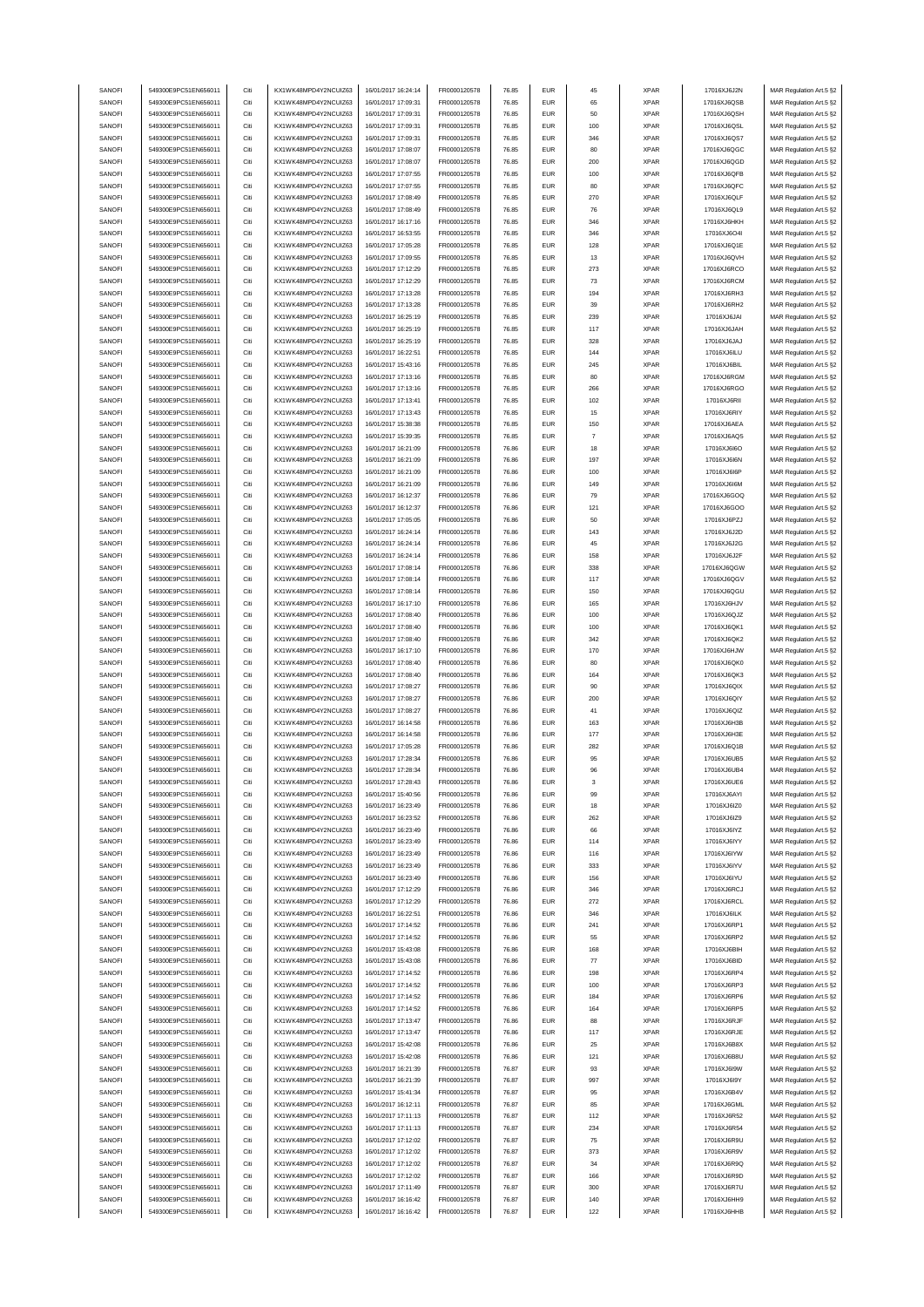| SANOFI        | 549300E9PC51EN656011 | Citi | KX1WK48MPD4Y2NCUIZ63  | 16/01/2017 16:53:51 | FR0000120578 | 76.87 | <b>EUR</b> | 94           | <b>XPAR</b> | 17016XJ6O3K | MAR Regulation Art.5 §2 |
|---------------|----------------------|------|-----------------------|---------------------|--------------|-------|------------|--------------|-------------|-------------|-------------------------|
| SANOFI        | 549300E9PC51EN656011 | Citi | KX1WK48MPD4Y2NCUIZ63  | 16/01/2017 16:53:51 | FR0000120578 | 76.87 | <b>EUR</b> | 154          | <b>XPAR</b> | 17016XJ6O3L | MAR Regulation Art.5 §2 |
|               |                      |      |                       |                     |              |       |            |              |             |             |                         |
| SANOFI        | 549300E9PC51EN656011 | Citi | KX1WK48MPD4Y2NCUIZ63  | 16/01/2017 16:48:33 | FR0000120578 | 76.87 | <b>EUR</b> | $16\,$       | <b>XPAR</b> | 17016XJ6NC6 | MAR Regulation Art.5 §2 |
| SANOFI        | 549300E9PC51EN656011 | Citi | KX1WK48MPD4Y2NCUIZ63  | 16/01/2017 16:48:33 | FR0000120578 | 76.87 | <b>EUR</b> | 133          | <b>XPAR</b> | 17016XJ6NC5 | MAR Regulation Art.5 §2 |
| SANOFI        | 549300E9PC51EN656011 | Citi | KX1WK48MPD4Y2NCUIZ63  | 16/01/2017 16:15:56 | FR0000120578 | 76.87 | <b>EUR</b> | 60           | <b>XPAR</b> | 17016XJ6H9I | MAR Regulation Art.5 §2 |
| SANOFI        | 549300E9PC51EN656011 | Citi | KX1WK48MPD4Y2NCUIZ63  | 16/01/2017 16:15:56 | FR0000120578 | 76.87 | <b>EUR</b> | 286          | <b>XPAR</b> | 17016XJ6H9D | MAR Regulation Art.5 §2 |
| SANOFI        | 549300E9PC51EN656011 | Citi | KX1WK48MPD4Y2NCUIZ63  | 16/01/2017 17:29:36 | FR0000120578 | 76.87 | <b>EUR</b> | 267          | XPAR        | 17016XJ6UMQ | MAR Regulation Art.5 §2 |
| SANOFI        | 549300E9PC51EN656011 | Citi | KX1WK48MPD4Y2NCUIZ63  | 16/01/2017 15:40:56 | FR0000120578 | 76.87 | <b>EUR</b> | 346          | <b>XPAR</b> | 17016XJ6AYF | MAR Regulation Art.5 §2 |
|               |                      |      |                       |                     |              |       |            |              |             |             |                         |
| SANOFI        | 549300E9PC51EN656011 | Citi | KX1WK48MPD4Y2NCUIZ63  | 16/01/2017 15:40:56 | FR0000120578 | 76.87 | <b>EUR</b> | 258          | <b>XPAR</b> | 17016XJ6AYB | MAR Regulation Art.5 §2 |
| SANOFI        | 549300E9PC51EN656011 | Citi | KX1WK48MPD4Y2NCUIZ63  | 16/01/2017 15:40:56 | FR0000120578 | 76.87 | <b>EUR</b> | 201          | <b>XPAR</b> | 17016XJ6AY8 | MAR Regulation Art.5 §2 |
| SANOFI        | 549300E9PC51EN656011 | Citi | KX1WK48MPD4Y2NCUIZ63  | 16/01/2017 17:13:57 | FR0000120578 | 76.87 | <b>EUR</b> | 206          | <b>XPAR</b> | 17016XJ6RKQ | MAR Regulation Art.5 §2 |
| SANOFI        | 549300E9PC51EN656011 | Citi | KX1WK48MPD4Y2NCUIZ63  | 16/01/2017 17:13:57 | FR0000120578 | 76.87 | <b>EUR</b> | 178          | <b>XPAR</b> | 17016XJ6RKP | MAR Regulation Art.5 §2 |
| SANOFI        | 549300E9PC51EN656011 | Citi | KX1WK48MPD4Y2NCUIZ63  | 16/01/2017 17:13:57 | FR0000120578 | 76.87 | <b>EUR</b> | $\mathbf{1}$ | <b>XPAR</b> | 17016XJ6RKO | MAR Regulation Art.5 §2 |
|               |                      |      |                       |                     |              |       |            |              |             |             |                         |
| SANOFI        | 549300E9PC51EN656011 | Citi | KX1WK48MPD4Y2NCUIZ63  | 16/01/2017 17:13:57 | FR0000120578 | 76.87 | <b>EUR</b> | 100          | <b>XPAR</b> | 17016XJ6RKS | MAR Regulation Art.5 §2 |
| SANOFI        | 549300E9PC51EN656011 | Citi | KX1WK48MPD4Y2NCUIZ63  | 16/01/2017 17:13:57 | FR0000120578 | 76.87 | <b>EUR</b> | 100          | <b>XPAR</b> | 17016XJ6RKR | MAR Regulation Art.5 §2 |
| SANOFI        | 549300E9PC51EN656011 | Citi | KX1WK48MPD4Y2NCUIZ63  | 16/01/2017 17:14:25 | FR0000120578 | 76.87 | <b>EUR</b> | 100          | <b>XPAR</b> | 17016XJ6RMR | MAR Regulation Art.5 §2 |
| SANOFI        | 549300E9PC51EN656011 | Citi | KX1WK48MPD4Y2NCUIZ63  | 16/01/2017 17:14:25 | FR0000120578 | 76.87 | <b>EUR</b> | 80           | <b>XPAR</b> | 17016XJ6RMQ | MAR Regulation Art.5 §2 |
| SANOFI        | 549300E9PC51EN656011 | Citi | KX1WK48MPD4Y2NCLIIZ63 | 16/01/2017 17:14:37 | FR0000120578 | 76.87 | <b>EUR</b> | 100          | <b>XPAR</b> | 17016XJ6RNE | MAR Regulation Art.5 §2 |
| SANOFI        | 549300E9PC51EN656011 | Citi | KX1WK48MPD4Y2NCUIZ63  | 16/01/2017 17:14:37 | FR0000120578 | 76.87 | <b>EUR</b> | 165          | <b>XPAR</b> | 17016XJ6RNF |                         |
|               |                      |      |                       |                     |              |       |            |              |             |             | MAR Regulation Art.5 §2 |
| SANOFI        | 549300E9PC51EN656011 | Citi | KX1WK48MPD4Y2NCUIZ63  | 16/01/2017 17:14:46 | FR0000120578 | 76.87 | <b>EUR</b> | 99           | <b>XPAR</b> | 17016XJ6ROA | MAR Regulation Art.5 §2 |
| SANOFI        | 549300E9PC51EN656011 | Citi | KX1WK48MPD4Y2NCUIZ63  | 16/01/2017 17:14:52 | FR0000120578 | 76.87 | <b>EUR</b> | $\mathbf{1}$ | <b>XPAR</b> | 17016XJ6RP7 | MAR Regulation Art.5 §2 |
| SANOFI        | 549300E9PC51EN656011 | Citi | KX1WK48MPD4Y2NCUIZ63  | 16/01/2017 17:14:48 | FR0000120578 | 76.87 | <b>EUR</b> | 22           | <b>XPAR</b> | 17016XJ6ROJ | MAR Regulation Art.5 §2 |
| SANOFI        | 549300E9PC51EN656011 | Citi | KX1WK48MPD4Y2NCUIZ63  | 16/01/2017 17:14:48 | FR0000120578 | 76.87 | <b>EUR</b> | 90           | <b>XPAR</b> | 17016XJ6ROK | MAR Regulation Art.5 §2 |
| SANOFI        | 549300E9PC51EN656011 | Citi | KX1WK48MPD4Y2NCUIZ63  | 16/01/2017 17:14:48 | FR0000120578 | 76.87 | <b>EUR</b> | 12           | <b>XPAR</b> | 17016XJ6ROH | MAR Regulation Art.5 §2 |
| SANOFI        | 549300E9PC51EN656011 | Citi | KX1WK48MPD4Y2NCLIIZ63 | 16/01/2017 17:14:48 | FR0000120578 | 76.87 | <b>EUR</b> | 80           | <b>XPAR</b> | 17016XJ6ROI | MAR Regulation Art.5 §2 |
|               |                      |      |                       |                     |              |       |            |              |             |             |                         |
| SANOFI        | 549300E9PC51EN656011 | Citi | KX1WK48MPD4Y2NCUIZ63  | 16/01/2017 17:14:46 | FR0000120578 | 76.87 | <b>EUR</b> | 80           | <b>XPAR</b> | 17016XJ6ROB | MAR Regulation Art.5 §2 |
| SANOFI        | 549300E9PC51EN656011 | Citi | KX1WK48MPD4Y2NCLIIZ63 | 16/01/2017 16:22:22 | FR0000120578 | 76.87 | <b>EUR</b> | 83           | <b>XPAR</b> | 17016XJ6IFU | MAR Regulation Art.5 §2 |
| SANOFI        | 549300E9PC51EN656011 | Citi | KX1WK48MPD4Y2NCUIZ63  | 16/01/2017 16:22:14 | FR0000120578 | 76.87 | <b>EUR</b> | 346          | <b>XPAR</b> | 17016XJ6IFA | MAR Regulation Art.5 §2 |
| SANOFI        | 549300E9PC51EN656011 | Citi | KX1WK48MPD4Y2NCUIZ63  | 16/01/2017 16:22:15 | FR0000120578 | 76.87 | <b>EUR</b> | 44           | <b>XPAR</b> | 17016XJ6IFH | MAR Regulation Art.5 §2 |
| SANOFI        | 549300E9PC51EN656011 | Citi | KX1WK48MPD4Y2NCUIZ63  | 16/01/2017 16:22:29 | FR0000120578 | 76.87 | <b>EUR</b> | 45           | <b>XPAR</b> | 17016XJ6IH1 | MAR Regulation Art.5 §2 |
|               |                      |      |                       |                     |              |       |            |              |             |             |                         |
| SANOFI        | 549300E9PC51EN656011 | Citi | KX1WK48MPD4Y2NCUIZ63  | 16/01/2017 17:14:51 | FR0000120578 | 76.87 | <b>EUR</b> | 100          | <b>XPAR</b> | 17016XJ6ROV | MAR Regulation Art.5 §2 |
| SANOFI        | 549300E9PC51EN656011 | Citi | KX1WK48MPD4Y2NCUIZ63  | 16/01/2017 16:34:33 | FR0000120578 | 76.87 | <b>EUR</b> | 83           | <b>XPAR</b> | 17016XJ6L1J | MAR Regulation Art.5 §2 |
| SANOFI        | 549300E9PC51EN656011 | Citi | KX1WK48MPD4Y2NCUIZ63  | 16/01/2017 16:27:02 | FR0000120578 | 76.87 | <b>EUR</b> | 174          | <b>XPAR</b> | 17016XJ6JNJ | MAR Regulation Art.5 §2 |
| SANOFI        | 549300E9PC51EN656011 | Citi | KX1WK48MPD4Y2NCUIZ63  | 16/01/2017 16:27:02 | FR0000120578 | 76.87 | <b>EUR</b> | 244          | <b>XPAR</b> | 17016XJ6JNK | MAR Regulation Art.5 §2 |
| SANOFI        | 549300E9PC51EN656011 | Citi | KX1WK48MPD4Y2NCUIZ63  | 16/01/2017 16:12:01 | FR0000120578 | 76.88 | <b>EUR</b> | 40           | <b>XPAR</b> | 17016XJ6GLL | MAR Regulation Art.5 §2 |
| SANOFI        | 549300E9PC51EN656011 | Citi | KX1WK48MPD4Y2NCUIZ63  | 16/01/2017 16:12:01 | FR0000120578 | 76.88 | <b>EUR</b> | 184          | <b>XPAR</b> | 17016XJ6GLP | MAR Regulation Art.5 §2 |
|               |                      |      |                       |                     |              |       |            |              |             |             |                         |
| SANOFI        | 549300E9PC51EN656011 | Citi | KX1WK48MPD4Y2NCUIZ63  | 16/01/2017 16:12:01 | FR0000120578 | 76.88 | <b>EUR</b> | 99           | <b>XPAR</b> | 17016XJ6GLT | MAR Regulation Art.5 §2 |
| SANOFI        | 549300E9PC51EN656011 | Citi | KX1WK48MPD4Y2NCUIZ63  | 16/01/2017 16:12:01 | FR0000120578 | 76.88 | <b>EUR</b> | 41           | <b>XPAR</b> | 17016XJ6GLU | MAR Regulation Art.5 §2 |
| SANOFI        | 549300E9PC51EN656011 | Citi | KX1WK48MPD4Y2NCUIZ63  | 16/01/2017 16:12:01 | FR0000120578 | 76.88 | <b>EUR</b> | 21           | <b>XPAR</b> | 17016XJ6GLS | MAR Regulation Art.5 §2 |
| SANOFI        | 549300E9PC51EN656011 | Citi | KX1WK48MPD4Y2NCUIZ63  | 16/01/2017 16:11:35 | FR0000120578 | 76.88 | <b>EUR</b> | 100          | <b>XPAR</b> | 17016XJ6GJD | MAR Regulation Art.5 §2 |
| SANOFI        | 549300E9PC51EN656011 | Citi | KX1WK48MPD4Y2NCUIZ63  | 16/01/2017 16:11:35 | FR0000120578 | 76.88 | <b>EUR</b> | 105          | <b>XPAR</b> | 17016XJ6GJH | MAR Regulation Art.5 §2 |
| SANOFI        | 549300E9PC51EN656011 | Citi | KX1WK48MPD4Y2NCUIZ63  | 16/01/2017 17:10:37 | FR0000120578 | 76.88 | <b>EUR</b> | 346          | <b>XPAR</b> |             |                         |
|               |                      |      |                       |                     |              |       |            |              |             | 17016XJ6R1R | MAR Regulation Art.5 §2 |
| SANOFI        | 549300E9PC51EN656011 | Citi | KX1WK48MPD4Y2NCUIZ63  | 16/01/2017 17:10:39 | FR0000120578 | 76.88 | <b>EUR</b> | 165          | <b>XPAR</b> | 17016XJ6R20 | MAR Regulation Art.5 §2 |
| SANOFI        | 549300E9PC51EN656011 | Citi | KX1WK48MPD4Y2NCUIZ63  | 16/01/2017 17:10:37 | FR0000120578 | 76.88 | <b>EUR</b> | 100          | <b>XPAR</b> | 17016XJ6R1T | MAR Regulation Art.5 §2 |
| SANOFI        | 549300E9PC51EN656011 | Citi | KX1WK48MPD4Y2NCUIZ63  | 16/01/2017 17:10:39 | FR0000120578 | 76.88 | <b>EUR</b> | 208          | <b>XPAR</b> | 17016XJ6R1V | MAR Regulation Art.5 §2 |
| SANOFI        | 549300E9PC51EN656011 | Citi | KX1WK48MPD4Y2NCUIZ63  | 16/01/2017 17:10:39 | FR0000120578 | 76.88 | <b>EUR</b> | 121          | <b>XPAR</b> | 17016XJ6R1W | MAR Regulation Art.5 §2 |
| SANOFI        | 549300E9PC51EN656011 | Citi | KX1WK48MPD4Y2NCUIZ63  | 16/01/2017 17:10:39 | FR0000120578 | 76.88 | <b>EUR</b> | 100          | <b>XPAR</b> | 17016XJ6R1X | MAR Regulation Art.5 §2 |
|               |                      |      |                       |                     |              |       |            |              |             |             |                         |
| SANOFI        | 549300E9PC51EN656011 | Citi | KX1WK48MPD4Y2NCUIZ63  | 16/01/2017 17:10:39 | FR0000120578 | 76.88 | <b>EUR</b> | 100          | <b>XPAR</b> | 17016XJ6R1Y | MAR Regulation Art.5 §2 |
| SANOFI        | 549300E9PC51EN656011 | Citi | KX1WK48MPD4Y2NCUIZ63  | 16/01/2017 17:10:39 | FR0000120578 | 76.88 | <b>EUR</b> | 184          | <b>XPAR</b> | 17016XJ6R1Z | MAR Regulation Art.5 §2 |
| SANOFI        | 549300E9PC51EN656011 | Citi | KX1WK48MPD4Y2NCUIZ63  | 16/01/2017 17:11:09 | FR0000120578 | 76.88 | <b>EUR</b> | 346          | <b>XPAR</b> | 17016XJ6R4B | MAR Regulation Art.5 §2 |
| SANOFI        | 549300E9PC51EN656011 | Citi | KX1WK48MPD4Y2NCUIZ63  | 16/01/2017 16:11:35 | FR0000120578 | 76.88 | <b>EUR</b> | 214          | <b>XPAR</b> | 17016XJ6GJ7 | MAR Regulation Art.5 §2 |
| SANOFI        | 549300E9PC51EN656011 | Citi | KX1WK48MPD4Y2NCUIZ63  | 16/01/2017 16:11:12 | FR0000120578 | 76.88 | <b>EUR</b> | $10$         | <b>XPAR</b> | 17016XJ6GHG | MAR Regulation Art.5 §2 |
|               |                      |      | KX1WK48MPD4Y2NCUIZ63  |                     |              |       |            |              |             |             | MAR Regulation Art.5 §2 |
| SANOFI        | 549300E9PC51EN656011 | Citi |                       | 16/01/2017 16:11:12 | FR0000120578 | 76.88 | <b>EUR</b> | 56           | <b>XPAR</b> | 17016XJ6GHF |                         |
| SANOFI        | 549300E9PC51EN656011 | Citi | KX1WK48MPD4Y2NCUIZ63  | 16/01/2017 16:11:12 | FR0000120578 | 76.88 | <b>EUR</b> | 14           | <b>XPAR</b> | 17016XJ6GHE | MAR Regulation Art.5 §2 |
| SANOFI        | 549300E9PC51EN656011 | Citi | KX1WK48MPD4Y2NCUIZ63  | 16/01/2017 16:11:24 | FR0000120578 | 76.88 | <b>EUR</b> | 31           | <b>XPAR</b> | 17016XJ6GIJ | MAR Regulation Art.5 §2 |
| SANOFI        | 549300E9PC51EN656011 | Citi | KX1WK48MPD4Y2NCUIZ63  | 16/01/2017 16:22:01 | FR0000120578 | 76.88 | <b>EUR</b> | 52           | <b>XPAR</b> | 17016XJ6ID1 | MAR Regulation Art.5 §2 |
| SANOFI        | 549300E9PC51EN656011 | Citi | KX1WK48MPD4Y2NCUIZ63  | 16/01/2017 16:22:01 | FR0000120578 | 76.88 | <b>EUR</b> | 66           | <b>XPAR</b> | 17016XJ6ID2 | MAR Regulation Art.5 §2 |
| SANOFI        | 549300E9PC51EN656011 |      | KX1WK48MPD4Y2NCLIIZ63 | 16/01/2017 16:22:01 | FR0000120578 | 76.88 |            | 200          | <b>XPAR</b> | 17016XJ6ID3 | MAR Regulation Art 5 82 |
|               |                      |      |                       |                     |              |       |            |              |             |             |                         |
| SANOFI        | 549300E9PC51EN656011 | Citi | KX1WK48MPD4Y2NCUIZ63  | 16/01/2017 16:22:01 | FR0000120578 | 76.88 | <b>EUR</b> | 100          | <b>XPAR</b> | 17016XJ6ID4 | MAR Regulation Art.5 §2 |
| SANOFI        | 549300E9PC51EN656011 | Citi | KX1WK48MPD4Y2NCUIZ63  | 16/01/2017 16:22:01 | FR0000120578 | 76.88 | <b>EUR</b> | 100          | <b>XPAR</b> | 17016XJ6ID5 | MAR Regulation Art.5 §2 |
| SANOFI        | 549300E9PC51EN656011 | Citi | KX1WK48MPD4Y2NCUIZ63  | 16/01/2017 16:22:01 | FR0000120578 | 76.88 | <b>EUR</b> | 76           | <b>XPAR</b> | 17016XJ6ID6 | MAR Regulation Art.5 §2 |
| SANOFI        | 549300E9PC51EN656011 | Citi | KX1WK48MPD4Y2NCUIZ63  | 16/01/2017 16:53:00 | FR0000120578 | 76.88 | <b>EUR</b> | 305          | <b>XPAR</b> | 17016XJ6O0C | MAR Regulation Art.5 §2 |
| SANOFI        | 549300E9PC51EN656011 | Citi | KX1WK48MPD4Y2NCUIZ63  | 16/01/2017 16:48:25 | FR0000120578 | 76.88 | <b>EUR</b> | 106          | <b>XPAR</b> | 17016XJ6NAO | MAR Regulation Art.5 §2 |
| SANOFI        | 549300E9PC51EN656011 | Citi | KX1WK48MPD4Y2NCUIZ63  | 16/01/2017 16:48:25 | FR0000120578 | 76.88 | <b>EUR</b> | 134          | <b>XPAR</b> | 17016XJ6NAP | MAR Regulation Art.5 §2 |
|               |                      |      |                       |                     |              |       |            |              |             |             |                         |
| SANOFI        | 549300E9PC51EN656011 | Citi | KX1WK48MPD4Y2NCUIZ63  | 16/01/2017 16:52:49 | FR0000120578 | 76.88 | <b>EUR</b> | 101          | <b>XPAR</b> | 17016XJ6NZS | MAR Regulation Art.5 §2 |
| SANOFI        | 549300E9PC51EN656011 | Citi | KX1WK48MPD4Y2NCUIZ63  | 16/01/2017 16:52:49 | FR0000120578 | 76.88 | <b>EUR</b> | 131          | <b>XPAR</b> | 17016XJ6NZT | MAR Regulation Art.5 §2 |
| SANOFI        | 549300E9PC51EN656011 | Citi | KX1WK48MPD4Y2NCUIZ63  | 16/01/2017 16:52:23 | FR0000120578 | 76.88 | <b>EUR</b> | 346          | <b>XPAR</b> | 17016XJ6NXQ | MAR Regulation Art.5 §2 |
| SANOFI        | 549300E9PC51EN656011 | Citi | KX1WK48MPD4Y2NCUIZ63  | 16/01/2017 16:15:56 | FR0000120578 | 76.88 | <b>EUR</b> | 322          | <b>XPAR</b> | 17016XJ6H95 | MAR Regulation Art.5 §2 |
| SANOFI        | 549300E9PC51EN656011 | Citi | KX1WK48MPD4Y2NCUIZ63  | 16/01/2017 16:15:56 | FR0000120578 | 76.88 | <b>EUR</b> | 346          | <b>XPAR</b> | 17016XJ6H93 | MAR Regulation Art.5 §2 |
| SANOFI        | 549300E9PC51EN656011 | Citi | KX1WK48MPD4Y2NCUIZ63  | 16/01/2017 16:52:29 | FR0000120578 | 76.88 | <b>EUR</b> | 182          | <b>XPAR</b> | 17016XJ6NY8 | MAR Regulation Art.5 §2 |
|               |                      |      |                       |                     |              |       |            |              |             |             |                         |
| SANOFI        | 549300E9PC51EN656011 | Citi | KX1WK48MPD4Y2NCUIZ63  | 16/01/2017 16:15:00 | FR0000120578 | 76.88 | <b>EUR</b> | 81           | <b>XPAR</b> | 17016XJ6H3R | MAR Regulation Art.5 §2 |
| SANOFI        | 549300E9PC51EN656011 | Citi | KX1WK48MPD4Y2NCUIZ63  | 16/01/2017 16:15:00 | FR0000120578 | 76.88 | <b>EUR</b> | 5            | <b>XPAR</b> | 17016XJ6H3Q | MAR Regulation Art.5 §2 |
| SANOFI        | 549300E9PC51EN656011 | Citi | KX1WK48MPD4Y2NCUIZ63  | 16/01/2017 16:15:08 | FR0000120578 | 76.88 | <b>EUR</b> | 150          | <b>XPAR</b> | 17016XJ6H4I | MAR Regulation Art.5 §2 |
| SANOFI        | 549300E9PC51EN656011 | Citi | KX1WK48MPD4Y2NCUIZ63  | 16/01/2017 16:32:19 | FR0000120578 | 76.88 | <b>EUR</b> | 166          | XPAR        | 17016XJ6KL5 | MAR Regulation Art.5 §2 |
| SANOFI        | 549300E9PC51EN656011 | Citi | KX1WK48MPD4Y2NCUIZ63  | 16/01/2017 17:28:55 | FR0000120578 | 76.88 | <b>EUR</b> | 102          | <b>XPAR</b> | 17016XJ6UGA | MAR Regulation Art.5 §2 |
|               |                      |      | KX1WK48MPD4Y2NCUIZ63  |                     |              |       |            |              |             |             |                         |
| SANOFI        | 549300E9PC51EN656011 | Citi |                       | 16/01/2017 17:28:55 | FR0000120578 | 76.88 | <b>EUR</b> | 18           | <b>XPAR</b> | 17016XJ6UG6 | MAR Regulation Art.5 §2 |
| SANOFI        | 549300E9PC51EN656011 | Citi | KX1WK48MPD4Y2NCUIZ63  | 16/01/2017 17:28:55 | FR0000120578 | 76.88 | <b>EUR</b> | 243          | <b>XPAR</b> | 17016XJ6UG8 | MAR Regulation Art.5 §2 |
| SANOFI        | 549300E9PC51EN656011 | Citi | KX1WK48MPD4Y2NCUIZ63  | 16/01/2017 17:10:55 | FR0000120578 | 76.89 | <b>EUR</b> | 204          | <b>XPAR</b> | 17016XJ6R30 | MAR Regulation Art.5 §2 |
| SANOFI        | 549300E9PC51EN656011 | Citi | KX1WK48MPD4Y2NCUIZ63  | 16/01/2017 17:10:55 | FR0000120578 | 76.89 | <b>EUR</b> | 154          | <b>XPAR</b> | 17016XJ6R31 | MAR Regulation Art.5 §2 |
| SANOFI        | 549300E9PC51EN656011 | Citi | KX1WK48MPD4Y2NCUIZ63  | 16/01/2017 17:10:55 | FR0000120578 | 76.89 | <b>EUR</b> | 75           | <b>XPAR</b> | 17016XJ6R2Y | MAR Regulation Art.5 §2 |
| SANOFI        | 549300E9PC51EN656011 | Citi | KX1WK48MPD4Y2NCUIZ63  | 16/01/2017 17:10:55 | FR0000120578 | 76.89 | <b>EUR</b> | 208          | <b>XPAR</b> | 17016XJ6R2Z | MAR Regulation Art.5 §2 |
|               |                      |      |                       |                     |              |       |            |              |             |             |                         |
| SANOFI        | 549300E9PC51EN656011 | Citi | KX1WK48MPD4Y2NCUIZ63  | 16/01/2017 16:11:07 | FR0000120578 | 76.89 | <b>EUR</b> | 96           | <b>XPAR</b> | 17016XJ6GGW | MAR Regulation Art.5 §2 |
| SANOFI        | 549300E9PC51EN656011 | Citi | KX1WK48MPD4Y2NCUIZ63  | 16/01/2017 16:11:07 | FR0000120578 | 76.89 | <b>EUR</b> | 110          | XPAR        | 17016XJ6GGZ | MAR Regulation Art.5 §2 |
| <b>SANOFI</b> | 549300E9PC51EN656011 | Citi | KX1WK48MPD4Y2NCUIZ63  | 16/01/2017 16:16:23 | FR0000120578 | 76.89 | <b>EUR</b> | 302          | <b>XPAR</b> | 17016XJ6HE4 | MAR Regulation Art.5 §2 |
| SANOFI        | 549300E9PC51EN656011 | Citi | KX1WK48MPD4Y2NCUIZ63  | 16/01/2017 16:49:59 | FR0000120578 | 76.89 | <b>EUR</b> | 346          | <b>XPAR</b> | 17016XJ6NMP | MAR Regulation Art.5 §2 |
| SANOFI        | 549300E9PC51EN656011 | Citi | KX1WK48MPD4Y2NCUIZ63  | 16/01/2017 16:50:30 | FR0000120578 | 76.89 | <b>EUR</b> | 198          | <b>XPAR</b> | 17016XJ6NQ7 | MAR Regulation Art.5 §2 |
| SANOFI        | 549300E9PC51EN656011 | Citi | KX1WK48MPD4Y2NCUIZ63  | 16/01/2017 16:50:30 | FR0000120578 | 76.89 | <b>EUR</b> | 73           | <b>XPAR</b> | 17016XJ6NQ6 |                         |
|               |                      |      |                       |                     |              |       |            |              |             |             | MAR Regulation Art.5 §2 |
| SANOFI        | 549300E9PC51EN656011 | Citi | KX1WK48MPD4Y2NCUIZ63  | 16/01/2017 16:50:30 | FR0000120578 | 76.89 | <b>EUR</b> | 35           | <b>XPAR</b> | 17016XJ6NQ4 | MAR Regulation Art.5 §2 |
| SANOFI        | 549300E9PC51EN656011 | Citi | KX1WK48MPD4Y2NCUIZ63  | 16/01/2017 16:49:12 | FR0000120578 | 76.89 | <b>EUR</b> | 143          | <b>XPAR</b> | 17016XJ6NGC | MAR Regulation Art.5 §2 |
| SANOFI        | 549300E9PC51EN656011 | Citi | KX1WK48MPD4Y2NCUIZ63  | 16/01/2017 16:49:12 | FR0000120578 | 76.89 | <b>EUR</b> | $17\,$       | <b>XPAR</b> | 17016XJ6NG8 | MAR Regulation Art.5 §2 |
| SANOFI        | 549300E9PC51EN656011 | Citi | KX1WK48MPD4Y2NCUIZ63  | 16/01/2017 16:52:20 | FR0000120578 | 76.89 | <b>EUR</b> | 69           | <b>XPAR</b> | 17016XJ6NXC | MAR Regulation Art.5 §2 |
| SANOFI        | 549300E9PC51EN656011 | Citi | KX1WK48MPD4Y2NCUIZ63  | 16/01/2017 16:52:20 | FR0000120578 | 76.89 | <b>EUR</b> | 84           | <b>XPAR</b> | 17016XJ6NXA | MAR Regulation Art.5 §2 |
| SANOFI        | 549300E9PC51EN656011 | Citi | KX1WK48MPD4Y2NCUIZ63  | 16/01/2017 16:15:47 | FR0000120578 | 76.89 | <b>EUR</b> | 691          | <b>XPAR</b> | 17016XJ6H7Y | MAR Regulation Art.5 §2 |
|               |                      |      |                       |                     |              |       |            |              |             |             |                         |
| SANOFI        | 549300E9PC51EN656011 | Citi | KX1WK48MPD4Y2NCUIZ63  | 16/01/2017 16:15:47 | FR0000120578 | 76.89 | <b>EUR</b> | 35           | <b>XPAR</b> | 17016XJ6H81 | MAR Regulation Art.5 §2 |
| SANOFI        | 549300E9PC51EN656011 | Citi | KX1WK48MPD4Y2NCUIZ63  | 16/01/2017 16:15:47 | FR0000120578 | 76.89 | <b>EUR</b> | 60           | <b>XPAR</b> | 17016XJ6H82 | MAR Regulation Art.5 §2 |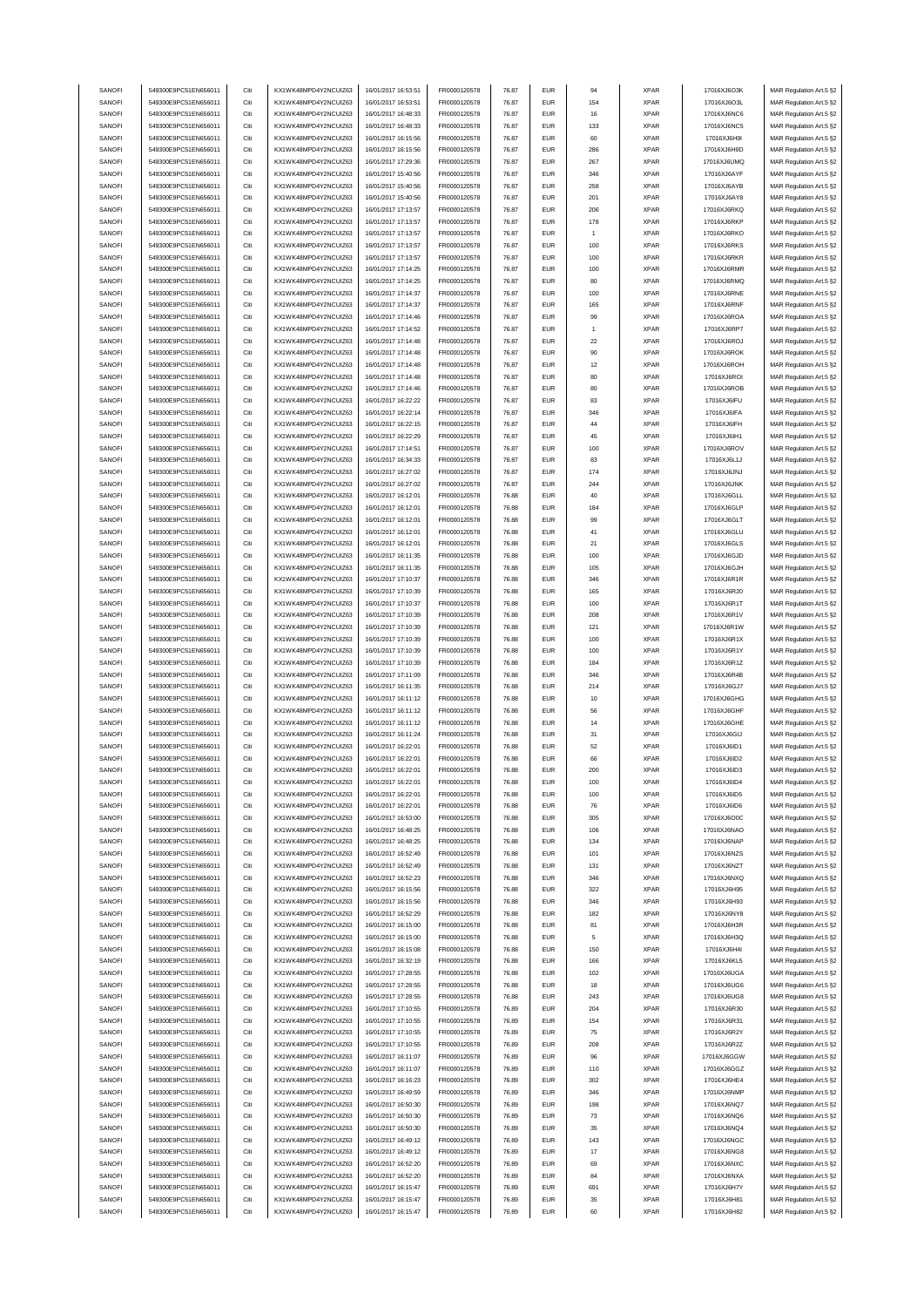| SANOFI | 549300E9PC51EN656011 | Citi | KX1WK48MPD4Y2NCUIZ63  | 16/01/2017 16:15:47 | FR0000120578 | 76.89 | <b>EUR</b> | 100        | <b>XPAR</b> | 17016XJ6H83 | MAR Regulation Art.5 §2 |
|--------|----------------------|------|-----------------------|---------------------|--------------|-------|------------|------------|-------------|-------------|-------------------------|
| SANOFI | 549300E9PC51EN656011 | Citi | KX1WK48MPD4Y2NCUIZ63  | 16/01/2017 16:15:47 | FR0000120578 | 76.89 | <b>EUR</b> | 66         | <b>XPAR</b> | 17016XJ6H84 | MAR Regulation Art.5 §2 |
|        |                      |      |                       |                     |              |       |            |            |             |             |                         |
| SANOFI | 549300E9PC51EN656011 | Citi | KX1WK48MPD4Y2NCUIZ63  | 16/01/2017 16:51:43 | FR0000120578 | 76.89 | <b>EUR</b> | 346        | <b>XPAR</b> | 17016XJ6NUZ | MAR Regulation Art.5 §2 |
| SANOFI | 549300E9PC51EN656011 | Citi | KX1WK48MPD4Y2NCUIZ63  | 16/01/2017 16:05:54 | FR0000120578 | 76.89 | <b>EUR</b> | 65         | <b>XPAR</b> | 17016XJ6FPE | MAR Regulation Art.5 §2 |
| SANOFI | 549300E9PC51EN656011 | Citi | KX1WK48MPD4Y2NCUIZ63  | 16/01/2017 16:06:21 | FR0000120578 | 76.89 | <b>EUR</b> | 65         | <b>XPAR</b> | 17016XJ6FST | MAR Regulation Art.5 §2 |
| SANOFI | 549300E9PC51EN656011 | Citi | KX1WK48MPD4Y2NCUIZ63  | 16/01/2017 16:06:21 | FR0000120578 | 76.89 | <b>EUR</b> | 290        | <b>XPAR</b> | 17016XJ6FSU | MAR Regulation Art.5 §2 |
| SANOFI | 549300E9PC51EN656011 | Citi | KX1WK48MPD4Y2NCUIZ63  | 16/01/2017 16:06:21 | FR0000120578 | 76.89 | <b>EUR</b> | 88         | XPAR        | 17016XJ6FSS | MAR Regulation Art.5 §2 |
| SANOFI | 549300E9PC51EN656011 | Citi | KX1WK48MPD4Y2NCUIZ63  | 16/01/2017 16:15:09 | FR0000120578 | 76.89 | <b>EUR</b> | 201        | <b>XPAR</b> | 17016XJ6H4N | MAR Regulation Art.5 §2 |
|        |                      |      |                       |                     |              |       |            |            |             |             |                         |
| SANOFI | 549300E9PC51EN656011 | Citi | KX1WK48MPD4Y2NCUIZ63  | 16/01/2017 16:15:09 | FR0000120578 | 76.89 | <b>EUR</b> | 198        | <b>XPAR</b> | 17016XJ6H4M | MAR Regulation Art.5 §2 |
| SANOFI | 549300E9PC51EN656011 | Citi | KX1WK48MPD4Y2NCUIZ63  | 16/01/2017 16:15:09 | FR0000120578 | 76.89 | <b>EUR</b> | 270        | <b>XPAR</b> | 17016XJ6H4P | MAR Regulation Art.5 §2 |
| SANOFI | 549300E9PC51EN656011 | Citi | KX1WK48MPD4Y2NCUIZ63  | 16/01/2017 16:15:09 | FR0000120578 | 76.89 | <b>EUR</b> | 267        | <b>XPAR</b> | 17016XJ6H4O | MAR Regulation Art.5 §2 |
| SANOFI | 549300E9PC51EN656011 | Citi | KX1WK48MPD4Y2NCUIZ63  | 16/01/2017 16:15:09 | FR0000120578 | 76.89 | <b>EUR</b> | 50         | <b>XPAR</b> | 17016XJ6H4L | MAR Regulation Art.5 §2 |
| SANOFI | 549300E9PC51EN656011 | Citi | KX1WK48MPD4Y2NCUIZ63  | 16/01/2017 16:15:09 | FR0000120578 | 76.89 | <b>EUR</b> | 157        | <b>XPAR</b> | 17016XJ6H4K | MAR Regulation Art.5 §2 |
|        |                      |      |                       |                     |              |       |            |            |             |             |                         |
| SANOFI | 549300E9PC51EN656011 | Citi | KX1WK48MPD4Y2NCUIZ63  | 16/01/2017 16:50:38 | FR0000120578 | 76.89 | <b>EUR</b> | 346        | XPAR        | 17016XJ6NQM | MAR Regulation Art.5 §2 |
| SANOFI | 549300E9PC51EN656011 | Citi | KX1WK48MPD4Y2NCUIZ63  | 16/01/2017 16:05:48 | FR0000120578 | 76.89 | <b>EUR</b> | 64         | <b>XPAR</b> | 17016XJ6FP0 | MAR Regulation Art.5 §2 |
| SANOFI | 549300E9PC51EN656011 | Citi | KX1WK48MPD4Y2NCUIZ63  | 16/01/2017 16:05:48 | FR0000120578 | 76.89 | <b>EUR</b> | 245        | <b>XPAR</b> | 17016XJ6FOR | MAR Regulation Art.5 §2 |
| SANOFI | 549300E9PC51EN656011 | Citi | KX1WK48MPD4Y2NCUIZ63  | 16/01/2017 16:05:48 | FR0000120578 | 76.89 | <b>EUR</b> | 359        | <b>XPAR</b> | 17016XJ6FOW | MAR Regulation Art.5 §2 |
| SANOFI | 549300E9PC51EN656011 | Citi | KX1WK48MPD4Y2NCLIIZ63 | 16/01/2017 16:34:18 | FR0000120578 | 76.89 | <b>EUR</b> | 194        | XPAR        | 17016XJ6KZY | MAR Regulation Art.5 §2 |
| SANOFI | 549300E9PC51EN656011 | Citi | KX1WK48MPD4Y2NCUIZ63  | 16/01/2017 16:34:18 | FR0000120578 | 76.89 | <b>EUR</b> | 346        | <b>XPAR</b> | 17016XJ6KZR |                         |
|        |                      |      |                       |                     |              |       |            |            |             |             | MAR Regulation Art.5 §2 |
| SANOFI | 549300E9PC51EN656011 | Citi | KX1WK48MPD4Y2NCUIZ63  | 16/01/2017 16:35:58 | FR0000120578 | 76.89 | <b>EUR</b> | 100        | <b>XPAR</b> | 17016XJ6LAI | MAR Regulation Art.5 §2 |
| SANOFI | 549300E9PC51EN656011 | Citi | KX1WK48MPD4Y2NCUIZ63  | 16/01/2017 16:33:08 | FR0000120578 | 76.89 | <b>EUR</b> | 10         | <b>XPAR</b> | 17016XJ6KQJ | MAR Regulation Art.5 §2 |
| SANOFI | 549300E9PC51EN656011 | Citi | KX1WK48MPD4Y2NCUIZ63  | 16/01/2017 16:33:08 | FR0000120578 | 76.89 | <b>EUR</b> | 140        | <b>XPAR</b> | 17016XJ6KQI | MAR Regulation Art.5 §2 |
| SANOFI | 549300E9PC51EN656011 | Citi | KX1WK48MPD4Y2NCUIZ63  | 16/01/2017 16:33:08 | FR0000120578 | 76.89 | <b>EUR</b> | 171        | <b>XPAR</b> | 17016XJ6KQH | MAR Regulation Art.5 §2 |
| SANOFI | 549300E9PC51EN656011 | Citi | KX1WK48MPD4Y2NCUIZ63  | 16/01/2017 16:32:45 | FR0000120578 | 76.89 | <b>EUR</b> | 141        | <b>XPAR</b> | 17016XJ6KOQ | MAR Regulation Art.5 §2 |
| SANOFI | 549300E9PC51EN656011 | Citi | KX1WK48MPD4Y2NCLIIZ63 | 16/01/2017 16:32:45 | FR0000120578 | 76.89 | <b>EUR</b> | 8          | <b>XPAR</b> | 17016XJ6KOR | MAR Regulation Art.5 §2 |
|        |                      |      |                       |                     |              |       |            |            |             |             |                         |
| SANOFI | 549300E9PC51EN656011 | Citi | KX1WK48MPD4Y2NCUIZ63  | 16/01/2017 16:32:45 | FR0000120578 | 76.89 | <b>EUR</b> | 189        | <b>XPAR</b> | 17016XJ6KON | MAR Regulation Art.5 §2 |
| SANOFI | 549300E9PC51EN656011 | Citi | KX1WK48MPD4Y2NCUIZ63  | 16/01/2017 17:29:36 | FR0000120578 | 76.89 | <b>EUR</b> | 196        | <b>XPAR</b> | 17016XJ6UMK | MAR Regulation Art.5 §2 |
| SANOFI | 549300E9PC51EN656011 | Citi | KX1WK48MPD4Y2NCUIZ63  | 16/01/2017 17:29:36 | FR0000120578 | 76.89 | <b>EUR</b> | 135        | <b>XPAR</b> | 17016XJ6UML | MAR Regulation Art.5 §2 |
| SANOFI | 549300E9PC51EN656011 | Citi | KX1WK48MPD4Y2NCUIZ63  | 16/01/2017 17:29:36 | FR0000120578 | 76.89 | <b>EUR</b> | 473        | <b>XPAR</b> | 17016XJ6UMI | MAR Regulation Art.5 §2 |
| SANOFI | 549300E9PC51EN656011 | Citi | KX1WK48MPD4Y2NCUIZ63  | 16/01/2017 17:29:36 | FR0000120578 | 76.89 | <b>EUR</b> | $\sqrt{2}$ | <b>XPAR</b> | 17016XJ6UMP | MAR Regulation Art.5 §2 |
|        |                      |      |                       |                     |              |       |            |            |             |             |                         |
| SANOFI | 549300E9PC51EN656011 | Citi | KX1WK48MPD4Y2NCUIZ63  | 16/01/2017 17:29:36 | FR0000120578 | 76.89 | <b>EUR</b> | 105        | <b>XPAR</b> | 17016XJ6UMM | MAR Regulation Art.5 §2 |
| SANOFI | 549300E9PC51EN656011 | Citi | KX1WK48MPD4Y2NCUIZ63  | 16/01/2017 16:48:07 | FR0000120578 | 76.89 | <b>EUR</b> | 85         | <b>XPAR</b> | 17016XJ6N94 | MAR Regulation Art.5 §2 |
| SANOFI | 549300E9PC51EN656011 | Citi | KX1WK48MPD4Y2NCUIZ63  | 16/01/2017 16:35:26 | FR0000120578 | 76.89 | <b>EUR</b> | 82         | <b>XPAR</b> | 17016XJ6L6V | MAR Regulation Art.5 §2 |
| SANOFI | 549300E9PC51EN656011 | Citi | KX1WK48MPD4Y2NCUIZ63  | 16/01/2017 16:35:26 | FR0000120578 | 76.89 | <b>EUR</b> | 264        | <b>XPAR</b> | 17016XJ6L6W | MAR Regulation Art.5 §2 |
| SANOFI | 549300E9PC51EN656011 | Citi | KX1WK48MPD4Y2NCUIZ63  | 16/01/2017 17:28:17 | FR0000120578 | 76.89 | <b>EUR</b> | 100        | <b>XPAR</b> | 17016XJ6U7R | MAR Regulation Art.5 §2 |
| SANOFI | 549300E9PC51EN656011 | Citi | KX1WK48MPD4Y2NCUIZ63  | 16/01/2017 16:35:12 | FR0000120578 | 76.89 | <b>EUR</b> | 86         | <b>XPAR</b> | 17016XJ6L5Y | MAR Regulation Art.5 §2 |
|        |                      |      |                       |                     |              |       |            |            |             |             |                         |
| SANOFI | 549300E9PC51EN656011 | Citi | KX1WK48MPD4Y2NCUIZ63  | 16/01/2017 16:16:21 | FR0000120578 | 76.90 | <b>EUR</b> | 304        | <b>XPAR</b> | 17016XJ6HE0 | MAR Regulation Art.5 §2 |
| SANOFI | 549300E9PC51EN656011 | Citi | KX1WK48MPD4Y2NCUIZ63  | 16/01/2017 15:38:06 | FR0000120578 | 76.90 | <b>EUR</b> | 65         | <b>XPAR</b> | 17016XJ6A8N | MAR Regulation Art.5 §2 |
| SANOFI | 549300E9PC51EN656011 | Citi | KX1WK48MPD4Y2NCUIZ63  | 16/01/2017 15:38:06 | FR0000120578 | 76.90 | <b>EUR</b> | 96         | <b>XPAR</b> | 17016XJ6A8O | MAR Regulation Art.5 §2 |
| SANOFI | 549300E9PC51EN656011 | Citi | KX1WK48MPD4Y2NCUIZ63  | 16/01/2017 15:38:06 | FR0000120578 | 76.90 | <b>EUR</b> | 84         | <b>XPAR</b> | 17016XJ6A8P | MAR Regulation Art.5 §2 |
| SANOFI | 549300E9PC51EN656011 | Citi | KX1WK48MPD4Y2NCUIZ63  | 16/01/2017 16:10:39 | FR0000120578 | 76.90 | <b>EUR</b> | 109        | <b>XPAR</b> | 17016XJ6GF5 | MAR Regulation Art.5 §2 |
| SANOFI | 549300E9PC51EN656011 | Citi | KX1WK48MPD4Y2NCUIZ63  | 16/01/2017 16:49:12 | FR0000120578 | 76.90 | <b>EUR</b> | 128        | <b>XPAR</b> |             |                         |
|        |                      |      |                       |                     |              |       |            |            |             | 17016XJ6NG7 | MAR Regulation Art.5 §2 |
| SANOFI | 549300E9PC51EN656011 | Citi | KX1WK48MPD4Y2NCUIZ63  | 16/01/2017 16:49:12 | FR0000120578 | 76.90 | <b>EUR</b> | 140        | <b>XPAR</b> | 17016XJ6NG5 | MAR Regulation Art.5 §2 |
| SANOFI | 549300E9PC51EN656011 | Citi | KX1WK48MPD4Y2NCUIZ63  | 16/01/2017 16:07:06 | FR0000120578 | 76.90 | EUR        | 175        | <b>XPAR</b> | 17016XJ6FYQ | MAR Regulation Art.5 §2 |
| SANOFI | 549300E9PC51EN656011 | Citi | KX1WK48MPD4Y2NCUIZ63  | 16/01/2017 16:07:06 | FR0000120578 | 76.90 | <b>EUR</b> | 230        | <b>XPAR</b> | 17016XJ6FYP | MAR Regulation Art.5 §2 |
| SANOFI | 549300E9PC51EN656011 | Citi | KX1WK48MPD4Y2NCUIZ63  | 16/01/2017 16:07:06 | FR0000120578 | 76.90 | <b>EUR</b> | 207        | <b>XPAR</b> | 17016XJ6FYS | MAR Regulation Art.5 §2 |
| SANOFI | 549300E9PC51EN656011 | Citi | KX1WK48MPD4Y2NCUIZ63  | 16/01/2017 16:07:06 | FR0000120578 | 76.90 | <b>EUR</b> | 629        | <b>XPAR</b> | 17016XJ6FYR | MAR Regulation Art.5 §2 |
|        |                      |      |                       |                     |              |       |            |            |             |             |                         |
| SANOFI | 549300E9PC51EN656011 | Citi | KX1WK48MPD4Y2NCUIZ63  | 16/01/2017 16:51:13 | FR0000120578 | 76.90 | <b>EUR</b> | 269        | <b>XPAR</b> | 17016XJ6NTF | MAR Regulation Art.5 §2 |
| SANOFI | 549300E9PC51EN656011 | Citi | KX1WK48MPD4Y2NCUIZ63  | 16/01/2017 16:51:43 | FR0000120578 | 76.90 | <b>EUR</b> | 415        | <b>XPAR</b> | 17016XJ6NUS | MAR Regulation Art.5 §2 |
| SANOFI | 549300E9PC51EN656011 | Citi | KX1WK48MPD4Y2NCUIZ63  | 16/01/2017 16:51:43 | FR0000120578 | 76.90 | <b>EUR</b> | 381        | <b>XPAR</b> | 17016XJ6NUU | MAR Regulation Art.5 §2 |
| SANOFI | 549300E9PC51EN656011 | Citi | KX1WK48MPD4Y2NCUIZ63  | 16/01/2017 16:51:43 | FR0000120578 | 76.90 | <b>EUR</b> | 30         | <b>XPAR</b> | 17016XJ6NUT | MAR Regulation Art.5 §2 |
| SANOFI | 549300E9PC51EN656011 | Citi | KX1WK48MPD4Y2NCUIZ63  | 16/01/2017 16:35:58 | FR0000120578 | 76.90 | <b>EUR</b> | 45         | <b>XPAR</b> | 17016XJ6LAO | MAR Regulation Art.5 §2 |
|        |                      |      | KX1WK48MPD4Y2NCUIZ63  | 16/01/2017 16:35:58 |              |       |            |            |             |             |                         |
| SANOFI | 549300E9PC51EN656011 | Citi |                       |                     | FR0000120578 | 76.90 | <b>EUR</b> | 101        | <b>XPAR</b> | 17016XJ6LAN | MAR Regulation Art.5 §2 |
| SANOFI | 549300E9PC51EN656011 | Citi | KX1WK48MPD4Y2NCUIZ63  | 16/01/2017 16:35:58 | FR0000120578 | 76.90 | <b>EUR</b> | 100        | <b>XPAR</b> | 17016XJ6LAM | MAR Regulation Art.5 §2 |
| SANOFI | 549300E9PC51EN656011 | Citi | KX1WK48MPD4Y2NCUIZ63  | 16/01/2017 16:35:58 | FR0000120578 | 76.90 | <b>EUR</b> | 201        | <b>XPAR</b> | 17016XJ6LA9 | MAR Regulation Art.5 §2 |
| SANOFI | 549300E9PC51EN656011 | Citi | KX1WK48MPD4Y2NCUIZ63  | 16/01/2017 16:32:16 | FR0000120578 | 76.90 | <b>EUR</b> | 300        | <b>XPAR</b> | 17016XJ6KKS | MAR Regulation Art.5 §2 |
| SANOFI | 549300E9PC51EN656011 | Citi | KX1WK48MPD4Y2NCUIZ63  | 16/01/2017 16:02:54 | FR0000120578 | 76.90 | <b>EUR</b> | 245        | <b>XPAR</b> | 17016XJ6F7M | MAR Regulation Art.5 §2 |
| SANOFI | 549300E9PC51EN656011 |      | KX1WK48MPD4Y2NCLIIZ63 | 16/01/2017 17:29:31 | FR0000120578 | 76.90 |            |            | <b>XPAR</b> | 17016XJ6ULO | MAR Regulation Art 5 82 |
|        |                      |      |                       |                     |              |       |            |            |             |             |                         |
| SANOFI | 549300E9PC51EN656011 | Citi | KX1WK48MPD4Y2NCUIZ63  | 16/01/2017 17:29:35 | FR0000120578 | 76.90 | <b>EUR</b> | 126        | <b>XPAR</b> | 17016XJ6UMC | MAR Regulation Art.5 §2 |
| SANOFI | 549300E9PC51EN656011 | Citi | KX1WK48MPD4Y2NCUIZ63  | 16/01/2017 17:19:17 | FR0000120578 | 76.90 | <b>EUR</b> | 54         | <b>XPAR</b> | 17016XJ6SEB | MAR Regulation Art.5 §2 |
| SANOFI | 549300E9PC51EN656011 | Citi | KX1WK48MPD4Y2NCUIZ63  | 16/01/2017 17:19:17 | FR0000120578 | 76.90 | <b>EUR</b> | 105        | <b>XPAR</b> | 17016XJ6SEA | MAR Regulation Art.5 §2 |
| SANOFI | 549300E9PC51EN656011 | Citi | KX1WK48MPD4Y2NCUIZ63  | 16/01/2017 17:19:17 | FR0000120578 | 76.90 | <b>EUR</b> | 114        | <b>XPAR</b> | 17016XJ6SEC | MAR Regulation Art.5 §2 |
| SANOFI | 549300E9PC51EN656011 | Citi | KX1WK48MPD4Y2NCUIZ63  | 16/01/2017 17:19:17 | FR0000120578 | 76.90 | <b>EUR</b> | 346        | <b>XPAR</b> | 17016XJ6SE7 | MAR Regulation Art.5 §2 |
| SANOFI | 549300E9PC51EN656011 | Citi | KX1WK48MPD4Y2NCUIZ63  | 16/01/2017 17:19:17 | FR0000120578 | 76.90 | <b>EUR</b> | 557        | <b>XPAR</b> | 17016XJ6SE9 | MAR Regulation Art.5 §2 |
|        | 549300E9PC51EN656011 |      | KX1WK48MPD4Y2NCUIZ63  |                     |              |       |            |            |             |             |                         |
| SANOFI |                      | Citi |                       | 16/01/2017 17:28:17 | FR0000120578 | 76.90 | <b>EUR</b> | 19         | <b>XPAR</b> | 17016XJ6U7S | MAR Regulation Art.5 §2 |
| SANOFI | 549300E9PC51EN656011 | Citi | KX1WK48MPD4Y2NCUIZ63  | 16/01/2017 17:28:17 | FR0000120578 | 76.90 | <b>EUR</b> | 102        | <b>XPAR</b> | 17016XJ6U7O | MAR Regulation Art.5 §2 |
| SANOFI | 549300E9PC51EN656011 | Citi | KX1WK48MPD4Y2NCUIZ63  | 16/01/2017 17:28:17 | FR0000120578 | 76.90 | <b>EUR</b> | 42         | <b>XPAR</b> | 17016XJ6U7M | MAR Regulation Art.5 §2 |
| SANOFI | 549300E9PC51EN656011 | Citi | KX1WK48MPD4Y2NCLIIZ63 | 16/01/2017 16:35:12 | FR0000120578 | 76.90 | <b>EUR</b> | 262        | <b>XPAR</b> | 17016XJ6L5U | MAR Regulation Art.5 §2 |
| SANOFI | 549300E9PC51EN656011 | Citi | KX1WK48MPD4Y2NCUIZ63  | 16/01/2017 16:35:12 | FR0000120578 | 76.90 | <b>EUR</b> | 84         | <b>XPAR</b> | 17016XJ6L5T | MAR Regulation Art.5 §2 |
| SANOFI | 549300E9PC51EN656011 | Citi | KX1WK48MPD4Y2NCUIZ63  | 16/01/2017 15:38:06 | FR0000120578 | 76.91 | <b>EUR</b> | 245        | <b>XPAR</b> | 17016XJ6A8K | MAR Regulation Art.5 §2 |
| SANOFI | 549300E9PC51EN656011 | Citi | KX1WK48MPD4Y2NCUIZ63  | 16/01/2017 16:10:31 | FR0000120578 | 76.91 | <b>EUR</b> | 226        | <b>XPAR</b> | 17016XJ6GEN | MAR Regulation Art.5 §2 |
|        |                      |      |                       |                     |              |       |            |            |             |             |                         |
| SANOFI | 549300E9PC51EN656011 | Citi | KX1WK48MPD4Y2NCUIZ63  | 16/01/2017 16:48:52 | FR0000120578 | 76.91 | <b>EUR</b> | 254        | <b>XPAR</b> | 17016XJ6NEJ | MAR Regulation Art.5 §2 |
| SANOFI | 549300E9PC51EN656011 | Citi | KX1WK48MPD4Y2NCUIZ63  | 16/01/2017 16:04:42 | FR0000120578 | 76.91 | <b>EUR</b> | 564        | <b>XPAR</b> | 17016XJ6FGW | MAR Regulation Art.5 §2 |
| SANOFI | 549300E9PC51EN656011 | Citi | KX1WK48MPD4Y2NCUIZ63  | 16/01/2017 16:04:42 | FR0000120578 | 76.91 | <b>EUR</b> | 36         | <b>XPAR</b> | 17016XJ6FGV | MAR Regulation Art.5 §2 |
| SANOFI | 549300E9PC51EN656011 | Citi | KX1WK48MPD4Y2NCUIZ63  | 16/01/2017 16:04:42 | FR0000120578 | 76.91 | <b>EUR</b> | 127        | <b>XPAR</b> | 17016XJ6FGP | MAR Regulation Art.5 §2 |
| SANOFI | 549300E9PC51EN656011 | Citi | KX1WK48MPD4Y2NCUIZ63  | 16/01/2017 16:04:42 | FR0000120578 | 76.91 | <b>EUR</b> | 118        | <b>XPAR</b> | 17016XJ6FGT | MAR Regulation Art.5 §2 |
|        |                      |      |                       |                     |              |       |            |            |             |             |                         |
| SANOFI | 549300E9PC51EN656011 | Citi | KX1WK48MPD4Y2NCUIZ63  | 16/01/2017 16:36:51 | FR0000120578 | 76.91 | <b>EUR</b> | 85         | <b>XPAR</b> | 17016XJ6LGZ | MAR Regulation Art.5 §2 |
| SANOFI | 549300E9PC51EN656011 | Citi | KX1WK48MPD4Y2NCUIZ63  | 16/01/2017 16:32:10 | FR0000120578 | 76.91 | <b>EUR</b> | 123        | <b>XPAR</b> | 17016XJ6KKJ | MAR Regulation Art.5 §2 |
| SANOFI | 549300E9PC51EN656011 | Citi | KX1WK48MPD4Y2NCUIZ63  | 16/01/2017 16:32:10 | FR0000120578 | 76.91 | <b>EUR</b> | 106        | <b>XPAR</b> | 17016XJ6KKM | MAR Regulation Art.5 §2 |
| SANOFI | 549300E9PC51EN656011 | Citi | KX1WK48MPD4Y2NCUIZ63  | 16/01/2017 16:34:14 | FR0000120578 | 76.91 | <b>EUR</b> | 346        | <b>XPAR</b> | 17016XJ6KZ3 | MAR Regulation Art.5 §2 |
| SANOFI | 549300E9PC51EN656011 | Citi | KX1WK48MPD4Y2NCUIZ63  | 16/01/2017 16:47:58 | FR0000120578 | 76.91 | <b>EUR</b> | 183        | <b>XPAR</b> | 17016XJ6N7Z | MAR Regulation Art.5 §2 |
| SANOFI | 549300E9PC51EN656011 | Citi | KX1WK48MPD4Y2NCUIZ63  | 16/01/2017 16:47:58 | FR0000120578 | 76.91 | <b>EUR</b> | 163        | <b>XPAR</b> | 17016XJ6N80 |                         |
|        |                      |      |                       |                     |              |       |            |            |             |             | MAR Regulation Art.5 §2 |
| SANOFI | 549300E9PC51EN656011 | Citi | KX1WK48MPD4Y2NCUIZ63  | 16/01/2017 17:18:05 | FR0000120578 | 76.91 | <b>EUR</b> | 86         | <b>XPAR</b> | 17016XJ6S8Q | MAR Regulation Art.5 §2 |
| SANOFI | 549300E9PC51EN656011 | Citi | KX1WK48MPD4Y2NCUIZ63  | 16/01/2017 17:18:05 | FR0000120578 | 76.91 | <b>EUR</b> | 184        | <b>XPAR</b> | 17016XJ6S8P | MAR Regulation Art.5 §2 |
| SANOFI | 549300E9PC51EN656011 | Citi | KX1WK48MPD4Y2NCUIZ63  | 16/01/2017 17:18:05 | FR0000120578 | 76.91 | <b>EUR</b> | 196        | <b>XPAR</b> | 17016XJ6S8O | MAR Regulation Art.5 §2 |
| SANOFI | 549300E9PC51EN656011 | Citi | KX1WK48MPD4Y2NCUIZ63  | 16/01/2017 17:18:05 | FR0000120578 | 76.91 | <b>EUR</b> | 100        | <b>XPAR</b> | 17016XJ6S8N | MAR Regulation Art.5 §2 |
| SANOFI | 549300E9PC51EN656011 | Citi | KX1WK48MPD4Y2NCUIZ63  | 16/01/2017 17:15:50 | FR0000120578 | 76.91 | <b>EUR</b> | 945        | <b>XPAR</b> | 17016XJ6RVJ | MAR Regulation Art.5 §2 |
| SANOFI |                      |      | KX1WK48MPD4Y2NCUIZ63  |                     |              |       |            |            |             | 17016XJ6RY4 |                         |
|        | 549300E9PC51EN656011 | Citi |                       | 16/01/2017 17:16:10 | FR0000120578 | 76.91 | <b>EUR</b> | 18         | <b>XPAR</b> |             | MAR Regulation Art.5 §2 |
| SANOFI | 549300E9PC51EN656011 | Citi | KX1WK48MPD4Y2NCUIZ63  | 16/01/2017 17:16:10 | FR0000120578 | 76.91 | <b>EUR</b> | 100        | <b>XPAR</b> | 17016XJ6RY5 | MAR Regulation Art.5 §2 |
| SANOFI | 549300E9PC51EN656011 | Citi | KX1WK48MPD4Y2NCUIZ63  | 16/01/2017 17:16:10 | FR0000120578 | 76.91 | <b>EUR</b> | 108        | <b>XPAR</b> | 17016XJ6RY2 | MAR Regulation Art.5 §2 |
| SANOFI | 549300E9PC51EN656011 | Citi | KX1WK48MPD4Y2NCUIZ63  | 16/01/2017 17:16:26 | FR0000120578 | 76.91 | <b>EUR</b> | 192        | <b>XPAR</b> | 17016XJ6RZ7 | MAR Regulation Art.5 §2 |
| SANOFI | 549300E9PC51EN656011 | Citi | KX1WK48MPD4Y2NCUIZ63  | 16/01/2017 17:16:26 | FR0000120578 | 76.91 | <b>EUR</b> | 120        | <b>XPAR</b> | 17016XJ6RZ6 | MAR Regulation Art.5 §2 |
| SANOFI | 549300E9PC51EN656011 | Citi | KX1WK48MPD4Y2NCUIZ63  | 16/01/2017 17:19:28 | FR0000120578 | 76.91 | <b>EUR</b> | 125        | <b>XPAR</b> | 17016XJ6SFU | MAR Regulation Art.5 §2 |
|        |                      |      |                       |                     |              |       |            |            |             |             |                         |
| SANOFI | 549300E9PC51EN656011 | Citi | KX1WK48MPD4Y2NCUIZ63  | 16/01/2017 17:19:28 | FR0000120578 | 76.91 | <b>EUR</b> | 100        | <b>XPAR</b> | 17016XJ6SFT | MAR Regulation Art.5 §2 |
| SANOFI | 549300E9PC51EN656011 | Citi | KX1WK48MPD4Y2NCUIZ63  | 16/01/2017 17:19:28 | FR0000120578 | 76.91 | <b>EUR</b> | 222        | <b>XPAR</b> | 17016XJ6SFS | MAR Regulation Art.5 §2 |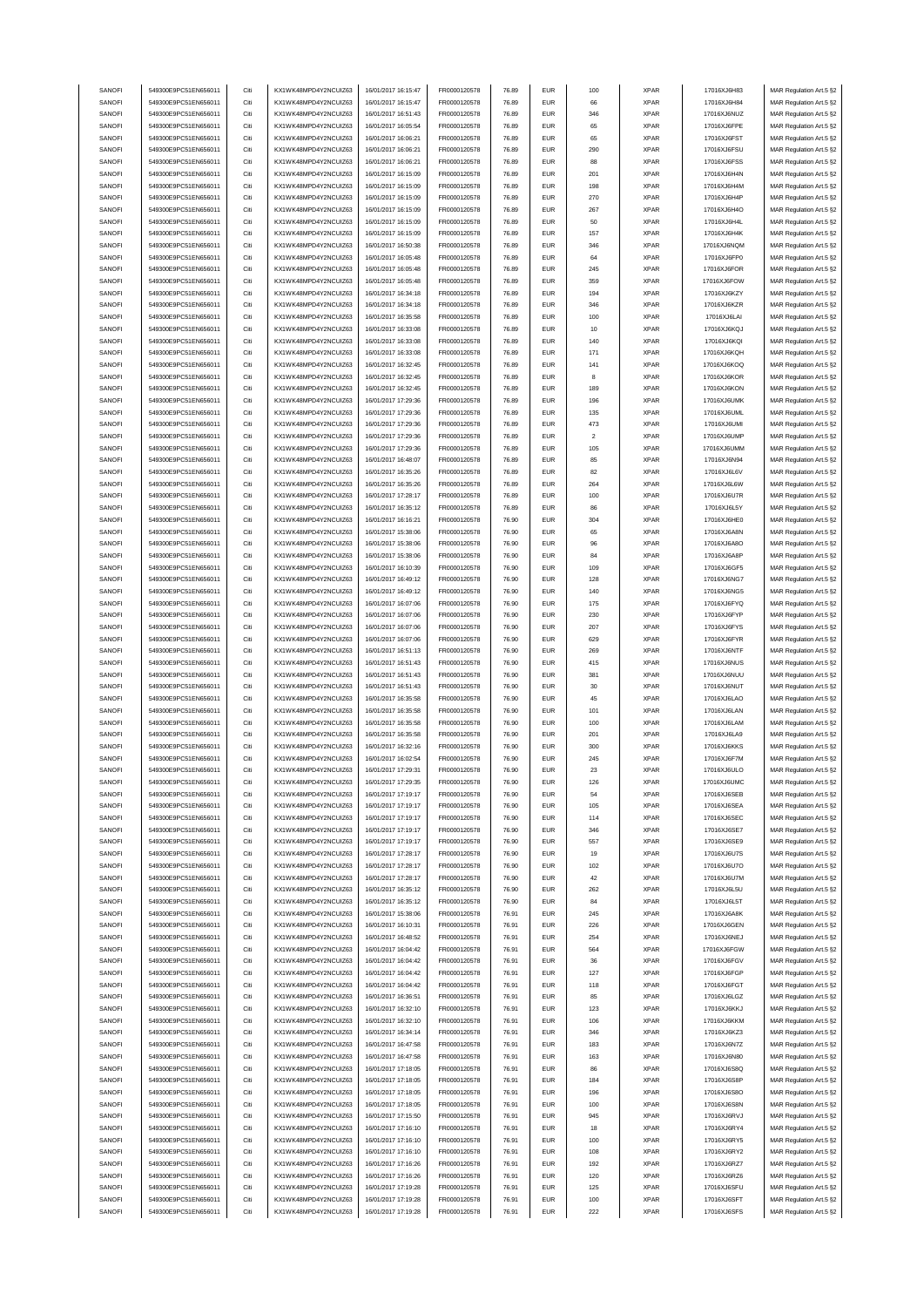| SANOFI | 549300E9PC51EN656011 | Citi | KX1WK48MPD4Y2NCUIZ63  | 16/01/2017 17:19:28 | FR0000120578        | 76.91 | <b>EUR</b> | 3          | <b>XPAR</b> | 17016XJ6SFR | MAR Regulation Art.5 §2 |
|--------|----------------------|------|-----------------------|---------------------|---------------------|-------|------------|------------|-------------|-------------|-------------------------|
| SANOFI | 549300E9PC51EN656011 | Citi | KX1WK48MPD4Y2NCUIZ63  | 16/01/2017 17:18:43 | FR0000120578        | 76.91 | <b>EUR</b> | $\sqrt{2}$ | <b>XPAR</b> | 17016XJ6SBT | MAR Regulation Art.5 §2 |
|        |                      |      |                       |                     |                     |       |            |            |             |             |                         |
| SANOFI | 549300E9PC51EN656011 | Citi | KX1WK48MPD4Y2NCUIZ63  | 16/01/2017 17:18:43 | FR0000120578        | 76.91 | <b>EUR</b> | 100        | <b>XPAR</b> | 17016XJ6SBR | MAR Regulation Art.5 §2 |
| SANOFI | 549300E9PC51EN656011 | Citi | KX1WK48MPD4Y2NCUIZ63  | 16/01/2017 17:18:43 | FR0000120578        | 76.91 | <b>EUR</b> | 204        | <b>XPAR</b> | 17016XJ6SBS | MAR Regulation Art.5 §2 |
| SANOFI | 549300E9PC51EN656011 | Citi | KX1WK48MPD4Y2NCUIZ63  | 16/01/2017 17:18:34 | FR0000120578        | 76.91 | <b>EUR</b> | 28         | <b>XPAR</b> | 17016XJ6SAX | MAR Regulation Art.5 §2 |
| SANOFI | 549300E9PC51EN656011 | Citi | KX1WK48MPD4Y2NCUIZ63  | 16/01/2017 17:18:34 | FR0000120578        | 76.91 | <b>EUR</b> | 100        | <b>XPAR</b> | 17016XJ6SAZ | MAR Regulation Art.5 §2 |
| SANOFI | 549300E9PC51EN656011 | Citi | KX1WK48MPD4Y2NCUIZ63  | 16/01/2017 17:18:34 | FR0000120578        | 76.91 | <b>EUR</b> | $\sqrt{2}$ | XPAR        | 17016XJ6SAY | MAR Regulation Art.5 §2 |
| SANOFI | 549300E9PC51EN656011 | Citi | KX1WK48MPD4Y2NCUIZ63  | 16/01/2017 17:18:25 | FR0000120578        | 76.91 | <b>EUR</b> | 121        | <b>XPAR</b> | 17016XJ6SAG | MAR Regulation Art.5 §2 |
|        |                      |      |                       |                     |                     |       |            |            |             |             |                         |
| SANOFI | 549300E9PC51EN656011 | Citi | KX1WK48MPD4Y2NCUIZ63  | 16/01/2017 17:18:25 | FR0000120578        | 76.91 | <b>EUR</b> | 100        | <b>XPAR</b> | 17016XJ6SAH | MAR Regulation Art.5 §2 |
| SANOFI | 549300E9PC51EN656011 | Citi | KX1WK48MPD4Y2NCUIZ63  | 16/01/2017 17:18:25 | FR0000120578        | 76.91 | <b>EUR</b> | 223        | <b>XPAR</b> | 17016XJ6SAF | MAR Regulation Art.5 §2 |
| SANOFI | 549300E9PC51EN656011 | Citi | KX1WK48MPD4Y2NCUIZ63  | 16/01/2017 17:20:34 | FR0000120578        | 76.91 | <b>EUR</b> | 346        | <b>XPAR</b> | 17016XJ6SNU | MAR Regulation Art.5 §2 |
| SANOFI | 549300E9PC51EN656011 | Citi | KX1WK48MPD4Y2NCUIZ63  | 16/01/2017 16:27:58 | FR0000120578        | 76.91 | <b>EUR</b> | 104        | <b>XPAR</b> | 17016XJ6JVQ | MAR Regulation Art.5 §2 |
| SANOFI | 549300E9PC51EN656011 | Citi | KX1WK48MPD4Y2NCUIZ63  | 16/01/2017 16:27:58 | FR0000120578        | 76.91 | <b>EUR</b> | 117        | <b>XPAR</b> | 17016XJ6JVL | MAR Regulation Art.5 §2 |
|        |                      |      |                       |                     |                     |       |            |            |             |             |                         |
| SANOFI | 549300E9PC51EN656011 | Citi | KX1WK48MPD4Y2NCUIZ63  | 16/01/2017 16:27:58 | FR0000120578        | 76.91 | <b>EUR</b> | 11         | XPAR        | 17016XJ6JVP | MAR Regulation Art.5 §2 |
| SANOFI | 549300E9PC51EN656011 | Citi | KX1WK48MPD4Y2NCUIZ63  | 16/01/2017 16:27:58 | FR0000120578        | 76.91 | <b>EUR</b> | 117        | <b>XPAR</b> | 17016XJ6JVO | MAR Regulation Art.5 §2 |
| SANOFI | 549300E9PC51EN656011 | Citi | KX1WK48MPD4Y2NCUIZ63  | 16/01/2017 17:21:41 | FR0000120578        | 76.91 | <b>EUR</b> | 49         | <b>XPAR</b> | 17016XJ6SWF | MAR Regulation Art.5 §2 |
| SANOFI | 549300E9PC51EN656011 | Citi | KX1WK48MPD4Y2NCUIZ63  | 16/01/2017 16:27:58 | FR0000120578        | 76.91 | <b>EUR</b> | 131        | <b>XPAR</b> | 17016XJ6JVN | MAR Regulation Art.5 §2 |
| SANOFI | 549300E9PC51EN656011 | Citi | KX1WK48MPD4Y2NCLIIZ63 | 16/01/2017 16:10:23 | FR0000120578        | 76.92 | <b>EUR</b> | 187        | XPAR        | 17016XJ6GE0 | MAR Regulation Art.5 §2 |
| SANOFI | 549300E9PC51EN656011 | Citi | KX1WK48MPD4Y2NCUIZ63  | 16/01/2017 15:37:34 | FR0000120578        | 76.92 | <b>EUR</b> | 113        | <b>XPAR</b> | 17016XJ6A49 |                         |
|        |                      |      |                       |                     |                     |       |            |            |             |             | MAR Regulation Art.5 §2 |
| SANOFI | 549300E9PC51EN656011 | Citi | KX1WK48MPD4Y2NCUIZ63  | 16/01/2017 15:37:34 | FR0000120578        | 76.92 | <b>EUR</b> | 132        | <b>XPAR</b> | 17016XJ6A48 | MAR Regulation Art.5 §2 |
| SANOFI | 549300E9PC51EN656011 | Citi | KX1WK48MPD4Y2NCUIZ63  | 16/01/2017 17:16:37 | FR0000120578        | 76.92 | <b>EUR</b> | 121        | <b>XPAR</b> | 17016XJ6S08 | MAR Regulation Art.5 §2 |
| SANOFI | 549300E9PC51EN656011 | Citi | KX1WK48MPD4Y2NCUIZ63  | 16/01/2017 17:16:37 | FR0000120578        | 76.92 | <b>EUR</b> | 100        | <b>XPAR</b> | 17016XJ6S09 | MAR Regulation Art.5 §2 |
| SANOFI | 549300E9PC51EN656011 | Citi | KX1WK48MPD4Y2NCUIZ63  | 16/01/2017 16:08:48 | FR0000120578        | 76.92 | <b>EUR</b> | $\sqrt{2}$ | XPAR        | 17016XJ6G7A | MAR Regulation Art.5 §2 |
| SANOFI | 549300E9PC51EN656011 | Citi | KX1WK48MPD4Y2NCUIZ63  | 16/01/2017 16:08:48 | FR0000120578        | 76.92 | <b>EUR</b> | 100        | <b>XPAR</b> | 17016XJ6G74 | MAR Regulation Art.5 §2 |
| SANOFI | 549300E9PC51EN656011 | Citi | KX1WK48MPD4Y2NCLIIZ63 | 16/01/2017 16:08:48 | FR0000120578        | 76.92 | <b>EUR</b> | 78         | <b>XPAR</b> | 17016XJ6G72 | MAR Regulation Art.5 §2 |
|        |                      |      |                       |                     |                     |       |            |            |             |             |                         |
| SANOFI | 549300E9PC51EN656011 | Citi | KX1WK48MPD4Y2NCUIZ63  | 16/01/2017 16:08:48 | FR0000120578        | 76.92 | <b>EUR</b> | 67         | <b>XPAR</b> | 17016XJ6G77 | MAR Regulation Art.5 §2 |
| SANOFI | 549300E9PC51EN656011 | Citi | KX1WK48MPD4Y2NCUIZ63  | 16/01/2017 16:08:48 | FR0000120578        | 76.92 | <b>EUR</b> | 100        | <b>XPAR</b> | 17016XJ6G79 | MAR Regulation Art.5 §2 |
| SANOFI | 549300E9PC51EN656011 | Citi | KX1WK48MPD4Y2NCUIZ63  | 16/01/2017 16:08:29 | FR0000120578        | 76.92 | <b>EUR</b> | 74         | <b>XPAR</b> | 17016XJ6G4M | MAR Regulation Art.5 §2 |
| SANOFI | 549300E9PC51EN656011 | Citi | KX1WK48MPD4Y2NCUIZ63  | 16/01/2017 16:08:29 | FR0000120578        | 76.92 | <b>EUR</b> | 100        | <b>XPAR</b> | 17016XJ6G4N | MAR Regulation Art.5 §2 |
| SANOFI | 549300E9PC51EN656011 | Citi | KX1WK48MPD4Y2NCUIZ63  | 16/01/2017 16:08:33 | FR0000120578        | 76.92 | <b>EUR</b> | 230        | <b>XPAR</b> | 17016XJ6G52 | MAR Regulation Art.5 §2 |
|        |                      |      |                       |                     |                     |       |            |            |             |             |                         |
| SANOFI | 549300E9PC51EN656011 | Citi | KX1WK48MPD4Y2NCUIZ63  | 16/01/2017 16:08:33 | FR0000120578        | 76.92 | <b>EUR</b> | 26         | <b>XPAR</b> | 17016XJ6G51 | MAR Regulation Art.5 §2 |
| SANOFI | 549300E9PC51EN656011 | Citi | KX1WK48MPD4Y2NCUIZ63  | 16/01/2017 16:44:33 | FR0000120578        | 76.92 | <b>EUR</b> | 87         | <b>XPAR</b> | 17016XJ6MNH | MAR Regulation Art.5 §2 |
| SANOFI | 549300E9PC51EN656011 | Citi | KX1WK48MPD4Y2NCUIZ63  | 16/01/2017 16:08:23 | FR0000120578        | 76.92 | <b>EUR</b> | 74         | <b>XPAR</b> | 17016XJ6G3Y | MAR Regulation Art.5 §2 |
| SANOFI | 549300E9PC51EN656011 | Citi | KX1WK48MPD4Y2NCUIZ63  | 16/01/2017 16:08:23 | FR0000120578        | 76.92 | <b>EUR</b> | 171        | <b>XPAR</b> | 17016XJ6G3Z | MAR Regulation Art.5 §2 |
| SANOFI | 549300E9PC51EN656011 | Citi | KX1WK48MPD4Y2NCUIZ63  | 16/01/2017 16:44:57 | FR0000120578        | 76.92 | EUR        | 134        | <b>XPAR</b> | 17016XJ6MQH | MAR Regulation Art.5 §2 |
| SANOFI | 549300E9PC51EN656011 | Citi | KX1WK48MPD4Y2NCUIZ63  | 16/01/2017 16:44:57 | FR0000120578        | 76.92 | <b>EUR</b> | 132        | <b>XPAR</b> | 17016XJ6MQG | MAR Regulation Art.5 §2 |
|        |                      |      |                       |                     |                     |       |            |            |             |             |                         |
| SANOFI | 549300E9PC51EN656011 | Citi | KX1WK48MPD4Y2NCUIZ63  | 16/01/2017 16:04:01 | FR0000120578        | 76.92 | <b>EUR</b> | 45         | <b>XPAR</b> | 17016XJ6FCV | MAR Regulation Art.5 §2 |
| SANOFI | 549300E9PC51EN656011 | Citi | KX1WK48MPD4Y2NCUIZ63  | 16/01/2017 16:04:01 | FR0000120578        | 76.92 | <b>EUR</b> | 100        | <b>XPAR</b> | 17016XJ6FCS | MAR Regulation Art.5 §2 |
| SANOFI | 549300E9PC51EN656011 | Citi | KX1WK48MPD4Y2NCUIZ63  | 16/01/2017 16:04:09 | FR0000120578        | 76.92 | <b>EUR</b> | 45         | <b>XPAR</b> | 17016XJ6FDH | MAR Regulation Art.5 §2 |
| SANOFI | 549300E9PC51EN656011 | Citi | KX1WK48MPD4Y2NCUIZ63  | 16/01/2017 16:04:09 | FR0000120578        | 76.92 | <b>EUR</b> | 56         | <b>XPAR</b> | 17016XJ6FDG | MAR Regulation Art.5 §2 |
| SANOFI | 549300E9PC51EN656011 | Citi | KX1WK48MPD4Y2NCUIZ63  | 16/01/2017 16:04:05 | FR0000120578        | 76.92 | <b>EUR</b> | 124        | <b>XPAR</b> | 17016XJ6FDD | MAR Regulation Art.5 §2 |
| SANOFI | 549300E9PC51EN656011 | Citi | KX1WK48MPD4Y2NCUIZ63  | 16/01/2017 16:04:09 | FR0000120578        | 76.92 | <b>EUR</b> | 159        | <b>XPAR</b> |             |                         |
|        |                      |      |                       |                     |                     |       |            |            |             | 17016XJ6FDF | MAR Regulation Art.5 §2 |
| SANOFI | 549300E9PC51EN656011 | Citi | KX1WK48MPD4Y2NCUIZ63  | 16/01/2017 16:04:10 | FR0000120578        | 76.92 | <b>EUR</b> | 45         | <b>XPAR</b> | 17016XJ6FDP | MAR Regulation Art.5 §2 |
| SANOFI | 549300E9PC51EN656011 | Citi | KX1WK48MPD4Y2NCUIZ63  | 16/01/2017 16:04:10 | FR0000120578        | 76.92 | <b>EUR</b> | 6          | <b>XPAR</b> | 17016XJ6FDO | MAR Regulation Art.5 §2 |
| SANOFI | 549300E9PC51EN656011 | Citi | KX1WK48MPD4Y2NCUIZ63  | 16/01/2017 16:04:10 | FR0000120578        | 76.92 | <b>EUR</b> | 209        | <b>XPAR</b> | 17016XJ6FDN | MAR Regulation Art.5 §2 |
| SANOFI | 549300E9PC51EN656011 | Citi | KX1WK48MPD4Y2NCUIZ63  | 16/01/2017 16:04:14 | FR0000120578        | 76.92 | <b>EUR</b> | 215        | <b>XPAR</b> | 17016XJ6FEL | MAR Regulation Art.5 §2 |
| SANOFI | 549300E9PC51EN656011 | Citi | KX1WK48MPD4Y2NCUIZ63  | 16/01/2017 16:04:34 | FR0000120578        | 76.92 | <b>EUR</b> | 56         | <b>XPAR</b> | 17016XJ6FGA | MAR Regulation Art.5 §2 |
|        |                      |      |                       |                     |                     |       |            |            |             |             |                         |
| SANOFI | 549300E9PC51EN656011 | Citi | KX1WK48MPD4Y2NCUIZ63  | 16/01/2017 16:04:34 | FR0000120578        | 76.92 | <b>EUR</b> | 45         | <b>XPAR</b> | 17016XJ6FGB | MAR Regulation Art.5 §2 |
| SANOFI | 549300E9PC51EN656011 | Citi | KX1WK48MPD4Y2NCUIZ63  | 16/01/2017 16:04:00 | FR0000120578        | 76.92 | <b>EUR</b> | 85         | <b>XPAR</b> | 17016XJ6FCA | MAR Regulation Art.5 §2 |
| SANOFI | 549300E9PC51EN656011 | Citi | KX1WK48MPD4Y2NCUIZ63  | 16/01/2017 16:04:04 | FR0000120578        | 76.92 | <b>EUR</b> | 215        | <b>XPAR</b> | 17016XJ6FD6 | MAR Regulation Art.5 §2 |
| SANOFI | 549300E9PC51EN656011 | Citi | KX1WK48MPD4Y2NCUIZ63  | 16/01/2017 16:04:04 | FR0000120578        | 76.92 | <b>EUR</b> | $90\,$     | <b>XPAR</b> | 17016XJ6FD7 | MAR Regulation Art.5 §2 |
| SANOFI | 549300E9PC51EN656011 | Citi | KX1WK48MPD4Y2NCUIZ63  | 16/01/2017 16:04:01 | FR0000120578        | 76.92 | <b>EUR</b> | 215        | <b>XPAR</b> | 17016XJ6FCO | MAR Regulation Art.5 §2 |
|        |                      |      | KX1WK48MPD4Y2NCUIZ63  | 16/01/2017 16:04:00 |                     |       |            |            |             |             |                         |
| SANOFI | 549300E9PC51EN656011 | Citi |                       |                     | FR0000120578        | 76.92 | <b>EUR</b> | 113        | <b>XPAR</b> | 17016XJ6FCE | MAR Regulation Art.5 §2 |
| SANOFI | 549300E9PC51EN656011 | Citi | KX1WK48MPD4Y2NCUIZ63  | 16/01/2017 16:04:00 | FR0000120578        | 76.92 | <b>EUR</b> | 11         | <b>XPAR</b> | 17016XJ6FCB | MAR Regulation Art.5 §2 |
| SANOFI | 549300E9PC51EN656011 | Citi | KX1WK48MPD4Y2NCUIZ63  | 16/01/2017 16:04:00 | FR0000120578        | 76.92 | <b>EUR</b> | 152        | <b>XPAR</b> | 17016XJ6FCH | MAR Regulation Art.5 §2 |
| SANOFI | 549300E9PC51EN656011 | Citi | KX1WK48MPD4Y2NCUIZ63  | 16/01/2017 16:04:00 | FR0000120578        | 76.92 | <b>EUR</b> | 45         | <b>XPAR</b> | 17016XJ6FCI | MAR Regulation Art.5 §2 |
| SANOFI | 549300E9PC51EN656011 | Citi | KX1WK48MPD4Y2NCUIZ63  | 16/01/2017 16:04:00 | FR0000120578        | 76.92 | <b>EUR</b> | 215        | <b>XPAR</b> | 17016XJ6FCG | MAR Regulation Art.5 §2 |
| SANOFI | 549300E9PC51EN656011 |      | KX1WK48MPD4Y2NCLIIZ63 | 16/01/2017 17:24:00 | <b>ER0000120578</b> | 76.92 |            |            | <b>XPAR</b> | 17016XJ6TCD | MAR Regulation Art 5 82 |
|        |                      |      |                       |                     |                     |       |            |            |             |             |                         |
| SANOFI | 549300E9PC51EN656011 | Citi | KX1WK48MPD4Y2NCUIZ63  | 16/01/2017 17:24:00 | FR0000120578        | 76.92 | <b>EUR</b> | 109        | <b>XPAR</b> | 17016XJ6TCM | MAR Regulation Art.5 §2 |
| SANOFI | 549300E9PC51EN656011 | Citi | KX1WK48MPD4Y2NCUIZ63  | 16/01/2017 16:34:10 | FR0000120578        | 76.92 | <b>EUR</b> | 117        | <b>XPAR</b> | 17016XJ6KYF | MAR Regulation Art.5 §2 |
| SANOFI | 549300E9PC51EN656011 | Citi | KX1WK48MPD4Y2NCUIZ63  | 16/01/2017 16:34:10 | FR0000120578        | 76.92 | <b>EUR</b> | 281        | <b>XPAR</b> | 17016XJ6KYG | MAR Regulation Art.5 §2 |
| SANOFI | 549300E9PC51EN656011 | Citi | KX1WK48MPD4Y2NCUIZ63  | 16/01/2017 16:03:20 | FR0000120578        | 76.92 | <b>EUR</b> | 100        | <b>XPAR</b> | 17016XJ6F9E | MAR Regulation Art.5 §2 |
| SANOFI | 549300E9PC51EN656011 | Citi | KX1WK48MPD4Y2NCUIZ63  | 16/01/2017 16:03:20 | FR0000120578        | 76.92 | <b>EUR</b> | 100        | <b>XPAR</b> | 17016XJ6F9D | MAR Regulation Art.5 §2 |
| SANOFI | 549300E9PC51EN656011 | Citi | KX1WK48MPD4Y2NCUIZ63  | 16/01/2017 16:03:20 | FR0000120578        | 76.92 | <b>EUR</b> | 45         | <b>XPAR</b> | 17016XJ6F9F | MAR Regulation Art.5 §2 |
|        |                      |      |                       |                     |                     |       |            |            |             |             |                         |
| SANOFI | 549300E9PC51EN656011 | Citi | KX1WK48MPD4Y2NCUIZ63  | 16/01/2017 16:47:43 | FR0000120578        | 76.92 | <b>EUR</b> | 187        | <b>XPAR</b> | 17016XJ6N6U | MAR Regulation Art.5 §2 |
| SANOFI | 549300E9PC51EN656011 | Citi | KX1WK48MPD4Y2NCUIZ63  | 16/01/2017 16:47:43 | FR0000120578        | 76.92 | <b>EUR</b> | 82         | <b>XPAR</b> | 17016XJ6N6R | MAR Regulation Art.5 §2 |
| SANOFI | 549300E9PC51EN656011 | Citi | KX1WK48MPD4Y2NCUIZ63  | 16/01/2017 17:18:05 | FR0000120578        | 76.92 | <b>EUR</b> | 540        | <b>XPAR</b> | 17016XJ6S8F | MAR Regulation Art.5 §2 |
| SANOFI | 549300E9PC51EN656011 | Citi | KX1WK48MPD4Y2NCLIIZ63 | 16/01/2017 17:18:05 | FR0000120578        | 76.92 | <b>EUR</b> | 627        | <b>XPAR</b> | 17016XJ6S8M | MAR Regulation Art.5 §2 |
| SANOFI | 549300E9PC51EN656011 | Citi | KX1WK48MPD4Y2NCUIZ63  | 16/01/2017 17:23:33 | FR0000120578        | 76.92 | <b>EUR</b> | 117        | <b>XPAR</b> | 17016XJ6T9T | MAR Regulation Art.5 §2 |
| SANOFI | 549300E9PC51EN656011 | Citi | KX1WK48MPD4Y2NCUIZ63  | 16/01/2017 17:23:33 | FR0000120578        | 76.92 | <b>EUR</b> | 148        | <b>XPAR</b> | 17016XJ6T9O | MAR Regulation Art.5 §2 |
|        |                      |      |                       |                     |                     |       |            |            |             |             |                         |
| SANOFI | 549300E9PC51EN656011 | Citi | KX1WK48MPD4Y2NCUIZ63  | 16/01/2017 17:16:07 | FR0000120578        | 76.92 | <b>EUR</b> | 159        | XPAR        | 17016XJ6RXU | MAR Regulation Art.5 §2 |
| SANOFI | 549300E9PC51EN656011 | Citi | KX1WK48MPD4Y2NCUIZ63  | 16/01/2017 17:16:07 | FR0000120578        | 76.92 | <b>EUR</b> | 17         | <b>XPAR</b> | 17016XJ6RXT | MAR Regulation Art.5 §2 |
| SANOFI | 549300E9PC51EN656011 | Citi | KX1WK48MPD4Y2NCUIZ63  | 16/01/2017 17:16:07 | FR0000120578        | 76.92 | <b>EUR</b> | 631        | <b>XPAR</b> | 17016XJ6RXS | MAR Regulation Art.5 §2 |
| SANOFI | 549300E9PC51EN656011 | Citi | KX1WK48MPD4Y2NCUIZ63  | 16/01/2017 17:19:37 | FR0000120578        | 76.92 | <b>EUR</b> | 37         | XPAR        | 17016XJ6SGA | MAR Regulation Art.5 §2 |
| SANOFI | 549300E9PC51EN656011 | Citi | KX1WK48MPD4Y2NCUIZ63  | 16/01/2017 16:31:39 | FR0000120578        | 76.92 | <b>EUR</b> | 189        | <b>XPAR</b> | 17016XJ6KI4 | MAR Regulation Art.5 §2 |
|        | 549300E9PC51EN656011 |      | KX1WK48MPD4Y2NCUIZ63  |                     |                     |       |            |            |             |             |                         |
| SANOFI |                      | Citi |                       | 16/01/2017 17:19:37 | FR0000120578        | 76.92 | <b>EUR</b> | 253        | <b>XPAR</b> | 17016XJ6SG9 | MAR Regulation Art.5 §2 |
| SANOFI | 549300E9PC51EN656011 | Citi | KX1WK48MPD4Y2NCUIZ63  | 16/01/2017 17:19:37 | FR0000120578        | 76.92 | <b>EUR</b> | 117        | <b>XPAR</b> | 17016XJ6SG8 | MAR Regulation Art.5 §2 |
| SANOFI | 549300E9PC51EN656011 | Citi | KX1WK48MPD4Y2NCUIZ63  | 16/01/2017 17:20:30 | FR0000120578        | 76.92 | <b>EUR</b> | 346        | <b>XPAR</b> | 17016XJ6SMQ | MAR Regulation Art.5 §2 |
| SANOFI | 549300E9PC51EN656011 | Citi | KX1WK48MPD4Y2NCUIZ63  | 16/01/2017 17:28:08 | FR0000120578        | 76.92 | <b>EUR</b> | 16         | <b>XPAR</b> | 17016XJ6U6Y | MAR Regulation Art.5 §2 |
| SANOFI | 549300E9PC51EN656011 | Citi | KX1WK48MPD4Y2NCUIZ63  | 16/01/2017 17:28:08 | FR0000120578        | 76.92 | <b>EUR</b> | 69         | <b>XPAR</b> | 17016XJ6U70 | MAR Regulation Art.5 §2 |
| SANOFI | 549300E9PC51EN656011 | Citi | KX1WK48MPD4Y2NCUIZ63  | 16/01/2017 16:10:04 | FR0000120578        | 76.93 | <b>EUR</b> | 350        | <b>XPAR</b> | 17016XJ6GCH | MAR Regulation Art.5 §2 |
|        |                      |      |                       |                     |                     |       |            |            |             |             |                         |
| SANOFI | 549300E9PC51EN656011 | Citi | KX1WK48MPD4Y2NCUIZ63  | 16/01/2017 16:10:04 | FR0000120578        | 76.93 | <b>EUR</b> | 58         | <b>XPAR</b> | 17016XJ6GCF | MAR Regulation Art.5 §2 |
| SANOFI | 549300E9PC51EN656011 | Citi | KX1WK48MPD4Y2NCUIZ63  | 16/01/2017 16:10:04 | FR0000120578        | 76.93 | <b>EUR</b> | 245        | XPAR        | 17016XJ6GCB | MAR Regulation Art.5 §2 |
| SANOFI | 549300E9PC51EN656011 | Citi | KX1WK48MPD4Y2NCUIZ63  | 16/01/2017 16:10:04 | FR0000120578        | 76.93 | <b>EUR</b> | 117        | <b>XPAR</b> | 17016XJ6GCI | MAR Regulation Art.5 §2 |
| SANOFI | 549300E9PC51EN656011 | Citi | KX1WK48MPD4Y2NCUIZ63  | 16/01/2017 17:17:14 | FR0000120578        | 76.93 | <b>EUR</b> | 663        | <b>XPAR</b> | 17016XJ6S2P | MAR Regulation Art.5 §2 |
| SANOFI | 549300E9PC51EN656011 | Citi | KX1WK48MPD4Y2NCUIZ63  | 16/01/2017 17:17:14 | FR0000120578        | 76.93 | <b>EUR</b> | 271        | <b>XPAR</b> | 17016XJ6S2N | MAR Regulation Art.5 §2 |
| SANOFI | 549300E9PC51EN656011 | Citi | KX1WK48MPD4Y2NCUIZ63  | 16/01/2017 17:17:14 | FR0000120578        | 76.93 | <b>EUR</b> | 100        | <b>XPAR</b> | 17016XJ6S2O | MAR Regulation Art.5 §2 |
|        |                      |      |                       |                     |                     |       |            |            |             |             |                         |
| SANOFI | 549300E9PC51EN656011 | Citi | KX1WK48MPD4Y2NCUIZ63  | 16/01/2017 17:17:14 | FR0000120578        | 76.93 | <b>EUR</b> | 324        | <b>XPAR</b> | 17016XJ6S2K | MAR Regulation Art.5 §2 |
| SANOFI | 549300E9PC51EN656011 | Citi | KX1WK48MPD4Y2NCUIZ63  | 16/01/2017 15:37:30 | FR0000120578        | 76.93 | <b>EUR</b> | 122        | <b>XPAR</b> | 17016XJ6A3Q | MAR Regulation Art.5 §2 |
| SANOFI | 549300E9PC51EN656011 | Citi | KX1WK48MPD4Y2NCUIZ63  | 16/01/2017 15:37:30 | FR0000120578        | 76.93 | <b>EUR</b> | 273        | <b>XPAR</b> | 17016XJ6A3R | MAR Regulation Art.5 §2 |
| SANOFI | 549300E9PC51EN656011 | Citi | KX1WK48MPD4Y2NCUIZ63  | 16/01/2017 15:37:30 | FR0000120578        | 76.93 | <b>EUR</b> | 100        | <b>XPAR</b> | 17016XJ6A3O | MAR Regulation Art.5 §2 |
| SANOFI | 549300E9PC51EN656011 | Citi | KX1WK48MPD4Y2NCUIZ63  | 16/01/2017 15:37:30 | FR0000120578        | 76.93 | <b>EUR</b> | 25         | <b>XPAR</b> | 17016XJ6A3P | MAR Regulation Art.5 §2 |
| SANOFI | 549300E9PC51EN656011 | Citi | KX1WK48MPD4Y2NCUIZ63  | 16/01/2017 15:37:30 | FR0000120578        | 76.93 | <b>EUR</b> | 242        | <b>XPAR</b> | 17016XJ6A3S | MAR Regulation Art.5 §2 |
|        |                      |      |                       |                     |                     |       |            |            |             |             |                         |
| SANOFI | 549300E9PC51EN656011 | Citi | KX1WK48MPD4Y2NCUIZ63  | 16/01/2017 15:37:30 | FR0000120578        | 76.93 | <b>EUR</b> | $\bf 72$   | <b>XPAR</b> | 17016XJ6A3T | MAR Regulation Art.5 §2 |
| SANOFI | 549300E9PC51EN656011 | Citi | KX1WK48MPD4Y2NCUIZ63  | 16/01/2017 15:37:30 | FR0000120578        | 76.93 | <b>EUR</b> | 110        | <b>XPAR</b> | 17016XJ6A3M | MAR Regulation Art.5 §2 |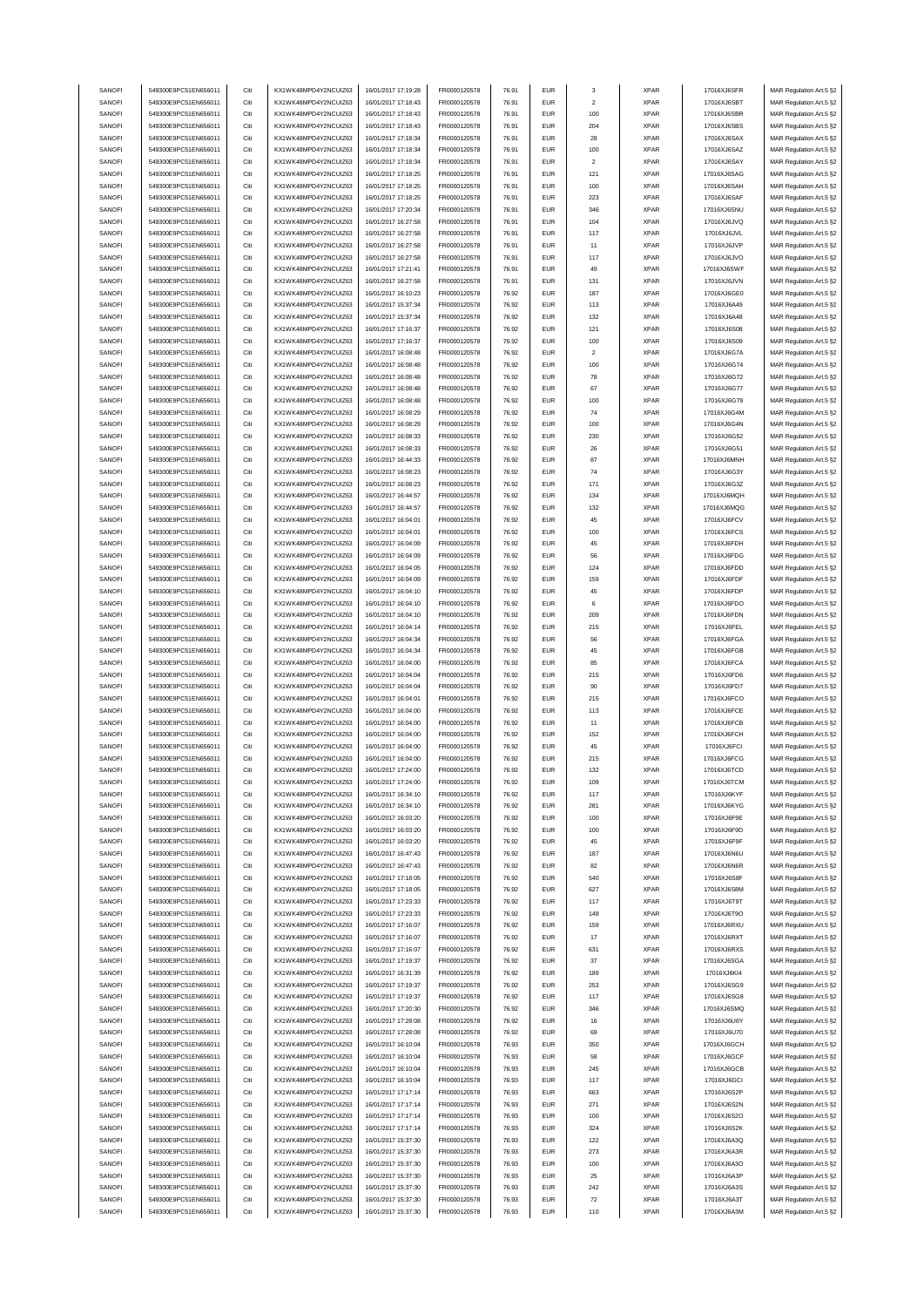| SANOFI | 549300E9PC51EN656011 | Citi | KX1WK48MPD4Y2NCUIZ63  | 16/01/2017 15:37:30 | FR0000120578 | 76.93 | <b>EUR</b> | 135                | <b>XPAR</b> | 17016XJ6A3N  | MAR Regulation Art.5 §2 |
|--------|----------------------|------|-----------------------|---------------------|--------------|-------|------------|--------------------|-------------|--------------|-------------------------|
| SANOFI | 549300E9PC51EN656011 | Citi | KX1WK48MPD4Y2NCUIZ63  | 16/01/2017 16:08:48 | FR0000120578 | 76.93 | <b>EUR</b> | 315                | <b>XPAR</b> | 17016XJ6G6N  | MAR Regulation Art.5 §2 |
|        |                      |      | KX1WK48MPD4Y2NCUIZ63  |                     |              |       |            |                    |             |              |                         |
| SANOFI | 549300E9PC51EN656011 | Citi |                       | 16/01/2017 16:08:48 | FR0000120578 | 76.93 | <b>EUR</b> | $40\,$             | <b>XPAR</b> | 17016XJ6G6W  | MAR Regulation Art.5 §2 |
| SANOFI | 549300E9PC51EN656011 | Citi | KX1WK48MPD4Y2NCUIZ63  | 16/01/2017 16:08:48 | FR0000120578 | 76.93 | <b>EUR</b> | 120                | <b>XPAR</b> | 17016XJ6G62  | MAR Regulation Art.5 §2 |
| SANOFI | 549300E9PC51EN656011 | Citi | KX1WK48MPD4Y2NCLIIZ63 | 16/01/2017 16:08:48 | FR0000120578 | 76.93 | <b>EUR</b> | 247                | <b>XPAR</b> | 17016XJ6G68  | MAR Regulation Art.5 §2 |
| SANOFI | 549300E9PC51EN656011 | Citi | KX1WK48MPD4Y2NCUIZ63  | 16/01/2017 17:24:16 | FR0000120578 | 76.93 | <b>EUR</b> | 155                | <b>XPAR</b> | 17016XJ6TDZ  | MAR Regulation Art.5 §2 |
| SANOFI | 549300E9PC51EN656011 | Citi | KX1WK48MPD4Y2NCUIZ63  | 16/01/2017 17:24:16 | FR0000120578 | 76.93 | <b>EUR</b> | 159                | <b>XPAR</b> | 17016XJ6TDY  | MAR Regulation Art.5 §2 |
|        |                      |      |                       |                     |              |       |            |                    |             |              |                         |
| SANOFI | 549300E9PC51EN656011 | Citi | KX1WK48MPD4Y2NCUIZ63  | 16/01/2017 17:24:16 | FR0000120578 | 76.93 | <b>EUR</b> | 110                | <b>XPAR</b> | 17016XJ6TDX  | MAR Regulation Art.5 §2 |
| SANOFI | 549300E9PC51EN656011 | Citi | KX1WK48MPD4Y2NCUIZ63  | 16/01/2017 17:24:16 | FR0000120578 | 76.93 | <b>EUR</b> | 67                 | <b>XPAR</b> | 17016XJ6TDW  | MAR Regulation Art.5 §2 |
| SANOFI | 549300E9PC51EN656011 | Citi | KX1WK48MPD4Y2NCUIZ63  | 16/01/2017 16:37:14 | FR0000120578 | 76.93 | <b>EUR</b> | 170                | <b>XPAR</b> | 17016XJ6LIX  | MAR Regulation Art.5 §2 |
| SANOFI | 549300E9PC51EN656011 | Citi | KX1WK48MPD4Y2NCUIZ63  | 16/01/2017 16:37:12 | FR0000120578 | 76.93 | <b>EUR</b> | 157                | <b>XPAR</b> | 17016XJ6LIV  | MAR Regulation Art.5 §2 |
| SANOFI | 549300E9PC51EN656011 | Citi | KX1WK48MPD4Y2NCUIZ63  | 16/01/2017 16:37:12 | FR0000120578 | 76.93 | <b>EUR</b> | 83                 | <b>XPAR</b> | 17016XJ6LIU  | MAR Regulation Art.5 §2 |
|        |                      |      |                       |                     |              |       |            |                    |             |              |                         |
| SANOFI | 549300E9PC51EN656011 | Citi | KX1WK48MPD4Y2NCUIZ63  | 16/01/2017 16:47:18 | FR0000120578 | 76.93 | <b>EUR</b> | 159                | <b>XPAR</b> | 17016XJ6N4K  | MAR Regulation Art.5 §2 |
| SANOFI | 549300E9PC51EN656011 | Citi | KX1WK48MPD4Y2NCUIZ63  | 16/01/2017 16:47:18 | FR0000120578 | 76.93 | <b>EUR</b> | 187                | <b>XPAR</b> | 17016XJ6N4O  | MAR Regulation Art.5 §2 |
| SANOFI | 549300E9PC51EN656011 | Citi | KX1WK48MPD4Y2NCUIZ63  | 16/01/2017 15:35:39 | FR0000120578 | 76.93 | <b>EUR</b> | 161                | <b>XPAR</b> | 17016XJ69LQ  | MAR Regulation Art.5 §2 |
|        | 549300E9PC51EN656011 | Citi |                       |                     |              |       | <b>EUR</b> |                    |             |              | MAR Regulation Art.5 §2 |
| SANOFI |                      |      | KX1WK48MPD4Y2NCUIZ63  | 16/01/2017 16:31:31 | FR0000120578 | 76.93 |            | 346                | <b>XPAR</b> | 17016XJ6KHT  |                         |
| SANOFI | 549300E9PC51EN656011 | Citi | KX1WK48MPD4Y2NCUIZ63  | 16/01/2017 17:27:50 | FR0000120578 | 76.93 | <b>EUR</b> | 51                 | <b>XPAR</b> | 17016XJ6U3A  | MAR Regulation Art.5 §2 |
| SANOFI | 549300E9PC51EN656011 | Citi | KX1WK48MPD4Y2NCUIZ63  | 16/01/2017 17:27:52 | FR0000120578 | 76.93 | <b>EUR</b> | 31                 | <b>XPAR</b> | 17016XJ6U3J  | MAR Regulation Art.5 §2 |
| SANOFI | 549300E9PC51EN656011 | Citi | KX1WK48MPD4Y2NCUIZ63  | 16/01/2017 17:27:45 | FR0000120578 | 76.93 | <b>EUR</b> | 308                | <b>XPAR</b> | 17016XJ6U32  | MAR Regulation Art.5 §2 |
|        |                      | Citi |                       |                     |              |       |            |                    |             |              |                         |
| SANOFI | 549300E9PC51EN656011 |      | KX1WK48MPD4Y2NCUIZ63  | 16/01/2017 17:20:02 | FR0000120578 | 76.93 | <b>EUR</b> | 410                | <b>XPAR</b> | 17016XJ6SIV  | MAR Regulation Art.5 §2 |
| SANOFI | 549300E9PC51EN656011 | Citi | KX1WK48MPD4Y2NCUIZ63  | 16/01/2017 17:20:02 | FR0000120578 | 76.93 | <b>EUR</b> | 134                | <b>XPAR</b> | 17016XJ6SIY  | MAR Regulation Art.5 §2 |
| SANOFI | 549300E9PC51EN656011 | Citi | KX1WK48MPD4Y2NCUIZ63  | 16/01/2017 17:20:02 | FR0000120578 | 76.93 | <b>EUR</b> | 145                | <b>XPAR</b> | 17016XJ6SIZ  | MAR Regulation Art.5 §2 |
| SANOFI | 549300E9PC51EN656011 | Citi | KX1WK48MPD4Y2NCUIZ63  | 16/01/2017 17:20:02 | FR0000120578 | 76.93 | <b>EUR</b> | 100                | <b>XPAR</b> | 17016XJ6SIW  | MAR Regulation Art.5 §2 |
| SANOFI | 549300E9PC51EN656011 | Citi | KX1WK48MPD4Y2NCUIZ63  | 16/01/2017 17:20:02 | FR0000120578 | 76.93 | <b>EUR</b> | 100                | <b>XPAR</b> | 17016XJ6SIX  | MAR Regulation Art.5 §2 |
|        |                      |      |                       |                     |              |       |            |                    |             |              |                         |
| SANOFI | 549300E9PC51EN656011 | Citi | KX1WK48MPD4Y2NCUIZ63  | 16/01/2017 17:21:54 | FR0000120578 | 76.93 | <b>EUR</b> | $41\,$             | <b>XPAR</b> | 17016XJ6SYB  | MAR Regulation Art.5 §2 |
| SANOFI | 549300E9PC51EN656011 | Citi | KX1WK48MPD4Y2NCUIZ63  | 16/01/2017 17:21:54 | FR0000120578 | 76.93 | <b>EUR</b> | 117                | <b>XPAR</b> | 17016XJ6SYA  | MAR Regulation Art.5 §2 |
| SANOFI | 549300E9PC51EN656011 | Citi | KX1WK48MPD4Y2NCUIZ63  | 16/01/2017 17:21:54 | FR0000120578 | 76.93 | <b>EUR</b> | 91                 | <b>XPAR</b> | 17016XJ6SYF  | MAR Regulation Art.5 §2 |
| SANOFI | 549300E9PC51EN656011 | Citi | KX1WK48MPD4Y2NCUIZ63  | 16/01/2017 17:21:54 | FR0000120578 | 76.93 | <b>EUR</b> | 500                | <b>XPAR</b> | 17016XJ6SYE  | MAR Regulation Art.5 §2 |
|        |                      |      | KX1WK48MPD4Y2NCUIZ63  |                     |              |       |            |                    |             |              |                         |
| SANOFI | 549300E9PC51EN656011 | Citi |                       | 16/01/2017 17:21:54 | FR0000120578 | 76.93 | <b>EUR</b> | 48                 | <b>XPAR</b> | 17016XJ6SYD  | MAR Regulation Art.5 §2 |
| SANOFI | 549300E9PC51EN656011 | Citi | KX1WK48MPD4Y2NCUIZ63  | 16/01/2017 17:21:54 | FR0000120578 | 76.93 | <b>EUR</b> | 489                | <b>XPAR</b> | 17016XJ6SYC  | MAR Regulation Art.5 §2 |
| SANOFI | 549300E9PC51EN656011 | Citi | KX1WK48MPD4Y2NCUIZ63  | 16/01/2017 17:21:54 | FR0000120578 | 76.93 | <b>EUR</b> | 85                 | <b>XPAR</b> | 17016XJ6SY9  | MAR Regulation Art.5 §2 |
| SANOFI | 549300E9PC51EN656011 | Citi | KX1WK48MPD4Y2NCUIZ63  | 16/01/2017 17:21:54 | FR0000120578 | 76.93 | <b>EUR</b> | 216                | <b>XPAR</b> | 17016XJ6SY7  | MAR Regulation Art.5 §2 |
|        |                      |      |                       |                     |              |       |            |                    |             |              |                         |
| SANOFI | 549300E9PC51EN656011 | Citi | KX1WK48MPD4Y2NCUIZ63  | 16/01/2017 17:28:02 | FR0000120578 | 76.93 | <b>EUR</b> | 96                 | <b>XPAR</b> | 17016XJ6U60  | MAR Regulation Art.5 §2 |
| SANOFI | 549300E9PC51EN656011 | Citi | KX1WK48MPD4Y2NCUIZ63  | 16/01/2017 17:28:02 | FR0000120578 | 76.93 | <b>EUR</b> | 63                 | <b>XPAR</b> | 17016XJ6U65  | MAR Regulation Art.5 §2 |
| SANOFI | 549300E9PC51EN656011 | Citi | KX1WK48MPD4Y2NCUIZ63  | 16/01/2017 17:28:02 | FR0000120578 | 76.93 | <b>EUR</b> | 67                 | <b>XPAR</b> | 17016XJ6U64  | MAR Regulation Art.5 §2 |
| SANOFI | 549300E9PC51EN656011 | Citi | KX1WK48MPD4Y2NCUIZ63  | 16/01/2017 17:28:02 | FR0000120578 | 76.93 | <b>EUR</b> | 119                | <b>XPAR</b> | 17016XJ6U5T  | MAR Regulation Art.5 §2 |
|        | 549300E9PC51EN656011 | Citi |                       |                     |              |       | <b>EUR</b> |                    |             |              |                         |
| SANOFI |                      |      | KX1WK48MPD4Y2NCUIZ63  | 16/01/2017 16:46:12 | FR0000120578 | 76.94 |            | 344                | <b>XPAR</b> | 17016XJ6MYT  | MAR Regulation Art.5 §2 |
| SANOFI | 549300E9PC51EN656011 | Citi | KX1WK48MPD4Y2NCUIZ63  | 16/01/2017 16:46:12 | FR0000120578 | 76.94 | <b>EUR</b> | $\overline{2}$     | <b>XPAR</b> | 17016XJ6MYQ  | MAR Regulation Art.5 §2 |
| SANOFI | 549300E9PC51EN656011 | Citi | KX1WK48MPD4Y2NCUIZ63  | 16/01/2017 15:34:13 | FR0000120578 | 76.94 | <b>EUR</b> | 168                | <b>XPAR</b> | 17016XJ699G  | MAR Regulation Art.5 §2 |
| SANOFI | 549300E9PC51EN656011 | Citi | KX1WK48MPD4Y2NCUIZ63  | 16/01/2017 16:37:20 | FR0000120578 | 76.94 | <b>EUR</b> | 60                 | <b>XPAR</b> | 17016XJ6LJM  | MAR Regulation Art.5 §2 |
| SANOFI | 549300E9PC51EN656011 | Citi | KX1WK48MPD4Y2NCUIZ63  | 16/01/2017 16:37:20 | FR0000120578 | 76.94 | <b>EUR</b> | $\scriptstyle{72}$ | <b>XPAR</b> | 17016XJ6LJN  | MAR Regulation Art.5 §2 |
|        |                      |      |                       |                     |              |       |            |                    |             |              |                         |
| SANOFI | 549300E9PC51EN656011 | Citi | KX1WK48MPD4Y2NCUIZ63  | 16/01/2017 16:37:47 | FR0000120578 | 76.94 | <b>EUR</b> | 11                 | <b>XPAR</b> | 17016XJ6LM0  | MAR Regulation Art.5 §2 |
| SANOFI | 549300E9PC51EN656011 | Citi | KX1WK48MPD4Y2NCUIZ63  | 16/01/2017 16:37:46 | FR0000120578 | 76.94 | <b>EUR</b> | 16                 | <b>XPAR</b> | 17016XJ6LLZ  | MAR Regulation Art.5 §2 |
| SANOFI | 549300E9PC51EN656011 | Citi | KX1WK48MPD4Y2NCUIZ63  | 16/01/2017 16:37:29 | FR0000120578 | 76.94 | <b>EUR</b> | 200                | <b>XPAR</b> | 17016XJ6LKU  | MAR Regulation Art.5 §2 |
| SANOFI | 549300E9PC51EN656011 | Citi | KX1WK48MPD4Y2NCUIZ63  | 16/01/2017 16:37:29 | FR0000120578 | 76.94 | <b>EUR</b> | 65                 | <b>XPAR</b> | 17016XJ6LKW  | MAR Regulation Art.5 §2 |
| SANOFI | 549300E9PC51EN656011 | Citi | KX1WK48MPD4Y2NCUIZ63  | 16/01/2017 16:38:20 | FR0000120578 | 76.94 | <b>EUR</b> | 346                | <b>XPAR</b> | 17016XJ6LOF  | MAR Regulation Art.5 §2 |
|        |                      |      |                       |                     |              |       |            |                    |             |              |                         |
| SANOFI | 549300E9PC51EN656011 | Citi | KX1WK48MPD4Y2NCUIZ63  | 16/01/2017 16:38:20 | FR0000120578 | 76.94 | <b>EUR</b> | 540                | <b>XPAR</b> | 17016XJ6LOG  | MAR Regulation Art.5 §2 |
| SANOFI | 549300E9PC51EN656011 | Citi | KX1WK48MPD4Y2NCUIZ63  | 16/01/2017 16:38:40 | FR0000120578 | 76.94 | <b>EUR</b> | 86                 | <b>XPAR</b> | 17016XJ6LQL  | MAR Regulation Art.5 §2 |
| SANOFI | 549300E9PC51EN656011 | Citi | KX1WK48MPD4Y2NCUIZ63  | 16/01/2017 16:47:13 | FR0000120578 | 76.94 | <b>EUR</b> | 86                 | <b>XPAR</b> | 17016XJ6N47  | MAR Regulation Art.5 §2 |
| SANOFI | 549300E9PC51EN656011 | Citi | KX1WK48MPD4Y2NCUIZ63  | 16/01/2017 16:47:13 | FR0000120578 | 76.94 | <b>EUR</b> | 100                | <b>XPAR</b> | 17016XJ6N48  | MAR Regulation Art.5 §2 |
|        |                      |      |                       |                     |              |       |            |                    |             |              |                         |
| SANOFI | 549300E9PC51EN656011 | Citi | KX1WK48MPD4Y2NCUIZ63  | 16/01/2017 16:47:13 | FR0000120578 | 76.94 | <b>EUR</b> | $10$               | <b>XPAR</b> | 17016XJ6N49  | MAR Regulation Art.5 §2 |
| SANOFI | 549300E9PC51EN656011 | Citi | KX1WK48MPD4Y2NCUIZ63  | 16/01/2017 16:47:13 | FR0000120578 | 76.94 | <b>EUR</b> | 117                |             | 17016XJ6N44  |                         |
|        |                      |      |                       |                     |              |       |            |                    | <b>XPAR</b> |              | MAR Regulation Art.5 §2 |
|        | 549300E9PC51EN656011 | Citi |                       |                     |              |       | <b>EUR</b> |                    |             |              |                         |
| SANOFI |                      |      | KX1WK48MPD4Y2NCUIZ63  | 16/01/2017 16:47:13 | FR0000120578 | 76.94 |            | 198                | <b>XPAR</b> | 17016XJ6N45  | MAR Regulation Art.5 §2 |
| SANOFI | 549300E9PC51EN656011 | Citi | KX1WK48MPD4Y2NCUIZ63  | 16/01/2017 16:47:13 | FR0000120578 | 76.94 | <b>EUR</b> | 217                | <b>XPAR</b> | 17016XJ6N46  | MAR Regulation Art.5 §2 |
| SANOFI | 549300E9PC51EN656011 | Citi | KX1WK48MPD4Y2NCUIZ63  | 16/01/2017 17:23:20 | FR0000120578 | 76.94 | <b>EUR</b> | 195                | <b>XPAR</b> | 17016XJ6T7M  | MAR Regulation Art.5 §2 |
| SANOFI | 549300E9PC51EN656011 | Citi | KX1WK48MPD4Y2NCUIZ63  | 16/01/2017 16:30:56 | FR0000120578 | 76.94 | <b>EUR</b> | 277                | <b>XPAR</b> | 17016XJ6KG7  | MAR Regulation Art.5 §2 |
| SANOFI | 549300E9PC51EN656011 | Citi | KX1WK48MPD4Y2NCUIZ63  | 16/01/2017 16:30:56 | FR0000120578 | 76.94 | <b>EUR</b> | 69                 | <b>XPAR</b> | 17016XJ6KG6  | MAR Regulation Art.5 §2 |
|        |                      |      |                       |                     |              |       |            |                    |             |              |                         |
| SANOFI | 549300E9PC51EN656011 | Citi | KX1WK48MPD4Y2NCUIZ63  | 16/01/2017 16:31:31 | FR0000120578 | 76.94 | <b>EUR</b> | 346                | <b>XPAR</b> | 17016XJ6KHP  | MAR Regulation Art.5 §2 |
| SANOFI | 549300E9PC51EN656011 |      | KX1WK48MPD4Y2NCLIIZ63 | 16/01/2017 16:31:31 | FR0000120578 | 76.94 | FUR        | 328                | <b>XPAR</b> | 17016X.I6KHO | MAR Regulation Art 5 82 |
| SANOFI | 549300E9PC51EN656011 | Citi | KX1WK48MPD4Y2NCUIZ63  | 16/01/2017 17:27:44 | FR0000120578 | 76.94 | <b>EUR</b> | 100                | <b>XPAR</b> | 17016XJ6U2Y  | MAR Regulation Art.5 §2 |
| SANOFI | 549300E9PC51EN656011 | Citi | KX1WK48MPD4Y2NCUIZ63  | 16/01/2017 17:27:44 | FR0000120578 | 76.94 | <b>EUR</b> | 248                | <b>XPAR</b> | 17016XJ6U2Z  | MAR Regulation Art.5 §2 |
|        | 549300E9PC51EN656011 |      |                       | 16/01/2017 16:46:01 |              |       |            |                    |             |              |                         |
| SANOFI |                      | Citi | KX1WK48MPD4Y2NCUIZ63  |                     | FR0000120578 | 76.95 | <b>EUR</b> | 122                | <b>XPAR</b> | 17016XJ6MXA  | MAR Regulation Art.5 §2 |
| SANOFI | 549300E9PC51EN656011 | Citi | KX1WK48MPD4Y2NCUIZ63  | 16/01/2017 16:46:01 | FR0000120578 | 76.95 | <b>EUR</b> | 606                | <b>XPAR</b> | 17016XJ6MXB  | MAR Regulation Art.5 §2 |
| SANOFI | 549300E9PC51EN656011 | Citi | KX1WK48MPD4Y2NCUIZ63  | 16/01/2017 15:34:12 | FR0000120578 | 76.95 | <b>EUR</b> | 81                 | <b>XPAR</b> | 17016XJ699B  | MAR Regulation Art.5 §2 |
| SANOFI | 549300E9PC51EN656011 | Citi | KX1WK48MPD4Y2NCUIZ63  | 16/01/2017 15:34:12 | FR0000120578 | 76.95 | <b>EUR</b> | 10                 | <b>XPAR</b> | 17016XJ699F  | MAR Regulation Art.5 §2 |
| SANOFI | 549300E9PC51EN656011 | Citi | KX1WK48MPD4Y2NCUIZ63  | 16/01/2017 17:26:00 | FR0000120578 | 76.95 | <b>EUR</b> | 210                | <b>XPAR</b> | 17016XJ6TQ9  | MAR Regulation Art.5 §2 |
| SANOFI | 549300E9PC51EN656011 | Citi | KX1WK48MPD4Y2NCUIZ63  |                     |              | 76.95 | <b>EUR</b> | 641                | <b>XPAR</b> |              |                         |
|        |                      |      |                       | 16/01/2017 17:26:00 | FR0000120578 |       |            |                    |             | 17016XJ6TQ8  | MAR Regulation Art.5 §2 |
| SANOFI | 549300E9PC51EN656011 | Citi | KX1WK48MPD4Y2NCUIZ63  | 16/01/2017 17:26:07 | FR0000120578 | 76.95 | <b>EUR</b> | 238                | <b>XPAR</b> | 17016XJ6TQO  | MAR Regulation Art.5 §2 |
| SANOFI | 549300E9PC51EN656011 | Citi | KX1WK48MPD4Y2NCUIZ63  | 16/01/2017 17:26:00 | FR0000120578 | 76.95 | <b>EUR</b> | 308                | <b>XPAR</b> | 17016XJ6TQA  | MAR Regulation Art.5 §2 |
| SANOFI | 549300E9PC51EN656011 | Citi | KX1WK48MPD4Y2NCUIZ63  | 16/01/2017 17:26:07 | FR0000120578 | 76.95 | <b>EUR</b> | 146                | <b>XPAR</b> | 17016XJ6TQU  | MAR Regulation Art.5 §2 |
| SANOFI | 549300E9PC51EN656011 | Citi | KX1WK48MPD4Y2NCUIZ63  | 16/01/2017 17:26:07 | FR0000120578 | 76.95 | <b>EUR</b> | 402                | <b>XPAR</b> | 17016XJ6TQT  | MAR Regulation Art.5 §2 |
|        |                      |      |                       |                     |              |       |            |                    |             |              |                         |
| SANOFI | 549300E9PC51EN656011 | Citi | KX1WK48MPD4Y2NCUIZ63  | 16/01/2017 17:26:22 | FR0000120578 | 76.95 | <b>EUR</b> | 18                 | <b>XPAR</b> | 17016XJ6TSG  | MAR Regulation Art.5 §2 |
| SANOFI | 549300E9PC51EN656011 | Citi | KX1WK48MPD4Y2NCUIZ63  | 16/01/2017 17:27:01 | FR0000120578 | 76.95 | <b>EUR</b> | 18                 | <b>XPAR</b> | 17016XJ6TX6  | MAR Regulation Art.5 §2 |
| SANOFI | 549300E9PC51EN656011 | Citi | KX1WK48MPD4Y2NCUIZ63  | 16/01/2017 17:27:01 | FR0000120578 | 76.95 | <b>EUR</b> | 110                | <b>XPAR</b> | 17016XJ6TX5  | MAR Regulation Art.5 §2 |
| SANOFI | 549300E9PC51EN656011 | Citi | KX1WK48MPD4Y2NCUIZ63  | 16/01/2017 17:27:01 | FR0000120578 | 76.95 | <b>EUR</b> | 25                 | <b>XPAR</b> | 17016XJ6TX8  |                         |
|        |                      |      |                       |                     |              |       |            |                    |             |              | MAR Regulation Art.5 §2 |
| SANOFI | 549300E9PC51EN656011 | Citi | KX1WK48MPD4Y2NCUIZ63  | 16/01/2017 17:27:01 | FR0000120578 | 76.95 | <b>EUR</b> | 203                | <b>XPAR</b> | 17016XJ6TX7  | MAR Regulation Art.5 §2 |
| SANOFI | 549300E9PC51EN656011 | Citi | KX1WK48MPD4Y2NCUIZ63  | 16/01/2017 17:27:01 | FR0000120578 | 76.95 | <b>EUR</b> | 100                | <b>XPAR</b> | 17016XJ6TX1  | MAR Regulation Art.5 §2 |
| SANOFI | 549300E9PC51EN656011 | Citi | KX1WK48MPD4Y2NCUIZ63  | 16/01/2017 17:27:01 | FR0000120578 | 76.95 | <b>EUR</b> | 482                | <b>XPAR</b> | 17016XJ6TWT  | MAR Regulation Art.5 §2 |
| SANOFI | 549300E9PC51EN656011 | Citi | KX1WK48MPD4Y2NCUIZ63  | 16/01/2017 17:27:01 | FR0000120578 | 76.95 | <b>EUR</b> | 403                | <b>XPAR</b> | 17016XJ6TWY  | MAR Regulation Art.5 §2 |
| SANOFI | 549300E9PC51EN656011 | Citi | KX1WK48MPD4Y2NCUIZ63  | 16/01/2017 17:27:12 | FR0000120578 | 76.95 | <b>EUR</b> | 148                | <b>XPAR</b> | 17016XJ6TZD  | MAR Regulation Art.5 §2 |
|        |                      |      |                       |                     |              |       |            |                    |             |              |                         |
| SANOFI | 549300E9PC51EN656011 | Citi | KX1WK48MPD4Y2NCUIZ63  | 16/01/2017 17:27:12 | FR0000120578 | 76.95 | <b>EUR</b> | 100                | <b>XPAR</b> | 17016XJ6TZC  | MAR Regulation Art.5 §2 |
| SANOFI | 549300E9PC51EN656011 | Citi | KX1WK48MPD4Y2NCUIZ63  | 16/01/2017 17:27:12 | FR0000120578 | 76.95 | <b>EUR</b> | 274                | <b>XPAR</b> | 17016XJ6TZF  | MAR Regulation Art.5 §2 |
| SANOFI | 549300E9PC51EN656011 | Citi | KX1WK48MPD4Y2NCUIZ63  | 16/01/2017 17:27:12 | FR0000120578 | 76.95 | <b>EUR</b> | 165                | <b>XPAR</b> | 17016XJ6TZE  | MAR Regulation Art.5 §2 |
| SANOFI | 549300E9PC51EN656011 | Citi | KX1WK48MPD4Y2NCUIZ63  | 16/01/2017 17:27:12 | FR0000120578 | 76.95 | <b>EUR</b> | 194                | <b>XPAR</b> | 17016XJ6TZA  | MAR Regulation Art.5 §2 |
|        |                      | Citi |                       |                     |              | 76.95 |            | 126                |             |              |                         |
| SANOFI | 549300E9PC51EN656011 |      | KX1WK48MPD4Y2NCUIZ63  | 16/01/2017 16:44:27 | FR0000120578 |       | <b>EUR</b> |                    | <b>XPAR</b> | 17016XJ6MMR  | MAR Regulation Art.5 §2 |
| SANOFI | 549300E9PC51EN656011 | Citi | KX1WK48MPD4Y2NCUIZ63  | 16/01/2017 17:29:56 | FR0000120578 | 76.95 | <b>EUR</b> | 68                 | <b>XPAR</b> | 17016XJ6USI  | MAR Regulation Art.5 §2 |
| SANOFI | 549300E9PC51EN656011 | Citi | KX1WK48MPD4Y2NCUIZ63  | 16/01/2017 17:29:56 | FR0000120578 | 76.95 | <b>EUR</b> | 37                 | <b>XPAR</b> | 17016XJ6USL  | MAR Regulation Art.5 §2 |
| SANOFI | 549300E9PC51EN656011 | Citi | KX1WK48MPD4Y2NCUIZ63  | 16/01/2017 17:29:56 | FR0000120578 | 76.95 | <b>EUR</b> | 16                 | <b>XPAR</b> | 17016XJ6USN  | MAR Regulation Art.5 §2 |
| SANOFI | 549300E9PC51EN656011 | Citi | KX1WK48MPD4Y2NCUIZ63  | 16/01/2017 16:39:17 | FR0000120578 | 76.95 | <b>EUR</b> | 68                 | <b>XPAR</b> | 17016XJ6LW4  | MAR Regulation Art.5 §2 |
|        |                      |      |                       |                     |              |       |            |                    |             |              |                         |
| SANOFI | 549300E9PC51EN656011 | Citi | KX1WK48MPD4Y2NCUIZ63  | 16/01/2017 17:22:31 | FR0000120578 | 76.95 | <b>EUR</b> | 820                | <b>XPAR</b> | 17016XJ6T22  | MAR Regulation Art.5 §2 |
| SANOFI | 549300E9PC51EN656011 | Citi | KX1WK48MPD4Y2NCUIZ63  | 16/01/2017 17:22:31 | FR0000120578 | 76.95 | <b>EUR</b> | 170                | <b>XPAR</b> | 17016XJ6T24  | MAR Regulation Art.5 §2 |
| SANOFI | 549300E9PC51EN656011 | Citi | KX1WK48MPD4Y2NCUIZ63  | 16/01/2017 17:22:31 | FR0000120578 | 76.95 | <b>EUR</b> | 18                 | <b>XPAR</b> | 17016XJ6T23  | MAR Regulation Art.5 §2 |
| SANOFI | 549300E9PC51EN656011 | Citi | KX1WK48MPD4Y2NCUIZ63  | 16/01/2017 17:22:31 | FR0000120578 | 76.95 | <b>EUR</b> | 6                  | <b>XPAR</b> | 17016XJ6T25  | MAR Regulation Art.5 §2 |
| SANOFI | 549300E9PC51EN656011 | Citi | KX1WK48MPD4Y2NCUIZ63  | 16/01/2017 17:23:18 | FR0000120578 | 76.95 | <b>EUR</b> | 62                 | <b>XPAR</b> | 17016XJ6T7G  | MAR Regulation Art.5 §2 |
| SANOFI | 549300E9PC51EN656011 | Citi | KX1WK48MPD4Y2NCUIZ63  | 16/01/2017 17:22:49 | FR0000120578 | 76.95 | <b>EUR</b> | 212                | XPAR        | 17016XJ6T3N  | MAR Regulation Art.5 §2 |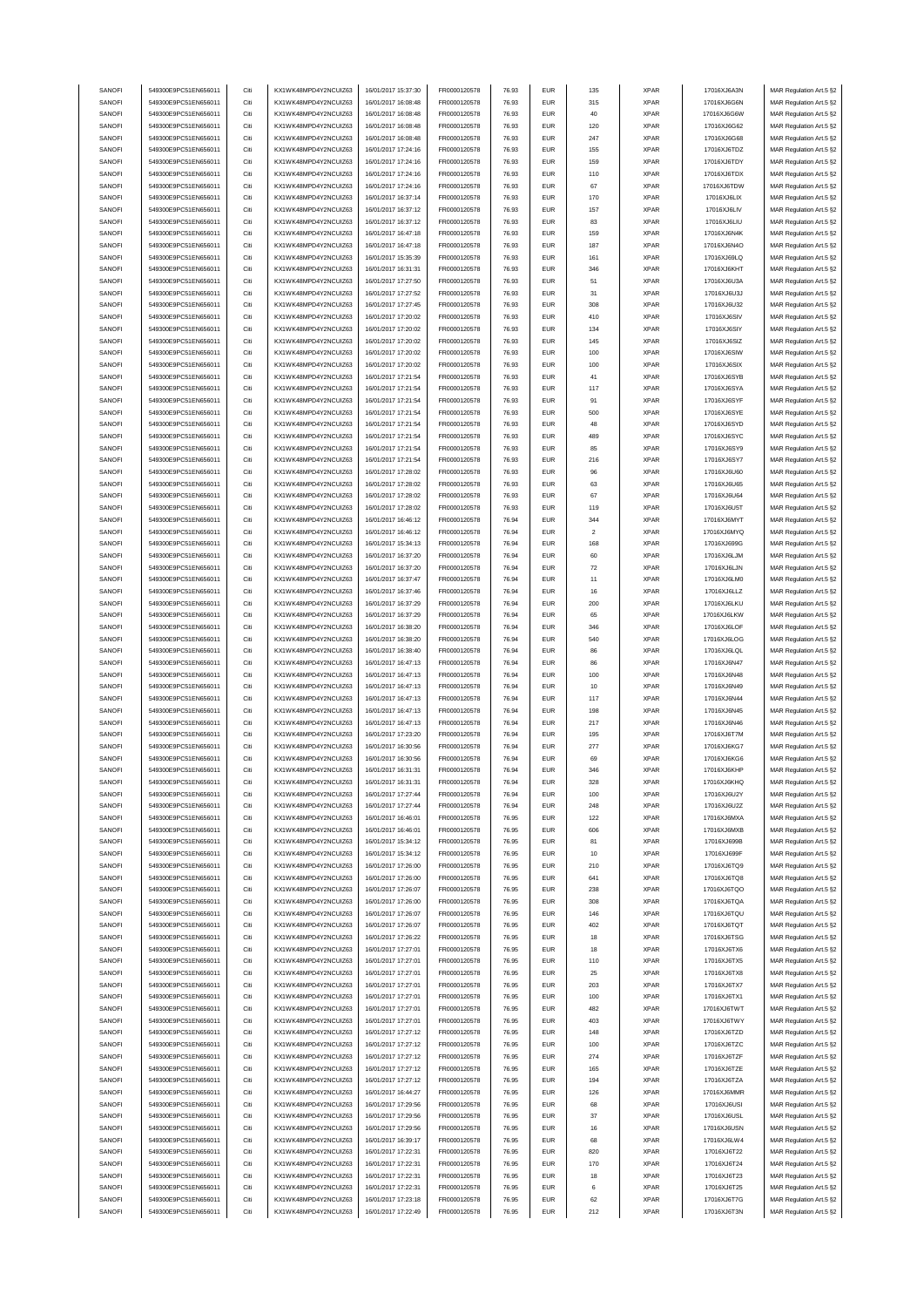| SANOFI | 549300E9PC51EN656011 | Citi | KX1WK48MPD4Y2NCUIZ63  | 16/01/2017 17:22:49 | FR0000120578 | 76.95 | <b>EUR</b> | 34   | <b>XPAR</b> | 17016XJ6T3M | MAR Regulation Art.5 §2 |
|--------|----------------------|------|-----------------------|---------------------|--------------|-------|------------|------|-------------|-------------|-------------------------|
| SANOFI | 549300E9PC51EN656011 | Citi | KX1WK48MPD4Y2NCLIIZ63 | 16/01/2017 17:22:49 | FR0000120578 | 76.95 | <b>EUR</b> | 85   | <b>XPAR</b> | 17016XJ6T3L | MAR Regulation Art.5 §2 |
|        |                      |      |                       |                     |              |       |            |      |             |             |                         |
| SANOFI | 549300E9PC51EN656011 | Citi | KX1WK48MPD4Y2NCUIZ63  | 16/01/2017 16:30:27 | FR0000120578 | 76.95 | <b>EUR</b> | $10$ | <b>XPAR</b> | 17016XJ6KDR | MAR Regulation Art.5 §2 |
| SANOFI | 549300E9PC51EN656011 | Citi | KX1WK48MPD4Y2NCUIZ63  | 16/01/2017 16:30:27 | FR0000120578 | 76.95 | <b>EUR</b> | 197  | <b>XPAR</b> | 17016XJ6KDS | MAR Regulation Art.5 §2 |
| SANOFI | 549300E9PC51EN656011 | Citi | KX1WK48MPD4Y2NCUIZ63  | 16/01/2017 16:30:27 | FR0000120578 | 76.95 | <b>EUR</b> | 139  | <b>XPAR</b> | 17016XJ6KDO | MAR Regulation Art.5 §2 |
| SANOFI | 549300E9PC51EN656011 | Citi | KX1WK48MPD4Y2NCUIZ63  | 16/01/2017 17:27:44 | FR0000120578 | 76.95 | <b>EUR</b> | 106  | <b>XPAR</b> | 17016XJ6U2V | MAR Regulation Art.5 §2 |
| SANOFI | 549300E9PC51EN656011 | Citi | KX1WK48MPD4Y2NCUIZ63  | 16/01/2017 17:27:44 | FR0000120578 | 76.95 | <b>EUR</b> | 226  | <b>XPAR</b> | 17016XJ6U2X | MAR Regulation Art.5 §2 |
| SANOFI | 549300E9PC51EN656011 | Citi | KX1WK48MPD4Y2NCUIZ63  | 16/01/2017 17:27:44 | FR0000120578 | 76.95 | <b>EUR</b> | 168  | <b>XPAR</b> | 17016XJ6U2T | MAR Regulation Art.5 §2 |
|        |                      |      |                       |                     |              |       |            |      |             |             |                         |
| SANOFI | 549300E9PC51EN656011 | Citi | KX1WK48MPD4Y2NCUIZ63  | 16/01/2017 15:34:12 | FR0000120578 | 76.96 | <b>EUR</b> | 141  | <b>XPAR</b> | 17016XJ6996 | MAR Regulation Art.5 §2 |
| SANOFI | 549300E9PC51EN656011 | Citi | KX1WK48MPD4Y2NCUIZ63  | 16/01/2017 16:44:25 | FR0000120578 | 76.96 | <b>EUR</b> | 35   | <b>XPAR</b> | 17016XJ6MMO | MAR Regulation Art.5 §2 |
| SANOFI | 549300E9PC51EN656011 | Citi | KX1WK48MPD4Y2NCUIZ63  | 16/01/2017 16:39:17 | FR0000120578 | 76.96 | <b>EUR</b> | 346  | <b>XPAR</b> | 17016XJ6LW0 | MAR Regulation Art.5 §2 |
| SANOFI | 549300E9PC51EN656011 | Citi | KX1WK48MPD4Y2NCUIZ63  | 16/01/2017 16:39:34 | FR0000120578 | 76.96 | <b>EUR</b> | 50   | <b>XPAR</b> | 17016XJ6LX9 | MAR Regulation Art.5 §2 |
| SANOFI | 549300E9PC51EN656011 | Citi | KX1WK48MPD4Y2NCUIZ63  | 16/01/2017 16:39:35 | FR0000120578 | 76.96 | <b>EUR</b> | 59   | <b>XPAR</b> | 17016XJ6LXE | MAR Regulation Art.5 §2 |
|        |                      |      |                       |                     |              |       |            |      |             |             |                         |
| SANOFI | 549300E9PC51EN656011 | Citi | KX1WK48MPD4Y2NCUIZ63  | 16/01/2017 17:23:11 | FR0000120578 | 76.96 | <b>EUR</b> | 31   | <b>XPAR</b> | 17016XJ6T6O | MAR Regulation Art.5 §2 |
| SANOFI | 549300E9PC51EN656011 | Citi | KX1WK48MPD4Y2NCUIZ63  | 16/01/2017 17:23:11 | FR0000120578 | 76.96 | <b>EUR</b> | 75   | <b>XPAR</b> | 17016XJ6T6Q | MAR Regulation Art.5 §2 |
| SANOFI | 549300E9PC51EN656011 | Citi | KX1WK48MPD4Y2NCUIZ63  | 16/01/2017 17:23:11 | FR0000120578 | 76.96 | <b>EUR</b> | 128  | <b>XPAR</b> | 17016XJ6T6R | MAR Regulation Art.5 §2 |
| SANOFI | 549300E9PC51EN656011 | Citi | KX1WK48MPD4Y2NCUIZ63  | 16/01/2017 16:29:15 | FR0000120578 | 76.96 | <b>EUR</b> | 346  | <b>XPAR</b> | 17016XJ6K64 | MAR Regulation Art.5 §2 |
| SANOFI | 549300E9PC51EN656011 | Citi | KX1WK48MPD4Y2NCLIIZ63 | 16/01/2017 16:28:57 | FR0000120578 | 76.96 | <b>EUR</b> | 87   | <b>XPAR</b> | 17016XJ6K3A | MAR Regulation Art.5 §2 |
| SANOFI | 549300E9PC51EN656011 | Citi | KX1WK48MPD4Y2NCUIZ63  | 16/01/2017 16:28:57 | FR0000120578 | 76.96 | <b>EUR</b> | 192  | <b>XPAR</b> | 17016XJ6K3E |                         |
|        |                      |      |                       |                     |              |       |            |      |             |             | MAR Regulation Art.5 §2 |
| SANOFI | 549300E9PC51EN656011 | Citi | KX1WK48MPD4Y2NCUIZ63  | 16/01/2017 16:28:57 | FR0000120578 | 76.96 | <b>EUR</b> | 75   | <b>XPAR</b> | 17016XJ6K3G | MAR Regulation Art.5 §2 |
| SANOFI | 549300E9PC51EN656011 | Citi | KX1WK48MPD4Y2NCUIZ63  | 16/01/2017 16:28:57 | FR0000120578 | 76.96 | <b>EUR</b> | 156  | <b>XPAR</b> | 17016XJ6K3H | MAR Regulation Art.5 §2 |
| SANOFI | 549300E9PC51EN656011 | Citi | KX1WK48MPD4Y2NCUIZ63  | 16/01/2017 16:30:25 | FR0000120578 | 76.96 | <b>EUR</b> | 206  | <b>XPAR</b> | 17016XJ6KDE | MAR Regulation Art.5 §2 |
| SANOFI | 549300E9PC51EN656011 | Citi | KX1WK48MPD4Y2NCUIZ63  | 16/01/2017 16:30:25 | FR0000120578 | 76.96 | <b>EUR</b> | 32   | <b>XPAR</b> | 17016XJ6KDD | MAR Regulation Art.5 §2 |
| SANOFI | 549300E9PC51EN656011 | Citi | KX1WK48MPD4Y2NCUIZ63  | 16/01/2017 16:40:51 | FR0000120578 | 76.97 | <b>EUR</b> | 177  | <b>XPAR</b> | 17016XJ6M3C | MAR Regulation Art.5 §2 |
| SANOFI | 549300E9PC51EN656011 | Citi | KX1WK48MPD4Y2NCLIIZ63 | 16/01/2017 16:40:51 | FR0000120578 | 76.97 | <b>EUR</b> | 169  | <b>XPAR</b> | 17016XJ6M3H | MAR Regulation Art.5 §2 |
|        |                      |      |                       |                     |              |       |            |      |             |             |                         |
| SANOFI | 549300E9PC51EN656011 | Citi | KX1WK48MPD4Y2NCUIZ63  | 16/01/2017 16:40:51 | FR0000120578 | 76.97 | <b>EUR</b> | 336  | <b>XPAR</b> | 17016XJ6M37 | MAR Regulation Art.5 §2 |
| SANOFI | 549300E9PC51EN656011 | Citi | KX1WK48MPD4Y2NCUIZ63  | 16/01/2017 16:44:21 | FR0000120578 | 76.97 | <b>EUR</b> | 130  | <b>XPAR</b> | 17016XJ6MM4 | MAR Regulation Art.5 §2 |
| SANOFI | 549300E9PC51EN656011 | Citi | KX1WK48MPD4Y2NCUIZ63  | 16/01/2017 16:44:21 | FR0000120578 | 76.97 | <b>EUR</b> | 171  | <b>XPAR</b> | 17016XJ6MM5 | MAR Regulation Art.5 §2 |
| SANOFI | 549300E9PC51EN656011 | Citi | KX1WK48MPD4Y2NCUIZ63  | 16/01/2017 16:39:10 | FR0000120578 | 76.97 | <b>EUR</b> | 188  | <b>XPAR</b> | 17016XJ6LVJ | MAR Regulation Art.5 §2 |
| SANOFI | 549300E9PC51EN656011 | Citi | KX1WK48MPD4Y2NCUIZ63  | 16/01/2017 16:29:13 | FR0000120578 | 76.97 | <b>EUR</b> | 108  | <b>XPAR</b> | 17016XJ6K5O | MAR Regulation Art.5 §2 |
|        |                      |      |                       |                     |              |       |            |      |             |             |                         |
| SANOFI | 549300E9PC51EN656011 | Citi | KX1WK48MPD4Y2NCUIZ63  | 16/01/2017 16:29:13 | FR0000120578 | 76.97 | <b>EUR</b> | 64   | <b>XPAR</b> | 17016XJ6K5P | MAR Regulation Art.5 §2 |
| SANOFI | 549300E9PC51EN656011 | Citi | KX1WK48MPD4Y2NCUIZ63  | 16/01/2017 16:29:13 | FR0000120578 | 76.97 | <b>EUR</b> | 200  | <b>XPAR</b> | 17016XJ6K5L | MAR Regulation Art.5 §2 |
| SANOFI | 549300E9PC51EN656011 | Citi | KX1WK48MPD4Y2NCUIZ63  | 16/01/2017 16:29:13 | FR0000120578 | 76.97 | <b>EUR</b> | 100  | <b>XPAR</b> | 17016XJ6K5N | MAR Regulation Art.5 §2 |
| SANOFI | 549300E9PC51EN656011 | Citi | KX1WK48MPD4Y2NCUIZ63  | 16/01/2017 16:29:13 | FR0000120578 | 76.97 | <b>EUR</b> | 82   | <b>XPAR</b> | 17016XJ6K5M | MAR Regulation Art.5 §2 |
| SANOFI | 549300E9PC51EN656011 | Citi | KX1WK48MPD4Y2NCUIZ63  | 16/01/2017 16:29:13 | FR0000120578 | 76.97 | <b>EUR</b> | 200  | <b>XPAR</b> | 17016XJ6K5J | MAR Regulation Art.5 §2 |
| SANOFI | 549300E9PC51EN656011 | Citi | KX1WK48MPD4Y2NCUIZ63  | 16/01/2017 16:29:06 | FR0000120578 | 76.97 | <b>EUR</b> | 100  | <b>XPAR</b> | 17016XJ6K50 | MAR Regulation Art.5 §2 |
|        |                      |      |                       |                     |              |       |            |      |             |             |                         |
| SANOFI | 549300E9PC51EN656011 | Citi | KX1WK48MPD4Y2NCUIZ63  | 16/01/2017 16:29:00 | FR0000120578 | 76.97 | <b>EUR</b> | 118  | <b>XPAR</b> | 17016XJ6K3P | MAR Regulation Art.5 §2 |
| SANOFI | 549300E9PC51EN656011 | Citi | KX1WK48MPD4Y2NCUIZ63  | 16/01/2017 16:29:06 | FR0000120578 | 76.97 | <b>EUR</b> | 214  | <b>XPAR</b> | 17016XJ6K51 | MAR Regulation Art.5 §2 |
| SANOFI | 549300E9PC51EN656011 | Citi | KX1WK48MPD4Y2NCUIZ63  | 16/01/2017 16:29:00 | FR0000120578 | 76.97 | <b>EUR</b> | 87   | <b>XPAR</b> | 17016XJ6K3R | MAR Regulation Art.5 §2 |
| SANOFI | 549300E9PC51EN656011 | Citi | KX1WK48MPD4Y2NCUIZ63  | 16/01/2017 16:29:00 | FR0000120578 | 76.97 | <b>EUR</b> | 200  | <b>XPAR</b> | 17016XJ6K3S | MAR Regulation Art.5 §2 |
| SANOFI | 549300E9PC51EN656011 | Citi | KX1WK48MPD4Y2NCUIZ63  | 16/01/2017 16:29:00 | FR0000120578 | 76.97 | <b>EUR</b> | 184  | <b>XPAR</b> | 17016XJ6K3L | MAR Regulation Art.5 §2 |
| SANOFI | 549300E9PC51EN656011 | Citi | KX1WK48MPD4Y2NCUIZ63  | 16/01/2017 17:23:07 | FR0000120578 | 76.97 | <b>EUR</b> | 351  | <b>XPAR</b> |             |                         |
|        |                      |      |                       |                     |              |       |            |      |             | 17016XJ6T61 | MAR Regulation Art.5 §2 |
| SANOFI | 549300E9PC51EN656011 | Citi | KX1WK48MPD4Y2NCUIZ63  | 16/01/2017 16:40:17 | FR0000120578 | 76.98 | <b>EUR</b> | 346  | <b>XPAR</b> | 17016XJ6M0Y | MAR Regulation Art.5 §2 |
| SANOFI | 549300E9PC51EN656011 | Citi | KX1WK48MPD4Y2NCUIZ63  | 16/01/2017 16:43:16 | FR0000120578 | 76.98 | <b>EUR</b> | 346  | <b>XPAR</b> | 17016XJ6MGJ | MAR Regulation Art.5 §2 |
| SANOFI | 549300E9PC51EN656011 | Citi | KX1WK48MPD4Y2NCUIZ63  | 16/01/2017 16:43:16 | FR0000120578 | 76.98 | <b>EUR</b> | 101  | <b>XPAR</b> | 17016XJ6MGL | MAR Regulation Art.5 §2 |
| SANOFI | 549300E9PC51EN656011 | Citi | KX1WK48MPD4Y2NCUIZ63  | 16/01/2017 16:44:00 | FR0000120578 | 76.98 | <b>EUR</b> | 252  | <b>XPAR</b> | 17016XJ6MJU | MAR Regulation Art.5 §2 |
| SANOFI | 549300E9PC51EN656011 | Citi | KX1WK48MPD4Y2NCUIZ63  | 16/01/2017 16:40:09 | FR0000120578 | 76.99 | <b>EUR</b> | 346  | <b>XPAR</b> | 17016XJ6M0R | MAR Regulation Art.5 §2 |
|        |                      |      |                       |                     |              |       |            |      |             |             |                         |
| SANOFI | 549300E9PC51EN656011 | Citi | KX1WK48MPD4Y2NCUIZ63  | 16/01/2017 16:39:59 | FR0000120578 | 76.99 | <b>EUR</b> | 40   | <b>XPAR</b> | 17016XJ6M0E | MAR Regulation Art.5 §2 |
| SANOFI | 549300E9PC51EN656011 | Citi | KX1WK48MPD4Y2NCUIZ63  | 16/01/2017 16:40:01 | FR0000120578 | 76.99 | <b>EUR</b> | 20   | <b>XPAR</b> | 17016XJ6M0G | MAR Regulation Art.5 §2 |
| SANOFI | 549300E9PC51EN656011 | Citi | KX1WK48MPD4Y2NCUIZ63  | 16/01/2017 16:40:00 | FR0000120578 | 76.99 | <b>EUR</b> | 44   | <b>XPAR</b> | 17016XJ6M0F | MAR Regulation Art.5 §2 |
| SANOFI | 549300E9PC51EN656011 | Citi | KX1WK48MPD4Y2NCUIZ63  | 16/01/2017 16:39:58 | FR0000120578 | 76.99 | <b>EUR</b> | 12   | <b>XPAR</b> | 17016XJ6M0C | MAR Regulation Art.5 §2 |
| SANOFI | 549300E9PC51EN656011 | Citi | KX1WK48MPD4Y2NCUIZ63  | 16/01/2017 16:42:05 | FR0000120578 | 76.99 | <b>EUR</b> | 109  | <b>XPAR</b> | 17016XJ6M99 | MAR Regulation Art.5 §2 |
|        |                      |      | KX1WK48MPD4Y2NCUIZ63  |                     |              |       |            |      |             |             |                         |
| SANOFI | 549300E9PC51EN656011 | Citi |                       | 16/01/2017 16:42:05 | FR0000120578 | 76.99 | <b>EUR</b> | 30   | <b>XPAR</b> | 17016XJ6M9B | MAR Regulation Art.5 §2 |
| SANOFI | 549300E9PC51EN656011 | Citi | KX1WK48MPD4Y2NCUIZ63  | 16/01/2017 16:42:08 | FR0000120578 | 76.99 | <b>EUR</b> | 63   | <b>XPAR</b> | 17016XJ6M9Z | MAR Regulation Art.5 §2 |
| SANOFI | 549300E9PC51EN656011 | Citi | KX1WK48MPD4Y2NCUIZ63  | 16/01/2017 16:42:27 | FR0000120578 | 76.99 | <b>EUR</b> | 174  | <b>XPAR</b> | 17016XJ6MBP | MAR Regulation Art.5 §2 |
| SANOFI | 549300E9PC51EN656011 | Citi | KX1WK48MPD4Y2NCUIZ63  | 16/01/2017 16:42:27 | FR0000120578 | 76.99 | <b>EUR</b> | 15   | <b>XPAR</b> | 17016XJ6MBO | MAR Regulation Art.5 §2 |
| SANOFI | 549300E9PC51EN656011 | Citi | KX1WK48MPD4Y2NCUIZ63  | 16/01/2017 16:42:27 | FR0000120578 | 76.99 | <b>EUR</b> | 85   | <b>XPAR</b> | 17016XJ6MBN | MAR Regulation Art.5 §2 |
| SANOFI | 549300E9PC51EN656011 |      | KX1WK48MPD4Y2NCLIIZ63 | 16/01/2017 16:43:08 | FR0000120578 | 76.99 |            |      | <b>XPAR</b> | 17016XJ6MF9 | MAR Regulation Art 5 82 |
|        |                      |      |                       |                     |              |       |            |      |             |             |                         |
| SANOFI | 549300E9PC51EN656011 | Citi | KX1WK48MPD4Y2NCUIZ63  | 16/01/2017 16:43:14 | FR0000120578 | 76.99 | <b>EUR</b> | 3    | <b>XPAR</b> | 17016XJ6MG5 | MAR Regulation Art.5 §2 |
| SANOFI | 549300E9PC51EN656011 | Citi | KX1WK48MPD4Y2NCUIZ63  | 16/01/2017 16:43:14 | FR0000120578 | 76.99 | <b>EUR</b> | 187  | <b>XPAR</b> | 17016XJ6MG6 | MAR Regulation Art.5 §2 |
| SANOFI | 549300E9PC51EN656011 | Citi | KX1WK48MPD4Y2NCUIZ63  | 16/01/2017 16:43:08 | FR0000120578 | 76.99 | <b>EUR</b> | 133  | <b>XPAR</b> | 17016XJ6MFA | MAR Regulation Art.5 §2 |
| SANOFI | 549300E9PC51EN656011 | Citi | KX1WK48MPD4Y2NCUIZ63  | 16/01/2017 16:43:46 | FR0000120578 | 76.99 | <b>EUR</b> | 15   | <b>XPAR</b> | 17016XJ6MII | MAR Regulation Art.5 §2 |
| SANOFI | 549300E9PC51EN656011 | Citi | KX1WK48MPD4Y2NCUIZ63  | 16/01/2017 16:43:46 | FR0000120578 | 76.99 | <b>EUR</b> | 302  | <b>XPAR</b> | 17016XJ6MIF | MAR Regulation Art.5 §2 |
| SANOFI | 549300E9PC51EN656011 | Citi | KX1WK48MPD4Y2NCUIZ63  | 16/01/2017 16:43:46 | FR0000120578 | 76.99 | <b>EUR</b> | 97   | <b>XPAR</b> | 17016XJ6MIE | MAR Regulation Art.5 §2 |
|        | 549300E9PC51EN656011 |      | KX1WK48MPD4Y2NCUIZ63  |                     |              |       |            |      |             |             |                         |
| SANOFI |                      | Citi |                       | 16/01/2017 16:43:46 | FR0000120578 | 76.99 | <b>EUR</b> | 9    | <b>XPAR</b> | 17016XJ6MIH | MAR Regulation Art.5 §2 |
| SANOFI | 549300E9PC51EN656011 | Citi | KX1WK48MPD4Y2NCUIZ63  | 16/01/2017 16:43:46 | FR0000120578 | 76.99 | <b>EUR</b> | 192  | <b>XPAR</b> | 17016XJ6MID | MAR Regulation Art.5 §2 |
| SANOFI | 549300E9PC51EN656011 | Citi | KX1WK48MPD4Y2NCUIZ63  | 16/01/2017 16:43:46 | FR0000120578 | 76.99 | <b>EUR</b> | 65   | <b>XPAR</b> | 17016XJ6MIC | MAR Regulation Art.5 §2 |
| SANOFI | 549300E9PC51EN656011 | Citi | KX1WK48MPD4Y2NCLIIZ63 | 16/01/2017 16:44:00 | FR0000120578 | 76.99 | <b>EUR</b> | 277  | <b>XPAR</b> | 17016XJ6MJR | MAR Regulation Art.5 §2 |
| SANOFI | 549300E9PC51EN656011 | Citi | KX1WK48MPD4Y2NCUIZ63  | 16/01/2017 15:34:12 | FR0000120578 | 77.00 | <b>EUR</b> | 245  | <b>XPAR</b> | 17016XJ6994 | MAR Regulation Art.5 §2 |
| SANOFI | 549300E9PC51EN656011 | Citi | KX1WK48MPD4Y2NCUIZ63  | 16/01/2017 16:40:04 | FR0000120578 | 77.00 | <b>EUR</b> | 14   | <b>XPAR</b> | 17016XJ6M0L | MAR Regulation Art.5 §2 |
| SANOFI | 549300E9PC51EN656011 | Citi | KX1WK48MPD4Y2NCUIZ63  | 16/01/2017 16:40:08 | FR0000120578 | 77.00 | <b>EUR</b> | 350  | <b>XPAR</b> | 17016XJ6M0O | MAR Regulation Art.5 §2 |
|        |                      |      |                       |                     |              |       |            |      |             |             |                         |
| SANOFI | 549300E9PC51EN656011 | Citi | KX1WK48MPD4Y2NCUIZ63  | 16/01/2017 16:40:04 | FR0000120578 | 77.00 | <b>EUR</b> | 100  | <b>XPAR</b> | 17016XJ6M0J | MAR Regulation Art.5 §2 |
| SANOFI | 549300E9PC51EN656011 | Citi | KX1WK48MPD4Y2NCUIZ63  | 16/01/2017 16:40:04 | FR0000120578 | 77.00 | <b>EUR</b> | 16   | <b>XPAR</b> | 17016XJ6M0K | MAR Regulation Art.5 §2 |
| SANOFI | 549300E9PC51EN656011 | Citi | KX1WK48MPD4Y2NCUIZ63  | 16/01/2017 15:33:43 | FR0000120578 | 77.01 | <b>EUR</b> | 70   | <b>XPAR</b> | 17016XJ695G | MAR Regulation Art.5 §2 |
| SANOFI | 549300E9PC51EN656011 | Citi | KX1WK48MPD4Y2NCUIZ63  | 16/01/2017 15:33:43 | FR0000120578 | 77.01 | <b>EUR</b> | 465  | <b>XPAR</b> | 17016XJ695H | MAR Regulation Art.5 §2 |
| SANOFI | 549300E9PC51EN656011 | Citi | KX1WK48MPD4Y2NCUIZ63  | 16/01/2017 15:32:21 | FR0000120578 | 77.01 | <b>EUR</b> | 5    | <b>XPAR</b> | 17016XJ68ZP | MAR Regulation Art.5 §2 |
|        |                      |      |                       |                     |              |       |            |      |             |             |                         |
| SANOFI | 549300E9PC51EN656011 | Citi | KX1WK48MPD4Y2NCUIZ63  | 16/01/2017 15:31:49 | FR0000120578 | 77.01 | <b>EUR</b> | 231  | <b>XPAR</b> | 17016XJ68VM | MAR Regulation Art.5 §2 |
| SANOFI | 549300E9PC51EN656011 | Citi | KX1WK48MPD4Y2NCUIZ63  | 16/01/2017 15:31:30 | FR0000120578 | 77.01 | <b>EUR</b> | 14   | <b>XPAR</b> | 17016XJ68UC | MAR Regulation Art.5 §2 |
| SANOFI | 549300E9PC51EN656011 | Citi | KX1WK48MPD4Y2NCUIZ63  | 16/01/2017 15:31:16 | FR0000120578 | 77.01 | <b>EUR</b> | 164  | <b>XPAR</b> | 17016XJ68T4 | MAR Regulation Art.5 §2 |
| SANOFI | 549300E9PC51EN656011 | Citi | KX1WK48MPD4Y2NCUIZ63  | 16/01/2017 15:31:16 | FR0000120578 | 77.01 | <b>EUR</b> | 30   | <b>XPAR</b> | 17016XJ68T6 | MAR Regulation Art.5 §2 |
| SANOFI | 549300E9PC51EN656011 | Citi | KX1WK48MPD4Y2NCUIZ63  | 16/01/2017 15:31:05 | FR0000120578 | 77.01 | <b>EUR</b> | 155  | <b>XPAR</b> | 17016XJ68RM | MAR Regulation Art.5 §2 |
| SANOFI | 549300E9PC51EN656011 | Citi | KX1WK48MPD4Y2NCUIZ63  | 16/01/2017 15:18:09 | FR0000120578 | 77.02 | <b>EUR</b> | 24   | <b>XPAR</b> | 17016XJ65R5 | MAR Regulation Art.5 §2 |
|        |                      |      |                       |                     |              |       |            |      |             |             |                         |
| SANOFI | 549300E9PC51EN656011 | Citi | KX1WK48MPD4Y2NCUIZ63  | 16/01/2017 15:33:00 | FR0000120578 | 77.02 | <b>EUR</b> | 306  | <b>XPAR</b> | 17016XJ693A | MAR Regulation Art.5 §2 |
| SANOFI | 549300E9PC51EN656011 | Citi | KX1WK48MPD4Y2NCUIZ63  | 16/01/2017 15:33:00 | FR0000120578 | 77.02 | <b>EUR</b> | 106  | <b>XPAR</b> | 17016XJ6939 | MAR Regulation Art.5 §2 |
| SANOFI | 549300E9PC51EN656011 | Citi | KX1WK48MPD4Y2NCUIZ63  | 16/01/2017 15:33:00 | FR0000120578 | 77.02 | <b>EUR</b> | 21   | <b>XPAR</b> | 17016XJ6938 | MAR Regulation Art.5 §2 |
| SANOFI | 549300E9PC51EN656011 | Citi | KX1WK48MPD4Y2NCUIZ63  | 16/01/2017 15:30:17 | FR0000120578 | 77.02 | <b>EUR</b> | 58   | <b>XPAR</b> | 17016XJ68KB | MAR Regulation Art.5 §2 |
| SANOFI | 549300E9PC51EN656011 | Citi | KX1WK48MPD4Y2NCUIZ63  | 16/01/2017 15:30:17 | FR0000120578 | 77.02 | <b>EUR</b> | 41   | <b>XPAR</b> | 17016XJ68KA | MAR Regulation Art.5 §2 |
| SANOFI |                      |      | KX1WK48MPD4Y2NCUIZ63  |                     | FR0000120578 |       |            |      |             |             |                         |
|        | 549300E9PC51EN656011 | Citi |                       | 16/01/2017 15:30:17 |              | 77.02 | <b>EUR</b> | 103  | <b>XPAR</b> | 17016XJ68K8 | MAR Regulation Art.5 §2 |
| SANOFI | 549300E9PC51EN656011 | Citi | KX1WK48MPD4Y2NCUIZ63  | 16/01/2017 15:17:56 | FR0000120578 | 77.03 | <b>EUR</b> | 43   | <b>XPAR</b> | 17016XJ65OV | MAR Regulation Art.5 §2 |
| SANOFI | 549300E9PC51EN656011 | Citi | KX1WK48MPD4Y2NCUIZ63  | 16/01/2017 15:17:56 | FR0000120578 | 77.03 | <b>EUR</b> | 174  | <b>XPAR</b> | 17016XJ65P0 | MAR Regulation Art.5 §2 |
| SANOFI | 549300E9PC51EN656011 | Citi | KX1WK48MPD4Y2NCUIZ63  | 16/01/2017 15:27:37 | FR0000120578 | 77.03 | <b>EUR</b> | 62   | <b>XPAR</b> | 17016XJ67Z6 | MAR Regulation Art.5 §2 |
| SANOFI | 549300E9PC51EN656011 | Citi | KX1WK48MPD4Y2NCUIZ63  | 16/01/2017 15:30:05 | FR0000120578 | 77.03 | <b>EUR</b> | 194  | <b>XPAR</b> | 17016XJ68II | MAR Regulation Art.5 §2 |
| SANOFI | 549300E9PC51EN656011 | Citi | KX1WK48MPD4Y2NCUIZ63  | 16/01/2017 15:27:36 | FR0000120578 | 77.04 | <b>EUR</b> | 147  | <b>XPAR</b> | 17016XJ67YV | MAR Regulation Art.5 §2 |
|        |                      |      |                       |                     |              |       |            |      |             |             |                         |
| SANOFI | 549300E9PC51EN656011 | Citi | KX1WK48MPD4Y2NCUIZ63  | 16/01/2017 15:27:36 | FR0000120578 | 77.04 | <b>EUR</b> | 62   | <b>XPAR</b> | 17016XJ67YT | MAR Regulation Art.5 §2 |
| SANOFI | 549300E9PC51EN656011 | Citi | KX1WK48MPD4Y2NCUIZ63  | 16/01/2017 15:27:36 | FR0000120578 | 77.04 | <b>EUR</b> | 36   | <b>XPAR</b> | 17016XJ67YP | MAR Regulation Art.5 §2 |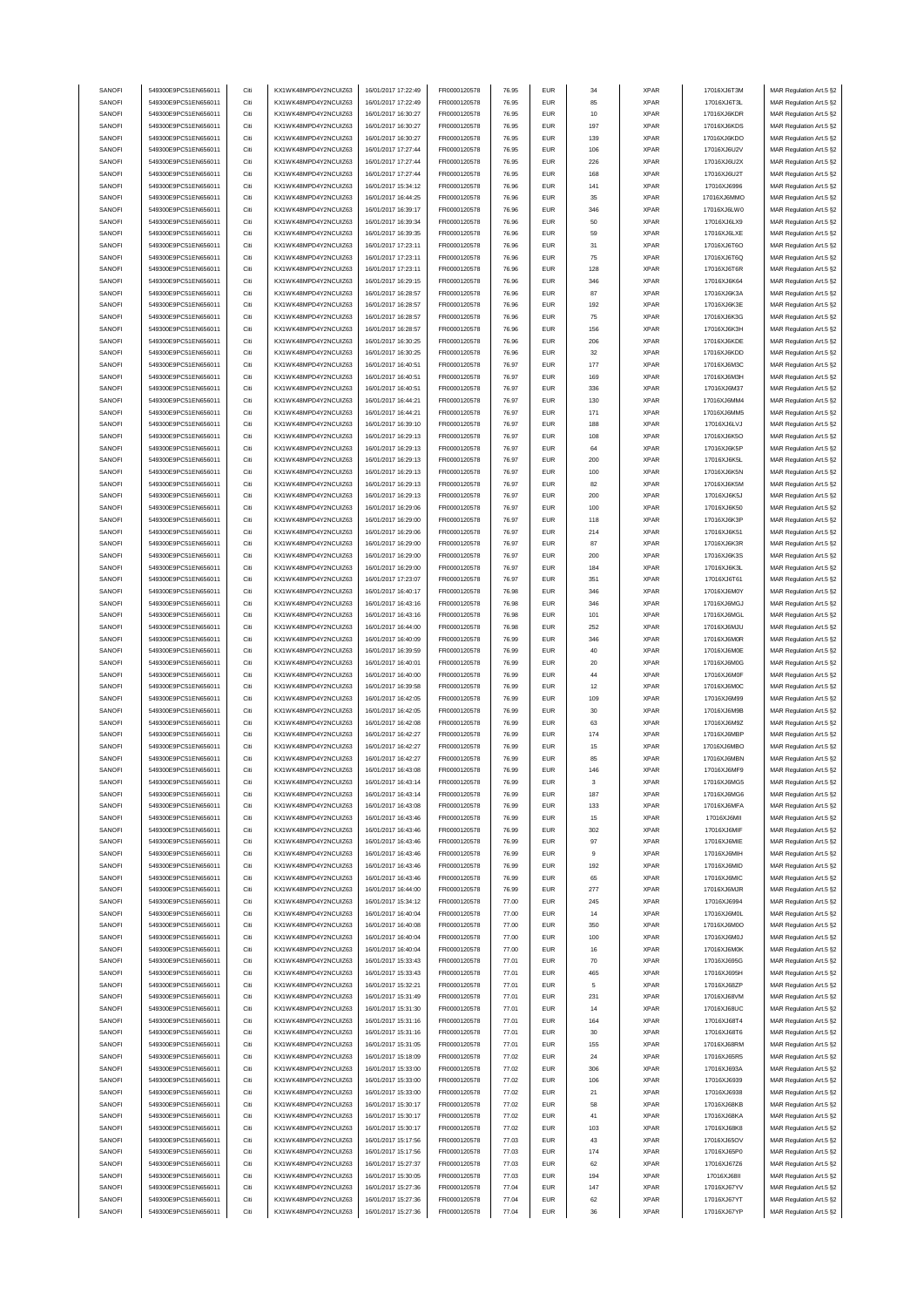| SANOFI | 549300E9PC51EN656011 | Citi | KX1WK48MPD4Y2NCUIZ63  | 16/01/2017 15:24:35 | FR0000120578 | 77.04 | <b>EUR</b> | 29          | <b>XPAR</b> | 17016XJ67DE | MAR Regulation Art.5 §2 |
|--------|----------------------|------|-----------------------|---------------------|--------------|-------|------------|-------------|-------------|-------------|-------------------------|
| SANOFI | 549300E9PC51EN656011 | Citi | KX1WK48MPD4Y2NCUIZ63  | 16/01/2017 15:24:35 | FR0000120578 | 77.04 | <b>EUR</b> | 54          | <b>XPAR</b> | 17016XJ67DB | MAR Regulation Art.5 §2 |
|        |                      |      |                       |                     |              |       |            |             |             |             |                         |
| SANOFI | 549300E9PC51EN656011 | Citi | KX1WK48MPD4Y2NCUIZ63  | 16/01/2017 15:24:35 | FR0000120578 | 77.04 | <b>EUR</b> | 144         | <b>XPAR</b> | 17016XJ67DF | MAR Regulation Art.5 §2 |
| SANOFI | 549300E9PC51EN656011 | Citi | KX1WK48MPD4Y2NCUIZ63  | 16/01/2017 15:24:35 | FR0000120578 | 77.04 | <b>EUR</b> | 18          | <b>XPAR</b> | 17016XJ67DA | MAR Regulation Art.5 §2 |
| SANOFI | 549300E9PC51EN656011 | Citi | KX1WK48MPD4Y2NCUIZ63  | 16/01/2017 15:23:34 | FR0000120578 | 77.04 | <b>EUR</b> | 55          | <b>XPAR</b> | 17016XJ66ZG | MAR Regulation Art.5 §2 |
| SANOFI | 549300E9PC51EN656011 | Citi | KX1WK48MPD4Y2NCUIZ63  | 16/01/2017 15:23:34 | FR0000120578 | 77.04 | <b>EUR</b> | 38          | <b>XPAR</b> | 17016XJ66ZH | MAR Regulation Art.5 §2 |
| SANOFI | 549300E9PC51EN656011 | Citi | KX1WK48MPD4Y2NCUIZ63  | 16/01/2017 15:23:15 | FR0000120578 | 77.04 | <b>EUR</b> | 89          | <b>XPAR</b> | 17016XJ66WY | MAR Regulation Art.5 §2 |
| SANOFI | 549300E9PC51EN656011 | Citi | KX1WK48MPD4Y2NCUIZ63  | 16/01/2017 15:23:15 | FR0000120578 | 77.04 | <b>EUR</b> | 156         | <b>XPAR</b> | 17016XJ66WZ | MAR Regulation Art.5 §2 |
|        |                      |      |                       |                     |              |       |            |             |             |             |                         |
| SANOFI | 549300E9PC51EN656011 | Citi | KX1WK48MPD4Y2NCUIZ63  | 16/01/2017 15:29:55 | FR0000120578 | 77.04 | <b>EUR</b> | 245         | <b>XPAR</b> | 17016XJ68GJ | MAR Regulation Art.5 §2 |
| SANOFI | 549300E9PC51EN656011 | Citi | KX1WK48MPD4Y2NCUIZ63  | 16/01/2017 15:16:59 | FR0000120578 | 77.05 | <b>EUR</b> | 207         | <b>XPAR</b> | 17016XJ65J0 | MAR Regulation Art.5 §2 |
| SANOFI | 549300E9PC51EN656011 | Citi | KX1WK48MPD4Y2NCUIZ63  | 16/01/2017 15:14:23 | FR0000120578 | 77.05 | <b>EUR</b> | 43          | <b>XPAR</b> | 17016XJ64UE | MAR Regulation Art.5 §2 |
| SANOFI | 549300E9PC51EN656011 | Citi | KX1WK48MPD4Y2NCUIZ63  | 16/01/2017 15:29:44 | FR0000120578 | 77.05 | <b>EUR</b> | 18          | <b>XPAR</b> | 17016XJ68E5 | MAR Regulation Art.5 §2 |
| SANOFI | 549300E9PC51EN656011 | Citi | KX1WK48MPD4Y2NCUIZ63  | 16/01/2017 15:29:44 | FR0000120578 | 77.05 | <b>EUR</b> | 100         | <b>XPAR</b> | 17016XJ68E8 | MAR Regulation Art.5 §2 |
|        |                      |      |                       |                     |              |       |            |             |             |             |                         |
| SANOFI | 549300E9PC51EN656011 | Citi | KX1WK48MPD4Y2NCUIZ63  | 16/01/2017 15:29:44 | FR0000120578 | 77.05 | <b>EUR</b> | 100         | <b>XPAR</b> | 17016XJ68E9 | MAR Regulation Art.5 §2 |
| SANOFI | 549300E9PC51EN656011 | Citi | KX1WK48MPD4Y2NCUIZ63  | 16/01/2017 15:29:44 | FR0000120578 | 77.05 | <b>EUR</b> | 116         | <b>XPAR</b> | 17016XJ68E6 | MAR Regulation Art.5 §2 |
| SANOFI | 549300E9PC51EN656011 | Citi | KX1WK48MPD4Y2NCUIZ63  | 16/01/2017 15:29:44 | FR0000120578 | 77.05 | <b>EUR</b> | 100         | <b>XPAR</b> | 17016XJ68E7 | MAR Regulation Art.5 §2 |
| SANOFI | 549300E9PC51EN656011 | Citi | KX1WK48MPD4Y2NCUIZ63  | 16/01/2017 15:29:44 | FR0000120578 | 77.05 | <b>EUR</b> | 100         | <b>XPAR</b> | 17016XJ68EA | MAR Regulation Art.5 §2 |
| SANOFI | 549300E9PC51EN656011 | Citi | KX1WK48MPD4Y2NCLIIZ63 | 16/01/2017 15:27:04 | FR0000120578 | 77.05 | <b>EUR</b> | 100         | <b>XPAR</b> | 17016XJ67TX | MAR Regulation Art.5 §2 |
| SANOFI | 549300E9PC51EN656011 | Citi | KX1WK48MPD4Y2NCUIZ63  | 16/01/2017 15:27:04 | FR0000120578 | 77.05 | <b>EUR</b> | 18          | <b>XPAR</b> | 17016XJ67TY |                         |
|        |                      |      |                       |                     |              |       |            |             |             |             | MAR Regulation Art.5 §2 |
| SANOFI | 549300E9PC51EN656011 | Citi | KX1WK48MPD4Y2NCUIZ63  | 16/01/2017 15:27:04 | FR0000120578 | 77.05 | <b>EUR</b> | 100         | <b>XPAR</b> | 17016XJ67TV | MAR Regulation Art.5 §2 |
| SANOFI | 549300E9PC51EN656011 | Citi | KX1WK48MPD4Y2NCUIZ63  | 16/01/2017 15:27:04 | FR0000120578 | 77.05 | <b>EUR</b> | 196         | <b>XPAR</b> | 17016XJ67TW | MAR Regulation Art.5 §2 |
| SANOFI | 549300E9PC51EN656011 | Citi | KX1WK48MPD4Y2NCUIZ63  | 16/01/2017 15:27:04 | FR0000120578 | 77.05 | <b>EUR</b> | 262         | <b>XPAR</b> | 17016XJ67TU | MAR Regulation Art.5 §2 |
| SANOFI | 549300E9PC51EN656011 | Citi | KX1WK48MPD4Y2NCUIZ63  | 16/01/2017 15:27:04 | FR0000120578 | 77.05 | <b>EUR</b> | $27\,$      | <b>XPAR</b> | 17016XJ67TZ | MAR Regulation Art.5 §2 |
| SANOFI | 549300E9PC51EN656011 | Citi | KX1WK48MPD4Y2NCUIZ63  | 16/01/2017 15:26:16 | FR0000120578 | 77.05 | <b>EUR</b> | 288         | <b>XPAR</b> | 17016XJ67OP | MAR Regulation Art.5 §2 |
| SANOFI | 549300E9PC51EN656011 | Citi | KX1WK48MPD4Y2NCLIIZ63 | 16/01/2017 15:26:16 | FR0000120578 | 77.05 | <b>EUR</b> | 100         | <b>XPAR</b> | 17016XJ67OS | MAR Regulation Art.5 §2 |
|        |                      |      |                       |                     |              |       |            |             |             |             |                         |
| SANOFI | 549300E9PC51EN656011 | Citi | KX1WK48MPD4Y2NCUIZ63  | 16/01/2017 15:26:16 | FR0000120578 | 77.05 | <b>EUR</b> | 100         | <b>XPAR</b> | 17016XJ67OR | MAR Regulation Art.5 §2 |
| SANOFI | 549300E9PC51EN656011 | Citi | KX1WK48MPD4Y2NCUIZ63  | 16/01/2017 15:26:16 | FR0000120578 | 77.05 | <b>EUR</b> | 48          | <b>XPAR</b> | 17016XJ67OQ | MAR Regulation Art.5 §2 |
| SANOFI | 549300E9PC51EN656011 | Citi | KX1WK48MPD4Y2NCUIZ63  | 16/01/2017 15:24:35 | FR0000120578 | 77.05 | <b>EUR</b> | 245         | <b>XPAR</b> | 17016XJ67D2 | MAR Regulation Art.5 §2 |
| SANOFI | 549300E9PC51EN656011 | Citi | KX1WK48MPD4Y2NCUIZ63  | 16/01/2017 15:24:35 | FR0000120578 | 77.05 | <b>EUR</b> | 255         | <b>XPAR</b> | 17016XJ67D5 | MAR Regulation Art.5 §2 |
| SANOFI | 549300E9PC51EN656011 | Citi | KX1WK48MPD4Y2NCUIZ63  | 16/01/2017 15:24:35 | FR0000120578 | 77.05 | <b>EUR</b> | 161         | <b>XPAR</b> | 17016XJ67D8 | MAR Regulation Art.5 §2 |
|        |                      |      |                       |                     |              |       |            |             |             |             |                         |
| SANOFI | 549300E9PC51EN656011 | Citi | KX1WK48MPD4Y2NCUIZ63  | 16/01/2017 15:28:40 | FR0000120578 | 77.05 | <b>EUR</b> | 55          | <b>XPAR</b> | 17016XJ685Z | MAR Regulation Art.5 §2 |
| SANOFI | 549300E9PC51EN656011 | Citi | KX1WK48MPD4Y2NCUIZ63  | 16/01/2017 15:22:38 | FR0000120578 | 77.05 | <b>EUR</b> | 245         | <b>XPAR</b> | 17016XJ66QQ | MAR Regulation Art.5 §2 |
| SANOFI | 549300E9PC51EN656011 | Citi | KX1WK48MPD4Y2NCUIZ63  | 16/01/2017 15:28:40 | FR0000120578 | 77.05 | <b>EUR</b> | 190         | <b>XPAR</b> | 17016XJ6861 | MAR Regulation Art.5 §2 |
| SANOFI | 549300E9PC51EN656011 | Citi | KX1WK48MPD4Y2NCUIZ63  | 16/01/2017 15:27:52 | FR0000120578 | 77.05 | <b>EUR</b> | 33          | <b>XPAR</b> | 17016XJ6809 | MAR Regulation Art.5 §2 |
| SANOFI | 549300E9PC51EN656011 | Citi | KX1WK48MPD4Y2NCUIZ63  | 16/01/2017 15:22:38 | FR0000120578 | 77.05 | <b>EUR</b> | 245         | <b>XPAR</b> | 17016XJ66QN | MAR Regulation Art.5 §2 |
|        | 549300E9PC51EN656011 | Citi |                       |                     |              | 77.05 | <b>EUR</b> |             |             |             |                         |
| SANOFI |                      |      | KX1WK48MPD4Y2NCUIZ63  | 16/01/2017 15:29:44 | FR0000120578 |       |            | 100         | <b>XPAR</b> | 17016XJ68EB | MAR Regulation Art.5 §2 |
| SANOFI | 549300E9PC51EN656011 | Citi | KX1WK48MPD4Y2NCUIZ63  | 16/01/2017 15:18:41 | FR0000120578 | 77.06 | <b>EUR</b> | 100         | <b>XPAR</b> | 17016XJ65U5 | MAR Regulation Art.5 §2 |
| SANOFI | 549300E9PC51EN656011 | Citi | KX1WK48MPD4Y2NCUIZ63  | 16/01/2017 15:18:41 | FR0000120578 | 77.06 | <b>EUR</b> | 132         | <b>XPAR</b> | 17016XJ65U6 | MAR Regulation Art.5 §2 |
| SANOFI | 549300E9PC51EN656011 | Citi | KX1WK48MPD4Y2NCUIZ63  | 16/01/2017 15:18:41 | FR0000120578 | 77.06 | <b>EUR</b> | 96          | <b>XPAR</b> | 17016XJ65U7 | MAR Regulation Art.5 §2 |
| SANOFI | 549300E9PC51EN656011 | Citi | KX1WK48MPD4Y2NCUIZ63  | 16/01/2017 15:18:41 | FR0000120578 | 77.06 | <b>EUR</b> | 18          | <b>XPAR</b> | 17016XJ65U4 | MAR Regulation Art.5 §2 |
| SANOFI | 549300E9PC51EN656011 | Citi | KX1WK48MPD4Y2NCUIZ63  | 16/01/2017 15:16:49 | FR0000120578 | 77.06 | <b>EUR</b> | 11          | <b>XPAR</b> | 17016XJ65H8 | MAR Regulation Art.5 §2 |
| SANOFI | 549300E9PC51EN656011 | Citi | KX1WK48MPD4Y2NCUIZ63  | 16/01/2017 15:16:49 | FR0000120578 | 77.06 | <b>EUR</b> | 245         | <b>XPAR</b> |             |                         |
|        |                      |      |                       |                     |              |       |            |             |             | 17016XJ65H5 | MAR Regulation Art.5 §2 |
| SANOFI | 549300E9PC51EN656011 | Citi | KX1WK48MPD4Y2NCUIZ63  | 16/01/2017 15:16:58 | FR0000120578 | 77.06 | <b>EUR</b> | 234         | <b>XPAR</b> | 17016XJ65IY | MAR Regulation Art.5 §2 |
| SANOFI | 549300E9PC51EN656011 | Citi | KX1WK48MPD4Y2NCUIZ63  | 16/01/2017 15:13:23 | FR0000120578 | 77.06 | <b>EUR</b> | 84          | <b>XPAR</b> | 17016XJ64AR | MAR Regulation Art.5 §2 |
| SANOFI | 549300E9PC51EN656011 | Citi | KX1WK48MPD4Y2NCUIZ63  | 16/01/2017 15:13:23 | FR0000120578 | 77.06 | <b>EUR</b> | 31          | <b>XPAR</b> | 17016XJ64AU | MAR Regulation Art.5 §2 |
| SANOFI | 549300E9PC51EN656011 | Citi | KX1WK48MPD4Y2NCUIZ63  | 16/01/2017 15:13:23 | FR0000120578 | 77.06 | <b>EUR</b> | $27\,$      | <b>XPAR</b> | 17016XJ64AW | MAR Regulation Art.5 §2 |
| SANOFI | 549300E9PC51EN656011 | Citi | KX1WK48MPD4Y2NCUIZ63  | 16/01/2017 15:28:29 | FR0000120578 | 77.06 | <b>EUR</b> | 245         | <b>XPAR</b> | 17016XJ684Q | MAR Regulation Art.5 §2 |
|        |                      |      |                       |                     |              |       |            |             |             |             |                         |
| SANOFI | 549300E9PC51EN656011 | Citi | KX1WK48MPD4Y2NCUIZ63  | 16/01/2017 15:22:11 | FR0000120578 | 77.06 | <b>EUR</b> | 131         | <b>XPAR</b> | 17016XJ66L3 | MAR Regulation Art.5 §2 |
| SANOFI | 549300E9PC51EN656011 | Citi | KX1WK48MPD4Y2NCUIZ63  | 16/01/2017 15:22:11 | FR0000120578 | 77.06 | <b>EUR</b> | 114         | <b>XPAR</b> | 17016XJ66L4 | MAR Regulation Art.5 §2 |
| SANOFI | 549300E9PC51EN656011 | Citi | KX1WK48MPD4Y2NCUIZ63  | 16/01/2017 15:12:39 | FR0000120578 | 77.07 | <b>EUR</b> | 245         | <b>XPAR</b> | 17016XJ63YD | MAR Regulation Art.5 §2 |
| SANOFI | 549300E9PC51EN656011 | Citi | KX1WK48MPD4Y2NCUIZ63  | 16/01/2017 15:13:06 | FR0000120578 | 77.07 | <b>EUR</b> | 202         | <b>XPAR</b> | 17016XJ643W | MAR Regulation Art.5 §2 |
| SANOFI | 549300E9PC51EN656011 | Citi | KX1WK48MPD4Y2NCUIZ63  | 16/01/2017 15:20:41 | FR0000120578 | 77.07 | <b>EUR</b> | 66          | <b>XPAR</b> | 17016XJ66A9 | MAR Regulation Art.5 §2 |
|        |                      |      |                       |                     |              |       |            |             |             | 17016XJ66A8 | MAR Regulation Art.5 §2 |
| SANOFI | 549300E9PC51EN656011 | Citi | KX1WK48MPD4Y2NCUIZ63  | 16/01/2017 15:20:41 | FR0000120578 | 77.07 | <b>EUR</b> | 44          | <b>XPAR</b> |             |                         |
| SANOFI | 549300E9PC51EN656011 | Citi | KX1WK48MPD4Y2NCUIZ63  | 16/01/2017 15:20:41 | FR0000120578 | 77.07 | <b>EUR</b> | 100         | <b>XPAR</b> | 17016XJ66A3 | MAR Regulation Art.5 §2 |
| SANOFI | 549300E9PC51EN656011 | Citi | KX1WK48MPD4Y2NCUIZ63  | 16/01/2017 15:20:41 | FR0000120578 | 77.07 | <b>EUR</b> | 100         | <b>XPAR</b> | 17016XJ66A1 | MAR Regulation Art.5 §2 |
| SANOFI | 549300E9PC51EN656011 | Citi | KX1WK48MPD4Y2NCUIZ63  | 16/01/2017 15:20:41 | FR0000120578 | 77.07 | <b>EUR</b> | 135         | <b>XPAR</b> | 17016XJ66A5 | MAR Regulation Art.5 §2 |
| SANOFI | 549300E9PC51EN656011 | Citi | KX1WK48MPD4Y2NCUIZ63  | 16/01/2017 15:20:41 | FR0000120578 | 77.07 | <b>EUR</b> | 147         | <b>XPAR</b> | 17016XJ66A4 | MAR Regulation Art.5 §2 |
| SANOFI | 549300E9PC51EN656011 |      | KX1WK48MPD4Y2NCLIIZ63 | 16/01/2017 15:16:36 | FR0000120578 | 77.07 | FUR        |             | <b>XPAR</b> | 17016XJ65G4 | MAR Regulation Art 5 82 |
|        |                      |      |                       |                     |              |       |            |             |             |             |                         |
| SANOFI | 549300E9PC51EN656011 | Citi | KX1WK48MPD4Y2NCUIZ63  | 16/01/2017 15:16:36 | FR0000120578 | 77.07 | <b>EUR</b> | 62          | <b>XPAR</b> | 17016XJ65G2 | MAR Regulation Art.5 §2 |
| SANOFI | 549300E9PC51EN656011 | Citi | KX1WK48MPD4Y2NCUIZ63  | 16/01/2017 15:16:33 | FR0000120578 | 77.07 | <b>EUR</b> | 198         | <b>XPAR</b> | 17016XJ65FV | MAR Regulation Art.5 §2 |
| SANOFI | 549300E9PC51EN656011 | Citi | KX1WK48MPD4Y2NCUIZ63  | 16/01/2017 15:20:41 | FR0000120578 | 77.07 | <b>EUR</b> | 300         | <b>XPAR</b> | 17016XJ669V | MAR Regulation Art.5 §2 |
| SANOFI | 549300E9PC51EN656011 | Citi | KX1WK48MPD4Y2NCUIZ63  | 16/01/2017 15:20:41 | FR0000120578 | 77.07 | <b>EUR</b> | 941         | <b>XPAR</b> | 17016XJ669K | MAR Regulation Art.5 §2 |
| SANOFI | 549300E9PC51EN656011 | Citi | KX1WK48MPD4Y2NCUIZ63  | 16/01/2017 15:12:38 | FR0000120578 | 77.08 | <b>EUR</b> | 162         | <b>XPAR</b> | 17016XJ63Y3 | MAR Regulation Art.5 §2 |
| SANOFI | 549300E9PC51EN656011 | Citi | KX1WK48MPD4Y2NCUIZ63  | 16/01/2017 15:12:38 | FR0000120578 | 77.08 | <b>EUR</b> | 83          | <b>XPAR</b> | 17016XJ63Y4 | MAR Regulation Art.5 §2 |
|        | 549300E9PC51EN656011 |      | KX1WK48MPD4Y2NCUIZ63  |                     |              |       |            |             |             |             |                         |
| SANOFI |                      | Citi |                       | 16/01/2017 15:16:07 | FR0000120578 | 77.08 | <b>EUR</b> | 432         | <b>XPAR</b> | 17016XJ65CV | MAR Regulation Art.5 §2 |
| SANOFI | 549300E9PC51EN656011 | Citi | KX1WK48MPD4Y2NCUIZ63  | 16/01/2017 15:16:07 | FR0000120578 | 77.08 | <b>EUR</b> | 453         | <b>XPAR</b> | 17016XJ65CW | MAR Regulation Art.5 §2 |
| SANOFI | 549300E9PC51EN656011 | Citi | KX1WK48MPD4Y2NCUIZ63  | 16/01/2017 15:16:08 | FR0000120578 | 77.08 | <b>EUR</b> | 165         | <b>XPAR</b> | 17016XJ65CZ | MAR Regulation Art.5 §2 |
| SANOFI | 549300E9PC51EN656011 | Citi | KX1WK48MPD4Y2NCUIZ63  | 16/01/2017 15:16:07 | FR0000120578 | 77.08 | <b>EUR</b> | 96          | <b>XPAR</b> | 17016XJ65CY | MAR Regulation Art.5 §2 |
| SANOFI | 549300E9PC51EN656011 | Citi | KX1WK48MPD4Y2NCUIZ63  | 16/01/2017 15:16:33 | FR0000120578 | 77.08 | <b>EUR</b> | 447         | <b>XPAR</b> | 17016XJ65FR | MAR Regulation Art.5 §2 |
| SANOFI | 549300E9PC51EN656011 | Citi | KX1WK48MPD4Y2NCUIZ63  | 16/01/2017 15:16:33 | FR0000120578 | 77.08 | <b>EUR</b> | 305         | <b>XPAR</b> | 17016XJ65FO | MAR Regulation Art.5 §2 |
| SANOFI | 549300E9PC51EN656011 | Citi | KX1WK48MPD4Y2NCUIZ63  | 16/01/2017 15:16:33 | FR0000120578 | 77.08 | <b>EUR</b> | 245         | <b>XPAR</b> | 17016XJ65FK | MAR Regulation Art.5 §2 |
|        |                      |      |                       |                     |              |       |            |             |             |             |                         |
| SANOFI | 549300E9PC51EN656011 | Citi | KX1WK48MPD4Y2NCUIZ63  | 16/01/2017 15:12:38 | FR0000120578 | 77.09 | <b>EUR</b> | 34          | <b>XPAR</b> | 17016XJ63Y0 | MAR Regulation Art.5 §2 |
| SANOFI | 549300E9PC51EN656011 | Citi | KX1WK48MPD4Y2NCUIZ63  | 16/01/2017 15:12:38 | FR0000120578 | 77.09 | <b>EUR</b> | 206         | <b>XPAR</b> | 17016XJ63Y2 | MAR Regulation Art.5 §2 |
| SANOFI | 549300E9PC51EN656011 | Citi | KX1WK48MPD4Y2NCUIZ63  | 16/01/2017 15:12:38 | FR0000120578 | 77.09 | <b>EUR</b> | 74          | <b>XPAR</b> | 17016XJ63XZ | MAR Regulation Art.5 §2 |
| SANOFI | 549300E9PC51EN656011 | Citi | KX1WK48MPD4Y2NCUIZ63  | 16/01/2017 15:12:38 | FR0000120578 | 77.09 | <b>EUR</b> | 100         | <b>XPAR</b> | 17016XJ63XY | MAR Regulation Art.5 §2 |
| SANOFI | 549300E9PC51EN656011 | Citi | KX1WK48MPD4Y2NCUIZ63  | 16/01/2017 15:12:38 | FR0000120578 | 77.09 | <b>EUR</b> | 100         | <b>XPAR</b> | 17016XJ63XX | MAR Regulation Art.5 §2 |
|        |                      |      |                       |                     |              |       |            |             |             |             |                         |
| SANOFI | 549300E9PC51EN656011 | Citi | KX1WK48MPD4Y2NCUIZ63  | 16/01/2017 15:12:38 | FR0000120578 | 77.09 | <b>EUR</b> | 38          | <b>XPAR</b> | 17016XJ63XW | MAR Regulation Art.5 §2 |
| SANOFI | 549300E9PC51EN656011 | Citi | KX1WK48MPD4Y2NCUIZ63  | 16/01/2017 15:12:38 | FR0000120578 | 77.09 | <b>EUR</b> | 89          | <b>XPAR</b> | 17016XJ63XV | MAR Regulation Art.5 §2 |
| SANOFI | 549300E9PC51EN656011 | Citi | KX1WK48MPD4Y2NCUIZ63  | 16/01/2017 15:12:38 | FR0000120578 | 77.09 | <b>EUR</b> | 86          | <b>XPAR</b> | 17016XJ63XU | MAR Regulation Art.5 §2 |
| SANOFI | 549300E9PC51EN656011 | Citi | KX1WK48MPD4Y2NCUIZ63  | 16/01/2017 15:12:38 | FR0000120578 | 77.09 | <b>EUR</b> | 124         | <b>XPAR</b> | 17016XJ63XT | MAR Regulation Art.5 §2 |
| SANOFI | 549300E9PC51EN656011 | Citi | KX1WK48MPD4Y2NCUIZ63  | 16/01/2017 15:12:38 | FR0000120578 | 77.09 | <b>EUR</b> | 300         | <b>XPAR</b> | 17016XJ63XS | MAR Regulation Art.5 §2 |
| SANOFI | 549300E9PC51EN656011 | Citi | KX1WK48MPD4Y2NCUIZ63  | 16/01/2017 15:12:38 | FR0000120578 | 77.09 | <b>EUR</b> | 100         | <b>XPAR</b> | 17016XJ63XR |                         |
|        |                      |      |                       |                     |              |       |            |             |             |             | MAR Regulation Art.5 §2 |
| SANOFI | 549300E9PC51EN656011 | Citi | KX1WK48MPD4Y2NCUIZ63  | 16/01/2017 15:12:38 | FR0000120578 | 77.09 | <b>EUR</b> | 484         | <b>XPAR</b> | 17016XJ63XN | MAR Regulation Art.5 §2 |
| SANOFI | 549300E9PC51EN656011 | Citi | KX1WK48MPD4Y2NCUIZ63  | 16/01/2017 15:12:38 | FR0000120578 | 77.09 | <b>EUR</b> | 99          | <b>XPAR</b> | 17016XJ63XM | MAR Regulation Art.5 §2 |
| SANOFI | 549300E9PC51EN656011 | Citi | KX1WK48MPD4Y2NCUIZ63  | 16/01/2017 15:12:38 | FR0000120578 | 77.09 | <b>EUR</b> | 26          | <b>XPAR</b> | 17016XJ63XI | MAR Regulation Art.5 §2 |
| SANOFI | 549300E9PC51EN656011 | Citi | KX1WK48MPD4Y2NCUIZ63  | 16/01/2017 15:09:36 | FR0000120578 | 77.09 | <b>EUR</b> | 21          | <b>XPAR</b> | 17016XJ63BL | MAR Regulation Art.5 §2 |
| SANOFI | 549300E9PC51EN656011 | Citi | KX1WK48MPD4Y2NCUIZ63  | 16/01/2017 15:09:36 | FR0000120578 | 77.09 | <b>EUR</b> | 100         | <b>XPAR</b> | 17016XJ63BJ | MAR Regulation Art.5 §2 |
| SANOFI |                      |      | KX1WK48MPD4Y2NCUIZ63  |                     |              |       |            |             |             | 17016XJ63BI |                         |
|        | 549300E9PC51EN656011 | Citi |                       | 16/01/2017 15:09:36 | FR0000120578 | 77.09 | <b>EUR</b> | 18          | <b>XPAR</b> |             | MAR Regulation Art.5 §2 |
| SANOFI | 549300E9PC51EN656011 | Citi | KX1WK48MPD4Y2NCUIZ63  | 16/01/2017 15:09:47 | FR0000120578 | 77.09 | <b>EUR</b> | 3           | <b>XPAR</b> | 17016XJ63CR | MAR Regulation Art.5 §2 |
| SANOFI | 549300E9PC51EN656011 | Citi | KX1WK48MPD4Y2NCUIZ63  | 16/01/2017 15:10:31 | FR0000120578 | 77.09 | <b>EUR</b> | 15          | <b>XPAR</b> | 17016XJ63JS | MAR Regulation Art.5 §2 |
| SANOFI | 549300E9PC51EN656011 | Citi | KX1WK48MPD4Y2NCUIZ63  | 16/01/2017 15:05:49 | FR0000120578 | 77.09 | <b>EUR</b> | 60          | <b>XPAR</b> | 17016XJ62IT | MAR Regulation Art.5 §2 |
| SANOFI | 549300E9PC51EN656011 | Citi | KX1WK48MPD4Y2NCUIZ63  | 16/01/2017 15:05:09 | FR0000120578 | 77.09 | <b>EUR</b> | 141         | <b>XPAR</b> | 17016XJ62CA | MAR Regulation Art.5 §2 |
| SANOFI | 549300E9PC51EN656011 | Citi | KX1WK48MPD4Y2NCUIZ63  | 16/01/2017 15:05:43 | FR0000120578 | 77.09 | <b>EUR</b> | 4           | <b>XPAR</b> | 17016XJ62II | MAR Regulation Art.5 §2 |
|        |                      |      |                       |                     |              |       |            |             |             |             |                         |
| SANOFI | 549300E9PC51EN656011 | Citi | KX1WK48MPD4Y2NCUIZ63  | 16/01/2017 15:04:50 | FR0000120578 | 77.10 | <b>EUR</b> | 189         | <b>XPAR</b> | 17016XJ627C | MAR Regulation Art.5 §2 |
| SANOFI | 549300E9PC51EN656011 | Citi | KX1WK48MPD4Y2NCUIZ63  | 16/01/2017 15:09:36 | FR0000120578 | 77.10 | <b>EUR</b> | $\mathsf g$ | <b>XPAR</b> | 17016XJ63B9 | MAR Regulation Art.5 §2 |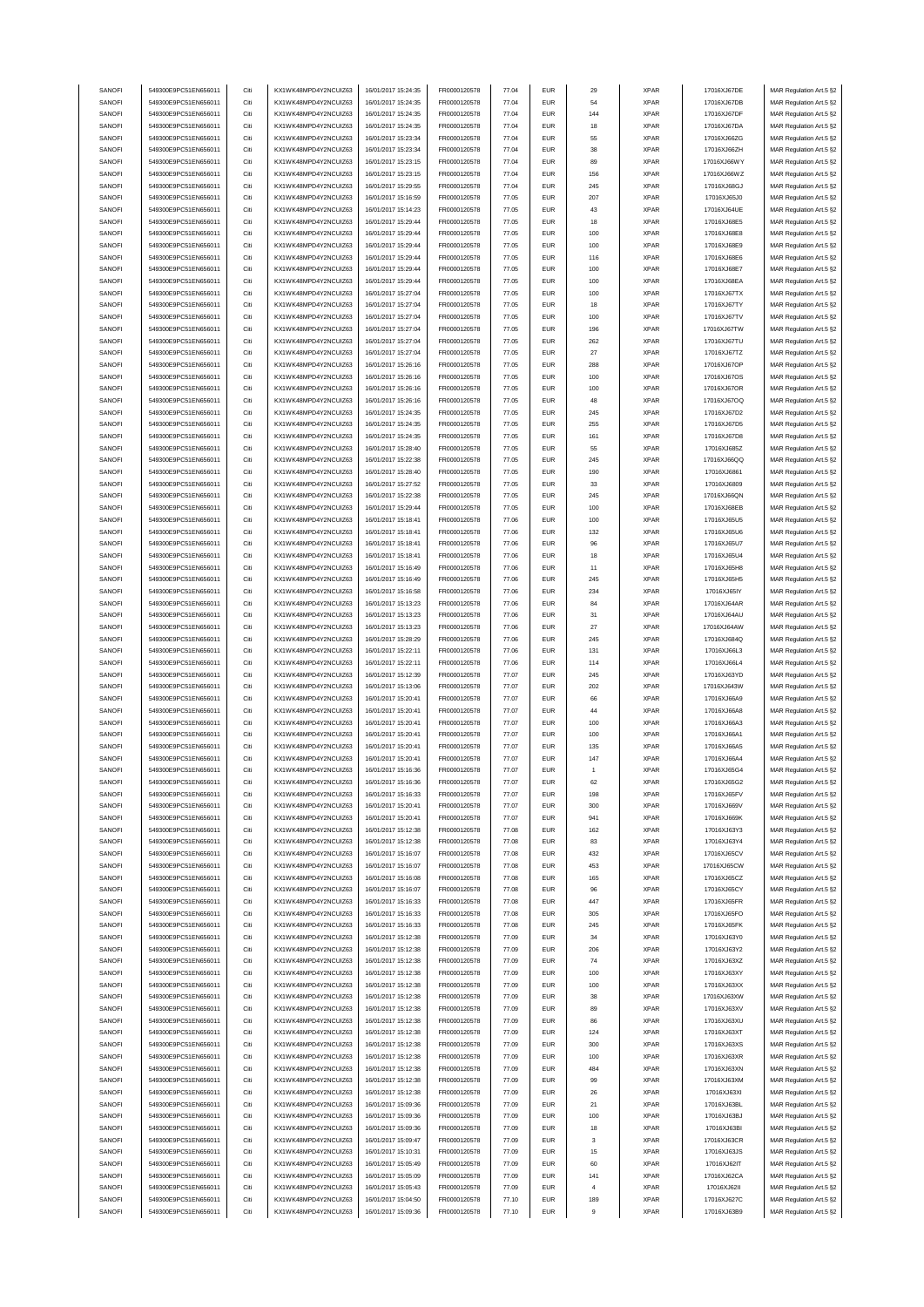|        | 549300E9PC51EN656011 | Citi | KX1WK48MPD4Y2NCUIZ63 | 16/01/2017 15:09:36 | FR0000120578 | 77.10 | <b>EUR</b> | 139                | <b>XPAR</b> | 17016XJ63BG | MAR Regulation Art.5 §2 |
|--------|----------------------|------|----------------------|---------------------|--------------|-------|------------|--------------------|-------------|-------------|-------------------------|
| SANOFI |                      |      | KX1WK48MPD4Y2NCUIZ63 |                     |              |       |            |                    |             |             |                         |
| SANOFI | 549300E9PC51EN656011 | Citi |                      | 16/01/2017 15:09:36 | FR0000120578 | 77.10 | <b>EUR</b> | 97                 | <b>XPAR</b> | 17016XJ63BE | MAR Regulation Art.5 §2 |
| SANOFI | 549300E9PC51EN656011 | Citi | KX1WK48MPD4Y2NCUIZ63 | 16/01/2017 15:05:49 | FR0000120578 | 77.10 | <b>EUR</b> | 88                 | <b>XPAR</b> | 17016XJ62IU | MAR Regulation Art.5 §2 |
| SANOFI | 549300E9PC51EN656011 | Citi | KX1WK48MPD4Y2NCUIZ63 | 16/01/2017 15:07:27 | FR0000120578 | 77.10 | <b>EUR</b> | 53                 | <b>XPAR</b> | 17016XJ62W3 | MAR Regulation Art.5 §2 |
| SANOFI | 549300E9PC51EN656011 | Citi | KX1WK48MPD4Y2NCUIZ63 | 16/01/2017 15:04:48 | FR0000120578 | 77.11 | <b>EUR</b> | 151                | <b>XPAR</b> | 17016XJ626K | MAR Regulation Art.5 §2 |
|        |                      |      |                      |                     |              |       |            |                    |             |             |                         |
| SANOFI | 549300E9PC51EN656011 | Citi | KX1WK48MPD4Y2NCUIZ63 | 16/01/2017 15:08:56 | FR0000120578 | 77.11 | <b>EUR</b> | ${\bf 71}$         | <b>XPAR</b> | 17016XJ6364 | MAR Regulation Art.5 §2 |
| SANOFI | 549300E9PC51EN656011 | Citi | KX1WK48MPD4Y2NCUIZ63 | 16/01/2017 15:08:56 | FR0000120578 | 77.11 | <b>EUR</b> | 386                | <b>XPAR</b> | 17016XJ6369 | MAR Regulation Art.5 §2 |
| SANOFI | 549300E9PC51EN656011 | Citi | KX1WK48MPD4Y2NCUIZ63 | 16/01/2017 15:08:56 | FR0000120578 | 77.11 | <b>EUR</b> | 229                | <b>XPAR</b> | 17016XJ6368 | MAR Regulation Art.5 §2 |
| SANOFI | 549300E9PC51EN656011 | Citi | KX1WK48MPD4Y2NCUIZ63 | 16/01/2017 15:04:05 | FR0000120578 |       | <b>EUR</b> | 173                | <b>XPAR</b> | 17016XJ61Y3 |                         |
|        |                      |      |                      |                     |              | 77.13 |            |                    |             |             | MAR Regulation Art.5 §2 |
| SANOFI | 549300E9PC51EN656011 | Citi | KX1WK48MPD4Y2NCUIZ63 | 16/01/2017 15:00:22 | FR0000120578 | 77.13 | <b>EUR</b> | 189                | <b>XPAR</b> | 17016XJ615B | MAR Regulation Art.5 §2 |
| SANOFI | 549300E9PC51EN656011 | Citi | KX1WK48MPD4Y2NCUIZ63 | 16/01/2017 15:04:02 | FR0000120578 | 77.14 | <b>EUR</b> | 85                 | <b>XPAR</b> | 17016XJ61XO | MAR Regulation Art.5 §2 |
|        | 549300E9PC51EN656011 | Citi |                      |                     |              | 77.14 | <b>EUR</b> |                    | <b>XPAR</b> |             |                         |
| SANOFI |                      |      | KX1WK48MPD4Y2NCUIZ63 | 16/01/2017 15:04:02 | FR0000120578 |       |            | 86                 |             | 17016XJ61XQ | MAR Regulation Art.5 §2 |
| SANOFI | 549300E9PC51EN656011 | Citi | KX1WK48MPD4Y2NCUIZ63 | 16/01/2017 15:01:06 | FR0000120578 | 77.14 | <b>EUR</b> | 189                | <b>XPAR</b> | 17016XJ61AY | MAR Regulation Art.5 §2 |
| SANOFI | 549300E9PC51EN656011 | Citi | KX1WK48MPD4Y2NCUIZ63 | 16/01/2017 15:00:14 | FR0000120578 | 77.14 | <b>EUR</b> | 174                | <b>XPAR</b> | 17016XJ6138 | MAR Regulation Art.5 §2 |
|        |                      | Citi | KX1WK48MPD4Y2NCUIZ63 |                     |              |       |            |                    |             |             |                         |
| SANOFI | 549300E9PC51EN656011 |      |                      | 16/01/2017 15:03:39 | FR0000120578 | 77.15 | <b>EUR</b> | 113                | <b>XPAR</b> | 17016XJ61U5 | MAR Regulation Art.5 §2 |
| SANOFI | 549300E9PC51EN656011 | Citi | KX1WK48MPD4Y2NCUIZ63 | 16/01/2017 15:03:39 | FR0000120578 | 77.15 | <b>EUR</b> | 76                 | <b>XPAR</b> | 17016XJ61U6 | MAR Regulation Art.5 §2 |
| SANOFI | 549300E9PC51EN656011 | Citi | KX1WK48MPD4Y2NCUIZ63 | 16/01/2017 15:01:37 | FR0000120578 | 77.15 | <b>EUR</b> | $\scriptstyle{72}$ | <b>XPAR</b> | 17016XJ61DF | MAR Regulation Art.5 §2 |
| SANOFI | 549300E9PC51EN656011 | Citi | KX1WK48MPD4Y2NCUIZ63 | 16/01/2017 14:58:08 | FR0000120578 | 77.16 | <b>EUR</b> | 84                 | <b>XPAR</b> | 17016XJ60OK | MAR Regulation Art.5 §2 |
|        |                      |      |                      |                     |              |       |            |                    |             |             |                         |
| SANOFI | 549300E9PC51EN656011 | Citi | KX1WK48MPD4Y2NCUIZ63 | 16/01/2017 14:58:08 | FR0000120578 | 77.16 | <b>EUR</b> | 16                 | <b>XPAR</b> | 17016XJ60OL | MAR Regulation Art.5 §2 |
| SANOFI | 549300E9PC51EN656011 | Citi | KX1WK48MPD4Y2NCUIZ63 | 16/01/2017 14:58:08 | FR0000120578 | 77.16 | EUR        | 89                 | <b>XPAR</b> | 17016XJ60OM | MAR Regulation Art.5 §2 |
| SANOFI | 549300E9PC51EN656011 | Citi | KX1WK48MPD4Y2NCUIZ63 | 16/01/2017 15:02:15 | FR0000120578 | 77.16 | <b>EUR</b> | $\mathbf{73}$      | <b>XPAR</b> | 17016XJ61IV | MAR Regulation Art.5 §2 |
|        |                      |      |                      |                     |              |       |            |                    |             |             |                         |
| SANOFI | 549300E9PC51EN656011 | Citi | KX1WK48MPD4Y2NCUIZ63 | 16/01/2017 15:02:32 | FR0000120578 | 77.16 | <b>EUR</b> | 75                 | <b>XPAR</b> | 17016XJ61N1 | MAR Regulation Art.5 §2 |
| SANOFI | 549300E9PC51EN656011 | Citi | KX1WK48MPD4Y2NCUIZ63 | 16/01/2017 15:02:32 | FR0000120578 | 77.16 | <b>EUR</b> | 100                | <b>XPAR</b> | 17016XJ61N2 | MAR Regulation Art.5 §2 |
| SANOFI | 549300E9PC51EN656011 | Citi | KX1WK48MPD4Y2NCUIZ63 | 16/01/2017 15:02:32 | FR0000120578 | 77.16 | <b>EUR</b> | 151                | <b>XPAR</b> | 17016XJ61N3 | MAR Regulation Art.5 §2 |
| SANOFI | 549300E9PC51EN656011 | Citi | KX1WK48MPD4Y2NCUIZ63 | 16/01/2017 15:03:34 | FR0000120578 | 77.16 | <b>EUR</b> | 128                | <b>XPAR</b> | 17016XJ61TI | MAR Regulation Art.5 §2 |
|        |                      |      |                      |                     |              |       |            |                    |             |             |                         |
| SANOFI | 549300E9PC51EN656011 | Citi | KX1WK48MPD4Y2NCUIZ63 | 16/01/2017 15:03:34 | FR0000120578 | 77.16 | <b>EUR</b> | 89                 | <b>XPAR</b> | 17016XJ61TH | MAR Regulation Art.5 §2 |
| SANOFI | 549300E9PC51EN656011 | Citi | KX1WK48MPD4Y2NCUIZ63 | 16/01/2017 15:03:34 | FR0000120578 | 77.16 | <b>EUR</b> | 494                | <b>XPAR</b> | 17016XJ61TJ | MAR Regulation Art.5 §2 |
| SANOFI | 549300E9PC51EN656011 | Citi | KX1WK48MPD4Y2NCUIZ63 | 16/01/2017 15:01:57 | FR0000120578 | 77.16 | <b>EUR</b> | 98                 | <b>XPAR</b> | 17016XJ61GJ | MAR Regulation Art.5 §2 |
|        |                      |      |                      |                     |              |       |            |                    |             |             |                         |
| SANOFI | 549300E9PC51EN656011 | Citi | KX1WK48MPD4Y2NCUIZ63 | 16/01/2017 15:01:57 | FR0000120578 | 77.16 | <b>EUR</b> | 91                 | <b>XPAR</b> | 17016XJ61GI | MAR Regulation Art.5 §2 |
| SANOFI | 549300E9PC51EN656011 | Citi | KX1WK48MPD4Y2NCUIZ63 | 16/01/2017 15:01:48 | FR0000120578 | 77.16 | <b>EUR</b> | 88                 | <b>XPAR</b> | 17016XJ61FX | MAR Regulation Art.5 §2 |
| SANOFI | 549300E9PC51EN656011 | Citi | KX1WK48MPD4Y2NCUIZ63 | 16/01/2017 15:01:48 | FR0000120578 | 77.16 | <b>EUR</b> | 8                  | <b>XPAR</b> | 17016XJ61FY | MAR Regulation Art.5 §2 |
|        |                      |      |                      |                     |              |       |            |                    |             |             |                         |
| SANOFI | 549300E9PC51EN656011 | Citi | KX1WK48MPD4Y2NCUIZ63 | 16/01/2017 14:57:48 | FR0000120578 | 77.17 | <b>EUR</b> | 91                 | <b>XPAR</b> | 17016XJ60J0 | MAR Regulation Art.5 §2 |
| SANOFI | 549300E9PC51EN656011 | Citi | KX1WK48MPD4Y2NCUIZ63 | 16/01/2017 14:57:53 | FR0000120578 | 77.17 | <b>EUR</b> | 130                | <b>XPAR</b> | 17016XJ60KB | MAR Regulation Art.5 §2 |
| SANOFI | 549300E9PC51EN656011 | Citi | KX1WK48MPD4Y2NCUIZ63 | 16/01/2017 14:57:04 | FR0000120578 | 77.17 | <b>EUR</b> | 114                | <b>XPAR</b> | 17016XJ60D4 | MAR Regulation Art.5 §2 |
|        | 549300E9PC51EN656011 | Citi | KX1WK48MPD4Y2NCUIZ63 | 16/01/2017 14:57:04 | FR0000120578 | 77.17 | <b>EUR</b> | 75                 | <b>XPAR</b> |             | MAR Regulation Art.5 §2 |
| SANOFI |                      |      |                      |                     |              |       |            |                    |             | 17016XJ60D2 |                         |
| SANOFI | 549300E9PC51EN656011 | Citi | KX1WK48MPD4Y2NCUIZ63 | 16/01/2017 14:56:30 | FR0000120578 | 77.18 | <b>EUR</b> | 50                 | <b>XPAR</b> | 17016XJ607Z | MAR Regulation Art.5 §2 |
| SANOFI | 549300E9PC51EN656011 | Citi | KX1WK48MPD4Y2NCUIZ63 | 16/01/2017 14:56:30 | FR0000120578 | 77.18 | <b>EUR</b> | 39                 | <b>XPAR</b> | 17016XJ6080 | MAR Regulation Art.5 §2 |
|        |                      | Citi |                      |                     | FR0000120578 |       |            |                    |             | 17016XJ603H |                         |
| SANOFI | 549300E9PC51EN656011 |      | KX1WK48MPD4Y2NCUIZ63 | 16/01/2017 14:56:22 |              | 77.19 | <b>EUR</b> | 189                | <b>XPAR</b> |             | MAR Regulation Art.5 §2 |
| SANOFI | 549300E9PC51EN656011 | Citi | KX1WK48MPD4Y2NCUIZ63 | 16/01/2017 14:56:14 | FR0000120578 | 77.20 | <b>EUR</b> | 37                 | <b>XPAR</b> | 17016XJ600C | MAR Regulation Art.5 §2 |
| SANOFI | 549300E9PC51EN656011 | Citi | KX1WK48MPD4Y2NCUIZ63 | 16/01/2017 14:56:14 | FR0000120578 | 77.20 | <b>EUR</b> | 152                | <b>XPAR</b> | 17016XJ600G | MAR Regulation Art.5 §2 |
| SANOFI | 549300E9PC51EN656011 | Citi | KX1WK48MPD4Y2NCUIZ63 | 16/01/2017 14:54:05 | FR0000120578 | 77.20 | <b>EUR</b> | 74                 | <b>XPAR</b> | 17016XJ5ZM9 | MAR Regulation Art.5 §2 |
|        |                      |      |                      |                     |              |       |            |                    |             |             |                         |
| SANOFI | 549300E9PC51EN656011 | Citi | KX1WK48MPD4Y2NCUIZ63 | 16/01/2017 14:53:30 | FR0000120578 | 77.20 | <b>EUR</b> | 74                 | <b>XPAR</b> | 17016XJ5ZKW | MAR Regulation Art.5 §2 |
| SANOFI | 549300E9PC51EN656011 | Citi | KX1WK48MPD4Y2NCUIZ63 | 16/01/2017 14:53:14 | FR0000120578 | 77.20 | <b>EUR</b> | 189                | <b>XPAR</b> | 17016XJ5ZJK | MAR Regulation Art.5 §2 |
| SANOFI | 549300E9PC51EN656011 | Citi | KX1WK48MPD4Y2NCUIZ63 | 16/01/2017 14:54:27 | FR0000120578 | 77.20 | <b>EUR</b> | 28                 | <b>XPAR</b> | 17016XJ5ZNC | MAR Regulation Art.5 §2 |
|        |                      |      |                      |                     |              |       |            |                    |             |             |                         |
| SANOFI | 549300E9PC51EN656011 | Citi | KX1WK48MPD4Y2NCUIZ63 | 16/01/2017 14:54:05 | FR0000120578 | 77.20 | <b>EUR</b> | 50                 | <b>XPAR</b> | 17016XJ5ZMB | MAR Regulation Art.5 §2 |
| SANOFI | 549300E9PC51EN656011 | Citi | KX1WK48MPD4Y2NCUIZ63 | 16/01/2017 14:55:43 | FR0000120578 | 77.21 | <b>EUR</b> | 149                | <b>XPAR</b> | 17016XJ5ZV9 | MAR Regulation Art.5 §2 |
| SANOFI | 549300E9PC51EN656011 | Citi | KX1WK48MPD4Y2NCUIZ63 | 16/01/2017 14:55:32 | FR0000120578 | 77.21 | <b>EUR</b> | 87                 | <b>XPAR</b> | 17016XJ5ZUL | MAR Regulation Art.5 §2 |
| SANOFI | 549300E9PC51EN656011 | Citi | KX1WK48MPD4Y2NCUIZ63 | 16/01/2017 14:55:32 | FR0000120578 | 77.21 | <b>EUR</b> | 587                | <b>XPAR</b> | 17016XJ5ZUK | MAR Regulation Art.5 §2 |
|        |                      |      |                      |                     |              |       |            |                    |             |             |                         |
| SANOFI | 549300E9PC51EN656011 | Citi | KX1WK48MPD4Y2NCUIZ63 | 16/01/2017 14:52:47 | FR0000120578 | 77.21 | <b>EUR</b> | 168                | <b>XPAR</b> | 17016XJ5ZFT | MAR Regulation Art.5 §2 |
| SANOFI | 549300E9PC51EN656011 | Citi | KX1WK48MPD4Y2NCUIZ63 | 16/01/2017 14:52:47 | FR0000120578 | 77.21 | <b>EUR</b> | 21                 | <b>XPAR</b> | 17016XJ5ZFR | MAR Regulation Art.5 §2 |
| SANOFI | 549300E9PC51EN656011 | Citi | KX1WK48MPD4Y2NCUIZ63 | 16/01/2017 14:51:20 | FR0000120578 | 77.21 | <b>EUR</b> | 74                 | <b>XPAR</b> | 17016XJ5Z5N | MAR Regulation Art.5 §2 |
|        |                      |      |                      |                     |              |       |            |                    |             |             |                         |
| SANOFI | 549300E9PC51EN656011 | Citi | KX1WK48MPD4Y2NCUIZ63 | 16/01/2017 14:44:24 | FR0000120578 | 77.22 | <b>EUR</b> | 88                 | <b>XPAR</b> | 17016XJ5XVW | MAR Regulation Art.5 §2 |
| SANOFI | 549300E9PC51EN656011 | Citi | KX1WK48MPD4Y2NCUIZ63 | 16/01/2017 14:44:45 | FR0000120578 | 77.22 | <b>EUR</b> | 114                | <b>XPAR</b> | 17016XJ5XY4 | MAR Regulation Art.5 §2 |
| SANOFI | 549300E9PC51EN656011 | Citi | KX1WK48MPD4Y2NCUIZ63 | 16/01/2017 14:44:45 | FR0000120578 | 77.22 | <b>EUR</b> | 44                 | <b>XPAR</b> | 17016XJ5XY3 | MAR Regulation Art.5 §2 |
| SANOFI | 549300E9PC51EN656011 | Citi | KX1WK48MPD4Y2NCUIZ63 | 16/01/2017 14:44:45 | FR0000120578 | 77.22 | <b>EUR</b> | 31                 | <b>XPAR</b> | 17016XJ5XY5 | MAR Regulation Art.5 §2 |
|        |                      |      |                      |                     |              |       |            |                    |             |             |                         |
| SANOFI | 549300E9PC51EN656011 | Citi | KX1WK48MPD4Y2NCUIZ63 | 16/01/2017 14:47:15 | FR0000120578 | 77.22 | <b>EUR</b> | 170                | <b>XPAR</b> | 17016XJ5YDN | MAR Regulation Art.5 §2 |
| SANOFI | 549300E9PC51EN656011 | Citi | KX1WK48MPD4Y2NCUIZ63 | 16/01/2017 14:51:08 | FR0000120578 | 77.22 | <b>EUR</b> | 189                | <b>XPAR</b> | 17016XJ5Z4Z | MAR Regulation Art.5 §2 |
| SANOFI | 549300E9PC51EN656011 | Citi | KX1WK48MPD4Y2NCUIZ63 | 16/01/2017 14:47:59 | FR0000120578 | 77.23 | <b>EUR</b> | 170                | <b>XPAR</b> |             | MAR Regulation Art.5 §2 |
|        |                      |      |                      |                     |              |       | FUR        |                    |             |             |                         |
| SANOFI | 549300E9PC51EN656011 |      | KX1WK48MPD4Y2NCUIZ63 | 16/01/2017 14:42:12 | FR0000120578 | 77.23 |            |                    |             | 17016XJ5YJA |                         |
| SANOFI | 549300E9PC51EN656011 | Citi | KX1WK48MPD4Y2NCUIZ63 | 16/01/2017 14:42:13 |              |       |            |                    | <b>XPAR</b> | 17016XJ5XHF | MAR Regulation Art 5.82 |
| SANOFI | 549300E9PC51EN656011 | Citi | KX1WK48MPD4Y2NCUIZ63 |                     | FR0000120578 | 77.23 | <b>EUR</b> | 37                 | XPAR        | 17016XJ5XHG | MAR Regulation Art.5 §2 |
| SANOFI | 549300E9PC51EN656011 |      |                      |                     |              |       |            | 189                |             |             |                         |
|        |                      |      |                      | 16/01/2017 14:51:08 | FR0000120578 | 77.23 | <b>EUR</b> |                    | <b>XPAR</b> | 17016XJ5Z4U | MAR Regulation Art.5 §2 |
| SANOFI | 549300E9PC51EN656011 | Citi | KX1WK48MPD4Y2NCUIZ63 | 16/01/2017 14:45:08 | FR0000120578 | 77.23 | <b>EUR</b> | 86                 | XPAR        | 17016XJ5Y12 | MAR Regulation Art.5 §2 |
| SANOFI |                      | Citi | KX1WK48MPD4Y2NCUIZ63 | 16/01/2017 14:48:50 | FR0000120578 | 77.24 | <b>EUR</b> | 87                 | <b>XPAR</b> | 17016XJ5YNG | MAR Regulation Art.5 §2 |
|        | 549300E9PC51EN656011 | Citi | KX1WK48MPD4Y2NCUIZ63 | 16/01/2017 14:48:31 | FR0000120578 | 77.24 | <b>EUR</b> | 99                 | <b>XPAR</b> | 17016XJ5YM3 | MAR Regulation Art.5 §2 |
|        | 549300E9PC51EN656011 |      |                      |                     |              |       | <b>EUR</b> |                    |             |             | MAR Regulation Art.5 §2 |
| SANOFI |                      | Citi | KX1WK48MPD4Y2NCUIZ63 | 16/01/2017 14:46:36 | FR0000120578 | 77.24 |            | 23                 | XPAR        | 17016XJ5YA6 |                         |
| SANOFI | 549300E9PC51EN656011 | Citi | KX1WK48MPD4Y2NCUIZ63 | 16/01/2017 14:46:36 | FR0000120578 | 77.24 | <b>EUR</b> | 166                | <b>XPAR</b> | 17016XJ5YA4 | MAR Regulation Art.5 §2 |
| SANOFI | 549300E9PC51EN656011 | Citi | KX1WK48MPD4Y2NCUIZ63 | 16/01/2017 14:46:54 | FR0000120578 | 77.24 | <b>EUR</b> | 170                | <b>XPAR</b> | 17016XJ5YBI | MAR Regulation Art.5 §2 |
| SANOFI | 549300E9PC51EN656011 | Citi | KX1WK48MPD4Y2NCUIZ63 | 16/01/2017 14:43:39 | FR0000120578 | 77.24 | <b>EUR</b> | 182                | <b>XPAR</b> | 17016XJ5XQ1 | MAR Regulation Art.5 §2 |
|        |                      |      |                      |                     |              |       |            |                    |             |             |                         |
| SANOFI | 549300E9PC51EN656011 | Citi | KX1WK48MPD4Y2NCUIZ63 | 16/01/2017 14:50:45 | FR0000120578 | 77.24 | <b>EUR</b> | $\mathbf{1}$       | <b>XPAR</b> | 17016XJ5Z26 | MAR Regulation Art.5 §2 |
| SANOFI | 549300E9PC51EN656011 | Citi | KX1WK48MPD4Y2NCUIZ63 | 16/01/2017 14:50:45 | FR0000120578 | 77.24 | <b>EUR</b> | 109                | <b>XPAR</b> | 17016XJ5Z27 | MAR Regulation Art.5 §2 |
| SANOFI | 549300E9PC51EN656011 | Citi | KX1WK48MPD4Y2NCUIZ63 | 16/01/2017 14:50:45 | FR0000120578 | 77.24 | <b>EUR</b> | 79                 | <b>XPAR</b> | 17016XJ5Z24 | MAR Regulation Art.5 §2 |
| SANOFI | 549300E9PC51EN656011 | Citi | KX1WK48MPD4Y2NCUIZ63 | 16/01/2017 14:43:39 | FR0000120578 | 77.24 | <b>EUR</b> | $\overline{7}$     | <b>XPAR</b> | 17016XJ5XQB |                         |
|        |                      |      |                      |                     |              |       |            |                    |             |             | MAR Regulation Art.5 §2 |
| SANOFI | 549300E9PC51EN656011 | Citi | KX1WK48MPD4Y2NCUIZ63 | 16/01/2017 14:48:30 | FR0000120578 | 77.25 | <b>EUR</b> | 173                | <b>XPAR</b> | 17016XJ5YLT | MAR Regulation Art.5 §2 |
| SANOFI | 549300E9PC51EN656011 | Citi | KX1WK48MPD4Y2NCUIZ63 | 16/01/2017 14:42:11 | FR0000120578 | 77.25 | <b>EUR</b> | 189                | XPAR        | 17016XJ5XHC | MAR Regulation Art.5 §2 |
|        |                      |      |                      |                     |              | 77.25 |            |                    |             |             |                         |
| SANOFI | 549300E9PC51EN656011 | Citi | KX1WK48MPD4Y2NCUIZ63 | 16/01/2017 14:50:36 | FR0000120578 |       | <b>EUR</b> | 100                | <b>XPAR</b> | 17016XJ5Z12 | MAR Regulation Art.5 §2 |
| SANOFI | 549300E9PC51EN656011 | Citi | KX1WK48MPD4Y2NCUIZ63 | 16/01/2017 14:50:36 | FR0000120578 | 77.25 | <b>EUR</b> | $17\,$             | <b>XPAR</b> | 17016XJ5Z11 | MAR Regulation Art.5 §2 |
| SANOFI | 549300E9PC51EN656011 | Citi | KX1WK48MPD4Y2NCUIZ63 | 16/01/2017 14:50:36 | FR0000120578 | 77.25 | <b>EUR</b> | 72                 | <b>XPAR</b> | 17016XJ5Z13 | MAR Regulation Art.5 §2 |
| SANOFI | 549300E9PC51EN656011 | Citi | KX1WK48MPD4Y2NCUIZ63 | 16/01/2017 14:43:39 | FR0000120578 | 77.25 | <b>EUR</b> | 189                | <b>XPAR</b> | 17016XJ5XQ0 | MAR Regulation Art.5 §2 |
|        |                      |      |                      |                     |              |       |            |                    |             |             |                         |
| SANOFI | 549300E9PC51EN656011 | Citi | KX1WK48MPD4Y2NCUIZ63 | 16/01/2017 14:46:26 | FR0000120578 | 77.25 | <b>EUR</b> | 11                 | <b>XPAR</b> | 17016XJ5Y8W | MAR Regulation Art.5 §2 |
| SANOFI | 549300E9PC51EN656011 | Citi | KX1WK48MPD4Y2NCUIZ63 | 16/01/2017 14:46:26 | FR0000120578 | 77.25 | <b>EUR</b> | 178                | <b>XPAR</b> | 17016XJ5Y8X | MAR Regulation Art.5 §2 |
| SANOFI | 549300E9PC51EN656011 | Citi | KX1WK48MPD4Y2NCUIZ63 | 16/01/2017 14:46:26 | FR0000120578 | 77.25 | <b>EUR</b> | 394                | <b>XPAR</b> | 17016XJ5Y8Y | MAR Regulation Art.5 §2 |
|        |                      |      |                      |                     |              |       | <b>EUR</b> |                    |             |             |                         |
| SANOFI | 549300E9PC51EN656011 | Citi | KX1WK48MPD4Y2NCUIZ63 | 16/01/2017 14:41:02 | FR0000120578 | 77.25 |            | 124                | <b>XPAR</b> | 17016XJ5XAS | MAR Regulation Art.5 §2 |
| SANOFI | 549300E9PC51EN656011 | Citi | KX1WK48MPD4Y2NCUIZ63 | 16/01/2017 14:41:31 | FR0000120578 | 77.25 | <b>EUR</b> | 88                 | XPAR        | 17016XJ5XDZ | MAR Regulation Art.5 §2 |
| SANOFI | 549300E9PC51EN656011 | Citi | KX1WK48MPD4Y2NCUIZ63 | 16/01/2017 14:45:57 | FR0000120578 | 77.25 | <b>EUR</b> | $\overline{1}$     | <b>XPAR</b> | 17016XJ5Y6J | MAR Regulation Art.5 §2 |
| SANOFI | 549300E9PC51EN656011 | Citi | KX1WK48MPD4Y2NCUIZ63 | 16/01/2017 14:45:57 | FR0000120578 | 77.25 | <b>EUR</b> | 188                | <b>XPAR</b> | 17016XJ5Y6G | MAR Regulation Art.5 §2 |
|        |                      |      |                      |                     |              |       |            |                    |             |             |                         |
| SANOFI | 549300E9PC51EN656011 | Citi | KX1WK48MPD4Y2NCUIZ63 | 16/01/2017 14:50:36 | FR0000120578 | 77.26 | <b>EUR</b> | 132                | <b>XPAR</b> | 17016XJ5Z10 | MAR Regulation Art.5 §2 |
| SANOFI | 549300E9PC51EN656011 | Citi | KX1WK48MPD4Y2NCUIZ63 | 16/01/2017 14:50:36 | FR0000120578 | 77.26 | <b>EUR</b> | 250                | XPAR        | 17016XJ5Z0X | MAR Regulation Art.5 §2 |
| SANOFI | 549300E9PC51EN656011 | Citi | KX1WK48MPD4Y2NCUIZ63 | 16/01/2017 14:43:27 | FR0000120578 | 77.26 | <b>EUR</b> | 160                | <b>XPAR</b> | 17016XJ5XP8 | MAR Regulation Art.5 §2 |
|        |                      |      |                      |                     |              |       |            |                    |             |             |                         |
| SANOFI | 549300E9PC51EN656011 | Citi | KX1WK48MPD4Y2NCUIZ63 | 16/01/2017 14:50:36 | FR0000120578 | 77.26 | <b>EUR</b> | 45                 | <b>XPAR</b> | 17016XJ5Z0V | MAR Regulation Art.5 §2 |
| SANOFI | 549300E9PC51EN656011 | Citi | KX1WK48MPD4Y2NCUIZ63 | 16/01/2017 14:40:42 | FR0000120578 | 77.28 | <b>EUR</b> | 189                | XPAR        | 17016XJ5X8E | MAR Regulation Art.5 §2 |
| SANOFI | 549300E9PC51EN656011 | Citi | KX1WK48MPD4Y2NCUIZ63 | 16/01/2017 14:40:42 | FR0000120578 | 77.28 | <b>EUR</b> | 189                | <b>XPAR</b> | 17016XJ5X8H | MAR Regulation Art.5 §2 |
| SANOFI | 549300E9PC51EN656011 | Citi | KX1WK48MPD4Y2NCUIZ63 | 16/01/2017 14:36:16 | FR0000120578 | 77.29 | <b>EUR</b> | 123                | <b>XPAR</b> | 17016XJ5WN5 |                         |
|        |                      |      |                      |                     |              |       |            |                    |             |             | MAR Regulation Art.5 §2 |
| SANOFI | 549300E9PC51EN656011 | Citi | KX1WK48MPD4Y2NCUIZ63 | 16/01/2017 14:36:16 | FR0000120578 | 77.29 | <b>EUR</b> | 133                | <b>XPAR</b> | 17016XJ5WN4 | MAR Regulation Art.5 §2 |
| SANOFI | 549300E9PC51EN656011 | Citi | KX1WK48MPD4Y2NCUIZ63 | 16/01/2017 14:39:25 | FR0000120578 | 77.30 | <b>EUR</b> | 106                | XPAR        | 17016XJ5X2F | MAR Regulation Art.5 §2 |
| SANOFI | 549300E9PC51EN656011 | Citi | KX1WK48MPD4Y2NCUIZ63 | 16/01/2017 14:34:20 | FR0000120578 | 77.30 | <b>EUR</b> | 100                | <b>XPAR</b> | 17016XJ5W5M | MAR Regulation Art.5 §2 |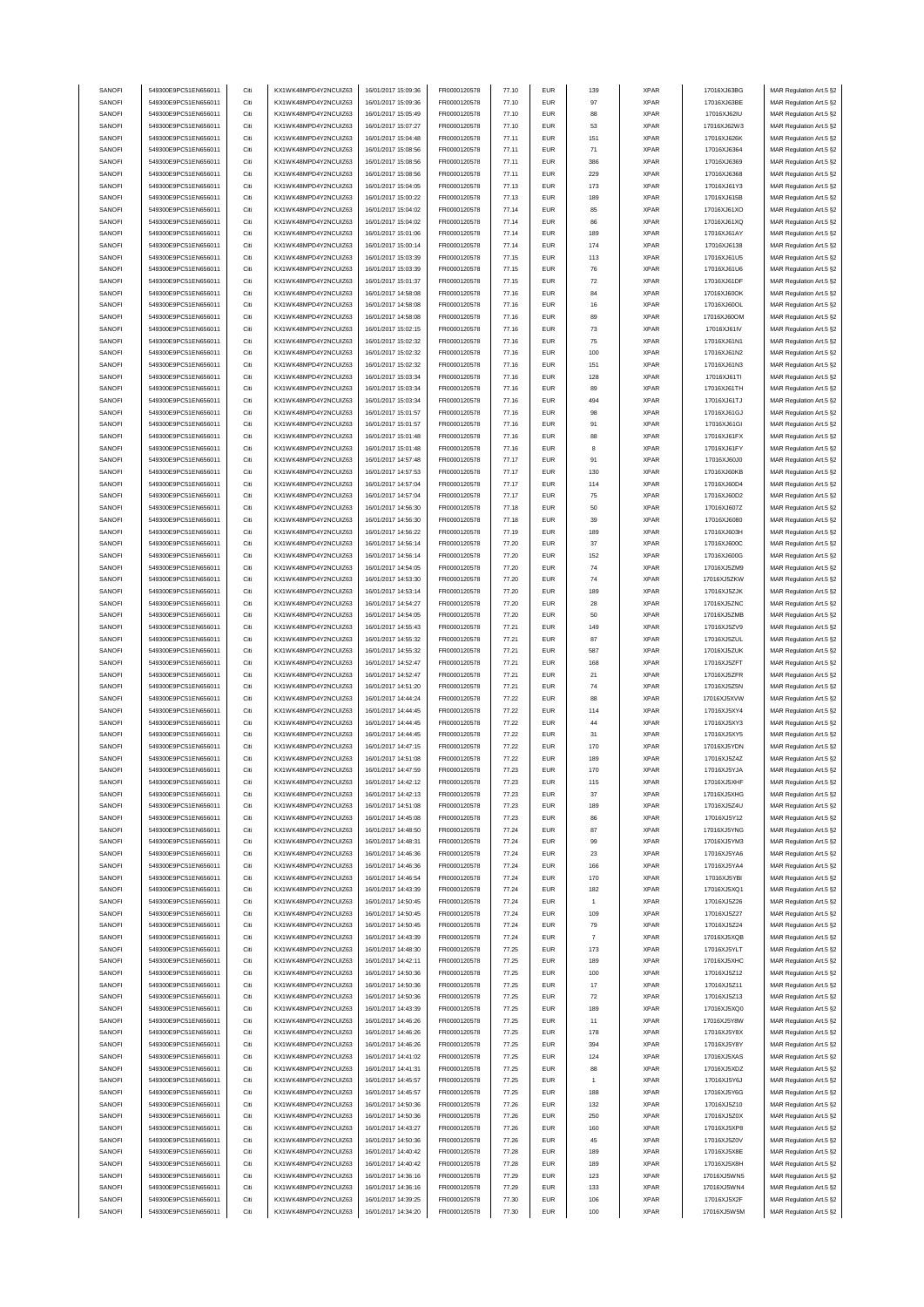| SANOFI<br>SANOFI |                                              | Citi | KX1WK48MPD4Y2NCUIZ63  | 16/01/2017 14:35:09 | FR0000120578 | 77.30 | <b>EUR</b> | 43                | <b>XPAR</b> | 17016XJ5WDR  | MAR Regulation Art.5 §2                            |
|------------------|----------------------------------------------|------|-----------------------|---------------------|--------------|-------|------------|-------------------|-------------|--------------|----------------------------------------------------|
|                  | 549300E9PC51EN656011<br>549300E9PC51EN656011 | Citi | KX1WK48MPD4Y2NCUIZ63  | 16/01/2017 14:35:09 |              | 77.30 | <b>EUR</b> | 100               | <b>XPAR</b> | 17016XJ5WDV  |                                                    |
|                  |                                              |      |                       |                     | FR0000120578 |       |            |                   |             |              | MAR Regulation Art.5 §2                            |
| SANOFI           | 549300E9PC51EN656011                         | Citi | KX1WK48MPD4Y2NCUIZ63  | 16/01/2017 14:35:09 | FR0000120578 | 77.30 | <b>EUR</b> | 79                | <b>XPAR</b> | 17016XJ5WDU  | MAR Regulation Art.5 §2                            |
| SANOFI           | 549300E9PC51EN656011                         | Citi | KX1WK48MPD4Y2NCUIZ63  | 16/01/2017 14:35:09 | FR0000120578 | 77.30 | EUR        | 10                | <b>XPAR</b> | 17016XJ5WDW  | MAR Regulation Art.5 §2                            |
| SANOFI           | 549300E9PC51EN656011                         | Citi | KX1WK48MPD4Y2NCLIIZ63 | 16/01/2017 14:37:20 | FR0000120578 | 77.30 | <b>EUR</b> | 39                | <b>XPAR</b> | 17016XJ5WT4  | MAR Regulation Art.5 §2                            |
| SANOFI           | 549300E9PC51EN656011                         | Citi | KX1WK48MPD4Y2NCUIZ63  | 16/01/2017 14:36:50 | FR0000120578 | 77.30 | <b>EUR</b> | 150               | <b>XPAR</b> | 17016XJ5WPN  | MAR Regulation Art.5 §2                            |
| SANOFI           | 549300E9PC51EN656011                         | Citi | KX1WK48MPD4Y2NCUIZ63  | 16/01/2017 14:39:04 | FR0000120578 | 77.31 | <b>EUR</b> | 324               | <b>XPAR</b> | 17016XJ5X0O  | MAR Regulation Art.5 §2                            |
|                  |                                              |      | KX1WK48MPD4Y2NCUIZ63  |                     |              |       |            |                   |             |              |                                                    |
| SANOFI           | 549300E9PC51EN656011                         | Citi |                       | 16/01/2017 14:39:04 | FR0000120578 | 77.31 | <b>EUR</b> | 277               | <b>XPAR</b> | 17016XJ5X0S  | MAR Regulation Art.5 §2                            |
| SANOFI           | 549300E9PC51EN656011                         | Citi | KX1WK48MPD4Y2NCUIZ63  | 16/01/2017 14:39:04 | FR0000120578 | 77.31 | <b>EUR</b> | 9                 | <b>XPAR</b> | 17016XJ5X0V  | MAR Regulation Art.5 §2                            |
| SANOFI           | 549300E9PC51EN656011                         | Citi | KX1WK48MPD4Y2NCUIZ63  | 16/01/2017 14:39:04 | FR0000120578 | 77.31 | <b>EUR</b> | 88                | <b>XPAR</b> | 17016XJ5X0T  | MAR Regulation Art.5 §2                            |
| SANOFI           | 549300E9PC51EN656011                         | Citi | KX1WK48MPD4Y2NCUIZ63  | 16/01/2017 14:39:04 | FR0000120578 | 77.31 | <b>EUR</b> | 18                | <b>XPAR</b> | 17016XJ5X0U  | MAR Regulation Art.5 §2                            |
| SANOFI           | 549300E9PC51EN656011                         | Citi | KX1WK48MPD4Y2NCUIZ63  | 16/01/2017 14:39:23 | FR0000120578 | 77.31 | <b>EUR</b> | 189               | <b>XPAR</b> | 17016XJ5X2B  | MAR Regulation Art.5 §2                            |
|                  |                                              |      |                       |                     |              |       |            |                   |             |              |                                                    |
| SANOFI           | 549300E9PC51EN656011                         | Citi | KX1WK48MPD4Y2NCUIZ63  | 16/01/2017 14:28:56 | FR0000120578 | 77.31 | EUR        | 189               | <b>XPAR</b> | 17016XJ5V52  | MAR Regulation Art.5 §2                            |
| SANOFI           | 549300E9PC51EN656011                         | Citi | KX1WK48MPD4Y2NCUIZ63  | 16/01/2017 14:21:02 | FR0000120578 | 77.31 | <b>EUR</b> | 189               | <b>XPAR</b> | 17016XJ5TQH  | MAR Regulation Art.5 §2                            |
| SANOFI           | 549300E9PC51EN656011                         | Citi | KX1WK48MPD4Y2NCUIZ63  | 16/01/2017 14:27:42 | FR0000120578 | 77.32 | <b>EUR</b> | 189               | <b>XPAR</b> | 17016XJ5UXH  | MAR Regulation Art.5 §2                            |
| SANOFI           | 549300E9PC51EN656011                         | Citi | KX1WK48MPD4Y2NCUIZ63  | 16/01/2017 14:27:36 | FR0000120578 | 77.32 | <b>EUR</b> | 114               | <b>XPAR</b> | 17016XJ5UXA  | MAR Regulation Art.5 §2                            |
| SANOFI           | 549300E9PC51EN656011                         | Citi | KX1WK48MPD4Y2NCUIZ63  | 16/01/2017 14:27:36 | FR0000120578 | 77.32 | <b>EUR</b> | 75                | <b>XPAR</b> | 17016XJ5UX8  | MAR Regulation Art.5 §2                            |
|                  | 549300E9PC51EN656011                         | Citi | KX1WK48MPD4Y2NCUIZ63  | 16/01/2017 14:26:45 |              | 77.32 | <b>EUR</b> | 189               | <b>XPAR</b> |              |                                                    |
| SANOFI           |                                              |      |                       |                     | FR0000120578 |       |            |                   |             | 17016XJ5UOH  | MAR Regulation Art.5 §2                            |
| SANOFI           | 549300E9PC51EN656011                         | Citi | KX1WK48MPD4Y2NCUIZ63  | 16/01/2017 14:20:41 | FR0000120578 | 77.32 | <b>EUR</b> | 130               | <b>XPAR</b> | 17016XJ5TN8  | MAR Regulation Art.5 §2                            |
| SANOFI           | 549300E9PC51EN656011                         | Citi | KX1WK48MPD4Y2NCUIZ63  | 16/01/2017 14:30:36 | FR0000120578 | 77.33 | <b>EUR</b> | $\overline{1}$    | <b>XPAR</b> | 17016XJ5VI0  | MAR Regulation Art.5 §2                            |
| SANOFI           | 549300E9PC51EN656011                         | Citi | KX1WK48MPD4Y2NCUIZ63  | 16/01/2017 14:30:35 | FR0000120578 | 77.33 | <b>EUR</b> | 189               | <b>XPAR</b> | 17016XJ5VHY  | MAR Regulation Art.5 §2                            |
| SANOFI           | 549300E9PC51EN656011                         | Citi | KX1WK48MPD4Y2NCUIZ63  | 16/01/2017 14:27:11 | FR0000120578 | 77.33 | <b>EUR</b> | 156               | <b>XPAR</b> | 17016XJ5UUA  | MAR Regulation Art.5 §2                            |
|                  |                                              |      |                       |                     |              |       |            |                   |             |              |                                                    |
| SANOFI           | 549300E9PC51EN656011                         | Citi | KX1WK48MPD4Y2NCUIZ63  | 16/01/2017 14:26:06 | FR0000120578 | 77.33 | <b>EUR</b> | 189               | <b>XPAR</b> | 17016XJ5UL1  | MAR Regulation Art.5 §2                            |
| SANOFI           | 549300E9PC51EN656011                         | Citi | KX1WK48MPD4Y2NCUIZ63  | 16/01/2017 14:26:06 | FR0000120578 | 77.33 | <b>EUR</b> | $\scriptstyle{7}$ | <b>XPAR</b> | 17016XJ5UL3  | MAR Regulation Art.5 §2                            |
| SANOFI           | 549300E9PC51EN656011                         | Citi | KX1WK48MPD4Y2NCUIZ63  | 16/01/2017 14:19:51 | FR0000120578 | 77.33 | <b>EUR</b> | 189               | <b>XPAR</b> | 17016XJ5TH3  | MAR Regulation Art.5 §2                            |
| SANOFI           | 549300E9PC51EN656011                         | Citi | KX1WK48MPD4Y2NCUIZ63  | 16/01/2017 14:14:45 | FR0000120578 | 77.33 | <b>EUR</b> | $\overline{1}$    | <b>XPAR</b> | 17016XJ5SQ1  | MAR Regulation Art.5 §2                            |
| SANOFI           | 549300E9PC51EN656011                         | Citi | KX1WK48MPD4Y2NCUIZ63  | 16/01/2017 14:14:56 | FR0000120578 | 77.33 | <b>EUR</b> | 32                | <b>XPAR</b> | 17016XJ5SQW  | MAR Regulation Art.5 §2                            |
| SANOFI           | 549300E9PC51EN656011                         | Citi | KX1WK48MPD4Y2NCUIZ63  |                     |              | 77.33 | <b>EUR</b> |                   | <b>XPAR</b> | 17016XJ5SQC  |                                                    |
|                  |                                              |      |                       | 16/01/2017 14:14:51 | FR0000120578 |       |            | 61                |             |              | MAR Regulation Art.5 §2                            |
| SANOFI           | 549300E9PC51EN656011                         | Citi | KX1WK48MPD4Y2NCUIZ63  | 16/01/2017 14:14:51 | FR0000120578 | 77.33 | <b>EUR</b> | 48                | <b>XPAR</b> | 17016XJ5SQE  | MAR Regulation Art.5 §2                            |
| SANOFI           | 549300E9PC51EN656011                         | Citi | KX1WK48MPD4Y2NCUIZ63  | 16/01/2017 14:17:19 | FR0000120578 | 77.33 | <b>EUR</b> | 75                | <b>XPAR</b> | 17016XJ5T2J  | MAR Regulation Art.5 §2                            |
| SANOFI           | 549300E9PC51EN656011                         | Citi | KX1WK48MPD4Y2NCUIZ63  | 16/01/2017 14:34:01 | FR0000120578 | 77.34 | <b>EUR</b> | 135               | <b>XPAR</b> | 17016XJ5W2K  | MAR Regulation Art.5 §2                            |
| SANOFI           | 549300E9PC51EN656011                         | Citi | KX1WK48MPD4Y2NCUIZ63  | 16/01/2017 14:25:49 | FR0000120578 | 77.34 | <b>EUR</b> | 163               | <b>XPAR</b> | 17016XJ5UJC  | MAR Regulation Art.5 §2                            |
| SANOFI           | 549300E9PC51EN656011                         | Citi | KX1WK48MPD4Y2NCUIZ63  | 16/01/2017 14:22:20 | FR0000120578 | 77.34 | <b>EUR</b> | 60                | <b>XPAR</b> | 17016XJ5TZ8  | MAR Regulation Art.5 §2                            |
|                  |                                              |      |                       |                     |              |       |            |                   |             |              |                                                    |
| SANOFI           | 549300E9PC51EN656011                         | Citi | KX1WK48MPD4Y2NCUIZ63  | 16/01/2017 14:16:42 | FR0000120578 | 77.34 | <b>EUR</b> | 65                | <b>XPAR</b> | 17016XJ5SY5  | MAR Regulation Art.5 §2                            |
| SANOFI           | 549300E9PC51EN656011                         | Citi | KX1WK48MPD4Y2NCUIZ63  | 16/01/2017 14:16:42 | FR0000120578 | 77.34 | <b>EUR</b> | 53                | <b>XPAR</b> | 17016XJ5SY8  | MAR Regulation Art.5 §2                            |
| SANOFI           | 549300E9PC51EN656011                         | Citi | KX1WK48MPD4Y2NCUIZ63  | 16/01/2017 14:16:42 | FR0000120578 | 77.34 | <b>EUR</b> | 291               | <b>XPAR</b> | 17016XJ5SY6  | MAR Regulation Art.5 §2                            |
| SANOFI           | 549300E9PC51EN656011                         | Citi | KX1WK48MPD4Y2NCUIZ63  | 16/01/2017 14:16:42 | FR0000120578 | 77.34 | <b>EUR</b> | 303               | <b>XPAR</b> | 17016XJ5SY7  | MAR Regulation Art.5 §2                            |
| SANOFI           | 549300E9PC51EN656011                         | Citi | KX1WK48MPD4Y2NCUIZ63  | 16/01/2017 14:14:28 | FR0000120578 | 77.34 | <b>EUR</b> | 163               | <b>XPAR</b> | 17016XJ5SOW  | MAR Regulation Art.5 §2                            |
|                  |                                              |      |                       |                     |              |       |            |                   |             |              |                                                    |
| SANOFI           | 549300E9PC51EN656011                         | Citi | KX1WK48MPD4Y2NCUIZ63  | 16/01/2017 14:14:28 | FR0000120578 | 77.34 | <b>EUR</b> | 163               | <b>XPAR</b> | 17016XJ5SOZ  | MAR Regulation Art.5 §2                            |
| SANOFI           | 549300E9PC51EN656011                         | Citi | KX1WK48MPD4Y2NCUIZ63  | 16/01/2017 14:22:27 | FR0000120578 | 77.34 | <b>EUR</b> | 58                | <b>XPAR</b> | 17016XJ5U04  | MAR Regulation Art.5 §2                            |
| SANOFI           | 549300E9PC51EN656011                         | Citi | KX1WK48MPD4Y2NCUIZ63  | 16/01/2017 14:22:27 | FR0000120578 | 77.34 | <b>EUR</b> | 109               | <b>XPAR</b> | 17016XJ5U03  | MAR Regulation Art.5 §2                            |
| SANOFI           | 549300E9PC51EN656011                         | Citi | KX1WK48MPD4Y2NCUIZ63  | 16/01/2017 14:22:27 | FR0000120578 | 77.34 | <b>EUR</b> | 22                | <b>XPAR</b> | 17016XJ5U01  | MAR Regulation Art.5 §2                            |
| SANOFI           | 549300E9PC51EN656011                         | Citi | KX1WK48MPD4Y2NCUIZ63  | 16/01/2017 14:16:52 | FR0000120578 | 77.34 | <b>EUR</b> | 10                | <b>XPAR</b> | 17016XJ5T01  | MAR Regulation Art.5 §2                            |
| SANOFI           | 549300E9PC51EN656011                         | Citi | KX1WK48MPD4Y2NCUIZ63  | 16/01/2017 14:32:32 | FR0000120578 | 77.35 | <b>EUR</b> |                   | <b>XPAR</b> | 17016XJ5VT7  |                                                    |
|                  |                                              |      |                       |                     |              |       |            | 41                |             |              | MAR Regulation Art.5 §2                            |
| SANOFI           | 549300E9PC51EN656011                         | Citi | KX1WK48MPD4Y2NCUIZ63  | 16/01/2017 14:32:44 | FR0000120578 | 77.35 | <b>EUR</b> | 20                | <b>XPAR</b> | 17016XJ5VVC  | MAR Regulation Art.5 §2                            |
| SANOFI           | 549300E9PC51EN656011                         | Citi | KX1WK48MPD4Y2NCUIZ63  | 16/01/2017 14:32:44 | FR0000120578 | 77.35 | <b>EUR</b> | 37                | <b>XPAR</b> | 17016XJ5VVB  | MAR Regulation Art.5 §2                            |
| SANOFI           | 549300E9PC51EN656011                         | Citi | KX1WK48MPD4Y2NCUIZ63  | 16/01/2017 14:32:13 | FR0000120578 | 77.35 | <b>EUR</b> | 178               | <b>XPAR</b> | 17016XJ5VRF  | MAR Regulation Art.5 §2                            |
| SANOFI           | 549300E9PC51EN656011                         | Citi | KX1WK48MPD4Y2NCUIZ63  | 16/01/2017 14:32:13 | FR0000120578 | 77.35 | <b>EUR</b> | 11                | <b>XPAR</b> | 17016XJ5VRI  | MAR Regulation Art.5 §2                            |
| SANOFI           | 549300E9PC51EN656011                         | Citi | KX1WK48MPD4Y2NCUIZ63  | 16/01/2017 14:30:16 | FR0000120578 | 77.35 | <b>EUR</b> | 240               | <b>XPAR</b> | 17016XJ5VGB  | MAR Regulation Art.5 §2                            |
|                  |                                              |      |                       |                     |              |       |            |                   |             |              |                                                    |
| SANOFI           | 549300E9PC51EN656011                         | Citi | KX1WK48MPD4Y2NCUIZ63  | 16/01/2017 14:30:16 | FR0000120578 | 77.35 | <b>EUR</b> | 132               | <b>XPAR</b> | 17016XJ5VGA  | MAR Regulation Art.5 §2                            |
| SANOFI           | 549300E9PC51EN656011                         | Citi | KX1WK48MPD4Y2NCUIZ63  | 16/01/2017 14:30:16 | FR0000120578 | 77.35 | <b>EUR</b> | 39                | <b>XPAR</b> | 17016XJ5VGD  | MAR Regulation Art.5 §2                            |
| SANOFI           | 549300E9PC51EN656011                         |      | KX1WK48MPD4Y2NCUIZ63  | 16/01/2017 14:30:16 | FR0000120578 | 77.35 | <b>EUR</b> | 88                | <b>XPAR</b> | 17016XJ5VGC  |                                                    |
|                  |                                              | Citi |                       |                     |              |       |            |                   |             |              | MAR Regulation Art.5 §2                            |
|                  | 549300E9PC51EN656011                         | Citi | KX1WK48MPD4Y2NCLIIZ63 |                     |              |       |            |                   | <b>XPAR</b> |              |                                                    |
| SANOFI           |                                              |      |                       | 16/01/2017 14:30:16 | FR0000120578 | 77.35 | <b>EUR</b> | 124               |             | 17016XJ5VG9  | MAR Regulation Art.5 §2                            |
| SANOFI           | 549300E9PC51EN656011                         | Citi | KX1WK48MPD4Y2NCUIZ63  | 16/01/2017 14:30:16 | FR0000120578 | 77.35 | <b>EUR</b> | 100               | <b>XPAR</b> | 17016XJ5VG7  | MAR Regulation Art.5 §2                            |
| SANOFI           | 549300E9PC51EN656011                         | Citi | KX1WK48MPD4Y2NCUIZ63  | 16/01/2017 14:30:16 | FR0000120578 | 77.35 | <b>EUR</b> | 100               | <b>XPAR</b> | 17016XJ5VG8  | MAR Regulation Art.5 §2                            |
| SANOFI           | 549300E9PC51EN656011                         | Citi | KX1WK48MPD4Y2NCUIZ63  | 16/01/2017 14:34:00 | FR0000120578 | 77.35 | <b>EUR</b> | 120               | <b>XPAR</b> | 17016XJ5W2G  | MAR Regulation Art.5 §2                            |
| SANOFI           | 549300E9PC51EN656011                         | Citi | KX1WK48MPD4Y2NCUIZ63  | 16/01/2017 14:33:59 | FR0000120578 | 77.35 | <b>EUR</b> | 91                | <b>XPAR</b> | 17016XJ5W2C  | MAR Regulation Art.5 §2                            |
|                  |                                              | Citi |                       |                     | FR0000120578 | 77.35 | <b>EUR</b> |                   |             |              |                                                    |
| SANOFI           | 549300E9PC51EN656011                         |      | KX1WK48MPD4Y2NCUIZ63  | 16/01/2017 14:33:59 |              |       |            | 69                | <b>XPAR</b> | 17016XJ5W2F  | MAR Regulation Art.5 §2<br>MAR Regulation Art 5.82 |
| SANOFI           | 549300E9PC51EN656011                         |      | KX1WK48MPD4Y2NCLIIZ63 | 16/01/2017 14:33:59 | FR0000120578 | 77.35 | FUR        |                   | <b>XPAR</b> | 17016X.I5W2F |                                                    |
| SANOFI           | 549300E9PC51EN656011                         | Citi | KX1WK48MPD4Y2NCUIZ63  | 16/01/2017 14:24:33 | FR0000120578 | 77.35 | <b>EUR</b> | 189               | <b>XPAR</b> | 17016XJ5UBE  | MAR Regulation Art.5 §2                            |
| SANOFI           | 549300E9PC51EN656011                         | Citi | KX1WK48MPD4Y2NCUIZ63  | 16/01/2017 14:22:21 | FR0000120578 | 77.35 | <b>EUR</b> | 99                | <b>XPAR</b> | 17016XJ5TZB  | MAR Regulation Art.5 §2                            |
| SANOFI           | 549300E9PC51EN656011                         | Citi | KX1WK48MPD4Y2NCUIZ63  | 16/01/2017 14:22:21 | FR0000120578 | 77.35 | <b>EUR</b> | 271               | <b>XPAR</b> | 17016XJ5TZA  | MAR Regulation Art.5 §2                            |
| SANOFI           | 549300E9PC51EN656011                         | Citi | KX1WK48MPD4Y2NCUIZ63  | 16/01/2017 14:19:22 | FR0000120578 | 77.35 | <b>EUR</b> | 87                | <b>XPAR</b> | 17016XJ5TF2  |                                                    |
|                  |                                              |      |                       |                     |              |       |            |                   |             |              | MAR Regulation Art.5 §2                            |
| SANOFI           | 549300E9PC51EN656011                         | Citi | KX1WK48MPD4Y2NCUIZ63  | 16/01/2017 14:19:22 | FR0000120578 | 77.35 | <b>EUR</b> | 102               | <b>XPAR</b> | 17016XJ5TF3  | MAR Regulation Art.5 §2                            |
| SANOFI           | 549300E9PC51EN656011                         | Citi | KX1WK48MPD4Y2NCUIZ63  | 16/01/2017 14:14:13 | FR0000120578 | 77.35 | <b>EUR</b> | 123               | <b>XPAR</b> | 17016XJ5SO6  | MAR Regulation Art.5 §2                            |
| SANOFI           | 549300E9PC51EN656011                         | Citi | KX1WK48MPD4Y2NCUIZ63  | 16/01/2017 14:13:25 | FR0000120578 | 77.35 | <b>EUR</b> | 144               | <b>XPAR</b> | 17016XJ5SJ6  | MAR Regulation Art.5 §2                            |
| SANOFI           | 549300E9PC51EN656011                         | Citi | KX1WK48MPD4Y2NCUIZ63  | 16/01/2017 14:18:25 | FR0000120578 | 77.35 | <b>EUR</b> | 163               | <b>XPAR</b> | 17016XJ5T9H  | MAR Regulation Art.5 §2                            |
| SANOFI           | 549300E9PC51EN656011                         | Citi | KX1WK48MPD4Y2NCUIZ63  | 16/01/2017 14:17:13 | FR0000120578 | 77.35 | EUR        | 163               | <b>XPAR</b> | 17016XJ5T1S  | MAR Regulation Art.5 §2                            |
| SANOFI           | 549300E9PC51EN656011                         | Citi | KX1WK48MPD4Y2NCUIZ63  | 16/01/2017 14:33:12 | FR0000120578 | 77.36 | <b>EUR</b> | 41                | <b>XPAR</b> | 17016XJ5VX6  | MAR Regulation Art.5 §2                            |
|                  |                                              |      |                       |                     |              |       |            |                   |             |              |                                                    |
| SANOFI           | 549300E9PC51EN656011                         | Citi | KX1WK48MPD4Y2NCUIZ63  | 16/01/2017 14:33:25 | FR0000120578 | 77.36 | <b>EUR</b> | 42                | <b>XPAR</b> | 17016XJ5VYZ  | MAR Regulation Art.5 §2                            |
| SANOFI           | 549300E9PC51EN656011                         | Citi | KX1WK48MPD4Y2NCUIZ63  | 16/01/2017 14:33:12 | FR0000120578 | 77.36 | <b>EUR</b> | 64                | <b>XPAR</b> | 17016XJ5VX4  | MAR Regulation Art.5 §2                            |
| SANOFI           | 549300E9PC51EN656011                         | Citi | KX1WK48MPD4Y2NCUIZ63  | 16/01/2017 14:32:13 | FR0000120578 | 77.36 | <b>EUR</b> | 189               | <b>XPAR</b> | 17016XJ5VRE  | MAR Regulation Art.5 §2                            |
| SANOFI           | 549300E9PC51EN656011                         | Citi | KX1WK48MPD4Y2NCUIZ63  | 16/01/2017 14:24:21 | FR0000120578 | 77.36 | <b>EUR</b> | 189               | <b>XPAR</b> | 17016XJ5UA8  | MAR Regulation Art.5 §2                            |
| SANOFI           | 549300E9PC51EN656011                         | Citi | KX1WK48MPD4Y2NCUIZ63  | 16/01/2017 13:56:35 | FR0000120578 | 77.36 | <b>EUR</b> | 163               | <b>XPAR</b> | 17016XJ5Q9U  | MAR Regulation Art.5 §2                            |
|                  |                                              |      |                       |                     |              |       |            |                   |             |              |                                                    |
| SANOFI           | 549300E9PC51EN656011                         | Citi | KX1WK48MPD4Y2NCUIZ63  | 16/01/2017 14:17:08 | FR0000120578 | 77.36 | <b>EUR</b> | 163               | <b>XPAR</b> | 17016XJ5T1E  | MAR Regulation Art.5 §2                            |
| SANOFI           | 549300E9PC51EN656011                         | Citi | KX1WK48MPD4Y2NCUIZ63  | 16/01/2017 14:31:57 | FR0000120578 | 77.37 | <b>EUR</b> | 77                | <b>XPAR</b> | 17016XJ5VQ0  | MAR Regulation Art.5 §2                            |
| SANOFI           | 549300E9PC51EN656011                         | Citi | KX1WK48MPD4Y2NCUIZ63  | 16/01/2017 14:31:57 | FR0000120578 | 77.37 | <b>EUR</b> | 112               | <b>XPAR</b> | 17016XJ5VQ1  | MAR Regulation Art.5 §2                            |
| SANOFI           | 549300E9PC51EN656011                         | Citi | KX1WK48MPD4Y2NCUIZ63  | 16/01/2017 14:24:18 | FR0000120578 | 77.37 | <b>EUR</b> | 113               | <b>XPAR</b> | 17016XJ5UA3  | MAR Regulation Art.5 §2                            |
| SANOFI           | 549300E9PC51EN656011                         | Citi | KX1WK48MPD4Y2NCUIZ63  | 16/01/2017 14:24:18 | FR0000120578 | 77.37 | <b>EUR</b> | 307               | <b>XPAR</b> | 17016XJ5UA5  | MAR Regulation Art.5 §2                            |
|                  |                                              |      |                       |                     |              |       |            |                   |             |              |                                                    |
| SANOFI           | 549300E9PC51EN656011                         | Citi | KX1WK48MPD4Y2NCUIZ63  | 16/01/2017 14:24:18 | FR0000120578 | 77.37 | <b>EUR</b> | 158               | <b>XPAR</b> | 17016XJ5UA4  | MAR Regulation Art.5 §2                            |
| SANOFI           | 549300E9PC51EN656011                         | Citi | KX1WK48MPD4Y2NCUIZ63  | 16/01/2017 14:24:18 | FR0000120578 | 77.37 | <b>EUR</b> | 76                | <b>XPAR</b> | 17016XJ5U9Z  | MAR Regulation Art.5 §2                            |
| SANOFI           | 549300E9PC51EN656011                         | Citi | KX1WK48MPD4Y2NCUIZ63  | 16/01/2017 14:23:56 | FR0000120578 | 77.37 | <b>EUR</b> | 100               | <b>XPAR</b> | 17016XJ5U7X  | MAR Regulation Art.5 §2                            |
| SANOFI           | 549300E9PC51EN656011                         | Citi | KX1WK48MPD4Y2NCUIZ63  | 16/01/2017 14:23:20 | FR0000120578 | 77.37 | <b>EUR</b> | 88                | <b>XPAR</b> | 17016XJ5U54  | MAR Regulation Art.5 §2                            |
| SANOFI           | 549300E9PC51EN656011                         | Citi | KX1WK48MPD4Y2NCUIZ63  | 16/01/2017 14:23:20 | FR0000120578 | 77.37 | <b>EUR</b> | 65                | <b>XPAR</b> | 17016XJ5U55  | MAR Regulation Art.5 §2                            |
| SANOFI           | 549300E9PC51EN656011                         | Citi |                       |                     |              |       | <b>EUR</b> | 36                | <b>XPAR</b> |              |                                                    |
|                  |                                              |      | KX1WK48MPD4Y2NCUIZ63  | 16/01/2017 14:23:20 | FR0000120578 | 77.37 |            |                   |             | 17016XJ5U53  | MAR Regulation Art.5 §2                            |
| SANOFI           | 549300E9PC51EN656011                         | Citi | KX1WK48MPD4Y2NCUIZ63  | 16/01/2017 10:04:56 | FR0000120578 | 77.37 | <b>EUR</b> | 156               | <b>XPAR</b> | 17016XJ4VEF  | MAR Regulation Art.5 §2                            |
| SANOFI           | 549300E9PC51EN656011                         | Citi | KX1WK48MPD4Y2NCUIZ63  | 16/01/2017 10:04:35 | FR0000120578 | 77.38 | <b>EUR</b> | 156               | <b>XPAR</b> | 17016XJ4VC4  | MAR Regulation Art.5 §2                            |
| SANOFI           | 549300E9PC51EN656011                         | Citi | KX1WK48MPD4Y2NCUIZ63  | 16/01/2017 13:57:36 | FR0000120578 | 77.38 | <b>EUR</b> | 163               | <b>XPAR</b> | 17016XJ5QFN  | MAR Regulation Art.5 §2                            |
| SANOFI           | 549300E9PC51EN656011                         | Citi | KX1WK48MPD4Y2NCUIZ63  | 16/01/2017 14:12:44 | FR0000120578 | 77.39 | <b>EUR</b> | 163               | <b>XPAR</b> | 17016XJ5SF6  | MAR Regulation Art.5 §2                            |
| SANOFI           | 549300E9PC51EN656011                         | Citi | KX1WK48MPD4Y2NCUIZ63  | 16/01/2017 14:12:44 | FR0000120578 | 77.39 | <b>EUR</b> | 112               | <b>XPAR</b> | 17016XJ5SFD  | MAR Regulation Art.5 §2                            |
| SANOFI           | 549300E9PC51EN656011                         | Citi | KX1WK48MPD4Y2NCUIZ63  | 16/01/2017 13:34:19 | FR0000120578 | 77.39 | <b>EUR</b> | 108               | <b>XPAR</b> | 17016XJ5NMA  |                                                    |
|                  |                                              |      |                       |                     |              |       |            |                   |             |              | MAR Regulation Art.5 §2                            |
| SANOFI           | 549300E9PC51EN656011                         | Citi | KX1WK48MPD4Y2NCUIZ63  | 16/01/2017 13:34:19 | FR0000120578 | 77.39 | <b>EUR</b> | 55                | <b>XPAR</b> | 17016XJ5NM9  | MAR Regulation Art.5 §2                            |
| SANOFI           | 549300E9PC51EN656011                         | Citi | KX1WK48MPD4Y2NCUIZ63  | 16/01/2017 10:04:35 | FR0000120578 | 77.39 | <b>EUR</b> | 9                 | <b>XPAR</b> | 17016XJ4VC3  | MAR Regulation Art.5 §2                            |
| SANOFI           | 549300E9PC51EN656011                         | Citi | KX1WK48MPD4Y2NCUIZ63  | 16/01/2017 10:04:33 | FR0000120578 | 77.39 | <b>EUR</b> | 16                | <b>XPAR</b> | 17016XJ4VBO  | MAR Regulation Art.5 §2                            |
| SANOFI           | 549300E9PC51EN656011                         | Citi | KX1WK48MPD4Y2NCUIZ63  | 16/01/2017 13:56:03 | FR0000120578 | 77.39 | <b>EUR</b> | 163               | XPAR        | 17016XJ5Q68  | MAR Regulation Art.5 §2                            |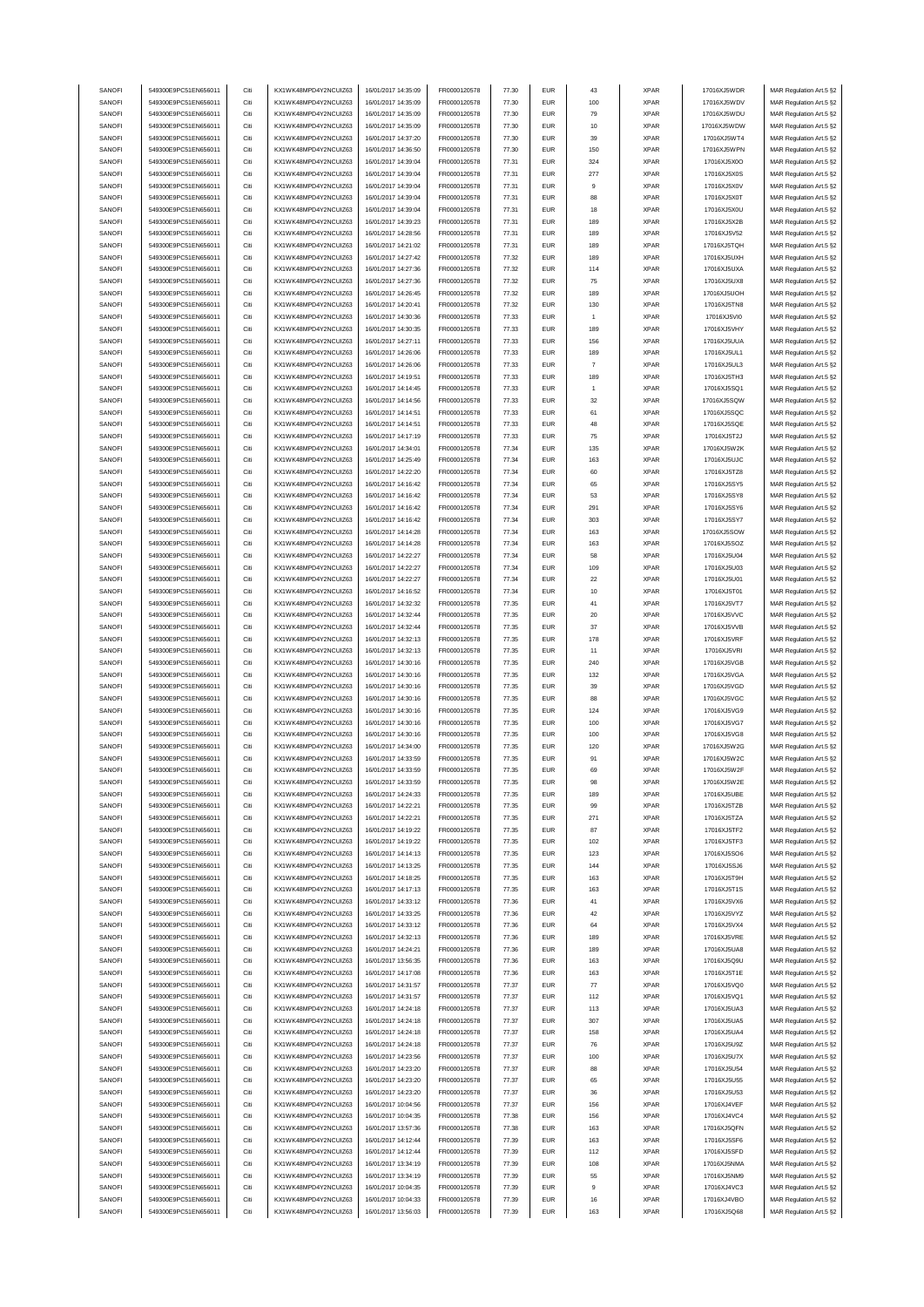| SANOFI<br>SANOFI<br>549300E9PC51EN656011<br>Citi<br>KX1WK48MPD4Y2NCUIZ63<br>16/01/2017 13:56:03<br><b>EUR</b><br>22<br><b>XPAR</b><br>17016XJ5Q6Q<br>FR0000120578<br>77.39<br>SANOFI<br>549300E9PC51EN656011<br>Citi<br>KX1WK48MPD4Y2NCUIZ63<br>16/01/2017 13:56:03<br>FR0000120578<br>77.39<br><b>EUR</b><br>118<br><b>XPAR</b><br>17016XJ5Q6F<br><b>EUR</b><br><b>XPAR</b><br>SANOFI<br>549300E9PC51EN656011<br>Citi<br>KX1WK48MPD4Y2NCUIZ63<br>16/01/2017 14:07:34<br>FR0000120578<br>77.39<br>86<br>17016XJ5ROC<br>Citi<br>77.39<br><b>EUR</b><br><b>XPAR</b><br>SANOFI<br>549300E9PC51EN656011<br>KX1WK48MPD4Y2NCLIIZ63<br>16/01/2017 14:07:34<br>FR0000120578<br>$17\,$<br>17016XJ5ROG<br>SANOFI<br>549300E9PC51EN656011<br>Citi<br>KX1WK48MPD4Y2NCUIZ63<br>16/01/2017 14:07:34<br>FR0000120578<br>77.39<br><b>EUR</b><br>60<br><b>XPAR</b><br>17016XJ5ROF<br>SANOFI<br>549300E9PC51EN656011<br>Citi<br>KX1WK48MPD4Y2NCUIZ63<br>16/01/2017 10:17:32<br>FR0000120578<br>77.40<br><b>EUR</b><br>6<br><b>XPAR</b><br>17016XJ4XLT<br>SANOFI<br>549300E9PC51EN656011<br>Citi<br>16/01/2017 10:17:32<br>FR0000120578<br><b>EUR</b><br>27<br><b>XPAR</b><br>KX1WK48MPD4Y2NCUIZ63<br>77.40<br>17016XJ4XLV<br>SANOFI<br>549300E9PC51EN656011<br>Citi<br>KX1WK48MPD4Y2NCUIZ63<br>16/01/2017 13:24:07<br>FR0000120578<br><b>XPAR</b><br>77.40<br><b>EUR</b><br>156<br>17016XJ5MFX<br>SANOFI<br>549300E9PC51EN656011<br>Citi<br>KX1WK48MPD4Y2NCUIZ63<br>16/01/2017 14:12:30<br>FR0000120578<br>77.40<br><b>EUR</b><br>163<br><b>XPAR</b><br>17016XJ5SDG<br>SANOFI<br>549300E9PC51EN656011<br>Citi<br>KX1WK48MPD4Y2NCUIZ63<br>16/01/2017 13:32:36<br>FR0000120578<br><b>EUR</b><br>435<br><b>XPAR</b><br>17016XJ5NFO<br>77.40<br>Citi<br>77.40<br><b>EUR</b><br><b>XPAR</b><br>SANOFI<br>549300E9PC51EN656011<br>KX1WK48MPD4Y2NCUIZ63<br>16/01/2017 10:04:27<br>FR0000120578<br>156<br>17016XJ4VBB<br>SANOFI<br><b>EUR</b><br>549300E9PC51EN656011<br>Citi<br>KX1WK48MPD4Y2NCUIZ63<br>16/01/2017 14:03:38<br>FR0000120578<br>77.40<br>98<br><b>XPAR</b><br>17016XJ5R3D<br>SANOFI<br>549300E9PC51EN656011<br>Citi<br>KX1WK48MPD4Y2NCUIZ63<br>16/01/2017 10:16:16<br>FR0000120578<br>77.40<br><b>EUR</b><br>101<br><b>XPAR</b><br>17016XJ4XD4<br>Citi<br><b>EUR</b><br>SANOFI<br>549300E9PC51EN656011<br>KX1WK48MPD4Y2NCUIZ63<br>16/01/2017 10:16:16<br>FR0000120578<br>77.40<br>78<br><b>XPAR</b><br>17016XJ4XD2<br>SANOFI<br>549300E9PC51EN656011<br>Citi<br>KX1WK48MPD4Y2NCUIZ63<br>16/01/2017 10:16:09<br>FR0000120578<br><b>EUR</b><br>100<br><b>XPAR</b><br>17016XJ4XCF<br>77.40<br>SANOFI<br>549300E9PC51EN656011<br>Citi<br>KX1WK48MPD4Y2NCUIZ63<br>FR0000120578<br>${\bf 28}$<br><b>XPAR</b><br>17016XJ5QNZ<br>16/01/2017 14:00:08<br>77.40<br><b>EUR</b><br>SANOFI<br>549300E9PC51EN656011<br>Citi<br>KX1WK48MPD4Y2NCUIZ63<br>16/01/2017 14:00:23<br><b>EUR</b><br><b>XPAR</b><br>FR0000120578<br>77.40<br>260<br>17016XJ5QOZ<br>SANOFI<br>549300E9PC51EN656011<br>Citi<br>KX1WK48MPD4Y2NCUIZ63<br>16/01/2017 10:10:21<br>FR0000120578<br>77.40<br><b>EUR</b><br>270<br><b>XPAR</b><br>17016XJ4WDN<br>SANOFI<br>549300E9PC51EN656011<br>Citi<br>KX1WK48MPD4Y2NCUIZ63<br>16/01/2017 10:10:00<br>FR0000120578<br>77.40<br><b>EUR</b><br>181<br><b>XPAR</b><br>17016XJ4WAO<br>SANOFI<br>70<br><b>XPAR</b><br>549300E9PC51EN656011<br>Citi<br>KX1WK48MPD4Y2NCUIZ63<br>16/01/2017 14:08:40<br>FR0000120578<br>77.40<br><b>EUR</b><br>17016XJ5RV7<br>SANOFI<br>549300E9PC51EN656011<br>Citi<br>KX1WK48MPD4Y2NCUIZ63<br>16/01/2017 14:08:40<br>FR0000120578<br>77.40<br><b>EUR</b><br>93<br><b>XPAR</b><br>17016XJ5RV6<br>SANOFI<br>549300E9PC51EN656011<br>Citi<br>KX1WK48MPD4Y2NCUIZ63<br>16/01/2017 10:06:40<br>FR0000120578<br>77.40<br><b>EUR</b><br>145<br><b>XPAR</b><br>17016XJ4VOM<br>SANOFI<br>549300E9PC51EN656011<br>FR0000120578<br>153<br><b>XPAR</b><br>17016XJ5RKJ<br>Citi<br>KX1WK48MPD4Y2NCUIZ63<br>16/01/2017 14:06:50<br>77.40<br><b>EUR</b><br>SANOFI<br>549300E9PC51EN656011<br>Citi<br>KX1WK48MPD4Y2NCUIZ63<br>FR0000120578<br><b>EUR</b><br>181<br><b>XPAR</b><br>17016XJ4XMV<br>16/01/2017 10:17:38<br>77.41<br>SANOFI<br>549300E9PC51EN656011<br>Citi<br>KX1WK48MPD4Y2NCUIZ63<br>16/01/2017 10:17:54<br>FR0000120578<br><b>EUR</b><br>62<br><b>XPAR</b><br>17016XJ4XOB<br>77.41<br>SANOFI<br>549300E9PC51EN656011<br>Citi<br>KX1WK48MPD4Y2NCUIZ63<br>16/01/2017 13:23:27<br>77.41<br><b>EUR</b><br>163<br><b>XPAR</b><br>17016XJ5MCD<br>FR0000120578<br>SANOFI<br><b>EUR</b><br>XPAR<br>549300E9PC51EN656011<br>Citi<br>KX1WK48MPD4Y2NCUIZ63<br>16/01/2017 13:24:00<br>FR0000120578<br>77.41<br>99<br>17016XJ5MF6<br><b>EUR</b><br>SANOFI<br>549300E9PC51EN656011<br>Citi<br>KX1WK48MPD4Y2NCUIZ63<br>16/01/2017 13:38:30<br>FR0000120578<br>77.41<br>93<br><b>XPAR</b><br>17016XJ5O47<br>Citi<br>SANOFI<br>549300E9PC51EN656011<br>KX1WK48MPD4Y2NCUIZ63<br>16/01/2017 13:38:30<br>FR0000120578<br>77.41<br><b>EUR</b><br>70<br><b>XPAR</b><br>17016XJ5O46<br>SANOFI<br>549300E9PC51EN656011<br>Citi<br>KX1WK48MPD4Y2NCUIZ63<br>16/01/2017 13:31:50<br>FR0000120578<br>77.41<br><b>EUR</b><br>163<br><b>XPAR</b><br>17016XJ5NDB<br>SANOFI<br>549300E9PC51EN656011<br>Citi<br>KX1WK48MPD4Y2NCUIZ63<br>FR0000120578<br><b>EUR</b><br>201<br><b>XPAR</b><br>17016XJ5SDE<br>16/01/2017 14:12:30<br>77.41<br>SANOFI<br>Citi<br>FR0000120578<br><b>EUR</b><br>337<br>XPAR<br>549300E9PC51EN656011<br>KX1WK48MPD4Y2NCUIZ63<br>16/01/2017 14:12:30<br>77.41<br>17016XJ5SDD<br>SANOFI<br>549300E9PC51EN656011<br>Citi<br>KX1WK48MPD4Y2NCUIZ63<br>16/01/2017 14:12:30<br>FR0000120578<br>77.41<br><b>EUR</b><br>163<br><b>XPAR</b><br>17016XJ5SDB<br>SANOFI<br>549300E9PC51EN656011<br>Citi<br>KX1WK48MPD4Y2NCUIZ63<br>16/01/2017 10:04:25<br>FR0000120578<br><b>EUR</b><br>156<br><b>XPAR</b><br>17016XJ4VB1<br>77.41<br>SANOFI<br>Citi<br>KX1WK48MPD4Y2NCUIZ63<br>16/01/2017 10:09:36<br><b>EUR</b><br>79<br><b>XPAR</b><br>549300E9PC51EN656011<br>FR0000120578<br>77.41<br>17016XJ4W8K<br>Citi<br>77.41<br><b>EUR</b><br><b>XPAR</b><br>SANOFI<br>549300E9PC51EN656011<br>KX1WK48MPD4Y2NCUIZ63<br>16/01/2017 10:09:53<br>FR0000120578<br>153<br>17016XJ4W9Y<br>SANOFI<br>549300E9PC51EN656011<br>Citi<br>KX1WK48MPD4Y2NCUIZ63<br>16/01/2017 10:09:53<br>FR0000120578<br>77.41<br><b>EUR</b><br>28<br><b>XPAR</b><br>17016XJ4W9X<br>SANOFI<br>549300E9PC51EN656011<br>Citi<br>KX1WK48MPD4Y2NCUIZ63<br>16/01/2017 13:55:41<br>FR0000120578<br>77.41<br><b>EUR</b><br>163<br><b>XPAR</b><br>17016XJ5Q4F<br>SANOFI<br>549300E9PC51EN656011<br>Citi<br>KX1WK48MPD4Y2NCUIZ63<br>16/01/2017 13:54:54<br>FR0000120578<br>77.41<br><b>EUR</b><br>171<br><b>XPAR</b><br>17016XJ5Q19<br>SANOFI<br>549300E9PC51EN656011<br>Citi<br>KX1WK48MPD4Y2NCUIZ63<br>16/01/2017 13:54:54<br>FR0000120578<br>77.41<br><b>EUR</b><br>287<br><b>XPAR</b><br>17016XJ5Q1A<br>SANOFI<br>549300E9PC51EN656011<br>FR0000120578<br>117<br>XPAR<br>Citi<br>KX1WK48MPD4Y2NCUIZ63<br>16/01/2017 14:04:51<br>77.41<br><b>EUR</b><br>17016XJ5R8Q<br>SANOFI<br>549300E9PC51EN656011<br>Citi<br>KX1WK48MPD4Y2NCUIZ63<br>16/01/2017 14:04:51<br>FR0000120578<br><b>EUR</b><br>157<br><b>XPAR</b><br>17016XJ5R8L<br>77.41<br>SANOFI<br>549300E9PC51EN656011<br>Citi<br>KX1WK48MPD4Y2NCUIZ63<br>16/01/2017 10:16:26<br>FR0000120578<br>77.41<br><b>EUR</b><br>83<br>XPAR<br>17016XJ4XDX<br><b>EUR</b><br>SANOFI<br>549300E9PC51EN656011<br>Citi<br>KX1WK48MPD4Y2NCUIZ63<br>16/01/2017 14:11:17<br>FR0000120578<br>77.41<br>163<br><b>XPAR</b><br>17016XJ5S7C<br>SANOFI<br><b>XPAR</b><br>549300E9PC51EN656011<br>Citi<br>KX1WK48MPD4Y2NCUIZ63<br>16/01/2017 14:00:01<br>FR0000120578<br>77.41<br><b>EUR</b><br>460<br>17016XJ5QNH<br>SANOFI<br>549300E9PC51EN656011<br>Citi<br>KX1WK48MPD4Y2NCUIZ63<br>16/01/2017 14:00:01<br>FR0000120578<br>77.41<br><b>EUR</b><br>124<br><b>XPAR</b><br>17016XJ5QNJ<br>SANOFI<br>549300E9PC51EN656011<br>Citi<br>KX1WK48MPD4Y2NCUIZ63<br>16/01/2017 10:10:38<br>FR0000120578<br>77.41<br><b>EUR</b><br>181<br><b>XPAR</b><br>17016XJ4WFQ<br>SANOFI<br>549300E9PC51EN656011<br>KX1WK48MPD4Y2NCUIZ63<br>16/01/2017 10:10:38<br>FR0000120578<br>XPAR<br>17016XJ4WFX<br>Citi<br>77.41<br><b>EUR</b><br>100<br>SANOFI<br>Citi<br>FR0000120578<br><b>EUR</b><br><b>XPAR</b><br>17016XJ4WFZ<br>549300E9PC51EN656011<br>KX1WK48MPD4Y2NCUIZ63<br>16/01/2017 10:10:38<br>77.41<br>81<br>SANOFI<br>549300E9PC51EN656011<br>Citi<br>KX1WK48MPD4Y2NCUIZ63<br>16/01/2017 14:06:42<br>FR0000120578<br><b>EUR</b><br>163<br>XPAR<br>77.41<br>17016XJ5RK1<br>SANOFI<br>549300E9PC51EN656011<br>Citi<br>KX1WK48MPD4Y2NCUIZ63<br>16/01/2017 10:15:44<br>FR0000120578<br>77.41<br><b>EUR</b><br>181<br><b>XPAR</b><br>17016XJ4X9T<br>XPAR<br>SANOFI<br>549300E9PC51EN656011<br>Citi<br>KX1WK48MPD4Y2NCUIZ63<br>16/01/2017 10:07:35<br>FR0000120578<br>77.41<br><b>EUR</b><br>17016XJ4VTR<br>4<br><b>EUR</b><br>SANOFI<br>549300E9PC51EN656011<br>Citi<br>KX1WK48MPD4Y2NCUIZ63<br>16/01/2017 10:07:35<br>FR0000120578<br>77.41<br>181<br><b>XPAR</b><br>17016XJ4VTQ<br>SANOFI<br>549300E9PC51EN656011<br>Citi<br>KX1WK48MPD4Y2NCUIZ63<br>16/01/2017 13:29:43<br>FR0000120578<br>77.42<br><b>EUR</b><br>131<br><b>XPAR</b><br>17016XJ5N2V<br>SANOFI<br>549300E9PC51EN656011<br>Citi<br>KX1WK48MPD4Y2NCUIZ63<br>16/01/2017 13:23:21<br>FR0000120578<br>77.42<br><b>EUR</b><br>145<br><b>XPAR</b><br>17016XJ5MC7<br>SANOFI<br>549300E9PC51EN656011<br>KX1WK48MPD4Y2NCUIZ63<br>16/01/2017 13:39:54<br>FR0000120578<br>77.42<br><b>EUR</b><br><b>XPAR</b><br>17016XJ5O9D<br>Citi<br>10<br>SANOFI<br>16/01/2017 13:39:54<br>FR0000120578<br>77.42<br><b>EUR</b><br>XPAR<br>549300E9PC51EN656011<br>Citi<br>KX1WK48MPD4Y2NCUIZ63<br>115<br>17016XJ5O9E<br>SANOFI<br>549300E9PC51EN656011<br>KX1WK48MPD4Y2NCLIIZ63<br>FR0000120578<br>77.42<br>FUR<br><b>XPAR</b><br>16/01/2017 13:35:35<br>163<br>17016X.I5NRN<br>SANOFI<br>549300E9PC51EN656011<br>KX1WK48MPD4Y2NCUIZ63<br>16/01/2017 13:35:01<br>77.42<br>Citi<br>FR0000120578<br><b>EUR</b><br>95<br><b>XPAR</b><br>17016XJ5NPD<br>SANOFI<br>549300E9PC51EN656011<br>Citi<br>KX1WK48MPD4Y2NCUIZ63<br>16/01/2017 13:35:12<br>FR0000120578<br>77.42<br><b>EUR</b><br>100<br><b>XPAR</b><br>17016XJ5NQ9<br>SANOFI<br>549300E9PC51EN656011<br>Citi<br>KX1WK48MPD4Y2NCUIZ63<br>16/01/2017 13:35:12<br>FR0000120578<br>77.42<br><b>EUR</b><br><b>XPAR</b><br>17016XJ5NQ7<br>100<br>SANOFI<br>549300E9PC51EN656011<br>Citi<br>KX1WK48MPD4Y2NCUIZ63<br>16/01/2017 13:35:12<br>FR0000120578<br>77.42<br><b>EUR</b><br>100<br><b>XPAR</b><br>17016XJ5NQ8<br>SANOFI<br>549300E9PC51EN656011<br>Citi<br>KX1WK48MPD4Y2NCUIZ63<br>16/01/2017 13:35:12<br>FR0000120578<br>77.42<br><b>EUR</b><br>34<br><b>XPAR</b><br>17016XJ5NQ3<br>SANOFI<br>549300E9PC51EN656011<br>KX1WK48MPD4Y2NCUIZ63<br>16/01/2017 13:35:12<br>FR0000120578<br><b>EUR</b><br>17016XJ5NQ6<br>Citi<br>77.42<br>60<br><b>XPAR</b><br>16/01/2017 13:35:12<br>17016XJ5NQ5<br>SANOFI<br>549300E9PC51EN656011<br>Citi<br>KX1WK48MPD4Y2NCUIZ63<br>FR0000120578<br>77.42<br><b>EUR</b><br>129<br><b>XPAR</b><br>SANOFI<br>549300E9PC51EN656011<br>KX1WK48MPD4Y2NCUIZ63<br>16/01/2017 13:37:11<br>FR0000120578<br>77.42<br><b>XPAR</b><br>17016XJ5NZJ<br>Citi<br><b>EUR</b><br>163<br>SANOFI<br>549300E9PC51EN656011<br>Citi<br>KX1WK48MPD4Y2NCUIZ63<br>16/01/2017 10:09:33<br>77.42<br><b>EUR</b><br>XPAR<br>17016XJ4W8D<br>FR0000120578<br>88<br>KX1WK48MPD4Y2NCUIZ63<br>SANOFI<br>549300E9PC51EN656011<br>Citi<br>16/01/2017 13:55:41<br>FR0000120578<br>77.42<br><b>EUR</b><br><b>XPAR</b><br>17016XJ5Q4D<br>163<br>SANOFI<br>549300E9PC51EN656011<br>Citi<br>KX1WK48MPD4Y2NCUIZ63<br>16/01/2017 13:54:54<br>FR0000120578<br>77.42<br><b>EUR</b><br>163<br><b>XPAR</b><br>17016XJ5Q17<br>SANOFI<br>549300E9PC51EN656011<br>Citi<br>KX1WK48MPD4Y2NCUIZ63<br>16/01/2017 12:43:52<br>FR0000120578<br>77.42<br><b>EUR</b><br>181<br><b>XPAR</b><br>17016XJ5IDL<br>SANOFI<br>549300E9PC51EN656011<br>Citi<br>KX1WK48MPD4Y2NCUIZ63<br>16/01/2017 12:43:52<br>FR0000120578<br>77.42<br><b>EUR</b><br>100<br><b>XPAR</b><br>17016XJ5IDN<br>KX1WK48MPD4Y2NCUIZ63<br>16/01/2017 10:16:00<br>17016XJ4XBG<br>SANOFI<br>549300E9PC51EN656011<br>Citi<br>FR0000120578<br>77.42<br><b>EUR</b><br>133<br><b>XPAR</b><br>SANOFI<br>549300E9PC51EN656011<br>KX1WK48MPD4Y2NCUIZ63<br>17016XJ5IDO<br>Citi<br>16/01/2017 12:43:52<br>FR0000120578<br>77.42<br><b>EUR</b><br>81<br><b>XPAR</b><br>SANOFI<br>549300E9PC51EN656011<br>KX1WK48MPD4Y2NCUIZ63<br>16/01/2017 10:16:08<br><b>EUR</b><br>Citi<br>FR0000120578<br>77.42<br>$\bf 72$<br><b>XPAR</b><br>17016XJ4XCD<br>SANOFI<br>549300E9PC51EN656011<br>Citi<br>KX1WK48MPD4Y2NCUIZ63<br>16/01/2017 10:16:08<br>FR0000120578<br>77.42<br><b>EUR</b><br>XPAR<br>17016XJ4XCE<br>75<br>SANOFI<br>549300E9PC51EN656011<br>Citi<br>KX1WK48MPD4Y2NCUIZ63<br>16/01/2017 14:10:04<br>FR0000120578<br>77.42<br><b>EUR</b><br>163<br><b>XPAR</b><br>17016XJ5S2T<br>SANOFI<br>549300E9PC51EN656011<br>KX1WK48MPD4Y2NCUIZ63<br>16/01/2017 14:10:37<br>FR0000120578<br>77.42<br><b>EUR</b><br><b>XPAR</b><br>17016XJ5S47<br>Citi<br>129<br><b>EUR</b><br>SANOFI<br>549300E9PC51EN656011<br>Citi<br>KX1WK48MPD4Y2NCUIZ63<br>16/01/2017 14:02:14<br>FR0000120578<br>77.42<br>157<br><b>XPAR</b><br>17016XJ5QVT<br>SANOFI<br>549300E9PC51EN656011<br>Citi<br>KX1WK48MPD4Y2NCUIZ63<br>16/01/2017 14:02:14<br>FR0000120578<br>77.42<br><b>EUR</b><br>163<br><b>XPAR</b><br>17016XJ5QVQ<br>SANOFI<br>549300E9PC51EN656011<br>Citi<br>KX1WK48MPD4Y2NCUIZ63<br>16/01/2017 14:02:23<br>FR0000120578<br>77.42<br><b>EUR</b><br>6<br><b>XPAR</b><br>17016XJ5QXE<br>SANOFI<br>KX1WK48MPD4Y2NCUIZ63<br>549300E9PC51EN656011<br>Citi<br>16/01/2017 14:09:37<br>FR0000120578<br>77.42<br><b>EUR</b><br>180<br><b>XPAR</b><br>17016XJ5S00<br>SANOFI<br>549300E9PC51EN656011<br>Citi<br>KX1WK48MPD4Y2NCUIZ63<br>16/01/2017 14:09:37<br>FR0000120578<br>77.42<br><b>EUR</b><br>174<br><b>XPAR</b><br>17016XJ5S03<br>SANOFI<br>549300E9PC51EN656011<br>Citi<br>KX1WK48MPD4Y2NCUIZ63<br>16/01/2017 14:09:37<br>77.42<br><b>EUR</b><br><b>XPAR</b><br>17016XJ5S02<br>FR0000120578<br>225<br>SANOFI<br>549300E9PC51EN656011<br>KX1WK48MPD4Y2NCUIZ63<br>16/01/2017 14:06:15<br>FR0000120578<br>77.42<br><b>EUR</b><br><b>XPAR</b><br>17016XJ5RGM<br>Citi<br>$\,$ 5 $\,$<br>SANOFI<br>549300E9PC51EN656011<br>Citi<br>KX1WK48MPD4Y2NCUIZ63<br>16/01/2017 14:06:22<br>FR0000120578<br>77.42<br><b>EUR</b><br>158<br><b>XPAR</b><br>17016XJ5RH9<br>SANOFI<br>549300E9PC51EN656011<br>Citi<br>KX1WK48MPD4Y2NCUIZ63<br>16/01/2017 14:03:11<br>FR0000120578<br>77.42<br><b>EUR</b><br><b>XPAR</b><br>17016XJ5QZG<br>146<br>SANOFI<br>549300E9PC51EN656011<br>Citi<br>KX1WK48MPD4Y2NCUIZ63<br>16/01/2017 14:05:32<br>FR0000120578<br>77.42<br><b>EUR</b><br>132<br><b>XPAR</b><br>17016XJ5RC5<br>SANOFI<br>549300E9PC51EN656011<br>Citi<br>KX1WK48MPD4Y2NCUIZ63<br>16/01/2017 14:05:32<br>FR0000120578<br>77.42<br><b>EUR</b><br>100<br><b>XPAR</b><br>17016XJ5RC6<br>SANOFI<br>549300E9PC51EN656011<br>Citi<br>KX1WK48MPD4Y2NCUIZ63<br>16/01/2017 14:05:32<br>FR0000120578<br><b>EUR</b><br>17016XJ5RC2<br>77.42<br>35<br><b>XPAR</b><br>KX1WK48MPD4Y2NCUIZ63<br>17016XJ5RC4<br>SANOFI<br>549300E9PC51EN656011<br>Citi<br>16/01/2017 14:05:32<br>FR0000120578<br>77.42<br><b>EUR</b><br>65<br><b>XPAR</b><br>SANOFI<br>549300E9PC51EN656011<br>KX1WK48MPD4Y2NCUIZ63<br>16/01/2017 14:05:32<br>FR0000120578<br>77.42<br><b>EUR</b><br>132<br><b>XPAR</b><br>17016XJ5RC3<br>Citi<br>SANOFI<br>549300E9PC51EN656011<br>KX1WK48MPD4Y2NCUIZ63<br><b>EUR</b><br>Citi<br>16/01/2017 10:15:37<br>FR0000120578<br>77.42<br>381<br><b>XPAR</b><br>17016XJ4X9E<br>SANOFI<br>549300E9PC51EN656011<br>Citi<br>KX1WK48MPD4Y2NCUIZ63<br>16/01/2017 10:07:29<br>FR0000120578<br>77.42<br><b>EUR</b><br>181<br><b>XPAR</b><br>17016XJ4VTD<br>16/01/2017 14:09:37<br><b>EUR</b><br>SANOFI<br>549300E9PC51EN656011<br>Citi<br>KX1WK48MPD4Y2NCUIZ63<br>FR0000120578<br>77.42<br>54<br>XPAR<br>17016XJ5RZY<br>MAR Regulation Art.5 §2 | 549300E9PC51EN656011 | Citi | KX1WK48MPD4Y2NCUIZ63 | 16/01/2017 13:56:03 | FR0000120578 | 77.39 | <b>EUR</b> | 18 | <b>XPAR</b> | 17016XJ5Q6N | MAR Regulation Art.5 §2 |
|---------------------------------------------------------------------------------------------------------------------------------------------------------------------------------------------------------------------------------------------------------------------------------------------------------------------------------------------------------------------------------------------------------------------------------------------------------------------------------------------------------------------------------------------------------------------------------------------------------------------------------------------------------------------------------------------------------------------------------------------------------------------------------------------------------------------------------------------------------------------------------------------------------------------------------------------------------------------------------------------------------------------------------------------------------------------------------------------------------------------------------------------------------------------------------------------------------------------------------------------------------------------------------------------------------------------------------------------------------------------------------------------------------------------------------------------------------------------------------------------------------------------------------------------------------------------------------------------------------------------------------------------------------------------------------------------------------------------------------------------------------------------------------------------------------------------------------------------------------------------------------------------------------------------------------------------------------------------------------------------------------------------------------------------------------------------------------------------------------------------------------------------------------------------------------------------------------------------------------------------------------------------------------------------------------------------------------------------------------------------------------------------------------------------------------------------------------------------------------------------------------------------------------------------------------------------------------------------------------------------------------------------------------------------------------------------------------------------------------------------------------------------------------------------------------------------------------------------------------------------------------------------------------------------------------------------------------------------------------------------------------------------------------------------------------------------------------------------------------------------------------------------------------------------------------------------------------------------------------------------------------------------------------------------------------------------------------------------------------------------------------------------------------------------------------------------------------------------------------------------------------------------------------------------------------------------------------------------------------------------------------------------------------------------------------------------------------------------------------------------------------------------------------------------------------------------------------------------------------------------------------------------------------------------------------------------------------------------------------------------------------------------------------------------------------------------------------------------------------------------------------------------------------------------------------------------------------------------------------------------------------------------------------------------------------------------------------------------------------------------------------------------------------------------------------------------------------------------------------------------------------------------------------------------------------------------------------------------------------------------------------------------------------------------------------------------------------------------------------------------------------------------------------------------------------------------------------------------------------------------------------------------------------------------------------------------------------------------------------------------------------------------------------------------------------------------------------------------------------------------------------------------------------------------------------------------------------------------------------------------------------------------------------------------------------------------------------------------------------------------------------------------------------------------------------------------------------------------------------------------------------------------------------------------------------------------------------------------------------------------------------------------------------------------------------------------------------------------------------------------------------------------------------------------------------------------------------------------------------------------------------------------------------------------------------------------------------------------------------------------------------------------------------------------------------------------------------------------------------------------------------------------------------------------------------------------------------------------------------------------------------------------------------------------------------------------------------------------------------------------------------------------------------------------------------------------------------------------------------------------------------------------------------------------------------------------------------------------------------------------------------------------------------------------------------------------------------------------------------------------------------------------------------------------------------------------------------------------------------------------------------------------------------------------------------------------------------------------------------------------------------------------------------------------------------------------------------------------------------------------------------------------------------------------------------------------------------------------------------------------------------------------------------------------------------------------------------------------------------------------------------------------------------------------------------------------------------------------------------------------------------------------------------------------------------------------------------------------------------------------------------------------------------------------------------------------------------------------------------------------------------------------------------------------------------------------------------------------------------------------------------------------------------------------------------------------------------------------------------------------------------------------------------------------------------------------------------------------------------------------------------------------------------------------------------------------------------------------------------------------------------------------------------------------------------------------------------------------------------------------------------------------------------------------------------------------------------------------------------------------------------------------------------------------------------------------------------------------------------------------------------------------------------------------------------------------------------------------------------------------------------------------------------------------------------------------------------------------------------------------------------------------------------------------------------------------------------------------------------------------------------------------------------------------------------------------------------------------------------------------------------------------------------------------------------------------------------------------------------------------------------------------------------------------------------------------------------------------------------------------------------------------------------------------------------------------------------------------------------------------------------------------------------------------------------------------------------------------------------------------------------------------------------------------------------------------------------------------------------------------------------------------------------------------------------------------------------------------------------------------------------------------------------------------------------------------------------------------------------------------------------------------------------------------------------------------------------------------------------------------------------------------------------------------------------------------------------------------------------------------------------------------------------------------------------------------------------------------------------------------------------------------------------------------------------------------------------------------------------------------------------------------------------------------------------------------------------------------------------------------------------------------------------------------------------------------------------------------------------------------------------------------------------------------------------------------------------------------------------------------------------------------------------------------------------------------------------------------------------------------------------------------------------------------------------------------------------------------------------------------------------------------------------------------------------------------------------------------------------------------------------------------------------------------------------------------------------------------------------------------------------------------------------------------------------------------------------------------------------------------------------------------------------------------------------------------------------------------------------------------------------------------------------------------------------------------------------------------------------------------------------------------------------------------------------------------------------------------------------------------------------------------------------------------------------------------------------------------------------------------------------------------------------------------------------------------------------------------------------------------------------------------------------------------------------------------------------------------------------------------------------------------------------------------------------------------------------------------------------------------------------------------------------------------------------------------------------------------------------------------------------------------------------------------------------------------------------------------------------------------------------------------------------------------------------------------------------------------------------------------------------------------------------------------------------------------------------------------------------------------------------------------------------------------------------------------------------------------------------------------------------------------------------------------------------------------------------------------------------------------------------------------------------------------------------------------------------------------------------------------------------------------------------------------------------------------------------------------------------------------------------------------------------------------------------------------------------------------------------------------------------------------------------------------------------------------------------------------------------------------------------------------------------------------------------------------------------------------------------------------------------------------------------------------------------------------------------------------------------------------------------------------------------------------------------------------------------------------------------------------------------------------------------------------------------------------------------------------------------------------------------------------------------------------------------------------------------------------------------------------------------------------------------------------------------------------------------------------------------------------------------------------------------------------------------------------------------------------------------------------------------------------------------------------------------------------------------------------------------------------------------------------------------------------------------------------------------------------------------------------------------------------------------------------------------------------------------------------------------------------------------------------------------------------------------------------------------------------------------------------------------------------------------------------------------------------------------------------------------------------------------------------------------------------------------------------------------------------------------------------------------------------------------------------------------------------------------------------------------------------------------------------------------------------------------------------------------------------------------------------------------------------------------------------------------------------------------------------------------------------------------------------------------------------------------------------------------------------------------------------------------------------------------------------------------------------------------------------------------------------------------------------------------------------------------------------------------------------------------------------------------------------------------------------------------------------------------------|----------------------|------|----------------------|---------------------|--------------|-------|------------|----|-------------|-------------|-------------------------|
|                                                                                                                                                                                                                                                                                                                                                                                                                                                                                                                                                                                                                                                                                                                                                                                                                                                                                                                                                                                                                                                                                                                                                                                                                                                                                                                                                                                                                                                                                                                                                                                                                                                                                                                                                                                                                                                                                                                                                                                                                                                                                                                                                                                                                                                                                                                                                                                                                                                                                                                                                                                                                                                                                                                                                                                                                                                                                                                                                                                                                                                                                                                                                                                                                                                                                                                                                                                                                                                                                                                                                                                                                                                                                                                                                                                                                                                                                                                                                                                                                                                                                                                                                                                                                                                                                                                                                                                                                                                                                                                                                                                                                                                                                                                                                                                                                                                                                                                                                                                                                                                                                                                                                                                                                                                                                                                                                                                                                                                                                                                                                                                                                                                                                                                                                                                                                                                                                                                                                                                                                                                                                                                                                                                                                                                                                                                                                                                                                                                                                                                                                                                                                                                                                                                                                                                                                                                                                                                                                                                                                                                                                                                                                                                                                                                                                                                                                                                                                                                                                                                                                                                                                                                                                                                                                                                                                                                                                                                                                                                                                                                                                                                                                                                                                                                                                                                                                                                                                                                                                                                                                                                                                                                                                                                                                                                                                                                                                                                                                                                                                                                                                                                                                                                                                                                                                                                                                                                                                                                                                                                                                                                                                                                                                                                                                                                                                                                                                                                                                                                                                                                                                                                                                                                                                                                                                                                                                                                                                                                                                                                                                                                                                                                                                                                                                                                                                                                                                                                                                                                                                                                                                                                                                                                                                                                                                                                                                                                                                                                                                                                                                                                                                                                                                                                                                                                                                                                                                                                                                                                                                                                                                                                                                                                                                                                                                                                                                                                                                                                                                                                                                                                                                                                                                                                                                                                                                                                                                                                                                                                                                                                                                                                                                                                                                                                                                                                                                                                                                                                                                                                                                                                                                                                                                                                                                                                                                                                                                                                                                                                                                                                                                                                                                                                                                                                                                                                                                                                                                                                                                                                                                                                                                                                                                                                                                                                                                                                                                                                                                                                                                                                                                                                                                                                                                                                                                                                                                                                                                                                                                                                                                                                                                                                                                                                                                                                                                                                                                                                                                                                                                                                                                       |                      |      |                      |                     |              |       |            |    |             |             |                         |
|                                                                                                                                                                                                                                                                                                                                                                                                                                                                                                                                                                                                                                                                                                                                                                                                                                                                                                                                                                                                                                                                                                                                                                                                                                                                                                                                                                                                                                                                                                                                                                                                                                                                                                                                                                                                                                                                                                                                                                                                                                                                                                                                                                                                                                                                                                                                                                                                                                                                                                                                                                                                                                                                                                                                                                                                                                                                                                                                                                                                                                                                                                                                                                                                                                                                                                                                                                                                                                                                                                                                                                                                                                                                                                                                                                                                                                                                                                                                                                                                                                                                                                                                                                                                                                                                                                                                                                                                                                                                                                                                                                                                                                                                                                                                                                                                                                                                                                                                                                                                                                                                                                                                                                                                                                                                                                                                                                                                                                                                                                                                                                                                                                                                                                                                                                                                                                                                                                                                                                                                                                                                                                                                                                                                                                                                                                                                                                                                                                                                                                                                                                                                                                                                                                                                                                                                                                                                                                                                                                                                                                                                                                                                                                                                                                                                                                                                                                                                                                                                                                                                                                                                                                                                                                                                                                                                                                                                                                                                                                                                                                                                                                                                                                                                                                                                                                                                                                                                                                                                                                                                                                                                                                                                                                                                                                                                                                                                                                                                                                                                                                                                                                                                                                                                                                                                                                                                                                                                                                                                                                                                                                                                                                                                                                                                                                                                                                                                                                                                                                                                                                                                                                                                                                                                                                                                                                                                                                                                                                                                                                                                                                                                                                                                                                                                                                                                                                                                                                                                                                                                                                                                                                                                                                                                                                                                                                                                                                                                                                                                                                                                                                                                                                                                                                                                                                                                                                                                                                                                                                                                                                                                                                                                                                                                                                                                                                                                                                                                                                                                                                                                                                                                                                                                                                                                                                                                                                                                                                                                                                                                                                                                                                                                                                                                                                                                                                                                                                                                                                                                                                                                                                                                                                                                                                                                                                                                                                                                                                                                                                                                                                                                                                                                                                                                                                                                                                                                                                                                                                                                                                                                                                                                                                                                                                                                                                                                                                                                                                                                                                                                                                                                                                                                                                                                                                                                                                                                                                                                                                                                                                                                                                                                                                                                                                                                                                                                                                                                                                                                                                                                                                                                                       |                      |      |                      |                     |              |       |            |    |             |             | MAR Regulation Art.5 §2 |
|                                                                                                                                                                                                                                                                                                                                                                                                                                                                                                                                                                                                                                                                                                                                                                                                                                                                                                                                                                                                                                                                                                                                                                                                                                                                                                                                                                                                                                                                                                                                                                                                                                                                                                                                                                                                                                                                                                                                                                                                                                                                                                                                                                                                                                                                                                                                                                                                                                                                                                                                                                                                                                                                                                                                                                                                                                                                                                                                                                                                                                                                                                                                                                                                                                                                                                                                                                                                                                                                                                                                                                                                                                                                                                                                                                                                                                                                                                                                                                                                                                                                                                                                                                                                                                                                                                                                                                                                                                                                                                                                                                                                                                                                                                                                                                                                                                                                                                                                                                                                                                                                                                                                                                                                                                                                                                                                                                                                                                                                                                                                                                                                                                                                                                                                                                                                                                                                                                                                                                                                                                                                                                                                                                                                                                                                                                                                                                                                                                                                                                                                                                                                                                                                                                                                                                                                                                                                                                                                                                                                                                                                                                                                                                                                                                                                                                                                                                                                                                                                                                                                                                                                                                                                                                                                                                                                                                                                                                                                                                                                                                                                                                                                                                                                                                                                                                                                                                                                                                                                                                                                                                                                                                                                                                                                                                                                                                                                                                                                                                                                                                                                                                                                                                                                                                                                                                                                                                                                                                                                                                                                                                                                                                                                                                                                                                                                                                                                                                                                                                                                                                                                                                                                                                                                                                                                                                                                                                                                                                                                                                                                                                                                                                                                                                                                                                                                                                                                                                                                                                                                                                                                                                                                                                                                                                                                                                                                                                                                                                                                                                                                                                                                                                                                                                                                                                                                                                                                                                                                                                                                                                                                                                                                                                                                                                                                                                                                                                                                                                                                                                                                                                                                                                                                                                                                                                                                                                                                                                                                                                                                                                                                                                                                                                                                                                                                                                                                                                                                                                                                                                                                                                                                                                                                                                                                                                                                                                                                                                                                                                                                                                                                                                                                                                                                                                                                                                                                                                                                                                                                                                                                                                                                                                                                                                                                                                                                                                                                                                                                                                                                                                                                                                                                                                                                                                                                                                                                                                                                                                                                                                                                                                                                                                                                                                                                                                                                                                                                                                                                                                                                                                                                                       |                      |      |                      |                     |              |       |            |    |             |             | MAR Regulation Art.5 §2 |
|                                                                                                                                                                                                                                                                                                                                                                                                                                                                                                                                                                                                                                                                                                                                                                                                                                                                                                                                                                                                                                                                                                                                                                                                                                                                                                                                                                                                                                                                                                                                                                                                                                                                                                                                                                                                                                                                                                                                                                                                                                                                                                                                                                                                                                                                                                                                                                                                                                                                                                                                                                                                                                                                                                                                                                                                                                                                                                                                                                                                                                                                                                                                                                                                                                                                                                                                                                                                                                                                                                                                                                                                                                                                                                                                                                                                                                                                                                                                                                                                                                                                                                                                                                                                                                                                                                                                                                                                                                                                                                                                                                                                                                                                                                                                                                                                                                                                                                                                                                                                                                                                                                                                                                                                                                                                                                                                                                                                                                                                                                                                                                                                                                                                                                                                                                                                                                                                                                                                                                                                                                                                                                                                                                                                                                                                                                                                                                                                                                                                                                                                                                                                                                                                                                                                                                                                                                                                                                                                                                                                                                                                                                                                                                                                                                                                                                                                                                                                                                                                                                                                                                                                                                                                                                                                                                                                                                                                                                                                                                                                                                                                                                                                                                                                                                                                                                                                                                                                                                                                                                                                                                                                                                                                                                                                                                                                                                                                                                                                                                                                                                                                                                                                                                                                                                                                                                                                                                                                                                                                                                                                                                                                                                                                                                                                                                                                                                                                                                                                                                                                                                                                                                                                                                                                                                                                                                                                                                                                                                                                                                                                                                                                                                                                                                                                                                                                                                                                                                                                                                                                                                                                                                                                                                                                                                                                                                                                                                                                                                                                                                                                                                                                                                                                                                                                                                                                                                                                                                                                                                                                                                                                                                                                                                                                                                                                                                                                                                                                                                                                                                                                                                                                                                                                                                                                                                                                                                                                                                                                                                                                                                                                                                                                                                                                                                                                                                                                                                                                                                                                                                                                                                                                                                                                                                                                                                                                                                                                                                                                                                                                                                                                                                                                                                                                                                                                                                                                                                                                                                                                                                                                                                                                                                                                                                                                                                                                                                                                                                                                                                                                                                                                                                                                                                                                                                                                                                                                                                                                                                                                                                                                                                                                                                                                                                                                                                                                                                                                                                                                                                                                                                                                                       |                      |      |                      |                     |              |       |            |    |             |             | MAR Regulation Art.5 §2 |
|                                                                                                                                                                                                                                                                                                                                                                                                                                                                                                                                                                                                                                                                                                                                                                                                                                                                                                                                                                                                                                                                                                                                                                                                                                                                                                                                                                                                                                                                                                                                                                                                                                                                                                                                                                                                                                                                                                                                                                                                                                                                                                                                                                                                                                                                                                                                                                                                                                                                                                                                                                                                                                                                                                                                                                                                                                                                                                                                                                                                                                                                                                                                                                                                                                                                                                                                                                                                                                                                                                                                                                                                                                                                                                                                                                                                                                                                                                                                                                                                                                                                                                                                                                                                                                                                                                                                                                                                                                                                                                                                                                                                                                                                                                                                                                                                                                                                                                                                                                                                                                                                                                                                                                                                                                                                                                                                                                                                                                                                                                                                                                                                                                                                                                                                                                                                                                                                                                                                                                                                                                                                                                                                                                                                                                                                                                                                                                                                                                                                                                                                                                                                                                                                                                                                                                                                                                                                                                                                                                                                                                                                                                                                                                                                                                                                                                                                                                                                                                                                                                                                                                                                                                                                                                                                                                                                                                                                                                                                                                                                                                                                                                                                                                                                                                                                                                                                                                                                                                                                                                                                                                                                                                                                                                                                                                                                                                                                                                                                                                                                                                                                                                                                                                                                                                                                                                                                                                                                                                                                                                                                                                                                                                                                                                                                                                                                                                                                                                                                                                                                                                                                                                                                                                                                                                                                                                                                                                                                                                                                                                                                                                                                                                                                                                                                                                                                                                                                                                                                                                                                                                                                                                                                                                                                                                                                                                                                                                                                                                                                                                                                                                                                                                                                                                                                                                                                                                                                                                                                                                                                                                                                                                                                                                                                                                                                                                                                                                                                                                                                                                                                                                                                                                                                                                                                                                                                                                                                                                                                                                                                                                                                                                                                                                                                                                                                                                                                                                                                                                                                                                                                                                                                                                                                                                                                                                                                                                                                                                                                                                                                                                                                                                                                                                                                                                                                                                                                                                                                                                                                                                                                                                                                                                                                                                                                                                                                                                                                                                                                                                                                                                                                                                                                                                                                                                                                                                                                                                                                                                                                                                                                                                                                                                                                                                                                                                                                                                                                                                                                                                                                                                                                                       |                      |      |                      |                     |              |       |            |    |             |             | MAR Regulation Art.5 §2 |
|                                                                                                                                                                                                                                                                                                                                                                                                                                                                                                                                                                                                                                                                                                                                                                                                                                                                                                                                                                                                                                                                                                                                                                                                                                                                                                                                                                                                                                                                                                                                                                                                                                                                                                                                                                                                                                                                                                                                                                                                                                                                                                                                                                                                                                                                                                                                                                                                                                                                                                                                                                                                                                                                                                                                                                                                                                                                                                                                                                                                                                                                                                                                                                                                                                                                                                                                                                                                                                                                                                                                                                                                                                                                                                                                                                                                                                                                                                                                                                                                                                                                                                                                                                                                                                                                                                                                                                                                                                                                                                                                                                                                                                                                                                                                                                                                                                                                                                                                                                                                                                                                                                                                                                                                                                                                                                                                                                                                                                                                                                                                                                                                                                                                                                                                                                                                                                                                                                                                                                                                                                                                                                                                                                                                                                                                                                                                                                                                                                                                                                                                                                                                                                                                                                                                                                                                                                                                                                                                                                                                                                                                                                                                                                                                                                                                                                                                                                                                                                                                                                                                                                                                                                                                                                                                                                                                                                                                                                                                                                                                                                                                                                                                                                                                                                                                                                                                                                                                                                                                                                                                                                                                                                                                                                                                                                                                                                                                                                                                                                                                                                                                                                                                                                                                                                                                                                                                                                                                                                                                                                                                                                                                                                                                                                                                                                                                                                                                                                                                                                                                                                                                                                                                                                                                                                                                                                                                                                                                                                                                                                                                                                                                                                                                                                                                                                                                                                                                                                                                                                                                                                                                                                                                                                                                                                                                                                                                                                                                                                                                                                                                                                                                                                                                                                                                                                                                                                                                                                                                                                                                                                                                                                                                                                                                                                                                                                                                                                                                                                                                                                                                                                                                                                                                                                                                                                                                                                                                                                                                                                                                                                                                                                                                                                                                                                                                                                                                                                                                                                                                                                                                                                                                                                                                                                                                                                                                                                                                                                                                                                                                                                                                                                                                                                                                                                                                                                                                                                                                                                                                                                                                                                                                                                                                                                                                                                                                                                                                                                                                                                                                                                                                                                                                                                                                                                                                                                                                                                                                                                                                                                                                                                                                                                                                                                                                                                                                                                                                                                                                                                                                                                                                                       |                      |      |                      |                     |              |       |            |    |             |             | MAR Regulation Art.5 §2 |
|                                                                                                                                                                                                                                                                                                                                                                                                                                                                                                                                                                                                                                                                                                                                                                                                                                                                                                                                                                                                                                                                                                                                                                                                                                                                                                                                                                                                                                                                                                                                                                                                                                                                                                                                                                                                                                                                                                                                                                                                                                                                                                                                                                                                                                                                                                                                                                                                                                                                                                                                                                                                                                                                                                                                                                                                                                                                                                                                                                                                                                                                                                                                                                                                                                                                                                                                                                                                                                                                                                                                                                                                                                                                                                                                                                                                                                                                                                                                                                                                                                                                                                                                                                                                                                                                                                                                                                                                                                                                                                                                                                                                                                                                                                                                                                                                                                                                                                                                                                                                                                                                                                                                                                                                                                                                                                                                                                                                                                                                                                                                                                                                                                                                                                                                                                                                                                                                                                                                                                                                                                                                                                                                                                                                                                                                                                                                                                                                                                                                                                                                                                                                                                                                                                                                                                                                                                                                                                                                                                                                                                                                                                                                                                                                                                                                                                                                                                                                                                                                                                                                                                                                                                                                                                                                                                                                                                                                                                                                                                                                                                                                                                                                                                                                                                                                                                                                                                                                                                                                                                                                                                                                                                                                                                                                                                                                                                                                                                                                                                                                                                                                                                                                                                                                                                                                                                                                                                                                                                                                                                                                                                                                                                                                                                                                                                                                                                                                                                                                                                                                                                                                                                                                                                                                                                                                                                                                                                                                                                                                                                                                                                                                                                                                                                                                                                                                                                                                                                                                                                                                                                                                                                                                                                                                                                                                                                                                                                                                                                                                                                                                                                                                                                                                                                                                                                                                                                                                                                                                                                                                                                                                                                                                                                                                                                                                                                                                                                                                                                                                                                                                                                                                                                                                                                                                                                                                                                                                                                                                                                                                                                                                                                                                                                                                                                                                                                                                                                                                                                                                                                                                                                                                                                                                                                                                                                                                                                                                                                                                                                                                                                                                                                                                                                                                                                                                                                                                                                                                                                                                                                                                                                                                                                                                                                                                                                                                                                                                                                                                                                                                                                                                                                                                                                                                                                                                                                                                                                                                                                                                                                                                                                                                                                                                                                                                                                                                                                                                                                                                                                                                                                                                                       |                      |      |                      |                     |              |       |            |    |             |             | MAR Regulation Art.5 §2 |
|                                                                                                                                                                                                                                                                                                                                                                                                                                                                                                                                                                                                                                                                                                                                                                                                                                                                                                                                                                                                                                                                                                                                                                                                                                                                                                                                                                                                                                                                                                                                                                                                                                                                                                                                                                                                                                                                                                                                                                                                                                                                                                                                                                                                                                                                                                                                                                                                                                                                                                                                                                                                                                                                                                                                                                                                                                                                                                                                                                                                                                                                                                                                                                                                                                                                                                                                                                                                                                                                                                                                                                                                                                                                                                                                                                                                                                                                                                                                                                                                                                                                                                                                                                                                                                                                                                                                                                                                                                                                                                                                                                                                                                                                                                                                                                                                                                                                                                                                                                                                                                                                                                                                                                                                                                                                                                                                                                                                                                                                                                                                                                                                                                                                                                                                                                                                                                                                                                                                                                                                                                                                                                                                                                                                                                                                                                                                                                                                                                                                                                                                                                                                                                                                                                                                                                                                                                                                                                                                                                                                                                                                                                                                                                                                                                                                                                                                                                                                                                                                                                                                                                                                                                                                                                                                                                                                                                                                                                                                                                                                                                                                                                                                                                                                                                                                                                                                                                                                                                                                                                                                                                                                                                                                                                                                                                                                                                                                                                                                                                                                                                                                                                                                                                                                                                                                                                                                                                                                                                                                                                                                                                                                                                                                                                                                                                                                                                                                                                                                                                                                                                                                                                                                                                                                                                                                                                                                                                                                                                                                                                                                                                                                                                                                                                                                                                                                                                                                                                                                                                                                                                                                                                                                                                                                                                                                                                                                                                                                                                                                                                                                                                                                                                                                                                                                                                                                                                                                                                                                                                                                                                                                                                                                                                                                                                                                                                                                                                                                                                                                                                                                                                                                                                                                                                                                                                                                                                                                                                                                                                                                                                                                                                                                                                                                                                                                                                                                                                                                                                                                                                                                                                                                                                                                                                                                                                                                                                                                                                                                                                                                                                                                                                                                                                                                                                                                                                                                                                                                                                                                                                                                                                                                                                                                                                                                                                                                                                                                                                                                                                                                                                                                                                                                                                                                                                                                                                                                                                                                                                                                                                                                                                                                                                                                                                                                                                                                                                                                                                                                                                                                                                                                                       |                      |      |                      |                     |              |       |            |    |             |             |                         |
|                                                                                                                                                                                                                                                                                                                                                                                                                                                                                                                                                                                                                                                                                                                                                                                                                                                                                                                                                                                                                                                                                                                                                                                                                                                                                                                                                                                                                                                                                                                                                                                                                                                                                                                                                                                                                                                                                                                                                                                                                                                                                                                                                                                                                                                                                                                                                                                                                                                                                                                                                                                                                                                                                                                                                                                                                                                                                                                                                                                                                                                                                                                                                                                                                                                                                                                                                                                                                                                                                                                                                                                                                                                                                                                                                                                                                                                                                                                                                                                                                                                                                                                                                                                                                                                                                                                                                                                                                                                                                                                                                                                                                                                                                                                                                                                                                                                                                                                                                                                                                                                                                                                                                                                                                                                                                                                                                                                                                                                                                                                                                                                                                                                                                                                                                                                                                                                                                                                                                                                                                                                                                                                                                                                                                                                                                                                                                                                                                                                                                                                                                                                                                                                                                                                                                                                                                                                                                                                                                                                                                                                                                                                                                                                                                                                                                                                                                                                                                                                                                                                                                                                                                                                                                                                                                                                                                                                                                                                                                                                                                                                                                                                                                                                                                                                                                                                                                                                                                                                                                                                                                                                                                                                                                                                                                                                                                                                                                                                                                                                                                                                                                                                                                                                                                                                                                                                                                                                                                                                                                                                                                                                                                                                                                                                                                                                                                                                                                                                                                                                                                                                                                                                                                                                                                                                                                                                                                                                                                                                                                                                                                                                                                                                                                                                                                                                                                                                                                                                                                                                                                                                                                                                                                                                                                                                                                                                                                                                                                                                                                                                                                                                                                                                                                                                                                                                                                                                                                                                                                                                                                                                                                                                                                                                                                                                                                                                                                                                                                                                                                                                                                                                                                                                                                                                                                                                                                                                                                                                                                                                                                                                                                                                                                                                                                                                                                                                                                                                                                                                                                                                                                                                                                                                                                                                                                                                                                                                                                                                                                                                                                                                                                                                                                                                                                                                                                                                                                                                                                                                                                                                                                                                                                                                                                                                                                                                                                                                                                                                                                                                                                                                                                                                                                                                                                                                                                                                                                                                                                                                                                                                                                                                                                                                                                                                                                                                                                                                                                                                                                                                                                                                                                       |                      |      |                      |                     |              |       |            |    |             |             | MAR Regulation Art.5 §2 |
|                                                                                                                                                                                                                                                                                                                                                                                                                                                                                                                                                                                                                                                                                                                                                                                                                                                                                                                                                                                                                                                                                                                                                                                                                                                                                                                                                                                                                                                                                                                                                                                                                                                                                                                                                                                                                                                                                                                                                                                                                                                                                                                                                                                                                                                                                                                                                                                                                                                                                                                                                                                                                                                                                                                                                                                                                                                                                                                                                                                                                                                                                                                                                                                                                                                                                                                                                                                                                                                                                                                                                                                                                                                                                                                                                                                                                                                                                                                                                                                                                                                                                                                                                                                                                                                                                                                                                                                                                                                                                                                                                                                                                                                                                                                                                                                                                                                                                                                                                                                                                                                                                                                                                                                                                                                                                                                                                                                                                                                                                                                                                                                                                                                                                                                                                                                                                                                                                                                                                                                                                                                                                                                                                                                                                                                                                                                                                                                                                                                                                                                                                                                                                                                                                                                                                                                                                                                                                                                                                                                                                                                                                                                                                                                                                                                                                                                                                                                                                                                                                                                                                                                                                                                                                                                                                                                                                                                                                                                                                                                                                                                                                                                                                                                                                                                                                                                                                                                                                                                                                                                                                                                                                                                                                                                                                                                                                                                                                                                                                                                                                                                                                                                                                                                                                                                                                                                                                                                                                                                                                                                                                                                                                                                                                                                                                                                                                                                                                                                                                                                                                                                                                                                                                                                                                                                                                                                                                                                                                                                                                                                                                                                                                                                                                                                                                                                                                                                                                                                                                                                                                                                                                                                                                                                                                                                                                                                                                                                                                                                                                                                                                                                                                                                                                                                                                                                                                                                                                                                                                                                                                                                                                                                                                                                                                                                                                                                                                                                                                                                                                                                                                                                                                                                                                                                                                                                                                                                                                                                                                                                                                                                                                                                                                                                                                                                                                                                                                                                                                                                                                                                                                                                                                                                                                                                                                                                                                                                                                                                                                                                                                                                                                                                                                                                                                                                                                                                                                                                                                                                                                                                                                                                                                                                                                                                                                                                                                                                                                                                                                                                                                                                                                                                                                                                                                                                                                                                                                                                                                                                                                                                                                                                                                                                                                                                                                                                                                                                                                                                                                                                                                                                                                       |                      |      |                      |                     |              |       |            |    |             |             | MAR Regulation Art.5 §2 |
|                                                                                                                                                                                                                                                                                                                                                                                                                                                                                                                                                                                                                                                                                                                                                                                                                                                                                                                                                                                                                                                                                                                                                                                                                                                                                                                                                                                                                                                                                                                                                                                                                                                                                                                                                                                                                                                                                                                                                                                                                                                                                                                                                                                                                                                                                                                                                                                                                                                                                                                                                                                                                                                                                                                                                                                                                                                                                                                                                                                                                                                                                                                                                                                                                                                                                                                                                                                                                                                                                                                                                                                                                                                                                                                                                                                                                                                                                                                                                                                                                                                                                                                                                                                                                                                                                                                                                                                                                                                                                                                                                                                                                                                                                                                                                                                                                                                                                                                                                                                                                                                                                                                                                                                                                                                                                                                                                                                                                                                                                                                                                                                                                                                                                                                                                                                                                                                                                                                                                                                                                                                                                                                                                                                                                                                                                                                                                                                                                                                                                                                                                                                                                                                                                                                                                                                                                                                                                                                                                                                                                                                                                                                                                                                                                                                                                                                                                                                                                                                                                                                                                                                                                                                                                                                                                                                                                                                                                                                                                                                                                                                                                                                                                                                                                                                                                                                                                                                                                                                                                                                                                                                                                                                                                                                                                                                                                                                                                                                                                                                                                                                                                                                                                                                                                                                                                                                                                                                                                                                                                                                                                                                                                                                                                                                                                                                                                                                                                                                                                                                                                                                                                                                                                                                                                                                                                                                                                                                                                                                                                                                                                                                                                                                                                                                                                                                                                                                                                                                                                                                                                                                                                                                                                                                                                                                                                                                                                                                                                                                                                                                                                                                                                                                                                                                                                                                                                                                                                                                                                                                                                                                                                                                                                                                                                                                                                                                                                                                                                                                                                                                                                                                                                                                                                                                                                                                                                                                                                                                                                                                                                                                                                                                                                                                                                                                                                                                                                                                                                                                                                                                                                                                                                                                                                                                                                                                                                                                                                                                                                                                                                                                                                                                                                                                                                                                                                                                                                                                                                                                                                                                                                                                                                                                                                                                                                                                                                                                                                                                                                                                                                                                                                                                                                                                                                                                                                                                                                                                                                                                                                                                                                                                                                                                                                                                                                                                                                                                                                                                                                                                                                                                                                       |                      |      |                      |                     |              |       |            |    |             |             | MAR Regulation Art.5 §2 |
|                                                                                                                                                                                                                                                                                                                                                                                                                                                                                                                                                                                                                                                                                                                                                                                                                                                                                                                                                                                                                                                                                                                                                                                                                                                                                                                                                                                                                                                                                                                                                                                                                                                                                                                                                                                                                                                                                                                                                                                                                                                                                                                                                                                                                                                                                                                                                                                                                                                                                                                                                                                                                                                                                                                                                                                                                                                                                                                                                                                                                                                                                                                                                                                                                                                                                                                                                                                                                                                                                                                                                                                                                                                                                                                                                                                                                                                                                                                                                                                                                                                                                                                                                                                                                                                                                                                                                                                                                                                                                                                                                                                                                                                                                                                                                                                                                                                                                                                                                                                                                                                                                                                                                                                                                                                                                                                                                                                                                                                                                                                                                                                                                                                                                                                                                                                                                                                                                                                                                                                                                                                                                                                                                                                                                                                                                                                                                                                                                                                                                                                                                                                                                                                                                                                                                                                                                                                                                                                                                                                                                                                                                                                                                                                                                                                                                                                                                                                                                                                                                                                                                                                                                                                                                                                                                                                                                                                                                                                                                                                                                                                                                                                                                                                                                                                                                                                                                                                                                                                                                                                                                                                                                                                                                                                                                                                                                                                                                                                                                                                                                                                                                                                                                                                                                                                                                                                                                                                                                                                                                                                                                                                                                                                                                                                                                                                                                                                                                                                                                                                                                                                                                                                                                                                                                                                                                                                                                                                                                                                                                                                                                                                                                                                                                                                                                                                                                                                                                                                                                                                                                                                                                                                                                                                                                                                                                                                                                                                                                                                                                                                                                                                                                                                                                                                                                                                                                                                                                                                                                                                                                                                                                                                                                                                                                                                                                                                                                                                                                                                                                                                                                                                                                                                                                                                                                                                                                                                                                                                                                                                                                                                                                                                                                                                                                                                                                                                                                                                                                                                                                                                                                                                                                                                                                                                                                                                                                                                                                                                                                                                                                                                                                                                                                                                                                                                                                                                                                                                                                                                                                                                                                                                                                                                                                                                                                                                                                                                                                                                                                                                                                                                                                                                                                                                                                                                                                                                                                                                                                                                                                                                                                                                                                                                                                                                                                                                                                                                                                                                                                                                                                                                                                       |                      |      |                      |                     |              |       |            |    |             |             | MAR Regulation Art.5 §2 |
|                                                                                                                                                                                                                                                                                                                                                                                                                                                                                                                                                                                                                                                                                                                                                                                                                                                                                                                                                                                                                                                                                                                                                                                                                                                                                                                                                                                                                                                                                                                                                                                                                                                                                                                                                                                                                                                                                                                                                                                                                                                                                                                                                                                                                                                                                                                                                                                                                                                                                                                                                                                                                                                                                                                                                                                                                                                                                                                                                                                                                                                                                                                                                                                                                                                                                                                                                                                                                                                                                                                                                                                                                                                                                                                                                                                                                                                                                                                                                                                                                                                                                                                                                                                                                                                                                                                                                                                                                                                                                                                                                                                                                                                                                                                                                                                                                                                                                                                                                                                                                                                                                                                                                                                                                                                                                                                                                                                                                                                                                                                                                                                                                                                                                                                                                                                                                                                                                                                                                                                                                                                                                                                                                                                                                                                                                                                                                                                                                                                                                                                                                                                                                                                                                                                                                                                                                                                                                                                                                                                                                                                                                                                                                                                                                                                                                                                                                                                                                                                                                                                                                                                                                                                                                                                                                                                                                                                                                                                                                                                                                                                                                                                                                                                                                                                                                                                                                                                                                                                                                                                                                                                                                                                                                                                                                                                                                                                                                                                                                                                                                                                                                                                                                                                                                                                                                                                                                                                                                                                                                                                                                                                                                                                                                                                                                                                                                                                                                                                                                                                                                                                                                                                                                                                                                                                                                                                                                                                                                                                                                                                                                                                                                                                                                                                                                                                                                                                                                                                                                                                                                                                                                                                                                                                                                                                                                                                                                                                                                                                                                                                                                                                                                                                                                                                                                                                                                                                                                                                                                                                                                                                                                                                                                                                                                                                                                                                                                                                                                                                                                                                                                                                                                                                                                                                                                                                                                                                                                                                                                                                                                                                                                                                                                                                                                                                                                                                                                                                                                                                                                                                                                                                                                                                                                                                                                                                                                                                                                                                                                                                                                                                                                                                                                                                                                                                                                                                                                                                                                                                                                                                                                                                                                                                                                                                                                                                                                                                                                                                                                                                                                                                                                                                                                                                                                                                                                                                                                                                                                                                                                                                                                                                                                                                                                                                                                                                                                                                                                                                                                                                                                                                                                       |                      |      |                      |                     |              |       |            |    |             |             | MAR Regulation Art.5 §2 |
|                                                                                                                                                                                                                                                                                                                                                                                                                                                                                                                                                                                                                                                                                                                                                                                                                                                                                                                                                                                                                                                                                                                                                                                                                                                                                                                                                                                                                                                                                                                                                                                                                                                                                                                                                                                                                                                                                                                                                                                                                                                                                                                                                                                                                                                                                                                                                                                                                                                                                                                                                                                                                                                                                                                                                                                                                                                                                                                                                                                                                                                                                                                                                                                                                                                                                                                                                                                                                                                                                                                                                                                                                                                                                                                                                                                                                                                                                                                                                                                                                                                                                                                                                                                                                                                                                                                                                                                                                                                                                                                                                                                                                                                                                                                                                                                                                                                                                                                                                                                                                                                                                                                                                                                                                                                                                                                                                                                                                                                                                                                                                                                                                                                                                                                                                                                                                                                                                                                                                                                                                                                                                                                                                                                                                                                                                                                                                                                                                                                                                                                                                                                                                                                                                                                                                                                                                                                                                                                                                                                                                                                                                                                                                                                                                                                                                                                                                                                                                                                                                                                                                                                                                                                                                                                                                                                                                                                                                                                                                                                                                                                                                                                                                                                                                                                                                                                                                                                                                                                                                                                                                                                                                                                                                                                                                                                                                                                                                                                                                                                                                                                                                                                                                                                                                                                                                                                                                                                                                                                                                                                                                                                                                                                                                                                                                                                                                                                                                                                                                                                                                                                                                                                                                                                                                                                                                                                                                                                                                                                                                                                                                                                                                                                                                                                                                                                                                                                                                                                                                                                                                                                                                                                                                                                                                                                                                                                                                                                                                                                                                                                                                                                                                                                                                                                                                                                                                                                                                                                                                                                                                                                                                                                                                                                                                                                                                                                                                                                                                                                                                                                                                                                                                                                                                                                                                                                                                                                                                                                                                                                                                                                                                                                                                                                                                                                                                                                                                                                                                                                                                                                                                                                                                                                                                                                                                                                                                                                                                                                                                                                                                                                                                                                                                                                                                                                                                                                                                                                                                                                                                                                                                                                                                                                                                                                                                                                                                                                                                                                                                                                                                                                                                                                                                                                                                                                                                                                                                                                                                                                                                                                                                                                                                                                                                                                                                                                                                                                                                                                                                                                                                                                                                       |                      |      |                      |                     |              |       |            |    |             |             |                         |
|                                                                                                                                                                                                                                                                                                                                                                                                                                                                                                                                                                                                                                                                                                                                                                                                                                                                                                                                                                                                                                                                                                                                                                                                                                                                                                                                                                                                                                                                                                                                                                                                                                                                                                                                                                                                                                                                                                                                                                                                                                                                                                                                                                                                                                                                                                                                                                                                                                                                                                                                                                                                                                                                                                                                                                                                                                                                                                                                                                                                                                                                                                                                                                                                                                                                                                                                                                                                                                                                                                                                                                                                                                                                                                                                                                                                                                                                                                                                                                                                                                                                                                                                                                                                                                                                                                                                                                                                                                                                                                                                                                                                                                                                                                                                                                                                                                                                                                                                                                                                                                                                                                                                                                                                                                                                                                                                                                                                                                                                                                                                                                                                                                                                                                                                                                                                                                                                                                                                                                                                                                                                                                                                                                                                                                                                                                                                                                                                                                                                                                                                                                                                                                                                                                                                                                                                                                                                                                                                                                                                                                                                                                                                                                                                                                                                                                                                                                                                                                                                                                                                                                                                                                                                                                                                                                                                                                                                                                                                                                                                                                                                                                                                                                                                                                                                                                                                                                                                                                                                                                                                                                                                                                                                                                                                                                                                                                                                                                                                                                                                                                                                                                                                                                                                                                                                                                                                                                                                                                                                                                                                                                                                                                                                                                                                                                                                                                                                                                                                                                                                                                                                                                                                                                                                                                                                                                                                                                                                                                                                                                                                                                                                                                                                                                                                                                                                                                                                                                                                                                                                                                                                                                                                                                                                                                                                                                                                                                                                                                                                                                                                                                                                                                                                                                                                                                                                                                                                                                                                                                                                                                                                                                                                                                                                                                                                                                                                                                                                                                                                                                                                                                                                                                                                                                                                                                                                                                                                                                                                                                                                                                                                                                                                                                                                                                                                                                                                                                                                                                                                                                                                                                                                                                                                                                                                                                                                                                                                                                                                                                                                                                                                                                                                                                                                                                                                                                                                                                                                                                                                                                                                                                                                                                                                                                                                                                                                                                                                                                                                                                                                                                                                                                                                                                                                                                                                                                                                                                                                                                                                                                                                                                                                                                                                                                                                                                                                                                                                                                                                                                                                                                                                                       |                      |      |                      |                     |              |       |            |    |             |             | MAR Regulation Art.5 §2 |
|                                                                                                                                                                                                                                                                                                                                                                                                                                                                                                                                                                                                                                                                                                                                                                                                                                                                                                                                                                                                                                                                                                                                                                                                                                                                                                                                                                                                                                                                                                                                                                                                                                                                                                                                                                                                                                                                                                                                                                                                                                                                                                                                                                                                                                                                                                                                                                                                                                                                                                                                                                                                                                                                                                                                                                                                                                                                                                                                                                                                                                                                                                                                                                                                                                                                                                                                                                                                                                                                                                                                                                                                                                                                                                                                                                                                                                                                                                                                                                                                                                                                                                                                                                                                                                                                                                                                                                                                                                                                                                                                                                                                                                                                                                                                                                                                                                                                                                                                                                                                                                                                                                                                                                                                                                                                                                                                                                                                                                                                                                                                                                                                                                                                                                                                                                                                                                                                                                                                                                                                                                                                                                                                                                                                                                                                                                                                                                                                                                                                                                                                                                                                                                                                                                                                                                                                                                                                                                                                                                                                                                                                                                                                                                                                                                                                                                                                                                                                                                                                                                                                                                                                                                                                                                                                                                                                                                                                                                                                                                                                                                                                                                                                                                                                                                                                                                                                                                                                                                                                                                                                                                                                                                                                                                                                                                                                                                                                                                                                                                                                                                                                                                                                                                                                                                                                                                                                                                                                                                                                                                                                                                                                                                                                                                                                                                                                                                                                                                                                                                                                                                                                                                                                                                                                                                                                                                                                                                                                                                                                                                                                                                                                                                                                                                                                                                                                                                                                                                                                                                                                                                                                                                                                                                                                                                                                                                                                                                                                                                                                                                                                                                                                                                                                                                                                                                                                                                                                                                                                                                                                                                                                                                                                                                                                                                                                                                                                                                                                                                                                                                                                                                                                                                                                                                                                                                                                                                                                                                                                                                                                                                                                                                                                                                                                                                                                                                                                                                                                                                                                                                                                                                                                                                                                                                                                                                                                                                                                                                                                                                                                                                                                                                                                                                                                                                                                                                                                                                                                                                                                                                                                                                                                                                                                                                                                                                                                                                                                                                                                                                                                                                                                                                                                                                                                                                                                                                                                                                                                                                                                                                                                                                                                                                                                                                                                                                                                                                                                                                                                                                                                                                                                                       |                      |      |                      |                     |              |       |            |    |             |             | MAR Regulation Art.5 §2 |
|                                                                                                                                                                                                                                                                                                                                                                                                                                                                                                                                                                                                                                                                                                                                                                                                                                                                                                                                                                                                                                                                                                                                                                                                                                                                                                                                                                                                                                                                                                                                                                                                                                                                                                                                                                                                                                                                                                                                                                                                                                                                                                                                                                                                                                                                                                                                                                                                                                                                                                                                                                                                                                                                                                                                                                                                                                                                                                                                                                                                                                                                                                                                                                                                                                                                                                                                                                                                                                                                                                                                                                                                                                                                                                                                                                                                                                                                                                                                                                                                                                                                                                                                                                                                                                                                                                                                                                                                                                                                                                                                                                                                                                                                                                                                                                                                                                                                                                                                                                                                                                                                                                                                                                                                                                                                                                                                                                                                                                                                                                                                                                                                                                                                                                                                                                                                                                                                                                                                                                                                                                                                                                                                                                                                                                                                                                                                                                                                                                                                                                                                                                                                                                                                                                                                                                                                                                                                                                                                                                                                                                                                                                                                                                                                                                                                                                                                                                                                                                                                                                                                                                                                                                                                                                                                                                                                                                                                                                                                                                                                                                                                                                                                                                                                                                                                                                                                                                                                                                                                                                                                                                                                                                                                                                                                                                                                                                                                                                                                                                                                                                                                                                                                                                                                                                                                                                                                                                                                                                                                                                                                                                                                                                                                                                                                                                                                                                                                                                                                                                                                                                                                                                                                                                                                                                                                                                                                                                                                                                                                                                                                                                                                                                                                                                                                                                                                                                                                                                                                                                                                                                                                                                                                                                                                                                                                                                                                                                                                                                                                                                                                                                                                                                                                                                                                                                                                                                                                                                                                                                                                                                                                                                                                                                                                                                                                                                                                                                                                                                                                                                                                                                                                                                                                                                                                                                                                                                                                                                                                                                                                                                                                                                                                                                                                                                                                                                                                                                                                                                                                                                                                                                                                                                                                                                                                                                                                                                                                                                                                                                                                                                                                                                                                                                                                                                                                                                                                                                                                                                                                                                                                                                                                                                                                                                                                                                                                                                                                                                                                                                                                                                                                                                                                                                                                                                                                                                                                                                                                                                                                                                                                                                                                                                                                                                                                                                                                                                                                                                                                                                                                                                                                                       |                      |      |                      |                     |              |       |            |    |             |             | MAR Regulation Art.5 §2 |
|                                                                                                                                                                                                                                                                                                                                                                                                                                                                                                                                                                                                                                                                                                                                                                                                                                                                                                                                                                                                                                                                                                                                                                                                                                                                                                                                                                                                                                                                                                                                                                                                                                                                                                                                                                                                                                                                                                                                                                                                                                                                                                                                                                                                                                                                                                                                                                                                                                                                                                                                                                                                                                                                                                                                                                                                                                                                                                                                                                                                                                                                                                                                                                                                                                                                                                                                                                                                                                                                                                                                                                                                                                                                                                                                                                                                                                                                                                                                                                                                                                                                                                                                                                                                                                                                                                                                                                                                                                                                                                                                                                                                                                                                                                                                                                                                                                                                                                                                                                                                                                                                                                                                                                                                                                                                                                                                                                                                                                                                                                                                                                                                                                                                                                                                                                                                                                                                                                                                                                                                                                                                                                                                                                                                                                                                                                                                                                                                                                                                                                                                                                                                                                                                                                                                                                                                                                                                                                                                                                                                                                                                                                                                                                                                                                                                                                                                                                                                                                                                                                                                                                                                                                                                                                                                                                                                                                                                                                                                                                                                                                                                                                                                                                                                                                                                                                                                                                                                                                                                                                                                                                                                                                                                                                                                                                                                                                                                                                                                                                                                                                                                                                                                                                                                                                                                                                                                                                                                                                                                                                                                                                                                                                                                                                                                                                                                                                                                                                                                                                                                                                                                                                                                                                                                                                                                                                                                                                                                                                                                                                                                                                                                                                                                                                                                                                                                                                                                                                                                                                                                                                                                                                                                                                                                                                                                                                                                                                                                                                                                                                                                                                                                                                                                                                                                                                                                                                                                                                                                                                                                                                                                                                                                                                                                                                                                                                                                                                                                                                                                                                                                                                                                                                                                                                                                                                                                                                                                                                                                                                                                                                                                                                                                                                                                                                                                                                                                                                                                                                                                                                                                                                                                                                                                                                                                                                                                                                                                                                                                                                                                                                                                                                                                                                                                                                                                                                                                                                                                                                                                                                                                                                                                                                                                                                                                                                                                                                                                                                                                                                                                                                                                                                                                                                                                                                                                                                                                                                                                                                                                                                                                                                                                                                                                                                                                                                                                                                                                                                                                                                                                                                                                                       |                      |      |                      |                     |              |       |            |    |             |             | MAR Regulation Art.5 §2 |
|                                                                                                                                                                                                                                                                                                                                                                                                                                                                                                                                                                                                                                                                                                                                                                                                                                                                                                                                                                                                                                                                                                                                                                                                                                                                                                                                                                                                                                                                                                                                                                                                                                                                                                                                                                                                                                                                                                                                                                                                                                                                                                                                                                                                                                                                                                                                                                                                                                                                                                                                                                                                                                                                                                                                                                                                                                                                                                                                                                                                                                                                                                                                                                                                                                                                                                                                                                                                                                                                                                                                                                                                                                                                                                                                                                                                                                                                                                                                                                                                                                                                                                                                                                                                                                                                                                                                                                                                                                                                                                                                                                                                                                                                                                                                                                                                                                                                                                                                                                                                                                                                                                                                                                                                                                                                                                                                                                                                                                                                                                                                                                                                                                                                                                                                                                                                                                                                                                                                                                                                                                                                                                                                                                                                                                                                                                                                                                                                                                                                                                                                                                                                                                                                                                                                                                                                                                                                                                                                                                                                                                                                                                                                                                                                                                                                                                                                                                                                                                                                                                                                                                                                                                                                                                                                                                                                                                                                                                                                                                                                                                                                                                                                                                                                                                                                                                                                                                                                                                                                                                                                                                                                                                                                                                                                                                                                                                                                                                                                                                                                                                                                                                                                                                                                                                                                                                                                                                                                                                                                                                                                                                                                                                                                                                                                                                                                                                                                                                                                                                                                                                                                                                                                                                                                                                                                                                                                                                                                                                                                                                                                                                                                                                                                                                                                                                                                                                                                                                                                                                                                                                                                                                                                                                                                                                                                                                                                                                                                                                                                                                                                                                                                                                                                                                                                                                                                                                                                                                                                                                                                                                                                                                                                                                                                                                                                                                                                                                                                                                                                                                                                                                                                                                                                                                                                                                                                                                                                                                                                                                                                                                                                                                                                                                                                                                                                                                                                                                                                                                                                                                                                                                                                                                                                                                                                                                                                                                                                                                                                                                                                                                                                                                                                                                                                                                                                                                                                                                                                                                                                                                                                                                                                                                                                                                                                                                                                                                                                                                                                                                                                                                                                                                                                                                                                                                                                                                                                                                                                                                                                                                                                                                                                                                                                                                                                                                                                                                                                                                                                                                                                                                                                                       |                      |      |                      |                     |              |       |            |    |             |             | MAR Regulation Art.5 §2 |
|                                                                                                                                                                                                                                                                                                                                                                                                                                                                                                                                                                                                                                                                                                                                                                                                                                                                                                                                                                                                                                                                                                                                                                                                                                                                                                                                                                                                                                                                                                                                                                                                                                                                                                                                                                                                                                                                                                                                                                                                                                                                                                                                                                                                                                                                                                                                                                                                                                                                                                                                                                                                                                                                                                                                                                                                                                                                                                                                                                                                                                                                                                                                                                                                                                                                                                                                                                                                                                                                                                                                                                                                                                                                                                                                                                                                                                                                                                                                                                                                                                                                                                                                                                                                                                                                                                                                                                                                                                                                                                                                                                                                                                                                                                                                                                                                                                                                                                                                                                                                                                                                                                                                                                                                                                                                                                                                                                                                                                                                                                                                                                                                                                                                                                                                                                                                                                                                                                                                                                                                                                                                                                                                                                                                                                                                                                                                                                                                                                                                                                                                                                                                                                                                                                                                                                                                                                                                                                                                                                                                                                                                                                                                                                                                                                                                                                                                                                                                                                                                                                                                                                                                                                                                                                                                                                                                                                                                                                                                                                                                                                                                                                                                                                                                                                                                                                                                                                                                                                                                                                                                                                                                                                                                                                                                                                                                                                                                                                                                                                                                                                                                                                                                                                                                                                                                                                                                                                                                                                                                                                                                                                                                                                                                                                                                                                                                                                                                                                                                                                                                                                                                                                                                                                                                                                                                                                                                                                                                                                                                                                                                                                                                                                                                                                                                                                                                                                                                                                                                                                                                                                                                                                                                                                                                                                                                                                                                                                                                                                                                                                                                                                                                                                                                                                                                                                                                                                                                                                                                                                                                                                                                                                                                                                                                                                                                                                                                                                                                                                                                                                                                                                                                                                                                                                                                                                                                                                                                                                                                                                                                                                                                                                                                                                                                                                                                                                                                                                                                                                                                                                                                                                                                                                                                                                                                                                                                                                                                                                                                                                                                                                                                                                                                                                                                                                                                                                                                                                                                                                                                                                                                                                                                                                                                                                                                                                                                                                                                                                                                                                                                                                                                                                                                                                                                                                                                                                                                                                                                                                                                                                                                                                                                                                                                                                                                                                                                                                                                                                                                                                                                                                                                                       |                      |      |                      |                     |              |       |            |    |             |             | MAR Regulation Art.5 §2 |
|                                                                                                                                                                                                                                                                                                                                                                                                                                                                                                                                                                                                                                                                                                                                                                                                                                                                                                                                                                                                                                                                                                                                                                                                                                                                                                                                                                                                                                                                                                                                                                                                                                                                                                                                                                                                                                                                                                                                                                                                                                                                                                                                                                                                                                                                                                                                                                                                                                                                                                                                                                                                                                                                                                                                                                                                                                                                                                                                                                                                                                                                                                                                                                                                                                                                                                                                                                                                                                                                                                                                                                                                                                                                                                                                                                                                                                                                                                                                                                                                                                                                                                                                                                                                                                                                                                                                                                                                                                                                                                                                                                                                                                                                                                                                                                                                                                                                                                                                                                                                                                                                                                                                                                                                                                                                                                                                                                                                                                                                                                                                                                                                                                                                                                                                                                                                                                                                                                                                                                                                                                                                                                                                                                                                                                                                                                                                                                                                                                                                                                                                                                                                                                                                                                                                                                                                                                                                                                                                                                                                                                                                                                                                                                                                                                                                                                                                                                                                                                                                                                                                                                                                                                                                                                                                                                                                                                                                                                                                                                                                                                                                                                                                                                                                                                                                                                                                                                                                                                                                                                                                                                                                                                                                                                                                                                                                                                                                                                                                                                                                                                                                                                                                                                                                                                                                                                                                                                                                                                                                                                                                                                                                                                                                                                                                                                                                                                                                                                                                                                                                                                                                                                                                                                                                                                                                                                                                                                                                                                                                                                                                                                                                                                                                                                                                                                                                                                                                                                                                                                                                                                                                                                                                                                                                                                                                                                                                                                                                                                                                                                                                                                                                                                                                                                                                                                                                                                                                                                                                                                                                                                                                                                                                                                                                                                                                                                                                                                                                                                                                                                                                                                                                                                                                                                                                                                                                                                                                                                                                                                                                                                                                                                                                                                                                                                                                                                                                                                                                                                                                                                                                                                                                                                                                                                                                                                                                                                                                                                                                                                                                                                                                                                                                                                                                                                                                                                                                                                                                                                                                                                                                                                                                                                                                                                                                                                                                                                                                                                                                                                                                                                                                                                                                                                                                                                                                                                                                                                                                                                                                                                                                                                                                                                                                                                                                                                                                                                                                                                                                                                                                                                                                                       |                      |      |                      |                     |              |       |            |    |             |             |                         |
|                                                                                                                                                                                                                                                                                                                                                                                                                                                                                                                                                                                                                                                                                                                                                                                                                                                                                                                                                                                                                                                                                                                                                                                                                                                                                                                                                                                                                                                                                                                                                                                                                                                                                                                                                                                                                                                                                                                                                                                                                                                                                                                                                                                                                                                                                                                                                                                                                                                                                                                                                                                                                                                                                                                                                                                                                                                                                                                                                                                                                                                                                                                                                                                                                                                                                                                                                                                                                                                                                                                                                                                                                                                                                                                                                                                                                                                                                                                                                                                                                                                                                                                                                                                                                                                                                                                                                                                                                                                                                                                                                                                                                                                                                                                                                                                                                                                                                                                                                                                                                                                                                                                                                                                                                                                                                                                                                                                                                                                                                                                                                                                                                                                                                                                                                                                                                                                                                                                                                                                                                                                                                                                                                                                                                                                                                                                                                                                                                                                                                                                                                                                                                                                                                                                                                                                                                                                                                                                                                                                                                                                                                                                                                                                                                                                                                                                                                                                                                                                                                                                                                                                                                                                                                                                                                                                                                                                                                                                                                                                                                                                                                                                                                                                                                                                                                                                                                                                                                                                                                                                                                                                                                                                                                                                                                                                                                                                                                                                                                                                                                                                                                                                                                                                                                                                                                                                                                                                                                                                                                                                                                                                                                                                                                                                                                                                                                                                                                                                                                                                                                                                                                                                                                                                                                                                                                                                                                                                                                                                                                                                                                                                                                                                                                                                                                                                                                                                                                                                                                                                                                                                                                                                                                                                                                                                                                                                                                                                                                                                                                                                                                                                                                                                                                                                                                                                                                                                                                                                                                                                                                                                                                                                                                                                                                                                                                                                                                                                                                                                                                                                                                                                                                                                                                                                                                                                                                                                                                                                                                                                                                                                                                                                                                                                                                                                                                                                                                                                                                                                                                                                                                                                                                                                                                                                                                                                                                                                                                                                                                                                                                                                                                                                                                                                                                                                                                                                                                                                                                                                                                                                                                                                                                                                                                                                                                                                                                                                                                                                                                                                                                                                                                                                                                                                                                                                                                                                                                                                                                                                                                                                                                                                                                                                                                                                                                                                                                                                                                                                                                                                                                                                                                       |                      |      |                      |                     |              |       |            |    |             |             | MAR Regulation Art.5 §2 |
|                                                                                                                                                                                                                                                                                                                                                                                                                                                                                                                                                                                                                                                                                                                                                                                                                                                                                                                                                                                                                                                                                                                                                                                                                                                                                                                                                                                                                                                                                                                                                                                                                                                                                                                                                                                                                                                                                                                                                                                                                                                                                                                                                                                                                                                                                                                                                                                                                                                                                                                                                                                                                                                                                                                                                                                                                                                                                                                                                                                                                                                                                                                                                                                                                                                                                                                                                                                                                                                                                                                                                                                                                                                                                                                                                                                                                                                                                                                                                                                                                                                                                                                                                                                                                                                                                                                                                                                                                                                                                                                                                                                                                                                                                                                                                                                                                                                                                                                                                                                                                                                                                                                                                                                                                                                                                                                                                                                                                                                                                                                                                                                                                                                                                                                                                                                                                                                                                                                                                                                                                                                                                                                                                                                                                                                                                                                                                                                                                                                                                                                                                                                                                                                                                                                                                                                                                                                                                                                                                                                                                                                                                                                                                                                                                                                                                                                                                                                                                                                                                                                                                                                                                                                                                                                                                                                                                                                                                                                                                                                                                                                                                                                                                                                                                                                                                                                                                                                                                                                                                                                                                                                                                                                                                                                                                                                                                                                                                                                                                                                                                                                                                                                                                                                                                                                                                                                                                                                                                                                                                                                                                                                                                                                                                                                                                                                                                                                                                                                                                                                                                                                                                                                                                                                                                                                                                                                                                                                                                                                                                                                                                                                                                                                                                                                                                                                                                                                                                                                                                                                                                                                                                                                                                                                                                                                                                                                                                                                                                                                                                                                                                                                                                                                                                                                                                                                                                                                                                                                                                                                                                                                                                                                                                                                                                                                                                                                                                                                                                                                                                                                                                                                                                                                                                                                                                                                                                                                                                                                                                                                                                                                                                                                                                                                                                                                                                                                                                                                                                                                                                                                                                                                                                                                                                                                                                                                                                                                                                                                                                                                                                                                                                                                                                                                                                                                                                                                                                                                                                                                                                                                                                                                                                                                                                                                                                                                                                                                                                                                                                                                                                                                                                                                                                                                                                                                                                                                                                                                                                                                                                                                                                                                                                                                                                                                                                                                                                                                                                                                                                                                                                                                                                       |                      |      |                      |                     |              |       |            |    |             |             | MAR Regulation Art.5 §2 |
|                                                                                                                                                                                                                                                                                                                                                                                                                                                                                                                                                                                                                                                                                                                                                                                                                                                                                                                                                                                                                                                                                                                                                                                                                                                                                                                                                                                                                                                                                                                                                                                                                                                                                                                                                                                                                                                                                                                                                                                                                                                                                                                                                                                                                                                                                                                                                                                                                                                                                                                                                                                                                                                                                                                                                                                                                                                                                                                                                                                                                                                                                                                                                                                                                                                                                                                                                                                                                                                                                                                                                                                                                                                                                                                                                                                                                                                                                                                                                                                                                                                                                                                                                                                                                                                                                                                                                                                                                                                                                                                                                                                                                                                                                                                                                                                                                                                                                                                                                                                                                                                                                                                                                                                                                                                                                                                                                                                                                                                                                                                                                                                                                                                                                                                                                                                                                                                                                                                                                                                                                                                                                                                                                                                                                                                                                                                                                                                                                                                                                                                                                                                                                                                                                                                                                                                                                                                                                                                                                                                                                                                                                                                                                                                                                                                                                                                                                                                                                                                                                                                                                                                                                                                                                                                                                                                                                                                                                                                                                                                                                                                                                                                                                                                                                                                                                                                                                                                                                                                                                                                                                                                                                                                                                                                                                                                                                                                                                                                                                                                                                                                                                                                                                                                                                                                                                                                                                                                                                                                                                                                                                                                                                                                                                                                                                                                                                                                                                                                                                                                                                                                                                                                                                                                                                                                                                                                                                                                                                                                                                                                                                                                                                                                                                                                                                                                                                                                                                                                                                                                                                                                                                                                                                                                                                                                                                                                                                                                                                                                                                                                                                                                                                                                                                                                                                                                                                                                                                                                                                                                                                                                                                                                                                                                                                                                                                                                                                                                                                                                                                                                                                                                                                                                                                                                                                                                                                                                                                                                                                                                                                                                                                                                                                                                                                                                                                                                                                                                                                                                                                                                                                                                                                                                                                                                                                                                                                                                                                                                                                                                                                                                                                                                                                                                                                                                                                                                                                                                                                                                                                                                                                                                                                                                                                                                                                                                                                                                                                                                                                                                                                                                                                                                                                                                                                                                                                                                                                                                                                                                                                                                                                                                                                                                                                                                                                                                                                                                                                                                                                                                                                                                                                       |                      |      |                      |                     |              |       |            |    |             |             | MAR Regulation Art.5 §2 |
|                                                                                                                                                                                                                                                                                                                                                                                                                                                                                                                                                                                                                                                                                                                                                                                                                                                                                                                                                                                                                                                                                                                                                                                                                                                                                                                                                                                                                                                                                                                                                                                                                                                                                                                                                                                                                                                                                                                                                                                                                                                                                                                                                                                                                                                                                                                                                                                                                                                                                                                                                                                                                                                                                                                                                                                                                                                                                                                                                                                                                                                                                                                                                                                                                                                                                                                                                                                                                                                                                                                                                                                                                                                                                                                                                                                                                                                                                                                                                                                                                                                                                                                                                                                                                                                                                                                                                                                                                                                                                                                                                                                                                                                                                                                                                                                                                                                                                                                                                                                                                                                                                                                                                                                                                                                                                                                                                                                                                                                                                                                                                                                                                                                                                                                                                                                                                                                                                                                                                                                                                                                                                                                                                                                                                                                                                                                                                                                                                                                                                                                                                                                                                                                                                                                                                                                                                                                                                                                                                                                                                                                                                                                                                                                                                                                                                                                                                                                                                                                                                                                                                                                                                                                                                                                                                                                                                                                                                                                                                                                                                                                                                                                                                                                                                                                                                                                                                                                                                                                                                                                                                                                                                                                                                                                                                                                                                                                                                                                                                                                                                                                                                                                                                                                                                                                                                                                                                                                                                                                                                                                                                                                                                                                                                                                                                                                                                                                                                                                                                                                                                                                                                                                                                                                                                                                                                                                                                                                                                                                                                                                                                                                                                                                                                                                                                                                                                                                                                                                                                                                                                                                                                                                                                                                                                                                                                                                                                                                                                                                                                                                                                                                                                                                                                                                                                                                                                                                                                                                                                                                                                                                                                                                                                                                                                                                                                                                                                                                                                                                                                                                                                                                                                                                                                                                                                                                                                                                                                                                                                                                                                                                                                                                                                                                                                                                                                                                                                                                                                                                                                                                                                                                                                                                                                                                                                                                                                                                                                                                                                                                                                                                                                                                                                                                                                                                                                                                                                                                                                                                                                                                                                                                                                                                                                                                                                                                                                                                                                                                                                                                                                                                                                                                                                                                                                                                                                                                                                                                                                                                                                                                                                                                                                                                                                                                                                                                                                                                                                                                                                                                                                                                                                       |                      |      |                      |                     |              |       |            |    |             |             | MAR Regulation Art.5 §2 |
|                                                                                                                                                                                                                                                                                                                                                                                                                                                                                                                                                                                                                                                                                                                                                                                                                                                                                                                                                                                                                                                                                                                                                                                                                                                                                                                                                                                                                                                                                                                                                                                                                                                                                                                                                                                                                                                                                                                                                                                                                                                                                                                                                                                                                                                                                                                                                                                                                                                                                                                                                                                                                                                                                                                                                                                                                                                                                                                                                                                                                                                                                                                                                                                                                                                                                                                                                                                                                                                                                                                                                                                                                                                                                                                                                                                                                                                                                                                                                                                                                                                                                                                                                                                                                                                                                                                                                                                                                                                                                                                                                                                                                                                                                                                                                                                                                                                                                                                                                                                                                                                                                                                                                                                                                                                                                                                                                                                                                                                                                                                                                                                                                                                                                                                                                                                                                                                                                                                                                                                                                                                                                                                                                                                                                                                                                                                                                                                                                                                                                                                                                                                                                                                                                                                                                                                                                                                                                                                                                                                                                                                                                                                                                                                                                                                                                                                                                                                                                                                                                                                                                                                                                                                                                                                                                                                                                                                                                                                                                                                                                                                                                                                                                                                                                                                                                                                                                                                                                                                                                                                                                                                                                                                                                                                                                                                                                                                                                                                                                                                                                                                                                                                                                                                                                                                                                                                                                                                                                                                                                                                                                                                                                                                                                                                                                                                                                                                                                                                                                                                                                                                                                                                                                                                                                                                                                                                                                                                                                                                                                                                                                                                                                                                                                                                                                                                                                                                                                                                                                                                                                                                                                                                                                                                                                                                                                                                                                                                                                                                                                                                                                                                                                                                                                                                                                                                                                                                                                                                                                                                                                                                                                                                                                                                                                                                                                                                                                                                                                                                                                                                                                                                                                                                                                                                                                                                                                                                                                                                                                                                                                                                                                                                                                                                                                                                                                                                                                                                                                                                                                                                                                                                                                                                                                                                                                                                                                                                                                                                                                                                                                                                                                                                                                                                                                                                                                                                                                                                                                                                                                                                                                                                                                                                                                                                                                                                                                                                                                                                                                                                                                                                                                                                                                                                                                                                                                                                                                                                                                                                                                                                                                                                                                                                                                                                                                                                                                                                                                                                                                                                                                                                                                       |                      |      |                      |                     |              |       |            |    |             |             |                         |
|                                                                                                                                                                                                                                                                                                                                                                                                                                                                                                                                                                                                                                                                                                                                                                                                                                                                                                                                                                                                                                                                                                                                                                                                                                                                                                                                                                                                                                                                                                                                                                                                                                                                                                                                                                                                                                                                                                                                                                                                                                                                                                                                                                                                                                                                                                                                                                                                                                                                                                                                                                                                                                                                                                                                                                                                                                                                                                                                                                                                                                                                                                                                                                                                                                                                                                                                                                                                                                                                                                                                                                                                                                                                                                                                                                                                                                                                                                                                                                                                                                                                                                                                                                                                                                                                                                                                                                                                                                                                                                                                                                                                                                                                                                                                                                                                                                                                                                                                                                                                                                                                                                                                                                                                                                                                                                                                                                                                                                                                                                                                                                                                                                                                                                                                                                                                                                                                                                                                                                                                                                                                                                                                                                                                                                                                                                                                                                                                                                                                                                                                                                                                                                                                                                                                                                                                                                                                                                                                                                                                                                                                                                                                                                                                                                                                                                                                                                                                                                                                                                                                                                                                                                                                                                                                                                                                                                                                                                                                                                                                                                                                                                                                                                                                                                                                                                                                                                                                                                                                                                                                                                                                                                                                                                                                                                                                                                                                                                                                                                                                                                                                                                                                                                                                                                                                                                                                                                                                                                                                                                                                                                                                                                                                                                                                                                                                                                                                                                                                                                                                                                                                                                                                                                                                                                                                                                                                                                                                                                                                                                                                                                                                                                                                                                                                                                                                                                                                                                                                                                                                                                                                                                                                                                                                                                                                                                                                                                                                                                                                                                                                                                                                                                                                                                                                                                                                                                                                                                                                                                                                                                                                                                                                                                                                                                                                                                                                                                                                                                                                                                                                                                                                                                                                                                                                                                                                                                                                                                                                                                                                                                                                                                                                                                                                                                                                                                                                                                                                                                                                                                                                                                                                                                                                                                                                                                                                                                                                                                                                                                                                                                                                                                                                                                                                                                                                                                                                                                                                                                                                                                                                                                                                                                                                                                                                                                                                                                                                                                                                                                                                                                                                                                                                                                                                                                                                                                                                                                                                                                                                                                                                                                                                                                                                                                                                                                                                                                                                                                                                                                                                                                                                                       |                      |      |                      |                     |              |       |            |    |             |             | MAR Regulation Art.5 §2 |
|                                                                                                                                                                                                                                                                                                                                                                                                                                                                                                                                                                                                                                                                                                                                                                                                                                                                                                                                                                                                                                                                                                                                                                                                                                                                                                                                                                                                                                                                                                                                                                                                                                                                                                                                                                                                                                                                                                                                                                                                                                                                                                                                                                                                                                                                                                                                                                                                                                                                                                                                                                                                                                                                                                                                                                                                                                                                                                                                                                                                                                                                                                                                                                                                                                                                                                                                                                                                                                                                                                                                                                                                                                                                                                                                                                                                                                                                                                                                                                                                                                                                                                                                                                                                                                                                                                                                                                                                                                                                                                                                                                                                                                                                                                                                                                                                                                                                                                                                                                                                                                                                                                                                                                                                                                                                                                                                                                                                                                                                                                                                                                                                                                                                                                                                                                                                                                                                                                                                                                                                                                                                                                                                                                                                                                                                                                                                                                                                                                                                                                                                                                                                                                                                                                                                                                                                                                                                                                                                                                                                                                                                                                                                                                                                                                                                                                                                                                                                                                                                                                                                                                                                                                                                                                                                                                                                                                                                                                                                                                                                                                                                                                                                                                                                                                                                                                                                                                                                                                                                                                                                                                                                                                                                                                                                                                                                                                                                                                                                                                                                                                                                                                                                                                                                                                                                                                                                                                                                                                                                                                                                                                                                                                                                                                                                                                                                                                                                                                                                                                                                                                                                                                                                                                                                                                                                                                                                                                                                                                                                                                                                                                                                                                                                                                                                                                                                                                                                                                                                                                                                                                                                                                                                                                                                                                                                                                                                                                                                                                                                                                                                                                                                                                                                                                                                                                                                                                                                                                                                                                                                                                                                                                                                                                                                                                                                                                                                                                                                                                                                                                                                                                                                                                                                                                                                                                                                                                                                                                                                                                                                                                                                                                                                                                                                                                                                                                                                                                                                                                                                                                                                                                                                                                                                                                                                                                                                                                                                                                                                                                                                                                                                                                                                                                                                                                                                                                                                                                                                                                                                                                                                                                                                                                                                                                                                                                                                                                                                                                                                                                                                                                                                                                                                                                                                                                                                                                                                                                                                                                                                                                                                                                                                                                                                                                                                                                                                                                                                                                                                                                                                                                                                                       |                      |      |                      |                     |              |       |            |    |             |             | MAR Regulation Art.5 §2 |
|                                                                                                                                                                                                                                                                                                                                                                                                                                                                                                                                                                                                                                                                                                                                                                                                                                                                                                                                                                                                                                                                                                                                                                                                                                                                                                                                                                                                                                                                                                                                                                                                                                                                                                                                                                                                                                                                                                                                                                                                                                                                                                                                                                                                                                                                                                                                                                                                                                                                                                                                                                                                                                                                                                                                                                                                                                                                                                                                                                                                                                                                                                                                                                                                                                                                                                                                                                                                                                                                                                                                                                                                                                                                                                                                                                                                                                                                                                                                                                                                                                                                                                                                                                                                                                                                                                                                                                                                                                                                                                                                                                                                                                                                                                                                                                                                                                                                                                                                                                                                                                                                                                                                                                                                                                                                                                                                                                                                                                                                                                                                                                                                                                                                                                                                                                                                                                                                                                                                                                                                                                                                                                                                                                                                                                                                                                                                                                                                                                                                                                                                                                                                                                                                                                                                                                                                                                                                                                                                                                                                                                                                                                                                                                                                                                                                                                                                                                                                                                                                                                                                                                                                                                                                                                                                                                                                                                                                                                                                                                                                                                                                                                                                                                                                                                                                                                                                                                                                                                                                                                                                                                                                                                                                                                                                                                                                                                                                                                                                                                                                                                                                                                                                                                                                                                                                                                                                                                                                                                                                                                                                                                                                                                                                                                                                                                                                                                                                                                                                                                                                                                                                                                                                                                                                                                                                                                                                                                                                                                                                                                                                                                                                                                                                                                                                                                                                                                                                                                                                                                                                                                                                                                                                                                                                                                                                                                                                                                                                                                                                                                                                                                                                                                                                                                                                                                                                                                                                                                                                                                                                                                                                                                                                                                                                                                                                                                                                                                                                                                                                                                                                                                                                                                                                                                                                                                                                                                                                                                                                                                                                                                                                                                                                                                                                                                                                                                                                                                                                                                                                                                                                                                                                                                                                                                                                                                                                                                                                                                                                                                                                                                                                                                                                                                                                                                                                                                                                                                                                                                                                                                                                                                                                                                                                                                                                                                                                                                                                                                                                                                                                                                                                                                                                                                                                                                                                                                                                                                                                                                                                                                                                                                                                                                                                                                                                                                                                                                                                                                                                                                                                                                                                                       |                      |      |                      |                     |              |       |            |    |             |             | MAR Regulation Art.5 §2 |
|                                                                                                                                                                                                                                                                                                                                                                                                                                                                                                                                                                                                                                                                                                                                                                                                                                                                                                                                                                                                                                                                                                                                                                                                                                                                                                                                                                                                                                                                                                                                                                                                                                                                                                                                                                                                                                                                                                                                                                                                                                                                                                                                                                                                                                                                                                                                                                                                                                                                                                                                                                                                                                                                                                                                                                                                                                                                                                                                                                                                                                                                                                                                                                                                                                                                                                                                                                                                                                                                                                                                                                                                                                                                                                                                                                                                                                                                                                                                                                                                                                                                                                                                                                                                                                                                                                                                                                                                                                                                                                                                                                                                                                                                                                                                                                                                                                                                                                                                                                                                                                                                                                                                                                                                                                                                                                                                                                                                                                                                                                                                                                                                                                                                                                                                                                                                                                                                                                                                                                                                                                                                                                                                                                                                                                                                                                                                                                                                                                                                                                                                                                                                                                                                                                                                                                                                                                                                                                                                                                                                                                                                                                                                                                                                                                                                                                                                                                                                                                                                                                                                                                                                                                                                                                                                                                                                                                                                                                                                                                                                                                                                                                                                                                                                                                                                                                                                                                                                                                                                                                                                                                                                                                                                                                                                                                                                                                                                                                                                                                                                                                                                                                                                                                                                                                                                                                                                                                                                                                                                                                                                                                                                                                                                                                                                                                                                                                                                                                                                                                                                                                                                                                                                                                                                                                                                                                                                                                                                                                                                                                                                                                                                                                                                                                                                                                                                                                                                                                                                                                                                                                                                                                                                                                                                                                                                                                                                                                                                                                                                                                                                                                                                                                                                                                                                                                                                                                                                                                                                                                                                                                                                                                                                                                                                                                                                                                                                                                                                                                                                                                                                                                                                                                                                                                                                                                                                                                                                                                                                                                                                                                                                                                                                                                                                                                                                                                                                                                                                                                                                                                                                                                                                                                                                                                                                                                                                                                                                                                                                                                                                                                                                                                                                                                                                                                                                                                                                                                                                                                                                                                                                                                                                                                                                                                                                                                                                                                                                                                                                                                                                                                                                                                                                                                                                                                                                                                                                                                                                                                                                                                                                                                                                                                                                                                                                                                                                                                                                                                                                                                                                                                                                                       |                      |      |                      |                     |              |       |            |    |             |             | MAR Regulation Art.5 §2 |
|                                                                                                                                                                                                                                                                                                                                                                                                                                                                                                                                                                                                                                                                                                                                                                                                                                                                                                                                                                                                                                                                                                                                                                                                                                                                                                                                                                                                                                                                                                                                                                                                                                                                                                                                                                                                                                                                                                                                                                                                                                                                                                                                                                                                                                                                                                                                                                                                                                                                                                                                                                                                                                                                                                                                                                                                                                                                                                                                                                                                                                                                                                                                                                                                                                                                                                                                                                                                                                                                                                                                                                                                                                                                                                                                                                                                                                                                                                                                                                                                                                                                                                                                                                                                                                                                                                                                                                                                                                                                                                                                                                                                                                                                                                                                                                                                                                                                                                                                                                                                                                                                                                                                                                                                                                                                                                                                                                                                                                                                                                                                                                                                                                                                                                                                                                                                                                                                                                                                                                                                                                                                                                                                                                                                                                                                                                                                                                                                                                                                                                                                                                                                                                                                                                                                                                                                                                                                                                                                                                                                                                                                                                                                                                                                                                                                                                                                                                                                                                                                                                                                                                                                                                                                                                                                                                                                                                                                                                                                                                                                                                                                                                                                                                                                                                                                                                                                                                                                                                                                                                                                                                                                                                                                                                                                                                                                                                                                                                                                                                                                                                                                                                                                                                                                                                                                                                                                                                                                                                                                                                                                                                                                                                                                                                                                                                                                                                                                                                                                                                                                                                                                                                                                                                                                                                                                                                                                                                                                                                                                                                                                                                                                                                                                                                                                                                                                                                                                                                                                                                                                                                                                                                                                                                                                                                                                                                                                                                                                                                                                                                                                                                                                                                                                                                                                                                                                                                                                                                                                                                                                                                                                                                                                                                                                                                                                                                                                                                                                                                                                                                                                                                                                                                                                                                                                                                                                                                                                                                                                                                                                                                                                                                                                                                                                                                                                                                                                                                                                                                                                                                                                                                                                                                                                                                                                                                                                                                                                                                                                                                                                                                                                                                                                                                                                                                                                                                                                                                                                                                                                                                                                                                                                                                                                                                                                                                                                                                                                                                                                                                                                                                                                                                                                                                                                                                                                                                                                                                                                                                                                                                                                                                                                                                                                                                                                                                                                                                                                                                                                                                                                                                                                                       |                      |      |                      |                     |              |       |            |    |             |             | MAR Regulation Art.5 §2 |
|                                                                                                                                                                                                                                                                                                                                                                                                                                                                                                                                                                                                                                                                                                                                                                                                                                                                                                                                                                                                                                                                                                                                                                                                                                                                                                                                                                                                                                                                                                                                                                                                                                                                                                                                                                                                                                                                                                                                                                                                                                                                                                                                                                                                                                                                                                                                                                                                                                                                                                                                                                                                                                                                                                                                                                                                                                                                                                                                                                                                                                                                                                                                                                                                                                                                                                                                                                                                                                                                                                                                                                                                                                                                                                                                                                                                                                                                                                                                                                                                                                                                                                                                                                                                                                                                                                                                                                                                                                                                                                                                                                                                                                                                                                                                                                                                                                                                                                                                                                                                                                                                                                                                                                                                                                                                                                                                                                                                                                                                                                                                                                                                                                                                                                                                                                                                                                                                                                                                                                                                                                                                                                                                                                                                                                                                                                                                                                                                                                                                                                                                                                                                                                                                                                                                                                                                                                                                                                                                                                                                                                                                                                                                                                                                                                                                                                                                                                                                                                                                                                                                                                                                                                                                                                                                                                                                                                                                                                                                                                                                                                                                                                                                                                                                                                                                                                                                                                                                                                                                                                                                                                                                                                                                                                                                                                                                                                                                                                                                                                                                                                                                                                                                                                                                                                                                                                                                                                                                                                                                                                                                                                                                                                                                                                                                                                                                                                                                                                                                                                                                                                                                                                                                                                                                                                                                                                                                                                                                                                                                                                                                                                                                                                                                                                                                                                                                                                                                                                                                                                                                                                                                                                                                                                                                                                                                                                                                                                                                                                                                                                                                                                                                                                                                                                                                                                                                                                                                                                                                                                                                                                                                                                                                                                                                                                                                                                                                                                                                                                                                                                                                                                                                                                                                                                                                                                                                                                                                                                                                                                                                                                                                                                                                                                                                                                                                                                                                                                                                                                                                                                                                                                                                                                                                                                                                                                                                                                                                                                                                                                                                                                                                                                                                                                                                                                                                                                                                                                                                                                                                                                                                                                                                                                                                                                                                                                                                                                                                                                                                                                                                                                                                                                                                                                                                                                                                                                                                                                                                                                                                                                                                                                                                                                                                                                                                                                                                                                                                                                                                                                                                                                                                                       |                      |      |                      |                     |              |       |            |    |             |             |                         |
|                                                                                                                                                                                                                                                                                                                                                                                                                                                                                                                                                                                                                                                                                                                                                                                                                                                                                                                                                                                                                                                                                                                                                                                                                                                                                                                                                                                                                                                                                                                                                                                                                                                                                                                                                                                                                                                                                                                                                                                                                                                                                                                                                                                                                                                                                                                                                                                                                                                                                                                                                                                                                                                                                                                                                                                                                                                                                                                                                                                                                                                                                                                                                                                                                                                                                                                                                                                                                                                                                                                                                                                                                                                                                                                                                                                                                                                                                                                                                                                                                                                                                                                                                                                                                                                                                                                                                                                                                                                                                                                                                                                                                                                                                                                                                                                                                                                                                                                                                                                                                                                                                                                                                                                                                                                                                                                                                                                                                                                                                                                                                                                                                                                                                                                                                                                                                                                                                                                                                                                                                                                                                                                                                                                                                                                                                                                                                                                                                                                                                                                                                                                                                                                                                                                                                                                                                                                                                                                                                                                                                                                                                                                                                                                                                                                                                                                                                                                                                                                                                                                                                                                                                                                                                                                                                                                                                                                                                                                                                                                                                                                                                                                                                                                                                                                                                                                                                                                                                                                                                                                                                                                                                                                                                                                                                                                                                                                                                                                                                                                                                                                                                                                                                                                                                                                                                                                                                                                                                                                                                                                                                                                                                                                                                                                                                                                                                                                                                                                                                                                                                                                                                                                                                                                                                                                                                                                                                                                                                                                                                                                                                                                                                                                                                                                                                                                                                                                                                                                                                                                                                                                                                                                                                                                                                                                                                                                                                                                                                                                                                                                                                                                                                                                                                                                                                                                                                                                                                                                                                                                                                                                                                                                                                                                                                                                                                                                                                                                                                                                                                                                                                                                                                                                                                                                                                                                                                                                                                                                                                                                                                                                                                                                                                                                                                                                                                                                                                                                                                                                                                                                                                                                                                                                                                                                                                                                                                                                                                                                                                                                                                                                                                                                                                                                                                                                                                                                                                                                                                                                                                                                                                                                                                                                                                                                                                                                                                                                                                                                                                                                                                                                                                                                                                                                                                                                                                                                                                                                                                                                                                                                                                                                                                                                                                                                                                                                                                                                                                                                                                                                                                                                                                       |                      |      |                      |                     |              |       |            |    |             |             | MAR Regulation Art.5 §2 |
|                                                                                                                                                                                                                                                                                                                                                                                                                                                                                                                                                                                                                                                                                                                                                                                                                                                                                                                                                                                                                                                                                                                                                                                                                                                                                                                                                                                                                                                                                                                                                                                                                                                                                                                                                                                                                                                                                                                                                                                                                                                                                                                                                                                                                                                                                                                                                                                                                                                                                                                                                                                                                                                                                                                                                                                                                                                                                                                                                                                                                                                                                                                                                                                                                                                                                                                                                                                                                                                                                                                                                                                                                                                                                                                                                                                                                                                                                                                                                                                                                                                                                                                                                                                                                                                                                                                                                                                                                                                                                                                                                                                                                                                                                                                                                                                                                                                                                                                                                                                                                                                                                                                                                                                                                                                                                                                                                                                                                                                                                                                                                                                                                                                                                                                                                                                                                                                                                                                                                                                                                                                                                                                                                                                                                                                                                                                                                                                                                                                                                                                                                                                                                                                                                                                                                                                                                                                                                                                                                                                                                                                                                                                                                                                                                                                                                                                                                                                                                                                                                                                                                                                                                                                                                                                                                                                                                                                                                                                                                                                                                                                                                                                                                                                                                                                                                                                                                                                                                                                                                                                                                                                                                                                                                                                                                                                                                                                                                                                                                                                                                                                                                                                                                                                                                                                                                                                                                                                                                                                                                                                                                                                                                                                                                                                                                                                                                                                                                                                                                                                                                                                                                                                                                                                                                                                                                                                                                                                                                                                                                                                                                                                                                                                                                                                                                                                                                                                                                                                                                                                                                                                                                                                                                                                                                                                                                                                                                                                                                                                                                                                                                                                                                                                                                                                                                                                                                                                                                                                                                                                                                                                                                                                                                                                                                                                                                                                                                                                                                                                                                                                                                                                                                                                                                                                                                                                                                                                                                                                                                                                                                                                                                                                                                                                                                                                                                                                                                                                                                                                                                                                                                                                                                                                                                                                                                                                                                                                                                                                                                                                                                                                                                                                                                                                                                                                                                                                                                                                                                                                                                                                                                                                                                                                                                                                                                                                                                                                                                                                                                                                                                                                                                                                                                                                                                                                                                                                                                                                                                                                                                                                                                                                                                                                                                                                                                                                                                                                                                                                                                                                                                                                                                       |                      |      |                      |                     |              |       |            |    |             |             | MAR Regulation Art.5 §2 |
|                                                                                                                                                                                                                                                                                                                                                                                                                                                                                                                                                                                                                                                                                                                                                                                                                                                                                                                                                                                                                                                                                                                                                                                                                                                                                                                                                                                                                                                                                                                                                                                                                                                                                                                                                                                                                                                                                                                                                                                                                                                                                                                                                                                                                                                                                                                                                                                                                                                                                                                                                                                                                                                                                                                                                                                                                                                                                                                                                                                                                                                                                                                                                                                                                                                                                                                                                                                                                                                                                                                                                                                                                                                                                                                                                                                                                                                                                                                                                                                                                                                                                                                                                                                                                                                                                                                                                                                                                                                                                                                                                                                                                                                                                                                                                                                                                                                                                                                                                                                                                                                                                                                                                                                                                                                                                                                                                                                                                                                                                                                                                                                                                                                                                                                                                                                                                                                                                                                                                                                                                                                                                                                                                                                                                                                                                                                                                                                                                                                                                                                                                                                                                                                                                                                                                                                                                                                                                                                                                                                                                                                                                                                                                                                                                                                                                                                                                                                                                                                                                                                                                                                                                                                                                                                                                                                                                                                                                                                                                                                                                                                                                                                                                                                                                                                                                                                                                                                                                                                                                                                                                                                                                                                                                                                                                                                                                                                                                                                                                                                                                                                                                                                                                                                                                                                                                                                                                                                                                                                                                                                                                                                                                                                                                                                                                                                                                                                                                                                                                                                                                                                                                                                                                                                                                                                                                                                                                                                                                                                                                                                                                                                                                                                                                                                                                                                                                                                                                                                                                                                                                                                                                                                                                                                                                                                                                                                                                                                                                                                                                                                                                                                                                                                                                                                                                                                                                                                                                                                                                                                                                                                                                                                                                                                                                                                                                                                                                                                                                                                                                                                                                                                                                                                                                                                                                                                                                                                                                                                                                                                                                                                                                                                                                                                                                                                                                                                                                                                                                                                                                                                                                                                                                                                                                                                                                                                                                                                                                                                                                                                                                                                                                                                                                                                                                                                                                                                                                                                                                                                                                                                                                                                                                                                                                                                                                                                                                                                                                                                                                                                                                                                                                                                                                                                                                                                                                                                                                                                                                                                                                                                                                                                                                                                                                                                                                                                                                                                                                                                                                                                                                                                                                       |                      |      |                      |                     |              |       |            |    |             |             | MAR Regulation Art.5 §2 |
|                                                                                                                                                                                                                                                                                                                                                                                                                                                                                                                                                                                                                                                                                                                                                                                                                                                                                                                                                                                                                                                                                                                                                                                                                                                                                                                                                                                                                                                                                                                                                                                                                                                                                                                                                                                                                                                                                                                                                                                                                                                                                                                                                                                                                                                                                                                                                                                                                                                                                                                                                                                                                                                                                                                                                                                                                                                                                                                                                                                                                                                                                                                                                                                                                                                                                                                                                                                                                                                                                                                                                                                                                                                                                                                                                                                                                                                                                                                                                                                                                                                                                                                                                                                                                                                                                                                                                                                                                                                                                                                                                                                                                                                                                                                                                                                                                                                                                                                                                                                                                                                                                                                                                                                                                                                                                                                                                                                                                                                                                                                                                                                                                                                                                                                                                                                                                                                                                                                                                                                                                                                                                                                                                                                                                                                                                                                                                                                                                                                                                                                                                                                                                                                                                                                                                                                                                                                                                                                                                                                                                                                                                                                                                                                                                                                                                                                                                                                                                                                                                                                                                                                                                                                                                                                                                                                                                                                                                                                                                                                                                                                                                                                                                                                                                                                                                                                                                                                                                                                                                                                                                                                                                                                                                                                                                                                                                                                                                                                                                                                                                                                                                                                                                                                                                                                                                                                                                                                                                                                                                                                                                                                                                                                                                                                                                                                                                                                                                                                                                                                                                                                                                                                                                                                                                                                                                                                                                                                                                                                                                                                                                                                                                                                                                                                                                                                                                                                                                                                                                                                                                                                                                                                                                                                                                                                                                                                                                                                                                                                                                                                                                                                                                                                                                                                                                                                                                                                                                                                                                                                                                                                                                                                                                                                                                                                                                                                                                                                                                                                                                                                                                                                                                                                                                                                                                                                                                                                                                                                                                                                                                                                                                                                                                                                                                                                                                                                                                                                                                                                                                                                                                                                                                                                                                                                                                                                                                                                                                                                                                                                                                                                                                                                                                                                                                                                                                                                                                                                                                                                                                                                                                                                                                                                                                                                                                                                                                                                                                                                                                                                                                                                                                                                                                                                                                                                                                                                                                                                                                                                                                                                                                                                                                                                                                                                                                                                                                                                                                                                                                                                                                                                                                       |                      |      |                      |                     |              |       |            |    |             |             | MAR Regulation Art.5 §2 |
|                                                                                                                                                                                                                                                                                                                                                                                                                                                                                                                                                                                                                                                                                                                                                                                                                                                                                                                                                                                                                                                                                                                                                                                                                                                                                                                                                                                                                                                                                                                                                                                                                                                                                                                                                                                                                                                                                                                                                                                                                                                                                                                                                                                                                                                                                                                                                                                                                                                                                                                                                                                                                                                                                                                                                                                                                                                                                                                                                                                                                                                                                                                                                                                                                                                                                                                                                                                                                                                                                                                                                                                                                                                                                                                                                                                                                                                                                                                                                                                                                                                                                                                                                                                                                                                                                                                                                                                                                                                                                                                                                                                                                                                                                                                                                                                                                                                                                                                                                                                                                                                                                                                                                                                                                                                                                                                                                                                                                                                                                                                                                                                                                                                                                                                                                                                                                                                                                                                                                                                                                                                                                                                                                                                                                                                                                                                                                                                                                                                                                                                                                                                                                                                                                                                                                                                                                                                                                                                                                                                                                                                                                                                                                                                                                                                                                                                                                                                                                                                                                                                                                                                                                                                                                                                                                                                                                                                                                                                                                                                                                                                                                                                                                                                                                                                                                                                                                                                                                                                                                                                                                                                                                                                                                                                                                                                                                                                                                                                                                                                                                                                                                                                                                                                                                                                                                                                                                                                                                                                                                                                                                                                                                                                                                                                                                                                                                                                                                                                                                                                                                                                                                                                                                                                                                                                                                                                                                                                                                                                                                                                                                                                                                                                                                                                                                                                                                                                                                                                                                                                                                                                                                                                                                                                                                                                                                                                                                                                                                                                                                                                                                                                                                                                                                                                                                                                                                                                                                                                                                                                                                                                                                                                                                                                                                                                                                                                                                                                                                                                                                                                                                                                                                                                                                                                                                                                                                                                                                                                                                                                                                                                                                                                                                                                                                                                                                                                                                                                                                                                                                                                                                                                                                                                                                                                                                                                                                                                                                                                                                                                                                                                                                                                                                                                                                                                                                                                                                                                                                                                                                                                                                                                                                                                                                                                                                                                                                                                                                                                                                                                                                                                                                                                                                                                                                                                                                                                                                                                                                                                                                                                                                                                                                                                                                                                                                                                                                                                                                                                                                                                                                                                                                       |                      |      |                      |                     |              |       |            |    |             |             | MAR Regulation Art.5 §2 |
|                                                                                                                                                                                                                                                                                                                                                                                                                                                                                                                                                                                                                                                                                                                                                                                                                                                                                                                                                                                                                                                                                                                                                                                                                                                                                                                                                                                                                                                                                                                                                                                                                                                                                                                                                                                                                                                                                                                                                                                                                                                                                                                                                                                                                                                                                                                                                                                                                                                                                                                                                                                                                                                                                                                                                                                                                                                                                                                                                                                                                                                                                                                                                                                                                                                                                                                                                                                                                                                                                                                                                                                                                                                                                                                                                                                                                                                                                                                                                                                                                                                                                                                                                                                                                                                                                                                                                                                                                                                                                                                                                                                                                                                                                                                                                                                                                                                                                                                                                                                                                                                                                                                                                                                                                                                                                                                                                                                                                                                                                                                                                                                                                                                                                                                                                                                                                                                                                                                                                                                                                                                                                                                                                                                                                                                                                                                                                                                                                                                                                                                                                                                                                                                                                                                                                                                                                                                                                                                                                                                                                                                                                                                                                                                                                                                                                                                                                                                                                                                                                                                                                                                                                                                                                                                                                                                                                                                                                                                                                                                                                                                                                                                                                                                                                                                                                                                                                                                                                                                                                                                                                                                                                                                                                                                                                                                                                                                                                                                                                                                                                                                                                                                                                                                                                                                                                                                                                                                                                                                                                                                                                                                                                                                                                                                                                                                                                                                                                                                                                                                                                                                                                                                                                                                                                                                                                                                                                                                                                                                                                                                                                                                                                                                                                                                                                                                                                                                                                                                                                                                                                                                                                                                                                                                                                                                                                                                                                                                                                                                                                                                                                                                                                                                                                                                                                                                                                                                                                                                                                                                                                                                                                                                                                                                                                                                                                                                                                                                                                                                                                                                                                                                                                                                                                                                                                                                                                                                                                                                                                                                                                                                                                                                                                                                                                                                                                                                                                                                                                                                                                                                                                                                                                                                                                                                                                                                                                                                                                                                                                                                                                                                                                                                                                                                                                                                                                                                                                                                                                                                                                                                                                                                                                                                                                                                                                                                                                                                                                                                                                                                                                                                                                                                                                                                                                                                                                                                                                                                                                                                                                                                                                                                                                                                                                                                                                                                                                                                                                                                                                                                                                                                                                       |                      |      |                      |                     |              |       |            |    |             |             | MAR Regulation Art.5 §2 |
|                                                                                                                                                                                                                                                                                                                                                                                                                                                                                                                                                                                                                                                                                                                                                                                                                                                                                                                                                                                                                                                                                                                                                                                                                                                                                                                                                                                                                                                                                                                                                                                                                                                                                                                                                                                                                                                                                                                                                                                                                                                                                                                                                                                                                                                                                                                                                                                                                                                                                                                                                                                                                                                                                                                                                                                                                                                                                                                                                                                                                                                                                                                                                                                                                                                                                                                                                                                                                                                                                                                                                                                                                                                                                                                                                                                                                                                                                                                                                                                                                                                                                                                                                                                                                                                                                                                                                                                                                                                                                                                                                                                                                                                                                                                                                                                                                                                                                                                                                                                                                                                                                                                                                                                                                                                                                                                                                                                                                                                                                                                                                                                                                                                                                                                                                                                                                                                                                                                                                                                                                                                                                                                                                                                                                                                                                                                                                                                                                                                                                                                                                                                                                                                                                                                                                                                                                                                                                                                                                                                                                                                                                                                                                                                                                                                                                                                                                                                                                                                                                                                                                                                                                                                                                                                                                                                                                                                                                                                                                                                                                                                                                                                                                                                                                                                                                                                                                                                                                                                                                                                                                                                                                                                                                                                                                                                                                                                                                                                                                                                                                                                                                                                                                                                                                                                                                                                                                                                                                                                                                                                                                                                                                                                                                                                                                                                                                                                                                                                                                                                                                                                                                                                                                                                                                                                                                                                                                                                                                                                                                                                                                                                                                                                                                                                                                                                                                                                                                                                                                                                                                                                                                                                                                                                                                                                                                                                                                                                                                                                                                                                                                                                                                                                                                                                                                                                                                                                                                                                                                                                                                                                                                                                                                                                                                                                                                                                                                                                                                                                                                                                                                                                                                                                                                                                                                                                                                                                                                                                                                                                                                                                                                                                                                                                                                                                                                                                                                                                                                                                                                                                                                                                                                                                                                                                                                                                                                                                                                                                                                                                                                                                                                                                                                                                                                                                                                                                                                                                                                                                                                                                                                                                                                                                                                                                                                                                                                                                                                                                                                                                                                                                                                                                                                                                                                                                                                                                                                                                                                                                                                                                                                                                                                                                                                                                                                                                                                                                                                                                                                                                                                                                                                       |                      |      |                      |                     |              |       |            |    |             |             |                         |
|                                                                                                                                                                                                                                                                                                                                                                                                                                                                                                                                                                                                                                                                                                                                                                                                                                                                                                                                                                                                                                                                                                                                                                                                                                                                                                                                                                                                                                                                                                                                                                                                                                                                                                                                                                                                                                                                                                                                                                                                                                                                                                                                                                                                                                                                                                                                                                                                                                                                                                                                                                                                                                                                                                                                                                                                                                                                                                                                                                                                                                                                                                                                                                                                                                                                                                                                                                                                                                                                                                                                                                                                                                                                                                                                                                                                                                                                                                                                                                                                                                                                                                                                                                                                                                                                                                                                                                                                                                                                                                                                                                                                                                                                                                                                                                                                                                                                                                                                                                                                                                                                                                                                                                                                                                                                                                                                                                                                                                                                                                                                                                                                                                                                                                                                                                                                                                                                                                                                                                                                                                                                                                                                                                                                                                                                                                                                                                                                                                                                                                                                                                                                                                                                                                                                                                                                                                                                                                                                                                                                                                                                                                                                                                                                                                                                                                                                                                                                                                                                                                                                                                                                                                                                                                                                                                                                                                                                                                                                                                                                                                                                                                                                                                                                                                                                                                                                                                                                                                                                                                                                                                                                                                                                                                                                                                                                                                                                                                                                                                                                                                                                                                                                                                                                                                                                                                                                                                                                                                                                                                                                                                                                                                                                                                                                                                                                                                                                                                                                                                                                                                                                                                                                                                                                                                                                                                                                                                                                                                                                                                                                                                                                                                                                                                                                                                                                                                                                                                                                                                                                                                                                                                                                                                                                                                                                                                                                                                                                                                                                                                                                                                                                                                                                                                                                                                                                                                                                                                                                                                                                                                                                                                                                                                                                                                                                                                                                                                                                                                                                                                                                                                                                                                                                                                                                                                                                                                                                                                                                                                                                                                                                                                                                                                                                                                                                                                                                                                                                                                                                                                                                                                                                                                                                                                                                                                                                                                                                                                                                                                                                                                                                                                                                                                                                                                                                                                                                                                                                                                                                                                                                                                                                                                                                                                                                                                                                                                                                                                                                                                                                                                                                                                                                                                                                                                                                                                                                                                                                                                                                                                                                                                                                                                                                                                                                                                                                                                                                                                                                                                                                                                                                                       |                      |      |                      |                     |              |       |            |    |             |             | MAR Regulation Art.5 §2 |
|                                                                                                                                                                                                                                                                                                                                                                                                                                                                                                                                                                                                                                                                                                                                                                                                                                                                                                                                                                                                                                                                                                                                                                                                                                                                                                                                                                                                                                                                                                                                                                                                                                                                                                                                                                                                                                                                                                                                                                                                                                                                                                                                                                                                                                                                                                                                                                                                                                                                                                                                                                                                                                                                                                                                                                                                                                                                                                                                                                                                                                                                                                                                                                                                                                                                                                                                                                                                                                                                                                                                                                                                                                                                                                                                                                                                                                                                                                                                                                                                                                                                                                                                                                                                                                                                                                                                                                                                                                                                                                                                                                                                                                                                                                                                                                                                                                                                                                                                                                                                                                                                                                                                                                                                                                                                                                                                                                                                                                                                                                                                                                                                                                                                                                                                                                                                                                                                                                                                                                                                                                                                                                                                                                                                                                                                                                                                                                                                                                                                                                                                                                                                                                                                                                                                                                                                                                                                                                                                                                                                                                                                                                                                                                                                                                                                                                                                                                                                                                                                                                                                                                                                                                                                                                                                                                                                                                                                                                                                                                                                                                                                                                                                                                                                                                                                                                                                                                                                                                                                                                                                                                                                                                                                                                                                                                                                                                                                                                                                                                                                                                                                                                                                                                                                                                                                                                                                                                                                                                                                                                                                                                                                                                                                                                                                                                                                                                                                                                                                                                                                                                                                                                                                                                                                                                                                                                                                                                                                                                                                                                                                                                                                                                                                                                                                                                                                                                                                                                                                                                                                                                                                                                                                                                                                                                                                                                                                                                                                                                                                                                                                                                                                                                                                                                                                                                                                                                                                                                                                                                                                                                                                                                                                                                                                                                                                                                                                                                                                                                                                                                                                                                                                                                                                                                                                                                                                                                                                                                                                                                                                                                                                                                                                                                                                                                                                                                                                                                                                                                                                                                                                                                                                                                                                                                                                                                                                                                                                                                                                                                                                                                                                                                                                                                                                                                                                                                                                                                                                                                                                                                                                                                                                                                                                                                                                                                                                                                                                                                                                                                                                                                                                                                                                                                                                                                                                                                                                                                                                                                                                                                                                                                                                                                                                                                                                                                                                                                                                                                                                                                                                                                                                                       |                      |      |                      |                     |              |       |            |    |             |             | MAR Regulation Art.5 §2 |
|                                                                                                                                                                                                                                                                                                                                                                                                                                                                                                                                                                                                                                                                                                                                                                                                                                                                                                                                                                                                                                                                                                                                                                                                                                                                                                                                                                                                                                                                                                                                                                                                                                                                                                                                                                                                                                                                                                                                                                                                                                                                                                                                                                                                                                                                                                                                                                                                                                                                                                                                                                                                                                                                                                                                                                                                                                                                                                                                                                                                                                                                                                                                                                                                                                                                                                                                                                                                                                                                                                                                                                                                                                                                                                                                                                                                                                                                                                                                                                                                                                                                                                                                                                                                                                                                                                                                                                                                                                                                                                                                                                                                                                                                                                                                                                                                                                                                                                                                                                                                                                                                                                                                                                                                                                                                                                                                                                                                                                                                                                                                                                                                                                                                                                                                                                                                                                                                                                                                                                                                                                                                                                                                                                                                                                                                                                                                                                                                                                                                                                                                                                                                                                                                                                                                                                                                                                                                                                                                                                                                                                                                                                                                                                                                                                                                                                                                                                                                                                                                                                                                                                                                                                                                                                                                                                                                                                                                                                                                                                                                                                                                                                                                                                                                                                                                                                                                                                                                                                                                                                                                                                                                                                                                                                                                                                                                                                                                                                                                                                                                                                                                                                                                                                                                                                                                                                                                                                                                                                                                                                                                                                                                                                                                                                                                                                                                                                                                                                                                                                                                                                                                                                                                                                                                                                                                                                                                                                                                                                                                                                                                                                                                                                                                                                                                                                                                                                                                                                                                                                                                                                                                                                                                                                                                                                                                                                                                                                                                                                                                                                                                                                                                                                                                                                                                                                                                                                                                                                                                                                                                                                                                                                                                                                                                                                                                                                                                                                                                                                                                                                                                                                                                                                                                                                                                                                                                                                                                                                                                                                                                                                                                                                                                                                                                                                                                                                                                                                                                                                                                                                                                                                                                                                                                                                                                                                                                                                                                                                                                                                                                                                                                                                                                                                                                                                                                                                                                                                                                                                                                                                                                                                                                                                                                                                                                                                                                                                                                                                                                                                                                                                                                                                                                                                                                                                                                                                                                                                                                                                                                                                                                                                                                                                                                                                                                                                                                                                                                                                                                                                                                                                                                                       |                      |      |                      |                     |              |       |            |    |             |             | MAR Regulation Art.5 §2 |
|                                                                                                                                                                                                                                                                                                                                                                                                                                                                                                                                                                                                                                                                                                                                                                                                                                                                                                                                                                                                                                                                                                                                                                                                                                                                                                                                                                                                                                                                                                                                                                                                                                                                                                                                                                                                                                                                                                                                                                                                                                                                                                                                                                                                                                                                                                                                                                                                                                                                                                                                                                                                                                                                                                                                                                                                                                                                                                                                                                                                                                                                                                                                                                                                                                                                                                                                                                                                                                                                                                                                                                                                                                                                                                                                                                                                                                                                                                                                                                                                                                                                                                                                                                                                                                                                                                                                                                                                                                                                                                                                                                                                                                                                                                                                                                                                                                                                                                                                                                                                                                                                                                                                                                                                                                                                                                                                                                                                                                                                                                                                                                                                                                                                                                                                                                                                                                                                                                                                                                                                                                                                                                                                                                                                                                                                                                                                                                                                                                                                                                                                                                                                                                                                                                                                                                                                                                                                                                                                                                                                                                                                                                                                                                                                                                                                                                                                                                                                                                                                                                                                                                                                                                                                                                                                                                                                                                                                                                                                                                                                                                                                                                                                                                                                                                                                                                                                                                                                                                                                                                                                                                                                                                                                                                                                                                                                                                                                                                                                                                                                                                                                                                                                                                                                                                                                                                                                                                                                                                                                                                                                                                                                                                                                                                                                                                                                                                                                                                                                                                                                                                                                                                                                                                                                                                                                                                                                                                                                                                                                                                                                                                                                                                                                                                                                                                                                                                                                                                                                                                                                                                                                                                                                                                                                                                                                                                                                                                                                                                                                                                                                                                                                                                                                                                                                                                                                                                                                                                                                                                                                                                                                                                                                                                                                                                                                                                                                                                                                                                                                                                                                                                                                                                                                                                                                                                                                                                                                                                                                                                                                                                                                                                                                                                                                                                                                                                                                                                                                                                                                                                                                                                                                                                                                                                                                                                                                                                                                                                                                                                                                                                                                                                                                                                                                                                                                                                                                                                                                                                                                                                                                                                                                                                                                                                                                                                                                                                                                                                                                                                                                                                                                                                                                                                                                                                                                                                                                                                                                                                                                                                                                                                                                                                                                                                                                                                                                                                                                                                                                                                                                                                                                                       |                      |      |                      |                     |              |       |            |    |             |             | MAR Regulation Art.5 §2 |
|                                                                                                                                                                                                                                                                                                                                                                                                                                                                                                                                                                                                                                                                                                                                                                                                                                                                                                                                                                                                                                                                                                                                                                                                                                                                                                                                                                                                                                                                                                                                                                                                                                                                                                                                                                                                                                                                                                                                                                                                                                                                                                                                                                                                                                                                                                                                                                                                                                                                                                                                                                                                                                                                                                                                                                                                                                                                                                                                                                                                                                                                                                                                                                                                                                                                                                                                                                                                                                                                                                                                                                                                                                                                                                                                                                                                                                                                                                                                                                                                                                                                                                                                                                                                                                                                                                                                                                                                                                                                                                                                                                                                                                                                                                                                                                                                                                                                                                                                                                                                                                                                                                                                                                                                                                                                                                                                                                                                                                                                                                                                                                                                                                                                                                                                                                                                                                                                                                                                                                                                                                                                                                                                                                                                                                                                                                                                                                                                                                                                                                                                                                                                                                                                                                                                                                                                                                                                                                                                                                                                                                                                                                                                                                                                                                                                                                                                                                                                                                                                                                                                                                                                                                                                                                                                                                                                                                                                                                                                                                                                                                                                                                                                                                                                                                                                                                                                                                                                                                                                                                                                                                                                                                                                                                                                                                                                                                                                                                                                                                                                                                                                                                                                                                                                                                                                                                                                                                                                                                                                                                                                                                                                                                                                                                                                                                                                                                                                                                                                                                                                                                                                                                                                                                                                                                                                                                                                                                                                                                                                                                                                                                                                                                                                                                                                                                                                                                                                                                                                                                                                                                                                                                                                                                                                                                                                                                                                                                                                                                                                                                                                                                                                                                                                                                                                                                                                                                                                                                                                                                                                                                                                                                                                                                                                                                                                                                                                                                                                                                                                                                                                                                                                                                                                                                                                                                                                                                                                                                                                                                                                                                                                                                                                                                                                                                                                                                                                                                                                                                                                                                                                                                                                                                                                                                                                                                                                                                                                                                                                                                                                                                                                                                                                                                                                                                                                                                                                                                                                                                                                                                                                                                                                                                                                                                                                                                                                                                                                                                                                                                                                                                                                                                                                                                                                                                                                                                                                                                                                                                                                                                                                                                                                                                                                                                                                                                                                                                                                                                                                                                                                                                                                                       |                      |      |                      |                     |              |       |            |    |             |             | MAR Regulation Art.5 §2 |
|                                                                                                                                                                                                                                                                                                                                                                                                                                                                                                                                                                                                                                                                                                                                                                                                                                                                                                                                                                                                                                                                                                                                                                                                                                                                                                                                                                                                                                                                                                                                                                                                                                                                                                                                                                                                                                                                                                                                                                                                                                                                                                                                                                                                                                                                                                                                                                                                                                                                                                                                                                                                                                                                                                                                                                                                                                                                                                                                                                                                                                                                                                                                                                                                                                                                                                                                                                                                                                                                                                                                                                                                                                                                                                                                                                                                                                                                                                                                                                                                                                                                                                                                                                                                                                                                                                                                                                                                                                                                                                                                                                                                                                                                                                                                                                                                                                                                                                                                                                                                                                                                                                                                                                                                                                                                                                                                                                                                                                                                                                                                                                                                                                                                                                                                                                                                                                                                                                                                                                                                                                                                                                                                                                                                                                                                                                                                                                                                                                                                                                                                                                                                                                                                                                                                                                                                                                                                                                                                                                                                                                                                                                                                                                                                                                                                                                                                                                                                                                                                                                                                                                                                                                                                                                                                                                                                                                                                                                                                                                                                                                                                                                                                                                                                                                                                                                                                                                                                                                                                                                                                                                                                                                                                                                                                                                                                                                                                                                                                                                                                                                                                                                                                                                                                                                                                                                                                                                                                                                                                                                                                                                                                                                                                                                                                                                                                                                                                                                                                                                                                                                                                                                                                                                                                                                                                                                                                                                                                                                                                                                                                                                                                                                                                                                                                                                                                                                                                                                                                                                                                                                                                                                                                                                                                                                                                                                                                                                                                                                                                                                                                                                                                                                                                                                                                                                                                                                                                                                                                                                                                                                                                                                                                                                                                                                                                                                                                                                                                                                                                                                                                                                                                                                                                                                                                                                                                                                                                                                                                                                                                                                                                                                                                                                                                                                                                                                                                                                                                                                                                                                                                                                                                                                                                                                                                                                                                                                                                                                                                                                                                                                                                                                                                                                                                                                                                                                                                                                                                                                                                                                                                                                                                                                                                                                                                                                                                                                                                                                                                                                                                                                                                                                                                                                                                                                                                                                                                                                                                                                                                                                                                                                                                                                                                                                                                                                                                                                                                                                                                                                                                                                                                                       |                      |      |                      |                     |              |       |            |    |             |             |                         |
|                                                                                                                                                                                                                                                                                                                                                                                                                                                                                                                                                                                                                                                                                                                                                                                                                                                                                                                                                                                                                                                                                                                                                                                                                                                                                                                                                                                                                                                                                                                                                                                                                                                                                                                                                                                                                                                                                                                                                                                                                                                                                                                                                                                                                                                                                                                                                                                                                                                                                                                                                                                                                                                                                                                                                                                                                                                                                                                                                                                                                                                                                                                                                                                                                                                                                                                                                                                                                                                                                                                                                                                                                                                                                                                                                                                                                                                                                                                                                                                                                                                                                                                                                                                                                                                                                                                                                                                                                                                                                                                                                                                                                                                                                                                                                                                                                                                                                                                                                                                                                                                                                                                                                                                                                                                                                                                                                                                                                                                                                                                                                                                                                                                                                                                                                                                                                                                                                                                                                                                                                                                                                                                                                                                                                                                                                                                                                                                                                                                                                                                                                                                                                                                                                                                                                                                                                                                                                                                                                                                                                                                                                                                                                                                                                                                                                                                                                                                                                                                                                                                                                                                                                                                                                                                                                                                                                                                                                                                                                                                                                                                                                                                                                                                                                                                                                                                                                                                                                                                                                                                                                                                                                                                                                                                                                                                                                                                                                                                                                                                                                                                                                                                                                                                                                                                                                                                                                                                                                                                                                                                                                                                                                                                                                                                                                                                                                                                                                                                                                                                                                                                                                                                                                                                                                                                                                                                                                                                                                                                                                                                                                                                                                                                                                                                                                                                                                                                                                                                                                                                                                                                                                                                                                                                                                                                                                                                                                                                                                                                                                                                                                                                                                                                                                                                                                                                                                                                                                                                                                                                                                                                                                                                                                                                                                                                                                                                                                                                                                                                                                                                                                                                                                                                                                                                                                                                                                                                                                                                                                                                                                                                                                                                                                                                                                                                                                                                                                                                                                                                                                                                                                                                                                                                                                                                                                                                                                                                                                                                                                                                                                                                                                                                                                                                                                                                                                                                                                                                                                                                                                                                                                                                                                                                                                                                                                                                                                                                                                                                                                                                                                                                                                                                                                                                                                                                                                                                                                                                                                                                                                                                                                                                                                                                                                                                                                                                                                                                                                                                                                                                                                                                                                       |                      |      |                      |                     |              |       |            |    |             |             | MAR Regulation Art.5 §2 |
|                                                                                                                                                                                                                                                                                                                                                                                                                                                                                                                                                                                                                                                                                                                                                                                                                                                                                                                                                                                                                                                                                                                                                                                                                                                                                                                                                                                                                                                                                                                                                                                                                                                                                                                                                                                                                                                                                                                                                                                                                                                                                                                                                                                                                                                                                                                                                                                                                                                                                                                                                                                                                                                                                                                                                                                                                                                                                                                                                                                                                                                                                                                                                                                                                                                                                                                                                                                                                                                                                                                                                                                                                                                                                                                                                                                                                                                                                                                                                                                                                                                                                                                                                                                                                                                                                                                                                                                                                                                                                                                                                                                                                                                                                                                                                                                                                                                                                                                                                                                                                                                                                                                                                                                                                                                                                                                                                                                                                                                                                                                                                                                                                                                                                                                                                                                                                                                                                                                                                                                                                                                                                                                                                                                                                                                                                                                                                                                                                                                                                                                                                                                                                                                                                                                                                                                                                                                                                                                                                                                                                                                                                                                                                                                                                                                                                                                                                                                                                                                                                                                                                                                                                                                                                                                                                                                                                                                                                                                                                                                                                                                                                                                                                                                                                                                                                                                                                                                                                                                                                                                                                                                                                                                                                                                                                                                                                                                                                                                                                                                                                                                                                                                                                                                                                                                                                                                                                                                                                                                                                                                                                                                                                                                                                                                                                                                                                                                                                                                                                                                                                                                                                                                                                                                                                                                                                                                                                                                                                                                                                                                                                                                                                                                                                                                                                                                                                                                                                                                                                                                                                                                                                                                                                                                                                                                                                                                                                                                                                                                                                                                                                                                                                                                                                                                                                                                                                                                                                                                                                                                                                                                                                                                                                                                                                                                                                                                                                                                                                                                                                                                                                                                                                                                                                                                                                                                                                                                                                                                                                                                                                                                                                                                                                                                                                                                                                                                                                                                                                                                                                                                                                                                                                                                                                                                                                                                                                                                                                                                                                                                                                                                                                                                                                                                                                                                                                                                                                                                                                                                                                                                                                                                                                                                                                                                                                                                                                                                                                                                                                                                                                                                                                                                                                                                                                                                                                                                                                                                                                                                                                                                                                                                                                                                                                                                                                                                                                                                                                                                                                                                                                                                                                       |                      |      |                      |                     |              |       |            |    |             |             | MAR Regulation Art.5 §2 |
|                                                                                                                                                                                                                                                                                                                                                                                                                                                                                                                                                                                                                                                                                                                                                                                                                                                                                                                                                                                                                                                                                                                                                                                                                                                                                                                                                                                                                                                                                                                                                                                                                                                                                                                                                                                                                                                                                                                                                                                                                                                                                                                                                                                                                                                                                                                                                                                                                                                                                                                                                                                                                                                                                                                                                                                                                                                                                                                                                                                                                                                                                                                                                                                                                                                                                                                                                                                                                                                                                                                                                                                                                                                                                                                                                                                                                                                                                                                                                                                                                                                                                                                                                                                                                                                                                                                                                                                                                                                                                                                                                                                                                                                                                                                                                                                                                                                                                                                                                                                                                                                                                                                                                                                                                                                                                                                                                                                                                                                                                                                                                                                                                                                                                                                                                                                                                                                                                                                                                                                                                                                                                                                                                                                                                                                                                                                                                                                                                                                                                                                                                                                                                                                                                                                                                                                                                                                                                                                                                                                                                                                                                                                                                                                                                                                                                                                                                                                                                                                                                                                                                                                                                                                                                                                                                                                                                                                                                                                                                                                                                                                                                                                                                                                                                                                                                                                                                                                                                                                                                                                                                                                                                                                                                                                                                                                                                                                                                                                                                                                                                                                                                                                                                                                                                                                                                                                                                                                                                                                                                                                                                                                                                                                                                                                                                                                                                                                                                                                                                                                                                                                                                                                                                                                                                                                                                                                                                                                                                                                                                                                                                                                                                                                                                                                                                                                                                                                                                                                                                                                                                                                                                                                                                                                                                                                                                                                                                                                                                                                                                                                                                                                                                                                                                                                                                                                                                                                                                                                                                                                                                                                                                                                                                                                                                                                                                                                                                                                                                                                                                                                                                                                                                                                                                                                                                                                                                                                                                                                                                                                                                                                                                                                                                                                                                                                                                                                                                                                                                                                                                                                                                                                                                                                                                                                                                                                                                                                                                                                                                                                                                                                                                                                                                                                                                                                                                                                                                                                                                                                                                                                                                                                                                                                                                                                                                                                                                                                                                                                                                                                                                                                                                                                                                                                                                                                                                                                                                                                                                                                                                                                                                                                                                                                                                                                                                                                                                                                                                                                                                                                                                                                                                       |                      |      |                      |                     |              |       |            |    |             |             | MAR Regulation Art.5 §2 |
|                                                                                                                                                                                                                                                                                                                                                                                                                                                                                                                                                                                                                                                                                                                                                                                                                                                                                                                                                                                                                                                                                                                                                                                                                                                                                                                                                                                                                                                                                                                                                                                                                                                                                                                                                                                                                                                                                                                                                                                                                                                                                                                                                                                                                                                                                                                                                                                                                                                                                                                                                                                                                                                                                                                                                                                                                                                                                                                                                                                                                                                                                                                                                                                                                                                                                                                                                                                                                                                                                                                                                                                                                                                                                                                                                                                                                                                                                                                                                                                                                                                                                                                                                                                                                                                                                                                                                                                                                                                                                                                                                                                                                                                                                                                                                                                                                                                                                                                                                                                                                                                                                                                                                                                                                                                                                                                                                                                                                                                                                                                                                                                                                                                                                                                                                                                                                                                                                                                                                                                                                                                                                                                                                                                                                                                                                                                                                                                                                                                                                                                                                                                                                                                                                                                                                                                                                                                                                                                                                                                                                                                                                                                                                                                                                                                                                                                                                                                                                                                                                                                                                                                                                                                                                                                                                                                                                                                                                                                                                                                                                                                                                                                                                                                                                                                                                                                                                                                                                                                                                                                                                                                                                                                                                                                                                                                                                                                                                                                                                                                                                                                                                                                                                                                                                                                                                                                                                                                                                                                                                                                                                                                                                                                                                                                                                                                                                                                                                                                                                                                                                                                                                                                                                                                                                                                                                                                                                                                                                                                                                                                                                                                                                                                                                                                                                                                                                                                                                                                                                                                                                                                                                                                                                                                                                                                                                                                                                                                                                                                                                                                                                                                                                                                                                                                                                                                                                                                                                                                                                                                                                                                                                                                                                                                                                                                                                                                                                                                                                                                                                                                                                                                                                                                                                                                                                                                                                                                                                                                                                                                                                                                                                                                                                                                                                                                                                                                                                                                                                                                                                                                                                                                                                                                                                                                                                                                                                                                                                                                                                                                                                                                                                                                                                                                                                                                                                                                                                                                                                                                                                                                                                                                                                                                                                                                                                                                                                                                                                                                                                                                                                                                                                                                                                                                                                                                                                                                                                                                                                                                                                                                                                                                                                                                                                                                                                                                                                                                                                                                                                                                                                                                                                       |                      |      |                      |                     |              |       |            |    |             |             | MAR Regulation Art.5 §2 |
|                                                                                                                                                                                                                                                                                                                                                                                                                                                                                                                                                                                                                                                                                                                                                                                                                                                                                                                                                                                                                                                                                                                                                                                                                                                                                                                                                                                                                                                                                                                                                                                                                                                                                                                                                                                                                                                                                                                                                                                                                                                                                                                                                                                                                                                                                                                                                                                                                                                                                                                                                                                                                                                                                                                                                                                                                                                                                                                                                                                                                                                                                                                                                                                                                                                                                                                                                                                                                                                                                                                                                                                                                                                                                                                                                                                                                                                                                                                                                                                                                                                                                                                                                                                                                                                                                                                                                                                                                                                                                                                                                                                                                                                                                                                                                                                                                                                                                                                                                                                                                                                                                                                                                                                                                                                                                                                                                                                                                                                                                                                                                                                                                                                                                                                                                                                                                                                                                                                                                                                                                                                                                                                                                                                                                                                                                                                                                                                                                                                                                                                                                                                                                                                                                                                                                                                                                                                                                                                                                                                                                                                                                                                                                                                                                                                                                                                                                                                                                                                                                                                                                                                                                                                                                                                                                                                                                                                                                                                                                                                                                                                                                                                                                                                                                                                                                                                                                                                                                                                                                                                                                                                                                                                                                                                                                                                                                                                                                                                                                                                                                                                                                                                                                                                                                                                                                                                                                                                                                                                                                                                                                                                                                                                                                                                                                                                                                                                                                                                                                                                                                                                                                                                                                                                                                                                                                                                                                                                                                                                                                                                                                                                                                                                                                                                                                                                                                                                                                                                                                                                                                                                                                                                                                                                                                                                                                                                                                                                                                                                                                                                                                                                                                                                                                                                                                                                                                                                                                                                                                                                                                                                                                                                                                                                                                                                                                                                                                                                                                                                                                                                                                                                                                                                                                                                                                                                                                                                                                                                                                                                                                                                                                                                                                                                                                                                                                                                                                                                                                                                                                                                                                                                                                                                                                                                                                                                                                                                                                                                                                                                                                                                                                                                                                                                                                                                                                                                                                                                                                                                                                                                                                                                                                                                                                                                                                                                                                                                                                                                                                                                                                                                                                                                                                                                                                                                                                                                                                                                                                                                                                                                                                                                                                                                                                                                                                                                                                                                                                                                                                                                                                                                                                       |                      |      |                      |                     |              |       |            |    |             |             | MAR Regulation Art.5 §2 |
|                                                                                                                                                                                                                                                                                                                                                                                                                                                                                                                                                                                                                                                                                                                                                                                                                                                                                                                                                                                                                                                                                                                                                                                                                                                                                                                                                                                                                                                                                                                                                                                                                                                                                                                                                                                                                                                                                                                                                                                                                                                                                                                                                                                                                                                                                                                                                                                                                                                                                                                                                                                                                                                                                                                                                                                                                                                                                                                                                                                                                                                                                                                                                                                                                                                                                                                                                                                                                                                                                                                                                                                                                                                                                                                                                                                                                                                                                                                                                                                                                                                                                                                                                                                                                                                                                                                                                                                                                                                                                                                                                                                                                                                                                                                                                                                                                                                                                                                                                                                                                                                                                                                                                                                                                                                                                                                                                                                                                                                                                                                                                                                                                                                                                                                                                                                                                                                                                                                                                                                                                                                                                                                                                                                                                                                                                                                                                                                                                                                                                                                                                                                                                                                                                                                                                                                                                                                                                                                                                                                                                                                                                                                                                                                                                                                                                                                                                                                                                                                                                                                                                                                                                                                                                                                                                                                                                                                                                                                                                                                                                                                                                                                                                                                                                                                                                                                                                                                                                                                                                                                                                                                                                                                                                                                                                                                                                                                                                                                                                                                                                                                                                                                                                                                                                                                                                                                                                                                                                                                                                                                                                                                                                                                                                                                                                                                                                                                                                                                                                                                                                                                                                                                                                                                                                                                                                                                                                                                                                                                                                                                                                                                                                                                                                                                                                                                                                                                                                                                                                                                                                                                                                                                                                                                                                                                                                                                                                                                                                                                                                                                                                                                                                                                                                                                                                                                                                                                                                                                                                                                                                                                                                                                                                                                                                                                                                                                                                                                                                                                                                                                                                                                                                                                                                                                                                                                                                                                                                                                                                                                                                                                                                                                                                                                                                                                                                                                                                                                                                                                                                                                                                                                                                                                                                                                                                                                                                                                                                                                                                                                                                                                                                                                                                                                                                                                                                                                                                                                                                                                                                                                                                                                                                                                                                                                                                                                                                                                                                                                                                                                                                                                                                                                                                                                                                                                                                                                                                                                                                                                                                                                                                                                                                                                                                                                                                                                                                                                                                                                                                                                                                                                                                       |                      |      |                      |                     |              |       |            |    |             |             |                         |
|                                                                                                                                                                                                                                                                                                                                                                                                                                                                                                                                                                                                                                                                                                                                                                                                                                                                                                                                                                                                                                                                                                                                                                                                                                                                                                                                                                                                                                                                                                                                                                                                                                                                                                                                                                                                                                                                                                                                                                                                                                                                                                                                                                                                                                                                                                                                                                                                                                                                                                                                                                                                                                                                                                                                                                                                                                                                                                                                                                                                                                                                                                                                                                                                                                                                                                                                                                                                                                                                                                                                                                                                                                                                                                                                                                                                                                                                                                                                                                                                                                                                                                                                                                                                                                                                                                                                                                                                                                                                                                                                                                                                                                                                                                                                                                                                                                                                                                                                                                                                                                                                                                                                                                                                                                                                                                                                                                                                                                                                                                                                                                                                                                                                                                                                                                                                                                                                                                                                                                                                                                                                                                                                                                                                                                                                                                                                                                                                                                                                                                                                                                                                                                                                                                                                                                                                                                                                                                                                                                                                                                                                                                                                                                                                                                                                                                                                                                                                                                                                                                                                                                                                                                                                                                                                                                                                                                                                                                                                                                                                                                                                                                                                                                                                                                                                                                                                                                                                                                                                                                                                                                                                                                                                                                                                                                                                                                                                                                                                                                                                                                                                                                                                                                                                                                                                                                                                                                                                                                                                                                                                                                                                                                                                                                                                                                                                                                                                                                                                                                                                                                                                                                                                                                                                                                                                                                                                                                                                                                                                                                                                                                                                                                                                                                                                                                                                                                                                                                                                                                                                                                                                                                                                                                                                                                                                                                                                                                                                                                                                                                                                                                                                                                                                                                                                                                                                                                                                                                                                                                                                                                                                                                                                                                                                                                                                                                                                                                                                                                                                                                                                                                                                                                                                                                                                                                                                                                                                                                                                                                                                                                                                                                                                                                                                                                                                                                                                                                                                                                                                                                                                                                                                                                                                                                                                                                                                                                                                                                                                                                                                                                                                                                                                                                                                                                                                                                                                                                                                                                                                                                                                                                                                                                                                                                                                                                                                                                                                                                                                                                                                                                                                                                                                                                                                                                                                                                                                                                                                                                                                                                                                                                                                                                                                                                                                                                                                                                                                                                                                                                                                                                                                                       |                      |      |                      |                     |              |       |            |    |             |             | MAR Regulation Art.5 §2 |
|                                                                                                                                                                                                                                                                                                                                                                                                                                                                                                                                                                                                                                                                                                                                                                                                                                                                                                                                                                                                                                                                                                                                                                                                                                                                                                                                                                                                                                                                                                                                                                                                                                                                                                                                                                                                                                                                                                                                                                                                                                                                                                                                                                                                                                                                                                                                                                                                                                                                                                                                                                                                                                                                                                                                                                                                                                                                                                                                                                                                                                                                                                                                                                                                                                                                                                                                                                                                                                                                                                                                                                                                                                                                                                                                                                                                                                                                                                                                                                                                                                                                                                                                                                                                                                                                                                                                                                                                                                                                                                                                                                                                                                                                                                                                                                                                                                                                                                                                                                                                                                                                                                                                                                                                                                                                                                                                                                                                                                                                                                                                                                                                                                                                                                                                                                                                                                                                                                                                                                                                                                                                                                                                                                                                                                                                                                                                                                                                                                                                                                                                                                                                                                                                                                                                                                                                                                                                                                                                                                                                                                                                                                                                                                                                                                                                                                                                                                                                                                                                                                                                                                                                                                                                                                                                                                                                                                                                                                                                                                                                                                                                                                                                                                                                                                                                                                                                                                                                                                                                                                                                                                                                                                                                                                                                                                                                                                                                                                                                                                                                                                                                                                                                                                                                                                                                                                                                                                                                                                                                                                                                                                                                                                                                                                                                                                                                                                                                                                                                                                                                                                                                                                                                                                                                                                                                                                                                                                                                                                                                                                                                                                                                                                                                                                                                                                                                                                                                                                                                                                                                                                                                                                                                                                                                                                                                                                                                                                                                                                                                                                                                                                                                                                                                                                                                                                                                                                                                                                                                                                                                                                                                                                                                                                                                                                                                                                                                                                                                                                                                                                                                                                                                                                                                                                                                                                                                                                                                                                                                                                                                                                                                                                                                                                                                                                                                                                                                                                                                                                                                                                                                                                                                                                                                                                                                                                                                                                                                                                                                                                                                                                                                                                                                                                                                                                                                                                                                                                                                                                                                                                                                                                                                                                                                                                                                                                                                                                                                                                                                                                                                                                                                                                                                                                                                                                                                                                                                                                                                                                                                                                                                                                                                                                                                                                                                                                                                                                                                                                                                                                                                                                                                                       |                      |      |                      |                     |              |       |            |    |             |             | MAR Regulation Art.5 §2 |
|                                                                                                                                                                                                                                                                                                                                                                                                                                                                                                                                                                                                                                                                                                                                                                                                                                                                                                                                                                                                                                                                                                                                                                                                                                                                                                                                                                                                                                                                                                                                                                                                                                                                                                                                                                                                                                                                                                                                                                                                                                                                                                                                                                                                                                                                                                                                                                                                                                                                                                                                                                                                                                                                                                                                                                                                                                                                                                                                                                                                                                                                                                                                                                                                                                                                                                                                                                                                                                                                                                                                                                                                                                                                                                                                                                                                                                                                                                                                                                                                                                                                                                                                                                                                                                                                                                                                                                                                                                                                                                                                                                                                                                                                                                                                                                                                                                                                                                                                                                                                                                                                                                                                                                                                                                                                                                                                                                                                                                                                                                                                                                                                                                                                                                                                                                                                                                                                                                                                                                                                                                                                                                                                                                                                                                                                                                                                                                                                                                                                                                                                                                                                                                                                                                                                                                                                                                                                                                                                                                                                                                                                                                                                                                                                                                                                                                                                                                                                                                                                                                                                                                                                                                                                                                                                                                                                                                                                                                                                                                                                                                                                                                                                                                                                                                                                                                                                                                                                                                                                                                                                                                                                                                                                                                                                                                                                                                                                                                                                                                                                                                                                                                                                                                                                                                                                                                                                                                                                                                                                                                                                                                                                                                                                                                                                                                                                                                                                                                                                                                                                                                                                                                                                                                                                                                                                                                                                                                                                                                                                                                                                                                                                                                                                                                                                                                                                                                                                                                                                                                                                                                                                                                                                                                                                                                                                                                                                                                                                                                                                                                                                                                                                                                                                                                                                                                                                                                                                                                                                                                                                                                                                                                                                                                                                                                                                                                                                                                                                                                                                                                                                                                                                                                                                                                                                                                                                                                                                                                                                                                                                                                                                                                                                                                                                                                                                                                                                                                                                                                                                                                                                                                                                                                                                                                                                                                                                                                                                                                                                                                                                                                                                                                                                                                                                                                                                                                                                                                                                                                                                                                                                                                                                                                                                                                                                                                                                                                                                                                                                                                                                                                                                                                                                                                                                                                                                                                                                                                                                                                                                                                                                                                                                                                                                                                                                                                                                                                                                                                                                                                                                                                                                                       |                      |      |                      |                     |              |       |            |    |             |             | MAR Regulation Art.5 §2 |
|                                                                                                                                                                                                                                                                                                                                                                                                                                                                                                                                                                                                                                                                                                                                                                                                                                                                                                                                                                                                                                                                                                                                                                                                                                                                                                                                                                                                                                                                                                                                                                                                                                                                                                                                                                                                                                                                                                                                                                                                                                                                                                                                                                                                                                                                                                                                                                                                                                                                                                                                                                                                                                                                                                                                                                                                                                                                                                                                                                                                                                                                                                                                                                                                                                                                                                                                                                                                                                                                                                                                                                                                                                                                                                                                                                                                                                                                                                                                                                                                                                                                                                                                                                                                                                                                                                                                                                                                                                                                                                                                                                                                                                                                                                                                                                                                                                                                                                                                                                                                                                                                                                                                                                                                                                                                                                                                                                                                                                                                                                                                                                                                                                                                                                                                                                                                                                                                                                                                                                                                                                                                                                                                                                                                                                                                                                                                                                                                                                                                                                                                                                                                                                                                                                                                                                                                                                                                                                                                                                                                                                                                                                                                                                                                                                                                                                                                                                                                                                                                                                                                                                                                                                                                                                                                                                                                                                                                                                                                                                                                                                                                                                                                                                                                                                                                                                                                                                                                                                                                                                                                                                                                                                                                                                                                                                                                                                                                                                                                                                                                                                                                                                                                                                                                                                                                                                                                                                                                                                                                                                                                                                                                                                                                                                                                                                                                                                                                                                                                                                                                                                                                                                                                                                                                                                                                                                                                                                                                                                                                                                                                                                                                                                                                                                                                                                                                                                                                                                                                                                                                                                                                                                                                                                                                                                                                                                                                                                                                                                                                                                                                                                                                                                                                                                                                                                                                                                                                                                                                                                                                                                                                                                                                                                                                                                                                                                                                                                                                                                                                                                                                                                                                                                                                                                                                                                                                                                                                                                                                                                                                                                                                                                                                                                                                                                                                                                                                                                                                                                                                                                                                                                                                                                                                                                                                                                                                                                                                                                                                                                                                                                                                                                                                                                                                                                                                                                                                                                                                                                                                                                                                                                                                                                                                                                                                                                                                                                                                                                                                                                                                                                                                                                                                                                                                                                                                                                                                                                                                                                                                                                                                                                                                                                                                                                                                                                                                                                                                                                                                                                                                                                                                                       |                      |      |                      |                     |              |       |            |    |             |             | MAR Regulation Art.5 §2 |
|                                                                                                                                                                                                                                                                                                                                                                                                                                                                                                                                                                                                                                                                                                                                                                                                                                                                                                                                                                                                                                                                                                                                                                                                                                                                                                                                                                                                                                                                                                                                                                                                                                                                                                                                                                                                                                                                                                                                                                                                                                                                                                                                                                                                                                                                                                                                                                                                                                                                                                                                                                                                                                                                                                                                                                                                                                                                                                                                                                                                                                                                                                                                                                                                                                                                                                                                                                                                                                                                                                                                                                                                                                                                                                                                                                                                                                                                                                                                                                                                                                                                                                                                                                                                                                                                                                                                                                                                                                                                                                                                                                                                                                                                                                                                                                                                                                                                                                                                                                                                                                                                                                                                                                                                                                                                                                                                                                                                                                                                                                                                                                                                                                                                                                                                                                                                                                                                                                                                                                                                                                                                                                                                                                                                                                                                                                                                                                                                                                                                                                                                                                                                                                                                                                                                                                                                                                                                                                                                                                                                                                                                                                                                                                                                                                                                                                                                                                                                                                                                                                                                                                                                                                                                                                                                                                                                                                                                                                                                                                                                                                                                                                                                                                                                                                                                                                                                                                                                                                                                                                                                                                                                                                                                                                                                                                                                                                                                                                                                                                                                                                                                                                                                                                                                                                                                                                                                                                                                                                                                                                                                                                                                                                                                                                                                                                                                                                                                                                                                                                                                                                                                                                                                                                                                                                                                                                                                                                                                                                                                                                                                                                                                                                                                                                                                                                                                                                                                                                                                                                                                                                                                                                                                                                                                                                                                                                                                                                                                                                                                                                                                                                                                                                                                                                                                                                                                                                                                                                                                                                                                                                                                                                                                                                                                                                                                                                                                                                                                                                                                                                                                                                                                                                                                                                                                                                                                                                                                                                                                                                                                                                                                                                                                                                                                                                                                                                                                                                                                                                                                                                                                                                                                                                                                                                                                                                                                                                                                                                                                                                                                                                                                                                                                                                                                                                                                                                                                                                                                                                                                                                                                                                                                                                                                                                                                                                                                                                                                                                                                                                                                                                                                                                                                                                                                                                                                                                                                                                                                                                                                                                                                                                                                                                                                                                                                                                                                                                                                                                                                                                                                                                                                                       |                      |      |                      |                     |              |       |            |    |             |             | MAR Regulation Art.5 §2 |
|                                                                                                                                                                                                                                                                                                                                                                                                                                                                                                                                                                                                                                                                                                                                                                                                                                                                                                                                                                                                                                                                                                                                                                                                                                                                                                                                                                                                                                                                                                                                                                                                                                                                                                                                                                                                                                                                                                                                                                                                                                                                                                                                                                                                                                                                                                                                                                                                                                                                                                                                                                                                                                                                                                                                                                                                                                                                                                                                                                                                                                                                                                                                                                                                                                                                                                                                                                                                                                                                                                                                                                                                                                                                                                                                                                                                                                                                                                                                                                                                                                                                                                                                                                                                                                                                                                                                                                                                                                                                                                                                                                                                                                                                                                                                                                                                                                                                                                                                                                                                                                                                                                                                                                                                                                                                                                                                                                                                                                                                                                                                                                                                                                                                                                                                                                                                                                                                                                                                                                                                                                                                                                                                                                                                                                                                                                                                                                                                                                                                                                                                                                                                                                                                                                                                                                                                                                                                                                                                                                                                                                                                                                                                                                                                                                                                                                                                                                                                                                                                                                                                                                                                                                                                                                                                                                                                                                                                                                                                                                                                                                                                                                                                                                                                                                                                                                                                                                                                                                                                                                                                                                                                                                                                                                                                                                                                                                                                                                                                                                                                                                                                                                                                                                                                                                                                                                                                                                                                                                                                                                                                                                                                                                                                                                                                                                                                                                                                                                                                                                                                                                                                                                                                                                                                                                                                                                                                                                                                                                                                                                                                                                                                                                                                                                                                                                                                                                                                                                                                                                                                                                                                                                                                                                                                                                                                                                                                                                                                                                                                                                                                                                                                                                                                                                                                                                                                                                                                                                                                                                                                                                                                                                                                                                                                                                                                                                                                                                                                                                                                                                                                                                                                                                                                                                                                                                                                                                                                                                                                                                                                                                                                                                                                                                                                                                                                                                                                                                                                                                                                                                                                                                                                                                                                                                                                                                                                                                                                                                                                                                                                                                                                                                                                                                                                                                                                                                                                                                                                                                                                                                                                                                                                                                                                                                                                                                                                                                                                                                                                                                                                                                                                                                                                                                                                                                                                                                                                                                                                                                                                                                                                                                                                                                                                                                                                                                                                                                                                                                                                                                                                                                                                                       |                      |      |                      |                     |              |       |            |    |             |             | MAR Regulation Art.5 §2 |
|                                                                                                                                                                                                                                                                                                                                                                                                                                                                                                                                                                                                                                                                                                                                                                                                                                                                                                                                                                                                                                                                                                                                                                                                                                                                                                                                                                                                                                                                                                                                                                                                                                                                                                                                                                                                                                                                                                                                                                                                                                                                                                                                                                                                                                                                                                                                                                                                                                                                                                                                                                                                                                                                                                                                                                                                                                                                                                                                                                                                                                                                                                                                                                                                                                                                                                                                                                                                                                                                                                                                                                                                                                                                                                                                                                                                                                                                                                                                                                                                                                                                                                                                                                                                                                                                                                                                                                                                                                                                                                                                                                                                                                                                                                                                                                                                                                                                                                                                                                                                                                                                                                                                                                                                                                                                                                                                                                                                                                                                                                                                                                                                                                                                                                                                                                                                                                                                                                                                                                                                                                                                                                                                                                                                                                                                                                                                                                                                                                                                                                                                                                                                                                                                                                                                                                                                                                                                                                                                                                                                                                                                                                                                                                                                                                                                                                                                                                                                                                                                                                                                                                                                                                                                                                                                                                                                                                                                                                                                                                                                                                                                                                                                                                                                                                                                                                                                                                                                                                                                                                                                                                                                                                                                                                                                                                                                                                                                                                                                                                                                                                                                                                                                                                                                                                                                                                                                                                                                                                                                                                                                                                                                                                                                                                                                                                                                                                                                                                                                                                                                                                                                                                                                                                                                                                                                                                                                                                                                                                                                                                                                                                                                                                                                                                                                                                                                                                                                                                                                                                                                                                                                                                                                                                                                                                                                                                                                                                                                                                                                                                                                                                                                                                                                                                                                                                                                                                                                                                                                                                                                                                                                                                                                                                                                                                                                                                                                                                                                                                                                                                                                                                                                                                                                                                                                                                                                                                                                                                                                                                                                                                                                                                                                                                                                                                                                                                                                                                                                                                                                                                                                                                                                                                                                                                                                                                                                                                                                                                                                                                                                                                                                                                                                                                                                                                                                                                                                                                                                                                                                                                                                                                                                                                                                                                                                                                                                                                                                                                                                                                                                                                                                                                                                                                                                                                                                                                                                                                                                                                                                                                                                                                                                                                                                                                                                                                                                                                                                                                                                                                                                                                                                                       |                      |      |                      |                     |              |       |            |    |             |             |                         |
|                                                                                                                                                                                                                                                                                                                                                                                                                                                                                                                                                                                                                                                                                                                                                                                                                                                                                                                                                                                                                                                                                                                                                                                                                                                                                                                                                                                                                                                                                                                                                                                                                                                                                                                                                                                                                                                                                                                                                                                                                                                                                                                                                                                                                                                                                                                                                                                                                                                                                                                                                                                                                                                                                                                                                                                                                                                                                                                                                                                                                                                                                                                                                                                                                                                                                                                                                                                                                                                                                                                                                                                                                                                                                                                                                                                                                                                                                                                                                                                                                                                                                                                                                                                                                                                                                                                                                                                                                                                                                                                                                                                                                                                                                                                                                                                                                                                                                                                                                                                                                                                                                                                                                                                                                                                                                                                                                                                                                                                                                                                                                                                                                                                                                                                                                                                                                                                                                                                                                                                                                                                                                                                                                                                                                                                                                                                                                                                                                                                                                                                                                                                                                                                                                                                                                                                                                                                                                                                                                                                                                                                                                                                                                                                                                                                                                                                                                                                                                                                                                                                                                                                                                                                                                                                                                                                                                                                                                                                                                                                                                                                                                                                                                                                                                                                                                                                                                                                                                                                                                                                                                                                                                                                                                                                                                                                                                                                                                                                                                                                                                                                                                                                                                                                                                                                                                                                                                                                                                                                                                                                                                                                                                                                                                                                                                                                                                                                                                                                                                                                                                                                                                                                                                                                                                                                                                                                                                                                                                                                                                                                                                                                                                                                                                                                                                                                                                                                                                                                                                                                                                                                                                                                                                                                                                                                                                                                                                                                                                                                                                                                                                                                                                                                                                                                                                                                                                                                                                                                                                                                                                                                                                                                                                                                                                                                                                                                                                                                                                                                                                                                                                                                                                                                                                                                                                                                                                                                                                                                                                                                                                                                                                                                                                                                                                                                                                                                                                                                                                                                                                                                                                                                                                                                                                                                                                                                                                                                                                                                                                                                                                                                                                                                                                                                                                                                                                                                                                                                                                                                                                                                                                                                                                                                                                                                                                                                                                                                                                                                                                                                                                                                                                                                                                                                                                                                                                                                                                                                                                                                                                                                                                                                                                                                                                                                                                                                                                                                                                                                                                                                                                                                                                       |                      |      |                      |                     |              |       |            |    |             |             | MAR Regulation Art.5 §2 |
|                                                                                                                                                                                                                                                                                                                                                                                                                                                                                                                                                                                                                                                                                                                                                                                                                                                                                                                                                                                                                                                                                                                                                                                                                                                                                                                                                                                                                                                                                                                                                                                                                                                                                                                                                                                                                                                                                                                                                                                                                                                                                                                                                                                                                                                                                                                                                                                                                                                                                                                                                                                                                                                                                                                                                                                                                                                                                                                                                                                                                                                                                                                                                                                                                                                                                                                                                                                                                                                                                                                                                                                                                                                                                                                                                                                                                                                                                                                                                                                                                                                                                                                                                                                                                                                                                                                                                                                                                                                                                                                                                                                                                                                                                                                                                                                                                                                                                                                                                                                                                                                                                                                                                                                                                                                                                                                                                                                                                                                                                                                                                                                                                                                                                                                                                                                                                                                                                                                                                                                                                                                                                                                                                                                                                                                                                                                                                                                                                                                                                                                                                                                                                                                                                                                                                                                                                                                                                                                                                                                                                                                                                                                                                                                                                                                                                                                                                                                                                                                                                                                                                                                                                                                                                                                                                                                                                                                                                                                                                                                                                                                                                                                                                                                                                                                                                                                                                                                                                                                                                                                                                                                                                                                                                                                                                                                                                                                                                                                                                                                                                                                                                                                                                                                                                                                                                                                                                                                                                                                                                                                                                                                                                                                                                                                                                                                                                                                                                                                                                                                                                                                                                                                                                                                                                                                                                                                                                                                                                                                                                                                                                                                                                                                                                                                                                                                                                                                                                                                                                                                                                                                                                                                                                                                                                                                                                                                                                                                                                                                                                                                                                                                                                                                                                                                                                                                                                                                                                                                                                                                                                                                                                                                                                                                                                                                                                                                                                                                                                                                                                                                                                                                                                                                                                                                                                                                                                                                                                                                                                                                                                                                                                                                                                                                                                                                                                                                                                                                                                                                                                                                                                                                                                                                                                                                                                                                                                                                                                                                                                                                                                                                                                                                                                                                                                                                                                                                                                                                                                                                                                                                                                                                                                                                                                                                                                                                                                                                                                                                                                                                                                                                                                                                                                                                                                                                                                                                                                                                                                                                                                                                                                                                                                                                                                                                                                                                                                                                                                                                                                                                                                                                                                       |                      |      |                      |                     |              |       |            |    |             |             | MAR Regulation Art.5 §2 |
|                                                                                                                                                                                                                                                                                                                                                                                                                                                                                                                                                                                                                                                                                                                                                                                                                                                                                                                                                                                                                                                                                                                                                                                                                                                                                                                                                                                                                                                                                                                                                                                                                                                                                                                                                                                                                                                                                                                                                                                                                                                                                                                                                                                                                                                                                                                                                                                                                                                                                                                                                                                                                                                                                                                                                                                                                                                                                                                                                                                                                                                                                                                                                                                                                                                                                                                                                                                                                                                                                                                                                                                                                                                                                                                                                                                                                                                                                                                                                                                                                                                                                                                                                                                                                                                                                                                                                                                                                                                                                                                                                                                                                                                                                                                                                                                                                                                                                                                                                                                                                                                                                                                                                                                                                                                                                                                                                                                                                                                                                                                                                                                                                                                                                                                                                                                                                                                                                                                                                                                                                                                                                                                                                                                                                                                                                                                                                                                                                                                                                                                                                                                                                                                                                                                                                                                                                                                                                                                                                                                                                                                                                                                                                                                                                                                                                                                                                                                                                                                                                                                                                                                                                                                                                                                                                                                                                                                                                                                                                                                                                                                                                                                                                                                                                                                                                                                                                                                                                                                                                                                                                                                                                                                                                                                                                                                                                                                                                                                                                                                                                                                                                                                                                                                                                                                                                                                                                                                                                                                                                                                                                                                                                                                                                                                                                                                                                                                                                                                                                                                                                                                                                                                                                                                                                                                                                                                                                                                                                                                                                                                                                                                                                                                                                                                                                                                                                                                                                                                                                                                                                                                                                                                                                                                                                                                                                                                                                                                                                                                                                                                                                                                                                                                                                                                                                                                                                                                                                                                                                                                                                                                                                                                                                                                                                                                                                                                                                                                                                                                                                                                                                                                                                                                                                                                                                                                                                                                                                                                                                                                                                                                                                                                                                                                                                                                                                                                                                                                                                                                                                                                                                                                                                                                                                                                                                                                                                                                                                                                                                                                                                                                                                                                                                                                                                                                                                                                                                                                                                                                                                                                                                                                                                                                                                                                                                                                                                                                                                                                                                                                                                                                                                                                                                                                                                                                                                                                                                                                                                                                                                                                                                                                                                                                                                                                                                                                                                                                                                                                                                                                                                                                                                       |                      |      |                      |                     |              |       |            |    |             |             |                         |
|                                                                                                                                                                                                                                                                                                                                                                                                                                                                                                                                                                                                                                                                                                                                                                                                                                                                                                                                                                                                                                                                                                                                                                                                                                                                                                                                                                                                                                                                                                                                                                                                                                                                                                                                                                                                                                                                                                                                                                                                                                                                                                                                                                                                                                                                                                                                                                                                                                                                                                                                                                                                                                                                                                                                                                                                                                                                                                                                                                                                                                                                                                                                                                                                                                                                                                                                                                                                                                                                                                                                                                                                                                                                                                                                                                                                                                                                                                                                                                                                                                                                                                                                                                                                                                                                                                                                                                                                                                                                                                                                                                                                                                                                                                                                                                                                                                                                                                                                                                                                                                                                                                                                                                                                                                                                                                                                                                                                                                                                                                                                                                                                                                                                                                                                                                                                                                                                                                                                                                                                                                                                                                                                                                                                                                                                                                                                                                                                                                                                                                                                                                                                                                                                                                                                                                                                                                                                                                                                                                                                                                                                                                                                                                                                                                                                                                                                                                                                                                                                                                                                                                                                                                                                                                                                                                                                                                                                                                                                                                                                                                                                                                                                                                                                                                                                                                                                                                                                                                                                                                                                                                                                                                                                                                                                                                                                                                                                                                                                                                                                                                                                                                                                                                                                                                                                                                                                                                                                                                                                                                                                                                                                                                                                                                                                                                                                                                                                                                                                                                                                                                                                                                                                                                                                                                                                                                                                                                                                                                                                                                                                                                                                                                                                                                                                                                                                                                                                                                                                                                                                                                                                                                                                                                                                                                                                                                                                                                                                                                                                                                                                                                                                                                                                                                                                                                                                                                                                                                                                                                                                                                                                                                                                                                                                                                                                                                                                                                                                                                                                                                                                                                                                                                                                                                                                                                                                                                                                                                                                                                                                                                                                                                                                                                                                                                                                                                                                                                                                                                                                                                                                                                                                                                                                                                                                                                                                                                                                                                                                                                                                                                                                                                                                                                                                                                                                                                                                                                                                                                                                                                                                                                                                                                                                                                                                                                                                                                                                                                                                                                                                                                                                                                                                                                                                                                                                                                                                                                                                                                                                                                                                                                                                                                                                                                                                                                                                                                                                                                                                                                                                                                                                                       |                      |      |                      |                     |              |       |            |    |             |             | MAR Regulation Art.5 §2 |
|                                                                                                                                                                                                                                                                                                                                                                                                                                                                                                                                                                                                                                                                                                                                                                                                                                                                                                                                                                                                                                                                                                                                                                                                                                                                                                                                                                                                                                                                                                                                                                                                                                                                                                                                                                                                                                                                                                                                                                                                                                                                                                                                                                                                                                                                                                                                                                                                                                                                                                                                                                                                                                                                                                                                                                                                                                                                                                                                                                                                                                                                                                                                                                                                                                                                                                                                                                                                                                                                                                                                                                                                                                                                                                                                                                                                                                                                                                                                                                                                                                                                                                                                                                                                                                                                                                                                                                                                                                                                                                                                                                                                                                                                                                                                                                                                                                                                                                                                                                                                                                                                                                                                                                                                                                                                                                                                                                                                                                                                                                                                                                                                                                                                                                                                                                                                                                                                                                                                                                                                                                                                                                                                                                                                                                                                                                                                                                                                                                                                                                                                                                                                                                                                                                                                                                                                                                                                                                                                                                                                                                                                                                                                                                                                                                                                                                                                                                                                                                                                                                                                                                                                                                                                                                                                                                                                                                                                                                                                                                                                                                                                                                                                                                                                                                                                                                                                                                                                                                                                                                                                                                                                                                                                                                                                                                                                                                                                                                                                                                                                                                                                                                                                                                                                                                                                                                                                                                                                                                                                                                                                                                                                                                                                                                                                                                                                                                                                                                                                                                                                                                                                                                                                                                                                                                                                                                                                                                                                                                                                                                                                                                                                                                                                                                                                                                                                                                                                                                                                                                                                                                                                                                                                                                                                                                                                                                                                                                                                                                                                                                                                                                                                                                                                                                                                                                                                                                                                                                                                                                                                                                                                                                                                                                                                                                                                                                                                                                                                                                                                                                                                                                                                                                                                                                                                                                                                                                                                                                                                                                                                                                                                                                                                                                                                                                                                                                                                                                                                                                                                                                                                                                                                                                                                                                                                                                                                                                                                                                                                                                                                                                                                                                                                                                                                                                                                                                                                                                                                                                                                                                                                                                                                                                                                                                                                                                                                                                                                                                                                                                                                                                                                                                                                                                                                                                                                                                                                                                                                                                                                                                                                                                                                                                                                                                                                                                                                                                                                                                                                                                                                                                                                                       |                      |      |                      |                     |              |       |            |    |             |             |                         |
|                                                                                                                                                                                                                                                                                                                                                                                                                                                                                                                                                                                                                                                                                                                                                                                                                                                                                                                                                                                                                                                                                                                                                                                                                                                                                                                                                                                                                                                                                                                                                                                                                                                                                                                                                                                                                                                                                                                                                                                                                                                                                                                                                                                                                                                                                                                                                                                                                                                                                                                                                                                                                                                                                                                                                                                                                                                                                                                                                                                                                                                                                                                                                                                                                                                                                                                                                                                                                                                                                                                                                                                                                                                                                                                                                                                                                                                                                                                                                                                                                                                                                                                                                                                                                                                                                                                                                                                                                                                                                                                                                                                                                                                                                                                                                                                                                                                                                                                                                                                                                                                                                                                                                                                                                                                                                                                                                                                                                                                                                                                                                                                                                                                                                                                                                                                                                                                                                                                                                                                                                                                                                                                                                                                                                                                                                                                                                                                                                                                                                                                                                                                                                                                                                                                                                                                                                                                                                                                                                                                                                                                                                                                                                                                                                                                                                                                                                                                                                                                                                                                                                                                                                                                                                                                                                                                                                                                                                                                                                                                                                                                                                                                                                                                                                                                                                                                                                                                                                                                                                                                                                                                                                                                                                                                                                                                                                                                                                                                                                                                                                                                                                                                                                                                                                                                                                                                                                                                                                                                                                                                                                                                                                                                                                                                                                                                                                                                                                                                                                                                                                                                                                                                                                                                                                                                                                                                                                                                                                                                                                                                                                                                                                                                                                                                                                                                                                                                                                                                                                                                                                                                                                                                                                                                                                                                                                                                                                                                                                                                                                                                                                                                                                                                                                                                                                                                                                                                                                                                                                                                                                                                                                                                                                                                                                                                                                                                                                                                                                                                                                                                                                                                                                                                                                                                                                                                                                                                                                                                                                                                                                                                                                                                                                                                                                                                                                                                                                                                                                                                                                                                                                                                                                                                                                                                                                                                                                                                                                                                                                                                                                                                                                                                                                                                                                                                                                                                                                                                                                                                                                                                                                                                                                                                                                                                                                                                                                                                                                                                                                                                                                                                                                                                                                                                                                                                                                                                                                                                                                                                                                                                                                                                                                                                                                                                                                                                                                                                                                                                                                                                                                                                                                       |                      |      |                      |                     |              |       |            |    |             |             | MAR Regulation Art.5 §2 |
|                                                                                                                                                                                                                                                                                                                                                                                                                                                                                                                                                                                                                                                                                                                                                                                                                                                                                                                                                                                                                                                                                                                                                                                                                                                                                                                                                                                                                                                                                                                                                                                                                                                                                                                                                                                                                                                                                                                                                                                                                                                                                                                                                                                                                                                                                                                                                                                                                                                                                                                                                                                                                                                                                                                                                                                                                                                                                                                                                                                                                                                                                                                                                                                                                                                                                                                                                                                                                                                                                                                                                                                                                                                                                                                                                                                                                                                                                                                                                                                                                                                                                                                                                                                                                                                                                                                                                                                                                                                                                                                                                                                                                                                                                                                                                                                                                                                                                                                                                                                                                                                                                                                                                                                                                                                                                                                                                                                                                                                                                                                                                                                                                                                                                                                                                                                                                                                                                                                                                                                                                                                                                                                                                                                                                                                                                                                                                                                                                                                                                                                                                                                                                                                                                                                                                                                                                                                                                                                                                                                                                                                                                                                                                                                                                                                                                                                                                                                                                                                                                                                                                                                                                                                                                                                                                                                                                                                                                                                                                                                                                                                                                                                                                                                                                                                                                                                                                                                                                                                                                                                                                                                                                                                                                                                                                                                                                                                                                                                                                                                                                                                                                                                                                                                                                                                                                                                                                                                                                                                                                                                                                                                                                                                                                                                                                                                                                                                                                                                                                                                                                                                                                                                                                                                                                                                                                                                                                                                                                                                                                                                                                                                                                                                                                                                                                                                                                                                                                                                                                                                                                                                                                                                                                                                                                                                                                                                                                                                                                                                                                                                                                                                                                                                                                                                                                                                                                                                                                                                                                                                                                                                                                                                                                                                                                                                                                                                                                                                                                                                                                                                                                                                                                                                                                                                                                                                                                                                                                                                                                                                                                                                                                                                                                                                                                                                                                                                                                                                                                                                                                                                                                                                                                                                                                                                                                                                                                                                                                                                                                                                                                                                                                                                                                                                                                                                                                                                                                                                                                                                                                                                                                                                                                                                                                                                                                                                                                                                                                                                                                                                                                                                                                                                                                                                                                                                                                                                                                                                                                                                                                                                                                                                                                                                                                                                                                                                                                                                                                                                                                                                                                                                                                       |                      |      |                      |                     |              |       |            |    |             |             | MAR Regulation Art.5 §2 |
|                                                                                                                                                                                                                                                                                                                                                                                                                                                                                                                                                                                                                                                                                                                                                                                                                                                                                                                                                                                                                                                                                                                                                                                                                                                                                                                                                                                                                                                                                                                                                                                                                                                                                                                                                                                                                                                                                                                                                                                                                                                                                                                                                                                                                                                                                                                                                                                                                                                                                                                                                                                                                                                                                                                                                                                                                                                                                                                                                                                                                                                                                                                                                                                                                                                                                                                                                                                                                                                                                                                                                                                                                                                                                                                                                                                                                                                                                                                                                                                                                                                                                                                                                                                                                                                                                                                                                                                                                                                                                                                                                                                                                                                                                                                                                                                                                                                                                                                                                                                                                                                                                                                                                                                                                                                                                                                                                                                                                                                                                                                                                                                                                                                                                                                                                                                                                                                                                                                                                                                                                                                                                                                                                                                                                                                                                                                                                                                                                                                                                                                                                                                                                                                                                                                                                                                                                                                                                                                                                                                                                                                                                                                                                                                                                                                                                                                                                                                                                                                                                                                                                                                                                                                                                                                                                                                                                                                                                                                                                                                                                                                                                                                                                                                                                                                                                                                                                                                                                                                                                                                                                                                                                                                                                                                                                                                                                                                                                                                                                                                                                                                                                                                                                                                                                                                                                                                                                                                                                                                                                                                                                                                                                                                                                                                                                                                                                                                                                                                                                                                                                                                                                                                                                                                                                                                                                                                                                                                                                                                                                                                                                                                                                                                                                                                                                                                                                                                                                                                                                                                                                                                                                                                                                                                                                                                                                                                                                                                                                                                                                                                                                                                                                                                                                                                                                                                                                                                                                                                                                                                                                                                                                                                                                                                                                                                                                                                                                                                                                                                                                                                                                                                                                                                                                                                                                                                                                                                                                                                                                                                                                                                                                                                                                                                                                                                                                                                                                                                                                                                                                                                                                                                                                                                                                                                                                                                                                                                                                                                                                                                                                                                                                                                                                                                                                                                                                                                                                                                                                                                                                                                                                                                                                                                                                                                                                                                                                                                                                                                                                                                                                                                                                                                                                                                                                                                                                                                                                                                                                                                                                                                                                                                                                                                                                                                                                                                                                                                                                                                                                                                                                                                                                       |                      |      |                      |                     |              |       |            |    |             |             | MAR Regulation Art.5 §2 |
|                                                                                                                                                                                                                                                                                                                                                                                                                                                                                                                                                                                                                                                                                                                                                                                                                                                                                                                                                                                                                                                                                                                                                                                                                                                                                                                                                                                                                                                                                                                                                                                                                                                                                                                                                                                                                                                                                                                                                                                                                                                                                                                                                                                                                                                                                                                                                                                                                                                                                                                                                                                                                                                                                                                                                                                                                                                                                                                                                                                                                                                                                                                                                                                                                                                                                                                                                                                                                                                                                                                                                                                                                                                                                                                                                                                                                                                                                                                                                                                                                                                                                                                                                                                                                                                                                                                                                                                                                                                                                                                                                                                                                                                                                                                                                                                                                                                                                                                                                                                                                                                                                                                                                                                                                                                                                                                                                                                                                                                                                                                                                                                                                                                                                                                                                                                                                                                                                                                                                                                                                                                                                                                                                                                                                                                                                                                                                                                                                                                                                                                                                                                                                                                                                                                                                                                                                                                                                                                                                                                                                                                                                                                                                                                                                                                                                                                                                                                                                                                                                                                                                                                                                                                                                                                                                                                                                                                                                                                                                                                                                                                                                                                                                                                                                                                                                                                                                                                                                                                                                                                                                                                                                                                                                                                                                                                                                                                                                                                                                                                                                                                                                                                                                                                                                                                                                                                                                                                                                                                                                                                                                                                                                                                                                                                                                                                                                                                                                                                                                                                                                                                                                                                                                                                                                                                                                                                                                                                                                                                                                                                                                                                                                                                                                                                                                                                                                                                                                                                                                                                                                                                                                                                                                                                                                                                                                                                                                                                                                                                                                                                                                                                                                                                                                                                                                                                                                                                                                                                                                                                                                                                                                                                                                                                                                                                                                                                                                                                                                                                                                                                                                                                                                                                                                                                                                                                                                                                                                                                                                                                                                                                                                                                                                                                                                                                                                                                                                                                                                                                                                                                                                                                                                                                                                                                                                                                                                                                                                                                                                                                                                                                                                                                                                                                                                                                                                                                                                                                                                                                                                                                                                                                                                                                                                                                                                                                                                                                                                                                                                                                                                                                                                                                                                                                                                                                                                                                                                                                                                                                                                                                                                                                                                                                                                                                                                                                                                                                                                                                                                                                                                                                                                       |                      |      |                      |                     |              |       |            |    |             |             | MAR Regulation Art.5 §2 |
|                                                                                                                                                                                                                                                                                                                                                                                                                                                                                                                                                                                                                                                                                                                                                                                                                                                                                                                                                                                                                                                                                                                                                                                                                                                                                                                                                                                                                                                                                                                                                                                                                                                                                                                                                                                                                                                                                                                                                                                                                                                                                                                                                                                                                                                                                                                                                                                                                                                                                                                                                                                                                                                                                                                                                                                                                                                                                                                                                                                                                                                                                                                                                                                                                                                                                                                                                                                                                                                                                                                                                                                                                                                                                                                                                                                                                                                                                                                                                                                                                                                                                                                                                                                                                                                                                                                                                                                                                                                                                                                                                                                                                                                                                                                                                                                                                                                                                                                                                                                                                                                                                                                                                                                                                                                                                                                                                                                                                                                                                                                                                                                                                                                                                                                                                                                                                                                                                                                                                                                                                                                                                                                                                                                                                                                                                                                                                                                                                                                                                                                                                                                                                                                                                                                                                                                                                                                                                                                                                                                                                                                                                                                                                                                                                                                                                                                                                                                                                                                                                                                                                                                                                                                                                                                                                                                                                                                                                                                                                                                                                                                                                                                                                                                                                                                                                                                                                                                                                                                                                                                                                                                                                                                                                                                                                                                                                                                                                                                                                                                                                                                                                                                                                                                                                                                                                                                                                                                                                                                                                                                                                                                                                                                                                                                                                                                                                                                                                                                                                                                                                                                                                                                                                                                                                                                                                                                                                                                                                                                                                                                                                                                                                                                                                                                                                                                                                                                                                                                                                                                                                                                                                                                                                                                                                                                                                                                                                                                                                                                                                                                                                                                                                                                                                                                                                                                                                                                                                                                                                                                                                                                                                                                                                                                                                                                                                                                                                                                                                                                                                                                                                                                                                                                                                                                                                                                                                                                                                                                                                                                                                                                                                                                                                                                                                                                                                                                                                                                                                                                                                                                                                                                                                                                                                                                                                                                                                                                                                                                                                                                                                                                                                                                                                                                                                                                                                                                                                                                                                                                                                                                                                                                                                                                                                                                                                                                                                                                                                                                                                                                                                                                                                                                                                                                                                                                                                                                                                                                                                                                                                                                                                                                                                                                                                                                                                                                                                                                                                                                                                                                                                                                                                       |                      |      |                      |                     |              |       |            |    |             |             | MAR Regulation Art.5 §2 |
|                                                                                                                                                                                                                                                                                                                                                                                                                                                                                                                                                                                                                                                                                                                                                                                                                                                                                                                                                                                                                                                                                                                                                                                                                                                                                                                                                                                                                                                                                                                                                                                                                                                                                                                                                                                                                                                                                                                                                                                                                                                                                                                                                                                                                                                                                                                                                                                                                                                                                                                                                                                                                                                                                                                                                                                                                                                                                                                                                                                                                                                                                                                                                                                                                                                                                                                                                                                                                                                                                                                                                                                                                                                                                                                                                                                                                                                                                                                                                                                                                                                                                                                                                                                                                                                                                                                                                                                                                                                                                                                                                                                                                                                                                                                                                                                                                                                                                                                                                                                                                                                                                                                                                                                                                                                                                                                                                                                                                                                                                                                                                                                                                                                                                                                                                                                                                                                                                                                                                                                                                                                                                                                                                                                                                                                                                                                                                                                                                                                                                                                                                                                                                                                                                                                                                                                                                                                                                                                                                                                                                                                                                                                                                                                                                                                                                                                                                                                                                                                                                                                                                                                                                                                                                                                                                                                                                                                                                                                                                                                                                                                                                                                                                                                                                                                                                                                                                                                                                                                                                                                                                                                                                                                                                                                                                                                                                                                                                                                                                                                                                                                                                                                                                                                                                                                                                                                                                                                                                                                                                                                                                                                                                                                                                                                                                                                                                                                                                                                                                                                                                                                                                                                                                                                                                                                                                                                                                                                                                                                                                                                                                                                                                                                                                                                                                                                                                                                                                                                                                                                                                                                                                                                                                                                                                                                                                                                                                                                                                                                                                                                                                                                                                                                                                                                                                                                                                                                                                                                                                                                                                                                                                                                                                                                                                                                                                                                                                                                                                                                                                                                                                                                                                                                                                                                                                                                                                                                                                                                                                                                                                                                                                                                                                                                                                                                                                                                                                                                                                                                                                                                                                                                                                                                                                                                                                                                                                                                                                                                                                                                                                                                                                                                                                                                                                                                                                                                                                                                                                                                                                                                                                                                                                                                                                                                                                                                                                                                                                                                                                                                                                                                                                                                                                                                                                                                                                                                                                                                                                                                                                                                                                                                                                                                                                                                                                                                                                                                                                                                                                                                                                                                                                       |                      |      |                      |                     |              |       |            |    |             |             |                         |
|                                                                                                                                                                                                                                                                                                                                                                                                                                                                                                                                                                                                                                                                                                                                                                                                                                                                                                                                                                                                                                                                                                                                                                                                                                                                                                                                                                                                                                                                                                                                                                                                                                                                                                                                                                                                                                                                                                                                                                                                                                                                                                                                                                                                                                                                                                                                                                                                                                                                                                                                                                                                                                                                                                                                                                                                                                                                                                                                                                                                                                                                                                                                                                                                                                                                                                                                                                                                                                                                                                                                                                                                                                                                                                                                                                                                                                                                                                                                                                                                                                                                                                                                                                                                                                                                                                                                                                                                                                                                                                                                                                                                                                                                                                                                                                                                                                                                                                                                                                                                                                                                                                                                                                                                                                                                                                                                                                                                                                                                                                                                                                                                                                                                                                                                                                                                                                                                                                                                                                                                                                                                                                                                                                                                                                                                                                                                                                                                                                                                                                                                                                                                                                                                                                                                                                                                                                                                                                                                                                                                                                                                                                                                                                                                                                                                                                                                                                                                                                                                                                                                                                                                                                                                                                                                                                                                                                                                                                                                                                                                                                                                                                                                                                                                                                                                                                                                                                                                                                                                                                                                                                                                                                                                                                                                                                                                                                                                                                                                                                                                                                                                                                                                                                                                                                                                                                                                                                                                                                                                                                                                                                                                                                                                                                                                                                                                                                                                                                                                                                                                                                                                                                                                                                                                                                                                                                                                                                                                                                                                                                                                                                                                                                                                                                                                                                                                                                                                                                                                                                                                                                                                                                                                                                                                                                                                                                                                                                                                                                                                                                                                                                                                                                                                                                                                                                                                                                                                                                                                                                                                                                                                                                                                                                                                                                                                                                                                                                                                                                                                                                                                                                                                                                                                                                                                                                                                                                                                                                                                                                                                                                                                                                                                                                                                                                                                                                                                                                                                                                                                                                                                                                                                                                                                                                                                                                                                                                                                                                                                                                                                                                                                                                                                                                                                                                                                                                                                                                                                                                                                                                                                                                                                                                                                                                                                                                                                                                                                                                                                                                                                                                                                                                                                                                                                                                                                                                                                                                                                                                                                                                                                                                                                                                                                                                                                                                                                                                                                                                                                                                                                                                                                                       |                      |      |                      |                     |              |       |            |    |             |             | MAR Regulation Art.5 §2 |
|                                                                                                                                                                                                                                                                                                                                                                                                                                                                                                                                                                                                                                                                                                                                                                                                                                                                                                                                                                                                                                                                                                                                                                                                                                                                                                                                                                                                                                                                                                                                                                                                                                                                                                                                                                                                                                                                                                                                                                                                                                                                                                                                                                                                                                                                                                                                                                                                                                                                                                                                                                                                                                                                                                                                                                                                                                                                                                                                                                                                                                                                                                                                                                                                                                                                                                                                                                                                                                                                                                                                                                                                                                                                                                                                                                                                                                                                                                                                                                                                                                                                                                                                                                                                                                                                                                                                                                                                                                                                                                                                                                                                                                                                                                                                                                                                                                                                                                                                                                                                                                                                                                                                                                                                                                                                                                                                                                                                                                                                                                                                                                                                                                                                                                                                                                                                                                                                                                                                                                                                                                                                                                                                                                                                                                                                                                                                                                                                                                                                                                                                                                                                                                                                                                                                                                                                                                                                                                                                                                                                                                                                                                                                                                                                                                                                                                                                                                                                                                                                                                                                                                                                                                                                                                                                                                                                                                                                                                                                                                                                                                                                                                                                                                                                                                                                                                                                                                                                                                                                                                                                                                                                                                                                                                                                                                                                                                                                                                                                                                                                                                                                                                                                                                                                                                                                                                                                                                                                                                                                                                                                                                                                                                                                                                                                                                                                                                                                                                                                                                                                                                                                                                                                                                                                                                                                                                                                                                                                                                                                                                                                                                                                                                                                                                                                                                                                                                                                                                                                                                                                                                                                                                                                                                                                                                                                                                                                                                                                                                                                                                                                                                                                                                                                                                                                                                                                                                                                                                                                                                                                                                                                                                                                                                                                                                                                                                                                                                                                                                                                                                                                                                                                                                                                                                                                                                                                                                                                                                                                                                                                                                                                                                                                                                                                                                                                                                                                                                                                                                                                                                                                                                                                                                                                                                                                                                                                                                                                                                                                                                                                                                                                                                                                                                                                                                                                                                                                                                                                                                                                                                                                                                                                                                                                                                                                                                                                                                                                                                                                                                                                                                                                                                                                                                                                                                                                                                                                                                                                                                                                                                                                                                                                                                                                                                                                                                                                                                                                                                                                                                                                                                                                                       |                      |      |                      |                     |              |       |            |    |             |             | MAR Regulation Art 5 82 |
|                                                                                                                                                                                                                                                                                                                                                                                                                                                                                                                                                                                                                                                                                                                                                                                                                                                                                                                                                                                                                                                                                                                                                                                                                                                                                                                                                                                                                                                                                                                                                                                                                                                                                                                                                                                                                                                                                                                                                                                                                                                                                                                                                                                                                                                                                                                                                                                                                                                                                                                                                                                                                                                                                                                                                                                                                                                                                                                                                                                                                                                                                                                                                                                                                                                                                                                                                                                                                                                                                                                                                                                                                                                                                                                                                                                                                                                                                                                                                                                                                                                                                                                                                                                                                                                                                                                                                                                                                                                                                                                                                                                                                                                                                                                                                                                                                                                                                                                                                                                                                                                                                                                                                                                                                                                                                                                                                                                                                                                                                                                                                                                                                                                                                                                                                                                                                                                                                                                                                                                                                                                                                                                                                                                                                                                                                                                                                                                                                                                                                                                                                                                                                                                                                                                                                                                                                                                                                                                                                                                                                                                                                                                                                                                                                                                                                                                                                                                                                                                                                                                                                                                                                                                                                                                                                                                                                                                                                                                                                                                                                                                                                                                                                                                                                                                                                                                                                                                                                                                                                                                                                                                                                                                                                                                                                                                                                                                                                                                                                                                                                                                                                                                                                                                                                                                                                                                                                                                                                                                                                                                                                                                                                                                                                                                                                                                                                                                                                                                                                                                                                                                                                                                                                                                                                                                                                                                                                                                                                                                                                                                                                                                                                                                                                                                                                                                                                                                                                                                                                                                                                                                                                                                                                                                                                                                                                                                                                                                                                                                                                                                                                                                                                                                                                                                                                                                                                                                                                                                                                                                                                                                                                                                                                                                                                                                                                                                                                                                                                                                                                                                                                                                                                                                                                                                                                                                                                                                                                                                                                                                                                                                                                                                                                                                                                                                                                                                                                                                                                                                                                                                                                                                                                                                                                                                                                                                                                                                                                                                                                                                                                                                                                                                                                                                                                                                                                                                                                                                                                                                                                                                                                                                                                                                                                                                                                                                                                                                                                                                                                                                                                                                                                                                                                                                                                                                                                                                                                                                                                                                                                                                                                                                                                                                                                                                                                                                                                                                                                                                                                                                                                                                                                       |                      |      |                      |                     |              |       |            |    |             |             | MAR Regulation Art.5 §2 |
|                                                                                                                                                                                                                                                                                                                                                                                                                                                                                                                                                                                                                                                                                                                                                                                                                                                                                                                                                                                                                                                                                                                                                                                                                                                                                                                                                                                                                                                                                                                                                                                                                                                                                                                                                                                                                                                                                                                                                                                                                                                                                                                                                                                                                                                                                                                                                                                                                                                                                                                                                                                                                                                                                                                                                                                                                                                                                                                                                                                                                                                                                                                                                                                                                                                                                                                                                                                                                                                                                                                                                                                                                                                                                                                                                                                                                                                                                                                                                                                                                                                                                                                                                                                                                                                                                                                                                                                                                                                                                                                                                                                                                                                                                                                                                                                                                                                                                                                                                                                                                                                                                                                                                                                                                                                                                                                                                                                                                                                                                                                                                                                                                                                                                                                                                                                                                                                                                                                                                                                                                                                                                                                                                                                                                                                                                                                                                                                                                                                                                                                                                                                                                                                                                                                                                                                                                                                                                                                                                                                                                                                                                                                                                                                                                                                                                                                                                                                                                                                                                                                                                                                                                                                                                                                                                                                                                                                                                                                                                                                                                                                                                                                                                                                                                                                                                                                                                                                                                                                                                                                                                                                                                                                                                                                                                                                                                                                                                                                                                                                                                                                                                                                                                                                                                                                                                                                                                                                                                                                                                                                                                                                                                                                                                                                                                                                                                                                                                                                                                                                                                                                                                                                                                                                                                                                                                                                                                                                                                                                                                                                                                                                                                                                                                                                                                                                                                                                                                                                                                                                                                                                                                                                                                                                                                                                                                                                                                                                                                                                                                                                                                                                                                                                                                                                                                                                                                                                                                                                                                                                                                                                                                                                                                                                                                                                                                                                                                                                                                                                                                                                                                                                                                                                                                                                                                                                                                                                                                                                                                                                                                                                                                                                                                                                                                                                                                                                                                                                                                                                                                                                                                                                                                                                                                                                                                                                                                                                                                                                                                                                                                                                                                                                                                                                                                                                                                                                                                                                                                                                                                                                                                                                                                                                                                                                                                                                                                                                                                                                                                                                                                                                                                                                                                                                                                                                                                                                                                                                                                                                                                                                                                                                                                                                                                                                                                                                                                                                                                                                                                                                                                                                                                       |                      |      |                      |                     |              |       |            |    |             |             | MAR Regulation Art.5 §2 |
|                                                                                                                                                                                                                                                                                                                                                                                                                                                                                                                                                                                                                                                                                                                                                                                                                                                                                                                                                                                                                                                                                                                                                                                                                                                                                                                                                                                                                                                                                                                                                                                                                                                                                                                                                                                                                                                                                                                                                                                                                                                                                                                                                                                                                                                                                                                                                                                                                                                                                                                                                                                                                                                                                                                                                                                                                                                                                                                                                                                                                                                                                                                                                                                                                                                                                                                                                                                                                                                                                                                                                                                                                                                                                                                                                                                                                                                                                                                                                                                                                                                                                                                                                                                                                                                                                                                                                                                                                                                                                                                                                                                                                                                                                                                                                                                                                                                                                                                                                                                                                                                                                                                                                                                                                                                                                                                                                                                                                                                                                                                                                                                                                                                                                                                                                                                                                                                                                                                                                                                                                                                                                                                                                                                                                                                                                                                                                                                                                                                                                                                                                                                                                                                                                                                                                                                                                                                                                                                                                                                                                                                                                                                                                                                                                                                                                                                                                                                                                                                                                                                                                                                                                                                                                                                                                                                                                                                                                                                                                                                                                                                                                                                                                                                                                                                                                                                                                                                                                                                                                                                                                                                                                                                                                                                                                                                                                                                                                                                                                                                                                                                                                                                                                                                                                                                                                                                                                                                                                                                                                                                                                                                                                                                                                                                                                                                                                                                                                                                                                                                                                                                                                                                                                                                                                                                                                                                                                                                                                                                                                                                                                                                                                                                                                                                                                                                                                                                                                                                                                                                                                                                                                                                                                                                                                                                                                                                                                                                                                                                                                                                                                                                                                                                                                                                                                                                                                                                                                                                                                                                                                                                                                                                                                                                                                                                                                                                                                                                                                                                                                                                                                                                                                                                                                                                                                                                                                                                                                                                                                                                                                                                                                                                                                                                                                                                                                                                                                                                                                                                                                                                                                                                                                                                                                                                                                                                                                                                                                                                                                                                                                                                                                                                                                                                                                                                                                                                                                                                                                                                                                                                                                                                                                                                                                                                                                                                                                                                                                                                                                                                                                                                                                                                                                                                                                                                                                                                                                                                                                                                                                                                                                                                                                                                                                                                                                                                                                                                                                                                                                                                                                                                                                       |                      |      |                      |                     |              |       |            |    |             |             | MAR Regulation Art.5 §2 |
|                                                                                                                                                                                                                                                                                                                                                                                                                                                                                                                                                                                                                                                                                                                                                                                                                                                                                                                                                                                                                                                                                                                                                                                                                                                                                                                                                                                                                                                                                                                                                                                                                                                                                                                                                                                                                                                                                                                                                                                                                                                                                                                                                                                                                                                                                                                                                                                                                                                                                                                                                                                                                                                                                                                                                                                                                                                                                                                                                                                                                                                                                                                                                                                                                                                                                                                                                                                                                                                                                                                                                                                                                                                                                                                                                                                                                                                                                                                                                                                                                                                                                                                                                                                                                                                                                                                                                                                                                                                                                                                                                                                                                                                                                                                                                                                                                                                                                                                                                                                                                                                                                                                                                                                                                                                                                                                                                                                                                                                                                                                                                                                                                                                                                                                                                                                                                                                                                                                                                                                                                                                                                                                                                                                                                                                                                                                                                                                                                                                                                                                                                                                                                                                                                                                                                                                                                                                                                                                                                                                                                                                                                                                                                                                                                                                                                                                                                                                                                                                                                                                                                                                                                                                                                                                                                                                                                                                                                                                                                                                                                                                                                                                                                                                                                                                                                                                                                                                                                                                                                                                                                                                                                                                                                                                                                                                                                                                                                                                                                                                                                                                                                                                                                                                                                                                                                                                                                                                                                                                                                                                                                                                                                                                                                                                                                                                                                                                                                                                                                                                                                                                                                                                                                                                                                                                                                                                                                                                                                                                                                                                                                                                                                                                                                                                                                                                                                                                                                                                                                                                                                                                                                                                                                                                                                                                                                                                                                                                                                                                                                                                                                                                                                                                                                                                                                                                                                                                                                                                                                                                                                                                                                                                                                                                                                                                                                                                                                                                                                                                                                                                                                                                                                                                                                                                                                                                                                                                                                                                                                                                                                                                                                                                                                                                                                                                                                                                                                                                                                                                                                                                                                                                                                                                                                                                                                                                                                                                                                                                                                                                                                                                                                                                                                                                                                                                                                                                                                                                                                                                                                                                                                                                                                                                                                                                                                                                                                                                                                                                                                                                                                                                                                                                                                                                                                                                                                                                                                                                                                                                                                                                                                                                                                                                                                                                                                                                                                                                                                                                                                                                                                                                                                       |                      |      |                      |                     |              |       |            |    |             |             |                         |
|                                                                                                                                                                                                                                                                                                                                                                                                                                                                                                                                                                                                                                                                                                                                                                                                                                                                                                                                                                                                                                                                                                                                                                                                                                                                                                                                                                                                                                                                                                                                                                                                                                                                                                                                                                                                                                                                                                                                                                                                                                                                                                                                                                                                                                                                                                                                                                                                                                                                                                                                                                                                                                                                                                                                                                                                                                                                                                                                                                                                                                                                                                                                                                                                                                                                                                                                                                                                                                                                                                                                                                                                                                                                                                                                                                                                                                                                                                                                                                                                                                                                                                                                                                                                                                                                                                                                                                                                                                                                                                                                                                                                                                                                                                                                                                                                                                                                                                                                                                                                                                                                                                                                                                                                                                                                                                                                                                                                                                                                                                                                                                                                                                                                                                                                                                                                                                                                                                                                                                                                                                                                                                                                                                                                                                                                                                                                                                                                                                                                                                                                                                                                                                                                                                                                                                                                                                                                                                                                                                                                                                                                                                                                                                                                                                                                                                                                                                                                                                                                                                                                                                                                                                                                                                                                                                                                                                                                                                                                                                                                                                                                                                                                                                                                                                                                                                                                                                                                                                                                                                                                                                                                                                                                                                                                                                                                                                                                                                                                                                                                                                                                                                                                                                                                                                                                                                                                                                                                                                                                                                                                                                                                                                                                                                                                                                                                                                                                                                                                                                                                                                                                                                                                                                                                                                                                                                                                                                                                                                                                                                                                                                                                                                                                                                                                                                                                                                                                                                                                                                                                                                                                                                                                                                                                                                                                                                                                                                                                                                                                                                                                                                                                                                                                                                                                                                                                                                                                                                                                                                                                                                                                                                                                                                                                                                                                                                                                                                                                                                                                                                                                                                                                                                                                                                                                                                                                                                                                                                                                                                                                                                                                                                                                                                                                                                                                                                                                                                                                                                                                                                                                                                                                                                                                                                                                                                                                                                                                                                                                                                                                                                                                                                                                                                                                                                                                                                                                                                                                                                                                                                                                                                                                                                                                                                                                                                                                                                                                                                                                                                                                                                                                                                                                                                                                                                                                                                                                                                                                                                                                                                                                                                                                                                                                                                                                                                                                                                                                                                                                                                                                                                                                                       |                      |      |                      |                     |              |       |            |    |             |             | MAR Regulation Art.5 §2 |
|                                                                                                                                                                                                                                                                                                                                                                                                                                                                                                                                                                                                                                                                                                                                                                                                                                                                                                                                                                                                                                                                                                                                                                                                                                                                                                                                                                                                                                                                                                                                                                                                                                                                                                                                                                                                                                                                                                                                                                                                                                                                                                                                                                                                                                                                                                                                                                                                                                                                                                                                                                                                                                                                                                                                                                                                                                                                                                                                                                                                                                                                                                                                                                                                                                                                                                                                                                                                                                                                                                                                                                                                                                                                                                                                                                                                                                                                                                                                                                                                                                                                                                                                                                                                                                                                                                                                                                                                                                                                                                                                                                                                                                                                                                                                                                                                                                                                                                                                                                                                                                                                                                                                                                                                                                                                                                                                                                                                                                                                                                                                                                                                                                                                                                                                                                                                                                                                                                                                                                                                                                                                                                                                                                                                                                                                                                                                                                                                                                                                                                                                                                                                                                                                                                                                                                                                                                                                                                                                                                                                                                                                                                                                                                                                                                                                                                                                                                                                                                                                                                                                                                                                                                                                                                                                                                                                                                                                                                                                                                                                                                                                                                                                                                                                                                                                                                                                                                                                                                                                                                                                                                                                                                                                                                                                                                                                                                                                                                                                                                                                                                                                                                                                                                                                                                                                                                                                                                                                                                                                                                                                                                                                                                                                                                                                                                                                                                                                                                                                                                                                                                                                                                                                                                                                                                                                                                                                                                                                                                                                                                                                                                                                                                                                                                                                                                                                                                                                                                                                                                                                                                                                                                                                                                                                                                                                                                                                                                                                                                                                                                                                                                                                                                                                                                                                                                                                                                                                                                                                                                                                                                                                                                                                                                                                                                                                                                                                                                                                                                                                                                                                                                                                                                                                                                                                                                                                                                                                                                                                                                                                                                                                                                                                                                                                                                                                                                                                                                                                                                                                                                                                                                                                                                                                                                                                                                                                                                                                                                                                                                                                                                                                                                                                                                                                                                                                                                                                                                                                                                                                                                                                                                                                                                                                                                                                                                                                                                                                                                                                                                                                                                                                                                                                                                                                                                                                                                                                                                                                                                                                                                                                                                                                                                                                                                                                                                                                                                                                                                                                                                                                                                                                                       |                      |      |                      |                     |              |       |            |    |             |             | MAR Regulation Art.5 §2 |
|                                                                                                                                                                                                                                                                                                                                                                                                                                                                                                                                                                                                                                                                                                                                                                                                                                                                                                                                                                                                                                                                                                                                                                                                                                                                                                                                                                                                                                                                                                                                                                                                                                                                                                                                                                                                                                                                                                                                                                                                                                                                                                                                                                                                                                                                                                                                                                                                                                                                                                                                                                                                                                                                                                                                                                                                                                                                                                                                                                                                                                                                                                                                                                                                                                                                                                                                                                                                                                                                                                                                                                                                                                                                                                                                                                                                                                                                                                                                                                                                                                                                                                                                                                                                                                                                                                                                                                                                                                                                                                                                                                                                                                                                                                                                                                                                                                                                                                                                                                                                                                                                                                                                                                                                                                                                                                                                                                                                                                                                                                                                                                                                                                                                                                                                                                                                                                                                                                                                                                                                                                                                                                                                                                                                                                                                                                                                                                                                                                                                                                                                                                                                                                                                                                                                                                                                                                                                                                                                                                                                                                                                                                                                                                                                                                                                                                                                                                                                                                                                                                                                                                                                                                                                                                                                                                                                                                                                                                                                                                                                                                                                                                                                                                                                                                                                                                                                                                                                                                                                                                                                                                                                                                                                                                                                                                                                                                                                                                                                                                                                                                                                                                                                                                                                                                                                                                                                                                                                                                                                                                                                                                                                                                                                                                                                                                                                                                                                                                                                                                                                                                                                                                                                                                                                                                                                                                                                                                                                                                                                                                                                                                                                                                                                                                                                                                                                                                                                                                                                                                                                                                                                                                                                                                                                                                                                                                                                                                                                                                                                                                                                                                                                                                                                                                                                                                                                                                                                                                                                                                                                                                                                                                                                                                                                                                                                                                                                                                                                                                                                                                                                                                                                                                                                                                                                                                                                                                                                                                                                                                                                                                                                                                                                                                                                                                                                                                                                                                                                                                                                                                                                                                                                                                                                                                                                                                                                                                                                                                                                                                                                                                                                                                                                                                                                                                                                                                                                                                                                                                                                                                                                                                                                                                                                                                                                                                                                                                                                                                                                                                                                                                                                                                                                                                                                                                                                                                                                                                                                                                                                                                                                                                                                                                                                                                                                                                                                                                                                                                                                                                                                                                                                                       |                      |      |                      |                     |              |       |            |    |             |             | MAR Regulation Art.5 §2 |
|                                                                                                                                                                                                                                                                                                                                                                                                                                                                                                                                                                                                                                                                                                                                                                                                                                                                                                                                                                                                                                                                                                                                                                                                                                                                                                                                                                                                                                                                                                                                                                                                                                                                                                                                                                                                                                                                                                                                                                                                                                                                                                                                                                                                                                                                                                                                                                                                                                                                                                                                                                                                                                                                                                                                                                                                                                                                                                                                                                                                                                                                                                                                                                                                                                                                                                                                                                                                                                                                                                                                                                                                                                                                                                                                                                                                                                                                                                                                                                                                                                                                                                                                                                                                                                                                                                                                                                                                                                                                                                                                                                                                                                                                                                                                                                                                                                                                                                                                                                                                                                                                                                                                                                                                                                                                                                                                                                                                                                                                                                                                                                                                                                                                                                                                                                                                                                                                                                                                                                                                                                                                                                                                                                                                                                                                                                                                                                                                                                                                                                                                                                                                                                                                                                                                                                                                                                                                                                                                                                                                                                                                                                                                                                                                                                                                                                                                                                                                                                                                                                                                                                                                                                                                                                                                                                                                                                                                                                                                                                                                                                                                                                                                                                                                                                                                                                                                                                                                                                                                                                                                                                                                                                                                                                                                                                                                                                                                                                                                                                                                                                                                                                                                                                                                                                                                                                                                                                                                                                                                                                                                                                                                                                                                                                                                                                                                                                                                                                                                                                                                                                                                                                                                                                                                                                                                                                                                                                                                                                                                                                                                                                                                                                                                                                                                                                                                                                                                                                                                                                                                                                                                                                                                                                                                                                                                                                                                                                                                                                                                                                                                                                                                                                                                                                                                                                                                                                                                                                                                                                                                                                                                                                                                                                                                                                                                                                                                                                                                                                                                                                                                                                                                                                                                                                                                                                                                                                                                                                                                                                                                                                                                                                                                                                                                                                                                                                                                                                                                                                                                                                                                                                                                                                                                                                                                                                                                                                                                                                                                                                                                                                                                                                                                                                                                                                                                                                                                                                                                                                                                                                                                                                                                                                                                                                                                                                                                                                                                                                                                                                                                                                                                                                                                                                                                                                                                                                                                                                                                                                                                                                                                                                                                                                                                                                                                                                                                                                                                                                                                                                                                                                                                                       |                      |      |                      |                     |              |       |            |    |             |             | MAR Regulation Art.5 §2 |
|                                                                                                                                                                                                                                                                                                                                                                                                                                                                                                                                                                                                                                                                                                                                                                                                                                                                                                                                                                                                                                                                                                                                                                                                                                                                                                                                                                                                                                                                                                                                                                                                                                                                                                                                                                                                                                                                                                                                                                                                                                                                                                                                                                                                                                                                                                                                                                                                                                                                                                                                                                                                                                                                                                                                                                                                                                                                                                                                                                                                                                                                                                                                                                                                                                                                                                                                                                                                                                                                                                                                                                                                                                                                                                                                                                                                                                                                                                                                                                                                                                                                                                                                                                                                                                                                                                                                                                                                                                                                                                                                                                                                                                                                                                                                                                                                                                                                                                                                                                                                                                                                                                                                                                                                                                                                                                                                                                                                                                                                                                                                                                                                                                                                                                                                                                                                                                                                                                                                                                                                                                                                                                                                                                                                                                                                                                                                                                                                                                                                                                                                                                                                                                                                                                                                                                                                                                                                                                                                                                                                                                                                                                                                                                                                                                                                                                                                                                                                                                                                                                                                                                                                                                                                                                                                                                                                                                                                                                                                                                                                                                                                                                                                                                                                                                                                                                                                                                                                                                                                                                                                                                                                                                                                                                                                                                                                                                                                                                                                                                                                                                                                                                                                                                                                                                                                                                                                                                                                                                                                                                                                                                                                                                                                                                                                                                                                                                                                                                                                                                                                                                                                                                                                                                                                                                                                                                                                                                                                                                                                                                                                                                                                                                                                                                                                                                                                                                                                                                                                                                                                                                                                                                                                                                                                                                                                                                                                                                                                                                                                                                                                                                                                                                                                                                                                                                                                                                                                                                                                                                                                                                                                                                                                                                                                                                                                                                                                                                                                                                                                                                                                                                                                                                                                                                                                                                                                                                                                                                                                                                                                                                                                                                                                                                                                                                                                                                                                                                                                                                                                                                                                                                                                                                                                                                                                                                                                                                                                                                                                                                                                                                                                                                                                                                                                                                                                                                                                                                                                                                                                                                                                                                                                                                                                                                                                                                                                                                                                                                                                                                                                                                                                                                                                                                                                                                                                                                                                                                                                                                                                                                                                                                                                                                                                                                                                                                                                                                                                                                                                                                                                                                                                                       |                      |      |                      |                     |              |       |            |    |             |             | MAR Regulation Art.5 §2 |
|                                                                                                                                                                                                                                                                                                                                                                                                                                                                                                                                                                                                                                                                                                                                                                                                                                                                                                                                                                                                                                                                                                                                                                                                                                                                                                                                                                                                                                                                                                                                                                                                                                                                                                                                                                                                                                                                                                                                                                                                                                                                                                                                                                                                                                                                                                                                                                                                                                                                                                                                                                                                                                                                                                                                                                                                                                                                                                                                                                                                                                                                                                                                                                                                                                                                                                                                                                                                                                                                                                                                                                                                                                                                                                                                                                                                                                                                                                                                                                                                                                                                                                                                                                                                                                                                                                                                                                                                                                                                                                                                                                                                                                                                                                                                                                                                                                                                                                                                                                                                                                                                                                                                                                                                                                                                                                                                                                                                                                                                                                                                                                                                                                                                                                                                                                                                                                                                                                                                                                                                                                                                                                                                                                                                                                                                                                                                                                                                                                                                                                                                                                                                                                                                                                                                                                                                                                                                                                                                                                                                                                                                                                                                                                                                                                                                                                                                                                                                                                                                                                                                                                                                                                                                                                                                                                                                                                                                                                                                                                                                                                                                                                                                                                                                                                                                                                                                                                                                                                                                                                                                                                                                                                                                                                                                                                                                                                                                                                                                                                                                                                                                                                                                                                                                                                                                                                                                                                                                                                                                                                                                                                                                                                                                                                                                                                                                                                                                                                                                                                                                                                                                                                                                                                                                                                                                                                                                                                                                                                                                                                                                                                                                                                                                                                                                                                                                                                                                                                                                                                                                                                                                                                                                                                                                                                                                                                                                                                                                                                                                                                                                                                                                                                                                                                                                                                                                                                                                                                                                                                                                                                                                                                                                                                                                                                                                                                                                                                                                                                                                                                                                                                                                                                                                                                                                                                                                                                                                                                                                                                                                                                                                                                                                                                                                                                                                                                                                                                                                                                                                                                                                                                                                                                                                                                                                                                                                                                                                                                                                                                                                                                                                                                                                                                                                                                                                                                                                                                                                                                                                                                                                                                                                                                                                                                                                                                                                                                                                                                                                                                                                                                                                                                                                                                                                                                                                                                                                                                                                                                                                                                                                                                                                                                                                                                                                                                                                                                                                                                                                                                                                                                                                                       |                      |      |                      |                     |              |       |            |    |             |             | MAR Regulation Art.5 §2 |
|                                                                                                                                                                                                                                                                                                                                                                                                                                                                                                                                                                                                                                                                                                                                                                                                                                                                                                                                                                                                                                                                                                                                                                                                                                                                                                                                                                                                                                                                                                                                                                                                                                                                                                                                                                                                                                                                                                                                                                                                                                                                                                                                                                                                                                                                                                                                                                                                                                                                                                                                                                                                                                                                                                                                                                                                                                                                                                                                                                                                                                                                                                                                                                                                                                                                                                                                                                                                                                                                                                                                                                                                                                                                                                                                                                                                                                                                                                                                                                                                                                                                                                                                                                                                                                                                                                                                                                                                                                                                                                                                                                                                                                                                                                                                                                                                                                                                                                                                                                                                                                                                                                                                                                                                                                                                                                                                                                                                                                                                                                                                                                                                                                                                                                                                                                                                                                                                                                                                                                                                                                                                                                                                                                                                                                                                                                                                                                                                                                                                                                                                                                                                                                                                                                                                                                                                                                                                                                                                                                                                                                                                                                                                                                                                                                                                                                                                                                                                                                                                                                                                                                                                                                                                                                                                                                                                                                                                                                                                                                                                                                                                                                                                                                                                                                                                                                                                                                                                                                                                                                                                                                                                                                                                                                                                                                                                                                                                                                                                                                                                                                                                                                                                                                                                                                                                                                                                                                                                                                                                                                                                                                                                                                                                                                                                                                                                                                                                                                                                                                                                                                                                                                                                                                                                                                                                                                                                                                                                                                                                                                                                                                                                                                                                                                                                                                                                                                                                                                                                                                                                                                                                                                                                                                                                                                                                                                                                                                                                                                                                                                                                                                                                                                                                                                                                                                                                                                                                                                                                                                                                                                                                                                                                                                                                                                                                                                                                                                                                                                                                                                                                                                                                                                                                                                                                                                                                                                                                                                                                                                                                                                                                                                                                                                                                                                                                                                                                                                                                                                                                                                                                                                                                                                                                                                                                                                                                                                                                                                                                                                                                                                                                                                                                                                                                                                                                                                                                                                                                                                                                                                                                                                                                                                                                                                                                                                                                                                                                                                                                                                                                                                                                                                                                                                                                                                                                                                                                                                                                                                                                                                                                                                                                                                                                                                                                                                                                                                                                                                                                                                                                                                                                                       |                      |      |                      |                     |              |       |            |    |             |             | MAR Regulation Art.5 §2 |
|                                                                                                                                                                                                                                                                                                                                                                                                                                                                                                                                                                                                                                                                                                                                                                                                                                                                                                                                                                                                                                                                                                                                                                                                                                                                                                                                                                                                                                                                                                                                                                                                                                                                                                                                                                                                                                                                                                                                                                                                                                                                                                                                                                                                                                                                                                                                                                                                                                                                                                                                                                                                                                                                                                                                                                                                                                                                                                                                                                                                                                                                                                                                                                                                                                                                                                                                                                                                                                                                                                                                                                                                                                                                                                                                                                                                                                                                                                                                                                                                                                                                                                                                                                                                                                                                                                                                                                                                                                                                                                                                                                                                                                                                                                                                                                                                                                                                                                                                                                                                                                                                                                                                                                                                                                                                                                                                                                                                                                                                                                                                                                                                                                                                                                                                                                                                                                                                                                                                                                                                                                                                                                                                                                                                                                                                                                                                                                                                                                                                                                                                                                                                                                                                                                                                                                                                                                                                                                                                                                                                                                                                                                                                                                                                                                                                                                                                                                                                                                                                                                                                                                                                                                                                                                                                                                                                                                                                                                                                                                                                                                                                                                                                                                                                                                                                                                                                                                                                                                                                                                                                                                                                                                                                                                                                                                                                                                                                                                                                                                                                                                                                                                                                                                                                                                                                                                                                                                                                                                                                                                                                                                                                                                                                                                                                                                                                                                                                                                                                                                                                                                                                                                                                                                                                                                                                                                                                                                                                                                                                                                                                                                                                                                                                                                                                                                                                                                                                                                                                                                                                                                                                                                                                                                                                                                                                                                                                                                                                                                                                                                                                                                                                                                                                                                                                                                                                                                                                                                                                                                                                                                                                                                                                                                                                                                                                                                                                                                                                                                                                                                                                                                                                                                                                                                                                                                                                                                                                                                                                                                                                                                                                                                                                                                                                                                                                                                                                                                                                                                                                                                                                                                                                                                                                                                                                                                                                                                                                                                                                                                                                                                                                                                                                                                                                                                                                                                                                                                                                                                                                                                                                                                                                                                                                                                                                                                                                                                                                                                                                                                                                                                                                                                                                                                                                                                                                                                                                                                                                                                                                                                                                                                                                                                                                                                                                                                                                                                                                                                                                                                                                                                                                                       |                      |      |                      |                     |              |       |            |    |             |             |                         |
|                                                                                                                                                                                                                                                                                                                                                                                                                                                                                                                                                                                                                                                                                                                                                                                                                                                                                                                                                                                                                                                                                                                                                                                                                                                                                                                                                                                                                                                                                                                                                                                                                                                                                                                                                                                                                                                                                                                                                                                                                                                                                                                                                                                                                                                                                                                                                                                                                                                                                                                                                                                                                                                                                                                                                                                                                                                                                                                                                                                                                                                                                                                                                                                                                                                                                                                                                                                                                                                                                                                                                                                                                                                                                                                                                                                                                                                                                                                                                                                                                                                                                                                                                                                                                                                                                                                                                                                                                                                                                                                                                                                                                                                                                                                                                                                                                                                                                                                                                                                                                                                                                                                                                                                                                                                                                                                                                                                                                                                                                                                                                                                                                                                                                                                                                                                                                                                                                                                                                                                                                                                                                                                                                                                                                                                                                                                                                                                                                                                                                                                                                                                                                                                                                                                                                                                                                                                                                                                                                                                                                                                                                                                                                                                                                                                                                                                                                                                                                                                                                                                                                                                                                                                                                                                                                                                                                                                                                                                                                                                                                                                                                                                                                                                                                                                                                                                                                                                                                                                                                                                                                                                                                                                                                                                                                                                                                                                                                                                                                                                                                                                                                                                                                                                                                                                                                                                                                                                                                                                                                                                                                                                                                                                                                                                                                                                                                                                                                                                                                                                                                                                                                                                                                                                                                                                                                                                                                                                                                                                                                                                                                                                                                                                                                                                                                                                                                                                                                                                                                                                                                                                                                                                                                                                                                                                                                                                                                                                                                                                                                                                                                                                                                                                                                                                                                                                                                                                                                                                                                                                                                                                                                                                                                                                                                                                                                                                                                                                                                                                                                                                                                                                                                                                                                                                                                                                                                                                                                                                                                                                                                                                                                                                                                                                                                                                                                                                                                                                                                                                                                                                                                                                                                                                                                                                                                                                                                                                                                                                                                                                                                                                                                                                                                                                                                                                                                                                                                                                                                                                                                                                                                                                                                                                                                                                                                                                                                                                                                                                                                                                                                                                                                                                                                                                                                                                                                                                                                                                                                                                                                                                                                                                                                                                                                                                                                                                                                                                                                                                                                                                                                                                                                       |                      |      |                      |                     |              |       |            |    |             |             | MAR Regulation Art.5 §2 |
|                                                                                                                                                                                                                                                                                                                                                                                                                                                                                                                                                                                                                                                                                                                                                                                                                                                                                                                                                                                                                                                                                                                                                                                                                                                                                                                                                                                                                                                                                                                                                                                                                                                                                                                                                                                                                                                                                                                                                                                                                                                                                                                                                                                                                                                                                                                                                                                                                                                                                                                                                                                                                                                                                                                                                                                                                                                                                                                                                                                                                                                                                                                                                                                                                                                                                                                                                                                                                                                                                                                                                                                                                                                                                                                                                                                                                                                                                                                                                                                                                                                                                                                                                                                                                                                                                                                                                                                                                                                                                                                                                                                                                                                                                                                                                                                                                                                                                                                                                                                                                                                                                                                                                                                                                                                                                                                                                                                                                                                                                                                                                                                                                                                                                                                                                                                                                                                                                                                                                                                                                                                                                                                                                                                                                                                                                                                                                                                                                                                                                                                                                                                                                                                                                                                                                                                                                                                                                                                                                                                                                                                                                                                                                                                                                                                                                                                                                                                                                                                                                                                                                                                                                                                                                                                                                                                                                                                                                                                                                                                                                                                                                                                                                                                                                                                                                                                                                                                                                                                                                                                                                                                                                                                                                                                                                                                                                                                                                                                                                                                                                                                                                                                                                                                                                                                                                                                                                                                                                                                                                                                                                                                                                                                                                                                                                                                                                                                                                                                                                                                                                                                                                                                                                                                                                                                                                                                                                                                                                                                                                                                                                                                                                                                                                                                                                                                                                                                                                                                                                                                                                                                                                                                                                                                                                                                                                                                                                                                                                                                                                                                                                                                                                                                                                                                                                                                                                                                                                                                                                                                                                                                                                                                                                                                                                                                                                                                                                                                                                                                                                                                                                                                                                                                                                                                                                                                                                                                                                                                                                                                                                                                                                                                                                                                                                                                                                                                                                                                                                                                                                                                                                                                                                                                                                                                                                                                                                                                                                                                                                                                                                                                                                                                                                                                                                                                                                                                                                                                                                                                                                                                                                                                                                                                                                                                                                                                                                                                                                                                                                                                                                                                                                                                                                                                                                                                                                                                                                                                                                                                                                                                                                                                                                                                                                                                                                                                                                                                                                                                                                                                                                                                                                       |                      |      |                      |                     |              |       |            |    |             |             | MAR Regulation Art.5 §2 |
|                                                                                                                                                                                                                                                                                                                                                                                                                                                                                                                                                                                                                                                                                                                                                                                                                                                                                                                                                                                                                                                                                                                                                                                                                                                                                                                                                                                                                                                                                                                                                                                                                                                                                                                                                                                                                                                                                                                                                                                                                                                                                                                                                                                                                                                                                                                                                                                                                                                                                                                                                                                                                                                                                                                                                                                                                                                                                                                                                                                                                                                                                                                                                                                                                                                                                                                                                                                                                                                                                                                                                                                                                                                                                                                                                                                                                                                                                                                                                                                                                                                                                                                                                                                                                                                                                                                                                                                                                                                                                                                                                                                                                                                                                                                                                                                                                                                                                                                                                                                                                                                                                                                                                                                                                                                                                                                                                                                                                                                                                                                                                                                                                                                                                                                                                                                                                                                                                                                                                                                                                                                                                                                                                                                                                                                                                                                                                                                                                                                                                                                                                                                                                                                                                                                                                                                                                                                                                                                                                                                                                                                                                                                                                                                                                                                                                                                                                                                                                                                                                                                                                                                                                                                                                                                                                                                                                                                                                                                                                                                                                                                                                                                                                                                                                                                                                                                                                                                                                                                                                                                                                                                                                                                                                                                                                                                                                                                                                                                                                                                                                                                                                                                                                                                                                                                                                                                                                                                                                                                                                                                                                                                                                                                                                                                                                                                                                                                                                                                                                                                                                                                                                                                                                                                                                                                                                                                                                                                                                                                                                                                                                                                                                                                                                                                                                                                                                                                                                                                                                                                                                                                                                                                                                                                                                                                                                                                                                                                                                                                                                                                                                                                                                                                                                                                                                                                                                                                                                                                                                                                                                                                                                                                                                                                                                                                                                                                                                                                                                                                                                                                                                                                                                                                                                                                                                                                                                                                                                                                                                                                                                                                                                                                                                                                                                                                                                                                                                                                                                                                                                                                                                                                                                                                                                                                                                                                                                                                                                                                                                                                                                                                                                                                                                                                                                                                                                                                                                                                                                                                                                                                                                                                                                                                                                                                                                                                                                                                                                                                                                                                                                                                                                                                                                                                                                                                                                                                                                                                                                                                                                                                                                                                                                                                                                                                                                                                                                                                                                                                                                                                                                                                                                       |                      |      |                      |                     |              |       |            |    |             |             | MAR Regulation Art.5 §2 |
|                                                                                                                                                                                                                                                                                                                                                                                                                                                                                                                                                                                                                                                                                                                                                                                                                                                                                                                                                                                                                                                                                                                                                                                                                                                                                                                                                                                                                                                                                                                                                                                                                                                                                                                                                                                                                                                                                                                                                                                                                                                                                                                                                                                                                                                                                                                                                                                                                                                                                                                                                                                                                                                                                                                                                                                                                                                                                                                                                                                                                                                                                                                                                                                                                                                                                                                                                                                                                                                                                                                                                                                                                                                                                                                                                                                                                                                                                                                                                                                                                                                                                                                                                                                                                                                                                                                                                                                                                                                                                                                                                                                                                                                                                                                                                                                                                                                                                                                                                                                                                                                                                                                                                                                                                                                                                                                                                                                                                                                                                                                                                                                                                                                                                                                                                                                                                                                                                                                                                                                                                                                                                                                                                                                                                                                                                                                                                                                                                                                                                                                                                                                                                                                                                                                                                                                                                                                                                                                                                                                                                                                                                                                                                                                                                                                                                                                                                                                                                                                                                                                                                                                                                                                                                                                                                                                                                                                                                                                                                                                                                                                                                                                                                                                                                                                                                                                                                                                                                                                                                                                                                                                                                                                                                                                                                                                                                                                                                                                                                                                                                                                                                                                                                                                                                                                                                                                                                                                                                                                                                                                                                                                                                                                                                                                                                                                                                                                                                                                                                                                                                                                                                                                                                                                                                                                                                                                                                                                                                                                                                                                                                                                                                                                                                                                                                                                                                                                                                                                                                                                                                                                                                                                                                                                                                                                                                                                                                                                                                                                                                                                                                                                                                                                                                                                                                                                                                                                                                                                                                                                                                                                                                                                                                                                                                                                                                                                                                                                                                                                                                                                                                                                                                                                                                                                                                                                                                                                                                                                                                                                                                                                                                                                                                                                                                                                                                                                                                                                                                                                                                                                                                                                                                                                                                                                                                                                                                                                                                                                                                                                                                                                                                                                                                                                                                                                                                                                                                                                                                                                                                                                                                                                                                                                                                                                                                                                                                                                                                                                                                                                                                                                                                                                                                                                                                                                                                                                                                                                                                                                                                                                                                                                                                                                                                                                                                                                                                                                                                                                                                                                                                                                                                       |                      |      |                      |                     |              |       |            |    |             |             | MAR Regulation Art.5 §2 |
|                                                                                                                                                                                                                                                                                                                                                                                                                                                                                                                                                                                                                                                                                                                                                                                                                                                                                                                                                                                                                                                                                                                                                                                                                                                                                                                                                                                                                                                                                                                                                                                                                                                                                                                                                                                                                                                                                                                                                                                                                                                                                                                                                                                                                                                                                                                                                                                                                                                                                                                                                                                                                                                                                                                                                                                                                                                                                                                                                                                                                                                                                                                                                                                                                                                                                                                                                                                                                                                                                                                                                                                                                                                                                                                                                                                                                                                                                                                                                                                                                                                                                                                                                                                                                                                                                                                                                                                                                                                                                                                                                                                                                                                                                                                                                                                                                                                                                                                                                                                                                                                                                                                                                                                                                                                                                                                                                                                                                                                                                                                                                                                                                                                                                                                                                                                                                                                                                                                                                                                                                                                                                                                                                                                                                                                                                                                                                                                                                                                                                                                                                                                                                                                                                                                                                                                                                                                                                                                                                                                                                                                                                                                                                                                                                                                                                                                                                                                                                                                                                                                                                                                                                                                                                                                                                                                                                                                                                                                                                                                                                                                                                                                                                                                                                                                                                                                                                                                                                                                                                                                                                                                                                                                                                                                                                                                                                                                                                                                                                                                                                                                                                                                                                                                                                                                                                                                                                                                                                                                                                                                                                                                                                                                                                                                                                                                                                                                                                                                                                                                                                                                                                                                                                                                                                                                                                                                                                                                                                                                                                                                                                                                                                                                                                                                                                                                                                                                                                                                                                                                                                                                                                                                                                                                                                                                                                                                                                                                                                                                                                                                                                                                                                                                                                                                                                                                                                                                                                                                                                                                                                                                                                                                                                                                                                                                                                                                                                                                                                                                                                                                                                                                                                                                                                                                                                                                                                                                                                                                                                                                                                                                                                                                                                                                                                                                                                                                                                                                                                                                                                                                                                                                                                                                                                                                                                                                                                                                                                                                                                                                                                                                                                                                                                                                                                                                                                                                                                                                                                                                                                                                                                                                                                                                                                                                                                                                                                                                                                                                                                                                                                                                                                                                                                                                                                                                                                                                                                                                                                                                                                                                                                                                                                                                                                                                                                                                                                                                                                                                                                                                                                                                                                       |                      |      |                      |                     |              |       |            |    |             |             | MAR Regulation Art.5 §2 |
|                                                                                                                                                                                                                                                                                                                                                                                                                                                                                                                                                                                                                                                                                                                                                                                                                                                                                                                                                                                                                                                                                                                                                                                                                                                                                                                                                                                                                                                                                                                                                                                                                                                                                                                                                                                                                                                                                                                                                                                                                                                                                                                                                                                                                                                                                                                                                                                                                                                                                                                                                                                                                                                                                                                                                                                                                                                                                                                                                                                                                                                                                                                                                                                                                                                                                                                                                                                                                                                                                                                                                                                                                                                                                                                                                                                                                                                                                                                                                                                                                                                                                                                                                                                                                                                                                                                                                                                                                                                                                                                                                                                                                                                                                                                                                                                                                                                                                                                                                                                                                                                                                                                                                                                                                                                                                                                                                                                                                                                                                                                                                                                                                                                                                                                                                                                                                                                                                                                                                                                                                                                                                                                                                                                                                                                                                                                                                                                                                                                                                                                                                                                                                                                                                                                                                                                                                                                                                                                                                                                                                                                                                                                                                                                                                                                                                                                                                                                                                                                                                                                                                                                                                                                                                                                                                                                                                                                                                                                                                                                                                                                                                                                                                                                                                                                                                                                                                                                                                                                                                                                                                                                                                                                                                                                                                                                                                                                                                                                                                                                                                                                                                                                                                                                                                                                                                                                                                                                                                                                                                                                                                                                                                                                                                                                                                                                                                                                                                                                                                                                                                                                                                                                                                                                                                                                                                                                                                                                                                                                                                                                                                                                                                                                                                                                                                                                                                                                                                                                                                                                                                                                                                                                                                                                                                                                                                                                                                                                                                                                                                                                                                                                                                                                                                                                                                                                                                                                                                                                                                                                                                                                                                                                                                                                                                                                                                                                                                                                                                                                                                                                                                                                                                                                                                                                                                                                                                                                                                                                                                                                                                                                                                                                                                                                                                                                                                                                                                                                                                                                                                                                                                                                                                                                                                                                                                                                                                                                                                                                                                                                                                                                                                                                                                                                                                                                                                                                                                                                                                                                                                                                                                                                                                                                                                                                                                                                                                                                                                                                                                                                                                                                                                                                                                                                                                                                                                                                                                                                                                                                                                                                                                                                                                                                                                                                                                                                                                                                                                                                                                                                                                                                                                       |                      |      |                      |                     |              |       |            |    |             |             |                         |
|                                                                                                                                                                                                                                                                                                                                                                                                                                                                                                                                                                                                                                                                                                                                                                                                                                                                                                                                                                                                                                                                                                                                                                                                                                                                                                                                                                                                                                                                                                                                                                                                                                                                                                                                                                                                                                                                                                                                                                                                                                                                                                                                                                                                                                                                                                                                                                                                                                                                                                                                                                                                                                                                                                                                                                                                                                                                                                                                                                                                                                                                                                                                                                                                                                                                                                                                                                                                                                                                                                                                                                                                                                                                                                                                                                                                                                                                                                                                                                                                                                                                                                                                                                                                                                                                                                                                                                                                                                                                                                                                                                                                                                                                                                                                                                                                                                                                                                                                                                                                                                                                                                                                                                                                                                                                                                                                                                                                                                                                                                                                                                                                                                                                                                                                                                                                                                                                                                                                                                                                                                                                                                                                                                                                                                                                                                                                                                                                                                                                                                                                                                                                                                                                                                                                                                                                                                                                                                                                                                                                                                                                                                                                                                                                                                                                                                                                                                                                                                                                                                                                                                                                                                                                                                                                                                                                                                                                                                                                                                                                                                                                                                                                                                                                                                                                                                                                                                                                                                                                                                                                                                                                                                                                                                                                                                                                                                                                                                                                                                                                                                                                                                                                                                                                                                                                                                                                                                                                                                                                                                                                                                                                                                                                                                                                                                                                                                                                                                                                                                                                                                                                                                                                                                                                                                                                                                                                                                                                                                                                                                                                                                                                                                                                                                                                                                                                                                                                                                                                                                                                                                                                                                                                                                                                                                                                                                                                                                                                                                                                                                                                                                                                                                                                                                                                                                                                                                                                                                                                                                                                                                                                                                                                                                                                                                                                                                                                                                                                                                                                                                                                                                                                                                                                                                                                                                                                                                                                                                                                                                                                                                                                                                                                                                                                                                                                                                                                                                                                                                                                                                                                                                                                                                                                                                                                                                                                                                                                                                                                                                                                                                                                                                                                                                                                                                                                                                                                                                                                                                                                                                                                                                                                                                                                                                                                                                                                                                                                                                                                                                                                                                                                                                                                                                                                                                                                                                                                                                                                                                                                                                                                                                                                                                                                                                                                                                                                                                                                                                                                                                                                                                                                                       |                      |      |                      |                     |              |       |            |    |             |             | MAR Regulation Art.5 §2 |
|                                                                                                                                                                                                                                                                                                                                                                                                                                                                                                                                                                                                                                                                                                                                                                                                                                                                                                                                                                                                                                                                                                                                                                                                                                                                                                                                                                                                                                                                                                                                                                                                                                                                                                                                                                                                                                                                                                                                                                                                                                                                                                                                                                                                                                                                                                                                                                                                                                                                                                                                                                                                                                                                                                                                                                                                                                                                                                                                                                                                                                                                                                                                                                                                                                                                                                                                                                                                                                                                                                                                                                                                                                                                                                                                                                                                                                                                                                                                                                                                                                                                                                                                                                                                                                                                                                                                                                                                                                                                                                                                                                                                                                                                                                                                                                                                                                                                                                                                                                                                                                                                                                                                                                                                                                                                                                                                                                                                                                                                                                                                                                                                                                                                                                                                                                                                                                                                                                                                                                                                                                                                                                                                                                                                                                                                                                                                                                                                                                                                                                                                                                                                                                                                                                                                                                                                                                                                                                                                                                                                                                                                                                                                                                                                                                                                                                                                                                                                                                                                                                                                                                                                                                                                                                                                                                                                                                                                                                                                                                                                                                                                                                                                                                                                                                                                                                                                                                                                                                                                                                                                                                                                                                                                                                                                                                                                                                                                                                                                                                                                                                                                                                                                                                                                                                                                                                                                                                                                                                                                                                                                                                                                                                                                                                                                                                                                                                                                                                                                                                                                                                                                                                                                                                                                                                                                                                                                                                                                                                                                                                                                                                                                                                                                                                                                                                                                                                                                                                                                                                                                                                                                                                                                                                                                                                                                                                                                                                                                                                                                                                                                                                                                                                                                                                                                                                                                                                                                                                                                                                                                                                                                                                                                                                                                                                                                                                                                                                                                                                                                                                                                                                                                                                                                                                                                                                                                                                                                                                                                                                                                                                                                                                                                                                                                                                                                                                                                                                                                                                                                                                                                                                                                                                                                                                                                                                                                                                                                                                                                                                                                                                                                                                                                                                                                                                                                                                                                                                                                                                                                                                                                                                                                                                                                                                                                                                                                                                                                                                                                                                                                                                                                                                                                                                                                                                                                                                                                                                                                                                                                                                                                                                                                                                                                                                                                                                                                                                                                                                                                                                                                                                                                                       |                      |      |                      |                     |              |       |            |    |             |             | MAR Regulation Art.5 §2 |
|                                                                                                                                                                                                                                                                                                                                                                                                                                                                                                                                                                                                                                                                                                                                                                                                                                                                                                                                                                                                                                                                                                                                                                                                                                                                                                                                                                                                                                                                                                                                                                                                                                                                                                                                                                                                                                                                                                                                                                                                                                                                                                                                                                                                                                                                                                                                                                                                                                                                                                                                                                                                                                                                                                                                                                                                                                                                                                                                                                                                                                                                                                                                                                                                                                                                                                                                                                                                                                                                                                                                                                                                                                                                                                                                                                                                                                                                                                                                                                                                                                                                                                                                                                                                                                                                                                                                                                                                                                                                                                                                                                                                                                                                                                                                                                                                                                                                                                                                                                                                                                                                                                                                                                                                                                                                                                                                                                                                                                                                                                                                                                                                                                                                                                                                                                                                                                                                                                                                                                                                                                                                                                                                                                                                                                                                                                                                                                                                                                                                                                                                                                                                                                                                                                                                                                                                                                                                                                                                                                                                                                                                                                                                                                                                                                                                                                                                                                                                                                                                                                                                                                                                                                                                                                                                                                                                                                                                                                                                                                                                                                                                                                                                                                                                                                                                                                                                                                                                                                                                                                                                                                                                                                                                                                                                                                                                                                                                                                                                                                                                                                                                                                                                                                                                                                                                                                                                                                                                                                                                                                                                                                                                                                                                                                                                                                                                                                                                                                                                                                                                                                                                                                                                                                                                                                                                                                                                                                                                                                                                                                                                                                                                                                                                                                                                                                                                                                                                                                                                                                                                                                                                                                                                                                                                                                                                                                                                                                                                                                                                                                                                                                                                                                                                                                                                                                                                                                                                                                                                                                                                                                                                                                                                                                                                                                                                                                                                                                                                                                                                                                                                                                                                                                                                                                                                                                                                                                                                                                                                                                                                                                                                                                                                                                                                                                                                                                                                                                                                                                                                                                                                                                                                                                                                                                                                                                                                                                                                                                                                                                                                                                                                                                                                                                                                                                                                                                                                                                                                                                                                                                                                                                                                                                                                                                                                                                                                                                                                                                                                                                                                                                                                                                                                                                                                                                                                                                                                                                                                                                                                                                                                                                                                                                                                                                                                                                                                                                                                                                                                                                                                                                                                                       |                      |      |                      |                     |              |       |            |    |             |             | MAR Regulation Art.5 §2 |
|                                                                                                                                                                                                                                                                                                                                                                                                                                                                                                                                                                                                                                                                                                                                                                                                                                                                                                                                                                                                                                                                                                                                                                                                                                                                                                                                                                                                                                                                                                                                                                                                                                                                                                                                                                                                                                                                                                                                                                                                                                                                                                                                                                                                                                                                                                                                                                                                                                                                                                                                                                                                                                                                                                                                                                                                                                                                                                                                                                                                                                                                                                                                                                                                                                                                                                                                                                                                                                                                                                                                                                                                                                                                                                                                                                                                                                                                                                                                                                                                                                                                                                                                                                                                                                                                                                                                                                                                                                                                                                                                                                                                                                                                                                                                                                                                                                                                                                                                                                                                                                                                                                                                                                                                                                                                                                                                                                                                                                                                                                                                                                                                                                                                                                                                                                                                                                                                                                                                                                                                                                                                                                                                                                                                                                                                                                                                                                                                                                                                                                                                                                                                                                                                                                                                                                                                                                                                                                                                                                                                                                                                                                                                                                                                                                                                                                                                                                                                                                                                                                                                                                                                                                                                                                                                                                                                                                                                                                                                                                                                                                                                                                                                                                                                                                                                                                                                                                                                                                                                                                                                                                                                                                                                                                                                                                                                                                                                                                                                                                                                                                                                                                                                                                                                                                                                                                                                                                                                                                                                                                                                                                                                                                                                                                                                                                                                                                                                                                                                                                                                                                                                                                                                                                                                                                                                                                                                                                                                                                                                                                                                                                                                                                                                                                                                                                                                                                                                                                                                                                                                                                                                                                                                                                                                                                                                                                                                                                                                                                                                                                                                                                                                                                                                                                                                                                                                                                                                                                                                                                                                                                                                                                                                                                                                                                                                                                                                                                                                                                                                                                                                                                                                                                                                                                                                                                                                                                                                                                                                                                                                                                                                                                                                                                                                                                                                                                                                                                                                                                                                                                                                                                                                                                                                                                                                                                                                                                                                                                                                                                                                                                                                                                                                                                                                                                                                                                                                                                                                                                                                                                                                                                                                                                                                                                                                                                                                                                                                                                                                                                                                                                                                                                                                                                                                                                                                                                                                                                                                                                                                                                                                                                                                                                                                                                                                                                                                                                                                                                                                                                                                                                                                                       |                      |      |                      |                     |              |       |            |    |             |             | MAR Regulation Art.5 §2 |
|                                                                                                                                                                                                                                                                                                                                                                                                                                                                                                                                                                                                                                                                                                                                                                                                                                                                                                                                                                                                                                                                                                                                                                                                                                                                                                                                                                                                                                                                                                                                                                                                                                                                                                                                                                                                                                                                                                                                                                                                                                                                                                                                                                                                                                                                                                                                                                                                                                                                                                                                                                                                                                                                                                                                                                                                                                                                                                                                                                                                                                                                                                                                                                                                                                                                                                                                                                                                                                                                                                                                                                                                                                                                                                                                                                                                                                                                                                                                                                                                                                                                                                                                                                                                                                                                                                                                                                                                                                                                                                                                                                                                                                                                                                                                                                                                                                                                                                                                                                                                                                                                                                                                                                                                                                                                                                                                                                                                                                                                                                                                                                                                                                                                                                                                                                                                                                                                                                                                                                                                                                                                                                                                                                                                                                                                                                                                                                                                                                                                                                                                                                                                                                                                                                                                                                                                                                                                                                                                                                                                                                                                                                                                                                                                                                                                                                                                                                                                                                                                                                                                                                                                                                                                                                                                                                                                                                                                                                                                                                                                                                                                                                                                                                                                                                                                                                                                                                                                                                                                                                                                                                                                                                                                                                                                                                                                                                                                                                                                                                                                                                                                                                                                                                                                                                                                                                                                                                                                                                                                                                                                                                                                                                                                                                                                                                                                                                                                                                                                                                                                                                                                                                                                                                                                                                                                                                                                                                                                                                                                                                                                                                                                                                                                                                                                                                                                                                                                                                                                                                                                                                                                                                                                                                                                                                                                                                                                                                                                                                                                                                                                                                                                                                                                                                                                                                                                                                                                                                                                                                                                                                                                                                                                                                                                                                                                                                                                                                                                                                                                                                                                                                                                                                                                                                                                                                                                                                                                                                                                                                                                                                                                                                                                                                                                                                                                                                                                                                                                                                                                                                                                                                                                                                                                                                                                                                                                                                                                                                                                                                                                                                                                                                                                                                                                                                                                                                                                                                                                                                                                                                                                                                                                                                                                                                                                                                                                                                                                                                                                                                                                                                                                                                                                                                                                                                                                                                                                                                                                                                                                                                                                                                                                                                                                                                                                                                                                                                                                                                                                                                                                                                                                                       |                      |      |                      |                     |              |       |            |    |             |             | MAR Regulation Art.5 §2 |
|                                                                                                                                                                                                                                                                                                                                                                                                                                                                                                                                                                                                                                                                                                                                                                                                                                                                                                                                                                                                                                                                                                                                                                                                                                                                                                                                                                                                                                                                                                                                                                                                                                                                                                                                                                                                                                                                                                                                                                                                                                                                                                                                                                                                                                                                                                                                                                                                                                                                                                                                                                                                                                                                                                                                                                                                                                                                                                                                                                                                                                                                                                                                                                                                                                                                                                                                                                                                                                                                                                                                                                                                                                                                                                                                                                                                                                                                                                                                                                                                                                                                                                                                                                                                                                                                                                                                                                                                                                                                                                                                                                                                                                                                                                                                                                                                                                                                                                                                                                                                                                                                                                                                                                                                                                                                                                                                                                                                                                                                                                                                                                                                                                                                                                                                                                                                                                                                                                                                                                                                                                                                                                                                                                                                                                                                                                                                                                                                                                                                                                                                                                                                                                                                                                                                                                                                                                                                                                                                                                                                                                                                                                                                                                                                                                                                                                                                                                                                                                                                                                                                                                                                                                                                                                                                                                                                                                                                                                                                                                                                                                                                                                                                                                                                                                                                                                                                                                                                                                                                                                                                                                                                                                                                                                                                                                                                                                                                                                                                                                                                                                                                                                                                                                                                                                                                                                                                                                                                                                                                                                                                                                                                                                                                                                                                                                                                                                                                                                                                                                                                                                                                                                                                                                                                                                                                                                                                                                                                                                                                                                                                                                                                                                                                                                                                                                                                                                                                                                                                                                                                                                                                                                                                                                                                                                                                                                                                                                                                                                                                                                                                                                                                                                                                                                                                                                                                                                                                                                                                                                                                                                                                                                                                                                                                                                                                                                                                                                                                                                                                                                                                                                                                                                                                                                                                                                                                                                                                                                                                                                                                                                                                                                                                                                                                                                                                                                                                                                                                                                                                                                                                                                                                                                                                                                                                                                                                                                                                                                                                                                                                                                                                                                                                                                                                                                                                                                                                                                                                                                                                                                                                                                                                                                                                                                                                                                                                                                                                                                                                                                                                                                                                                                                                                                                                                                                                                                                                                                                                                                                                                                                                                                                                                                                                                                                                                                                                                                                                                                                                                                                                                                                                                       |                      |      |                      |                     |              |       |            |    |             |             |                         |
|                                                                                                                                                                                                                                                                                                                                                                                                                                                                                                                                                                                                                                                                                                                                                                                                                                                                                                                                                                                                                                                                                                                                                                                                                                                                                                                                                                                                                                                                                                                                                                                                                                                                                                                                                                                                                                                                                                                                                                                                                                                                                                                                                                                                                                                                                                                                                                                                                                                                                                                                                                                                                                                                                                                                                                                                                                                                                                                                                                                                                                                                                                                                                                                                                                                                                                                                                                                                                                                                                                                                                                                                                                                                                                                                                                                                                                                                                                                                                                                                                                                                                                                                                                                                                                                                                                                                                                                                                                                                                                                                                                                                                                                                                                                                                                                                                                                                                                                                                                                                                                                                                                                                                                                                                                                                                                                                                                                                                                                                                                                                                                                                                                                                                                                                                                                                                                                                                                                                                                                                                                                                                                                                                                                                                                                                                                                                                                                                                                                                                                                                                                                                                                                                                                                                                                                                                                                                                                                                                                                                                                                                                                                                                                                                                                                                                                                                                                                                                                                                                                                                                                                                                                                                                                                                                                                                                                                                                                                                                                                                                                                                                                                                                                                                                                                                                                                                                                                                                                                                                                                                                                                                                                                                                                                                                                                                                                                                                                                                                                                                                                                                                                                                                                                                                                                                                                                                                                                                                                                                                                                                                                                                                                                                                                                                                                                                                                                                                                                                                                                                                                                                                                                                                                                                                                                                                                                                                                                                                                                                                                                                                                                                                                                                                                                                                                                                                                                                                                                                                                                                                                                                                                                                                                                                                                                                                                                                                                                                                                                                                                                                                                                                                                                                                                                                                                                                                                                                                                                                                                                                                                                                                                                                                                                                                                                                                                                                                                                                                                                                                                                                                                                                                                                                                                                                                                                                                                                                                                                                                                                                                                                                                                                                                                                                                                                                                                                                                                                                                                                                                                                                                                                                                                                                                                                                                                                                                                                                                                                                                                                                                                                                                                                                                                                                                                                                                                                                                                                                                                                                                                                                                                                                                                                                                                                                                                                                                                                                                                                                                                                                                                                                                                                                                                                                                                                                                                                                                                                                                                                                                                                                                                                                                                                                                                                                                                                                                                                                                                                                                                                                                                                                                       |                      |      |                      |                     |              |       |            |    |             |             | MAR Regulation Art.5 §2 |
|                                                                                                                                                                                                                                                                                                                                                                                                                                                                                                                                                                                                                                                                                                                                                                                                                                                                                                                                                                                                                                                                                                                                                                                                                                                                                                                                                                                                                                                                                                                                                                                                                                                                                                                                                                                                                                                                                                                                                                                                                                                                                                                                                                                                                                                                                                                                                                                                                                                                                                                                                                                                                                                                                                                                                                                                                                                                                                                                                                                                                                                                                                                                                                                                                                                                                                                                                                                                                                                                                                                                                                                                                                                                                                                                                                                                                                                                                                                                                                                                                                                                                                                                                                                                                                                                                                                                                                                                                                                                                                                                                                                                                                                                                                                                                                                                                                                                                                                                                                                                                                                                                                                                                                                                                                                                                                                                                                                                                                                                                                                                                                                                                                                                                                                                                                                                                                                                                                                                                                                                                                                                                                                                                                                                                                                                                                                                                                                                                                                                                                                                                                                                                                                                                                                                                                                                                                                                                                                                                                                                                                                                                                                                                                                                                                                                                                                                                                                                                                                                                                                                                                                                                                                                                                                                                                                                                                                                                                                                                                                                                                                                                                                                                                                                                                                                                                                                                                                                                                                                                                                                                                                                                                                                                                                                                                                                                                                                                                                                                                                                                                                                                                                                                                                                                                                                                                                                                                                                                                                                                                                                                                                                                                                                                                                                                                                                                                                                                                                                                                                                                                                                                                                                                                                                                                                                                                                                                                                                                                                                                                                                                                                                                                                                                                                                                                                                                                                                                                                                                                                                                                                                                                                                                                                                                                                                                                                                                                                                                                                                                                                                                                                                                                                                                                                                                                                                                                                                                                                                                                                                                                                                                                                                                                                                                                                                                                                                                                                                                                                                                                                                                                                                                                                                                                                                                                                                                                                                                                                                                                                                                                                                                                                                                                                                                                                                                                                                                                                                                                                                                                                                                                                                                                                                                                                                                                                                                                                                                                                                                                                                                                                                                                                                                                                                                                                                                                                                                                                                                                                                                                                                                                                                                                                                                                                                                                                                                                                                                                                                                                                                                                                                                                                                                                                                                                                                                                                                                                                                                                                                                                                                                                                                                                                                                                                                                                                                                                                                                                                                                                                                                                                                                       |                      |      |                      |                     |              |       |            |    |             |             | MAR Regulation Art.5 §2 |
|                                                                                                                                                                                                                                                                                                                                                                                                                                                                                                                                                                                                                                                                                                                                                                                                                                                                                                                                                                                                                                                                                                                                                                                                                                                                                                                                                                                                                                                                                                                                                                                                                                                                                                                                                                                                                                                                                                                                                                                                                                                                                                                                                                                                                                                                                                                                                                                                                                                                                                                                                                                                                                                                                                                                                                                                                                                                                                                                                                                                                                                                                                                                                                                                                                                                                                                                                                                                                                                                                                                                                                                                                                                                                                                                                                                                                                                                                                                                                                                                                                                                                                                                                                                                                                                                                                                                                                                                                                                                                                                                                                                                                                                                                                                                                                                                                                                                                                                                                                                                                                                                                                                                                                                                                                                                                                                                                                                                                                                                                                                                                                                                                                                                                                                                                                                                                                                                                                                                                                                                                                                                                                                                                                                                                                                                                                                                                                                                                                                                                                                                                                                                                                                                                                                                                                                                                                                                                                                                                                                                                                                                                                                                                                                                                                                                                                                                                                                                                                                                                                                                                                                                                                                                                                                                                                                                                                                                                                                                                                                                                                                                                                                                                                                                                                                                                                                                                                                                                                                                                                                                                                                                                                                                                                                                                                                                                                                                                                                                                                                                                                                                                                                                                                                                                                                                                                                                                                                                                                                                                                                                                                                                                                                                                                                                                                                                                                                                                                                                                                                                                                                                                                                                                                                                                                                                                                                                                                                                                                                                                                                                                                                                                                                                                                                                                                                                                                                                                                                                                                                                                                                                                                                                                                                                                                                                                                                                                                                                                                                                                                                                                                                                                                                                                                                                                                                                                                                                                                                                                                                                                                                                                                                                                                                                                                                                                                                                                                                                                                                                                                                                                                                                                                                                                                                                                                                                                                                                                                                                                                                                                                                                                                                                                                                                                                                                                                                                                                                                                                                                                                                                                                                                                                                                                                                                                                                                                                                                                                                                                                                                                                                                                                                                                                                                                                                                                                                                                                                                                                                                                                                                                                                                                                                                                                                                                                                                                                                                                                                                                                                                                                                                                                                                                                                                                                                                                                                                                                                                                                                                                                                                                                                                                                                                                                                                                                                                                                                                                                                                                                                                                                                                                       |                      |      |                      |                     |              |       |            |    |             |             | MAR Regulation Art.5 §2 |
|                                                                                                                                                                                                                                                                                                                                                                                                                                                                                                                                                                                                                                                                                                                                                                                                                                                                                                                                                                                                                                                                                                                                                                                                                                                                                                                                                                                                                                                                                                                                                                                                                                                                                                                                                                                                                                                                                                                                                                                                                                                                                                                                                                                                                                                                                                                                                                                                                                                                                                                                                                                                                                                                                                                                                                                                                                                                                                                                                                                                                                                                                                                                                                                                                                                                                                                                                                                                                                                                                                                                                                                                                                                                                                                                                                                                                                                                                                                                                                                                                                                                                                                                                                                                                                                                                                                                                                                                                                                                                                                                                                                                                                                                                                                                                                                                                                                                                                                                                                                                                                                                                                                                                                                                                                                                                                                                                                                                                                                                                                                                                                                                                                                                                                                                                                                                                                                                                                                                                                                                                                                                                                                                                                                                                                                                                                                                                                                                                                                                                                                                                                                                                                                                                                                                                                                                                                                                                                                                                                                                                                                                                                                                                                                                                                                                                                                                                                                                                                                                                                                                                                                                                                                                                                                                                                                                                                                                                                                                                                                                                                                                                                                                                                                                                                                                                                                                                                                                                                                                                                                                                                                                                                                                                                                                                                                                                                                                                                                                                                                                                                                                                                                                                                                                                                                                                                                                                                                                                                                                                                                                                                                                                                                                                                                                                                                                                                                                                                                                                                                                                                                                                                                                                                                                                                                                                                                                                                                                                                                                                                                                                                                                                                                                                                                                                                                                                                                                                                                                                                                                                                                                                                                                                                                                                                                                                                                                                                                                                                                                                                                                                                                                                                                                                                                                                                                                                                                                                                                                                                                                                                                                                                                                                                                                                                                                                                                                                                                                                                                                                                                                                                                                                                                                                                                                                                                                                                                                                                                                                                                                                                                                                                                                                                                                                                                                                                                                                                                                                                                                                                                                                                                                                                                                                                                                                                                                                                                                                                                                                                                                                                                                                                                                                                                                                                                                                                                                                                                                                                                                                                                                                                                                                                                                                                                                                                                                                                                                                                                                                                                                                                                                                                                                                                                                                                                                                                                                                                                                                                                                                                                                                                                                                                                                                                                                                                                                                                                                                                                                                                                                                                                                                       |                      |      |                      |                     |              |       |            |    |             |             | MAR Regulation Art.5 §2 |
|                                                                                                                                                                                                                                                                                                                                                                                                                                                                                                                                                                                                                                                                                                                                                                                                                                                                                                                                                                                                                                                                                                                                                                                                                                                                                                                                                                                                                                                                                                                                                                                                                                                                                                                                                                                                                                                                                                                                                                                                                                                                                                                                                                                                                                                                                                                                                                                                                                                                                                                                                                                                                                                                                                                                                                                                                                                                                                                                                                                                                                                                                                                                                                                                                                                                                                                                                                                                                                                                                                                                                                                                                                                                                                                                                                                                                                                                                                                                                                                                                                                                                                                                                                                                                                                                                                                                                                                                                                                                                                                                                                                                                                                                                                                                                                                                                                                                                                                                                                                                                                                                                                                                                                                                                                                                                                                                                                                                                                                                                                                                                                                                                                                                                                                                                                                                                                                                                                                                                                                                                                                                                                                                                                                                                                                                                                                                                                                                                                                                                                                                                                                                                                                                                                                                                                                                                                                                                                                                                                                                                                                                                                                                                                                                                                                                                                                                                                                                                                                                                                                                                                                                                                                                                                                                                                                                                                                                                                                                                                                                                                                                                                                                                                                                                                                                                                                                                                                                                                                                                                                                                                                                                                                                                                                                                                                                                                                                                                                                                                                                                                                                                                                                                                                                                                                                                                                                                                                                                                                                                                                                                                                                                                                                                                                                                                                                                                                                                                                                                                                                                                                                                                                                                                                                                                                                                                                                                                                                                                                                                                                                                                                                                                                                                                                                                                                                                                                                                                                                                                                                                                                                                                                                                                                                                                                                                                                                                                                                                                                                                                                                                                                                                                                                                                                                                                                                                                                                                                                                                                                                                                                                                                                                                                                                                                                                                                                                                                                                                                                                                                                                                                                                                                                                                                                                                                                                                                                                                                                                                                                                                                                                                                                                                                                                                                                                                                                                                                                                                                                                                                                                                                                                                                                                                                                                                                                                                                                                                                                                                                                                                                                                                                                                                                                                                                                                                                                                                                                                                                                                                                                                                                                                                                                                                                                                                                                                                                                                                                                                                                                                                                                                                                                                                                                                                                                                                                                                                                                                                                                                                                                                                                                                                                                                                                                                                                                                                                                                                                                                                                                                                                                                                       |                      |      |                      |                     |              |       |            |    |             |             | MAR Regulation Art.5 §2 |
|                                                                                                                                                                                                                                                                                                                                                                                                                                                                                                                                                                                                                                                                                                                                                                                                                                                                                                                                                                                                                                                                                                                                                                                                                                                                                                                                                                                                                                                                                                                                                                                                                                                                                                                                                                                                                                                                                                                                                                                                                                                                                                                                                                                                                                                                                                                                                                                                                                                                                                                                                                                                                                                                                                                                                                                                                                                                                                                                                                                                                                                                                                                                                                                                                                                                                                                                                                                                                                                                                                                                                                                                                                                                                                                                                                                                                                                                                                                                                                                                                                                                                                                                                                                                                                                                                                                                                                                                                                                                                                                                                                                                                                                                                                                                                                                                                                                                                                                                                                                                                                                                                                                                                                                                                                                                                                                                                                                                                                                                                                                                                                                                                                                                                                                                                                                                                                                                                                                                                                                                                                                                                                                                                                                                                                                                                                                                                                                                                                                                                                                                                                                                                                                                                                                                                                                                                                                                                                                                                                                                                                                                                                                                                                                                                                                                                                                                                                                                                                                                                                                                                                                                                                                                                                                                                                                                                                                                                                                                                                                                                                                                                                                                                                                                                                                                                                                                                                                                                                                                                                                                                                                                                                                                                                                                                                                                                                                                                                                                                                                                                                                                                                                                                                                                                                                                                                                                                                                                                                                                                                                                                                                                                                                                                                                                                                                                                                                                                                                                                                                                                                                                                                                                                                                                                                                                                                                                                                                                                                                                                                                                                                                                                                                                                                                                                                                                                                                                                                                                                                                                                                                                                                                                                                                                                                                                                                                                                                                                                                                                                                                                                                                                                                                                                                                                                                                                                                                                                                                                                                                                                                                                                                                                                                                                                                                                                                                                                                                                                                                                                                                                                                                                                                                                                                                                                                                                                                                                                                                                                                                                                                                                                                                                                                                                                                                                                                                                                                                                                                                                                                                                                                                                                                                                                                                                                                                                                                                                                                                                                                                                                                                                                                                                                                                                                                                                                                                                                                                                                                                                                                                                                                                                                                                                                                                                                                                                                                                                                                                                                                                                                                                                                                                                                                                                                                                                                                                                                                                                                                                                                                                                                                                                                                                                                                                                                                                                                                                                                                                                                                                                                                                                                       |                      |      |                      |                     |              |       |            |    |             |             |                         |
|                                                                                                                                                                                                                                                                                                                                                                                                                                                                                                                                                                                                                                                                                                                                                                                                                                                                                                                                                                                                                                                                                                                                                                                                                                                                                                                                                                                                                                                                                                                                                                                                                                                                                                                                                                                                                                                                                                                                                                                                                                                                                                                                                                                                                                                                                                                                                                                                                                                                                                                                                                                                                                                                                                                                                                                                                                                                                                                                                                                                                                                                                                                                                                                                                                                                                                                                                                                                                                                                                                                                                                                                                                                                                                                                                                                                                                                                                                                                                                                                                                                                                                                                                                                                                                                                                                                                                                                                                                                                                                                                                                                                                                                                                                                                                                                                                                                                                                                                                                                                                                                                                                                                                                                                                                                                                                                                                                                                                                                                                                                                                                                                                                                                                                                                                                                                                                                                                                                                                                                                                                                                                                                                                                                                                                                                                                                                                                                                                                                                                                                                                                                                                                                                                                                                                                                                                                                                                                                                                                                                                                                                                                                                                                                                                                                                                                                                                                                                                                                                                                                                                                                                                                                                                                                                                                                                                                                                                                                                                                                                                                                                                                                                                                                                                                                                                                                                                                                                                                                                                                                                                                                                                                                                                                                                                                                                                                                                                                                                                                                                                                                                                                                                                                                                                                                                                                                                                                                                                                                                                                                                                                                                                                                                                                                                                                                                                                                                                                                                                                                                                                                                                                                                                                                                                                                                                                                                                                                                                                                                                                                                                                                                                                                                                                                                                                                                                                                                                                                                                                                                                                                                                                                                                                                                                                                                                                                                                                                                                                                                                                                                                                                                                                                                                                                                                                                                                                                                                                                                                                                                                                                                                                                                                                                                                                                                                                                                                                                                                                                                                                                                                                                                                                                                                                                                                                                                                                                                                                                                                                                                                                                                                                                                                                                                                                                                                                                                                                                                                                                                                                                                                                                                                                                                                                                                                                                                                                                                                                                                                                                                                                                                                                                                                                                                                                                                                                                                                                                                                                                                                                                                                                                                                                                                                                                                                                                                                                                                                                                                                                                                                                                                                                                                                                                                                                                                                                                                                                                                                                                                                                                                                                                                                                                                                                                                                                                                                                                                                                                                                                                                                                                                                       |                      |      |                      |                     |              |       |            |    |             |             | MAR Regulation Art.5 §2 |
|                                                                                                                                                                                                                                                                                                                                                                                                                                                                                                                                                                                                                                                                                                                                                                                                                                                                                                                                                                                                                                                                                                                                                                                                                                                                                                                                                                                                                                                                                                                                                                                                                                                                                                                                                                                                                                                                                                                                                                                                                                                                                                                                                                                                                                                                                                                                                                                                                                                                                                                                                                                                                                                                                                                                                                                                                                                                                                                                                                                                                                                                                                                                                                                                                                                                                                                                                                                                                                                                                                                                                                                                                                                                                                                                                                                                                                                                                                                                                                                                                                                                                                                                                                                                                                                                                                                                                                                                                                                                                                                                                                                                                                                                                                                                                                                                                                                                                                                                                                                                                                                                                                                                                                                                                                                                                                                                                                                                                                                                                                                                                                                                                                                                                                                                                                                                                                                                                                                                                                                                                                                                                                                                                                                                                                                                                                                                                                                                                                                                                                                                                                                                                                                                                                                                                                                                                                                                                                                                                                                                                                                                                                                                                                                                                                                                                                                                                                                                                                                                                                                                                                                                                                                                                                                                                                                                                                                                                                                                                                                                                                                                                                                                                                                                                                                                                                                                                                                                                                                                                                                                                                                                                                                                                                                                                                                                                                                                                                                                                                                                                                                                                                                                                                                                                                                                                                                                                                                                                                                                                                                                                                                                                                                                                                                                                                                                                                                                                                                                                                                                                                                                                                                                                                                                                                                                                                                                                                                                                                                                                                                                                                                                                                                                                                                                                                                                                                                                                                                                                                                                                                                                                                                                                                                                                                                                                                                                                                                                                                                                                                                                                                                                                                                                                                                                                                                                                                                                                                                                                                                                                                                                                                                                                                                                                                                                                                                                                                                                                                                                                                                                                                                                                                                                                                                                                                                                                                                                                                                                                                                                                                                                                                                                                                                                                                                                                                                                                                                                                                                                                                                                                                                                                                                                                                                                                                                                                                                                                                                                                                                                                                                                                                                                                                                                                                                                                                                                                                                                                                                                                                                                                                                                                                                                                                                                                                                                                                                                                                                                                                                                                                                                                                                                                                                                                                                                                                                                                                                                                                                                                                                                                                                                                                                                                                                                                                                                                                                                                                                                                                                                                                                                                       |                      |      |                      |                     |              |       |            |    |             |             | MAR Regulation Art.5 §2 |
|                                                                                                                                                                                                                                                                                                                                                                                                                                                                                                                                                                                                                                                                                                                                                                                                                                                                                                                                                                                                                                                                                                                                                                                                                                                                                                                                                                                                                                                                                                                                                                                                                                                                                                                                                                                                                                                                                                                                                                                                                                                                                                                                                                                                                                                                                                                                                                                                                                                                                                                                                                                                                                                                                                                                                                                                                                                                                                                                                                                                                                                                                                                                                                                                                                                                                                                                                                                                                                                                                                                                                                                                                                                                                                                                                                                                                                                                                                                                                                                                                                                                                                                                                                                                                                                                                                                                                                                                                                                                                                                                                                                                                                                                                                                                                                                                                                                                                                                                                                                                                                                                                                                                                                                                                                                                                                                                                                                                                                                                                                                                                                                                                                                                                                                                                                                                                                                                                                                                                                                                                                                                                                                                                                                                                                                                                                                                                                                                                                                                                                                                                                                                                                                                                                                                                                                                                                                                                                                                                                                                                                                                                                                                                                                                                                                                                                                                                                                                                                                                                                                                                                                                                                                                                                                                                                                                                                                                                                                                                                                                                                                                                                                                                                                                                                                                                                                                                                                                                                                                                                                                                                                                                                                                                                                                                                                                                                                                                                                                                                                                                                                                                                                                                                                                                                                                                                                                                                                                                                                                                                                                                                                                                                                                                                                                                                                                                                                                                                                                                                                                                                                                                                                                                                                                                                                                                                                                                                                                                                                                                                                                                                                                                                                                                                                                                                                                                                                                                                                                                                                                                                                                                                                                                                                                                                                                                                                                                                                                                                                                                                                                                                                                                                                                                                                                                                                                                                                                                                                                                                                                                                                                                                                                                                                                                                                                                                                                                                                                                                                                                                                                                                                                                                                                                                                                                                                                                                                                                                                                                                                                                                                                                                                                                                                                                                                                                                                                                                                                                                                                                                                                                                                                                                                                                                                                                                                                                                                                                                                                                                                                                                                                                                                                                                                                                                                                                                                                                                                                                                                                                                                                                                                                                                                                                                                                                                                                                                                                                                                                                                                                                                                                                                                                                                                                                                                                                                                                                                                                                                                                                                                                                                                                                                                                                                                                                                                                                                                                                                                                                                                                                                                                                       |                      |      |                      |                     |              |       |            |    |             |             | MAR Regulation Art.5 §2 |
|                                                                                                                                                                                                                                                                                                                                                                                                                                                                                                                                                                                                                                                                                                                                                                                                                                                                                                                                                                                                                                                                                                                                                                                                                                                                                                                                                                                                                                                                                                                                                                                                                                                                                                                                                                                                                                                                                                                                                                                                                                                                                                                                                                                                                                                                                                                                                                                                                                                                                                                                                                                                                                                                                                                                                                                                                                                                                                                                                                                                                                                                                                                                                                                                                                                                                                                                                                                                                                                                                                                                                                                                                                                                                                                                                                                                                                                                                                                                                                                                                                                                                                                                                                                                                                                                                                                                                                                                                                                                                                                                                                                                                                                                                                                                                                                                                                                                                                                                                                                                                                                                                                                                                                                                                                                                                                                                                                                                                                                                                                                                                                                                                                                                                                                                                                                                                                                                                                                                                                                                                                                                                                                                                                                                                                                                                                                                                                                                                                                                                                                                                                                                                                                                                                                                                                                                                                                                                                                                                                                                                                                                                                                                                                                                                                                                                                                                                                                                                                                                                                                                                                                                                                                                                                                                                                                                                                                                                                                                                                                                                                                                                                                                                                                                                                                                                                                                                                                                                                                                                                                                                                                                                                                                                                                                                                                                                                                                                                                                                                                                                                                                                                                                                                                                                                                                                                                                                                                                                                                                                                                                                                                                                                                                                                                                                                                                                                                                                                                                                                                                                                                                                                                                                                                                                                                                                                                                                                                                                                                                                                                                                                                                                                                                                                                                                                                                                                                                                                                                                                                                                                                                                                                                                                                                                                                                                                                                                                                                                                                                                                                                                                                                                                                                                                                                                                                                                                                                                                                                                                                                                                                                                                                                                                                                                                                                                                                                                                                                                                                                                                                                                                                                                                                                                                                                                                                                                                                                                                                                                                                                                                                                                                                                                                                                                                                                                                                                                                                                                                                                                                                                                                                                                                                                                                                                                                                                                                                                                                                                                                                                                                                                                                                                                                                                                                                                                                                                                                                                                                                                                                                                                                                                                                                                                                                                                                                                                                                                                                                                                                                                                                                                                                                                                                                                                                                                                                                                                                                                                                                                                                                                                                                                                                                                                                                                                                                                                                                                                                                                                                                                                                                                                       |                      |      |                      |                     |              |       |            |    |             |             | MAR Regulation Art.5 §2 |
|                                                                                                                                                                                                                                                                                                                                                                                                                                                                                                                                                                                                                                                                                                                                                                                                                                                                                                                                                                                                                                                                                                                                                                                                                                                                                                                                                                                                                                                                                                                                                                                                                                                                                                                                                                                                                                                                                                                                                                                                                                                                                                                                                                                                                                                                                                                                                                                                                                                                                                                                                                                                                                                                                                                                                                                                                                                                                                                                                                                                                                                                                                                                                                                                                                                                                                                                                                                                                                                                                                                                                                                                                                                                                                                                                                                                                                                                                                                                                                                                                                                                                                                                                                                                                                                                                                                                                                                                                                                                                                                                                                                                                                                                                                                                                                                                                                                                                                                                                                                                                                                                                                                                                                                                                                                                                                                                                                                                                                                                                                                                                                                                                                                                                                                                                                                                                                                                                                                                                                                                                                                                                                                                                                                                                                                                                                                                                                                                                                                                                                                                                                                                                                                                                                                                                                                                                                                                                                                                                                                                                                                                                                                                                                                                                                                                                                                                                                                                                                                                                                                                                                                                                                                                                                                                                                                                                                                                                                                                                                                                                                                                                                                                                                                                                                                                                                                                                                                                                                                                                                                                                                                                                                                                                                                                                                                                                                                                                                                                                                                                                                                                                                                                                                                                                                                                                                                                                                                                                                                                                                                                                                                                                                                                                                                                                                                                                                                                                                                                                                                                                                                                                                                                                                                                                                                                                                                                                                                                                                                                                                                                                                                                                                                                                                                                                                                                                                                                                                                                                                                                                                                                                                                                                                                                                                                                                                                                                                                                                                                                                                                                                                                                                                                                                                                                                                                                                                                                                                                                                                                                                                                                                                                                                                                                                                                                                                                                                                                                                                                                                                                                                                                                                                                                                                                                                                                                                                                                                                                                                                                                                                                                                                                                                                                                                                                                                                                                                                                                                                                                                                                                                                                                                                                                                                                                                                                                                                                                                                                                                                                                                                                                                                                                                                                                                                                                                                                                                                                                                                                                                                                                                                                                                                                                                                                                                                                                                                                                                                                                                                                                                                                                                                                                                                                                                                                                                                                                                                                                                                                                                                                                                                                                                                                                                                                                                                                                                                                                                                                                                                                                                                                                                       |                      |      |                      |                     |              |       |            |    |             |             | MAR Regulation Art.5 §2 |
|                                                                                                                                                                                                                                                                                                                                                                                                                                                                                                                                                                                                                                                                                                                                                                                                                                                                                                                                                                                                                                                                                                                                                                                                                                                                                                                                                                                                                                                                                                                                                                                                                                                                                                                                                                                                                                                                                                                                                                                                                                                                                                                                                                                                                                                                                                                                                                                                                                                                                                                                                                                                                                                                                                                                                                                                                                                                                                                                                                                                                                                                                                                                                                                                                                                                                                                                                                                                                                                                                                                                                                                                                                                                                                                                                                                                                                                                                                                                                                                                                                                                                                                                                                                                                                                                                                                                                                                                                                                                                                                                                                                                                                                                                                                                                                                                                                                                                                                                                                                                                                                                                                                                                                                                                                                                                                                                                                                                                                                                                                                                                                                                                                                                                                                                                                                                                                                                                                                                                                                                                                                                                                                                                                                                                                                                                                                                                                                                                                                                                                                                                                                                                                                                                                                                                                                                                                                                                                                                                                                                                                                                                                                                                                                                                                                                                                                                                                                                                                                                                                                                                                                                                                                                                                                                                                                                                                                                                                                                                                                                                                                                                                                                                                                                                                                                                                                                                                                                                                                                                                                                                                                                                                                                                                                                                                                                                                                                                                                                                                                                                                                                                                                                                                                                                                                                                                                                                                                                                                                                                                                                                                                                                                                                                                                                                                                                                                                                                                                                                                                                                                                                                                                                                                                                                                                                                                                                                                                                                                                                                                                                                                                                                                                                                                                                                                                                                                                                                                                                                                                                                                                                                                                                                                                                                                                                                                                                                                                                                                                                                                                                                                                                                                                                                                                                                                                                                                                                                                                                                                                                                                                                                                                                                                                                                                                                                                                                                                                                                                                                                                                                                                                                                                                                                                                                                                                                                                                                                                                                                                                                                                                                                                                                                                                                                                                                                                                                                                                                                                                                                                                                                                                                                                                                                                                                                                                                                                                                                                                                                                                                                                                                                                                                                                                                                                                                                                                                                                                                                                                                                                                                                                                                                                                                                                                                                                                                                                                                                                                                                                                                                                                                                                                                                                                                                                                                                                                                                                                                                                                                                                                                                                                                                                                                                                                                                                                                                                                                                                                                                                                                                                                                                       |                      |      |                      |                     |              |       |            |    |             |             | MAR Regulation Art.5 §2 |
|                                                                                                                                                                                                                                                                                                                                                                                                                                                                                                                                                                                                                                                                                                                                                                                                                                                                                                                                                                                                                                                                                                                                                                                                                                                                                                                                                                                                                                                                                                                                                                                                                                                                                                                                                                                                                                                                                                                                                                                                                                                                                                                                                                                                                                                                                                                                                                                                                                                                                                                                                                                                                                                                                                                                                                                                                                                                                                                                                                                                                                                                                                                                                                                                                                                                                                                                                                                                                                                                                                                                                                                                                                                                                                                                                                                                                                                                                                                                                                                                                                                                                                                                                                                                                                                                                                                                                                                                                                                                                                                                                                                                                                                                                                                                                                                                                                                                                                                                                                                                                                                                                                                                                                                                                                                                                                                                                                                                                                                                                                                                                                                                                                                                                                                                                                                                                                                                                                                                                                                                                                                                                                                                                                                                                                                                                                                                                                                                                                                                                                                                                                                                                                                                                                                                                                                                                                                                                                                                                                                                                                                                                                                                                                                                                                                                                                                                                                                                                                                                                                                                                                                                                                                                                                                                                                                                                                                                                                                                                                                                                                                                                                                                                                                                                                                                                                                                                                                                                                                                                                                                                                                                                                                                                                                                                                                                                                                                                                                                                                                                                                                                                                                                                                                                                                                                                                                                                                                                                                                                                                                                                                                                                                                                                                                                                                                                                                                                                                                                                                                                                                                                                                                                                                                                                                                                                                                                                                                                                                                                                                                                                                                                                                                                                                                                                                                                                                                                                                                                                                                                                                                                                                                                                                                                                                                                                                                                                                                                                                                                                                                                                                                                                                                                                                                                                                                                                                                                                                                                                                                                                                                                                                                                                                                                                                                                                                                                                                                                                                                                                                                                                                                                                                                                                                                                                                                                                                                                                                                                                                                                                                                                                                                                                                                                                                                                                                                                                                                                                                                                                                                                                                                                                                                                                                                                                                                                                                                                                                                                                                                                                                                                                                                                                                                                                                                                                                                                                                                                                                                                                                                                                                                                                                                                                                                                                                                                                                                                                                                                                                                                                                                                                                                                                                                                                                                                                                                                                                                                                                                                                                                                                                                                                                                                                                                                                                                                                                                                                                                                                                                                                                                                                       |                      |      |                      |                     |              |       |            |    |             |             |                         |
|                                                                                                                                                                                                                                                                                                                                                                                                                                                                                                                                                                                                                                                                                                                                                                                                                                                                                                                                                                                                                                                                                                                                                                                                                                                                                                                                                                                                                                                                                                                                                                                                                                                                                                                                                                                                                                                                                                                                                                                                                                                                                                                                                                                                                                                                                                                                                                                                                                                                                                                                                                                                                                                                                                                                                                                                                                                                                                                                                                                                                                                                                                                                                                                                                                                                                                                                                                                                                                                                                                                                                                                                                                                                                                                                                                                                                                                                                                                                                                                                                                                                                                                                                                                                                                                                                                                                                                                                                                                                                                                                                                                                                                                                                                                                                                                                                                                                                                                                                                                                                                                                                                                                                                                                                                                                                                                                                                                                                                                                                                                                                                                                                                                                                                                                                                                                                                                                                                                                                                                                                                                                                                                                                                                                                                                                                                                                                                                                                                                                                                                                                                                                                                                                                                                                                                                                                                                                                                                                                                                                                                                                                                                                                                                                                                                                                                                                                                                                                                                                                                                                                                                                                                                                                                                                                                                                                                                                                                                                                                                                                                                                                                                                                                                                                                                                                                                                                                                                                                                                                                                                                                                                                                                                                                                                                                                                                                                                                                                                                                                                                                                                                                                                                                                                                                                                                                                                                                                                                                                                                                                                                                                                                                                                                                                                                                                                                                                                                                                                                                                                                                                                                                                                                                                                                                                                                                                                                                                                                                                                                                                                                                                                                                                                                                                                                                                                                                                                                                                                                                                                                                                                                                                                                                                                                                                                                                                                                                                                                                                                                                                                                                                                                                                                                                                                                                                                                                                                                                                                                                                                                                                                                                                                                                                                                                                                                                                                                                                                                                                                                                                                                                                                                                                                                                                                                                                                                                                                                                                                                                                                                                                                                                                                                                                                                                                                                                                                                                                                                                                                                                                                                                                                                                                                                                                                                                                                                                                                                                                                                                                                                                                                                                                                                                                                                                                                                                                                                                                                                                                                                                                                                                                                                                                                                                                                                                                                                                                                                                                                                                                                                                                                                                                                                                                                                                                                                                                                                                                                                                                                                                                                                                                                                                                                                                                                                                                                                                                                                                                                                                                                                                                                                       |                      |      |                      |                     |              |       |            |    |             |             | MAR Regulation Art.5 §2 |
|                                                                                                                                                                                                                                                                                                                                                                                                                                                                                                                                                                                                                                                                                                                                                                                                                                                                                                                                                                                                                                                                                                                                                                                                                                                                                                                                                                                                                                                                                                                                                                                                                                                                                                                                                                                                                                                                                                                                                                                                                                                                                                                                                                                                                                                                                                                                                                                                                                                                                                                                                                                                                                                                                                                                                                                                                                                                                                                                                                                                                                                                                                                                                                                                                                                                                                                                                                                                                                                                                                                                                                                                                                                                                                                                                                                                                                                                                                                                                                                                                                                                                                                                                                                                                                                                                                                                                                                                                                                                                                                                                                                                                                                                                                                                                                                                                                                                                                                                                                                                                                                                                                                                                                                                                                                                                                                                                                                                                                                                                                                                                                                                                                                                                                                                                                                                                                                                                                                                                                                                                                                                                                                                                                                                                                                                                                                                                                                                                                                                                                                                                                                                                                                                                                                                                                                                                                                                                                                                                                                                                                                                                                                                                                                                                                                                                                                                                                                                                                                                                                                                                                                                                                                                                                                                                                                                                                                                                                                                                                                                                                                                                                                                                                                                                                                                                                                                                                                                                                                                                                                                                                                                                                                                                                                                                                                                                                                                                                                                                                                                                                                                                                                                                                                                                                                                                                                                                                                                                                                                                                                                                                                                                                                                                                                                                                                                                                                                                                                                                                                                                                                                                                                                                                                                                                                                                                                                                                                                                                                                                                                                                                                                                                                                                                                                                                                                                                                                                                                                                                                                                                                                                                                                                                                                                                                                                                                                                                                                                                                                                                                                                                                                                                                                                                                                                                                                                                                                                                                                                                                                                                                                                                                                                                                                                                                                                                                                                                                                                                                                                                                                                                                                                                                                                                                                                                                                                                                                                                                                                                                                                                                                                                                                                                                                                                                                                                                                                                                                                                                                                                                                                                                                                                                                                                                                                                                                                                                                                                                                                                                                                                                                                                                                                                                                                                                                                                                                                                                                                                                                                                                                                                                                                                                                                                                                                                                                                                                                                                                                                                                                                                                                                                                                                                                                                                                                                                                                                                                                                                                                                                                                                                                                                                                                                                                                                                                                                                                                                                                                                                                                                                                                                       |                      |      |                      |                     |              |       |            |    |             |             | MAR Regulation Art.5 §2 |
|                                                                                                                                                                                                                                                                                                                                                                                                                                                                                                                                                                                                                                                                                                                                                                                                                                                                                                                                                                                                                                                                                                                                                                                                                                                                                                                                                                                                                                                                                                                                                                                                                                                                                                                                                                                                                                                                                                                                                                                                                                                                                                                                                                                                                                                                                                                                                                                                                                                                                                                                                                                                                                                                                                                                                                                                                                                                                                                                                                                                                                                                                                                                                                                                                                                                                                                                                                                                                                                                                                                                                                                                                                                                                                                                                                                                                                                                                                                                                                                                                                                                                                                                                                                                                                                                                                                                                                                                                                                                                                                                                                                                                                                                                                                                                                                                                                                                                                                                                                                                                                                                                                                                                                                                                                                                                                                                                                                                                                                                                                                                                                                                                                                                                                                                                                                                                                                                                                                                                                                                                                                                                                                                                                                                                                                                                                                                                                                                                                                                                                                                                                                                                                                                                                                                                                                                                                                                                                                                                                                                                                                                                                                                                                                                                                                                                                                                                                                                                                                                                                                                                                                                                                                                                                                                                                                                                                                                                                                                                                                                                                                                                                                                                                                                                                                                                                                                                                                                                                                                                                                                                                                                                                                                                                                                                                                                                                                                                                                                                                                                                                                                                                                                                                                                                                                                                                                                                                                                                                                                                                                                                                                                                                                                                                                                                                                                                                                                                                                                                                                                                                                                                                                                                                                                                                                                                                                                                                                                                                                                                                                                                                                                                                                                                                                                                                                                                                                                                                                                                                                                                                                                                                                                                                                                                                                                                                                                                                                                                                                                                                                                                                                                                                                                                                                                                                                                                                                                                                                                                                                                                                                                                                                                                                                                                                                                                                                                                                                                                                                                                                                                                                                                                                                                                                                                                                                                                                                                                                                                                                                                                                                                                                                                                                                                                                                                                                                                                                                                                                                                                                                                                                                                                                                                                                                                                                                                                                                                                                                                                                                                                                                                                                                                                                                                                                                                                                                                                                                                                                                                                                                                                                                                                                                                                                                                                                                                                                                                                                                                                                                                                                                                                                                                                                                                                                                                                                                                                                                                                                                                                                                                                                                                                                                                                                                                                                                                                                                                                                                                                                                                                                                                                       |                      |      |                      |                     |              |       |            |    |             |             | MAR Regulation Art.5 §2 |
|                                                                                                                                                                                                                                                                                                                                                                                                                                                                                                                                                                                                                                                                                                                                                                                                                                                                                                                                                                                                                                                                                                                                                                                                                                                                                                                                                                                                                                                                                                                                                                                                                                                                                                                                                                                                                                                                                                                                                                                                                                                                                                                                                                                                                                                                                                                                                                                                                                                                                                                                                                                                                                                                                                                                                                                                                                                                                                                                                                                                                                                                                                                                                                                                                                                                                                                                                                                                                                                                                                                                                                                                                                                                                                                                                                                                                                                                                                                                                                                                                                                                                                                                                                                                                                                                                                                                                                                                                                                                                                                                                                                                                                                                                                                                                                                                                                                                                                                                                                                                                                                                                                                                                                                                                                                                                                                                                                                                                                                                                                                                                                                                                                                                                                                                                                                                                                                                                                                                                                                                                                                                                                                                                                                                                                                                                                                                                                                                                                                                                                                                                                                                                                                                                                                                                                                                                                                                                                                                                                                                                                                                                                                                                                                                                                                                                                                                                                                                                                                                                                                                                                                                                                                                                                                                                                                                                                                                                                                                                                                                                                                                                                                                                                                                                                                                                                                                                                                                                                                                                                                                                                                                                                                                                                                                                                                                                                                                                                                                                                                                                                                                                                                                                                                                                                                                                                                                                                                                                                                                                                                                                                                                                                                                                                                                                                                                                                                                                                                                                                                                                                                                                                                                                                                                                                                                                                                                                                                                                                                                                                                                                                                                                                                                                                                                                                                                                                                                                                                                                                                                                                                                                                                                                                                                                                                                                                                                                                                                                                                                                                                                                                                                                                                                                                                                                                                                                                                                                                                                                                                                                                                                                                                                                                                                                                                                                                                                                                                                                                                                                                                                                                                                                                                                                                                                                                                                                                                                                                                                                                                                                                                                                                                                                                                                                                                                                                                                                                                                                                                                                                                                                                                                                                                                                                                                                                                                                                                                                                                                                                                                                                                                                                                                                                                                                                                                                                                                                                                                                                                                                                                                                                                                                                                                                                                                                                                                                                                                                                                                                                                                                                                                                                                                                                                                                                                                                                                                                                                                                                                                                                                                                                                                                                                                                                                                                                                                                                                                                                                                                                                                                                                                                       |                      |      |                      |                     |              |       |            |    |             |             | MAR Regulation Art.5 §2 |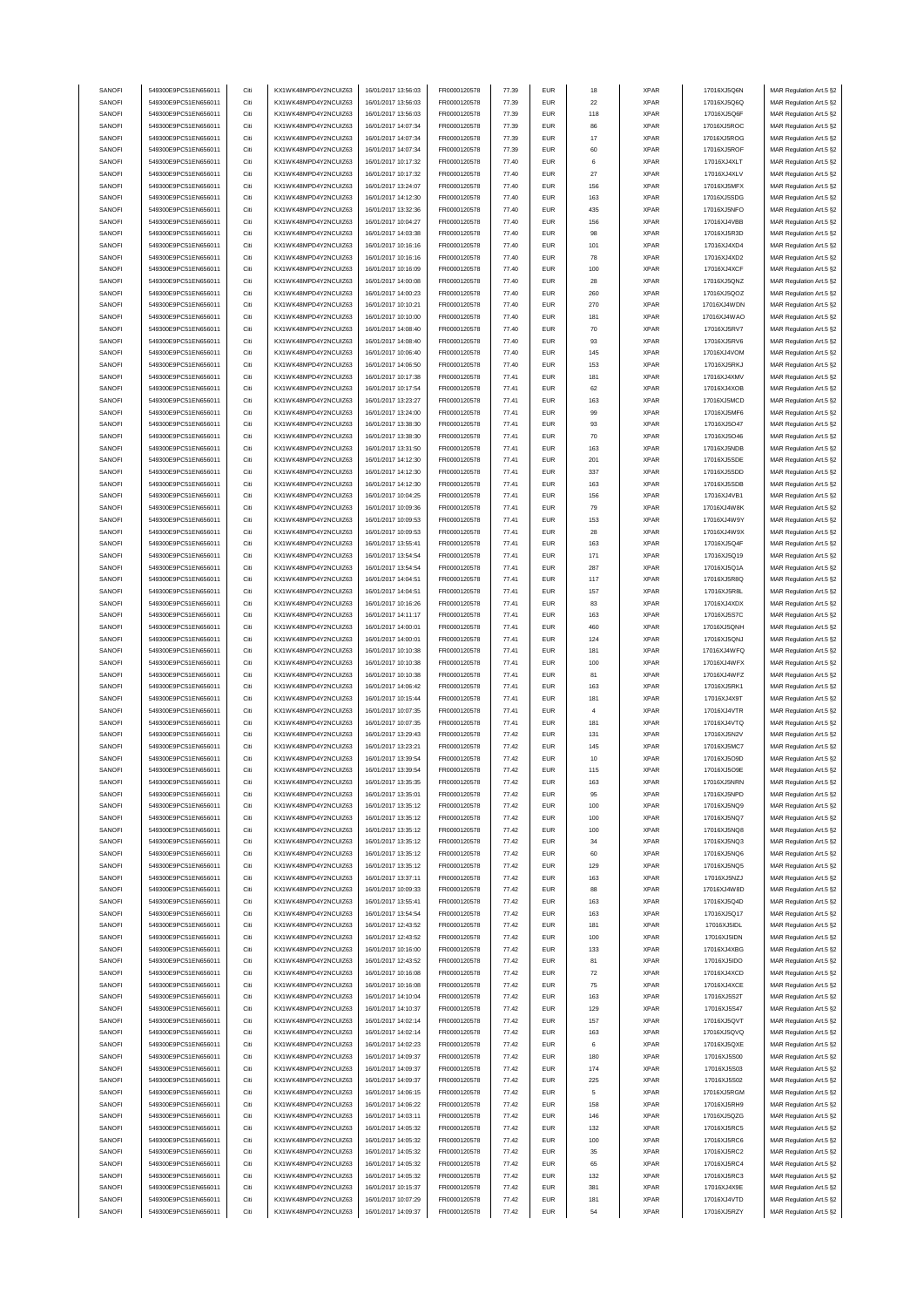| SANOFI | 549300E9PC51EN656011 | Citi | KX1WK48MPD4Y2NCUIZ63  | 16/01/2017 10:06:36 | FR0000120578 | 77.42 | <b>EUR</b>  | 112            | <b>XPAR</b> | 17016XJ4VO6 | MAR Regulation Art.5 §2 |
|--------|----------------------|------|-----------------------|---------------------|--------------|-------|-------------|----------------|-------------|-------------|-------------------------|
| SANOFI | 549300E9PC51EN656011 | Citi | KX1WK48MPD4Y2NCUIZ63  | 16/01/2017 14:06:37 |              | 77.42 | <b>EUR</b>  | 143            | <b>XPAR</b> | 17016XJ5RJS |                         |
|        |                      |      |                       |                     | FR0000120578 |       |             |                |             |             | MAR Regulation Art.5 §2 |
| SANOFI | 549300E9PC51EN656011 | Citi | KX1WK48MPD4Y2NCUIZ63  | 16/01/2017 14:06:37 | FR0000120578 | 77.42 | <b>EUR</b>  | 20             | <b>XPAR</b> | 17016XJ5RJQ | MAR Regulation Art.5 §2 |
| SANOFI | 549300E9PC51EN656011 | Citi | KX1WK48MPD4Y2NCUIZ63  | 16/01/2017 10:05:59 | FR0000120578 | 77.42 | <b>EUR</b>  | 156            | <b>XPAR</b> | 17016XJ4VK9 | MAR Regulation Art.5 §2 |
| SANOFI | 549300E9PC51EN656011 | Citi | KX1WK48MPD4Y2NCLIIZ63 | 16/01/2017 13:16:42 | FR0000120578 | 77.43 | <b>EUR</b>  | 133            | <b>XPAR</b> | 17016XJ5LK8 | MAR Regulation Art.5 §2 |
| SANOFI | 549300E9PC51EN656011 | Citi | KX1WK48MPD4Y2NCUIZ63  | 16/01/2017 13:16:42 | FR0000120578 | 77.43 | <b>EUR</b>  | 30             | <b>XPAR</b> | 17016XJ5LK4 | MAR Regulation Art.5 §2 |
| SANOFI | 549300E9PC51EN656011 | Citi | KX1WK48MPD4Y2NCUIZ63  | 16/01/2017 13:29:36 | FR0000120578 | 77.43 | <b>EUR</b>  | 156            | <b>XPAR</b> | 17016XJ5N2N | MAR Regulation Art.5 §2 |
|        | 549300E9PC51EN656011 |      |                       |                     |              |       |             |                |             |             |                         |
| SANOFI |                      | Citi | KX1WK48MPD4Y2NCUIZ63  | 16/01/2017 13:22:34 | FR0000120578 | 77.43 | <b>EUR</b>  | 68             | XPAR        | 17016XJ5MAB | MAR Regulation Art.5 §2 |
| SANOFI | 549300E9PC51EN656011 | Citi | KX1WK48MPD4Y2NCUIZ63  | 16/01/2017 13:22:34 | FR0000120578 | 77.43 | <b>EUR</b>  | 95             | <b>XPAR</b> | 17016XJ5MAA | MAR Regulation Art.5 §2 |
| SANOFI | 549300E9PC51EN656011 | Citi | KX1WK48MPD4Y2NCUIZ63  | 16/01/2017 10:09:31 | FR0000120578 | 77.43 | <b>EUR</b>  | 168            | <b>XPAR</b> | 17016XJ4W83 | MAR Regulation Art.5 §2 |
| SANOFI | 549300E9PC51EN656011 | Citi | KX1WK48MPD4Y2NCUIZ63  | 16/01/2017 10:09:31 | FR0000120578 | 77.43 | <b>EUR</b>  | 104            | <b>XPAR</b> | 17016XJ4W82 | MAR Regulation Art.5 §2 |
| SANOFI | 549300E9PC51EN656011 | Citi | KX1WK48MPD4Y2NCUIZ63  | 16/01/2017 13:37:10 | FR0000120578 | 77.43 | <b>EUR</b>  | 163            | <b>XPAR</b> | 17016XJ5NZD | MAR Regulation Art.5 §2 |
|        |                      |      |                       |                     |              |       |             |                |             |             |                         |
| SANOFI | 549300E9PC51EN656011 | Citi | KX1WK48MPD4Y2NCUIZ63  | 16/01/2017 10:09:33 | FR0000120578 | 77.43 | <b>EUR</b>  | 258            | <b>XPAR</b> | 17016XJ4W8A | MAR Regulation Art.5 §2 |
| SANOFI | 549300E9PC51EN656011 | Citi | KX1WK48MPD4Y2NCUIZ63  | 16/01/2017 10:09:33 | FR0000120578 | 77.43 | <b>EUR</b>  | 69             | <b>XPAR</b> | 17016XJ4W8C | MAR Regulation Art.5 §2 |
| SANOFI | 549300E9PC51EN656011 | Citi | KX1WK48MPD4Y2NCUIZ63  | 16/01/2017 13:49:45 | FR0000120578 | 77.43 | <b>EUR</b>  | 92             | <b>XPAR</b> | 17016XJ5PEV | MAR Regulation Art.5 §2 |
|        |                      |      |                       |                     |              |       |             |                |             |             |                         |
| SANOFI | 549300E9PC51EN656011 | Citi | KX1WK48MPD4Y2NCUIZ63  | 16/01/2017 13:49:45 | FR0000120578 | 77.43 | <b>EUR</b>  | $71\,$         | <b>XPAR</b> | 17016XJ5PEU | MAR Regulation Art.5 §2 |
| SANOFI | 549300E9PC51EN656011 | Citi | KX1WK48MPD4Y2NCUIZ63  | 16/01/2017 13:49:13 | FR0000120578 | 77.43 | <b>EUR</b>  | 68             | XPAR        | 17016XJ5PC8 | MAR Regulation Art.5 §2 |
| SANOFI | 549300E9PC51EN656011 | Citi | KX1WK48MPD4Y2NCUIZ63  | 16/01/2017 13:49:13 | FR0000120578 | 77.43 | <b>EUR</b>  | 292            | <b>XPAR</b> | 17016XJ5PC7 | MAR Regulation Art.5 §2 |
| SANOFI | 549300E9PC51EN656011 | Citi | KX1WK48MPD4Y2NCUIZ63  | 16/01/2017 13:48:35 | FR0000120578 | 77.43 | <b>EUR</b>  | 19             | <b>XPAR</b> | 17016XJ5PA2 | MAR Regulation Art.5 §2 |
|        |                      |      |                       |                     |              |       |             |                |             |             |                         |
| SANOFI | 549300E9PC51EN656011 | Citi | KX1WK48MPD4Y2NCUIZ63  | 16/01/2017 13:53:05 | FR0000120578 | 77.43 | <b>EUR</b>  | 163            | <b>XPAR</b> | 17016XJ5PW1 | MAR Regulation Art.5 §2 |
| SANOFI | 549300E9PC51EN656011 | Citi | KX1WK48MPD4Y2NCUIZ63  | 16/01/2017 13:53:40 | FR0000120578 | 77.43 | <b>EUR</b>  | 153            | <b>XPAR</b> | 17016XJ5PX9 | MAR Regulation Art.5 §2 |
| SANOFI | 549300E9PC51EN656011 | Citi | KX1WK48MPD4Y2NCUIZ63  | 16/01/2017 13:52:50 | FR0000120578 | 77.43 | <b>EUR</b>  | 65             | <b>XPAR</b> | 17016XJ5PVD | MAR Regulation Art.5 §2 |
| SANOFI | 549300E9PC51EN656011 | Citi | KX1WK48MPD4Y2NCUIZ63  | 16/01/2017 13:52:50 | FR0000120578 | 77.43 | <b>EUR</b>  | 100            | <b>XPAR</b> | 17016XJ5PVC | MAR Regulation Art.5 §2 |
| SANOFI | 549300E9PC51EN656011 | Citi | KX1WK48MPD4Y2NCUIZ63  | 16/01/2017 13:52:50 | FR0000120578 | 77.43 | <b>EUR</b>  | 128            | XPAR        | 17016XJ5PVB | MAR Regulation Art.5 §2 |
|        |                      |      |                       |                     |              |       |             |                |             |             |                         |
| SANOFI | 549300E9PC51EN656011 | Citi | KX1WK48MPD4Y2NCUIZ63  | 16/01/2017 13:52:50 | FR0000120578 | 77.43 | <b>EUR</b>  | 159            | <b>XPAR</b> | 17016XJ5PVA | MAR Regulation Art.5 §2 |
| SANOFI | 549300E9PC51EN656011 | Citi | KX1WK48MPD4Y2NCUIZ63  | 16/01/2017 13:52:50 | FR0000120578 | 77.43 | <b>EUR</b>  | 21             | <b>XPAR</b> | 17016XJ5PV8 | MAR Regulation Art.5 §2 |
| SANOFI | 549300E9PC51EN656011 | Citi | KX1WK48MPD4Y2NCUIZ63  | 16/01/2017 13:52:50 | FR0000120578 | 77.43 | <b>EUR</b>  | 100            | <b>XPAR</b> | 17016XJ5PV9 | MAR Regulation Art.5 §2 |
| SANOFI | 549300E9PC51EN656011 | Citi | KX1WK48MPD4Y2NCUIZ63  | 16/01/2017 13:51:50 | FR0000120578 | 77.43 | <b>EUR</b>  | 50             | XPAR        | 17016XJ5POJ | MAR Regulation Art.5 §2 |
|        |                      |      | KX1WK48MPD4Y2NCUIZ63  |                     |              |       |             |                |             |             |                         |
| SANOFI | 549300E9PC51EN656011 | Citi |                       | 16/01/2017 13:51:54 | FR0000120578 | 77.43 | <b>EUR</b>  | 39             | <b>XPAR</b> | 17016XJ5PP8 | MAR Regulation Art.5 §2 |
| SANOFI | 549300E9PC51EN656011 | Citi | KX1WK48MPD4Y2NCUIZ63  | 16/01/2017 12:39:55 | FR0000120578 | 77.43 | <b>EUR</b>  | $\overline{1}$ | <b>XPAR</b> | 17016XJ5I00 | MAR Regulation Art.5 §2 |
| SANOFI | 549300E9PC51EN656011 | Citi | KX1WK48MPD4Y2NCUIZ63  | 16/01/2017 12:43:46 | FR0000120578 | 77.43 | <b>EUR</b>  | $\mathbf{73}$  | <b>XPAR</b> | 17016XJ5IC6 | MAR Regulation Art.5 §2 |
| SANOFI | 549300E9PC51EN656011 | Citi | KX1WK48MPD4Y2NCUIZ63  | 16/01/2017 13:53:40 | FR0000120578 | 77.43 | <b>EUR</b>  | 80             | <b>XPAR</b> | 17016XJ5PXB | MAR Regulation Art.5 §2 |
| SANOFI | 549300E9PC51EN656011 | Citi | KX1WK48MPD4Y2NCUIZ63  | 16/01/2017 13:53:40 | FR0000120578 | 77.43 | <b>EUR</b>  | 347            | XPAR        | 17016XJ5PXC | MAR Regulation Art.5 §2 |
|        |                      |      |                       |                     |              |       |             |                |             |             |                         |
| SANOFI | 549300E9PC51EN656011 | Citi | KX1WK48MPD4Y2NCUIZ63  | 16/01/2017 12:39:55 | FR0000120578 | 77.43 | <b>EUR</b>  | 124            | <b>XPAR</b> | 17016XJ5HZZ | MAR Regulation Art.5 §2 |
| SANOFI | 549300E9PC51EN656011 | Citi | KX1WK48MPD4Y2NCUIZ63  | 16/01/2017 12:39:55 | FR0000120578 | 77.43 | <b>EUR</b>  | 56             | XPAR        | 17016XJ5HZX | MAR Regulation Art.5 §2 |
| SANOFI | 549300E9PC51EN656011 | Citi | KX1WK48MPD4Y2NCUIZ63  | 16/01/2017 14:01:17 | FR0000120578 | 77.43 | <b>EUR</b>  | 142            | <b>XPAR</b> | 17016XJ5QS3 | MAR Regulation Art.5 §2 |
| SANOFI | 549300E9PC51EN656011 | Citi | KX1WK48MPD4Y2NCUIZ63  | 16/01/2017 14:01:17 | FR0000120578 | 77.43 | <b>EUR</b>  | 60             | <b>XPAR</b> | 17016XJ5QS5 |                         |
|        |                      |      |                       |                     |              |       |             |                |             |             | MAR Regulation Art.5 §2 |
| SANOFI | 549300E9PC51EN656011 | Citi | KX1WK48MPD4Y2NCUIZ63  | 16/01/2017 14:01:17 | FR0000120578 | 77.43 | <b>EUR</b>  | 180            | <b>XPAR</b> | 17016XJ5QS8 | MAR Regulation Art.5 §2 |
| SANOFI | 549300E9PC51EN656011 | Citi | KX1WK48MPD4Y2NCUIZ63  | 16/01/2017 14:01:17 | FR0000120578 | 77.43 | <b>EUR</b>  | 84             | <b>XPAR</b> | 17016XJ5QS6 | MAR Regulation Art.5 §2 |
| SANOFI | 549300E9PC51EN656011 | Citi | KX1WK48MPD4Y2NCUIZ63  | 16/01/2017 14:01:17 | FR0000120578 | 77.43 | <b>EUR</b>  | 65             | <b>XPAR</b> | 17016XJ5QS7 | MAR Regulation Art.5 §2 |
| SANOFI | 549300E9PC51EN656011 | Citi | KX1WK48MPD4Y2NCUIZ63  | 16/01/2017 14:01:17 | FR0000120578 | 77.43 | <b>EUR</b>  | $17\,$         | <b>XPAR</b> | 17016XJ5QRZ | MAR Regulation Art.5 §2 |
|        |                      |      |                       |                     |              |       |             |                |             |             |                         |
| SANOFI | 549300E9PC51EN656011 | Citi | KX1WK48MPD4Y2NCUIZ63  | 16/01/2017 14:02:22 | FR0000120578 | 77.43 | <b>EUR</b>  | 163            | XPAR        | 17016XJ5QX0 | MAR Regulation Art.5 §2 |
| SANOFI | 549300E9PC51EN656011 | Citi | KX1WK48MPD4Y2NCUIZ63  | 16/01/2017 14:02:22 | FR0000120578 | 77.43 | <b>EUR</b>  | 163            | <b>XPAR</b> | 17016XJ5QWW | MAR Regulation Art.5 §2 |
| SANOFI | 549300E9PC51EN656011 | Citi | KX1WK48MPD4Y2NCUIZ63  | 16/01/2017 14:06:17 | FR0000120578 | 77.43 | <b>EUR</b>  | 190            | XPAR        | 17016XJ5RGS | MAR Regulation Art.5 §2 |
| SANOFI | 549300E9PC51EN656011 | Citi | KX1WK48MPD4Y2NCUIZ63  | 16/01/2017 14:06:17 | FR0000120578 | 77.43 | ${\sf EUR}$ | 229            | <b>XPAR</b> | 17016XJ5RGR | MAR Regulation Art.5 §2 |
| SANOFI | 549300E9PC51EN656011 | Citi | KX1WK48MPD4Y2NCUIZ63  | 16/01/2017 14:06:17 | FR0000120578 | 77.43 | <b>EUR</b>  | 44             | XPAR        | 17016XJ5RGQ |                         |
|        |                      |      |                       |                     |              |       |             |                |             |             | MAR Regulation Art.5 §2 |
| SANOFI | 549300E9PC51EN656011 | Citi | KX1WK48MPD4Y2NCUIZ63  | 16/01/2017 10:08:25 | FR0000120578 | 77.43 | <b>EUR</b>  | 60             | <b>XPAR</b> | 17016XJ4VZI | MAR Regulation Art.5 §2 |
| SANOFI | 549300E9PC51EN656011 | Citi | KX1WK48MPD4Y2NCUIZ63  | 16/01/2017 10:08:25 | FR0000120578 | 77.43 | <b>EUR</b>  | 181            | <b>XPAR</b> | 17016XJ4VZE | MAR Regulation Art.5 §2 |
| SANOFI | 549300E9PC51EN656011 | Citi | KX1WK48MPD4Y2NCUIZ63  | 16/01/2017 14:03:11 | FR0000120578 | 77.43 | <b>EUR</b>  | 47             | XPAR        | 17016XJ5QZE | MAR Regulation Art.5 §2 |
| SANOFI | 549300E9PC51EN656011 | Citi | KX1WK48MPD4Y2NCUIZ63  | 16/01/2017 14:03:11 | FR0000120578 | 77.43 | <b>EUR</b>  | 116            | <b>XPAR</b> | 17016XJ5QZF | MAR Regulation Art.5 §2 |
|        |                      |      |                       |                     |              |       |             |                |             |             |                         |
| SANOFI | 549300E9PC51EN656011 | Citi | KX1WK48MPD4Y2NCUIZ63  | 16/01/2017 10:15:36 | FR0000120578 | 77.43 | <b>EUR</b>  | 181            | XPAR        | 17016XJ4X9C | MAR Regulation Art.5 §2 |
| SANOFI | 549300E9PC51EN656011 | Citi | KX1WK48MPD4Y2NCUIZ63  | 16/01/2017 10:07:27 | FR0000120578 | 77.43 | <b>EUR</b>  | 164            | <b>XPAR</b> | 17016XJ4VT3 | MAR Regulation Art.5 §2 |
| SANOFI | 549300E9PC51EN656011 | Citi | KX1WK48MPD4Y2NCUIZ63  | 16/01/2017 10:06:35 | FR0000120578 | 77.43 | <b>EUR</b>  | 181            | XPAR        | 17016XJ4VO2 | MAR Regulation Art.5 §2 |
| SANOFI | 549300E9PC51EN656011 | Citi | KX1WK48MPD4Y2NCUIZ63  | 16/01/2017 10:05:56 | FR0000120578 | 77.43 | <b>EUR</b>  | 156            | <b>XPAR</b> | 17016XJ4VJT | MAR Regulation Art.5 §2 |
|        |                      |      | KX1WK48MPD4Y2NCUIZ63  |                     |              |       |             |                |             |             |                         |
| SANOFI | 549300E9PC51EN656011 | Citi |                       | 16/01/2017 13:16:42 | FR0000120578 | 77.44 | <b>EUR</b>  | 31             | <b>XPAR</b> | 17016XJ5LJZ | MAR Regulation Art.5 §2 |
| SANOFI | 549300E9PC51EN656011 | Citi | KX1WK48MPD4Y2NCUIZ63  | 16/01/2017 13:16:42 | FR0000120578 | 77.44 | <b>EUR</b>  | 37             | <b>XPAR</b> | 17016XJ5LJU | MAR Regulation Art.5 §2 |
| SANOFI | 549300E9PC51EN656011 | Citi | KX1WK48MPD4Y2NCUIZ63  | 16/01/2017 13:16:42 | FR0000120578 | 77.44 | <b>EUR</b>  | $22\,$         | <b>XPAR</b> | 17016XJ5LK1 | MAR Regulation Art.5 §2 |
| SANOFI | 549300E9PC51EN656011 | Citi | KX1WK48MPD4Y2NCUIZ63  | 16/01/2017 13:22:34 | FR0000120578 | 77.44 | <b>EUR</b>  | 163            | XPAR        | 17016XJ5MA6 | MAR Regulation Art.5 §2 |
| SANOFI | 549300E9PC51EN656011 |      | KX1WK48MPD4Y2NCLIIZ63 | 16/01/2017 13:37:08 | FR0000120578 | 77.44 | FUR         | 100            | <b>XPAR</b> | 17016XJ5N74 | MAR Regulation Art 5 82 |
|        |                      |      |                       |                     |              |       |             |                |             |             |                         |
| SANOFI | 549300E9PC51EN656011 | Citi | KX1WK48MPD4Y2NCUIZ63  | 16/01/2017 13:37:08 | FR0000120578 | 77.44 | <b>EUR</b>  | 100            | <b>XPAR</b> | 17016XJ5NZ2 | MAR Regulation Art.5 §2 |
| SANOFI | 549300E9PC51EN656011 | Citi | KX1WK48MPD4Y2NCUIZ63  | 16/01/2017 13:37:08 | FR0000120578 | 77.44 | <b>EUR</b>  | 49             | <b>XPAR</b> | 17016XJ5NZ3 | MAR Regulation Art.5 §2 |
| SANOFI | 549300E9PC51EN656011 | Citi | KX1WK48MPD4Y2NCUIZ63  | 16/01/2017 10:09:12 | FR0000120578 | 77.44 | <b>EUR</b>  | 78             | <b>XPAR</b> | 17016XJ4W6O | MAR Regulation Art.5 §2 |
| SANOFI | 549300E9PC51EN656011 | Citi | KX1WK48MPD4Y2NCUIZ63  | 16/01/2017 10:09:12 | FR0000120578 | 77.44 | <b>EUR</b>  | 42             | <b>XPAR</b> | 17016XJ4W6L | MAR Regulation Art.5 §2 |
| SANOFI | 549300E9PC51EN656011 | Citi | KX1WK48MPD4Y2NCUIZ63  | 16/01/2017 13:37:07 | FR0000120578 | 77.44 | <b>EUR</b>  | 100            | <b>XPAR</b> | 17016XJ5NYQ | MAR Regulation Art.5 §2 |
|        |                      |      |                       |                     |              |       |             |                |             |             |                         |
| SANOFI | 549300E9PC51EN656011 | Citi | KX1WK48MPD4Y2NCUIZ63  | 16/01/2017 13:37:07 | FR0000120578 | 77.44 | <b>EUR</b>  | 100            | <b>XPAR</b> | 17016XJ5NYR | MAR Regulation Art.5 §2 |
| SANOFI | 549300E9PC51EN656011 | Citi | KX1WK48MPD4Y2NCUIZ63  | 16/01/2017 13:37:07 | FR0000120578 | 77.44 | <b>EUR</b>  | 56             | <b>XPAR</b> | 17016XJ5NYO | MAR Regulation Art.5 §2 |
| SANOFI | 549300E9PC51EN656011 | Citi | KX1WK48MPD4Y2NCUIZ63  | 16/01/2017 13:37:07 | FR0000120578 | 77.44 | <b>EUR</b>  | 107            | <b>XPAR</b> | 17016XJ5NYP | MAR Regulation Art.5 §2 |
| SANOFI | 549300E9PC51EN656011 | Citi | KX1WK48MPD4Y2NCUIZ63  | 16/01/2017 13:37:07 | FR0000120578 | 77.44 | <b>EUR</b>  | 49             | XPAR        | 17016XJ5NYS | MAR Regulation Art.5 §2 |
| SANOFI | 549300E9PC51EN656011 | Citi | KX1WK48MPD4Y2NCUIZ63  | 16/01/2017 13:48:16 | FR0000120578 | 77.44 | <b>EUR</b>  | 163            | <b>XPAR</b> | 17016XJ5P8P | MAR Regulation Art.5 §2 |
|        |                      |      |                       |                     |              |       |             |                |             |             |                         |
| SANOFI | 549300E9PC51EN656011 | Citi | KX1WK48MPD4Y2NCUIZ63  | 16/01/2017 10:09:10 | FR0000120578 | 77.44 | <b>EUR</b>  | 81             | <b>XPAR</b> | 17016XJ4W5M | MAR Regulation Art.5 §2 |
| SANOFI | 549300E9PC51EN656011 | Citi | KX1WK48MPD4Y2NCUIZ63  | 16/01/2017 13:49:45 | FR0000120578 | 77.44 | <b>EUR</b>  | 163            | <b>XPAR</b> | 17016XJ5PES | MAR Regulation Art.5 §2 |
| SANOFI | 549300E9PC51EN656011 | Citi | KX1WK48MPD4Y2NCUIZ63  | 16/01/2017 13:51:48 | FR0000120578 | 77.44 | <b>EUR</b>  | 23             | <b>XPAR</b> | 17016XJ5PNV | MAR Regulation Art.5 §2 |
| SANOFI | 549300E9PC51EN656011 | Citi | KX1WK48MPD4Y2NCUIZ63  | 16/01/2017 13:51:48 | FR0000120578 | 77.44 | <b>EUR</b>  | 100            | <b>XPAR</b> | 17016XJ5PNW | MAR Regulation Art.5 §2 |
| SANOFI |                      |      |                       |                     |              |       |             |                |             |             |                         |
|        |                      |      |                       |                     |              |       |             |                |             |             |                         |
| SANOFI | 549300E9PC51EN656011 | Citi | KX1WK48MPD4Y2NCUIZ63  | 16/01/2017 13:51:48 | FR0000120578 | 77.44 | <b>EUR</b>  | 40             | <b>XPAR</b> | 17016XJ5PNX | MAR Regulation Art.5 §2 |
|        | 549300E9PC51EN656011 | Citi | KX1WK48MPD4Y2NCUIZ63  | 16/01/2017 10:03:07 | FR0000120578 | 77.44 | <b>EUR</b>  | 156            | <b>XPAR</b> | 17016XJ4V0W | MAR Regulation Art.5 §2 |
| SANOFI | 549300E9PC51EN656011 | Citi | KX1WK48MPD4Y2NCUIZ63  | 16/01/2017 10:03:08 | FR0000120578 | 77.44 | <b>EUR</b>  | 156            | <b>XPAR</b> | 17016XJ4V13 | MAR Regulation Art.5 §2 |
| SANOFI | 549300E9PC51EN656011 | Citi | KX1WK48MPD4Y2NCUIZ63  | 16/01/2017 13:50:52 | FR0000120578 | 77.44 | <b>EUR</b>  | 37             | <b>XPAR</b> | 17016XJ5PJO | MAR Regulation Art.5 §2 |
|        |                      |      |                       |                     |              |       |             |                |             |             |                         |
| SANOFI | 549300E9PC51EN656011 | Citi | KX1WK48MPD4Y2NCUIZ63  | 16/01/2017 12:39:34 | FR0000120578 | 77.44 | <b>EUR</b>  | 88             | <b>XPAR</b> | 17016XJ5HZC | MAR Regulation Art.5 §2 |
| SANOFI | 549300E9PC51EN656011 | Citi | KX1WK48MPD4Y2NCUIZ63  | 16/01/2017 12:39:34 | FR0000120578 | 77.44 | <b>EUR</b>  | 93             | <b>XPAR</b> | 17016XJ5HZ6 | MAR Regulation Art.5 §2 |
| SANOFI | 549300E9PC51EN656011 | Citi | KX1WK48MPD4Y2NCUIZ63  | 16/01/2017 10:11:40 | FR0000120578 | 77.44 | <b>EUR</b>  | 514            | <b>XPAR</b> | 17016XJ4WME | MAR Regulation Art.5 §2 |
| SANOFI | 549300E9PC51EN656011 | Citi | KX1WK48MPD4Y2NCUIZ63  | 16/01/2017 12:35:25 | FR0000120578 | 77.44 | <b>EUR</b>  | 181            | <b>XPAR</b> | 17016XJ5HIE | MAR Regulation Art.5 §2 |
|        |                      |      |                       |                     |              |       |             |                |             |             |                         |
| SANOFI | 549300E9PC51EN656011 | Citi | KX1WK48MPD4Y2NCUIZ63  | 16/01/2017 10:10:56 | FR0000120578 | 77.44 | <b>EUR</b>  | 92             | <b>XPAR</b> | 17016XJ4WHW | MAR Regulation Art.5 §2 |
| SANOFI | 549300E9PC51EN656011 | Citi | KX1WK48MPD4Y2NCUIZ63  | 16/01/2017 10:10:56 | FR0000120578 | 77.44 | <b>EUR</b>  | 89             | <b>XPAR</b> | 17016XJ4WHU | MAR Regulation Art.5 §2 |
| SANOFI | 549300E9PC51EN656011 | Citi | KX1WK48MPD4Y2NCUIZ63  | 16/01/2017 12:36:02 | FR0000120578 | 77.44 | <b>EUR</b>  | 181            | <b>XPAR</b> | 17016XJ5HL8 | MAR Regulation Art.5 §2 |
| SANOFI | 549300E9PC51EN656011 | Citi | KX1WK48MPD4Y2NCUIZ63  | 16/01/2017 13:01:55 | FR0000120578 | 77.44 | <b>EUR</b>  | 41             | <b>XPAR</b> | 17016XJ5K3T | MAR Regulation Art.5 §2 |
|        |                      |      |                       |                     |              | 77.44 |             |                |             |             |                         |
| SANOFI | 549300E9PC51EN656011 | Citi | KX1WK48MPD4Y2NCUIZ63  | 16/01/2017 13:02:14 | FR0000120578 |       | <b>EUR</b>  | 181            | <b>XPAR</b> | 17016XJ5K5D | MAR Regulation Art.5 §2 |
| SANOFI | 549300E9PC51EN656011 | Citi | KX1WK48MPD4Y2NCUIZ63  | 16/01/2017 13:01:06 | FR0000120578 | 77.44 | <b>EUR</b>  | 170            | <b>XPAR</b> | 17016XJ5K27 | MAR Regulation Art.5 §2 |
| SANOFI | 549300E9PC51EN656011 | Citi | KX1WK48MPD4Y2NCUIZ63  | 16/01/2017 13:16:08 | FR0000120578 | 77.45 | <b>EUR</b>  | 99             | <b>XPAR</b> | 17016XJ5LIE | MAR Regulation Art.5 §2 |
| SANOFI | 549300E9PC51EN656011 | Citi | KX1WK48MPD4Y2NCUIZ63  | 16/01/2017 13:16:08 | FR0000120578 | 77.45 | <b>EUR</b>  | 64             | <b>XPAR</b> | 17016XJ5LIB | MAR Regulation Art.5 §2 |
| SANOFI | 549300E9PC51EN656011 | Citi | KX1WK48MPD4Y2NCUIZ63  | 16/01/2017 13:28:44 | FR0000120578 | 77.45 | <b>EUR</b>  | 113            | <b>XPAR</b> | 17016XJ5MZQ | MAR Regulation Art.5 §2 |
| SANOFI | 549300E9PC51EN656011 | Citi | KX1WK48MPD4Y2NCUIZ63  | 16/01/2017 13:48:16 | FR0000120578 | 77.45 | <b>EUR</b>  | 143            | <b>XPAR</b> | 17016XJ5P8N |                         |
|        |                      |      |                       |                     |              |       |             |                |             |             | MAR Regulation Art.5 §2 |
| SANOFI | 549300E9PC51EN656011 | Citi | KX1WK48MPD4Y2NCUIZ63  | 16/01/2017 13:41:07 | FR0000120578 | 77.45 | <b>EUR</b>  | 163            | <b>XPAR</b> | 17016XJ5OGM | MAR Regulation Art.5 §2 |
| SANOFI | 549300E9PC51EN656011 | Citi | KX1WK48MPD4Y2NCUIZ63  | 16/01/2017 10:03:02 | FR0000120578 | 77.45 | <b>EUR</b>  | 108            | <b>XPAR</b> | 17016XJ4V0E | MAR Regulation Art.5 §2 |
| SANOFI | 549300E9PC51EN656011 | Citi | KX1WK48MPD4Y2NCUIZ63  | 16/01/2017 13:51:23 | FR0000120578 | 77.45 | <b>EUR</b>  | 66             | <b>XPAR</b> | 17016XJ5PLT | MAR Regulation Art.5 §2 |
| SANOFI | 549300E9PC51EN656011 | Citi | KX1WK48MPD4Y2NCUIZ63  | 16/01/2017 13:51:23 | FR0000120578 | 77.45 | <b>EUR</b>  | 100            | XPAR        | 17016XJ5PLS | MAR Regulation Art.5 §2 |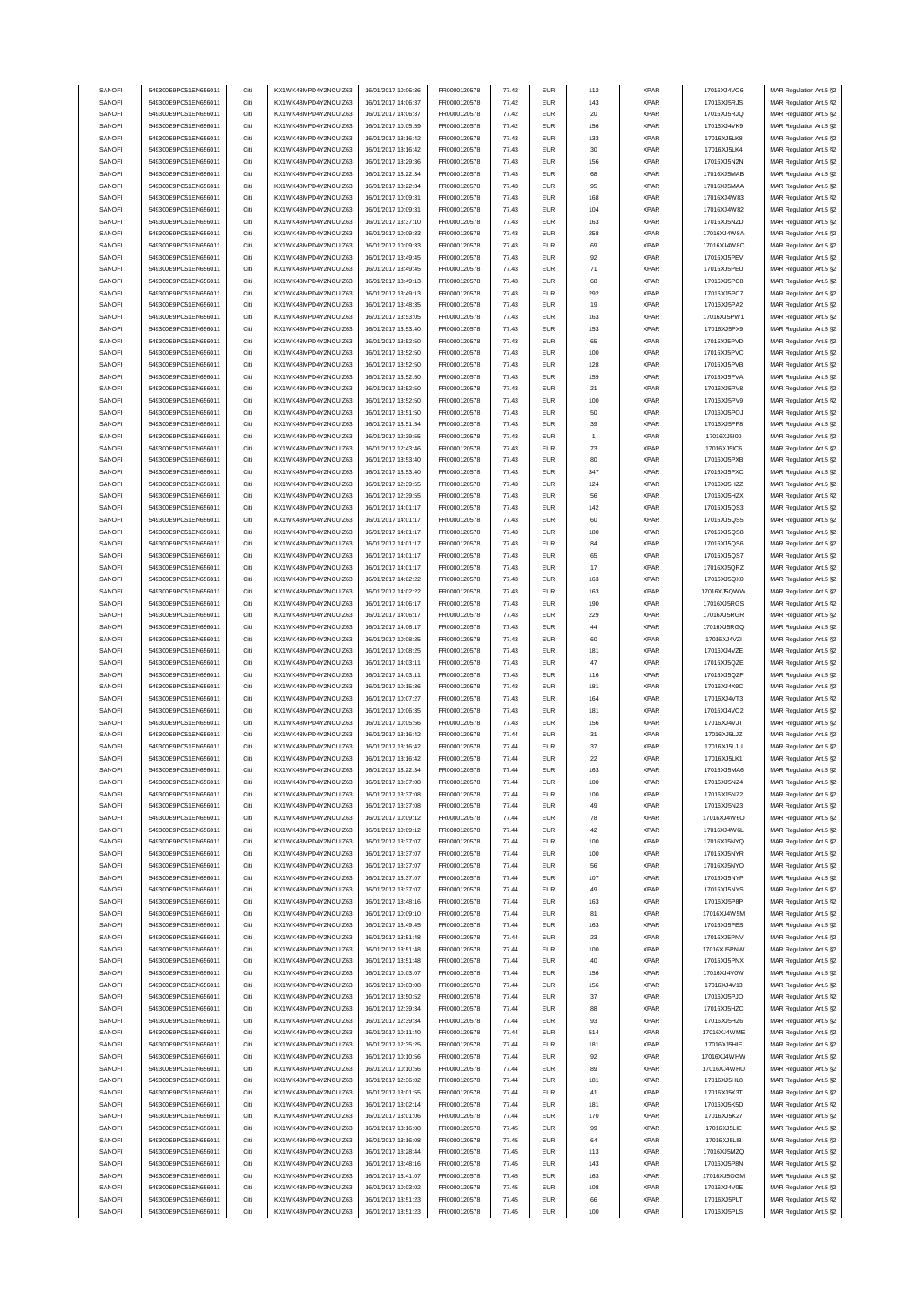| SANOFI | 549300E9PC51EN656011 | Citi | KX1WK48MPD4Y2NCUIZ63 | 16/01/2017 13:51:23 | FR0000120578 | 77.45 | <b>EUR</b> | 100                | <b>XPAR</b> | 17016XJ5PLR  | MAR Regulation Art.5 §2 |
|--------|----------------------|------|----------------------|---------------------|--------------|-------|------------|--------------------|-------------|--------------|-------------------------|
|        | 549300E9PC51EN656011 | Citi | KX1WK48MPD4Y2NCUIZ63 | 16/01/2017 13:50:59 | FR0000120578 | 77.45 | <b>EUR</b> | 51                 | <b>XPAR</b> | 17016XJ5PK7  | MAR Regulation Art.5 §2 |
| SANOFI |                      |      |                      |                     |              |       |            |                    |             |              |                         |
| SANOFI | 549300E9PC51EN656011 | Citi | KX1WK48MPD4Y2NCUIZ63 | 16/01/2017 13:51:01 | FR0000120578 | 77.45 | <b>EUR</b> | 100                | <b>XPAR</b> | 17016XJ5PK8  | MAR Regulation Art.5 §2 |
| SANOFI | 549300E9PC51EN656011 | Citi | KX1WK48MPD4Y2NCUIZ63 | 16/01/2017 13:51:01 | FR0000120578 | 77.45 | <b>EUR</b> | 200                | <b>XPAR</b> | 17016XJ5PK9  | MAR Regulation Art.5 §2 |
| SANOFI | 549300E9PC51EN656011 | Citi | KX1WK48MPD4Y2NCUIZ63 | 16/01/2017 12:39:23 | FR0000120578 | 77.45 | <b>EUR</b> | 155                | <b>XPAR</b> | 17016XJ5HYQ  | MAR Regulation Art.5 §2 |
|        |                      |      |                      |                     |              |       |            |                    |             |              |                         |
| SANOFI | 549300E9PC51EN656011 | Citi | KX1WK48MPD4Y2NCUIZ63 | 16/01/2017 12:39:23 | FR0000120578 | 77.45 | <b>EUR</b> | 100                | <b>XPAR</b> | 17016XJ5HYR  | MAR Regulation Art.5 §2 |
| SANOFI | 549300E9PC51EN656011 | Citi | KX1WK48MPD4Y2NCUIZ63 | 16/01/2017 12:39:23 | FR0000120578 | 77.45 | <b>EUR</b> | 100                | <b>XPAR</b> | 17016XJ5HYS  | MAR Regulation Art.5 §2 |
| SANOFI | 549300E9PC51EN656011 | Citi | KX1WK48MPD4Y2NCUIZ63 | 16/01/2017 12:39:23 | FR0000120578 | 77.45 | <b>EUR</b> | 234                | <b>XPAR</b> | 17016XJ5HYO  | MAR Regulation Art.5 §2 |
|        |                      |      |                      |                     |              |       | <b>EUR</b> |                    |             | 17016XJ5HYK  |                         |
| SANOFI | 549300E9PC51EN656011 | Citi | KX1WK48MPD4Y2NCUIZ63 | 16/01/2017 12:39:23 | FR0000120578 | 77.45 |            | 58                 | <b>XPAR</b> |              | MAR Regulation Art.5 §2 |
| SANOFI | 549300E9PC51EN656011 | Citi | KX1WK48MPD4Y2NCUIZ63 | 16/01/2017 12:39:23 | FR0000120578 | 77.45 | <b>EUR</b> | 21                 | <b>XPAR</b> | 17016XJ5HYH  | MAR Regulation Art.5 §2 |
| SANOFI | 549300E9PC51EN656011 | Citi | KX1WK48MPD4Y2NCUIZ63 | 16/01/2017 12:36:55 | FR0000120578 | 77.45 | <b>EUR</b> | 151                | <b>XPAR</b> | 17016XJ5HOP  | MAR Regulation Art.5 §2 |
|        |                      |      |                      |                     |              |       |            |                    |             |              |                         |
| SANOFI | 549300E9PC51EN656011 | Citi | KX1WK48MPD4Y2NCUIZ63 | 16/01/2017 10:12:30 | FR0000120578 | 77.45 | <b>EUR</b> | 181                | <b>XPAR</b> | 17016XJ4WR1  | MAR Regulation Art.5 §2 |
| SANOFI | 549300E9PC51EN656011 | Citi | KX1WK48MPD4Y2NCUIZ63 | 16/01/2017 12:38:40 | FR0000120578 | 77.45 | EUR        | 100                | <b>XPAR</b> | 17016XJ5HVU  | MAR Regulation Art.5 §2 |
| SANOFI | 549300E9PC51EN656011 | Citi | KX1WK48MPD4Y2NCUIZ63 | 16/01/2017 12:38:40 | FR0000120578 | 77.45 | <b>EUR</b> | 31                 | <b>XPAR</b> | 17016XJ5HVV  | MAR Regulation Art.5 §2 |
|        |                      |      |                      |                     |              |       |            |                    |             |              |                         |
| SANOFI | 549300E9PC51EN656011 | Citi | KX1WK48MPD4Y2NCUIZ63 | 16/01/2017 12:38:40 | FR0000120578 | 77.45 | <b>EUR</b> | 13                 | <b>XPAR</b> | 17016XJ5HVW  | MAR Regulation Art.5 §2 |
| SANOFI | 549300E9PC51EN656011 | Citi | KX1WK48MPD4Y2NCUIZ63 | 16/01/2017 12:38:41 | FR0000120578 | 77.45 | <b>EUR</b> | 187                | <b>XPAR</b> | 17016XJ5HVX  | MAR Regulation Art.5 §2 |
| SANOFI | 549300E9PC51EN656011 | Citi | KX1WK48MPD4Y2NCUIZ63 | 16/01/2017 12:38:41 | FR0000120578 | 77.45 | <b>EUR</b> | 100                | <b>XPAR</b> | 17016XJ5HVY  | MAR Regulation Art.5 §2 |
|        |                      |      |                      |                     |              |       |            |                    |             |              |                         |
| SANOFI | 549300E9PC51EN656011 | Citi | KX1WK48MPD4Y2NCUIZ63 | 16/01/2017 12:38:41 | FR0000120578 | 77.45 | <b>EUR</b> | 50                 | <b>XPAR</b> | 17016XJ5HVZ  | MAR Regulation Art.5 §2 |
| SANOFI | 549300E9PC51EN656011 | Citi | KX1WK48MPD4Y2NCUIZ63 | 16/01/2017 12:38:04 | FR0000120578 | 77.45 | <b>EUR</b> | 116                | <b>XPAR</b> | 17016XJ5HUD  | MAR Regulation Art.5 §2 |
| SANOFI | 549300E9PC51EN656011 | Citi | KX1WK48MPD4Y2NCUIZ63 | 16/01/2017 12:38:04 | FR0000120578 | 77.45 | <b>EUR</b> | 10                 | <b>XPAR</b> | 17016XJ5HUA  | MAR Regulation Art.5 §2 |
|        |                      |      |                      |                     |              |       |            |                    |             |              |                         |
| SANOFI | 549300E9PC51EN656011 | Citi | KX1WK48MPD4Y2NCUIZ63 | 16/01/2017 12:36:18 | FR0000120578 | 77.45 | <b>EUR</b> | 30                 | <b>XPAR</b> | 17016XJ5HMG  | MAR Regulation Art.5 §2 |
| SANOFI | 549300E9PC51EN656011 | Citi | KX1WK48MPD4Y2NCUIZ63 | 16/01/2017 10:11:33 | FR0000120578 | 77.45 | <b>EUR</b> | 181                | <b>XPAR</b> | 17016XJ4WL8  | MAR Regulation Art.5 §2 |
| SANOFI | 549300E9PC51EN656011 | Citi | KX1WK48MPD4Y2NCUIZ63 | 16/01/2017 10:15:18 | FR0000120578 | 77.45 | <b>EUR</b> | 181                | <b>XPAR</b> | 17016XJ4X6Z  | MAR Regulation Art.5 §2 |
|        |                      |      |                      |                     |              |       |            |                    |             |              |                         |
| SANOFI | 549300E9PC51EN656011 | Citi | KX1WK48MPD4Y2NCUIZ63 | 16/01/2017 10:14:26 | FR0000120578 | 77.45 | <b>EUR</b> | 181                | <b>XPAR</b> | 17016XJ4X1O  | MAR Regulation Art.5 §2 |
| SANOFI | 549300E9PC51EN656011 | Citi | KX1WK48MPD4Y2NCUIZ63 | 16/01/2017 10:05:55 | FR0000120578 | 77.45 | <b>EUR</b> | 156                | <b>XPAR</b> | 17016XJ4VJP  | MAR Regulation Art.5 §2 |
| SANOFI | 549300E9PC51EN656011 | Citi | KX1WK48MPD4Y2NCUIZ63 | 16/01/2017 10:05:55 | FR0000120578 | 77.45 | <b>EUR</b> | 245                | <b>XPAR</b> | 17016XJ4VJO  | MAR Regulation Art.5 §2 |
| SANOFI | 549300E9PC51EN656011 | Citi | KX1WK48MPD4Y2NCUIZ63 | 16/01/2017 12:46:24 | FR0000120578 | 77.45 | <b>EUR</b> | 35                 | <b>XPAR</b> | 17016XJ5IMM  |                         |
|        |                      |      |                      |                     |              |       |            |                    |             |              | MAR Regulation Art.5 §2 |
| SANOFI | 549300E9PC51EN656011 | Citi | KX1WK48MPD4Y2NCUIZ63 | 16/01/2017 12:46:24 | FR0000120578 | 77.45 | <b>EUR</b> | 80                 | <b>XPAR</b> | 17016XJ5IMJ  | MAR Regulation Art.5 §2 |
| SANOFI | 549300E9PC51EN656011 | Citi | KX1WK48MPD4Y2NCUIZ63 | 16/01/2017 12:46:23 | FR0000120578 | 77.45 | <b>EUR</b> | 75                 | <b>XPAR</b> | 17016XJ5IMG  | MAR Regulation Art.5 §2 |
|        | 549300E9PC51EN656011 |      | KX1WK48MPD4Y2NCUIZ63 |                     |              |       | <b>EUR</b> |                    |             | 17016XJ5KAA  |                         |
| SANOFI |                      | Citi |                      | 16/01/2017 13:03:31 | FR0000120578 | 77.46 |            | 124                | <b>XPAR</b> |              | MAR Regulation Art.5 §2 |
| SANOFI | 549300E9PC51EN656011 | Citi | KX1WK48MPD4Y2NCUIZ63 | 16/01/2017 13:03:31 | FR0000120578 | 77.46 | <b>EUR</b> | $20\,$             | <b>XPAR</b> | 17016XJ5KAF  | MAR Regulation Art.5 §2 |
| SANOFI | 549300E9PC51EN656011 | Citi | KX1WK48MPD4Y2NCUIZ63 | 16/01/2017 13:08:21 | FR0000120578 | 77.46 | <b>EUR</b> | $\scriptstyle{72}$ | <b>XPAR</b> | 17016XJ5KSF  | MAR Regulation Art.5 §2 |
|        |                      | Citi |                      | 16/01/2017 13:21:31 | FR0000120578 | 77.46 | <b>EUR</b> |                    |             | 17016XJ5M6A  |                         |
| SANOFI | 549300E9PC51EN656011 |      | KX1WK48MPD4Y2NCUIZ63 |                     |              |       |            | 158                | <b>XPAR</b> |              | MAR Regulation Art.5 §2 |
| SANOFI | 549300E9PC51EN656011 | Citi | KX1WK48MPD4Y2NCUIZ63 | 16/01/2017 13:21:31 | FR0000120578 | 77.46 | <b>EUR</b> | 163                | <b>XPAR</b> | 17016XJ5M68  | MAR Regulation Art.5 §2 |
| SANOFI | 549300E9PC51EN656011 | Citi | KX1WK48MPD4Y2NCUIZ63 | 16/01/2017 13:07:41 | FR0000120578 | 77.46 | <b>EUR</b> | 68                 | <b>XPAR</b> | 17016XJ5KPM  | MAR Regulation Art.5 §2 |
|        | 549300E9PC51EN656011 |      |                      |                     |              | 77.46 | <b>EUR</b> | 163                |             | 17016XJ5M42  |                         |
| SANOFI |                      | Citi | KX1WK48MPD4Y2NCUIZ63 | 16/01/2017 13:21:06 | FR0000120578 |       |            |                    | <b>XPAR</b> |              | MAR Regulation Art.5 §2 |
| SANOFI | 549300E9PC51EN656011 | Citi | KX1WK48MPD4Y2NCUIZ63 | 16/01/2017 10:18:36 | FR0000120578 | 77.46 | <b>EUR</b> | 100                | <b>XPAR</b> | 17016XJ4XRE  | MAR Regulation Art.5 §2 |
| SANOFI | 549300E9PC51EN656011 | Citi | KX1WK48MPD4Y2NCUIZ63 | 16/01/2017 10:18:36 | FR0000120578 | 77.46 | <b>EUR</b> | 130                | <b>XPAR</b> | 17016XJ4XRF  | MAR Regulation Art.5 §2 |
|        |                      |      |                      |                     |              |       |            |                    |             |              |                         |
| SANOFI | 549300E9PC51EN656011 | Citi | KX1WK48MPD4Y2NCUIZ63 | 16/01/2017 10:18:36 | FR0000120578 | 77.46 | <b>EUR</b> | 100                | <b>XPAR</b> | 17016XJ4XRD  | MAR Regulation Art.5 §2 |
| SANOFI | 549300E9PC51EN656011 | Citi | KX1WK48MPD4Y2NCUIZ63 | 16/01/2017 10:18:37 | FR0000120578 | 77.46 | <b>EUR</b> | 25                 | <b>XPAR</b> | 17016XJ4XS0  | MAR Regulation Art.5 §2 |
| SANOFI | 549300E9PC51EN656011 | Citi | KX1WK48MPD4Y2NCUIZ63 | 16/01/2017 10:18:37 | FR0000120578 | 77.46 | <b>EUR</b> | 10                 | <b>XPAR</b> | 17016XJ4XRX  | MAR Regulation Art.5 §2 |
| SANOFI | 549300E9PC51EN656011 | Citi | KX1WK48MPD4Y2NCUIZ63 | 16/01/2017 10:18:37 | FR0000120578 | 77.46 | <b>EUR</b> | 100                | <b>XPAR</b> | 17016XJ4XRW  | MAR Regulation Art.5 §2 |
|        |                      |      |                      |                     |              |       |            |                    |             |              |                         |
| SANOFI | 549300E9PC51EN656011 | Citi | KX1WK48MPD4Y2NCUIZ63 | 16/01/2017 10:18:37 | FR0000120578 | 77.46 | <b>EUR</b> | 200                | <b>XPAR</b> | 17016XJ4XRZ  | MAR Regulation Art.5 §2 |
| SANOFI | 549300E9PC51EN656011 | Citi | KX1WK48MPD4Y2NCUIZ63 | 16/01/2017 10:18:37 | FR0000120578 | 77.46 | <b>EUR</b> | 58                 | <b>XPAR</b> | 17016XJ4XRY  | MAR Regulation Art.5 §2 |
|        |                      |      |                      |                     |              | 77.46 | EUR        |                    |             |              |                         |
| SANOFI | 549300E9PC51EN656011 | Citi | KX1WK48MPD4Y2NCUIZ63 | 16/01/2017 13:16:07 | FR0000120578 |       |            | 163                | <b>XPAR</b> | 17016XJ5LI9  | MAR Regulation Art.5 §2 |
| SANOFI | 549300E9PC51EN656011 | Citi | KX1WK48MPD4Y2NCUIZ63 | 16/01/2017 13:19:05 | FR0000120578 | 77.46 | <b>EUR</b> | 188                | <b>XPAR</b> | 17016XJ5LU4  | MAR Regulation Art.5 §2 |
| SANOFI | 549300E9PC51EN656011 | Citi | KX1WK48MPD4Y2NCUIZ63 | 16/01/2017 13:19:05 | FR0000120578 | 77.46 | <b>EUR</b> | 163                | <b>XPAR</b> | 17016XJ5LU5  | MAR Regulation Art.5 §2 |
| SANOFI | 549300E9PC51EN656011 | Citi | KX1WK48MPD4Y2NCUIZ63 | 16/01/2017 13:19:17 | FR0000120578 | 77.46 | <b>EUR</b> | 94                 | <b>XPAR</b> | 17016XJ5LV9  | MAR Regulation Art.5 §2 |
|        |                      |      |                      |                     |              |       |            |                    |             |              |                         |
| SANOFI | 549300E9PC51EN656011 | Citi | KX1WK48MPD4Y2NCUIZ63 | 16/01/2017 13:19:08 | FR0000120578 | 77.46 | <b>EUR</b> | 76                 | <b>XPAR</b> | 17016XJ5LUP  | MAR Regulation Art.5 §2 |
| SANOFI | 549300E9PC51EN656011 | Citi | KX1WK48MPD4Y2NCUIZ63 | 16/01/2017 13:19:28 | FR0000120578 | 77.46 | <b>EUR</b> | 97                 | <b>XPAR</b> | 17016XJ5LWH  | MAR Regulation Art.5 §2 |
| SANOFI | 549300E9PC51EN656011 | Citi | KX1WK48MPD4Y2NCUIZ63 | 16/01/2017 13:28:28 | FR0000120578 | 77.46 | <b>EUR</b> | 163                | <b>XPAR</b> | 17016XJ5MZ6  | MAR Regulation Art.5 §2 |
|        |                      |      |                      |                     |              |       |            |                    |             |              |                         |
| SANOFI | 549300E9PC51EN656011 | Citi | KX1WK48MPD4Y2NCUIZ63 | 16/01/2017 13:47:13 | FR0000120578 | 77.46 | <b>EUR</b> | 100                | <b>XPAR</b> | 17016XJ5P4W  | MAR Regulation Art.5 §2 |
| SANOFI | 549300E9PC51EN656011 | Citi | KX1WK48MPD4Y2NCUIZ63 | 16/01/2017 13:47:13 | FR0000120578 | 77.46 | <b>EUR</b> | 200                | <b>XPAR</b> | 17016XJ5P4V  | MAR Regulation Art.5 §2 |
| SANOFI | 549300E9PC51EN656011 | Citi | KX1WK48MPD4Y2NCUIZ63 | 16/01/2017 13:47:13 | FR0000120578 | 77.46 | <b>EUR</b> | 80                 | <b>XPAR</b> | 17016XJ5P4U  | MAR Regulation Art.5 §2 |
|        |                      |      |                      |                     |              |       |            |                    |             |              |                         |
| SANOFI | 549300E9PC51EN656011 | Citi | KX1WK48MPD4Y2NCUIZ63 | 16/01/2017 13:47:13 | FR0000120578 | 77.46 | <b>EUR</b> | 165                | <b>XPAR</b> |              | MAR Regulation Art.5 §2 |
| SANOFI | 549300E9PC51EN656011 | Citi | KX1WK48MPD4Y2NCUIZ63 | 16/01/2017 13:47:13 | FR0000120578 | 77.46 | <b>EUR</b> | 132                |             | 17016XJ5P4Z  | MAR Regulation Art.5 §2 |
| SANOFI | 549300E9PC51EN656011 | Citi | KX1WK48MPD4Y2NCUIZ63 | 16/01/2017 10:02:57 | FR0000120578 |       |            |                    | <b>XPAR</b> | 17016XJ5P4X  |                         |
| SANOFI | 549300E9PC51EN656011 |      |                      |                     |              | 77.46 |            |                    |             |              |                         |
|        |                      |      |                      |                     |              |       | <b>EUR</b> | ${\bf 28}$         | <b>XPAR</b> | 17016XJ4UZ9  | MAR Regulation Art.5 §2 |
|        |                      | Citi | KX1WK48MPD4Y2NCUIZ63 | 16/01/2017 13:47:13 | FR0000120578 | 77.46 | <b>EUR</b> | 100                | <b>XPAR</b> | 17016XJ5P4Y  | MAR Regulation Art.5 §2 |
| SANOFI | 549300E9PC51EN656011 |      | KX1WK48MPD4Y2NCUIZ63 | 16/01/2017 10:02:57 | FR0000120578 | 77.46 | FUR        |                    | <b>XPAR</b> | 17016X.14U78 | MAR Regulation Art 5.82 |
| SANOFI | 549300E9PC51EN656011 | Citi | KX1WK48MPD4Y2NCUIZ63 | 16/01/2017 13:41:01 | FR0000120578 | 77.46 | <b>EUR</b> | 273                | XPAR        | 17016XJ5OG4  |                         |
|        |                      |      |                      |                     |              |       |            |                    |             |              | MAR Regulation Art.5 §2 |
| SANOFI | 549300E9PC51EN656011 | Citi | KX1WK48MPD4Y2NCUIZ63 | 16/01/2017 13:41:01 | FR0000120578 | 77.46 | <b>EUR</b> | 120                | <b>XPAR</b> | 17016XJ5OG5  | MAR Regulation Art.5 §2 |
| SANOFI | 549300E9PC51EN656011 | Citi | KX1WK48MPD4Y2NCUIZ63 | 16/01/2017 13:41:01 | FR0000120578 | 77.46 | <b>EUR</b> | 60                 | XPAR        | 17016XJ5OG6  | MAR Regulation Art.5 §2 |
| SANOFI | 549300E9PC51EN656011 | Citi | KX1WK48MPD4Y2NCUIZ63 | 16/01/2017 13:41:01 | FR0000120578 | 77.46 | <b>EUR</b> | 100                | <b>XPAR</b> | 17016XJ5OG7  |                         |
|        |                      |      |                      |                     |              |       |            |                    |             |              | MAR Regulation Art.5 §2 |
| SANOFI | 549300E9PC51EN656011 | Citi | KX1WK48MPD4Y2NCUIZ63 | 16/01/2017 13:41:01 | FR0000120578 | 77.46 | <b>EUR</b> | 79                 | <b>XPAR</b> | 17016XJ5OFZ  | MAR Regulation Art.5 §2 |
| SANOFI | 549300E9PC51EN656011 | Citi | KX1WK48MPD4Y2NCUIZ63 | 16/01/2017 13:41:07 | FR0000120578 | 77.46 | <b>EUR</b> | 100                | XPAR        | 17016XJ5OGT  | MAR Regulation Art.5 §2 |
| SANOFI | 549300E9PC51EN656011 | Citi | KX1WK48MPD4Y2NCUIZ63 | 16/01/2017 13:41:07 | FR0000120578 | 77.46 | <b>EUR</b> | 50                 | <b>XPAR</b> | 17016XJ5OGU  | MAR Regulation Art.5 §2 |
|        |                      |      |                      |                     |              |       |            |                    |             |              |                         |
| SANOFI | 549300E9PC51EN656011 | Citi | KX1WK48MPD4Y2NCUIZ63 | 16/01/2017 13:41:07 | FR0000120578 | 77.46 | <b>EUR</b> | 128                | <b>XPAR</b> | 17016XJ5OGV  | MAR Regulation Art.5 §2 |
| SANOFI | 549300E9PC51EN656011 | Citi | KX1WK48MPD4Y2NCUIZ63 | 16/01/2017 13:41:07 | FR0000120578 | 77.46 | <b>EUR</b> | 100                | <b>XPAR</b> | 17016XJ5OGP  | MAR Regulation Art.5 §2 |
| SANOFI | 549300E9PC51EN656011 | Citi | KX1WK48MPD4Y2NCUIZ63 | 16/01/2017 13:41:07 | FR0000120578 | 77.46 | <b>EUR</b> | 200                | <b>XPAR</b> | 17016XJ5OGQ  | MAR Regulation Art.5 §2 |
|        |                      |      |                      |                     |              | 77.46 |            | 100                |             |              |                         |
| SANOFI | 549300E9PC51EN656011 | Citi | KX1WK48MPD4Y2NCUIZ63 | 16/01/2017 13:41:07 | FR0000120578 |       | <b>EUR</b> |                    | <b>XPAR</b> | 17016XJ5OGR  | MAR Regulation Art.5 §2 |
| SANOFI | 549300E9PC51EN656011 | Citi | KX1WK48MPD4Y2NCUIZ63 | 16/01/2017 13:41:07 | FR0000120578 | 77.46 | <b>EUR</b> | 215                | <b>XPAR</b> | 17016XJ5OGS  | MAR Regulation Art.5 §2 |
| SANOFI | 549300E9PC51EN656011 | Citi | KX1WK48MPD4Y2NCUIZ63 | 16/01/2017 13:41:07 | FR0000120578 | 77.46 | <b>EUR</b> | 11                 | <b>XPAR</b> | 17016XJ5OGO  | MAR Regulation Art.5 §2 |
|        |                      |      | KX1WK48MPD4Y2NCUIZ63 |                     |              |       | <b>EUR</b> |                    |             |              |                         |
| SANOFI | 549300E9PC51EN656011 | Citi |                      | 16/01/2017 12:34:02 | FR0000120578 | 77.46 |            | 149                | <b>XPAR</b> | 17016XJ5HEJ  | MAR Regulation Art.5 §2 |
| SANOFI | 549300E9PC51EN656011 | Citi | KX1WK48MPD4Y2NCUIZ63 | 16/01/2017 12:42:59 | FR0000120578 | 77.46 | <b>EUR</b> | 181                | <b>XPAR</b> | 17016XJ5l98  | MAR Regulation Art.5 §2 |
| SANOFI | 549300E9PC51EN656011 | Citi | KX1WK48MPD4Y2NCUIZ63 | 16/01/2017 12:38:04 | FR0000120578 | 77.46 | <b>EUR</b> | $77\,$             | <b>XPAR</b> | 17016XJ5HU7  | MAR Regulation Art.5 §2 |
| SANOFI | 549300E9PC51EN656011 | Citi | KX1WK48MPD4Y2NCUIZ63 | 16/01/2017 10:11:32 | FR0000120578 | 77.46 | <b>EUR</b> | 190                | <b>XPAR</b> | 17016XJ4WL2  | MAR Regulation Art.5 §2 |
|        |                      |      |                      |                     |              |       |            |                    |             |              |                         |
| SANOFI | 549300E9PC51EN656011 | Citi | KX1WK48MPD4Y2NCUIZ63 | 16/01/2017 10:11:32 | FR0000120578 | 77.46 | <b>EUR</b> | 82                 | <b>XPAR</b> | 17016XJ4WL3  | MAR Regulation Art.5 §2 |
| SANOFI | 549300E9PC51EN656011 | Citi | KX1WK48MPD4Y2NCUIZ63 | 16/01/2017 10:11:32 | FR0000120578 | 77.46 | <b>EUR</b> | 74                 | <b>XPAR</b> | 17016XJ4WL0  | MAR Regulation Art.5 §2 |
| SANOFI | 549300E9PC51EN656011 | Citi | KX1WK48MPD4Y2NCUIZ63 | 16/01/2017 10:11:32 | FR0000120578 | 77.46 | <b>EUR</b> | 72                 | <b>XPAR</b> | 17016XJ4WL1  | MAR Regulation Art.5 §2 |
|        |                      |      |                      |                     |              |       |            |                    |             |              |                         |
| SANOFI | 549300E9PC51EN656011 | Citi | KX1WK48MPD4Y2NCUIZ63 | 16/01/2017 10:15:17 | FR0000120578 | 77.46 | <b>EUR</b> | 90                 | <b>XPAR</b> | 17016XJ4X6Q  | MAR Regulation Art.5 §2 |
| SANOFI | 549300E9PC51EN656011 | Citi | KX1WK48MPD4Y2NCUIZ63 | 16/01/2017 10:15:17 | FR0000120578 | 77.46 | <b>EUR</b> | 181                | <b>XPAR</b> | 17016XJ4X6D  | MAR Regulation Art.5 §2 |
| SANOFI | 549300E9PC51EN656011 | Citi | KX1WK48MPD4Y2NCUIZ63 | 16/01/2017 10:15:17 | FR0000120578 | 77.46 | <b>EUR</b> | 78                 | <b>XPAR</b> | 17016XJ4X6M  | MAR Regulation Art.5 §2 |
|        |                      |      |                      |                     |              |       |            |                    |             |              |                         |
| SANOFI | 549300E9PC51EN656011 | Citi | KX1WK48MPD4Y2NCUIZ63 | 16/01/2017 10:15:17 | FR0000120578 | 77.46 | <b>EUR</b> | 100                | XPAR        | 17016XJ4X6L  | MAR Regulation Art.5 §2 |
| SANOFI | 549300E9PC51EN656011 | Citi | KX1WK48MPD4Y2NCUIZ63 | 16/01/2017 10:14:10 | FR0000120578 | 77.46 | <b>EUR</b> | 5                  | <b>XPAR</b> | 17016XJ4X02  | MAR Regulation Art.5 §2 |
| SANOFI | 549300E9PC51EN656011 | Citi | KX1WK48MPD4Y2NCUIZ63 | 16/01/2017 10:14:10 | FR0000120578 | 77.46 | <b>EUR</b> | 176                | <b>XPAR</b> | 17016XJ4X06  | MAR Regulation Art.5 §2 |
|        |                      |      |                      |                     |              |       |            |                    |             |              |                         |
| SANOFI | 549300E9PC51EN656011 | Citi | KX1WK48MPD4Y2NCUIZ63 | 16/01/2017 10:05:55 | FR0000120578 | 77.46 | <b>EUR</b> | 73                 | <b>XPAR</b> | 17016XJ4VJJ  | MAR Regulation Art.5 §2 |
| SANOFI | 549300E9PC51EN656011 | Citi | KX1WK48MPD4Y2NCUIZ63 | 16/01/2017 10:05:55 | FR0000120578 | 77.46 | <b>EUR</b> | 83                 | <b>XPAR</b> | 17016XJ4VJK  | MAR Regulation Art.5 §2 |
| SANOFI | 549300E9PC51EN656011 | Citi | KX1WK48MPD4Y2NCUIZ63 | 16/01/2017 13:00:58 | FR0000120578 | 77.46 | <b>EUR</b> | 181                | <b>XPAR</b> | 17016XJ5K18  | MAR Regulation Art.5 §2 |
|        |                      |      |                      |                     |              |       |            |                    |             |              |                         |
| SANOFI | 549300E9PC51EN656011 | Citi | KX1WK48MPD4Y2NCUIZ63 | 16/01/2017 12:59:55 | FR0000120578 | 77.47 | <b>EUR</b> | 181                | <b>XPAR</b> | 17016XJ5JYS  | MAR Regulation Art.5 §2 |
| SANOFI | 549300E9PC51EN656011 | Citi | KX1WK48MPD4Y2NCUIZ63 | 16/01/2017 13:08:21 | FR0000120578 | 77.47 | <b>EUR</b> | 81                 | XPAR        | 17016XJ5KSD  | MAR Regulation Art.5 §2 |
| SANOFI | 549300E9PC51EN656011 | Citi | KX1WK48MPD4Y2NCUIZ63 | 16/01/2017 13:08:45 | FR0000120578 | 77.47 | <b>EUR</b> | 141                | <b>XPAR</b> | 17016XJ5KV7  | MAR Regulation Art.5 §2 |
|        |                      | Citi |                      |                     |              | 77.47 | <b>EUR</b> | 76                 |             |              |                         |
| SANOFI | 549300E9PC51EN656011 |      | KX1WK48MPD4Y2NCUIZ63 | 16/01/2017 13:08:45 | FR0000120578 |       |            |                    | <b>XPAR</b> | 17016XJ5KV4  | MAR Regulation Art.5 §2 |
| SANOFI | 549300E9PC51EN656011 | Citi | KX1WK48MPD4Y2NCUIZ63 | 16/01/2017 13:08:45 | FR0000120578 | 77.47 | <b>EUR</b> | 78                 | <b>XPAR</b> | 17016XJ5KV5  | MAR Regulation Art.5 §2 |
| SANOFI | 549300E9PC51EN656011 | Citi | KX1WK48MPD4Y2NCUIZ63 | 16/01/2017 13:07:41 | FR0000120578 | 77.47 | <b>EUR</b> | 103                | <b>XPAR</b> | 17016XJ5KPI  | MAR Regulation Art.5 §2 |
| SANOFI | 549300E9PC51EN656011 | Citi | KX1WK48MPD4Y2NCUIZ63 | 16/01/2017 13:07:41 | FR0000120578 | 77.47 | <b>EUR</b> | 60                 | <b>XPAR</b> | 17016XJ5KPK  | MAR Regulation Art.5 §2 |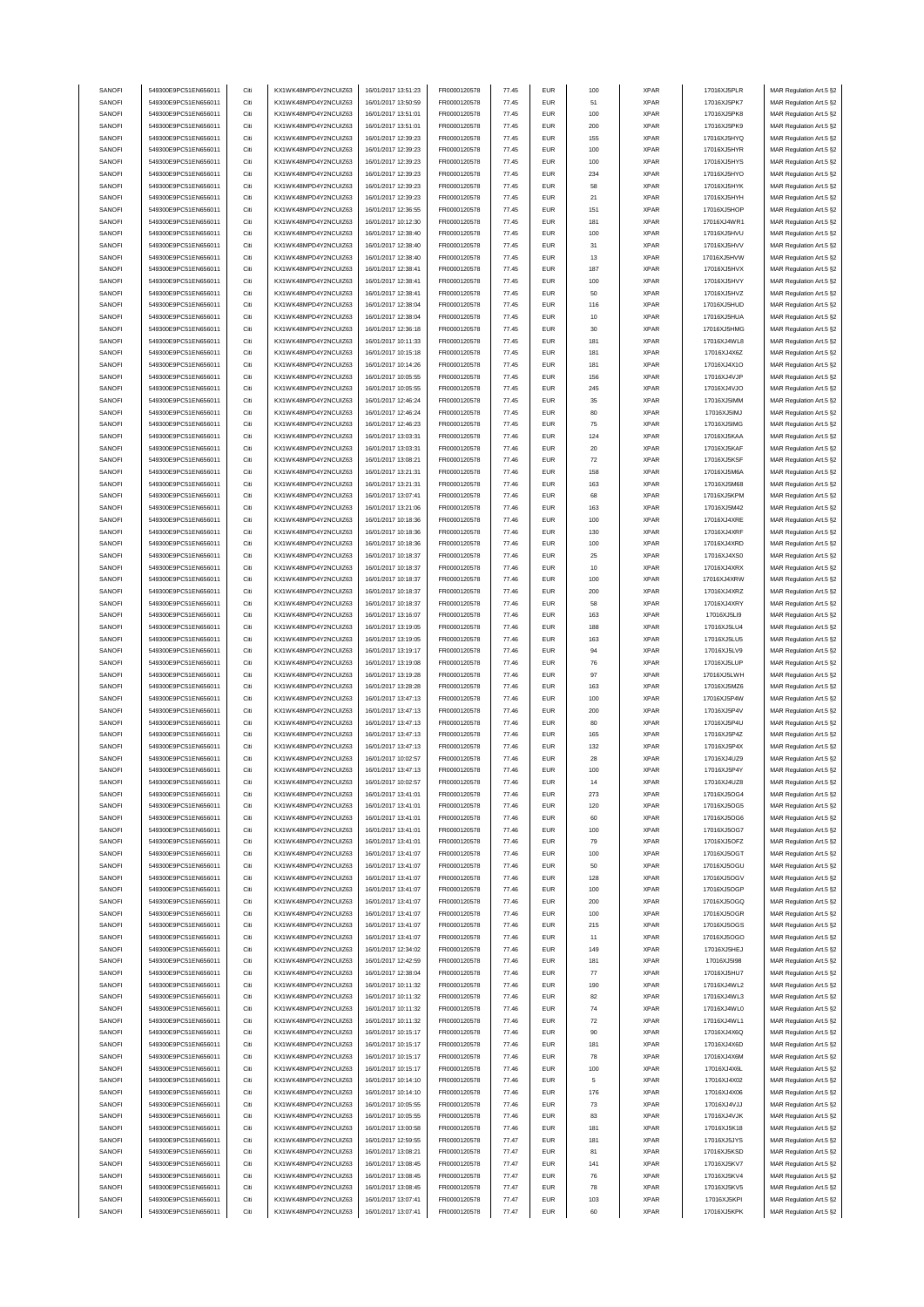| SANOFI           | 549300E9PC51EN656011                         | Citi         | KX1WK48MPD4Y2NCUIZ63                         | 16/01/2017 13:13:02                        | FR0000120578                 | 77.47          | <b>EUR</b>               | 99         | <b>XPAR</b>         | 17016XJ5LB6                | MAR Regulation Art.5 §2                            |
|------------------|----------------------------------------------|--------------|----------------------------------------------|--------------------------------------------|------------------------------|----------------|--------------------------|------------|---------------------|----------------------------|----------------------------------------------------|
|                  | 549300E9PC51EN656011                         | Citi         | KX1WK48MPD4Y2NCUIZ63                         | 16/01/2017 13:12:50                        | FR0000120578                 | 77.47          | <b>EUR</b>               | 163        | <b>XPAR</b>         | 17016XJ5LAB                | MAR Regulation Art.5 §2                            |
| SANOFI           |                                              |              |                                              |                                            |                              |                |                          |            |                     |                            |                                                    |
| SANOFI           | 549300E9PC51EN656011                         | Citi         | KX1WK48MPD4Y2NCUIZ63                         | 16/01/2017 13:16:00                        | FR0000120578                 | 77.47          | <b>EUR</b>               | 104        | <b>XPAR</b>         | 17016XJ5LHU                | MAR Regulation Art.5 §2                            |
| SANOFI           | 549300E9PC51EN656011                         | Citi         | KX1WK48MPD4Y2NCUIZ63                         | 16/01/2017 13:26:38                        | FR0000120578                 | 77.47          | <b>EUR</b>               | 163        | <b>XPAR</b>         | 17016XJ5MR7                | MAR Regulation Art.5 §2                            |
| SANOFI           | 549300E9PC51EN656011                         | Citi         | KX1WK48MPD4Y2NCLIIZ63                        | 16/01/2017 13:26:38                        | FR0000120578                 | 77.47          | <b>EUR</b>               | 163        | XPAR                | 17016XJ5MRB                | MAR Regulation Art.5 §2                            |
| SANOFI           | 549300E9PC51EN656011                         | Citi         | KX1WK48MPD4Y2NCUIZ63                         | 16/01/2017 13:26:38                        | FR0000120578                 | 77.47          | <b>EUR</b>               | 319        | <b>XPAR</b>         | 17016XJ5MRA                | MAR Regulation Art.5 §2                            |
| SANOFI           | 549300E9PC51EN656011                         | Citi         | KX1WK48MPD4Y2NCUIZ63                         | 16/01/2017 13:28:27                        | FR0000120578                 | 77.47          | <b>EUR</b>               | 160        | <b>XPAR</b>         | 17016XJ5MZ4                | MAR Regulation Art.5 §2                            |
|                  |                                              |              |                                              |                                            |                              |                |                          |            |                     |                            |                                                    |
| SANOFI           | 549300E9PC51EN656011                         | Citi         | KX1WK48MPD4Y2NCUIZ63                         | 16/01/2017 10:02:50                        | FR0000120578                 | 77.47          | <b>EUR</b>               | 86         | XPAR                | 17016XJ4UYP                | MAR Regulation Art.5 §2                            |
| SANOFI           | 549300E9PC51EN656011                         | Citi         | KX1WK48MPD4Y2NCUIZ63                         | 16/01/2017 13:43:45                        | FR0000120578                 | 77.47          | <b>EUR</b>               | 163        | <b>XPAR</b>         | 17016XJ5OQC                | MAR Regulation Art.5 §2                            |
| SANOFI           | 549300E9PC51EN656011                         | Citi         | KX1WK48MPD4Y2NCUIZ63                         | 16/01/2017 13:43:45                        | FR0000120578                 | 77.47          | <b>EUR</b>               | 446        | <b>XPAR</b>         | 17016XJ5OQE                | MAR Regulation Art.5 §2                            |
| SANOFI           | 549300E9PC51EN656011                         | Citi         | KX1WK48MPD4Y2NCUIZ63                         | 16/01/2017 13:44:31                        | FR0000120578                 | 77.47          | <b>EUR</b>               | 163        | <b>XPAR</b>         | 17016XJ5OT7                | MAR Regulation Art.5 §2                            |
| SANOFI           | 549300E9PC51EN656011                         | Citi         | KX1WK48MPD4Y2NCUIZ63                         | 16/01/2017 13:45:01                        | FR0000120578                 | 77.47          | <b>EUR</b>               | $77\,$     | <b>XPAR</b>         | 17016XJ5OV7                | MAR Regulation Art.5 §2                            |
|                  |                                              |              |                                              |                                            |                              |                |                          |            |                     |                            |                                                    |
| SANOFI           | 549300E9PC51EN656011                         | Citi         | KX1WK48MPD4Y2NCUIZ63                         | 16/01/2017 13:45:01                        | FR0000120578                 | 77.47          | <b>EUR</b>               | 71         | <b>XPAR</b>         | 17016XJ5OV4                | MAR Regulation Art.5 §2                            |
| SANOFI           | 549300E9PC51EN656011                         | Citi         | KX1WK48MPD4Y2NCUIZ63                         | 16/01/2017 13:43:07                        | FR0000120578                 | 77.47          | <b>EUR</b>               | 105        | <b>XPAR</b>         | 17016XJ5OO6                | MAR Regulation Art.5 §2                            |
| SANOFI           | 549300E9PC51EN656011                         | Citi         | KX1WK48MPD4Y2NCUIZ63                         | 16/01/2017 13:43:07                        | FR0000120578                 | 77.47          | <b>EUR</b>               | 159        | <b>XPAR</b>         | 17016XJ5OO7                | MAR Regulation Art.5 §2                            |
|                  |                                              |              |                                              |                                            |                              |                |                          |            |                     |                            |                                                    |
| SANOFI           | 549300E9PC51EN656011                         | Citi         | KX1WK48MPD4Y2NCUIZ63                         | 16/01/2017 13:43:07                        | FR0000120578                 | 77.47          | <b>EUR</b>               | 100        | <b>XPAR</b>         | 17016XJ5OO8                | MAR Regulation Art.5 §2                            |
| SANOFI           | 549300E9PC51EN656011                         | Citi         | KX1WK48MPD4Y2NCUIZ63                         | 16/01/2017 12:34:01                        | FR0000120578                 | 77.47          | <b>EUR</b>               | 181        | XPAR                | 17016XJ5HEI                | MAR Regulation Art.5 §2                            |
| SANOFI           | 549300E9PC51EN656011                         | Citi         | KX1WK48MPD4Y2NCUIZ63                         | 16/01/2017 12:42:53                        | FR0000120578                 | 77.47          | <b>EUR</b>               | 164        | <b>XPAR</b>         | 17016XJ5I8S                | MAR Regulation Art.5 §2                            |
| SANOFI           | 549300E9PC51EN656011                         | Citi         | KX1WK48MPD4Y2NCUIZ63                         | 16/01/2017 12:42:26                        | FR0000120578                 | 77.47          | <b>EUR</b>               | 137        | <b>XPAR</b>         | 17016XJ5I6R                | MAR Regulation Art.5 §2                            |
|                  |                                              | Citi         |                                              |                                            |                              |                |                          |            |                     |                            |                                                    |
| SANOFI           | 549300E9PC51EN656011                         |              | KX1WK48MPD4Y2NCUIZ63                         | 16/01/2017 12:42:26                        | FR0000120578                 | 77.47          | <b>EUR</b>               | 700        | <b>XPAR</b>         | 17016XJ5I6S                | MAR Regulation Art.5 §2                            |
| SANOFI           | 549300E9PC51EN656011                         | Citi         | KX1WK48MPD4Y2NCUIZ63                         | 16/01/2017 12:42:26                        | FR0000120578                 | 77.47          | <b>EUR</b>               | 100        | <b>XPAR</b>         | 17016XJ5I6T                | MAR Regulation Art.5 §2                            |
| SANOFI           | 549300E9PC51EN656011                         | Citi         | KX1WK48MPD4Y2NCUIZ63                         | 16/01/2017 12:42:26                        | FR0000120578                 | 77.47          | <b>EUR</b>               | 100        | <b>XPAR</b>         | 17016XJ5I6U                | MAR Regulation Art.5 §2                            |
| SANOFI           | 549300E9PC51EN656011                         | Citi         | KX1WK48MPD4Y2NCUIZ63                         | 16/01/2017 12:42:26                        | FR0000120578                 | 77.47          | <b>EUR</b>               | 64         | <b>XPAR</b>         | 17016XJ5I6V                | MAR Regulation Art.5 §2                            |
| SANOFI           | 549300E9PC51EN656011                         | Citi         | KX1WK48MPD4Y2NCUIZ63                         | 16/01/2017 12:42:26                        | FR0000120578                 | 77.47          | <b>EUR</b>               | 44         | XPAR                | 17016XJ5I6P                | MAR Regulation Art.5 §2                            |
|                  |                                              |              |                                              |                                            |                              |                |                          |            |                     |                            |                                                    |
| SANOFI           | 549300E9PC51EN656011                         | Citi         | KX1WK48MPD4Y2NCUIZ63                         | 16/01/2017 10:13:50                        | FR0000120578                 | 77.47          | <b>EUR</b>               | 118        | <b>XPAR</b>         | 17016XJ4WY8                | MAR Regulation Art.5 §2                            |
| SANOFI           | 549300E9PC51EN656011                         | Citi         | KX1WK48MPD4Y2NCUIZ63                         | 16/01/2017 10:13:50                        | FR0000120578                 | 77.47          | <b>EUR</b>               | 63         | XPAR                | 17016XJ4WYA                | MAR Regulation Art.5 §2                            |
| SANOFI           | 549300E9PC51EN656011                         | Citi         | KX1WK48MPD4Y2NCUIZ63                         | 16/01/2017 10:14:08                        | FR0000120578                 | 77.47          | <b>EUR</b>               | 70         | <b>XPAR</b>         | 17016XJ4WZV                | MAR Regulation Art.5 §2                            |
| SANOFI           | 549300E9PC51EN656011                         | Citi         | KX1WK48MPD4Y2NCUIZ63                         | 16/01/2017 10:13:05                        | FR0000120578                 | 77.47          | <b>EUR</b>               | 91         | XPAR                | 17016XJ4WUK                | MAR Regulation Art.5 §2                            |
|                  |                                              |              |                                              |                                            |                              |                |                          |            |                     |                            |                                                    |
| SANOFI           | 549300E9PC51EN656011                         | Citi         | KX1WK48MPD4Y2NCUIZ63                         | 16/01/2017 10:13:05                        | FR0000120578                 | 77.47          | <b>EUR</b>               | 93         | <b>XPAR</b>         | 17016XJ4WUL                | MAR Regulation Art.5 §2                            |
| SANOFI           | 549300E9PC51EN656011                         | Citi         | KX1WK48MPD4Y2NCUIZ63                         | 16/01/2017 10:13:05                        | FR0000120578                 | 77.47          | <b>EUR</b>               | 74         | <b>XPAR</b>         | 17016XJ4WUM                | MAR Regulation Art.5 §2                            |
| SANOFI           | 549300E9PC51EN656011                         | Citi         | KX1WK48MPD4Y2NCUIZ63                         | 16/01/2017 13:00:58                        | FR0000120578                 | 77.47          | <b>EUR</b>               | 150        | <b>XPAR</b>         | 17016XJ5K14                | MAR Regulation Art.5 §2                            |
| SANOFI           | 549300E9PC51EN656011                         | Citi         | KX1WK48MPD4Y2NCUIZ63                         | 16/01/2017 12:47:16                        | FR0000120578                 | 77.47          | <b>EUR</b>               | 32         | <b>XPAR</b>         | 17016XJ5IO1                | MAR Regulation Art.5 §2                            |
|                  |                                              |              | KX1WK48MPD4Y2NCUIZ63                         |                                            |                              |                |                          |            |                     |                            |                                                    |
| SANOFI           | 549300E9PC51EN656011                         | Citi         |                                              | 16/01/2017 12:47:26                        | FR0000120578                 | 77.47          | <b>EUR</b>               | 61         | XPAR                | 17016XJ5IOP                | MAR Regulation Art.5 §2                            |
| SANOFI           | 549300E9PC51EN656011                         | Citi         | KX1WK48MPD4Y2NCUIZ63                         | 16/01/2017 12:47:26                        | FR0000120578                 | 77.47          | <b>EUR</b>               | 50         | <b>XPAR</b>         | 17016XJ5IOQ                | MAR Regulation Art.5 §2                            |
| SANOFI           | 549300E9PC51EN656011                         | Citi         | KX1WK48MPD4Y2NCUIZ63                         | 16/01/2017 12:47:16                        | FR0000120578                 | 77.47          | <b>EUR</b>               | 94         | <b>XPAR</b>         | 17016XJ5INZ                | MAR Regulation Art.5 §2                            |
| SANOFI           | 549300E9PC51EN656011                         | Citi         | KX1WK48MPD4Y2NCUIZ63                         | 16/01/2017 12:59:55                        | FR0000120578                 | 77.48          | <b>EUR</b>               | 181        | <b>XPAR</b>         | 17016XJ5JYN                | MAR Regulation Art.5 §2                            |
|                  | 549300E9PC51EN656011                         | Citi         |                                              |                                            |                              | 77.48          | <b>EUR</b>               |            |                     |                            |                                                    |
| SANOFI           |                                              |              | KX1WK48MPD4Y2NCUIZ63                         | 16/01/2017 13:21:06                        | FR0000120578                 |                |                          | 163        | <b>XPAR</b>         | 17016XJ5M40                | MAR Regulation Art.5 §2                            |
| SANOFI           | 549300E9PC51EN656011                         | Citi         | KX1WK48MPD4Y2NCUIZ63                         | 16/01/2017 13:07:26                        | FR0000120578                 | 77.48          | <b>EUR</b>               | 163        | <b>XPAR</b>         | 17016XJ5KO8                | MAR Regulation Art.5 §2                            |
| SANOFI           | 549300E9PC51EN656011                         | Citi         | KX1WK48MPD4Y2NCUIZ63                         | 16/01/2017 13:14:49                        | FR0000120578                 | 77.48          | <b>EUR</b>               | 85         | <b>XPAR</b>         | 17016XJ5LEW                | MAR Regulation Art.5 §2                            |
| SANOFI           | 549300E9PC51EN656011                         | Citi         | KX1WK48MPD4Y2NCUIZ63                         | 16/01/2017 13:14:49                        | FR0000120578                 | 77.48          | <b>EUR</b>               | 78         | <b>XPAR</b>         | 17016XJ5LEX                | MAR Regulation Art.5 §2                            |
| SANOFI           | 549300E9PC51EN656011                         | Citi         | KX1WK48MPD4Y2NCUIZ63                         | 16/01/2017 13:15:20                        | FR0000120578                 | 77.48          | <b>EUR</b>               | 15         | <b>XPAR</b>         | 17016XJ5LGR                | MAR Regulation Art.5 §2                            |
|                  |                                              |              |                                              |                                            |                              |                |                          |            |                     |                            |                                                    |
| SANOFI           | 549300E9PC51EN656011                         | Citi         | KX1WK48MPD4Y2NCUIZ63                         | 16/01/2017 13:15:20                        | FR0000120578                 | 77.48          | <b>EUR</b>               | 50         | XPAR                | 17016XJ5LGQ                | MAR Regulation Art.5 §2                            |
| SANOFI           | 549300E9PC51EN656011                         | Citi         | KX1WK48MPD4Y2NCUIZ63                         | 16/01/2017 13:15:20                        | FR0000120578                 | 77.48          | <b>EUR</b>               | 59         | <b>XPAR</b>         | 17016XJ5LGO                | MAR Regulation Art.5 §2                            |
| SANOFI           | 549300E9PC51EN656011                         | Citi         | KX1WK48MPD4Y2NCUIZ63                         | 16/01/2017 13:15:20                        | FR0000120578                 | 77.48          | <b>EUR</b>               | 159        | XPAR                | 17016XJ5LGK                | MAR Regulation Art.5 §2                            |
| SANOFI           | 549300E9PC51EN656011                         | Citi         | KX1WK48MPD4Y2NCUIZ63                         | 16/01/2017 13:20:09                        | FR0000120578                 | 77.48          | EUR                      | 92         | <b>XPAR</b>         | 17016XJ5LZB                | MAR Regulation Art.5 §2                            |
| SANOFI           | 549300E9PC51EN656011                         | Citi         | KX1WK48MPD4Y2NCUIZ63                         | 16/01/2017 13:27:45                        | FR0000120578                 | 77.48          | <b>EUR</b>               | 163        | <b>XPAR</b>         | 17016XJ5MXR                |                                                    |
|                  |                                              |              |                                              |                                            |                              |                |                          |            |                     |                            | MAR Regulation Art.5 §2                            |
| SANOFI           | 549300E9PC51EN656011                         | Citi         | KX1WK48MPD4Y2NCUIZ63                         | 16/01/2017 13:47:00                        | FR0000120578                 | 77.48          | <b>EUR</b>               | 88         | <b>XPAR</b>         | 17016XJ5P43                | MAR Regulation Art.5 §2                            |
| SANOFI           | 549300E9PC51EN656011                         | Citi         | KX1WK48MPD4Y2NCUIZ63                         | 16/01/2017 13:47:00                        | FR0000120578                 | 77.48          | <b>EUR</b>               | 75         | <b>XPAR</b>         | 17016XJ5P46                | MAR Regulation Art.5 §2                            |
| SANOFI           | 549300E9PC51EN656011                         | Citi         | KX1WK48MPD4Y2NCUIZ63                         | 16/01/2017 13:44:26                        | FR0000120578                 | 77.48          | <b>EUR</b>               | 17         | XPAR                | 17016XJ5OST                | MAR Regulation Art.5 §2                            |
| SANOFI           |                                              | Citi         |                                              |                                            | FR0000120578                 |                | <b>EUR</b>               | 146        | <b>XPAR</b>         |                            |                                                    |
|                  | 549300E9PC51EN656011                         |              | KX1WK48MPD4Y2NCUIZ63                         | 16/01/2017 13:44:26                        |                              | 77.48          |                          |            |                     | 17016XJ5OSX                | MAR Regulation Art.5 §2                            |
| SANOFI           | 549300E9PC51EN656011                         | Citi         | KX1WK48MPD4Y2NCUIZ63                         | 16/01/2017 13:43:45                        | FR0000120578                 | 77.48          | <b>EUR</b>               | 163        | XPAR                | 17016XJ5OQ9                | MAR Regulation Art.5 §2                            |
| SANOFI           | 549300E9PC51EN656011                         | Citi         | KX1WK48MPD4Y2NCUIZ63                         | 16/01/2017 12:33:53                        | FR0000120578                 | 77.48          | <b>EUR</b>               | 79         | <b>XPAR</b>         | 17016XJ5HDZ                | MAR Regulation Art.5 §2                            |
| SANOFI           |                                              |              |                                              |                                            |                              |                |                          |            |                     |                            |                                                    |
|                  | 549300E9PC51EN656011                         | Citi         |                                              |                                            |                              |                | <b>EUR</b>               |            |                     |                            |                                                    |
|                  |                                              |              | KX1WK48MPD4Y2NCUIZ63                         | 16/01/2017 12:33:08                        | FR0000120578                 | 77.48          |                          | 181        | XPAR                | 17016XJ5HAG                | MAR Regulation Art.5 §2                            |
| SANOFI           | 549300E9PC51EN656011                         | Citi         | KX1WK48MPD4Y2NCUIZ63                         | 16/01/2017 13:44:50                        | FR0000120578                 | 77.48          | <b>EUR</b>               | 163        | <b>XPAR</b>         | 17016XJ5OUA                | MAR Regulation Art.5 §2                            |
| SANOFI           | 549300E9PC51EN656011                         | Citi         | KX1WK48MPD4Y2NCUIZ63                         | 16/01/2017 12:28:15                        | FR0000120578                 | 77.48          | <b>EUR</b>               | $\sqrt{2}$ | <b>XPAR</b>         | 17016XJ5GLN                | MAR Regulation Art.5 §2                            |
| SANOFI           | 549300E9PC51EN656011                         | Citi         | KX1WK48MPD4Y2NCUIZ63                         | 16/01/2017 10:13:43                        | FR0000120578                 | 77.48          | <b>EUR</b>               | 21         | <b>XPAR</b>         | 17016XJ4WXJ                | MAR Regulation Art.5 §2                            |
| SANOFI           | 549300E9PC51EN656011                         | Citi         | KX1WK48MPD4Y2NCUIZ63                         | 16/01/2017 10:13:43                        | FR0000120578                 | 77.48          | <b>EUR</b>               | 444        | <b>XPAR</b>         | 17016XJ4WXL                | MAR Regulation Art.5 §2                            |
|                  |                                              |              |                                              |                                            |                              |                |                          |            |                     |                            |                                                    |
| SANOFI           | 549300E9PC51EN656011                         | Citi         | KX1WK48MPD4Y2NCUIZ63                         | 16/01/2017 10:21:19                        | FR0000120578                 | 77.48          | <b>EUR</b>               | 85         | XPAR                | 17016XJ4Y9N                | MAR Regulation Art.5 §2                            |
| SANOFI           | 549300E9PC51EN656011                         |              | KX1WK48MPD4Y2NCLIIZ63                        | 16/01/2017 12:47:16                        | FR0000120578                 | 77.48          | FUR                      | 50         | <b>XPAR</b>         | 17016XJ5IO6                | MAR Regulation Art 5 82                            |
| SANOFI           | 549300E9PC51EN656011                         | Citi         | KX1WK48MPD4Y2NCUIZ63                         | 16/01/2017 12:47:16                        | FR0000120578                 | 77.48          | <b>EUR</b>               | 200        | <b>XPAR</b>         | 17016XJ5IO7                | MAR Regulation Art.5 §2                            |
| SANOFI           | 549300E9PC51EN656011                         | Citi         | KX1WK48MPD4Y2NCUIZ63                         | 16/01/2017 12:47:16                        | FR0000120578                 | 77.48          | <b>EUR</b>               | 100        | <b>XPAR</b>         | 17016XJ5IO8                | MAR Regulation Art.5 §2                            |
|                  | 549300E9PC51EN656011                         |              | KX1WK48MPD4Y2NCUIZ63                         | 16/01/2017 12:47:16                        |                              |                |                          | 100        |                     |                            |                                                    |
| SANOFI           |                                              | Citi         |                                              |                                            | FR0000120578                 | 77.48          | <b>EUR</b>               |            | <b>XPAR</b>         | 17016XJ5IO9                | MAR Regulation Art.5 §2                            |
| SANOFI           | 549300E9PC51EN656011                         | Citi         | KX1WK48MPD4Y2NCUIZ63                         | 16/01/2017 12:47:16                        | FR0000120578                 | 77.48          | <b>EUR</b>               | 100        | <b>XPAR</b>         | 17016XJ5IO2                | MAR Regulation Art.5 §2                            |
| SANOFI           | 549300E9PC51EN656011                         | Citi         | KX1WK48MPD4Y2NCUIZ63                         | 16/01/2017 12:47:16                        | FR0000120578                 | 77.48          | <b>EUR</b>               | 200        | <b>XPAR</b>         | 17016XJ5IO3                | MAR Regulation Art.5 §2                            |
| SANOFI           | 549300E9PC51EN656011                         | Citi         | KX1WK48MPD4Y2NCUIZ63                         | 16/01/2017 12:47:16                        | FR0000120578                 | 77.48          | <b>EUR</b>               | 100        | <b>XPAR</b>         | 17016XJ5IO4                | MAR Regulation Art.5 §2                            |
| SANOFI           | 549300E9PC51EN656011                         | Citi         | KX1WK48MPD4Y2NCUIZ63                         | 16/01/2017 12:47:16                        | FR0000120578                 | 77.48          | <b>EUR</b>               | 104        | <b>XPAR</b>         | 17016XJ5IO5                | MAR Regulation Art.5 §2                            |
| SANOFI           | 549300E9PC51EN656011                         | Citi         | KX1WK48MPD4Y2NCUIZ63                         | 16/01/2017 12:47:16                        | FR0000120578                 | 77.48          | <b>EUR</b>               | 164        | <b>XPAR</b>         | 17016XJ5IOA                | MAR Regulation Art.5 §2                            |
|                  |                                              |              |                                              |                                            |                              | 77.49          |                          |            |                     |                            |                                                    |
| SANOFI           | 549300E9PC51EN656011                         | Citi         | KX1WK48MPD4Y2NCUIZ63                         | 16/01/2017 12:57:46                        | FR0000120578                 |                | <b>EUR</b>               | 170        | <b>XPAR</b>         | 17016XJ5JS7                | MAR Regulation Art.5 §2                            |
| SANOFI           | 549300E9PC51EN656011                         | Citi         | KX1WK48MPD4Y2NCUIZ63                         | 16/01/2017 12:59:53                        | FR0000120578                 | 77.49          | <b>EUR</b>               | 63         | <b>XPAR</b>         | 17016XJ5JY1                | MAR Regulation Art.5 §2                            |
| SANOFI           | 549300E9PC51EN656011                         | Citi         | KX1WK48MPD4Y2NCUIZ63                         | 16/01/2017 12:59:39                        | FR0000120578                 | 77.49          | <b>EUR</b>               | 56         | <b>XPAR</b>         | 17016XJ5JX6                | MAR Regulation Art.5 §2                            |
| SANOFI           | 549300E9PC51EN656011                         | Citi         | KX1WK48MPD4Y2NCUIZ63                         | 16/01/2017 12:59:39                        | FR0000120578                 | 77.49          | <b>EUR</b>               | 97         | <b>XPAR</b>         | 17016XJ5JX7                | MAR Regulation Art.5 §2                            |
|                  |                                              |              | KX1WK48MPD4Y2NCUIZ63                         |                                            |                              |                |                          |            |                     |                            |                                                    |
| SANOFI           | 549300E9PC51EN656011                         | Citi         |                                              | 16/01/2017 12:59:15                        | FR0000120578                 | 77.49          | <b>EUR</b>               | 181        | <b>XPAR</b>         | 17016XJ5JVJ                | MAR Regulation Art.5 §2                            |
| SANOFI           | 549300E9PC51EN656011                         | Citi         | KX1WK48MPD4Y2NCUIZ63                         | 16/01/2017 12:59:16                        | FR0000120578                 | 77.49          | <b>EUR</b>               | 51         | <b>XPAR</b>         | 17016XJ5JVO                | MAR Regulation Art.5 §2                            |
| SANOFI           | 549300E9PC51EN656011                         | Citi         | KX1WK48MPD4Y2NCUIZ63                         | 16/01/2017 12:59:39                        | FR0000120578                 | 77.49          | <b>EUR</b>               | 28         | <b>XPAR</b>         | 17016XJ5JX1                | MAR Regulation Art.5 §2                            |
| SANOFI           | 549300E9PC51EN656011                         | Citi         | KX1WK48MPD4Y2NCUIZ63                         | 16/01/2017 13:20:59                        | FR0000120578                 | 77.49          | <b>EUR</b>               | 76         | <b>XPAR</b>         | 17016XJ5M3N                | MAR Regulation Art.5 §2                            |
| SANOFI           | 549300E9PC51EN656011                         | Citi         | KX1WK48MPD4Y2NCUIZ63                         |                                            |                              | 77.49          | <b>EUR</b>               | 87         | <b>XPAR</b>         |                            |                                                    |
|                  |                                              |              |                                              | 16/01/2017 13:20:59                        | FR0000120578                 |                |                          |            |                     | 17016XJ5M3M                | MAR Regulation Art.5 §2                            |
| SANOFI           | 549300E9PC51EN656011                         | Citi         | KX1WK48MPD4Y2NCUIZ63                         | 16/01/2017 13:20:42                        | FR0000120578                 | 77.49          | <b>EUR</b>               | 36         | <b>XPAR</b>         | 17016XJ5M2N                | MAR Regulation Art.5 §2                            |
| SANOFI           | 549300E9PC51EN656011                         | Citi         | KX1WK48MPD4Y2NCUIZ63                         | 16/01/2017 13:20:42                        | FR0000120578                 | 77.49          | <b>EUR</b>               | 40         | <b>XPAR</b>         | 17016XJ5M2Q                | MAR Regulation Art.5 §2                            |
| SANOFI           | 549300E9PC51EN656011                         | Citi         | KX1WK48MPD4Y2NCUIZ63                         | 16/01/2017 13:20:25                        | FR0000120578                 | 77.49          | <b>EUR</b>               | 47         | <b>XPAR</b>         | 17016XJ5M0E                | MAR Regulation Art.5 §2                            |
| SANOFI           | 549300E9PC51EN656011                         | Citi         | KX1WK48MPD4Y2NCUIZ63                         | 16/01/2017 13:20:25                        | FR0000120578                 | 77.49          | <b>EUR</b>               | 46         | <b>XPAR</b>         | 17016XJ5M0K                | MAR Regulation Art.5 §2                            |
|                  |                                              |              |                                              |                                            |                              |                |                          |            |                     |                            |                                                    |
| SANOFI           | 549300E9PC51EN656011                         | Citi         | KX1WK48MPD4Y2NCUIZ63                         | 16/01/2017 13:07:15                        | FR0000120578                 | 77.49          | <b>EUR</b>               | 121        | <b>XPAR</b>         | 17016XJ5KNM                | MAR Regulation Art.5 §2                            |
| SANOFI           | 549300E9PC51EN656011                         | Citi         | KX1WK48MPD4Y2NCUIZ63                         | 16/01/2017 13:20:25                        | FR0000120578                 | 77.49          | <b>EUR</b>               | 74         | <b>XPAR</b>         | 17016XJ5M0N                | MAR Regulation Art.5 §2                            |
| SANOFI           | 549300E9PC51EN656011                         | Citi         | KX1WK48MPD4Y2NCUIZ63                         | 16/01/2017 13:07:15                        | FR0000120578                 | 77.49          | <b>EUR</b>               | 42         | <b>XPAR</b>         | 17016XJ5KNI                | MAR Regulation Art.5 §2                            |
| SANOFI           | 549300E9PC51EN656011                         | Citi         | KX1WK48MPD4Y2NCUIZ63                         | 16/01/2017 13:20:25                        | FR0000120578                 | 77.49          | <b>EUR</b>               | 79         | <b>XPAR</b>         | 17016XJ5M0S                | MAR Regulation Art.5 §2                            |
|                  |                                              | Citi         |                                              |                                            |                              |                |                          |            |                     |                            |                                                    |
| SANOFI           | 549300E9PC51EN656011                         |              | KX1WK48MPD4Y2NCUIZ63                         | 16/01/2017 13:20:25                        | FR0000120578                 | 77.49          | <b>EUR</b>               | 170        | <b>XPAR</b>         | 17016XJ5M0P                | MAR Regulation Art.5 §2                            |
| SANOFI           | 549300E9PC51EN656011                         | Citi         | KX1WK48MPD4Y2NCUIZ63                         | 16/01/2017 13:07:15                        | FR0000120578                 | 77.49          | <b>EUR</b>               | 353        | <b>XPAR</b>         | 17016XJ5KNQ                | MAR Regulation Art.5 §2                            |
| SANOFI           | 549300E9PC51EN656011                         | Citi         | KX1WK48MPD4Y2NCUIZ63                         | 16/01/2017 13:07:15                        | FR0000120578                 | 77.49          | <b>EUR</b>               | 100        | <b>XPAR</b>         | 17016XJ5KNR                | MAR Regulation Art.5 §2                            |
| SANOFI           | 549300E9PC51EN656011                         | Citi         | KX1WK48MPD4Y2NCUIZ63                         | 16/01/2017 13:14:42                        | FR0000120578                 | 77.49          | <b>EUR</b>               | 129        | <b>XPAR</b>         | 17016XJ5LDX                | MAR Regulation Art.5 §2                            |
| SANOFI           | 549300E9PC51EN656011                         | Citi         | KX1WK48MPD4Y2NCUIZ63                         | 16/01/2017 13:14:42                        | FR0000120578                 | 77.49          | <b>EUR</b>               | 58         | <b>XPAR</b>         | 17016XJ5LDV                |                                                    |
|                  |                                              |              |                                              |                                            |                              |                |                          |            |                     |                            | MAR Regulation Art.5 §2                            |
| SANOFI           | 549300E9PC51EN656011                         | Citi         | KX1WK48MPD4Y2NCUIZ63                         | 16/01/2017 13:14:42                        | FR0000120578                 | 77.49          | <b>EUR</b>               | 100        | <b>XPAR</b>         | 17016XJ5LE5                | MAR Regulation Art.5 §2                            |
| SANOFI           | 549300E9PC51EN656011                         | Citi         | KX1WK48MPD4Y2NCUIZ63                         | 16/01/2017 13:14:42                        | FR0000120578                 | 77.49          | <b>EUR</b>               | 100        | <b>XPAR</b>         | 17016XJ5LE6                | MAR Regulation Art.5 §2                            |
| SANOFI           | 549300E9PC51EN656011                         | Citi         | KX1WK48MPD4Y2NCUIZ63                         | 16/01/2017 13:14:42                        | FR0000120578                 | 77.49          | <b>EUR</b>               | 129        | <b>XPAR</b>         | 17016XJ5LE2                | MAR Regulation Art.5 §2                            |
| SANOFI           | 549300E9PC51EN656011                         | Citi         | KX1WK48MPD4Y2NCUIZ63                         | 16/01/2017 13:14:42                        | FR0000120578                 | 77.49          | <b>EUR</b>               | 165        | <b>XPAR</b>         | 17016XJ5LE4                | MAR Regulation Art.5 §2                            |
|                  |                                              |              |                                              |                                            |                              |                |                          |            |                     |                            |                                                    |
| SANOFI<br>SANOFI | 549300E9PC51EN656011<br>549300E9PC51EN656011 | Citi<br>Citi | KX1WK48MPD4Y2NCUIZ63<br>KX1WK48MPD4Y2NCUIZ63 | 16/01/2017 10:22:48<br>16/01/2017 13:27:44 | FR0000120578<br>FR0000120578 | 77.49<br>77.49 | <b>EUR</b><br><b>EUR</b> | 111<br>6   | <b>XPAR</b><br>XPAR | 17016XJ4YIH<br>17016XJ5MXP | MAR Regulation Art.5 §2<br>MAR Regulation Art.5 §2 |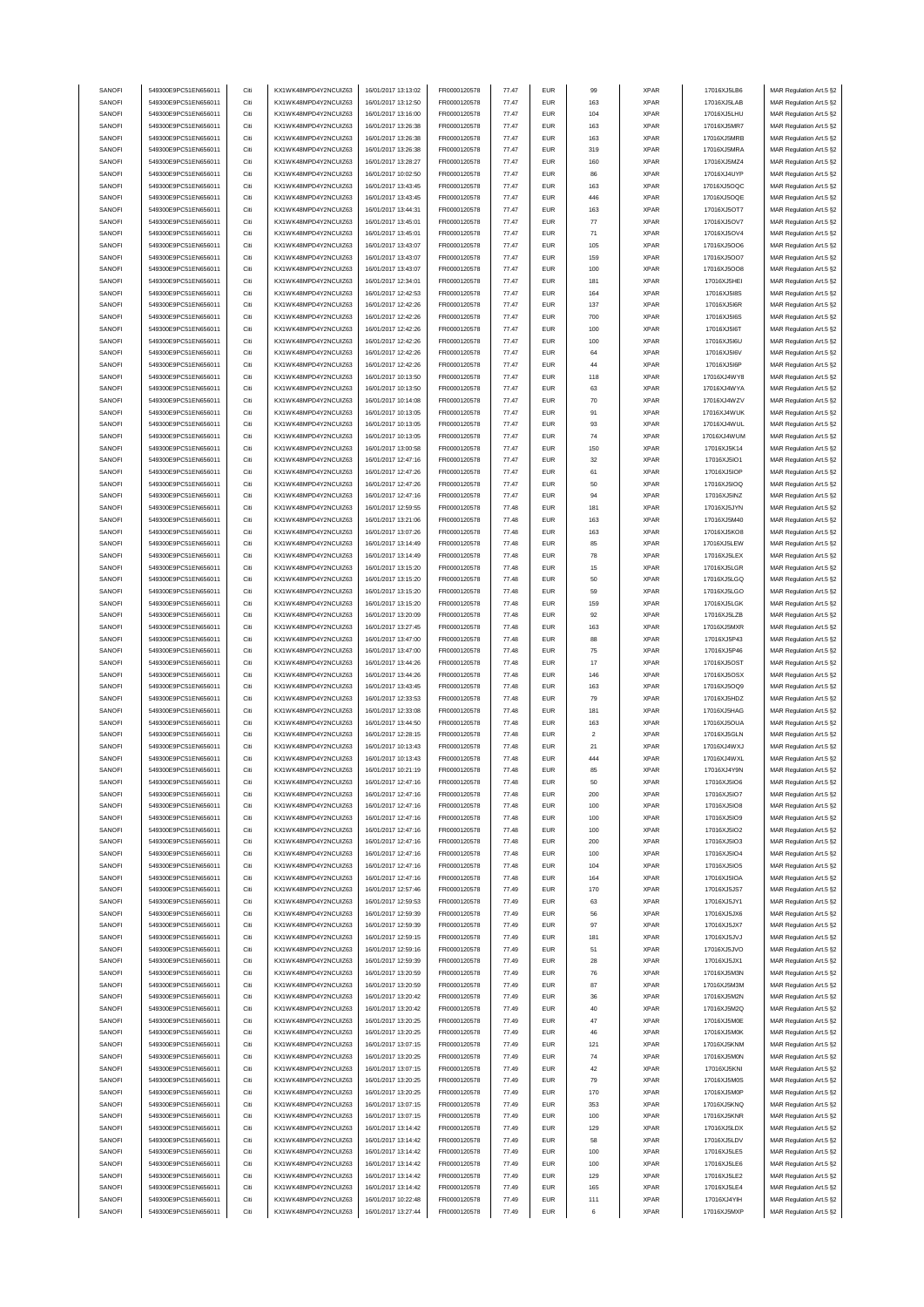| SANOFI           | 549300E9PC51EN656011                         | Citi         | KX1WK48MPD4Y2NCUIZ63                         | 16/01/2017 13:27:44                        | FR0000120578                 | 77.49          | <b>EUR</b>               | 46                 | <b>XPAR</b>         | 17016XJ5MXO                | MAR Regulation Art.5 §2                            |
|------------------|----------------------------------------------|--------------|----------------------------------------------|--------------------------------------------|------------------------------|----------------|--------------------------|--------------------|---------------------|----------------------------|----------------------------------------------------|
| SANOFI           | 549300E9PC51EN656011                         | Citi         | KX1WK48MPD4Y2NCUIZ63                         | 16/01/2017 13:27:44                        |                              | 77.49          | <b>EUR</b>               | 40                 | <b>XPAR</b>         |                            |                                                    |
|                  |                                              |              |                                              |                                            | FR0000120578                 |                |                          |                    |                     | 17016XJ5MXI                | MAR Regulation Art.5 §2                            |
| SANOFI           | 549300E9PC51EN656011                         | Citi         | KX1WK48MPD4Y2NCUIZ63                         | 16/01/2017 13:27:44                        | FR0000120578                 | 77.49          | <b>EUR</b>               | 71                 | <b>XPAR</b>         | 17016XJ5MXM                | MAR Regulation Art.5 §2                            |
| SANOFI           | 549300E9PC51EN656011                         | Citi         | KX1WK48MPD4Y2NCUIZ63                         | 16/01/2017 12:33:06                        | FR0000120578                 | 77.49          | <b>EUR</b>               | 75                 | XPAR                | 17016XJ5HAD                | MAR Regulation Art.5 §2                            |
| SANOFI           | 549300E9PC51EN656011                         | Citi         | KX1WK48MPD4Y2NCLIIZ63                        | 16/01/2017 12:30:44                        | FR0000120578                 | 77.49          | <b>EUR</b>               | 106                | XPAR                | 17016XJ5GZ5                | MAR Regulation Art.5 §2                            |
| SANOFI           | 549300E9PC51EN656011                         | Citi         | KX1WK48MPD4Y2NCUIZ63                         | 16/01/2017 12:28:44                        | FR0000120578                 | 77.49          | <b>EUR</b>               | 100                | <b>XPAR</b>         | 17016XJ5GNR                | MAR Regulation Art.5 §2                            |
| SANOFI           | 549300E9PC51EN656011                         | Citi         | KX1WK48MPD4Y2NCUIZ63                         | 16/01/2017 12:28:45                        | FR0000120578                 | 77.49          | <b>EUR</b>               | 100                | <b>XPAR</b>         | 17016XJ5GNX                | MAR Regulation Art.5 §2                            |
|                  | 549300E9PC51EN656011                         |              |                                              |                                            |                              |                |                          |                    |                     |                            |                                                    |
| SANOFI           |                                              | Citi         | KX1WK48MPD4Y2NCUIZ63                         | 16/01/2017 12:28:45                        | FR0000120578                 | 77.49          | <b>EUR</b>               | 282                | XPAR                | 17016XJ5GNW                | MAR Regulation Art.5 §2                            |
| SANOFI           | 549300E9PC51EN656011                         | Citi         | KX1WK48MPD4Y2NCUIZ63                         | 16/01/2017 12:28:45                        | FR0000120578                 | 77.49          | <b>EUR</b>               | 165                | <b>XPAR</b>         | 17016XJ5GNY                | MAR Regulation Art.5 §2                            |
| SANOFI           | 549300E9PC51EN656011                         | Citi         | KX1WK48MPD4Y2NCUIZ63                         | 16/01/2017 12:28:45                        | FR0000120578                 | 77.49          | <b>EUR</b>               | 45                 | <b>XPAR</b>         | 17016XJ5GNV                | MAR Regulation Art.5 §2                            |
| SANOFI           | 549300E9PC51EN656011                         | Citi         | KX1WK48MPD4Y2NCUIZ63                         | 16/01/2017 12:29:02                        | FR0000120578                 | 77.49          | <b>EUR</b>               | 98                 | <b>XPAR</b>         | 17016XJ5GPD                | MAR Regulation Art.5 §2                            |
| SANOFI           | 549300E9PC51EN656011                         | Citi         | KX1WK48MPD4Y2NCUIZ63                         | 16/01/2017 12:29:02                        | FR0000120578                 | 77.49          | <b>EUR</b>               | 12                 | <b>XPAR</b>         | 17016XJ5GPE                | MAR Regulation Art.5 §2                            |
|                  |                                              |              |                                              |                                            |                              |                |                          |                    |                     |                            |                                                    |
| SANOFI           | 549300E9PC51EN656011                         | Citi         | KX1WK48MPD4Y2NCUIZ63                         | 16/01/2017 12:29:02                        | FR0000120578                 | 77.49          | <b>EUR</b>               | 36                 | <b>XPAR</b>         | 17016XJ5GPF                | MAR Regulation Art.5 §2                            |
| SANOFI           | 549300E9PC51EN656011                         | Citi         | KX1WK48MPD4Y2NCUIZ63                         | 16/01/2017 12:29:02                        | FR0000120578                 | 77.49          | <b>EUR</b>               | 32                 | <b>XPAR</b>         | 17016XJ5GPG                | MAR Regulation Art.5 §2                            |
| SANOFI           | 549300E9PC51EN656011                         | Citi         | KX1WK48MPD4Y2NCUIZ63                         | 16/01/2017 12:29:02                        | FR0000120578                 | 77.49          | <b>EUR</b>               | 32                 | <b>XPAR</b>         | 17016XJ5GPH                | MAR Regulation Art.5 §2                            |
|                  |                                              |              |                                              |                                            |                              |                |                          |                    |                     |                            |                                                    |
| SANOFI           | 549300E9PC51EN656011                         | Citi         | KX1WK48MPD4Y2NCUIZ63                         | 16/01/2017 12:29:02                        | FR0000120578                 | 77.49          | <b>EUR</b>               | 96                 | <b>XPAR</b>         | 17016XJ5GPI                | MAR Regulation Art.5 §2                            |
| SANOFI           | 549300E9PC51EN656011                         | Citi         | KX1WK48MPD4Y2NCUIZ63                         | 16/01/2017 12:28:42                        | FR0000120578                 | 77.49          | <b>EUR</b>               | 94                 | XPAR                | 17016XJ5GN7                | MAR Regulation Art.5 §2                            |
| SANOFI           | 549300E9PC51EN656011                         | Citi         | KX1WK48MPD4Y2NCUIZ63                         | 16/01/2017 12:28:42                        | FR0000120578                 | 77.49          | <b>EUR</b>               | 87                 | <b>XPAR</b>         | 17016XJ5GN8                | MAR Regulation Art.5 §2                            |
| SANOFI           | 549300E9PC51EN656011                         | Citi         | KX1WK48MPD4Y2NCUIZ63                         | 16/01/2017 10:13:34                        | FR0000120578                 | 77.49          | <b>EUR</b>               | 11                 | <b>XPAR</b>         | 17016XJ4WWB                | MAR Regulation Art.5 §2                            |
|                  |                                              | Citi         |                                              |                                            |                              |                |                          |                    |                     |                            |                                                    |
| SANOFI           | 549300E9PC51EN656011                         |              | KX1WK48MPD4Y2NCUIZ63                         | 16/01/2017 10:13:34                        | FR0000120578                 | 77.49          | <b>EUR</b>               | 100                | <b>XPAR</b>         | 17016XJ4WWK                | MAR Regulation Art.5 §2                            |
| SANOFI           | 549300E9PC51EN656011                         | Citi         | KX1WK48MPD4Y2NCUIZ63                         | 16/01/2017 10:13:34                        | FR0000120578                 | 77.49          | <b>EUR</b>               | 14                 | XPAR                | 17016XJ4WWL                | MAR Regulation Art.5 §2                            |
| SANOFI           | 549300E9PC51EN656011                         | Citi         | KX1WK48MPD4Y2NCUIZ63                         | 16/01/2017 10:13:34                        | FR0000120578                 | 77.49          | <b>EUR</b>               | 18                 | <b>XPAR</b>         | 17016XJ4WWG                | MAR Regulation Art.5 §2                            |
| SANOFI           | 549300E9PC51EN656011                         | Citi         | KX1WK48MPD4Y2NCUIZ63                         | 16/01/2017 10:13:34                        | FR0000120578                 | 77.49          | <b>EUR</b>               | 47                 | <b>XPAR</b>         | 17016XJ4WWI                | MAR Regulation Art.5 §2                            |
| SANOFI           | 549300E9PC51EN656011                         | Citi         | KX1WK48MPD4Y2NCUIZ63                         | 16/01/2017 10:21:18                        | FR0000120578                 | 77.49          | <b>EUR</b>               | $\overline{1}$     | XPAR                | 17016XJ4Y9C                | MAR Regulation Art.5 §2                            |
|                  |                                              |              |                                              |                                            |                              |                |                          |                    |                     |                            |                                                    |
| SANOFI           | 549300E9PC51EN656011                         | Citi         | KX1WK48MPD4Y2NCUIZ63                         | 16/01/2017 10:13:34                        | FR0000120578                 | 77.49          | <b>EUR</b>               | 178                | <b>XPAR</b>         | 17016XJ4WWE                | MAR Regulation Art.5 §2                            |
| SANOFI           | 549300E9PC51EN656011                         | Citi         | KX1WK48MPD4Y2NCUIZ63                         | 16/01/2017 10:13:34                        | FR0000120578                 | 77.49          | <b>EUR</b>               | 180                | XPAR                | 17016XJ4WWF                | MAR Regulation Art.5 §2                            |
| SANOFI           | 549300E9PC51EN656011                         | Citi         | KX1WK48MPD4Y2NCUIZ63                         | 16/01/2017 10:21:18                        | FR0000120578                 | 77.49          | <b>EUR</b>               | 180                | <b>XPAR</b>         | 17016XJ4Y98                | MAR Regulation Art.5 §2                            |
| SANOFI           | 549300E9PC51EN656011                         | Citi         | KX1WK48MPD4Y2NCUIZ63                         | 16/01/2017 12:57:42                        | FR0000120578                 | 77.50          | <b>EUR</b>               | 181                | XPAR                | 17016XJ5JS5                | MAR Regulation Art.5 §2                            |
|                  |                                              |              | KX1WK48MPD4Y2NCUIZ63                         | 16/01/2017 12:58:31                        |                              |                |                          |                    |                     |                            |                                                    |
| SANOFI           | 549300E9PC51EN656011                         | Citi         |                                              |                                            | FR0000120578                 | 77.50          | <b>EUR</b>               | 181                | <b>XPAR</b>         | 17016XJ5JTE                | MAR Regulation Art.5 §2                            |
| SANOFI           | 549300E9PC51EN656011                         | Citi         | KX1WK48MPD4Y2NCUIZ63                         | 16/01/2017 13:06:21                        | FR0000120578                 | 77.50          | <b>EUR</b>               | 184                | <b>XPAR</b>         | 17016XJ5KK6                | MAR Regulation Art.5 §2                            |
| SANOFI           | 549300E9PC51EN656011                         | Citi         | KX1WK48MPD4Y2NCUIZ63                         | 16/01/2017 13:06:21                        | FR0000120578                 | 77.50          | <b>EUR</b>               | 114                | <b>XPAR</b>         | 17016XJ5KK4                | MAR Regulation Art.5 §2                            |
| SANOFI           | 549300E9PC51EN656011                         | Citi         | KX1WK48MPD4Y2NCUIZ63                         | 16/01/2017 13:06:21                        | FR0000120578                 | 77.50          | <b>EUR</b>               | 150                | <b>XPAR</b>         | 17016XJ5KK5                | MAR Regulation Art.5 §2                            |
| SANOFI           | 549300E9PC51EN656011                         | Citi         | KX1WK48MPD4Y2NCUIZ63                         | 16/01/2017 13:06:21                        | FR0000120578                 | 77.50          | <b>EUR</b>               | 141                | XPAR                | 17016XJ5KK1                | MAR Regulation Art.5 §2                            |
|                  |                                              |              |                                              |                                            |                              |                |                          |                    |                     |                            |                                                    |
| SANOFI           | 549300E9PC51EN656011                         | Citi         | KX1WK48MPD4Y2NCUIZ63                         | 16/01/2017 13:06:21                        | FR0000120578                 | 77.50          | <b>EUR</b>               | 71                 | <b>XPAR</b>         | 17016XJ5KK3                | MAR Regulation Art.5 §2                            |
| SANOFI           | 549300E9PC51EN656011                         | Citi         | KX1WK48MPD4Y2NCUIZ63                         | 16/01/2017 13:06:57                        | FR0000120578                 | 77.50          | <b>EUR</b>               | 84                 | <b>XPAR</b>         | 17016XJ5KMB                | MAR Regulation Art.5 §2                            |
| SANOFI           | 549300E9PC51EN656011                         | Citi         | KX1WK48MPD4Y2NCUIZ63                         | 16/01/2017 13:20:30                        | FR0000120578                 | 77.50          | <b>EUR</b>               | 139                | <b>XPAR</b>         | 17016XJ5M19                | MAR Regulation Art.5 §2                            |
| SANOFI           | 549300E9PC51EN656011                         | Citi         | KX1WK48MPD4Y2NCUIZ63                         | 16/01/2017 10:22:34                        | FR0000120578                 | 77.50          | <b>EUR</b>               | 81                 | <b>XPAR</b>         | 17016XJ4YHD                |                                                    |
|                  |                                              |              |                                              |                                            |                              |                |                          |                    |                     |                            | MAR Regulation Art.5 §2                            |
| SANOFI           | 549300E9PC51EN656011                         | Citi         | KX1WK48MPD4Y2NCUIZ63                         | 16/01/2017 10:22:34                        | FR0000120578                 | 77.50          | <b>EUR</b>               | 100                | <b>XPAR</b>         | 17016XJ4YHB                | MAR Regulation Art.5 §2                            |
| SANOFI           | 549300E9PC51EN656011                         | Citi         | KX1WK48MPD4Y2NCUIZ63                         | 16/01/2017 10:22:30                        | FR0000120578                 | 77.50          | <b>EUR</b>               | 135                | <b>XPAR</b>         | 17016XJ4YGZ                | MAR Regulation Art.5 §2                            |
| SANOFI           | 549300E9PC51EN656011                         | Citi         | KX1WK48MPD4Y2NCUIZ63                         | 16/01/2017 12:32:58                        | FR0000120578                 | 77.50          | <b>EUR</b>               | $\scriptstyle{72}$ | <b>XPAR</b>         | 17016XJ5H9I                | MAR Regulation Art.5 §2                            |
| SANOFI           | 549300E9PC51EN656011                         | Citi         | KX1WK48MPD4Y2NCUIZ63                         | 16/01/2017 12:32:34                        | FR0000120578                 | 77.50          | <b>EUR</b>               | $20\,$             | <b>XPAR</b>         | 17016XJ5H7M                | MAR Regulation Art.5 §2                            |
|                  |                                              |              |                                              |                                            |                              |                |                          |                    |                     |                            |                                                    |
| SANOFI           | 549300E9PC51EN656011                         | Citi         | KX1WK48MPD4Y2NCUIZ63                         | 16/01/2017 12:32:25                        | FR0000120578                 | 77.50          | <b>EUR</b>               | 181                | XPAR                | 17016XJ5H71                | MAR Regulation Art.5 §2                            |
| SANOFI           | 549300E9PC51EN656011                         | Citi         | KX1WK48MPD4Y2NCUIZ63                         | 16/01/2017 12:33:02                        | FR0000120578                 | 77.50          | <b>EUR</b>               | 10                 | <b>XPAR</b>         | 17016XJ5HA0                | MAR Regulation Art.5 §2                            |
| SANOFI           | 549300E9PC51EN656011                         | Citi         | KX1WK48MPD4Y2NCUIZ63                         | 16/01/2017 12:33:02                        | FR0000120578                 | 77.50          | <b>EUR</b>               | 15                 | XPAR                | 17016XJ5HA2                | MAR Regulation Art.5 §2                            |
| SANOFI           | 549300E9PC51EN656011                         | Citi         | KX1WK48MPD4Y2NCUIZ63                         | 16/01/2017 12:30:44                        | FR0000120578                 | 77.50          | <b>EUR</b>               | 87                 | <b>XPAR</b>         | 17016XJ5GYS                | MAR Regulation Art.5 §2                            |
| SANOFI           | 549300E9PC51EN656011                         | Citi         | KX1WK48MPD4Y2NCUIZ63                         | 16/01/2017 12:30:44                        | FR0000120578                 | 77.50          | <b>EUR</b>               | 903                | <b>XPAR</b>         | 17016XJ5GYW                |                                                    |
|                  |                                              |              |                                              |                                            |                              |                |                          |                    |                     |                            | MAR Regulation Art.5 §2                            |
| SANOFI           | 549300E9PC51EN656011                         | Citi         | KX1WK48MPD4Y2NCUIZ63                         | 16/01/2017 12:29:55                        | FR0000120578                 | 77.50          | <b>EUR</b>               | 100                | <b>XPAR</b>         | 17016XJ5GUP                | MAR Regulation Art.5 §2                            |
| SANOFI           | 549300E9PC51EN656011                         | Citi         | KX1WK48MPD4Y2NCUIZ63                         | 16/01/2017 12:29:55                        | FR0000120578                 | 77.50          | <b>EUR</b>               | 51                 | <b>XPAR</b>         | 17016XJ5GUQ                | MAR Regulation Art.5 §2                            |
| SANOFI           | 549300E9PC51EN656011                         | Citi         | KX1WK48MPD4Y2NCUIZ63                         | 16/01/2017 12:29:55                        | FR0000120578                 | 77.50          | <b>EUR</b>               | 48                 | <b>XPAR</b>         | 17016XJ5GUS                | MAR Regulation Art.5 §2                            |
| SANOFI           | 549300E9PC51EN656011                         | Citi         | KX1WK48MPD4Y2NCUIZ63                         | 16/01/2017 12:29:55                        | FR0000120578                 | 77.50          | <b>EUR</b>               | 62                 | <b>XPAR</b>         | 17016XJ5GUR                | MAR Regulation Art.5 §2                            |
|                  |                                              |              |                                              |                                            |                              |                |                          |                    |                     |                            |                                                    |
| SANOFI           | 549300E9PC51EN656011                         | Citi         | KX1WK48MPD4Y2NCUIZ63                         | 16/01/2017 12:29:55                        | FR0000120578                 | 77.50          | <b>EUR</b>               | $\mathsf g$        | <b>XPAR</b>         | 17016XJ5GUU                | MAR Regulation Art.5 §2                            |
| SANOFI           | 549300E9PC51EN656011                         | Citi         | KX1WK48MPD4Y2NCUIZ63                         | 16/01/2017 12:29:55                        | FR0000120578                 | 77.50          | <b>EUR</b>               | 100                | <b>XPAR</b>         | 17016XJ5GUT                | MAR Regulation Art.5 §2                            |
| SANOFI           | 549300E9PC51EN656011                         | Citi         | KX1WK48MPD4Y2NCUIZ63                         | 16/01/2017 12:29:51                        | FR0000120578                 | 77.50          | <b>EUR</b>               | 19                 | <b>XPAR</b>         | 17016XJ5GTQ                | MAR Regulation Art.5 §2                            |
| SANOFI           | 549300E9PC51EN656011                         | Citi         | KX1WK48MPD4Y2NCUIZ63                         | 16/01/2017 12:29:51                        | FR0000120578                 | 77.50          | <b>EUR</b>               | 40                 | <b>XPAR</b>         | 17016XJ5GTR                | MAR Regulation Art.5 §2                            |
|                  |                                              |              |                                              |                                            |                              |                |                          |                    |                     |                            |                                                    |
| SANOFI           |                                              |              | KX1WK48MPD4Y2NCUIZ63                         | 16/01/2017 12:29:51                        |                              |                |                          |                    | <b>XPAR</b>         |                            | MAR Regulation Art.5 §2                            |
|                  | 549300E9PC51EN656011                         | Citi         |                                              |                                            | FR0000120578                 | 77.50          | <b>EUR</b>               | 21                 |                     | 17016XJ5GTS                |                                                    |
| SANOFI           | 549300E9PC51EN656011                         | Citi         | KX1WK48MPD4Y2NCUIZ63                         | 16/01/2017 12:29:51                        | FR0000120578                 | 77.50          | <b>EUR</b>               | 21                 | <b>XPAR</b>         | 17016XJ5GTT                | MAR Regulation Art.5 §2                            |
| SANOFI           | 549300E9PC51EN656011                         | Citi         | KX1WK48MPD4Y2NCUIZ63                         | 16/01/2017 12:29:51                        | FR0000120578                 | 77.50          | <b>EUR</b>               | 181                | <b>XPAR</b>         | 17016XJ5GTI                | MAR Regulation Art.5 §2                            |
|                  |                                              |              |                                              |                                            |                              |                |                          |                    |                     |                            |                                                    |
| SANOFI           | 549300E9PC51EN656011                         | Citi         | KX1WK48MPD4Y2NCUIZ63                         | 16/01/2017 12:29:51                        | FR0000120578                 | 77.50          | <b>EUR</b>               | 60                 | <b>XPAR</b>         | 17016XJ5GTL                | MAR Regulation Art.5 §2                            |
| SANOFI           | 549300E9PC51EN656011                         |              | KX1WK48MPD4Y2NCLIIZ63                        | 16/01/2017 12:29:51                        | FR0000120578                 | 77.50          | FUR                      |                    | <b>XPAR</b>         | 17016X I5GTN               | MAR Regulation Art 5 82                            |
| SANOFI           | 549300E9PC51EN656011                         | Citi         | KX1WK48MPD4Y2NCUIZ63                         | 16/01/2017 12:29:51                        | FR0000120578                 | 77.50          | <b>EUR</b>               | 100                | <b>XPAR</b>         | 17016XJ5GTM                | MAR Regulation Art.5 §2                            |
| SANOFI           | 549300E9PC51EN656011                         | Citi         | KX1WK48MPD4Y2NCUIZ63                         | 16/01/2017 12:29:51                        | FR0000120578                 | 77.50          | <b>EUR</b>               | 21                 | <b>XPAR</b>         | 17016XJ5GTP                | MAR Regulation Art.5 §2                            |
|                  | 549300E9PC51EN656011                         |              |                                              | 16/01/2017 12:29:51                        |                              |                |                          |                    |                     |                            |                                                    |
| SANOFI           |                                              | Citi         | KX1WK48MPD4Y2NCUIZ63                         |                                            | FR0000120578                 | 77.50          | <b>EUR</b>               | 72                 | <b>XPAR</b>         | 17016XJ5GTO                | MAR Regulation Art.5 §2                            |
| SANOFI           | 549300E9PC51EN656011                         | Citi         | KX1WK48MPD4Y2NCUIZ63                         | 16/01/2017 12:28:10                        | FR0000120578                 | 77.50          | <b>EUR</b>               | 85                 | <b>XPAR</b>         | 17016XJ5GKY                | MAR Regulation Art.5 §2                            |
| SANOFI           | 549300E9PC51EN656011                         | Citi         | KX1WK48MPD4Y2NCUIZ63                         | 16/01/2017 12:28:10                        | FR0000120578                 | 77.50          | <b>EUR</b>               | 96                 | <b>XPAR</b>         | 17016XJ5GKX                | MAR Regulation Art.5 §2                            |
| SANOFI           | 549300E9PC51EN656011                         | Citi         | KX1WK48MPD4Y2NCUIZ63                         | 16/01/2017 12:28:04                        | FR0000120578                 | 77.50          | <b>EUR</b>               | 334                | <b>XPAR</b>         | 17016XJ5GKG                | MAR Regulation Art.5 §2                            |
| SANOFI           | 549300E9PC51EN656011                         | Citi         | KX1WK48MPD4Y2NCUIZ63                         | 16/01/2017 10:21:05                        | FR0000120578                 | 77.50          | <b>EUR</b>               | 181                | <b>XPAR</b>         | 17016XJ4Y8I                | MAR Regulation Art.5 §2                            |
| SANOFI           | 549300E9PC51EN656011                         | Citi         | KX1WK48MPD4Y2NCUIZ63                         | 16/01/2017 12:50:39                        |                              | 77.50          | <b>EUR</b>               | 69                 | <b>XPAR</b>         |                            |                                                    |
|                  |                                              |              |                                              |                                            | FR0000120578                 |                |                          |                    |                     | 17016XJ5J0N                | MAR Regulation Art.5 §2                            |
| SANOFI           | 549300E9PC51EN656011                         | Citi         | KX1WK48MPD4Y2NCUIZ63                         | 16/01/2017 12:50:39                        | FR0000120578                 | 77.50          | <b>EUR</b>               | 72                 | <b>XPAR</b>         | 17016XJ5J0O                | MAR Regulation Art.5 §2                            |
| SANOFI           | 549300E9PC51EN656011                         | Citi         | KX1WK48MPD4Y2NCUIZ63                         | 16/01/2017 12:49:12                        | FR0000120578                 | 77.50          | <b>EUR</b>               | 75                 | <b>XPAR</b>         | 17016XJ5IV0                | MAR Regulation Art.5 §2                            |
| SANOFI           | 549300E9PC51EN656011                         | Citi         | KX1WK48MPD4Y2NCUIZ63                         | 16/01/2017 12:49:12                        | FR0000120578                 | 77.50          | <b>EUR</b>               | 257                | <b>XPAR</b>         | 17016XJ5IV2                | MAR Regulation Art.5 §2                            |
| SANOFI           | 549300E9PC51EN656011                         | Citi         | KX1WK48MPD4Y2NCUIZ63                         | 16/01/2017 12:49:29                        | FR0000120578                 | 77.50          | <b>EUR</b>               | 36                 | <b>XPAR</b>         | 17016XJ5IW0                | MAR Regulation Art.5 §2                            |
|                  |                                              |              |                                              |                                            |                              |                |                          |                    |                     |                            |                                                    |
| SANOFI           | 549300E9PC51EN656011                         | Citi         | KX1WK48MPD4Y2NCUIZ63                         | 16/01/2017 12:49:29                        | FR0000120578                 | 77.50          | <b>EUR</b>               | $20\,$             | <b>XPAR</b>         | 17016XJ5IW4                | MAR Regulation Art.5 §2                            |
| SANOFI           | 549300E9PC51EN656011                         | Citi         | KX1WK48MPD4Y2NCUIZ63                         | 16/01/2017 12:49:29                        | FR0000120578                 | 77.50          | <b>EUR</b>               | 25                 | <b>XPAR</b>         | 17016XJ5IW3                | MAR Regulation Art.5 §2                            |
| SANOFI           | 549300E9PC51EN656011                         | Citi         | KX1WK48MPD4Y2NCUIZ63                         | 16/01/2017 12:57:40                        | FR0000120578                 | 77.51          | <b>EUR</b>               | 181                | <b>XPAR</b>         | 17016XJ5JS2                | MAR Regulation Art.5 §2                            |
| SANOFI           | 549300E9PC51EN656011                         | Citi         | KX1WK48MPD4Y2NCUIZ63                         | 16/01/2017 13:10:14                        | FR0000120578                 | 77.51          | <b>EUR</b>               | 163                | <b>XPAR</b>         | 17016XJ5L17                |                                                    |
|                  |                                              |              |                                              |                                            |                              |                |                          |                    |                     |                            | MAR Regulation Art.5 §2                            |
| SANOFI           | 549300E9PC51EN656011                         | Citi         | KX1WK48MPD4Y2NCUIZ63                         | 16/01/2017 13:10:14                        | FR0000120578                 | 77.51          | <b>EUR</b>               | 428                | <b>XPAR</b>         | 17016XJ5L18                | MAR Regulation Art.5 §2                            |
| SANOFI           | 549300E9PC51EN656011                         | Citi         | KX1WK48MPD4Y2NCUIZ63                         | 16/01/2017 13:12:18                        | FR0000120578                 | 77.51          | <b>EUR</b>               | 165                | <b>XPAR</b>         | 17016XJ5L8J                | MAR Regulation Art.5 §2                            |
| SANOFI           | 549300E9PC51EN656011                         | Citi         | KX1WK48MPD4Y2NCUIZ63                         | 16/01/2017 13:12:18                        | FR0000120578                 | 77.51          | <b>EUR</b>               | 24                 | <b>XPAR</b>         | 17016XJ5L8N                | MAR Regulation Art.5 §2                            |
| SANOFI           | 549300E9PC51EN656011                         | Citi         | KX1WK48MPD4Y2NCUIZ63                         | 16/01/2017 13:12:18                        | FR0000120578                 | 77.51          | <b>EUR</b>               | 67                 | <b>XPAR</b>         | 17016XJ5L8M                | MAR Regulation Art.5 §2                            |
| SANOFI           | 549300E9PC51EN656011                         | Citi         | KX1WK48MPD4Y2NCUIZ63                         | 16/01/2017 10:22:28                        | FR0000120578                 | 77.51          | <b>EUR</b>               | 80                 | <b>XPAR</b>         | 17016XJ4YGV                | MAR Regulation Art.5 §2                            |
|                  |                                              |              |                                              |                                            |                              |                |                          |                    |                     |                            |                                                    |
| SANOFI           | 549300E9PC51EN656011                         | Citi         | KX1WK48MPD4Y2NCUIZ63                         | 16/01/2017 10:22:28                        | FR0000120578                 | 77.51          | <b>EUR</b>               | 179                | <b>XPAR</b>         | 17016XJ4YGU                | MAR Regulation Art.5 §2                            |
| SANOFI           | 549300E9PC51EN656011                         | Citi         | KX1WK48MPD4Y2NCUIZ63                         | 16/01/2017 10:22:28                        | FR0000120578                 | 77.51          | <b>EUR</b>               | 100                | <b>XPAR</b>         | 17016XJ4YGR                | MAR Regulation Art.5 §2                            |
| SANOFI           | 549300E9PC51EN656011                         | Citi         | KX1WK48MPD4Y2NCUIZ63                         | 16/01/2017 10:22:28                        | FR0000120578                 | 77.51          | <b>EUR</b>               | 100                | <b>XPAR</b>         | 17016XJ4YGT                | MAR Regulation Art.5 §2                            |
| SANOFI           | 549300E9PC51EN656011                         | Citi         | KX1WK48MPD4Y2NCUIZ63                         | 16/01/2017 10:22:28                        | FR0000120578                 | 77.51          | <b>EUR</b>               | 109                | XPAR                | 17016XJ4YGS                | MAR Regulation Art.5 §2                            |
|                  |                                              | Citi         |                                              |                                            |                              |                |                          |                    |                     |                            |                                                    |
| SANOFI           | 549300E9PC51EN656011                         |              | KX1WK48MPD4Y2NCUIZ63                         | 16/01/2017 10:22:28                        | FR0000120578                 | 77.51          | <b>EUR</b>               | 181                | <b>XPAR</b>         | 17016XJ4YGM                | MAR Regulation Art.5 §2                            |
| SANOFI           | 549300E9PC51EN656011                         | Citi         | KX1WK48MPD4Y2NCUIZ63                         | 16/01/2017 10:22:28                        | FR0000120578                 | 77.51          | <b>EUR</b>               | 180                | <b>XPAR</b>         | 17016XJ4YGP                | MAR Regulation Art.5 §2                            |
| SANOFI           | 549300E9PC51EN656011                         | Citi         | KX1WK48MPD4Y2NCUIZ63                         | 16/01/2017 10:01:55                        | FR0000120578                 | 77.51          | <b>EUR</b>               | 156                | <b>XPAR</b>         | 17016XJ4UTX                | MAR Regulation Art.5 §2                            |
| SANOFI           | 549300E9PC51EN656011                         | Citi         | KX1WK48MPD4Y2NCUIZ63                         | 16/01/2017 10:02:08                        | FR0000120578                 | 77.51          | <b>EUR</b>               | 149                | <b>XPAR</b>         | 17016XJ4UVL                | MAR Regulation Art.5 §2                            |
| SANOFI           | 549300E9PC51EN656011                         | Citi         | KX1WK48MPD4Y2NCUIZ63                         | 16/01/2017 10:02:08                        | FR0000120578                 | 77.51          | <b>EUR</b>               | 63                 | <b>XPAR</b>         | 17016XJ4UVN                |                                                    |
|                  |                                              |              |                                              |                                            |                              |                |                          |                    |                     |                            | MAR Regulation Art.5 §2                            |
| SANOFI           | 549300E9PC51EN656011                         | Citi         | KX1WK48MPD4Y2NCUIZ63                         | 16/01/2017 12:31:58                        | FR0000120578                 | 77.51          | <b>EUR</b>               | 81                 | <b>XPAR</b>         | 17016XJ5H5G                | MAR Regulation Art.5 §2                            |
| SANOFI           | 549300E9PC51EN656011                         | Citi         | KX1WK48MPD4Y2NCUIZ63                         | 16/01/2017 12:31:58                        | FR0000120578                 | 77.51          | <b>EUR</b>               | 615                | <b>XPAR</b>         | 17016XJ5H5H                | MAR Regulation Art.5 §2                            |
| SANOFI           | 549300E9PC51EN656011                         | Citi         | KX1WK48MPD4Y2NCUIZ63                         | 16/01/2017 12:32:25                        | FR0000120578                 | 77.51          | <b>EUR</b>               | 112                | <b>XPAR</b>         | 17016XJ5H6Z                | MAR Regulation Art.5 §2                            |
| SANOFI           | 549300E9PC51EN656011                         | Citi         | KX1WK48MPD4Y2NCUIZ63                         | 16/01/2017 12:32:25                        | FR0000120578                 | 77.51          | <b>EUR</b>               | 69                 | <b>XPAR</b>         | 17016XJ5H6Y                | MAR Regulation Art.5 §2                            |
|                  |                                              |              |                                              |                                            |                              |                |                          |                    |                     |                            |                                                    |
| SANOFI<br>SANOFI | 549300E9PC51EN656011<br>549300E9PC51EN656011 | Citi<br>Citi | KX1WK48MPD4Y2NCUIZ63<br>KX1WK48MPD4Y2NCUIZ63 | 16/01/2017 12:31:33<br>16/01/2017 12:31:33 | FR0000120578<br>FR0000120578 | 77.51<br>77.51 | <b>EUR</b><br><b>EUR</b> | 85<br>100          | <b>XPAR</b><br>XPAR | 17016XJ5H44<br>17016XJ5H47 | MAR Regulation Art.5 §2<br>MAR Regulation Art.5 §2 |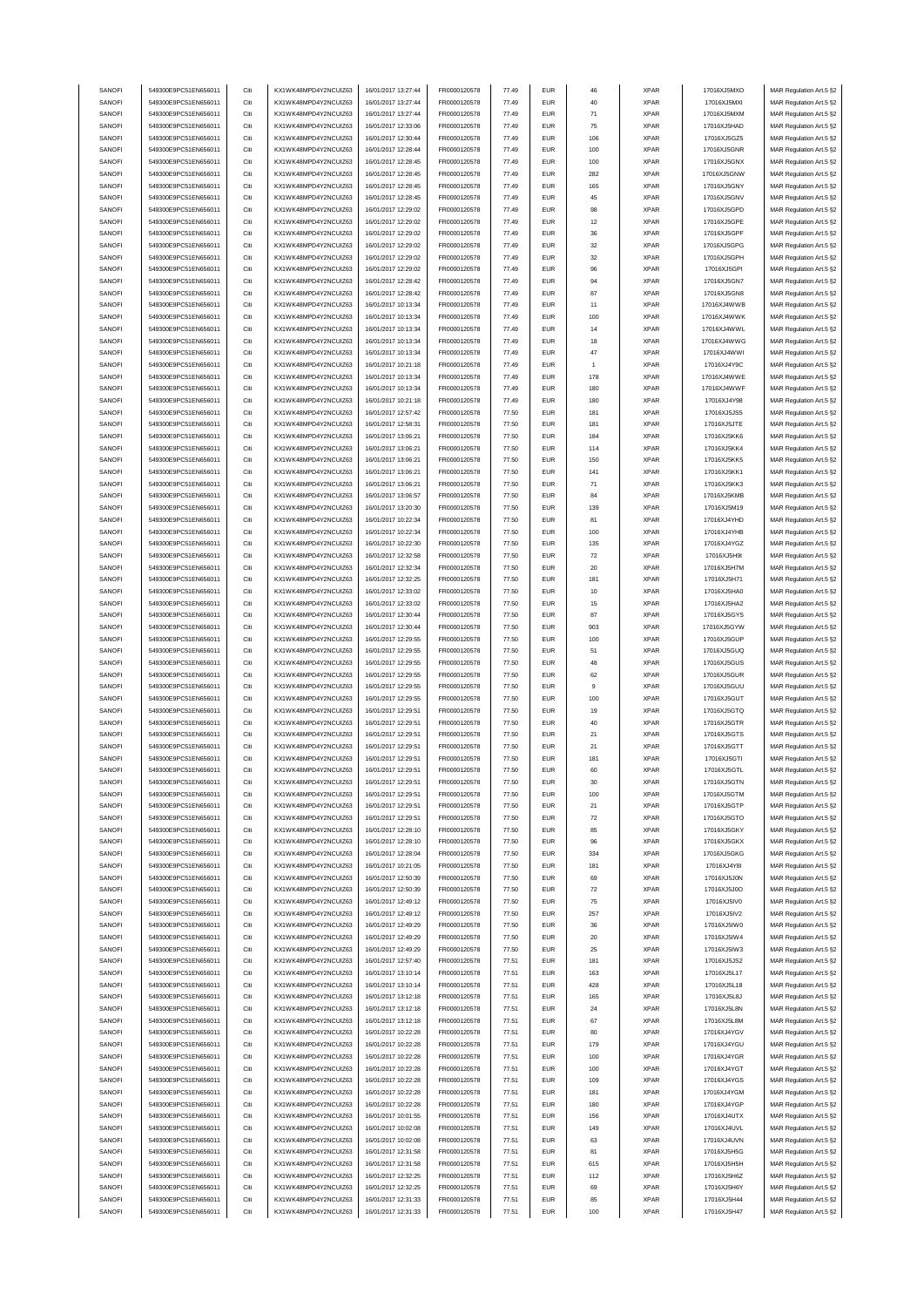| SANOFI | 549300E9PC51EN656011 | Citi | KX1WK48MPD4Y2NCUIZ63  | 16/01/2017 12:27:44 | FR0000120578 | 77.51 | <b>EUR</b> | 181            | <b>XPAR</b> | 17016XJ5GIR | MAR Regulation Art.5 §2 |
|--------|----------------------|------|-----------------------|---------------------|--------------|-------|------------|----------------|-------------|-------------|-------------------------|
|        |                      |      | KX1WK48MPD4Y2NCLIIZ63 |                     |              |       |            |                |             |             |                         |
| SANOFI | 549300E9PC51EN656011 | Citi |                       | 16/01/2017 10:21:02 | FR0000120578 | 77.51 | <b>EUR</b> | 1,116          | <b>XPAR</b> | 17016XJ4Y82 | MAR Regulation Art.5 §2 |
| SANOFI | 549300E9PC51EN656011 | Citi | KX1WK48MPD4Y2NCUIZ63  | 16/01/2017 10:21:02 | FR0000120578 | 77.51 | <b>EUR</b> | 611            | <b>XPAR</b> | 17016XJ4Y7Y | MAR Regulation Art.5 §2 |
| SANOFI | 549300E9PC51EN656011 | Citi | KX1WK48MPD4Y2NCUIZ63  | 16/01/2017 12:52:53 | FR0000120578 | 77.51 | <b>EUR</b> | 42             | <b>XPAR</b> | 17016XJ5JA8 | MAR Regulation Art.5 §2 |
| SANOFI | 549300E9PC51EN656011 | Citi | KX1WK48MPD4Y2NCUIZ63  | 16/01/2017 12:57:05 | FR0000120578 | 77.52 | <b>EUR</b> | 181            | <b>XPAR</b> | 17016XJ5JQA | MAR Regulation Art.5 §2 |
| SANOFI | 549300E9PC51EN656011 | Citi | KX1WK48MPD4Y2NCUIZ63  | 16/01/2017 10:23:20 | FR0000120578 | 77.52 | <b>EUR</b> | 94             | <b>XPAR</b> | 17016XJ4YLJ | MAR Regulation Art.5 §2 |
| SANOFI | 549300E9PC51EN656011 | Citi | KX1WK48MPD4Y2NCUIZ63  |                     | FR0000120578 | 77.52 | <b>EUR</b> |                | XPAR        |             |                         |
|        |                      |      |                       | 16/01/2017 12:57:30 |              |       |            | 181            |             | 17016XJ5JRH | MAR Regulation Art.5 §2 |
| SANOFI | 549300E9PC51EN656011 | Citi | KX1WK48MPD4Y2NCUIZ63  | 16/01/2017 10:25:03 | FR0000120578 | 77.52 | <b>EUR</b> | 94             | <b>XPAR</b> | 17016XJ4YU8 | MAR Regulation Art.5 §2 |
| SANOFI | 549300E9PC51EN656011 | Citi | KX1WK48MPD4Y2NCUIZ63  | 16/01/2017 10:24:51 | FR0000120578 | 77.52 | <b>EUR</b> | 82             | <b>XPAR</b> | 17016XJ4YSX | MAR Regulation Art.5 §2 |
| SANOFI | 549300E9PC51EN656011 | Citi | KX1WK48MPD4Y2NCUIZ63  | 16/01/2017 10:25:03 | FR0000120578 | 77.52 | <b>EUR</b> | 49             | <b>XPAR</b> | 17016XJ4YUA | MAR Regulation Art.5 §2 |
| SANOFI | 549300E9PC51EN656011 | Citi | KX1WK48MPD4Y2NCUIZ63  | 16/01/2017 10:24:57 | FR0000120578 | 77.52 | <b>EUR</b> | 5              | <b>XPAR</b> | 17016XJ4YTP | MAR Regulation Art.5 §2 |
|        |                      |      |                       |                     |              |       |            |                |             |             |                         |
| SANOFI | 549300E9PC51EN656011 | Citi | KX1WK48MPD4Y2NCUIZ63  | 16/01/2017 10:24:57 | FR0000120578 | 77.52 | <b>EUR</b> | 82             | <b>XPAR</b> | 17016XJ4YTS | MAR Regulation Art.5 §2 |
| SANOFI | 549300E9PC51EN656011 | Citi | KX1WK48MPD4Y2NCUIZ63  | 16/01/2017 10:24:57 | FR0000120578 | 77.52 | <b>EUR</b> | 94             | <b>XPAR</b> | 17016XJ4YTR | MAR Regulation Art.5 §2 |
| SANOFI | 549300E9PC51EN656011 | Citi | KX1WK48MPD4Y2NCUIZ63  | 16/01/2017 13:12:18 | FR0000120578 | 77.52 | <b>EUR</b> | 394            | XPAR        | 17016XJ5L87 | MAR Regulation Art.5 §2 |
| SANOFI | 549300E9PC51EN656011 | Citi | KX1WK48MPD4Y2NCUIZ63  | 16/01/2017 13:12:18 | FR0000120578 | 77.52 | <b>EUR</b> | 425            | <b>XPAR</b> | 17016XJ5L8E | MAR Regulation Art.5 §2 |
|        |                      |      |                       |                     |              |       |            |                |             |             |                         |
| SANOFI | 549300E9PC51EN656011 | Citi | KX1WK48MPD4Y2NCUIZ63  | 16/01/2017 10:01:46 | FR0000120578 | 77.52 | <b>EUR</b> | $\overline{7}$ | <b>XPAR</b> | 17016XJ4USL | MAR Regulation Art.5 §2 |
| SANOFI | 549300E9PC51EN656011 | Citi | KX1WK48MPD4Y2NCUIZ63  | 16/01/2017 10:00:48 | FR0000120578 | 77.52 | <b>EUR</b> | 114            | <b>XPAR</b> | 17016XJ4UK0 | MAR Regulation Art.5 §2 |
| SANOFI | 549300E9PC51EN656011 | Citi | KX1WK48MPD4Y2NCLIIZ63 | 16/01/2017 10:20:55 | FR0000120578 | 77.52 | <b>EUR</b> | 88             | <b>XPAR</b> | 17016XJ4Y6P | MAR Regulation Art.5 §2 |
| SANOFI | 549300E9PC51EN656011 | Citi | KX1WK48MPD4Y2NCUIZ63  | 16/01/2017 10:20:55 | FR0000120578 | 77.52 | <b>EUR</b> | 88             | <b>XPAR</b> | 17016XJ4Y6N | MAR Regulation Art.5 §2 |
| SANOFI | 549300E9PC51EN656011 | Citi | KX1WK48MPD4Y2NCUIZ63  | 16/01/2017 10:20:55 | FR0000120578 | 77.52 | <b>EUR</b> | 170            | <b>XPAR</b> | 17016XJ4Y6O | MAR Regulation Art.5 §2 |
|        |                      |      |                       |                     |              |       |            |                |             |             |                         |
| SANOFI | 549300E9PC51EN656011 | Citi | KX1WK48MPD4Y2NCUIZ63  | 16/01/2017 12:52:53 | FR0000120578 | 77.52 | <b>EUR</b> | 108            | <b>XPAR</b> | 17016XJ5JA6 | MAR Regulation Art.5 §2 |
| SANOFI | 549300E9PC51EN656011 | Citi | KX1WK48MPD4Y2NCUIZ63  | 16/01/2017 12:52:53 | FR0000120578 | 77.52 | <b>EUR</b> | $\mathbf{73}$  | <b>XPAR</b> | 17016XJ5JA3 | MAR Regulation Art.5 §2 |
| SANOFI | 549300E9PC51EN656011 | Citi | KX1WK48MPD4Y2NCUIZ63  | 16/01/2017 12:57:01 | FR0000120578 | 77.53 | <b>EUR</b> | 181            | <b>XPAR</b> | 17016XJ5JPV | MAR Regulation Art.5 §2 |
| SANOFI | 549300E9PC51EN656011 | Citi | KX1WK48MPD4Y2NCUIZ63  | 16/01/2017 12:55:54 | FR0000120578 | 77.53 | <b>EUR</b> | 51             | <b>XPAR</b> | 17016XJ5JJZ | MAR Regulation Art.5 §2 |
| SANOFI | 549300E9PC51EN656011 | Citi | KX1WK48MPD4Y2NCLIIZ63 | 16/01/2017 10:24:31 | FR0000120578 | 77.53 | <b>EUR</b> | 542            | <b>XPAR</b> |             |                         |
|        |                      |      |                       |                     |              |       |            |                |             | 17016XJ4YRK | MAR Regulation Art.5 §2 |
| SANOFI | 549300E9PC51EN656011 | Citi | KX1WK48MPD4Y2NCUIZ63  | 16/01/2017 13:11:50 | FR0000120578 | 77.53 | <b>EUR</b> | 34             | <b>XPAR</b> | 17016XJ5L73 | MAR Regulation Art.5 §2 |
| SANOFI | 549300E9PC51EN656011 | Citi | KX1WK48MPD4Y2NCLIIZ63 | 16/01/2017 13:11:50 | FR0000120578 | 77.53 | <b>EUR</b> | 130            | <b>XPAR</b> | 17016XJ5L74 | MAR Regulation Art.5 §2 |
| SANOFI | 549300E9PC51EN656011 | Citi | KX1WK48MPD4Y2NCUIZ63  | 16/01/2017 13:11:50 | FR0000120578 | 77.53 | <b>EUR</b> | 56             | <b>XPAR</b> | 17016XJ5L72 | MAR Regulation Art.5 §2 |
| SANOFI | 549300E9PC51EN656011 | Citi | KX1WK48MPD4Y2NCUIZ63  | 16/01/2017 09:01:21 | FR0000120578 | 77.53 | <b>EUR</b> | 388            | <b>XPAR</b> | 17016XJ4GE2 | MAR Regulation Art.5 §2 |
|        |                      |      |                       |                     |              |       |            |                |             |             |                         |
| SANOFI | 549300E9PC51EN656011 | Citi | KX1WK48MPD4Y2NCUIZ63  | 16/01/2017 10:01:12 | FR0000120578 | 77.53 | <b>EUR</b> | 92             | <b>XPAR</b> | 17016XJ4UNL | MAR Regulation Art.5 §2 |
| SANOFI | 549300E9PC51EN656011 | Citi | KX1WK48MPD4Y2NCUIZ63  | 16/01/2017 10:01:43 | FR0000120578 | 77.53 | <b>EUR</b> | 156            | <b>XPAR</b> | 17016XJ4USE | MAR Regulation Art.5 §2 |
| SANOFI | 549300E9PC51EN656011 | Citi | KX1WK48MPD4Y2NCUIZ63  | 16/01/2017 12:27:23 | FR0000120578 | 77.53 | <b>EUR</b> | 181            | <b>XPAR</b> | 17016XJ5GGP | MAR Regulation Art.5 §2 |
| SANOFI | 549300E9PC51EN656011 | Citi | KX1WK48MPD4Y2NCUIZ63  | 16/01/2017 12:52:26 | FR0000120578 | 77.53 | <b>EUR</b> | 181            | <b>XPAR</b> | 17016XJ5J8U | MAR Regulation Art.5 §2 |
|        |                      |      |                       |                     |              |       |            |                |             |             |                         |
| SANOFI | 549300E9PC51EN656011 | Citi | KX1WK48MPD4Y2NCLIIZ63 | 16/01/2017 12:54:39 | FR0000120578 | 77.53 | <b>EUR</b> | 181            | <b>XPAR</b> | 17016XJ5JGN | MAR Regulation Art.5 §2 |
| SANOFI | 549300E9PC51EN656011 | Citi | KX1WK48MPD4Y2NCUIZ63  | 16/01/2017 12:54:39 | FR0000120578 | 77.53 | <b>EUR</b> | 146            | <b>XPAR</b> | 17016XJ5JGR | MAR Regulation Art.5 §2 |
| SANOFI | 549300E9PC51EN656011 | Citi | KX1WK48MPD4Y2NCUIZ63  | 16/01/2017 12:55:54 | FR0000120578 | 77.53 | <b>EUR</b> | 65             | <b>XPAR</b> | 17016XJ5JK1 | MAR Regulation Art.5 §2 |
| SANOFI | 549300E9PC51EN656011 | Citi | KX1WK48MPD4Y2NCUIZ63  | 16/01/2017 10:24:17 | FR0000120578 | 77.54 | <b>EUR</b> | 181            | <b>XPAR</b> | 17016XJ4YQV | MAR Regulation Art.5 §2 |
| SANOFI |                      | Citi |                       |                     | FR0000120578 |       | <b>EUR</b> |                | <b>XPAR</b> |             |                         |
|        | 549300E9PC51EN656011 |      | KX1WK48MPD4Y2NCUIZ63  | 16/01/2017 12:55:55 |              | 77.54 |            | 94             |             | 17016XJ5JKQ | MAR Regulation Art.5 §2 |
| SANOFI | 549300E9PC51EN656011 | Citi | KX1WK48MPD4Y2NCUIZ63  | 16/01/2017 12:56:28 | FR0000120578 | 77.54 | <b>EUR</b> | 100            | <b>XPAR</b> | 17016XJ5JN4 | MAR Regulation Art.5 §2 |
| SANOFI | 549300E9PC51EN656011 | Citi | KX1WK48MPD4Y2NCUIZ63  | 16/01/2017 12:56:28 | FR0000120578 | 77.54 | <b>EUR</b> | 21             | <b>XPAR</b> | 17016XJ5JN5 | MAR Regulation Art.5 §2 |
| SANOFI | 549300E9PC51EN656011 | Citi | KX1WK48MPD4Y2NCUIZ63  | 16/01/2017 12:56:28 | FR0000120578 | 77.54 | <b>EUR</b> | 10             | <b>XPAR</b> | 17016XJ5JN6 | MAR Regulation Art.5 §2 |
| SANOFI | 549300E9PC51EN656011 | Citi | KX1WK48MPD4Y2NCUIZ63  | 16/01/2017 12:56:28 | FR0000120578 | 77.54 | <b>EUR</b> | 132            | <b>XPAR</b> | 17016XJ5JN7 | MAR Regulation Art.5 §2 |
|        |                      |      |                       |                     |              |       |            |                |             |             |                         |
| SANOFI | 549300E9PC51EN656011 | Citi | KX1WK48MPD4Y2NCUIZ63  | 16/01/2017 12:56:28 | FR0000120578 | 77.54 | <b>EUR</b> | 80             | <b>XPAR</b> | 17016XJ5JN0 | MAR Regulation Art.5 §2 |
| SANOFI | 549300E9PC51EN656011 | Citi | KX1WK48MPD4Y2NCUIZ63  | 16/01/2017 12:56:28 | FR0000120578 | 77.54 | <b>EUR</b> | 70             | <b>XPAR</b> | 17016XJ5JN1 | MAR Regulation Art.5 §2 |
| SANOFI | 549300E9PC51EN656011 | Citi | KX1WK48MPD4Y2NCUIZ63  | 16/01/2017 12:56:28 | FR0000120578 | 77.54 | <b>EUR</b> | 40             | <b>XPAR</b> | 17016XJ5JN2 | MAR Regulation Art.5 §2 |
| SANOFI | 549300E9PC51EN656011 | Citi | KX1WK48MPD4Y2NCUIZ63  | 16/01/2017 12:56:28 | FR0000120578 | 77.54 | <b>EUR</b> | 160            | <b>XPAR</b> | 17016XJ5JN3 | MAR Regulation Art.5 §2 |
| SANOFI | 549300E9PC51EN656011 | Citi | KX1WK48MPD4Y2NCUIZ63  | 16/01/2017 12:56:28 | FR0000120578 | 77.54 | <b>EUR</b> | 93             | <b>XPAR</b> | 17016XJ5JMX | MAR Regulation Art.5 §2 |
|        |                      |      |                       |                     |              |       |            |                |             |             |                         |
| SANOFI | 549300E9PC51EN656011 | Citi | KX1WK48MPD4Y2NCUIZ63  | 16/01/2017 12:56:28 | FR0000120578 | 77.54 | <b>EUR</b> | $\overline{7}$ | <b>XPAR</b> | 17016XJ5JMZ | MAR Regulation Art.5 §2 |
| SANOFI | 549300E9PC51EN656011 | Citi | KX1WK48MPD4Y2NCUIZ63  | 16/01/2017 12:26:47 | FR0000120578 | 77.54 | <b>EUR</b> | 181            | <b>XPAR</b> | 17016XJ5GE9 | MAR Regulation Art.5 §2 |
| SANOFI | 549300E9PC51EN656011 | Citi | KX1WK48MPD4Y2NCUIZ63  | 16/01/2017 10:01:26 | FR0000120578 | 77.54 | <b>EUR</b> | 49             | <b>XPAR</b> | 17016XJ4UP5 | MAR Regulation Art.5 §2 |
| SANOFI | 549300E9PC51EN656011 | Citi | KX1WK48MPD4Y2NCUIZ63  | 16/01/2017 10:01:39 | FR0000120578 | 77.54 | EUR        | 79             | <b>XPAR</b> | 17016XJ4US1 | MAR Regulation Art.5 §2 |
|        | 549300E9PC51EN656011 | Citi |                       |                     |              |       | <b>EUR</b> |                |             |             |                         |
| SANOFI |                      |      | KX1WK48MPD4Y2NCUIZ63  | 16/01/2017 10:00:38 | FR0000120578 | 77.54 |            | 119            | <b>XPAR</b> | 17016XJ4UI6 | MAR Regulation Art.5 §2 |
| SANOFI | 549300E9PC51EN656011 | Citi | KX1WK48MPD4Y2NCUIZ63  | 16/01/2017 12:52:26 | FR0000120578 | 77.54 | <b>EUR</b> | 100            | <b>XPAR</b> | 17016XJ5J8W | MAR Regulation Art.5 §2 |
| SANOFI | 549300E9PC51EN656011 | Citi | KX1WK48MPD4Y2NCUIZ63  | 16/01/2017 12:52:26 | FR0000120578 | 77.54 | <b>EUR</b> | 200            | <b>XPAR</b> | 17016XJ5J8X | MAR Regulation Art.5 §2 |
| SANOFI | 549300E9PC51EN656011 | Citi | KX1WK48MPD4Y2NCUIZ63  | 16/01/2017 12:52:26 | FR0000120578 | 77.54 | <b>EUR</b> | 100            | <b>XPAR</b> | 17016XJ5J8Y | MAR Regulation Art.5 §2 |
| SANOFI | 549300E9PC51EN656011 | Citi | KX1WK48MPD4Y2NCUIZ63  | 16/01/2017 12:52:26 | FR0000120578 | 77.54 | <b>EUR</b> | 21             | <b>XPAR</b> | 17016XJ5J8Z | MAR Regulation Art.5 §2 |
|        |                      |      |                       |                     |              |       |            |                |             |             |                         |
| SANOFI | 549300E9PC51EN656011 | Citi | KX1WK48MPD4Y2NCUIZ63  | 16/01/2017 12:52:26 | FR0000120578 | 77.54 | <b>EUR</b> | 132            | <b>XPAR</b> | 17016XJ5J92 | MAR Regulation Art.5 §2 |
| SANOFI | 549300E9PC51EN656011 | Citi | KX1WK48MPD4Y2NCLIIZ63 | 16/01/2017 12:52:26 | FR0000120578 | 77.54 |            | 100            | <b>XPAR</b> | 17016XJ5J91 | MAR Regulation Art 5 82 |
| SANOFI | 549300E9PC51EN656011 | Citi | KX1WK48MPD4Y2NCUIZ63  | 16/01/2017 12:52:26 | FR0000120578 | 77.54 | <b>EUR</b> | 100            | <b>XPAR</b> | 17016XJ5J90 | MAR Regulation Art.5 §2 |
| SANOFI | 549300E9PC51EN656011 | Citi | KX1WK48MPD4Y2NCUIZ63  | 16/01/2017 12:52:26 | FR0000120578 | 77.54 | <b>EUR</b> | 212            | <b>XPAR</b> | 17016XJ5J93 | MAR Regulation Art.5 §2 |
|        |                      |      |                       |                     |              |       |            |                |             |             |                         |
| SANOFI | 549300E9PC51EN656011 | Citi | KX1WK48MPD4Y2NCUIZ63  | 16/01/2017 12:52:26 | FR0000120578 | 77.54 | <b>EUR</b> | 106            | <b>XPAR</b> | 17016XJ5J94 | MAR Regulation Art.5 §2 |
| SANOFI | 549300E9PC51EN656011 | Citi | KX1WK48MPD4Y2NCUIZ63  | 16/01/2017 12:52:15 | FR0000120578 | 77.54 | <b>EUR</b> | 88             | <b>XPAR</b> | 17016XJ5J78 | MAR Regulation Art.5 §2 |
| SANOFI | 549300E9PC51EN656011 | Citi | KX1WK48MPD4Y2NCUIZ63  | 16/01/2017 12:52:15 | FR0000120578 | 77.54 | <b>EUR</b> | 50             | <b>XPAR</b> | 17016XJ5J79 | MAR Regulation Art.5 §2 |
| SANOFI | 549300E9PC51EN656011 | Citi | KX1WK48MPD4Y2NCUIZ63  | 16/01/2017 12:54:59 | FR0000120578 | 77.54 | <b>EUR</b> | 100            | <b>XPAR</b> | 17016XJ5JHE | MAR Regulation Art.5 §2 |
| SANOFI | 549300E9PC51EN656011 | Citi | KX1WK48MPD4Y2NCUIZ63  | 16/01/2017 12:54:59 | FR0000120578 | 77.54 | <b>EUR</b> | 124            | <b>XPAR</b> | 17016XJ5JHF | MAR Regulation Art.5 §2 |
| SANOFI | 549300E9PC51EN656011 | Citi | KX1WK48MPD4Y2NCUIZ63  | 16/01/2017 10:24:11 | FR0000120578 | 77.55 | <b>EUR</b> | 100            | <b>XPAR</b> | 17016XJ4YQ1 | MAR Regulation Art.5 §2 |
|        |                      |      |                       |                     |              |       |            |                |             |             |                         |
| SANOFI | 549300E9PC51EN656011 | Citi | KX1WK48MPD4Y2NCUIZ63  | 16/01/2017 10:24:15 | FR0000120578 | 77.55 | <b>EUR</b> | 200            | <b>XPAR</b> | 17016XJ4YQH | MAR Regulation Art.5 §2 |
| SANOFI | 549300E9PC51EN656011 | Citi | KX1WK48MPD4Y2NCUIZ63  | 16/01/2017 10:24:15 | FR0000120578 | 77.55 | <b>EUR</b> | 70             | <b>XPAR</b> | 17016XJ4YQG | MAR Regulation Art.5 §2 |
| SANOFI | 549300E9PC51EN656011 | Citi | KX1WK48MPD4Y2NCUIZ63  | 16/01/2017 10:25:55 | FR0000120578 | 77.55 | <b>EUR</b> | 44             | <b>XPAR</b> | 17016XJ4YXK | MAR Regulation Art.5 §2 |
| SANOFI | 549300E9PC51EN656011 | Citi | KX1WK48MPD4Y2NCUIZ63  | 16/01/2017 10:25:55 | FR0000120578 | 77.55 | <b>EUR</b> | $\mathbf{73}$  | <b>XPAR</b> | 17016XJ4YXM | MAR Regulation Art.5 §2 |
| SANOFI |                      | Citi | KX1WK48MPD4Y2NCUIZ63  | 16/01/2017 10:25:55 | FR0000120578 |       | <b>EUR</b> |                |             | 17016XJ4YXL |                         |
|        | 549300E9PC51EN656011 |      |                       |                     |              | 77.55 |            | 101            | <b>XPAR</b> |             | MAR Regulation Art.5 §2 |
| SANOFI | 549300E9PC51EN656011 | Citi | KX1WK48MPD4Y2NCUIZ63  | 16/01/2017 10:25:55 | FR0000120578 | 77.55 | <b>EUR</b> | 89             | <b>XPAR</b> | 17016XJ4YXO | MAR Regulation Art.5 §2 |
| SANOFI | 549300E9PC51EN656011 | Citi | KX1WK48MPD4Y2NCUIZ63  | 16/01/2017 10:25:55 | FR0000120578 | 77.55 | <b>EUR</b> | 90             | <b>XPAR</b> | 17016XJ4YXN | MAR Regulation Art.5 §2 |
| SANOFI | 549300E9PC51EN656011 | Citi | KX1WK48MPD4Y2NCUIZ63  | 16/01/2017 10:25:55 | FR0000120578 | 77.55 | <b>EUR</b> | 100            | <b>XPAR</b> | 17016XJ4YXQ | MAR Regulation Art.5 §2 |
| SANOFI | 549300E9PC51EN656011 | Citi | KX1WK48MPD4Y2NCUIZ63  | 16/01/2017 10:25:55 | FR0000120578 | 77.55 | <b>EUR</b> | 97             | <b>XPAR</b> | 17016XJ4YXP |                         |
|        |                      |      |                       |                     |              |       |            |                |             |             | MAR Regulation Art.5 §2 |
| SANOFI | 549300E9PC51EN656011 | Citi | KX1WK48MPD4Y2NCUIZ63  | 16/01/2017 10:26:29 | FR0000120578 | 77.55 | <b>EUR</b> | 181            | <b>XPAR</b> | 17016XJ4Z1D | MAR Regulation Art.5 §2 |
| SANOFI | 549300E9PC51EN656011 | Citi | KX1WK48MPD4Y2NCUIZ63  | 16/01/2017 12:25:02 | FR0000120578 | 77.55 | <b>EUR</b> | 181            | <b>XPAR</b> | 17016XJ5G5A | MAR Regulation Art.5 §2 |
| SANOFI | 549300E9PC51EN656011 | Citi | KX1WK48MPD4Y2NCUIZ63  | 16/01/2017 12:25:08 | FR0000120578 | 77.55 | <b>EUR</b> | 83             | <b>XPAR</b> | 17016XJ5G5F | MAR Regulation Art.5 §2 |
| SANOFI | 549300E9PC51EN656011 | Citi | KX1WK48MPD4Y2NCUIZ63  | 16/01/2017 12:26:46 | FR0000120578 | 77.55 | <b>EUR</b> | 477            | <b>XPAR</b> | 17016XJ5GE8 | MAR Regulation Art.5 §2 |
|        | 549300E9PC51EN656011 | Citi |                       |                     |              | 77.55 |            |                |             |             |                         |
| SANOFI |                      |      | KX1WK48MPD4Y2NCUIZ63  | 16/01/2017 12:26:46 | FR0000120578 |       | <b>EUR</b> | 181            | <b>XPAR</b> | 17016XJ5GE2 | MAR Regulation Art.5 §2 |
| SANOFI | 549300E9PC51EN656011 | Citi | KX1WK48MPD4Y2NCUIZ63  | 16/01/2017 10:00:38 | FR0000120578 | 77.55 | <b>EUR</b> | 126            | <b>XPAR</b> | 17016XJ4UI3 | MAR Regulation Art.5 §2 |
| SANOFI | 549300E9PC51EN656011 | Citi | KX1WK48MPD4Y2NCUIZ63  | 16/01/2017 10:00:38 | FR0000120578 | 77.55 | <b>EUR</b> | 30             | <b>XPAR</b> | 17016XJ4UI5 | MAR Regulation Art.5 §2 |
| SANOFI | 549300E9PC51EN656011 | Citi | KX1WK48MPD4Y2NCUIZ63  | 16/01/2017 10:27:24 | FR0000120578 | 77.56 | <b>EUR</b> | 181            | <b>XPAR</b> | 17016XJ4Z7I | MAR Regulation Art.5 §2 |
| SANOFI | 549300E9PC51EN656011 | Citi | KX1WK48MPD4Y2NCUIZ63  |                     |              |       |            |                |             | 17016XJ4GDW |                         |
|        |                      |      |                       | 16/01/2017 09:01:19 | FR0000120578 | 77.56 | <b>EUR</b> | 138            | <b>XPAR</b> |             | MAR Regulation Art.5 §2 |
| SANOFI | 549300E9PC51EN656011 | Citi | KX1WK48MPD4Y2NCUIZ63  | 16/01/2017 12:24:56 | FR0000120578 | 77.56 | <b>EUR</b> | $10$           | <b>XPAR</b> | 17016XJ5G4D | MAR Regulation Art.5 §2 |
| SANOFI | 549300E9PC51EN656011 | Citi | KX1WK48MPD4Y2NCUIZ63  | 16/01/2017 12:24:56 | FR0000120578 | 77.56 | <b>EUR</b> | 100            | <b>XPAR</b> | 17016XJ5G4C | MAR Regulation Art.5 §2 |
| SANOFI | 549300E9PC51EN656011 | Citi | KX1WK48MPD4Y2NCUIZ63  | 16/01/2017 12:24:56 | FR0000120578 | 77.56 | <b>EUR</b> | 269            | <b>XPAR</b> | 17016XJ5G4B | MAR Regulation Art.5 §2 |
| SANOFI | 549300E9PC51EN656011 | Citi | KX1WK48MPD4Y2NCUIZ63  | 16/01/2017 12:24:56 | FR0000120578 | 77.56 | <b>EUR</b> | 10             | <b>XPAR</b> | 17016XJ5G4A | MAR Regulation Art.5 §2 |
|        |                      |      |                       |                     |              |       |            |                |             |             |                         |
| SANOFI | 549300E9PC51EN656011 | Citi | KX1WK48MPD4Y2NCUIZ63  | 16/01/2017 12:24:56 | FR0000120578 | 77.56 | <b>EUR</b> | 100            | <b>XPAR</b> | 17016XJ5G4G | MAR Regulation Art.5 §2 |
| SANOFI | 549300E9PC51EN656011 | Citi | KX1WK48MPD4Y2NCUIZ63  | 16/01/2017 12:24:56 | FR0000120578 | 77.56 | <b>EUR</b> | 100            | <b>XPAR</b> | 17016XJ5G4F | MAR Regulation Art.5 §2 |
| SANOFI | 549300E9PC51EN656011 | Citi | KX1WK48MPD4Y2NCUIZ63  | 16/01/2017 12:24:56 | FR0000120578 | 77.56 | <b>EUR</b> | 131            | <b>XPAR</b> | 17016XJ5G4E | MAR Regulation Art.5 §2 |
| SANOFI | 549300E9PC51EN656011 | Citi | KX1WK48MPD4Y2NCUIZ63  | 16/01/2017 12:23:57 | FR0000120578 | 77.56 | <b>EUR</b> | 181            | <b>XPAR</b> | 17016XJ5G08 | MAR Regulation Art.5 §2 |
| SANOFI | 549300E9PC51EN656011 | Citi | KX1WK48MPD4Y2NCUIZ63  | 16/01/2017 12:24:56 | FR0000120578 | 77.56 | <b>EUR</b> | 100            | <b>XPAR</b> | 17016XJ5G49 | MAR Regulation Art.5 §2 |
|        |                      |      |                       |                     |              |       |            |                |             |             |                         |
| SANOFI | 549300E9PC51EN656011 | Citi | KX1WK48MPD4Y2NCUIZ63  | 16/01/2017 12:26:23 | FR0000120578 | 77.56 | <b>EUR</b> | 200            | <b>XPAR</b> | 17016XJ5GBH | MAR Regulation Art.5 §2 |
| SANOFI | 549300E9PC51EN656011 | Citi | KX1WK48MPD4Y2NCUIZ63  | 16/01/2017 12:26:23 | FR0000120578 | 77.56 | <b>EUR</b> | 65             | <b>XPAR</b> | 17016XJ5GBI | MAR Regulation Art.5 §2 |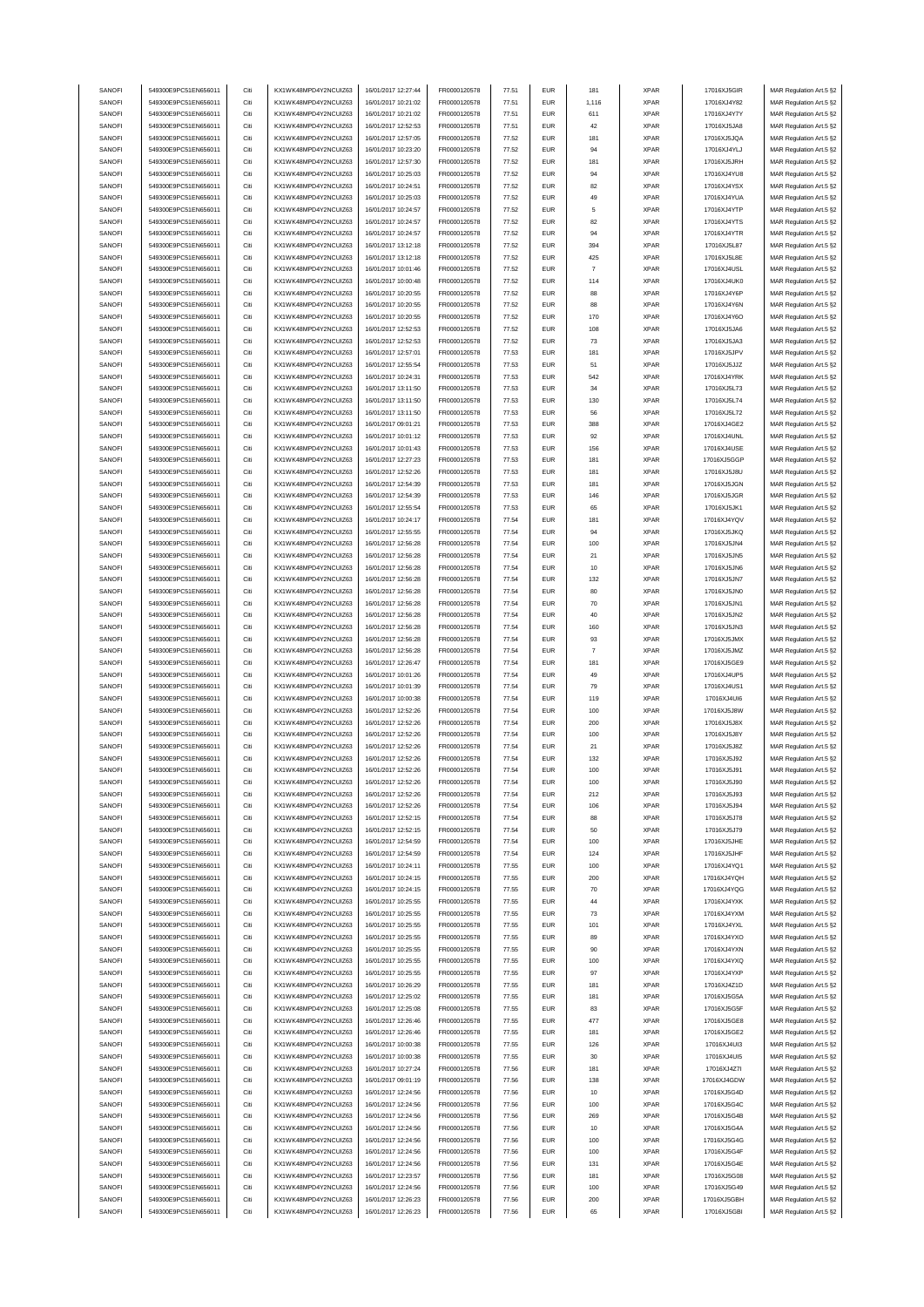| SANOFI<br>549300E9PC51EN656011<br>Citi<br>KX1WK48MPD4Y2NCUIZ63<br>16/01/2017 12:26:23<br><b>EUR</b><br>100<br><b>XPAR</b><br>FR0000120578<br>77.56<br>SANOFI<br>549300E9PC51EN656011<br>Citi<br>KX1WK48MPD4Y2NCUIZ63<br>16/01/2017 12:26:23<br>FR0000120578<br>77.56<br><b>EUR</b><br>88<br><b>XPAR</b><br><b>EUR</b><br><b>XPAR</b><br>SANOFI<br>549300E9PC51EN656011<br>Citi<br>KX1WK48MPD4Y2NCUIZ63<br>16/01/2017 10:00:08<br>FR0000120578<br>77.56<br>$13\,$<br>Citi<br>77.56<br><b>EUR</b><br><b>XPAR</b><br>SANOFI<br>549300E9PC51EN656011<br>KX1WK48MPD4Y2NCLIIZ63<br>16/01/2017 10:00:08<br>FR0000120578<br>11<br>SANOFI<br>549300E9PC51EN656011<br>Citi<br>KX1WK48MPD4Y2NCUIZ63<br>16/01/2017 10:00:25<br>FR0000120578<br>77.56<br><b>EUR</b><br>148<br><b>XPAR</b><br>SANOFI<br>549300E9PC51EN656011<br>Citi<br>KX1WK48MPD4Y2NCUIZ63<br>16/01/2017 10:00:25<br>FR0000120578<br>77.56<br><b>EUR</b><br>8<br><b>XPAR</b><br>SANOFI<br>549300E9PC51EN656011<br>Citi<br>16/01/2017 09:00:48<br>FR0000120578<br><b>EUR</b><br>138<br><b>XPAR</b><br>KX1WK48MPD4Y2NCUIZ63<br>77.57<br>SANOFI<br>549300E9PC51EN656011<br>Citi<br>KX1WK48MPD4Y2NCUIZ63<br>16/01/2017 10:27:49<br>FR0000120578<br><b>XPAR</b><br>77.57<br><b>EUR</b><br>83<br>SANOFI<br>549300E9PC51EN656011<br>Citi<br>KX1WK48MPD4Y2NCUIZ63<br>16/01/2017 10:27:20<br>FR0000120578<br><b>EUR</b><br>520<br><b>XPAR</b><br>77.57<br>SANOFI<br>549300E9PC51EN656011<br>Citi<br>KX1WK48MPD4Y2NCUIZ63<br>16/01/2017 10:27:20<br>FR0000120578<br><b>EUR</b><br><b>XPAR</b><br>77.57<br>94<br>Citi<br>77.57<br><b>EUR</b><br><b>XPAR</b><br>SANOFI<br>549300E9PC51EN656011<br>KX1WK48MPD4Y2NCUIZ63<br>16/01/2017 12:23:55<br>FR0000120578<br>133<br>SANOFI<br><b>EUR</b><br>549300E9PC51EN656011<br>Citi<br>KX1WK48MPD4Y2NCUIZ63<br>16/01/2017 12:23:55<br>FR0000120578<br>77.57<br>48<br><b>XPAR</b><br>SANOFI<br>549300E9PC51EN656011<br>Citi<br>KX1WK48MPD4Y2NCUIZ63<br>16/01/2017 10:00:01<br>FR0000120578<br>77.57<br><b>EUR</b><br>94<br><b>XPAR</b><br>Citi<br><b>EUR</b><br>SANOFI<br>549300E9PC51EN656011<br>KX1WK48MPD4Y2NCUIZ63<br>16/01/2017 09:59:57<br>FR0000120578<br>77.57<br>62<br><b>XPAR</b><br>SANOFI<br>549300E9PC51EN656011<br>Citi<br>KX1WK48MPD4Y2NCUIZ63<br>16/01/2017 09:45:51<br>FR0000120578<br><b>EUR</b><br>76<br><b>XPAR</b><br>77.58<br>SANOFI<br>549300E9PC51EN656011<br>Citi<br>KX1WK48MPD4Y2NCUIZ63<br>16/01/2017 09:45:51<br>FR0000120578<br>75<br><b>XPAR</b><br>77.58<br><b>EUR</b><br>SANOFI<br>549300E9PC51EN656011<br>Citi<br>KX1WK48MPD4Y2NCUIZ63<br>16/01/2017 09:59:53<br><b>EUR</b><br><b>XPAR</b><br>FR0000120578<br>77.58<br>69<br>SANOFI<br>549300E9PC51EN656011<br>Citi<br>KX1WK48MPD4Y2NCUIZ63<br>16/01/2017 10:28:42<br>FR0000120578<br>77.59<br><b>EUR</b><br>97<br><b>XPAR</b><br>SANOFI<br>549300E9PC51EN656011<br>Citi<br>KX1WK48MPD4Y2NCUIZ63<br>16/01/2017 10:28:40<br>FR0000120578<br>77.59<br><b>EUR</b><br>121<br><b>XPAR</b><br>SANOFI<br><b>XPAR</b><br>549300E9PC51EN656011<br>Citi<br>KX1WK48MPD4Y2NCUIZ63<br>16/01/2017 10:28:40<br>FR0000120578<br>77.59<br><b>EUR</b><br>60<br>SANOFI<br>549300E9PC51EN656011<br>Citi<br>KX1WK48MPD4Y2NCUIZ63<br>16/01/2017 09:29:00<br>FR0000120578<br>77.59<br><b>EUR</b><br>65<br><b>XPAR</b><br>SANOFI<br>549300E9PC51EN656011<br>Citi<br>KX1WK48MPD4Y2NCUIZ63<br>16/01/2017 10:29:01<br>FR0000120578<br>77.59<br><b>EUR</b><br>34<br><b>XPAR</b><br>SANOFI<br>549300E9PC51EN656011<br>FR0000120578<br><b>XPAR</b><br>Citi<br>KX1WK48MPD4Y2NCUIZ63<br>16/01/2017 09:45:39<br>77.59<br><b>EUR</b><br>86<br>SANOFI<br>549300E9PC51EN656011<br>Citi<br>KX1WK48MPD4Y2NCUIZ63<br>16/01/2017 09:45:34<br>FR0000120578<br><b>EUR</b><br><b>XPAR</b><br>77.59<br>156<br>SANOFI<br>549300E9PC51EN656011<br>Citi<br>KX1WK48MPD4Y2NCUIZ63<br>16/01/2017 09:45:42<br>FR0000120578<br>77.59<br><b>EUR</b><br>$10$<br><b>XPAR</b><br>SANOFI<br>549300E9PC51EN656011<br>Citi<br>KX1WK48MPD4Y2NCUIZ63<br>16/01/2017 09:32:41<br><b>EUR</b><br>156<br><b>XPAR</b><br>FR0000120578<br>77.59<br>SANOFI<br><b>XPAR</b><br>549300E9PC51EN656011<br>Citi<br>KX1WK48MPD4Y2NCUIZ63<br>16/01/2017 09:28:08<br>FR0000120578<br>77.59<br><b>EUR</b><br>156<br><b>EUR</b><br>SANOFI<br>549300E9PC51EN656011<br>Citi<br>KX1WK48MPD4Y2NCUIZ63<br>16/01/2017 11:03:26<br>FR0000120578<br>77.59<br>47<br><b>XPAR</b><br>Citi<br>SANOFI<br>549300E9PC51EN656011<br>KX1WK48MPD4Y2NCUIZ63<br>16/01/2017 09:28:10<br>FR0000120578<br>77.59<br><b>EUR</b><br>78<br><b>XPAR</b><br>SANOFI<br>549300E9PC51EN656011<br>Citi<br>KX1WK48MPD4Y2NCUIZ63<br>16/01/2017 09:46:16<br>FR0000120578<br>77.59<br><b>EUR</b><br>57<br><b>XPAR</b><br>SANOFI<br>549300E9PC51EN656011<br>Citi<br>KX1WK48MPD4Y2NCUIZ63<br>16/01/2017 09:46:16<br>FR0000120578<br><b>EUR</b><br><b>XPAR</b><br>77.59<br>11<br>SANOFI<br>Citi<br>FR0000120578<br><b>EUR</b><br><b>XPAR</b><br>549300E9PC51EN656011<br>KX1WK48MPD4Y2NCUIZ63<br>16/01/2017 12:23:51<br>77.59<br>68<br>SANOFI<br>549300E9PC51EN656011<br>Citi<br>KX1WK48MPD4Y2NCUIZ63<br>16/01/2017 09:39:57<br>FR0000120578<br>77.60<br><b>EUR</b><br>156<br><b>XPAR</b><br>SANOFI<br>549300E9PC51EN656011<br>Citi<br>KX1WK48MPD4Y2NCUIZ63<br>16/01/2017 11:19:20<br>FR0000120578<br>77.60<br><b>EUR</b><br>148<br><b>XPAR</b><br>SANOFI<br>Citi<br>KX1WK48MPD4Y2NCUIZ63<br>16/01/2017 10:28:33<br><b>EUR</b><br><b>XPAR</b><br>549300E9PC51EN656011<br>FR0000120578<br>77.60<br>200<br>Citi<br>77.60<br><b>EUR</b><br>52<br><b>XPAR</b><br>SANOFI<br>549300E9PC51EN656011<br>KX1WK48MPD4Y2NCUIZ63<br>16/01/2017 10:28:32<br>FR0000120578<br>SANOFI<br>549300E9PC51EN656011<br>Citi<br>KX1WK48MPD4Y2NCUIZ63<br>16/01/2017 10:28:33<br>FR0000120578<br>77.60<br><b>EUR</b><br>202<br><b>XPAR</b><br>SANOFI<br>549300E9PC51EN656011<br>Citi<br>KX1WK48MPD4Y2NCUIZ63<br>16/01/2017 09:33:09<br>FR0000120578<br>77.60<br><b>EUR</b><br>156<br><b>XPAR</b><br>SANOFI<br>549300E9PC51EN656011<br>Citi<br>KX1WK48MPD4Y2NCUIZ63<br>16/01/2017 12:17:48<br>FR0000120578<br>77.60<br><b>EUR</b><br>181<br><b>XPAR</b><br>SANOFI<br>549300E9PC51EN656011<br>Citi<br>KX1WK48MPD4Y2NCUIZ63<br>16/01/2017 11:02:51<br>FR0000120578<br><b>EUR</b><br>181<br><b>XPAR</b><br>77.60<br>SANOFI<br>549300E9PC51EN656011<br>FR0000120578<br><b>XPAR</b><br>Citi<br>KX1WK48MPD4Y2NCUIZ63<br>16/01/2017 11:04:03<br>77.60<br><b>EUR</b><br>118<br>SANOFI<br>549300E9PC51EN656011<br>Citi<br>KX1WK48MPD4Y2NCUIZ63<br>16/01/2017 11:04:03<br>FR0000120578<br>77.60<br><b>EUR</b><br>173<br><b>XPAR</b><br>SANOFI<br>549300E9PC51EN656011<br>Citi<br>KX1WK48MPD4Y2NCUIZ63<br>16/01/2017 11:04:03<br>FR0000120578<br>77.60<br><b>EUR</b><br>97<br><b>XPAR</b><br>SANOFI<br>549300E9PC51EN656011<br>Citi<br>KX1WK48MPD4Y2NCUIZ63<br>16/01/2017 11:04:03<br>FR0000120578<br>77.60<br><b>EUR</b><br>3<br><b>XPAR</b><br>SANOFI<br><b>XPAR</b><br>549300E9PC51EN656011<br>Citi<br>KX1WK48MPD4Y2NCUIZ63<br>16/01/2017 09:47:09<br>FR0000120578<br>77.60<br><b>EUR</b><br>156<br>SANOFI<br>549300E9PC51EN656011<br>Citi<br>KX1WK48MPD4Y2NCUIZ63<br>16/01/2017 12:23:47<br>FR0000120578<br>77.60<br><b>EUR</b><br>94<br><b>XPAR</b><br>SANOFI<br>549300E9PC51EN656011<br>Citi<br>KX1WK48MPD4Y2NCUIZ63<br>16/01/2017 12:23:47<br>FR0000120578<br>77.60<br><b>EUR</b><br>189<br><b>XPAR</b><br>SANOFI<br>549300E9PC51EN656011<br>KX1WK48MPD4Y2NCUIZ63<br>16/01/2017 12:23:47<br>FR0000120578<br><b>XPAR</b><br>Citi<br>77.60<br><b>EUR</b><br>121<br>SANOFI<br>Citi<br>FR0000120578<br><b>EUR</b><br>100<br><b>XPAR</b><br>549300E9PC51EN656011<br>KX1WK48MPD4Y2NCUIZ63<br>16/01/2017 12:23:47<br>77.60<br>SANOFI<br>549300E9PC51EN656011<br>Citi<br>KX1WK48MPD4Y2NCUIZ63<br>16/01/2017 12:23:47<br>FR0000120578<br>77.60<br><b>EUR</b><br>85<br><b>XPAR</b><br>SANOFI<br>549300E9PC51EN656011<br>Citi<br>KX1WK48MPD4Y2NCUIZ63<br>16/01/2017 12:23:47<br>FR0000120578<br>77.60<br><b>EUR</b><br>18<br><b>XPAR</b><br><b>XPAR</b><br>SANOFI<br>549300E9PC51EN656011<br>Citi<br>KX1WK48MPD4Y2NCUIZ63<br>16/01/2017 12:22:16<br>FR0000120578<br>77.60<br><b>EUR</b><br>181<br><b>EUR</b><br>SANOFI<br>549300E9PC51EN656011<br>Citi<br>KX1WK48MPD4Y2NCUIZ63<br>16/01/2017 12:20:45<br>FR0000120578<br>77.60<br>69<br><b>XPAR</b><br>SANOFI<br>549300E9PC51EN656011<br>Citi<br>KX1WK48MPD4Y2NCUIZ63<br>16/01/2017 12:20:45<br>FR0000120578<br>77.60<br><b>EUR</b><br>34<br><b>XPAR</b><br>SANOFI<br>549300E9PC51EN656011<br>Citi<br>KX1WK48MPD4Y2NCUIZ63<br>16/01/2017 12:20:45<br>FR0000120578<br>77.60<br><b>EUR</b><br>34<br><b>XPAR</b><br>SANOFI<br>549300E9PC51EN656011<br>KX1WK48MPD4Y2NCUIZ63<br>16/01/2017 12:20:45<br>FR0000120578<br><b>EUR</b><br><b>XPAR</b><br>Citi<br>77.60<br>139<br>SANOFI<br>16/01/2017 12:20:45<br>FR0000120578<br>77.60<br><b>EUR</b><br>549300E9PC51EN656011<br>Citi<br>KX1WK48MPD4Y2NCUIZ63<br>100<br><b>XPAR</b><br>SANOFI<br>549300E9PC51EN656011<br>KX1WK48MPD4Y2NCLIIZ63<br>16/01/2017 12:20:45<br>FR0000120578<br>77.60<br>FUR<br><b>XPAR</b><br>100<br>SANOFI<br>549300E9PC51EN656011<br>KX1WK48MPD4Y2NCUIZ63<br>16/01/2017 12:20:45<br>Citi<br>FR0000120578<br>77.60<br><b>EUR</b><br>130<br><b>XPAR</b><br>SANOFI<br>549300E9PC51EN656011<br>Citi<br>KX1WK48MPD4Y2NCUIZ63<br>16/01/2017 12:20:45<br>FR0000120578<br><b>EUR</b><br>278<br><b>XPAR</b><br>77.60<br>SANOFI<br>549300E9PC51EN656011<br>Citi<br>KX1WK48MPD4Y2NCUIZ63<br>16/01/2017 12:19:47<br>FR0000120578<br><b>EUR</b><br><b>XPAR</b><br>77.60<br>61<br>SANOFI<br>549300E9PC51EN656011<br>Citi<br>KX1WK48MPD4Y2NCUIZ63<br>16/01/2017 12:18:48<br>FR0000120578<br>77.60<br><b>EUR</b><br>12<br><b>XPAR</b><br>SANOFI<br>549300E9PC51EN656011<br>Citi<br>KX1WK48MPD4Y2NCUIZ63<br>16/01/2017 12:18:48<br>FR0000120578<br>77.60<br><b>EUR</b><br>39<br><b>XPAR</b><br>SANOFI<br>549300E9PC51EN656011<br>KX1WK48MPD4Y2NCUIZ63<br>16/01/2017 10:35:56<br>FR0000120578<br><b>EUR</b><br>Citi<br>77.60<br>93<br><b>XPAR</b><br>SANOFI<br>549300E9PC51EN656011<br>Citi<br>KX1WK48MPD4Y2NCUIZ63<br>16/01/2017 10:35:56<br>FR0000120578<br>77.60<br><b>EUR</b><br>88<br><b>XPAR</b><br>SANOFI<br>549300E9PC51EN656011<br>KX1WK48MPD4Y2NCUIZ63<br>16/01/2017 11:16:08<br>FR0000120578<br><b>XPAR</b><br>Citi<br>77.60<br><b>EUR</b><br>177<br>SANOFI<br>549300E9PC51EN656011<br>Citi<br>KX1WK48MPD4Y2NCUIZ63<br>16/01/2017 09:48:56<br><b>EUR</b><br>112<br><b>XPAR</b><br>FR0000120578<br>77.61<br>KX1WK48MPD4Y2NCUIZ63<br>SANOFI<br>549300E9PC51EN656011<br>Citi<br>16/01/2017 09:48:56<br>FR0000120578<br><b>EUR</b><br>44<br><b>XPAR</b><br>77.61<br>SANOFI<br>549300E9PC51EN656011<br>Citi<br>KX1WK48MPD4Y2NCUIZ63<br>16/01/2017 09:39:57<br>FR0000120578<br><b>EUR</b><br><b>XPAR</b><br>77.61<br>156<br>SANOFI<br>549300E9PC51EN656011<br>Citi<br>KX1WK48MPD4Y2NCUIZ63<br>16/01/2017 10:29:16<br>FR0000120578<br>77.61<br><b>EUR</b><br>547<br><b>XPAR</b><br>SANOFI<br>549300E9PC51EN656011<br>Citi<br>KX1WK48MPD4Y2NCUIZ63<br>16/01/2017 09:45:31<br>FR0000120578<br>77.61<br><b>EUR</b><br>$\sqrt{4}$<br><b>XPAR</b><br>KX1WK48MPD4Y2NCUIZ63<br>16/01/2017 09:45:31<br>SANOFI<br>549300E9PC51EN656011<br>Citi<br>FR0000120578<br>77.61<br><b>EUR</b><br>156<br><b>XPAR</b><br>SANOFI<br>549300E9PC51EN656011<br>KX1WK48MPD4Y2NCUIZ63<br>Citi<br>16/01/2017 09:32:38<br>FR0000120578<br>77.61<br><b>EUR</b><br>449<br><b>XPAR</b><br>SANOFI<br>549300E9PC51EN656011<br>KX1WK48MPD4Y2NCUIZ63<br>16/01/2017 12:17:13<br><b>EUR</b><br>Citi<br>FR0000120578<br>77.61<br>33<br><b>XPAR</b><br>SANOFI<br>549300E9PC51EN656011<br>Citi<br>KX1WK48MPD4Y2NCUIZ63<br>16/01/2017 12:17:13<br>FR0000120578<br><b>EUR</b><br><b>XPAR</b><br>77.61<br>127<br>${\bf 77}$<br>SANOFI<br>549300E9PC51EN656011<br>Citi<br>KX1WK48MPD4Y2NCUIZ63<br>16/01/2017 09:28:06<br>FR0000120578<br><b>EUR</b><br><b>XPAR</b><br>77.61<br>SANOFI<br>549300E9PC51EN656011<br>KX1WK48MPD4Y2NCUIZ63<br>16/01/2017 09:46:40<br>FR0000120578<br><b>EUR</b><br><b>XPAR</b><br>Citi<br>77.61<br>95<br><b>EUR</b><br>SANOFI<br>549300E9PC51EN656011<br>Citi<br>KX1WK48MPD4Y2NCUIZ63<br>16/01/2017 12:22:12<br>FR0000120578<br>169<br><b>XPAR</b><br>77.61<br>SANOFI<br>549300E9PC51EN656011<br>Citi<br>KX1WK48MPD4Y2NCUIZ63<br>16/01/2017 12:22:12<br>FR0000120578<br>77.61<br><b>EUR</b><br>200<br><b>XPAR</b><br>SANOFI<br>549300E9PC51EN656011<br>Citi<br>KX1WK48MPD4Y2NCUIZ63<br>16/01/2017 12:22:12<br>FR0000120578<br>77.61<br><b>EUR</b><br>60<br><b>XPAR</b><br>SANOFI<br>KX1WK48MPD4Y2NCUIZ63<br>16/01/2017 12:22:12<br>549300E9PC51EN656011<br>Citi<br>FR0000120578<br>77.61<br><b>EUR</b><br>143<br><b>XPAR</b><br>16/01/2017 12:22:12<br>SANOFI<br>549300E9PC51EN656011<br>Citi<br>KX1WK48MPD4Y2NCUIZ63<br>FR0000120578<br>77.61<br><b>EUR</b><br>100<br><b>XPAR</b><br>SANOFI<br>549300E9PC51EN656011<br>Citi<br>KX1WK48MPD4Y2NCUIZ63<br>16/01/2017 12:22:12<br><b>EUR</b><br><b>XPAR</b><br>FR0000120578<br>77.61<br>100<br>SANOFI<br>549300E9PC51EN656011<br>KX1WK48MPD4Y2NCUIZ63<br>16/01/2017 12:22:12<br>FR0000120578<br><b>EUR</b><br><b>XPAR</b><br>Citi<br>77.61<br>185<br>SANOFI<br>549300E9PC51EN656011<br>Citi<br>KX1WK48MPD4Y2NCUIZ63<br>16/01/2017 12:22:12<br>FR0000120578<br><b>EUR</b><br><b>XPAR</b><br>77.61<br>10<br>SANOFI<br>549300E9PC51EN656011<br>Citi<br>KX1WK48MPD4Y2NCUIZ63<br>16/01/2017 12:22:12<br>FR0000120578<br>77.61<br><b>EUR</b><br><b>XPAR</b><br>60<br>SANOFI<br>549300E9PC51EN656011<br>Citi<br>KX1WK48MPD4Y2NCUIZ63<br>16/01/2017 12:22:12<br>FR0000120578<br>77.61<br><b>EUR</b><br>188<br><b>XPAR</b><br>SANOFI<br>549300E9PC51EN656011<br>Citi<br>KX1WK48MPD4Y2NCUIZ63<br>16/01/2017 12:22:12<br>FR0000120578<br>77.61<br><b>EUR</b><br>368<br><b>XPAR</b><br>SANOFI<br>549300E9PC51EN656011<br>Citi<br>KX1WK48MPD4Y2NCUIZ63<br>16/01/2017 11:15:03<br>FR0000120578<br><b>EUR</b><br>77.61<br>119<br><b>XPAR</b><br>KX1WK48MPD4Y2NCUIZ63<br>16/01/2017 10:35:38<br>SANOFI<br>549300E9PC51EN656011<br>Citi<br>FR0000120578<br>77.61<br><b>EUR</b><br>181<br><b>XPAR</b> | 17016XJ5GBK<br>MAR Regulation Art.5 §2<br>17016XJ5GBL<br>MAR Regulation Art.5 §2<br>17016XJ4UEJ<br>MAR Regulation Art.5 §2<br>17016XJ4UEM<br>MAR Regulation Art.5 §2<br>17016XJ4UGM<br>MAR Regulation Art.5 §2<br>17016XJ4UGK<br>MAR Regulation Art.5 §2<br>17016XJ4G61<br>MAR Regulation Art.5 §2<br>17016XJ4ZBF<br>MAR Regulation Art.5 §2<br>17016XJ4Z6X<br>MAR Regulation Art.5 §2<br>17016XJ4Z6U<br>MAR Regulation Art.5 §2<br>17016XJ5G02<br>MAR Regulation Art.5 §2<br>17016XJ5G04<br>MAR Regulation Art.5 §2<br>17016XJ4UDQ<br>MAR Regulation Art.5 §2<br>17016XJ4UCY<br>MAR Regulation Art.5 §2<br>17016XJ4RA4<br>MAR Regulation Art.5 §2<br>17016XJ4RA1<br>MAR Regulation Art.5 §2<br>17016XJ4UBK<br>MAR Regulation Art.5 §2<br>17016XJ4ZHF<br>MAR Regulation Art.5 §2<br>17016XJ4ZGZ<br>MAR Regulation Art.5 §2<br>17016XJ4ZH1<br>MAR Regulation Art.5 §2<br>17016XJ4NDT<br>MAR Regulation Art.5 §2<br>17016XJ4ZJJ<br>MAR Regulation Art.5 §2<br>17016XJ4R7W<br>MAR Regulation Art.5 §2<br>17016XJ4R60<br>MAR Regulation Art.5 §2<br>17016XJ4R8I<br>MAR Regulation Art.5 §2<br>17016XJ4OCI<br>MAR Regulation Art.5 §2<br>17016XJ4N42<br>MAR Regulation Art.5 §2<br>17016XJ566D<br>MAR Regulation Art.5 §2<br>17016XJ4N4A<br>MAR Regulation Art.5 §2<br>17016XJ4RGK<br>MAR Regulation Art.5 §2<br>17016XJ4RGI<br>MAR Regulation Art.5 §2<br>17016XJ5FZS<br>MAR Regulation Art.5 §2<br>17016XJ4PZZ<br>MAR Regulation Art.5 §2<br>17016XJ587I<br>MAR Regulation Art.5 §2<br>17016XJ4ZGE<br>MAR Regulation Art.5 §2<br>17016XJ4ZGD<br>MAR Regulation Art.5 §2<br>17016XJ4ZGF<br>MAR Regulation Art.5 §2<br>17016XJ4OGR<br>MAR Regulation Art.5 §2<br>17016XJ5F8S<br>MAR Regulation Art.5 §2<br>17016XJ563W<br>MAR Regulation Art.5 §2<br>17016XJ568M<br>MAR Regulation Art.5 §2<br>17016XJ568L<br>MAR Regulation Art.5 §2<br>17016XJ568K<br>MAR Regulation Art.5 §2<br>17016XJ568J<br>MAR Regulation Art.5 §2<br>17016XJ4RVK<br>MAR Regulation Art.5 §2<br>17016XJ5FYT<br>MAR Regulation Art.5 §2<br>17016XJ5FYV<br>MAR Regulation Art.5 §2<br>17016XJ5FYU<br>MAR Regulation Art.5 §2<br>17016XJ5FYW<br>MAR Regulation Art.5 §2<br>17016XJ5FYX<br>MAR Regulation Art.5 §2<br>17016XJ5FYZ<br>MAR Regulation Art.5 §2<br>17016XJ5FRX<br>MAR Regulation Art.5 §2<br>17016XJ5FIG<br>MAR Regulation Art.5 §2<br>17016XJ5FIL<br>MAR Regulation Art.5 §2<br>17016XJ5FIM<br>MAR Regulation Art.5 §2<br>17016XJ5FIN<br>MAR Regulation Art.5 §2<br>17016XJ5FIO<br>MAR Regulation Art.5 §2<br>17016XJ5FIP<br>MAR Regulation Art 5 82<br>17016XJ5FIQ<br>MAR Regulation Art.5 §2<br>17016XJ5FIR<br>MAR Regulation Art.5 §2<br>17016XJ5FEN<br>MAR Regulation Art.5 §2<br>17016XJ5FCH<br>MAR Regulation Art.5 §2<br>17016XJ5FCG<br>MAR Regulation Art.5 §2<br>17016XJ519D<br>MAR Regulation Art.5 §2<br>17016XJ5199<br>MAR Regulation Art.5 §2<br>17016XJ57UK<br>MAR Regulation Art.5 §2<br>17016XJ4S9T<br>MAR Regulation Art.5 §2<br>17016XJ4S9U<br>MAR Regulation Art.5 §2<br>17016XJ4PZY<br>MAR Regulation Art.5 §2<br>17016XJ4ZN9<br>MAR Regulation Art.5 §2<br>17016XJ4R5R<br>MAR Regulation Art.5 §2<br>17016XJ4R5L<br>MAR Regulation Art.5 §2<br>17016XJ4OC6<br>MAR Regulation Art.5 §2<br>17016XJ5F7Q<br>MAR Regulation Art.5 §2<br>17016XJ5F7R<br>MAR Regulation Art.5 §2<br>17016XJ4N3N<br>MAR Regulation Art.5 §2<br>17016XJ4RNF<br>MAR Regulation Art.5 §2<br>17016XJ5FRA<br>MAR Regulation Art.5 §2<br>17016XJ5FRC<br>MAR Regulation Art.5 §2<br>17016XJ5FRB<br>MAR Regulation Art.5 §2<br>17016XJ5FRE<br>MAR Regulation Art.5 §2<br>17016XJ5FRD<br>MAR Regulation Art.5 §2<br>17016XJ5FRG<br>MAR Regulation Art.5 §2<br>17016XJ5FRF<br>MAR Regulation Art.5 §2<br>17016XJ5FRI<br>MAR Regulation Art.5 §2<br>17016XJ5FRH<br>MAR Regulation Art.5 §2<br>17016XJ5FR5<br>MAR Regulation Art.5 §2<br>17016XJ5FR9<br>MAR Regulation Art.5 §2<br>17016XJ57PM<br>MAR Regulation Art.5 §2<br>17016XJ517X<br>MAR Regulation Art.5 §2<br>549300E9PC51EN656011<br>KX1WK48MPD4Y2NCUIZ63<br>16/01/2017 09:47:45<br>FR0000120578<br><b>EUR</b><br><b>XPAR</b><br>17016XJ4S0P<br>Citi<br>77.62<br>156<br>MAR Regulation Art.5 §2<br>549300E9PC51EN656011<br>KX1WK48MPD4Y2NCUIZ63<br><b>EUR</b><br>Citi<br>16/01/2017 09:48:09<br>FR0000120578<br>77.62<br>156<br><b>XPAR</b><br>17016XJ4S2Q<br>MAR Regulation Art.5 §2<br>549300E9PC51EN656011<br>Citi<br>KX1WK48MPD4Y2NCUIZ63<br>16/01/2017 09:48:33<br>FR0000120578<br>77.62<br><b>EUR</b><br><b>XPAR</b><br>17016XJ4S7S<br>54<br>MAR Regulation Art.5 §2 | SANOFI | 549300E9PC51EN656011 | Citi | KX1WK48MPD4Y2NCUIZ63 | 16/01/2017 12:26:23 | FR0000120578 | 77.56 | <b>EUR</b> | 86 | <b>XPAR</b> | 17016XJ5GBJ | MAR Regulation Art.5 §2 |
|--------------------------------------------------------------------------------------------------------------------------------------------------------------------------------------------------------------------------------------------------------------------------------------------------------------------------------------------------------------------------------------------------------------------------------------------------------------------------------------------------------------------------------------------------------------------------------------------------------------------------------------------------------------------------------------------------------------------------------------------------------------------------------------------------------------------------------------------------------------------------------------------------------------------------------------------------------------------------------------------------------------------------------------------------------------------------------------------------------------------------------------------------------------------------------------------------------------------------------------------------------------------------------------------------------------------------------------------------------------------------------------------------------------------------------------------------------------------------------------------------------------------------------------------------------------------------------------------------------------------------------------------------------------------------------------------------------------------------------------------------------------------------------------------------------------------------------------------------------------------------------------------------------------------------------------------------------------------------------------------------------------------------------------------------------------------------------------------------------------------------------------------------------------------------------------------------------------------------------------------------------------------------------------------------------------------------------------------------------------------------------------------------------------------------------------------------------------------------------------------------------------------------------------------------------------------------------------------------------------------------------------------------------------------------------------------------------------------------------------------------------------------------------------------------------------------------------------------------------------------------------------------------------------------------------------------------------------------------------------------------------------------------------------------------------------------------------------------------------------------------------------------------------------------------------------------------------------------------------------------------------------------------------------------------------------------------------------------------------------------------------------------------------------------------------------------------------------------------------------------------------------------------------------------------------------------------------------------------------------------------------------------------------------------------------------------------------------------------------------------------------------------------------------------------------------------------------------------------------------------------------------------------------------------------------------------------------------------------------------------------------------------------------------------------------------------------------------------------------------------------------------------------------------------------------------------------------------------------------------------------------------------------------------------------------------------------------------------------------------------------------------------------------------------------------------------------------------------------------------------------------------------------------------------------------------------------------------------------------------------------------------------------------------------------------------------------------------------------------------------------------------------------------------------------------------------------------------------------------------------------------------------------------------------------------------------------------------------------------------------------------------------------------------------------------------------------------------------------------------------------------------------------------------------------------------------------------------------------------------------------------------------------------------------------------------------------------------------------------------------------------------------------------------------------------------------------------------------------------------------------------------------------------------------------------------------------------------------------------------------------------------------------------------------------------------------------------------------------------------------------------------------------------------------------------------------------------------------------------------------------------------------------------------------------------------------------------------------------------------------------------------------------------------------------------------------------------------------------------------------------------------------------------------------------------------------------------------------------------------------------------------------------------------------------------------------------------------------------------------------------------------------------------------------------------------------------------------------------------------------------------------------------------------------------------------------------------------------------------------------------------------------------------------------------------------------------------------------------------------------------------------------------------------------------------------------------------------------------------------------------------------------------------------------------------------------------------------------------------------------------------------------------------------------------------------------------------------------------------------------------------------------------------------------------------------------------------------------------------------------------------------------------------------------------------------------------------------------------------------------------------------------------------------------------------------------------------------------------------------------------------------------------------------------------------------------------------------------------------------------------------------------------------------------------------------------------------------------------------------------------------------------------------------------------------------------------------------------------------------------------------------------------------------------------------------------------------------------------------------------------------------------------------------------------------------------------------------------------------------------------------------------------------------------------------------------------------------------------------------------------------------------------------------------------------------------------------------------------------------------------------------------------------------------------------------------------------------------------------------------------------------------------------------------------------------------------------------------------------------------------------------------------------------------------------------------------------------------------------------------------------------------------------------------------------------------------------------------------------------------------------------------------------------------------------------------------------------------------------------------------------------------------------------------------------------------------------------------------------------------------------------------------------------------------------------------------------------------------------------------------------------------------------------------------------------------------------------------------------------------------------------------------------------------------------------------------------------------------------------------------------------------------------------------------------------------------------------------------------------------------------------------------------------------------------------------------------------------------------------------------------------------------------------------------------------------------------------------------------------------------------------------------------------------------------------------------------------------------------------------------------------------------------------------------------------------------------------------------------------------------------------------------------------------------------------------------------------------------------------------------------------------------------------------------------------------------------------------------------------------------------------------------------------------------------------------------------------------------------------------------------------------------------------------------------------------------------------------------------------------------------------------------------------------------------------------------------------------------------------------------------------------------------------------------------------------------------------------------------------------------------------------------------------------------------------------------------------------------------------------------------------------------------------------------------------------------------------------------------------------------------------------------------------------------------------------------------------------------------------------------------------------------------------------------------------------------------------------------------------------------------------------------------------------------------------------------------------------------------------------------------------------------------------------------------------------------------------------------------------------------------------------------------------------------------------------------------------------------------------------------------------------------------------------------------------------------------------------------------------------------------------------------------------------------------------------------------------------------------------------------------------------------------------------------------------------------------------------------------------------------------------------------------------------------------------------------------------------------------------------------------------------------------------------------------------------------------------------------------------------------------------------------------------------------------------------------------------------------------------------------------------------------------------------------------------------------------------------------------------------------------------------------------------------------------------------------------------------------------------------------------------------------------------------------------------------------------------------------------------------------------------------------------------------------------------------------------------------------------------------------------------------------------------------------------------------------------------------------------------------------------------------------------------------------------------------------------------------------------------------------------------------------------------------------------------------------------------------------------------------------------------------------------------------------------------------------------------------------------------------------------------------------------------------------------------------------------------------------------------------------------------------------------------------------------------------------------------------------------------------------------------------------------------------------------------------------------------------------------------------------------------------------------------------------------------------------------------------------------------------------------------------|---------------------------------------------------------------------------------------------------------------------------------------------------------------------------------------------------------------------------------------------------------------------------------------------------------------------------------------------------------------------------------------------------------------------------------------------------------------------------------------------------------------------------------------------------------------------------------------------------------------------------------------------------------------------------------------------------------------------------------------------------------------------------------------------------------------------------------------------------------------------------------------------------------------------------------------------------------------------------------------------------------------------------------------------------------------------------------------------------------------------------------------------------------------------------------------------------------------------------------------------------------------------------------------------------------------------------------------------------------------------------------------------------------------------------------------------------------------------------------------------------------------------------------------------------------------------------------------------------------------------------------------------------------------------------------------------------------------------------------------------------------------------------------------------------------------------------------------------------------------------------------------------------------------------------------------------------------------------------------------------------------------------------------------------------------------------------------------------------------------------------------------------------------------------------------------------------------------------------------------------------------------------------------------------------------------------------------------------------------------------------------------------------------------------------------------------------------------------------------------------------------------------------------------------------------------------------------------------------------------------------------------------------------------------------------------------------------------------------------------------------------------------------------------------------------------------------------------------------------------------------------------------------------------------------------------------------------------------------------------------------------------------------------------------------------------------------------------------------------------------------------------------------------------------------------------------------------------------------------------------------------------------------------------------------------------------------------------------------------------------------------------------------------------------------------------------------------------------------------------------------------------------------------------------------------------------------------------------------------------------------------------------------------------------------------------------------------------------------------------------------------------------------------------------------------------------------------------------------------------------------------------------------------------------------------------------------------------------------------------------------------------------------------------------------------------------------------------------------------------------------------------------------------------------------------------------------------------------------------------------------------------------------------------------------------------------------------------------------------------------------------------------------------------------------------------------------------------------------------------------------|--------|----------------------|------|----------------------|---------------------|--------------|-------|------------|----|-------------|-------------|-------------------------|
|                                                                                                                                                                                                                                                                                                                                                                                                                                                                                                                                                                                                                                                                                                                                                                                                                                                                                                                                                                                                                                                                                                                                                                                                                                                                                                                                                                                                                                                                                                                                                                                                                                                                                                                                                                                                                                                                                                                                                                                                                                                                                                                                                                                                                                                                                                                                                                                                                                                                                                                                                                                                                                                                                                                                                                                                                                                                                                                                                                                                                                                                                                                                                                                                                                                                                                                                                                                                                                                                                                                                                                                                                                                                                                                                                                                                                                                                                                                                                                                                                                                                                                                                                                                                                                                                                                                                                                                                                                                                                                                                                                                                                                                                                                                                                                                                                                                                                                                                                                                                                                                                                                                                                                                                                                                                                                                                                                                                                                                                                                                                                                                                                                                                                                                                                                                                                                                                                                                                                                                                                                                                                                                                                                                                                                                                                                                                                                                                                                                                                                                                                                                                                                                                                                                                                                                                                                                                                                                                                                                                                                                                                                                                                                                                                                                                                                                                                                                                                                                                                                                                                                                                                                                                                                                                                                                                                                                                                                                                                                                                                                                                                                                                                                                                                                                                                                                                                                                                                                                                                                                                                                                                                                                                                                                                                                                                                                                                                                                                                                                                                                                                                                                                                                                                                                                                                                                                                                                                                                                                                                                                                                                                                                                                                                                                                                                                                                                                                                                                                                                                                                                                                                                                                                                                                                                                                                                                                                                                                                                                                                                                                                                                                                                                                                                                                                                                                                                                                                                                                                                                                                                                                                                                                                                                                                                                                                                                                                                                                                                                                                                                                                                                                                                                                                                                                                                                                                                                                                                                                                                                                                                                                                                                                                                                                                                                                                                                                                                                                                                                                                                                                                                                                                                                                                                                                                                                                                                                                                                                                                                                                                                                                                                                                                                                                                                                                                                                                                                                                                                                                                                                                                                                                                                                                                                                                                                                                                                                                                                                                                                                                    |                                                                                                                                                                                                                                                                                                                                                                                                                                                                                                                                                                                                                                                                                                                                                                                                                                                                                                                                                                                                                                                                                                                                                                                                                                                                                                                                                                                                                                                                                                                                                                                                                                                                                                                                                                                                                                                                                                                                                                                                                                                                                                                                                                                                                                                                                                                                                                                                                                                                                                                                                                                                                                                                                                                                                                                                                                                                                                                                                                                                                                                                                                                                                                                                                                                                                                                                                                                                                                                                                                                                                                                                                                                                                                                                                                                                                                                                                                                                                                                                                                                                                                                                                                                                                                                                                                                                                                                                                                                                                                   |        |                      |      |                      |                     |              |       |            |    |             |             |                         |
|                                                                                                                                                                                                                                                                                                                                                                                                                                                                                                                                                                                                                                                                                                                                                                                                                                                                                                                                                                                                                                                                                                                                                                                                                                                                                                                                                                                                                                                                                                                                                                                                                                                                                                                                                                                                                                                                                                                                                                                                                                                                                                                                                                                                                                                                                                                                                                                                                                                                                                                                                                                                                                                                                                                                                                                                                                                                                                                                                                                                                                                                                                                                                                                                                                                                                                                                                                                                                                                                                                                                                                                                                                                                                                                                                                                                                                                                                                                                                                                                                                                                                                                                                                                                                                                                                                                                                                                                                                                                                                                                                                                                                                                                                                                                                                                                                                                                                                                                                                                                                                                                                                                                                                                                                                                                                                                                                                                                                                                                                                                                                                                                                                                                                                                                                                                                                                                                                                                                                                                                                                                                                                                                                                                                                                                                                                                                                                                                                                                                                                                                                                                                                                                                                                                                                                                                                                                                                                                                                                                                                                                                                                                                                                                                                                                                                                                                                                                                                                                                                                                                                                                                                                                                                                                                                                                                                                                                                                                                                                                                                                                                                                                                                                                                                                                                                                                                                                                                                                                                                                                                                                                                                                                                                                                                                                                                                                                                                                                                                                                                                                                                                                                                                                                                                                                                                                                                                                                                                                                                                                                                                                                                                                                                                                                                                                                                                                                                                                                                                                                                                                                                                                                                                                                                                                                                                                                                                                                                                                                                                                                                                                                                                                                                                                                                                                                                                                                                                                                                                                                                                                                                                                                                                                                                                                                                                                                                                                                                                                                                                                                                                                                                                                                                                                                                                                                                                                                                                                                                                                                                                                                                                                                                                                                                                                                                                                                                                                                                                                                                                                                                                                                                                                                                                                                                                                                                                                                                                                                                                                                                                                                                                                                                                                                                                                                                                                                                                                                                                                                                                                                                                                                                                                                                                                                                                                                                                                                                                                                                                                                                                    |                                                                                                                                                                                                                                                                                                                                                                                                                                                                                                                                                                                                                                                                                                                                                                                                                                                                                                                                                                                                                                                                                                                                                                                                                                                                                                                                                                                                                                                                                                                                                                                                                                                                                                                                                                                                                                                                                                                                                                                                                                                                                                                                                                                                                                                                                                                                                                                                                                                                                                                                                                                                                                                                                                                                                                                                                                                                                                                                                                                                                                                                                                                                                                                                                                                                                                                                                                                                                                                                                                                                                                                                                                                                                                                                                                                                                                                                                                                                                                                                                                                                                                                                                                                                                                                                                                                                                                                                                                                                                                   |        |                      |      |                      |                     |              |       |            |    |             |             |                         |
|                                                                                                                                                                                                                                                                                                                                                                                                                                                                                                                                                                                                                                                                                                                                                                                                                                                                                                                                                                                                                                                                                                                                                                                                                                                                                                                                                                                                                                                                                                                                                                                                                                                                                                                                                                                                                                                                                                                                                                                                                                                                                                                                                                                                                                                                                                                                                                                                                                                                                                                                                                                                                                                                                                                                                                                                                                                                                                                                                                                                                                                                                                                                                                                                                                                                                                                                                                                                                                                                                                                                                                                                                                                                                                                                                                                                                                                                                                                                                                                                                                                                                                                                                                                                                                                                                                                                                                                                                                                                                                                                                                                                                                                                                                                                                                                                                                                                                                                                                                                                                                                                                                                                                                                                                                                                                                                                                                                                                                                                                                                                                                                                                                                                                                                                                                                                                                                                                                                                                                                                                                                                                                                                                                                                                                                                                                                                                                                                                                                                                                                                                                                                                                                                                                                                                                                                                                                                                                                                                                                                                                                                                                                                                                                                                                                                                                                                                                                                                                                                                                                                                                                                                                                                                                                                                                                                                                                                                                                                                                                                                                                                                                                                                                                                                                                                                                                                                                                                                                                                                                                                                                                                                                                                                                                                                                                                                                                                                                                                                                                                                                                                                                                                                                                                                                                                                                                                                                                                                                                                                                                                                                                                                                                                                                                                                                                                                                                                                                                                                                                                                                                                                                                                                                                                                                                                                                                                                                                                                                                                                                                                                                                                                                                                                                                                                                                                                                                                                                                                                                                                                                                                                                                                                                                                                                                                                                                                                                                                                                                                                                                                                                                                                                                                                                                                                                                                                                                                                                                                                                                                                                                                                                                                                                                                                                                                                                                                                                                                                                                                                                                                                                                                                                                                                                                                                                                                                                                                                                                                                                                                                                                                                                                                                                                                                                                                                                                                                                                                                                                                                                                                                                                                                                                                                                                                                                                                                                                                                                                                                                                                                    |                                                                                                                                                                                                                                                                                                                                                                                                                                                                                                                                                                                                                                                                                                                                                                                                                                                                                                                                                                                                                                                                                                                                                                                                                                                                                                                                                                                                                                                                                                                                                                                                                                                                                                                                                                                                                                                                                                                                                                                                                                                                                                                                                                                                                                                                                                                                                                                                                                                                                                                                                                                                                                                                                                                                                                                                                                                                                                                                                                                                                                                                                                                                                                                                                                                                                                                                                                                                                                                                                                                                                                                                                                                                                                                                                                                                                                                                                                                                                                                                                                                                                                                                                                                                                                                                                                                                                                                                                                                                                                   |        |                      |      |                      |                     |              |       |            |    |             |             |                         |
|                                                                                                                                                                                                                                                                                                                                                                                                                                                                                                                                                                                                                                                                                                                                                                                                                                                                                                                                                                                                                                                                                                                                                                                                                                                                                                                                                                                                                                                                                                                                                                                                                                                                                                                                                                                                                                                                                                                                                                                                                                                                                                                                                                                                                                                                                                                                                                                                                                                                                                                                                                                                                                                                                                                                                                                                                                                                                                                                                                                                                                                                                                                                                                                                                                                                                                                                                                                                                                                                                                                                                                                                                                                                                                                                                                                                                                                                                                                                                                                                                                                                                                                                                                                                                                                                                                                                                                                                                                                                                                                                                                                                                                                                                                                                                                                                                                                                                                                                                                                                                                                                                                                                                                                                                                                                                                                                                                                                                                                                                                                                                                                                                                                                                                                                                                                                                                                                                                                                                                                                                                                                                                                                                                                                                                                                                                                                                                                                                                                                                                                                                                                                                                                                                                                                                                                                                                                                                                                                                                                                                                                                                                                                                                                                                                                                                                                                                                                                                                                                                                                                                                                                                                                                                                                                                                                                                                                                                                                                                                                                                                                                                                                                                                                                                                                                                                                                                                                                                                                                                                                                                                                                                                                                                                                                                                                                                                                                                                                                                                                                                                                                                                                                                                                                                                                                                                                                                                                                                                                                                                                                                                                                                                                                                                                                                                                                                                                                                                                                                                                                                                                                                                                                                                                                                                                                                                                                                                                                                                                                                                                                                                                                                                                                                                                                                                                                                                                                                                                                                                                                                                                                                                                                                                                                                                                                                                                                                                                                                                                                                                                                                                                                                                                                                                                                                                                                                                                                                                                                                                                                                                                                                                                                                                                                                                                                                                                                                                                                                                                                                                                                                                                                                                                                                                                                                                                                                                                                                                                                                                                                                                                                                                                                                                                                                                                                                                                                                                                                                                                                                                                                                                                                                                                                                                                                                                                                                                                                                                                                                                                                                    |                                                                                                                                                                                                                                                                                                                                                                                                                                                                                                                                                                                                                                                                                                                                                                                                                                                                                                                                                                                                                                                                                                                                                                                                                                                                                                                                                                                                                                                                                                                                                                                                                                                                                                                                                                                                                                                                                                                                                                                                                                                                                                                                                                                                                                                                                                                                                                                                                                                                                                                                                                                                                                                                                                                                                                                                                                                                                                                                                                                                                                                                                                                                                                                                                                                                                                                                                                                                                                                                                                                                                                                                                                                                                                                                                                                                                                                                                                                                                                                                                                                                                                                                                                                                                                                                                                                                                                                                                                                                                                   |        |                      |      |                      |                     |              |       |            |    |             |             |                         |
|                                                                                                                                                                                                                                                                                                                                                                                                                                                                                                                                                                                                                                                                                                                                                                                                                                                                                                                                                                                                                                                                                                                                                                                                                                                                                                                                                                                                                                                                                                                                                                                                                                                                                                                                                                                                                                                                                                                                                                                                                                                                                                                                                                                                                                                                                                                                                                                                                                                                                                                                                                                                                                                                                                                                                                                                                                                                                                                                                                                                                                                                                                                                                                                                                                                                                                                                                                                                                                                                                                                                                                                                                                                                                                                                                                                                                                                                                                                                                                                                                                                                                                                                                                                                                                                                                                                                                                                                                                                                                                                                                                                                                                                                                                                                                                                                                                                                                                                                                                                                                                                                                                                                                                                                                                                                                                                                                                                                                                                                                                                                                                                                                                                                                                                                                                                                                                                                                                                                                                                                                                                                                                                                                                                                                                                                                                                                                                                                                                                                                                                                                                                                                                                                                                                                                                                                                                                                                                                                                                                                                                                                                                                                                                                                                                                                                                                                                                                                                                                                                                                                                                                                                                                                                                                                                                                                                                                                                                                                                                                                                                                                                                                                                                                                                                                                                                                                                                                                                                                                                                                                                                                                                                                                                                                                                                                                                                                                                                                                                                                                                                                                                                                                                                                                                                                                                                                                                                                                                                                                                                                                                                                                                                                                                                                                                                                                                                                                                                                                                                                                                                                                                                                                                                                                                                                                                                                                                                                                                                                                                                                                                                                                                                                                                                                                                                                                                                                                                                                                                                                                                                                                                                                                                                                                                                                                                                                                                                                                                                                                                                                                                                                                                                                                                                                                                                                                                                                                                                                                                                                                                                                                                                                                                                                                                                                                                                                                                                                                                                                                                                                                                                                                                                                                                                                                                                                                                                                                                                                                                                                                                                                                                                                                                                                                                                                                                                                                                                                                                                                                                                                                                                                                                                                                                                                                                                                                                                                                                                                                                                                                                    |                                                                                                                                                                                                                                                                                                                                                                                                                                                                                                                                                                                                                                                                                                                                                                                                                                                                                                                                                                                                                                                                                                                                                                                                                                                                                                                                                                                                                                                                                                                                                                                                                                                                                                                                                                                                                                                                                                                                                                                                                                                                                                                                                                                                                                                                                                                                                                                                                                                                                                                                                                                                                                                                                                                                                                                                                                                                                                                                                                                                                                                                                                                                                                                                                                                                                                                                                                                                                                                                                                                                                                                                                                                                                                                                                                                                                                                                                                                                                                                                                                                                                                                                                                                                                                                                                                                                                                                                                                                                                                   |        |                      |      |                      |                     |              |       |            |    |             |             |                         |
|                                                                                                                                                                                                                                                                                                                                                                                                                                                                                                                                                                                                                                                                                                                                                                                                                                                                                                                                                                                                                                                                                                                                                                                                                                                                                                                                                                                                                                                                                                                                                                                                                                                                                                                                                                                                                                                                                                                                                                                                                                                                                                                                                                                                                                                                                                                                                                                                                                                                                                                                                                                                                                                                                                                                                                                                                                                                                                                                                                                                                                                                                                                                                                                                                                                                                                                                                                                                                                                                                                                                                                                                                                                                                                                                                                                                                                                                                                                                                                                                                                                                                                                                                                                                                                                                                                                                                                                                                                                                                                                                                                                                                                                                                                                                                                                                                                                                                                                                                                                                                                                                                                                                                                                                                                                                                                                                                                                                                                                                                                                                                                                                                                                                                                                                                                                                                                                                                                                                                                                                                                                                                                                                                                                                                                                                                                                                                                                                                                                                                                                                                                                                                                                                                                                                                                                                                                                                                                                                                                                                                                                                                                                                                                                                                                                                                                                                                                                                                                                                                                                                                                                                                                                                                                                                                                                                                                                                                                                                                                                                                                                                                                                                                                                                                                                                                                                                                                                                                                                                                                                                                                                                                                                                                                                                                                                                                                                                                                                                                                                                                                                                                                                                                                                                                                                                                                                                                                                                                                                                                                                                                                                                                                                                                                                                                                                                                                                                                                                                                                                                                                                                                                                                                                                                                                                                                                                                                                                                                                                                                                                                                                                                                                                                                                                                                                                                                                                                                                                                                                                                                                                                                                                                                                                                                                                                                                                                                                                                                                                                                                                                                                                                                                                                                                                                                                                                                                                                                                                                                                                                                                                                                                                                                                                                                                                                                                                                                                                                                                                                                                                                                                                                                                                                                                                                                                                                                                                                                                                                                                                                                                                                                                                                                                                                                                                                                                                                                                                                                                                                                                                                                                                                                                                                                                                                                                                                                                                                                                                                                                                                                    |                                                                                                                                                                                                                                                                                                                                                                                                                                                                                                                                                                                                                                                                                                                                                                                                                                                                                                                                                                                                                                                                                                                                                                                                                                                                                                                                                                                                                                                                                                                                                                                                                                                                                                                                                                                                                                                                                                                                                                                                                                                                                                                                                                                                                                                                                                                                                                                                                                                                                                                                                                                                                                                                                                                                                                                                                                                                                                                                                                                                                                                                                                                                                                                                                                                                                                                                                                                                                                                                                                                                                                                                                                                                                                                                                                                                                                                                                                                                                                                                                                                                                                                                                                                                                                                                                                                                                                                                                                                                                                   |        |                      |      |                      |                     |              |       |            |    |             |             |                         |
|                                                                                                                                                                                                                                                                                                                                                                                                                                                                                                                                                                                                                                                                                                                                                                                                                                                                                                                                                                                                                                                                                                                                                                                                                                                                                                                                                                                                                                                                                                                                                                                                                                                                                                                                                                                                                                                                                                                                                                                                                                                                                                                                                                                                                                                                                                                                                                                                                                                                                                                                                                                                                                                                                                                                                                                                                                                                                                                                                                                                                                                                                                                                                                                                                                                                                                                                                                                                                                                                                                                                                                                                                                                                                                                                                                                                                                                                                                                                                                                                                                                                                                                                                                                                                                                                                                                                                                                                                                                                                                                                                                                                                                                                                                                                                                                                                                                                                                                                                                                                                                                                                                                                                                                                                                                                                                                                                                                                                                                                                                                                                                                                                                                                                                                                                                                                                                                                                                                                                                                                                                                                                                                                                                                                                                                                                                                                                                                                                                                                                                                                                                                                                                                                                                                                                                                                                                                                                                                                                                                                                                                                                                                                                                                                                                                                                                                                                                                                                                                                                                                                                                                                                                                                                                                                                                                                                                                                                                                                                                                                                                                                                                                                                                                                                                                                                                                                                                                                                                                                                                                                                                                                                                                                                                                                                                                                                                                                                                                                                                                                                                                                                                                                                                                                                                                                                                                                                                                                                                                                                                                                                                                                                                                                                                                                                                                                                                                                                                                                                                                                                                                                                                                                                                                                                                                                                                                                                                                                                                                                                                                                                                                                                                                                                                                                                                                                                                                                                                                                                                                                                                                                                                                                                                                                                                                                                                                                                                                                                                                                                                                                                                                                                                                                                                                                                                                                                                                                                                                                                                                                                                                                                                                                                                                                                                                                                                                                                                                                                                                                                                                                                                                                                                                                                                                                                                                                                                                                                                                                                                                                                                                                                                                                                                                                                                                                                                                                                                                                                                                                                                                                                                                                                                                                                                                                                                                                                                                                                                                                                                                                                    |                                                                                                                                                                                                                                                                                                                                                                                                                                                                                                                                                                                                                                                                                                                                                                                                                                                                                                                                                                                                                                                                                                                                                                                                                                                                                                                                                                                                                                                                                                                                                                                                                                                                                                                                                                                                                                                                                                                                                                                                                                                                                                                                                                                                                                                                                                                                                                                                                                                                                                                                                                                                                                                                                                                                                                                                                                                                                                                                                                                                                                                                                                                                                                                                                                                                                                                                                                                                                                                                                                                                                                                                                                                                                                                                                                                                                                                                                                                                                                                                                                                                                                                                                                                                                                                                                                                                                                                                                                                                                                   |        |                      |      |                      |                     |              |       |            |    |             |             |                         |
|                                                                                                                                                                                                                                                                                                                                                                                                                                                                                                                                                                                                                                                                                                                                                                                                                                                                                                                                                                                                                                                                                                                                                                                                                                                                                                                                                                                                                                                                                                                                                                                                                                                                                                                                                                                                                                                                                                                                                                                                                                                                                                                                                                                                                                                                                                                                                                                                                                                                                                                                                                                                                                                                                                                                                                                                                                                                                                                                                                                                                                                                                                                                                                                                                                                                                                                                                                                                                                                                                                                                                                                                                                                                                                                                                                                                                                                                                                                                                                                                                                                                                                                                                                                                                                                                                                                                                                                                                                                                                                                                                                                                                                                                                                                                                                                                                                                                                                                                                                                                                                                                                                                                                                                                                                                                                                                                                                                                                                                                                                                                                                                                                                                                                                                                                                                                                                                                                                                                                                                                                                                                                                                                                                                                                                                                                                                                                                                                                                                                                                                                                                                                                                                                                                                                                                                                                                                                                                                                                                                                                                                                                                                                                                                                                                                                                                                                                                                                                                                                                                                                                                                                                                                                                                                                                                                                                                                                                                                                                                                                                                                                                                                                                                                                                                                                                                                                                                                                                                                                                                                                                                                                                                                                                                                                                                                                                                                                                                                                                                                                                                                                                                                                                                                                                                                                                                                                                                                                                                                                                                                                                                                                                                                                                                                                                                                                                                                                                                                                                                                                                                                                                                                                                                                                                                                                                                                                                                                                                                                                                                                                                                                                                                                                                                                                                                                                                                                                                                                                                                                                                                                                                                                                                                                                                                                                                                                                                                                                                                                                                                                                                                                                                                                                                                                                                                                                                                                                                                                                                                                                                                                                                                                                                                                                                                                                                                                                                                                                                                                                                                                                                                                                                                                                                                                                                                                                                                                                                                                                                                                                                                                                                                                                                                                                                                                                                                                                                                                                                                                                                                                                                                                                                                                                                                                                                                                                                                                                                                                                                                                                                    |                                                                                                                                                                                                                                                                                                                                                                                                                                                                                                                                                                                                                                                                                                                                                                                                                                                                                                                                                                                                                                                                                                                                                                                                                                                                                                                                                                                                                                                                                                                                                                                                                                                                                                                                                                                                                                                                                                                                                                                                                                                                                                                                                                                                                                                                                                                                                                                                                                                                                                                                                                                                                                                                                                                                                                                                                                                                                                                                                                                                                                                                                                                                                                                                                                                                                                                                                                                                                                                                                                                                                                                                                                                                                                                                                                                                                                                                                                                                                                                                                                                                                                                                                                                                                                                                                                                                                                                                                                                                                                   |        |                      |      |                      |                     |              |       |            |    |             |             |                         |
|                                                                                                                                                                                                                                                                                                                                                                                                                                                                                                                                                                                                                                                                                                                                                                                                                                                                                                                                                                                                                                                                                                                                                                                                                                                                                                                                                                                                                                                                                                                                                                                                                                                                                                                                                                                                                                                                                                                                                                                                                                                                                                                                                                                                                                                                                                                                                                                                                                                                                                                                                                                                                                                                                                                                                                                                                                                                                                                                                                                                                                                                                                                                                                                                                                                                                                                                                                                                                                                                                                                                                                                                                                                                                                                                                                                                                                                                                                                                                                                                                                                                                                                                                                                                                                                                                                                                                                                                                                                                                                                                                                                                                                                                                                                                                                                                                                                                                                                                                                                                                                                                                                                                                                                                                                                                                                                                                                                                                                                                                                                                                                                                                                                                                                                                                                                                                                                                                                                                                                                                                                                                                                                                                                                                                                                                                                                                                                                                                                                                                                                                                                                                                                                                                                                                                                                                                                                                                                                                                                                                                                                                                                                                                                                                                                                                                                                                                                                                                                                                                                                                                                                                                                                                                                                                                                                                                                                                                                                                                                                                                                                                                                                                                                                                                                                                                                                                                                                                                                                                                                                                                                                                                                                                                                                                                                                                                                                                                                                                                                                                                                                                                                                                                                                                                                                                                                                                                                                                                                                                                                                                                                                                                                                                                                                                                                                                                                                                                                                                                                                                                                                                                                                                                                                                                                                                                                                                                                                                                                                                                                                                                                                                                                                                                                                                                                                                                                                                                                                                                                                                                                                                                                                                                                                                                                                                                                                                                                                                                                                                                                                                                                                                                                                                                                                                                                                                                                                                                                                                                                                                                                                                                                                                                                                                                                                                                                                                                                                                                                                                                                                                                                                                                                                                                                                                                                                                                                                                                                                                                                                                                                                                                                                                                                                                                                                                                                                                                                                                                                                                                                                                                                                                                                                                                                                                                                                                                                                                                                                                                                                                                    |                                                                                                                                                                                                                                                                                                                                                                                                                                                                                                                                                                                                                                                                                                                                                                                                                                                                                                                                                                                                                                                                                                                                                                                                                                                                                                                                                                                                                                                                                                                                                                                                                                                                                                                                                                                                                                                                                                                                                                                                                                                                                                                                                                                                                                                                                                                                                                                                                                                                                                                                                                                                                                                                                                                                                                                                                                                                                                                                                                                                                                                                                                                                                                                                                                                                                                                                                                                                                                                                                                                                                                                                                                                                                                                                                                                                                                                                                                                                                                                                                                                                                                                                                                                                                                                                                                                                                                                                                                                                                                   |        |                      |      |                      |                     |              |       |            |    |             |             |                         |
|                                                                                                                                                                                                                                                                                                                                                                                                                                                                                                                                                                                                                                                                                                                                                                                                                                                                                                                                                                                                                                                                                                                                                                                                                                                                                                                                                                                                                                                                                                                                                                                                                                                                                                                                                                                                                                                                                                                                                                                                                                                                                                                                                                                                                                                                                                                                                                                                                                                                                                                                                                                                                                                                                                                                                                                                                                                                                                                                                                                                                                                                                                                                                                                                                                                                                                                                                                                                                                                                                                                                                                                                                                                                                                                                                                                                                                                                                                                                                                                                                                                                                                                                                                                                                                                                                                                                                                                                                                                                                                                                                                                                                                                                                                                                                                                                                                                                                                                                                                                                                                                                                                                                                                                                                                                                                                                                                                                                                                                                                                                                                                                                                                                                                                                                                                                                                                                                                                                                                                                                                                                                                                                                                                                                                                                                                                                                                                                                                                                                                                                                                                                                                                                                                                                                                                                                                                                                                                                                                                                                                                                                                                                                                                                                                                                                                                                                                                                                                                                                                                                                                                                                                                                                                                                                                                                                                                                                                                                                                                                                                                                                                                                                                                                                                                                                                                                                                                                                                                                                                                                                                                                                                                                                                                                                                                                                                                                                                                                                                                                                                                                                                                                                                                                                                                                                                                                                                                                                                                                                                                                                                                                                                                                                                                                                                                                                                                                                                                                                                                                                                                                                                                                                                                                                                                                                                                                                                                                                                                                                                                                                                                                                                                                                                                                                                                                                                                                                                                                                                                                                                                                                                                                                                                                                                                                                                                                                                                                                                                                                                                                                                                                                                                                                                                                                                                                                                                                                                                                                                                                                                                                                                                                                                                                                                                                                                                                                                                                                                                                                                                                                                                                                                                                                                                                                                                                                                                                                                                                                                                                                                                                                                                                                                                                                                                                                                                                                                                                                                                                                                                                                                                                                                                                                                                                                                                                                                                                                                                                                                                                                                    |                                                                                                                                                                                                                                                                                                                                                                                                                                                                                                                                                                                                                                                                                                                                                                                                                                                                                                                                                                                                                                                                                                                                                                                                                                                                                                                                                                                                                                                                                                                                                                                                                                                                                                                                                                                                                                                                                                                                                                                                                                                                                                                                                                                                                                                                                                                                                                                                                                                                                                                                                                                                                                                                                                                                                                                                                                                                                                                                                                                                                                                                                                                                                                                                                                                                                                                                                                                                                                                                                                                                                                                                                                                                                                                                                                                                                                                                                                                                                                                                                                                                                                                                                                                                                                                                                                                                                                                                                                                                                                   |        |                      |      |                      |                     |              |       |            |    |             |             |                         |
|                                                                                                                                                                                                                                                                                                                                                                                                                                                                                                                                                                                                                                                                                                                                                                                                                                                                                                                                                                                                                                                                                                                                                                                                                                                                                                                                                                                                                                                                                                                                                                                                                                                                                                                                                                                                                                                                                                                                                                                                                                                                                                                                                                                                                                                                                                                                                                                                                                                                                                                                                                                                                                                                                                                                                                                                                                                                                                                                                                                                                                                                                                                                                                                                                                                                                                                                                                                                                                                                                                                                                                                                                                                                                                                                                                                                                                                                                                                                                                                                                                                                                                                                                                                                                                                                                                                                                                                                                                                                                                                                                                                                                                                                                                                                                                                                                                                                                                                                                                                                                                                                                                                                                                                                                                                                                                                                                                                                                                                                                                                                                                                                                                                                                                                                                                                                                                                                                                                                                                                                                                                                                                                                                                                                                                                                                                                                                                                                                                                                                                                                                                                                                                                                                                                                                                                                                                                                                                                                                                                                                                                                                                                                                                                                                                                                                                                                                                                                                                                                                                                                                                                                                                                                                                                                                                                                                                                                                                                                                                                                                                                                                                                                                                                                                                                                                                                                                                                                                                                                                                                                                                                                                                                                                                                                                                                                                                                                                                                                                                                                                                                                                                                                                                                                                                                                                                                                                                                                                                                                                                                                                                                                                                                                                                                                                                                                                                                                                                                                                                                                                                                                                                                                                                                                                                                                                                                                                                                                                                                                                                                                                                                                                                                                                                                                                                                                                                                                                                                                                                                                                                                                                                                                                                                                                                                                                                                                                                                                                                                                                                                                                                                                                                                                                                                                                                                                                                                                                                                                                                                                                                                                                                                                                                                                                                                                                                                                                                                                                                                                                                                                                                                                                                                                                                                                                                                                                                                                                                                                                                                                                                                                                                                                                                                                                                                                                                                                                                                                                                                                                                                                                                                                                                                                                                                                                                                                                                                                                                                                                                                                                    |                                                                                                                                                                                                                                                                                                                                                                                                                                                                                                                                                                                                                                                                                                                                                                                                                                                                                                                                                                                                                                                                                                                                                                                                                                                                                                                                                                                                                                                                                                                                                                                                                                                                                                                                                                                                                                                                                                                                                                                                                                                                                                                                                                                                                                                                                                                                                                                                                                                                                                                                                                                                                                                                                                                                                                                                                                                                                                                                                                                                                                                                                                                                                                                                                                                                                                                                                                                                                                                                                                                                                                                                                                                                                                                                                                                                                                                                                                                                                                                                                                                                                                                                                                                                                                                                                                                                                                                                                                                                                                   |        |                      |      |                      |                     |              |       |            |    |             |             |                         |
|                                                                                                                                                                                                                                                                                                                                                                                                                                                                                                                                                                                                                                                                                                                                                                                                                                                                                                                                                                                                                                                                                                                                                                                                                                                                                                                                                                                                                                                                                                                                                                                                                                                                                                                                                                                                                                                                                                                                                                                                                                                                                                                                                                                                                                                                                                                                                                                                                                                                                                                                                                                                                                                                                                                                                                                                                                                                                                                                                                                                                                                                                                                                                                                                                                                                                                                                                                                                                                                                                                                                                                                                                                                                                                                                                                                                                                                                                                                                                                                                                                                                                                                                                                                                                                                                                                                                                                                                                                                                                                                                                                                                                                                                                                                                                                                                                                                                                                                                                                                                                                                                                                                                                                                                                                                                                                                                                                                                                                                                                                                                                                                                                                                                                                                                                                                                                                                                                                                                                                                                                                                                                                                                                                                                                                                                                                                                                                                                                                                                                                                                                                                                                                                                                                                                                                                                                                                                                                                                                                                                                                                                                                                                                                                                                                                                                                                                                                                                                                                                                                                                                                                                                                                                                                                                                                                                                                                                                                                                                                                                                                                                                                                                                                                                                                                                                                                                                                                                                                                                                                                                                                                                                                                                                                                                                                                                                                                                                                                                                                                                                                                                                                                                                                                                                                                                                                                                                                                                                                                                                                                                                                                                                                                                                                                                                                                                                                                                                                                                                                                                                                                                                                                                                                                                                                                                                                                                                                                                                                                                                                                                                                                                                                                                                                                                                                                                                                                                                                                                                                                                                                                                                                                                                                                                                                                                                                                                                                                                                                                                                                                                                                                                                                                                                                                                                                                                                                                                                                                                                                                                                                                                                                                                                                                                                                                                                                                                                                                                                                                                                                                                                                                                                                                                                                                                                                                                                                                                                                                                                                                                                                                                                                                                                                                                                                                                                                                                                                                                                                                                                                                                                                                                                                                                                                                                                                                                                                                                                                                                                                                                                    |                                                                                                                                                                                                                                                                                                                                                                                                                                                                                                                                                                                                                                                                                                                                                                                                                                                                                                                                                                                                                                                                                                                                                                                                                                                                                                                                                                                                                                                                                                                                                                                                                                                                                                                                                                                                                                                                                                                                                                                                                                                                                                                                                                                                                                                                                                                                                                                                                                                                                                                                                                                                                                                                                                                                                                                                                                                                                                                                                                                                                                                                                                                                                                                                                                                                                                                                                                                                                                                                                                                                                                                                                                                                                                                                                                                                                                                                                                                                                                                                                                                                                                                                                                                                                                                                                                                                                                                                                                                                                                   |        |                      |      |                      |                     |              |       |            |    |             |             |                         |
|                                                                                                                                                                                                                                                                                                                                                                                                                                                                                                                                                                                                                                                                                                                                                                                                                                                                                                                                                                                                                                                                                                                                                                                                                                                                                                                                                                                                                                                                                                                                                                                                                                                                                                                                                                                                                                                                                                                                                                                                                                                                                                                                                                                                                                                                                                                                                                                                                                                                                                                                                                                                                                                                                                                                                                                                                                                                                                                                                                                                                                                                                                                                                                                                                                                                                                                                                                                                                                                                                                                                                                                                                                                                                                                                                                                                                                                                                                                                                                                                                                                                                                                                                                                                                                                                                                                                                                                                                                                                                                                                                                                                                                                                                                                                                                                                                                                                                                                                                                                                                                                                                                                                                                                                                                                                                                                                                                                                                                                                                                                                                                                                                                                                                                                                                                                                                                                                                                                                                                                                                                                                                                                                                                                                                                                                                                                                                                                                                                                                                                                                                                                                                                                                                                                                                                                                                                                                                                                                                                                                                                                                                                                                                                                                                                                                                                                                                                                                                                                                                                                                                                                                                                                                                                                                                                                                                                                                                                                                                                                                                                                                                                                                                                                                                                                                                                                                                                                                                                                                                                                                                                                                                                                                                                                                                                                                                                                                                                                                                                                                                                                                                                                                                                                                                                                                                                                                                                                                                                                                                                                                                                                                                                                                                                                                                                                                                                                                                                                                                                                                                                                                                                                                                                                                                                                                                                                                                                                                                                                                                                                                                                                                                                                                                                                                                                                                                                                                                                                                                                                                                                                                                                                                                                                                                                                                                                                                                                                                                                                                                                                                                                                                                                                                                                                                                                                                                                                                                                                                                                                                                                                                                                                                                                                                                                                                                                                                                                                                                                                                                                                                                                                                                                                                                                                                                                                                                                                                                                                                                                                                                                                                                                                                                                                                                                                                                                                                                                                                                                                                                                                                                                                                                                                                                                                                                                                                                                                                                                                                                                                                                    |                                                                                                                                                                                                                                                                                                                                                                                                                                                                                                                                                                                                                                                                                                                                                                                                                                                                                                                                                                                                                                                                                                                                                                                                                                                                                                                                                                                                                                                                                                                                                                                                                                                                                                                                                                                                                                                                                                                                                                                                                                                                                                                                                                                                                                                                                                                                                                                                                                                                                                                                                                                                                                                                                                                                                                                                                                                                                                                                                                                                                                                                                                                                                                                                                                                                                                                                                                                                                                                                                                                                                                                                                                                                                                                                                                                                                                                                                                                                                                                                                                                                                                                                                                                                                                                                                                                                                                                                                                                                                                   |        |                      |      |                      |                     |              |       |            |    |             |             |                         |
|                                                                                                                                                                                                                                                                                                                                                                                                                                                                                                                                                                                                                                                                                                                                                                                                                                                                                                                                                                                                                                                                                                                                                                                                                                                                                                                                                                                                                                                                                                                                                                                                                                                                                                                                                                                                                                                                                                                                                                                                                                                                                                                                                                                                                                                                                                                                                                                                                                                                                                                                                                                                                                                                                                                                                                                                                                                                                                                                                                                                                                                                                                                                                                                                                                                                                                                                                                                                                                                                                                                                                                                                                                                                                                                                                                                                                                                                                                                                                                                                                                                                                                                                                                                                                                                                                                                                                                                                                                                                                                                                                                                                                                                                                                                                                                                                                                                                                                                                                                                                                                                                                                                                                                                                                                                                                                                                                                                                                                                                                                                                                                                                                                                                                                                                                                                                                                                                                                                                                                                                                                                                                                                                                                                                                                                                                                                                                                                                                                                                                                                                                                                                                                                                                                                                                                                                                                                                                                                                                                                                                                                                                                                                                                                                                                                                                                                                                                                                                                                                                                                                                                                                                                                                                                                                                                                                                                                                                                                                                                                                                                                                                                                                                                                                                                                                                                                                                                                                                                                                                                                                                                                                                                                                                                                                                                                                                                                                                                                                                                                                                                                                                                                                                                                                                                                                                                                                                                                                                                                                                                                                                                                                                                                                                                                                                                                                                                                                                                                                                                                                                                                                                                                                                                                                                                                                                                                                                                                                                                                                                                                                                                                                                                                                                                                                                                                                                                                                                                                                                                                                                                                                                                                                                                                                                                                                                                                                                                                                                                                                                                                                                                                                                                                                                                                                                                                                                                                                                                                                                                                                                                                                                                                                                                                                                                                                                                                                                                                                                                                                                                                                                                                                                                                                                                                                                                                                                                                                                                                                                                                                                                                                                                                                                                                                                                                                                                                                                                                                                                                                                                                                                                                                                                                                                                                                                                                                                                                                                                                                                                                                                    |                                                                                                                                                                                                                                                                                                                                                                                                                                                                                                                                                                                                                                                                                                                                                                                                                                                                                                                                                                                                                                                                                                                                                                                                                                                                                                                                                                                                                                                                                                                                                                                                                                                                                                                                                                                                                                                                                                                                                                                                                                                                                                                                                                                                                                                                                                                                                                                                                                                                                                                                                                                                                                                                                                                                                                                                                                                                                                                                                                                                                                                                                                                                                                                                                                                                                                                                                                                                                                                                                                                                                                                                                                                                                                                                                                                                                                                                                                                                                                                                                                                                                                                                                                                                                                                                                                                                                                                                                                                                                                   |        |                      |      |                      |                     |              |       |            |    |             |             |                         |
|                                                                                                                                                                                                                                                                                                                                                                                                                                                                                                                                                                                                                                                                                                                                                                                                                                                                                                                                                                                                                                                                                                                                                                                                                                                                                                                                                                                                                                                                                                                                                                                                                                                                                                                                                                                                                                                                                                                                                                                                                                                                                                                                                                                                                                                                                                                                                                                                                                                                                                                                                                                                                                                                                                                                                                                                                                                                                                                                                                                                                                                                                                                                                                                                                                                                                                                                                                                                                                                                                                                                                                                                                                                                                                                                                                                                                                                                                                                                                                                                                                                                                                                                                                                                                                                                                                                                                                                                                                                                                                                                                                                                                                                                                                                                                                                                                                                                                                                                                                                                                                                                                                                                                                                                                                                                                                                                                                                                                                                                                                                                                                                                                                                                                                                                                                                                                                                                                                                                                                                                                                                                                                                                                                                                                                                                                                                                                                                                                                                                                                                                                                                                                                                                                                                                                                                                                                                                                                                                                                                                                                                                                                                                                                                                                                                                                                                                                                                                                                                                                                                                                                                                                                                                                                                                                                                                                                                                                                                                                                                                                                                                                                                                                                                                                                                                                                                                                                                                                                                                                                                                                                                                                                                                                                                                                                                                                                                                                                                                                                                                                                                                                                                                                                                                                                                                                                                                                                                                                                                                                                                                                                                                                                                                                                                                                                                                                                                                                                                                                                                                                                                                                                                                                                                                                                                                                                                                                                                                                                                                                                                                                                                                                                                                                                                                                                                                                                                                                                                                                                                                                                                                                                                                                                                                                                                                                                                                                                                                                                                                                                                                                                                                                                                                                                                                                                                                                                                                                                                                                                                                                                                                                                                                                                                                                                                                                                                                                                                                                                                                                                                                                                                                                                                                                                                                                                                                                                                                                                                                                                                                                                                                                                                                                                                                                                                                                                                                                                                                                                                                                                                                                                                                                                                                                                                                                                                                                                                                                                                                                                                                                    |                                                                                                                                                                                                                                                                                                                                                                                                                                                                                                                                                                                                                                                                                                                                                                                                                                                                                                                                                                                                                                                                                                                                                                                                                                                                                                                                                                                                                                                                                                                                                                                                                                                                                                                                                                                                                                                                                                                                                                                                                                                                                                                                                                                                                                                                                                                                                                                                                                                                                                                                                                                                                                                                                                                                                                                                                                                                                                                                                                                                                                                                                                                                                                                                                                                                                                                                                                                                                                                                                                                                                                                                                                                                                                                                                                                                                                                                                                                                                                                                                                                                                                                                                                                                                                                                                                                                                                                                                                                                                                   |        |                      |      |                      |                     |              |       |            |    |             |             |                         |
|                                                                                                                                                                                                                                                                                                                                                                                                                                                                                                                                                                                                                                                                                                                                                                                                                                                                                                                                                                                                                                                                                                                                                                                                                                                                                                                                                                                                                                                                                                                                                                                                                                                                                                                                                                                                                                                                                                                                                                                                                                                                                                                                                                                                                                                                                                                                                                                                                                                                                                                                                                                                                                                                                                                                                                                                                                                                                                                                                                                                                                                                                                                                                                                                                                                                                                                                                                                                                                                                                                                                                                                                                                                                                                                                                                                                                                                                                                                                                                                                                                                                                                                                                                                                                                                                                                                                                                                                                                                                                                                                                                                                                                                                                                                                                                                                                                                                                                                                                                                                                                                                                                                                                                                                                                                                                                                                                                                                                                                                                                                                                                                                                                                                                                                                                                                                                                                                                                                                                                                                                                                                                                                                                                                                                                                                                                                                                                                                                                                                                                                                                                                                                                                                                                                                                                                                                                                                                                                                                                                                                                                                                                                                                                                                                                                                                                                                                                                                                                                                                                                                                                                                                                                                                                                                                                                                                                                                                                                                                                                                                                                                                                                                                                                                                                                                                                                                                                                                                                                                                                                                                                                                                                                                                                                                                                                                                                                                                                                                                                                                                                                                                                                                                                                                                                                                                                                                                                                                                                                                                                                                                                                                                                                                                                                                                                                                                                                                                                                                                                                                                                                                                                                                                                                                                                                                                                                                                                                                                                                                                                                                                                                                                                                                                                                                                                                                                                                                                                                                                                                                                                                                                                                                                                                                                                                                                                                                                                                                                                                                                                                                                                                                                                                                                                                                                                                                                                                                                                                                                                                                                                                                                                                                                                                                                                                                                                                                                                                                                                                                                                                                                                                                                                                                                                                                                                                                                                                                                                                                                                                                                                                                                                                                                                                                                                                                                                                                                                                                                                                                                                                                                                                                                                                                                                                                                                                                                                                                                                                                                                                                                    |                                                                                                                                                                                                                                                                                                                                                                                                                                                                                                                                                                                                                                                                                                                                                                                                                                                                                                                                                                                                                                                                                                                                                                                                                                                                                                                                                                                                                                                                                                                                                                                                                                                                                                                                                                                                                                                                                                                                                                                                                                                                                                                                                                                                                                                                                                                                                                                                                                                                                                                                                                                                                                                                                                                                                                                                                                                                                                                                                                                                                                                                                                                                                                                                                                                                                                                                                                                                                                                                                                                                                                                                                                                                                                                                                                                                                                                                                                                                                                                                                                                                                                                                                                                                                                                                                                                                                                                                                                                                                                   |        |                      |      |                      |                     |              |       |            |    |             |             |                         |
|                                                                                                                                                                                                                                                                                                                                                                                                                                                                                                                                                                                                                                                                                                                                                                                                                                                                                                                                                                                                                                                                                                                                                                                                                                                                                                                                                                                                                                                                                                                                                                                                                                                                                                                                                                                                                                                                                                                                                                                                                                                                                                                                                                                                                                                                                                                                                                                                                                                                                                                                                                                                                                                                                                                                                                                                                                                                                                                                                                                                                                                                                                                                                                                                                                                                                                                                                                                                                                                                                                                                                                                                                                                                                                                                                                                                                                                                                                                                                                                                                                                                                                                                                                                                                                                                                                                                                                                                                                                                                                                                                                                                                                                                                                                                                                                                                                                                                                                                                                                                                                                                                                                                                                                                                                                                                                                                                                                                                                                                                                                                                                                                                                                                                                                                                                                                                                                                                                                                                                                                                                                                                                                                                                                                                                                                                                                                                                                                                                                                                                                                                                                                                                                                                                                                                                                                                                                                                                                                                                                                                                                                                                                                                                                                                                                                                                                                                                                                                                                                                                                                                                                                                                                                                                                                                                                                                                                                                                                                                                                                                                                                                                                                                                                                                                                                                                                                                                                                                                                                                                                                                                                                                                                                                                                                                                                                                                                                                                                                                                                                                                                                                                                                                                                                                                                                                                                                                                                                                                                                                                                                                                                                                                                                                                                                                                                                                                                                                                                                                                                                                                                                                                                                                                                                                                                                                                                                                                                                                                                                                                                                                                                                                                                                                                                                                                                                                                                                                                                                                                                                                                                                                                                                                                                                                                                                                                                                                                                                                                                                                                                                                                                                                                                                                                                                                                                                                                                                                                                                                                                                                                                                                                                                                                                                                                                                                                                                                                                                                                                                                                                                                                                                                                                                                                                                                                                                                                                                                                                                                                                                                                                                                                                                                                                                                                                                                                                                                                                                                                                                                                                                                                                                                                                                                                                                                                                                                                                                                                                                                                                                                    |                                                                                                                                                                                                                                                                                                                                                                                                                                                                                                                                                                                                                                                                                                                                                                                                                                                                                                                                                                                                                                                                                                                                                                                                                                                                                                                                                                                                                                                                                                                                                                                                                                                                                                                                                                                                                                                                                                                                                                                                                                                                                                                                                                                                                                                                                                                                                                                                                                                                                                                                                                                                                                                                                                                                                                                                                                                                                                                                                                                                                                                                                                                                                                                                                                                                                                                                                                                                                                                                                                                                                                                                                                                                                                                                                                                                                                                                                                                                                                                                                                                                                                                                                                                                                                                                                                                                                                                                                                                                                                   |        |                      |      |                      |                     |              |       |            |    |             |             |                         |
|                                                                                                                                                                                                                                                                                                                                                                                                                                                                                                                                                                                                                                                                                                                                                                                                                                                                                                                                                                                                                                                                                                                                                                                                                                                                                                                                                                                                                                                                                                                                                                                                                                                                                                                                                                                                                                                                                                                                                                                                                                                                                                                                                                                                                                                                                                                                                                                                                                                                                                                                                                                                                                                                                                                                                                                                                                                                                                                                                                                                                                                                                                                                                                                                                                                                                                                                                                                                                                                                                                                                                                                                                                                                                                                                                                                                                                                                                                                                                                                                                                                                                                                                                                                                                                                                                                                                                                                                                                                                                                                                                                                                                                                                                                                                                                                                                                                                                                                                                                                                                                                                                                                                                                                                                                                                                                                                                                                                                                                                                                                                                                                                                                                                                                                                                                                                                                                                                                                                                                                                                                                                                                                                                                                                                                                                                                                                                                                                                                                                                                                                                                                                                                                                                                                                                                                                                                                                                                                                                                                                                                                                                                                                                                                                                                                                                                                                                                                                                                                                                                                                                                                                                                                                                                                                                                                                                                                                                                                                                                                                                                                                                                                                                                                                                                                                                                                                                                                                                                                                                                                                                                                                                                                                                                                                                                                                                                                                                                                                                                                                                                                                                                                                                                                                                                                                                                                                                                                                                                                                                                                                                                                                                                                                                                                                                                                                                                                                                                                                                                                                                                                                                                                                                                                                                                                                                                                                                                                                                                                                                                                                                                                                                                                                                                                                                                                                                                                                                                                                                                                                                                                                                                                                                                                                                                                                                                                                                                                                                                                                                                                                                                                                                                                                                                                                                                                                                                                                                                                                                                                                                                                                                                                                                                                                                                                                                                                                                                                                                                                                                                                                                                                                                                                                                                                                                                                                                                                                                                                                                                                                                                                                                                                                                                                                                                                                                                                                                                                                                                                                                                                                                                                                                                                                                                                                                                                                                                                                                                                                                                                                                    |                                                                                                                                                                                                                                                                                                                                                                                                                                                                                                                                                                                                                                                                                                                                                                                                                                                                                                                                                                                                                                                                                                                                                                                                                                                                                                                                                                                                                                                                                                                                                                                                                                                                                                                                                                                                                                                                                                                                                                                                                                                                                                                                                                                                                                                                                                                                                                                                                                                                                                                                                                                                                                                                                                                                                                                                                                                                                                                                                                                                                                                                                                                                                                                                                                                                                                                                                                                                                                                                                                                                                                                                                                                                                                                                                                                                                                                                                                                                                                                                                                                                                                                                                                                                                                                                                                                                                                                                                                                                                                   |        |                      |      |                      |                     |              |       |            |    |             |             |                         |
|                                                                                                                                                                                                                                                                                                                                                                                                                                                                                                                                                                                                                                                                                                                                                                                                                                                                                                                                                                                                                                                                                                                                                                                                                                                                                                                                                                                                                                                                                                                                                                                                                                                                                                                                                                                                                                                                                                                                                                                                                                                                                                                                                                                                                                                                                                                                                                                                                                                                                                                                                                                                                                                                                                                                                                                                                                                                                                                                                                                                                                                                                                                                                                                                                                                                                                                                                                                                                                                                                                                                                                                                                                                                                                                                                                                                                                                                                                                                                                                                                                                                                                                                                                                                                                                                                                                                                                                                                                                                                                                                                                                                                                                                                                                                                                                                                                                                                                                                                                                                                                                                                                                                                                                                                                                                                                                                                                                                                                                                                                                                                                                                                                                                                                                                                                                                                                                                                                                                                                                                                                                                                                                                                                                                                                                                                                                                                                                                                                                                                                                                                                                                                                                                                                                                                                                                                                                                                                                                                                                                                                                                                                                                                                                                                                                                                                                                                                                                                                                                                                                                                                                                                                                                                                                                                                                                                                                                                                                                                                                                                                                                                                                                                                                                                                                                                                                                                                                                                                                                                                                                                                                                                                                                                                                                                                                                                                                                                                                                                                                                                                                                                                                                                                                                                                                                                                                                                                                                                                                                                                                                                                                                                                                                                                                                                                                                                                                                                                                                                                                                                                                                                                                                                                                                                                                                                                                                                                                                                                                                                                                                                                                                                                                                                                                                                                                                                                                                                                                                                                                                                                                                                                                                                                                                                                                                                                                                                                                                                                                                                                                                                                                                                                                                                                                                                                                                                                                                                                                                                                                                                                                                                                                                                                                                                                                                                                                                                                                                                                                                                                                                                                                                                                                                                                                                                                                                                                                                                                                                                                                                                                                                                                                                                                                                                                                                                                                                                                                                                                                                                                                                                                                                                                                                                                                                                                                                                                                                                                                                                                                                                    |                                                                                                                                                                                                                                                                                                                                                                                                                                                                                                                                                                                                                                                                                                                                                                                                                                                                                                                                                                                                                                                                                                                                                                                                                                                                                                                                                                                                                                                                                                                                                                                                                                                                                                                                                                                                                                                                                                                                                                                                                                                                                                                                                                                                                                                                                                                                                                                                                                                                                                                                                                                                                                                                                                                                                                                                                                                                                                                                                                                                                                                                                                                                                                                                                                                                                                                                                                                                                                                                                                                                                                                                                                                                                                                                                                                                                                                                                                                                                                                                                                                                                                                                                                                                                                                                                                                                                                                                                                                                                                   |        |                      |      |                      |                     |              |       |            |    |             |             |                         |
|                                                                                                                                                                                                                                                                                                                                                                                                                                                                                                                                                                                                                                                                                                                                                                                                                                                                                                                                                                                                                                                                                                                                                                                                                                                                                                                                                                                                                                                                                                                                                                                                                                                                                                                                                                                                                                                                                                                                                                                                                                                                                                                                                                                                                                                                                                                                                                                                                                                                                                                                                                                                                                                                                                                                                                                                                                                                                                                                                                                                                                                                                                                                                                                                                                                                                                                                                                                                                                                                                                                                                                                                                                                                                                                                                                                                                                                                                                                                                                                                                                                                                                                                                                                                                                                                                                                                                                                                                                                                                                                                                                                                                                                                                                                                                                                                                                                                                                                                                                                                                                                                                                                                                                                                                                                                                                                                                                                                                                                                                                                                                                                                                                                                                                                                                                                                                                                                                                                                                                                                                                                                                                                                                                                                                                                                                                                                                                                                                                                                                                                                                                                                                                                                                                                                                                                                                                                                                                                                                                                                                                                                                                                                                                                                                                                                                                                                                                                                                                                                                                                                                                                                                                                                                                                                                                                                                                                                                                                                                                                                                                                                                                                                                                                                                                                                                                                                                                                                                                                                                                                                                                                                                                                                                                                                                                                                                                                                                                                                                                                                                                                                                                                                                                                                                                                                                                                                                                                                                                                                                                                                                                                                                                                                                                                                                                                                                                                                                                                                                                                                                                                                                                                                                                                                                                                                                                                                                                                                                                                                                                                                                                                                                                                                                                                                                                                                                                                                                                                                                                                                                                                                                                                                                                                                                                                                                                                                                                                                                                                                                                                                                                                                                                                                                                                                                                                                                                                                                                                                                                                                                                                                                                                                                                                                                                                                                                                                                                                                                                                                                                                                                                                                                                                                                                                                                                                                                                                                                                                                                                                                                                                                                                                                                                                                                                                                                                                                                                                                                                                                                                                                                                                                                                                                                                                                                                                                                                                                                                                                                                                                                    |                                                                                                                                                                                                                                                                                                                                                                                                                                                                                                                                                                                                                                                                                                                                                                                                                                                                                                                                                                                                                                                                                                                                                                                                                                                                                                                                                                                                                                                                                                                                                                                                                                                                                                                                                                                                                                                                                                                                                                                                                                                                                                                                                                                                                                                                                                                                                                                                                                                                                                                                                                                                                                                                                                                                                                                                                                                                                                                                                                                                                                                                                                                                                                                                                                                                                                                                                                                                                                                                                                                                                                                                                                                                                                                                                                                                                                                                                                                                                                                                                                                                                                                                                                                                                                                                                                                                                                                                                                                                                                   |        |                      |      |                      |                     |              |       |            |    |             |             |                         |
|                                                                                                                                                                                                                                                                                                                                                                                                                                                                                                                                                                                                                                                                                                                                                                                                                                                                                                                                                                                                                                                                                                                                                                                                                                                                                                                                                                                                                                                                                                                                                                                                                                                                                                                                                                                                                                                                                                                                                                                                                                                                                                                                                                                                                                                                                                                                                                                                                                                                                                                                                                                                                                                                                                                                                                                                                                                                                                                                                                                                                                                                                                                                                                                                                                                                                                                                                                                                                                                                                                                                                                                                                                                                                                                                                                                                                                                                                                                                                                                                                                                                                                                                                                                                                                                                                                                                                                                                                                                                                                                                                                                                                                                                                                                                                                                                                                                                                                                                                                                                                                                                                                                                                                                                                                                                                                                                                                                                                                                                                                                                                                                                                                                                                                                                                                                                                                                                                                                                                                                                                                                                                                                                                                                                                                                                                                                                                                                                                                                                                                                                                                                                                                                                                                                                                                                                                                                                                                                                                                                                                                                                                                                                                                                                                                                                                                                                                                                                                                                                                                                                                                                                                                                                                                                                                                                                                                                                                                                                                                                                                                                                                                                                                                                                                                                                                                                                                                                                                                                                                                                                                                                                                                                                                                                                                                                                                                                                                                                                                                                                                                                                                                                                                                                                                                                                                                                                                                                                                                                                                                                                                                                                                                                                                                                                                                                                                                                                                                                                                                                                                                                                                                                                                                                                                                                                                                                                                                                                                                                                                                                                                                                                                                                                                                                                                                                                                                                                                                                                                                                                                                                                                                                                                                                                                                                                                                                                                                                                                                                                                                                                                                                                                                                                                                                                                                                                                                                                                                                                                                                                                                                                                                                                                                                                                                                                                                                                                                                                                                                                                                                                                                                                                                                                                                                                                                                                                                                                                                                                                                                                                                                                                                                                                                                                                                                                                                                                                                                                                                                                                                                                                                                                                                                                                                                                                                                                                                                                                                                                                                                                                    |                                                                                                                                                                                                                                                                                                                                                                                                                                                                                                                                                                                                                                                                                                                                                                                                                                                                                                                                                                                                                                                                                                                                                                                                                                                                                                                                                                                                                                                                                                                                                                                                                                                                                                                                                                                                                                                                                                                                                                                                                                                                                                                                                                                                                                                                                                                                                                                                                                                                                                                                                                                                                                                                                                                                                                                                                                                                                                                                                                                                                                                                                                                                                                                                                                                                                                                                                                                                                                                                                                                                                                                                                                                                                                                                                                                                                                                                                                                                                                                                                                                                                                                                                                                                                                                                                                                                                                                                                                                                                                   |        |                      |      |                      |                     |              |       |            |    |             |             |                         |
|                                                                                                                                                                                                                                                                                                                                                                                                                                                                                                                                                                                                                                                                                                                                                                                                                                                                                                                                                                                                                                                                                                                                                                                                                                                                                                                                                                                                                                                                                                                                                                                                                                                                                                                                                                                                                                                                                                                                                                                                                                                                                                                                                                                                                                                                                                                                                                                                                                                                                                                                                                                                                                                                                                                                                                                                                                                                                                                                                                                                                                                                                                                                                                                                                                                                                                                                                                                                                                                                                                                                                                                                                                                                                                                                                                                                                                                                                                                                                                                                                                                                                                                                                                                                                                                                                                                                                                                                                                                                                                                                                                                                                                                                                                                                                                                                                                                                                                                                                                                                                                                                                                                                                                                                                                                                                                                                                                                                                                                                                                                                                                                                                                                                                                                                                                                                                                                                                                                                                                                                                                                                                                                                                                                                                                                                                                                                                                                                                                                                                                                                                                                                                                                                                                                                                                                                                                                                                                                                                                                                                                                                                                                                                                                                                                                                                                                                                                                                                                                                                                                                                                                                                                                                                                                                                                                                                                                                                                                                                                                                                                                                                                                                                                                                                                                                                                                                                                                                                                                                                                                                                                                                                                                                                                                                                                                                                                                                                                                                                                                                                                                                                                                                                                                                                                                                                                                                                                                                                                                                                                                                                                                                                                                                                                                                                                                                                                                                                                                                                                                                                                                                                                                                                                                                                                                                                                                                                                                                                                                                                                                                                                                                                                                                                                                                                                                                                                                                                                                                                                                                                                                                                                                                                                                                                                                                                                                                                                                                                                                                                                                                                                                                                                                                                                                                                                                                                                                                                                                                                                                                                                                                                                                                                                                                                                                                                                                                                                                                                                                                                                                                                                                                                                                                                                                                                                                                                                                                                                                                                                                                                                                                                                                                                                                                                                                                                                                                                                                                                                                                                                                                                                                                                                                                                                                                                                                                                                                                                                                                                                                                                    |                                                                                                                                                                                                                                                                                                                                                                                                                                                                                                                                                                                                                                                                                                                                                                                                                                                                                                                                                                                                                                                                                                                                                                                                                                                                                                                                                                                                                                                                                                                                                                                                                                                                                                                                                                                                                                                                                                                                                                                                                                                                                                                                                                                                                                                                                                                                                                                                                                                                                                                                                                                                                                                                                                                                                                                                                                                                                                                                                                                                                                                                                                                                                                                                                                                                                                                                                                                                                                                                                                                                                                                                                                                                                                                                                                                                                                                                                                                                                                                                                                                                                                                                                                                                                                                                                                                                                                                                                                                                                                   |        |                      |      |                      |                     |              |       |            |    |             |             |                         |
|                                                                                                                                                                                                                                                                                                                                                                                                                                                                                                                                                                                                                                                                                                                                                                                                                                                                                                                                                                                                                                                                                                                                                                                                                                                                                                                                                                                                                                                                                                                                                                                                                                                                                                                                                                                                                                                                                                                                                                                                                                                                                                                                                                                                                                                                                                                                                                                                                                                                                                                                                                                                                                                                                                                                                                                                                                                                                                                                                                                                                                                                                                                                                                                                                                                                                                                                                                                                                                                                                                                                                                                                                                                                                                                                                                                                                                                                                                                                                                                                                                                                                                                                                                                                                                                                                                                                                                                                                                                                                                                                                                                                                                                                                                                                                                                                                                                                                                                                                                                                                                                                                                                                                                                                                                                                                                                                                                                                                                                                                                                                                                                                                                                                                                                                                                                                                                                                                                                                                                                                                                                                                                                                                                                                                                                                                                                                                                                                                                                                                                                                                                                                                                                                                                                                                                                                                                                                                                                                                                                                                                                                                                                                                                                                                                                                                                                                                                                                                                                                                                                                                                                                                                                                                                                                                                                                                                                                                                                                                                                                                                                                                                                                                                                                                                                                                                                                                                                                                                                                                                                                                                                                                                                                                                                                                                                                                                                                                                                                                                                                                                                                                                                                                                                                                                                                                                                                                                                                                                                                                                                                                                                                                                                                                                                                                                                                                                                                                                                                                                                                                                                                                                                                                                                                                                                                                                                                                                                                                                                                                                                                                                                                                                                                                                                                                                                                                                                                                                                                                                                                                                                                                                                                                                                                                                                                                                                                                                                                                                                                                                                                                                                                                                                                                                                                                                                                                                                                                                                                                                                                                                                                                                                                                                                                                                                                                                                                                                                                                                                                                                                                                                                                                                                                                                                                                                                                                                                                                                                                                                                                                                                                                                                                                                                                                                                                                                                                                                                                                                                                                                                                                                                                                                                                                                                                                                                                                                                                                                                                                                                                                    |                                                                                                                                                                                                                                                                                                                                                                                                                                                                                                                                                                                                                                                                                                                                                                                                                                                                                                                                                                                                                                                                                                                                                                                                                                                                                                                                                                                                                                                                                                                                                                                                                                                                                                                                                                                                                                                                                                                                                                                                                                                                                                                                                                                                                                                                                                                                                                                                                                                                                                                                                                                                                                                                                                                                                                                                                                                                                                                                                                                                                                                                                                                                                                                                                                                                                                                                                                                                                                                                                                                                                                                                                                                                                                                                                                                                                                                                                                                                                                                                                                                                                                                                                                                                                                                                                                                                                                                                                                                                                                   |        |                      |      |                      |                     |              |       |            |    |             |             |                         |
|                                                                                                                                                                                                                                                                                                                                                                                                                                                                                                                                                                                                                                                                                                                                                                                                                                                                                                                                                                                                                                                                                                                                                                                                                                                                                                                                                                                                                                                                                                                                                                                                                                                                                                                                                                                                                                                                                                                                                                                                                                                                                                                                                                                                                                                                                                                                                                                                                                                                                                                                                                                                                                                                                                                                                                                                                                                                                                                                                                                                                                                                                                                                                                                                                                                                                                                                                                                                                                                                                                                                                                                                                                                                                                                                                                                                                                                                                                                                                                                                                                                                                                                                                                                                                                                                                                                                                                                                                                                                                                                                                                                                                                                                                                                                                                                                                                                                                                                                                                                                                                                                                                                                                                                                                                                                                                                                                                                                                                                                                                                                                                                                                                                                                                                                                                                                                                                                                                                                                                                                                                                                                                                                                                                                                                                                                                                                                                                                                                                                                                                                                                                                                                                                                                                                                                                                                                                                                                                                                                                                                                                                                                                                                                                                                                                                                                                                                                                                                                                                                                                                                                                                                                                                                                                                                                                                                                                                                                                                                                                                                                                                                                                                                                                                                                                                                                                                                                                                                                                                                                                                                                                                                                                                                                                                                                                                                                                                                                                                                                                                                                                                                                                                                                                                                                                                                                                                                                                                                                                                                                                                                                                                                                                                                                                                                                                                                                                                                                                                                                                                                                                                                                                                                                                                                                                                                                                                                                                                                                                                                                                                                                                                                                                                                                                                                                                                                                                                                                                                                                                                                                                                                                                                                                                                                                                                                                                                                                                                                                                                                                                                                                                                                                                                                                                                                                                                                                                                                                                                                                                                                                                                                                                                                                                                                                                                                                                                                                                                                                                                                                                                                                                                                                                                                                                                                                                                                                                                                                                                                                                                                                                                                                                                                                                                                                                                                                                                                                                                                                                                                                                                                                                                                                                                                                                                                                                                                                                                                                                                                                                                                    |                                                                                                                                                                                                                                                                                                                                                                                                                                                                                                                                                                                                                                                                                                                                                                                                                                                                                                                                                                                                                                                                                                                                                                                                                                                                                                                                                                                                                                                                                                                                                                                                                                                                                                                                                                                                                                                                                                                                                                                                                                                                                                                                                                                                                                                                                                                                                                                                                                                                                                                                                                                                                                                                                                                                                                                                                                                                                                                                                                                                                                                                                                                                                                                                                                                                                                                                                                                                                                                                                                                                                                                                                                                                                                                                                                                                                                                                                                                                                                                                                                                                                                                                                                                                                                                                                                                                                                                                                                                                                                   |        |                      |      |                      |                     |              |       |            |    |             |             |                         |
|                                                                                                                                                                                                                                                                                                                                                                                                                                                                                                                                                                                                                                                                                                                                                                                                                                                                                                                                                                                                                                                                                                                                                                                                                                                                                                                                                                                                                                                                                                                                                                                                                                                                                                                                                                                                                                                                                                                                                                                                                                                                                                                                                                                                                                                                                                                                                                                                                                                                                                                                                                                                                                                                                                                                                                                                                                                                                                                                                                                                                                                                                                                                                                                                                                                                                                                                                                                                                                                                                                                                                                                                                                                                                                                                                                                                                                                                                                                                                                                                                                                                                                                                                                                                                                                                                                                                                                                                                                                                                                                                                                                                                                                                                                                                                                                                                                                                                                                                                                                                                                                                                                                                                                                                                                                                                                                                                                                                                                                                                                                                                                                                                                                                                                                                                                                                                                                                                                                                                                                                                                                                                                                                                                                                                                                                                                                                                                                                                                                                                                                                                                                                                                                                                                                                                                                                                                                                                                                                                                                                                                                                                                                                                                                                                                                                                                                                                                                                                                                                                                                                                                                                                                                                                                                                                                                                                                                                                                                                                                                                                                                                                                                                                                                                                                                                                                                                                                                                                                                                                                                                                                                                                                                                                                                                                                                                                                                                                                                                                                                                                                                                                                                                                                                                                                                                                                                                                                                                                                                                                                                                                                                                                                                                                                                                                                                                                                                                                                                                                                                                                                                                                                                                                                                                                                                                                                                                                                                                                                                                                                                                                                                                                                                                                                                                                                                                                                                                                                                                                                                                                                                                                                                                                                                                                                                                                                                                                                                                                                                                                                                                                                                                                                                                                                                                                                                                                                                                                                                                                                                                                                                                                                                                                                                                                                                                                                                                                                                                                                                                                                                                                                                                                                                                                                                                                                                                                                                                                                                                                                                                                                                                                                                                                                                                                                                                                                                                                                                                                                                                                                                                                                                                                                                                                                                                                                                                                                                                                                                                                                                                                    |                                                                                                                                                                                                                                                                                                                                                                                                                                                                                                                                                                                                                                                                                                                                                                                                                                                                                                                                                                                                                                                                                                                                                                                                                                                                                                                                                                                                                                                                                                                                                                                                                                                                                                                                                                                                                                                                                                                                                                                                                                                                                                                                                                                                                                                                                                                                                                                                                                                                                                                                                                                                                                                                                                                                                                                                                                                                                                                                                                                                                                                                                                                                                                                                                                                                                                                                                                                                                                                                                                                                                                                                                                                                                                                                                                                                                                                                                                                                                                                                                                                                                                                                                                                                                                                                                                                                                                                                                                                                                                   |        |                      |      |                      |                     |              |       |            |    |             |             |                         |
|                                                                                                                                                                                                                                                                                                                                                                                                                                                                                                                                                                                                                                                                                                                                                                                                                                                                                                                                                                                                                                                                                                                                                                                                                                                                                                                                                                                                                                                                                                                                                                                                                                                                                                                                                                                                                                                                                                                                                                                                                                                                                                                                                                                                                                                                                                                                                                                                                                                                                                                                                                                                                                                                                                                                                                                                                                                                                                                                                                                                                                                                                                                                                                                                                                                                                                                                                                                                                                                                                                                                                                                                                                                                                                                                                                                                                                                                                                                                                                                                                                                                                                                                                                                                                                                                                                                                                                                                                                                                                                                                                                                                                                                                                                                                                                                                                                                                                                                                                                                                                                                                                                                                                                                                                                                                                                                                                                                                                                                                                                                                                                                                                                                                                                                                                                                                                                                                                                                                                                                                                                                                                                                                                                                                                                                                                                                                                                                                                                                                                                                                                                                                                                                                                                                                                                                                                                                                                                                                                                                                                                                                                                                                                                                                                                                                                                                                                                                                                                                                                                                                                                                                                                                                                                                                                                                                                                                                                                                                                                                                                                                                                                                                                                                                                                                                                                                                                                                                                                                                                                                                                                                                                                                                                                                                                                                                                                                                                                                                                                                                                                                                                                                                                                                                                                                                                                                                                                                                                                                                                                                                                                                                                                                                                                                                                                                                                                                                                                                                                                                                                                                                                                                                                                                                                                                                                                                                                                                                                                                                                                                                                                                                                                                                                                                                                                                                                                                                                                                                                                                                                                                                                                                                                                                                                                                                                                                                                                                                                                                                                                                                                                                                                                                                                                                                                                                                                                                                                                                                                                                                                                                                                                                                                                                                                                                                                                                                                                                                                                                                                                                                                                                                                                                                                                                                                                                                                                                                                                                                                                                                                                                                                                                                                                                                                                                                                                                                                                                                                                                                                                                                                                                                                                                                                                                                                                                                                                                                                                                                                                                                                    |                                                                                                                                                                                                                                                                                                                                                                                                                                                                                                                                                                                                                                                                                                                                                                                                                                                                                                                                                                                                                                                                                                                                                                                                                                                                                                                                                                                                                                                                                                                                                                                                                                                                                                                                                                                                                                                                                                                                                                                                                                                                                                                                                                                                                                                                                                                                                                                                                                                                                                                                                                                                                                                                                                                                                                                                                                                                                                                                                                                                                                                                                                                                                                                                                                                                                                                                                                                                                                                                                                                                                                                                                                                                                                                                                                                                                                                                                                                                                                                                                                                                                                                                                                                                                                                                                                                                                                                                                                                                                                   |        |                      |      |                      |                     |              |       |            |    |             |             |                         |
|                                                                                                                                                                                                                                                                                                                                                                                                                                                                                                                                                                                                                                                                                                                                                                                                                                                                                                                                                                                                                                                                                                                                                                                                                                                                                                                                                                                                                                                                                                                                                                                                                                                                                                                                                                                                                                                                                                                                                                                                                                                                                                                                                                                                                                                                                                                                                                                                                                                                                                                                                                                                                                                                                                                                                                                                                                                                                                                                                                                                                                                                                                                                                                                                                                                                                                                                                                                                                                                                                                                                                                                                                                                                                                                                                                                                                                                                                                                                                                                                                                                                                                                                                                                                                                                                                                                                                                                                                                                                                                                                                                                                                                                                                                                                                                                                                                                                                                                                                                                                                                                                                                                                                                                                                                                                                                                                                                                                                                                                                                                                                                                                                                                                                                                                                                                                                                                                                                                                                                                                                                                                                                                                                                                                                                                                                                                                                                                                                                                                                                                                                                                                                                                                                                                                                                                                                                                                                                                                                                                                                                                                                                                                                                                                                                                                                                                                                                                                                                                                                                                                                                                                                                                                                                                                                                                                                                                                                                                                                                                                                                                                                                                                                                                                                                                                                                                                                                                                                                                                                                                                                                                                                                                                                                                                                                                                                                                                                                                                                                                                                                                                                                                                                                                                                                                                                                                                                                                                                                                                                                                                                                                                                                                                                                                                                                                                                                                                                                                                                                                                                                                                                                                                                                                                                                                                                                                                                                                                                                                                                                                                                                                                                                                                                                                                                                                                                                                                                                                                                                                                                                                                                                                                                                                                                                                                                                                                                                                                                                                                                                                                                                                                                                                                                                                                                                                                                                                                                                                                                                                                                                                                                                                                                                                                                                                                                                                                                                                                                                                                                                                                                                                                                                                                                                                                                                                                                                                                                                                                                                                                                                                                                                                                                                                                                                                                                                                                                                                                                                                                                                                                                                                                                                                                                                                                                                                                                                                                                                                                                                                                                    |                                                                                                                                                                                                                                                                                                                                                                                                                                                                                                                                                                                                                                                                                                                                                                                                                                                                                                                                                                                                                                                                                                                                                                                                                                                                                                                                                                                                                                                                                                                                                                                                                                                                                                                                                                                                                                                                                                                                                                                                                                                                                                                                                                                                                                                                                                                                                                                                                                                                                                                                                                                                                                                                                                                                                                                                                                                                                                                                                                                                                                                                                                                                                                                                                                                                                                                                                                                                                                                                                                                                                                                                                                                                                                                                                                                                                                                                                                                                                                                                                                                                                                                                                                                                                                                                                                                                                                                                                                                                                                   |        |                      |      |                      |                     |              |       |            |    |             |             |                         |
|                                                                                                                                                                                                                                                                                                                                                                                                                                                                                                                                                                                                                                                                                                                                                                                                                                                                                                                                                                                                                                                                                                                                                                                                                                                                                                                                                                                                                                                                                                                                                                                                                                                                                                                                                                                                                                                                                                                                                                                                                                                                                                                                                                                                                                                                                                                                                                                                                                                                                                                                                                                                                                                                                                                                                                                                                                                                                                                                                                                                                                                                                                                                                                                                                                                                                                                                                                                                                                                                                                                                                                                                                                                                                                                                                                                                                                                                                                                                                                                                                                                                                                                                                                                                                                                                                                                                                                                                                                                                                                                                                                                                                                                                                                                                                                                                                                                                                                                                                                                                                                                                                                                                                                                                                                                                                                                                                                                                                                                                                                                                                                                                                                                                                                                                                                                                                                                                                                                                                                                                                                                                                                                                                                                                                                                                                                                                                                                                                                                                                                                                                                                                                                                                                                                                                                                                                                                                                                                                                                                                                                                                                                                                                                                                                                                                                                                                                                                                                                                                                                                                                                                                                                                                                                                                                                                                                                                                                                                                                                                                                                                                                                                                                                                                                                                                                                                                                                                                                                                                                                                                                                                                                                                                                                                                                                                                                                                                                                                                                                                                                                                                                                                                                                                                                                                                                                                                                                                                                                                                                                                                                                                                                                                                                                                                                                                                                                                                                                                                                                                                                                                                                                                                                                                                                                                                                                                                                                                                                                                                                                                                                                                                                                                                                                                                                                                                                                                                                                                                                                                                                                                                                                                                                                                                                                                                                                                                                                                                                                                                                                                                                                                                                                                                                                                                                                                                                                                                                                                                                                                                                                                                                                                                                                                                                                                                                                                                                                                                                                                                                                                                                                                                                                                                                                                                                                                                                                                                                                                                                                                                                                                                                                                                                                                                                                                                                                                                                                                                                                                                                                                                                                                                                                                                                                                                                                                                                                                                                                                                                                                                                    |                                                                                                                                                                                                                                                                                                                                                                                                                                                                                                                                                                                                                                                                                                                                                                                                                                                                                                                                                                                                                                                                                                                                                                                                                                                                                                                                                                                                                                                                                                                                                                                                                                                                                                                                                                                                                                                                                                                                                                                                                                                                                                                                                                                                                                                                                                                                                                                                                                                                                                                                                                                                                                                                                                                                                                                                                                                                                                                                                                                                                                                                                                                                                                                                                                                                                                                                                                                                                                                                                                                                                                                                                                                                                                                                                                                                                                                                                                                                                                                                                                                                                                                                                                                                                                                                                                                                                                                                                                                                                                   |        |                      |      |                      |                     |              |       |            |    |             |             |                         |
|                                                                                                                                                                                                                                                                                                                                                                                                                                                                                                                                                                                                                                                                                                                                                                                                                                                                                                                                                                                                                                                                                                                                                                                                                                                                                                                                                                                                                                                                                                                                                                                                                                                                                                                                                                                                                                                                                                                                                                                                                                                                                                                                                                                                                                                                                                                                                                                                                                                                                                                                                                                                                                                                                                                                                                                                                                                                                                                                                                                                                                                                                                                                                                                                                                                                                                                                                                                                                                                                                                                                                                                                                                                                                                                                                                                                                                                                                                                                                                                                                                                                                                                                                                                                                                                                                                                                                                                                                                                                                                                                                                                                                                                                                                                                                                                                                                                                                                                                                                                                                                                                                                                                                                                                                                                                                                                                                                                                                                                                                                                                                                                                                                                                                                                                                                                                                                                                                                                                                                                                                                                                                                                                                                                                                                                                                                                                                                                                                                                                                                                                                                                                                                                                                                                                                                                                                                                                                                                                                                                                                                                                                                                                                                                                                                                                                                                                                                                                                                                                                                                                                                                                                                                                                                                                                                                                                                                                                                                                                                                                                                                                                                                                                                                                                                                                                                                                                                                                                                                                                                                                                                                                                                                                                                                                                                                                                                                                                                                                                                                                                                                                                                                                                                                                                                                                                                                                                                                                                                                                                                                                                                                                                                                                                                                                                                                                                                                                                                                                                                                                                                                                                                                                                                                                                                                                                                                                                                                                                                                                                                                                                                                                                                                                                                                                                                                                                                                                                                                                                                                                                                                                                                                                                                                                                                                                                                                                                                                                                                                                                                                                                                                                                                                                                                                                                                                                                                                                                                                                                                                                                                                                                                                                                                                                                                                                                                                                                                                                                                                                                                                                                                                                                                                                                                                                                                                                                                                                                                                                                                                                                                                                                                                                                                                                                                                                                                                                                                                                                                                                                                                                                                                                                                                                                                                                                                                                                                                                                                                                                                                                                    |                                                                                                                                                                                                                                                                                                                                                                                                                                                                                                                                                                                                                                                                                                                                                                                                                                                                                                                                                                                                                                                                                                                                                                                                                                                                                                                                                                                                                                                                                                                                                                                                                                                                                                                                                                                                                                                                                                                                                                                                                                                                                                                                                                                                                                                                                                                                                                                                                                                                                                                                                                                                                                                                                                                                                                                                                                                                                                                                                                                                                                                                                                                                                                                                                                                                                                                                                                                                                                                                                                                                                                                                                                                                                                                                                                                                                                                                                                                                                                                                                                                                                                                                                                                                                                                                                                                                                                                                                                                                                                   |        |                      |      |                      |                     |              |       |            |    |             |             |                         |
|                                                                                                                                                                                                                                                                                                                                                                                                                                                                                                                                                                                                                                                                                                                                                                                                                                                                                                                                                                                                                                                                                                                                                                                                                                                                                                                                                                                                                                                                                                                                                                                                                                                                                                                                                                                                                                                                                                                                                                                                                                                                                                                                                                                                                                                                                                                                                                                                                                                                                                                                                                                                                                                                                                                                                                                                                                                                                                                                                                                                                                                                                                                                                                                                                                                                                                                                                                                                                                                                                                                                                                                                                                                                                                                                                                                                                                                                                                                                                                                                                                                                                                                                                                                                                                                                                                                                                                                                                                                                                                                                                                                                                                                                                                                                                                                                                                                                                                                                                                                                                                                                                                                                                                                                                                                                                                                                                                                                                                                                                                                                                                                                                                                                                                                                                                                                                                                                                                                                                                                                                                                                                                                                                                                                                                                                                                                                                                                                                                                                                                                                                                                                                                                                                                                                                                                                                                                                                                                                                                                                                                                                                                                                                                                                                                                                                                                                                                                                                                                                                                                                                                                                                                                                                                                                                                                                                                                                                                                                                                                                                                                                                                                                                                                                                                                                                                                                                                                                                                                                                                                                                                                                                                                                                                                                                                                                                                                                                                                                                                                                                                                                                                                                                                                                                                                                                                                                                                                                                                                                                                                                                                                                                                                                                                                                                                                                                                                                                                                                                                                                                                                                                                                                                                                                                                                                                                                                                                                                                                                                                                                                                                                                                                                                                                                                                                                                                                                                                                                                                                                                                                                                                                                                                                                                                                                                                                                                                                                                                                                                                                                                                                                                                                                                                                                                                                                                                                                                                                                                                                                                                                                                                                                                                                                                                                                                                                                                                                                                                                                                                                                                                                                                                                                                                                                                                                                                                                                                                                                                                                                                                                                                                                                                                                                                                                                                                                                                                                                                                                                                                                                                                                                                                                                                                                                                                                                                                                                                                                                                                                                                                    |                                                                                                                                                                                                                                                                                                                                                                                                                                                                                                                                                                                                                                                                                                                                                                                                                                                                                                                                                                                                                                                                                                                                                                                                                                                                                                                                                                                                                                                                                                                                                                                                                                                                                                                                                                                                                                                                                                                                                                                                                                                                                                                                                                                                                                                                                                                                                                                                                                                                                                                                                                                                                                                                                                                                                                                                                                                                                                                                                                                                                                                                                                                                                                                                                                                                                                                                                                                                                                                                                                                                                                                                                                                                                                                                                                                                                                                                                                                                                                                                                                                                                                                                                                                                                                                                                                                                                                                                                                                                                                   |        |                      |      |                      |                     |              |       |            |    |             |             |                         |
|                                                                                                                                                                                                                                                                                                                                                                                                                                                                                                                                                                                                                                                                                                                                                                                                                                                                                                                                                                                                                                                                                                                                                                                                                                                                                                                                                                                                                                                                                                                                                                                                                                                                                                                                                                                                                                                                                                                                                                                                                                                                                                                                                                                                                                                                                                                                                                                                                                                                                                                                                                                                                                                                                                                                                                                                                                                                                                                                                                                                                                                                                                                                                                                                                                                                                                                                                                                                                                                                                                                                                                                                                                                                                                                                                                                                                                                                                                                                                                                                                                                                                                                                                                                                                                                                                                                                                                                                                                                                                                                                                                                                                                                                                                                                                                                                                                                                                                                                                                                                                                                                                                                                                                                                                                                                                                                                                                                                                                                                                                                                                                                                                                                                                                                                                                                                                                                                                                                                                                                                                                                                                                                                                                                                                                                                                                                                                                                                                                                                                                                                                                                                                                                                                                                                                                                                                                                                                                                                                                                                                                                                                                                                                                                                                                                                                                                                                                                                                                                                                                                                                                                                                                                                                                                                                                                                                                                                                                                                                                                                                                                                                                                                                                                                                                                                                                                                                                                                                                                                                                                                                                                                                                                                                                                                                                                                                                                                                                                                                                                                                                                                                                                                                                                                                                                                                                                                                                                                                                                                                                                                                                                                                                                                                                                                                                                                                                                                                                                                                                                                                                                                                                                                                                                                                                                                                                                                                                                                                                                                                                                                                                                                                                                                                                                                                                                                                                                                                                                                                                                                                                                                                                                                                                                                                                                                                                                                                                                                                                                                                                                                                                                                                                                                                                                                                                                                                                                                                                                                                                                                                                                                                                                                                                                                                                                                                                                                                                                                                                                                                                                                                                                                                                                                                                                                                                                                                                                                                                                                                                                                                                                                                                                                                                                                                                                                                                                                                                                                                                                                                                                                                                                                                                                                                                                                                                                                                                                                                                                                                                                                                    |                                                                                                                                                                                                                                                                                                                                                                                                                                                                                                                                                                                                                                                                                                                                                                                                                                                                                                                                                                                                                                                                                                                                                                                                                                                                                                                                                                                                                                                                                                                                                                                                                                                                                                                                                                                                                                                                                                                                                                                                                                                                                                                                                                                                                                                                                                                                                                                                                                                                                                                                                                                                                                                                                                                                                                                                                                                                                                                                                                                                                                                                                                                                                                                                                                                                                                                                                                                                                                                                                                                                                                                                                                                                                                                                                                                                                                                                                                                                                                                                                                                                                                                                                                                                                                                                                                                                                                                                                                                                                                   |        |                      |      |                      |                     |              |       |            |    |             |             |                         |
|                                                                                                                                                                                                                                                                                                                                                                                                                                                                                                                                                                                                                                                                                                                                                                                                                                                                                                                                                                                                                                                                                                                                                                                                                                                                                                                                                                                                                                                                                                                                                                                                                                                                                                                                                                                                                                                                                                                                                                                                                                                                                                                                                                                                                                                                                                                                                                                                                                                                                                                                                                                                                                                                                                                                                                                                                                                                                                                                                                                                                                                                                                                                                                                                                                                                                                                                                                                                                                                                                                                                                                                                                                                                                                                                                                                                                                                                                                                                                                                                                                                                                                                                                                                                                                                                                                                                                                                                                                                                                                                                                                                                                                                                                                                                                                                                                                                                                                                                                                                                                                                                                                                                                                                                                                                                                                                                                                                                                                                                                                                                                                                                                                                                                                                                                                                                                                                                                                                                                                                                                                                                                                                                                                                                                                                                                                                                                                                                                                                                                                                                                                                                                                                                                                                                                                                                                                                                                                                                                                                                                                                                                                                                                                                                                                                                                                                                                                                                                                                                                                                                                                                                                                                                                                                                                                                                                                                                                                                                                                                                                                                                                                                                                                                                                                                                                                                                                                                                                                                                                                                                                                                                                                                                                                                                                                                                                                                                                                                                                                                                                                                                                                                                                                                                                                                                                                                                                                                                                                                                                                                                                                                                                                                                                                                                                                                                                                                                                                                                                                                                                                                                                                                                                                                                                                                                                                                                                                                                                                                                                                                                                                                                                                                                                                                                                                                                                                                                                                                                                                                                                                                                                                                                                                                                                                                                                                                                                                                                                                                                                                                                                                                                                                                                                                                                                                                                                                                                                                                                                                                                                                                                                                                                                                                                                                                                                                                                                                                                                                                                                                                                                                                                                                                                                                                                                                                                                                                                                                                                                                                                                                                                                                                                                                                                                                                                                                                                                                                                                                                                                                                                                                                                                                                                                                                                                                                                                                                                                                                                                                                                                    |                                                                                                                                                                                                                                                                                                                                                                                                                                                                                                                                                                                                                                                                                                                                                                                                                                                                                                                                                                                                                                                                                                                                                                                                                                                                                                                                                                                                                                                                                                                                                                                                                                                                                                                                                                                                                                                                                                                                                                                                                                                                                                                                                                                                                                                                                                                                                                                                                                                                                                                                                                                                                                                                                                                                                                                                                                                                                                                                                                                                                                                                                                                                                                                                                                                                                                                                                                                                                                                                                                                                                                                                                                                                                                                                                                                                                                                                                                                                                                                                                                                                                                                                                                                                                                                                                                                                                                                                                                                                                                   |        |                      |      |                      |                     |              |       |            |    |             |             |                         |
|                                                                                                                                                                                                                                                                                                                                                                                                                                                                                                                                                                                                                                                                                                                                                                                                                                                                                                                                                                                                                                                                                                                                                                                                                                                                                                                                                                                                                                                                                                                                                                                                                                                                                                                                                                                                                                                                                                                                                                                                                                                                                                                                                                                                                                                                                                                                                                                                                                                                                                                                                                                                                                                                                                                                                                                                                                                                                                                                                                                                                                                                                                                                                                                                                                                                                                                                                                                                                                                                                                                                                                                                                                                                                                                                                                                                                                                                                                                                                                                                                                                                                                                                                                                                                                                                                                                                                                                                                                                                                                                                                                                                                                                                                                                                                                                                                                                                                                                                                                                                                                                                                                                                                                                                                                                                                                                                                                                                                                                                                                                                                                                                                                                                                                                                                                                                                                                                                                                                                                                                                                                                                                                                                                                                                                                                                                                                                                                                                                                                                                                                                                                                                                                                                                                                                                                                                                                                                                                                                                                                                                                                                                                                                                                                                                                                                                                                                                                                                                                                                                                                                                                                                                                                                                                                                                                                                                                                                                                                                                                                                                                                                                                                                                                                                                                                                                                                                                                                                                                                                                                                                                                                                                                                                                                                                                                                                                                                                                                                                                                                                                                                                                                                                                                                                                                                                                                                                                                                                                                                                                                                                                                                                                                                                                                                                                                                                                                                                                                                                                                                                                                                                                                                                                                                                                                                                                                                                                                                                                                                                                                                                                                                                                                                                                                                                                                                                                                                                                                                                                                                                                                                                                                                                                                                                                                                                                                                                                                                                                                                                                                                                                                                                                                                                                                                                                                                                                                                                                                                                                                                                                                                                                                                                                                                                                                                                                                                                                                                                                                                                                                                                                                                                                                                                                                                                                                                                                                                                                                                                                                                                                                                                                                                                                                                                                                                                                                                                                                                                                                                                                                                                                                                                                                                                                                                                                                                                                                                                                                                                                                                                    |                                                                                                                                                                                                                                                                                                                                                                                                                                                                                                                                                                                                                                                                                                                                                                                                                                                                                                                                                                                                                                                                                                                                                                                                                                                                                                                                                                                                                                                                                                                                                                                                                                                                                                                                                                                                                                                                                                                                                                                                                                                                                                                                                                                                                                                                                                                                                                                                                                                                                                                                                                                                                                                                                                                                                                                                                                                                                                                                                                                                                                                                                                                                                                                                                                                                                                                                                                                                                                                                                                                                                                                                                                                                                                                                                                                                                                                                                                                                                                                                                                                                                                                                                                                                                                                                                                                                                                                                                                                                                                   |        |                      |      |                      |                     |              |       |            |    |             |             |                         |
|                                                                                                                                                                                                                                                                                                                                                                                                                                                                                                                                                                                                                                                                                                                                                                                                                                                                                                                                                                                                                                                                                                                                                                                                                                                                                                                                                                                                                                                                                                                                                                                                                                                                                                                                                                                                                                                                                                                                                                                                                                                                                                                                                                                                                                                                                                                                                                                                                                                                                                                                                                                                                                                                                                                                                                                                                                                                                                                                                                                                                                                                                                                                                                                                                                                                                                                                                                                                                                                                                                                                                                                                                                                                                                                                                                                                                                                                                                                                                                                                                                                                                                                                                                                                                                                                                                                                                                                                                                                                                                                                                                                                                                                                                                                                                                                                                                                                                                                                                                                                                                                                                                                                                                                                                                                                                                                                                                                                                                                                                                                                                                                                                                                                                                                                                                                                                                                                                                                                                                                                                                                                                                                                                                                                                                                                                                                                                                                                                                                                                                                                                                                                                                                                                                                                                                                                                                                                                                                                                                                                                                                                                                                                                                                                                                                                                                                                                                                                                                                                                                                                                                                                                                                                                                                                                                                                                                                                                                                                                                                                                                                                                                                                                                                                                                                                                                                                                                                                                                                                                                                                                                                                                                                                                                                                                                                                                                                                                                                                                                                                                                                                                                                                                                                                                                                                                                                                                                                                                                                                                                                                                                                                                                                                                                                                                                                                                                                                                                                                                                                                                                                                                                                                                                                                                                                                                                                                                                                                                                                                                                                                                                                                                                                                                                                                                                                                                                                                                                                                                                                                                                                                                                                                                                                                                                                                                                                                                                                                                                                                                                                                                                                                                                                                                                                                                                                                                                                                                                                                                                                                                                                                                                                                                                                                                                                                                                                                                                                                                                                                                                                                                                                                                                                                                                                                                                                                                                                                                                                                                                                                                                                                                                                                                                                                                                                                                                                                                                                                                                                                                                                                                                                                                                                                                                                                                                                                                                                                                                                                                                                                                    |                                                                                                                                                                                                                                                                                                                                                                                                                                                                                                                                                                                                                                                                                                                                                                                                                                                                                                                                                                                                                                                                                                                                                                                                                                                                                                                                                                                                                                                                                                                                                                                                                                                                                                                                                                                                                                                                                                                                                                                                                                                                                                                                                                                                                                                                                                                                                                                                                                                                                                                                                                                                                                                                                                                                                                                                                                                                                                                                                                                                                                                                                                                                                                                                                                                                                                                                                                                                                                                                                                                                                                                                                                                                                                                                                                                                                                                                                                                                                                                                                                                                                                                                                                                                                                                                                                                                                                                                                                                                                                   |        |                      |      |                      |                     |              |       |            |    |             |             |                         |
|                                                                                                                                                                                                                                                                                                                                                                                                                                                                                                                                                                                                                                                                                                                                                                                                                                                                                                                                                                                                                                                                                                                                                                                                                                                                                                                                                                                                                                                                                                                                                                                                                                                                                                                                                                                                                                                                                                                                                                                                                                                                                                                                                                                                                                                                                                                                                                                                                                                                                                                                                                                                                                                                                                                                                                                                                                                                                                                                                                                                                                                                                                                                                                                                                                                                                                                                                                                                                                                                                                                                                                                                                                                                                                                                                                                                                                                                                                                                                                                                                                                                                                                                                                                                                                                                                                                                                                                                                                                                                                                                                                                                                                                                                                                                                                                                                                                                                                                                                                                                                                                                                                                                                                                                                                                                                                                                                                                                                                                                                                                                                                                                                                                                                                                                                                                                                                                                                                                                                                                                                                                                                                                                                                                                                                                                                                                                                                                                                                                                                                                                                                                                                                                                                                                                                                                                                                                                                                                                                                                                                                                                                                                                                                                                                                                                                                                                                                                                                                                                                                                                                                                                                                                                                                                                                                                                                                                                                                                                                                                                                                                                                                                                                                                                                                                                                                                                                                                                                                                                                                                                                                                                                                                                                                                                                                                                                                                                                                                                                                                                                                                                                                                                                                                                                                                                                                                                                                                                                                                                                                                                                                                                                                                                                                                                                                                                                                                                                                                                                                                                                                                                                                                                                                                                                                                                                                                                                                                                                                                                                                                                                                                                                                                                                                                                                                                                                                                                                                                                                                                                                                                                                                                                                                                                                                                                                                                                                                                                                                                                                                                                                                                                                                                                                                                                                                                                                                                                                                                                                                                                                                                                                                                                                                                                                                                                                                                                                                                                                                                                                                                                                                                                                                                                                                                                                                                                                                                                                                                                                                                                                                                                                                                                                                                                                                                                                                                                                                                                                                                                                                                                                                                                                                                                                                                                                                                                                                                                                                                                                                                                                    |                                                                                                                                                                                                                                                                                                                                                                                                                                                                                                                                                                                                                                                                                                                                                                                                                                                                                                                                                                                                                                                                                                                                                                                                                                                                                                                                                                                                                                                                                                                                                                                                                                                                                                                                                                                                                                                                                                                                                                                                                                                                                                                                                                                                                                                                                                                                                                                                                                                                                                                                                                                                                                                                                                                                                                                                                                                                                                                                                                                                                                                                                                                                                                                                                                                                                                                                                                                                                                                                                                                                                                                                                                                                                                                                                                                                                                                                                                                                                                                                                                                                                                                                                                                                                                                                                                                                                                                                                                                                                                   |        |                      |      |                      |                     |              |       |            |    |             |             |                         |
|                                                                                                                                                                                                                                                                                                                                                                                                                                                                                                                                                                                                                                                                                                                                                                                                                                                                                                                                                                                                                                                                                                                                                                                                                                                                                                                                                                                                                                                                                                                                                                                                                                                                                                                                                                                                                                                                                                                                                                                                                                                                                                                                                                                                                                                                                                                                                                                                                                                                                                                                                                                                                                                                                                                                                                                                                                                                                                                                                                                                                                                                                                                                                                                                                                                                                                                                                                                                                                                                                                                                                                                                                                                                                                                                                                                                                                                                                                                                                                                                                                                                                                                                                                                                                                                                                                                                                                                                                                                                                                                                                                                                                                                                                                                                                                                                                                                                                                                                                                                                                                                                                                                                                                                                                                                                                                                                                                                                                                                                                                                                                                                                                                                                                                                                                                                                                                                                                                                                                                                                                                                                                                                                                                                                                                                                                                                                                                                                                                                                                                                                                                                                                                                                                                                                                                                                                                                                                                                                                                                                                                                                                                                                                                                                                                                                                                                                                                                                                                                                                                                                                                                                                                                                                                                                                                                                                                                                                                                                                                                                                                                                                                                                                                                                                                                                                                                                                                                                                                                                                                                                                                                                                                                                                                                                                                                                                                                                                                                                                                                                                                                                                                                                                                                                                                                                                                                                                                                                                                                                                                                                                                                                                                                                                                                                                                                                                                                                                                                                                                                                                                                                                                                                                                                                                                                                                                                                                                                                                                                                                                                                                                                                                                                                                                                                                                                                                                                                                                                                                                                                                                                                                                                                                                                                                                                                                                                                                                                                                                                                                                                                                                                                                                                                                                                                                                                                                                                                                                                                                                                                                                                                                                                                                                                                                                                                                                                                                                                                                                                                                                                                                                                                                                                                                                                                                                                                                                                                                                                                                                                                                                                                                                                                                                                                                                                                                                                                                                                                                                                                                                                                                                                                                                                                                                                                                                                                                                                                                                                                                                                                                    |                                                                                                                                                                                                                                                                                                                                                                                                                                                                                                                                                                                                                                                                                                                                                                                                                                                                                                                                                                                                                                                                                                                                                                                                                                                                                                                                                                                                                                                                                                                                                                                                                                                                                                                                                                                                                                                                                                                                                                                                                                                                                                                                                                                                                                                                                                                                                                                                                                                                                                                                                                                                                                                                                                                                                                                                                                                                                                                                                                                                                                                                                                                                                                                                                                                                                                                                                                                                                                                                                                                                                                                                                                                                                                                                                                                                                                                                                                                                                                                                                                                                                                                                                                                                                                                                                                                                                                                                                                                                                                   |        |                      |      |                      |                     |              |       |            |    |             |             |                         |
|                                                                                                                                                                                                                                                                                                                                                                                                                                                                                                                                                                                                                                                                                                                                                                                                                                                                                                                                                                                                                                                                                                                                                                                                                                                                                                                                                                                                                                                                                                                                                                                                                                                                                                                                                                                                                                                                                                                                                                                                                                                                                                                                                                                                                                                                                                                                                                                                                                                                                                                                                                                                                                                                                                                                                                                                                                                                                                                                                                                                                                                                                                                                                                                                                                                                                                                                                                                                                                                                                                                                                                                                                                                                                                                                                                                                                                                                                                                                                                                                                                                                                                                                                                                                                                                                                                                                                                                                                                                                                                                                                                                                                                                                                                                                                                                                                                                                                                                                                                                                                                                                                                                                                                                                                                                                                                                                                                                                                                                                                                                                                                                                                                                                                                                                                                                                                                                                                                                                                                                                                                                                                                                                                                                                                                                                                                                                                                                                                                                                                                                                                                                                                                                                                                                                                                                                                                                                                                                                                                                                                                                                                                                                                                                                                                                                                                                                                                                                                                                                                                                                                                                                                                                                                                                                                                                                                                                                                                                                                                                                                                                                                                                                                                                                                                                                                                                                                                                                                                                                                                                                                                                                                                                                                                                                                                                                                                                                                                                                                                                                                                                                                                                                                                                                                                                                                                                                                                                                                                                                                                                                                                                                                                                                                                                                                                                                                                                                                                                                                                                                                                                                                                                                                                                                                                                                                                                                                                                                                                                                                                                                                                                                                                                                                                                                                                                                                                                                                                                                                                                                                                                                                                                                                                                                                                                                                                                                                                                                                                                                                                                                                                                                                                                                                                                                                                                                                                                                                                                                                                                                                                                                                                                                                                                                                                                                                                                                                                                                                                                                                                                                                                                                                                                                                                                                                                                                                                                                                                                                                                                                                                                                                                                                                                                                                                                                                                                                                                                                                                                                                                                                                                                                                                                                                                                                                                                                                                                                                                                                                                                                                    |                                                                                                                                                                                                                                                                                                                                                                                                                                                                                                                                                                                                                                                                                                                                                                                                                                                                                                                                                                                                                                                                                                                                                                                                                                                                                                                                                                                                                                                                                                                                                                                                                                                                                                                                                                                                                                                                                                                                                                                                                                                                                                                                                                                                                                                                                                                                                                                                                                                                                                                                                                                                                                                                                                                                                                                                                                                                                                                                                                                                                                                                                                                                                                                                                                                                                                                                                                                                                                                                                                                                                                                                                                                                                                                                                                                                                                                                                                                                                                                                                                                                                                                                                                                                                                                                                                                                                                                                                                                                                                   |        |                      |      |                      |                     |              |       |            |    |             |             |                         |
|                                                                                                                                                                                                                                                                                                                                                                                                                                                                                                                                                                                                                                                                                                                                                                                                                                                                                                                                                                                                                                                                                                                                                                                                                                                                                                                                                                                                                                                                                                                                                                                                                                                                                                                                                                                                                                                                                                                                                                                                                                                                                                                                                                                                                                                                                                                                                                                                                                                                                                                                                                                                                                                                                                                                                                                                                                                                                                                                                                                                                                                                                                                                                                                                                                                                                                                                                                                                                                                                                                                                                                                                                                                                                                                                                                                                                                                                                                                                                                                                                                                                                                                                                                                                                                                                                                                                                                                                                                                                                                                                                                                                                                                                                                                                                                                                                                                                                                                                                                                                                                                                                                                                                                                                                                                                                                                                                                                                                                                                                                                                                                                                                                                                                                                                                                                                                                                                                                                                                                                                                                                                                                                                                                                                                                                                                                                                                                                                                                                                                                                                                                                                                                                                                                                                                                                                                                                                                                                                                                                                                                                                                                                                                                                                                                                                                                                                                                                                                                                                                                                                                                                                                                                                                                                                                                                                                                                                                                                                                                                                                                                                                                                                                                                                                                                                                                                                                                                                                                                                                                                                                                                                                                                                                                                                                                                                                                                                                                                                                                                                                                                                                                                                                                                                                                                                                                                                                                                                                                                                                                                                                                                                                                                                                                                                                                                                                                                                                                                                                                                                                                                                                                                                                                                                                                                                                                                                                                                                                                                                                                                                                                                                                                                                                                                                                                                                                                                                                                                                                                                                                                                                                                                                                                                                                                                                                                                                                                                                                                                                                                                                                                                                                                                                                                                                                                                                                                                                                                                                                                                                                                                                                                                                                                                                                                                                                                                                                                                                                                                                                                                                                                                                                                                                                                                                                                                                                                                                                                                                                                                                                                                                                                                                                                                                                                                                                                                                                                                                                                                                                                                                                                                                                                                                                                                                                                                                                                                                                                                                                                                                                    |                                                                                                                                                                                                                                                                                                                                                                                                                                                                                                                                                                                                                                                                                                                                                                                                                                                                                                                                                                                                                                                                                                                                                                                                                                                                                                                                                                                                                                                                                                                                                                                                                                                                                                                                                                                                                                                                                                                                                                                                                                                                                                                                                                                                                                                                                                                                                                                                                                                                                                                                                                                                                                                                                                                                                                                                                                                                                                                                                                                                                                                                                                                                                                                                                                                                                                                                                                                                                                                                                                                                                                                                                                                                                                                                                                                                                                                                                                                                                                                                                                                                                                                                                                                                                                                                                                                                                                                                                                                                                                   |        |                      |      |                      |                     |              |       |            |    |             |             |                         |
|                                                                                                                                                                                                                                                                                                                                                                                                                                                                                                                                                                                                                                                                                                                                                                                                                                                                                                                                                                                                                                                                                                                                                                                                                                                                                                                                                                                                                                                                                                                                                                                                                                                                                                                                                                                                                                                                                                                                                                                                                                                                                                                                                                                                                                                                                                                                                                                                                                                                                                                                                                                                                                                                                                                                                                                                                                                                                                                                                                                                                                                                                                                                                                                                                                                                                                                                                                                                                                                                                                                                                                                                                                                                                                                                                                                                                                                                                                                                                                                                                                                                                                                                                                                                                                                                                                                                                                                                                                                                                                                                                                                                                                                                                                                                                                                                                                                                                                                                                                                                                                                                                                                                                                                                                                                                                                                                                                                                                                                                                                                                                                                                                                                                                                                                                                                                                                                                                                                                                                                                                                                                                                                                                                                                                                                                                                                                                                                                                                                                                                                                                                                                                                                                                                                                                                                                                                                                                                                                                                                                                                                                                                                                                                                                                                                                                                                                                                                                                                                                                                                                                                                                                                                                                                                                                                                                                                                                                                                                                                                                                                                                                                                                                                                                                                                                                                                                                                                                                                                                                                                                                                                                                                                                                                                                                                                                                                                                                                                                                                                                                                                                                                                                                                                                                                                                                                                                                                                                                                                                                                                                                                                                                                                                                                                                                                                                                                                                                                                                                                                                                                                                                                                                                                                                                                                                                                                                                                                                                                                                                                                                                                                                                                                                                                                                                                                                                                                                                                                                                                                                                                                                                                                                                                                                                                                                                                                                                                                                                                                                                                                                                                                                                                                                                                                                                                                                                                                                                                                                                                                                                                                                                                                                                                                                                                                                                                                                                                                                                                                                                                                                                                                                                                                                                                                                                                                                                                                                                                                                                                                                                                                                                                                                                                                                                                                                                                                                                                                                                                                                                                                                                                                                                                                                                                                                                                                                                                                                                                                                                                                                                    |                                                                                                                                                                                                                                                                                                                                                                                                                                                                                                                                                                                                                                                                                                                                                                                                                                                                                                                                                                                                                                                                                                                                                                                                                                                                                                                                                                                                                                                                                                                                                                                                                                                                                                                                                                                                                                                                                                                                                                                                                                                                                                                                                                                                                                                                                                                                                                                                                                                                                                                                                                                                                                                                                                                                                                                                                                                                                                                                                                                                                                                                                                                                                                                                                                                                                                                                                                                                                                                                                                                                                                                                                                                                                                                                                                                                                                                                                                                                                                                                                                                                                                                                                                                                                                                                                                                                                                                                                                                                                                   |        |                      |      |                      |                     |              |       |            |    |             |             |                         |
|                                                                                                                                                                                                                                                                                                                                                                                                                                                                                                                                                                                                                                                                                                                                                                                                                                                                                                                                                                                                                                                                                                                                                                                                                                                                                                                                                                                                                                                                                                                                                                                                                                                                                                                                                                                                                                                                                                                                                                                                                                                                                                                                                                                                                                                                                                                                                                                                                                                                                                                                                                                                                                                                                                                                                                                                                                                                                                                                                                                                                                                                                                                                                                                                                                                                                                                                                                                                                                                                                                                                                                                                                                                                                                                                                                                                                                                                                                                                                                                                                                                                                                                                                                                                                                                                                                                                                                                                                                                                                                                                                                                                                                                                                                                                                                                                                                                                                                                                                                                                                                                                                                                                                                                                                                                                                                                                                                                                                                                                                                                                                                                                                                                                                                                                                                                                                                                                                                                                                                                                                                                                                                                                                                                                                                                                                                                                                                                                                                                                                                                                                                                                                                                                                                                                                                                                                                                                                                                                                                                                                                                                                                                                                                                                                                                                                                                                                                                                                                                                                                                                                                                                                                                                                                                                                                                                                                                                                                                                                                                                                                                                                                                                                                                                                                                                                                                                                                                                                                                                                                                                                                                                                                                                                                                                                                                                                                                                                                                                                                                                                                                                                                                                                                                                                                                                                                                                                                                                                                                                                                                                                                                                                                                                                                                                                                                                                                                                                                                                                                                                                                                                                                                                                                                                                                                                                                                                                                                                                                                                                                                                                                                                                                                                                                                                                                                                                                                                                                                                                                                                                                                                                                                                                                                                                                                                                                                                                                                                                                                                                                                                                                                                                                                                                                                                                                                                                                                                                                                                                                                                                                                                                                                                                                                                                                                                                                                                                                                                                                                                                                                                                                                                                                                                                                                                                                                                                                                                                                                                                                                                                                                                                                                                                                                                                                                                                                                                                                                                                                                                                                                                                                                                                                                                                                                                                                                                                                                                                                                                                                                                                    |                                                                                                                                                                                                                                                                                                                                                                                                                                                                                                                                                                                                                                                                                                                                                                                                                                                                                                                                                                                                                                                                                                                                                                                                                                                                                                                                                                                                                                                                                                                                                                                                                                                                                                                                                                                                                                                                                                                                                                                                                                                                                                                                                                                                                                                                                                                                                                                                                                                                                                                                                                                                                                                                                                                                                                                                                                                                                                                                                                                                                                                                                                                                                                                                                                                                                                                                                                                                                                                                                                                                                                                                                                                                                                                                                                                                                                                                                                                                                                                                                                                                                                                                                                                                                                                                                                                                                                                                                                                                                                   |        |                      |      |                      |                     |              |       |            |    |             |             |                         |
|                                                                                                                                                                                                                                                                                                                                                                                                                                                                                                                                                                                                                                                                                                                                                                                                                                                                                                                                                                                                                                                                                                                                                                                                                                                                                                                                                                                                                                                                                                                                                                                                                                                                                                                                                                                                                                                                                                                                                                                                                                                                                                                                                                                                                                                                                                                                                                                                                                                                                                                                                                                                                                                                                                                                                                                                                                                                                                                                                                                                                                                                                                                                                                                                                                                                                                                                                                                                                                                                                                                                                                                                                                                                                                                                                                                                                                                                                                                                                                                                                                                                                                                                                                                                                                                                                                                                                                                                                                                                                                                                                                                                                                                                                                                                                                                                                                                                                                                                                                                                                                                                                                                                                                                                                                                                                                                                                                                                                                                                                                                                                                                                                                                                                                                                                                                                                                                                                                                                                                                                                                                                                                                                                                                                                                                                                                                                                                                                                                                                                                                                                                                                                                                                                                                                                                                                                                                                                                                                                                                                                                                                                                                                                                                                                                                                                                                                                                                                                                                                                                                                                                                                                                                                                                                                                                                                                                                                                                                                                                                                                                                                                                                                                                                                                                                                                                                                                                                                                                                                                                                                                                                                                                                                                                                                                                                                                                                                                                                                                                                                                                                                                                                                                                                                                                                                                                                                                                                                                                                                                                                                                                                                                                                                                                                                                                                                                                                                                                                                                                                                                                                                                                                                                                                                                                                                                                                                                                                                                                                                                                                                                                                                                                                                                                                                                                                                                                                                                                                                                                                                                                                                                                                                                                                                                                                                                                                                                                                                                                                                                                                                                                                                                                                                                                                                                                                                                                                                                                                                                                                                                                                                                                                                                                                                                                                                                                                                                                                                                                                                                                                                                                                                                                                                                                                                                                                                                                                                                                                                                                                                                                                                                                                                                                                                                                                                                                                                                                                                                                                                                                                                                                                                                                                                                                                                                                                                                                                                                                                                                                                                                    |                                                                                                                                                                                                                                                                                                                                                                                                                                                                                                                                                                                                                                                                                                                                                                                                                                                                                                                                                                                                                                                                                                                                                                                                                                                                                                                                                                                                                                                                                                                                                                                                                                                                                                                                                                                                                                                                                                                                                                                                                                                                                                                                                                                                                                                                                                                                                                                                                                                                                                                                                                                                                                                                                                                                                                                                                                                                                                                                                                                                                                                                                                                                                                                                                                                                                                                                                                                                                                                                                                                                                                                                                                                                                                                                                                                                                                                                                                                                                                                                                                                                                                                                                                                                                                                                                                                                                                                                                                                                                                   |        |                      |      |                      |                     |              |       |            |    |             |             |                         |
|                                                                                                                                                                                                                                                                                                                                                                                                                                                                                                                                                                                                                                                                                                                                                                                                                                                                                                                                                                                                                                                                                                                                                                                                                                                                                                                                                                                                                                                                                                                                                                                                                                                                                                                                                                                                                                                                                                                                                                                                                                                                                                                                                                                                                                                                                                                                                                                                                                                                                                                                                                                                                                                                                                                                                                                                                                                                                                                                                                                                                                                                                                                                                                                                                                                                                                                                                                                                                                                                                                                                                                                                                                                                                                                                                                                                                                                                                                                                                                                                                                                                                                                                                                                                                                                                                                                                                                                                                                                                                                                                                                                                                                                                                                                                                                                                                                                                                                                                                                                                                                                                                                                                                                                                                                                                                                                                                                                                                                                                                                                                                                                                                                                                                                                                                                                                                                                                                                                                                                                                                                                                                                                                                                                                                                                                                                                                                                                                                                                                                                                                                                                                                                                                                                                                                                                                                                                                                                                                                                                                                                                                                                                                                                                                                                                                                                                                                                                                                                                                                                                                                                                                                                                                                                                                                                                                                                                                                                                                                                                                                                                                                                                                                                                                                                                                                                                                                                                                                                                                                                                                                                                                                                                                                                                                                                                                                                                                                                                                                                                                                                                                                                                                                                                                                                                                                                                                                                                                                                                                                                                                                                                                                                                                                                                                                                                                                                                                                                                                                                                                                                                                                                                                                                                                                                                                                                                                                                                                                                                                                                                                                                                                                                                                                                                                                                                                                                                                                                                                                                                                                                                                                                                                                                                                                                                                                                                                                                                                                                                                                                                                                                                                                                                                                                                                                                                                                                                                                                                                                                                                                                                                                                                                                                                                                                                                                                                                                                                                                                                                                                                                                                                                                                                                                                                                                                                                                                                                                                                                                                                                                                                                                                                                                                                                                                                                                                                                                                                                                                                                                                                                                                                                                                                                                                                                                                                                                                                                                                                                                                                                                    |                                                                                                                                                                                                                                                                                                                                                                                                                                                                                                                                                                                                                                                                                                                                                                                                                                                                                                                                                                                                                                                                                                                                                                                                                                                                                                                                                                                                                                                                                                                                                                                                                                                                                                                                                                                                                                                                                                                                                                                                                                                                                                                                                                                                                                                                                                                                                                                                                                                                                                                                                                                                                                                                                                                                                                                                                                                                                                                                                                                                                                                                                                                                                                                                                                                                                                                                                                                                                                                                                                                                                                                                                                                                                                                                                                                                                                                                                                                                                                                                                                                                                                                                                                                                                                                                                                                                                                                                                                                                                                   |        |                      |      |                      |                     |              |       |            |    |             |             |                         |
|                                                                                                                                                                                                                                                                                                                                                                                                                                                                                                                                                                                                                                                                                                                                                                                                                                                                                                                                                                                                                                                                                                                                                                                                                                                                                                                                                                                                                                                                                                                                                                                                                                                                                                                                                                                                                                                                                                                                                                                                                                                                                                                                                                                                                                                                                                                                                                                                                                                                                                                                                                                                                                                                                                                                                                                                                                                                                                                                                                                                                                                                                                                                                                                                                                                                                                                                                                                                                                                                                                                                                                                                                                                                                                                                                                                                                                                                                                                                                                                                                                                                                                                                                                                                                                                                                                                                                                                                                                                                                                                                                                                                                                                                                                                                                                                                                                                                                                                                                                                                                                                                                                                                                                                                                                                                                                                                                                                                                                                                                                                                                                                                                                                                                                                                                                                                                                                                                                                                                                                                                                                                                                                                                                                                                                                                                                                                                                                                                                                                                                                                                                                                                                                                                                                                                                                                                                                                                                                                                                                                                                                                                                                                                                                                                                                                                                                                                                                                                                                                                                                                                                                                                                                                                                                                                                                                                                                                                                                                                                                                                                                                                                                                                                                                                                                                                                                                                                                                                                                                                                                                                                                                                                                                                                                                                                                                                                                                                                                                                                                                                                                                                                                                                                                                                                                                                                                                                                                                                                                                                                                                                                                                                                                                                                                                                                                                                                                                                                                                                                                                                                                                                                                                                                                                                                                                                                                                                                                                                                                                                                                                                                                                                                                                                                                                                                                                                                                                                                                                                                                                                                                                                                                                                                                                                                                                                                                                                                                                                                                                                                                                                                                                                                                                                                                                                                                                                                                                                                                                                                                                                                                                                                                                                                                                                                                                                                                                                                                                                                                                                                                                                                                                                                                                                                                                                                                                                                                                                                                                                                                                                                                                                                                                                                                                                                                                                                                                                                                                                                                                                                                                                                                                                                                                                                                                                                                                                                                                                                                                                                                                                    |                                                                                                                                                                                                                                                                                                                                                                                                                                                                                                                                                                                                                                                                                                                                                                                                                                                                                                                                                                                                                                                                                                                                                                                                                                                                                                                                                                                                                                                                                                                                                                                                                                                                                                                                                                                                                                                                                                                                                                                                                                                                                                                                                                                                                                                                                                                                                                                                                                                                                                                                                                                                                                                                                                                                                                                                                                                                                                                                                                                                                                                                                                                                                                                                                                                                                                                                                                                                                                                                                                                                                                                                                                                                                                                                                                                                                                                                                                                                                                                                                                                                                                                                                                                                                                                                                                                                                                                                                                                                                                   |        |                      |      |                      |                     |              |       |            |    |             |             |                         |
|                                                                                                                                                                                                                                                                                                                                                                                                                                                                                                                                                                                                                                                                                                                                                                                                                                                                                                                                                                                                                                                                                                                                                                                                                                                                                                                                                                                                                                                                                                                                                                                                                                                                                                                                                                                                                                                                                                                                                                                                                                                                                                                                                                                                                                                                                                                                                                                                                                                                                                                                                                                                                                                                                                                                                                                                                                                                                                                                                                                                                                                                                                                                                                                                                                                                                                                                                                                                                                                                                                                                                                                                                                                                                                                                                                                                                                                                                                                                                                                                                                                                                                                                                                                                                                                                                                                                                                                                                                                                                                                                                                                                                                                                                                                                                                                                                                                                                                                                                                                                                                                                                                                                                                                                                                                                                                                                                                                                                                                                                                                                                                                                                                                                                                                                                                                                                                                                                                                                                                                                                                                                                                                                                                                                                                                                                                                                                                                                                                                                                                                                                                                                                                                                                                                                                                                                                                                                                                                                                                                                                                                                                                                                                                                                                                                                                                                                                                                                                                                                                                                                                                                                                                                                                                                                                                                                                                                                                                                                                                                                                                                                                                                                                                                                                                                                                                                                                                                                                                                                                                                                                                                                                                                                                                                                                                                                                                                                                                                                                                                                                                                                                                                                                                                                                                                                                                                                                                                                                                                                                                                                                                                                                                                                                                                                                                                                                                                                                                                                                                                                                                                                                                                                                                                                                                                                                                                                                                                                                                                                                                                                                                                                                                                                                                                                                                                                                                                                                                                                                                                                                                                                                                                                                                                                                                                                                                                                                                                                                                                                                                                                                                                                                                                                                                                                                                                                                                                                                                                                                                                                                                                                                                                                                                                                                                                                                                                                                                                                                                                                                                                                                                                                                                                                                                                                                                                                                                                                                                                                                                                                                                                                                                                                                                                                                                                                                                                                                                                                                                                                                                                                                                                                                                                                                                                                                                                                                                                                                                                                                                                                                    |                                                                                                                                                                                                                                                                                                                                                                                                                                                                                                                                                                                                                                                                                                                                                                                                                                                                                                                                                                                                                                                                                                                                                                                                                                                                                                                                                                                                                                                                                                                                                                                                                                                                                                                                                                                                                                                                                                                                                                                                                                                                                                                                                                                                                                                                                                                                                                                                                                                                                                                                                                                                                                                                                                                                                                                                                                                                                                                                                                                                                                                                                                                                                                                                                                                                                                                                                                                                                                                                                                                                                                                                                                                                                                                                                                                                                                                                                                                                                                                                                                                                                                                                                                                                                                                                                                                                                                                                                                                                                                   |        |                      |      |                      |                     |              |       |            |    |             |             |                         |
|                                                                                                                                                                                                                                                                                                                                                                                                                                                                                                                                                                                                                                                                                                                                                                                                                                                                                                                                                                                                                                                                                                                                                                                                                                                                                                                                                                                                                                                                                                                                                                                                                                                                                                                                                                                                                                                                                                                                                                                                                                                                                                                                                                                                                                                                                                                                                                                                                                                                                                                                                                                                                                                                                                                                                                                                                                                                                                                                                                                                                                                                                                                                                                                                                                                                                                                                                                                                                                                                                                                                                                                                                                                                                                                                                                                                                                                                                                                                                                                                                                                                                                                                                                                                                                                                                                                                                                                                                                                                                                                                                                                                                                                                                                                                                                                                                                                                                                                                                                                                                                                                                                                                                                                                                                                                                                                                                                                                                                                                                                                                                                                                                                                                                                                                                                                                                                                                                                                                                                                                                                                                                                                                                                                                                                                                                                                                                                                                                                                                                                                                                                                                                                                                                                                                                                                                                                                                                                                                                                                                                                                                                                                                                                                                                                                                                                                                                                                                                                                                                                                                                                                                                                                                                                                                                                                                                                                                                                                                                                                                                                                                                                                                                                                                                                                                                                                                                                                                                                                                                                                                                                                                                                                                                                                                                                                                                                                                                                                                                                                                                                                                                                                                                                                                                                                                                                                                                                                                                                                                                                                                                                                                                                                                                                                                                                                                                                                                                                                                                                                                                                                                                                                                                                                                                                                                                                                                                                                                                                                                                                                                                                                                                                                                                                                                                                                                                                                                                                                                                                                                                                                                                                                                                                                                                                                                                                                                                                                                                                                                                                                                                                                                                                                                                                                                                                                                                                                                                                                                                                                                                                                                                                                                                                                                                                                                                                                                                                                                                                                                                                                                                                                                                                                                                                                                                                                                                                                                                                                                                                                                                                                                                                                                                                                                                                                                                                                                                                                                                                                                                                                                                                                                                                                                                                                                                                                                                                                                                                                                                                                                                    |                                                                                                                                                                                                                                                                                                                                                                                                                                                                                                                                                                                                                                                                                                                                                                                                                                                                                                                                                                                                                                                                                                                                                                                                                                                                                                                                                                                                                                                                                                                                                                                                                                                                                                                                                                                                                                                                                                                                                                                                                                                                                                                                                                                                                                                                                                                                                                                                                                                                                                                                                                                                                                                                                                                                                                                                                                                                                                                                                                                                                                                                                                                                                                                                                                                                                                                                                                                                                                                                                                                                                                                                                                                                                                                                                                                                                                                                                                                                                                                                                                                                                                                                                                                                                                                                                                                                                                                                                                                                                                   |        |                      |      |                      |                     |              |       |            |    |             |             |                         |
|                                                                                                                                                                                                                                                                                                                                                                                                                                                                                                                                                                                                                                                                                                                                                                                                                                                                                                                                                                                                                                                                                                                                                                                                                                                                                                                                                                                                                                                                                                                                                                                                                                                                                                                                                                                                                                                                                                                                                                                                                                                                                                                                                                                                                                                                                                                                                                                                                                                                                                                                                                                                                                                                                                                                                                                                                                                                                                                                                                                                                                                                                                                                                                                                                                                                                                                                                                                                                                                                                                                                                                                                                                                                                                                                                                                                                                                                                                                                                                                                                                                                                                                                                                                                                                                                                                                                                                                                                                                                                                                                                                                                                                                                                                                                                                                                                                                                                                                                                                                                                                                                                                                                                                                                                                                                                                                                                                                                                                                                                                                                                                                                                                                                                                                                                                                                                                                                                                                                                                                                                                                                                                                                                                                                                                                                                                                                                                                                                                                                                                                                                                                                                                                                                                                                                                                                                                                                                                                                                                                                                                                                                                                                                                                                                                                                                                                                                                                                                                                                                                                                                                                                                                                                                                                                                                                                                                                                                                                                                                                                                                                                                                                                                                                                                                                                                                                                                                                                                                                                                                                                                                                                                                                                                                                                                                                                                                                                                                                                                                                                                                                                                                                                                                                                                                                                                                                                                                                                                                                                                                                                                                                                                                                                                                                                                                                                                                                                                                                                                                                                                                                                                                                                                                                                                                                                                                                                                                                                                                                                                                                                                                                                                                                                                                                                                                                                                                                                                                                                                                                                                                                                                                                                                                                                                                                                                                                                                                                                                                                                                                                                                                                                                                                                                                                                                                                                                                                                                                                                                                                                                                                                                                                                                                                                                                                                                                                                                                                                                                                                                                                                                                                                                                                                                                                                                                                                                                                                                                                                                                                                                                                                                                                                                                                                                                                                                                                                                                                                                                                                                                                                                                                                                                                                                                                                                                                                                                                                                                                                                                                                                    |                                                                                                                                                                                                                                                                                                                                                                                                                                                                                                                                                                                                                                                                                                                                                                                                                                                                                                                                                                                                                                                                                                                                                                                                                                                                                                                                                                                                                                                                                                                                                                                                                                                                                                                                                                                                                                                                                                                                                                                                                                                                                                                                                                                                                                                                                                                                                                                                                                                                                                                                                                                                                                                                                                                                                                                                                                                                                                                                                                                                                                                                                                                                                                                                                                                                                                                                                                                                                                                                                                                                                                                                                                                                                                                                                                                                                                                                                                                                                                                                                                                                                                                                                                                                                                                                                                                                                                                                                                                                                                   |        |                      |      |                      |                     |              |       |            |    |             |             |                         |
|                                                                                                                                                                                                                                                                                                                                                                                                                                                                                                                                                                                                                                                                                                                                                                                                                                                                                                                                                                                                                                                                                                                                                                                                                                                                                                                                                                                                                                                                                                                                                                                                                                                                                                                                                                                                                                                                                                                                                                                                                                                                                                                                                                                                                                                                                                                                                                                                                                                                                                                                                                                                                                                                                                                                                                                                                                                                                                                                                                                                                                                                                                                                                                                                                                                                                                                                                                                                                                                                                                                                                                                                                                                                                                                                                                                                                                                                                                                                                                                                                                                                                                                                                                                                                                                                                                                                                                                                                                                                                                                                                                                                                                                                                                                                                                                                                                                                                                                                                                                                                                                                                                                                                                                                                                                                                                                                                                                                                                                                                                                                                                                                                                                                                                                                                                                                                                                                                                                                                                                                                                                                                                                                                                                                                                                                                                                                                                                                                                                                                                                                                                                                                                                                                                                                                                                                                                                                                                                                                                                                                                                                                                                                                                                                                                                                                                                                                                                                                                                                                                                                                                                                                                                                                                                                                                                                                                                                                                                                                                                                                                                                                                                                                                                                                                                                                                                                                                                                                                                                                                                                                                                                                                                                                                                                                                                                                                                                                                                                                                                                                                                                                                                                                                                                                                                                                                                                                                                                                                                                                                                                                                                                                                                                                                                                                                                                                                                                                                                                                                                                                                                                                                                                                                                                                                                                                                                                                                                                                                                                                                                                                                                                                                                                                                                                                                                                                                                                                                                                                                                                                                                                                                                                                                                                                                                                                                                                                                                                                                                                                                                                                                                                                                                                                                                                                                                                                                                                                                                                                                                                                                                                                                                                                                                                                                                                                                                                                                                                                                                                                                                                                                                                                                                                                                                                                                                                                                                                                                                                                                                                                                                                                                                                                                                                                                                                                                                                                                                                                                                                                                                                                                                                                                                                                                                                                                                                                                                                                                                                                                                                                    |                                                                                                                                                                                                                                                                                                                                                                                                                                                                                                                                                                                                                                                                                                                                                                                                                                                                                                                                                                                                                                                                                                                                                                                                                                                                                                                                                                                                                                                                                                                                                                                                                                                                                                                                                                                                                                                                                                                                                                                                                                                                                                                                                                                                                                                                                                                                                                                                                                                                                                                                                                                                                                                                                                                                                                                                                                                                                                                                                                                                                                                                                                                                                                                                                                                                                                                                                                                                                                                                                                                                                                                                                                                                                                                                                                                                                                                                                                                                                                                                                                                                                                                                                                                                                                                                                                                                                                                                                                                                                                   |        |                      |      |                      |                     |              |       |            |    |             |             |                         |
|                                                                                                                                                                                                                                                                                                                                                                                                                                                                                                                                                                                                                                                                                                                                                                                                                                                                                                                                                                                                                                                                                                                                                                                                                                                                                                                                                                                                                                                                                                                                                                                                                                                                                                                                                                                                                                                                                                                                                                                                                                                                                                                                                                                                                                                                                                                                                                                                                                                                                                                                                                                                                                                                                                                                                                                                                                                                                                                                                                                                                                                                                                                                                                                                                                                                                                                                                                                                                                                                                                                                                                                                                                                                                                                                                                                                                                                                                                                                                                                                                                                                                                                                                                                                                                                                                                                                                                                                                                                                                                                                                                                                                                                                                                                                                                                                                                                                                                                                                                                                                                                                                                                                                                                                                                                                                                                                                                                                                                                                                                                                                                                                                                                                                                                                                                                                                                                                                                                                                                                                                                                                                                                                                                                                                                                                                                                                                                                                                                                                                                                                                                                                                                                                                                                                                                                                                                                                                                                                                                                                                                                                                                                                                                                                                                                                                                                                                                                                                                                                                                                                                                                                                                                                                                                                                                                                                                                                                                                                                                                                                                                                                                                                                                                                                                                                                                                                                                                                                                                                                                                                                                                                                                                                                                                                                                                                                                                                                                                                                                                                                                                                                                                                                                                                                                                                                                                                                                                                                                                                                                                                                                                                                                                                                                                                                                                                                                                                                                                                                                                                                                                                                                                                                                                                                                                                                                                                                                                                                                                                                                                                                                                                                                                                                                                                                                                                                                                                                                                                                                                                                                                                                                                                                                                                                                                                                                                                                                                                                                                                                                                                                                                                                                                                                                                                                                                                                                                                                                                                                                                                                                                                                                                                                                                                                                                                                                                                                                                                                                                                                                                                                                                                                                                                                                                                                                                                                                                                                                                                                                                                                                                                                                                                                                                                                                                                                                                                                                                                                                                                                                                                                                                                                                                                                                                                                                                                                                                                                                                                                                                                                    |                                                                                                                                                                                                                                                                                                                                                                                                                                                                                                                                                                                                                                                                                                                                                                                                                                                                                                                                                                                                                                                                                                                                                                                                                                                                                                                                                                                                                                                                                                                                                                                                                                                                                                                                                                                                                                                                                                                                                                                                                                                                                                                                                                                                                                                                                                                                                                                                                                                                                                                                                                                                                                                                                                                                                                                                                                                                                                                                                                                                                                                                                                                                                                                                                                                                                                                                                                                                                                                                                                                                                                                                                                                                                                                                                                                                                                                                                                                                                                                                                                                                                                                                                                                                                                                                                                                                                                                                                                                                                                   |        |                      |      |                      |                     |              |       |            |    |             |             |                         |
|                                                                                                                                                                                                                                                                                                                                                                                                                                                                                                                                                                                                                                                                                                                                                                                                                                                                                                                                                                                                                                                                                                                                                                                                                                                                                                                                                                                                                                                                                                                                                                                                                                                                                                                                                                                                                                                                                                                                                                                                                                                                                                                                                                                                                                                                                                                                                                                                                                                                                                                                                                                                                                                                                                                                                                                                                                                                                                                                                                                                                                                                                                                                                                                                                                                                                                                                                                                                                                                                                                                                                                                                                                                                                                                                                                                                                                                                                                                                                                                                                                                                                                                                                                                                                                                                                                                                                                                                                                                                                                                                                                                                                                                                                                                                                                                                                                                                                                                                                                                                                                                                                                                                                                                                                                                                                                                                                                                                                                                                                                                                                                                                                                                                                                                                                                                                                                                                                                                                                                                                                                                                                                                                                                                                                                                                                                                                                                                                                                                                                                                                                                                                                                                                                                                                                                                                                                                                                                                                                                                                                                                                                                                                                                                                                                                                                                                                                                                                                                                                                                                                                                                                                                                                                                                                                                                                                                                                                                                                                                                                                                                                                                                                                                                                                                                                                                                                                                                                                                                                                                                                                                                                                                                                                                                                                                                                                                                                                                                                                                                                                                                                                                                                                                                                                                                                                                                                                                                                                                                                                                                                                                                                                                                                                                                                                                                                                                                                                                                                                                                                                                                                                                                                                                                                                                                                                                                                                                                                                                                                                                                                                                                                                                                                                                                                                                                                                                                                                                                                                                                                                                                                                                                                                                                                                                                                                                                                                                                                                                                                                                                                                                                                                                                                                                                                                                                                                                                                                                                                                                                                                                                                                                                                                                                                                                                                                                                                                                                                                                                                                                                                                                                                                                                                                                                                                                                                                                                                                                                                                                                                                                                                                                                                                                                                                                                                                                                                                                                                                                                                                                                                                                                                                                                                                                                                                                                                                                                                                                                                                                                                                    |                                                                                                                                                                                                                                                                                                                                                                                                                                                                                                                                                                                                                                                                                                                                                                                                                                                                                                                                                                                                                                                                                                                                                                                                                                                                                                                                                                                                                                                                                                                                                                                                                                                                                                                                                                                                                                                                                                                                                                                                                                                                                                                                                                                                                                                                                                                                                                                                                                                                                                                                                                                                                                                                                                                                                                                                                                                                                                                                                                                                                                                                                                                                                                                                                                                                                                                                                                                                                                                                                                                                                                                                                                                                                                                                                                                                                                                                                                                                                                                                                                                                                                                                                                                                                                                                                                                                                                                                                                                                                                   |        |                      |      |                      |                     |              |       |            |    |             |             |                         |
|                                                                                                                                                                                                                                                                                                                                                                                                                                                                                                                                                                                                                                                                                                                                                                                                                                                                                                                                                                                                                                                                                                                                                                                                                                                                                                                                                                                                                                                                                                                                                                                                                                                                                                                                                                                                                                                                                                                                                                                                                                                                                                                                                                                                                                                                                                                                                                                                                                                                                                                                                                                                                                                                                                                                                                                                                                                                                                                                                                                                                                                                                                                                                                                                                                                                                                                                                                                                                                                                                                                                                                                                                                                                                                                                                                                                                                                                                                                                                                                                                                                                                                                                                                                                                                                                                                                                                                                                                                                                                                                                                                                                                                                                                                                                                                                                                                                                                                                                                                                                                                                                                                                                                                                                                                                                                                                                                                                                                                                                                                                                                                                                                                                                                                                                                                                                                                                                                                                                                                                                                                                                                                                                                                                                                                                                                                                                                                                                                                                                                                                                                                                                                                                                                                                                                                                                                                                                                                                                                                                                                                                                                                                                                                                                                                                                                                                                                                                                                                                                                                                                                                                                                                                                                                                                                                                                                                                                                                                                                                                                                                                                                                                                                                                                                                                                                                                                                                                                                                                                                                                                                                                                                                                                                                                                                                                                                                                                                                                                                                                                                                                                                                                                                                                                                                                                                                                                                                                                                                                                                                                                                                                                                                                                                                                                                                                                                                                                                                                                                                                                                                                                                                                                                                                                                                                                                                                                                                                                                                                                                                                                                                                                                                                                                                                                                                                                                                                                                                                                                                                                                                                                                                                                                                                                                                                                                                                                                                                                                                                                                                                                                                                                                                                                                                                                                                                                                                                                                                                                                                                                                                                                                                                                                                                                                                                                                                                                                                                                                                                                                                                                                                                                                                                                                                                                                                                                                                                                                                                                                                                                                                                                                                                                                                                                                                                                                                                                                                                                                                                                                                                                                                                                                                                                                                                                                                                                                                                                                                                                                                                                                    |                                                                                                                                                                                                                                                                                                                                                                                                                                                                                                                                                                                                                                                                                                                                                                                                                                                                                                                                                                                                                                                                                                                                                                                                                                                                                                                                                                                                                                                                                                                                                                                                                                                                                                                                                                                                                                                                                                                                                                                                                                                                                                                                                                                                                                                                                                                                                                                                                                                                                                                                                                                                                                                                                                                                                                                                                                                                                                                                                                                                                                                                                                                                                                                                                                                                                                                                                                                                                                                                                                                                                                                                                                                                                                                                                                                                                                                                                                                                                                                                                                                                                                                                                                                                                                                                                                                                                                                                                                                                                                   |        |                      |      |                      |                     |              |       |            |    |             |             |                         |
|                                                                                                                                                                                                                                                                                                                                                                                                                                                                                                                                                                                                                                                                                                                                                                                                                                                                                                                                                                                                                                                                                                                                                                                                                                                                                                                                                                                                                                                                                                                                                                                                                                                                                                                                                                                                                                                                                                                                                                                                                                                                                                                                                                                                                                                                                                                                                                                                                                                                                                                                                                                                                                                                                                                                                                                                                                                                                                                                                                                                                                                                                                                                                                                                                                                                                                                                                                                                                                                                                                                                                                                                                                                                                                                                                                                                                                                                                                                                                                                                                                                                                                                                                                                                                                                                                                                                                                                                                                                                                                                                                                                                                                                                                                                                                                                                                                                                                                                                                                                                                                                                                                                                                                                                                                                                                                                                                                                                                                                                                                                                                                                                                                                                                                                                                                                                                                                                                                                                                                                                                                                                                                                                                                                                                                                                                                                                                                                                                                                                                                                                                                                                                                                                                                                                                                                                                                                                                                                                                                                                                                                                                                                                                                                                                                                                                                                                                                                                                                                                                                                                                                                                                                                                                                                                                                                                                                                                                                                                                                                                                                                                                                                                                                                                                                                                                                                                                                                                                                                                                                                                                                                                                                                                                                                                                                                                                                                                                                                                                                                                                                                                                                                                                                                                                                                                                                                                                                                                                                                                                                                                                                                                                                                                                                                                                                                                                                                                                                                                                                                                                                                                                                                                                                                                                                                                                                                                                                                                                                                                                                                                                                                                                                                                                                                                                                                                                                                                                                                                                                                                                                                                                                                                                                                                                                                                                                                                                                                                                                                                                                                                                                                                                                                                                                                                                                                                                                                                                                                                                                                                                                                                                                                                                                                                                                                                                                                                                                                                                                                                                                                                                                                                                                                                                                                                                                                                                                                                                                                                                                                                                                                                                                                                                                                                                                                                                                                                                                                                                                                                                                                                                                                                                                                                                                                                                                                                                                                                                                                                                                                                                    |                                                                                                                                                                                                                                                                                                                                                                                                                                                                                                                                                                                                                                                                                                                                                                                                                                                                                                                                                                                                                                                                                                                                                                                                                                                                                                                                                                                                                                                                                                                                                                                                                                                                                                                                                                                                                                                                                                                                                                                                                                                                                                                                                                                                                                                                                                                                                                                                                                                                                                                                                                                                                                                                                                                                                                                                                                                                                                                                                                                                                                                                                                                                                                                                                                                                                                                                                                                                                                                                                                                                                                                                                                                                                                                                                                                                                                                                                                                                                                                                                                                                                                                                                                                                                                                                                                                                                                                                                                                                                                   |        |                      |      |                      |                     |              |       |            |    |             |             |                         |
|                                                                                                                                                                                                                                                                                                                                                                                                                                                                                                                                                                                                                                                                                                                                                                                                                                                                                                                                                                                                                                                                                                                                                                                                                                                                                                                                                                                                                                                                                                                                                                                                                                                                                                                                                                                                                                                                                                                                                                                                                                                                                                                                                                                                                                                                                                                                                                                                                                                                                                                                                                                                                                                                                                                                                                                                                                                                                                                                                                                                                                                                                                                                                                                                                                                                                                                                                                                                                                                                                                                                                                                                                                                                                                                                                                                                                                                                                                                                                                                                                                                                                                                                                                                                                                                                                                                                                                                                                                                                                                                                                                                                                                                                                                                                                                                                                                                                                                                                                                                                                                                                                                                                                                                                                                                                                                                                                                                                                                                                                                                                                                                                                                                                                                                                                                                                                                                                                                                                                                                                                                                                                                                                                                                                                                                                                                                                                                                                                                                                                                                                                                                                                                                                                                                                                                                                                                                                                                                                                                                                                                                                                                                                                                                                                                                                                                                                                                                                                                                                                                                                                                                                                                                                                                                                                                                                                                                                                                                                                                                                                                                                                                                                                                                                                                                                                                                                                                                                                                                                                                                                                                                                                                                                                                                                                                                                                                                                                                                                                                                                                                                                                                                                                                                                                                                                                                                                                                                                                                                                                                                                                                                                                                                                                                                                                                                                                                                                                                                                                                                                                                                                                                                                                                                                                                                                                                                                                                                                                                                                                                                                                                                                                                                                                                                                                                                                                                                                                                                                                                                                                                                                                                                                                                                                                                                                                                                                                                                                                                                                                                                                                                                                                                                                                                                                                                                                                                                                                                                                                                                                                                                                                                                                                                                                                                                                                                                                                                                                                                                                                                                                                                                                                                                                                                                                                                                                                                                                                                                                                                                                                                                                                                                                                                                                                                                                                                                                                                                                                                                                                                                                                                                                                                                                                                                                                                                                                                                                                                                                                                                                                    |                                                                                                                                                                                                                                                                                                                                                                                                                                                                                                                                                                                                                                                                                                                                                                                                                                                                                                                                                                                                                                                                                                                                                                                                                                                                                                                                                                                                                                                                                                                                                                                                                                                                                                                                                                                                                                                                                                                                                                                                                                                                                                                                                                                                                                                                                                                                                                                                                                                                                                                                                                                                                                                                                                                                                                                                                                                                                                                                                                                                                                                                                                                                                                                                                                                                                                                                                                                                                                                                                                                                                                                                                                                                                                                                                                                                                                                                                                                                                                                                                                                                                                                                                                                                                                                                                                                                                                                                                                                                                                   |        |                      |      |                      |                     |              |       |            |    |             |             |                         |
|                                                                                                                                                                                                                                                                                                                                                                                                                                                                                                                                                                                                                                                                                                                                                                                                                                                                                                                                                                                                                                                                                                                                                                                                                                                                                                                                                                                                                                                                                                                                                                                                                                                                                                                                                                                                                                                                                                                                                                                                                                                                                                                                                                                                                                                                                                                                                                                                                                                                                                                                                                                                                                                                                                                                                                                                                                                                                                                                                                                                                                                                                                                                                                                                                                                                                                                                                                                                                                                                                                                                                                                                                                                                                                                                                                                                                                                                                                                                                                                                                                                                                                                                                                                                                                                                                                                                                                                                                                                                                                                                                                                                                                                                                                                                                                                                                                                                                                                                                                                                                                                                                                                                                                                                                                                                                                                                                                                                                                                                                                                                                                                                                                                                                                                                                                                                                                                                                                                                                                                                                                                                                                                                                                                                                                                                                                                                                                                                                                                                                                                                                                                                                                                                                                                                                                                                                                                                                                                                                                                                                                                                                                                                                                                                                                                                                                                                                                                                                                                                                                                                                                                                                                                                                                                                                                                                                                                                                                                                                                                                                                                                                                                                                                                                                                                                                                                                                                                                                                                                                                                                                                                                                                                                                                                                                                                                                                                                                                                                                                                                                                                                                                                                                                                                                                                                                                                                                                                                                                                                                                                                                                                                                                                                                                                                                                                                                                                                                                                                                                                                                                                                                                                                                                                                                                                                                                                                                                                                                                                                                                                                                                                                                                                                                                                                                                                                                                                                                                                                                                                                                                                                                                                                                                                                                                                                                                                                                                                                                                                                                                                                                                                                                                                                                                                                                                                                                                                                                                                                                                                                                                                                                                                                                                                                                                                                                                                                                                                                                                                                                                                                                                                                                                                                                                                                                                                                                                                                                                                                                                                                                                                                                                                                                                                                                                                                                                                                                                                                                                                                                                                                                                                                                                                                                                                                                                                                                                                                                                                                                                                                                    |                                                                                                                                                                                                                                                                                                                                                                                                                                                                                                                                                                                                                                                                                                                                                                                                                                                                                                                                                                                                                                                                                                                                                                                                                                                                                                                                                                                                                                                                                                                                                                                                                                                                                                                                                                                                                                                                                                                                                                                                                                                                                                                                                                                                                                                                                                                                                                                                                                                                                                                                                                                                                                                                                                                                                                                                                                                                                                                                                                                                                                                                                                                                                                                                                                                                                                                                                                                                                                                                                                                                                                                                                                                                                                                                                                                                                                                                                                                                                                                                                                                                                                                                                                                                                                                                                                                                                                                                                                                                                                   |        |                      |      |                      |                     |              |       |            |    |             |             |                         |
|                                                                                                                                                                                                                                                                                                                                                                                                                                                                                                                                                                                                                                                                                                                                                                                                                                                                                                                                                                                                                                                                                                                                                                                                                                                                                                                                                                                                                                                                                                                                                                                                                                                                                                                                                                                                                                                                                                                                                                                                                                                                                                                                                                                                                                                                                                                                                                                                                                                                                                                                                                                                                                                                                                                                                                                                                                                                                                                                                                                                                                                                                                                                                                                                                                                                                                                                                                                                                                                                                                                                                                                                                                                                                                                                                                                                                                                                                                                                                                                                                                                                                                                                                                                                                                                                                                                                                                                                                                                                                                                                                                                                                                                                                                                                                                                                                                                                                                                                                                                                                                                                                                                                                                                                                                                                                                                                                                                                                                                                                                                                                                                                                                                                                                                                                                                                                                                                                                                                                                                                                                                                                                                                                                                                                                                                                                                                                                                                                                                                                                                                                                                                                                                                                                                                                                                                                                                                                                                                                                                                                                                                                                                                                                                                                                                                                                                                                                                                                                                                                                                                                                                                                                                                                                                                                                                                                                                                                                                                                                                                                                                                                                                                                                                                                                                                                                                                                                                                                                                                                                                                                                                                                                                                                                                                                                                                                                                                                                                                                                                                                                                                                                                                                                                                                                                                                                                                                                                                                                                                                                                                                                                                                                                                                                                                                                                                                                                                                                                                                                                                                                                                                                                                                                                                                                                                                                                                                                                                                                                                                                                                                                                                                                                                                                                                                                                                                                                                                                                                                                                                                                                                                                                                                                                                                                                                                                                                                                                                                                                                                                                                                                                                                                                                                                                                                                                                                                                                                                                                                                                                                                                                                                                                                                                                                                                                                                                                                                                                                                                                                                                                                                                                                                                                                                                                                                                                                                                                                                                                                                                                                                                                                                                                                                                                                                                                                                                                                                                                                                                                                                                                                                                                                                                                                                                                                                                                                                                                                                                                                                                                                    |                                                                                                                                                                                                                                                                                                                                                                                                                                                                                                                                                                                                                                                                                                                                                                                                                                                                                                                                                                                                                                                                                                                                                                                                                                                                                                                                                                                                                                                                                                                                                                                                                                                                                                                                                                                                                                                                                                                                                                                                                                                                                                                                                                                                                                                                                                                                                                                                                                                                                                                                                                                                                                                                                                                                                                                                                                                                                                                                                                                                                                                                                                                                                                                                                                                                                                                                                                                                                                                                                                                                                                                                                                                                                                                                                                                                                                                                                                                                                                                                                                                                                                                                                                                                                                                                                                                                                                                                                                                                                                   |        |                      |      |                      |                     |              |       |            |    |             |             |                         |
|                                                                                                                                                                                                                                                                                                                                                                                                                                                                                                                                                                                                                                                                                                                                                                                                                                                                                                                                                                                                                                                                                                                                                                                                                                                                                                                                                                                                                                                                                                                                                                                                                                                                                                                                                                                                                                                                                                                                                                                                                                                                                                                                                                                                                                                                                                                                                                                                                                                                                                                                                                                                                                                                                                                                                                                                                                                                                                                                                                                                                                                                                                                                                                                                                                                                                                                                                                                                                                                                                                                                                                                                                                                                                                                                                                                                                                                                                                                                                                                                                                                                                                                                                                                                                                                                                                                                                                                                                                                                                                                                                                                                                                                                                                                                                                                                                                                                                                                                                                                                                                                                                                                                                                                                                                                                                                                                                                                                                                                                                                                                                                                                                                                                                                                                                                                                                                                                                                                                                                                                                                                                                                                                                                                                                                                                                                                                                                                                                                                                                                                                                                                                                                                                                                                                                                                                                                                                                                                                                                                                                                                                                                                                                                                                                                                                                                                                                                                                                                                                                                                                                                                                                                                                                                                                                                                                                                                                                                                                                                                                                                                                                                                                                                                                                                                                                                                                                                                                                                                                                                                                                                                                                                                                                                                                                                                                                                                                                                                                                                                                                                                                                                                                                                                                                                                                                                                                                                                                                                                                                                                                                                                                                                                                                                                                                                                                                                                                                                                                                                                                                                                                                                                                                                                                                                                                                                                                                                                                                                                                                                                                                                                                                                                                                                                                                                                                                                                                                                                                                                                                                                                                                                                                                                                                                                                                                                                                                                                                                                                                                                                                                                                                                                                                                                                                                                                                                                                                                                                                                                                                                                                                                                                                                                                                                                                                                                                                                                                                                                                                                                                                                                                                                                                                                                                                                                                                                                                                                                                                                                                                                                                                                                                                                                                                                                                                                                                                                                                                                                                                                                                                                                                                                                                                                                                                                                                                                                                                                                                                                                                                                    |                                                                                                                                                                                                                                                                                                                                                                                                                                                                                                                                                                                                                                                                                                                                                                                                                                                                                                                                                                                                                                                                                                                                                                                                                                                                                                                                                                                                                                                                                                                                                                                                                                                                                                                                                                                                                                                                                                                                                                                                                                                                                                                                                                                                                                                                                                                                                                                                                                                                                                                                                                                                                                                                                                                                                                                                                                                                                                                                                                                                                                                                                                                                                                                                                                                                                                                                                                                                                                                                                                                                                                                                                                                                                                                                                                                                                                                                                                                                                                                                                                                                                                                                                                                                                                                                                                                                                                                                                                                                                                   |        |                      |      |                      |                     |              |       |            |    |             |             |                         |
|                                                                                                                                                                                                                                                                                                                                                                                                                                                                                                                                                                                                                                                                                                                                                                                                                                                                                                                                                                                                                                                                                                                                                                                                                                                                                                                                                                                                                                                                                                                                                                                                                                                                                                                                                                                                                                                                                                                                                                                                                                                                                                                                                                                                                                                                                                                                                                                                                                                                                                                                                                                                                                                                                                                                                                                                                                                                                                                                                                                                                                                                                                                                                                                                                                                                                                                                                                                                                                                                                                                                                                                                                                                                                                                                                                                                                                                                                                                                                                                                                                                                                                                                                                                                                                                                                                                                                                                                                                                                                                                                                                                                                                                                                                                                                                                                                                                                                                                                                                                                                                                                                                                                                                                                                                                                                                                                                                                                                                                                                                                                                                                                                                                                                                                                                                                                                                                                                                                                                                                                                                                                                                                                                                                                                                                                                                                                                                                                                                                                                                                                                                                                                                                                                                                                                                                                                                                                                                                                                                                                                                                                                                                                                                                                                                                                                                                                                                                                                                                                                                                                                                                                                                                                                                                                                                                                                                                                                                                                                                                                                                                                                                                                                                                                                                                                                                                                                                                                                                                                                                                                                                                                                                                                                                                                                                                                                                                                                                                                                                                                                                                                                                                                                                                                                                                                                                                                                                                                                                                                                                                                                                                                                                                                                                                                                                                                                                                                                                                                                                                                                                                                                                                                                                                                                                                                                                                                                                                                                                                                                                                                                                                                                                                                                                                                                                                                                                                                                                                                                                                                                                                                                                                                                                                                                                                                                                                                                                                                                                                                                                                                                                                                                                                                                                                                                                                                                                                                                                                                                                                                                                                                                                                                                                                                                                                                                                                                                                                                                                                                                                                                                                                                                                                                                                                                                                                                                                                                                                                                                                                                                                                                                                                                                                                                                                                                                                                                                                                                                                                                                                                                                                                                                                                                                                                                                                                                                                                                                                                                                                                                                    |                                                                                                                                                                                                                                                                                                                                                                                                                                                                                                                                                                                                                                                                                                                                                                                                                                                                                                                                                                                                                                                                                                                                                                                                                                                                                                                                                                                                                                                                                                                                                                                                                                                                                                                                                                                                                                                                                                                                                                                                                                                                                                                                                                                                                                                                                                                                                                                                                                                                                                                                                                                                                                                                                                                                                                                                                                                                                                                                                                                                                                                                                                                                                                                                                                                                                                                                                                                                                                                                                                                                                                                                                                                                                                                                                                                                                                                                                                                                                                                                                                                                                                                                                                                                                                                                                                                                                                                                                                                                                                   |        |                      |      |                      |                     |              |       |            |    |             |             |                         |
|                                                                                                                                                                                                                                                                                                                                                                                                                                                                                                                                                                                                                                                                                                                                                                                                                                                                                                                                                                                                                                                                                                                                                                                                                                                                                                                                                                                                                                                                                                                                                                                                                                                                                                                                                                                                                                                                                                                                                                                                                                                                                                                                                                                                                                                                                                                                                                                                                                                                                                                                                                                                                                                                                                                                                                                                                                                                                                                                                                                                                                                                                                                                                                                                                                                                                                                                                                                                                                                                                                                                                                                                                                                                                                                                                                                                                                                                                                                                                                                                                                                                                                                                                                                                                                                                                                                                                                                                                                                                                                                                                                                                                                                                                                                                                                                                                                                                                                                                                                                                                                                                                                                                                                                                                                                                                                                                                                                                                                                                                                                                                                                                                                                                                                                                                                                                                                                                                                                                                                                                                                                                                                                                                                                                                                                                                                                                                                                                                                                                                                                                                                                                                                                                                                                                                                                                                                                                                                                                                                                                                                                                                                                                                                                                                                                                                                                                                                                                                                                                                                                                                                                                                                                                                                                                                                                                                                                                                                                                                                                                                                                                                                                                                                                                                                                                                                                                                                                                                                                                                                                                                                                                                                                                                                                                                                                                                                                                                                                                                                                                                                                                                                                                                                                                                                                                                                                                                                                                                                                                                                                                                                                                                                                                                                                                                                                                                                                                                                                                                                                                                                                                                                                                                                                                                                                                                                                                                                                                                                                                                                                                                                                                                                                                                                                                                                                                                                                                                                                                                                                                                                                                                                                                                                                                                                                                                                                                                                                                                                                                                                                                                                                                                                                                                                                                                                                                                                                                                                                                                                                                                                                                                                                                                                                                                                                                                                                                                                                                                                                                                                                                                                                                                                                                                                                                                                                                                                                                                                                                                                                                                                                                                                                                                                                                                                                                                                                                                                                                                                                                                                                                                                                                                                                                                                                                                                                                                                                                                                                                                                                                                    |                                                                                                                                                                                                                                                                                                                                                                                                                                                                                                                                                                                                                                                                                                                                                                                                                                                                                                                                                                                                                                                                                                                                                                                                                                                                                                                                                                                                                                                                                                                                                                                                                                                                                                                                                                                                                                                                                                                                                                                                                                                                                                                                                                                                                                                                                                                                                                                                                                                                                                                                                                                                                                                                                                                                                                                                                                                                                                                                                                                                                                                                                                                                                                                                                                                                                                                                                                                                                                                                                                                                                                                                                                                                                                                                                                                                                                                                                                                                                                                                                                                                                                                                                                                                                                                                                                                                                                                                                                                                                                   |        |                      |      |                      |                     |              |       |            |    |             |             |                         |
|                                                                                                                                                                                                                                                                                                                                                                                                                                                                                                                                                                                                                                                                                                                                                                                                                                                                                                                                                                                                                                                                                                                                                                                                                                                                                                                                                                                                                                                                                                                                                                                                                                                                                                                                                                                                                                                                                                                                                                                                                                                                                                                                                                                                                                                                                                                                                                                                                                                                                                                                                                                                                                                                                                                                                                                                                                                                                                                                                                                                                                                                                                                                                                                                                                                                                                                                                                                                                                                                                                                                                                                                                                                                                                                                                                                                                                                                                                                                                                                                                                                                                                                                                                                                                                                                                                                                                                                                                                                                                                                                                                                                                                                                                                                                                                                                                                                                                                                                                                                                                                                                                                                                                                                                                                                                                                                                                                                                                                                                                                                                                                                                                                                                                                                                                                                                                                                                                                                                                                                                                                                                                                                                                                                                                                                                                                                                                                                                                                                                                                                                                                                                                                                                                                                                                                                                                                                                                                                                                                                                                                                                                                                                                                                                                                                                                                                                                                                                                                                                                                                                                                                                                                                                                                                                                                                                                                                                                                                                                                                                                                                                                                                                                                                                                                                                                                                                                                                                                                                                                                                                                                                                                                                                                                                                                                                                                                                                                                                                                                                                                                                                                                                                                                                                                                                                                                                                                                                                                                                                                                                                                                                                                                                                                                                                                                                                                                                                                                                                                                                                                                                                                                                                                                                                                                                                                                                                                                                                                                                                                                                                                                                                                                                                                                                                                                                                                                                                                                                                                                                                                                                                                                                                                                                                                                                                                                                                                                                                                                                                                                                                                                                                                                                                                                                                                                                                                                                                                                                                                                                                                                                                                                                                                                                                                                                                                                                                                                                                                                                                                                                                                                                                                                                                                                                                                                                                                                                                                                                                                                                                                                                                                                                                                                                                                                                                                                                                                                                                                                                                                                                                                                                                                                                                                                                                                                                                                                                                                                                                                                                                                    |                                                                                                                                                                                                                                                                                                                                                                                                                                                                                                                                                                                                                                                                                                                                                                                                                                                                                                                                                                                                                                                                                                                                                                                                                                                                                                                                                                                                                                                                                                                                                                                                                                                                                                                                                                                                                                                                                                                                                                                                                                                                                                                                                                                                                                                                                                                                                                                                                                                                                                                                                                                                                                                                                                                                                                                                                                                                                                                                                                                                                                                                                                                                                                                                                                                                                                                                                                                                                                                                                                                                                                                                                                                                                                                                                                                                                                                                                                                                                                                                                                                                                                                                                                                                                                                                                                                                                                                                                                                                                                   |        |                      |      |                      |                     |              |       |            |    |             |             |                         |
|                                                                                                                                                                                                                                                                                                                                                                                                                                                                                                                                                                                                                                                                                                                                                                                                                                                                                                                                                                                                                                                                                                                                                                                                                                                                                                                                                                                                                                                                                                                                                                                                                                                                                                                                                                                                                                                                                                                                                                                                                                                                                                                                                                                                                                                                                                                                                                                                                                                                                                                                                                                                                                                                                                                                                                                                                                                                                                                                                                                                                                                                                                                                                                                                                                                                                                                                                                                                                                                                                                                                                                                                                                                                                                                                                                                                                                                                                                                                                                                                                                                                                                                                                                                                                                                                                                                                                                                                                                                                                                                                                                                                                                                                                                                                                                                                                                                                                                                                                                                                                                                                                                                                                                                                                                                                                                                                                                                                                                                                                                                                                                                                                                                                                                                                                                                                                                                                                                                                                                                                                                                                                                                                                                                                                                                                                                                                                                                                                                                                                                                                                                                                                                                                                                                                                                                                                                                                                                                                                                                                                                                                                                                                                                                                                                                                                                                                                                                                                                                                                                                                                                                                                                                                                                                                                                                                                                                                                                                                                                                                                                                                                                                                                                                                                                                                                                                                                                                                                                                                                                                                                                                                                                                                                                                                                                                                                                                                                                                                                                                                                                                                                                                                                                                                                                                                                                                                                                                                                                                                                                                                                                                                                                                                                                                                                                                                                                                                                                                                                                                                                                                                                                                                                                                                                                                                                                                                                                                                                                                                                                                                                                                                                                                                                                                                                                                                                                                                                                                                                                                                                                                                                                                                                                                                                                                                                                                                                                                                                                                                                                                                                                                                                                                                                                                                                                                                                                                                                                                                                                                                                                                                                                                                                                                                                                                                                                                                                                                                                                                                                                                                                                                                                                                                                                                                                                                                                                                                                                                                                                                                                                                                                                                                                                                                                                                                                                                                                                                                                                                                                                                                                                                                                                                                                                                                                                                                                                                                                                                                                                                                                    |                                                                                                                                                                                                                                                                                                                                                                                                                                                                                                                                                                                                                                                                                                                                                                                                                                                                                                                                                                                                                                                                                                                                                                                                                                                                                                                                                                                                                                                                                                                                                                                                                                                                                                                                                                                                                                                                                                                                                                                                                                                                                                                                                                                                                                                                                                                                                                                                                                                                                                                                                                                                                                                                                                                                                                                                                                                                                                                                                                                                                                                                                                                                                                                                                                                                                                                                                                                                                                                                                                                                                                                                                                                                                                                                                                                                                                                                                                                                                                                                                                                                                                                                                                                                                                                                                                                                                                                                                                                                                                   |        |                      |      |                      |                     |              |       |            |    |             |             |                         |
|                                                                                                                                                                                                                                                                                                                                                                                                                                                                                                                                                                                                                                                                                                                                                                                                                                                                                                                                                                                                                                                                                                                                                                                                                                                                                                                                                                                                                                                                                                                                                                                                                                                                                                                                                                                                                                                                                                                                                                                                                                                                                                                                                                                                                                                                                                                                                                                                                                                                                                                                                                                                                                                                                                                                                                                                                                                                                                                                                                                                                                                                                                                                                                                                                                                                                                                                                                                                                                                                                                                                                                                                                                                                                                                                                                                                                                                                                                                                                                                                                                                                                                                                                                                                                                                                                                                                                                                                                                                                                                                                                                                                                                                                                                                                                                                                                                                                                                                                                                                                                                                                                                                                                                                                                                                                                                                                                                                                                                                                                                                                                                                                                                                                                                                                                                                                                                                                                                                                                                                                                                                                                                                                                                                                                                                                                                                                                                                                                                                                                                                                                                                                                                                                                                                                                                                                                                                                                                                                                                                                                                                                                                                                                                                                                                                                                                                                                                                                                                                                                                                                                                                                                                                                                                                                                                                                                                                                                                                                                                                                                                                                                                                                                                                                                                                                                                                                                                                                                                                                                                                                                                                                                                                                                                                                                                                                                                                                                                                                                                                                                                                                                                                                                                                                                                                                                                                                                                                                                                                                                                                                                                                                                                                                                                                                                                                                                                                                                                                                                                                                                                                                                                                                                                                                                                                                                                                                                                                                                                                                                                                                                                                                                                                                                                                                                                                                                                                                                                                                                                                                                                                                                                                                                                                                                                                                                                                                                                                                                                                                                                                                                                                                                                                                                                                                                                                                                                                                                                                                                                                                                                                                                                                                                                                                                                                                                                                                                                                                                                                                                                                                                                                                                                                                                                                                                                                                                                                                                                                                                                                                                                                                                                                                                                                                                                                                                                                                                                                                                                                                                                                                                                                                                                                                                                                                                                                                                                                                                                                                                                                                                    |                                                                                                                                                                                                                                                                                                                                                                                                                                                                                                                                                                                                                                                                                                                                                                                                                                                                                                                                                                                                                                                                                                                                                                                                                                                                                                                                                                                                                                                                                                                                                                                                                                                                                                                                                                                                                                                                                                                                                                                                                                                                                                                                                                                                                                                                                                                                                                                                                                                                                                                                                                                                                                                                                                                                                                                                                                                                                                                                                                                                                                                                                                                                                                                                                                                                                                                                                                                                                                                                                                                                                                                                                                                                                                                                                                                                                                                                                                                                                                                                                                                                                                                                                                                                                                                                                                                                                                                                                                                                                                   |        |                      |      |                      |                     |              |       |            |    |             |             |                         |
|                                                                                                                                                                                                                                                                                                                                                                                                                                                                                                                                                                                                                                                                                                                                                                                                                                                                                                                                                                                                                                                                                                                                                                                                                                                                                                                                                                                                                                                                                                                                                                                                                                                                                                                                                                                                                                                                                                                                                                                                                                                                                                                                                                                                                                                                                                                                                                                                                                                                                                                                                                                                                                                                                                                                                                                                                                                                                                                                                                                                                                                                                                                                                                                                                                                                                                                                                                                                                                                                                                                                                                                                                                                                                                                                                                                                                                                                                                                                                                                                                                                                                                                                                                                                                                                                                                                                                                                                                                                                                                                                                                                                                                                                                                                                                                                                                                                                                                                                                                                                                                                                                                                                                                                                                                                                                                                                                                                                                                                                                                                                                                                                                                                                                                                                                                                                                                                                                                                                                                                                                                                                                                                                                                                                                                                                                                                                                                                                                                                                                                                                                                                                                                                                                                                                                                                                                                                                                                                                                                                                                                                                                                                                                                                                                                                                                                                                                                                                                                                                                                                                                                                                                                                                                                                                                                                                                                                                                                                                                                                                                                                                                                                                                                                                                                                                                                                                                                                                                                                                                                                                                                                                                                                                                                                                                                                                                                                                                                                                                                                                                                                                                                                                                                                                                                                                                                                                                                                                                                                                                                                                                                                                                                                                                                                                                                                                                                                                                                                                                                                                                                                                                                                                                                                                                                                                                                                                                                                                                                                                                                                                                                                                                                                                                                                                                                                                                                                                                                                                                                                                                                                                                                                                                                                                                                                                                                                                                                                                                                                                                                                                                                                                                                                                                                                                                                                                                                                                                                                                                                                                                                                                                                                                                                                                                                                                                                                                                                                                                                                                                                                                                                                                                                                                                                                                                                                                                                                                                                                                                                                                                                                                                                                                                                                                                                                                                                                                                                                                                                                                                                                                                                                                                                                                                                                                                                                                                                                                                                                                                                                                                    |                                                                                                                                                                                                                                                                                                                                                                                                                                                                                                                                                                                                                                                                                                                                                                                                                                                                                                                                                                                                                                                                                                                                                                                                                                                                                                                                                                                                                                                                                                                                                                                                                                                                                                                                                                                                                                                                                                                                                                                                                                                                                                                                                                                                                                                                                                                                                                                                                                                                                                                                                                                                                                                                                                                                                                                                                                                                                                                                                                                                                                                                                                                                                                                                                                                                                                                                                                                                                                                                                                                                                                                                                                                                                                                                                                                                                                                                                                                                                                                                                                                                                                                                                                                                                                                                                                                                                                                                                                                                                                   |        |                      |      |                      |                     |              |       |            |    |             |             |                         |
|                                                                                                                                                                                                                                                                                                                                                                                                                                                                                                                                                                                                                                                                                                                                                                                                                                                                                                                                                                                                                                                                                                                                                                                                                                                                                                                                                                                                                                                                                                                                                                                                                                                                                                                                                                                                                                                                                                                                                                                                                                                                                                                                                                                                                                                                                                                                                                                                                                                                                                                                                                                                                                                                                                                                                                                                                                                                                                                                                                                                                                                                                                                                                                                                                                                                                                                                                                                                                                                                                                                                                                                                                                                                                                                                                                                                                                                                                                                                                                                                                                                                                                                                                                                                                                                                                                                                                                                                                                                                                                                                                                                                                                                                                                                                                                                                                                                                                                                                                                                                                                                                                                                                                                                                                                                                                                                                                                                                                                                                                                                                                                                                                                                                                                                                                                                                                                                                                                                                                                                                                                                                                                                                                                                                                                                                                                                                                                                                                                                                                                                                                                                                                                                                                                                                                                                                                                                                                                                                                                                                                                                                                                                                                                                                                                                                                                                                                                                                                                                                                                                                                                                                                                                                                                                                                                                                                                                                                                                                                                                                                                                                                                                                                                                                                                                                                                                                                                                                                                                                                                                                                                                                                                                                                                                                                                                                                                                                                                                                                                                                                                                                                                                                                                                                                                                                                                                                                                                                                                                                                                                                                                                                                                                                                                                                                                                                                                                                                                                                                                                                                                                                                                                                                                                                                                                                                                                                                                                                                                                                                                                                                                                                                                                                                                                                                                                                                                                                                                                                                                                                                                                                                                                                                                                                                                                                                                                                                                                                                                                                                                                                                                                                                                                                                                                                                                                                                                                                                                                                                                                                                                                                                                                                                                                                                                                                                                                                                                                                                                                                                                                                                                                                                                                                                                                                                                                                                                                                                                                                                                                                                                                                                                                                                                                                                                                                                                                                                                                                                                                                                                                                                                                                                                                                                                                                                                                                                                                                                                                                                                                                                    |                                                                                                                                                                                                                                                                                                                                                                                                                                                                                                                                                                                                                                                                                                                                                                                                                                                                                                                                                                                                                                                                                                                                                                                                                                                                                                                                                                                                                                                                                                                                                                                                                                                                                                                                                                                                                                                                                                                                                                                                                                                                                                                                                                                                                                                                                                                                                                                                                                                                                                                                                                                                                                                                                                                                                                                                                                                                                                                                                                                                                                                                                                                                                                                                                                                                                                                                                                                                                                                                                                                                                                                                                                                                                                                                                                                                                                                                                                                                                                                                                                                                                                                                                                                                                                                                                                                                                                                                                                                                                                   |        |                      |      |                      |                     |              |       |            |    |             |             |                         |
|                                                                                                                                                                                                                                                                                                                                                                                                                                                                                                                                                                                                                                                                                                                                                                                                                                                                                                                                                                                                                                                                                                                                                                                                                                                                                                                                                                                                                                                                                                                                                                                                                                                                                                                                                                                                                                                                                                                                                                                                                                                                                                                                                                                                                                                                                                                                                                                                                                                                                                                                                                                                                                                                                                                                                                                                                                                                                                                                                                                                                                                                                                                                                                                                                                                                                                                                                                                                                                                                                                                                                                                                                                                                                                                                                                                                                                                                                                                                                                                                                                                                                                                                                                                                                                                                                                                                                                                                                                                                                                                                                                                                                                                                                                                                                                                                                                                                                                                                                                                                                                                                                                                                                                                                                                                                                                                                                                                                                                                                                                                                                                                                                                                                                                                                                                                                                                                                                                                                                                                                                                                                                                                                                                                                                                                                                                                                                                                                                                                                                                                                                                                                                                                                                                                                                                                                                                                                                                                                                                                                                                                                                                                                                                                                                                                                                                                                                                                                                                                                                                                                                                                                                                                                                                                                                                                                                                                                                                                                                                                                                                                                                                                                                                                                                                                                                                                                                                                                                                                                                                                                                                                                                                                                                                                                                                                                                                                                                                                                                                                                                                                                                                                                                                                                                                                                                                                                                                                                                                                                                                                                                                                                                                                                                                                                                                                                                                                                                                                                                                                                                                                                                                                                                                                                                                                                                                                                                                                                                                                                                                                                                                                                                                                                                                                                                                                                                                                                                                                                                                                                                                                                                                                                                                                                                                                                                                                                                                                                                                                                                                                                                                                                                                                                                                                                                                                                                                                                                                                                                                                                                                                                                                                                                                                                                                                                                                                                                                                                                                                                                                                                                                                                                                                                                                                                                                                                                                                                                                                                                                                                                                                                                                                                                                                                                                                                                                                                                                                                                                                                                                                                                                                                                                                                                                                                                                                                                                                                                                                                                                                                                    |                                                                                                                                                                                                                                                                                                                                                                                                                                                                                                                                                                                                                                                                                                                                                                                                                                                                                                                                                                                                                                                                                                                                                                                                                                                                                                                                                                                                                                                                                                                                                                                                                                                                                                                                                                                                                                                                                                                                                                                                                                                                                                                                                                                                                                                                                                                                                                                                                                                                                                                                                                                                                                                                                                                                                                                                                                                                                                                                                                                                                                                                                                                                                                                                                                                                                                                                                                                                                                                                                                                                                                                                                                                                                                                                                                                                                                                                                                                                                                                                                                                                                                                                                                                                                                                                                                                                                                                                                                                                                                   |        |                      |      |                      |                     |              |       |            |    |             |             |                         |
|                                                                                                                                                                                                                                                                                                                                                                                                                                                                                                                                                                                                                                                                                                                                                                                                                                                                                                                                                                                                                                                                                                                                                                                                                                                                                                                                                                                                                                                                                                                                                                                                                                                                                                                                                                                                                                                                                                                                                                                                                                                                                                                                                                                                                                                                                                                                                                                                                                                                                                                                                                                                                                                                                                                                                                                                                                                                                                                                                                                                                                                                                                                                                                                                                                                                                                                                                                                                                                                                                                                                                                                                                                                                                                                                                                                                                                                                                                                                                                                                                                                                                                                                                                                                                                                                                                                                                                                                                                                                                                                                                                                                                                                                                                                                                                                                                                                                                                                                                                                                                                                                                                                                                                                                                                                                                                                                                                                                                                                                                                                                                                                                                                                                                                                                                                                                                                                                                                                                                                                                                                                                                                                                                                                                                                                                                                                                                                                                                                                                                                                                                                                                                                                                                                                                                                                                                                                                                                                                                                                                                                                                                                                                                                                                                                                                                                                                                                                                                                                                                                                                                                                                                                                                                                                                                                                                                                                                                                                                                                                                                                                                                                                                                                                                                                                                                                                                                                                                                                                                                                                                                                                                                                                                                                                                                                                                                                                                                                                                                                                                                                                                                                                                                                                                                                                                                                                                                                                                                                                                                                                                                                                                                                                                                                                                                                                                                                                                                                                                                                                                                                                                                                                                                                                                                                                                                                                                                                                                                                                                                                                                                                                                                                                                                                                                                                                                                                                                                                                                                                                                                                                                                                                                                                                                                                                                                                                                                                                                                                                                                                                                                                                                                                                                                                                                                                                                                                                                                                                                                                                                                                                                                                                                                                                                                                                                                                                                                                                                                                                                                                                                                                                                                                                                                                                                                                                                                                                                                                                                                                                                                                                                                                                                                                                                                                                                                                                                                                                                                                                                                                                                                                                                                                                                                                                                                                                                                                                                                                                                                                                                                    |                                                                                                                                                                                                                                                                                                                                                                                                                                                                                                                                                                                                                                                                                                                                                                                                                                                                                                                                                                                                                                                                                                                                                                                                                                                                                                                                                                                                                                                                                                                                                                                                                                                                                                                                                                                                                                                                                                                                                                                                                                                                                                                                                                                                                                                                                                                                                                                                                                                                                                                                                                                                                                                                                                                                                                                                                                                                                                                                                                                                                                                                                                                                                                                                                                                                                                                                                                                                                                                                                                                                                                                                                                                                                                                                                                                                                                                                                                                                                                                                                                                                                                                                                                                                                                                                                                                                                                                                                                                                                                   |        |                      |      |                      |                     |              |       |            |    |             |             |                         |
|                                                                                                                                                                                                                                                                                                                                                                                                                                                                                                                                                                                                                                                                                                                                                                                                                                                                                                                                                                                                                                                                                                                                                                                                                                                                                                                                                                                                                                                                                                                                                                                                                                                                                                                                                                                                                                                                                                                                                                                                                                                                                                                                                                                                                                                                                                                                                                                                                                                                                                                                                                                                                                                                                                                                                                                                                                                                                                                                                                                                                                                                                                                                                                                                                                                                                                                                                                                                                                                                                                                                                                                                                                                                                                                                                                                                                                                                                                                                                                                                                                                                                                                                                                                                                                                                                                                                                                                                                                                                                                                                                                                                                                                                                                                                                                                                                                                                                                                                                                                                                                                                                                                                                                                                                                                                                                                                                                                                                                                                                                                                                                                                                                                                                                                                                                                                                                                                                                                                                                                                                                                                                                                                                                                                                                                                                                                                                                                                                                                                                                                                                                                                                                                                                                                                                                                                                                                                                                                                                                                                                                                                                                                                                                                                                                                                                                                                                                                                                                                                                                                                                                                                                                                                                                                                                                                                                                                                                                                                                                                                                                                                                                                                                                                                                                                                                                                                                                                                                                                                                                                                                                                                                                                                                                                                                                                                                                                                                                                                                                                                                                                                                                                                                                                                                                                                                                                                                                                                                                                                                                                                                                                                                                                                                                                                                                                                                                                                                                                                                                                                                                                                                                                                                                                                                                                                                                                                                                                                                                                                                                                                                                                                                                                                                                                                                                                                                                                                                                                                                                                                                                                                                                                                                                                                                                                                                                                                                                                                                                                                                                                                                                                                                                                                                                                                                                                                                                                                                                                                                                                                                                                                                                                                                                                                                                                                                                                                                                                                                                                                                                                                                                                                                                                                                                                                                                                                                                                                                                                                                                                                                                                                                                                                                                                                                                                                                                                                                                                                                                                                                                                                                                                                                                                                                                                                                                                                                                                                                                                                                                                                                    |                                                                                                                                                                                                                                                                                                                                                                                                                                                                                                                                                                                                                                                                                                                                                                                                                                                                                                                                                                                                                                                                                                                                                                                                                                                                                                                                                                                                                                                                                                                                                                                                                                                                                                                                                                                                                                                                                                                                                                                                                                                                                                                                                                                                                                                                                                                                                                                                                                                                                                                                                                                                                                                                                                                                                                                                                                                                                                                                                                                                                                                                                                                                                                                                                                                                                                                                                                                                                                                                                                                                                                                                                                                                                                                                                                                                                                                                                                                                                                                                                                                                                                                                                                                                                                                                                                                                                                                                                                                                                                   |        |                      |      |                      |                     |              |       |            |    |             |             |                         |
|                                                                                                                                                                                                                                                                                                                                                                                                                                                                                                                                                                                                                                                                                                                                                                                                                                                                                                                                                                                                                                                                                                                                                                                                                                                                                                                                                                                                                                                                                                                                                                                                                                                                                                                                                                                                                                                                                                                                                                                                                                                                                                                                                                                                                                                                                                                                                                                                                                                                                                                                                                                                                                                                                                                                                                                                                                                                                                                                                                                                                                                                                                                                                                                                                                                                                                                                                                                                                                                                                                                                                                                                                                                                                                                                                                                                                                                                                                                                                                                                                                                                                                                                                                                                                                                                                                                                                                                                                                                                                                                                                                                                                                                                                                                                                                                                                                                                                                                                                                                                                                                                                                                                                                                                                                                                                                                                                                                                                                                                                                                                                                                                                                                                                                                                                                                                                                                                                                                                                                                                                                                                                                                                                                                                                                                                                                                                                                                                                                                                                                                                                                                                                                                                                                                                                                                                                                                                                                                                                                                                                                                                                                                                                                                                                                                                                                                                                                                                                                                                                                                                                                                                                                                                                                                                                                                                                                                                                                                                                                                                                                                                                                                                                                                                                                                                                                                                                                                                                                                                                                                                                                                                                                                                                                                                                                                                                                                                                                                                                                                                                                                                                                                                                                                                                                                                                                                                                                                                                                                                                                                                                                                                                                                                                                                                                                                                                                                                                                                                                                                                                                                                                                                                                                                                                                                                                                                                                                                                                                                                                                                                                                                                                                                                                                                                                                                                                                                                                                                                                                                                                                                                                                                                                                                                                                                                                                                                                                                                                                                                                                                                                                                                                                                                                                                                                                                                                                                                                                                                                                                                                                                                                                                                                                                                                                                                                                                                                                                                                                                                                                                                                                                                                                                                                                                                                                                                                                                                                                                                                                                                                                                                                                                                                                                                                                                                                                                                                                                                                                                                                                                                                                                                                                                                                                                                                                                                                                                                                                                                                                                                                    |                                                                                                                                                                                                                                                                                                                                                                                                                                                                                                                                                                                                                                                                                                                                                                                                                                                                                                                                                                                                                                                                                                                                                                                                                                                                                                                                                                                                                                                                                                                                                                                                                                                                                                                                                                                                                                                                                                                                                                                                                                                                                                                                                                                                                                                                                                                                                                                                                                                                                                                                                                                                                                                                                                                                                                                                                                                                                                                                                                                                                                                                                                                                                                                                                                                                                                                                                                                                                                                                                                                                                                                                                                                                                                                                                                                                                                                                                                                                                                                                                                                                                                                                                                                                                                                                                                                                                                                                                                                                                                   |        |                      |      |                      |                     |              |       |            |    |             |             |                         |
|                                                                                                                                                                                                                                                                                                                                                                                                                                                                                                                                                                                                                                                                                                                                                                                                                                                                                                                                                                                                                                                                                                                                                                                                                                                                                                                                                                                                                                                                                                                                                                                                                                                                                                                                                                                                                                                                                                                                                                                                                                                                                                                                                                                                                                                                                                                                                                                                                                                                                                                                                                                                                                                                                                                                                                                                                                                                                                                                                                                                                                                                                                                                                                                                                                                                                                                                                                                                                                                                                                                                                                                                                                                                                                                                                                                                                                                                                                                                                                                                                                                                                                                                                                                                                                                                                                                                                                                                                                                                                                                                                                                                                                                                                                                                                                                                                                                                                                                                                                                                                                                                                                                                                                                                                                                                                                                                                                                                                                                                                                                                                                                                                                                                                                                                                                                                                                                                                                                                                                                                                                                                                                                                                                                                                                                                                                                                                                                                                                                                                                                                                                                                                                                                                                                                                                                                                                                                                                                                                                                                                                                                                                                                                                                                                                                                                                                                                                                                                                                                                                                                                                                                                                                                                                                                                                                                                                                                                                                                                                                                                                                                                                                                                                                                                                                                                                                                                                                                                                                                                                                                                                                                                                                                                                                                                                                                                                                                                                                                                                                                                                                                                                                                                                                                                                                                                                                                                                                                                                                                                                                                                                                                                                                                                                                                                                                                                                                                                                                                                                                                                                                                                                                                                                                                                                                                                                                                                                                                                                                                                                                                                                                                                                                                                                                                                                                                                                                                                                                                                                                                                                                                                                                                                                                                                                                                                                                                                                                                                                                                                                                                                                                                                                                                                                                                                                                                                                                                                                                                                                                                                                                                                                                                                                                                                                                                                                                                                                                                                                                                                                                                                                                                                                                                                                                                                                                                                                                                                                                                                                                                                                                                                                                                                                                                                                                                                                                                                                                                                                                                                                                                                                                                                                                                                                                                                                                                                                                                                                                                                                                                                    |                                                                                                                                                                                                                                                                                                                                                                                                                                                                                                                                                                                                                                                                                                                                                                                                                                                                                                                                                                                                                                                                                                                                                                                                                                                                                                                                                                                                                                                                                                                                                                                                                                                                                                                                                                                                                                                                                                                                                                                                                                                                                                                                                                                                                                                                                                                                                                                                                                                                                                                                                                                                                                                                                                                                                                                                                                                                                                                                                                                                                                                                                                                                                                                                                                                                                                                                                                                                                                                                                                                                                                                                                                                                                                                                                                                                                                                                                                                                                                                                                                                                                                                                                                                                                                                                                                                                                                                                                                                                                                   |        |                      |      |                      |                     |              |       |            |    |             |             |                         |
|                                                                                                                                                                                                                                                                                                                                                                                                                                                                                                                                                                                                                                                                                                                                                                                                                                                                                                                                                                                                                                                                                                                                                                                                                                                                                                                                                                                                                                                                                                                                                                                                                                                                                                                                                                                                                                                                                                                                                                                                                                                                                                                                                                                                                                                                                                                                                                                                                                                                                                                                                                                                                                                                                                                                                                                                                                                                                                                                                                                                                                                                                                                                                                                                                                                                                                                                                                                                                                                                                                                                                                                                                                                                                                                                                                                                                                                                                                                                                                                                                                                                                                                                                                                                                                                                                                                                                                                                                                                                                                                                                                                                                                                                                                                                                                                                                                                                                                                                                                                                                                                                                                                                                                                                                                                                                                                                                                                                                                                                                                                                                                                                                                                                                                                                                                                                                                                                                                                                                                                                                                                                                                                                                                                                                                                                                                                                                                                                                                                                                                                                                                                                                                                                                                                                                                                                                                                                                                                                                                                                                                                                                                                                                                                                                                                                                                                                                                                                                                                                                                                                                                                                                                                                                                                                                                                                                                                                                                                                                                                                                                                                                                                                                                                                                                                                                                                                                                                                                                                                                                                                                                                                                                                                                                                                                                                                                                                                                                                                                                                                                                                                                                                                                                                                                                                                                                                                                                                                                                                                                                                                                                                                                                                                                                                                                                                                                                                                                                                                                                                                                                                                                                                                                                                                                                                                                                                                                                                                                                                                                                                                                                                                                                                                                                                                                                                                                                                                                                                                                                                                                                                                                                                                                                                                                                                                                                                                                                                                                                                                                                                                                                                                                                                                                                                                                                                                                                                                                                                                                                                                                                                                                                                                                                                                                                                                                                                                                                                                                                                                                                                                                                                                                                                                                                                                                                                                                                                                                                                                                                                                                                                                                                                                                                                                                                                                                                                                                                                                                                                                                                                                                                                                                                                                                                                                                                                                                                                                                                                                                                                                                    |                                                                                                                                                                                                                                                                                                                                                                                                                                                                                                                                                                                                                                                                                                                                                                                                                                                                                                                                                                                                                                                                                                                                                                                                                                                                                                                                                                                                                                                                                                                                                                                                                                                                                                                                                                                                                                                                                                                                                                                                                                                                                                                                                                                                                                                                                                                                                                                                                                                                                                                                                                                                                                                                                                                                                                                                                                                                                                                                                                                                                                                                                                                                                                                                                                                                                                                                                                                                                                                                                                                                                                                                                                                                                                                                                                                                                                                                                                                                                                                                                                                                                                                                                                                                                                                                                                                                                                                                                                                                                                   |        |                      |      |                      |                     |              |       |            |    |             |             |                         |
|                                                                                                                                                                                                                                                                                                                                                                                                                                                                                                                                                                                                                                                                                                                                                                                                                                                                                                                                                                                                                                                                                                                                                                                                                                                                                                                                                                                                                                                                                                                                                                                                                                                                                                                                                                                                                                                                                                                                                                                                                                                                                                                                                                                                                                                                                                                                                                                                                                                                                                                                                                                                                                                                                                                                                                                                                                                                                                                                                                                                                                                                                                                                                                                                                                                                                                                                                                                                                                                                                                                                                                                                                                                                                                                                                                                                                                                                                                                                                                                                                                                                                                                                                                                                                                                                                                                                                                                                                                                                                                                                                                                                                                                                                                                                                                                                                                                                                                                                                                                                                                                                                                                                                                                                                                                                                                                                                                                                                                                                                                                                                                                                                                                                                                                                                                                                                                                                                                                                                                                                                                                                                                                                                                                                                                                                                                                                                                                                                                                                                                                                                                                                                                                                                                                                                                                                                                                                                                                                                                                                                                                                                                                                                                                                                                                                                                                                                                                                                                                                                                                                                                                                                                                                                                                                                                                                                                                                                                                                                                                                                                                                                                                                                                                                                                                                                                                                                                                                                                                                                                                                                                                                                                                                                                                                                                                                                                                                                                                                                                                                                                                                                                                                                                                                                                                                                                                                                                                                                                                                                                                                                                                                                                                                                                                                                                                                                                                                                                                                                                                                                                                                                                                                                                                                                                                                                                                                                                                                                                                                                                                                                                                                                                                                                                                                                                                                                                                                                                                                                                                                                                                                                                                                                                                                                                                                                                                                                                                                                                                                                                                                                                                                                                                                                                                                                                                                                                                                                                                                                                                                                                                                                                                                                                                                                                                                                                                                                                                                                                                                                                                                                                                                                                                                                                                                                                                                                                                                                                                                                                                                                                                                                                                                                                                                                                                                                                                                                                                                                                                                                                                                                                                                                                                                                                                                                                                                                                                                                                                                                                                                                    |                                                                                                                                                                                                                                                                                                                                                                                                                                                                                                                                                                                                                                                                                                                                                                                                                                                                                                                                                                                                                                                                                                                                                                                                                                                                                                                                                                                                                                                                                                                                                                                                                                                                                                                                                                                                                                                                                                                                                                                                                                                                                                                                                                                                                                                                                                                                                                                                                                                                                                                                                                                                                                                                                                                                                                                                                                                                                                                                                                                                                                                                                                                                                                                                                                                                                                                                                                                                                                                                                                                                                                                                                                                                                                                                                                                                                                                                                                                                                                                                                                                                                                                                                                                                                                                                                                                                                                                                                                                                                                   |        |                      |      |                      |                     |              |       |            |    |             |             |                         |
|                                                                                                                                                                                                                                                                                                                                                                                                                                                                                                                                                                                                                                                                                                                                                                                                                                                                                                                                                                                                                                                                                                                                                                                                                                                                                                                                                                                                                                                                                                                                                                                                                                                                                                                                                                                                                                                                                                                                                                                                                                                                                                                                                                                                                                                                                                                                                                                                                                                                                                                                                                                                                                                                                                                                                                                                                                                                                                                                                                                                                                                                                                                                                                                                                                                                                                                                                                                                                                                                                                                                                                                                                                                                                                                                                                                                                                                                                                                                                                                                                                                                                                                                                                                                                                                                                                                                                                                                                                                                                                                                                                                                                                                                                                                                                                                                                                                                                                                                                                                                                                                                                                                                                                                                                                                                                                                                                                                                                                                                                                                                                                                                                                                                                                                                                                                                                                                                                                                                                                                                                                                                                                                                                                                                                                                                                                                                                                                                                                                                                                                                                                                                                                                                                                                                                                                                                                                                                                                                                                                                                                                                                                                                                                                                                                                                                                                                                                                                                                                                                                                                                                                                                                                                                                                                                                                                                                                                                                                                                                                                                                                                                                                                                                                                                                                                                                                                                                                                                                                                                                                                                                                                                                                                                                                                                                                                                                                                                                                                                                                                                                                                                                                                                                                                                                                                                                                                                                                                                                                                                                                                                                                                                                                                                                                                                                                                                                                                                                                                                                                                                                                                                                                                                                                                                                                                                                                                                                                                                                                                                                                                                                                                                                                                                                                                                                                                                                                                                                                                                                                                                                                                                                                                                                                                                                                                                                                                                                                                                                                                                                                                                                                                                                                                                                                                                                                                                                                                                                                                                                                                                                                                                                                                                                                                                                                                                                                                                                                                                                                                                                                                                                                                                                                                                                                                                                                                                                                                                                                                                                                                                                                                                                                                                                                                                                                                                                                                                                                                                                                                                                                                                                                                                                                                                                                                                                                                                                                                                                                                                                                                                    |                                                                                                                                                                                                                                                                                                                                                                                                                                                                                                                                                                                                                                                                                                                                                                                                                                                                                                                                                                                                                                                                                                                                                                                                                                                                                                                                                                                                                                                                                                                                                                                                                                                                                                                                                                                                                                                                                                                                                                                                                                                                                                                                                                                                                                                                                                                                                                                                                                                                                                                                                                                                                                                                                                                                                                                                                                                                                                                                                                                                                                                                                                                                                                                                                                                                                                                                                                                                                                                                                                                                                                                                                                                                                                                                                                                                                                                                                                                                                                                                                                                                                                                                                                                                                                                                                                                                                                                                                                                                                                   |        |                      |      |                      |                     |              |       |            |    |             |             |                         |
|                                                                                                                                                                                                                                                                                                                                                                                                                                                                                                                                                                                                                                                                                                                                                                                                                                                                                                                                                                                                                                                                                                                                                                                                                                                                                                                                                                                                                                                                                                                                                                                                                                                                                                                                                                                                                                                                                                                                                                                                                                                                                                                                                                                                                                                                                                                                                                                                                                                                                                                                                                                                                                                                                                                                                                                                                                                                                                                                                                                                                                                                                                                                                                                                                                                                                                                                                                                                                                                                                                                                                                                                                                                                                                                                                                                                                                                                                                                                                                                                                                                                                                                                                                                                                                                                                                                                                                                                                                                                                                                                                                                                                                                                                                                                                                                                                                                                                                                                                                                                                                                                                                                                                                                                                                                                                                                                                                                                                                                                                                                                                                                                                                                                                                                                                                                                                                                                                                                                                                                                                                                                                                                                                                                                                                                                                                                                                                                                                                                                                                                                                                                                                                                                                                                                                                                                                                                                                                                                                                                                                                                                                                                                                                                                                                                                                                                                                                                                                                                                                                                                                                                                                                                                                                                                                                                                                                                                                                                                                                                                                                                                                                                                                                                                                                                                                                                                                                                                                                                                                                                                                                                                                                                                                                                                                                                                                                                                                                                                                                                                                                                                                                                                                                                                                                                                                                                                                                                                                                                                                                                                                                                                                                                                                                                                                                                                                                                                                                                                                                                                                                                                                                                                                                                                                                                                                                                                                                                                                                                                                                                                                                                                                                                                                                                                                                                                                                                                                                                                                                                                                                                                                                                                                                                                                                                                                                                                                                                                                                                                                                                                                                                                                                                                                                                                                                                                                                                                                                                                                                                                                                                                                                                                                                                                                                                                                                                                                                                                                                                                                                                                                                                                                                                                                                                                                                                                                                                                                                                                                                                                                                                                                                                                                                                                                                                                                                                                                                                                                                                                                                                                                                                                                                                                                                                                                                                                                                                                                                                                                                                                                    |                                                                                                                                                                                                                                                                                                                                                                                                                                                                                                                                                                                                                                                                                                                                                                                                                                                                                                                                                                                                                                                                                                                                                                                                                                                                                                                                                                                                                                                                                                                                                                                                                                                                                                                                                                                                                                                                                                                                                                                                                                                                                                                                                                                                                                                                                                                                                                                                                                                                                                                                                                                                                                                                                                                                                                                                                                                                                                                                                                                                                                                                                                                                                                                                                                                                                                                                                                                                                                                                                                                                                                                                                                                                                                                                                                                                                                                                                                                                                                                                                                                                                                                                                                                                                                                                                                                                                                                                                                                                                                   |        |                      |      |                      |                     |              |       |            |    |             |             |                         |
|                                                                                                                                                                                                                                                                                                                                                                                                                                                                                                                                                                                                                                                                                                                                                                                                                                                                                                                                                                                                                                                                                                                                                                                                                                                                                                                                                                                                                                                                                                                                                                                                                                                                                                                                                                                                                                                                                                                                                                                                                                                                                                                                                                                                                                                                                                                                                                                                                                                                                                                                                                                                                                                                                                                                                                                                                                                                                                                                                                                                                                                                                                                                                                                                                                                                                                                                                                                                                                                                                                                                                                                                                                                                                                                                                                                                                                                                                                                                                                                                                                                                                                                                                                                                                                                                                                                                                                                                                                                                                                                                                                                                                                                                                                                                                                                                                                                                                                                                                                                                                                                                                                                                                                                                                                                                                                                                                                                                                                                                                                                                                                                                                                                                                                                                                                                                                                                                                                                                                                                                                                                                                                                                                                                                                                                                                                                                                                                                                                                                                                                                                                                                                                                                                                                                                                                                                                                                                                                                                                                                                                                                                                                                                                                                                                                                                                                                                                                                                                                                                                                                                                                                                                                                                                                                                                                                                                                                                                                                                                                                                                                                                                                                                                                                                                                                                                                                                                                                                                                                                                                                                                                                                                                                                                                                                                                                                                                                                                                                                                                                                                                                                                                                                                                                                                                                                                                                                                                                                                                                                                                                                                                                                                                                                                                                                                                                                                                                                                                                                                                                                                                                                                                                                                                                                                                                                                                                                                                                                                                                                                                                                                                                                                                                                                                                                                                                                                                                                                                                                                                                                                                                                                                                                                                                                                                                                                                                                                                                                                                                                                                                                                                                                                                                                                                                                                                                                                                                                                                                                                                                                                                                                                                                                                                                                                                                                                                                                                                                                                                                                                                                                                                                                                                                                                                                                                                                                                                                                                                                                                                                                                                                                                                                                                                                                                                                                                                                                                                                                                                                                                                                                                                                                                                                                                                                                                                                                                                                                                                                                                                                                    |                                                                                                                                                                                                                                                                                                                                                                                                                                                                                                                                                                                                                                                                                                                                                                                                                                                                                                                                                                                                                                                                                                                                                                                                                                                                                                                                                                                                                                                                                                                                                                                                                                                                                                                                                                                                                                                                                                                                                                                                                                                                                                                                                                                                                                                                                                                                                                                                                                                                                                                                                                                                                                                                                                                                                                                                                                                                                                                                                                                                                                                                                                                                                                                                                                                                                                                                                                                                                                                                                                                                                                                                                                                                                                                                                                                                                                                                                                                                                                                                                                                                                                                                                                                                                                                                                                                                                                                                                                                                                                   |        |                      |      |                      |                     |              |       |            |    |             |             |                         |
|                                                                                                                                                                                                                                                                                                                                                                                                                                                                                                                                                                                                                                                                                                                                                                                                                                                                                                                                                                                                                                                                                                                                                                                                                                                                                                                                                                                                                                                                                                                                                                                                                                                                                                                                                                                                                                                                                                                                                                                                                                                                                                                                                                                                                                                                                                                                                                                                                                                                                                                                                                                                                                                                                                                                                                                                                                                                                                                                                                                                                                                                                                                                                                                                                                                                                                                                                                                                                                                                                                                                                                                                                                                                                                                                                                                                                                                                                                                                                                                                                                                                                                                                                                                                                                                                                                                                                                                                                                                                                                                                                                                                                                                                                                                                                                                                                                                                                                                                                                                                                                                                                                                                                                                                                                                                                                                                                                                                                                                                                                                                                                                                                                                                                                                                                                                                                                                                                                                                                                                                                                                                                                                                                                                                                                                                                                                                                                                                                                                                                                                                                                                                                                                                                                                                                                                                                                                                                                                                                                                                                                                                                                                                                                                                                                                                                                                                                                                                                                                                                                                                                                                                                                                                                                                                                                                                                                                                                                                                                                                                                                                                                                                                                                                                                                                                                                                                                                                                                                                                                                                                                                                                                                                                                                                                                                                                                                                                                                                                                                                                                                                                                                                                                                                                                                                                                                                                                                                                                                                                                                                                                                                                                                                                                                                                                                                                                                                                                                                                                                                                                                                                                                                                                                                                                                                                                                                                                                                                                                                                                                                                                                                                                                                                                                                                                                                                                                                                                                                                                                                                                                                                                                                                                                                                                                                                                                                                                                                                                                                                                                                                                                                                                                                                                                                                                                                                                                                                                                                                                                                                                                                                                                                                                                                                                                                                                                                                                                                                                                                                                                                                                                                                                                                                                                                                                                                                                                                                                                                                                                                                                                                                                                                                                                                                                                                                                                                                                                                                                                                                                                                                                                                                                                                                                                                                                                                                                                                                                                                                                                                                                    |                                                                                                                                                                                                                                                                                                                                                                                                                                                                                                                                                                                                                                                                                                                                                                                                                                                                                                                                                                                                                                                                                                                                                                                                                                                                                                                                                                                                                                                                                                                                                                                                                                                                                                                                                                                                                                                                                                                                                                                                                                                                                                                                                                                                                                                                                                                                                                                                                                                                                                                                                                                                                                                                                                                                                                                                                                                                                                                                                                                                                                                                                                                                                                                                                                                                                                                                                                                                                                                                                                                                                                                                                                                                                                                                                                                                                                                                                                                                                                                                                                                                                                                                                                                                                                                                                                                                                                                                                                                                                                   |        |                      |      |                      |                     |              |       |            |    |             |             |                         |
|                                                                                                                                                                                                                                                                                                                                                                                                                                                                                                                                                                                                                                                                                                                                                                                                                                                                                                                                                                                                                                                                                                                                                                                                                                                                                                                                                                                                                                                                                                                                                                                                                                                                                                                                                                                                                                                                                                                                                                                                                                                                                                                                                                                                                                                                                                                                                                                                                                                                                                                                                                                                                                                                                                                                                                                                                                                                                                                                                                                                                                                                                                                                                                                                                                                                                                                                                                                                                                                                                                                                                                                                                                                                                                                                                                                                                                                                                                                                                                                                                                                                                                                                                                                                                                                                                                                                                                                                                                                                                                                                                                                                                                                                                                                                                                                                                                                                                                                                                                                                                                                                                                                                                                                                                                                                                                                                                                                                                                                                                                                                                                                                                                                                                                                                                                                                                                                                                                                                                                                                                                                                                                                                                                                                                                                                                                                                                                                                                                                                                                                                                                                                                                                                                                                                                                                                                                                                                                                                                                                                                                                                                                                                                                                                                                                                                                                                                                                                                                                                                                                                                                                                                                                                                                                                                                                                                                                                                                                                                                                                                                                                                                                                                                                                                                                                                                                                                                                                                                                                                                                                                                                                                                                                                                                                                                                                                                                                                                                                                                                                                                                                                                                                                                                                                                                                                                                                                                                                                                                                                                                                                                                                                                                                                                                                                                                                                                                                                                                                                                                                                                                                                                                                                                                                                                                                                                                                                                                                                                                                                                                                                                                                                                                                                                                                                                                                                                                                                                                                                                                                                                                                                                                                                                                                                                                                                                                                                                                                                                                                                                                                                                                                                                                                                                                                                                                                                                                                                                                                                                                                                                                                                                                                                                                                                                                                                                                                                                                                                                                                                                                                                                                                                                                                                                                                                                                                                                                                                                                                                                                                                                                                                                                                                                                                                                                                                                                                                                                                                                                                                                                                                                                                                                                                                                                                                                                                                                                                                                                                                                                                                    |                                                                                                                                                                                                                                                                                                                                                                                                                                                                                                                                                                                                                                                                                                                                                                                                                                                                                                                                                                                                                                                                                                                                                                                                                                                                                                                                                                                                                                                                                                                                                                                                                                                                                                                                                                                                                                                                                                                                                                                                                                                                                                                                                                                                                                                                                                                                                                                                                                                                                                                                                                                                                                                                                                                                                                                                                                                                                                                                                                                                                                                                                                                                                                                                                                                                                                                                                                                                                                                                                                                                                                                                                                                                                                                                                                                                                                                                                                                                                                                                                                                                                                                                                                                                                                                                                                                                                                                                                                                                                                   |        |                      |      |                      |                     |              |       |            |    |             |             |                         |
|                                                                                                                                                                                                                                                                                                                                                                                                                                                                                                                                                                                                                                                                                                                                                                                                                                                                                                                                                                                                                                                                                                                                                                                                                                                                                                                                                                                                                                                                                                                                                                                                                                                                                                                                                                                                                                                                                                                                                                                                                                                                                                                                                                                                                                                                                                                                                                                                                                                                                                                                                                                                                                                                                                                                                                                                                                                                                                                                                                                                                                                                                                                                                                                                                                                                                                                                                                                                                                                                                                                                                                                                                                                                                                                                                                                                                                                                                                                                                                                                                                                                                                                                                                                                                                                                                                                                                                                                                                                                                                                                                                                                                                                                                                                                                                                                                                                                                                                                                                                                                                                                                                                                                                                                                                                                                                                                                                                                                                                                                                                                                                                                                                                                                                                                                                                                                                                                                                                                                                                                                                                                                                                                                                                                                                                                                                                                                                                                                                                                                                                                                                                                                                                                                                                                                                                                                                                                                                                                                                                                                                                                                                                                                                                                                                                                                                                                                                                                                                                                                                                                                                                                                                                                                                                                                                                                                                                                                                                                                                                                                                                                                                                                                                                                                                                                                                                                                                                                                                                                                                                                                                                                                                                                                                                                                                                                                                                                                                                                                                                                                                                                                                                                                                                                                                                                                                                                                                                                                                                                                                                                                                                                                                                                                                                                                                                                                                                                                                                                                                                                                                                                                                                                                                                                                                                                                                                                                                                                                                                                                                                                                                                                                                                                                                                                                                                                                                                                                                                                                                                                                                                                                                                                                                                                                                                                                                                                                                                                                                                                                                                                                                                                                                                                                                                                                                                                                                                                                                                                                                                                                                                                                                                                                                                                                                                                                                                                                                                                                                                                                                                                                                                                                                                                                                                                                                                                                                                                                                                                                                                                                                                                                                                                                                                                                                                                                                                                                                                                                                                                                                                                                                                                                                                                                                                                                                                                                                                                                                                                                                                                                    |                                                                                                                                                                                                                                                                                                                                                                                                                                                                                                                                                                                                                                                                                                                                                                                                                                                                                                                                                                                                                                                                                                                                                                                                                                                                                                                                                                                                                                                                                                                                                                                                                                                                                                                                                                                                                                                                                                                                                                                                                                                                                                                                                                                                                                                                                                                                                                                                                                                                                                                                                                                                                                                                                                                                                                                                                                                                                                                                                                                                                                                                                                                                                                                                                                                                                                                                                                                                                                                                                                                                                                                                                                                                                                                                                                                                                                                                                                                                                                                                                                                                                                                                                                                                                                                                                                                                                                                                                                                                                                   |        |                      |      |                      |                     |              |       |            |    |             |             |                         |
|                                                                                                                                                                                                                                                                                                                                                                                                                                                                                                                                                                                                                                                                                                                                                                                                                                                                                                                                                                                                                                                                                                                                                                                                                                                                                                                                                                                                                                                                                                                                                                                                                                                                                                                                                                                                                                                                                                                                                                                                                                                                                                                                                                                                                                                                                                                                                                                                                                                                                                                                                                                                                                                                                                                                                                                                                                                                                                                                                                                                                                                                                                                                                                                                                                                                                                                                                                                                                                                                                                                                                                                                                                                                                                                                                                                                                                                                                                                                                                                                                                                                                                                                                                                                                                                                                                                                                                                                                                                                                                                                                                                                                                                                                                                                                                                                                                                                                                                                                                                                                                                                                                                                                                                                                                                                                                                                                                                                                                                                                                                                                                                                                                                                                                                                                                                                                                                                                                                                                                                                                                                                                                                                                                                                                                                                                                                                                                                                                                                                                                                                                                                                                                                                                                                                                                                                                                                                                                                                                                                                                                                                                                                                                                                                                                                                                                                                                                                                                                                                                                                                                                                                                                                                                                                                                                                                                                                                                                                                                                                                                                                                                                                                                                                                                                                                                                                                                                                                                                                                                                                                                                                                                                                                                                                                                                                                                                                                                                                                                                                                                                                                                                                                                                                                                                                                                                                                                                                                                                                                                                                                                                                                                                                                                                                                                                                                                                                                                                                                                                                                                                                                                                                                                                                                                                                                                                                                                                                                                                                                                                                                                                                                                                                                                                                                                                                                                                                                                                                                                                                                                                                                                                                                                                                                                                                                                                                                                                                                                                                                                                                                                                                                                                                                                                                                                                                                                                                                                                                                                                                                                                                                                                                                                                                                                                                                                                                                                                                                                                                                                                                                                                                                                                                                                                                                                                                                                                                                                                                                                                                                                                                                                                                                                                                                                                                                                                                                                                                                                                                                                                                                                                                                                                                                                                                                                                                                                                                                                                                                                                                                                    |                                                                                                                                                                                                                                                                                                                                                                                                                                                                                                                                                                                                                                                                                                                                                                                                                                                                                                                                                                                                                                                                                                                                                                                                                                                                                                                                                                                                                                                                                                                                                                                                                                                                                                                                                                                                                                                                                                                                                                                                                                                                                                                                                                                                                                                                                                                                                                                                                                                                                                                                                                                                                                                                                                                                                                                                                                                                                                                                                                                                                                                                                                                                                                                                                                                                                                                                                                                                                                                                                                                                                                                                                                                                                                                                                                                                                                                                                                                                                                                                                                                                                                                                                                                                                                                                                                                                                                                                                                                                                                   |        |                      |      |                      |                     |              |       |            |    |             |             |                         |
|                                                                                                                                                                                                                                                                                                                                                                                                                                                                                                                                                                                                                                                                                                                                                                                                                                                                                                                                                                                                                                                                                                                                                                                                                                                                                                                                                                                                                                                                                                                                                                                                                                                                                                                                                                                                                                                                                                                                                                                                                                                                                                                                                                                                                                                                                                                                                                                                                                                                                                                                                                                                                                                                                                                                                                                                                                                                                                                                                                                                                                                                                                                                                                                                                                                                                                                                                                                                                                                                                                                                                                                                                                                                                                                                                                                                                                                                                                                                                                                                                                                                                                                                                                                                                                                                                                                                                                                                                                                                                                                                                                                                                                                                                                                                                                                                                                                                                                                                                                                                                                                                                                                                                                                                                                                                                                                                                                                                                                                                                                                                                                                                                                                                                                                                                                                                                                                                                                                                                                                                                                                                                                                                                                                                                                                                                                                                                                                                                                                                                                                                                                                                                                                                                                                                                                                                                                                                                                                                                                                                                                                                                                                                                                                                                                                                                                                                                                                                                                                                                                                                                                                                                                                                                                                                                                                                                                                                                                                                                                                                                                                                                                                                                                                                                                                                                                                                                                                                                                                                                                                                                                                                                                                                                                                                                                                                                                                                                                                                                                                                                                                                                                                                                                                                                                                                                                                                                                                                                                                                                                                                                                                                                                                                                                                                                                                                                                                                                                                                                                                                                                                                                                                                                                                                                                                                                                                                                                                                                                                                                                                                                                                                                                                                                                                                                                                                                                                                                                                                                                                                                                                                                                                                                                                                                                                                                                                                                                                                                                                                                                                                                                                                                                                                                                                                                                                                                                                                                                                                                                                                                                                                                                                                                                                                                                                                                                                                                                                                                                                                                                                                                                                                                                                                                                                                                                                                                                                                                                                                                                                                                                                                                                                                                                                                                                                                                                                                                                                                                                                                                                                                                                                                                                                                                                                                                                                                                                                                                                                                                                                                                    |                                                                                                                                                                                                                                                                                                                                                                                                                                                                                                                                                                                                                                                                                                                                                                                                                                                                                                                                                                                                                                                                                                                                                                                                                                                                                                                                                                                                                                                                                                                                                                                                                                                                                                                                                                                                                                                                                                                                                                                                                                                                                                                                                                                                                                                                                                                                                                                                                                                                                                                                                                                                                                                                                                                                                                                                                                                                                                                                                                                                                                                                                                                                                                                                                                                                                                                                                                                                                                                                                                                                                                                                                                                                                                                                                                                                                                                                                                                                                                                                                                                                                                                                                                                                                                                                                                                                                                                                                                                                                                   |        |                      |      |                      |                     |              |       |            |    |             |             |                         |
|                                                                                                                                                                                                                                                                                                                                                                                                                                                                                                                                                                                                                                                                                                                                                                                                                                                                                                                                                                                                                                                                                                                                                                                                                                                                                                                                                                                                                                                                                                                                                                                                                                                                                                                                                                                                                                                                                                                                                                                                                                                                                                                                                                                                                                                                                                                                                                                                                                                                                                                                                                                                                                                                                                                                                                                                                                                                                                                                                                                                                                                                                                                                                                                                                                                                                                                                                                                                                                                                                                                                                                                                                                                                                                                                                                                                                                                                                                                                                                                                                                                                                                                                                                                                                                                                                                                                                                                                                                                                                                                                                                                                                                                                                                                                                                                                                                                                                                                                                                                                                                                                                                                                                                                                                                                                                                                                                                                                                                                                                                                                                                                                                                                                                                                                                                                                                                                                                                                                                                                                                                                                                                                                                                                                                                                                                                                                                                                                                                                                                                                                                                                                                                                                                                                                                                                                                                                                                                                                                                                                                                                                                                                                                                                                                                                                                                                                                                                                                                                                                                                                                                                                                                                                                                                                                                                                                                                                                                                                                                                                                                                                                                                                                                                                                                                                                                                                                                                                                                                                                                                                                                                                                                                                                                                                                                                                                                                                                                                                                                                                                                                                                                                                                                                                                                                                                                                                                                                                                                                                                                                                                                                                                                                                                                                                                                                                                                                                                                                                                                                                                                                                                                                                                                                                                                                                                                                                                                                                                                                                                                                                                                                                                                                                                                                                                                                                                                                                                                                                                                                                                                                                                                                                                                                                                                                                                                                                                                                                                                                                                                                                                                                                                                                                                                                                                                                                                                                                                                                                                                                                                                                                                                                                                                                                                                                                                                                                                                                                                                                                                                                                                                                                                                                                                                                                                                                                                                                                                                                                                                                                                                                                                                                                                                                                                                                                                                                                                                                                                                                                                                                                                                                                                                                                                                                                                                                                                                                                                                                                                                                                                    |                                                                                                                                                                                                                                                                                                                                                                                                                                                                                                                                                                                                                                                                                                                                                                                                                                                                                                                                                                                                                                                                                                                                                                                                                                                                                                                                                                                                                                                                                                                                                                                                                                                                                                                                                                                                                                                                                                                                                                                                                                                                                                                                                                                                                                                                                                                                                                                                                                                                                                                                                                                                                                                                                                                                                                                                                                                                                                                                                                                                                                                                                                                                                                                                                                                                                                                                                                                                                                                                                                                                                                                                                                                                                                                                                                                                                                                                                                                                                                                                                                                                                                                                                                                                                                                                                                                                                                                                                                                                                                   |        |                      |      |                      |                     |              |       |            |    |             |             |                         |
|                                                                                                                                                                                                                                                                                                                                                                                                                                                                                                                                                                                                                                                                                                                                                                                                                                                                                                                                                                                                                                                                                                                                                                                                                                                                                                                                                                                                                                                                                                                                                                                                                                                                                                                                                                                                                                                                                                                                                                                                                                                                                                                                                                                                                                                                                                                                                                                                                                                                                                                                                                                                                                                                                                                                                                                                                                                                                                                                                                                                                                                                                                                                                                                                                                                                                                                                                                                                                                                                                                                                                                                                                                                                                                                                                                                                                                                                                                                                                                                                                                                                                                                                                                                                                                                                                                                                                                                                                                                                                                                                                                                                                                                                                                                                                                                                                                                                                                                                                                                                                                                                                                                                                                                                                                                                                                                                                                                                                                                                                                                                                                                                                                                                                                                                                                                                                                                                                                                                                                                                                                                                                                                                                                                                                                                                                                                                                                                                                                                                                                                                                                                                                                                                                                                                                                                                                                                                                                                                                                                                                                                                                                                                                                                                                                                                                                                                                                                                                                                                                                                                                                                                                                                                                                                                                                                                                                                                                                                                                                                                                                                                                                                                                                                                                                                                                                                                                                                                                                                                                                                                                                                                                                                                                                                                                                                                                                                                                                                                                                                                                                                                                                                                                                                                                                                                                                                                                                                                                                                                                                                                                                                                                                                                                                                                                                                                                                                                                                                                                                                                                                                                                                                                                                                                                                                                                                                                                                                                                                                                                                                                                                                                                                                                                                                                                                                                                                                                                                                                                                                                                                                                                                                                                                                                                                                                                                                                                                                                                                                                                                                                                                                                                                                                                                                                                                                                                                                                                                                                                                                                                                                                                                                                                                                                                                                                                                                                                                                                                                                                                                                                                                                                                                                                                                                                                                                                                                                                                                                                                                                                                                                                                                                                                                                                                                                                                                                                                                                                                                                                                                                                                                                                                                                                                                                                                                                                                                                                                                                                                                                                                    |                                                                                                                                                                                                                                                                                                                                                                                                                                                                                                                                                                                                                                                                                                                                                                                                                                                                                                                                                                                                                                                                                                                                                                                                                                                                                                                                                                                                                                                                                                                                                                                                                                                                                                                                                                                                                                                                                                                                                                                                                                                                                                                                                                                                                                                                                                                                                                                                                                                                                                                                                                                                                                                                                                                                                                                                                                                                                                                                                                                                                                                                                                                                                                                                                                                                                                                                                                                                                                                                                                                                                                                                                                                                                                                                                                                                                                                                                                                                                                                                                                                                                                                                                                                                                                                                                                                                                                                                                                                                                                   |        |                      |      |                      |                     |              |       |            |    |             |             |                         |
|                                                                                                                                                                                                                                                                                                                                                                                                                                                                                                                                                                                                                                                                                                                                                                                                                                                                                                                                                                                                                                                                                                                                                                                                                                                                                                                                                                                                                                                                                                                                                                                                                                                                                                                                                                                                                                                                                                                                                                                                                                                                                                                                                                                                                                                                                                                                                                                                                                                                                                                                                                                                                                                                                                                                                                                                                                                                                                                                                                                                                                                                                                                                                                                                                                                                                                                                                                                                                                                                                                                                                                                                                                                                                                                                                                                                                                                                                                                                                                                                                                                                                                                                                                                                                                                                                                                                                                                                                                                                                                                                                                                                                                                                                                                                                                                                                                                                                                                                                                                                                                                                                                                                                                                                                                                                                                                                                                                                                                                                                                                                                                                                                                                                                                                                                                                                                                                                                                                                                                                                                                                                                                                                                                                                                                                                                                                                                                                                                                                                                                                                                                                                                                                                                                                                                                                                                                                                                                                                                                                                                                                                                                                                                                                                                                                                                                                                                                                                                                                                                                                                                                                                                                                                                                                                                                                                                                                                                                                                                                                                                                                                                                                                                                                                                                                                                                                                                                                                                                                                                                                                                                                                                                                                                                                                                                                                                                                                                                                                                                                                                                                                                                                                                                                                                                                                                                                                                                                                                                                                                                                                                                                                                                                                                                                                                                                                                                                                                                                                                                                                                                                                                                                                                                                                                                                                                                                                                                                                                                                                                                                                                                                                                                                                                                                                                                                                                                                                                                                                                                                                                                                                                                                                                                                                                                                                                                                                                                                                                                                                                                                                                                                                                                                                                                                                                                                                                                                                                                                                                                                                                                                                                                                                                                                                                                                                                                                                                                                                                                                                                                                                                                                                                                                                                                                                                                                                                                                                                                                                                                                                                                                                                                                                                                                                                                                                                                                                                                                                                                                                                                                                                                                                                                                                                                                                                                                                                                                                                                                                                                                                                    |                                                                                                                                                                                                                                                                                                                                                                                                                                                                                                                                                                                                                                                                                                                                                                                                                                                                                                                                                                                                                                                                                                                                                                                                                                                                                                                                                                                                                                                                                                                                                                                                                                                                                                                                                                                                                                                                                                                                                                                                                                                                                                                                                                                                                                                                                                                                                                                                                                                                                                                                                                                                                                                                                                                                                                                                                                                                                                                                                                                                                                                                                                                                                                                                                                                                                                                                                                                                                                                                                                                                                                                                                                                                                                                                                                                                                                                                                                                                                                                                                                                                                                                                                                                                                                                                                                                                                                                                                                                                                                   |        |                      |      |                      |                     |              |       |            |    |             |             |                         |
|                                                                                                                                                                                                                                                                                                                                                                                                                                                                                                                                                                                                                                                                                                                                                                                                                                                                                                                                                                                                                                                                                                                                                                                                                                                                                                                                                                                                                                                                                                                                                                                                                                                                                                                                                                                                                                                                                                                                                                                                                                                                                                                                                                                                                                                                                                                                                                                                                                                                                                                                                                                                                                                                                                                                                                                                                                                                                                                                                                                                                                                                                                                                                                                                                                                                                                                                                                                                                                                                                                                                                                                                                                                                                                                                                                                                                                                                                                                                                                                                                                                                                                                                                                                                                                                                                                                                                                                                                                                                                                                                                                                                                                                                                                                                                                                                                                                                                                                                                                                                                                                                                                                                                                                                                                                                                                                                                                                                                                                                                                                                                                                                                                                                                                                                                                                                                                                                                                                                                                                                                                                                                                                                                                                                                                                                                                                                                                                                                                                                                                                                                                                                                                                                                                                                                                                                                                                                                                                                                                                                                                                                                                                                                                                                                                                                                                                                                                                                                                                                                                                                                                                                                                                                                                                                                                                                                                                                                                                                                                                                                                                                                                                                                                                                                                                                                                                                                                                                                                                                                                                                                                                                                                                                                                                                                                                                                                                                                                                                                                                                                                                                                                                                                                                                                                                                                                                                                                                                                                                                                                                                                                                                                                                                                                                                                                                                                                                                                                                                                                                                                                                                                                                                                                                                                                                                                                                                                                                                                                                                                                                                                                                                                                                                                                                                                                                                                                                                                                                                                                                                                                                                                                                                                                                                                                                                                                                                                                                                                                                                                                                                                                                                                                                                                                                                                                                                                                                                                                                                                                                                                                                                                                                                                                                                                                                                                                                                                                                                                                                                                                                                                                                                                                                                                                                                                                                                                                                                                                                                                                                                                                                                                                                                                                                                                                                                                                                                                                                                                                                                                                                                                                                                                                                                                                                                                                                                                                                                                                                                                                                                                    |                                                                                                                                                                                                                                                                                                                                                                                                                                                                                                                                                                                                                                                                                                                                                                                                                                                                                                                                                                                                                                                                                                                                                                                                                                                                                                                                                                                                                                                                                                                                                                                                                                                                                                                                                                                                                                                                                                                                                                                                                                                                                                                                                                                                                                                                                                                                                                                                                                                                                                                                                                                                                                                                                                                                                                                                                                                                                                                                                                                                                                                                                                                                                                                                                                                                                                                                                                                                                                                                                                                                                                                                                                                                                                                                                                                                                                                                                                                                                                                                                                                                                                                                                                                                                                                                                                                                                                                                                                                                                                   |        |                      |      |                      |                     |              |       |            |    |             |             |                         |
|                                                                                                                                                                                                                                                                                                                                                                                                                                                                                                                                                                                                                                                                                                                                                                                                                                                                                                                                                                                                                                                                                                                                                                                                                                                                                                                                                                                                                                                                                                                                                                                                                                                                                                                                                                                                                                                                                                                                                                                                                                                                                                                                                                                                                                                                                                                                                                                                                                                                                                                                                                                                                                                                                                                                                                                                                                                                                                                                                                                                                                                                                                                                                                                                                                                                                                                                                                                                                                                                                                                                                                                                                                                                                                                                                                                                                                                                                                                                                                                                                                                                                                                                                                                                                                                                                                                                                                                                                                                                                                                                                                                                                                                                                                                                                                                                                                                                                                                                                                                                                                                                                                                                                                                                                                                                                                                                                                                                                                                                                                                                                                                                                                                                                                                                                                                                                                                                                                                                                                                                                                                                                                                                                                                                                                                                                                                                                                                                                                                                                                                                                                                                                                                                                                                                                                                                                                                                                                                                                                                                                                                                                                                                                                                                                                                                                                                                                                                                                                                                                                                                                                                                                                                                                                                                                                                                                                                                                                                                                                                                                                                                                                                                                                                                                                                                                                                                                                                                                                                                                                                                                                                                                                                                                                                                                                                                                                                                                                                                                                                                                                                                                                                                                                                                                                                                                                                                                                                                                                                                                                                                                                                                                                                                                                                                                                                                                                                                                                                                                                                                                                                                                                                                                                                                                                                                                                                                                                                                                                                                                                                                                                                                                                                                                                                                                                                                                                                                                                                                                                                                                                                                                                                                                                                                                                                                                                                                                                                                                                                                                                                                                                                                                                                                                                                                                                                                                                                                                                                                                                                                                                                                                                                                                                                                                                                                                                                                                                                                                                                                                                                                                                                                                                                                                                                                                                                                                                                                                                                                                                                                                                                                                                                                                                                                                                                                                                                                                                                                                                                                                                                                                                                                                                                                                                                                                                                                                                                                                                                                                                                                                    |                                                                                                                                                                                                                                                                                                                                                                                                                                                                                                                                                                                                                                                                                                                                                                                                                                                                                                                                                                                                                                                                                                                                                                                                                                                                                                                                                                                                                                                                                                                                                                                                                                                                                                                                                                                                                                                                                                                                                                                                                                                                                                                                                                                                                                                                                                                                                                                                                                                                                                                                                                                                                                                                                                                                                                                                                                                                                                                                                                                                                                                                                                                                                                                                                                                                                                                                                                                                                                                                                                                                                                                                                                                                                                                                                                                                                                                                                                                                                                                                                                                                                                                                                                                                                                                                                                                                                                                                                                                                                                   |        |                      |      |                      |                     |              |       |            |    |             |             |                         |
|                                                                                                                                                                                                                                                                                                                                                                                                                                                                                                                                                                                                                                                                                                                                                                                                                                                                                                                                                                                                                                                                                                                                                                                                                                                                                                                                                                                                                                                                                                                                                                                                                                                                                                                                                                                                                                                                                                                                                                                                                                                                                                                                                                                                                                                                                                                                                                                                                                                                                                                                                                                                                                                                                                                                                                                                                                                                                                                                                                                                                                                                                                                                                                                                                                                                                                                                                                                                                                                                                                                                                                                                                                                                                                                                                                                                                                                                                                                                                                                                                                                                                                                                                                                                                                                                                                                                                                                                                                                                                                                                                                                                                                                                                                                                                                                                                                                                                                                                                                                                                                                                                                                                                                                                                                                                                                                                                                                                                                                                                                                                                                                                                                                                                                                                                                                                                                                                                                                                                                                                                                                                                                                                                                                                                                                                                                                                                                                                                                                                                                                                                                                                                                                                                                                                                                                                                                                                                                                                                                                                                                                                                                                                                                                                                                                                                                                                                                                                                                                                                                                                                                                                                                                                                                                                                                                                                                                                                                                                                                                                                                                                                                                                                                                                                                                                                                                                                                                                                                                                                                                                                                                                                                                                                                                                                                                                                                                                                                                                                                                                                                                                                                                                                                                                                                                                                                                                                                                                                                                                                                                                                                                                                                                                                                                                                                                                                                                                                                                                                                                                                                                                                                                                                                                                                                                                                                                                                                                                                                                                                                                                                                                                                                                                                                                                                                                                                                                                                                                                                                                                                                                                                                                                                                                                                                                                                                                                                                                                                                                                                                                                                                                                                                                                                                                                                                                                                                                                                                                                                                                                                                                                                                                                                                                                                                                                                                                                                                                                                                                                                                                                                                                                                                                                                                                                                                                                                                                                                                                                                                                                                                                                                                                                                                                                                                                                                                                                                                                                                                                                                                                                                                                                                                                                                                                                                                                                                                                                                                                                                                                                                    |                                                                                                                                                                                                                                                                                                                                                                                                                                                                                                                                                                                                                                                                                                                                                                                                                                                                                                                                                                                                                                                                                                                                                                                                                                                                                                                                                                                                                                                                                                                                                                                                                                                                                                                                                                                                                                                                                                                                                                                                                                                                                                                                                                                                                                                                                                                                                                                                                                                                                                                                                                                                                                                                                                                                                                                                                                                                                                                                                                                                                                                                                                                                                                                                                                                                                                                                                                                                                                                                                                                                                                                                                                                                                                                                                                                                                                                                                                                                                                                                                                                                                                                                                                                                                                                                                                                                                                                                                                                                                                   |        |                      |      |                      |                     |              |       |            |    |             |             |                         |
|                                                                                                                                                                                                                                                                                                                                                                                                                                                                                                                                                                                                                                                                                                                                                                                                                                                                                                                                                                                                                                                                                                                                                                                                                                                                                                                                                                                                                                                                                                                                                                                                                                                                                                                                                                                                                                                                                                                                                                                                                                                                                                                                                                                                                                                                                                                                                                                                                                                                                                                                                                                                                                                                                                                                                                                                                                                                                                                                                                                                                                                                                                                                                                                                                                                                                                                                                                                                                                                                                                                                                                                                                                                                                                                                                                                                                                                                                                                                                                                                                                                                                                                                                                                                                                                                                                                                                                                                                                                                                                                                                                                                                                                                                                                                                                                                                                                                                                                                                                                                                                                                                                                                                                                                                                                                                                                                                                                                                                                                                                                                                                                                                                                                                                                                                                                                                                                                                                                                                                                                                                                                                                                                                                                                                                                                                                                                                                                                                                                                                                                                                                                                                                                                                                                                                                                                                                                                                                                                                                                                                                                                                                                                                                                                                                                                                                                                                                                                                                                                                                                                                                                                                                                                                                                                                                                                                                                                                                                                                                                                                                                                                                                                                                                                                                                                                                                                                                                                                                                                                                                                                                                                                                                                                                                                                                                                                                                                                                                                                                                                                                                                                                                                                                                                                                                                                                                                                                                                                                                                                                                                                                                                                                                                                                                                                                                                                                                                                                                                                                                                                                                                                                                                                                                                                                                                                                                                                                                                                                                                                                                                                                                                                                                                                                                                                                                                                                                                                                                                                                                                                                                                                                                                                                                                                                                                                                                                                                                                                                                                                                                                                                                                                                                                                                                                                                                                                                                                                                                                                                                                                                                                                                                                                                                                                                                                                                                                                                                                                                                                                                                                                                                                                                                                                                                                                                                                                                                                                                                                                                                                                                                                                                                                                                                                                                                                                                                                                                                                                                                                                                                                                                                                                                                                                                                                                                                                                                                                                                                                                                                                                    |                                                                                                                                                                                                                                                                                                                                                                                                                                                                                                                                                                                                                                                                                                                                                                                                                                                                                                                                                                                                                                                                                                                                                                                                                                                                                                                                                                                                                                                                                                                                                                                                                                                                                                                                                                                                                                                                                                                                                                                                                                                                                                                                                                                                                                                                                                                                                                                                                                                                                                                                                                                                                                                                                                                                                                                                                                                                                                                                                                                                                                                                                                                                                                                                                                                                                                                                                                                                                                                                                                                                                                                                                                                                                                                                                                                                                                                                                                                                                                                                                                                                                                                                                                                                                                                                                                                                                                                                                                                                                                   |        |                      |      |                      |                     |              |       |            |    |             |             |                         |
|                                                                                                                                                                                                                                                                                                                                                                                                                                                                                                                                                                                                                                                                                                                                                                                                                                                                                                                                                                                                                                                                                                                                                                                                                                                                                                                                                                                                                                                                                                                                                                                                                                                                                                                                                                                                                                                                                                                                                                                                                                                                                                                                                                                                                                                                                                                                                                                                                                                                                                                                                                                                                                                                                                                                                                                                                                                                                                                                                                                                                                                                                                                                                                                                                                                                                                                                                                                                                                                                                                                                                                                                                                                                                                                                                                                                                                                                                                                                                                                                                                                                                                                                                                                                                                                                                                                                                                                                                                                                                                                                                                                                                                                                                                                                                                                                                                                                                                                                                                                                                                                                                                                                                                                                                                                                                                                                                                                                                                                                                                                                                                                                                                                                                                                                                                                                                                                                                                                                                                                                                                                                                                                                                                                                                                                                                                                                                                                                                                                                                                                                                                                                                                                                                                                                                                                                                                                                                                                                                                                                                                                                                                                                                                                                                                                                                                                                                                                                                                                                                                                                                                                                                                                                                                                                                                                                                                                                                                                                                                                                                                                                                                                                                                                                                                                                                                                                                                                                                                                                                                                                                                                                                                                                                                                                                                                                                                                                                                                                                                                                                                                                                                                                                                                                                                                                                                                                                                                                                                                                                                                                                                                                                                                                                                                                                                                                                                                                                                                                                                                                                                                                                                                                                                                                                                                                                                                                                                                                                                                                                                                                                                                                                                                                                                                                                                                                                                                                                                                                                                                                                                                                                                                                                                                                                                                                                                                                                                                                                                                                                                                                                                                                                                                                                                                                                                                                                                                                                                                                                                                                                                                                                                                                                                                                                                                                                                                                                                                                                                                                                                                                                                                                                                                                                                                                                                                                                                                                                                                                                                                                                                                                                                                                                                                                                                                                                                                                                                                                                                                                                                                                                                                                                                                                                                                                                                                                                                                                                                                                                                                                                    |                                                                                                                                                                                                                                                                                                                                                                                                                                                                                                                                                                                                                                                                                                                                                                                                                                                                                                                                                                                                                                                                                                                                                                                                                                                                                                                                                                                                                                                                                                                                                                                                                                                                                                                                                                                                                                                                                                                                                                                                                                                                                                                                                                                                                                                                                                                                                                                                                                                                                                                                                                                                                                                                                                                                                                                                                                                                                                                                                                                                                                                                                                                                                                                                                                                                                                                                                                                                                                                                                                                                                                                                                                                                                                                                                                                                                                                                                                                                                                                                                                                                                                                                                                                                                                                                                                                                                                                                                                                                                                   |        |                      |      |                      |                     |              |       |            |    |             |             |                         |
|                                                                                                                                                                                                                                                                                                                                                                                                                                                                                                                                                                                                                                                                                                                                                                                                                                                                                                                                                                                                                                                                                                                                                                                                                                                                                                                                                                                                                                                                                                                                                                                                                                                                                                                                                                                                                                                                                                                                                                                                                                                                                                                                                                                                                                                                                                                                                                                                                                                                                                                                                                                                                                                                                                                                                                                                                                                                                                                                                                                                                                                                                                                                                                                                                                                                                                                                                                                                                                                                                                                                                                                                                                                                                                                                                                                                                                                                                                                                                                                                                                                                                                                                                                                                                                                                                                                                                                                                                                                                                                                                                                                                                                                                                                                                                                                                                                                                                                                                                                                                                                                                                                                                                                                                                                                                                                                                                                                                                                                                                                                                                                                                                                                                                                                                                                                                                                                                                                                                                                                                                                                                                                                                                                                                                                                                                                                                                                                                                                                                                                                                                                                                                                                                                                                                                                                                                                                                                                                                                                                                                                                                                                                                                                                                                                                                                                                                                                                                                                                                                                                                                                                                                                                                                                                                                                                                                                                                                                                                                                                                                                                                                                                                                                                                                                                                                                                                                                                                                                                                                                                                                                                                                                                                                                                                                                                                                                                                                                                                                                                                                                                                                                                                                                                                                                                                                                                                                                                                                                                                                                                                                                                                                                                                                                                                                                                                                                                                                                                                                                                                                                                                                                                                                                                                                                                                                                                                                                                                                                                                                                                                                                                                                                                                                                                                                                                                                                                                                                                                                                                                                                                                                                                                                                                                                                                                                                                                                                                                                                                                                                                                                                                                                                                                                                                                                                                                                                                                                                                                                                                                                                                                                                                                                                                                                                                                                                                                                                                                                                                                                                                                                                                                                                                                                                                                                                                                                                                                                                                                                                                                                                                                                                                                                                                                                                                                                                                                                                                                                                                                                                                                                                                                                                                                                                                                                                                                                                                                                                                                                                                                                    |                                                                                                                                                                                                                                                                                                                                                                                                                                                                                                                                                                                                                                                                                                                                                                                                                                                                                                                                                                                                                                                                                                                                                                                                                                                                                                                                                                                                                                                                                                                                                                                                                                                                                                                                                                                                                                                                                                                                                                                                                                                                                                                                                                                                                                                                                                                                                                                                                                                                                                                                                                                                                                                                                                                                                                                                                                                                                                                                                                                                                                                                                                                                                                                                                                                                                                                                                                                                                                                                                                                                                                                                                                                                                                                                                                                                                                                                                                                                                                                                                                                                                                                                                                                                                                                                                                                                                                                                                                                                                                   |        |                      |      |                      |                     |              |       |            |    |             |             |                         |
|                                                                                                                                                                                                                                                                                                                                                                                                                                                                                                                                                                                                                                                                                                                                                                                                                                                                                                                                                                                                                                                                                                                                                                                                                                                                                                                                                                                                                                                                                                                                                                                                                                                                                                                                                                                                                                                                                                                                                                                                                                                                                                                                                                                                                                                                                                                                                                                                                                                                                                                                                                                                                                                                                                                                                                                                                                                                                                                                                                                                                                                                                                                                                                                                                                                                                                                                                                                                                                                                                                                                                                                                                                                                                                                                                                                                                                                                                                                                                                                                                                                                                                                                                                                                                                                                                                                                                                                                                                                                                                                                                                                                                                                                                                                                                                                                                                                                                                                                                                                                                                                                                                                                                                                                                                                                                                                                                                                                                                                                                                                                                                                                                                                                                                                                                                                                                                                                                                                                                                                                                                                                                                                                                                                                                                                                                                                                                                                                                                                                                                                                                                                                                                                                                                                                                                                                                                                                                                                                                                                                                                                                                                                                                                                                                                                                                                                                                                                                                                                                                                                                                                                                                                                                                                                                                                                                                                                                                                                                                                                                                                                                                                                                                                                                                                                                                                                                                                                                                                                                                                                                                                                                                                                                                                                                                                                                                                                                                                                                                                                                                                                                                                                                                                                                                                                                                                                                                                                                                                                                                                                                                                                                                                                                                                                                                                                                                                                                                                                                                                                                                                                                                                                                                                                                                                                                                                                                                                                                                                                                                                                                                                                                                                                                                                                                                                                                                                                                                                                                                                                                                                                                                                                                                                                                                                                                                                                                                                                                                                                                                                                                                                                                                                                                                                                                                                                                                                                                                                                                                                                                                                                                                                                                                                                                                                                                                                                                                                                                                                                                                                                                                                                                                                                                                                                                                                                                                                                                                                                                                                                                                                                                                                                                                                                                                                                                                                                                                                                                                                                                                                                                                                                                                                                                                                                                                                                                                                                                                                                                                                                                                    |                                                                                                                                                                                                                                                                                                                                                                                                                                                                                                                                                                                                                                                                                                                                                                                                                                                                                                                                                                                                                                                                                                                                                                                                                                                                                                                                                                                                                                                                                                                                                                                                                                                                                                                                                                                                                                                                                                                                                                                                                                                                                                                                                                                                                                                                                                                                                                                                                                                                                                                                                                                                                                                                                                                                                                                                                                                                                                                                                                                                                                                                                                                                                                                                                                                                                                                                                                                                                                                                                                                                                                                                                                                                                                                                                                                                                                                                                                                                                                                                                                                                                                                                                                                                                                                                                                                                                                                                                                                                                                   |        |                      |      |                      |                     |              |       |            |    |             |             |                         |
|                                                                                                                                                                                                                                                                                                                                                                                                                                                                                                                                                                                                                                                                                                                                                                                                                                                                                                                                                                                                                                                                                                                                                                                                                                                                                                                                                                                                                                                                                                                                                                                                                                                                                                                                                                                                                                                                                                                                                                                                                                                                                                                                                                                                                                                                                                                                                                                                                                                                                                                                                                                                                                                                                                                                                                                                                                                                                                                                                                                                                                                                                                                                                                                                                                                                                                                                                                                                                                                                                                                                                                                                                                                                                                                                                                                                                                                                                                                                                                                                                                                                                                                                                                                                                                                                                                                                                                                                                                                                                                                                                                                                                                                                                                                                                                                                                                                                                                                                                                                                                                                                                                                                                                                                                                                                                                                                                                                                                                                                                                                                                                                                                                                                                                                                                                                                                                                                                                                                                                                                                                                                                                                                                                                                                                                                                                                                                                                                                                                                                                                                                                                                                                                                                                                                                                                                                                                                                                                                                                                                                                                                                                                                                                                                                                                                                                                                                                                                                                                                                                                                                                                                                                                                                                                                                                                                                                                                                                                                                                                                                                                                                                                                                                                                                                                                                                                                                                                                                                                                                                                                                                                                                                                                                                                                                                                                                                                                                                                                                                                                                                                                                                                                                                                                                                                                                                                                                                                                                                                                                                                                                                                                                                                                                                                                                                                                                                                                                                                                                                                                                                                                                                                                                                                                                                                                                                                                                                                                                                                                                                                                                                                                                                                                                                                                                                                                                                                                                                                                                                                                                                                                                                                                                                                                                                                                                                                                                                                                                                                                                                                                                                                                                                                                                                                                                                                                                                                                                                                                                                                                                                                                                                                                                                                                                                                                                                                                                                                                                                                                                                                                                                                                                                                                                                                                                                                                                                                                                                                                                                                                                                                                                                                                                                                                                                                                                                                                                                                                                                                                                                                                                                                                                                                                                                                                                                                                                                                                                                                                                                                                                    |                                                                                                                                                                                                                                                                                                                                                                                                                                                                                                                                                                                                                                                                                                                                                                                                                                                                                                                                                                                                                                                                                                                                                                                                                                                                                                                                                                                                                                                                                                                                                                                                                                                                                                                                                                                                                                                                                                                                                                                                                                                                                                                                                                                                                                                                                                                                                                                                                                                                                                                                                                                                                                                                                                                                                                                                                                                                                                                                                                                                                                                                                                                                                                                                                                                                                                                                                                                                                                                                                                                                                                                                                                                                                                                                                                                                                                                                                                                                                                                                                                                                                                                                                                                                                                                                                                                                                                                                                                                                                                   |        |                      |      |                      |                     |              |       |            |    |             |             |                         |
|                                                                                                                                                                                                                                                                                                                                                                                                                                                                                                                                                                                                                                                                                                                                                                                                                                                                                                                                                                                                                                                                                                                                                                                                                                                                                                                                                                                                                                                                                                                                                                                                                                                                                                                                                                                                                                                                                                                                                                                                                                                                                                                                                                                                                                                                                                                                                                                                                                                                                                                                                                                                                                                                                                                                                                                                                                                                                                                                                                                                                                                                                                                                                                                                                                                                                                                                                                                                                                                                                                                                                                                                                                                                                                                                                                                                                                                                                                                                                                                                                                                                                                                                                                                                                                                                                                                                                                                                                                                                                                                                                                                                                                                                                                                                                                                                                                                                                                                                                                                                                                                                                                                                                                                                                                                                                                                                                                                                                                                                                                                                                                                                                                                                                                                                                                                                                                                                                                                                                                                                                                                                                                                                                                                                                                                                                                                                                                                                                                                                                                                                                                                                                                                                                                                                                                                                                                                                                                                                                                                                                                                                                                                                                                                                                                                                                                                                                                                                                                                                                                                                                                                                                                                                                                                                                                                                                                                                                                                                                                                                                                                                                                                                                                                                                                                                                                                                                                                                                                                                                                                                                                                                                                                                                                                                                                                                                                                                                                                                                                                                                                                                                                                                                                                                                                                                                                                                                                                                                                                                                                                                                                                                                                                                                                                                                                                                                                                                                                                                                                                                                                                                                                                                                                                                                                                                                                                                                                                                                                                                                                                                                                                                                                                                                                                                                                                                                                                                                                                                                                                                                                                                                                                                                                                                                                                                                                                                                                                                                                                                                                                                                                                                                                                                                                                                                                                                                                                                                                                                                                                                                                                                                                                                                                                                                                                                                                                                                                                                                                                                                                                                                                                                                                                                                                                                                                                                                                                                                                                                                                                                                                                                                                                                                                                                                                                                                                                                                                                                                                                                                                                                                                                                                                                                                                                                                                                                                                                                                                                                                                                                                    |                                                                                                                                                                                                                                                                                                                                                                                                                                                                                                                                                                                                                                                                                                                                                                                                                                                                                                                                                                                                                                                                                                                                                                                                                                                                                                                                                                                                                                                                                                                                                                                                                                                                                                                                                                                                                                                                                                                                                                                                                                                                                                                                                                                                                                                                                                                                                                                                                                                                                                                                                                                                                                                                                                                                                                                                                                                                                                                                                                                                                                                                                                                                                                                                                                                                                                                                                                                                                                                                                                                                                                                                                                                                                                                                                                                                                                                                                                                                                                                                                                                                                                                                                                                                                                                                                                                                                                                                                                                                                                   |        |                      |      |                      |                     |              |       |            |    |             |             |                         |
|                                                                                                                                                                                                                                                                                                                                                                                                                                                                                                                                                                                                                                                                                                                                                                                                                                                                                                                                                                                                                                                                                                                                                                                                                                                                                                                                                                                                                                                                                                                                                                                                                                                                                                                                                                                                                                                                                                                                                                                                                                                                                                                                                                                                                                                                                                                                                                                                                                                                                                                                                                                                                                                                                                                                                                                                                                                                                                                                                                                                                                                                                                                                                                                                                                                                                                                                                                                                                                                                                                                                                                                                                                                                                                                                                                                                                                                                                                                                                                                                                                                                                                                                                                                                                                                                                                                                                                                                                                                                                                                                                                                                                                                                                                                                                                                                                                                                                                                                                                                                                                                                                                                                                                                                                                                                                                                                                                                                                                                                                                                                                                                                                                                                                                                                                                                                                                                                                                                                                                                                                                                                                                                                                                                                                                                                                                                                                                                                                                                                                                                                                                                                                                                                                                                                                                                                                                                                                                                                                                                                                                                                                                                                                                                                                                                                                                                                                                                                                                                                                                                                                                                                                                                                                                                                                                                                                                                                                                                                                                                                                                                                                                                                                                                                                                                                                                                                                                                                                                                                                                                                                                                                                                                                                                                                                                                                                                                                                                                                                                                                                                                                                                                                                                                                                                                                                                                                                                                                                                                                                                                                                                                                                                                                                                                                                                                                                                                                                                                                                                                                                                                                                                                                                                                                                                                                                                                                                                                                                                                                                                                                                                                                                                                                                                                                                                                                                                                                                                                                                                                                                                                                                                                                                                                                                                                                                                                                                                                                                                                                                                                                                                                                                                                                                                                                                                                                                                                                                                                                                                                                                                                                                                                                                                                                                                                                                                                                                                                                                                                                                                                                                                                                                                                                                                                                                                                                                                                                                                                                                                                                                                                                                                                                                                                                                                                                                                                                                                                                                                                                                                                                                                                                                                                                                                                                                                                                                                                                                                                                                                                                                    |                                                                                                                                                                                                                                                                                                                                                                                                                                                                                                                                                                                                                                                                                                                                                                                                                                                                                                                                                                                                                                                                                                                                                                                                                                                                                                                                                                                                                                                                                                                                                                                                                                                                                                                                                                                                                                                                                                                                                                                                                                                                                                                                                                                                                                                                                                                                                                                                                                                                                                                                                                                                                                                                                                                                                                                                                                                                                                                                                                                                                                                                                                                                                                                                                                                                                                                                                                                                                                                                                                                                                                                                                                                                                                                                                                                                                                                                                                                                                                                                                                                                                                                                                                                                                                                                                                                                                                                                                                                                                                   |        |                      |      |                      |                     |              |       |            |    |             |             |                         |
|                                                                                                                                                                                                                                                                                                                                                                                                                                                                                                                                                                                                                                                                                                                                                                                                                                                                                                                                                                                                                                                                                                                                                                                                                                                                                                                                                                                                                                                                                                                                                                                                                                                                                                                                                                                                                                                                                                                                                                                                                                                                                                                                                                                                                                                                                                                                                                                                                                                                                                                                                                                                                                                                                                                                                                                                                                                                                                                                                                                                                                                                                                                                                                                                                                                                                                                                                                                                                                                                                                                                                                                                                                                                                                                                                                                                                                                                                                                                                                                                                                                                                                                                                                                                                                                                                                                                                                                                                                                                                                                                                                                                                                                                                                                                                                                                                                                                                                                                                                                                                                                                                                                                                                                                                                                                                                                                                                                                                                                                                                                                                                                                                                                                                                                                                                                                                                                                                                                                                                                                                                                                                                                                                                                                                                                                                                                                                                                                                                                                                                                                                                                                                                                                                                                                                                                                                                                                                                                                                                                                                                                                                                                                                                                                                                                                                                                                                                                                                                                                                                                                                                                                                                                                                                                                                                                                                                                                                                                                                                                                                                                                                                                                                                                                                                                                                                                                                                                                                                                                                                                                                                                                                                                                                                                                                                                                                                                                                                                                                                                                                                                                                                                                                                                                                                                                                                                                                                                                                                                                                                                                                                                                                                                                                                                                                                                                                                                                                                                                                                                                                                                                                                                                                                                                                                                                                                                                                                                                                                                                                                                                                                                                                                                                                                                                                                                                                                                                                                                                                                                                                                                                                                                                                                                                                                                                                                                                                                                                                                                                                                                                                                                                                                                                                                                                                                                                                                                                                                                                                                                                                                                                                                                                                                                                                                                                                                                                                                                                                                                                                                                                                                                                                                                                                                                                                                                                                                                                                                                                                                                                                                                                                                                                                                                                                                                                                                                                                                                                                                                                                                                                                                                                                                                                                                                                                                                                                                                                                                                                                                                                                    |                                                                                                                                                                                                                                                                                                                                                                                                                                                                                                                                                                                                                                                                                                                                                                                                                                                                                                                                                                                                                                                                                                                                                                                                                                                                                                                                                                                                                                                                                                                                                                                                                                                                                                                                                                                                                                                                                                                                                                                                                                                                                                                                                                                                                                                                                                                                                                                                                                                                                                                                                                                                                                                                                                                                                                                                                                                                                                                                                                                                                                                                                                                                                                                                                                                                                                                                                                                                                                                                                                                                                                                                                                                                                                                                                                                                                                                                                                                                                                                                                                                                                                                                                                                                                                                                                                                                                                                                                                                                                                   |        |                      |      |                      |                     |              |       |            |    |             |             |                         |
|                                                                                                                                                                                                                                                                                                                                                                                                                                                                                                                                                                                                                                                                                                                                                                                                                                                                                                                                                                                                                                                                                                                                                                                                                                                                                                                                                                                                                                                                                                                                                                                                                                                                                                                                                                                                                                                                                                                                                                                                                                                                                                                                                                                                                                                                                                                                                                                                                                                                                                                                                                                                                                                                                                                                                                                                                                                                                                                                                                                                                                                                                                                                                                                                                                                                                                                                                                                                                                                                                                                                                                                                                                                                                                                                                                                                                                                                                                                                                                                                                                                                                                                                                                                                                                                                                                                                                                                                                                                                                                                                                                                                                                                                                                                                                                                                                                                                                                                                                                                                                                                                                                                                                                                                                                                                                                                                                                                                                                                                                                                                                                                                                                                                                                                                                                                                                                                                                                                                                                                                                                                                                                                                                                                                                                                                                                                                                                                                                                                                                                                                                                                                                                                                                                                                                                                                                                                                                                                                                                                                                                                                                                                                                                                                                                                                                                                                                                                                                                                                                                                                                                                                                                                                                                                                                                                                                                                                                                                                                                                                                                                                                                                                                                                                                                                                                                                                                                                                                                                                                                                                                                                                                                                                                                                                                                                                                                                                                                                                                                                                                                                                                                                                                                                                                                                                                                                                                                                                                                                                                                                                                                                                                                                                                                                                                                                                                                                                                                                                                                                                                                                                                                                                                                                                                                                                                                                                                                                                                                                                                                                                                                                                                                                                                                                                                                                                                                                                                                                                                                                                                                                                                                                                                                                                                                                                                                                                                                                                                                                                                                                                                                                                                                                                                                                                                                                                                                                                                                                                                                                                                                                                                                                                                                                                                                                                                                                                                                                                                                                                                                                                                                                                                                                                                                                                                                                                                                                                                                                                                                                                                                                                                                                                                                                                                                                                                                                                                                                                                                                                                                                                                                                                                                                                                                                                                                                                                                                                                                                                                                                                                    |                                                                                                                                                                                                                                                                                                                                                                                                                                                                                                                                                                                                                                                                                                                                                                                                                                                                                                                                                                                                                                                                                                                                                                                                                                                                                                                                                                                                                                                                                                                                                                                                                                                                                                                                                                                                                                                                                                                                                                                                                                                                                                                                                                                                                                                                                                                                                                                                                                                                                                                                                                                                                                                                                                                                                                                                                                                                                                                                                                                                                                                                                                                                                                                                                                                                                                                                                                                                                                                                                                                                                                                                                                                                                                                                                                                                                                                                                                                                                                                                                                                                                                                                                                                                                                                                                                                                                                                                                                                                                                   |        |                      |      |                      |                     |              |       |            |    |             |             |                         |
|                                                                                                                                                                                                                                                                                                                                                                                                                                                                                                                                                                                                                                                                                                                                                                                                                                                                                                                                                                                                                                                                                                                                                                                                                                                                                                                                                                                                                                                                                                                                                                                                                                                                                                                                                                                                                                                                                                                                                                                                                                                                                                                                                                                                                                                                                                                                                                                                                                                                                                                                                                                                                                                                                                                                                                                                                                                                                                                                                                                                                                                                                                                                                                                                                                                                                                                                                                                                                                                                                                                                                                                                                                                                                                                                                                                                                                                                                                                                                                                                                                                                                                                                                                                                                                                                                                                                                                                                                                                                                                                                                                                                                                                                                                                                                                                                                                                                                                                                                                                                                                                                                                                                                                                                                                                                                                                                                                                                                                                                                                                                                                                                                                                                                                                                                                                                                                                                                                                                                                                                                                                                                                                                                                                                                                                                                                                                                                                                                                                                                                                                                                                                                                                                                                                                                                                                                                                                                                                                                                                                                                                                                                                                                                                                                                                                                                                                                                                                                                                                                                                                                                                                                                                                                                                                                                                                                                                                                                                                                                                                                                                                                                                                                                                                                                                                                                                                                                                                                                                                                                                                                                                                                                                                                                                                                                                                                                                                                                                                                                                                                                                                                                                                                                                                                                                                                                                                                                                                                                                                                                                                                                                                                                                                                                                                                                                                                                                                                                                                                                                                                                                                                                                                                                                                                                                                                                                                                                                                                                                                                                                                                                                                                                                                                                                                                                                                                                                                                                                                                                                                                                                                                                                                                                                                                                                                                                                                                                                                                                                                                                                                                                                                                                                                                                                                                                                                                                                                                                                                                                                                                                                                                                                                                                                                                                                                                                                                                                                                                                                                                                                                                                                                                                                                                                                                                                                                                                                                                                                                                                                                                                                                                                                                                                                                                                                                                                                                                                                                                                                                                                                                                                                                                                                                                                                                                                                                                                                                                                                                                                                                                    |                                                                                                                                                                                                                                                                                                                                                                                                                                                                                                                                                                                                                                                                                                                                                                                                                                                                                                                                                                                                                                                                                                                                                                                                                                                                                                                                                                                                                                                                                                                                                                                                                                                                                                                                                                                                                                                                                                                                                                                                                                                                                                                                                                                                                                                                                                                                                                                                                                                                                                                                                                                                                                                                                                                                                                                                                                                                                                                                                                                                                                                                                                                                                                                                                                                                                                                                                                                                                                                                                                                                                                                                                                                                                                                                                                                                                                                                                                                                                                                                                                                                                                                                                                                                                                                                                                                                                                                                                                                                                                   |        |                      |      |                      |                     |              |       |            |    |             |             |                         |
|                                                                                                                                                                                                                                                                                                                                                                                                                                                                                                                                                                                                                                                                                                                                                                                                                                                                                                                                                                                                                                                                                                                                                                                                                                                                                                                                                                                                                                                                                                                                                                                                                                                                                                                                                                                                                                                                                                                                                                                                                                                                                                                                                                                                                                                                                                                                                                                                                                                                                                                                                                                                                                                                                                                                                                                                                                                                                                                                                                                                                                                                                                                                                                                                                                                                                                                                                                                                                                                                                                                                                                                                                                                                                                                                                                                                                                                                                                                                                                                                                                                                                                                                                                                                                                                                                                                                                                                                                                                                                                                                                                                                                                                                                                                                                                                                                                                                                                                                                                                                                                                                                                                                                                                                                                                                                                                                                                                                                                                                                                                                                                                                                                                                                                                                                                                                                                                                                                                                                                                                                                                                                                                                                                                                                                                                                                                                                                                                                                                                                                                                                                                                                                                                                                                                                                                                                                                                                                                                                                                                                                                                                                                                                                                                                                                                                                                                                                                                                                                                                                                                                                                                                                                                                                                                                                                                                                                                                                                                                                                                                                                                                                                                                                                                                                                                                                                                                                                                                                                                                                                                                                                                                                                                                                                                                                                                                                                                                                                                                                                                                                                                                                                                                                                                                                                                                                                                                                                                                                                                                                                                                                                                                                                                                                                                                                                                                                                                                                                                                                                                                                                                                                                                                                                                                                                                                                                                                                                                                                                                                                                                                                                                                                                                                                                                                                                                                                                                                                                                                                                                                                                                                                                                                                                                                                                                                                                                                                                                                                                                                                                                                                                                                                                                                                                                                                                                                                                                                                                                                                                                                                                                                                                                                                                                                                                                                                                                                                                                                                                                                                                                                                                                                                                                                                                                                                                                                                                                                                                                                                                                                                                                                                                                                                                                                                                                                                                                                                                                                                                                                                                                                                                                                                                                                                                                                                                                                                                                                                                                                                                                                    |                                                                                                                                                                                                                                                                                                                                                                                                                                                                                                                                                                                                                                                                                                                                                                                                                                                                                                                                                                                                                                                                                                                                                                                                                                                                                                                                                                                                                                                                                                                                                                                                                                                                                                                                                                                                                                                                                                                                                                                                                                                                                                                                                                                                                                                                                                                                                                                                                                                                                                                                                                                                                                                                                                                                                                                                                                                                                                                                                                                                                                                                                                                                                                                                                                                                                                                                                                                                                                                                                                                                                                                                                                                                                                                                                                                                                                                                                                                                                                                                                                                                                                                                                                                                                                                                                                                                                                                                                                                                                                   |        |                      |      |                      |                     |              |       |            |    |             |             |                         |
|                                                                                                                                                                                                                                                                                                                                                                                                                                                                                                                                                                                                                                                                                                                                                                                                                                                                                                                                                                                                                                                                                                                                                                                                                                                                                                                                                                                                                                                                                                                                                                                                                                                                                                                                                                                                                                                                                                                                                                                                                                                                                                                                                                                                                                                                                                                                                                                                                                                                                                                                                                                                                                                                                                                                                                                                                                                                                                                                                                                                                                                                                                                                                                                                                                                                                                                                                                                                                                                                                                                                                                                                                                                                                                                                                                                                                                                                                                                                                                                                                                                                                                                                                                                                                                                                                                                                                                                                                                                                                                                                                                                                                                                                                                                                                                                                                                                                                                                                                                                                                                                                                                                                                                                                                                                                                                                                                                                                                                                                                                                                                                                                                                                                                                                                                                                                                                                                                                                                                                                                                                                                                                                                                                                                                                                                                                                                                                                                                                                                                                                                                                                                                                                                                                                                                                                                                                                                                                                                                                                                                                                                                                                                                                                                                                                                                                                                                                                                                                                                                                                                                                                                                                                                                                                                                                                                                                                                                                                                                                                                                                                                                                                                                                                                                                                                                                                                                                                                                                                                                                                                                                                                                                                                                                                                                                                                                                                                                                                                                                                                                                                                                                                                                                                                                                                                                                                                                                                                                                                                                                                                                                                                                                                                                                                                                                                                                                                                                                                                                                                                                                                                                                                                                                                                                                                                                                                                                                                                                                                                                                                                                                                                                                                                                                                                                                                                                                                                                                                                                                                                                                                                                                                                                                                                                                                                                                                                                                                                                                                                                                                                                                                                                                                                                                                                                                                                                                                                                                                                                                                                                                                                                                                                                                                                                                                                                                                                                                                                                                                                                                                                                                                                                                                                                                                                                                                                                                                                                                                                                                                                                                                                                                                                                                                                                                                                                                                                                                                                                                                                                                                                                                                                                                                                                                                                                                                                                                                                                                                                                                                                                    |                                                                                                                                                                                                                                                                                                                                                                                                                                                                                                                                                                                                                                                                                                                                                                                                                                                                                                                                                                                                                                                                                                                                                                                                                                                                                                                                                                                                                                                                                                                                                                                                                                                                                                                                                                                                                                                                                                                                                                                                                                                                                                                                                                                                                                                                                                                                                                                                                                                                                                                                                                                                                                                                                                                                                                                                                                                                                                                                                                                                                                                                                                                                                                                                                                                                                                                                                                                                                                                                                                                                                                                                                                                                                                                                                                                                                                                                                                                                                                                                                                                                                                                                                                                                                                                                                                                                                                                                                                                                                                   |        |                      |      |                      |                     |              |       |            |    |             |             |                         |
|                                                                                                                                                                                                                                                                                                                                                                                                                                                                                                                                                                                                                                                                                                                                                                                                                                                                                                                                                                                                                                                                                                                                                                                                                                                                                                                                                                                                                                                                                                                                                                                                                                                                                                                                                                                                                                                                                                                                                                                                                                                                                                                                                                                                                                                                                                                                                                                                                                                                                                                                                                                                                                                                                                                                                                                                                                                                                                                                                                                                                                                                                                                                                                                                                                                                                                                                                                                                                                                                                                                                                                                                                                                                                                                                                                                                                                                                                                                                                                                                                                                                                                                                                                                                                                                                                                                                                                                                                                                                                                                                                                                                                                                                                                                                                                                                                                                                                                                                                                                                                                                                                                                                                                                                                                                                                                                                                                                                                                                                                                                                                                                                                                                                                                                                                                                                                                                                                                                                                                                                                                                                                                                                                                                                                                                                                                                                                                                                                                                                                                                                                                                                                                                                                                                                                                                                                                                                                                                                                                                                                                                                                                                                                                                                                                                                                                                                                                                                                                                                                                                                                                                                                                                                                                                                                                                                                                                                                                                                                                                                                                                                                                                                                                                                                                                                                                                                                                                                                                                                                                                                                                                                                                                                                                                                                                                                                                                                                                                                                                                                                                                                                                                                                                                                                                                                                                                                                                                                                                                                                                                                                                                                                                                                                                                                                                                                                                                                                                                                                                                                                                                                                                                                                                                                                                                                                                                                                                                                                                                                                                                                                                                                                                                                                                                                                                                                                                                                                                                                                                                                                                                                                                                                                                                                                                                                                                                                                                                                                                                                                                                                                                                                                                                                                                                                                                                                                                                                                                                                                                                                                                                                                                                                                                                                                                                                                                                                                                                                                                                                                                                                                                                                                                                                                                                                                                                                                                                                                                                                                                                                                                                                                                                                                                                                                                                                                                                                                                                                                                                                                                                                                                                                                                                                                                                                                                                                                                                                                                                                                                                                                    |                                                                                                                                                                                                                                                                                                                                                                                                                                                                                                                                                                                                                                                                                                                                                                                                                                                                                                                                                                                                                                                                                                                                                                                                                                                                                                                                                                                                                                                                                                                                                                                                                                                                                                                                                                                                                                                                                                                                                                                                                                                                                                                                                                                                                                                                                                                                                                                                                                                                                                                                                                                                                                                                                                                                                                                                                                                                                                                                                                                                                                                                                                                                                                                                                                                                                                                                                                                                                                                                                                                                                                                                                                                                                                                                                                                                                                                                                                                                                                                                                                                                                                                                                                                                                                                                                                                                                                                                                                                                                                   |        |                      |      |                      |                     |              |       |            |    |             |             |                         |
|                                                                                                                                                                                                                                                                                                                                                                                                                                                                                                                                                                                                                                                                                                                                                                                                                                                                                                                                                                                                                                                                                                                                                                                                                                                                                                                                                                                                                                                                                                                                                                                                                                                                                                                                                                                                                                                                                                                                                                                                                                                                                                                                                                                                                                                                                                                                                                                                                                                                                                                                                                                                                                                                                                                                                                                                                                                                                                                                                                                                                                                                                                                                                                                                                                                                                                                                                                                                                                                                                                                                                                                                                                                                                                                                                                                                                                                                                                                                                                                                                                                                                                                                                                                                                                                                                                                                                                                                                                                                                                                                                                                                                                                                                                                                                                                                                                                                                                                                                                                                                                                                                                                                                                                                                                                                                                                                                                                                                                                                                                                                                                                                                                                                                                                                                                                                                                                                                                                                                                                                                                                                                                                                                                                                                                                                                                                                                                                                                                                                                                                                                                                                                                                                                                                                                                                                                                                                                                                                                                                                                                                                                                                                                                                                                                                                                                                                                                                                                                                                                                                                                                                                                                                                                                                                                                                                                                                                                                                                                                                                                                                                                                                                                                                                                                                                                                                                                                                                                                                                                                                                                                                                                                                                                                                                                                                                                                                                                                                                                                                                                                                                                                                                                                                                                                                                                                                                                                                                                                                                                                                                                                                                                                                                                                                                                                                                                                                                                                                                                                                                                                                                                                                                                                                                                                                                                                                                                                                                                                                                                                                                                                                                                                                                                                                                                                                                                                                                                                                                                                                                                                                                                                                                                                                                                                                                                                                                                                                                                                                                                                                                                                                                                                                                                                                                                                                                                                                                                                                                                                                                                                                                                                                                                                                                                                                                                                                                                                                                                                                                                                                                                                                                                                                                                                                                                                                                                                                                                                                                                                                                                                                                                                                                                                                                                                                                                                                                                                                                                                                                                                                                                                                                                                                                                                                                                                                                                                                                                                                                                                                                                    |                                                                                                                                                                                                                                                                                                                                                                                                                                                                                                                                                                                                                                                                                                                                                                                                                                                                                                                                                                                                                                                                                                                                                                                                                                                                                                                                                                                                                                                                                                                                                                                                                                                                                                                                                                                                                                                                                                                                                                                                                                                                                                                                                                                                                                                                                                                                                                                                                                                                                                                                                                                                                                                                                                                                                                                                                                                                                                                                                                                                                                                                                                                                                                                                                                                                                                                                                                                                                                                                                                                                                                                                                                                                                                                                                                                                                                                                                                                                                                                                                                                                                                                                                                                                                                                                                                                                                                                                                                                                                                   |        |                      |      |                      |                     |              |       |            |    |             |             |                         |
|                                                                                                                                                                                                                                                                                                                                                                                                                                                                                                                                                                                                                                                                                                                                                                                                                                                                                                                                                                                                                                                                                                                                                                                                                                                                                                                                                                                                                                                                                                                                                                                                                                                                                                                                                                                                                                                                                                                                                                                                                                                                                                                                                                                                                                                                                                                                                                                                                                                                                                                                                                                                                                                                                                                                                                                                                                                                                                                                                                                                                                                                                                                                                                                                                                                                                                                                                                                                                                                                                                                                                                                                                                                                                                                                                                                                                                                                                                                                                                                                                                                                                                                                                                                                                                                                                                                                                                                                                                                                                                                                                                                                                                                                                                                                                                                                                                                                                                                                                                                                                                                                                                                                                                                                                                                                                                                                                                                                                                                                                                                                                                                                                                                                                                                                                                                                                                                                                                                                                                                                                                                                                                                                                                                                                                                                                                                                                                                                                                                                                                                                                                                                                                                                                                                                                                                                                                                                                                                                                                                                                                                                                                                                                                                                                                                                                                                                                                                                                                                                                                                                                                                                                                                                                                                                                                                                                                                                                                                                                                                                                                                                                                                                                                                                                                                                                                                                                                                                                                                                                                                                                                                                                                                                                                                                                                                                                                                                                                                                                                                                                                                                                                                                                                                                                                                                                                                                                                                                                                                                                                                                                                                                                                                                                                                                                                                                                                                                                                                                                                                                                                                                                                                                                                                                                                                                                                                                                                                                                                                                                                                                                                                                                                                                                                                                                                                                                                                                                                                                                                                                                                                                                                                                                                                                                                                                                                                                                                                                                                                                                                                                                                                                                                                                                                                                                                                                                                                                                                                                                                                                                                                                                                                                                                                                                                                                                                                                                                                                                                                                                                                                                                                                                                                                                                                                                                                                                                                                                                                                                                                                                                                                                                                                                                                                                                                                                                                                                                                                                                                                                                                                                                                                                                                                                                                                                                                                                                                                                                                                                                                                                    |                                                                                                                                                                                                                                                                                                                                                                                                                                                                                                                                                                                                                                                                                                                                                                                                                                                                                                                                                                                                                                                                                                                                                                                                                                                                                                                                                                                                                                                                                                                                                                                                                                                                                                                                                                                                                                                                                                                                                                                                                                                                                                                                                                                                                                                                                                                                                                                                                                                                                                                                                                                                                                                                                                                                                                                                                                                                                                                                                                                                                                                                                                                                                                                                                                                                                                                                                                                                                                                                                                                                                                                                                                                                                                                                                                                                                                                                                                                                                                                                                                                                                                                                                                                                                                                                                                                                                                                                                                                                                                   |        |                      |      |                      |                     |              |       |            |    |             |             |                         |
|                                                                                                                                                                                                                                                                                                                                                                                                                                                                                                                                                                                                                                                                                                                                                                                                                                                                                                                                                                                                                                                                                                                                                                                                                                                                                                                                                                                                                                                                                                                                                                                                                                                                                                                                                                                                                                                                                                                                                                                                                                                                                                                                                                                                                                                                                                                                                                                                                                                                                                                                                                                                                                                                                                                                                                                                                                                                                                                                                                                                                                                                                                                                                                                                                                                                                                                                                                                                                                                                                                                                                                                                                                                                                                                                                                                                                                                                                                                                                                                                                                                                                                                                                                                                                                                                                                                                                                                                                                                                                                                                                                                                                                                                                                                                                                                                                                                                                                                                                                                                                                                                                                                                                                                                                                                                                                                                                                                                                                                                                                                                                                                                                                                                                                                                                                                                                                                                                                                                                                                                                                                                                                                                                                                                                                                                                                                                                                                                                                                                                                                                                                                                                                                                                                                                                                                                                                                                                                                                                                                                                                                                                                                                                                                                                                                                                                                                                                                                                                                                                                                                                                                                                                                                                                                                                                                                                                                                                                                                                                                                                                                                                                                                                                                                                                                                                                                                                                                                                                                                                                                                                                                                                                                                                                                                                                                                                                                                                                                                                                                                                                                                                                                                                                                                                                                                                                                                                                                                                                                                                                                                                                                                                                                                                                                                                                                                                                                                                                                                                                                                                                                                                                                                                                                                                                                                                                                                                                                                                                                                                                                                                                                                                                                                                                                                                                                                                                                                                                                                                                                                                                                                                                                                                                                                                                                                                                                                                                                                                                                                                                                                                                                                                                                                                                                                                                                                                                                                                                                                                                                                                                                                                                                                                                                                                                                                                                                                                                                                                                                                                                                                                                                                                                                                                                                                                                                                                                                                                                                                                                                                                                                                                                                                                                                                                                                                                                                                                                                                                                                                                                                                                                                                                                                                                                                                                                                                                                                                                                                                                                                                                    |                                                                                                                                                                                                                                                                                                                                                                                                                                                                                                                                                                                                                                                                                                                                                                                                                                                                                                                                                                                                                                                                                                                                                                                                                                                                                                                                                                                                                                                                                                                                                                                                                                                                                                                                                                                                                                                                                                                                                                                                                                                                                                                                                                                                                                                                                                                                                                                                                                                                                                                                                                                                                                                                                                                                                                                                                                                                                                                                                                                                                                                                                                                                                                                                                                                                                                                                                                                                                                                                                                                                                                                                                                                                                                                                                                                                                                                                                                                                                                                                                                                                                                                                                                                                                                                                                                                                                                                                                                                                                                   |        |                      |      |                      |                     |              |       |            |    |             |             |                         |
|                                                                                                                                                                                                                                                                                                                                                                                                                                                                                                                                                                                                                                                                                                                                                                                                                                                                                                                                                                                                                                                                                                                                                                                                                                                                                                                                                                                                                                                                                                                                                                                                                                                                                                                                                                                                                                                                                                                                                                                                                                                                                                                                                                                                                                                                                                                                                                                                                                                                                                                                                                                                                                                                                                                                                                                                                                                                                                                                                                                                                                                                                                                                                                                                                                                                                                                                                                                                                                                                                                                                                                                                                                                                                                                                                                                                                                                                                                                                                                                                                                                                                                                                                                                                                                                                                                                                                                                                                                                                                                                                                                                                                                                                                                                                                                                                                                                                                                                                                                                                                                                                                                                                                                                                                                                                                                                                                                                                                                                                                                                                                                                                                                                                                                                                                                                                                                                                                                                                                                                                                                                                                                                                                                                                                                                                                                                                                                                                                                                                                                                                                                                                                                                                                                                                                                                                                                                                                                                                                                                                                                                                                                                                                                                                                                                                                                                                                                                                                                                                                                                                                                                                                                                                                                                                                                                                                                                                                                                                                                                                                                                                                                                                                                                                                                                                                                                                                                                                                                                                                                                                                                                                                                                                                                                                                                                                                                                                                                                                                                                                                                                                                                                                                                                                                                                                                                                                                                                                                                                                                                                                                                                                                                                                                                                                                                                                                                                                                                                                                                                                                                                                                                                                                                                                                                                                                                                                                                                                                                                                                                                                                                                                                                                                                                                                                                                                                                                                                                                                                                                                                                                                                                                                                                                                                                                                                                                                                                                                                                                                                                                                                                                                                                                                                                                                                                                                                                                                                                                                                                                                                                                                                                                                                                                                                                                                                                                                                                                                                                                                                                                                                                                                                                                                                                                                                                                                                                                                                                                                                                                                                                                                                                                                                                                                                                                                                                                                                                                                                                                                                                                                                                                                                                                                                                                                                                                                                                                                                                                                                                                                                    |                                                                                                                                                                                                                                                                                                                                                                                                                                                                                                                                                                                                                                                                                                                                                                                                                                                                                                                                                                                                                                                                                                                                                                                                                                                                                                                                                                                                                                                                                                                                                                                                                                                                                                                                                                                                                                                                                                                                                                                                                                                                                                                                                                                                                                                                                                                                                                                                                                                                                                                                                                                                                                                                                                                                                                                                                                                                                                                                                                                                                                                                                                                                                                                                                                                                                                                                                                                                                                                                                                                                                                                                                                                                                                                                                                                                                                                                                                                                                                                                                                                                                                                                                                                                                                                                                                                                                                                                                                                                                                   |        |                      |      |                      |                     |              |       |            |    |             |             |                         |
|                                                                                                                                                                                                                                                                                                                                                                                                                                                                                                                                                                                                                                                                                                                                                                                                                                                                                                                                                                                                                                                                                                                                                                                                                                                                                                                                                                                                                                                                                                                                                                                                                                                                                                                                                                                                                                                                                                                                                                                                                                                                                                                                                                                                                                                                                                                                                                                                                                                                                                                                                                                                                                                                                                                                                                                                                                                                                                                                                                                                                                                                                                                                                                                                                                                                                                                                                                                                                                                                                                                                                                                                                                                                                                                                                                                                                                                                                                                                                                                                                                                                                                                                                                                                                                                                                                                                                                                                                                                                                                                                                                                                                                                                                                                                                                                                                                                                                                                                                                                                                                                                                                                                                                                                                                                                                                                                                                                                                                                                                                                                                                                                                                                                                                                                                                                                                                                                                                                                                                                                                                                                                                                                                                                                                                                                                                                                                                                                                                                                                                                                                                                                                                                                                                                                                                                                                                                                                                                                                                                                                                                                                                                                                                                                                                                                                                                                                                                                                                                                                                                                                                                                                                                                                                                                                                                                                                                                                                                                                                                                                                                                                                                                                                                                                                                                                                                                                                                                                                                                                                                                                                                                                                                                                                                                                                                                                                                                                                                                                                                                                                                                                                                                                                                                                                                                                                                                                                                                                                                                                                                                                                                                                                                                                                                                                                                                                                                                                                                                                                                                                                                                                                                                                                                                                                                                                                                                                                                                                                                                                                                                                                                                                                                                                                                                                                                                                                                                                                                                                                                                                                                                                                                                                                                                                                                                                                                                                                                                                                                                                                                                                                                                                                                                                                                                                                                                                                                                                                                                                                                                                                                                                                                                                                                                                                                                                                                                                                                                                                                                                                                                                                                                                                                                                                                                                                                                                                                                                                                                                                                                                                                                                                                                                                                                                                                                                                                                                                                                                                                                                                                                                                                                                                                                                                                                                                                                                                                                                                                                                                                                                    |                                                                                                                                                                                                                                                                                                                                                                                                                                                                                                                                                                                                                                                                                                                                                                                                                                                                                                                                                                                                                                                                                                                                                                                                                                                                                                                                                                                                                                                                                                                                                                                                                                                                                                                                                                                                                                                                                                                                                                                                                                                                                                                                                                                                                                                                                                                                                                                                                                                                                                                                                                                                                                                                                                                                                                                                                                                                                                                                                                                                                                                                                                                                                                                                                                                                                                                                                                                                                                                                                                                                                                                                                                                                                                                                                                                                                                                                                                                                                                                                                                                                                                                                                                                                                                                                                                                                                                                                                                                                                                   |        |                      |      |                      |                     |              |       |            |    |             |             |                         |
|                                                                                                                                                                                                                                                                                                                                                                                                                                                                                                                                                                                                                                                                                                                                                                                                                                                                                                                                                                                                                                                                                                                                                                                                                                                                                                                                                                                                                                                                                                                                                                                                                                                                                                                                                                                                                                                                                                                                                                                                                                                                                                                                                                                                                                                                                                                                                                                                                                                                                                                                                                                                                                                                                                                                                                                                                                                                                                                                                                                                                                                                                                                                                                                                                                                                                                                                                                                                                                                                                                                                                                                                                                                                                                                                                                                                                                                                                                                                                                                                                                                                                                                                                                                                                                                                                                                                                                                                                                                                                                                                                                                                                                                                                                                                                                                                                                                                                                                                                                                                                                                                                                                                                                                                                                                                                                                                                                                                                                                                                                                                                                                                                                                                                                                                                                                                                                                                                                                                                                                                                                                                                                                                                                                                                                                                                                                                                                                                                                                                                                                                                                                                                                                                                                                                                                                                                                                                                                                                                                                                                                                                                                                                                                                                                                                                                                                                                                                                                                                                                                                                                                                                                                                                                                                                                                                                                                                                                                                                                                                                                                                                                                                                                                                                                                                                                                                                                                                                                                                                                                                                                                                                                                                                                                                                                                                                                                                                                                                                                                                                                                                                                                                                                                                                                                                                                                                                                                                                                                                                                                                                                                                                                                                                                                                                                                                                                                                                                                                                                                                                                                                                                                                                                                                                                                                                                                                                                                                                                                                                                                                                                                                                                                                                                                                                                                                                                                                                                                                                                                                                                                                                                                                                                                                                                                                                                                                                                                                                                                                                                                                                                                                                                                                                                                                                                                                                                                                                                                                                                                                                                                                                                                                                                                                                                                                                                                                                                                                                                                                                                                                                                                                                                                                                                                                                                                                                                                                                                                                                                                                                                                                                                                                                                                                                                                                                                                                                                                                                                                                                                                                                                                                                                                                                                                                                                                                                                                                                                                                                                                                                                    |                                                                                                                                                                                                                                                                                                                                                                                                                                                                                                                                                                                                                                                                                                                                                                                                                                                                                                                                                                                                                                                                                                                                                                                                                                                                                                                                                                                                                                                                                                                                                                                                                                                                                                                                                                                                                                                                                                                                                                                                                                                                                                                                                                                                                                                                                                                                                                                                                                                                                                                                                                                                                                                                                                                                                                                                                                                                                                                                                                                                                                                                                                                                                                                                                                                                                                                                                                                                                                                                                                                                                                                                                                                                                                                                                                                                                                                                                                                                                                                                                                                                                                                                                                                                                                                                                                                                                                                                                                                                                                   |        |                      |      |                      |                     |              |       |            |    |             |             |                         |
|                                                                                                                                                                                                                                                                                                                                                                                                                                                                                                                                                                                                                                                                                                                                                                                                                                                                                                                                                                                                                                                                                                                                                                                                                                                                                                                                                                                                                                                                                                                                                                                                                                                                                                                                                                                                                                                                                                                                                                                                                                                                                                                                                                                                                                                                                                                                                                                                                                                                                                                                                                                                                                                                                                                                                                                                                                                                                                                                                                                                                                                                                                                                                                                                                                                                                                                                                                                                                                                                                                                                                                                                                                                                                                                                                                                                                                                                                                                                                                                                                                                                                                                                                                                                                                                                                                                                                                                                                                                                                                                                                                                                                                                                                                                                                                                                                                                                                                                                                                                                                                                                                                                                                                                                                                                                                                                                                                                                                                                                                                                                                                                                                                                                                                                                                                                                                                                                                                                                                                                                                                                                                                                                                                                                                                                                                                                                                                                                                                                                                                                                                                                                                                                                                                                                                                                                                                                                                                                                                                                                                                                                                                                                                                                                                                                                                                                                                                                                                                                                                                                                                                                                                                                                                                                                                                                                                                                                                                                                                                                                                                                                                                                                                                                                                                                                                                                                                                                                                                                                                                                                                                                                                                                                                                                                                                                                                                                                                                                                                                                                                                                                                                                                                                                                                                                                                                                                                                                                                                                                                                                                                                                                                                                                                                                                                                                                                                                                                                                                                                                                                                                                                                                                                                                                                                                                                                                                                                                                                                                                                                                                                                                                                                                                                                                                                                                                                                                                                                                                                                                                                                                                                                                                                                                                                                                                                                                                                                                                                                                                                                                                                                                                                                                                                                                                                                                                                                                                                                                                                                                                                                                                                                                                                                                                                                                                                                                                                                                                                                                                                                                                                                                                                                                                                                                                                                                                                                                                                                                                                                                                                                                                                                                                                                                                                                                                                                                                                                                                                                                                                                                                                                                                                                                                                                                                                                                                                                                                                                                                                                                                                    |                                                                                                                                                                                                                                                                                                                                                                                                                                                                                                                                                                                                                                                                                                                                                                                                                                                                                                                                                                                                                                                                                                                                                                                                                                                                                                                                                                                                                                                                                                                                                                                                                                                                                                                                                                                                                                                                                                                                                                                                                                                                                                                                                                                                                                                                                                                                                                                                                                                                                                                                                                                                                                                                                                                                                                                                                                                                                                                                                                                                                                                                                                                                                                                                                                                                                                                                                                                                                                                                                                                                                                                                                                                                                                                                                                                                                                                                                                                                                                                                                                                                                                                                                                                                                                                                                                                                                                                                                                                                                                   |        |                      |      |                      |                     |              |       |            |    |             |             |                         |
|                                                                                                                                                                                                                                                                                                                                                                                                                                                                                                                                                                                                                                                                                                                                                                                                                                                                                                                                                                                                                                                                                                                                                                                                                                                                                                                                                                                                                                                                                                                                                                                                                                                                                                                                                                                                                                                                                                                                                                                                                                                                                                                                                                                                                                                                                                                                                                                                                                                                                                                                                                                                                                                                                                                                                                                                                                                                                                                                                                                                                                                                                                                                                                                                                                                                                                                                                                                                                                                                                                                                                                                                                                                                                                                                                                                                                                                                                                                                                                                                                                                                                                                                                                                                                                                                                                                                                                                                                                                                                                                                                                                                                                                                                                                                                                                                                                                                                                                                                                                                                                                                                                                                                                                                                                                                                                                                                                                                                                                                                                                                                                                                                                                                                                                                                                                                                                                                                                                                                                                                                                                                                                                                                                                                                                                                                                                                                                                                                                                                                                                                                                                                                                                                                                                                                                                                                                                                                                                                                                                                                                                                                                                                                                                                                                                                                                                                                                                                                                                                                                                                                                                                                                                                                                                                                                                                                                                                                                                                                                                                                                                                                                                                                                                                                                                                                                                                                                                                                                                                                                                                                                                                                                                                                                                                                                                                                                                                                                                                                                                                                                                                                                                                                                                                                                                                                                                                                                                                                                                                                                                                                                                                                                                                                                                                                                                                                                                                                                                                                                                                                                                                                                                                                                                                                                                                                                                                                                                                                                                                                                                                                                                                                                                                                                                                                                                                                                                                                                                                                                                                                                                                                                                                                                                                                                                                                                                                                                                                                                                                                                                                                                                                                                                                                                                                                                                                                                                                                                                                                                                                                                                                                                                                                                                                                                                                                                                                                                                                                                                                                                                                                                                                                                                                                                                                                                                                                                                                                                                                                                                                                                                                                                                                                                                                                                                                                                                                                                                                                                                                                                                                                                                                                                                                                                                                                                                                                                                                                                                                                                                                                    |                                                                                                                                                                                                                                                                                                                                                                                                                                                                                                                                                                                                                                                                                                                                                                                                                                                                                                                                                                                                                                                                                                                                                                                                                                                                                                                                                                                                                                                                                                                                                                                                                                                                                                                                                                                                                                                                                                                                                                                                                                                                                                                                                                                                                                                                                                                                                                                                                                                                                                                                                                                                                                                                                                                                                                                                                                                                                                                                                                                                                                                                                                                                                                                                                                                                                                                                                                                                                                                                                                                                                                                                                                                                                                                                                                                                                                                                                                                                                                                                                                                                                                                                                                                                                                                                                                                                                                                                                                                                                                   |        |                      |      |                      |                     |              |       |            |    |             |             |                         |
|                                                                                                                                                                                                                                                                                                                                                                                                                                                                                                                                                                                                                                                                                                                                                                                                                                                                                                                                                                                                                                                                                                                                                                                                                                                                                                                                                                                                                                                                                                                                                                                                                                                                                                                                                                                                                                                                                                                                                                                                                                                                                                                                                                                                                                                                                                                                                                                                                                                                                                                                                                                                                                                                                                                                                                                                                                                                                                                                                                                                                                                                                                                                                                                                                                                                                                                                                                                                                                                                                                                                                                                                                                                                                                                                                                                                                                                                                                                                                                                                                                                                                                                                                                                                                                                                                                                                                                                                                                                                                                                                                                                                                                                                                                                                                                                                                                                                                                                                                                                                                                                                                                                                                                                                                                                                                                                                                                                                                                                                                                                                                                                                                                                                                                                                                                                                                                                                                                                                                                                                                                                                                                                                                                                                                                                                                                                                                                                                                                                                                                                                                                                                                                                                                                                                                                                                                                                                                                                                                                                                                                                                                                                                                                                                                                                                                                                                                                                                                                                                                                                                                                                                                                                                                                                                                                                                                                                                                                                                                                                                                                                                                                                                                                                                                                                                                                                                                                                                                                                                                                                                                                                                                                                                                                                                                                                                                                                                                                                                                                                                                                                                                                                                                                                                                                                                                                                                                                                                                                                                                                                                                                                                                                                                                                                                                                                                                                                                                                                                                                                                                                                                                                                                                                                                                                                                                                                                                                                                                                                                                                                                                                                                                                                                                                                                                                                                                                                                                                                                                                                                                                                                                                                                                                                                                                                                                                                                                                                                                                                                                                                                                                                                                                                                                                                                                                                                                                                                                                                                                                                                                                                                                                                                                                                                                                                                                                                                                                                                                                                                                                                                                                                                                                                                                                                                                                                                                                                                                                                                                                                                                                                                                                                                                                                                                                                                                                                                                                                                                                                                                                                                                                                                                                                                                                                                                                                                                                                                                                                                                                                                                    |                                                                                                                                                                                                                                                                                                                                                                                                                                                                                                                                                                                                                                                                                                                                                                                                                                                                                                                                                                                                                                                                                                                                                                                                                                                                                                                                                                                                                                                                                                                                                                                                                                                                                                                                                                                                                                                                                                                                                                                                                                                                                                                                                                                                                                                                                                                                                                                                                                                                                                                                                                                                                                                                                                                                                                                                                                                                                                                                                                                                                                                                                                                                                                                                                                                                                                                                                                                                                                                                                                                                                                                                                                                                                                                                                                                                                                                                                                                                                                                                                                                                                                                                                                                                                                                                                                                                                                                                                                                                                                   |        |                      |      |                      |                     |              |       |            |    |             |             |                         |
|                                                                                                                                                                                                                                                                                                                                                                                                                                                                                                                                                                                                                                                                                                                                                                                                                                                                                                                                                                                                                                                                                                                                                                                                                                                                                                                                                                                                                                                                                                                                                                                                                                                                                                                                                                                                                                                                                                                                                                                                                                                                                                                                                                                                                                                                                                                                                                                                                                                                                                                                                                                                                                                                                                                                                                                                                                                                                                                                                                                                                                                                                                                                                                                                                                                                                                                                                                                                                                                                                                                                                                                                                                                                                                                                                                                                                                                                                                                                                                                                                                                                                                                                                                                                                                                                                                                                                                                                                                                                                                                                                                                                                                                                                                                                                                                                                                                                                                                                                                                                                                                                                                                                                                                                                                                                                                                                                                                                                                                                                                                                                                                                                                                                                                                                                                                                                                                                                                                                                                                                                                                                                                                                                                                                                                                                                                                                                                                                                                                                                                                                                                                                                                                                                                                                                                                                                                                                                                                                                                                                                                                                                                                                                                                                                                                                                                                                                                                                                                                                                                                                                                                                                                                                                                                                                                                                                                                                                                                                                                                                                                                                                                                                                                                                                                                                                                                                                                                                                                                                                                                                                                                                                                                                                                                                                                                                                                                                                                                                                                                                                                                                                                                                                                                                                                                                                                                                                                                                                                                                                                                                                                                                                                                                                                                                                                                                                                                                                                                                                                                                                                                                                                                                                                                                                                                                                                                                                                                                                                                                                                                                                                                                                                                                                                                                                                                                                                                                                                                                                                                                                                                                                                                                                                                                                                                                                                                                                                                                                                                                                                                                                                                                                                                                                                                                                                                                                                                                                                                                                                                                                                                                                                                                                                                                                                                                                                                                                                                                                                                                                                                                                                                                                                                                                                                                                                                                                                                                                                                                                                                                                                                                                                                                                                                                                                                                                                                                                                                                                                                                                                                                                                                                                                                                                                                                                                                                                                                                                                                                                                                                                    |                                                                                                                                                                                                                                                                                                                                                                                                                                                                                                                                                                                                                                                                                                                                                                                                                                                                                                                                                                                                                                                                                                                                                                                                                                                                                                                                                                                                                                                                                                                                                                                                                                                                                                                                                                                                                                                                                                                                                                                                                                                                                                                                                                                                                                                                                                                                                                                                                                                                                                                                                                                                                                                                                                                                                                                                                                                                                                                                                                                                                                                                                                                                                                                                                                                                                                                                                                                                                                                                                                                                                                                                                                                                                                                                                                                                                                                                                                                                                                                                                                                                                                                                                                                                                                                                                                                                                                                                                                                                                                   |        |                      |      |                      |                     |              |       |            |    |             |             |                         |
|                                                                                                                                                                                                                                                                                                                                                                                                                                                                                                                                                                                                                                                                                                                                                                                                                                                                                                                                                                                                                                                                                                                                                                                                                                                                                                                                                                                                                                                                                                                                                                                                                                                                                                                                                                                                                                                                                                                                                                                                                                                                                                                                                                                                                                                                                                                                                                                                                                                                                                                                                                                                                                                                                                                                                                                                                                                                                                                                                                                                                                                                                                                                                                                                                                                                                                                                                                                                                                                                                                                                                                                                                                                                                                                                                                                                                                                                                                                                                                                                                                                                                                                                                                                                                                                                                                                                                                                                                                                                                                                                                                                                                                                                                                                                                                                                                                                                                                                                                                                                                                                                                                                                                                                                                                                                                                                                                                                                                                                                                                                                                                                                                                                                                                                                                                                                                                                                                                                                                                                                                                                                                                                                                                                                                                                                                                                                                                                                                                                                                                                                                                                                                                                                                                                                                                                                                                                                                                                                                                                                                                                                                                                                                                                                                                                                                                                                                                                                                                                                                                                                                                                                                                                                                                                                                                                                                                                                                                                                                                                                                                                                                                                                                                                                                                                                                                                                                                                                                                                                                                                                                                                                                                                                                                                                                                                                                                                                                                                                                                                                                                                                                                                                                                                                                                                                                                                                                                                                                                                                                                                                                                                                                                                                                                                                                                                                                                                                                                                                                                                                                                                                                                                                                                                                                                                                                                                                                                                                                                                                                                                                                                                                                                                                                                                                                                                                                                                                                                                                                                                                                                                                                                                                                                                                                                                                                                                                                                                                                                                                                                                                                                                                                                                                                                                                                                                                                                                                                                                                                                                                                                                                                                                                                                                                                                                                                                                                                                                                                                                                                                                                                                                                                                                                                                                                                                                                                                                                                                                                                                                                                                                                                                                                                                                                                                                                                                                                                                                                                                                                                                                                                                                                                                                                                                                                                                                                                                                                                                                                                                                                                    |                                                                                                                                                                                                                                                                                                                                                                                                                                                                                                                                                                                                                                                                                                                                                                                                                                                                                                                                                                                                                                                                                                                                                                                                                                                                                                                                                                                                                                                                                                                                                                                                                                                                                                                                                                                                                                                                                                                                                                                                                                                                                                                                                                                                                                                                                                                                                                                                                                                                                                                                                                                                                                                                                                                                                                                                                                                                                                                                                                                                                                                                                                                                                                                                                                                                                                                                                                                                                                                                                                                                                                                                                                                                                                                                                                                                                                                                                                                                                                                                                                                                                                                                                                                                                                                                                                                                                                                                                                                                                                   |        |                      |      |                      |                     |              |       |            |    |             |             |                         |
|                                                                                                                                                                                                                                                                                                                                                                                                                                                                                                                                                                                                                                                                                                                                                                                                                                                                                                                                                                                                                                                                                                                                                                                                                                                                                                                                                                                                                                                                                                                                                                                                                                                                                                                                                                                                                                                                                                                                                                                                                                                                                                                                                                                                                                                                                                                                                                                                                                                                                                                                                                                                                                                                                                                                                                                                                                                                                                                                                                                                                                                                                                                                                                                                                                                                                                                                                                                                                                                                                                                                                                                                                                                                                                                                                                                                                                                                                                                                                                                                                                                                                                                                                                                                                                                                                                                                                                                                                                                                                                                                                                                                                                                                                                                                                                                                                                                                                                                                                                                                                                                                                                                                                                                                                                                                                                                                                                                                                                                                                                                                                                                                                                                                                                                                                                                                                                                                                                                                                                                                                                                                                                                                                                                                                                                                                                                                                                                                                                                                                                                                                                                                                                                                                                                                                                                                                                                                                                                                                                                                                                                                                                                                                                                                                                                                                                                                                                                                                                                                                                                                                                                                                                                                                                                                                                                                                                                                                                                                                                                                                                                                                                                                                                                                                                                                                                                                                                                                                                                                                                                                                                                                                                                                                                                                                                                                                                                                                                                                                                                                                                                                                                                                                                                                                                                                                                                                                                                                                                                                                                                                                                                                                                                                                                                                                                                                                                                                                                                                                                                                                                                                                                                                                                                                                                                                                                                                                                                                                                                                                                                                                                                                                                                                                                                                                                                                                                                                                                                                                                                                                                                                                                                                                                                                                                                                                                                                                                                                                                                                                                                                                                                                                                                                                                                                                                                                                                                                                                                                                                                                                                                                                                                                                                                                                                                                                                                                                                                                                                                                                                                                                                                                                                                                                                                                                                                                                                                                                                                                                                                                                                                                                                                                                                                                                                                                                                                                                                                                                                                                                                                                                                                                                                                                                                                                                                                                                                                                                                                                                                                                                    |                                                                                                                                                                                                                                                                                                                                                                                                                                                                                                                                                                                                                                                                                                                                                                                                                                                                                                                                                                                                                                                                                                                                                                                                                                                                                                                                                                                                                                                                                                                                                                                                                                                                                                                                                                                                                                                                                                                                                                                                                                                                                                                                                                                                                                                                                                                                                                                                                                                                                                                                                                                                                                                                                                                                                                                                                                                                                                                                                                                                                                                                                                                                                                                                                                                                                                                                                                                                                                                                                                                                                                                                                                                                                                                                                                                                                                                                                                                                                                                                                                                                                                                                                                                                                                                                                                                                                                                                                                                                                                   |        |                      |      |                      |                     |              |       |            |    |             |             |                         |
|                                                                                                                                                                                                                                                                                                                                                                                                                                                                                                                                                                                                                                                                                                                                                                                                                                                                                                                                                                                                                                                                                                                                                                                                                                                                                                                                                                                                                                                                                                                                                                                                                                                                                                                                                                                                                                                                                                                                                                                                                                                                                                                                                                                                                                                                                                                                                                                                                                                                                                                                                                                                                                                                                                                                                                                                                                                                                                                                                                                                                                                                                                                                                                                                                                                                                                                                                                                                                                                                                                                                                                                                                                                                                                                                                                                                                                                                                                                                                                                                                                                                                                                                                                                                                                                                                                                                                                                                                                                                                                                                                                                                                                                                                                                                                                                                                                                                                                                                                                                                                                                                                                                                                                                                                                                                                                                                                                                                                                                                                                                                                                                                                                                                                                                                                                                                                                                                                                                                                                                                                                                                                                                                                                                                                                                                                                                                                                                                                                                                                                                                                                                                                                                                                                                                                                                                                                                                                                                                                                                                                                                                                                                                                                                                                                                                                                                                                                                                                                                                                                                                                                                                                                                                                                                                                                                                                                                                                                                                                                                                                                                                                                                                                                                                                                                                                                                                                                                                                                                                                                                                                                                                                                                                                                                                                                                                                                                                                                                                                                                                                                                                                                                                                                                                                                                                                                                                                                                                                                                                                                                                                                                                                                                                                                                                                                                                                                                                                                                                                                                                                                                                                                                                                                                                                                                                                                                                                                                                                                                                                                                                                                                                                                                                                                                                                                                                                                                                                                                                                                                                                                                                                                                                                                                                                                                                                                                                                                                                                                                                                                                                                                                                                                                                                                                                                                                                                                                                                                                                                                                                                                                                                                                                                                                                                                                                                                                                                                                                                                                                                                                                                                                                                                                                                                                                                                                                                                                                                                                                                                                                                                                                                                                                                                                                                                                                                                                                                                                                                                                                                                                                                                                                                                                                                                                                                                                                                                                                                                                                                                                                                    |                                                                                                                                                                                                                                                                                                                                                                                                                                                                                                                                                                                                                                                                                                                                                                                                                                                                                                                                                                                                                                                                                                                                                                                                                                                                                                                                                                                                                                                                                                                                                                                                                                                                                                                                                                                                                                                                                                                                                                                                                                                                                                                                                                                                                                                                                                                                                                                                                                                                                                                                                                                                                                                                                                                                                                                                                                                                                                                                                                                                                                                                                                                                                                                                                                                                                                                                                                                                                                                                                                                                                                                                                                                                                                                                                                                                                                                                                                                                                                                                                                                                                                                                                                                                                                                                                                                                                                                                                                                                                                   |        |                      |      |                      |                     |              |       |            |    |             |             |                         |
|                                                                                                                                                                                                                                                                                                                                                                                                                                                                                                                                                                                                                                                                                                                                                                                                                                                                                                                                                                                                                                                                                                                                                                                                                                                                                                                                                                                                                                                                                                                                                                                                                                                                                                                                                                                                                                                                                                                                                                                                                                                                                                                                                                                                                                                                                                                                                                                                                                                                                                                                                                                                                                                                                                                                                                                                                                                                                                                                                                                                                                                                                                                                                                                                                                                                                                                                                                                                                                                                                                                                                                                                                                                                                                                                                                                                                                                                                                                                                                                                                                                                                                                                                                                                                                                                                                                                                                                                                                                                                                                                                                                                                                                                                                                                                                                                                                                                                                                                                                                                                                                                                                                                                                                                                                                                                                                                                                                                                                                                                                                                                                                                                                                                                                                                                                                                                                                                                                                                                                                                                                                                                                                                                                                                                                                                                                                                                                                                                                                                                                                                                                                                                                                                                                                                                                                                                                                                                                                                                                                                                                                                                                                                                                                                                                                                                                                                                                                                                                                                                                                                                                                                                                                                                                                                                                                                                                                                                                                                                                                                                                                                                                                                                                                                                                                                                                                                                                                                                                                                                                                                                                                                                                                                                                                                                                                                                                                                                                                                                                                                                                                                                                                                                                                                                                                                                                                                                                                                                                                                                                                                                                                                                                                                                                                                                                                                                                                                                                                                                                                                                                                                                                                                                                                                                                                                                                                                                                                                                                                                                                                                                                                                                                                                                                                                                                                                                                                                                                                                                                                                                                                                                                                                                                                                                                                                                                                                                                                                                                                                                                                                                                                                                                                                                                                                                                                                                                                                                                                                                                                                                                                                                                                                                                                                                                                                                                                                                                                                                                                                                                                                                                                                                                                                                                                                                                                                                                                                                                                                                                                                                                                                                                                                                                                                                                                                                                                                                                                                                                                                                                                                                                                                                                                                                                                                                                                                                                                                                                                                                                                                                    |                                                                                                                                                                                                                                                                                                                                                                                                                                                                                                                                                                                                                                                                                                                                                                                                                                                                                                                                                                                                                                                                                                                                                                                                                                                                                                                                                                                                                                                                                                                                                                                                                                                                                                                                                                                                                                                                                                                                                                                                                                                                                                                                                                                                                                                                                                                                                                                                                                                                                                                                                                                                                                                                                                                                                                                                                                                                                                                                                                                                                                                                                                                                                                                                                                                                                                                                                                                                                                                                                                                                                                                                                                                                                                                                                                                                                                                                                                                                                                                                                                                                                                                                                                                                                                                                                                                                                                                                                                                                                                   |        |                      |      |                      |                     |              |       |            |    |             |             |                         |
|                                                                                                                                                                                                                                                                                                                                                                                                                                                                                                                                                                                                                                                                                                                                                                                                                                                                                                                                                                                                                                                                                                                                                                                                                                                                                                                                                                                                                                                                                                                                                                                                                                                                                                                                                                                                                                                                                                                                                                                                                                                                                                                                                                                                                                                                                                                                                                                                                                                                                                                                                                                                                                                                                                                                                                                                                                                                                                                                                                                                                                                                                                                                                                                                                                                                                                                                                                                                                                                                                                                                                                                                                                                                                                                                                                                                                                                                                                                                                                                                                                                                                                                                                                                                                                                                                                                                                                                                                                                                                                                                                                                                                                                                                                                                                                                                                                                                                                                                                                                                                                                                                                                                                                                                                                                                                                                                                                                                                                                                                                                                                                                                                                                                                                                                                                                                                                                                                                                                                                                                                                                                                                                                                                                                                                                                                                                                                                                                                                                                                                                                                                                                                                                                                                                                                                                                                                                                                                                                                                                                                                                                                                                                                                                                                                                                                                                                                                                                                                                                                                                                                                                                                                                                                                                                                                                                                                                                                                                                                                                                                                                                                                                                                                                                                                                                                                                                                                                                                                                                                                                                                                                                                                                                                                                                                                                                                                                                                                                                                                                                                                                                                                                                                                                                                                                                                                                                                                                                                                                                                                                                                                                                                                                                                                                                                                                                                                                                                                                                                                                                                                                                                                                                                                                                                                                                                                                                                                                                                                                                                                                                                                                                                                                                                                                                                                                                                                                                                                                                                                                                                                                                                                                                                                                                                                                                                                                                                                                                                                                                                                                                                                                                                                                                                                                                                                                                                                                                                                                                                                                                                                                                                                                                                                                                                                                                                                                                                                                                                                                                                                                                                                                                                                                                                                                                                                                                                                                                                                                                                                                                                                                                                                                                                                                                                                                                                                                                                                                                                                                                                                                                                                                                                                                                                                                                                                                                                                                                                                                                                                                                                    |                                                                                                                                                                                                                                                                                                                                                                                                                                                                                                                                                                                                                                                                                                                                                                                                                                                                                                                                                                                                                                                                                                                                                                                                                                                                                                                                                                                                                                                                                                                                                                                                                                                                                                                                                                                                                                                                                                                                                                                                                                                                                                                                                                                                                                                                                                                                                                                                                                                                                                                                                                                                                                                                                                                                                                                                                                                                                                                                                                                                                                                                                                                                                                                                                                                                                                                                                                                                                                                                                                                                                                                                                                                                                                                                                                                                                                                                                                                                                                                                                                                                                                                                                                                                                                                                                                                                                                                                                                                                                                   | SANOFI |                      |      |                      |                     |              |       |            |    |             |             |                         |
| SANOFI                                                                                                                                                                                                                                                                                                                                                                                                                                                                                                                                                                                                                                                                                                                                                                                                                                                                                                                                                                                                                                                                                                                                                                                                                                                                                                                                                                                                                                                                                                                                                                                                                                                                                                                                                                                                                                                                                                                                                                                                                                                                                                                                                                                                                                                                                                                                                                                                                                                                                                                                                                                                                                                                                                                                                                                                                                                                                                                                                                                                                                                                                                                                                                                                                                                                                                                                                                                                                                                                                                                                                                                                                                                                                                                                                                                                                                                                                                                                                                                                                                                                                                                                                                                                                                                                                                                                                                                                                                                                                                                                                                                                                                                                                                                                                                                                                                                                                                                                                                                                                                                                                                                                                                                                                                                                                                                                                                                                                                                                                                                                                                                                                                                                                                                                                                                                                                                                                                                                                                                                                                                                                                                                                                                                                                                                                                                                                                                                                                                                                                                                                                                                                                                                                                                                                                                                                                                                                                                                                                                                                                                                                                                                                                                                                                                                                                                                                                                                                                                                                                                                                                                                                                                                                                                                                                                                                                                                                                                                                                                                                                                                                                                                                                                                                                                                                                                                                                                                                                                                                                                                                                                                                                                                                                                                                                                                                                                                                                                                                                                                                                                                                                                                                                                                                                                                                                                                                                                                                                                                                                                                                                                                                                                                                                                                                                                                                                                                                                                                                                                                                                                                                                                                                                                                                                                                                                                                                                                                                                                                                                                                                                                                                                                                                                                                                                                                                                                                                                                                                                                                                                                                                                                                                                                                                                                                                                                                                                                                                                                                                                                                                                                                                                                                                                                                                                                                                                                                                                                                                                                                                                                                                                                                                                                                                                                                                                                                                                                                                                                                                                                                                                                                                                                                                                                                                                                                                                                                                                                                                                                                                                                                                                                                                                                                                                                                                                                                                                                                                                                                                                                                                                                                                                                                                                                                                                                                                                                                                                                                                                                                             |                                                                                                                                                                                                                                                                                                                                                                                                                                                                                                                                                                                                                                                                                                                                                                                                                                                                                                                                                                                                                                                                                                                                                                                                                                                                                                                                                                                                                                                                                                                                                                                                                                                                                                                                                                                                                                                                                                                                                                                                                                                                                                                                                                                                                                                                                                                                                                                                                                                                                                                                                                                                                                                                                                                                                                                                                                                                                                                                                                                                                                                                                                                                                                                                                                                                                                                                                                                                                                                                                                                                                                                                                                                                                                                                                                                                                                                                                                                                                                                                                                                                                                                                                                                                                                                                                                                                                                                                                                                                                                   | SANOFI |                      |      |                      |                     |              |       |            |    |             |             |                         |
| SANOFI                                                                                                                                                                                                                                                                                                                                                                                                                                                                                                                                                                                                                                                                                                                                                                                                                                                                                                                                                                                                                                                                                                                                                                                                                                                                                                                                                                                                                                                                                                                                                                                                                                                                                                                                                                                                                                                                                                                                                                                                                                                                                                                                                                                                                                                                                                                                                                                                                                                                                                                                                                                                                                                                                                                                                                                                                                                                                                                                                                                                                                                                                                                                                                                                                                                                                                                                                                                                                                                                                                                                                                                                                                                                                                                                                                                                                                                                                                                                                                                                                                                                                                                                                                                                                                                                                                                                                                                                                                                                                                                                                                                                                                                                                                                                                                                                                                                                                                                                                                                                                                                                                                                                                                                                                                                                                                                                                                                                                                                                                                                                                                                                                                                                                                                                                                                                                                                                                                                                                                                                                                                                                                                                                                                                                                                                                                                                                                                                                                                                                                                                                                                                                                                                                                                                                                                                                                                                                                                                                                                                                                                                                                                                                                                                                                                                                                                                                                                                                                                                                                                                                                                                                                                                                                                                                                                                                                                                                                                                                                                                                                                                                                                                                                                                                                                                                                                                                                                                                                                                                                                                                                                                                                                                                                                                                                                                                                                                                                                                                                                                                                                                                                                                                                                                                                                                                                                                                                                                                                                                                                                                                                                                                                                                                                                                                                                                                                                                                                                                                                                                                                                                                                                                                                                                                                                                                                                                                                                                                                                                                                                                                                                                                                                                                                                                                                                                                                                                                                                                                                                                                                                                                                                                                                                                                                                                                                                                                                                                                                                                                                                                                                                                                                                                                                                                                                                                                                                                                                                                                                                                                                                                                                                                                                                                                                                                                                                                                                                                                                                                                                                                                                                                                                                                                                                                                                                                                                                                                                                                                                                                                                                                                                                                                                                                                                                                                                                                                                                                                                                                                                                                                                                                                                                                                                                                                                                                                                                                                                                                                                                                             | 16/01/2017 09:48:33<br><b>EUR</b><br>549300E9PC51EN656011<br>Citi<br>KX1WK48MPD4Y2NCUIZ63<br>FR0000120578<br>77.62<br>93<br>XPAR<br>17016XJ4S7Q<br>MAR Regulation Art.5 §2                                                                                                                                                                                                                                                                                                                                                                                                                                                                                                                                                                                                                                                                                                                                                                                                                                                                                                                                                                                                                                                                                                                                                                                                                                                                                                                                                                                                                                                                                                                                                                                                                                                                                                                                                                                                                                                                                                                                                                                                                                                                                                                                                                                                                                                                                                                                                                                                                                                                                                                                                                                                                                                                                                                                                                                                                                                                                                                                                                                                                                                                                                                                                                                                                                                                                                                                                                                                                                                                                                                                                                                                                                                                                                                                                                                                                                                                                                                                                                                                                                                                                                                                                                                                                                                                                                                        |        |                      |      |                      |                     |              |       |            |    |             |             |                         |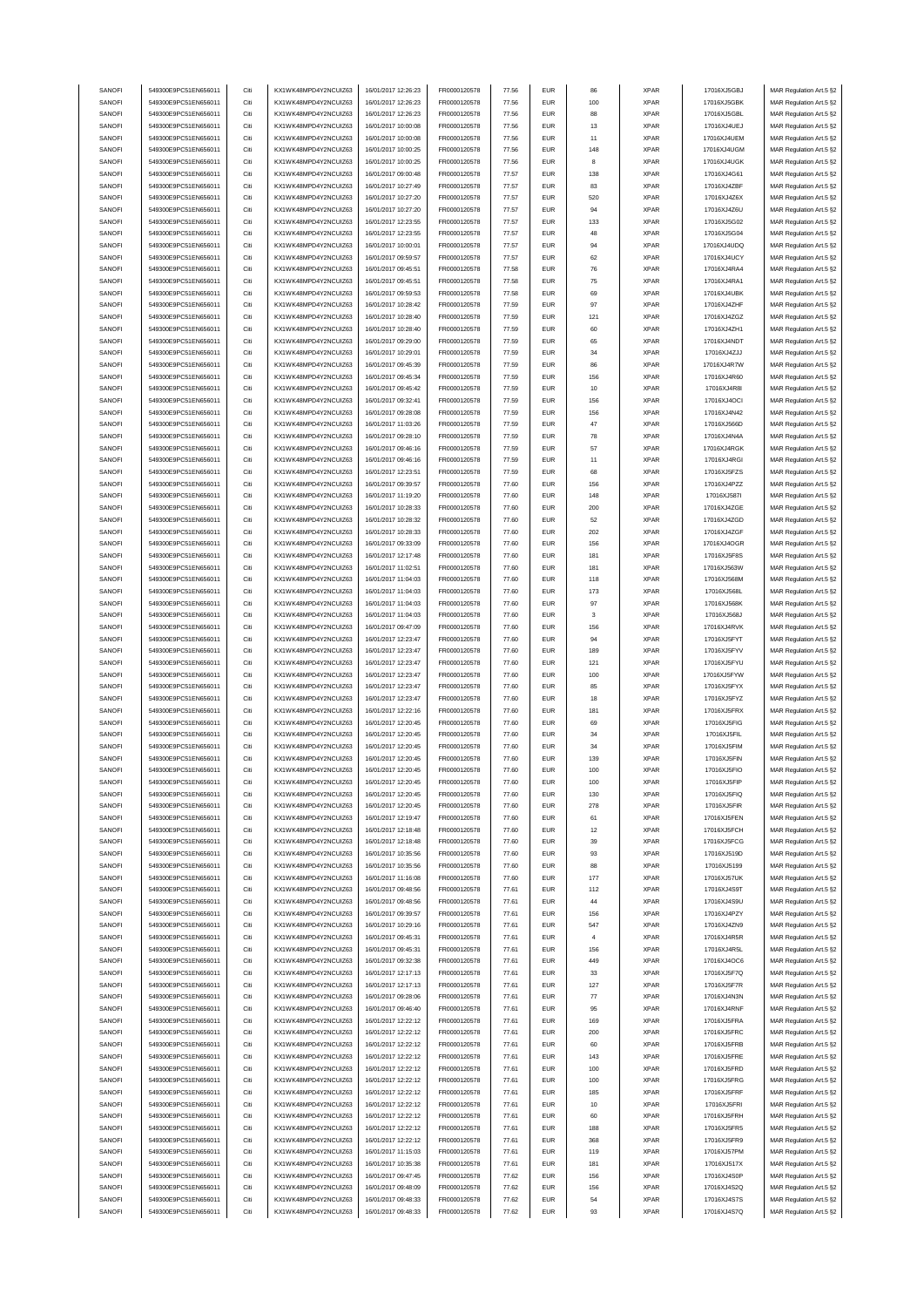| SANOFI | 549300E9PC51EN656011 | Citi | KX1WK48MPD4Y2NCUIZ63  | 16/01/2017 11:07:34 | FR0000120578 | 77.62 | <b>EUR</b> | 257                | <b>XPAR</b> | 17016XJ56QF  | MAR Regulation Art.5 §2 |
|--------|----------------------|------|-----------------------|---------------------|--------------|-------|------------|--------------------|-------------|--------------|-------------------------|
| SANOFI | 549300E9PC51EN656011 | Citi | KX1WK48MPD4Y2NCUIZ63  | 16/01/2017 11:07:34 |              | 77.62 | <b>EUR</b> | 211                | <b>XPAR</b> | 17016XJ56QG  |                         |
|        |                      |      | KX1WK48MPD4Y2NCUIZ63  |                     | FR0000120578 |       |            |                    |             |              | MAR Regulation Art.5 §2 |
| SANOFI | 549300E9PC51EN656011 | Citi |                       | 16/01/2017 09:48:53 | FR0000120578 | 77.62 | <b>EUR</b> | 156                | <b>XPAR</b> | 17016XJ4S9K  | MAR Regulation Art.5 §2 |
| SANOFI | 549300E9PC51EN656011 | Citi | KX1WK48MPD4Y2NCUIZ63  | 16/01/2017 11:19:08 | FR0000120578 | 77.62 | <b>EUR</b> | 55                 | <b>XPAR</b> | 17016XJ585T  | MAR Regulation Art.5 §2 |
| SANOFI | 549300E9PC51EN656011 | Citi | KX1WK48MPD4Y2NCLIIZ63 | 16/01/2017 11:19:08 | FR0000120578 | 77.62 | <b>EUR</b> | 126                | <b>XPAR</b> | 17016XJ585M  | MAR Regulation Art.5 §2 |
| SANOFI | 549300E9PC51EN656011 | Citi | KX1WK48MPD4Y2NCUIZ63  | 16/01/2017 11:17:38 | FR0000120578 | 77.62 | <b>EUR</b> | 100                | <b>XPAR</b> | 17016XJ5803  | MAR Regulation Art.5 §2 |
| SANOFI | 549300E9PC51EN656011 | Citi | KX1WK48MPD4Y2NCUIZ63  | 16/01/2017 11:17:38 | FR0000120578 | 77.62 | <b>EUR</b> | 100                | <b>XPAR</b> | 17016XJ5802  | MAR Regulation Art.5 §2 |
|        | 549300E9PC51EN656011 |      |                       |                     |              |       |            |                    |             |              |                         |
| SANOFI |                      | Citi | KX1WK48MPD4Y2NCUIZ63  | 16/01/2017 11:17:38 | FR0000120578 | 77.62 | <b>EUR</b> | 60                 | <b>XPAR</b> | 17016XJ5801  | MAR Regulation Art.5 §2 |
| SANOFI | 549300E9PC51EN656011 | Citi | KX1WK48MPD4Y2NCUIZ63  | 16/01/2017 11:17:38 | FR0000120578 | 77.62 | <b>EUR</b> | 662                | <b>XPAR</b> | 17016XJ5800  | MAR Regulation Art.5 §2 |
| SANOFI | 549300E9PC51EN656011 | Citi | KX1WK48MPD4Y2NCUIZ63  | 16/01/2017 09:27:38 | FR0000120578 | 77.62 | <b>EUR</b> | 59                 | <b>XPAR</b> | 17016XJ4MY6  | MAR Regulation Art.5 §2 |
| SANOFI | 549300E9PC51EN656011 | Citi | KX1WK48MPD4Y2NCUIZ63  | 16/01/2017 09:27:38 | FR0000120578 | 77.62 | <b>EUR</b> | 97                 | <b>XPAR</b> | 17016XJ4MY9  | MAR Regulation Art.5 §2 |
| SANOFI | 549300E9PC51EN656011 | Citi | KX1WK48MPD4Y2NCUIZ63  | 16/01/2017 09:27:38 | FR0000120578 | 77.62 | <b>EUR</b> | 43                 | <b>XPAR</b> | 17016XJ4MYG  | MAR Regulation Art.5 §2 |
|        |                      |      |                       |                     |              |       |            |                    |             |              |                         |
| SANOFI | 549300E9PC51EN656011 | Citi | KX1WK48MPD4Y2NCUIZ63  | 16/01/2017 09:27:38 | FR0000120578 | 77.62 | <b>EUR</b> | 108                | <b>XPAR</b> | 17016XJ4MYD  | MAR Regulation Art.5 §2 |
| SANOFI | 549300E9PC51EN656011 | Citi | KX1WK48MPD4Y2NCUIZ63  | 16/01/2017 09:27:38 | FR0000120578 | 77.62 | <b>EUR</b> | $\,$ 5 $\,$        | <b>XPAR</b> | 17016XJ4MYF  | MAR Regulation Art.5 §2 |
| SANOFI | 549300E9PC51EN656011 | Citi | KX1WK48MPD4Y2NCUIZ63  | 16/01/2017 09:33:38 | FR0000120578 | 77.62 | <b>EUR</b> | 156                | <b>XPAR</b> | 17016XJ4OKL  | MAR Regulation Art.5 §2 |
| SANOFI | 549300E9PC51EN656011 | Citi | KX1WK48MPD4Y2NCUIZ63  | 16/01/2017 09:40:33 | FR0000120578 | 77.62 | <b>EUR</b> | $\sqrt{2}$         | <b>XPAR</b> | 17016XJ4Q32  | MAR Regulation Art.5 §2 |
|        |                      |      |                       |                     |              |       |            |                    |             |              |                         |
| SANOFI | 549300E9PC51EN656011 | Citi | KX1WK48MPD4Y2NCUIZ63  | 16/01/2017 09:40:33 | FR0000120578 | 77.62 | <b>EUR</b> | $20\,$             | <b>XPAR</b> | 17016XJ4Q35  | MAR Regulation Art.5 §2 |
| SANOFI | 549300E9PC51EN656011 | Citi | KX1WK48MPD4Y2NCUIZ63  | 16/01/2017 09:40:33 | FR0000120578 | 77.62 | <b>EUR</b> | 134                | <b>XPAR</b> | 17016XJ4Q37  | MAR Regulation Art.5 §2 |
| SANOFI | 549300E9PC51EN656011 | Citi | KX1WK48MPD4Y2NCUIZ63  | 16/01/2017 09:45:23 | FR0000120578 | 77.62 | <b>EUR</b> | 101                | <b>XPAR</b> | 17016XJ4R3X  | MAR Regulation Art.5 §2 |
| SANOFI | 549300E9PC51EN656011 | Citi | KX1WK48MPD4Y2NCUIZ63  | 16/01/2017 09:40:33 | FR0000120578 | 77.62 | <b>EUR</b> | 156                | <b>XPAR</b> | 17016XJ4Q2Y  | MAR Regulation Art.5 §2 |
| SANOFI | 549300E9PC51EN656011 | Citi | KX1WK48MPD4Y2NCUIZ63  | 16/01/2017 09:39:42 | FR0000120578 | 77.62 | <b>EUR</b> | 96                 | <b>XPAR</b> | 17016XJ4PZ0  | MAR Regulation Art.5 §2 |
|        |                      |      |                       |                     |              |       |            |                    |             |              |                         |
| SANOFI | 549300E9PC51EN656011 | Citi | KX1WK48MPD4Y2NCUIZ63  | 16/01/2017 09:39:33 | FR0000120578 | 77.62 | <b>EUR</b> | 85                 | <b>XPAR</b> | 17016XJ4PY1  | MAR Regulation Art.5 §2 |
| SANOFI | 549300E9PC51EN656011 | Citi | KX1WK48MPD4Y2NCUIZ63  | 16/01/2017 09:32:27 | FR0000120578 | 77.62 | <b>EUR</b> | 87                 | <b>XPAR</b> | 17016XJ4OAY  | MAR Regulation Art.5 §2 |
| SANOFI | 549300E9PC51EN656011 | Citi | KX1WK48MPD4Y2NCUIZ63  | 16/01/2017 09:27:56 | FR0000120578 | 77.62 | <b>EUR</b> | 85                 | <b>XPAR</b> | 17016XJ4N1A  | MAR Regulation Art.5 §2 |
| SANOFI | 549300E9PC51EN656011 | Citi | KX1WK48MPD4Y2NCUIZ63  | 16/01/2017 09:27:56 | FR0000120578 | 77.62 | <b>EUR</b> | $20\,$             | <b>XPAR</b> | 17016XJ4N1B  | MAR Regulation Art.5 §2 |
| SANOFI | 549300E9PC51EN656011 | Citi | KX1WK48MPD4Y2NCUIZ63  | 16/01/2017 11:02:50 | FR0000120578 | 77.62 | <b>EUR</b> | 3                  | <b>XPAR</b> | 17016XJ563T  | MAR Regulation Art.5 §2 |
|        |                      |      |                       |                     |              |       |            |                    |             |              |                         |
| SANOFI | 549300E9PC51EN656011 | Citi | KX1WK48MPD4Y2NCUIZ63  | 16/01/2017 09:47:02 | FR0000120578 | 77.62 | <b>EUR</b> | 32                 | <b>XPAR</b> | 17016XJ4RTF  | MAR Regulation Art.5 §2 |
| SANOFI | 549300E9PC51EN656011 | Citi | KX1WK48MPD4Y2NCUIZ63  | 16/01/2017 09:47:03 | FR0000120578 | 77.62 | <b>EUR</b> | 30                 | <b>XPAR</b> | 17016XJ4RTL  | MAR Regulation Art.5 §2 |
| SANOFI | 549300E9PC51EN656011 | Citi | KX1WK48MPD4Y2NCUIZ63  | 16/01/2017 10:29:54 | FR0000120578 | 77.62 | <b>EUR</b> | 21                 | <b>XPAR</b> | 17016XJ4ZTQ  | MAR Regulation Art.5 §2 |
| SANOFI | 549300E9PC51EN656011 | Citi | KX1WK48MPD4Y2NCUIZ63  | 16/01/2017 10:29:54 | FR0000120578 | 77.62 | <b>EUR</b> | 160                | <b>XPAR</b> | 17016XJ4ZTU  | MAR Regulation Art.5 §2 |
|        |                      |      | KX1WK48MPD4Y2NCUIZ63  |                     |              |       |            |                    |             | 17016XJ4ZTV  |                         |
| SANOFI | 549300E9PC51EN656011 | Citi |                       | 16/01/2017 10:29:54 | FR0000120578 | 77.62 | <b>EUR</b> | 16                 | <b>XPAR</b> |              | MAR Regulation Art.5 §2 |
| SANOFI | 549300E9PC51EN656011 | Citi | KX1WK48MPD4Y2NCUIZ63  | 16/01/2017 10:29:54 | FR0000120578 | 77.62 | <b>EUR</b> | 59                 | <b>XPAR</b> | 17016XJ4ZTX  | MAR Regulation Art.5 §2 |
| SANOFI | 549300E9PC51EN656011 | Citi | KX1WK48MPD4Y2NCUIZ63  | 16/01/2017 11:22:23 | FR0000120578 | 77.62 | <b>EUR</b> | 181                | <b>XPAR</b> | 17016XJ58HT  | MAR Regulation Art.5 §2 |
| SANOFI | 549300E9PC51EN656011 | Citi | KX1WK48MPD4Y2NCUIZ63  | 16/01/2017 11:22:23 | FR0000120578 | 77.62 | <b>EUR</b> | 548                | <b>XPAR</b> | 17016XJ58HX  | MAR Regulation Art.5 §2 |
| SANOFI | 549300E9PC51EN656011 | Citi | KX1WK48MPD4Y2NCUIZ63  | 16/01/2017 11:23:58 | FR0000120578 | 77.62 | <b>EUR</b> | 181                | <b>XPAR</b> | 17016XJ58NN  | MAR Regulation Art.5 §2 |
|        |                      |      |                       |                     |              |       |            |                    |             |              |                         |
| SANOFI | 549300E9PC51EN656011 | Citi | KX1WK48MPD4Y2NCUIZ63  | 16/01/2017 11:21:40 | FR0000120578 | 77.62 | <b>EUR</b> | 41                 | <b>XPAR</b> | 17016XJ58EY  | MAR Regulation Art.5 §2 |
| SANOFI | 549300E9PC51EN656011 | Citi | KX1WK48MPD4Y2NCUIZ63  | 16/01/2017 11:21:40 | FR0000120578 | 77.62 | <b>EUR</b> | 140                | <b>XPAR</b> | 17016XJ58F1  | MAR Regulation Art.5 §2 |
| SANOFI | 549300E9PC51EN656011 | Citi | KX1WK48MPD4Y2NCUIZ63  | 16/01/2017 11:17:38 | FR0000120578 | 77.62 | <b>EUR</b> | 75                 | <b>XPAR</b> | 17016XJ57ZU  | MAR Regulation Art.5 §2 |
| SANOFI | 549300E9PC51EN656011 | Citi | KX1WK48MPD4Y2NCUIZ63  | 16/01/2017 11:17:38 | FR0000120578 | 77.62 | <b>EUR</b> | 58                 | <b>XPAR</b> | 17016XJ57ZZ  | MAR Regulation Art.5 §2 |
|        |                      |      |                       |                     |              |       |            |                    |             |              |                         |
| SANOFI | 549300E9PC51EN656011 | Citi | KX1WK48MPD4Y2NCUIZ63  | 16/01/2017 11:14:43 | FR0000120578 | 77.62 | <b>EUR</b> | 171                | <b>XPAR</b> | 17016XJ57NR  | MAR Regulation Art.5 §2 |
| SANOFI | 549300E9PC51EN656011 | Citi | KX1WK48MPD4Y2NCUIZ63  | 16/01/2017 11:15:03 | FR0000120578 | 77.62 | <b>EUR</b> | 176                | <b>XPAR</b> | 17016XJ57PJ  | MAR Regulation Art.5 §2 |
| SANOFI | 549300E9PC51EN656011 | Citi | KX1WK48MPD4Y2NCUIZ63  | 16/01/2017 10:35:22 | FR0000120578 | 77.62 | <b>EUR</b> | ${\bf 77}$         | <b>XPAR</b> | 17016XJ517A  | MAR Regulation Art.5 §2 |
| SANOFI | 549300E9PC51EN656011 | Citi | KX1WK48MPD4Y2NCUIZ63  | 16/01/2017 11:18:44 | FR0000120578 | 77.63 | <b>EUR</b> | 175                | <b>XPAR</b> | 17016XJ584C  | MAR Regulation Art.5 §2 |
| SANOFI | 549300E9PC51EN656011 | Citi | KX1WK48MPD4Y2NCUIZ63  | 16/01/2017 11:18:57 | FR0000120578 | 77.63 | <b>EUR</b> | 400                | <b>XPAR</b> | 17016XJ5850  | MAR Regulation Art.5 §2 |
| SANOFI | 549300E9PC51EN656011 | Citi | KX1WK48MPD4Y2NCUIZ63  | 16/01/2017 11:18:57 | FR0000120578 | 77.63 | EUR        | 6                  | <b>XPAR</b> | 17016XJ584W  | MAR Regulation Art.5 §2 |
|        |                      |      |                       |                     |              |       |            |                    |             |              |                         |
| SANOFI | 549300E9PC51EN656011 | Citi | KX1WK48MPD4Y2NCUIZ63  | 16/01/2017 11:18:57 | FR0000120578 | 77.63 | <b>EUR</b> | $\scriptstyle{72}$ | <b>XPAR</b> | 17016XJ584Z  | MAR Regulation Art.5 §2 |
| SANOFI | 549300E9PC51EN656011 | Citi | KX1WK48MPD4Y2NCUIZ63  | 16/01/2017 11:17:51 | FR0000120578 | 77.63 | <b>EUR</b> | 34                 | <b>XPAR</b> | 17016XJ580K  | MAR Regulation Art.5 §2 |
| SANOFI | 549300E9PC51EN656011 | Citi | KX1WK48MPD4Y2NCUIZ63  | 16/01/2017 11:07:15 | FR0000120578 | 77.63 | <b>EUR</b> | 147                | <b>XPAR</b> | 17016XJ56PC  | MAR Regulation Art.5 §2 |
| SANOFI | 549300E9PC51EN656011 | Citi | KX1WK48MPD4Y2NCUIZ63  | 16/01/2017 11:07:15 | FR0000120578 | 77.63 | <b>EUR</b> | 102                | <b>XPAR</b> | 17016XJ56PD  | MAR Regulation Art.5 §2 |
| SANOFI |                      | Citi |                       |                     | FR0000120578 |       | <b>EUR</b> | 156                | <b>XPAR</b> | 17016XJ4OIN  |                         |
|        | 549300E9PC51EN656011 |      | KX1WK48MPD4Y2NCUIZ63  | 16/01/2017 09:33:21 |              | 77.63 |            |                    |             |              | MAR Regulation Art.5 §2 |
| SANOFI | 549300E9PC51EN656011 | Citi | KX1WK48MPD4Y2NCUIZ63  | 16/01/2017 09:33:37 | FR0000120578 | 77.63 | <b>EUR</b> | 156                | <b>XPAR</b> | 17016XJ4OKC  | MAR Regulation Art.5 §2 |
| SANOFI | 549300E9PC51EN656011 | Citi | KX1WK48MPD4Y2NCUIZ63  | 16/01/2017 09:34:06 | FR0000120578 | 77.63 | <b>EUR</b> | 14                 | <b>XPAR</b> | 17016XJ4OO2  | MAR Regulation Art.5 §2 |
| SANOFI | 549300E9PC51EN656011 | Citi | KX1WK48MPD4Y2NCUIZ63  | 16/01/2017 09:38:55 | FR0000120578 | 77.63 | <b>EUR</b> | 156                | <b>XPAR</b> | 17016XJ4PUI  | MAR Regulation Art.5 §2 |
| SANOFI | 549300E9PC51EN656011 | Citi | KX1WK48MPD4Y2NCUIZ63  | 16/01/2017 09:41:06 | FR0000120578 | 77.63 | <b>EUR</b> | 40                 | <b>XPAR</b> | 17016XJ4Q5M  | MAR Regulation Art.5 §2 |
|        |                      |      |                       |                     |              |       |            |                    |             | 17016XJ4Q5N  |                         |
| SANOFI | 549300E9PC51EN656011 | Citi | KX1WK48MPD4Y2NCUIZ63  | 16/01/2017 09:41:06 | FR0000120578 | 77.63 | <b>EUR</b> | 35                 | <b>XPAR</b> |              | MAR Regulation Art.5 §2 |
| SANOFI | 549300E9PC51EN656011 | Citi | KX1WK48MPD4Y2NCUIZ63  | 16/01/2017 09:40:26 | FR0000120578 | 77.63 | <b>EUR</b> | 156                | <b>XPAR</b> | 17016XJ4Q2J  | MAR Regulation Art.5 §2 |
| SANOFI | 549300E9PC51EN656011 | Citi | KX1WK48MPD4Y2NCUIZ63  | 16/01/2017 10:52:31 | FR0000120578 | 77.63 | <b>EUR</b> | 21                 | <b>XPAR</b> | 17016XJ54GU  | MAR Regulation Art.5 §2 |
| SANOFI | 549300E9PC51EN656011 | Citi | KX1WK48MPD4Y2NCUIZ63  | 16/01/2017 10:52:31 | FR0000120578 | 77.63 | <b>EUR</b> | 5                  | <b>XPAR</b> | 17016XJ54GT  | MAR Regulation Art.5 §2 |
| SANOFI | 549300E9PC51EN656011 |      | KX1WK48MPD4Y2NCLIIZ63 | 16/01/2017 10:52:28 | FR0000120578 | 77.63 | FUR        | 77                 | <b>XPAR</b> | 17016X-154GD | MAR Regulation Art 5 82 |
| SANOFI | 549300E9PC51EN656011 | Citi | KX1WK48MPD4Y2NCUIZ63  | 16/01/2017 10:52:33 | FR0000120578 | 77.63 | <b>EUR</b> | 27                 | <b>XPAR</b> | 17016XJ54H5  | MAR Regulation Art.5 §2 |
|        |                      |      |                       |                     |              |       |            |                    |             |              |                         |
| SANOFI | 549300E9PC51EN656011 | Citi | KX1WK48MPD4Y2NCUIZ63  | 16/01/2017 10:52:33 | FR0000120578 | 77.63 | <b>EUR</b> | 83                 | <b>XPAR</b> | 17016XJ54H6  | MAR Regulation Art.5 §2 |
| SANOFI | 549300E9PC51EN656011 | Citi | KX1WK48MPD4Y2NCUIZ63  | 16/01/2017 11:02:50 | FR0000120578 | 77.63 | <b>EUR</b> | 181                | <b>XPAR</b> | 17016XJ563S  | MAR Regulation Art.5 §2 |
| SANOFI | 549300E9PC51EN656011 | Citi | KX1WK48MPD4Y2NCUIZ63  | 16/01/2017 09:47:01 | FR0000120578 | 77.63 | <b>EUR</b> | 156                | <b>XPAR</b> | 17016XJ4RT9  | MAR Regulation Art.5 §2 |
| SANOFI | 549300E9PC51EN656011 | Citi | KX1WK48MPD4Y2NCUIZ63  | 16/01/2017 10:46:30 | FR0000120578 | 77.63 | <b>EUR</b> | 96                 | <b>XPAR</b> | 17016XJ53BC  | MAR Regulation Art.5 §2 |
|        |                      | Citi |                       |                     | FR0000120578 |       |            |                    |             |              |                         |
| SANOFI | 549300E9PC51EN656011 |      | KX1WK48MPD4Y2NCUIZ63  | 16/01/2017 10:46:30 |              | 77.63 | <b>EUR</b> | 85                 | <b>XPAR</b> | 17016XJ53BG  | MAR Regulation Art.5 §2 |
| SANOFI | 549300E9PC51EN656011 | Citi | KX1WK48MPD4Y2NCUIZ63  | 16/01/2017 10:46:32 | FR0000120578 | 77.63 | <b>EUR</b> | 87                 | <b>XPAR</b> | 17016XJ53BI  | MAR Regulation Art.5 §2 |
| SANOFI | 549300E9PC51EN656011 | Citi | KX1WK48MPD4Y2NCUIZ63  | 16/01/2017 12:12:16 | FR0000120578 | 77.63 | <b>EUR</b> | 181                | <b>XPAR</b> | 17016XJ5EN7  | MAR Regulation Art.5 §2 |
| SANOFI | 549300E9PC51EN656011 | Citi | KX1WK48MPD4Y2NCUIZ63  | 16/01/2017 12:12:16 | FR0000120578 | 77.63 | <b>EUR</b> | 195                | <b>XPAR</b> | 17016XJ5ENA  | MAR Regulation Art.5 §2 |
| SANOFI | 549300E9PC51EN656011 | Citi | KX1WK48MPD4Y2NCUIZ63  | 16/01/2017 12:12:16 | FR0000120578 | 77.63 | <b>EUR</b> | $\scriptstyle{7}$  | <b>XPAR</b> | 17016XJ5ENB  | MAR Regulation Art.5 §2 |
| SANOFI | 549300E9PC51EN656011 | Citi | KX1WK48MPD4Y2NCUIZ63  | 16/01/2017 10:36:56 | FR0000120578 | 77.63 | <b>EUR</b> | 63                 | <b>XPAR</b> | 17016XJ51GD  | MAR Regulation Art.5 §2 |
|        |                      |      |                       |                     |              |       |            |                    |             |              |                         |
| SANOFI | 549300E9PC51EN656011 | Citi | KX1WK48MPD4Y2NCUIZ63  | 16/01/2017 10:36:56 | FR0000120578 | 77.63 | <b>EUR</b> | 118                | <b>XPAR</b> | 17016XJ51GF  | MAR Regulation Art.5 §2 |
| SANOFI | 549300E9PC51EN656011 | Citi | KX1WK48MPD4Y2NCUIZ63  | 16/01/2017 10:37:01 | FR0000120578 | 77.63 | <b>EUR</b> | 100                | <b>XPAR</b> | 17016XJ51GU  | MAR Regulation Art.5 §2 |
| SANOFI | 549300E9PC51EN656011 | Citi | KX1WK48MPD4Y2NCUIZ63  | 16/01/2017 10:37:01 | FR0000120578 | 77.63 | <b>EUR</b> | 92                 | <b>XPAR</b> | 17016XJ51GT  | MAR Regulation Art.5 §2 |
| SANOFI | 549300E9PC51EN656011 | Citi | KX1WK48MPD4Y2NCUIZ63  | 16/01/2017 11:23:07 | FR0000120578 | 77.63 | <b>EUR</b> | 248                | <b>XPAR</b> | 17016XJ58K7  | MAR Regulation Art.5 §2 |
| SANOFI | 549300E9PC51EN656011 | Citi | KX1WK48MPD4Y2NCUIZ63  | 16/01/2017 11:23:07 | FR0000120578 | 77.63 | <b>EUR</b> | 100                | <b>XPAR</b> | 17016XJ58K6  | MAR Regulation Art.5 §2 |
|        |                      |      |                       |                     |              |       |            |                    |             |              |                         |
| SANOFI | 549300E9PC51EN656011 | Citi | KX1WK48MPD4Y2NCUIZ63  | 16/01/2017 10:39:52 | FR0000120578 | 77.63 | <b>EUR</b> | 67                 | <b>XPAR</b> | 17016XJ520F  | MAR Regulation Art.5 §2 |
| SANOFI | 549300E9PC51EN656011 | Citi | KX1WK48MPD4Y2NCUIZ63  | 16/01/2017 10:39:52 | FR0000120578 | 77.63 | <b>EUR</b> | 68                 | <b>XPAR</b> | 17016XJ520E  | MAR Regulation Art.5 §2 |
| SANOFI | 549300E9PC51EN656011 |      |                       | 16/01/2017 10:39:56 |              | 77.63 |            |                    |             | 17016XJ5213  | MAR Regulation Art.5 §2 |
| SANOFI |                      | Citi | KX1WK48MPD4Y2NCUIZ63  |                     | FR0000120578 |       | <b>EUR</b> | 28                 | <b>XPAR</b> |              |                         |
| SANOFI | 549300E9PC51EN656011 | Citi | KX1WK48MPD4Y2NCUIZ63  | 16/01/2017 10:39:56 | FR0000120578 | 77.63 | <b>EUR</b> | 8                  | <b>XPAR</b> | 17016XJ5211  | MAR Regulation Art.5 §2 |
|        |                      |      |                       |                     |              |       |            |                    |             |              |                         |
| SANOFI | 549300E9PC51EN656011 | Citi | KX1WK48MPD4Y2NCUIZ63  | 16/01/2017 10:39:47 | FR0000120578 | 77.63 | <b>EUR</b> | 29                 | <b>XPAR</b> | 17016XJ5206  | MAR Regulation Art.5 §2 |
|        | 549300E9PC51EN656011 | Citi | KX1WK48MPD4Y2NCUIZ63  | 16/01/2017 10:39:47 | FR0000120578 | 77.63 | <b>EUR</b> | 112                | <b>XPAR</b> | 17016XJ5202  | MAR Regulation Art.5 §2 |
| SANOFI | 549300E9PC51EN656011 | Citi | KX1WK48MPD4Y2NCUIZ63  | 16/01/2017 11:23:58 | FR0000120578 | 77.63 | <b>EUR</b> | 140                | <b>XPAR</b> | 17016XJ58NG  | MAR Regulation Art.5 §2 |
| SANOFI | 549300E9PC51EN656011 | Citi | KX1WK48MPD4Y2NCUIZ63  | 16/01/2017 11:21:00 | FR0000120578 | 77.63 | <b>EUR</b> | 60                 | <b>XPAR</b> | 17016XJ58CM  | MAR Regulation Art.5 §2 |
| SANOFI | 549300E9PC51EN656011 | Citi | KX1WK48MPD4Y2NCUIZ63  | 16/01/2017 11:21:00 | FR0000120578 | 77.63 | <b>EUR</b> | 100                | <b>XPAR</b> | 17016XJ58CN  | MAR Regulation Art.5 §2 |
|        |                      | Citi |                       |                     |              | 77.63 |            | 126                |             |              |                         |
| SANOFI | 549300E9PC51EN656011 |      | KX1WK48MPD4Y2NCUIZ63  | 16/01/2017 11:21:01 | FR0000120578 |       | <b>EUR</b> |                    | <b>XPAR</b> | 17016XJ58CR  | MAR Regulation Art.5 §2 |
| SANOFI | 549300E9PC51EN656011 | Citi | KX1WK48MPD4Y2NCUIZ63  | 16/01/2017 11:21:01 | FR0000120578 | 77.63 | <b>EUR</b> | $50\,$             | <b>XPAR</b> | 17016XJ58CQ  | MAR Regulation Art.5 §2 |
| SANOFI | 549300E9PC51EN656011 | Citi | KX1WK48MPD4Y2NCUIZ63  | 16/01/2017 11:21:01 | FR0000120578 | 77.63 | <b>EUR</b> | 100                | <b>XPAR</b> | 17016XJ58CP  | MAR Regulation Art.5 §2 |
| SANOFI | 549300E9PC51EN656011 | Citi | KX1WK48MPD4Y2NCUIZ63  | 16/01/2017 11:21:06 | FR0000120578 | 77.63 | <b>EUR</b> | 100                | <b>XPAR</b> | 17016XJ58D3  | MAR Regulation Art.5 §2 |
| SANOFI | 549300E9PC51EN656011 | Citi | KX1WK48MPD4Y2NCUIZ63  | 16/01/2017 11:21:06 | FR0000120578 | 77.63 | <b>EUR</b> | 100                | <b>XPAR</b> | 17016XJ58D4  | MAR Regulation Art.5 §2 |
| SANOFI | 549300E9PC51EN656011 | Citi | KX1WK48MPD4Y2NCUIZ63  | 16/01/2017 11:14:54 | FR0000120578 | 77.63 | <b>EUR</b> | 181                | <b>XPAR</b> | 17016XJ57OH  |                         |
|        |                      |      |                       |                     |              |       |            |                    |             |              | MAR Regulation Art.5 §2 |
| SANOFI | 549300E9PC51EN656011 | Citi | KX1WK48MPD4Y2NCUIZ63  | 16/01/2017 10:35:13 | FR0000120578 | 77.63 | <b>EUR</b> | 200                | <b>XPAR</b> | 17016XJ516U  | MAR Regulation Art.5 §2 |
| SANOFI | 549300E9PC51EN656011 | Citi | KX1WK48MPD4Y2NCUIZ63  | 16/01/2017 10:35:13 | FR0000120578 | 77.63 | <b>EUR</b> | 100                | <b>XPAR</b> | 17016XJ516V  | MAR Regulation Art.5 §2 |
| SANOFI | 549300E9PC51EN656011 | Citi | KX1WK48MPD4Y2NCUIZ63  | 16/01/2017 10:35:13 | FR0000120578 | 77.63 | <b>EUR</b> | 100                | <b>XPAR</b> | 17016XJ516R  | MAR Regulation Art.5 §2 |
| SANOFI | 549300E9PC51EN656011 | Citi | KX1WK48MPD4Y2NCUIZ63  | 16/01/2017 10:35:13 | FR0000120578 | 77.63 | <b>EUR</b> | 79                 | <b>XPAR</b> | 17016XJ516S  | MAR Regulation Art.5 §2 |
| SANOFI | 549300E9PC51EN656011 | Citi | KX1WK48MPD4Y2NCUIZ63  | 16/01/2017 10:35:13 | FR0000120578 | 77.63 | <b>EUR</b> | 100                | XPAR        | 17016XJ516T  | MAR Regulation Art.5 §2 |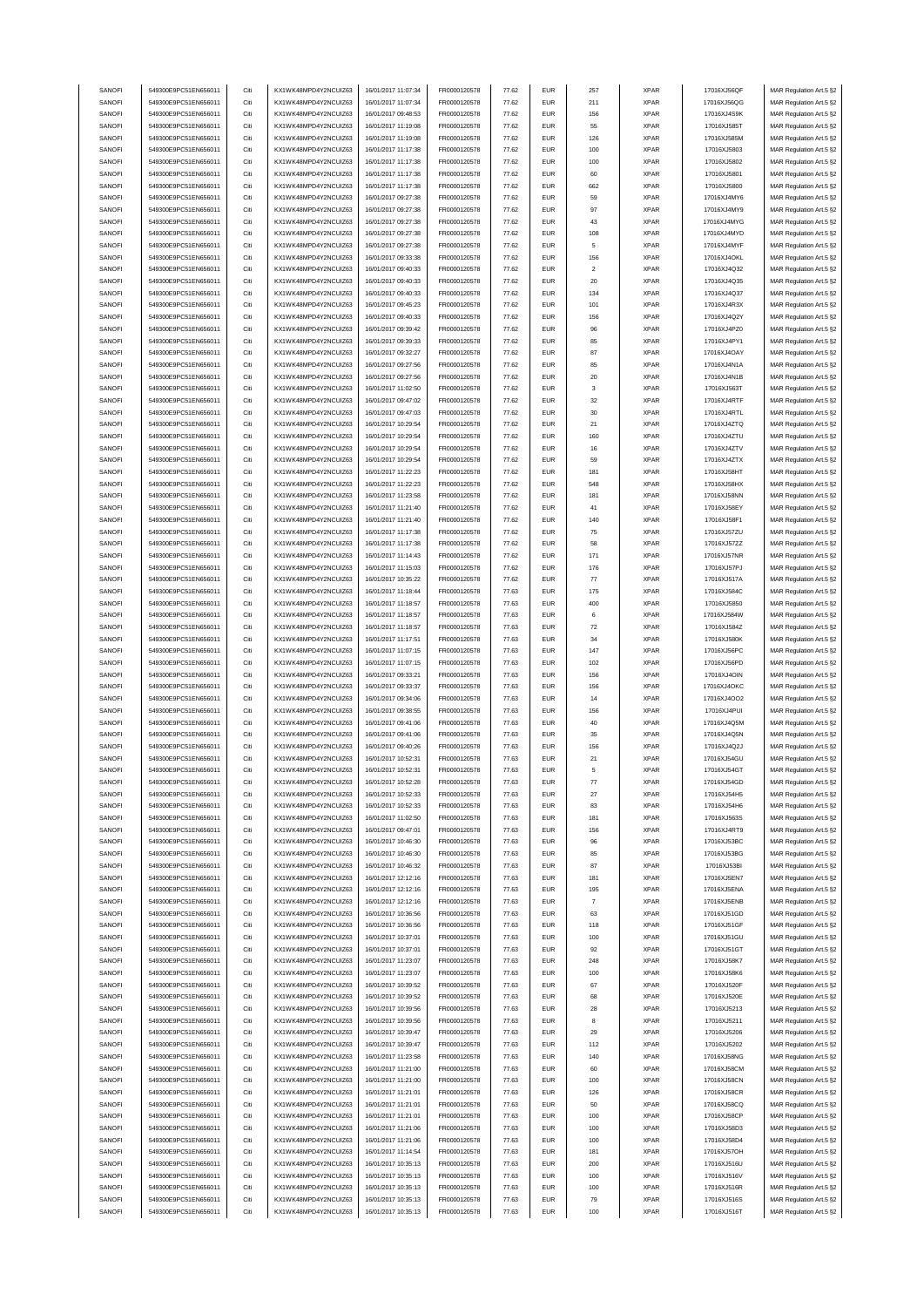| SANOFI | 549300E9PC51EN656011 | Citi | KX1WK48MPD4Y2NCUIZ63  | 16/01/2017 10:35:12 | FR0000120578        | 77.63 | <b>EUR</b> | 181                | <b>XPAR</b> | 17016XJ516N | MAR Regulation Art.5 §2 |
|--------|----------------------|------|-----------------------|---------------------|---------------------|-------|------------|--------------------|-------------|-------------|-------------------------|
| SANOFI | 549300E9PC51EN656011 | Citi | KX1WK48MPD4Y2NCLIIZ63 | 16/01/2017 11:14:35 | FR0000120578        | 77.63 | <b>EUR</b> | 579                | <b>XPAR</b> | 17016XJ57N1 | MAR Regulation Art.5 §2 |
|        |                      |      |                       |                     |                     |       |            |                    |             |             |                         |
| SANOFI | 549300E9PC51EN656011 | Citi | KX1WK48MPD4Y2NCUIZ63  | 16/01/2017 11:06:04 | FR0000120578        | 77.64 | <b>EUR</b> | 41                 | <b>XPAR</b> | 17016XJ56JA | MAR Regulation Art.5 §2 |
| SANOFI | 549300E9PC51EN656011 | Citi | KX1WK48MPD4Y2NCUIZ63  | 16/01/2017 11:06:04 | FR0000120578        | 77.64 | <b>EUR</b> | 140                | <b>XPAR</b> | 17016XJ56JG | MAR Regulation Art.5 §2 |
| SANOFI | 549300E9PC51EN656011 | Citi | KX1WK48MPD4Y2NCUIZ63  | 16/01/2017 11:06:04 | FR0000120578        | 77.64 | <b>EUR</b> | 220                | <b>XPAR</b> | 17016XJ56JH | MAR Regulation Art.5 §2 |
| SANOFI | 549300E9PC51EN656011 | Citi | KX1WK48MPD4Y2NCUIZ63  | 16/01/2017 11:06:05 | FR0000120578        | 77.64 | <b>EUR</b> | 110                | <b>XPAR</b> | 17016XJ56JI | MAR Regulation Art.5 §2 |
| SANOFI | 549300E9PC51EN656011 | Citi | KX1WK48MPD4Y2NCUIZ63  | 16/01/2017 11:06:05 | FR0000120578        | 77.64 | <b>EUR</b> | 90                 | <b>XPAR</b> | 17016XJ56JJ | MAR Regulation Art.5 §2 |
|        | 549300E9PC51EN656011 |      |                       |                     |                     |       |            |                    |             |             |                         |
| SANOFI |                      | Citi | KX1WK48MPD4Y2NCUIZ63  | 16/01/2017 09:48:04 | FR0000120578        | 77.64 | <b>EUR</b> | 5                  | <b>XPAR</b> | 17016XJ4S2G | MAR Regulation Art.5 §2 |
| SANOFI | 549300E9PC51EN656011 | Citi | KX1WK48MPD4Y2NCUIZ63  | 16/01/2017 09:48:04 | FR0000120578        | 77.64 | <b>EUR</b> | 69                 | <b>XPAR</b> | 17016XJ4S2I | MAR Regulation Art.5 §2 |
| SANOFI | 549300E9PC51EN656011 | Citi | KX1WK48MPD4Y2NCUIZ63  | 16/01/2017 09:48:03 | FR0000120578        | 77.64 | <b>EUR</b> | 82                 | <b>XPAR</b> | 17016XJ4S2B | MAR Regulation Art.5 §2 |
| SANOFI | 549300E9PC51EN656011 | Citi | KX1WK48MPD4Y2NCUIZ63  | 16/01/2017 11:08:09 | FR0000120578        | 77.64 | <b>EUR</b> | 181                | <b>XPAR</b> | 17016XJ56SU | MAR Regulation Art.5 §2 |
| SANOFI | 549300E9PC51EN656011 | Citi | KX1WK48MPD4Y2NCUIZ63  | 16/01/2017 09:44:38 | FR0000120578        | 77.64 | <b>EUR</b> | 152                | <b>XPAR</b> | 17016XJ4QYH | MAR Regulation Art.5 §2 |
|        |                      |      | KX1WK48MPD4Y2NCUIZ63  |                     |                     |       |            |                    |             |             |                         |
| SANOFI | 549300E9PC51EN656011 | Citi |                       | 16/01/2017 09:44:38 | FR0000120578        | 77.64 | <b>EUR</b> | $\sqrt{4}$         | <b>XPAR</b> | 17016XJ4QYI | MAR Regulation Art.5 §2 |
| SANOFI | 549300E9PC51EN656011 | Citi | KX1WK48MPD4Y2NCUIZ63  | 16/01/2017 09:44:38 | FR0000120578        | 77.64 | <b>EUR</b> | 135                | <b>XPAR</b> | 17016XJ4QYJ | MAR Regulation Art.5 §2 |
| SANOFI | 549300E9PC51EN656011 | Citi | KX1WK48MPD4Y2NCUIZ63  | 16/01/2017 09:00:37 | FR0000120578        | 77.64 | <b>EUR</b> | 51                 | <b>XPAR</b> | 17016XJ4G3T | MAR Regulation Art.5 §2 |
| SANOFI | 549300E9PC51EN656011 | Citi | KX1WK48MPD4Y2NCUIZ63  | 16/01/2017 11:18:11 | FR0000120578        | 77.64 | <b>EUR</b> | 400                | <b>XPAR</b> | 17016XJ581X | MAR Regulation Art.5 §2 |
| SANOFI | 549300E9PC51EN656011 | Citi | KX1WK48MPD4Y2NCUIZ63  | 16/01/2017 11:07:01 | FR0000120578        | 77.64 | <b>EUR</b> | 181                | <b>XPAR</b> | 17016XJ56OM | MAR Regulation Art.5 §2 |
|        |                      |      |                       |                     |                     |       |            |                    |             |             |                         |
| SANOFI | 549300E9PC51EN656011 | Citi | KX1WK48MPD4Y2NCLIIZ63 | 16/01/2017 11:18:11 | FR0000120578        | 77.64 | <b>EUR</b> | $\mathsf g$        | <b>XPAR</b> | 17016XJ5822 | MAR Regulation Art.5 §2 |
| SANOFI | 549300E9PC51EN656011 | Citi | KX1WK48MPD4Y2NCUIZ63  | 16/01/2017 11:09:03 | FR0000120578        | 77.64 | <b>EUR</b> | 26                 | <b>XPAR</b> | 17016XJ56YU | MAR Regulation Art.5 §2 |
| SANOFI | 549300E9PC51EN656011 | Citi | KX1WK48MPD4Y2NCUIZ63  | 16/01/2017 11:09:03 | FR0000120578        | 77.64 | <b>EUR</b> | 100                | <b>XPAR</b> | 17016XJ56YW | MAR Regulation Art.5 §2 |
| SANOFI | 549300E9PC51EN656011 | Citi | KX1WK48MPD4Y2NCUIZ63  | 16/01/2017 11:09:22 | FR0000120578        | 77.64 | <b>EUR</b> | 99                 | <b>XPAR</b> | 17016XJ56ZW | MAR Regulation Art.5 §2 |
| SANOFI | 549300E9PC51EN656011 | Citi | KX1WK48MPD4Y2NCUIZ63  | 16/01/2017 11:09:22 | FR0000120578        | 77.64 | <b>EUR</b> | 100                | <b>XPAR</b> | 17016XJ56ZV | MAR Regulation Art.5 §2 |
|        |                      |      |                       |                     |                     |       |            |                    |             |             |                         |
| SANOFI | 549300E9PC51EN656011 | Citi | KX1WK48MPD4Y2NCUIZ63  | 16/01/2017 11:09:22 | FR0000120578        | 77.64 | <b>EUR</b> | 104                | <b>XPAR</b> | 17016XJ56ZT | MAR Regulation Art.5 §2 |
| SANOFI | 549300E9PC51EN656011 | Citi | KX1WK48MPD4Y2NCUIZ63  | 16/01/2017 09:41:35 | FR0000120578        | 77.64 | <b>EUR</b> | 156                | <b>XPAR</b> | 17016XJ4QB7 | MAR Regulation Art.5 §2 |
| SANOFI | 549300E9PC51EN656011 | Citi | KX1WK48MPD4Y2NCLIIZ63 | 16/01/2017 09:41:35 | FR0000120578        | 77.64 | <b>EUR</b> | 156                | <b>XPAR</b> | 17016XJ4QBC | MAR Regulation Art.5 §2 |
| SANOFI | 549300E9PC51EN656011 | Citi | KX1WK48MPD4Y2NCUIZ63  | 16/01/2017 09:34:06 | FR0000120578        | 77.64 | <b>EUR</b> | 151                | <b>XPAR</b> | 17016XJ4OO0 | MAR Regulation Art.5 §2 |
| SANOFI | 549300E9PC51EN656011 | Citi | KX1WK48MPD4Y2NCLIIZ63 | 16/01/2017 09:41:01 | FR0000120578        | 77.64 | <b>EUR</b> | $\sqrt{2}$         | <b>XPAR</b> | 17016XJ4Q5C |                         |
|        |                      |      |                       |                     |                     |       |            |                    |             |             | MAR Regulation Art.5 §2 |
| SANOFI | 549300E9PC51EN656011 | Citi | KX1WK48MPD4Y2NCUIZ63  | 16/01/2017 09:41:01 | FR0000120578        | 77.64 | <b>EUR</b> | $77\,$             | <b>XPAR</b> | 17016XJ4Q5B | MAR Regulation Art.5 §2 |
| SANOFI | 549300E9PC51EN656011 | Citi | KX1WK48MPD4Y2NCUIZ63  | 16/01/2017 09:39:32 | FR0000120578        | 77.64 | <b>EUR</b> | 37                 | <b>XPAR</b> | 17016XJ4PXV | MAR Regulation Art.5 §2 |
| SANOFI | 549300E9PC51EN656011 | Citi | KX1WK48MPD4Y2NCUIZ63  | 16/01/2017 09:39:32 | FR0000120578        | 77.64 | <b>EUR</b> | 96                 | <b>XPAR</b> | 17016XJ4PXX | MAR Regulation Art.5 §2 |
| SANOFI | 549300E9PC51EN656011 | Citi | KX1WK48MPD4Y2NCUIZ63  | 16/01/2017 10:52:05 | FR0000120578        | 77.64 | <b>EUR</b> | 181                | <b>XPAR</b> | 17016XJ54FD | MAR Regulation Art.5 §2 |
|        |                      |      |                       |                     |                     |       |            |                    |             |             |                         |
| SANOFI | 549300E9PC51EN656011 | Citi | KX1WK48MPD4Y2NCUIZ63  | 16/01/2017 10:52:20 | FR0000120578        | 77.64 | <b>EUR</b> | 93                 | <b>XPAR</b> | 17016XJ54G5 | MAR Regulation Art.5 §2 |
| SANOFI | 549300E9PC51EN656011 | Citi | KX1WK48MPD4Y2NCUIZ63  | 16/01/2017 10:52:14 | FR0000120578        | 77.64 | <b>EUR</b> | 74                 | <b>XPAR</b> | 17016XJ54FW | MAR Regulation Art.5 §2 |
| SANOFI | 549300E9PC51EN656011 | Citi | KX1WK48MPD4Y2NCUIZ63  | 16/01/2017 10:52:13 | FR0000120578        | 77.64 | <b>EUR</b> | $\scriptstyle{72}$ | <b>XPAR</b> | 17016XJ54FQ | MAR Regulation Art.5 §2 |
| SANOFI | 549300E9PC51EN656011 | Citi | KX1WK48MPD4Y2NCUIZ63  | 16/01/2017 11:02:44 | FR0000120578        | 77.64 | <b>EUR</b> | 167                | <b>XPAR</b> | 17016XJ5635 | MAR Regulation Art.5 §2 |
|        |                      | Citi |                       |                     |                     |       | <b>EUR</b> |                    |             |             |                         |
| SANOFI | 549300E9PC51EN656011 |      | KX1WK48MPD4Y2NCUIZ63  | 16/01/2017 11:02:44 | FR0000120578        | 77.64 |            | 14                 | <b>XPAR</b> | 17016XJ5632 | MAR Regulation Art.5 §2 |
| SANOFI | 549300E9PC51EN656011 | Citi | KX1WK48MPD4Y2NCUIZ63  | 16/01/2017 10:46:48 | FR0000120578        | 77.64 | <b>EUR</b> | 141                | <b>XPAR</b> | 17016XJ53E0 | MAR Regulation Art.5 §2 |
| SANOFI | 549300E9PC51EN656011 | Citi | KX1WK48MPD4Y2NCUIZ63  | 16/01/2017 10:30:19 | FR0000120578        | 77.64 | <b>EUR</b> | 96                 | <b>XPAR</b> | 17016XJ4ZXA | MAR Regulation Art.5 §2 |
| SANOFI | 549300E9PC51EN656011 | Citi | KX1WK48MPD4Y2NCUIZ63  | 16/01/2017 10:36:33 | FR0000120578        | 77.64 | <b>EUR</b> | 188                | <b>XPAR</b> | 17016XJ51DC | MAR Regulation Art.5 §2 |
| SANOFI | 549300E9PC51EN656011 | Citi | KX1WK48MPD4Y2NCUIZ63  | 16/01/2017 10:45:16 | FR0000120578        | 77.64 | <b>EUR</b> | 120                | <b>XPAR</b> | 17016XJ533K | MAR Regulation Art.5 §2 |
|        |                      |      |                       |                     |                     |       |            |                    |             |             |                         |
| SANOFI | 549300E9PC51EN656011 | Citi | KX1WK48MPD4Y2NCUIZ63  | 16/01/2017 11:23:30 | FR0000120578        | 77.64 | <b>EUR</b> | 181                | <b>XPAR</b> | 17016XJ58M7 | MAR Regulation Art.5 §2 |
| SANOFI | 549300E9PC51EN656011 | Citi | KX1WK48MPD4Y2NCUIZ63  | 16/01/2017 11:28:27 | FR0000120578        | 77.64 | <b>EUR</b> | $\overline{1}$     | <b>XPAR</b> | 17016XJ595N | MAR Regulation Art.5 §2 |
| SANOFI | 549300E9PC51EN656011 | Citi | KX1WK48MPD4Y2NCUIZ63  | 16/01/2017 11:14:20 | FR0000120578        | 77.64 | <b>EUR</b> | 105                | <b>XPAR</b> | 17016XJ57M9 | MAR Regulation Art.5 §2 |
| SANOFI | 549300E9PC51EN656011 | Citi | KX1WK48MPD4Y2NCUIZ63  | 16/01/2017 11:14:20 | FR0000120578        | 77.64 | <b>EUR</b> | 76                 | <b>XPAR</b> | 17016XJ57M8 | MAR Regulation Art.5 §2 |
|        |                      |      |                       |                     |                     |       |            |                    |             |             |                         |
| SANOFI | 549300E9PC51EN656011 | Citi | KX1WK48MPD4Y2NCUIZ63  | 16/01/2017 11:08:08 | FR0000120578        | 77.65 | <b>EUR</b> | 76                 | <b>XPAR</b> | 17016XJ56SE | MAR Regulation Art.5 §2 |
| SANOFI | 549300E9PC51EN656011 | Citi | KX1WK48MPD4Y2NCUIZ63  | 16/01/2017 11:08:09 | FR0000120578        | 77.65 | <b>EUR</b> | 93                 | <b>XPAR</b> | 17016XJ56SP | MAR Regulation Art.5 §2 |
| SANOFI | 549300E9PC51EN656011 | Citi | KX1WK48MPD4Y2NCUIZ63  | 16/01/2017 11:08:09 | FR0000120578        | 77.65 | <b>EUR</b> | 105                | <b>XPAR</b> | 17016XJ56SM | MAR Regulation Art.5 §2 |
| SANOFI | 549300E9PC51EN656011 | Citi | KX1WK48MPD4Y2NCUIZ63  | 16/01/2017 11:06:55 | FR0000120578        | 77.65 | <b>EUR</b> | 79                 | <b>XPAR</b> | 17016XJ56NH | MAR Regulation Art.5 §2 |
| SANOFI | 549300E9PC51EN656011 | Citi | KX1WK48MPD4Y2NCUIZ63  | 16/01/2017 11:06:55 | FR0000120578        | 77.65 | <b>EUR</b> | 100                | <b>XPAR</b> | 17016XJ56NI | MAR Regulation Art.5 §2 |
| SANOFI | 549300E9PC51EN656011 | Citi | KX1WK48MPD4Y2NCUIZ63  | 16/01/2017 11:06:55 | FR0000120578        | 77.65 | <b>EUR</b> | 100                | <b>XPAR</b> | 17016XJ56NJ | MAR Regulation Art.5 §2 |
|        |                      |      |                       |                     |                     |       |            |                    |             |             |                         |
| SANOFI | 549300E9PC51EN656011 | Citi | KX1WK48MPD4Y2NCUIZ63  | 16/01/2017 11:06:55 | FR0000120578        | 77.65 | <b>EUR</b> | 105                | <b>XPAR</b> | 17016XJ56NK | MAR Regulation Art.5 §2 |
| SANOFI | 549300E9PC51EN656011 | Citi | KX1WK48MPD4Y2NCUIZ63  | 16/01/2017 11:06:54 | FR0000120578        | 77.65 | <b>EUR</b> | 21                 | <b>XPAR</b> | 17016XJ56NC | MAR Regulation Art.5 §2 |
| SANOFI | 549300E9PC51EN656011 | Citi | KX1WK48MPD4Y2NCUIZ63  | 16/01/2017 09:44:37 | FR0000120578        | 77.65 | <b>EUR</b> | 496                | <b>XPAR</b> | 17016XJ4QXZ | MAR Regulation Art.5 §2 |
| SANOFI | 549300E9PC51EN656011 | Citi | KX1WK48MPD4Y2NCUIZ63  | 16/01/2017 09:36:16 | FR0000120578        | 77.65 | <b>EUR</b> | 156                | <b>XPAR</b> | 17016XJ4P5E | MAR Regulation Art.5 §2 |
|        | 549300E9PC51EN656011 |      |                       |                     |                     |       |            |                    |             |             |                         |
| SANOFI |                      | Citi | KX1WK48MPD4Y2NCUIZ63  | 16/01/2017 11:06:54 | FR0000120578        | 77.65 | <b>EUR</b> | 387                | <b>XPAR</b> | 17016XJ56N8 | MAR Regulation Art.5 §2 |
| SANOFI | 549300E9PC51EN656011 | Citi | KX1WK48MPD4Y2NCUIZ63  | 16/01/2017 11:06:55 | FR0000120578        | 77.65 | <b>EUR</b> | 100                | <b>XPAR</b> | 17016XJ56NN | MAR Regulation Art.5 §2 |
| SANOFI | 549300E9PC51EN656011 | Citi | KX1WK48MPD4Y2NCUIZ63  | 16/01/2017 11:06:55 | FR0000120578        | 77.65 | <b>EUR</b> | 100                | <b>XPAR</b> | 17016XJ56NM | MAR Regulation Art.5 §2 |
| SANOFI | 549300E9PC51EN656011 |      | KX1WK48MPD4Y2NCLIIZ63 | 16/01/2017 11:06:55 | <b>ER0000120578</b> | 77.65 |            |                    | <b>XPAR</b> | 17016XJ56N  | MAR Regulation Art 5 82 |
| SANOFI | 549300E9PC51EN656011 | Citi | KX1WK48MPD4Y2NCUIZ63  | 16/01/2017 09:42:09 | FR0000120578        | 77.65 | <b>EUR</b> | 156                | <b>XPAR</b> | 17016XJ4QE2 | MAR Regulation Art.5 §2 |
|        |                      |      |                       |                     |                     |       |            |                    |             |             |                         |
| SANOFI | 549300E9PC51EN656011 | Citi | KX1WK48MPD4Y2NCUIZ63  | 16/01/2017 09:42:09 | FR0000120578        | 77.65 | <b>EUR</b> | 156                | <b>XPAR</b> | 17016XJ4QE3 | MAR Regulation Art.5 §2 |
| SANOFI | 549300E9PC51EN656011 | Citi | KX1WK48MPD4Y2NCUIZ63  | 16/01/2017 09:34:30 | FR0000120578        | 77.65 | <b>EUR</b> | 114                | <b>XPAR</b> | 17016XJ4OQZ | MAR Regulation Art.5 §2 |
| SANOFI | 549300E9PC51EN656011 | Citi | KX1WK48MPD4Y2NCUIZ63  | 16/01/2017 09:38:51 | FR0000120578        | 77.65 | <b>EUR</b> | 49                 | <b>XPAR</b> | 17016XJ4PTN | MAR Regulation Art.5 §2 |
| SANOFI | 549300E9PC51EN656011 | Citi | KX1WK48MPD4Y2NCUIZ63  | 16/01/2017 09:34:30 | FR0000120578        | 77.65 | <b>EUR</b> | $\overline{7}$     | <b>XPAR</b> | 17016XJ4OR1 | MAR Regulation Art.5 §2 |
| SANOFI | 549300E9PC51EN656011 | Citi | KX1WK48MPD4Y2NCUIZ63  | 16/01/2017 09:34:30 | FR0000120578        | 77.65 | <b>EUR</b> | 54                 | <b>XPAR</b> | 17016XJ4OR3 | MAR Regulation Art.5 §2 |
|        |                      |      |                       |                     |                     |       |            |                    |             |             |                         |
| SANOFI | 549300E9PC51EN656011 | Citi | KX1WK48MPD4Y2NCUIZ63  | 16/01/2017 11:02:02 | FR0000120578        | 77.65 | <b>EUR</b> | 181                | <b>XPAR</b> | 17016XJ55ZB | MAR Regulation Art.5 §2 |
| SANOFI | 549300E9PC51EN656011 | Citi | KX1WK48MPD4Y2NCUIZ63  | 16/01/2017 09:35:32 | FR0000120578        | 77.65 | <b>EUR</b> | 156                | <b>XPAR</b> | 17016XJ4OYE | MAR Regulation Art.5 §2 |
| SANOFI | 549300E9PC51EN656011 | Citi | KX1WK48MPD4Y2NCUIZ63  | 16/01/2017 11:01:15 | FR0000120578        | 77.65 | <b>EUR</b> | 181                | <b>XPAR</b> | 17016XJ55V5 | MAR Regulation Art.5 §2 |
| SANOFI | 549300E9PC51EN656011 | Citi | KX1WK48MPD4Y2NCUIZ63  | 16/01/2017 09:37:13 | FR0000120578        | 77.65 | <b>EUR</b> | 53                 | <b>XPAR</b> | 17016XJ4PH4 | MAR Regulation Art.5 §2 |
| SANOFI | 549300E9PC51EN656011 | Citi | KX1WK48MPD4Y2NCUIZ63  | 16/01/2017 12:16:43 | FR0000120578        | 77.65 | <b>EUR</b> | 23                 | <b>XPAR</b> | 17016XJ5F51 | MAR Regulation Art.5 §2 |
| SANOFI | 549300E9PC51EN656011 | Citi | KX1WK48MPD4Y2NCUIZ63  | 16/01/2017 11:02:22 | FR0000120578        | 77.65 | <b>EUR</b> | 250                | <b>XPAR</b> | 17016XJ561S | MAR Regulation Art.5 §2 |
|        |                      |      |                       |                     |                     |       |            |                    |             |             |                         |
| SANOFI | 549300E9PC51EN656011 | Citi | KX1WK48MPD4Y2NCUIZ63  | 16/01/2017 11:02:22 | FR0000120578        | 77.65 | <b>EUR</b> | 100                | XPAR        | 17016XJ561T | MAR Regulation Art.5 §2 |
| SANOFI | 549300E9PC51EN656011 | Citi | KX1WK48MPD4Y2NCUIZ63  | 16/01/2017 11:02:22 | FR0000120578        | 77.65 | <b>EUR</b> | 130                | <b>XPAR</b> | 17016XJ561U | MAR Regulation Art.5 §2 |
| SANOFI | 549300E9PC51EN656011 | Citi | KX1WK48MPD4Y2NCUIZ63  | 16/01/2017 11:02:22 | FR0000120578        | 77.65 | <b>EUR</b> | 8                  | <b>XPAR</b> | 17016XJ561V | MAR Regulation Art.5 §2 |
| SANOFI | 549300E9PC51EN656011 | Citi | KX1WK48MPD4Y2NCUIZ63  | 16/01/2017 11:02:22 | FR0000120578        | 77.65 | <b>EUR</b> | 212                | XPAR        | 17016XJ561R | MAR Regulation Art.5 §2 |
|        | 549300E9PC51EN656011 | Citi | KX1WK48MPD4Y2NCUIZ63  |                     |                     |       | <b>EUR</b> |                    |             | 17016XJ5EV2 |                         |
| SANOFI |                      |      |                       | 16/01/2017 12:14:29 | FR0000120578        | 77.65 |            | 39                 | <b>XPAR</b> |             | MAR Regulation Art.5 §2 |
| SANOFI | 549300E9PC51EN656011 | Citi | KX1WK48MPD4Y2NCUIZ63  | 16/01/2017 12:14:29 | FR0000120578        | 77.65 | <b>EUR</b> | 109                | <b>XPAR</b> | 17016XJ5EV0 | MAR Regulation Art.5 §2 |
| SANOFI | 549300E9PC51EN656011 | Citi | KX1WK48MPD4Y2NCUIZ63  | 16/01/2017 12:14:13 | FR0000120578        | 77.65 | <b>EUR</b> | 167                | <b>XPAR</b> | 17016XJ5EU0 | MAR Regulation Art.5 §2 |
| SANOFI | 549300E9PC51EN656011 | Citi | KX1WK48MPD4Y2NCUIZ63  | 16/01/2017 12:14:29 | FR0000120578        | 77.65 | <b>EUR</b> | 181                | <b>XPAR</b> | 17016XJ5EUW | MAR Regulation Art.5 §2 |
| SANOFI | 549300E9PC51EN656011 | Citi | KX1WK48MPD4Y2NCUIZ63  | 16/01/2017 09:31:20 | FR0000120578        | 77.65 | <b>EUR</b> | 62                 | <b>XPAR</b> | 17016XJ4O1K | MAR Regulation Art.5 §2 |
|        | 549300E9PC51EN656011 | Citi |                       |                     |                     | 77.65 |            |                    |             |             |                         |
| SANOFI |                      |      | KX1WK48MPD4Y2NCUIZ63  | 16/01/2017 09:31:20 | FR0000120578        |       | <b>EUR</b> | 94                 | <b>XPAR</b> | 17016XJ4O1J | MAR Regulation Art.5 §2 |
| SANOFI | 549300E9PC51EN656011 | Citi | KX1WK48MPD4Y2NCUIZ63  | 16/01/2017 12:11:38 | FR0000120578        | 77.65 | <b>EUR</b> | 135                | <b>XPAR</b> | 17016XJ5EKP | MAR Regulation Art.5 §2 |
| SANOFI | 549300E9PC51EN656011 | Citi | KX1WK48MPD4Y2NCUIZ63  | 16/01/2017 12:11:38 | FR0000120578        | 77.65 | <b>EUR</b> | 46                 | <b>XPAR</b> | 17016XJ5EKU | MAR Regulation Art.5 §2 |
| SANOFI | 549300E9PC51EN656011 | Citi | KX1WK48MPD4Y2NCUIZ63  | 16/01/2017 10:43:53 | FR0000120578        | 77.65 | <b>EUR</b> | 169                | <b>XPAR</b> | 17016XJ52RO | MAR Regulation Art.5 §2 |
| SANOFI | 549300E9PC51EN656011 | Citi | KX1WK48MPD4Y2NCUIZ63  | 16/01/2017 10:43:43 | FR0000120578        | 77.65 | <b>EUR</b> | 66                 | <b>XPAR</b> | 17016XJ52QK | MAR Regulation Art.5 §2 |
|        |                      |      |                       |                     |                     |       |            |                    |             |             |                         |
| SANOFI | 549300E9PC51EN656011 | Citi | KX1WK48MPD4Y2NCUIZ63  | 16/01/2017 09:56:38 | FR0000120578        | 77.65 | <b>EUR</b> | 36                 | <b>XPAR</b> | 17016XJ4TKB | MAR Regulation Art.5 §2 |
| SANOFI | 549300E9PC51EN656011 | Citi | KX1WK48MPD4Y2NCUIZ63  | 16/01/2017 09:56:38 | FR0000120578        | 77.65 | <b>EUR</b> | 37                 | <b>XPAR</b> | 17016XJ4TKA | MAR Regulation Art.5 §2 |
| SANOFI | 549300E9PC51EN656011 | Citi | KX1WK48MPD4Y2NCUIZ63  | 16/01/2017 09:57:18 | FR0000120578        | 77.65 | <b>EUR</b> | 91                 | <b>XPAR</b> | 17016XJ4TQC | MAR Regulation Art.5 §2 |
| SANOFI | 549300E9PC51EN656011 | Citi | KX1WK48MPD4Y2NCUIZ63  | 16/01/2017 10:39:08 | FR0000120578        | 77.65 | <b>EUR</b> | 181                | <b>XPAR</b> | 17016XJ51V7 | MAR Regulation Art.5 §2 |
| SANOFI | 549300E9PC51EN656011 | Citi | KX1WK48MPD4Y2NCUIZ63  | 16/01/2017 09:57:04 | FR0000120578        | 77.65 | <b>EUR</b> | 90                 | <b>XPAR</b> | 17016XJ4TNL | MAR Regulation Art.5 §2 |
|        |                      |      |                       |                     |                     |       |            |                    |             |             |                         |
| SANOFI | 549300E9PC51EN656011 | Citi | KX1WK48MPD4Y2NCUIZ63  | 16/01/2017 10:45:11 | FR0000120578        | 77.65 | <b>EUR</b> | 53                 | <b>XPAR</b> | 17016XJ532T | MAR Regulation Art.5 §2 |
| SANOFI | 549300E9PC51EN656011 | Citi | KX1WK48MPD4Y2NCUIZ63  | 16/01/2017 10:45:11 | FR0000120578        | 77.65 | <b>EUR</b> | 86                 | <b>XPAR</b> | 17016XJ532U | MAR Regulation Art.5 §2 |
| SANOFI | 549300E9PC51EN656011 | Citi | KX1WK48MPD4Y2NCUIZ63  | 16/01/2017 10:45:11 | FR0000120578        | 77.65 | <b>EUR</b> | 42                 | <b>XPAR</b> | 17016XJ532Q | MAR Regulation Art.5 §2 |
| SANOFI | 549300E9PC51EN656011 | Citi | KX1WK48MPD4Y2NCUIZ63  | 16/01/2017 10:38:19 | FR0000120578        | 77.65 | <b>EUR</b> | 100                | <b>XPAR</b> | 17016XJ51OJ | MAR Regulation Art.5 §2 |
| SANOFI | 549300E9PC51EN656011 | Citi | KX1WK48MPD4Y2NCUIZ63  | 16/01/2017 10:38:19 | FR0000120578        | 77.65 | <b>EUR</b> | 25                 | <b>XPAR</b> | 17016XJ51OK | MAR Regulation Art.5 §2 |
|        |                      |      |                       |                     |                     |       |            | 100                |             |             |                         |
| SANOFI | 549300E9PC51EN656011 | Citi | KX1WK48MPD4Y2NCUIZ63  | 16/01/2017 10:38:19 | FR0000120578        | 77.65 | <b>EUR</b> |                    | <b>XPAR</b> | 17016XJ51OF | MAR Regulation Art.5 §2 |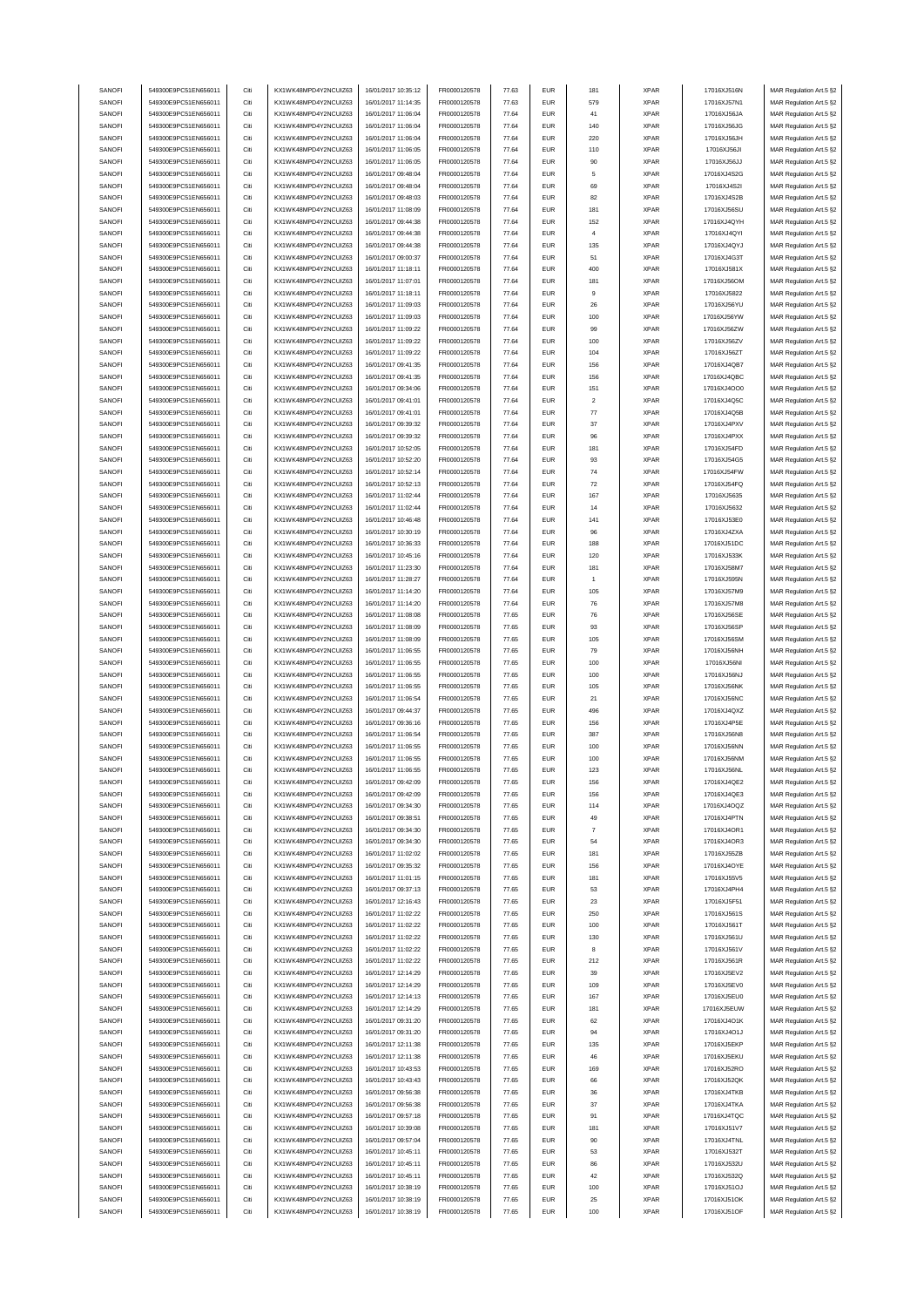| SANOFI | 549300E9PC51EN656011 | Citi | KX1WK48MPD4Y2NCUIZ63  | 16/01/2017 10:38:19 | FR0000120578 | 77.65 | <b>EUR</b> | 100            | <b>XPAR</b> | 17016XJ51OG  | MAR Regulation Art.5 §2 |
|--------|----------------------|------|-----------------------|---------------------|--------------|-------|------------|----------------|-------------|--------------|-------------------------|
| SANOFI | 549300E9PC51EN656011 | Citi | KX1WK48MPD4Y2NCUIZ63  | 16/01/2017 10:38:19 | FR0000120578 | 77.65 | <b>EUR</b> | 25             | <b>XPAR</b> | 17016XJ51OI  |                         |
|        |                      |      |                       |                     |              |       |            |                |             |              | MAR Regulation Art.5 §2 |
| SANOFI | 549300E9PC51EN656011 | Citi | KX1WK48MPD4Y2NCUIZ63  | 16/01/2017 10:38:19 | FR0000120578 | 77.65 | <b>EUR</b> | 100            | <b>XPAR</b> | 17016XJ51OB  | MAR Regulation Art.5 §2 |
| SANOFI | 549300E9PC51EN656011 | Citi | KX1WK48MPD4Y2NCUIZ63  | 16/01/2017 10:38:19 | FR0000120578 | 77.65 | <b>EUR</b> | 35             | <b>XPAR</b> | 17016XJ51OC  | MAR Regulation Art.5 §2 |
| SANOFI | 549300E9PC51EN656011 | Citi | KX1WK48MPD4Y2NCLIIZ63 | 16/01/2017 10:38:19 | FR0000120578 | 77.65 | <b>EUR</b> | 35             | <b>XPAR</b> | 17016XJ51OE  | MAR Regulation Art.5 §2 |
| SANOFI | 549300E9PC51EN656011 | Citi | KX1WK48MPD4Y2NCUIZ63  | 16/01/2017 10:38:17 | FR0000120578 | 77.65 | <b>EUR</b> | 85             | <b>XPAR</b> | 17016XJ51O0  | MAR Regulation Art.5 §2 |
| SANOFI | 549300E9PC51EN656011 | Citi | KX1WK48MPD4Y2NCUIZ63  | 16/01/2017 10:37:45 | FR0000120578 | 77.65 | <b>EUR</b> | 8              | <b>XPAR</b> | 17016XJ51KS  | MAR Regulation Art.5 §2 |
|        |                      |      |                       |                     |              |       |            |                |             |              |                         |
| SANOFI | 549300E9PC51EN656011 | Citi | KX1WK48MPD4Y2NCUIZ63  | 16/01/2017 10:37:45 | FR0000120578 | 77.65 | <b>EUR</b> | 530            | <b>XPAR</b> | 17016XJ51KX  | MAR Regulation Art.5 §2 |
| SANOFI | 549300E9PC51EN656011 | Citi | KX1WK48MPD4Y2NCUIZ63  | 16/01/2017 10:37:45 | FR0000120578 | 77.65 | <b>EUR</b> | 338            | <b>XPAR</b> | 17016XJ51KW  | MAR Regulation Art.5 §2 |
| SANOFI | 549300E9PC51EN656011 | Citi | KX1WK48MPD4Y2NCUIZ63  | 16/01/2017 10:40:39 | FR0000120578 | 77.65 | <b>EUR</b> | 100            | <b>XPAR</b> | 17016XJ525E  | MAR Regulation Art.5 §2 |
| SANOFI | 549300E9PC51EN656011 | Citi | KX1WK48MPD4Y2NCUIZ63  | 16/01/2017 10:40:39 | FR0000120578 | 77.65 | <b>EUR</b> | 100            | <b>XPAR</b> | 17016XJ525D  | MAR Regulation Art.5 §2 |
| SANOFI | 549300E9PC51EN656011 | Citi | KX1WK48MPD4Y2NCUIZ63  | 16/01/2017 10:40:56 | FR0000120578 | 77.65 | <b>EUR</b> | 88             | <b>XPAR</b> | 17016XJ5278  | MAR Regulation Art.5 §2 |
|        |                      |      |                       |                     |              |       |            |                |             |              |                         |
| SANOFI | 549300E9PC51EN656011 | Citi | KX1WK48MPD4Y2NCUIZ63  | 16/01/2017 10:40:56 | FR0000120578 | 77.65 | <b>EUR</b> | 84             | <b>XPAR</b> | 17016XJ527C  | MAR Regulation Art.5 §2 |
| SANOFI | 549300E9PC51EN656011 | Citi | KX1WK48MPD4Y2NCUIZ63  | 16/01/2017 10:34:37 | FR0000120578 | 77.65 | <b>EUR</b> | 109            | <b>XPAR</b> | 17016XJ513D  | MAR Regulation Art.5 §2 |
| SANOFI | 549300E9PC51EN656011 | Citi | KX1WK48MPD4Y2NCUIZ63  | 16/01/2017 10:34:37 | FR0000120578 | 77.65 | <b>EUR</b> | $\bf 72$       | <b>XPAR</b> | 17016XJ5138  | MAR Regulation Art.5 §2 |
| SANOFI | 549300E9PC51EN656011 | Citi | KX1WK48MPD4Y2NCUIZ63  | 16/01/2017 11:28:05 | FR0000120578 | 77.65 | <b>EUR</b> | 123            | <b>XPAR</b> | 17016XJ593W  | MAR Regulation Art.5 §2 |
|        |                      |      |                       |                     |              |       |            |                |             |              |                         |
| SANOFI | 549300E9PC51EN656011 | Citi | KX1WK48MPD4Y2NCUIZ63  | 16/01/2017 10:34:15 | FR0000120578 | 77.65 | <b>EUR</b> | $\sqrt{2}$     | <b>XPAR</b> | 17016XJ511Q  | MAR Regulation Art.5 §2 |
| SANOFI | 549300E9PC51EN656011 | Citi | KX1WK48MPD4Y2NCUIZ63  | 16/01/2017 10:34:15 | FR0000120578 | 77.65 | <b>EUR</b> | 100            | <b>XPAR</b> | 17016XJ511N  | MAR Regulation Art.5 §2 |
| SANOFI | 549300E9PC51EN656011 | Citi | KX1WK48MPD4Y2NCUIZ63  | 16/01/2017 11:06:14 | FR0000120578 | 77.66 | <b>EUR</b> | 163            | <b>XPAR</b> | 17016XJ56K0  | MAR Regulation Art.5 §2 |
| SANOFI | 549300E9PC51EN656011 | Citi | KX1WK48MPD4Y2NCUIZ63  | 16/01/2017 11:06:14 | FR0000120578 | 77.66 | <b>EUR</b> | 80             | <b>XPAR</b> | 17016XJ56JZ  | MAR Regulation Art.5 §2 |
| SANOFI | 549300E9PC51EN656011 | Citi | KX1WK48MPD4Y2NCUIZ63  | 16/01/2017 09:43:52 | FR0000120578 | 77.66 | <b>EUR</b> | 31             | <b>XPAR</b> | 17016XJ4QSA  | MAR Regulation Art.5 §2 |
|        |                      |      |                       |                     |              |       |            |                |             |              |                         |
| SANOFI | 549300E9PC51EN656011 | Citi | KX1WK48MPD4Y2NCUIZ63  | 16/01/2017 09:35:58 | FR0000120578 | 77.66 | <b>EUR</b> | 156            | <b>XPAR</b> | 17016XJ4P2Q  | MAR Regulation Art.5 §2 |
| SANOFI | 549300E9PC51EN656011 | Citi | KX1WK48MPD4Y2NCUIZ63  | 16/01/2017 09:44:34 | FR0000120578 | 77.66 | <b>EUR</b> | 70             | <b>XPAR</b> | 17016XJ4QXH  | MAR Regulation Art.5 §2 |
| SANOFI | 549300E9PC51EN656011 | Citi | KX1WK48MPD4Y2NCUIZ63  | 16/01/2017 09:36:16 | FR0000120578 | 77.66 | <b>EUR</b> | 156            | <b>XPAR</b> | 17016XJ4P5C  | MAR Regulation Art.5 §2 |
| SANOFI | 549300E9PC51EN656011 | Citi | KX1WK48MPD4Y2NCUIZ63  | 16/01/2017 09:36:16 | FR0000120578 | 77.66 | <b>EUR</b> | 134            | <b>XPAR</b> | 17016XJ4P5F  | MAR Regulation Art.5 §2 |
| SANOFI | 549300E9PC51EN656011 | Citi | KX1WK48MPD4Y2NCUIZ63  | 16/01/2017 11:06:38 | FR0000120578 | 77.66 | <b>EUR</b> | 100            | <b>XPAR</b> | 17016XJ56LY  | MAR Regulation Art.5 §2 |
|        |                      |      |                       |                     |              |       |            |                |             |              |                         |
| SANOFI | 549300E9PC51EN656011 | Citi | KX1WK48MPD4Y2NCUIZ63  | 16/01/2017 11:06:38 | FR0000120578 | 77.66 | <b>EUR</b> | 81             | <b>XPAR</b> | 17016XJ56LX  | MAR Regulation Art.5 §2 |
| SANOFI | 549300E9PC51EN656011 | Citi | KX1WK48MPD4Y2NCUIZ63  | 16/01/2017 11:06:38 | FR0000120578 | 77.66 | <b>EUR</b> | 110            | <b>XPAR</b> | 17016XJ56LW  | MAR Regulation Art.5 §2 |
| SANOFI | 549300E9PC51EN656011 | Citi | KX1WK48MPD4Y2NCUIZ63  | 16/01/2017 11:12:17 | FR0000120578 | 77.66 | <b>EUR</b> | 256            | <b>XPAR</b> | 17016XJ57ES  | MAR Regulation Art.5 §2 |
| SANOFI | 549300E9PC51EN656011 | Citi | KX1WK48MPD4Y2NCUIZ63  | 16/01/2017 11:12:17 | FR0000120578 | 77.66 | EUR        | 100            | <b>XPAR</b> | 17016XJ57ER  | MAR Regulation Art.5 §2 |
|        |                      |      | KX1WK48MPD4Y2NCUIZ63  |                     |              |       |            |                |             |              |                         |
| SANOFI | 549300E9PC51EN656011 | Citi |                       | 16/01/2017 11:12:19 | FR0000120578 | 77.66 | <b>EUR</b> | 100            | <b>XPAR</b> | 17016XJ57EU  | MAR Regulation Art.5 §2 |
| SANOFI | 549300E9PC51EN656011 | Citi | KX1WK48MPD4Y2NCUIZ63  | 16/01/2017 11:12:17 | FR0000120578 | 77.66 | <b>EUR</b> | 211            | <b>XPAR</b> | 17016XJ57ET  | MAR Regulation Art.5 §2 |
| SANOFI | 549300E9PC51EN656011 | Citi | KX1WK48MPD4Y2NCUIZ63  | 16/01/2017 11:12:15 | FR0000120578 | 77.66 | <b>EUR</b> | 90             | <b>XPAR</b> | 17016XJ57EB  | MAR Regulation Art.5 §2 |
| SANOFI | 549300E9PC51EN656011 | Citi | KX1WK48MPD4Y2NCUIZ63  | 16/01/2017 11:12:15 | FR0000120578 | 77.66 | <b>EUR</b> | 91             | <b>XPAR</b> | 17016XJ57EF  | MAR Regulation Art.5 §2 |
| SANOFI | 549300E9PC51EN656011 | Citi | KX1WK48MPD4Y2NCUIZ63  | 16/01/2017 11:12:15 | FR0000120578 | 77.66 | <b>EUR</b> | 87             | <b>XPAR</b> | 17016XJ57EG  | MAR Regulation Art.5 §2 |
|        |                      |      |                       |                     |              |       |            |                |             |              |                         |
| SANOFI | 549300E9PC51EN656011 | Citi | KX1WK48MPD4Y2NCUIZ63  | 16/01/2017 11:12:15 | FR0000120578 | 77.66 | <b>EUR</b> | 198            | <b>XPAR</b> | 17016XJ57EH  | MAR Regulation Art.5 §2 |
| SANOFI | 549300E9PC51EN656011 | Citi | KX1WK48MPD4Y2NCUIZ63  | 16/01/2017 11:12:15 | FR0000120578 | 77.66 | <b>EUR</b> | 134            | <b>XPAR</b> | 17016XJ57EI  | MAR Regulation Art.5 §2 |
| SANOFI | 549300E9PC51EN656011 | Citi | KX1WK48MPD4Y2NCUIZ63  | 16/01/2017 11:12:15 | FR0000120578 | 77.66 | <b>EUR</b> | 105            | <b>XPAR</b> | 17016XJ57EJ  | MAR Regulation Art.5 §2 |
| SANOFI | 549300E9PC51EN656011 | Citi | KX1WK48MPD4Y2NCUIZ63  | 16/01/2017 11:12:16 | FR0000120578 | 77.66 | <b>EUR</b> | 100            | <b>XPAR</b> | 17016XJ57EO  | MAR Regulation Art.5 §2 |
|        |                      |      |                       |                     |              |       |            |                |             |              |                         |
| SANOFI | 549300E9PC51EN656011 | Citi | KX1WK48MPD4Y2NCUIZ63  | 16/01/2017 11:12:16 | FR0000120578 | 77.66 | <b>EUR</b> | 180            | <b>XPAR</b> | 17016XJ57EP  | MAR Regulation Art.5 §2 |
| SANOFI | 549300E9PC51EN656011 | Citi | KX1WK48MPD4Y2NCUIZ63  | 16/01/2017 11:12:16 | FR0000120578 | 77.66 | <b>EUR</b> | 568            | <b>XPAR</b> | 17016XJ57EQ  | MAR Regulation Art.5 §2 |
| SANOFI | 549300E9PC51EN656011 | Citi | KX1WK48MPD4Y2NCUIZ63  | 16/01/2017 10:59:11 | FR0000120578 | 77.66 | <b>EUR</b> | 181            | <b>XPAR</b> | 17016XJ55GE  | MAR Regulation Art.5 §2 |
| SANOFI | 549300E9PC51EN656011 | Citi | KX1WK48MPD4Y2NCUIZ63  | 16/01/2017 11:00:49 | FR0000120578 | 77.66 | <b>EUR</b> | 85             | <b>XPAR</b> | 17016XJ55RI  | MAR Regulation Art.5 §2 |
| SANOFI | 549300E9PC51EN656011 | Citi | KX1WK48MPD4Y2NCUIZ63  | 16/01/2017 11:00:49 | FR0000120578 | 77.66 | <b>EUR</b> | 96             | <b>XPAR</b> | 17016XJ55RH  | MAR Regulation Art.5 §2 |
| SANOFI | 549300E9PC51EN656011 | Citi | KX1WK48MPD4Y2NCUIZ63  | 16/01/2017 11:10:01 | FR0000120578 | 77.66 | <b>EUR</b> | $22\,$         | <b>XPAR</b> | 17016XJ573Z  | MAR Regulation Art.5 §2 |
|        |                      |      |                       |                     |              |       |            |                |             |              |                         |
| SANOFI | 549300E9PC51EN656011 | Citi | KX1WK48MPD4Y2NCUIZ63  | 16/01/2017 11:10:01 | FR0000120578 | 77.66 | <b>EUR</b> | 42             | <b>XPAR</b> | 17016XJ573U  | MAR Regulation Art.5 §2 |
| SANOFI | 549300E9PC51EN656011 | Citi | KX1WK48MPD4Y2NCUIZ63  | 16/01/2017 11:10:01 | FR0000120578 | 77.66 | <b>EUR</b> | 133            | <b>XPAR</b> | 17016XJ5744  | MAR Regulation Art.5 §2 |
| SANOFI | 549300E9PC51EN656011 | Citi | KX1WK48MPD4Y2NCUIZ63  | 16/01/2017 11:10:01 | FR0000120578 | 77.66 | <b>EUR</b> | 117            | <b>XPAR</b> | 17016XJ5741  | MAR Regulation Art.5 §2 |
| SANOFI | 549300E9PC51EN656011 | Citi | KX1WK48MPD4Y2NCUIZ63  | 16/01/2017 09:35:17 | FR0000120578 | 77.66 | <b>EUR</b> | 6              | <b>XPAR</b> | 17016XJ4OVF  | MAR Regulation Art.5 §2 |
| SANOFI |                      | Citi |                       |                     |              |       |            |                |             |              |                         |
|        | 549300E9PC51EN656011 |      |                       |                     |              |       |            |                |             |              |                         |
|        |                      |      | KX1WK48MPD4Y2NCUIZ63  | 16/01/2017 09:35:17 | FR0000120578 | 77.66 | <b>EUR</b> | $20\,$         | <b>XPAR</b> | 17016XJ4OVG  | MAR Regulation Art.5 §2 |
| SANOFI | 549300E9PC51EN656011 | Citi | KX1WK48MPD4Y2NCUIZ63  | 16/01/2017 09:36:35 | FR0000120578 | 77.66 | <b>EUR</b> | 156            | <b>XPAR</b> | 17016XJ4P9F  | MAR Regulation Art.5 §2 |
| SANOFI | 549300E9PC51EN656011 | Citi | KX1WK48MPD4Y2NCUIZ63  | 16/01/2017 09:35:27 | FR0000120578 | 77.66 | <b>EUR</b> | 34             | <b>XPAR</b> | 17016XJ4OXR  | MAR Regulation Art.5 §2 |
| SANOFI | 549300E9PC51EN656011 | Citi | KX1WK48MPD4Y2NCUIZ63  | 16/01/2017 09:35:27 | FR0000120578 | 77.66 | <b>EUR</b> | 122            | <b>XPAR</b> | 17016XJ4OXS  |                         |
|        |                      |      |                       |                     |              |       |            |                |             |              | MAR Regulation Art.5 §2 |
| SANOFI | 549300E9PC51EN656011 | Citi | KX1WK48MPD4Y2NCUIZ63  | 16/01/2017 11:01:15 | FR0000120578 | 77.66 | <b>EUR</b> | 54             | <b>XPAR</b> | 17016XJ55V4  | MAR Regulation Art.5 §2 |
| SANOFI | 549300E9PC51EN656011 | Citi | KX1WK48MPD4Y2NCUIZ63  | 16/01/2017 11:01:15 | FR0000120578 | 77.66 | <b>EUR</b> | 67             | <b>XPAR</b> | 17016XJ55V2  | MAR Regulation Art.5 §2 |
| SANOFI | 549300E9PC51EN656011 | Citi | KX1WK48MPD4Y2NCUIZ63  | 16/01/2017 09:37:11 | FR0000120578 | 77.66 | <b>EUR</b> | $77\,$         | <b>XPAR</b> | 17016XJ4PFF  | MAR Regulation Art.5 §2 |
| SANOFI | 549300E9PC51EN656011 | Citi | KX1WK48MPD4Y2NCUIZ63  | 16/01/2017 12:16:28 | FR0000120578 | 77.66 | <b>EUR</b> | 181            | <b>XPAR</b> | 17016XJ5F3C  | MAR Regulation Art.5 §2 |
| SANOFI | 549300E9PC51EN656011 | Citi | KX1WK48MPD4Y2NCUIZ63  | 16/01/2017 12:16:25 | FR0000120578 | 77.66 | <b>EUR</b> | 74             | <b>XPAR</b> | 17016XJ5F32  | MAR Regulation Art.5 §2 |
| SANOFI | 549300E9PC51EN656011 |      | KX1WK48MPD4Y2NCLIIZ63 | 16/01/2017 12:16:25 | FR0000120578 | 77.66 | FUR        | 107            | <b>XPAR</b> | 17016X I5F35 | MAR Regulation Art 5 82 |
|        |                      |      |                       |                     |              |       |            |                |             |              |                         |
| SANOFI | 549300E9PC51EN656011 | Citi | KX1WK48MPD4Y2NCUIZ63  | 16/01/2017 12:16:25 | FR0000120578 | 77.66 | <b>EUR</b> | 428            | <b>XPAR</b> | 17016XJ5F36  | MAR Regulation Art.5 §2 |
| SANOFI | 549300E9PC51EN656011 | Citi | KX1WK48MPD4Y2NCUIZ63  | 16/01/2017 10:52:02 | FR0000120578 | 77.66 | <b>EUR</b> | 80             | <b>XPAR</b> | 17016XJ54F6  | MAR Regulation Art.5 §2 |
| SANOFI | 549300E9PC51EN656011 | Citi | KX1WK48MPD4Y2NCUIZ63  | 16/01/2017 10:52:02 | FR0000120578 | 77.66 | <b>EUR</b> | 33             | <b>XPAR</b> | 17016XJ54F4  | MAR Regulation Art.5 §2 |
| SANOFI | 549300E9PC51EN656011 | Citi | KX1WK48MPD4Y2NCUIZ63  | 16/01/2017 12:01:03 | FR0000120578 | 77.66 | <b>EUR</b> | 166            | <b>XPAR</b> | 17016XJ5DC5  |                         |
|        |                      |      |                       |                     |              |       |            |                |             |              | MAR Regulation Art.5 §2 |
| SANOFI | 549300E9PC51EN656011 | Citi | KX1WK48MPD4Y2NCUIZ63  | 16/01/2017 12:13:50 | FR0000120578 | 77.66 | <b>EUR</b> | 101            | <b>XPAR</b> | 17016XJ5ERT  | MAR Regulation Art.5 §2 |
| SANOFI | 549300E9PC51EN656011 | Citi | KX1WK48MPD4Y2NCUIZ63  | 16/01/2017 12:13:50 | FR0000120578 | 77.66 | <b>EUR</b> | 80             | <b>XPAR</b> | 17016XJ5ERQ  | MAR Regulation Art.5 §2 |
| SANOFI | 549300E9PC51EN656011 | Citi | KX1WK48MPD4Y2NCUIZ63  | 16/01/2017 12:13:50 | FR0000120578 | 77.66 | <b>EUR</b> | 100            | <b>XPAR</b> | 17016XJ5ERW  | MAR Regulation Art.5 §2 |
| SANOFI | 549300E9PC51EN656011 | Citi | KX1WK48MPD4Y2NCUIZ63  | 16/01/2017 12:13:50 | FR0000120578 | 77.66 | <b>EUR</b> | 128            | <b>XPAR</b> | 17016XJ5ERX  | MAR Regulation Art.5 §2 |
| SANOFI | 549300E9PC51EN656011 | Citi | KX1WK48MPD4Y2NCUIZ63  | 16/01/2017 12:13:50 | FR0000120578 | 77.66 | <b>EUR</b> | 60             | XPAR        | 17016XJ5ERU  | MAR Regulation Art.5 §2 |
| SANOFI | 549300E9PC51EN656011 | Citi | KX1WK48MPD4Y2NCUIZ63  | 16/01/2017 12:13:50 | FR0000120578 | 77.66 | <b>EUR</b> | 800            | <b>XPAR</b> | 17016XJ5ERV  |                         |
|        |                      |      |                       |                     |              |       |            |                |             |              | MAR Regulation Art.5 §2 |
| SANOFI | 549300E9PC51EN656011 | Citi | KX1WK48MPD4Y2NCUIZ63  | 16/01/2017 12:13:50 | FR0000120578 | 77.66 | <b>EUR</b> | 35             | <b>XPAR</b> | 17016XJ5ERY  | MAR Regulation Art.5 §2 |
| SANOFI | 549300E9PC51EN656011 | Citi | KX1WK48MPD4Y2NCUIZ63  | 16/01/2017 12:10:22 | FR0000120578 | 77.66 | <b>EUR</b> | 100            | <b>XPAR</b> | 17016XJ5EEL  | MAR Regulation Art.5 §2 |
| SANOFI | 549300E9PC51EN656011 | Citi | KX1WK48MPD4Y2NCUIZ63  | 16/01/2017 12:10:22 | FR0000120578 | 77.66 | <b>EUR</b> | 81             | <b>XPAR</b> | 17016XJ5EEO  | MAR Regulation Art.5 §2 |
| SANOFI | 549300E9PC51EN656011 | Citi | KX1WK48MPD4Y2NCUIZ63  | 16/01/2017 10:44:40 | FR0000120578 | 77.66 | <b>EUR</b> | 91             | <b>XPAR</b> | 17016XJ52XR  |                         |
|        |                      | Citi |                       |                     |              |       |            |                |             |              | MAR Regulation Art.5 §2 |
| SANOFI | 549300E9PC51EN656011 |      | KX1WK48MPD4Y2NCUIZ63  | 16/01/2017 10:44:40 | FR0000120578 | 77.66 | <b>EUR</b> | 12             | <b>XPAR</b> | 17016XJ52XN  | MAR Regulation Art.5 §2 |
| SANOFI | 549300E9PC51EN656011 | Citi | KX1WK48MPD4Y2NCUIZ63  | 16/01/2017 10:44:40 | FR0000120578 | 77.66 | <b>EUR</b> | 78             | <b>XPAR</b> | 17016XJ52XP  | MAR Regulation Art.5 §2 |
| SANOFI | 549300E9PC51EN656011 | Citi | KX1WK48MPD4Y2NCUIZ63  | 16/01/2017 10:43:43 | FR0000120578 | 77.66 | <b>EUR</b> | 181            | <b>XPAR</b> | 17016XJ52QJ  | MAR Regulation Art.5 §2 |
| SANOFI | 549300E9PC51EN656011 | Citi | KX1WK48MPD4Y2NCUIZ63  | 16/01/2017 10:33:50 | FR0000120578 | 77.66 | <b>EUR</b> | $\overline{4}$ | <b>XPAR</b> | 17016XJ50YY  | MAR Regulation Art.5 §2 |
| SANOFI | 549300E9PC51EN656011 | Citi | KX1WK48MPD4Y2NCUIZ63  | 16/01/2017 09:56:35 | FR0000120578 | 77.66 | <b>EUR</b> | 47             | <b>XPAR</b> | 17016XJ4TJN  | MAR Regulation Art.5 §2 |
|        |                      |      |                       |                     |              | 77.66 |            | 55             |             |              |                         |
| SANOFI | 549300E9PC51EN656011 | Citi | KX1WK48MPD4Y2NCUIZ63  | 16/01/2017 09:56:35 | FR0000120578 |       | <b>EUR</b> |                | <b>XPAR</b> | 17016XJ4TJO  | MAR Regulation Art.5 §2 |
| SANOFI | 549300E9PC51EN656011 | Citi | KX1WK48MPD4Y2NCUIZ63  | 16/01/2017 09:57:16 | FR0000120578 | 77.66 | <b>EUR</b> | $\mathsf g$    | <b>XPAR</b> | 17016XJ4TQA  | MAR Regulation Art.5 §2 |
| SANOFI | 549300E9PC51EN656011 | Citi | KX1WK48MPD4Y2NCUIZ63  | 16/01/2017 10:39:08 | FR0000120578 | 77.66 | <b>EUR</b> | 181            | <b>XPAR</b> | 17016XJ51V0  | MAR Regulation Art.5 §2 |
| SANOFI | 549300E9PC51EN656011 | Citi | KX1WK48MPD4Y2NCUIZ63  | 16/01/2017 09:57:02 | FR0000120578 | 77.66 | <b>EUR</b> | 79             | <b>XPAR</b> | 17016XJ4TMW  | MAR Regulation Art.5 §2 |
| SANOFI | 549300E9PC51EN656011 | Citi | KX1WK48MPD4Y2NCUIZ63  | 16/01/2017 11:25:24 | FR0000120578 | 77.66 | <b>EUR</b> | 33             | <b>XPAR</b> | 17016XJ58SU  | MAR Regulation Art.5 §2 |
|        |                      |      |                       |                     |              |       |            |                |             |              |                         |
| SANOFI | 549300E9PC51EN656011 | Citi | KX1WK48MPD4Y2NCUIZ63  | 16/01/2017 10:33:50 | FR0000120578 | 77.66 | <b>EUR</b> | 177            | XPAR        | 17016XJ50Z1  | MAR Regulation Art.5 §2 |
| SANOFI | 549300E9PC51EN656011 | Citi | KX1WK48MPD4Y2NCUIZ63  | 16/01/2017 10:33:50 | FR0000120578 | 77.66 | <b>EUR</b> | 52             | <b>XPAR</b> | 17016XJ50Z5  | MAR Regulation Art.5 §2 |
| SANOFI | 549300E9PC51EN656011 | Citi | KX1WK48MPD4Y2NCUIZ63  | 16/01/2017 10:31:34 | FR0000120578 | 77.66 | <b>EUR</b> | 98             | <b>XPAR</b> | 17016XJ50KM  | MAR Regulation Art.5 §2 |
| SANOFI | 549300E9PC51EN656011 | Citi | KX1WK48MPD4Y2NCUIZ63  | 16/01/2017 11:13:26 | FR0000120578 | 77.66 | <b>EUR</b> | 92             | <b>XPAR</b> | 17016XJ57J1  | MAR Regulation Art.5 §2 |
| SANOFI | 549300E9PC51EN656011 | Citi | KX1WK48MPD4Y2NCUIZ63  | 16/01/2017 11:13:26 | FR0000120578 | 77.66 | <b>EUR</b> | 294            | <b>XPAR</b> | 17016XJ57J2  | MAR Regulation Art.5 §2 |
| SANOFI | 549300E9PC51EN656011 | Citi | KX1WK48MPD4Y2NCUIZ63  | 16/01/2017 11:13:26 | FR0000120578 | 77.66 | <b>EUR</b> | 92             | <b>XPAR</b> | 17016XJ57IZ  |                         |
|        |                      |      |                       |                     |              |       |            |                |             |              | MAR Regulation Art.5 §2 |
| SANOFI | 549300E9PC51EN656011 | Citi | KX1WK48MPD4Y2NCUIZ63  | 16/01/2017 11:13:26 | FR0000120578 | 77.66 | <b>EUR</b> | 92             | <b>XPAR</b> | 17016XJ57JB  | MAR Regulation Art.5 §2 |
| SANOFI | 549300E9PC51EN656011 | Citi | KX1WK48MPD4Y2NCUIZ63  | 16/01/2017 11:13:26 | FR0000120578 | 77.66 | <b>EUR</b> | 89             | <b>XPAR</b> | 17016XJ57IU  | MAR Regulation Art.5 §2 |
| SANOFI | 549300E9PC51EN656011 | Citi | KX1WK48MPD4Y2NCUIZ63  | 16/01/2017 11:14:09 | FR0000120578 | 77.66 | <b>EUR</b> | 100            | <b>XPAR</b> | 17016XJ57LF  | MAR Regulation Art.5 §2 |
| SANOFI | 549300E9PC51EN656011 | Citi | KX1WK48MPD4Y2NCUIZ63  | 16/01/2017 11:14:09 | FR0000120578 | 77.66 | <b>EUR</b> | 100            | <b>XPAR</b> | 17016XJ57LH  | MAR Regulation Art.5 §2 |
| SANOFI | 549300E9PC51EN656011 | Citi | KX1WK48MPD4Y2NCUIZ63  | 16/01/2017 11:14:09 | FR0000120578 | 77.66 | <b>EUR</b> | 96             | <b>XPAR</b> | 17016XJ57LL  | MAR Regulation Art.5 §2 |
| SANOFI | 549300E9PC51EN656011 | Citi | KX1WK48MPD4Y2NCUIZ63  | 16/01/2017 11:14:09 | FR0000120578 | 77.66 | <b>EUR</b> | 105            | XPAR        | 17016XJ57LK  | MAR Regulation Art.5 §2 |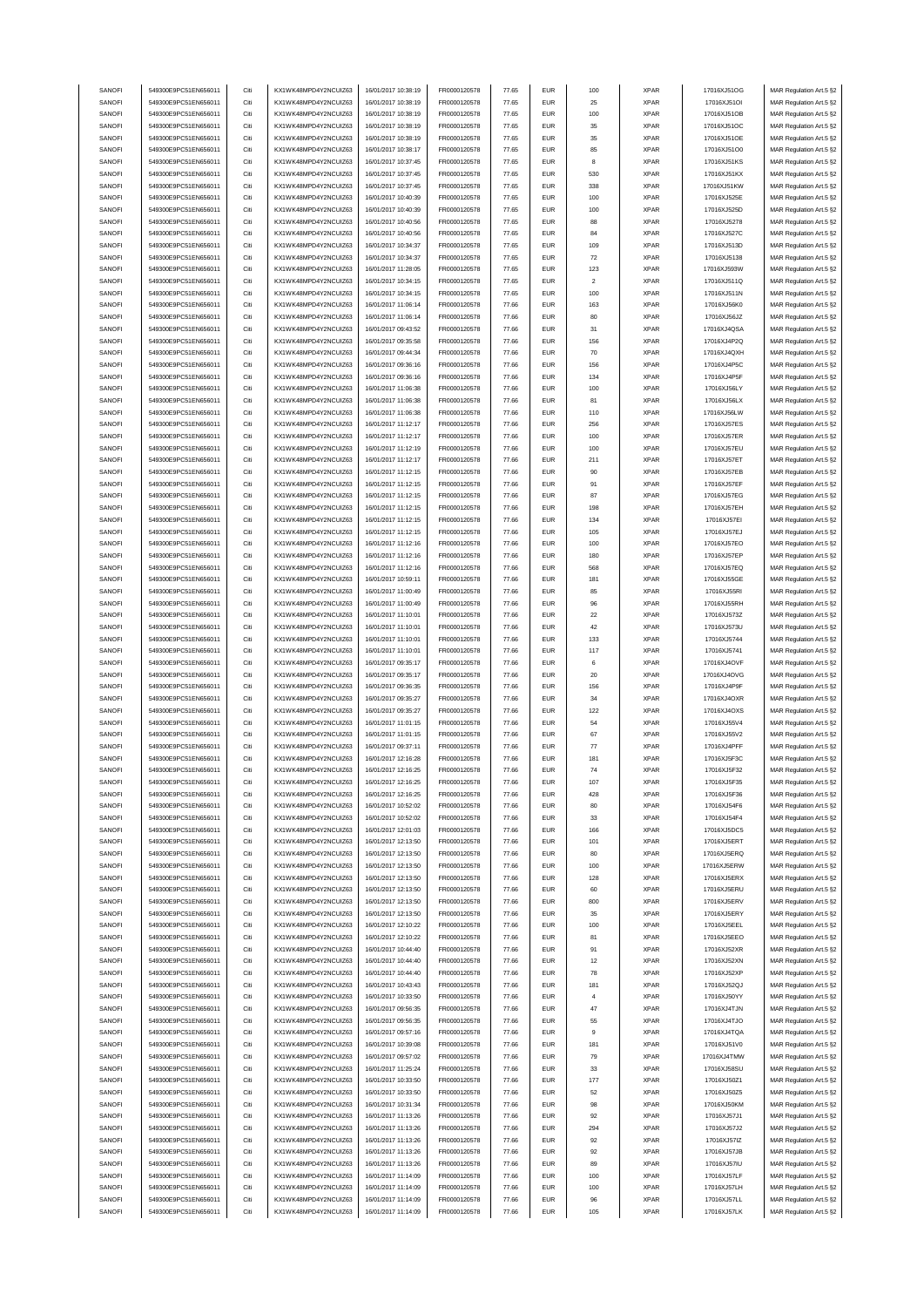| SANOFI           | 549300E9PC51EN656011                         | Citi | KX1WK48MPD4Y2NCUIZ63                         | 16/01/2017 11:14:09                        | FR0000120578                 | 77.66          | <b>EUR</b> | 186                | <b>XPAR</b>         | 17016XJ57LJ                | MAR Regulation Art.5 §2                            |
|------------------|----------------------------------------------|------|----------------------------------------------|--------------------------------------------|------------------------------|----------------|------------|--------------------|---------------------|----------------------------|----------------------------------------------------|
| SANOFI           | 549300E9PC51EN656011                         | Citi | KX1WK48MPD4Y2NCUIZ63                         | 16/01/2017 11:14:09                        |                              | 77.66          | <b>EUR</b> | 204                | <b>XPAR</b>         | 17016XJ57LI                |                                                    |
|                  |                                              |      | KX1WK48MPD4Y2NCUIZ63                         |                                            | FR0000120578                 |                |            |                    |                     |                            | MAR Regulation Art.5 §2                            |
| SANOFI           | 549300E9PC51EN656011                         | Citi |                                              | 16/01/2017 12:00:28                        | FR0000120578                 | 77.67          | <b>EUR</b> | 181                | <b>XPAR</b>         | 17016XJ5D9E                | MAR Regulation Art.5 §2                            |
| SANOFI           | 549300E9PC51EN656011                         | Citi | KX1WK48MPD4Y2NCUIZ63                         | 16/01/2017 09:42:02                        | FR0000120578                 | 77.67          | <b>EUR</b> | 135                | <b>XPAR</b>         | 17016XJ4QDF                | MAR Regulation Art.5 §2                            |
| SANOFI           | 549300E9PC51EN656011                         | Citi | KX1WK48MPD4Y2NCLIIZ63                        | 16/01/2017 09:37:34                        | FR0000120578                 | 77.67          | <b>EUR</b> | 156                | <b>XPAR</b>         | 17016XJ4PLI                | MAR Regulation Art.5 §2                            |
| SANOFI           | 549300E9PC51EN656011                         | Citi | KX1WK48MPD4Y2NCUIZ63                         | 16/01/2017 10:59:08                        | FR0000120578                 | 77.67          | <b>EUR</b> | 181                | <b>XPAR</b>         | 17016XJ55G3                | MAR Regulation Art.5 §2                            |
| SANOFI           | 549300E9PC51EN656011                         | Citi | KX1WK48MPD4Y2NCUIZ63                         | 16/01/2017 09:38:11                        | FR0000120578                 | 77.67          | <b>EUR</b> | $\mathsf g$        | <b>XPAR</b>         | 17016XJ4PQB                | MAR Regulation Art.5 §2                            |
|                  |                                              |      |                                              |                                            |                              |                |            |                    |                     |                            |                                                    |
| SANOFI           | 549300E9PC51EN656011                         | Citi | KX1WK48MPD4Y2NCUIZ63                         | 16/01/2017 09:38:11                        | FR0000120578                 | 77.67          | <b>EUR</b> | 200                | <b>XPAR</b>         | 17016XJ4PQA                | MAR Regulation Art.5 §2                            |
| SANOFI           | 549300E9PC51EN656011                         | Citi | KX1WK48MPD4Y2NCUIZ63                         | 16/01/2017 09:38:11                        | FR0000120578                 | 77.67          | <b>EUR</b> | 200                | <b>XPAR</b>         | 17016XJ4PQ5                | MAR Regulation Art.5 §2                            |
| SANOFI           | 549300E9PC51EN656011                         | Citi | KX1WK48MPD4Y2NCUIZ63                         | 16/01/2017 09:38:11                        | FR0000120578                 | 77.67          | <b>EUR</b> | 50                 | <b>XPAR</b>         | 17016XJ4PQ6                | MAR Regulation Art.5 §2                            |
| SANOFI           | 549300E9PC51EN656011                         | Citi | KX1WK48MPD4Y2NCUIZ63                         | 16/01/2017 09:38:11                        | FR0000120578                 | 77.67          | <b>EUR</b> | 65                 | <b>XPAR</b>         | 17016XJ4PQ7                | MAR Regulation Art.5 §2                            |
| SANOFI           | 549300E9PC51EN656011                         | Citi | KX1WK48MPD4Y2NCUIZ63                         | 16/01/2017 09:38:11                        | FR0000120578                 | 77.67          | <b>EUR</b> | $\bf 74$           | <b>XPAR</b>         | 17016XJ4PQ8                | MAR Regulation Art.5 §2                            |
|                  |                                              |      |                                              |                                            |                              |                |            |                    |                     |                            |                                                    |
| SANOFI           | 549300E9PC51EN656011                         | Citi | KX1WK48MPD4Y2NCUIZ63                         | 16/01/2017 09:38:11                        | FR0000120578                 | 77.67          | <b>EUR</b> | 257                | <b>XPAR</b>         | 17016XJ4PQ9                | MAR Regulation Art.5 §2                            |
| SANOFI           | 549300E9PC51EN656011                         | Citi | KX1WK48MPD4Y2NCUIZ63                         | 16/01/2017 11:00:03                        | FR0000120578                 | 77.67          | <b>EUR</b> | 181                | <b>XPAR</b>         | 17016XJ55NM                | MAR Regulation Art.5 §2                            |
| SANOFI           | 549300E9PC51EN656011                         | Citi | KX1WK48MPD4Y2NCUIZ63                         | 16/01/2017 09:35:17                        | FR0000120578                 | 77.67          | <b>EUR</b> | 84                 | <b>XPAR</b>         | 17016XJ4OVH                | MAR Regulation Art.5 §2                            |
| SANOFI           | 549300E9PC51EN656011                         | Citi | KX1WK48MPD4Y2NCUIZ63                         | 16/01/2017 09:35:17                        | FR0000120578                 | 77.67          | <b>EUR</b> | $\scriptstyle{72}$ | <b>XPAR</b>         | 17016XJ4OVD                | MAR Regulation Art.5 §2                            |
|                  |                                              |      |                                              |                                            |                              |                |            |                    |                     |                            |                                                    |
| SANOFI           | 549300E9PC51EN656011                         | Citi | KX1WK48MPD4Y2NCUIZ63                         | 16/01/2017 09:35:17                        | FR0000120578                 | 77.67          | <b>EUR</b> | 84                 | <b>XPAR</b>         | 17016XJ4OVE                | MAR Regulation Art.5 §2                            |
| SANOFI           | 549300E9PC51EN656011                         | Citi | KX1WK48MPD4Y2NCUIZ63                         | 16/01/2017 09:35:27                        | FR0000120578                 | 77.67          | <b>EUR</b> | 100                | <b>XPAR</b>         | 17016XJ4OXT                | MAR Regulation Art.5 §2                            |
| SANOFI           | 549300E9PC51EN656011                         | Citi | KX1WK48MPD4Y2NCUIZ63                         | 16/01/2017 09:35:27                        | FR0000120578                 | 77.67          | <b>EUR</b> | 100                | <b>XPAR</b>         | 17016XJ4OXU                | MAR Regulation Art.5 §2                            |
| SANOFI           | 549300E9PC51EN656011                         | Citi | KX1WK48MPD4Y2NCUIZ63                         | 16/01/2017 09:35:27                        | FR0000120578                 | 77.67          | <b>EUR</b> | 100                | <b>XPAR</b>         | 17016XJ4OXV                | MAR Regulation Art.5 §2                            |
| SANOFI           | 549300E9PC51EN656011                         | Citi | KX1WK48MPD4Y2NCUIZ63                         | 16/01/2017 09:35:27                        | FR0000120578                 | 77.67          | <b>EUR</b> | 57                 | <b>XPAR</b>         | 17016XJ4OXW                | MAR Regulation Art.5 §2                            |
|                  |                                              |      |                                              |                                            |                              |                |            |                    |                     |                            |                                                    |
| SANOFI           | 549300E9PC51EN656011                         | Citi | KX1WK48MPD4Y2NCUIZ63                         | 16/01/2017 09:31:12                        | FR0000120578                 | 77.67          | <b>EUR</b> | 114                | <b>XPAR</b>         | 17016XJ4NZP                | MAR Regulation Art.5 §2                            |
| SANOFI           | 549300E9PC51EN656011                         | Citi | KX1WK48MPD4Y2NCUIZ63                         | 16/01/2017 09:37:10                        | FR0000120578                 | 77.67          | <b>EUR</b> | 156                | <b>XPAR</b>         | 17016XJ4PF8                | MAR Regulation Art.5 §2                            |
| SANOFI           | 549300E9PC51EN656011                         | Citi | KX1WK48MPD4Y2NCUIZ63                         | 16/01/2017 09:59:10                        | FR0000120578                 | 77.67          | <b>EUR</b> | 24                 | <b>XPAR</b>         | 17016XJ4U6X                | MAR Regulation Art.5 §2                            |
| SANOFI           | 549300E9PC51EN656011                         | Citi | KX1WK48MPD4Y2NCUIZ63                         | 16/01/2017 09:59:10                        | FR0000120578                 | 77.67          | <b>EUR</b> | 100                | <b>XPAR</b>         | 17016XJ4U6W                | MAR Regulation Art.5 §2                            |
| SANOFI           | 549300E9PC51EN656011                         | Citi | KX1WK48MPD4Y2NCUIZ63                         | 16/01/2017 09:59:10                        | FR0000120578                 | 77.67          | <b>EUR</b> | 106                | <b>XPAR</b>         | 17016XJ4U6U                |                                                    |
|                  |                                              |      |                                              |                                            |                              |                |            |                    |                     |                            | MAR Regulation Art.5 §2                            |
| SANOFI           | 549300E9PC51EN656011                         | Citi | KX1WK48MPD4Y2NCUIZ63                         | 16/01/2017 12:16:39                        | FR0000120578                 | 77.67          | <b>EUR</b> | 147                | <b>XPAR</b>         | 17016XJ5F48                | MAR Regulation Art.5 §2                            |
| SANOFI           | 549300E9PC51EN656011                         | Citi | KX1WK48MPD4Y2NCUIZ63                         | 16/01/2017 12:16:39                        | FR0000120578                 | 77.67          | <b>EUR</b> | 34                 | <b>XPAR</b>         | 17016XJ5F47                | MAR Regulation Art.5 §2                            |
| SANOFI           | 549300E9PC51EN656011                         | Citi | KX1WK48MPD4Y2NCUIZ63                         | 16/01/2017 10:52:01                        | FR0000120578                 | 77.67          | <b>EUR</b> | 181                | <b>XPAR</b>         | 17016XJ54F0                | MAR Regulation Art.5 §2                            |
| SANOFI           | 549300E9PC51EN656011                         | Citi | KX1WK48MPD4Y2NCUIZ63                         | 16/01/2017 10:53:46                        | FR0000120578                 | 77.67          | <b>EUR</b> | 247                | <b>XPAR</b>         | 17016XJ54MP                | MAR Regulation Art.5 §2                            |
|                  |                                              |      | KX1WK48MPD4Y2NCUIZ63                         |                                            |                              |                |            |                    |                     | 17016XJ54MQ                |                                                    |
| SANOFI           | 549300E9PC51EN656011                         | Citi |                                              | 16/01/2017 10:53:46                        | FR0000120578                 | 77.67          | <b>EUR</b> | 204                | <b>XPAR</b>         |                            | MAR Regulation Art.5 §2                            |
| SANOFI           | 549300E9PC51EN656011                         | Citi | KX1WK48MPD4Y2NCUIZ63                         | 16/01/2017 10:53:46                        | FR0000120578                 | 77.67          | <b>EUR</b> | 181                | <b>XPAR</b>         | 17016XJ54ML                | MAR Regulation Art.5 §2                            |
| SANOFI           | 549300E9PC51EN656011                         | Citi | KX1WK48MPD4Y2NCUIZ63                         | 16/01/2017 12:02:44                        | FR0000120578                 | 77.67          | <b>EUR</b> | 181                | <b>XPAR</b>         | 17016XJ5DH9                | MAR Regulation Art.5 §2                            |
| SANOFI           | 549300E9PC51EN656011                         | Citi | KX1WK48MPD4Y2NCUIZ63                         | 16/01/2017 10:47:28                        | FR0000120578                 | 77.67          | <b>EUR</b> | 148                | <b>XPAR</b>         | 17016XJ53J7                | MAR Regulation Art.5 §2                            |
| SANOFI           | 549300E9PC51EN656011                         | Citi | KX1WK48MPD4Y2NCUIZ63                         | 16/01/2017 10:47:28                        | FR0000120578                 | 77.67          | <b>EUR</b> | 181                | <b>XPAR</b>         | 17016XJ53J5                | MAR Regulation Art.5 §2                            |
|                  |                                              |      |                                              |                                            |                              |                |            |                    |                     |                            |                                                    |
| SANOFI           | 549300E9PC51EN656011                         | Citi | KX1WK48MPD4Y2NCUIZ63                         | 16/01/2017 09:31:18                        | FR0000120578                 | 77.67          | <b>EUR</b> | 65                 | <b>XPAR</b>         | 17016XJ4O18                | MAR Regulation Art.5 §2                            |
| SANOFI           | 549300E9PC51EN656011                         | Citi | KX1WK48MPD4Y2NCUIZ63                         | 16/01/2017 09:31:18                        | FR0000120578                 | 77.67          | <b>EUR</b> | 67                 | <b>XPAR</b>         | 17016XJ4O1A                | MAR Regulation Art.5 §2                            |
| SANOFI           | 549300E9PC51EN656011                         | Citi | KX1WK48MPD4Y2NCUIZ63                         | 16/01/2017 09:31:18                        | FR0000120578                 | 77.67          | <b>EUR</b> | 8                  | <b>XPAR</b>         | 17016XJ4O13                | MAR Regulation Art.5 §2                            |
| SANOFI           | 549300E9PC51EN656011                         | Citi | KX1WK48MPD4Y2NCUIZ63                         | 16/01/2017 09:31:18                        | FR0000120578                 | 77.67          | <b>EUR</b> | 64                 | <b>XPAR</b>         | 17016XJ4O14                | MAR Regulation Art.5 §2                            |
|                  |                                              |      |                                              |                                            |                              |                |            |                    |                     |                            |                                                    |
| SANOFI           | 549300E9PC51EN656011                         | Citi | KX1WK48MPD4Y2NCUIZ63                         | 16/01/2017 10:42:48                        | FR0000120578                 | 77.67          | <b>EUR</b> | 49                 | <b>XPAR</b>         | 17016XJ52KK                | MAR Regulation Art.5 §2                            |
| SANOFI           | 549300E9PC51EN656011                         | Citi | KX1WK48MPD4Y2NCUIZ63                         | 16/01/2017 10:42:53                        | FR0000120578                 | 77.67          | <b>EUR</b> | 36                 | <b>XPAR</b>         | 17016XJ52LB                | MAR Regulation Art.5 §2                            |
| SANOFI           | 549300E9PC51EN656011                         | Citi | KX1WK48MPD4Y2NCUIZ63                         | 16/01/2017 10:42:53                        | FR0000120578                 | 77.67          | <b>EUR</b> | 54                 | <b>XPAR</b>         | 17016XJ52LE                | MAR Regulation Art.5 §2                            |
| SANOFI           | 549300E9PC51EN656011                         | Citi | KX1WK48MPD4Y2NCUIZ63                         | 16/01/2017 10:42:53                        | FR0000120578                 | 77.67          | <b>EUR</b> | 69                 | <b>XPAR</b>         | 17016XJ52LF                | MAR Regulation Art.5 §2                            |
| SANOFI           | 549300E9PC51EN656011                         | Citi | KX1WK48MPD4Y2NCUIZ63                         | 16/01/2017 10:42:54                        | FR0000120578                 | 77.67          | <b>EUR</b> | 28                 | <b>XPAR</b>         | 17016XJ52LG                | MAR Regulation Art.5 §2                            |
| SANOFI           | 549300E9PC51EN656011                         | Citi | KX1WK48MPD4Y2NCUIZ63                         | 16/01/2017 10:42:48                        | FR0000120578                 | 77.67          | EUR        | 48                 | <b>XPAR</b>         | 17016XJ52KN                | MAR Regulation Art.5 §2                            |
|                  |                                              |      |                                              |                                            |                              |                |            |                    |                     |                            |                                                    |
| SANOFI           | 549300E9PC51EN656011                         | Citi | KX1WK48MPD4Y2NCUIZ63                         | 16/01/2017 10:42:23                        | FR0000120578                 | 77.67          | <b>EUR</b> | 20                 | <b>XPAR</b>         | 17016XJ52H2                | MAR Regulation Art.5 §2                            |
| SANOFI           | 549300E9PC51EN656011                         | Citi | KX1WK48MPD4Y2NCUIZ63                         | 16/01/2017 10:42:23                        | FR0000120578                 | 77.67          | <b>EUR</b> | 88                 | <b>XPAR</b>         | 17016XJ52H3                | MAR Regulation Art.5 §2                            |
| SANOFI           | 549300E9PC51EN656011                         | Citi | KX1WK48MPD4Y2NCUIZ63                         | 16/01/2017 10:42:23                        | FR0000120578                 | 77.67          | <b>EUR</b> | 62                 | <b>XPAR</b>         | 17016XJ52GX                | MAR Regulation Art.5 §2                            |
| SANOFI           | 549300E9PC51EN656011                         | Citi | KX1WK48MPD4Y2NCUIZ63                         | 16/01/2017 10:42:01                        | FR0000120578                 | 77.67          | <b>EUR</b> | 59                 | <b>XPAR</b>         | 17016XJ52E6                | MAR Regulation Art.5 §2                            |
| SANOFI           | 549300E9PC51EN656011                         |      |                                              |                                            |                              |                |            |                    |                     |                            |                                                    |
|                  |                                              |      |                                              |                                            |                              |                |            |                    |                     |                            |                                                    |
|                  |                                              | Citi | KX1WK48MPD4Y2NCUIZ63                         | 16/01/2017 10:41:31                        | FR0000120578                 | 77.67          | <b>EUR</b> | 90                 | <b>XPAR</b>         | 17016XJ52A1                | MAR Regulation Art.5 §2                            |
| SANOFI           | 549300E9PC51EN656011                         | Citi | KX1WK48MPD4Y2NCUIZ63                         | 16/01/2017 10:43:17                        | FR0000120578                 | 77.67          | <b>EUR</b> | 145                | <b>XPAR</b>         | 17016XJ52O6                | MAR Regulation Art.5 §2                            |
| SANOFI           | 549300E9PC51EN656011                         | Citi | KX1WK48MPD4Y2NCUIZ63                         | 16/01/2017 10:43:10                        | FR0000120578                 | 77.67          | <b>EUR</b> | 130                | <b>XPAR</b>         | 17016XJ52ML                | MAR Regulation Art.5 §2                            |
| SANOFI           | 549300E9PC51EN656011                         | Citi | KX1WK48MPD4Y2NCUIZ63                         | 16/01/2017 10:43:10                        | FR0000120578                 | 77.67          | <b>EUR</b> | 164                | <b>XPAR</b>         | 17016XJ52MM                |                                                    |
|                  |                                              |      |                                              |                                            |                              |                |            |                    |                     |                            | MAR Regulation Art.5 §2                            |
| SANOFI           | 549300E9PC51EN656011                         | Citi | KX1WK48MPD4Y2NCUIZ63                         | 16/01/2017 10:43:01                        | FR0000120578                 | 77.67          | <b>EUR</b> | 437                | <b>XPAR</b>         | 17016XJ52MC                | MAR Regulation Art.5 §2                            |
| SANOFI           | 549300E9PC51EN656011                         | Citi | KX1WK48MPD4Y2NCUIZ63                         | 16/01/2017 10:43:01                        | FR0000120578                 | 77.67          | <b>EUR</b> | $\scriptstyle{72}$ | <b>XPAR</b>         | 17016XJ52MB                | MAR Regulation Art.5 §2                            |
| SANOFI           | 549300E9PC51EN656011                         | Citi | KX1WK48MPD4Y2NCUIZ63                         | 16/01/2017 10:43:29                        | FR0000120578                 | 77.67          | <b>EUR</b> | 18                 | <b>XPAR</b>         | 17016XJ52PF                | MAR Regulation Art.5 §2                            |
| SANOFI           | 549300E9PC51EN656011                         | Citi | KX1WK48MPD4Y2NCUIZ63                         | 16/01/2017 10:39:07                        | FR0000120578                 | 77.67          | <b>EUR</b> | 597                | <b>XPAR</b>         | 17016XJ51UL                | MAR Regulation Art.5 §2                            |
| SANOFI           | 549300E9PC51EN656011                         | Citi | KX1WK48MPD4Y2NCUIZ63                         | 16/01/2017 10:39:04                        | FR0000120578                 | 77.67          | <b>EUR</b> | $\bf 72$           | <b>XPAR</b>         | 17016XJ51TZ                | MAR Regulation Art.5 §2                            |
| SANOFI           | 549300E9PC51EN656011                         |      | KX1WK48MPD4Y2NCLIIZ63                        | 16/01/2017 10:39:03                        | FR0000120578                 | 77.67          | FUR        | 181                | <b>XPAR</b>         | 17016XJ51TS                | MAR Regulation Art 5 82                            |
|                  |                                              |      |                                              |                                            |                              |                |            |                    |                     |                            |                                                    |
| SANOFI           | 549300E9PC51EN656011                         | Citi | KX1WK48MPD4Y2NCUIZ63                         | 16/01/2017 10:39:03                        | FR0000120578                 | 77.67          | <b>EUR</b> | 473                | <b>XPAR</b>         | 17016XJ51TU                | MAR Regulation Art.5 §2                            |
| SANOFI           | 549300E9PC51EN656011                         | Citi | KX1WK48MPD4Y2NCUIZ63                         | 16/01/2017 09:56:17                        | FR0000120578                 | 77.67          | <b>EUR</b> | ${\bf 77}$         | <b>XPAR</b>         | 17016XJ4TFV                | MAR Regulation Art.5 §2                            |
| SANOFI           | 549300E9PC51EN656011                         | Citi | KX1WK48MPD4Y2NCUIZ63                         | 16/01/2017 11:30:46                        | FR0000120578                 | 77.67          | <b>EUR</b> | 83                 | <b>XPAR</b>         | 17016XJ59G2                | MAR Regulation Art.5 §2                            |
| SANOFI           | 549300E9PC51EN656011                         | Citi | KX1WK48MPD4Y2NCUIZ63                         | 16/01/2017 11:30:46                        | FR0000120578                 | 77.67          | <b>EUR</b> | 98                 | <b>XPAR</b>         | 17016XJ59G6                |                                                    |
|                  |                                              |      |                                              |                                            |                              |                |            |                    |                     |                            | MAR Regulation Art.5 §2                            |
| SANOFI           | 549300E9PC51EN656011                         | Citi | KX1WK48MPD4Y2NCUIZ63                         | 16/01/2017 11:30:08                        | FR0000120578                 | 77.67          | <b>EUR</b> | 101                | <b>XPAR</b>         | 17016XJ59DV                | MAR Regulation Art.5 §2                            |
| SANOFI           | 549300E9PC51EN656011                         | Citi | KX1WK48MPD4Y2NCUIZ63                         | 16/01/2017 11:30:08                        | FR0000120578                 | 77.67          | <b>EUR</b> | 80                 | <b>XPAR</b>         | 17016XJ59DU                | MAR Regulation Art.5 §2                            |
| SANOFI           | 549300E9PC51EN656011                         | Citi | KX1WK48MPD4Y2NCUIZ63                         | 16/01/2017 11:25:10                        | FR0000120578                 | 77.67          | <b>EUR</b> | 181                | <b>XPAR</b>         | 17016XJ58RG                | MAR Regulation Art.5 §2                            |
| SANOFI           | 549300E9PC51EN656011                         | Citi | KX1WK48MPD4Y2NCUIZ63                         | 16/01/2017 11:25:10                        | FR0000120578                 | 77.67          | <b>EUR</b> | 61                 | <b>XPAR</b>         | 17016XJ58RM                | MAR Regulation Art.5 §2                            |
| SANOFI           | 549300E9PC51EN656011                         | Citi | KX1WK48MPD4Y2NCUIZ63                         | 16/01/2017 10:33:31                        | FR0000120578                 | 77.67          | <b>EUR</b> | 10                 | <b>XPAR</b>         | 17016XJ50XF                | MAR Regulation Art.5 §2                            |
| SANOFI           | 549300E9PC51EN656011                         | Citi | KX1WK48MPD4Y2NCUIZ63                         | 16/01/2017 10:33:42                        | FR0000120578                 | 77.67          | <b>EUR</b> |                    | <b>XPAR</b>         |                            |                                                    |
|                  |                                              |      |                                              |                                            |                              |                |            | 92                 |                     | 17016XJ50XW                | MAR Regulation Art.5 §2                            |
| SANOFI           | 549300E9PC51EN656011                         | Citi | KX1WK48MPD4Y2NCUIZ63                         | 16/01/2017 10:33:42                        | FR0000120578                 | 77.67          | <b>EUR</b> | 79                 | <b>XPAR</b>         | 17016XJ50XZ                | MAR Regulation Art.5 §2                            |
| SANOFI           | 549300E9PC51EN656011                         | Citi | KX1WK48MPD4Y2NCUIZ63                         | 16/01/2017 10:33:42                        | FR0000120578                 | 77.67          | <b>EUR</b> | 425                | <b>XPAR</b>         | 17016XJ50Y0                | MAR Regulation Art.5 §2                            |
| SANOFI           | 549300E9PC51EN656011                         | Citi | KX1WK48MPD4Y2NCUIZ63                         | 16/01/2017 10:33:42                        | FR0000120578                 | 77.67          | <b>EUR</b> | 200                | <b>XPAR</b>         | 17016XJ50Y3                | MAR Regulation Art.5 §2                            |
| SANOFI           | 549300E9PC51EN656011                         | Citi | KX1WK48MPD4Y2NCUIZ63                         | 16/01/2017 10:33:42                        | FR0000120578                 | 77.67          | <b>EUR</b> | 100                | <b>XPAR</b>         | 17016XJ50Y4                | MAR Regulation Art.5 §2                            |
|                  |                                              |      |                                              |                                            |                              |                |            |                    |                     |                            |                                                    |
| SANOFI           | 549300E9PC51EN656011                         | Citi | KX1WK48MPD4Y2NCUIZ63                         | 16/01/2017 10:33:42                        | FR0000120578                 | 77.67          | <b>EUR</b> | 100                | <b>XPAR</b>         | 17016XJ50Y1                | MAR Regulation Art.5 §2                            |
| SANOFI           | 549300E9PC51EN656011                         | Citi | KX1WK48MPD4Y2NCUIZ63                         | 16/01/2017 10:33:42                        | FR0000120578                 | 77.67          | <b>EUR</b> | 100                | <b>XPAR</b>         | 17016XJ50Y2                | MAR Regulation Art.5 §2                            |
| SANOFI           | 549300E9PC51EN656011                         | Citi | KX1WK48MPD4Y2NCUIZ63                         | 16/01/2017 10:33:42                        | FR0000120578                 | 77.67          | <b>EUR</b> | 79                 | XPAR                | 17016XJ50Y5                | MAR Regulation Art.5 §2                            |
| SANOFI           | 549300E9PC51EN656011                         | Citi | KX1WK48MPD4Y2NCUIZ63                         | 16/01/2017 10:31:32                        | FR0000120578                 | 77.67          | <b>EUR</b> | 181                | <b>XPAR</b>         | 17016XJ50KG                | MAR Regulation Art.5 §2                            |
| SANOFI           | 549300E9PC51EN656011                         | Citi | KX1WK48MPD4Y2NCUIZ63                         | 16/01/2017 11:28:02                        | FR0000120578                 | 77.67          | <b>EUR</b> | 181                | <b>XPAR</b>         | 17016XJ593S                | MAR Regulation Art.5 §2                            |
|                  |                                              |      |                                              |                                            |                              |                |            |                    |                     |                            |                                                    |
| SANOFI           | 549300E9PC51EN656011                         | Citi | KX1WK48MPD4Y2NCUIZ63                         | 16/01/2017 11:13:26                        | FR0000120578                 | 77.67          | <b>EUR</b> | 100                | <b>XPAR</b>         | 17016XJ57J9                | MAR Regulation Art.5 §2                            |
| SANOFI           | 549300E9PC51EN656011                         | Citi | KX1WK48MPD4Y2NCUIZ63                         | 16/01/2017 11:13:26                        | FR0000120578                 | 77.67          | <b>EUR</b> | 190                | <b>XPAR</b>         | 17016XJ57J8                | MAR Regulation Art.5 §2                            |
| SANOFI           | 549300E9PC51EN656011                         | Citi | KX1WK48MPD4Y2NCUIZ63                         | 16/01/2017 11:13:26                        | FR0000120578                 | 77.67          | <b>EUR</b> | 100                | <b>XPAR</b>         | 17016XJ57J7                | MAR Regulation Art.5 §2                            |
| SANOFI           | 549300E9PC51EN656011                         | Citi | KX1WK48MPD4Y2NCUIZ63                         | 16/01/2017 11:13:26                        | FR0000120578                 | 77.67          | <b>EUR</b> | 84                 | <b>XPAR</b>         | 17016XJ57J5                | MAR Regulation Art.5 §2                            |
|                  |                                              | Citi |                                              |                                            |                              |                |            |                    |                     |                            |                                                    |
| SANOFI           | 549300E9PC51EN656011                         |      | KX1WK48MPD4Y2NCUIZ63                         | 16/01/2017 11:13:26                        | FR0000120578                 | 77.67          | <b>EUR</b> | 100                | <b>XPAR</b>         | 17016XJ57J6                | MAR Regulation Art.5 §2                            |
| SANOFI           | 549300E9PC51EN656011                         | Citi | KX1WK48MPD4Y2NCUIZ63                         | 16/01/2017 11:13:26                        | FR0000120578                 | 77.67          | <b>EUR</b> | 53                 | XPAR                | 17016XJ57J4                | MAR Regulation Art.5 §2                            |
| SANOFI           | 549300E9PC51EN656011                         | Citi | KX1WK48MPD4Y2NCUIZ63                         | 16/01/2017 11:13:26                        | FR0000120578                 | 77.67          | <b>EUR</b> | 76                 | <b>XPAR</b>         | 17016XJ57JA                | MAR Regulation Art.5 §2                            |
| SANOFI           | 549300E9PC51EN656011                         | Citi | KX1WK48MPD4Y2NCUIZ63                         | 16/01/2017 11:59:36                        | FR0000120578                 | 77.68          | <b>EUR</b> | 78                 | <b>XPAR</b>         | 17016XJ5D3Z                | MAR Regulation Art.5 §2                            |
| SANOFI           | 549300E9PC51EN656011                         | Citi | KX1WK48MPD4Y2NCUIZ63                         | 16/01/2017 11:59:36                        | FR0000120578                 | 77.68          | <b>EUR</b> | 38                 | <b>XPAR</b>         | 17016XJ5D3Y                | MAR Regulation Art.5 §2                            |
| SANOFI           | 549300E9PC51EN656011                         | Citi | KX1WK48MPD4Y2NCUIZ63                         | 16/01/2017 09:30:09                        | FR0000120578                 | 77.68          | <b>EUR</b> | 407                | <b>XPAR</b>         | 17016XJ4NP1                | MAR Regulation Art.5 §2                            |
|                  |                                              |      |                                              |                                            |                              |                |            |                    |                     |                            |                                                    |
| SANOFI           | 549300E9PC51EN656011                         | Citi | KX1WK48MPD4Y2NCUIZ63                         | 16/01/2017 09:44:17                        | FR0000120578                 | 77.68          | <b>EUR</b> | 193                | <b>XPAR</b>         | 17016XJ4QV2                | MAR Regulation Art.5 §2                            |
| SANOFI           | 549300E9PC51EN656011                         | Citi | KX1WK48MPD4Y2NCUIZ63                         | 16/01/2017 09:44:17                        | FR0000120578                 | 77.68          | <b>EUR</b> | 100                | <b>XPAR</b>         | 17016XJ4QV0                | MAR Regulation Art.5 §2                            |
| SANOFI           | 549300E9PC51EN656011                         | Citi | KX1WK48MPD4Y2NCUIZ63                         | 16/01/2017 09:44:17                        | FR0000120578                 | 77.68          | <b>EUR</b> | 100                | <b>XPAR</b>         | 17016XJ4QV1                | MAR Regulation Art.5 §2                            |
| SANOFI           | 549300E9PC51EN656011                         | Citi | KX1WK48MPD4Y2NCUIZ63                         | 16/01/2017 09:35:58                        | FR0000120578                 | 77.68          | <b>EUR</b> | 156                | <b>XPAR</b>         | 17016XJ4P2N                | MAR Regulation Art.5 §2                            |
| SANOFI           | 549300E9PC51EN656011                         | Citi | KX1WK48MPD4Y2NCUIZ63                         | 16/01/2017 09:30:09                        | FR0000120578                 | 77.68          | <b>EUR</b> | 156                | <b>XPAR</b>         | 17016XJ4NOY                | MAR Regulation Art.5 §2                            |
|                  |                                              | Citi |                                              |                                            |                              |                | <b>EUR</b> | 45                 |                     |                            |                                                    |
| SANOFI<br>SANOFI | 549300E9PC51EN656011<br>549300E9PC51EN656011 | Citi | KX1WK48MPD4Y2NCUIZ63<br>KX1WK48MPD4Y2NCUIZ63 | 16/01/2017 09:44:16<br>16/01/2017 12:00:28 | FR0000120578<br>FR0000120578 | 77.68<br>77.68 | <b>EUR</b> | 153                | <b>XPAR</b><br>XPAR | 17016XJ4QUW<br>17016XJ5D9D | MAR Regulation Art.5 §2<br>MAR Regulation Art.5 §2 |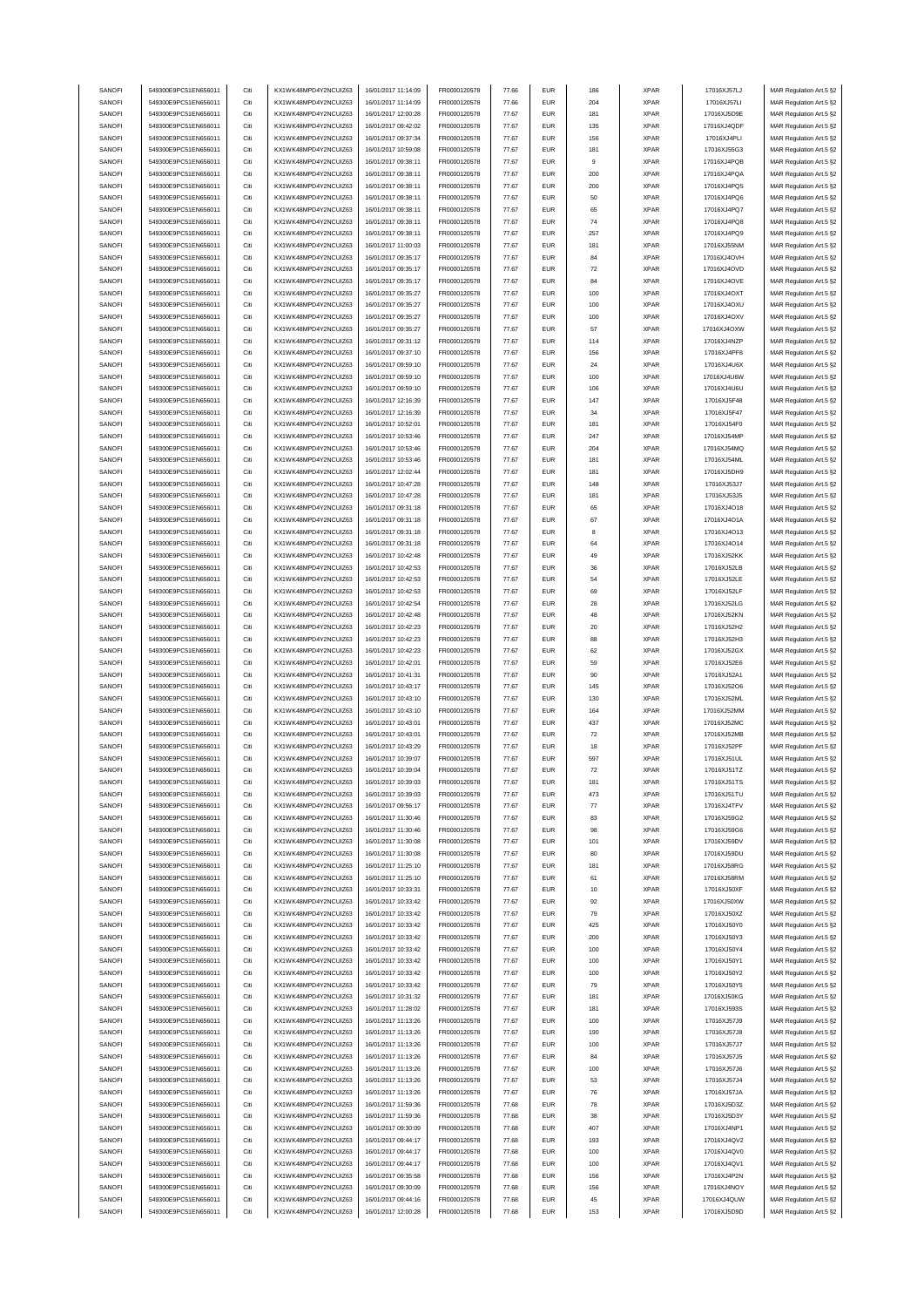| SANOFI | 549300E9PC51EN656011 | Citi | KX1WK48MPD4Y2NCUIZ63  | 16/01/2017 12:00:00 | FR0000120578 | 77.68 | <b>EUR</b> | 52                | <b>XPAR</b> | 17016XJ5D5T  | MAR Regulation Art.5 §2 |
|--------|----------------------|------|-----------------------|---------------------|--------------|-------|------------|-------------------|-------------|--------------|-------------------------|
| SANOFI | 549300E9PC51EN656011 | Citi | KX1WK48MPD4Y2NCLIIZ63 | 16/01/2017 12:00:00 | FR0000120578 | 77.68 | <b>EUR</b> | 59                | <b>XPAR</b> | 17016XJ5D5Q  | MAR Regulation Art.5 §2 |
|        |                      |      |                       |                     |              |       |            |                   |             |              |                         |
| SANOFI | 549300E9PC51EN656011 | Citi | KX1WK48MPD4Y2NCUIZ63  | 16/01/2017 12:08:07 | FR0000120578 | 77.68 | <b>EUR</b> | 165               | <b>XPAR</b> | 17016XJ5E60  | MAR Regulation Art.5 §2 |
| SANOFI | 549300E9PC51EN656011 | Citi | KX1WK48MPD4Y2NCUIZ63  | 16/01/2017 12:08:07 | FR0000120578 | 77.68 | <b>EUR</b> | 16                | <b>XPAR</b> | 17016XJ5E5Y  | MAR Regulation Art.5 §2 |
| SANOFI | 549300E9PC51EN656011 | Citi | KX1WK48MPD4Y2NCUIZ63  | 16/01/2017 12:07:23 | FR0000120578 | 77.68 | <b>EUR</b> | 81                | <b>XPAR</b> | 17016XJ5E28  | MAR Regulation Art.5 §2 |
| SANOFI | 549300E9PC51EN656011 | Citi | KX1WK48MPD4Y2NCUIZ63  | 16/01/2017 12:07:23 | FR0000120578 | 77.68 | <b>EUR</b> | 100               | <b>XPAR</b> | 17016XJ5E29  | MAR Regulation Art.5 §2 |
| SANOFI | 549300E9PC51EN656011 | Citi | KX1WK48MPD4Y2NCUIZ63  | 16/01/2017 10:58:51 | FR0000120578 | 77.68 | <b>EUR</b> | 133               | <b>XPAR</b> | 17016XJ55F2  | MAR Regulation Art.5 §2 |
| SANOFI | 549300E9PC51EN656011 | Citi | KX1WK48MPD4Y2NCUIZ63  | 16/01/2017 10:58:51 | FR0000120578 | 77.68 | <b>EUR</b> | 36                | <b>XPAR</b> | 17016XJ55F1  | MAR Regulation Art.5 §2 |
|        |                      |      |                       |                     |              |       |            |                   |             |              |                         |
| SANOFI | 549300E9PC51EN656011 | Citi | KX1WK48MPD4Y2NCUIZ63  | 16/01/2017 11:00:20 | FR0000120578 | 77.68 | <b>EUR</b> | 81                | <b>XPAR</b> | 17016XJ55PP  | MAR Regulation Art.5 §2 |
| SANOFI | 549300E9PC51EN656011 | Citi | KX1WK48MPD4Y2NCUIZ63  | 16/01/2017 11:00:20 | FR0000120578 | 77.68 | <b>EUR</b> | 157               | <b>XPAR</b> | 17016XJ55PJ  | MAR Regulation Art.5 §2 |
| SANOFI | 549300E9PC51EN656011 | Citi | KX1WK48MPD4Y2NCUIZ63  | 16/01/2017 11:00:20 | FR0000120578 | 77.68 | <b>EUR</b> | 76                | <b>XPAR</b> | 17016XJ55PL  | MAR Regulation Art.5 §2 |
| SANOFI | 549300E9PC51EN656011 | Citi | KX1WK48MPD4Y2NCUIZ63  | 16/01/2017 11:00:20 | FR0000120578 | 77.68 | <b>EUR</b> | 24                | <b>XPAR</b> | 17016XJ55PK  | MAR Regulation Art.5 §2 |
| SANOFI | 549300E9PC51EN656011 | Citi | KX1WK48MPD4Y2NCUIZ63  | 16/01/2017 10:59:57 | FR0000120578 | 77.68 | <b>EUR</b> | 181               | <b>XPAR</b> | 17016XJ55MJ  | MAR Regulation Art.5 §2 |
|        |                      |      |                       |                     |              |       |            |                   |             |              |                         |
| SANOFI | 549300E9PC51EN656011 | Citi | KX1WK48MPD4Y2NCUIZ63  | 16/01/2017 09:37:10 | FR0000120578 | 77.68 | <b>EUR</b> | 156               | <b>XPAR</b> | 17016XJ4PER  | MAR Regulation Art.5 §2 |
| SANOFI | 549300E9PC51EN656011 | Citi | KX1WK48MPD4Y2NCUIZ63  | 16/01/2017 10:51:41 | FR0000120578 | 77.68 | <b>EUR</b> | 100               | <b>XPAR</b> | 17016XJ54D5  | MAR Regulation Art.5 §2 |
| SANOFI | 549300E9PC51EN656011 | Citi | KX1WK48MPD4Y2NCUIZ63  | 16/01/2017 10:51:41 | FR0000120578 | 77.68 | <b>EUR</b> | 81                | <b>XPAR</b> | 17016XJ54D1  | MAR Regulation Art.5 §2 |
| SANOFI | 549300E9PC51EN656011 | Citi | KX1WK48MPD4Y2NCUIZ63  | 16/01/2017 09:55:42 | FR0000120578 | 77.68 | <b>EUR</b> | 329               | <b>XPAR</b> | 17016XJ4TB6  | MAR Regulation Art.5 §2 |
| SANOFI | 549300E9PC51EN656011 | Citi | KX1WK48MPD4Y2NCLIIZ63 | 16/01/2017 09:55:42 | FR0000120578 | 77.68 | <b>EUR</b> | 54                | <b>XPAR</b> | 17016XJ4TB7  | MAR Regulation Art.5 §2 |
| SANOFI | 549300E9PC51EN656011 | Citi | KX1WK48MPD4Y2NCUIZ63  | 16/01/2017 12:02:04 | FR0000120578 | 77.68 | <b>EUR</b> | 181               | <b>XPAR</b> | 17016XJ5DFG  |                         |
|        |                      |      |                       |                     |              |       |            |                   |             |              | MAR Regulation Art.5 §2 |
| SANOFI | 549300E9PC51EN656011 | Citi | KX1WK48MPD4Y2NCUIZ63  | 16/01/2017 12:02:41 | FR0000120578 | 77.68 | <b>EUR</b> | 46                | <b>XPAR</b> | 17016XJ5DH3  | MAR Regulation Art.5 §2 |
| SANOFI | 549300E9PC51EN656011 | Citi | KX1WK48MPD4Y2NCUIZ63  | 16/01/2017 12:02:41 | FR0000120578 | 77.68 | <b>EUR</b> | 135               | <b>XPAR</b> | 17016XJ5DH5  | MAR Regulation Art.5 §2 |
| SANOFI | 549300E9PC51EN656011 | Citi | KX1WK48MPD4Y2NCUIZ63  | 16/01/2017 12:02:04 | FR0000120578 | 77.68 | <b>EUR</b> | 126               | <b>XPAR</b> | 17016XJ5DFE  | MAR Regulation Art.5 §2 |
| SANOFI | 549300E9PC51EN656011 | Citi | KX1WK48MPD4Y2NCUIZ63  | 16/01/2017 09:50:29 | FR0000120578 | 77.68 | <b>EUR</b> | 126               | <b>XPAR</b> | 17016XJ4SLJ  | MAR Regulation Art.5 §2 |
| SANOFI | 549300E9PC51EN656011 | Citi | KX1WK48MPD4Y2NCUIZ63  | 16/01/2017 09:50:29 | FR0000120578 | 77.68 | <b>EUR</b> | 156               | <b>XPAR</b> | 17016XJ4SLH  | MAR Regulation Art.5 §2 |
| SANOFI | 549300E9PC51EN656011 | Citi | KX1WK48MPD4Y2NCLIIZ63 | 16/01/2017 09:50:29 | FR0000120578 | 77.68 | <b>EUR</b> | 30                | <b>XPAR</b> | 17016XJ4SLM  | MAR Regulation Art.5 §2 |
|        |                      |      |                       |                     |              |       |            |                   |             |              |                         |
| SANOFI | 549300E9PC51EN656011 | Citi | KX1WK48MPD4Y2NCUIZ63  | 16/01/2017 09:50:46 | FR0000120578 | 77.68 | <b>EUR</b> | 116               | <b>XPAR</b> | 17016XJ4SNR  | MAR Regulation Art.5 §2 |
| SANOFI | 549300E9PC51EN656011 | Citi | KX1WK48MPD4Y2NCUIZ63  | 16/01/2017 10:47:14 | FR0000120578 | 77.68 | <b>EUR</b> | 106               | <b>XPAR</b> | 17016XJ53HL  | MAR Regulation Art.5 §2 |
| SANOFI | 549300E9PC51EN656011 | Citi | KX1WK48MPD4Y2NCUIZ63  | 16/01/2017 10:47:14 | FR0000120578 | 77.68 | <b>EUR</b> | 100               | <b>XPAR</b> | 17016XJ53HK  | MAR Regulation Art.5 §2 |
| SANOFI | 549300E9PC51EN656011 | Citi | KX1WK48MPD4Y2NCUIZ63  | 16/01/2017 10:47:14 | FR0000120578 | 77.68 | <b>EUR</b> | 179               | <b>XPAR</b> | 17016XJ53HJ  | MAR Regulation Art.5 §2 |
| SANOFI | 549300E9PC51EN656011 | Citi | KX1WK48MPD4Y2NCUIZ63  | 16/01/2017 10:47:14 | FR0000120578 | 77.68 | <b>EUR</b> | $\sqrt{2}$        | <b>XPAR</b> | 17016XJ53HG  | MAR Regulation Art.5 §2 |
|        |                      |      |                       |                     |              |       |            |                   |             |              |                         |
| SANOFI | 549300E9PC51EN656011 | Citi | KX1WK48MPD4Y2NCUIZ63  | 16/01/2017 12:10:21 | FR0000120578 | 77.68 | <b>EUR</b> | 582               | <b>XPAR</b> | 17016XJ5EE6  | MAR Regulation Art.5 §2 |
| SANOFI | 549300E9PC51EN656011 | Citi | KX1WK48MPD4Y2NCUIZ63  | 16/01/2017 10:49:09 | FR0000120578 | 77.68 | <b>EUR</b> | 70                | <b>XPAR</b> | 17016XJ53UN  | MAR Regulation Art.5 §2 |
| SANOFI | 549300E9PC51EN656011 | Citi | KX1WK48MPD4Y2NCUIZ63  | 16/01/2017 10:48:58 | FR0000120578 | 77.68 | <b>EUR</b> | 93                | <b>XPAR</b> | 17016XJ53SQ  | MAR Regulation Art.5 §2 |
| SANOFI | 549300E9PC51EN656011 | Citi | KX1WK48MPD4Y2NCUIZ63  | 16/01/2017 10:48:58 | FR0000120578 | 77.68 | <b>EUR</b> | 88                | <b>XPAR</b> | 17016XJ53SS  | MAR Regulation Art.5 §2 |
| SANOFI | 549300E9PC51EN656011 | Citi | KX1WK48MPD4Y2NCUIZ63  | 16/01/2017 10:41:47 | FR0000120578 | 77.68 | <b>EUR</b> | 123               | <b>XPAR</b> | 17016XJ52C4  | MAR Regulation Art.5 §2 |
|        | 549300E9PC51EN656011 | Citi |                       |                     |              |       | <b>EUR</b> | 110               |             |              |                         |
| SANOFI |                      |      | KX1WK48MPD4Y2NCUIZ63  | 16/01/2017 10:41:46 | FR0000120578 | 77.68 |            |                   | <b>XPAR</b> | 17016XJ52C3  | MAR Regulation Art.5 §2 |
| SANOFI | 549300E9PC51EN656011 | Citi | KX1WK48MPD4Y2NCUIZ63  | 16/01/2017 10:41:47 | FR0000120578 | 77.68 | <b>EUR</b> | $\bf 72$          | <b>XPAR</b> | 17016XJ52C7  | MAR Regulation Art.5 §2 |
| SANOFI | 549300E9PC51EN656011 | Citi | KX1WK48MPD4Y2NCUIZ63  | 16/01/2017 10:41:47 | FR0000120578 | 77.68 | <b>EUR</b> | 100               | <b>XPAR</b> | 17016XJ52C5  | MAR Regulation Art.5 §2 |
| SANOFI | 549300E9PC51EN656011 | Citi | KX1WK48MPD4Y2NCUIZ63  | 16/01/2017 10:41:47 | FR0000120578 | 77.68 | <b>EUR</b> | $22\,$            | <b>XPAR</b> | 17016XJ52C6  | MAR Regulation Art.5 §2 |
| SANOFI | 549300E9PC51EN656011 | Citi | KX1WK48MPD4Y2NCUIZ63  | 16/01/2017 10:41:47 | FR0000120578 | 77.68 | <b>EUR</b> | 100               | <b>XPAR</b> | 17016XJ52CA  | MAR Regulation Art.5 §2 |
| SANOFI | 549300E9PC51EN656011 | Citi | KX1WK48MPD4Y2NCUIZ63  | 16/01/2017 10:41:47 | FR0000120578 | 77.68 | <b>EUR</b> | 60                | <b>XPAR</b> | 17016XJ52CB  | MAR Regulation Art.5 §2 |
| SANOFI | 549300E9PC51EN656011 | Citi | KX1WK48MPD4Y2NCUIZ63  | 16/01/2017 09:56:08 | FR0000120578 | 77.68 | <b>EUR</b> | 24                | <b>XPAR</b> |              |                         |
|        |                      |      |                       |                     |              |       |            |                   |             | 17016XJ4TEB  | MAR Regulation Art.5 §2 |
| SANOFI | 549300E9PC51EN656011 | Citi | KX1WK48MPD4Y2NCUIZ63  | 16/01/2017 09:55:57 | FR0000120578 | 77.68 | <b>EUR</b> | 105               | <b>XPAR</b> | 17016XJ4TC7  | MAR Regulation Art.5 §2 |
| SANOFI | 549300E9PC51EN656011 | Citi | KX1WK48MPD4Y2NCUIZ63  | 16/01/2017 11:31:23 | FR0000120578 | 77.68 | <b>EUR</b> | 181               | <b>XPAR</b> | 17016XJ59JQ  | MAR Regulation Art.5 §2 |
| SANOFI | 549300E9PC51EN656011 | Citi | KX1WK48MPD4Y2NCUIZ63  | 16/01/2017 09:56:08 | FR0000120578 | 77.68 | <b>EUR</b> | 113               | <b>XPAR</b> | 17016XJ4TEE  | MAR Regulation Art.5 §2 |
| SANOFI | 549300E9PC51EN656011 | Citi | KX1WK48MPD4Y2NCUIZ63  | 16/01/2017 11:30:43 | FR0000120578 | 77.68 | <b>EUR</b> | 35                | <b>XPAR</b> | 17016XJ59G0  | MAR Regulation Art.5 §2 |
| SANOFI | 549300E9PC51EN656011 | Citi | KX1WK48MPD4Y2NCUIZ63  | 16/01/2017 11:30:43 | FR0000120578 | 77.68 | <b>EUR</b> | 100               | <b>XPAR</b> | 17016XJ59FY  | MAR Regulation Art.5 §2 |
|        |                      |      |                       |                     |              |       |            |                   |             |              |                         |
| SANOFI | 549300E9PC51EN656011 | Citi | KX1WK48MPD4Y2NCUIZ63  | 16/01/2017 11:30:43 | FR0000120578 | 77.68 | <b>EUR</b> | 565               | <b>XPAR</b> | 17016XJ59FZ  | MAR Regulation Art.5 §2 |
| SANOFI | 549300E9PC51EN656011 | Citi | KX1WK48MPD4Y2NCUIZ63  | 16/01/2017 10:32:51 | FR0000120578 | 77.68 | <b>EUR</b> | 85                | <b>XPAR</b> | 17016XJ50U1  | MAR Regulation Art.5 §2 |
| SANOFI | 549300E9PC51EN656011 | Citi | KX1WK48MPD4Y2NCUIZ63  | 16/01/2017 10:32:51 | FR0000120578 | 77.68 | <b>EUR</b> | 87                | <b>XPAR</b> | 17016XJ50U0  | MAR Regulation Art.5 §2 |
| SANOFI | 549300E9PC51EN656011 | Citi | KX1WK48MPD4Y2NCUIZ63  | 16/01/2017 10:32:51 | FR0000120578 | 77.68 | <b>EUR</b> | 38                | <b>XPAR</b> | 17016XJ50TZ  | MAR Regulation Art.5 §2 |
| SANOFI | 549300E9PC51EN656011 | Citi | KX1WK48MPD4Y2NCUIZ63  | 16/01/2017 10:31:31 | FR0000120578 | 77.68 | <b>EUR</b> | 685               | <b>XPAR</b> | 17016XJ50KB  | MAR Regulation Art.5 §2 |
|        |                      |      |                       |                     |              |       |            |                   |             | 17016XJ592U  | MAR Regulation Art.5 §2 |
| SANOFI | 549300E9PC51EN656011 | Citi | KX1WK48MPD4Y2NCUIZ63  | 16/01/2017 11:27:53 | FR0000120578 | 77.68 | <b>EUR</b> | 181               | <b>XPAR</b> |              |                         |
| SANOFI | 549300E9PC51EN656011 | Citi | KX1WK48MPD4Y2NCUIZ63  | 16/01/2017 11:27:35 | FR0000120578 | 77.68 | <b>EUR</b> | 556               | <b>XPAR</b> | 17016XJ5918  | MAR Regulation Art.5 §2 |
| SANOFI | 549300E9PC51EN656011 | Citi | KX1WK48MPD4Y2NCUIZ63  | 16/01/2017 11:27:35 | FR0000120578 | 77.68 | <b>EUR</b> | 34                | <b>XPAR</b> | 17016XJ5914  | MAR Regulation Art.5 §2 |
| SANOFI | 549300E9PC51EN656011 | Citi | KX1WK48MPD4Y2NCUIZ63  | 16/01/2017 12:00:28 | FR0000120578 | 77.69 | <b>EUR</b> | 106               | <b>XPAR</b> | 17016XJ5D9B  | MAR Regulation Art.5 §2 |
| SANOFI | 549300E9PC51EN656011 | Citi | KX1WK48MPD4Y2NCUIZ63  | 16/01/2017 10:58:48 | FR0000120578 | 77.69 | <b>EUR</b> | 181               | <b>XPAR</b> | 17016XJ55ES  | MAR Regulation Art.5 §2 |
| SANOFI | 549300E9PC51EN656011 |      | KX1WK48MPD4Y2NCLIIZ63 | 16/01/2017 10:58:48 | FR0000120578 | 77.69 |            | 100               | <b>XPAR</b> | 17016X.I55FW | MAR Regulation Art 5 82 |
|        |                      |      |                       |                     |              |       |            |                   |             |              |                         |
| SANOFI | 549300E9PC51EN656011 | Citi | KX1WK48MPD4Y2NCUIZ63  | 16/01/2017 10:58:48 | FR0000120578 | 77.69 | <b>EUR</b> | 214               | <b>XPAR</b> | 17016XJ55ET  | MAR Regulation Art.5 §2 |
| SANOFI | 549300E9PC51EN656011 | Citi | KX1WK48MPD4Y2NCUIZ63  | 16/01/2017 10:58:48 | FR0000120578 | 77.69 | <b>EUR</b> | 100               | <b>XPAR</b> | 17016XJ55EU  | MAR Regulation Art.5 §2 |
| SANOFI | 549300E9PC51EN656011 | Citi | KX1WK48MPD4Y2NCUIZ63  | 16/01/2017 12:07:10 | FR0000120578 | 77.69 | <b>EUR</b> | 86                | <b>XPAR</b> | 17016XJ5E1M  | MAR Regulation Art.5 §2 |
| SANOFI | 549300E9PC51EN656011 | Citi | KX1WK48MPD4Y2NCUIZ63  | 16/01/2017 12:07:10 | FR0000120578 | 77.69 | <b>EUR</b> | 95                | <b>XPAR</b> | 17016XJ5E1N  | MAR Regulation Art.5 §2 |
| SANOFI | 549300E9PC51EN656011 | Citi | KX1WK48MPD4Y2NCUIZ63  | 16/01/2017 09:30:57 | FR0000120578 | 77.69 | <b>EUR</b> | 21                | <b>XPAR</b> | 17016XJ4NWX  | MAR Regulation Art.5 §2 |
| SANOFI | 549300E9PC51EN656011 | Citi | KX1WK48MPD4Y2NCUIZ63  | 16/01/2017 09:30:57 | FR0000120578 | 77.69 | <b>EUR</b> | 156               | <b>XPAR</b> | 17016XJ4NWU  | MAR Regulation Art.5 §2 |
|        |                      |      |                       |                     |              |       |            |                   |             |              |                         |
| SANOFI | 549300E9PC51EN656011 | Citi | KX1WK48MPD4Y2NCUIZ63  | 16/01/2017 09:30:57 | FR0000120578 | 77.69 | <b>EUR</b> | $47\,$            | <b>XPAR</b> | 17016XJ4NWW  | MAR Regulation Art.5 §2 |
| SANOFI | 549300E9PC51EN656011 | Citi | KX1WK48MPD4Y2NCUIZ63  | 16/01/2017 10:51:25 | FR0000120578 | 77.69 | <b>EUR</b> | 174               | <b>XPAR</b> | 17016XJ54AW  | MAR Regulation Art.5 §2 |
| SANOFI | 549300E9PC51EN656011 | Citi | KX1WK48MPD4Y2NCUIZ63  | 16/01/2017 10:51:26 | FR0000120578 | 77.69 | <b>EUR</b> | 120               | <b>XPAR</b> | 17016XJ54B5  | MAR Regulation Art.5 §2 |
| SANOFI | 549300E9PC51EN656011 | Citi | KX1WK48MPD4Y2NCUIZ63  | 16/01/2017 10:51:25 | FR0000120578 | 77.69 | <b>EUR</b> | $\scriptstyle{7}$ | <b>XPAR</b> | 17016XJ54B0  | MAR Regulation Art.5 §2 |
| SANOFI | 549300E9PC51EN656011 | Citi | KX1WK48MPD4Y2NCUIZ63  | 16/01/2017 09:58:56 | FR0000120578 | 77.69 | <b>EUR</b> | 156               | <b>XPAR</b> | 17016XJ4U52  | MAR Regulation Art.5 §2 |
| SANOFI | 549300E9PC51EN656011 | Citi | KX1WK48MPD4Y2NCUIZ63  | 16/01/2017 09:58:56 | FR0000120578 | 77.69 | <b>EUR</b> | 156               | <b>XPAR</b> | 17016XJ4U4Z  | MAR Regulation Art.5 §2 |
|        |                      |      |                       |                     |              |       |            |                   |             |              |                         |
| SANOFI | 549300E9PC51EN656011 | Citi | KX1WK48MPD4Y2NCUIZ63  | 16/01/2017 10:55:19 | FR0000120578 | 77.69 | <b>EUR</b> | 181               | <b>XPAR</b> | 17016XJ54VM  | MAR Regulation Art.5 §2 |
| SANOFI | 549300E9PC51EN656011 | Citi | KX1WK48MPD4Y2NCUIZ63  | 16/01/2017 09:50:22 | FR0000120578 | 77.69 | <b>EUR</b> | 553               | <b>XPAR</b> | 17016XJ4SKM  | MAR Regulation Art.5 §2 |
| SANOFI | 549300E9PC51EN656011 | Citi | KX1WK48MPD4Y2NCUIZ63  | 16/01/2017 09:50:22 | FR0000120578 | 77.69 | <b>EUR</b> | 107               | <b>XPAR</b> | 17016XJ4SKO  | MAR Regulation Art.5 §2 |
| SANOFI | 549300E9PC51EN656011 | Citi | KX1WK48MPD4Y2NCUIZ63  | 16/01/2017 09:51:01 | FR0000120578 | 77.69 | <b>EUR</b> | 156               | XPAR        | 17016XJ4SP4  | MAR Regulation Art.5 §2 |
| SANOFI | 549300E9PC51EN656011 | Citi | KX1WK48MPD4Y2NCUIZ63  | 16/01/2017 09:51:01 | FR0000120578 | 77.69 | <b>EUR</b> | 121               | <b>XPAR</b> | 17016XJ4SP5  | MAR Regulation Art.5 §2 |
|        |                      |      |                       |                     |              |       |            |                   |             |              |                         |
| SANOFI | 549300E9PC51EN656011 | Citi | KX1WK48MPD4Y2NCUIZ63  | 16/01/2017 10:57:57 | FR0000120578 | 77.69 | <b>EUR</b> | 350               | <b>XPAR</b> | 17016XJ55A1  | MAR Regulation Art.5 §2 |
| SANOFI | 549300E9PC51EN656011 | Citi | KX1WK48MPD4Y2NCUIZ63  | 16/01/2017 12:09:43 | FR0000120578 | 77.69 | <b>EUR</b> | 181               | <b>XPAR</b> | 17016XJ5EBA  | MAR Regulation Art.5 §2 |
| SANOFI | 549300E9PC51EN656011 | Citi | KX1WK48MPD4Y2NCUIZ63  | 16/01/2017 12:09:43 | FR0000120578 | 77.69 | <b>EUR</b> | 139               | <b>XPAR</b> | 17016XJ5EBB  | MAR Regulation Art.5 §2 |
| SANOFI | 549300E9PC51EN656011 | Citi | KX1WK48MPD4Y2NCUIZ63  | 16/01/2017 12:10:14 | FR0000120578 | 77.69 | <b>EUR</b> | 68                | <b>XPAR</b> | 17016XJ5EDQ  | MAR Regulation Art.5 §2 |
| SANOFI | 549300E9PC51EN656011 | Citi | KX1WK48MPD4Y2NCUIZ63  | 16/01/2017 10:57:51 | FR0000120578 | 77.69 | <b>EUR</b> | 166               | <b>XPAR</b> | 17016XJ5590  | MAR Regulation Art.5 §2 |
| SANOFI | 549300E9PC51EN656011 | Citi | KX1WK48MPD4Y2NCUIZ63  | 16/01/2017 10:49:23 | FR0000120578 | 77.69 | <b>EUR</b> | 179               | <b>XPAR</b> | 17016XJ53W6  | MAR Regulation Art.5 §2 |
|        |                      |      |                       |                     |              |       |            |                   |             |              |                         |
| SANOFI | 549300E9PC51EN656011 | Citi | KX1WK48MPD4Y2NCUIZ63  | 16/01/2017 10:49:31 | FR0000120578 | 77.69 | <b>EUR</b> | 70                | <b>XPAR</b> | 17016XJ53X1  | MAR Regulation Art.5 §2 |
| SANOFI | 549300E9PC51EN656011 | Citi | KX1WK48MPD4Y2NCUIZ63  | 16/01/2017 10:49:22 | FR0000120578 | 77.69 | <b>EUR</b> | 112               | XPAR        | 17016XJ53VF  | MAR Regulation Art.5 §2 |
| SANOFI | 549300E9PC51EN656011 | Citi | KX1WK48MPD4Y2NCUIZ63  | 16/01/2017 10:57:57 | FR0000120578 | 77.69 | <b>EUR</b> | $15\,$            | <b>XPAR</b> | 17016XJ559Y  | MAR Regulation Art.5 §2 |
| SANOFI | 549300E9PC51EN656011 | Citi | KX1WK48MPD4Y2NCUIZ63  | 16/01/2017 11:26:35 | FR0000120578 | 77.69 | <b>EUR</b> | $50\,$            | <b>XPAR</b> | 17016XJ58YY  | MAR Regulation Art.5 §2 |
| SANOFI | 549300E9PC51EN656011 | Citi | KX1WK48MPD4Y2NCUIZ63  | 16/01/2017 11:26:35 | FR0000120578 | 77.69 | <b>EUR</b> | 25                | <b>XPAR</b> | 17016XJ58YW  | MAR Regulation Art.5 §2 |
| SANOFI | 549300E9PC51EN656011 | Citi | KX1WK48MPD4Y2NCUIZ63  | 16/01/2017 11:26:35 | FR0000120578 | 77.69 | <b>EUR</b> | 200               | <b>XPAR</b> | 17016XJ58YX  |                         |
|        |                      |      |                       |                     |              |       |            |                   |             |              | MAR Regulation Art.5 §2 |
| SANOFI | 549300E9PC51EN656011 | Citi | KX1WK48MPD4Y2NCUIZ63  | 16/01/2017 11:26:35 | FR0000120578 | 77.69 | <b>EUR</b> | 100               | <b>XPAR</b> | 17016XJ58YG  | MAR Regulation Art.5 §2 |
| SANOFI | 549300E9PC51EN656011 | Citi | KX1WK48MPD4Y2NCUIZ63  | 16/01/2017 11:26:35 | FR0000120578 | 77.69 | <b>EUR</b> | 100               | <b>XPAR</b> | 17016XJ58YF  | MAR Regulation Art.5 §2 |
| SANOFI | 549300E9PC51EN656011 | Citi | KX1WK48MPD4Y2NCUIZ63  | 16/01/2017 11:26:35 | FR0000120578 | 77.69 | <b>EUR</b> | 57                | <b>XPAR</b> | 17016XJ58YE  | MAR Regulation Art.5 §2 |
| SANOFI | 549300E9PC51EN656011 | Citi | KX1WK48MPD4Y2NCUIZ63  | 16/01/2017 11:25:55 | FR0000120578 | 77.69 | <b>EUR</b> | 100               | <b>XPAR</b> | 17016XJ58VW  | MAR Regulation Art.5 §2 |
| SANOFI | 549300E9PC51EN656011 | Citi | KX1WK48MPD4Y2NCUIZ63  | 16/01/2017 11:25:55 | FR0000120578 | 77.69 | <b>EUR</b> | 127               | <b>XPAR</b> | 17016XJ58VV  | MAR Regulation Art.5 §2 |
| SANOFI | 549300E9PC51EN656011 | Citi | KX1WK48MPD4Y2NCUIZ63  | 16/01/2017 11:25:55 | FR0000120578 | 77.69 | <b>EUR</b> | 149               | <b>XPAR</b> | 17016XJ58VY  | MAR Regulation Art.5 §2 |
|        |                      |      |                       |                     |              |       |            |                   |             |              |                         |
| SANOFI | 549300E9PC51EN656011 | Citi | KX1WK48MPD4Y2NCUIZ63  | 16/01/2017 11:25:55 | FR0000120578 | 77.69 | <b>EUR</b> | 100               | <b>XPAR</b> | 17016XJ58VX  | MAR Regulation Art.5 §2 |
| SANOFI | 549300E9PC51EN656011 | Citi | KX1WK48MPD4Y2NCUIZ63  | 16/01/2017 11:25:55 | FR0000120578 | 77.69 | <b>EUR</b> | 25                | <b>XPAR</b> | 17016XJ58VZ  | MAR Regulation Art.5 §2 |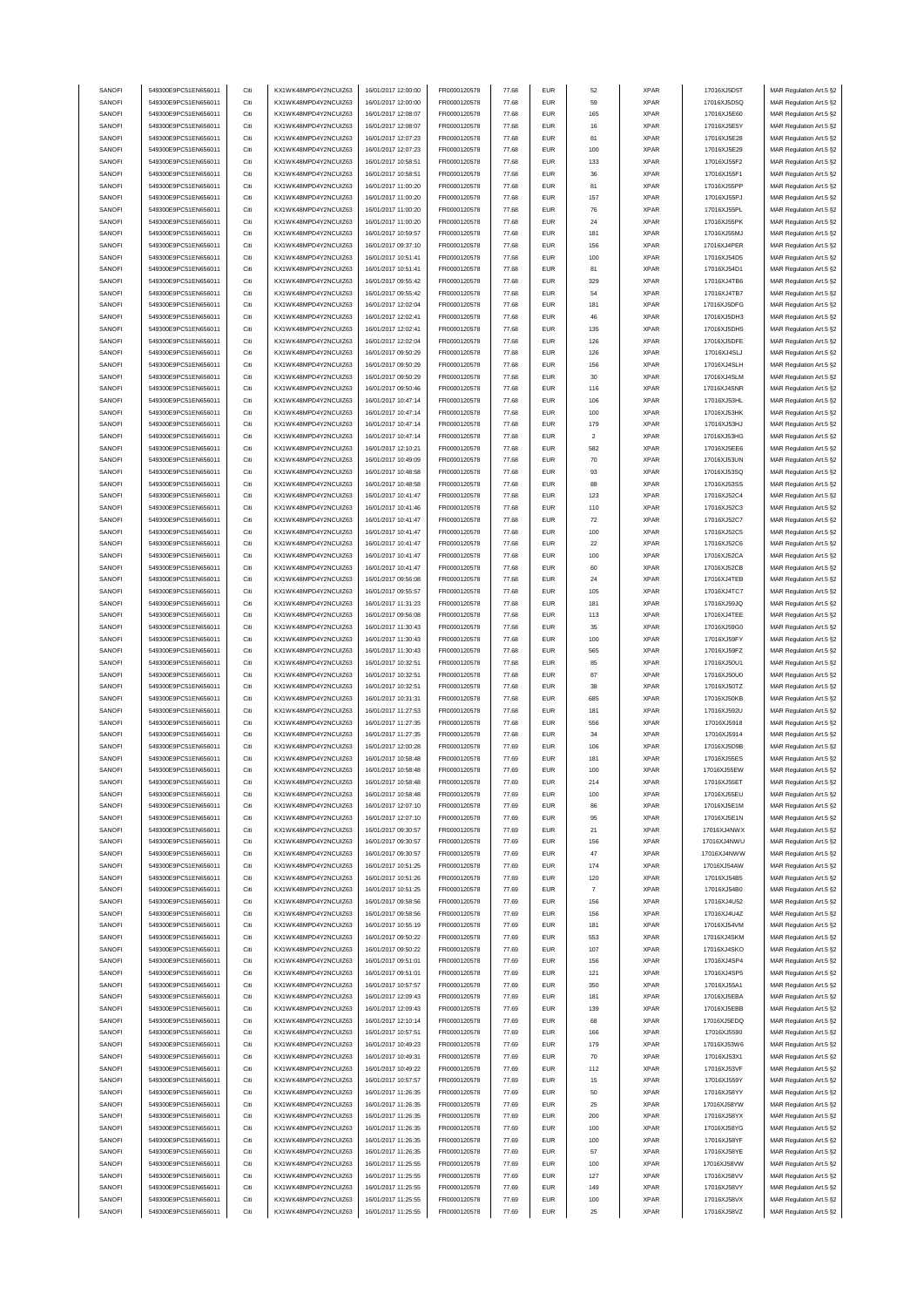| SANOFI | 549300E9PC51EN656011 | Citi | KX1WK48MPD4Y2NCUIZ63  | 16/01/2017 10:31:25 | FR0000120578        | 77.69 | <b>EUR</b> | 38             | <b>XPAR</b> | 17016XJ50JM | MAR Regulation Art.5 §2 |
|--------|----------------------|------|-----------------------|---------------------|---------------------|-------|------------|----------------|-------------|-------------|-------------------------|
| SANOFI | 549300E9PC51EN656011 | Citi | KX1WK48MPD4Y2NCLIIZ63 | 16/01/2017 10:31:25 | FR0000120578        | 77.69 | <b>EUR</b> | 132            | <b>XPAR</b> | 17016XJ50JJ | MAR Regulation Art.5 §2 |
|        |                      |      |                       |                     |                     |       |            |                |             |             |                         |
| SANOFI | 549300E9PC51EN656011 | Citi | KX1WK48MPD4Y2NCUIZ63  | 16/01/2017 10:31:25 | FR0000120578        | 77.69 | <b>EUR</b> | 70             | <b>XPAR</b> | 17016XJ50JF | MAR Regulation Art.5 §2 |
| SANOFI | 549300E9PC51EN656011 | Citi | KX1WK48MPD4Y2NCUIZ63  | 16/01/2017 10:31:31 | FR0000120578        | 77.69 | <b>EUR</b> | 74             | <b>XPAR</b> | 17016XJ50K8 | MAR Regulation Art.5 §2 |
| SANOFI | 549300E9PC51EN656011 | Citi | KX1WK48MPD4Y2NCUIZ63  | 16/01/2017 10:31:25 | FR0000120578        | 77.69 | <b>EUR</b> | 143            | <b>XPAR</b> | 17016XJ50JN | MAR Regulation Art.5 §2 |
| SANOFI | 549300E9PC51EN656011 | Citi | KX1WK48MPD4Y2NCUIZ63  | 16/01/2017 10:31:25 | FR0000120578        | 77.69 | <b>EUR</b> | 150            | <b>XPAR</b> | 17016XJ50JO | MAR Regulation Art.5 §2 |
| SANOFI | 549300E9PC51EN656011 | Citi | KX1WK48MPD4Y2NCUIZ63  | 16/01/2017 10:31:25 | FR0000120578        | 77.69 | <b>EUR</b> | 171            | <b>XPAR</b> | 17016XJ50JQ | MAR Regulation Art.5 §2 |
| SANOFI | 549300E9PC51EN656011 | Citi | KX1WK48MPD4Y2NCUIZ63  | 16/01/2017 11:27:27 | FR0000120578        | 77.69 | <b>EUR</b> | 92             | <b>XPAR</b> | 17016XJ590R | MAR Regulation Art.5 §2 |
|        |                      |      |                       |                     |                     |       |            |                |             |             |                         |
| SANOFI | 549300E9PC51EN656011 | Citi | KX1WK48MPD4Y2NCUIZ63  | 16/01/2017 11:27:27 | FR0000120578        | 77.69 | <b>EUR</b> | 91             | <b>XPAR</b> | 17016XJ590S | MAR Regulation Art.5 §2 |
| SANOFI | 549300E9PC51EN656011 | Citi | KX1WK48MPD4Y2NCUIZ63  | 16/01/2017 11:27:27 | FR0000120578        | 77.69 | <b>EUR</b> | 100            | <b>XPAR</b> | 17016XJ590T | MAR Regulation Art.5 §2 |
| SANOFI | 549300E9PC51EN656011 | Citi | KX1WK48MPD4Y2NCUIZ63  | 16/01/2017 11:27:27 | FR0000120578        | 77.69 | <b>EUR</b> | 42             | <b>XPAR</b> | 17016XJ590U | MAR Regulation Art.5 §2 |
| SANOFI | 549300E9PC51EN656011 | Citi | KX1WK48MPD4Y2NCUIZ63  | 16/01/2017 11:59:36 | FR0000120578        | 77.70 | <b>EUR</b> | 181            | <b>XPAR</b> | 17016XJ5D3W | MAR Regulation Art.5 §2 |
| SANOFI | 549300E9PC51EN656011 | Citi | KX1WK48MPD4Y2NCUIZ63  | 16/01/2017 09:30:45 | FR0000120578        | 77.70 | <b>EUR</b> | 102            | <b>XPAR</b> | 17016XJ4NV0 | MAR Regulation Art.5 §2 |
|        |                      |      |                       |                     |                     |       |            |                |             |             |                         |
| SANOFI | 549300E9PC51EN656011 | Citi | KX1WK48MPD4Y2NCUIZ63  | 16/01/2017 09:30:43 | FR0000120578        | 77.70 | <b>EUR</b> | 251            | <b>XPAR</b> | 17016XJ4NUT | MAR Regulation Art.5 §2 |
| SANOFI | 549300E9PC51EN656011 | Citi | KX1WK48MPD4Y2NCUIZ63  | 16/01/2017 09:30:43 | FR0000120578        | 77.70 | <b>EUR</b> | 98             | <b>XPAR</b> | 17016XJ4NUR | MAR Regulation Art.5 §2 |
| SANOFI | 549300E9PC51EN656011 | Citi | KX1WK48MPD4Y2NCUIZ63  | 16/01/2017 09:30:43 | FR0000120578        | 77.70 | <b>EUR</b> | 27             | <b>XPAR</b> | 17016XJ4NUQ | MAR Regulation Art.5 §2 |
| SANOFI | 549300E9PC51EN656011 | Citi | KX1WK48MPD4Y2NCUIZ63  | 16/01/2017 09:30:43 | FR0000120578        | 77.70 | <b>EUR</b> | 19             | <b>XPAR</b> | 17016XJ4NUN | MAR Regulation Art.5 §2 |
| SANOFI | 549300E9PC51EN656011 | Citi | KX1WK48MPD4Y2NCLIIZ63 | 16/01/2017 12:08:40 | FR0000120578        | 77.70 | <b>EUR</b> | 75             | <b>XPAR</b> | 17016XJ5E87 | MAR Regulation Art.5 §2 |
| SANOFI | 549300E9PC51EN656011 | Citi | KX1WK48MPD4Y2NCUIZ63  | 16/01/2017 09:58:35 | FR0000120578        | 77.70 | <b>EUR</b> | 100            | <b>XPAR</b> | 17016XJ4U2H |                         |
|        |                      |      |                       |                     |                     |       |            |                |             |             | MAR Regulation Art.5 §2 |
| SANOFI | 549300E9PC51EN656011 | Citi | KX1WK48MPD4Y2NCUIZ63  | 16/01/2017 09:58:48 | FR0000120578        | 77.70 | <b>EUR</b> | 159            | <b>XPAR</b> | 17016XJ4U4L | MAR Regulation Art.5 §2 |
| SANOFI | 549300E9PC51EN656011 | Citi | KX1WK48MPD4Y2NCUIZ63  | 16/01/2017 12:06:12 | FR0000120578        | 77.70 | <b>EUR</b> | 52             | <b>XPAR</b> | 17016XJ5DY0 | MAR Regulation Art.5 §2 |
| SANOFI | 549300E9PC51EN656011 | Citi | KX1WK48MPD4Y2NCUIZ63  | 16/01/2017 10:54:35 | FR0000120578        | 77.70 | <b>EUR</b> | ${\bf 26}$     | <b>XPAR</b> | 17016XJ54RB | MAR Regulation Art.5 §2 |
| SANOFI | 549300E9PC51EN656011 | Citi | KX1WK48MPD4Y2NCUIZ63  | 16/01/2017 10:55:16 | FR0000120578        | 77.70 | <b>EUR</b> | 70             | <b>XPAR</b> | 17016XJ54V1 | MAR Regulation Art.5 §2 |
| SANOFI | 549300E9PC51EN656011 | Citi | KX1WK48MPD4Y2NCUIZ63  | 16/01/2017 10:55:16 | FR0000120578        | 77.70 | <b>EUR</b> | 123            | <b>XPAR</b> | 17016XJ54V4 | MAR Regulation Art.5 §2 |
| SANOFI | 549300E9PC51EN656011 | Citi | KX1WK48MPD4Y2NCLIIZ63 | 16/01/2017 10:55:16 | FR0000120578        | 77.70 | <b>EUR</b> | 50             | <b>XPAR</b> | 17016XJ54V5 | MAR Regulation Art.5 §2 |
|        |                      |      |                       |                     |                     |       |            |                |             |             |                         |
| SANOFI | 549300E9PC51EN656011 | Citi | KX1WK48MPD4Y2NCUIZ63  | 16/01/2017 10:55:16 | FR0000120578        | 77.70 | <b>EUR</b> | 111            | <b>XPAR</b> | 17016XJ54V2 | MAR Regulation Art.5 §2 |
| SANOFI | 549300E9PC51EN656011 | Citi | KX1WK48MPD4Y2NCUIZ63  | 16/01/2017 10:55:16 | FR0000120578        | 77.70 | <b>EUR</b> | 100            | <b>XPAR</b> | 17016XJ54V3 | MAR Regulation Art.5 §2 |
| SANOFI | 549300E9PC51EN656011 | Citi | KX1WK48MPD4Y2NCUIZ63  | 16/01/2017 10:55:17 | FR0000120578        | 77.70 | <b>EUR</b> | 100            | <b>XPAR</b> | 17016XJ54VJ | MAR Regulation Art.5 §2 |
| SANOFI | 549300E9PC51EN656011 | Citi | KX1WK48MPD4Y2NCUIZ63  | 16/01/2017 10:55:17 | FR0000120578        | 77.70 | <b>EUR</b> | 202            | <b>XPAR</b> | 17016XJ54VI | MAR Regulation Art.5 §2 |
| SANOFI | 549300E9PC51EN656011 | Citi | KX1WK48MPD4Y2NCUIZ63  | 16/01/2017 10:55:17 | FR0000120578        | 77.70 | <b>EUR</b> | 200            | <b>XPAR</b> | 17016XJ54VH | MAR Regulation Art.5 §2 |
|        |                      |      |                       |                     |                     |       |            |                |             |             |                         |
| SANOFI | 549300E9PC51EN656011 | Citi | KX1WK48MPD4Y2NCUIZ63  | 16/01/2017 10:55:17 | FR0000120578        | 77.70 | <b>EUR</b> | 79             | <b>XPAR</b> | 17016XJ54VG | MAR Regulation Art.5 §2 |
| SANOFI | 549300E9PC51EN656011 | Citi | KX1WK48MPD4Y2NCUIZ63  | 16/01/2017 10:55:17 | FR0000120578        | 77.70 | <b>EUR</b> | 114            | <b>XPAR</b> | 17016XJ54VF | MAR Regulation Art.5 §2 |
| SANOFI | 549300E9PC51EN656011 | Citi | KX1WK48MPD4Y2NCUIZ63  | 16/01/2017 10:55:17 | FR0000120578        | 77.70 | <b>EUR</b> | 30             | <b>XPAR</b> | 17016XJ54VD | MAR Regulation Art.5 §2 |
| SANOFI | 549300E9PC51EN656011 | Citi | KX1WK48MPD4Y2NCUIZ63  | 16/01/2017 10:55:17 | FR0000120578        | 77.70 | <b>EUR</b> | 100            | <b>XPAR</b> | 17016XJ54VE | MAR Regulation Art.5 §2 |
| SANOFI | 549300E9PC51EN656011 | Citi | KX1WK48MPD4Y2NCUIZ63  | 16/01/2017 09:18:50 | FR0000120578        | 77.70 | <b>EUR</b> | 70             | <b>XPAR</b> | 17016XJ4KRA | MAR Regulation Art.5 §2 |
| SANOFI | 549300E9PC51EN656011 | Citi | KX1WK48MPD4Y2NCUIZ63  | 16/01/2017 09:18:50 | FR0000120578        | 77.70 | <b>EUR</b> | 82             | <b>XPAR</b> | 17016XJ4KRB | MAR Regulation Art.5 §2 |
|        |                      |      |                       |                     |                     |       |            |                |             |             |                         |
| SANOFI | 549300E9PC51EN656011 | Citi | KX1WK48MPD4Y2NCUIZ63  | 16/01/2017 09:58:33 | FR0000120578        | 77.70 | <b>EUR</b> | 156            | <b>XPAR</b> | 17016XJ4U21 | MAR Regulation Art.5 §2 |
| SANOFI | 549300E9PC51EN656011 | Citi | KX1WK48MPD4Y2NCUIZ63  | 16/01/2017 09:58:33 | FR0000120578        | 77.70 | <b>EUR</b> | 10             | <b>XPAR</b> | 17016XJ4U23 | MAR Regulation Art.5 §2 |
| SANOFI | 549300E9PC51EN656011 | Citi | KX1WK48MPD4Y2NCUIZ63  | 16/01/2017 12:04:12 | FR0000120578        | 77.70 | <b>EUR</b> | 323            | <b>XPAR</b> | 17016XJ5DMT | MAR Regulation Art.5 §2 |
| SANOFI | 549300E9PC51EN656011 | Citi | KX1WK48MPD4Y2NCUIZ63  | 16/01/2017 09:19:23 | FR0000120578        | 77.70 | <b>EUR</b> | 114            | <b>XPAR</b> | 17016XJ4KXV | MAR Regulation Art.5 §2 |
| SANOFI | 549300E9PC51EN656011 | Citi | KX1WK48MPD4Y2NCUIZ63  | 16/01/2017 10:48:09 | FR0000120578        | 77.70 | <b>EUR</b> | 181            | <b>XPAR</b> | 17016XJ53O8 | MAR Regulation Art.5 §2 |
| SANOFI | 549300E9PC51EN656011 | Citi | KX1WK48MPD4Y2NCUIZ63  | 16/01/2017 10:48:09 | FR0000120578        | 77.70 | <b>EUR</b> | 89             | <b>XPAR</b> |             |                         |
|        |                      |      |                       |                     |                     |       |            |                |             | 17016XJ53NZ | MAR Regulation Art.5 §2 |
| SANOFI | 549300E9PC51EN656011 | Citi | KX1WK48MPD4Y2NCUIZ63  | 16/01/2017 12:10:14 | FR0000120578        | 77.70 | <b>EUR</b> | 200            | <b>XPAR</b> | 17016XJ5EDI | MAR Regulation Art.5 §2 |
| SANOFI | 549300E9PC51EN656011 | Citi | KX1WK48MPD4Y2NCUIZ63  | 16/01/2017 12:10:14 | FR0000120578        | 77.70 | <b>EUR</b> | 44             | <b>XPAR</b> | 17016XJ5EDJ | MAR Regulation Art.5 §2 |
| SANOFI | 549300E9PC51EN656011 | Citi | KX1WK48MPD4Y2NCUIZ63  | 16/01/2017 12:10:14 | FR0000120578        | 77.70 | <b>EUR</b> | 100            | <b>XPAR</b> | 17016XJ5EDG | MAR Regulation Art.5 §2 |
| SANOFI | 549300E9PC51EN656011 | Citi | KX1WK48MPD4Y2NCUIZ63  | 16/01/2017 12:10:14 | FR0000120578        | 77.70 | <b>EUR</b> | 100            | <b>XPAR</b> | 17016XJ5EDH | MAR Regulation Art.5 §2 |
| SANOFI | 549300E9PC51EN656011 | Citi | KX1WK48MPD4Y2NCUIZ63  | 16/01/2017 12:10:14 | FR0000120578        | 77.70 | <b>EUR</b> | 68             | <b>XPAR</b> | 17016XJ5EDK | MAR Regulation Art.5 §2 |
|        |                      |      |                       |                     |                     |       |            |                |             |             |                         |
| SANOFI | 549300E9PC51EN656011 | Citi | KX1WK48MPD4Y2NCUIZ63  | 16/01/2017 12:10:14 | FR0000120578        | 77.70 | <b>EUR</b> | 264            | <b>XPAR</b> | 17016XJ5EDL | MAR Regulation Art.5 §2 |
| SANOFI | 549300E9PC51EN656011 | Citi | KX1WK48MPD4Y2NCUIZ63  | 16/01/2017 10:57:33 | FR0000120578        | 77.70 | <b>EUR</b> | 62             | <b>XPAR</b> | 17016XJ556V | MAR Regulation Art.5 §2 |
| SANOFI | 549300E9PC51EN656011 | Citi | KX1WK48MPD4Y2NCUIZ63  | 16/01/2017 10:57:33 | FR0000120578        | 77.70 | <b>EUR</b> | 116            | <b>XPAR</b> | 17016XJ556W | MAR Regulation Art.5 §2 |
| SANOFI | 549300E9PC51EN656011 | Citi | KX1WK48MPD4Y2NCUIZ63  | 16/01/2017 10:57:33 | FR0000120578        | 77.70 | <b>EUR</b> | 12             | <b>XPAR</b> | 17016XJ556X | MAR Regulation Art.5 §2 |
| SANOFI | 549300E9PC51EN656011 | Citi | KX1WK48MPD4Y2NCUIZ63  | 16/01/2017 10:57:33 | FR0000120578        | 77.70 | <b>EUR</b> | 288            | <b>XPAR</b> | 17016XJ556Y | MAR Regulation Art.5 §2 |
|        | 549300E9PC51EN656011 |      |                       | 16/01/2017 10:57:33 | FR0000120578        |       |            |                |             |             |                         |
| SANOFI |                      | Citi | KX1WK48MPD4Y2NCUIZ63  |                     |                     | 77.70 | <b>EUR</b> | 119            | <b>XPAR</b> | 17016XJ556Z | MAR Regulation Art.5 §2 |
| SANOFI | 549300E9PC51EN656011 | Citi | KX1WK48MPD4Y2NCUIZ63  | 16/01/2017 10:49:32 | FR0000120578        | 77.70 | <b>EUR</b> | 84             | <b>XPAR</b> | 17016XJ53X4 | MAR Regulation Art.5 §2 |
| SANOFI | 549300E9PC51EN656011 | Citi | KX1WK48MPD4Y2NCUIZ63  | 16/01/2017 10:49:32 | FR0000120578        | 77.70 | <b>EUR</b> | 63             | <b>XPAR</b> | 17016XJ53X3 | MAR Regulation Art.5 §2 |
| SANOFI | 549300E9PC51EN656011 | Citi | KX1WK48MPD4Y2NCUIZ63  | 16/01/2017 09:24:08 | FR0000120578        | 77.70 | <b>EUR</b> | 273            | <b>XPAR</b> | 17016XJ4LTE | MAR Regulation Art.5 §2 |
| SANOFI | 549300E9PC51EN656011 | Citi | KX1WK48MPD4Y2NCUIZ63  | 16/01/2017 10:57:33 | FR0000120578        | 77.70 | <b>EUR</b> | 208            | <b>XPAR</b> | 17016XJ5572 | MAR Regulation Art.5 §2 |
| SANOFI | 549300E9PC51EN656011 |      | KX1WK48MPD4Y2NCLIIZ63 | 16/01/2017 10:57:33 | <b>ER0000120578</b> | 77.70 |            | 200            | <b>XPAR</b> | 17016XJ5571 | MAR Regulation Art 5 82 |
|        |                      |      |                       |                     |                     |       |            |                |             |             |                         |
| SANOFI | 549300E9PC51EN656011 | Citi | KX1WK48MPD4Y2NCUIZ63  | 16/01/2017 10:57:33 | FR0000120578        | 77.70 | <b>EUR</b> | 100            | <b>XPAR</b> | 17016XJ5570 | MAR Regulation Art.5 §2 |
| SANOFI | 549300E9PC51EN656011 | Citi | KX1WK48MPD4Y2NCUIZ63  | 16/01/2017 10:57:07 | FR0000120578        | 77.70 | <b>EUR</b> | 315            | <b>XPAR</b> | 17016XJ554Z | MAR Regulation Art.5 §2 |
| SANOFI | 549300E9PC51EN656011 | Citi | KX1WK48MPD4Y2NCUIZ63  | 16/01/2017 09:24:07 | FR0000120578        | 77.70 | <b>EUR</b> | 153            | <b>XPAR</b> | 17016XJ4LT8 | MAR Regulation Art.5 §2 |
| SANOFI | 549300E9PC51EN656011 | Citi | KX1WK48MPD4Y2NCUIZ63  | 16/01/2017 09:24:07 | FR0000120578        | 77.70 | <b>EUR</b> | 87             | <b>XPAR</b> | 17016XJ4LT6 | MAR Regulation Art.5 §2 |
| SANOFI | 549300E9PC51EN656011 | Citi | KX1WK48MPD4Y2NCUIZ63  | 16/01/2017 10:51:07 | FR0000120578        | 77.70 | <b>EUR</b> | 181            | <b>XPAR</b> | 17016XJ548O | MAR Regulation Art.5 §2 |
| SANOFI | 549300E9PC51EN656011 | Citi | KX1WK48MPD4Y2NCUIZ63  | 16/01/2017 09:20:02 | FR0000120578        | 77.70 | <b>EUR</b> | 316            | <b>XPAR</b> | 17016XJ4L28 | MAR Regulation Art.5 §2 |
|        |                      |      | KX1WK48MPD4Y2NCUIZ63  |                     |                     |       |            |                |             |             |                         |
| SANOFI | 549300E9PC51EN656011 | Citi |                       | 16/01/2017 09:20:02 | FR0000120578        | 77.70 | <b>EUR</b> | 196            | <b>XPAR</b> | 17016XJ4L24 | MAR Regulation Art.5 §2 |
| SANOFI | 549300E9PC51EN656011 | Citi | KX1WK48MPD4Y2NCUIZ63  | 16/01/2017 09:55:36 | FR0000120578        | 77.70 | <b>EUR</b> | 88             | <b>XPAR</b> | 17016XJ4TAO | MAR Regulation Art.5 §2 |
| SANOFI | 549300E9PC51EN656011 | Citi | KX1WK48MPD4Y2NCUIZ63  | 16/01/2017 09:55:36 | FR0000120578        | 77.70 | <b>EUR</b> | 52             | <b>XPAR</b> | 17016XJ4TAQ | MAR Regulation Art.5 §2 |
| SANOFI | 549300E9PC51EN656011 | Citi | KX1WK48MPD4Y2NCUIZ63  | 16/01/2017 09:55:36 | FR0000120578        | 77.70 | <b>EUR</b> | 68             | <b>XPAR</b> | 17016XJ4TAP | MAR Regulation Art.5 §2 |
| SANOFI | 549300E9PC51EN656011 | Citi | KX1WK48MPD4Y2NCUIZ63  | 16/01/2017 09:30:43 | FR0000120578        | 77.71 | <b>EUR</b> | 10             | <b>XPAR</b> | 17016XJ4NUX | MAR Regulation Art.5 §2 |
| SANOFI | 549300E9PC51EN656011 | Citi | KX1WK48MPD4Y2NCUIZ63  | 16/01/2017 09:30:43 | FR0000120578        | 77.71 | <b>EUR</b> | 100            | <b>XPAR</b> | 17016XJ4NUW | MAR Regulation Art.5 §2 |
| SANOFI | 549300E9PC51EN656011 | Citi | KX1WK48MPD4Y2NCUIZ63  | 16/01/2017 09:52:36 | FR0000120578        | 77.71 | <b>EUR</b> | $\sqrt{2}$     | <b>XPAR</b> | 17016XJ4SWH | MAR Regulation Art.5 §2 |
|        |                      |      |                       |                     |                     |       |            |                |             |             |                         |
| SANOFI | 549300E9PC51EN656011 | Citi | KX1WK48MPD4Y2NCUIZ63  | 16/01/2017 09:52:36 | FR0000120578        | 77.71 | <b>EUR</b> | 92             | <b>XPAR</b> | 17016XJ4SWG | MAR Regulation Art.5 §2 |
| SANOFI | 549300E9PC51EN656011 | Citi | KX1WK48MPD4Y2NCUIZ63  | 16/01/2017 09:52:40 | FR0000120578        | 77.71 | <b>EUR</b> | $\overline{2}$ | <b>XPAR</b> | 17016XJ4SWL | MAR Regulation Art.5 §2 |
| SANOFI | 549300E9PC51EN656011 | Citi | KX1WK48MPD4Y2NCUIZ63  | 16/01/2017 09:52:36 | FR0000120578        | 77.71 | <b>EUR</b> | $\overline{2}$ | XPAR        | 17016XJ4SWF | MAR Regulation Art.5 §2 |
| SANOFI | 549300E9PC51EN656011 | Citi | KX1WK48MPD4Y2NCUIZ63  | 16/01/2017 09:52:23 | FR0000120578        | 77.71 | <b>EUR</b> | 101            | <b>XPAR</b> | 17016XJ4SVV | MAR Regulation Art.5 §2 |
| SANOFI | 549300E9PC51EN656011 | Citi | KX1WK48MPD4Y2NCUIZ63  | 16/01/2017 09:22:15 | FR0000120578        | 77.71 | <b>EUR</b> | 82             | <b>XPAR</b> | 17016XJ4LI3 | MAR Regulation Art.5 §2 |
|        |                      |      |                       |                     |                     |       |            |                |             |             |                         |
| SANOFI | 549300E9PC51EN656011 | Citi | KX1WK48MPD4Y2NCUIZ63  | 16/01/2017 09:58:33 | FR0000120578        | 77.71 | <b>EUR</b> | ${\bf 77}$     | <b>XPAR</b> | 17016XJ4U1Z | MAR Regulation Art.5 §2 |
| SANOFI | 549300E9PC51EN656011 | Citi | KX1WK48MPD4Y2NCUIZ63  | 16/01/2017 09:58:48 | FR0000120578        | 77.71 | <b>EUR</b> | 156            | <b>XPAR</b> | 17016XJ4U4J | MAR Regulation Art.5 §2 |
| SANOFI | 549300E9PC51EN656011 | Citi | KX1WK48MPD4Y2NCUIZ63  | 16/01/2017 09:23:22 | FR0000120578        | 77.71 | <b>EUR</b> | 147            | <b>XPAR</b> | 17016XJ4LOK | MAR Regulation Art.5 §2 |
| SANOFI | 549300E9PC51EN656011 | Citi | KX1WK48MPD4Y2NCUIZ63  | 16/01/2017 09:53:20 | FR0000120578        | 77.71 | <b>EUR</b> | 23             | <b>XPAR</b> | 17016XJ4SYH | MAR Regulation Art.5 §2 |
| SANOFI | 549300E9PC51EN656011 | Citi | KX1WK48MPD4Y2NCUIZ63  | 16/01/2017 09:53:20 | FR0000120578        | 77.71 | <b>EUR</b> | 123            | <b>XPAR</b> | 17016XJ4SYK | MAR Regulation Art.5 §2 |
| SANOFI | 549300E9PC51EN656011 | Citi | KX1WK48MPD4Y2NCUIZ63  | 16/01/2017 09:52:45 | FR0000120578        | 77.71 | <b>EUR</b> | $\overline{2}$ | <b>XPAR</b> | 17016XJ4SWY | MAR Regulation Art.5 §2 |
|        |                      |      |                       |                     |                     |       |            |                |             |             |                         |
| SANOFI | 549300E9PC51EN656011 | Citi | KX1WK48MPD4Y2NCUIZ63  | 16/01/2017 09:52:54 | FR0000120578        | 77.71 | <b>EUR</b> | $\sqrt{2}$     | XPAR        | 17016XJ4SXI | MAR Regulation Art.5 §2 |
| SANOFI | 549300E9PC51EN656011 | Citi | KX1WK48MPD4Y2NCUIZ63  | 16/01/2017 09:53:31 | FR0000120578        | 77.71 | <b>EUR</b> | $20\,$         | <b>XPAR</b> | 17016XJ4SZR | MAR Regulation Art.5 §2 |
| SANOFI | 549300E9PC51EN656011 | Citi | KX1WK48MPD4Y2NCUIZ63  | 16/01/2017 09:19:00 | FR0000120578        | 77.71 | <b>EUR</b> | 25             | <b>XPAR</b> | 17016XJ4KTP | MAR Regulation Art.5 §2 |
| SANOFI | 549300E9PC51EN656011 | Citi | KX1WK48MPD4Y2NCUIZ63  | 16/01/2017 09:19:23 | FR0000120578        | 77.71 | <b>EUR</b> | 326            | <b>XPAR</b> | 17016XJ4KXP | MAR Regulation Art.5 §2 |
| SANOFI | 549300E9PC51EN656011 | Citi | KX1WK48MPD4Y2NCUIZ63  | 16/01/2017 09:55:25 | FR0000120578        | 77.71 | <b>EUR</b> | 156            | <b>XPAR</b> | 17016XJ4T7T | MAR Regulation Art.5 §2 |
| SANOFI |                      |      | KX1WK48MPD4Y2NCUIZ63  |                     | FR0000120578        |       |            |                |             | 17016XJ4T1H |                         |
|        | 549300E9PC51EN656011 | Citi |                       | 16/01/2017 09:53:55 |                     | 77.71 | <b>EUR</b> | 15             | <b>XPAR</b> |             | MAR Regulation Art.5 §2 |
| SANOFI | 549300E9PC51EN656011 | Citi | KX1WK48MPD4Y2NCUIZ63  | 16/01/2017 10:48:09 | FR0000120578        | 77.71 | <b>EUR</b> | 100            | <b>XPAR</b> | 17016XJ53O0 | MAR Regulation Art.5 §2 |
| SANOFI | 549300E9PC51EN656011 | Citi | KX1WK48MPD4Y2NCUIZ63  | 16/01/2017 10:48:09 | FR0000120578        | 77.71 | <b>EUR</b> | 100            | <b>XPAR</b> | 17016XJ53O1 | MAR Regulation Art.5 §2 |
| SANOFI | 549300E9PC51EN656011 | Citi | KX1WK48MPD4Y2NCUIZ63  | 16/01/2017 09:55:26 | FR0000120578        | 77.71 | <b>EUR</b> | 164            | <b>XPAR</b> | 17016XJ4T7X | MAR Regulation Art.5 §2 |
| SANOFI | 549300E9PC51EN656011 | Citi | KX1WK48MPD4Y2NCUIZ63  | 16/01/2017 10:48:09 | FR0000120578        | 77.71 | <b>EUR</b> | 124            | <b>XPAR</b> | 17016XJ53NT | MAR Regulation Art.5 §2 |
| SANOFI | 549300E9PC51EN656011 | Citi | KX1WK48MPD4Y2NCUIZ63  | 16/01/2017 10:48:09 | FR0000120578        | 77.71 | <b>EUR</b> | 67             | <b>XPAR</b> | 17016XJ53NU | MAR Regulation Art.5 §2 |
|        |                      |      |                       |                     |                     |       |            |                |             |             |                         |
| SANOFI | 549300E9PC51EN656011 | Citi | KX1WK48MPD4Y2NCUIZ63  | 16/01/2017 10:56:38 | FR0000120578        | 77.71 | <b>EUR</b> | 181            | <b>XPAR</b> | 17016XJ5523 | MAR Regulation Art.5 §2 |
| SANOFI | 549300E9PC51EN656011 | Citi | KX1WK48MPD4Y2NCUIZ63  | 16/01/2017 10:48:09 | FR0000120578        | 77.71 | <b>EUR</b> | 100            | <b>XPAR</b> | 17016XJ53NW | MAR Regulation Art.5 §2 |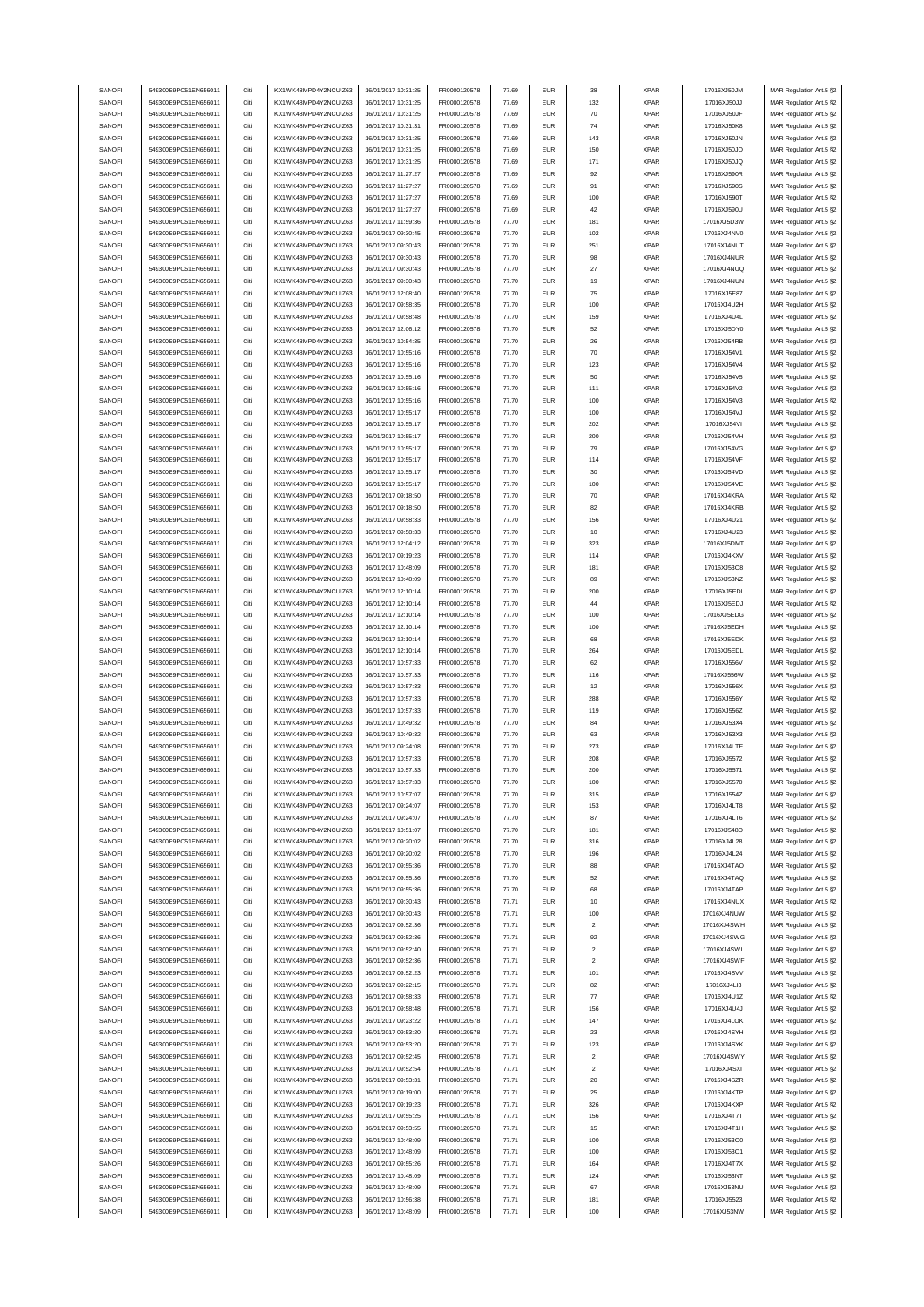| SANOFI<br>549300E9PC51EN656011<br>Citi<br>KX1WK48MPD4Y2NCUIZ63<br>16/01/2017 10:48:09<br>FR0000120578<br>77.71<br><b>EUR</b><br>136<br>SANOFI<br>549300E9PC51EN656011<br>Citi<br>KX1WK48MPD4Y2NCUIZ63<br>16/01/2017 09:24:10<br>77.71<br><b>EUR</b><br>95<br>FR0000120578<br>SANOFI<br>549300E9PC51EN656011<br>Citi<br>KX1WK48MPD4Y2NCUIZ63<br>16/01/2017 09:24:10<br>FR0000120578<br>77.71<br><b>EUR</b><br>96<br><b>EUR</b><br>SANOFI<br>549300E9PC51EN656011<br>Citi<br>KX1WK48MPD4Y2NCUIZ63<br>16/01/2017 10:50:56<br>FR0000120578<br>77.71<br>380<br>Citi<br>77.71<br><b>EUR</b><br>SANOFI<br>549300E9PC51EN656011<br>KX1WK48MPD4Y2NCLIIZ63<br>16/01/2017 10:50:56<br>FR0000120578<br>$\mathsf g$<br>SANOFI<br>549300E9PC51EN656011<br>Citi<br>KX1WK48MPD4Y2NCUIZ63<br>16/01/2017 10:50:56<br>FR0000120578<br>77.71<br><b>EUR</b><br>172<br>SANOFI<br>549300E9PC51EN656011<br>Citi<br>KX1WK48MPD4Y2NCUIZ63<br>16/01/2017 09:20:02<br>FR0000120578<br>77.71<br><b>EUR</b><br>152<br>SANOFI<br>549300E9PC51EN656011<br>Citi<br>16/01/2017 09:20:02<br>FR0000120578<br><b>EUR</b><br>150<br>KX1WK48MPD4Y2NCUIZ63<br>77.71<br>SANOFI<br>549300E9PC51EN656011<br>Citi<br>KX1WK48MPD4Y2NCUIZ63<br>16/01/2017 11:57:02<br>FR0000120578<br><b>EUR</b><br>77.72<br>407<br>SANOFI<br>549300E9PC51EN656011<br>Citi<br>KX1WK48MPD4Y2NCUIZ63<br>16/01/2017 11:57:02<br>FR0000120578<br>77.72<br><b>EUR</b><br>686<br>SANOFI<br>549300E9PC51EN656011<br>Citi<br>KX1WK48MPD4Y2NCUIZ63<br>16/01/2017 11:57:27<br>FR0000120578<br><b>EUR</b><br>77.72<br>9<br>Citi<br>77.72<br><b>EUR</b><br>SANOFI<br>549300E9PC51EN656011<br>KX1WK48MPD4Y2NCUIZ63<br>16/01/2017 11:56:11<br>FR0000120578<br>49<br>SANOFI<br><b>EUR</b><br>549300E9PC51EN656011<br>Citi<br>KX1WK48MPD4Y2NCUIZ63<br>16/01/2017 11:56:12<br>FR0000120578<br>77.72<br>132<br>SANOFI<br>549300E9PC51EN656011<br>Citi<br>KX1WK48MPD4Y2NCUIZ63<br>16/01/2017 12:05:04<br>FR0000120578<br>77.72<br><b>EUR</b><br>123<br>Citi<br><b>EUR</b><br>64<br>SANOFI<br>549300E9PC51EN656011<br>KX1WK48MPD4Y2NCUIZ63<br>16/01/2017 12:05:06<br>FR0000120578<br>77.72<br>SANOFI<br>549300E9PC51EN656011<br>Citi<br>KX1WK48MPD4Y2NCUIZ63<br>16/01/2017 09:22:05<br>FR0000120578<br><b>EUR</b><br>77.72<br>156<br>SANOFI<br>549300E9PC51EN656011<br>Citi<br>KX1WK48MPD4Y2NCUIZ63<br>16/01/2017 09:52:14<br>FR0000120578<br>77.72<br>156<br><b>EUR</b><br>SANOFI<br>549300E9PC51EN656011<br>Citi<br>KX1WK48MPD4Y2NCUIZ63<br>16/01/2017 09:52:14<br>77.72<br><b>EUR</b><br>FR0000120578<br>56<br>SANOFI<br>549300E9PC51EN656011<br>Citi<br>KX1WK48MPD4Y2NCUIZ63<br>16/01/2017 09:52:14<br>FR0000120578<br>77.72<br><b>EUR</b><br>100<br>SANOFI<br>549300E9PC51EN656011<br>Citi<br>KX1WK48MPD4Y2NCUIZ63<br>16/01/2017 09:23:21<br>FR0000120578<br>77.72<br><b>EUR</b><br>$20\,$<br>SANOFI<br>77.72<br>549300E9PC51EN656011<br>Citi<br>KX1WK48MPD4Y2NCUIZ63<br>16/01/2017 12:06:08<br>FR0000120578<br><b>EUR</b><br>99<br>SANOFI<br>549300E9PC51EN656011<br>Citi<br>KX1WK48MPD4Y2NCUIZ63<br>16/01/2017 09:53:20<br>FR0000120578<br>77.72<br><b>EUR</b><br>156<br>SANOFI<br>549300E9PC51EN656011<br>Citi<br>KX1WK48MPD4Y2NCUIZ63<br>16/01/2017 09:53:20<br>FR0000120578<br>77.72<br><b>EUR</b><br>156<br>SANOFI<br>549300E9PC51EN656011<br>16/01/2017 09:23:03<br>FR0000120578<br>Citi<br>KX1WK48MPD4Y2NCUIZ63<br>77.72<br><b>EUR</b><br>84<br>SANOFI<br>549300E9PC51EN656011<br>Citi<br>KX1WK48MPD4Y2NCUIZ63<br>16/01/2017 09:23:03<br>FR0000120578<br><b>EUR</b><br>77.72<br>69<br>SANOFI<br>549300E9PC51EN656011<br>Citi<br>KX1WK48MPD4Y2NCUIZ63<br>16/01/2017 09:22:43<br>FR0000120578<br>77.72<br><b>EUR</b><br>76<br>SANOFI<br>549300E9PC51EN656011<br>Citi<br>KX1WK48MPD4Y2NCUIZ63<br>16/01/2017 09:53:30<br>77.72<br><b>EUR</b><br>100<br>FR0000120578<br>SANOFI<br>549300E9PC51EN656011<br>Citi<br>KX1WK48MPD4Y2NCUIZ63<br>16/01/2017 09:53:30<br>FR0000120578<br>77.72<br><b>EUR</b><br>56<br><b>EUR</b><br>SANOFI<br>549300E9PC51EN656011<br>Citi<br>KX1WK48MPD4Y2NCUIZ63<br>16/01/2017 09:18:48<br>FR0000120578<br>77.72<br>152<br>Citi<br>SANOFI<br>549300E9PC51EN656011<br>KX1WK48MPD4Y2NCUIZ63<br>16/01/2017 09:53:49<br>FR0000120578<br>77.72<br><b>EUR</b><br>101<br>SANOFI<br>549300E9PC51EN656011<br>Citi<br>KX1WK48MPD4Y2NCUIZ63<br>16/01/2017 09:53:49<br>FR0000120578<br>77.72<br><b>EUR</b><br>38<br>SANOFI<br>549300E9PC51EN656011<br>Citi<br>KX1WK48MPD4Y2NCUIZ63<br>FR0000120578<br>77.72<br><b>EUR</b><br>111<br>16/01/2017 10:56:31<br>SANOFI<br>Citi<br>FR0000120578<br><b>EUR</b><br>549300E9PC51EN656011<br>KX1WK48MPD4Y2NCUIZ63<br>16/01/2017 10:56:31<br>77.72<br>89<br>SANOFI<br>549300E9PC51EN656011<br>Citi<br>KX1WK48MPD4Y2NCUIZ63<br>16/01/2017 10:56:31<br>FR0000120578<br>77.72<br><b>EUR</b><br>100<br>SANOFI<br>549300E9PC51EN656011<br>Citi<br>KX1WK48MPD4Y2NCUIZ63<br>16/01/2017 09:26:49<br>FR0000120578<br>77.72<br><b>EUR</b><br>108<br>SANOFI<br>Citi<br>KX1WK48MPD4Y2NCUIZ63<br><b>EUR</b><br>$47\,$<br>549300E9PC51EN656011<br>16/01/2017 10:56:34<br>FR0000120578<br>77.72<br>Citi<br>77.72<br><b>EUR</b><br>SANOFI<br>549300E9PC51EN656011<br>KX1WK48MPD4Y2NCUIZ63<br>16/01/2017 10:56:34<br>FR0000120578<br>200<br>SANOFI<br>549300E9PC51EN656011<br>Citi<br>KX1WK48MPD4Y2NCUIZ63<br>16/01/2017 10:56:34<br>FR0000120578<br>77.72<br><b>EUR</b><br>100<br>SANOFI<br>549300E9PC51EN656011<br>Citi<br>KX1WK48MPD4Y2NCUIZ63<br>16/01/2017 10:50:25<br>FR0000120578<br>77.72<br><b>EUR</b><br>101<br>SANOFI<br>549300E9PC51EN656011<br>Citi<br>KX1WK48MPD4Y2NCUIZ63<br>16/01/2017 10:50:25<br>FR0000120578<br>77.72<br><b>EUR</b><br>98<br>SANOFI<br>549300E9PC51EN656011<br>Citi<br>KX1WK48MPD4Y2NCUIZ63<br>16/01/2017 10:50:32<br>FR0000120578<br>77.72<br><b>EUR</b><br>100<br>SANOFI<br>549300E9PC51EN656011<br>16/01/2017 10:50:32<br>FR0000120578<br>Citi<br>KX1WK48MPD4Y2NCUIZ63<br>77.72<br><b>EUR</b><br>200<br>SANOFI<br>549300E9PC51EN656011<br>Citi<br>KX1WK48MPD4Y2NCUIZ63<br>16/01/2017 10:50:32<br>FR0000120578<br>77.72<br><b>EUR</b><br>100<br>SANOFI<br>549300E9PC51EN656011<br>Citi<br>KX1WK48MPD4Y2NCUIZ63<br>16/01/2017 10:50:32<br>FR0000120578<br>77.72<br><b>EUR</b><br>136<br>EUR<br>42<br>SANOFI<br>549300E9PC51EN656011<br>Citi<br>KX1WK48MPD4Y2NCUIZ63<br>16/01/2017 10:50:32<br>FR0000120578<br>77.72<br>SANOFI<br>549300E9PC51EN656011<br>Citi<br>KX1WK48MPD4Y2NCUIZ63<br>16/01/2017 10:50:14<br>FR0000120578<br>77.72<br><b>EUR</b><br>45<br>SANOFI<br>549300E9PC51EN656011<br>Citi<br>KX1WK48MPD4Y2NCUIZ63<br>16/01/2017 11:51:55<br>FR0000120578<br>77.72<br><b>EUR</b><br>181<br>Citi<br>SANOFI<br>549300E9PC51EN656011<br>KX1WK48MPD4Y2NCUIZ63<br>16/01/2017 11:59:28<br>FR0000120578<br>77.73<br><b>EUR</b><br>181<br>SANOFI<br>549300E9PC51EN656011<br>KX1WK48MPD4Y2NCUIZ63<br>16/01/2017 09:22:04<br>FR0000120578<br>Citi<br>77.73<br><b>EUR</b><br>156<br>SANOFI<br>Citi<br>FR0000120578<br><b>EUR</b><br>181<br>549300E9PC51EN656011<br>KX1WK48MPD4Y2NCUIZ63<br>16/01/2017 12:06:08<br>77.73<br>SANOFI<br>549300E9PC51EN656011<br>Citi<br>KX1WK48MPD4Y2NCUIZ63<br>16/01/2017 09:23:03<br>FR0000120578<br>77.73<br><b>EUR</b><br>156<br>SANOFI<br>549300E9PC51EN656011<br>Citi<br>KX1WK48MPD4Y2NCUIZ63<br>16/01/2017 09:53:29<br>FR0000120578<br>77.73<br><b>EUR</b><br>5<br>SANOFI<br>549300E9PC51EN656011<br>Citi<br>KX1WK48MPD4Y2NCUIZ63<br>16/01/2017 09:53:29<br>FR0000120578<br>77.73<br><b>EUR</b><br>76<br><b>EUR</b><br>SANOFI<br>549300E9PC51EN656011<br>Citi<br>KX1WK48MPD4Y2NCUIZ63<br>16/01/2017 09:53:29<br>FR0000120578<br>77.73<br>75<br>SANOFI<br>549300E9PC51EN656011<br>Citi<br>KX1WK48MPD4Y2NCUIZ63<br>16/01/2017 09:25:50<br>FR0000120578<br>77.73<br><b>EUR</b><br>59 | <b>XPAR</b><br>17016XJ53NY<br>MAR Regulation Art.5 §2<br><b>XPAR</b><br>17016XJ4LTY<br>MAR Regulation Art.5 §2<br><b>XPAR</b><br>17016XJ4LU0<br>MAR Regulation Art.5 §2<br><b>XPAR</b><br>17016XJ547K<br>MAR Regulation Art.5 §2<br><b>XPAR</b><br>17016XJ547J<br>MAR Regulation Art.5 §2<br><b>XPAR</b><br>17016XJ547F<br>MAR Regulation Art.5 §2<br><b>XPAR</b><br>17016XJ4L2B<br>MAR Regulation Art.5 §2<br><b>XPAR</b><br>17016XJ4L1U<br>MAR Regulation Art.5 §2<br><b>XPAR</b><br>17016XJ5CRR<br>MAR Regulation Art.5 §2<br><b>XPAR</b><br>17016XJ5CRT<br>MAR Regulation Art.5 §2<br><b>XPAR</b><br>17016XJ5CSS<br>MAR Regulation Art.5 §2<br><b>XPAR</b><br>17016XJ5CO5<br>MAR Regulation Art.5 §2<br><b>XPAR</b><br>17016XJ5COA<br>MAR Regulation Art.5 §2<br><b>XPAR</b><br>17016XJ5DRK<br>MAR Regulation Art.5 §2<br><b>XPAR</b><br>17016XJ5DS4<br>MAR Regulation Art.5 §2<br><b>XPAR</b><br>17016XJ4LGR<br>MAR Regulation Art.5 §2<br><b>XPAR</b><br>17016XJ4SVN<br>MAR Regulation Art.5 §2<br><b>XPAR</b><br>17016XJ4SVQ<br>MAR Regulation Art.5 §2<br><b>XPAR</b><br>17016XJ4SVP<br>MAR Regulation Art.5 §2<br><b>XPAR</b><br>17016XJ4LOD<br>MAR Regulation Art.5 §2<br><b>XPAR</b><br>17016XJ5DXJ<br>MAR Regulation Art.5 §2<br><b>XPAR</b><br>17016XJ4SYB<br>MAR Regulation Art.5 §2<br><b>XPAR</b><br>17016XJ4SYP<br>MAR Regulation Art.5 §2<br><b>XPAR</b><br>17016XJ4LM3<br>MAR Regulation Art.5 §2<br><b>XPAR</b><br>17016XJ4LM7<br>MAR Regulation Art.5 §2<br><b>XPAR</b><br>17016XJ4LKU<br>MAR Regulation Art.5 §2<br><b>XPAR</b><br>17016XJ4SZP<br>MAR Regulation Art.5 §2<br><b>XPAR</b><br>17016XJ4SZQ<br>MAR Regulation Art.5 §2<br><b>XPAR</b><br>17016XJ4KQX<br>MAR Regulation Art.5 §2<br><b>XPAR</b><br>17016XJ4T0S<br>MAR Regulation Art.5 §2<br><b>XPAR</b><br>17016XJ4T0R<br>MAR Regulation Art.5 §2<br><b>XPAR</b><br>17016XJ5514<br>MAR Regulation Art.5 §2<br><b>XPAR</b><br>17016XJ5515<br>MAR Regulation Art.5 §2<br><b>XPAR</b><br>17016XJ5513<br>MAR Regulation Art.5 §2<br><b>XPAR</b><br>17016XJ4MMO<br>MAR Regulation Art.5 §2<br><b>XPAR</b><br>17016XJ551G<br>MAR Regulation Art.5 §2<br><b>XPAR</b><br>17016XJ551H<br>MAR Regulation Art.5 §2<br><b>XPAR</b><br>17016XJ551I<br>MAR Regulation Art.5 §2<br><b>XPAR</b><br>17016XJ542Y<br>MAR Regulation Art.5 §2<br><b>XPAR</b><br>17016XJ542Z<br>MAR Regulation Art.5 §2<br><b>XPAR</b><br>17016XJ543H<br>MAR Regulation Art.5 §2<br><b>XPAR</b><br>17016XJ543I<br>MAR Regulation Art.5 §2 |
|-----------------------------------------------------------------------------------------------------------------------------------------------------------------------------------------------------------------------------------------------------------------------------------------------------------------------------------------------------------------------------------------------------------------------------------------------------------------------------------------------------------------------------------------------------------------------------------------------------------------------------------------------------------------------------------------------------------------------------------------------------------------------------------------------------------------------------------------------------------------------------------------------------------------------------------------------------------------------------------------------------------------------------------------------------------------------------------------------------------------------------------------------------------------------------------------------------------------------------------------------------------------------------------------------------------------------------------------------------------------------------------------------------------------------------------------------------------------------------------------------------------------------------------------------------------------------------------------------------------------------------------------------------------------------------------------------------------------------------------------------------------------------------------------------------------------------------------------------------------------------------------------------------------------------------------------------------------------------------------------------------------------------------------------------------------------------------------------------------------------------------------------------------------------------------------------------------------------------------------------------------------------------------------------------------------------------------------------------------------------------------------------------------------------------------------------------------------------------------------------------------------------------------------------------------------------------------------------------------------------------------------------------------------------------------------------------------------------------------------------------------------------------------------------------------------------------------------------------------------------------------------------------------------------------------------------------------------------------------------------------------------------------------------------------------------------------------------------------------------------------------------------------------------------------------------------------------------------------------------------------------------------------------------------------------------------------------------------------------------------------------------------------------------------------------------------------------------------------------------------------------------------------------------------------------------------------------------------------------------------------------------------------------------------------------------------------------------------------------------------------------------------------------------------------------------------------------------------------------------------------------------------------------------------------------------------------------------------------------------------------------------------------------------------------------------------------------------------------------------------------------------------------------------------------------------------------------------------------------------------------------------------------------------------------------------------------------------------------------------------------------------------------------------------------------------------------------------------------------------------------------------------------------------------------------------------------------------------------------------------------------------------------------------------------------------------------------------------------------------------------------------------------------------------------------------------------------------------------------------------------------------------------------------------------------------------------------------------------------------------------------------------------------------------------------------------------------------------------------------------------------------------------------------------------------------------------------------------------------------------------------------------------------------------------------------------------------------------------------------------------------------------------------------------------------------------------------------------------------------------------------------------------------------------------------------------------------------------------------------------------------------------------------------------------------------------------------------------------------------------------------------------------------------------------------------------------------------------------------------------------------------------------------------------------------------------------------------------------------------------------------------------------------------------------------------------------------------------------------------------------------------------------------------------------------------------------------------------------------------------------------------------------------------------------------------------------------------------------------------------------------------------------------------------------------------------------------------------------------------------------------------------------------------------------------------------------------------------------------------------------------------------------------------------------------------------------------------------------------------------------------------------------------------------------------------------------------------------------------------------------------------------------------------------------------------------------------------------------------------------------------------------------------------------------------------------------------------------------------------------------------------------------------------------------------------------------------------------------------------------------------------------------------------------------------------------------------------------------------------------------------------------------------------------------------------------------------------------------------------------------------------------------------------------------------------------------------------------------------------------------------------------------------------------------------------------------------------------|----------------------------------------------------------------------------------------------------------------------------------------------------------------------------------------------------------------------------------------------------------------------------------------------------------------------------------------------------------------------------------------------------------------------------------------------------------------------------------------------------------------------------------------------------------------------------------------------------------------------------------------------------------------------------------------------------------------------------------------------------------------------------------------------------------------------------------------------------------------------------------------------------------------------------------------------------------------------------------------------------------------------------------------------------------------------------------------------------------------------------------------------------------------------------------------------------------------------------------------------------------------------------------------------------------------------------------------------------------------------------------------------------------------------------------------------------------------------------------------------------------------------------------------------------------------------------------------------------------------------------------------------------------------------------------------------------------------------------------------------------------------------------------------------------------------------------------------------------------------------------------------------------------------------------------------------------------------------------------------------------------------------------------------------------------------------------------------------------------------------------------------------------------------------------------------------------------------------------------------------------------------------------------------------------------------------------------------------------------------------------------------------------------------------------------------------------------------------------------------|
|                                                                                                                                                                                                                                                                                                                                                                                                                                                                                                                                                                                                                                                                                                                                                                                                                                                                                                                                                                                                                                                                                                                                                                                                                                                                                                                                                                                                                                                                                                                                                                                                                                                                                                                                                                                                                                                                                                                                                                                                                                                                                                                                                                                                                                                                                                                                                                                                                                                                                                                                                                                                                                                                                                                                                                                                                                                                                                                                                                                                                                                                                                                                                                                                                                                                                                                                                                                                                                                                                                                                                                                                                                                                                                                                                                                                                                                                                                                                                                                                                                                                                                                                                                                                                                                                                                                                                                                                                                                                                                                                                                                                                                                                                                                                                                                                                                                                                                                                                                                                                                                                                                                                                                                                                                                                                                                                                                                                                                                                                                                                                                                                                                                                                                                                                                                                                                                                                                                                                                                                                                                                                                                                                                                                                                                                                                                                                                                                                                                                                                                                                                                                                                                                                                                                                                                                                                                                                                                                                                                                                                                                                                                                                                                                                                                                                                                                                                                                                                                                                                                                                                                                                                                                                                                 |                                                                                                                                                                                                                                                                                                                                                                                                                                                                                                                                                                                                                                                                                                                                                                                                                                                                                                                                                                                                                                                                                                                                                                                                                                                                                                                                                                                                                                                                                                                                                                                                                                                                                                                                                                                                                                                                                                                                                                                                                                                                                                                                                                                                                                                                                                                                                                                                                                                                                        |
|                                                                                                                                                                                                                                                                                                                                                                                                                                                                                                                                                                                                                                                                                                                                                                                                                                                                                                                                                                                                                                                                                                                                                                                                                                                                                                                                                                                                                                                                                                                                                                                                                                                                                                                                                                                                                                                                                                                                                                                                                                                                                                                                                                                                                                                                                                                                                                                                                                                                                                                                                                                                                                                                                                                                                                                                                                                                                                                                                                                                                                                                                                                                                                                                                                                                                                                                                                                                                                                                                                                                                                                                                                                                                                                                                                                                                                                                                                                                                                                                                                                                                                                                                                                                                                                                                                                                                                                                                                                                                                                                                                                                                                                                                                                                                                                                                                                                                                                                                                                                                                                                                                                                                                                                                                                                                                                                                                                                                                                                                                                                                                                                                                                                                                                                                                                                                                                                                                                                                                                                                                                                                                                                                                                                                                                                                                                                                                                                                                                                                                                                                                                                                                                                                                                                                                                                                                                                                                                                                                                                                                                                                                                                                                                                                                                                                                                                                                                                                                                                                                                                                                                                                                                                                                                 |                                                                                                                                                                                                                                                                                                                                                                                                                                                                                                                                                                                                                                                                                                                                                                                                                                                                                                                                                                                                                                                                                                                                                                                                                                                                                                                                                                                                                                                                                                                                                                                                                                                                                                                                                                                                                                                                                                                                                                                                                                                                                                                                                                                                                                                                                                                                                                                                                                                                                        |
|                                                                                                                                                                                                                                                                                                                                                                                                                                                                                                                                                                                                                                                                                                                                                                                                                                                                                                                                                                                                                                                                                                                                                                                                                                                                                                                                                                                                                                                                                                                                                                                                                                                                                                                                                                                                                                                                                                                                                                                                                                                                                                                                                                                                                                                                                                                                                                                                                                                                                                                                                                                                                                                                                                                                                                                                                                                                                                                                                                                                                                                                                                                                                                                                                                                                                                                                                                                                                                                                                                                                                                                                                                                                                                                                                                                                                                                                                                                                                                                                                                                                                                                                                                                                                                                                                                                                                                                                                                                                                                                                                                                                                                                                                                                                                                                                                                                                                                                                                                                                                                                                                                                                                                                                                                                                                                                                                                                                                                                                                                                                                                                                                                                                                                                                                                                                                                                                                                                                                                                                                                                                                                                                                                                                                                                                                                                                                                                                                                                                                                                                                                                                                                                                                                                                                                                                                                                                                                                                                                                                                                                                                                                                                                                                                                                                                                                                                                                                                                                                                                                                                                                                                                                                                                                 |                                                                                                                                                                                                                                                                                                                                                                                                                                                                                                                                                                                                                                                                                                                                                                                                                                                                                                                                                                                                                                                                                                                                                                                                                                                                                                                                                                                                                                                                                                                                                                                                                                                                                                                                                                                                                                                                                                                                                                                                                                                                                                                                                                                                                                                                                                                                                                                                                                                                                        |
|                                                                                                                                                                                                                                                                                                                                                                                                                                                                                                                                                                                                                                                                                                                                                                                                                                                                                                                                                                                                                                                                                                                                                                                                                                                                                                                                                                                                                                                                                                                                                                                                                                                                                                                                                                                                                                                                                                                                                                                                                                                                                                                                                                                                                                                                                                                                                                                                                                                                                                                                                                                                                                                                                                                                                                                                                                                                                                                                                                                                                                                                                                                                                                                                                                                                                                                                                                                                                                                                                                                                                                                                                                                                                                                                                                                                                                                                                                                                                                                                                                                                                                                                                                                                                                                                                                                                                                                                                                                                                                                                                                                                                                                                                                                                                                                                                                                                                                                                                                                                                                                                                                                                                                                                                                                                                                                                                                                                                                                                                                                                                                                                                                                                                                                                                                                                                                                                                                                                                                                                                                                                                                                                                                                                                                                                                                                                                                                                                                                                                                                                                                                                                                                                                                                                                                                                                                                                                                                                                                                                                                                                                                                                                                                                                                                                                                                                                                                                                                                                                                                                                                                                                                                                                                                 |                                                                                                                                                                                                                                                                                                                                                                                                                                                                                                                                                                                                                                                                                                                                                                                                                                                                                                                                                                                                                                                                                                                                                                                                                                                                                                                                                                                                                                                                                                                                                                                                                                                                                                                                                                                                                                                                                                                                                                                                                                                                                                                                                                                                                                                                                                                                                                                                                                                                                        |
|                                                                                                                                                                                                                                                                                                                                                                                                                                                                                                                                                                                                                                                                                                                                                                                                                                                                                                                                                                                                                                                                                                                                                                                                                                                                                                                                                                                                                                                                                                                                                                                                                                                                                                                                                                                                                                                                                                                                                                                                                                                                                                                                                                                                                                                                                                                                                                                                                                                                                                                                                                                                                                                                                                                                                                                                                                                                                                                                                                                                                                                                                                                                                                                                                                                                                                                                                                                                                                                                                                                                                                                                                                                                                                                                                                                                                                                                                                                                                                                                                                                                                                                                                                                                                                                                                                                                                                                                                                                                                                                                                                                                                                                                                                                                                                                                                                                                                                                                                                                                                                                                                                                                                                                                                                                                                                                                                                                                                                                                                                                                                                                                                                                                                                                                                                                                                                                                                                                                                                                                                                                                                                                                                                                                                                                                                                                                                                                                                                                                                                                                                                                                                                                                                                                                                                                                                                                                                                                                                                                                                                                                                                                                                                                                                                                                                                                                                                                                                                                                                                                                                                                                                                                                                                                 |                                                                                                                                                                                                                                                                                                                                                                                                                                                                                                                                                                                                                                                                                                                                                                                                                                                                                                                                                                                                                                                                                                                                                                                                                                                                                                                                                                                                                                                                                                                                                                                                                                                                                                                                                                                                                                                                                                                                                                                                                                                                                                                                                                                                                                                                                                                                                                                                                                                                                        |
|                                                                                                                                                                                                                                                                                                                                                                                                                                                                                                                                                                                                                                                                                                                                                                                                                                                                                                                                                                                                                                                                                                                                                                                                                                                                                                                                                                                                                                                                                                                                                                                                                                                                                                                                                                                                                                                                                                                                                                                                                                                                                                                                                                                                                                                                                                                                                                                                                                                                                                                                                                                                                                                                                                                                                                                                                                                                                                                                                                                                                                                                                                                                                                                                                                                                                                                                                                                                                                                                                                                                                                                                                                                                                                                                                                                                                                                                                                                                                                                                                                                                                                                                                                                                                                                                                                                                                                                                                                                                                                                                                                                                                                                                                                                                                                                                                                                                                                                                                                                                                                                                                                                                                                                                                                                                                                                                                                                                                                                                                                                                                                                                                                                                                                                                                                                                                                                                                                                                                                                                                                                                                                                                                                                                                                                                                                                                                                                                                                                                                                                                                                                                                                                                                                                                                                                                                                                                                                                                                                                                                                                                                                                                                                                                                                                                                                                                                                                                                                                                                                                                                                                                                                                                                                                 |                                                                                                                                                                                                                                                                                                                                                                                                                                                                                                                                                                                                                                                                                                                                                                                                                                                                                                                                                                                                                                                                                                                                                                                                                                                                                                                                                                                                                                                                                                                                                                                                                                                                                                                                                                                                                                                                                                                                                                                                                                                                                                                                                                                                                                                                                                                                                                                                                                                                                        |
|                                                                                                                                                                                                                                                                                                                                                                                                                                                                                                                                                                                                                                                                                                                                                                                                                                                                                                                                                                                                                                                                                                                                                                                                                                                                                                                                                                                                                                                                                                                                                                                                                                                                                                                                                                                                                                                                                                                                                                                                                                                                                                                                                                                                                                                                                                                                                                                                                                                                                                                                                                                                                                                                                                                                                                                                                                                                                                                                                                                                                                                                                                                                                                                                                                                                                                                                                                                                                                                                                                                                                                                                                                                                                                                                                                                                                                                                                                                                                                                                                                                                                                                                                                                                                                                                                                                                                                                                                                                                                                                                                                                                                                                                                                                                                                                                                                                                                                                                                                                                                                                                                                                                                                                                                                                                                                                                                                                                                                                                                                                                                                                                                                                                                                                                                                                                                                                                                                                                                                                                                                                                                                                                                                                                                                                                                                                                                                                                                                                                                                                                                                                                                                                                                                                                                                                                                                                                                                                                                                                                                                                                                                                                                                                                                                                                                                                                                                                                                                                                                                                                                                                                                                                                                                                 |                                                                                                                                                                                                                                                                                                                                                                                                                                                                                                                                                                                                                                                                                                                                                                                                                                                                                                                                                                                                                                                                                                                                                                                                                                                                                                                                                                                                                                                                                                                                                                                                                                                                                                                                                                                                                                                                                                                                                                                                                                                                                                                                                                                                                                                                                                                                                                                                                                                                                        |
|                                                                                                                                                                                                                                                                                                                                                                                                                                                                                                                                                                                                                                                                                                                                                                                                                                                                                                                                                                                                                                                                                                                                                                                                                                                                                                                                                                                                                                                                                                                                                                                                                                                                                                                                                                                                                                                                                                                                                                                                                                                                                                                                                                                                                                                                                                                                                                                                                                                                                                                                                                                                                                                                                                                                                                                                                                                                                                                                                                                                                                                                                                                                                                                                                                                                                                                                                                                                                                                                                                                                                                                                                                                                                                                                                                                                                                                                                                                                                                                                                                                                                                                                                                                                                                                                                                                                                                                                                                                                                                                                                                                                                                                                                                                                                                                                                                                                                                                                                                                                                                                                                                                                                                                                                                                                                                                                                                                                                                                                                                                                                                                                                                                                                                                                                                                                                                                                                                                                                                                                                                                                                                                                                                                                                                                                                                                                                                                                                                                                                                                                                                                                                                                                                                                                                                                                                                                                                                                                                                                                                                                                                                                                                                                                                                                                                                                                                                                                                                                                                                                                                                                                                                                                                                                 |                                                                                                                                                                                                                                                                                                                                                                                                                                                                                                                                                                                                                                                                                                                                                                                                                                                                                                                                                                                                                                                                                                                                                                                                                                                                                                                                                                                                                                                                                                                                                                                                                                                                                                                                                                                                                                                                                                                                                                                                                                                                                                                                                                                                                                                                                                                                                                                                                                                                                        |
|                                                                                                                                                                                                                                                                                                                                                                                                                                                                                                                                                                                                                                                                                                                                                                                                                                                                                                                                                                                                                                                                                                                                                                                                                                                                                                                                                                                                                                                                                                                                                                                                                                                                                                                                                                                                                                                                                                                                                                                                                                                                                                                                                                                                                                                                                                                                                                                                                                                                                                                                                                                                                                                                                                                                                                                                                                                                                                                                                                                                                                                                                                                                                                                                                                                                                                                                                                                                                                                                                                                                                                                                                                                                                                                                                                                                                                                                                                                                                                                                                                                                                                                                                                                                                                                                                                                                                                                                                                                                                                                                                                                                                                                                                                                                                                                                                                                                                                                                                                                                                                                                                                                                                                                                                                                                                                                                                                                                                                                                                                                                                                                                                                                                                                                                                                                                                                                                                                                                                                                                                                                                                                                                                                                                                                                                                                                                                                                                                                                                                                                                                                                                                                                                                                                                                                                                                                                                                                                                                                                                                                                                                                                                                                                                                                                                                                                                                                                                                                                                                                                                                                                                                                                                                                                 |                                                                                                                                                                                                                                                                                                                                                                                                                                                                                                                                                                                                                                                                                                                                                                                                                                                                                                                                                                                                                                                                                                                                                                                                                                                                                                                                                                                                                                                                                                                                                                                                                                                                                                                                                                                                                                                                                                                                                                                                                                                                                                                                                                                                                                                                                                                                                                                                                                                                                        |
|                                                                                                                                                                                                                                                                                                                                                                                                                                                                                                                                                                                                                                                                                                                                                                                                                                                                                                                                                                                                                                                                                                                                                                                                                                                                                                                                                                                                                                                                                                                                                                                                                                                                                                                                                                                                                                                                                                                                                                                                                                                                                                                                                                                                                                                                                                                                                                                                                                                                                                                                                                                                                                                                                                                                                                                                                                                                                                                                                                                                                                                                                                                                                                                                                                                                                                                                                                                                                                                                                                                                                                                                                                                                                                                                                                                                                                                                                                                                                                                                                                                                                                                                                                                                                                                                                                                                                                                                                                                                                                                                                                                                                                                                                                                                                                                                                                                                                                                                                                                                                                                                                                                                                                                                                                                                                                                                                                                                                                                                                                                                                                                                                                                                                                                                                                                                                                                                                                                                                                                                                                                                                                                                                                                                                                                                                                                                                                                                                                                                                                                                                                                                                                                                                                                                                                                                                                                                                                                                                                                                                                                                                                                                                                                                                                                                                                                                                                                                                                                                                                                                                                                                                                                                                                                 |                                                                                                                                                                                                                                                                                                                                                                                                                                                                                                                                                                                                                                                                                                                                                                                                                                                                                                                                                                                                                                                                                                                                                                                                                                                                                                                                                                                                                                                                                                                                                                                                                                                                                                                                                                                                                                                                                                                                                                                                                                                                                                                                                                                                                                                                                                                                                                                                                                                                                        |
|                                                                                                                                                                                                                                                                                                                                                                                                                                                                                                                                                                                                                                                                                                                                                                                                                                                                                                                                                                                                                                                                                                                                                                                                                                                                                                                                                                                                                                                                                                                                                                                                                                                                                                                                                                                                                                                                                                                                                                                                                                                                                                                                                                                                                                                                                                                                                                                                                                                                                                                                                                                                                                                                                                                                                                                                                                                                                                                                                                                                                                                                                                                                                                                                                                                                                                                                                                                                                                                                                                                                                                                                                                                                                                                                                                                                                                                                                                                                                                                                                                                                                                                                                                                                                                                                                                                                                                                                                                                                                                                                                                                                                                                                                                                                                                                                                                                                                                                                                                                                                                                                                                                                                                                                                                                                                                                                                                                                                                                                                                                                                                                                                                                                                                                                                                                                                                                                                                                                                                                                                                                                                                                                                                                                                                                                                                                                                                                                                                                                                                                                                                                                                                                                                                                                                                                                                                                                                                                                                                                                                                                                                                                                                                                                                                                                                                                                                                                                                                                                                                                                                                                                                                                                                                                 |                                                                                                                                                                                                                                                                                                                                                                                                                                                                                                                                                                                                                                                                                                                                                                                                                                                                                                                                                                                                                                                                                                                                                                                                                                                                                                                                                                                                                                                                                                                                                                                                                                                                                                                                                                                                                                                                                                                                                                                                                                                                                                                                                                                                                                                                                                                                                                                                                                                                                        |
|                                                                                                                                                                                                                                                                                                                                                                                                                                                                                                                                                                                                                                                                                                                                                                                                                                                                                                                                                                                                                                                                                                                                                                                                                                                                                                                                                                                                                                                                                                                                                                                                                                                                                                                                                                                                                                                                                                                                                                                                                                                                                                                                                                                                                                                                                                                                                                                                                                                                                                                                                                                                                                                                                                                                                                                                                                                                                                                                                                                                                                                                                                                                                                                                                                                                                                                                                                                                                                                                                                                                                                                                                                                                                                                                                                                                                                                                                                                                                                                                                                                                                                                                                                                                                                                                                                                                                                                                                                                                                                                                                                                                                                                                                                                                                                                                                                                                                                                                                                                                                                                                                                                                                                                                                                                                                                                                                                                                                                                                                                                                                                                                                                                                                                                                                                                                                                                                                                                                                                                                                                                                                                                                                                                                                                                                                                                                                                                                                                                                                                                                                                                                                                                                                                                                                                                                                                                                                                                                                                                                                                                                                                                                                                                                                                                                                                                                                                                                                                                                                                                                                                                                                                                                                                                 |                                                                                                                                                                                                                                                                                                                                                                                                                                                                                                                                                                                                                                                                                                                                                                                                                                                                                                                                                                                                                                                                                                                                                                                                                                                                                                                                                                                                                                                                                                                                                                                                                                                                                                                                                                                                                                                                                                                                                                                                                                                                                                                                                                                                                                                                                                                                                                                                                                                                                        |
|                                                                                                                                                                                                                                                                                                                                                                                                                                                                                                                                                                                                                                                                                                                                                                                                                                                                                                                                                                                                                                                                                                                                                                                                                                                                                                                                                                                                                                                                                                                                                                                                                                                                                                                                                                                                                                                                                                                                                                                                                                                                                                                                                                                                                                                                                                                                                                                                                                                                                                                                                                                                                                                                                                                                                                                                                                                                                                                                                                                                                                                                                                                                                                                                                                                                                                                                                                                                                                                                                                                                                                                                                                                                                                                                                                                                                                                                                                                                                                                                                                                                                                                                                                                                                                                                                                                                                                                                                                                                                                                                                                                                                                                                                                                                                                                                                                                                                                                                                                                                                                                                                                                                                                                                                                                                                                                                                                                                                                                                                                                                                                                                                                                                                                                                                                                                                                                                                                                                                                                                                                                                                                                                                                                                                                                                                                                                                                                                                                                                                                                                                                                                                                                                                                                                                                                                                                                                                                                                                                                                                                                                                                                                                                                                                                                                                                                                                                                                                                                                                                                                                                                                                                                                                                                 |                                                                                                                                                                                                                                                                                                                                                                                                                                                                                                                                                                                                                                                                                                                                                                                                                                                                                                                                                                                                                                                                                                                                                                                                                                                                                                                                                                                                                                                                                                                                                                                                                                                                                                                                                                                                                                                                                                                                                                                                                                                                                                                                                                                                                                                                                                                                                                                                                                                                                        |
|                                                                                                                                                                                                                                                                                                                                                                                                                                                                                                                                                                                                                                                                                                                                                                                                                                                                                                                                                                                                                                                                                                                                                                                                                                                                                                                                                                                                                                                                                                                                                                                                                                                                                                                                                                                                                                                                                                                                                                                                                                                                                                                                                                                                                                                                                                                                                                                                                                                                                                                                                                                                                                                                                                                                                                                                                                                                                                                                                                                                                                                                                                                                                                                                                                                                                                                                                                                                                                                                                                                                                                                                                                                                                                                                                                                                                                                                                                                                                                                                                                                                                                                                                                                                                                                                                                                                                                                                                                                                                                                                                                                                                                                                                                                                                                                                                                                                                                                                                                                                                                                                                                                                                                                                                                                                                                                                                                                                                                                                                                                                                                                                                                                                                                                                                                                                                                                                                                                                                                                                                                                                                                                                                                                                                                                                                                                                                                                                                                                                                                                                                                                                                                                                                                                                                                                                                                                                                                                                                                                                                                                                                                                                                                                                                                                                                                                                                                                                                                                                                                                                                                                                                                                                                                                 |                                                                                                                                                                                                                                                                                                                                                                                                                                                                                                                                                                                                                                                                                                                                                                                                                                                                                                                                                                                                                                                                                                                                                                                                                                                                                                                                                                                                                                                                                                                                                                                                                                                                                                                                                                                                                                                                                                                                                                                                                                                                                                                                                                                                                                                                                                                                                                                                                                                                                        |
|                                                                                                                                                                                                                                                                                                                                                                                                                                                                                                                                                                                                                                                                                                                                                                                                                                                                                                                                                                                                                                                                                                                                                                                                                                                                                                                                                                                                                                                                                                                                                                                                                                                                                                                                                                                                                                                                                                                                                                                                                                                                                                                                                                                                                                                                                                                                                                                                                                                                                                                                                                                                                                                                                                                                                                                                                                                                                                                                                                                                                                                                                                                                                                                                                                                                                                                                                                                                                                                                                                                                                                                                                                                                                                                                                                                                                                                                                                                                                                                                                                                                                                                                                                                                                                                                                                                                                                                                                                                                                                                                                                                                                                                                                                                                                                                                                                                                                                                                                                                                                                                                                                                                                                                                                                                                                                                                                                                                                                                                                                                                                                                                                                                                                                                                                                                                                                                                                                                                                                                                                                                                                                                                                                                                                                                                                                                                                                                                                                                                                                                                                                                                                                                                                                                                                                                                                                                                                                                                                                                                                                                                                                                                                                                                                                                                                                                                                                                                                                                                                                                                                                                                                                                                                                                 |                                                                                                                                                                                                                                                                                                                                                                                                                                                                                                                                                                                                                                                                                                                                                                                                                                                                                                                                                                                                                                                                                                                                                                                                                                                                                                                                                                                                                                                                                                                                                                                                                                                                                                                                                                                                                                                                                                                                                                                                                                                                                                                                                                                                                                                                                                                                                                                                                                                                                        |
|                                                                                                                                                                                                                                                                                                                                                                                                                                                                                                                                                                                                                                                                                                                                                                                                                                                                                                                                                                                                                                                                                                                                                                                                                                                                                                                                                                                                                                                                                                                                                                                                                                                                                                                                                                                                                                                                                                                                                                                                                                                                                                                                                                                                                                                                                                                                                                                                                                                                                                                                                                                                                                                                                                                                                                                                                                                                                                                                                                                                                                                                                                                                                                                                                                                                                                                                                                                                                                                                                                                                                                                                                                                                                                                                                                                                                                                                                                                                                                                                                                                                                                                                                                                                                                                                                                                                                                                                                                                                                                                                                                                                                                                                                                                                                                                                                                                                                                                                                                                                                                                                                                                                                                                                                                                                                                                                                                                                                                                                                                                                                                                                                                                                                                                                                                                                                                                                                                                                                                                                                                                                                                                                                                                                                                                                                                                                                                                                                                                                                                                                                                                                                                                                                                                                                                                                                                                                                                                                                                                                                                                                                                                                                                                                                                                                                                                                                                                                                                                                                                                                                                                                                                                                                                                 |                                                                                                                                                                                                                                                                                                                                                                                                                                                                                                                                                                                                                                                                                                                                                                                                                                                                                                                                                                                                                                                                                                                                                                                                                                                                                                                                                                                                                                                                                                                                                                                                                                                                                                                                                                                                                                                                                                                                                                                                                                                                                                                                                                                                                                                                                                                                                                                                                                                                                        |
|                                                                                                                                                                                                                                                                                                                                                                                                                                                                                                                                                                                                                                                                                                                                                                                                                                                                                                                                                                                                                                                                                                                                                                                                                                                                                                                                                                                                                                                                                                                                                                                                                                                                                                                                                                                                                                                                                                                                                                                                                                                                                                                                                                                                                                                                                                                                                                                                                                                                                                                                                                                                                                                                                                                                                                                                                                                                                                                                                                                                                                                                                                                                                                                                                                                                                                                                                                                                                                                                                                                                                                                                                                                                                                                                                                                                                                                                                                                                                                                                                                                                                                                                                                                                                                                                                                                                                                                                                                                                                                                                                                                                                                                                                                                                                                                                                                                                                                                                                                                                                                                                                                                                                                                                                                                                                                                                                                                                                                                                                                                                                                                                                                                                                                                                                                                                                                                                                                                                                                                                                                                                                                                                                                                                                                                                                                                                                                                                                                                                                                                                                                                                                                                                                                                                                                                                                                                                                                                                                                                                                                                                                                                                                                                                                                                                                                                                                                                                                                                                                                                                                                                                                                                                                                                 |                                                                                                                                                                                                                                                                                                                                                                                                                                                                                                                                                                                                                                                                                                                                                                                                                                                                                                                                                                                                                                                                                                                                                                                                                                                                                                                                                                                                                                                                                                                                                                                                                                                                                                                                                                                                                                                                                                                                                                                                                                                                                                                                                                                                                                                                                                                                                                                                                                                                                        |
|                                                                                                                                                                                                                                                                                                                                                                                                                                                                                                                                                                                                                                                                                                                                                                                                                                                                                                                                                                                                                                                                                                                                                                                                                                                                                                                                                                                                                                                                                                                                                                                                                                                                                                                                                                                                                                                                                                                                                                                                                                                                                                                                                                                                                                                                                                                                                                                                                                                                                                                                                                                                                                                                                                                                                                                                                                                                                                                                                                                                                                                                                                                                                                                                                                                                                                                                                                                                                                                                                                                                                                                                                                                                                                                                                                                                                                                                                                                                                                                                                                                                                                                                                                                                                                                                                                                                                                                                                                                                                                                                                                                                                                                                                                                                                                                                                                                                                                                                                                                                                                                                                                                                                                                                                                                                                                                                                                                                                                                                                                                                                                                                                                                                                                                                                                                                                                                                                                                                                                                                                                                                                                                                                                                                                                                                                                                                                                                                                                                                                                                                                                                                                                                                                                                                                                                                                                                                                                                                                                                                                                                                                                                                                                                                                                                                                                                                                                                                                                                                                                                                                                                                                                                                                                                 |                                                                                                                                                                                                                                                                                                                                                                                                                                                                                                                                                                                                                                                                                                                                                                                                                                                                                                                                                                                                                                                                                                                                                                                                                                                                                                                                                                                                                                                                                                                                                                                                                                                                                                                                                                                                                                                                                                                                                                                                                                                                                                                                                                                                                                                                                                                                                                                                                                                                                        |
|                                                                                                                                                                                                                                                                                                                                                                                                                                                                                                                                                                                                                                                                                                                                                                                                                                                                                                                                                                                                                                                                                                                                                                                                                                                                                                                                                                                                                                                                                                                                                                                                                                                                                                                                                                                                                                                                                                                                                                                                                                                                                                                                                                                                                                                                                                                                                                                                                                                                                                                                                                                                                                                                                                                                                                                                                                                                                                                                                                                                                                                                                                                                                                                                                                                                                                                                                                                                                                                                                                                                                                                                                                                                                                                                                                                                                                                                                                                                                                                                                                                                                                                                                                                                                                                                                                                                                                                                                                                                                                                                                                                                                                                                                                                                                                                                                                                                                                                                                                                                                                                                                                                                                                                                                                                                                                                                                                                                                                                                                                                                                                                                                                                                                                                                                                                                                                                                                                                                                                                                                                                                                                                                                                                                                                                                                                                                                                                                                                                                                                                                                                                                                                                                                                                                                                                                                                                                                                                                                                                                                                                                                                                                                                                                                                                                                                                                                                                                                                                                                                                                                                                                                                                                                                                 |                                                                                                                                                                                                                                                                                                                                                                                                                                                                                                                                                                                                                                                                                                                                                                                                                                                                                                                                                                                                                                                                                                                                                                                                                                                                                                                                                                                                                                                                                                                                                                                                                                                                                                                                                                                                                                                                                                                                                                                                                                                                                                                                                                                                                                                                                                                                                                                                                                                                                        |
|                                                                                                                                                                                                                                                                                                                                                                                                                                                                                                                                                                                                                                                                                                                                                                                                                                                                                                                                                                                                                                                                                                                                                                                                                                                                                                                                                                                                                                                                                                                                                                                                                                                                                                                                                                                                                                                                                                                                                                                                                                                                                                                                                                                                                                                                                                                                                                                                                                                                                                                                                                                                                                                                                                                                                                                                                                                                                                                                                                                                                                                                                                                                                                                                                                                                                                                                                                                                                                                                                                                                                                                                                                                                                                                                                                                                                                                                                                                                                                                                                                                                                                                                                                                                                                                                                                                                                                                                                                                                                                                                                                                                                                                                                                                                                                                                                                                                                                                                                                                                                                                                                                                                                                                                                                                                                                                                                                                                                                                                                                                                                                                                                                                                                                                                                                                                                                                                                                                                                                                                                                                                                                                                                                                                                                                                                                                                                                                                                                                                                                                                                                                                                                                                                                                                                                                                                                                                                                                                                                                                                                                                                                                                                                                                                                                                                                                                                                                                                                                                                                                                                                                                                                                                                                                 |                                                                                                                                                                                                                                                                                                                                                                                                                                                                                                                                                                                                                                                                                                                                                                                                                                                                                                                                                                                                                                                                                                                                                                                                                                                                                                                                                                                                                                                                                                                                                                                                                                                                                                                                                                                                                                                                                                                                                                                                                                                                                                                                                                                                                                                                                                                                                                                                                                                                                        |
|                                                                                                                                                                                                                                                                                                                                                                                                                                                                                                                                                                                                                                                                                                                                                                                                                                                                                                                                                                                                                                                                                                                                                                                                                                                                                                                                                                                                                                                                                                                                                                                                                                                                                                                                                                                                                                                                                                                                                                                                                                                                                                                                                                                                                                                                                                                                                                                                                                                                                                                                                                                                                                                                                                                                                                                                                                                                                                                                                                                                                                                                                                                                                                                                                                                                                                                                                                                                                                                                                                                                                                                                                                                                                                                                                                                                                                                                                                                                                                                                                                                                                                                                                                                                                                                                                                                                                                                                                                                                                                                                                                                                                                                                                                                                                                                                                                                                                                                                                                                                                                                                                                                                                                                                                                                                                                                                                                                                                                                                                                                                                                                                                                                                                                                                                                                                                                                                                                                                                                                                                                                                                                                                                                                                                                                                                                                                                                                                                                                                                                                                                                                                                                                                                                                                                                                                                                                                                                                                                                                                                                                                                                                                                                                                                                                                                                                                                                                                                                                                                                                                                                                                                                                                                                                 |                                                                                                                                                                                                                                                                                                                                                                                                                                                                                                                                                                                                                                                                                                                                                                                                                                                                                                                                                                                                                                                                                                                                                                                                                                                                                                                                                                                                                                                                                                                                                                                                                                                                                                                                                                                                                                                                                                                                                                                                                                                                                                                                                                                                                                                                                                                                                                                                                                                                                        |
|                                                                                                                                                                                                                                                                                                                                                                                                                                                                                                                                                                                                                                                                                                                                                                                                                                                                                                                                                                                                                                                                                                                                                                                                                                                                                                                                                                                                                                                                                                                                                                                                                                                                                                                                                                                                                                                                                                                                                                                                                                                                                                                                                                                                                                                                                                                                                                                                                                                                                                                                                                                                                                                                                                                                                                                                                                                                                                                                                                                                                                                                                                                                                                                                                                                                                                                                                                                                                                                                                                                                                                                                                                                                                                                                                                                                                                                                                                                                                                                                                                                                                                                                                                                                                                                                                                                                                                                                                                                                                                                                                                                                                                                                                                                                                                                                                                                                                                                                                                                                                                                                                                                                                                                                                                                                                                                                                                                                                                                                                                                                                                                                                                                                                                                                                                                                                                                                                                                                                                                                                                                                                                                                                                                                                                                                                                                                                                                                                                                                                                                                                                                                                                                                                                                                                                                                                                                                                                                                                                                                                                                                                                                                                                                                                                                                                                                                                                                                                                                                                                                                                                                                                                                                                                                 |                                                                                                                                                                                                                                                                                                                                                                                                                                                                                                                                                                                                                                                                                                                                                                                                                                                                                                                                                                                                                                                                                                                                                                                                                                                                                                                                                                                                                                                                                                                                                                                                                                                                                                                                                                                                                                                                                                                                                                                                                                                                                                                                                                                                                                                                                                                                                                                                                                                                                        |
|                                                                                                                                                                                                                                                                                                                                                                                                                                                                                                                                                                                                                                                                                                                                                                                                                                                                                                                                                                                                                                                                                                                                                                                                                                                                                                                                                                                                                                                                                                                                                                                                                                                                                                                                                                                                                                                                                                                                                                                                                                                                                                                                                                                                                                                                                                                                                                                                                                                                                                                                                                                                                                                                                                                                                                                                                                                                                                                                                                                                                                                                                                                                                                                                                                                                                                                                                                                                                                                                                                                                                                                                                                                                                                                                                                                                                                                                                                                                                                                                                                                                                                                                                                                                                                                                                                                                                                                                                                                                                                                                                                                                                                                                                                                                                                                                                                                                                                                                                                                                                                                                                                                                                                                                                                                                                                                                                                                                                                                                                                                                                                                                                                                                                                                                                                                                                                                                                                                                                                                                                                                                                                                                                                                                                                                                                                                                                                                                                                                                                                                                                                                                                                                                                                                                                                                                                                                                                                                                                                                                                                                                                                                                                                                                                                                                                                                                                                                                                                                                                                                                                                                                                                                                                                                 |                                                                                                                                                                                                                                                                                                                                                                                                                                                                                                                                                                                                                                                                                                                                                                                                                                                                                                                                                                                                                                                                                                                                                                                                                                                                                                                                                                                                                                                                                                                                                                                                                                                                                                                                                                                                                                                                                                                                                                                                                                                                                                                                                                                                                                                                                                                                                                                                                                                                                        |
|                                                                                                                                                                                                                                                                                                                                                                                                                                                                                                                                                                                                                                                                                                                                                                                                                                                                                                                                                                                                                                                                                                                                                                                                                                                                                                                                                                                                                                                                                                                                                                                                                                                                                                                                                                                                                                                                                                                                                                                                                                                                                                                                                                                                                                                                                                                                                                                                                                                                                                                                                                                                                                                                                                                                                                                                                                                                                                                                                                                                                                                                                                                                                                                                                                                                                                                                                                                                                                                                                                                                                                                                                                                                                                                                                                                                                                                                                                                                                                                                                                                                                                                                                                                                                                                                                                                                                                                                                                                                                                                                                                                                                                                                                                                                                                                                                                                                                                                                                                                                                                                                                                                                                                                                                                                                                                                                                                                                                                                                                                                                                                                                                                                                                                                                                                                                                                                                                                                                                                                                                                                                                                                                                                                                                                                                                                                                                                                                                                                                                                                                                                                                                                                                                                                                                                                                                                                                                                                                                                                                                                                                                                                                                                                                                                                                                                                                                                                                                                                                                                                                                                                                                                                                                                                 |                                                                                                                                                                                                                                                                                                                                                                                                                                                                                                                                                                                                                                                                                                                                                                                                                                                                                                                                                                                                                                                                                                                                                                                                                                                                                                                                                                                                                                                                                                                                                                                                                                                                                                                                                                                                                                                                                                                                                                                                                                                                                                                                                                                                                                                                                                                                                                                                                                                                                        |
|                                                                                                                                                                                                                                                                                                                                                                                                                                                                                                                                                                                                                                                                                                                                                                                                                                                                                                                                                                                                                                                                                                                                                                                                                                                                                                                                                                                                                                                                                                                                                                                                                                                                                                                                                                                                                                                                                                                                                                                                                                                                                                                                                                                                                                                                                                                                                                                                                                                                                                                                                                                                                                                                                                                                                                                                                                                                                                                                                                                                                                                                                                                                                                                                                                                                                                                                                                                                                                                                                                                                                                                                                                                                                                                                                                                                                                                                                                                                                                                                                                                                                                                                                                                                                                                                                                                                                                                                                                                                                                                                                                                                                                                                                                                                                                                                                                                                                                                                                                                                                                                                                                                                                                                                                                                                                                                                                                                                                                                                                                                                                                                                                                                                                                                                                                                                                                                                                                                                                                                                                                                                                                                                                                                                                                                                                                                                                                                                                                                                                                                                                                                                                                                                                                                                                                                                                                                                                                                                                                                                                                                                                                                                                                                                                                                                                                                                                                                                                                                                                                                                                                                                                                                                                                                 |                                                                                                                                                                                                                                                                                                                                                                                                                                                                                                                                                                                                                                                                                                                                                                                                                                                                                                                                                                                                                                                                                                                                                                                                                                                                                                                                                                                                                                                                                                                                                                                                                                                                                                                                                                                                                                                                                                                                                                                                                                                                                                                                                                                                                                                                                                                                                                                                                                                                                        |
|                                                                                                                                                                                                                                                                                                                                                                                                                                                                                                                                                                                                                                                                                                                                                                                                                                                                                                                                                                                                                                                                                                                                                                                                                                                                                                                                                                                                                                                                                                                                                                                                                                                                                                                                                                                                                                                                                                                                                                                                                                                                                                                                                                                                                                                                                                                                                                                                                                                                                                                                                                                                                                                                                                                                                                                                                                                                                                                                                                                                                                                                                                                                                                                                                                                                                                                                                                                                                                                                                                                                                                                                                                                                                                                                                                                                                                                                                                                                                                                                                                                                                                                                                                                                                                                                                                                                                                                                                                                                                                                                                                                                                                                                                                                                                                                                                                                                                                                                                                                                                                                                                                                                                                                                                                                                                                                                                                                                                                                                                                                                                                                                                                                                                                                                                                                                                                                                                                                                                                                                                                                                                                                                                                                                                                                                                                                                                                                                                                                                                                                                                                                                                                                                                                                                                                                                                                                                                                                                                                                                                                                                                                                                                                                                                                                                                                                                                                                                                                                                                                                                                                                                                                                                                                                 |                                                                                                                                                                                                                                                                                                                                                                                                                                                                                                                                                                                                                                                                                                                                                                                                                                                                                                                                                                                                                                                                                                                                                                                                                                                                                                                                                                                                                                                                                                                                                                                                                                                                                                                                                                                                                                                                                                                                                                                                                                                                                                                                                                                                                                                                                                                                                                                                                                                                                        |
|                                                                                                                                                                                                                                                                                                                                                                                                                                                                                                                                                                                                                                                                                                                                                                                                                                                                                                                                                                                                                                                                                                                                                                                                                                                                                                                                                                                                                                                                                                                                                                                                                                                                                                                                                                                                                                                                                                                                                                                                                                                                                                                                                                                                                                                                                                                                                                                                                                                                                                                                                                                                                                                                                                                                                                                                                                                                                                                                                                                                                                                                                                                                                                                                                                                                                                                                                                                                                                                                                                                                                                                                                                                                                                                                                                                                                                                                                                                                                                                                                                                                                                                                                                                                                                                                                                                                                                                                                                                                                                                                                                                                                                                                                                                                                                                                                                                                                                                                                                                                                                                                                                                                                                                                                                                                                                                                                                                                                                                                                                                                                                                                                                                                                                                                                                                                                                                                                                                                                                                                                                                                                                                                                                                                                                                                                                                                                                                                                                                                                                                                                                                                                                                                                                                                                                                                                                                                                                                                                                                                                                                                                                                                                                                                                                                                                                                                                                                                                                                                                                                                                                                                                                                                                                                 |                                                                                                                                                                                                                                                                                                                                                                                                                                                                                                                                                                                                                                                                                                                                                                                                                                                                                                                                                                                                                                                                                                                                                                                                                                                                                                                                                                                                                                                                                                                                                                                                                                                                                                                                                                                                                                                                                                                                                                                                                                                                                                                                                                                                                                                                                                                                                                                                                                                                                        |
|                                                                                                                                                                                                                                                                                                                                                                                                                                                                                                                                                                                                                                                                                                                                                                                                                                                                                                                                                                                                                                                                                                                                                                                                                                                                                                                                                                                                                                                                                                                                                                                                                                                                                                                                                                                                                                                                                                                                                                                                                                                                                                                                                                                                                                                                                                                                                                                                                                                                                                                                                                                                                                                                                                                                                                                                                                                                                                                                                                                                                                                                                                                                                                                                                                                                                                                                                                                                                                                                                                                                                                                                                                                                                                                                                                                                                                                                                                                                                                                                                                                                                                                                                                                                                                                                                                                                                                                                                                                                                                                                                                                                                                                                                                                                                                                                                                                                                                                                                                                                                                                                                                                                                                                                                                                                                                                                                                                                                                                                                                                                                                                                                                                                                                                                                                                                                                                                                                                                                                                                                                                                                                                                                                                                                                                                                                                                                                                                                                                                                                                                                                                                                                                                                                                                                                                                                                                                                                                                                                                                                                                                                                                                                                                                                                                                                                                                                                                                                                                                                                                                                                                                                                                                                                                 |                                                                                                                                                                                                                                                                                                                                                                                                                                                                                                                                                                                                                                                                                                                                                                                                                                                                                                                                                                                                                                                                                                                                                                                                                                                                                                                                                                                                                                                                                                                                                                                                                                                                                                                                                                                                                                                                                                                                                                                                                                                                                                                                                                                                                                                                                                                                                                                                                                                                                        |
|                                                                                                                                                                                                                                                                                                                                                                                                                                                                                                                                                                                                                                                                                                                                                                                                                                                                                                                                                                                                                                                                                                                                                                                                                                                                                                                                                                                                                                                                                                                                                                                                                                                                                                                                                                                                                                                                                                                                                                                                                                                                                                                                                                                                                                                                                                                                                                                                                                                                                                                                                                                                                                                                                                                                                                                                                                                                                                                                                                                                                                                                                                                                                                                                                                                                                                                                                                                                                                                                                                                                                                                                                                                                                                                                                                                                                                                                                                                                                                                                                                                                                                                                                                                                                                                                                                                                                                                                                                                                                                                                                                                                                                                                                                                                                                                                                                                                                                                                                                                                                                                                                                                                                                                                                                                                                                                                                                                                                                                                                                                                                                                                                                                                                                                                                                                                                                                                                                                                                                                                                                                                                                                                                                                                                                                                                                                                                                                                                                                                                                                                                                                                                                                                                                                                                                                                                                                                                                                                                                                                                                                                                                                                                                                                                                                                                                                                                                                                                                                                                                                                                                                                                                                                                                                 |                                                                                                                                                                                                                                                                                                                                                                                                                                                                                                                                                                                                                                                                                                                                                                                                                                                                                                                                                                                                                                                                                                                                                                                                                                                                                                                                                                                                                                                                                                                                                                                                                                                                                                                                                                                                                                                                                                                                                                                                                                                                                                                                                                                                                                                                                                                                                                                                                                                                                        |
|                                                                                                                                                                                                                                                                                                                                                                                                                                                                                                                                                                                                                                                                                                                                                                                                                                                                                                                                                                                                                                                                                                                                                                                                                                                                                                                                                                                                                                                                                                                                                                                                                                                                                                                                                                                                                                                                                                                                                                                                                                                                                                                                                                                                                                                                                                                                                                                                                                                                                                                                                                                                                                                                                                                                                                                                                                                                                                                                                                                                                                                                                                                                                                                                                                                                                                                                                                                                                                                                                                                                                                                                                                                                                                                                                                                                                                                                                                                                                                                                                                                                                                                                                                                                                                                                                                                                                                                                                                                                                                                                                                                                                                                                                                                                                                                                                                                                                                                                                                                                                                                                                                                                                                                                                                                                                                                                                                                                                                                                                                                                                                                                                                                                                                                                                                                                                                                                                                                                                                                                                                                                                                                                                                                                                                                                                                                                                                                                                                                                                                                                                                                                                                                                                                                                                                                                                                                                                                                                                                                                                                                                                                                                                                                                                                                                                                                                                                                                                                                                                                                                                                                                                                                                                                                 |                                                                                                                                                                                                                                                                                                                                                                                                                                                                                                                                                                                                                                                                                                                                                                                                                                                                                                                                                                                                                                                                                                                                                                                                                                                                                                                                                                                                                                                                                                                                                                                                                                                                                                                                                                                                                                                                                                                                                                                                                                                                                                                                                                                                                                                                                                                                                                                                                                                                                        |
|                                                                                                                                                                                                                                                                                                                                                                                                                                                                                                                                                                                                                                                                                                                                                                                                                                                                                                                                                                                                                                                                                                                                                                                                                                                                                                                                                                                                                                                                                                                                                                                                                                                                                                                                                                                                                                                                                                                                                                                                                                                                                                                                                                                                                                                                                                                                                                                                                                                                                                                                                                                                                                                                                                                                                                                                                                                                                                                                                                                                                                                                                                                                                                                                                                                                                                                                                                                                                                                                                                                                                                                                                                                                                                                                                                                                                                                                                                                                                                                                                                                                                                                                                                                                                                                                                                                                                                                                                                                                                                                                                                                                                                                                                                                                                                                                                                                                                                                                                                                                                                                                                                                                                                                                                                                                                                                                                                                                                                                                                                                                                                                                                                                                                                                                                                                                                                                                                                                                                                                                                                                                                                                                                                                                                                                                                                                                                                                                                                                                                                                                                                                                                                                                                                                                                                                                                                                                                                                                                                                                                                                                                                                                                                                                                                                                                                                                                                                                                                                                                                                                                                                                                                                                                                                 |                                                                                                                                                                                                                                                                                                                                                                                                                                                                                                                                                                                                                                                                                                                                                                                                                                                                                                                                                                                                                                                                                                                                                                                                                                                                                                                                                                                                                                                                                                                                                                                                                                                                                                                                                                                                                                                                                                                                                                                                                                                                                                                                                                                                                                                                                                                                                                                                                                                                                        |
|                                                                                                                                                                                                                                                                                                                                                                                                                                                                                                                                                                                                                                                                                                                                                                                                                                                                                                                                                                                                                                                                                                                                                                                                                                                                                                                                                                                                                                                                                                                                                                                                                                                                                                                                                                                                                                                                                                                                                                                                                                                                                                                                                                                                                                                                                                                                                                                                                                                                                                                                                                                                                                                                                                                                                                                                                                                                                                                                                                                                                                                                                                                                                                                                                                                                                                                                                                                                                                                                                                                                                                                                                                                                                                                                                                                                                                                                                                                                                                                                                                                                                                                                                                                                                                                                                                                                                                                                                                                                                                                                                                                                                                                                                                                                                                                                                                                                                                                                                                                                                                                                                                                                                                                                                                                                                                                                                                                                                                                                                                                                                                                                                                                                                                                                                                                                                                                                                                                                                                                                                                                                                                                                                                                                                                                                                                                                                                                                                                                                                                                                                                                                                                                                                                                                                                                                                                                                                                                                                                                                                                                                                                                                                                                                                                                                                                                                                                                                                                                                                                                                                                                                                                                                                                                 |                                                                                                                                                                                                                                                                                                                                                                                                                                                                                                                                                                                                                                                                                                                                                                                                                                                                                                                                                                                                                                                                                                                                                                                                                                                                                                                                                                                                                                                                                                                                                                                                                                                                                                                                                                                                                                                                                                                                                                                                                                                                                                                                                                                                                                                                                                                                                                                                                                                                                        |
|                                                                                                                                                                                                                                                                                                                                                                                                                                                                                                                                                                                                                                                                                                                                                                                                                                                                                                                                                                                                                                                                                                                                                                                                                                                                                                                                                                                                                                                                                                                                                                                                                                                                                                                                                                                                                                                                                                                                                                                                                                                                                                                                                                                                                                                                                                                                                                                                                                                                                                                                                                                                                                                                                                                                                                                                                                                                                                                                                                                                                                                                                                                                                                                                                                                                                                                                                                                                                                                                                                                                                                                                                                                                                                                                                                                                                                                                                                                                                                                                                                                                                                                                                                                                                                                                                                                                                                                                                                                                                                                                                                                                                                                                                                                                                                                                                                                                                                                                                                                                                                                                                                                                                                                                                                                                                                                                                                                                                                                                                                                                                                                                                                                                                                                                                                                                                                                                                                                                                                                                                                                                                                                                                                                                                                                                                                                                                                                                                                                                                                                                                                                                                                                                                                                                                                                                                                                                                                                                                                                                                                                                                                                                                                                                                                                                                                                                                                                                                                                                                                                                                                                                                                                                                                                 |                                                                                                                                                                                                                                                                                                                                                                                                                                                                                                                                                                                                                                                                                                                                                                                                                                                                                                                                                                                                                                                                                                                                                                                                                                                                                                                                                                                                                                                                                                                                                                                                                                                                                                                                                                                                                                                                                                                                                                                                                                                                                                                                                                                                                                                                                                                                                                                                                                                                                        |
|                                                                                                                                                                                                                                                                                                                                                                                                                                                                                                                                                                                                                                                                                                                                                                                                                                                                                                                                                                                                                                                                                                                                                                                                                                                                                                                                                                                                                                                                                                                                                                                                                                                                                                                                                                                                                                                                                                                                                                                                                                                                                                                                                                                                                                                                                                                                                                                                                                                                                                                                                                                                                                                                                                                                                                                                                                                                                                                                                                                                                                                                                                                                                                                                                                                                                                                                                                                                                                                                                                                                                                                                                                                                                                                                                                                                                                                                                                                                                                                                                                                                                                                                                                                                                                                                                                                                                                                                                                                                                                                                                                                                                                                                                                                                                                                                                                                                                                                                                                                                                                                                                                                                                                                                                                                                                                                                                                                                                                                                                                                                                                                                                                                                                                                                                                                                                                                                                                                                                                                                                                                                                                                                                                                                                                                                                                                                                                                                                                                                                                                                                                                                                                                                                                                                                                                                                                                                                                                                                                                                                                                                                                                                                                                                                                                                                                                                                                                                                                                                                                                                                                                                                                                                                                                 |                                                                                                                                                                                                                                                                                                                                                                                                                                                                                                                                                                                                                                                                                                                                                                                                                                                                                                                                                                                                                                                                                                                                                                                                                                                                                                                                                                                                                                                                                                                                                                                                                                                                                                                                                                                                                                                                                                                                                                                                                                                                                                                                                                                                                                                                                                                                                                                                                                                                                        |
|                                                                                                                                                                                                                                                                                                                                                                                                                                                                                                                                                                                                                                                                                                                                                                                                                                                                                                                                                                                                                                                                                                                                                                                                                                                                                                                                                                                                                                                                                                                                                                                                                                                                                                                                                                                                                                                                                                                                                                                                                                                                                                                                                                                                                                                                                                                                                                                                                                                                                                                                                                                                                                                                                                                                                                                                                                                                                                                                                                                                                                                                                                                                                                                                                                                                                                                                                                                                                                                                                                                                                                                                                                                                                                                                                                                                                                                                                                                                                                                                                                                                                                                                                                                                                                                                                                                                                                                                                                                                                                                                                                                                                                                                                                                                                                                                                                                                                                                                                                                                                                                                                                                                                                                                                                                                                                                                                                                                                                                                                                                                                                                                                                                                                                                                                                                                                                                                                                                                                                                                                                                                                                                                                                                                                                                                                                                                                                                                                                                                                                                                                                                                                                                                                                                                                                                                                                                                                                                                                                                                                                                                                                                                                                                                                                                                                                                                                                                                                                                                                                                                                                                                                                                                                                                 |                                                                                                                                                                                                                                                                                                                                                                                                                                                                                                                                                                                                                                                                                                                                                                                                                                                                                                                                                                                                                                                                                                                                                                                                                                                                                                                                                                                                                                                                                                                                                                                                                                                                                                                                                                                                                                                                                                                                                                                                                                                                                                                                                                                                                                                                                                                                                                                                                                                                                        |
|                                                                                                                                                                                                                                                                                                                                                                                                                                                                                                                                                                                                                                                                                                                                                                                                                                                                                                                                                                                                                                                                                                                                                                                                                                                                                                                                                                                                                                                                                                                                                                                                                                                                                                                                                                                                                                                                                                                                                                                                                                                                                                                                                                                                                                                                                                                                                                                                                                                                                                                                                                                                                                                                                                                                                                                                                                                                                                                                                                                                                                                                                                                                                                                                                                                                                                                                                                                                                                                                                                                                                                                                                                                                                                                                                                                                                                                                                                                                                                                                                                                                                                                                                                                                                                                                                                                                                                                                                                                                                                                                                                                                                                                                                                                                                                                                                                                                                                                                                                                                                                                                                                                                                                                                                                                                                                                                                                                                                                                                                                                                                                                                                                                                                                                                                                                                                                                                                                                                                                                                                                                                                                                                                                                                                                                                                                                                                                                                                                                                                                                                                                                                                                                                                                                                                                                                                                                                                                                                                                                                                                                                                                                                                                                                                                                                                                                                                                                                                                                                                                                                                                                                                                                                                                                 |                                                                                                                                                                                                                                                                                                                                                                                                                                                                                                                                                                                                                                                                                                                                                                                                                                                                                                                                                                                                                                                                                                                                                                                                                                                                                                                                                                                                                                                                                                                                                                                                                                                                                                                                                                                                                                                                                                                                                                                                                                                                                                                                                                                                                                                                                                                                                                                                                                                                                        |
|                                                                                                                                                                                                                                                                                                                                                                                                                                                                                                                                                                                                                                                                                                                                                                                                                                                                                                                                                                                                                                                                                                                                                                                                                                                                                                                                                                                                                                                                                                                                                                                                                                                                                                                                                                                                                                                                                                                                                                                                                                                                                                                                                                                                                                                                                                                                                                                                                                                                                                                                                                                                                                                                                                                                                                                                                                                                                                                                                                                                                                                                                                                                                                                                                                                                                                                                                                                                                                                                                                                                                                                                                                                                                                                                                                                                                                                                                                                                                                                                                                                                                                                                                                                                                                                                                                                                                                                                                                                                                                                                                                                                                                                                                                                                                                                                                                                                                                                                                                                                                                                                                                                                                                                                                                                                                                                                                                                                                                                                                                                                                                                                                                                                                                                                                                                                                                                                                                                                                                                                                                                                                                                                                                                                                                                                                                                                                                                                                                                                                                                                                                                                                                                                                                                                                                                                                                                                                                                                                                                                                                                                                                                                                                                                                                                                                                                                                                                                                                                                                                                                                                                                                                                                                                                 |                                                                                                                                                                                                                                                                                                                                                                                                                                                                                                                                                                                                                                                                                                                                                                                                                                                                                                                                                                                                                                                                                                                                                                                                                                                                                                                                                                                                                                                                                                                                                                                                                                                                                                                                                                                                                                                                                                                                                                                                                                                                                                                                                                                                                                                                                                                                                                                                                                                                                        |
|                                                                                                                                                                                                                                                                                                                                                                                                                                                                                                                                                                                                                                                                                                                                                                                                                                                                                                                                                                                                                                                                                                                                                                                                                                                                                                                                                                                                                                                                                                                                                                                                                                                                                                                                                                                                                                                                                                                                                                                                                                                                                                                                                                                                                                                                                                                                                                                                                                                                                                                                                                                                                                                                                                                                                                                                                                                                                                                                                                                                                                                                                                                                                                                                                                                                                                                                                                                                                                                                                                                                                                                                                                                                                                                                                                                                                                                                                                                                                                                                                                                                                                                                                                                                                                                                                                                                                                                                                                                                                                                                                                                                                                                                                                                                                                                                                                                                                                                                                                                                                                                                                                                                                                                                                                                                                                                                                                                                                                                                                                                                                                                                                                                                                                                                                                                                                                                                                                                                                                                                                                                                                                                                                                                                                                                                                                                                                                                                                                                                                                                                                                                                                                                                                                                                                                                                                                                                                                                                                                                                                                                                                                                                                                                                                                                                                                                                                                                                                                                                                                                                                                                                                                                                                                                 |                                                                                                                                                                                                                                                                                                                                                                                                                                                                                                                                                                                                                                                                                                                                                                                                                                                                                                                                                                                                                                                                                                                                                                                                                                                                                                                                                                                                                                                                                                                                                                                                                                                                                                                                                                                                                                                                                                                                                                                                                                                                                                                                                                                                                                                                                                                                                                                                                                                                                        |
|                                                                                                                                                                                                                                                                                                                                                                                                                                                                                                                                                                                                                                                                                                                                                                                                                                                                                                                                                                                                                                                                                                                                                                                                                                                                                                                                                                                                                                                                                                                                                                                                                                                                                                                                                                                                                                                                                                                                                                                                                                                                                                                                                                                                                                                                                                                                                                                                                                                                                                                                                                                                                                                                                                                                                                                                                                                                                                                                                                                                                                                                                                                                                                                                                                                                                                                                                                                                                                                                                                                                                                                                                                                                                                                                                                                                                                                                                                                                                                                                                                                                                                                                                                                                                                                                                                                                                                                                                                                                                                                                                                                                                                                                                                                                                                                                                                                                                                                                                                                                                                                                                                                                                                                                                                                                                                                                                                                                                                                                                                                                                                                                                                                                                                                                                                                                                                                                                                                                                                                                                                                                                                                                                                                                                                                                                                                                                                                                                                                                                                                                                                                                                                                                                                                                                                                                                                                                                                                                                                                                                                                                                                                                                                                                                                                                                                                                                                                                                                                                                                                                                                                                                                                                                                                 |                                                                                                                                                                                                                                                                                                                                                                                                                                                                                                                                                                                                                                                                                                                                                                                                                                                                                                                                                                                                                                                                                                                                                                                                                                                                                                                                                                                                                                                                                                                                                                                                                                                                                                                                                                                                                                                                                                                                                                                                                                                                                                                                                                                                                                                                                                                                                                                                                                                                                        |
|                                                                                                                                                                                                                                                                                                                                                                                                                                                                                                                                                                                                                                                                                                                                                                                                                                                                                                                                                                                                                                                                                                                                                                                                                                                                                                                                                                                                                                                                                                                                                                                                                                                                                                                                                                                                                                                                                                                                                                                                                                                                                                                                                                                                                                                                                                                                                                                                                                                                                                                                                                                                                                                                                                                                                                                                                                                                                                                                                                                                                                                                                                                                                                                                                                                                                                                                                                                                                                                                                                                                                                                                                                                                                                                                                                                                                                                                                                                                                                                                                                                                                                                                                                                                                                                                                                                                                                                                                                                                                                                                                                                                                                                                                                                                                                                                                                                                                                                                                                                                                                                                                                                                                                                                                                                                                                                                                                                                                                                                                                                                                                                                                                                                                                                                                                                                                                                                                                                                                                                                                                                                                                                                                                                                                                                                                                                                                                                                                                                                                                                                                                                                                                                                                                                                                                                                                                                                                                                                                                                                                                                                                                                                                                                                                                                                                                                                                                                                                                                                                                                                                                                                                                                                                                                 |                                                                                                                                                                                                                                                                                                                                                                                                                                                                                                                                                                                                                                                                                                                                                                                                                                                                                                                                                                                                                                                                                                                                                                                                                                                                                                                                                                                                                                                                                                                                                                                                                                                                                                                                                                                                                                                                                                                                                                                                                                                                                                                                                                                                                                                                                                                                                                                                                                                                                        |
|                                                                                                                                                                                                                                                                                                                                                                                                                                                                                                                                                                                                                                                                                                                                                                                                                                                                                                                                                                                                                                                                                                                                                                                                                                                                                                                                                                                                                                                                                                                                                                                                                                                                                                                                                                                                                                                                                                                                                                                                                                                                                                                                                                                                                                                                                                                                                                                                                                                                                                                                                                                                                                                                                                                                                                                                                                                                                                                                                                                                                                                                                                                                                                                                                                                                                                                                                                                                                                                                                                                                                                                                                                                                                                                                                                                                                                                                                                                                                                                                                                                                                                                                                                                                                                                                                                                                                                                                                                                                                                                                                                                                                                                                                                                                                                                                                                                                                                                                                                                                                                                                                                                                                                                                                                                                                                                                                                                                                                                                                                                                                                                                                                                                                                                                                                                                                                                                                                                                                                                                                                                                                                                                                                                                                                                                                                                                                                                                                                                                                                                                                                                                                                                                                                                                                                                                                                                                                                                                                                                                                                                                                                                                                                                                                                                                                                                                                                                                                                                                                                                                                                                                                                                                                                                 |                                                                                                                                                                                                                                                                                                                                                                                                                                                                                                                                                                                                                                                                                                                                                                                                                                                                                                                                                                                                                                                                                                                                                                                                                                                                                                                                                                                                                                                                                                                                                                                                                                                                                                                                                                                                                                                                                                                                                                                                                                                                                                                                                                                                                                                                                                                                                                                                                                                                                        |
|                                                                                                                                                                                                                                                                                                                                                                                                                                                                                                                                                                                                                                                                                                                                                                                                                                                                                                                                                                                                                                                                                                                                                                                                                                                                                                                                                                                                                                                                                                                                                                                                                                                                                                                                                                                                                                                                                                                                                                                                                                                                                                                                                                                                                                                                                                                                                                                                                                                                                                                                                                                                                                                                                                                                                                                                                                                                                                                                                                                                                                                                                                                                                                                                                                                                                                                                                                                                                                                                                                                                                                                                                                                                                                                                                                                                                                                                                                                                                                                                                                                                                                                                                                                                                                                                                                                                                                                                                                                                                                                                                                                                                                                                                                                                                                                                                                                                                                                                                                                                                                                                                                                                                                                                                                                                                                                                                                                                                                                                                                                                                                                                                                                                                                                                                                                                                                                                                                                                                                                                                                                                                                                                                                                                                                                                                                                                                                                                                                                                                                                                                                                                                                                                                                                                                                                                                                                                                                                                                                                                                                                                                                                                                                                                                                                                                                                                                                                                                                                                                                                                                                                                                                                                                                                 |                                                                                                                                                                                                                                                                                                                                                                                                                                                                                                                                                                                                                                                                                                                                                                                                                                                                                                                                                                                                                                                                                                                                                                                                                                                                                                                                                                                                                                                                                                                                                                                                                                                                                                                                                                                                                                                                                                                                                                                                                                                                                                                                                                                                                                                                                                                                                                                                                                                                                        |
|                                                                                                                                                                                                                                                                                                                                                                                                                                                                                                                                                                                                                                                                                                                                                                                                                                                                                                                                                                                                                                                                                                                                                                                                                                                                                                                                                                                                                                                                                                                                                                                                                                                                                                                                                                                                                                                                                                                                                                                                                                                                                                                                                                                                                                                                                                                                                                                                                                                                                                                                                                                                                                                                                                                                                                                                                                                                                                                                                                                                                                                                                                                                                                                                                                                                                                                                                                                                                                                                                                                                                                                                                                                                                                                                                                                                                                                                                                                                                                                                                                                                                                                                                                                                                                                                                                                                                                                                                                                                                                                                                                                                                                                                                                                                                                                                                                                                                                                                                                                                                                                                                                                                                                                                                                                                                                                                                                                                                                                                                                                                                                                                                                                                                                                                                                                                                                                                                                                                                                                                                                                                                                                                                                                                                                                                                                                                                                                                                                                                                                                                                                                                                                                                                                                                                                                                                                                                                                                                                                                                                                                                                                                                                                                                                                                                                                                                                                                                                                                                                                                                                                                                                                                                                                                 |                                                                                                                                                                                                                                                                                                                                                                                                                                                                                                                                                                                                                                                                                                                                                                                                                                                                                                                                                                                                                                                                                                                                                                                                                                                                                                                                                                                                                                                                                                                                                                                                                                                                                                                                                                                                                                                                                                                                                                                                                                                                                                                                                                                                                                                                                                                                                                                                                                                                                        |
|                                                                                                                                                                                                                                                                                                                                                                                                                                                                                                                                                                                                                                                                                                                                                                                                                                                                                                                                                                                                                                                                                                                                                                                                                                                                                                                                                                                                                                                                                                                                                                                                                                                                                                                                                                                                                                                                                                                                                                                                                                                                                                                                                                                                                                                                                                                                                                                                                                                                                                                                                                                                                                                                                                                                                                                                                                                                                                                                                                                                                                                                                                                                                                                                                                                                                                                                                                                                                                                                                                                                                                                                                                                                                                                                                                                                                                                                                                                                                                                                                                                                                                                                                                                                                                                                                                                                                                                                                                                                                                                                                                                                                                                                                                                                                                                                                                                                                                                                                                                                                                                                                                                                                                                                                                                                                                                                                                                                                                                                                                                                                                                                                                                                                                                                                                                                                                                                                                                                                                                                                                                                                                                                                                                                                                                                                                                                                                                                                                                                                                                                                                                                                                                                                                                                                                                                                                                                                                                                                                                                                                                                                                                                                                                                                                                                                                                                                                                                                                                                                                                                                                                                                                                                                                                 |                                                                                                                                                                                                                                                                                                                                                                                                                                                                                                                                                                                                                                                                                                                                                                                                                                                                                                                                                                                                                                                                                                                                                                                                                                                                                                                                                                                                                                                                                                                                                                                                                                                                                                                                                                                                                                                                                                                                                                                                                                                                                                                                                                                                                                                                                                                                                                                                                                                                                        |
|                                                                                                                                                                                                                                                                                                                                                                                                                                                                                                                                                                                                                                                                                                                                                                                                                                                                                                                                                                                                                                                                                                                                                                                                                                                                                                                                                                                                                                                                                                                                                                                                                                                                                                                                                                                                                                                                                                                                                                                                                                                                                                                                                                                                                                                                                                                                                                                                                                                                                                                                                                                                                                                                                                                                                                                                                                                                                                                                                                                                                                                                                                                                                                                                                                                                                                                                                                                                                                                                                                                                                                                                                                                                                                                                                                                                                                                                                                                                                                                                                                                                                                                                                                                                                                                                                                                                                                                                                                                                                                                                                                                                                                                                                                                                                                                                                                                                                                                                                                                                                                                                                                                                                                                                                                                                                                                                                                                                                                                                                                                                                                                                                                                                                                                                                                                                                                                                                                                                                                                                                                                                                                                                                                                                                                                                                                                                                                                                                                                                                                                                                                                                                                                                                                                                                                                                                                                                                                                                                                                                                                                                                                                                                                                                                                                                                                                                                                                                                                                                                                                                                                                                                                                                                                                 |                                                                                                                                                                                                                                                                                                                                                                                                                                                                                                                                                                                                                                                                                                                                                                                                                                                                                                                                                                                                                                                                                                                                                                                                                                                                                                                                                                                                                                                                                                                                                                                                                                                                                                                                                                                                                                                                                                                                                                                                                                                                                                                                                                                                                                                                                                                                                                                                                                                                                        |
|                                                                                                                                                                                                                                                                                                                                                                                                                                                                                                                                                                                                                                                                                                                                                                                                                                                                                                                                                                                                                                                                                                                                                                                                                                                                                                                                                                                                                                                                                                                                                                                                                                                                                                                                                                                                                                                                                                                                                                                                                                                                                                                                                                                                                                                                                                                                                                                                                                                                                                                                                                                                                                                                                                                                                                                                                                                                                                                                                                                                                                                                                                                                                                                                                                                                                                                                                                                                                                                                                                                                                                                                                                                                                                                                                                                                                                                                                                                                                                                                                                                                                                                                                                                                                                                                                                                                                                                                                                                                                                                                                                                                                                                                                                                                                                                                                                                                                                                                                                                                                                                                                                                                                                                                                                                                                                                                                                                                                                                                                                                                                                                                                                                                                                                                                                                                                                                                                                                                                                                                                                                                                                                                                                                                                                                                                                                                                                                                                                                                                                                                                                                                                                                                                                                                                                                                                                                                                                                                                                                                                                                                                                                                                                                                                                                                                                                                                                                                                                                                                                                                                                                                                                                                                                                 |                                                                                                                                                                                                                                                                                                                                                                                                                                                                                                                                                                                                                                                                                                                                                                                                                                                                                                                                                                                                                                                                                                                                                                                                                                                                                                                                                                                                                                                                                                                                                                                                                                                                                                                                                                                                                                                                                                                                                                                                                                                                                                                                                                                                                                                                                                                                                                                                                                                                                        |
|                                                                                                                                                                                                                                                                                                                                                                                                                                                                                                                                                                                                                                                                                                                                                                                                                                                                                                                                                                                                                                                                                                                                                                                                                                                                                                                                                                                                                                                                                                                                                                                                                                                                                                                                                                                                                                                                                                                                                                                                                                                                                                                                                                                                                                                                                                                                                                                                                                                                                                                                                                                                                                                                                                                                                                                                                                                                                                                                                                                                                                                                                                                                                                                                                                                                                                                                                                                                                                                                                                                                                                                                                                                                                                                                                                                                                                                                                                                                                                                                                                                                                                                                                                                                                                                                                                                                                                                                                                                                                                                                                                                                                                                                                                                                                                                                                                                                                                                                                                                                                                                                                                                                                                                                                                                                                                                                                                                                                                                                                                                                                                                                                                                                                                                                                                                                                                                                                                                                                                                                                                                                                                                                                                                                                                                                                                                                                                                                                                                                                                                                                                                                                                                                                                                                                                                                                                                                                                                                                                                                                                                                                                                                                                                                                                                                                                                                                                                                                                                                                                                                                                                                                                                                                                                 |                                                                                                                                                                                                                                                                                                                                                                                                                                                                                                                                                                                                                                                                                                                                                                                                                                                                                                                                                                                                                                                                                                                                                                                                                                                                                                                                                                                                                                                                                                                                                                                                                                                                                                                                                                                                                                                                                                                                                                                                                                                                                                                                                                                                                                                                                                                                                                                                                                                                                        |
|                                                                                                                                                                                                                                                                                                                                                                                                                                                                                                                                                                                                                                                                                                                                                                                                                                                                                                                                                                                                                                                                                                                                                                                                                                                                                                                                                                                                                                                                                                                                                                                                                                                                                                                                                                                                                                                                                                                                                                                                                                                                                                                                                                                                                                                                                                                                                                                                                                                                                                                                                                                                                                                                                                                                                                                                                                                                                                                                                                                                                                                                                                                                                                                                                                                                                                                                                                                                                                                                                                                                                                                                                                                                                                                                                                                                                                                                                                                                                                                                                                                                                                                                                                                                                                                                                                                                                                                                                                                                                                                                                                                                                                                                                                                                                                                                                                                                                                                                                                                                                                                                                                                                                                                                                                                                                                                                                                                                                                                                                                                                                                                                                                                                                                                                                                                                                                                                                                                                                                                                                                                                                                                                                                                                                                                                                                                                                                                                                                                                                                                                                                                                                                                                                                                                                                                                                                                                                                                                                                                                                                                                                                                                                                                                                                                                                                                                                                                                                                                                                                                                                                                                                                                                                                                 |                                                                                                                                                                                                                                                                                                                                                                                                                                                                                                                                                                                                                                                                                                                                                                                                                                                                                                                                                                                                                                                                                                                                                                                                                                                                                                                                                                                                                                                                                                                                                                                                                                                                                                                                                                                                                                                                                                                                                                                                                                                                                                                                                                                                                                                                                                                                                                                                                                                                                        |
|                                                                                                                                                                                                                                                                                                                                                                                                                                                                                                                                                                                                                                                                                                                                                                                                                                                                                                                                                                                                                                                                                                                                                                                                                                                                                                                                                                                                                                                                                                                                                                                                                                                                                                                                                                                                                                                                                                                                                                                                                                                                                                                                                                                                                                                                                                                                                                                                                                                                                                                                                                                                                                                                                                                                                                                                                                                                                                                                                                                                                                                                                                                                                                                                                                                                                                                                                                                                                                                                                                                                                                                                                                                                                                                                                                                                                                                                                                                                                                                                                                                                                                                                                                                                                                                                                                                                                                                                                                                                                                                                                                                                                                                                                                                                                                                                                                                                                                                                                                                                                                                                                                                                                                                                                                                                                                                                                                                                                                                                                                                                                                                                                                                                                                                                                                                                                                                                                                                                                                                                                                                                                                                                                                                                                                                                                                                                                                                                                                                                                                                                                                                                                                                                                                                                                                                                                                                                                                                                                                                                                                                                                                                                                                                                                                                                                                                                                                                                                                                                                                                                                                                                                                                                                                                 |                                                                                                                                                                                                                                                                                                                                                                                                                                                                                                                                                                                                                                                                                                                                                                                                                                                                                                                                                                                                                                                                                                                                                                                                                                                                                                                                                                                                                                                                                                                                                                                                                                                                                                                                                                                                                                                                                                                                                                                                                                                                                                                                                                                                                                                                                                                                                                                                                                                                                        |
|                                                                                                                                                                                                                                                                                                                                                                                                                                                                                                                                                                                                                                                                                                                                                                                                                                                                                                                                                                                                                                                                                                                                                                                                                                                                                                                                                                                                                                                                                                                                                                                                                                                                                                                                                                                                                                                                                                                                                                                                                                                                                                                                                                                                                                                                                                                                                                                                                                                                                                                                                                                                                                                                                                                                                                                                                                                                                                                                                                                                                                                                                                                                                                                                                                                                                                                                                                                                                                                                                                                                                                                                                                                                                                                                                                                                                                                                                                                                                                                                                                                                                                                                                                                                                                                                                                                                                                                                                                                                                                                                                                                                                                                                                                                                                                                                                                                                                                                                                                                                                                                                                                                                                                                                                                                                                                                                                                                                                                                                                                                                                                                                                                                                                                                                                                                                                                                                                                                                                                                                                                                                                                                                                                                                                                                                                                                                                                                                                                                                                                                                                                                                                                                                                                                                                                                                                                                                                                                                                                                                                                                                                                                                                                                                                                                                                                                                                                                                                                                                                                                                                                                                                                                                                                                 | <b>XPAR</b><br>17016XJ543J<br>MAR Regulation Art.5 §2                                                                                                                                                                                                                                                                                                                                                                                                                                                                                                                                                                                                                                                                                                                                                                                                                                                                                                                                                                                                                                                                                                                                                                                                                                                                                                                                                                                                                                                                                                                                                                                                                                                                                                                                                                                                                                                                                                                                                                                                                                                                                                                                                                                                                                                                                                                                                                                                                                  |
|                                                                                                                                                                                                                                                                                                                                                                                                                                                                                                                                                                                                                                                                                                                                                                                                                                                                                                                                                                                                                                                                                                                                                                                                                                                                                                                                                                                                                                                                                                                                                                                                                                                                                                                                                                                                                                                                                                                                                                                                                                                                                                                                                                                                                                                                                                                                                                                                                                                                                                                                                                                                                                                                                                                                                                                                                                                                                                                                                                                                                                                                                                                                                                                                                                                                                                                                                                                                                                                                                                                                                                                                                                                                                                                                                                                                                                                                                                                                                                                                                                                                                                                                                                                                                                                                                                                                                                                                                                                                                                                                                                                                                                                                                                                                                                                                                                                                                                                                                                                                                                                                                                                                                                                                                                                                                                                                                                                                                                                                                                                                                                                                                                                                                                                                                                                                                                                                                                                                                                                                                                                                                                                                                                                                                                                                                                                                                                                                                                                                                                                                                                                                                                                                                                                                                                                                                                                                                                                                                                                                                                                                                                                                                                                                                                                                                                                                                                                                                                                                                                                                                                                                                                                                                                                 | <b>XPAR</b>                                                                                                                                                                                                                                                                                                                                                                                                                                                                                                                                                                                                                                                                                                                                                                                                                                                                                                                                                                                                                                                                                                                                                                                                                                                                                                                                                                                                                                                                                                                                                                                                                                                                                                                                                                                                                                                                                                                                                                                                                                                                                                                                                                                                                                                                                                                                                                                                                                                                            |
|                                                                                                                                                                                                                                                                                                                                                                                                                                                                                                                                                                                                                                                                                                                                                                                                                                                                                                                                                                                                                                                                                                                                                                                                                                                                                                                                                                                                                                                                                                                                                                                                                                                                                                                                                                                                                                                                                                                                                                                                                                                                                                                                                                                                                                                                                                                                                                                                                                                                                                                                                                                                                                                                                                                                                                                                                                                                                                                                                                                                                                                                                                                                                                                                                                                                                                                                                                                                                                                                                                                                                                                                                                                                                                                                                                                                                                                                                                                                                                                                                                                                                                                                                                                                                                                                                                                                                                                                                                                                                                                                                                                                                                                                                                                                                                                                                                                                                                                                                                                                                                                                                                                                                                                                                                                                                                                                                                                                                                                                                                                                                                                                                                                                                                                                                                                                                                                                                                                                                                                                                                                                                                                                                                                                                                                                                                                                                                                                                                                                                                                                                                                                                                                                                                                                                                                                                                                                                                                                                                                                                                                                                                                                                                                                                                                                                                                                                                                                                                                                                                                                                                                                                                                                                                                 | 17016XJ543K<br>MAR Regulation Art.5 §2                                                                                                                                                                                                                                                                                                                                                                                                                                                                                                                                                                                                                                                                                                                                                                                                                                                                                                                                                                                                                                                                                                                                                                                                                                                                                                                                                                                                                                                                                                                                                                                                                                                                                                                                                                                                                                                                                                                                                                                                                                                                                                                                                                                                                                                                                                                                                                                                                                                 |
|                                                                                                                                                                                                                                                                                                                                                                                                                                                                                                                                                                                                                                                                                                                                                                                                                                                                                                                                                                                                                                                                                                                                                                                                                                                                                                                                                                                                                                                                                                                                                                                                                                                                                                                                                                                                                                                                                                                                                                                                                                                                                                                                                                                                                                                                                                                                                                                                                                                                                                                                                                                                                                                                                                                                                                                                                                                                                                                                                                                                                                                                                                                                                                                                                                                                                                                                                                                                                                                                                                                                                                                                                                                                                                                                                                                                                                                                                                                                                                                                                                                                                                                                                                                                                                                                                                                                                                                                                                                                                                                                                                                                                                                                                                                                                                                                                                                                                                                                                                                                                                                                                                                                                                                                                                                                                                                                                                                                                                                                                                                                                                                                                                                                                                                                                                                                                                                                                                                                                                                                                                                                                                                                                                                                                                                                                                                                                                                                                                                                                                                                                                                                                                                                                                                                                                                                                                                                                                                                                                                                                                                                                                                                                                                                                                                                                                                                                                                                                                                                                                                                                                                                                                                                                                                 | <b>XPAR</b><br>17016XJ543L<br>MAR Regulation Art.5 §2                                                                                                                                                                                                                                                                                                                                                                                                                                                                                                                                                                                                                                                                                                                                                                                                                                                                                                                                                                                                                                                                                                                                                                                                                                                                                                                                                                                                                                                                                                                                                                                                                                                                                                                                                                                                                                                                                                                                                                                                                                                                                                                                                                                                                                                                                                                                                                                                                                  |
|                                                                                                                                                                                                                                                                                                                                                                                                                                                                                                                                                                                                                                                                                                                                                                                                                                                                                                                                                                                                                                                                                                                                                                                                                                                                                                                                                                                                                                                                                                                                                                                                                                                                                                                                                                                                                                                                                                                                                                                                                                                                                                                                                                                                                                                                                                                                                                                                                                                                                                                                                                                                                                                                                                                                                                                                                                                                                                                                                                                                                                                                                                                                                                                                                                                                                                                                                                                                                                                                                                                                                                                                                                                                                                                                                                                                                                                                                                                                                                                                                                                                                                                                                                                                                                                                                                                                                                                                                                                                                                                                                                                                                                                                                                                                                                                                                                                                                                                                                                                                                                                                                                                                                                                                                                                                                                                                                                                                                                                                                                                                                                                                                                                                                                                                                                                                                                                                                                                                                                                                                                                                                                                                                                                                                                                                                                                                                                                                                                                                                                                                                                                                                                                                                                                                                                                                                                                                                                                                                                                                                                                                                                                                                                                                                                                                                                                                                                                                                                                                                                                                                                                                                                                                                                                 | <b>XPAR</b><br>17016XJ542D<br>MAR Regulation Art.5 §2                                                                                                                                                                                                                                                                                                                                                                                                                                                                                                                                                                                                                                                                                                                                                                                                                                                                                                                                                                                                                                                                                                                                                                                                                                                                                                                                                                                                                                                                                                                                                                                                                                                                                                                                                                                                                                                                                                                                                                                                                                                                                                                                                                                                                                                                                                                                                                                                                                  |
|                                                                                                                                                                                                                                                                                                                                                                                                                                                                                                                                                                                                                                                                                                                                                                                                                                                                                                                                                                                                                                                                                                                                                                                                                                                                                                                                                                                                                                                                                                                                                                                                                                                                                                                                                                                                                                                                                                                                                                                                                                                                                                                                                                                                                                                                                                                                                                                                                                                                                                                                                                                                                                                                                                                                                                                                                                                                                                                                                                                                                                                                                                                                                                                                                                                                                                                                                                                                                                                                                                                                                                                                                                                                                                                                                                                                                                                                                                                                                                                                                                                                                                                                                                                                                                                                                                                                                                                                                                                                                                                                                                                                                                                                                                                                                                                                                                                                                                                                                                                                                                                                                                                                                                                                                                                                                                                                                                                                                                                                                                                                                                                                                                                                                                                                                                                                                                                                                                                                                                                                                                                                                                                                                                                                                                                                                                                                                                                                                                                                                                                                                                                                                                                                                                                                                                                                                                                                                                                                                                                                                                                                                                                                                                                                                                                                                                                                                                                                                                                                                                                                                                                                                                                                                                                 | <b>XPAR</b><br>17016XJ5C4U<br>MAR Regulation Art.5 §2                                                                                                                                                                                                                                                                                                                                                                                                                                                                                                                                                                                                                                                                                                                                                                                                                                                                                                                                                                                                                                                                                                                                                                                                                                                                                                                                                                                                                                                                                                                                                                                                                                                                                                                                                                                                                                                                                                                                                                                                                                                                                                                                                                                                                                                                                                                                                                                                                                  |
|                                                                                                                                                                                                                                                                                                                                                                                                                                                                                                                                                                                                                                                                                                                                                                                                                                                                                                                                                                                                                                                                                                                                                                                                                                                                                                                                                                                                                                                                                                                                                                                                                                                                                                                                                                                                                                                                                                                                                                                                                                                                                                                                                                                                                                                                                                                                                                                                                                                                                                                                                                                                                                                                                                                                                                                                                                                                                                                                                                                                                                                                                                                                                                                                                                                                                                                                                                                                                                                                                                                                                                                                                                                                                                                                                                                                                                                                                                                                                                                                                                                                                                                                                                                                                                                                                                                                                                                                                                                                                                                                                                                                                                                                                                                                                                                                                                                                                                                                                                                                                                                                                                                                                                                                                                                                                                                                                                                                                                                                                                                                                                                                                                                                                                                                                                                                                                                                                                                                                                                                                                                                                                                                                                                                                                                                                                                                                                                                                                                                                                                                                                                                                                                                                                                                                                                                                                                                                                                                                                                                                                                                                                                                                                                                                                                                                                                                                                                                                                                                                                                                                                                                                                                                                                                 | <b>XPAR</b><br>17016XJ5D3J<br>MAR Regulation Art.5 §2                                                                                                                                                                                                                                                                                                                                                                                                                                                                                                                                                                                                                                                                                                                                                                                                                                                                                                                                                                                                                                                                                                                                                                                                                                                                                                                                                                                                                                                                                                                                                                                                                                                                                                                                                                                                                                                                                                                                                                                                                                                                                                                                                                                                                                                                                                                                                                                                                                  |
|                                                                                                                                                                                                                                                                                                                                                                                                                                                                                                                                                                                                                                                                                                                                                                                                                                                                                                                                                                                                                                                                                                                                                                                                                                                                                                                                                                                                                                                                                                                                                                                                                                                                                                                                                                                                                                                                                                                                                                                                                                                                                                                                                                                                                                                                                                                                                                                                                                                                                                                                                                                                                                                                                                                                                                                                                                                                                                                                                                                                                                                                                                                                                                                                                                                                                                                                                                                                                                                                                                                                                                                                                                                                                                                                                                                                                                                                                                                                                                                                                                                                                                                                                                                                                                                                                                                                                                                                                                                                                                                                                                                                                                                                                                                                                                                                                                                                                                                                                                                                                                                                                                                                                                                                                                                                                                                                                                                                                                                                                                                                                                                                                                                                                                                                                                                                                                                                                                                                                                                                                                                                                                                                                                                                                                                                                                                                                                                                                                                                                                                                                                                                                                                                                                                                                                                                                                                                                                                                                                                                                                                                                                                                                                                                                                                                                                                                                                                                                                                                                                                                                                                                                                                                                                                 | <b>XPAR</b><br>17016XJ4LG6<br>MAR Regulation Art.5 §2                                                                                                                                                                                                                                                                                                                                                                                                                                                                                                                                                                                                                                                                                                                                                                                                                                                                                                                                                                                                                                                                                                                                                                                                                                                                                                                                                                                                                                                                                                                                                                                                                                                                                                                                                                                                                                                                                                                                                                                                                                                                                                                                                                                                                                                                                                                                                                                                                                  |
|                                                                                                                                                                                                                                                                                                                                                                                                                                                                                                                                                                                                                                                                                                                                                                                                                                                                                                                                                                                                                                                                                                                                                                                                                                                                                                                                                                                                                                                                                                                                                                                                                                                                                                                                                                                                                                                                                                                                                                                                                                                                                                                                                                                                                                                                                                                                                                                                                                                                                                                                                                                                                                                                                                                                                                                                                                                                                                                                                                                                                                                                                                                                                                                                                                                                                                                                                                                                                                                                                                                                                                                                                                                                                                                                                                                                                                                                                                                                                                                                                                                                                                                                                                                                                                                                                                                                                                                                                                                                                                                                                                                                                                                                                                                                                                                                                                                                                                                                                                                                                                                                                                                                                                                                                                                                                                                                                                                                                                                                                                                                                                                                                                                                                                                                                                                                                                                                                                                                                                                                                                                                                                                                                                                                                                                                                                                                                                                                                                                                                                                                                                                                                                                                                                                                                                                                                                                                                                                                                                                                                                                                                                                                                                                                                                                                                                                                                                                                                                                                                                                                                                                                                                                                                                                 |                                                                                                                                                                                                                                                                                                                                                                                                                                                                                                                                                                                                                                                                                                                                                                                                                                                                                                                                                                                                                                                                                                                                                                                                                                                                                                                                                                                                                                                                                                                                                                                                                                                                                                                                                                                                                                                                                                                                                                                                                                                                                                                                                                                                                                                                                                                                                                                                                                                                                        |
|                                                                                                                                                                                                                                                                                                                                                                                                                                                                                                                                                                                                                                                                                                                                                                                                                                                                                                                                                                                                                                                                                                                                                                                                                                                                                                                                                                                                                                                                                                                                                                                                                                                                                                                                                                                                                                                                                                                                                                                                                                                                                                                                                                                                                                                                                                                                                                                                                                                                                                                                                                                                                                                                                                                                                                                                                                                                                                                                                                                                                                                                                                                                                                                                                                                                                                                                                                                                                                                                                                                                                                                                                                                                                                                                                                                                                                                                                                                                                                                                                                                                                                                                                                                                                                                                                                                                                                                                                                                                                                                                                                                                                                                                                                                                                                                                                                                                                                                                                                                                                                                                                                                                                                                                                                                                                                                                                                                                                                                                                                                                                                                                                                                                                                                                                                                                                                                                                                                                                                                                                                                                                                                                                                                                                                                                                                                                                                                                                                                                                                                                                                                                                                                                                                                                                                                                                                                                                                                                                                                                                                                                                                                                                                                                                                                                                                                                                                                                                                                                                                                                                                                                                                                                                                                 | <b>XPAR</b><br>17016XJ5DXG<br>MAR Regulation Art.5 §2                                                                                                                                                                                                                                                                                                                                                                                                                                                                                                                                                                                                                                                                                                                                                                                                                                                                                                                                                                                                                                                                                                                                                                                                                                                                                                                                                                                                                                                                                                                                                                                                                                                                                                                                                                                                                                                                                                                                                                                                                                                                                                                                                                                                                                                                                                                                                                                                                                  |
|                                                                                                                                                                                                                                                                                                                                                                                                                                                                                                                                                                                                                                                                                                                                                                                                                                                                                                                                                                                                                                                                                                                                                                                                                                                                                                                                                                                                                                                                                                                                                                                                                                                                                                                                                                                                                                                                                                                                                                                                                                                                                                                                                                                                                                                                                                                                                                                                                                                                                                                                                                                                                                                                                                                                                                                                                                                                                                                                                                                                                                                                                                                                                                                                                                                                                                                                                                                                                                                                                                                                                                                                                                                                                                                                                                                                                                                                                                                                                                                                                                                                                                                                                                                                                                                                                                                                                                                                                                                                                                                                                                                                                                                                                                                                                                                                                                                                                                                                                                                                                                                                                                                                                                                                                                                                                                                                                                                                                                                                                                                                                                                                                                                                                                                                                                                                                                                                                                                                                                                                                                                                                                                                                                                                                                                                                                                                                                                                                                                                                                                                                                                                                                                                                                                                                                                                                                                                                                                                                                                                                                                                                                                                                                                                                                                                                                                                                                                                                                                                                                                                                                                                                                                                                                                 | <b>XPAR</b><br>17016XJ4LLV<br>MAR Regulation Art.5 §2                                                                                                                                                                                                                                                                                                                                                                                                                                                                                                                                                                                                                                                                                                                                                                                                                                                                                                                                                                                                                                                                                                                                                                                                                                                                                                                                                                                                                                                                                                                                                                                                                                                                                                                                                                                                                                                                                                                                                                                                                                                                                                                                                                                                                                                                                                                                                                                                                                  |
|                                                                                                                                                                                                                                                                                                                                                                                                                                                                                                                                                                                                                                                                                                                                                                                                                                                                                                                                                                                                                                                                                                                                                                                                                                                                                                                                                                                                                                                                                                                                                                                                                                                                                                                                                                                                                                                                                                                                                                                                                                                                                                                                                                                                                                                                                                                                                                                                                                                                                                                                                                                                                                                                                                                                                                                                                                                                                                                                                                                                                                                                                                                                                                                                                                                                                                                                                                                                                                                                                                                                                                                                                                                                                                                                                                                                                                                                                                                                                                                                                                                                                                                                                                                                                                                                                                                                                                                                                                                                                                                                                                                                                                                                                                                                                                                                                                                                                                                                                                                                                                                                                                                                                                                                                                                                                                                                                                                                                                                                                                                                                                                                                                                                                                                                                                                                                                                                                                                                                                                                                                                                                                                                                                                                                                                                                                                                                                                                                                                                                                                                                                                                                                                                                                                                                                                                                                                                                                                                                                                                                                                                                                                                                                                                                                                                                                                                                                                                                                                                                                                                                                                                                                                                                                                 | <b>XPAR</b><br>17016XJ4SZM<br>MAR Regulation Art.5 §2                                                                                                                                                                                                                                                                                                                                                                                                                                                                                                                                                                                                                                                                                                                                                                                                                                                                                                                                                                                                                                                                                                                                                                                                                                                                                                                                                                                                                                                                                                                                                                                                                                                                                                                                                                                                                                                                                                                                                                                                                                                                                                                                                                                                                                                                                                                                                                                                                                  |
|                                                                                                                                                                                                                                                                                                                                                                                                                                                                                                                                                                                                                                                                                                                                                                                                                                                                                                                                                                                                                                                                                                                                                                                                                                                                                                                                                                                                                                                                                                                                                                                                                                                                                                                                                                                                                                                                                                                                                                                                                                                                                                                                                                                                                                                                                                                                                                                                                                                                                                                                                                                                                                                                                                                                                                                                                                                                                                                                                                                                                                                                                                                                                                                                                                                                                                                                                                                                                                                                                                                                                                                                                                                                                                                                                                                                                                                                                                                                                                                                                                                                                                                                                                                                                                                                                                                                                                                                                                                                                                                                                                                                                                                                                                                                                                                                                                                                                                                                                                                                                                                                                                                                                                                                                                                                                                                                                                                                                                                                                                                                                                                                                                                                                                                                                                                                                                                                                                                                                                                                                                                                                                                                                                                                                                                                                                                                                                                                                                                                                                                                                                                                                                                                                                                                                                                                                                                                                                                                                                                                                                                                                                                                                                                                                                                                                                                                                                                                                                                                                                                                                                                                                                                                                                                 | <b>XPAR</b><br>17016XJ4SZN<br>MAR Regulation Art.5 §2                                                                                                                                                                                                                                                                                                                                                                                                                                                                                                                                                                                                                                                                                                                                                                                                                                                                                                                                                                                                                                                                                                                                                                                                                                                                                                                                                                                                                                                                                                                                                                                                                                                                                                                                                                                                                                                                                                                                                                                                                                                                                                                                                                                                                                                                                                                                                                                                                                  |
|                                                                                                                                                                                                                                                                                                                                                                                                                                                                                                                                                                                                                                                                                                                                                                                                                                                                                                                                                                                                                                                                                                                                                                                                                                                                                                                                                                                                                                                                                                                                                                                                                                                                                                                                                                                                                                                                                                                                                                                                                                                                                                                                                                                                                                                                                                                                                                                                                                                                                                                                                                                                                                                                                                                                                                                                                                                                                                                                                                                                                                                                                                                                                                                                                                                                                                                                                                                                                                                                                                                                                                                                                                                                                                                                                                                                                                                                                                                                                                                                                                                                                                                                                                                                                                                                                                                                                                                                                                                                                                                                                                                                                                                                                                                                                                                                                                                                                                                                                                                                                                                                                                                                                                                                                                                                                                                                                                                                                                                                                                                                                                                                                                                                                                                                                                                                                                                                                                                                                                                                                                                                                                                                                                                                                                                                                                                                                                                                                                                                                                                                                                                                                                                                                                                                                                                                                                                                                                                                                                                                                                                                                                                                                                                                                                                                                                                                                                                                                                                                                                                                                                                                                                                                                                                 | <b>XPAR</b><br>17016XJ4SZO<br>MAR Regulation Art.5 §2                                                                                                                                                                                                                                                                                                                                                                                                                                                                                                                                                                                                                                                                                                                                                                                                                                                                                                                                                                                                                                                                                                                                                                                                                                                                                                                                                                                                                                                                                                                                                                                                                                                                                                                                                                                                                                                                                                                                                                                                                                                                                                                                                                                                                                                                                                                                                                                                                                  |
|                                                                                                                                                                                                                                                                                                                                                                                                                                                                                                                                                                                                                                                                                                                                                                                                                                                                                                                                                                                                                                                                                                                                                                                                                                                                                                                                                                                                                                                                                                                                                                                                                                                                                                                                                                                                                                                                                                                                                                                                                                                                                                                                                                                                                                                                                                                                                                                                                                                                                                                                                                                                                                                                                                                                                                                                                                                                                                                                                                                                                                                                                                                                                                                                                                                                                                                                                                                                                                                                                                                                                                                                                                                                                                                                                                                                                                                                                                                                                                                                                                                                                                                                                                                                                                                                                                                                                                                                                                                                                                                                                                                                                                                                                                                                                                                                                                                                                                                                                                                                                                                                                                                                                                                                                                                                                                                                                                                                                                                                                                                                                                                                                                                                                                                                                                                                                                                                                                                                                                                                                                                                                                                                                                                                                                                                                                                                                                                                                                                                                                                                                                                                                                                                                                                                                                                                                                                                                                                                                                                                                                                                                                                                                                                                                                                                                                                                                                                                                                                                                                                                                                                                                                                                                                                 |                                                                                                                                                                                                                                                                                                                                                                                                                                                                                                                                                                                                                                                                                                                                                                                                                                                                                                                                                                                                                                                                                                                                                                                                                                                                                                                                                                                                                                                                                                                                                                                                                                                                                                                                                                                                                                                                                                                                                                                                                                                                                                                                                                                                                                                                                                                                                                                                                                                                                        |
|                                                                                                                                                                                                                                                                                                                                                                                                                                                                                                                                                                                                                                                                                                                                                                                                                                                                                                                                                                                                                                                                                                                                                                                                                                                                                                                                                                                                                                                                                                                                                                                                                                                                                                                                                                                                                                                                                                                                                                                                                                                                                                                                                                                                                                                                                                                                                                                                                                                                                                                                                                                                                                                                                                                                                                                                                                                                                                                                                                                                                                                                                                                                                                                                                                                                                                                                                                                                                                                                                                                                                                                                                                                                                                                                                                                                                                                                                                                                                                                                                                                                                                                                                                                                                                                                                                                                                                                                                                                                                                                                                                                                                                                                                                                                                                                                                                                                                                                                                                                                                                                                                                                                                                                                                                                                                                                                                                                                                                                                                                                                                                                                                                                                                                                                                                                                                                                                                                                                                                                                                                                                                                                                                                                                                                                                                                                                                                                                                                                                                                                                                                                                                                                                                                                                                                                                                                                                                                                                                                                                                                                                                                                                                                                                                                                                                                                                                                                                                                                                                                                                                                                                                                                                                                                 | <b>XPAR</b><br>17016XJ4M7M<br>MAR Regulation Art.5 §2                                                                                                                                                                                                                                                                                                                                                                                                                                                                                                                                                                                                                                                                                                                                                                                                                                                                                                                                                                                                                                                                                                                                                                                                                                                                                                                                                                                                                                                                                                                                                                                                                                                                                                                                                                                                                                                                                                                                                                                                                                                                                                                                                                                                                                                                                                                                                                                                                                  |
| SANOFI<br>549300E9PC51EN656011<br>Citi<br>KX1WK48MPD4Y2NCUIZ63<br>16/01/2017 09:18:48<br>FR0000120578<br>77.73<br><b>EUR</b><br>156                                                                                                                                                                                                                                                                                                                                                                                                                                                                                                                                                                                                                                                                                                                                                                                                                                                                                                                                                                                                                                                                                                                                                                                                                                                                                                                                                                                                                                                                                                                                                                                                                                                                                                                                                                                                                                                                                                                                                                                                                                                                                                                                                                                                                                                                                                                                                                                                                                                                                                                                                                                                                                                                                                                                                                                                                                                                                                                                                                                                                                                                                                                                                                                                                                                                                                                                                                                                                                                                                                                                                                                                                                                                                                                                                                                                                                                                                                                                                                                                                                                                                                                                                                                                                                                                                                                                                                                                                                                                                                                                                                                                                                                                                                                                                                                                                                                                                                                                                                                                                                                                                                                                                                                                                                                                                                                                                                                                                                                                                                                                                                                                                                                                                                                                                                                                                                                                                                                                                                                                                                                                                                                                                                                                                                                                                                                                                                                                                                                                                                                                                                                                                                                                                                                                                                                                                                                                                                                                                                                                                                                                                                                                                                                                                                                                                                                                                                                                                                                                                                                                                                             | <b>XPAR</b><br>17016XJ4KQV<br>MAR Regulation Art.5 §2                                                                                                                                                                                                                                                                                                                                                                                                                                                                                                                                                                                                                                                                                                                                                                                                                                                                                                                                                                                                                                                                                                                                                                                                                                                                                                                                                                                                                                                                                                                                                                                                                                                                                                                                                                                                                                                                                                                                                                                                                                                                                                                                                                                                                                                                                                                                                                                                                                  |
| SANOFI<br>549300E9PC51EN656011<br>Citi<br>KX1WK48MPD4Y2NCUIZ63<br>16/01/2017 09:25:12<br>FR0000120578<br>77.73<br><b>EUR</b><br>55                                                                                                                                                                                                                                                                                                                                                                                                                                                                                                                                                                                                                                                                                                                                                                                                                                                                                                                                                                                                                                                                                                                                                                                                                                                                                                                                                                                                                                                                                                                                                                                                                                                                                                                                                                                                                                                                                                                                                                                                                                                                                                                                                                                                                                                                                                                                                                                                                                                                                                                                                                                                                                                                                                                                                                                                                                                                                                                                                                                                                                                                                                                                                                                                                                                                                                                                                                                                                                                                                                                                                                                                                                                                                                                                                                                                                                                                                                                                                                                                                                                                                                                                                                                                                                                                                                                                                                                                                                                                                                                                                                                                                                                                                                                                                                                                                                                                                                                                                                                                                                                                                                                                                                                                                                                                                                                                                                                                                                                                                                                                                                                                                                                                                                                                                                                                                                                                                                                                                                                                                                                                                                                                                                                                                                                                                                                                                                                                                                                                                                                                                                                                                                                                                                                                                                                                                                                                                                                                                                                                                                                                                                                                                                                                                                                                                                                                                                                                                                                                                                                                                                              | <b>XPAR</b><br>17016XJ4M2Z<br>MAR Regulation Art.5 §2                                                                                                                                                                                                                                                                                                                                                                                                                                                                                                                                                                                                                                                                                                                                                                                                                                                                                                                                                                                                                                                                                                                                                                                                                                                                                                                                                                                                                                                                                                                                                                                                                                                                                                                                                                                                                                                                                                                                                                                                                                                                                                                                                                                                                                                                                                                                                                                                                                  |
| SANOFI<br>16/01/2017 09:19:21<br>FR0000120578<br>77.73<br><b>EUR</b><br>549300E9PC51EN656011<br>Citi<br>KX1WK48MPD4Y2NCUIZ63<br>156                                                                                                                                                                                                                                                                                                                                                                                                                                                                                                                                                                                                                                                                                                                                                                                                                                                                                                                                                                                                                                                                                                                                                                                                                                                                                                                                                                                                                                                                                                                                                                                                                                                                                                                                                                                                                                                                                                                                                                                                                                                                                                                                                                                                                                                                                                                                                                                                                                                                                                                                                                                                                                                                                                                                                                                                                                                                                                                                                                                                                                                                                                                                                                                                                                                                                                                                                                                                                                                                                                                                                                                                                                                                                                                                                                                                                                                                                                                                                                                                                                                                                                                                                                                                                                                                                                                                                                                                                                                                                                                                                                                                                                                                                                                                                                                                                                                                                                                                                                                                                                                                                                                                                                                                                                                                                                                                                                                                                                                                                                                                                                                                                                                                                                                                                                                                                                                                                                                                                                                                                                                                                                                                                                                                                                                                                                                                                                                                                                                                                                                                                                                                                                                                                                                                                                                                                                                                                                                                                                                                                                                                                                                                                                                                                                                                                                                                                                                                                                                                                                                                                                             | <b>XPAR</b><br>17016XJ4KXH<br>MAR Regulation Art.5 §2                                                                                                                                                                                                                                                                                                                                                                                                                                                                                                                                                                                                                                                                                                                                                                                                                                                                                                                                                                                                                                                                                                                                                                                                                                                                                                                                                                                                                                                                                                                                                                                                                                                                                                                                                                                                                                                                                                                                                                                                                                                                                                                                                                                                                                                                                                                                                                                                                                  |
| SANOFI<br>549300E9PC51EN656011<br>KX1WK48MPD4Y2NCLIIZ63<br>16/01/2017 09:26:38<br>FR0000120578<br>77.73<br>FUR                                                                                                                                                                                                                                                                                                                                                                                                                                                                                                                                                                                                                                                                                                                                                                                                                                                                                                                                                                                                                                                                                                                                                                                                                                                                                                                                                                                                                                                                                                                                                                                                                                                                                                                                                                                                                                                                                                                                                                                                                                                                                                                                                                                                                                                                                                                                                                                                                                                                                                                                                                                                                                                                                                                                                                                                                                                                                                                                                                                                                                                                                                                                                                                                                                                                                                                                                                                                                                                                                                                                                                                                                                                                                                                                                                                                                                                                                                                                                                                                                                                                                                                                                                                                                                                                                                                                                                                                                                                                                                                                                                                                                                                                                                                                                                                                                                                                                                                                                                                                                                                                                                                                                                                                                                                                                                                                                                                                                                                                                                                                                                                                                                                                                                                                                                                                                                                                                                                                                                                                                                                                                                                                                                                                                                                                                                                                                                                                                                                                                                                                                                                                                                                                                                                                                                                                                                                                                                                                                                                                                                                                                                                                                                                                                                                                                                                                                                                                                                                                                                                                                                                                  | <b>XPAR</b><br>17016X.I4MI5<br>MAR Regulation Art 5 82                                                                                                                                                                                                                                                                                                                                                                                                                                                                                                                                                                                                                                                                                                                                                                                                                                                                                                                                                                                                                                                                                                                                                                                                                                                                                                                                                                                                                                                                                                                                                                                                                                                                                                                                                                                                                                                                                                                                                                                                                                                                                                                                                                                                                                                                                                                                                                                                                                 |
| SANOFI<br>16/01/2017 09:53:46<br>Citi<br>97                                                                                                                                                                                                                                                                                                                                                                                                                                                                                                                                                                                                                                                                                                                                                                                                                                                                                                                                                                                                                                                                                                                                                                                                                                                                                                                                                                                                                                                                                                                                                                                                                                                                                                                                                                                                                                                                                                                                                                                                                                                                                                                                                                                                                                                                                                                                                                                                                                                                                                                                                                                                                                                                                                                                                                                                                                                                                                                                                                                                                                                                                                                                                                                                                                                                                                                                                                                                                                                                                                                                                                                                                                                                                                                                                                                                                                                                                                                                                                                                                                                                                                                                                                                                                                                                                                                                                                                                                                                                                                                                                                                                                                                                                                                                                                                                                                                                                                                                                                                                                                                                                                                                                                                                                                                                                                                                                                                                                                                                                                                                                                                                                                                                                                                                                                                                                                                                                                                                                                                                                                                                                                                                                                                                                                                                                                                                                                                                                                                                                                                                                                                                                                                                                                                                                                                                                                                                                                                                                                                                                                                                                                                                                                                                                                                                                                                                                                                                                                                                                                                                                                                                                                                                     |                                                                                                                                                                                                                                                                                                                                                                                                                                                                                                                                                                                                                                                                                                                                                                                                                                                                                                                                                                                                                                                                                                                                                                                                                                                                                                                                                                                                                                                                                                                                                                                                                                                                                                                                                                                                                                                                                                                                                                                                                                                                                                                                                                                                                                                                                                                                                                                                                                                                                        |
| 549300E9PC51EN656011<br>KX1WK48MPD4Y2NCUIZ63<br>FR0000120578<br>77.73<br><b>EUR</b>                                                                                                                                                                                                                                                                                                                                                                                                                                                                                                                                                                                                                                                                                                                                                                                                                                                                                                                                                                                                                                                                                                                                                                                                                                                                                                                                                                                                                                                                                                                                                                                                                                                                                                                                                                                                                                                                                                                                                                                                                                                                                                                                                                                                                                                                                                                                                                                                                                                                                                                                                                                                                                                                                                                                                                                                                                                                                                                                                                                                                                                                                                                                                                                                                                                                                                                                                                                                                                                                                                                                                                                                                                                                                                                                                                                                                                                                                                                                                                                                                                                                                                                                                                                                                                                                                                                                                                                                                                                                                                                                                                                                                                                                                                                                                                                                                                                                                                                                                                                                                                                                                                                                                                                                                                                                                                                                                                                                                                                                                                                                                                                                                                                                                                                                                                                                                                                                                                                                                                                                                                                                                                                                                                                                                                                                                                                                                                                                                                                                                                                                                                                                                                                                                                                                                                                                                                                                                                                                                                                                                                                                                                                                                                                                                                                                                                                                                                                                                                                                                                                                                                                                                             | 17016XJ4T0O<br><b>XPAR</b><br>MAR Regulation Art.5 §2                                                                                                                                                                                                                                                                                                                                                                                                                                                                                                                                                                                                                                                                                                                                                                                                                                                                                                                                                                                                                                                                                                                                                                                                                                                                                                                                                                                                                                                                                                                                                                                                                                                                                                                                                                                                                                                                                                                                                                                                                                                                                                                                                                                                                                                                                                                                                                                                                                  |
| SANOFI<br>549300E9PC51EN656011<br>Citi<br>KX1WK48MPD4Y2NCUIZ63<br>16/01/2017 09:26:49<br>FR0000120578<br>77.73<br><b>EUR</b><br>111                                                                                                                                                                                                                                                                                                                                                                                                                                                                                                                                                                                                                                                                                                                                                                                                                                                                                                                                                                                                                                                                                                                                                                                                                                                                                                                                                                                                                                                                                                                                                                                                                                                                                                                                                                                                                                                                                                                                                                                                                                                                                                                                                                                                                                                                                                                                                                                                                                                                                                                                                                                                                                                                                                                                                                                                                                                                                                                                                                                                                                                                                                                                                                                                                                                                                                                                                                                                                                                                                                                                                                                                                                                                                                                                                                                                                                                                                                                                                                                                                                                                                                                                                                                                                                                                                                                                                                                                                                                                                                                                                                                                                                                                                                                                                                                                                                                                                                                                                                                                                                                                                                                                                                                                                                                                                                                                                                                                                                                                                                                                                                                                                                                                                                                                                                                                                                                                                                                                                                                                                                                                                                                                                                                                                                                                                                                                                                                                                                                                                                                                                                                                                                                                                                                                                                                                                                                                                                                                                                                                                                                                                                                                                                                                                                                                                                                                                                                                                                                                                                                                                                             | <b>XPAR</b><br>MAR Regulation Art.5 §2<br>17016XJ4MM9                                                                                                                                                                                                                                                                                                                                                                                                                                                                                                                                                                                                                                                                                                                                                                                                                                                                                                                                                                                                                                                                                                                                                                                                                                                                                                                                                                                                                                                                                                                                                                                                                                                                                                                                                                                                                                                                                                                                                                                                                                                                                                                                                                                                                                                                                                                                                                                                                                  |
| SANOFI<br>549300E9PC51EN656011<br>Citi<br>KX1WK48MPD4Y2NCUIZ63<br>16/01/2017 09:26:12<br>FR0000120578<br>77.73<br><b>EUR</b><br>658                                                                                                                                                                                                                                                                                                                                                                                                                                                                                                                                                                                                                                                                                                                                                                                                                                                                                                                                                                                                                                                                                                                                                                                                                                                                                                                                                                                                                                                                                                                                                                                                                                                                                                                                                                                                                                                                                                                                                                                                                                                                                                                                                                                                                                                                                                                                                                                                                                                                                                                                                                                                                                                                                                                                                                                                                                                                                                                                                                                                                                                                                                                                                                                                                                                                                                                                                                                                                                                                                                                                                                                                                                                                                                                                                                                                                                                                                                                                                                                                                                                                                                                                                                                                                                                                                                                                                                                                                                                                                                                                                                                                                                                                                                                                                                                                                                                                                                                                                                                                                                                                                                                                                                                                                                                                                                                                                                                                                                                                                                                                                                                                                                                                                                                                                                                                                                                                                                                                                                                                                                                                                                                                                                                                                                                                                                                                                                                                                                                                                                                                                                                                                                                                                                                                                                                                                                                                                                                                                                                                                                                                                                                                                                                                                                                                                                                                                                                                                                                                                                                                                                             | <b>XPAR</b><br>17016XJ4MD5<br>MAR Regulation Art.5 §2                                                                                                                                                                                                                                                                                                                                                                                                                                                                                                                                                                                                                                                                                                                                                                                                                                                                                                                                                                                                                                                                                                                                                                                                                                                                                                                                                                                                                                                                                                                                                                                                                                                                                                                                                                                                                                                                                                                                                                                                                                                                                                                                                                                                                                                                                                                                                                                                                                  |
| SANOFI<br>549300E9PC51EN656011<br>Citi<br>KX1WK48MPD4Y2NCUIZ63<br>16/01/2017 09:25:13<br>FR0000120578<br>77.73<br><b>EUR</b><br>$\overline{7}$                                                                                                                                                                                                                                                                                                                                                                                                                                                                                                                                                                                                                                                                                                                                                                                                                                                                                                                                                                                                                                                                                                                                                                                                                                                                                                                                                                                                                                                                                                                                                                                                                                                                                                                                                                                                                                                                                                                                                                                                                                                                                                                                                                                                                                                                                                                                                                                                                                                                                                                                                                                                                                                                                                                                                                                                                                                                                                                                                                                                                                                                                                                                                                                                                                                                                                                                                                                                                                                                                                                                                                                                                                                                                                                                                                                                                                                                                                                                                                                                                                                                                                                                                                                                                                                                                                                                                                                                                                                                                                                                                                                                                                                                                                                                                                                                                                                                                                                                                                                                                                                                                                                                                                                                                                                                                                                                                                                                                                                                                                                                                                                                                                                                                                                                                                                                                                                                                                                                                                                                                                                                                                                                                                                                                                                                                                                                                                                                                                                                                                                                                                                                                                                                                                                                                                                                                                                                                                                                                                                                                                                                                                                                                                                                                                                                                                                                                                                                                                                                                                                                                                  | <b>XPAR</b><br>17016XJ4M34<br>MAR Regulation Art.5 §2                                                                                                                                                                                                                                                                                                                                                                                                                                                                                                                                                                                                                                                                                                                                                                                                                                                                                                                                                                                                                                                                                                                                                                                                                                                                                                                                                                                                                                                                                                                                                                                                                                                                                                                                                                                                                                                                                                                                                                                                                                                                                                                                                                                                                                                                                                                                                                                                                                  |
| SANOFI<br>549300E9PC51EN656011<br>Citi<br>KX1WK48MPD4Y2NCUIZ63<br>16/01/2017 11:33:00<br>FR0000120578<br>77.73<br><b>EUR</b><br>181                                                                                                                                                                                                                                                                                                                                                                                                                                                                                                                                                                                                                                                                                                                                                                                                                                                                                                                                                                                                                                                                                                                                                                                                                                                                                                                                                                                                                                                                                                                                                                                                                                                                                                                                                                                                                                                                                                                                                                                                                                                                                                                                                                                                                                                                                                                                                                                                                                                                                                                                                                                                                                                                                                                                                                                                                                                                                                                                                                                                                                                                                                                                                                                                                                                                                                                                                                                                                                                                                                                                                                                                                                                                                                                                                                                                                                                                                                                                                                                                                                                                                                                                                                                                                                                                                                                                                                                                                                                                                                                                                                                                                                                                                                                                                                                                                                                                                                                                                                                                                                                                                                                                                                                                                                                                                                                                                                                                                                                                                                                                                                                                                                                                                                                                                                                                                                                                                                                                                                                                                                                                                                                                                                                                                                                                                                                                                                                                                                                                                                                                                                                                                                                                                                                                                                                                                                                                                                                                                                                                                                                                                                                                                                                                                                                                                                                                                                                                                                                                                                                                                                             | <b>XPAR</b><br>17016XJ59PO<br>MAR Regulation Art.5 §2                                                                                                                                                                                                                                                                                                                                                                                                                                                                                                                                                                                                                                                                                                                                                                                                                                                                                                                                                                                                                                                                                                                                                                                                                                                                                                                                                                                                                                                                                                                                                                                                                                                                                                                                                                                                                                                                                                                                                                                                                                                                                                                                                                                                                                                                                                                                                                                                                                  |
| SANOFI<br>549300E9PC51EN656011<br>KX1WK48MPD4Y2NCUIZ63<br>16/01/2017 11:33:31<br>FR0000120578<br><b>EUR</b><br>Citi<br>77.73<br>42                                                                                                                                                                                                                                                                                                                                                                                                                                                                                                                                                                                                                                                                                                                                                                                                                                                                                                                                                                                                                                                                                                                                                                                                                                                                                                                                                                                                                                                                                                                                                                                                                                                                                                                                                                                                                                                                                                                                                                                                                                                                                                                                                                                                                                                                                                                                                                                                                                                                                                                                                                                                                                                                                                                                                                                                                                                                                                                                                                                                                                                                                                                                                                                                                                                                                                                                                                                                                                                                                                                                                                                                                                                                                                                                                                                                                                                                                                                                                                                                                                                                                                                                                                                                                                                                                                                                                                                                                                                                                                                                                                                                                                                                                                                                                                                                                                                                                                                                                                                                                                                                                                                                                                                                                                                                                                                                                                                                                                                                                                                                                                                                                                                                                                                                                                                                                                                                                                                                                                                                                                                                                                                                                                                                                                                                                                                                                                                                                                                                                                                                                                                                                                                                                                                                                                                                                                                                                                                                                                                                                                                                                                                                                                                                                                                                                                                                                                                                                                                                                                                                                                              | 17016XJ59QP<br><b>XPAR</b><br>MAR Regulation Art.5 §2                                                                                                                                                                                                                                                                                                                                                                                                                                                                                                                                                                                                                                                                                                                                                                                                                                                                                                                                                                                                                                                                                                                                                                                                                                                                                                                                                                                                                                                                                                                                                                                                                                                                                                                                                                                                                                                                                                                                                                                                                                                                                                                                                                                                                                                                                                                                                                                                                                  |
|                                                                                                                                                                                                                                                                                                                                                                                                                                                                                                                                                                                                                                                                                                                                                                                                                                                                                                                                                                                                                                                                                                                                                                                                                                                                                                                                                                                                                                                                                                                                                                                                                                                                                                                                                                                                                                                                                                                                                                                                                                                                                                                                                                                                                                                                                                                                                                                                                                                                                                                                                                                                                                                                                                                                                                                                                                                                                                                                                                                                                                                                                                                                                                                                                                                                                                                                                                                                                                                                                                                                                                                                                                                                                                                                                                                                                                                                                                                                                                                                                                                                                                                                                                                                                                                                                                                                                                                                                                                                                                                                                                                                                                                                                                                                                                                                                                                                                                                                                                                                                                                                                                                                                                                                                                                                                                                                                                                                                                                                                                                                                                                                                                                                                                                                                                                                                                                                                                                                                                                                                                                                                                                                                                                                                                                                                                                                                                                                                                                                                                                                                                                                                                                                                                                                                                                                                                                                                                                                                                                                                                                                                                                                                                                                                                                                                                                                                                                                                                                                                                                                                                                                                                                                                                                 |                                                                                                                                                                                                                                                                                                                                                                                                                                                                                                                                                                                                                                                                                                                                                                                                                                                                                                                                                                                                                                                                                                                                                                                                                                                                                                                                                                                                                                                                                                                                                                                                                                                                                                                                                                                                                                                                                                                                                                                                                                                                                                                                                                                                                                                                                                                                                                                                                                                                                        |
| 16/01/2017 11:59:19<br>SANOFI<br>549300E9PC51EN656011<br>Citi<br>KX1WK48MPD4Y2NCUIZ63<br>FR0000120578<br>77.74<br><b>EUR</b><br>181                                                                                                                                                                                                                                                                                                                                                                                                                                                                                                                                                                                                                                                                                                                                                                                                                                                                                                                                                                                                                                                                                                                                                                                                                                                                                                                                                                                                                                                                                                                                                                                                                                                                                                                                                                                                                                                                                                                                                                                                                                                                                                                                                                                                                                                                                                                                                                                                                                                                                                                                                                                                                                                                                                                                                                                                                                                                                                                                                                                                                                                                                                                                                                                                                                                                                                                                                                                                                                                                                                                                                                                                                                                                                                                                                                                                                                                                                                                                                                                                                                                                                                                                                                                                                                                                                                                                                                                                                                                                                                                                                                                                                                                                                                                                                                                                                                                                                                                                                                                                                                                                                                                                                                                                                                                                                                                                                                                                                                                                                                                                                                                                                                                                                                                                                                                                                                                                                                                                                                                                                                                                                                                                                                                                                                                                                                                                                                                                                                                                                                                                                                                                                                                                                                                                                                                                                                                                                                                                                                                                                                                                                                                                                                                                                                                                                                                                                                                                                                                                                                                                                                             | <b>XPAR</b><br>17016XJ5D27<br>MAR Regulation Art.5 §2                                                                                                                                                                                                                                                                                                                                                                                                                                                                                                                                                                                                                                                                                                                                                                                                                                                                                                                                                                                                                                                                                                                                                                                                                                                                                                                                                                                                                                                                                                                                                                                                                                                                                                                                                                                                                                                                                                                                                                                                                                                                                                                                                                                                                                                                                                                                                                                                                                  |
| SANOFI<br>549300E9PC51EN656011<br>KX1WK48MPD4Y2NCUIZ63<br>16/01/2017 11:58:56<br>FR0000120578<br>Citi<br>77.74<br><b>EUR</b><br>506                                                                                                                                                                                                                                                                                                                                                                                                                                                                                                                                                                                                                                                                                                                                                                                                                                                                                                                                                                                                                                                                                                                                                                                                                                                                                                                                                                                                                                                                                                                                                                                                                                                                                                                                                                                                                                                                                                                                                                                                                                                                                                                                                                                                                                                                                                                                                                                                                                                                                                                                                                                                                                                                                                                                                                                                                                                                                                                                                                                                                                                                                                                                                                                                                                                                                                                                                                                                                                                                                                                                                                                                                                                                                                                                                                                                                                                                                                                                                                                                                                                                                                                                                                                                                                                                                                                                                                                                                                                                                                                                                                                                                                                                                                                                                                                                                                                                                                                                                                                                                                                                                                                                                                                                                                                                                                                                                                                                                                                                                                                                                                                                                                                                                                                                                                                                                                                                                                                                                                                                                                                                                                                                                                                                                                                                                                                                                                                                                                                                                                                                                                                                                                                                                                                                                                                                                                                                                                                                                                                                                                                                                                                                                                                                                                                                                                                                                                                                                                                                                                                                                                             | <b>XPAR</b><br>17016XJ5CYF<br>MAR Regulation Art.5 §2                                                                                                                                                                                                                                                                                                                                                                                                                                                                                                                                                                                                                                                                                                                                                                                                                                                                                                                                                                                                                                                                                                                                                                                                                                                                                                                                                                                                                                                                                                                                                                                                                                                                                                                                                                                                                                                                                                                                                                                                                                                                                                                                                                                                                                                                                                                                                                                                                                  |
| SANOFI<br>549300E9PC51EN656011<br>Citi<br>KX1WK48MPD4Y2NCUIZ63<br>16/01/2017 11:55:37<br><b>EUR</b><br>FR0000120578<br>77.74<br>159                                                                                                                                                                                                                                                                                                                                                                                                                                                                                                                                                                                                                                                                                                                                                                                                                                                                                                                                                                                                                                                                                                                                                                                                                                                                                                                                                                                                                                                                                                                                                                                                                                                                                                                                                                                                                                                                                                                                                                                                                                                                                                                                                                                                                                                                                                                                                                                                                                                                                                                                                                                                                                                                                                                                                                                                                                                                                                                                                                                                                                                                                                                                                                                                                                                                                                                                                                                                                                                                                                                                                                                                                                                                                                                                                                                                                                                                                                                                                                                                                                                                                                                                                                                                                                                                                                                                                                                                                                                                                                                                                                                                                                                                                                                                                                                                                                                                                                                                                                                                                                                                                                                                                                                                                                                                                                                                                                                                                                                                                                                                                                                                                                                                                                                                                                                                                                                                                                                                                                                                                                                                                                                                                                                                                                                                                                                                                                                                                                                                                                                                                                                                                                                                                                                                                                                                                                                                                                                                                                                                                                                                                                                                                                                                                                                                                                                                                                                                                                                                                                                                                                             |                                                                                                                                                                                                                                                                                                                                                                                                                                                                                                                                                                                                                                                                                                                                                                                                                                                                                                                                                                                                                                                                                                                                                                                                                                                                                                                                                                                                                                                                                                                                                                                                                                                                                                                                                                                                                                                                                                                                                                                                                                                                                                                                                                                                                                                                                                                                                                                                                                                                                        |
| KX1WK48MPD4Y2NCUIZ63<br>SANOFI<br>549300E9PC51EN656011<br>Citi<br>16/01/2017 11:55:37<br>FR0000120578<br>77.74<br><b>EUR</b><br>409                                                                                                                                                                                                                                                                                                                                                                                                                                                                                                                                                                                                                                                                                                                                                                                                                                                                                                                                                                                                                                                                                                                                                                                                                                                                                                                                                                                                                                                                                                                                                                                                                                                                                                                                                                                                                                                                                                                                                                                                                                                                                                                                                                                                                                                                                                                                                                                                                                                                                                                                                                                                                                                                                                                                                                                                                                                                                                                                                                                                                                                                                                                                                                                                                                                                                                                                                                                                                                                                                                                                                                                                                                                                                                                                                                                                                                                                                                                                                                                                                                                                                                                                                                                                                                                                                                                                                                                                                                                                                                                                                                                                                                                                                                                                                                                                                                                                                                                                                                                                                                                                                                                                                                                                                                                                                                                                                                                                                                                                                                                                                                                                                                                                                                                                                                                                                                                                                                                                                                                                                                                                                                                                                                                                                                                                                                                                                                                                                                                                                                                                                                                                                                                                                                                                                                                                                                                                                                                                                                                                                                                                                                                                                                                                                                                                                                                                                                                                                                                                                                                                                                             | <b>XPAR</b><br>17016XJ5CLF<br>MAR Regulation Art.5 §2                                                                                                                                                                                                                                                                                                                                                                                                                                                                                                                                                                                                                                                                                                                                                                                                                                                                                                                                                                                                                                                                                                                                                                                                                                                                                                                                                                                                                                                                                                                                                                                                                                                                                                                                                                                                                                                                                                                                                                                                                                                                                                                                                                                                                                                                                                                                                                                                                                  |
| SANOFI<br>549300E9PC51EN656011<br>Citi<br>KX1WK48MPD4Y2NCUIZ63<br>16/01/2017 11:55:37<br>FR0000120578<br><b>EUR</b><br>77.74<br>181                                                                                                                                                                                                                                                                                                                                                                                                                                                                                                                                                                                                                                                                                                                                                                                                                                                                                                                                                                                                                                                                                                                                                                                                                                                                                                                                                                                                                                                                                                                                                                                                                                                                                                                                                                                                                                                                                                                                                                                                                                                                                                                                                                                                                                                                                                                                                                                                                                                                                                                                                                                                                                                                                                                                                                                                                                                                                                                                                                                                                                                                                                                                                                                                                                                                                                                                                                                                                                                                                                                                                                                                                                                                                                                                                                                                                                                                                                                                                                                                                                                                                                                                                                                                                                                                                                                                                                                                                                                                                                                                                                                                                                                                                                                                                                                                                                                                                                                                                                                                                                                                                                                                                                                                                                                                                                                                                                                                                                                                                                                                                                                                                                                                                                                                                                                                                                                                                                                                                                                                                                                                                                                                                                                                                                                                                                                                                                                                                                                                                                                                                                                                                                                                                                                                                                                                                                                                                                                                                                                                                                                                                                                                                                                                                                                                                                                                                                                                                                                                                                                                                                             | <b>XPAR</b><br>17016XJ5CLG<br>MAR Regulation Art.5 §2                                                                                                                                                                                                                                                                                                                                                                                                                                                                                                                                                                                                                                                                                                                                                                                                                                                                                                                                                                                                                                                                                                                                                                                                                                                                                                                                                                                                                                                                                                                                                                                                                                                                                                                                                                                                                                                                                                                                                                                                                                                                                                                                                                                                                                                                                                                                                                                                                                  |
| SANOFI<br>549300E9PC51EN656011<br>Citi<br>KX1WK48MPD4Y2NCUIZ63<br>16/01/2017 09:21:59<br>FR0000120578<br>77.74<br><b>EUR</b><br>156                                                                                                                                                                                                                                                                                                                                                                                                                                                                                                                                                                                                                                                                                                                                                                                                                                                                                                                                                                                                                                                                                                                                                                                                                                                                                                                                                                                                                                                                                                                                                                                                                                                                                                                                                                                                                                                                                                                                                                                                                                                                                                                                                                                                                                                                                                                                                                                                                                                                                                                                                                                                                                                                                                                                                                                                                                                                                                                                                                                                                                                                                                                                                                                                                                                                                                                                                                                                                                                                                                                                                                                                                                                                                                                                                                                                                                                                                                                                                                                                                                                                                                                                                                                                                                                                                                                                                                                                                                                                                                                                                                                                                                                                                                                                                                                                                                                                                                                                                                                                                                                                                                                                                                                                                                                                                                                                                                                                                                                                                                                                                                                                                                                                                                                                                                                                                                                                                                                                                                                                                                                                                                                                                                                                                                                                                                                                                                                                                                                                                                                                                                                                                                                                                                                                                                                                                                                                                                                                                                                                                                                                                                                                                                                                                                                                                                                                                                                                                                                                                                                                                                             |                                                                                                                                                                                                                                                                                                                                                                                                                                                                                                                                                                                                                                                                                                                                                                                                                                                                                                                                                                                                                                                                                                                                                                                                                                                                                                                                                                                                                                                                                                                                                                                                                                                                                                                                                                                                                                                                                                                                                                                                                                                                                                                                                                                                                                                                                                                                                                                                                                                                                        |
|                                                                                                                                                                                                                                                                                                                                                                                                                                                                                                                                                                                                                                                                                                                                                                                                                                                                                                                                                                                                                                                                                                                                                                                                                                                                                                                                                                                                                                                                                                                                                                                                                                                                                                                                                                                                                                                                                                                                                                                                                                                                                                                                                                                                                                                                                                                                                                                                                                                                                                                                                                                                                                                                                                                                                                                                                                                                                                                                                                                                                                                                                                                                                                                                                                                                                                                                                                                                                                                                                                                                                                                                                                                                                                                                                                                                                                                                                                                                                                                                                                                                                                                                                                                                                                                                                                                                                                                                                                                                                                                                                                                                                                                                                                                                                                                                                                                                                                                                                                                                                                                                                                                                                                                                                                                                                                                                                                                                                                                                                                                                                                                                                                                                                                                                                                                                                                                                                                                                                                                                                                                                                                                                                                                                                                                                                                                                                                                                                                                                                                                                                                                                                                                                                                                                                                                                                                                                                                                                                                                                                                                                                                                                                                                                                                                                                                                                                                                                                                                                                                                                                                                                                                                                                                                 | <b>XPAR</b><br>17016XJ5CLH<br>MAR Regulation Art.5 §2                                                                                                                                                                                                                                                                                                                                                                                                                                                                                                                                                                                                                                                                                                                                                                                                                                                                                                                                                                                                                                                                                                                                                                                                                                                                                                                                                                                                                                                                                                                                                                                                                                                                                                                                                                                                                                                                                                                                                                                                                                                                                                                                                                                                                                                                                                                                                                                                                                  |
| SANOFI<br>549300E9PC51EN656011<br>Citi<br>KX1WK48MPD4Y2NCUIZ63<br>16/01/2017 12:06:08<br>FR0000120578<br>77.74<br><b>EUR</b><br>181                                                                                                                                                                                                                                                                                                                                                                                                                                                                                                                                                                                                                                                                                                                                                                                                                                                                                                                                                                                                                                                                                                                                                                                                                                                                                                                                                                                                                                                                                                                                                                                                                                                                                                                                                                                                                                                                                                                                                                                                                                                                                                                                                                                                                                                                                                                                                                                                                                                                                                                                                                                                                                                                                                                                                                                                                                                                                                                                                                                                                                                                                                                                                                                                                                                                                                                                                                                                                                                                                                                                                                                                                                                                                                                                                                                                                                                                                                                                                                                                                                                                                                                                                                                                                                                                                                                                                                                                                                                                                                                                                                                                                                                                                                                                                                                                                                                                                                                                                                                                                                                                                                                                                                                                                                                                                                                                                                                                                                                                                                                                                                                                                                                                                                                                                                                                                                                                                                                                                                                                                                                                                                                                                                                                                                                                                                                                                                                                                                                                                                                                                                                                                                                                                                                                                                                                                                                                                                                                                                                                                                                                                                                                                                                                                                                                                                                                                                                                                                                                                                                                                                             | <b>XPAR</b><br>17016XJ4LFM<br>MAR Regulation Art.5 §2                                                                                                                                                                                                                                                                                                                                                                                                                                                                                                                                                                                                                                                                                                                                                                                                                                                                                                                                                                                                                                                                                                                                                                                                                                                                                                                                                                                                                                                                                                                                                                                                                                                                                                                                                                                                                                                                                                                                                                                                                                                                                                                                                                                                                                                                                                                                                                                                                                  |
| KX1WK48MPD4Y2NCUIZ63<br>16/01/2017 12:05:24<br>SANOFI<br>549300E9PC51EN656011<br>Citi<br>FR0000120578<br>77.74<br><b>EUR</b><br>86                                                                                                                                                                                                                                                                                                                                                                                                                                                                                                                                                                                                                                                                                                                                                                                                                                                                                                                                                                                                                                                                                                                                                                                                                                                                                                                                                                                                                                                                                                                                                                                                                                                                                                                                                                                                                                                                                                                                                                                                                                                                                                                                                                                                                                                                                                                                                                                                                                                                                                                                                                                                                                                                                                                                                                                                                                                                                                                                                                                                                                                                                                                                                                                                                                                                                                                                                                                                                                                                                                                                                                                                                                                                                                                                                                                                                                                                                                                                                                                                                                                                                                                                                                                                                                                                                                                                                                                                                                                                                                                                                                                                                                                                                                                                                                                                                                                                                                                                                                                                                                                                                                                                                                                                                                                                                                                                                                                                                                                                                                                                                                                                                                                                                                                                                                                                                                                                                                                                                                                                                                                                                                                                                                                                                                                                                                                                                                                                                                                                                                                                                                                                                                                                                                                                                                                                                                                                                                                                                                                                                                                                                                                                                                                                                                                                                                                                                                                                                                                                                                                                                                              | <b>XPAR</b><br>17016XJ5DX9<br>MAR Regulation Art.5 §2                                                                                                                                                                                                                                                                                                                                                                                                                                                                                                                                                                                                                                                                                                                                                                                                                                                                                                                                                                                                                                                                                                                                                                                                                                                                                                                                                                                                                                                                                                                                                                                                                                                                                                                                                                                                                                                                                                                                                                                                                                                                                                                                                                                                                                                                                                                                                                                                                                  |
| SANOFI<br>549300E9PC51EN656011<br>KX1WK48MPD4Y2NCUIZ63<br>Citi<br>16/01/2017 12:05:24<br>FR0000120578<br>77.74<br><b>EUR</b><br>108                                                                                                                                                                                                                                                                                                                                                                                                                                                                                                                                                                                                                                                                                                                                                                                                                                                                                                                                                                                                                                                                                                                                                                                                                                                                                                                                                                                                                                                                                                                                                                                                                                                                                                                                                                                                                                                                                                                                                                                                                                                                                                                                                                                                                                                                                                                                                                                                                                                                                                                                                                                                                                                                                                                                                                                                                                                                                                                                                                                                                                                                                                                                                                                                                                                                                                                                                                                                                                                                                                                                                                                                                                                                                                                                                                                                                                                                                                                                                                                                                                                                                                                                                                                                                                                                                                                                                                                                                                                                                                                                                                                                                                                                                                                                                                                                                                                                                                                                                                                                                                                                                                                                                                                                                                                                                                                                                                                                                                                                                                                                                                                                                                                                                                                                                                                                                                                                                                                                                                                                                                                                                                                                                                                                                                                                                                                                                                                                                                                                                                                                                                                                                                                                                                                                                                                                                                                                                                                                                                                                                                                                                                                                                                                                                                                                                                                                                                                                                                                                                                                                                                             | 17016XJ5DTW<br><b>XPAR</b><br>MAR Regulation Art.5 §2                                                                                                                                                                                                                                                                                                                                                                                                                                                                                                                                                                                                                                                                                                                                                                                                                                                                                                                                                                                                                                                                                                                                                                                                                                                                                                                                                                                                                                                                                                                                                                                                                                                                                                                                                                                                                                                                                                                                                                                                                                                                                                                                                                                                                                                                                                                                                                                                                                  |
|                                                                                                                                                                                                                                                                                                                                                                                                                                                                                                                                                                                                                                                                                                                                                                                                                                                                                                                                                                                                                                                                                                                                                                                                                                                                                                                                                                                                                                                                                                                                                                                                                                                                                                                                                                                                                                                                                                                                                                                                                                                                                                                                                                                                                                                                                                                                                                                                                                                                                                                                                                                                                                                                                                                                                                                                                                                                                                                                                                                                                                                                                                                                                                                                                                                                                                                                                                                                                                                                                                                                                                                                                                                                                                                                                                                                                                                                                                                                                                                                                                                                                                                                                                                                                                                                                                                                                                                                                                                                                                                                                                                                                                                                                                                                                                                                                                                                                                                                                                                                                                                                                                                                                                                                                                                                                                                                                                                                                                                                                                                                                                                                                                                                                                                                                                                                                                                                                                                                                                                                                                                                                                                                                                                                                                                                                                                                                                                                                                                                                                                                                                                                                                                                                                                                                                                                                                                                                                                                                                                                                                                                                                                                                                                                                                                                                                                                                                                                                                                                                                                                                                                                                                                                                                                 | 17016XJ5DTV<br><b>XPAR</b><br>MAR Regulation Art.5 §2                                                                                                                                                                                                                                                                                                                                                                                                                                                                                                                                                                                                                                                                                                                                                                                                                                                                                                                                                                                                                                                                                                                                                                                                                                                                                                                                                                                                                                                                                                                                                                                                                                                                                                                                                                                                                                                                                                                                                                                                                                                                                                                                                                                                                                                                                                                                                                                                                                  |
|                                                                                                                                                                                                                                                                                                                                                                                                                                                                                                                                                                                                                                                                                                                                                                                                                                                                                                                                                                                                                                                                                                                                                                                                                                                                                                                                                                                                                                                                                                                                                                                                                                                                                                                                                                                                                                                                                                                                                                                                                                                                                                                                                                                                                                                                                                                                                                                                                                                                                                                                                                                                                                                                                                                                                                                                                                                                                                                                                                                                                                                                                                                                                                                                                                                                                                                                                                                                                                                                                                                                                                                                                                                                                                                                                                                                                                                                                                                                                                                                                                                                                                                                                                                                                                                                                                                                                                                                                                                                                                                                                                                                                                                                                                                                                                                                                                                                                                                                                                                                                                                                                                                                                                                                                                                                                                                                                                                                                                                                                                                                                                                                                                                                                                                                                                                                                                                                                                                                                                                                                                                                                                                                                                                                                                                                                                                                                                                                                                                                                                                                                                                                                                                                                                                                                                                                                                                                                                                                                                                                                                                                                                                                                                                                                                                                                                                                                                                                                                                                                                                                                                                                                                                                                                                 |                                                                                                                                                                                                                                                                                                                                                                                                                                                                                                                                                                                                                                                                                                                                                                                                                                                                                                                                                                                                                                                                                                                                                                                                                                                                                                                                                                                                                                                                                                                                                                                                                                                                                                                                                                                                                                                                                                                                                                                                                                                                                                                                                                                                                                                                                                                                                                                                                                                                                        |
| SANOFI<br>549300E9PC51EN656011<br>KX1WK48MPD4Y2NCUIZ63<br>16/01/2017 12:05:24<br><b>EUR</b><br>Citi<br>FR0000120578<br>77.74<br>132                                                                                                                                                                                                                                                                                                                                                                                                                                                                                                                                                                                                                                                                                                                                                                                                                                                                                                                                                                                                                                                                                                                                                                                                                                                                                                                                                                                                                                                                                                                                                                                                                                                                                                                                                                                                                                                                                                                                                                                                                                                                                                                                                                                                                                                                                                                                                                                                                                                                                                                                                                                                                                                                                                                                                                                                                                                                                                                                                                                                                                                                                                                                                                                                                                                                                                                                                                                                                                                                                                                                                                                                                                                                                                                                                                                                                                                                                                                                                                                                                                                                                                                                                                                                                                                                                                                                                                                                                                                                                                                                                                                                                                                                                                                                                                                                                                                                                                                                                                                                                                                                                                                                                                                                                                                                                                                                                                                                                                                                                                                                                                                                                                                                                                                                                                                                                                                                                                                                                                                                                                                                                                                                                                                                                                                                                                                                                                                                                                                                                                                                                                                                                                                                                                                                                                                                                                                                                                                                                                                                                                                                                                                                                                                                                                                                                                                                                                                                                                                                                                                                                                             | <b>XPAR</b><br>17016XJ5DTU<br>MAR Regulation Art.5 §2                                                                                                                                                                                                                                                                                                                                                                                                                                                                                                                                                                                                                                                                                                                                                                                                                                                                                                                                                                                                                                                                                                                                                                                                                                                                                                                                                                                                                                                                                                                                                                                                                                                                                                                                                                                                                                                                                                                                                                                                                                                                                                                                                                                                                                                                                                                                                                                                                                  |
| SANOFI<br>549300E9PC51EN656011<br>Citi<br>KX1WK48MPD4Y2NCUIZ63<br>16/01/2017 12:05:24<br>FR0000120578<br><b>EUR</b><br>77.74<br>100                                                                                                                                                                                                                                                                                                                                                                                                                                                                                                                                                                                                                                                                                                                                                                                                                                                                                                                                                                                                                                                                                                                                                                                                                                                                                                                                                                                                                                                                                                                                                                                                                                                                                                                                                                                                                                                                                                                                                                                                                                                                                                                                                                                                                                                                                                                                                                                                                                                                                                                                                                                                                                                                                                                                                                                                                                                                                                                                                                                                                                                                                                                                                                                                                                                                                                                                                                                                                                                                                                                                                                                                                                                                                                                                                                                                                                                                                                                                                                                                                                                                                                                                                                                                                                                                                                                                                                                                                                                                                                                                                                                                                                                                                                                                                                                                                                                                                                                                                                                                                                                                                                                                                                                                                                                                                                                                                                                                                                                                                                                                                                                                                                                                                                                                                                                                                                                                                                                                                                                                                                                                                                                                                                                                                                                                                                                                                                                                                                                                                                                                                                                                                                                                                                                                                                                                                                                                                                                                                                                                                                                                                                                                                                                                                                                                                                                                                                                                                                                                                                                                                                             | <b>XPAR</b><br>17016XJ5DTT<br>MAR Regulation Art.5 §2                                                                                                                                                                                                                                                                                                                                                                                                                                                                                                                                                                                                                                                                                                                                                                                                                                                                                                                                                                                                                                                                                                                                                                                                                                                                                                                                                                                                                                                                                                                                                                                                                                                                                                                                                                                                                                                                                                                                                                                                                                                                                                                                                                                                                                                                                                                                                                                                                                  |
| SANOFI<br>549300E9PC51EN656011<br>Citi<br>KX1WK48MPD4Y2NCUIZ63<br>16/01/2017 12:05:24<br>FR0000120578<br><b>EUR</b><br>77.74<br>200                                                                                                                                                                                                                                                                                                                                                                                                                                                                                                                                                                                                                                                                                                                                                                                                                                                                                                                                                                                                                                                                                                                                                                                                                                                                                                                                                                                                                                                                                                                                                                                                                                                                                                                                                                                                                                                                                                                                                                                                                                                                                                                                                                                                                                                                                                                                                                                                                                                                                                                                                                                                                                                                                                                                                                                                                                                                                                                                                                                                                                                                                                                                                                                                                                                                                                                                                                                                                                                                                                                                                                                                                                                                                                                                                                                                                                                                                                                                                                                                                                                                                                                                                                                                                                                                                                                                                                                                                                                                                                                                                                                                                                                                                                                                                                                                                                                                                                                                                                                                                                                                                                                                                                                                                                                                                                                                                                                                                                                                                                                                                                                                                                                                                                                                                                                                                                                                                                                                                                                                                                                                                                                                                                                                                                                                                                                                                                                                                                                                                                                                                                                                                                                                                                                                                                                                                                                                                                                                                                                                                                                                                                                                                                                                                                                                                                                                                                                                                                                                                                                                                                             | <b>XPAR</b><br>17016XJ5DTR<br>MAR Regulation Art.5 §2                                                                                                                                                                                                                                                                                                                                                                                                                                                                                                                                                                                                                                                                                                                                                                                                                                                                                                                                                                                                                                                                                                                                                                                                                                                                                                                                                                                                                                                                                                                                                                                                                                                                                                                                                                                                                                                                                                                                                                                                                                                                                                                                                                                                                                                                                                                                                                                                                                  |
| SANOFI<br>549300E9PC51EN656011<br>KX1WK48MPD4Y2NCUIZ63<br>16/01/2017 12:05:24<br>FR0000120578<br>77.74<br><b>EUR</b><br>Citi<br>100                                                                                                                                                                                                                                                                                                                                                                                                                                                                                                                                                                                                                                                                                                                                                                                                                                                                                                                                                                                                                                                                                                                                                                                                                                                                                                                                                                                                                                                                                                                                                                                                                                                                                                                                                                                                                                                                                                                                                                                                                                                                                                                                                                                                                                                                                                                                                                                                                                                                                                                                                                                                                                                                                                                                                                                                                                                                                                                                                                                                                                                                                                                                                                                                                                                                                                                                                                                                                                                                                                                                                                                                                                                                                                                                                                                                                                                                                                                                                                                                                                                                                                                                                                                                                                                                                                                                                                                                                                                                                                                                                                                                                                                                                                                                                                                                                                                                                                                                                                                                                                                                                                                                                                                                                                                                                                                                                                                                                                                                                                                                                                                                                                                                                                                                                                                                                                                                                                                                                                                                                                                                                                                                                                                                                                                                                                                                                                                                                                                                                                                                                                                                                                                                                                                                                                                                                                                                                                                                                                                                                                                                                                                                                                                                                                                                                                                                                                                                                                                                                                                                                                             | <b>XPAR</b><br>17016XJ5DTS<br>MAR Regulation Art.5 §2                                                                                                                                                                                                                                                                                                                                                                                                                                                                                                                                                                                                                                                                                                                                                                                                                                                                                                                                                                                                                                                                                                                                                                                                                                                                                                                                                                                                                                                                                                                                                                                                                                                                                                                                                                                                                                                                                                                                                                                                                                                                                                                                                                                                                                                                                                                                                                                                                                  |
| <b>EUR</b><br>SANOFI<br>549300E9PC51EN656011<br>Citi<br>KX1WK48MPD4Y2NCUIZ63<br>16/01/2017 12:05:24<br>FR0000120578<br>77.74<br>90                                                                                                                                                                                                                                                                                                                                                                                                                                                                                                                                                                                                                                                                                                                                                                                                                                                                                                                                                                                                                                                                                                                                                                                                                                                                                                                                                                                                                                                                                                                                                                                                                                                                                                                                                                                                                                                                                                                                                                                                                                                                                                                                                                                                                                                                                                                                                                                                                                                                                                                                                                                                                                                                                                                                                                                                                                                                                                                                                                                                                                                                                                                                                                                                                                                                                                                                                                                                                                                                                                                                                                                                                                                                                                                                                                                                                                                                                                                                                                                                                                                                                                                                                                                                                                                                                                                                                                                                                                                                                                                                                                                                                                                                                                                                                                                                                                                                                                                                                                                                                                                                                                                                                                                                                                                                                                                                                                                                                                                                                                                                                                                                                                                                                                                                                                                                                                                                                                                                                                                                                                                                                                                                                                                                                                                                                                                                                                                                                                                                                                                                                                                                                                                                                                                                                                                                                                                                                                                                                                                                                                                                                                                                                                                                                                                                                                                                                                                                                                                                                                                                                                              | <b>XPAR</b><br>17016XJ5DTQ<br>MAR Regulation Art.5 §2                                                                                                                                                                                                                                                                                                                                                                                                                                                                                                                                                                                                                                                                                                                                                                                                                                                                                                                                                                                                                                                                                                                                                                                                                                                                                                                                                                                                                                                                                                                                                                                                                                                                                                                                                                                                                                                                                                                                                                                                                                                                                                                                                                                                                                                                                                                                                                                                                                  |
|                                                                                                                                                                                                                                                                                                                                                                                                                                                                                                                                                                                                                                                                                                                                                                                                                                                                                                                                                                                                                                                                                                                                                                                                                                                                                                                                                                                                                                                                                                                                                                                                                                                                                                                                                                                                                                                                                                                                                                                                                                                                                                                                                                                                                                                                                                                                                                                                                                                                                                                                                                                                                                                                                                                                                                                                                                                                                                                                                                                                                                                                                                                                                                                                                                                                                                                                                                                                                                                                                                                                                                                                                                                                                                                                                                                                                                                                                                                                                                                                                                                                                                                                                                                                                                                                                                                                                                                                                                                                                                                                                                                                                                                                                                                                                                                                                                                                                                                                                                                                                                                                                                                                                                                                                                                                                                                                                                                                                                                                                                                                                                                                                                                                                                                                                                                                                                                                                                                                                                                                                                                                                                                                                                                                                                                                                                                                                                                                                                                                                                                                                                                                                                                                                                                                                                                                                                                                                                                                                                                                                                                                                                                                                                                                                                                                                                                                                                                                                                                                                                                                                                                                                                                                                                                 |                                                                                                                                                                                                                                                                                                                                                                                                                                                                                                                                                                                                                                                                                                                                                                                                                                                                                                                                                                                                                                                                                                                                                                                                                                                                                                                                                                                                                                                                                                                                                                                                                                                                                                                                                                                                                                                                                                                                                                                                                                                                                                                                                                                                                                                                                                                                                                                                                                                                                        |
| SANOFI<br>549300E9PC51EN656011<br>Citi<br>KX1WK48MPD4Y2NCUIZ63<br>16/01/2017 09:22:37<br>FR0000120578<br>77.74<br><b>EUR</b><br>49                                                                                                                                                                                                                                                                                                                                                                                                                                                                                                                                                                                                                                                                                                                                                                                                                                                                                                                                                                                                                                                                                                                                                                                                                                                                                                                                                                                                                                                                                                                                                                                                                                                                                                                                                                                                                                                                                                                                                                                                                                                                                                                                                                                                                                                                                                                                                                                                                                                                                                                                                                                                                                                                                                                                                                                                                                                                                                                                                                                                                                                                                                                                                                                                                                                                                                                                                                                                                                                                                                                                                                                                                                                                                                                                                                                                                                                                                                                                                                                                                                                                                                                                                                                                                                                                                                                                                                                                                                                                                                                                                                                                                                                                                                                                                                                                                                                                                                                                                                                                                                                                                                                                                                                                                                                                                                                                                                                                                                                                                                                                                                                                                                                                                                                                                                                                                                                                                                                                                                                                                                                                                                                                                                                                                                                                                                                                                                                                                                                                                                                                                                                                                                                                                                                                                                                                                                                                                                                                                                                                                                                                                                                                                                                                                                                                                                                                                                                                                                                                                                                                                                              | <b>XPAR</b><br>17016XJ4LKP<br>MAR Regulation Art.5 §2                                                                                                                                                                                                                                                                                                                                                                                                                                                                                                                                                                                                                                                                                                                                                                                                                                                                                                                                                                                                                                                                                                                                                                                                                                                                                                                                                                                                                                                                                                                                                                                                                                                                                                                                                                                                                                                                                                                                                                                                                                                                                                                                                                                                                                                                                                                                                                                                                                  |
| SANOFI<br>549300E9PC51EN656011<br>Citi<br>KX1WK48MPD4Y2NCUIZ63<br>16/01/2017 09:22:37<br>FR0000120578<br>77.74<br><b>EUR</b><br>107                                                                                                                                                                                                                                                                                                                                                                                                                                                                                                                                                                                                                                                                                                                                                                                                                                                                                                                                                                                                                                                                                                                                                                                                                                                                                                                                                                                                                                                                                                                                                                                                                                                                                                                                                                                                                                                                                                                                                                                                                                                                                                                                                                                                                                                                                                                                                                                                                                                                                                                                                                                                                                                                                                                                                                                                                                                                                                                                                                                                                                                                                                                                                                                                                                                                                                                                                                                                                                                                                                                                                                                                                                                                                                                                                                                                                                                                                                                                                                                                                                                                                                                                                                                                                                                                                                                                                                                                                                                                                                                                                                                                                                                                                                                                                                                                                                                                                                                                                                                                                                                                                                                                                                                                                                                                                                                                                                                                                                                                                                                                                                                                                                                                                                                                                                                                                                                                                                                                                                                                                                                                                                                                                                                                                                                                                                                                                                                                                                                                                                                                                                                                                                                                                                                                                                                                                                                                                                                                                                                                                                                                                                                                                                                                                                                                                                                                                                                                                                                                                                                                                                             | <b>XPAR</b><br>17016XJ4LKQ<br>MAR Regulation Art.5 §2                                                                                                                                                                                                                                                                                                                                                                                                                                                                                                                                                                                                                                                                                                                                                                                                                                                                                                                                                                                                                                                                                                                                                                                                                                                                                                                                                                                                                                                                                                                                                                                                                                                                                                                                                                                                                                                                                                                                                                                                                                                                                                                                                                                                                                                                                                                                                                                                                                  |
| SANOFI<br>KX1WK48MPD4Y2NCUIZ63<br>16/01/2017 09:25:50<br>549300E9PC51EN656011<br>Citi<br>FR0000120578<br>77.74<br><b>EUR</b><br>23                                                                                                                                                                                                                                                                                                                                                                                                                                                                                                                                                                                                                                                                                                                                                                                                                                                                                                                                                                                                                                                                                                                                                                                                                                                                                                                                                                                                                                                                                                                                                                                                                                                                                                                                                                                                                                                                                                                                                                                                                                                                                                                                                                                                                                                                                                                                                                                                                                                                                                                                                                                                                                                                                                                                                                                                                                                                                                                                                                                                                                                                                                                                                                                                                                                                                                                                                                                                                                                                                                                                                                                                                                                                                                                                                                                                                                                                                                                                                                                                                                                                                                                                                                                                                                                                                                                                                                                                                                                                                                                                                                                                                                                                                                                                                                                                                                                                                                                                                                                                                                                                                                                                                                                                                                                                                                                                                                                                                                                                                                                                                                                                                                                                                                                                                                                                                                                                                                                                                                                                                                                                                                                                                                                                                                                                                                                                                                                                                                                                                                                                                                                                                                                                                                                                                                                                                                                                                                                                                                                                                                                                                                                                                                                                                                                                                                                                                                                                                                                                                                                                                                              | <b>XPAR</b><br>17016XJ4M7V<br>MAR Regulation Art.5 §2                                                                                                                                                                                                                                                                                                                                                                                                                                                                                                                                                                                                                                                                                                                                                                                                                                                                                                                                                                                                                                                                                                                                                                                                                                                                                                                                                                                                                                                                                                                                                                                                                                                                                                                                                                                                                                                                                                                                                                                                                                                                                                                                                                                                                                                                                                                                                                                                                                  |
| SANOFI<br>549300E9PC51EN656011<br>Citi<br>KX1WK48MPD4Y2NCUIZ63<br>16/01/2017 09:25:50<br>FR0000120578<br>77.74<br><b>EUR</b><br>43                                                                                                                                                                                                                                                                                                                                                                                                                                                                                                                                                                                                                                                                                                                                                                                                                                                                                                                                                                                                                                                                                                                                                                                                                                                                                                                                                                                                                                                                                                                                                                                                                                                                                                                                                                                                                                                                                                                                                                                                                                                                                                                                                                                                                                                                                                                                                                                                                                                                                                                                                                                                                                                                                                                                                                                                                                                                                                                                                                                                                                                                                                                                                                                                                                                                                                                                                                                                                                                                                                                                                                                                                                                                                                                                                                                                                                                                                                                                                                                                                                                                                                                                                                                                                                                                                                                                                                                                                                                                                                                                                                                                                                                                                                                                                                                                                                                                                                                                                                                                                                                                                                                                                                                                                                                                                                                                                                                                                                                                                                                                                                                                                                                                                                                                                                                                                                                                                                                                                                                                                                                                                                                                                                                                                                                                                                                                                                                                                                                                                                                                                                                                                                                                                                                                                                                                                                                                                                                                                                                                                                                                                                                                                                                                                                                                                                                                                                                                                                                                                                                                                                              | <b>XPAR</b><br>17016XJ4M7W<br>MAR Regulation Art.5 §2                                                                                                                                                                                                                                                                                                                                                                                                                                                                                                                                                                                                                                                                                                                                                                                                                                                                                                                                                                                                                                                                                                                                                                                                                                                                                                                                                                                                                                                                                                                                                                                                                                                                                                                                                                                                                                                                                                                                                                                                                                                                                                                                                                                                                                                                                                                                                                                                                                  |
| SANOFI<br>549300E9PC51EN656011<br>Citi<br>KX1WK48MPD4Y2NCUIZ63<br>16/01/2017 09:25:50<br><b>EUR</b><br>FR0000120578<br>77.74<br>100                                                                                                                                                                                                                                                                                                                                                                                                                                                                                                                                                                                                                                                                                                                                                                                                                                                                                                                                                                                                                                                                                                                                                                                                                                                                                                                                                                                                                                                                                                                                                                                                                                                                                                                                                                                                                                                                                                                                                                                                                                                                                                                                                                                                                                                                                                                                                                                                                                                                                                                                                                                                                                                                                                                                                                                                                                                                                                                                                                                                                                                                                                                                                                                                                                                                                                                                                                                                                                                                                                                                                                                                                                                                                                                                                                                                                                                                                                                                                                                                                                                                                                                                                                                                                                                                                                                                                                                                                                                                                                                                                                                                                                                                                                                                                                                                                                                                                                                                                                                                                                                                                                                                                                                                                                                                                                                                                                                                                                                                                                                                                                                                                                                                                                                                                                                                                                                                                                                                                                                                                                                                                                                                                                                                                                                                                                                                                                                                                                                                                                                                                                                                                                                                                                                                                                                                                                                                                                                                                                                                                                                                                                                                                                                                                                                                                                                                                                                                                                                                                                                                                                             | XPAR<br>17016XJ4M7T<br>MAR Regulation Art.5 §2                                                                                                                                                                                                                                                                                                                                                                                                                                                                                                                                                                                                                                                                                                                                                                                                                                                                                                                                                                                                                                                                                                                                                                                                                                                                                                                                                                                                                                                                                                                                                                                                                                                                                                                                                                                                                                                                                                                                                                                                                                                                                                                                                                                                                                                                                                                                                                                                                                         |
| SANOFI<br>549300E9PC51EN656011<br><b>EUR</b><br>Citi<br>77.74                                                                                                                                                                                                                                                                                                                                                                                                                                                                                                                                                                                                                                                                                                                                                                                                                                                                                                                                                                                                                                                                                                                                                                                                                                                                                                                                                                                                                                                                                                                                                                                                                                                                                                                                                                                                                                                                                                                                                                                                                                                                                                                                                                                                                                                                                                                                                                                                                                                                                                                                                                                                                                                                                                                                                                                                                                                                                                                                                                                                                                                                                                                                                                                                                                                                                                                                                                                                                                                                                                                                                                                                                                                                                                                                                                                                                                                                                                                                                                                                                                                                                                                                                                                                                                                                                                                                                                                                                                                                                                                                                                                                                                                                                                                                                                                                                                                                                                                                                                                                                                                                                                                                                                                                                                                                                                                                                                                                                                                                                                                                                                                                                                                                                                                                                                                                                                                                                                                                                                                                                                                                                                                                                                                                                                                                                                                                                                                                                                                                                                                                                                                                                                                                                                                                                                                                                                                                                                                                                                                                                                                                                                                                                                                                                                                                                                                                                                                                                                                                                                                                                                                                                                                   | <b>XPAR</b>                                                                                                                                                                                                                                                                                                                                                                                                                                                                                                                                                                                                                                                                                                                                                                                                                                                                                                                                                                                                                                                                                                                                                                                                                                                                                                                                                                                                                                                                                                                                                                                                                                                                                                                                                                                                                                                                                                                                                                                                                                                                                                                                                                                                                                                                                                                                                                                                                                                                            |
| KX1WK48MPD4Y2NCUIZ63<br>16/01/2017 09:25:50<br>FR0000120578<br>$20\,$                                                                                                                                                                                                                                                                                                                                                                                                                                                                                                                                                                                                                                                                                                                                                                                                                                                                                                                                                                                                                                                                                                                                                                                                                                                                                                                                                                                                                                                                                                                                                                                                                                                                                                                                                                                                                                                                                                                                                                                                                                                                                                                                                                                                                                                                                                                                                                                                                                                                                                                                                                                                                                                                                                                                                                                                                                                                                                                                                                                                                                                                                                                                                                                                                                                                                                                                                                                                                                                                                                                                                                                                                                                                                                                                                                                                                                                                                                                                                                                                                                                                                                                                                                                                                                                                                                                                                                                                                                                                                                                                                                                                                                                                                                                                                                                                                                                                                                                                                                                                                                                                                                                                                                                                                                                                                                                                                                                                                                                                                                                                                                                                                                                                                                                                                                                                                                                                                                                                                                                                                                                                                                                                                                                                                                                                                                                                                                                                                                                                                                                                                                                                                                                                                                                                                                                                                                                                                                                                                                                                                                                                                                                                                                                                                                                                                                                                                                                                                                                                                                                                                                                                                                           | 17016XJ4M7S<br>MAR Regulation Art.5 §2                                                                                                                                                                                                                                                                                                                                                                                                                                                                                                                                                                                                                                                                                                                                                                                                                                                                                                                                                                                                                                                                                                                                                                                                                                                                                                                                                                                                                                                                                                                                                                                                                                                                                                                                                                                                                                                                                                                                                                                                                                                                                                                                                                                                                                                                                                                                                                                                                                                 |
| SANOFI<br>549300E9PC51EN656011<br>Citi<br>KX1WK48MPD4Y2NCUIZ63<br>16/01/2017 09:18:48<br>FR0000120578<br><b>EUR</b><br>77.74<br>156                                                                                                                                                                                                                                                                                                                                                                                                                                                                                                                                                                                                                                                                                                                                                                                                                                                                                                                                                                                                                                                                                                                                                                                                                                                                                                                                                                                                                                                                                                                                                                                                                                                                                                                                                                                                                                                                                                                                                                                                                                                                                                                                                                                                                                                                                                                                                                                                                                                                                                                                                                                                                                                                                                                                                                                                                                                                                                                                                                                                                                                                                                                                                                                                                                                                                                                                                                                                                                                                                                                                                                                                                                                                                                                                                                                                                                                                                                                                                                                                                                                                                                                                                                                                                                                                                                                                                                                                                                                                                                                                                                                                                                                                                                                                                                                                                                                                                                                                                                                                                                                                                                                                                                                                                                                                                                                                                                                                                                                                                                                                                                                                                                                                                                                                                                                                                                                                                                                                                                                                                                                                                                                                                                                                                                                                                                                                                                                                                                                                                                                                                                                                                                                                                                                                                                                                                                                                                                                                                                                                                                                                                                                                                                                                                                                                                                                                                                                                                                                                                                                                                                             | <b>XPAR</b><br>17016XJ4KQQ<br>MAR Regulation Art.5 §2                                                                                                                                                                                                                                                                                                                                                                                                                                                                                                                                                                                                                                                                                                                                                                                                                                                                                                                                                                                                                                                                                                                                                                                                                                                                                                                                                                                                                                                                                                                                                                                                                                                                                                                                                                                                                                                                                                                                                                                                                                                                                                                                                                                                                                                                                                                                                                                                                                  |
| SANOFI<br>549300E9PC51EN656011<br>Citi<br>KX1WK48MPD4Y2NCUIZ63<br>16/01/2017 09:25:12<br>FR0000120578<br>77.74<br><b>EUR</b><br>270                                                                                                                                                                                                                                                                                                                                                                                                                                                                                                                                                                                                                                                                                                                                                                                                                                                                                                                                                                                                                                                                                                                                                                                                                                                                                                                                                                                                                                                                                                                                                                                                                                                                                                                                                                                                                                                                                                                                                                                                                                                                                                                                                                                                                                                                                                                                                                                                                                                                                                                                                                                                                                                                                                                                                                                                                                                                                                                                                                                                                                                                                                                                                                                                                                                                                                                                                                                                                                                                                                                                                                                                                                                                                                                                                                                                                                                                                                                                                                                                                                                                                                                                                                                                                                                                                                                                                                                                                                                                                                                                                                                                                                                                                                                                                                                                                                                                                                                                                                                                                                                                                                                                                                                                                                                                                                                                                                                                                                                                                                                                                                                                                                                                                                                                                                                                                                                                                                                                                                                                                                                                                                                                                                                                                                                                                                                                                                                                                                                                                                                                                                                                                                                                                                                                                                                                                                                                                                                                                                                                                                                                                                                                                                                                                                                                                                                                                                                                                                                                                                                                                                             | <b>XPAR</b><br>17016XJ4M2Y<br>MAR Regulation Art.5 §2                                                                                                                                                                                                                                                                                                                                                                                                                                                                                                                                                                                                                                                                                                                                                                                                                                                                                                                                                                                                                                                                                                                                                                                                                                                                                                                                                                                                                                                                                                                                                                                                                                                                                                                                                                                                                                                                                                                                                                                                                                                                                                                                                                                                                                                                                                                                                                                                                                  |
| SANOFI<br>549300E9PC51EN656011<br>Citi<br>KX1WK48MPD4Y2NCUIZ63<br>16/01/2017 09:25:12<br>FR0000120578<br>77.74<br><b>EUR</b><br>95                                                                                                                                                                                                                                                                                                                                                                                                                                                                                                                                                                                                                                                                                                                                                                                                                                                                                                                                                                                                                                                                                                                                                                                                                                                                                                                                                                                                                                                                                                                                                                                                                                                                                                                                                                                                                                                                                                                                                                                                                                                                                                                                                                                                                                                                                                                                                                                                                                                                                                                                                                                                                                                                                                                                                                                                                                                                                                                                                                                                                                                                                                                                                                                                                                                                                                                                                                                                                                                                                                                                                                                                                                                                                                                                                                                                                                                                                                                                                                                                                                                                                                                                                                                                                                                                                                                                                                                                                                                                                                                                                                                                                                                                                                                                                                                                                                                                                                                                                                                                                                                                                                                                                                                                                                                                                                                                                                                                                                                                                                                                                                                                                                                                                                                                                                                                                                                                                                                                                                                                                                                                                                                                                                                                                                                                                                                                                                                                                                                                                                                                                                                                                                                                                                                                                                                                                                                                                                                                                                                                                                                                                                                                                                                                                                                                                                                                                                                                                                                                                                                                                                              | <b>XPAR</b><br>17016XJ4M2X<br>MAR Regulation Art.5 §2                                                                                                                                                                                                                                                                                                                                                                                                                                                                                                                                                                                                                                                                                                                                                                                                                                                                                                                                                                                                                                                                                                                                                                                                                                                                                                                                                                                                                                                                                                                                                                                                                                                                                                                                                                                                                                                                                                                                                                                                                                                                                                                                                                                                                                                                                                                                                                                                                                  |
| SANOFI<br>549300E9PC51EN656011<br>Citi<br>KX1WK48MPD4Y2NCUIZ63<br>16/01/2017 09:25:48<br>FR0000120578<br>77.74<br><b>EUR</b><br>100                                                                                                                                                                                                                                                                                                                                                                                                                                                                                                                                                                                                                                                                                                                                                                                                                                                                                                                                                                                                                                                                                                                                                                                                                                                                                                                                                                                                                                                                                                                                                                                                                                                                                                                                                                                                                                                                                                                                                                                                                                                                                                                                                                                                                                                                                                                                                                                                                                                                                                                                                                                                                                                                                                                                                                                                                                                                                                                                                                                                                                                                                                                                                                                                                                                                                                                                                                                                                                                                                                                                                                                                                                                                                                                                                                                                                                                                                                                                                                                                                                                                                                                                                                                                                                                                                                                                                                                                                                                                                                                                                                                                                                                                                                                                                                                                                                                                                                                                                                                                                                                                                                                                                                                                                                                                                                                                                                                                                                                                                                                                                                                                                                                                                                                                                                                                                                                                                                                                                                                                                                                                                                                                                                                                                                                                                                                                                                                                                                                                                                                                                                                                                                                                                                                                                                                                                                                                                                                                                                                                                                                                                                                                                                                                                                                                                                                                                                                                                                                                                                                                                                             | <b>XPAR</b><br>17016XJ4M74<br>MAR Regulation Art.5 §2                                                                                                                                                                                                                                                                                                                                                                                                                                                                                                                                                                                                                                                                                                                                                                                                                                                                                                                                                                                                                                                                                                                                                                                                                                                                                                                                                                                                                                                                                                                                                                                                                                                                                                                                                                                                                                                                                                                                                                                                                                                                                                                                                                                                                                                                                                                                                                                                                                  |
| SANOFI<br>549300E9PC51EN656011<br>Citi<br>KX1WK48MPD4Y2NCUIZ63<br>16/01/2017 09:25:48<br>FR0000120578<br><b>EUR</b><br>77.74<br>106                                                                                                                                                                                                                                                                                                                                                                                                                                                                                                                                                                                                                                                                                                                                                                                                                                                                                                                                                                                                                                                                                                                                                                                                                                                                                                                                                                                                                                                                                                                                                                                                                                                                                                                                                                                                                                                                                                                                                                                                                                                                                                                                                                                                                                                                                                                                                                                                                                                                                                                                                                                                                                                                                                                                                                                                                                                                                                                                                                                                                                                                                                                                                                                                                                                                                                                                                                                                                                                                                                                                                                                                                                                                                                                                                                                                                                                                                                                                                                                                                                                                                                                                                                                                                                                                                                                                                                                                                                                                                                                                                                                                                                                                                                                                                                                                                                                                                                                                                                                                                                                                                                                                                                                                                                                                                                                                                                                                                                                                                                                                                                                                                                                                                                                                                                                                                                                                                                                                                                                                                                                                                                                                                                                                                                                                                                                                                                                                                                                                                                                                                                                                                                                                                                                                                                                                                                                                                                                                                                                                                                                                                                                                                                                                                                                                                                                                                                                                                                                                                                                                                                             | <b>XPAR</b><br>17016XJ4M75<br>MAR Regulation Art.5 §2                                                                                                                                                                                                                                                                                                                                                                                                                                                                                                                                                                                                                                                                                                                                                                                                                                                                                                                                                                                                                                                                                                                                                                                                                                                                                                                                                                                                                                                                                                                                                                                                                                                                                                                                                                                                                                                                                                                                                                                                                                                                                                                                                                                                                                                                                                                                                                                                                                  |
| KX1WK48MPD4Y2NCUIZ63<br>16/01/2017 09:25:48<br>SANOFI<br>549300E9PC51EN656011<br>Citi<br>FR0000120578<br>77.74<br><b>EUR</b><br>$20\,$                                                                                                                                                                                                                                                                                                                                                                                                                                                                                                                                                                                                                                                                                                                                                                                                                                                                                                                                                                                                                                                                                                                                                                                                                                                                                                                                                                                                                                                                                                                                                                                                                                                                                                                                                                                                                                                                                                                                                                                                                                                                                                                                                                                                                                                                                                                                                                                                                                                                                                                                                                                                                                                                                                                                                                                                                                                                                                                                                                                                                                                                                                                                                                                                                                                                                                                                                                                                                                                                                                                                                                                                                                                                                                                                                                                                                                                                                                                                                                                                                                                                                                                                                                                                                                                                                                                                                                                                                                                                                                                                                                                                                                                                                                                                                                                                                                                                                                                                                                                                                                                                                                                                                                                                                                                                                                                                                                                                                                                                                                                                                                                                                                                                                                                                                                                                                                                                                                                                                                                                                                                                                                                                                                                                                                                                                                                                                                                                                                                                                                                                                                                                                                                                                                                                                                                                                                                                                                                                                                                                                                                                                                                                                                                                                                                                                                                                                                                                                                                                                                                                                                          | <b>XPAR</b><br>17016XJ4M76                                                                                                                                                                                                                                                                                                                                                                                                                                                                                                                                                                                                                                                                                                                                                                                                                                                                                                                                                                                                                                                                                                                                                                                                                                                                                                                                                                                                                                                                                                                                                                                                                                                                                                                                                                                                                                                                                                                                                                                                                                                                                                                                                                                                                                                                                                                                                                                                                                                             |
|                                                                                                                                                                                                                                                                                                                                                                                                                                                                                                                                                                                                                                                                                                                                                                                                                                                                                                                                                                                                                                                                                                                                                                                                                                                                                                                                                                                                                                                                                                                                                                                                                                                                                                                                                                                                                                                                                                                                                                                                                                                                                                                                                                                                                                                                                                                                                                                                                                                                                                                                                                                                                                                                                                                                                                                                                                                                                                                                                                                                                                                                                                                                                                                                                                                                                                                                                                                                                                                                                                                                                                                                                                                                                                                                                                                                                                                                                                                                                                                                                                                                                                                                                                                                                                                                                                                                                                                                                                                                                                                                                                                                                                                                                                                                                                                                                                                                                                                                                                                                                                                                                                                                                                                                                                                                                                                                                                                                                                                                                                                                                                                                                                                                                                                                                                                                                                                                                                                                                                                                                                                                                                                                                                                                                                                                                                                                                                                                                                                                                                                                                                                                                                                                                                                                                                                                                                                                                                                                                                                                                                                                                                                                                                                                                                                                                                                                                                                                                                                                                                                                                                                                                                                                                                                 | MAR Regulation Art.5 §2                                                                                                                                                                                                                                                                                                                                                                                                                                                                                                                                                                                                                                                                                                                                                                                                                                                                                                                                                                                                                                                                                                                                                                                                                                                                                                                                                                                                                                                                                                                                                                                                                                                                                                                                                                                                                                                                                                                                                                                                                                                                                                                                                                                                                                                                                                                                                                                                                                                                |
| SANOFI<br>549300E9PC51EN656011<br>KX1WK48MPD4Y2NCUIZ63<br>16/01/2017 09:25:49<br>FR0000120578<br><b>EUR</b><br>Citi<br>77.74<br>65                                                                                                                                                                                                                                                                                                                                                                                                                                                                                                                                                                                                                                                                                                                                                                                                                                                                                                                                                                                                                                                                                                                                                                                                                                                                                                                                                                                                                                                                                                                                                                                                                                                                                                                                                                                                                                                                                                                                                                                                                                                                                                                                                                                                                                                                                                                                                                                                                                                                                                                                                                                                                                                                                                                                                                                                                                                                                                                                                                                                                                                                                                                                                                                                                                                                                                                                                                                                                                                                                                                                                                                                                                                                                                                                                                                                                                                                                                                                                                                                                                                                                                                                                                                                                                                                                                                                                                                                                                                                                                                                                                                                                                                                                                                                                                                                                                                                                                                                                                                                                                                                                                                                                                                                                                                                                                                                                                                                                                                                                                                                                                                                                                                                                                                                                                                                                                                                                                                                                                                                                                                                                                                                                                                                                                                                                                                                                                                                                                                                                                                                                                                                                                                                                                                                                                                                                                                                                                                                                                                                                                                                                                                                                                                                                                                                                                                                                                                                                                                                                                                                                                              | <b>XPAR</b><br>17016XJ4M78<br>MAR Regulation Art.5 §2                                                                                                                                                                                                                                                                                                                                                                                                                                                                                                                                                                                                                                                                                                                                                                                                                                                                                                                                                                                                                                                                                                                                                                                                                                                                                                                                                                                                                                                                                                                                                                                                                                                                                                                                                                                                                                                                                                                                                                                                                                                                                                                                                                                                                                                                                                                                                                                                                                  |
| SANOFI<br>549300E9PC51EN656011<br>KX1WK48MPD4Y2NCUIZ63<br>16/01/2017 09:25:49<br><b>EUR</b><br>Citi<br>FR0000120578<br>77.74<br>88                                                                                                                                                                                                                                                                                                                                                                                                                                                                                                                                                                                                                                                                                                                                                                                                                                                                                                                                                                                                                                                                                                                                                                                                                                                                                                                                                                                                                                                                                                                                                                                                                                                                                                                                                                                                                                                                                                                                                                                                                                                                                                                                                                                                                                                                                                                                                                                                                                                                                                                                                                                                                                                                                                                                                                                                                                                                                                                                                                                                                                                                                                                                                                                                                                                                                                                                                                                                                                                                                                                                                                                                                                                                                                                                                                                                                                                                                                                                                                                                                                                                                                                                                                                                                                                                                                                                                                                                                                                                                                                                                                                                                                                                                                                                                                                                                                                                                                                                                                                                                                                                                                                                                                                                                                                                                                                                                                                                                                                                                                                                                                                                                                                                                                                                                                                                                                                                                                                                                                                                                                                                                                                                                                                                                                                                                                                                                                                                                                                                                                                                                                                                                                                                                                                                                                                                                                                                                                                                                                                                                                                                                                                                                                                                                                                                                                                                                                                                                                                                                                                                                                              | <b>XPAR</b><br>17016XJ4M79<br>MAR Regulation Art.5 §2                                                                                                                                                                                                                                                                                                                                                                                                                                                                                                                                                                                                                                                                                                                                                                                                                                                                                                                                                                                                                                                                                                                                                                                                                                                                                                                                                                                                                                                                                                                                                                                                                                                                                                                                                                                                                                                                                                                                                                                                                                                                                                                                                                                                                                                                                                                                                                                                                                  |
| SANOFI<br>549300E9PC51EN656011<br>Citi<br>KX1WK48MPD4Y2NCUIZ63<br>16/01/2017 09:25:29<br>FR0000120578<br>77.74<br><b>EUR</b><br>79<br>16/01/2017 09:25:29<br><b>EUR</b><br>$\overline{7}$<br>SANOFI<br>549300E9PC51EN656011<br>Citi<br>KX1WK48MPD4Y2NCUIZ63<br>FR0000120578<br>77.74                                                                                                                                                                                                                                                                                                                                                                                                                                                                                                                                                                                                                                                                                                                                                                                                                                                                                                                                                                                                                                                                                                                                                                                                                                                                                                                                                                                                                                                                                                                                                                                                                                                                                                                                                                                                                                                                                                                                                                                                                                                                                                                                                                                                                                                                                                                                                                                                                                                                                                                                                                                                                                                                                                                                                                                                                                                                                                                                                                                                                                                                                                                                                                                                                                                                                                                                                                                                                                                                                                                                                                                                                                                                                                                                                                                                                                                                                                                                                                                                                                                                                                                                                                                                                                                                                                                                                                                                                                                                                                                                                                                                                                                                                                                                                                                                                                                                                                                                                                                                                                                                                                                                                                                                                                                                                                                                                                                                                                                                                                                                                                                                                                                                                                                                                                                                                                                                                                                                                                                                                                                                                                                                                                                                                                                                                                                                                                                                                                                                                                                                                                                                                                                                                                                                                                                                                                                                                                                                                                                                                                                                                                                                                                                                                                                                                                                                                                                                                            | <b>XPAR</b><br>17016XJ4M4M<br>MAR Regulation Art.5 §2<br>XPAR<br>17016XJ4M4O<br>MAR Regulation Art.5 §2                                                                                                                                                                                                                                                                                                                                                                                                                                                                                                                                                                                                                                                                                                                                                                                                                                                                                                                                                                                                                                                                                                                                                                                                                                                                                                                                                                                                                                                                                                                                                                                                                                                                                                                                                                                                                                                                                                                                                                                                                                                                                                                                                                                                                                                                                                                                                                                |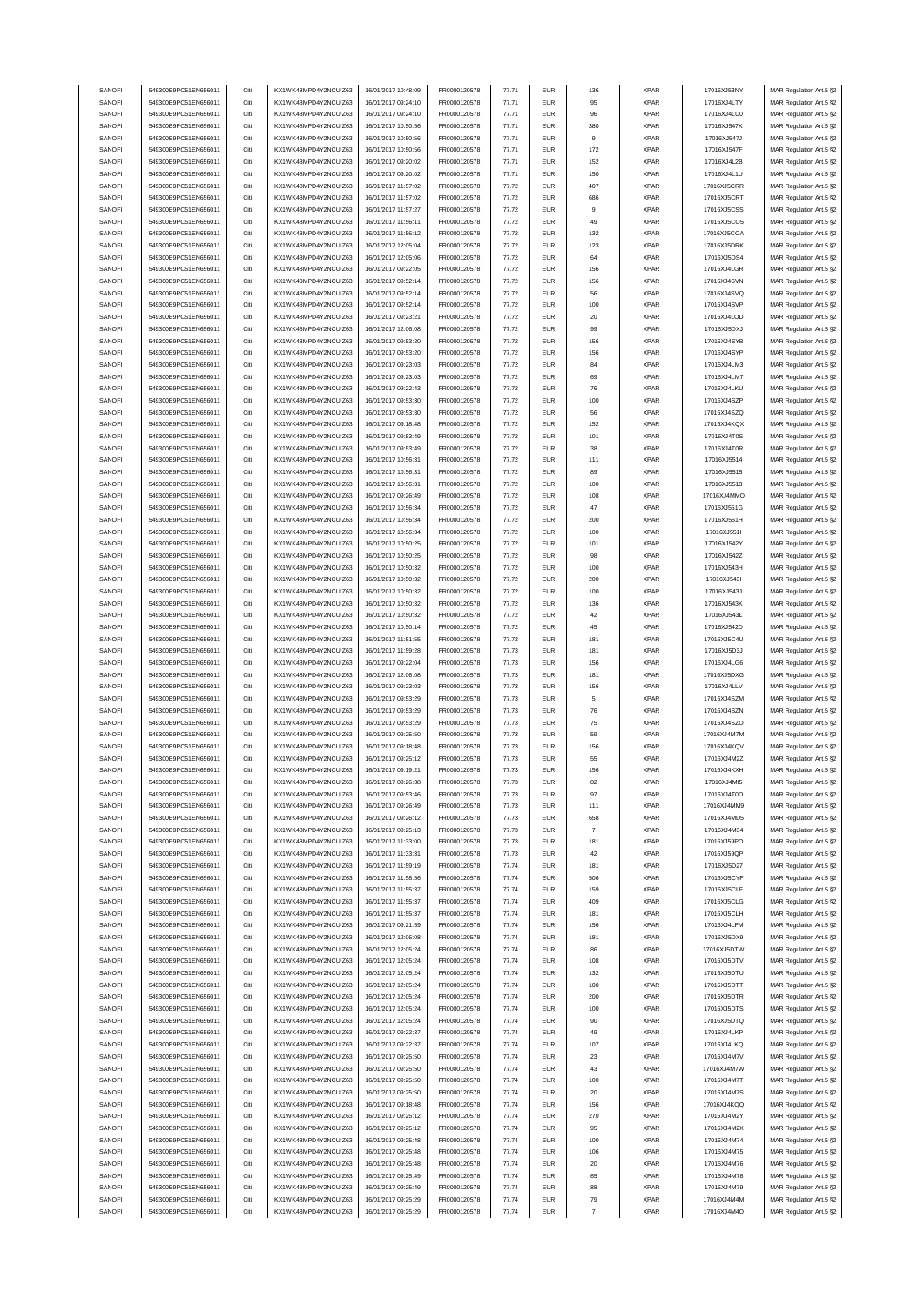| SANOFI<br>549300E9PC51EN656011<br>Citi<br>KX1WK48MPD4Y2NCUIZ63<br>16/01/2017 09:26:37<br>77.74<br><b>EUR</b><br>42<br><b>XPAR</b><br>17016XJ4MHV<br>FR0000120578<br>MAR Regulation Art.5 §2<br>SANOFI<br>549300E9PC51EN656011<br>Citi<br>KX1WK48MPD4Y2NCUIZ63<br>16/01/2017 09:26:37<br>FR0000120578<br>77.74<br><b>EUR</b><br>70<br><b>XPAR</b><br>17016XJ4MHZ<br>MAR Regulation Art.5 §2<br>Citi<br><b>XPAR</b><br>SANOFI<br>549300E9PC51EN656011<br>KX1WK48MPD4Y2NCUIZ63<br>16/01/2017 09:24:43<br>FR0000120578<br>77.74<br><b>EUR</b><br>111<br>17016XJ4LYJ<br>549300E9PC51EN656011<br>77.74<br><b>EUR</b><br><b>XPAR</b><br>SANOFI<br>Citi<br>KX1WK48MPD4Y2NCUIZ63<br>16/01/2017 11:35:52<br>FR0000120578<br>55<br>17016XJ5A17<br>SANOFI<br>549300E9PC51EN656011<br>Citi<br>KX1WK48MPD4Y2NCUIZ63<br>16/01/2017 11:35:52<br>FR0000120578<br>77.74<br><b>EUR</b><br>60<br><b>XPAR</b><br>17016XJ5A16<br>SANOFI<br>549300E9PC51EN656011<br>Citi<br>KX1WK48MPD4Y2NCUIZ63<br>16/01/2017 11:35:38<br>FR0000120578<br>77.74<br><b>EUR</b><br>54<br><b>XPAR</b><br>17016XJ5A0U<br>SANOFI<br>549300E9PC51EN656011<br>Citi<br>FR0000120578<br>77.74<br><b>EUR</b><br>85<br><b>XPAR</b><br>KX1WK48MPD4Y2NCUIZ63<br>16/01/2017 11:35:33<br>17016XJ5A0J<br>MAR Regulation Art.5 §2<br>SANOFI<br>549300E9PC51EN656011<br>Citi<br>KX1WK48MPD4Y2NCUIZ63<br>16/01/2017 11:35:33<br>FR0000120578<br><b>XPAR</b><br>77.74<br><b>EUR</b><br>96<br>17016XJ5A0N<br>SANOFI<br>549300E9PC51EN656011<br>Citi<br>KX1WK48MPD4Y2NCUIZ63<br>16/01/2017 11:35:17<br>FR0000120578<br>77.74<br><b>EUR</b><br>181<br><b>XPAR</b><br>17016XJ59ZS<br>SANOFI<br>549300E9PC51EN656011<br>Citi<br>KX1WK48MPD4Y2NCUIZ63<br>16/01/2017 11:34:07<br>FR0000120578<br><b>EUR</b><br>100<br><b>XPAR</b><br>77.74<br>17016XJ59U6<br>Citi<br>77.74<br><b>EUR</b><br><b>XPAR</b><br>SANOFI<br>549300E9PC51EN656011<br>KX1WK48MPD4Y2NCUIZ63<br>16/01/2017 11:34:07<br>FR0000120578<br>223<br>17016XJ59U7<br>MAR Regulation Art.5 §2<br>EUR<br>SANOFI<br>549300E9PC51EN656011<br>Citi<br>KX1WK48MPD4Y2NCUIZ63<br>16/01/2017 11:32:43<br>FR0000120578<br>77.74<br>79<br><b>XPAR</b><br>17016XJ59NS<br>SANOFI<br>549300E9PC51EN656011<br>Citi<br>KX1WK48MPD4Y2NCUIZ63<br>16/01/2017 11:32:43<br>FR0000120578<br>77.74<br><b>EUR</b><br>200<br><b>XPAR</b><br>17016XJ59NR<br>Citi<br>SANOFI<br>549300E9PC51EN656011<br>KX1WK48MPD4Y2NCUIZ63<br>16/01/2017 11:32:43<br>FR0000120578<br>77.74<br><b>EUR</b><br>100<br><b>XPAR</b><br>17016XJ59NQ<br>SANOFI<br>549300E9PC51EN656011<br>Citi<br>KX1WK48MPD4Y2NCUIZ63<br>16/01/2017 11:33:39<br>FR0000120578<br>77.74<br><b>EUR</b><br>23<br><b>XPAR</b><br>17016XJ59RC<br>SANOFI<br>549300E9PC51EN656011<br>KX1WK48MPD4Y2NCUIZ63<br>FR0000120578<br>77.74<br>142<br><b>XPAR</b><br>Citi<br>16/01/2017 09:21:01<br><b>EUR</b><br>17016XJ4L83<br>SANOFI<br>549300E9PC51EN656011<br>Citi<br>KX1WK48MPD4Y2NCUIZ63<br>16/01/2017 11:32:18<br>FR0000120578<br>77.74<br><b>EUR</b><br>98<br><b>XPAR</b><br>17016XJ59M0<br>MAR Regulation Art.5 §2<br>SANOFI<br>549300E9PC51EN656011<br>Citi<br>KX1WK48MPD4Y2NCUIZ63<br>16/01/2017 11:32:18<br>FR0000120578<br>77.74<br><b>EUR</b><br><b>XPAR</b><br>17016XJ59M1<br>54<br>EUR<br>150<br><b>XPAR</b><br>SANOFI<br>549300E9PC51EN656011<br>Citi<br>KX1WK48MPD4Y2NCUIZ63<br>16/01/2017 11:32:18<br>FR0000120578<br>77.74<br>17016XJ59LZ<br>SANOFI<br>549300E9PC51EN656011<br>Citi<br>KX1WK48MPD4Y2NCUIZ63<br>16/01/2017 11:32:18<br>FR0000120578<br>77.74<br><b>EUR</b><br>97<br><b>XPAR</b><br>17016XJ59LY<br>Citi<br>SANOFI<br>549300E9PC51EN656011<br>KX1WK48MPD4Y2NCUIZ63<br>16/01/2017 11:32:38<br>FR0000120578<br>77.74<br><b>EUR</b><br>100<br><b>XPAR</b><br>17016XJ59N9<br>Citi<br>SANOFI<br>549300E9PC51EN656011<br>KX1WK48MPD4Y2NCUIZ63<br>16/01/2017 11:32:23<br>FR0000120578<br>77.74<br><b>EUR</b><br>89<br><b>XPAR</b><br>17016XJ59MB<br>MAR Regulation Art.5 §2<br>SANOFI<br>549300E9PC51EN656011<br>KX1WK48MPD4Y2NCUIZ63<br>FR0000120578<br>77.74<br><b>XPAR</b><br>Citi<br>16/01/2017 11:32:38<br><b>EUR</b><br>100<br>17016XJ59NA<br>SANOFI<br>549300E9PC51EN656011<br>Citi<br>16/01/2017 11:51:34<br>FR0000120578<br><b>EUR</b><br>38<br><b>XPAR</b><br>17016XJ5C3E<br>KX1WK48MPD4Y2NCUIZ63<br>77.74<br>SANOFI<br>549300E9PC51EN656011<br>Citi<br>KX1WK48MPD4Y2NCUIZ63<br>16/01/2017 11:59:19<br>FR0000120578<br>77.75<br><b>EUR</b><br>137<br><b>XPAR</b><br>17016XJ5D1P<br>SANOFI<br>549300E9PC51EN656011<br>Citi<br>KX1WK48MPD4Y2NCUIZ63<br>16/01/2017 11:59:19<br>FR0000120578<br>77.75<br><b>EUR</b><br>312<br><b>XPAR</b><br>17016XJ5D1U<br><b>XPAR</b><br>SANOFI<br>549300E9PC51EN656011<br>Citi<br>KX1WK48MPD4Y2NCUIZ63<br>16/01/2017 11:59:19<br>FR0000120578<br>77.75<br><b>EUR</b><br>200<br>17016XJ5D21<br>MAR Regulation Art.5 §2<br>Citi<br><b>EUR</b><br>SANOFI<br>549300E9PC51EN656011<br>KX1WK48MPD4Y2NCUIZ63<br>16/01/2017 11:58:39<br>FR0000120578<br>77.75<br>600<br><b>XPAR</b><br>17016XJ5CXL<br>SANOFI<br>549300E9PC51EN656011<br>Citi<br>KX1WK48MPD4Y2NCUIZ63<br>16/01/2017 09:21:32<br>FR0000120578<br>77.75<br><b>EUR</b><br>$\sqrt{4}$<br><b>XPAR</b><br>17016XJ4LBV<br>SANOFI<br>549300E9PC51EN656011<br>Citi<br>KX1WK48MPD4Y2NCUIZ63<br>16/01/2017 09:21:32<br>FR0000120578<br>77.75<br><b>EUR</b><br>152<br><b>XPAR</b><br>17016XJ4LBU<br>SANOFI<br>549300E9PC51EN656011<br>Citi<br>KX1WK48MPD4Y2NCUIZ63<br>FR0000120578<br>123<br><b>XPAR</b><br>16/01/2017 09:21:32<br>77.75<br><b>EUR</b><br>17016XJ4LBW<br>SANOFI<br>549300E9PC51EN656011<br>Citi<br>KX1WK48MPD4Y2NCUIZ63<br>FR0000120578<br>77.75<br><b>EUR</b><br>80<br><b>XPAR</b><br>16/01/2017 09:21:41<br>17016XJ4LCU<br>MAR Regulation Art.5 §2<br>SANOFI<br>549300E9PC51EN656011<br>Citi<br>KX1WK48MPD4Y2NCUIZ63<br>16/01/2017 09:19:20<br>FR0000120578<br><b>EUR</b><br>156<br><b>XPAR</b><br>17016XJ4KWX<br>77.75<br>SANOFI<br>549300E9PC51EN656011<br>Citi<br>KX1WK48MPD4Y2NCUIZ63<br>16/01/2017 09:25:29<br>FR0000120578<br>77.75<br><b>EUR</b><br>60<br><b>XPAR</b><br>17016XJ4M4K<br>SANOFI<br>549300E9PC51EN656011<br>Citi<br>KX1WK48MPD4Y2NCUIZ63<br>16/01/2017 09:25:29<br>FR0000120578<br><b>EUR</b><br>76<br><b>XPAR</b><br>77.75<br>17016XJ4M4H<br>77.75<br><b>EUR</b><br><b>XPAR</b><br>SANOFI<br>549300E9PC51EN656011<br>Citi<br>KX1WK48MPD4Y2NCUIZ63<br>16/01/2017 09:26:31<br>FR0000120578<br>156<br>17016XJ4MG7<br>Citi<br>SANOFI<br>549300E9PC51EN656011<br>KX1WK48MPD4Y2NCUIZ63<br>16/01/2017 09:24:40<br>FR0000120578<br>77.75<br><b>EUR</b><br>155<br><b>XPAR</b><br>17016XJ4LYB<br>MAR Regulation Art.5 §2<br>SANOFI<br>549300E9PC51EN656011<br>Citi<br>KX1WK48MPD4Y2NCUIZ63<br>16/01/2017 09:24:41<br>FR0000120578<br>77.75<br><b>EUR</b><br>100<br><b>XPAR</b><br>17016XJ4LYE<br>Citi<br>SANOFI<br>549300E9PC51EN656011<br>KX1WK48MPD4Y2NCUIZ63<br>16/01/2017 09:24:40<br>FR0000120578<br>77.75<br><b>EUR</b><br>156<br><b>XPAR</b><br>17016XJ4LY7<br>SANOFI<br>549300E9PC51EN656011<br>Citi<br>KX1WK48MPD4Y2NCUIZ63<br>16/01/2017 09:26:07<br>FR0000120578<br>77.75<br><b>EUR</b><br><b>XPAR</b><br>156<br>17016XJ4MC2<br>SANOFI<br>549300E9PC51EN656011<br>Citi<br>KX1WK48MPD4Y2NCUIZ63<br>16/01/2017 11:35:53<br>FR0000120578<br>77.75<br><b>XPAR</b><br><b>EUR</b><br>90<br>17016XJ5A19<br>SANOFI<br>549300E9PC51EN656011<br>Citi<br>KX1WK48MPD4Y2NCUIZ63<br>FR0000120578<br><b>EUR</b><br><b>XPAR</b><br>16/01/2017 11:35:53<br>77.75<br>98<br>17016XJ5A18<br>SANOFI<br>549300E9PC51EN656011<br>Citi<br>KX1WK48MPD4Y2NCUIZ63<br>16/01/2017 09:18:06<br>FR0000120578<br>77.75<br><b>EUR</b><br>156<br><b>XPAR</b><br>17016XJ4KJR<br>MAR Regulation Art.5 §2<br>41<br>SANOFI<br>549300E9PC51EN656011<br>Citi<br>KX1WK48MPD4Y2NCUIZ63<br>16/01/2017 09:21:08<br>FR0000120578<br>77.75<br><b>EUR</b><br><b>XPAR</b><br>17016XJ4L8K<br>Citi<br><b>XPAR</b><br>SANOFI<br>549300E9PC51EN656011<br>KX1WK48MPD4Y2NCUIZ63<br>16/01/2017 09:21:08<br>FR0000120578<br>77.75<br><b>EUR</b><br>102<br>17016XJ4L8H<br>Citi<br>${\bf 77}$<br>SANOFI<br>549300E9PC51EN656011<br>KX1WK48MPD4Y2NCUIZ63<br>16/01/2017 09:21:18<br>FR0000120578<br>77.75<br><b>EUR</b><br><b>XPAR</b><br>17016XJ4L9R<br>Citi<br>SANOFI<br>549300E9PC51EN656011<br>KX1WK48MPD4Y2NCUIZ63<br>16/01/2017 11:34:22<br>FR0000120578<br>77.75<br><b>EUR</b><br>71<br><b>XPAR</b><br>17016XJ59V1<br>SANOFI<br>549300E9PC51EN656011<br>KX1WK48MPD4Y2NCUIZ63<br>16/01/2017 09:21:01<br>FR0000120578<br>32<br><b>XPAR</b><br>Citi<br>77.75<br><b>EUR</b><br>17016XJ4L81<br>MAR Regulation Art.5 §2<br>SANOFI<br>Citi<br>FR0000120578<br>65<br><b>XPAR</b><br>549300E9PC51EN656011<br>KX1WK48MPD4Y2NCUIZ63<br>16/01/2017 09:20:55<br>77.75<br><b>EUR</b><br>17016XJ4L7F<br>SANOFI<br>549300E9PC51EN656011<br>Citi<br>KX1WK48MPD4Y2NCUIZ63<br>16/01/2017 11:51:31<br>FR0000120578<br>77.75<br><b>EUR</b><br>23<br><b>XPAR</b><br>17016XJ5C39<br>SANOFI<br>549300E9PC51EN656011<br>Citi<br>KX1WK48MPD4Y2NCUIZ63<br>16/01/2017 11:51:31<br>FR0000120578<br>77.75<br><b>EUR</b><br>158<br><b>XPAR</b><br>17016XJ5C3A<br><b>XPAR</b><br>SANOFI<br>549300E9PC51EN656011<br>Citi<br>KX1WK48MPD4Y2NCUIZ63<br>16/01/2017 11:53:39<br>FR0000120578<br>77.76<br><b>EUR</b><br>83<br>17016XJ5CCJ<br>SANOFI<br>549300E9PC51EN656011<br>Citi<br>KX1WK48MPD4Y2NCUIZ63<br>16/01/2017 09:21:32<br>FR0000120578<br>77.76<br><b>EUR</b><br>156<br><b>XPAR</b><br>17016XJ4LBS<br>MAR Regulation Art.5 §2<br>SANOFI<br>549300E9PC51EN656011<br>Citi<br>KX1WK48MPD4Y2NCUIZ63<br>16/01/2017 09:24:38<br>FR0000120578<br>77.76<br><b>EUR</b><br>88<br><b>XPAR</b><br>17016XJ4LY2<br>MAR Regulation Art.5 §2<br>SANOFI<br>549300E9PC51EN656011<br>Citi<br>KX1WK48MPD4Y2NCUIZ63<br>16/01/2017 09:26:06<br>FR0000120578<br>77.76<br><b>EUR</b><br>156<br><b>XPAR</b><br>17016XJ4MC0<br>SANOFI<br>549300E9PC51EN656011<br>Citi<br>KX1WK48MPD4Y2NCUIZ63<br>FR0000120578<br>77.76<br><b>EUR</b><br>42<br><b>XPAR</b><br>17016XJ4KJQ<br>16/01/2017 09:18:06<br>SANOFI<br>549300E9PC51EN656011<br>Citi<br>KX1WK48MPD4Y2NCUIZ63<br>16/01/2017 09:18:01<br>FR0000120578<br>77.76<br><b>EUR</b><br>100<br><b>XPAR</b><br>17016XJ4KJ8<br>SANOFI<br>549300E9PC51EN656011<br>KX1WK48MPD4Y2NCUIZ63<br>16/01/2017 09:18:01<br>FUR<br><b>XPAR</b><br>FR0000120578<br>77.76<br>156<br>17016X IAK I7<br>SANOFI<br>549300E9PC51EN656011<br>KX1WK48MPD4Y2NCUIZ63<br>16/01/2017 11:51:20<br>FR0000120578<br>77.76<br><b>EUR</b><br>181<br>XPAR<br>17016XJ5C2P<br>MAR Regulation Art.5 §2<br>Citi<br>SANOFI<br>549300E9PC51EN656011<br>Citi<br>KX1WK48MPD4Y2NCUIZ63<br>16/01/2017 11:53:27<br>FR0000120578<br>77.77<br><b>EUR</b><br>97<br><b>XPAR</b><br>17016XJ5CC5<br>SANOFI<br>549300E9PC51EN656011<br>Citi<br>KX1WK48MPD4Y2NCUIZ63<br>16/01/2017 11:55:01<br>FR0000120578<br>77.77<br><b>EUR</b><br><b>XPAR</b><br>17016XJ5CJ8<br>72<br>SANOFI<br>549300E9PC51EN656011<br>Citi<br>KX1WK48MPD4Y2NCUIZ63<br>16/01/2017 09:21:28<br>FR0000120578<br>77.77<br><b>EUR</b><br>88<br><b>XPAR</b><br>17016XJ4LB1<br>SANOFI<br>549300E9PC51EN656011<br>Citi<br>KX1WK48MPD4Y2NCUIZ63<br>16/01/2017 09:21:28<br>FR0000120578<br>77.77<br><b>EUR</b><br>100<br><b>XPAR</b><br>17016XJ4LB2<br>SANOFI<br>549300E9PC51EN656011<br>KX1WK48MPD4Y2NCUIZ63<br>16/01/2017 09:21:28<br>FR0000120578<br><b>EUR</b><br>Citi<br>77.77<br>80<br>XPAR<br>17016XJ4LB0<br>MAR Regulation Art.5 §2<br>549300E9PC51EN656011<br>KX1WK48MPD4Y2NCUIZ63<br>16/01/2017 09:21:20<br>SANOFI<br>Citi<br>FR0000120578<br>77.77<br><b>EUR</b><br>82<br><b>XPAR</b><br>17016XJ4LA7<br>SANOFI<br>549300E9PC51EN656011<br>KX1WK48MPD4Y2NCUIZ63<br>16/01/2017 09:21:20<br>FR0000120578<br><b>XPAR</b><br>17016XJ4LA8<br>Citi<br>77.77<br><b>EUR</b><br>110<br>SANOFI<br>549300E9PC51EN656011<br>Citi<br>KX1WK48MPD4Y2NCUIZ63<br>16/01/2017 11:36:47<br>FR0000120578<br><b>EUR</b><br><b>XPAR</b><br>77.77<br>99<br>17016XJ5A51<br>SANOFI<br>549300E9PC51EN656011<br>Citi<br>KX1WK48MPD4Y2NCUIZ63<br>16/01/2017 11:36:47<br>FR0000120578<br>77.77<br><b>EUR</b><br><b>XPAR</b><br>17016XJ5A50<br>18<br>SANOFI<br>549300E9PC51EN656011<br>Citi<br>KX1WK48MPD4Y2NCUIZ63<br>16/01/2017 11:36:47<br>FR0000120578<br><b>EUR</b><br><b>XPAR</b><br>17016XJ5A4Y<br>77.77<br>46<br>SANOFI<br>549300E9PC51EN656011<br>Citi<br>KX1WK48MPD4Y2NCUIZ63<br>16/01/2017 11:36:47<br>FR0000120578<br>77.77<br><b>EUR</b><br>138<br><b>XPAR</b><br>17016XJ5A4Z<br>MAR Regulation Art.5 §2<br>SANOFI<br>549300E9PC51EN656011<br>Citi<br>KX1WK48MPD4Y2NCUIZ63<br>16/01/2017 11:36:46<br>FR0000120578<br>77.77<br><b>EUR</b><br>51<br><b>XPAR</b><br>17016XJ5A4V<br>549300E9PC51EN656011<br>KX1WK48MPD4Y2NCUIZ63<br>16/01/2017 11:36:46<br>FR0000120578<br>SANOFI<br>Citi<br>77.77<br><b>EUR</b><br>76<br><b>XPAR</b><br>17016XJ5A4U<br>SANOFI<br>549300E9PC51EN656011<br>KX1WK48MPD4Y2NCUIZ63<br>FR0000120578<br>Citi<br>16/01/2017 11:36:45<br>77.77<br><b>EUR</b><br>437<br><b>XPAR</b><br>17016XJ5A4P<br>SANOFI<br>549300E9PC51EN656011<br>KX1WK48MPD4Y2NCUIZ63<br><b>EUR</b><br>Citi<br>16/01/2017 11:36:45<br>FR0000120578<br>77.77<br>32<br><b>XPAR</b><br>17016XJ5A4L<br>SANOFI<br>549300E9PC51EN656011<br>Citi<br>KX1WK48MPD4Y2NCUIZ63<br>16/01/2017 11:50:30<br>FR0000120578<br><b>EUR</b><br><b>XPAR</b><br>17016XJ5BXF<br>77.78<br>78<br>SANOFI<br>549300E9PC51EN656011<br>Citi<br>KX1WK48MPD4Y2NCUIZ63<br>16/01/2017 11:54:00<br>FR0000120578<br><b>EUR</b><br><b>XPAR</b><br>17016XJ5CDM<br>77.78<br>100<br>17016XJ5CDL<br>SANOFI<br>549300E9PC51EN656011<br>Citi<br>KX1WK48MPD4Y2NCUIZ63<br>16/01/2017 11:54:00<br>FR0000120578<br>77.78<br><b>EUR</b><br><b>XPAR</b><br>88<br>SANOFI<br>549300E9PC51EN656011<br>Citi<br>KX1WK48MPD4Y2NCUIZ63<br>16/01/2017 11:54:00<br>FR0000120578<br><b>EUR</b><br><b>XPAR</b><br>17016XJ5CDK<br>77.78<br>90<br>SANOFI<br>549300E9PC51EN656011<br>Citi<br>KX1WK48MPD4Y2NCUIZ63<br>16/01/2017 11:54:32<br>FR0000120578<br>77.78<br><b>EUR</b><br>$20\,$<br><b>XPAR</b><br>17016XJ5CGH<br>SANOFI<br>549300E9PC51EN656011<br>Citi<br>KX1WK48MPD4Y2NCUIZ63<br>16/01/2017 11:54:32<br>FR0000120578<br>77.78<br><b>EUR</b><br>80<br><b>XPAR</b><br>17016XJ5CGA<br>SANOFI<br>549300E9PC51EN656011<br>KX1WK48MPD4Y2NCUIZ63<br>16/01/2017 11:54:32<br>FR0000120578<br>17016XJ5CGE<br>Citi<br>77.78<br><b>EUR</b><br>81<br><b>XPAR</b><br>SANOFI<br>549300E9PC51EN656011<br>Citi<br>KX1WK48MPD4Y2NCUIZ63<br>16/01/2017 11:36:38<br>FR0000120578<br>77.78<br><b>EUR</b><br>196<br>XPAR<br>17016XJ5A49<br>SANOFI<br>549300E9PC51EN656011<br>KX1WK48MPD4Y2NCUIZ63<br>16/01/2017 11:36:36<br>FR0000120578<br><b>EUR</b><br>110<br><b>XPAR</b><br>17016XJ5A3V<br>Citi<br>77.78<br>SANOFI<br>549300E9PC51EN656011<br>KX1WK48MPD4Y2NCUIZ63<br>16/01/2017 11:36:36<br>FR0000120578<br><b>EUR</b><br><b>XPAR</b><br>17016XJ5A3W<br>Citi<br>77.78<br>86<br>SANOFI<br>549300E9PC51EN656011<br>Citi<br>KX1WK48MPD4Y2NCUIZ63<br>16/01/2017 11:36:36<br>FR0000120578<br>77.78<br><b>EUR</b><br><b>XPAR</b><br>17016XJ5A3X<br>122<br>SANOFI<br>549300E9PC51EN656011<br>Citi<br>KX1WK48MPD4Y2NCUIZ63<br>16/01/2017 11:36:47<br>FR0000120578<br>77.78<br><b>EUR</b><br><b>XPAR</b><br>17016XJ5A54<br>69<br>SANOFI<br>549300E9PC51EN656011<br>Citi<br>KX1WK48MPD4Y2NCUIZ63<br>16/01/2017 11:36:47<br>FR0000120578<br>77.78<br><b>EUR</b><br>226<br><b>XPAR</b><br>17016XJ5A53<br>SANOFI<br>549300E9PC51EN656011<br>Citi<br>KX1WK48MPD4Y2NCUIZ63<br>16/01/2017 09:18:01<br>FR0000120578<br>77.78<br><b>EUR</b><br>60<br><b>XPAR</b><br>17016XJ4KJ1<br>SANOFI<br>549300E9PC51EN656011<br>KX1WK48MPD4Y2NCUIZ63<br>16/01/2017 11:50:30<br>17016XJ5BXE<br>Citi<br>FR0000120578<br>77.79<br><b>EUR</b><br>104<br>XPAR<br>SANOFI<br>549300E9PC51EN656011<br>Citi<br>KX1WK48MPD4Y2NCUIZ63<br>16/01/2017 11:54:57<br>FR0000120578<br>77.79<br><b>EUR</b><br>181<br><b>XPAR</b><br>17016XJ5ClK<br>SANOFI<br>549300E9PC51EN656011<br>KX1WK48MPD4Y2NCUIZ63<br>16/01/2017 11:55:01<br>FR0000120578<br><b>XPAR</b><br>17016XJ5CJ4<br>Citi<br>77.79<br><b>EUR</b><br>181<br>SANOFI<br>549300E9PC51EN656011<br>KX1WK48MPD4Y2NCUIZ63<br><b>EUR</b><br>Citi<br>16/01/2017 09:16:43<br>FR0000120578<br>77.79<br>153<br><b>XPAR</b><br>17016XJ4K8H<br>SANOFI<br>549300E9PC51EN656011<br>KX1WK48MPD4Y2NCUIZ63<br>16/01/2017 11:37:17<br>FR0000120578<br>77.79<br><b>XPAR</b><br>17016XJ5A6T<br>Citi<br><b>EUR</b><br>193<br><b>EUR</b><br>SANOFI<br>549300E9PC51EN656011<br>Citi<br>KX1WK48MPD4Y2NCUIZ63<br>16/01/2017 11:37:17<br>FR0000120578<br>77.79<br>119<br><b>XPAR</b><br>17016XJ5A6W<br>MAR Regulation Art.5 §2 | SANOFI | 549300E9PC51EN656011 | Citi | KX1WK48MPD4Y2NCUIZ63 | 16/01/2017 09:25:29 | FR0000120578 | 77.74 | <b>EUR</b> | 40 | <b>XPAR</b> | 17016XJ4M4R | MAR Regulation Art.5 §2 |
|-------------------------------------------------------------------------------------------------------------------------------------------------------------------------------------------------------------------------------------------------------------------------------------------------------------------------------------------------------------------------------------------------------------------------------------------------------------------------------------------------------------------------------------------------------------------------------------------------------------------------------------------------------------------------------------------------------------------------------------------------------------------------------------------------------------------------------------------------------------------------------------------------------------------------------------------------------------------------------------------------------------------------------------------------------------------------------------------------------------------------------------------------------------------------------------------------------------------------------------------------------------------------------------------------------------------------------------------------------------------------------------------------------------------------------------------------------------------------------------------------------------------------------------------------------------------------------------------------------------------------------------------------------------------------------------------------------------------------------------------------------------------------------------------------------------------------------------------------------------------------------------------------------------------------------------------------------------------------------------------------------------------------------------------------------------------------------------------------------------------------------------------------------------------------------------------------------------------------------------------------------------------------------------------------------------------------------------------------------------------------------------------------------------------------------------------------------------------------------------------------------------------------------------------------------------------------------------------------------------------------------------------------------------------------------------------------------------------------------------------------------------------------------------------------------------------------------------------------------------------------------------------------------------------------------------------------------------------------------------------------------------------------------------------------------------------------------------------------------------------------------------------------------------------------------------------------------------------------------------------------------------------------------------------------------------------------------------------------------------------------------------------------------------------------------------------------------------------------------------------------------------------------------------------------------------------------------------------------------------------------------------------------------------------------------------------------------------------------------------------------------------------------------------------------------------------------------------------------------------------------------------------------------------------------------------------------------------------------------------------------------------------------------------------------------------------------------------------------------------------------------------------------------------------------------------------------------------------------------------------------------------------------------------------------------------------------------------------------------------------------------------------------------------------------------------------------------------------------------------------------------------------------------------------------------------------------------------------------------------------------------------------------------------------------------------------------------------------------------------------------------------------------------------------------------------------------------------------------------------------------------------------------------------------------------------------------------------------------------------------------------------------------------------------------------------------------------------------------------------------------------------------------------------------------------------------------------------------------------------------------------------------------------------------------------------------------------------------------------------------------------------------------------------------------------------------------------------------------------------------------------------------------------------------------------------------------------------------------------------------------------------------------------------------------------------------------------------------------------------------------------------------------------------------------------------------------------------------------------------------------------------------------------------------------------------------------------------------------------------------------------------------------------------------------------------------------------------------------------------------------------------------------------------------------------------------------------------------------------------------------------------------------------------------------------------------------------------------------------------------------------------------------------------------------------------------------------------------------------------------------------------------------------------------------------------------------------------------------------------------------------------------------------------------------------------------------------------------------------------------------------------------------------------------------------------------------------------------------------------------------------------------------------------------------------------------------------------------------------------------------------------------------------------------------------------------------------------------------------------------------------------------------------------------------------------------------------------------------------------------------------------------------------------------------------------------------------------------------------------------------------------------------------------------------------------------------------------------------------------------------------------------------------------------------------------------------------------------------------------------------------------------------------------------------------------------------------------------------------------------------------------------------------------------------------------------------------------------------------------------------------------------------------------------------------------------------------------------------------------------------------------------------------------------------------------------------------------------------------------------------------------------------------------------------------------------------------------------------------------------------------------------------------------------------------------------------------------------------------------------------------------------------------------------------------------------------------------------------------------------------------------------------------------------------------------------------------------------------------------------------------------------------------------------------------------------------------------------------------------------------------------------------------------------------------------------------------------------------------------------------------------------------------------------------------------------------------------------------------------------------------------------------------------------------------------------------------------------------------------------------------------------------------------------------------------------------------------------------------------------------------------------------------------------------------------------------------------------------------------------------------------------------------------------------------------------------------------------------------------------------------------------------------------------------------------------------------------------------------------------------------------------------------------------------------------------------------------------------------------------------------------------------------------------------------------------------------------------------------------------------------------------------------------------------------------------------------------------------------------------------------------------------------------------------------------------------------------------------------------------------------------------------------------------------------------------------------------------------------------------------------------------------------------------------------------------------------------------------------------------------------------------------------------------------------------------------------------------------------------------------------------------------------------------------------------------------------------------------------------------------------------------------------------------------------------------------------------------------------------------------------------------------------------------------------------------------------------------------------------------------------------------------------------------------------------------------------------------------------------------------------------------------------------------------------------------------------------------------------------------------------------------------------------------------------------------------------------------------------------------------------------------------------------------------------------------------------------------------------------------------------------------------------------------------------------------------------------------------------------------------------------------------------------------------------------------------------------------------------------------------------------------------------------------------------------------------------------------------------------------------------------------------------------------------------------------------------------------------------------------------------------------------------------------------------------------------------------------------------------------------------------------------------------------------------------------------------------------------------------------------------------------------------------------------------------------------------------------------------------------------------------------------------------------------------------------------------------------------------------------------------------------------------------------------------------------------------------------------------------------------------------------------------------------------------------------------------------------------------------------------------------------------------------------------------------------------------------------------------------------------------------------------------------------------------------------------------------------------------------------------------------------------------------------------------------------------------------------------------------------------------------------------------------------------------------------------------------------------------------------------------------------------------------------------------------------------------------------------------------------------------------------------------------------------------------------------------------------------------------------------------------------------------------------------------------------------------------------------------------------------------------------------------------------------------------------------------------------------------------------------------------------------------------------------------------------------------------------------------------------------------------------------------------------------------------------------------------------------------------------------------------------------------------------------------------------------------------------------------------------------------------------------------------------------------------------------------------------------------------------------------------------------------------------------------------------------------------------------------------------------------------------------------------------------------------------------------------------------------------------------------------------------------------------------------------------------------------------------------------------------------------------------------------------------------------------------------------------------------------------------------------------------------------------------------------------------------------------------------------------------------------------------------------------------------------------------------------------------------------------------------------------------------------------------------------------------------------------------------------------------------------------------------------------------------------------------------------------------------------------------------------------------------------------------------------------------------------------------------------------------------------------------------------------------------------------------------------------------------------------------------------------------------------------------------------------------------------------------------------------------------------------------------------------------------------------------------------------------------------------------------------------------------------------------------------------------------------------------------------------------------------------------------------------------------------------------------------------------------------------------------------------------------------------------------------------------------------------------------------------------------------------------------------------------------------------------------------------------------------------------------------------------------------------------------------------------------------------------------------------------------------------------------------------------------------------------------------------------------------------------------------------------------------------------------------------------------------------------------------------------------------------------------------------|--------|----------------------|------|----------------------|---------------------|--------------|-------|------------|----|-------------|-------------|-------------------------|
|                                                                                                                                                                                                                                                                                                                                                                                                                                                                                                                                                                                                                                                                                                                                                                                                                                                                                                                                                                                                                                                                                                                                                                                                                                                                                                                                                                                                                                                                                                                                                                                                                                                                                                                                                                                                                                                                                                                                                                                                                                                                                                                                                                                                                                                                                                                                                                                                                                                                                                                                                                                                                                                                                                                                                                                                                                                                                                                                                                                                                                                                                                                                                                                                                                                                                                                                                                                                                                                                                                                                                                                                                                                                                                                                                                                                                                                                                                                                                                                                                                                                                                                                                                                                                                                                                                                                                                                                                                                                                                                                                                                                                                                                                                                                                                                                                                                                                                                                                                                                                                                                                                                                                                                                                                                                                                                                                                                                                                                                                                                                                                                                                                                                                                                                                                                                                                                                                                                                                                                                                                                                                                                                                                                                                                                                                                                                                                                                                                                                                                                                                                                                                                                                                                                                                                                                                                                                                                                                                                                                                                                                                                                                                                                                                                                                                                                                                                                                                                                                                                                                                                                                                                                                                                                                                                                                                                                                                                                                                                                                                                                                                                                                                                                                                                                                                                                                                                                                                                                                                                                                                                                                                                                                                                                                                                                                                                                                                                                                                                                                                                                                                                                                                                                                                                                                                                                                                                                                                                                                                                                                                                                                                                                                                                                                                                                                                                                                                                                                                                                                                                                                                                                                                                                                                                                                                                                                                                                                                                                                                                                                                                                                                                                                                                                                                                                                                                                                                                                                                                                                                                                                                                                                                                                                                                                                                                                                                                                                                                                                                                                                                                                                                                                                                                                                                                                                                                                                                                                                                                                                                                                                                                                                                                                                                                                                                                                                                                                                                                                                                                                                                                                                                                                                                                                                                                                                                                                                                                                                                                                                                                                                                                                                                                                                                                                                                                                                                                                                                                                                                                                                                                                                                                                                                                                                                                                                                                                                                                                                                                                                                                                                                                                                                                                                                                                                                                                                                                                                                                                                                                                                                                                                                                                                                                                                                                                                                                                                                                                                                                                                                                                                                                                                                                                                                                                                                                                                                                                                                                                                                                                                                                                                                                                                                                                                                                                                                                                                                                                                                                                                                                                                                                                                                                                                                                                                                                                                                                                                                                                                                                                                           |        |                      |      |                      |                     |              |       |            |    |             |             |                         |
|                                                                                                                                                                                                                                                                                                                                                                                                                                                                                                                                                                                                                                                                                                                                                                                                                                                                                                                                                                                                                                                                                                                                                                                                                                                                                                                                                                                                                                                                                                                                                                                                                                                                                                                                                                                                                                                                                                                                                                                                                                                                                                                                                                                                                                                                                                                                                                                                                                                                                                                                                                                                                                                                                                                                                                                                                                                                                                                                                                                                                                                                                                                                                                                                                                                                                                                                                                                                                                                                                                                                                                                                                                                                                                                                                                                                                                                                                                                                                                                                                                                                                                                                                                                                                                                                                                                                                                                                                                                                                                                                                                                                                                                                                                                                                                                                                                                                                                                                                                                                                                                                                                                                                                                                                                                                                                                                                                                                                                                                                                                                                                                                                                                                                                                                                                                                                                                                                                                                                                                                                                                                                                                                                                                                                                                                                                                                                                                                                                                                                                                                                                                                                                                                                                                                                                                                                                                                                                                                                                                                                                                                                                                                                                                                                                                                                                                                                                                                                                                                                                                                                                                                                                                                                                                                                                                                                                                                                                                                                                                                                                                                                                                                                                                                                                                                                                                                                                                                                                                                                                                                                                                                                                                                                                                                                                                                                                                                                                                                                                                                                                                                                                                                                                                                                                                                                                                                                                                                                                                                                                                                                                                                                                                                                                                                                                                                                                                                                                                                                                                                                                                                                                                                                                                                                                                                                                                                                                                                                                                                                                                                                                                                                                                                                                                                                                                                                                                                                                                                                                                                                                                                                                                                                                                                                                                                                                                                                                                                                                                                                                                                                                                                                                                                                                                                                                                                                                                                                                                                                                                                                                                                                                                                                                                                                                                                                                                                                                                                                                                                                                                                                                                                                                                                                                                                                                                                                                                                                                                                                                                                                                                                                                                                                                                                                                                                                                                                                                                                                                                                                                                                                                                                                                                                                                                                                                                                                                                                                                                                                                                                                                                                                                                                                                                                                                                                                                                                                                                                                                                                                                                                                                                                                                                                                                                                                                                                                                                                                                                                                                                                                                                                                                                                                                                                                                                                                                                                                                                                                                                                                                                                                                                                                                                                                                                                                                                                                                                                                                                                                                                                                                                                                                                                                                                                                                                                                                                                                                                                                                                                                                                                           |        |                      |      |                      |                     |              |       |            |    |             |             |                         |
|                                                                                                                                                                                                                                                                                                                                                                                                                                                                                                                                                                                                                                                                                                                                                                                                                                                                                                                                                                                                                                                                                                                                                                                                                                                                                                                                                                                                                                                                                                                                                                                                                                                                                                                                                                                                                                                                                                                                                                                                                                                                                                                                                                                                                                                                                                                                                                                                                                                                                                                                                                                                                                                                                                                                                                                                                                                                                                                                                                                                                                                                                                                                                                                                                                                                                                                                                                                                                                                                                                                                                                                                                                                                                                                                                                                                                                                                                                                                                                                                                                                                                                                                                                                                                                                                                                                                                                                                                                                                                                                                                                                                                                                                                                                                                                                                                                                                                                                                                                                                                                                                                                                                                                                                                                                                                                                                                                                                                                                                                                                                                                                                                                                                                                                                                                                                                                                                                                                                                                                                                                                                                                                                                                                                                                                                                                                                                                                                                                                                                                                                                                                                                                                                                                                                                                                                                                                                                                                                                                                                                                                                                                                                                                                                                                                                                                                                                                                                                                                                                                                                                                                                                                                                                                                                                                                                                                                                                                                                                                                                                                                                                                                                                                                                                                                                                                                                                                                                                                                                                                                                                                                                                                                                                                                                                                                                                                                                                                                                                                                                                                                                                                                                                                                                                                                                                                                                                                                                                                                                                                                                                                                                                                                                                                                                                                                                                                                                                                                                                                                                                                                                                                                                                                                                                                                                                                                                                                                                                                                                                                                                                                                                                                                                                                                                                                                                                                                                                                                                                                                                                                                                                                                                                                                                                                                                                                                                                                                                                                                                                                                                                                                                                                                                                                                                                                                                                                                                                                                                                                                                                                                                                                                                                                                                                                                                                                                                                                                                                                                                                                                                                                                                                                                                                                                                                                                                                                                                                                                                                                                                                                                                                                                                                                                                                                                                                                                                                                                                                                                                                                                                                                                                                                                                                                                                                                                                                                                                                                                                                                                                                                                                                                                                                                                                                                                                                                                                                                                                                                                                                                                                                                                                                                                                                                                                                                                                                                                                                                                                                                                                                                                                                                                                                                                                                                                                                                                                                                                                                                                                                                                                                                                                                                                                                                                                                                                                                                                                                                                                                                                                                                                                                                                                                                                                                                                                                                                                                                                                                                                                                                                                           |        |                      |      |                      |                     |              |       |            |    |             |             |                         |
|                                                                                                                                                                                                                                                                                                                                                                                                                                                                                                                                                                                                                                                                                                                                                                                                                                                                                                                                                                                                                                                                                                                                                                                                                                                                                                                                                                                                                                                                                                                                                                                                                                                                                                                                                                                                                                                                                                                                                                                                                                                                                                                                                                                                                                                                                                                                                                                                                                                                                                                                                                                                                                                                                                                                                                                                                                                                                                                                                                                                                                                                                                                                                                                                                                                                                                                                                                                                                                                                                                                                                                                                                                                                                                                                                                                                                                                                                                                                                                                                                                                                                                                                                                                                                                                                                                                                                                                                                                                                                                                                                                                                                                                                                                                                                                                                                                                                                                                                                                                                                                                                                                                                                                                                                                                                                                                                                                                                                                                                                                                                                                                                                                                                                                                                                                                                                                                                                                                                                                                                                                                                                                                                                                                                                                                                                                                                                                                                                                                                                                                                                                                                                                                                                                                                                                                                                                                                                                                                                                                                                                                                                                                                                                                                                                                                                                                                                                                                                                                                                                                                                                                                                                                                                                                                                                                                                                                                                                                                                                                                                                                                                                                                                                                                                                                                                                                                                                                                                                                                                                                                                                                                                                                                                                                                                                                                                                                                                                                                                                                                                                                                                                                                                                                                                                                                                                                                                                                                                                                                                                                                                                                                                                                                                                                                                                                                                                                                                                                                                                                                                                                                                                                                                                                                                                                                                                                                                                                                                                                                                                                                                                                                                                                                                                                                                                                                                                                                                                                                                                                                                                                                                                                                                                                                                                                                                                                                                                                                                                                                                                                                                                                                                                                                                                                                                                                                                                                                                                                                                                                                                                                                                                                                                                                                                                                                                                                                                                                                                                                                                                                                                                                                                                                                                                                                                                                                                                                                                                                                                                                                                                                                                                                                                                                                                                                                                                                                                                                                                                                                                                                                                                                                                                                                                                                                                                                                                                                                                                                                                                                                                                                                                                                                                                                                                                                                                                                                                                                                                                                                                                                                                                                                                                                                                                                                                                                                                                                                                                                                                                                                                                                                                                                                                                                                                                                                                                                                                                                                                                                                                                                                                                                                                                                                                                                                                                                                                                                                                                                                                                                                                                                                                                                                                                                                                                                                                                                                                                                                                                                                                                                                           |        |                      |      |                      |                     |              |       |            |    |             |             | MAR Regulation Art.5 §2 |
|                                                                                                                                                                                                                                                                                                                                                                                                                                                                                                                                                                                                                                                                                                                                                                                                                                                                                                                                                                                                                                                                                                                                                                                                                                                                                                                                                                                                                                                                                                                                                                                                                                                                                                                                                                                                                                                                                                                                                                                                                                                                                                                                                                                                                                                                                                                                                                                                                                                                                                                                                                                                                                                                                                                                                                                                                                                                                                                                                                                                                                                                                                                                                                                                                                                                                                                                                                                                                                                                                                                                                                                                                                                                                                                                                                                                                                                                                                                                                                                                                                                                                                                                                                                                                                                                                                                                                                                                                                                                                                                                                                                                                                                                                                                                                                                                                                                                                                                                                                                                                                                                                                                                                                                                                                                                                                                                                                                                                                                                                                                                                                                                                                                                                                                                                                                                                                                                                                                                                                                                                                                                                                                                                                                                                                                                                                                                                                                                                                                                                                                                                                                                                                                                                                                                                                                                                                                                                                                                                                                                                                                                                                                                                                                                                                                                                                                                                                                                                                                                                                                                                                                                                                                                                                                                                                                                                                                                                                                                                                                                                                                                                                                                                                                                                                                                                                                                                                                                                                                                                                                                                                                                                                                                                                                                                                                                                                                                                                                                                                                                                                                                                                                                                                                                                                                                                                                                                                                                                                                                                                                                                                                                                                                                                                                                                                                                                                                                                                                                                                                                                                                                                                                                                                                                                                                                                                                                                                                                                                                                                                                                                                                                                                                                                                                                                                                                                                                                                                                                                                                                                                                                                                                                                                                                                                                                                                                                                                                                                                                                                                                                                                                                                                                                                                                                                                                                                                                                                                                                                                                                                                                                                                                                                                                                                                                                                                                                                                                                                                                                                                                                                                                                                                                                                                                                                                                                                                                                                                                                                                                                                                                                                                                                                                                                                                                                                                                                                                                                                                                                                                                                                                                                                                                                                                                                                                                                                                                                                                                                                                                                                                                                                                                                                                                                                                                                                                                                                                                                                                                                                                                                                                                                                                                                                                                                                                                                                                                                                                                                                                                                                                                                                                                                                                                                                                                                                                                                                                                                                                                                                                                                                                                                                                                                                                                                                                                                                                                                                                                                                                                                                                                                                                                                                                                                                                                                                                                                                                                                                                                                                                                                           |        |                      |      |                      |                     |              |       |            |    |             |             | MAR Regulation Art.5 §2 |
|                                                                                                                                                                                                                                                                                                                                                                                                                                                                                                                                                                                                                                                                                                                                                                                                                                                                                                                                                                                                                                                                                                                                                                                                                                                                                                                                                                                                                                                                                                                                                                                                                                                                                                                                                                                                                                                                                                                                                                                                                                                                                                                                                                                                                                                                                                                                                                                                                                                                                                                                                                                                                                                                                                                                                                                                                                                                                                                                                                                                                                                                                                                                                                                                                                                                                                                                                                                                                                                                                                                                                                                                                                                                                                                                                                                                                                                                                                                                                                                                                                                                                                                                                                                                                                                                                                                                                                                                                                                                                                                                                                                                                                                                                                                                                                                                                                                                                                                                                                                                                                                                                                                                                                                                                                                                                                                                                                                                                                                                                                                                                                                                                                                                                                                                                                                                                                                                                                                                                                                                                                                                                                                                                                                                                                                                                                                                                                                                                                                                                                                                                                                                                                                                                                                                                                                                                                                                                                                                                                                                                                                                                                                                                                                                                                                                                                                                                                                                                                                                                                                                                                                                                                                                                                                                                                                                                                                                                                                                                                                                                                                                                                                                                                                                                                                                                                                                                                                                                                                                                                                                                                                                                                                                                                                                                                                                                                                                                                                                                                                                                                                                                                                                                                                                                                                                                                                                                                                                                                                                                                                                                                                                                                                                                                                                                                                                                                                                                                                                                                                                                                                                                                                                                                                                                                                                                                                                                                                                                                                                                                                                                                                                                                                                                                                                                                                                                                                                                                                                                                                                                                                                                                                                                                                                                                                                                                                                                                                                                                                                                                                                                                                                                                                                                                                                                                                                                                                                                                                                                                                                                                                                                                                                                                                                                                                                                                                                                                                                                                                                                                                                                                                                                                                                                                                                                                                                                                                                                                                                                                                                                                                                                                                                                                                                                                                                                                                                                                                                                                                                                                                                                                                                                                                                                                                                                                                                                                                                                                                                                                                                                                                                                                                                                                                                                                                                                                                                                                                                                                                                                                                                                                                                                                                                                                                                                                                                                                                                                                                                                                                                                                                                                                                                                                                                                                                                                                                                                                                                                                                                                                                                                                                                                                                                                                                                                                                                                                                                                                                                                                                                                                                                                                                                                                                                                                                                                                                                                                                                                                                                                                                                           |        |                      |      |                      |                     |              |       |            |    |             |             | MAR Regulation Art.5 §2 |
|                                                                                                                                                                                                                                                                                                                                                                                                                                                                                                                                                                                                                                                                                                                                                                                                                                                                                                                                                                                                                                                                                                                                                                                                                                                                                                                                                                                                                                                                                                                                                                                                                                                                                                                                                                                                                                                                                                                                                                                                                                                                                                                                                                                                                                                                                                                                                                                                                                                                                                                                                                                                                                                                                                                                                                                                                                                                                                                                                                                                                                                                                                                                                                                                                                                                                                                                                                                                                                                                                                                                                                                                                                                                                                                                                                                                                                                                                                                                                                                                                                                                                                                                                                                                                                                                                                                                                                                                                                                                                                                                                                                                                                                                                                                                                                                                                                                                                                                                                                                                                                                                                                                                                                                                                                                                                                                                                                                                                                                                                                                                                                                                                                                                                                                                                                                                                                                                                                                                                                                                                                                                                                                                                                                                                                                                                                                                                                                                                                                                                                                                                                                                                                                                                                                                                                                                                                                                                                                                                                                                                                                                                                                                                                                                                                                                                                                                                                                                                                                                                                                                                                                                                                                                                                                                                                                                                                                                                                                                                                                                                                                                                                                                                                                                                                                                                                                                                                                                                                                                                                                                                                                                                                                                                                                                                                                                                                                                                                                                                                                                                                                                                                                                                                                                                                                                                                                                                                                                                                                                                                                                                                                                                                                                                                                                                                                                                                                                                                                                                                                                                                                                                                                                                                                                                                                                                                                                                                                                                                                                                                                                                                                                                                                                                                                                                                                                                                                                                                                                                                                                                                                                                                                                                                                                                                                                                                                                                                                                                                                                                                                                                                                                                                                                                                                                                                                                                                                                                                                                                                                                                                                                                                                                                                                                                                                                                                                                                                                                                                                                                                                                                                                                                                                                                                                                                                                                                                                                                                                                                                                                                                                                                                                                                                                                                                                                                                                                                                                                                                                                                                                                                                                                                                                                                                                                                                                                                                                                                                                                                                                                                                                                                                                                                                                                                                                                                                                                                                                                                                                                                                                                                                                                                                                                                                                                                                                                                                                                                                                                                                                                                                                                                                                                                                                                                                                                                                                                                                                                                                                                                                                                                                                                                                                                                                                                                                                                                                                                                                                                                                                                                                                                                                                                                                                                                                                                                                                                                                                                                                                                                                                                           |        |                      |      |                      |                     |              |       |            |    |             |             | MAR Regulation Art.5 §2 |
|                                                                                                                                                                                                                                                                                                                                                                                                                                                                                                                                                                                                                                                                                                                                                                                                                                                                                                                                                                                                                                                                                                                                                                                                                                                                                                                                                                                                                                                                                                                                                                                                                                                                                                                                                                                                                                                                                                                                                                                                                                                                                                                                                                                                                                                                                                                                                                                                                                                                                                                                                                                                                                                                                                                                                                                                                                                                                                                                                                                                                                                                                                                                                                                                                                                                                                                                                                                                                                                                                                                                                                                                                                                                                                                                                                                                                                                                                                                                                                                                                                                                                                                                                                                                                                                                                                                                                                                                                                                                                                                                                                                                                                                                                                                                                                                                                                                                                                                                                                                                                                                                                                                                                                                                                                                                                                                                                                                                                                                                                                                                                                                                                                                                                                                                                                                                                                                                                                                                                                                                                                                                                                                                                                                                                                                                                                                                                                                                                                                                                                                                                                                                                                                                                                                                                                                                                                                                                                                                                                                                                                                                                                                                                                                                                                                                                                                                                                                                                                                                                                                                                                                                                                                                                                                                                                                                                                                                                                                                                                                                                                                                                                                                                                                                                                                                                                                                                                                                                                                                                                                                                                                                                                                                                                                                                                                                                                                                                                                                                                                                                                                                                                                                                                                                                                                                                                                                                                                                                                                                                                                                                                                                                                                                                                                                                                                                                                                                                                                                                                                                                                                                                                                                                                                                                                                                                                                                                                                                                                                                                                                                                                                                                                                                                                                                                                                                                                                                                                                                                                                                                                                                                                                                                                                                                                                                                                                                                                                                                                                                                                                                                                                                                                                                                                                                                                                                                                                                                                                                                                                                                                                                                                                                                                                                                                                                                                                                                                                                                                                                                                                                                                                                                                                                                                                                                                                                                                                                                                                                                                                                                                                                                                                                                                                                                                                                                                                                                                                                                                                                                                                                                                                                                                                                                                                                                                                                                                                                                                                                                                                                                                                                                                                                                                                                                                                                                                                                                                                                                                                                                                                                                                                                                                                                                                                                                                                                                                                                                                                                                                                                                                                                                                                                                                                                                                                                                                                                                                                                                                                                                                                                                                                                                                                                                                                                                                                                                                                                                                                                                                                                                                                                                                                                                                                                                                                                                                                                                                                                                                                                                                                                           |        |                      |      |                      |                     |              |       |            |    |             |             |                         |
|                                                                                                                                                                                                                                                                                                                                                                                                                                                                                                                                                                                                                                                                                                                                                                                                                                                                                                                                                                                                                                                                                                                                                                                                                                                                                                                                                                                                                                                                                                                                                                                                                                                                                                                                                                                                                                                                                                                                                                                                                                                                                                                                                                                                                                                                                                                                                                                                                                                                                                                                                                                                                                                                                                                                                                                                                                                                                                                                                                                                                                                                                                                                                                                                                                                                                                                                                                                                                                                                                                                                                                                                                                                                                                                                                                                                                                                                                                                                                                                                                                                                                                                                                                                                                                                                                                                                                                                                                                                                                                                                                                                                                                                                                                                                                                                                                                                                                                                                                                                                                                                                                                                                                                                                                                                                                                                                                                                                                                                                                                                                                                                                                                                                                                                                                                                                                                                                                                                                                                                                                                                                                                                                                                                                                                                                                                                                                                                                                                                                                                                                                                                                                                                                                                                                                                                                                                                                                                                                                                                                                                                                                                                                                                                                                                                                                                                                                                                                                                                                                                                                                                                                                                                                                                                                                                                                                                                                                                                                                                                                                                                                                                                                                                                                                                                                                                                                                                                                                                                                                                                                                                                                                                                                                                                                                                                                                                                                                                                                                                                                                                                                                                                                                                                                                                                                                                                                                                                                                                                                                                                                                                                                                                                                                                                                                                                                                                                                                                                                                                                                                                                                                                                                                                                                                                                                                                                                                                                                                                                                                                                                                                                                                                                                                                                                                                                                                                                                                                                                                                                                                                                                                                                                                                                                                                                                                                                                                                                                                                                                                                                                                                                                                                                                                                                                                                                                                                                                                                                                                                                                                                                                                                                                                                                                                                                                                                                                                                                                                                                                                                                                                                                                                                                                                                                                                                                                                                                                                                                                                                                                                                                                                                                                                                                                                                                                                                                                                                                                                                                                                                                                                                                                                                                                                                                                                                                                                                                                                                                                                                                                                                                                                                                                                                                                                                                                                                                                                                                                                                                                                                                                                                                                                                                                                                                                                                                                                                                                                                                                                                                                                                                                                                                                                                                                                                                                                                                                                                                                                                                                                                                                                                                                                                                                                                                                                                                                                                                                                                                                                                                                                                                                                                                                                                                                                                                                                                                                                                                                                                                                                                                                           |        |                      |      |                      |                     |              |       |            |    |             |             |                         |
|                                                                                                                                                                                                                                                                                                                                                                                                                                                                                                                                                                                                                                                                                                                                                                                                                                                                                                                                                                                                                                                                                                                                                                                                                                                                                                                                                                                                                                                                                                                                                                                                                                                                                                                                                                                                                                                                                                                                                                                                                                                                                                                                                                                                                                                                                                                                                                                                                                                                                                                                                                                                                                                                                                                                                                                                                                                                                                                                                                                                                                                                                                                                                                                                                                                                                                                                                                                                                                                                                                                                                                                                                                                                                                                                                                                                                                                                                                                                                                                                                                                                                                                                                                                                                                                                                                                                                                                                                                                                                                                                                                                                                                                                                                                                                                                                                                                                                                                                                                                                                                                                                                                                                                                                                                                                                                                                                                                                                                                                                                                                                                                                                                                                                                                                                                                                                                                                                                                                                                                                                                                                                                                                                                                                                                                                                                                                                                                                                                                                                                                                                                                                                                                                                                                                                                                                                                                                                                                                                                                                                                                                                                                                                                                                                                                                                                                                                                                                                                                                                                                                                                                                                                                                                                                                                                                                                                                                                                                                                                                                                                                                                                                                                                                                                                                                                                                                                                                                                                                                                                                                                                                                                                                                                                                                                                                                                                                                                                                                                                                                                                                                                                                                                                                                                                                                                                                                                                                                                                                                                                                                                                                                                                                                                                                                                                                                                                                                                                                                                                                                                                                                                                                                                                                                                                                                                                                                                                                                                                                                                                                                                                                                                                                                                                                                                                                                                                                                                                                                                                                                                                                                                                                                                                                                                                                                                                                                                                                                                                                                                                                                                                                                                                                                                                                                                                                                                                                                                                                                                                                                                                                                                                                                                                                                                                                                                                                                                                                                                                                                                                                                                                                                                                                                                                                                                                                                                                                                                                                                                                                                                                                                                                                                                                                                                                                                                                                                                                                                                                                                                                                                                                                                                                                                                                                                                                                                                                                                                                                                                                                                                                                                                                                                                                                                                                                                                                                                                                                                                                                                                                                                                                                                                                                                                                                                                                                                                                                                                                                                                                                                                                                                                                                                                                                                                                                                                                                                                                                                                                                                                                                                                                                                                                                                                                                                                                                                                                                                                                                                                                                                                                                                                                                                                                                                                                                                                                                                                                                                                                                                                                                                           |        |                      |      |                      |                     |              |       |            |    |             |             | MAR Regulation Art.5 §2 |
|                                                                                                                                                                                                                                                                                                                                                                                                                                                                                                                                                                                                                                                                                                                                                                                                                                                                                                                                                                                                                                                                                                                                                                                                                                                                                                                                                                                                                                                                                                                                                                                                                                                                                                                                                                                                                                                                                                                                                                                                                                                                                                                                                                                                                                                                                                                                                                                                                                                                                                                                                                                                                                                                                                                                                                                                                                                                                                                                                                                                                                                                                                                                                                                                                                                                                                                                                                                                                                                                                                                                                                                                                                                                                                                                                                                                                                                                                                                                                                                                                                                                                                                                                                                                                                                                                                                                                                                                                                                                                                                                                                                                                                                                                                                                                                                                                                                                                                                                                                                                                                                                                                                                                                                                                                                                                                                                                                                                                                                                                                                                                                                                                                                                                                                                                                                                                                                                                                                                                                                                                                                                                                                                                                                                                                                                                                                                                                                                                                                                                                                                                                                                                                                                                                                                                                                                                                                                                                                                                                                                                                                                                                                                                                                                                                                                                                                                                                                                                                                                                                                                                                                                                                                                                                                                                                                                                                                                                                                                                                                                                                                                                                                                                                                                                                                                                                                                                                                                                                                                                                                                                                                                                                                                                                                                                                                                                                                                                                                                                                                                                                                                                                                                                                                                                                                                                                                                                                                                                                                                                                                                                                                                                                                                                                                                                                                                                                                                                                                                                                                                                                                                                                                                                                                                                                                                                                                                                                                                                                                                                                                                                                                                                                                                                                                                                                                                                                                                                                                                                                                                                                                                                                                                                                                                                                                                                                                                                                                                                                                                                                                                                                                                                                                                                                                                                                                                                                                                                                                                                                                                                                                                                                                                                                                                                                                                                                                                                                                                                                                                                                                                                                                                                                                                                                                                                                                                                                                                                                                                                                                                                                                                                                                                                                                                                                                                                                                                                                                                                                                                                                                                                                                                                                                                                                                                                                                                                                                                                                                                                                                                                                                                                                                                                                                                                                                                                                                                                                                                                                                                                                                                                                                                                                                                                                                                                                                                                                                                                                                                                                                                                                                                                                                                                                                                                                                                                                                                                                                                                                                                                                                                                                                                                                                                                                                                                                                                                                                                                                                                                                                                                                                                                                                                                                                                                                                                                                                                                                                                                                                                                                                                           |        |                      |      |                      |                     |              |       |            |    |             |             | MAR Regulation Art.5 §2 |
|                                                                                                                                                                                                                                                                                                                                                                                                                                                                                                                                                                                                                                                                                                                                                                                                                                                                                                                                                                                                                                                                                                                                                                                                                                                                                                                                                                                                                                                                                                                                                                                                                                                                                                                                                                                                                                                                                                                                                                                                                                                                                                                                                                                                                                                                                                                                                                                                                                                                                                                                                                                                                                                                                                                                                                                                                                                                                                                                                                                                                                                                                                                                                                                                                                                                                                                                                                                                                                                                                                                                                                                                                                                                                                                                                                                                                                                                                                                                                                                                                                                                                                                                                                                                                                                                                                                                                                                                                                                                                                                                                                                                                                                                                                                                                                                                                                                                                                                                                                                                                                                                                                                                                                                                                                                                                                                                                                                                                                                                                                                                                                                                                                                                                                                                                                                                                                                                                                                                                                                                                                                                                                                                                                                                                                                                                                                                                                                                                                                                                                                                                                                                                                                                                                                                                                                                                                                                                                                                                                                                                                                                                                                                                                                                                                                                                                                                                                                                                                                                                                                                                                                                                                                                                                                                                                                                                                                                                                                                                                                                                                                                                                                                                                                                                                                                                                                                                                                                                                                                                                                                                                                                                                                                                                                                                                                                                                                                                                                                                                                                                                                                                                                                                                                                                                                                                                                                                                                                                                                                                                                                                                                                                                                                                                                                                                                                                                                                                                                                                                                                                                                                                                                                                                                                                                                                                                                                                                                                                                                                                                                                                                                                                                                                                                                                                                                                                                                                                                                                                                                                                                                                                                                                                                                                                                                                                                                                                                                                                                                                                                                                                                                                                                                                                                                                                                                                                                                                                                                                                                                                                                                                                                                                                                                                                                                                                                                                                                                                                                                                                                                                                                                                                                                                                                                                                                                                                                                                                                                                                                                                                                                                                                                                                                                                                                                                                                                                                                                                                                                                                                                                                                                                                                                                                                                                                                                                                                                                                                                                                                                                                                                                                                                                                                                                                                                                                                                                                                                                                                                                                                                                                                                                                                                                                                                                                                                                                                                                                                                                                                                                                                                                                                                                                                                                                                                                                                                                                                                                                                                                                                                                                                                                                                                                                                                                                                                                                                                                                                                                                                                                                                                                                                                                                                                                                                                                                                                                                                                                                                                                                                                                           |        |                      |      |                      |                     |              |       |            |    |             |             | MAR Regulation Art.5 §2 |
|                                                                                                                                                                                                                                                                                                                                                                                                                                                                                                                                                                                                                                                                                                                                                                                                                                                                                                                                                                                                                                                                                                                                                                                                                                                                                                                                                                                                                                                                                                                                                                                                                                                                                                                                                                                                                                                                                                                                                                                                                                                                                                                                                                                                                                                                                                                                                                                                                                                                                                                                                                                                                                                                                                                                                                                                                                                                                                                                                                                                                                                                                                                                                                                                                                                                                                                                                                                                                                                                                                                                                                                                                                                                                                                                                                                                                                                                                                                                                                                                                                                                                                                                                                                                                                                                                                                                                                                                                                                                                                                                                                                                                                                                                                                                                                                                                                                                                                                                                                                                                                                                                                                                                                                                                                                                                                                                                                                                                                                                                                                                                                                                                                                                                                                                                                                                                                                                                                                                                                                                                                                                                                                                                                                                                                                                                                                                                                                                                                                                                                                                                                                                                                                                                                                                                                                                                                                                                                                                                                                                                                                                                                                                                                                                                                                                                                                                                                                                                                                                                                                                                                                                                                                                                                                                                                                                                                                                                                                                                                                                                                                                                                                                                                                                                                                                                                                                                                                                                                                                                                                                                                                                                                                                                                                                                                                                                                                                                                                                                                                                                                                                                                                                                                                                                                                                                                                                                                                                                                                                                                                                                                                                                                                                                                                                                                                                                                                                                                                                                                                                                                                                                                                                                                                                                                                                                                                                                                                                                                                                                                                                                                                                                                                                                                                                                                                                                                                                                                                                                                                                                                                                                                                                                                                                                                                                                                                                                                                                                                                                                                                                                                                                                                                                                                                                                                                                                                                                                                                                                                                                                                                                                                                                                                                                                                                                                                                                                                                                                                                                                                                                                                                                                                                                                                                                                                                                                                                                                                                                                                                                                                                                                                                                                                                                                                                                                                                                                                                                                                                                                                                                                                                                                                                                                                                                                                                                                                                                                                                                                                                                                                                                                                                                                                                                                                                                                                                                                                                                                                                                                                                                                                                                                                                                                                                                                                                                                                                                                                                                                                                                                                                                                                                                                                                                                                                                                                                                                                                                                                                                                                                                                                                                                                                                                                                                                                                                                                                                                                                                                                                                                                                                                                                                                                                                                                                                                                                                                                                                                                                                                                                                           |        |                      |      |                      |                     |              |       |            |    |             |             |                         |
|                                                                                                                                                                                                                                                                                                                                                                                                                                                                                                                                                                                                                                                                                                                                                                                                                                                                                                                                                                                                                                                                                                                                                                                                                                                                                                                                                                                                                                                                                                                                                                                                                                                                                                                                                                                                                                                                                                                                                                                                                                                                                                                                                                                                                                                                                                                                                                                                                                                                                                                                                                                                                                                                                                                                                                                                                                                                                                                                                                                                                                                                                                                                                                                                                                                                                                                                                                                                                                                                                                                                                                                                                                                                                                                                                                                                                                                                                                                                                                                                                                                                                                                                                                                                                                                                                                                                                                                                                                                                                                                                                                                                                                                                                                                                                                                                                                                                                                                                                                                                                                                                                                                                                                                                                                                                                                                                                                                                                                                                                                                                                                                                                                                                                                                                                                                                                                                                                                                                                                                                                                                                                                                                                                                                                                                                                                                                                                                                                                                                                                                                                                                                                                                                                                                                                                                                                                                                                                                                                                                                                                                                                                                                                                                                                                                                                                                                                                                                                                                                                                                                                                                                                                                                                                                                                                                                                                                                                                                                                                                                                                                                                                                                                                                                                                                                                                                                                                                                                                                                                                                                                                                                                                                                                                                                                                                                                                                                                                                                                                                                                                                                                                                                                                                                                                                                                                                                                                                                                                                                                                                                                                                                                                                                                                                                                                                                                                                                                                                                                                                                                                                                                                                                                                                                                                                                                                                                                                                                                                                                                                                                                                                                                                                                                                                                                                                                                                                                                                                                                                                                                                                                                                                                                                                                                                                                                                                                                                                                                                                                                                                                                                                                                                                                                                                                                                                                                                                                                                                                                                                                                                                                                                                                                                                                                                                                                                                                                                                                                                                                                                                                                                                                                                                                                                                                                                                                                                                                                                                                                                                                                                                                                                                                                                                                                                                                                                                                                                                                                                                                                                                                                                                                                                                                                                                                                                                                                                                                                                                                                                                                                                                                                                                                                                                                                                                                                                                                                                                                                                                                                                                                                                                                                                                                                                                                                                                                                                                                                                                                                                                                                                                                                                                                                                                                                                                                                                                                                                                                                                                                                                                                                                                                                                                                                                                                                                                                                                                                                                                                                                                                                                                                                                                                                                                                                                                                                                                                                                                                                                                                                                                                           |        |                      |      |                      |                     |              |       |            |    |             |             |                         |
|                                                                                                                                                                                                                                                                                                                                                                                                                                                                                                                                                                                                                                                                                                                                                                                                                                                                                                                                                                                                                                                                                                                                                                                                                                                                                                                                                                                                                                                                                                                                                                                                                                                                                                                                                                                                                                                                                                                                                                                                                                                                                                                                                                                                                                                                                                                                                                                                                                                                                                                                                                                                                                                                                                                                                                                                                                                                                                                                                                                                                                                                                                                                                                                                                                                                                                                                                                                                                                                                                                                                                                                                                                                                                                                                                                                                                                                                                                                                                                                                                                                                                                                                                                                                                                                                                                                                                                                                                                                                                                                                                                                                                                                                                                                                                                                                                                                                                                                                                                                                                                                                                                                                                                                                                                                                                                                                                                                                                                                                                                                                                                                                                                                                                                                                                                                                                                                                                                                                                                                                                                                                                                                                                                                                                                                                                                                                                                                                                                                                                                                                                                                                                                                                                                                                                                                                                                                                                                                                                                                                                                                                                                                                                                                                                                                                                                                                                                                                                                                                                                                                                                                                                                                                                                                                                                                                                                                                                                                                                                                                                                                                                                                                                                                                                                                                                                                                                                                                                                                                                                                                                                                                                                                                                                                                                                                                                                                                                                                                                                                                                                                                                                                                                                                                                                                                                                                                                                                                                                                                                                                                                                                                                                                                                                                                                                                                                                                                                                                                                                                                                                                                                                                                                                                                                                                                                                                                                                                                                                                                                                                                                                                                                                                                                                                                                                                                                                                                                                                                                                                                                                                                                                                                                                                                                                                                                                                                                                                                                                                                                                                                                                                                                                                                                                                                                                                                                                                                                                                                                                                                                                                                                                                                                                                                                                                                                                                                                                                                                                                                                                                                                                                                                                                                                                                                                                                                                                                                                                                                                                                                                                                                                                                                                                                                                                                                                                                                                                                                                                                                                                                                                                                                                                                                                                                                                                                                                                                                                                                                                                                                                                                                                                                                                                                                                                                                                                                                                                                                                                                                                                                                                                                                                                                                                                                                                                                                                                                                                                                                                                                                                                                                                                                                                                                                                                                                                                                                                                                                                                                                                                                                                                                                                                                                                                                                                                                                                                                                                                                                                                                                                                                                                                                                                                                                                                                                                                                                                                                                                                                                                                                                           |        |                      |      |                      |                     |              |       |            |    |             |             | MAR Regulation Art.5 §2 |
|                                                                                                                                                                                                                                                                                                                                                                                                                                                                                                                                                                                                                                                                                                                                                                                                                                                                                                                                                                                                                                                                                                                                                                                                                                                                                                                                                                                                                                                                                                                                                                                                                                                                                                                                                                                                                                                                                                                                                                                                                                                                                                                                                                                                                                                                                                                                                                                                                                                                                                                                                                                                                                                                                                                                                                                                                                                                                                                                                                                                                                                                                                                                                                                                                                                                                                                                                                                                                                                                                                                                                                                                                                                                                                                                                                                                                                                                                                                                                                                                                                                                                                                                                                                                                                                                                                                                                                                                                                                                                                                                                                                                                                                                                                                                                                                                                                                                                                                                                                                                                                                                                                                                                                                                                                                                                                                                                                                                                                                                                                                                                                                                                                                                                                                                                                                                                                                                                                                                                                                                                                                                                                                                                                                                                                                                                                                                                                                                                                                                                                                                                                                                                                                                                                                                                                                                                                                                                                                                                                                                                                                                                                                                                                                                                                                                                                                                                                                                                                                                                                                                                                                                                                                                                                                                                                                                                                                                                                                                                                                                                                                                                                                                                                                                                                                                                                                                                                                                                                                                                                                                                                                                                                                                                                                                                                                                                                                                                                                                                                                                                                                                                                                                                                                                                                                                                                                                                                                                                                                                                                                                                                                                                                                                                                                                                                                                                                                                                                                                                                                                                                                                                                                                                                                                                                                                                                                                                                                                                                                                                                                                                                                                                                                                                                                                                                                                                                                                                                                                                                                                                                                                                                                                                                                                                                                                                                                                                                                                                                                                                                                                                                                                                                                                                                                                                                                                                                                                                                                                                                                                                                                                                                                                                                                                                                                                                                                                                                                                                                                                                                                                                                                                                                                                                                                                                                                                                                                                                                                                                                                                                                                                                                                                                                                                                                                                                                                                                                                                                                                                                                                                                                                                                                                                                                                                                                                                                                                                                                                                                                                                                                                                                                                                                                                                                                                                                                                                                                                                                                                                                                                                                                                                                                                                                                                                                                                                                                                                                                                                                                                                                                                                                                                                                                                                                                                                                                                                                                                                                                                                                                                                                                                                                                                                                                                                                                                                                                                                                                                                                                                                                                                                                                                                                                                                                                                                                                                                                                                                                                                                                                                                           |        |                      |      |                      |                     |              |       |            |    |             |             | MAR Regulation Art.5 §2 |
|                                                                                                                                                                                                                                                                                                                                                                                                                                                                                                                                                                                                                                                                                                                                                                                                                                                                                                                                                                                                                                                                                                                                                                                                                                                                                                                                                                                                                                                                                                                                                                                                                                                                                                                                                                                                                                                                                                                                                                                                                                                                                                                                                                                                                                                                                                                                                                                                                                                                                                                                                                                                                                                                                                                                                                                                                                                                                                                                                                                                                                                                                                                                                                                                                                                                                                                                                                                                                                                                                                                                                                                                                                                                                                                                                                                                                                                                                                                                                                                                                                                                                                                                                                                                                                                                                                                                                                                                                                                                                                                                                                                                                                                                                                                                                                                                                                                                                                                                                                                                                                                                                                                                                                                                                                                                                                                                                                                                                                                                                                                                                                                                                                                                                                                                                                                                                                                                                                                                                                                                                                                                                                                                                                                                                                                                                                                                                                                                                                                                                                                                                                                                                                                                                                                                                                                                                                                                                                                                                                                                                                                                                                                                                                                                                                                                                                                                                                                                                                                                                                                                                                                                                                                                                                                                                                                                                                                                                                                                                                                                                                                                                                                                                                                                                                                                                                                                                                                                                                                                                                                                                                                                                                                                                                                                                                                                                                                                                                                                                                                                                                                                                                                                                                                                                                                                                                                                                                                                                                                                                                                                                                                                                                                                                                                                                                                                                                                                                                                                                                                                                                                                                                                                                                                                                                                                                                                                                                                                                                                                                                                                                                                                                                                                                                                                                                                                                                                                                                                                                                                                                                                                                                                                                                                                                                                                                                                                                                                                                                                                                                                                                                                                                                                                                                                                                                                                                                                                                                                                                                                                                                                                                                                                                                                                                                                                                                                                                                                                                                                                                                                                                                                                                                                                                                                                                                                                                                                                                                                                                                                                                                                                                                                                                                                                                                                                                                                                                                                                                                                                                                                                                                                                                                                                                                                                                                                                                                                                                                                                                                                                                                                                                                                                                                                                                                                                                                                                                                                                                                                                                                                                                                                                                                                                                                                                                                                                                                                                                                                                                                                                                                                                                                                                                                                                                                                                                                                                                                                                                                                                                                                                                                                                                                                                                                                                                                                                                                                                                                                                                                                                                                                                                                                                                                                                                                                                                                                                                                                                                                                                                                                                           |        |                      |      |                      |                     |              |       |            |    |             |             | MAR Regulation Art.5 §2 |
|                                                                                                                                                                                                                                                                                                                                                                                                                                                                                                                                                                                                                                                                                                                                                                                                                                                                                                                                                                                                                                                                                                                                                                                                                                                                                                                                                                                                                                                                                                                                                                                                                                                                                                                                                                                                                                                                                                                                                                                                                                                                                                                                                                                                                                                                                                                                                                                                                                                                                                                                                                                                                                                                                                                                                                                                                                                                                                                                                                                                                                                                                                                                                                                                                                                                                                                                                                                                                                                                                                                                                                                                                                                                                                                                                                                                                                                                                                                                                                                                                                                                                                                                                                                                                                                                                                                                                                                                                                                                                                                                                                                                                                                                                                                                                                                                                                                                                                                                                                                                                                                                                                                                                                                                                                                                                                                                                                                                                                                                                                                                                                                                                                                                                                                                                                                                                                                                                                                                                                                                                                                                                                                                                                                                                                                                                                                                                                                                                                                                                                                                                                                                                                                                                                                                                                                                                                                                                                                                                                                                                                                                                                                                                                                                                                                                                                                                                                                                                                                                                                                                                                                                                                                                                                                                                                                                                                                                                                                                                                                                                                                                                                                                                                                                                                                                                                                                                                                                                                                                                                                                                                                                                                                                                                                                                                                                                                                                                                                                                                                                                                                                                                                                                                                                                                                                                                                                                                                                                                                                                                                                                                                                                                                                                                                                                                                                                                                                                                                                                                                                                                                                                                                                                                                                                                                                                                                                                                                                                                                                                                                                                                                                                                                                                                                                                                                                                                                                                                                                                                                                                                                                                                                                                                                                                                                                                                                                                                                                                                                                                                                                                                                                                                                                                                                                                                                                                                                                                                                                                                                                                                                                                                                                                                                                                                                                                                                                                                                                                                                                                                                                                                                                                                                                                                                                                                                                                                                                                                                                                                                                                                                                                                                                                                                                                                                                                                                                                                                                                                                                                                                                                                                                                                                                                                                                                                                                                                                                                                                                                                                                                                                                                                                                                                                                                                                                                                                                                                                                                                                                                                                                                                                                                                                                                                                                                                                                                                                                                                                                                                                                                                                                                                                                                                                                                                                                                                                                                                                                                                                                                                                                                                                                                                                                                                                                                                                                                                                                                                                                                                                                                                                                                                                                                                                                                                                                                                                                                                                                                                                                                                                                           |        |                      |      |                      |                     |              |       |            |    |             |             | MAR Regulation Art.5 §2 |
|                                                                                                                                                                                                                                                                                                                                                                                                                                                                                                                                                                                                                                                                                                                                                                                                                                                                                                                                                                                                                                                                                                                                                                                                                                                                                                                                                                                                                                                                                                                                                                                                                                                                                                                                                                                                                                                                                                                                                                                                                                                                                                                                                                                                                                                                                                                                                                                                                                                                                                                                                                                                                                                                                                                                                                                                                                                                                                                                                                                                                                                                                                                                                                                                                                                                                                                                                                                                                                                                                                                                                                                                                                                                                                                                                                                                                                                                                                                                                                                                                                                                                                                                                                                                                                                                                                                                                                                                                                                                                                                                                                                                                                                                                                                                                                                                                                                                                                                                                                                                                                                                                                                                                                                                                                                                                                                                                                                                                                                                                                                                                                                                                                                                                                                                                                                                                                                                                                                                                                                                                                                                                                                                                                                                                                                                                                                                                                                                                                                                                                                                                                                                                                                                                                                                                                                                                                                                                                                                                                                                                                                                                                                                                                                                                                                                                                                                                                                                                                                                                                                                                                                                                                                                                                                                                                                                                                                                                                                                                                                                                                                                                                                                                                                                                                                                                                                                                                                                                                                                                                                                                                                                                                                                                                                                                                                                                                                                                                                                                                                                                                                                                                                                                                                                                                                                                                                                                                                                                                                                                                                                                                                                                                                                                                                                                                                                                                                                                                                                                                                                                                                                                                                                                                                                                                                                                                                                                                                                                                                                                                                                                                                                                                                                                                                                                                                                                                                                                                                                                                                                                                                                                                                                                                                                                                                                                                                                                                                                                                                                                                                                                                                                                                                                                                                                                                                                                                                                                                                                                                                                                                                                                                                                                                                                                                                                                                                                                                                                                                                                                                                                                                                                                                                                                                                                                                                                                                                                                                                                                                                                                                                                                                                                                                                                                                                                                                                                                                                                                                                                                                                                                                                                                                                                                                                                                                                                                                                                                                                                                                                                                                                                                                                                                                                                                                                                                                                                                                                                                                                                                                                                                                                                                                                                                                                                                                                                                                                                                                                                                                                                                                                                                                                                                                                                                                                                                                                                                                                                                                                                                                                                                                                                                                                                                                                                                                                                                                                                                                                                                                                                                                                                                                                                                                                                                                                                                                                                                                                                                                                                                                                                           |        |                      |      |                      |                     |              |       |            |    |             |             | MAR Regulation Art.5 §2 |
|                                                                                                                                                                                                                                                                                                                                                                                                                                                                                                                                                                                                                                                                                                                                                                                                                                                                                                                                                                                                                                                                                                                                                                                                                                                                                                                                                                                                                                                                                                                                                                                                                                                                                                                                                                                                                                                                                                                                                                                                                                                                                                                                                                                                                                                                                                                                                                                                                                                                                                                                                                                                                                                                                                                                                                                                                                                                                                                                                                                                                                                                                                                                                                                                                                                                                                                                                                                                                                                                                                                                                                                                                                                                                                                                                                                                                                                                                                                                                                                                                                                                                                                                                                                                                                                                                                                                                                                                                                                                                                                                                                                                                                                                                                                                                                                                                                                                                                                                                                                                                                                                                                                                                                                                                                                                                                                                                                                                                                                                                                                                                                                                                                                                                                                                                                                                                                                                                                                                                                                                                                                                                                                                                                                                                                                                                                                                                                                                                                                                                                                                                                                                                                                                                                                                                                                                                                                                                                                                                                                                                                                                                                                                                                                                                                                                                                                                                                                                                                                                                                                                                                                                                                                                                                                                                                                                                                                                                                                                                                                                                                                                                                                                                                                                                                                                                                                                                                                                                                                                                                                                                                                                                                                                                                                                                                                                                                                                                                                                                                                                                                                                                                                                                                                                                                                                                                                                                                                                                                                                                                                                                                                                                                                                                                                                                                                                                                                                                                                                                                                                                                                                                                                                                                                                                                                                                                                                                                                                                                                                                                                                                                                                                                                                                                                                                                                                                                                                                                                                                                                                                                                                                                                                                                                                                                                                                                                                                                                                                                                                                                                                                                                                                                                                                                                                                                                                                                                                                                                                                                                                                                                                                                                                                                                                                                                                                                                                                                                                                                                                                                                                                                                                                                                                                                                                                                                                                                                                                                                                                                                                                                                                                                                                                                                                                                                                                                                                                                                                                                                                                                                                                                                                                                                                                                                                                                                                                                                                                                                                                                                                                                                                                                                                                                                                                                                                                                                                                                                                                                                                                                                                                                                                                                                                                                                                                                                                                                                                                                                                                                                                                                                                                                                                                                                                                                                                                                                                                                                                                                                                                                                                                                                                                                                                                                                                                                                                                                                                                                                                                                                                                                                                                                                                                                                                                                                                                                                                                                                                                                                                                                                                           |        |                      |      |                      |                     |              |       |            |    |             |             |                         |
|                                                                                                                                                                                                                                                                                                                                                                                                                                                                                                                                                                                                                                                                                                                                                                                                                                                                                                                                                                                                                                                                                                                                                                                                                                                                                                                                                                                                                                                                                                                                                                                                                                                                                                                                                                                                                                                                                                                                                                                                                                                                                                                                                                                                                                                                                                                                                                                                                                                                                                                                                                                                                                                                                                                                                                                                                                                                                                                                                                                                                                                                                                                                                                                                                                                                                                                                                                                                                                                                                                                                                                                                                                                                                                                                                                                                                                                                                                                                                                                                                                                                                                                                                                                                                                                                                                                                                                                                                                                                                                                                                                                                                                                                                                                                                                                                                                                                                                                                                                                                                                                                                                                                                                                                                                                                                                                                                                                                                                                                                                                                                                                                                                                                                                                                                                                                                                                                                                                                                                                                                                                                                                                                                                                                                                                                                                                                                                                                                                                                                                                                                                                                                                                                                                                                                                                                                                                                                                                                                                                                                                                                                                                                                                                                                                                                                                                                                                                                                                                                                                                                                                                                                                                                                                                                                                                                                                                                                                                                                                                                                                                                                                                                                                                                                                                                                                                                                                                                                                                                                                                                                                                                                                                                                                                                                                                                                                                                                                                                                                                                                                                                                                                                                                                                                                                                                                                                                                                                                                                                                                                                                                                                                                                                                                                                                                                                                                                                                                                                                                                                                                                                                                                                                                                                                                                                                                                                                                                                                                                                                                                                                                                                                                                                                                                                                                                                                                                                                                                                                                                                                                                                                                                                                                                                                                                                                                                                                                                                                                                                                                                                                                                                                                                                                                                                                                                                                                                                                                                                                                                                                                                                                                                                                                                                                                                                                                                                                                                                                                                                                                                                                                                                                                                                                                                                                                                                                                                                                                                                                                                                                                                                                                                                                                                                                                                                                                                                                                                                                                                                                                                                                                                                                                                                                                                                                                                                                                                                                                                                                                                                                                                                                                                                                                                                                                                                                                                                                                                                                                                                                                                                                                                                                                                                                                                                                                                                                                                                                                                                                                                                                                                                                                                                                                                                                                                                                                                                                                                                                                                                                                                                                                                                                                                                                                                                                                                                                                                                                                                                                                                                                                                                                                                                                                                                                                                                                                                                                                                                                                                                                                                                           |        |                      |      |                      |                     |              |       |            |    |             |             |                         |
|                                                                                                                                                                                                                                                                                                                                                                                                                                                                                                                                                                                                                                                                                                                                                                                                                                                                                                                                                                                                                                                                                                                                                                                                                                                                                                                                                                                                                                                                                                                                                                                                                                                                                                                                                                                                                                                                                                                                                                                                                                                                                                                                                                                                                                                                                                                                                                                                                                                                                                                                                                                                                                                                                                                                                                                                                                                                                                                                                                                                                                                                                                                                                                                                                                                                                                                                                                                                                                                                                                                                                                                                                                                                                                                                                                                                                                                                                                                                                                                                                                                                                                                                                                                                                                                                                                                                                                                                                                                                                                                                                                                                                                                                                                                                                                                                                                                                                                                                                                                                                                                                                                                                                                                                                                                                                                                                                                                                                                                                                                                                                                                                                                                                                                                                                                                                                                                                                                                                                                                                                                                                                                                                                                                                                                                                                                                                                                                                                                                                                                                                                                                                                                                                                                                                                                                                                                                                                                                                                                                                                                                                                                                                                                                                                                                                                                                                                                                                                                                                                                                                                                                                                                                                                                                                                                                                                                                                                                                                                                                                                                                                                                                                                                                                                                                                                                                                                                                                                                                                                                                                                                                                                                                                                                                                                                                                                                                                                                                                                                                                                                                                                                                                                                                                                                                                                                                                                                                                                                                                                                                                                                                                                                                                                                                                                                                                                                                                                                                                                                                                                                                                                                                                                                                                                                                                                                                                                                                                                                                                                                                                                                                                                                                                                                                                                                                                                                                                                                                                                                                                                                                                                                                                                                                                                                                                                                                                                                                                                                                                                                                                                                                                                                                                                                                                                                                                                                                                                                                                                                                                                                                                                                                                                                                                                                                                                                                                                                                                                                                                                                                                                                                                                                                                                                                                                                                                                                                                                                                                                                                                                                                                                                                                                                                                                                                                                                                                                                                                                                                                                                                                                                                                                                                                                                                                                                                                                                                                                                                                                                                                                                                                                                                                                                                                                                                                                                                                                                                                                                                                                                                                                                                                                                                                                                                                                                                                                                                                                                                                                                                                                                                                                                                                                                                                                                                                                                                                                                                                                                                                                                                                                                                                                                                                                                                                                                                                                                                                                                                                                                                                                                                                                                                                                                                                                                                                                                                                                                                                                                                                                                                                           |        |                      |      |                      |                     |              |       |            |    |             |             | MAR Regulation Art.5 §2 |
|                                                                                                                                                                                                                                                                                                                                                                                                                                                                                                                                                                                                                                                                                                                                                                                                                                                                                                                                                                                                                                                                                                                                                                                                                                                                                                                                                                                                                                                                                                                                                                                                                                                                                                                                                                                                                                                                                                                                                                                                                                                                                                                                                                                                                                                                                                                                                                                                                                                                                                                                                                                                                                                                                                                                                                                                                                                                                                                                                                                                                                                                                                                                                                                                                                                                                                                                                                                                                                                                                                                                                                                                                                                                                                                                                                                                                                                                                                                                                                                                                                                                                                                                                                                                                                                                                                                                                                                                                                                                                                                                                                                                                                                                                                                                                                                                                                                                                                                                                                                                                                                                                                                                                                                                                                                                                                                                                                                                                                                                                                                                                                                                                                                                                                                                                                                                                                                                                                                                                                                                                                                                                                                                                                                                                                                                                                                                                                                                                                                                                                                                                                                                                                                                                                                                                                                                                                                                                                                                                                                                                                                                                                                                                                                                                                                                                                                                                                                                                                                                                                                                                                                                                                                                                                                                                                                                                                                                                                                                                                                                                                                                                                                                                                                                                                                                                                                                                                                                                                                                                                                                                                                                                                                                                                                                                                                                                                                                                                                                                                                                                                                                                                                                                                                                                                                                                                                                                                                                                                                                                                                                                                                                                                                                                                                                                                                                                                                                                                                                                                                                                                                                                                                                                                                                                                                                                                                                                                                                                                                                                                                                                                                                                                                                                                                                                                                                                                                                                                                                                                                                                                                                                                                                                                                                                                                                                                                                                                                                                                                                                                                                                                                                                                                                                                                                                                                                                                                                                                                                                                                                                                                                                                                                                                                                                                                                                                                                                                                                                                                                                                                                                                                                                                                                                                                                                                                                                                                                                                                                                                                                                                                                                                                                                                                                                                                                                                                                                                                                                                                                                                                                                                                                                                                                                                                                                                                                                                                                                                                                                                                                                                                                                                                                                                                                                                                                                                                                                                                                                                                                                                                                                                                                                                                                                                                                                                                                                                                                                                                                                                                                                                                                                                                                                                                                                                                                                                                                                                                                                                                                                                                                                                                                                                                                                                                                                                                                                                                                                                                                                                                                                                                                                                                                                                                                                                                                                                                                                                                                                                                                                                                                           |        |                      |      |                      |                     |              |       |            |    |             |             | MAR Regulation Art.5 §2 |
|                                                                                                                                                                                                                                                                                                                                                                                                                                                                                                                                                                                                                                                                                                                                                                                                                                                                                                                                                                                                                                                                                                                                                                                                                                                                                                                                                                                                                                                                                                                                                                                                                                                                                                                                                                                                                                                                                                                                                                                                                                                                                                                                                                                                                                                                                                                                                                                                                                                                                                                                                                                                                                                                                                                                                                                                                                                                                                                                                                                                                                                                                                                                                                                                                                                                                                                                                                                                                                                                                                                                                                                                                                                                                                                                                                                                                                                                                                                                                                                                                                                                                                                                                                                                                                                                                                                                                                                                                                                                                                                                                                                                                                                                                                                                                                                                                                                                                                                                                                                                                                                                                                                                                                                                                                                                                                                                                                                                                                                                                                                                                                                                                                                                                                                                                                                                                                                                                                                                                                                                                                                                                                                                                                                                                                                                                                                                                                                                                                                                                                                                                                                                                                                                                                                                                                                                                                                                                                                                                                                                                                                                                                                                                                                                                                                                                                                                                                                                                                                                                                                                                                                                                                                                                                                                                                                                                                                                                                                                                                                                                                                                                                                                                                                                                                                                                                                                                                                                                                                                                                                                                                                                                                                                                                                                                                                                                                                                                                                                                                                                                                                                                                                                                                                                                                                                                                                                                                                                                                                                                                                                                                                                                                                                                                                                                                                                                                                                                                                                                                                                                                                                                                                                                                                                                                                                                                                                                                                                                                                                                                                                                                                                                                                                                                                                                                                                                                                                                                                                                                                                                                                                                                                                                                                                                                                                                                                                                                                                                                                                                                                                                                                                                                                                                                                                                                                                                                                                                                                                                                                                                                                                                                                                                                                                                                                                                                                                                                                                                                                                                                                                                                                                                                                                                                                                                                                                                                                                                                                                                                                                                                                                                                                                                                                                                                                                                                                                                                                                                                                                                                                                                                                                                                                                                                                                                                                                                                                                                                                                                                                                                                                                                                                                                                                                                                                                                                                                                                                                                                                                                                                                                                                                                                                                                                                                                                                                                                                                                                                                                                                                                                                                                                                                                                                                                                                                                                                                                                                                                                                                                                                                                                                                                                                                                                                                                                                                                                                                                                                                                                                                                                                                                                                                                                                                                                                                                                                                                                                                                                                                                                                                           |        |                      |      |                      |                     |              |       |            |    |             |             | MAR Regulation Art.5 §2 |
|                                                                                                                                                                                                                                                                                                                                                                                                                                                                                                                                                                                                                                                                                                                                                                                                                                                                                                                                                                                                                                                                                                                                                                                                                                                                                                                                                                                                                                                                                                                                                                                                                                                                                                                                                                                                                                                                                                                                                                                                                                                                                                                                                                                                                                                                                                                                                                                                                                                                                                                                                                                                                                                                                                                                                                                                                                                                                                                                                                                                                                                                                                                                                                                                                                                                                                                                                                                                                                                                                                                                                                                                                                                                                                                                                                                                                                                                                                                                                                                                                                                                                                                                                                                                                                                                                                                                                                                                                                                                                                                                                                                                                                                                                                                                                                                                                                                                                                                                                                                                                                                                                                                                                                                                                                                                                                                                                                                                                                                                                                                                                                                                                                                                                                                                                                                                                                                                                                                                                                                                                                                                                                                                                                                                                                                                                                                                                                                                                                                                                                                                                                                                                                                                                                                                                                                                                                                                                                                                                                                                                                                                                                                                                                                                                                                                                                                                                                                                                                                                                                                                                                                                                                                                                                                                                                                                                                                                                                                                                                                                                                                                                                                                                                                                                                                                                                                                                                                                                                                                                                                                                                                                                                                                                                                                                                                                                                                                                                                                                                                                                                                                                                                                                                                                                                                                                                                                                                                                                                                                                                                                                                                                                                                                                                                                                                                                                                                                                                                                                                                                                                                                                                                                                                                                                                                                                                                                                                                                                                                                                                                                                                                                                                                                                                                                                                                                                                                                                                                                                                                                                                                                                                                                                                                                                                                                                                                                                                                                                                                                                                                                                                                                                                                                                                                                                                                                                                                                                                                                                                                                                                                                                                                                                                                                                                                                                                                                                                                                                                                                                                                                                                                                                                                                                                                                                                                                                                                                                                                                                                                                                                                                                                                                                                                                                                                                                                                                                                                                                                                                                                                                                                                                                                                                                                                                                                                                                                                                                                                                                                                                                                                                                                                                                                                                                                                                                                                                                                                                                                                                                                                                                                                                                                                                                                                                                                                                                                                                                                                                                                                                                                                                                                                                                                                                                                                                                                                                                                                                                                                                                                                                                                                                                                                                                                                                                                                                                                                                                                                                                                                                                                                                                                                                                                                                                                                                                                                                                                                                                                                                                                                                           |        |                      |      |                      |                     |              |       |            |    |             |             | MAR Regulation Art.5 §2 |
|                                                                                                                                                                                                                                                                                                                                                                                                                                                                                                                                                                                                                                                                                                                                                                                                                                                                                                                                                                                                                                                                                                                                                                                                                                                                                                                                                                                                                                                                                                                                                                                                                                                                                                                                                                                                                                                                                                                                                                                                                                                                                                                                                                                                                                                                                                                                                                                                                                                                                                                                                                                                                                                                                                                                                                                                                                                                                                                                                                                                                                                                                                                                                                                                                                                                                                                                                                                                                                                                                                                                                                                                                                                                                                                                                                                                                                                                                                                                                                                                                                                                                                                                                                                                                                                                                                                                                                                                                                                                                                                                                                                                                                                                                                                                                                                                                                                                                                                                                                                                                                                                                                                                                                                                                                                                                                                                                                                                                                                                                                                                                                                                                                                                                                                                                                                                                                                                                                                                                                                                                                                                                                                                                                                                                                                                                                                                                                                                                                                                                                                                                                                                                                                                                                                                                                                                                                                                                                                                                                                                                                                                                                                                                                                                                                                                                                                                                                                                                                                                                                                                                                                                                                                                                                                                                                                                                                                                                                                                                                                                                                                                                                                                                                                                                                                                                                                                                                                                                                                                                                                                                                                                                                                                                                                                                                                                                                                                                                                                                                                                                                                                                                                                                                                                                                                                                                                                                                                                                                                                                                                                                                                                                                                                                                                                                                                                                                                                                                                                                                                                                                                                                                                                                                                                                                                                                                                                                                                                                                                                                                                                                                                                                                                                                                                                                                                                                                                                                                                                                                                                                                                                                                                                                                                                                                                                                                                                                                                                                                                                                                                                                                                                                                                                                                                                                                                                                                                                                                                                                                                                                                                                                                                                                                                                                                                                                                                                                                                                                                                                                                                                                                                                                                                                                                                                                                                                                                                                                                                                                                                                                                                                                                                                                                                                                                                                                                                                                                                                                                                                                                                                                                                                                                                                                                                                                                                                                                                                                                                                                                                                                                                                                                                                                                                                                                                                                                                                                                                                                                                                                                                                                                                                                                                                                                                                                                                                                                                                                                                                                                                                                                                                                                                                                                                                                                                                                                                                                                                                                                                                                                                                                                                                                                                                                                                                                                                                                                                                                                                                                                                                                                                                                                                                                                                                                                                                                                                                                                                                                                                                                                                                           |        |                      |      |                      |                     |              |       |            |    |             |             |                         |
|                                                                                                                                                                                                                                                                                                                                                                                                                                                                                                                                                                                                                                                                                                                                                                                                                                                                                                                                                                                                                                                                                                                                                                                                                                                                                                                                                                                                                                                                                                                                                                                                                                                                                                                                                                                                                                                                                                                                                                                                                                                                                                                                                                                                                                                                                                                                                                                                                                                                                                                                                                                                                                                                                                                                                                                                                                                                                                                                                                                                                                                                                                                                                                                                                                                                                                                                                                                                                                                                                                                                                                                                                                                                                                                                                                                                                                                                                                                                                                                                                                                                                                                                                                                                                                                                                                                                                                                                                                                                                                                                                                                                                                                                                                                                                                                                                                                                                                                                                                                                                                                                                                                                                                                                                                                                                                                                                                                                                                                                                                                                                                                                                                                                                                                                                                                                                                                                                                                                                                                                                                                                                                                                                                                                                                                                                                                                                                                                                                                                                                                                                                                                                                                                                                                                                                                                                                                                                                                                                                                                                                                                                                                                                                                                                                                                                                                                                                                                                                                                                                                                                                                                                                                                                                                                                                                                                                                                                                                                                                                                                                                                                                                                                                                                                                                                                                                                                                                                                                                                                                                                                                                                                                                                                                                                                                                                                                                                                                                                                                                                                                                                                                                                                                                                                                                                                                                                                                                                                                                                                                                                                                                                                                                                                                                                                                                                                                                                                                                                                                                                                                                                                                                                                                                                                                                                                                                                                                                                                                                                                                                                                                                                                                                                                                                                                                                                                                                                                                                                                                                                                                                                                                                                                                                                                                                                                                                                                                                                                                                                                                                                                                                                                                                                                                                                                                                                                                                                                                                                                                                                                                                                                                                                                                                                                                                                                                                                                                                                                                                                                                                                                                                                                                                                                                                                                                                                                                                                                                                                                                                                                                                                                                                                                                                                                                                                                                                                                                                                                                                                                                                                                                                                                                                                                                                                                                                                                                                                                                                                                                                                                                                                                                                                                                                                                                                                                                                                                                                                                                                                                                                                                                                                                                                                                                                                                                                                                                                                                                                                                                                                                                                                                                                                                                                                                                                                                                                                                                                                                                                                                                                                                                                                                                                                                                                                                                                                                                                                                                                                                                                                                                                                                                                                                                                                                                                                                                                                                                                                                                                                                                                                           |        |                      |      |                      |                     |              |       |            |    |             |             |                         |
|                                                                                                                                                                                                                                                                                                                                                                                                                                                                                                                                                                                                                                                                                                                                                                                                                                                                                                                                                                                                                                                                                                                                                                                                                                                                                                                                                                                                                                                                                                                                                                                                                                                                                                                                                                                                                                                                                                                                                                                                                                                                                                                                                                                                                                                                                                                                                                                                                                                                                                                                                                                                                                                                                                                                                                                                                                                                                                                                                                                                                                                                                                                                                                                                                                                                                                                                                                                                                                                                                                                                                                                                                                                                                                                                                                                                                                                                                                                                                                                                                                                                                                                                                                                                                                                                                                                                                                                                                                                                                                                                                                                                                                                                                                                                                                                                                                                                                                                                                                                                                                                                                                                                                                                                                                                                                                                                                                                                                                                                                                                                                                                                                                                                                                                                                                                                                                                                                                                                                                                                                                                                                                                                                                                                                                                                                                                                                                                                                                                                                                                                                                                                                                                                                                                                                                                                                                                                                                                                                                                                                                                                                                                                                                                                                                                                                                                                                                                                                                                                                                                                                                                                                                                                                                                                                                                                                                                                                                                                                                                                                                                                                                                                                                                                                                                                                                                                                                                                                                                                                                                                                                                                                                                                                                                                                                                                                                                                                                                                                                                                                                                                                                                                                                                                                                                                                                                                                                                                                                                                                                                                                                                                                                                                                                                                                                                                                                                                                                                                                                                                                                                                                                                                                                                                                                                                                                                                                                                                                                                                                                                                                                                                                                                                                                                                                                                                                                                                                                                                                                                                                                                                                                                                                                                                                                                                                                                                                                                                                                                                                                                                                                                                                                                                                                                                                                                                                                                                                                                                                                                                                                                                                                                                                                                                                                                                                                                                                                                                                                                                                                                                                                                                                                                                                                                                                                                                                                                                                                                                                                                                                                                                                                                                                                                                                                                                                                                                                                                                                                                                                                                                                                                                                                                                                                                                                                                                                                                                                                                                                                                                                                                                                                                                                                                                                                                                                                                                                                                                                                                                                                                                                                                                                                                                                                                                                                                                                                                                                                                                                                                                                                                                                                                                                                                                                                                                                                                                                                                                                                                                                                                                                                                                                                                                                                                                                                                                                                                                                                                                                                                                                                                                                                                                                                                                                                                                                                                                                                                                                                                                                                                                           |        |                      |      |                      |                     |              |       |            |    |             |             | MAR Regulation Art.5 §2 |
|                                                                                                                                                                                                                                                                                                                                                                                                                                                                                                                                                                                                                                                                                                                                                                                                                                                                                                                                                                                                                                                                                                                                                                                                                                                                                                                                                                                                                                                                                                                                                                                                                                                                                                                                                                                                                                                                                                                                                                                                                                                                                                                                                                                                                                                                                                                                                                                                                                                                                                                                                                                                                                                                                                                                                                                                                                                                                                                                                                                                                                                                                                                                                                                                                                                                                                                                                                                                                                                                                                                                                                                                                                                                                                                                                                                                                                                                                                                                                                                                                                                                                                                                                                                                                                                                                                                                                                                                                                                                                                                                                                                                                                                                                                                                                                                                                                                                                                                                                                                                                                                                                                                                                                                                                                                                                                                                                                                                                                                                                                                                                                                                                                                                                                                                                                                                                                                                                                                                                                                                                                                                                                                                                                                                                                                                                                                                                                                                                                                                                                                                                                                                                                                                                                                                                                                                                                                                                                                                                                                                                                                                                                                                                                                                                                                                                                                                                                                                                                                                                                                                                                                                                                                                                                                                                                                                                                                                                                                                                                                                                                                                                                                                                                                                                                                                                                                                                                                                                                                                                                                                                                                                                                                                                                                                                                                                                                                                                                                                                                                                                                                                                                                                                                                                                                                                                                                                                                                                                                                                                                                                                                                                                                                                                                                                                                                                                                                                                                                                                                                                                                                                                                                                                                                                                                                                                                                                                                                                                                                                                                                                                                                                                                                                                                                                                                                                                                                                                                                                                                                                                                                                                                                                                                                                                                                                                                                                                                                                                                                                                                                                                                                                                                                                                                                                                                                                                                                                                                                                                                                                                                                                                                                                                                                                                                                                                                                                                                                                                                                                                                                                                                                                                                                                                                                                                                                                                                                                                                                                                                                                                                                                                                                                                                                                                                                                                                                                                                                                                                                                                                                                                                                                                                                                                                                                                                                                                                                                                                                                                                                                                                                                                                                                                                                                                                                                                                                                                                                                                                                                                                                                                                                                                                                                                                                                                                                                                                                                                                                                                                                                                                                                                                                                                                                                                                                                                                                                                                                                                                                                                                                                                                                                                                                                                                                                                                                                                                                                                                                                                                                                                                                                                                                                                                                                                                                                                                                                                                                                                                                                                                                                           |        |                      |      |                      |                     |              |       |            |    |             |             | MAR Regulation Art.5 §2 |
|                                                                                                                                                                                                                                                                                                                                                                                                                                                                                                                                                                                                                                                                                                                                                                                                                                                                                                                                                                                                                                                                                                                                                                                                                                                                                                                                                                                                                                                                                                                                                                                                                                                                                                                                                                                                                                                                                                                                                                                                                                                                                                                                                                                                                                                                                                                                                                                                                                                                                                                                                                                                                                                                                                                                                                                                                                                                                                                                                                                                                                                                                                                                                                                                                                                                                                                                                                                                                                                                                                                                                                                                                                                                                                                                                                                                                                                                                                                                                                                                                                                                                                                                                                                                                                                                                                                                                                                                                                                                                                                                                                                                                                                                                                                                                                                                                                                                                                                                                                                                                                                                                                                                                                                                                                                                                                                                                                                                                                                                                                                                                                                                                                                                                                                                                                                                                                                                                                                                                                                                                                                                                                                                                                                                                                                                                                                                                                                                                                                                                                                                                                                                                                                                                                                                                                                                                                                                                                                                                                                                                                                                                                                                                                                                                                                                                                                                                                                                                                                                                                                                                                                                                                                                                                                                                                                                                                                                                                                                                                                                                                                                                                                                                                                                                                                                                                                                                                                                                                                                                                                                                                                                                                                                                                                                                                                                                                                                                                                                                                                                                                                                                                                                                                                                                                                                                                                                                                                                                                                                                                                                                                                                                                                                                                                                                                                                                                                                                                                                                                                                                                                                                                                                                                                                                                                                                                                                                                                                                                                                                                                                                                                                                                                                                                                                                                                                                                                                                                                                                                                                                                                                                                                                                                                                                                                                                                                                                                                                                                                                                                                                                                                                                                                                                                                                                                                                                                                                                                                                                                                                                                                                                                                                                                                                                                                                                                                                                                                                                                                                                                                                                                                                                                                                                                                                                                                                                                                                                                                                                                                                                                                                                                                                                                                                                                                                                                                                                                                                                                                                                                                                                                                                                                                                                                                                                                                                                                                                                                                                                                                                                                                                                                                                                                                                                                                                                                                                                                                                                                                                                                                                                                                                                                                                                                                                                                                                                                                                                                                                                                                                                                                                                                                                                                                                                                                                                                                                                                                                                                                                                                                                                                                                                                                                                                                                                                                                                                                                                                                                                                                                                                                                                                                                                                                                                                                                                                                                                                                                                                                                                                                                           |        |                      |      |                      |                     |              |       |            |    |             |             | MAR Regulation Art.5 §2 |
|                                                                                                                                                                                                                                                                                                                                                                                                                                                                                                                                                                                                                                                                                                                                                                                                                                                                                                                                                                                                                                                                                                                                                                                                                                                                                                                                                                                                                                                                                                                                                                                                                                                                                                                                                                                                                                                                                                                                                                                                                                                                                                                                                                                                                                                                                                                                                                                                                                                                                                                                                                                                                                                                                                                                                                                                                                                                                                                                                                                                                                                                                                                                                                                                                                                                                                                                                                                                                                                                                                                                                                                                                                                                                                                                                                                                                                                                                                                                                                                                                                                                                                                                                                                                                                                                                                                                                                                                                                                                                                                                                                                                                                                                                                                                                                                                                                                                                                                                                                                                                                                                                                                                                                                                                                                                                                                                                                                                                                                                                                                                                                                                                                                                                                                                                                                                                                                                                                                                                                                                                                                                                                                                                                                                                                                                                                                                                                                                                                                                                                                                                                                                                                                                                                                                                                                                                                                                                                                                                                                                                                                                                                                                                                                                                                                                                                                                                                                                                                                                                                                                                                                                                                                                                                                                                                                                                                                                                                                                                                                                                                                                                                                                                                                                                                                                                                                                                                                                                                                                                                                                                                                                                                                                                                                                                                                                                                                                                                                                                                                                                                                                                                                                                                                                                                                                                                                                                                                                                                                                                                                                                                                                                                                                                                                                                                                                                                                                                                                                                                                                                                                                                                                                                                                                                                                                                                                                                                                                                                                                                                                                                                                                                                                                                                                                                                                                                                                                                                                                                                                                                                                                                                                                                                                                                                                                                                                                                                                                                                                                                                                                                                                                                                                                                                                                                                                                                                                                                                                                                                                                                                                                                                                                                                                                                                                                                                                                                                                                                                                                                                                                                                                                                                                                                                                                                                                                                                                                                                                                                                                                                                                                                                                                                                                                                                                                                                                                                                                                                                                                                                                                                                                                                                                                                                                                                                                                                                                                                                                                                                                                                                                                                                                                                                                                                                                                                                                                                                                                                                                                                                                                                                                                                                                                                                                                                                                                                                                                                                                                                                                                                                                                                                                                                                                                                                                                                                                                                                                                                                                                                                                                                                                                                                                                                                                                                                                                                                                                                                                                                                                                                                                                                                                                                                                                                                                                                                                                                                                                                                                                                                                                           |        |                      |      |                      |                     |              |       |            |    |             |             | MAR Regulation Art.5 §2 |
|                                                                                                                                                                                                                                                                                                                                                                                                                                                                                                                                                                                                                                                                                                                                                                                                                                                                                                                                                                                                                                                                                                                                                                                                                                                                                                                                                                                                                                                                                                                                                                                                                                                                                                                                                                                                                                                                                                                                                                                                                                                                                                                                                                                                                                                                                                                                                                                                                                                                                                                                                                                                                                                                                                                                                                                                                                                                                                                                                                                                                                                                                                                                                                                                                                                                                                                                                                                                                                                                                                                                                                                                                                                                                                                                                                                                                                                                                                                                                                                                                                                                                                                                                                                                                                                                                                                                                                                                                                                                                                                                                                                                                                                                                                                                                                                                                                                                                                                                                                                                                                                                                                                                                                                                                                                                                                                                                                                                                                                                                                                                                                                                                                                                                                                                                                                                                                                                                                                                                                                                                                                                                                                                                                                                                                                                                                                                                                                                                                                                                                                                                                                                                                                                                                                                                                                                                                                                                                                                                                                                                                                                                                                                                                                                                                                                                                                                                                                                                                                                                                                                                                                                                                                                                                                                                                                                                                                                                                                                                                                                                                                                                                                                                                                                                                                                                                                                                                                                                                                                                                                                                                                                                                                                                                                                                                                                                                                                                                                                                                                                                                                                                                                                                                                                                                                                                                                                                                                                                                                                                                                                                                                                                                                                                                                                                                                                                                                                                                                                                                                                                                                                                                                                                                                                                                                                                                                                                                                                                                                                                                                                                                                                                                                                                                                                                                                                                                                                                                                                                                                                                                                                                                                                                                                                                                                                                                                                                                                                                                                                                                                                                                                                                                                                                                                                                                                                                                                                                                                                                                                                                                                                                                                                                                                                                                                                                                                                                                                                                                                                                                                                                                                                                                                                                                                                                                                                                                                                                                                                                                                                                                                                                                                                                                                                                                                                                                                                                                                                                                                                                                                                                                                                                                                                                                                                                                                                                                                                                                                                                                                                                                                                                                                                                                                                                                                                                                                                                                                                                                                                                                                                                                                                                                                                                                                                                                                                                                                                                                                                                                                                                                                                                                                                                                                                                                                                                                                                                                                                                                                                                                                                                                                                                                                                                                                                                                                                                                                                                                                                                                                                                                                                                                                                                                                                                                                                                                                                                                                                                                                                                                                                           |        |                      |      |                      |                     |              |       |            |    |             |             |                         |
|                                                                                                                                                                                                                                                                                                                                                                                                                                                                                                                                                                                                                                                                                                                                                                                                                                                                                                                                                                                                                                                                                                                                                                                                                                                                                                                                                                                                                                                                                                                                                                                                                                                                                                                                                                                                                                                                                                                                                                                                                                                                                                                                                                                                                                                                                                                                                                                                                                                                                                                                                                                                                                                                                                                                                                                                                                                                                                                                                                                                                                                                                                                                                                                                                                                                                                                                                                                                                                                                                                                                                                                                                                                                                                                                                                                                                                                                                                                                                                                                                                                                                                                                                                                                                                                                                                                                                                                                                                                                                                                                                                                                                                                                                                                                                                                                                                                                                                                                                                                                                                                                                                                                                                                                                                                                                                                                                                                                                                                                                                                                                                                                                                                                                                                                                                                                                                                                                                                                                                                                                                                                                                                                                                                                                                                                                                                                                                                                                                                                                                                                                                                                                                                                                                                                                                                                                                                                                                                                                                                                                                                                                                                                                                                                                                                                                                                                                                                                                                                                                                                                                                                                                                                                                                                                                                                                                                                                                                                                                                                                                                                                                                                                                                                                                                                                                                                                                                                                                                                                                                                                                                                                                                                                                                                                                                                                                                                                                                                                                                                                                                                                                                                                                                                                                                                                                                                                                                                                                                                                                                                                                                                                                                                                                                                                                                                                                                                                                                                                                                                                                                                                                                                                                                                                                                                                                                                                                                                                                                                                                                                                                                                                                                                                                                                                                                                                                                                                                                                                                                                                                                                                                                                                                                                                                                                                                                                                                                                                                                                                                                                                                                                                                                                                                                                                                                                                                                                                                                                                                                                                                                                                                                                                                                                                                                                                                                                                                                                                                                                                                                                                                                                                                                                                                                                                                                                                                                                                                                                                                                                                                                                                                                                                                                                                                                                                                                                                                                                                                                                                                                                                                                                                                                                                                                                                                                                                                                                                                                                                                                                                                                                                                                                                                                                                                                                                                                                                                                                                                                                                                                                                                                                                                                                                                                                                                                                                                                                                                                                                                                                                                                                                                                                                                                                                                                                                                                                                                                                                                                                                                                                                                                                                                                                                                                                                                                                                                                                                                                                                                                                                                                                                                                                                                                                                                                                                                                                                                                                                                                                                                                                                           |        |                      |      |                      |                     |              |       |            |    |             |             |                         |
|                                                                                                                                                                                                                                                                                                                                                                                                                                                                                                                                                                                                                                                                                                                                                                                                                                                                                                                                                                                                                                                                                                                                                                                                                                                                                                                                                                                                                                                                                                                                                                                                                                                                                                                                                                                                                                                                                                                                                                                                                                                                                                                                                                                                                                                                                                                                                                                                                                                                                                                                                                                                                                                                                                                                                                                                                                                                                                                                                                                                                                                                                                                                                                                                                                                                                                                                                                                                                                                                                                                                                                                                                                                                                                                                                                                                                                                                                                                                                                                                                                                                                                                                                                                                                                                                                                                                                                                                                                                                                                                                                                                                                                                                                                                                                                                                                                                                                                                                                                                                                                                                                                                                                                                                                                                                                                                                                                                                                                                                                                                                                                                                                                                                                                                                                                                                                                                                                                                                                                                                                                                                                                                                                                                                                                                                                                                                                                                                                                                                                                                                                                                                                                                                                                                                                                                                                                                                                                                                                                                                                                                                                                                                                                                                                                                                                                                                                                                                                                                                                                                                                                                                                                                                                                                                                                                                                                                                                                                                                                                                                                                                                                                                                                                                                                                                                                                                                                                                                                                                                                                                                                                                                                                                                                                                                                                                                                                                                                                                                                                                                                                                                                                                                                                                                                                                                                                                                                                                                                                                                                                                                                                                                                                                                                                                                                                                                                                                                                                                                                                                                                                                                                                                                                                                                                                                                                                                                                                                                                                                                                                                                                                                                                                                                                                                                                                                                                                                                                                                                                                                                                                                                                                                                                                                                                                                                                                                                                                                                                                                                                                                                                                                                                                                                                                                                                                                                                                                                                                                                                                                                                                                                                                                                                                                                                                                                                                                                                                                                                                                                                                                                                                                                                                                                                                                                                                                                                                                                                                                                                                                                                                                                                                                                                                                                                                                                                                                                                                                                                                                                                                                                                                                                                                                                                                                                                                                                                                                                                                                                                                                                                                                                                                                                                                                                                                                                                                                                                                                                                                                                                                                                                                                                                                                                                                                                                                                                                                                                                                                                                                                                                                                                                                                                                                                                                                                                                                                                                                                                                                                                                                                                                                                                                                                                                                                                                                                                                                                                                                                                                                                                                                                                                                                                                                                                                                                                                                                                                                                                                                                                                                                           |        |                      |      |                      |                     |              |       |            |    |             |             | MAR Regulation Art.5 §2 |
|                                                                                                                                                                                                                                                                                                                                                                                                                                                                                                                                                                                                                                                                                                                                                                                                                                                                                                                                                                                                                                                                                                                                                                                                                                                                                                                                                                                                                                                                                                                                                                                                                                                                                                                                                                                                                                                                                                                                                                                                                                                                                                                                                                                                                                                                                                                                                                                                                                                                                                                                                                                                                                                                                                                                                                                                                                                                                                                                                                                                                                                                                                                                                                                                                                                                                                                                                                                                                                                                                                                                                                                                                                                                                                                                                                                                                                                                                                                                                                                                                                                                                                                                                                                                                                                                                                                                                                                                                                                                                                                                                                                                                                                                                                                                                                                                                                                                                                                                                                                                                                                                                                                                                                                                                                                                                                                                                                                                                                                                                                                                                                                                                                                                                                                                                                                                                                                                                                                                                                                                                                                                                                                                                                                                                                                                                                                                                                                                                                                                                                                                                                                                                                                                                                                                                                                                                                                                                                                                                                                                                                                                                                                                                                                                                                                                                                                                                                                                                                                                                                                                                                                                                                                                                                                                                                                                                                                                                                                                                                                                                                                                                                                                                                                                                                                                                                                                                                                                                                                                                                                                                                                                                                                                                                                                                                                                                                                                                                                                                                                                                                                                                                                                                                                                                                                                                                                                                                                                                                                                                                                                                                                                                                                                                                                                                                                                                                                                                                                                                                                                                                                                                                                                                                                                                                                                                                                                                                                                                                                                                                                                                                                                                                                                                                                                                                                                                                                                                                                                                                                                                                                                                                                                                                                                                                                                                                                                                                                                                                                                                                                                                                                                                                                                                                                                                                                                                                                                                                                                                                                                                                                                                                                                                                                                                                                                                                                                                                                                                                                                                                                                                                                                                                                                                                                                                                                                                                                                                                                                                                                                                                                                                                                                                                                                                                                                                                                                                                                                                                                                                                                                                                                                                                                                                                                                                                                                                                                                                                                                                                                                                                                                                                                                                                                                                                                                                                                                                                                                                                                                                                                                                                                                                                                                                                                                                                                                                                                                                                                                                                                                                                                                                                                                                                                                                                                                                                                                                                                                                                                                                                                                                                                                                                                                                                                                                                                                                                                                                                                                                                                                                                                                                                                                                                                                                                                                                                                                                                                                                                                                                                                                           |        |                      |      |                      |                     |              |       |            |    |             |             | MAR Regulation Art.5 §2 |
|                                                                                                                                                                                                                                                                                                                                                                                                                                                                                                                                                                                                                                                                                                                                                                                                                                                                                                                                                                                                                                                                                                                                                                                                                                                                                                                                                                                                                                                                                                                                                                                                                                                                                                                                                                                                                                                                                                                                                                                                                                                                                                                                                                                                                                                                                                                                                                                                                                                                                                                                                                                                                                                                                                                                                                                                                                                                                                                                                                                                                                                                                                                                                                                                                                                                                                                                                                                                                                                                                                                                                                                                                                                                                                                                                                                                                                                                                                                                                                                                                                                                                                                                                                                                                                                                                                                                                                                                                                                                                                                                                                                                                                                                                                                                                                                                                                                                                                                                                                                                                                                                                                                                                                                                                                                                                                                                                                                                                                                                                                                                                                                                                                                                                                                                                                                                                                                                                                                                                                                                                                                                                                                                                                                                                                                                                                                                                                                                                                                                                                                                                                                                                                                                                                                                                                                                                                                                                                                                                                                                                                                                                                                                                                                                                                                                                                                                                                                                                                                                                                                                                                                                                                                                                                                                                                                                                                                                                                                                                                                                                                                                                                                                                                                                                                                                                                                                                                                                                                                                                                                                                                                                                                                                                                                                                                                                                                                                                                                                                                                                                                                                                                                                                                                                                                                                                                                                                                                                                                                                                                                                                                                                                                                                                                                                                                                                                                                                                                                                                                                                                                                                                                                                                                                                                                                                                                                                                                                                                                                                                                                                                                                                                                                                                                                                                                                                                                                                                                                                                                                                                                                                                                                                                                                                                                                                                                                                                                                                                                                                                                                                                                                                                                                                                                                                                                                                                                                                                                                                                                                                                                                                                                                                                                                                                                                                                                                                                                                                                                                                                                                                                                                                                                                                                                                                                                                                                                                                                                                                                                                                                                                                                                                                                                                                                                                                                                                                                                                                                                                                                                                                                                                                                                                                                                                                                                                                                                                                                                                                                                                                                                                                                                                                                                                                                                                                                                                                                                                                                                                                                                                                                                                                                                                                                                                                                                                                                                                                                                                                                                                                                                                                                                                                                                                                                                                                                                                                                                                                                                                                                                                                                                                                                                                                                                                                                                                                                                                                                                                                                                                                                                                                                                                                                                                                                                                                                                                                                                                                                                                                                                                                           |        |                      |      |                      |                     |              |       |            |    |             |             | MAR Regulation Art.5 §2 |
|                                                                                                                                                                                                                                                                                                                                                                                                                                                                                                                                                                                                                                                                                                                                                                                                                                                                                                                                                                                                                                                                                                                                                                                                                                                                                                                                                                                                                                                                                                                                                                                                                                                                                                                                                                                                                                                                                                                                                                                                                                                                                                                                                                                                                                                                                                                                                                                                                                                                                                                                                                                                                                                                                                                                                                                                                                                                                                                                                                                                                                                                                                                                                                                                                                                                                                                                                                                                                                                                                                                                                                                                                                                                                                                                                                                                                                                                                                                                                                                                                                                                                                                                                                                                                                                                                                                                                                                                                                                                                                                                                                                                                                                                                                                                                                                                                                                                                                                                                                                                                                                                                                                                                                                                                                                                                                                                                                                                                                                                                                                                                                                                                                                                                                                                                                                                                                                                                                                                                                                                                                                                                                                                                                                                                                                                                                                                                                                                                                                                                                                                                                                                                                                                                                                                                                                                                                                                                                                                                                                                                                                                                                                                                                                                                                                                                                                                                                                                                                                                                                                                                                                                                                                                                                                                                                                                                                                                                                                                                                                                                                                                                                                                                                                                                                                                                                                                                                                                                                                                                                                                                                                                                                                                                                                                                                                                                                                                                                                                                                                                                                                                                                                                                                                                                                                                                                                                                                                                                                                                                                                                                                                                                                                                                                                                                                                                                                                                                                                                                                                                                                                                                                                                                                                                                                                                                                                                                                                                                                                                                                                                                                                                                                                                                                                                                                                                                                                                                                                                                                                                                                                                                                                                                                                                                                                                                                                                                                                                                                                                                                                                                                                                                                                                                                                                                                                                                                                                                                                                                                                                                                                                                                                                                                                                                                                                                                                                                                                                                                                                                                                                                                                                                                                                                                                                                                                                                                                                                                                                                                                                                                                                                                                                                                                                                                                                                                                                                                                                                                                                                                                                                                                                                                                                                                                                                                                                                                                                                                                                                                                                                                                                                                                                                                                                                                                                                                                                                                                                                                                                                                                                                                                                                                                                                                                                                                                                                                                                                                                                                                                                                                                                                                                                                                                                                                                                                                                                                                                                                                                                                                                                                                                                                                                                                                                                                                                                                                                                                                                                                                                                                                                                                                                                                                                                                                                                                                                                                                                                                                                                                                                                           |        |                      |      |                      |                     |              |       |            |    |             |             | MAR Regulation Art.5 §2 |
|                                                                                                                                                                                                                                                                                                                                                                                                                                                                                                                                                                                                                                                                                                                                                                                                                                                                                                                                                                                                                                                                                                                                                                                                                                                                                                                                                                                                                                                                                                                                                                                                                                                                                                                                                                                                                                                                                                                                                                                                                                                                                                                                                                                                                                                                                                                                                                                                                                                                                                                                                                                                                                                                                                                                                                                                                                                                                                                                                                                                                                                                                                                                                                                                                                                                                                                                                                                                                                                                                                                                                                                                                                                                                                                                                                                                                                                                                                                                                                                                                                                                                                                                                                                                                                                                                                                                                                                                                                                                                                                                                                                                                                                                                                                                                                                                                                                                                                                                                                                                                                                                                                                                                                                                                                                                                                                                                                                                                                                                                                                                                                                                                                                                                                                                                                                                                                                                                                                                                                                                                                                                                                                                                                                                                                                                                                                                                                                                                                                                                                                                                                                                                                                                                                                                                                                                                                                                                                                                                                                                                                                                                                                                                                                                                                                                                                                                                                                                                                                                                                                                                                                                                                                                                                                                                                                                                                                                                                                                                                                                                                                                                                                                                                                                                                                                                                                                                                                                                                                                                                                                                                                                                                                                                                                                                                                                                                                                                                                                                                                                                                                                                                                                                                                                                                                                                                                                                                                                                                                                                                                                                                                                                                                                                                                                                                                                                                                                                                                                                                                                                                                                                                                                                                                                                                                                                                                                                                                                                                                                                                                                                                                                                                                                                                                                                                                                                                                                                                                                                                                                                                                                                                                                                                                                                                                                                                                                                                                                                                                                                                                                                                                                                                                                                                                                                                                                                                                                                                                                                                                                                                                                                                                                                                                                                                                                                                                                                                                                                                                                                                                                                                                                                                                                                                                                                                                                                                                                                                                                                                                                                                                                                                                                                                                                                                                                                                                                                                                                                                                                                                                                                                                                                                                                                                                                                                                                                                                                                                                                                                                                                                                                                                                                                                                                                                                                                                                                                                                                                                                                                                                                                                                                                                                                                                                                                                                                                                                                                                                                                                                                                                                                                                                                                                                                                                                                                                                                                                                                                                                                                                                                                                                                                                                                                                                                                                                                                                                                                                                                                                                                                                                                                                                                                                                                                                                                                                                                                                                                                                                                                                                                           |        |                      |      |                      |                     |              |       |            |    |             |             |                         |
|                                                                                                                                                                                                                                                                                                                                                                                                                                                                                                                                                                                                                                                                                                                                                                                                                                                                                                                                                                                                                                                                                                                                                                                                                                                                                                                                                                                                                                                                                                                                                                                                                                                                                                                                                                                                                                                                                                                                                                                                                                                                                                                                                                                                                                                                                                                                                                                                                                                                                                                                                                                                                                                                                                                                                                                                                                                                                                                                                                                                                                                                                                                                                                                                                                                                                                                                                                                                                                                                                                                                                                                                                                                                                                                                                                                                                                                                                                                                                                                                                                                                                                                                                                                                                                                                                                                                                                                                                                                                                                                                                                                                                                                                                                                                                                                                                                                                                                                                                                                                                                                                                                                                                                                                                                                                                                                                                                                                                                                                                                                                                                                                                                                                                                                                                                                                                                                                                                                                                                                                                                                                                                                                                                                                                                                                                                                                                                                                                                                                                                                                                                                                                                                                                                                                                                                                                                                                                                                                                                                                                                                                                                                                                                                                                                                                                                                                                                                                                                                                                                                                                                                                                                                                                                                                                                                                                                                                                                                                                                                                                                                                                                                                                                                                                                                                                                                                                                                                                                                                                                                                                                                                                                                                                                                                                                                                                                                                                                                                                                                                                                                                                                                                                                                                                                                                                                                                                                                                                                                                                                                                                                                                                                                                                                                                                                                                                                                                                                                                                                                                                                                                                                                                                                                                                                                                                                                                                                                                                                                                                                                                                                                                                                                                                                                                                                                                                                                                                                                                                                                                                                                                                                                                                                                                                                                                                                                                                                                                                                                                                                                                                                                                                                                                                                                                                                                                                                                                                                                                                                                                                                                                                                                                                                                                                                                                                                                                                                                                                                                                                                                                                                                                                                                                                                                                                                                                                                                                                                                                                                                                                                                                                                                                                                                                                                                                                                                                                                                                                                                                                                                                                                                                                                                                                                                                                                                                                                                                                                                                                                                                                                                                                                                                                                                                                                                                                                                                                                                                                                                                                                                                                                                                                                                                                                                                                                                                                                                                                                                                                                                                                                                                                                                                                                                                                                                                                                                                                                                                                                                                                                                                                                                                                                                                                                                                                                                                                                                                                                                                                                                                                                                                                                                                                                                                                                                                                                                                                                                                                                                                                                                                           |        |                      |      |                      |                     |              |       |            |    |             |             |                         |
|                                                                                                                                                                                                                                                                                                                                                                                                                                                                                                                                                                                                                                                                                                                                                                                                                                                                                                                                                                                                                                                                                                                                                                                                                                                                                                                                                                                                                                                                                                                                                                                                                                                                                                                                                                                                                                                                                                                                                                                                                                                                                                                                                                                                                                                                                                                                                                                                                                                                                                                                                                                                                                                                                                                                                                                                                                                                                                                                                                                                                                                                                                                                                                                                                                                                                                                                                                                                                                                                                                                                                                                                                                                                                                                                                                                                                                                                                                                                                                                                                                                                                                                                                                                                                                                                                                                                                                                                                                                                                                                                                                                                                                                                                                                                                                                                                                                                                                                                                                                                                                                                                                                                                                                                                                                                                                                                                                                                                                                                                                                                                                                                                                                                                                                                                                                                                                                                                                                                                                                                                                                                                                                                                                                                                                                                                                                                                                                                                                                                                                                                                                                                                                                                                                                                                                                                                                                                                                                                                                                                                                                                                                                                                                                                                                                                                                                                                                                                                                                                                                                                                                                                                                                                                                                                                                                                                                                                                                                                                                                                                                                                                                                                                                                                                                                                                                                                                                                                                                                                                                                                                                                                                                                                                                                                                                                                                                                                                                                                                                                                                                                                                                                                                                                                                                                                                                                                                                                                                                                                                                                                                                                                                                                                                                                                                                                                                                                                                                                                                                                                                                                                                                                                                                                                                                                                                                                                                                                                                                                                                                                                                                                                                                                                                                                                                                                                                                                                                                                                                                                                                                                                                                                                                                                                                                                                                                                                                                                                                                                                                                                                                                                                                                                                                                                                                                                                                                                                                                                                                                                                                                                                                                                                                                                                                                                                                                                                                                                                                                                                                                                                                                                                                                                                                                                                                                                                                                                                                                                                                                                                                                                                                                                                                                                                                                                                                                                                                                                                                                                                                                                                                                                                                                                                                                                                                                                                                                                                                                                                                                                                                                                                                                                                                                                                                                                                                                                                                                                                                                                                                                                                                                                                                                                                                                                                                                                                                                                                                                                                                                                                                                                                                                                                                                                                                                                                                                                                                                                                                                                                                                                                                                                                                                                                                                                                                                                                                                                                                                                                                                                                                                                                                                                                                                                                                                                                                                                                                                                                                                                                                                                                           |        |                      |      |                      |                     |              |       |            |    |             |             | MAR Regulation Art.5 §2 |
|                                                                                                                                                                                                                                                                                                                                                                                                                                                                                                                                                                                                                                                                                                                                                                                                                                                                                                                                                                                                                                                                                                                                                                                                                                                                                                                                                                                                                                                                                                                                                                                                                                                                                                                                                                                                                                                                                                                                                                                                                                                                                                                                                                                                                                                                                                                                                                                                                                                                                                                                                                                                                                                                                                                                                                                                                                                                                                                                                                                                                                                                                                                                                                                                                                                                                                                                                                                                                                                                                                                                                                                                                                                                                                                                                                                                                                                                                                                                                                                                                                                                                                                                                                                                                                                                                                                                                                                                                                                                                                                                                                                                                                                                                                                                                                                                                                                                                                                                                                                                                                                                                                                                                                                                                                                                                                                                                                                                                                                                                                                                                                                                                                                                                                                                                                                                                                                                                                                                                                                                                                                                                                                                                                                                                                                                                                                                                                                                                                                                                                                                                                                                                                                                                                                                                                                                                                                                                                                                                                                                                                                                                                                                                                                                                                                                                                                                                                                                                                                                                                                                                                                                                                                                                                                                                                                                                                                                                                                                                                                                                                                                                                                                                                                                                                                                                                                                                                                                                                                                                                                                                                                                                                                                                                                                                                                                                                                                                                                                                                                                                                                                                                                                                                                                                                                                                                                                                                                                                                                                                                                                                                                                                                                                                                                                                                                                                                                                                                                                                                                                                                                                                                                                                                                                                                                                                                                                                                                                                                                                                                                                                                                                                                                                                                                                                                                                                                                                                                                                                                                                                                                                                                                                                                                                                                                                                                                                                                                                                                                                                                                                                                                                                                                                                                                                                                                                                                                                                                                                                                                                                                                                                                                                                                                                                                                                                                                                                                                                                                                                                                                                                                                                                                                                                                                                                                                                                                                                                                                                                                                                                                                                                                                                                                                                                                                                                                                                                                                                                                                                                                                                                                                                                                                                                                                                                                                                                                                                                                                                                                                                                                                                                                                                                                                                                                                                                                                                                                                                                                                                                                                                                                                                                                                                                                                                                                                                                                                                                                                                                                                                                                                                                                                                                                                                                                                                                                                                                                                                                                                                                                                                                                                                                                                                                                                                                                                                                                                                                                                                                                                                                                                                                                                                                                                                                                                                                                                                                                                                                                                                                                                                           |        |                      |      |                      |                     |              |       |            |    |             |             | MAR Regulation Art.5 §2 |
|                                                                                                                                                                                                                                                                                                                                                                                                                                                                                                                                                                                                                                                                                                                                                                                                                                                                                                                                                                                                                                                                                                                                                                                                                                                                                                                                                                                                                                                                                                                                                                                                                                                                                                                                                                                                                                                                                                                                                                                                                                                                                                                                                                                                                                                                                                                                                                                                                                                                                                                                                                                                                                                                                                                                                                                                                                                                                                                                                                                                                                                                                                                                                                                                                                                                                                                                                                                                                                                                                                                                                                                                                                                                                                                                                                                                                                                                                                                                                                                                                                                                                                                                                                                                                                                                                                                                                                                                                                                                                                                                                                                                                                                                                                                                                                                                                                                                                                                                                                                                                                                                                                                                                                                                                                                                                                                                                                                                                                                                                                                                                                                                                                                                                                                                                                                                                                                                                                                                                                                                                                                                                                                                                                                                                                                                                                                                                                                                                                                                                                                                                                                                                                                                                                                                                                                                                                                                                                                                                                                                                                                                                                                                                                                                                                                                                                                                                                                                                                                                                                                                                                                                                                                                                                                                                                                                                                                                                                                                                                                                                                                                                                                                                                                                                                                                                                                                                                                                                                                                                                                                                                                                                                                                                                                                                                                                                                                                                                                                                                                                                                                                                                                                                                                                                                                                                                                                                                                                                                                                                                                                                                                                                                                                                                                                                                                                                                                                                                                                                                                                                                                                                                                                                                                                                                                                                                                                                                                                                                                                                                                                                                                                                                                                                                                                                                                                                                                                                                                                                                                                                                                                                                                                                                                                                                                                                                                                                                                                                                                                                                                                                                                                                                                                                                                                                                                                                                                                                                                                                                                                                                                                                                                                                                                                                                                                                                                                                                                                                                                                                                                                                                                                                                                                                                                                                                                                                                                                                                                                                                                                                                                                                                                                                                                                                                                                                                                                                                                                                                                                                                                                                                                                                                                                                                                                                                                                                                                                                                                                                                                                                                                                                                                                                                                                                                                                                                                                                                                                                                                                                                                                                                                                                                                                                                                                                                                                                                                                                                                                                                                                                                                                                                                                                                                                                                                                                                                                                                                                                                                                                                                                                                                                                                                                                                                                                                                                                                                                                                                                                                                                                                                                                                                                                                                                                                                                                                                                                                                                                                                                                                                                           |        |                      |      |                      |                     |              |       |            |    |             |             | MAR Regulation Art.5 §2 |
|                                                                                                                                                                                                                                                                                                                                                                                                                                                                                                                                                                                                                                                                                                                                                                                                                                                                                                                                                                                                                                                                                                                                                                                                                                                                                                                                                                                                                                                                                                                                                                                                                                                                                                                                                                                                                                                                                                                                                                                                                                                                                                                                                                                                                                                                                                                                                                                                                                                                                                                                                                                                                                                                                                                                                                                                                                                                                                                                                                                                                                                                                                                                                                                                                                                                                                                                                                                                                                                                                                                                                                                                                                                                                                                                                                                                                                                                                                                                                                                                                                                                                                                                                                                                                                                                                                                                                                                                                                                                                                                                                                                                                                                                                                                                                                                                                                                                                                                                                                                                                                                                                                                                                                                                                                                                                                                                                                                                                                                                                                                                                                                                                                                                                                                                                                                                                                                                                                                                                                                                                                                                                                                                                                                                                                                                                                                                                                                                                                                                                                                                                                                                                                                                                                                                                                                                                                                                                                                                                                                                                                                                                                                                                                                                                                                                                                                                                                                                                                                                                                                                                                                                                                                                                                                                                                                                                                                                                                                                                                                                                                                                                                                                                                                                                                                                                                                                                                                                                                                                                                                                                                                                                                                                                                                                                                                                                                                                                                                                                                                                                                                                                                                                                                                                                                                                                                                                                                                                                                                                                                                                                                                                                                                                                                                                                                                                                                                                                                                                                                                                                                                                                                                                                                                                                                                                                                                                                                                                                                                                                                                                                                                                                                                                                                                                                                                                                                                                                                                                                                                                                                                                                                                                                                                                                                                                                                                                                                                                                                                                                                                                                                                                                                                                                                                                                                                                                                                                                                                                                                                                                                                                                                                                                                                                                                                                                                                                                                                                                                                                                                                                                                                                                                                                                                                                                                                                                                                                                                                                                                                                                                                                                                                                                                                                                                                                                                                                                                                                                                                                                                                                                                                                                                                                                                                                                                                                                                                                                                                                                                                                                                                                                                                                                                                                                                                                                                                                                                                                                                                                                                                                                                                                                                                                                                                                                                                                                                                                                                                                                                                                                                                                                                                                                                                                                                                                                                                                                                                                                                                                                                                                                                                                                                                                                                                                                                                                                                                                                                                                                                                                                                                                                                                                                                                                                                                                                                                                                                                                                                                                                                                                           |        |                      |      |                      |                     |              |       |            |    |             |             | MAR Regulation Art.5 §2 |
|                                                                                                                                                                                                                                                                                                                                                                                                                                                                                                                                                                                                                                                                                                                                                                                                                                                                                                                                                                                                                                                                                                                                                                                                                                                                                                                                                                                                                                                                                                                                                                                                                                                                                                                                                                                                                                                                                                                                                                                                                                                                                                                                                                                                                                                                                                                                                                                                                                                                                                                                                                                                                                                                                                                                                                                                                                                                                                                                                                                                                                                                                                                                                                                                                                                                                                                                                                                                                                                                                                                                                                                                                                                                                                                                                                                                                                                                                                                                                                                                                                                                                                                                                                                                                                                                                                                                                                                                                                                                                                                                                                                                                                                                                                                                                                                                                                                                                                                                                                                                                                                                                                                                                                                                                                                                                                                                                                                                                                                                                                                                                                                                                                                                                                                                                                                                                                                                                                                                                                                                                                                                                                                                                                                                                                                                                                                                                                                                                                                                                                                                                                                                                                                                                                                                                                                                                                                                                                                                                                                                                                                                                                                                                                                                                                                                                                                                                                                                                                                                                                                                                                                                                                                                                                                                                                                                                                                                                                                                                                                                                                                                                                                                                                                                                                                                                                                                                                                                                                                                                                                                                                                                                                                                                                                                                                                                                                                                                                                                                                                                                                                                                                                                                                                                                                                                                                                                                                                                                                                                                                                                                                                                                                                                                                                                                                                                                                                                                                                                                                                                                                                                                                                                                                                                                                                                                                                                                                                                                                                                                                                                                                                                                                                                                                                                                                                                                                                                                                                                                                                                                                                                                                                                                                                                                                                                                                                                                                                                                                                                                                                                                                                                                                                                                                                                                                                                                                                                                                                                                                                                                                                                                                                                                                                                                                                                                                                                                                                                                                                                                                                                                                                                                                                                                                                                                                                                                                                                                                                                                                                                                                                                                                                                                                                                                                                                                                                                                                                                                                                                                                                                                                                                                                                                                                                                                                                                                                                                                                                                                                                                                                                                                                                                                                                                                                                                                                                                                                                                                                                                                                                                                                                                                                                                                                                                                                                                                                                                                                                                                                                                                                                                                                                                                                                                                                                                                                                                                                                                                                                                                                                                                                                                                                                                                                                                                                                                                                                                                                                                                                                                                                                                                                                                                                                                                                                                                                                                                                                                                                                                                                                                           |        |                      |      |                      |                     |              |       |            |    |             |             |                         |
|                                                                                                                                                                                                                                                                                                                                                                                                                                                                                                                                                                                                                                                                                                                                                                                                                                                                                                                                                                                                                                                                                                                                                                                                                                                                                                                                                                                                                                                                                                                                                                                                                                                                                                                                                                                                                                                                                                                                                                                                                                                                                                                                                                                                                                                                                                                                                                                                                                                                                                                                                                                                                                                                                                                                                                                                                                                                                                                                                                                                                                                                                                                                                                                                                                                                                                                                                                                                                                                                                                                                                                                                                                                                                                                                                                                                                                                                                                                                                                                                                                                                                                                                                                                                                                                                                                                                                                                                                                                                                                                                                                                                                                                                                                                                                                                                                                                                                                                                                                                                                                                                                                                                                                                                                                                                                                                                                                                                                                                                                                                                                                                                                                                                                                                                                                                                                                                                                                                                                                                                                                                                                                                                                                                                                                                                                                                                                                                                                                                                                                                                                                                                                                                                                                                                                                                                                                                                                                                                                                                                                                                                                                                                                                                                                                                                                                                                                                                                                                                                                                                                                                                                                                                                                                                                                                                                                                                                                                                                                                                                                                                                                                                                                                                                                                                                                                                                                                                                                                                                                                                                                                                                                                                                                                                                                                                                                                                                                                                                                                                                                                                                                                                                                                                                                                                                                                                                                                                                                                                                                                                                                                                                                                                                                                                                                                                                                                                                                                                                                                                                                                                                                                                                                                                                                                                                                                                                                                                                                                                                                                                                                                                                                                                                                                                                                                                                                                                                                                                                                                                                                                                                                                                                                                                                                                                                                                                                                                                                                                                                                                                                                                                                                                                                                                                                                                                                                                                                                                                                                                                                                                                                                                                                                                                                                                                                                                                                                                                                                                                                                                                                                                                                                                                                                                                                                                                                                                                                                                                                                                                                                                                                                                                                                                                                                                                                                                                                                                                                                                                                                                                                                                                                                                                                                                                                                                                                                                                                                                                                                                                                                                                                                                                                                                                                                                                                                                                                                                                                                                                                                                                                                                                                                                                                                                                                                                                                                                                                                                                                                                                                                                                                                                                                                                                                                                                                                                                                                                                                                                                                                                                                                                                                                                                                                                                                                                                                                                                                                                                                                                                                                                                                                                                                                                                                                                                                                                                                                                                                                                                                                                                                           |        |                      |      |                      |                     |              |       |            |    |             |             |                         |
|                                                                                                                                                                                                                                                                                                                                                                                                                                                                                                                                                                                                                                                                                                                                                                                                                                                                                                                                                                                                                                                                                                                                                                                                                                                                                                                                                                                                                                                                                                                                                                                                                                                                                                                                                                                                                                                                                                                                                                                                                                                                                                                                                                                                                                                                                                                                                                                                                                                                                                                                                                                                                                                                                                                                                                                                                                                                                                                                                                                                                                                                                                                                                                                                                                                                                                                                                                                                                                                                                                                                                                                                                                                                                                                                                                                                                                                                                                                                                                                                                                                                                                                                                                                                                                                                                                                                                                                                                                                                                                                                                                                                                                                                                                                                                                                                                                                                                                                                                                                                                                                                                                                                                                                                                                                                                                                                                                                                                                                                                                                                                                                                                                                                                                                                                                                                                                                                                                                                                                                                                                                                                                                                                                                                                                                                                                                                                                                                                                                                                                                                                                                                                                                                                                                                                                                                                                                                                                                                                                                                                                                                                                                                                                                                                                                                                                                                                                                                                                                                                                                                                                                                                                                                                                                                                                                                                                                                                                                                                                                                                                                                                                                                                                                                                                                                                                                                                                                                                                                                                                                                                                                                                                                                                                                                                                                                                                                                                                                                                                                                                                                                                                                                                                                                                                                                                                                                                                                                                                                                                                                                                                                                                                                                                                                                                                                                                                                                                                                                                                                                                                                                                                                                                                                                                                                                                                                                                                                                                                                                                                                                                                                                                                                                                                                                                                                                                                                                                                                                                                                                                                                                                                                                                                                                                                                                                                                                                                                                                                                                                                                                                                                                                                                                                                                                                                                                                                                                                                                                                                                                                                                                                                                                                                                                                                                                                                                                                                                                                                                                                                                                                                                                                                                                                                                                                                                                                                                                                                                                                                                                                                                                                                                                                                                                                                                                                                                                                                                                                                                                                                                                                                                                                                                                                                                                                                                                                                                                                                                                                                                                                                                                                                                                                                                                                                                                                                                                                                                                                                                                                                                                                                                                                                                                                                                                                                                                                                                                                                                                                                                                                                                                                                                                                                                                                                                                                                                                                                                                                                                                                                                                                                                                                                                                                                                                                                                                                                                                                                                                                                                                                                                                                                                                                                                                                                                                                                                                                                                                                                                                                                                                           |        |                      |      |                      |                     |              |       |            |    |             |             | MAR Regulation Art.5 §2 |
|                                                                                                                                                                                                                                                                                                                                                                                                                                                                                                                                                                                                                                                                                                                                                                                                                                                                                                                                                                                                                                                                                                                                                                                                                                                                                                                                                                                                                                                                                                                                                                                                                                                                                                                                                                                                                                                                                                                                                                                                                                                                                                                                                                                                                                                                                                                                                                                                                                                                                                                                                                                                                                                                                                                                                                                                                                                                                                                                                                                                                                                                                                                                                                                                                                                                                                                                                                                                                                                                                                                                                                                                                                                                                                                                                                                                                                                                                                                                                                                                                                                                                                                                                                                                                                                                                                                                                                                                                                                                                                                                                                                                                                                                                                                                                                                                                                                                                                                                                                                                                                                                                                                                                                                                                                                                                                                                                                                                                                                                                                                                                                                                                                                                                                                                                                                                                                                                                                                                                                                                                                                                                                                                                                                                                                                                                                                                                                                                                                                                                                                                                                                                                                                                                                                                                                                                                                                                                                                                                                                                                                                                                                                                                                                                                                                                                                                                                                                                                                                                                                                                                                                                                                                                                                                                                                                                                                                                                                                                                                                                                                                                                                                                                                                                                                                                                                                                                                                                                                                                                                                                                                                                                                                                                                                                                                                                                                                                                                                                                                                                                                                                                                                                                                                                                                                                                                                                                                                                                                                                                                                                                                                                                                                                                                                                                                                                                                                                                                                                                                                                                                                                                                                                                                                                                                                                                                                                                                                                                                                                                                                                                                                                                                                                                                                                                                                                                                                                                                                                                                                                                                                                                                                                                                                                                                                                                                                                                                                                                                                                                                                                                                                                                                                                                                                                                                                                                                                                                                                                                                                                                                                                                                                                                                                                                                                                                                                                                                                                                                                                                                                                                                                                                                                                                                                                                                                                                                                                                                                                                                                                                                                                                                                                                                                                                                                                                                                                                                                                                                                                                                                                                                                                                                                                                                                                                                                                                                                                                                                                                                                                                                                                                                                                                                                                                                                                                                                                                                                                                                                                                                                                                                                                                                                                                                                                                                                                                                                                                                                                                                                                                                                                                                                                                                                                                                                                                                                                                                                                                                                                                                                                                                                                                                                                                                                                                                                                                                                                                                                                                                                                                                                                                                                                                                                                                                                                                                                                                                                                                                                                                                                                           |        |                      |      |                      |                     |              |       |            |    |             |             | MAR Regulation Art.5 §2 |
|                                                                                                                                                                                                                                                                                                                                                                                                                                                                                                                                                                                                                                                                                                                                                                                                                                                                                                                                                                                                                                                                                                                                                                                                                                                                                                                                                                                                                                                                                                                                                                                                                                                                                                                                                                                                                                                                                                                                                                                                                                                                                                                                                                                                                                                                                                                                                                                                                                                                                                                                                                                                                                                                                                                                                                                                                                                                                                                                                                                                                                                                                                                                                                                                                                                                                                                                                                                                                                                                                                                                                                                                                                                                                                                                                                                                                                                                                                                                                                                                                                                                                                                                                                                                                                                                                                                                                                                                                                                                                                                                                                                                                                                                                                                                                                                                                                                                                                                                                                                                                                                                                                                                                                                                                                                                                                                                                                                                                                                                                                                                                                                                                                                                                                                                                                                                                                                                                                                                                                                                                                                                                                                                                                                                                                                                                                                                                                                                                                                                                                                                                                                                                                                                                                                                                                                                                                                                                                                                                                                                                                                                                                                                                                                                                                                                                                                                                                                                                                                                                                                                                                                                                                                                                                                                                                                                                                                                                                                                                                                                                                                                                                                                                                                                                                                                                                                                                                                                                                                                                                                                                                                                                                                                                                                                                                                                                                                                                                                                                                                                                                                                                                                                                                                                                                                                                                                                                                                                                                                                                                                                                                                                                                                                                                                                                                                                                                                                                                                                                                                                                                                                                                                                                                                                                                                                                                                                                                                                                                                                                                                                                                                                                                                                                                                                                                                                                                                                                                                                                                                                                                                                                                                                                                                                                                                                                                                                                                                                                                                                                                                                                                                                                                                                                                                                                                                                                                                                                                                                                                                                                                                                                                                                                                                                                                                                                                                                                                                                                                                                                                                                                                                                                                                                                                                                                                                                                                                                                                                                                                                                                                                                                                                                                                                                                                                                                                                                                                                                                                                                                                                                                                                                                                                                                                                                                                                                                                                                                                                                                                                                                                                                                                                                                                                                                                                                                                                                                                                                                                                                                                                                                                                                                                                                                                                                                                                                                                                                                                                                                                                                                                                                                                                                                                                                                                                                                                                                                                                                                                                                                                                                                                                                                                                                                                                                                                                                                                                                                                                                                                                                                                                                                                                                                                                                                                                                                                                                                                                                                                                                                                                                           |        |                      |      |                      |                     |              |       |            |    |             |             | MAR Regulation Art.5 §2 |
|                                                                                                                                                                                                                                                                                                                                                                                                                                                                                                                                                                                                                                                                                                                                                                                                                                                                                                                                                                                                                                                                                                                                                                                                                                                                                                                                                                                                                                                                                                                                                                                                                                                                                                                                                                                                                                                                                                                                                                                                                                                                                                                                                                                                                                                                                                                                                                                                                                                                                                                                                                                                                                                                                                                                                                                                                                                                                                                                                                                                                                                                                                                                                                                                                                                                                                                                                                                                                                                                                                                                                                                                                                                                                                                                                                                                                                                                                                                                                                                                                                                                                                                                                                                                                                                                                                                                                                                                                                                                                                                                                                                                                                                                                                                                                                                                                                                                                                                                                                                                                                                                                                                                                                                                                                                                                                                                                                                                                                                                                                                                                                                                                                                                                                                                                                                                                                                                                                                                                                                                                                                                                                                                                                                                                                                                                                                                                                                                                                                                                                                                                                                                                                                                                                                                                                                                                                                                                                                                                                                                                                                                                                                                                                                                                                                                                                                                                                                                                                                                                                                                                                                                                                                                                                                                                                                                                                                                                                                                                                                                                                                                                                                                                                                                                                                                                                                                                                                                                                                                                                                                                                                                                                                                                                                                                                                                                                                                                                                                                                                                                                                                                                                                                                                                                                                                                                                                                                                                                                                                                                                                                                                                                                                                                                                                                                                                                                                                                                                                                                                                                                                                                                                                                                                                                                                                                                                                                                                                                                                                                                                                                                                                                                                                                                                                                                                                                                                                                                                                                                                                                                                                                                                                                                                                                                                                                                                                                                                                                                                                                                                                                                                                                                                                                                                                                                                                                                                                                                                                                                                                                                                                                                                                                                                                                                                                                                                                                                                                                                                                                                                                                                                                                                                                                                                                                                                                                                                                                                                                                                                                                                                                                                                                                                                                                                                                                                                                                                                                                                                                                                                                                                                                                                                                                                                                                                                                                                                                                                                                                                                                                                                                                                                                                                                                                                                                                                                                                                                                                                                                                                                                                                                                                                                                                                                                                                                                                                                                                                                                                                                                                                                                                                                                                                                                                                                                                                                                                                                                                                                                                                                                                                                                                                                                                                                                                                                                                                                                                                                                                                                                                                                                                                                                                                                                                                                                                                                                                                                                                                                                                                                                           |        |                      |      |                      |                     |              |       |            |    |             |             | MAR Regulation Art.5 §2 |
|                                                                                                                                                                                                                                                                                                                                                                                                                                                                                                                                                                                                                                                                                                                                                                                                                                                                                                                                                                                                                                                                                                                                                                                                                                                                                                                                                                                                                                                                                                                                                                                                                                                                                                                                                                                                                                                                                                                                                                                                                                                                                                                                                                                                                                                                                                                                                                                                                                                                                                                                                                                                                                                                                                                                                                                                                                                                                                                                                                                                                                                                                                                                                                                                                                                                                                                                                                                                                                                                                                                                                                                                                                                                                                                                                                                                                                                                                                                                                                                                                                                                                                                                                                                                                                                                                                                                                                                                                                                                                                                                                                                                                                                                                                                                                                                                                                                                                                                                                                                                                                                                                                                                                                                                                                                                                                                                                                                                                                                                                                                                                                                                                                                                                                                                                                                                                                                                                                                                                                                                                                                                                                                                                                                                                                                                                                                                                                                                                                                                                                                                                                                                                                                                                                                                                                                                                                                                                                                                                                                                                                                                                                                                                                                                                                                                                                                                                                                                                                                                                                                                                                                                                                                                                                                                                                                                                                                                                                                                                                                                                                                                                                                                                                                                                                                                                                                                                                                                                                                                                                                                                                                                                                                                                                                                                                                                                                                                                                                                                                                                                                                                                                                                                                                                                                                                                                                                                                                                                                                                                                                                                                                                                                                                                                                                                                                                                                                                                                                                                                                                                                                                                                                                                                                                                                                                                                                                                                                                                                                                                                                                                                                                                                                                                                                                                                                                                                                                                                                                                                                                                                                                                                                                                                                                                                                                                                                                                                                                                                                                                                                                                                                                                                                                                                                                                                                                                                                                                                                                                                                                                                                                                                                                                                                                                                                                                                                                                                                                                                                                                                                                                                                                                                                                                                                                                                                                                                                                                                                                                                                                                                                                                                                                                                                                                                                                                                                                                                                                                                                                                                                                                                                                                                                                                                                                                                                                                                                                                                                                                                                                                                                                                                                                                                                                                                                                                                                                                                                                                                                                                                                                                                                                                                                                                                                                                                                                                                                                                                                                                                                                                                                                                                                                                                                                                                                                                                                                                                                                                                                                                                                                                                                                                                                                                                                                                                                                                                                                                                                                                                                                                                                                                                                                                                                                                                                                                                                                                                                                                                                                                                                                           |        |                      |      |                      |                     |              |       |            |    |             |             | MAR Regulation Art.5 §2 |
|                                                                                                                                                                                                                                                                                                                                                                                                                                                                                                                                                                                                                                                                                                                                                                                                                                                                                                                                                                                                                                                                                                                                                                                                                                                                                                                                                                                                                                                                                                                                                                                                                                                                                                                                                                                                                                                                                                                                                                                                                                                                                                                                                                                                                                                                                                                                                                                                                                                                                                                                                                                                                                                                                                                                                                                                                                                                                                                                                                                                                                                                                                                                                                                                                                                                                                                                                                                                                                                                                                                                                                                                                                                                                                                                                                                                                                                                                                                                                                                                                                                                                                                                                                                                                                                                                                                                                                                                                                                                                                                                                                                                                                                                                                                                                                                                                                                                                                                                                                                                                                                                                                                                                                                                                                                                                                                                                                                                                                                                                                                                                                                                                                                                                                                                                                                                                                                                                                                                                                                                                                                                                                                                                                                                                                                                                                                                                                                                                                                                                                                                                                                                                                                                                                                                                                                                                                                                                                                                                                                                                                                                                                                                                                                                                                                                                                                                                                                                                                                                                                                                                                                                                                                                                                                                                                                                                                                                                                                                                                                                                                                                                                                                                                                                                                                                                                                                                                                                                                                                                                                                                                                                                                                                                                                                                                                                                                                                                                                                                                                                                                                                                                                                                                                                                                                                                                                                                                                                                                                                                                                                                                                                                                                                                                                                                                                                                                                                                                                                                                                                                                                                                                                                                                                                                                                                                                                                                                                                                                                                                                                                                                                                                                                                                                                                                                                                                                                                                                                                                                                                                                                                                                                                                                                                                                                                                                                                                                                                                                                                                                                                                                                                                                                                                                                                                                                                                                                                                                                                                                                                                                                                                                                                                                                                                                                                                                                                                                                                                                                                                                                                                                                                                                                                                                                                                                                                                                                                                                                                                                                                                                                                                                                                                                                                                                                                                                                                                                                                                                                                                                                                                                                                                                                                                                                                                                                                                                                                                                                                                                                                                                                                                                                                                                                                                                                                                                                                                                                                                                                                                                                                                                                                                                                                                                                                                                                                                                                                                                                                                                                                                                                                                                                                                                                                                                                                                                                                                                                                                                                                                                                                                                                                                                                                                                                                                                                                                                                                                                                                                                                                                                                                                                                                                                                                                                                                                                                                                                                                                                                                                                                                           |        |                      |      |                      |                     |              |       |            |    |             |             |                         |
|                                                                                                                                                                                                                                                                                                                                                                                                                                                                                                                                                                                                                                                                                                                                                                                                                                                                                                                                                                                                                                                                                                                                                                                                                                                                                                                                                                                                                                                                                                                                                                                                                                                                                                                                                                                                                                                                                                                                                                                                                                                                                                                                                                                                                                                                                                                                                                                                                                                                                                                                                                                                                                                                                                                                                                                                                                                                                                                                                                                                                                                                                                                                                                                                                                                                                                                                                                                                                                                                                                                                                                                                                                                                                                                                                                                                                                                                                                                                                                                                                                                                                                                                                                                                                                                                                                                                                                                                                                                                                                                                                                                                                                                                                                                                                                                                                                                                                                                                                                                                                                                                                                                                                                                                                                                                                                                                                                                                                                                                                                                                                                                                                                                                                                                                                                                                                                                                                                                                                                                                                                                                                                                                                                                                                                                                                                                                                                                                                                                                                                                                                                                                                                                                                                                                                                                                                                                                                                                                                                                                                                                                                                                                                                                                                                                                                                                                                                                                                                                                                                                                                                                                                                                                                                                                                                                                                                                                                                                                                                                                                                                                                                                                                                                                                                                                                                                                                                                                                                                                                                                                                                                                                                                                                                                                                                                                                                                                                                                                                                                                                                                                                                                                                                                                                                                                                                                                                                                                                                                                                                                                                                                                                                                                                                                                                                                                                                                                                                                                                                                                                                                                                                                                                                                                                                                                                                                                                                                                                                                                                                                                                                                                                                                                                                                                                                                                                                                                                                                                                                                                                                                                                                                                                                                                                                                                                                                                                                                                                                                                                                                                                                                                                                                                                                                                                                                                                                                                                                                                                                                                                                                                                                                                                                                                                                                                                                                                                                                                                                                                                                                                                                                                                                                                                                                                                                                                                                                                                                                                                                                                                                                                                                                                                                                                                                                                                                                                                                                                                                                                                                                                                                                                                                                                                                                                                                                                                                                                                                                                                                                                                                                                                                                                                                                                                                                                                                                                                                                                                                                                                                                                                                                                                                                                                                                                                                                                                                                                                                                                                                                                                                                                                                                                                                                                                                                                                                                                                                                                                                                                                                                                                                                                                                                                                                                                                                                                                                                                                                                                                                                                                                                                                                                                                                                                                                                                                                                                                                                                                                                                                                                                           |        |                      |      |                      |                     |              |       |            |    |             |             |                         |
|                                                                                                                                                                                                                                                                                                                                                                                                                                                                                                                                                                                                                                                                                                                                                                                                                                                                                                                                                                                                                                                                                                                                                                                                                                                                                                                                                                                                                                                                                                                                                                                                                                                                                                                                                                                                                                                                                                                                                                                                                                                                                                                                                                                                                                                                                                                                                                                                                                                                                                                                                                                                                                                                                                                                                                                                                                                                                                                                                                                                                                                                                                                                                                                                                                                                                                                                                                                                                                                                                                                                                                                                                                                                                                                                                                                                                                                                                                                                                                                                                                                                                                                                                                                                                                                                                                                                                                                                                                                                                                                                                                                                                                                                                                                                                                                                                                                                                                                                                                                                                                                                                                                                                                                                                                                                                                                                                                                                                                                                                                                                                                                                                                                                                                                                                                                                                                                                                                                                                                                                                                                                                                                                                                                                                                                                                                                                                                                                                                                                                                                                                                                                                                                                                                                                                                                                                                                                                                                                                                                                                                                                                                                                                                                                                                                                                                                                                                                                                                                                                                                                                                                                                                                                                                                                                                                                                                                                                                                                                                                                                                                                                                                                                                                                                                                                                                                                                                                                                                                                                                                                                                                                                                                                                                                                                                                                                                                                                                                                                                                                                                                                                                                                                                                                                                                                                                                                                                                                                                                                                                                                                                                                                                                                                                                                                                                                                                                                                                                                                                                                                                                                                                                                                                                                                                                                                                                                                                                                                                                                                                                                                                                                                                                                                                                                                                                                                                                                                                                                                                                                                                                                                                                                                                                                                                                                                                                                                                                                                                                                                                                                                                                                                                                                                                                                                                                                                                                                                                                                                                                                                                                                                                                                                                                                                                                                                                                                                                                                                                                                                                                                                                                                                                                                                                                                                                                                                                                                                                                                                                                                                                                                                                                                                                                                                                                                                                                                                                                                                                                                                                                                                                                                                                                                                                                                                                                                                                                                                                                                                                                                                                                                                                                                                                                                                                                                                                                                                                                                                                                                                                                                                                                                                                                                                                                                                                                                                                                                                                                                                                                                                                                                                                                                                                                                                                                                                                                                                                                                                                                                                                                                                                                                                                                                                                                                                                                                                                                                                                                                                                                                                                                                                                                                                                                                                                                                                                                                                                                                                                                                                                                                           |        |                      |      |                      |                     |              |       |            |    |             |             | MAR Regulation Art.5 §2 |
|                                                                                                                                                                                                                                                                                                                                                                                                                                                                                                                                                                                                                                                                                                                                                                                                                                                                                                                                                                                                                                                                                                                                                                                                                                                                                                                                                                                                                                                                                                                                                                                                                                                                                                                                                                                                                                                                                                                                                                                                                                                                                                                                                                                                                                                                                                                                                                                                                                                                                                                                                                                                                                                                                                                                                                                                                                                                                                                                                                                                                                                                                                                                                                                                                                                                                                                                                                                                                                                                                                                                                                                                                                                                                                                                                                                                                                                                                                                                                                                                                                                                                                                                                                                                                                                                                                                                                                                                                                                                                                                                                                                                                                                                                                                                                                                                                                                                                                                                                                                                                                                                                                                                                                                                                                                                                                                                                                                                                                                                                                                                                                                                                                                                                                                                                                                                                                                                                                                                                                                                                                                                                                                                                                                                                                                                                                                                                                                                                                                                                                                                                                                                                                                                                                                                                                                                                                                                                                                                                                                                                                                                                                                                                                                                                                                                                                                                                                                                                                                                                                                                                                                                                                                                                                                                                                                                                                                                                                                                                                                                                                                                                                                                                                                                                                                                                                                                                                                                                                                                                                                                                                                                                                                                                                                                                                                                                                                                                                                                                                                                                                                                                                                                                                                                                                                                                                                                                                                                                                                                                                                                                                                                                                                                                                                                                                                                                                                                                                                                                                                                                                                                                                                                                                                                                                                                                                                                                                                                                                                                                                                                                                                                                                                                                                                                                                                                                                                                                                                                                                                                                                                                                                                                                                                                                                                                                                                                                                                                                                                                                                                                                                                                                                                                                                                                                                                                                                                                                                                                                                                                                                                                                                                                                                                                                                                                                                                                                                                                                                                                                                                                                                                                                                                                                                                                                                                                                                                                                                                                                                                                                                                                                                                                                                                                                                                                                                                                                                                                                                                                                                                                                                                                                                                                                                                                                                                                                                                                                                                                                                                                                                                                                                                                                                                                                                                                                                                                                                                                                                                                                                                                                                                                                                                                                                                                                                                                                                                                                                                                                                                                                                                                                                                                                                                                                                                                                                                                                                                                                                                                                                                                                                                                                                                                                                                                                                                                                                                                                                                                                                                                                                                                                                                                                                                                                                                                                                                                                                                                                                                                                                                                           |        |                      |      |                      |                     |              |       |            |    |             |             | MAR Regulation Art.5 §2 |
|                                                                                                                                                                                                                                                                                                                                                                                                                                                                                                                                                                                                                                                                                                                                                                                                                                                                                                                                                                                                                                                                                                                                                                                                                                                                                                                                                                                                                                                                                                                                                                                                                                                                                                                                                                                                                                                                                                                                                                                                                                                                                                                                                                                                                                                                                                                                                                                                                                                                                                                                                                                                                                                                                                                                                                                                                                                                                                                                                                                                                                                                                                                                                                                                                                                                                                                                                                                                                                                                                                                                                                                                                                                                                                                                                                                                                                                                                                                                                                                                                                                                                                                                                                                                                                                                                                                                                                                                                                                                                                                                                                                                                                                                                                                                                                                                                                                                                                                                                                                                                                                                                                                                                                                                                                                                                                                                                                                                                                                                                                                                                                                                                                                                                                                                                                                                                                                                                                                                                                                                                                                                                                                                                                                                                                                                                                                                                                                                                                                                                                                                                                                                                                                                                                                                                                                                                                                                                                                                                                                                                                                                                                                                                                                                                                                                                                                                                                                                                                                                                                                                                                                                                                                                                                                                                                                                                                                                                                                                                                                                                                                                                                                                                                                                                                                                                                                                                                                                                                                                                                                                                                                                                                                                                                                                                                                                                                                                                                                                                                                                                                                                                                                                                                                                                                                                                                                                                                                                                                                                                                                                                                                                                                                                                                                                                                                                                                                                                                                                                                                                                                                                                                                                                                                                                                                                                                                                                                                                                                                                                                                                                                                                                                                                                                                                                                                                                                                                                                                                                                                                                                                                                                                                                                                                                                                                                                                                                                                                                                                                                                                                                                                                                                                                                                                                                                                                                                                                                                                                                                                                                                                                                                                                                                                                                                                                                                                                                                                                                                                                                                                                                                                                                                                                                                                                                                                                                                                                                                                                                                                                                                                                                                                                                                                                                                                                                                                                                                                                                                                                                                                                                                                                                                                                                                                                                                                                                                                                                                                                                                                                                                                                                                                                                                                                                                                                                                                                                                                                                                                                                                                                                                                                                                                                                                                                                                                                                                                                                                                                                                                                                                                                                                                                                                                                                                                                                                                                                                                                                                                                                                                                                                                                                                                                                                                                                                                                                                                                                                                                                                                                                                                                                                                                                                                                                                                                                                                                                                                                                                                                                                                                           |        |                      |      |                      |                     |              |       |            |    |             |             | MAR Regulation Art.5 §2 |
|                                                                                                                                                                                                                                                                                                                                                                                                                                                                                                                                                                                                                                                                                                                                                                                                                                                                                                                                                                                                                                                                                                                                                                                                                                                                                                                                                                                                                                                                                                                                                                                                                                                                                                                                                                                                                                                                                                                                                                                                                                                                                                                                                                                                                                                                                                                                                                                                                                                                                                                                                                                                                                                                                                                                                                                                                                                                                                                                                                                                                                                                                                                                                                                                                                                                                                                                                                                                                                                                                                                                                                                                                                                                                                                                                                                                                                                                                                                                                                                                                                                                                                                                                                                                                                                                                                                                                                                                                                                                                                                                                                                                                                                                                                                                                                                                                                                                                                                                                                                                                                                                                                                                                                                                                                                                                                                                                                                                                                                                                                                                                                                                                                                                                                                                                                                                                                                                                                                                                                                                                                                                                                                                                                                                                                                                                                                                                                                                                                                                                                                                                                                                                                                                                                                                                                                                                                                                                                                                                                                                                                                                                                                                                                                                                                                                                                                                                                                                                                                                                                                                                                                                                                                                                                                                                                                                                                                                                                                                                                                                                                                                                                                                                                                                                                                                                                                                                                                                                                                                                                                                                                                                                                                                                                                                                                                                                                                                                                                                                                                                                                                                                                                                                                                                                                                                                                                                                                                                                                                                                                                                                                                                                                                                                                                                                                                                                                                                                                                                                                                                                                                                                                                                                                                                                                                                                                                                                                                                                                                                                                                                                                                                                                                                                                                                                                                                                                                                                                                                                                                                                                                                                                                                                                                                                                                                                                                                                                                                                                                                                                                                                                                                                                                                                                                                                                                                                                                                                                                                                                                                                                                                                                                                                                                                                                                                                                                                                                                                                                                                                                                                                                                                                                                                                                                                                                                                                                                                                                                                                                                                                                                                                                                                                                                                                                                                                                                                                                                                                                                                                                                                                                                                                                                                                                                                                                                                                                                                                                                                                                                                                                                                                                                                                                                                                                                                                                                                                                                                                                                                                                                                                                                                                                                                                                                                                                                                                                                                                                                                                                                                                                                                                                                                                                                                                                                                                                                                                                                                                                                                                                                                                                                                                                                                                                                                                                                                                                                                                                                                                                                                                                                                                                                                                                                                                                                                                                                                                                                                                                                                                                                                           |        |                      |      |                      |                     |              |       |            |    |             |             | MAR Regulation Art.5 §2 |
|                                                                                                                                                                                                                                                                                                                                                                                                                                                                                                                                                                                                                                                                                                                                                                                                                                                                                                                                                                                                                                                                                                                                                                                                                                                                                                                                                                                                                                                                                                                                                                                                                                                                                                                                                                                                                                                                                                                                                                                                                                                                                                                                                                                                                                                                                                                                                                                                                                                                                                                                                                                                                                                                                                                                                                                                                                                                                                                                                                                                                                                                                                                                                                                                                                                                                                                                                                                                                                                                                                                                                                                                                                                                                                                                                                                                                                                                                                                                                                                                                                                                                                                                                                                                                                                                                                                                                                                                                                                                                                                                                                                                                                                                                                                                                                                                                                                                                                                                                                                                                                                                                                                                                                                                                                                                                                                                                                                                                                                                                                                                                                                                                                                                                                                                                                                                                                                                                                                                                                                                                                                                                                                                                                                                                                                                                                                                                                                                                                                                                                                                                                                                                                                                                                                                                                                                                                                                                                                                                                                                                                                                                                                                                                                                                                                                                                                                                                                                                                                                                                                                                                                                                                                                                                                                                                                                                                                                                                                                                                                                                                                                                                                                                                                                                                                                                                                                                                                                                                                                                                                                                                                                                                                                                                                                                                                                                                                                                                                                                                                                                                                                                                                                                                                                                                                                                                                                                                                                                                                                                                                                                                                                                                                                                                                                                                                                                                                                                                                                                                                                                                                                                                                                                                                                                                                                                                                                                                                                                                                                                                                                                                                                                                                                                                                                                                                                                                                                                                                                                                                                                                                                                                                                                                                                                                                                                                                                                                                                                                                                                                                                                                                                                                                                                                                                                                                                                                                                                                                                                                                                                                                                                                                                                                                                                                                                                                                                                                                                                                                                                                                                                                                                                                                                                                                                                                                                                                                                                                                                                                                                                                                                                                                                                                                                                                                                                                                                                                                                                                                                                                                                                                                                                                                                                                                                                                                                                                                                                                                                                                                                                                                                                                                                                                                                                                                                                                                                                                                                                                                                                                                                                                                                                                                                                                                                                                                                                                                                                                                                                                                                                                                                                                                                                                                                                                                                                                                                                                                                                                                                                                                                                                                                                                                                                                                                                                                                                                                                                                                                                                                                                                                                                                                                                                                                                                                                                                                                                                                                                                                                                                                                           |        |                      |      |                      |                     |              |       |            |    |             |             |                         |
|                                                                                                                                                                                                                                                                                                                                                                                                                                                                                                                                                                                                                                                                                                                                                                                                                                                                                                                                                                                                                                                                                                                                                                                                                                                                                                                                                                                                                                                                                                                                                                                                                                                                                                                                                                                                                                                                                                                                                                                                                                                                                                                                                                                                                                                                                                                                                                                                                                                                                                                                                                                                                                                                                                                                                                                                                                                                                                                                                                                                                                                                                                                                                                                                                                                                                                                                                                                                                                                                                                                                                                                                                                                                                                                                                                                                                                                                                                                                                                                                                                                                                                                                                                                                                                                                                                                                                                                                                                                                                                                                                                                                                                                                                                                                                                                                                                                                                                                                                                                                                                                                                                                                                                                                                                                                                                                                                                                                                                                                                                                                                                                                                                                                                                                                                                                                                                                                                                                                                                                                                                                                                                                                                                                                                                                                                                                                                                                                                                                                                                                                                                                                                                                                                                                                                                                                                                                                                                                                                                                                                                                                                                                                                                                                                                                                                                                                                                                                                                                                                                                                                                                                                                                                                                                                                                                                                                                                                                                                                                                                                                                                                                                                                                                                                                                                                                                                                                                                                                                                                                                                                                                                                                                                                                                                                                                                                                                                                                                                                                                                                                                                                                                                                                                                                                                                                                                                                                                                                                                                                                                                                                                                                                                                                                                                                                                                                                                                                                                                                                                                                                                                                                                                                                                                                                                                                                                                                                                                                                                                                                                                                                                                                                                                                                                                                                                                                                                                                                                                                                                                                                                                                                                                                                                                                                                                                                                                                                                                                                                                                                                                                                                                                                                                                                                                                                                                                                                                                                                                                                                                                                                                                                                                                                                                                                                                                                                                                                                                                                                                                                                                                                                                                                                                                                                                                                                                                                                                                                                                                                                                                                                                                                                                                                                                                                                                                                                                                                                                                                                                                                                                                                                                                                                                                                                                                                                                                                                                                                                                                                                                                                                                                                                                                                                                                                                                                                                                                                                                                                                                                                                                                                                                                                                                                                                                                                                                                                                                                                                                                                                                                                                                                                                                                                                                                                                                                                                                                                                                                                                                                                                                                                                                                                                                                                                                                                                                                                                                                                                                                                                                                                                                                                                                                                                                                                                                                                                                                                                                                                                                                                                                           |        |                      |      |                      |                     |              |       |            |    |             |             |                         |
|                                                                                                                                                                                                                                                                                                                                                                                                                                                                                                                                                                                                                                                                                                                                                                                                                                                                                                                                                                                                                                                                                                                                                                                                                                                                                                                                                                                                                                                                                                                                                                                                                                                                                                                                                                                                                                                                                                                                                                                                                                                                                                                                                                                                                                                                                                                                                                                                                                                                                                                                                                                                                                                                                                                                                                                                                                                                                                                                                                                                                                                                                                                                                                                                                                                                                                                                                                                                                                                                                                                                                                                                                                                                                                                                                                                                                                                                                                                                                                                                                                                                                                                                                                                                                                                                                                                                                                                                                                                                                                                                                                                                                                                                                                                                                                                                                                                                                                                                                                                                                                                                                                                                                                                                                                                                                                                                                                                                                                                                                                                                                                                                                                                                                                                                                                                                                                                                                                                                                                                                                                                                                                                                                                                                                                                                                                                                                                                                                                                                                                                                                                                                                                                                                                                                                                                                                                                                                                                                                                                                                                                                                                                                                                                                                                                                                                                                                                                                                                                                                                                                                                                                                                                                                                                                                                                                                                                                                                                                                                                                                                                                                                                                                                                                                                                                                                                                                                                                                                                                                                                                                                                                                                                                                                                                                                                                                                                                                                                                                                                                                                                                                                                                                                                                                                                                                                                                                                                                                                                                                                                                                                                                                                                                                                                                                                                                                                                                                                                                                                                                                                                                                                                                                                                                                                                                                                                                                                                                                                                                                                                                                                                                                                                                                                                                                                                                                                                                                                                                                                                                                                                                                                                                                                                                                                                                                                                                                                                                                                                                                                                                                                                                                                                                                                                                                                                                                                                                                                                                                                                                                                                                                                                                                                                                                                                                                                                                                                                                                                                                                                                                                                                                                                                                                                                                                                                                                                                                                                                                                                                                                                                                                                                                                                                                                                                                                                                                                                                                                                                                                                                                                                                                                                                                                                                                                                                                                                                                                                                                                                                                                                                                                                                                                                                                                                                                                                                                                                                                                                                                                                                                                                                                                                                                                                                                                                                                                                                                                                                                                                                                                                                                                                                                                                                                                                                                                                                                                                                                                                                                                                                                                                                                                                                                                                                                                                                                                                                                                                                                                                                                                                                                                                                                                                                                                                                                                                                                                                                                                                                                                                                                           |        |                      |      |                      |                     |              |       |            |    |             |             | MAR Regulation Art.5 §2 |
|                                                                                                                                                                                                                                                                                                                                                                                                                                                                                                                                                                                                                                                                                                                                                                                                                                                                                                                                                                                                                                                                                                                                                                                                                                                                                                                                                                                                                                                                                                                                                                                                                                                                                                                                                                                                                                                                                                                                                                                                                                                                                                                                                                                                                                                                                                                                                                                                                                                                                                                                                                                                                                                                                                                                                                                                                                                                                                                                                                                                                                                                                                                                                                                                                                                                                                                                                                                                                                                                                                                                                                                                                                                                                                                                                                                                                                                                                                                                                                                                                                                                                                                                                                                                                                                                                                                                                                                                                                                                                                                                                                                                                                                                                                                                                                                                                                                                                                                                                                                                                                                                                                                                                                                                                                                                                                                                                                                                                                                                                                                                                                                                                                                                                                                                                                                                                                                                                                                                                                                                                                                                                                                                                                                                                                                                                                                                                                                                                                                                                                                                                                                                                                                                                                                                                                                                                                                                                                                                                                                                                                                                                                                                                                                                                                                                                                                                                                                                                                                                                                                                                                                                                                                                                                                                                                                                                                                                                                                                                                                                                                                                                                                                                                                                                                                                                                                                                                                                                                                                                                                                                                                                                                                                                                                                                                                                                                                                                                                                                                                                                                                                                                                                                                                                                                                                                                                                                                                                                                                                                                                                                                                                                                                                                                                                                                                                                                                                                                                                                                                                                                                                                                                                                                                                                                                                                                                                                                                                                                                                                                                                                                                                                                                                                                                                                                                                                                                                                                                                                                                                                                                                                                                                                                                                                                                                                                                                                                                                                                                                                                                                                                                                                                                                                                                                                                                                                                                                                                                                                                                                                                                                                                                                                                                                                                                                                                                                                                                                                                                                                                                                                                                                                                                                                                                                                                                                                                                                                                                                                                                                                                                                                                                                                                                                                                                                                                                                                                                                                                                                                                                                                                                                                                                                                                                                                                                                                                                                                                                                                                                                                                                                                                                                                                                                                                                                                                                                                                                                                                                                                                                                                                                                                                                                                                                                                                                                                                                                                                                                                                                                                                                                                                                                                                                                                                                                                                                                                                                                                                                                                                                                                                                                                                                                                                                                                                                                                                                                                                                                                                                                                                                                                                                                                                                                                                                                                                                                                                                                                                                                                                                                           |        |                      |      |                      |                     |              |       |            |    |             |             | MAR Regulation Art.5 §2 |
|                                                                                                                                                                                                                                                                                                                                                                                                                                                                                                                                                                                                                                                                                                                                                                                                                                                                                                                                                                                                                                                                                                                                                                                                                                                                                                                                                                                                                                                                                                                                                                                                                                                                                                                                                                                                                                                                                                                                                                                                                                                                                                                                                                                                                                                                                                                                                                                                                                                                                                                                                                                                                                                                                                                                                                                                                                                                                                                                                                                                                                                                                                                                                                                                                                                                                                                                                                                                                                                                                                                                                                                                                                                                                                                                                                                                                                                                                                                                                                                                                                                                                                                                                                                                                                                                                                                                                                                                                                                                                                                                                                                                                                                                                                                                                                                                                                                                                                                                                                                                                                                                                                                                                                                                                                                                                                                                                                                                                                                                                                                                                                                                                                                                                                                                                                                                                                                                                                                                                                                                                                                                                                                                                                                                                                                                                                                                                                                                                                                                                                                                                                                                                                                                                                                                                                                                                                                                                                                                                                                                                                                                                                                                                                                                                                                                                                                                                                                                                                                                                                                                                                                                                                                                                                                                                                                                                                                                                                                                                                                                                                                                                                                                                                                                                                                                                                                                                                                                                                                                                                                                                                                                                                                                                                                                                                                                                                                                                                                                                                                                                                                                                                                                                                                                                                                                                                                                                                                                                                                                                                                                                                                                                                                                                                                                                                                                                                                                                                                                                                                                                                                                                                                                                                                                                                                                                                                                                                                                                                                                                                                                                                                                                                                                                                                                                                                                                                                                                                                                                                                                                                                                                                                                                                                                                                                                                                                                                                                                                                                                                                                                                                                                                                                                                                                                                                                                                                                                                                                                                                                                                                                                                                                                                                                                                                                                                                                                                                                                                                                                                                                                                                                                                                                                                                                                                                                                                                                                                                                                                                                                                                                                                                                                                                                                                                                                                                                                                                                                                                                                                                                                                                                                                                                                                                                                                                                                                                                                                                                                                                                                                                                                                                                                                                                                                                                                                                                                                                                                                                                                                                                                                                                                                                                                                                                                                                                                                                                                                                                                                                                                                                                                                                                                                                                                                                                                                                                                                                                                                                                                                                                                                                                                                                                                                                                                                                                                                                                                                                                                                                                                                                                                                                                                                                                                                                                                                                                                                                                                                                                                                                                                           |        |                      |      |                      |                     |              |       |            |    |             |             | MAR Regulation Art.5 §2 |
|                                                                                                                                                                                                                                                                                                                                                                                                                                                                                                                                                                                                                                                                                                                                                                                                                                                                                                                                                                                                                                                                                                                                                                                                                                                                                                                                                                                                                                                                                                                                                                                                                                                                                                                                                                                                                                                                                                                                                                                                                                                                                                                                                                                                                                                                                                                                                                                                                                                                                                                                                                                                                                                                                                                                                                                                                                                                                                                                                                                                                                                                                                                                                                                                                                                                                                                                                                                                                                                                                                                                                                                                                                                                                                                                                                                                                                                                                                                                                                                                                                                                                                                                                                                                                                                                                                                                                                                                                                                                                                                                                                                                                                                                                                                                                                                                                                                                                                                                                                                                                                                                                                                                                                                                                                                                                                                                                                                                                                                                                                                                                                                                                                                                                                                                                                                                                                                                                                                                                                                                                                                                                                                                                                                                                                                                                                                                                                                                                                                                                                                                                                                                                                                                                                                                                                                                                                                                                                                                                                                                                                                                                                                                                                                                                                                                                                                                                                                                                                                                                                                                                                                                                                                                                                                                                                                                                                                                                                                                                                                                                                                                                                                                                                                                                                                                                                                                                                                                                                                                                                                                                                                                                                                                                                                                                                                                                                                                                                                                                                                                                                                                                                                                                                                                                                                                                                                                                                                                                                                                                                                                                                                                                                                                                                                                                                                                                                                                                                                                                                                                                                                                                                                                                                                                                                                                                                                                                                                                                                                                                                                                                                                                                                                                                                                                                                                                                                                                                                                                                                                                                                                                                                                                                                                                                                                                                                                                                                                                                                                                                                                                                                                                                                                                                                                                                                                                                                                                                                                                                                                                                                                                                                                                                                                                                                                                                                                                                                                                                                                                                                                                                                                                                                                                                                                                                                                                                                                                                                                                                                                                                                                                                                                                                                                                                                                                                                                                                                                                                                                                                                                                                                                                                                                                                                                                                                                                                                                                                                                                                                                                                                                                                                                                                                                                                                                                                                                                                                                                                                                                                                                                                                                                                                                                                                                                                                                                                                                                                                                                                                                                                                                                                                                                                                                                                                                                                                                                                                                                                                                                                                                                                                                                                                                                                                                                                                                                                                                                                                                                                                                                                                                                                                                                                                                                                                                                                                                                                                                                                                                                                                                                           |        |                      |      |                      |                     |              |       |            |    |             |             | MAR Regulation Art.5 §2 |
|                                                                                                                                                                                                                                                                                                                                                                                                                                                                                                                                                                                                                                                                                                                                                                                                                                                                                                                                                                                                                                                                                                                                                                                                                                                                                                                                                                                                                                                                                                                                                                                                                                                                                                                                                                                                                                                                                                                                                                                                                                                                                                                                                                                                                                                                                                                                                                                                                                                                                                                                                                                                                                                                                                                                                                                                                                                                                                                                                                                                                                                                                                                                                                                                                                                                                                                                                                                                                                                                                                                                                                                                                                                                                                                                                                                                                                                                                                                                                                                                                                                                                                                                                                                                                                                                                                                                                                                                                                                                                                                                                                                                                                                                                                                                                                                                                                                                                                                                                                                                                                                                                                                                                                                                                                                                                                                                                                                                                                                                                                                                                                                                                                                                                                                                                                                                                                                                                                                                                                                                                                                                                                                                                                                                                                                                                                                                                                                                                                                                                                                                                                                                                                                                                                                                                                                                                                                                                                                                                                                                                                                                                                                                                                                                                                                                                                                                                                                                                                                                                                                                                                                                                                                                                                                                                                                                                                                                                                                                                                                                                                                                                                                                                                                                                                                                                                                                                                                                                                                                                                                                                                                                                                                                                                                                                                                                                                                                                                                                                                                                                                                                                                                                                                                                                                                                                                                                                                                                                                                                                                                                                                                                                                                                                                                                                                                                                                                                                                                                                                                                                                                                                                                                                                                                                                                                                                                                                                                                                                                                                                                                                                                                                                                                                                                                                                                                                                                                                                                                                                                                                                                                                                                                                                                                                                                                                                                                                                                                                                                                                                                                                                                                                                                                                                                                                                                                                                                                                                                                                                                                                                                                                                                                                                                                                                                                                                                                                                                                                                                                                                                                                                                                                                                                                                                                                                                                                                                                                                                                                                                                                                                                                                                                                                                                                                                                                                                                                                                                                                                                                                                                                                                                                                                                                                                                                                                                                                                                                                                                                                                                                                                                                                                                                                                                                                                                                                                                                                                                                                                                                                                                                                                                                                                                                                                                                                                                                                                                                                                                                                                                                                                                                                                                                                                                                                                                                                                                                                                                                                                                                                                                                                                                                                                                                                                                                                                                                                                                                                                                                                                                                                                                                                                                                                                                                                                                                                                                                                                                                                                                                                                                           |        |                      |      |                      |                     |              |       |            |    |             |             |                         |
|                                                                                                                                                                                                                                                                                                                                                                                                                                                                                                                                                                                                                                                                                                                                                                                                                                                                                                                                                                                                                                                                                                                                                                                                                                                                                                                                                                                                                                                                                                                                                                                                                                                                                                                                                                                                                                                                                                                                                                                                                                                                                                                                                                                                                                                                                                                                                                                                                                                                                                                                                                                                                                                                                                                                                                                                                                                                                                                                                                                                                                                                                                                                                                                                                                                                                                                                                                                                                                                                                                                                                                                                                                                                                                                                                                                                                                                                                                                                                                                                                                                                                                                                                                                                                                                                                                                                                                                                                                                                                                                                                                                                                                                                                                                                                                                                                                                                                                                                                                                                                                                                                                                                                                                                                                                                                                                                                                                                                                                                                                                                                                                                                                                                                                                                                                                                                                                                                                                                                                                                                                                                                                                                                                                                                                                                                                                                                                                                                                                                                                                                                                                                                                                                                                                                                                                                                                                                                                                                                                                                                                                                                                                                                                                                                                                                                                                                                                                                                                                                                                                                                                                                                                                                                                                                                                                                                                                                                                                                                                                                                                                                                                                                                                                                                                                                                                                                                                                                                                                                                                                                                                                                                                                                                                                                                                                                                                                                                                                                                                                                                                                                                                                                                                                                                                                                                                                                                                                                                                                                                                                                                                                                                                                                                                                                                                                                                                                                                                                                                                                                                                                                                                                                                                                                                                                                                                                                                                                                                                                                                                                                                                                                                                                                                                                                                                                                                                                                                                                                                                                                                                                                                                                                                                                                                                                                                                                                                                                                                                                                                                                                                                                                                                                                                                                                                                                                                                                                                                                                                                                                                                                                                                                                                                                                                                                                                                                                                                                                                                                                                                                                                                                                                                                                                                                                                                                                                                                                                                                                                                                                                                                                                                                                                                                                                                                                                                                                                                                                                                                                                                                                                                                                                                                                                                                                                                                                                                                                                                                                                                                                                                                                                                                                                                                                                                                                                                                                                                                                                                                                                                                                                                                                                                                                                                                                                                                                                                                                                                                                                                                                                                                                                                                                                                                                                                                                                                                                                                                                                                                                                                                                                                                                                                                                                                                                                                                                                                                                                                                                                                                                                                                                                                                                                                                                                                                                                                                                                                                                                                                                                                                                           |        |                      |      |                      |                     |              |       |            |    |             |             |                         |
|                                                                                                                                                                                                                                                                                                                                                                                                                                                                                                                                                                                                                                                                                                                                                                                                                                                                                                                                                                                                                                                                                                                                                                                                                                                                                                                                                                                                                                                                                                                                                                                                                                                                                                                                                                                                                                                                                                                                                                                                                                                                                                                                                                                                                                                                                                                                                                                                                                                                                                                                                                                                                                                                                                                                                                                                                                                                                                                                                                                                                                                                                                                                                                                                                                                                                                                                                                                                                                                                                                                                                                                                                                                                                                                                                                                                                                                                                                                                                                                                                                                                                                                                                                                                                                                                                                                                                                                                                                                                                                                                                                                                                                                                                                                                                                                                                                                                                                                                                                                                                                                                                                                                                                                                                                                                                                                                                                                                                                                                                                                                                                                                                                                                                                                                                                                                                                                                                                                                                                                                                                                                                                                                                                                                                                                                                                                                                                                                                                                                                                                                                                                                                                                                                                                                                                                                                                                                                                                                                                                                                                                                                                                                                                                                                                                                                                                                                                                                                                                                                                                                                                                                                                                                                                                                                                                                                                                                                                                                                                                                                                                                                                                                                                                                                                                                                                                                                                                                                                                                                                                                                                                                                                                                                                                                                                                                                                                                                                                                                                                                                                                                                                                                                                                                                                                                                                                                                                                                                                                                                                                                                                                                                                                                                                                                                                                                                                                                                                                                                                                                                                                                                                                                                                                                                                                                                                                                                                                                                                                                                                                                                                                                                                                                                                                                                                                                                                                                                                                                                                                                                                                                                                                                                                                                                                                                                                                                                                                                                                                                                                                                                                                                                                                                                                                                                                                                                                                                                                                                                                                                                                                                                                                                                                                                                                                                                                                                                                                                                                                                                                                                                                                                                                                                                                                                                                                                                                                                                                                                                                                                                                                                                                                                                                                                                                                                                                                                                                                                                                                                                                                                                                                                                                                                                                                                                                                                                                                                                                                                                                                                                                                                                                                                                                                                                                                                                                                                                                                                                                                                                                                                                                                                                                                                                                                                                                                                                                                                                                                                                                                                                                                                                                                                                                                                                                                                                                                                                                                                                                                                                                                                                                                                                                                                                                                                                                                                                                                                                                                                                                                                                                                                                                                                                                                                                                                                                                                                                                                                                                                                                                                                           |        |                      |      |                      |                     |              |       |            |    |             |             |                         |
|                                                                                                                                                                                                                                                                                                                                                                                                                                                                                                                                                                                                                                                                                                                                                                                                                                                                                                                                                                                                                                                                                                                                                                                                                                                                                                                                                                                                                                                                                                                                                                                                                                                                                                                                                                                                                                                                                                                                                                                                                                                                                                                                                                                                                                                                                                                                                                                                                                                                                                                                                                                                                                                                                                                                                                                                                                                                                                                                                                                                                                                                                                                                                                                                                                                                                                                                                                                                                                                                                                                                                                                                                                                                                                                                                                                                                                                                                                                                                                                                                                                                                                                                                                                                                                                                                                                                                                                                                                                                                                                                                                                                                                                                                                                                                                                                                                                                                                                                                                                                                                                                                                                                                                                                                                                                                                                                                                                                                                                                                                                                                                                                                                                                                                                                                                                                                                                                                                                                                                                                                                                                                                                                                                                                                                                                                                                                                                                                                                                                                                                                                                                                                                                                                                                                                                                                                                                                                                                                                                                                                                                                                                                                                                                                                                                                                                                                                                                                                                                                                                                                                                                                                                                                                                                                                                                                                                                                                                                                                                                                                                                                                                                                                                                                                                                                                                                                                                                                                                                                                                                                                                                                                                                                                                                                                                                                                                                                                                                                                                                                                                                                                                                                                                                                                                                                                                                                                                                                                                                                                                                                                                                                                                                                                                                                                                                                                                                                                                                                                                                                                                                                                                                                                                                                                                                                                                                                                                                                                                                                                                                                                                                                                                                                                                                                                                                                                                                                                                                                                                                                                                                                                                                                                                                                                                                                                                                                                                                                                                                                                                                                                                                                                                                                                                                                                                                                                                                                                                                                                                                                                                                                                                                                                                                                                                                                                                                                                                                                                                                                                                                                                                                                                                                                                                                                                                                                                                                                                                                                                                                                                                                                                                                                                                                                                                                                                                                                                                                                                                                                                                                                                                                                                                                                                                                                                                                                                                                                                                                                                                                                                                                                                                                                                                                                                                                                                                                                                                                                                                                                                                                                                                                                                                                                                                                                                                                                                                                                                                                                                                                                                                                                                                                                                                                                                                                                                                                                                                                                                                                                                                                                                                                                                                                                                                                                                                                                                                                                                                                                                                                                                                                                                                                                                                                                                                                                                                                                                                                                                                                                                                                                           |        |                      |      |                      |                     |              |       |            |    |             |             | MAR Regulation Art.5 §2 |
|                                                                                                                                                                                                                                                                                                                                                                                                                                                                                                                                                                                                                                                                                                                                                                                                                                                                                                                                                                                                                                                                                                                                                                                                                                                                                                                                                                                                                                                                                                                                                                                                                                                                                                                                                                                                                                                                                                                                                                                                                                                                                                                                                                                                                                                                                                                                                                                                                                                                                                                                                                                                                                                                                                                                                                                                                                                                                                                                                                                                                                                                                                                                                                                                                                                                                                                                                                                                                                                                                                                                                                                                                                                                                                                                                                                                                                                                                                                                                                                                                                                                                                                                                                                                                                                                                                                                                                                                                                                                                                                                                                                                                                                                                                                                                                                                                                                                                                                                                                                                                                                                                                                                                                                                                                                                                                                                                                                                                                                                                                                                                                                                                                                                                                                                                                                                                                                                                                                                                                                                                                                                                                                                                                                                                                                                                                                                                                                                                                                                                                                                                                                                                                                                                                                                                                                                                                                                                                                                                                                                                                                                                                                                                                                                                                                                                                                                                                                                                                                                                                                                                                                                                                                                                                                                                                                                                                                                                                                                                                                                                                                                                                                                                                                                                                                                                                                                                                                                                                                                                                                                                                                                                                                                                                                                                                                                                                                                                                                                                                                                                                                                                                                                                                                                                                                                                                                                                                                                                                                                                                                                                                                                                                                                                                                                                                                                                                                                                                                                                                                                                                                                                                                                                                                                                                                                                                                                                                                                                                                                                                                                                                                                                                                                                                                                                                                                                                                                                                                                                                                                                                                                                                                                                                                                                                                                                                                                                                                                                                                                                                                                                                                                                                                                                                                                                                                                                                                                                                                                                                                                                                                                                                                                                                                                                                                                                                                                                                                                                                                                                                                                                                                                                                                                                                                                                                                                                                                                                                                                                                                                                                                                                                                                                                                                                                                                                                                                                                                                                                                                                                                                                                                                                                                                                                                                                                                                                                                                                                                                                                                                                                                                                                                                                                                                                                                                                                                                                                                                                                                                                                                                                                                                                                                                                                                                                                                                                                                                                                                                                                                                                                                                                                                                                                                                                                                                                                                                                                                                                                                                                                                                                                                                                                                                                                                                                                                                                                                                                                                                                                                                                                                                                                                                                                                                                                                                                                                                                                                                                                                                                                                                           |        |                      |      |                      |                     |              |       |            |    |             |             | MAR Regulation Art.5 §2 |
|                                                                                                                                                                                                                                                                                                                                                                                                                                                                                                                                                                                                                                                                                                                                                                                                                                                                                                                                                                                                                                                                                                                                                                                                                                                                                                                                                                                                                                                                                                                                                                                                                                                                                                                                                                                                                                                                                                                                                                                                                                                                                                                                                                                                                                                                                                                                                                                                                                                                                                                                                                                                                                                                                                                                                                                                                                                                                                                                                                                                                                                                                                                                                                                                                                                                                                                                                                                                                                                                                                                                                                                                                                                                                                                                                                                                                                                                                                                                                                                                                                                                                                                                                                                                                                                                                                                                                                                                                                                                                                                                                                                                                                                                                                                                                                                                                                                                                                                                                                                                                                                                                                                                                                                                                                                                                                                                                                                                                                                                                                                                                                                                                                                                                                                                                                                                                                                                                                                                                                                                                                                                                                                                                                                                                                                                                                                                                                                                                                                                                                                                                                                                                                                                                                                                                                                                                                                                                                                                                                                                                                                                                                                                                                                                                                                                                                                                                                                                                                                                                                                                                                                                                                                                                                                                                                                                                                                                                                                                                                                                                                                                                                                                                                                                                                                                                                                                                                                                                                                                                                                                                                                                                                                                                                                                                                                                                                                                                                                                                                                                                                                                                                                                                                                                                                                                                                                                                                                                                                                                                                                                                                                                                                                                                                                                                                                                                                                                                                                                                                                                                                                                                                                                                                                                                                                                                                                                                                                                                                                                                                                                                                                                                                                                                                                                                                                                                                                                                                                                                                                                                                                                                                                                                                                                                                                                                                                                                                                                                                                                                                                                                                                                                                                                                                                                                                                                                                                                                                                                                                                                                                                                                                                                                                                                                                                                                                                                                                                                                                                                                                                                                                                                                                                                                                                                                                                                                                                                                                                                                                                                                                                                                                                                                                                                                                                                                                                                                                                                                                                                                                                                                                                                                                                                                                                                                                                                                                                                                                                                                                                                                                                                                                                                                                                                                                                                                                                                                                                                                                                                                                                                                                                                                                                                                                                                                                                                                                                                                                                                                                                                                                                                                                                                                                                                                                                                                                                                                                                                                                                                                                                                                                                                                                                                                                                                                                                                                                                                                                                                                                                                                                                                                                                                                                                                                                                                                                                                                                                                                                                                                                                                           |        |                      |      |                      |                     |              |       |            |    |             |             | MAR Regulation Art.5 §2 |
|                                                                                                                                                                                                                                                                                                                                                                                                                                                                                                                                                                                                                                                                                                                                                                                                                                                                                                                                                                                                                                                                                                                                                                                                                                                                                                                                                                                                                                                                                                                                                                                                                                                                                                                                                                                                                                                                                                                                                                                                                                                                                                                                                                                                                                                                                                                                                                                                                                                                                                                                                                                                                                                                                                                                                                                                                                                                                                                                                                                                                                                                                                                                                                                                                                                                                                                                                                                                                                                                                                                                                                                                                                                                                                                                                                                                                                                                                                                                                                                                                                                                                                                                                                                                                                                                                                                                                                                                                                                                                                                                                                                                                                                                                                                                                                                                                                                                                                                                                                                                                                                                                                                                                                                                                                                                                                                                                                                                                                                                                                                                                                                                                                                                                                                                                                                                                                                                                                                                                                                                                                                                                                                                                                                                                                                                                                                                                                                                                                                                                                                                                                                                                                                                                                                                                                                                                                                                                                                                                                                                                                                                                                                                                                                                                                                                                                                                                                                                                                                                                                                                                                                                                                                                                                                                                                                                                                                                                                                                                                                                                                                                                                                                                                                                                                                                                                                                                                                                                                                                                                                                                                                                                                                                                                                                                                                                                                                                                                                                                                                                                                                                                                                                                                                                                                                                                                                                                                                                                                                                                                                                                                                                                                                                                                                                                                                                                                                                                                                                                                                                                                                                                                                                                                                                                                                                                                                                                                                                                                                                                                                                                                                                                                                                                                                                                                                                                                                                                                                                                                                                                                                                                                                                                                                                                                                                                                                                                                                                                                                                                                                                                                                                                                                                                                                                                                                                                                                                                                                                                                                                                                                                                                                                                                                                                                                                                                                                                                                                                                                                                                                                                                                                                                                                                                                                                                                                                                                                                                                                                                                                                                                                                                                                                                                                                                                                                                                                                                                                                                                                                                                                                                                                                                                                                                                                                                                                                                                                                                                                                                                                                                                                                                                                                                                                                                                                                                                                                                                                                                                                                                                                                                                                                                                                                                                                                                                                                                                                                                                                                                                                                                                                                                                                                                                                                                                                                                                                                                                                                                                                                                                                                                                                                                                                                                                                                                                                                                                                                                                                                                                                                                                                                                                                                                                                                                                                                                                                                                                                                                                                                                                                           |        |                      |      |                      |                     |              |       |            |    |             |             | MAR Regulation Art 5 82 |
|                                                                                                                                                                                                                                                                                                                                                                                                                                                                                                                                                                                                                                                                                                                                                                                                                                                                                                                                                                                                                                                                                                                                                                                                                                                                                                                                                                                                                                                                                                                                                                                                                                                                                                                                                                                                                                                                                                                                                                                                                                                                                                                                                                                                                                                                                                                                                                                                                                                                                                                                                                                                                                                                                                                                                                                                                                                                                                                                                                                                                                                                                                                                                                                                                                                                                                                                                                                                                                                                                                                                                                                                                                                                                                                                                                                                                                                                                                                                                                                                                                                                                                                                                                                                                                                                                                                                                                                                                                                                                                                                                                                                                                                                                                                                                                                                                                                                                                                                                                                                                                                                                                                                                                                                                                                                                                                                                                                                                                                                                                                                                                                                                                                                                                                                                                                                                                                                                                                                                                                                                                                                                                                                                                                                                                                                                                                                                                                                                                                                                                                                                                                                                                                                                                                                                                                                                                                                                                                                                                                                                                                                                                                                                                                                                                                                                                                                                                                                                                                                                                                                                                                                                                                                                                                                                                                                                                                                                                                                                                                                                                                                                                                                                                                                                                                                                                                                                                                                                                                                                                                                                                                                                                                                                                                                                                                                                                                                                                                                                                                                                                                                                                                                                                                                                                                                                                                                                                                                                                                                                                                                                                                                                                                                                                                                                                                                                                                                                                                                                                                                                                                                                                                                                                                                                                                                                                                                                                                                                                                                                                                                                                                                                                                                                                                                                                                                                                                                                                                                                                                                                                                                                                                                                                                                                                                                                                                                                                                                                                                                                                                                                                                                                                                                                                                                                                                                                                                                                                                                                                                                                                                                                                                                                                                                                                                                                                                                                                                                                                                                                                                                                                                                                                                                                                                                                                                                                                                                                                                                                                                                                                                                                                                                                                                                                                                                                                                                                                                                                                                                                                                                                                                                                                                                                                                                                                                                                                                                                                                                                                                                                                                                                                                                                                                                                                                                                                                                                                                                                                                                                                                                                                                                                                                                                                                                                                                                                                                                                                                                                                                                                                                                                                                                                                                                                                                                                                                                                                                                                                                                                                                                                                                                                                                                                                                                                                                                                                                                                                                                                                                                                                                                                                                                                                                                                                                                                                                                                                                                                                                                                                                                           |        |                      |      |                      |                     |              |       |            |    |             |             |                         |
|                                                                                                                                                                                                                                                                                                                                                                                                                                                                                                                                                                                                                                                                                                                                                                                                                                                                                                                                                                                                                                                                                                                                                                                                                                                                                                                                                                                                                                                                                                                                                                                                                                                                                                                                                                                                                                                                                                                                                                                                                                                                                                                                                                                                                                                                                                                                                                                                                                                                                                                                                                                                                                                                                                                                                                                                                                                                                                                                                                                                                                                                                                                                                                                                                                                                                                                                                                                                                                                                                                                                                                                                                                                                                                                                                                                                                                                                                                                                                                                                                                                                                                                                                                                                                                                                                                                                                                                                                                                                                                                                                                                                                                                                                                                                                                                                                                                                                                                                                                                                                                                                                                                                                                                                                                                                                                                                                                                                                                                                                                                                                                                                                                                                                                                                                                                                                                                                                                                                                                                                                                                                                                                                                                                                                                                                                                                                                                                                                                                                                                                                                                                                                                                                                                                                                                                                                                                                                                                                                                                                                                                                                                                                                                                                                                                                                                                                                                                                                                                                                                                                                                                                                                                                                                                                                                                                                                                                                                                                                                                                                                                                                                                                                                                                                                                                                                                                                                                                                                                                                                                                                                                                                                                                                                                                                                                                                                                                                                                                                                                                                                                                                                                                                                                                                                                                                                                                                                                                                                                                                                                                                                                                                                                                                                                                                                                                                                                                                                                                                                                                                                                                                                                                                                                                                                                                                                                                                                                                                                                                                                                                                                                                                                                                                                                                                                                                                                                                                                                                                                                                                                                                                                                                                                                                                                                                                                                                                                                                                                                                                                                                                                                                                                                                                                                                                                                                                                                                                                                                                                                                                                                                                                                                                                                                                                                                                                                                                                                                                                                                                                                                                                                                                                                                                                                                                                                                                                                                                                                                                                                                                                                                                                                                                                                                                                                                                                                                                                                                                                                                                                                                                                                                                                                                                                                                                                                                                                                                                                                                                                                                                                                                                                                                                                                                                                                                                                                                                                                                                                                                                                                                                                                                                                                                                                                                                                                                                                                                                                                                                                                                                                                                                                                                                                                                                                                                                                                                                                                                                                                                                                                                                                                                                                                                                                                                                                                                                                                                                                                                                                                                                                                                                                                                                                                                                                                                                                                                                                                                                                                                                                                                           |        |                      |      |                      |                     |              |       |            |    |             |             |                         |
|                                                                                                                                                                                                                                                                                                                                                                                                                                                                                                                                                                                                                                                                                                                                                                                                                                                                                                                                                                                                                                                                                                                                                                                                                                                                                                                                                                                                                                                                                                                                                                                                                                                                                                                                                                                                                                                                                                                                                                                                                                                                                                                                                                                                                                                                                                                                                                                                                                                                                                                                                                                                                                                                                                                                                                                                                                                                                                                                                                                                                                                                                                                                                                                                                                                                                                                                                                                                                                                                                                                                                                                                                                                                                                                                                                                                                                                                                                                                                                                                                                                                                                                                                                                                                                                                                                                                                                                                                                                                                                                                                                                                                                                                                                                                                                                                                                                                                                                                                                                                                                                                                                                                                                                                                                                                                                                                                                                                                                                                                                                                                                                                                                                                                                                                                                                                                                                                                                                                                                                                                                                                                                                                                                                                                                                                                                                                                                                                                                                                                                                                                                                                                                                                                                                                                                                                                                                                                                                                                                                                                                                                                                                                                                                                                                                                                                                                                                                                                                                                                                                                                                                                                                                                                                                                                                                                                                                                                                                                                                                                                                                                                                                                                                                                                                                                                                                                                                                                                                                                                                                                                                                                                                                                                                                                                                                                                                                                                                                                                                                                                                                                                                                                                                                                                                                                                                                                                                                                                                                                                                                                                                                                                                                                                                                                                                                                                                                                                                                                                                                                                                                                                                                                                                                                                                                                                                                                                                                                                                                                                                                                                                                                                                                                                                                                                                                                                                                                                                                                                                                                                                                                                                                                                                                                                                                                                                                                                                                                                                                                                                                                                                                                                                                                                                                                                                                                                                                                                                                                                                                                                                                                                                                                                                                                                                                                                                                                                                                                                                                                                                                                                                                                                                                                                                                                                                                                                                                                                                                                                                                                                                                                                                                                                                                                                                                                                                                                                                                                                                                                                                                                                                                                                                                                                                                                                                                                                                                                                                                                                                                                                                                                                                                                                                                                                                                                                                                                                                                                                                                                                                                                                                                                                                                                                                                                                                                                                                                                                                                                                                                                                                                                                                                                                                                                                                                                                                                                                                                                                                                                                                                                                                                                                                                                                                                                                                                                                                                                                                                                                                                                                                                                                                                                                                                                                                                                                                                                                                                                                                                                                                                                           |        |                      |      |                      |                     |              |       |            |    |             |             | MAR Regulation Art.5 §2 |
|                                                                                                                                                                                                                                                                                                                                                                                                                                                                                                                                                                                                                                                                                                                                                                                                                                                                                                                                                                                                                                                                                                                                                                                                                                                                                                                                                                                                                                                                                                                                                                                                                                                                                                                                                                                                                                                                                                                                                                                                                                                                                                                                                                                                                                                                                                                                                                                                                                                                                                                                                                                                                                                                                                                                                                                                                                                                                                                                                                                                                                                                                                                                                                                                                                                                                                                                                                                                                                                                                                                                                                                                                                                                                                                                                                                                                                                                                                                                                                                                                                                                                                                                                                                                                                                                                                                                                                                                                                                                                                                                                                                                                                                                                                                                                                                                                                                                                                                                                                                                                                                                                                                                                                                                                                                                                                                                                                                                                                                                                                                                                                                                                                                                                                                                                                                                                                                                                                                                                                                                                                                                                                                                                                                                                                                                                                                                                                                                                                                                                                                                                                                                                                                                                                                                                                                                                                                                                                                                                                                                                                                                                                                                                                                                                                                                                                                                                                                                                                                                                                                                                                                                                                                                                                                                                                                                                                                                                                                                                                                                                                                                                                                                                                                                                                                                                                                                                                                                                                                                                                                                                                                                                                                                                                                                                                                                                                                                                                                                                                                                                                                                                                                                                                                                                                                                                                                                                                                                                                                                                                                                                                                                                                                                                                                                                                                                                                                                                                                                                                                                                                                                                                                                                                                                                                                                                                                                                                                                                                                                                                                                                                                                                                                                                                                                                                                                                                                                                                                                                                                                                                                                                                                                                                                                                                                                                                                                                                                                                                                                                                                                                                                                                                                                                                                                                                                                                                                                                                                                                                                                                                                                                                                                                                                                                                                                                                                                                                                                                                                                                                                                                                                                                                                                                                                                                                                                                                                                                                                                                                                                                                                                                                                                                                                                                                                                                                                                                                                                                                                                                                                                                                                                                                                                                                                                                                                                                                                                                                                                                                                                                                                                                                                                                                                                                                                                                                                                                                                                                                                                                                                                                                                                                                                                                                                                                                                                                                                                                                                                                                                                                                                                                                                                                                                                                                                                                                                                                                                                                                                                                                                                                                                                                                                                                                                                                                                                                                                                                                                                                                                                                                                                                                                                                                                                                                                                                                                                                                                                                                                                                                                                           |        |                      |      |                      |                     |              |       |            |    |             |             | MAR Regulation Art.5 §2 |
|                                                                                                                                                                                                                                                                                                                                                                                                                                                                                                                                                                                                                                                                                                                                                                                                                                                                                                                                                                                                                                                                                                                                                                                                                                                                                                                                                                                                                                                                                                                                                                                                                                                                                                                                                                                                                                                                                                                                                                                                                                                                                                                                                                                                                                                                                                                                                                                                                                                                                                                                                                                                                                                                                                                                                                                                                                                                                                                                                                                                                                                                                                                                                                                                                                                                                                                                                                                                                                                                                                                                                                                                                                                                                                                                                                                                                                                                                                                                                                                                                                                                                                                                                                                                                                                                                                                                                                                                                                                                                                                                                                                                                                                                                                                                                                                                                                                                                                                                                                                                                                                                                                                                                                                                                                                                                                                                                                                                                                                                                                                                                                                                                                                                                                                                                                                                                                                                                                                                                                                                                                                                                                                                                                                                                                                                                                                                                                                                                                                                                                                                                                                                                                                                                                                                                                                                                                                                                                                                                                                                                                                                                                                                                                                                                                                                                                                                                                                                                                                                                                                                                                                                                                                                                                                                                                                                                                                                                                                                                                                                                                                                                                                                                                                                                                                                                                                                                                                                                                                                                                                                                                                                                                                                                                                                                                                                                                                                                                                                                                                                                                                                                                                                                                                                                                                                                                                                                                                                                                                                                                                                                                                                                                                                                                                                                                                                                                                                                                                                                                                                                                                                                                                                                                                                                                                                                                                                                                                                                                                                                                                                                                                                                                                                                                                                                                                                                                                                                                                                                                                                                                                                                                                                                                                                                                                                                                                                                                                                                                                                                                                                                                                                                                                                                                                                                                                                                                                                                                                                                                                                                                                                                                                                                                                                                                                                                                                                                                                                                                                                                                                                                                                                                                                                                                                                                                                                                                                                                                                                                                                                                                                                                                                                                                                                                                                                                                                                                                                                                                                                                                                                                                                                                                                                                                                                                                                                                                                                                                                                                                                                                                                                                                                                                                                                                                                                                                                                                                                                                                                                                                                                                                                                                                                                                                                                                                                                                                                                                                                                                                                                                                                                                                                                                                                                                                                                                                                                                                                                                                                                                                                                                                                                                                                                                                                                                                                                                                                                                                                                                                                                                                                                                                                                                                                                                                                                                                                                                                                                                                                                                                                                           |        |                      |      |                      |                     |              |       |            |    |             |             | MAR Regulation Art.5 §2 |
|                                                                                                                                                                                                                                                                                                                                                                                                                                                                                                                                                                                                                                                                                                                                                                                                                                                                                                                                                                                                                                                                                                                                                                                                                                                                                                                                                                                                                                                                                                                                                                                                                                                                                                                                                                                                                                                                                                                                                                                                                                                                                                                                                                                                                                                                                                                                                                                                                                                                                                                                                                                                                                                                                                                                                                                                                                                                                                                                                                                                                                                                                                                                                                                                                                                                                                                                                                                                                                                                                                                                                                                                                                                                                                                                                                                                                                                                                                                                                                                                                                                                                                                                                                                                                                                                                                                                                                                                                                                                                                                                                                                                                                                                                                                                                                                                                                                                                                                                                                                                                                                                                                                                                                                                                                                                                                                                                                                                                                                                                                                                                                                                                                                                                                                                                                                                                                                                                                                                                                                                                                                                                                                                                                                                                                                                                                                                                                                                                                                                                                                                                                                                                                                                                                                                                                                                                                                                                                                                                                                                                                                                                                                                                                                                                                                                                                                                                                                                                                                                                                                                                                                                                                                                                                                                                                                                                                                                                                                                                                                                                                                                                                                                                                                                                                                                                                                                                                                                                                                                                                                                                                                                                                                                                                                                                                                                                                                                                                                                                                                                                                                                                                                                                                                                                                                                                                                                                                                                                                                                                                                                                                                                                                                                                                                                                                                                                                                                                                                                                                                                                                                                                                                                                                                                                                                                                                                                                                                                                                                                                                                                                                                                                                                                                                                                                                                                                                                                                                                                                                                                                                                                                                                                                                                                                                                                                                                                                                                                                                                                                                                                                                                                                                                                                                                                                                                                                                                                                                                                                                                                                                                                                                                                                                                                                                                                                                                                                                                                                                                                                                                                                                                                                                                                                                                                                                                                                                                                                                                                                                                                                                                                                                                                                                                                                                                                                                                                                                                                                                                                                                                                                                                                                                                                                                                                                                                                                                                                                                                                                                                                                                                                                                                                                                                                                                                                                                                                                                                                                                                                                                                                                                                                                                                                                                                                                                                                                                                                                                                                                                                                                                                                                                                                                                                                                                                                                                                                                                                                                                                                                                                                                                                                                                                                                                                                                                                                                                                                                                                                                                                                                                                                                                                                                                                                                                                                                                                                                                                                                                                                                                                                           |        |                      |      |                      |                     |              |       |            |    |             |             | MAR Regulation Art.5 §2 |
|                                                                                                                                                                                                                                                                                                                                                                                                                                                                                                                                                                                                                                                                                                                                                                                                                                                                                                                                                                                                                                                                                                                                                                                                                                                                                                                                                                                                                                                                                                                                                                                                                                                                                                                                                                                                                                                                                                                                                                                                                                                                                                                                                                                                                                                                                                                                                                                                                                                                                                                                                                                                                                                                                                                                                                                                                                                                                                                                                                                                                                                                                                                                                                                                                                                                                                                                                                                                                                                                                                                                                                                                                                                                                                                                                                                                                                                                                                                                                                                                                                                                                                                                                                                                                                                                                                                                                                                                                                                                                                                                                                                                                                                                                                                                                                                                                                                                                                                                                                                                                                                                                                                                                                                                                                                                                                                                                                                                                                                                                                                                                                                                                                                                                                                                                                                                                                                                                                                                                                                                                                                                                                                                                                                                                                                                                                                                                                                                                                                                                                                                                                                                                                                                                                                                                                                                                                                                                                                                                                                                                                                                                                                                                                                                                                                                                                                                                                                                                                                                                                                                                                                                                                                                                                                                                                                                                                                                                                                                                                                                                                                                                                                                                                                                                                                                                                                                                                                                                                                                                                                                                                                                                                                                                                                                                                                                                                                                                                                                                                                                                                                                                                                                                                                                                                                                                                                                                                                                                                                                                                                                                                                                                                                                                                                                                                                                                                                                                                                                                                                                                                                                                                                                                                                                                                                                                                                                                                                                                                                                                                                                                                                                                                                                                                                                                                                                                                                                                                                                                                                                                                                                                                                                                                                                                                                                                                                                                                                                                                                                                                                                                                                                                                                                                                                                                                                                                                                                                                                                                                                                                                                                                                                                                                                                                                                                                                                                                                                                                                                                                                                                                                                                                                                                                                                                                                                                                                                                                                                                                                                                                                                                                                                                                                                                                                                                                                                                                                                                                                                                                                                                                                                                                                                                                                                                                                                                                                                                                                                                                                                                                                                                                                                                                                                                                                                                                                                                                                                                                                                                                                                                                                                                                                                                                                                                                                                                                                                                                                                                                                                                                                                                                                                                                                                                                                                                                                                                                                                                                                                                                                                                                                                                                                                                                                                                                                                                                                                                                                                                                                                                                                                                                                                                                                                                                                                                                                                                                                                                                                                                                                                                           |        |                      |      |                      |                     |              |       |            |    |             |             |                         |
|                                                                                                                                                                                                                                                                                                                                                                                                                                                                                                                                                                                                                                                                                                                                                                                                                                                                                                                                                                                                                                                                                                                                                                                                                                                                                                                                                                                                                                                                                                                                                                                                                                                                                                                                                                                                                                                                                                                                                                                                                                                                                                                                                                                                                                                                                                                                                                                                                                                                                                                                                                                                                                                                                                                                                                                                                                                                                                                                                                                                                                                                                                                                                                                                                                                                                                                                                                                                                                                                                                                                                                                                                                                                                                                                                                                                                                                                                                                                                                                                                                                                                                                                                                                                                                                                                                                                                                                                                                                                                                                                                                                                                                                                                                                                                                                                                                                                                                                                                                                                                                                                                                                                                                                                                                                                                                                                                                                                                                                                                                                                                                                                                                                                                                                                                                                                                                                                                                                                                                                                                                                                                                                                                                                                                                                                                                                                                                                                                                                                                                                                                                                                                                                                                                                                                                                                                                                                                                                                                                                                                                                                                                                                                                                                                                                                                                                                                                                                                                                                                                                                                                                                                                                                                                                                                                                                                                                                                                                                                                                                                                                                                                                                                                                                                                                                                                                                                                                                                                                                                                                                                                                                                                                                                                                                                                                                                                                                                                                                                                                                                                                                                                                                                                                                                                                                                                                                                                                                                                                                                                                                                                                                                                                                                                                                                                                                                                                                                                                                                                                                                                                                                                                                                                                                                                                                                                                                                                                                                                                                                                                                                                                                                                                                                                                                                                                                                                                                                                                                                                                                                                                                                                                                                                                                                                                                                                                                                                                                                                                                                                                                                                                                                                                                                                                                                                                                                                                                                                                                                                                                                                                                                                                                                                                                                                                                                                                                                                                                                                                                                                                                                                                                                                                                                                                                                                                                                                                                                                                                                                                                                                                                                                                                                                                                                                                                                                                                                                                                                                                                                                                                                                                                                                                                                                                                                                                                                                                                                                                                                                                                                                                                                                                                                                                                                                                                                                                                                                                                                                                                                                                                                                                                                                                                                                                                                                                                                                                                                                                                                                                                                                                                                                                                                                                                                                                                                                                                                                                                                                                                                                                                                                                                                                                                                                                                                                                                                                                                                                                                                                                                                                                                                                                                                                                                                                                                                                                                                                                                                                                                                                                                           |        |                      |      |                      |                     |              |       |            |    |             |             |                         |
|                                                                                                                                                                                                                                                                                                                                                                                                                                                                                                                                                                                                                                                                                                                                                                                                                                                                                                                                                                                                                                                                                                                                                                                                                                                                                                                                                                                                                                                                                                                                                                                                                                                                                                                                                                                                                                                                                                                                                                                                                                                                                                                                                                                                                                                                                                                                                                                                                                                                                                                                                                                                                                                                                                                                                                                                                                                                                                                                                                                                                                                                                                                                                                                                                                                                                                                                                                                                                                                                                                                                                                                                                                                                                                                                                                                                                                                                                                                                                                                                                                                                                                                                                                                                                                                                                                                                                                                                                                                                                                                                                                                                                                                                                                                                                                                                                                                                                                                                                                                                                                                                                                                                                                                                                                                                                                                                                                                                                                                                                                                                                                                                                                                                                                                                                                                                                                                                                                                                                                                                                                                                                                                                                                                                                                                                                                                                                                                                                                                                                                                                                                                                                                                                                                                                                                                                                                                                                                                                                                                                                                                                                                                                                                                                                                                                                                                                                                                                                                                                                                                                                                                                                                                                                                                                                                                                                                                                                                                                                                                                                                                                                                                                                                                                                                                                                                                                                                                                                                                                                                                                                                                                                                                                                                                                                                                                                                                                                                                                                                                                                                                                                                                                                                                                                                                                                                                                                                                                                                                                                                                                                                                                                                                                                                                                                                                                                                                                                                                                                                                                                                                                                                                                                                                                                                                                                                                                                                                                                                                                                                                                                                                                                                                                                                                                                                                                                                                                                                                                                                                                                                                                                                                                                                                                                                                                                                                                                                                                                                                                                                                                                                                                                                                                                                                                                                                                                                                                                                                                                                                                                                                                                                                                                                                                                                                                                                                                                                                                                                                                                                                                                                                                                                                                                                                                                                                                                                                                                                                                                                                                                                                                                                                                                                                                                                                                                                                                                                                                                                                                                                                                                                                                                                                                                                                                                                                                                                                                                                                                                                                                                                                                                                                                                                                                                                                                                                                                                                                                                                                                                                                                                                                                                                                                                                                                                                                                                                                                                                                                                                                                                                                                                                                                                                                                                                                                                                                                                                                                                                                                                                                                                                                                                                                                                                                                                                                                                                                                                                                                                                                                                                                                                                                                                                                                                                                                                                                                                                                                                                                                                                                                           |        |                      |      |                      |                     |              |       |            |    |             |             | MAR Regulation Art.5 §2 |
|                                                                                                                                                                                                                                                                                                                                                                                                                                                                                                                                                                                                                                                                                                                                                                                                                                                                                                                                                                                                                                                                                                                                                                                                                                                                                                                                                                                                                                                                                                                                                                                                                                                                                                                                                                                                                                                                                                                                                                                                                                                                                                                                                                                                                                                                                                                                                                                                                                                                                                                                                                                                                                                                                                                                                                                                                                                                                                                                                                                                                                                                                                                                                                                                                                                                                                                                                                                                                                                                                                                                                                                                                                                                                                                                                                                                                                                                                                                                                                                                                                                                                                                                                                                                                                                                                                                                                                                                                                                                                                                                                                                                                                                                                                                                                                                                                                                                                                                                                                                                                                                                                                                                                                                                                                                                                                                                                                                                                                                                                                                                                                                                                                                                                                                                                                                                                                                                                                                                                                                                                                                                                                                                                                                                                                                                                                                                                                                                                                                                                                                                                                                                                                                                                                                                                                                                                                                                                                                                                                                                                                                                                                                                                                                                                                                                                                                                                                                                                                                                                                                                                                                                                                                                                                                                                                                                                                                                                                                                                                                                                                                                                                                                                                                                                                                                                                                                                                                                                                                                                                                                                                                                                                                                                                                                                                                                                                                                                                                                                                                                                                                                                                                                                                                                                                                                                                                                                                                                                                                                                                                                                                                                                                                                                                                                                                                                                                                                                                                                                                                                                                                                                                                                                                                                                                                                                                                                                                                                                                                                                                                                                                                                                                                                                                                                                                                                                                                                                                                                                                                                                                                                                                                                                                                                                                                                                                                                                                                                                                                                                                                                                                                                                                                                                                                                                                                                                                                                                                                                                                                                                                                                                                                                                                                                                                                                                                                                                                                                                                                                                                                                                                                                                                                                                                                                                                                                                                                                                                                                                                                                                                                                                                                                                                                                                                                                                                                                                                                                                                                                                                                                                                                                                                                                                                                                                                                                                                                                                                                                                                                                                                                                                                                                                                                                                                                                                                                                                                                                                                                                                                                                                                                                                                                                                                                                                                                                                                                                                                                                                                                                                                                                                                                                                                                                                                                                                                                                                                                                                                                                                                                                                                                                                                                                                                                                                                                                                                                                                                                                                                                                                                                                                                                                                                                                                                                                                                                                                                                                                                                                                                                                           |        |                      |      |                      |                     |              |       |            |    |             |             | MAR Regulation Art.5 §2 |
|                                                                                                                                                                                                                                                                                                                                                                                                                                                                                                                                                                                                                                                                                                                                                                                                                                                                                                                                                                                                                                                                                                                                                                                                                                                                                                                                                                                                                                                                                                                                                                                                                                                                                                                                                                                                                                                                                                                                                                                                                                                                                                                                                                                                                                                                                                                                                                                                                                                                                                                                                                                                                                                                                                                                                                                                                                                                                                                                                                                                                                                                                                                                                                                                                                                                                                                                                                                                                                                                                                                                                                                                                                                                                                                                                                                                                                                                                                                                                                                                                                                                                                                                                                                                                                                                                                                                                                                                                                                                                                                                                                                                                                                                                                                                                                                                                                                                                                                                                                                                                                                                                                                                                                                                                                                                                                                                                                                                                                                                                                                                                                                                                                                                                                                                                                                                                                                                                                                                                                                                                                                                                                                                                                                                                                                                                                                                                                                                                                                                                                                                                                                                                                                                                                                                                                                                                                                                                                                                                                                                                                                                                                                                                                                                                                                                                                                                                                                                                                                                                                                                                                                                                                                                                                                                                                                                                                                                                                                                                                                                                                                                                                                                                                                                                                                                                                                                                                                                                                                                                                                                                                                                                                                                                                                                                                                                                                                                                                                                                                                                                                                                                                                                                                                                                                                                                                                                                                                                                                                                                                                                                                                                                                                                                                                                                                                                                                                                                                                                                                                                                                                                                                                                                                                                                                                                                                                                                                                                                                                                                                                                                                                                                                                                                                                                                                                                                                                                                                                                                                                                                                                                                                                                                                                                                                                                                                                                                                                                                                                                                                                                                                                                                                                                                                                                                                                                                                                                                                                                                                                                                                                                                                                                                                                                                                                                                                                                                                                                                                                                                                                                                                                                                                                                                                                                                                                                                                                                                                                                                                                                                                                                                                                                                                                                                                                                                                                                                                                                                                                                                                                                                                                                                                                                                                                                                                                                                                                                                                                                                                                                                                                                                                                                                                                                                                                                                                                                                                                                                                                                                                                                                                                                                                                                                                                                                                                                                                                                                                                                                                                                                                                                                                                                                                                                                                                                                                                                                                                                                                                                                                                                                                                                                                                                                                                                                                                                                                                                                                                                                                                                                                                                                                                                                                                                                                                                                                                                                                                                                                                                                                                                           |        |                      |      |                      |                     |              |       |            |    |             |             | MAR Regulation Art.5 §2 |
|                                                                                                                                                                                                                                                                                                                                                                                                                                                                                                                                                                                                                                                                                                                                                                                                                                                                                                                                                                                                                                                                                                                                                                                                                                                                                                                                                                                                                                                                                                                                                                                                                                                                                                                                                                                                                                                                                                                                                                                                                                                                                                                                                                                                                                                                                                                                                                                                                                                                                                                                                                                                                                                                                                                                                                                                                                                                                                                                                                                                                                                                                                                                                                                                                                                                                                                                                                                                                                                                                                                                                                                                                                                                                                                                                                                                                                                                                                                                                                                                                                                                                                                                                                                                                                                                                                                                                                                                                                                                                                                                                                                                                                                                                                                                                                                                                                                                                                                                                                                                                                                                                                                                                                                                                                                                                                                                                                                                                                                                                                                                                                                                                                                                                                                                                                                                                                                                                                                                                                                                                                                                                                                                                                                                                                                                                                                                                                                                                                                                                                                                                                                                                                                                                                                                                                                                                                                                                                                                                                                                                                                                                                                                                                                                                                                                                                                                                                                                                                                                                                                                                                                                                                                                                                                                                                                                                                                                                                                                                                                                                                                                                                                                                                                                                                                                                                                                                                                                                                                                                                                                                                                                                                                                                                                                                                                                                                                                                                                                                                                                                                                                                                                                                                                                                                                                                                                                                                                                                                                                                                                                                                                                                                                                                                                                                                                                                                                                                                                                                                                                                                                                                                                                                                                                                                                                                                                                                                                                                                                                                                                                                                                                                                                                                                                                                                                                                                                                                                                                                                                                                                                                                                                                                                                                                                                                                                                                                                                                                                                                                                                                                                                                                                                                                                                                                                                                                                                                                                                                                                                                                                                                                                                                                                                                                                                                                                                                                                                                                                                                                                                                                                                                                                                                                                                                                                                                                                                                                                                                                                                                                                                                                                                                                                                                                                                                                                                                                                                                                                                                                                                                                                                                                                                                                                                                                                                                                                                                                                                                                                                                                                                                                                                                                                                                                                                                                                                                                                                                                                                                                                                                                                                                                                                                                                                                                                                                                                                                                                                                                                                                                                                                                                                                                                                                                                                                                                                                                                                                                                                                                                                                                                                                                                                                                                                                                                                                                                                                                                                                                                                                                                                                                                                                                                                                                                                                                                                                                                                                                                                                                                                                           |        |                      |      |                      |                     |              |       |            |    |             |             | MAR Regulation Art.5 §2 |
|                                                                                                                                                                                                                                                                                                                                                                                                                                                                                                                                                                                                                                                                                                                                                                                                                                                                                                                                                                                                                                                                                                                                                                                                                                                                                                                                                                                                                                                                                                                                                                                                                                                                                                                                                                                                                                                                                                                                                                                                                                                                                                                                                                                                                                                                                                                                                                                                                                                                                                                                                                                                                                                                                                                                                                                                                                                                                                                                                                                                                                                                                                                                                                                                                                                                                                                                                                                                                                                                                                                                                                                                                                                                                                                                                                                                                                                                                                                                                                                                                                                                                                                                                                                                                                                                                                                                                                                                                                                                                                                                                                                                                                                                                                                                                                                                                                                                                                                                                                                                                                                                                                                                                                                                                                                                                                                                                                                                                                                                                                                                                                                                                                                                                                                                                                                                                                                                                                                                                                                                                                                                                                                                                                                                                                                                                                                                                                                                                                                                                                                                                                                                                                                                                                                                                                                                                                                                                                                                                                                                                                                                                                                                                                                                                                                                                                                                                                                                                                                                                                                                                                                                                                                                                                                                                                                                                                                                                                                                                                                                                                                                                                                                                                                                                                                                                                                                                                                                                                                                                                                                                                                                                                                                                                                                                                                                                                                                                                                                                                                                                                                                                                                                                                                                                                                                                                                                                                                                                                                                                                                                                                                                                                                                                                                                                                                                                                                                                                                                                                                                                                                                                                                                                                                                                                                                                                                                                                                                                                                                                                                                                                                                                                                                                                                                                                                                                                                                                                                                                                                                                                                                                                                                                                                                                                                                                                                                                                                                                                                                                                                                                                                                                                                                                                                                                                                                                                                                                                                                                                                                                                                                                                                                                                                                                                                                                                                                                                                                                                                                                                                                                                                                                                                                                                                                                                                                                                                                                                                                                                                                                                                                                                                                                                                                                                                                                                                                                                                                                                                                                                                                                                                                                                                                                                                                                                                                                                                                                                                                                                                                                                                                                                                                                                                                                                                                                                                                                                                                                                                                                                                                                                                                                                                                                                                                                                                                                                                                                                                                                                                                                                                                                                                                                                                                                                                                                                                                                                                                                                                                                                                                                                                                                                                                                                                                                                                                                                                                                                                                                                                                                                                                                                                                                                                                                                                                                                                                                                                                                                                                                                                                           |        |                      |      |                      |                     |              |       |            |    |             |             | MAR Regulation Art.5 §2 |
|                                                                                                                                                                                                                                                                                                                                                                                                                                                                                                                                                                                                                                                                                                                                                                                                                                                                                                                                                                                                                                                                                                                                                                                                                                                                                                                                                                                                                                                                                                                                                                                                                                                                                                                                                                                                                                                                                                                                                                                                                                                                                                                                                                                                                                                                                                                                                                                                                                                                                                                                                                                                                                                                                                                                                                                                                                                                                                                                                                                                                                                                                                                                                                                                                                                                                                                                                                                                                                                                                                                                                                                                                                                                                                                                                                                                                                                                                                                                                                                                                                                                                                                                                                                                                                                                                                                                                                                                                                                                                                                                                                                                                                                                                                                                                                                                                                                                                                                                                                                                                                                                                                                                                                                                                                                                                                                                                                                                                                                                                                                                                                                                                                                                                                                                                                                                                                                                                                                                                                                                                                                                                                                                                                                                                                                                                                                                                                                                                                                                                                                                                                                                                                                                                                                                                                                                                                                                                                                                                                                                                                                                                                                                                                                                                                                                                                                                                                                                                                                                                                                                                                                                                                                                                                                                                                                                                                                                                                                                                                                                                                                                                                                                                                                                                                                                                                                                                                                                                                                                                                                                                                                                                                                                                                                                                                                                                                                                                                                                                                                                                                                                                                                                                                                                                                                                                                                                                                                                                                                                                                                                                                                                                                                                                                                                                                                                                                                                                                                                                                                                                                                                                                                                                                                                                                                                                                                                                                                                                                                                                                                                                                                                                                                                                                                                                                                                                                                                                                                                                                                                                                                                                                                                                                                                                                                                                                                                                                                                                                                                                                                                                                                                                                                                                                                                                                                                                                                                                                                                                                                                                                                                                                                                                                                                                                                                                                                                                                                                                                                                                                                                                                                                                                                                                                                                                                                                                                                                                                                                                                                                                                                                                                                                                                                                                                                                                                                                                                                                                                                                                                                                                                                                                                                                                                                                                                                                                                                                                                                                                                                                                                                                                                                                                                                                                                                                                                                                                                                                                                                                                                                                                                                                                                                                                                                                                                                                                                                                                                                                                                                                                                                                                                                                                                                                                                                                                                                                                                                                                                                                                                                                                                                                                                                                                                                                                                                                                                                                                                                                                                                                                                                                                                                                                                                                                                                                                                                                                                                                                                                                                                                                           |        |                      |      |                      |                     |              |       |            |    |             |             |                         |
|                                                                                                                                                                                                                                                                                                                                                                                                                                                                                                                                                                                                                                                                                                                                                                                                                                                                                                                                                                                                                                                                                                                                                                                                                                                                                                                                                                                                                                                                                                                                                                                                                                                                                                                                                                                                                                                                                                                                                                                                                                                                                                                                                                                                                                                                                                                                                                                                                                                                                                                                                                                                                                                                                                                                                                                                                                                                                                                                                                                                                                                                                                                                                                                                                                                                                                                                                                                                                                                                                                                                                                                                                                                                                                                                                                                                                                                                                                                                                                                                                                                                                                                                                                                                                                                                                                                                                                                                                                                                                                                                                                                                                                                                                                                                                                                                                                                                                                                                                                                                                                                                                                                                                                                                                                                                                                                                                                                                                                                                                                                                                                                                                                                                                                                                                                                                                                                                                                                                                                                                                                                                                                                                                                                                                                                                                                                                                                                                                                                                                                                                                                                                                                                                                                                                                                                                                                                                                                                                                                                                                                                                                                                                                                                                                                                                                                                                                                                                                                                                                                                                                                                                                                                                                                                                                                                                                                                                                                                                                                                                                                                                                                                                                                                                                                                                                                                                                                                                                                                                                                                                                                                                                                                                                                                                                                                                                                                                                                                                                                                                                                                                                                                                                                                                                                                                                                                                                                                                                                                                                                                                                                                                                                                                                                                                                                                                                                                                                                                                                                                                                                                                                                                                                                                                                                                                                                                                                                                                                                                                                                                                                                                                                                                                                                                                                                                                                                                                                                                                                                                                                                                                                                                                                                                                                                                                                                                                                                                                                                                                                                                                                                                                                                                                                                                                                                                                                                                                                                                                                                                                                                                                                                                                                                                                                                                                                                                                                                                                                                                                                                                                                                                                                                                                                                                                                                                                                                                                                                                                                                                                                                                                                                                                                                                                                                                                                                                                                                                                                                                                                                                                                                                                                                                                                                                                                                                                                                                                                                                                                                                                                                                                                                                                                                                                                                                                                                                                                                                                                                                                                                                                                                                                                                                                                                                                                                                                                                                                                                                                                                                                                                                                                                                                                                                                                                                                                                                                                                                                                                                                                                                                                                                                                                                                                                                                                                                                                                                                                                                                                                                                                                                                                                                                                                                                                                                                                                                                                                                                                                                                                                                                           |        |                      |      |                      |                     |              |       |            |    |             |             |                         |
|                                                                                                                                                                                                                                                                                                                                                                                                                                                                                                                                                                                                                                                                                                                                                                                                                                                                                                                                                                                                                                                                                                                                                                                                                                                                                                                                                                                                                                                                                                                                                                                                                                                                                                                                                                                                                                                                                                                                                                                                                                                                                                                                                                                                                                                                                                                                                                                                                                                                                                                                                                                                                                                                                                                                                                                                                                                                                                                                                                                                                                                                                                                                                                                                                                                                                                                                                                                                                                                                                                                                                                                                                                                                                                                                                                                                                                                                                                                                                                                                                                                                                                                                                                                                                                                                                                                                                                                                                                                                                                                                                                                                                                                                                                                                                                                                                                                                                                                                                                                                                                                                                                                                                                                                                                                                                                                                                                                                                                                                                                                                                                                                                                                                                                                                                                                                                                                                                                                                                                                                                                                                                                                                                                                                                                                                                                                                                                                                                                                                                                                                                                                                                                                                                                                                                                                                                                                                                                                                                                                                                                                                                                                                                                                                                                                                                                                                                                                                                                                                                                                                                                                                                                                                                                                                                                                                                                                                                                                                                                                                                                                                                                                                                                                                                                                                                                                                                                                                                                                                                                                                                                                                                                                                                                                                                                                                                                                                                                                                                                                                                                                                                                                                                                                                                                                                                                                                                                                                                                                                                                                                                                                                                                                                                                                                                                                                                                                                                                                                                                                                                                                                                                                                                                                                                                                                                                                                                                                                                                                                                                                                                                                                                                                                                                                                                                                                                                                                                                                                                                                                                                                                                                                                                                                                                                                                                                                                                                                                                                                                                                                                                                                                                                                                                                                                                                                                                                                                                                                                                                                                                                                                                                                                                                                                                                                                                                                                                                                                                                                                                                                                                                                                                                                                                                                                                                                                                                                                                                                                                                                                                                                                                                                                                                                                                                                                                                                                                                                                                                                                                                                                                                                                                                                                                                                                                                                                                                                                                                                                                                                                                                                                                                                                                                                                                                                                                                                                                                                                                                                                                                                                                                                                                                                                                                                                                                                                                                                                                                                                                                                                                                                                                                                                                                                                                                                                                                                                                                                                                                                                                                                                                                                                                                                                                                                                                                                                                                                                                                                                                                                                                                                                                                                                                                                                                                                                                                                                                                                                                                                                                                                                           |        |                      |      |                      |                     |              |       |            |    |             |             | MAR Regulation Art.5 §2 |
|                                                                                                                                                                                                                                                                                                                                                                                                                                                                                                                                                                                                                                                                                                                                                                                                                                                                                                                                                                                                                                                                                                                                                                                                                                                                                                                                                                                                                                                                                                                                                                                                                                                                                                                                                                                                                                                                                                                                                                                                                                                                                                                                                                                                                                                                                                                                                                                                                                                                                                                                                                                                                                                                                                                                                                                                                                                                                                                                                                                                                                                                                                                                                                                                                                                                                                                                                                                                                                                                                                                                                                                                                                                                                                                                                                                                                                                                                                                                                                                                                                                                                                                                                                                                                                                                                                                                                                                                                                                                                                                                                                                                                                                                                                                                                                                                                                                                                                                                                                                                                                                                                                                                                                                                                                                                                                                                                                                                                                                                                                                                                                                                                                                                                                                                                                                                                                                                                                                                                                                                                                                                                                                                                                                                                                                                                                                                                                                                                                                                                                                                                                                                                                                                                                                                                                                                                                                                                                                                                                                                                                                                                                                                                                                                                                                                                                                                                                                                                                                                                                                                                                                                                                                                                                                                                                                                                                                                                                                                                                                                                                                                                                                                                                                                                                                                                                                                                                                                                                                                                                                                                                                                                                                                                                                                                                                                                                                                                                                                                                                                                                                                                                                                                                                                                                                                                                                                                                                                                                                                                                                                                                                                                                                                                                                                                                                                                                                                                                                                                                                                                                                                                                                                                                                                                                                                                                                                                                                                                                                                                                                                                                                                                                                                                                                                                                                                                                                                                                                                                                                                                                                                                                                                                                                                                                                                                                                                                                                                                                                                                                                                                                                                                                                                                                                                                                                                                                                                                                                                                                                                                                                                                                                                                                                                                                                                                                                                                                                                                                                                                                                                                                                                                                                                                                                                                                                                                                                                                                                                                                                                                                                                                                                                                                                                                                                                                                                                                                                                                                                                                                                                                                                                                                                                                                                                                                                                                                                                                                                                                                                                                                                                                                                                                                                                                                                                                                                                                                                                                                                                                                                                                                                                                                                                                                                                                                                                                                                                                                                                                                                                                                                                                                                                                                                                                                                                                                                                                                                                                                                                                                                                                                                                                                                                                                                                                                                                                                                                                                                                                                                                                                                                                                                                                                                                                                                                                                                                                                                                                                                                                                                                           |        |                      |      |                      |                     |              |       |            |    |             |             | MAR Regulation Art.5 §2 |
|                                                                                                                                                                                                                                                                                                                                                                                                                                                                                                                                                                                                                                                                                                                                                                                                                                                                                                                                                                                                                                                                                                                                                                                                                                                                                                                                                                                                                                                                                                                                                                                                                                                                                                                                                                                                                                                                                                                                                                                                                                                                                                                                                                                                                                                                                                                                                                                                                                                                                                                                                                                                                                                                                                                                                                                                                                                                                                                                                                                                                                                                                                                                                                                                                                                                                                                                                                                                                                                                                                                                                                                                                                                                                                                                                                                                                                                                                                                                                                                                                                                                                                                                                                                                                                                                                                                                                                                                                                                                                                                                                                                                                                                                                                                                                                                                                                                                                                                                                                                                                                                                                                                                                                                                                                                                                                                                                                                                                                                                                                                                                                                                                                                                                                                                                                                                                                                                                                                                                                                                                                                                                                                                                                                                                                                                                                                                                                                                                                                                                                                                                                                                                                                                                                                                                                                                                                                                                                                                                                                                                                                                                                                                                                                                                                                                                                                                                                                                                                                                                                                                                                                                                                                                                                                                                                                                                                                                                                                                                                                                                                                                                                                                                                                                                                                                                                                                                                                                                                                                                                                                                                                                                                                                                                                                                                                                                                                                                                                                                                                                                                                                                                                                                                                                                                                                                                                                                                                                                                                                                                                                                                                                                                                                                                                                                                                                                                                                                                                                                                                                                                                                                                                                                                                                                                                                                                                                                                                                                                                                                                                                                                                                                                                                                                                                                                                                                                                                                                                                                                                                                                                                                                                                                                                                                                                                                                                                                                                                                                                                                                                                                                                                                                                                                                                                                                                                                                                                                                                                                                                                                                                                                                                                                                                                                                                                                                                                                                                                                                                                                                                                                                                                                                                                                                                                                                                                                                                                                                                                                                                                                                                                                                                                                                                                                                                                                                                                                                                                                                                                                                                                                                                                                                                                                                                                                                                                                                                                                                                                                                                                                                                                                                                                                                                                                                                                                                                                                                                                                                                                                                                                                                                                                                                                                                                                                                                                                                                                                                                                                                                                                                                                                                                                                                                                                                                                                                                                                                                                                                                                                                                                                                                                                                                                                                                                                                                                                                                                                                                                                                                                                                                                                                                                                                                                                                                                                                                                                                                                                                                                                                                                           |        |                      |      |                      |                     |              |       |            |    |             |             | MAR Regulation Art.5 §2 |
|                                                                                                                                                                                                                                                                                                                                                                                                                                                                                                                                                                                                                                                                                                                                                                                                                                                                                                                                                                                                                                                                                                                                                                                                                                                                                                                                                                                                                                                                                                                                                                                                                                                                                                                                                                                                                                                                                                                                                                                                                                                                                                                                                                                                                                                                                                                                                                                                                                                                                                                                                                                                                                                                                                                                                                                                                                                                                                                                                                                                                                                                                                                                                                                                                                                                                                                                                                                                                                                                                                                                                                                                                                                                                                                                                                                                                                                                                                                                                                                                                                                                                                                                                                                                                                                                                                                                                                                                                                                                                                                                                                                                                                                                                                                                                                                                                                                                                                                                                                                                                                                                                                                                                                                                                                                                                                                                                                                                                                                                                                                                                                                                                                                                                                                                                                                                                                                                                                                                                                                                                                                                                                                                                                                                                                                                                                                                                                                                                                                                                                                                                                                                                                                                                                                                                                                                                                                                                                                                                                                                                                                                                                                                                                                                                                                                                                                                                                                                                                                                                                                                                                                                                                                                                                                                                                                                                                                                                                                                                                                                                                                                                                                                                                                                                                                                                                                                                                                                                                                                                                                                                                                                                                                                                                                                                                                                                                                                                                                                                                                                                                                                                                                                                                                                                                                                                                                                                                                                                                                                                                                                                                                                                                                                                                                                                                                                                                                                                                                                                                                                                                                                                                                                                                                                                                                                                                                                                                                                                                                                                                                                                                                                                                                                                                                                                                                                                                                                                                                                                                                                                                                                                                                                                                                                                                                                                                                                                                                                                                                                                                                                                                                                                                                                                                                                                                                                                                                                                                                                                                                                                                                                                                                                                                                                                                                                                                                                                                                                                                                                                                                                                                                                                                                                                                                                                                                                                                                                                                                                                                                                                                                                                                                                                                                                                                                                                                                                                                                                                                                                                                                                                                                                                                                                                                                                                                                                                                                                                                                                                                                                                                                                                                                                                                                                                                                                                                                                                                                                                                                                                                                                                                                                                                                                                                                                                                                                                                                                                                                                                                                                                                                                                                                                                                                                                                                                                                                                                                                                                                                                                                                                                                                                                                                                                                                                                                                                                                                                                                                                                                                                                                                                                                                                                                                                                                                                                                                                                                                                                                                                                                                                           |        |                      |      |                      |                     |              |       |            |    |             |             |                         |
|                                                                                                                                                                                                                                                                                                                                                                                                                                                                                                                                                                                                                                                                                                                                                                                                                                                                                                                                                                                                                                                                                                                                                                                                                                                                                                                                                                                                                                                                                                                                                                                                                                                                                                                                                                                                                                                                                                                                                                                                                                                                                                                                                                                                                                                                                                                                                                                                                                                                                                                                                                                                                                                                                                                                                                                                                                                                                                                                                                                                                                                                                                                                                                                                                                                                                                                                                                                                                                                                                                                                                                                                                                                                                                                                                                                                                                                                                                                                                                                                                                                                                                                                                                                                                                                                                                                                                                                                                                                                                                                                                                                                                                                                                                                                                                                                                                                                                                                                                                                                                                                                                                                                                                                                                                                                                                                                                                                                                                                                                                                                                                                                                                                                                                                                                                                                                                                                                                                                                                                                                                                                                                                                                                                                                                                                                                                                                                                                                                                                                                                                                                                                                                                                                                                                                                                                                                                                                                                                                                                                                                                                                                                                                                                                                                                                                                                                                                                                                                                                                                                                                                                                                                                                                                                                                                                                                                                                                                                                                                                                                                                                                                                                                                                                                                                                                                                                                                                                                                                                                                                                                                                                                                                                                                                                                                                                                                                                                                                                                                                                                                                                                                                                                                                                                                                                                                                                                                                                                                                                                                                                                                                                                                                                                                                                                                                                                                                                                                                                                                                                                                                                                                                                                                                                                                                                                                                                                                                                                                                                                                                                                                                                                                                                                                                                                                                                                                                                                                                                                                                                                                                                                                                                                                                                                                                                                                                                                                                                                                                                                                                                                                                                                                                                                                                                                                                                                                                                                                                                                                                                                                                                                                                                                                                                                                                                                                                                                                                                                                                                                                                                                                                                                                                                                                                                                                                                                                                                                                                                                                                                                                                                                                                                                                                                                                                                                                                                                                                                                                                                                                                                                                                                                                                                                                                                                                                                                                                                                                                                                                                                                                                                                                                                                                                                                                                                                                                                                                                                                                                                                                                                                                                                                                                                                                                                                                                                                                                                                                                                                                                                                                                                                                                                                                                                                                                                                                                                                                                                                                                                                                                                                                                                                                                                                                                                                                                                                                                                                                                                                                                                                                                                                                                                                                                                                                                                                                                                                                                                                                                                                                                                           |        |                      |      |                      |                     |              |       |            |    |             |             |                         |
|                                                                                                                                                                                                                                                                                                                                                                                                                                                                                                                                                                                                                                                                                                                                                                                                                                                                                                                                                                                                                                                                                                                                                                                                                                                                                                                                                                                                                                                                                                                                                                                                                                                                                                                                                                                                                                                                                                                                                                                                                                                                                                                                                                                                                                                                                                                                                                                                                                                                                                                                                                                                                                                                                                                                                                                                                                                                                                                                                                                                                                                                                                                                                                                                                                                                                                                                                                                                                                                                                                                                                                                                                                                                                                                                                                                                                                                                                                                                                                                                                                                                                                                                                                                                                                                                                                                                                                                                                                                                                                                                                                                                                                                                                                                                                                                                                                                                                                                                                                                                                                                                                                                                                                                                                                                                                                                                                                                                                                                                                                                                                                                                                                                                                                                                                                                                                                                                                                                                                                                                                                                                                                                                                                                                                                                                                                                                                                                                                                                                                                                                                                                                                                                                                                                                                                                                                                                                                                                                                                                                                                                                                                                                                                                                                                                                                                                                                                                                                                                                                                                                                                                                                                                                                                                                                                                                                                                                                                                                                                                                                                                                                                                                                                                                                                                                                                                                                                                                                                                                                                                                                                                                                                                                                                                                                                                                                                                                                                                                                                                                                                                                                                                                                                                                                                                                                                                                                                                                                                                                                                                                                                                                                                                                                                                                                                                                                                                                                                                                                                                                                                                                                                                                                                                                                                                                                                                                                                                                                                                                                                                                                                                                                                                                                                                                                                                                                                                                                                                                                                                                                                                                                                                                                                                                                                                                                                                                                                                                                                                                                                                                                                                                                                                                                                                                                                                                                                                                                                                                                                                                                                                                                                                                                                                                                                                                                                                                                                                                                                                                                                                                                                                                                                                                                                                                                                                                                                                                                                                                                                                                                                                                                                                                                                                                                                                                                                                                                                                                                                                                                                                                                                                                                                                                                                                                                                                                                                                                                                                                                                                                                                                                                                                                                                                                                                                                                                                                                                                                                                                                                                                                                                                                                                                                                                                                                                                                                                                                                                                                                                                                                                                                                                                                                                                                                                                                                                                                                                                                                                                                                                                                                                                                                                                                                                                                                                                                                                                                                                                                                                                                                                                                                                                                                                                                                                                                                                                                                                                                                                                                                                                                           |        |                      |      |                      |                     |              |       |            |    |             |             | MAR Regulation Art.5 §2 |
|                                                                                                                                                                                                                                                                                                                                                                                                                                                                                                                                                                                                                                                                                                                                                                                                                                                                                                                                                                                                                                                                                                                                                                                                                                                                                                                                                                                                                                                                                                                                                                                                                                                                                                                                                                                                                                                                                                                                                                                                                                                                                                                                                                                                                                                                                                                                                                                                                                                                                                                                                                                                                                                                                                                                                                                                                                                                                                                                                                                                                                                                                                                                                                                                                                                                                                                                                                                                                                                                                                                                                                                                                                                                                                                                                                                                                                                                                                                                                                                                                                                                                                                                                                                                                                                                                                                                                                                                                                                                                                                                                                                                                                                                                                                                                                                                                                                                                                                                                                                                                                                                                                                                                                                                                                                                                                                                                                                                                                                                                                                                                                                                                                                                                                                                                                                                                                                                                                                                                                                                                                                                                                                                                                                                                                                                                                                                                                                                                                                                                                                                                                                                                                                                                                                                                                                                                                                                                                                                                                                                                                                                                                                                                                                                                                                                                                                                                                                                                                                                                                                                                                                                                                                                                                                                                                                                                                                                                                                                                                                                                                                                                                                                                                                                                                                                                                                                                                                                                                                                                                                                                                                                                                                                                                                                                                                                                                                                                                                                                                                                                                                                                                                                                                                                                                                                                                                                                                                                                                                                                                                                                                                                                                                                                                                                                                                                                                                                                                                                                                                                                                                                                                                                                                                                                                                                                                                                                                                                                                                                                                                                                                                                                                                                                                                                                                                                                                                                                                                                                                                                                                                                                                                                                                                                                                                                                                                                                                                                                                                                                                                                                                                                                                                                                                                                                                                                                                                                                                                                                                                                                                                                                                                                                                                                                                                                                                                                                                                                                                                                                                                                                                                                                                                                                                                                                                                                                                                                                                                                                                                                                                                                                                                                                                                                                                                                                                                                                                                                                                                                                                                                                                                                                                                                                                                                                                                                                                                                                                                                                                                                                                                                                                                                                                                                                                                                                                                                                                                                                                                                                                                                                                                                                                                                                                                                                                                                                                                                                                                                                                                                                                                                                                                                                                                                                                                                                                                                                                                                                                                                                                                                                                                                                                                                                                                                                                                                                                                                                                                                                                                                                                                                                                                                                                                                                                                                                                                                                                                                                                                                                                                                           |        |                      |      |                      |                     |              |       |            |    |             |             | MAR Regulation Art.5 §2 |
|                                                                                                                                                                                                                                                                                                                                                                                                                                                                                                                                                                                                                                                                                                                                                                                                                                                                                                                                                                                                                                                                                                                                                                                                                                                                                                                                                                                                                                                                                                                                                                                                                                                                                                                                                                                                                                                                                                                                                                                                                                                                                                                                                                                                                                                                                                                                                                                                                                                                                                                                                                                                                                                                                                                                                                                                                                                                                                                                                                                                                                                                                                                                                                                                                                                                                                                                                                                                                                                                                                                                                                                                                                                                                                                                                                                                                                                                                                                                                                                                                                                                                                                                                                                                                                                                                                                                                                                                                                                                                                                                                                                                                                                                                                                                                                                                                                                                                                                                                                                                                                                                                                                                                                                                                                                                                                                                                                                                                                                                                                                                                                                                                                                                                                                                                                                                                                                                                                                                                                                                                                                                                                                                                                                                                                                                                                                                                                                                                                                                                                                                                                                                                                                                                                                                                                                                                                                                                                                                                                                                                                                                                                                                                                                                                                                                                                                                                                                                                                                                                                                                                                                                                                                                                                                                                                                                                                                                                                                                                                                                                                                                                                                                                                                                                                                                                                                                                                                                                                                                                                                                                                                                                                                                                                                                                                                                                                                                                                                                                                                                                                                                                                                                                                                                                                                                                                                                                                                                                                                                                                                                                                                                                                                                                                                                                                                                                                                                                                                                                                                                                                                                                                                                                                                                                                                                                                                                                                                                                                                                                                                                                                                                                                                                                                                                                                                                                                                                                                                                                                                                                                                                                                                                                                                                                                                                                                                                                                                                                                                                                                                                                                                                                                                                                                                                                                                                                                                                                                                                                                                                                                                                                                                                                                                                                                                                                                                                                                                                                                                                                                                                                                                                                                                                                                                                                                                                                                                                                                                                                                                                                                                                                                                                                                                                                                                                                                                                                                                                                                                                                                                                                                                                                                                                                                                                                                                                                                                                                                                                                                                                                                                                                                                                                                                                                                                                                                                                                                                                                                                                                                                                                                                                                                                                                                                                                                                                                                                                                                                                                                                                                                                                                                                                                                                                                                                                                                                                                                                                                                                                                                                                                                                                                                                                                                                                                                                                                                                                                                                                                                                                                                                                                                                                                                                                                                                                                                                                                                                                                                                                                                                                           |        |                      |      |                      |                     |              |       |            |    |             |             | MAR Regulation Art.5 §2 |
|                                                                                                                                                                                                                                                                                                                                                                                                                                                                                                                                                                                                                                                                                                                                                                                                                                                                                                                                                                                                                                                                                                                                                                                                                                                                                                                                                                                                                                                                                                                                                                                                                                                                                                                                                                                                                                                                                                                                                                                                                                                                                                                                                                                                                                                                                                                                                                                                                                                                                                                                                                                                                                                                                                                                                                                                                                                                                                                                                                                                                                                                                                                                                                                                                                                                                                                                                                                                                                                                                                                                                                                                                                                                                                                                                                                                                                                                                                                                                                                                                                                                                                                                                                                                                                                                                                                                                                                                                                                                                                                                                                                                                                                                                                                                                                                                                                                                                                                                                                                                                                                                                                                                                                                                                                                                                                                                                                                                                                                                                                                                                                                                                                                                                                                                                                                                                                                                                                                                                                                                                                                                                                                                                                                                                                                                                                                                                                                                                                                                                                                                                                                                                                                                                                                                                                                                                                                                                                                                                                                                                                                                                                                                                                                                                                                                                                                                                                                                                                                                                                                                                                                                                                                                                                                                                                                                                                                                                                                                                                                                                                                                                                                                                                                                                                                                                                                                                                                                                                                                                                                                                                                                                                                                                                                                                                                                                                                                                                                                                                                                                                                                                                                                                                                                                                                                                                                                                                                                                                                                                                                                                                                                                                                                                                                                                                                                                                                                                                                                                                                                                                                                                                                                                                                                                                                                                                                                                                                                                                                                                                                                                                                                                                                                                                                                                                                                                                                                                                                                                                                                                                                                                                                                                                                                                                                                                                                                                                                                                                                                                                                                                                                                                                                                                                                                                                                                                                                                                                                                                                                                                                                                                                                                                                                                                                                                                                                                                                                                                                                                                                                                                                                                                                                                                                                                                                                                                                                                                                                                                                                                                                                                                                                                                                                                                                                                                                                                                                                                                                                                                                                                                                                                                                                                                                                                                                                                                                                                                                                                                                                                                                                                                                                                                                                                                                                                                                                                                                                                                                                                                                                                                                                                                                                                                                                                                                                                                                                                                                                                                                                                                                                                                                                                                                                                                                                                                                                                                                                                                                                                                                                                                                                                                                                                                                                                                                                                                                                                                                                                                                                                                                                                                                                                                                                                                                                                                                                                                                                                                                                                                                                                           |        |                      |      |                      |                     |              |       |            |    |             |             | MAR Regulation Art.5 §2 |
|                                                                                                                                                                                                                                                                                                                                                                                                                                                                                                                                                                                                                                                                                                                                                                                                                                                                                                                                                                                                                                                                                                                                                                                                                                                                                                                                                                                                                                                                                                                                                                                                                                                                                                                                                                                                                                                                                                                                                                                                                                                                                                                                                                                                                                                                                                                                                                                                                                                                                                                                                                                                                                                                                                                                                                                                                                                                                                                                                                                                                                                                                                                                                                                                                                                                                                                                                                                                                                                                                                                                                                                                                                                                                                                                                                                                                                                                                                                                                                                                                                                                                                                                                                                                                                                                                                                                                                                                                                                                                                                                                                                                                                                                                                                                                                                                                                                                                                                                                                                                                                                                                                                                                                                                                                                                                                                                                                                                                                                                                                                                                                                                                                                                                                                                                                                                                                                                                                                                                                                                                                                                                                                                                                                                                                                                                                                                                                                                                                                                                                                                                                                                                                                                                                                                                                                                                                                                                                                                                                                                                                                                                                                                                                                                                                                                                                                                                                                                                                                                                                                                                                                                                                                                                                                                                                                                                                                                                                                                                                                                                                                                                                                                                                                                                                                                                                                                                                                                                                                                                                                                                                                                                                                                                                                                                                                                                                                                                                                                                                                                                                                                                                                                                                                                                                                                                                                                                                                                                                                                                                                                                                                                                                                                                                                                                                                                                                                                                                                                                                                                                                                                                                                                                                                                                                                                                                                                                                                                                                                                                                                                                                                                                                                                                                                                                                                                                                                                                                                                                                                                                                                                                                                                                                                                                                                                                                                                                                                                                                                                                                                                                                                                                                                                                                                                                                                                                                                                                                                                                                                                                                                                                                                                                                                                                                                                                                                                                                                                                                                                                                                                                                                                                                                                                                                                                                                                                                                                                                                                                                                                                                                                                                                                                                                                                                                                                                                                                                                                                                                                                                                                                                                                                                                                                                                                                                                                                                                                                                                                                                                                                                                                                                                                                                                                                                                                                                                                                                                                                                                                                                                                                                                                                                                                                                                                                                                                                                                                                                                                                                                                                                                                                                                                                                                                                                                                                                                                                                                                                                                                                                                                                                                                                                                                                                                                                                                                                                                                                                                                                                                                                                                                                                                                                                                                                                                                                                                                                                                                                                                                                                                                           |        |                      |      |                      |                     |              |       |            |    |             |             | MAR Regulation Art.5 §2 |
|                                                                                                                                                                                                                                                                                                                                                                                                                                                                                                                                                                                                                                                                                                                                                                                                                                                                                                                                                                                                                                                                                                                                                                                                                                                                                                                                                                                                                                                                                                                                                                                                                                                                                                                                                                                                                                                                                                                                                                                                                                                                                                                                                                                                                                                                                                                                                                                                                                                                                                                                                                                                                                                                                                                                                                                                                                                                                                                                                                                                                                                                                                                                                                                                                                                                                                                                                                                                                                                                                                                                                                                                                                                                                                                                                                                                                                                                                                                                                                                                                                                                                                                                                                                                                                                                                                                                                                                                                                                                                                                                                                                                                                                                                                                                                                                                                                                                                                                                                                                                                                                                                                                                                                                                                                                                                                                                                                                                                                                                                                                                                                                                                                                                                                                                                                                                                                                                                                                                                                                                                                                                                                                                                                                                                                                                                                                                                                                                                                                                                                                                                                                                                                                                                                                                                                                                                                                                                                                                                                                                                                                                                                                                                                                                                                                                                                                                                                                                                                                                                                                                                                                                                                                                                                                                                                                                                                                                                                                                                                                                                                                                                                                                                                                                                                                                                                                                                                                                                                                                                                                                                                                                                                                                                                                                                                                                                                                                                                                                                                                                                                                                                                                                                                                                                                                                                                                                                                                                                                                                                                                                                                                                                                                                                                                                                                                                                                                                                                                                                                                                                                                                                                                                                                                                                                                                                                                                                                                                                                                                                                                                                                                                                                                                                                                                                                                                                                                                                                                                                                                                                                                                                                                                                                                                                                                                                                                                                                                                                                                                                                                                                                                                                                                                                                                                                                                                                                                                                                                                                                                                                                                                                                                                                                                                                                                                                                                                                                                                                                                                                                                                                                                                                                                                                                                                                                                                                                                                                                                                                                                                                                                                                                                                                                                                                                                                                                                                                                                                                                                                                                                                                                                                                                                                                                                                                                                                                                                                                                                                                                                                                                                                                                                                                                                                                                                                                                                                                                                                                                                                                                                                                                                                                                                                                                                                                                                                                                                                                                                                                                                                                                                                                                                                                                                                                                                                                                                                                                                                                                                                                                                                                                                                                                                                                                                                                                                                                                                                                                                                                                                                                                                                                                                                                                                                                                                                                                                                                                                                                                                                                                                                           |        |                      |      |                      |                     |              |       |            |    |             |             |                         |
|                                                                                                                                                                                                                                                                                                                                                                                                                                                                                                                                                                                                                                                                                                                                                                                                                                                                                                                                                                                                                                                                                                                                                                                                                                                                                                                                                                                                                                                                                                                                                                                                                                                                                                                                                                                                                                                                                                                                                                                                                                                                                                                                                                                                                                                                                                                                                                                                                                                                                                                                                                                                                                                                                                                                                                                                                                                                                                                                                                                                                                                                                                                                                                                                                                                                                                                                                                                                                                                                                                                                                                                                                                                                                                                                                                                                                                                                                                                                                                                                                                                                                                                                                                                                                                                                                                                                                                                                                                                                                                                                                                                                                                                                                                                                                                                                                                                                                                                                                                                                                                                                                                                                                                                                                                                                                                                                                                                                                                                                                                                                                                                                                                                                                                                                                                                                                                                                                                                                                                                                                                                                                                                                                                                                                                                                                                                                                                                                                                                                                                                                                                                                                                                                                                                                                                                                                                                                                                                                                                                                                                                                                                                                                                                                                                                                                                                                                                                                                                                                                                                                                                                                                                                                                                                                                                                                                                                                                                                                                                                                                                                                                                                                                                                                                                                                                                                                                                                                                                                                                                                                                                                                                                                                                                                                                                                                                                                                                                                                                                                                                                                                                                                                                                                                                                                                                                                                                                                                                                                                                                                                                                                                                                                                                                                                                                                                                                                                                                                                                                                                                                                                                                                                                                                                                                                                                                                                                                                                                                                                                                                                                                                                                                                                                                                                                                                                                                                                                                                                                                                                                                                                                                                                                                                                                                                                                                                                                                                                                                                                                                                                                                                                                                                                                                                                                                                                                                                                                                                                                                                                                                                                                                                                                                                                                                                                                                                                                                                                                                                                                                                                                                                                                                                                                                                                                                                                                                                                                                                                                                                                                                                                                                                                                                                                                                                                                                                                                                                                                                                                                                                                                                                                                                                                                                                                                                                                                                                                                                                                                                                                                                                                                                                                                                                                                                                                                                                                                                                                                                                                                                                                                                                                                                                                                                                                                                                                                                                                                                                                                                                                                                                                                                                                                                                                                                                                                                                                                                                                                                                                                                                                                                                                                                                                                                                                                                                                                                                                                                                                                                                                                                                                                                                                                                                                                                                                                                                                                                                                                                                                                                                                           |        |                      |      |                      |                     |              |       |            |    |             |             | MAR Regulation Art.5 §2 |
|                                                                                                                                                                                                                                                                                                                                                                                                                                                                                                                                                                                                                                                                                                                                                                                                                                                                                                                                                                                                                                                                                                                                                                                                                                                                                                                                                                                                                                                                                                                                                                                                                                                                                                                                                                                                                                                                                                                                                                                                                                                                                                                                                                                                                                                                                                                                                                                                                                                                                                                                                                                                                                                                                                                                                                                                                                                                                                                                                                                                                                                                                                                                                                                                                                                                                                                                                                                                                                                                                                                                                                                                                                                                                                                                                                                                                                                                                                                                                                                                                                                                                                                                                                                                                                                                                                                                                                                                                                                                                                                                                                                                                                                                                                                                                                                                                                                                                                                                                                                                                                                                                                                                                                                                                                                                                                                                                                                                                                                                                                                                                                                                                                                                                                                                                                                                                                                                                                                                                                                                                                                                                                                                                                                                                                                                                                                                                                                                                                                                                                                                                                                                                                                                                                                                                                                                                                                                                                                                                                                                                                                                                                                                                                                                                                                                                                                                                                                                                                                                                                                                                                                                                                                                                                                                                                                                                                                                                                                                                                                                                                                                                                                                                                                                                                                                                                                                                                                                                                                                                                                                                                                                                                                                                                                                                                                                                                                                                                                                                                                                                                                                                                                                                                                                                                                                                                                                                                                                                                                                                                                                                                                                                                                                                                                                                                                                                                                                                                                                                                                                                                                                                                                                                                                                                                                                                                                                                                                                                                                                                                                                                                                                                                                                                                                                                                                                                                                                                                                                                                                                                                                                                                                                                                                                                                                                                                                                                                                                                                                                                                                                                                                                                                                                                                                                                                                                                                                                                                                                                                                                                                                                                                                                                                                                                                                                                                                                                                                                                                                                                                                                                                                                                                                                                                                                                                                                                                                                                                                                                                                                                                                                                                                                                                                                                                                                                                                                                                                                                                                                                                                                                                                                                                                                                                                                                                                                                                                                                                                                                                                                                                                                                                                                                                                                                                                                                                                                                                                                                                                                                                                                                                                                                                                                                                                                                                                                                                                                                                                                                                                                                                                                                                                                                                                                                                                                                                                                                                                                                                                                                                                                                                                                                                                                                                                                                                                                                                                                                                                                                                                                                                                                                                                                                                                                                                                                                                                                                                                                                                                                                                                                           |        |                      |      |                      |                     |              |       |            |    |             |             | MAR Regulation Art.5 §2 |
|                                                                                                                                                                                                                                                                                                                                                                                                                                                                                                                                                                                                                                                                                                                                                                                                                                                                                                                                                                                                                                                                                                                                                                                                                                                                                                                                                                                                                                                                                                                                                                                                                                                                                                                                                                                                                                                                                                                                                                                                                                                                                                                                                                                                                                                                                                                                                                                                                                                                                                                                                                                                                                                                                                                                                                                                                                                                                                                                                                                                                                                                                                                                                                                                                                                                                                                                                                                                                                                                                                                                                                                                                                                                                                                                                                                                                                                                                                                                                                                                                                                                                                                                                                                                                                                                                                                                                                                                                                                                                                                                                                                                                                                                                                                                                                                                                                                                                                                                                                                                                                                                                                                                                                                                                                                                                                                                                                                                                                                                                                                                                                                                                                                                                                                                                                                                                                                                                                                                                                                                                                                                                                                                                                                                                                                                                                                                                                                                                                                                                                                                                                                                                                                                                                                                                                                                                                                                                                                                                                                                                                                                                                                                                                                                                                                                                                                                                                                                                                                                                                                                                                                                                                                                                                                                                                                                                                                                                                                                                                                                                                                                                                                                                                                                                                                                                                                                                                                                                                                                                                                                                                                                                                                                                                                                                                                                                                                                                                                                                                                                                                                                                                                                                                                                                                                                                                                                                                                                                                                                                                                                                                                                                                                                                                                                                                                                                                                                                                                                                                                                                                                                                                                                                                                                                                                                                                                                                                                                                                                                                                                                                                                                                                                                                                                                                                                                                                                                                                                                                                                                                                                                                                                                                                                                                                                                                                                                                                                                                                                                                                                                                                                                                                                                                                                                                                                                                                                                                                                                                                                                                                                                                                                                                                                                                                                                                                                                                                                                                                                                                                                                                                                                                                                                                                                                                                                                                                                                                                                                                                                                                                                                                                                                                                                                                                                                                                                                                                                                                                                                                                                                                                                                                                                                                                                                                                                                                                                                                                                                                                                                                                                                                                                                                                                                                                                                                                                                                                                                                                                                                                                                                                                                                                                                                                                                                                                                                                                                                                                                                                                                                                                                                                                                                                                                                                                                                                                                                                                                                                                                                                                                                                                                                                                                                                                                                                                                                                                                                                                                                                                                                                                                                                                                                                                                                                                                                                                                                                                                                                                                                                                                           |        |                      |      |                      |                     |              |       |            |    |             |             | MAR Regulation Art.5 §2 |
|                                                                                                                                                                                                                                                                                                                                                                                                                                                                                                                                                                                                                                                                                                                                                                                                                                                                                                                                                                                                                                                                                                                                                                                                                                                                                                                                                                                                                                                                                                                                                                                                                                                                                                                                                                                                                                                                                                                                                                                                                                                                                                                                                                                                                                                                                                                                                                                                                                                                                                                                                                                                                                                                                                                                                                                                                                                                                                                                                                                                                                                                                                                                                                                                                                                                                                                                                                                                                                                                                                                                                                                                                                                                                                                                                                                                                                                                                                                                                                                                                                                                                                                                                                                                                                                                                                                                                                                                                                                                                                                                                                                                                                                                                                                                                                                                                                                                                                                                                                                                                                                                                                                                                                                                                                                                                                                                                                                                                                                                                                                                                                                                                                                                                                                                                                                                                                                                                                                                                                                                                                                                                                                                                                                                                                                                                                                                                                                                                                                                                                                                                                                                                                                                                                                                                                                                                                                                                                                                                                                                                                                                                                                                                                                                                                                                                                                                                                                                                                                                                                                                                                                                                                                                                                                                                                                                                                                                                                                                                                                                                                                                                                                                                                                                                                                                                                                                                                                                                                                                                                                                                                                                                                                                                                                                                                                                                                                                                                                                                                                                                                                                                                                                                                                                                                                                                                                                                                                                                                                                                                                                                                                                                                                                                                                                                                                                                                                                                                                                                                                                                                                                                                                                                                                                                                                                                                                                                                                                                                                                                                                                                                                                                                                                                                                                                                                                                                                                                                                                                                                                                                                                                                                                                                                                                                                                                                                                                                                                                                                                                                                                                                                                                                                                                                                                                                                                                                                                                                                                                                                                                                                                                                                                                                                                                                                                                                                                                                                                                                                                                                                                                                                                                                                                                                                                                                                                                                                                                                                                                                                                                                                                                                                                                                                                                                                                                                                                                                                                                                                                                                                                                                                                                                                                                                                                                                                                                                                                                                                                                                                                                                                                                                                                                                                                                                                                                                                                                                                                                                                                                                                                                                                                                                                                                                                                                                                                                                                                                                                                                                                                                                                                                                                                                                                                                                                                                                                                                                                                                                                                                                                                                                                                                                                                                                                                                                                                                                                                                                                                                                                                                                                                                                                                                                                                                                                                                                                                                                                                                                                                                                                                           |        |                      |      |                      |                     |              |       |            |    |             |             | MAR Regulation Art.5 §2 |
|                                                                                                                                                                                                                                                                                                                                                                                                                                                                                                                                                                                                                                                                                                                                                                                                                                                                                                                                                                                                                                                                                                                                                                                                                                                                                                                                                                                                                                                                                                                                                                                                                                                                                                                                                                                                                                                                                                                                                                                                                                                                                                                                                                                                                                                                                                                                                                                                                                                                                                                                                                                                                                                                                                                                                                                                                                                                                                                                                                                                                                                                                                                                                                                                                                                                                                                                                                                                                                                                                                                                                                                                                                                                                                                                                                                                                                                                                                                                                                                                                                                                                                                                                                                                                                                                                                                                                                                                                                                                                                                                                                                                                                                                                                                                                                                                                                                                                                                                                                                                                                                                                                                                                                                                                                                                                                                                                                                                                                                                                                                                                                                                                                                                                                                                                                                                                                                                                                                                                                                                                                                                                                                                                                                                                                                                                                                                                                                                                                                                                                                                                                                                                                                                                                                                                                                                                                                                                                                                                                                                                                                                                                                                                                                                                                                                                                                                                                                                                                                                                                                                                                                                                                                                                                                                                                                                                                                                                                                                                                                                                                                                                                                                                                                                                                                                                                                                                                                                                                                                                                                                                                                                                                                                                                                                                                                                                                                                                                                                                                                                                                                                                                                                                                                                                                                                                                                                                                                                                                                                                                                                                                                                                                                                                                                                                                                                                                                                                                                                                                                                                                                                                                                                                                                                                                                                                                                                                                                                                                                                                                                                                                                                                                                                                                                                                                                                                                                                                                                                                                                                                                                                                                                                                                                                                                                                                                                                                                                                                                                                                                                                                                                                                                                                                                                                                                                                                                                                                                                                                                                                                                                                                                                                                                                                                                                                                                                                                                                                                                                                                                                                                                                                                                                                                                                                                                                                                                                                                                                                                                                                                                                                                                                                                                                                                                                                                                                                                                                                                                                                                                                                                                                                                                                                                                                                                                                                                                                                                                                                                                                                                                                                                                                                                                                                                                                                                                                                                                                                                                                                                                                                                                                                                                                                                                                                                                                                                                                                                                                                                                                                                                                                                                                                                                                                                                                                                                                                                                                                                                                                                                                                                                                                                                                                                                                                                                                                                                                                                                                                                                                                                                                                                                                                                                                                                                                                                                                                                                                                                                                                                                                                           |        |                      |      |                      |                     |              |       |            |    |             |             | MAR Regulation Art.5 §2 |
|                                                                                                                                                                                                                                                                                                                                                                                                                                                                                                                                                                                                                                                                                                                                                                                                                                                                                                                                                                                                                                                                                                                                                                                                                                                                                                                                                                                                                                                                                                                                                                                                                                                                                                                                                                                                                                                                                                                                                                                                                                                                                                                                                                                                                                                                                                                                                                                                                                                                                                                                                                                                                                                                                                                                                                                                                                                                                                                                                                                                                                                                                                                                                                                                                                                                                                                                                                                                                                                                                                                                                                                                                                                                                                                                                                                                                                                                                                                                                                                                                                                                                                                                                                                                                                                                                                                                                                                                                                                                                                                                                                                                                                                                                                                                                                                                                                                                                                                                                                                                                                                                                                                                                                                                                                                                                                                                                                                                                                                                                                                                                                                                                                                                                                                                                                                                                                                                                                                                                                                                                                                                                                                                                                                                                                                                                                                                                                                                                                                                                                                                                                                                                                                                                                                                                                                                                                                                                                                                                                                                                                                                                                                                                                                                                                                                                                                                                                                                                                                                                                                                                                                                                                                                                                                                                                                                                                                                                                                                                                                                                                                                                                                                                                                                                                                                                                                                                                                                                                                                                                                                                                                                                                                                                                                                                                                                                                                                                                                                                                                                                                                                                                                                                                                                                                                                                                                                                                                                                                                                                                                                                                                                                                                                                                                                                                                                                                                                                                                                                                                                                                                                                                                                                                                                                                                                                                                                                                                                                                                                                                                                                                                                                                                                                                                                                                                                                                                                                                                                                                                                                                                                                                                                                                                                                                                                                                                                                                                                                                                                                                                                                                                                                                                                                                                                                                                                                                                                                                                                                                                                                                                                                                                                                                                                                                                                                                                                                                                                                                                                                                                                                                                                                                                                                                                                                                                                                                                                                                                                                                                                                                                                                                                                                                                                                                                                                                                                                                                                                                                                                                                                                                                                                                                                                                                                                                                                                                                                                                                                                                                                                                                                                                                                                                                                                                                                                                                                                                                                                                                                                                                                                                                                                                                                                                                                                                                                                                                                                                                                                                                                                                                                                                                                                                                                                                                                                                                                                                                                                                                                                                                                                                                                                                                                                                                                                                                                                                                                                                                                                                                                                                                                                                                                                                                                                                                                                                                                                                                                                                                                                                                                           |        |                      |      |                      |                     |              |       |            |    |             |             |                         |
|                                                                                                                                                                                                                                                                                                                                                                                                                                                                                                                                                                                                                                                                                                                                                                                                                                                                                                                                                                                                                                                                                                                                                                                                                                                                                                                                                                                                                                                                                                                                                                                                                                                                                                                                                                                                                                                                                                                                                                                                                                                                                                                                                                                                                                                                                                                                                                                                                                                                                                                                                                                                                                                                                                                                                                                                                                                                                                                                                                                                                                                                                                                                                                                                                                                                                                                                                                                                                                                                                                                                                                                                                                                                                                                                                                                                                                                                                                                                                                                                                                                                                                                                                                                                                                                                                                                                                                                                                                                                                                                                                                                                                                                                                                                                                                                                                                                                                                                                                                                                                                                                                                                                                                                                                                                                                                                                                                                                                                                                                                                                                                                                                                                                                                                                                                                                                                                                                                                                                                                                                                                                                                                                                                                                                                                                                                                                                                                                                                                                                                                                                                                                                                                                                                                                                                                                                                                                                                                                                                                                                                                                                                                                                                                                                                                                                                                                                                                                                                                                                                                                                                                                                                                                                                                                                                                                                                                                                                                                                                                                                                                                                                                                                                                                                                                                                                                                                                                                                                                                                                                                                                                                                                                                                                                                                                                                                                                                                                                                                                                                                                                                                                                                                                                                                                                                                                                                                                                                                                                                                                                                                                                                                                                                                                                                                                                                                                                                                                                                                                                                                                                                                                                                                                                                                                                                                                                                                                                                                                                                                                                                                                                                                                                                                                                                                                                                                                                                                                                                                                                                                                                                                                                                                                                                                                                                                                                                                                                                                                                                                                                                                                                                                                                                                                                                                                                                                                                                                                                                                                                                                                                                                                                                                                                                                                                                                                                                                                                                                                                                                                                                                                                                                                                                                                                                                                                                                                                                                                                                                                                                                                                                                                                                                                                                                                                                                                                                                                                                                                                                                                                                                                                                                                                                                                                                                                                                                                                                                                                                                                                                                                                                                                                                                                                                                                                                                                                                                                                                                                                                                                                                                                                                                                                                                                                                                                                                                                                                                                                                                                                                                                                                                                                                                                                                                                                                                                                                                                                                                                                                                                                                                                                                                                                                                                                                                                                                                                                                                                                                                                                                                                                                                                                                                                                                                                                                                                                                                                                                                                                                                                                                           |        |                      |      |                      |                     |              |       |            |    |             |             | MAR Regulation Art.5 §2 |
|                                                                                                                                                                                                                                                                                                                                                                                                                                                                                                                                                                                                                                                                                                                                                                                                                                                                                                                                                                                                                                                                                                                                                                                                                                                                                                                                                                                                                                                                                                                                                                                                                                                                                                                                                                                                                                                                                                                                                                                                                                                                                                                                                                                                                                                                                                                                                                                                                                                                                                                                                                                                                                                                                                                                                                                                                                                                                                                                                                                                                                                                                                                                                                                                                                                                                                                                                                                                                                                                                                                                                                                                                                                                                                                                                                                                                                                                                                                                                                                                                                                                                                                                                                                                                                                                                                                                                                                                                                                                                                                                                                                                                                                                                                                                                                                                                                                                                                                                                                                                                                                                                                                                                                                                                                                                                                                                                                                                                                                                                                                                                                                                                                                                                                                                                                                                                                                                                                                                                                                                                                                                                                                                                                                                                                                                                                                                                                                                                                                                                                                                                                                                                                                                                                                                                                                                                                                                                                                                                                                                                                                                                                                                                                                                                                                                                                                                                                                                                                                                                                                                                                                                                                                                                                                                                                                                                                                                                                                                                                                                                                                                                                                                                                                                                                                                                                                                                                                                                                                                                                                                                                                                                                                                                                                                                                                                                                                                                                                                                                                                                                                                                                                                                                                                                                                                                                                                                                                                                                                                                                                                                                                                                                                                                                                                                                                                                                                                                                                                                                                                                                                                                                                                                                                                                                                                                                                                                                                                                                                                                                                                                                                                                                                                                                                                                                                                                                                                                                                                                                                                                                                                                                                                                                                                                                                                                                                                                                                                                                                                                                                                                                                                                                                                                                                                                                                                                                                                                                                                                                                                                                                                                                                                                                                                                                                                                                                                                                                                                                                                                                                                                                                                                                                                                                                                                                                                                                                                                                                                                                                                                                                                                                                                                                                                                                                                                                                                                                                                                                                                                                                                                                                                                                                                                                                                                                                                                                                                                                                                                                                                                                                                                                                                                                                                                                                                                                                                                                                                                                                                                                                                                                                                                                                                                                                                                                                                                                                                                                                                                                                                                                                                                                                                                                                                                                                                                                                                                                                                                                                                                                                                                                                                                                                                                                                                                                                                                                                                                                                                                                                                                                                                                                                                                                                                                                                                                                                                                                                                                                                                                                                                           |        |                      |      |                      |                     |              |       |            |    |             |             | MAR Regulation Art.5 §2 |
|                                                                                                                                                                                                                                                                                                                                                                                                                                                                                                                                                                                                                                                                                                                                                                                                                                                                                                                                                                                                                                                                                                                                                                                                                                                                                                                                                                                                                                                                                                                                                                                                                                                                                                                                                                                                                                                                                                                                                                                                                                                                                                                                                                                                                                                                                                                                                                                                                                                                                                                                                                                                                                                                                                                                                                                                                                                                                                                                                                                                                                                                                                                                                                                                                                                                                                                                                                                                                                                                                                                                                                                                                                                                                                                                                                                                                                                                                                                                                                                                                                                                                                                                                                                                                                                                                                                                                                                                                                                                                                                                                                                                                                                                                                                                                                                                                                                                                                                                                                                                                                                                                                                                                                                                                                                                                                                                                                                                                                                                                                                                                                                                                                                                                                                                                                                                                                                                                                                                                                                                                                                                                                                                                                                                                                                                                                                                                                                                                                                                                                                                                                                                                                                                                                                                                                                                                                                                                                                                                                                                                                                                                                                                                                                                                                                                                                                                                                                                                                                                                                                                                                                                                                                                                                                                                                                                                                                                                                                                                                                                                                                                                                                                                                                                                                                                                                                                                                                                                                                                                                                                                                                                                                                                                                                                                                                                                                                                                                                                                                                                                                                                                                                                                                                                                                                                                                                                                                                                                                                                                                                                                                                                                                                                                                                                                                                                                                                                                                                                                                                                                                                                                                                                                                                                                                                                                                                                                                                                                                                                                                                                                                                                                                                                                                                                                                                                                                                                                                                                                                                                                                                                                                                                                                                                                                                                                                                                                                                                                                                                                                                                                                                                                                                                                                                                                                                                                                                                                                                                                                                                                                                                                                                                                                                                                                                                                                                                                                                                                                                                                                                                                                                                                                                                                                                                                                                                                                                                                                                                                                                                                                                                                                                                                                                                                                                                                                                                                                                                                                                                                                                                                                                                                                                                                                                                                                                                                                                                                                                                                                                                                                                                                                                                                                                                                                                                                                                                                                                                                                                                                                                                                                                                                                                                                                                                                                                                                                                                                                                                                                                                                                                                                                                                                                                                                                                                                                                                                                                                                                                                                                                                                                                                                                                                                                                                                                                                                                                                                                                                                                                                                                                                                                                                                                                                                                                                                                                                                                                                                                                                                                                                           |        |                      |      |                      |                     |              |       |            |    |             |             | MAR Regulation Art.5 §2 |
|                                                                                                                                                                                                                                                                                                                                                                                                                                                                                                                                                                                                                                                                                                                                                                                                                                                                                                                                                                                                                                                                                                                                                                                                                                                                                                                                                                                                                                                                                                                                                                                                                                                                                                                                                                                                                                                                                                                                                                                                                                                                                                                                                                                                                                                                                                                                                                                                                                                                                                                                                                                                                                                                                                                                                                                                                                                                                                                                                                                                                                                                                                                                                                                                                                                                                                                                                                                                                                                                                                                                                                                                                                                                                                                                                                                                                                                                                                                                                                                                                                                                                                                                                                                                                                                                                                                                                                                                                                                                                                                                                                                                                                                                                                                                                                                                                                                                                                                                                                                                                                                                                                                                                                                                                                                                                                                                                                                                                                                                                                                                                                                                                                                                                                                                                                                                                                                                                                                                                                                                                                                                                                                                                                                                                                                                                                                                                                                                                                                                                                                                                                                                                                                                                                                                                                                                                                                                                                                                                                                                                                                                                                                                                                                                                                                                                                                                                                                                                                                                                                                                                                                                                                                                                                                                                                                                                                                                                                                                                                                                                                                                                                                                                                                                                                                                                                                                                                                                                                                                                                                                                                                                                                                                                                                                                                                                                                                                                                                                                                                                                                                                                                                                                                                                                                                                                                                                                                                                                                                                                                                                                                                                                                                                                                                                                                                                                                                                                                                                                                                                                                                                                                                                                                                                                                                                                                                                                                                                                                                                                                                                                                                                                                                                                                                                                                                                                                                                                                                                                                                                                                                                                                                                                                                                                                                                                                                                                                                                                                                                                                                                                                                                                                                                                                                                                                                                                                                                                                                                                                                                                                                                                                                                                                                                                                                                                                                                                                                                                                                                                                                                                                                                                                                                                                                                                                                                                                                                                                                                                                                                                                                                                                                                                                                                                                                                                                                                                                                                                                                                                                                                                                                                                                                                                                                                                                                                                                                                                                                                                                                                                                                                                                                                                                                                                                                                                                                                                                                                                                                                                                                                                                                                                                                                                                                                                                                                                                                                                                                                                                                                                                                                                                                                                                                                                                                                                                                                                                                                                                                                                                                                                                                                                                                                                                                                                                                                                                                                                                                                                                                                                                                                                                                                                                                                                                                                                                                                                                                                                                                                                                                                           |        |                      |      |                      |                     |              |       |            |    |             |             | MAR Regulation Art.5 §2 |
|                                                                                                                                                                                                                                                                                                                                                                                                                                                                                                                                                                                                                                                                                                                                                                                                                                                                                                                                                                                                                                                                                                                                                                                                                                                                                                                                                                                                                                                                                                                                                                                                                                                                                                                                                                                                                                                                                                                                                                                                                                                                                                                                                                                                                                                                                                                                                                                                                                                                                                                                                                                                                                                                                                                                                                                                                                                                                                                                                                                                                                                                                                                                                                                                                                                                                                                                                                                                                                                                                                                                                                                                                                                                                                                                                                                                                                                                                                                                                                                                                                                                                                                                                                                                                                                                                                                                                                                                                                                                                                                                                                                                                                                                                                                                                                                                                                                                                                                                                                                                                                                                                                                                                                                                                                                                                                                                                                                                                                                                                                                                                                                                                                                                                                                                                                                                                                                                                                                                                                                                                                                                                                                                                                                                                                                                                                                                                                                                                                                                                                                                                                                                                                                                                                                                                                                                                                                                                                                                                                                                                                                                                                                                                                                                                                                                                                                                                                                                                                                                                                                                                                                                                                                                                                                                                                                                                                                                                                                                                                                                                                                                                                                                                                                                                                                                                                                                                                                                                                                                                                                                                                                                                                                                                                                                                                                                                                                                                                                                                                                                                                                                                                                                                                                                                                                                                                                                                                                                                                                                                                                                                                                                                                                                                                                                                                                                                                                                                                                                                                                                                                                                                                                                                                                                                                                                                                                                                                                                                                                                                                                                                                                                                                                                                                                                                                                                                                                                                                                                                                                                                                                                                                                                                                                                                                                                                                                                                                                                                                                                                                                                                                                                                                                                                                                                                                                                                                                                                                                                                                                                                                                                                                                                                                                                                                                                                                                                                                                                                                                                                                                                                                                                                                                                                                                                                                                                                                                                                                                                                                                                                                                                                                                                                                                                                                                                                                                                                                                                                                                                                                                                                                                                                                                                                                                                                                                                                                                                                                                                                                                                                                                                                                                                                                                                                                                                                                                                                                                                                                                                                                                                                                                                                                                                                                                                                                                                                                                                                                                                                                                                                                                                                                                                                                                                                                                                                                                                                                                                                                                                                                                                                                                                                                                                                                                                                                                                                                                                                                                                                                                                                                                                                                                                                                                                                                                                                                                                                                                                                                                                                                                                           |        |                      |      |                      |                     |              |       |            |    |             |             | MAR Regulation Art.5 §2 |
|                                                                                                                                                                                                                                                                                                                                                                                                                                                                                                                                                                                                                                                                                                                                                                                                                                                                                                                                                                                                                                                                                                                                                                                                                                                                                                                                                                                                                                                                                                                                                                                                                                                                                                                                                                                                                                                                                                                                                                                                                                                                                                                                                                                                                                                                                                                                                                                                                                                                                                                                                                                                                                                                                                                                                                                                                                                                                                                                                                                                                                                                                                                                                                                                                                                                                                                                                                                                                                                                                                                                                                                                                                                                                                                                                                                                                                                                                                                                                                                                                                                                                                                                                                                                                                                                                                                                                                                                                                                                                                                                                                                                                                                                                                                                                                                                                                                                                                                                                                                                                                                                                                                                                                                                                                                                                                                                                                                                                                                                                                                                                                                                                                                                                                                                                                                                                                                                                                                                                                                                                                                                                                                                                                                                                                                                                                                                                                                                                                                                                                                                                                                                                                                                                                                                                                                                                                                                                                                                                                                                                                                                                                                                                                                                                                                                                                                                                                                                                                                                                                                                                                                                                                                                                                                                                                                                                                                                                                                                                                                                                                                                                                                                                                                                                                                                                                                                                                                                                                                                                                                                                                                                                                                                                                                                                                                                                                                                                                                                                                                                                                                                                                                                                                                                                                                                                                                                                                                                                                                                                                                                                                                                                                                                                                                                                                                                                                                                                                                                                                                                                                                                                                                                                                                                                                                                                                                                                                                                                                                                                                                                                                                                                                                                                                                                                                                                                                                                                                                                                                                                                                                                                                                                                                                                                                                                                                                                                                                                                                                                                                                                                                                                                                                                                                                                                                                                                                                                                                                                                                                                                                                                                                                                                                                                                                                                                                                                                                                                                                                                                                                                                                                                                                                                                                                                                                                                                                                                                                                                                                                                                                                                                                                                                                                                                                                                                                                                                                                                                                                                                                                                                                                                                                                                                                                                                                                                                                                                                                                                                                                                                                                                                                                                                                                                                                                                                                                                                                                                                                                                                                                                                                                                                                                                                                                                                                                                                                                                                                                                                                                                                                                                                                                                                                                                                                                                                                                                                                                                                                                                                                                                                                                                                                                                                                                                                                                                                                                                                                                                                                                                                                                                                                                                                                                                                                                                                                                                                                                                                                                                                                                                           |        |                      |      |                      |                     |              |       |            |    |             |             | MAR Regulation Art.5 §2 |
|                                                                                                                                                                                                                                                                                                                                                                                                                                                                                                                                                                                                                                                                                                                                                                                                                                                                                                                                                                                                                                                                                                                                                                                                                                                                                                                                                                                                                                                                                                                                                                                                                                                                                                                                                                                                                                                                                                                                                                                                                                                                                                                                                                                                                                                                                                                                                                                                                                                                                                                                                                                                                                                                                                                                                                                                                                                                                                                                                                                                                                                                                                                                                                                                                                                                                                                                                                                                                                                                                                                                                                                                                                                                                                                                                                                                                                                                                                                                                                                                                                                                                                                                                                                                                                                                                                                                                                                                                                                                                                                                                                                                                                                                                                                                                                                                                                                                                                                                                                                                                                                                                                                                                                                                                                                                                                                                                                                                                                                                                                                                                                                                                                                                                                                                                                                                                                                                                                                                                                                                                                                                                                                                                                                                                                                                                                                                                                                                                                                                                                                                                                                                                                                                                                                                                                                                                                                                                                                                                                                                                                                                                                                                                                                                                                                                                                                                                                                                                                                                                                                                                                                                                                                                                                                                                                                                                                                                                                                                                                                                                                                                                                                                                                                                                                                                                                                                                                                                                                                                                                                                                                                                                                                                                                                                                                                                                                                                                                                                                                                                                                                                                                                                                                                                                                                                                                                                                                                                                                                                                                                                                                                                                                                                                                                                                                                                                                                                                                                                                                                                                                                                                                                                                                                                                                                                                                                                                                                                                                                                                                                                                                                                                                                                                                                                                                                                                                                                                                                                                                                                                                                                                                                                                                                                                                                                                                                                                                                                                                                                                                                                                                                                                                                                                                                                                                                                                                                                                                                                                                                                                                                                                                                                                                                                                                                                                                                                                                                                                                                                                                                                                                                                                                                                                                                                                                                                                                                                                                                                                                                                                                                                                                                                                                                                                                                                                                                                                                                                                                                                                                                                                                                                                                                                                                                                                                                                                                                                                                                                                                                                                                                                                                                                                                                                                                                                                                                                                                                                                                                                                                                                                                                                                                                                                                                                                                                                                                                                                                                                                                                                                                                                                                                                                                                                                                                                                                                                                                                                                                                                                                                                                                                                                                                                                                                                                                                                                                                                                                                                                                                                                                                                                                                                                                                                                                                                                                                                                                                                                                                                                                                                           |        |                      |      |                      |                     |              |       |            |    |             |             |                         |
|                                                                                                                                                                                                                                                                                                                                                                                                                                                                                                                                                                                                                                                                                                                                                                                                                                                                                                                                                                                                                                                                                                                                                                                                                                                                                                                                                                                                                                                                                                                                                                                                                                                                                                                                                                                                                                                                                                                                                                                                                                                                                                                                                                                                                                                                                                                                                                                                                                                                                                                                                                                                                                                                                                                                                                                                                                                                                                                                                                                                                                                                                                                                                                                                                                                                                                                                                                                                                                                                                                                                                                                                                                                                                                                                                                                                                                                                                                                                                                                                                                                                                                                                                                                                                                                                                                                                                                                                                                                                                                                                                                                                                                                                                                                                                                                                                                                                                                                                                                                                                                                                                                                                                                                                                                                                                                                                                                                                                                                                                                                                                                                                                                                                                                                                                                                                                                                                                                                                                                                                                                                                                                                                                                                                                                                                                                                                                                                                                                                                                                                                                                                                                                                                                                                                                                                                                                                                                                                                                                                                                                                                                                                                                                                                                                                                                                                                                                                                                                                                                                                                                                                                                                                                                                                                                                                                                                                                                                                                                                                                                                                                                                                                                                                                                                                                                                                                                                                                                                                                                                                                                                                                                                                                                                                                                                                                                                                                                                                                                                                                                                                                                                                                                                                                                                                                                                                                                                                                                                                                                                                                                                                                                                                                                                                                                                                                                                                                                                                                                                                                                                                                                                                                                                                                                                                                                                                                                                                                                                                                                                                                                                                                                                                                                                                                                                                                                                                                                                                                                                                                                                                                                                                                                                                                                                                                                                                                                                                                                                                                                                                                                                                                                                                                                                                                                                                                                                                                                                                                                                                                                                                                                                                                                                                                                                                                                                                                                                                                                                                                                                                                                                                                                                                                                                                                                                                                                                                                                                                                                                                                                                                                                                                                                                                                                                                                                                                                                                                                                                                                                                                                                                                                                                                                                                                                                                                                                                                                                                                                                                                                                                                                                                                                                                                                                                                                                                                                                                                                                                                                                                                                                                                                                                                                                                                                                                                                                                                                                                                                                                                                                                                                                                                                                                                                                                                                                                                                                                                                                                                                                                                                                                                                                                                                                                                                                                                                                                                                                                                                                                                                                                                                                                                                                                                                                                                                                                                                                                                                                                                                                                                                           |        |                      |      |                      |                     |              |       |            |    |             |             | MAR Regulation Art.5 §2 |
|                                                                                                                                                                                                                                                                                                                                                                                                                                                                                                                                                                                                                                                                                                                                                                                                                                                                                                                                                                                                                                                                                                                                                                                                                                                                                                                                                                                                                                                                                                                                                                                                                                                                                                                                                                                                                                                                                                                                                                                                                                                                                                                                                                                                                                                                                                                                                                                                                                                                                                                                                                                                                                                                                                                                                                                                                                                                                                                                                                                                                                                                                                                                                                                                                                                                                                                                                                                                                                                                                                                                                                                                                                                                                                                                                                                                                                                                                                                                                                                                                                                                                                                                                                                                                                                                                                                                                                                                                                                                                                                                                                                                                                                                                                                                                                                                                                                                                                                                                                                                                                                                                                                                                                                                                                                                                                                                                                                                                                                                                                                                                                                                                                                                                                                                                                                                                                                                                                                                                                                                                                                                                                                                                                                                                                                                                                                                                                                                                                                                                                                                                                                                                                                                                                                                                                                                                                                                                                                                                                                                                                                                                                                                                                                                                                                                                                                                                                                                                                                                                                                                                                                                                                                                                                                                                                                                                                                                                                                                                                                                                                                                                                                                                                                                                                                                                                                                                                                                                                                                                                                                                                                                                                                                                                                                                                                                                                                                                                                                                                                                                                                                                                                                                                                                                                                                                                                                                                                                                                                                                                                                                                                                                                                                                                                                                                                                                                                                                                                                                                                                                                                                                                                                                                                                                                                                                                                                                                                                                                                                                                                                                                                                                                                                                                                                                                                                                                                                                                                                                                                                                                                                                                                                                                                                                                                                                                                                                                                                                                                                                                                                                                                                                                                                                                                                                                                                                                                                                                                                                                                                                                                                                                                                                                                                                                                                                                                                                                                                                                                                                                                                                                                                                                                                                                                                                                                                                                                                                                                                                                                                                                                                                                                                                                                                                                                                                                                                                                                                                                                                                                                                                                                                                                                                                                                                                                                                                                                                                                                                                                                                                                                                                                                                                                                                                                                                                                                                                                                                                                                                                                                                                                                                                                                                                                                                                                                                                                                                                                                                                                                                                                                                                                                                                                                                                                                                                                                                                                                                                                                                                                                                                                                                                                                                                                                                                                                                                                                                                                                                                                                                                                                                                                                                                                                                                                                                                                                                                                                                                                                                                                                                           |        |                      |      |                      |                     |              |       |            |    |             |             | MAR Regulation Art.5 §2 |
|                                                                                                                                                                                                                                                                                                                                                                                                                                                                                                                                                                                                                                                                                                                                                                                                                                                                                                                                                                                                                                                                                                                                                                                                                                                                                                                                                                                                                                                                                                                                                                                                                                                                                                                                                                                                                                                                                                                                                                                                                                                                                                                                                                                                                                                                                                                                                                                                                                                                                                                                                                                                                                                                                                                                                                                                                                                                                                                                                                                                                                                                                                                                                                                                                                                                                                                                                                                                                                                                                                                                                                                                                                                                                                                                                                                                                                                                                                                                                                                                                                                                                                                                                                                                                                                                                                                                                                                                                                                                                                                                                                                                                                                                                                                                                                                                                                                                                                                                                                                                                                                                                                                                                                                                                                                                                                                                                                                                                                                                                                                                                                                                                                                                                                                                                                                                                                                                                                                                                                                                                                                                                                                                                                                                                                                                                                                                                                                                                                                                                                                                                                                                                                                                                                                                                                                                                                                                                                                                                                                                                                                                                                                                                                                                                                                                                                                                                                                                                                                                                                                                                                                                                                                                                                                                                                                                                                                                                                                                                                                                                                                                                                                                                                                                                                                                                                                                                                                                                                                                                                                                                                                                                                                                                                                                                                                                                                                                                                                                                                                                                                                                                                                                                                                                                                                                                                                                                                                                                                                                                                                                                                                                                                                                                                                                                                                                                                                                                                                                                                                                                                                                                                                                                                                                                                                                                                                                                                                                                                                                                                                                                                                                                                                                                                                                                                                                                                                                                                                                                                                                                                                                                                                                                                                                                                                                                                                                                                                                                                                                                                                                                                                                                                                                                                                                                                                                                                                                                                                                                                                                                                                                                                                                                                                                                                                                                                                                                                                                                                                                                                                                                                                                                                                                                                                                                                                                                                                                                                                                                                                                                                                                                                                                                                                                                                                                                                                                                                                                                                                                                                                                                                                                                                                                                                                                                                                                                                                                                                                                                                                                                                                                                                                                                                                                                                                                                                                                                                                                                                                                                                                                                                                                                                                                                                                                                                                                                                                                                                                                                                                                                                                                                                                                                                                                                                                                                                                                                                                                                                                                                                                                                                                                                                                                                                                                                                                                                                                                                                                                                                                                                                                                                                                                                                                                                                                                                                                                                                                                                                                                                                                                           |        |                      |      |                      |                     |              |       |            |    |             |             | MAR Regulation Art.5 §2 |
|                                                                                                                                                                                                                                                                                                                                                                                                                                                                                                                                                                                                                                                                                                                                                                                                                                                                                                                                                                                                                                                                                                                                                                                                                                                                                                                                                                                                                                                                                                                                                                                                                                                                                                                                                                                                                                                                                                                                                                                                                                                                                                                                                                                                                                                                                                                                                                                                                                                                                                                                                                                                                                                                                                                                                                                                                                                                                                                                                                                                                                                                                                                                                                                                                                                                                                                                                                                                                                                                                                                                                                                                                                                                                                                                                                                                                                                                                                                                                                                                                                                                                                                                                                                                                                                                                                                                                                                                                                                                                                                                                                                                                                                                                                                                                                                                                                                                                                                                                                                                                                                                                                                                                                                                                                                                                                                                                                                                                                                                                                                                                                                                                                                                                                                                                                                                                                                                                                                                                                                                                                                                                                                                                                                                                                                                                                                                                                                                                                                                                                                                                                                                                                                                                                                                                                                                                                                                                                                                                                                                                                                                                                                                                                                                                                                                                                                                                                                                                                                                                                                                                                                                                                                                                                                                                                                                                                                                                                                                                                                                                                                                                                                                                                                                                                                                                                                                                                                                                                                                                                                                                                                                                                                                                                                                                                                                                                                                                                                                                                                                                                                                                                                                                                                                                                                                                                                                                                                                                                                                                                                                                                                                                                                                                                                                                                                                                                                                                                                                                                                                                                                                                                                                                                                                                                                                                                                                                                                                                                                                                                                                                                                                                                                                                                                                                                                                                                                                                                                                                                                                                                                                                                                                                                                                                                                                                                                                                                                                                                                                                                                                                                                                                                                                                                                                                                                                                                                                                                                                                                                                                                                                                                                                                                                                                                                                                                                                                                                                                                                                                                                                                                                                                                                                                                                                                                                                                                                                                                                                                                                                                                                                                                                                                                                                                                                                                                                                                                                                                                                                                                                                                                                                                                                                                                                                                                                                                                                                                                                                                                                                                                                                                                                                                                                                                                                                                                                                                                                                                                                                                                                                                                                                                                                                                                                                                                                                                                                                                                                                                                                                                                                                                                                                                                                                                                                                                                                                                                                                                                                                                                                                                                                                                                                                                                                                                                                                                                                                                                                                                                                                                                                                                                                                                                                                                                                                                                                                                                                                                                                                                                                                           |        |                      |      |                      |                     |              |       |            |    |             |             | MAR Regulation Art.5 §2 |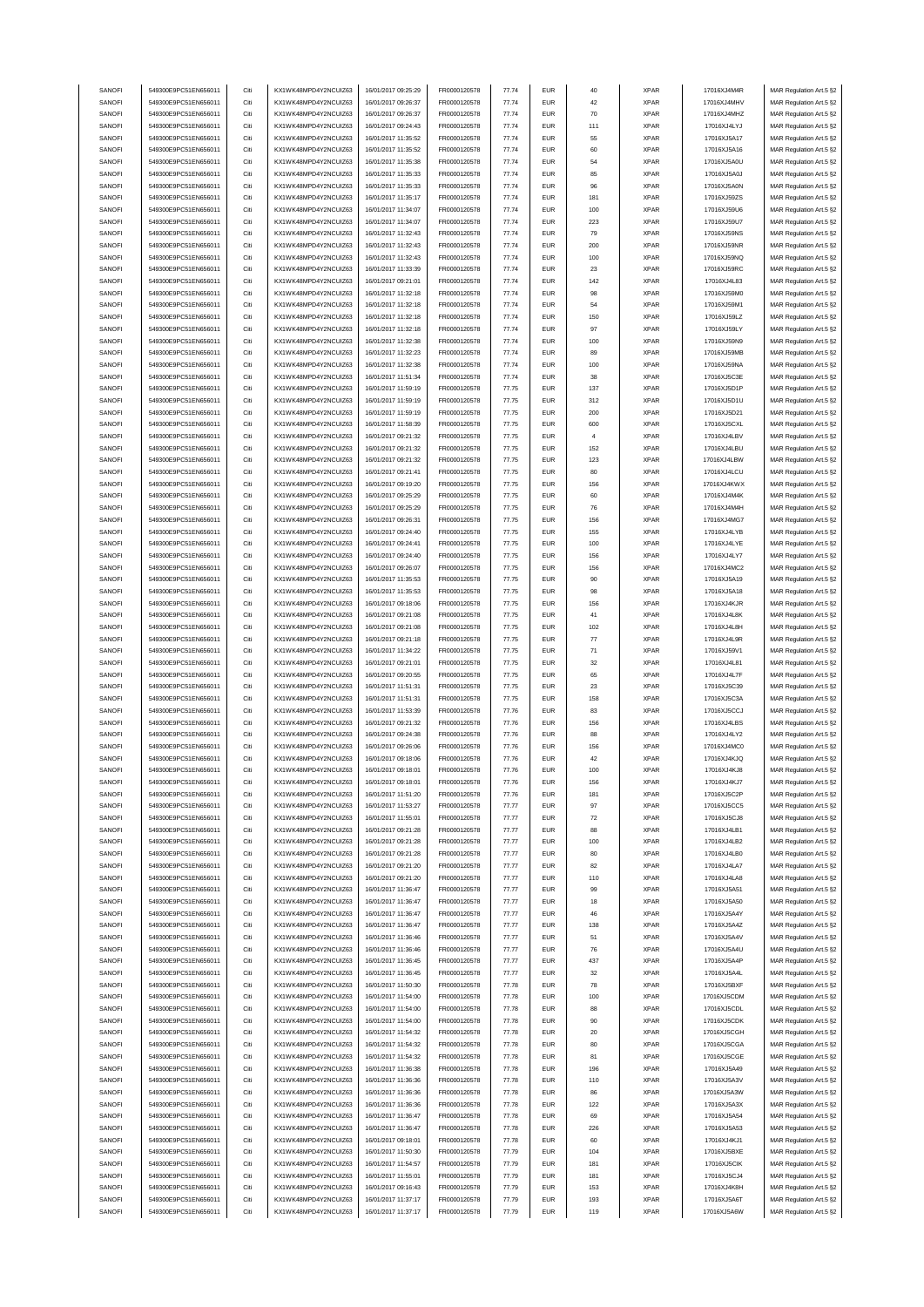| SANOFI<br>SANOFI<br>549300E9PC51EN656011<br>Citi<br>KX1WK48MPD4Y2NCUIZ63<br>16/01/2017 11:37:17<br><b>EUR</b><br>90<br><b>XPAR</b><br>FR0000120578<br>77.79<br>17016XJ5A6U<br>MAR Regulation Art.5 §2<br>SANOFI<br>549300E9PC51EN656011<br>Citi<br>KX1WK48MPD4Y2NCUIZ63<br>16/01/2017 09:18:01<br>FR0000120578<br>77.79<br><b>EUR</b><br>87<br><b>XPAR</b><br>17016XJ4KIZ<br><b>EUR</b><br><b>XPAR</b><br>SANOFI<br>549300E9PC51EN656011<br>Citi<br>KX1WK48MPD4Y2NCUIZ63<br>16/01/2017 09:18:01<br>FR0000120578<br>77.79<br>65<br>17016XJ4KJ0<br>Citi<br>77.79<br><b>EUR</b><br><b>XPAR</b><br>SANOFI<br>549300E9PC51EN656011<br>KX1WK48MPD4Y2NCLIIZ63<br>16/01/2017 09:06:00<br>FR0000120578<br>156<br>17016XJ4HHO<br>$77\,$<br>SANOFI<br>549300E9PC51EN656011<br>Citi<br>KX1WK48MPD4Y2NCUIZ63<br>16/01/2017 11:50:21<br>FR0000120578<br>77.80<br><b>EUR</b><br><b>XPAR</b><br>17016XJ5BVH<br>SANOFI<br>549300E9PC51EN656011<br>Citi<br>KX1WK48MPD4Y2NCUIZ63<br>16/01/2017 11:50:21<br>FR0000120578<br>77.80<br><b>EUR</b><br>104<br><b>XPAR</b><br>17016XJ5BVG<br>SANOFI<br>549300E9PC51EN656011<br>Citi<br>16/01/2017 11:54:52<br>FR0000120578<br><b>EUR</b><br>93<br><b>XPAR</b><br>KX1WK48MPD4Y2NCUIZ63<br>77.80<br>17016XJ5CH6<br>SANOFI<br>549300E9PC51EN656011<br>Citi<br>KX1WK48MPD4Y2NCUIZ63<br>16/01/2017 11:54:52<br>FR0000120578<br><b>EUR</b><br><b>XPAR</b><br>77.80<br>60<br>17016XJ5CH7<br>SANOFI<br>549300E9PC51EN656011<br>Citi<br>KX1WK48MPD4Y2NCUIZ63<br>16/01/2017 11:54:52<br>FR0000120578<br>77.80<br><b>EUR</b><br>45<br><b>XPAR</b><br>17016XJ5CH8<br>SANOFI<br>549300E9PC51EN656011<br>Citi<br>KX1WK48MPD4Y2NCUIZ63<br>16/01/2017 11:54:52<br>FR0000120578<br><b>EUR</b><br><b>XPAR</b><br>77.80<br>88<br>17016XJ5CH1<br>Citi<br>77.80<br><b>EUR</b><br>87<br><b>XPAR</b><br>SANOFI<br>549300E9PC51EN656011<br>KX1WK48MPD4Y2NCUIZ63<br>16/01/2017 11:54:56<br>FR0000120578<br>17016XJ5Cl2<br>SANOFI<br><b>EUR</b><br>549300E9PC51EN656011<br>Citi<br>KX1WK48MPD4Y2NCUIZ63<br>16/01/2017 11:54:52<br>FR0000120578<br>77.80<br>100<br><b>XPAR</b><br>17016XJ5CH9<br>SANOFI<br>549300E9PC51EN656011<br>Citi<br>KX1WK48MPD4Y2NCUIZ63<br>16/01/2017 11:54:52<br>FR0000120578<br>77.80<br><b>EUR</b><br>105<br><b>XPAR</b><br>17016XJ5CHB<br>Citi<br><b>EUR</b><br>SANOFI<br>549300E9PC51EN656011<br>KX1WK48MPD4Y2NCUIZ63<br>16/01/2017 11:54:52<br>FR0000120578<br>77.80<br>100<br><b>XPAR</b><br>17016XJ5CHA<br>SANOFI<br>549300E9PC51EN656011<br>Citi<br>KX1WK48MPD4Y2NCUIZ63<br>16/01/2017 11:54:52<br>FR0000120578<br><b>EUR</b><br>$25\,$<br><b>XPAR</b><br>17016XJ5CHD<br>77.80<br>SANOFI<br>549300E9PC51EN656011<br>Citi<br>KX1WK48MPD4Y2NCUIZ63<br>16/01/2017 11:54:52<br>FR0000120578<br><b>EUR</b><br><b>XPAR</b><br>17016XJ5CHC<br>77.80<br>206<br>SANOFI<br>549300E9PC51EN656011<br>Citi<br>KX1WK48MPD4Y2NCUIZ63<br>16/01/2017 09:05:59<br><b>EUR</b><br>$36\,$<br><b>XPAR</b><br>FR0000120578<br>77.80<br>17016XJ4HHJ<br>SANOFI<br>549300E9PC51EN656011<br>Citi<br>KX1WK48MPD4Y2NCUIZ63<br>16/01/2017 09:05:29<br>FR0000120578<br>77.80<br><b>EUR</b><br>20<br><b>XPAR</b><br>17016XJ4HDX<br>SANOFI<br>549300E9PC51EN656011<br>Citi<br>KX1WK48MPD4Y2NCUIZ63<br>16/01/2017 09:17:11<br>FR0000120578<br>77.81<br><b>EUR</b><br>156<br><b>XPAR</b><br>17016XJ4KBX<br>SANOFI<br>37<br><b>XPAR</b><br>549300E9PC51EN656011<br>Citi<br>KX1WK48MPD4Y2NCUIZ63<br>16/01/2017 09:17:11<br>FR0000120578<br>77.81<br><b>EUR</b><br>17016XJ4KC3<br>SANOFI<br>549300E9PC51EN656011<br>Citi<br>KX1WK48MPD4Y2NCUIZ63<br>16/01/2017 09:17:53<br>FR0000120578<br>77.81<br><b>EUR</b><br>59<br><b>XPAR</b><br>17016XJ4KGN<br>SANOFI<br>549300E9PC51EN656011<br>Citi<br>KX1WK48MPD4Y2NCUIZ63<br>16/01/2017 09:17:53<br>FR0000120578<br>77.81<br><b>EUR</b><br>156<br><b>XPAR</b><br>17016XJ4KGH<br>SANOFI<br>549300E9PC51EN656011<br>FR0000120578<br><b>XPAR</b><br>Citi<br>KX1WK48MPD4Y2NCUIZ63<br>16/01/2017 09:17:48<br>77.81<br><b>EUR</b><br>565<br>17016XJ4KFC<br>SANOFI<br>549300E9PC51EN656011<br>Citi<br>KX1WK48MPD4Y2NCUIZ63<br>FR0000120578<br><b>EUR</b><br><b>XPAR</b><br>16/01/2017 09:17:25<br>77.81<br>146<br>17016XJ4KEA<br>SANOFI<br>549300E9PC51EN656011<br>Citi<br>KX1WK48MPD4Y2NCUIZ63<br>16/01/2017 09:17:25<br>FR0000120578<br>77.81<br><b>EUR</b><br>149<br><b>XPAR</b><br>17016XJ4KEC<br>SANOFI<br>549300E9PC51EN656011<br>Citi<br>KX1WK48MPD4Y2NCUIZ63<br>16/01/2017 09:17:25<br>77.81<br><b>EUR</b><br><b>XPAR</b><br>17016XJ4KE9<br>FR0000120578<br>88<br>SANOFI<br><b>XPAR</b><br>549300E9PC51EN656011<br>Citi<br>KX1WK48MPD4Y2NCUIZ63<br>16/01/2017 09:05:58<br>FR0000120578<br>77.81<br><b>EUR</b><br>98<br>17016XJ4HHE<br><b>EUR</b><br>SANOFI<br>549300E9PC51EN656011<br>Citi<br>KX1WK48MPD4Y2NCUIZ63<br>16/01/2017 09:05:23<br>FR0000120578<br>77.81<br>87<br><b>XPAR</b><br>17016XJ4HDE<br>Citi<br>SANOFI<br>549300E9PC51EN656011<br>KX1WK48MPD4Y2NCUIZ63<br>16/01/2017 09:05:24<br>FR0000120578<br>77.81<br><b>EUR</b><br>25<br><b>XPAR</b><br>17016XJ4HDG<br>SANOFI<br>549300E9PC51EN656011<br>Citi<br>KX1WK48MPD4Y2NCUIZ63<br>16/01/2017 11:50:10<br>FR0000120578<br>77.82<br><b>EUR</b><br>181<br><b>XPAR</b><br>17016XJ5BS1<br>SANOFI<br>549300E9PC51EN656011<br>Citi<br>KX1WK48MPD4Y2NCUIZ63<br>FR0000120578<br>77.82<br><b>EUR</b><br>27<br><b>XPAR</b><br>17016XJ4K8K<br>16/01/2017 09:16:44<br>SANOFI<br>Citi<br>FR0000120578<br><b>EUR</b><br><b>XPAR</b><br>549300E9PC51EN656011<br>KX1WK48MPD4Y2NCUIZ63<br>16/01/2017 09:17:11<br>77.82<br>38<br>17016XJ4KBY<br>SANOFI<br>549300E9PC51EN656011<br>Citi<br>KX1WK48MPD4Y2NCUIZ63<br>16/01/2017 09:17:11<br>FR0000120578<br>77.82<br><b>EUR</b><br>45<br><b>XPAR</b><br>17016XJ4KBZ<br>SANOFI<br>549300E9PC51EN656011<br>Citi<br>KX1WK48MPD4Y2NCUIZ63<br>16/01/2017 09:17:02<br>FR0000120578<br>77.82<br><b>EUR</b><br>143<br><b>XPAR</b><br>17016XJ4KAT<br>SANOFI<br>Citi<br>KX1WK48MPD4Y2NCUIZ63<br><b>EUR</b><br><b>XPAR</b><br>549300E9PC51EN656011<br>16/01/2017 09:17:11<br>FR0000120578<br>77.82<br>59<br>17016XJ4KC1<br>Citi<br>77.82<br><b>EUR</b><br><b>XPAR</b><br>SANOFI<br>549300E9PC51EN656011<br>KX1WK48MPD4Y2NCUIZ63<br>16/01/2017 09:17:11<br>FR0000120578<br>90<br>17016XJ4KC2<br>SANOFI<br>549300E9PC51EN656011<br>Citi<br>KX1WK48MPD4Y2NCUIZ63<br>16/01/2017 09:17:11<br>FR0000120578<br>77.82<br><b>EUR</b><br>34<br><b>XPAR</b><br>17016XJ4KC0<br>SANOFI<br>549300E9PC51EN656011<br>Citi<br>KX1WK48MPD4Y2NCUIZ63<br>16/01/2017 09:17:07<br>FR0000120578<br>77.82<br><b>EUR</b><br>80<br><b>XPAR</b><br>17016XJ4KBH<br>SANOFI<br>549300E9PC51EN656011<br>Citi<br>KX1WK48MPD4Y2NCUIZ63<br>16/01/2017 09:17:07<br>FR0000120578<br>77.82<br><b>EUR</b><br>76<br><b>XPAR</b><br>17016XJ4KBF<br>SANOFI<br>549300E9PC51EN656011<br>Citi<br>KX1WK48MPD4Y2NCUIZ63<br>16/01/2017 09:17:48<br>FR0000120578<br>77.82<br><b>EUR</b><br>110<br><b>XPAR</b><br>17016XJ4KFE<br>SANOFI<br>549300E9PC51EN656011<br>FR0000120578<br><b>XPAR</b><br>Citi<br>KX1WK48MPD4Y2NCUIZ63<br>16/01/2017 09:05:53<br>77.82<br><b>EUR</b><br>131<br>17016XJ4HH0<br>SANOFI<br>549300E9PC51EN656011<br>Citi<br>KX1WK48MPD4Y2NCUIZ63<br>16/01/2017 11:38:02<br>FR0000120578<br>77.82<br><b>EUR</b><br>181<br><b>XPAR</b><br>17016XJ5A9L<br>SANOFI<br>549300E9PC51EN656011<br>Citi<br>KX1WK48MPD4Y2NCUIZ63<br>16/01/2017 11:50:06<br>FR0000120578<br>77.83<br><b>EUR</b><br>81<br><b>XPAR</b><br>17016XJ5BRP<br><b>EUR</b><br>SANOFI<br>549300E9PC51EN656011<br>Citi<br>KX1WK48MPD4Y2NCUIZ63<br>16/01/2017 11:50:06<br>FR0000120578<br>77.83<br>134<br><b>XPAR</b><br>17016XJ5BRN<br>SANOFI<br><b>XPAR</b><br>549300E9PC51EN656011<br>Citi<br>KX1WK48MPD4Y2NCUIZ63<br>16/01/2017 11:50:06<br>FR0000120578<br>77.83<br><b>EUR</b><br>100<br>17016XJ5BRO<br>SANOFI<br>549300E9PC51EN656011<br>Citi<br>KX1WK48MPD4Y2NCUIZ63<br>16/01/2017 09:17:04<br>FR0000120578<br>77.83<br><b>EUR</b><br>89<br><b>XPAR</b><br>17016XJ4KB6<br>Citi<br>SANOFI<br>549300E9PC51EN656011<br>KX1WK48MPD4Y2NCUIZ63<br>16/01/2017 09:17:04<br>FR0000120578<br>77.83<br><b>EUR</b><br>103<br><b>XPAR</b><br>17016XJ4KB7<br>SANOFI<br>549300E9PC51EN656011<br>KX1WK48MPD4Y2NCUIZ63<br>16/01/2017 09:05:49<br>FR0000120578<br><b>XPAR</b><br>Citi<br>77.83<br><b>EUR</b><br>67<br>17016XJ4HGH<br>SANOFI<br>Citi<br>FR0000120578<br><b>EUR</b><br><b>XPAR</b><br>549300E9PC51EN656011<br>KX1WK48MPD4Y2NCUIZ63<br>16/01/2017 11:37:53<br>77.83<br>186<br>17016XJ5A8U<br>SANOFI<br>549300E9PC51EN656011<br>Citi<br>KX1WK48MPD4Y2NCUIZ63<br>16/01/2017 11:37:53<br>FR0000120578<br>77.83<br><b>EUR</b><br>309<br><b>XPAR</b><br>17016XJ5A8V<br>SANOFI<br>549300E9PC51EN656011<br>Citi<br>KX1WK48MPD4Y2NCUIZ63<br>16/01/2017 11:37:53<br>FR0000120578<br>77.83<br><b>EUR</b><br>210<br><b>XPAR</b><br>17016XJ5A8W<br><b>XPAR</b><br>SANOFI<br>549300E9PC51EN656011<br>Citi<br>KX1WK48MPD4Y2NCUIZ63<br>16/01/2017 11:37:53<br>FR0000120578<br>77.83<br><b>EUR</b><br>11<br>17016XJ5A8X<br><b>EUR</b><br>SANOFI<br>549300E9PC51EN656011<br>Citi<br>KX1WK48MPD4Y2NCUIZ63<br>16/01/2017 11:37:53<br>FR0000120578<br>77.83<br>76<br><b>XPAR</b><br>17016XJ5A8Y<br>SANOFI<br>549300E9PC51EN656011<br>Citi<br>KX1WK48MPD4Y2NCUIZ63<br>16/01/2017 11:37:53<br>FR0000120578<br>77.83<br><b>EUR</b><br>418<br><b>XPAR</b><br>17016XJ5A8Z<br>SANOFI<br>549300E9PC51EN656011<br>Citi<br>KX1WK48MPD4Y2NCUIZ63<br>16/01/2017 11:49:40<br>FR0000120578<br>77.84<br><b>EUR</b><br>131<br><b>XPAR</b><br>17016XJ5BQQ<br>SANOFI<br>549300E9PC51EN656011<br>KX1WK48MPD4Y2NCUIZ63<br>16/01/2017 09:05:46<br>FR0000120578<br><b>EUR</b><br><b>XPAR</b><br>17016XJ4HFT<br>Citi<br>77.84<br>74<br>SANOFI<br>16/01/2017 09:06:05<br>FR0000120578<br><b>EUR</b><br><b>XPAR</b><br>549300E9PC51EN656011<br>Citi<br>KX1WK48MPD4Y2NCUIZ63<br>77.84<br>100<br>17016XJ4HIK<br>SANOFI<br>549300E9PC51EN656011<br>KX1WK48MPD4Y2NCLIIZ63<br>16/01/2017 11:48:56<br>FR0000120578<br>77.85<br>FUR<br><b>XPAR</b><br>17016X.I5BOK<br>70<br>SANOFI<br>549300E9PC51EN656011<br>KX1WK48MPD4Y2NCUIZ63<br>16/01/2017 11:48:56<br>Citi<br>FR0000120578<br>77.85<br><b>EUR</b><br>111<br><b>XPAR</b><br>17016XJ5BOL<br>SANOFI<br>549300E9PC51EN656011<br>Citi<br>KX1WK48MPD4Y2NCUIZ63<br>16/01/2017 09:05:46<br>FR0000120578<br><b>EUR</b><br>$\mathsf g$<br><b>XPAR</b><br>77.85<br>17016XJ4HFS<br>SANOFI<br>549300E9PC51EN656011<br>Citi<br>KX1WK48MPD4Y2NCUIZ63<br>16/01/2017 09:05:46<br>FR0000120578<br>77.85<br><b>EUR</b><br><b>XPAR</b><br>17016XJ4HFU<br>72<br>SANOFI<br>549300E9PC51EN656011<br>Citi<br>KX1WK48MPD4Y2NCUIZ63<br>16/01/2017 09:05:07<br>FR0000120578<br>77.85<br><b>EUR</b><br>32<br><b>XPAR</b><br>17016XJ4HAW<br>SANOFI<br>549300E9PC51EN656011<br>Citi<br>KX1WK48MPD4Y2NCUIZ63<br>16/01/2017 09:05:39<br>FR0000120578<br>77.85<br><b>EUR</b><br>$22\,$<br><b>XPAR</b><br>17016XJ4HF3<br>SANOFI<br>549300E9PC51EN656011<br>KX1WK48MPD4Y2NCUIZ63<br>16/01/2017 09:05:09<br>FR0000120578<br>Citi<br>77.85<br><b>EUR</b><br>156<br><b>XPAR</b><br>17016XJ4HB0<br>16/01/2017 11:48:52<br>SANOFI<br>549300E9PC51EN656011<br>Citi<br>KX1WK48MPD4Y2NCUIZ63<br>FR0000120578<br>77.86<br><b>EUR</b><br>181<br><b>XPAR</b><br>17016XJ5BOD<br>SANOFI<br>549300E9PC51EN656011<br>KX1WK48MPD4Y2NCUIZ63<br>16/01/2017 09:04:34<br>FR0000120578<br><b>XPAR</b><br>17016XJ4H5A<br>Citi<br>77.86<br><b>EUR</b><br>$20\,$<br>SANOFI<br>549300E9PC51EN656011<br>Citi<br>KX1WK48MPD4Y2NCUIZ63<br>16/01/2017 09:04:47<br><b>EUR</b><br><b>XPAR</b><br>FR0000120578<br>77.86<br>156<br>17016XJ4H83<br>KX1WK48MPD4Y2NCUIZ63<br>SANOFI<br>549300E9PC51EN656011<br>Citi<br>16/01/2017 09:05:22<br>FR0000120578<br>77.86<br><b>EUR</b><br><b>XPAR</b><br>17016XJ4HD4<br>19<br>SANOFI<br>549300E9PC51EN656011<br>Citi<br>KX1WK48MPD4Y2NCUIZ63<br>16/01/2017 09:05:39<br>FR0000120578<br><b>EUR</b><br>31<br><b>XPAR</b><br>17016XJ4HF1<br>77.86<br>SANOFI<br>549300E9PC51EN656011<br>Citi<br>KX1WK48MPD4Y2NCUIZ63<br>16/01/2017 09:05:39<br>FR0000120578<br>77.86<br><b>EUR</b><br>9<br><b>XPAR</b><br>17016XJ4HF2<br>SANOFI<br>549300E9PC51EN656011<br>Citi<br>KX1WK48MPD4Y2NCUIZ63<br>16/01/2017 09:05:39<br>FR0000120578<br>77.86<br><b>EUR</b><br>86<br><b>XPAR</b><br>17016XJ4HF0<br>KX1WK48MPD4Y2NCUIZ63<br>16/01/2017 11:48:47<br>SANOFI<br>549300E9PC51EN656011<br>Citi<br>FR0000120578<br>77.87<br><b>EUR</b><br>181<br><b>XPAR</b><br>17016XJ5BOB<br>SANOFI<br>549300E9PC51EN656011<br>KX1WK48MPD4Y2NCUIZ63<br>Citi<br>16/01/2017 09:04:44<br>FR0000120578<br>77.87<br><b>EUR</b><br>93<br><b>XPAR</b><br>17016XJ4H77<br>SANOFI<br>549300E9PC51EN656011<br>KX1WK48MPD4Y2NCUIZ63<br>16/01/2017 09:04:44<br><b>EUR</b><br>Citi<br>FR0000120578<br>77.87<br>159<br><b>XPAR</b><br>17016XJ4H78<br>SANOFI<br>549300E9PC51EN656011<br>Citi<br>KX1WK48MPD4Y2NCUIZ63<br>16/01/2017 09:05:18<br>FR0000120578<br><b>EUR</b><br><b>XPAR</b><br>17016XJ4HCM<br>77.87<br>62<br>SANOFI<br>549300E9PC51EN656011<br>Citi<br>KX1WK48MPD4Y2NCUIZ63<br>16/01/2017 09:05:35<br>FR0000120578<br><b>EUR</b><br>126<br><b>XPAR</b><br>17016XJ4HEN<br>77.87<br>SANOFI<br>549300E9PC51EN656011<br>KX1WK48MPD4Y2NCUIZ63<br>16/01/2017 09:05:18<br>FR0000120578<br><b>EUR</b><br><b>XPAR</b><br>17016XJ4HCN<br>Citi<br>77.87<br>94<br><b>EUR</b><br>SANOFI<br>549300E9PC51EN656011<br>Citi<br>KX1WK48MPD4Y2NCUIZ63<br>16/01/2017 11:41:00<br>FR0000120578<br>181<br><b>XPAR</b><br>17016XJ5AMP<br>77.88<br>SANOFI<br>549300E9PC51EN656011<br>Citi<br>KX1WK48MPD4Y2NCUIZ63<br>16/01/2017 11:48:41<br>FR0000120578<br>77.89<br><b>EUR</b><br>149<br><b>XPAR</b><br>17016XJ5BN4<br>SANOFI<br>549300E9PC51EN656011<br>Citi<br>KX1WK48MPD4Y2NCUIZ63<br>16/01/2017 11:40:35<br>FR0000120578<br>77.89<br><b>EUR</b><br>86<br><b>XPAR</b><br>17016XJ5AJ3<br>SANOFI<br>KX1WK48MPD4Y2NCUIZ63<br>549300E9PC51EN656011<br>Citi<br>16/01/2017 11:40:35<br>FR0000120578<br>77.89<br><b>EUR</b><br>8<br><b>XPAR</b><br>17016XJ5AJ4<br>SANOFI<br>549300E9PC51EN656011<br>Citi<br>KX1WK48MPD4Y2NCUIZ63<br>16/01/2017 11:40:59<br>FR0000120578<br>77.89<br><b>EUR</b><br>100<br><b>XPAR</b><br>17016XJ5AMI<br>SANOFI<br>549300E9PC51EN656011<br>Citi<br>KX1WK48MPD4Y2NCUIZ63<br>16/01/2017 11:40:59<br><b>EUR</b><br><b>XPAR</b><br>FR0000120578<br>77.89<br>100<br>17016XJ5AMH<br>SANOFI<br>549300E9PC51EN656011<br>KX1WK48MPD4Y2NCUIZ63<br>16/01/2017 11:40:59<br>FR0000120578<br><b>EUR</b><br><b>XPAR</b><br>17016XJ5AMG<br>Citi<br>77.89<br>208<br>SANOFI<br>549300E9PC51EN656011<br>Citi<br>KX1WK48MPD4Y2NCUIZ63<br>16/01/2017 11:40:59<br>FR0000120578<br><b>EUR</b><br>1,051<br><b>XPAR</b><br>17016XJ5AMF<br>77.89<br>SANOFI<br>549300E9PC51EN656011<br>Citi<br>KX1WK48MPD4Y2NCUIZ63<br>16/01/2017 11:40:59<br>FR0000120578<br><b>EUR</b><br><b>XPAR</b><br>17016XJ5AME<br>77.89<br>140<br>SANOFI<br>549300E9PC51EN656011<br>Citi<br>KX1WK48MPD4Y2NCUIZ63<br>16/01/2017 11:40:59<br>FR0000120578<br>77.89<br><b>EUR</b><br>15<br><b>XPAR</b><br>17016XJ5AMA<br>SANOFI<br>549300E9PC51EN656011<br>Citi<br>KX1WK48MPD4Y2NCUIZ63<br>16/01/2017 11:47:55<br>FR0000120578<br>77.90<br><b>EUR</b><br>181<br><b>XPAR</b><br>17016XJ5BLE<br>SANOFI<br>549300E9PC51EN656011<br>Citi<br>KX1WK48MPD4Y2NCUIZ63<br>16/01/2017 11:43:45<br>FR0000120578<br><b>EUR</b><br>17016XJ5AZP<br>77.90<br>99<br><b>XPAR</b><br>KX1WK48MPD4Y2NCUIZ63<br>16/01/2017 11:43:45<br>SANOFI<br>549300E9PC51EN656011<br>Citi<br>FR0000120578<br>77.90<br><b>EUR</b><br>82<br><b>XPAR</b><br>17016XJ5AZM<br>SANOFI<br>549300E9PC51EN656011<br>KX1WK48MPD4Y2NCUIZ63<br>16/01/2017 11:43:25<br>FR0000120578<br><b>EUR</b><br><b>XPAR</b><br>17016XJ5AXM<br>Citi<br>77.90<br>99<br>SANOFI<br>549300E9PC51EN656011<br>KX1WK48MPD4Y2NCUIZ63<br><b>EUR</b><br>Citi<br>16/01/2017 11:43:25<br>FR0000120578<br>77.90<br>69<br><b>XPAR</b><br>17016XJ5AXL<br>SANOFI<br>549300E9PC51EN656011<br>Citi<br>KX1WK48MPD4Y2NCUIZ63<br>16/01/2017 11:43:03<br>FR0000120578<br>77.90<br><b>EUR</b><br>161<br><b>XPAR</b><br>17016XJ5AW2<br>16/01/2017 11:43:03<br><b>EUR</b><br>SANOFI<br>549300E9PC51EN656011<br>Citi<br>KX1WK48MPD4Y2NCUIZ63<br>FR0000120578<br>77.90<br>128<br>XPAR<br>17016XJ5AW1<br>MAR Regulation Art.5 §2 | 549300E9PC51EN656011 | Citi | KX1WK48MPD4Y2NCUIZ63 | 16/01/2017 11:37:17 | FR0000120578 | 77.79 | <b>EUR</b> | 116 | <b>XPAR</b> | 17016XJ5A6V | MAR Regulation Art.5 §2 |
|--------------------------------------------------------------------------------------------------------------------------------------------------------------------------------------------------------------------------------------------------------------------------------------------------------------------------------------------------------------------------------------------------------------------------------------------------------------------------------------------------------------------------------------------------------------------------------------------------------------------------------------------------------------------------------------------------------------------------------------------------------------------------------------------------------------------------------------------------------------------------------------------------------------------------------------------------------------------------------------------------------------------------------------------------------------------------------------------------------------------------------------------------------------------------------------------------------------------------------------------------------------------------------------------------------------------------------------------------------------------------------------------------------------------------------------------------------------------------------------------------------------------------------------------------------------------------------------------------------------------------------------------------------------------------------------------------------------------------------------------------------------------------------------------------------------------------------------------------------------------------------------------------------------------------------------------------------------------------------------------------------------------------------------------------------------------------------------------------------------------------------------------------------------------------------------------------------------------------------------------------------------------------------------------------------------------------------------------------------------------------------------------------------------------------------------------------------------------------------------------------------------------------------------------------------------------------------------------------------------------------------------------------------------------------------------------------------------------------------------------------------------------------------------------------------------------------------------------------------------------------------------------------------------------------------------------------------------------------------------------------------------------------------------------------------------------------------------------------------------------------------------------------------------------------------------------------------------------------------------------------------------------------------------------------------------------------------------------------------------------------------------------------------------------------------------------------------------------------------------------------------------------------------------------------------------------------------------------------------------------------------------------------------------------------------------------------------------------------------------------------------------------------------------------------------------------------------------------------------------------------------------------------------------------------------------------------------------------------------------------------------------------------------------------------------------------------------------------------------------------------------------------------------------------------------------------------------------------------------------------------------------------------------------------------------------------------------------------------------------------------------------------------------------------------------------------------------------------------------------------------------------------------------------------------------------------------------------------------------------------------------------------------------------------------------------------------------------------------------------------------------------------------------------------------------------------------------------------------------------------------------------------------------------------------------------------------------------------------------------------------------------------------------------------------------------------------------------------------------------------------------------------------------------------------------------------------------------------------------------------------------------------------------------------------------------------------------------------------------------------------------------------------------------------------------------------------------------------------------------------------------------------------------------------------------------------------------------------------------------------------------------------------------------------------------------------------------------------------------------------------------------------------------------------------------------------------------------------------------------------------------------------------------------------------------------------------------------------------------------------------------------------------------------------------------------------------------------------------------------------------------------------------------------------------------------------------------------------------------------------------------------------------------------------------------------------------------------------------------------------------------------------------------------------------------------------------------------------------------------------------------------------------------------------------------------------------------------------------------------------------------------------------------------------------------------------------------------------------------------------------------------------------------------------------------------------------------------------------------------------------------------------------------------------------------------------------------------------------------------------------------------------------------------------------------------------------------------------------------------------------------------------------------------------------------------------------------------------------------------------------------------------------------------------------------------------------------------------------------------------------------------------------------------------------------------------------------------------------------------------------------------------------------------------------------------------------------------------------------------------------------------------------------------------------------------------------------------------------------------------------------------------------------------------------------------------------------------------------------------------------------------------------------------------------------------------------------------------------------------------------------------------------------------------------------------------------------------------------------------------------------------------------------------------------------------------------------------------------------------------------------------------------------------------------------------------------------------------------------------------------------------------------------------------------------------------------------------------------------------------------------------------------------------------------------------------------------------------------------------------------------------------------------------------------------------------------------------------------------------------------------------------------------------------------------------------------------------------------------------------------------------------------------------------------------------------------------------------------------------------------------------------------------------------------------------------------------------------------------------------------------------------------------------------------------------------------------------------------------------------------------------------------------------------------------------------------------------------------------------------------------------------------------------------------------------------------------------------------------------------------------------------------------------------------------------------------------------------------------------------------------------------------------------------------------------------------------------------------------------------------------------------------------------------------------------------------------------------------------------------------------------------------------------------------------------------------------------------------------------------------------------------------------------------------------------------------------------------------------------------------------------------------------------------------------------------------------------------------------------------------------------------------------------------------------------------------------------------------------------------------------------------------------------------------------------------------------------------------------------------------------------------------------------------------------------------------------------------------------------------------------------------------------------------------------------------------------------------------------------------------------------------------------------------------------------------------------------------------------------------------------------------------------------------------------------------------------------------------------------------------------------------------------------------------------------------------------------------------------------------------------------------------------------------------------------------------------------------------------------------------------------------------------------------------------------------------------------------------------------------------------------------------------------------------------------------------------------------------------------------------------------------------------------------------------------------------------------------------------------------------------------------------------------------------------------------------------------------------------------------------------------------------------------------------------------------------------------------------------------------------------------------------------------------------------------------------------------------------------------------------------------------------------------------------------------------------------------------------------------------------------------------------------------------------------------------------------------------------------------------------------------------------------------------------------------------------------------------------------------------------------------------------------------------------------------------------------------------------------------------------------------------------------------------------------------------------------------------------------------------------------------------------------------------------------------------------------------------------------------------------------------------------------------------------------------------------------------------------------------------------------------------------------------------------------------------------------------------------------------------------------------------------------------------------------------------------------------------------------------------------------------------------------------------------------------------------------------------------------------------------------------------------------------------------------------------------------------------------------------------------------------------------------------------------------------------------------------------------------------------------------------------------------------------------------------------------------------------------------------------------------------------------------------------------------------------------------------------------------------------------------------------------------------------------------------------------------------------------------------------------------------------------------------------------------------------------------------------------------------------------------------------------------------------------------------------------------------------------------------------------------------------------------------------------------------------------------------------------------------------------------------------------------------------------------------------------------------------------------------------------------------------------------------------------------------------------------------------------------------------------------------------------------------------------------------------------------------------------------------------------------------------------------------------------------------------------------------------------------------------------------------------------------------------------------------------------------------------------------------------------------------------------------------------------------------------------------------------------------------------------------------------------------------------------------------------------------------------------------------------------------------------------------------------------------------------------------------------------------------------------------------------------------------------------------------------------------------------------------------------------------------------------------------------------------------------------------------------------------------------------------------------------------------------------------------------------------------------------------------------------------------------------------------------------------------------------------------------------------------------------------------------------------------------------------------------------------------------------------------------------------------------------------------------------------------------------------------------------------------------------------------------------------------------------------------------------------------------------------------------------------------------------------------------------|----------------------|------|----------------------|---------------------|--------------|-------|------------|-----|-------------|-------------|-------------------------|
|                                                                                                                                                                                                                                                                                                                                                                                                                                                                                                                                                                                                                                                                                                                                                                                                                                                                                                                                                                                                                                                                                                                                                                                                                                                                                                                                                                                                                                                                                                                                                                                                                                                                                                                                                                                                                                                                                                                                                                                                                                                                                                                                                                                                                                                                                                                                                                                                                                                                                                                                                                                                                                                                                                                                                                                                                                                                                                                                                                                                                                                                                                                                                                                                                                                                                                                                                                                                                                                                                                                                                                                                                                                                                                                                                                                                                                                                                                                                                                                                                                                                                                                                                                                                                                                                                                                                                                                                                                                                                                                                                                                                                                                                                                                                                                                                                                                                                                                                                                                                                                                                                                                                                                                                                                                                                                                                                                                                                                                                                                                                                                                                                                                                                                                                                                                                                                                                                                                                                                                                                                                                                                                                                                                                                                                                                                                                                                                                                                                                                                                                                                                                                                                                                                                                                                                                                                                                                                                                                                                                                                                                                                                                                                                                                                                                                                                                                                                                                                                                                                                                                                                                                                                                                                                                                                                                                                                                                                                                                                                                                                                                                                                                                                                                                                                                                                                                                                                                                                                                                                                                                                                                                                                                                                                                                                                                                                                                                                                                                                                                                                                                                                                                                                                                                                                                                                                                                                                                                                                                                                                                                                                                                                                                                                                                                                                                                                                                                                                                                                                                                                                                                                                                                                                                                                                                                                                                                                                                                                                                                                                                                                                                                                                                                                                                                                                                                                                                                                                                                                                                                                                                                                                                                                                                                                                                                                                                                                                                                                                                                                                                                                                                                                                                                                                                                                                                                                                                                                                                                                                                                                                                                                                                                                                                                                                                                                                                                                                                                                                                                                                                                                                                                                                                                                                                                                                                                                                                                                                                                                                                                                                                                                                                                                                                                                                                                                                                                                                                                                                                                                                                                                                                                                                                                                                                                                                                                                                                                                                                                                                                                                                                                                                                                                                                                                                                                                                                                                                                                                                                                                                                                                                                                                                                                                                                                                                                                                                                                                                                                                                                                                                                                                                                                                                                                                                                                                                                                                                                                                                                                                                                                                                                                                                                                                                                                                                                                                                                                                                                                                                                                                                                                                                                                                          |                      |      |                      |                     |              |       |            |     |             |             |                         |
|                                                                                                                                                                                                                                                                                                                                                                                                                                                                                                                                                                                                                                                                                                                                                                                                                                                                                                                                                                                                                                                                                                                                                                                                                                                                                                                                                                                                                                                                                                                                                                                                                                                                                                                                                                                                                                                                                                                                                                                                                                                                                                                                                                                                                                                                                                                                                                                                                                                                                                                                                                                                                                                                                                                                                                                                                                                                                                                                                                                                                                                                                                                                                                                                                                                                                                                                                                                                                                                                                                                                                                                                                                                                                                                                                                                                                                                                                                                                                                                                                                                                                                                                                                                                                                                                                                                                                                                                                                                                                                                                                                                                                                                                                                                                                                                                                                                                                                                                                                                                                                                                                                                                                                                                                                                                                                                                                                                                                                                                                                                                                                                                                                                                                                                                                                                                                                                                                                                                                                                                                                                                                                                                                                                                                                                                                                                                                                                                                                                                                                                                                                                                                                                                                                                                                                                                                                                                                                                                                                                                                                                                                                                                                                                                                                                                                                                                                                                                                                                                                                                                                                                                                                                                                                                                                                                                                                                                                                                                                                                                                                                                                                                                                                                                                                                                                                                                                                                                                                                                                                                                                                                                                                                                                                                                                                                                                                                                                                                                                                                                                                                                                                                                                                                                                                                                                                                                                                                                                                                                                                                                                                                                                                                                                                                                                                                                                                                                                                                                                                                                                                                                                                                                                                                                                                                                                                                                                                                                                                                                                                                                                                                                                                                                                                                                                                                                                                                                                                                                                                                                                                                                                                                                                                                                                                                                                                                                                                                                                                                                                                                                                                                                                                                                                                                                                                                                                                                                                                                                                                                                                                                                                                                                                                                                                                                                                                                                                                                                                                                                                                                                                                                                                                                                                                                                                                                                                                                                                                                                                                                                                                                                                                                                                                                                                                                                                                                                                                                                                                                                                                                                                                                                                                                                                                                                                                                                                                                                                                                                                                                                                                                                                                                                                                                                                                                                                                                                                                                                                                                                                                                                                                                                                                                                                                                                                                                                                                                                                                                                                                                                                                                                                                                                                                                                                                                                                                                                                                                                                                                                                                                                                                                                                                                                                                                                                                                                                                                                                                                                                                                                                                                                                                                                                                          |                      |      |                      |                     |              |       |            |     |             |             |                         |
|                                                                                                                                                                                                                                                                                                                                                                                                                                                                                                                                                                                                                                                                                                                                                                                                                                                                                                                                                                                                                                                                                                                                                                                                                                                                                                                                                                                                                                                                                                                                                                                                                                                                                                                                                                                                                                                                                                                                                                                                                                                                                                                                                                                                                                                                                                                                                                                                                                                                                                                                                                                                                                                                                                                                                                                                                                                                                                                                                                                                                                                                                                                                                                                                                                                                                                                                                                                                                                                                                                                                                                                                                                                                                                                                                                                                                                                                                                                                                                                                                                                                                                                                                                                                                                                                                                                                                                                                                                                                                                                                                                                                                                                                                                                                                                                                                                                                                                                                                                                                                                                                                                                                                                                                                                                                                                                                                                                                                                                                                                                                                                                                                                                                                                                                                                                                                                                                                                                                                                                                                                                                                                                                                                                                                                                                                                                                                                                                                                                                                                                                                                                                                                                                                                                                                                                                                                                                                                                                                                                                                                                                                                                                                                                                                                                                                                                                                                                                                                                                                                                                                                                                                                                                                                                                                                                                                                                                                                                                                                                                                                                                                                                                                                                                                                                                                                                                                                                                                                                                                                                                                                                                                                                                                                                                                                                                                                                                                                                                                                                                                                                                                                                                                                                                                                                                                                                                                                                                                                                                                                                                                                                                                                                                                                                                                                                                                                                                                                                                                                                                                                                                                                                                                                                                                                                                                                                                                                                                                                                                                                                                                                                                                                                                                                                                                                                                                                                                                                                                                                                                                                                                                                                                                                                                                                                                                                                                                                                                                                                                                                                                                                                                                                                                                                                                                                                                                                                                                                                                                                                                                                                                                                                                                                                                                                                                                                                                                                                                                                                                                                                                                                                                                                                                                                                                                                                                                                                                                                                                                                                                                                                                                                                                                                                                                                                                                                                                                                                                                                                                                                                                                                                                                                                                                                                                                                                                                                                                                                                                                                                                                                                                                                                                                                                                                                                                                                                                                                                                                                                                                                                                                                                                                                                                                                                                                                                                                                                                                                                                                                                                                                                                                                                                                                                                                                                                                                                                                                                                                                                                                                                                                                                                                                                                                                                                                                                                                                                                                                                                                                                                                                                                                                                                                                          |                      |      |                      |                     |              |       |            |     |             |             | MAR Regulation Art.5 §2 |
|                                                                                                                                                                                                                                                                                                                                                                                                                                                                                                                                                                                                                                                                                                                                                                                                                                                                                                                                                                                                                                                                                                                                                                                                                                                                                                                                                                                                                                                                                                                                                                                                                                                                                                                                                                                                                                                                                                                                                                                                                                                                                                                                                                                                                                                                                                                                                                                                                                                                                                                                                                                                                                                                                                                                                                                                                                                                                                                                                                                                                                                                                                                                                                                                                                                                                                                                                                                                                                                                                                                                                                                                                                                                                                                                                                                                                                                                                                                                                                                                                                                                                                                                                                                                                                                                                                                                                                                                                                                                                                                                                                                                                                                                                                                                                                                                                                                                                                                                                                                                                                                                                                                                                                                                                                                                                                                                                                                                                                                                                                                                                                                                                                                                                                                                                                                                                                                                                                                                                                                                                                                                                                                                                                                                                                                                                                                                                                                                                                                                                                                                                                                                                                                                                                                                                                                                                                                                                                                                                                                                                                                                                                                                                                                                                                                                                                                                                                                                                                                                                                                                                                                                                                                                                                                                                                                                                                                                                                                                                                                                                                                                                                                                                                                                                                                                                                                                                                                                                                                                                                                                                                                                                                                                                                                                                                                                                                                                                                                                                                                                                                                                                                                                                                                                                                                                                                                                                                                                                                                                                                                                                                                                                                                                                                                                                                                                                                                                                                                                                                                                                                                                                                                                                                                                                                                                                                                                                                                                                                                                                                                                                                                                                                                                                                                                                                                                                                                                                                                                                                                                                                                                                                                                                                                                                                                                                                                                                                                                                                                                                                                                                                                                                                                                                                                                                                                                                                                                                                                                                                                                                                                                                                                                                                                                                                                                                                                                                                                                                                                                                                                                                                                                                                                                                                                                                                                                                                                                                                                                                                                                                                                                                                                                                                                                                                                                                                                                                                                                                                                                                                                                                                                                                                                                                                                                                                                                                                                                                                                                                                                                                                                                                                                                                                                                                                                                                                                                                                                                                                                                                                                                                                                                                                                                                                                                                                                                                                                                                                                                                                                                                                                                                                                                                                                                                                                                                                                                                                                                                                                                                                                                                                                                                                                                                                                                                                                                                                                                                                                                                                                                                                                                                                                                                                          |                      |      |                      |                     |              |       |            |     |             |             | MAR Regulation Art.5 §2 |
|                                                                                                                                                                                                                                                                                                                                                                                                                                                                                                                                                                                                                                                                                                                                                                                                                                                                                                                                                                                                                                                                                                                                                                                                                                                                                                                                                                                                                                                                                                                                                                                                                                                                                                                                                                                                                                                                                                                                                                                                                                                                                                                                                                                                                                                                                                                                                                                                                                                                                                                                                                                                                                                                                                                                                                                                                                                                                                                                                                                                                                                                                                                                                                                                                                                                                                                                                                                                                                                                                                                                                                                                                                                                                                                                                                                                                                                                                                                                                                                                                                                                                                                                                                                                                                                                                                                                                                                                                                                                                                                                                                                                                                                                                                                                                                                                                                                                                                                                                                                                                                                                                                                                                                                                                                                                                                                                                                                                                                                                                                                                                                                                                                                                                                                                                                                                                                                                                                                                                                                                                                                                                                                                                                                                                                                                                                                                                                                                                                                                                                                                                                                                                                                                                                                                                                                                                                                                                                                                                                                                                                                                                                                                                                                                                                                                                                                                                                                                                                                                                                                                                                                                                                                                                                                                                                                                                                                                                                                                                                                                                                                                                                                                                                                                                                                                                                                                                                                                                                                                                                                                                                                                                                                                                                                                                                                                                                                                                                                                                                                                                                                                                                                                                                                                                                                                                                                                                                                                                                                                                                                                                                                                                                                                                                                                                                                                                                                                                                                                                                                                                                                                                                                                                                                                                                                                                                                                                                                                                                                                                                                                                                                                                                                                                                                                                                                                                                                                                                                                                                                                                                                                                                                                                                                                                                                                                                                                                                                                                                                                                                                                                                                                                                                                                                                                                                                                                                                                                                                                                                                                                                                                                                                                                                                                                                                                                                                                                                                                                                                                                                                                                                                                                                                                                                                                                                                                                                                                                                                                                                                                                                                                                                                                                                                                                                                                                                                                                                                                                                                                                                                                                                                                                                                                                                                                                                                                                                                                                                                                                                                                                                                                                                                                                                                                                                                                                                                                                                                                                                                                                                                                                                                                                                                                                                                                                                                                                                                                                                                                                                                                                                                                                                                                                                                                                                                                                                                                                                                                                                                                                                                                                                                                                                                                                                                                                                                                                                                                                                                                                                                                                                                                                                                                                                          |                      |      |                      |                     |              |       |            |     |             |             | MAR Regulation Art.5 §2 |
|                                                                                                                                                                                                                                                                                                                                                                                                                                                                                                                                                                                                                                                                                                                                                                                                                                                                                                                                                                                                                                                                                                                                                                                                                                                                                                                                                                                                                                                                                                                                                                                                                                                                                                                                                                                                                                                                                                                                                                                                                                                                                                                                                                                                                                                                                                                                                                                                                                                                                                                                                                                                                                                                                                                                                                                                                                                                                                                                                                                                                                                                                                                                                                                                                                                                                                                                                                                                                                                                                                                                                                                                                                                                                                                                                                                                                                                                                                                                                                                                                                                                                                                                                                                                                                                                                                                                                                                                                                                                                                                                                                                                                                                                                                                                                                                                                                                                                                                                                                                                                                                                                                                                                                                                                                                                                                                                                                                                                                                                                                                                                                                                                                                                                                                                                                                                                                                                                                                                                                                                                                                                                                                                                                                                                                                                                                                                                                                                                                                                                                                                                                                                                                                                                                                                                                                                                                                                                                                                                                                                                                                                                                                                                                                                                                                                                                                                                                                                                                                                                                                                                                                                                                                                                                                                                                                                                                                                                                                                                                                                                                                                                                                                                                                                                                                                                                                                                                                                                                                                                                                                                                                                                                                                                                                                                                                                                                                                                                                                                                                                                                                                                                                                                                                                                                                                                                                                                                                                                                                                                                                                                                                                                                                                                                                                                                                                                                                                                                                                                                                                                                                                                                                                                                                                                                                                                                                                                                                                                                                                                                                                                                                                                                                                                                                                                                                                                                                                                                                                                                                                                                                                                                                                                                                                                                                                                                                                                                                                                                                                                                                                                                                                                                                                                                                                                                                                                                                                                                                                                                                                                                                                                                                                                                                                                                                                                                                                                                                                                                                                                                                                                                                                                                                                                                                                                                                                                                                                                                                                                                                                                                                                                                                                                                                                                                                                                                                                                                                                                                                                                                                                                                                                                                                                                                                                                                                                                                                                                                                                                                                                                                                                                                                                                                                                                                                                                                                                                                                                                                                                                                                                                                                                                                                                                                                                                                                                                                                                                                                                                                                                                                                                                                                                                                                                                                                                                                                                                                                                                                                                                                                                                                                                                                                                                                                                                                                                                                                                                                                                                                                                                                                                                                                                                                          |                      |      |                      |                     |              |       |            |     |             |             | MAR Regulation Art.5 §2 |
|                                                                                                                                                                                                                                                                                                                                                                                                                                                                                                                                                                                                                                                                                                                                                                                                                                                                                                                                                                                                                                                                                                                                                                                                                                                                                                                                                                                                                                                                                                                                                                                                                                                                                                                                                                                                                                                                                                                                                                                                                                                                                                                                                                                                                                                                                                                                                                                                                                                                                                                                                                                                                                                                                                                                                                                                                                                                                                                                                                                                                                                                                                                                                                                                                                                                                                                                                                                                                                                                                                                                                                                                                                                                                                                                                                                                                                                                                                                                                                                                                                                                                                                                                                                                                                                                                                                                                                                                                                                                                                                                                                                                                                                                                                                                                                                                                                                                                                                                                                                                                                                                                                                                                                                                                                                                                                                                                                                                                                                                                                                                                                                                                                                                                                                                                                                                                                                                                                                                                                                                                                                                                                                                                                                                                                                                                                                                                                                                                                                                                                                                                                                                                                                                                                                                                                                                                                                                                                                                                                                                                                                                                                                                                                                                                                                                                                                                                                                                                                                                                                                                                                                                                                                                                                                                                                                                                                                                                                                                                                                                                                                                                                                                                                                                                                                                                                                                                                                                                                                                                                                                                                                                                                                                                                                                                                                                                                                                                                                                                                                                                                                                                                                                                                                                                                                                                                                                                                                                                                                                                                                                                                                                                                                                                                                                                                                                                                                                                                                                                                                                                                                                                                                                                                                                                                                                                                                                                                                                                                                                                                                                                                                                                                                                                                                                                                                                                                                                                                                                                                                                                                                                                                                                                                                                                                                                                                                                                                                                                                                                                                                                                                                                                                                                                                                                                                                                                                                                                                                                                                                                                                                                                                                                                                                                                                                                                                                                                                                                                                                                                                                                                                                                                                                                                                                                                                                                                                                                                                                                                                                                                                                                                                                                                                                                                                                                                                                                                                                                                                                                                                                                                                                                                                                                                                                                                                                                                                                                                                                                                                                                                                                                                                                                                                                                                                                                                                                                                                                                                                                                                                                                                                                                                                                                                                                                                                                                                                                                                                                                                                                                                                                                                                                                                                                                                                                                                                                                                                                                                                                                                                                                                                                                                                                                                                                                                                                                                                                                                                                                                                                                                                                                                                                                                                          |                      |      |                      |                     |              |       |            |     |             |             | MAR Regulation Art.5 §2 |
|                                                                                                                                                                                                                                                                                                                                                                                                                                                                                                                                                                                                                                                                                                                                                                                                                                                                                                                                                                                                                                                                                                                                                                                                                                                                                                                                                                                                                                                                                                                                                                                                                                                                                                                                                                                                                                                                                                                                                                                                                                                                                                                                                                                                                                                                                                                                                                                                                                                                                                                                                                                                                                                                                                                                                                                                                                                                                                                                                                                                                                                                                                                                                                                                                                                                                                                                                                                                                                                                                                                                                                                                                                                                                                                                                                                                                                                                                                                                                                                                                                                                                                                                                                                                                                                                                                                                                                                                                                                                                                                                                                                                                                                                                                                                                                                                                                                                                                                                                                                                                                                                                                                                                                                                                                                                                                                                                                                                                                                                                                                                                                                                                                                                                                                                                                                                                                                                                                                                                                                                                                                                                                                                                                                                                                                                                                                                                                                                                                                                                                                                                                                                                                                                                                                                                                                                                                                                                                                                                                                                                                                                                                                                                                                                                                                                                                                                                                                                                                                                                                                                                                                                                                                                                                                                                                                                                                                                                                                                                                                                                                                                                                                                                                                                                                                                                                                                                                                                                                                                                                                                                                                                                                                                                                                                                                                                                                                                                                                                                                                                                                                                                                                                                                                                                                                                                                                                                                                                                                                                                                                                                                                                                                                                                                                                                                                                                                                                                                                                                                                                                                                                                                                                                                                                                                                                                                                                                                                                                                                                                                                                                                                                                                                                                                                                                                                                                                                                                                                                                                                                                                                                                                                                                                                                                                                                                                                                                                                                                                                                                                                                                                                                                                                                                                                                                                                                                                                                                                                                                                                                                                                                                                                                                                                                                                                                                                                                                                                                                                                                                                                                                                                                                                                                                                                                                                                                                                                                                                                                                                                                                                                                                                                                                                                                                                                                                                                                                                                                                                                                                                                                                                                                                                                                                                                                                                                                                                                                                                                                                                                                                                                                                                                                                                                                                                                                                                                                                                                                                                                                                                                                                                                                                                                                                                                                                                                                                                                                                                                                                                                                                                                                                                                                                                                                                                                                                                                                                                                                                                                                                                                                                                                                                                                                                                                                                                                                                                                                                                                                                                                                                                                                                                                                                                          |                      |      |                      |                     |              |       |            |     |             |             | MAR Regulation Art.5 §2 |
|                                                                                                                                                                                                                                                                                                                                                                                                                                                                                                                                                                                                                                                                                                                                                                                                                                                                                                                                                                                                                                                                                                                                                                                                                                                                                                                                                                                                                                                                                                                                                                                                                                                                                                                                                                                                                                                                                                                                                                                                                                                                                                                                                                                                                                                                                                                                                                                                                                                                                                                                                                                                                                                                                                                                                                                                                                                                                                                                                                                                                                                                                                                                                                                                                                                                                                                                                                                                                                                                                                                                                                                                                                                                                                                                                                                                                                                                                                                                                                                                                                                                                                                                                                                                                                                                                                                                                                                                                                                                                                                                                                                                                                                                                                                                                                                                                                                                                                                                                                                                                                                                                                                                                                                                                                                                                                                                                                                                                                                                                                                                                                                                                                                                                                                                                                                                                                                                                                                                                                                                                                                                                                                                                                                                                                                                                                                                                                                                                                                                                                                                                                                                                                                                                                                                                                                                                                                                                                                                                                                                                                                                                                                                                                                                                                                                                                                                                                                                                                                                                                                                                                                                                                                                                                                                                                                                                                                                                                                                                                                                                                                                                                                                                                                                                                                                                                                                                                                                                                                                                                                                                                                                                                                                                                                                                                                                                                                                                                                                                                                                                                                                                                                                                                                                                                                                                                                                                                                                                                                                                                                                                                                                                                                                                                                                                                                                                                                                                                                                                                                                                                                                                                                                                                                                                                                                                                                                                                                                                                                                                                                                                                                                                                                                                                                                                                                                                                                                                                                                                                                                                                                                                                                                                                                                                                                                                                                                                                                                                                                                                                                                                                                                                                                                                                                                                                                                                                                                                                                                                                                                                                                                                                                                                                                                                                                                                                                                                                                                                                                                                                                                                                                                                                                                                                                                                                                                                                                                                                                                                                                                                                                                                                                                                                                                                                                                                                                                                                                                                                                                                                                                                                                                                                                                                                                                                                                                                                                                                                                                                                                                                                                                                                                                                                                                                                                                                                                                                                                                                                                                                                                                                                                                                                                                                                                                                                                                                                                                                                                                                                                                                                                                                                                                                                                                                                                                                                                                                                                                                                                                                                                                                                                                                                                                                                                                                                                                                                                                                                                                                                                                                                                                                                                                                                          |                      |      |                      |                     |              |       |            |     |             |             |                         |
|                                                                                                                                                                                                                                                                                                                                                                                                                                                                                                                                                                                                                                                                                                                                                                                                                                                                                                                                                                                                                                                                                                                                                                                                                                                                                                                                                                                                                                                                                                                                                                                                                                                                                                                                                                                                                                                                                                                                                                                                                                                                                                                                                                                                                                                                                                                                                                                                                                                                                                                                                                                                                                                                                                                                                                                                                                                                                                                                                                                                                                                                                                                                                                                                                                                                                                                                                                                                                                                                                                                                                                                                                                                                                                                                                                                                                                                                                                                                                                                                                                                                                                                                                                                                                                                                                                                                                                                                                                                                                                                                                                                                                                                                                                                                                                                                                                                                                                                                                                                                                                                                                                                                                                                                                                                                                                                                                                                                                                                                                                                                                                                                                                                                                                                                                                                                                                                                                                                                                                                                                                                                                                                                                                                                                                                                                                                                                                                                                                                                                                                                                                                                                                                                                                                                                                                                                                                                                                                                                                                                                                                                                                                                                                                                                                                                                                                                                                                                                                                                                                                                                                                                                                                                                                                                                                                                                                                                                                                                                                                                                                                                                                                                                                                                                                                                                                                                                                                                                                                                                                                                                                                                                                                                                                                                                                                                                                                                                                                                                                                                                                                                                                                                                                                                                                                                                                                                                                                                                                                                                                                                                                                                                                                                                                                                                                                                                                                                                                                                                                                                                                                                                                                                                                                                                                                                                                                                                                                                                                                                                                                                                                                                                                                                                                                                                                                                                                                                                                                                                                                                                                                                                                                                                                                                                                                                                                                                                                                                                                                                                                                                                                                                                                                                                                                                                                                                                                                                                                                                                                                                                                                                                                                                                                                                                                                                                                                                                                                                                                                                                                                                                                                                                                                                                                                                                                                                                                                                                                                                                                                                                                                                                                                                                                                                                                                                                                                                                                                                                                                                                                                                                                                                                                                                                                                                                                                                                                                                                                                                                                                                                                                                                                                                                                                                                                                                                                                                                                                                                                                                                                                                                                                                                                                                                                                                                                                                                                                                                                                                                                                                                                                                                                                                                                                                                                                                                                                                                                                                                                                                                                                                                                                                                                                                                                                                                                                                                                                                                                                                                                                                                                                                                                                                                                          |                      |      |                      |                     |              |       |            |     |             |             | MAR Regulation Art.5 §2 |
|                                                                                                                                                                                                                                                                                                                                                                                                                                                                                                                                                                                                                                                                                                                                                                                                                                                                                                                                                                                                                                                                                                                                                                                                                                                                                                                                                                                                                                                                                                                                                                                                                                                                                                                                                                                                                                                                                                                                                                                                                                                                                                                                                                                                                                                                                                                                                                                                                                                                                                                                                                                                                                                                                                                                                                                                                                                                                                                                                                                                                                                                                                                                                                                                                                                                                                                                                                                                                                                                                                                                                                                                                                                                                                                                                                                                                                                                                                                                                                                                                                                                                                                                                                                                                                                                                                                                                                                                                                                                                                                                                                                                                                                                                                                                                                                                                                                                                                                                                                                                                                                                                                                                                                                                                                                                                                                                                                                                                                                                                                                                                                                                                                                                                                                                                                                                                                                                                                                                                                                                                                                                                                                                                                                                                                                                                                                                                                                                                                                                                                                                                                                                                                                                                                                                                                                                                                                                                                                                                                                                                                                                                                                                                                                                                                                                                                                                                                                                                                                                                                                                                                                                                                                                                                                                                                                                                                                                                                                                                                                                                                                                                                                                                                                                                                                                                                                                                                                                                                                                                                                                                                                                                                                                                                                                                                                                                                                                                                                                                                                                                                                                                                                                                                                                                                                                                                                                                                                                                                                                                                                                                                                                                                                                                                                                                                                                                                                                                                                                                                                                                                                                                                                                                                                                                                                                                                                                                                                                                                                                                                                                                                                                                                                                                                                                                                                                                                                                                                                                                                                                                                                                                                                                                                                                                                                                                                                                                                                                                                                                                                                                                                                                                                                                                                                                                                                                                                                                                                                                                                                                                                                                                                                                                                                                                                                                                                                                                                                                                                                                                                                                                                                                                                                                                                                                                                                                                                                                                                                                                                                                                                                                                                                                                                                                                                                                                                                                                                                                                                                                                                                                                                                                                                                                                                                                                                                                                                                                                                                                                                                                                                                                                                                                                                                                                                                                                                                                                                                                                                                                                                                                                                                                                                                                                                                                                                                                                                                                                                                                                                                                                                                                                                                                                                                                                                                                                                                                                                                                                                                                                                                                                                                                                                                                                                                                                                                                                                                                                                                                                                                                                                                                                                                                                                          |                      |      |                      |                     |              |       |            |     |             |             | MAR Regulation Art.5 §2 |
|                                                                                                                                                                                                                                                                                                                                                                                                                                                                                                                                                                                                                                                                                                                                                                                                                                                                                                                                                                                                                                                                                                                                                                                                                                                                                                                                                                                                                                                                                                                                                                                                                                                                                                                                                                                                                                                                                                                                                                                                                                                                                                                                                                                                                                                                                                                                                                                                                                                                                                                                                                                                                                                                                                                                                                                                                                                                                                                                                                                                                                                                                                                                                                                                                                                                                                                                                                                                                                                                                                                                                                                                                                                                                                                                                                                                                                                                                                                                                                                                                                                                                                                                                                                                                                                                                                                                                                                                                                                                                                                                                                                                                                                                                                                                                                                                                                                                                                                                                                                                                                                                                                                                                                                                                                                                                                                                                                                                                                                                                                                                                                                                                                                                                                                                                                                                                                                                                                                                                                                                                                                                                                                                                                                                                                                                                                                                                                                                                                                                                                                                                                                                                                                                                                                                                                                                                                                                                                                                                                                                                                                                                                                                                                                                                                                                                                                                                                                                                                                                                                                                                                                                                                                                                                                                                                                                                                                                                                                                                                                                                                                                                                                                                                                                                                                                                                                                                                                                                                                                                                                                                                                                                                                                                                                                                                                                                                                                                                                                                                                                                                                                                                                                                                                                                                                                                                                                                                                                                                                                                                                                                                                                                                                                                                                                                                                                                                                                                                                                                                                                                                                                                                                                                                                                                                                                                                                                                                                                                                                                                                                                                                                                                                                                                                                                                                                                                                                                                                                                                                                                                                                                                                                                                                                                                                                                                                                                                                                                                                                                                                                                                                                                                                                                                                                                                                                                                                                                                                                                                                                                                                                                                                                                                                                                                                                                                                                                                                                                                                                                                                                                                                                                                                                                                                                                                                                                                                                                                                                                                                                                                                                                                                                                                                                                                                                                                                                                                                                                                                                                                                                                                                                                                                                                                                                                                                                                                                                                                                                                                                                                                                                                                                                                                                                                                                                                                                                                                                                                                                                                                                                                                                                                                                                                                                                                                                                                                                                                                                                                                                                                                                                                                                                                                                                                                                                                                                                                                                                                                                                                                                                                                                                                                                                                                                                                                                                                                                                                                                                                                                                                                                                                                                                                                                          |                      |      |                      |                     |              |       |            |     |             |             | MAR Regulation Art.5 §2 |
|                                                                                                                                                                                                                                                                                                                                                                                                                                                                                                                                                                                                                                                                                                                                                                                                                                                                                                                                                                                                                                                                                                                                                                                                                                                                                                                                                                                                                                                                                                                                                                                                                                                                                                                                                                                                                                                                                                                                                                                                                                                                                                                                                                                                                                                                                                                                                                                                                                                                                                                                                                                                                                                                                                                                                                                                                                                                                                                                                                                                                                                                                                                                                                                                                                                                                                                                                                                                                                                                                                                                                                                                                                                                                                                                                                                                                                                                                                                                                                                                                                                                                                                                                                                                                                                                                                                                                                                                                                                                                                                                                                                                                                                                                                                                                                                                                                                                                                                                                                                                                                                                                                                                                                                                                                                                                                                                                                                                                                                                                                                                                                                                                                                                                                                                                                                                                                                                                                                                                                                                                                                                                                                                                                                                                                                                                                                                                                                                                                                                                                                                                                                                                                                                                                                                                                                                                                                                                                                                                                                                                                                                                                                                                                                                                                                                                                                                                                                                                                                                                                                                                                                                                                                                                                                                                                                                                                                                                                                                                                                                                                                                                                                                                                                                                                                                                                                                                                                                                                                                                                                                                                                                                                                                                                                                                                                                                                                                                                                                                                                                                                                                                                                                                                                                                                                                                                                                                                                                                                                                                                                                                                                                                                                                                                                                                                                                                                                                                                                                                                                                                                                                                                                                                                                                                                                                                                                                                                                                                                                                                                                                                                                                                                                                                                                                                                                                                                                                                                                                                                                                                                                                                                                                                                                                                                                                                                                                                                                                                                                                                                                                                                                                                                                                                                                                                                                                                                                                                                                                                                                                                                                                                                                                                                                                                                                                                                                                                                                                                                                                                                                                                                                                                                                                                                                                                                                                                                                                                                                                                                                                                                                                                                                                                                                                                                                                                                                                                                                                                                                                                                                                                                                                                                                                                                                                                                                                                                                                                                                                                                                                                                                                                                                                                                                                                                                                                                                                                                                                                                                                                                                                                                                                                                                                                                                                                                                                                                                                                                                                                                                                                                                                                                                                                                                                                                                                                                                                                                                                                                                                                                                                                                                                                                                                                                                                                                                                                                                                                                                                                                                                                                                                                                                                                                          |                      |      |                      |                     |              |       |            |     |             |             | MAR Regulation Art.5 §2 |
|                                                                                                                                                                                                                                                                                                                                                                                                                                                                                                                                                                                                                                                                                                                                                                                                                                                                                                                                                                                                                                                                                                                                                                                                                                                                                                                                                                                                                                                                                                                                                                                                                                                                                                                                                                                                                                                                                                                                                                                                                                                                                                                                                                                                                                                                                                                                                                                                                                                                                                                                                                                                                                                                                                                                                                                                                                                                                                                                                                                                                                                                                                                                                                                                                                                                                                                                                                                                                                                                                                                                                                                                                                                                                                                                                                                                                                                                                                                                                                                                                                                                                                                                                                                                                                                                                                                                                                                                                                                                                                                                                                                                                                                                                                                                                                                                                                                                                                                                                                                                                                                                                                                                                                                                                                                                                                                                                                                                                                                                                                                                                                                                                                                                                                                                                                                                                                                                                                                                                                                                                                                                                                                                                                                                                                                                                                                                                                                                                                                                                                                                                                                                                                                                                                                                                                                                                                                                                                                                                                                                                                                                                                                                                                                                                                                                                                                                                                                                                                                                                                                                                                                                                                                                                                                                                                                                                                                                                                                                                                                                                                                                                                                                                                                                                                                                                                                                                                                                                                                                                                                                                                                                                                                                                                                                                                                                                                                                                                                                                                                                                                                                                                                                                                                                                                                                                                                                                                                                                                                                                                                                                                                                                                                                                                                                                                                                                                                                                                                                                                                                                                                                                                                                                                                                                                                                                                                                                                                                                                                                                                                                                                                                                                                                                                                                                                                                                                                                                                                                                                                                                                                                                                                                                                                                                                                                                                                                                                                                                                                                                                                                                                                                                                                                                                                                                                                                                                                                                                                                                                                                                                                                                                                                                                                                                                                                                                                                                                                                                                                                                                                                                                                                                                                                                                                                                                                                                                                                                                                                                                                                                                                                                                                                                                                                                                                                                                                                                                                                                                                                                                                                                                                                                                                                                                                                                                                                                                                                                                                                                                                                                                                                                                                                                                                                                                                                                                                                                                                                                                                                                                                                                                                                                                                                                                                                                                                                                                                                                                                                                                                                                                                                                                                                                                                                                                                                                                                                                                                                                                                                                                                                                                                                                                                                                                                                                                                                                                                                                                                                                                                                                                                                                                                                                                          |                      |      |                      |                     |              |       |            |     |             |             |                         |
|                                                                                                                                                                                                                                                                                                                                                                                                                                                                                                                                                                                                                                                                                                                                                                                                                                                                                                                                                                                                                                                                                                                                                                                                                                                                                                                                                                                                                                                                                                                                                                                                                                                                                                                                                                                                                                                                                                                                                                                                                                                                                                                                                                                                                                                                                                                                                                                                                                                                                                                                                                                                                                                                                                                                                                                                                                                                                                                                                                                                                                                                                                                                                                                                                                                                                                                                                                                                                                                                                                                                                                                                                                                                                                                                                                                                                                                                                                                                                                                                                                                                                                                                                                                                                                                                                                                                                                                                                                                                                                                                                                                                                                                                                                                                                                                                                                                                                                                                                                                                                                                                                                                                                                                                                                                                                                                                                                                                                                                                                                                                                                                                                                                                                                                                                                                                                                                                                                                                                                                                                                                                                                                                                                                                                                                                                                                                                                                                                                                                                                                                                                                                                                                                                                                                                                                                                                                                                                                                                                                                                                                                                                                                                                                                                                                                                                                                                                                                                                                                                                                                                                                                                                                                                                                                                                                                                                                                                                                                                                                                                                                                                                                                                                                                                                                                                                                                                                                                                                                                                                                                                                                                                                                                                                                                                                                                                                                                                                                                                                                                                                                                                                                                                                                                                                                                                                                                                                                                                                                                                                                                                                                                                                                                                                                                                                                                                                                                                                                                                                                                                                                                                                                                                                                                                                                                                                                                                                                                                                                                                                                                                                                                                                                                                                                                                                                                                                                                                                                                                                                                                                                                                                                                                                                                                                                                                                                                                                                                                                                                                                                                                                                                                                                                                                                                                                                                                                                                                                                                                                                                                                                                                                                                                                                                                                                                                                                                                                                                                                                                                                                                                                                                                                                                                                                                                                                                                                                                                                                                                                                                                                                                                                                                                                                                                                                                                                                                                                                                                                                                                                                                                                                                                                                                                                                                                                                                                                                                                                                                                                                                                                                                                                                                                                                                                                                                                                                                                                                                                                                                                                                                                                                                                                                                                                                                                                                                                                                                                                                                                                                                                                                                                                                                                                                                                                                                                                                                                                                                                                                                                                                                                                                                                                                                                                                                                                                                                                                                                                                                                                                                                                                                                                                                                                          |                      |      |                      |                     |              |       |            |     |             |             | MAR Regulation Art.5 §2 |
|                                                                                                                                                                                                                                                                                                                                                                                                                                                                                                                                                                                                                                                                                                                                                                                                                                                                                                                                                                                                                                                                                                                                                                                                                                                                                                                                                                                                                                                                                                                                                                                                                                                                                                                                                                                                                                                                                                                                                                                                                                                                                                                                                                                                                                                                                                                                                                                                                                                                                                                                                                                                                                                                                                                                                                                                                                                                                                                                                                                                                                                                                                                                                                                                                                                                                                                                                                                                                                                                                                                                                                                                                                                                                                                                                                                                                                                                                                                                                                                                                                                                                                                                                                                                                                                                                                                                                                                                                                                                                                                                                                                                                                                                                                                                                                                                                                                                                                                                                                                                                                                                                                                                                                                                                                                                                                                                                                                                                                                                                                                                                                                                                                                                                                                                                                                                                                                                                                                                                                                                                                                                                                                                                                                                                                                                                                                                                                                                                                                                                                                                                                                                                                                                                                                                                                                                                                                                                                                                                                                                                                                                                                                                                                                                                                                                                                                                                                                                                                                                                                                                                                                                                                                                                                                                                                                                                                                                                                                                                                                                                                                                                                                                                                                                                                                                                                                                                                                                                                                                                                                                                                                                                                                                                                                                                                                                                                                                                                                                                                                                                                                                                                                                                                                                                                                                                                                                                                                                                                                                                                                                                                                                                                                                                                                                                                                                                                                                                                                                                                                                                                                                                                                                                                                                                                                                                                                                                                                                                                                                                                                                                                                                                                                                                                                                                                                                                                                                                                                                                                                                                                                                                                                                                                                                                                                                                                                                                                                                                                                                                                                                                                                                                                                                                                                                                                                                                                                                                                                                                                                                                                                                                                                                                                                                                                                                                                                                                                                                                                                                                                                                                                                                                                                                                                                                                                                                                                                                                                                                                                                                                                                                                                                                                                                                                                                                                                                                                                                                                                                                                                                                                                                                                                                                                                                                                                                                                                                                                                                                                                                                                                                                                                                                                                                                                                                                                                                                                                                                                                                                                                                                                                                                                                                                                                                                                                                                                                                                                                                                                                                                                                                                                                                                                                                                                                                                                                                                                                                                                                                                                                                                                                                                                                                                                                                                                                                                                                                                                                                                                                                                                                                                                                                                                                          |                      |      |                      |                     |              |       |            |     |             |             | MAR Regulation Art.5 §2 |
|                                                                                                                                                                                                                                                                                                                                                                                                                                                                                                                                                                                                                                                                                                                                                                                                                                                                                                                                                                                                                                                                                                                                                                                                                                                                                                                                                                                                                                                                                                                                                                                                                                                                                                                                                                                                                                                                                                                                                                                                                                                                                                                                                                                                                                                                                                                                                                                                                                                                                                                                                                                                                                                                                                                                                                                                                                                                                                                                                                                                                                                                                                                                                                                                                                                                                                                                                                                                                                                                                                                                                                                                                                                                                                                                                                                                                                                                                                                                                                                                                                                                                                                                                                                                                                                                                                                                                                                                                                                                                                                                                                                                                                                                                                                                                                                                                                                                                                                                                                                                                                                                                                                                                                                                                                                                                                                                                                                                                                                                                                                                                                                                                                                                                                                                                                                                                                                                                                                                                                                                                                                                                                                                                                                                                                                                                                                                                                                                                                                                                                                                                                                                                                                                                                                                                                                                                                                                                                                                                                                                                                                                                                                                                                                                                                                                                                                                                                                                                                                                                                                                                                                                                                                                                                                                                                                                                                                                                                                                                                                                                                                                                                                                                                                                                                                                                                                                                                                                                                                                                                                                                                                                                                                                                                                                                                                                                                                                                                                                                                                                                                                                                                                                                                                                                                                                                                                                                                                                                                                                                                                                                                                                                                                                                                                                                                                                                                                                                                                                                                                                                                                                                                                                                                                                                                                                                                                                                                                                                                                                                                                                                                                                                                                                                                                                                                                                                                                                                                                                                                                                                                                                                                                                                                                                                                                                                                                                                                                                                                                                                                                                                                                                                                                                                                                                                                                                                                                                                                                                                                                                                                                                                                                                                                                                                                                                                                                                                                                                                                                                                                                                                                                                                                                                                                                                                                                                                                                                                                                                                                                                                                                                                                                                                                                                                                                                                                                                                                                                                                                                                                                                                                                                                                                                                                                                                                                                                                                                                                                                                                                                                                                                                                                                                                                                                                                                                                                                                                                                                                                                                                                                                                                                                                                                                                                                                                                                                                                                                                                                                                                                                                                                                                                                                                                                                                                                                                                                                                                                                                                                                                                                                                                                                                                                                                                                                                                                                                                                                                                                                                                                                                                                                                                                                                          |                      |      |                      |                     |              |       |            |     |             |             | MAR Regulation Art.5 §2 |
|                                                                                                                                                                                                                                                                                                                                                                                                                                                                                                                                                                                                                                                                                                                                                                                                                                                                                                                                                                                                                                                                                                                                                                                                                                                                                                                                                                                                                                                                                                                                                                                                                                                                                                                                                                                                                                                                                                                                                                                                                                                                                                                                                                                                                                                                                                                                                                                                                                                                                                                                                                                                                                                                                                                                                                                                                                                                                                                                                                                                                                                                                                                                                                                                                                                                                                                                                                                                                                                                                                                                                                                                                                                                                                                                                                                                                                                                                                                                                                                                                                                                                                                                                                                                                                                                                                                                                                                                                                                                                                                                                                                                                                                                                                                                                                                                                                                                                                                                                                                                                                                                                                                                                                                                                                                                                                                                                                                                                                                                                                                                                                                                                                                                                                                                                                                                                                                                                                                                                                                                                                                                                                                                                                                                                                                                                                                                                                                                                                                                                                                                                                                                                                                                                                                                                                                                                                                                                                                                                                                                                                                                                                                                                                                                                                                                                                                                                                                                                                                                                                                                                                                                                                                                                                                                                                                                                                                                                                                                                                                                                                                                                                                                                                                                                                                                                                                                                                                                                                                                                                                                                                                                                                                                                                                                                                                                                                                                                                                                                                                                                                                                                                                                                                                                                                                                                                                                                                                                                                                                                                                                                                                                                                                                                                                                                                                                                                                                                                                                                                                                                                                                                                                                                                                                                                                                                                                                                                                                                                                                                                                                                                                                                                                                                                                                                                                                                                                                                                                                                                                                                                                                                                                                                                                                                                                                                                                                                                                                                                                                                                                                                                                                                                                                                                                                                                                                                                                                                                                                                                                                                                                                                                                                                                                                                                                                                                                                                                                                                                                                                                                                                                                                                                                                                                                                                                                                                                                                                                                                                                                                                                                                                                                                                                                                                                                                                                                                                                                                                                                                                                                                                                                                                                                                                                                                                                                                                                                                                                                                                                                                                                                                                                                                                                                                                                                                                                                                                                                                                                                                                                                                                                                                                                                                                                                                                                                                                                                                                                                                                                                                                                                                                                                                                                                                                                                                                                                                                                                                                                                                                                                                                                                                                                                                                                                                                                                                                                                                                                                                                                                                                                                                                                                                                                          |                      |      |                      |                     |              |       |            |     |             |             | MAR Regulation Art.5 §2 |
|                                                                                                                                                                                                                                                                                                                                                                                                                                                                                                                                                                                                                                                                                                                                                                                                                                                                                                                                                                                                                                                                                                                                                                                                                                                                                                                                                                                                                                                                                                                                                                                                                                                                                                                                                                                                                                                                                                                                                                                                                                                                                                                                                                                                                                                                                                                                                                                                                                                                                                                                                                                                                                                                                                                                                                                                                                                                                                                                                                                                                                                                                                                                                                                                                                                                                                                                                                                                                                                                                                                                                                                                                                                                                                                                                                                                                                                                                                                                                                                                                                                                                                                                                                                                                                                                                                                                                                                                                                                                                                                                                                                                                                                                                                                                                                                                                                                                                                                                                                                                                                                                                                                                                                                                                                                                                                                                                                                                                                                                                                                                                                                                                                                                                                                                                                                                                                                                                                                                                                                                                                                                                                                                                                                                                                                                                                                                                                                                                                                                                                                                                                                                                                                                                                                                                                                                                                                                                                                                                                                                                                                                                                                                                                                                                                                                                                                                                                                                                                                                                                                                                                                                                                                                                                                                                                                                                                                                                                                                                                                                                                                                                                                                                                                                                                                                                                                                                                                                                                                                                                                                                                                                                                                                                                                                                                                                                                                                                                                                                                                                                                                                                                                                                                                                                                                                                                                                                                                                                                                                                                                                                                                                                                                                                                                                                                                                                                                                                                                                                                                                                                                                                                                                                                                                                                                                                                                                                                                                                                                                                                                                                                                                                                                                                                                                                                                                                                                                                                                                                                                                                                                                                                                                                                                                                                                                                                                                                                                                                                                                                                                                                                                                                                                                                                                                                                                                                                                                                                                                                                                                                                                                                                                                                                                                                                                                                                                                                                                                                                                                                                                                                                                                                                                                                                                                                                                                                                                                                                                                                                                                                                                                                                                                                                                                                                                                                                                                                                                                                                                                                                                                                                                                                                                                                                                                                                                                                                                                                                                                                                                                                                                                                                                                                                                                                                                                                                                                                                                                                                                                                                                                                                                                                                                                                                                                                                                                                                                                                                                                                                                                                                                                                                                                                                                                                                                                                                                                                                                                                                                                                                                                                                                                                                                                                                                                                                                                                                                                                                                                                                                                                                                                                                                                                                          |                      |      |                      |                     |              |       |            |     |             |             | MAR Regulation Art.5 §2 |
|                                                                                                                                                                                                                                                                                                                                                                                                                                                                                                                                                                                                                                                                                                                                                                                                                                                                                                                                                                                                                                                                                                                                                                                                                                                                                                                                                                                                                                                                                                                                                                                                                                                                                                                                                                                                                                                                                                                                                                                                                                                                                                                                                                                                                                                                                                                                                                                                                                                                                                                                                                                                                                                                                                                                                                                                                                                                                                                                                                                                                                                                                                                                                                                                                                                                                                                                                                                                                                                                                                                                                                                                                                                                                                                                                                                                                                                                                                                                                                                                                                                                                                                                                                                                                                                                                                                                                                                                                                                                                                                                                                                                                                                                                                                                                                                                                                                                                                                                                                                                                                                                                                                                                                                                                                                                                                                                                                                                                                                                                                                                                                                                                                                                                                                                                                                                                                                                                                                                                                                                                                                                                                                                                                                                                                                                                                                                                                                                                                                                                                                                                                                                                                                                                                                                                                                                                                                                                                                                                                                                                                                                                                                                                                                                                                                                                                                                                                                                                                                                                                                                                                                                                                                                                                                                                                                                                                                                                                                                                                                                                                                                                                                                                                                                                                                                                                                                                                                                                                                                                                                                                                                                                                                                                                                                                                                                                                                                                                                                                                                                                                                                                                                                                                                                                                                                                                                                                                                                                                                                                                                                                                                                                                                                                                                                                                                                                                                                                                                                                                                                                                                                                                                                                                                                                                                                                                                                                                                                                                                                                                                                                                                                                                                                                                                                                                                                                                                                                                                                                                                                                                                                                                                                                                                                                                                                                                                                                                                                                                                                                                                                                                                                                                                                                                                                                                                                                                                                                                                                                                                                                                                                                                                                                                                                                                                                                                                                                                                                                                                                                                                                                                                                                                                                                                                                                                                                                                                                                                                                                                                                                                                                                                                                                                                                                                                                                                                                                                                                                                                                                                                                                                                                                                                                                                                                                                                                                                                                                                                                                                                                                                                                                                                                                                                                                                                                                                                                                                                                                                                                                                                                                                                                                                                                                                                                                                                                                                                                                                                                                                                                                                                                                                                                                                                                                                                                                                                                                                                                                                                                                                                                                                                                                                                                                                                                                                                                                                                                                                                                                                                                                                                                                                                                                                          |                      |      |                      |                     |              |       |            |     |             |             | MAR Regulation Art.5 §2 |
|                                                                                                                                                                                                                                                                                                                                                                                                                                                                                                                                                                                                                                                                                                                                                                                                                                                                                                                                                                                                                                                                                                                                                                                                                                                                                                                                                                                                                                                                                                                                                                                                                                                                                                                                                                                                                                                                                                                                                                                                                                                                                                                                                                                                                                                                                                                                                                                                                                                                                                                                                                                                                                                                                                                                                                                                                                                                                                                                                                                                                                                                                                                                                                                                                                                                                                                                                                                                                                                                                                                                                                                                                                                                                                                                                                                                                                                                                                                                                                                                                                                                                                                                                                                                                                                                                                                                                                                                                                                                                                                                                                                                                                                                                                                                                                                                                                                                                                                                                                                                                                                                                                                                                                                                                                                                                                                                                                                                                                                                                                                                                                                                                                                                                                                                                                                                                                                                                                                                                                                                                                                                                                                                                                                                                                                                                                                                                                                                                                                                                                                                                                                                                                                                                                                                                                                                                                                                                                                                                                                                                                                                                                                                                                                                                                                                                                                                                                                                                                                                                                                                                                                                                                                                                                                                                                                                                                                                                                                                                                                                                                                                                                                                                                                                                                                                                                                                                                                                                                                                                                                                                                                                                                                                                                                                                                                                                                                                                                                                                                                                                                                                                                                                                                                                                                                                                                                                                                                                                                                                                                                                                                                                                                                                                                                                                                                                                                                                                                                                                                                                                                                                                                                                                                                                                                                                                                                                                                                                                                                                                                                                                                                                                                                                                                                                                                                                                                                                                                                                                                                                                                                                                                                                                                                                                                                                                                                                                                                                                                                                                                                                                                                                                                                                                                                                                                                                                                                                                                                                                                                                                                                                                                                                                                                                                                                                                                                                                                                                                                                                                                                                                                                                                                                                                                                                                                                                                                                                                                                                                                                                                                                                                                                                                                                                                                                                                                                                                                                                                                                                                                                                                                                                                                                                                                                                                                                                                                                                                                                                                                                                                                                                                                                                                                                                                                                                                                                                                                                                                                                                                                                                                                                                                                                                                                                                                                                                                                                                                                                                                                                                                                                                                                                                                                                                                                                                                                                                                                                                                                                                                                                                                                                                                                                                                                                                                                                                                                                                                                                                                                                                                                                                                                                                                                          |                      |      |                      |                     |              |       |            |     |             |             |                         |
|                                                                                                                                                                                                                                                                                                                                                                                                                                                                                                                                                                                                                                                                                                                                                                                                                                                                                                                                                                                                                                                                                                                                                                                                                                                                                                                                                                                                                                                                                                                                                                                                                                                                                                                                                                                                                                                                                                                                                                                                                                                                                                                                                                                                                                                                                                                                                                                                                                                                                                                                                                                                                                                                                                                                                                                                                                                                                                                                                                                                                                                                                                                                                                                                                                                                                                                                                                                                                                                                                                                                                                                                                                                                                                                                                                                                                                                                                                                                                                                                                                                                                                                                                                                                                                                                                                                                                                                                                                                                                                                                                                                                                                                                                                                                                                                                                                                                                                                                                                                                                                                                                                                                                                                                                                                                                                                                                                                                                                                                                                                                                                                                                                                                                                                                                                                                                                                                                                                                                                                                                                                                                                                                                                                                                                                                                                                                                                                                                                                                                                                                                                                                                                                                                                                                                                                                                                                                                                                                                                                                                                                                                                                                                                                                                                                                                                                                                                                                                                                                                                                                                                                                                                                                                                                                                                                                                                                                                                                                                                                                                                                                                                                                                                                                                                                                                                                                                                                                                                                                                                                                                                                                                                                                                                                                                                                                                                                                                                                                                                                                                                                                                                                                                                                                                                                                                                                                                                                                                                                                                                                                                                                                                                                                                                                                                                                                                                                                                                                                                                                                                                                                                                                                                                                                                                                                                                                                                                                                                                                                                                                                                                                                                                                                                                                                                                                                                                                                                                                                                                                                                                                                                                                                                                                                                                                                                                                                                                                                                                                                                                                                                                                                                                                                                                                                                                                                                                                                                                                                                                                                                                                                                                                                                                                                                                                                                                                                                                                                                                                                                                                                                                                                                                                                                                                                                                                                                                                                                                                                                                                                                                                                                                                                                                                                                                                                                                                                                                                                                                                                                                                                                                                                                                                                                                                                                                                                                                                                                                                                                                                                                                                                                                                                                                                                                                                                                                                                                                                                                                                                                                                                                                                                                                                                                                                                                                                                                                                                                                                                                                                                                                                                                                                                                                                                                                                                                                                                                                                                                                                                                                                                                                                                                                                                                                                                                                                                                                                                                                                                                                                                                                                                                                                                                                          |                      |      |                      |                     |              |       |            |     |             |             | MAR Regulation Art.5 §2 |
|                                                                                                                                                                                                                                                                                                                                                                                                                                                                                                                                                                                                                                                                                                                                                                                                                                                                                                                                                                                                                                                                                                                                                                                                                                                                                                                                                                                                                                                                                                                                                                                                                                                                                                                                                                                                                                                                                                                                                                                                                                                                                                                                                                                                                                                                                                                                                                                                                                                                                                                                                                                                                                                                                                                                                                                                                                                                                                                                                                                                                                                                                                                                                                                                                                                                                                                                                                                                                                                                                                                                                                                                                                                                                                                                                                                                                                                                                                                                                                                                                                                                                                                                                                                                                                                                                                                                                                                                                                                                                                                                                                                                                                                                                                                                                                                                                                                                                                                                                                                                                                                                                                                                                                                                                                                                                                                                                                                                                                                                                                                                                                                                                                                                                                                                                                                                                                                                                                                                                                                                                                                                                                                                                                                                                                                                                                                                                                                                                                                                                                                                                                                                                                                                                                                                                                                                                                                                                                                                                                                                                                                                                                                                                                                                                                                                                                                                                                                                                                                                                                                                                                                                                                                                                                                                                                                                                                                                                                                                                                                                                                                                                                                                                                                                                                                                                                                                                                                                                                                                                                                                                                                                                                                                                                                                                                                                                                                                                                                                                                                                                                                                                                                                                                                                                                                                                                                                                                                                                                                                                                                                                                                                                                                                                                                                                                                                                                                                                                                                                                                                                                                                                                                                                                                                                                                                                                                                                                                                                                                                                                                                                                                                                                                                                                                                                                                                                                                                                                                                                                                                                                                                                                                                                                                                                                                                                                                                                                                                                                                                                                                                                                                                                                                                                                                                                                                                                                                                                                                                                                                                                                                                                                                                                                                                                                                                                                                                                                                                                                                                                                                                                                                                                                                                                                                                                                                                                                                                                                                                                                                                                                                                                                                                                                                                                                                                                                                                                                                                                                                                                                                                                                                                                                                                                                                                                                                                                                                                                                                                                                                                                                                                                                                                                                                                                                                                                                                                                                                                                                                                                                                                                                                                                                                                                                                                                                                                                                                                                                                                                                                                                                                                                                                                                                                                                                                                                                                                                                                                                                                                                                                                                                                                                                                                                                                                                                                                                                                                                                                                                                                                                                                                                                                                                                          |                      |      |                      |                     |              |       |            |     |             |             | MAR Regulation Art.5 §2 |
|                                                                                                                                                                                                                                                                                                                                                                                                                                                                                                                                                                                                                                                                                                                                                                                                                                                                                                                                                                                                                                                                                                                                                                                                                                                                                                                                                                                                                                                                                                                                                                                                                                                                                                                                                                                                                                                                                                                                                                                                                                                                                                                                                                                                                                                                                                                                                                                                                                                                                                                                                                                                                                                                                                                                                                                                                                                                                                                                                                                                                                                                                                                                                                                                                                                                                                                                                                                                                                                                                                                                                                                                                                                                                                                                                                                                                                                                                                                                                                                                                                                                                                                                                                                                                                                                                                                                                                                                                                                                                                                                                                                                                                                                                                                                                                                                                                                                                                                                                                                                                                                                                                                                                                                                                                                                                                                                                                                                                                                                                                                                                                                                                                                                                                                                                                                                                                                                                                                                                                                                                                                                                                                                                                                                                                                                                                                                                                                                                                                                                                                                                                                                                                                                                                                                                                                                                                                                                                                                                                                                                                                                                                                                                                                                                                                                                                                                                                                                                                                                                                                                                                                                                                                                                                                                                                                                                                                                                                                                                                                                                                                                                                                                                                                                                                                                                                                                                                                                                                                                                                                                                                                                                                                                                                                                                                                                                                                                                                                                                                                                                                                                                                                                                                                                                                                                                                                                                                                                                                                                                                                                                                                                                                                                                                                                                                                                                                                                                                                                                                                                                                                                                                                                                                                                                                                                                                                                                                                                                                                                                                                                                                                                                                                                                                                                                                                                                                                                                                                                                                                                                                                                                                                                                                                                                                                                                                                                                                                                                                                                                                                                                                                                                                                                                                                                                                                                                                                                                                                                                                                                                                                                                                                                                                                                                                                                                                                                                                                                                                                                                                                                                                                                                                                                                                                                                                                                                                                                                                                                                                                                                                                                                                                                                                                                                                                                                                                                                                                                                                                                                                                                                                                                                                                                                                                                                                                                                                                                                                                                                                                                                                                                                                                                                                                                                                                                                                                                                                                                                                                                                                                                                                                                                                                                                                                                                                                                                                                                                                                                                                                                                                                                                                                                                                                                                                                                                                                                                                                                                                                                                                                                                                                                                                                                                                                                                                                                                                                                                                                                                                                                                                                                                                                                                                          |                      |      |                      |                     |              |       |            |     |             |             | MAR Regulation Art.5 §2 |
|                                                                                                                                                                                                                                                                                                                                                                                                                                                                                                                                                                                                                                                                                                                                                                                                                                                                                                                                                                                                                                                                                                                                                                                                                                                                                                                                                                                                                                                                                                                                                                                                                                                                                                                                                                                                                                                                                                                                                                                                                                                                                                                                                                                                                                                                                                                                                                                                                                                                                                                                                                                                                                                                                                                                                                                                                                                                                                                                                                                                                                                                                                                                                                                                                                                                                                                                                                                                                                                                                                                                                                                                                                                                                                                                                                                                                                                                                                                                                                                                                                                                                                                                                                                                                                                                                                                                                                                                                                                                                                                                                                                                                                                                                                                                                                                                                                                                                                                                                                                                                                                                                                                                                                                                                                                                                                                                                                                                                                                                                                                                                                                                                                                                                                                                                                                                                                                                                                                                                                                                                                                                                                                                                                                                                                                                                                                                                                                                                                                                                                                                                                                                                                                                                                                                                                                                                                                                                                                                                                                                                                                                                                                                                                                                                                                                                                                                                                                                                                                                                                                                                                                                                                                                                                                                                                                                                                                                                                                                                                                                                                                                                                                                                                                                                                                                                                                                                                                                                                                                                                                                                                                                                                                                                                                                                                                                                                                                                                                                                                                                                                                                                                                                                                                                                                                                                                                                                                                                                                                                                                                                                                                                                                                                                                                                                                                                                                                                                                                                                                                                                                                                                                                                                                                                                                                                                                                                                                                                                                                                                                                                                                                                                                                                                                                                                                                                                                                                                                                                                                                                                                                                                                                                                                                                                                                                                                                                                                                                                                                                                                                                                                                                                                                                                                                                                                                                                                                                                                                                                                                                                                                                                                                                                                                                                                                                                                                                                                                                                                                                                                                                                                                                                                                                                                                                                                                                                                                                                                                                                                                                                                                                                                                                                                                                                                                                                                                                                                                                                                                                                                                                                                                                                                                                                                                                                                                                                                                                                                                                                                                                                                                                                                                                                                                                                                                                                                                                                                                                                                                                                                                                                                                                                                                                                                                                                                                                                                                                                                                                                                                                                                                                                                                                                                                                                                                                                                                                                                                                                                                                                                                                                                                                                                                                                                                                                                                                                                                                                                                                                                                                                                                                                                                                                                          |                      |      |                      |                     |              |       |            |     |             |             | MAR Regulation Art.5 §2 |
|                                                                                                                                                                                                                                                                                                                                                                                                                                                                                                                                                                                                                                                                                                                                                                                                                                                                                                                                                                                                                                                                                                                                                                                                                                                                                                                                                                                                                                                                                                                                                                                                                                                                                                                                                                                                                                                                                                                                                                                                                                                                                                                                                                                                                                                                                                                                                                                                                                                                                                                                                                                                                                                                                                                                                                                                                                                                                                                                                                                                                                                                                                                                                                                                                                                                                                                                                                                                                                                                                                                                                                                                                                                                                                                                                                                                                                                                                                                                                                                                                                                                                                                                                                                                                                                                                                                                                                                                                                                                                                                                                                                                                                                                                                                                                                                                                                                                                                                                                                                                                                                                                                                                                                                                                                                                                                                                                                                                                                                                                                                                                                                                                                                                                                                                                                                                                                                                                                                                                                                                                                                                                                                                                                                                                                                                                                                                                                                                                                                                                                                                                                                                                                                                                                                                                                                                                                                                                                                                                                                                                                                                                                                                                                                                                                                                                                                                                                                                                                                                                                                                                                                                                                                                                                                                                                                                                                                                                                                                                                                                                                                                                                                                                                                                                                                                                                                                                                                                                                                                                                                                                                                                                                                                                                                                                                                                                                                                                                                                                                                                                                                                                                                                                                                                                                                                                                                                                                                                                                                                                                                                                                                                                                                                                                                                                                                                                                                                                                                                                                                                                                                                                                                                                                                                                                                                                                                                                                                                                                                                                                                                                                                                                                                                                                                                                                                                                                                                                                                                                                                                                                                                                                                                                                                                                                                                                                                                                                                                                                                                                                                                                                                                                                                                                                                                                                                                                                                                                                                                                                                                                                                                                                                                                                                                                                                                                                                                                                                                                                                                                                                                                                                                                                                                                                                                                                                                                                                                                                                                                                                                                                                                                                                                                                                                                                                                                                                                                                                                                                                                                                                                                                                                                                                                                                                                                                                                                                                                                                                                                                                                                                                                                                                                                                                                                                                                                                                                                                                                                                                                                                                                                                                                                                                                                                                                                                                                                                                                                                                                                                                                                                                                                                                                                                                                                                                                                                                                                                                                                                                                                                                                                                                                                                                                                                                                                                                                                                                                                                                                                                                                                                                                                                                                                                          |                      |      |                      |                     |              |       |            |     |             |             | MAR Regulation Art.5 §2 |
|                                                                                                                                                                                                                                                                                                                                                                                                                                                                                                                                                                                                                                                                                                                                                                                                                                                                                                                                                                                                                                                                                                                                                                                                                                                                                                                                                                                                                                                                                                                                                                                                                                                                                                                                                                                                                                                                                                                                                                                                                                                                                                                                                                                                                                                                                                                                                                                                                                                                                                                                                                                                                                                                                                                                                                                                                                                                                                                                                                                                                                                                                                                                                                                                                                                                                                                                                                                                                                                                                                                                                                                                                                                                                                                                                                                                                                                                                                                                                                                                                                                                                                                                                                                                                                                                                                                                                                                                                                                                                                                                                                                                                                                                                                                                                                                                                                                                                                                                                                                                                                                                                                                                                                                                                                                                                                                                                                                                                                                                                                                                                                                                                                                                                                                                                                                                                                                                                                                                                                                                                                                                                                                                                                                                                                                                                                                                                                                                                                                                                                                                                                                                                                                                                                                                                                                                                                                                                                                                                                                                                                                                                                                                                                                                                                                                                                                                                                                                                                                                                                                                                                                                                                                                                                                                                                                                                                                                                                                                                                                                                                                                                                                                                                                                                                                                                                                                                                                                                                                                                                                                                                                                                                                                                                                                                                                                                                                                                                                                                                                                                                                                                                                                                                                                                                                                                                                                                                                                                                                                                                                                                                                                                                                                                                                                                                                                                                                                                                                                                                                                                                                                                                                                                                                                                                                                                                                                                                                                                                                                                                                                                                                                                                                                                                                                                                                                                                                                                                                                                                                                                                                                                                                                                                                                                                                                                                                                                                                                                                                                                                                                                                                                                                                                                                                                                                                                                                                                                                                                                                                                                                                                                                                                                                                                                                                                                                                                                                                                                                                                                                                                                                                                                                                                                                                                                                                                                                                                                                                                                                                                                                                                                                                                                                                                                                                                                                                                                                                                                                                                                                                                                                                                                                                                                                                                                                                                                                                                                                                                                                                                                                                                                                                                                                                                                                                                                                                                                                                                                                                                                                                                                                                                                                                                                                                                                                                                                                                                                                                                                                                                                                                                                                                                                                                                                                                                                                                                                                                                                                                                                                                                                                                                                                                                                                                                                                                                                                                                                                                                                                                                                                                                                                                                                                          |                      |      |                      |                     |              |       |            |     |             |             |                         |
|                                                                                                                                                                                                                                                                                                                                                                                                                                                                                                                                                                                                                                                                                                                                                                                                                                                                                                                                                                                                                                                                                                                                                                                                                                                                                                                                                                                                                                                                                                                                                                                                                                                                                                                                                                                                                                                                                                                                                                                                                                                                                                                                                                                                                                                                                                                                                                                                                                                                                                                                                                                                                                                                                                                                                                                                                                                                                                                                                                                                                                                                                                                                                                                                                                                                                                                                                                                                                                                                                                                                                                                                                                                                                                                                                                                                                                                                                                                                                                                                                                                                                                                                                                                                                                                                                                                                                                                                                                                                                                                                                                                                                                                                                                                                                                                                                                                                                                                                                                                                                                                                                                                                                                                                                                                                                                                                                                                                                                                                                                                                                                                                                                                                                                                                                                                                                                                                                                                                                                                                                                                                                                                                                                                                                                                                                                                                                                                                                                                                                                                                                                                                                                                                                                                                                                                                                                                                                                                                                                                                                                                                                                                                                                                                                                                                                                                                                                                                                                                                                                                                                                                                                                                                                                                                                                                                                                                                                                                                                                                                                                                                                                                                                                                                                                                                                                                                                                                                                                                                                                                                                                                                                                                                                                                                                                                                                                                                                                                                                                                                                                                                                                                                                                                                                                                                                                                                                                                                                                                                                                                                                                                                                                                                                                                                                                                                                                                                                                                                                                                                                                                                                                                                                                                                                                                                                                                                                                                                                                                                                                                                                                                                                                                                                                                                                                                                                                                                                                                                                                                                                                                                                                                                                                                                                                                                                                                                                                                                                                                                                                                                                                                                                                                                                                                                                                                                                                                                                                                                                                                                                                                                                                                                                                                                                                                                                                                                                                                                                                                                                                                                                                                                                                                                                                                                                                                                                                                                                                                                                                                                                                                                                                                                                                                                                                                                                                                                                                                                                                                                                                                                                                                                                                                                                                                                                                                                                                                                                                                                                                                                                                                                                                                                                                                                                                                                                                                                                                                                                                                                                                                                                                                                                                                                                                                                                                                                                                                                                                                                                                                                                                                                                                                                                                                                                                                                                                                                                                                                                                                                                                                                                                                                                                                                                                                                                                                                                                                                                                                                                                                                                                                                                                                                                                          |                      |      |                      |                     |              |       |            |     |             |             | MAR Regulation Art.5 §2 |
|                                                                                                                                                                                                                                                                                                                                                                                                                                                                                                                                                                                                                                                                                                                                                                                                                                                                                                                                                                                                                                                                                                                                                                                                                                                                                                                                                                                                                                                                                                                                                                                                                                                                                                                                                                                                                                                                                                                                                                                                                                                                                                                                                                                                                                                                                                                                                                                                                                                                                                                                                                                                                                                                                                                                                                                                                                                                                                                                                                                                                                                                                                                                                                                                                                                                                                                                                                                                                                                                                                                                                                                                                                                                                                                                                                                                                                                                                                                                                                                                                                                                                                                                                                                                                                                                                                                                                                                                                                                                                                                                                                                                                                                                                                                                                                                                                                                                                                                                                                                                                                                                                                                                                                                                                                                                                                                                                                                                                                                                                                                                                                                                                                                                                                                                                                                                                                                                                                                                                                                                                                                                                                                                                                                                                                                                                                                                                                                                                                                                                                                                                                                                                                                                                                                                                                                                                                                                                                                                                                                                                                                                                                                                                                                                                                                                                                                                                                                                                                                                                                                                                                                                                                                                                                                                                                                                                                                                                                                                                                                                                                                                                                                                                                                                                                                                                                                                                                                                                                                                                                                                                                                                                                                                                                                                                                                                                                                                                                                                                                                                                                                                                                                                                                                                                                                                                                                                                                                                                                                                                                                                                                                                                                                                                                                                                                                                                                                                                                                                                                                                                                                                                                                                                                                                                                                                                                                                                                                                                                                                                                                                                                                                                                                                                                                                                                                                                                                                                                                                                                                                                                                                                                                                                                                                                                                                                                                                                                                                                                                                                                                                                                                                                                                                                                                                                                                                                                                                                                                                                                                                                                                                                                                                                                                                                                                                                                                                                                                                                                                                                                                                                                                                                                                                                                                                                                                                                                                                                                                                                                                                                                                                                                                                                                                                                                                                                                                                                                                                                                                                                                                                                                                                                                                                                                                                                                                                                                                                                                                                                                                                                                                                                                                                                                                                                                                                                                                                                                                                                                                                                                                                                                                                                                                                                                                                                                                                                                                                                                                                                                                                                                                                                                                                                                                                                                                                                                                                                                                                                                                                                                                                                                                                                                                                                                                                                                                                                                                                                                                                                                                                                                                                                                                                                                          |                      |      |                      |                     |              |       |            |     |             |             | MAR Regulation Art.5 §2 |
|                                                                                                                                                                                                                                                                                                                                                                                                                                                                                                                                                                                                                                                                                                                                                                                                                                                                                                                                                                                                                                                                                                                                                                                                                                                                                                                                                                                                                                                                                                                                                                                                                                                                                                                                                                                                                                                                                                                                                                                                                                                                                                                                                                                                                                                                                                                                                                                                                                                                                                                                                                                                                                                                                                                                                                                                                                                                                                                                                                                                                                                                                                                                                                                                                                                                                                                                                                                                                                                                                                                                                                                                                                                                                                                                                                                                                                                                                                                                                                                                                                                                                                                                                                                                                                                                                                                                                                                                                                                                                                                                                                                                                                                                                                                                                                                                                                                                                                                                                                                                                                                                                                                                                                                                                                                                                                                                                                                                                                                                                                                                                                                                                                                                                                                                                                                                                                                                                                                                                                                                                                                                                                                                                                                                                                                                                                                                                                                                                                                                                                                                                                                                                                                                                                                                                                                                                                                                                                                                                                                                                                                                                                                                                                                                                                                                                                                                                                                                                                                                                                                                                                                                                                                                                                                                                                                                                                                                                                                                                                                                                                                                                                                                                                                                                                                                                                                                                                                                                                                                                                                                                                                                                                                                                                                                                                                                                                                                                                                                                                                                                                                                                                                                                                                                                                                                                                                                                                                                                                                                                                                                                                                                                                                                                                                                                                                                                                                                                                                                                                                                                                                                                                                                                                                                                                                                                                                                                                                                                                                                                                                                                                                                                                                                                                                                                                                                                                                                                                                                                                                                                                                                                                                                                                                                                                                                                                                                                                                                                                                                                                                                                                                                                                                                                                                                                                                                                                                                                                                                                                                                                                                                                                                                                                                                                                                                                                                                                                                                                                                                                                                                                                                                                                                                                                                                                                                                                                                                                                                                                                                                                                                                                                                                                                                                                                                                                                                                                                                                                                                                                                                                                                                                                                                                                                                                                                                                                                                                                                                                                                                                                                                                                                                                                                                                                                                                                                                                                                                                                                                                                                                                                                                                                                                                                                                                                                                                                                                                                                                                                                                                                                                                                                                                                                                                                                                                                                                                                                                                                                                                                                                                                                                                                                                                                                                                                                                                                                                                                                                                                                                                                                                                                                                                                                          |                      |      |                      |                     |              |       |            |     |             |             | MAR Regulation Art.5 §2 |
|                                                                                                                                                                                                                                                                                                                                                                                                                                                                                                                                                                                                                                                                                                                                                                                                                                                                                                                                                                                                                                                                                                                                                                                                                                                                                                                                                                                                                                                                                                                                                                                                                                                                                                                                                                                                                                                                                                                                                                                                                                                                                                                                                                                                                                                                                                                                                                                                                                                                                                                                                                                                                                                                                                                                                                                                                                                                                                                                                                                                                                                                                                                                                                                                                                                                                                                                                                                                                                                                                                                                                                                                                                                                                                                                                                                                                                                                                                                                                                                                                                                                                                                                                                                                                                                                                                                                                                                                                                                                                                                                                                                                                                                                                                                                                                                                                                                                                                                                                                                                                                                                                                                                                                                                                                                                                                                                                                                                                                                                                                                                                                                                                                                                                                                                                                                                                                                                                                                                                                                                                                                                                                                                                                                                                                                                                                                                                                                                                                                                                                                                                                                                                                                                                                                                                                                                                                                                                                                                                                                                                                                                                                                                                                                                                                                                                                                                                                                                                                                                                                                                                                                                                                                                                                                                                                                                                                                                                                                                                                                                                                                                                                                                                                                                                                                                                                                                                                                                                                                                                                                                                                                                                                                                                                                                                                                                                                                                                                                                                                                                                                                                                                                                                                                                                                                                                                                                                                                                                                                                                                                                                                                                                                                                                                                                                                                                                                                                                                                                                                                                                                                                                                                                                                                                                                                                                                                                                                                                                                                                                                                                                                                                                                                                                                                                                                                                                                                                                                                                                                                                                                                                                                                                                                                                                                                                                                                                                                                                                                                                                                                                                                                                                                                                                                                                                                                                                                                                                                                                                                                                                                                                                                                                                                                                                                                                                                                                                                                                                                                                                                                                                                                                                                                                                                                                                                                                                                                                                                                                                                                                                                                                                                                                                                                                                                                                                                                                                                                                                                                                                                                                                                                                                                                                                                                                                                                                                                                                                                                                                                                                                                                                                                                                                                                                                                                                                                                                                                                                                                                                                                                                                                                                                                                                                                                                                                                                                                                                                                                                                                                                                                                                                                                                                                                                                                                                                                                                                                                                                                                                                                                                                                                                                                                                                                                                                                                                                                                                                                                                                                                                                                                                                                                                                                          |                      |      |                      |                     |              |       |            |     |             |             | MAR Regulation Art.5 §2 |
|                                                                                                                                                                                                                                                                                                                                                                                                                                                                                                                                                                                                                                                                                                                                                                                                                                                                                                                                                                                                                                                                                                                                                                                                                                                                                                                                                                                                                                                                                                                                                                                                                                                                                                                                                                                                                                                                                                                                                                                                                                                                                                                                                                                                                                                                                                                                                                                                                                                                                                                                                                                                                                                                                                                                                                                                                                                                                                                                                                                                                                                                                                                                                                                                                                                                                                                                                                                                                                                                                                                                                                                                                                                                                                                                                                                                                                                                                                                                                                                                                                                                                                                                                                                                                                                                                                                                                                                                                                                                                                                                                                                                                                                                                                                                                                                                                                                                                                                                                                                                                                                                                                                                                                                                                                                                                                                                                                                                                                                                                                                                                                                                                                                                                                                                                                                                                                                                                                                                                                                                                                                                                                                                                                                                                                                                                                                                                                                                                                                                                                                                                                                                                                                                                                                                                                                                                                                                                                                                                                                                                                                                                                                                                                                                                                                                                                                                                                                                                                                                                                                                                                                                                                                                                                                                                                                                                                                                                                                                                                                                                                                                                                                                                                                                                                                                                                                                                                                                                                                                                                                                                                                                                                                                                                                                                                                                                                                                                                                                                                                                                                                                                                                                                                                                                                                                                                                                                                                                                                                                                                                                                                                                                                                                                                                                                                                                                                                                                                                                                                                                                                                                                                                                                                                                                                                                                                                                                                                                                                                                                                                                                                                                                                                                                                                                                                                                                                                                                                                                                                                                                                                                                                                                                                                                                                                                                                                                                                                                                                                                                                                                                                                                                                                                                                                                                                                                                                                                                                                                                                                                                                                                                                                                                                                                                                                                                                                                                                                                                                                                                                                                                                                                                                                                                                                                                                                                                                                                                                                                                                                                                                                                                                                                                                                                                                                                                                                                                                                                                                                                                                                                                                                                                                                                                                                                                                                                                                                                                                                                                                                                                                                                                                                                                                                                                                                                                                                                                                                                                                                                                                                                                                                                                                                                                                                                                                                                                                                                                                                                                                                                                                                                                                                                                                                                                                                                                                                                                                                                                                                                                                                                                                                                                                                                                                                                                                                                                                                                                                                                                                                                                                                                                                                                                                          |                      |      |                      |                     |              |       |            |     |             |             | MAR Regulation Art.5 §2 |
|                                                                                                                                                                                                                                                                                                                                                                                                                                                                                                                                                                                                                                                                                                                                                                                                                                                                                                                                                                                                                                                                                                                                                                                                                                                                                                                                                                                                                                                                                                                                                                                                                                                                                                                                                                                                                                                                                                                                                                                                                                                                                                                                                                                                                                                                                                                                                                                                                                                                                                                                                                                                                                                                                                                                                                                                                                                                                                                                                                                                                                                                                                                                                                                                                                                                                                                                                                                                                                                                                                                                                                                                                                                                                                                                                                                                                                                                                                                                                                                                                                                                                                                                                                                                                                                                                                                                                                                                                                                                                                                                                                                                                                                                                                                                                                                                                                                                                                                                                                                                                                                                                                                                                                                                                                                                                                                                                                                                                                                                                                                                                                                                                                                                                                                                                                                                                                                                                                                                                                                                                                                                                                                                                                                                                                                                                                                                                                                                                                                                                                                                                                                                                                                                                                                                                                                                                                                                                                                                                                                                                                                                                                                                                                                                                                                                                                                                                                                                                                                                                                                                                                                                                                                                                                                                                                                                                                                                                                                                                                                                                                                                                                                                                                                                                                                                                                                                                                                                                                                                                                                                                                                                                                                                                                                                                                                                                                                                                                                                                                                                                                                                                                                                                                                                                                                                                                                                                                                                                                                                                                                                                                                                                                                                                                                                                                                                                                                                                                                                                                                                                                                                                                                                                                                                                                                                                                                                                                                                                                                                                                                                                                                                                                                                                                                                                                                                                                                                                                                                                                                                                                                                                                                                                                                                                                                                                                                                                                                                                                                                                                                                                                                                                                                                                                                                                                                                                                                                                                                                                                                                                                                                                                                                                                                                                                                                                                                                                                                                                                                                                                                                                                                                                                                                                                                                                                                                                                                                                                                                                                                                                                                                                                                                                                                                                                                                                                                                                                                                                                                                                                                                                                                                                                                                                                                                                                                                                                                                                                                                                                                                                                                                                                                                                                                                                                                                                                                                                                                                                                                                                                                                                                                                                                                                                                                                                                                                                                                                                                                                                                                                                                                                                                                                                                                                                                                                                                                                                                                                                                                                                                                                                                                                                                                                                                                                                                                                                                                                                                                                                                                                                                                                                                                                                                          |                      |      |                      |                     |              |       |            |     |             |             |                         |
|                                                                                                                                                                                                                                                                                                                                                                                                                                                                                                                                                                                                                                                                                                                                                                                                                                                                                                                                                                                                                                                                                                                                                                                                                                                                                                                                                                                                                                                                                                                                                                                                                                                                                                                                                                                                                                                                                                                                                                                                                                                                                                                                                                                                                                                                                                                                                                                                                                                                                                                                                                                                                                                                                                                                                                                                                                                                                                                                                                                                                                                                                                                                                                                                                                                                                                                                                                                                                                                                                                                                                                                                                                                                                                                                                                                                                                                                                                                                                                                                                                                                                                                                                                                                                                                                                                                                                                                                                                                                                                                                                                                                                                                                                                                                                                                                                                                                                                                                                                                                                                                                                                                                                                                                                                                                                                                                                                                                                                                                                                                                                                                                                                                                                                                                                                                                                                                                                                                                                                                                                                                                                                                                                                                                                                                                                                                                                                                                                                                                                                                                                                                                                                                                                                                                                                                                                                                                                                                                                                                                                                                                                                                                                                                                                                                                                                                                                                                                                                                                                                                                                                                                                                                                                                                                                                                                                                                                                                                                                                                                                                                                                                                                                                                                                                                                                                                                                                                                                                                                                                                                                                                                                                                                                                                                                                                                                                                                                                                                                                                                                                                                                                                                                                                                                                                                                                                                                                                                                                                                                                                                                                                                                                                                                                                                                                                                                                                                                                                                                                                                                                                                                                                                                                                                                                                                                                                                                                                                                                                                                                                                                                                                                                                                                                                                                                                                                                                                                                                                                                                                                                                                                                                                                                                                                                                                                                                                                                                                                                                                                                                                                                                                                                                                                                                                                                                                                                                                                                                                                                                                                                                                                                                                                                                                                                                                                                                                                                                                                                                                                                                                                                                                                                                                                                                                                                                                                                                                                                                                                                                                                                                                                                                                                                                                                                                                                                                                                                                                                                                                                                                                                                                                                                                                                                                                                                                                                                                                                                                                                                                                                                                                                                                                                                                                                                                                                                                                                                                                                                                                                                                                                                                                                                                                                                                                                                                                                                                                                                                                                                                                                                                                                                                                                                                                                                                                                                                                                                                                                                                                                                                                                                                                                                                                                                                                                                                                                                                                                                                                                                                                                                                                                                                                                                          |                      |      |                      |                     |              |       |            |     |             |             | MAR Regulation Art.5 §2 |
|                                                                                                                                                                                                                                                                                                                                                                                                                                                                                                                                                                                                                                                                                                                                                                                                                                                                                                                                                                                                                                                                                                                                                                                                                                                                                                                                                                                                                                                                                                                                                                                                                                                                                                                                                                                                                                                                                                                                                                                                                                                                                                                                                                                                                                                                                                                                                                                                                                                                                                                                                                                                                                                                                                                                                                                                                                                                                                                                                                                                                                                                                                                                                                                                                                                                                                                                                                                                                                                                                                                                                                                                                                                                                                                                                                                                                                                                                                                                                                                                                                                                                                                                                                                                                                                                                                                                                                                                                                                                                                                                                                                                                                                                                                                                                                                                                                                                                                                                                                                                                                                                                                                                                                                                                                                                                                                                                                                                                                                                                                                                                                                                                                                                                                                                                                                                                                                                                                                                                                                                                                                                                                                                                                                                                                                                                                                                                                                                                                                                                                                                                                                                                                                                                                                                                                                                                                                                                                                                                                                                                                                                                                                                                                                                                                                                                                                                                                                                                                                                                                                                                                                                                                                                                                                                                                                                                                                                                                                                                                                                                                                                                                                                                                                                                                                                                                                                                                                                                                                                                                                                                                                                                                                                                                                                                                                                                                                                                                                                                                                                                                                                                                                                                                                                                                                                                                                                                                                                                                                                                                                                                                                                                                                                                                                                                                                                                                                                                                                                                                                                                                                                                                                                                                                                                                                                                                                                                                                                                                                                                                                                                                                                                                                                                                                                                                                                                                                                                                                                                                                                                                                                                                                                                                                                                                                                                                                                                                                                                                                                                                                                                                                                                                                                                                                                                                                                                                                                                                                                                                                                                                                                                                                                                                                                                                                                                                                                                                                                                                                                                                                                                                                                                                                                                                                                                                                                                                                                                                                                                                                                                                                                                                                                                                                                                                                                                                                                                                                                                                                                                                                                                                                                                                                                                                                                                                                                                                                                                                                                                                                                                                                                                                                                                                                                                                                                                                                                                                                                                                                                                                                                                                                                                                                                                                                                                                                                                                                                                                                                                                                                                                                                                                                                                                                                                                                                                                                                                                                                                                                                                                                                                                                                                                                                                                                                                                                                                                                                                                                                                                                                                                                                                                                                                                          |                      |      |                      |                     |              |       |            |     |             |             | MAR Regulation Art.5 §2 |
|                                                                                                                                                                                                                                                                                                                                                                                                                                                                                                                                                                                                                                                                                                                                                                                                                                                                                                                                                                                                                                                                                                                                                                                                                                                                                                                                                                                                                                                                                                                                                                                                                                                                                                                                                                                                                                                                                                                                                                                                                                                                                                                                                                                                                                                                                                                                                                                                                                                                                                                                                                                                                                                                                                                                                                                                                                                                                                                                                                                                                                                                                                                                                                                                                                                                                                                                                                                                                                                                                                                                                                                                                                                                                                                                                                                                                                                                                                                                                                                                                                                                                                                                                                                                                                                                                                                                                                                                                                                                                                                                                                                                                                                                                                                                                                                                                                                                                                                                                                                                                                                                                                                                                                                                                                                                                                                                                                                                                                                                                                                                                                                                                                                                                                                                                                                                                                                                                                                                                                                                                                                                                                                                                                                                                                                                                                                                                                                                                                                                                                                                                                                                                                                                                                                                                                                                                                                                                                                                                                                                                                                                                                                                                                                                                                                                                                                                                                                                                                                                                                                                                                                                                                                                                                                                                                                                                                                                                                                                                                                                                                                                                                                                                                                                                                                                                                                                                                                                                                                                                                                                                                                                                                                                                                                                                                                                                                                                                                                                                                                                                                                                                                                                                                                                                                                                                                                                                                                                                                                                                                                                                                                                                                                                                                                                                                                                                                                                                                                                                                                                                                                                                                                                                                                                                                                                                                                                                                                                                                                                                                                                                                                                                                                                                                                                                                                                                                                                                                                                                                                                                                                                                                                                                                                                                                                                                                                                                                                                                                                                                                                                                                                                                                                                                                                                                                                                                                                                                                                                                                                                                                                                                                                                                                                                                                                                                                                                                                                                                                                                                                                                                                                                                                                                                                                                                                                                                                                                                                                                                                                                                                                                                                                                                                                                                                                                                                                                                                                                                                                                                                                                                                                                                                                                                                                                                                                                                                                                                                                                                                                                                                                                                                                                                                                                                                                                                                                                                                                                                                                                                                                                                                                                                                                                                                                                                                                                                                                                                                                                                                                                                                                                                                                                                                                                                                                                                                                                                                                                                                                                                                                                                                                                                                                                                                                                                                                                                                                                                                                                                                                                                                                                                                                                                                          |                      |      |                      |                     |              |       |            |     |             |             | MAR Regulation Art.5 §2 |
|                                                                                                                                                                                                                                                                                                                                                                                                                                                                                                                                                                                                                                                                                                                                                                                                                                                                                                                                                                                                                                                                                                                                                                                                                                                                                                                                                                                                                                                                                                                                                                                                                                                                                                                                                                                                                                                                                                                                                                                                                                                                                                                                                                                                                                                                                                                                                                                                                                                                                                                                                                                                                                                                                                                                                                                                                                                                                                                                                                                                                                                                                                                                                                                                                                                                                                                                                                                                                                                                                                                                                                                                                                                                                                                                                                                                                                                                                                                                                                                                                                                                                                                                                                                                                                                                                                                                                                                                                                                                                                                                                                                                                                                                                                                                                                                                                                                                                                                                                                                                                                                                                                                                                                                                                                                                                                                                                                                                                                                                                                                                                                                                                                                                                                                                                                                                                                                                                                                                                                                                                                                                                                                                                                                                                                                                                                                                                                                                                                                                                                                                                                                                                                                                                                                                                                                                                                                                                                                                                                                                                                                                                                                                                                                                                                                                                                                                                                                                                                                                                                                                                                                                                                                                                                                                                                                                                                                                                                                                                                                                                                                                                                                                                                                                                                                                                                                                                                                                                                                                                                                                                                                                                                                                                                                                                                                                                                                                                                                                                                                                                                                                                                                                                                                                                                                                                                                                                                                                                                                                                                                                                                                                                                                                                                                                                                                                                                                                                                                                                                                                                                                                                                                                                                                                                                                                                                                                                                                                                                                                                                                                                                                                                                                                                                                                                                                                                                                                                                                                                                                                                                                                                                                                                                                                                                                                                                                                                                                                                                                                                                                                                                                                                                                                                                                                                                                                                                                                                                                                                                                                                                                                                                                                                                                                                                                                                                                                                                                                                                                                                                                                                                                                                                                                                                                                                                                                                                                                                                                                                                                                                                                                                                                                                                                                                                                                                                                                                                                                                                                                                                                                                                                                                                                                                                                                                                                                                                                                                                                                                                                                                                                                                                                                                                                                                                                                                                                                                                                                                                                                                                                                                                                                                                                                                                                                                                                                                                                                                                                                                                                                                                                                                                                                                                                                                                                                                                                                                                                                                                                                                                                                                                                                                                                                                                                                                                                                                                                                                                                                                                                                                                                                                                                                                                          |                      |      |                      |                     |              |       |            |     |             |             | MAR Regulation Art.5 §2 |
|                                                                                                                                                                                                                                                                                                                                                                                                                                                                                                                                                                                                                                                                                                                                                                                                                                                                                                                                                                                                                                                                                                                                                                                                                                                                                                                                                                                                                                                                                                                                                                                                                                                                                                                                                                                                                                                                                                                                                                                                                                                                                                                                                                                                                                                                                                                                                                                                                                                                                                                                                                                                                                                                                                                                                                                                                                                                                                                                                                                                                                                                                                                                                                                                                                                                                                                                                                                                                                                                                                                                                                                                                                                                                                                                                                                                                                                                                                                                                                                                                                                                                                                                                                                                                                                                                                                                                                                                                                                                                                                                                                                                                                                                                                                                                                                                                                                                                                                                                                                                                                                                                                                                                                                                                                                                                                                                                                                                                                                                                                                                                                                                                                                                                                                                                                                                                                                                                                                                                                                                                                                                                                                                                                                                                                                                                                                                                                                                                                                                                                                                                                                                                                                                                                                                                                                                                                                                                                                                                                                                                                                                                                                                                                                                                                                                                                                                                                                                                                                                                                                                                                                                                                                                                                                                                                                                                                                                                                                                                                                                                                                                                                                                                                                                                                                                                                                                                                                                                                                                                                                                                                                                                                                                                                                                                                                                                                                                                                                                                                                                                                                                                                                                                                                                                                                                                                                                                                                                                                                                                                                                                                                                                                                                                                                                                                                                                                                                                                                                                                                                                                                                                                                                                                                                                                                                                                                                                                                                                                                                                                                                                                                                                                                                                                                                                                                                                                                                                                                                                                                                                                                                                                                                                                                                                                                                                                                                                                                                                                                                                                                                                                                                                                                                                                                                                                                                                                                                                                                                                                                                                                                                                                                                                                                                                                                                                                                                                                                                                                                                                                                                                                                                                                                                                                                                                                                                                                                                                                                                                                                                                                                                                                                                                                                                                                                                                                                                                                                                                                                                                                                                                                                                                                                                                                                                                                                                                                                                                                                                                                                                                                                                                                                                                                                                                                                                                                                                                                                                                                                                                                                                                                                                                                                                                                                                                                                                                                                                                                                                                                                                                                                                                                                                                                                                                                                                                                                                                                                                                                                                                                                                                                                                                                                                                                                                                                                                                                                                                                                                                                                                                                                                                                                                                                          |                      |      |                      |                     |              |       |            |     |             |             | MAR Regulation Art.5 §2 |
|                                                                                                                                                                                                                                                                                                                                                                                                                                                                                                                                                                                                                                                                                                                                                                                                                                                                                                                                                                                                                                                                                                                                                                                                                                                                                                                                                                                                                                                                                                                                                                                                                                                                                                                                                                                                                                                                                                                                                                                                                                                                                                                                                                                                                                                                                                                                                                                                                                                                                                                                                                                                                                                                                                                                                                                                                                                                                                                                                                                                                                                                                                                                                                                                                                                                                                                                                                                                                                                                                                                                                                                                                                                                                                                                                                                                                                                                                                                                                                                                                                                                                                                                                                                                                                                                                                                                                                                                                                                                                                                                                                                                                                                                                                                                                                                                                                                                                                                                                                                                                                                                                                                                                                                                                                                                                                                                                                                                                                                                                                                                                                                                                                                                                                                                                                                                                                                                                                                                                                                                                                                                                                                                                                                                                                                                                                                                                                                                                                                                                                                                                                                                                                                                                                                                                                                                                                                                                                                                                                                                                                                                                                                                                                                                                                                                                                                                                                                                                                                                                                                                                                                                                                                                                                                                                                                                                                                                                                                                                                                                                                                                                                                                                                                                                                                                                                                                                                                                                                                                                                                                                                                                                                                                                                                                                                                                                                                                                                                                                                                                                                                                                                                                                                                                                                                                                                                                                                                                                                                                                                                                                                                                                                                                                                                                                                                                                                                                                                                                                                                                                                                                                                                                                                                                                                                                                                                                                                                                                                                                                                                                                                                                                                                                                                                                                                                                                                                                                                                                                                                                                                                                                                                                                                                                                                                                                                                                                                                                                                                                                                                                                                                                                                                                                                                                                                                                                                                                                                                                                                                                                                                                                                                                                                                                                                                                                                                                                                                                                                                                                                                                                                                                                                                                                                                                                                                                                                                                                                                                                                                                                                                                                                                                                                                                                                                                                                                                                                                                                                                                                                                                                                                                                                                                                                                                                                                                                                                                                                                                                                                                                                                                                                                                                                                                                                                                                                                                                                                                                                                                                                                                                                                                                                                                                                                                                                                                                                                                                                                                                                                                                                                                                                                                                                                                                                                                                                                                                                                                                                                                                                                                                                                                                                                                                                                                                                                                                                                                                                                                                                                                                                                                                                                                                                          |                      |      |                      |                     |              |       |            |     |             |             |                         |
|                                                                                                                                                                                                                                                                                                                                                                                                                                                                                                                                                                                                                                                                                                                                                                                                                                                                                                                                                                                                                                                                                                                                                                                                                                                                                                                                                                                                                                                                                                                                                                                                                                                                                                                                                                                                                                                                                                                                                                                                                                                                                                                                                                                                                                                                                                                                                                                                                                                                                                                                                                                                                                                                                                                                                                                                                                                                                                                                                                                                                                                                                                                                                                                                                                                                                                                                                                                                                                                                                                                                                                                                                                                                                                                                                                                                                                                                                                                                                                                                                                                                                                                                                                                                                                                                                                                                                                                                                                                                                                                                                                                                                                                                                                                                                                                                                                                                                                                                                                                                                                                                                                                                                                                                                                                                                                                                                                                                                                                                                                                                                                                                                                                                                                                                                                                                                                                                                                                                                                                                                                                                                                                                                                                                                                                                                                                                                                                                                                                                                                                                                                                                                                                                                                                                                                                                                                                                                                                                                                                                                                                                                                                                                                                                                                                                                                                                                                                                                                                                                                                                                                                                                                                                                                                                                                                                                                                                                                                                                                                                                                                                                                                                                                                                                                                                                                                                                                                                                                                                                                                                                                                                                                                                                                                                                                                                                                                                                                                                                                                                                                                                                                                                                                                                                                                                                                                                                                                                                                                                                                                                                                                                                                                                                                                                                                                                                                                                                                                                                                                                                                                                                                                                                                                                                                                                                                                                                                                                                                                                                                                                                                                                                                                                                                                                                                                                                                                                                                                                                                                                                                                                                                                                                                                                                                                                                                                                                                                                                                                                                                                                                                                                                                                                                                                                                                                                                                                                                                                                                                                                                                                                                                                                                                                                                                                                                                                                                                                                                                                                                                                                                                                                                                                                                                                                                                                                                                                                                                                                                                                                                                                                                                                                                                                                                                                                                                                                                                                                                                                                                                                                                                                                                                                                                                                                                                                                                                                                                                                                                                                                                                                                                                                                                                                                                                                                                                                                                                                                                                                                                                                                                                                                                                                                                                                                                                                                                                                                                                                                                                                                                                                                                                                                                                                                                                                                                                                                                                                                                                                                                                                                                                                                                                                                                                                                                                                                                                                                                                                                                                                                                                                                                                                                                                          |                      |      |                      |                     |              |       |            |     |             |             | MAR Regulation Art.5 §2 |
|                                                                                                                                                                                                                                                                                                                                                                                                                                                                                                                                                                                                                                                                                                                                                                                                                                                                                                                                                                                                                                                                                                                                                                                                                                                                                                                                                                                                                                                                                                                                                                                                                                                                                                                                                                                                                                                                                                                                                                                                                                                                                                                                                                                                                                                                                                                                                                                                                                                                                                                                                                                                                                                                                                                                                                                                                                                                                                                                                                                                                                                                                                                                                                                                                                                                                                                                                                                                                                                                                                                                                                                                                                                                                                                                                                                                                                                                                                                                                                                                                                                                                                                                                                                                                                                                                                                                                                                                                                                                                                                                                                                                                                                                                                                                                                                                                                                                                                                                                                                                                                                                                                                                                                                                                                                                                                                                                                                                                                                                                                                                                                                                                                                                                                                                                                                                                                                                                                                                                                                                                                                                                                                                                                                                                                                                                                                                                                                                                                                                                                                                                                                                                                                                                                                                                                                                                                                                                                                                                                                                                                                                                                                                                                                                                                                                                                                                                                                                                                                                                                                                                                                                                                                                                                                                                                                                                                                                                                                                                                                                                                                                                                                                                                                                                                                                                                                                                                                                                                                                                                                                                                                                                                                                                                                                                                                                                                                                                                                                                                                                                                                                                                                                                                                                                                                                                                                                                                                                                                                                                                                                                                                                                                                                                                                                                                                                                                                                                                                                                                                                                                                                                                                                                                                                                                                                                                                                                                                                                                                                                                                                                                                                                                                                                                                                                                                                                                                                                                                                                                                                                                                                                                                                                                                                                                                                                                                                                                                                                                                                                                                                                                                                                                                                                                                                                                                                                                                                                                                                                                                                                                                                                                                                                                                                                                                                                                                                                                                                                                                                                                                                                                                                                                                                                                                                                                                                                                                                                                                                                                                                                                                                                                                                                                                                                                                                                                                                                                                                                                                                                                                                                                                                                                                                                                                                                                                                                                                                                                                                                                                                                                                                                                                                                                                                                                                                                                                                                                                                                                                                                                                                                                                                                                                                                                                                                                                                                                                                                                                                                                                                                                                                                                                                                                                                                                                                                                                                                                                                                                                                                                                                                                                                                                                                                                                                                                                                                                                                                                                                                                                                                                                                                                                                                                          |                      |      |                      |                     |              |       |            |     |             |             | MAR Regulation Art.5 §2 |
|                                                                                                                                                                                                                                                                                                                                                                                                                                                                                                                                                                                                                                                                                                                                                                                                                                                                                                                                                                                                                                                                                                                                                                                                                                                                                                                                                                                                                                                                                                                                                                                                                                                                                                                                                                                                                                                                                                                                                                                                                                                                                                                                                                                                                                                                                                                                                                                                                                                                                                                                                                                                                                                                                                                                                                                                                                                                                                                                                                                                                                                                                                                                                                                                                                                                                                                                                                                                                                                                                                                                                                                                                                                                                                                                                                                                                                                                                                                                                                                                                                                                                                                                                                                                                                                                                                                                                                                                                                                                                                                                                                                                                                                                                                                                                                                                                                                                                                                                                                                                                                                                                                                                                                                                                                                                                                                                                                                                                                                                                                                                                                                                                                                                                                                                                                                                                                                                                                                                                                                                                                                                                                                                                                                                                                                                                                                                                                                                                                                                                                                                                                                                                                                                                                                                                                                                                                                                                                                                                                                                                                                                                                                                                                                                                                                                                                                                                                                                                                                                                                                                                                                                                                                                                                                                                                                                                                                                                                                                                                                                                                                                                                                                                                                                                                                                                                                                                                                                                                                                                                                                                                                                                                                                                                                                                                                                                                                                                                                                                                                                                                                                                                                                                                                                                                                                                                                                                                                                                                                                                                                                                                                                                                                                                                                                                                                                                                                                                                                                                                                                                                                                                                                                                                                                                                                                                                                                                                                                                                                                                                                                                                                                                                                                                                                                                                                                                                                                                                                                                                                                                                                                                                                                                                                                                                                                                                                                                                                                                                                                                                                                                                                                                                                                                                                                                                                                                                                                                                                                                                                                                                                                                                                                                                                                                                                                                                                                                                                                                                                                                                                                                                                                                                                                                                                                                                                                                                                                                                                                                                                                                                                                                                                                                                                                                                                                                                                                                                                                                                                                                                                                                                                                                                                                                                                                                                                                                                                                                                                                                                                                                                                                                                                                                                                                                                                                                                                                                                                                                                                                                                                                                                                                                                                                                                                                                                                                                                                                                                                                                                                                                                                                                                                                                                                                                                                                                                                                                                                                                                                                                                                                                                                                                                                                                                                                                                                                                                                                                                                                                                                                                                                                                                                                                                          |                      |      |                      |                     |              |       |            |     |             |             | MAR Regulation Art.5 §2 |
|                                                                                                                                                                                                                                                                                                                                                                                                                                                                                                                                                                                                                                                                                                                                                                                                                                                                                                                                                                                                                                                                                                                                                                                                                                                                                                                                                                                                                                                                                                                                                                                                                                                                                                                                                                                                                                                                                                                                                                                                                                                                                                                                                                                                                                                                                                                                                                                                                                                                                                                                                                                                                                                                                                                                                                                                                                                                                                                                                                                                                                                                                                                                                                                                                                                                                                                                                                                                                                                                                                                                                                                                                                                                                                                                                                                                                                                                                                                                                                                                                                                                                                                                                                                                                                                                                                                                                                                                                                                                                                                                                                                                                                                                                                                                                                                                                                                                                                                                                                                                                                                                                                                                                                                                                                                                                                                                                                                                                                                                                                                                                                                                                                                                                                                                                                                                                                                                                                                                                                                                                                                                                                                                                                                                                                                                                                                                                                                                                                                                                                                                                                                                                                                                                                                                                                                                                                                                                                                                                                                                                                                                                                                                                                                                                                                                                                                                                                                                                                                                                                                                                                                                                                                                                                                                                                                                                                                                                                                                                                                                                                                                                                                                                                                                                                                                                                                                                                                                                                                                                                                                                                                                                                                                                                                                                                                                                                                                                                                                                                                                                                                                                                                                                                                                                                                                                                                                                                                                                                                                                                                                                                                                                                                                                                                                                                                                                                                                                                                                                                                                                                                                                                                                                                                                                                                                                                                                                                                                                                                                                                                                                                                                                                                                                                                                                                                                                                                                                                                                                                                                                                                                                                                                                                                                                                                                                                                                                                                                                                                                                                                                                                                                                                                                                                                                                                                                                                                                                                                                                                                                                                                                                                                                                                                                                                                                                                                                                                                                                                                                                                                                                                                                                                                                                                                                                                                                                                                                                                                                                                                                                                                                                                                                                                                                                                                                                                                                                                                                                                                                                                                                                                                                                                                                                                                                                                                                                                                                                                                                                                                                                                                                                                                                                                                                                                                                                                                                                                                                                                                                                                                                                                                                                                                                                                                                                                                                                                                                                                                                                                                                                                                                                                                                                                                                                                                                                                                                                                                                                                                                                                                                                                                                                                                                                                                                                                                                                                                                                                                                                                                                                                                                                                                                                                          |                      |      |                      |                     |              |       |            |     |             |             | MAR Regulation Art.5 §2 |
|                                                                                                                                                                                                                                                                                                                                                                                                                                                                                                                                                                                                                                                                                                                                                                                                                                                                                                                                                                                                                                                                                                                                                                                                                                                                                                                                                                                                                                                                                                                                                                                                                                                                                                                                                                                                                                                                                                                                                                                                                                                                                                                                                                                                                                                                                                                                                                                                                                                                                                                                                                                                                                                                                                                                                                                                                                                                                                                                                                                                                                                                                                                                                                                                                                                                                                                                                                                                                                                                                                                                                                                                                                                                                                                                                                                                                                                                                                                                                                                                                                                                                                                                                                                                                                                                                                                                                                                                                                                                                                                                                                                                                                                                                                                                                                                                                                                                                                                                                                                                                                                                                                                                                                                                                                                                                                                                                                                                                                                                                                                                                                                                                                                                                                                                                                                                                                                                                                                                                                                                                                                                                                                                                                                                                                                                                                                                                                                                                                                                                                                                                                                                                                                                                                                                                                                                                                                                                                                                                                                                                                                                                                                                                                                                                                                                                                                                                                                                                                                                                                                                                                                                                                                                                                                                                                                                                                                                                                                                                                                                                                                                                                                                                                                                                                                                                                                                                                                                                                                                                                                                                                                                                                                                                                                                                                                                                                                                                                                                                                                                                                                                                                                                                                                                                                                                                                                                                                                                                                                                                                                                                                                                                                                                                                                                                                                                                                                                                                                                                                                                                                                                                                                                                                                                                                                                                                                                                                                                                                                                                                                                                                                                                                                                                                                                                                                                                                                                                                                                                                                                                                                                                                                                                                                                                                                                                                                                                                                                                                                                                                                                                                                                                                                                                                                                                                                                                                                                                                                                                                                                                                                                                                                                                                                                                                                                                                                                                                                                                                                                                                                                                                                                                                                                                                                                                                                                                                                                                                                                                                                                                                                                                                                                                                                                                                                                                                                                                                                                                                                                                                                                                                                                                                                                                                                                                                                                                                                                                                                                                                                                                                                                                                                                                                                                                                                                                                                                                                                                                                                                                                                                                                                                                                                                                                                                                                                                                                                                                                                                                                                                                                                                                                                                                                                                                                                                                                                                                                                                                                                                                                                                                                                                                                                                                                                                                                                                                                                                                                                                                                                                                                                                                                                                                                          |                      |      |                      |                     |              |       |            |     |             |             | MAR Regulation Art.5 §2 |
|                                                                                                                                                                                                                                                                                                                                                                                                                                                                                                                                                                                                                                                                                                                                                                                                                                                                                                                                                                                                                                                                                                                                                                                                                                                                                                                                                                                                                                                                                                                                                                                                                                                                                                                                                                                                                                                                                                                                                                                                                                                                                                                                                                                                                                                                                                                                                                                                                                                                                                                                                                                                                                                                                                                                                                                                                                                                                                                                                                                                                                                                                                                                                                                                                                                                                                                                                                                                                                                                                                                                                                                                                                                                                                                                                                                                                                                                                                                                                                                                                                                                                                                                                                                                                                                                                                                                                                                                                                                                                                                                                                                                                                                                                                                                                                                                                                                                                                                                                                                                                                                                                                                                                                                                                                                                                                                                                                                                                                                                                                                                                                                                                                                                                                                                                                                                                                                                                                                                                                                                                                                                                                                                                                                                                                                                                                                                                                                                                                                                                                                                                                                                                                                                                                                                                                                                                                                                                                                                                                                                                                                                                                                                                                                                                                                                                                                                                                                                                                                                                                                                                                                                                                                                                                                                                                                                                                                                                                                                                                                                                                                                                                                                                                                                                                                                                                                                                                                                                                                                                                                                                                                                                                                                                                                                                                                                                                                                                                                                                                                                                                                                                                                                                                                                                                                                                                                                                                                                                                                                                                                                                                                                                                                                                                                                                                                                                                                                                                                                                                                                                                                                                                                                                                                                                                                                                                                                                                                                                                                                                                                                                                                                                                                                                                                                                                                                                                                                                                                                                                                                                                                                                                                                                                                                                                                                                                                                                                                                                                                                                                                                                                                                                                                                                                                                                                                                                                                                                                                                                                                                                                                                                                                                                                                                                                                                                                                                                                                                                                                                                                                                                                                                                                                                                                                                                                                                                                                                                                                                                                                                                                                                                                                                                                                                                                                                                                                                                                                                                                                                                                                                                                                                                                                                                                                                                                                                                                                                                                                                                                                                                                                                                                                                                                                                                                                                                                                                                                                                                                                                                                                                                                                                                                                                                                                                                                                                                                                                                                                                                                                                                                                                                                                                                                                                                                                                                                                                                                                                                                                                                                                                                                                                                                                                                                                                                                                                                                                                                                                                                                                                                                                                                                                                                                          |                      |      |                      |                     |              |       |            |     |             |             |                         |
|                                                                                                                                                                                                                                                                                                                                                                                                                                                                                                                                                                                                                                                                                                                                                                                                                                                                                                                                                                                                                                                                                                                                                                                                                                                                                                                                                                                                                                                                                                                                                                                                                                                                                                                                                                                                                                                                                                                                                                                                                                                                                                                                                                                                                                                                                                                                                                                                                                                                                                                                                                                                                                                                                                                                                                                                                                                                                                                                                                                                                                                                                                                                                                                                                                                                                                                                                                                                                                                                                                                                                                                                                                                                                                                                                                                                                                                                                                                                                                                                                                                                                                                                                                                                                                                                                                                                                                                                                                                                                                                                                                                                                                                                                                                                                                                                                                                                                                                                                                                                                                                                                                                                                                                                                                                                                                                                                                                                                                                                                                                                                                                                                                                                                                                                                                                                                                                                                                                                                                                                                                                                                                                                                                                                                                                                                                                                                                                                                                                                                                                                                                                                                                                                                                                                                                                                                                                                                                                                                                                                                                                                                                                                                                                                                                                                                                                                                                                                                                                                                                                                                                                                                                                                                                                                                                                                                                                                                                                                                                                                                                                                                                                                                                                                                                                                                                                                                                                                                                                                                                                                                                                                                                                                                                                                                                                                                                                                                                                                                                                                                                                                                                                                                                                                                                                                                                                                                                                                                                                                                                                                                                                                                                                                                                                                                                                                                                                                                                                                                                                                                                                                                                                                                                                                                                                                                                                                                                                                                                                                                                                                                                                                                                                                                                                                                                                                                                                                                                                                                                                                                                                                                                                                                                                                                                                                                                                                                                                                                                                                                                                                                                                                                                                                                                                                                                                                                                                                                                                                                                                                                                                                                                                                                                                                                                                                                                                                                                                                                                                                                                                                                                                                                                                                                                                                                                                                                                                                                                                                                                                                                                                                                                                                                                                                                                                                                                                                                                                                                                                                                                                                                                                                                                                                                                                                                                                                                                                                                                                                                                                                                                                                                                                                                                                                                                                                                                                                                                                                                                                                                                                                                                                                                                                                                                                                                                                                                                                                                                                                                                                                                                                                                                                                                                                                                                                                                                                                                                                                                                                                                                                                                                                                                                                                                                                                                                                                                                                                                                                                                                                                                                                                                                                                                                          |                      |      |                      |                     |              |       |            |     |             |             | MAR Regulation Art.5 §2 |
|                                                                                                                                                                                                                                                                                                                                                                                                                                                                                                                                                                                                                                                                                                                                                                                                                                                                                                                                                                                                                                                                                                                                                                                                                                                                                                                                                                                                                                                                                                                                                                                                                                                                                                                                                                                                                                                                                                                                                                                                                                                                                                                                                                                                                                                                                                                                                                                                                                                                                                                                                                                                                                                                                                                                                                                                                                                                                                                                                                                                                                                                                                                                                                                                                                                                                                                                                                                                                                                                                                                                                                                                                                                                                                                                                                                                                                                                                                                                                                                                                                                                                                                                                                                                                                                                                                                                                                                                                                                                                                                                                                                                                                                                                                                                                                                                                                                                                                                                                                                                                                                                                                                                                                                                                                                                                                                                                                                                                                                                                                                                                                                                                                                                                                                                                                                                                                                                                                                                                                                                                                                                                                                                                                                                                                                                                                                                                                                                                                                                                                                                                                                                                                                                                                                                                                                                                                                                                                                                                                                                                                                                                                                                                                                                                                                                                                                                                                                                                                                                                                                                                                                                                                                                                                                                                                                                                                                                                                                                                                                                                                                                                                                                                                                                                                                                                                                                                                                                                                                                                                                                                                                                                                                                                                                                                                                                                                                                                                                                                                                                                                                                                                                                                                                                                                                                                                                                                                                                                                                                                                                                                                                                                                                                                                                                                                                                                                                                                                                                                                                                                                                                                                                                                                                                                                                                                                                                                                                                                                                                                                                                                                                                                                                                                                                                                                                                                                                                                                                                                                                                                                                                                                                                                                                                                                                                                                                                                                                                                                                                                                                                                                                                                                                                                                                                                                                                                                                                                                                                                                                                                                                                                                                                                                                                                                                                                                                                                                                                                                                                                                                                                                                                                                                                                                                                                                                                                                                                                                                                                                                                                                                                                                                                                                                                                                                                                                                                                                                                                                                                                                                                                                                                                                                                                                                                                                                                                                                                                                                                                                                                                                                                                                                                                                                                                                                                                                                                                                                                                                                                                                                                                                                                                                                                                                                                                                                                                                                                                                                                                                                                                                                                                                                                                                                                                                                                                                                                                                                                                                                                                                                                                                                                                                                                                                                                                                                                                                                                                                                                                                                                                                                                                                                                                                          |                      |      |                      |                     |              |       |            |     |             |             | MAR Regulation Art.5 §2 |
|                                                                                                                                                                                                                                                                                                                                                                                                                                                                                                                                                                                                                                                                                                                                                                                                                                                                                                                                                                                                                                                                                                                                                                                                                                                                                                                                                                                                                                                                                                                                                                                                                                                                                                                                                                                                                                                                                                                                                                                                                                                                                                                                                                                                                                                                                                                                                                                                                                                                                                                                                                                                                                                                                                                                                                                                                                                                                                                                                                                                                                                                                                                                                                                                                                                                                                                                                                                                                                                                                                                                                                                                                                                                                                                                                                                                                                                                                                                                                                                                                                                                                                                                                                                                                                                                                                                                                                                                                                                                                                                                                                                                                                                                                                                                                                                                                                                                                                                                                                                                                                                                                                                                                                                                                                                                                                                                                                                                                                                                                                                                                                                                                                                                                                                                                                                                                                                                                                                                                                                                                                                                                                                                                                                                                                                                                                                                                                                                                                                                                                                                                                                                                                                                                                                                                                                                                                                                                                                                                                                                                                                                                                                                                                                                                                                                                                                                                                                                                                                                                                                                                                                                                                                                                                                                                                                                                                                                                                                                                                                                                                                                                                                                                                                                                                                                                                                                                                                                                                                                                                                                                                                                                                                                                                                                                                                                                                                                                                                                                                                                                                                                                                                                                                                                                                                                                                                                                                                                                                                                                                                                                                                                                                                                                                                                                                                                                                                                                                                                                                                                                                                                                                                                                                                                                                                                                                                                                                                                                                                                                                                                                                                                                                                                                                                                                                                                                                                                                                                                                                                                                                                                                                                                                                                                                                                                                                                                                                                                                                                                                                                                                                                                                                                                                                                                                                                                                                                                                                                                                                                                                                                                                                                                                                                                                                                                                                                                                                                                                                                                                                                                                                                                                                                                                                                                                                                                                                                                                                                                                                                                                                                                                                                                                                                                                                                                                                                                                                                                                                                                                                                                                                                                                                                                                                                                                                                                                                                                                                                                                                                                                                                                                                                                                                                                                                                                                                                                                                                                                                                                                                                                                                                                                                                                                                                                                                                                                                                                                                                                                                                                                                                                                                                                                                                                                                                                                                                                                                                                                                                                                                                                                                                                                                                                                                                                                                                                                                                                                                                                                                                                                                                                                                                                                                          |                      |      |                      |                     |              |       |            |     |             |             | MAR Regulation Art.5 §2 |
|                                                                                                                                                                                                                                                                                                                                                                                                                                                                                                                                                                                                                                                                                                                                                                                                                                                                                                                                                                                                                                                                                                                                                                                                                                                                                                                                                                                                                                                                                                                                                                                                                                                                                                                                                                                                                                                                                                                                                                                                                                                                                                                                                                                                                                                                                                                                                                                                                                                                                                                                                                                                                                                                                                                                                                                                                                                                                                                                                                                                                                                                                                                                                                                                                                                                                                                                                                                                                                                                                                                                                                                                                                                                                                                                                                                                                                                                                                                                                                                                                                                                                                                                                                                                                                                                                                                                                                                                                                                                                                                                                                                                                                                                                                                                                                                                                                                                                                                                                                                                                                                                                                                                                                                                                                                                                                                                                                                                                                                                                                                                                                                                                                                                                                                                                                                                                                                                                                                                                                                                                                                                                                                                                                                                                                                                                                                                                                                                                                                                                                                                                                                                                                                                                                                                                                                                                                                                                                                                                                                                                                                                                                                                                                                                                                                                                                                                                                                                                                                                                                                                                                                                                                                                                                                                                                                                                                                                                                                                                                                                                                                                                                                                                                                                                                                                                                                                                                                                                                                                                                                                                                                                                                                                                                                                                                                                                                                                                                                                                                                                                                                                                                                                                                                                                                                                                                                                                                                                                                                                                                                                                                                                                                                                                                                                                                                                                                                                                                                                                                                                                                                                                                                                                                                                                                                                                                                                                                                                                                                                                                                                                                                                                                                                                                                                                                                                                                                                                                                                                                                                                                                                                                                                                                                                                                                                                                                                                                                                                                                                                                                                                                                                                                                                                                                                                                                                                                                                                                                                                                                                                                                                                                                                                                                                                                                                                                                                                                                                                                                                                                                                                                                                                                                                                                                                                                                                                                                                                                                                                                                                                                                                                                                                                                                                                                                                                                                                                                                                                                                                                                                                                                                                                                                                                                                                                                                                                                                                                                                                                                                                                                                                                                                                                                                                                                                                                                                                                                                                                                                                                                                                                                                                                                                                                                                                                                                                                                                                                                                                                                                                                                                                                                                                                                                                                                                                                                                                                                                                                                                                                                                                                                                                                                                                                                                                                                                                                                                                                                                                                                                                                                                                                                                                                                          |                      |      |                      |                     |              |       |            |     |             |             | MAR Regulation Art.5 §2 |
|                                                                                                                                                                                                                                                                                                                                                                                                                                                                                                                                                                                                                                                                                                                                                                                                                                                                                                                                                                                                                                                                                                                                                                                                                                                                                                                                                                                                                                                                                                                                                                                                                                                                                                                                                                                                                                                                                                                                                                                                                                                                                                                                                                                                                                                                                                                                                                                                                                                                                                                                                                                                                                                                                                                                                                                                                                                                                                                                                                                                                                                                                                                                                                                                                                                                                                                                                                                                                                                                                                                                                                                                                                                                                                                                                                                                                                                                                                                                                                                                                                                                                                                                                                                                                                                                                                                                                                                                                                                                                                                                                                                                                                                                                                                                                                                                                                                                                                                                                                                                                                                                                                                                                                                                                                                                                                                                                                                                                                                                                                                                                                                                                                                                                                                                                                                                                                                                                                                                                                                                                                                                                                                                                                                                                                                                                                                                                                                                                                                                                                                                                                                                                                                                                                                                                                                                                                                                                                                                                                                                                                                                                                                                                                                                                                                                                                                                                                                                                                                                                                                                                                                                                                                                                                                                                                                                                                                                                                                                                                                                                                                                                                                                                                                                                                                                                                                                                                                                                                                                                                                                                                                                                                                                                                                                                                                                                                                                                                                                                                                                                                                                                                                                                                                                                                                                                                                                                                                                                                                                                                                                                                                                                                                                                                                                                                                                                                                                                                                                                                                                                                                                                                                                                                                                                                                                                                                                                                                                                                                                                                                                                                                                                                                                                                                                                                                                                                                                                                                                                                                                                                                                                                                                                                                                                                                                                                                                                                                                                                                                                                                                                                                                                                                                                                                                                                                                                                                                                                                                                                                                                                                                                                                                                                                                                                                                                                                                                                                                                                                                                                                                                                                                                                                                                                                                                                                                                                                                                                                                                                                                                                                                                                                                                                                                                                                                                                                                                                                                                                                                                                                                                                                                                                                                                                                                                                                                                                                                                                                                                                                                                                                                                                                                                                                                                                                                                                                                                                                                                                                                                                                                                                                                                                                                                                                                                                                                                                                                                                                                                                                                                                                                                                                                                                                                                                                                                                                                                                                                                                                                                                                                                                                                                                                                                                                                                                                                                                                                                                                                                                                                                                                                                                                                                                          |                      |      |                      |                     |              |       |            |     |             |             | MAR Regulation Art.5 §2 |
|                                                                                                                                                                                                                                                                                                                                                                                                                                                                                                                                                                                                                                                                                                                                                                                                                                                                                                                                                                                                                                                                                                                                                                                                                                                                                                                                                                                                                                                                                                                                                                                                                                                                                                                                                                                                                                                                                                                                                                                                                                                                                                                                                                                                                                                                                                                                                                                                                                                                                                                                                                                                                                                                                                                                                                                                                                                                                                                                                                                                                                                                                                                                                                                                                                                                                                                                                                                                                                                                                                                                                                                                                                                                                                                                                                                                                                                                                                                                                                                                                                                                                                                                                                                                                                                                                                                                                                                                                                                                                                                                                                                                                                                                                                                                                                                                                                                                                                                                                                                                                                                                                                                                                                                                                                                                                                                                                                                                                                                                                                                                                                                                                                                                                                                                                                                                                                                                                                                                                                                                                                                                                                                                                                                                                                                                                                                                                                                                                                                                                                                                                                                                                                                                                                                                                                                                                                                                                                                                                                                                                                                                                                                                                                                                                                                                                                                                                                                                                                                                                                                                                                                                                                                                                                                                                                                                                                                                                                                                                                                                                                                                                                                                                                                                                                                                                                                                                                                                                                                                                                                                                                                                                                                                                                                                                                                                                                                                                                                                                                                                                                                                                                                                                                                                                                                                                                                                                                                                                                                                                                                                                                                                                                                                                                                                                                                                                                                                                                                                                                                                                                                                                                                                                                                                                                                                                                                                                                                                                                                                                                                                                                                                                                                                                                                                                                                                                                                                                                                                                                                                                                                                                                                                                                                                                                                                                                                                                                                                                                                                                                                                                                                                                                                                                                                                                                                                                                                                                                                                                                                                                                                                                                                                                                                                                                                                                                                                                                                                                                                                                                                                                                                                                                                                                                                                                                                                                                                                                                                                                                                                                                                                                                                                                                                                                                                                                                                                                                                                                                                                                                                                                                                                                                                                                                                                                                                                                                                                                                                                                                                                                                                                                                                                                                                                                                                                                                                                                                                                                                                                                                                                                                                                                                                                                                                                                                                                                                                                                                                                                                                                                                                                                                                                                                                                                                                                                                                                                                                                                                                                                                                                                                                                                                                                                                                                                                                                                                                                                                                                                                                                                                                                                                                                                                          |                      |      |                      |                     |              |       |            |     |             |             | MAR Regulation Art.5 §2 |
|                                                                                                                                                                                                                                                                                                                                                                                                                                                                                                                                                                                                                                                                                                                                                                                                                                                                                                                                                                                                                                                                                                                                                                                                                                                                                                                                                                                                                                                                                                                                                                                                                                                                                                                                                                                                                                                                                                                                                                                                                                                                                                                                                                                                                                                                                                                                                                                                                                                                                                                                                                                                                                                                                                                                                                                                                                                                                                                                                                                                                                                                                                                                                                                                                                                                                                                                                                                                                                                                                                                                                                                                                                                                                                                                                                                                                                                                                                                                                                                                                                                                                                                                                                                                                                                                                                                                                                                                                                                                                                                                                                                                                                                                                                                                                                                                                                                                                                                                                                                                                                                                                                                                                                                                                                                                                                                                                                                                                                                                                                                                                                                                                                                                                                                                                                                                                                                                                                                                                                                                                                                                                                                                                                                                                                                                                                                                                                                                                                                                                                                                                                                                                                                                                                                                                                                                                                                                                                                                                                                                                                                                                                                                                                                                                                                                                                                                                                                                                                                                                                                                                                                                                                                                                                                                                                                                                                                                                                                                                                                                                                                                                                                                                                                                                                                                                                                                                                                                                                                                                                                                                                                                                                                                                                                                                                                                                                                                                                                                                                                                                                                                                                                                                                                                                                                                                                                                                                                                                                                                                                                                                                                                                                                                                                                                                                                                                                                                                                                                                                                                                                                                                                                                                                                                                                                                                                                                                                                                                                                                                                                                                                                                                                                                                                                                                                                                                                                                                                                                                                                                                                                                                                                                                                                                                                                                                                                                                                                                                                                                                                                                                                                                                                                                                                                                                                                                                                                                                                                                                                                                                                                                                                                                                                                                                                                                                                                                                                                                                                                                                                                                                                                                                                                                                                                                                                                                                                                                                                                                                                                                                                                                                                                                                                                                                                                                                                                                                                                                                                                                                                                                                                                                                                                                                                                                                                                                                                                                                                                                                                                                                                                                                                                                                                                                                                                                                                                                                                                                                                                                                                                                                                                                                                                                                                                                                                                                                                                                                                                                                                                                                                                                                                                                                                                                                                                                                                                                                                                                                                                                                                                                                                                                                                                                                                                                                                                                                                                                                                                                                                                                                                                                                                                                                                          |                      |      |                      |                     |              |       |            |     |             |             |                         |
|                                                                                                                                                                                                                                                                                                                                                                                                                                                                                                                                                                                                                                                                                                                                                                                                                                                                                                                                                                                                                                                                                                                                                                                                                                                                                                                                                                                                                                                                                                                                                                                                                                                                                                                                                                                                                                                                                                                                                                                                                                                                                                                                                                                                                                                                                                                                                                                                                                                                                                                                                                                                                                                                                                                                                                                                                                                                                                                                                                                                                                                                                                                                                                                                                                                                                                                                                                                                                                                                                                                                                                                                                                                                                                                                                                                                                                                                                                                                                                                                                                                                                                                                                                                                                                                                                                                                                                                                                                                                                                                                                                                                                                                                                                                                                                                                                                                                                                                                                                                                                                                                                                                                                                                                                                                                                                                                                                                                                                                                                                                                                                                                                                                                                                                                                                                                                                                                                                                                                                                                                                                                                                                                                                                                                                                                                                                                                                                                                                                                                                                                                                                                                                                                                                                                                                                                                                                                                                                                                                                                                                                                                                                                                                                                                                                                                                                                                                                                                                                                                                                                                                                                                                                                                                                                                                                                                                                                                                                                                                                                                                                                                                                                                                                                                                                                                                                                                                                                                                                                                                                                                                                                                                                                                                                                                                                                                                                                                                                                                                                                                                                                                                                                                                                                                                                                                                                                                                                                                                                                                                                                                                                                                                                                                                                                                                                                                                                                                                                                                                                                                                                                                                                                                                                                                                                                                                                                                                                                                                                                                                                                                                                                                                                                                                                                                                                                                                                                                                                                                                                                                                                                                                                                                                                                                                                                                                                                                                                                                                                                                                                                                                                                                                                                                                                                                                                                                                                                                                                                                                                                                                                                                                                                                                                                                                                                                                                                                                                                                                                                                                                                                                                                                                                                                                                                                                                                                                                                                                                                                                                                                                                                                                                                                                                                                                                                                                                                                                                                                                                                                                                                                                                                                                                                                                                                                                                                                                                                                                                                                                                                                                                                                                                                                                                                                                                                                                                                                                                                                                                                                                                                                                                                                                                                                                                                                                                                                                                                                                                                                                                                                                                                                                                                                                                                                                                                                                                                                                                                                                                                                                                                                                                                                                                                                                                                                                                                                                                                                                                                                                                                                                                                                                                                                                          |                      |      |                      |                     |              |       |            |     |             |             | MAR Regulation Art.5 §2 |
|                                                                                                                                                                                                                                                                                                                                                                                                                                                                                                                                                                                                                                                                                                                                                                                                                                                                                                                                                                                                                                                                                                                                                                                                                                                                                                                                                                                                                                                                                                                                                                                                                                                                                                                                                                                                                                                                                                                                                                                                                                                                                                                                                                                                                                                                                                                                                                                                                                                                                                                                                                                                                                                                                                                                                                                                                                                                                                                                                                                                                                                                                                                                                                                                                                                                                                                                                                                                                                                                                                                                                                                                                                                                                                                                                                                                                                                                                                                                                                                                                                                                                                                                                                                                                                                                                                                                                                                                                                                                                                                                                                                                                                                                                                                                                                                                                                                                                                                                                                                                                                                                                                                                                                                                                                                                                                                                                                                                                                                                                                                                                                                                                                                                                                                                                                                                                                                                                                                                                                                                                                                                                                                                                                                                                                                                                                                                                                                                                                                                                                                                                                                                                                                                                                                                                                                                                                                                                                                                                                                                                                                                                                                                                                                                                                                                                                                                                                                                                                                                                                                                                                                                                                                                                                                                                                                                                                                                                                                                                                                                                                                                                                                                                                                                                                                                                                                                                                                                                                                                                                                                                                                                                                                                                                                                                                                                                                                                                                                                                                                                                                                                                                                                                                                                                                                                                                                                                                                                                                                                                                                                                                                                                                                                                                                                                                                                                                                                                                                                                                                                                                                                                                                                                                                                                                                                                                                                                                                                                                                                                                                                                                                                                                                                                                                                                                                                                                                                                                                                                                                                                                                                                                                                                                                                                                                                                                                                                                                                                                                                                                                                                                                                                                                                                                                                                                                                                                                                                                                                                                                                                                                                                                                                                                                                                                                                                                                                                                                                                                                                                                                                                                                                                                                                                                                                                                                                                                                                                                                                                                                                                                                                                                                                                                                                                                                                                                                                                                                                                                                                                                                                                                                                                                                                                                                                                                                                                                                                                                                                                                                                                                                                                                                                                                                                                                                                                                                                                                                                                                                                                                                                                                                                                                                                                                                                                                                                                                                                                                                                                                                                                                                                                                                                                                                                                                                                                                                                                                                                                                                                                                                                                                                                                                                                                                                                                                                                                                                                                                                                                                                                                                                                                                                                                                          |                      |      |                      |                     |              |       |            |     |             |             | MAR Regulation Art.5 §2 |
|                                                                                                                                                                                                                                                                                                                                                                                                                                                                                                                                                                                                                                                                                                                                                                                                                                                                                                                                                                                                                                                                                                                                                                                                                                                                                                                                                                                                                                                                                                                                                                                                                                                                                                                                                                                                                                                                                                                                                                                                                                                                                                                                                                                                                                                                                                                                                                                                                                                                                                                                                                                                                                                                                                                                                                                                                                                                                                                                                                                                                                                                                                                                                                                                                                                                                                                                                                                                                                                                                                                                                                                                                                                                                                                                                                                                                                                                                                                                                                                                                                                                                                                                                                                                                                                                                                                                                                                                                                                                                                                                                                                                                                                                                                                                                                                                                                                                                                                                                                                                                                                                                                                                                                                                                                                                                                                                                                                                                                                                                                                                                                                                                                                                                                                                                                                                                                                                                                                                                                                                                                                                                                                                                                                                                                                                                                                                                                                                                                                                                                                                                                                                                                                                                                                                                                                                                                                                                                                                                                                                                                                                                                                                                                                                                                                                                                                                                                                                                                                                                                                                                                                                                                                                                                                                                                                                                                                                                                                                                                                                                                                                                                                                                                                                                                                                                                                                                                                                                                                                                                                                                                                                                                                                                                                                                                                                                                                                                                                                                                                                                                                                                                                                                                                                                                                                                                                                                                                                                                                                                                                                                                                                                                                                                                                                                                                                                                                                                                                                                                                                                                                                                                                                                                                                                                                                                                                                                                                                                                                                                                                                                                                                                                                                                                                                                                                                                                                                                                                                                                                                                                                                                                                                                                                                                                                                                                                                                                                                                                                                                                                                                                                                                                                                                                                                                                                                                                                                                                                                                                                                                                                                                                                                                                                                                                                                                                                                                                                                                                                                                                                                                                                                                                                                                                                                                                                                                                                                                                                                                                                                                                                                                                                                                                                                                                                                                                                                                                                                                                                                                                                                                                                                                                                                                                                                                                                                                                                                                                                                                                                                                                                                                                                                                                                                                                                                                                                                                                                                                                                                                                                                                                                                                                                                                                                                                                                                                                                                                                                                                                                                                                                                                                                                                                                                                                                                                                                                                                                                                                                                                                                                                                                                                                                                                                                                                                                                                                                                                                                                                                                                                                                                                                                                                                          |                      |      |                      |                     |              |       |            |     |             |             | MAR Regulation Art.5 §2 |
|                                                                                                                                                                                                                                                                                                                                                                                                                                                                                                                                                                                                                                                                                                                                                                                                                                                                                                                                                                                                                                                                                                                                                                                                                                                                                                                                                                                                                                                                                                                                                                                                                                                                                                                                                                                                                                                                                                                                                                                                                                                                                                                                                                                                                                                                                                                                                                                                                                                                                                                                                                                                                                                                                                                                                                                                                                                                                                                                                                                                                                                                                                                                                                                                                                                                                                                                                                                                                                                                                                                                                                                                                                                                                                                                                                                                                                                                                                                                                                                                                                                                                                                                                                                                                                                                                                                                                                                                                                                                                                                                                                                                                                                                                                                                                                                                                                                                                                                                                                                                                                                                                                                                                                                                                                                                                                                                                                                                                                                                                                                                                                                                                                                                                                                                                                                                                                                                                                                                                                                                                                                                                                                                                                                                                                                                                                                                                                                                                                                                                                                                                                                                                                                                                                                                                                                                                                                                                                                                                                                                                                                                                                                                                                                                                                                                                                                                                                                                                                                                                                                                                                                                                                                                                                                                                                                                                                                                                                                                                                                                                                                                                                                                                                                                                                                                                                                                                                                                                                                                                                                                                                                                                                                                                                                                                                                                                                                                                                                                                                                                                                                                                                                                                                                                                                                                                                                                                                                                                                                                                                                                                                                                                                                                                                                                                                                                                                                                                                                                                                                                                                                                                                                                                                                                                                                                                                                                                                                                                                                                                                                                                                                                                                                                                                                                                                                                                                                                                                                                                                                                                                                                                                                                                                                                                                                                                                                                                                                                                                                                                                                                                                                                                                                                                                                                                                                                                                                                                                                                                                                                                                                                                                                                                                                                                                                                                                                                                                                                                                                                                                                                                                                                                                                                                                                                                                                                                                                                                                                                                                                                                                                                                                                                                                                                                                                                                                                                                                                                                                                                                                                                                                                                                                                                                                                                                                                                                                                                                                                                                                                                                                                                                                                                                                                                                                                                                                                                                                                                                                                                                                                                                                                                                                                                                                                                                                                                                                                                                                                                                                                                                                                                                                                                                                                                                                                                                                                                                                                                                                                                                                                                                                                                                                                                                                                                                                                                                                                                                                                                                                                                                                                                                                                                                                          |                      |      |                      |                     |              |       |            |     |             |             | MAR Regulation Art.5 §2 |
|                                                                                                                                                                                                                                                                                                                                                                                                                                                                                                                                                                                                                                                                                                                                                                                                                                                                                                                                                                                                                                                                                                                                                                                                                                                                                                                                                                                                                                                                                                                                                                                                                                                                                                                                                                                                                                                                                                                                                                                                                                                                                                                                                                                                                                                                                                                                                                                                                                                                                                                                                                                                                                                                                                                                                                                                                                                                                                                                                                                                                                                                                                                                                                                                                                                                                                                                                                                                                                                                                                                                                                                                                                                                                                                                                                                                                                                                                                                                                                                                                                                                                                                                                                                                                                                                                                                                                                                                                                                                                                                                                                                                                                                                                                                                                                                                                                                                                                                                                                                                                                                                                                                                                                                                                                                                                                                                                                                                                                                                                                                                                                                                                                                                                                                                                                                                                                                                                                                                                                                                                                                                                                                                                                                                                                                                                                                                                                                                                                                                                                                                                                                                                                                                                                                                                                                                                                                                                                                                                                                                                                                                                                                                                                                                                                                                                                                                                                                                                                                                                                                                                                                                                                                                                                                                                                                                                                                                                                                                                                                                                                                                                                                                                                                                                                                                                                                                                                                                                                                                                                                                                                                                                                                                                                                                                                                                                                                                                                                                                                                                                                                                                                                                                                                                                                                                                                                                                                                                                                                                                                                                                                                                                                                                                                                                                                                                                                                                                                                                                                                                                                                                                                                                                                                                                                                                                                                                                                                                                                                                                                                                                                                                                                                                                                                                                                                                                                                                                                                                                                                                                                                                                                                                                                                                                                                                                                                                                                                                                                                                                                                                                                                                                                                                                                                                                                                                                                                                                                                                                                                                                                                                                                                                                                                                                                                                                                                                                                                                                                                                                                                                                                                                                                                                                                                                                                                                                                                                                                                                                                                                                                                                                                                                                                                                                                                                                                                                                                                                                                                                                                                                                                                                                                                                                                                                                                                                                                                                                                                                                                                                                                                                                                                                                                                                                                                                                                                                                                                                                                                                                                                                                                                                                                                                                                                                                                                                                                                                                                                                                                                                                                                                                                                                                                                                                                                                                                                                                                                                                                                                                                                                                                                                                                                                                                                                                                                                                                                                                                                                                                                                                                                                                                                                                                          |                      |      |                      |                     |              |       |            |     |             |             | MAR Regulation Art.5 §2 |
|                                                                                                                                                                                                                                                                                                                                                                                                                                                                                                                                                                                                                                                                                                                                                                                                                                                                                                                                                                                                                                                                                                                                                                                                                                                                                                                                                                                                                                                                                                                                                                                                                                                                                                                                                                                                                                                                                                                                                                                                                                                                                                                                                                                                                                                                                                                                                                                                                                                                                                                                                                                                                                                                                                                                                                                                                                                                                                                                                                                                                                                                                                                                                                                                                                                                                                                                                                                                                                                                                                                                                                                                                                                                                                                                                                                                                                                                                                                                                                                                                                                                                                                                                                                                                                                                                                                                                                                                                                                                                                                                                                                                                                                                                                                                                                                                                                                                                                                                                                                                                                                                                                                                                                                                                                                                                                                                                                                                                                                                                                                                                                                                                                                                                                                                                                                                                                                                                                                                                                                                                                                                                                                                                                                                                                                                                                                                                                                                                                                                                                                                                                                                                                                                                                                                                                                                                                                                                                                                                                                                                                                                                                                                                                                                                                                                                                                                                                                                                                                                                                                                                                                                                                                                                                                                                                                                                                                                                                                                                                                                                                                                                                                                                                                                                                                                                                                                                                                                                                                                                                                                                                                                                                                                                                                                                                                                                                                                                                                                                                                                                                                                                                                                                                                                                                                                                                                                                                                                                                                                                                                                                                                                                                                                                                                                                                                                                                                                                                                                                                                                                                                                                                                                                                                                                                                                                                                                                                                                                                                                                                                                                                                                                                                                                                                                                                                                                                                                                                                                                                                                                                                                                                                                                                                                                                                                                                                                                                                                                                                                                                                                                                                                                                                                                                                                                                                                                                                                                                                                                                                                                                                                                                                                                                                                                                                                                                                                                                                                                                                                                                                                                                                                                                                                                                                                                                                                                                                                                                                                                                                                                                                                                                                                                                                                                                                                                                                                                                                                                                                                                                                                                                                                                                                                                                                                                                                                                                                                                                                                                                                                                                                                                                                                                                                                                                                                                                                                                                                                                                                                                                                                                                                                                                                                                                                                                                                                                                                                                                                                                                                                                                                                                                                                                                                                                                                                                                                                                                                                                                                                                                                                                                                                                                                                                                                                                                                                                                                                                                                                                                                                                                                                                                                                                                          |                      |      |                      |                     |              |       |            |     |             |             |                         |
|                                                                                                                                                                                                                                                                                                                                                                                                                                                                                                                                                                                                                                                                                                                                                                                                                                                                                                                                                                                                                                                                                                                                                                                                                                                                                                                                                                                                                                                                                                                                                                                                                                                                                                                                                                                                                                                                                                                                                                                                                                                                                                                                                                                                                                                                                                                                                                                                                                                                                                                                                                                                                                                                                                                                                                                                                                                                                                                                                                                                                                                                                                                                                                                                                                                                                                                                                                                                                                                                                                                                                                                                                                                                                                                                                                                                                                                                                                                                                                                                                                                                                                                                                                                                                                                                                                                                                                                                                                                                                                                                                                                                                                                                                                                                                                                                                                                                                                                                                                                                                                                                                                                                                                                                                                                                                                                                                                                                                                                                                                                                                                                                                                                                                                                                                                                                                                                                                                                                                                                                                                                                                                                                                                                                                                                                                                                                                                                                                                                                                                                                                                                                                                                                                                                                                                                                                                                                                                                                                                                                                                                                                                                                                                                                                                                                                                                                                                                                                                                                                                                                                                                                                                                                                                                                                                                                                                                                                                                                                                                                                                                                                                                                                                                                                                                                                                                                                                                                                                                                                                                                                                                                                                                                                                                                                                                                                                                                                                                                                                                                                                                                                                                                                                                                                                                                                                                                                                                                                                                                                                                                                                                                                                                                                                                                                                                                                                                                                                                                                                                                                                                                                                                                                                                                                                                                                                                                                                                                                                                                                                                                                                                                                                                                                                                                                                                                                                                                                                                                                                                                                                                                                                                                                                                                                                                                                                                                                                                                                                                                                                                                                                                                                                                                                                                                                                                                                                                                                                                                                                                                                                                                                                                                                                                                                                                                                                                                                                                                                                                                                                                                                                                                                                                                                                                                                                                                                                                                                                                                                                                                                                                                                                                                                                                                                                                                                                                                                                                                                                                                                                                                                                                                                                                                                                                                                                                                                                                                                                                                                                                                                                                                                                                                                                                                                                                                                                                                                                                                                                                                                                                                                                                                                                                                                                                                                                                                                                                                                                                                                                                                                                                                                                                                                                                                                                                                                                                                                                                                                                                                                                                                                                                                                                                                                                                                                                                                                                                                                                                                                                                                                                                                                                                                                                          |                      |      |                      |                     |              |       |            |     |             |             | MAR Regulation Art.5 §2 |
|                                                                                                                                                                                                                                                                                                                                                                                                                                                                                                                                                                                                                                                                                                                                                                                                                                                                                                                                                                                                                                                                                                                                                                                                                                                                                                                                                                                                                                                                                                                                                                                                                                                                                                                                                                                                                                                                                                                                                                                                                                                                                                                                                                                                                                                                                                                                                                                                                                                                                                                                                                                                                                                                                                                                                                                                                                                                                                                                                                                                                                                                                                                                                                                                                                                                                                                                                                                                                                                                                                                                                                                                                                                                                                                                                                                                                                                                                                                                                                                                                                                                                                                                                                                                                                                                                                                                                                                                                                                                                                                                                                                                                                                                                                                                                                                                                                                                                                                                                                                                                                                                                                                                                                                                                                                                                                                                                                                                                                                                                                                                                                                                                                                                                                                                                                                                                                                                                                                                                                                                                                                                                                                                                                                                                                                                                                                                                                                                                                                                                                                                                                                                                                                                                                                                                                                                                                                                                                                                                                                                                                                                                                                                                                                                                                                                                                                                                                                                                                                                                                                                                                                                                                                                                                                                                                                                                                                                                                                                                                                                                                                                                                                                                                                                                                                                                                                                                                                                                                                                                                                                                                                                                                                                                                                                                                                                                                                                                                                                                                                                                                                                                                                                                                                                                                                                                                                                                                                                                                                                                                                                                                                                                                                                                                                                                                                                                                                                                                                                                                                                                                                                                                                                                                                                                                                                                                                                                                                                                                                                                                                                                                                                                                                                                                                                                                                                                                                                                                                                                                                                                                                                                                                                                                                                                                                                                                                                                                                                                                                                                                                                                                                                                                                                                                                                                                                                                                                                                                                                                                                                                                                                                                                                                                                                                                                                                                                                                                                                                                                                                                                                                                                                                                                                                                                                                                                                                                                                                                                                                                                                                                                                                                                                                                                                                                                                                                                                                                                                                                                                                                                                                                                                                                                                                                                                                                                                                                                                                                                                                                                                                                                                                                                                                                                                                                                                                                                                                                                                                                                                                                                                                                                                                                                                                                                                                                                                                                                                                                                                                                                                                                                                                                                                                                                                                                                                                                                                                                                                                                                                                                                                                                                                                                                                                                                                                                                                                                                                                                                                                                                                                                                                                                                                                                          |                      |      |                      |                     |              |       |            |     |             |             | MAR Regulation Art.5 §2 |
|                                                                                                                                                                                                                                                                                                                                                                                                                                                                                                                                                                                                                                                                                                                                                                                                                                                                                                                                                                                                                                                                                                                                                                                                                                                                                                                                                                                                                                                                                                                                                                                                                                                                                                                                                                                                                                                                                                                                                                                                                                                                                                                                                                                                                                                                                                                                                                                                                                                                                                                                                                                                                                                                                                                                                                                                                                                                                                                                                                                                                                                                                                                                                                                                                                                                                                                                                                                                                                                                                                                                                                                                                                                                                                                                                                                                                                                                                                                                                                                                                                                                                                                                                                                                                                                                                                                                                                                                                                                                                                                                                                                                                                                                                                                                                                                                                                                                                                                                                                                                                                                                                                                                                                                                                                                                                                                                                                                                                                                                                                                                                                                                                                                                                                                                                                                                                                                                                                                                                                                                                                                                                                                                                                                                                                                                                                                                                                                                                                                                                                                                                                                                                                                                                                                                                                                                                                                                                                                                                                                                                                                                                                                                                                                                                                                                                                                                                                                                                                                                                                                                                                                                                                                                                                                                                                                                                                                                                                                                                                                                                                                                                                                                                                                                                                                                                                                                                                                                                                                                                                                                                                                                                                                                                                                                                                                                                                                                                                                                                                                                                                                                                                                                                                                                                                                                                                                                                                                                                                                                                                                                                                                                                                                                                                                                                                                                                                                                                                                                                                                                                                                                                                                                                                                                                                                                                                                                                                                                                                                                                                                                                                                                                                                                                                                                                                                                                                                                                                                                                                                                                                                                                                                                                                                                                                                                                                                                                                                                                                                                                                                                                                                                                                                                                                                                                                                                                                                                                                                                                                                                                                                                                                                                                                                                                                                                                                                                                                                                                                                                                                                                                                                                                                                                                                                                                                                                                                                                                                                                                                                                                                                                                                                                                                                                                                                                                                                                                                                                                                                                                                                                                                                                                                                                                                                                                                                                                                                                                                                                                                                                                                                                                                                                                                                                                                                                                                                                                                                                                                                                                                                                                                                                                                                                                                                                                                                                                                                                                                                                                                                                                                                                                                                                                                                                                                                                                                                                                                                                                                                                                                                                                                                                                                                                                                                                                                                                                                                                                                                                                                                                                                                                                                                                                                          |                      |      |                      |                     |              |       |            |     |             |             | MAR Regulation Art.5 §2 |
|                                                                                                                                                                                                                                                                                                                                                                                                                                                                                                                                                                                                                                                                                                                                                                                                                                                                                                                                                                                                                                                                                                                                                                                                                                                                                                                                                                                                                                                                                                                                                                                                                                                                                                                                                                                                                                                                                                                                                                                                                                                                                                                                                                                                                                                                                                                                                                                                                                                                                                                                                                                                                                                                                                                                                                                                                                                                                                                                                                                                                                                                                                                                                                                                                                                                                                                                                                                                                                                                                                                                                                                                                                                                                                                                                                                                                                                                                                                                                                                                                                                                                                                                                                                                                                                                                                                                                                                                                                                                                                                                                                                                                                                                                                                                                                                                                                                                                                                                                                                                                                                                                                                                                                                                                                                                                                                                                                                                                                                                                                                                                                                                                                                                                                                                                                                                                                                                                                                                                                                                                                                                                                                                                                                                                                                                                                                                                                                                                                                                                                                                                                                                                                                                                                                                                                                                                                                                                                                                                                                                                                                                                                                                                                                                                                                                                                                                                                                                                                                                                                                                                                                                                                                                                                                                                                                                                                                                                                                                                                                                                                                                                                                                                                                                                                                                                                                                                                                                                                                                                                                                                                                                                                                                                                                                                                                                                                                                                                                                                                                                                                                                                                                                                                                                                                                                                                                                                                                                                                                                                                                                                                                                                                                                                                                                                                                                                                                                                                                                                                                                                                                                                                                                                                                                                                                                                                                                                                                                                                                                                                                                                                                                                                                                                                                                                                                                                                                                                                                                                                                                                                                                                                                                                                                                                                                                                                                                                                                                                                                                                                                                                                                                                                                                                                                                                                                                                                                                                                                                                                                                                                                                                                                                                                                                                                                                                                                                                                                                                                                                                                                                                                                                                                                                                                                                                                                                                                                                                                                                                                                                                                                                                                                                                                                                                                                                                                                                                                                                                                                                                                                                                                                                                                                                                                                                                                                                                                                                                                                                                                                                                                                                                                                                                                                                                                                                                                                                                                                                                                                                                                                                                                                                                                                                                                                                                                                                                                                                                                                                                                                                                                                                                                                                                                                                                                                                                                                                                                                                                                                                                                                                                                                                                                                                                                                                                                                                                                                                                                                                                                                                                                                                                                                                                                          |                      |      |                      |                     |              |       |            |     |             |             | MAR Regulation Art.5 §2 |
|                                                                                                                                                                                                                                                                                                                                                                                                                                                                                                                                                                                                                                                                                                                                                                                                                                                                                                                                                                                                                                                                                                                                                                                                                                                                                                                                                                                                                                                                                                                                                                                                                                                                                                                                                                                                                                                                                                                                                                                                                                                                                                                                                                                                                                                                                                                                                                                                                                                                                                                                                                                                                                                                                                                                                                                                                                                                                                                                                                                                                                                                                                                                                                                                                                                                                                                                                                                                                                                                                                                                                                                                                                                                                                                                                                                                                                                                                                                                                                                                                                                                                                                                                                                                                                                                                                                                                                                                                                                                                                                                                                                                                                                                                                                                                                                                                                                                                                                                                                                                                                                                                                                                                                                                                                                                                                                                                                                                                                                                                                                                                                                                                                                                                                                                                                                                                                                                                                                                                                                                                                                                                                                                                                                                                                                                                                                                                                                                                                                                                                                                                                                                                                                                                                                                                                                                                                                                                                                                                                                                                                                                                                                                                                                                                                                                                                                                                                                                                                                                                                                                                                                                                                                                                                                                                                                                                                                                                                                                                                                                                                                                                                                                                                                                                                                                                                                                                                                                                                                                                                                                                                                                                                                                                                                                                                                                                                                                                                                                                                                                                                                                                                                                                                                                                                                                                                                                                                                                                                                                                                                                                                                                                                                                                                                                                                                                                                                                                                                                                                                                                                                                                                                                                                                                                                                                                                                                                                                                                                                                                                                                                                                                                                                                                                                                                                                                                                                                                                                                                                                                                                                                                                                                                                                                                                                                                                                                                                                                                                                                                                                                                                                                                                                                                                                                                                                                                                                                                                                                                                                                                                                                                                                                                                                                                                                                                                                                                                                                                                                                                                                                                                                                                                                                                                                                                                                                                                                                                                                                                                                                                                                                                                                                                                                                                                                                                                                                                                                                                                                                                                                                                                                                                                                                                                                                                                                                                                                                                                                                                                                                                                                                                                                                                                                                                                                                                                                                                                                                                                                                                                                                                                                                                                                                                                                                                                                                                                                                                                                                                                                                                                                                                                                                                                                                                                                                                                                                                                                                                                                                                                                                                                                                                                                                                                                                                                                                                                                                                                                                                                                                                                                                                                                                                                          |                      |      |                      |                     |              |       |            |     |             |             | MAR Regulation Art.5 §2 |
|                                                                                                                                                                                                                                                                                                                                                                                                                                                                                                                                                                                                                                                                                                                                                                                                                                                                                                                                                                                                                                                                                                                                                                                                                                                                                                                                                                                                                                                                                                                                                                                                                                                                                                                                                                                                                                                                                                                                                                                                                                                                                                                                                                                                                                                                                                                                                                                                                                                                                                                                                                                                                                                                                                                                                                                                                                                                                                                                                                                                                                                                                                                                                                                                                                                                                                                                                                                                                                                                                                                                                                                                                                                                                                                                                                                                                                                                                                                                                                                                                                                                                                                                                                                                                                                                                                                                                                                                                                                                                                                                                                                                                                                                                                                                                                                                                                                                                                                                                                                                                                                                                                                                                                                                                                                                                                                                                                                                                                                                                                                                                                                                                                                                                                                                                                                                                                                                                                                                                                                                                                                                                                                                                                                                                                                                                                                                                                                                                                                                                                                                                                                                                                                                                                                                                                                                                                                                                                                                                                                                                                                                                                                                                                                                                                                                                                                                                                                                                                                                                                                                                                                                                                                                                                                                                                                                                                                                                                                                                                                                                                                                                                                                                                                                                                                                                                                                                                                                                                                                                                                                                                                                                                                                                                                                                                                                                                                                                                                                                                                                                                                                                                                                                                                                                                                                                                                                                                                                                                                                                                                                                                                                                                                                                                                                                                                                                                                                                                                                                                                                                                                                                                                                                                                                                                                                                                                                                                                                                                                                                                                                                                                                                                                                                                                                                                                                                                                                                                                                                                                                                                                                                                                                                                                                                                                                                                                                                                                                                                                                                                                                                                                                                                                                                                                                                                                                                                                                                                                                                                                                                                                                                                                                                                                                                                                                                                                                                                                                                                                                                                                                                                                                                                                                                                                                                                                                                                                                                                                                                                                                                                                                                                                                                                                                                                                                                                                                                                                                                                                                                                                                                                                                                                                                                                                                                                                                                                                                                                                                                                                                                                                                                                                                                                                                                                                                                                                                                                                                                                                                                                                                                                                                                                                                                                                                                                                                                                                                                                                                                                                                                                                                                                                                                                                                                                                                                                                                                                                                                                                                                                                                                                                                                                                                                                                                                                                                                                                                                                                                                                                                                                                                                                                                                                          |                      |      |                      |                     |              |       |            |     |             |             |                         |
|                                                                                                                                                                                                                                                                                                                                                                                                                                                                                                                                                                                                                                                                                                                                                                                                                                                                                                                                                                                                                                                                                                                                                                                                                                                                                                                                                                                                                                                                                                                                                                                                                                                                                                                                                                                                                                                                                                                                                                                                                                                                                                                                                                                                                                                                                                                                                                                                                                                                                                                                                                                                                                                                                                                                                                                                                                                                                                                                                                                                                                                                                                                                                                                                                                                                                                                                                                                                                                                                                                                                                                                                                                                                                                                                                                                                                                                                                                                                                                                                                                                                                                                                                                                                                                                                                                                                                                                                                                                                                                                                                                                                                                                                                                                                                                                                                                                                                                                                                                                                                                                                                                                                                                                                                                                                                                                                                                                                                                                                                                                                                                                                                                                                                                                                                                                                                                                                                                                                                                                                                                                                                                                                                                                                                                                                                                                                                                                                                                                                                                                                                                                                                                                                                                                                                                                                                                                                                                                                                                                                                                                                                                                                                                                                                                                                                                                                                                                                                                                                                                                                                                                                                                                                                                                                                                                                                                                                                                                                                                                                                                                                                                                                                                                                                                                                                                                                                                                                                                                                                                                                                                                                                                                                                                                                                                                                                                                                                                                                                                                                                                                                                                                                                                                                                                                                                                                                                                                                                                                                                                                                                                                                                                                                                                                                                                                                                                                                                                                                                                                                                                                                                                                                                                                                                                                                                                                                                                                                                                                                                                                                                                                                                                                                                                                                                                                                                                                                                                                                                                                                                                                                                                                                                                                                                                                                                                                                                                                                                                                                                                                                                                                                                                                                                                                                                                                                                                                                                                                                                                                                                                                                                                                                                                                                                                                                                                                                                                                                                                                                                                                                                                                                                                                                                                                                                                                                                                                                                                                                                                                                                                                                                                                                                                                                                                                                                                                                                                                                                                                                                                                                                                                                                                                                                                                                                                                                                                                                                                                                                                                                                                                                                                                                                                                                                                                                                                                                                                                                                                                                                                                                                                                                                                                                                                                                                                                                                                                                                                                                                                                                                                                                                                                                                                                                                                                                                                                                                                                                                                                                                                                                                                                                                                                                                                                                                                                                                                                                                                                                                                                                                                                                                                                                                                          |                      |      |                      |                     |              |       |            |     |             |             | MAR Regulation Art.5 §2 |
|                                                                                                                                                                                                                                                                                                                                                                                                                                                                                                                                                                                                                                                                                                                                                                                                                                                                                                                                                                                                                                                                                                                                                                                                                                                                                                                                                                                                                                                                                                                                                                                                                                                                                                                                                                                                                                                                                                                                                                                                                                                                                                                                                                                                                                                                                                                                                                                                                                                                                                                                                                                                                                                                                                                                                                                                                                                                                                                                                                                                                                                                                                                                                                                                                                                                                                                                                                                                                                                                                                                                                                                                                                                                                                                                                                                                                                                                                                                                                                                                                                                                                                                                                                                                                                                                                                                                                                                                                                                                                                                                                                                                                                                                                                                                                                                                                                                                                                                                                                                                                                                                                                                                                                                                                                                                                                                                                                                                                                                                                                                                                                                                                                                                                                                                                                                                                                                                                                                                                                                                                                                                                                                                                                                                                                                                                                                                                                                                                                                                                                                                                                                                                                                                                                                                                                                                                                                                                                                                                                                                                                                                                                                                                                                                                                                                                                                                                                                                                                                                                                                                                                                                                                                                                                                                                                                                                                                                                                                                                                                                                                                                                                                                                                                                                                                                                                                                                                                                                                                                                                                                                                                                                                                                                                                                                                                                                                                                                                                                                                                                                                                                                                                                                                                                                                                                                                                                                                                                                                                                                                                                                                                                                                                                                                                                                                                                                                                                                                                                                                                                                                                                                                                                                                                                                                                                                                                                                                                                                                                                                                                                                                                                                                                                                                                                                                                                                                                                                                                                                                                                                                                                                                                                                                                                                                                                                                                                                                                                                                                                                                                                                                                                                                                                                                                                                                                                                                                                                                                                                                                                                                                                                                                                                                                                                                                                                                                                                                                                                                                                                                                                                                                                                                                                                                                                                                                                                                                                                                                                                                                                                                                                                                                                                                                                                                                                                                                                                                                                                                                                                                                                                                                                                                                                                                                                                                                                                                                                                                                                                                                                                                                                                                                                                                                                                                                                                                                                                                                                                                                                                                                                                                                                                                                                                                                                                                                                                                                                                                                                                                                                                                                                                                                                                                                                                                                                                                                                                                                                                                                                                                                                                                                                                                                                                                                                                                                                                                                                                                                                                                                                                                                                                                                                                                          |                      |      |                      |                     |              |       |            |     |             |             | MAR Regulation Art.5 §2 |
|                                                                                                                                                                                                                                                                                                                                                                                                                                                                                                                                                                                                                                                                                                                                                                                                                                                                                                                                                                                                                                                                                                                                                                                                                                                                                                                                                                                                                                                                                                                                                                                                                                                                                                                                                                                                                                                                                                                                                                                                                                                                                                                                                                                                                                                                                                                                                                                                                                                                                                                                                                                                                                                                                                                                                                                                                                                                                                                                                                                                                                                                                                                                                                                                                                                                                                                                                                                                                                                                                                                                                                                                                                                                                                                                                                                                                                                                                                                                                                                                                                                                                                                                                                                                                                                                                                                                                                                                                                                                                                                                                                                                                                                                                                                                                                                                                                                                                                                                                                                                                                                                                                                                                                                                                                                                                                                                                                                                                                                                                                                                                                                                                                                                                                                                                                                                                                                                                                                                                                                                                                                                                                                                                                                                                                                                                                                                                                                                                                                                                                                                                                                                                                                                                                                                                                                                                                                                                                                                                                                                                                                                                                                                                                                                                                                                                                                                                                                                                                                                                                                                                                                                                                                                                                                                                                                                                                                                                                                                                                                                                                                                                                                                                                                                                                                                                                                                                                                                                                                                                                                                                                                                                                                                                                                                                                                                                                                                                                                                                                                                                                                                                                                                                                                                                                                                                                                                                                                                                                                                                                                                                                                                                                                                                                                                                                                                                                                                                                                                                                                                                                                                                                                                                                                                                                                                                                                                                                                                                                                                                                                                                                                                                                                                                                                                                                                                                                                                                                                                                                                                                                                                                                                                                                                                                                                                                                                                                                                                                                                                                                                                                                                                                                                                                                                                                                                                                                                                                                                                                                                                                                                                                                                                                                                                                                                                                                                                                                                                                                                                                                                                                                                                                                                                                                                                                                                                                                                                                                                                                                                                                                                                                                                                                                                                                                                                                                                                                                                                                                                                                                                                                                                                                                                                                                                                                                                                                                                                                                                                                                                                                                                                                                                                                                                                                                                                                                                                                                                                                                                                                                                                                                                                                                                                                                                                                                                                                                                                                                                                                                                                                                                                                                                                                                                                                                                                                                                                                                                                                                                                                                                                                                                                                                                                                                                                                                                                                                                                                                                                                                                                                                                                                                                                                                          |                      |      |                      |                     |              |       |            |     |             |             | MAR Regulation Art.5 §2 |
|                                                                                                                                                                                                                                                                                                                                                                                                                                                                                                                                                                                                                                                                                                                                                                                                                                                                                                                                                                                                                                                                                                                                                                                                                                                                                                                                                                                                                                                                                                                                                                                                                                                                                                                                                                                                                                                                                                                                                                                                                                                                                                                                                                                                                                                                                                                                                                                                                                                                                                                                                                                                                                                                                                                                                                                                                                                                                                                                                                                                                                                                                                                                                                                                                                                                                                                                                                                                                                                                                                                                                                                                                                                                                                                                                                                                                                                                                                                                                                                                                                                                                                                                                                                                                                                                                                                                                                                                                                                                                                                                                                                                                                                                                                                                                                                                                                                                                                                                                                                                                                                                                                                                                                                                                                                                                                                                                                                                                                                                                                                                                                                                                                                                                                                                                                                                                                                                                                                                                                                                                                                                                                                                                                                                                                                                                                                                                                                                                                                                                                                                                                                                                                                                                                                                                                                                                                                                                                                                                                                                                                                                                                                                                                                                                                                                                                                                                                                                                                                                                                                                                                                                                                                                                                                                                                                                                                                                                                                                                                                                                                                                                                                                                                                                                                                                                                                                                                                                                                                                                                                                                                                                                                                                                                                                                                                                                                                                                                                                                                                                                                                                                                                                                                                                                                                                                                                                                                                                                                                                                                                                                                                                                                                                                                                                                                                                                                                                                                                                                                                                                                                                                                                                                                                                                                                                                                                                                                                                                                                                                                                                                                                                                                                                                                                                                                                                                                                                                                                                                                                                                                                                                                                                                                                                                                                                                                                                                                                                                                                                                                                                                                                                                                                                                                                                                                                                                                                                                                                                                                                                                                                                                                                                                                                                                                                                                                                                                                                                                                                                                                                                                                                                                                                                                                                                                                                                                                                                                                                                                                                                                                                                                                                                                                                                                                                                                                                                                                                                                                                                                                                                                                                                                                                                                                                                                                                                                                                                                                                                                                                                                                                                                                                                                                                                                                                                                                                                                                                                                                                                                                                                                                                                                                                                                                                                                                                                                                                                                                                                                                                                                                                                                                                                                                                                                                                                                                                                                                                                                                                                                                                                                                                                                                                                                                                                                                                                                                                                                                                                                                                                                                                                                                                                                                          |                      |      |                      |                     |              |       |            |     |             |             | MAR Regulation Art.5 §2 |
|                                                                                                                                                                                                                                                                                                                                                                                                                                                                                                                                                                                                                                                                                                                                                                                                                                                                                                                                                                                                                                                                                                                                                                                                                                                                                                                                                                                                                                                                                                                                                                                                                                                                                                                                                                                                                                                                                                                                                                                                                                                                                                                                                                                                                                                                                                                                                                                                                                                                                                                                                                                                                                                                                                                                                                                                                                                                                                                                                                                                                                                                                                                                                                                                                                                                                                                                                                                                                                                                                                                                                                                                                                                                                                                                                                                                                                                                                                                                                                                                                                                                                                                                                                                                                                                                                                                                                                                                                                                                                                                                                                                                                                                                                                                                                                                                                                                                                                                                                                                                                                                                                                                                                                                                                                                                                                                                                                                                                                                                                                                                                                                                                                                                                                                                                                                                                                                                                                                                                                                                                                                                                                                                                                                                                                                                                                                                                                                                                                                                                                                                                                                                                                                                                                                                                                                                                                                                                                                                                                                                                                                                                                                                                                                                                                                                                                                                                                                                                                                                                                                                                                                                                                                                                                                                                                                                                                                                                                                                                                                                                                                                                                                                                                                                                                                                                                                                                                                                                                                                                                                                                                                                                                                                                                                                                                                                                                                                                                                                                                                                                                                                                                                                                                                                                                                                                                                                                                                                                                                                                                                                                                                                                                                                                                                                                                                                                                                                                                                                                                                                                                                                                                                                                                                                                                                                                                                                                                                                                                                                                                                                                                                                                                                                                                                                                                                                                                                                                                                                                                                                                                                                                                                                                                                                                                                                                                                                                                                                                                                                                                                                                                                                                                                                                                                                                                                                                                                                                                                                                                                                                                                                                                                                                                                                                                                                                                                                                                                                                                                                                                                                                                                                                                                                                                                                                                                                                                                                                                                                                                                                                                                                                                                                                                                                                                                                                                                                                                                                                                                                                                                                                                                                                                                                                                                                                                                                                                                                                                                                                                                                                                                                                                                                                                                                                                                                                                                                                                                                                                                                                                                                                                                                                                                                                                                                                                                                                                                                                                                                                                                                                                                                                                                                                                                                                                                                                                                                                                                                                                                                                                                                                                                                                                                                                                                                                                                                                                                                                                                                                                                                                                                                                                                                                                          |                      |      |                      |                     |              |       |            |     |             |             | MAR Regulation Art 5 82 |
|                                                                                                                                                                                                                                                                                                                                                                                                                                                                                                                                                                                                                                                                                                                                                                                                                                                                                                                                                                                                                                                                                                                                                                                                                                                                                                                                                                                                                                                                                                                                                                                                                                                                                                                                                                                                                                                                                                                                                                                                                                                                                                                                                                                                                                                                                                                                                                                                                                                                                                                                                                                                                                                                                                                                                                                                                                                                                                                                                                                                                                                                                                                                                                                                                                                                                                                                                                                                                                                                                                                                                                                                                                                                                                                                                                                                                                                                                                                                                                                                                                                                                                                                                                                                                                                                                                                                                                                                                                                                                                                                                                                                                                                                                                                                                                                                                                                                                                                                                                                                                                                                                                                                                                                                                                                                                                                                                                                                                                                                                                                                                                                                                                                                                                                                                                                                                                                                                                                                                                                                                                                                                                                                                                                                                                                                                                                                                                                                                                                                                                                                                                                                                                                                                                                                                                                                                                                                                                                                                                                                                                                                                                                                                                                                                                                                                                                                                                                                                                                                                                                                                                                                                                                                                                                                                                                                                                                                                                                                                                                                                                                                                                                                                                                                                                                                                                                                                                                                                                                                                                                                                                                                                                                                                                                                                                                                                                                                                                                                                                                                                                                                                                                                                                                                                                                                                                                                                                                                                                                                                                                                                                                                                                                                                                                                                                                                                                                                                                                                                                                                                                                                                                                                                                                                                                                                                                                                                                                                                                                                                                                                                                                                                                                                                                                                                                                                                                                                                                                                                                                                                                                                                                                                                                                                                                                                                                                                                                                                                                                                                                                                                                                                                                                                                                                                                                                                                                                                                                                                                                                                                                                                                                                                                                                                                                                                                                                                                                                                                                                                                                                                                                                                                                                                                                                                                                                                                                                                                                                                                                                                                                                                                                                                                                                                                                                                                                                                                                                                                                                                                                                                                                                                                                                                                                                                                                                                                                                                                                                                                                                                                                                                                                                                                                                                                                                                                                                                                                                                                                                                                                                                                                                                                                                                                                                                                                                                                                                                                                                                                                                                                                                                                                                                                                                                                                                                                                                                                                                                                                                                                                                                                                                                                                                                                                                                                                                                                                                                                                                                                                                                                                                                                                                                                                          |                      |      |                      |                     |              |       |            |     |             |             |                         |
|                                                                                                                                                                                                                                                                                                                                                                                                                                                                                                                                                                                                                                                                                                                                                                                                                                                                                                                                                                                                                                                                                                                                                                                                                                                                                                                                                                                                                                                                                                                                                                                                                                                                                                                                                                                                                                                                                                                                                                                                                                                                                                                                                                                                                                                                                                                                                                                                                                                                                                                                                                                                                                                                                                                                                                                                                                                                                                                                                                                                                                                                                                                                                                                                                                                                                                                                                                                                                                                                                                                                                                                                                                                                                                                                                                                                                                                                                                                                                                                                                                                                                                                                                                                                                                                                                                                                                                                                                                                                                                                                                                                                                                                                                                                                                                                                                                                                                                                                                                                                                                                                                                                                                                                                                                                                                                                                                                                                                                                                                                                                                                                                                                                                                                                                                                                                                                                                                                                                                                                                                                                                                                                                                                                                                                                                                                                                                                                                                                                                                                                                                                                                                                                                                                                                                                                                                                                                                                                                                                                                                                                                                                                                                                                                                                                                                                                                                                                                                                                                                                                                                                                                                                                                                                                                                                                                                                                                                                                                                                                                                                                                                                                                                                                                                                                                                                                                                                                                                                                                                                                                                                                                                                                                                                                                                                                                                                                                                                                                                                                                                                                                                                                                                                                                                                                                                                                                                                                                                                                                                                                                                                                                                                                                                                                                                                                                                                                                                                                                                                                                                                                                                                                                                                                                                                                                                                                                                                                                                                                                                                                                                                                                                                                                                                                                                                                                                                                                                                                                                                                                                                                                                                                                                                                                                                                                                                                                                                                                                                                                                                                                                                                                                                                                                                                                                                                                                                                                                                                                                                                                                                                                                                                                                                                                                                                                                                                                                                                                                                                                                                                                                                                                                                                                                                                                                                                                                                                                                                                                                                                                                                                                                                                                                                                                                                                                                                                                                                                                                                                                                                                                                                                                                                                                                                                                                                                                                                                                                                                                                                                                                                                                                                                                                                                                                                                                                                                                                                                                                                                                                                                                                                                                                                                                                                                                                                                                                                                                                                                                                                                                                                                                                                                                                                                                                                                                                                                                                                                                                                                                                                                                                                                                                                                                                                                                                                                                                                                                                                                                                                                                                                                                                                                                                                          |                      |      |                      |                     |              |       |            |     |             |             |                         |
|                                                                                                                                                                                                                                                                                                                                                                                                                                                                                                                                                                                                                                                                                                                                                                                                                                                                                                                                                                                                                                                                                                                                                                                                                                                                                                                                                                                                                                                                                                                                                                                                                                                                                                                                                                                                                                                                                                                                                                                                                                                                                                                                                                                                                                                                                                                                                                                                                                                                                                                                                                                                                                                                                                                                                                                                                                                                                                                                                                                                                                                                                                                                                                                                                                                                                                                                                                                                                                                                                                                                                                                                                                                                                                                                                                                                                                                                                                                                                                                                                                                                                                                                                                                                                                                                                                                                                                                                                                                                                                                                                                                                                                                                                                                                                                                                                                                                                                                                                                                                                                                                                                                                                                                                                                                                                                                                                                                                                                                                                                                                                                                                                                                                                                                                                                                                                                                                                                                                                                                                                                                                                                                                                                                                                                                                                                                                                                                                                                                                                                                                                                                                                                                                                                                                                                                                                                                                                                                                                                                                                                                                                                                                                                                                                                                                                                                                                                                                                                                                                                                                                                                                                                                                                                                                                                                                                                                                                                                                                                                                                                                                                                                                                                                                                                                                                                                                                                                                                                                                                                                                                                                                                                                                                                                                                                                                                                                                                                                                                                                                                                                                                                                                                                                                                                                                                                                                                                                                                                                                                                                                                                                                                                                                                                                                                                                                                                                                                                                                                                                                                                                                                                                                                                                                                                                                                                                                                                                                                                                                                                                                                                                                                                                                                                                                                                                                                                                                                                                                                                                                                                                                                                                                                                                                                                                                                                                                                                                                                                                                                                                                                                                                                                                                                                                                                                                                                                                                                                                                                                                                                                                                                                                                                                                                                                                                                                                                                                                                                                                                                                                                                                                                                                                                                                                                                                                                                                                                                                                                                                                                                                                                                                                                                                                                                                                                                                                                                                                                                                                                                                                                                                                                                                                                                                                                                                                                                                                                                                                                                                                                                                                                                                                                                                                                                                                                                                                                                                                                                                                                                                                                                                                                                                                                                                                                                                                                                                                                                                                                                                                                                                                                                                                                                                                                                                                                                                                                                                                                                                                                                                                                                                                                                                                                                                                                                                                                                                                                                                                                                                                                                                                                                                                                                                          |                      |      |                      |                     |              |       |            |     |             |             | MAR Regulation Art.5 §2 |
|                                                                                                                                                                                                                                                                                                                                                                                                                                                                                                                                                                                                                                                                                                                                                                                                                                                                                                                                                                                                                                                                                                                                                                                                                                                                                                                                                                                                                                                                                                                                                                                                                                                                                                                                                                                                                                                                                                                                                                                                                                                                                                                                                                                                                                                                                                                                                                                                                                                                                                                                                                                                                                                                                                                                                                                                                                                                                                                                                                                                                                                                                                                                                                                                                                                                                                                                                                                                                                                                                                                                                                                                                                                                                                                                                                                                                                                                                                                                                                                                                                                                                                                                                                                                                                                                                                                                                                                                                                                                                                                                                                                                                                                                                                                                                                                                                                                                                                                                                                                                                                                                                                                                                                                                                                                                                                                                                                                                                                                                                                                                                                                                                                                                                                                                                                                                                                                                                                                                                                                                                                                                                                                                                                                                                                                                                                                                                                                                                                                                                                                                                                                                                                                                                                                                                                                                                                                                                                                                                                                                                                                                                                                                                                                                                                                                                                                                                                                                                                                                                                                                                                                                                                                                                                                                                                                                                                                                                                                                                                                                                                                                                                                                                                                                                                                                                                                                                                                                                                                                                                                                                                                                                                                                                                                                                                                                                                                                                                                                                                                                                                                                                                                                                                                                                                                                                                                                                                                                                                                                                                                                                                                                                                                                                                                                                                                                                                                                                                                                                                                                                                                                                                                                                                                                                                                                                                                                                                                                                                                                                                                                                                                                                                                                                                                                                                                                                                                                                                                                                                                                                                                                                                                                                                                                                                                                                                                                                                                                                                                                                                                                                                                                                                                                                                                                                                                                                                                                                                                                                                                                                                                                                                                                                                                                                                                                                                                                                                                                                                                                                                                                                                                                                                                                                                                                                                                                                                                                                                                                                                                                                                                                                                                                                                                                                                                                                                                                                                                                                                                                                                                                                                                                                                                                                                                                                                                                                                                                                                                                                                                                                                                                                                                                                                                                                                                                                                                                                                                                                                                                                                                                                                                                                                                                                                                                                                                                                                                                                                                                                                                                                                                                                                                                                                                                                                                                                                                                                                                                                                                                                                                                                                                                                                                                                                                                                                                                                                                                                                                                                                                                                                                                                                                                                                          |                      |      |                      |                     |              |       |            |     |             |             | MAR Regulation Art.5 §2 |
|                                                                                                                                                                                                                                                                                                                                                                                                                                                                                                                                                                                                                                                                                                                                                                                                                                                                                                                                                                                                                                                                                                                                                                                                                                                                                                                                                                                                                                                                                                                                                                                                                                                                                                                                                                                                                                                                                                                                                                                                                                                                                                                                                                                                                                                                                                                                                                                                                                                                                                                                                                                                                                                                                                                                                                                                                                                                                                                                                                                                                                                                                                                                                                                                                                                                                                                                                                                                                                                                                                                                                                                                                                                                                                                                                                                                                                                                                                                                                                                                                                                                                                                                                                                                                                                                                                                                                                                                                                                                                                                                                                                                                                                                                                                                                                                                                                                                                                                                                                                                                                                                                                                                                                                                                                                                                                                                                                                                                                                                                                                                                                                                                                                                                                                                                                                                                                                                                                                                                                                                                                                                                                                                                                                                                                                                                                                                                                                                                                                                                                                                                                                                                                                                                                                                                                                                                                                                                                                                                                                                                                                                                                                                                                                                                                                                                                                                                                                                                                                                                                                                                                                                                                                                                                                                                                                                                                                                                                                                                                                                                                                                                                                                                                                                                                                                                                                                                                                                                                                                                                                                                                                                                                                                                                                                                                                                                                                                                                                                                                                                                                                                                                                                                                                                                                                                                                                                                                                                                                                                                                                                                                                                                                                                                                                                                                                                                                                                                                                                                                                                                                                                                                                                                                                                                                                                                                                                                                                                                                                                                                                                                                                                                                                                                                                                                                                                                                                                                                                                                                                                                                                                                                                                                                                                                                                                                                                                                                                                                                                                                                                                                                                                                                                                                                                                                                                                                                                                                                                                                                                                                                                                                                                                                                                                                                                                                                                                                                                                                                                                                                                                                                                                                                                                                                                                                                                                                                                                                                                                                                                                                                                                                                                                                                                                                                                                                                                                                                                                                                                                                                                                                                                                                                                                                                                                                                                                                                                                                                                                                                                                                                                                                                                                                                                                                                                                                                                                                                                                                                                                                                                                                                                                                                                                                                                                                                                                                                                                                                                                                                                                                                                                                                                                                                                                                                                                                                                                                                                                                                                                                                                                                                                                                                                                                                                                                                                                                                                                                                                                                                                                                                                                                                                                                                          |                      |      |                      |                     |              |       |            |     |             |             | MAR Regulation Art.5 §2 |
|                                                                                                                                                                                                                                                                                                                                                                                                                                                                                                                                                                                                                                                                                                                                                                                                                                                                                                                                                                                                                                                                                                                                                                                                                                                                                                                                                                                                                                                                                                                                                                                                                                                                                                                                                                                                                                                                                                                                                                                                                                                                                                                                                                                                                                                                                                                                                                                                                                                                                                                                                                                                                                                                                                                                                                                                                                                                                                                                                                                                                                                                                                                                                                                                                                                                                                                                                                                                                                                                                                                                                                                                                                                                                                                                                                                                                                                                                                                                                                                                                                                                                                                                                                                                                                                                                                                                                                                                                                                                                                                                                                                                                                                                                                                                                                                                                                                                                                                                                                                                                                                                                                                                                                                                                                                                                                                                                                                                                                                                                                                                                                                                                                                                                                                                                                                                                                                                                                                                                                                                                                                                                                                                                                                                                                                                                                                                                                                                                                                                                                                                                                                                                                                                                                                                                                                                                                                                                                                                                                                                                                                                                                                                                                                                                                                                                                                                                                                                                                                                                                                                                                                                                                                                                                                                                                                                                                                                                                                                                                                                                                                                                                                                                                                                                                                                                                                                                                                                                                                                                                                                                                                                                                                                                                                                                                                                                                                                                                                                                                                                                                                                                                                                                                                                                                                                                                                                                                                                                                                                                                                                                                                                                                                                                                                                                                                                                                                                                                                                                                                                                                                                                                                                                                                                                                                                                                                                                                                                                                                                                                                                                                                                                                                                                                                                                                                                                                                                                                                                                                                                                                                                                                                                                                                                                                                                                                                                                                                                                                                                                                                                                                                                                                                                                                                                                                                                                                                                                                                                                                                                                                                                                                                                                                                                                                                                                                                                                                                                                                                                                                                                                                                                                                                                                                                                                                                                                                                                                                                                                                                                                                                                                                                                                                                                                                                                                                                                                                                                                                                                                                                                                                                                                                                                                                                                                                                                                                                                                                                                                                                                                                                                                                                                                                                                                                                                                                                                                                                                                                                                                                                                                                                                                                                                                                                                                                                                                                                                                                                                                                                                                                                                                                                                                                                                                                                                                                                                                                                                                                                                                                                                                                                                                                                                                                                                                                                                                                                                                                                                                                                                                                                                                                                                                                          |                      |      |                      |                     |              |       |            |     |             |             |                         |
|                                                                                                                                                                                                                                                                                                                                                                                                                                                                                                                                                                                                                                                                                                                                                                                                                                                                                                                                                                                                                                                                                                                                                                                                                                                                                                                                                                                                                                                                                                                                                                                                                                                                                                                                                                                                                                                                                                                                                                                                                                                                                                                                                                                                                                                                                                                                                                                                                                                                                                                                                                                                                                                                                                                                                                                                                                                                                                                                                                                                                                                                                                                                                                                                                                                                                                                                                                                                                                                                                                                                                                                                                                                                                                                                                                                                                                                                                                                                                                                                                                                                                                                                                                                                                                                                                                                                                                                                                                                                                                                                                                                                                                                                                                                                                                                                                                                                                                                                                                                                                                                                                                                                                                                                                                                                                                                                                                                                                                                                                                                                                                                                                                                                                                                                                                                                                                                                                                                                                                                                                                                                                                                                                                                                                                                                                                                                                                                                                                                                                                                                                                                                                                                                                                                                                                                                                                                                                                                                                                                                                                                                                                                                                                                                                                                                                                                                                                                                                                                                                                                                                                                                                                                                                                                                                                                                                                                                                                                                                                                                                                                                                                                                                                                                                                                                                                                                                                                                                                                                                                                                                                                                                                                                                                                                                                                                                                                                                                                                                                                                                                                                                                                                                                                                                                                                                                                                                                                                                                                                                                                                                                                                                                                                                                                                                                                                                                                                                                                                                                                                                                                                                                                                                                                                                                                                                                                                                                                                                                                                                                                                                                                                                                                                                                                                                                                                                                                                                                                                                                                                                                                                                                                                                                                                                                                                                                                                                                                                                                                                                                                                                                                                                                                                                                                                                                                                                                                                                                                                                                                                                                                                                                                                                                                                                                                                                                                                                                                                                                                                                                                                                                                                                                                                                                                                                                                                                                                                                                                                                                                                                                                                                                                                                                                                                                                                                                                                                                                                                                                                                                                                                                                                                                                                                                                                                                                                                                                                                                                                                                                                                                                                                                                                                                                                                                                                                                                                                                                                                                                                                                                                                                                                                                                                                                                                                                                                                                                                                                                                                                                                                                                                                                                                                                                                                                                                                                                                                                                                                                                                                                                                                                                                                                                                                                                                                                                                                                                                                                                                                                                                                                                                                                                                                                          |                      |      |                      |                     |              |       |            |     |             |             | MAR Regulation Art.5 §2 |
|                                                                                                                                                                                                                                                                                                                                                                                                                                                                                                                                                                                                                                                                                                                                                                                                                                                                                                                                                                                                                                                                                                                                                                                                                                                                                                                                                                                                                                                                                                                                                                                                                                                                                                                                                                                                                                                                                                                                                                                                                                                                                                                                                                                                                                                                                                                                                                                                                                                                                                                                                                                                                                                                                                                                                                                                                                                                                                                                                                                                                                                                                                                                                                                                                                                                                                                                                                                                                                                                                                                                                                                                                                                                                                                                                                                                                                                                                                                                                                                                                                                                                                                                                                                                                                                                                                                                                                                                                                                                                                                                                                                                                                                                                                                                                                                                                                                                                                                                                                                                                                                                                                                                                                                                                                                                                                                                                                                                                                                                                                                                                                                                                                                                                                                                                                                                                                                                                                                                                                                                                                                                                                                                                                                                                                                                                                                                                                                                                                                                                                                                                                                                                                                                                                                                                                                                                                                                                                                                                                                                                                                                                                                                                                                                                                                                                                                                                                                                                                                                                                                                                                                                                                                                                                                                                                                                                                                                                                                                                                                                                                                                                                                                                                                                                                                                                                                                                                                                                                                                                                                                                                                                                                                                                                                                                                                                                                                                                                                                                                                                                                                                                                                                                                                                                                                                                                                                                                                                                                                                                                                                                                                                                                                                                                                                                                                                                                                                                                                                                                                                                                                                                                                                                                                                                                                                                                                                                                                                                                                                                                                                                                                                                                                                                                                                                                                                                                                                                                                                                                                                                                                                                                                                                                                                                                                                                                                                                                                                                                                                                                                                                                                                                                                                                                                                                                                                                                                                                                                                                                                                                                                                                                                                                                                                                                                                                                                                                                                                                                                                                                                                                                                                                                                                                                                                                                                                                                                                                                                                                                                                                                                                                                                                                                                                                                                                                                                                                                                                                                                                                                                                                                                                                                                                                                                                                                                                                                                                                                                                                                                                                                                                                                                                                                                                                                                                                                                                                                                                                                                                                                                                                                                                                                                                                                                                                                                                                                                                                                                                                                                                                                                                                                                                                                                                                                                                                                                                                                                                                                                                                                                                                                                                                                                                                                                                                                                                                                                                                                                                                                                                                                                                                                                                                                          |                      |      |                      |                     |              |       |            |     |             |             | MAR Regulation Art.5 §2 |
|                                                                                                                                                                                                                                                                                                                                                                                                                                                                                                                                                                                                                                                                                                                                                                                                                                                                                                                                                                                                                                                                                                                                                                                                                                                                                                                                                                                                                                                                                                                                                                                                                                                                                                                                                                                                                                                                                                                                                                                                                                                                                                                                                                                                                                                                                                                                                                                                                                                                                                                                                                                                                                                                                                                                                                                                                                                                                                                                                                                                                                                                                                                                                                                                                                                                                                                                                                                                                                                                                                                                                                                                                                                                                                                                                                                                                                                                                                                                                                                                                                                                                                                                                                                                                                                                                                                                                                                                                                                                                                                                                                                                                                                                                                                                                                                                                                                                                                                                                                                                                                                                                                                                                                                                                                                                                                                                                                                                                                                                                                                                                                                                                                                                                                                                                                                                                                                                                                                                                                                                                                                                                                                                                                                                                                                                                                                                                                                                                                                                                                                                                                                                                                                                                                                                                                                                                                                                                                                                                                                                                                                                                                                                                                                                                                                                                                                                                                                                                                                                                                                                                                                                                                                                                                                                                                                                                                                                                                                                                                                                                                                                                                                                                                                                                                                                                                                                                                                                                                                                                                                                                                                                                                                                                                                                                                                                                                                                                                                                                                                                                                                                                                                                                                                                                                                                                                                                                                                                                                                                                                                                                                                                                                                                                                                                                                                                                                                                                                                                                                                                                                                                                                                                                                                                                                                                                                                                                                                                                                                                                                                                                                                                                                                                                                                                                                                                                                                                                                                                                                                                                                                                                                                                                                                                                                                                                                                                                                                                                                                                                                                                                                                                                                                                                                                                                                                                                                                                                                                                                                                                                                                                                                                                                                                                                                                                                                                                                                                                                                                                                                                                                                                                                                                                                                                                                                                                                                                                                                                                                                                                                                                                                                                                                                                                                                                                                                                                                                                                                                                                                                                                                                                                                                                                                                                                                                                                                                                                                                                                                                                                                                                                                                                                                                                                                                                                                                                                                                                                                                                                                                                                                                                                                                                                                                                                                                                                                                                                                                                                                                                                                                                                                                                                                                                                                                                                                                                                                                                                                                                                                                                                                                                                                                                                                                                                                                                                                                                                                                                                                                                                                                                                                                                                                                          |                      |      |                      |                     |              |       |            |     |             |             | MAR Regulation Art.5 §2 |
|                                                                                                                                                                                                                                                                                                                                                                                                                                                                                                                                                                                                                                                                                                                                                                                                                                                                                                                                                                                                                                                                                                                                                                                                                                                                                                                                                                                                                                                                                                                                                                                                                                                                                                                                                                                                                                                                                                                                                                                                                                                                                                                                                                                                                                                                                                                                                                                                                                                                                                                                                                                                                                                                                                                                                                                                                                                                                                                                                                                                                                                                                                                                                                                                                                                                                                                                                                                                                                                                                                                                                                                                                                                                                                                                                                                                                                                                                                                                                                                                                                                                                                                                                                                                                                                                                                                                                                                                                                                                                                                                                                                                                                                                                                                                                                                                                                                                                                                                                                                                                                                                                                                                                                                                                                                                                                                                                                                                                                                                                                                                                                                                                                                                                                                                                                                                                                                                                                                                                                                                                                                                                                                                                                                                                                                                                                                                                                                                                                                                                                                                                                                                                                                                                                                                                                                                                                                                                                                                                                                                                                                                                                                                                                                                                                                                                                                                                                                                                                                                                                                                                                                                                                                                                                                                                                                                                                                                                                                                                                                                                                                                                                                                                                                                                                                                                                                                                                                                                                                                                                                                                                                                                                                                                                                                                                                                                                                                                                                                                                                                                                                                                                                                                                                                                                                                                                                                                                                                                                                                                                                                                                                                                                                                                                                                                                                                                                                                                                                                                                                                                                                                                                                                                                                                                                                                                                                                                                                                                                                                                                                                                                                                                                                                                                                                                                                                                                                                                                                                                                                                                                                                                                                                                                                                                                                                                                                                                                                                                                                                                                                                                                                                                                                                                                                                                                                                                                                                                                                                                                                                                                                                                                                                                                                                                                                                                                                                                                                                                                                                                                                                                                                                                                                                                                                                                                                                                                                                                                                                                                                                                                                                                                                                                                                                                                                                                                                                                                                                                                                                                                                                                                                                                                                                                                                                                                                                                                                                                                                                                                                                                                                                                                                                                                                                                                                                                                                                                                                                                                                                                                                                                                                                                                                                                                                                                                                                                                                                                                                                                                                                                                                                                                                                                                                                                                                                                                                                                                                                                                                                                                                                                                                                                                                                                                                                                                                                                                                                                                                                                                                                                                                                                                                                                                          |                      |      |                      |                     |              |       |            |     |             |             | MAR Regulation Art.5 §2 |
|                                                                                                                                                                                                                                                                                                                                                                                                                                                                                                                                                                                                                                                                                                                                                                                                                                                                                                                                                                                                                                                                                                                                                                                                                                                                                                                                                                                                                                                                                                                                                                                                                                                                                                                                                                                                                                                                                                                                                                                                                                                                                                                                                                                                                                                                                                                                                                                                                                                                                                                                                                                                                                                                                                                                                                                                                                                                                                                                                                                                                                                                                                                                                                                                                                                                                                                                                                                                                                                                                                                                                                                                                                                                                                                                                                                                                                                                                                                                                                                                                                                                                                                                                                                                                                                                                                                                                                                                                                                                                                                                                                                                                                                                                                                                                                                                                                                                                                                                                                                                                                                                                                                                                                                                                                                                                                                                                                                                                                                                                                                                                                                                                                                                                                                                                                                                                                                                                                                                                                                                                                                                                                                                                                                                                                                                                                                                                                                                                                                                                                                                                                                                                                                                                                                                                                                                                                                                                                                                                                                                                                                                                                                                                                                                                                                                                                                                                                                                                                                                                                                                                                                                                                                                                                                                                                                                                                                                                                                                                                                                                                                                                                                                                                                                                                                                                                                                                                                                                                                                                                                                                                                                                                                                                                                                                                                                                                                                                                                                                                                                                                                                                                                                                                                                                                                                                                                                                                                                                                                                                                                                                                                                                                                                                                                                                                                                                                                                                                                                                                                                                                                                                                                                                                                                                                                                                                                                                                                                                                                                                                                                                                                                                                                                                                                                                                                                                                                                                                                                                                                                                                                                                                                                                                                                                                                                                                                                                                                                                                                                                                                                                                                                                                                                                                                                                                                                                                                                                                                                                                                                                                                                                                                                                                                                                                                                                                                                                                                                                                                                                                                                                                                                                                                                                                                                                                                                                                                                                                                                                                                                                                                                                                                                                                                                                                                                                                                                                                                                                                                                                                                                                                                                                                                                                                                                                                                                                                                                                                                                                                                                                                                                                                                                                                                                                                                                                                                                                                                                                                                                                                                                                                                                                                                                                                                                                                                                                                                                                                                                                                                                                                                                                                                                                                                                                                                                                                                                                                                                                                                                                                                                                                                                                                                                                                                                                                                                                                                                                                                                                                                                                                                                                                                                                                          |                      |      |                      |                     |              |       |            |     |             |             | MAR Regulation Art.5 §2 |
|                                                                                                                                                                                                                                                                                                                                                                                                                                                                                                                                                                                                                                                                                                                                                                                                                                                                                                                                                                                                                                                                                                                                                                                                                                                                                                                                                                                                                                                                                                                                                                                                                                                                                                                                                                                                                                                                                                                                                                                                                                                                                                                                                                                                                                                                                                                                                                                                                                                                                                                                                                                                                                                                                                                                                                                                                                                                                                                                                                                                                                                                                                                                                                                                                                                                                                                                                                                                                                                                                                                                                                                                                                                                                                                                                                                                                                                                                                                                                                                                                                                                                                                                                                                                                                                                                                                                                                                                                                                                                                                                                                                                                                                                                                                                                                                                                                                                                                                                                                                                                                                                                                                                                                                                                                                                                                                                                                                                                                                                                                                                                                                                                                                                                                                                                                                                                                                                                                                                                                                                                                                                                                                                                                                                                                                                                                                                                                                                                                                                                                                                                                                                                                                                                                                                                                                                                                                                                                                                                                                                                                                                                                                                                                                                                                                                                                                                                                                                                                                                                                                                                                                                                                                                                                                                                                                                                                                                                                                                                                                                                                                                                                                                                                                                                                                                                                                                                                                                                                                                                                                                                                                                                                                                                                                                                                                                                                                                                                                                                                                                                                                                                                                                                                                                                                                                                                                                                                                                                                                                                                                                                                                                                                                                                                                                                                                                                                                                                                                                                                                                                                                                                                                                                                                                                                                                                                                                                                                                                                                                                                                                                                                                                                                                                                                                                                                                                                                                                                                                                                                                                                                                                                                                                                                                                                                                                                                                                                                                                                                                                                                                                                                                                                                                                                                                                                                                                                                                                                                                                                                                                                                                                                                                                                                                                                                                                                                                                                                                                                                                                                                                                                                                                                                                                                                                                                                                                                                                                                                                                                                                                                                                                                                                                                                                                                                                                                                                                                                                                                                                                                                                                                                                                                                                                                                                                                                                                                                                                                                                                                                                                                                                                                                                                                                                                                                                                                                                                                                                                                                                                                                                                                                                                                                                                                                                                                                                                                                                                                                                                                                                                                                                                                                                                                                                                                                                                                                                                                                                                                                                                                                                                                                                                                                                                                                                                                                                                                                                                                                                                                                                                                                                                                                                                                          |                      |      |                      |                     |              |       |            |     |             |             | MAR Regulation Art.5 §2 |
|                                                                                                                                                                                                                                                                                                                                                                                                                                                                                                                                                                                                                                                                                                                                                                                                                                                                                                                                                                                                                                                                                                                                                                                                                                                                                                                                                                                                                                                                                                                                                                                                                                                                                                                                                                                                                                                                                                                                                                                                                                                                                                                                                                                                                                                                                                                                                                                                                                                                                                                                                                                                                                                                                                                                                                                                                                                                                                                                                                                                                                                                                                                                                                                                                                                                                                                                                                                                                                                                                                                                                                                                                                                                                                                                                                                                                                                                                                                                                                                                                                                                                                                                                                                                                                                                                                                                                                                                                                                                                                                                                                                                                                                                                                                                                                                                                                                                                                                                                                                                                                                                                                                                                                                                                                                                                                                                                                                                                                                                                                                                                                                                                                                                                                                                                                                                                                                                                                                                                                                                                                                                                                                                                                                                                                                                                                                                                                                                                                                                                                                                                                                                                                                                                                                                                                                                                                                                                                                                                                                                                                                                                                                                                                                                                                                                                                                                                                                                                                                                                                                                                                                                                                                                                                                                                                                                                                                                                                                                                                                                                                                                                                                                                                                                                                                                                                                                                                                                                                                                                                                                                                                                                                                                                                                                                                                                                                                                                                                                                                                                                                                                                                                                                                                                                                                                                                                                                                                                                                                                                                                                                                                                                                                                                                                                                                                                                                                                                                                                                                                                                                                                                                                                                                                                                                                                                                                                                                                                                                                                                                                                                                                                                                                                                                                                                                                                                                                                                                                                                                                                                                                                                                                                                                                                                                                                                                                                                                                                                                                                                                                                                                                                                                                                                                                                                                                                                                                                                                                                                                                                                                                                                                                                                                                                                                                                                                                                                                                                                                                                                                                                                                                                                                                                                                                                                                                                                                                                                                                                                                                                                                                                                                                                                                                                                                                                                                                                                                                                                                                                                                                                                                                                                                                                                                                                                                                                                                                                                                                                                                                                                                                                                                                                                                                                                                                                                                                                                                                                                                                                                                                                                                                                                                                                                                                                                                                                                                                                                                                                                                                                                                                                                                                                                                                                                                                                                                                                                                                                                                                                                                                                                                                                                                                                                                                                                                                                                                                                                                                                                                                                                                                                                                                                                                          |                      |      |                      |                     |              |       |            |     |             |             | MAR Regulation Art.5 §2 |
|                                                                                                                                                                                                                                                                                                                                                                                                                                                                                                                                                                                                                                                                                                                                                                                                                                                                                                                                                                                                                                                                                                                                                                                                                                                                                                                                                                                                                                                                                                                                                                                                                                                                                                                                                                                                                                                                                                                                                                                                                                                                                                                                                                                                                                                                                                                                                                                                                                                                                                                                                                                                                                                                                                                                                                                                                                                                                                                                                                                                                                                                                                                                                                                                                                                                                                                                                                                                                                                                                                                                                                                                                                                                                                                                                                                                                                                                                                                                                                                                                                                                                                                                                                                                                                                                                                                                                                                                                                                                                                                                                                                                                                                                                                                                                                                                                                                                                                                                                                                                                                                                                                                                                                                                                                                                                                                                                                                                                                                                                                                                                                                                                                                                                                                                                                                                                                                                                                                                                                                                                                                                                                                                                                                                                                                                                                                                                                                                                                                                                                                                                                                                                                                                                                                                                                                                                                                                                                                                                                                                                                                                                                                                                                                                                                                                                                                                                                                                                                                                                                                                                                                                                                                                                                                                                                                                                                                                                                                                                                                                                                                                                                                                                                                                                                                                                                                                                                                                                                                                                                                                                                                                                                                                                                                                                                                                                                                                                                                                                                                                                                                                                                                                                                                                                                                                                                                                                                                                                                                                                                                                                                                                                                                                                                                                                                                                                                                                                                                                                                                                                                                                                                                                                                                                                                                                                                                                                                                                                                                                                                                                                                                                                                                                                                                                                                                                                                                                                                                                                                                                                                                                                                                                                                                                                                                                                                                                                                                                                                                                                                                                                                                                                                                                                                                                                                                                                                                                                                                                                                                                                                                                                                                                                                                                                                                                                                                                                                                                                                                                                                                                                                                                                                                                                                                                                                                                                                                                                                                                                                                                                                                                                                                                                                                                                                                                                                                                                                                                                                                                                                                                                                                                                                                                                                                                                                                                                                                                                                                                                                                                                                                                                                                                                                                                                                                                                                                                                                                                                                                                                                                                                                                                                                                                                                                                                                                                                                                                                                                                                                                                                                                                                                                                                                                                                                                                                                                                                                                                                                                                                                                                                                                                                                                                                                                                                                                                                                                                                                                                                                                                                                                                                                                                                                          |                      |      |                      |                     |              |       |            |     |             |             |                         |
|                                                                                                                                                                                                                                                                                                                                                                                                                                                                                                                                                                                                                                                                                                                                                                                                                                                                                                                                                                                                                                                                                                                                                                                                                                                                                                                                                                                                                                                                                                                                                                                                                                                                                                                                                                                                                                                                                                                                                                                                                                                                                                                                                                                                                                                                                                                                                                                                                                                                                                                                                                                                                                                                                                                                                                                                                                                                                                                                                                                                                                                                                                                                                                                                                                                                                                                                                                                                                                                                                                                                                                                                                                                                                                                                                                                                                                                                                                                                                                                                                                                                                                                                                                                                                                                                                                                                                                                                                                                                                                                                                                                                                                                                                                                                                                                                                                                                                                                                                                                                                                                                                                                                                                                                                                                                                                                                                                                                                                                                                                                                                                                                                                                                                                                                                                                                                                                                                                                                                                                                                                                                                                                                                                                                                                                                                                                                                                                                                                                                                                                                                                                                                                                                                                                                                                                                                                                                                                                                                                                                                                                                                                                                                                                                                                                                                                                                                                                                                                                                                                                                                                                                                                                                                                                                                                                                                                                                                                                                                                                                                                                                                                                                                                                                                                                                                                                                                                                                                                                                                                                                                                                                                                                                                                                                                                                                                                                                                                                                                                                                                                                                                                                                                                                                                                                                                                                                                                                                                                                                                                                                                                                                                                                                                                                                                                                                                                                                                                                                                                                                                                                                                                                                                                                                                                                                                                                                                                                                                                                                                                                                                                                                                                                                                                                                                                                                                                                                                                                                                                                                                                                                                                                                                                                                                                                                                                                                                                                                                                                                                                                                                                                                                                                                                                                                                                                                                                                                                                                                                                                                                                                                                                                                                                                                                                                                                                                                                                                                                                                                                                                                                                                                                                                                                                                                                                                                                                                                                                                                                                                                                                                                                                                                                                                                                                                                                                                                                                                                                                                                                                                                                                                                                                                                                                                                                                                                                                                                                                                                                                                                                                                                                                                                                                                                                                                                                                                                                                                                                                                                                                                                                                                                                                                                                                                                                                                                                                                                                                                                                                                                                                                                                                                                                                                                                                                                                                                                                                                                                                                                                                                                                                                                                                                                                                                                                                                                                                                                                                                                                                                                                                                                                                                                                                          |                      |      |                      |                     |              |       |            |     |             |             | MAR Regulation Art.5 §2 |
|                                                                                                                                                                                                                                                                                                                                                                                                                                                                                                                                                                                                                                                                                                                                                                                                                                                                                                                                                                                                                                                                                                                                                                                                                                                                                                                                                                                                                                                                                                                                                                                                                                                                                                                                                                                                                                                                                                                                                                                                                                                                                                                                                                                                                                                                                                                                                                                                                                                                                                                                                                                                                                                                                                                                                                                                                                                                                                                                                                                                                                                                                                                                                                                                                                                                                                                                                                                                                                                                                                                                                                                                                                                                                                                                                                                                                                                                                                                                                                                                                                                                                                                                                                                                                                                                                                                                                                                                                                                                                                                                                                                                                                                                                                                                                                                                                                                                                                                                                                                                                                                                                                                                                                                                                                                                                                                                                                                                                                                                                                                                                                                                                                                                                                                                                                                                                                                                                                                                                                                                                                                                                                                                                                                                                                                                                                                                                                                                                                                                                                                                                                                                                                                                                                                                                                                                                                                                                                                                                                                                                                                                                                                                                                                                                                                                                                                                                                                                                                                                                                                                                                                                                                                                                                                                                                                                                                                                                                                                                                                                                                                                                                                                                                                                                                                                                                                                                                                                                                                                                                                                                                                                                                                                                                                                                                                                                                                                                                                                                                                                                                                                                                                                                                                                                                                                                                                                                                                                                                                                                                                                                                                                                                                                                                                                                                                                                                                                                                                                                                                                                                                                                                                                                                                                                                                                                                                                                                                                                                                                                                                                                                                                                                                                                                                                                                                                                                                                                                                                                                                                                                                                                                                                                                                                                                                                                                                                                                                                                                                                                                                                                                                                                                                                                                                                                                                                                                                                                                                                                                                                                                                                                                                                                                                                                                                                                                                                                                                                                                                                                                                                                                                                                                                                                                                                                                                                                                                                                                                                                                                                                                                                                                                                                                                                                                                                                                                                                                                                                                                                                                                                                                                                                                                                                                                                                                                                                                                                                                                                                                                                                                                                                                                                                                                                                                                                                                                                                                                                                                                                                                                                                                                                                                                                                                                                                                                                                                                                                                                                                                                                                                                                                                                                                                                                                                                                                                                                                                                                                                                                                                                                                                                                                                                                                                                                                                                                                                                                                                                                                                                                                                                                                                                                                                          |                      |      |                      |                     |              |       |            |     |             |             | MAR Regulation Art.5 §2 |
|                                                                                                                                                                                                                                                                                                                                                                                                                                                                                                                                                                                                                                                                                                                                                                                                                                                                                                                                                                                                                                                                                                                                                                                                                                                                                                                                                                                                                                                                                                                                                                                                                                                                                                                                                                                                                                                                                                                                                                                                                                                                                                                                                                                                                                                                                                                                                                                                                                                                                                                                                                                                                                                                                                                                                                                                                                                                                                                                                                                                                                                                                                                                                                                                                                                                                                                                                                                                                                                                                                                                                                                                                                                                                                                                                                                                                                                                                                                                                                                                                                                                                                                                                                                                                                                                                                                                                                                                                                                                                                                                                                                                                                                                                                                                                                                                                                                                                                                                                                                                                                                                                                                                                                                                                                                                                                                                                                                                                                                                                                                                                                                                                                                                                                                                                                                                                                                                                                                                                                                                                                                                                                                                                                                                                                                                                                                                                                                                                                                                                                                                                                                                                                                                                                                                                                                                                                                                                                                                                                                                                                                                                                                                                                                                                                                                                                                                                                                                                                                                                                                                                                                                                                                                                                                                                                                                                                                                                                                                                                                                                                                                                                                                                                                                                                                                                                                                                                                                                                                                                                                                                                                                                                                                                                                                                                                                                                                                                                                                                                                                                                                                                                                                                                                                                                                                                                                                                                                                                                                                                                                                                                                                                                                                                                                                                                                                                                                                                                                                                                                                                                                                                                                                                                                                                                                                                                                                                                                                                                                                                                                                                                                                                                                                                                                                                                                                                                                                                                                                                                                                                                                                                                                                                                                                                                                                                                                                                                                                                                                                                                                                                                                                                                                                                                                                                                                                                                                                                                                                                                                                                                                                                                                                                                                                                                                                                                                                                                                                                                                                                                                                                                                                                                                                                                                                                                                                                                                                                                                                                                                                                                                                                                                                                                                                                                                                                                                                                                                                                                                                                                                                                                                                                                                                                                                                                                                                                                                                                                                                                                                                                                                                                                                                                                                                                                                                                                                                                                                                                                                                                                                                                                                                                                                                                                                                                                                                                                                                                                                                                                                                                                                                                                                                                                                                                                                                                                                                                                                                                                                                                                                                                                                                                                                                                                                                                                                                                                                                                                                                                                                                                                                                                                                                                                          |                      |      |                      |                     |              |       |            |     |             |             | MAR Regulation Art.5 §2 |
|                                                                                                                                                                                                                                                                                                                                                                                                                                                                                                                                                                                                                                                                                                                                                                                                                                                                                                                                                                                                                                                                                                                                                                                                                                                                                                                                                                                                                                                                                                                                                                                                                                                                                                                                                                                                                                                                                                                                                                                                                                                                                                                                                                                                                                                                                                                                                                                                                                                                                                                                                                                                                                                                                                                                                                                                                                                                                                                                                                                                                                                                                                                                                                                                                                                                                                                                                                                                                                                                                                                                                                                                                                                                                                                                                                                                                                                                                                                                                                                                                                                                                                                                                                                                                                                                                                                                                                                                                                                                                                                                                                                                                                                                                                                                                                                                                                                                                                                                                                                                                                                                                                                                                                                                                                                                                                                                                                                                                                                                                                                                                                                                                                                                                                                                                                                                                                                                                                                                                                                                                                                                                                                                                                                                                                                                                                                                                                                                                                                                                                                                                                                                                                                                                                                                                                                                                                                                                                                                                                                                                                                                                                                                                                                                                                                                                                                                                                                                                                                                                                                                                                                                                                                                                                                                                                                                                                                                                                                                                                                                                                                                                                                                                                                                                                                                                                                                                                                                                                                                                                                                                                                                                                                                                                                                                                                                                                                                                                                                                                                                                                                                                                                                                                                                                                                                                                                                                                                                                                                                                                                                                                                                                                                                                                                                                                                                                                                                                                                                                                                                                                                                                                                                                                                                                                                                                                                                                                                                                                                                                                                                                                                                                                                                                                                                                                                                                                                                                                                                                                                                                                                                                                                                                                                                                                                                                                                                                                                                                                                                                                                                                                                                                                                                                                                                                                                                                                                                                                                                                                                                                                                                                                                                                                                                                                                                                                                                                                                                                                                                                                                                                                                                                                                                                                                                                                                                                                                                                                                                                                                                                                                                                                                                                                                                                                                                                                                                                                                                                                                                                                                                                                                                                                                                                                                                                                                                                                                                                                                                                                                                                                                                                                                                                                                                                                                                                                                                                                                                                                                                                                                                                                                                                                                                                                                                                                                                                                                                                                                                                                                                                                                                                                                                                                                                                                                                                                                                                                                                                                                                                                                                                                                                                                                                                                                                                                                                                                                                                                                                                                                                                                                                                                                                                                          |                      |      |                      |                     |              |       |            |     |             |             | MAR Regulation Art.5 §2 |
|                                                                                                                                                                                                                                                                                                                                                                                                                                                                                                                                                                                                                                                                                                                                                                                                                                                                                                                                                                                                                                                                                                                                                                                                                                                                                                                                                                                                                                                                                                                                                                                                                                                                                                                                                                                                                                                                                                                                                                                                                                                                                                                                                                                                                                                                                                                                                                                                                                                                                                                                                                                                                                                                                                                                                                                                                                                                                                                                                                                                                                                                                                                                                                                                                                                                                                                                                                                                                                                                                                                                                                                                                                                                                                                                                                                                                                                                                                                                                                                                                                                                                                                                                                                                                                                                                                                                                                                                                                                                                                                                                                                                                                                                                                                                                                                                                                                                                                                                                                                                                                                                                                                                                                                                                                                                                                                                                                                                                                                                                                                                                                                                                                                                                                                                                                                                                                                                                                                                                                                                                                                                                                                                                                                                                                                                                                                                                                                                                                                                                                                                                                                                                                                                                                                                                                                                                                                                                                                                                                                                                                                                                                                                                                                                                                                                                                                                                                                                                                                                                                                                                                                                                                                                                                                                                                                                                                                                                                                                                                                                                                                                                                                                                                                                                                                                                                                                                                                                                                                                                                                                                                                                                                                                                                                                                                                                                                                                                                                                                                                                                                                                                                                                                                                                                                                                                                                                                                                                                                                                                                                                                                                                                                                                                                                                                                                                                                                                                                                                                                                                                                                                                                                                                                                                                                                                                                                                                                                                                                                                                                                                                                                                                                                                                                                                                                                                                                                                                                                                                                                                                                                                                                                                                                                                                                                                                                                                                                                                                                                                                                                                                                                                                                                                                                                                                                                                                                                                                                                                                                                                                                                                                                                                                                                                                                                                                                                                                                                                                                                                                                                                                                                                                                                                                                                                                                                                                                                                                                                                                                                                                                                                                                                                                                                                                                                                                                                                                                                                                                                                                                                                                                                                                                                                                                                                                                                                                                                                                                                                                                                                                                                                                                                                                                                                                                                                                                                                                                                                                                                                                                                                                                                                                                                                                                                                                                                                                                                                                                                                                                                                                                                                                                                                                                                                                                                                                                                                                                                                                                                                                                                                                                                                                                                                                                                                                                                                                                                                                                                                                                                                                                                                                                                                                                          |                      |      |                      |                     |              |       |            |     |             |             | MAR Regulation Art.5 §2 |
|                                                                                                                                                                                                                                                                                                                                                                                                                                                                                                                                                                                                                                                                                                                                                                                                                                                                                                                                                                                                                                                                                                                                                                                                                                                                                                                                                                                                                                                                                                                                                                                                                                                                                                                                                                                                                                                                                                                                                                                                                                                                                                                                                                                                                                                                                                                                                                                                                                                                                                                                                                                                                                                                                                                                                                                                                                                                                                                                                                                                                                                                                                                                                                                                                                                                                                                                                                                                                                                                                                                                                                                                                                                                                                                                                                                                                                                                                                                                                                                                                                                                                                                                                                                                                                                                                                                                                                                                                                                                                                                                                                                                                                                                                                                                                                                                                                                                                                                                                                                                                                                                                                                                                                                                                                                                                                                                                                                                                                                                                                                                                                                                                                                                                                                                                                                                                                                                                                                                                                                                                                                                                                                                                                                                                                                                                                                                                                                                                                                                                                                                                                                                                                                                                                                                                                                                                                                                                                                                                                                                                                                                                                                                                                                                                                                                                                                                                                                                                                                                                                                                                                                                                                                                                                                                                                                                                                                                                                                                                                                                                                                                                                                                                                                                                                                                                                                                                                                                                                                                                                                                                                                                                                                                                                                                                                                                                                                                                                                                                                                                                                                                                                                                                                                                                                                                                                                                                                                                                                                                                                                                                                                                                                                                                                                                                                                                                                                                                                                                                                                                                                                                                                                                                                                                                                                                                                                                                                                                                                                                                                                                                                                                                                                                                                                                                                                                                                                                                                                                                                                                                                                                                                                                                                                                                                                                                                                                                                                                                                                                                                                                                                                                                                                                                                                                                                                                                                                                                                                                                                                                                                                                                                                                                                                                                                                                                                                                                                                                                                                                                                                                                                                                                                                                                                                                                                                                                                                                                                                                                                                                                                                                                                                                                                                                                                                                                                                                                                                                                                                                                                                                                                                                                                                                                                                                                                                                                                                                                                                                                                                                                                                                                                                                                                                                                                                                                                                                                                                                                                                                                                                                                                                                                                                                                                                                                                                                                                                                                                                                                                                                                                                                                                                                                                                                                                                                                                                                                                                                                                                                                                                                                                                                                                                                                                                                                                                                                                                                                                                                                                                                                                                                                                                                                                          |                      |      |                      |                     |              |       |            |     |             |             |                         |
|                                                                                                                                                                                                                                                                                                                                                                                                                                                                                                                                                                                                                                                                                                                                                                                                                                                                                                                                                                                                                                                                                                                                                                                                                                                                                                                                                                                                                                                                                                                                                                                                                                                                                                                                                                                                                                                                                                                                                                                                                                                                                                                                                                                                                                                                                                                                                                                                                                                                                                                                                                                                                                                                                                                                                                                                                                                                                                                                                                                                                                                                                                                                                                                                                                                                                                                                                                                                                                                                                                                                                                                                                                                                                                                                                                                                                                                                                                                                                                                                                                                                                                                                                                                                                                                                                                                                                                                                                                                                                                                                                                                                                                                                                                                                                                                                                                                                                                                                                                                                                                                                                                                                                                                                                                                                                                                                                                                                                                                                                                                                                                                                                                                                                                                                                                                                                                                                                                                                                                                                                                                                                                                                                                                                                                                                                                                                                                                                                                                                                                                                                                                                                                                                                                                                                                                                                                                                                                                                                                                                                                                                                                                                                                                                                                                                                                                                                                                                                                                                                                                                                                                                                                                                                                                                                                                                                                                                                                                                                                                                                                                                                                                                                                                                                                                                                                                                                                                                                                                                                                                                                                                                                                                                                                                                                                                                                                                                                                                                                                                                                                                                                                                                                                                                                                                                                                                                                                                                                                                                                                                                                                                                                                                                                                                                                                                                                                                                                                                                                                                                                                                                                                                                                                                                                                                                                                                                                                                                                                                                                                                                                                                                                                                                                                                                                                                                                                                                                                                                                                                                                                                                                                                                                                                                                                                                                                                                                                                                                                                                                                                                                                                                                                                                                                                                                                                                                                                                                                                                                                                                                                                                                                                                                                                                                                                                                                                                                                                                                                                                                                                                                                                                                                                                                                                                                                                                                                                                                                                                                                                                                                                                                                                                                                                                                                                                                                                                                                                                                                                                                                                                                                                                                                                                                                                                                                                                                                                                                                                                                                                                                                                                                                                                                                                                                                                                                                                                                                                                                                                                                                                                                                                                                                                                                                                                                                                                                                                                                                                                                                                                                                                                                                                                                                                                                                                                                                                                                                                                                                                                                                                                                                                                                                                                                                                                                                                                                                                                                                                                                                                                                                                                                                                                                                          |                      |      |                      |                     |              |       |            |     |             |             | MAR Regulation Art.5 §2 |
|                                                                                                                                                                                                                                                                                                                                                                                                                                                                                                                                                                                                                                                                                                                                                                                                                                                                                                                                                                                                                                                                                                                                                                                                                                                                                                                                                                                                                                                                                                                                                                                                                                                                                                                                                                                                                                                                                                                                                                                                                                                                                                                                                                                                                                                                                                                                                                                                                                                                                                                                                                                                                                                                                                                                                                                                                                                                                                                                                                                                                                                                                                                                                                                                                                                                                                                                                                                                                                                                                                                                                                                                                                                                                                                                                                                                                                                                                                                                                                                                                                                                                                                                                                                                                                                                                                                                                                                                                                                                                                                                                                                                                                                                                                                                                                                                                                                                                                                                                                                                                                                                                                                                                                                                                                                                                                                                                                                                                                                                                                                                                                                                                                                                                                                                                                                                                                                                                                                                                                                                                                                                                                                                                                                                                                                                                                                                                                                                                                                                                                                                                                                                                                                                                                                                                                                                                                                                                                                                                                                                                                                                                                                                                                                                                                                                                                                                                                                                                                                                                                                                                                                                                                                                                                                                                                                                                                                                                                                                                                                                                                                                                                                                                                                                                                                                                                                                                                                                                                                                                                                                                                                                                                                                                                                                                                                                                                                                                                                                                                                                                                                                                                                                                                                                                                                                                                                                                                                                                                                                                                                                                                                                                                                                                                                                                                                                                                                                                                                                                                                                                                                                                                                                                                                                                                                                                                                                                                                                                                                                                                                                                                                                                                                                                                                                                                                                                                                                                                                                                                                                                                                                                                                                                                                                                                                                                                                                                                                                                                                                                                                                                                                                                                                                                                                                                                                                                                                                                                                                                                                                                                                                                                                                                                                                                                                                                                                                                                                                                                                                                                                                                                                                                                                                                                                                                                                                                                                                                                                                                                                                                                                                                                                                                                                                                                                                                                                                                                                                                                                                                                                                                                                                                                                                                                                                                                                                                                                                                                                                                                                                                                                                                                                                                                                                                                                                                                                                                                                                                                                                                                                                                                                                                                                                                                                                                                                                                                                                                                                                                                                                                                                                                                                                                                                                                                                                                                                                                                                                                                                                                                                                                                                                                                                                                                                                                                                                                                                                                                                                                                                                                                                                                                                                                                          |                      |      |                      |                     |              |       |            |     |             |             | MAR Regulation Art.5 §2 |
|                                                                                                                                                                                                                                                                                                                                                                                                                                                                                                                                                                                                                                                                                                                                                                                                                                                                                                                                                                                                                                                                                                                                                                                                                                                                                                                                                                                                                                                                                                                                                                                                                                                                                                                                                                                                                                                                                                                                                                                                                                                                                                                                                                                                                                                                                                                                                                                                                                                                                                                                                                                                                                                                                                                                                                                                                                                                                                                                                                                                                                                                                                                                                                                                                                                                                                                                                                                                                                                                                                                                                                                                                                                                                                                                                                                                                                                                                                                                                                                                                                                                                                                                                                                                                                                                                                                                                                                                                                                                                                                                                                                                                                                                                                                                                                                                                                                                                                                                                                                                                                                                                                                                                                                                                                                                                                                                                                                                                                                                                                                                                                                                                                                                                                                                                                                                                                                                                                                                                                                                                                                                                                                                                                                                                                                                                                                                                                                                                                                                                                                                                                                                                                                                                                                                                                                                                                                                                                                                                                                                                                                                                                                                                                                                                                                                                                                                                                                                                                                                                                                                                                                                                                                                                                                                                                                                                                                                                                                                                                                                                                                                                                                                                                                                                                                                                                                                                                                                                                                                                                                                                                                                                                                                                                                                                                                                                                                                                                                                                                                                                                                                                                                                                                                                                                                                                                                                                                                                                                                                                                                                                                                                                                                                                                                                                                                                                                                                                                                                                                                                                                                                                                                                                                                                                                                                                                                                                                                                                                                                                                                                                                                                                                                                                                                                                                                                                                                                                                                                                                                                                                                                                                                                                                                                                                                                                                                                                                                                                                                                                                                                                                                                                                                                                                                                                                                                                                                                                                                                                                                                                                                                                                                                                                                                                                                                                                                                                                                                                                                                                                                                                                                                                                                                                                                                                                                                                                                                                                                                                                                                                                                                                                                                                                                                                                                                                                                                                                                                                                                                                                                                                                                                                                                                                                                                                                                                                                                                                                                                                                                                                                                                                                                                                                                                                                                                                                                                                                                                                                                                                                                                                                                                                                                                                                                                                                                                                                                                                                                                                                                                                                                                                                                                                                                                                                                                                                                                                                                                                                                                                                                                                                                                                                                                                                                                                                                                                                                                                                                                                                                                                                                                                                                                                                          |                      |      |                      |                     |              |       |            |     |             |             | MAR Regulation Art.5 §2 |
|                                                                                                                                                                                                                                                                                                                                                                                                                                                                                                                                                                                                                                                                                                                                                                                                                                                                                                                                                                                                                                                                                                                                                                                                                                                                                                                                                                                                                                                                                                                                                                                                                                                                                                                                                                                                                                                                                                                                                                                                                                                                                                                                                                                                                                                                                                                                                                                                                                                                                                                                                                                                                                                                                                                                                                                                                                                                                                                                                                                                                                                                                                                                                                                                                                                                                                                                                                                                                                                                                                                                                                                                                                                                                                                                                                                                                                                                                                                                                                                                                                                                                                                                                                                                                                                                                                                                                                                                                                                                                                                                                                                                                                                                                                                                                                                                                                                                                                                                                                                                                                                                                                                                                                                                                                                                                                                                                                                                                                                                                                                                                                                                                                                                                                                                                                                                                                                                                                                                                                                                                                                                                                                                                                                                                                                                                                                                                                                                                                                                                                                                                                                                                                                                                                                                                                                                                                                                                                                                                                                                                                                                                                                                                                                                                                                                                                                                                                                                                                                                                                                                                                                                                                                                                                                                                                                                                                                                                                                                                                                                                                                                                                                                                                                                                                                                                                                                                                                                                                                                                                                                                                                                                                                                                                                                                                                                                                                                                                                                                                                                                                                                                                                                                                                                                                                                                                                                                                                                                                                                                                                                                                                                                                                                                                                                                                                                                                                                                                                                                                                                                                                                                                                                                                                                                                                                                                                                                                                                                                                                                                                                                                                                                                                                                                                                                                                                                                                                                                                                                                                                                                                                                                                                                                                                                                                                                                                                                                                                                                                                                                                                                                                                                                                                                                                                                                                                                                                                                                                                                                                                                                                                                                                                                                                                                                                                                                                                                                                                                                                                                                                                                                                                                                                                                                                                                                                                                                                                                                                                                                                                                                                                                                                                                                                                                                                                                                                                                                                                                                                                                                                                                                                                                                                                                                                                                                                                                                                                                                                                                                                                                                                                                                                                                                                                                                                                                                                                                                                                                                                                                                                                                                                                                                                                                                                                                                                                                                                                                                                                                                                                                                                                                                                                                                                                                                                                                                                                                                                                                                                                                                                                                                                                                                                                                                                                                                                                                                                                                                                                                                                                                                                                                                                                                                          |                      |      |                      |                     |              |       |            |     |             |             | MAR Regulation Art.5 §2 |
|                                                                                                                                                                                                                                                                                                                                                                                                                                                                                                                                                                                                                                                                                                                                                                                                                                                                                                                                                                                                                                                                                                                                                                                                                                                                                                                                                                                                                                                                                                                                                                                                                                                                                                                                                                                                                                                                                                                                                                                                                                                                                                                                                                                                                                                                                                                                                                                                                                                                                                                                                                                                                                                                                                                                                                                                                                                                                                                                                                                                                                                                                                                                                                                                                                                                                                                                                                                                                                                                                                                                                                                                                                                                                                                                                                                                                                                                                                                                                                                                                                                                                                                                                                                                                                                                                                                                                                                                                                                                                                                                                                                                                                                                                                                                                                                                                                                                                                                                                                                                                                                                                                                                                                                                                                                                                                                                                                                                                                                                                                                                                                                                                                                                                                                                                                                                                                                                                                                                                                                                                                                                                                                                                                                                                                                                                                                                                                                                                                                                                                                                                                                                                                                                                                                                                                                                                                                                                                                                                                                                                                                                                                                                                                                                                                                                                                                                                                                                                                                                                                                                                                                                                                                                                                                                                                                                                                                                                                                                                                                                                                                                                                                                                                                                                                                                                                                                                                                                                                                                                                                                                                                                                                                                                                                                                                                                                                                                                                                                                                                                                                                                                                                                                                                                                                                                                                                                                                                                                                                                                                                                                                                                                                                                                                                                                                                                                                                                                                                                                                                                                                                                                                                                                                                                                                                                                                                                                                                                                                                                                                                                                                                                                                                                                                                                                                                                                                                                                                                                                                                                                                                                                                                                                                                                                                                                                                                                                                                                                                                                                                                                                                                                                                                                                                                                                                                                                                                                                                                                                                                                                                                                                                                                                                                                                                                                                                                                                                                                                                                                                                                                                                                                                                                                                                                                                                                                                                                                                                                                                                                                                                                                                                                                                                                                                                                                                                                                                                                                                                                                                                                                                                                                                                                                                                                                                                                                                                                                                                                                                                                                                                                                                                                                                                                                                                                                                                                                                                                                                                                                                                                                                                                                                                                                                                                                                                                                                                                                                                                                                                                                                                                                                                                                                                                                                                                                                                                                                                                                                                                                                                                                                                                                                                                                                                                                                                                                                                                                                                                                                                                                                                                                                                                                                                          |                      |      |                      |                     |              |       |            |     |             |             | MAR Regulation Art.5 §2 |
|                                                                                                                                                                                                                                                                                                                                                                                                                                                                                                                                                                                                                                                                                                                                                                                                                                                                                                                                                                                                                                                                                                                                                                                                                                                                                                                                                                                                                                                                                                                                                                                                                                                                                                                                                                                                                                                                                                                                                                                                                                                                                                                                                                                                                                                                                                                                                                                                                                                                                                                                                                                                                                                                                                                                                                                                                                                                                                                                                                                                                                                                                                                                                                                                                                                                                                                                                                                                                                                                                                                                                                                                                                                                                                                                                                                                                                                                                                                                                                                                                                                                                                                                                                                                                                                                                                                                                                                                                                                                                                                                                                                                                                                                                                                                                                                                                                                                                                                                                                                                                                                                                                                                                                                                                                                                                                                                                                                                                                                                                                                                                                                                                                                                                                                                                                                                                                                                                                                                                                                                                                                                                                                                                                                                                                                                                                                                                                                                                                                                                                                                                                                                                                                                                                                                                                                                                                                                                                                                                                                                                                                                                                                                                                                                                                                                                                                                                                                                                                                                                                                                                                                                                                                                                                                                                                                                                                                                                                                                                                                                                                                                                                                                                                                                                                                                                                                                                                                                                                                                                                                                                                                                                                                                                                                                                                                                                                                                                                                                                                                                                                                                                                                                                                                                                                                                                                                                                                                                                                                                                                                                                                                                                                                                                                                                                                                                                                                                                                                                                                                                                                                                                                                                                                                                                                                                                                                                                                                                                                                                                                                                                                                                                                                                                                                                                                                                                                                                                                                                                                                                                                                                                                                                                                                                                                                                                                                                                                                                                                                                                                                                                                                                                                                                                                                                                                                                                                                                                                                                                                                                                                                                                                                                                                                                                                                                                                                                                                                                                                                                                                                                                                                                                                                                                                                                                                                                                                                                                                                                                                                                                                                                                                                                                                                                                                                                                                                                                                                                                                                                                                                                                                                                                                                                                                                                                                                                                                                                                                                                                                                                                                                                                                                                                                                                                                                                                                                                                                                                                                                                                                                                                                                                                                                                                                                                                                                                                                                                                                                                                                                                                                                                                                                                                                                                                                                                                                                                                                                                                                                                                                                                                                                                                                                                                                                                                                                                                                                                                                                                                                                                                                                                                                                                                                          |                      |      |                      |                     |              |       |            |     |             |             |                         |
|                                                                                                                                                                                                                                                                                                                                                                                                                                                                                                                                                                                                                                                                                                                                                                                                                                                                                                                                                                                                                                                                                                                                                                                                                                                                                                                                                                                                                                                                                                                                                                                                                                                                                                                                                                                                                                                                                                                                                                                                                                                                                                                                                                                                                                                                                                                                                                                                                                                                                                                                                                                                                                                                                                                                                                                                                                                                                                                                                                                                                                                                                                                                                                                                                                                                                                                                                                                                                                                                                                                                                                                                                                                                                                                                                                                                                                                                                                                                                                                                                                                                                                                                                                                                                                                                                                                                                                                                                                                                                                                                                                                                                                                                                                                                                                                                                                                                                                                                                                                                                                                                                                                                                                                                                                                                                                                                                                                                                                                                                                                                                                                                                                                                                                                                                                                                                                                                                                                                                                                                                                                                                                                                                                                                                                                                                                                                                                                                                                                                                                                                                                                                                                                                                                                                                                                                                                                                                                                                                                                                                                                                                                                                                                                                                                                                                                                                                                                                                                                                                                                                                                                                                                                                                                                                                                                                                                                                                                                                                                                                                                                                                                                                                                                                                                                                                                                                                                                                                                                                                                                                                                                                                                                                                                                                                                                                                                                                                                                                                                                                                                                                                                                                                                                                                                                                                                                                                                                                                                                                                                                                                                                                                                                                                                                                                                                                                                                                                                                                                                                                                                                                                                                                                                                                                                                                                                                                                                                                                                                                                                                                                                                                                                                                                                                                                                                                                                                                                                                                                                                                                                                                                                                                                                                                                                                                                                                                                                                                                                                                                                                                                                                                                                                                                                                                                                                                                                                                                                                                                                                                                                                                                                                                                                                                                                                                                                                                                                                                                                                                                                                                                                                                                                                                                                                                                                                                                                                                                                                                                                                                                                                                                                                                                                                                                                                                                                                                                                                                                                                                                                                                                                                                                                                                                                                                                                                                                                                                                                                                                                                                                                                                                                                                                                                                                                                                                                                                                                                                                                                                                                                                                                                                                                                                                                                                                                                                                                                                                                                                                                                                                                                                                                                                                                                                                                                                                                                                                                                                                                                                                                                                                                                                                                                                                                                                                                                                                                                                                                                                                                                                                                                                                                                                                                          |                      |      |                      |                     |              |       |            |     |             |             | MAR Regulation Art.5 §2 |
|                                                                                                                                                                                                                                                                                                                                                                                                                                                                                                                                                                                                                                                                                                                                                                                                                                                                                                                                                                                                                                                                                                                                                                                                                                                                                                                                                                                                                                                                                                                                                                                                                                                                                                                                                                                                                                                                                                                                                                                                                                                                                                                                                                                                                                                                                                                                                                                                                                                                                                                                                                                                                                                                                                                                                                                                                                                                                                                                                                                                                                                                                                                                                                                                                                                                                                                                                                                                                                                                                                                                                                                                                                                                                                                                                                                                                                                                                                                                                                                                                                                                                                                                                                                                                                                                                                                                                                                                                                                                                                                                                                                                                                                                                                                                                                                                                                                                                                                                                                                                                                                                                                                                                                                                                                                                                                                                                                                                                                                                                                                                                                                                                                                                                                                                                                                                                                                                                                                                                                                                                                                                                                                                                                                                                                                                                                                                                                                                                                                                                                                                                                                                                                                                                                                                                                                                                                                                                                                                                                                                                                                                                                                                                                                                                                                                                                                                                                                                                                                                                                                                                                                                                                                                                                                                                                                                                                                                                                                                                                                                                                                                                                                                                                                                                                                                                                                                                                                                                                                                                                                                                                                                                                                                                                                                                                                                                                                                                                                                                                                                                                                                                                                                                                                                                                                                                                                                                                                                                                                                                                                                                                                                                                                                                                                                                                                                                                                                                                                                                                                                                                                                                                                                                                                                                                                                                                                                                                                                                                                                                                                                                                                                                                                                                                                                                                                                                                                                                                                                                                                                                                                                                                                                                                                                                                                                                                                                                                                                                                                                                                                                                                                                                                                                                                                                                                                                                                                                                                                                                                                                                                                                                                                                                                                                                                                                                                                                                                                                                                                                                                                                                                                                                                                                                                                                                                                                                                                                                                                                                                                                                                                                                                                                                                                                                                                                                                                                                                                                                                                                                                                                                                                                                                                                                                                                                                                                                                                                                                                                                                                                                                                                                                                                                                                                                                                                                                                                                                                                                                                                                                                                                                                                                                                                                                                                                                                                                                                                                                                                                                                                                                                                                                                                                                                                                                                                                                                                                                                                                                                                                                                                                                                                                                                                                                                                                                                                                                                                                                                                                                                                                                                                                                                                                                          |                      |      |                      |                     |              |       |            |     |             |             | MAR Regulation Art.5 §2 |
|                                                                                                                                                                                                                                                                                                                                                                                                                                                                                                                                                                                                                                                                                                                                                                                                                                                                                                                                                                                                                                                                                                                                                                                                                                                                                                                                                                                                                                                                                                                                                                                                                                                                                                                                                                                                                                                                                                                                                                                                                                                                                                                                                                                                                                                                                                                                                                                                                                                                                                                                                                                                                                                                                                                                                                                                                                                                                                                                                                                                                                                                                                                                                                                                                                                                                                                                                                                                                                                                                                                                                                                                                                                                                                                                                                                                                                                                                                                                                                                                                                                                                                                                                                                                                                                                                                                                                                                                                                                                                                                                                                                                                                                                                                                                                                                                                                                                                                                                                                                                                                                                                                                                                                                                                                                                                                                                                                                                                                                                                                                                                                                                                                                                                                                                                                                                                                                                                                                                                                                                                                                                                                                                                                                                                                                                                                                                                                                                                                                                                                                                                                                                                                                                                                                                                                                                                                                                                                                                                                                                                                                                                                                                                                                                                                                                                                                                                                                                                                                                                                                                                                                                                                                                                                                                                                                                                                                                                                                                                                                                                                                                                                                                                                                                                                                                                                                                                                                                                                                                                                                                                                                                                                                                                                                                                                                                                                                                                                                                                                                                                                                                                                                                                                                                                                                                                                                                                                                                                                                                                                                                                                                                                                                                                                                                                                                                                                                                                                                                                                                                                                                                                                                                                                                                                                                                                                                                                                                                                                                                                                                                                                                                                                                                                                                                                                                                                                                                                                                                                                                                                                                                                                                                                                                                                                                                                                                                                                                                                                                                                                                                                                                                                                                                                                                                                                                                                                                                                                                                                                                                                                                                                                                                                                                                                                                                                                                                                                                                                                                                                                                                                                                                                                                                                                                                                                                                                                                                                                                                                                                                                                                                                                                                                                                                                                                                                                                                                                                                                                                                                                                                                                                                                                                                                                                                                                                                                                                                                                                                                                                                                                                                                                                                                                                                                                                                                                                                                                                                                                                                                                                                                                                                                                                                                                                                                                                                                                                                                                                                                                                                                                                                                                                                                                                                                                                                                                                                                                                                                                                                                                                                                                                                                                                                                                                                                                                                                                                                                                                                                                                                                                                                                                                                                                          |                      |      |                      |                     |              |       |            |     |             |             | MAR Regulation Art.5 §2 |
|                                                                                                                                                                                                                                                                                                                                                                                                                                                                                                                                                                                                                                                                                                                                                                                                                                                                                                                                                                                                                                                                                                                                                                                                                                                                                                                                                                                                                                                                                                                                                                                                                                                                                                                                                                                                                                                                                                                                                                                                                                                                                                                                                                                                                                                                                                                                                                                                                                                                                                                                                                                                                                                                                                                                                                                                                                                                                                                                                                                                                                                                                                                                                                                                                                                                                                                                                                                                                                                                                                                                                                                                                                                                                                                                                                                                                                                                                                                                                                                                                                                                                                                                                                                                                                                                                                                                                                                                                                                                                                                                                                                                                                                                                                                                                                                                                                                                                                                                                                                                                                                                                                                                                                                                                                                                                                                                                                                                                                                                                                                                                                                                                                                                                                                                                                                                                                                                                                                                                                                                                                                                                                                                                                                                                                                                                                                                                                                                                                                                                                                                                                                                                                                                                                                                                                                                                                                                                                                                                                                                                                                                                                                                                                                                                                                                                                                                                                                                                                                                                                                                                                                                                                                                                                                                                                                                                                                                                                                                                                                                                                                                                                                                                                                                                                                                                                                                                                                                                                                                                                                                                                                                                                                                                                                                                                                                                                                                                                                                                                                                                                                                                                                                                                                                                                                                                                                                                                                                                                                                                                                                                                                                                                                                                                                                                                                                                                                                                                                                                                                                                                                                                                                                                                                                                                                                                                                                                                                                                                                                                                                                                                                                                                                                                                                                                                                                                                                                                                                                                                                                                                                                                                                                                                                                                                                                                                                                                                                                                                                                                                                                                                                                                                                                                                                                                                                                                                                                                                                                                                                                                                                                                                                                                                                                                                                                                                                                                                                                                                                                                                                                                                                                                                                                                                                                                                                                                                                                                                                                                                                                                                                                                                                                                                                                                                                                                                                                                                                                                                                                                                                                                                                                                                                                                                                                                                                                                                                                                                                                                                                                                                                                                                                                                                                                                                                                                                                                                                                                                                                                                                                                                                                                                                                                                                                                                                                                                                                                                                                                                                                                                                                                                                                                                                                                                                                                                                                                                                                                                                                                                                                                                                                                                                                                                                                                                                                                                                                                                                                                                                                                                                                                                                                                                                          |                      |      |                      |                     |              |       |            |     |             |             | MAR Regulation Art.5 §2 |
|                                                                                                                                                                                                                                                                                                                                                                                                                                                                                                                                                                                                                                                                                                                                                                                                                                                                                                                                                                                                                                                                                                                                                                                                                                                                                                                                                                                                                                                                                                                                                                                                                                                                                                                                                                                                                                                                                                                                                                                                                                                                                                                                                                                                                                                                                                                                                                                                                                                                                                                                                                                                                                                                                                                                                                                                                                                                                                                                                                                                                                                                                                                                                                                                                                                                                                                                                                                                                                                                                                                                                                                                                                                                                                                                                                                                                                                                                                                                                                                                                                                                                                                                                                                                                                                                                                                                                                                                                                                                                                                                                                                                                                                                                                                                                                                                                                                                                                                                                                                                                                                                                                                                                                                                                                                                                                                                                                                                                                                                                                                                                                                                                                                                                                                                                                                                                                                                                                                                                                                                                                                                                                                                                                                                                                                                                                                                                                                                                                                                                                                                                                                                                                                                                                                                                                                                                                                                                                                                                                                                                                                                                                                                                                                                                                                                                                                                                                                                                                                                                                                                                                                                                                                                                                                                                                                                                                                                                                                                                                                                                                                                                                                                                                                                                                                                                                                                                                                                                                                                                                                                                                                                                                                                                                                                                                                                                                                                                                                                                                                                                                                                                                                                                                                                                                                                                                                                                                                                                                                                                                                                                                                                                                                                                                                                                                                                                                                                                                                                                                                                                                                                                                                                                                                                                                                                                                                                                                                                                                                                                                                                                                                                                                                                                                                                                                                                                                                                                                                                                                                                                                                                                                                                                                                                                                                                                                                                                                                                                                                                                                                                                                                                                                                                                                                                                                                                                                                                                                                                                                                                                                                                                                                                                                                                                                                                                                                                                                                                                                                                                                                                                                                                                                                                                                                                                                                                                                                                                                                                                                                                                                                                                                                                                                                                                                                                                                                                                                                                                                                                                                                                                                                                                                                                                                                                                                                                                                                                                                                                                                                                                                                                                                                                                                                                                                                                                                                                                                                                                                                                                                                                                                                                                                                                                                                                                                                                                                                                                                                                                                                                                                                                                                                                                                                                                                                                                                                                                                                                                                                                                                                                                                                                                                                                                                                                                                                                                                                                                                                                                                                                                                                                                                                                                                          |                      |      |                      |                     |              |       |            |     |             |             | MAR Regulation Art.5 §2 |
|                                                                                                                                                                                                                                                                                                                                                                                                                                                                                                                                                                                                                                                                                                                                                                                                                                                                                                                                                                                                                                                                                                                                                                                                                                                                                                                                                                                                                                                                                                                                                                                                                                                                                                                                                                                                                                                                                                                                                                                                                                                                                                                                                                                                                                                                                                                                                                                                                                                                                                                                                                                                                                                                                                                                                                                                                                                                                                                                                                                                                                                                                                                                                                                                                                                                                                                                                                                                                                                                                                                                                                                                                                                                                                                                                                                                                                                                                                                                                                                                                                                                                                                                                                                                                                                                                                                                                                                                                                                                                                                                                                                                                                                                                                                                                                                                                                                                                                                                                                                                                                                                                                                                                                                                                                                                                                                                                                                                                                                                                                                                                                                                                                                                                                                                                                                                                                                                                                                                                                                                                                                                                                                                                                                                                                                                                                                                                                                                                                                                                                                                                                                                                                                                                                                                                                                                                                                                                                                                                                                                                                                                                                                                                                                                                                                                                                                                                                                                                                                                                                                                                                                                                                                                                                                                                                                                                                                                                                                                                                                                                                                                                                                                                                                                                                                                                                                                                                                                                                                                                                                                                                                                                                                                                                                                                                                                                                                                                                                                                                                                                                                                                                                                                                                                                                                                                                                                                                                                                                                                                                                                                                                                                                                                                                                                                                                                                                                                                                                                                                                                                                                                                                                                                                                                                                                                                                                                                                                                                                                                                                                                                                                                                                                                                                                                                                                                                                                                                                                                                                                                                                                                                                                                                                                                                                                                                                                                                                                                                                                                                                                                                                                                                                                                                                                                                                                                                                                                                                                                                                                                                                                                                                                                                                                                                                                                                                                                                                                                                                                                                                                                                                                                                                                                                                                                                                                                                                                                                                                                                                                                                                                                                                                                                                                                                                                                                                                                                                                                                                                                                                                                                                                                                                                                                                                                                                                                                                                                                                                                                                                                                                                                                                                                                                                                                                                                                                                                                                                                                                                                                                                                                                                                                                                                                                                                                                                                                                                                                                                                                                                                                                                                                                                                                                                                                                                                                                                                                                                                                                                                                                                                                                                                                                                                                                                                                                                                                                                                                                                                                                                                                                                                                                                                                                          |                      |      |                      |                     |              |       |            |     |             |             |                         |
|                                                                                                                                                                                                                                                                                                                                                                                                                                                                                                                                                                                                                                                                                                                                                                                                                                                                                                                                                                                                                                                                                                                                                                                                                                                                                                                                                                                                                                                                                                                                                                                                                                                                                                                                                                                                                                                                                                                                                                                                                                                                                                                                                                                                                                                                                                                                                                                                                                                                                                                                                                                                                                                                                                                                                                                                                                                                                                                                                                                                                                                                                                                                                                                                                                                                                                                                                                                                                                                                                                                                                                                                                                                                                                                                                                                                                                                                                                                                                                                                                                                                                                                                                                                                                                                                                                                                                                                                                                                                                                                                                                                                                                                                                                                                                                                                                                                                                                                                                                                                                                                                                                                                                                                                                                                                                                                                                                                                                                                                                                                                                                                                                                                                                                                                                                                                                                                                                                                                                                                                                                                                                                                                                                                                                                                                                                                                                                                                                                                                                                                                                                                                                                                                                                                                                                                                                                                                                                                                                                                                                                                                                                                                                                                                                                                                                                                                                                                                                                                                                                                                                                                                                                                                                                                                                                                                                                                                                                                                                                                                                                                                                                                                                                                                                                                                                                                                                                                                                                                                                                                                                                                                                                                                                                                                                                                                                                                                                                                                                                                                                                                                                                                                                                                                                                                                                                                                                                                                                                                                                                                                                                                                                                                                                                                                                                                                                                                                                                                                                                                                                                                                                                                                                                                                                                                                                                                                                                                                                                                                                                                                                                                                                                                                                                                                                                                                                                                                                                                                                                                                                                                                                                                                                                                                                                                                                                                                                                                                                                                                                                                                                                                                                                                                                                                                                                                                                                                                                                                                                                                                                                                                                                                                                                                                                                                                                                                                                                                                                                                                                                                                                                                                                                                                                                                                                                                                                                                                                                                                                                                                                                                                                                                                                                                                                                                                                                                                                                                                                                                                                                                                                                                                                                                                                                                                                                                                                                                                                                                                                                                                                                                                                                                                                                                                                                                                                                                                                                                                                                                                                                                                                                                                                                                                                                                                                                                                                                                                                                                                                                                                                                                                                                                                                                                                                                                                                                                                                                                                                                                                                                                                                                                                                                                                                                                                                                                                                                                                                                                                                                                                                                                                                                                                                                          |                      |      |                      |                     |              |       |            |     |             |             | MAR Regulation Art.5 §2 |
|                                                                                                                                                                                                                                                                                                                                                                                                                                                                                                                                                                                                                                                                                                                                                                                                                                                                                                                                                                                                                                                                                                                                                                                                                                                                                                                                                                                                                                                                                                                                                                                                                                                                                                                                                                                                                                                                                                                                                                                                                                                                                                                                                                                                                                                                                                                                                                                                                                                                                                                                                                                                                                                                                                                                                                                                                                                                                                                                                                                                                                                                                                                                                                                                                                                                                                                                                                                                                                                                                                                                                                                                                                                                                                                                                                                                                                                                                                                                                                                                                                                                                                                                                                                                                                                                                                                                                                                                                                                                                                                                                                                                                                                                                                                                                                                                                                                                                                                                                                                                                                                                                                                                                                                                                                                                                                                                                                                                                                                                                                                                                                                                                                                                                                                                                                                                                                                                                                                                                                                                                                                                                                                                                                                                                                                                                                                                                                                                                                                                                                                                                                                                                                                                                                                                                                                                                                                                                                                                                                                                                                                                                                                                                                                                                                                                                                                                                                                                                                                                                                                                                                                                                                                                                                                                                                                                                                                                                                                                                                                                                                                                                                                                                                                                                                                                                                                                                                                                                                                                                                                                                                                                                                                                                                                                                                                                                                                                                                                                                                                                                                                                                                                                                                                                                                                                                                                                                                                                                                                                                                                                                                                                                                                                                                                                                                                                                                                                                                                                                                                                                                                                                                                                                                                                                                                                                                                                                                                                                                                                                                                                                                                                                                                                                                                                                                                                                                                                                                                                                                                                                                                                                                                                                                                                                                                                                                                                                                                                                                                                                                                                                                                                                                                                                                                                                                                                                                                                                                                                                                                                                                                                                                                                                                                                                                                                                                                                                                                                                                                                                                                                                                                                                                                                                                                                                                                                                                                                                                                                                                                                                                                                                                                                                                                                                                                                                                                                                                                                                                                                                                                                                                                                                                                                                                                                                                                                                                                                                                                                                                                                                                                                                                                                                                                                                                                                                                                                                                                                                                                                                                                                                                                                                                                                                                                                                                                                                                                                                                                                                                                                                                                                                                                                                                                                                                                                                                                                                                                                                                                                                                                                                                                                                                                                                                                                                                                                                                                                                                                                                                                                                                                                                                                                                                          |                      |      |                      |                     |              |       |            |     |             |             | MAR Regulation Art.5 §2 |
|                                                                                                                                                                                                                                                                                                                                                                                                                                                                                                                                                                                                                                                                                                                                                                                                                                                                                                                                                                                                                                                                                                                                                                                                                                                                                                                                                                                                                                                                                                                                                                                                                                                                                                                                                                                                                                                                                                                                                                                                                                                                                                                                                                                                                                                                                                                                                                                                                                                                                                                                                                                                                                                                                                                                                                                                                                                                                                                                                                                                                                                                                                                                                                                                                                                                                                                                                                                                                                                                                                                                                                                                                                                                                                                                                                                                                                                                                                                                                                                                                                                                                                                                                                                                                                                                                                                                                                                                                                                                                                                                                                                                                                                                                                                                                                                                                                                                                                                                                                                                                                                                                                                                                                                                                                                                                                                                                                                                                                                                                                                                                                                                                                                                                                                                                                                                                                                                                                                                                                                                                                                                                                                                                                                                                                                                                                                                                                                                                                                                                                                                                                                                                                                                                                                                                                                                                                                                                                                                                                                                                                                                                                                                                                                                                                                                                                                                                                                                                                                                                                                                                                                                                                                                                                                                                                                                                                                                                                                                                                                                                                                                                                                                                                                                                                                                                                                                                                                                                                                                                                                                                                                                                                                                                                                                                                                                                                                                                                                                                                                                                                                                                                                                                                                                                                                                                                                                                                                                                                                                                                                                                                                                                                                                                                                                                                                                                                                                                                                                                                                                                                                                                                                                                                                                                                                                                                                                                                                                                                                                                                                                                                                                                                                                                                                                                                                                                                                                                                                                                                                                                                                                                                                                                                                                                                                                                                                                                                                                                                                                                                                                                                                                                                                                                                                                                                                                                                                                                                                                                                                                                                                                                                                                                                                                                                                                                                                                                                                                                                                                                                                                                                                                                                                                                                                                                                                                                                                                                                                                                                                                                                                                                                                                                                                                                                                                                                                                                                                                                                                                                                                                                                                                                                                                                                                                                                                                                                                                                                                                                                                                                                                                                                                                                                                                                                                                                                                                                                                                                                                                                                                                                                                                                                                                                                                                                                                                                                                                                                                                                                                                                                                                                                                                                                                                                                                                                                                                                                                                                                                                                                                                                                                                                                                                                                                                                                                                                                                                                                                                                                                                                                                                                                                                                                          |                      |      |                      |                     |              |       |            |     |             |             | MAR Regulation Art.5 §2 |
|                                                                                                                                                                                                                                                                                                                                                                                                                                                                                                                                                                                                                                                                                                                                                                                                                                                                                                                                                                                                                                                                                                                                                                                                                                                                                                                                                                                                                                                                                                                                                                                                                                                                                                                                                                                                                                                                                                                                                                                                                                                                                                                                                                                                                                                                                                                                                                                                                                                                                                                                                                                                                                                                                                                                                                                                                                                                                                                                                                                                                                                                                                                                                                                                                                                                                                                                                                                                                                                                                                                                                                                                                                                                                                                                                                                                                                                                                                                                                                                                                                                                                                                                                                                                                                                                                                                                                                                                                                                                                                                                                                                                                                                                                                                                                                                                                                                                                                                                                                                                                                                                                                                                                                                                                                                                                                                                                                                                                                                                                                                                                                                                                                                                                                                                                                                                                                                                                                                                                                                                                                                                                                                                                                                                                                                                                                                                                                                                                                                                                                                                                                                                                                                                                                                                                                                                                                                                                                                                                                                                                                                                                                                                                                                                                                                                                                                                                                                                                                                                                                                                                                                                                                                                                                                                                                                                                                                                                                                                                                                                                                                                                                                                                                                                                                                                                                                                                                                                                                                                                                                                                                                                                                                                                                                                                                                                                                                                                                                                                                                                                                                                                                                                                                                                                                                                                                                                                                                                                                                                                                                                                                                                                                                                                                                                                                                                                                                                                                                                                                                                                                                                                                                                                                                                                                                                                                                                                                                                                                                                                                                                                                                                                                                                                                                                                                                                                                                                                                                                                                                                                                                                                                                                                                                                                                                                                                                                                                                                                                                                                                                                                                                                                                                                                                                                                                                                                                                                                                                                                                                                                                                                                                                                                                                                                                                                                                                                                                                                                                                                                                                                                                                                                                                                                                                                                                                                                                                                                                                                                                                                                                                                                                                                                                                                                                                                                                                                                                                                                                                                                                                                                                                                                                                                                                                                                                                                                                                                                                                                                                                                                                                                                                                                                                                                                                                                                                                                                                                                                                                                                                                                                                                                                                                                                                                                                                                                                                                                                                                                                                                                                                                                                                                                                                                                                                                                                                                                                                                                                                                                                                                                                                                                                                                                                                                                                                                                                                                                                                                                                                                                                                                                                                                                                                          |                      |      |                      |                     |              |       |            |     |             |             | MAR Regulation Art.5 §2 |
|                                                                                                                                                                                                                                                                                                                                                                                                                                                                                                                                                                                                                                                                                                                                                                                                                                                                                                                                                                                                                                                                                                                                                                                                                                                                                                                                                                                                                                                                                                                                                                                                                                                                                                                                                                                                                                                                                                                                                                                                                                                                                                                                                                                                                                                                                                                                                                                                                                                                                                                                                                                                                                                                                                                                                                                                                                                                                                                                                                                                                                                                                                                                                                                                                                                                                                                                                                                                                                                                                                                                                                                                                                                                                                                                                                                                                                                                                                                                                                                                                                                                                                                                                                                                                                                                                                                                                                                                                                                                                                                                                                                                                                                                                                                                                                                                                                                                                                                                                                                                                                                                                                                                                                                                                                                                                                                                                                                                                                                                                                                                                                                                                                                                                                                                                                                                                                                                                                                                                                                                                                                                                                                                                                                                                                                                                                                                                                                                                                                                                                                                                                                                                                                                                                                                                                                                                                                                                                                                                                                                                                                                                                                                                                                                                                                                                                                                                                                                                                                                                                                                                                                                                                                                                                                                                                                                                                                                                                                                                                                                                                                                                                                                                                                                                                                                                                                                                                                                                                                                                                                                                                                                                                                                                                                                                                                                                                                                                                                                                                                                                                                                                                                                                                                                                                                                                                                                                                                                                                                                                                                                                                                                                                                                                                                                                                                                                                                                                                                                                                                                                                                                                                                                                                                                                                                                                                                                                                                                                                                                                                                                                                                                                                                                                                                                                                                                                                                                                                                                                                                                                                                                                                                                                                                                                                                                                                                                                                                                                                                                                                                                                                                                                                                                                                                                                                                                                                                                                                                                                                                                                                                                                                                                                                                                                                                                                                                                                                                                                                                                                                                                                                                                                                                                                                                                                                                                                                                                                                                                                                                                                                                                                                                                                                                                                                                                                                                                                                                                                                                                                                                                                                                                                                                                                                                                                                                                                                                                                                                                                                                                                                                                                                                                                                                                                                                                                                                                                                                                                                                                                                                                                                                                                                                                                                                                                                                                                                                                                                                                                                                                                                                                                                                                                                                                                                                                                                                                                                                                                                                                                                                                                                                                                                                                                                                                                                                                                                                                                                                                                                                                                                                                                                                                                                          |                      |      |                      |                     |              |       |            |     |             |             | MAR Regulation Art.5 §2 |
|                                                                                                                                                                                                                                                                                                                                                                                                                                                                                                                                                                                                                                                                                                                                                                                                                                                                                                                                                                                                                                                                                                                                                                                                                                                                                                                                                                                                                                                                                                                                                                                                                                                                                                                                                                                                                                                                                                                                                                                                                                                                                                                                                                                                                                                                                                                                                                                                                                                                                                                                                                                                                                                                                                                                                                                                                                                                                                                                                                                                                                                                                                                                                                                                                                                                                                                                                                                                                                                                                                                                                                                                                                                                                                                                                                                                                                                                                                                                                                                                                                                                                                                                                                                                                                                                                                                                                                                                                                                                                                                                                                                                                                                                                                                                                                                                                                                                                                                                                                                                                                                                                                                                                                                                                                                                                                                                                                                                                                                                                                                                                                                                                                                                                                                                                                                                                                                                                                                                                                                                                                                                                                                                                                                                                                                                                                                                                                                                                                                                                                                                                                                                                                                                                                                                                                                                                                                                                                                                                                                                                                                                                                                                                                                                                                                                                                                                                                                                                                                                                                                                                                                                                                                                                                                                                                                                                                                                                                                                                                                                                                                                                                                                                                                                                                                                                                                                                                                                                                                                                                                                                                                                                                                                                                                                                                                                                                                                                                                                                                                                                                                                                                                                                                                                                                                                                                                                                                                                                                                                                                                                                                                                                                                                                                                                                                                                                                                                                                                                                                                                                                                                                                                                                                                                                                                                                                                                                                                                                                                                                                                                                                                                                                                                                                                                                                                                                                                                                                                                                                                                                                                                                                                                                                                                                                                                                                                                                                                                                                                                                                                                                                                                                                                                                                                                                                                                                                                                                                                                                                                                                                                                                                                                                                                                                                                                                                                                                                                                                                                                                                                                                                                                                                                                                                                                                                                                                                                                                                                                                                                                                                                                                                                                                                                                                                                                                                                                                                                                                                                                                                                                                                                                                                                                                                                                                                                                                                                                                                                                                                                                                                                                                                                                                                                                                                                                                                                                                                                                                                                                                                                                                                                                                                                                                                                                                                                                                                                                                                                                                                                                                                                                                                                                                                                                                                                                                                                                                                                                                                                                                                                                                                                                                                                                                                                                                                                                                                                                                                                                                                                                                                                                                                                                                                          |                      |      |                      |                     |              |       |            |     |             |             | MAR Regulation Art.5 §2 |
|                                                                                                                                                                                                                                                                                                                                                                                                                                                                                                                                                                                                                                                                                                                                                                                                                                                                                                                                                                                                                                                                                                                                                                                                                                                                                                                                                                                                                                                                                                                                                                                                                                                                                                                                                                                                                                                                                                                                                                                                                                                                                                                                                                                                                                                                                                                                                                                                                                                                                                                                                                                                                                                                                                                                                                                                                                                                                                                                                                                                                                                                                                                                                                                                                                                                                                                                                                                                                                                                                                                                                                                                                                                                                                                                                                                                                                                                                                                                                                                                                                                                                                                                                                                                                                                                                                                                                                                                                                                                                                                                                                                                                                                                                                                                                                                                                                                                                                                                                                                                                                                                                                                                                                                                                                                                                                                                                                                                                                                                                                                                                                                                                                                                                                                                                                                                                                                                                                                                                                                                                                                                                                                                                                                                                                                                                                                                                                                                                                                                                                                                                                                                                                                                                                                                                                                                                                                                                                                                                                                                                                                                                                                                                                                                                                                                                                                                                                                                                                                                                                                                                                                                                                                                                                                                                                                                                                                                                                                                                                                                                                                                                                                                                                                                                                                                                                                                                                                                                                                                                                                                                                                                                                                                                                                                                                                                                                                                                                                                                                                                                                                                                                                                                                                                                                                                                                                                                                                                                                                                                                                                                                                                                                                                                                                                                                                                                                                                                                                                                                                                                                                                                                                                                                                                                                                                                                                                                                                                                                                                                                                                                                                                                                                                                                                                                                                                                                                                                                                                                                                                                                                                                                                                                                                                                                                                                                                                                                                                                                                                                                                                                                                                                                                                                                                                                                                                                                                                                                                                                                                                                                                                                                                                                                                                                                                                                                                                                                                                                                                                                                                                                                                                                                                                                                                                                                                                                                                                                                                                                                                                                                                                                                                                                                                                                                                                                                                                                                                                                                                                                                                                                                                                                                                                                                                                                                                                                                                                                                                                                                                                                                                                                                                                                                                                                                                                                                                                                                                                                                                                                                                                                                                                                                                                                                                                                                                                                                                                                                                                                                                                                                                                                                                                                                                                                                                                                                                                                                                                                                                                                                                                                                                                                                                                                                                                                                                                                                                                                                                                                                                                                                                                                                                                                                          |                      |      |                      |                     |              |       |            |     |             |             |                         |
|                                                                                                                                                                                                                                                                                                                                                                                                                                                                                                                                                                                                                                                                                                                                                                                                                                                                                                                                                                                                                                                                                                                                                                                                                                                                                                                                                                                                                                                                                                                                                                                                                                                                                                                                                                                                                                                                                                                                                                                                                                                                                                                                                                                                                                                                                                                                                                                                                                                                                                                                                                                                                                                                                                                                                                                                                                                                                                                                                                                                                                                                                                                                                                                                                                                                                                                                                                                                                                                                                                                                                                                                                                                                                                                                                                                                                                                                                                                                                                                                                                                                                                                                                                                                                                                                                                                                                                                                                                                                                                                                                                                                                                                                                                                                                                                                                                                                                                                                                                                                                                                                                                                                                                                                                                                                                                                                                                                                                                                                                                                                                                                                                                                                                                                                                                                                                                                                                                                                                                                                                                                                                                                                                                                                                                                                                                                                                                                                                                                                                                                                                                                                                                                                                                                                                                                                                                                                                                                                                                                                                                                                                                                                                                                                                                                                                                                                                                                                                                                                                                                                                                                                                                                                                                                                                                                                                                                                                                                                                                                                                                                                                                                                                                                                                                                                                                                                                                                                                                                                                                                                                                                                                                                                                                                                                                                                                                                                                                                                                                                                                                                                                                                                                                                                                                                                                                                                                                                                                                                                                                                                                                                                                                                                                                                                                                                                                                                                                                                                                                                                                                                                                                                                                                                                                                                                                                                                                                                                                                                                                                                                                                                                                                                                                                                                                                                                                                                                                                                                                                                                                                                                                                                                                                                                                                                                                                                                                                                                                                                                                                                                                                                                                                                                                                                                                                                                                                                                                                                                                                                                                                                                                                                                                                                                                                                                                                                                                                                                                                                                                                                                                                                                                                                                                                                                                                                                                                                                                                                                                                                                                                                                                                                                                                                                                                                                                                                                                                                                                                                                                                                                                                                                                                                                                                                                                                                                                                                                                                                                                                                                                                                                                                                                                                                                                                                                                                                                                                                                                                                                                                                                                                                                                                                                                                                                                                                                                                                                                                                                                                                                                                                                                                                                                                                                                                                                                                                                                                                                                                                                                                                                                                                                                                                                                                                                                                                                                                                                                                                                                                                                                                                                                                                                                                          |                      |      |                      |                     |              |       |            |     |             |             | MAR Regulation Art.5 §2 |
|                                                                                                                                                                                                                                                                                                                                                                                                                                                                                                                                                                                                                                                                                                                                                                                                                                                                                                                                                                                                                                                                                                                                                                                                                                                                                                                                                                                                                                                                                                                                                                                                                                                                                                                                                                                                                                                                                                                                                                                                                                                                                                                                                                                                                                                                                                                                                                                                                                                                                                                                                                                                                                                                                                                                                                                                                                                                                                                                                                                                                                                                                                                                                                                                                                                                                                                                                                                                                                                                                                                                                                                                                                                                                                                                                                                                                                                                                                                                                                                                                                                                                                                                                                                                                                                                                                                                                                                                                                                                                                                                                                                                                                                                                                                                                                                                                                                                                                                                                                                                                                                                                                                                                                                                                                                                                                                                                                                                                                                                                                                                                                                                                                                                                                                                                                                                                                                                                                                                                                                                                                                                                                                                                                                                                                                                                                                                                                                                                                                                                                                                                                                                                                                                                                                                                                                                                                                                                                                                                                                                                                                                                                                                                                                                                                                                                                                                                                                                                                                                                                                                                                                                                                                                                                                                                                                                                                                                                                                                                                                                                                                                                                                                                                                                                                                                                                                                                                                                                                                                                                                                                                                                                                                                                                                                                                                                                                                                                                                                                                                                                                                                                                                                                                                                                                                                                                                                                                                                                                                                                                                                                                                                                                                                                                                                                                                                                                                                                                                                                                                                                                                                                                                                                                                                                                                                                                                                                                                                                                                                                                                                                                                                                                                                                                                                                                                                                                                                                                                                                                                                                                                                                                                                                                                                                                                                                                                                                                                                                                                                                                                                                                                                                                                                                                                                                                                                                                                                                                                                                                                                                                                                                                                                                                                                                                                                                                                                                                                                                                                                                                                                                                                                                                                                                                                                                                                                                                                                                                                                                                                                                                                                                                                                                                                                                                                                                                                                                                                                                                                                                                                                                                                                                                                                                                                                                                                                                                                                                                                                                                                                                                                                                                                                                                                                                                                                                                                                                                                                                                                                                                                                                                                                                                                                                                                                                                                                                                                                                                                                                                                                                                                                                                                                                                                                                                                                                                                                                                                                                                                                                                                                                                                                                                                                                                                                                                                                                                                                                                                                                                                                                                                                                                                                                                          |                      |      |                      |                     |              |       |            |     |             |             | MAR Regulation Art.5 §2 |
|                                                                                                                                                                                                                                                                                                                                                                                                                                                                                                                                                                                                                                                                                                                                                                                                                                                                                                                                                                                                                                                                                                                                                                                                                                                                                                                                                                                                                                                                                                                                                                                                                                                                                                                                                                                                                                                                                                                                                                                                                                                                                                                                                                                                                                                                                                                                                                                                                                                                                                                                                                                                                                                                                                                                                                                                                                                                                                                                                                                                                                                                                                                                                                                                                                                                                                                                                                                                                                                                                                                                                                                                                                                                                                                                                                                                                                                                                                                                                                                                                                                                                                                                                                                                                                                                                                                                                                                                                                                                                                                                                                                                                                                                                                                                                                                                                                                                                                                                                                                                                                                                                                                                                                                                                                                                                                                                                                                                                                                                                                                                                                                                                                                                                                                                                                                                                                                                                                                                                                                                                                                                                                                                                                                                                                                                                                                                                                                                                                                                                                                                                                                                                                                                                                                                                                                                                                                                                                                                                                                                                                                                                                                                                                                                                                                                                                                                                                                                                                                                                                                                                                                                                                                                                                                                                                                                                                                                                                                                                                                                                                                                                                                                                                                                                                                                                                                                                                                                                                                                                                                                                                                                                                                                                                                                                                                                                                                                                                                                                                                                                                                                                                                                                                                                                                                                                                                                                                                                                                                                                                                                                                                                                                                                                                                                                                                                                                                                                                                                                                                                                                                                                                                                                                                                                                                                                                                                                                                                                                                                                                                                                                                                                                                                                                                                                                                                                                                                                                                                                                                                                                                                                                                                                                                                                                                                                                                                                                                                                                                                                                                                                                                                                                                                                                                                                                                                                                                                                                                                                                                                                                                                                                                                                                                                                                                                                                                                                                                                                                                                                                                                                                                                                                                                                                                                                                                                                                                                                                                                                                                                                                                                                                                                                                                                                                                                                                                                                                                                                                                                                                                                                                                                                                                                                                                                                                                                                                                                                                                                                                                                                                                                                                                                                                                                                                                                                                                                                                                                                                                                                                                                                                                                                                                                                                                                                                                                                                                                                                                                                                                                                                                                                                                                                                                                                                                                                                                                                                                                                                                                                                                                                                                                                                                                                                                                                                                                                                                                                                                                                                                                                                                                                                                                                                          |                      |      |                      |                     |              |       |            |     |             |             | MAR Regulation Art.5 §2 |
|                                                                                                                                                                                                                                                                                                                                                                                                                                                                                                                                                                                                                                                                                                                                                                                                                                                                                                                                                                                                                                                                                                                                                                                                                                                                                                                                                                                                                                                                                                                                                                                                                                                                                                                                                                                                                                                                                                                                                                                                                                                                                                                                                                                                                                                                                                                                                                                                                                                                                                                                                                                                                                                                                                                                                                                                                                                                                                                                                                                                                                                                                                                                                                                                                                                                                                                                                                                                                                                                                                                                                                                                                                                                                                                                                                                                                                                                                                                                                                                                                                                                                                                                                                                                                                                                                                                                                                                                                                                                                                                                                                                                                                                                                                                                                                                                                                                                                                                                                                                                                                                                                                                                                                                                                                                                                                                                                                                                                                                                                                                                                                                                                                                                                                                                                                                                                                                                                                                                                                                                                                                                                                                                                                                                                                                                                                                                                                                                                                                                                                                                                                                                                                                                                                                                                                                                                                                                                                                                                                                                                                                                                                                                                                                                                                                                                                                                                                                                                                                                                                                                                                                                                                                                                                                                                                                                                                                                                                                                                                                                                                                                                                                                                                                                                                                                                                                                                                                                                                                                                                                                                                                                                                                                                                                                                                                                                                                                                                                                                                                                                                                                                                                                                                                                                                                                                                                                                                                                                                                                                                                                                                                                                                                                                                                                                                                                                                                                                                                                                                                                                                                                                                                                                                                                                                                                                                                                                                                                                                                                                                                                                                                                                                                                                                                                                                                                                                                                                                                                                                                                                                                                                                                                                                                                                                                                                                                                                                                                                                                                                                                                                                                                                                                                                                                                                                                                                                                                                                                                                                                                                                                                                                                                                                                                                                                                                                                                                                                                                                                                                                                                                                                                                                                                                                                                                                                                                                                                                                                                                                                                                                                                                                                                                                                                                                                                                                                                                                                                                                                                                                                                                                                                                                                                                                                                                                                                                                                                                                                                                                                                                                                                                                                                                                                                                                                                                                                                                                                                                                                                                                                                                                                                                                                                                                                                                                                                                                                                                                                                                                                                                                                                                                                                                                                                                                                                                                                                                                                                                                                                                                                                                                                                                                                                                                                                                                                                                                                                                                                                                                                                                                                                                                                                                                          |                      |      |                      |                     |              |       |            |     |             |             | MAR Regulation Art.5 §2 |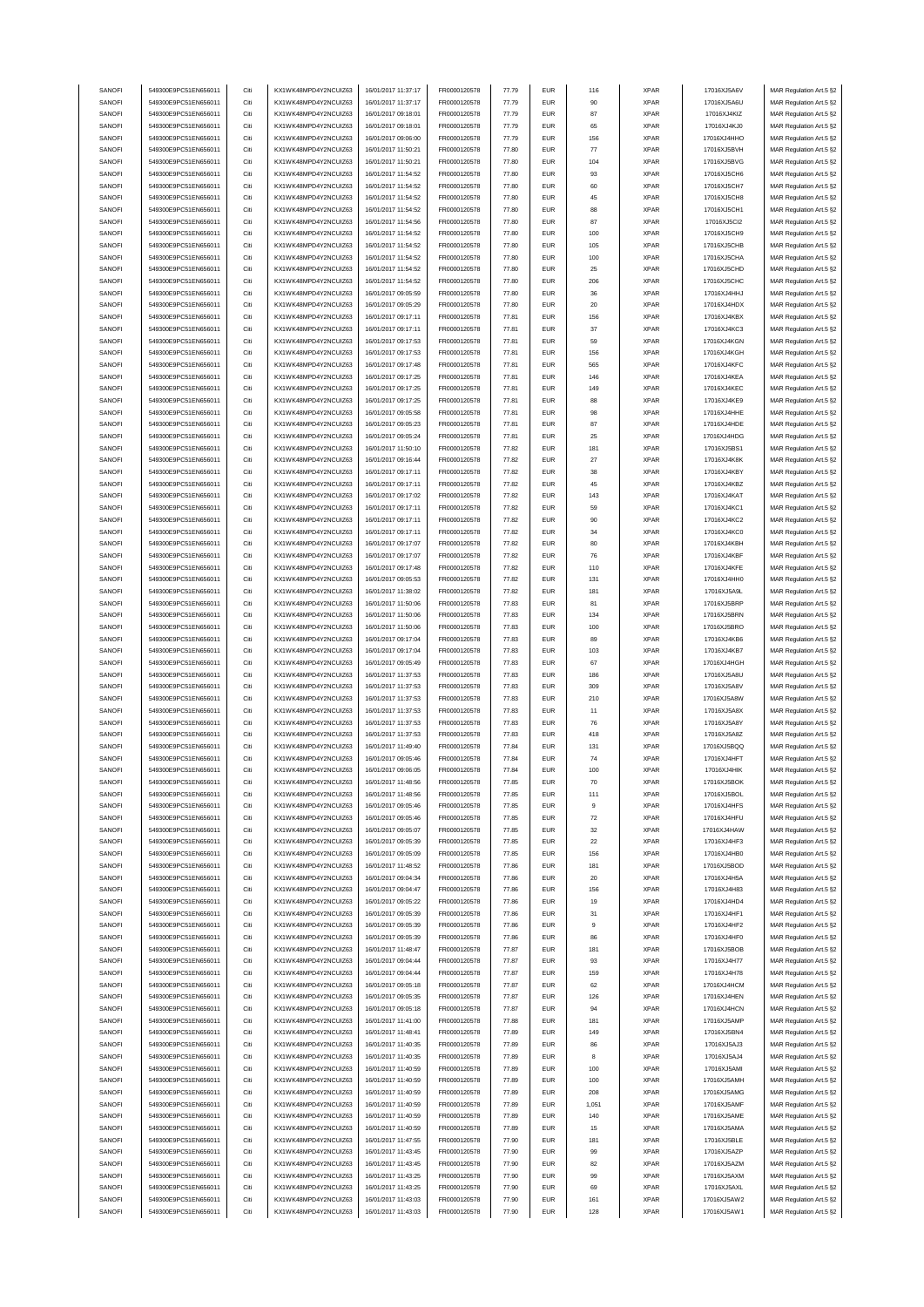| SANOFI<br>549300E9PC51EN656011<br>Citi<br>KX1WK48MPD4Y2NCUIZ63<br>16/01/2017 11:43:03<br>FR0000120578<br>77.90<br><b>EUR</b><br>65<br><b>XPAR</b><br>SANOFI<br>549300E9PC51EN656011<br>Citi<br>KX1WK48MPD4Y2NCUIZ63<br>16/01/2017 11:43:03<br>77.90<br><b>EUR</b><br>71<br><b>XPAR</b><br>FR0000120578<br>SANOFI<br>549300E9PC51EN656011<br>Citi<br>KX1WK48MPD4Y2NCUIZ63<br>16/01/2017 11:43:03<br>FR0000120578<br>77.90<br><b>EUR</b><br>149<br><b>XPAR</b><br><b>EUR</b><br><b>XPAR</b><br>SANOFI<br>549300E9PC51EN656011<br>Citi<br>KX1WK48MPD4Y2NCUIZ63<br>16/01/2017 11:43:03<br>FR0000120578<br>77.90<br>151<br>Citi<br>77.90<br><b>EUR</b><br><b>XPAR</b><br>SANOFI<br>549300E9PC51EN656011<br>KX1WK48MPD4Y2NCLIIZ63<br>16/01/2017 11:42:11<br>FR0000120578<br>181<br>SANOFI<br>549300E9PC51EN656011<br>Citi<br>KX1WK48MPD4Y2NCUIZ63<br>16/01/2017 11:42:10<br>FR0000120578<br>77.91<br><b>EUR</b><br>181<br><b>XPAR</b><br>SANOFI<br>549300E9PC51EN656011<br>Citi<br>KX1WK48MPD4Y2NCUIZ63<br>16/01/2017 11:47:34<br>FR0000120578<br>77.92<br><b>EUR</b><br>24<br><b>XPAR</b><br>SANOFI<br>549300E9PC51EN656011<br>Citi<br>16/01/2017 11:47:34<br>FR0000120578<br><b>EUR</b><br>$30\,$<br>XPAR<br>KX1WK48MPD4Y2NCUIZ63<br>77.92<br>SANOFI<br>549300E9PC51EN656011<br>Citi<br>KX1WK48MPD4Y2NCUIZ63<br>16/01/2017 11:41:56<br>FR0000120578<br><b>EUR</b><br>181<br><b>XPAR</b><br>77.92<br>SANOFI<br>549300E9PC51EN656011<br>Citi<br>KX1WK48MPD4Y2NCUIZ63<br>16/01/2017 11:41:34<br>FR0000120578<br>77.92<br><b>EUR</b><br>133<br><b>XPAR</b><br>SANOFI<br>549300E9PC51EN656011<br>Citi<br>KX1WK48MPD4Y2NCUIZ63<br>16/01/2017 11:47:33<br>FR0000120578<br><b>EUR</b><br>434<br><b>XPAR</b><br>77.93<br>Citi<br>77.93<br><b>EUR</b><br><b>XPAR</b><br>SANOFI<br>549300E9PC51EN656011<br>KX1WK48MPD4Y2NCUIZ63<br>16/01/2017 11:41:50<br>FR0000120578<br>73<br>SANOFI<br><b>EUR</b><br>549300E9PC51EN656011<br>Citi<br>KX1WK48MPD4Y2NCUIZ63<br>16/01/2017 11:41:34<br>FR0000120578<br>77.93<br>61<br><b>XPAR</b><br>SANOFI<br>549300E9PC51EN656011<br>Citi<br>KX1WK48MPD4Y2NCUIZ63<br>16/01/2017 11:41:33<br>FR0000120578<br>77.93<br><b>EUR</b><br>11<br><b>XPAR</b><br><b>EUR</b><br>SANOFI<br>549300E9PC51EN656011<br>Citi<br>KX1WK48MPD4Y2NCUIZ63<br>16/01/2017 11:47:23<br>FR0000120578<br>77.94<br>176<br><b>XPAR</b><br>SANOFI<br>549300E9PC51EN656011<br>Citi<br>KX1WK48MPD4Y2NCUIZ63<br>16/01/2017 11:47:14<br>FR0000120578<br><b>EUR</b><br>5<br><b>XPAR</b><br>77.94<br>SANOFI<br>549300E9PC51EN656011<br>Citi<br>KX1WK48MPD4Y2NCUIZ63<br>FR0000120578<br>XPAR<br>16/01/2017 11:41:37<br>77.94<br><b>EUR</b><br>105<br>SANOFI<br>549300E9PC51EN656011<br>Citi<br>KX1WK48MPD4Y2NCUIZ63<br>16/01/2017 11:41:37<br><b>EUR</b><br>100<br><b>XPAR</b><br>FR0000120578<br>77.94<br>SANOFI<br>549300E9PC51EN656011<br>Citi<br>KX1WK48MPD4Y2NCUIZ63<br>16/01/2017 11:41:37<br>FR0000120578<br>77.94<br><b>EUR</b><br>174<br><b>XPAR</b><br>SANOFI<br>549300E9PC51EN656011<br>Citi<br>KX1WK48MPD4Y2NCUIZ63<br>16/01/2017 11:41:37<br>FR0000120578<br>77.94<br><b>EUR</b><br>105<br><b>XPAR</b><br>SANOFI<br><b>XPAR</b><br>549300E9PC51EN656011<br>Citi<br>KX1WK48MPD4Y2NCUIZ63<br>16/01/2017 11:41:37<br>FR0000120578<br>77.94<br><b>EUR</b><br>66<br>SANOFI<br>549300E9PC51EN656011<br>Citi<br>KX1WK48MPD4Y2NCUIZ63<br>16/01/2017 11:41:37<br>FR0000120578<br>77.94<br><b>EUR</b><br>37<br><b>XPAR</b><br>SANOFI<br>549300E9PC51EN656011<br>Citi<br>KX1WK48MPD4Y2NCUIZ63<br>16/01/2017 11:41:37<br>FR0000120578<br>77.94<br><b>EUR</b><br>200<br><b>XPAR</b><br>SANOFI<br>549300E9PC51EN656011<br>FR0000120578<br>XPAR<br>Citi<br>KX1WK48MPD4Y2NCUIZ63<br>16/01/2017 11:41:37<br>77.94<br><b>EUR</b><br>208<br>SANOFI<br>549300E9PC51EN656011<br>Citi<br>KX1WK48MPD4Y2NCUIZ63<br>FR0000120578<br><b>EUR</b><br><b>XPAR</b><br>16/01/2017 11:44:47<br>77.94<br>62<br>SANOFI<br>549300E9PC51EN656011<br>Citi<br>KX1WK48MPD4Y2NCUIZ63<br>16/01/2017 11:47:05<br>FR0000120578<br>77.95<br><b>EUR</b><br>86<br><b>XPAR</b><br>SANOFI<br>549300E9PC51EN656011<br>Citi<br>KX1WK48MPD4Y2NCUIZ63<br>16/01/2017 11:44:54<br><b>EUR</b><br>92<br><b>XPAR</b><br>FR0000120578<br>77.95<br>SANOFI<br>XPAR<br>549300E9PC51EN656011<br>Citi<br>KX1WK48MPD4Y2NCUIZ63<br>16/01/2017 11:44:54<br>FR0000120578<br>77.95<br><b>EUR</b><br>86<br><b>EUR</b><br>SANOFI<br>549300E9PC51EN656011<br>Citi<br>KX1WK48MPD4Y2NCUIZ63<br>16/01/2017 11:44:54<br>FR0000120578<br>77.95<br>$70\,$<br><b>XPAR</b><br>Citi<br>SANOFI<br>549300E9PC51EN656011<br>KX1WK48MPD4Y2NCUIZ63<br>16/01/2017 11:44:54<br>FR0000120578<br>77.95<br><b>EUR</b><br>204<br><b>XPAR</b><br>SANOFI<br>549300E9PC51EN656011<br>Citi<br>KX1WK48MPD4Y2NCUIZ63<br>16/01/2017 11:47:05<br>FR0000120578<br>77.96<br><b>EUR</b><br>181<br><b>XPAR</b><br>SANOFI<br>549300E9PC51EN656011<br>Citi<br>KX1WK48MPD4Y2NCUIZ63<br>FR0000120578<br><b>EUR</b><br>92<br><b>XPAR</b><br>16/01/2017 11:46:17<br>77.96<br>SANOFI<br>Citi<br>FR0000120578<br><b>EUR</b><br>XPAR<br>549300E9PC51EN656011<br>KX1WK48MPD4Y2NCUIZ63<br>16/01/2017 09:10:47<br>77.96<br>156<br>SANOFI<br>549300E9PC51EN656011<br>Citi<br>KX1WK48MPD4Y2NCUIZ63<br>16/01/2017 09:14:44<br>FR0000120578<br>77.96<br><b>EUR</b><br>95<br><b>XPAR</b><br>SANOFI<br>549300E9PC51EN656011<br>Citi<br>KX1WK48MPD4Y2NCUIZ63<br>FR0000120578<br>77.96<br><b>EUR</b><br>198<br>XPAR<br>16/01/2017 11:45:07<br>SANOFI<br>Citi<br>KX1WK48MPD4Y2NCUIZ63<br><b>EUR</b><br>97<br><b>XPAR</b><br>549300E9PC51EN656011<br>16/01/2017 11:46:15<br>FR0000120578<br>77.97<br>Citi<br>77.97<br><b>EUR</b><br><b>XPAR</b><br>SANOFI<br>549300E9PC51EN656011<br>KX1WK48MPD4Y2NCUIZ63<br>16/01/2017 11:46:15<br>FR0000120578<br>66<br>SANOFI<br>549300E9PC51EN656011<br>Citi<br>KX1WK48MPD4Y2NCUIZ63<br>16/01/2017 11:46:15<br>FR0000120578<br>77.97<br><b>EUR</b><br>13<br><b>XPAR</b><br>SANOFI<br>549300E9PC51EN656011<br>Citi<br>KX1WK48MPD4Y2NCUIZ63<br>16/01/2017 11:46:15<br>FR0000120578<br>77.97<br><b>EUR</b><br>100<br><b>XPAR</b><br>SANOFI<br>549300E9PC51EN656011<br>Citi<br>KX1WK48MPD4Y2NCUIZ63<br>16/01/2017 11:46:15<br>FR0000120578<br>77.97<br><b>EUR</b><br>100<br><b>XPAR</b><br>SANOFI<br>549300E9PC51EN656011<br>Citi<br>KX1WK48MPD4Y2NCUIZ63<br>16/01/2017 11:46:15<br>FR0000120578<br><b>EUR</b><br>181<br><b>XPAR</b><br>77.97<br>SANOFI<br>549300E9PC51EN656011<br>FR0000120578<br>XPAR<br>Citi<br>KX1WK48MPD4Y2NCUIZ63<br>16/01/2017 11:46:15<br>77.97<br><b>EUR</b><br>400<br>SANOFI<br>549300E9PC51EN656011<br>Citi<br>KX1WK48MPD4Y2NCUIZ63<br>16/01/2017 09:08:46<br>FR0000120578<br><b>EUR</b><br>56<br><b>XPAR</b><br>77.97<br>SANOFI<br>549300E9PC51EN656011<br>Citi<br>KX1WK48MPD4Y2NCUIZ63<br>16/01/2017 09:08:45<br>FR0000120578<br>77.97<br><b>EUR</b><br>100<br>XPAR<br>EUR<br>SANOFI<br>549300E9PC51EN656011<br>Citi<br>KX1WK48MPD4Y2NCUIZ63<br>16/01/2017 11:45:27<br>FR0000120578<br>77.97<br>26<br><b>XPAR</b><br>SANOFI<br><b>XPAR</b><br>549300E9PC51EN656011<br>Citi<br>KX1WK48MPD4Y2NCUIZ63<br>16/01/2017 11:45:27<br>FR0000120578<br>77.97<br><b>EUR</b><br>128<br>SANOFI<br>549300E9PC51EN656011<br>Citi<br>KX1WK48MPD4Y2NCUIZ63<br>16/01/2017 11:45:35<br>FR0000120578<br>77.97<br><b>EUR</b><br>150<br><b>XPAR</b><br>EUR<br>SANOFI<br>549300E9PC51EN656011<br>Citi<br>KX1WK48MPD4Y2NCUIZ63<br>16/01/2017 11:46:10<br>FR0000120578<br>77.98<br>200<br><b>XPAR</b><br>SANOFI<br>549300E9PC51EN656011<br>KX1WK48MPD4Y2NCUIZ63<br>16/01/2017 11:46:10<br>FR0000120578<br>XPAR<br>Citi<br>77.98<br><b>EUR</b><br>13<br>SANOFI<br>Citi<br>FR0000120578<br><b>EUR</b><br>87<br><b>XPAR</b><br>549300E9PC51EN656011<br>KX1WK48MPD4Y2NCUIZ63<br>16/01/2017 11:46:07<br>77.98<br>SANOFI<br>549300E9PC51EN656011<br>Citi<br>KX1WK48MPD4Y2NCUIZ63<br>16/01/2017 11:46:06<br>FR0000120578<br>77.98<br><b>EUR</b><br>79<br>XPAR<br>SANOFI<br>549300E9PC51EN656011<br>Citi<br>KX1WK48MPD4Y2NCUIZ63<br>16/01/2017 11:46:06<br>FR0000120578<br>77.98<br><b>EUR</b><br>21<br><b>XPAR</b><br>XPAR<br>SANOFI<br>549300E9PC51EN656011<br>Citi<br>KX1WK48MPD4Y2NCUIZ63<br>16/01/2017 09:11:54<br>FR0000120578<br>77.98<br><b>EUR</b><br>145<br><b>EUR</b><br>SANOFI<br>549300E9PC51EN656011<br>Citi<br>KX1WK48MPD4Y2NCUIZ63<br>16/01/2017 09:10:47<br>FR0000120578<br>77.98<br>156<br><b>XPAR</b><br>SANOFI<br>549300E9PC51EN656011<br>Citi<br>KX1WK48MPD4Y2NCUIZ63<br>16/01/2017 09:11:55<br>FR0000120578<br>77.98<br><b>EUR</b><br>100<br><b>XPAR</b><br>SANOFI<br>549300E9PC51EN656011<br>Citi<br>KX1WK48MPD4Y2NCUIZ63<br>16/01/2017 09:11:54<br>FR0000120578<br>77.99<br><b>EUR</b><br>220<br><b>XPAR</b><br>SANOFI<br>549300E9PC51EN656011<br>KX1WK48MPD4Y2NCUIZ63<br>FR0000120578<br><b>EUR</b><br>107<br><b>XPAR</b><br>Citi<br>16/01/2017 09:14:40<br>77.99<br>SANOFI<br>FR0000120578<br>77.99<br><b>EUR</b><br>XPAR<br>549300E9PC51EN656011<br>Citi<br>KX1WK48MPD4Y2NCUIZ63<br>16/01/2017 09:14:40<br>156<br>SANOFI<br>549300E9PC51EN656011<br>KX1WK48MPD4Y2NCLIIZ63<br>16/01/2017 09:08:45<br>FR0000120578<br>77.99<br>FUR<br><b>XPAR</b><br>156<br>SANOFI<br>549300E9PC51EN656011<br>KX1WK48MPD4Y2NCUIZ63<br>Citi<br>16/01/2017 09:07:14<br>FR0000120578<br>78.00<br><b>EUR</b><br>156<br><b>XPAR</b><br>SANOFI<br>549300E9PC51EN656011<br>Citi<br>KX1WK48MPD4Y2NCUIZ63<br>16/01/2017 09:10:44<br>FR0000120578<br><b>EUR</b><br><b>XPAR</b><br>78.01<br>369<br>SANOFI<br>549300E9PC51EN656011<br>Citi<br>KX1WK48MPD4Y2NCUIZ63<br>16/01/2017 09:08:42<br>FR0000120578<br><b>EUR</b><br><b>XPAR</b><br>78.01<br>8<br>SANOFI<br>549300E9PC51EN656011<br>Citi<br>KX1WK48MPD4Y2NCUIZ63<br>16/01/2017 09:08:39<br>FR0000120578<br>78.01<br><b>EUR</b><br>11<br><b>XPAR</b><br>SANOFI<br>549300E9PC51EN656011<br>Citi<br>KX1WK48MPD4Y2NCUIZ63<br>16/01/2017 09:08:39<br>FR0000120578<br>78.01<br><b>EUR</b><br>41<br><b>XPAR</b> |
|--------------------------------------------------------------------------------------------------------------------------------------------------------------------------------------------------------------------------------------------------------------------------------------------------------------------------------------------------------------------------------------------------------------------------------------------------------------------------------------------------------------------------------------------------------------------------------------------------------------------------------------------------------------------------------------------------------------------------------------------------------------------------------------------------------------------------------------------------------------------------------------------------------------------------------------------------------------------------------------------------------------------------------------------------------------------------------------------------------------------------------------------------------------------------------------------------------------------------------------------------------------------------------------------------------------------------------------------------------------------------------------------------------------------------------------------------------------------------------------------------------------------------------------------------------------------------------------------------------------------------------------------------------------------------------------------------------------------------------------------------------------------------------------------------------------------------------------------------------------------------------------------------------------------------------------------------------------------------------------------------------------------------------------------------------------------------------------------------------------------------------------------------------------------------------------------------------------------------------------------------------------------------------------------------------------------------------------------------------------------------------------------------------------------------------------------------------------------------------------------------------------------------------------------------------------------------------------------------------------------------------------------------------------------------------------------------------------------------------------------------------------------------------------------------------------------------------------------------------------------------------------------------------------------------------------------------------------------------------------------------------------------------------------------------------------------------------------------------------------------------------------------------------------------------------------------------------------------------------------------------------------------------------------------------------------------------------------------------------------------------------------------------------------------------------------------------------------------------------------------------------------------------------------------------------------------------------------------------------------------------------------------------------------------------------------------------------------------------------------------------------------------------------------------------------------------------------------------------------------------------------------------------------------------------------------------------------------------------------------------------------------------------------------------------------------------------------------------------------------------------------------------------------------------------------------------------------------------------------------------------------------------------------------------------------------------------------------------------------------------------------------------------------------------------------------------------------------------------------------------------------------------------------------------------------------------------------------------------------------------------------------------------------------------------------------------------------------------------------------------------------------------------------------------------------------------------------------------------------------------------------------------------------------------------------------------------------------------------------------------------------------------------------------------------------------------------------------------------------------------------------------------------------------------------------------------------------------------------------------------------------------------------------------------------------------------------------------------------------------------------------------------------------------------------------------------------------------------------------------------------------------------------------------------------------------------------------------------------------------------------------------------------------------------------------------------------------------------------------------------------------------------------------------------------------------------------------------------------------------------------------------------------------------------------------------------------------------------------------------------------------------------------------------------------------------------------------------------------------------------------------------------------------------------------------------------------------------------------------------------------------------------------------------------------------------------------------------------------------------------------------------------------------------------------------------------------------------------------------------------------------------------------------------------------------------------------------------------------------------------------------------------------------------------------------------------------------------------------------------------------------------------------------------------------------------------------------------------------------------------------------------------------------------------------------------------------------------------------------------------------------------------------------------------------------------------------------------------------------------------------------------------------------------------------------------------------------------------------------------------------------------------------------------------------------------------------------------------------------------------------------------------------------------------------------------------------------------------------------------------------------------------------------------------------------------------------------------------------------------------------------------------------------------------------------------------------------------------------------------------------------------------------------------------------------------------------------------------------------------------------------------------------------------------------------------------------------------------------------------------------------------------------------------------------------------------------------------------------------------------------------------------------------------------------------------------------------------------------------------------------------------------------------------------------------------------------------------------------------------------------------------------------------------------------------------------------------------------------------------------------------------------------------------------------------------------------------------------------------------------------------------------------------------------------------------------------------------------------------------------------------------------------------------------------------------------------------------------------------------------------------------------------------------------------------------------------------------------------------------------------------------------------------------------------------------------------------------------------------------------------------------------------------------------------------------------------------------------------------------------------------------------------------------------------------------------------------------------------------------------------------------------------------------------------------------------------------------------------------------------------------------------------------------------------------------------------------------------------------------------------------------------------------------------------------------------------------------------------------------------------------------------------------------------------------------------------------------------------------|
|                                                                                                                                                                                                                                                                                                                                                                                                                                                                                                                                                                                                                                                                                                                                                                                                                                                                                                                                                                                                                                                                                                                                                                                                                                                                                                                                                                                                                                                                                                                                                                                                                                                                                                                                                                                                                                                                                                                                                                                                                                                                                                                                                                                                                                                                                                                                                                                                                                                                                                                                                                                                                                                                                                                                                                                                                                                                                                                                                                                                                                                                                                                                                                                                                                                                                                                                                                                                                                                                                                                                                                                                                                                                                                                                                                                                                                                                                                                                                                                                                                                                                                                                                                                                                                                                                                                                                                                                                                                                                                                                                                                                                                                                                                                                                                                                                                                                                                                                                                                                                                                                                                                                                                                                                                                                                                                                                                                                                                                                                                                                                                                                                                                                                                                                                                                                                                                                                                                                                                                                                                                                                                                                                                                                                                                                                                                                                                                                                                                                                                                                                                                                                                                                                                                                                                                                                                                                                                                                                                                                                                                                                                                                                                                                                                                                                                                                                                                                                                                                                                                                                                                                                                                                                                                                                                                                                                                                                                                                                                                                                                                                                                                                                                                                                                                                                                                                                                                                                                                                                                                                                                                                                                                                                                                                                                                                                                                                                                                                                                                                                                                                                                                                                                                                                                                                                                                                                                                                                                                                                                                                                                                                                                                                                                                                                                                                                                                        |
|                                                                                                                                                                                                                                                                                                                                                                                                                                                                                                                                                                                                                                                                                                                                                                                                                                                                                                                                                                                                                                                                                                                                                                                                                                                                                                                                                                                                                                                                                                                                                                                                                                                                                                                                                                                                                                                                                                                                                                                                                                                                                                                                                                                                                                                                                                                                                                                                                                                                                                                                                                                                                                                                                                                                                                                                                                                                                                                                                                                                                                                                                                                                                                                                                                                                                                                                                                                                                                                                                                                                                                                                                                                                                                                                                                                                                                                                                                                                                                                                                                                                                                                                                                                                                                                                                                                                                                                                                                                                                                                                                                                                                                                                                                                                                                                                                                                                                                                                                                                                                                                                                                                                                                                                                                                                                                                                                                                                                                                                                                                                                                                                                                                                                                                                                                                                                                                                                                                                                                                                                                                                                                                                                                                                                                                                                                                                                                                                                                                                                                                                                                                                                                                                                                                                                                                                                                                                                                                                                                                                                                                                                                                                                                                                                                                                                                                                                                                                                                                                                                                                                                                                                                                                                                                                                                                                                                                                                                                                                                                                                                                                                                                                                                                                                                                                                                                                                                                                                                                                                                                                                                                                                                                                                                                                                                                                                                                                                                                                                                                                                                                                                                                                                                                                                                                                                                                                                                                                                                                                                                                                                                                                                                                                                                                                                                                                                                                        |
|                                                                                                                                                                                                                                                                                                                                                                                                                                                                                                                                                                                                                                                                                                                                                                                                                                                                                                                                                                                                                                                                                                                                                                                                                                                                                                                                                                                                                                                                                                                                                                                                                                                                                                                                                                                                                                                                                                                                                                                                                                                                                                                                                                                                                                                                                                                                                                                                                                                                                                                                                                                                                                                                                                                                                                                                                                                                                                                                                                                                                                                                                                                                                                                                                                                                                                                                                                                                                                                                                                                                                                                                                                                                                                                                                                                                                                                                                                                                                                                                                                                                                                                                                                                                                                                                                                                                                                                                                                                                                                                                                                                                                                                                                                                                                                                                                                                                                                                                                                                                                                                                                                                                                                                                                                                                                                                                                                                                                                                                                                                                                                                                                                                                                                                                                                                                                                                                                                                                                                                                                                                                                                                                                                                                                                                                                                                                                                                                                                                                                                                                                                                                                                                                                                                                                                                                                                                                                                                                                                                                                                                                                                                                                                                                                                                                                                                                                                                                                                                                                                                                                                                                                                                                                                                                                                                                                                                                                                                                                                                                                                                                                                                                                                                                                                                                                                                                                                                                                                                                                                                                                                                                                                                                                                                                                                                                                                                                                                                                                                                                                                                                                                                                                                                                                                                                                                                                                                                                                                                                                                                                                                                                                                                                                                                                                                                                                                                        |
|                                                                                                                                                                                                                                                                                                                                                                                                                                                                                                                                                                                                                                                                                                                                                                                                                                                                                                                                                                                                                                                                                                                                                                                                                                                                                                                                                                                                                                                                                                                                                                                                                                                                                                                                                                                                                                                                                                                                                                                                                                                                                                                                                                                                                                                                                                                                                                                                                                                                                                                                                                                                                                                                                                                                                                                                                                                                                                                                                                                                                                                                                                                                                                                                                                                                                                                                                                                                                                                                                                                                                                                                                                                                                                                                                                                                                                                                                                                                                                                                                                                                                                                                                                                                                                                                                                                                                                                                                                                                                                                                                                                                                                                                                                                                                                                                                                                                                                                                                                                                                                                                                                                                                                                                                                                                                                                                                                                                                                                                                                                                                                                                                                                                                                                                                                                                                                                                                                                                                                                                                                                                                                                                                                                                                                                                                                                                                                                                                                                                                                                                                                                                                                                                                                                                                                                                                                                                                                                                                                                                                                                                                                                                                                                                                                                                                                                                                                                                                                                                                                                                                                                                                                                                                                                                                                                                                                                                                                                                                                                                                                                                                                                                                                                                                                                                                                                                                                                                                                                                                                                                                                                                                                                                                                                                                                                                                                                                                                                                                                                                                                                                                                                                                                                                                                                                                                                                                                                                                                                                                                                                                                                                                                                                                                                                                                                                                                                        |
|                                                                                                                                                                                                                                                                                                                                                                                                                                                                                                                                                                                                                                                                                                                                                                                                                                                                                                                                                                                                                                                                                                                                                                                                                                                                                                                                                                                                                                                                                                                                                                                                                                                                                                                                                                                                                                                                                                                                                                                                                                                                                                                                                                                                                                                                                                                                                                                                                                                                                                                                                                                                                                                                                                                                                                                                                                                                                                                                                                                                                                                                                                                                                                                                                                                                                                                                                                                                                                                                                                                                                                                                                                                                                                                                                                                                                                                                                                                                                                                                                                                                                                                                                                                                                                                                                                                                                                                                                                                                                                                                                                                                                                                                                                                                                                                                                                                                                                                                                                                                                                                                                                                                                                                                                                                                                                                                                                                                                                                                                                                                                                                                                                                                                                                                                                                                                                                                                                                                                                                                                                                                                                                                                                                                                                                                                                                                                                                                                                                                                                                                                                                                                                                                                                                                                                                                                                                                                                                                                                                                                                                                                                                                                                                                                                                                                                                                                                                                                                                                                                                                                                                                                                                                                                                                                                                                                                                                                                                                                                                                                                                                                                                                                                                                                                                                                                                                                                                                                                                                                                                                                                                                                                                                                                                                                                                                                                                                                                                                                                                                                                                                                                                                                                                                                                                                                                                                                                                                                                                                                                                                                                                                                                                                                                                                                                                                                                                        |
|                                                                                                                                                                                                                                                                                                                                                                                                                                                                                                                                                                                                                                                                                                                                                                                                                                                                                                                                                                                                                                                                                                                                                                                                                                                                                                                                                                                                                                                                                                                                                                                                                                                                                                                                                                                                                                                                                                                                                                                                                                                                                                                                                                                                                                                                                                                                                                                                                                                                                                                                                                                                                                                                                                                                                                                                                                                                                                                                                                                                                                                                                                                                                                                                                                                                                                                                                                                                                                                                                                                                                                                                                                                                                                                                                                                                                                                                                                                                                                                                                                                                                                                                                                                                                                                                                                                                                                                                                                                                                                                                                                                                                                                                                                                                                                                                                                                                                                                                                                                                                                                                                                                                                                                                                                                                                                                                                                                                                                                                                                                                                                                                                                                                                                                                                                                                                                                                                                                                                                                                                                                                                                                                                                                                                                                                                                                                                                                                                                                                                                                                                                                                                                                                                                                                                                                                                                                                                                                                                                                                                                                                                                                                                                                                                                                                                                                                                                                                                                                                                                                                                                                                                                                                                                                                                                                                                                                                                                                                                                                                                                                                                                                                                                                                                                                                                                                                                                                                                                                                                                                                                                                                                                                                                                                                                                                                                                                                                                                                                                                                                                                                                                                                                                                                                                                                                                                                                                                                                                                                                                                                                                                                                                                                                                                                                                                                                                                        |
|                                                                                                                                                                                                                                                                                                                                                                                                                                                                                                                                                                                                                                                                                                                                                                                                                                                                                                                                                                                                                                                                                                                                                                                                                                                                                                                                                                                                                                                                                                                                                                                                                                                                                                                                                                                                                                                                                                                                                                                                                                                                                                                                                                                                                                                                                                                                                                                                                                                                                                                                                                                                                                                                                                                                                                                                                                                                                                                                                                                                                                                                                                                                                                                                                                                                                                                                                                                                                                                                                                                                                                                                                                                                                                                                                                                                                                                                                                                                                                                                                                                                                                                                                                                                                                                                                                                                                                                                                                                                                                                                                                                                                                                                                                                                                                                                                                                                                                                                                                                                                                                                                                                                                                                                                                                                                                                                                                                                                                                                                                                                                                                                                                                                                                                                                                                                                                                                                                                                                                                                                                                                                                                                                                                                                                                                                                                                                                                                                                                                                                                                                                                                                                                                                                                                                                                                                                                                                                                                                                                                                                                                                                                                                                                                                                                                                                                                                                                                                                                                                                                                                                                                                                                                                                                                                                                                                                                                                                                                                                                                                                                                                                                                                                                                                                                                                                                                                                                                                                                                                                                                                                                                                                                                                                                                                                                                                                                                                                                                                                                                                                                                                                                                                                                                                                                                                                                                                                                                                                                                                                                                                                                                                                                                                                                                                                                                                                                        |
|                                                                                                                                                                                                                                                                                                                                                                                                                                                                                                                                                                                                                                                                                                                                                                                                                                                                                                                                                                                                                                                                                                                                                                                                                                                                                                                                                                                                                                                                                                                                                                                                                                                                                                                                                                                                                                                                                                                                                                                                                                                                                                                                                                                                                                                                                                                                                                                                                                                                                                                                                                                                                                                                                                                                                                                                                                                                                                                                                                                                                                                                                                                                                                                                                                                                                                                                                                                                                                                                                                                                                                                                                                                                                                                                                                                                                                                                                                                                                                                                                                                                                                                                                                                                                                                                                                                                                                                                                                                                                                                                                                                                                                                                                                                                                                                                                                                                                                                                                                                                                                                                                                                                                                                                                                                                                                                                                                                                                                                                                                                                                                                                                                                                                                                                                                                                                                                                                                                                                                                                                                                                                                                                                                                                                                                                                                                                                                                                                                                                                                                                                                                                                                                                                                                                                                                                                                                                                                                                                                                                                                                                                                                                                                                                                                                                                                                                                                                                                                                                                                                                                                                                                                                                                                                                                                                                                                                                                                                                                                                                                                                                                                                                                                                                                                                                                                                                                                                                                                                                                                                                                                                                                                                                                                                                                                                                                                                                                                                                                                                                                                                                                                                                                                                                                                                                                                                                                                                                                                                                                                                                                                                                                                                                                                                                                                                                                                                        |
|                                                                                                                                                                                                                                                                                                                                                                                                                                                                                                                                                                                                                                                                                                                                                                                                                                                                                                                                                                                                                                                                                                                                                                                                                                                                                                                                                                                                                                                                                                                                                                                                                                                                                                                                                                                                                                                                                                                                                                                                                                                                                                                                                                                                                                                                                                                                                                                                                                                                                                                                                                                                                                                                                                                                                                                                                                                                                                                                                                                                                                                                                                                                                                                                                                                                                                                                                                                                                                                                                                                                                                                                                                                                                                                                                                                                                                                                                                                                                                                                                                                                                                                                                                                                                                                                                                                                                                                                                                                                                                                                                                                                                                                                                                                                                                                                                                                                                                                                                                                                                                                                                                                                                                                                                                                                                                                                                                                                                                                                                                                                                                                                                                                                                                                                                                                                                                                                                                                                                                                                                                                                                                                                                                                                                                                                                                                                                                                                                                                                                                                                                                                                                                                                                                                                                                                                                                                                                                                                                                                                                                                                                                                                                                                                                                                                                                                                                                                                                                                                                                                                                                                                                                                                                                                                                                                                                                                                                                                                                                                                                                                                                                                                                                                                                                                                                                                                                                                                                                                                                                                                                                                                                                                                                                                                                                                                                                                                                                                                                                                                                                                                                                                                                                                                                                                                                                                                                                                                                                                                                                                                                                                                                                                                                                                                                                                                                                                        |
|                                                                                                                                                                                                                                                                                                                                                                                                                                                                                                                                                                                                                                                                                                                                                                                                                                                                                                                                                                                                                                                                                                                                                                                                                                                                                                                                                                                                                                                                                                                                                                                                                                                                                                                                                                                                                                                                                                                                                                                                                                                                                                                                                                                                                                                                                                                                                                                                                                                                                                                                                                                                                                                                                                                                                                                                                                                                                                                                                                                                                                                                                                                                                                                                                                                                                                                                                                                                                                                                                                                                                                                                                                                                                                                                                                                                                                                                                                                                                                                                                                                                                                                                                                                                                                                                                                                                                                                                                                                                                                                                                                                                                                                                                                                                                                                                                                                                                                                                                                                                                                                                                                                                                                                                                                                                                                                                                                                                                                                                                                                                                                                                                                                                                                                                                                                                                                                                                                                                                                                                                                                                                                                                                                                                                                                                                                                                                                                                                                                                                                                                                                                                                                                                                                                                                                                                                                                                                                                                                                                                                                                                                                                                                                                                                                                                                                                                                                                                                                                                                                                                                                                                                                                                                                                                                                                                                                                                                                                                                                                                                                                                                                                                                                                                                                                                                                                                                                                                                                                                                                                                                                                                                                                                                                                                                                                                                                                                                                                                                                                                                                                                                                                                                                                                                                                                                                                                                                                                                                                                                                                                                                                                                                                                                                                                                                                                                                                        |
|                                                                                                                                                                                                                                                                                                                                                                                                                                                                                                                                                                                                                                                                                                                                                                                                                                                                                                                                                                                                                                                                                                                                                                                                                                                                                                                                                                                                                                                                                                                                                                                                                                                                                                                                                                                                                                                                                                                                                                                                                                                                                                                                                                                                                                                                                                                                                                                                                                                                                                                                                                                                                                                                                                                                                                                                                                                                                                                                                                                                                                                                                                                                                                                                                                                                                                                                                                                                                                                                                                                                                                                                                                                                                                                                                                                                                                                                                                                                                                                                                                                                                                                                                                                                                                                                                                                                                                                                                                                                                                                                                                                                                                                                                                                                                                                                                                                                                                                                                                                                                                                                                                                                                                                                                                                                                                                                                                                                                                                                                                                                                                                                                                                                                                                                                                                                                                                                                                                                                                                                                                                                                                                                                                                                                                                                                                                                                                                                                                                                                                                                                                                                                                                                                                                                                                                                                                                                                                                                                                                                                                                                                                                                                                                                                                                                                                                                                                                                                                                                                                                                                                                                                                                                                                                                                                                                                                                                                                                                                                                                                                                                                                                                                                                                                                                                                                                                                                                                                                                                                                                                                                                                                                                                                                                                                                                                                                                                                                                                                                                                                                                                                                                                                                                                                                                                                                                                                                                                                                                                                                                                                                                                                                                                                                                                                                                                                                                        |
|                                                                                                                                                                                                                                                                                                                                                                                                                                                                                                                                                                                                                                                                                                                                                                                                                                                                                                                                                                                                                                                                                                                                                                                                                                                                                                                                                                                                                                                                                                                                                                                                                                                                                                                                                                                                                                                                                                                                                                                                                                                                                                                                                                                                                                                                                                                                                                                                                                                                                                                                                                                                                                                                                                                                                                                                                                                                                                                                                                                                                                                                                                                                                                                                                                                                                                                                                                                                                                                                                                                                                                                                                                                                                                                                                                                                                                                                                                                                                                                                                                                                                                                                                                                                                                                                                                                                                                                                                                                                                                                                                                                                                                                                                                                                                                                                                                                                                                                                                                                                                                                                                                                                                                                                                                                                                                                                                                                                                                                                                                                                                                                                                                                                                                                                                                                                                                                                                                                                                                                                                                                                                                                                                                                                                                                                                                                                                                                                                                                                                                                                                                                                                                                                                                                                                                                                                                                                                                                                                                                                                                                                                                                                                                                                                                                                                                                                                                                                                                                                                                                                                                                                                                                                                                                                                                                                                                                                                                                                                                                                                                                                                                                                                                                                                                                                                                                                                                                                                                                                                                                                                                                                                                                                                                                                                                                                                                                                                                                                                                                                                                                                                                                                                                                                                                                                                                                                                                                                                                                                                                                                                                                                                                                                                                                                                                                                                                                        |
|                                                                                                                                                                                                                                                                                                                                                                                                                                                                                                                                                                                                                                                                                                                                                                                                                                                                                                                                                                                                                                                                                                                                                                                                                                                                                                                                                                                                                                                                                                                                                                                                                                                                                                                                                                                                                                                                                                                                                                                                                                                                                                                                                                                                                                                                                                                                                                                                                                                                                                                                                                                                                                                                                                                                                                                                                                                                                                                                                                                                                                                                                                                                                                                                                                                                                                                                                                                                                                                                                                                                                                                                                                                                                                                                                                                                                                                                                                                                                                                                                                                                                                                                                                                                                                                                                                                                                                                                                                                                                                                                                                                                                                                                                                                                                                                                                                                                                                                                                                                                                                                                                                                                                                                                                                                                                                                                                                                                                                                                                                                                                                                                                                                                                                                                                                                                                                                                                                                                                                                                                                                                                                                                                                                                                                                                                                                                                                                                                                                                                                                                                                                                                                                                                                                                                                                                                                                                                                                                                                                                                                                                                                                                                                                                                                                                                                                                                                                                                                                                                                                                                                                                                                                                                                                                                                                                                                                                                                                                                                                                                                                                                                                                                                                                                                                                                                                                                                                                                                                                                                                                                                                                                                                                                                                                                                                                                                                                                                                                                                                                                                                                                                                                                                                                                                                                                                                                                                                                                                                                                                                                                                                                                                                                                                                                                                                                                                                        |
|                                                                                                                                                                                                                                                                                                                                                                                                                                                                                                                                                                                                                                                                                                                                                                                                                                                                                                                                                                                                                                                                                                                                                                                                                                                                                                                                                                                                                                                                                                                                                                                                                                                                                                                                                                                                                                                                                                                                                                                                                                                                                                                                                                                                                                                                                                                                                                                                                                                                                                                                                                                                                                                                                                                                                                                                                                                                                                                                                                                                                                                                                                                                                                                                                                                                                                                                                                                                                                                                                                                                                                                                                                                                                                                                                                                                                                                                                                                                                                                                                                                                                                                                                                                                                                                                                                                                                                                                                                                                                                                                                                                                                                                                                                                                                                                                                                                                                                                                                                                                                                                                                                                                                                                                                                                                                                                                                                                                                                                                                                                                                                                                                                                                                                                                                                                                                                                                                                                                                                                                                                                                                                                                                                                                                                                                                                                                                                                                                                                                                                                                                                                                                                                                                                                                                                                                                                                                                                                                                                                                                                                                                                                                                                                                                                                                                                                                                                                                                                                                                                                                                                                                                                                                                                                                                                                                                                                                                                                                                                                                                                                                                                                                                                                                                                                                                                                                                                                                                                                                                                                                                                                                                                                                                                                                                                                                                                                                                                                                                                                                                                                                                                                                                                                                                                                                                                                                                                                                                                                                                                                                                                                                                                                                                                                                                                                                                                                        |
|                                                                                                                                                                                                                                                                                                                                                                                                                                                                                                                                                                                                                                                                                                                                                                                                                                                                                                                                                                                                                                                                                                                                                                                                                                                                                                                                                                                                                                                                                                                                                                                                                                                                                                                                                                                                                                                                                                                                                                                                                                                                                                                                                                                                                                                                                                                                                                                                                                                                                                                                                                                                                                                                                                                                                                                                                                                                                                                                                                                                                                                                                                                                                                                                                                                                                                                                                                                                                                                                                                                                                                                                                                                                                                                                                                                                                                                                                                                                                                                                                                                                                                                                                                                                                                                                                                                                                                                                                                                                                                                                                                                                                                                                                                                                                                                                                                                                                                                                                                                                                                                                                                                                                                                                                                                                                                                                                                                                                                                                                                                                                                                                                                                                                                                                                                                                                                                                                                                                                                                                                                                                                                                                                                                                                                                                                                                                                                                                                                                                                                                                                                                                                                                                                                                                                                                                                                                                                                                                                                                                                                                                                                                                                                                                                                                                                                                                                                                                                                                                                                                                                                                                                                                                                                                                                                                                                                                                                                                                                                                                                                                                                                                                                                                                                                                                                                                                                                                                                                                                                                                                                                                                                                                                                                                                                                                                                                                                                                                                                                                                                                                                                                                                                                                                                                                                                                                                                                                                                                                                                                                                                                                                                                                                                                                                                                                                                                                        |
|                                                                                                                                                                                                                                                                                                                                                                                                                                                                                                                                                                                                                                                                                                                                                                                                                                                                                                                                                                                                                                                                                                                                                                                                                                                                                                                                                                                                                                                                                                                                                                                                                                                                                                                                                                                                                                                                                                                                                                                                                                                                                                                                                                                                                                                                                                                                                                                                                                                                                                                                                                                                                                                                                                                                                                                                                                                                                                                                                                                                                                                                                                                                                                                                                                                                                                                                                                                                                                                                                                                                                                                                                                                                                                                                                                                                                                                                                                                                                                                                                                                                                                                                                                                                                                                                                                                                                                                                                                                                                                                                                                                                                                                                                                                                                                                                                                                                                                                                                                                                                                                                                                                                                                                                                                                                                                                                                                                                                                                                                                                                                                                                                                                                                                                                                                                                                                                                                                                                                                                                                                                                                                                                                                                                                                                                                                                                                                                                                                                                                                                                                                                                                                                                                                                                                                                                                                                                                                                                                                                                                                                                                                                                                                                                                                                                                                                                                                                                                                                                                                                                                                                                                                                                                                                                                                                                                                                                                                                                                                                                                                                                                                                                                                                                                                                                                                                                                                                                                                                                                                                                                                                                                                                                                                                                                                                                                                                                                                                                                                                                                                                                                                                                                                                                                                                                                                                                                                                                                                                                                                                                                                                                                                                                                                                                                                                                                                                        |
|                                                                                                                                                                                                                                                                                                                                                                                                                                                                                                                                                                                                                                                                                                                                                                                                                                                                                                                                                                                                                                                                                                                                                                                                                                                                                                                                                                                                                                                                                                                                                                                                                                                                                                                                                                                                                                                                                                                                                                                                                                                                                                                                                                                                                                                                                                                                                                                                                                                                                                                                                                                                                                                                                                                                                                                                                                                                                                                                                                                                                                                                                                                                                                                                                                                                                                                                                                                                                                                                                                                                                                                                                                                                                                                                                                                                                                                                                                                                                                                                                                                                                                                                                                                                                                                                                                                                                                                                                                                                                                                                                                                                                                                                                                                                                                                                                                                                                                                                                                                                                                                                                                                                                                                                                                                                                                                                                                                                                                                                                                                                                                                                                                                                                                                                                                                                                                                                                                                                                                                                                                                                                                                                                                                                                                                                                                                                                                                                                                                                                                                                                                                                                                                                                                                                                                                                                                                                                                                                                                                                                                                                                                                                                                                                                                                                                                                                                                                                                                                                                                                                                                                                                                                                                                                                                                                                                                                                                                                                                                                                                                                                                                                                                                                                                                                                                                                                                                                                                                                                                                                                                                                                                                                                                                                                                                                                                                                                                                                                                                                                                                                                                                                                                                                                                                                                                                                                                                                                                                                                                                                                                                                                                                                                                                                                                                                                                                                        |
|                                                                                                                                                                                                                                                                                                                                                                                                                                                                                                                                                                                                                                                                                                                                                                                                                                                                                                                                                                                                                                                                                                                                                                                                                                                                                                                                                                                                                                                                                                                                                                                                                                                                                                                                                                                                                                                                                                                                                                                                                                                                                                                                                                                                                                                                                                                                                                                                                                                                                                                                                                                                                                                                                                                                                                                                                                                                                                                                                                                                                                                                                                                                                                                                                                                                                                                                                                                                                                                                                                                                                                                                                                                                                                                                                                                                                                                                                                                                                                                                                                                                                                                                                                                                                                                                                                                                                                                                                                                                                                                                                                                                                                                                                                                                                                                                                                                                                                                                                                                                                                                                                                                                                                                                                                                                                                                                                                                                                                                                                                                                                                                                                                                                                                                                                                                                                                                                                                                                                                                                                                                                                                                                                                                                                                                                                                                                                                                                                                                                                                                                                                                                                                                                                                                                                                                                                                                                                                                                                                                                                                                                                                                                                                                                                                                                                                                                                                                                                                                                                                                                                                                                                                                                                                                                                                                                                                                                                                                                                                                                                                                                                                                                                                                                                                                                                                                                                                                                                                                                                                                                                                                                                                                                                                                                                                                                                                                                                                                                                                                                                                                                                                                                                                                                                                                                                                                                                                                                                                                                                                                                                                                                                                                                                                                                                                                                                                                        |
|                                                                                                                                                                                                                                                                                                                                                                                                                                                                                                                                                                                                                                                                                                                                                                                                                                                                                                                                                                                                                                                                                                                                                                                                                                                                                                                                                                                                                                                                                                                                                                                                                                                                                                                                                                                                                                                                                                                                                                                                                                                                                                                                                                                                                                                                                                                                                                                                                                                                                                                                                                                                                                                                                                                                                                                                                                                                                                                                                                                                                                                                                                                                                                                                                                                                                                                                                                                                                                                                                                                                                                                                                                                                                                                                                                                                                                                                                                                                                                                                                                                                                                                                                                                                                                                                                                                                                                                                                                                                                                                                                                                                                                                                                                                                                                                                                                                                                                                                                                                                                                                                                                                                                                                                                                                                                                                                                                                                                                                                                                                                                                                                                                                                                                                                                                                                                                                                                                                                                                                                                                                                                                                                                                                                                                                                                                                                                                                                                                                                                                                                                                                                                                                                                                                                                                                                                                                                                                                                                                                                                                                                                                                                                                                                                                                                                                                                                                                                                                                                                                                                                                                                                                                                                                                                                                                                                                                                                                                                                                                                                                                                                                                                                                                                                                                                                                                                                                                                                                                                                                                                                                                                                                                                                                                                                                                                                                                                                                                                                                                                                                                                                                                                                                                                                                                                                                                                                                                                                                                                                                                                                                                                                                                                                                                                                                                                                                                        |
|                                                                                                                                                                                                                                                                                                                                                                                                                                                                                                                                                                                                                                                                                                                                                                                                                                                                                                                                                                                                                                                                                                                                                                                                                                                                                                                                                                                                                                                                                                                                                                                                                                                                                                                                                                                                                                                                                                                                                                                                                                                                                                                                                                                                                                                                                                                                                                                                                                                                                                                                                                                                                                                                                                                                                                                                                                                                                                                                                                                                                                                                                                                                                                                                                                                                                                                                                                                                                                                                                                                                                                                                                                                                                                                                                                                                                                                                                                                                                                                                                                                                                                                                                                                                                                                                                                                                                                                                                                                                                                                                                                                                                                                                                                                                                                                                                                                                                                                                                                                                                                                                                                                                                                                                                                                                                                                                                                                                                                                                                                                                                                                                                                                                                                                                                                                                                                                                                                                                                                                                                                                                                                                                                                                                                                                                                                                                                                                                                                                                                                                                                                                                                                                                                                                                                                                                                                                                                                                                                                                                                                                                                                                                                                                                                                                                                                                                                                                                                                                                                                                                                                                                                                                                                                                                                                                                                                                                                                                                                                                                                                                                                                                                                                                                                                                                                                                                                                                                                                                                                                                                                                                                                                                                                                                                                                                                                                                                                                                                                                                                                                                                                                                                                                                                                                                                                                                                                                                                                                                                                                                                                                                                                                                                                                                                                                                                                                                        |
|                                                                                                                                                                                                                                                                                                                                                                                                                                                                                                                                                                                                                                                                                                                                                                                                                                                                                                                                                                                                                                                                                                                                                                                                                                                                                                                                                                                                                                                                                                                                                                                                                                                                                                                                                                                                                                                                                                                                                                                                                                                                                                                                                                                                                                                                                                                                                                                                                                                                                                                                                                                                                                                                                                                                                                                                                                                                                                                                                                                                                                                                                                                                                                                                                                                                                                                                                                                                                                                                                                                                                                                                                                                                                                                                                                                                                                                                                                                                                                                                                                                                                                                                                                                                                                                                                                                                                                                                                                                                                                                                                                                                                                                                                                                                                                                                                                                                                                                                                                                                                                                                                                                                                                                                                                                                                                                                                                                                                                                                                                                                                                                                                                                                                                                                                                                                                                                                                                                                                                                                                                                                                                                                                                                                                                                                                                                                                                                                                                                                                                                                                                                                                                                                                                                                                                                                                                                                                                                                                                                                                                                                                                                                                                                                                                                                                                                                                                                                                                                                                                                                                                                                                                                                                                                                                                                                                                                                                                                                                                                                                                                                                                                                                                                                                                                                                                                                                                                                                                                                                                                                                                                                                                                                                                                                                                                                                                                                                                                                                                                                                                                                                                                                                                                                                                                                                                                                                                                                                                                                                                                                                                                                                                                                                                                                                                                                                                                        |
|                                                                                                                                                                                                                                                                                                                                                                                                                                                                                                                                                                                                                                                                                                                                                                                                                                                                                                                                                                                                                                                                                                                                                                                                                                                                                                                                                                                                                                                                                                                                                                                                                                                                                                                                                                                                                                                                                                                                                                                                                                                                                                                                                                                                                                                                                                                                                                                                                                                                                                                                                                                                                                                                                                                                                                                                                                                                                                                                                                                                                                                                                                                                                                                                                                                                                                                                                                                                                                                                                                                                                                                                                                                                                                                                                                                                                                                                                                                                                                                                                                                                                                                                                                                                                                                                                                                                                                                                                                                                                                                                                                                                                                                                                                                                                                                                                                                                                                                                                                                                                                                                                                                                                                                                                                                                                                                                                                                                                                                                                                                                                                                                                                                                                                                                                                                                                                                                                                                                                                                                                                                                                                                                                                                                                                                                                                                                                                                                                                                                                                                                                                                                                                                                                                                                                                                                                                                                                                                                                                                                                                                                                                                                                                                                                                                                                                                                                                                                                                                                                                                                                                                                                                                                                                                                                                                                                                                                                                                                                                                                                                                                                                                                                                                                                                                                                                                                                                                                                                                                                                                                                                                                                                                                                                                                                                                                                                                                                                                                                                                                                                                                                                                                                                                                                                                                                                                                                                                                                                                                                                                                                                                                                                                                                                                                                                                                                                                        |
|                                                                                                                                                                                                                                                                                                                                                                                                                                                                                                                                                                                                                                                                                                                                                                                                                                                                                                                                                                                                                                                                                                                                                                                                                                                                                                                                                                                                                                                                                                                                                                                                                                                                                                                                                                                                                                                                                                                                                                                                                                                                                                                                                                                                                                                                                                                                                                                                                                                                                                                                                                                                                                                                                                                                                                                                                                                                                                                                                                                                                                                                                                                                                                                                                                                                                                                                                                                                                                                                                                                                                                                                                                                                                                                                                                                                                                                                                                                                                                                                                                                                                                                                                                                                                                                                                                                                                                                                                                                                                                                                                                                                                                                                                                                                                                                                                                                                                                                                                                                                                                                                                                                                                                                                                                                                                                                                                                                                                                                                                                                                                                                                                                                                                                                                                                                                                                                                                                                                                                                                                                                                                                                                                                                                                                                                                                                                                                                                                                                                                                                                                                                                                                                                                                                                                                                                                                                                                                                                                                                                                                                                                                                                                                                                                                                                                                                                                                                                                                                                                                                                                                                                                                                                                                                                                                                                                                                                                                                                                                                                                                                                                                                                                                                                                                                                                                                                                                                                                                                                                                                                                                                                                                                                                                                                                                                                                                                                                                                                                                                                                                                                                                                                                                                                                                                                                                                                                                                                                                                                                                                                                                                                                                                                                                                                                                                                                                                        |
|                                                                                                                                                                                                                                                                                                                                                                                                                                                                                                                                                                                                                                                                                                                                                                                                                                                                                                                                                                                                                                                                                                                                                                                                                                                                                                                                                                                                                                                                                                                                                                                                                                                                                                                                                                                                                                                                                                                                                                                                                                                                                                                                                                                                                                                                                                                                                                                                                                                                                                                                                                                                                                                                                                                                                                                                                                                                                                                                                                                                                                                                                                                                                                                                                                                                                                                                                                                                                                                                                                                                                                                                                                                                                                                                                                                                                                                                                                                                                                                                                                                                                                                                                                                                                                                                                                                                                                                                                                                                                                                                                                                                                                                                                                                                                                                                                                                                                                                                                                                                                                                                                                                                                                                                                                                                                                                                                                                                                                                                                                                                                                                                                                                                                                                                                                                                                                                                                                                                                                                                                                                                                                                                                                                                                                                                                                                                                                                                                                                                                                                                                                                                                                                                                                                                                                                                                                                                                                                                                                                                                                                                                                                                                                                                                                                                                                                                                                                                                                                                                                                                                                                                                                                                                                                                                                                                                                                                                                                                                                                                                                                                                                                                                                                                                                                                                                                                                                                                                                                                                                                                                                                                                                                                                                                                                                                                                                                                                                                                                                                                                                                                                                                                                                                                                                                                                                                                                                                                                                                                                                                                                                                                                                                                                                                                                                                                                                                        |
|                                                                                                                                                                                                                                                                                                                                                                                                                                                                                                                                                                                                                                                                                                                                                                                                                                                                                                                                                                                                                                                                                                                                                                                                                                                                                                                                                                                                                                                                                                                                                                                                                                                                                                                                                                                                                                                                                                                                                                                                                                                                                                                                                                                                                                                                                                                                                                                                                                                                                                                                                                                                                                                                                                                                                                                                                                                                                                                                                                                                                                                                                                                                                                                                                                                                                                                                                                                                                                                                                                                                                                                                                                                                                                                                                                                                                                                                                                                                                                                                                                                                                                                                                                                                                                                                                                                                                                                                                                                                                                                                                                                                                                                                                                                                                                                                                                                                                                                                                                                                                                                                                                                                                                                                                                                                                                                                                                                                                                                                                                                                                                                                                                                                                                                                                                                                                                                                                                                                                                                                                                                                                                                                                                                                                                                                                                                                                                                                                                                                                                                                                                                                                                                                                                                                                                                                                                                                                                                                                                                                                                                                                                                                                                                                                                                                                                                                                                                                                                                                                                                                                                                                                                                                                                                                                                                                                                                                                                                                                                                                                                                                                                                                                                                                                                                                                                                                                                                                                                                                                                                                                                                                                                                                                                                                                                                                                                                                                                                                                                                                                                                                                                                                                                                                                                                                                                                                                                                                                                                                                                                                                                                                                                                                                                                                                                                                                                                        |
|                                                                                                                                                                                                                                                                                                                                                                                                                                                                                                                                                                                                                                                                                                                                                                                                                                                                                                                                                                                                                                                                                                                                                                                                                                                                                                                                                                                                                                                                                                                                                                                                                                                                                                                                                                                                                                                                                                                                                                                                                                                                                                                                                                                                                                                                                                                                                                                                                                                                                                                                                                                                                                                                                                                                                                                                                                                                                                                                                                                                                                                                                                                                                                                                                                                                                                                                                                                                                                                                                                                                                                                                                                                                                                                                                                                                                                                                                                                                                                                                                                                                                                                                                                                                                                                                                                                                                                                                                                                                                                                                                                                                                                                                                                                                                                                                                                                                                                                                                                                                                                                                                                                                                                                                                                                                                                                                                                                                                                                                                                                                                                                                                                                                                                                                                                                                                                                                                                                                                                                                                                                                                                                                                                                                                                                                                                                                                                                                                                                                                                                                                                                                                                                                                                                                                                                                                                                                                                                                                                                                                                                                                                                                                                                                                                                                                                                                                                                                                                                                                                                                                                                                                                                                                                                                                                                                                                                                                                                                                                                                                                                                                                                                                                                                                                                                                                                                                                                                                                                                                                                                                                                                                                                                                                                                                                                                                                                                                                                                                                                                                                                                                                                                                                                                                                                                                                                                                                                                                                                                                                                                                                                                                                                                                                                                                                                                                                                        |
|                                                                                                                                                                                                                                                                                                                                                                                                                                                                                                                                                                                                                                                                                                                                                                                                                                                                                                                                                                                                                                                                                                                                                                                                                                                                                                                                                                                                                                                                                                                                                                                                                                                                                                                                                                                                                                                                                                                                                                                                                                                                                                                                                                                                                                                                                                                                                                                                                                                                                                                                                                                                                                                                                                                                                                                                                                                                                                                                                                                                                                                                                                                                                                                                                                                                                                                                                                                                                                                                                                                                                                                                                                                                                                                                                                                                                                                                                                                                                                                                                                                                                                                                                                                                                                                                                                                                                                                                                                                                                                                                                                                                                                                                                                                                                                                                                                                                                                                                                                                                                                                                                                                                                                                                                                                                                                                                                                                                                                                                                                                                                                                                                                                                                                                                                                                                                                                                                                                                                                                                                                                                                                                                                                                                                                                                                                                                                                                                                                                                                                                                                                                                                                                                                                                                                                                                                                                                                                                                                                                                                                                                                                                                                                                                                                                                                                                                                                                                                                                                                                                                                                                                                                                                                                                                                                                                                                                                                                                                                                                                                                                                                                                                                                                                                                                                                                                                                                                                                                                                                                                                                                                                                                                                                                                                                                                                                                                                                                                                                                                                                                                                                                                                                                                                                                                                                                                                                                                                                                                                                                                                                                                                                                                                                                                                                                                                                                                        |
|                                                                                                                                                                                                                                                                                                                                                                                                                                                                                                                                                                                                                                                                                                                                                                                                                                                                                                                                                                                                                                                                                                                                                                                                                                                                                                                                                                                                                                                                                                                                                                                                                                                                                                                                                                                                                                                                                                                                                                                                                                                                                                                                                                                                                                                                                                                                                                                                                                                                                                                                                                                                                                                                                                                                                                                                                                                                                                                                                                                                                                                                                                                                                                                                                                                                                                                                                                                                                                                                                                                                                                                                                                                                                                                                                                                                                                                                                                                                                                                                                                                                                                                                                                                                                                                                                                                                                                                                                                                                                                                                                                                                                                                                                                                                                                                                                                                                                                                                                                                                                                                                                                                                                                                                                                                                                                                                                                                                                                                                                                                                                                                                                                                                                                                                                                                                                                                                                                                                                                                                                                                                                                                                                                                                                                                                                                                                                                                                                                                                                                                                                                                                                                                                                                                                                                                                                                                                                                                                                                                                                                                                                                                                                                                                                                                                                                                                                                                                                                                                                                                                                                                                                                                                                                                                                                                                                                                                                                                                                                                                                                                                                                                                                                                                                                                                                                                                                                                                                                                                                                                                                                                                                                                                                                                                                                                                                                                                                                                                                                                                                                                                                                                                                                                                                                                                                                                                                                                                                                                                                                                                                                                                                                                                                                                                                                                                                                                        |
|                                                                                                                                                                                                                                                                                                                                                                                                                                                                                                                                                                                                                                                                                                                                                                                                                                                                                                                                                                                                                                                                                                                                                                                                                                                                                                                                                                                                                                                                                                                                                                                                                                                                                                                                                                                                                                                                                                                                                                                                                                                                                                                                                                                                                                                                                                                                                                                                                                                                                                                                                                                                                                                                                                                                                                                                                                                                                                                                                                                                                                                                                                                                                                                                                                                                                                                                                                                                                                                                                                                                                                                                                                                                                                                                                                                                                                                                                                                                                                                                                                                                                                                                                                                                                                                                                                                                                                                                                                                                                                                                                                                                                                                                                                                                                                                                                                                                                                                                                                                                                                                                                                                                                                                                                                                                                                                                                                                                                                                                                                                                                                                                                                                                                                                                                                                                                                                                                                                                                                                                                                                                                                                                                                                                                                                                                                                                                                                                                                                                                                                                                                                                                                                                                                                                                                                                                                                                                                                                                                                                                                                                                                                                                                                                                                                                                                                                                                                                                                                                                                                                                                                                                                                                                                                                                                                                                                                                                                                                                                                                                                                                                                                                                                                                                                                                                                                                                                                                                                                                                                                                                                                                                                                                                                                                                                                                                                                                                                                                                                                                                                                                                                                                                                                                                                                                                                                                                                                                                                                                                                                                                                                                                                                                                                                                                                                                                                                        |
|                                                                                                                                                                                                                                                                                                                                                                                                                                                                                                                                                                                                                                                                                                                                                                                                                                                                                                                                                                                                                                                                                                                                                                                                                                                                                                                                                                                                                                                                                                                                                                                                                                                                                                                                                                                                                                                                                                                                                                                                                                                                                                                                                                                                                                                                                                                                                                                                                                                                                                                                                                                                                                                                                                                                                                                                                                                                                                                                                                                                                                                                                                                                                                                                                                                                                                                                                                                                                                                                                                                                                                                                                                                                                                                                                                                                                                                                                                                                                                                                                                                                                                                                                                                                                                                                                                                                                                                                                                                                                                                                                                                                                                                                                                                                                                                                                                                                                                                                                                                                                                                                                                                                                                                                                                                                                                                                                                                                                                                                                                                                                                                                                                                                                                                                                                                                                                                                                                                                                                                                                                                                                                                                                                                                                                                                                                                                                                                                                                                                                                                                                                                                                                                                                                                                                                                                                                                                                                                                                                                                                                                                                                                                                                                                                                                                                                                                                                                                                                                                                                                                                                                                                                                                                                                                                                                                                                                                                                                                                                                                                                                                                                                                                                                                                                                                                                                                                                                                                                                                                                                                                                                                                                                                                                                                                                                                                                                                                                                                                                                                                                                                                                                                                                                                                                                                                                                                                                                                                                                                                                                                                                                                                                                                                                                                                                                                                                                        |
|                                                                                                                                                                                                                                                                                                                                                                                                                                                                                                                                                                                                                                                                                                                                                                                                                                                                                                                                                                                                                                                                                                                                                                                                                                                                                                                                                                                                                                                                                                                                                                                                                                                                                                                                                                                                                                                                                                                                                                                                                                                                                                                                                                                                                                                                                                                                                                                                                                                                                                                                                                                                                                                                                                                                                                                                                                                                                                                                                                                                                                                                                                                                                                                                                                                                                                                                                                                                                                                                                                                                                                                                                                                                                                                                                                                                                                                                                                                                                                                                                                                                                                                                                                                                                                                                                                                                                                                                                                                                                                                                                                                                                                                                                                                                                                                                                                                                                                                                                                                                                                                                                                                                                                                                                                                                                                                                                                                                                                                                                                                                                                                                                                                                                                                                                                                                                                                                                                                                                                                                                                                                                                                                                                                                                                                                                                                                                                                                                                                                                                                                                                                                                                                                                                                                                                                                                                                                                                                                                                                                                                                                                                                                                                                                                                                                                                                                                                                                                                                                                                                                                                                                                                                                                                                                                                                                                                                                                                                                                                                                                                                                                                                                                                                                                                                                                                                                                                                                                                                                                                                                                                                                                                                                                                                                                                                                                                                                                                                                                                                                                                                                                                                                                                                                                                                                                                                                                                                                                                                                                                                                                                                                                                                                                                                                                                                                                                                        |
|                                                                                                                                                                                                                                                                                                                                                                                                                                                                                                                                                                                                                                                                                                                                                                                                                                                                                                                                                                                                                                                                                                                                                                                                                                                                                                                                                                                                                                                                                                                                                                                                                                                                                                                                                                                                                                                                                                                                                                                                                                                                                                                                                                                                                                                                                                                                                                                                                                                                                                                                                                                                                                                                                                                                                                                                                                                                                                                                                                                                                                                                                                                                                                                                                                                                                                                                                                                                                                                                                                                                                                                                                                                                                                                                                                                                                                                                                                                                                                                                                                                                                                                                                                                                                                                                                                                                                                                                                                                                                                                                                                                                                                                                                                                                                                                                                                                                                                                                                                                                                                                                                                                                                                                                                                                                                                                                                                                                                                                                                                                                                                                                                                                                                                                                                                                                                                                                                                                                                                                                                                                                                                                                                                                                                                                                                                                                                                                                                                                                                                                                                                                                                                                                                                                                                                                                                                                                                                                                                                                                                                                                                                                                                                                                                                                                                                                                                                                                                                                                                                                                                                                                                                                                                                                                                                                                                                                                                                                                                                                                                                                                                                                                                                                                                                                                                                                                                                                                                                                                                                                                                                                                                                                                                                                                                                                                                                                                                                                                                                                                                                                                                                                                                                                                                                                                                                                                                                                                                                                                                                                                                                                                                                                                                                                                                                                                                                                        |
|                                                                                                                                                                                                                                                                                                                                                                                                                                                                                                                                                                                                                                                                                                                                                                                                                                                                                                                                                                                                                                                                                                                                                                                                                                                                                                                                                                                                                                                                                                                                                                                                                                                                                                                                                                                                                                                                                                                                                                                                                                                                                                                                                                                                                                                                                                                                                                                                                                                                                                                                                                                                                                                                                                                                                                                                                                                                                                                                                                                                                                                                                                                                                                                                                                                                                                                                                                                                                                                                                                                                                                                                                                                                                                                                                                                                                                                                                                                                                                                                                                                                                                                                                                                                                                                                                                                                                                                                                                                                                                                                                                                                                                                                                                                                                                                                                                                                                                                                                                                                                                                                                                                                                                                                                                                                                                                                                                                                                                                                                                                                                                                                                                                                                                                                                                                                                                                                                                                                                                                                                                                                                                                                                                                                                                                                                                                                                                                                                                                                                                                                                                                                                                                                                                                                                                                                                                                                                                                                                                                                                                                                                                                                                                                                                                                                                                                                                                                                                                                                                                                                                                                                                                                                                                                                                                                                                                                                                                                                                                                                                                                                                                                                                                                                                                                                                                                                                                                                                                                                                                                                                                                                                                                                                                                                                                                                                                                                                                                                                                                                                                                                                                                                                                                                                                                                                                                                                                                                                                                                                                                                                                                                                                                                                                                                                                                                                                                        |
|                                                                                                                                                                                                                                                                                                                                                                                                                                                                                                                                                                                                                                                                                                                                                                                                                                                                                                                                                                                                                                                                                                                                                                                                                                                                                                                                                                                                                                                                                                                                                                                                                                                                                                                                                                                                                                                                                                                                                                                                                                                                                                                                                                                                                                                                                                                                                                                                                                                                                                                                                                                                                                                                                                                                                                                                                                                                                                                                                                                                                                                                                                                                                                                                                                                                                                                                                                                                                                                                                                                                                                                                                                                                                                                                                                                                                                                                                                                                                                                                                                                                                                                                                                                                                                                                                                                                                                                                                                                                                                                                                                                                                                                                                                                                                                                                                                                                                                                                                                                                                                                                                                                                                                                                                                                                                                                                                                                                                                                                                                                                                                                                                                                                                                                                                                                                                                                                                                                                                                                                                                                                                                                                                                                                                                                                                                                                                                                                                                                                                                                                                                                                                                                                                                                                                                                                                                                                                                                                                                                                                                                                                                                                                                                                                                                                                                                                                                                                                                                                                                                                                                                                                                                                                                                                                                                                                                                                                                                                                                                                                                                                                                                                                                                                                                                                                                                                                                                                                                                                                                                                                                                                                                                                                                                                                                                                                                                                                                                                                                                                                                                                                                                                                                                                                                                                                                                                                                                                                                                                                                                                                                                                                                                                                                                                                                                                                                                        |
|                                                                                                                                                                                                                                                                                                                                                                                                                                                                                                                                                                                                                                                                                                                                                                                                                                                                                                                                                                                                                                                                                                                                                                                                                                                                                                                                                                                                                                                                                                                                                                                                                                                                                                                                                                                                                                                                                                                                                                                                                                                                                                                                                                                                                                                                                                                                                                                                                                                                                                                                                                                                                                                                                                                                                                                                                                                                                                                                                                                                                                                                                                                                                                                                                                                                                                                                                                                                                                                                                                                                                                                                                                                                                                                                                                                                                                                                                                                                                                                                                                                                                                                                                                                                                                                                                                                                                                                                                                                                                                                                                                                                                                                                                                                                                                                                                                                                                                                                                                                                                                                                                                                                                                                                                                                                                                                                                                                                                                                                                                                                                                                                                                                                                                                                                                                                                                                                                                                                                                                                                                                                                                                                                                                                                                                                                                                                                                                                                                                                                                                                                                                                                                                                                                                                                                                                                                                                                                                                                                                                                                                                                                                                                                                                                                                                                                                                                                                                                                                                                                                                                                                                                                                                                                                                                                                                                                                                                                                                                                                                                                                                                                                                                                                                                                                                                                                                                                                                                                                                                                                                                                                                                                                                                                                                                                                                                                                                                                                                                                                                                                                                                                                                                                                                                                                                                                                                                                                                                                                                                                                                                                                                                                                                                                                                                                                                                                                        |
|                                                                                                                                                                                                                                                                                                                                                                                                                                                                                                                                                                                                                                                                                                                                                                                                                                                                                                                                                                                                                                                                                                                                                                                                                                                                                                                                                                                                                                                                                                                                                                                                                                                                                                                                                                                                                                                                                                                                                                                                                                                                                                                                                                                                                                                                                                                                                                                                                                                                                                                                                                                                                                                                                                                                                                                                                                                                                                                                                                                                                                                                                                                                                                                                                                                                                                                                                                                                                                                                                                                                                                                                                                                                                                                                                                                                                                                                                                                                                                                                                                                                                                                                                                                                                                                                                                                                                                                                                                                                                                                                                                                                                                                                                                                                                                                                                                                                                                                                                                                                                                                                                                                                                                                                                                                                                                                                                                                                                                                                                                                                                                                                                                                                                                                                                                                                                                                                                                                                                                                                                                                                                                                                                                                                                                                                                                                                                                                                                                                                                                                                                                                                                                                                                                                                                                                                                                                                                                                                                                                                                                                                                                                                                                                                                                                                                                                                                                                                                                                                                                                                                                                                                                                                                                                                                                                                                                                                                                                                                                                                                                                                                                                                                                                                                                                                                                                                                                                                                                                                                                                                                                                                                                                                                                                                                                                                                                                                                                                                                                                                                                                                                                                                                                                                                                                                                                                                                                                                                                                                                                                                                                                                                                                                                                                                                                                                                                                        |
|                                                                                                                                                                                                                                                                                                                                                                                                                                                                                                                                                                                                                                                                                                                                                                                                                                                                                                                                                                                                                                                                                                                                                                                                                                                                                                                                                                                                                                                                                                                                                                                                                                                                                                                                                                                                                                                                                                                                                                                                                                                                                                                                                                                                                                                                                                                                                                                                                                                                                                                                                                                                                                                                                                                                                                                                                                                                                                                                                                                                                                                                                                                                                                                                                                                                                                                                                                                                                                                                                                                                                                                                                                                                                                                                                                                                                                                                                                                                                                                                                                                                                                                                                                                                                                                                                                                                                                                                                                                                                                                                                                                                                                                                                                                                                                                                                                                                                                                                                                                                                                                                                                                                                                                                                                                                                                                                                                                                                                                                                                                                                                                                                                                                                                                                                                                                                                                                                                                                                                                                                                                                                                                                                                                                                                                                                                                                                                                                                                                                                                                                                                                                                                                                                                                                                                                                                                                                                                                                                                                                                                                                                                                                                                                                                                                                                                                                                                                                                                                                                                                                                                                                                                                                                                                                                                                                                                                                                                                                                                                                                                                                                                                                                                                                                                                                                                                                                                                                                                                                                                                                                                                                                                                                                                                                                                                                                                                                                                                                                                                                                                                                                                                                                                                                                                                                                                                                                                                                                                                                                                                                                                                                                                                                                                                                                                                                                                                        |
|                                                                                                                                                                                                                                                                                                                                                                                                                                                                                                                                                                                                                                                                                                                                                                                                                                                                                                                                                                                                                                                                                                                                                                                                                                                                                                                                                                                                                                                                                                                                                                                                                                                                                                                                                                                                                                                                                                                                                                                                                                                                                                                                                                                                                                                                                                                                                                                                                                                                                                                                                                                                                                                                                                                                                                                                                                                                                                                                                                                                                                                                                                                                                                                                                                                                                                                                                                                                                                                                                                                                                                                                                                                                                                                                                                                                                                                                                                                                                                                                                                                                                                                                                                                                                                                                                                                                                                                                                                                                                                                                                                                                                                                                                                                                                                                                                                                                                                                                                                                                                                                                                                                                                                                                                                                                                                                                                                                                                                                                                                                                                                                                                                                                                                                                                                                                                                                                                                                                                                                                                                                                                                                                                                                                                                                                                                                                                                                                                                                                                                                                                                                                                                                                                                                                                                                                                                                                                                                                                                                                                                                                                                                                                                                                                                                                                                                                                                                                                                                                                                                                                                                                                                                                                                                                                                                                                                                                                                                                                                                                                                                                                                                                                                                                                                                                                                                                                                                                                                                                                                                                                                                                                                                                                                                                                                                                                                                                                                                                                                                                                                                                                                                                                                                                                                                                                                                                                                                                                                                                                                                                                                                                                                                                                                                                                                                                                                                        |
|                                                                                                                                                                                                                                                                                                                                                                                                                                                                                                                                                                                                                                                                                                                                                                                                                                                                                                                                                                                                                                                                                                                                                                                                                                                                                                                                                                                                                                                                                                                                                                                                                                                                                                                                                                                                                                                                                                                                                                                                                                                                                                                                                                                                                                                                                                                                                                                                                                                                                                                                                                                                                                                                                                                                                                                                                                                                                                                                                                                                                                                                                                                                                                                                                                                                                                                                                                                                                                                                                                                                                                                                                                                                                                                                                                                                                                                                                                                                                                                                                                                                                                                                                                                                                                                                                                                                                                                                                                                                                                                                                                                                                                                                                                                                                                                                                                                                                                                                                                                                                                                                                                                                                                                                                                                                                                                                                                                                                                                                                                                                                                                                                                                                                                                                                                                                                                                                                                                                                                                                                                                                                                                                                                                                                                                                                                                                                                                                                                                                                                                                                                                                                                                                                                                                                                                                                                                                                                                                                                                                                                                                                                                                                                                                                                                                                                                                                                                                                                                                                                                                                                                                                                                                                                                                                                                                                                                                                                                                                                                                                                                                                                                                                                                                                                                                                                                                                                                                                                                                                                                                                                                                                                                                                                                                                                                                                                                                                                                                                                                                                                                                                                                                                                                                                                                                                                                                                                                                                                                                                                                                                                                                                                                                                                                                                                                                                                                        |
|                                                                                                                                                                                                                                                                                                                                                                                                                                                                                                                                                                                                                                                                                                                                                                                                                                                                                                                                                                                                                                                                                                                                                                                                                                                                                                                                                                                                                                                                                                                                                                                                                                                                                                                                                                                                                                                                                                                                                                                                                                                                                                                                                                                                                                                                                                                                                                                                                                                                                                                                                                                                                                                                                                                                                                                                                                                                                                                                                                                                                                                                                                                                                                                                                                                                                                                                                                                                                                                                                                                                                                                                                                                                                                                                                                                                                                                                                                                                                                                                                                                                                                                                                                                                                                                                                                                                                                                                                                                                                                                                                                                                                                                                                                                                                                                                                                                                                                                                                                                                                                                                                                                                                                                                                                                                                                                                                                                                                                                                                                                                                                                                                                                                                                                                                                                                                                                                                                                                                                                                                                                                                                                                                                                                                                                                                                                                                                                                                                                                                                                                                                                                                                                                                                                                                                                                                                                                                                                                                                                                                                                                                                                                                                                                                                                                                                                                                                                                                                                                                                                                                                                                                                                                                                                                                                                                                                                                                                                                                                                                                                                                                                                                                                                                                                                                                                                                                                                                                                                                                                                                                                                                                                                                                                                                                                                                                                                                                                                                                                                                                                                                                                                                                                                                                                                                                                                                                                                                                                                                                                                                                                                                                                                                                                                                                                                                                                                        |
|                                                                                                                                                                                                                                                                                                                                                                                                                                                                                                                                                                                                                                                                                                                                                                                                                                                                                                                                                                                                                                                                                                                                                                                                                                                                                                                                                                                                                                                                                                                                                                                                                                                                                                                                                                                                                                                                                                                                                                                                                                                                                                                                                                                                                                                                                                                                                                                                                                                                                                                                                                                                                                                                                                                                                                                                                                                                                                                                                                                                                                                                                                                                                                                                                                                                                                                                                                                                                                                                                                                                                                                                                                                                                                                                                                                                                                                                                                                                                                                                                                                                                                                                                                                                                                                                                                                                                                                                                                                                                                                                                                                                                                                                                                                                                                                                                                                                                                                                                                                                                                                                                                                                                                                                                                                                                                                                                                                                                                                                                                                                                                                                                                                                                                                                                                                                                                                                                                                                                                                                                                                                                                                                                                                                                                                                                                                                                                                                                                                                                                                                                                                                                                                                                                                                                                                                                                                                                                                                                                                                                                                                                                                                                                                                                                                                                                                                                                                                                                                                                                                                                                                                                                                                                                                                                                                                                                                                                                                                                                                                                                                                                                                                                                                                                                                                                                                                                                                                                                                                                                                                                                                                                                                                                                                                                                                                                                                                                                                                                                                                                                                                                                                                                                                                                                                                                                                                                                                                                                                                                                                                                                                                                                                                                                                                                                                                                                                        |
|                                                                                                                                                                                                                                                                                                                                                                                                                                                                                                                                                                                                                                                                                                                                                                                                                                                                                                                                                                                                                                                                                                                                                                                                                                                                                                                                                                                                                                                                                                                                                                                                                                                                                                                                                                                                                                                                                                                                                                                                                                                                                                                                                                                                                                                                                                                                                                                                                                                                                                                                                                                                                                                                                                                                                                                                                                                                                                                                                                                                                                                                                                                                                                                                                                                                                                                                                                                                                                                                                                                                                                                                                                                                                                                                                                                                                                                                                                                                                                                                                                                                                                                                                                                                                                                                                                                                                                                                                                                                                                                                                                                                                                                                                                                                                                                                                                                                                                                                                                                                                                                                                                                                                                                                                                                                                                                                                                                                                                                                                                                                                                                                                                                                                                                                                                                                                                                                                                                                                                                                                                                                                                                                                                                                                                                                                                                                                                                                                                                                                                                                                                                                                                                                                                                                                                                                                                                                                                                                                                                                                                                                                                                                                                                                                                                                                                                                                                                                                                                                                                                                                                                                                                                                                                                                                                                                                                                                                                                                                                                                                                                                                                                                                                                                                                                                                                                                                                                                                                                                                                                                                                                                                                                                                                                                                                                                                                                                                                                                                                                                                                                                                                                                                                                                                                                                                                                                                                                                                                                                                                                                                                                                                                                                                                                                                                                                                                                        |
|                                                                                                                                                                                                                                                                                                                                                                                                                                                                                                                                                                                                                                                                                                                                                                                                                                                                                                                                                                                                                                                                                                                                                                                                                                                                                                                                                                                                                                                                                                                                                                                                                                                                                                                                                                                                                                                                                                                                                                                                                                                                                                                                                                                                                                                                                                                                                                                                                                                                                                                                                                                                                                                                                                                                                                                                                                                                                                                                                                                                                                                                                                                                                                                                                                                                                                                                                                                                                                                                                                                                                                                                                                                                                                                                                                                                                                                                                                                                                                                                                                                                                                                                                                                                                                                                                                                                                                                                                                                                                                                                                                                                                                                                                                                                                                                                                                                                                                                                                                                                                                                                                                                                                                                                                                                                                                                                                                                                                                                                                                                                                                                                                                                                                                                                                                                                                                                                                                                                                                                                                                                                                                                                                                                                                                                                                                                                                                                                                                                                                                                                                                                                                                                                                                                                                                                                                                                                                                                                                                                                                                                                                                                                                                                                                                                                                                                                                                                                                                                                                                                                                                                                                                                                                                                                                                                                                                                                                                                                                                                                                                                                                                                                                                                                                                                                                                                                                                                                                                                                                                                                                                                                                                                                                                                                                                                                                                                                                                                                                                                                                                                                                                                                                                                                                                                                                                                                                                                                                                                                                                                                                                                                                                                                                                                                                                                                                                                        |
|                                                                                                                                                                                                                                                                                                                                                                                                                                                                                                                                                                                                                                                                                                                                                                                                                                                                                                                                                                                                                                                                                                                                                                                                                                                                                                                                                                                                                                                                                                                                                                                                                                                                                                                                                                                                                                                                                                                                                                                                                                                                                                                                                                                                                                                                                                                                                                                                                                                                                                                                                                                                                                                                                                                                                                                                                                                                                                                                                                                                                                                                                                                                                                                                                                                                                                                                                                                                                                                                                                                                                                                                                                                                                                                                                                                                                                                                                                                                                                                                                                                                                                                                                                                                                                                                                                                                                                                                                                                                                                                                                                                                                                                                                                                                                                                                                                                                                                                                                                                                                                                                                                                                                                                                                                                                                                                                                                                                                                                                                                                                                                                                                                                                                                                                                                                                                                                                                                                                                                                                                                                                                                                                                                                                                                                                                                                                                                                                                                                                                                                                                                                                                                                                                                                                                                                                                                                                                                                                                                                                                                                                                                                                                                                                                                                                                                                                                                                                                                                                                                                                                                                                                                                                                                                                                                                                                                                                                                                                                                                                                                                                                                                                                                                                                                                                                                                                                                                                                                                                                                                                                                                                                                                                                                                                                                                                                                                                                                                                                                                                                                                                                                                                                                                                                                                                                                                                                                                                                                                                                                                                                                                                                                                                                                                                                                                                                                                        |
|                                                                                                                                                                                                                                                                                                                                                                                                                                                                                                                                                                                                                                                                                                                                                                                                                                                                                                                                                                                                                                                                                                                                                                                                                                                                                                                                                                                                                                                                                                                                                                                                                                                                                                                                                                                                                                                                                                                                                                                                                                                                                                                                                                                                                                                                                                                                                                                                                                                                                                                                                                                                                                                                                                                                                                                                                                                                                                                                                                                                                                                                                                                                                                                                                                                                                                                                                                                                                                                                                                                                                                                                                                                                                                                                                                                                                                                                                                                                                                                                                                                                                                                                                                                                                                                                                                                                                                                                                                                                                                                                                                                                                                                                                                                                                                                                                                                                                                                                                                                                                                                                                                                                                                                                                                                                                                                                                                                                                                                                                                                                                                                                                                                                                                                                                                                                                                                                                                                                                                                                                                                                                                                                                                                                                                                                                                                                                                                                                                                                                                                                                                                                                                                                                                                                                                                                                                                                                                                                                                                                                                                                                                                                                                                                                                                                                                                                                                                                                                                                                                                                                                                                                                                                                                                                                                                                                                                                                                                                                                                                                                                                                                                                                                                                                                                                                                                                                                                                                                                                                                                                                                                                                                                                                                                                                                                                                                                                                                                                                                                                                                                                                                                                                                                                                                                                                                                                                                                                                                                                                                                                                                                                                                                                                                                                                                                                                                                        |
|                                                                                                                                                                                                                                                                                                                                                                                                                                                                                                                                                                                                                                                                                                                                                                                                                                                                                                                                                                                                                                                                                                                                                                                                                                                                                                                                                                                                                                                                                                                                                                                                                                                                                                                                                                                                                                                                                                                                                                                                                                                                                                                                                                                                                                                                                                                                                                                                                                                                                                                                                                                                                                                                                                                                                                                                                                                                                                                                                                                                                                                                                                                                                                                                                                                                                                                                                                                                                                                                                                                                                                                                                                                                                                                                                                                                                                                                                                                                                                                                                                                                                                                                                                                                                                                                                                                                                                                                                                                                                                                                                                                                                                                                                                                                                                                                                                                                                                                                                                                                                                                                                                                                                                                                                                                                                                                                                                                                                                                                                                                                                                                                                                                                                                                                                                                                                                                                                                                                                                                                                                                                                                                                                                                                                                                                                                                                                                                                                                                                                                                                                                                                                                                                                                                                                                                                                                                                                                                                                                                                                                                                                                                                                                                                                                                                                                                                                                                                                                                                                                                                                                                                                                                                                                                                                                                                                                                                                                                                                                                                                                                                                                                                                                                                                                                                                                                                                                                                                                                                                                                                                                                                                                                                                                                                                                                                                                                                                                                                                                                                                                                                                                                                                                                                                                                                                                                                                                                                                                                                                                                                                                                                                                                                                                                                                                                                                                                        |
|                                                                                                                                                                                                                                                                                                                                                                                                                                                                                                                                                                                                                                                                                                                                                                                                                                                                                                                                                                                                                                                                                                                                                                                                                                                                                                                                                                                                                                                                                                                                                                                                                                                                                                                                                                                                                                                                                                                                                                                                                                                                                                                                                                                                                                                                                                                                                                                                                                                                                                                                                                                                                                                                                                                                                                                                                                                                                                                                                                                                                                                                                                                                                                                                                                                                                                                                                                                                                                                                                                                                                                                                                                                                                                                                                                                                                                                                                                                                                                                                                                                                                                                                                                                                                                                                                                                                                                                                                                                                                                                                                                                                                                                                                                                                                                                                                                                                                                                                                                                                                                                                                                                                                                                                                                                                                                                                                                                                                                                                                                                                                                                                                                                                                                                                                                                                                                                                                                                                                                                                                                                                                                                                                                                                                                                                                                                                                                                                                                                                                                                                                                                                                                                                                                                                                                                                                                                                                                                                                                                                                                                                                                                                                                                                                                                                                                                                                                                                                                                                                                                                                                                                                                                                                                                                                                                                                                                                                                                                                                                                                                                                                                                                                                                                                                                                                                                                                                                                                                                                                                                                                                                                                                                                                                                                                                                                                                                                                                                                                                                                                                                                                                                                                                                                                                                                                                                                                                                                                                                                                                                                                                                                                                                                                                                                                                                                                                                        |
|                                                                                                                                                                                                                                                                                                                                                                                                                                                                                                                                                                                                                                                                                                                                                                                                                                                                                                                                                                                                                                                                                                                                                                                                                                                                                                                                                                                                                                                                                                                                                                                                                                                                                                                                                                                                                                                                                                                                                                                                                                                                                                                                                                                                                                                                                                                                                                                                                                                                                                                                                                                                                                                                                                                                                                                                                                                                                                                                                                                                                                                                                                                                                                                                                                                                                                                                                                                                                                                                                                                                                                                                                                                                                                                                                                                                                                                                                                                                                                                                                                                                                                                                                                                                                                                                                                                                                                                                                                                                                                                                                                                                                                                                                                                                                                                                                                                                                                                                                                                                                                                                                                                                                                                                                                                                                                                                                                                                                                                                                                                                                                                                                                                                                                                                                                                                                                                                                                                                                                                                                                                                                                                                                                                                                                                                                                                                                                                                                                                                                                                                                                                                                                                                                                                                                                                                                                                                                                                                                                                                                                                                                                                                                                                                                                                                                                                                                                                                                                                                                                                                                                                                                                                                                                                                                                                                                                                                                                                                                                                                                                                                                                                                                                                                                                                                                                                                                                                                                                                                                                                                                                                                                                                                                                                                                                                                                                                                                                                                                                                                                                                                                                                                                                                                                                                                                                                                                                                                                                                                                                                                                                                                                                                                                                                                                                                                                                                        |
|                                                                                                                                                                                                                                                                                                                                                                                                                                                                                                                                                                                                                                                                                                                                                                                                                                                                                                                                                                                                                                                                                                                                                                                                                                                                                                                                                                                                                                                                                                                                                                                                                                                                                                                                                                                                                                                                                                                                                                                                                                                                                                                                                                                                                                                                                                                                                                                                                                                                                                                                                                                                                                                                                                                                                                                                                                                                                                                                                                                                                                                                                                                                                                                                                                                                                                                                                                                                                                                                                                                                                                                                                                                                                                                                                                                                                                                                                                                                                                                                                                                                                                                                                                                                                                                                                                                                                                                                                                                                                                                                                                                                                                                                                                                                                                                                                                                                                                                                                                                                                                                                                                                                                                                                                                                                                                                                                                                                                                                                                                                                                                                                                                                                                                                                                                                                                                                                                                                                                                                                                                                                                                                                                                                                                                                                                                                                                                                                                                                                                                                                                                                                                                                                                                                                                                                                                                                                                                                                                                                                                                                                                                                                                                                                                                                                                                                                                                                                                                                                                                                                                                                                                                                                                                                                                                                                                                                                                                                                                                                                                                                                                                                                                                                                                                                                                                                                                                                                                                                                                                                                                                                                                                                                                                                                                                                                                                                                                                                                                                                                                                                                                                                                                                                                                                                                                                                                                                                                                                                                                                                                                                                                                                                                                                                                                                                                                                                        |
|                                                                                                                                                                                                                                                                                                                                                                                                                                                                                                                                                                                                                                                                                                                                                                                                                                                                                                                                                                                                                                                                                                                                                                                                                                                                                                                                                                                                                                                                                                                                                                                                                                                                                                                                                                                                                                                                                                                                                                                                                                                                                                                                                                                                                                                                                                                                                                                                                                                                                                                                                                                                                                                                                                                                                                                                                                                                                                                                                                                                                                                                                                                                                                                                                                                                                                                                                                                                                                                                                                                                                                                                                                                                                                                                                                                                                                                                                                                                                                                                                                                                                                                                                                                                                                                                                                                                                                                                                                                                                                                                                                                                                                                                                                                                                                                                                                                                                                                                                                                                                                                                                                                                                                                                                                                                                                                                                                                                                                                                                                                                                                                                                                                                                                                                                                                                                                                                                                                                                                                                                                                                                                                                                                                                                                                                                                                                                                                                                                                                                                                                                                                                                                                                                                                                                                                                                                                                                                                                                                                                                                                                                                                                                                                                                                                                                                                                                                                                                                                                                                                                                                                                                                                                                                                                                                                                                                                                                                                                                                                                                                                                                                                                                                                                                                                                                                                                                                                                                                                                                                                                                                                                                                                                                                                                                                                                                                                                                                                                                                                                                                                                                                                                                                                                                                                                                                                                                                                                                                                                                                                                                                                                                                                                                                                                                                                                                                                        |
|                                                                                                                                                                                                                                                                                                                                                                                                                                                                                                                                                                                                                                                                                                                                                                                                                                                                                                                                                                                                                                                                                                                                                                                                                                                                                                                                                                                                                                                                                                                                                                                                                                                                                                                                                                                                                                                                                                                                                                                                                                                                                                                                                                                                                                                                                                                                                                                                                                                                                                                                                                                                                                                                                                                                                                                                                                                                                                                                                                                                                                                                                                                                                                                                                                                                                                                                                                                                                                                                                                                                                                                                                                                                                                                                                                                                                                                                                                                                                                                                                                                                                                                                                                                                                                                                                                                                                                                                                                                                                                                                                                                                                                                                                                                                                                                                                                                                                                                                                                                                                                                                                                                                                                                                                                                                                                                                                                                                                                                                                                                                                                                                                                                                                                                                                                                                                                                                                                                                                                                                                                                                                                                                                                                                                                                                                                                                                                                                                                                                                                                                                                                                                                                                                                                                                                                                                                                                                                                                                                                                                                                                                                                                                                                                                                                                                                                                                                                                                                                                                                                                                                                                                                                                                                                                                                                                                                                                                                                                                                                                                                                                                                                                                                                                                                                                                                                                                                                                                                                                                                                                                                                                                                                                                                                                                                                                                                                                                                                                                                                                                                                                                                                                                                                                                                                                                                                                                                                                                                                                                                                                                                                                                                                                                                                                                                                                                                                        |
|                                                                                                                                                                                                                                                                                                                                                                                                                                                                                                                                                                                                                                                                                                                                                                                                                                                                                                                                                                                                                                                                                                                                                                                                                                                                                                                                                                                                                                                                                                                                                                                                                                                                                                                                                                                                                                                                                                                                                                                                                                                                                                                                                                                                                                                                                                                                                                                                                                                                                                                                                                                                                                                                                                                                                                                                                                                                                                                                                                                                                                                                                                                                                                                                                                                                                                                                                                                                                                                                                                                                                                                                                                                                                                                                                                                                                                                                                                                                                                                                                                                                                                                                                                                                                                                                                                                                                                                                                                                                                                                                                                                                                                                                                                                                                                                                                                                                                                                                                                                                                                                                                                                                                                                                                                                                                                                                                                                                                                                                                                                                                                                                                                                                                                                                                                                                                                                                                                                                                                                                                                                                                                                                                                                                                                                                                                                                                                                                                                                                                                                                                                                                                                                                                                                                                                                                                                                                                                                                                                                                                                                                                                                                                                                                                                                                                                                                                                                                                                                                                                                                                                                                                                                                                                                                                                                                                                                                                                                                                                                                                                                                                                                                                                                                                                                                                                                                                                                                                                                                                                                                                                                                                                                                                                                                                                                                                                                                                                                                                                                                                                                                                                                                                                                                                                                                                                                                                                                                                                                                                                                                                                                                                                                                                                                                                                                                                                                        |
|                                                                                                                                                                                                                                                                                                                                                                                                                                                                                                                                                                                                                                                                                                                                                                                                                                                                                                                                                                                                                                                                                                                                                                                                                                                                                                                                                                                                                                                                                                                                                                                                                                                                                                                                                                                                                                                                                                                                                                                                                                                                                                                                                                                                                                                                                                                                                                                                                                                                                                                                                                                                                                                                                                                                                                                                                                                                                                                                                                                                                                                                                                                                                                                                                                                                                                                                                                                                                                                                                                                                                                                                                                                                                                                                                                                                                                                                                                                                                                                                                                                                                                                                                                                                                                                                                                                                                                                                                                                                                                                                                                                                                                                                                                                                                                                                                                                                                                                                                                                                                                                                                                                                                                                                                                                                                                                                                                                                                                                                                                                                                                                                                                                                                                                                                                                                                                                                                                                                                                                                                                                                                                                                                                                                                                                                                                                                                                                                                                                                                                                                                                                                                                                                                                                                                                                                                                                                                                                                                                                                                                                                                                                                                                                                                                                                                                                                                                                                                                                                                                                                                                                                                                                                                                                                                                                                                                                                                                                                                                                                                                                                                                                                                                                                                                                                                                                                                                                                                                                                                                                                                                                                                                                                                                                                                                                                                                                                                                                                                                                                                                                                                                                                                                                                                                                                                                                                                                                                                                                                                                                                                                                                                                                                                                                                                                                                                                                        |
|                                                                                                                                                                                                                                                                                                                                                                                                                                                                                                                                                                                                                                                                                                                                                                                                                                                                                                                                                                                                                                                                                                                                                                                                                                                                                                                                                                                                                                                                                                                                                                                                                                                                                                                                                                                                                                                                                                                                                                                                                                                                                                                                                                                                                                                                                                                                                                                                                                                                                                                                                                                                                                                                                                                                                                                                                                                                                                                                                                                                                                                                                                                                                                                                                                                                                                                                                                                                                                                                                                                                                                                                                                                                                                                                                                                                                                                                                                                                                                                                                                                                                                                                                                                                                                                                                                                                                                                                                                                                                                                                                                                                                                                                                                                                                                                                                                                                                                                                                                                                                                                                                                                                                                                                                                                                                                                                                                                                                                                                                                                                                                                                                                                                                                                                                                                                                                                                                                                                                                                                                                                                                                                                                                                                                                                                                                                                                                                                                                                                                                                                                                                                                                                                                                                                                                                                                                                                                                                                                                                                                                                                                                                                                                                                                                                                                                                                                                                                                                                                                                                                                                                                                                                                                                                                                                                                                                                                                                                                                                                                                                                                                                                                                                                                                                                                                                                                                                                                                                                                                                                                                                                                                                                                                                                                                                                                                                                                                                                                                                                                                                                                                                                                                                                                                                                                                                                                                                                                                                                                                                                                                                                                                                                                                                                                                                                                                                                        |
|                                                                                                                                                                                                                                                                                                                                                                                                                                                                                                                                                                                                                                                                                                                                                                                                                                                                                                                                                                                                                                                                                                                                                                                                                                                                                                                                                                                                                                                                                                                                                                                                                                                                                                                                                                                                                                                                                                                                                                                                                                                                                                                                                                                                                                                                                                                                                                                                                                                                                                                                                                                                                                                                                                                                                                                                                                                                                                                                                                                                                                                                                                                                                                                                                                                                                                                                                                                                                                                                                                                                                                                                                                                                                                                                                                                                                                                                                                                                                                                                                                                                                                                                                                                                                                                                                                                                                                                                                                                                                                                                                                                                                                                                                                                                                                                                                                                                                                                                                                                                                                                                                                                                                                                                                                                                                                                                                                                                                                                                                                                                                                                                                                                                                                                                                                                                                                                                                                                                                                                                                                                                                                                                                                                                                                                                                                                                                                                                                                                                                                                                                                                                                                                                                                                                                                                                                                                                                                                                                                                                                                                                                                                                                                                                                                                                                                                                                                                                                                                                                                                                                                                                                                                                                                                                                                                                                                                                                                                                                                                                                                                                                                                                                                                                                                                                                                                                                                                                                                                                                                                                                                                                                                                                                                                                                                                                                                                                                                                                                                                                                                                                                                                                                                                                                                                                                                                                                                                                                                                                                                                                                                                                                                                                                                                                                                                                                                                        |
|                                                                                                                                                                                                                                                                                                                                                                                                                                                                                                                                                                                                                                                                                                                                                                                                                                                                                                                                                                                                                                                                                                                                                                                                                                                                                                                                                                                                                                                                                                                                                                                                                                                                                                                                                                                                                                                                                                                                                                                                                                                                                                                                                                                                                                                                                                                                                                                                                                                                                                                                                                                                                                                                                                                                                                                                                                                                                                                                                                                                                                                                                                                                                                                                                                                                                                                                                                                                                                                                                                                                                                                                                                                                                                                                                                                                                                                                                                                                                                                                                                                                                                                                                                                                                                                                                                                                                                                                                                                                                                                                                                                                                                                                                                                                                                                                                                                                                                                                                                                                                                                                                                                                                                                                                                                                                                                                                                                                                                                                                                                                                                                                                                                                                                                                                                                                                                                                                                                                                                                                                                                                                                                                                                                                                                                                                                                                                                                                                                                                                                                                                                                                                                                                                                                                                                                                                                                                                                                                                                                                                                                                                                                                                                                                                                                                                                                                                                                                                                                                                                                                                                                                                                                                                                                                                                                                                                                                                                                                                                                                                                                                                                                                                                                                                                                                                                                                                                                                                                                                                                                                                                                                                                                                                                                                                                                                                                                                                                                                                                                                                                                                                                                                                                                                                                                                                                                                                                                                                                                                                                                                                                                                                                                                                                                                                                                                                                                        |
|                                                                                                                                                                                                                                                                                                                                                                                                                                                                                                                                                                                                                                                                                                                                                                                                                                                                                                                                                                                                                                                                                                                                                                                                                                                                                                                                                                                                                                                                                                                                                                                                                                                                                                                                                                                                                                                                                                                                                                                                                                                                                                                                                                                                                                                                                                                                                                                                                                                                                                                                                                                                                                                                                                                                                                                                                                                                                                                                                                                                                                                                                                                                                                                                                                                                                                                                                                                                                                                                                                                                                                                                                                                                                                                                                                                                                                                                                                                                                                                                                                                                                                                                                                                                                                                                                                                                                                                                                                                                                                                                                                                                                                                                                                                                                                                                                                                                                                                                                                                                                                                                                                                                                                                                                                                                                                                                                                                                                                                                                                                                                                                                                                                                                                                                                                                                                                                                                                                                                                                                                                                                                                                                                                                                                                                                                                                                                                                                                                                                                                                                                                                                                                                                                                                                                                                                                                                                                                                                                                                                                                                                                                                                                                                                                                                                                                                                                                                                                                                                                                                                                                                                                                                                                                                                                                                                                                                                                                                                                                                                                                                                                                                                                                                                                                                                                                                                                                                                                                                                                                                                                                                                                                                                                                                                                                                                                                                                                                                                                                                                                                                                                                                                                                                                                                                                                                                                                                                                                                                                                                                                                                                                                                                                                                                                                                                                                                                        |
|                                                                                                                                                                                                                                                                                                                                                                                                                                                                                                                                                                                                                                                                                                                                                                                                                                                                                                                                                                                                                                                                                                                                                                                                                                                                                                                                                                                                                                                                                                                                                                                                                                                                                                                                                                                                                                                                                                                                                                                                                                                                                                                                                                                                                                                                                                                                                                                                                                                                                                                                                                                                                                                                                                                                                                                                                                                                                                                                                                                                                                                                                                                                                                                                                                                                                                                                                                                                                                                                                                                                                                                                                                                                                                                                                                                                                                                                                                                                                                                                                                                                                                                                                                                                                                                                                                                                                                                                                                                                                                                                                                                                                                                                                                                                                                                                                                                                                                                                                                                                                                                                                                                                                                                                                                                                                                                                                                                                                                                                                                                                                                                                                                                                                                                                                                                                                                                                                                                                                                                                                                                                                                                                                                                                                                                                                                                                                                                                                                                                                                                                                                                                                                                                                                                                                                                                                                                                                                                                                                                                                                                                                                                                                                                                                                                                                                                                                                                                                                                                                                                                                                                                                                                                                                                                                                                                                                                                                                                                                                                                                                                                                                                                                                                                                                                                                                                                                                                                                                                                                                                                                                                                                                                                                                                                                                                                                                                                                                                                                                                                                                                                                                                                                                                                                                                                                                                                                                                                                                                                                                                                                                                                                                                                                                                                                                                                                                                        |
|                                                                                                                                                                                                                                                                                                                                                                                                                                                                                                                                                                                                                                                                                                                                                                                                                                                                                                                                                                                                                                                                                                                                                                                                                                                                                                                                                                                                                                                                                                                                                                                                                                                                                                                                                                                                                                                                                                                                                                                                                                                                                                                                                                                                                                                                                                                                                                                                                                                                                                                                                                                                                                                                                                                                                                                                                                                                                                                                                                                                                                                                                                                                                                                                                                                                                                                                                                                                                                                                                                                                                                                                                                                                                                                                                                                                                                                                                                                                                                                                                                                                                                                                                                                                                                                                                                                                                                                                                                                                                                                                                                                                                                                                                                                                                                                                                                                                                                                                                                                                                                                                                                                                                                                                                                                                                                                                                                                                                                                                                                                                                                                                                                                                                                                                                                                                                                                                                                                                                                                                                                                                                                                                                                                                                                                                                                                                                                                                                                                                                                                                                                                                                                                                                                                                                                                                                                                                                                                                                                                                                                                                                                                                                                                                                                                                                                                                                                                                                                                                                                                                                                                                                                                                                                                                                                                                                                                                                                                                                                                                                                                                                                                                                                                                                                                                                                                                                                                                                                                                                                                                                                                                                                                                                                                                                                                                                                                                                                                                                                                                                                                                                                                                                                                                                                                                                                                                                                                                                                                                                                                                                                                                                                                                                                                                                                                                                                                        |
|                                                                                                                                                                                                                                                                                                                                                                                                                                                                                                                                                                                                                                                                                                                                                                                                                                                                                                                                                                                                                                                                                                                                                                                                                                                                                                                                                                                                                                                                                                                                                                                                                                                                                                                                                                                                                                                                                                                                                                                                                                                                                                                                                                                                                                                                                                                                                                                                                                                                                                                                                                                                                                                                                                                                                                                                                                                                                                                                                                                                                                                                                                                                                                                                                                                                                                                                                                                                                                                                                                                                                                                                                                                                                                                                                                                                                                                                                                                                                                                                                                                                                                                                                                                                                                                                                                                                                                                                                                                                                                                                                                                                                                                                                                                                                                                                                                                                                                                                                                                                                                                                                                                                                                                                                                                                                                                                                                                                                                                                                                                                                                                                                                                                                                                                                                                                                                                                                                                                                                                                                                                                                                                                                                                                                                                                                                                                                                                                                                                                                                                                                                                                                                                                                                                                                                                                                                                                                                                                                                                                                                                                                                                                                                                                                                                                                                                                                                                                                                                                                                                                                                                                                                                                                                                                                                                                                                                                                                                                                                                                                                                                                                                                                                                                                                                                                                                                                                                                                                                                                                                                                                                                                                                                                                                                                                                                                                                                                                                                                                                                                                                                                                                                                                                                                                                                                                                                                                                                                                                                                                                                                                                                                                                                                                                                                                                                                                                        |
|                                                                                                                                                                                                                                                                                                                                                                                                                                                                                                                                                                                                                                                                                                                                                                                                                                                                                                                                                                                                                                                                                                                                                                                                                                                                                                                                                                                                                                                                                                                                                                                                                                                                                                                                                                                                                                                                                                                                                                                                                                                                                                                                                                                                                                                                                                                                                                                                                                                                                                                                                                                                                                                                                                                                                                                                                                                                                                                                                                                                                                                                                                                                                                                                                                                                                                                                                                                                                                                                                                                                                                                                                                                                                                                                                                                                                                                                                                                                                                                                                                                                                                                                                                                                                                                                                                                                                                                                                                                                                                                                                                                                                                                                                                                                                                                                                                                                                                                                                                                                                                                                                                                                                                                                                                                                                                                                                                                                                                                                                                                                                                                                                                                                                                                                                                                                                                                                                                                                                                                                                                                                                                                                                                                                                                                                                                                                                                                                                                                                                                                                                                                                                                                                                                                                                                                                                                                                                                                                                                                                                                                                                                                                                                                                                                                                                                                                                                                                                                                                                                                                                                                                                                                                                                                                                                                                                                                                                                                                                                                                                                                                                                                                                                                                                                                                                                                                                                                                                                                                                                                                                                                                                                                                                                                                                                                                                                                                                                                                                                                                                                                                                                                                                                                                                                                                                                                                                                                                                                                                                                                                                                                                                                                                                                                                                                                                                                                        |
|                                                                                                                                                                                                                                                                                                                                                                                                                                                                                                                                                                                                                                                                                                                                                                                                                                                                                                                                                                                                                                                                                                                                                                                                                                                                                                                                                                                                                                                                                                                                                                                                                                                                                                                                                                                                                                                                                                                                                                                                                                                                                                                                                                                                                                                                                                                                                                                                                                                                                                                                                                                                                                                                                                                                                                                                                                                                                                                                                                                                                                                                                                                                                                                                                                                                                                                                                                                                                                                                                                                                                                                                                                                                                                                                                                                                                                                                                                                                                                                                                                                                                                                                                                                                                                                                                                                                                                                                                                                                                                                                                                                                                                                                                                                                                                                                                                                                                                                                                                                                                                                                                                                                                                                                                                                                                                                                                                                                                                                                                                                                                                                                                                                                                                                                                                                                                                                                                                                                                                                                                                                                                                                                                                                                                                                                                                                                                                                                                                                                                                                                                                                                                                                                                                                                                                                                                                                                                                                                                                                                                                                                                                                                                                                                                                                                                                                                                                                                                                                                                                                                                                                                                                                                                                                                                                                                                                                                                                                                                                                                                                                                                                                                                                                                                                                                                                                                                                                                                                                                                                                                                                                                                                                                                                                                                                                                                                                                                                                                                                                                                                                                                                                                                                                                                                                                                                                                                                                                                                                                                                                                                                                                                                                                                                                                                                                                                                                        |
|                                                                                                                                                                                                                                                                                                                                                                                                                                                                                                                                                                                                                                                                                                                                                                                                                                                                                                                                                                                                                                                                                                                                                                                                                                                                                                                                                                                                                                                                                                                                                                                                                                                                                                                                                                                                                                                                                                                                                                                                                                                                                                                                                                                                                                                                                                                                                                                                                                                                                                                                                                                                                                                                                                                                                                                                                                                                                                                                                                                                                                                                                                                                                                                                                                                                                                                                                                                                                                                                                                                                                                                                                                                                                                                                                                                                                                                                                                                                                                                                                                                                                                                                                                                                                                                                                                                                                                                                                                                                                                                                                                                                                                                                                                                                                                                                                                                                                                                                                                                                                                                                                                                                                                                                                                                                                                                                                                                                                                                                                                                                                                                                                                                                                                                                                                                                                                                                                                                                                                                                                                                                                                                                                                                                                                                                                                                                                                                                                                                                                                                                                                                                                                                                                                                                                                                                                                                                                                                                                                                                                                                                                                                                                                                                                                                                                                                                                                                                                                                                                                                                                                                                                                                                                                                                                                                                                                                                                                                                                                                                                                                                                                                                                                                                                                                                                                                                                                                                                                                                                                                                                                                                                                                                                                                                                                                                                                                                                                                                                                                                                                                                                                                                                                                                                                                                                                                                                                                                                                                                                                                                                                                                                                                                                                                                                                                                                                                        |
|                                                                                                                                                                                                                                                                                                                                                                                                                                                                                                                                                                                                                                                                                                                                                                                                                                                                                                                                                                                                                                                                                                                                                                                                                                                                                                                                                                                                                                                                                                                                                                                                                                                                                                                                                                                                                                                                                                                                                                                                                                                                                                                                                                                                                                                                                                                                                                                                                                                                                                                                                                                                                                                                                                                                                                                                                                                                                                                                                                                                                                                                                                                                                                                                                                                                                                                                                                                                                                                                                                                                                                                                                                                                                                                                                                                                                                                                                                                                                                                                                                                                                                                                                                                                                                                                                                                                                                                                                                                                                                                                                                                                                                                                                                                                                                                                                                                                                                                                                                                                                                                                                                                                                                                                                                                                                                                                                                                                                                                                                                                                                                                                                                                                                                                                                                                                                                                                                                                                                                                                                                                                                                                                                                                                                                                                                                                                                                                                                                                                                                                                                                                                                                                                                                                                                                                                                                                                                                                                                                                                                                                                                                                                                                                                                                                                                                                                                                                                                                                                                                                                                                                                                                                                                                                                                                                                                                                                                                                                                                                                                                                                                                                                                                                                                                                                                                                                                                                                                                                                                                                                                                                                                                                                                                                                                                                                                                                                                                                                                                                                                                                                                                                                                                                                                                                                                                                                                                                                                                                                                                                                                                                                                                                                                                                                                                                                                                                        |
|                                                                                                                                                                                                                                                                                                                                                                                                                                                                                                                                                                                                                                                                                                                                                                                                                                                                                                                                                                                                                                                                                                                                                                                                                                                                                                                                                                                                                                                                                                                                                                                                                                                                                                                                                                                                                                                                                                                                                                                                                                                                                                                                                                                                                                                                                                                                                                                                                                                                                                                                                                                                                                                                                                                                                                                                                                                                                                                                                                                                                                                                                                                                                                                                                                                                                                                                                                                                                                                                                                                                                                                                                                                                                                                                                                                                                                                                                                                                                                                                                                                                                                                                                                                                                                                                                                                                                                                                                                                                                                                                                                                                                                                                                                                                                                                                                                                                                                                                                                                                                                                                                                                                                                                                                                                                                                                                                                                                                                                                                                                                                                                                                                                                                                                                                                                                                                                                                                                                                                                                                                                                                                                                                                                                                                                                                                                                                                                                                                                                                                                                                                                                                                                                                                                                                                                                                                                                                                                                                                                                                                                                                                                                                                                                                                                                                                                                                                                                                                                                                                                                                                                                                                                                                                                                                                                                                                                                                                                                                                                                                                                                                                                                                                                                                                                                                                                                                                                                                                                                                                                                                                                                                                                                                                                                                                                                                                                                                                                                                                                                                                                                                                                                                                                                                                                                                                                                                                                                                                                                                                                                                                                                                                                                                                                                                                                                                                                        |
|                                                                                                                                                                                                                                                                                                                                                                                                                                                                                                                                                                                                                                                                                                                                                                                                                                                                                                                                                                                                                                                                                                                                                                                                                                                                                                                                                                                                                                                                                                                                                                                                                                                                                                                                                                                                                                                                                                                                                                                                                                                                                                                                                                                                                                                                                                                                                                                                                                                                                                                                                                                                                                                                                                                                                                                                                                                                                                                                                                                                                                                                                                                                                                                                                                                                                                                                                                                                                                                                                                                                                                                                                                                                                                                                                                                                                                                                                                                                                                                                                                                                                                                                                                                                                                                                                                                                                                                                                                                                                                                                                                                                                                                                                                                                                                                                                                                                                                                                                                                                                                                                                                                                                                                                                                                                                                                                                                                                                                                                                                                                                                                                                                                                                                                                                                                                                                                                                                                                                                                                                                                                                                                                                                                                                                                                                                                                                                                                                                                                                                                                                                                                                                                                                                                                                                                                                                                                                                                                                                                                                                                                                                                                                                                                                                                                                                                                                                                                                                                                                                                                                                                                                                                                                                                                                                                                                                                                                                                                                                                                                                                                                                                                                                                                                                                                                                                                                                                                                                                                                                                                                                                                                                                                                                                                                                                                                                                                                                                                                                                                                                                                                                                                                                                                                                                                                                                                                                                                                                                                                                                                                                                                                                                                                                                                                                                                                                                        |
|                                                                                                                                                                                                                                                                                                                                                                                                                                                                                                                                                                                                                                                                                                                                                                                                                                                                                                                                                                                                                                                                                                                                                                                                                                                                                                                                                                                                                                                                                                                                                                                                                                                                                                                                                                                                                                                                                                                                                                                                                                                                                                                                                                                                                                                                                                                                                                                                                                                                                                                                                                                                                                                                                                                                                                                                                                                                                                                                                                                                                                                                                                                                                                                                                                                                                                                                                                                                                                                                                                                                                                                                                                                                                                                                                                                                                                                                                                                                                                                                                                                                                                                                                                                                                                                                                                                                                                                                                                                                                                                                                                                                                                                                                                                                                                                                                                                                                                                                                                                                                                                                                                                                                                                                                                                                                                                                                                                                                                                                                                                                                                                                                                                                                                                                                                                                                                                                                                                                                                                                                                                                                                                                                                                                                                                                                                                                                                                                                                                                                                                                                                                                                                                                                                                                                                                                                                                                                                                                                                                                                                                                                                                                                                                                                                                                                                                                                                                                                                                                                                                                                                                                                                                                                                                                                                                                                                                                                                                                                                                                                                                                                                                                                                                                                                                                                                                                                                                                                                                                                                                                                                                                                                                                                                                                                                                                                                                                                                                                                                                                                                                                                                                                                                                                                                                                                                                                                                                                                                                                                                                                                                                                                                                                                                                                                                                                                                                        |
|                                                                                                                                                                                                                                                                                                                                                                                                                                                                                                                                                                                                                                                                                                                                                                                                                                                                                                                                                                                                                                                                                                                                                                                                                                                                                                                                                                                                                                                                                                                                                                                                                                                                                                                                                                                                                                                                                                                                                                                                                                                                                                                                                                                                                                                                                                                                                                                                                                                                                                                                                                                                                                                                                                                                                                                                                                                                                                                                                                                                                                                                                                                                                                                                                                                                                                                                                                                                                                                                                                                                                                                                                                                                                                                                                                                                                                                                                                                                                                                                                                                                                                                                                                                                                                                                                                                                                                                                                                                                                                                                                                                                                                                                                                                                                                                                                                                                                                                                                                                                                                                                                                                                                                                                                                                                                                                                                                                                                                                                                                                                                                                                                                                                                                                                                                                                                                                                                                                                                                                                                                                                                                                                                                                                                                                                                                                                                                                                                                                                                                                                                                                                                                                                                                                                                                                                                                                                                                                                                                                                                                                                                                                                                                                                                                                                                                                                                                                                                                                                                                                                                                                                                                                                                                                                                                                                                                                                                                                                                                                                                                                                                                                                                                                                                                                                                                                                                                                                                                                                                                                                                                                                                                                                                                                                                                                                                                                                                                                                                                                                                                                                                                                                                                                                                                                                                                                                                                                                                                                                                                                                                                                                                                                                                                                                                                                                                                                        |
|                                                                                                                                                                                                                                                                                                                                                                                                                                                                                                                                                                                                                                                                                                                                                                                                                                                                                                                                                                                                                                                                                                                                                                                                                                                                                                                                                                                                                                                                                                                                                                                                                                                                                                                                                                                                                                                                                                                                                                                                                                                                                                                                                                                                                                                                                                                                                                                                                                                                                                                                                                                                                                                                                                                                                                                                                                                                                                                                                                                                                                                                                                                                                                                                                                                                                                                                                                                                                                                                                                                                                                                                                                                                                                                                                                                                                                                                                                                                                                                                                                                                                                                                                                                                                                                                                                                                                                                                                                                                                                                                                                                                                                                                                                                                                                                                                                                                                                                                                                                                                                                                                                                                                                                                                                                                                                                                                                                                                                                                                                                                                                                                                                                                                                                                                                                                                                                                                                                                                                                                                                                                                                                                                                                                                                                                                                                                                                                                                                                                                                                                                                                                                                                                                                                                                                                                                                                                                                                                                                                                                                                                                                                                                                                                                                                                                                                                                                                                                                                                                                                                                                                                                                                                                                                                                                                                                                                                                                                                                                                                                                                                                                                                                                                                                                                                                                                                                                                                                                                                                                                                                                                                                                                                                                                                                                                                                                                                                                                                                                                                                                                                                                                                                                                                                                                                                                                                                                                                                                                                                                                                                                                                                                                                                                                                                                                                                                                        |
|                                                                                                                                                                                                                                                                                                                                                                                                                                                                                                                                                                                                                                                                                                                                                                                                                                                                                                                                                                                                                                                                                                                                                                                                                                                                                                                                                                                                                                                                                                                                                                                                                                                                                                                                                                                                                                                                                                                                                                                                                                                                                                                                                                                                                                                                                                                                                                                                                                                                                                                                                                                                                                                                                                                                                                                                                                                                                                                                                                                                                                                                                                                                                                                                                                                                                                                                                                                                                                                                                                                                                                                                                                                                                                                                                                                                                                                                                                                                                                                                                                                                                                                                                                                                                                                                                                                                                                                                                                                                                                                                                                                                                                                                                                                                                                                                                                                                                                                                                                                                                                                                                                                                                                                                                                                                                                                                                                                                                                                                                                                                                                                                                                                                                                                                                                                                                                                                                                                                                                                                                                                                                                                                                                                                                                                                                                                                                                                                                                                                                                                                                                                                                                                                                                                                                                                                                                                                                                                                                                                                                                                                                                                                                                                                                                                                                                                                                                                                                                                                                                                                                                                                                                                                                                                                                                                                                                                                                                                                                                                                                                                                                                                                                                                                                                                                                                                                                                                                                                                                                                                                                                                                                                                                                                                                                                                                                                                                                                                                                                                                                                                                                                                                                                                                                                                                                                                                                                                                                                                                                                                                                                                                                                                                                                                                                                                                                                                        |
|                                                                                                                                                                                                                                                                                                                                                                                                                                                                                                                                                                                                                                                                                                                                                                                                                                                                                                                                                                                                                                                                                                                                                                                                                                                                                                                                                                                                                                                                                                                                                                                                                                                                                                                                                                                                                                                                                                                                                                                                                                                                                                                                                                                                                                                                                                                                                                                                                                                                                                                                                                                                                                                                                                                                                                                                                                                                                                                                                                                                                                                                                                                                                                                                                                                                                                                                                                                                                                                                                                                                                                                                                                                                                                                                                                                                                                                                                                                                                                                                                                                                                                                                                                                                                                                                                                                                                                                                                                                                                                                                                                                                                                                                                                                                                                                                                                                                                                                                                                                                                                                                                                                                                                                                                                                                                                                                                                                                                                                                                                                                                                                                                                                                                                                                                                                                                                                                                                                                                                                                                                                                                                                                                                                                                                                                                                                                                                                                                                                                                                                                                                                                                                                                                                                                                                                                                                                                                                                                                                                                                                                                                                                                                                                                                                                                                                                                                                                                                                                                                                                                                                                                                                                                                                                                                                                                                                                                                                                                                                                                                                                                                                                                                                                                                                                                                                                                                                                                                                                                                                                                                                                                                                                                                                                                                                                                                                                                                                                                                                                                                                                                                                                                                                                                                                                                                                                                                                                                                                                                                                                                                                                                                                                                                                                                                                                                                                                        |
|                                                                                                                                                                                                                                                                                                                                                                                                                                                                                                                                                                                                                                                                                                                                                                                                                                                                                                                                                                                                                                                                                                                                                                                                                                                                                                                                                                                                                                                                                                                                                                                                                                                                                                                                                                                                                                                                                                                                                                                                                                                                                                                                                                                                                                                                                                                                                                                                                                                                                                                                                                                                                                                                                                                                                                                                                                                                                                                                                                                                                                                                                                                                                                                                                                                                                                                                                                                                                                                                                                                                                                                                                                                                                                                                                                                                                                                                                                                                                                                                                                                                                                                                                                                                                                                                                                                                                                                                                                                                                                                                                                                                                                                                                                                                                                                                                                                                                                                                                                                                                                                                                                                                                                                                                                                                                                                                                                                                                                                                                                                                                                                                                                                                                                                                                                                                                                                                                                                                                                                                                                                                                                                                                                                                                                                                                                                                                                                                                                                                                                                                                                                                                                                                                                                                                                                                                                                                                                                                                                                                                                                                                                                                                                                                                                                                                                                                                                                                                                                                                                                                                                                                                                                                                                                                                                                                                                                                                                                                                                                                                                                                                                                                                                                                                                                                                                                                                                                                                                                                                                                                                                                                                                                                                                                                                                                                                                                                                                                                                                                                                                                                                                                                                                                                                                                                                                                                                                                                                                                                                                                                                                                                                                                                                                                                                                                                                                                        |
|                                                                                                                                                                                                                                                                                                                                                                                                                                                                                                                                                                                                                                                                                                                                                                                                                                                                                                                                                                                                                                                                                                                                                                                                                                                                                                                                                                                                                                                                                                                                                                                                                                                                                                                                                                                                                                                                                                                                                                                                                                                                                                                                                                                                                                                                                                                                                                                                                                                                                                                                                                                                                                                                                                                                                                                                                                                                                                                                                                                                                                                                                                                                                                                                                                                                                                                                                                                                                                                                                                                                                                                                                                                                                                                                                                                                                                                                                                                                                                                                                                                                                                                                                                                                                                                                                                                                                                                                                                                                                                                                                                                                                                                                                                                                                                                                                                                                                                                                                                                                                                                                                                                                                                                                                                                                                                                                                                                                                                                                                                                                                                                                                                                                                                                                                                                                                                                                                                                                                                                                                                                                                                                                                                                                                                                                                                                                                                                                                                                                                                                                                                                                                                                                                                                                                                                                                                                                                                                                                                                                                                                                                                                                                                                                                                                                                                                                                                                                                                                                                                                                                                                                                                                                                                                                                                                                                                                                                                                                                                                                                                                                                                                                                                                                                                                                                                                                                                                                                                                                                                                                                                                                                                                                                                                                                                                                                                                                                                                                                                                                                                                                                                                                                                                                                                                                                                                                                                                                                                                                                                                                                                                                                                                                                                                                                                                                                                                        |
|                                                                                                                                                                                                                                                                                                                                                                                                                                                                                                                                                                                                                                                                                                                                                                                                                                                                                                                                                                                                                                                                                                                                                                                                                                                                                                                                                                                                                                                                                                                                                                                                                                                                                                                                                                                                                                                                                                                                                                                                                                                                                                                                                                                                                                                                                                                                                                                                                                                                                                                                                                                                                                                                                                                                                                                                                                                                                                                                                                                                                                                                                                                                                                                                                                                                                                                                                                                                                                                                                                                                                                                                                                                                                                                                                                                                                                                                                                                                                                                                                                                                                                                                                                                                                                                                                                                                                                                                                                                                                                                                                                                                                                                                                                                                                                                                                                                                                                                                                                                                                                                                                                                                                                                                                                                                                                                                                                                                                                                                                                                                                                                                                                                                                                                                                                                                                                                                                                                                                                                                                                                                                                                                                                                                                                                                                                                                                                                                                                                                                                                                                                                                                                                                                                                                                                                                                                                                                                                                                                                                                                                                                                                                                                                                                                                                                                                                                                                                                                                                                                                                                                                                                                                                                                                                                                                                                                                                                                                                                                                                                                                                                                                                                                                                                                                                                                                                                                                                                                                                                                                                                                                                                                                                                                                                                                                                                                                                                                                                                                                                                                                                                                                                                                                                                                                                                                                                                                                                                                                                                                                                                                                                                                                                                                                                                                                                                                                        |
|                                                                                                                                                                                                                                                                                                                                                                                                                                                                                                                                                                                                                                                                                                                                                                                                                                                                                                                                                                                                                                                                                                                                                                                                                                                                                                                                                                                                                                                                                                                                                                                                                                                                                                                                                                                                                                                                                                                                                                                                                                                                                                                                                                                                                                                                                                                                                                                                                                                                                                                                                                                                                                                                                                                                                                                                                                                                                                                                                                                                                                                                                                                                                                                                                                                                                                                                                                                                                                                                                                                                                                                                                                                                                                                                                                                                                                                                                                                                                                                                                                                                                                                                                                                                                                                                                                                                                                                                                                                                                                                                                                                                                                                                                                                                                                                                                                                                                                                                                                                                                                                                                                                                                                                                                                                                                                                                                                                                                                                                                                                                                                                                                                                                                                                                                                                                                                                                                                                                                                                                                                                                                                                                                                                                                                                                                                                                                                                                                                                                                                                                                                                                                                                                                                                                                                                                                                                                                                                                                                                                                                                                                                                                                                                                                                                                                                                                                                                                                                                                                                                                                                                                                                                                                                                                                                                                                                                                                                                                                                                                                                                                                                                                                                                                                                                                                                                                                                                                                                                                                                                                                                                                                                                                                                                                                                                                                                                                                                                                                                                                                                                                                                                                                                                                                                                                                                                                                                                                                                                                                                                                                                                                                                                                                                                                                                                                                                                        |
| SANOFI<br>549300E9PC51EN656011<br>KX1WK48MPD4Y2NCUIZ63<br>16/01/2017 09:07:14<br>FR0000120578<br><b>EUR</b><br>Citi<br>78.01<br>32<br><b>XPAR</b>                                                                                                                                                                                                                                                                                                                                                                                                                                                                                                                                                                                                                                                                                                                                                                                                                                                                                                                                                                                                                                                                                                                                                                                                                                                                                                                                                                                                                                                                                                                                                                                                                                                                                                                                                                                                                                                                                                                                                                                                                                                                                                                                                                                                                                                                                                                                                                                                                                                                                                                                                                                                                                                                                                                                                                                                                                                                                                                                                                                                                                                                                                                                                                                                                                                                                                                                                                                                                                                                                                                                                                                                                                                                                                                                                                                                                                                                                                                                                                                                                                                                                                                                                                                                                                                                                                                                                                                                                                                                                                                                                                                                                                                                                                                                                                                                                                                                                                                                                                                                                                                                                                                                                                                                                                                                                                                                                                                                                                                                                                                                                                                                                                                                                                                                                                                                                                                                                                                                                                                                                                                                                                                                                                                                                                                                                                                                                                                                                                                                                                                                                                                                                                                                                                                                                                                                                                                                                                                                                                                                                                                                                                                                                                                                                                                                                                                                                                                                                                                                                                                                                                                                                                                                                                                                                                                                                                                                                                                                                                                                                                                                                                                                                                                                                                                                                                                                                                                                                                                                                                                                                                                                                                                                                                                                                                                                                                                                                                                                                                                                                                                                                                                                                                                                                                                                                                                                                                                                                                                                                                                                                                                                                                                                                                      |
| KX1WK48MPD4Y2NCUIZ63<br>FR0000120578                                                                                                                                                                                                                                                                                                                                                                                                                                                                                                                                                                                                                                                                                                                                                                                                                                                                                                                                                                                                                                                                                                                                                                                                                                                                                                                                                                                                                                                                                                                                                                                                                                                                                                                                                                                                                                                                                                                                                                                                                                                                                                                                                                                                                                                                                                                                                                                                                                                                                                                                                                                                                                                                                                                                                                                                                                                                                                                                                                                                                                                                                                                                                                                                                                                                                                                                                                                                                                                                                                                                                                                                                                                                                                                                                                                                                                                                                                                                                                                                                                                                                                                                                                                                                                                                                                                                                                                                                                                                                                                                                                                                                                                                                                                                                                                                                                                                                                                                                                                                                                                                                                                                                                                                                                                                                                                                                                                                                                                                                                                                                                                                                                                                                                                                                                                                                                                                                                                                                                                                                                                                                                                                                                                                                                                                                                                                                                                                                                                                                                                                                                                                                                                                                                                                                                                                                                                                                                                                                                                                                                                                                                                                                                                                                                                                                                                                                                                                                                                                                                                                                                                                                                                                                                                                                                                                                                                                                                                                                                                                                                                                                                                                                                                                                                                                                                                                                                                                                                                                                                                                                                                                                                                                                                                                                                                                                                                                                                                                                                                                                                                                                                                                                                                                                                                                                                                                                                                                                                                                                                                                                                                                                                                                                                                                                                                                                   |
| SANOFI<br>549300E9PC51EN656011<br>Citi<br>16/01/2017 09:07:14<br>78.01<br><b>EUR</b><br>93<br><b>XPAR</b>                                                                                                                                                                                                                                                                                                                                                                                                                                                                                                                                                                                                                                                                                                                                                                                                                                                                                                                                                                                                                                                                                                                                                                                                                                                                                                                                                                                                                                                                                                                                                                                                                                                                                                                                                                                                                                                                                                                                                                                                                                                                                                                                                                                                                                                                                                                                                                                                                                                                                                                                                                                                                                                                                                                                                                                                                                                                                                                                                                                                                                                                                                                                                                                                                                                                                                                                                                                                                                                                                                                                                                                                                                                                                                                                                                                                                                                                                                                                                                                                                                                                                                                                                                                                                                                                                                                                                                                                                                                                                                                                                                                                                                                                                                                                                                                                                                                                                                                                                                                                                                                                                                                                                                                                                                                                                                                                                                                                                                                                                                                                                                                                                                                                                                                                                                                                                                                                                                                                                                                                                                                                                                                                                                                                                                                                                                                                                                                                                                                                                                                                                                                                                                                                                                                                                                                                                                                                                                                                                                                                                                                                                                                                                                                                                                                                                                                                                                                                                                                                                                                                                                                                                                                                                                                                                                                                                                                                                                                                                                                                                                                                                                                                                                                                                                                                                                                                                                                                                                                                                                                                                                                                                                                                                                                                                                                                                                                                                                                                                                                                                                                                                                                                                                                                                                                                                                                                                                                                                                                                                                                                                                                                                                                                                                                                              |
| SANOFI<br>549300E9PC51EN656011<br>KX1WK48MPD4Y2NCUIZ63<br>16/01/2017 09:07:10<br>FR0000120578<br><b>XPAR</b><br>Citi<br>78.01<br><b>EUR</b><br>$\overline{1}$                                                                                                                                                                                                                                                                                                                                                                                                                                                                                                                                                                                                                                                                                                                                                                                                                                                                                                                                                                                                                                                                                                                                                                                                                                                                                                                                                                                                                                                                                                                                                                                                                                                                                                                                                                                                                                                                                                                                                                                                                                                                                                                                                                                                                                                                                                                                                                                                                                                                                                                                                                                                                                                                                                                                                                                                                                                                                                                                                                                                                                                                                                                                                                                                                                                                                                                                                                                                                                                                                                                                                                                                                                                                                                                                                                                                                                                                                                                                                                                                                                                                                                                                                                                                                                                                                                                                                                                                                                                                                                                                                                                                                                                                                                                                                                                                                                                                                                                                                                                                                                                                                                                                                                                                                                                                                                                                                                                                                                                                                                                                                                                                                                                                                                                                                                                                                                                                                                                                                                                                                                                                                                                                                                                                                                                                                                                                                                                                                                                                                                                                                                                                                                                                                                                                                                                                                                                                                                                                                                                                                                                                                                                                                                                                                                                                                                                                                                                                                                                                                                                                                                                                                                                                                                                                                                                                                                                                                                                                                                                                                                                                                                                                                                                                                                                                                                                                                                                                                                                                                                                                                                                                                                                                                                                                                                                                                                                                                                                                                                                                                                                                                                                                                                                                                                                                                                                                                                                                                                                                                                                                                                                                                                                                                          |
| SANOFI<br>549300E9PC51EN656011<br>Citi<br>KX1WK48MPD4Y2NCUIZ63<br>16/01/2017 09:07:10<br><b>EUR</b><br>66<br><b>XPAR</b><br>FR0000120578<br>78.01                                                                                                                                                                                                                                                                                                                                                                                                                                                                                                                                                                                                                                                                                                                                                                                                                                                                                                                                                                                                                                                                                                                                                                                                                                                                                                                                                                                                                                                                                                                                                                                                                                                                                                                                                                                                                                                                                                                                                                                                                                                                                                                                                                                                                                                                                                                                                                                                                                                                                                                                                                                                                                                                                                                                                                                                                                                                                                                                                                                                                                                                                                                                                                                                                                                                                                                                                                                                                                                                                                                                                                                                                                                                                                                                                                                                                                                                                                                                                                                                                                                                                                                                                                                                                                                                                                                                                                                                                                                                                                                                                                                                                                                                                                                                                                                                                                                                                                                                                                                                                                                                                                                                                                                                                                                                                                                                                                                                                                                                                                                                                                                                                                                                                                                                                                                                                                                                                                                                                                                                                                                                                                                                                                                                                                                                                                                                                                                                                                                                                                                                                                                                                                                                                                                                                                                                                                                                                                                                                                                                                                                                                                                                                                                                                                                                                                                                                                                                                                                                                                                                                                                                                                                                                                                                                                                                                                                                                                                                                                                                                                                                                                                                                                                                                                                                                                                                                                                                                                                                                                                                                                                                                                                                                                                                                                                                                                                                                                                                                                                                                                                                                                                                                                                                                                                                                                                                                                                                                                                                                                                                                                                                                                                                                                      |
| KX1WK48MPD4Y2NCUIZ63<br>SANOFI<br>549300E9PC51EN656011<br>Citi<br>16/01/2017 09:07:10<br>FR0000120578<br><b>EUR</b><br>52<br><b>XPAR</b><br>78.01                                                                                                                                                                                                                                                                                                                                                                                                                                                                                                                                                                                                                                                                                                                                                                                                                                                                                                                                                                                                                                                                                                                                                                                                                                                                                                                                                                                                                                                                                                                                                                                                                                                                                                                                                                                                                                                                                                                                                                                                                                                                                                                                                                                                                                                                                                                                                                                                                                                                                                                                                                                                                                                                                                                                                                                                                                                                                                                                                                                                                                                                                                                                                                                                                                                                                                                                                                                                                                                                                                                                                                                                                                                                                                                                                                                                                                                                                                                                                                                                                                                                                                                                                                                                                                                                                                                                                                                                                                                                                                                                                                                                                                                                                                                                                                                                                                                                                                                                                                                                                                                                                                                                                                                                                                                                                                                                                                                                                                                                                                                                                                                                                                                                                                                                                                                                                                                                                                                                                                                                                                                                                                                                                                                                                                                                                                                                                                                                                                                                                                                                                                                                                                                                                                                                                                                                                                                                                                                                                                                                                                                                                                                                                                                                                                                                                                                                                                                                                                                                                                                                                                                                                                                                                                                                                                                                                                                                                                                                                                                                                                                                                                                                                                                                                                                                                                                                                                                                                                                                                                                                                                                                                                                                                                                                                                                                                                                                                                                                                                                                                                                                                                                                                                                                                                                                                                                                                                                                                                                                                                                                                                                                                                                                                                      |
| SANOFI<br>549300E9PC51EN656011<br>Citi<br>KX1WK48MPD4Y2NCUIZ63<br>16/01/2017 09:07:12<br>FR0000120578<br><b>EUR</b><br>59<br><b>XPAR</b><br>78.01                                                                                                                                                                                                                                                                                                                                                                                                                                                                                                                                                                                                                                                                                                                                                                                                                                                                                                                                                                                                                                                                                                                                                                                                                                                                                                                                                                                                                                                                                                                                                                                                                                                                                                                                                                                                                                                                                                                                                                                                                                                                                                                                                                                                                                                                                                                                                                                                                                                                                                                                                                                                                                                                                                                                                                                                                                                                                                                                                                                                                                                                                                                                                                                                                                                                                                                                                                                                                                                                                                                                                                                                                                                                                                                                                                                                                                                                                                                                                                                                                                                                                                                                                                                                                                                                                                                                                                                                                                                                                                                                                                                                                                                                                                                                                                                                                                                                                                                                                                                                                                                                                                                                                                                                                                                                                                                                                                                                                                                                                                                                                                                                                                                                                                                                                                                                                                                                                                                                                                                                                                                                                                                                                                                                                                                                                                                                                                                                                                                                                                                                                                                                                                                                                                                                                                                                                                                                                                                                                                                                                                                                                                                                                                                                                                                                                                                                                                                                                                                                                                                                                                                                                                                                                                                                                                                                                                                                                                                                                                                                                                                                                                                                                                                                                                                                                                                                                                                                                                                                                                                                                                                                                                                                                                                                                                                                                                                                                                                                                                                                                                                                                                                                                                                                                                                                                                                                                                                                                                                                                                                                                                                                                                                                                                      |
| 549300E9PC51EN656011<br>16/01/2017 09:14:25                                                                                                                                                                                                                                                                                                                                                                                                                                                                                                                                                                                                                                                                                                                                                                                                                                                                                                                                                                                                                                                                                                                                                                                                                                                                                                                                                                                                                                                                                                                                                                                                                                                                                                                                                                                                                                                                                                                                                                                                                                                                                                                                                                                                                                                                                                                                                                                                                                                                                                                                                                                                                                                                                                                                                                                                                                                                                                                                                                                                                                                                                                                                                                                                                                                                                                                                                                                                                                                                                                                                                                                                                                                                                                                                                                                                                                                                                                                                                                                                                                                                                                                                                                                                                                                                                                                                                                                                                                                                                                                                                                                                                                                                                                                                                                                                                                                                                                                                                                                                                                                                                                                                                                                                                                                                                                                                                                                                                                                                                                                                                                                                                                                                                                                                                                                                                                                                                                                                                                                                                                                                                                                                                                                                                                                                                                                                                                                                                                                                                                                                                                                                                                                                                                                                                                                                                                                                                                                                                                                                                                                                                                                                                                                                                                                                                                                                                                                                                                                                                                                                                                                                                                                                                                                                                                                                                                                                                                                                                                                                                                                                                                                                                                                                                                                                                                                                                                                                                                                                                                                                                                                                                                                                                                                                                                                                                                                                                                                                                                                                                                                                                                                                                                                                                                                                                                                                                                                                                                                                                                                                                                                                                                                                                                                                                                                                            |
| SANOFI<br>Citi<br>KX1WK48MPD4Y2NCUIZ63<br>FR0000120578<br>78.02<br><b>EUR</b><br>156<br><b>XPAR</b>                                                                                                                                                                                                                                                                                                                                                                                                                                                                                                                                                                                                                                                                                                                                                                                                                                                                                                                                                                                                                                                                                                                                                                                                                                                                                                                                                                                                                                                                                                                                                                                                                                                                                                                                                                                                                                                                                                                                                                                                                                                                                                                                                                                                                                                                                                                                                                                                                                                                                                                                                                                                                                                                                                                                                                                                                                                                                                                                                                                                                                                                                                                                                                                                                                                                                                                                                                                                                                                                                                                                                                                                                                                                                                                                                                                                                                                                                                                                                                                                                                                                                                                                                                                                                                                                                                                                                                                                                                                                                                                                                                                                                                                                                                                                                                                                                                                                                                                                                                                                                                                                                                                                                                                                                                                                                                                                                                                                                                                                                                                                                                                                                                                                                                                                                                                                                                                                                                                                                                                                                                                                                                                                                                                                                                                                                                                                                                                                                                                                                                                                                                                                                                                                                                                                                                                                                                                                                                                                                                                                                                                                                                                                                                                                                                                                                                                                                                                                                                                                                                                                                                                                                                                                                                                                                                                                                                                                                                                                                                                                                                                                                                                                                                                                                                                                                                                                                                                                                                                                                                                                                                                                                                                                                                                                                                                                                                                                                                                                                                                                                                                                                                                                                                                                                                                                                                                                                                                                                                                                                                                                                                                                                                                                                                                                                    |
| SANOFI<br>549300E9PC51EN656011<br>Citi<br>KX1WK48MPD4Y2NCUIZ63<br>16/01/2017 09:14:25<br>FR0000120578<br>78.02<br><b>EUR</b><br>156<br><b>XPAR</b>                                                                                                                                                                                                                                                                                                                                                                                                                                                                                                                                                                                                                                                                                                                                                                                                                                                                                                                                                                                                                                                                                                                                                                                                                                                                                                                                                                                                                                                                                                                                                                                                                                                                                                                                                                                                                                                                                                                                                                                                                                                                                                                                                                                                                                                                                                                                                                                                                                                                                                                                                                                                                                                                                                                                                                                                                                                                                                                                                                                                                                                                                                                                                                                                                                                                                                                                                                                                                                                                                                                                                                                                                                                                                                                                                                                                                                                                                                                                                                                                                                                                                                                                                                                                                                                                                                                                                                                                                                                                                                                                                                                                                                                                                                                                                                                                                                                                                                                                                                                                                                                                                                                                                                                                                                                                                                                                                                                                                                                                                                                                                                                                                                                                                                                                                                                                                                                                                                                                                                                                                                                                                                                                                                                                                                                                                                                                                                                                                                                                                                                                                                                                                                                                                                                                                                                                                                                                                                                                                                                                                                                                                                                                                                                                                                                                                                                                                                                                                                                                                                                                                                                                                                                                                                                                                                                                                                                                                                                                                                                                                                                                                                                                                                                                                                                                                                                                                                                                                                                                                                                                                                                                                                                                                                                                                                                                                                                                                                                                                                                                                                                                                                                                                                                                                                                                                                                                                                                                                                                                                                                                                                                                                                                                                                     |
| KX1WK48MPD4Y2NCUIZ63<br>16/01/2017 09:10:44<br>SANOFI<br>549300E9PC51EN656011<br>Citi<br>FR0000120578<br>78.02<br><b>EUR</b><br>70<br><b>XPAR</b>                                                                                                                                                                                                                                                                                                                                                                                                                                                                                                                                                                                                                                                                                                                                                                                                                                                                                                                                                                                                                                                                                                                                                                                                                                                                                                                                                                                                                                                                                                                                                                                                                                                                                                                                                                                                                                                                                                                                                                                                                                                                                                                                                                                                                                                                                                                                                                                                                                                                                                                                                                                                                                                                                                                                                                                                                                                                                                                                                                                                                                                                                                                                                                                                                                                                                                                                                                                                                                                                                                                                                                                                                                                                                                                                                                                                                                                                                                                                                                                                                                                                                                                                                                                                                                                                                                                                                                                                                                                                                                                                                                                                                                                                                                                                                                                                                                                                                                                                                                                                                                                                                                                                                                                                                                                                                                                                                                                                                                                                                                                                                                                                                                                                                                                                                                                                                                                                                                                                                                                                                                                                                                                                                                                                                                                                                                                                                                                                                                                                                                                                                                                                                                                                                                                                                                                                                                                                                                                                                                                                                                                                                                                                                                                                                                                                                                                                                                                                                                                                                                                                                                                                                                                                                                                                                                                                                                                                                                                                                                                                                                                                                                                                                                                                                                                                                                                                                                                                                                                                                                                                                                                                                                                                                                                                                                                                                                                                                                                                                                                                                                                                                                                                                                                                                                                                                                                                                                                                                                                                                                                                                                                                                                                                                                      |
| SANOFI<br>549300E9PC51EN656011<br>KX1WK48MPD4Y2NCUIZ63<br>Citi<br>16/01/2017 09:12:15<br>FR0000120578<br>78.02<br><b>EUR</b><br>25<br><b>XPAR</b>                                                                                                                                                                                                                                                                                                                                                                                                                                                                                                                                                                                                                                                                                                                                                                                                                                                                                                                                                                                                                                                                                                                                                                                                                                                                                                                                                                                                                                                                                                                                                                                                                                                                                                                                                                                                                                                                                                                                                                                                                                                                                                                                                                                                                                                                                                                                                                                                                                                                                                                                                                                                                                                                                                                                                                                                                                                                                                                                                                                                                                                                                                                                                                                                                                                                                                                                                                                                                                                                                                                                                                                                                                                                                                                                                                                                                                                                                                                                                                                                                                                                                                                                                                                                                                                                                                                                                                                                                                                                                                                                                                                                                                                                                                                                                                                                                                                                                                                                                                                                                                                                                                                                                                                                                                                                                                                                                                                                                                                                                                                                                                                                                                                                                                                                                                                                                                                                                                                                                                                                                                                                                                                                                                                                                                                                                                                                                                                                                                                                                                                                                                                                                                                                                                                                                                                                                                                                                                                                                                                                                                                                                                                                                                                                                                                                                                                                                                                                                                                                                                                                                                                                                                                                                                                                                                                                                                                                                                                                                                                                                                                                                                                                                                                                                                                                                                                                                                                                                                                                                                                                                                                                                                                                                                                                                                                                                                                                                                                                                                                                                                                                                                                                                                                                                                                                                                                                                                                                                                                                                                                                                                                                                                                                                                      |
| SANOFI<br>549300E9PC51EN656011<br>KX1WK48MPD4Y2NCUIZ63<br>16/01/2017 09:12:15<br><b>EUR</b><br><b>XPAR</b><br>Citi<br>FR0000120578<br>78.02<br>131                                                                                                                                                                                                                                                                                                                                                                                                                                                                                                                                                                                                                                                                                                                                                                                                                                                                                                                                                                                                                                                                                                                                                                                                                                                                                                                                                                                                                                                                                                                                                                                                                                                                                                                                                                                                                                                                                                                                                                                                                                                                                                                                                                                                                                                                                                                                                                                                                                                                                                                                                                                                                                                                                                                                                                                                                                                                                                                                                                                                                                                                                                                                                                                                                                                                                                                                                                                                                                                                                                                                                                                                                                                                                                                                                                                                                                                                                                                                                                                                                                                                                                                                                                                                                                                                                                                                                                                                                                                                                                                                                                                                                                                                                                                                                                                                                                                                                                                                                                                                                                                                                                                                                                                                                                                                                                                                                                                                                                                                                                                                                                                                                                                                                                                                                                                                                                                                                                                                                                                                                                                                                                                                                                                                                                                                                                                                                                                                                                                                                                                                                                                                                                                                                                                                                                                                                                                                                                                                                                                                                                                                                                                                                                                                                                                                                                                                                                                                                                                                                                                                                                                                                                                                                                                                                                                                                                                                                                                                                                                                                                                                                                                                                                                                                                                                                                                                                                                                                                                                                                                                                                                                                                                                                                                                                                                                                                                                                                                                                                                                                                                                                                                                                                                                                                                                                                                                                                                                                                                                                                                                                                                                                                                                                                     |
| SANOFI<br>549300E9PC51EN656011<br>Citi<br>KX1WK48MPD4Y2NCUIZ63<br>16/01/2017 09:08:28<br>FR0000120578<br><b>EUR</b><br>XPAR<br>78.03<br>47                                                                                                                                                                                                                                                                                                                                                                                                                                                                                                                                                                                                                                                                                                                                                                                                                                                                                                                                                                                                                                                                                                                                                                                                                                                                                                                                                                                                                                                                                                                                                                                                                                                                                                                                                                                                                                                                                                                                                                                                                                                                                                                                                                                                                                                                                                                                                                                                                                                                                                                                                                                                                                                                                                                                                                                                                                                                                                                                                                                                                                                                                                                                                                                                                                                                                                                                                                                                                                                                                                                                                                                                                                                                                                                                                                                                                                                                                                                                                                                                                                                                                                                                                                                                                                                                                                                                                                                                                                                                                                                                                                                                                                                                                                                                                                                                                                                                                                                                                                                                                                                                                                                                                                                                                                                                                                                                                                                                                                                                                                                                                                                                                                                                                                                                                                                                                                                                                                                                                                                                                                                                                                                                                                                                                                                                                                                                                                                                                                                                                                                                                                                                                                                                                                                                                                                                                                                                                                                                                                                                                                                                                                                                                                                                                                                                                                                                                                                                                                                                                                                                                                                                                                                                                                                                                                                                                                                                                                                                                                                                                                                                                                                                                                                                                                                                                                                                                                                                                                                                                                                                                                                                                                                                                                                                                                                                                                                                                                                                                                                                                                                                                                                                                                                                                                                                                                                                                                                                                                                                                                                                                                                                                                                                                                             |
|                                                                                                                                                                                                                                                                                                                                                                                                                                                                                                                                                                                                                                                                                                                                                                                                                                                                                                                                                                                                                                                                                                                                                                                                                                                                                                                                                                                                                                                                                                                                                                                                                                                                                                                                                                                                                                                                                                                                                                                                                                                                                                                                                                                                                                                                                                                                                                                                                                                                                                                                                                                                                                                                                                                                                                                                                                                                                                                                                                                                                                                                                                                                                                                                                                                                                                                                                                                                                                                                                                                                                                                                                                                                                                                                                                                                                                                                                                                                                                                                                                                                                                                                                                                                                                                                                                                                                                                                                                                                                                                                                                                                                                                                                                                                                                                                                                                                                                                                                                                                                                                                                                                                                                                                                                                                                                                                                                                                                                                                                                                                                                                                                                                                                                                                                                                                                                                                                                                                                                                                                                                                                                                                                                                                                                                                                                                                                                                                                                                                                                                                                                                                                                                                                                                                                                                                                                                                                                                                                                                                                                                                                                                                                                                                                                                                                                                                                                                                                                                                                                                                                                                                                                                                                                                                                                                                                                                                                                                                                                                                                                                                                                                                                                                                                                                                                                                                                                                                                                                                                                                                                                                                                                                                                                                                                                                                                                                                                                                                                                                                                                                                                                                                                                                                                                                                                                                                                                                                                                                                                                                                                                                                                                                                                                                                                                                                                                                        |
| SANOFI<br>549300E9PC51EN656011<br>Citi<br>KX1WK48MPD4Y2NCUIZ63<br>16/01/2017 09:13:12<br>FR0000120578<br><b>EUR</b><br>161<br><b>XPAR</b><br>78.04                                                                                                                                                                                                                                                                                                                                                                                                                                                                                                                                                                                                                                                                                                                                                                                                                                                                                                                                                                                                                                                                                                                                                                                                                                                                                                                                                                                                                                                                                                                                                                                                                                                                                                                                                                                                                                                                                                                                                                                                                                                                                                                                                                                                                                                                                                                                                                                                                                                                                                                                                                                                                                                                                                                                                                                                                                                                                                                                                                                                                                                                                                                                                                                                                                                                                                                                                                                                                                                                                                                                                                                                                                                                                                                                                                                                                                                                                                                                                                                                                                                                                                                                                                                                                                                                                                                                                                                                                                                                                                                                                                                                                                                                                                                                                                                                                                                                                                                                                                                                                                                                                                                                                                                                                                                                                                                                                                                                                                                                                                                                                                                                                                                                                                                                                                                                                                                                                                                                                                                                                                                                                                                                                                                                                                                                                                                                                                                                                                                                                                                                                                                                                                                                                                                                                                                                                                                                                                                                                                                                                                                                                                                                                                                                                                                                                                                                                                                                                                                                                                                                                                                                                                                                                                                                                                                                                                                                                                                                                                                                                                                                                                                                                                                                                                                                                                                                                                                                                                                                                                                                                                                                                                                                                                                                                                                                                                                                                                                                                                                                                                                                                                                                                                                                                                                                                                                                                                                                                                                                                                                                                                                                                                                                                                     |
| SANOFI<br>549300E9PC51EN656011<br>KX1WK48MPD4Y2NCUIZ63<br>16/01/2017 09:13:12<br>FR0000120578<br><b>EUR</b><br><b>XPAR</b><br>Citi<br>78.04<br>234                                                                                                                                                                                                                                                                                                                                                                                                                                                                                                                                                                                                                                                                                                                                                                                                                                                                                                                                                                                                                                                                                                                                                                                                                                                                                                                                                                                                                                                                                                                                                                                                                                                                                                                                                                                                                                                                                                                                                                                                                                                                                                                                                                                                                                                                                                                                                                                                                                                                                                                                                                                                                                                                                                                                                                                                                                                                                                                                                                                                                                                                                                                                                                                                                                                                                                                                                                                                                                                                                                                                                                                                                                                                                                                                                                                                                                                                                                                                                                                                                                                                                                                                                                                                                                                                                                                                                                                                                                                                                                                                                                                                                                                                                                                                                                                                                                                                                                                                                                                                                                                                                                                                                                                                                                                                                                                                                                                                                                                                                                                                                                                                                                                                                                                                                                                                                                                                                                                                                                                                                                                                                                                                                                                                                                                                                                                                                                                                                                                                                                                                                                                                                                                                                                                                                                                                                                                                                                                                                                                                                                                                                                                                                                                                                                                                                                                                                                                                                                                                                                                                                                                                                                                                                                                                                                                                                                                                                                                                                                                                                                                                                                                                                                                                                                                                                                                                                                                                                                                                                                                                                                                                                                                                                                                                                                                                                                                                                                                                                                                                                                                                                                                                                                                                                                                                                                                                                                                                                                                                                                                                                                                                                                                                                                     |
| <b>EUR</b><br>SANOFI<br>549300E9PC51EN656011<br>Citi<br>KX1WK48MPD4Y2NCUIZ63<br>16/01/2017 09:10:35<br>FR0000120578<br>97<br><b>XPAR</b><br>78.04                                                                                                                                                                                                                                                                                                                                                                                                                                                                                                                                                                                                                                                                                                                                                                                                                                                                                                                                                                                                                                                                                                                                                                                                                                                                                                                                                                                                                                                                                                                                                                                                                                                                                                                                                                                                                                                                                                                                                                                                                                                                                                                                                                                                                                                                                                                                                                                                                                                                                                                                                                                                                                                                                                                                                                                                                                                                                                                                                                                                                                                                                                                                                                                                                                                                                                                                                                                                                                                                                                                                                                                                                                                                                                                                                                                                                                                                                                                                                                                                                                                                                                                                                                                                                                                                                                                                                                                                                                                                                                                                                                                                                                                                                                                                                                                                                                                                                                                                                                                                                                                                                                                                                                                                                                                                                                                                                                                                                                                                                                                                                                                                                                                                                                                                                                                                                                                                                                                                                                                                                                                                                                                                                                                                                                                                                                                                                                                                                                                                                                                                                                                                                                                                                                                                                                                                                                                                                                                                                                                                                                                                                                                                                                                                                                                                                                                                                                                                                                                                                                                                                                                                                                                                                                                                                                                                                                                                                                                                                                                                                                                                                                                                                                                                                                                                                                                                                                                                                                                                                                                                                                                                                                                                                                                                                                                                                                                                                                                                                                                                                                                                                                                                                                                                                                                                                                                                                                                                                                                                                                                                                                                                                                                                                                      |
|                                                                                                                                                                                                                                                                                                                                                                                                                                                                                                                                                                                                                                                                                                                                                                                                                                                                                                                                                                                                                                                                                                                                                                                                                                                                                                                                                                                                                                                                                                                                                                                                                                                                                                                                                                                                                                                                                                                                                                                                                                                                                                                                                                                                                                                                                                                                                                                                                                                                                                                                                                                                                                                                                                                                                                                                                                                                                                                                                                                                                                                                                                                                                                                                                                                                                                                                                                                                                                                                                                                                                                                                                                                                                                                                                                                                                                                                                                                                                                                                                                                                                                                                                                                                                                                                                                                                                                                                                                                                                                                                                                                                                                                                                                                                                                                                                                                                                                                                                                                                                                                                                                                                                                                                                                                                                                                                                                                                                                                                                                                                                                                                                                                                                                                                                                                                                                                                                                                                                                                                                                                                                                                                                                                                                                                                                                                                                                                                                                                                                                                                                                                                                                                                                                                                                                                                                                                                                                                                                                                                                                                                                                                                                                                                                                                                                                                                                                                                                                                                                                                                                                                                                                                                                                                                                                                                                                                                                                                                                                                                                                                                                                                                                                                                                                                                                                                                                                                                                                                                                                                                                                                                                                                                                                                                                                                                                                                                                                                                                                                                                                                                                                                                                                                                                                                                                                                                                                                                                                                                                                                                                                                                                                                                                                                                                                                                                                                        |
|                                                                                                                                                                                                                                                                                                                                                                                                                                                                                                                                                                                                                                                                                                                                                                                                                                                                                                                                                                                                                                                                                                                                                                                                                                                                                                                                                                                                                                                                                                                                                                                                                                                                                                                                                                                                                                                                                                                                                                                                                                                                                                                                                                                                                                                                                                                                                                                                                                                                                                                                                                                                                                                                                                                                                                                                                                                                                                                                                                                                                                                                                                                                                                                                                                                                                                                                                                                                                                                                                                                                                                                                                                                                                                                                                                                                                                                                                                                                                                                                                                                                                                                                                                                                                                                                                                                                                                                                                                                                                                                                                                                                                                                                                                                                                                                                                                                                                                                                                                                                                                                                                                                                                                                                                                                                                                                                                                                                                                                                                                                                                                                                                                                                                                                                                                                                                                                                                                                                                                                                                                                                                                                                                                                                                                                                                                                                                                                                                                                                                                                                                                                                                                                                                                                                                                                                                                                                                                                                                                                                                                                                                                                                                                                                                                                                                                                                                                                                                                                                                                                                                                                                                                                                                                                                                                                                                                                                                                                                                                                                                                                                                                                                                                                                                                                                                                                                                                                                                                                                                                                                                                                                                                                                                                                                                                                                                                                                                                                                                                                                                                                                                                                                                                                                                                                                                                                                                                                                                                                                                                                                                                                                                                                                                                                                                                                                                                                        |
| SANOFI<br>549300E9PC51EN656011<br>Citi<br>KX1WK48MPD4Y2NCUIZ63<br>16/01/2017 09:08:28<br>FR0000120578<br>78.04<br><b>EUR</b><br>156<br><b>XPAR</b>                                                                                                                                                                                                                                                                                                                                                                                                                                                                                                                                                                                                                                                                                                                                                                                                                                                                                                                                                                                                                                                                                                                                                                                                                                                                                                                                                                                                                                                                                                                                                                                                                                                                                                                                                                                                                                                                                                                                                                                                                                                                                                                                                                                                                                                                                                                                                                                                                                                                                                                                                                                                                                                                                                                                                                                                                                                                                                                                                                                                                                                                                                                                                                                                                                                                                                                                                                                                                                                                                                                                                                                                                                                                                                                                                                                                                                                                                                                                                                                                                                                                                                                                                                                                                                                                                                                                                                                                                                                                                                                                                                                                                                                                                                                                                                                                                                                                                                                                                                                                                                                                                                                                                                                                                                                                                                                                                                                                                                                                                                                                                                                                                                                                                                                                                                                                                                                                                                                                                                                                                                                                                                                                                                                                                                                                                                                                                                                                                                                                                                                                                                                                                                                                                                                                                                                                                                                                                                                                                                                                                                                                                                                                                                                                                                                                                                                                                                                                                                                                                                                                                                                                                                                                                                                                                                                                                                                                                                                                                                                                                                                                                                                                                                                                                                                                                                                                                                                                                                                                                                                                                                                                                                                                                                                                                                                                                                                                                                                                                                                                                                                                                                                                                                                                                                                                                                                                                                                                                                                                                                                                                                                                                                                                                                     |
| SANOFI<br>549300E9PC51EN656011<br>Citi<br>KX1WK48MPD4Y2NCUIZ63<br>16/01/2017 09:10:01<br>FR0000120578<br>78.04<br><b>EUR</b><br>156<br><b>XPAR</b>                                                                                                                                                                                                                                                                                                                                                                                                                                                                                                                                                                                                                                                                                                                                                                                                                                                                                                                                                                                                                                                                                                                                                                                                                                                                                                                                                                                                                                                                                                                                                                                                                                                                                                                                                                                                                                                                                                                                                                                                                                                                                                                                                                                                                                                                                                                                                                                                                                                                                                                                                                                                                                                                                                                                                                                                                                                                                                                                                                                                                                                                                                                                                                                                                                                                                                                                                                                                                                                                                                                                                                                                                                                                                                                                                                                                                                                                                                                                                                                                                                                                                                                                                                                                                                                                                                                                                                                                                                                                                                                                                                                                                                                                                                                                                                                                                                                                                                                                                                                                                                                                                                                                                                                                                                                                                                                                                                                                                                                                                                                                                                                                                                                                                                                                                                                                                                                                                                                                                                                                                                                                                                                                                                                                                                                                                                                                                                                                                                                                                                                                                                                                                                                                                                                                                                                                                                                                                                                                                                                                                                                                                                                                                                                                                                                                                                                                                                                                                                                                                                                                                                                                                                                                                                                                                                                                                                                                                                                                                                                                                                                                                                                                                                                                                                                                                                                                                                                                                                                                                                                                                                                                                                                                                                                                                                                                                                                                                                                                                                                                                                                                                                                                                                                                                                                                                                                                                                                                                                                                                                                                                                                                                                                                                                     |
| SANOFI<br>KX1WK48MPD4Y2NCUIZ63<br>549300E9PC51EN656011<br>Citi<br>16/01/2017 09:13:13<br>FR0000120578<br>78.05<br><b>EUR</b><br>100<br><b>XPAR</b>                                                                                                                                                                                                                                                                                                                                                                                                                                                                                                                                                                                                                                                                                                                                                                                                                                                                                                                                                                                                                                                                                                                                                                                                                                                                                                                                                                                                                                                                                                                                                                                                                                                                                                                                                                                                                                                                                                                                                                                                                                                                                                                                                                                                                                                                                                                                                                                                                                                                                                                                                                                                                                                                                                                                                                                                                                                                                                                                                                                                                                                                                                                                                                                                                                                                                                                                                                                                                                                                                                                                                                                                                                                                                                                                                                                                                                                                                                                                                                                                                                                                                                                                                                                                                                                                                                                                                                                                                                                                                                                                                                                                                                                                                                                                                                                                                                                                                                                                                                                                                                                                                                                                                                                                                                                                                                                                                                                                                                                                                                                                                                                                                                                                                                                                                                                                                                                                                                                                                                                                                                                                                                                                                                                                                                                                                                                                                                                                                                                                                                                                                                                                                                                                                                                                                                                                                                                                                                                                                                                                                                                                                                                                                                                                                                                                                                                                                                                                                                                                                                                                                                                                                                                                                                                                                                                                                                                                                                                                                                                                                                                                                                                                                                                                                                                                                                                                                                                                                                                                                                                                                                                                                                                                                                                                                                                                                                                                                                                                                                                                                                                                                                                                                                                                                                                                                                                                                                                                                                                                                                                                                                                                                                                                                                     |
| SANOFI<br>549300E9PC51EN656011<br>Citi<br>KX1WK48MPD4Y2NCUIZ63<br>16/01/2017 09:13:13<br>FR0000120578<br>78.05<br><b>EUR</b><br>65<br><b>XPAR</b>                                                                                                                                                                                                                                                                                                                                                                                                                                                                                                                                                                                                                                                                                                                                                                                                                                                                                                                                                                                                                                                                                                                                                                                                                                                                                                                                                                                                                                                                                                                                                                                                                                                                                                                                                                                                                                                                                                                                                                                                                                                                                                                                                                                                                                                                                                                                                                                                                                                                                                                                                                                                                                                                                                                                                                                                                                                                                                                                                                                                                                                                                                                                                                                                                                                                                                                                                                                                                                                                                                                                                                                                                                                                                                                                                                                                                                                                                                                                                                                                                                                                                                                                                                                                                                                                                                                                                                                                                                                                                                                                                                                                                                                                                                                                                                                                                                                                                                                                                                                                                                                                                                                                                                                                                                                                                                                                                                                                                                                                                                                                                                                                                                                                                                                                                                                                                                                                                                                                                                                                                                                                                                                                                                                                                                                                                                                                                                                                                                                                                                                                                                                                                                                                                                                                                                                                                                                                                                                                                                                                                                                                                                                                                                                                                                                                                                                                                                                                                                                                                                                                                                                                                                                                                                                                                                                                                                                                                                                                                                                                                                                                                                                                                                                                                                                                                                                                                                                                                                                                                                                                                                                                                                                                                                                                                                                                                                                                                                                                                                                                                                                                                                                                                                                                                                                                                                                                                                                                                                                                                                                                                                                                                                                                                                      |
| SANOFI<br>549300E9PC51EN656011<br>Citi<br>KX1WK48MPD4Y2NCUIZ63<br>16/01/2017 09:13:12<br><b>EUR</b><br>71<br>XPAR<br>FR0000120578<br>78.05                                                                                                                                                                                                                                                                                                                                                                                                                                                                                                                                                                                                                                                                                                                                                                                                                                                                                                                                                                                                                                                                                                                                                                                                                                                                                                                                                                                                                                                                                                                                                                                                                                                                                                                                                                                                                                                                                                                                                                                                                                                                                                                                                                                                                                                                                                                                                                                                                                                                                                                                                                                                                                                                                                                                                                                                                                                                                                                                                                                                                                                                                                                                                                                                                                                                                                                                                                                                                                                                                                                                                                                                                                                                                                                                                                                                                                                                                                                                                                                                                                                                                                                                                                                                                                                                                                                                                                                                                                                                                                                                                                                                                                                                                                                                                                                                                                                                                                                                                                                                                                                                                                                                                                                                                                                                                                                                                                                                                                                                                                                                                                                                                                                                                                                                                                                                                                                                                                                                                                                                                                                                                                                                                                                                                                                                                                                                                                                                                                                                                                                                                                                                                                                                                                                                                                                                                                                                                                                                                                                                                                                                                                                                                                                                                                                                                                                                                                                                                                                                                                                                                                                                                                                                                                                                                                                                                                                                                                                                                                                                                                                                                                                                                                                                                                                                                                                                                                                                                                                                                                                                                                                                                                                                                                                                                                                                                                                                                                                                                                                                                                                                                                                                                                                                                                                                                                                                                                                                                                                                                                                                                                                                                                                                                                             |
| SANOFI<br>549300E9PC51EN656011<br><b>EUR</b><br><b>XPAR</b><br>Citi<br>78.05<br>100                                                                                                                                                                                                                                                                                                                                                                                                                                                                                                                                                                                                                                                                                                                                                                                                                                                                                                                                                                                                                                                                                                                                                                                                                                                                                                                                                                                                                                                                                                                                                                                                                                                                                                                                                                                                                                                                                                                                                                                                                                                                                                                                                                                                                                                                                                                                                                                                                                                                                                                                                                                                                                                                                                                                                                                                                                                                                                                                                                                                                                                                                                                                                                                                                                                                                                                                                                                                                                                                                                                                                                                                                                                                                                                                                                                                                                                                                                                                                                                                                                                                                                                                                                                                                                                                                                                                                                                                                                                                                                                                                                                                                                                                                                                                                                                                                                                                                                                                                                                                                                                                                                                                                                                                                                                                                                                                                                                                                                                                                                                                                                                                                                                                                                                                                                                                                                                                                                                                                                                                                                                                                                                                                                                                                                                                                                                                                                                                                                                                                                                                                                                                                                                                                                                                                                                                                                                                                                                                                                                                                                                                                                                                                                                                                                                                                                                                                                                                                                                                                                                                                                                                                                                                                                                                                                                                                                                                                                                                                                                                                                                                                                                                                                                                                                                                                                                                                                                                                                                                                                                                                                                                                                                                                                                                                                                                                                                                                                                                                                                                                                                                                                                                                                                                                                                                                                                                                                                                                                                                                                                                                                                                                                                                                                                                                                    |
| KX1WK48MPD4Y2NCUIZ63<br>16/01/2017 09:13:12<br>FR0000120578                                                                                                                                                                                                                                                                                                                                                                                                                                                                                                                                                                                                                                                                                                                                                                                                                                                                                                                                                                                                                                                                                                                                                                                                                                                                                                                                                                                                                                                                                                                                                                                                                                                                                                                                                                                                                                                                                                                                                                                                                                                                                                                                                                                                                                                                                                                                                                                                                                                                                                                                                                                                                                                                                                                                                                                                                                                                                                                                                                                                                                                                                                                                                                                                                                                                                                                                                                                                                                                                                                                                                                                                                                                                                                                                                                                                                                                                                                                                                                                                                                                                                                                                                                                                                                                                                                                                                                                                                                                                                                                                                                                                                                                                                                                                                                                                                                                                                                                                                                                                                                                                                                                                                                                                                                                                                                                                                                                                                                                                                                                                                                                                                                                                                                                                                                                                                                                                                                                                                                                                                                                                                                                                                                                                                                                                                                                                                                                                                                                                                                                                                                                                                                                                                                                                                                                                                                                                                                                                                                                                                                                                                                                                                                                                                                                                                                                                                                                                                                                                                                                                                                                                                                                                                                                                                                                                                                                                                                                                                                                                                                                                                                                                                                                                                                                                                                                                                                                                                                                                                                                                                                                                                                                                                                                                                                                                                                                                                                                                                                                                                                                                                                                                                                                                                                                                                                                                                                                                                                                                                                                                                                                                                                                                                                                                                                                            |
| SANOFI<br>549300E9PC51EN656011<br>Citi<br>KX1WK48MPD4Y2NCUIZ63<br>16/01/2017 09:13:12<br>FR0000120578<br><b>EUR</b><br>$\scriptstyle{72}$<br><b>XPAR</b><br>78.05                                                                                                                                                                                                                                                                                                                                                                                                                                                                                                                                                                                                                                                                                                                                                                                                                                                                                                                                                                                                                                                                                                                                                                                                                                                                                                                                                                                                                                                                                                                                                                                                                                                                                                                                                                                                                                                                                                                                                                                                                                                                                                                                                                                                                                                                                                                                                                                                                                                                                                                                                                                                                                                                                                                                                                                                                                                                                                                                                                                                                                                                                                                                                                                                                                                                                                                                                                                                                                                                                                                                                                                                                                                                                                                                                                                                                                                                                                                                                                                                                                                                                                                                                                                                                                                                                                                                                                                                                                                                                                                                                                                                                                                                                                                                                                                                                                                                                                                                                                                                                                                                                                                                                                                                                                                                                                                                                                                                                                                                                                                                                                                                                                                                                                                                                                                                                                                                                                                                                                                                                                                                                                                                                                                                                                                                                                                                                                                                                                                                                                                                                                                                                                                                                                                                                                                                                                                                                                                                                                                                                                                                                                                                                                                                                                                                                                                                                                                                                                                                                                                                                                                                                                                                                                                                                                                                                                                                                                                                                                                                                                                                                                                                                                                                                                                                                                                                                                                                                                                                                                                                                                                                                                                                                                                                                                                                                                                                                                                                                                                                                                                                                                                                                                                                                                                                                                                                                                                                                                                                                                                                                                                                                                                                                      |
| SANOFI<br>549300E9PC51EN656011<br>Citi<br>KX1WK48MPD4Y2NCUIZ63<br>16/01/2017 09:13:12<br>FR0000120578<br><b>EUR</b><br><b>XPAR</b><br>78.05<br>36                                                                                                                                                                                                                                                                                                                                                                                                                                                                                                                                                                                                                                                                                                                                                                                                                                                                                                                                                                                                                                                                                                                                                                                                                                                                                                                                                                                                                                                                                                                                                                                                                                                                                                                                                                                                                                                                                                                                                                                                                                                                                                                                                                                                                                                                                                                                                                                                                                                                                                                                                                                                                                                                                                                                                                                                                                                                                                                                                                                                                                                                                                                                                                                                                                                                                                                                                                                                                                                                                                                                                                                                                                                                                                                                                                                                                                                                                                                                                                                                                                                                                                                                                                                                                                                                                                                                                                                                                                                                                                                                                                                                                                                                                                                                                                                                                                                                                                                                                                                                                                                                                                                                                                                                                                                                                                                                                                                                                                                                                                                                                                                                                                                                                                                                                                                                                                                                                                                                                                                                                                                                                                                                                                                                                                                                                                                                                                                                                                                                                                                                                                                                                                                                                                                                                                                                                                                                                                                                                                                                                                                                                                                                                                                                                                                                                                                                                                                                                                                                                                                                                                                                                                                                                                                                                                                                                                                                                                                                                                                                                                                                                                                                                                                                                                                                                                                                                                                                                                                                                                                                                                                                                                                                                                                                                                                                                                                                                                                                                                                                                                                                                                                                                                                                                                                                                                                                                                                                                                                                                                                                                                                                                                                                                                      |
| SANOFI<br>549300E9PC51EN656011<br>Citi<br>KX1WK48MPD4Y2NCUIZ63<br>16/01/2017 09:13:12<br>FR0000120578<br>78.05<br><b>EUR</b><br>110<br><b>XPAR</b>                                                                                                                                                                                                                                                                                                                                                                                                                                                                                                                                                                                                                                                                                                                                                                                                                                                                                                                                                                                                                                                                                                                                                                                                                                                                                                                                                                                                                                                                                                                                                                                                                                                                                                                                                                                                                                                                                                                                                                                                                                                                                                                                                                                                                                                                                                                                                                                                                                                                                                                                                                                                                                                                                                                                                                                                                                                                                                                                                                                                                                                                                                                                                                                                                                                                                                                                                                                                                                                                                                                                                                                                                                                                                                                                                                                                                                                                                                                                                                                                                                                                                                                                                                                                                                                                                                                                                                                                                                                                                                                                                                                                                                                                                                                                                                                                                                                                                                                                                                                                                                                                                                                                                                                                                                                                                                                                                                                                                                                                                                                                                                                                                                                                                                                                                                                                                                                                                                                                                                                                                                                                                                                                                                                                                                                                                                                                                                                                                                                                                                                                                                                                                                                                                                                                                                                                                                                                                                                                                                                                                                                                                                                                                                                                                                                                                                                                                                                                                                                                                                                                                                                                                                                                                                                                                                                                                                                                                                                                                                                                                                                                                                                                                                                                                                                                                                                                                                                                                                                                                                                                                                                                                                                                                                                                                                                                                                                                                                                                                                                                                                                                                                                                                                                                                                                                                                                                                                                                                                                                                                                                                                                                                                                                                                     |
| SANOFI<br>549300E9PC51EN656011<br>Citi<br>KX1WK48MPD4Y2NCUIZ63<br>16/01/2017 09:13:12<br>FR0000120578<br>78.05<br><b>EUR</b><br>92<br><b>XPAR</b>                                                                                                                                                                                                                                                                                                                                                                                                                                                                                                                                                                                                                                                                                                                                                                                                                                                                                                                                                                                                                                                                                                                                                                                                                                                                                                                                                                                                                                                                                                                                                                                                                                                                                                                                                                                                                                                                                                                                                                                                                                                                                                                                                                                                                                                                                                                                                                                                                                                                                                                                                                                                                                                                                                                                                                                                                                                                                                                                                                                                                                                                                                                                                                                                                                                                                                                                                                                                                                                                                                                                                                                                                                                                                                                                                                                                                                                                                                                                                                                                                                                                                                                                                                                                                                                                                                                                                                                                                                                                                                                                                                                                                                                                                                                                                                                                                                                                                                                                                                                                                                                                                                                                                                                                                                                                                                                                                                                                                                                                                                                                                                                                                                                                                                                                                                                                                                                                                                                                                                                                                                                                                                                                                                                                                                                                                                                                                                                                                                                                                                                                                                                                                                                                                                                                                                                                                                                                                                                                                                                                                                                                                                                                                                                                                                                                                                                                                                                                                                                                                                                                                                                                                                                                                                                                                                                                                                                                                                                                                                                                                                                                                                                                                                                                                                                                                                                                                                                                                                                                                                                                                                                                                                                                                                                                                                                                                                                                                                                                                                                                                                                                                                                                                                                                                                                                                                                                                                                                                                                                                                                                                                                                                                                                                                      |
| SANOFI<br>549300E9PC51EN656011<br>Citi<br>KX1WK48MPD4Y2NCUIZ63<br>16/01/2017 09:12:59<br>FR0000120578<br><b>EUR</b><br>78.05<br>156<br><b>XPAR</b>                                                                                                                                                                                                                                                                                                                                                                                                                                                                                                                                                                                                                                                                                                                                                                                                                                                                                                                                                                                                                                                                                                                                                                                                                                                                                                                                                                                                                                                                                                                                                                                                                                                                                                                                                                                                                                                                                                                                                                                                                                                                                                                                                                                                                                                                                                                                                                                                                                                                                                                                                                                                                                                                                                                                                                                                                                                                                                                                                                                                                                                                                                                                                                                                                                                                                                                                                                                                                                                                                                                                                                                                                                                                                                                                                                                                                                                                                                                                                                                                                                                                                                                                                                                                                                                                                                                                                                                                                                                                                                                                                                                                                                                                                                                                                                                                                                                                                                                                                                                                                                                                                                                                                                                                                                                                                                                                                                                                                                                                                                                                                                                                                                                                                                                                                                                                                                                                                                                                                                                                                                                                                                                                                                                                                                                                                                                                                                                                                                                                                                                                                                                                                                                                                                                                                                                                                                                                                                                                                                                                                                                                                                                                                                                                                                                                                                                                                                                                                                                                                                                                                                                                                                                                                                                                                                                                                                                                                                                                                                                                                                                                                                                                                                                                                                                                                                                                                                                                                                                                                                                                                                                                                                                                                                                                                                                                                                                                                                                                                                                                                                                                                                                                                                                                                                                                                                                                                                                                                                                                                                                                                                                                                                                                                                     |
|                                                                                                                                                                                                                                                                                                                                                                                                                                                                                                                                                                                                                                                                                                                                                                                                                                                                                                                                                                                                                                                                                                                                                                                                                                                                                                                                                                                                                                                                                                                                                                                                                                                                                                                                                                                                                                                                                                                                                                                                                                                                                                                                                                                                                                                                                                                                                                                                                                                                                                                                                                                                                                                                                                                                                                                                                                                                                                                                                                                                                                                                                                                                                                                                                                                                                                                                                                                                                                                                                                                                                                                                                                                                                                                                                                                                                                                                                                                                                                                                                                                                                                                                                                                                                                                                                                                                                                                                                                                                                                                                                                                                                                                                                                                                                                                                                                                                                                                                                                                                                                                                                                                                                                                                                                                                                                                                                                                                                                                                                                                                                                                                                                                                                                                                                                                                                                                                                                                                                                                                                                                                                                                                                                                                                                                                                                                                                                                                                                                                                                                                                                                                                                                                                                                                                                                                                                                                                                                                                                                                                                                                                                                                                                                                                                                                                                                                                                                                                                                                                                                                                                                                                                                                                                                                                                                                                                                                                                                                                                                                                                                                                                                                                                                                                                                                                                                                                                                                                                                                                                                                                                                                                                                                                                                                                                                                                                                                                                                                                                                                                                                                                                                                                                                                                                                                                                                                                                                                                                                                                                                                                                                                                                                                                                                                                                                                                                                        |
| KX1WK48MPD4Y2NCUIZ63<br>16/01/2017 09:10:01<br>SANOFI<br>549300E9PC51EN656011<br>Citi<br>FR0000120578<br>78.06<br><b>EUR</b><br>382<br><b>XPAR</b>                                                                                                                                                                                                                                                                                                                                                                                                                                                                                                                                                                                                                                                                                                                                                                                                                                                                                                                                                                                                                                                                                                                                                                                                                                                                                                                                                                                                                                                                                                                                                                                                                                                                                                                                                                                                                                                                                                                                                                                                                                                                                                                                                                                                                                                                                                                                                                                                                                                                                                                                                                                                                                                                                                                                                                                                                                                                                                                                                                                                                                                                                                                                                                                                                                                                                                                                                                                                                                                                                                                                                                                                                                                                                                                                                                                                                                                                                                                                                                                                                                                                                                                                                                                                                                                                                                                                                                                                                                                                                                                                                                                                                                                                                                                                                                                                                                                                                                                                                                                                                                                                                                                                                                                                                                                                                                                                                                                                                                                                                                                                                                                                                                                                                                                                                                                                                                                                                                                                                                                                                                                                                                                                                                                                                                                                                                                                                                                                                                                                                                                                                                                                                                                                                                                                                                                                                                                                                                                                                                                                                                                                                                                                                                                                                                                                                                                                                                                                                                                                                                                                                                                                                                                                                                                                                                                                                                                                                                                                                                                                                                                                                                                                                                                                                                                                                                                                                                                                                                                                                                                                                                                                                                                                                                                                                                                                                                                                                                                                                                                                                                                                                                                                                                                                                                                                                                                                                                                                                                                                                                                                                                                                                                                                                                     |
| SANOFI<br>549300E9PC51EN656011<br>KX1WK48MPD4Y2NCUIZ63<br>16/01/2017 09:10:00<br>FR0000120578<br><b>EUR</b><br><b>XPAR</b><br>Citi<br>78.06<br>69                                                                                                                                                                                                                                                                                                                                                                                                                                                                                                                                                                                                                                                                                                                                                                                                                                                                                                                                                                                                                                                                                                                                                                                                                                                                                                                                                                                                                                                                                                                                                                                                                                                                                                                                                                                                                                                                                                                                                                                                                                                                                                                                                                                                                                                                                                                                                                                                                                                                                                                                                                                                                                                                                                                                                                                                                                                                                                                                                                                                                                                                                                                                                                                                                                                                                                                                                                                                                                                                                                                                                                                                                                                                                                                                                                                                                                                                                                                                                                                                                                                                                                                                                                                                                                                                                                                                                                                                                                                                                                                                                                                                                                                                                                                                                                                                                                                                                                                                                                                                                                                                                                                                                                                                                                                                                                                                                                                                                                                                                                                                                                                                                                                                                                                                                                                                                                                                                                                                                                                                                                                                                                                                                                                                                                                                                                                                                                                                                                                                                                                                                                                                                                                                                                                                                                                                                                                                                                                                                                                                                                                                                                                                                                                                                                                                                                                                                                                                                                                                                                                                                                                                                                                                                                                                                                                                                                                                                                                                                                                                                                                                                                                                                                                                                                                                                                                                                                                                                                                                                                                                                                                                                                                                                                                                                                                                                                                                                                                                                                                                                                                                                                                                                                                                                                                                                                                                                                                                                                                                                                                                                                                                                                                                                                      |
| SANOFI<br>549300E9PC51EN656011<br>KX1WK48MPD4Y2NCUIZ63<br><b>EUR</b><br>Citi<br>16/01/2017 09:14:10<br>FR0000120578<br>78.07<br>86<br><b>XPAR</b>                                                                                                                                                                                                                                                                                                                                                                                                                                                                                                                                                                                                                                                                                                                                                                                                                                                                                                                                                                                                                                                                                                                                                                                                                                                                                                                                                                                                                                                                                                                                                                                                                                                                                                                                                                                                                                                                                                                                                                                                                                                                                                                                                                                                                                                                                                                                                                                                                                                                                                                                                                                                                                                                                                                                                                                                                                                                                                                                                                                                                                                                                                                                                                                                                                                                                                                                                                                                                                                                                                                                                                                                                                                                                                                                                                                                                                                                                                                                                                                                                                                                                                                                                                                                                                                                                                                                                                                                                                                                                                                                                                                                                                                                                                                                                                                                                                                                                                                                                                                                                                                                                                                                                                                                                                                                                                                                                                                                                                                                                                                                                                                                                                                                                                                                                                                                                                                                                                                                                                                                                                                                                                                                                                                                                                                                                                                                                                                                                                                                                                                                                                                                                                                                                                                                                                                                                                                                                                                                                                                                                                                                                                                                                                                                                                                                                                                                                                                                                                                                                                                                                                                                                                                                                                                                                                                                                                                                                                                                                                                                                                                                                                                                                                                                                                                                                                                                                                                                                                                                                                                                                                                                                                                                                                                                                                                                                                                                                                                                                                                                                                                                                                                                                                                                                                                                                                                                                                                                                                                                                                                                                                                                                                                                                                      |
| SANOFI<br>549300E9PC51EN656011<br>Citi<br>KX1WK48MPD4Y2NCUIZ63<br>16/01/2017 09:14:10<br>FR0000120578<br><b>EUR</b><br>$\,$ 5 $\,$<br><b>XPAR</b><br>78.07<br>16/01/2017 09:14:10<br>SANOFI<br>549300E9PC51EN656011<br>Citi<br>KX1WK48MPD4Y2NCUIZ63<br>FR0000120578<br>78.07<br><b>EUR</b><br>65<br>XPAR                                                                                                                                                                                                                                                                                                                                                                                                                                                                                                                                                                                                                                                                                                                                                                                                                                                                                                                                                                                                                                                                                                                                                                                                                                                                                                                                                                                                                                                                                                                                                                                                                                                                                                                                                                                                                                                                                                                                                                                                                                                                                                                                                                                                                                                                                                                                                                                                                                                                                                                                                                                                                                                                                                                                                                                                                                                                                                                                                                                                                                                                                                                                                                                                                                                                                                                                                                                                                                                                                                                                                                                                                                                                                                                                                                                                                                                                                                                                                                                                                                                                                                                                                                                                                                                                                                                                                                                                                                                                                                                                                                                                                                                                                                                                                                                                                                                                                                                                                                                                                                                                                                                                                                                                                                                                                                                                                                                                                                                                                                                                                                                                                                                                                                                                                                                                                                                                                                                                                                                                                                                                                                                                                                                                                                                                                                                                                                                                                                                                                                                                                                                                                                                                                                                                                                                                                                                                                                                                                                                                                                                                                                                                                                                                                                                                                                                                                                                                                                                                                                                                                                                                                                                                                                                                                                                                                                                                                                                                                                                                                                                                                                                                                                                                                                                                                                                                                                                                                                                                                                                                                                                                                                                                                                                                                                                                                                                                                                                                                                                                                                                                                                                                                                                                                                                                                                                                                                                                                                                                                                                                               |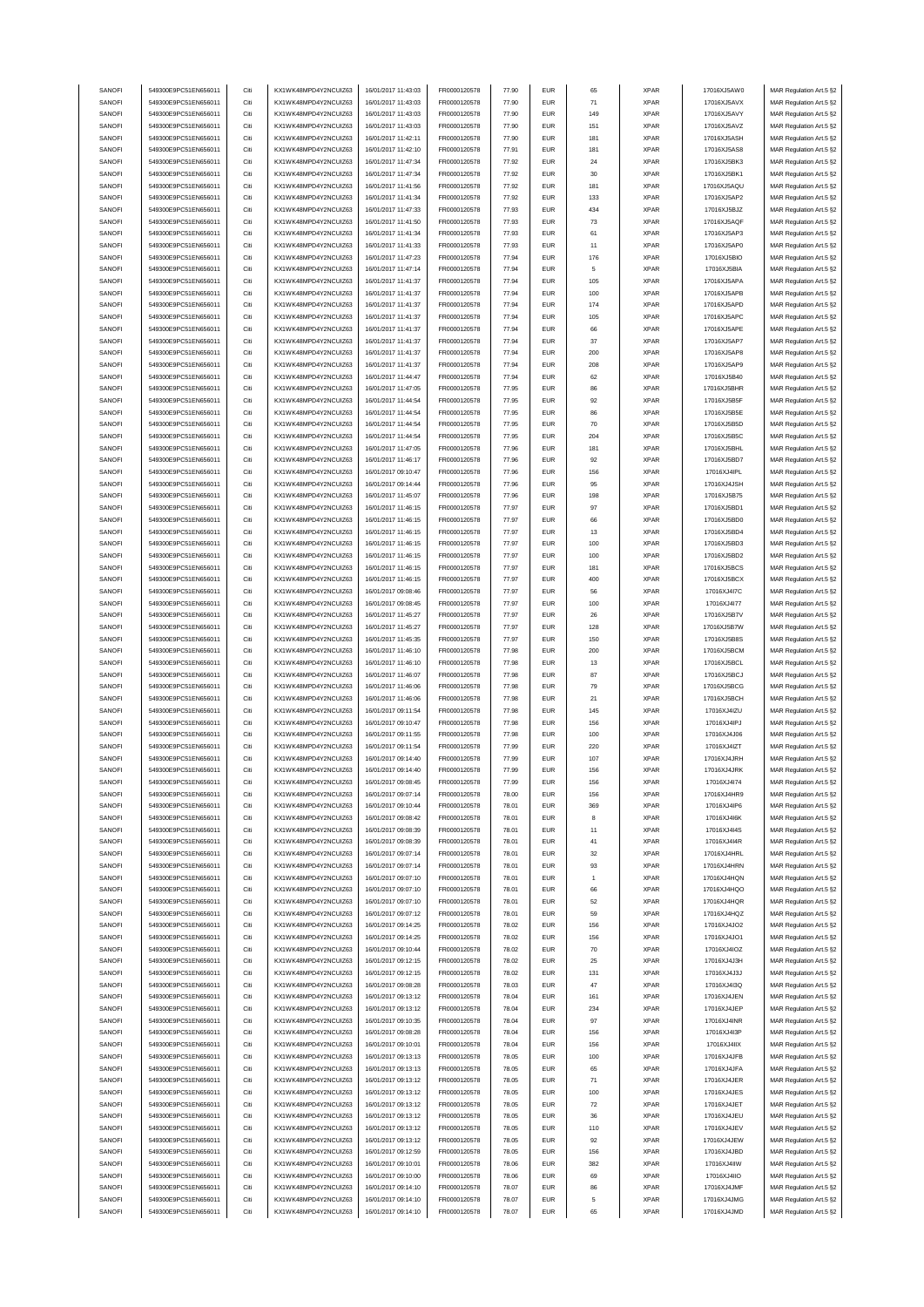|                  | 549300E9PC51EN656011 | Citi | KX1WK48MPD4Y2NCUIZ63  | 16/01/2017 09:08:27 | FR0000120578 | 78.07 | <b>EUR</b> | 156                | <b>XPAR</b> | 17016XJ4I3O  | MAR Regulation Art.5 §2 |
|------------------|----------------------|------|-----------------------|---------------------|--------------|-------|------------|--------------------|-------------|--------------|-------------------------|
| SANOFI<br>SANOFI | 549300E9PC51EN656011 | Citi | KX1WK48MPD4Y2NCUIZ63  | 16/01/2017 09:14:10 | FR0000120578 | 78.08 | <b>EUR</b> | 329                | <b>XPAR</b> | 17016XJ4JM7  | MAR Regulation Art.5 §2 |
|                  |                      |      |                       |                     |              |       |            |                    |             |              |                         |
| SANOFI           | 549300E9PC51EN656011 | Citi | KX1WK48MPD4Y2NCUIZ63  | 16/01/2017 09:14:10 | FR0000120578 | 78.08 | <b>EUR</b> | 106                | <b>XPAR</b> | 17016XJ4JM6  | MAR Regulation Art.5 §2 |
| SANOFI           | 549300E9PC51EN656011 | Citi | KX1WK48MPD4Y2NCUIZ63  | 16/01/2017 09:08:24 | FR0000120578 | 78.08 | <b>EUR</b> | 131                | XPAR        | 17016XJ4I2R  | MAR Regulation Art.5 §2 |
| SANOFI           | 549300E9PC51EN656011 | Citi | KX1WK48MPD4Y2NCLIIZ63 | 16/01/2017 09:08:26 | FR0000120578 | 78.08 | <b>EUR</b> | 429                | XPAR        | 17016XJ4I2X  | MAR Regulation Art.5 §2 |
| SANOFI           | 549300E9PC51EN656011 | Citi | KX1WK48MPD4Y2NCUIZ63  | 16/01/2017 09:08:16 | FR0000120578 | 78.08 | <b>EUR</b> | 14                 | <b>XPAR</b> | 17016XJ4I1A  | MAR Regulation Art.5 §2 |
| SANOFI           | 549300E9PC51EN656011 | Citi | KX1WK48MPD4Y2NCUIZ63  | 16/01/2017 09:10:00 | FR0000120578 | 78.08 | <b>EUR</b> | 355                | <b>XPAR</b> | 17016XJ4IIL  | MAR Regulation Art.5 §2 |
|                  |                      |      |                       |                     |              |       |            |                    |             |              |                         |
| SANOFI           | 549300E9PC51EN656011 | Citi | KX1WK48MPD4Y2NCUIZ63  | 16/01/2017 09:13:55 | FR0000120578 | 78.09 | <b>EUR</b> | 14                 | XPAR        | 17016XJ4JK1  | MAR Regulation Art.5 §2 |
| SANOFI           | 549300E9PC51EN656011 | Citi | KX1WK48MPD4Y2NCUIZ63  | 16/01/2017 09:13:55 | FR0000120578 | 78.09 | <b>EUR</b> | 41                 | <b>XPAR</b> | 17016XJ4JK0  | MAR Regulation Art.5 §2 |
| SANOFI           | 549300E9PC51EN656011 | Citi | KX1WK48MPD4Y2NCUIZ63  | 16/01/2017 09:14:10 | FR0000120578 | 78.09 | <b>EUR</b> | 156                | <b>XPAR</b> | 17016XJ4JM1  | MAR Regulation Art.5 §2 |
| SANOFI           | 549300E9PC51EN656011 | Citi | KX1WK48MPD4Y2NCUIZ63  | 16/01/2017 09:13:55 | FR0000120578 | 78.09 | <b>EUR</b> | 69                 | <b>XPAR</b> | 17016XJ4JJZ  | MAR Regulation Art.5 §2 |
| SANOFI           | 549300E9PC51EN656011 | Citi | KX1WK48MPD4Y2NCUIZ63  | 16/01/2017 09:13:55 | FR0000120578 | 78.09 | <b>EUR</b> | 100                | <b>XPAR</b> | 17016XJ4JJY  | MAR Regulation Art.5 §2 |
|                  |                      |      |                       |                     |              |       |            |                    |             |              |                         |
| SANOFI           | 549300E9PC51EN656011 | Citi | KX1WK48MPD4Y2NCUIZ63  | 16/01/2017 09:13:55 | FR0000120578 | 78.09 | <b>EUR</b> | ${\bf 76}$         | <b>XPAR</b> | 17016XJ4JJP  | MAR Regulation Art.5 §2 |
| SANOFI           | 549300E9PC51EN656011 | Citi | KX1WK48MPD4Y2NCUIZ63  | 16/01/2017 09:08:12 | FR0000120578 | 78.09 | <b>EUR</b> | 156                | <b>XPAR</b> | 17016XJ4I0S  | MAR Regulation Art.5 §2 |
| SANOFI           | 549300E9PC51EN656011 | Citi | KX1WK48MPD4Y2NCUIZ63  | 16/01/2017 09:08:12 | FR0000120578 | 78.09 | <b>EUR</b> | 156                | <b>XPAR</b> | 17016XJ4I0Q  | MAR Regulation Art.5 §2 |
|                  |                      |      |                       |                     |              |       |            |                    |             |              |                         |
| SANOFI           | 549300E9PC51EN656011 | Citi | KX1WK48MPD4Y2NCUIZ63  | 16/01/2017 09:13:53 | FR0000120578 | 78.10 | <b>EUR</b> | 55                 | <b>XPAR</b> | 17016XJ4JJ4  | MAR Regulation Art.5 §2 |
| SANOFI           | 549300E9PC51EN656011 | Citi | KX1WK48MPD4Y2NCUIZ63  | 16/01/2017 09:13:53 | FR0000120578 | 78.10 | <b>EUR</b> | 69                 | XPAR        | 17016XJ4JJ0  | MAR Regulation Art.5 §2 |
| SANOFI           | 549300E9PC51EN656011 | Citi | KX1WK48MPD4Y2NCUIZ63  | 16/01/2017 09:13:53 | FR0000120578 | 78.10 | <b>EUR</b> | 263                | <b>XPAR</b> | 17016XJ4JJ1  | MAR Regulation Art.5 §2 |
| SANOFI           | 549300E9PC51EN656011 | Citi | KX1WK48MPD4Y2NCUIZ63  | 16/01/2017 09:08:10 | FR0000120578 | 78.10 | <b>EUR</b> | 10                 | <b>XPAR</b> | 17016XJ4I02  | MAR Regulation Art.5 §2 |
|                  |                      |      |                       |                     |              |       |            |                    |             |              |                         |
| SANOFI           | 549300E9PC51EN656011 | Citi | KX1WK48MPD4Y2NCUIZ63  | 16/01/2017 09:08:10 | FR0000120578 | 78.10 | <b>EUR</b> | 290                | <b>XPAR</b> | 17016XJ4I00  | MAR Regulation Art.5 §2 |
| SANOFI           | 549300E9PC51EN656011 | Citi | KX1WK48MPD4Y2NCUIZ63  | 16/01/2017 09:13:41 | FR0000120578 | 78.11 | <b>EUR</b> | 120                | <b>XPAR</b> | 17016XJ4JIL  | MAR Regulation Art.5 §2 |
| SANOFI           | 549300E9PC51EN656011 | Citi | KX1WK48MPD4Y2NCUIZ63  | 16/01/2017 09:08:09 | FR0000120578 | 78.11 | <b>EUR</b> | 84                 | <b>XPAR</b> | 17016XJ4HZU  | MAR Regulation Art.5 §2 |
| SANOFI           | 549300E9PC51EN656011 | Citi | KX1WK48MPD4Y2NCUIZ63  | 16/01/2017 09:08:07 | FR0000120578 | 78.12 | <b>EUR</b> | 43                 | <b>XPAR</b> | 17016XJ4HZ8  | MAR Regulation Art.5 §2 |
| SANOFI           | 549300E9PC51EN656011 | Citi | KX1WK48MPD4Y2NCUIZ63  | 16/01/2017 09:08:05 | FR0000120578 | 78.13 | <b>EUR</b> | 68                 | XPAR        | 17016XJ4HYR  | MAR Regulation Art.5 §2 |
|                  |                      |      |                       |                     |              |       |            |                    |             |              |                         |
| SANOFI           | 549300E9PC51EN656011 | Citi | KX1WK48MPD4Y2NCUIZ63  | 17/01/2017 09:00:24 | FR0000120578 | 76.55 | <b>EUR</b> | 169                | <b>XPAR</b> | 17017XJ6YEM  | MAR Regulation Art.5 §2 |
| SANOFI           | 549300E9PC51EN656011 | Citi | KX1WK48MPD4Y2NCUIZ63  | 17/01/2017 09:00:30 | FR0000120578 | 76.54 | <b>EUR</b> | 72                 | CHIX        | 17017XJ6YF8  | MAR Regulation Art.5 §2 |
| SANOFI           | 549300E9PC51EN656011 | Citi | KX1WK48MPD4Y2NCUIZ63  | 17/01/2017 09:00:30 | FR0000120578 | 76.54 | <b>EUR</b> | $\scriptstyle{72}$ | TRQX        | 17017XJ6YF9  | MAR Regulation Art.5 §2 |
| SANOFI           | 549300E9PC51EN656011 | Citi | KX1WK48MPD4Y2NCUIZ63  | 17/01/2017 09:00:31 | FR0000120578 | 76.54 | <b>EUR</b> | $\scriptstyle{72}$ | BATE        | 17017XJ6YFA  | MAR Regulation Art.5 §2 |
|                  |                      |      |                       |                     |              |       | <b>EUR</b> |                    |             |              |                         |
| SANOFI           | 549300E9PC51EN656011 | Citi | KX1WK48MPD4Y2NCUIZ63  | 17/01/2017 09:00:33 | FR0000120578 | 76.51 |            | 113                | <b>XPAR</b> | 17017XJ6YFI  | MAR Regulation Art.5 §2 |
| SANOFI           | 549300E9PC51EN656011 | Citi | KX1WK48MPD4Y2NCUIZ63  | 17/01/2017 09:00:33 | FR0000120578 | 76.51 | <b>EUR</b> | 105                | <b>XPAR</b> | 17017XJ6YFJ  | MAR Regulation Art.5 §2 |
| SANOFI           | 549300E9PC51EN656011 | Citi | KX1WK48MPD4Y2NCUIZ63  | 17/01/2017 09:03:31 | FR0000120578 | 76.58 | <b>EUR</b> | 170                | <b>XPAR</b> | 17017XJ6Z4M  | MAR Regulation Art.5 §2 |
| SANOFI           | 549300E9PC51EN656011 | Citi | KX1WK48MPD4Y2NCUIZ63  | 17/01/2017 09:03:31 | FR0000120578 | 76.58 | <b>EUR</b> | $17\,$             | <b>XPAR</b> | 17017XJ6Z4N  | MAR Regulation Art.5 §2 |
| SANOFI           | 549300E9PC51EN656011 | Citi | KX1WK48MPD4Y2NCUIZ63  | 17/01/2017 09:03:57 | FR0000120578 | 76.61 | <b>EUR</b> | $\bf 72$           | BATE        | 17017XJ6Z7T  | MAR Regulation Art.5 §2 |
|                  |                      |      |                       |                     |              |       |            |                    |             |              |                         |
| SANOFI           | 549300E9PC51EN656011 | Citi | KX1WK48MPD4Y2NCUIZ63  | 17/01/2017 09:03:57 | FR0000120578 | 76.61 | <b>EUR</b> | 72                 | CHIX        | 17017XJ6Z7U  | MAR Regulation Art.5 §2 |
| SANOFI           | 549300E9PC51EN656011 | Citi | KX1WK48MPD4Y2NCUIZ63  | 17/01/2017 09:03:57 | FR0000120578 | 76.61 | <b>EUR</b> | 39                 | <b>XPAR</b> | 17017XJ6Z7V  | MAR Regulation Art.5 §2 |
| SANOFI           | 549300E9PC51EN656011 | Citi | KX1WK48MPD4Y2NCUIZ63  | 17/01/2017 09:03:57 | FR0000120578 | 76.61 | <b>EUR</b> | 33                 | <b>XPAR</b> | 17017XJ6Z7W  | MAR Regulation Art.5 §2 |
| SANOFI           | 549300E9PC51EN656011 | Citi | KX1WK48MPD4Y2NCUIZ63  | 17/01/2017 09:04:02 | FR0000120578 | 76.60 | <b>EUR</b> | 95                 | XPAR        | 17017XJ6Z8P  |                         |
|                  |                      |      |                       |                     |              |       |            |                    |             |              | MAR Regulation Art.5 §2 |
| SANOFI           | 549300E9PC51EN656011 | Citi | KX1WK48MPD4Y2NCUIZ63  | 17/01/2017 09:04:02 | FR0000120578 | 76.60 | <b>EUR</b> | $\scriptstyle{72}$ | TRQX        | 17017XJ6Z8Q  | MAR Regulation Art.5 §2 |
| SANOFI           | 549300E9PC51EN656011 | Citi | KX1WK48MPD4Y2NCUIZ63  | 17/01/2017 09:04:02 | FR0000120578 | 76.60 | <b>EUR</b> | 76                 | <b>XPAR</b> | 17017XJ6Z8R  | MAR Regulation Art.5 §2 |
| SANOFI           | 549300E9PC51EN656011 | Citi | KX1WK48MPD4Y2NCUIZ63  | 17/01/2017 09:04:02 | FR0000120578 | 76.59 | <b>EUR</b> | 70                 | <b>XPAR</b> | 17017XJ6Z8S  | MAR Regulation Art.5 §2 |
| SANOFI           | 549300E9PC51EN656011 | Citi | KX1WK48MPD4Y2NCUIZ63  | 17/01/2017 09:04:02 | FR0000120578 | 76.59 | <b>EUR</b> | $\scriptstyle{72}$ | TRQX        | 17017XJ6Z8T  | MAR Regulation Art.5 §2 |
|                  |                      |      |                       |                     |              |       |            |                    |             |              |                         |
| SANOFI           | 549300E9PC51EN656011 | Citi | KX1WK48MPD4Y2NCUIZ63  | 17/01/2017 09:04:02 | FR0000120578 | 76.59 | <b>EUR</b> | 48                 | TRQX        | 17017XJ6Z8U  | MAR Regulation Art.5 §2 |
| SANOFI           | 549300E9PC51EN656011 | Citi | KX1WK48MPD4Y2NCUIZ63  | 17/01/2017 09:04:08 | FR0000120578 | 76.57 | <b>EUR</b> | 40                 | <b>XPAR</b> | 17017XJ6Z8Y  | MAR Regulation Art.5 §2 |
| SANOFI           | 549300E9PC51EN656011 | Citi | KX1WK48MPD4Y2NCUIZ63  | 17/01/2017 09:04:13 | FR0000120578 | 76.57 | <b>EUR</b> | 24                 | XPAR        | 17017XJ6Z9K  | MAR Regulation Art.5 §2 |
| SANOFI           | 549300E9PC51EN656011 | Citi | KX1WK48MPD4Y2NCUIZ63  | 17/01/2017 09:04:47 | FR0000120578 | 76.58 | <b>EUR</b> | 171                | <b>XPAR</b> | 17017XJ6ZEQ  | MAR Regulation Art.5 §2 |
| SANOFI           | 549300E9PC51EN656011 | Citi | KX1WK48MPD4Y2NCUIZ63  | 17/01/2017 09:04:47 | FR0000120578 | 76.58 | <b>EUR</b> | 115                | XPAR        | 17017XJ6ZER  |                         |
|                  |                      |      |                       |                     |              |       |            |                    |             |              | MAR Regulation Art.5 §2 |
| SANOFI           | 549300E9PC51EN656011 | Citi | KX1WK48MPD4Y2NCUIZ63  | 17/01/2017 09:04:47 | FR0000120578 | 76.58 | <b>EUR</b> | 39                 | <b>XPAR</b> | 17017XJ6ZES  | MAR Regulation Art.5 §2 |
| SANOFI           | 549300E9PC51EN656011 | Citi | KX1WK48MPD4Y2NCUIZ63  | 17/01/2017 09:04:47 | FR0000120578 | 76.58 | <b>EUR</b> | $\scriptstyle{72}$ | CHIX        | 17017XJ6ZET  | MAR Regulation Art.5 §2 |
| SANOFI           | 549300E9PC51EN656011 | Citi | KX1WK48MPD4Y2NCUIZ63  | 17/01/2017 09:04:47 | FR0000120578 | 76.58 | <b>EUR</b> | $\scriptstyle{72}$ | TRQX        | 17017XJ6ZEU  | MAR Regulation Art.5 §2 |
| SANOFI           | 549300E9PC51EN656011 | Citi | KX1WK48MPD4Y2NCUIZ63  | 17/01/2017 09:04:47 | FR0000120578 | 76.57 | <b>EUR</b> | $\scriptstyle{72}$ | CHIX        | 17017XJ6ZEV  | MAR Regulation Art.5 §2 |
|                  |                      |      |                       |                     |              |       |            |                    |             |              |                         |
| SANOFI           | 549300E9PC51EN656011 | Citi | KX1WK48MPD4Y2NCUIZ63  | 17/01/2017 09:04:47 | FR0000120578 | 76.57 | <b>EUR</b> | $\sqrt{2}$         | TRQX        | 17017XJ6ZEW  | MAR Regulation Art.5 §2 |
| SANOFI           | 549300E9PC51EN656011 | Citi | KX1WK48MPD4Y2NCUIZ63  | 17/01/2017 09:04:59 | FR0000120578 | 76.60 | <b>EUR</b> | 15                 | <b>XPAR</b> | 17017XJ6ZFC  | MAR Regulation Art.5 §2 |
| SANOFI           |                      |      |                       |                     |              |       |            |                    |             |              |                         |
|                  | 549300E9PC51EN656011 | Citi | KX1WK48MPD4Y2NCUIZ63  | 17/01/2017 09:05:02 | FR0000120578 | 76.60 | <b>EUR</b> | 140                | XPAR        | 17017XJ6ZFP  |                         |
|                  |                      |      |                       |                     |              |       |            |                    |             |              | MAR Regulation Art.5 §2 |
| SANOFI           | 549300E9PC51EN656011 | Citi | KX1WK48MPD4Y2NCUIZ63  | 17/01/2017 09:05:02 | FR0000120578 | 76.60 | <b>EUR</b> | ${\bf 75}$         | <b>XPAR</b> | 17017XJ6ZFS  | MAR Regulation Art.5 §2 |
| SANOFI           | 549300E9PC51EN656011 | Citi | KX1WK48MPD4Y2NCUIZ63  | 17/01/2017 09:05:02 | FR0000120578 | 76.61 | <b>EUR</b> | 11                 | BATE        | 17017XJ6ZFO  | MAR Regulation Art.5 §2 |
| SANOFI           | 549300E9PC51EN656011 | Citi | KX1WK48MPD4Y2NCUIZ63  | 17/01/2017 09:05:02 | FR0000120578 | 76.60 | <b>EUR</b> | 166                | <b>XPAR</b> | 17017XJ6ZFV  | MAR Regulation Art.5 §2 |
| SANOFI           | 549300E9PC51EN656011 | Citi | KX1WK48MPD4Y2NCUIZ63  | 17/01/2017 09:05:02 | FR0000120578 | 76.60 | <b>EUR</b> | 45                 | BATE        | 17017XJ6ZFR  | MAR Regulation Art.5 §2 |
|                  |                      | Citi |                       | 17/01/2017 09:05:02 |              |       | <b>EUR</b> |                    |             |              |                         |
| SANOFI           | 549300E9PC51EN656011 |      | KX1WK48MPD4Y2NCUIZ63  |                     | FR0000120578 | 76.60 |            | $\scriptstyle{72}$ | CHIX        | 17017XJ6ZFQ  | MAR Regulation Art.5 §2 |
| SANOFI           | 549300E9PC51EN656011 |      | KX1WK48MPD4Y2NCLIIZ63 | 17/01/2017 09:05:02 | FR0000120578 | 76.60 | FUR        |                    | <b>BATF</b> | 17017X ISZET | MAR Regulation Art 5 82 |
| SANOFI           | 549300E9PC51EN656011 | Citi | KX1WK48MPD4Y2NCUIZ63  | 17/01/2017 09:05:02 | FR0000120578 | 76.60 | <b>EUR</b> | $\scriptstyle{72}$ | <b>TRQX</b> | 17017XJ6ZFU  | MAR Regulation Art.5 §2 |
| SANOFI           | 549300E9PC51EN656011 | Citi | KX1WK48MPD4Y2NCUIZ63  | 17/01/2017 09:05:02 | FR0000120578 | 76.59 | <b>EUR</b> | $\scriptstyle{72}$ | CHIX        | 17017XJ6ZFW  | MAR Regulation Art.5 §2 |
| SANOFI           | 549300E9PC51EN656011 | Citi | KX1WK48MPD4Y2NCUIZ63  | 17/01/2017 09:05:02 | FR0000120578 | 76.59 | <b>EUR</b> | 72                 | TRQX        | 17017XJ6ZFX  | MAR Regulation Art.5 §2 |
|                  |                      |      | KX1WK48MPD4Y2NCUIZ63  |                     | FR0000120578 |       |            |                    |             |              |                         |
| SANOFI           | 549300E9PC51EN656011 | Citi |                       | 17/01/2017 09:05:09 |              | 76.58 | <b>EUR</b> | $\scriptstyle{72}$ | BATE        | 17017XJ6ZG4  | MAR Regulation Art.5 §2 |
| SANOFI           | 549300E9PC51EN656011 | Citi | KX1WK48MPD4Y2NCUIZ63  | 17/01/2017 09:05:14 | FR0000120578 | 76.57 | <b>EUR</b> | $\scriptstyle{72}$ | CHIX        | 17017XJ6ZGN  | MAR Regulation Art.5 §2 |
| SANOFI           | 549300E9PC51EN656011 | Citi | KX1WK48MPD4Y2NCUIZ63  | 17/01/2017 09:05:14 | FR0000120578 | 76.57 | <b>EUR</b> | 103                | <b>XPAR</b> | 17017XJ6ZGQ  | MAR Regulation Art.5 §2 |
| SANOFI           | 549300E9PC51EN656011 | Citi | KX1WK48MPD4Y2NCUIZ63  | 17/01/2017 09:05:14 | FR0000120578 | 76.57 | <b>EUR</b> | $\bf 72$           | TRQX        | 17017XJ6ZGP  | MAR Regulation Art.5 §2 |
| SANOFI           | 549300E9PC51EN656011 | Citi | KX1WK48MPD4Y2NCUIZ63  | 17/01/2017 09:05:14 | FR0000120578 | 76.57 | <b>EUR</b> | $\scriptstyle{72}$ | CHIX        | 17017XJ6ZGS  | MAR Regulation Art.5 §2 |
| SANOFI           | 549300E9PC51EN656011 | Citi | KX1WK48MPD4Y2NCUIZ63  | 17/01/2017 09:05:14 | FR0000120578 | 76.56 | <b>EUR</b> | 203                | <b>XPAR</b> | 17017XJ6ZGR  | MAR Regulation Art.5 §2 |
|                  |                      |      |                       |                     |              |       |            |                    |             |              |                         |
| SANOFI           | 549300E9PC51EN656011 | Citi | KX1WK48MPD4Y2NCUIZ63  | 17/01/2017 09:05:14 | FR0000120578 | 76.57 | <b>EUR</b> | 46                 | <b>XPAR</b> | 17017XJ6ZGT  | MAR Regulation Art.5 §2 |
| SANOFI           | 549300E9PC51EN656011 | Citi | KX1WK48MPD4Y2NCUIZ63  | 17/01/2017 09:05:14 | FR0000120578 | 76.57 | <b>EUR</b> | 125                | <b>XPAR</b> | 17017XJ6ZGU  | MAR Regulation Art.5 §2 |
| SANOFI           | 549300E9PC51EN656011 | Citi | KX1WK48MPD4Y2NCUIZ63  | 17/01/2017 09:05:15 | FR0000120578 | 76.53 | <b>EUR</b> | $\mathbf{73}$      | <b>XPAR</b> | 17017XJ6ZH0  | MAR Regulation Art.5 §2 |
| SANOFI           | 549300E9PC51EN656011 | Citi | KX1WK48MPD4Y2NCUIZ63  | 17/01/2017 09:05:16 | FR0000120578 | 76.53 | <b>EUR</b> | 98                 | <b>XPAR</b> | 17017XJ6ZH7  | MAR Regulation Art.5 §2 |
|                  |                      |      |                       |                     |              |       |            |                    |             |              |                         |
| SANOFI           | 549300E9PC51EN656011 | Citi | KX1WK48MPD4Y2NCUIZ63  | 17/01/2017 09:05:18 | FR0000120578 | 76.51 | <b>EUR</b> | 162                | <b>XPAR</b> | 17017XJ6ZHD  | MAR Regulation Art.5 §2 |
| SANOFI           | 549300E9PC51EN656011 | Citi | KX1WK48MPD4Y2NCUIZ63  | 17/01/2017 09:05:18 | FR0000120578 | 76.50 | <b>EUR</b> | 171                | <b>XPAR</b> | 17017XJ6ZHF  | MAR Regulation Art.5 §2 |
| SANOFI           | 549300E9PC51EN656011 | Citi | KX1WK48MPD4Y2NCUIZ63  | 17/01/2017 09:05:19 | FR0000120578 | 76.48 | <b>EUR</b> | 61                 | <b>XPAR</b> | 17017XJ6ZHI  | MAR Regulation Art.5 §2 |
| SANOFI           | 549300E9PC51EN656011 | Citi | KX1WK48MPD4Y2NCUIZ63  | 17/01/2017 09:05:57 | FR0000120578 | 76.34 | <b>EUR</b> | 18                 | <b>XPAR</b> | 17017XJ6ZN6  | MAR Regulation Art.5 §2 |
| SANOFI           | 549300E9PC51EN656011 | Citi | KX1WK48MPD4Y2NCUIZ63  | 17/01/2017 09:05:57 | FR0000120578 | 76.34 | <b>EUR</b> | 10                 | BATE        | 17017XJ6ZN7  | MAR Regulation Art.5 §2 |
|                  |                      |      |                       |                     |              |       |            |                    |             |              |                         |
| SANOFI           | 549300E9PC51EN656011 | Citi | KX1WK48MPD4Y2NCUIZ63  | 17/01/2017 09:05:57 | FR0000120578 | 76.33 | <b>EUR</b> | 12                 | BATE        | 17017XJ6ZNE  | MAR Regulation Art.5 §2 |
| SANOFI           | 549300E9PC51EN656011 | Citi | KX1WK48MPD4Y2NCUIZ63  | 17/01/2017 09:05:57 | FR0000120578 | 76.33 | <b>EUR</b> | $17\,$             | CHIX        | 17017XJ6ZNF  | MAR Regulation Art.5 §2 |
| SANOFI           | 549300E9PC51EN656011 | Citi | KX1WK48MPD4Y2NCUIZ63  | 17/01/2017 09:06:02 | FR0000120578 | 76.32 | <b>EUR</b> | $\scriptstyle{72}$ | BATE        | 17017XJ6ZO5  | MAR Regulation Art.5 §2 |
| SANOFI           | 549300E9PC51EN656011 | Citi | KX1WK48MPD4Y2NCUIZ63  | 17/01/2017 09:06:02 | FR0000120578 | 76.32 | <b>EUR</b> | $\scriptstyle{72}$ | TRQX        | 17017XJ6ZO6  | MAR Regulation Art.5 §2 |
|                  |                      |      |                       |                     |              |       |            |                    |             |              |                         |
| SANOFI           | 549300E9PC51EN656011 | Citi | KX1WK48MPD4Y2NCUIZ63  | 17/01/2017 09:06:02 | FR0000120578 | 76.32 | <b>EUR</b> | 16                 | XPAR        | 17017XJ6ZO7  | MAR Regulation Art.5 §2 |
| SANOFI           | 549300E9PC51EN656011 | Citi | KX1WK48MPD4Y2NCUIZ63  | 17/01/2017 09:06:02 | FR0000120578 | 76.32 | <b>EUR</b> | $\scriptstyle{72}$ | BATE        | 17017XJ6ZO8  | MAR Regulation Art.5 §2 |
| SANOFI           | 549300E9PC51EN656011 | Citi | KX1WK48MPD4Y2NCUIZ63  | 17/01/2017 09:06:02 | FR0000120578 | 76.32 | <b>EUR</b> | $\sqrt{2}$         | <b>XPAR</b> | 17017XJ6ZO9  | MAR Regulation Art.5 §2 |
| SANOFI           | 549300E9PC51EN656011 | Citi | KX1WK48MPD4Y2NCUIZ63  | 17/01/2017 09:06:02 | FR0000120578 | 76.32 | <b>EUR</b> | 65                 | <b>XPAR</b> | 17017XJ6ZOB  | MAR Regulation Art.5 §2 |
|                  |                      |      |                       |                     |              | 76.32 |            |                    |             |              |                         |
| SANOFI           | 549300E9PC51EN656011 | Citi | KX1WK48MPD4Y2NCUIZ63  | 17/01/2017 09:06:02 | FR0000120578 |       | <b>EUR</b> | 30                 | CHIX        | 17017XJ6ZOA  | MAR Regulation Art.5 §2 |
| SANOFI           | 549300E9PC51EN656011 | Citi | KX1WK48MPD4Y2NCUIZ63  | 17/01/2017 09:06:02 | FR0000120578 | 76.32 | <b>EUR</b> | $\boldsymbol{2}$   | CHIX        | 17017XJ6ZOC  | MAR Regulation Art.5 §2 |
| SANOFI           | 549300E9PC51EN656011 | Citi | KX1WK48MPD4Y2NCUIZ63  | 17/01/2017 09:06:02 | FR0000120578 | 76.32 | <b>EUR</b> | 40                 | CHIX        | 17017XJ6ZOD  | MAR Regulation Art.5 §2 |
| SANOFI           | 549300E9PC51EN656011 | Citi | KX1WK48MPD4Y2NCUIZ63  | 17/01/2017 09:06:02 | FR0000120578 | 76.32 | <b>EUR</b> | $\scriptstyle{72}$ | TRQX        | 17017XJ6ZOE  | MAR Regulation Art.5 §2 |
| SANOFI           | 549300E9PC51EN656011 | Citi | KX1WK48MPD4Y2NCUIZ63  | 17/01/2017 09:06:02 | FR0000120578 | 76.31 | <b>EUR</b> | 336                | <b>XPAR</b> | 17017XJ6ZOF  | MAR Regulation Art.5 §2 |
| SANOFI           | 549300E9PC51EN656011 | Citi | KX1WK48MPD4Y2NCUIZ63  | 17/01/2017 09:06:09 | FR0000120578 | 76.34 | <b>EUR</b> | $\bf 72$           | TRQX        | 17017XJ6ZPV  |                         |
|                  |                      |      |                       |                     |              |       |            |                    |             |              | MAR Regulation Art.5 §2 |
| SANOFI           | 549300E9PC51EN656011 | Citi | KX1WK48MPD4Y2NCUIZ63  | 17/01/2017 09:06:09 | FR0000120578 | 76.34 | <b>EUR</b> | 171                | <b>XPAR</b> | 17017XJ6ZPU  | MAR Regulation Art.5 §2 |
| SANOFI           | 549300E9PC51EN656011 | Citi | KX1WK48MPD4Y2NCUIZ63  | 17/01/2017 09:06:09 | FR0000120578 | 76.33 | <b>EUR</b> | 82                 | <b>XPAR</b> | 17017XJ6ZPX  | MAR Regulation Art.5 §2 |
| SANOFI           | 549300E9PC51EN656011 | Citi | KX1WK48MPD4Y2NCUIZ63  | 17/01/2017 09:06:09 | FR0000120578 | 76.33 | <b>EUR</b> | 36                 | CHIX        | 17017XJ6ZPT  | MAR Regulation Art.5 §2 |
| SANOFI           | 549300E9PC51EN656011 | Citi | KX1WK48MPD4Y2NCUIZ63  | 17/01/2017 09:06:09 | FR0000120578 | 76.33 | <b>EUR</b> | 36                 | <b>CHIX</b> | 17017XJ6ZPW  | MAR Regulation Art.5 §2 |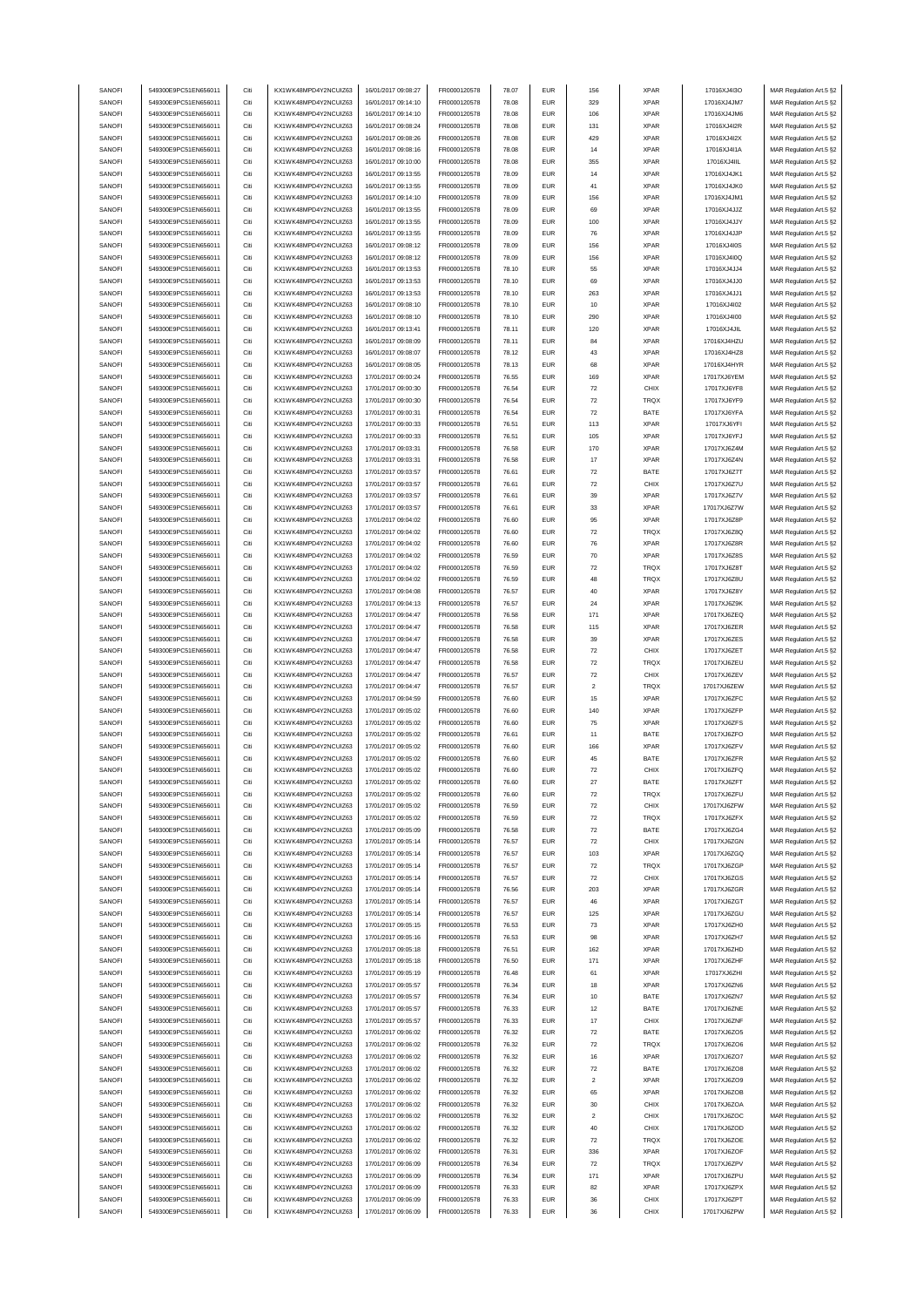| SANOFI           | 549300E9PC51EN656011                         | Citi         | KX1WK48MPD4Y2NCUIZ63                         | 17/01/2017 09:06:09                        | FR0000120578                 | 76.30          | <b>EUR</b>               | 72                 | CHIX         | 17017XJ6ZPY                | MAR Regulation Art.5 §2                            |
|------------------|----------------------------------------------|--------------|----------------------------------------------|--------------------------------------------|------------------------------|----------------|--------------------------|--------------------|--------------|----------------------------|----------------------------------------------------|
|                  | 549300E9PC51EN656011                         | Citi         | KX1WK48MPD4Y2NCUIZ63                         | 17/01/2017 09:06:09                        |                              | 76.30          | <b>EUR</b>               | 133                | <b>XPAR</b>  |                            |                                                    |
| SANOFI           | 549300E9PC51EN656011                         |              |                                              |                                            | FR0000120578                 |                |                          |                    |              | 17017XJ6ZPZ<br>17017XJ6ZQ0 | MAR Regulation Art.5 §2                            |
| SANOFI           |                                              | Citi         | KX1WK48MPD4Y2NCUIZ63                         | 17/01/2017 09:06:09                        | FR0000120578                 | 76.30          | <b>EUR</b>               | 38                 | <b>XPAR</b>  |                            | MAR Regulation Art.5 §2                            |
| SANOFI           | 549300E9PC51EN656011                         | Citi         | KX1WK48MPD4Y2NCUIZ63                         | 17/01/2017 09:06:09                        | FR0000120578                 | 76.28          | EUR                      | 30                 | <b>XPAR</b>  | 17017XJ6ZQ1                | MAR Regulation Art.5 §2                            |
| SANOFI           | 549300E9PC51EN656011                         | Citi         | KX1WK48MPD4Y2NCLIIZ63                        | 17/01/2017 09:06:09                        | FR0000120578                 | 76.27          | <b>EUR</b>               | 68                 | CHIX         | 17017XJ6ZQ2                | MAR Regulation Art.5 §2                            |
| SANOFI           | 549300E9PC51EN656011                         | Citi         | KX1WK48MPD4Y2NCUIZ63                         | 17/01/2017 09:06:12                        | FR0000120578                 | 76.25          | <b>EUR</b>               | 61                 | CHIX         | 17017XJ6ZQV                | MAR Regulation Art.5 §2                            |
| SANOFI           | 549300E9PC51EN656011                         | Citi         | KX1WK48MPD4Y2NCUIZ63                         | 17/01/2017 09:06:12                        | FR0000120578                 | 76.25          | <b>EUR</b>               | 74                 | <b>XPAR</b>  | 17017XJ6ZQW                | MAR Regulation Art.5 §2                            |
|                  |                                              |              |                                              |                                            |                              |                |                          |                    |              |                            |                                                    |
| SANOFI           | 549300E9PC51EN656011                         | Citi         | KX1WK48MPD4Y2NCUIZ63                         | 17/01/2017 09:06:17                        | FR0000120578                 | 76.23          | <b>EUR</b>               | 171                | <b>XPAR</b>  | 17017XJ6ZSU                | MAR Regulation Art.5 §2                            |
| SANOFI           | 549300E9PC51EN656011                         | Citi         | KX1WK48MPD4Y2NCUIZ63                         | 17/01/2017 09:06:25                        | FR0000120578                 | 76.22          | <b>EUR</b>               | 100                | <b>XPAR</b>  | 17017XJ6ZUA                | MAR Regulation Art.5 §2                            |
| SANOFI           | 549300E9PC51EN656011                         | Citi         | KX1WK48MPD4Y2NCUIZ63                         | 17/01/2017 09:06:44                        | FR0000120578                 | 76.23          | <b>EUR</b>               | 9                  | <b>XPAR</b>  | 17017XJ6ZXC                | MAR Regulation Art.5 §2                            |
| SANOFI           | 549300E9PC51EN656011                         | Citi         | KX1WK48MPD4Y2NCUIZ63                         | 17/01/2017 09:06:44                        | FR0000120578                 | 76.22          | <b>EUR</b>               | 71                 | <b>XPAR</b>  | 17017XJ6ZXD                | MAR Regulation Art.5 §2                            |
| SANOFI           | 549300E9PC51EN656011                         | Citi         | KX1WK48MPD4Y2NCUIZ63                         | 17/01/2017 09:06:44                        | FR0000120578                 | 76.20          | <b>EUR</b>               | 14                 | <b>XPAR</b>  | 17017XJ6ZXE                | MAR Regulation Art.5 §2                            |
|                  |                                              |              |                                              |                                            |                              |                |                          |                    |              |                            |                                                    |
| SANOFI           | 549300E9PC51EN656011                         | Citi         | KX1WK48MPD4Y2NCUIZ63                         | 17/01/2017 09:06:51                        | FR0000120578                 | 76.18          | EUR                      | $\scriptstyle{72}$ | CHIX         | 17017XJ6ZXW                | MAR Regulation Art.5 §2                            |
| SANOFI           | 549300E9PC51EN656011                         | Citi         | KX1WK48MPD4Y2NCUIZ63                         | 17/01/2017 09:07:20                        | FR0000120578                 | 76.20          | <b>EUR</b>               | $\scriptstyle{72}$ | BATE         | 17017XJ704G                | MAR Regulation Art.5 §2                            |
| SANOFI           | 549300E9PC51EN656011                         | Citi         | KX1WK48MPD4Y2NCUIZ63                         | 17/01/2017 09:07:20                        | FR0000120578                 | 76.20          | <b>EUR</b>               | $\scriptstyle{72}$ | CHIX         | 17017XJ704H                | MAR Regulation Art.5 §2                            |
| SANOFI           | 549300E9PC51EN656011                         | Citi         | KX1WK48MPD4Y2NCUIZ63                         | 17/01/2017 09:07:27                        | FR0000120578                 | 76.22          | <b>EUR</b>               | 72                 | BATE         | 17017XJ705P                | MAR Regulation Art.5 §2                            |
|                  | 549300E9PC51EN656011                         |              |                                              |                                            |                              |                |                          |                    |              |                            |                                                    |
| SANOFI           |                                              | Citi         | KX1WK48MPD4Y2NCUIZ63                         | 17/01/2017 09:07:27                        | FR0000120578                 | 76.22          | <b>EUR</b>               | 70                 | CHIX         | 17017XJ705R                | MAR Regulation Art.5 §2                            |
| SANOFI           | 549300E9PC51EN656011                         | Citi         | KX1WK48MPD4Y2NCUIZ63                         | 17/01/2017 09:07:27                        | FR0000120578                 | 76.22          | <b>EUR</b>               | 72                 | TRQX         | 17017XJ705Q                | MAR Regulation Art.5 §2                            |
| SANOFI           | 549300E9PC51EN656011                         | Citi         | KX1WK48MPD4Y2NCUIZ63                         | 17/01/2017 09:07:27                        | FR0000120578                 | 76.22          | <b>EUR</b>               | 138                | <b>XPAR</b>  | 17017XJ705T                | MAR Regulation Art.5 §2                            |
| SANOFI           | 549300E9PC51EN656011                         | Citi         | KX1WK48MPD4Y2NCUIZ63                         | 17/01/2017 09:07:27                        | FR0000120578                 | 76.22          | <b>EUR</b>               | 112                | <b>XPAR</b>  | 17017XJ705V                | MAR Regulation Art.5 §2                            |
| SANOFI           | 549300E9PC51EN656011                         | Citi         | KX1WK48MPD4Y2NCUIZ63                         | 17/01/2017 09:07:27                        | FR0000120578                 | 76.22          | <b>EUR</b>               | 39                 | <b>XPAR</b>  | 17017XJ7063                | MAR Regulation Art.5 §2                            |
|                  |                                              |              |                                              |                                            |                              |                |                          |                    |              |                            |                                                    |
| SANOFI           | 549300E9PC51EN656011                         | Citi         | KX1WK48MPD4Y2NCUIZ63                         | 17/01/2017 09:07:27                        | FR0000120578                 | 76.22          | <b>EUR</b>               | 54                 | <b>XPAR</b>  | 17017XJ7064                | MAR Regulation Art.5 §2                            |
| SANOFI           | 549300E9PC51EN656011                         | Citi         | KX1WK48MPD4Y2NCUIZ63                         | 17/01/2017 09:07:34                        | FR0000120578                 | 76.22          | <b>EUR</b>               | 51                 | <b>XPAR</b>  | 17017XJ707N                | MAR Regulation Art.5 §2                            |
| SANOFI           | 549300E9PC51EN656011                         | Citi         | KX1WK48MPD4Y2NCUIZ63                         | 17/01/2017 09:07:34                        | FR0000120578                 | 76.22          | <b>EUR</b>               | 90                 | <b>XPAR</b>  | 17017XJ707O                | MAR Regulation Art.5 §2                            |
| SANOFI           | 549300E9PC51EN656011                         | Citi         | KX1WK48MPD4Y2NCUIZ63                         | 17/01/2017 09:07:34                        | FR0000120578                 | 76.22          | <b>EUR</b>               | 14                 | <b>XPAR</b>  | 17017XJ707P                | MAR Regulation Art.5 §2                            |
| SANOFI           | 549300E9PC51EN656011                         | Citi         | KX1WK48MPD4Y2NCUIZ63                         | 17/01/2017 09:07:48                        | FR0000120578                 | 76.25          | <b>EUR</b>               | 72                 | BATE         | 17017XJ708N                | MAR Regulation Art.5 §2                            |
|                  |                                              |              |                                              |                                            |                              |                |                          |                    |              |                            |                                                    |
| SANOFI           | 549300E9PC51EN656011                         | Citi         | KX1WK48MPD4Y2NCUIZ63                         | 17/01/2017 09:08:02                        | FR0000120578                 | 76.30          | <b>EUR</b>               | 100                | <b>XPAR</b>  | 17017XJ709R                | MAR Regulation Art.5 §2                            |
| SANOFI           | 549300E9PC51EN656011                         | Citi         | KX1WK48MPD4Y2NCUIZ63                         | 17/01/2017 09:08:05                        | FR0000120578                 | 76.29          | <b>EUR</b>               | ${\bf 71}$         | TRQX         | 17017XJ70A5                | MAR Regulation Art.5 §2                            |
| SANOFI           | 549300E9PC51EN656011                         | Citi         | KX1WK48MPD4Y2NCUIZ63                         | 17/01/2017 09:08:05                        | FR0000120578                 | 76.29          | <b>EUR</b>               | 72                 | CHIX         | 17017XJ70A6                | MAR Regulation Art.5 §2                            |
| SANOFI           | 549300E9PC51EN656011                         | Citi         | KX1WK48MPD4Y2NCUIZ63                         | 17/01/2017 09:08:23                        | FR0000120578                 | 76.28          | <b>EUR</b>               | 171                | <b>XPAR</b>  | 17017XJ70DY                | MAR Regulation Art.5 §2                            |
| SANOFI           | 549300E9PC51EN656011                         | Citi         | KX1WK48MPD4Y2NCUIZ63                         | 17/01/2017 09:08:23                        | FR0000120578                 | 76.28          | <b>EUR</b>               | 376                | <b>XPAR</b>  | 17017XJ70E0                |                                                    |
|                  |                                              |              |                                              |                                            |                              |                |                          |                    |              |                            | MAR Regulation Art.5 §2                            |
| SANOFI           | 549300E9PC51EN656011                         | Citi         | KX1WK48MPD4Y2NCUIZ63                         | 17/01/2017 09:08:23                        | FR0000120578                 | 76.29          | <b>EUR</b>               | 68                 | BATE         | 17017XJ70DZ                | MAR Regulation Art.5 §2                            |
| SANOFI           | 549300E9PC51EN656011                         | Citi         | KX1WK48MPD4Y2NCUIZ63                         | 17/01/2017 09:08:23                        | FR0000120578                 | 76.29          | <b>EUR</b>               | $\scriptstyle{72}$ | CHIX         | 17017XJ70E1                | MAR Regulation Art.5 §2                            |
| SANOFI           | 549300E9PC51EN656011                         | Citi         | KX1WK48MPD4Y2NCUIZ63                         | 17/01/2017 09:08:23                        | FR0000120578                 | 76.29          | <b>EUR</b>               | 64                 | TRQX         | 17017XJ70E2                | MAR Regulation Art.5 §2                            |
| SANOFI           | 549300E9PC51EN656011                         | Citi         | KX1WK48MPD4Y2NCUIZ63                         | 17/01/2017 09:08:30                        | FR0000120578                 | 76.31          | <b>EUR</b>               | 100                | <b>XPAR</b>  | 17017XJ70ET                | MAR Regulation Art.5 §2                            |
|                  | 549300E9PC51EN656011                         |              | KX1WK48MPD4Y2NCUIZ63                         |                                            |                              |                |                          |                    |              |                            |                                                    |
| SANOFI           |                                              | Citi         |                                              | 17/01/2017 09:08:30                        | FR0000120578                 | 76.31          | <b>EUR</b>               | 86                 | <b>XPAR</b>  | 17017XJ70EV                | MAR Regulation Art.5 §2                            |
| SANOFI           | 549300E9PC51EN656011                         | Citi         | KX1WK48MPD4Y2NCUIZ63                         | 17/01/2017 09:08:30                        | FR0000120578                 | 76.31          | EUR                      | 61                 | <b>XPAR</b>  | 17017XJ70EW                | MAR Regulation Art.5 §2                            |
| SANOFI           | 549300E9PC51EN656011                         | Citi         | KX1WK48MPD4Y2NCUIZ63                         | 17/01/2017 09:08:32                        | FR0000120578                 | 76.31          | <b>EUR</b>               | 64                 | <b>XPAR</b>  | 17017XJ70EY                | MAR Regulation Art.5 §2                            |
| SANOFI           | 549300E9PC51EN656011                         | Citi         | KX1WK48MPD4Y2NCUIZ63                         | 17/01/2017 09:08:32                        | FR0000120578                 | 76.31          | <b>EUR</b>               | 60                 | <b>XPAR</b>  | 17017XJ70EZ                | MAR Regulation Art.5 §2                            |
| SANOFI           | 549300E9PC51EN656011                         | Citi         | KX1WK48MPD4Y2NCUIZ63                         | 17/01/2017 09:08:32                        | FR0000120578                 | 76.30          | <b>EUR</b>               | 72                 | BATE         | 17017XJ70F0                | MAR Regulation Art.5 §2                            |
|                  |                                              |              |                                              |                                            |                              |                |                          |                    |              |                            |                                                    |
| SANOFI           | 549300E9PC51EN656011                         | Citi         | KX1WK48MPD4Y2NCUIZ63                         | 17/01/2017 09:08:32                        | FR0000120578                 | 76.30          | <b>EUR</b>               | 5                  | CHIX         | 17017XJ70F1                | MAR Regulation Art.5 §2                            |
| SANOFI           | 549300E9PC51EN656011                         | Citi         | KX1WK48MPD4Y2NCUIZ63                         | 17/01/2017 09:08:32                        | FR0000120578                 | 76.30          | <b>EUR</b>               | 67                 | CHIX         | 17017XJ70F3                | MAR Regulation Art.5 §2                            |
| SANOFI           | 549300E9PC51EN656011                         | Citi         | KX1WK48MPD4Y2NCUIZ63                         | 17/01/2017 09:08:32                        | FR0000120578                 | 76.30          | <b>EUR</b>               | 72                 | TRQX         | 17017XJ70F2                | MAR Regulation Art.5 §2                            |
| SANOFI           | 549300E9PC51EN656011                         | Citi         | KX1WK48MPD4Y2NCUIZ63                         | 17/01/2017 09:08:34                        | FR0000120578                 | 76.29          | <b>EUR</b>               | 607                | <b>XPAR</b>  | 17017XJ70FM                | MAR Regulation Art.5 §2                            |
| SANOFI           | 549300E9PC51EN656011                         | Citi         | KX1WK48MPD4Y2NCUIZ63                         | 17/01/2017 09:08:36                        | FR0000120578                 | 76.33          | <b>EUR</b>               | 45                 | <b>XPAR</b>  | 17017XJ70GD                | MAR Regulation Art.5 §2                            |
| SANOFI           | 549300E9PC51EN656011                         | Citi         | KX1WK48MPD4Y2NCUIZ63                         | 17/01/2017 09:08:36                        | FR0000120578                 | 76.33          | <b>EUR</b>               | 60                 | <b>XPAR</b>  | 17017XJ70GE                | MAR Regulation Art.5 §2                            |
|                  |                                              |              |                                              |                                            |                              |                |                          |                    |              |                            |                                                    |
| SANOFI           | 549300E9PC51EN656011                         | Citi         | KX1WK48MPD4Y2NCUIZ63                         | 17/01/2017 09:08:40                        | FR0000120578                 | 76.32          | <b>EUR</b>               | $\scriptstyle{72}$ | BATE         | 17017XJ70GP                | MAR Regulation Art.5 §2                            |
| SANOFI           | 549300E9PC51EN656011                         | Citi         | KX1WK48MPD4Y2NCUIZ63                         | 17/01/2017 09:08:40                        | FR0000120578                 | 76.34          | <b>EUR</b>               | 100                | <b>XPAR</b>  | 17017XJ70GQ                | MAR Regulation Art.5 §2                            |
| SANOFI           | 549300E9PC51EN656011                         | Citi         | KX1WK48MPD4Y2NCUIZ63                         | 17/01/2017 09:08:40                        | FR0000120578                 | 76.34          | <b>EUR</b>               | 60                 | <b>XPAR</b>  | 17017XJ70GR                | MAR Regulation Art.5 §2                            |
| SANOFI           | 549300E9PC51EN656011                         | Citi         | KX1WK48MPD4Y2NCUIZ63                         | 17/01/2017 09:08:40                        | FR0000120578                 | 76.34          | <b>EUR</b>               | 39                 | <b>XPAR</b>  | 17017XJ70GS                | MAR Regulation Art.5 §2                            |
| SANOFI           | 549300E9PC51EN656011                         | Citi         | KX1WK48MPD4Y2NCUIZ63                         | 17/01/2017 09:08:40                        | FR0000120578                 | 76.34          | <b>EUR</b>               | 119                | <b>XPAR</b>  | 17017XJ70GT                | MAR Regulation Art.5 §2                            |
| SANOFI           | 549300E9PC51EN656011                         | Citi         | KX1WK48MPD4Y2NCUIZ63                         | 17/01/2017 09:08:42                        | FR0000120578                 | 76.33          | <b>EUR</b>               |                    | <b>XPAR</b>  |                            | MAR Regulation Art.5 §2                            |
|                  |                                              |              |                                              |                                            |                              |                |                          | 88                 |              | 17017XJ70GZ                |                                                    |
| SANOFI           | 549300E9PC51EN656011                         | Citi         | KX1WK48MPD4Y2NCLIIZ63                        | 17/01/2017 09:08:42                        | FR0000120578                 | 76.33          | <b>EUR</b>               | 12                 | <b>XPAR</b>  | 17017XJ70H0                | MAR Regulation Art.5 §2                            |
| SANOFI           | 549300E9PC51EN656011                         | Citi         | KX1WK48MPD4Y2NCUIZ63                         | 17/01/2017 09:08:44                        | FR0000120578                 | 76.31          | <b>EUR</b>               | 68                 | <b>XPAR</b>  | 17017XJ70HB                | MAR Regulation Art.5 §2                            |
|                  |                                              |              | KX1WK48MPD4Y2NCUIZ63                         | 17/01/2017 09:08:46                        | FR0000120578                 | 76.31          | <b>EUR</b>               | 72                 |              |                            |                                                    |
|                  |                                              |              |                                              |                                            |                              |                |                          |                    |              |                            |                                                    |
| SANOFI           | 549300E9PC51EN656011                         | Citi         |                                              |                                            |                              |                |                          |                    | CHIX         | 17017XJ70l4                | MAR Regulation Art.5 §2                            |
| SANOFI           | 549300E9PC51EN656011                         | Citi         | KX1WK48MPD4Y2NCUIZ63                         | 17/01/2017 09:08:46                        | FR0000120578                 | 76.31          | <b>EUR</b>               | 72                 | TRQX         | 17017XJ70I5                | MAR Regulation Art.5 §2                            |
| SANOFI           | 549300E9PC51EN656011                         | Citi         | KX1WK48MPD4Y2NCUIZ63                         | 17/01/2017 09:08:46                        | FR0000120578                 | 76.31          | <b>EUR</b>               | 194                | <b>XPAR</b>  | 17017XJ70l6                | MAR Regulation Art.5 §2                            |
| SANOFI           | 549300E9PC51EN656011                         | Citi         | KX1WK48MPD4Y2NCUIZ63                         | 17/01/2017 09:08:47                        | FR0000120578                 | 76.30          | <b>EUR</b>               | 72                 | CHIX         | 17017XJ70IG                | MAR Regulation Art.5 §2                            |
| SANOFI           | 549300E9PC51EN656011                         |              | KX1WK48MPD4Y2NCLIIZ63                        | 17/01/2017 09:08:47                        | ER0000120578                 | 76.30          | FUR                      |                    | TROX         | 17017XJ70IH                | MAR Regulation Art 5.82                            |
| SANOFI           | 549300E9PC51EN656011                         | Citi         | KX1WK48MPD4Y2NCUIZ63                         | 17/01/2017 09:08:47                        | FR0000120578                 | 76.30          | <b>EUR</b>               | 232                | <b>XPAR</b>  | 17017XJ70II                |                                                    |
|                  |                                              |              |                                              |                                            |                              |                |                          |                    |              |                            | MAR Regulation Art.5 §2                            |
| SANOFI           | 549300E9PC51EN656011                         | Citi         | KX1WK48MPD4Y2NCUIZ63                         | 17/01/2017 09:08:47                        | FR0000120578                 | 76.30          | <b>EUR</b>               | $\,$ 5 $\,$        | TRQX         | 17017XJ70IJ                | MAR Regulation Art.5 §2                            |
| SANOFI           | 549300E9PC51EN656011                         | Citi         | KX1WK48MPD4Y2NCUIZ63                         | 17/01/2017 09:08:47                        | FR0000120578                 | 76.30          | <b>EUR</b>               | 191                | <b>XPAR</b>  | 17017XJ70IK                | MAR Regulation Art.5 §2                            |
| SANOFI           | 549300E9PC51EN656011                         | Citi         | KX1WK48MPD4Y2NCUIZ63                         | 17/01/2017 09:08:47                        | FR0000120578                 | 76.29          | <b>EUR</b>               | 72                 | CHIX         | 17017XJ70IL                | MAR Regulation Art.5 §2                            |
| SANOFI           | 549300E9PC51EN656011                         | Citi         | KX1WK48MPD4Y2NCUIZ63                         | 17/01/2017 09:08:47                        | FR0000120578                 | 76.29          | <b>EUR</b>               | 8                  | TRQX         | 17017XJ70IM                | MAR Regulation Art.5 §2                            |
| SANOFI           | 549300E9PC51EN656011                         | Citi         | KX1WK48MPD4Y2NCUIZ63                         | 17/01/2017 09:08:47                        | FR0000120578                 | 76.29          | <b>EUR</b>               | 64                 | TRQX         | 17017XJ70IN                | MAR Regulation Art.5 §2                            |
|                  |                                              | Citi         | KX1WK48MPD4Y2NCUIZ63                         |                                            |                              |                | <b>EUR</b>               |                    |              |                            |                                                    |
| SANOFI           | 549300E9PC51EN656011                         |              |                                              | 17/01/2017 09:08:47                        | FR0000120578                 | 76.28          |                          | 72                 | CHIX         | 17017XJ70IO                | MAR Regulation Art.5 §2                            |
| SANOFI           | 549300E9PC51EN656011                         | Citi         | KX1WK48MPD4Y2NCUIZ63                         | 17/01/2017 09:08:47                        | FR0000120578                 | 76.28          | <b>EUR</b>               | 64                 | TRQX         | 17017XJ70IP                | MAR Regulation Art.5 §2                            |
| SANOFI           | 549300E9PC51EN656011                         | Citi         | KX1WK48MPD4Y2NCUIZ63                         | 17/01/2017 09:08:49                        | FR0000120578                 | 76.28          | <b>EUR</b>               | 72                 | CHIX         | 17017XJ70IR                | MAR Regulation Art.5 §2                            |
| SANOFI           | 549300E9PC51EN656011                         | Citi         | KX1WK48MPD4Y2NCUIZ63                         | 17/01/2017 09:08:49                        | FR0000120578                 | 76.28          | <b>EUR</b>               | 33                 | TRQX         | 17017XJ70IS                | MAR Regulation Art.5 §2                            |
| SANOFI           | 549300E9PC51EN656011                         | Citi         | KX1WK48MPD4Y2NCUIZ63                         | 17/01/2017 09:08:49                        | FR0000120578                 | 76.28          | <b>EUR</b>               | 39                 | TRQX         | 17017XJ70IT                | MAR Regulation Art.5 §2                            |
|                  |                                              |              |                                              |                                            |                              |                |                          |                    |              |                            |                                                    |
| SANOFI           | 549300E9PC51EN656011                         | Citi         | KX1WK48MPD4Y2NCUIZ63                         | 17/01/2017 09:08:49                        | FR0000120578                 | 76.28          | <b>EUR</b>               | 80                 | <b>XPAR</b>  | 17017XJ70IU                | MAR Regulation Art.5 §2                            |
| SANOFI           | 549300E9PC51EN656011                         | Citi         | KX1WK48MPD4Y2NCUIZ63                         | 17/01/2017 09:08:49                        | FR0000120578                 | 76.28          | <b>EUR</b>               | 91                 | <b>XPAR</b>  | 17017XJ70IV                | MAR Regulation Art.5 §2                            |
| SANOFI           | 549300E9PC51EN656011                         | Citi         | KX1WK48MPD4Y2NCUIZ63                         | 17/01/2017 09:08:49                        | FR0000120578                 | 76.26          | <b>EUR</b>               | 72                 | CHIX         | 17017XJ70IW                | MAR Regulation Art.5 §2                            |
| SANOFI           | 549300E9PC51EN656011                         | Citi         | KX1WK48MPD4Y2NCUIZ63                         | 17/01/2017 09:08:49                        | FR0000120578                 | 76.26          | <b>EUR</b>               | 72                 | TRQX         | 17017XJ70IX                | MAR Regulation Art.5 §2                            |
| SANOFI           | 549300E9PC51EN656011                         | Citi         | KX1WK48MPD4Y2NCUIZ63                         | 17/01/2017 09:08:50                        | FR0000120578                 | 76.25          | <b>EUR</b>               | 72                 | CHIX         | 17017XJ70J1                |                                                    |
| SANOFI           | 549300E9PC51EN656011                         | Citi         | KX1WK48MPD4Y2NCUIZ63                         | 17/01/2017 09:09:14                        | FR0000120578                 | 76.28          | <b>EUR</b>               | 57                 | <b>XPAR</b>  | 17017XJ70L3                | MAR Regulation Art.5 §2                            |
|                  |                                              |              |                                              |                                            |                              |                |                          |                    |              |                            | MAR Regulation Art.5 §2                            |
| SANOFI           | 549300E9PC51EN656011                         | Citi         | KX1WK48MPD4Y2NCUIZ63                         | 17/01/2017 09:09:15                        | FR0000120578                 | 76.28          | <b>EUR</b>               | 72                 | CHIX         | 17017XJ70L5                | MAR Regulation Art.5 §2                            |
| SANOFI           | 549300E9PC51EN656011                         | Citi         | KX1WK48MPD4Y2NCUIZ63                         | 17/01/2017 09:09:15                        | FR0000120578                 | 76.28          | <b>EUR</b>               | 114                | <b>XPAR</b>  | 17017XJ70L6                | MAR Regulation Art.5 §2                            |
| SANOFI           | 549300E9PC51EN656011                         | Citi         | KX1WK48MPD4Y2NCUIZ63                         | 17/01/2017 09:09:20                        | FR0000120578                 | 76.27          | <b>EUR</b>               | $\scriptstyle{72}$ | CHIX         | 17017XJ70M3                | MAR Regulation Art.5 §2                            |
| SANOFI           | 549300E9PC51EN656011                         | Citi         | KX1WK48MPD4Y2NCUIZ63                         | 17/01/2017 09:09:20                        | FR0000120578                 | 76.27          | <b>EUR</b>               | 137                | <b>XPAR</b>  | 17017XJ70M4                | MAR Regulation Art.5 §2                            |
| SANOFI           | 549300E9PC51EN656011                         | Citi         | KX1WK48MPD4Y2NCUIZ63                         | 17/01/2017 09:09:20                        | FR0000120578                 | 76.26          | <b>EUR</b>               | 65                 | CHIX         | 17017XJ70M5                |                                                    |
|                  |                                              |              |                                              |                                            |                              |                |                          |                    |              |                            | MAR Regulation Art.5 §2                            |
| SANOFI           | 549300E9PC51EN656011                         | Citi         | KX1WK48MPD4Y2NCUIZ63                         | 17/01/2017 09:09:40                        | FR0000120578                 | 76.35          | <b>EUR</b>               | $\scriptstyle{72}$ | CHIX         | 17017XJ70P3                | MAR Regulation Art.5 §2                            |
| SANOFI           | 549300E9PC51EN656011                         | Citi         | KX1WK48MPD4Y2NCUIZ63                         | 17/01/2017 09:09:40                        | FR0000120578                 | 76.35          | <b>EUR</b>               | 123                | <b>XPAR</b>  | 17017XJ70P4                | MAR Regulation Art.5 §2                            |
| SANOFI           | 549300E9PC51EN656011                         | Citi         | KX1WK48MPD4Y2NCUIZ63                         | 17/01/2017 09:09:42                        | FR0000120578                 | 76.35          | <b>EUR</b>               | 100                | <b>XPAR</b>  | 17017XJ70P7                | MAR Regulation Art.5 §2                            |
| SANOFI           | 549300E9PC51EN656011                         | Citi         | KX1WK48MPD4Y2NCUIZ63                         | 17/01/2017 09:09:42                        | FR0000120578                 | 76.35          | <b>EUR</b>               | 90                 | <b>XPAR</b>  | 17017XJ70P8                | MAR Regulation Art.5 §2                            |
| SANOFI           | 549300E9PC51EN656011                         | Citi         | KX1WK48MPD4Y2NCUIZ63                         | 17/01/2017 09:09:42                        | FR0000120578                 | 76.33          | <b>EUR</b>               | 171                | <b>XPAR</b>  | 17017XJ70P9                | MAR Regulation Art.5 §2                            |
| SANOFI           | 549300E9PC51EN656011                         | Citi         | KX1WK48MPD4Y2NCUIZ63                         | 17/01/2017 09:09:43                        | FR0000120578                 | 76.32          | <b>EUR</b>               |                    | CHIX         |                            |                                                    |
|                  |                                              |              |                                              |                                            |                              |                |                          | 16                 |              | 17017XJ70PB                | MAR Regulation Art.5 §2                            |
| SANOFI           | 549300E9PC51EN656011                         | Citi         | KX1WK48MPD4Y2NCUIZ63                         | 17/01/2017 09:09:43                        | FR0000120578                 | 76.32          | <b>EUR</b>               | 56                 | CHIX         | 17017XJ70PC                | MAR Regulation Art.5 §2                            |
| SANOFI           | 549300E9PC51EN656011                         | Citi         | KX1WK48MPD4Y2NCUIZ63                         | 17/01/2017 09:10:15                        | FR0000120578                 | 76.35          | <b>EUR</b>               | 72                 | CHIX         | 17017XJ70TR                | MAR Regulation Art.5 §2                            |
| SANOFI           | 549300E9PC51EN656011                         | Citi         | KX1WK48MPD4Y2NCUIZ63                         | 17/01/2017 09:10:15                        | FR0000120578                 | 76.35          | <b>EUR</b>               | 72                 | BATE         | 17017XJ70TS                | MAR Regulation Art.5 §2                            |
| SANOFI           | 549300E9PC51EN656011                         | Citi         | KX1WK48MPD4Y2NCUIZ63                         | 17/01/2017 09:10:15                        | FR0000120578                 | 76.35          | <b>EUR</b>               | 72                 | TRQX         | 17017XJ70TT                | MAR Regulation Art.5 §2                            |
| SANOFI           | 549300E9PC51EN656011                         | Citi         | KX1WK48MPD4Y2NCUIZ63                         | 17/01/2017 09:10:15                        | FR0000120578                 | 76.35          | <b>EUR</b>               | 103                | <b>XPAR</b>  | 17017XJ70TU                | MAR Regulation Art.5 §2                            |
| SANOFI           | 549300E9PC51EN656011                         | Citi         | KX1WK48MPD4Y2NCUIZ63                         | 17/01/2017 09:10:15                        | FR0000120578                 | 76.35          | <b>EUR</b>               | 896                | <b>XPAR</b>  | 17017XJ70TV                | MAR Regulation Art.5 §2                            |
|                  |                                              |              |                                              |                                            |                              |                |                          |                    |              |                            |                                                    |
| SANOFI<br>SANOFI | 549300E9PC51EN656011<br>549300E9PC51EN656011 | Citi<br>Citi | KX1WK48MPD4Y2NCUIZ63<br>KX1WK48MPD4Y2NCUIZ63 | 17/01/2017 09:10:28<br>17/01/2017 09:10:28 | FR0000120578<br>FR0000120578 | 76.35<br>76.35 | <b>EUR</b><br><b>EUR</b> | 50<br>72           | BATE<br>CHIX | 17017XJ70VF<br>17017XJ70VG | MAR Regulation Art.5 §2<br>MAR Regulation Art.5 §2 |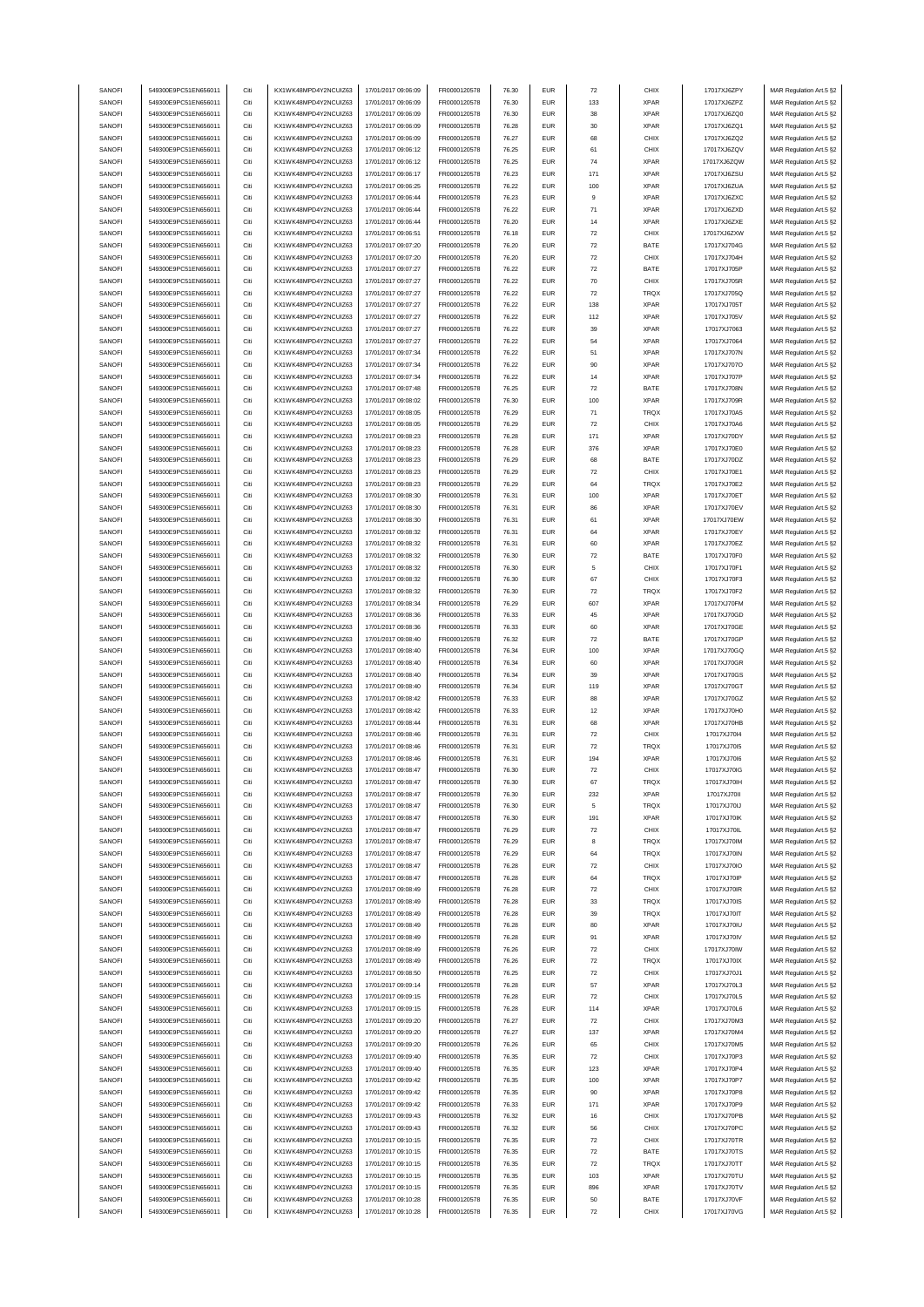| SANOFI<br>SANOFI |                                              | Citi | KX1WK48MPD4Y2NCUIZ63  | 17/01/2017 09:10:28 | FR0000120578                 | 76.35 | <b>EUR</b> | $22\,$                   | BATE        | 17017XJ70VI                | MAR Regulation Art.5 §2 |
|------------------|----------------------------------------------|------|-----------------------|---------------------|------------------------------|-------|------------|--------------------------|-------------|----------------------------|-------------------------|
|                  | 549300E9PC51EN656011<br>549300E9PC51EN656011 | Citi | KX1WK48MPD4Y2NCUIZ63  | 17/01/2017 09:10:28 |                              | 76.35 | <b>EUR</b> | 72                       | TRQX        |                            |                         |
|                  |                                              |      |                       |                     | FR0000120578                 |       |            |                          |             | 17017XJ70VH                | MAR Regulation Art.5 §2 |
| SANOFI           | 549300E9PC51EN656011                         | Citi | KX1WK48MPD4Y2NCUIZ63  | 17/01/2017 09:10:28 | FR0000120578                 | 76.35 | <b>EUR</b> | 96                       | <b>XPAR</b> | 17017XJ70VJ                | MAR Regulation Art.5 §2 |
| SANOFI           | 549300E9PC51EN656011                         | Citi | KX1WK48MPD4Y2NCUIZ63  | 17/01/2017 09:10:28 | FR0000120578                 | 76.35 | EUR        | 75                       | <b>XPAR</b> | 17017XJ70VK                | MAR Regulation Art.5 §2 |
| SANOFI           | 549300E9PC51EN656011                         | Citi | KX1WK48MPD4Y2NCLIIZ63 | 17/01/2017 09:10:30 | FR0000120578                 | 76.34 | <b>EUR</b> | 171                      | <b>XPAR</b> | 17017XJ70VL                | MAR Regulation Art.5 §2 |
| SANOFI           | 549300E9PC51EN656011                         | Citi | KX1WK48MPD4Y2NCUIZ63  | 17/01/2017 09:10:30 | FR0000120578                 | 76.34 | <b>EUR</b> | 59                       | BATE        | 17017XJ70VM                | MAR Regulation Art.5 §2 |
| SANOFI           | 549300E9PC51EN656011                         | Citi | KX1WK48MPD4Y2NCUIZ63  | 17/01/2017 09:10:30 | FR0000120578                 | 76.34 | <b>EUR</b> | $\scriptstyle{72}$       | CHIX        | 17017XJ70VN                | MAR Regulation Art.5 §2 |
|                  |                                              |      |                       |                     |                              |       |            |                          |             |                            |                         |
| SANOFI           | 549300E9PC51EN656011                         | Citi | KX1WK48MPD4Y2NCUIZ63  | 17/01/2017 09:10:30 | FR0000120578                 | 76.33 | <b>EUR</b> | 26                       | BATE        | 17017XJ70VO                | MAR Regulation Art.5 §2 |
| SANOFI           | 549300E9PC51EN656011                         | Citi | KX1WK48MPD4Y2NCUIZ63  | 17/01/2017 09:10:30 | FR0000120578                 | 76.33 | <b>EUR</b> | 23                       | BATE        | 17017XJ70VQ                | MAR Regulation Art.5 §2 |
| SANOFI           | 549300E9PC51EN656011                         | Citi | KX1WK48MPD4Y2NCUIZ63  | 17/01/2017 09:10:30 | FR0000120578                 | 76.34 | <b>EUR</b> | 72                       | TRQX        | 17017XJ70VP                | MAR Regulation Art.5 §2 |
| SANOFI           | 549300E9PC51EN656011                         | Citi | KX1WK48MPD4Y2NCUIZ63  | 17/01/2017 09:10:30 | FR0000120578                 | 76.33 | <b>EUR</b> | 23                       | BATE        | 17017XJ70VS                | MAR Regulation Art.5 §2 |
| SANOFI           | 549300E9PC51EN656011                         | Citi | KX1WK48MPD4Y2NCUIZ63  | 17/01/2017 09:10:30 | FR0000120578                 | 76.32 | <b>EUR</b> | $\overline{\mathcal{I}}$ | BATE        | 17017XJ70VV                | MAR Regulation Art.5 §2 |
|                  |                                              |      |                       |                     |                              |       |            |                          |             |                            |                         |
| SANOFI           | 549300E9PC51EN656011                         | Citi | KX1WK48MPD4Y2NCUIZ63  | 17/01/2017 09:10:30 | FR0000120578                 | 76.33 | EUR        | 72                       | CHIX        | 17017XJ70VR                | MAR Regulation Art.5 §2 |
| SANOFI           | 549300E9PC51EN656011                         | Citi | KX1WK48MPD4Y2NCUIZ63  | 17/01/2017 09:10:30 | FR0000120578                 | 76.32 | <b>EUR</b> | 16                       | BATE        | 17017XJ70VX                | MAR Regulation Art.5 §2 |
| SANOFI           | 549300E9PC51EN656011                         | Citi | KX1WK48MPD4Y2NCUIZ63  | 17/01/2017 09:10:30 | FR0000120578                 | 76.33 | <b>EUR</b> | 72                       | TRQX        | 17017XJ70VT                | MAR Regulation Art.5 §2 |
| SANOFI           | 549300E9PC51EN656011                         | Citi | KX1WK48MPD4Y2NCUIZ63  | 17/01/2017 09:10:30 | FR0000120578                 | 76.32 | <b>EUR</b> | 49                       | BATE        | 17017XJ70VY                | MAR Regulation Art.5 §2 |
| SANOFI           | 549300E9PC51EN656011                         | Citi | KX1WK48MPD4Y2NCUIZ63  | 17/01/2017 09:10:30 | FR0000120578                 | 76.32 | <b>EUR</b> | 72                       | TRQX        | 17017XJ70VW                | MAR Regulation Art.5 §2 |
|                  | 549300E9PC51EN656011                         | Citi | KX1WK48MPD4Y2NCUIZ63  | 17/01/2017 09:10:30 |                              | 76.33 | <b>EUR</b> | 323                      | <b>XPAR</b> |                            |                         |
| SANOFI           |                                              |      |                       |                     | FR0000120578                 |       |            |                          |             | 17017XJ70VU                | MAR Regulation Art.5 §2 |
| SANOFI           | 549300E9PC51EN656011                         | Citi | KX1WK48MPD4Y2NCUIZ63  | 17/01/2017 09:10:30 | FR0000120578                 | 76.34 | <b>EUR</b> | 44                       | TRQX        | 17017XJ70VZ                | MAR Regulation Art.5 §2 |
| SANOFI           | 549300E9PC51EN656011                         | Citi | KX1WK48MPD4Y2NCUIZ63  | 17/01/2017 09:10:41 | FR0000120578                 | 76.33 | <b>EUR</b> | 72                       | CHIX        | 17017XJ70XK                | MAR Regulation Art.5 §2 |
| SANOFI           | 549300E9PC51EN656011                         | Citi | KX1WK48MPD4Y2NCUIZ63  | 17/01/2017 09:10:41 | FR0000120578                 | 76.33 | <b>EUR</b> | 171                      | <b>XPAR</b> | 17017XJ70XL                | MAR Regulation Art.5 §2 |
| SANOFI           | 549300E9PC51EN656011                         | Citi | KX1WK48MPD4Y2NCUIZ63  | 17/01/2017 09:10:41 | FR0000120578                 | 76.33 | <b>EUR</b> | 62                       | TRQX        | 17017XJ70XM                | MAR Regulation Art.5 §2 |
| SANOFI           | 549300E9PC51EN656011                         | Citi | KX1WK48MPD4Y2NCUIZ63  | 17/01/2017 09:10:52 | FR0000120578                 | 76.33 | <b>EUR</b> | 168                      | <b>XPAR</b> | 17017XJ70ZG                |                         |
|                  |                                              |      |                       |                     |                              |       |            |                          |             |                            | MAR Regulation Art.5 §2 |
| SANOFI           | 549300E9PC51EN656011                         | Citi | KX1WK48MPD4Y2NCUIZ63  | 17/01/2017 09:11:11 | FR0000120578                 | 76.35 | <b>EUR</b> | 72                       | BATE        | 17017XJ710Z                | MAR Regulation Art.5 §2 |
| SANOFI           | 549300E9PC51EN656011                         | Citi | KX1WK48MPD4Y2NCUIZ63  | 17/01/2017 09:11:11 | FR0000120578                 | 76.35 | <b>EUR</b> | 72                       | CHIX        | 17017XJ7110                | MAR Regulation Art.5 §2 |
| SANOFI           | 549300E9PC51EN656011                         | Citi | KX1WK48MPD4Y2NCUIZ63  | 17/01/2017 09:11:11 | FR0000120578                 | 76.35 | <b>EUR</b> | 72                       | TRQX        | 17017XJ7111                | MAR Regulation Art.5 §2 |
| SANOFI           | 549300E9PC51EN656011                         | Citi | KX1WK48MPD4Y2NCUIZ63  | 17/01/2017 09:11:11 | FR0000120578                 | 76.35 | <b>EUR</b> | 171                      | <b>XPAR</b> | 17017XJ7112                | MAR Regulation Art.5 §2 |
|                  | 549300E9PC51EN656011                         | Citi | KX1WK48MPD4Y2NCUIZ63  | 17/01/2017 09:11:24 |                              | 76.35 | <b>EUR</b> |                          | <b>XPAR</b> |                            |                         |
| SANOFI           |                                              |      |                       |                     | FR0000120578                 |       |            | 64                       |             | 17017XJ7151                | MAR Regulation Art.5 §2 |
| SANOFI           | 549300E9PC51EN656011                         | Citi | KX1WK48MPD4Y2NCUIZ63  | 17/01/2017 09:11:24 | FR0000120578                 | 76.35 | <b>EUR</b> | 58                       | BATE        | 17017XJ7152                | MAR Regulation Art.5 §2 |
| SANOFI           | 549300E9PC51EN656011                         | Citi | KX1WK48MPD4Y2NCUIZ63  | 17/01/2017 09:11:24 | FR0000120578                 | 76.35 | <b>EUR</b> | 92                       | <b>XPAR</b> | 17017XJ7153                | MAR Regulation Art.5 §2 |
| SANOFI           | 549300E9PC51EN656011                         | Citi | KX1WK48MPD4Y2NCUIZ63  | 17/01/2017 09:11:24 | FR0000120578                 | 76.35 | <b>EUR</b> | 14                       | BATE        | 17017XJ7154                | MAR Regulation Art.5 §2 |
| SANOFI           | 549300E9PC51EN656011                         | Citi | KX1WK48MPD4Y2NCUIZ63  | 17/01/2017 09:11:24 | FR0000120578                 | 76.35 | <b>EUR</b> | 72                       | CHIX        | 17017XJ7155                | MAR Regulation Art.5 §2 |
| SANOFI           | 549300E9PC51EN656011                         | Citi | KX1WK48MPD4Y2NCUIZ63  | 17/01/2017 09:11:24 | FR0000120578                 | 76.35 | <b>EUR</b> | 72                       | TRQX        | 17017XJ7156                | MAR Regulation Art.5 §2 |
|                  |                                              |      |                       |                     |                              |       |            |                          |             |                            |                         |
| SANOFI           | 549300E9PC51EN656011                         | Citi | KX1WK48MPD4Y2NCUIZ63  | 17/01/2017 09:11:24 | FR0000120578                 | 76.35 | <b>EUR</b> | 53                       | <b>XPAR</b> | 17017XJ7157                | MAR Regulation Art.5 §2 |
| SANOFI           | 549300E9PC51EN656011                         | Citi | KX1WK48MPD4Y2NCUIZ63  | 17/01/2017 09:11:24 | FR0000120578                 | 76.35 | <b>EUR</b> | 56                       | <b>XPAR</b> | 17017XJ7158                | MAR Regulation Art.5 §2 |
| SANOFI           | 549300E9PC51EN656011                         | Citi | KX1WK48MPD4Y2NCUIZ63  | 17/01/2017 09:11:28 | FR0000120578                 | 76.35 | <b>EUR</b> | 72                       | TRQX        | 17017XJ7166                | MAR Regulation Art.5 §2 |
| SANOFI           | 549300E9PC51EN656011                         | Citi | KX1WK48MPD4Y2NCUIZ63  | 17/01/2017 09:11:28 | FR0000120578                 | 76.34 | <b>EUR</b> | 72                       | BATE        | 17017XJ7167                | MAR Regulation Art.5 §2 |
| SANOFI           | 549300E9PC51EN656011                         | Citi | KX1WK48MPD4Y2NCUIZ63  | 17/01/2017 09:11:28 | FR0000120578                 | 76.35 | <b>EUR</b> | 72                       | CHIX        | 17017XJ7168                | MAR Regulation Art.5 §2 |
|                  |                                              |      |                       |                     |                              |       |            |                          |             |                            |                         |
| SANOFI           | 549300E9PC51EN656011                         | Citi | KX1WK48MPD4Y2NCUIZ63  | 17/01/2017 09:11:28 | FR0000120578                 | 76.34 | <b>EUR</b> | $\scriptstyle{72}$       | TRQX        | 17017XJ7169                | MAR Regulation Art.5 §2 |
| SANOFI           | 549300E9PC51EN656011                         | Citi | KX1WK48MPD4Y2NCUIZ63  | 17/01/2017 09:11:28 | FR0000120578                 | 76.34 | <b>EUR</b> | $\scriptstyle{72}$       | CHIX        | 17017XJ716A                | MAR Regulation Art.5 §2 |
| SANOFI           | 549300E9PC51EN656011                         | Citi | KX1WK48MPD4Y2NCUIZ63  | 17/01/2017 09:11:28 | FR0000120578                 | 76.34 | <b>EUR</b> | 100                      | <b>XPAR</b> | 17017XJ716B                | MAR Regulation Art.5 §2 |
| SANOFI           | 549300E9PC51EN656011                         | Citi | KX1WK48MPD4Y2NCUIZ63  | 17/01/2017 09:11:28 | FR0000120578                 | 76.35 | <b>EUR</b> | 21                       | <b>XPAR</b> | 17017XJ716C                | MAR Regulation Art.5 §2 |
| SANOFI           | 549300E9PC51EN656011                         | Citi | KX1WK48MPD4Y2NCUIZ63  | 17/01/2017 09:11:28 | FR0000120578                 | 76.35 | <b>EUR</b> | 119                      | <b>XPAR</b> | 17017XJ716D                | MAR Regulation Art.5 §2 |
| SANOFI           | 549300E9PC51EN656011                         | Citi | KX1WK48MPD4Y2NCUIZ63  | 17/01/2017 09:11:28 | FR0000120578                 | 76.35 | <b>EUR</b> | $\sqrt{2}$               | <b>XPAR</b> | 17017XJ716E                |                         |
|                  |                                              |      |                       |                     |                              |       |            |                          |             |                            | MAR Regulation Art.5 §2 |
| SANOFI           | 549300E9PC51EN656011                         | Citi | KX1WK48MPD4Y2NCUIZ63  | 17/01/2017 09:11:34 | FR0000120578                 | 76.33 | <b>EUR</b> | 52                       | <b>XPAR</b> | 17017XJ716U                | MAR Regulation Art.5 §2 |
| SANOFI           | 549300E9PC51EN656011                         | Citi | KX1WK48MPD4Y2NCUIZ63  | 17/01/2017 09:11:45 | FR0000120578                 | 76.37 | <b>EUR</b> | 18                       | <b>XPAR</b> | 17017XJ718R                | MAR Regulation Art.5 §2 |
| SANOFI           | 549300E9PC51EN656011                         | Citi | KX1WK48MPD4Y2NCUIZ63  | 17/01/2017 09:11:45 | FR0000120578                 | 76.37 | <b>EUR</b> | ${\bf 77}$               | <b>XPAR</b> | 17017XJ718S                | MAR Regulation Art.5 §2 |
| SANOFI           | 549300E9PC51EN656011                         | Citi | KX1WK48MPD4Y2NCUIZ63  | 17/01/2017 09:12:15 | FR0000120578                 | 76.39 | <b>EUR</b> | 31                       | CHIX        | 17017XJ71D4                | MAR Regulation Art.5 §2 |
| SANOFI           | 549300E9PC51EN656011                         | Citi | KX1WK48MPD4Y2NCUIZ63  | 17/01/2017 09:13:35 | FR0000120578                 | 76.47 | <b>EUR</b> | 10                       | CHIX        | 17017XJ71RD                | MAR Regulation Art.5 §2 |
|                  |                                              |      |                       |                     |                              |       |            |                          |             |                            |                         |
| SANOFI           | 549300E9PC51EN656011                         | Citi | KX1WK48MPD4Y2NCUIZ63  | 17/01/2017 09:13:35 | FR0000120578                 | 76.47 | <b>EUR</b> | 100                      | CHIX        | 17017XJ71RE                | MAR Regulation Art.5 §2 |
| SANOFI           | 549300E9PC51EN656011                         | Citi | KX1WK48MPD4Y2NCUIZ63  | 17/01/2017 09:13:41 | FR0000120578                 | 76.47 | <b>EUR</b> | 5                        | <b>XPAR</b> | 17017XJ71T4                | MAR Regulation Art.5 §2 |
| SANOFI           | 549300E9PC51EN656011                         | Citi | KX1WK48MPD4Y2NCUIZ63  | 17/01/2017 09:13:42 | FR0000120578                 | 76.47 | <b>EUR</b> | 88                       | <b>XPAR</b> | 17017XJ71T5                | MAR Regulation Art.5 §2 |
| SANOFI           | 549300E9PC51EN656011                         | Citi | KX1WK48MPD4Y2NCLIIZ63 | 17/01/2017 09:13:42 | FR0000120578                 | 76.47 | <b>EUR</b> | 11                       | <b>XPAR</b> | 17017XJ71T7                | MAR Regulation Art.5 §2 |
| SANOFI           | 549300E9PC51EN656011                         | Citi | KX1WK48MPD4Y2NCUIZ63  | 17/01/2017 09:13:42 | FR0000120578                 | 76.47 | <b>EUR</b> | $\scriptstyle{72}$       | BATE        | 17017XJ71T6                | MAR Regulation Art.5 §2 |
|                  |                                              |      |                       |                     |                              | 76.47 |            |                          |             |                            |                         |
| SANOFI           | 549300E9PC51EN656011                         | Citi | KX1WK48MPD4Y2NCUIZ63  | 17/01/2017 09:13:42 | FR0000120578                 |       | <b>EUR</b> |                          |             |                            |                         |
|                  |                                              |      |                       |                     |                              |       |            | 658                      | <b>XPAR</b> | 17017XJ71T9                | MAR Regulation Art.5 §2 |
| SANOFI           | 549300E9PC51EN656011                         | Citi | KX1WK48MPD4Y2NCUIZ63  | 17/01/2017 09:13:42 | FR0000120578                 | 76.47 | <b>EUR</b> | 139                      | CHIX        | 17017XJ71T8                | MAR Regulation Art.5 §2 |
| SANOFI           | 549300E9PC51EN656011                         | Citi | KX1WK48MPD4Y2NCUIZ63  | 17/01/2017 09:13:42 | FR0000120578                 | 76.47 | <b>EUR</b> | $\scriptstyle{72}$       | TRQX        | 17017XJ71TA                | MAR Regulation Art.5 §2 |
|                  |                                              | Citi |                       |                     |                              |       | <b>EUR</b> | 679                      |             |                            | MAR Regulation Art.5 §2 |
| SANOFI           | 549300E9PC51EN656011                         |      | KX1WK48MPD4Y2NCUIZ63  | 17/01/2017 09:13:42 | FR0000120578<br>ER0000120578 | 76.47 |            |                          | CHIX        | 17017XJ71TB<br>17017X171TC | MAR Regulation Art 5.82 |
| SANOFI           | 549300E9PC51EN656011                         |      | KX1WK48MPD4Y2NCLIIZ63 | 17/01/2017 09:13:42 |                              | 76.47 | FUR        | 100                      | <b>XPAR</b> |                            |                         |
| SANOFI           | 549300E9PC51EN656011                         | Citi | KX1WK48MPD4Y2NCUIZ63  | 17/01/2017 09:13:42 | FR0000120578                 | 76.46 | <b>EUR</b> | 72                       | BATE        | 17017XJ71TD                | MAR Regulation Art.5 §2 |
| SANOFI           | 549300E9PC51EN656011                         | Citi | KX1WK48MPD4Y2NCUIZ63  | 17/01/2017 09:13:42 | FR0000120578                 | 76.46 | <b>EUR</b> | $\scriptstyle{72}$       | CHIX        | 17017XJ71TE                | MAR Regulation Art.5 §2 |
| SANOFI           | 549300E9PC51EN656011                         | Citi | KX1WK48MPD4Y2NCUIZ63  | 17/01/2017 09:13:42 | FR0000120578                 | 76.46 | <b>EUR</b> | 72                       | TRQX        | 17017XJ71TF                | MAR Regulation Art.5 §2 |
| SANOFI           | 549300E9PC51EN656011                         | Citi | KX1WK48MPD4Y2NCUIZ63  | 17/01/2017 09:13:45 | FR0000120578                 | 76.45 | <b>EUR</b> | 72                       | CHIX        | 17017XJ71TL                |                         |
|                  |                                              |      |                       |                     |                              |       |            |                          |             |                            | MAR Regulation Art.5 §2 |
| SANOFI           | 549300E9PC51EN656011                         | Citi | KX1WK48MPD4Y2NCUIZ63  | 17/01/2017 09:13:59 | FR0000120578                 | 76.48 | <b>EUR</b> | 171                      | <b>XPAR</b> | 17017XJ71WL                | MAR Regulation Art.5 §2 |
| SANOFI           | 549300E9PC51EN656011                         | Citi | KX1WK48MPD4Y2NCUIZ63  | 17/01/2017 09:14:00 | FR0000120578                 | 76.47 | <b>EUR</b> | 100                      | <b>XPAR</b> | 17017XJ71WP                | MAR Regulation Art.5 §2 |
| SANOFI           | 549300E9PC51EN656011                         | Citi | KX1WK48MPD4Y2NCUIZ63  | 17/01/2017 09:14:00 | FR0000120578                 | 76.47 | <b>EUR</b> | $\scriptstyle{72}$       | BATE        | 17017XJ71WQ                | MAR Regulation Art.5 §2 |
| SANOFI           | 549300E9PC51EN656011                         | Citi | KX1WK48MPD4Y2NCUIZ63  | 17/01/2017 09:14:00 | FR0000120578                 | 76.47 | <b>EUR</b> | 81                       | <b>XPAR</b> | 17017XJ71WR                | MAR Regulation Art.5 §2 |
| SANOFI           | 549300E9PC51EN656011                         | Citi | KX1WK48MPD4Y2NCUIZ63  | 17/01/2017 09:14:00 | FR0000120578                 | 76.47 | EUR        | 72                       | TRQX        | 17017XJ71WS                | MAR Regulation Art.5 §2 |
| SANOFI           | 549300E9PC51EN656011                         | Citi | KX1WK48MPD4Y2NCUIZ63  | 17/01/2017 09:14:00 | FR0000120578                 | 76.47 | <b>EUR</b> | 72                       | CHIX        | 17017XJ71WT                | MAR Regulation Art.5 §2 |
|                  |                                              |      |                       |                     |                              | 76.52 |            |                          |             | 17017XJ727K                |                         |
| SANOFI           | 549300E9PC51EN656011                         | Citi | KX1WK48MPD4Y2NCUIZ63  | 17/01/2017 09:14:56 | FR0000120578                 |       | <b>EUR</b> | 96                       | <b>XPAR</b> |                            | MAR Regulation Art.5 §2 |
| SANOFI           | 549300E9PC51EN656011                         | Citi | KX1WK48MPD4Y2NCUIZ63  | 17/01/2017 09:15:09 | FR0000120578                 | 76.54 | <b>EUR</b> | 100                      | <b>XPAR</b> | 17017XJ728R                | MAR Regulation Art.5 §2 |
| SANOFI           | 549300E9PC51EN656011                         | Citi | KX1WK48MPD4Y2NCUIZ63  | 17/01/2017 09:15:09 | FR0000120578                 | 76.53 | <b>EUR</b> | $77\,$                   | <b>XPAR</b> | 17017XJ728S                | MAR Regulation Art.5 §2 |
| SANOFI           | 549300E9PC51EN656011                         | Citi | KX1WK48MPD4Y2NCUIZ63  | 17/01/2017 09:15:09 | FR0000120578                 | 76.53 | <b>EUR</b> | 72                       | BATE        | 17017XJ728T                | MAR Regulation Art.5 §2 |
| SANOFI           | 549300E9PC51EN656011                         | Citi | KX1WK48MPD4Y2NCUIZ63  | 17/01/2017 09:15:09 | FR0000120578                 | 76.53 | <b>EUR</b> | 72                       | CHIX        | 17017XJ728U                | MAR Regulation Art.5 §2 |
|                  |                                              |      |                       |                     |                              |       |            |                          |             |                            |                         |
| SANOFI           | 549300E9PC51EN656011                         | Citi | KX1WK48MPD4Y2NCUIZ63  | 17/01/2017 09:15:09 | FR0000120578                 | 76.53 | <b>EUR</b> | 72                       | TRQX        | 17017XJ728V                | MAR Regulation Art.5 §2 |
| SANOFI           | 549300E9PC51EN656011                         | Citi | KX1WK48MPD4Y2NCUIZ63  | 17/01/2017 09:15:09 | FR0000120578                 | 76.54 | <b>EUR</b> | 93                       | <b>XPAR</b> | 17017XJ728W                | MAR Regulation Art.5 §2 |
| SANOFI           | 549300E9PC51EN656011                         | Citi | KX1WK48MPD4Y2NCUIZ63  | 17/01/2017 09:15:09 | FR0000120578                 | 76.54 | <b>EUR</b> | 234                      | <b>XPAR</b> | 17017XJ728X                | MAR Regulation Art.5 §2 |
| SANOFI           | 549300E9PC51EN656011                         | Citi | KX1WK48MPD4Y2NCUIZ63  | 17/01/2017 09:15:09 | FR0000120578                 | 76.54 | <b>EUR</b> | 81                       | <b>XPAR</b> | 17017XJ728Y                | MAR Regulation Art.5 §2 |
| SANOFI           | 549300E9PC51EN656011                         | Citi | KX1WK48MPD4Y2NCUIZ63  | 17/01/2017 09:15:09 | FR0000120578                 | 76.53 | <b>EUR</b> | 65                       | <b>XPAR</b> | 17017XJ728Z                | MAR Regulation Art.5 §2 |
|                  |                                              |      |                       |                     |                              |       |            |                          |             |                            |                         |
| SANOFI           | 549300E9PC51EN656011                         | Citi | KX1WK48MPD4Y2NCUIZ63  | 17/01/2017 09:15:09 | FR0000120578                 | 76.53 | <b>EUR</b> | 11                       | CHIX        | 17017XJ7295                | MAR Regulation Art.5 §2 |
| SANOFI           | 549300E9PC51EN656011                         | Citi | KX1WK48MPD4Y2NCUIZ63  | 17/01/2017 09:15:09 | FR0000120578                 | 76.53 | <b>EUR</b> | 57                       | TRQX        | 17017XJ7297                | MAR Regulation Art.5 §2 |
| SANOFI           | 549300E9PC51EN656011                         | Citi | KX1WK48MPD4Y2NCUIZ63  | 17/01/2017 09:15:09 | FR0000120578                 | 76.53 | <b>EUR</b> | 111                      | TRQX        | 17017XJ7298                | MAR Regulation Art.5 §2 |
| SANOFI           | 549300E9PC51EN656011                         | Citi | KX1WK48MPD4Y2NCUIZ63  | 17/01/2017 09:15:10 | FR0000120578                 | 76.53 | <b>EUR</b> | 171                      | <b>XPAR</b> | 17017XJ729B                | MAR Regulation Art.5 §2 |
| SANOFI           | 549300E9PC51EN656011                         | Citi | KX1WK48MPD4Y2NCUIZ63  | 17/01/2017 09:15:10 | FR0000120578                 | 76.53 | <b>EUR</b> | 96                       | <b>XPAR</b> | 17017XJ729C                | MAR Regulation Art.5 §2 |
| SANOFI           |                                              | Citi |                       |                     |                              | 76.53 | <b>EUR</b> | 59                       |             |                            |                         |
|                  | 549300E9PC51EN656011                         |      | KX1WK48MPD4Y2NCUIZ63  | 17/01/2017 09:15:10 | FR0000120578                 |       |            |                          | CHIX        | 17017XJ729D                | MAR Regulation Art.5 §2 |
| SANOFI           | 549300E9PC51EN656011                         | Citi | KX1WK48MPD4Y2NCUIZ63  | 17/01/2017 09:15:10 | FR0000120578                 | 76.53 | <b>EUR</b> | 53                       | BATE        | 17017XJ729E                | MAR Regulation Art.5 §2 |
| SANOFI           | 549300E9PC51EN656011                         | Citi | KX1WK48MPD4Y2NCUIZ63  | 17/01/2017 09:15:10 | FR0000120578                 | 76.53 | <b>EUR</b> | 506                      | <b>XPAR</b> | 17017XJ729F                | MAR Regulation Art.5 §2 |
| SANOFI           | 549300E9PC51EN656011                         | Citi | KX1WK48MPD4Y2NCUIZ63  | 17/01/2017 09:15:17 | FR0000120578                 | 76.53 | <b>EUR</b> | 171                      | <b>XPAR</b> | 17017XJ72BJ                | MAR Regulation Art.5 §2 |
| SANOFI           | 549300E9PC51EN656011                         | Citi | KX1WK48MPD4Y2NCUIZ63  | 17/01/2017 09:15:17 | FR0000120578                 | 76.53 | <b>EUR</b> | 143                      | <b>XPAR</b> | 17017XJ72BL                | MAR Regulation Art.5 §2 |
| SANOFI           | 549300E9PC51EN656011                         | Citi | KX1WK48MPD4Y2NCUIZ63  | 17/01/2017 09:15:17 | FR0000120578                 | 76.53 | <b>EUR</b> | $\scriptstyle{72}$       | BATE        | 17017XJ72BK                | MAR Regulation Art.5 §2 |
| SANOFI           | 549300E9PC51EN656011                         | Citi | KX1WK48MPD4Y2NCUIZ63  | 17/01/2017 09:15:17 | FR0000120578                 | 76.53 | <b>EUR</b> | 69                       | TRQX        | 17017XJ72BM                |                         |
|                  |                                              |      |                       |                     |                              |       |            |                          |             |                            | MAR Regulation Art.5 §2 |
| SANOFI           | 549300E9PC51EN656011                         | Citi | KX1WK48MPD4Y2NCUIZ63  | 17/01/2017 09:15:17 | FR0000120578                 | 76.53 | <b>EUR</b> | 72                       | CHIX        | 17017XJ72BO                | MAR Regulation Art.5 §2 |
| SANOFI           | 549300E9PC51EN656011                         | Citi | KX1WK48MPD4Y2NCUIZ63  | 17/01/2017 09:15:17 | FR0000120578                 | 76.53 | <b>EUR</b> | 3                        | TRQX        | 17017XJ72BP                | MAR Regulation Art.5 §2 |
| SANOFI           | 549300E9PC51EN656011                         | Citi | KX1WK48MPD4Y2NCUIZ63  | 17/01/2017 09:15:17 | FR0000120578                 | 76.53 | <b>EUR</b> | 138                      | <b>XPAR</b> | 17017XJ72BR                | MAR Regulation Art.5 §2 |
| SANOFI           | 549300E9PC51EN656011                         | Citi | KX1WK48MPD4Y2NCUIZ63  | 17/01/2017 09:15:17 | FR0000120578                 | 76.53 | <b>EUR</b> | 33                       | XPAR        | 17017XJ72BT                | MAR Regulation Art.5 §2 |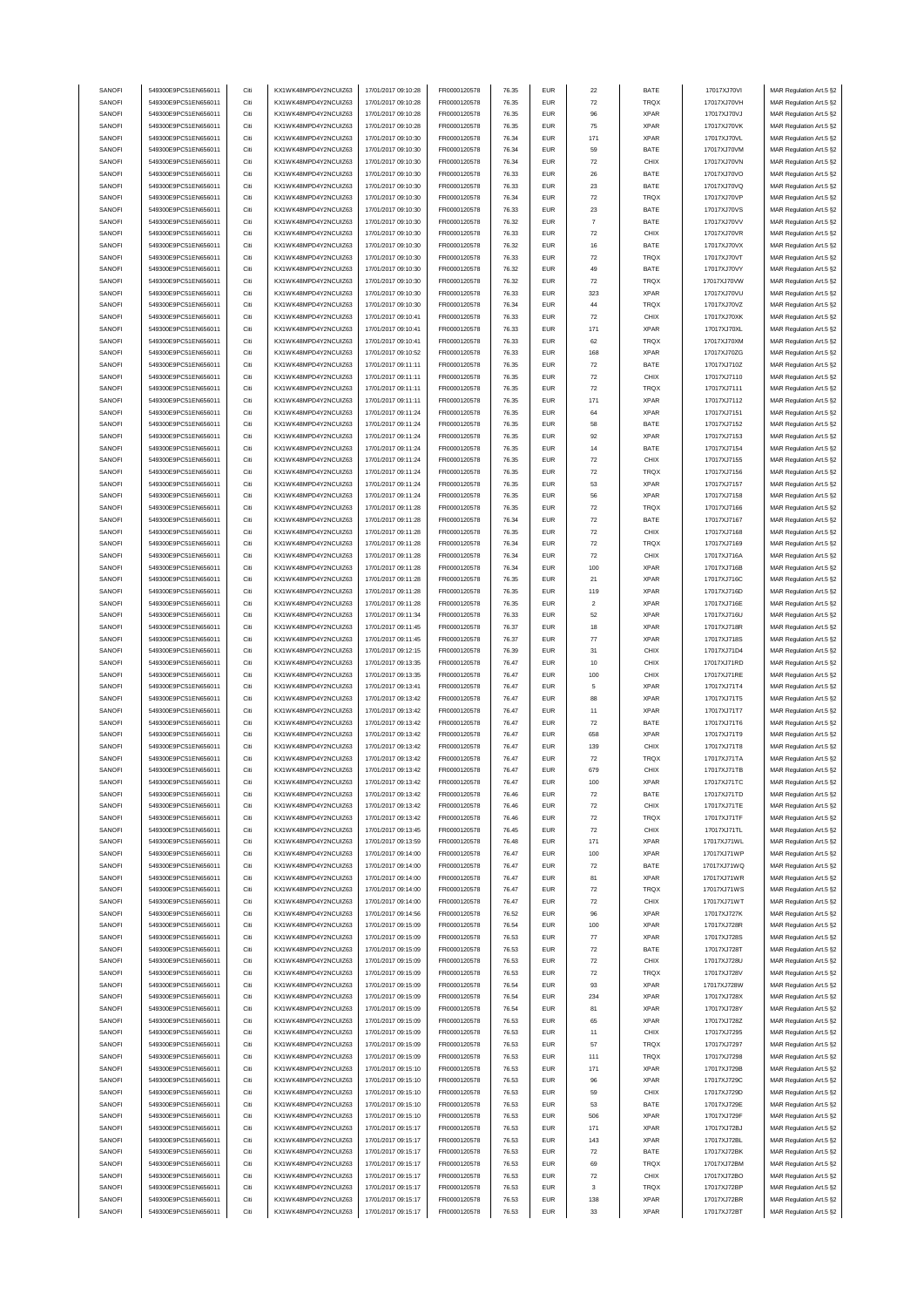| SANOFI           | 549300E9PC51EN656011                         | Citi         |                                              | 17/01/2017 09:15:17                        | FR0000120578                 |                | <b>EUR</b>               |                    | CHIX                       | 17017XJ72BU                |                                                    |
|------------------|----------------------------------------------|--------------|----------------------------------------------|--------------------------------------------|------------------------------|----------------|--------------------------|--------------------|----------------------------|----------------------------|----------------------------------------------------|
|                  | 549300E9PC51EN656011                         | Citi         | KX1WK48MPD4Y2NCUIZ63<br>KX1WK48MPD4Y2NCUIZ63 | 17/01/2017 09:15:17                        |                              | 76.53<br>76.53 | <b>EUR</b>               | 72<br>69           | TRQX                       | 17017XJ72BV                | MAR Regulation Art.5 §2                            |
| SANOFI           |                                              |              |                                              |                                            | FR0000120578                 |                |                          |                    |                            |                            | MAR Regulation Art.5 §2                            |
| SANOFI           | 549300E9PC51EN656011                         | Citi         | KX1WK48MPD4Y2NCUIZ63                         | 17/01/2017 09:15:17                        | FR0000120578                 | 76.53          | <b>EUR</b>               | 171                | <b>XPAR</b>                | 17017XJ72BY                | MAR Regulation Art.5 §2                            |
| SANOFI           | 549300E9PC51EN656011                         | Citi         | KX1WK48MPD4Y2NCUIZ63                         | 17/01/2017 09:15:18                        | FR0000120578                 | 76.53          | EUR                      | $\sqrt{2}$         | BATE                       | 17017XJ72CD                | MAR Regulation Art.5 §2                            |
| SANOFI           | 549300E9PC51EN656011                         | Citi         | KX1WK48MPD4Y2NCLIIZ63                        | 17/01/2017 09:15:18                        | FR0000120578                 | 76.53          | <b>EUR</b>               | 66                 | BATE                       | 17017XJ72CE                | MAR Regulation Art.5 §2                            |
| SANOFI           | 549300E9PC51EN656011                         | Citi         | KX1WK48MPD4Y2NCUIZ63                         | 17/01/2017 09:15:35                        | FR0000120578                 | 76.52          | <b>EUR</b>               | 72                 | BATE                       | 17017XJ72G4                | MAR Regulation Art.5 §2                            |
| SANOFI           | 549300E9PC51EN656011                         | Citi         | KX1WK48MPD4Y2NCUIZ63                         | 17/01/2017 09:15:35                        | FR0000120578                 | 76.52          | <b>EUR</b>               | 72                 | CHIX                       | 17017XJ72G5                | MAR Regulation Art.5 §2                            |
|                  |                                              |              |                                              |                                            |                              |                |                          |                    |                            |                            |                                                    |
| SANOFI           | 549300E9PC51EN656011                         | Citi         | KX1WK48MPD4Y2NCUIZ63                         | 17/01/2017 09:15:35                        | FR0000120578                 | 76.52          | <b>EUR</b>               | 72                 | TRQX                       | 17017XJ72G6                | MAR Regulation Art.5 §2                            |
| SANOFI           | 549300E9PC51EN656011                         | Citi         | KX1WK48MPD4Y2NCUIZ63                         | 17/01/2017 09:15:35                        | FR0000120578                 | 76.51          | <b>EUR</b>               | 72                 | TRQX                       | 17017XJ72G7                | MAR Regulation Art.5 §2                            |
| SANOFI           | 549300E9PC51EN656011                         | Citi         | KX1WK48MPD4Y2NCUIZ63                         | 17/01/2017 09:15:35                        | FR0000120578                 | 76.52          | <b>EUR</b>               | 171                | <b>XPAR</b>                | 17017XJ72G8                | MAR Regulation Art.5 §2                            |
| SANOFI           | 549300E9PC51EN656011                         | Citi         | KX1WK48MPD4Y2NCUIZ63                         | 17/01/2017 09:15:35                        | FR0000120578                 | 76.51          | <b>EUR</b>               | 72                 | BATE                       | 17017XJ72G9                | MAR Regulation Art.5 §2                            |
| SANOFI           | 549300E9PC51EN656011                         | Citi         | KX1WK48MPD4Y2NCUIZ63                         | 17/01/2017 09:15:35                        | FR0000120578                 | 76.50          | <b>EUR</b>               | 72                 | BATE                       | 17017XJ72GB                | MAR Regulation Art.5 §2                            |
|                  |                                              |              |                                              |                                            |                              |                |                          |                    |                            |                            |                                                    |
| SANOFI           | 549300E9PC51EN656011                         | Citi         | KX1WK48MPD4Y2NCUIZ63                         | 17/01/2017 09:15:35                        | FR0000120578                 | 76.52          | EUR                      | 944                | <b>XPAR</b>                | 17017XJ72GA                | MAR Regulation Art.5 §2                            |
| SANOFI           | 549300E9PC51EN656011                         | Citi         | KX1WK48MPD4Y2NCUIZ63                         | 17/01/2017 09:15:35                        | FR0000120578                 | 76.51          | <b>EUR</b>               | $\scriptstyle{72}$ | CHIX                       | 17017XJ72GC                | MAR Regulation Art.5 §2                            |
| SANOFI           | 549300E9PC51EN656011                         | Citi         | KX1WK48MPD4Y2NCUIZ63                         | 17/01/2017 09:15:35                        | FR0000120578                 | 76.51          | <b>EUR</b>               | $\scriptstyle{72}$ | TRQX                       | 17017XJ72GD                | MAR Regulation Art.5 §2                            |
| SANOFI           | 549300E9PC51EN656011                         | Citi         | KX1WK48MPD4Y2NCUIZ63                         | 17/01/2017 09:15:35                        | FR0000120578                 | 76.51          | <b>EUR</b>               | 38                 | <b>XPAR</b>                | 17017XJ72GE                | MAR Regulation Art.5 §2                            |
| SANOFI           | 549300E9PC51EN656011                         | Citi         | KX1WK48MPD4Y2NCUIZ63                         | 17/01/2017 09:15:37                        | FR0000120578                 | 76.51          | <b>EUR</b>               | 29                 | <b>XPAR</b>                | 17017XJ72GK                | MAR Regulation Art.5 §2                            |
|                  | 549300E9PC51EN656011                         | Citi         | KX1WK48MPD4Y2NCUIZ63                         | 17/01/2017 09:15:37                        |                              | 76.51          | <b>EUR</b>               | 27                 | CHIX                       |                            |                                                    |
| SANOFI           |                                              |              |                                              |                                            | FR0000120578                 |                |                          |                    |                            | 17017XJ72GL                | MAR Regulation Art.5 §2                            |
| SANOFI           | 549300E9PC51EN656011                         | Citi         | KX1WK48MPD4Y2NCUIZ63                         | 17/01/2017 09:15:37                        | FR0000120578                 | 76.51          | <b>EUR</b>               | 24                 | <b>XPAR</b>                | 17017XJ72GM                | MAR Regulation Art.5 §2                            |
| SANOFI           | 549300E9PC51EN656011                         | Citi         | KX1WK48MPD4Y2NCUIZ63                         | 17/01/2017 09:15:39                        | FR0000120578                 | 76.50          | <b>EUR</b>               | 72                 | CHIX                       | 17017XJ72GP                | MAR Regulation Art.5 §2                            |
| SANOFI           | 549300E9PC51EN656011                         | Citi         | KX1WK48MPD4Y2NCUIZ63                         | 17/01/2017 09:15:39                        | FR0000120578                 | 76.50          | <b>EUR</b>               | 72                 | TRQX                       | 17017XJ72GQ                | MAR Regulation Art.5 §2                            |
| SANOFI           | 549300E9PC51EN656011                         | Citi         | KX1WK48MPD4Y2NCUIZ63                         | 17/01/2017 09:15:39                        | FR0000120578                 | 76.50          | <b>EUR</b>               | 72                 | BATE                       | 17017XJ72GR                | MAR Regulation Art.5 §2                            |
|                  |                                              |              |                                              |                                            |                              |                |                          |                    |                            |                            |                                                    |
| SANOFI           | 549300E9PC51EN656011                         | Citi         | KX1WK48MPD4Y2NCUIZ63                         | 17/01/2017 09:15:39                        | FR0000120578                 | 76.51          | <b>EUR</b>               | 100                | <b>XPAR</b>                | 17017XJ72GS                | MAR Regulation Art.5 §2                            |
| SANOFI           | 549300E9PC51EN656011                         | Citi         | KX1WK48MPD4Y2NCUIZ63                         | 17/01/2017 09:15:39                        | FR0000120578                 | 76.51          | <b>EUR</b>               | 10                 | <b>XPAR</b>                | 17017XJ72GT                | MAR Regulation Art.5 §2                            |
| SANOFI           | 549300E9PC51EN656011                         | Citi         | KX1WK48MPD4Y2NCUIZ63                         | 17/01/2017 09:15:40                        | FR0000120578                 | 76.51          | <b>EUR</b>               | 72                 | CHIX                       | 17017XJ72GZ                | MAR Regulation Art.5 §2                            |
| SANOFI           | 549300E9PC51EN656011                         | Citi         | KX1WK48MPD4Y2NCUIZ63                         | 17/01/2017 09:15:40                        | FR0000120578                 | 76.50          | <b>EUR</b>               | 60                 | TRQX                       | 17017XJ72H0                | MAR Regulation Art.5 §2                            |
| SANOFI           | 549300E9PC51EN656011                         | Citi         | KX1WK48MPD4Y2NCUIZ63                         | 17/01/2017 09:15:40                        | FR0000120578                 | 76.50          | <b>EUR</b>               | 93                 | <b>XPAR</b>                | 17017XJ72H1                | MAR Regulation Art.5 §2                            |
| SANOFI           | 549300E9PC51EN656011                         | Citi         | KX1WK48MPD4Y2NCUIZ63                         |                                            |                              |                | <b>EUR</b>               | 72                 | CHIX                       |                            |                                                    |
|                  |                                              |              |                                              | 17/01/2017 09:15:40                        | FR0000120578                 | 76.50          |                          |                    |                            | 17017XJ72H2                | MAR Regulation Art.5 §2                            |
| SANOFI           | 549300E9PC51EN656011                         | Citi         | KX1WK48MPD4Y2NCUIZ63                         | 17/01/2017 09:16:04                        | FR0000120578                 | 76.50          | <b>EUR</b>               | 171                | <b>XPAR</b>                | 17017XJ72IT                | MAR Regulation Art.5 §2                            |
| SANOFI           | 549300E9PC51EN656011                         | Citi         | KX1WK48MPD4Y2NCUIZ63                         | 17/01/2017 09:16:04                        | FR0000120578                 | 76.50          | <b>EUR</b>               | 56                 | BATE                       | 17017XJ72IU                | MAR Regulation Art.5 §2                            |
| SANOFI           | 549300E9PC51EN656011                         | Citi         | KX1WK48MPD4Y2NCUIZ63                         | 17/01/2017 09:16:04                        | FR0000120578                 | 76.50          | <b>EUR</b>               | 10                 | <b>XPAR</b>                | 17017XJ72IW                | MAR Regulation Art.5 §2                            |
| SANOFI           | 549300E9PC51EN656011                         | Citi         | KX1WK48MPD4Y2NCUIZ63                         | 17/01/2017 09:16:04                        | FR0000120578                 | 76.50          | <b>EUR</b>               | 16                 | BATE                       | 17017XJ72IV                | MAR Regulation Art.5 §2                            |
| SANOFI           | 549300E9PC51EN656011                         | Citi         | KX1WK48MPD4Y2NCUIZ63                         | 17/01/2017 09:16:04                        | FR0000120578                 | 76.50          | <b>EUR</b>               | 759                | <b>XPAR</b>                | 17017XJ72IZ                | MAR Regulation Art.5 §2                            |
|                  |                                              |              |                                              |                                            |                              |                |                          |                    |                            |                            |                                                    |
| SANOFI           | 549300E9PC51EN656011                         | Citi         | KX1WK48MPD4Y2NCUIZ63                         | 17/01/2017 09:16:04                        | FR0000120578                 | 76.50          | <b>EUR</b>               | 72                 | CHIX                       | 17017XJ72IX                | MAR Regulation Art.5 §2                            |
| SANOFI           | 549300E9PC51EN656011                         | Citi         | KX1WK48MPD4Y2NCUIZ63                         | 17/01/2017 09:16:04                        | FR0000120578                 | 76.50          | <b>EUR</b>               | 72                 | TRQX                       | 17017XJ72IY                | MAR Regulation Art.5 §2                            |
| SANOFI           | 549300E9PC51EN656011                         | Citi         | KX1WK48MPD4Y2NCUIZ63                         | 17/01/2017 09:16:04                        | FR0000120578                 | 76.49          | <b>EUR</b>               | 72                 | TRQX                       | 17017XJ72J1                | MAR Regulation Art.5 §2                            |
| SANOFI           | 549300E9PC51EN656011                         | Citi         | KX1WK48MPD4Y2NCUIZ63                         | 17/01/2017 09:16:04                        | FR0000120578                 | 76.49          | EUR                      | 72                 | CHIX                       | 17017XJ72J0                | MAR Regulation Art.5 §2                            |
| SANOFI           | 549300E9PC51EN656011                         | Citi         | KX1WK48MPD4Y2NCUIZ63                         | 17/01/2017 09:16:04                        | FR0000120578                 | 76.50          | <b>EUR</b>               | 100                | <b>XPAR</b>                | 17017XJ72J2                | MAR Regulation Art.5 §2                            |
|                  |                                              |              |                                              |                                            |                              |                |                          |                    |                            |                            |                                                    |
| SANOFI           | 549300E9PC51EN656011                         | Citi         | KX1WK48MPD4Y2NCUIZ63                         | 17/01/2017 09:16:04                        | FR0000120578                 | 76.50          | <b>EUR</b>               | 100                | <b>XPAR</b>                | 17017XJ72J3                | MAR Regulation Art.5 §2                            |
| SANOFI           | 549300E9PC51EN656011                         | Citi         | KX1WK48MPD4Y2NCUIZ63                         | 17/01/2017 09:16:04                        | FR0000120578                 | 76.50          | <b>EUR</b>               | 119                | <b>XPAR</b>                | 17017XJ72J4                | MAR Regulation Art.5 §2                            |
| SANOFI           | 549300E9PC51EN656011                         | Citi         | KX1WK48MPD4Y2NCUIZ63                         | 17/01/2017 09:16:05                        | FR0000120578                 | 76.49          | <b>EUR</b>               | 100                | <b>XPAR</b>                | 17017XJ72JE                | MAR Regulation Art.5 §2                            |
| SANOFI           | 549300E9PC51EN656011                         | Citi         | KX1WK48MPD4Y2NCUIZ63                         | 17/01/2017 09:16:30                        | FR0000120578                 | 76.50          | <b>EUR</b>               | 219                | <b>XPAR</b>                | 17017XJ72QI                | MAR Regulation Art.5 §2                            |
| SANOFI           | 549300E9PC51EN656011                         | Citi         | KX1WK48MPD4Y2NCUIZ63                         | 17/01/2017 09:16:30                        | FR0000120578                 | 76.50          | <b>EUR</b>               | 72                 | BATE                       | 17017XJ72QH                | MAR Regulation Art.5 §2                            |
| SANOFI           | 549300E9PC51EN656011                         | Citi         | KX1WK48MPD4Y2NCUIZ63                         | 17/01/2017 09:16:30                        | FR0000120578                 | 76.50          | <b>EUR</b>               | 72                 | CHIX                       | 17017XJ72QJ                |                                                    |
|                  |                                              |              |                                              |                                            |                              |                |                          |                    |                            |                            | MAR Regulation Art.5 §2                            |
| SANOFI           | 549300E9PC51EN656011                         | Citi         | KX1WK48MPD4Y2NCUIZ63                         | 17/01/2017 09:16:30                        | FR0000120578                 | 76.50          | <b>EUR</b>               | 72                 | TRQX                       | 17017XJ72QK                | MAR Regulation Art.5 §2                            |
| SANOFI           | 549300E9PC51EN656011                         | Citi         | KX1WK48MPD4Y2NCUIZ63                         | 17/01/2017 09:16:30                        | FR0000120578                 | 76.50          | <b>EUR</b>               | 198                | <b>XPAR</b>                | 17017XJ72QL                | MAR Regulation Art.5 §2                            |
| SANOFI           | 549300E9PC51EN656011                         | Citi         | KX1WK48MPD4Y2NCUIZ63                         | 17/01/2017 09:16:30                        | FR0000120578                 | 76.50          | <b>EUR</b>               | 217                | <b>XPAR</b>                | 17017XJ72QM                | MAR Regulation Art.5 §2                            |
| SANOFI           | 549300E9PC51EN656011                         | Citi         | KX1WK48MPD4Y2NCUIZ63                         | 17/01/2017 09:16:30                        | FR0000120578                 | 76.50          | <b>EUR</b>               | 434                | <b>XPAR</b>                | 17017XJ72QP                | MAR Regulation Art.5 §2                            |
| SANOFI           | 549300E9PC51EN656011                         | Citi         | KX1WK48MPD4Y2NCUIZ63                         | 17/01/2017 09:16:30                        | FR0000120578                 | 76.49          | <b>EUR</b>               | 72                 | TRQX                       | 17017XJ72QN                | MAR Regulation Art.5 §2                            |
|                  |                                              |              |                                              |                                            |                              |                |                          |                    |                            |                            |                                                    |
| SANOFI           | 549300E9PC51EN656011                         | Citi         | KX1WK48MPD4Y2NCUIZ63                         | 17/01/2017 09:16:30                        | FR0000120578                 | 76.49          | <b>EUR</b>               | 72                 | CHIX                       | 17017XJ72QO                | MAR Regulation Art.5 §2                            |
| SANOFI           | 549300E9PC51EN656011                         | Citi         | KX1WK48MPD4Y2NCUIZ63                         | 17/01/2017 09:16:30                        | FR0000120578                 | 76.49          | <b>EUR</b>               | 17                 | <b>XPAR</b>                | 17017XJ72QQ                | MAR Regulation Art.5 §2                            |
| SANOFI           | 549300E9PC51EN656011                         | Citi         | KX1WK48MPD4Y2NCUIZ63                         | 17/01/2017 09:16:30                        | FR0000120578                 | 76.49          | <b>EUR</b>               | 5                  | <b>XPAR</b>                | 17017XJ72QR                | MAR Regulation Art.5 §2                            |
| SANOFI           | 549300E9PC51EN656011                         | Citi         | KX1WK48MPD4Y2NCUIZ63                         | 17/01/2017 09:16:30                        | FR0000120578                 | 76.50          | <b>EUR</b>               | 217                | <b>XPAR</b>                | 17017XJ72QS                | MAR Regulation Art.5 §2                            |
| SANOFI           | 549300E9PC51EN656011                         | Citi         | KX1WK48MPD4Y2NCUIZ63                         | 17/01/2017 09:16:30                        | FR0000120578                 | 76.50          | <b>EUR</b>               | 176                | <b>XPAR</b>                | 17017XJ72QT                | MAR Regulation Art.5 §2                            |
|                  |                                              |              |                                              |                                            |                              |                |                          |                    |                            |                            |                                                    |
| SANOFI           | 549300E9PC51EN656011                         | Citi         | KX1WK48MPD4Y2NCUIZ63                         | 17/01/2017 09:16:30                        | FR0000120578                 | 76.50          | <b>EUR</b>               | 119                | <b>XPAR</b>                | 17017XJ72QU                | MAR Regulation Art.5 §2                            |
| SANOFI           | 549300E9PC51EN656011                         | Citi         | KX1WK48MPD4Y2NCUIZ63                         | 17/01/2017 09:16:30                        | FR0000120578                 | 76.50          | <b>EUR</b>               | 117                | <b>XPAR</b>                | 17017XJ72QV                | MAR Regulation Art.5 §2                            |
| SANOFI           | 549300E9PC51EN656011                         |              | KX1WK48MPD4Y2NCUIZ63                         | 17/01/2017 09:16:30                        |                              |                |                          |                    |                            |                            |                                                    |
|                  |                                              | Citi         |                                              |                                            | FR0000120578                 | 76.50          | <b>EUR</b>               | 80                 | <b>XPAR</b>                | 17017XJ72QW                | MAR Regulation Art.5 §2                            |
|                  |                                              | Citi         |                                              |                                            |                              | 76.52          | <b>EUR</b>               |                    |                            |                            | MAR Regulation Art.5 §2                            |
| SANOFI           | 549300E9PC51EN656011<br>549300E9PC51EN656011 |              | KX1WK48MPD4Y2NCUIZ63                         | 17/01/2017 09:16:56                        | FR0000120578                 |                |                          | 171                | <b>XPAR</b>                | 17017XJ72W9                | MAR Regulation Art 5.82                            |
| SANOFI           |                                              |              | KX1WK48MPD4Y2NCLIIZ63                        | 17/01/2017 09:16:56                        | FR0000120578                 | 76.51          | FUR                      |                    | <b>XPAR</b>                | 17017XJ72WA                |                                                    |
| SANOFI           | 549300E9PC51EN656011                         | Citi         | KX1WK48MPD4Y2NCUIZ63                         | 17/01/2017 09:16:56                        | FR0000120578                 | 76.51          | <b>EUR</b>               | 72                 | BATE                       | 17017XJ72WF                | MAR Regulation Art.5 §2                            |
| SANOFI           | 549300E9PC51EN656011                         | Citi         | KX1WK48MPD4Y2NCUIZ63                         | 17/01/2017 09:16:56                        | FR0000120578                 | 76.51          | <b>EUR</b>               | 304                | <b>XPAR</b>                | 17017XJ72WG                | MAR Regulation Art.5 §2                            |
| SANOFI           | 549300E9PC51EN656011                         | Citi         | KX1WK48MPD4Y2NCUIZ63                         | 17/01/2017 09:16:56                        | FR0000120578                 | 76.51          | <b>EUR</b>               | 72                 | CHIX                       | 17017XJ72WI                | MAR Regulation Art.5 §2                            |
| SANOFI           | 549300E9PC51EN656011                         | Citi         | KX1WK48MPD4Y2NCUIZ63                         | 17/01/2017 09:16:56                        | FR0000120578                 | 76.51          | <b>EUR</b>               | 72                 | TRQX                       | 17017XJ72WJ                |                                                    |
|                  |                                              |              |                                              |                                            |                              |                |                          |                    |                            |                            | MAR Regulation Art.5 §2                            |
| SANOFI           | 549300E9PC51EN656011                         | Citi         | KX1WK48MPD4Y2NCUIZ63                         | 17/01/2017 09:16:56                        | FR0000120578                 | 76.51          | <b>EUR</b>               | 54                 | CHIX                       | 17017XJ72WM                | MAR Regulation Art.5 §2                            |
| SANOFI           | 549300E9PC51EN656011                         | Citi         | KX1WK48MPD4Y2NCUIZ63                         | 17/01/2017 09:16:56                        | FR0000120578                 | 76.51          | <b>EUR</b>               | 49                 | TRQX                       | 17017XJ72WN                | MAR Regulation Art.5 §2                            |
| SANOFI           | 549300E9PC51EN656011                         | Citi         | KX1WK48MPD4Y2NCUIZ63                         | 17/01/2017 09:16:56                        | FR0000120578                 | 76.51          | <b>EUR</b>               | 50                 | <b>XPAR</b>                | 17017XJ72WP                | MAR Regulation Art.5 §2                            |
| SANOFI           | 549300E9PC51EN656011                         | Citi         | KX1WK48MPD4Y2NCUIZ63                         | 17/01/2017 09:16:56                        | FR0000120578                 | 76.51          | <b>EUR</b>               | 49                 | <b>XPAR</b>                | 17017XJ72WR                | MAR Regulation Art.5 §2                            |
| SANOFI           | 549300E9PC51EN656011                         | Citi         | KX1WK48MPD4Y2NCUIZ63                         | 17/01/2017 09:16:57                        | FR0000120578                 | 76.50          | <b>EUR</b>               | 171                | <b>XPAR</b>                | 17017XJ72WS                | MAR Regulation Art.5 §2                            |
| SANOFI           | 549300E9PC51EN656011                         | Citi         | KX1WK48MPD4Y2NCUIZ63                         | 17/01/2017 09:16:57                        | FR0000120578                 | 76.50          | <b>EUR</b>               | 72                 | CHIX                       | 17017XJ72WT                | MAR Regulation Art.5 §2                            |
|                  |                                              |              |                                              |                                            |                              |                |                          |                    |                            |                            |                                                    |
| SANOFI           | 549300E9PC51EN656011                         | Citi         | KX1WK48MPD4Y2NCUIZ63                         | 17/01/2017 09:16:57                        | FR0000120578                 | 76.50          | <b>EUR</b>               | $\scriptstyle{72}$ | BATE                       | 17017XJ72WU                | MAR Regulation Art.5 §2                            |
| SANOFI           | 549300E9PC51EN656011                         | Citi         | KX1WK48MPD4Y2NCUIZ63                         | 17/01/2017 09:16:57                        | FR0000120578                 | 76.50          | <b>EUR</b>               | 72                 | TRQX                       | 17017XJ72WV                | MAR Regulation Art.5 §2                            |
| SANOFI           | 549300E9PC51EN656011                         | Citi         | KX1WK48MPD4Y2NCUIZ63                         | 17/01/2017 09:16:57                        | FR0000120578                 | 76.49          | <b>EUR</b>               | 72                 | CHIX                       | 17017XJ72WW                | MAR Regulation Art.5 §2                            |
| SANOFI           | 549300E9PC51EN656011                         | Citi         | KX1WK48MPD4Y2NCUIZ63                         | 17/01/2017 09:16:57                        | FR0000120578                 | 76.50          | <b>EUR</b>               | 72                 | BATE                       | 17017XJ72WX                | MAR Regulation Art.5 §2                            |
| SANOFI           | 549300E9PC51EN656011                         | Citi         | KX1WK48MPD4Y2NCUIZ63                         | 17/01/2017 09:16:57                        | FR0000120578                 | 76.48          | <b>EUR</b>               | 28                 | <b>XPAR</b>                | 17017XJ72WZ                | MAR Regulation Art.5 §2                            |
|                  |                                              | Citi         |                                              | 17/01/2017 09:16:57                        |                              |                | <b>EUR</b>               | 23                 |                            |                            |                                                    |
| SANOFI           | 549300E9PC51EN656011                         |              | KX1WK48MPD4Y2NCUIZ63                         |                                            | FR0000120578                 | 76.48          |                          |                    | <b>XPAR</b>                | 17017XJ72X0                | MAR Regulation Art.5 §2                            |
| SANOFI           | 549300E9PC51EN656011                         | Citi         | KX1WK48MPD4Y2NCUIZ63                         | 17/01/2017 09:16:57                        | FR0000120578                 | 76.48          | <b>EUR</b>               | 72                 | CHIX                       | 17017XJ72X1                | MAR Regulation Art.5 §2                            |
| SANOFI           | 549300E9PC51EN656011                         | Citi         | KX1WK48MPD4Y2NCUIZ63                         | 17/01/2017 09:16:57                        | FR0000120578                 | 76.48          | <b>EUR</b>               | $\scriptstyle{72}$ | TRQX                       | 17017XJ72X2                | MAR Regulation Art.5 §2                            |
| SANOFI           | 549300E9PC51EN656011                         | Citi         | KX1WK48MPD4Y2NCUIZ63                         | 17/01/2017 09:16:58                        | FR0000120578                 | 76.51          | <b>EUR</b>               | 85                 | <b>XPAR</b>                | 17017XJ72XG                | MAR Regulation Art.5 §2                            |
| SANOFI           | 549300E9PC51EN656011                         | Citi         | KX1WK48MPD4Y2NCUIZ63                         | 17/01/2017 09:16:58                        | FR0000120578                 | 76.51          | <b>EUR</b>               | 119                | <b>XPAR</b>                | 17017XJ72XH                | MAR Regulation Art.5 §2                            |
| SANOFI           | 549300E9PC51EN656011                         | Citi         | KX1WK48MPD4Y2NCUIZ63                         | 17/01/2017 09:17:00                        | FR0000120578                 | 76.50          | <b>EUR</b>               | $\scriptstyle{72}$ | CHIX                       | 17017XJ72Y0                | MAR Regulation Art.5 §2                            |
|                  |                                              |              |                                              |                                            |                              |                |                          |                    |                            |                            |                                                    |
| SANOFI           | 549300E9PC51EN656011                         | Citi         | KX1WK48MPD4Y2NCUIZ63                         | 17/01/2017 09:17:00                        | FR0000120578                 | 76.50          | <b>EUR</b>               | 100                | <b>XPAR</b>                | 17017XJ72Y1                | MAR Regulation Art.5 §2                            |
| SANOFI           | 549300E9PC51EN656011                         | Citi         | KX1WK48MPD4Y2NCUIZ63                         | 17/01/2017 09:17:00                        | FR0000120578                 | 76.50          | <b>EUR</b>               | 32                 | <b>XPAR</b>                | 17017XJ72Y2                | MAR Regulation Art.5 §2                            |
| SANOFI           | 549300E9PC51EN656011                         | Citi         | KX1WK48MPD4Y2NCUIZ63                         | 17/01/2017 09:17:00                        | FR0000120578                 | 76.48          | <b>EUR</b>               | 132                | <b>XPAR</b>                | 17017XJ72Y3                | MAR Regulation Art.5 §2                            |
| SANOFI           | 549300E9PC51EN656011                         | Citi         | KX1WK48MPD4Y2NCUIZ63                         | 17/01/2017 09:17:01                        | FR0000120578                 | 76.48          | <b>EUR</b>               | 137                | <b>XPAR</b>                | 17017XJ72Y5                | MAR Regulation Art.5 §2                            |
| SANOFI           | 549300E9PC51EN656011                         | Citi         | KX1WK48MPD4Y2NCUIZ63                         | 17/01/2017 09:17:01                        | FR0000120578                 | 76.48          | <b>EUR</b>               | 102                | <b>XPAR</b>                | 17017XJ72Y7                | MAR Regulation Art.5 §2                            |
|                  |                                              |              |                                              |                                            |                              |                |                          |                    |                            |                            |                                                    |
| SANOFI           | 549300E9PC51EN656011                         | Citi         | KX1WK48MPD4Y2NCUIZ63                         | 17/01/2017 09:17:02                        | FR0000120578                 | 76.48          | <b>EUR</b>               | 72                 | CHIX                       | 17017XJ72YB                | MAR Regulation Art.5 §2                            |
| SANOFI           | 549300E9PC51EN656011                         | Citi         | KX1WK48MPD4Y2NCUIZ63                         | 17/01/2017 09:17:02                        | FR0000120578                 | 76.48          | <b>EUR</b>               | 53                 | <b>XPAR</b>                | 17017XJ72YC                | MAR Regulation Art.5 §2                            |
| SANOFI           | 549300E9PC51EN656011                         | Citi         | KX1WK48MPD4Y2NCUIZ63                         | 17/01/2017 09:17:02                        | FR0000120578                 | 76.48          | <b>EUR</b>               | 103                | <b>XPAR</b>                | 17017XJ72YD                | MAR Regulation Art.5 §2                            |
| SANOFI           | 549300E9PC51EN656011                         | Citi         | KX1WK48MPD4Y2NCUIZ63                         | 17/01/2017 09:17:02                        | FR0000120578                 | 76.48          | <b>EUR</b>               | 15                 | <b>XPAR</b>                | 17017XJ72YE                | MAR Regulation Art.5 §2                            |
| SANOFI           | 549300E9PC51EN656011                         | Citi         | KX1WK48MPD4Y2NCUIZ63                         | 17/01/2017 09:17:04                        | FR0000120578                 | 76.48          | <b>EUR</b>               | 72                 | CHIX                       | 17017XJ72YI                | MAR Regulation Art.5 §2                            |
| SANOFI           | 549300E9PC51EN656011                         | Citi         | KX1WK48MPD4Y2NCUIZ63                         | 17/01/2017 09:17:04                        | FR0000120578                 | 76.48          | <b>EUR</b>               | 72                 | TRQX                       | 17017XJ72YJ                | MAR Regulation Art.5 §2                            |
|                  |                                              | Citi         |                                              |                                            |                              | 76.47          | <b>EUR</b>               | 72                 |                            |                            |                                                    |
| SANOFI           | 549300E9PC51EN656011                         |              | KX1WK48MPD4Y2NCUIZ63                         | 17/01/2017 09:17:05                        | FR0000120578                 |                |                          |                    | CHIX                       | 17017XJ72YK                | MAR Regulation Art.5 §2                            |
| SANOFI           | 549300E9PC51EN656011                         | Citi         | KX1WK48MPD4Y2NCUIZ63                         | 17/01/2017 09:17:05                        | FR0000120578                 | 76.47          | <b>EUR</b>               | 69                 | TRQX                       | 17017XJ72YL                | MAR Regulation Art.5 §2                            |
| SANOFI<br>SANOFI | 549300E9PC51EN656011<br>549300E9PC51EN656011 | Citi<br>Citi | KX1WK48MPD4Y2NCUIZ63<br>KX1WK48MPD4Y2NCUIZ63 | 17/01/2017 09:17:11<br>17/01/2017 09:17:12 | FR0000120578<br>FR0000120578 | 76.47<br>76.47 | <b>EUR</b><br><b>EUR</b> | 68<br>508          | <b>XPAR</b><br><b>XPAR</b> | 17017XJ72Z5<br>17017XJ72Z7 | MAR Regulation Art.5 §2<br>MAR Regulation Art.5 §2 |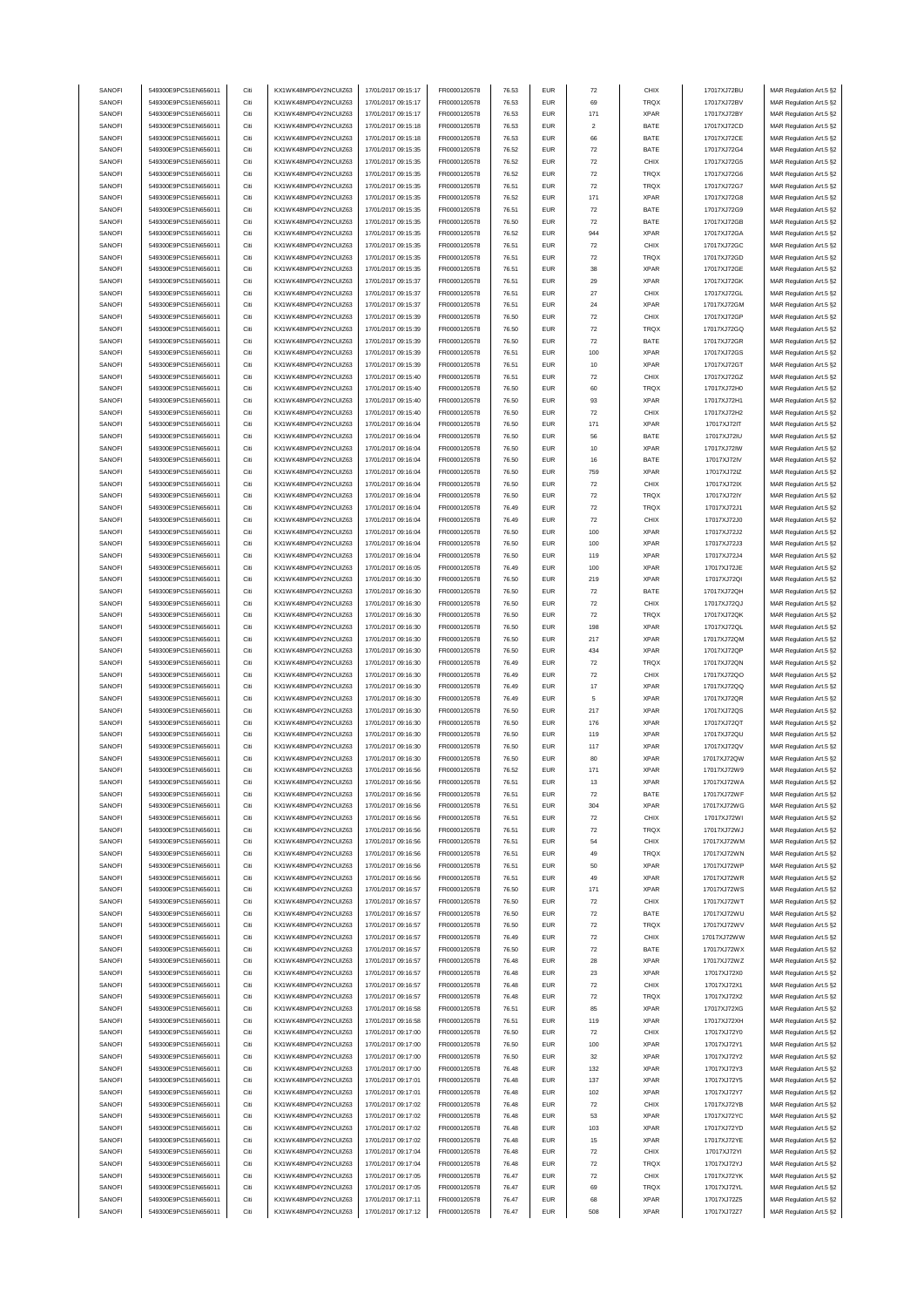| SANOFI | 549300E9PC51EN656011 | Citi | KX1WK48MPD4Y2NCUIZ63  | 17/01/2017 09:17:12 | FR0000120578 | 76.47 | <b>EUR</b> | $\scriptstyle{72}$ | CHIX        | 17017XJ72Z8 | MAR Regulation Art.5 §2 |
|--------|----------------------|------|-----------------------|---------------------|--------------|-------|------------|--------------------|-------------|-------------|-------------------------|
| SANOFI | 549300E9PC51EN656011 | Citi | KX1WK48MPD4Y2NCUIZ63  | 17/01/2017 09:17:55 |              | 76.49 | <b>EUR</b> | 72                 | BATE        |             |                         |
|        |                      |      |                       |                     | FR0000120578 |       |            |                    |             | 17017XJ7366 | MAR Regulation Art.5 §2 |
| SANOFI | 549300E9PC51EN656011 | Citi | KX1WK48MPD4Y2NCUIZ63  | 17/01/2017 09:17:55 | FR0000120578 | 76.49 | <b>EUR</b> | 72                 | CHIX        | 17017XJ7367 | MAR Regulation Art.5 §2 |
| SANOFI | 549300E9PC51EN656011 | Citi | KX1WK48MPD4Y2NCUIZ63  | 17/01/2017 09:17:55 | FR0000120578 | 76.49 | EUR        | 72                 | TRQX        | 17017XJ7368 | MAR Regulation Art.5 §2 |
| SANOFI | 549300E9PC51EN656011 | Citi | KX1WK48MPD4Y2NCLIIZ63 | 17/01/2017 09:17:55 | FR0000120578 | 76.49 | <b>EUR</b> | 22                 | <b>XPAR</b> | 17017XJ7369 | MAR Regulation Art.5 §2 |
| SANOFI | 549300E9PC51EN656011 | Citi | KX1WK48MPD4Y2NCUIZ63  | 17/01/2017 09:17:55 | FR0000120578 | 76.48 | <b>EUR</b> | 72                 | CHIX        | 17017XJ736A | MAR Regulation Art.5 §2 |
| SANOFI | 549300E9PC51EN656011 | Citi | KX1WK48MPD4Y2NCUIZ63  | 17/01/2017 09:17:55 | FR0000120578 | 76.48 | <b>EUR</b> | $\scriptstyle{72}$ | TRQX        | 17017XJ736B | MAR Regulation Art.5 §2 |
|        |                      |      |                       |                     |              |       |            |                    |             |             |                         |
| SANOFI | 549300E9PC51EN656011 | Citi | KX1WK48MPD4Y2NCUIZ63  | 17/01/2017 09:17:55 | FR0000120578 | 76.48 | <b>EUR</b> | 171                | <b>XPAR</b> | 17017XJ736C | MAR Regulation Art.5 §2 |
| SANOFI | 549300E9PC51EN656011 | Citi | KX1WK48MPD4Y2NCUIZ63  | 17/01/2017 09:17:55 | FR0000120578 | 76.47 | <b>EUR</b> | 72                 | BATE        | 17017XJ736D | MAR Regulation Art.5 §2 |
| SANOFI | 549300E9PC51EN656011 | Citi | KX1WK48MPD4Y2NCUIZ63  | 17/01/2017 09:17:55 | FR0000120578 | 76.47 | <b>EUR</b> | 72                 | CHIX        | 17017XJ736E | MAR Regulation Art.5 §2 |
| SANOFI | 549300E9PC51EN656011 | Citi | KX1WK48MPD4Y2NCUIZ63  | 17/01/2017 09:17:55 | FR0000120578 | 76.47 | <b>EUR</b> | 72                 | TRQX        | 17017XJ736F | MAR Regulation Art.5 §2 |
| SANOFI | 549300E9PC51EN656011 | Citi | KX1WK48MPD4Y2NCUIZ63  | 17/01/2017 09:17:55 | FR0000120578 | 76.47 | <b>EUR</b> | 761                | <b>XPAR</b> | 17017XJ736G | MAR Regulation Art.5 §2 |
|        |                      |      |                       |                     |              |       |            |                    |             |             |                         |
| SANOFI | 549300E9PC51EN656011 | Citi | KX1WK48MPD4Y2NCUIZ63  | 17/01/2017 09:17:55 | FR0000120578 | 76.46 | EUR        | 72                 | CHIX        | 17017XJ736H | MAR Regulation Art.5 §2 |
| SANOFI | 549300E9PC51EN656011 | Citi | KX1WK48MPD4Y2NCUIZ63  | 17/01/2017 09:17:55 | FR0000120578 | 76.44 | <b>EUR</b> | 51                 | <b>XPAR</b> | 17017XJ736I | MAR Regulation Art.5 §2 |
| SANOFI | 549300E9PC51EN656011 | Citi | KX1WK48MPD4Y2NCUIZ63  | 17/01/2017 09:17:55 | FR0000120578 | 76.43 | <b>EUR</b> | $\scriptstyle{72}$ | CHIX        | 17017XJ736J | MAR Regulation Art.5 §2 |
| SANOFI | 549300E9PC51EN656011 | Citi | KX1WK48MPD4Y2NCUIZ63  | 17/01/2017 09:18:02 | FR0000120578 | 76.40 | <b>EUR</b> | 171                | <b>XPAR</b> | 17017XJ737E | MAR Regulation Art.5 §2 |
| SANOFI | 549300E9PC51EN656011 | Citi | KX1WK48MPD4Y2NCUIZ63  | 17/01/2017 09:18:05 | FR0000120578 | 76.39 | <b>EUR</b> | 100                | <b>XPAR</b> | 17017XJ737T | MAR Regulation Art.5 §2 |
|        | 549300E9PC51EN656011 | Citi | KX1WK48MPD4Y2NCUIZ63  | 17/01/2017 09:19:34 |              | 76.50 | <b>EUR</b> | 55                 | <b>XPAR</b> |             |                         |
| SANOFI |                      |      |                       |                     | FR0000120578 |       |            |                    |             | 17017XJ73IF | MAR Regulation Art.5 §2 |
| SANOFI | 549300E9PC51EN656011 | Citi | KX1WK48MPD4Y2NCUIZ63  | 17/01/2017 09:19:34 | FR0000120578 | 76.50 | <b>EUR</b> | 65                 | <b>XPAR</b> | 17017XJ73IG | MAR Regulation Art.5 §2 |
| SANOFI | 549300E9PC51EN656011 | Citi | KX1WK48MPD4Y2NCUIZ63  | 17/01/2017 09:19:37 | FR0000120578 | 76.50 | <b>EUR</b> | 72                 | <b>XPAR</b> | 17017XJ73IJ | MAR Regulation Art.5 §2 |
| SANOFI | 549300E9PC51EN656011 | Citi | KX1WK48MPD4Y2NCUIZ63  | 17/01/2017 09:19:37 | FR0000120578 | 76.50 | <b>EUR</b> | 72                 | BATE        | 17017XJ73IN | MAR Regulation Art.5 §2 |
| SANOFI | 549300E9PC51EN656011 | Citi | KX1WK48MPD4Y2NCUIZ63  | 17/01/2017 09:19:37 | FR0000120578 | 76.50 | <b>EUR</b> | $\scriptstyle{72}$ | CHIX        | 17017XJ73IO | MAR Regulation Art.5 §2 |
| SANOFI | 549300E9PC51EN656011 | Citi | KX1WK48MPD4Y2NCUIZ63  | 17/01/2017 09:19:37 | FR0000120578 | 76.50 | <b>EUR</b> | $\scriptstyle{72}$ | TRQX        | 17017XJ73IP |                         |
|        |                      |      |                       |                     |              |       |            |                    |             |             | MAR Regulation Art.5 §2 |
| SANOFI | 549300E9PC51EN656011 | Citi | KX1WK48MPD4Y2NCUIZ63  | 17/01/2017 09:20:15 | FR0000120578 | 76.50 | <b>EUR</b> | 60                 | TRQX        | 17017XJ73M9 | MAR Regulation Art.5 §2 |
| SANOFI | 549300E9PC51EN656011 | Citi | KX1WK48MPD4Y2NCUIZ63  | 17/01/2017 09:20:15 | FR0000120578 | 76.50 | <b>EUR</b> | 86                 | <b>XPAR</b> | 17017XJ73MA | MAR Regulation Art.5 §2 |
| SANOFI | 549300E9PC51EN656011 | Citi | KX1WK48MPD4Y2NCUIZ63  | 17/01/2017 09:20:15 | FR0000120578 | 76.50 | <b>EUR</b> | 72                 | BATE        | 17017XJ73MB | MAR Regulation Art.5 §2 |
| SANOFI | 549300E9PC51EN656011 | Citi | KX1WK48MPD4Y2NCUIZ63  | 17/01/2017 09:20:15 | FR0000120578 | 76.50 | <b>EUR</b> | $\overline{7}$     | <b>XPAR</b> | 17017XJ73MC | MAR Regulation Art.5 §2 |
| SANOFI | 549300E9PC51EN656011 | Citi | KX1WK48MPD4Y2NCUIZ63  |                     |              |       | <b>EUR</b> |                    | <b>XPAR</b> |             |                         |
|        |                      |      |                       | 17/01/2017 09:20:15 | FR0000120578 | 76.50 |            | 78                 |             | 17017XJ73MG | MAR Regulation Art.5 §2 |
| SANOFI | 549300E9PC51EN656011 | Citi | KX1WK48MPD4Y2NCUIZ63  | 17/01/2017 09:20:15 | FR0000120578 | 76.50 | <b>EUR</b> | 60                 | TRQX        | 17017XJ73MD | MAR Regulation Art.5 §2 |
| SANOFI | 549300E9PC51EN656011 | Citi | KX1WK48MPD4Y2NCUIZ63  | 17/01/2017 09:20:15 | FR0000120578 | 76.50 | <b>EUR</b> | $\scriptstyle{72}$ | BATE        | 17017XJ73ME | MAR Regulation Art.5 §2 |
| SANOFI | 549300E9PC51EN656011 | Citi | KX1WK48MPD4Y2NCUIZ63  | 17/01/2017 09:20:15 | FR0000120578 | 76.50 | <b>EUR</b> | 72                 | CHIX        | 17017XJ73MF | MAR Regulation Art.5 §2 |
| SANOFI | 549300E9PC51EN656011 | Citi | KX1WK48MPD4Y2NCUIZ63  | 17/01/2017 09:20:15 | FR0000120578 | 76.50 | <b>EUR</b> | 12                 | TRQX        | 17017XJ73MH | MAR Regulation Art.5 §2 |
| SANOFI | 549300E9PC51EN656011 | Citi | KX1WK48MPD4Y2NCUIZ63  | 17/01/2017 09:20:15 | FR0000120578 | 76.50 | <b>EUR</b> | 147                | <b>XPAR</b> | 17017XJ73MI | MAR Regulation Art.5 §2 |
|        |                      |      |                       |                     |              |       |            |                    |             |             |                         |
| SANOFI | 549300E9PC51EN656011 | Citi | KX1WK48MPD4Y2NCUIZ63  | 17/01/2017 09:20:15 | FR0000120578 | 76.50 | <b>EUR</b> | 34                 | <b>XPAR</b> | 17017XJ73MJ | MAR Regulation Art.5 §2 |
| SANOFI | 549300E9PC51EN656011 | Citi | KX1WK48MPD4Y2NCUIZ63  | 17/01/2017 09:20:15 | FR0000120578 | 76.50 | <b>EUR</b> | 63                 | <b>XPAR</b> | 17017XJ73MK | MAR Regulation Art.5 §2 |
| SANOFI | 549300E9PC51EN656011 | Citi | KX1WK48MPD4Y2NCUIZ63  | 17/01/2017 09:20:15 | FR0000120578 | 76.50 | <b>EUR</b> | 74                 | <b>XPAR</b> | 17017XJ73ML | MAR Regulation Art.5 §2 |
| SANOFI | 549300E9PC51EN656011 | Citi | KX1WK48MPD4Y2NCUIZ63  | 17/01/2017 09:20:15 | FR0000120578 | 76.50 | <b>EUR</b> | 224                | CHIX        | 17017XJ73MM | MAR Regulation Art.5 §2 |
| SANOFI | 549300E9PC51EN656011 | Citi | KX1WK48MPD4Y2NCUIZ63  | 17/01/2017 09:20:15 | FR0000120578 | 76.50 | <b>EUR</b> | 31                 | CHIX        | 17017XJ73MN | MAR Regulation Art.5 §2 |
|        |                      |      |                       |                     |              |       |            |                    |             |             |                         |
| SANOFI | 549300E9PC51EN656011 | Citi | KX1WK48MPD4Y2NCUIZ63  | 17/01/2017 09:20:15 | FR0000120578 | 76.50 | <b>EUR</b> | 130                | <b>XPAR</b> | 17017XJ73MO | MAR Regulation Art.5 §2 |
| SANOFI | 549300E9PC51EN656011 | Citi | KX1WK48MPD4Y2NCUIZ63  | 17/01/2017 09:20:16 | FR0000120578 | 76.50 | <b>EUR</b> | $27\,$             | CHIX        | 17017XJ73N2 | MAR Regulation Art.5 §2 |
| SANOFI | 549300E9PC51EN656011 | Citi | KX1WK48MPD4Y2NCUIZ63  | 17/01/2017 09:20:17 | FR0000120578 | 76.49 | <b>EUR</b> | 5                  | BATE        | 17017XJ73N5 | MAR Regulation Art.5 §2 |
| SANOFI | 549300E9PC51EN656011 | Citi | KX1WK48MPD4Y2NCUIZ63  | 17/01/2017 09:20:17 | FR0000120578 | 76.49 | <b>EUR</b> | $\scriptstyle{72}$ | CHIX        | 17017XJ73N6 | MAR Regulation Art.5 §2 |
| SANOFI | 549300E9PC51EN656011 | Citi | KX1WK48MPD4Y2NCUIZ63  | 17/01/2017 09:20:17 | FR0000120578 | 76.49 | <b>EUR</b> | 6                  | BATE        | 17017XJ73N7 | MAR Regulation Art.5 §2 |
| SANOFI | 549300E9PC51EN656011 | Citi | KX1WK48MPD4Y2NCUIZ63  | 17/01/2017 09:20:17 | FR0000120578 | 76.49 | <b>EUR</b> | 72                 | TRQX        | 17017XJ73N8 |                         |
|        |                      |      |                       |                     |              |       |            |                    |             |             | MAR Regulation Art.5 §2 |
| SANOFI | 549300E9PC51EN656011 | Citi | KX1WK48MPD4Y2NCUIZ63  | 17/01/2017 09:20:17 | FR0000120578 | 76.49 | <b>EUR</b> | 61                 | BATE        | 17017XJ73NA | MAR Regulation Art.5 §2 |
| SANOFI | 549300E9PC51EN656011 | Citi | KX1WK48MPD4Y2NCUIZ63  | 17/01/2017 09:20:17 | FR0000120578 | 76.50 | <b>EUR</b> | 100                | <b>XPAR</b> | 17017XJ73N9 | MAR Regulation Art.5 §2 |
| SANOFI | 549300E9PC51EN656011 | Citi | KX1WK48MPD4Y2NCUIZ63  | 17/01/2017 09:20:17 | FR0000120578 | 76.50 | <b>EUR</b> | 100                | <b>XPAR</b> | 17017XJ73NB | MAR Regulation Art.5 §2 |
| SANOFI | 549300E9PC51EN656011 | Citi | KX1WK48MPD4Y2NCUIZ63  | 17/01/2017 09:20:17 | FR0000120578 | 76.50 | <b>EUR</b> | 61                 | <b>XPAR</b> | 17017XJ73NC | MAR Regulation Art.5 §2 |
| SANOFI | 549300E9PC51EN656011 | Citi | KX1WK48MPD4Y2NCUIZ63  | 17/01/2017 09:20:17 | FR0000120578 | 76.50 | <b>EUR</b> | 21                 | <b>XPAR</b> | 17017XJ73ND | MAR Regulation Art.5 §2 |
|        |                      |      |                       |                     |              |       |            |                    |             |             |                         |
| SANOFI | 549300E9PC51EN656011 | Citi | KX1WK48MPD4Y2NCUIZ63  | 17/01/2017 09:20:17 | FR0000120578 | 76.50 | <b>EUR</b> | 80                 | <b>XPAR</b> | 17017XJ73NE | MAR Regulation Art.5 §2 |
| SANOFI | 549300E9PC51EN656011 | Citi | KX1WK48MPD4Y2NCUIZ63  | 17/01/2017 09:20:17 | FR0000120578 | 76.50 | <b>EUR</b> | 119                | <b>XPAR</b> | 17017XJ73NF | MAR Regulation Art.5 §2 |
| SANOFI | 549300E9PC51EN656011 | Citi | KX1WK48MPD4Y2NCUIZ63  | 17/01/2017 09:20:19 | FR0000120578 | 76.49 | <b>EUR</b> | 43                 | <b>XPAR</b> | 17017XJ73NP | MAR Regulation Art.5 §2 |
| SANOFI | 549300E9PC51EN656011 | Citi | KX1WK48MPD4Y2NCUIZ63  | 17/01/2017 09:20:19 | FR0000120578 | 76.49 | <b>EUR</b> | 110                | <b>XPAR</b> | 17017XJ73NQ | MAR Regulation Art.5 §2 |
| SANOFI | 549300E9PC51EN656011 | Citi | KX1WK48MPD4Y2NCUIZ63  | 17/01/2017 09:20:19 | FR0000120578 | 76.49 | <b>EUR</b> | 100                | <b>XPAR</b> | 17017XJ73NR | MAR Regulation Art.5 §2 |
|        |                      |      |                       |                     |              |       |            |                    |             |             |                         |
| SANOFI | 549300E9PC51EN656011 | Citi | KX1WK48MPD4Y2NCUIZ63  | 17/01/2017 09:20:19 | FR0000120578 | 76.49 | <b>EUR</b> | 100                | <b>XPAR</b> | 17017XJ73NS | MAR Regulation Art.5 §2 |
| SANOFI | 549300E9PC51EN656011 | Citi | KX1WK48MPD4Y2NCUIZ63  | 17/01/2017 09:20:19 | FR0000120578 | 76.49 | <b>EUR</b> | 34                 | <b>XPAR</b> | 17017XJ73NT | MAR Regulation Art.5 §2 |
| SANOFI | 549300E9PC51EN656011 | Citi | KX1WK48MPD4Y2NCUIZ63  | 17/01/2017 09:20:20 | FR0000120578 | 76.49 | <b>EUR</b> | 85                 | <b>XPAR</b> | 17017XJ73NU | MAR Regulation Art.5 §2 |
| SANOFI | 549300E9PC51EN656011 | Citi | KX1WK48MPD4Y2NCUIZ63  | 17/01/2017 09:20:20 | FR0000120578 | 76.49 | <b>EUR</b> | 66                 | <b>XPAR</b> | 17017XJ73NV | MAR Regulation Art.5 §2 |
| SANOFI | 549300E9PC51EN656011 |      | KX1WK48MPD4Y2NCLIIZ63 | 17/01/2017 09:20:20 | FR0000120578 | 76.49 | FUR        |                    | <b>XPAR</b> | 17017XJ73NW | MAR Regulation Art 5.82 |
| SANOFI |                      |      |                       |                     |              |       |            |                    |             |             |                         |
|        | 549300E9PC51EN656011 | Citi | KX1WK48MPD4Y2NCUIZ63  | 17/01/2017 09:20:20 | FR0000120578 | 76.47 | <b>EUR</b> | 70                 | <b>XPAR</b> | 17017XJ73NX | MAR Regulation Art.5 §2 |
| SANOFI | 549300E9PC51EN656011 | Citi | KX1WK48MPD4Y2NCUIZ63  | 17/01/2017 09:20:20 | FR0000120578 | 76.47 | <b>EUR</b> | $\scriptstyle{72}$ | CHIX        | 17017XJ73NZ | MAR Regulation Art.5 §2 |
| SANOFI | 549300E9PC51EN656011 | Citi | KX1WK48MPD4Y2NCUIZ63  | 17/01/2017 09:20:20 | FR0000120578 | 76.47 | <b>EUR</b> | 72                 | BATE        | 17017XJ73O0 | MAR Regulation Art.5 §2 |
| SANOFI | 549300E9PC51EN656011 | Citi | KX1WK48MPD4Y2NCUIZ63  | 17/01/2017 09:20:20 | FR0000120578 | 76.47 | <b>EUR</b> | 101                | <b>XPAR</b> | 17017XJ73O2 | MAR Regulation Art.5 §2 |
| SANOFI | 549300E9PC51EN656011 | Citi | KX1WK48MPD4Y2NCUIZ63  | 17/01/2017 09:20:20 | FR0000120578 | 76.47 | <b>EUR</b> | $\scriptstyle{72}$ | TRQX        | 17017XJ73O3 | MAR Regulation Art.5 §2 |
| SANOFI | 549300E9PC51EN656011 | Citi | KX1WK48MPD4Y2NCUIZ63  | 17/01/2017 09:20:20 | FR0000120578 | 76.47 | <b>EUR</b> | $\scriptstyle{72}$ | BATE        | 17017XJ73O5 | MAR Regulation Art.5 §2 |
|        |                      |      |                       |                     |              |       |            |                    |             |             |                         |
| SANOFI | 549300E9PC51EN656011 | Citi | KX1WK48MPD4Y2NCUIZ63  | 17/01/2017 09:20:20 | FR0000120578 | 76.46 | <b>EUR</b> | $\scriptstyle{72}$ | CHIX        | 17017XJ73O6 | MAR Regulation Art.5 §2 |
| SANOFI | 549300E9PC51EN656011 | Citi | KX1WK48MPD4Y2NCUIZ63  | 17/01/2017 09:20:20 | FR0000120578 | 76.47 | <b>EUR</b> | 72                 | TRQX        | 17017XJ73OA | MAR Regulation Art.5 §2 |
| SANOFI | 549300E9PC51EN656011 | Citi | KX1WK48MPD4Y2NCUIZ63  | 17/01/2017 09:20:20 | FR0000120578 | 76.46 | <b>EUR</b> | 27                 | CHIX        | 17017XJ73OB | MAR Regulation Art.5 §2 |
| SANOFI | 549300E9PC51EN656011 | Citi | KX1WK48MPD4Y2NCUIZ63  | 17/01/2017 09:20:20 | FR0000120578 | 76.47 | <b>EUR</b> | 45                 | CHIX        | 17017XJ73OE | MAR Regulation Art.5 §2 |
| SANOFI | 549300E9PC51EN656011 | Citi | KX1WK48MPD4Y2NCUIZ63  | 17/01/2017 09:20:20 | FR0000120578 | 76.47 | <b>EUR</b> | $\scriptstyle{72}$ | TRQX        | 17017XJ73OF | MAR Regulation Art.5 §2 |
|        |                      |      |                       |                     |              |       |            |                    |             |             |                         |
| SANOFI |                      |      |                       |                     |              |       |            |                    |             |             |                         |
| SANOFI | 549300E9PC51EN656011 | Citi | KX1WK48MPD4Y2NCUIZ63  | 17/01/2017 09:20:20 | FR0000120578 | 76.46 | <b>EUR</b> | $\scriptstyle{72}$ | <b>XPAR</b> | 17017XJ73OH | MAR Regulation Art.5 §2 |
|        | 549300E9PC51EN656011 | Citi | KX1WK48MPD4Y2NCUIZ63  | 17/01/2017 09:20:21 | FR0000120578 | 76.46 | <b>EUR</b> | $\scriptstyle{72}$ | CHIX        | 17017XJ73ON | MAR Regulation Art.5 §2 |
| SANOFI | 549300E9PC51EN656011 | Citi | KX1WK48MPD4Y2NCUIZ63  | 17/01/2017 09:20:21 | FR0000120578 | 76.46 | <b>EUR</b> | $\scriptstyle{72}$ | TRQX        | 17017XJ73OO | MAR Regulation Art.5 §2 |
| SANOFI | 549300E9PC51EN656011 | Citi | KX1WK48MPD4Y2NCUIZ63  | 17/01/2017 09:20:21 | FR0000120578 | 76.45 | <b>EUR</b> | 168                | <b>XPAR</b> | 17017XJ73OP | MAR Regulation Art.5 §2 |
|        |                      |      |                       |                     |              |       |            |                    |             |             |                         |
| SANOFI | 549300E9PC51EN656011 | Citi | KX1WK48MPD4Y2NCUIZ63  | 17/01/2017 09:20:21 | FR0000120578 | 76.45 | <b>EUR</b> | 50                 | CHIX        | 17017XJ73OQ | MAR Regulation Art.5 §2 |
| SANOFI | 549300E9PC51EN656011 | Citi | KX1WK48MPD4Y2NCUIZ63  | 17/01/2017 09:20:21 | FR0000120578 | 76.45 | <b>EUR</b> | 64                 | BATE        | 17017XJ73OR | MAR Regulation Art.5 §2 |
| SANOFI | 549300E9PC51EN656011 | Citi | KX1WK48MPD4Y2NCUIZ63  | 17/01/2017 09:20:21 | FR0000120578 | 76.45 | <b>EUR</b> | 8                  | BATE        | 17017XJ73OT | MAR Regulation Art.5 §2 |
| SANOFI | 549300E9PC51EN656011 | Citi | KX1WK48MPD4Y2NCUIZ63  | 17/01/2017 09:20:21 | FR0000120578 | 76.45 | <b>EUR</b> | 61                 | TRQX        | 17017XJ73OS | MAR Regulation Art.5 §2 |
| SANOFI | 549300E9PC51EN656011 | Citi | KX1WK48MPD4Y2NCUIZ63  | 17/01/2017 09:20:21 | FR0000120578 | 76.45 | <b>EUR</b> | $\scriptstyle{72}$ | CHIX        | 17017XJ73OU | MAR Regulation Art.5 §2 |
| SANOFI | 549300E9PC51EN656011 | Citi | KX1WK48MPD4Y2NCUIZ63  | 17/01/2017 09:20:21 | FR0000120578 | 76.45 | <b>EUR</b> | $\scriptstyle{72}$ | TRQX        | 17017XJ73OW | MAR Regulation Art.5 §2 |
|        |                      |      |                       |                     |              |       |            |                    |             |             |                         |
| SANOFI | 549300E9PC51EN656011 | Citi | KX1WK48MPD4Y2NCUIZ63  | 17/01/2017 09:20:21 | FR0000120578 | 76.45 | <b>EUR</b> | $\scriptstyle{72}$ | CHIX        | 17017XJ73OX | MAR Regulation Art.5 §2 |
| SANOFI | 549300E9PC51EN656011 | Citi | KX1WK48MPD4Y2NCUIZ63  | 17/01/2017 09:20:21 | FR0000120578 | 76.44 | <b>EUR</b> | 67                 | <b>XPAR</b> | 17017XJ73OY | MAR Regulation Art.5 §2 |
| SANOFI | 549300E9PC51EN656011 | Citi | KX1WK48MPD4Y2NCUIZ63  | 17/01/2017 09:20:21 | FR0000120578 | 76.44 | <b>EUR</b> | 21                 | <b>XPAR</b> | 17017XJ73OZ | MAR Regulation Art.5 §2 |
| SANOFI | 549300E9PC51EN656011 | Citi | KX1WK48MPD4Y2NCUIZ63  | 17/01/2017 09:20:21 | FR0000120578 | 76.44 | <b>EUR</b> | 117                | <b>XPAR</b> | 17017XJ73P1 | MAR Regulation Art.5 §2 |
| SANOFI | 549300E9PC51EN656011 | Citi | KX1WK48MPD4Y2NCUIZ63  | 17/01/2017 09:20:22 | FR0000120578 | 76.44 | <b>EUR</b> | 10                 | BATE        | 17017XJ73P9 |                         |
|        |                      |      |                       |                     |              |       |            |                    |             |             | MAR Regulation Art.5 §2 |
| SANOFI | 549300E9PC51EN656011 | Citi | KX1WK48MPD4Y2NCUIZ63  | 17/01/2017 09:20:22 | FR0000120578 | 76.44 | <b>EUR</b> | 72                 | CHIX        | 17017XJ73PA | MAR Regulation Art.5 §2 |
| SANOFI | 549300E9PC51EN656011 | Citi | KX1WK48MPD4Y2NCUIZ63  | 17/01/2017 09:20:22 | FR0000120578 | 76.44 | <b>EUR</b> | 11                 | BATE        | 17017XJ73PB | MAR Regulation Art.5 §2 |
| SANOFI | 549300E9PC51EN656011 | Citi | KX1WK48MPD4Y2NCUIZ63  | 17/01/2017 09:20:23 | FR0000120578 | 76.44 | <b>EUR</b> | 110                | <b>XPAR</b> | 17017XJ73PP | MAR Regulation Art.5 §2 |
| SANOFI | 549300E9PC51EN656011 | Citi | KX1WK48MPD4Y2NCUIZ63  | 17/01/2017 09:20:23 | FR0000120578 | 76.44 | <b>EUR</b> | 31                 | <b>XPAR</b> | 17017XJ73PQ | MAR Regulation Art.5 §2 |
| SANOFI | 549300E9PC51EN656011 | Citi | KX1WK48MPD4Y2NCUIZ63  | 17/01/2017 09:20:30 | FR0000120578 | 76.44 | <b>EUR</b> | 44                 | <b>XPAR</b> | 17017XJ73QY | MAR Regulation Art.5 §2 |
| SANOFI | 549300E9PC51EN656011 | Citi | KX1WK48MPD4Y2NCUIZ63  | 17/01/2017 09:20:37 | FR0000120578 | 76.44 | <b>EUR</b> | 70                 | <b>XPAR</b> | 17017XJ73RV |                         |
|        |                      |      |                       |                     |              |       |            |                    |             |             | MAR Regulation Art.5 §2 |
| SANOFI | 549300E9PC51EN656011 | Citi | KX1WK48MPD4Y2NCUIZ63  | 17/01/2017 09:20:37 | FR0000120578 | 76.44 | <b>EUR</b> | 58                 | <b>XPAR</b> | 17017XJ73RW | MAR Regulation Art.5 §2 |
| SANOFI | 549300E9PC51EN656011 | Citi | KX1WK48MPD4Y2NCUIZ63  | 17/01/2017 09:20:38 | FR0000120578 | 76.43 | <b>EUR</b> | 63                 | <b>XPAR</b> | 17017XJ73RX | MAR Regulation Art.5 §2 |
| SANOFI | 549300E9PC51EN656011 | Citi | KX1WK48MPD4Y2NCUIZ63  | 17/01/2017 09:20:39 | FR0000120578 | 76.43 | <b>EUR</b> | 13                 | <b>XPAR</b> | 17017XJ73S2 | MAR Regulation Art.5 §2 |
| SANOFI | 549300E9PC51EN656011 | Citi | KX1WK48MPD4Y2NCUIZ63  | 17/01/2017 09:20:43 | FR0000120578 | 76.42 | <b>EUR</b> | 35                 | XPAR        | 17017XJ73ST | MAR Regulation Art.5 §2 |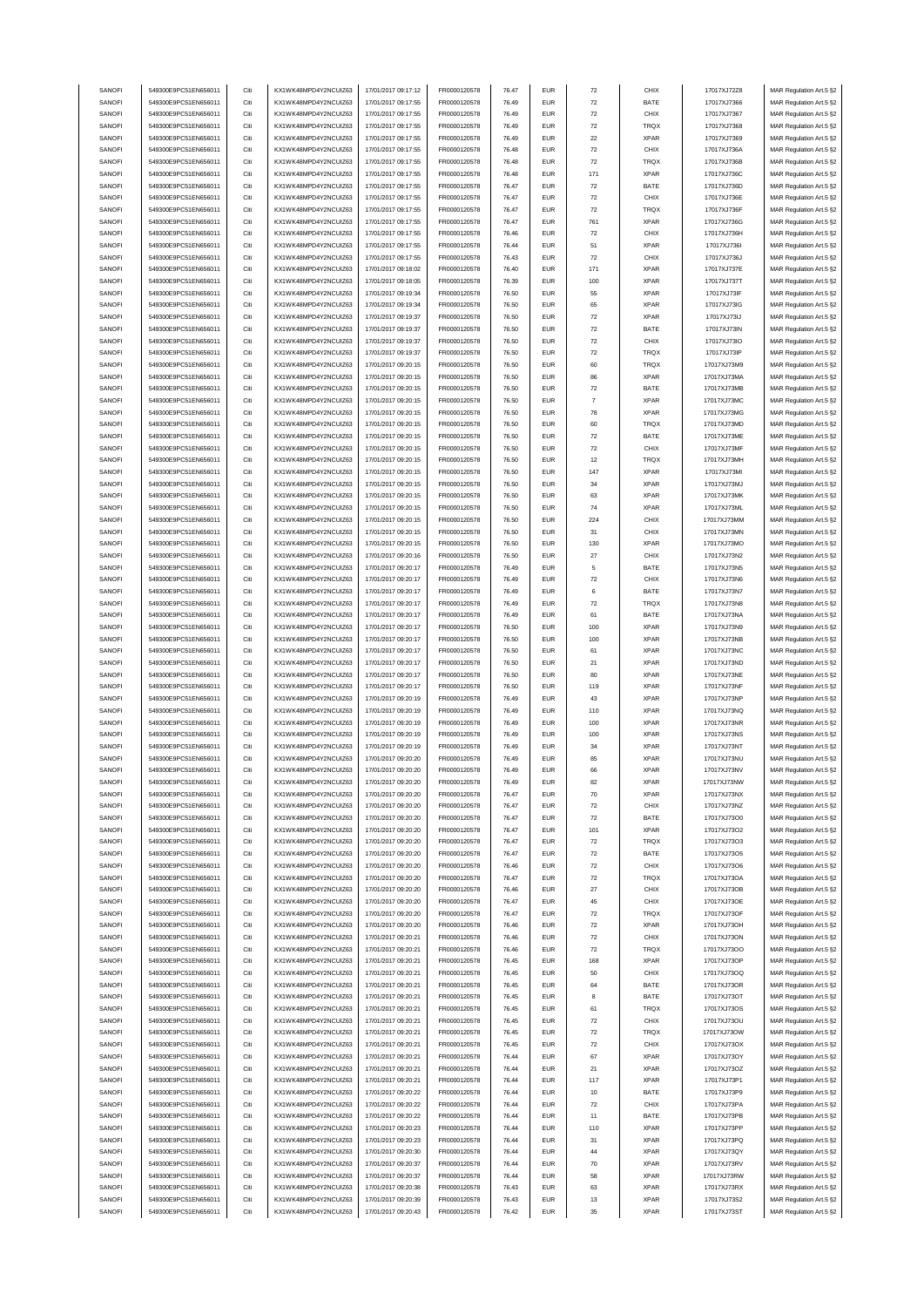| SANOFI | 549300E9PC51EN656011 | Citi | KX1WK48MPD4Y2NCUIZ63  | 17/01/2017 09:20:43 | FR0000120578 | 76.42 | <b>EUR</b> | 412                | <b>XPAR</b> | 17017XJ73SV | MAR Regulation Art.5 §2                            |
|--------|----------------------|------|-----------------------|---------------------|--------------|-------|------------|--------------------|-------------|-------------|----------------------------------------------------|
| SANOFI | 549300E9PC51EN656011 | Citi | KX1WK48MPD4Y2NCUIZ63  | 17/01/2017 09:20:43 |              | 76.41 | <b>EUR</b> | 40                 | <b>XPAR</b> | 17017XJ73SX |                                                    |
|        |                      |      |                       |                     | FR0000120578 |       |            |                    |             |             | MAR Regulation Art.5 §2                            |
| SANOFI | 549300E9PC51EN656011 | Citi | KX1WK48MPD4Y2NCUIZ63  | 17/01/2017 09:20:43 | FR0000120578 | 76.41 | <b>EUR</b> | 119                | <b>XPAR</b> | 17017XJ73SZ | MAR Regulation Art.5 §2                            |
| SANOFI | 549300E9PC51EN656011 | Citi | KX1WK48MPD4Y2NCUIZ63  | 17/01/2017 09:20:43 | FR0000120578 | 76.42 | EUR        | 12                 | <b>XPAR</b> | 17017XJ73T2 | MAR Regulation Art.5 §2                            |
| SANOFI | 549300E9PC51EN656011 | Citi | KX1WK48MPD4Y2NCLIIZ63 | 17/01/2017 09:20:43 | FR0000120578 | 76.41 | <b>EUR</b> | 65                 | <b>XPAR</b> | 17017XJ73T7 | MAR Regulation Art.5 §2                            |
| SANOFI | 549300E9PC51EN656011 | Citi | KX1WK48MPD4Y2NCUIZ63  | 17/01/2017 09:20:44 | FR0000120578 | 76.41 | <b>EUR</b> | 65                 | <b>XPAR</b> | 17017XJ73T8 | MAR Regulation Art.5 §2                            |
| SANOFI | 549300E9PC51EN656011 | Citi | KX1WK48MPD4Y2NCUIZ63  | 17/01/2017 09:20:44 | FR0000120578 | 76.41 | <b>EUR</b> | 119                | <b>XPAR</b> | 17017XJ73T9 | MAR Regulation Art.5 §2                            |
|        |                      |      |                       |                     |              |       |            |                    |             |             |                                                    |
| SANOFI | 549300E9PC51EN656011 | Citi | KX1WK48MPD4Y2NCUIZ63  | 17/01/2017 09:21:04 | FR0000120578 | 76.42 | <b>EUR</b> | 171                | <b>XPAR</b> | 17017XJ73YR | MAR Regulation Art.5 §2                            |
| SANOFI | 549300E9PC51EN656011 | Citi | KX1WK48MPD4Y2NCUIZ63  | 17/01/2017 09:21:04 | FR0000120578 | 76.42 | <b>EUR</b> | 334                | <b>XPAR</b> | 17017XJ73YS | MAR Regulation Art.5 §2                            |
| SANOFI | 549300E9PC51EN656011 | Citi | KX1WK48MPD4Y2NCUIZ63  | 17/01/2017 09:21:06 | FR0000120578 | 76.42 | <b>EUR</b> | 33                 | <b>XPAR</b> | 17017XJ73Z5 | MAR Regulation Art.5 §2                            |
| SANOFI | 549300E9PC51EN656011 | Citi | KX1WK48MPD4Y2NCUIZ63  | 17/01/2017 09:21:06 | FR0000120578 | 76.42 | <b>EUR</b> | 158                | <b>XPAR</b> | 17017XJ73Z6 | MAR Regulation Art.5 §2                            |
| SANOFI | 549300E9PC51EN656011 | Citi | KX1WK48MPD4Y2NCUIZ63  | 17/01/2017 09:21:06 | FR0000120578 | 76.42 | <b>EUR</b> | 29                 | <b>XPAR</b> | 17017XJ73Z7 | MAR Regulation Art.5 §2                            |
|        |                      |      |                       |                     |              |       |            |                    |             |             |                                                    |
| SANOFI | 549300E9PC51EN656011 | Citi | KX1WK48MPD4Y2NCUIZ63  | 17/01/2017 09:21:06 | FR0000120578 | 76.42 | EUR        | 98                 | <b>XPAR</b> | 17017XJ73Z8 | MAR Regulation Art.5 §2                            |
| SANOFI | 549300E9PC51EN656011 | Citi | KX1WK48MPD4Y2NCUIZ63  | 17/01/2017 09:21:17 | FR0000120578 | 76.39 | <b>EUR</b> | 141                | <b>XPAR</b> | 17017XJ740K | MAR Regulation Art.5 §2                            |
| SANOFI | 549300E9PC51EN656011 | Citi | KX1WK48MPD4Y2NCUIZ63  | 17/01/2017 09:21:22 | FR0000120578 | 76.39 | <b>EUR</b> | $\scriptstyle{72}$ | BATE        | 17017XJ740Q | MAR Regulation Art.5 §2                            |
| SANOFI | 549300E9PC51EN656011 | Citi | KX1WK48MPD4Y2NCUIZ63  | 17/01/2017 09:21:22 | FR0000120578 | 76.39 | <b>EUR</b> | 62                 | CHIX        | 17017XJ740R | MAR Regulation Art.5 §2                            |
| SANOFI | 549300E9PC51EN656011 | Citi | KX1WK48MPD4Y2NCUIZ63  | 17/01/2017 09:21:27 | FR0000120578 | 76.40 | <b>EUR</b> | 54                 | BATE        | 17017XJ740U | MAR Regulation Art.5 §2                            |
|        | 549300E9PC51EN656011 | Citi | KX1WK48MPD4Y2NCUIZ63  | 17/01/2017 09:21:52 |              | 76.40 | <b>EUR</b> |                    | BATE        |             | MAR Regulation Art.5 §2                            |
| SANOFI |                      |      |                       |                     | FR0000120578 |       |            | 12                 |             | 17017XJ742P |                                                    |
| SANOFI | 549300E9PC51EN656011 | Citi | KX1WK48MPD4Y2NCUIZ63  | 17/01/2017 09:21:52 | FR0000120578 | 76.40 | <b>EUR</b> | 72                 | CHIX        | 17017XJ742Q | MAR Regulation Art.5 §2                            |
| SANOFI | 549300E9PC51EN656011 | Citi | KX1WK48MPD4Y2NCUIZ63  | 17/01/2017 09:21:52 | FR0000120578 | 76.40 | <b>EUR</b> | 6                  | BATE        | 17017XJ742S | MAR Regulation Art.5 §2                            |
| SANOFI | 549300E9PC51EN656011 | Citi | KX1WK48MPD4Y2NCUIZ63  | 17/01/2017 09:21:52 | FR0000120578 | 76.40 | <b>EUR</b> | 54                 | BATE        | 17017XJ742U | MAR Regulation Art.5 §2                            |
| SANOFI | 549300E9PC51EN656011 | Citi | KX1WK48MPD4Y2NCUIZ63  | 17/01/2017 09:21:52 | FR0000120578 | 76.40 | <b>EUR</b> | 72                 | TRQX        | 17017XJ742T | MAR Regulation Art.5 §2                            |
|        |                      |      |                       |                     |              |       |            |                    | CHIX        |             |                                                    |
| SANOFI | 549300E9PC51EN656011 | Citi | KX1WK48MPD4Y2NCUIZ63  | 17/01/2017 09:22:07 | FR0000120578 | 76.40 | <b>EUR</b> | $\scriptstyle{72}$ |             | 17017XJ743T | MAR Regulation Art.5 §2                            |
| SANOFI | 549300E9PC51EN656011 | Citi | KX1WK48MPD4Y2NCUIZ63  | 17/01/2017 09:22:09 | FR0000120578 | 76.40 | <b>EUR</b> | 72                 | TRQX        | 17017XJ743V | MAR Regulation Art.5 §2                            |
| SANOFI | 549300E9PC51EN656011 | Citi | KX1WK48MPD4Y2NCUIZ63  | 17/01/2017 09:22:09 | FR0000120578 | 76.40 | <b>EUR</b> | 72                 | CHIX        | 17017XJ743W | MAR Regulation Art.5 §2                            |
| SANOFI | 549300E9PC51EN656011 | Citi | KX1WK48MPD4Y2NCUIZ63  | 17/01/2017 09:22:09 | FR0000120578 | 76.40 | <b>EUR</b> | 171                | <b>XPAR</b> | 17017XJ743X | MAR Regulation Art.5 §2                            |
| SANOFI | 549300E9PC51EN656011 | Citi | KX1WK48MPD4Y2NCUIZ63  | 17/01/2017 09:22:09 | FR0000120578 | 76.40 | <b>EUR</b> | 372                | <b>XPAR</b> | 17017XJ743Y | MAR Regulation Art.5 §2                            |
| SANOFI | 549300E9PC51EN656011 | Citi | KX1WK48MPD4Y2NCUIZ63  | 17/01/2017 09:22:09 |              | 76.40 | <b>EUR</b> | 72                 | TRQX        |             |                                                    |
|        |                      |      |                       |                     | FR0000120578 |       |            |                    |             | 17017XJ743Z | MAR Regulation Art.5 §2                            |
| SANOFI | 549300E9PC51EN656011 | Citi | KX1WK48MPD4Y2NCUIZ63  | 17/01/2017 09:22:09 | FR0000120578 | 76.40 | <b>EUR</b> | 171                | <b>XPAR</b> | 17017XJ7440 | MAR Regulation Art.5 §2                            |
| SANOFI | 549300E9PC51EN656011 | Citi | KX1WK48MPD4Y2NCUIZ63  | 17/01/2017 09:22:10 | FR0000120578 | 76.39 | <b>EUR</b> | $\scriptstyle{72}$ | TRQX        | 17017XJ7444 | MAR Regulation Art.5 §2                            |
| SANOFI | 549300E9PC51EN656011 | Citi | KX1WK48MPD4Y2NCUIZ63  | 17/01/2017 09:22:10 | FR0000120578 | 76.39 | <b>EUR</b> | 10                 | CHIX        | 17017XJ7445 | MAR Regulation Art.5 §2                            |
| SANOFI | 549300E9PC51EN656011 | Citi | KX1WK48MPD4Y2NCUIZ63  | 17/01/2017 09:22:10 | FR0000120578 | 76.39 | <b>EUR</b> | 62                 | CHIX        | 17017XJ7447 | MAR Regulation Art.5 §2                            |
| SANOFI | 549300E9PC51EN656011 | Citi | KX1WK48MPD4Y2NCUIZ63  | 17/01/2017 09:22:10 | FR0000120578 | 76.40 | <b>EUR</b> | 110                | <b>XPAR</b> | 17017XJ7446 | MAR Regulation Art.5 §2                            |
|        |                      |      |                       |                     |              |       |            |                    |             |             |                                                    |
| SANOFI | 549300E9PC51EN656011 | Citi | KX1WK48MPD4Y2NCUIZ63  | 17/01/2017 09:22:10 | FR0000120578 | 76.40 | <b>EUR</b> | 20                 | <b>XPAR</b> | 17017XJ7448 | MAR Regulation Art.5 §2                            |
| SANOFI | 549300E9PC51EN656011 | Citi | KX1WK48MPD4Y2NCUIZ63  | 17/01/2017 09:22:10 | FR0000120578 | 76.40 | <b>EUR</b> | 76                 | <b>XPAR</b> | 17017XJ7449 | MAR Regulation Art.5 §2                            |
| SANOFI | 549300E9PC51EN656011 | Citi | KX1WK48MPD4Y2NCUIZ63  | 17/01/2017 09:22:10 | FR0000120578 | 76.39 | <b>EUR</b> | 15                 | <b>XPAR</b> | 17017XJ744A | MAR Regulation Art.5 §2                            |
| SANOFI | 549300E9PC51EN656011 | Citi | KX1WK48MPD4Y2NCUIZ63  | 17/01/2017 09:22:10 | FR0000120578 | 76.40 | EUR        | 24                 | <b>XPAR</b> | 17017XJ744B | MAR Regulation Art.5 §2                            |
| SANOFI | 549300E9PC51EN656011 | Citi | KX1WK48MPD4Y2NCUIZ63  | 17/01/2017 09:22:10 | FR0000120578 | 76.40 | <b>EUR</b> | 70                 | <b>XPAR</b> | 17017XJ744C | MAR Regulation Art.5 §2                            |
|        |                      |      |                       |                     |              |       |            |                    |             |             |                                                    |
| SANOFI | 549300E9PC51EN656011 | Citi | KX1WK48MPD4Y2NCUIZ63  | 17/01/2017 09:22:10 | FR0000120578 | 76.40 | <b>EUR</b> | 64                 | <b>XPAR</b> | 17017XJ744E | MAR Regulation Art.5 §2                            |
| SANOFI | 549300E9PC51EN656011 | Citi | KX1WK48MPD4Y2NCUIZ63  | 17/01/2017 09:22:10 | FR0000120578 | 76.40 | <b>EUR</b> | 33                 | <b>XPAR</b> | 17017XJ744F | MAR Regulation Art.5 §2                            |
| SANOFI | 549300E9PC51EN656011 | Citi | KX1WK48MPD4Y2NCUIZ63  | 17/01/2017 09:22:26 | FR0000120578 | 76.39 | <b>EUR</b> | 445                | <b>XPAR</b> | 17017XJ746X | MAR Regulation Art.5 §2                            |
| SANOFI | 549300E9PC51EN656011 | Citi | KX1WK48MPD4Y2NCUIZ63  | 17/01/2017 09:22:26 | FR0000120578 | 76.39 | <b>EUR</b> | 39                 | BATE        | 17017XJ746W | MAR Regulation Art.5 §2                            |
| SANOFI | 549300E9PC51EN656011 | Citi | KX1WK48MPD4Y2NCUIZ63  | 17/01/2017 09:22:26 | FR0000120578 | 76.39 | <b>EUR</b> | 72                 | CHIX        | 17017XJ746Y | MAR Regulation Art.5 §2                            |
| SANOFI | 549300E9PC51EN656011 | Citi | KX1WK48MPD4Y2NCUIZ63  | 17/01/2017 09:22:26 | FR0000120578 | 76.39 | <b>EUR</b> | 33                 | BATE        | 17017XJ7470 |                                                    |
|        |                      |      |                       |                     |              |       |            |                    |             |             | MAR Regulation Art.5 §2                            |
| SANOFI | 549300E9PC51EN656011 | Citi | KX1WK48MPD4Y2NCUIZ63  | 17/01/2017 09:22:26 | FR0000120578 | 76.39 | <b>EUR</b> | 72                 | TRQX        | 17017XJ746Z | MAR Regulation Art.5 §2                            |
| SANOFI | 549300E9PC51EN656011 | Citi | KX1WK48MPD4Y2NCUIZ63  | 17/01/2017 09:22:26 | FR0000120578 | 76.39 | <b>EUR</b> | 281                | <b>XPAR</b> | 17017XJ7471 | MAR Regulation Art.5 §2                            |
| SANOFI | 549300E9PC51EN656011 | Citi | KX1WK48MPD4Y2NCUIZ63  | 17/01/2017 09:22:29 | FR0000120578 | 76.38 | <b>EUR</b> | 33                 | TRQX        | 17017XJ747B | MAR Regulation Art.5 §2                            |
| SANOFI | 549300E9PC51EN656011 | Citi | KX1WK48MPD4Y2NCUIZ63  | 17/01/2017 09:22:29 | FR0000120578 | 76.38 | <b>EUR</b> | 39                 | TRQX        | 17017XJ747E | MAR Regulation Art.5 §2                            |
| SANOFI | 549300E9PC51EN656011 | Citi | KX1WK48MPD4Y2NCUIZ63  | 17/01/2017 09:22:29 | FR0000120578 | 76.38 | <b>EUR</b> | 35                 | BATE        | 17017XJ747C | MAR Regulation Art.5 §2                            |
|        |                      |      |                       |                     |              |       |            |                    |             |             |                                                    |
| SANOFI | 549300E9PC51EN656011 | Citi | KX1WK48MPD4Y2NCUIZ63  | 17/01/2017 09:22:29 | FR0000120578 | 76.38 | <b>EUR</b> | 28                 | <b>XPAR</b> | 17017XJ747D | MAR Regulation Art.5 §2                            |
| SANOFI | 549300E9PC51EN656011 | Citi | KX1WK48MPD4Y2NCUIZ63  | 17/01/2017 09:22:29 | FR0000120578 | 76.38 | <b>EUR</b> | 37                 | BATE        | 17017XJ747F | MAR Regulation Art.5 §2                            |
| SANOFI | 549300E9PC51EN656011 | Citi | KX1WK48MPD4Y2NCUIZ63  | 17/01/2017 09:22:29 | FR0000120578 | 76.38 | <b>EUR</b> | 109                | <b>XPAR</b> | 17017XJ747H | MAR Regulation Art.5 §2                            |
| SANOFI | 549300E9PC51EN656011 | Citi | KX1WK48MPD4Y2NCLIIZ63 | 17/01/2017 09:22:29 | FR0000120578 | 76.38 | <b>EUR</b> | $\scriptstyle{72}$ | CHIX        | 17017XJ747G | MAR Regulation Art.5 §2                            |
| SANOFI | 549300E9PC51EN656011 | Citi | KX1WK48MPD4Y2NCUIZ63  | 17/01/2017 09:22:33 | FR0000120578 | 76.37 | <b>EUR</b> | 111                | <b>XPAR</b> | 17017XJ747X | MAR Regulation Art.5 §2                            |
|        |                      |      |                       |                     |              |       |            |                    |             |             |                                                    |
| SANOFI | 549300E9PC51EN656011 | Citi | KX1WK48MPD4Y2NCUIZ63  | 17/01/2017 09:22:33 | FR0000120578 | 76.37 | <b>EUR</b> | $\scriptstyle{72}$ | CHIX        | 17017XJ7480 | MAR Regulation Art.5 §2                            |
| SANOFI | 549300E9PC51EN656011 | Citi | KX1WK48MPD4Y2NCUIZ63  | 17/01/2017 09:22:33 | FR0000120578 | 76.37 | <b>EUR</b> | 72                 | TRQX        | 17017XJ7486 | MAR Regulation Art.5 §2                            |
| SANOFI | 549300E9PC51EN656011 | Citi | KX1WK48MPD4Y2NCUIZ63  | 17/01/2017 09:22:41 | FR0000120578 | 76.37 | <b>EUR</b> | 79                 | <b>XPAR</b> | 17017XJ748N | MAR Regulation Art.5 §2                            |
| SANOFI | 549300E9PC51EN656011 | Citi | KX1WK48MPD4Y2NCUIZ63  | 17/01/2017 09:22:41 | FR0000120578 | 76.37 | <b>EUR</b> |                    |             |             |                                                    |
| SANOFI | 549300E9PC51EN656011 |      | KX1WK48MPD4Y2NCUIZ63  | 17/01/2017 09:22:51 |              |       |            |                    |             |             |                                                    |
| SANOFI |                      |      |                       |                     |              |       |            | 72                 | CHIX        | 17017XJ748O | MAR Regulation Art.5 §2<br>MAR Regulation Art 5.82 |
|        | 549300E9PC51EN656011 |      |                       |                     | FR0000120578 | 76.36 | FUR        | 72                 | CHIX        | 17017XJ749H |                                                    |
| SANOFI |                      | Citi | KX1WK48MPD4Y2NCUIZ63  | 17/01/2017 09:22:53 | FR0000120578 | 76.36 | <b>EUR</b> | 152                | <b>XPAR</b> | 17017XJ749Z | MAR Regulation Art.5 §2                            |
|        | 549300E9PC51EN656011 | Citi | KX1WK48MPD4Y2NCUIZ63  | 17/01/2017 09:23:02 | FR0000120578 | 76.36 | <b>EUR</b> | 19                 | <b>XPAR</b> | 17017XJ74AE | MAR Regulation Art.5 §2                            |
| SANOFI | 549300E9PC51EN656011 | Citi | KX1WK48MPD4Y2NCUIZ63  | 17/01/2017 09:23:02 | FR0000120578 | 76.36 | <b>EUR</b> | 152                | <b>XPAR</b> | 17017XJ74AF | MAR Regulation Art.5 §2                            |
| SANOFI | 549300E9PC51EN656011 | Citi | KX1WK48MPD4Y2NCUIZ63  | 17/01/2017 09:23:02 | FR0000120578 | 76.36 | <b>EUR</b> | 72                 | CHIX        | 17017XJ74AG |                                                    |
|        |                      |      |                       |                     |              |       |            |                    |             |             | MAR Regulation Art.5 §2                            |
| SANOFI | 549300E9PC51EN656011 | Citi | KX1WK48MPD4Y2NCUIZ63  | 17/01/2017 09:23:02 | FR0000120578 | 76.36 | <b>EUR</b> | 67                 | CHIX        | 17017XJ74AH | MAR Regulation Art.5 §2                            |
| SANOFI | 549300E9PC51EN656011 | Citi | KX1WK48MPD4Y2NCUIZ63  | 17/01/2017 09:23:03 | FR0000120578 | 76.36 | <b>EUR</b> | 66                 | <b>XPAR</b> | 17017XJ74AI | MAR Regulation Art.5 §2                            |
| SANOFI | 549300E9PC51EN656011 | Citi | KX1WK48MPD4Y2NCUIZ63  | 17/01/2017 09:23:09 | FR0000120578 | 76.35 | <b>EUR</b> | 90                 | <b>XPAR</b> | 17017XJ74B4 | MAR Regulation Art.5 §2                            |
| SANOFI | 549300E9PC51EN656011 | Citi | KX1WK48MPD4Y2NCUIZ63  | 17/01/2017 09:23:10 | FR0000120578 | 76.35 | <b>EUR</b> | 81                 | <b>XPAR</b> | 17017XJ74B6 | MAR Regulation Art.5 §2                            |
| SANOFI | 549300E9PC51EN656011 | Citi | KX1WK48MPD4Y2NCUIZ63  | 17/01/2017 09:23:10 | FR0000120578 | 76.35 | <b>EUR</b> | 62                 | CHIX        | 17017XJ74B7 | MAR Regulation Art.5 §2                            |
| SANOFI | 549300E9PC51EN656011 | Citi | KX1WK48MPD4Y2NCUIZ63  | 17/01/2017 09:23:10 | FR0000120578 | 76.34 | <b>EUR</b> | 72                 | CHIX        | 17017XJ74B8 | MAR Regulation Art.5 §2                            |
|        |                      |      |                       |                     |              | 76.35 |            |                    |             |             |                                                    |
| SANOFI | 549300E9PC51EN656011 | Citi | KX1WK48MPD4Y2NCUIZ63  | 17/01/2017 09:23:10 | FR0000120578 |       | <b>EUR</b> | 58                 | CHIX        | 17017XJ74B9 | MAR Regulation Art.5 §2                            |
| SANOFI | 549300E9PC51EN656011 | Citi | KX1WK48MPD4Y2NCUIZ63  | 17/01/2017 09:23:20 | FR0000120578 | 76.35 | <b>EUR</b> | 88                 | <b>XPAR</b> | 17017XJ74CO | MAR Regulation Art.5 §2                            |
| SANOFI | 549300E9PC51EN656011 | Citi | KX1WK48MPD4Y2NCUIZ63  | 17/01/2017 09:23:39 | FR0000120578 | 76.34 | <b>EUR</b> | 102                | <b>XPAR</b> | 17017XJ74ET | MAR Regulation Art.5 §2                            |
| SANOFI | 549300E9PC51EN656011 | Citi | KX1WK48MPD4Y2NCUIZ63  | 17/01/2017 09:23:56 | FR0000120578 | 76.35 | <b>EUR</b> | $\scriptstyle{72}$ | BATE        | 17017XJ74GG | MAR Regulation Art.5 §2                            |
| SANOFI | 549300E9PC51EN656011 | Citi | KX1WK48MPD4Y2NCUIZ63  | 17/01/2017 09:23:56 | FR0000120578 | 76.35 | <b>EUR</b> | $\scriptstyle{72}$ | TRQX        | 17017XJ74GH | MAR Regulation Art.5 §2                            |
|        |                      |      |                       |                     |              |       |            |                    |             |             |                                                    |
| SANOFI | 549300E9PC51EN656011 | Citi | KX1WK48MPD4Y2NCUIZ63  | 17/01/2017 09:23:56 | FR0000120578 | 76.34 | <b>EUR</b> | 72                 | BATE        | 17017XJ74GI | MAR Regulation Art.5 §2                            |
| SANOFI | 549300E9PC51EN656011 | Citi | KX1WK48MPD4Y2NCUIZ63  | 17/01/2017 09:23:56 | FR0000120578 | 76.35 | <b>EUR</b> | 171                | <b>XPAR</b> | 17017XJ74GJ | MAR Regulation Art.5 §2                            |
| SANOFI | 549300E9PC51EN656011 | Citi | KX1WK48MPD4Y2NCUIZ63  | 17/01/2017 09:23:56 | FR0000120578 | 76.35 | <b>EUR</b> | 143                | <b>XPAR</b> | 17017XJ74GL | MAR Regulation Art.5 §2                            |
| SANOFI | 549300E9PC51EN656011 | Citi | KX1WK48MPD4Y2NCUIZ63  | 17/01/2017 09:23:56 | FR0000120578 | 76.34 | <b>EUR</b> | 37                 | TRQX        | 17017XJ74GK | MAR Regulation Art.5 §2                            |
| SANOFI | 549300E9PC51EN656011 | Citi | KX1WK48MPD4Y2NCUIZ63  | 17/01/2017 09:23:56 |              | 76.34 | <b>EUR</b> | 35                 | TRQX        | 17017XJ74GM |                                                    |
|        |                      |      |                       |                     | FR0000120578 |       |            |                    |             |             | MAR Regulation Art.5 §2                            |
| SANOFI | 549300E9PC51EN656011 | Citi | KX1WK48MPD4Y2NCUIZ63  | 17/01/2017 09:23:56 | FR0000120578 | 76.34 | <b>EUR</b> | 190                | <b>XPAR</b> | 17017XJ74GO | MAR Regulation Art.5 §2                            |
| SANOFI | 549300E9PC51EN656011 | Citi | KX1WK48MPD4Y2NCUIZ63  | 17/01/2017 09:23:56 | FR0000120578 | 76.33 | <b>EUR</b> | 63                 | BATE        | 17017XJ74GN | MAR Regulation Art.5 §2                            |
| SANOFI | 549300E9PC51EN656011 | Citi | KX1WK48MPD4Y2NCUIZ63  | 17/01/2017 09:23:56 | FR0000120578 | 76.33 | <b>EUR</b> | 9                  | BATE        | 17017XJ74GP | MAR Regulation Art.5 §2                            |
| SANOFI | 549300E9PC51EN656011 | Citi | KX1WK48MPD4Y2NCUIZ63  | 17/01/2017 09:23:57 | FR0000120578 | 76.33 | <b>EUR</b> | $\scriptstyle{72}$ | TRQX        | 17017XJ74GS | MAR Regulation Art.5 §2                            |
| SANOFI | 549300E9PC51EN656011 | Citi | KX1WK48MPD4Y2NCUIZ63  | 17/01/2017 09:23:57 | FR0000120578 | 76.33 | <b>EUR</b> | 726                | <b>XPAR</b> | 17017XJ74GT | MAR Regulation Art.5 §2                            |
| SANOFI |                      | Citi |                       |                     |              |       | <b>EUR</b> | 72                 | TRQX        |             |                                                    |
|        | 549300E9PC51EN656011 |      | KX1WK48MPD4Y2NCUIZ63  | 17/01/2017 09:23:57 | FR0000120578 | 76.33 |            |                    |             | 17017XJ74GU | MAR Regulation Art.5 §2                            |
| SANOFI | 549300E9PC51EN656011 | Citi | KX1WK48MPD4Y2NCUIZ63  | 17/01/2017 09:23:57 | FR0000120578 | 76.32 | <b>EUR</b> | 67                 | TRQX        | 17017XJ74GV | MAR Regulation Art.5 §2                            |
| SANOFI | 549300E9PC51EN656011 | Citi | KX1WK48MPD4Y2NCUIZ63  | 17/01/2017 09:24:00 | FR0000120578 | 76.32 | <b>EUR</b> | 59                 | <b>XPAR</b> | 17017XJ74HM | MAR Regulation Art.5 §2                            |
| SANOFI | 549300E9PC51EN656011 | Citi | KX1WK48MPD4Y2NCUIZ63  | 17/01/2017 09:24:04 | FR0000120578 | 76.30 | <b>EUR</b> | 163                | <b>XPAR</b> | 17017XJ74IC | MAR Regulation Art.5 §2                            |
| SANOFI | 549300E9PC51EN656011 | Citi | KX1WK48MPD4Y2NCUIZ63  | 17/01/2017 09:24:08 | FR0000120578 | 76.29 | <b>EUR</b> | 155                | <b>XPAR</b> | 17017XJ74IV | MAR Regulation Art.5 §2                            |
| SANOFI | 549300E9PC51EN656011 | Citi | KX1WK48MPD4Y2NCUIZ63  | 17/01/2017 09:24:13 | FR0000120578 | 76.30 | <b>EUR</b> | 25                 | CHIX        | 17017XJ74J5 | MAR Regulation Art.5 §2                            |
| SANOFI | 549300E9PC51EN656011 | Citi | KX1WK48MPD4Y2NCUIZ63  | 17/01/2017 09:24:13 | FR0000120578 | 76.30 | <b>EUR</b> | 47                 | CHIX        | 17017XJ74J6 |                                                    |
|        |                      |      |                       |                     |              |       |            |                    |             |             | MAR Regulation Art.5 §2                            |
| SANOFI | 549300E9PC51EN656011 | Citi | KX1WK48MPD4Y2NCUIZ63  | 17/01/2017 09:24:15 | FR0000120578 | 76.30 | <b>EUR</b> | 13                 | BATE        | 17017XJ74JT | MAR Regulation Art.5 §2                            |
| SANOFI | 549300E9PC51EN656011 | Citi | KX1WK48MPD4Y2NCUIZ63  | 17/01/2017 09:24:15 | FR0000120578 | 76.30 | <b>EUR</b> | 76                 | <b>XPAR</b> | 17017XJ74JU | MAR Regulation Art.5 §2                            |
| SANOFI | 549300E9PC51EN656011 | Citi | KX1WK48MPD4Y2NCUIZ63  | 17/01/2017 09:24:15 | FR0000120578 | 76.30 | <b>EUR</b> | $\overline{4}$     | BATE        | 17017XJ74JV | MAR Regulation Art.5 §2                            |
| SANOFI | 549300E9PC51EN656011 | Citi | KX1WK48MPD4Y2NCUIZ63  | 17/01/2017 09:24:15 | FR0000120578 | 76.30 | <b>EUR</b> | 47                 | BATE        | 17017XJ74JW | MAR Regulation Art.5 §2                            |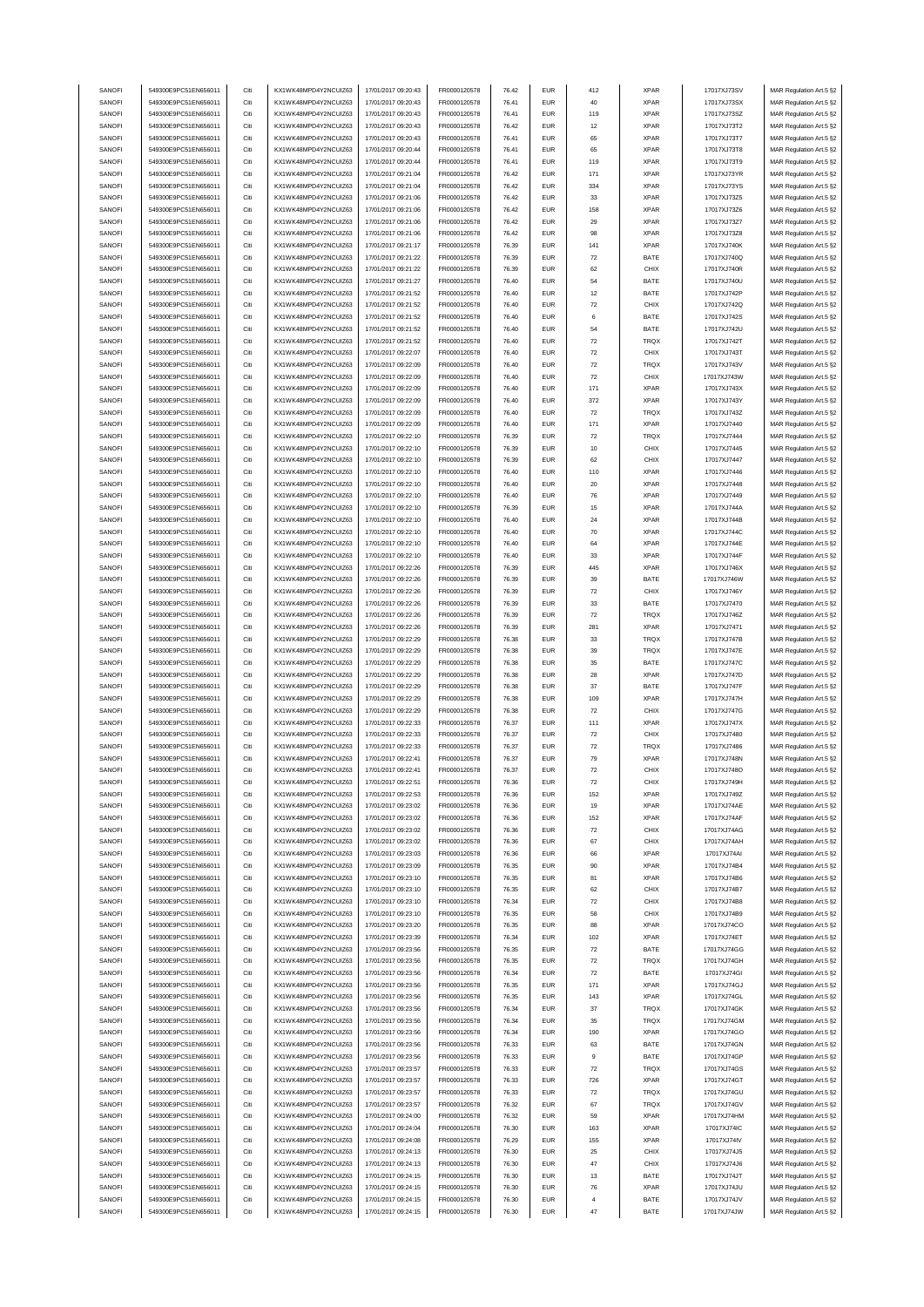| SANOFI<br>SANOFI |                                              | Citi         | KX1WK48MPD4Y2NCUIZ63                         | 17/01/2017 09:24:23                        | FR0000120578                 | 76.29          | <b>EUR</b>               | 144                      | <b>XPAR</b>  | 17017XJ74KL                | MAR Regulation Art.5 §2                            |
|------------------|----------------------------------------------|--------------|----------------------------------------------|--------------------------------------------|------------------------------|----------------|--------------------------|--------------------------|--------------|----------------------------|----------------------------------------------------|
|                  | 549300E9PC51EN656011<br>549300E9PC51EN656011 | Citi         | KX1WK48MPD4Y2NCUIZ63                         | 17/01/2017 09:24:23                        |                              | 76.29          | <b>EUR</b>               | 72                       | CHIX         |                            |                                                    |
|                  |                                              |              |                                              |                                            | FR0000120578                 |                |                          |                          |              | 17017XJ74KM                | MAR Regulation Art.5 §2                            |
| SANOFI           | 549300E9PC51EN656011                         | Citi         | KX1WK48MPD4Y2NCUIZ63                         | 17/01/2017 09:24:23                        | FR0000120578                 | 76.29          | <b>EUR</b>               | 72                       | TRQX         | 17017XJ74KN                | MAR Regulation Art.5 §2                            |
| SANOFI           | 549300E9PC51EN656011                         | Citi         | KX1WK48MPD4Y2NCUIZ63                         | 17/01/2017 09:24:29                        | FR0000120578                 | 76.29          | EUR                      | 155                      | <b>XPAR</b>  | 17017XJ74L7                | MAR Regulation Art.5 §2                            |
| SANOFI           | 549300E9PC51EN656011                         | Citi         | KX1WK48MPD4Y2NCLIIZ63                        | 17/01/2017 09:24:29                        | FR0000120578                 | 76.29          | <b>EUR</b>               | $\scriptstyle{72}$       | CHIX         | 17017XJ74L8                | MAR Regulation Art.5 §2                            |
| SANOFI           | 549300E9PC51EN656011                         | Citi         | KX1WK48MPD4Y2NCUIZ63                         | 17/01/2017 09:24:30                        | FR0000120578                 | 76.28          | <b>EUR</b>               | 72                       | CHIX         | 17017XJ74LA                | MAR Regulation Art.5 §2                            |
| SANOFI           | 549300E9PC51EN656011                         | Citi         | KX1WK48MPD4Y2NCUIZ63                         | 17/01/2017 09:24:30                        | FR0000120578                 | 76.28          | <b>EUR</b>               | $\scriptstyle{72}$       | CHIX         | 17017XJ74LB                | MAR Regulation Art.5 §2                            |
|                  |                                              |              | KX1WK48MPD4Y2NCUIZ63                         |                                            |                              |                |                          |                          |              |                            |                                                    |
| SANOFI           | 549300E9PC51EN656011                         | Citi         |                                              | 17/01/2017 09:24:32                        | FR0000120578                 | 76.27          | <b>EUR</b>               | 72                       | CHIX         | 17017XJ74LN                | MAR Regulation Art.5 §2                            |
| SANOFI           | 549300E9PC51EN656011                         | Citi         | KX1WK48MPD4Y2NCUIZ63                         | 17/01/2017 09:24:32                        | FR0000120578                 | 76.27          | <b>EUR</b>               | 120                      | <b>XPAR</b>  | 17017XJ74LO                | MAR Regulation Art.5 §2                            |
| SANOFI           | 549300E9PC51EN656011                         | Citi         | KX1WK48MPD4Y2NCUIZ63                         | 17/01/2017 09:24:37                        | FR0000120578                 | 76.26          | <b>EUR</b>               | 72                       | CHIX         | 17017XJ74MM                | MAR Regulation Art.5 §2                            |
| SANOFI           | 549300E9PC51EN656011                         | Citi         | KX1WK48MPD4Y2NCUIZ63                         | 17/01/2017 09:25:13                        | FR0000120578                 | 76.24          | <b>EUR</b>               | 51                       | BATE         | 17017XJ74SA                | MAR Regulation Art.5 §2                            |
| SANOFI           | 549300E9PC51EN656011                         | Citi         | KX1WK48MPD4Y2NCUIZ63                         | 17/01/2017 09:25:13                        | FR0000120578                 | 76.24          | <b>EUR</b>               | 21                       | BATE         | 17017XJ74SE                | MAR Regulation Art.5 §2                            |
|                  |                                              |              |                                              |                                            |                              |                |                          |                          |              |                            |                                                    |
| SANOFI           | 549300E9PC51EN656011                         | Citi         | KX1WK48MPD4Y2NCUIZ63                         | 17/01/2017 09:25:13                        | FR0000120578                 | 76.24          | EUR                      | ${\bf 72}$               | CHIX         | 17017XJ74SD                | MAR Regulation Art.5 §2                            |
| SANOFI           | 549300E9PC51EN656011                         | Citi         | KX1WK48MPD4Y2NCUIZ63                         | 17/01/2017 09:25:13                        | FR0000120578                 | 76.24          | <b>EUR</b>               | 100                      | <b>XPAR</b>  | 17017XJ74SH                | MAR Regulation Art.5 §2                            |
| SANOFI           | 549300E9PC51EN656011                         | Citi         | KX1WK48MPD4Y2NCUIZ63                         | 17/01/2017 09:25:13                        | FR0000120578                 | 76.24          | <b>EUR</b>               | $71\,$                   | <b>XPAR</b>  | 17017XJ74SL                | MAR Regulation Art.5 §2                            |
| SANOFI           | 549300E9PC51EN656011                         | Citi         | KX1WK48MPD4Y2NCUIZ63                         | 17/01/2017 09:25:14                        | FR0000120578                 | 76.24          | <b>EUR</b>               | 70                       | <b>XPAR</b>  | 17017XJ74T2                | MAR Regulation Art.5 §2                            |
| SANOFI           | 549300E9PC51EN656011                         | Citi         | KX1WK48MPD4Y2NCUIZ63                         | 17/01/2017 09:25:17                        | FR0000120578                 | 76.23          | <b>EUR</b>               | 72                       | BATE         | 17017XJ74TQ                | MAR Regulation Art.5 §2                            |
|                  | 549300E9PC51EN656011                         | Citi         | KX1WK48MPD4Y2NCUIZ63                         | 17/01/2017 09:25:17                        |                              | 76.23          | <b>EUR</b>               | 72                       | CHIX         |                            |                                                    |
| SANOFI           |                                              |              |                                              |                                            | FR0000120578                 |                |                          |                          |              | 17017XJ74TR                | MAR Regulation Art.5 §2                            |
| SANOFI           | 549300E9PC51EN656011                         | Citi         | KX1WK48MPD4Y2NCUIZ63                         | 17/01/2017 09:25:17                        | FR0000120578                 | 76.23          | <b>EUR</b>               | 171                      | <b>XPAR</b>  | 17017XJ74TU                | MAR Regulation Art.5 §2                            |
| SANOFI           | 549300E9PC51EN656011                         | Citi         | KX1WK48MPD4Y2NCUIZ63                         | 17/01/2017 09:25:19                        | FR0000120578                 | 76.23          | <b>EUR</b>               | ${\bf 72}$               | TRQX         | 17017XJ74TY                | MAR Regulation Art.5 §2                            |
| SANOFI           | 549300E9PC51EN656011                         | Citi         | KX1WK48MPD4Y2NCUIZ63                         | 17/01/2017 09:25:19                        | FR0000120578                 | 76.23          | <b>EUR</b>               | 17                       | CHIX         | 17017XJ74TZ                | MAR Regulation Art.5 §2                            |
| SANOFI           | 549300E9PC51EN656011                         | Citi         | KX1WK48MPD4Y2NCUIZ63                         | 17/01/2017 09:25:20                        | FR0000120578                 | 76.23          | <b>EUR</b>               | 55                       | CHIX         | 17017XJ74UD                | MAR Regulation Art.5 §2                            |
|                  |                                              |              |                                              |                                            |                              |                |                          |                          |              |                            |                                                    |
| SANOFI           | 549300E9PC51EN656011                         | Citi         | KX1WK48MPD4Y2NCUIZ63                         | 17/01/2017 09:25:20                        | FR0000120578                 | 76.23          | <b>EUR</b>               | 40                       | TRQX         | 17017XJ74UE                | MAR Regulation Art.5 §2                            |
| SANOFI           | 549300E9PC51EN656011                         | Citi         | KX1WK48MPD4Y2NCUIZ63                         | 17/01/2017 09:25:21                        | FR0000120578                 | 76.22          | <b>EUR</b>               | 171                      | <b>XPAR</b>  | 17017XJ74UM                | MAR Regulation Art.5 §2                            |
| SANOFI           | 549300E9PC51EN656011                         | Citi         | KX1WK48MPD4Y2NCUIZ63                         | 17/01/2017 09:25:22                        | FR0000120578                 | 76.23          | <b>EUR</b>               | 38                       | <b>XPAR</b>  | 17017XJ74UZ                | MAR Regulation Art.5 §2                            |
| SANOFI           | 549300E9PC51EN656011                         | Citi         | KX1WK48MPD4Y2NCUIZ63                         | 17/01/2017 09:25:22                        | FR0000120578                 | 76.23          | <b>EUR</b>               | 72                       | TRQX         | 17017XJ74V0                | MAR Regulation Art.5 §2                            |
| SANOFI           | 549300E9PC51EN656011                         | Citi         | KX1WK48MPD4Y2NCUIZ63                         | 17/01/2017 09:25:37                        | FR0000120578                 | 76.21          | <b>EUR</b>               | 79                       | <b>XPAR</b>  | 17017XJ74WJ                | MAR Regulation Art.5 §2                            |
| SANOFI           | 549300E9PC51EN656011                         | Citi         | KX1WK48MPD4Y2NCUIZ63                         | 17/01/2017 09:25:37                        |                              | 76.21          | <b>EUR</b>               |                          | <b>XPAR</b>  |                            |                                                    |
|                  |                                              |              |                                              |                                            | FR0000120578                 |                |                          | 92                       |              | 17017XJ74WK                | MAR Regulation Art.5 §2                            |
| SANOFI           | 549300E9PC51EN656011                         | Citi         | KX1WK48MPD4Y2NCUIZ63                         | 17/01/2017 09:25:42                        | FR0000120578                 | 76.20          | <b>EUR</b>               | 171                      | <b>XPAR</b>  | 17017XJ74X9                | MAR Regulation Art.5 §2                            |
| SANOFI           | 549300E9PC51EN656011                         | Citi         | KX1WK48MPD4Y2NCUIZ63                         | 17/01/2017 09:26:07                        | FR0000120578                 | 76.18          | <b>EUR</b>               | 70                       | <b>XPAR</b>  | 17017XJ74ZL                | MAR Regulation Art.5 §2                            |
| SANOFI           | 549300E9PC51EN656011                         | Citi         | KX1WK48MPD4Y2NCUIZ63                         | 17/01/2017 09:26:19                        | FR0000120578                 | 76.22          | <b>EUR</b>               | 46                       | BATE         | 17017XJ750V                | MAR Regulation Art.5 §2                            |
| SANOFI           | 549300E9PC51EN656011                         | Citi         | KX1WK48MPD4Y2NCUIZ63                         | 17/01/2017 09:26:50                        | FR0000120578                 | 76.26          | <b>EUR</b>               | 72                       | CHIX         | 17017XJ7532                | MAR Regulation Art.5 §2                            |
| SANOFI           | 549300E9PC51EN656011                         | Citi         | KX1WK48MPD4Y2NCUIZ63                         | 17/01/2017 09:26:50                        | FR0000120578                 | 76.26          | <b>EUR</b>               | 42                       | BATE         | 17017XJ7533                | MAR Regulation Art.5 §2                            |
|                  |                                              |              |                                              |                                            |                              |                |                          |                          |              |                            |                                                    |
| SANOFI           | 549300E9PC51EN656011                         | Citi         | KX1WK48MPD4Y2NCUIZ63                         | 17/01/2017 09:26:50                        | FR0000120578                 | 76.26          | <b>EUR</b>               | 72                       | TRQX         | 17017XJ7534                | MAR Regulation Art.5 §2                            |
| SANOFI           | 549300E9PC51EN656011                         | Citi         | KX1WK48MPD4Y2NCUIZ63                         | 17/01/2017 09:26:55                        | FR0000120578                 | 76.25          | <b>EUR</b>               | 654                      | <b>XPAR</b>  | 17017XJ7538                | MAR Regulation Art.5 §2                            |
| SANOFI           | 549300E9PC51EN656011                         | Citi         | KX1WK48MPD4Y2NCUIZ63                         | 17/01/2017 09:26:55                        | FR0000120578                 | 76.25          | <b>EUR</b>               | 72                       | CHIX         | 17017XJ7539                | MAR Regulation Art.5 §2                            |
| SANOFI           | 549300E9PC51EN656011                         | Citi         | KX1WK48MPD4Y2NCUIZ63                         | 17/01/2017 09:26:58                        | FR0000120578                 | 76.28          | <b>EUR</b>               | 162                      | <b>XPAR</b>  | 17017XJ753A                | MAR Regulation Art.5 §2                            |
| SANOFI           | 549300E9PC51EN656011                         | Citi         | KX1WK48MPD4Y2NCUIZ63                         | 17/01/2017 09:26:58                        | FR0000120578                 | 76.28          | <b>EUR</b>               | 506                      | <b>XPAR</b>  | 17017XJ753B                | MAR Regulation Art.5 §2                            |
|                  |                                              |              |                                              |                                            |                              |                |                          |                          |              |                            |                                                    |
| SANOFI           | 549300E9PC51EN656011                         | Citi         | KX1WK48MPD4Y2NCUIZ63                         | 17/01/2017 09:26:58                        | FR0000120578                 | 76.27          | <b>EUR</b>               | 90                       | <b>XPAR</b>  | 17017XJ753C                | MAR Regulation Art.5 §2                            |
| SANOFI           | 549300E9PC51EN656011                         | Citi         | KX1WK48MPD4Y2NCUIZ63                         | 17/01/2017 09:27:05                        | FR0000120578                 | 76.27          | <b>EUR</b>               | 72                       | CHIX         | 17017XJ754H                | MAR Regulation Art.5 §2                            |
| SANOFI           | 549300E9PC51EN656011                         | Citi         | KX1WK48MPD4Y2NCUIZ63                         | 17/01/2017 09:27:05                        | FR0000120578                 | 76.27          | <b>EUR</b>               | 72                       | BATE         | 17017XJ754I                | MAR Regulation Art.5 §2                            |
| SANOFI           | 549300E9PC51EN656011                         | Citi         | KX1WK48MPD4Y2NCUIZ63                         | 17/01/2017 09:27:05                        | FR0000120578                 | 76.27          | <b>EUR</b>               | 72                       | TRQX         | 17017XJ754J                | MAR Regulation Art.5 §2                            |
| SANOFI           | 549300E9PC51EN656011                         | Citi         | KX1WK48MPD4Y2NCUIZ63                         | 17/01/2017 09:27:07                        | FR0000120578                 | 76.26          | <b>EUR</b>               | 72                       | BATE         | 17017XJ754S                | MAR Regulation Art.5 §2                            |
| SANOFI           | 549300E9PC51EN656011                         | Citi         | KX1WK48MPD4Y2NCUIZ63                         | 17/01/2017 09:27:07                        | FR0000120578                 | 76.26          | <b>EUR</b>               | 72                       | CHIX         | 17017XJ754T                |                                                    |
|                  |                                              |              |                                              |                                            |                              |                |                          |                          |              |                            | MAR Regulation Art.5 §2                            |
| SANOFI           | 549300E9PC51EN656011                         | Citi         | KX1WK48MPD4Y2NCUIZ63                         | 17/01/2017 09:27:07                        | FR0000120578                 | 76.26          | <b>EUR</b>               | 72                       | TRQX         | 17017XJ754U                | MAR Regulation Art.5 §2                            |
| SANOFI           | 549300E9PC51EN656011                         | Citi         | KX1WK48MPD4Y2NCUIZ63                         | 17/01/2017 09:27:07                        | FR0000120578                 | 76.26          | <b>EUR</b>               | 91                       | <b>XPAR</b>  | 17017XJ754V                | MAR Regulation Art.5 §2                            |
| SANOFI           | 549300E9PC51EN656011                         | Citi         | KX1WK48MPD4Y2NCUIZ63                         | 17/01/2017 09:27:07                        | FR0000120578                 | 76.26          | <b>EUR</b>               | 80                       | <b>XPAR</b>  | 17017XJ754W                | MAR Regulation Art.5 §2                            |
| SANOFI           | 549300E9PC51EN656011                         | Citi         | KX1WK48MPD4Y2NCUIZ63                         | 17/01/2017 09:27:07                        | FR0000120578                 | 76.26          | <b>EUR</b>               | $\scriptstyle{72}$       | CHIX         | 17017XJ754X                | MAR Regulation Art.5 §2                            |
| SANOFI           | 549300E9PC51EN656011                         | Citi         | KX1WK48MPD4Y2NCUIZ63                         | 17/01/2017 09:27:07                        | FR0000120578                 | 76.26          | <b>EUR</b>               | 54                       | BATE         | 17017XJ754Y                | MAR Regulation Art.5 §2                            |
|                  |                                              |              |                                              |                                            |                              |                |                          |                          |              |                            |                                                    |
| SANOFI           | 549300E9PC51EN656011                         | Citi         | KX1WK48MPD4Y2NCUIZ63                         | 17/01/2017 09:27:07                        | FR0000120578                 | 76.26          | <b>EUR</b>               | 72                       | CHIX         | 17017XJ754Z                | MAR Regulation Art.5 §2                            |
| SANOFI           | 549300E9PC51EN656011                         | Citi         | KX1WK48MPD4Y2NCUIZ63                         | 17/01/2017 09:27:07                        | FR0000120578                 | 76.26          | <b>EUR</b>               | 72                       | TRQX         | 17017XJ7550                | MAR Regulation Art.5 §2                            |
| SANOFI           | 549300E9PC51EN656011                         | Citi         | KX1WK48MPD4Y2NCUIZ63                         | 17/01/2017 09:27:07                        | FR0000120578                 | 76.25          | <b>EUR</b>               | 20                       | BATE         | 17017XJ7551                | MAR Regulation Art.5 §2                            |
| SANOFI           | 549300E9PC51EN656011                         | Citi         | KX1WK48MPD4Y2NCUIZ63                         | 17/01/2017 09:27:07                        | FR0000120578                 | 76.26          | <b>EUR</b>               | 171                      | <b>XPAR</b>  | 17017XJ7552                | MAR Regulation Art.5 §2                            |
| SANOFI           | 549300E9PC51EN656011                         | Citi         | KX1WK48MPD4Y2NCUIZ63                         | 17/01/2017 09:27:14                        | FR0000120578                 | 76.25          | <b>EUR</b>               | $\scriptstyle{72}$       | CHIX         | 17017XJ755Y                | MAR Regulation Art.5 §2                            |
|                  |                                              |              |                                              |                                            |                              |                |                          |                          |              |                            |                                                    |
| SANOFI           | 549300E9PC51EN656011                         | Citi         | KX1WK48MPD4Y2NCUIZ63                         | 17/01/2017 09:27:19                        | FR0000120578                 | 76.25          | <b>EUR</b>               | 171                      | <b>XPAR</b>  |                            | MAR Regulation Art.5 §2                            |
| SANOFI           | 549300E9PC51EN656011                         |              |                                              |                                            |                              |                |                          |                          |              | 17017XJ756M                |                                                    |
|                  |                                              | Citi         | KX1WK48MPD4Y2NCUIZ63                         | 17/01/2017 09:27:23                        | FR0000120578                 | 76.25          | <b>EUR</b>               | $\scriptstyle{72}$       | CHIX         | 17017XJ756X                | MAR Regulation Art.5 §2                            |
| SANOFI           | 549300E9PC51EN656011                         | Citi         | KX1WK48MPD4Y2NCUIZ63                         | 17/01/2017 09:27:23                        | FR0000120578                 | 76.25          | <b>EUR</b>               | 171                      | <b>XPAR</b>  | 17017XJ756Y                | MAR Regulation Art.5 §2                            |
|                  |                                              | Citi         |                                              |                                            | FR0000120578                 | 76.25          | <b>EUR</b>               |                          |              | 17017XJ756Z                |                                                    |
| SANOFI           | 549300E9PC51EN656011<br>549300E9PC51EN656011 |              | KX1WK48MPD4Y2NCUIZ63                         | 17/01/2017 09:27:23                        |                              |                |                          | $\scriptstyle{72}$       | TRQX         | 17017X 17575               | MAR Regulation Art.5 §2<br>MAR Regulation Art 5.82 |
| SANOFI           |                                              |              | KX1WK48MPD4Y2NCLIIZ63                        | 17/01/2017 09:27:25                        | FR0000120578                 | 76.25          | FUR                      | 72                       | TROX         |                            |                                                    |
| SANOFI           | 549300E9PC51EN656011                         | Citi         | KX1WK48MPD4Y2NCUIZ63                         | 17/01/2017 09:27:28                        | FR0000120578                 | 76.24          | <b>EUR</b>               | 72                       | CHIX         | 17017XJ757H                | MAR Regulation Art.5 §2                            |
| SANOFI           | 549300E9PC51EN656011                         | Citi         | KX1WK48MPD4Y2NCUIZ63                         | 17/01/2017 09:27:28                        | FR0000120578                 | 76.24          | <b>EUR</b>               | 171                      | <b>XPAR</b>  | 17017XJ757I                | MAR Regulation Art.5 §2                            |
| SANOFI           | 549300E9PC51EN656011                         | Citi         | KX1WK48MPD4Y2NCUIZ63                         | 17/01/2017 09:27:28                        | FR0000120578                 | 76.23          | <b>EUR</b>               | 72                       | CHIX         | 17017XJ757J                | MAR Regulation Art.5 §2                            |
| SANOFI           | 549300E9PC51EN656011                         | Citi         | KX1WK48MPD4Y2NCUIZ63                         | 17/01/2017 09:27:53                        | FR0000120578                 | 76.27          | <b>EUR</b>               | 171                      | <b>XPAR</b>  | 17017XJ759U                |                                                    |
|                  |                                              |              |                                              |                                            |                              |                |                          |                          |              |                            | MAR Regulation Art.5 §2                            |
| SANOFI           | 549300E9PC51EN656011                         | Citi         | KX1WK48MPD4Y2NCUIZ63                         | 17/01/2017 09:27:53                        | FR0000120578                 | 76.26          | <b>EUR</b>               | 108                      | <b>XPAR</b>  | 17017XJ759W                | MAR Regulation Art.5 §2                            |
| SANOFI           | 549300E9PC51EN656011                         | Citi         | KX1WK48MPD4Y2NCUIZ63                         | 17/01/2017 09:27:53                        | FR0000120578                 | 76.26          | <b>EUR</b>               | 11                       | <b>XPAR</b>  | 17017XJ759X                | MAR Regulation Art.5 §2                            |
| SANOFI           | 549300E9PC51EN656011                         | Citi         | KX1WK48MPD4Y2NCUIZ63                         | 17/01/2017 09:28:18                        | FR0000120578                 | 76.28          | <b>EUR</b>               | 6                        | BATE         | 17017XJ75C4                | MAR Regulation Art.5 §2                            |
| SANOFI           | 549300E9PC51EN656011                         | Citi         | KX1WK48MPD4Y2NCUIZ63                         | 17/01/2017 09:28:18                        | FR0000120578                 | 76.28          | <b>EUR</b>               | 72                       | CHIX         | 17017XJ75C5                | MAR Regulation Art.5 §2                            |
| SANOFI           | 549300E9PC51EN656011                         | Citi         | KX1WK48MPD4Y2NCUIZ63                         | 17/01/2017 09:28:18                        | FR0000120578                 | 76.28          | <b>EUR</b>               | 66                       | BATE         | 17017XJ75C6                | MAR Regulation Art.5 §2                            |
| SANOFI           | 549300E9PC51EN656011                         | Citi         | KX1WK48MPD4Y2NCUIZ63                         | 17/01/2017 09:28:18                        | FR0000120578                 | 76.28          | <b>EUR</b>               | 72                       | TRQX         | 17017XJ75C7                | MAR Regulation Art.5 §2                            |
|                  |                                              |              |                                              |                                            |                              |                |                          |                          |              |                            |                                                    |
| SANOFI           | 549300E9PC51EN656011                         | Citi         | KX1WK48MPD4Y2NCUIZ63                         | 17/01/2017 09:28:18                        | FR0000120578                 | 76.28          | <b>EUR</b>               | 76                       | <b>XPAR</b>  | 17017XJ75C8                | MAR Regulation Art.5 §2                            |
| SANOFI           | 549300E9PC51EN656011                         | Citi         | KX1WK48MPD4Y2NCUIZ63                         | 17/01/2017 09:28:18                        | FR0000120578                 | 76.28          | <b>EUR</b>               | 95                       | <b>XPAR</b>  | 17017XJ75CA                | MAR Regulation Art.5 §2                            |
| SANOFI           | 549300E9PC51EN656011                         | Citi         | KX1WK48MPD4Y2NCUIZ63                         | 17/01/2017 09:28:18                        | FR0000120578                 | 76.28          | <b>EUR</b>               | 72                       | CHIX         | 17017XJ75C9                | MAR Regulation Art.5 §2                            |
| SANOFI           | 549300E9PC51EN656011                         | Citi         | KX1WK48MPD4Y2NCUIZ63                         | 17/01/2017 09:28:18                        | FR0000120578                 | 76.28          | <b>EUR</b>               | 66                       | TRQX         | 17017XJ75CB                | MAR Regulation Art.5 §2                            |
| SANOFI           | 549300E9PC51EN656011                         | Citi         | KX1WK48MPD4Y2NCUIZ63                         | 17/01/2017 09:28:18                        | FR0000120578                 | 76.28          | <b>EUR</b>               | 61                       | BATE         | 17017XJ75CC                | MAR Regulation Art.5 §2                            |
|                  |                                              | Citi         |                                              |                                            |                              |                | <b>EUR</b>               | 50                       |              |                            |                                                    |
| SANOFI           | 549300E9PC51EN656011                         |              | KX1WK48MPD4Y2NCUIZ63                         | 17/01/2017 09:28:18                        | FR0000120578                 | 76.27          |                          |                          | BATE         | 17017XJ75CF                | MAR Regulation Art.5 §2                            |
| SANOFI           | 549300E9PC51EN656011                         | Citi         | KX1WK48MPD4Y2NCUIZ63                         | 17/01/2017 09:28:18                        | FR0000120578                 | 76.28          | <b>EUR</b>               | 273                      | <b>XPAR</b>  | 17017XJ75CD                | MAR Regulation Art.5 §2                            |
| SANOFI           | 549300E9PC51EN656011                         | Citi         | KX1WK48MPD4Y2NCUIZ63                         | 17/01/2017 09:28:18                        | FR0000120578                 | 76.27          | <b>EUR</b>               | 72                       | CHIX         | 17017XJ75CE                | MAR Regulation Art.5 §2                            |
| SANOFI           | 549300E9PC51EN656011                         | Citi         | KX1WK48MPD4Y2NCUIZ63                         | 17/01/2017 09:28:49                        | FR0000120578                 | 76.28          | <b>EUR</b>               | 70                       | <b>XPAR</b>  | 17017XJ75EK                | MAR Regulation Art.5 §2                            |
| SANOFI           | 549300E9PC51EN656011                         | Citi         | KX1WK48MPD4Y2NCUIZ63                         | 17/01/2017 09:28:49                        | FR0000120578                 | 76.28          | <b>EUR</b>               | 101                      | <b>XPAR</b>  | 17017XJ75EM                | MAR Regulation Art.5 §2                            |
| SANOFI           | 549300E9PC51EN656011                         | Citi         | KX1WK48MPD4Y2NCUIZ63                         | 17/01/2017 09:28:49                        | FR0000120578                 | 76.28          | <b>EUR</b>               | 72                       | CHIX         | 17017XJ75EL                | MAR Regulation Art.5 §2                            |
|                  |                                              |              |                                              |                                            |                              |                |                          |                          |              |                            |                                                    |
| SANOFI           | 549300E9PC51EN656011                         | Citi         | KX1WK48MPD4Y2NCUIZ63                         | 17/01/2017 09:28:49                        | FR0000120578                 | 76.28          | <b>EUR</b>               | 72                       | TRQX         | 17017XJ75EN                | MAR Regulation Art.5 §2                            |
| SANOFI           | 549300E9PC51EN656011                         | Citi         | KX1WK48MPD4Y2NCUIZ63                         | 17/01/2017 09:28:49                        | FR0000120578                 | 76.27          | <b>EUR</b>               | 150                      | <b>XPAR</b>  | 17017XJ75EO                | MAR Regulation Art.5 §2                            |
| SANOFI           | 549300E9PC51EN656011                         | Citi         | KX1WK48MPD4Y2NCUIZ63                         | 17/01/2017 09:28:49                        | FR0000120578                 | 76.27          | <b>EUR</b>               | 68                       | <b>XPAR</b>  | 17017XJ75EP                | MAR Regulation Art.5 §2                            |
| SANOFI           | 549300E9PC51EN656011                         | Citi         | KX1WK48MPD4Y2NCUIZ63                         | 17/01/2017 09:28:49                        | FR0000120578                 | 76.28          | <b>EUR</b>               | 150                      | <b>XPAR</b>  | 17017XJ75EQ                | MAR Regulation Art.5 §2                            |
| SANOFI           | 549300E9PC51EN656011                         | Citi         | KX1WK48MPD4Y2NCUIZ63                         | 17/01/2017 09:28:49                        | FR0000120578                 | 76.28          | <b>EUR</b>               | 100                      | <b>XPAR</b>  | 17017XJ75ER                | MAR Regulation Art.5 §2                            |
|                  |                                              |              |                                              |                                            |                              |                |                          |                          |              |                            |                                                    |
| SANOFI           | 549300E9PC51EN656011                         | Citi         | KX1WK48MPD4Y2NCUIZ63                         | 17/01/2017 09:28:49                        | FR0000120578                 | 76.28          | <b>EUR</b>               | 59                       | <b>XPAR</b>  | 17017XJ75ES                | MAR Regulation Art.5 §2                            |
| SANOFI           | 549300E9PC51EN656011                         | Citi         | KX1WK48MPD4Y2NCUIZ63                         | 17/01/2017 09:28:49                        | FR0000120578                 | 76.28          | <b>EUR</b>               | 43                       | <b>XPAR</b>  | 17017XJ75ET                | MAR Regulation Art.5 §2                            |
| SANOFI           | 549300E9PC51EN656011                         | Citi         | KX1WK48MPD4Y2NCUIZ63                         | 17/01/2017 09:29:00                        | FR0000120578                 | 76.29          | <b>EUR</b>               | 100                      | <b>XPAR</b>  | 17017XJ75GO                | MAR Regulation Art.5 §2                            |
| SANOFI           | 549300E9PC51EN656011                         | Citi         | KX1WK48MPD4Y2NCUIZ63                         | 17/01/2017 09:29:00                        | FR0000120578                 | 76.29          | <b>EUR</b>               | $71\,$                   | <b>XPAR</b>  | 17017XJ75GR                | MAR Regulation Art.5 §2                            |
| SANOFI           | 549300E9PC51EN656011                         | Citi         | KX1WK48MPD4Y2NCUIZ63                         | 17/01/2017 09:29:00                        | FR0000120578                 | 76.29          | <b>EUR</b>               | 65                       | CHIX         | 17017XJ75GP                | MAR Regulation Art.5 §2                            |
| SANOFI           | 549300E9PC51EN656011                         | Citi         | KX1WK48MPD4Y2NCUIZ63                         | 17/01/2017 09:29:00                        | FR0000120578                 | 76.29          | <b>EUR</b>               | $\overline{7}$           | CHIX         | 17017XJ75GS                | MAR Regulation Art.5 §2                            |
|                  |                                              | Citi         |                                              |                                            |                              | 76.29          | <b>EUR</b>               | 72                       |              |                            |                                                    |
| SANOFI           | 549300E9PC51EN656011                         |              | KX1WK48MPD4Y2NCUIZ63                         | 17/01/2017 09:29:00                        | FR0000120578                 |                |                          |                          | TRQX         | 17017XJ75GQ                | MAR Regulation Art.5 §2                            |
| SANOFI           | 549300E9PC51EN656011                         | Citi         | KX1WK48MPD4Y2NCUIZ63                         | 17/01/2017 09:29:01                        | FR0000120578                 | 76.28          | <b>EUR</b>               | 171                      | <b>XPAR</b>  | 17017XJ75GX                | MAR Regulation Art.5 §2                            |
| SANOFI<br>SANOFI | 549300E9PC51EN656011<br>549300E9PC51EN656011 | Citi<br>Citi | KX1WK48MPD4Y2NCUIZ63<br>KX1WK48MPD4Y2NCUIZ63 | 17/01/2017 09:29:01<br>17/01/2017 09:29:01 | FR0000120578<br>FR0000120578 | 76.28<br>76.28 | <b>EUR</b><br><b>EUR</b> | $\scriptstyle{72}$<br>72 | TRQX<br>CHIX | 17017XJ75GY<br>17017XJ75GZ | MAR Regulation Art.5 §2<br>MAR Regulation Art.5 §2 |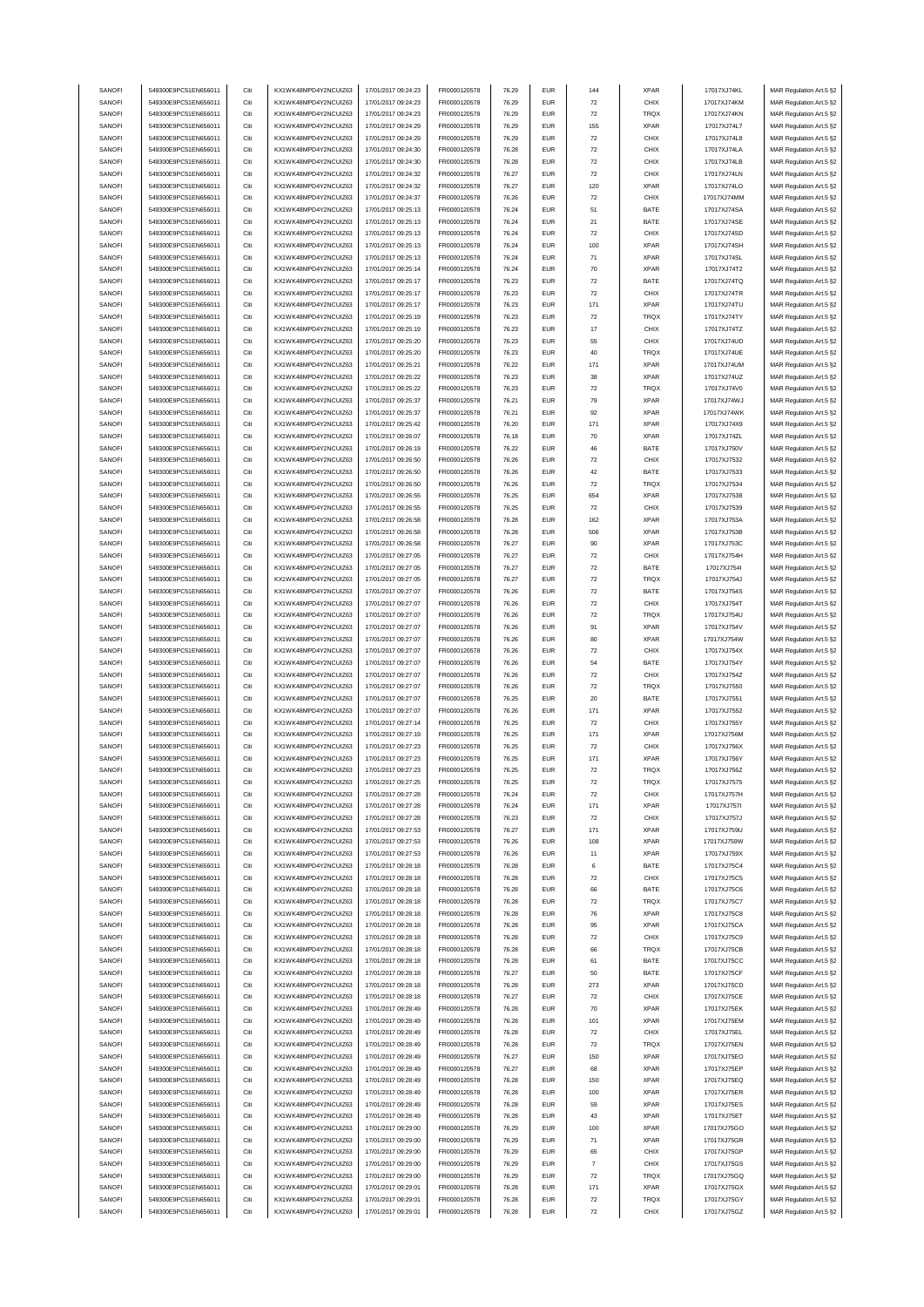| SANOFI | 549300E9PC51EN656011 | Citi | KX1WK48MPD4Y2NCUIZ63 | 17/01/2017 09:29:11 | FR0000120578 | 76.27 | <b>EUR</b> | 71                 | <b>XPAR</b> | 17017XJ75HN | MAR Regulation Art.5 §2                            |
|--------|----------------------|------|----------------------|---------------------|--------------|-------|------------|--------------------|-------------|-------------|----------------------------------------------------|
|        | 549300E9PC51EN656011 | Citi |                      | 17/01/2017 09:29:25 |              | 76.27 | <b>EUR</b> | 100                | <b>XPAR</b> |             |                                                    |
| SANOFI |                      |      | KX1WK48MPD4Y2NCUIZ63 |                     | FR0000120578 |       |            |                    |             | 17017XJ75K3 | MAR Regulation Art.5 §2                            |
| SANOFI | 549300E9PC51EN656011 | Citi | KX1WK48MPD4Y2NCUIZ63 | 17/01/2017 09:29:31 | FR0000120578 | 76.28 | <b>EUR</b> | 10                 | CHIX        | 17017XJ75KP | MAR Regulation Art.5 §2                            |
| SANOFI | 549300E9PC51EN656011 | Citi | KX1WK48MPD4Y2NCUIZ63 | 17/01/2017 09:29:31 | FR0000120578 | 76.28 | <b>EUR</b> | $\scriptstyle{72}$ | BATE        | 17017XJ75KQ | MAR Regulation Art.5 §2                            |
| SANOFI | 549300E9PC51EN656011 | Citi | KX1WK48MPD4Y2NCUIZ63 | 17/01/2017 09:29:54 | FR0000120578 | 76.34 | <b>EUR</b> | $\sqrt{2}$         | <b>XPAR</b> | 17017XJ75OG | MAR Regulation Art.5 §2                            |
| SANOFI | 549300E9PC51EN656011 | Citi | KX1WK48MPD4Y2NCUIZ63 | 17/01/2017 09:29:54 | FR0000120578 | 76.34 | <b>EUR</b> | 100                | <b>XPAR</b> | 17017XJ75OH | MAR Regulation Art.5 §2                            |
| SANOFI | 549300E9PC51EN656011 | Citi | KX1WK48MPD4Y2NCUIZ63 | 17/01/2017 09:29:57 | FR0000120578 | 76.33 | <b>EUR</b> | $\scriptstyle{72}$ | CHIX        | 17017XJ75P5 | MAR Regulation Art.5 §2                            |
|        |                      |      |                      |                     |              |       |            |                    |             |             |                                                    |
| SANOFI | 549300E9PC51EN656011 | Citi | KX1WK48MPD4Y2NCUIZ63 | 17/01/2017 09:29:57 | FR0000120578 | 76.33 | <b>EUR</b> | $\scriptstyle{72}$ | BATE        | 17017XJ75P6 | MAR Regulation Art.5 §2                            |
| SANOFI | 549300E9PC51EN656011 | Citi | KX1WK48MPD4Y2NCUIZ63 | 17/01/2017 09:29:57 | FR0000120578 | 76.33 | <b>EUR</b> | 171                | <b>XPAR</b> | 17017XJ75P7 | MAR Regulation Art.5 §2                            |
| SANOFI | 549300E9PC51EN656011 | Citi | KX1WK48MPD4Y2NCUIZ63 | 17/01/2017 09:29:57 | FR0000120578 | 76.33 | <b>EUR</b> | 72                 | <b>TRQX</b> | 17017XJ75P8 | MAR Regulation Art.5 §2                            |
| SANOFI | 549300E9PC51EN656011 | Citi | KX1WK48MPD4Y2NCUIZ63 | 17/01/2017 09:29:58 | FR0000120578 | 76.33 | <b>EUR</b> | $\scriptstyle{72}$ | CHIX        | 17017XJ75PO | MAR Regulation Art.5 §2                            |
| SANOFI | 549300E9PC51EN656011 | Citi | KX1WK48MPD4Y2NCUIZ63 | 17/01/2017 09:29:58 | FR0000120578 | 76.32 | <b>EUR</b> | 69                 | CHIX        | 17017XJ75PP | MAR Regulation Art.5 §2                            |
|        | 549300E9PC51EN656011 |      |                      |                     |              |       |            |                    |             |             |                                                    |
| SANOFI |                      | Citi | KX1WK48MPD4Y2NCUIZ63 | 17/01/2017 09:30:01 | FR0000120578 | 76.32 | <b>EUR</b> | 171                | <b>XPAR</b> | 17017XJ75Q4 | MAR Regulation Art.5 §2                            |
| SANOFI | 549300E9PC51EN656011 | Citi | KX1WK48MPD4Y2NCUIZ63 | 17/01/2017 09:30:01 | FR0000120578 | 76.32 | <b>EUR</b> | $\scriptstyle{72}$ | BATE        | 17017XJ75Q5 | MAR Regulation Art.5 §2                            |
| SANOFI | 549300E9PC51EN656011 | Citi | KX1WK48MPD4Y2NCUIZ63 | 17/01/2017 09:30:01 | FR0000120578 | 76.32 | <b>EUR</b> | 777                | <b>XPAR</b> | 17017XJ75Q7 | MAR Regulation Art.5 §2                            |
| SANOFI | 549300E9PC51EN656011 | Citi | KX1WK48MPD4Y2NCUIZ63 | 17/01/2017 09:30:01 | FR0000120578 | 76.32 | <b>EUR</b> | $\scriptstyle{72}$ | TRQX        | 17017XJ75Q6 | MAR Regulation Art.5 §2                            |
| SANOFI | 549300E9PC51EN656011 | Citi | KX1WK48MPD4Y2NCUIZ63 | 17/01/2017 09:30:01 | FR0000120578 | 76.31 | <b>EUR</b> | $\scriptstyle{72}$ | CHIX        | 17017XJ75Q8 | MAR Regulation Art.5 §2                            |
|        | 549300E9PC51EN656011 | Citi |                      | 17/01/2017 09:30:01 | FR0000120578 | 76.32 | <b>EUR</b> | 72                 | CHIX        |             |                                                    |
| SANOFI |                      |      | KX1WK48MPD4Y2NCUIZ63 |                     |              |       |            |                    |             | 17017XJ75Q9 | MAR Regulation Art.5 §2                            |
| SANOFI | 549300E9PC51EN656011 | Citi | KX1WK48MPD4Y2NCUIZ63 | 17/01/2017 09:30:01 | FR0000120578 | 76.32 | <b>EUR</b> | 28                 | CHIX        | 17017XJ75QA | MAR Regulation Art.5 §2                            |
| SANOFI | 549300E9PC51EN656011 | Citi | KX1WK48MPD4Y2NCUIZ63 | 17/01/2017 09:30:01 | FR0000120578 | 76.32 | EUR        | 44                 | CHIX        | 17017XJ75QB | MAR Regulation Art.5 §2                            |
| SANOFI | 549300E9PC51EN656011 | Citi | KX1WK48MPD4Y2NCUIZ63 | 17/01/2017 09:30:05 | FR0000120578 | 76.30 | <b>EUR</b> | $\scriptstyle{72}$ | TRQX        | 17017XJ75QL | MAR Regulation Art.5 §2                            |
| SANOFI | 549300E9PC51EN656011 | Citi | KX1WK48MPD4Y2NCUIZ63 | 17/01/2017 09:30:05 | FR0000120578 | 76.30 | <b>EUR</b> | 171                | <b>XPAR</b> | 17017XJ75QM | MAR Regulation Art.5 §2                            |
| SANOFI | 549300E9PC51EN656011 | Citi | KX1WK48MPD4Y2NCUIZ63 | 17/01/2017 09:30:13 | FR0000120578 | 76.28 | <b>EUR</b> | $\scriptstyle{72}$ | TRQX        | 17017XJ75RH |                                                    |
|        |                      |      |                      |                     |              |       |            |                    |             |             | MAR Regulation Art.5 §2                            |
| SANOFI | 549300E9PC51EN656011 | Citi | KX1WK48MPD4Y2NCUIZ63 | 17/01/2017 09:30:13 | FR0000120578 | 76.28 | <b>EUR</b> | 171                | <b>XPAR</b> | 17017XJ75RI | MAR Regulation Art.5 §2                            |
| SANOFI | 549300E9PC51EN656011 | Citi | KX1WK48MPD4Y2NCUIZ63 | 17/01/2017 09:30:17 | FR0000120578 | 76.27 | <b>EUR</b> | 171                | <b>XPAR</b> | 17017XJ75RV | MAR Regulation Art.5 §2                            |
| SANOFI | 549300E9PC51EN656011 | Citi | KX1WK48MPD4Y2NCUIZ63 | 17/01/2017 09:30:43 | FR0000120578 | 76.27 | <b>EUR</b> | 171                | <b>XPAR</b> | 17017XJ75U8 | MAR Regulation Art.5 §2                            |
| SANOFI | 549300E9PC51EN656011 | Citi | KX1WK48MPD4Y2NCUIZ63 | 17/01/2017 09:30:45 | FR0000120578 | 76.27 | <b>EUR</b> | 12                 | <b>XPAR</b> | 17017XJ75U9 | MAR Regulation Art.5 §2                            |
|        | 549300E9PC51EN656011 | Citi |                      |                     |              |       | <b>EUR</b> |                    | <b>XPAR</b> |             |                                                    |
| SANOFI |                      |      | KX1WK48MPD4Y2NCUIZ63 | 17/01/2017 09:30:47 | FR0000120578 | 76.25 |            | 11                 |             | 17017XJ75UB | MAR Regulation Art.5 §2                            |
| SANOFI | 549300E9PC51EN656011 | Citi | KX1WK48MPD4Y2NCUIZ63 | 17/01/2017 09:30:55 | FR0000120578 | 76.24 | <b>EUR</b> | 171                | <b>XPAR</b> | 17017XJ75VD | MAR Regulation Art.5 §2                            |
| SANOFI | 549300E9PC51EN656011 | Citi | KX1WK48MPD4Y2NCUIZ63 | 17/01/2017 09:31:06 | FR0000120578 | 76.25 | <b>EUR</b> | 71                 | <b>XPAR</b> | 17017XJ75X2 | MAR Regulation Art.5 §2                            |
| SANOFI | 549300E9PC51EN656011 | Citi | KX1WK48MPD4Y2NCUIZ63 | 17/01/2017 09:31:06 | FR0000120578 | 76.25 | <b>EUR</b> | 65                 | BATE        | 17017XJ75X1 | MAR Regulation Art.5 §2                            |
| SANOFI | 549300E9PC51EN656011 | Citi | KX1WK48MPD4Y2NCUIZ63 | 17/01/2017 09:31:06 | FR0000120578 | 76.25 | <b>EUR</b> | 70                 | CHIX        | 17017XJ75X3 | MAR Regulation Art.5 §2                            |
| SANOFI | 549300E9PC51EN656011 | Citi | KX1WK48MPD4Y2NCUIZ63 | 17/01/2017 09:31:06 | FR0000120578 | 76.25 | <b>EUR</b> | $\scriptstyle{72}$ | TRQX        | 17017XJ75X4 | MAR Regulation Art.5 §2                            |
|        |                      |      |                      |                     |              |       |            |                    |             |             |                                                    |
| SANOFI | 549300E9PC51EN656011 | Citi | KX1WK48MPD4Y2NCUIZ63 | 17/01/2017 09:31:17 | FR0000120578 | 76.24 | <b>EUR</b> | $\scriptstyle{72}$ | CHIX        | 17017XJ75YX | MAR Regulation Art.5 §2                            |
| SANOFI | 549300E9PC51EN656011 | Citi | KX1WK48MPD4Y2NCUIZ63 | 17/01/2017 09:31:17 | FR0000120578 | 76.24 | <b>EUR</b> | 14                 | BATE        | 17017XJ75YY | MAR Regulation Art.5 §2                            |
| SANOFI | 549300E9PC51EN656011 | Citi | KX1WK48MPD4Y2NCUIZ63 | 17/01/2017 09:31:17 | FR0000120578 | 76.24 | <b>EUR</b> | 149                | <b>XPAR</b> | 17017XJ75YZ | MAR Regulation Art.5 §2                            |
| SANOFI | 549300E9PC51EN656011 | Citi | KX1WK48MPD4Y2NCUIZ63 | 17/01/2017 09:31:17 | FR0000120578 | 76.24 | <b>EUR</b> | 58                 | BATE        | 17017XJ75Z0 | MAR Regulation Art.5 §2                            |
| SANOFI | 549300E9PC51EN656011 | Citi | KX1WK48MPD4Y2NCUIZ63 | 17/01/2017 09:31:17 | FR0000120578 | 76.24 | <b>EUR</b> | 524                | <b>XPAR</b> | 17017XJ75Z2 | MAR Regulation Art.5 §2                            |
|        |                      |      |                      |                     |              |       |            |                    |             |             |                                                    |
| SANOFI | 549300E9PC51EN656011 | Citi | KX1WK48MPD4Y2NCUIZ63 | 17/01/2017 09:31:17 | FR0000120578 | 76.24 | <b>EUR</b> | $\scriptstyle{72}$ | TRQX        | 17017XJ75Z1 | MAR Regulation Art.5 §2                            |
| SANOFI | 549300E9PC51EN656011 | Citi | KX1WK48MPD4Y2NCUIZ63 | 17/01/2017 09:31:17 | FR0000120578 | 76.23 | <b>EUR</b> | 19                 | CHIX        | 17017XJ75Z3 | MAR Regulation Art.5 §2                            |
| SANOFI | 549300E9PC51EN656011 | Citi | KX1WK48MPD4Y2NCUIZ63 | 17/01/2017 09:31:22 | FR0000120578 | 76.23 | <b>EUR</b> | 131                | <b>XPAR</b> | 17017XJ7602 | MAR Regulation Art.5 §2                            |
| SANOFI | 549300E9PC51EN656011 | Citi | KX1WK48MPD4Y2NCUIZ63 | 17/01/2017 09:31:23 | FR0000120578 | 76.24 | <b>EUR</b> | $\scriptstyle{72}$ | BATE        | 17017XJ7606 | MAR Regulation Art.5 §2                            |
| SANOFI | 549300E9PC51EN656011 | Citi | KX1WK48MPD4Y2NCUIZ63 | 17/01/2017 09:31:40 | FR0000120578 | 76.23 | <b>EUR</b> | 171                | <b>XPAR</b> | 17017XJ762I | MAR Regulation Art.5 §2                            |
| SANOFI | 549300E9PC51EN656011 | Citi | KX1WK48MPD4Y2NCUIZ63 | 17/01/2017 09:31:40 | FR0000120578 | 76.23 | <b>EUR</b> | 53                 | CHIX        | 17017XJ762J | MAR Regulation Art.5 §2                            |
|        |                      |      |                      |                     |              |       |            |                    |             |             |                                                    |
| SANOFI | 549300E9PC51EN656011 | Citi | KX1WK48MPD4Y2NCUIZ63 | 17/01/2017 09:31:40 | FR0000120578 | 76.23 | <b>EUR</b> | $\scriptstyle{72}$ | TRQX        | 17017XJ762K | MAR Regulation Art.5 §2                            |
| SANOFI | 549300E9PC51EN656011 | Citi | KX1WK48MPD4Y2NCUIZ63 | 17/01/2017 09:31:40 | FR0000120578 | 76.23 | <b>EUR</b> | 171                | <b>XPAR</b> | 17017XJ762L | MAR Regulation Art.5 §2                            |
| SANOFI | 549300E9PC51EN656011 | Citi | KX1WK48MPD4Y2NCUIZ63 | 17/01/2017 09:31:40 | FR0000120578 | 76.23 | <b>EUR</b> | 72                 | CHIX        | 17017XJ762M | MAR Regulation Art.5 §2                            |
| SANOFI | 549300E9PC51EN656011 | Citi | KX1WK48MPD4Y2NCUIZ63 |                     |              |       | <b>EUR</b> |                    |             |             |                                                    |
|        |                      |      |                      |                     |              |       |            |                    |             |             |                                                    |
|        |                      |      |                      | 17/01/2017 09:31:43 | FR0000120578 | 76.23 |            | 30                 | TRQX        | 17017XJ763X | MAR Regulation Art.5 §2                            |
| SANOFI | 549300E9PC51EN656011 | Citi | KX1WK48MPD4Y2NCUIZ63 | 17/01/2017 09:31:45 | FR0000120578 | 76.21 | <b>EUR</b> | $\scriptstyle{72}$ | CHIX        | 17017XJ7643 | MAR Regulation Art.5 §2                            |
| SANOFI | 549300E9PC51EN656011 | Citi | KX1WK48MPD4Y2NCUIZ63 | 17/01/2017 09:31:48 | FR0000120578 | 76.20 | <b>EUR</b> | $\scriptstyle{72}$ | TRQX        | 17017XJ7647 | MAR Regulation Art.5 §2                            |
| SANOFI | 549300E9PC51EN656011 | Citi | KX1WK48MPD4Y2NCUIZ63 | 17/01/2017 09:31:48 | FR0000120578 | 76.20 | <b>EUR</b> | 174                | <b>XPAR</b> | 17017XJ7648 | MAR Regulation Art.5 §2                            |
| SANOFI | 549300E9PC51EN656011 | Citi | KX1WK48MPD4Y2NCUIZ63 | 17/01/2017 09:31:57 | FR0000120578 | 76.19 | <b>EUR</b> | 170                | CHIX        | 17017XJ764T | MAR Regulation Art.5 §2                            |
|        | 549300E9PC51EN656011 | Citi |                      | 17/01/2017 09:31:57 |              |       | <b>EUR</b> |                    |             |             |                                                    |
| SANOFI |                      |      | KX1WK48MPD4Y2NCUIZ63 |                     | FR0000120578 | 76.19 |            | $\scriptstyle{72}$ | TRQX        | 17017XJ764U | MAR Regulation Art.5 §2                            |
| SANOFI | 549300E9PC51EN656011 | Citi | KX1WK48MPD4Y2NCUIZ63 | 17/01/2017 09:31:58 | FR0000120578 | 76.19 | <b>EUR</b> | 119                | <b>XPAR</b> | 17017XJ764V | MAR Regulation Art.5 §2                            |
| SANOFI | 549300E9PC51EN656011 | Citi | KX1WK48MPD4Y2NCUIZ63 | 17/01/2017 09:31:58 | FR0000120578 | 76.18 | <b>EUR</b> | 171                | <b>XPAR</b> | 17017XJ764W | MAR Regulation Art.5 §2                            |
| SANOFI | 549300E9PC51EN656011 | Citi | KX1WK48MPD4Y2NCUIZ63 | 17/01/2017 09:31:58 | FR0000120578 | 76.18 | <b>EUR</b> | 67                 | CHIX        | 17017XJ764X | MAR Regulation Art.5 §2                            |
| SANOFI | 549300E9PC51EN656011 | Citi | KX1WK48MPD4Y2NCUIZ63 | 17/01/2017 09:31:58 | FR0000120578 | 76.18 | <b>EUR</b> | 5                  | CHIX        | 17017XJ764Y | MAR Regulation Art.5 §2                            |
| SANOFI | 549300E9PC51EN656011 | Citi | KX1WK48MPD4Y2NCUIZ63 | 17/01/2017 09:32:23 | FR0000120578 | 76.19 | <b>EUR</b> | 119                | <b>XPAR</b> | 17017XJ768N |                                                    |
|        |                      |      |                      |                     |              |       |            |                    |             |             | MAR Regulation Art.5 §2<br>MAR Regulation Art 5.82 |
| SANOFI | 549300E9PC51EN656011 |      | KX1WK48MPD4Y2NCUIZ63 | 17/01/2017 09:32:23 | FR0000120578 | 76.19 | FUR        |                    | CHIX        | 17017XJ768O |                                                    |
| SANOFI | 549300E9PC51EN656011 | Citi | KX1WK48MPD4Y2NCUIZ63 | 17/01/2017 09:32:23 | FR0000120578 | 76.19 | <b>EUR</b> | $\scriptstyle{72}$ | BATE        | 17017XJ768P | MAR Regulation Art.5 §2                            |
| SANOFI | 549300E9PC51EN656011 | Citi | KX1WK48MPD4Y2NCUIZ63 | 17/01/2017 09:32:23 | FR0000120578 | 76.19 | <b>EUR</b> | 52                 | XPAR        | 17017XJ768Q | MAR Regulation Art.5 §2                            |
| SANOFI | 549300E9PC51EN656011 | Citi | KX1WK48MPD4Y2NCUIZ63 | 17/01/2017 09:32:33 | FR0000120578 | 76.20 | <b>EUR</b> | 72                 | BATE        | 17017XJ76A7 | MAR Regulation Art.5 §2                            |
| SANOFI | 549300E9PC51EN656011 | Citi | KX1WK48MPD4Y2NCUIZ63 | 17/01/2017 09:32:33 | FR0000120578 | 76.20 | <b>EUR</b> | $\scriptstyle{72}$ | CHIX        | 17017XJ76A8 | MAR Regulation Art.5 §2                            |
|        | 549300E9PC51EN656011 |      |                      |                     |              |       |            |                    |             |             |                                                    |
| SANOFI |                      | Citi | KX1WK48MPD4Y2NCUIZ63 | 17/01/2017 09:32:40 | FR0000120578 | 76.20 | <b>EUR</b> | 45                 | CHIX        | 17017XJ76AP | MAR Regulation Art.5 §2                            |
| SANOFI | 549300E9PC51EN656011 | Citi | KX1WK48MPD4Y2NCUIZ63 | 17/01/2017 09:32:40 | FR0000120578 | 76.20 | <b>EUR</b> | 65                 | XPAR        | 17017XJ76AQ | MAR Regulation Art.5 §2                            |
| SANOFI | 549300E9PC51EN656011 | Citi | KX1WK48MPD4Y2NCUIZ63 | 17/01/2017 09:32:40 | FR0000120578 | 76.19 | <b>EUR</b> | 144                | <b>XPAR</b> | 17017XJ76AS | MAR Regulation Art.5 §2                            |
| SANOFI | 549300E9PC51EN656011 | Citi | KX1WK48MPD4Y2NCUIZ63 | 17/01/2017 09:32:40 | FR0000120578 | 76.19 | <b>EUR</b> | 24                 | BATE        | 17017XJ76AR | MAR Regulation Art.5 §2                            |
| SANOFI | 549300E9PC51EN656011 | Citi | KX1WK48MPD4Y2NCUIZ63 | 17/01/2017 09:32:40 | FR0000120578 | 76.19 | <b>EUR</b> | 23                 | BATE        | 17017XJ76AU | MAR Regulation Art.5 §2                            |
| SANOFI | 549300E9PC51EN656011 | Citi | KX1WK48MPD4Y2NCUIZ63 | 17/01/2017 09:32:40 | FR0000120578 | 76.19 | <b>EUR</b> | $\scriptstyle{72}$ | CHIX        | 17017XJ76AT | MAR Regulation Art.5 §2                            |
|        |                      |      |                      |                     |              |       |            |                    |             |             |                                                    |
| SANOFI | 549300E9PC51EN656011 | Citi | KX1WK48MPD4Y2NCUIZ63 | 17/01/2017 09:32:40 | FR0000120578 | 76.19 | <b>EUR</b> | 27                 | <b>XPAR</b> | 17017XJ76AV | MAR Regulation Art.5 §2                            |
| SANOFI | 549300E9PC51EN656011 | Citi | KX1WK48MPD4Y2NCUIZ63 | 17/01/2017 09:32:40 | FR0000120578 | 76.19 | <b>EUR</b> | $\scriptstyle{72}$ | CHIX        | 17017XJ76AW | MAR Regulation Art.5 §2                            |
| SANOFI | 549300E9PC51EN656011 | Citi | KX1WK48MPD4Y2NCUIZ63 | 17/01/2017 09:32:44 | FR0000120578 | 76.19 | <b>EUR</b> | 144                | <b>XPAR</b> | 17017XJ76B2 | MAR Regulation Art.5 §2                            |
| SANOFI | 549300E9PC51EN656011 | Citi | KX1WK48MPD4Y2NCUIZ63 | 17/01/2017 09:32:55 | FR0000120578 | 76.18 | <b>EUR</b> | 19                 | <b>XPAR</b> | 17017XJ76BM | MAR Regulation Art.5 §2                            |
| SANOFI | 549300E9PC51EN656011 | Citi | KX1WK48MPD4Y2NCUIZ63 | 17/01/2017 09:32:55 | FR0000120578 | 76.18 | <b>EUR</b> | 84                 | XPAR        | 17017XJ76BO | MAR Regulation Art.5 §2                            |
|        |                      |      |                      |                     |              |       |            | 72                 |             |             |                                                    |
| SANOFI | 549300E9PC51EN656011 | Citi | KX1WK48MPD4Y2NCUIZ63 | 17/01/2017 09:32:55 | FR0000120578 | 76.18 | <b>EUR</b> |                    | CHIX        | 17017XJ76BN | MAR Regulation Art.5 §2                            |
| SANOFI | 549300E9PC51EN656011 | Citi | KX1WK48MPD4Y2NCUIZ63 | 17/01/2017 09:33:32 | FR0000120578 | 76.18 | <b>EUR</b> | 171                | <b>XPAR</b> | 17017XJ76E7 | MAR Regulation Art.5 §2                            |
| SANOFI | 549300E9PC51EN656011 | Citi | KX1WK48MPD4Y2NCUIZ63 | 17/01/2017 09:33:32 | FR0000120578 | 76.18 | <b>EUR</b> | 72                 | TRQX        | 17017XJ76E8 | MAR Regulation Art.5 §2                            |
| SANOFI | 549300E9PC51EN656011 | Citi | KX1WK48MPD4Y2NCUIZ63 | 17/01/2017 09:33:32 | FR0000120578 | 76.18 | <b>EUR</b> | $\scriptstyle{72}$ | BATE        | 17017XJ76E9 | MAR Regulation Art.5 §2                            |
| SANOFI | 549300E9PC51EN656011 | Citi | KX1WK48MPD4Y2NCUIZ63 | 17/01/2017 09:33:41 | FR0000120578 | 76.19 | <b>EUR</b> | 308                | <b>XPAR</b> | 17017XJ76EW | MAR Regulation Art.5 §2                            |
| SANOFI | 549300E9PC51EN656011 | Citi | KX1WK48MPD4Y2NCUIZ63 | 17/01/2017 09:33:41 | FR0000120578 | 76.19 | <b>EUR</b> | $\scriptstyle{72}$ | BATE        | 17017XJ76EX |                                                    |
|        |                      |      |                      |                     |              |       |            |                    |             |             | MAR Regulation Art.5 §2                            |
| SANOFI | 549300E9PC51EN656011 | Citi | KX1WK48MPD4Y2NCUIZ63 | 17/01/2017 09:33:41 | FR0000120578 | 76.19 | <b>EUR</b> | 44                 | <b>XPAR</b> | 17017XJ76EY | MAR Regulation Art.5 §2                            |
| SANOFI | 549300E9PC51EN656011 | Citi | KX1WK48MPD4Y2NCUIZ63 | 17/01/2017 09:33:41 | FR0000120578 | 76.19 | <b>EUR</b> | $\scriptstyle{72}$ | TRQX        | 17017XJ76EZ | MAR Regulation Art.5 §2                            |
| SANOFI | 549300E9PC51EN656011 | Citi | KX1WK48MPD4Y2NCUIZ63 | 17/01/2017 09:33:41 | FR0000120578 | 76.19 | <b>EUR</b> | 124                | XPAR        | 17017XJ76F0 | MAR Regulation Art.5 §2                            |
| SANOFI | 549300E9PC51EN656011 | Citi | KX1WK48MPD4Y2NCUIZ63 | 17/01/2017 09:33:41 | FR0000120578 | 76.19 | <b>EUR</b> | 3                  | <b>XPAR</b> | 17017XJ76F2 | MAR Regulation Art.5 §2                            |
| SANOFI | 549300E9PC51EN656011 | Citi | KX1WK48MPD4Y2NCUIZ63 | 17/01/2017 09:33:41 | FR0000120578 | 76.19 | <b>EUR</b> | $\scriptstyle{72}$ | TRQX        | 17017XJ76F1 |                                                    |
|        |                      |      |                      |                     |              |       |            |                    |             |             | MAR Regulation Art.5 §2                            |
| SANOFI | 549300E9PC51EN656011 | Citi | KX1WK48MPD4Y2NCUIZ63 | 17/01/2017 09:33:48 | FR0000120578 | 76.18 | <b>EUR</b> | 171                | <b>XPAR</b> | 17017XJ76FH | MAR Regulation Art.5 §2                            |
| SANOFI | 549300E9PC51EN656011 | Citi | KX1WK48MPD4Y2NCUIZ63 | 17/01/2017 09:33:48 | FR0000120578 | 76.18 | <b>EUR</b> | $\scriptstyle{72}$ | TRQX        | 17017XJ76FI | MAR Regulation Art.5 §2                            |
| SANOFI | 549300E9PC51EN656011 | Citi | KX1WK48MPD4Y2NCUIZ63 | 17/01/2017 09:33:48 | FR0000120578 | 76.18 | <b>EUR</b> | 29                 | TRQX        | 17017XJ76FK | MAR Regulation Art.5 §2                            |
| SANOFI | 549300E9PC51EN656011 | Citi | KX1WK48MPD4Y2NCUIZ63 | 17/01/2017 09:33:50 | FR0000120578 | 76.18 | <b>EUR</b> | 30                 | CHIX        | 17017XJ76FM | MAR Regulation Art.5 §2                            |
| SANOFI | 549300E9PC51EN656011 | Citi | KX1WK48MPD4Y2NCUIZ63 | 17/01/2017 09:33:51 | FR0000120578 | 76.18 | <b>EUR</b> | 54                 | XPAR        | 17017XJ76FN | MAR Regulation Art.5 §2                            |
| SANOFI | 549300E9PC51EN656011 | Citi | KX1WK48MPD4Y2NCUIZ63 | 17/01/2017 09:34:17 | FR0000120578 | 76.20 | <b>EUR</b> | 68                 | BATE        | 17017XJ76HR | MAR Regulation Art.5 §2                            |
|        |                      | Citi |                      |                     |              | 76.20 | <b>EUR</b> |                    |             |             |                                                    |
| SANOFI | 549300E9PC51EN656011 |      | KX1WK48MPD4Y2NCUIZ63 | 17/01/2017 09:34:17 | FR0000120578 |       |            | $\scriptstyle{72}$ | CHIX        | 17017XJ76HS | MAR Regulation Art.5 §2                            |
| SANOFI | 549300E9PC51EN656011 | Citi | KX1WK48MPD4Y2NCUIZ63 | 17/01/2017 09:34:17 | FR0000120578 | 76.20 | <b>EUR</b> | $\overline{4}$     | BATE        | 17017XJ76HU | MAR Regulation Art.5 §2                            |
| SANOFI | 549300E9PC51EN656011 | Citi | KX1WK48MPD4Y2NCUIZ63 | 17/01/2017 09:34:17 | FR0000120578 | 76.20 | <b>EUR</b> | 171                | XPAR        | 17017XJ76HT | MAR Regulation Art.5 §2                            |
| SANOFI | 549300E9PC51EN656011 | Citi | KX1WK48MPD4Y2NCUIZ63 | 17/01/2017 09:34:17 | FR0000120578 | 76.20 | <b>EUR</b> | 72                 | TRQX        | 17017XJ76HV | MAR Regulation Art.5 §2                            |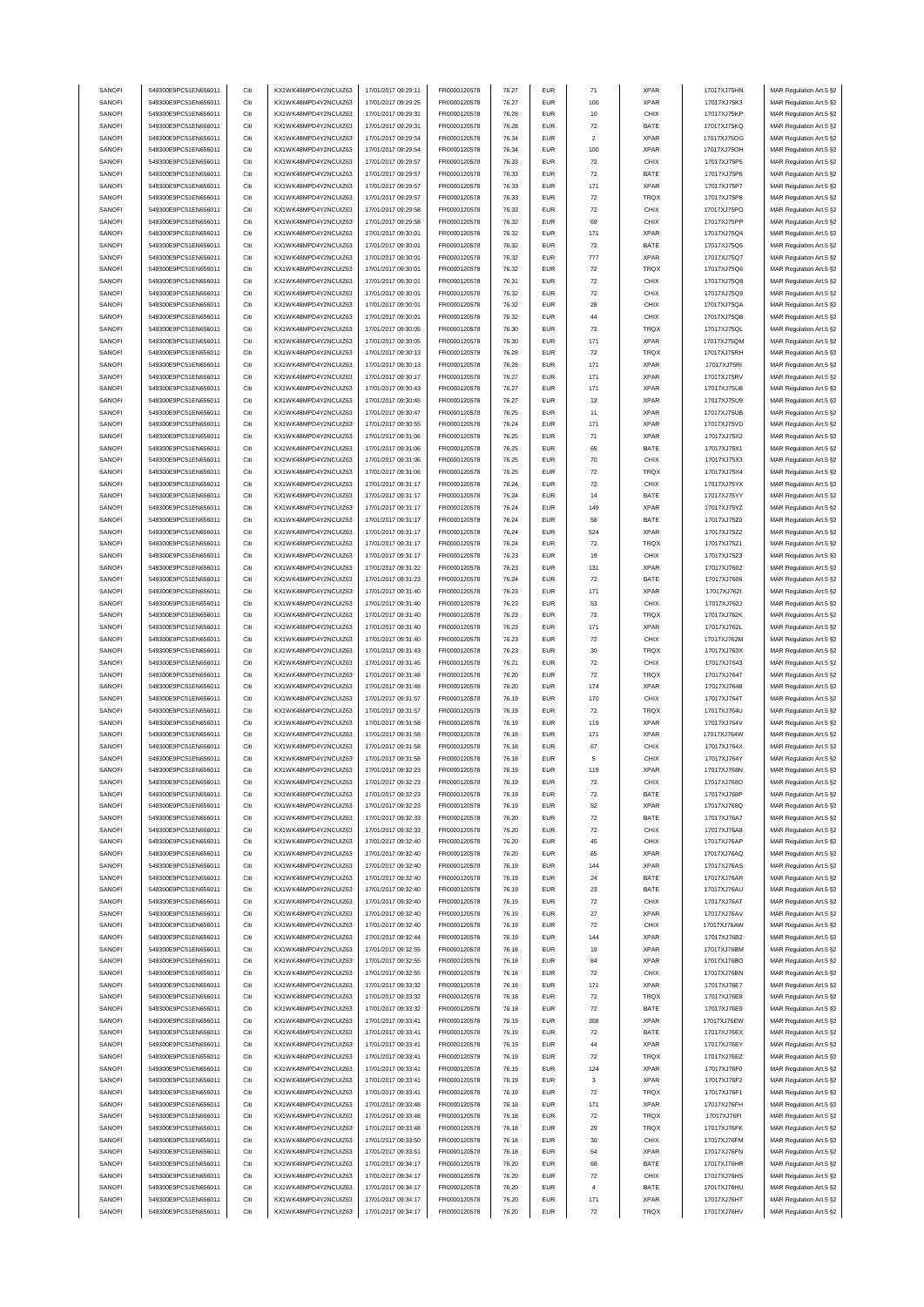| SANOFI | 549300E9PC51EN656011 | Citi | KX1WK48MPD4Y2NCUIZ63  | 17/01/2017 09:34:17 | FR0000120578 | 76.20 | <b>EUR</b> | 683                | <b>XPAR</b> | 17017XJ76HW  | MAR Regulation Art.5 §2 |
|--------|----------------------|------|-----------------------|---------------------|--------------|-------|------------|--------------------|-------------|--------------|-------------------------|
| SANOFI | 549300E9PC51EN656011 | Citi | KX1WK48MPD4Y2NCUIZ63  | 17/01/2017 09:34:17 |              | 76.19 | <b>EUR</b> | 72                 | CHIX        |              |                         |
|        |                      |      |                       |                     | FR0000120578 |       |            |                    |             | 17017XJ76HX  | MAR Regulation Art.5 §2 |
| SANOFI | 549300E9PC51EN656011 | Citi | KX1WK48MPD4Y2NCUIZ63  | 17/01/2017 09:34:17 | FR0000120578 | 76.20 | <b>EUR</b> | 72                 | CHIX        | 17017XJ76HY  | MAR Regulation Art.5 §2 |
| SANOFI | 549300E9PC51EN656011 | Citi | KX1WK48MPD4Y2NCUIZ63  | 17/01/2017 09:34:17 | FR0000120578 | 76.19 | EUR        | 72                 | TRQX        | 17017XJ76HZ  | MAR Regulation Art.5 §2 |
| SANOFI | 549300E9PC51EN656011 | Citi | KX1WK48MPD4Y2NCUIZ63  | 17/01/2017 09:34:35 | FR0000120578 | 76.20 | <b>EUR</b> | $\scriptstyle{72}$ | CHIX        | 17017XJ76JQ  | MAR Regulation Art.5 §2 |
| SANOFI | 549300E9PC51EN656011 | Citi | KX1WK48MPD4Y2NCUIZ63  | 17/01/2017 09:34:35 | FR0000120578 | 76.19 | <b>EUR</b> | 60                 | CHIX        | 17017XJ76JS  | MAR Regulation Art.5 §2 |
| SANOFI | 549300E9PC51EN656011 | Citi | KX1WK48MPD4Y2NCUIZ63  | 17/01/2017 09:34:35 | FR0000120578 | 76.19 | <b>EUR</b> | 117                | <b>XPAR</b> | 17017XJ76JT  | MAR Regulation Art.5 §2 |
|        |                      |      |                       |                     |              |       |            |                    |             |              |                         |
| SANOFI | 549300E9PC51EN656011 | Citi | KX1WK48MPD4Y2NCUIZ63  | 17/01/2017 09:34:38 | FR0000120578 | 76.18 | <b>EUR</b> | 72                 | CHIX        | 17017XJ76K7  | MAR Regulation Art.5 §2 |
| SANOFI | 549300E9PC51EN656011 | Citi | KX1WK48MPD4Y2NCUIZ63  | 17/01/2017 09:34:38 | FR0000120578 | 76.18 | <b>EUR</b> | 21                 | TRQX        | 17017XJ76K8  | MAR Regulation Art.5 §2 |
| SANOFI | 549300E9PC51EN656011 | Citi | KX1WK48MPD4Y2NCUIZ63  | 17/01/2017 09:34:38 | FR0000120578 | 76.18 | <b>EUR</b> | 171                | <b>XPAR</b> | 17017XJ76K9  | MAR Regulation Art.5 §2 |
| SANOFI | 549300E9PC51EN656011 | Citi | KX1WK48MPD4Y2NCUIZ63  | 17/01/2017 09:34:42 | FR0000120578 | 76.17 | <b>EUR</b> | 72                 | CHIX        | 17017XJ76KC  | MAR Regulation Art.5 §2 |
| SANOFI | 549300E9PC51EN656011 | Citi | KX1WK48MPD4Y2NCUIZ63  | 17/01/2017 09:35:25 | FR0000120578 | 76.22 | <b>EUR</b> | 72                 | BATE        | 17017XJ76O0  | MAR Regulation Art.5 §2 |
|        |                      |      |                       |                     |              |       |            |                    |             |              |                         |
| SANOFI | 549300E9PC51EN656011 | Citi | KX1WK48MPD4Y2NCUIZ63  | 17/01/2017 09:35:25 | FR0000120578 | 76.22 | EUR        | 171                | <b>XPAR</b> | 17017XJ76O1  | MAR Regulation Art.5 §2 |
| SANOFI | 549300E9PC51EN656011 | Citi | KX1WK48MPD4Y2NCUIZ63  | 17/01/2017 09:35:25 | FR0000120578 | 76.22 | <b>EUR</b> | $\scriptstyle{72}$ | TRQX        | 17017XJ76O2  | MAR Regulation Art.5 §2 |
| SANOFI | 549300E9PC51EN656011 | Citi | KX1WK48MPD4Y2NCUIZ63  | 17/01/2017 09:35:25 | FR0000120578 | 76.22 | <b>EUR</b> | 19                 | CHIX        | 17017XJ76O3  | MAR Regulation Art.5 §2 |
| SANOFI | 549300E9PC51EN656011 | Citi | KX1WK48MPD4Y2NCUIZ63  | 17/01/2017 09:35:25 | FR0000120578 | 76.22 | <b>EUR</b> | 53                 | CHIX        | 17017XJ76O4  | MAR Regulation Art.5 §2 |
| SANOFI | 549300E9PC51EN656011 | Citi | KX1WK48MPD4Y2NCUIZ63  | 17/01/2017 09:35:25 | FR0000120578 | 76.22 | <b>EUR</b> | 100                | <b>XPAR</b> | 17017XJ76O5  | MAR Regulation Art.5 §2 |
|        | 549300E9PC51EN656011 | Citi | KX1WK48MPD4Y2NCUIZ63  | 17/01/2017 09:35:25 |              | 76.22 | <b>EUR</b> |                    | <b>XPAR</b> |              |                         |
| SANOFI |                      |      |                       |                     | FR0000120578 |       |            | 100                |             | 17017XJ76O6  | MAR Regulation Art.5 §2 |
| SANOFI | 549300E9PC51EN656011 | Citi | KX1WK48MPD4Y2NCUIZ63  | 17/01/2017 09:35:25 | FR0000120578 | 76.22 | <b>EUR</b> | 55                 | <b>XPAR</b> | 17017XJ76O7  | MAR Regulation Art.5 §2 |
| SANOFI | 549300E9PC51EN656011 | Citi | KX1WK48MPD4Y2NCUIZ63  | 17/01/2017 09:35:25 | FR0000120578 | 76.22 | <b>EUR</b> | 100                | <b>XPAR</b> | 17017XJ76O8  | MAR Regulation Art.5 §2 |
| SANOFI | 549300E9PC51EN656011 | Citi | KX1WK48MPD4Y2NCUIZ63  | 17/01/2017 09:35:25 | FR0000120578 | 76.22 | <b>EUR</b> | 100                | <b>XPAR</b> | 17017XJ76O9  | MAR Regulation Art.5 §2 |
| SANOFI | 549300E9PC51EN656011 | Citi | KX1WK48MPD4Y2NCUIZ63  | 17/01/2017 09:35:25 | FR0000120578 | 76.22 | <b>EUR</b> | 80                 | <b>XPAR</b> | 17017XJ76OA  | MAR Regulation Art.5 §2 |
| SANOFI | 549300E9PC51EN656011 | Citi | KX1WK48MPD4Y2NCUIZ63  | 17/01/2017 09:35:40 | FR0000120578 | 76.22 | <b>EUR</b> | 36                 | <b>XPAR</b> | 17017XJ76PU  |                         |
|        |                      |      |                       |                     |              |       |            |                    |             |              | MAR Regulation Art.5 §2 |
| SANOFI | 549300E9PC51EN656011 | Citi | KX1WK48MPD4Y2NCUIZ63  | 17/01/2017 09:35:40 | FR0000120578 | 76.22 | <b>EUR</b> | 100                | <b>XPAR</b> | 17017XJ76PV  | MAR Regulation Art.5 §2 |
| SANOFI | 549300E9PC51EN656011 | Citi | KX1WK48MPD4Y2NCUIZ63  | 17/01/2017 09:35:40 | FR0000120578 | 76.22 | <b>EUR</b> | 126                | <b>XPAR</b> | 17017XJ76PW  | MAR Regulation Art.5 §2 |
| SANOFI | 549300E9PC51EN656011 | Citi | KX1WK48MPD4Y2NCUIZ63  | 17/01/2017 09:35:43 | FR0000120578 | 76.21 | <b>EUR</b> | 72                 | BATE        | 17017XJ76Q7  | MAR Regulation Art.5 §2 |
| SANOFI | 549300E9PC51EN656011 | Citi | KX1WK48MPD4Y2NCUIZ63  | 17/01/2017 09:35:43 | FR0000120578 | 76.21 | <b>EUR</b> | 72                 | CHIX        | 17017XJ76Q8  | MAR Regulation Art.5 §2 |
| SANOFI | 549300E9PC51EN656011 | Citi | KX1WK48MPD4Y2NCUIZ63  | 17/01/2017 09:35:43 |              | 76.21 | <b>EUR</b> |                    |             |              |                         |
|        |                      |      |                       |                     | FR0000120578 |       |            | 72                 | TRQX        | 17017XJ76Q9  | MAR Regulation Art.5 §2 |
| SANOFI | 549300E9PC51EN656011 | Citi | KX1WK48MPD4Y2NCUIZ63  | 17/01/2017 09:35:43 | FR0000120578 | 76.21 | <b>EUR</b> | 171                | <b>XPAR</b> | 17017XJ76QA  | MAR Regulation Art.5 §2 |
| SANOFI | 549300E9PC51EN656011 | Citi | KX1WK48MPD4Y2NCUIZ63  | 17/01/2017 09:36:08 | FR0000120578 | 76.22 | <b>EUR</b> | 171                | <b>XPAR</b> | 17017XJ76T1  | MAR Regulation Art.5 §2 |
| SANOFI | 549300E9PC51EN656011 | Citi | KX1WK48MPD4Y2NCUIZ63  | 17/01/2017 09:36:08 | FR0000120578 | 76.22 | <b>EUR</b> | $\scriptstyle{72}$ | BATE        | 17017XJ76T2  | MAR Regulation Art.5 §2 |
| SANOFI | 549300E9PC51EN656011 | Citi | KX1WK48MPD4Y2NCUIZ63  | 17/01/2017 09:36:08 | FR0000120578 | 76.22 | <b>EUR</b> | 258                | <b>XPAR</b> | 17017XJ76T4  | MAR Regulation Art.5 §2 |
| SANOFI | 549300E9PC51EN656011 | Citi | KX1WK48MPD4Y2NCUIZ63  | 17/01/2017 09:36:08 | FR0000120578 | 76.22 | <b>EUR</b> | 184                | <b>XPAR</b> | 17017XJ76T6  | MAR Regulation Art.5 §2 |
|        |                      |      |                       |                     |              |       |            |                    |             |              |                         |
| SANOFI | 549300E9PC51EN656011 | Citi | KX1WK48MPD4Y2NCUIZ63  | 17/01/2017 09:36:08 | FR0000120578 | 76.22 | <b>EUR</b> | 72                 | CHIX        | 17017XJ76T3  | MAR Regulation Art.5 §2 |
| SANOFI | 549300E9PC51EN656011 | Citi | KX1WK48MPD4Y2NCUIZ63  | 17/01/2017 09:36:08 | FR0000120578 | 76.22 | <b>EUR</b> | 72                 | TRQX        | 17017XJ76T5  | MAR Regulation Art.5 §2 |
| SANOFI | 549300E9PC51EN656011 | Citi | KX1WK48MPD4Y2NCUIZ63  | 17/01/2017 09:36:09 | FR0000120578 | 76.22 | <b>EUR</b> | 72                 | <b>XPAR</b> | 17017XJ76TT  | MAR Regulation Art.5 §2 |
| SANOFI | 549300E9PC51EN656011 | Citi | KX1WK48MPD4Y2NCUIZ63  | 17/01/2017 09:36:09 | FR0000120578 | 76.22 | <b>EUR</b> | 50                 | <b>XPAR</b> | 17017XJ76TU  | MAR Regulation Art.5 §2 |
| SANOFI | 549300E9PC51EN656011 | Citi | KX1WK48MPD4Y2NCUIZ63  | 17/01/2017 09:36:09 | FR0000120578 | 76.22 | <b>EUR</b> | 12                 | <b>XPAR</b> | 17017XJ76TV  | MAR Regulation Art.5 §2 |
|        |                      |      |                       |                     |              |       |            |                    |             |              |                         |
| SANOFI | 549300E9PC51EN656011 | Citi | KX1WK48MPD4Y2NCUIZ63  | 17/01/2017 09:36:15 | FR0000120578 | 76.21 | <b>EUR</b> | 72                 | BATE        | 17017XJ76UJ  | MAR Regulation Art.5 §2 |
| SANOFI | 549300E9PC51EN656011 | Citi | KX1WK48MPD4Y2NCUIZ63  | 17/01/2017 09:36:15 | FR0000120578 | 76.21 | <b>EUR</b> | 72                 | CHIX        | 17017XJ76UK  | MAR Regulation Art.5 §2 |
| SANOFI | 549300E9PC51EN656011 | Citi | KX1WK48MPD4Y2NCUIZ63  | 17/01/2017 09:36:15 | FR0000120578 | 76.21 | <b>EUR</b> | 72                 | TRQX        | 17017XJ76UL  | MAR Regulation Art.5 §2 |
| SANOFI | 549300E9PC51EN656011 | Citi | KX1WK48MPD4Y2NCUIZ63  | 17/01/2017 09:36:15 | FR0000120578 | 76.21 | <b>EUR</b> | 171                | <b>XPAR</b> | 17017XJ76UM  | MAR Regulation Art.5 §2 |
| SANOFI | 549300E9PC51EN656011 | Citi | KX1WK48MPD4Y2NCUIZ63  | 17/01/2017 09:36:15 | FR0000120578 | 76.20 | <b>EUR</b> | 72                 | CHIX        | 17017XJ76UN  | MAR Regulation Art.5 §2 |
| SANOFI | 549300E9PC51EN656011 | Citi | KX1WK48MPD4Y2NCUIZ63  | 17/01/2017 09:36:49 | FR0000120578 | 76.20 | <b>EUR</b> | 58                 | <b>XPAR</b> | 17017XJ76ZL  |                         |
|        |                      |      |                       |                     |              |       |            |                    |             |              | MAR Regulation Art.5 §2 |
| SANOFI | 549300E9PC51EN656011 | Citi | KX1WK48MPD4Y2NCUIZ63  | 17/01/2017 09:36:49 | FR0000120578 | 76.20 | <b>EUR</b> | 38                 | <b>XPAR</b> | 17017XJ76ZM  | MAR Regulation Art.5 §2 |
| SANOFI | 549300E9PC51EN656011 | Citi | KX1WK48MPD4Y2NCUIZ63  | 17/01/2017 09:36:49 | FR0000120578 | 76.20 | <b>EUR</b> | 75                 | <b>XPAR</b> | 17017XJ76ZP  | MAR Regulation Art.5 §2 |
| SANOFI | 549300E9PC51EN656011 | Citi | KX1WK48MPD4Y2NCUIZ63  | 17/01/2017 09:36:49 | FR0000120578 | 76.20 | <b>EUR</b> | 72                 | CHIX        | 17017XJ76ZN  | MAR Regulation Art.5 §2 |
| SANOFI | 549300E9PC51EN656011 | Citi | KX1WK48MPD4Y2NCUIZ63  | 17/01/2017 09:36:49 | FR0000120578 | 76.20 | <b>EUR</b> | $\scriptstyle{72}$ | TRQX        | 17017XJ76ZO  | MAR Regulation Art.5 §2 |
| SANOFI | 549300E9PC51EN656011 | Citi | KX1WK48MPD4Y2NCUIZ63  | 17/01/2017 09:36:59 | FR0000120578 | 76.19 | <b>EUR</b> | 30                 | <b>XPAR</b> | 17017XJ772L  | MAR Regulation Art.5 §2 |
|        |                      |      |                       |                     |              |       |            |                    |             |              |                         |
| SANOFI | 549300E9PC51EN656011 | Citi | KX1WK48MPD4Y2NCUIZ63  | 17/01/2017 09:37:01 | FR0000120578 | 76.19 | <b>EUR</b> | 141                | <b>XPAR</b> | 17017XJ772N  | MAR Regulation Art.5 §2 |
| SANOFI | 549300E9PC51EN656011 | Citi | KX1WK48MPD4Y2NCUIZ63  | 17/01/2017 09:37:01 | FR0000120578 | 76.19 | <b>EUR</b> | 384                | <b>XPAR</b> | 17017XJ772Q  | MAR Regulation Art.5 §2 |
| SANOFI | 549300E9PC51EN656011 | Citi | KX1WK48MPD4Y2NCUIZ63  | 17/01/2017 09:37:01 | FR0000120578 | 76.19 | <b>EUR</b> | 72                 | BATE        | 17017XJ772O  | MAR Regulation Art.5 §2 |
| SANOFI | 549300E9PC51EN656011 | Citi | KX1WK48MPD4Y2NCUIZ63  | 17/01/2017 09:37:01 | FR0000120578 | 76.19 | <b>EUR</b> | $\scriptstyle{72}$ | CHIX        | 17017XJ772P  | MAR Regulation Art.5 §2 |
| SANOFI | 549300E9PC51EN656011 | Citi | KX1WK48MPD4Y2NCUIZ63  | 17/01/2017 09:37:01 | FR0000120578 | 76.19 | <b>EUR</b> | 346                | <b>XPAR</b> | 17017XJ772S  | MAR Regulation Art.5 §2 |
|        |                      |      |                       |                     |              |       |            |                    |             |              |                         |
| SANOFI | 549300E9PC51EN656011 | Citi | KX1WK48MPD4Y2NCUIZ63  | 17/01/2017 09:37:01 | FR0000120578 | 76.19 | <b>EUR</b> | $\scriptstyle{72}$ | TRQX        | 17017XJ772R  | MAR Regulation Art.5 §2 |
| SANOFI | 549300E9PC51EN656011 | Citi | KX1WK48MPD4Y2NCUIZ63  | 17/01/2017 09:37:14 | FR0000120578 | 76.18 | <b>EUR</b> | 171                | <b>XPAR</b> | 17017XJ774Z  | MAR Regulation Art.5 §2 |
| SANOFI | 549300E9PC51EN656011 | Citi | KX1WK48MPD4Y2NCUIZ63  | 17/01/2017 09:37:14 | FR0000120578 | 76.18 | <b>EUR</b> | 72                 | BATE        | 17017XJ7750  | MAR Regulation Art.5 §2 |
| SANOFI | 549300E9PC51EN656011 | Citi | KX1WK48MPD4Y2NCUIZ63  | 17/01/2017 09:37:14 | FR0000120578 | 76.18 | <b>EUR</b> | 72                 | TRQX        | 17017XJ7751  | MAR Regulation Art.5 §2 |
| SANOFI | 549300E9PC51EN656011 |      | KX1WK48MPD4Y2NCLIIZ63 | 17/01/2017 09:37:14 | ER0000120578 | 76.18 | FUR        | 72                 | CHIX        | 17017X 17752 | MAR Regulation Art 5.82 |
| SANOFI |                      |      |                       |                     |              |       |            |                    | TRQX        |              |                         |
|        | 549300E9PC51EN656011 | Citi | KX1WK48MPD4Y2NCUIZ63  | 17/01/2017 09:37:14 | FR0000120578 | 76.18 | <b>EUR</b> | 52                 |             | 17017XJ7753  | MAR Regulation Art.5 §2 |
| SANOFI | 549300E9PC51EN656011 | Citi | KX1WK48MPD4Y2NCUIZ63  | 17/01/2017 09:37:15 | FR0000120578 | 76.18 | <b>EUR</b> | 63                 | <b>XPAR</b> | 17017XJ7754  | MAR Regulation Art.5 §2 |
| SANOFI | 549300E9PC51EN656011 | Citi | KX1WK48MPD4Y2NCUIZ63  | 17/01/2017 09:37:24 | FR0000120578 | 76.19 | <b>EUR</b> | 8                  | CHIX        | 17017XJ776B  | MAR Regulation Art.5 §2 |
| SANOFI | 549300E9PC51EN656011 | Citi | KX1WK48MPD4Y2NCUIZ63  | 17/01/2017 09:37:35 | FR0000120578 | 76.20 |            |                    |             |              |                         |
| SANOFI | 549300E9PC51EN656011 | Citi | KX1WK48MPD4Y2NCUIZ63  | 17/01/2017 09:38:01 |              |       | <b>EUR</b> | 72                 | CHIX        | 17017XJ776Z  |                         |
| SANOFI | 549300E9PC51EN656011 | Citi | KX1WK48MPD4Y2NCUIZ63  |                     |              |       |            |                    |             |              | MAR Regulation Art.5 §2 |
| SANOFI | 549300E9PC51EN656011 |      |                       |                     | FR0000120578 | 76.21 | <b>EUR</b> | 72                 | CHIX        | 17017XJ77CE  | MAR Regulation Art.5 §2 |
|        |                      |      |                       | 17/01/2017 09:38:01 | FR0000120578 | 76.21 | <b>EUR</b> | 72                 | BATE        | 17017XJ77CF  | MAR Regulation Art.5 §2 |
| SANOFI |                      | Citi | KX1WK48MPD4Y2NCUIZ63  | 17/01/2017 09:38:01 | FR0000120578 | 76.21 | <b>EUR</b> | 64                 | TRQX        | 17017XJ77CG  | MAR Regulation Art.5 §2 |
|        | 549300E9PC51EN656011 | Citi | KX1WK48MPD4Y2NCUIZ63  | 17/01/2017 09:38:01 | FR0000120578 | 76.21 | <b>EUR</b> | 72                 | CHIX        | 17017XJ77CJ  | MAR Regulation Art.5 §2 |
| SANOFI | 549300E9PC51EN656011 | Citi | KX1WK48MPD4Y2NCUIZ63  | 17/01/2017 09:38:01 | FR0000120578 | 76.21 | <b>EUR</b> | 72                 | TRQX        | 17017XJ77CL  | MAR Regulation Art.5 §2 |
| SANOFI | 549300E9PC51EN656011 | Citi | KX1WK48MPD4Y2NCUIZ63  | 17/01/2017 09:38:01 | FR0000120578 | 76.21 | <b>EUR</b> | 55                 | <b>XPAR</b> | 17017XJ77CN  | MAR Regulation Art.5 §2 |
|        |                      |      |                       |                     |              |       |            |                    |             |              |                         |
| SANOFI | 549300E9PC51EN656011 | Citi | KX1WK48MPD4Y2NCUIZ63  | 17/01/2017 09:38:01 | FR0000120578 | 76.21 | <b>EUR</b> | 116                | <b>XPAR</b> | 17017XJ77CP  | MAR Regulation Art.5 §2 |
| SANOFI | 549300E9PC51EN656011 | Citi | KX1WK48MPD4Y2NCUIZ63  | 17/01/2017 09:38:01 | FR0000120578 | 76.21 | <b>EUR</b> | 50                 | <b>XPAR</b> | 17017XJ77CR  | MAR Regulation Art.5 §2 |
| SANOFI | 549300E9PC51EN656011 | Citi | KX1WK48MPD4Y2NCUIZ63  | 17/01/2017 09:38:01 | FR0000120578 | 76.21 | <b>EUR</b> | 98                 | <b>XPAR</b> | 17017XJ77CS  | MAR Regulation Art.5 §2 |
| SANOFI | 549300E9PC51EN656011 | Citi | KX1WK48MPD4Y2NCUIZ63  | 17/01/2017 09:38:11 | FR0000120578 | 76.22 | <b>EUR</b> | 73                 | <b>XPAR</b> | 17017XJ77FA  | MAR Regulation Art.5 §2 |
| SANOFI | 549300E9PC51EN656011 | Citi | KX1WK48MPD4Y2NCUIZ63  | 17/01/2017 09:38:11 | FR0000120578 | 76.22 | <b>EUR</b> | 340                | <b>XPAR</b> | 17017XJ77FD  | MAR Regulation Art.5 §2 |
|        |                      |      |                       |                     |              |       |            |                    |             |              |                         |
| SANOFI | 549300E9PC51EN656011 | Citi | KX1WK48MPD4Y2NCUIZ63  | 17/01/2017 09:38:11 | FR0000120578 | 76.22 | <b>EUR</b> | $\scriptstyle{72}$ | CHIX        | 17017XJ77FB  | MAR Regulation Art.5 §2 |
| SANOFI | 549300E9PC51EN656011 | Citi | KX1WK48MPD4Y2NCUIZ63  | 17/01/2017 09:38:11 | FR0000120578 | 76.22 | <b>EUR</b> | 411                | <b>XPAR</b> | 17017XJ77FE  | MAR Regulation Art.5 §2 |
| SANOFI | 549300E9PC51EN656011 | Citi | KX1WK48MPD4Y2NCUIZ63  | 17/01/2017 09:38:11 | FR0000120578 | 76.22 | <b>EUR</b> | 72                 | TRQX        | 17017XJ77FC  | MAR Regulation Art.5 §2 |
| SANOFI | 549300E9PC51EN656011 | Citi | KX1WK48MPD4Y2NCUIZ63  | 17/01/2017 09:38:24 | FR0000120578 | 76.23 | <b>EUR</b> | 171                | <b>XPAR</b> | 17017XJ77H2  | MAR Regulation Art.5 §2 |
| SANOFI | 549300E9PC51EN656011 | Citi | KX1WK48MPD4Y2NCUIZ63  | 17/01/2017 09:38:24 | FR0000120578 | 76.23 | <b>EUR</b> | 55                 | CHIX        | 17017XJ77H3  | MAR Regulation Art.5 §2 |
|        |                      |      |                       |                     |              |       |            |                    |             |              |                         |
| SANOFI | 549300E9PC51EN656011 | Citi | KX1WK48MPD4Y2NCUIZ63  | 17/01/2017 09:38:29 | FR0000120578 | 76.23 | <b>EUR</b> | 3                  | CHIX        | 17017XJ77IE  | MAR Regulation Art.5 §2 |
| SANOFI | 549300E9PC51EN656011 | Citi | KX1WK48MPD4Y2NCUIZ63  | 17/01/2017 09:38:29 | FR0000120578 | 76.23 | <b>EUR</b> | 69                 | CHIX        | 17017XJ77IF  | MAR Regulation Art.5 §2 |
| SANOFI | 549300E9PC51EN656011 | Citi | KX1WK48MPD4Y2NCUIZ63  | 17/01/2017 09:38:29 | FR0000120578 | 76.23 | <b>EUR</b> | 82                 | <b>XPAR</b> | 17017XJ77IG  | MAR Regulation Art.5 §2 |
| SANOFI | 549300E9PC51EN656011 | Citi | KX1WK48MPD4Y2NCUIZ63  | 17/01/2017 09:38:29 | FR0000120578 | 76.22 | <b>EUR</b> | 171                | <b>XPAR</b> | 17017XJ77II  | MAR Regulation Art.5 §2 |
| SANOFI | 549300E9PC51EN656011 | Citi | KX1WK48MPD4Y2NCUIZ63  | 17/01/2017 09:38:29 | FR0000120578 | 76.22 | <b>EUR</b> | 72                 | CHIX        | 17017XJ77IH  | MAR Regulation Art.5 §2 |
| SANOFI |                      | Citi |                       |                     |              | 76.22 | <b>EUR</b> | 72                 |             |              |                         |
|        | 549300E9PC51EN656011 |      | KX1WK48MPD4Y2NCUIZ63  | 17/01/2017 09:38:33 | FR0000120578 |       |            |                    | CHIX        | 17017XJ77JE  | MAR Regulation Art.5 §2 |
| SANOFI | 549300E9PC51EN656011 | Citi | KX1WK48MPD4Y2NCUIZ63  | 17/01/2017 09:38:42 | FR0000120578 | 76.21 | <b>EUR</b> | 171                | <b>XPAR</b> | 17017XJ77LG  | MAR Regulation Art.5 §2 |
| SANOFI | 549300E9PC51EN656011 | Citi | KX1WK48MPD4Y2NCUIZ63  | 17/01/2017 09:38:42 | FR0000120578 | 76.21 | <b>EUR</b> | 72                 | CHIX        | 17017XJ77LH  | MAR Regulation Art.5 §2 |
| SANOFI | 549300E9PC51EN656011 | Citi | KX1WK48MPD4Y2NCUIZ63  | 17/01/2017 09:38:42 | FR0000120578 | 76.21 | <b>EUR</b> | 171                | <b>XPAR</b> | 17017XJ77LI  | MAR Regulation Art.5 §2 |
| SANOFI | 549300E9PC51EN656011 | Citi | KX1WK48MPD4Y2NCUIZ63  | 17/01/2017 09:38:42 | FR0000120578 | 76.21 | <b>EUR</b> | 72                 | CHIX        | 17017XJ77LK  | MAR Regulation Art.5 §2 |
| SANOFI | 549300E9PC51EN656011 | Citi | KX1WK48MPD4Y2NCUIZ63  | 17/01/2017 09:38:55 | FR0000120578 | 76.23 | <b>EUR</b> | 72                 | BATE        | 17017XJ77N4  | MAR Regulation Art.5 §2 |
| SANOFI | 549300E9PC51EN656011 | Citi | KX1WK48MPD4Y2NCUIZ63  | 17/01/2017 09:38:56 | FR0000120578 | 76.23 | <b>EUR</b> | 72                 | TRQX        | 17017XJ77N5  |                         |
|        |                      |      |                       |                     |              |       |            |                    |             |              | MAR Regulation Art.5 §2 |
| SANOFI | 549300E9PC51EN656011 | Citi | KX1WK48MPD4Y2NCUIZ63  | 17/01/2017 09:39:05 | FR0000120578 | 76.22 | <b>EUR</b> | 103                | <b>XPAR</b> | 17017XJ77NW  | MAR Regulation Art.5 §2 |
| SANOFI | 549300E9PC51EN656011 | Citi | KX1WK48MPD4Y2NCUIZ63  | 17/01/2017 09:39:05 | FR0000120578 | 76.22 | <b>EUR</b> | $\scriptstyle{72}$ | TRQX        | 17017XJ77NX  | MAR Regulation Art.5 §2 |
| SANOFI | 549300E9PC51EN656011 | Citi | KX1WK48MPD4Y2NCUIZ63  | 17/01/2017 09:39:10 | FR0000120578 | 76.22 | <b>EUR</b> | 171                | <b>XPAR</b> | 17017XJ77OI  | MAR Regulation Art.5 §2 |
| SANOFI | 549300E9PC51EN656011 | Citi | KX1WK48MPD4Y2NCUIZ63  | 17/01/2017 09:39:10 | FR0000120578 | 76.22 | <b>EUR</b> | 48                 | BATE        | 17017XJ77OJ  | MAR Regulation Art.5 §2 |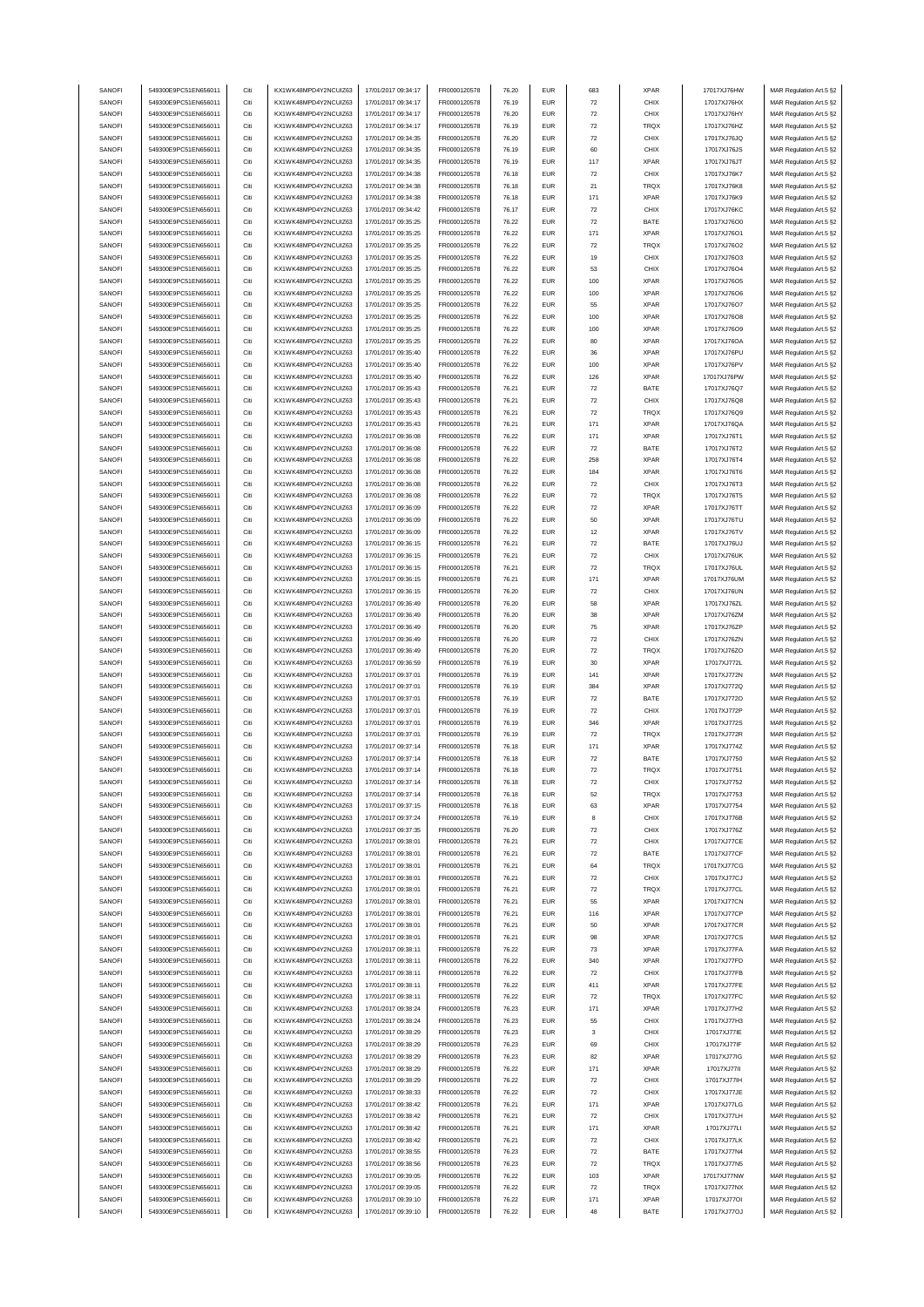| SANOFI | 549300E9PC51EN656011 | Citi | KX1WK48MPD4Y2NCUIZ63  | 17/01/2017 09:39:19 | FR0000120578 | 76.21 | <b>EUR</b> | 9                  | BATE        | 17017XJ77PX | MAR Regulation Art.5 §2 |
|--------|----------------------|------|-----------------------|---------------------|--------------|-------|------------|--------------------|-------------|-------------|-------------------------|
| SANOFI | 549300E9PC51EN656011 | Citi | KX1WK48MPD4Y2NCLIIZ63 | 17/01/2017 09:39:19 | FR0000120578 | 76.21 | <b>EUR</b> | 50                 | BATE        | 17017XJ77PY | MAR Regulation Art.5 §2 |
|        |                      |      |                       |                     |              |       |            |                    |             |             |                         |
| SANOFI | 549300E9PC51EN656011 | Citi | KX1WK48MPD4Y2NCUIZ63  | 17/01/2017 09:39:19 | FR0000120578 | 76.21 | EUR        | 13                 | BATE        | 17017XJ77PZ | MAR Regulation Art.5 §2 |
| SANOFI | 549300E9PC51EN656011 | Citi | KX1WK48MPD4Y2NCUIZ63  | 17/01/2017 09:39:20 | FR0000120578 | 76.21 | <b>EUR</b> | 171                | <b>XPAR</b> | 17017XJ77Q1 | MAR Regulation Art.5 §2 |
| SANOFI | 549300E9PC51EN656011 | Citi | KX1WK48MPD4Y2NCUIZ63  | 17/01/2017 09:39:40 | FR0000120578 | 76.20 | <b>EUR</b> | 16                 | CHIX        | 17017XJ77S9 | MAR Regulation Art.5 §2 |
| SANOFI | 549300E9PC51EN656011 | Citi | KX1WK48MPD4Y2NCUIZ63  | 17/01/2017 09:39:40 | FR0000120578 | 76.20 | <b>EUR</b> | 56                 | CHIX        | 17017XJ77SA | MAR Regulation Art.5 §2 |
| SANOFI | 549300E9PC51EN656011 | Citi | KX1WK48MPD4Y2NCUIZ63  | 17/01/2017 09:39:45 | FR0000120578 | 76.20 | <b>EUR</b> | 171                | <b>XPAR</b> | 17017XJ77T0 | MAR Regulation Art.5 §2 |
| SANOFI | 549300E9PC51EN656011 | Citi | KX1WK48MPD4Y2NCUIZ63  | 17/01/2017 09:39:45 | FR0000120578 | 76.20 | <b>EUR</b> | 72                 | BATE        | 17017XJ77SZ | MAR Regulation Art.5 §2 |
|        |                      |      |                       |                     |              |       |            |                    |             |             |                         |
| SANOFI | 549300E9PC51EN656011 | Citi | KX1WK48MPD4Y2NCUIZ63  | 17/01/2017 09:39:45 | FR0000120578 | 76.20 | <b>EUR</b> | 69                 | CHIX        | 17017XJ77T1 | MAR Regulation Art.5 §2 |
| SANOFI | 549300E9PC51EN656011 | Citi | KX1WK48MPD4Y2NCUIZ63  | 17/01/2017 09:39:45 | FR0000120578 | 76.20 | <b>EUR</b> | 3                  | CHIX        | 17017XJ77T2 | MAR Regulation Art.5 §2 |
| SANOFI | 549300E9PC51EN656011 | Citi | KX1WK48MPD4Y2NCUIZ63  | 17/01/2017 09:39:51 | FR0000120578 | 76.19 | <b>EUR</b> | 72                 | CHIX        | 17017XJ77TS | MAR Regulation Art.5 §2 |
| SANOFI | 549300E9PC51EN656011 | Citi | KX1WK48MPD4Y2NCUIZ63  | 17/01/2017 09:39:51 | FR0000120578 | 76.19 | <b>EUR</b> | 171                | <b>XPAR</b> | 17017XJ77TT | MAR Regulation Art.5 §2 |
| SANOFI | 549300E9PC51EN656011 | Citi | KX1WK48MPD4Y2NCUIZ63  | 17/01/2017 09:39:51 | FR0000120578 | 76.19 | <b>EUR</b> | $\scriptstyle{72}$ | TRQX        | 17017XJ77TU | MAR Regulation Art.5 §2 |
|        |                      |      |                       |                     |              |       |            |                    |             |             |                         |
| SANOFI | 549300E9PC51EN656011 | Citi | KX1WK48MPD4Y2NCUIZ63  | 17/01/2017 09:39:54 | FR0000120578 | 76.18 | <b>EUR</b> | 113                | <b>XPAR</b> | 17017XJ77UE | MAR Regulation Art.5 §2 |
| SANOFI | 549300E9PC51EN656011 | Citi | KX1WK48MPD4Y2NCUIZ63  | 17/01/2017 09:39:54 | FR0000120578 | 76.18 | <b>EUR</b> | 58                 | <b>XPAR</b> | 17017XJ77UF | MAR Regulation Art.5 §2 |
| SANOFI | 549300E9PC51EN656011 | Citi | KX1WK48MPD4Y2NCUIZ63  | 17/01/2017 09:40:10 | FR0000120578 | 76.20 | <b>EUR</b> | 72                 | CHIX        | 17017XJ77WF | MAR Regulation Art.5 §2 |
| SANOFI | 549300E9PC51EN656011 | Citi | KX1WK48MPD4Y2NCUIZ63  | 17/01/2017 09:40:10 | FR0000120578 | 76.20 | <b>EUR</b> | 72                 | TRQX        | 17017XJ77WG | MAR Regulation Art.5 §2 |
| SANOFI | 549300E9PC51EN656011 | Citi | KX1WK48MPD4Y2NCLIIZ63 | 17/01/2017 09:40:10 | FR0000120578 | 76.20 | <b>EUR</b> | 171                | <b>XPAR</b> | 17017XJ77WI | MAR Regulation Art.5 §2 |
| SANOFI | 549300E9PC51EN656011 | Citi | KX1WK48MPD4Y2NCUIZ63  | 17/01/2017 09:40:10 | FR0000120578 | 76.20 | EUR        | 72                 | TRQX        | 17017XJ77WH | MAR Regulation Art.5 §2 |
|        |                      |      |                       |                     |              |       |            |                    |             |             |                         |
| SANOFI | 549300E9PC51EN656011 | Citi | KX1WK48MPD4Y2NCUIZ63  | 17/01/2017 09:40:11 | FR0000120578 | 76.20 | <b>EUR</b> | $\scriptstyle{72}$ | CHIX        | 17017XJ77WJ | MAR Regulation Art.5 §2 |
| SANOFI | 549300E9PC51EN656011 | Citi | KX1WK48MPD4Y2NCUIZ63  | 17/01/2017 09:40:18 | FR0000120578 | 76.19 | <b>EUR</b> | 171                | <b>XPAR</b> | 17017XJ77WW | MAR Regulation Art.5 §2 |
| SANOFI | 549300E9PC51EN656011 | Citi | KX1WK48MPD4Y2NCUIZ63  | 17/01/2017 09:40:31 | FR0000120578 | 76.17 | <b>EUR</b> | 45                 | <b>XPAR</b> | 17017XJ77ZB | MAR Regulation Art.5 §2 |
| SANOFI | 549300E9PC51EN656011 | Citi | KX1WK48MPD4Y2NCUIZ63  | 17/01/2017 09:40:31 | FR0000120578 | 76.17 | <b>EUR</b> | 126                | <b>XPAR</b> | 17017XJ77ZC | MAR Regulation Art.5 §2 |
| SANOFI | 549300E9PC51EN656011 | Citi | KX1WK48MPD4Y2NCUIZ63  | 17/01/2017 09:40:35 | FR0000120578 | 76.17 | <b>EUR</b> | 127                | <b>XPAR</b> | 17017XJ77ZN | MAR Regulation Art.5 §2 |
| SANOFI | 549300E9PC51EN656011 | Citi | KX1WK48MPD4Y2NCUIZ63  | 17/01/2017 09:40:54 | FR0000120578 | 76.18 | <b>EUR</b> | 81                 | <b>XPAR</b> | 17017XJ781Z | MAR Regulation Art.5 §2 |
|        |                      |      |                       |                     |              |       |            |                    |             |             |                         |
| SANOFI | 549300E9PC51EN656011 | Citi | KX1WK48MPD4Y2NCUIZ63  | 17/01/2017 09:41:12 | FR0000120578 | 76.21 | <b>EUR</b> | $\scriptstyle{72}$ | BATE        | 17017XJ783X | MAR Regulation Art.5 §2 |
| SANOFI | 549300E9PC51EN656011 | Citi | KX1WK48MPD4Y2NCUIZ63  | 17/01/2017 09:41:12 | FR0000120578 | 76.21 | <b>EUR</b> | 72                 | CHIX        | 17017XJ783Y | MAR Regulation Art.5 §2 |
| SANOFI | 549300E9PC51EN656011 | Citi | KX1WK48MPD4Y2NCUIZ63  | 17/01/2017 09:41:12 | FR0000120578 | 76.21 | <b>EUR</b> | $\scriptstyle{72}$ | TRQX        | 17017XJ783Z | MAR Regulation Art.5 §2 |
| SANOFI | 549300E9PC51EN656011 | Citi | KX1WK48MPD4Y2NCUIZ63  | 17/01/2017 09:41:12 | FR0000120578 | 76.21 | <b>EUR</b> | 171                | <b>XPAR</b> | 17017XJ7840 | MAR Regulation Art.5 §2 |
| SANOFI | 549300E9PC51EN656011 | Citi | KX1WK48MPD4Y2NCUIZ63  | 17/01/2017 09:41:51 | FR0000120578 | 76.20 | <b>EUR</b> | 70                 | <b>XPAR</b> | 17017XJ789E | MAR Regulation Art.5 §2 |
|        |                      |      |                       |                     |              |       |            |                    |             |             |                         |
| SANOFI | 549300E9PC51EN656011 | Citi | KX1WK48MPD4Y2NCUIZ63  | 17/01/2017 09:41:51 | FR0000120578 | 76.20 | <b>EUR</b> | 101                | <b>XPAR</b> | 17017XJ789I | MAR Regulation Art.5 §2 |
| SANOFI | 549300E9PC51EN656011 | Citi | KX1WK48MPD4Y2NCUIZ63  | 17/01/2017 09:41:51 | FR0000120578 | 76.20 | <b>EUR</b> | 72                 | BATE        | 17017XJ789F | MAR Regulation Art.5 §2 |
| SANOFI | 549300E9PC51EN656011 | Citi | KX1WK48MPD4Y2NCUIZ63  | 17/01/2017 09:41:51 | FR0000120578 | 76.20 | <b>EUR</b> | 72                 | CHIX        | 17017XJ789G | MAR Regulation Art.5 §2 |
| SANOFI | 549300E9PC51EN656011 | Citi | KX1WK48MPD4Y2NCUIZ63  | 17/01/2017 09:41:51 | FR0000120578 | 76.20 | <b>EUR</b> | 72                 | TRQX        | 17017XJ789H | MAR Regulation Art.5 §2 |
| SANOFI | 549300E9PC51EN656011 | Citi | KX1WK48MPD4Y2NCUIZ63  | 17/01/2017 09:41:51 | FR0000120578 | 76.18 | <b>EUR</b> | 17                 | BATE        | 17017XJ789J | MAR Regulation Art.5 §2 |
| SANOFI | 549300E9PC51EN656011 | Citi | KX1WK48MPD4Y2NCUIZ63  | 17/01/2017 09:41:52 | FR0000120578 | 76.18 | <b>EUR</b> | 17                 | CHIX        | 17017XJ789M |                         |
|        |                      |      |                       |                     |              |       |            |                    |             |             | MAR Regulation Art.5 §2 |
| SANOFI | 549300E9PC51EN656011 | Citi | KX1WK48MPD4Y2NCUIZ63  | 17/01/2017 09:41:52 | FR0000120578 | 76.18 | <b>EUR</b> | 8                  | CHIX        | 17017XJ789N | MAR Regulation Art.5 §2 |
| SANOFI | 549300E9PC51EN656011 | Citi | KX1WK48MPD4Y2NCUIZ63  | 17/01/2017 09:42:22 | FR0000120578 | 76.21 | <b>EUR</b> | 72                 | BATE        | 17017XJ78CB | MAR Regulation Art.5 §2 |
| SANOFI | 549300E9PC51EN656011 | Citi | KX1WK48MPD4Y2NCUIZ63  | 17/01/2017 09:42:22 | FR0000120578 | 76.21 | <b>EUR</b> | 72                 | CHIX        | 17017XJ78CC | MAR Regulation Art.5 §2 |
| SANOFI | 549300E9PC51EN656011 | Citi | KX1WK48MPD4Y2NCUIZ63  | 17/01/2017 09:42:22 | FR0000120578 | 76.21 | <b>EUR</b> | 848                | <b>XPAR</b> | 17017XJ78CD | MAR Regulation Art.5 §2 |
| SANOFI | 549300E9PC51EN656011 | Citi | KX1WK48MPD4Y2NCUIZ63  | 17/01/2017 09:42:22 | FR0000120578 | 76.21 | <b>EUR</b> | 72                 | TRQX        | 17017XJ78CE | MAR Regulation Art.5 §2 |
| SANOFI | 549300E9PC51EN656011 | Citi | KX1WK48MPD4Y2NCUIZ63  | 17/01/2017 09:42:24 | FR0000120578 | 76.20 | <b>EUR</b> | 72                 | BATE        |             |                         |
|        |                      |      |                       |                     |              |       |            |                    |             | 17017XJ78CL | MAR Regulation Art.5 §2 |
| SANOFI | 549300E9PC51EN656011 | Citi | KX1WK48MPD4Y2NCUIZ63  | 17/01/2017 09:42:24 | FR0000120578 | 76.20 | <b>EUR</b> | 5                  | CHIX        | 17017XJ78CM | MAR Regulation Art.5 §2 |
| SANOFI | 549300E9PC51EN656011 | Citi | KX1WK48MPD4Y2NCUIZ63  | 17/01/2017 09:42:24 | FR0000120578 | 76.20 | EUR        | 67                 | CHIX        | 17017XJ78CO | MAR Regulation Art.5 §2 |
| SANOFI | 549300E9PC51EN656011 | Citi | KX1WK48MPD4Y2NCUIZ63  | 17/01/2017 09:42:24 | FR0000120578 | 76.20 | <b>EUR</b> | 87                 | <b>XPAR</b> | 17017XJ78CN | MAR Regulation Art.5 §2 |
| SANOFI | 549300E9PC51EN656011 | Citi | KX1WK48MPD4Y2NCUIZ63  | 17/01/2017 09:42:24 | FR0000120578 | 76.20 | <b>EUR</b> | 83                 | <b>XPAR</b> | 17017XJ78CQ | MAR Regulation Art.5 §2 |
| SANOFI | 549300E9PC51EN656011 | Citi | KX1WK48MPD4Y2NCUIZ63  | 17/01/2017 09:42:24 | FR0000120578 | 76.20 | <b>EUR</b> | 72                 | TRQX        | 17017XJ78CP | MAR Regulation Art.5 §2 |
|        |                      |      |                       |                     |              |       |            |                    |             |             |                         |
| SANOFI | 549300E9PC51EN656011 | Citi | KX1WK48MPD4Y2NCUIZ63  | 17/01/2017 09:42:25 | FR0000120578 | 76.19 | <b>EUR</b> | 72                 | CHIX        | 17017XJ78CW | MAR Regulation Art.5 §2 |
| SANOFI | 549300E9PC51EN656011 | Citi | KX1WK48MPD4Y2NCUIZ63  | 17/01/2017 09:42:25 | FR0000120578 | 76.19 | <b>EUR</b> | 142                | <b>XPAR</b> | 17017XJ78CX | MAR Regulation Art.5 §2 |
| SANOFI | 549300E9PC51EN656011 | Citi | KX1WK48MPD4Y2NCUIZ63  | 17/01/2017 09:42:25 | FR0000120578 | 76.19 | <b>EUR</b> | 10                 | CHIX        | 17017XJ78CY | MAR Regulation Art.5 §2 |
| SANOFI | 549300E9PC51EN656011 | Citi | KX1WK48MPD4Y2NCUIZ63  | 17/01/2017 09:42:25 | FR0000120578 | 76.19 | <b>EUR</b> | 62                 | CHIX        | 17017XJ78CZ | MAR Regulation Art.5 §2 |
| SANOFI | 549300E9PC51EN656011 | Citi | KX1WK48MPD4Y2NCLIIZ63 | 17/01/2017 09:42:58 | FR0000120578 | 76.18 | <b>EUR</b> | 72                 | CHIX        | 17017XJ78IL | MAR Regulation Art.5 §2 |
|        |                      |      |                       |                     | FR0000120578 |       |            | 72                 |             |             | MAR Regulation Art.5 §2 |
| SANOFI | 549300E9PC51EN656011 | Citi | KX1WK48MPD4Y2NCUIZ63  | 17/01/2017 09:42:58 |              | 76.18 | <b>EUR</b> |                    | TRQX        | 17017XJ78IM |                         |
| SANOFI | 549300E9PC51EN656011 | Citi | KX1WK48MPD4Y2NCUIZ63  | 17/01/2017 09:42:58 | FR0000120578 | 76.18 | <b>EUR</b> | 171                | <b>XPAR</b> | 17017XJ78IN | MAR Regulation Art.5 §2 |
| SANOFI | 549300E9PC51EN656011 | Citi | KX1WK48MPD4Y2NCLIIZ63 | 17/01/2017 09:43:30 | FR0000120578 | 76.19 | <b>EUR</b> | 93                 | <b>XPAR</b> | 17017XJ78LF | MAR Regulation Art.5 §2 |
| SANOFI | 549300E9PC51EN656011 | Citi | KX1WK48MPD4Y2NCUIZ63  | 17/01/2017 09:43:34 | FR0000120578 | 76.19 | <b>EUR</b> | $\scriptstyle{72}$ | CHIX        | 17017XJ78LJ | MAR Regulation Art.5 §2 |
| SANOFI | 549300E9PC51EN656011 | Citi | KX1WK48MPD4Y2NCUIZ63  | 17/01/2017 09:43:40 | FR0000120578 | 76.21 | <b>EUR</b> | 35                 | <b>XPAR</b> | 17017XJ78LQ | MAR Regulation Art.5 §2 |
| SANOFI | 549300E9PC51EN656011 |      | KX1WK48MPD4Y2NCLIIZ63 | 17/01/2017 09:43:40 | FR0000120578 | 76.21 | FUR        |                    | <b>XPAR</b> | 17017XJ78LR | MAR Regulation Art 5.82 |
|        |                      |      |                       |                     |              |       |            |                    |             |             |                         |
| SANOFI | 549300E9PC51EN656011 | Citi | KX1WK48MPD4Y2NCUIZ63  | 17/01/2017 09:43:40 | FR0000120578 | 76.21 | <b>EUR</b> | 145                | <b>XPAR</b> | 17017XJ78LS | MAR Regulation Art.5 §2 |
| SANOFI | 549300E9PC51EN656011 | Citi | KX1WK48MPD4Y2NCUIZ63  | 17/01/2017 09:43:40 | FR0000120578 | 76.20 | <b>EUR</b> | $\scriptstyle{72}$ | CHIX        | 17017XJ78LU | MAR Regulation Art.5 §2 |
| SANOFI | 549300E9PC51EN656011 | Citi | KX1WK48MPD4Y2NCUIZ63  | 17/01/2017 09:43:40 | FR0000120578 | 76.20 | <b>EUR</b> | $\scriptstyle{72}$ | BATE        | 17017XJ78LV | MAR Regulation Art.5 §2 |
| SANOFI | 549300E9PC51EN656011 | Citi | KX1WK48MPD4Y2NCUIZ63  | 17/01/2017 09:43:40 | FR0000120578 | 76.20 | <b>EUR</b> | 423                | <b>XPAR</b> | 17017XJ78LW | MAR Regulation Art.5 §2 |
| SANOFI | 549300E9PC51EN656011 | Citi | KX1WK48MPD4Y2NCUIZ63  | 17/01/2017 09:43:45 | FR0000120578 | 76.19 | <b>EUR</b> | $\scriptstyle{72}$ | BATE        | 17017XJ78LZ | MAR Regulation Art.5 §2 |
| SANOFI | 549300E9PC51EN656011 | Citi | KX1WK48MPD4Y2NCUIZ63  | 17/01/2017 09:43:45 | FR0000120578 | 76.20 | <b>EUR</b> | $\scriptstyle{72}$ | TRQX        | 17017XJ78M0 | MAR Regulation Art.5 §2 |
|        | 549300E9PC51EN656011 |      | KX1WK48MPD4Y2NCUIZ63  |                     |              |       |            |                    |             |             |                         |
| SANOFI |                      | Citi |                       | 17/01/2017 09:43:45 | FR0000120578 | 76.19 | <b>EUR</b> | 50                 | CHIX        | 17017XJ78M6 | MAR Regulation Art.5 §2 |
| SANOFI | 549300E9PC51EN656011 | Citi | KX1WK48MPD4Y2NCUIZ63  | 17/01/2017 09:43:45 | FR0000120578 | 76.19 | <b>EUR</b> | 72                 | TRQX        | 17017XJ78M7 | MAR Regulation Art.5 §2 |
| SANOFI | 549300E9PC51EN656011 | Citi | KX1WK48MPD4Y2NCUIZ63  | 17/01/2017 09:43:45 | FR0000120578 | 76.19 | <b>EUR</b> | $22\,$             | CHIX        | 17017XJ78M8 | MAR Regulation Art.5 §2 |
| SANOFI | 549300E9PC51EN656011 | Citi | KX1WK48MPD4Y2NCUIZ63  | 17/01/2017 09:43:45 | FR0000120578 | 76.19 | <b>EUR</b> | 171                | <b>XPAR</b> | 17017XJ78M9 | MAR Regulation Art.5 §2 |
| SANOFI | 549300E9PC51EN656011 | Citi | KX1WK48MPD4Y2NCUIZ63  | 17/01/2017 09:43:45 | FR0000120578 | 76.19 | <b>EUR</b> | $\scriptstyle{72}$ | TRQX        | 17017XJ78MA | MAR Regulation Art.5 §2 |
| SANOFI | 549300E9PC51EN656011 | Citi | KX1WK48MPD4Y2NCUIZ63  | 17/01/2017 09:43:46 | FR0000120578 | 76.18 | <b>EUR</b> | $\scriptstyle{72}$ | CHIX        | 17017XJ78MB | MAR Regulation Art.5 §2 |
|        |                      |      |                       |                     |              |       |            |                    |             |             |                         |
| SANOFI | 549300E9PC51EN656011 | Citi | KX1WK48MPD4Y2NCUIZ63  | 17/01/2017 09:43:48 | FR0000120578 | 76.17 | <b>EUR</b> | 56                 | CHIX        | 17017XJ78MI | MAR Regulation Art.5 §2 |
| SANOFI | 549300E9PC51EN656011 | Citi | KX1WK48MPD4Y2NCUIZ63  | 17/01/2017 09:43:48 | FR0000120578 | 76.17 | <b>EUR</b> | 16                 | CHIX        | 17017XJ78MJ | MAR Regulation Art.5 §2 |
| SANOFI | 549300E9PC51EN656011 | Citi | KX1WK48MPD4Y2NCUIZ63  | 17/01/2017 09:43:55 | FR0000120578 | 76.17 | <b>EUR</b> | 171                | <b>XPAR</b> | 17017XJ78NI | MAR Regulation Art.5 §2 |
| SANOFI | 549300E9PC51EN656011 | Citi | KX1WK48MPD4Y2NCUIZ63  | 17/01/2017 09:44:21 | FR0000120578 | 76.16 | <b>EUR</b> | 171                | <b>XPAR</b> | 17017XJ78PT | MAR Regulation Art.5 §2 |
| SANOFI | 549300E9PC51EN656011 | Citi | KX1WK48MPD4Y2NCUIZ63  | 17/01/2017 09:45:01 | FR0000120578 | 76.19 | <b>EUR</b> | 72                 | BATE        | 17017XJ78SO | MAR Regulation Art.5 §2 |
|        |                      |      |                       |                     |              |       |            |                    |             |             |                         |
| SANOFI | 549300E9PC51EN656011 | Citi | KX1WK48MPD4Y2NCUIZ63  | 17/01/2017 09:45:48 | FR0000120578 | 76.22 | <b>EUR</b> | 171                | <b>XPAR</b> | 17017XJ78WX | MAR Regulation Art.5 §2 |
| SANOFI | 549300E9PC51EN656011 | Citi | KX1WK48MPD4Y2NCUIZ63  | 17/01/2017 09:45:48 | FR0000120578 | 76.22 | <b>EUR</b> | 308                | <b>XPAR</b> | 17017XJ78WY | MAR Regulation Art.5 §2 |
| SANOFI | 549300E9PC51EN656011 | Citi | KX1WK48MPD4Y2NCUIZ63  | 17/01/2017 09:45:48 | FR0000120578 | 76.22 | <b>EUR</b> | 20                 | <b>XPAR</b> | 17017XJ78WZ | MAR Regulation Art.5 §2 |
| SANOFI | 549300E9PC51EN656011 | Citi | KX1WK48MPD4Y2NCUIZ63  | 17/01/2017 09:45:48 | FR0000120578 | 76.22 | <b>EUR</b> | 41                 | <b>XPAR</b> | 17017XJ78X0 | MAR Regulation Art.5 §2 |
| SANOFI | 549300E9PC51EN656011 | Citi | KX1WK48MPD4Y2NCUIZ63  | 17/01/2017 09:45:48 | FR0000120578 | 76.22 | <b>EUR</b> | 125                | <b>XPAR</b> | 17017XJ78X1 | MAR Regulation Art.5 §2 |
| SANOFI | 549300E9PC51EN656011 | Citi | KX1WK48MPD4Y2NCUIZ63  | 17/01/2017 09:45:48 | FR0000120578 | 76.22 | <b>EUR</b> | 98                 | <b>XPAR</b> | 17017XJ78X2 | MAR Regulation Art.5 §2 |
|        |                      |      |                       |                     |              |       |            |                    |             |             |                         |
| SANOFI | 549300E9PC51EN656011 | Citi | KX1WK48MPD4Y2NCUIZ63  | 17/01/2017 09:45:48 | FR0000120578 | 76.22 | <b>EUR</b> | 41                 | <b>XPAR</b> | 17017XJ78X3 | MAR Regulation Art.5 §2 |
| SANOFI | 549300E9PC51EN656011 | Citi | KX1WK48MPD4Y2NCUIZ63  | 17/01/2017 09:45:48 | FR0000120578 | 76.22 | <b>EUR</b> | 66                 | <b>XPAR</b> | 17017XJ78X4 | MAR Regulation Art.5 §2 |
| SANOFI | 549300E9PC51EN656011 | Citi | KX1WK48MPD4Y2NCUIZ63  | 17/01/2017 09:45:48 | FR0000120578 | 76.22 | <b>EUR</b> | 59                 | <b>XPAR</b> | 17017XJ78X5 | MAR Regulation Art.5 §2 |
| SANOFI | 549300E9PC51EN656011 | Citi | KX1WK48MPD4Y2NCUIZ63  | 17/01/2017 09:45:48 | FR0000120578 | 76.22 | <b>EUR</b> | 58                 | <b>XPAR</b> | 17017XJ78X6 | MAR Regulation Art.5 §2 |
| SANOFI | 549300E9PC51EN656011 | Citi | KX1WK48MPD4Y2NCUIZ63  | 17/01/2017 09:45:48 | FR0000120578 | 76.22 | <b>EUR</b> | 176                | <b>XPAR</b> | 17017XJ78X7 | MAR Regulation Art.5 §2 |
| SANOFI | 549300E9PC51EN656011 | Citi | KX1WK48MPD4Y2NCUIZ63  | 17/01/2017 09:46:00 | FR0000120578 | 76.21 | <b>EUR</b> | $\scriptstyle{72}$ | BATE        | 17017XJ78XY |                         |
|        |                      |      |                       |                     |              |       |            |                    |             |             | MAR Regulation Art.5 §2 |
| SANOFI | 549300E9PC51EN656011 | Citi | KX1WK48MPD4Y2NCUIZ63  | 17/01/2017 09:46:00 | FR0000120578 | 76.21 | <b>EUR</b> | $\scriptstyle{72}$ | CHIX        | 17017XJ78XZ | MAR Regulation Art.5 §2 |
| SANOFI | 549300E9PC51EN656011 | Citi | KX1WK48MPD4Y2NCUIZ63  | 17/01/2017 09:46:00 | FR0000120578 | 76.21 | <b>EUR</b> | $\scriptstyle{72}$ | TRQX        | 17017XJ78Y0 | MAR Regulation Art.5 §2 |
| SANOFI | 549300E9PC51EN656011 | Citi | KX1WK48MPD4Y2NCUIZ63  | 17/01/2017 09:46:00 | FR0000120578 | 76.21 | <b>EUR</b> | 72                 | BATE        | 17017XJ78Y1 | MAR Regulation Art.5 §2 |
| SANOFI | 549300E9PC51EN656011 | Citi | KX1WK48MPD4Y2NCUIZ63  | 17/01/2017 09:46:00 | FR0000120578 | 76.21 | <b>EUR</b> | 171                | <b>XPAR</b> | 17017XJ78Y2 | MAR Regulation Art.5 §2 |
| SANOFI | 549300E9PC51EN656011 | Citi | KX1WK48MPD4Y2NCUIZ63  | 17/01/2017 09:46:00 | FR0000120578 | 76.21 | <b>EUR</b> | 478                | <b>XPAR</b> | 17017XJ78Y3 | MAR Regulation Art.5 §2 |
| SANOFI | 549300E9PC51EN656011 | Citi | KX1WK48MPD4Y2NCUIZ63  | 17/01/2017 09:46:00 | FR0000120578 | 76.21 | <b>EUR</b> | 72                 | CHIX        | 17017XJ78Y4 | MAR Regulation Art.5 §2 |
|        |                      |      |                       |                     |              |       |            |                    |             |             |                         |
| SANOFI | 549300E9PC51EN656011 | Citi | KX1WK48MPD4Y2NCUIZ63  | 17/01/2017 09:46:00 | FR0000120578 | 76.21 | <b>EUR</b> | $71\,$             | <b>XPAR</b> | 17017XJ78Y5 | MAR Regulation Art.5 §2 |
| SANOFI | 549300E9PC51EN656011 | Citi | KX1WK48MPD4Y2NCUIZ63  | 17/01/2017 09:46:00 | FR0000120578 | 76.21 | <b>EUR</b> | 100                | <b>XPAR</b> | 17017XJ78Y7 | MAR Regulation Art.5 §2 |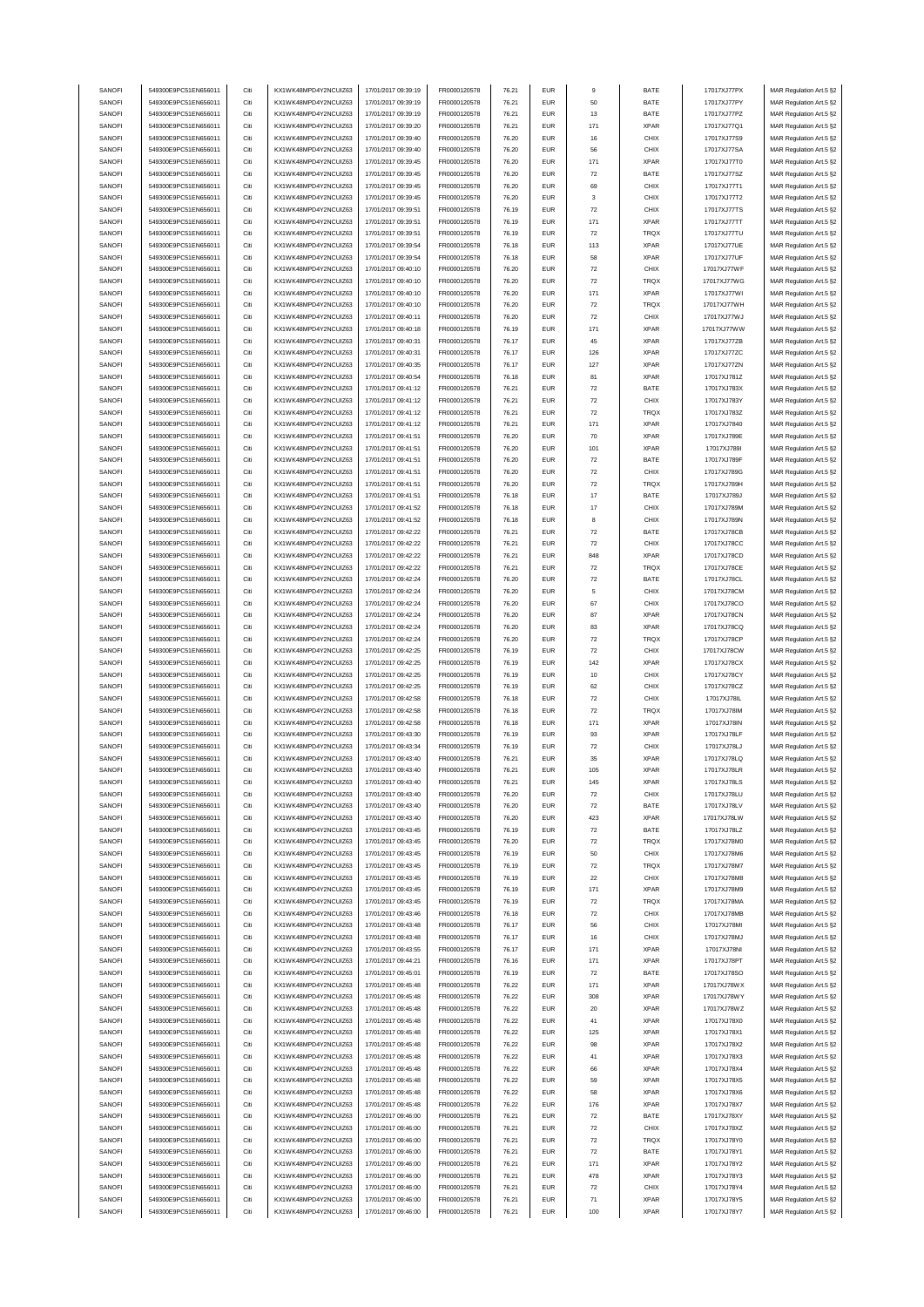| SANOFI | 549300E9PC51EN656011 | Citi | KX1WK48MPD4Y2NCUIZ63  | 17/01/2017 09:46:00 | FR0000120578 | 76.20 | <b>EUR</b> | $\scriptstyle{72}$ | CHIX        | 17017XJ78Y8 | MAR Regulation Art.5 §2 |
|--------|----------------------|------|-----------------------|---------------------|--------------|-------|------------|--------------------|-------------|-------------|-------------------------|
| SANOFI | 549300E9PC51EN656011 | Citi | KX1WK48MPD4Y2NCUIZ63  | 17/01/2017 09:46:15 |              | 76.21 | <b>EUR</b> | 95                 | <b>XPAR</b> |             |                         |
|        |                      |      |                       |                     | FR0000120578 |       |            |                    |             | 17017XJ790A | MAR Regulation Art.5 §2 |
| SANOFI | 549300E9PC51EN656011 | Citi | KX1WK48MPD4Y2NCUIZ63  | 17/01/2017 09:46:15 | FR0000120578 | 76.21 | <b>EUR</b> | 72                 | BATE        | 17017XJ790B | MAR Regulation Art.5 §2 |
| SANOFI | 549300E9PC51EN656011 | Citi | KX1WK48MPD4Y2NCUIZ63  | 17/01/2017 09:46:15 | FR0000120578 | 76.21 | EUR        | 72                 | TRQX        | 17017XJ790C | MAR Regulation Art.5 §2 |
| SANOFI | 549300E9PC51EN656011 | Citi | KX1WK48MPD4Y2NCLIIZ63 | 17/01/2017 09:46:15 | FR0000120578 | 76.21 | <b>EUR</b> | 76                 | <b>XPAR</b> | 17017XJ790D | MAR Regulation Art.5 §2 |
| SANOFI | 549300E9PC51EN656011 | Citi | KX1WK48MPD4Y2NCUIZ63  | 17/01/2017 09:46:15 | FR0000120578 | 76.21 | <b>EUR</b> | 72                 | CHIX        | 17017XJ790E | MAR Regulation Art.5 §2 |
| SANOFI | 549300E9PC51EN656011 | Citi | KX1WK48MPD4Y2NCUIZ63  | 17/01/2017 09:46:15 | FR0000120578 | 76.21 | <b>EUR</b> | $\scriptstyle{72}$ | TRQX        | 17017XJ790F | MAR Regulation Art.5 §2 |
|        |                      |      |                       |                     |              |       |            |                    |             |             |                         |
| SANOFI | 549300E9PC51EN656011 | Citi | KX1WK48MPD4Y2NCUIZ63  | 17/01/2017 09:46:15 | FR0000120578 | 76.21 | <b>EUR</b> | 62                 | <b>XPAR</b> | 17017XJ790G | MAR Regulation Art.5 §2 |
| SANOFI | 549300E9PC51EN656011 | Citi | KX1WK48MPD4Y2NCUIZ63  | 17/01/2017 09:46:15 | FR0000120578 | 76.21 | <b>EUR</b> | 100                | <b>XPAR</b> | 17017XJ790I | MAR Regulation Art.5 §2 |
| SANOFI | 549300E9PC51EN656011 | Citi | KX1WK48MPD4Y2NCUIZ63  | 17/01/2017 09:46:15 | FR0000120578 | 76.21 | <b>EUR</b> | 9                  | <b>XPAR</b> | 17017XJ790J | MAR Regulation Art.5 §2 |
| SANOFI | 549300E9PC51EN656011 | Citi | KX1WK48MPD4Y2NCUIZ63  | 17/01/2017 09:46:15 | FR0000120578 | 76.21 | <b>EUR</b> | 72                 | CHIX        | 17017XJ790H | MAR Regulation Art.5 §2 |
| SANOFI | 549300E9PC51EN656011 | Citi | KX1WK48MPD4Y2NCUIZ63  | 17/01/2017 09:46:32 | FR0000120578 | 76.20 | <b>EUR</b> | 72                 | CHIX        | 17017XJ7929 | MAR Regulation Art.5 §2 |
|        |                      |      |                       |                     |              |       |            |                    |             |             |                         |
| SANOFI | 549300E9PC51EN656011 | Citi | KX1WK48MPD4Y2NCUIZ63  | 17/01/2017 09:46:32 | FR0000120578 | 76.20 | EUR        | 35                 | TRQX        | 17017XJ792A | MAR Regulation Art.5 §2 |
| SANOFI | 549300E9PC51EN656011 | Citi | KX1WK48MPD4Y2NCUIZ63  | 17/01/2017 09:46:32 | FR0000120578 | 76.20 | <b>EUR</b> | 33                 | TRQX        | 17017XJ792B | MAR Regulation Art.5 §2 |
| SANOFI | 549300E9PC51EN656011 | Citi | KX1WK48MPD4Y2NCUIZ63  | 17/01/2017 09:46:35 | FR0000120578 | 76.20 | <b>EUR</b> | $\scriptstyle{72}$ | CHIX        | 17017XJ792K | MAR Regulation Art.5 §2 |
| SANOFI | 549300E9PC51EN656011 | Citi | KX1WK48MPD4Y2NCUIZ63  | 17/01/2017 09:46:35 | FR0000120578 | 76.20 | <b>EUR</b> | $\overline{4}$     | TRQX        | 17017XJ792L | MAR Regulation Art.5 §2 |
| SANOFI | 549300E9PC51EN656011 | Citi | KX1WK48MPD4Y2NCUIZ63  | 17/01/2017 09:46:35 | FR0000120578 | 76.20 | <b>EUR</b> | 3                  | BATE        | 17017XJ792M | MAR Regulation Art.5 §2 |
|        | 549300E9PC51EN656011 | Citi | KX1WK48MPD4Y2NCUIZ63  | 17/01/2017 09:46:35 |              | 76.20 | <b>EUR</b> | 21                 | TRQX        |             |                         |
| SANOFI |                      |      |                       |                     | FR0000120578 |       |            |                    |             | 17017XJ792N | MAR Regulation Art.5 §2 |
| SANOFI | 549300E9PC51EN656011 | Citi | KX1WK48MPD4Y2NCUIZ63  | 17/01/2017 09:47:16 | FR0000120578 | 76.21 | <b>EUR</b> | 50                 | <b>XPAR</b> | 17017XJ795Y | MAR Regulation Art.5 §2 |
| SANOFI | 549300E9PC51EN656011 | Citi | KX1WK48MPD4Y2NCUIZ63  | 17/01/2017 09:47:16 | FR0000120578 | 76.21 | <b>EUR</b> | 151                | <b>XPAR</b> | 17017XJ795Z | MAR Regulation Art.5 §2 |
| SANOFI | 549300E9PC51EN656011 | Citi | KX1WK48MPD4Y2NCUIZ63  | 17/01/2017 09:47:16 | FR0000120578 | 76.21 | <b>EUR</b> | 45                 | <b>XPAR</b> | 17017XJ7960 | MAR Regulation Art.5 §2 |
| SANOFI | 549300E9PC51EN656011 | Citi | KX1WK48MPD4Y2NCUIZ63  | 17/01/2017 09:47:16 | FR0000120578 | 76.21 | <b>EUR</b> | 180                | <b>XPAR</b> | 17017XJ7962 | MAR Regulation Art.5 §2 |
|        |                      |      |                       |                     |              |       |            |                    |             |             |                         |
| SANOFI | 549300E9PC51EN656011 | Citi | KX1WK48MPD4Y2NCUIZ63  | 17/01/2017 09:47:34 | FR0000120578 | 76.21 | <b>EUR</b> | $\scriptstyle{72}$ | CHIX        | 17017XJ797P | MAR Regulation Art.5 §2 |
| SANOFI | 549300E9PC51EN656011 | Citi | KX1WK48MPD4Y2NCUIZ63  | 17/01/2017 09:47:34 | FR0000120578 | 76.21 | <b>EUR</b> | 72                 | BATE        | 17017XJ797Q | MAR Regulation Art.5 §2 |
| SANOFI | 549300E9PC51EN656011 | Citi | KX1WK48MPD4Y2NCUIZ63  | 17/01/2017 09:47:34 | FR0000120578 | 76.21 | <b>EUR</b> | 72                 | TRQX        | 17017XJ797R | MAR Regulation Art.5 §2 |
| SANOFI | 549300E9PC51EN656011 | Citi | KX1WK48MPD4Y2NCUIZ63  | 17/01/2017 09:47:34 | FR0000120578 | 76.21 | <b>EUR</b> | 171                | <b>XPAR</b> | 17017XJ797S | MAR Regulation Art.5 §2 |
| SANOFI | 549300E9PC51EN656011 | Citi | KX1WK48MPD4Y2NCUIZ63  | 17/01/2017 09:47:41 | FR0000120578 | 76.20 | <b>EUR</b> | 72                 | BATE        | 17017XJ798C | MAR Regulation Art.5 §2 |
| SANOFI | 549300E9PC51EN656011 | Citi | KX1WK48MPD4Y2NCUIZ63  |                     |              | 76.20 | <b>EUR</b> |                    |             |             |                         |
|        |                      |      |                       | 17/01/2017 09:47:41 | FR0000120578 |       |            | 72                 | CHIX        | 17017XJ798D | MAR Regulation Art.5 §2 |
| SANOFI | 549300E9PC51EN656011 | Citi | KX1WK48MPD4Y2NCUIZ63  | 17/01/2017 09:47:41 | FR0000120578 | 76.20 | <b>EUR</b> | 171                | <b>XPAR</b> | 17017XJ798E | MAR Regulation Art.5 §2 |
| SANOFI | 549300E9PC51EN656011 | Citi | KX1WK48MPD4Y2NCUIZ63  | 17/01/2017 09:47:42 | FR0000120578 | 76.20 | <b>EUR</b> | 14                 | TRQX        | 17017XJ798F | MAR Regulation Art.5 §2 |
| SANOFI | 549300E9PC51EN656011 | Citi | KX1WK48MPD4Y2NCUIZ63  | 17/01/2017 09:47:42 | FR0000120578 | 76.20 | <b>EUR</b> | 23                 | TRQX        | 17017XJ798G | MAR Regulation Art.5 §2 |
| SANOFI | 549300E9PC51EN656011 | Citi | KX1WK48MPD4Y2NCUIZ63  | 17/01/2017 09:47:42 | FR0000120578 | 76.20 | <b>EUR</b> | 72                 | CHIX        | 17017XJ798H | MAR Regulation Art.5 §2 |
| SANOFI | 549300E9PC51EN656011 | Citi | KX1WK48MPD4Y2NCUIZ63  | 17/01/2017 09:47:42 | FR0000120578 | 76.20 | <b>EUR</b> | 151                | <b>XPAR</b> | 17017XJ798I | MAR Regulation Art.5 §2 |
|        |                      |      |                       |                     |              |       |            |                    |             |             |                         |
| SANOFI | 549300E9PC51EN656011 | Citi | KX1WK48MPD4Y2NCUIZ63  | 17/01/2017 09:48:00 | FR0000120578 | 76.20 | <b>EUR</b> | 72                 | CHIX        | 17017XJ79AA | MAR Regulation Art.5 §2 |
| SANOFI | 549300E9PC51EN656011 | Citi | KX1WK48MPD4Y2NCUIZ63  | 17/01/2017 09:48:00 | FR0000120578 | 76.20 | <b>EUR</b> | 35                 | TRQX        | 17017XJ79AB | MAR Regulation Art.5 §2 |
| SANOFI | 549300E9PC51EN656011 | Citi | KX1WK48MPD4Y2NCUIZ63  | 17/01/2017 09:48:00 | FR0000120578 | 76.20 | <b>EUR</b> | 37                 | TRQX        | 17017XJ79AC | MAR Regulation Art.5 §2 |
| SANOFI | 549300E9PC51EN656011 | Citi | KX1WK48MPD4Y2NCUIZ63  | 17/01/2017 09:48:01 | FR0000120578 | 76.20 | <b>EUR</b> | 376                | <b>XPAR</b> | 17017XJ79AD | MAR Regulation Art.5 §2 |
| SANOFI | 549300E9PC51EN656011 | Citi | KX1WK48MPD4Y2NCUIZ63  | 17/01/2017 09:48:18 | FR0000120578 | 76.19 | <b>EUR</b> | $\scriptstyle{72}$ | CHIX        | 17017XJ79C8 | MAR Regulation Art.5 §2 |
|        |                      |      |                       |                     |              |       |            |                    |             |             |                         |
| SANOFI | 549300E9PC51EN656011 | Citi | KX1WK48MPD4Y2NCUIZ63  | 17/01/2017 09:48:18 | FR0000120578 | 76.19 | <b>EUR</b> | 38                 | <b>XPAR</b> | 17017XJ79C9 | MAR Regulation Art.5 §2 |
| SANOFI | 549300E9PC51EN656011 | Citi | KX1WK48MPD4Y2NCUIZ63  | 17/01/2017 09:48:18 | FR0000120578 | 76.19 | <b>EUR</b> | 72                 | TRQX        | 17017XJ79CA | MAR Regulation Art.5 §2 |
| SANOFI | 549300E9PC51EN656011 | Citi | KX1WK48MPD4Y2NCUIZ63  | 17/01/2017 09:48:19 | FR0000120578 | 76.19 | <b>EUR</b> | 72                 | CHIX        | 17017XJ79CR | MAR Regulation Art.5 §2 |
| SANOFI | 549300E9PC51EN656011 | Citi | KX1WK48MPD4Y2NCUIZ63  | 17/01/2017 09:48:19 | FR0000120578 | 76.19 | <b>EUR</b> | 38                 | TRQX        | 17017XJ79CS | MAR Regulation Art.5 §2 |
| SANOFI | 549300E9PC51EN656011 | Citi | KX1WK48MPD4Y2NCUIZ63  | 17/01/2017 09:48:19 | FR0000120578 | 76.19 | <b>EUR</b> | 133                | <b>XPAR</b> | 17017XJ79CU | MAR Regulation Art.5 §2 |
| SANOFI | 549300E9PC51EN656011 | Citi | KX1WK48MPD4Y2NCUIZ63  | 17/01/2017 09:48:19 | FR0000120578 | 76.19 | <b>EUR</b> | 34                 | TRQX        | 17017XJ79CV |                         |
|        |                      |      |                       |                     |              |       |            |                    |             |             | MAR Regulation Art.5 §2 |
| SANOFI | 549300E9PC51EN656011 | Citi | KX1WK48MPD4Y2NCUIZ63  | 17/01/2017 09:48:19 | FR0000120578 | 76.19 | <b>EUR</b> | 30                 | <b>XPAR</b> | 17017XJ79CX | MAR Regulation Art.5 §2 |
| SANOFI | 549300E9PC51EN656011 | Citi | KX1WK48MPD4Y2NCUIZ63  | 17/01/2017 09:48:24 | FR0000120578 | 76.18 | <b>EUR</b> | $\scriptstyle{72}$ | CHIX        | 17017XJ79DB | MAR Regulation Art.5 §2 |
| SANOFI | 549300E9PC51EN656011 | Citi | KX1WK48MPD4Y2NCUIZ63  | 17/01/2017 09:48:24 | FR0000120578 | 76.18 | <b>EUR</b> | 24                 | TRQX        | 17017XJ79DC | MAR Regulation Art.5 §2 |
| SANOFI | 549300E9PC51EN656011 | Citi | KX1WK48MPD4Y2NCUIZ63  | 17/01/2017 09:49:12 | FR0000120578 | 76.21 | <b>EUR</b> | 43                 | <b>XPAR</b> | 17017XJ79KJ | MAR Regulation Art.5 §2 |
| SANOFI | 549300E9PC51EN656011 | Citi | KX1WK48MPD4Y2NCUIZ63  | 17/01/2017 09:49:12 | FR0000120578 | 76.21 | <b>EUR</b> | 131                | <b>XPAR</b> | 17017XJ79KK | MAR Regulation Art.5 §2 |
|        |                      |      |                       |                     |              |       |            |                    |             |             |                         |
| SANOFI | 549300E9PC51EN656011 | Citi | KX1WK48MPD4Y2NCUIZ63  | 17/01/2017 09:49:12 | FR0000120578 | 76.21 | <b>EUR</b> | 143                | <b>XPAR</b> | 17017XJ79KL | MAR Regulation Art.5 §2 |
| SANOFI | 549300E9PC51EN656011 | Citi | KX1WK48MPD4Y2NCUIZ63  | 17/01/2017 09:49:12 | FR0000120578 | 76.21 | <b>EUR</b> | 175                | <b>XPAR</b> | 17017XJ79KM | MAR Regulation Art.5 §2 |
| SANOFI | 549300E9PC51EN656011 | Citi | KX1WK48MPD4Y2NCUIZ63  | 17/01/2017 09:49:12 | FR0000120578 | 76.21 | <b>EUR</b> | 137                | <b>XPAR</b> | 17017XJ79KN | MAR Regulation Art.5 §2 |
| SANOFI | 549300E9PC51EN656011 | Citi | KX1WK48MPD4Y2NCLIIZ63 | 17/01/2017 09:49:22 | FR0000120578 | 76.20 | <b>EUR</b> | 8                  | BATE        | 17017XJ79LL | MAR Regulation Art.5 §2 |
| SANOFI | 549300E9PC51EN656011 | Citi | KX1WK48MPD4Y2NCUIZ63  | 17/01/2017 09:49:22 | FR0000120578 | 76.20 | <b>EUR</b> | 72                 | CHIX        | 17017XJ79LM | MAR Regulation Art.5 §2 |
|        |                      |      |                       |                     |              |       |            |                    |             |             |                         |
| SANOFI | 549300E9PC51EN656011 | Citi | KX1WK48MPD4Y2NCUIZ63  | 17/01/2017 09:49:22 | FR0000120578 | 76.20 | <b>EUR</b> | $\scriptstyle{7}$  | BATE        | 17017XJ79LN | MAR Regulation Art.5 §2 |
| SANOFI | 549300E9PC51EN656011 | Citi | KX1WK48MPD4Y2NCUIZ63  | 17/01/2017 09:49:22 | FR0000120578 | 76.20 | <b>EUR</b> | 12                 | BATE        | 17017XJ79LP | MAR Regulation Art.5 §2 |
| SANOFI | 549300E9PC51EN656011 | Citi | KX1WK48MPD4Y2NCUIZ63  | 17/01/2017 09:49:22 | FR0000120578 | 76.20 | <b>EUR</b> | 72                 | CHIX        | 17017XJ79LO | MAR Regulation Art.5 §2 |
| SANOFI | 549300E9PC51EN656011 | Citi | KX1WK48MPD4Y2NCUIZ63  | 17/01/2017 09:49:22 | FR0000120578 | 76.20 | <b>EUR</b> | 45                 | BATE        | 17017XJ79LQ | MAR Regulation Art.5 §2 |
| SANOFI | 549300E9PC51EN656011 |      | KX1WK48MPD4Y2NCLIIZ63 | 17/01/2017 09:49:42 | ER0000120578 | 76.20 | FUR        | 72                 | CHIX        | 17017XJ79N1 | MAR Regulation Art 5.82 |
| SANOFI |                      |      |                       |                     |              |       |            |                    |             | 17017XJ79N2 |                         |
|        | 549300E9PC51EN656011 | Citi | KX1WK48MPD4Y2NCUIZ63  | 17/01/2017 09:49:42 | FR0000120578 | 76.20 | <b>EUR</b> | 72                 | BATE        |             | MAR Regulation Art.5 §2 |
| SANOFI | 549300E9PC51EN656011 | Citi | KX1WK48MPD4Y2NCUIZ63  | 17/01/2017 09:49:49 | FR0000120578 | 76.20 | <b>EUR</b> | 8                  | BATE        | 17017XJ79NO | MAR Regulation Art.5 §2 |
| SANOFI | 549300E9PC51EN656011 | Citi | KX1WK48MPD4Y2NCUIZ63  | 17/01/2017 09:49:49 | FR0000120578 | 76.20 | <b>EUR</b> | 72                 | CHIX        | 17017XJ79NP | MAR Regulation Art.5 §2 |
| SANOFI | 549300E9PC51EN656011 | Citi | KX1WK48MPD4Y2NCUIZ63  | 17/01/2017 09:49:49 | FR0000120578 | 76.20 | <b>EUR</b> | 25                 | BATE        | 17017XJ79NR | MAR Regulation Art.5 §2 |
| SANOFI | 549300E9PC51EN656011 | Citi | KX1WK48MPD4Y2NCUIZ63  | 17/01/2017 09:49:49 | FR0000120578 | 76.20 | <b>EUR</b> | 72                 | TRQX        | 17017XJ79NQ | MAR Regulation Art.5 §2 |
| SANOFI | 549300E9PC51EN656011 | Citi | KX1WK48MPD4Y2NCUIZ63  | 17/01/2017 09:49:49 | FR0000120578 | 76.20 | <b>EUR</b> |                    |             | 17017XJ79NT |                         |
|        |                      |      |                       |                     |              |       |            |                    |             |             |                         |
| SANOFI | 549300E9PC51EN656011 | Citi | KX1WK48MPD4Y2NCUIZ63  | 17/01/2017 09:49:49 |              |       |            | 9                  | BATE        |             | MAR Regulation Art.5 §2 |
| SANOFI | 549300E9PC51EN656011 | Citi |                       |                     | FR0000120578 | 76.20 | <b>EUR</b> | 30                 | BATE        | 17017XJ79NW | MAR Regulation Art.5 §2 |
| SANOFI |                      |      | KX1WK48MPD4Y2NCUIZ63  | 17/01/2017 09:49:49 | FR0000120578 | 76.20 | <b>EUR</b> | 171                | <b>XPAR</b> | 17017XJ79NS | MAR Regulation Art.5 §2 |
|        | 549300E9PC51EN656011 | Citi | KX1WK48MPD4Y2NCUIZ63  | 17/01/2017 09:49:49 | FR0000120578 | 76.20 | <b>EUR</b> | 33                 | BATE        | 17017XJ79NZ | MAR Regulation Art.5 §2 |
| SANOFI | 549300E9PC51EN656011 | Citi | KX1WK48MPD4Y2NCUIZ63  | 17/01/2017 09:49:49 | FR0000120578 | 76.20 | <b>EUR</b> | 682                | <b>XPAR</b> | 17017XJ79NY | MAR Regulation Art.5 §2 |
|        |                      |      |                       |                     |              | 76.19 |            |                    |             |             |                         |
| SANOFI | 549300E9PC51EN656011 | Citi | KX1WK48MPD4Y2NCUIZ63  | 17/01/2017 09:49:49 | FR0000120578 |       | <b>EUR</b> | $\scriptstyle{72}$ | CHIX        | 17017XJ79NU | MAR Regulation Art.5 §2 |
| SANOFI | 549300E9PC51EN656011 | Citi | KX1WK48MPD4Y2NCUIZ63  | 17/01/2017 09:49:49 | FR0000120578 | 76.19 | <b>EUR</b> | 72                 | TRQX        | 17017XJ79NV | MAR Regulation Art.5 §2 |
| SANOFI | 549300E9PC51EN656011 | Citi | KX1WK48MPD4Y2NCUIZ63  | 17/01/2017 09:49:49 | FR0000120578 | 76.20 | <b>EUR</b> | 10                 | CHIX        | 17017XJ79NX | MAR Regulation Art.5 §2 |
| SANOFI | 549300E9PC51EN656011 | Citi | KX1WK48MPD4Y2NCUIZ63  | 17/01/2017 09:49:49 | FR0000120578 | 76.20 | <b>EUR</b> | 62                 | CHIX        | 17017XJ79O1 | MAR Regulation Art.5 §2 |
| SANOFI | 549300E9PC51EN656011 | Citi | KX1WK48MPD4Y2NCUIZ63  | 17/01/2017 09:49:49 | FR0000120578 | 76.20 | <b>EUR</b> | 72                 | TRQX        | 17017XJ79O0 | MAR Regulation Art.5 §2 |
|        |                      |      |                       |                     |              |       |            |                    |             |             |                         |
| SANOFI | 549300E9PC51EN656011 | Citi | KX1WK48MPD4Y2NCUIZ63  | 17/01/2017 09:49:49 | FR0000120578 | 76.20 | <b>EUR</b> | 83                 | <b>XPAR</b> | 17017XJ79O2 | MAR Regulation Art.5 §2 |
| SANOFI | 549300E9PC51EN656011 | Citi | KX1WK48MPD4Y2NCUIZ63  | 17/01/2017 09:49:49 | FR0000120578 | 76.20 | <b>EUR</b> | 88                 | <b>XPAR</b> | 17017XJ79O4 | MAR Regulation Art.5 §2 |
| SANOFI | 549300E9PC51EN656011 | Citi | KX1WK48MPD4Y2NCUIZ63  | 17/01/2017 09:50:18 | FR0000120578 | 76.18 | <b>EUR</b> | 72                 | CHIX        | 17017XJ79S1 | MAR Regulation Art.5 §2 |
| SANOFI | 549300E9PC51EN656011 | Citi | KX1WK48MPD4Y2NCUIZ63  | 17/01/2017 09:50:18 | FR0000120578 | 76.18 | <b>EUR</b> | 16                 | TRQX        | 17017XJ79S2 | MAR Regulation Art.5 §2 |
| SANOFI | 549300E9PC51EN656011 | Citi | KX1WK48MPD4Y2NCUIZ63  | 17/01/2017 09:50:18 | FR0000120578 | 76.18 | <b>EUR</b> | 56                 | TRQX        | 17017XJ79S3 | MAR Regulation Art.5 §2 |
|        |                      |      |                       |                     |              |       |            |                    |             |             |                         |
| SANOFI | 549300E9PC51EN656011 | Citi | KX1WK48MPD4Y2NCUIZ63  | 17/01/2017 09:51:00 | FR0000120578 | 76.21 | <b>EUR</b> | 72                 | CHIX        | 17017XJ79WC | MAR Regulation Art.5 §2 |
| SANOFI | 549300E9PC51EN656011 | Citi | KX1WK48MPD4Y2NCUIZ63  | 17/01/2017 09:51:00 | FR0000120578 | 76.21 | <b>EUR</b> | 72                 | BATE        | 17017XJ79WD | MAR Regulation Art.5 §2 |
| SANOFI | 549300E9PC51EN656011 | Citi | KX1WK48MPD4Y2NCUIZ63  | 17/01/2017 09:51:00 | FR0000120578 | 76.21 | <b>EUR</b> | $\scriptstyle{72}$ | TRQX        | 17017XJ79WE | MAR Regulation Art.5 §2 |
| SANOFI | 549300E9PC51EN656011 | Citi | KX1WK48MPD4Y2NCUIZ63  | 17/01/2017 09:51:00 | FR0000120578 | 76.21 | <b>EUR</b> | 171                | <b>XPAR</b> | 17017XJ79WF | MAR Regulation Art.5 §2 |
| SANOFI | 549300E9PC51EN656011 | Citi | KX1WK48MPD4Y2NCUIZ63  | 17/01/2017 09:51:00 | FR0000120578 | 76.21 | <b>EUR</b> | 282                | <b>XPAR</b> | 17017XJ79WI | MAR Regulation Art.5 §2 |
| SANOFI |                      | Citi |                       |                     |              | 76.20 | <b>EUR</b> | 72                 |             |             |                         |
|        | 549300E9PC51EN656011 |      | KX1WK48MPD4Y2NCUIZ63  | 17/01/2017 09:51:00 | FR0000120578 |       |            |                    | CHIX        | 17017XJ79WG | MAR Regulation Art.5 §2 |
| SANOFI | 549300E9PC51EN656011 | Citi | KX1WK48MPD4Y2NCUIZ63  | 17/01/2017 09:51:00 | FR0000120578 | 76.20 | <b>EUR</b> | $\scriptstyle{72}$ | TRQX        | 17017XJ79WH | MAR Regulation Art.5 §2 |
| SANOFI | 549300E9PC51EN656011 | Citi | KX1WK48MPD4Y2NCUIZ63  | 17/01/2017 09:51:00 | FR0000120578 | 76.21 | <b>EUR</b> | 600                | <b>XPAR</b> | 17017XJ79WJ | MAR Regulation Art.5 §2 |
| SANOFI | 549300E9PC51EN656011 | Citi | KX1WK48MPD4Y2NCUIZ63  | 17/01/2017 09:51:00 | FR0000120578 | 76.21 | <b>EUR</b> | 100                | <b>XPAR</b> | 17017XJ79WK | MAR Regulation Art.5 §2 |
| SANOFI | 549300E9PC51EN656011 | Citi | KX1WK48MPD4Y2NCUIZ63  | 17/01/2017 09:51:00 | FR0000120578 | 76.21 | <b>EUR</b> | 100                | <b>XPAR</b> | 17017XJ79WL | MAR Regulation Art.5 §2 |
| SANOFI | 549300E9PC51EN656011 | Citi | KX1WK48MPD4Y2NCUIZ63  | 17/01/2017 09:51:00 | FR0000120578 | 76.21 | <b>EUR</b> | 168                | <b>XPAR</b> | 17017XJ79WN | MAR Regulation Art.5 §2 |
| SANOFI | 549300E9PC51EN656011 | Citi | KX1WK48MPD4Y2NCUIZ63  | 17/01/2017 09:51:00 | FR0000120578 | 76.21 | <b>EUR</b> | 100                | <b>XPAR</b> | 17017XJ79WO |                         |
|        |                      |      |                       |                     |              |       |            |                    |             |             | MAR Regulation Art.5 §2 |
| SANOFI | 549300E9PC51EN656011 | Citi | KX1WK48MPD4Y2NCUIZ63  | 17/01/2017 09:51:00 | FR0000120578 | 76.21 | <b>EUR</b> | 36                 | <b>XPAR</b> | 17017XJ79WP | MAR Regulation Art.5 §2 |
| SANOFI | 549300E9PC51EN656011 | Citi | KX1WK48MPD4Y2NCUIZ63  | 17/01/2017 09:51:09 | FR0000120578 | 76.20 | <b>EUR</b> | 72                 | BATE        | 17017XJ79XN | MAR Regulation Art.5 §2 |
| SANOFI | 549300E9PC51EN656011 | Citi | KX1WK48MPD4Y2NCUIZ63  | 17/01/2017 09:51:09 | FR0000120578 | 76.20 | <b>EUR</b> | 33                 | CHIX        | 17017XJ79XO | MAR Regulation Art.5 §2 |
| SANOFI | 549300E9PC51EN656011 | Citi | KX1WK48MPD4Y2NCUIZ63  | 17/01/2017 09:51:09 | FR0000120578 | 76.20 | <b>EUR</b> | 141                | <b>XPAR</b> | 17017XJ79XP | MAR Regulation Art.5 §2 |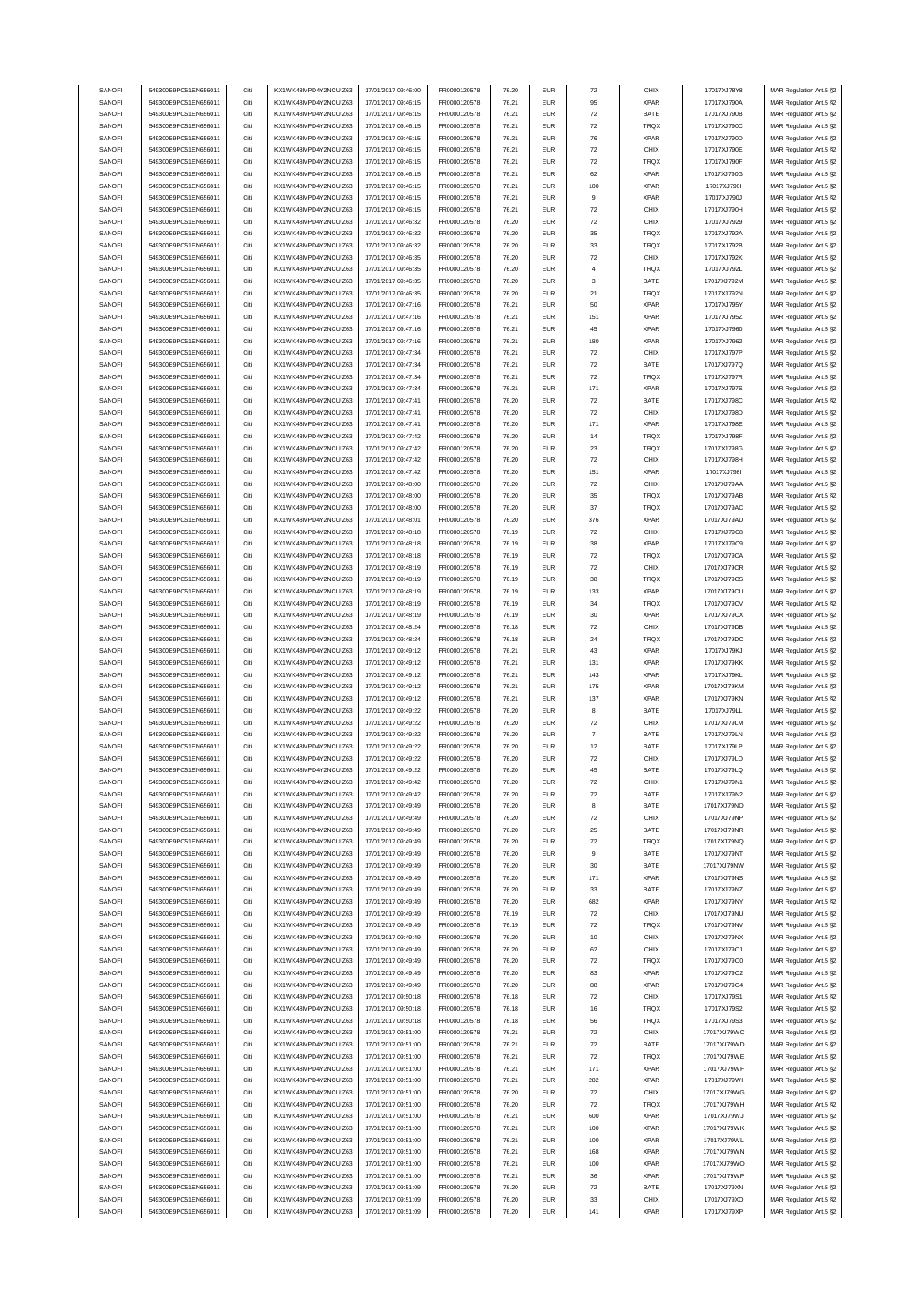| SANOFI | 549300E9PC51EN656011 | Citi | KX1WK48MPD4Y2NCUIZ63  | 17/01/2017 09:51:09 |              | 76.20 | <b>EUR</b> |                    | <b>XPAR</b> |             |                                                    |
|--------|----------------------|------|-----------------------|---------------------|--------------|-------|------------|--------------------|-------------|-------------|----------------------------------------------------|
|        | 549300E9PC51EN656011 | Citi | KX1WK48MPD4Y2NCUIZ63  | 17/01/2017 09:51:09 | FR0000120578 | 76.20 | <b>EUR</b> | 20<br>39           | CHIX        | 17017XJ79XT | MAR Regulation Art.5 §2                            |
| SANOFI |                      |      |                       |                     | FR0000120578 |       |            |                    |             | 17017XJ79XQ | MAR Regulation Art.5 §2                            |
| SANOFI | 549300E9PC51EN656011 | Citi | KX1WK48MPD4Y2NCUIZ63  | 17/01/2017 09:51:09 | FR0000120578 | 76.20 | <b>EUR</b> | 72                 | TRQX        | 17017XJ79XR | MAR Regulation Art.5 §2                            |
| SANOFI | 549300E9PC51EN656011 | Citi | KX1WK48MPD4Y2NCUIZ63  | 17/01/2017 09:51:09 | FR0000120578 | 76.20 | EUR        | 33                 | CHIX        | 17017XJ79XS | MAR Regulation Art.5 §2                            |
| SANOFI | 549300E9PC51EN656011 | Citi | KX1WK48MPD4Y2NCUIZ63  | 17/01/2017 09:51:09 | FR0000120578 | 76.20 | <b>EUR</b> | $\scriptstyle{72}$ | TRQX        | 17017XJ79XU | MAR Regulation Art.5 §2                            |
| SANOFI | 549300E9PC51EN656011 | Citi | KX1WK48MPD4Y2NCUIZ63  | 17/01/2017 09:51:17 | FR0000120578 | 76.20 | <b>EUR</b> | 138                | <b>XPAR</b> | 17017XJ79YK | MAR Regulation Art.5 §2                            |
| SANOFI | 549300E9PC51EN656011 | Citi | KX1WK48MPD4Y2NCUIZ63  | 17/01/2017 09:51:17 | FR0000120578 | 76.20 | <b>EUR</b> | $\scriptstyle{72}$ | CHIX        | 17017XJ79YL | MAR Regulation Art.5 §2                            |
|        | 549300E9PC51EN656011 |      | KX1WK48MPD4Y2NCUIZ63  |                     |              |       |            |                    |             |             |                                                    |
| SANOFI |                      | Citi |                       | 17/01/2017 09:51:38 | FR0000120578 | 76.20 | <b>EUR</b> | 72                 | BATE        | 17017XJ7A0M | MAR Regulation Art.5 §2                            |
| SANOFI | 549300E9PC51EN656011 | Citi | KX1WK48MPD4Y2NCUIZ63  | 17/01/2017 09:51:38 | FR0000120578 | 76.20 | <b>EUR</b> | 117                | <b>XPAR</b> | 17017XJ7A0N | MAR Regulation Art.5 §2                            |
| SANOFI | 549300E9PC51EN656011 | Citi | KX1WK48MPD4Y2NCUIZ63  | 17/01/2017 09:51:38 | FR0000120578 | 76.20 | <b>EUR</b> | 72                 | CHIX        | 17017XJ7A0O | MAR Regulation Art.5 §2                            |
| SANOFI | 549300E9PC51EN656011 | Citi | KX1WK48MPD4Y2NCUIZ63  | 17/01/2017 09:51:38 | FR0000120578 | 76.19 | <b>EUR</b> | 72                 | CHIX        | 17017XJ7A0P | MAR Regulation Art.5 §2                            |
| SANOFI | 549300E9PC51EN656011 | Citi | KX1WK48MPD4Y2NCUIZ63  | 17/01/2017 09:51:38 | FR0000120578 | 76.19 | <b>EUR</b> | 72                 | CHIX        | 17017XJ7A0R | MAR Regulation Art.5 §2                            |
|        |                      |      |                       |                     |              |       |            |                    |             |             |                                                    |
| SANOFI | 549300E9PC51EN656011 | Citi | KX1WK48MPD4Y2NCUIZ63  | 17/01/2017 09:51:38 | FR0000120578 | 76.19 | EUR        | 171                | <b>XPAR</b> | 17017XJ7A0S | MAR Regulation Art.5 §2                            |
| SANOFI | 549300E9PC51EN656011 | Citi | KX1WK48MPD4Y2NCUIZ63  | 17/01/2017 09:51:38 | FR0000120578 | 76.19 | <b>EUR</b> | 25                 | TRQX        | 17017XJ7A0T | MAR Regulation Art.5 §2                            |
| SANOFI | 549300E9PC51EN656011 | Citi | KX1WK48MPD4Y2NCUIZ63  | 17/01/2017 09:51:38 | FR0000120578 | 76.19 | <b>EUR</b> | 72                 | TRQX        | 17017XJ7A0U | MAR Regulation Art.5 §2                            |
| SANOFI | 549300E9PC51EN656011 | Citi | KX1WK48MPD4Y2NCUIZ63  | 17/01/2017 09:51:52 | FR0000120578 | 76.18 | <b>EUR</b> | 106                | <b>XPAR</b> | 17017XJ7A3X | MAR Regulation Art.5 §2                            |
| SANOFI | 549300E9PC51EN656011 | Citi | KX1WK48MPD4Y2NCUIZ63  | 17/01/2017 09:51:53 | FR0000120578 | 76.18 | <b>EUR</b> | 65                 | <b>XPAR</b> | 17017XJ7A3Y | MAR Regulation Art.5 §2                            |
|        | 549300E9PC51EN656011 | Citi | KX1WK48MPD4Y2NCUIZ63  | 17/01/2017 09:51:56 |              | 76.18 | <b>EUR</b> | 85                 | <b>XPAR</b> |             |                                                    |
| SANOFI |                      |      |                       |                     | FR0000120578 |       |            |                    |             | 17017XJ7A4M | MAR Regulation Art.5 §2                            |
| SANOFI | 549300E9PC51EN656011 | Citi | KX1WK48MPD4Y2NCUIZ63  | 17/01/2017 09:52:12 | FR0000120578 | 76.18 | <b>EUR</b> | 21                 | <b>XPAR</b> | 17017XJ7A6X | MAR Regulation Art.5 §2                            |
| SANOFI | 549300E9PC51EN656011 | Citi | KX1WK48MPD4Y2NCUIZ63  | 17/01/2017 09:52:12 | FR0000120578 | 76.18 | <b>EUR</b> | 60                 | <b>XPAR</b> | 17017XJ7A6Y | MAR Regulation Art.5 §2                            |
| SANOFI | 549300E9PC51EN656011 | Citi | KX1WK48MPD4Y2NCUIZ63  | 17/01/2017 09:52:30 | FR0000120578 | 76.20 | <b>EUR</b> | 72                 | TRQX        | 17017XJ7A8S | MAR Regulation Art.5 §2                            |
| SANOFI | 549300E9PC51EN656011 | Citi | KX1WK48MPD4Y2NCUIZ63  | 17/01/2017 09:52:30 | FR0000120578 | 76.20 | <b>EUR</b> | ${\bf 72}$         | BATE        | 17017XJ7A8T | MAR Regulation Art.5 §2                            |
|        |                      |      |                       |                     |              |       |            |                    |             |             |                                                    |
| SANOFI | 549300E9PC51EN656011 | Citi | KX1WK48MPD4Y2NCUIZ63  | 17/01/2017 09:52:30 | FR0000120578 | 76.20 | <b>EUR</b> | 72                 | CHIX        | 17017XJ7A8U | MAR Regulation Art.5 §2                            |
| SANOFI | 549300E9PC51EN656011 | Citi | KX1WK48MPD4Y2NCUIZ63  | 17/01/2017 09:52:30 | FR0000120578 | 76.20 | <b>EUR</b> | 91                 | <b>XPAR</b> | 17017XJ7A8V | MAR Regulation Art.5 §2                            |
| SANOFI | 549300E9PC51EN656011 | Citi | KX1WK48MPD4Y2NCUIZ63  | 17/01/2017 09:52:30 | FR0000120578 | 76.20 | <b>EUR</b> | 80                 | <b>XPAR</b> | 17017XJ7A8W | MAR Regulation Art.5 §2                            |
| SANOFI | 549300E9PC51EN656011 | Citi | KX1WK48MPD4Y2NCUIZ63  | 17/01/2017 09:52:55 | FR0000120578 | 76.21 | <b>EUR</b> | $\overline{7}$     | BATE        | 17017XJ7ABH | MAR Regulation Art.5 §2                            |
| SANOFI | 549300E9PC51EN656011 | Citi | KX1WK48MPD4Y2NCUIZ63  | 17/01/2017 09:52:55 | FR0000120578 | 76.21 | <b>EUR</b> | 171                | <b>XPAR</b> | 17017XJ7ABI | MAR Regulation Art.5 §2                            |
| SANOFI | 549300E9PC51EN656011 | Citi | KX1WK48MPD4Y2NCUIZ63  | 17/01/2017 09:52:55 |              | 76.21 | <b>EUR</b> |                    |             |             |                                                    |
|        |                      |      |                       |                     | FR0000120578 |       |            | 65                 | BATE        | 17017XJ7ABK | MAR Regulation Art.5 §2                            |
| SANOFI | 549300E9PC51EN656011 | Citi | KX1WK48MPD4Y2NCUIZ63  | 17/01/2017 09:52:55 | FR0000120578 | 76.21 | <b>EUR</b> | 72                 | TRQX        | 17017XJ7ABJ | MAR Regulation Art.5 §2                            |
| SANOFI | 549300E9PC51EN656011 | Citi | KX1WK48MPD4Y2NCUIZ63  | 17/01/2017 09:52:55 | FR0000120578 | 76.21 | <b>EUR</b> | $\scriptstyle{72}$ | CHIX        | 17017XJ7ABL | MAR Regulation Art.5 §2                            |
| SANOFI | 549300E9PC51EN656011 | Citi | KX1WK48MPD4Y2NCUIZ63  | 17/01/2017 09:52:59 | FR0000120578 | 76.20 | <b>EUR</b> | 59                 | CHIX        | 17017XJ7ACH | MAR Regulation Art.5 §2                            |
| SANOFI | 549300E9PC51EN656011 | Citi | KX1WK48MPD4Y2NCUIZ63  | 17/01/2017 09:52:59 | FR0000120578 | 76.20 | <b>EUR</b> | 161                | <b>XPAR</b> | 17017XJ7ACI | MAR Regulation Art.5 §2                            |
| SANOFI | 549300E9PC51EN656011 | Citi | KX1WK48MPD4Y2NCUIZ63  | 17/01/2017 09:53:12 | FR0000120578 | 76.20 | <b>EUR</b> | 5                  | CHIX        | 17017XJ7AEM | MAR Regulation Art.5 §2                            |
|        |                      |      |                       |                     |              |       |            |                    |             |             |                                                    |
| SANOFI | 549300E9PC51EN656011 | Citi | KX1WK48MPD4Y2NCUIZ63  | 17/01/2017 09:53:12 | FR0000120578 | 76.20 | <b>EUR</b> | 3                  | BATE        | 17017XJ7AEN | MAR Regulation Art.5 §2                            |
| SANOFI | 549300E9PC51EN656011 | Citi | KX1WK48MPD4Y2NCUIZ63  | 17/01/2017 09:53:12 | FR0000120578 | 76.20 | <b>EUR</b> | 90                 | <b>XPAR</b> | 17017XJ7AEO | MAR Regulation Art.5 §2                            |
| SANOFI | 549300E9PC51EN656011 | Citi | KX1WK48MPD4Y2NCUIZ63  | 17/01/2017 09:53:12 | FR0000120578 | 76.20 | <b>EUR</b> | 67                 | CHIX        | 17017XJ7AEP | MAR Regulation Art.5 §2                            |
| SANOFI | 549300E9PC51EN656011 | Citi | KX1WK48MPD4Y2NCUIZ63  | 17/01/2017 09:53:12 | FR0000120578 | 76.20 | <b>EUR</b> | 63                 | TRQX        | 17017XJ7AEQ | MAR Regulation Art.5 §2                            |
| SANOFI | 549300E9PC51EN656011 | Citi | KX1WK48MPD4Y2NCUIZ63  | 17/01/2017 09:53:12 | FR0000120578 | 76.20 | <b>EUR</b> | 36                 | <b>XPAR</b> | 17017XJ7AES | MAR Regulation Art.5 §2                            |
|        |                      |      |                       |                     |              |       |            |                    |             |             |                                                    |
| SANOFI | 549300E9PC51EN656011 | Citi | KX1WK48MPD4Y2NCUIZ63  | 17/01/2017 09:53:12 | FR0000120578 | 76.20 | <b>EUR</b> | 9                  | TRQX        | 17017XJ7AER | MAR Regulation Art.5 §2                            |
| SANOFI | 549300E9PC51EN656011 | Citi | KX1WK48MPD4Y2NCUIZ63  | 17/01/2017 09:53:21 | FR0000120578 | 76.20 | <b>EUR</b> | $\overline{1}$     | BATE        | 17017XJ7AH1 | MAR Regulation Art.5 §2                            |
| SANOFI | 549300E9PC51EN656011 | Citi | KX1WK48MPD4Y2NCUIZ63  | 17/01/2017 09:53:21 | FR0000120578 | 76.20 | <b>EUR</b> | 72                 | CHIX        | 17017XJ7AH2 | MAR Regulation Art.5 §2                            |
| SANOFI | 549300E9PC51EN656011 | Citi | KX1WK48MPD4Y2NCUIZ63  | 17/01/2017 09:53:21 | FR0000120578 | 76.20 | <b>EUR</b> | ${\bf 71}$         | BATE        | 17017XJ7AH4 | MAR Regulation Art.5 §2                            |
| SANOFI | 549300E9PC51EN656011 | Citi | KX1WK48MPD4Y2NCUIZ63  | 17/01/2017 09:53:21 | FR0000120578 | 76.20 | <b>EUR</b> | 72                 | TRQX        | 17017XJ7AH3 | MAR Regulation Art.5 §2                            |
| SANOFI | 549300E9PC51EN656011 | Citi | KX1WK48MPD4Y2NCUIZ63  | 17/01/2017 09:53:21 | FR0000120578 | 76.20 | <b>EUR</b> | 76                 | <b>XPAR</b> | 17017XJ7AH5 |                                                    |
|        |                      |      |                       |                     |              |       |            |                    |             |             | MAR Regulation Art.5 §2                            |
| SANOFI | 549300E9PC51EN656011 | Citi | KX1WK48MPD4Y2NCUIZ63  | 17/01/2017 09:53:55 | FR0000120578 | 76.20 | <b>EUR</b> | 111                | <b>XPAR</b> | 17017XJ7ANU | MAR Regulation Art.5 §2                            |
| SANOFI | 549300E9PC51EN656011 | Citi | KX1WK48MPD4Y2NCUIZ63  | 17/01/2017 09:53:55 | FR0000120578 | 76.20 | <b>EUR</b> | 60                 | <b>XPAR</b> | 17017XJ7ANW | MAR Regulation Art.5 §2                            |
| SANOFI | 549300E9PC51EN656011 | Citi | KX1WK48MPD4Y2NCUIZ63  | 17/01/2017 09:53:55 | FR0000120578 | 76.20 | <b>EUR</b> | 72                 | CHIX        | 17017XJ7ANV | MAR Regulation Art.5 §2                            |
| SANOFI | 549300E9PC51EN656011 | Citi | KX1WK48MPD4Y2NCUIZ63  | 17/01/2017 09:53:55 | FR0000120578 | 76.20 | <b>EUR</b> | 46                 | <b>XPAR</b> | 17017XJ7ANY | MAR Regulation Art.5 §2                            |
| SANOFI | 549300E9PC51EN656011 | Citi | KX1WK48MPD4Y2NCUIZ63  | 17/01/2017 09:53:55 | FR0000120578 | 76.20 | <b>EUR</b> | 45                 | CHIX        | 17017XJ7ANX | MAR Regulation Art.5 §2                            |
|        |                      |      |                       |                     |              |       |            |                    |             |             |                                                    |
| SANOFI | 549300E9PC51EN656011 | Citi | KX1WK48MPD4Y2NCUIZ63  | 17/01/2017 09:53:55 | FR0000120578 | 76.20 | <b>EUR</b> | 53                 | <b>XPAR</b> | 17017XJ7ANZ | MAR Regulation Art.5 §2                            |
| SANOFI | 549300E9PC51EN656011 | Citi | KX1WK48MPD4Y2NCUIZ63  | 17/01/2017 09:53:55 | FR0000120578 | 76.20 | <b>EUR</b> | 18                 | <b>XPAR</b> | 17017XJ7AO0 | MAR Regulation Art.5 §2                            |
| SANOFI | 549300E9PC51EN656011 | Citi | KX1WK48MPD4Y2NCUIZ63  | 17/01/2017 09:53:55 | FR0000120578 | 76.20 | <b>EUR</b> | 200                | <b>XPAR</b> | 17017XJ7AO1 | MAR Regulation Art.5 §2                            |
| SANOFI | 549300E9PC51EN656011 | Citi | KX1WK48MPD4Y2NCLIIZ63 | 17/01/2017 09:53:55 | FR0000120578 | 76.20 | <b>EUR</b> | 216                | <b>XPAR</b> | 17017XJ7AO2 | MAR Regulation Art.5 §2                            |
| SANOFI | 549300E9PC51EN656011 | Citi | KX1WK48MPD4Y2NCUIZ63  | 17/01/2017 09:53:55 | FR0000120578 | 76.20 | <b>EUR</b> | 72                 | <b>XPAR</b> | 17017XJ7AO3 | MAR Regulation Art.5 §2                            |
|        |                      |      |                       |                     |              |       |            |                    |             |             |                                                    |
| SANOFI | 549300E9PC51EN656011 | Citi | KX1WK48MPD4Y2NCUIZ63  | 17/01/2017 09:54:17 | FR0000120578 | 76.20 | <b>EUR</b> | 171                | <b>XPAR</b> | 17017XJ7AS4 | MAR Regulation Art.5 §2                            |
| SANOFI | 549300E9PC51EN656011 | Citi | KX1WK48MPD4Y2NCUIZ63  | 17/01/2017 09:54:17 | FR0000120578 | 76.20 | <b>EUR</b> | $\scriptstyle{72}$ | BATE        | 17017XJ7AS3 | MAR Regulation Art.5 §2                            |
| SANOFI | 549300E9PC51EN656011 | Citi | KX1WK48MPD4Y2NCUIZ63  | 17/01/2017 09:54:17 | FR0000120578 | 76.20 | <b>EUR</b> | 62                 | CHIX        | 17017XJ7AS5 | MAR Regulation Art.5 §2                            |
| SANOFI | 549300E9PC51EN656011 | Citi | KX1WK48MPD4Y2NCUIZ63  | 17/01/2017 09:54:17 | FR0000120578 |       |            |                    |             |             |                                                    |
| SANOFI | 549300E9PC51EN656011 |      |                       |                     |              | 76.20 | <b>EUR</b> |                    |             |             |                                                    |
|        |                      |      |                       |                     |              |       |            | 10                 | CHIX        | 17017XJ7AS6 | MAR Regulation Art.5 §2<br>MAR Regulation Art 5.82 |
|        |                      |      | KX1WK48MPD4Y2NCLIIZ63 | 17/01/2017 09:54:17 | FR0000120578 | 76.20 | FUR        |                    | CHIX        | 17017XJ7AS7 |                                                    |
| SANOFI | 549300E9PC51EN656011 | Citi | KX1WK48MPD4Y2NCUIZ63  | 17/01/2017 09:54:24 | FR0000120578 | 76.20 | <b>EUR</b> | 64                 | CHIX        | 17017XJ7ASM | MAR Regulation Art.5 §2                            |
| SANOFI | 549300E9PC51EN656011 | Citi | KX1WK48MPD4Y2NCUIZ63  | 17/01/2017 09:54:32 | FR0000120578 | 76.21 | <b>EUR</b> | 102                | <b>XPAR</b> | 17017XJ7ATB | MAR Regulation Art.5 §2                            |
| SANOFI | 549300E9PC51EN656011 | Citi | KX1WK48MPD4Y2NCUIZ63  | 17/01/2017 09:54:32 | FR0000120578 | 76.21 | <b>EUR</b> | 69                 | <b>XPAR</b> | 17017XJ7ATE | MAR Regulation Art.5 §2                            |
| SANOFI | 549300E9PC51EN656011 | Citi | KX1WK48MPD4Y2NCUIZ63  | 17/01/2017 09:54:32 | FR0000120578 | 76.21 | <b>EUR</b> | 72                 | CHIX        | 17017XJ7ATA |                                                    |
|        |                      |      |                       |                     |              |       |            |                    |             |             | MAR Regulation Art.5 §2                            |
| SANOFI | 549300E9PC51EN656011 | Citi | KX1WK48MPD4Y2NCUIZ63  | 17/01/2017 09:54:32 | FR0000120578 | 76.21 | <b>EUR</b> | 32                 | TRQX        | 17017XJ7ATC | MAR Regulation Art.5 §2                            |
| SANOFI | 549300E9PC51EN656011 | Citi | KX1WK48MPD4Y2NCUIZ63  | 17/01/2017 09:54:32 | FR0000120578 | 76.21 | <b>EUR</b> | 40                 | TRQX        | 17017XJ7ATD | MAR Regulation Art.5 §2                            |
| SANOFI | 549300E9PC51EN656011 | Citi | KX1WK48MPD4Y2NCUIZ63  | 17/01/2017 09:54:33 | FR0000120578 | 76.20 | <b>EUR</b> | 8                  | CHIX        | 17017XJ7ATL | MAR Regulation Art.5 §2                            |
| SANOFI | 549300E9PC51EN656011 | Citi | KX1WK48MPD4Y2NCUIZ63  | 17/01/2017 09:54:33 | FR0000120578 | 76.20 | <b>EUR</b> | 72                 | TRQX        | 17017XJ7ATM | MAR Regulation Art.5 §2                            |
| SANOFI | 549300E9PC51EN656011 | Citi | KX1WK48MPD4Y2NCUIZ63  | 17/01/2017 09:54:33 | FR0000120578 | 76.20 | <b>EUR</b> | 64                 | CHIX        | 17017XJ7ATN | MAR Regulation Art.5 §2                            |
| SANOFI | 549300E9PC51EN656011 | Citi | KX1WK48MPD4Y2NCUIZ63  | 17/01/2017 09:54:33 | FR0000120578 | 76.20 | <b>EUR</b> | 72                 | TRQX        | 17017XJ7ATO | MAR Regulation Art.5 §2                            |
|        |                      |      |                       |                     |              |       |            |                    |             |             |                                                    |
| SANOFI | 549300E9PC51EN656011 | Citi | KX1WK48MPD4Y2NCUIZ63  | 17/01/2017 09:54:39 | FR0000120578 | 76.19 | <b>EUR</b> | $71\,$             | <b>XPAR</b> | 17017XJ7AUA | MAR Regulation Art.5 §2                            |
| SANOFI | 549300E9PC51EN656011 | Citi | KX1WK48MPD4Y2NCUIZ63  | 17/01/2017 09:54:39 | FR0000120578 | 76.19 | <b>EUR</b> | 100                | <b>XPAR</b> | 17017XJ7AUB | MAR Regulation Art.5 §2                            |
| SANOFI | 549300E9PC51EN656011 | Citi | KX1WK48MPD4Y2NCUIZ63  | 17/01/2017 09:54:39 | FR0000120578 | 76.19 | <b>EUR</b> | 557                | <b>XPAR</b> | 17017XJ7AUC | MAR Regulation Art.5 §2                            |
| SANOFI | 549300E9PC51EN656011 | Citi | KX1WK48MPD4Y2NCUIZ63  | 17/01/2017 09:54:57 | FR0000120578 | 76.18 | <b>EUR</b> | 61                 | <b>XPAR</b> | 17017XJ7AVD | MAR Regulation Art.5 §2                            |
| SANOFI | 549300E9PC51EN656011 | Citi | KX1WK48MPD4Y2NCUIZ63  | 17/01/2017 09:54:57 | FR0000120578 | 76.18 | <b>EUR</b> | 48                 | <b>XPAR</b> | 17017XJ7AVE | MAR Regulation Art.5 §2                            |
|        |                      |      |                       |                     |              |       |            |                    |             |             |                                                    |
| SANOFI | 549300E9PC51EN656011 | Citi | KX1WK48MPD4Y2NCUIZ63  | 17/01/2017 09:54:57 | FR0000120578 | 76.18 | <b>EUR</b> | 62                 | <b>XPAR</b> | 17017XJ7AVF | MAR Regulation Art.5 §2                            |
| SANOFI | 549300E9PC51EN656011 | Citi | KX1WK48MPD4Y2NCUIZ63  | 17/01/2017 09:55:27 | FR0000120578 | 76.21 | <b>EUR</b> | 72                 | BATE        | 17017XJ7B1N | MAR Regulation Art.5 §2                            |
| SANOFI | 549300E9PC51EN656011 | Citi | KX1WK48MPD4Y2NCUIZ63  | 17/01/2017 09:55:30 | FR0000120578 | 76.20 | <b>EUR</b> | $\overline{7}$     | BATE        | 17017XJ7B21 | MAR Regulation Art.5 §2                            |
| SANOFI | 549300E9PC51EN656011 | Citi | KX1WK48MPD4Y2NCUIZ63  | 17/01/2017 09:55:30 | FR0000120578 | 76.20 | <b>EUR</b> | 72                 | CHIX        | 17017XJ7B22 | MAR Regulation Art.5 §2                            |
| SANOFI | 549300E9PC51EN656011 | Citi | KX1WK48MPD4Y2NCUIZ63  | 17/01/2017 09:55:30 | FR0000120578 | 76.20 | <b>EUR</b> | 39                 | <b>XPAR</b> | 17017XJ7B23 | MAR Regulation Art.5 §2                            |
|        |                      |      |                       |                     |              |       |            | 6                  |             |             |                                                    |
| SANOFI | 549300E9PC51EN656011 | Citi | KX1WK48MPD4Y2NCUIZ63  | 17/01/2017 09:55:30 | FR0000120578 | 76.20 | <b>EUR</b> |                    | TRQX        | 17017XJ7B24 | MAR Regulation Art.5 §2                            |
| SANOFI | 549300E9PC51EN656011 | Citi | KX1WK48MPD4Y2NCUIZ63  | 17/01/2017 09:55:39 | FR0000120578 | 76.20 | <b>EUR</b> | 28                 | BATE        | 17017XJ7B2X | MAR Regulation Art.5 §2                            |
| SANOFI | 549300E9PC51EN656011 | Citi | KX1WK48MPD4Y2NCUIZ63  | 17/01/2017 09:55:39 | FR0000120578 | 76.20 | <b>EUR</b> | 36                 | CHIX        | 17017XJ7B2W | MAR Regulation Art.5 §2                            |
| SANOFI | 549300E9PC51EN656011 | Citi | KX1WK48MPD4Y2NCUIZ63  | 17/01/2017 09:55:39 | FR0000120578 | 76.20 | <b>EUR</b> | 37                 | BATE        | 17017XJ7B2Y | MAR Regulation Art.5 §2                            |
| SANOFI | 549300E9PC51EN656011 | Citi | KX1WK48MPD4Y2NCUIZ63  | 17/01/2017 09:55:45 | FR0000120578 | 76.20 | <b>EUR</b> | 35                 | BATE        | 17017XJ7B3E | MAR Regulation Art.5 §2                            |
| SANOFI |                      | Citi |                       |                     |              | 76.20 | <b>EUR</b> |                    |             |             |                                                    |
|        | 549300E9PC51EN656011 |      | KX1WK48MPD4Y2NCUIZ63  | 17/01/2017 09:55:45 | FR0000120578 |       |            | 16                 | CHIX        | 17017XJ7B3F | MAR Regulation Art.5 §2                            |
| SANOFI | 549300E9PC51EN656011 | Citi | KX1WK48MPD4Y2NCUIZ63  | 17/01/2017 09:55:45 | FR0000120578 | 76.20 | <b>EUR</b> | 37                 | BATE        | 17017XJ7B3H | MAR Regulation Art.5 §2                            |
| SANOFI | 549300E9PC51EN656011 | Citi | KX1WK48MPD4Y2NCUIZ63  | 17/01/2017 09:55:45 | FR0000120578 | 76.20 | <b>EUR</b> | 66                 | TRQX        | 17017XJ7B3G | MAR Regulation Art.5 §2                            |
| SANOFI | 549300E9PC51EN656011 | Citi | KX1WK48MPD4Y2NCUIZ63  | 17/01/2017 09:55:58 | FR0000120578 | 76.21 | <b>EUR</b> | 53                 | <b>XPAR</b> | 17017XJ7B4L | MAR Regulation Art.5 §2                            |
| SANOFI | 549300E9PC51EN656011 | Citi | KX1WK48MPD4Y2NCUIZ63  | 17/01/2017 09:55:58 | FR0000120578 | 76.21 | <b>EUR</b> | 23                 | <b>XPAR</b> | 17017XJ7B4M | MAR Regulation Art.5 §2                            |
| SANOFI | 549300E9PC51EN656011 | Citi | KX1WK48MPD4Y2NCUIZ63  | 17/01/2017 09:55:58 | FR0000120578 | 76.21 | <b>EUR</b> | 69                 | <b>XPAR</b> | 17017XJ7B4N | MAR Regulation Art.5 §2                            |
| SANOFI | 549300E9PC51EN656011 | Citi | KX1WK48MPD4Y2NCUIZ63  | 17/01/2017 09:55:58 | FR0000120578 | 76.21 | <b>EUR</b> | 90                 | <b>XPAR</b> | 17017XJ7B4O |                                                    |
|        |                      |      |                       |                     |              |       |            |                    |             |             | MAR Regulation Art.5 §2                            |
| SANOFI | 549300E9PC51EN656011 | Citi | KX1WK48MPD4Y2NCUIZ63  | 17/01/2017 09:55:58 | FR0000120578 | 76.21 | <b>EUR</b> | 117                | <b>XPAR</b> | 17017XJ7B4P | MAR Regulation Art.5 §2                            |
| SANOFI | 549300E9PC51EN656011 | Citi | KX1WK48MPD4Y2NCUIZ63  | 17/01/2017 09:55:58 | FR0000120578 | 76.21 | <b>EUR</b> | 70                 | <b>XPAR</b> | 17017XJ7B4Q | MAR Regulation Art.5 §2                            |
| SANOFI | 549300E9PC51EN656011 | Citi | KX1WK48MPD4Y2NCUIZ63  | 17/01/2017 09:56:10 | FR0000120578 | 76.20 | <b>EUR</b> | 42                 | BATE        | 17017XJ7B68 | MAR Regulation Art.5 §2                            |
| SANOFI | 549300E9PC51EN656011 | Citi | KX1WK48MPD4Y2NCUIZ63  | 17/01/2017 09:56:13 | FR0000120578 | 76.20 | <b>EUR</b> | $_{\rm 3}$         | BATE        | 17017XJ7B6I | MAR Regulation Art.5 §2                            |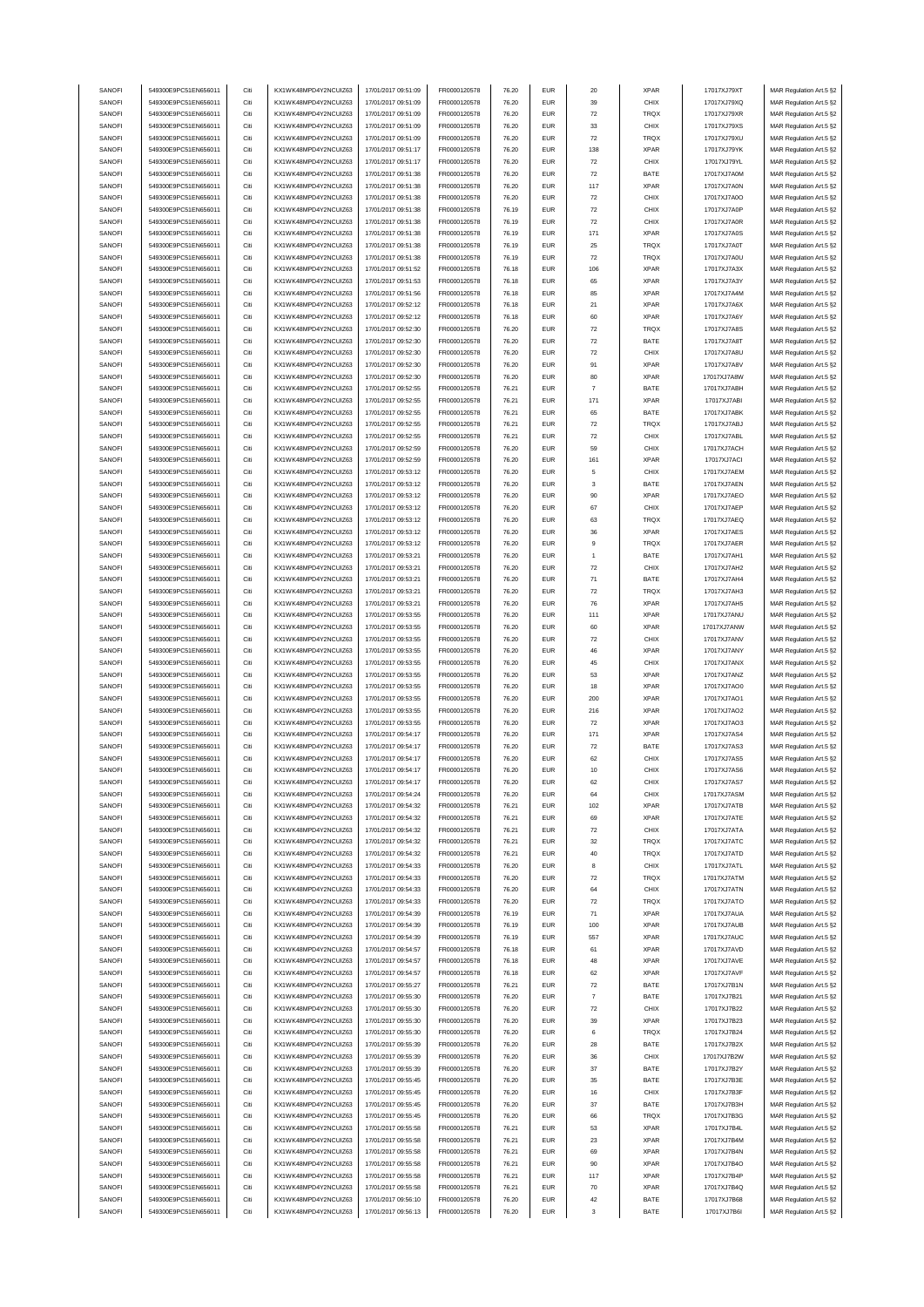| SANOFI           | 549300E9PC51EN656011                         | Citi         | KX1WK48MPD4Y2NCUIZ63                         | 17/01/2017 09:56:19                        | FR0000120578                 | 76.20          | <b>EUR</b>               | $\scriptstyle{72}$       | TRQX         | 17017XJ7B73                | MAR Regulation Art.5 §2                            |
|------------------|----------------------------------------------|--------------|----------------------------------------------|--------------------------------------------|------------------------------|----------------|--------------------------|--------------------------|--------------|----------------------------|----------------------------------------------------|
| SANOFI           | 549300E9PC51EN656011                         | Citi         | KX1WK48MPD4Y2NCUIZ63                         | 17/01/2017 09:56:19                        | FR0000120578                 | 76.20          | <b>EUR</b>               | 20                       | CHIX         | 17017XJ7B74                | MAR Regulation Art.5 §2                            |
|                  |                                              |              | KX1WK48MPD4Y2NCUIZ63                         |                                            |                              |                |                          |                          |              |                            |                                                    |
| SANOFI           | 549300E9PC51EN656011                         | Citi         |                                              | 17/01/2017 09:56:19                        | FR0000120578                 | 76.20          | <b>EUR</b>               | 27                       | BATE         | 17017XJ7B75                | MAR Regulation Art.5 §2                            |
| SANOFI           | 549300E9PC51EN656011                         | Citi         | KX1WK48MPD4Y2NCUIZ63                         | 17/01/2017 09:56:19                        | FR0000120578                 | 76.20          | <b>EUR</b>               | 36                       | CHIX         | 17017XJ7B77                | MAR Regulation Art.5 §2                            |
| SANOFI           | 549300E9PC51EN656011                         | Citi         | KX1WK48MPD4Y2NCUIZ63                         | 17/01/2017 09:56:19                        | FR0000120578                 | 76.20          | <b>EUR</b>               | $\scriptstyle{72}$       | TRQX         | 17017XJ7B76                | MAR Regulation Art.5 §2                            |
| SANOFI           | 549300E9PC51EN656011                         | Citi         | KX1WK48MPD4Y2NCUIZ63                         | 17/01/2017 09:56:19                        | FR0000120578                 | 76.20          | <b>EUR</b>               | 132                      | <b>XPAR</b>  | 17017XJ7B78                | MAR Regulation Art.5 §2                            |
| SANOFI           | 549300E9PC51EN656011                         | Citi         | KX1WK48MPD4Y2NCUIZ63                         | 17/01/2017 09:56:19                        | FR0000120578                 | 76.20          | <b>EUR</b>               | 500                      | <b>XPAR</b>  | 17017XJ7B7A                | MAR Regulation Art.5 §2                            |
|                  |                                              |              |                                              |                                            |                              |                |                          |                          |              |                            |                                                    |
| SANOFI           | 549300E9PC51EN656011                         | Citi         | KX1WK48MPD4Y2NCUIZ63                         | 17/01/2017 09:56:19                        | FR0000120578                 | 76.19          | <b>EUR</b>               | $\scriptstyle{72}$       | CHIX         | 17017XJ7B79                | MAR Regulation Art.5 §2                            |
| SANOFI           | 549300E9PC51EN656011                         | Citi         | KX1WK48MPD4Y2NCUIZ63                         | 17/01/2017 09:56:19                        | FR0000120578                 | 76.19          | <b>EUR</b>               | $\scriptstyle{72}$       | CHIX         | 17017XJ7B7B                | MAR Regulation Art.5 §2                            |
| SANOFI           | 549300E9PC51EN656011                         | Citi         | KX1WK48MPD4Y2NCUIZ63                         | 17/01/2017 09:56:19                        | FR0000120578                 | 76.19          | <b>EUR</b>               | 171                      | <b>XPAR</b>  | 17017XJ7B7C                | MAR Regulation Art.5 §2                            |
| SANOFI           | 549300E9PC51EN656011                         | Citi         | KX1WK48MPD4Y2NCUIZ63                         | 17/01/2017 09:56:19                        | FR0000120578                 | 76.19          | <b>EUR</b>               | $\scriptstyle{72}$       | TRQX         | 17017XJ7B7D                | MAR Regulation Art.5 §2                            |
| SANOFI           | 549300E9PC51EN656011                         | Citi         | KX1WK48MPD4Y2NCUIZ63                         | 17/01/2017 09:56:20                        | FR0000120578                 | 76.17          | <b>EUR</b>               | 14                       | CHIX         | 17017XJ7B7E                | MAR Regulation Art.5 §2                            |
|                  |                                              |              |                                              |                                            |                              |                |                          |                          |              |                            |                                                    |
| SANOFI           | 549300E9PC51EN656011                         | Citi         | KX1WK48MPD4Y2NCUIZ63                         | 17/01/2017 09:56:22                        | FR0000120578                 | 76.17          | <b>EUR</b>               | 171                      | <b>XPAR</b>  | 17017XJ7B7H                | MAR Regulation Art.5 §2                            |
| SANOFI           | 549300E9PC51EN656011                         | Citi         | KX1WK48MPD4Y2NCUIZ63                         | 17/01/2017 09:56:24                        | FR0000120578                 | 76.17          | <b>EUR</b>               | 126                      | <b>XPAR</b>  | 17017XJ7B7W                | MAR Regulation Art.5 §2                            |
| SANOFI           | 549300E9PC51EN656011                         | Citi         | KX1WK48MPD4Y2NCUIZ63                         | 17/01/2017 09:56:24                        | FR0000120578                 | 76.17          | <b>EUR</b>               | 58                       | CHIX         | 17017XJ7B7X                | MAR Regulation Art.5 §2                            |
|                  |                                              |              |                                              |                                            |                              |                |                          |                          |              |                            |                                                    |
| SANOFI           | 549300E9PC51EN656011                         | Citi         | KX1WK48MPD4Y2NCUIZ63                         | 17/01/2017 09:56:24                        | FR0000120578                 | 76.17          | <b>EUR</b>               | 45                       | <b>XPAR</b>  | 17017XJ7B7Y                | MAR Regulation Art.5 §2                            |
| SANOFI           | 549300E9PC51EN656011                         | Citi         | KX1WK48MPD4Y2NCUIZ63                         | 17/01/2017 09:56:42                        | FR0000120578                 | 76.20          | <b>EUR</b>               | 171                      | XPAR         | 17017XJ7B9Z                | MAR Regulation Art.5 §2                            |
| SANOFI           | 549300E9PC51EN656011                         | Citi         | KX1WK48MPD4Y2NCUIZ63                         | 17/01/2017 09:56:44                        | FR0000120578                 | 76.19          | <b>EUR</b>               | $\scriptstyle{72}$       | CHIX         | 17017XJ7BAB                | MAR Regulation Art.5 §2                            |
| SANOFI           | 549300E9PC51EN656011                         | Citi         | KX1WK48MPD4Y2NCUIZ63                         | 17/01/2017 09:56:44                        | FR0000120578                 | 76.19          | <b>EUR</b>               | 61                       | <b>XPAR</b>  | 17017XJ7BAC                | MAR Regulation Art.5 §2                            |
| SANOFI           | 549300E9PC51EN656011                         | Citi         | KX1WK48MPD4Y2NCUIZ63                         | 17/01/2017 09:56:44                        | FR0000120578                 | 76.19          | <b>EUR</b>               | $\scriptstyle{72}$       | CHIX         | 17017XJ7BAD                |                                                    |
|                  |                                              |              |                                              |                                            |                              |                |                          |                          |              |                            | MAR Regulation Art.5 §2                            |
| SANOFI           | 549300E9PC51EN656011                         | Citi         | KX1WK48MPD4Y2NCUIZ63                         | 17/01/2017 09:56:44                        | FR0000120578                 | 76.19          | <b>EUR</b>               | 110                      | <b>XPAR</b>  | 17017XJ7BAE                | MAR Regulation Art.5 §2                            |
| SANOFI           | 549300E9PC51EN656011                         | Citi         | KX1WK48MPD4Y2NCUIZ63                         | 17/01/2017 09:56:46                        | FR0000120578                 | 76.18          | <b>EUR</b>               | 42                       | <b>XPAR</b>  | 17017XJ7BAG                | MAR Regulation Art.5 §2                            |
| SANOFI           | 549300E9PC51EN656011                         | Citi         | KX1WK48MPD4Y2NCUIZ63                         | 17/01/2017 09:56:48                        | FR0000120578                 | 76.18          | <b>EUR</b>               | 57                       | <b>XPAR</b>  | 17017XJ7BAI                | MAR Regulation Art.5 §2                            |
| SANOFI           | 549300E9PC51EN656011                         | Citi         | KX1WK48MPD4Y2NCUIZ63                         | 17/01/2017 09:56:48                        | FR0000120578                 | 76.18          | <b>EUR</b>               | 29                       | XPAR         | 17017XJ7BAJ                | MAR Regulation Art.5 §2                            |
| SANOFI           | 549300E9PC51EN656011                         | Citi         | KX1WK48MPD4Y2NCUIZ63                         | 17/01/2017 09:56:57                        | FR0000120578                 | 76.16          | <b>EUR</b>               | 63                       | <b>XPAR</b>  | 17017XJ7BB5                | MAR Regulation Art.5 §2                            |
|                  |                                              |              |                                              |                                            |                              |                |                          |                          |              |                            |                                                    |
| SANOFI           | 549300E9PC51EN656011                         | Citi         | KX1WK48MPD4Y2NCUIZ63                         | 17/01/2017 09:56:57                        | FR0000120578                 | 76.16          | <b>EUR</b>               | 80                       | <b>XPAR</b>  | 17017XJ7BB6                | MAR Regulation Art.5 §2                            |
| SANOFI           | 549300E9PC51EN656011                         | Citi         | KX1WK48MPD4Y2NCUIZ63                         | 17/01/2017 09:56:58                        | FR0000120578                 | 76.16          | <b>EUR</b>               | 61                       | <b>XPAR</b>  | 17017XJ7BBE                | MAR Regulation Art.5 §2                            |
| SANOFI           | 549300E9PC51EN656011                         | Citi         | KX1WK48MPD4Y2NCUIZ63                         | 17/01/2017 09:57:20                        | FR0000120578                 | 76.16          | <b>EUR</b>               | 28                       | BATE         | 17017XJ7BEV                | MAR Regulation Art.5 §2                            |
| SANOFI           | 549300E9PC51EN656011                         | Citi         | KX1WK48MPD4Y2NCUIZ63                         | 17/01/2017 09:57:20                        | FR0000120578                 | 76.16          | <b>EUR</b>               | 29                       | CHIX         | 17017XJ7BEW                | MAR Regulation Art.5 §2                            |
|                  |                                              |              |                                              |                                            |                              |                |                          |                          |              |                            |                                                    |
| SANOFI           | 549300E9PC51EN656011                         | Citi         | KX1WK48MPD4Y2NCUIZ63                         | 17/01/2017 09:57:20                        | FR0000120578                 | 76.16          | <b>EUR</b>               | 43                       | CHIX         | 17017XJ7BEX                | MAR Regulation Art.5 §2                            |
| SANOFI           | 549300E9PC51EN656011                         | Citi         | KX1WK48MPD4Y2NCUIZ63                         | 17/01/2017 09:58:49                        | FR0000120578                 | 76.20          | <b>EUR</b>               | $\scriptstyle{72}$       | BATE         | 17017XJ7BQ9                | MAR Regulation Art.5 §2                            |
| SANOFI           | 549300E9PC51EN656011                         | Citi         | KX1WK48MPD4Y2NCUIZ63                         | 17/01/2017 09:58:49                        | FR0000120578                 | 76.20          | <b>EUR</b>               | $\scriptstyle{72}$       | CHIX         | 17017XJ7BQA                | MAR Regulation Art.5 §2                            |
| SANOFI           | 549300E9PC51EN656011                         | Citi         | KX1WK48MPD4Y2NCUIZ63                         | 17/01/2017 09:58:49                        | FR0000120578                 | 76.20          | <b>EUR</b>               | 758                      | XPAR         | 17017XJ7BQB                | MAR Regulation Art.5 §2                            |
|                  |                                              |              |                                              |                                            |                              |                |                          |                          |              |                            |                                                    |
| SANOFI           | 549300E9PC51EN656011                         | Citi         | KX1WK48MPD4Y2NCUIZ63                         | 17/01/2017 09:58:49                        | FR0000120578                 | 76.20          | <b>EUR</b>               | 72                       | <b>TRQX</b>  | 17017XJ7BQC                | MAR Regulation Art.5 §2                            |
| SANOFI           | 549300E9PC51EN656011                         | Citi         | KX1WK48MPD4Y2NCUIZ63                         | 17/01/2017 09:58:52                        | FR0000120578                 | 76.20          | <b>EUR</b>               | 72                       | <b>TRQX</b>  | 17017XJ7BRB                | MAR Regulation Art.5 §2                            |
| SANOFI           | 549300E9PC51EN656011                         | Citi         | KX1WK48MPD4Y2NCUIZ63                         | 17/01/2017 09:59:05                        | FR0000120578                 | 76.20          | <b>EUR</b>               | $\scriptstyle{72}$       | CHIX         | 17017XJ7BS2                | MAR Regulation Art.5 §2                            |
| SANOFI           | 549300E9PC51EN656011                         | Citi         | KX1WK48MPD4Y2NCUIZ63                         | 17/01/2017 09:59:05                        | FR0000120578                 | 76.20          | <b>EUR</b>               | $\scriptstyle{72}$       | BATE         | 17017XJ7BS3                | MAR Regulation Art.5 §2                            |
|                  |                                              |              |                                              |                                            |                              |                |                          |                          |              |                            |                                                    |
| SANOFI           | 549300E9PC51EN656011                         | Citi         | KX1WK48MPD4Y2NCUIZ63                         | 17/01/2017 09:59:05                        | FR0000120578                 | 76.20          | <b>EUR</b>               | 63                       | TRQX         | 17017XJ7BS4                | MAR Regulation Art.5 §2                            |
| SANOFI           | 549300E9PC51EN656011                         | Citi         | KX1WK48MPD4Y2NCUIZ63                         | 17/01/2017 09:59:05                        | FR0000120578                 | 76.20          | <b>EUR</b>               | 171                      | <b>XPAR</b>  | 17017XJ7BS5                | MAR Regulation Art.5 §2                            |
| SANOFI           | 549300E9PC51EN656011                         | Citi         | KX1WK48MPD4Y2NCUIZ63                         | 17/01/2017 09:59:05                        | FR0000120578                 | 76.20          | <b>EUR</b>               | 249                      | <b>XPAR</b>  | 17017XJ7BS8                | MAR Regulation Art.5 §2                            |
| SANOFI           | 549300E9PC51EN656011                         | Citi         | KX1WK48MPD4Y2NCUIZ63                         | 17/01/2017 09:59:05                        | FR0000120578                 | 76.19          | <b>EUR</b>               | $\scriptstyle{72}$       | BATE         | 17017XJ7BS6                | MAR Regulation Art.5 §2                            |
| SANOFI           | 549300E9PC51EN656011                         | Citi         | KX1WK48MPD4Y2NCUIZ63                         | 17/01/2017 09:59:05                        | FR0000120578                 | 76.20          | <b>EUR</b>               | $\mathsf g$              | TRQX         | 17017XJ7BS7                | MAR Regulation Art.5 §2                            |
|                  |                                              |              |                                              |                                            |                              |                |                          |                          |              |                            |                                                    |
| SANOFI           | 549300E9PC51EN656011                         | Citi         | KX1WK48MPD4Y2NCUIZ63                         | 17/01/2017 09:59:05                        | FR0000120578                 | 76.19          | <b>EUR</b>               | 72                       | TRQX         | 17017XJ7BSA                | MAR Regulation Art.5 §2                            |
| SANOFI           | 549300E9PC51EN656011                         | Citi         | KX1WK48MPD4Y2NCUIZ63                         | 17/01/2017 09:59:05                        | FR0000120578                 | 76.19          | <b>EUR</b>               | $\scriptstyle{72}$       | CHIX         | 17017XJ7BS9                | MAR Regulation Art.5 §2                            |
| SANOFI           | 549300E9PC51EN656011                         | Citi         | KX1WK48MPD4Y2NCUIZ63                         | 17/01/2017 09:59:05                        | FR0000120578                 | 76.18          | <b>EUR</b>               | 18                       | TRQX         | 17017XJ7BSB                | MAR Regulation Art.5 §2                            |
| SANOFI           | 549300E9PC51EN656011                         | Citi         | KX1WK48MPD4Y2NCUIZ63                         | 17/01/2017 09:59:05                        | FR0000120578                 | 76.19          | <b>EUR</b>               | 6                        | TRQX         | 17017XJ7BSC                | MAR Regulation Art.5 §2                            |
|                  |                                              |              |                                              | 17/01/2017 09:59:05                        | FR0000120578                 | 76.19          | <b>EUR</b>               | 66                       | TRQX         | 17017XJ7BSD                | MAR Regulation Art.5 §2                            |
| SANOFI           | 549300E9PC51EN656011                         | Citi         | KX1WK48MPD4Y2NCUIZ63                         |                                            |                              |                |                          |                          |              |                            |                                                    |
|                  |                                              |              |                                              |                                            |                              |                |                          |                          |              |                            |                                                    |
| SANOFI           | 549300E9PC51EN656011                         | Citi         | KX1WK48MPD4Y2NCUIZ63                         | 17/01/2017 09:59:05                        | FR0000120578                 | 76.19          | <b>EUR</b>               | 92                       | <b>XPAR</b>  | 17017XJ7BSE                | MAR Regulation Art.5 §2                            |
| SANOFI           | 549300E9PC51EN656011                         | Citi         | KX1WK48MPD4Y2NCUIZ63                         | 17/01/2017 09:59:05                        | FR0000120578                 | 76.19          | <b>EUR</b>               | 79                       | XPAR         | 17017XJ7BSF                | MAR Regulation Art.5 §2                            |
|                  |                                              |              |                                              |                                            |                              |                |                          |                          |              |                            |                                                    |
| SANOFI           | 549300E9PC51EN656011                         | Citi         | KX1WK48MPD4Y2NCUIZ63                         | 17/01/2017 09:59:05                        | FR0000120578                 | 76.18          | <b>EUR</b>               | $\scriptstyle{72}$       | BATE         | 17017XJ7BSG                | MAR Regulation Art.5 §2                            |
| SANOFI           | 549300E9PC51EN656011                         | Citi         | KX1WK48MPD4Y2NCUIZ63                         | 17/01/2017 09:59:05                        | FR0000120578                 | 76.18          | <b>EUR</b>               | 103                      | <b>XPAR</b>  | 17017XJ7BSH                | MAR Regulation Art.5 §2                            |
| SANOFI           | 549300E9PC51EN656011                         | Citi         | KX1WK48MPD4Y2NCUIZ63                         | 17/01/2017 09:59:05                        | FR0000120578                 | 76.17          | <b>EUR</b>               | 72                       | TRQX         | 17017XJ7BSL                | MAR Regulation Art.5 §2                            |
| SANOFI           | 549300E9PC51EN656011                         | Citi         | KX1WK48MPD4Y2NCUIZ63                         | 17/01/2017 09:59:06                        | FR0000120578                 | 76.17          | <b>EUR</b>               | 72                       | CHIX         | 17017XJ7BSN                | MAR Regulation Art.5 §2                            |
| SANOFI           | 549300E9PC51EN656011                         | Citi         | KX1WK48MPD4Y2NCUIZ63                         | 17/01/2017 09:59:08                        | FR0000120578                 | 76.16          | <b>EUR</b>               | 83                       | CHIX         | 17017XJ7BSQ                |                                                    |
|                  |                                              |              |                                              |                                            |                              |                |                          |                          |              |                            | MAR Regulation Art.5 §2                            |
| SANOFI           | 549300E9PC51EN656011                         | Citi         | KX1WK48MPD4Y2NCUIZ63                         | 17/01/2017 09:59:08                        | FR0000120578                 | 76.16          | <b>EUR</b>               | $22\,$                   | <b>XPAR</b>  | 17017XJ7BSU                | MAR Regulation Art.5 §2                            |
| SANOFI           | 549300E9PC51EN656011                         | Citi         | KX1WK48MPD4Y2NCUIZ63                         | 17/01/2017 09:59:08                        | FR0000120578                 | 76.16          | <b>EUR</b>               | 29                       | <b>XPAR</b>  | 17017XJ7BSV                | MAR Regulation Art.5 §2                            |
| SANOFI           | 549300E9PC51EN656011                         | Citi         | KX1WK48MPD4Y2NCUIZ63                         | 17/01/2017 09:59:08                        | FR0000120578                 | 76.16          | <b>EUR</b>               | 26                       | CHIX         | 17017XJ7BSW                | MAR Regulation Art.5 §2                            |
| SANOFI           | 549300E9PC51EN656011                         | Citi         | KX1WK48MPD4Y2NCUIZ63                         | 17/01/2017 09:59:31                        | FR0000120578                 | 76.17          | <b>EUR</b>               | 171                      | XPAR         | 17017XJ7BVU                | MAR Regulation Art.5 §2                            |
| SANOFI           | 549300E9PC51EN656011                         |              | KX1WK48MPD4Y2NCLIIZ63                        | 17/01/2017 09:59:31                        | FR0000120578                 | 76.17          | FUR                      |                          | CHIX         | 17017XJ7BVV                | MAR Regulation Art 5 82                            |
|                  |                                              |              |                                              |                                            |                              |                |                          |                          |              |                            |                                                    |
| SANOFI           | 549300E9PC51EN656011                         | Citi         | KX1WK48MPD4Y2NCUIZ63                         | 17/01/2017 09:59:32                        | FR0000120578                 | 76.17          | <b>EUR</b>               | $\scriptstyle{72}$       | CHIX         | 17017XJ7BVW                | MAR Regulation Art.5 §2                            |
| SANOFI           | 549300E9PC51EN656011                         | Citi         | KX1WK48MPD4Y2NCUIZ63                         | 17/01/2017 09:59:32                        | FR0000120578                 | 76.16          | <b>EUR</b>               | 68                       | <b>XPAR</b>  | 17017XJ7BVZ                | MAR Regulation Art.5 §2                            |
| SANOFI           | 549300E9PC51EN656011                         | Citi         | KX1WK48MPD4Y2NCUIZ63                         | 17/01/2017 09:59:32                        | FR0000120578                 | 76.16          | <b>EUR</b>               | 6                        | CHIX         | 17017XJ7BW0                | MAR Regulation Art.5 §2                            |
| SANOFI           | 549300E9PC51EN656011                         | Citi         | KX1WK48MPD4Y2NCUIZ63                         | 17/01/2017 09:59:32                        | FR0000120578                 | 76.16          | <b>EUR</b>               | $\mathbf{1}$             | <b>XPAR</b>  | 17017XJ7BW1                |                                                    |
|                  |                                              |              |                                              |                                            |                              |                |                          |                          |              |                            | MAR Regulation Art.5 §2                            |
| SANOFI           | 549300E9PC51EN656011                         | Citi         | KX1WK48MPD4Y2NCUIZ63                         | 17/01/2017 09:59:48                        | FR0000120578                 | 76.18          | <b>EUR</b>               | 50                       | CHIX         | 17017XJ7BWZ                | MAR Regulation Art.5 §2                            |
| SANOFI           | 549300E9PC51EN656011                         | Citi         | KX1WK48MPD4Y2NCUIZ63                         | 17/01/2017 09:59:48                        | FR0000120578                 | 76.18          | <b>EUR</b>               | $22\,$                   | CHIX         | 17017XJ7BX0                | MAR Regulation Art.5 §2                            |
| SANOFI           | 549300E9PC51EN656011                         | Citi         | KX1WK48MPD4Y2NCUIZ63                         | 17/01/2017 09:59:48                        | FR0000120578                 | 76.18          | <b>EUR</b>               | 171                      | XPAR         | 17017XJ7BX1                | MAR Regulation Art.5 §2                            |
| SANOFI           | 549300E9PC51EN656011                         | Citi         | KX1WK48MPD4Y2NCUIZ63                         | 17/01/2017 10:00:01                        | FR0000120578                 | 76.17          | <b>EUR</b>               | 8                        | CHIX         | 17017XJ7BY2                | MAR Regulation Art.5 §2                            |
| SANOFI           | 549300E9PC51EN656011                         | Citi         | KX1WK48MPD4Y2NCUIZ63                         | 17/01/2017 10:00:09                        | FR0000120578                 | 76.17          | <b>EUR</b>               | 72                       | BATE         | 17017XJ7BYQ                | MAR Regulation Art.5 §2                            |
|                  |                                              |              | KX1WK48MPD4Y2NCUIZ63                         |                                            |                              | 76.17          |                          |                          |              |                            |                                                    |
| SANOFI           | 549300E9PC51EN656011                         | Citi         |                                              | 17/01/2017 10:00:09                        | FR0000120578                 |                | <b>EUR</b>               | 48                       | CHIX         | 17017XJ7BYR                | MAR Regulation Art.5 §2                            |
| SANOFI           | 549300E9PC51EN656011                         | Citi         | KX1WK48MPD4Y2NCUIZ63                         | 17/01/2017 10:00:09                        | FR0000120578                 | 76.17          | <b>EUR</b>               | 72                       | TRQX         | 17017XJ7BYS                | MAR Regulation Art.5 §2                            |
| SANOFI           | 549300E9PC51EN656011                         | Citi         | KX1WK48MPD4Y2NCUIZ63                         | 17/01/2017 10:00:09                        | FR0000120578                 | 76.17          | <b>EUR</b>               | 137                      | <b>XPAR</b>  | 17017XJ7BYT                | MAR Regulation Art.5 §2                            |
| SANOFI           | 549300E9PC51EN656011                         | Citi         | KX1WK48MPD4Y2NCUIZ63                         | 17/01/2017 10:00:09                        | FR0000120578                 | 76.17          | <b>EUR</b>               | 34                       | <b>XPAR</b>  | 17017XJ7BYU                | MAR Regulation Art.5 §2                            |
|                  |                                              |              | KX1WK48MPD4Y2NCUIZ63                         |                                            | FR0000120578                 |                |                          |                          |              |                            |                                                    |
| SANOFI           | 549300E9PC51EN656011                         | Citi         |                                              | 17/01/2017 10:00:11                        |                              | 76.17          | <b>EUR</b>               | 53                       | <b>XPAR</b>  | 17017XJ7BYW                | MAR Regulation Art.5 §2                            |
| SANOFI           | 549300E9PC51EN656011                         | Citi         | KX1WK48MPD4Y2NCUIZ63                         | 17/01/2017 10:00:12                        | FR0000120578                 | 76.17          | <b>EUR</b>               | $\sqrt{4}$               | <b>XPAR</b>  | 17017XJ7BZ3                | MAR Regulation Art.5 §2                            |
| SANOFI           | 549300E9PC51EN656011                         | Citi         | KX1WK48MPD4Y2NCUIZ63                         | 17/01/2017 10:00:20                        | FR0000120578                 | 76.18          | <b>EUR</b>               | 52                       | CHIX         | 17017XJ7BZI                | MAR Regulation Art.5 §2                            |
| SANOFI           | 549300E9PC51EN656011                         | Citi         | KX1WK48MPD4Y2NCUIZ63                         | 17/01/2017 10:00:49                        | FR0000120578                 | 76.20          | <b>EUR</b>               | 100                      | <b>XPAR</b>  | 17017XJ7C1E                | MAR Regulation Art.5 §2                            |
| SANOFI           | 549300E9PC51EN656011                         | Citi         | KX1WK48MPD4Y2NCUIZ63                         | 17/01/2017 10:00:49                        | FR0000120578                 | 76.20          | <b>EUR</b>               | 10                       | <b>XPAR</b>  | 17017XJ7C1F                | MAR Regulation Art.5 §2                            |
| SANOFI           | 549300E9PC51EN656011                         | Citi         | KX1WK48MPD4Y2NCUIZ63                         | 17/01/2017 10:00:49                        | FR0000120578                 | 76.20          | <b>EUR</b>               | 190                      | <b>XPAR</b>  | 17017XJ7C1I                |                                                    |
|                  |                                              |              |                                              |                                            |                              |                |                          |                          |              |                            | MAR Regulation Art.5 §2                            |
| SANOFI           | 549300E9PC51EN656011                         | Citi         | KX1WK48MPD4Y2NCUIZ63                         | 17/01/2017 10:00:49                        | FR0000120578                 | 76.20          | <b>EUR</b>               | 56                       | <b>XPAR</b>  | 17017XJ7C1J                | MAR Regulation Art.5 §2                            |
| SANOFI           | 549300E9PC51EN656011                         | Citi         | KX1WK48MPD4Y2NCUIZ63                         | 17/01/2017 10:00:49                        | FR0000120578                 | 76.20          | <b>EUR</b>               | 86                       | <b>XPAR</b>  | 17017XJ7C1N                | MAR Regulation Art.5 §2                            |
| SANOFI           | 549300E9PC51EN656011                         | Citi         | KX1WK48MPD4Y2NCUIZ63                         | 17/01/2017 10:00:49                        | FR0000120578                 | 76.19          | <b>EUR</b>               | $\scriptstyle{72}$       | CHIX         | 17017XJ7C1K                | MAR Regulation Art.5 §2                            |
| SANOFI           | 549300E9PC51EN656011                         | Citi         | KX1WK48MPD4Y2NCUIZ63                         | 17/01/2017 10:00:49                        | FR0000120578                 | 76.19          | <b>EUR</b>               | 45                       | TRQX         | 17017XJ7C1L                | MAR Regulation Art.5 §2                            |
|                  |                                              | Citi         |                                              |                                            |                              |                |                          |                          |              |                            |                                                    |
| SANOFI           | 549300E9PC51EN656011                         |              | KX1WK48MPD4Y2NCUIZ63                         | 17/01/2017 10:00:49                        | FR0000120578                 | 76.19          | <b>EUR</b>               | 27                       | TRQX         | 17017XJ7C1O                | MAR Regulation Art.5 §2                            |
| SANOFI           | 549300E9PC51EN656011                         | Citi         | KX1WK48MPD4Y2NCUIZ63                         | 17/01/2017 10:00:49                        | FR0000120578                 | 76.19          | <b>EUR</b>               | 56                       | CHIX         | 17017XJ7C1M                | MAR Regulation Art.5 §2                            |
| SANOFI           | 549300E9PC51EN656011                         | Citi         | KX1WK48MPD4Y2NCUIZ63                         | 17/01/2017 10:00:49                        | FR0000120578                 | 76.19          | <b>EUR</b>               | 45                       | <b>TRQX</b>  | 17017XJ7C1P                | MAR Regulation Art.5 §2                            |
| SANOFI           | 549300E9PC51EN656011                         | Citi         | KX1WK48MPD4Y2NCUIZ63                         | 17/01/2017 10:00:50                        | FR0000120578                 | 76.18          | <b>EUR</b>               | 266                      | <b>XPAR</b>  | 17017XJ7C1Q                | MAR Regulation Art.5 §2                            |
| SANOFI           | 549300E9PC51EN656011                         | Citi         | KX1WK48MPD4Y2NCUIZ63                         | 17/01/2017 10:01:01                        | FR0000120578                 | 76.18          | <b>EUR</b>               | 94                       | <b>XPAR</b>  | 17017XJ7C33                |                                                    |
|                  |                                              |              |                                              |                                            |                              |                |                          |                          |              |                            | MAR Regulation Art.5 §2                            |
| SANOFI           | 549300E9PC51EN656011                         | Citi         | KX1WK48MPD4Y2NCUIZ63                         | 17/01/2017 10:01:01                        | FR0000120578                 | 76.18          | <b>EUR</b>               | $\scriptstyle{72}$       | BATE         | 17017XJ7C34                | MAR Regulation Art.5 §2                            |
| SANOFI           | 549300E9PC51EN656011                         | Citi         | KX1WK48MPD4Y2NCUIZ63                         | 17/01/2017 10:01:01                        | FR0000120578                 | 76.18          | <b>EUR</b>               | 312                      | <b>XPAR</b>  | 17017XJ7C36                | MAR Regulation Art.5 §2                            |
| SANOFI           | 549300E9PC51EN656011                         | Citi         | KX1WK48MPD4Y2NCUIZ63                         | 17/01/2017 10:01:01                        | FR0000120578                 | 76.18          | <b>EUR</b>               | $\bf 72$                 | TRQX         | 17017XJ7C35                | MAR Regulation Art.5 §2                            |
| SANOFI           | 549300E9PC51EN656011                         | Citi         | KX1WK48MPD4Y2NCUIZ63                         | 17/01/2017 10:01:01                        | FR0000120578                 | 76.18          | <b>EUR</b>               | $20\,$                   | CHIX         | 17017XJ7C37                | MAR Regulation Art.5 §2                            |
| SANOFI           | 549300E9PC51EN656011                         | Citi         | KX1WK48MPD4Y2NCUIZ63                         | 17/01/2017 10:01:01                        | FR0000120578                 | 76.18          | <b>EUR</b>               | 46                       | CHIX         |                            |                                                    |
|                  |                                              |              |                                              |                                            |                              |                |                          |                          |              | 17017XJ7C38                | MAR Regulation Art.5 §2                            |
| SANOFI           | 549300E9PC51EN656011                         | Citi         | KX1WK48MPD4Y2NCUIZ63                         | 17/01/2017 10:01:02                        | FR0000120578                 | 76.17          | <b>EUR</b>               | 15                       | <b>XPAR</b>  | 17017XJ7C3A                | MAR Regulation Art.5 §2                            |
| SANOFI<br>SANOFI | 549300E9PC51EN656011<br>549300E9PC51EN656011 | Citi<br>Citi | KX1WK48MPD4Y2NCUIZ63<br>KX1WK48MPD4Y2NCUIZ63 | 17/01/2017 10:01:02<br>17/01/2017 10:01:02 | FR0000120578<br>FR0000120578 | 76.17<br>76.16 | <b>EUR</b><br><b>EUR</b> | 12<br>$\scriptstyle{72}$ | CHIX<br>BATE | 17017XJ7C3B<br>17017XJ7C3C | MAR Regulation Art.5 §2<br>MAR Regulation Art.5 §2 |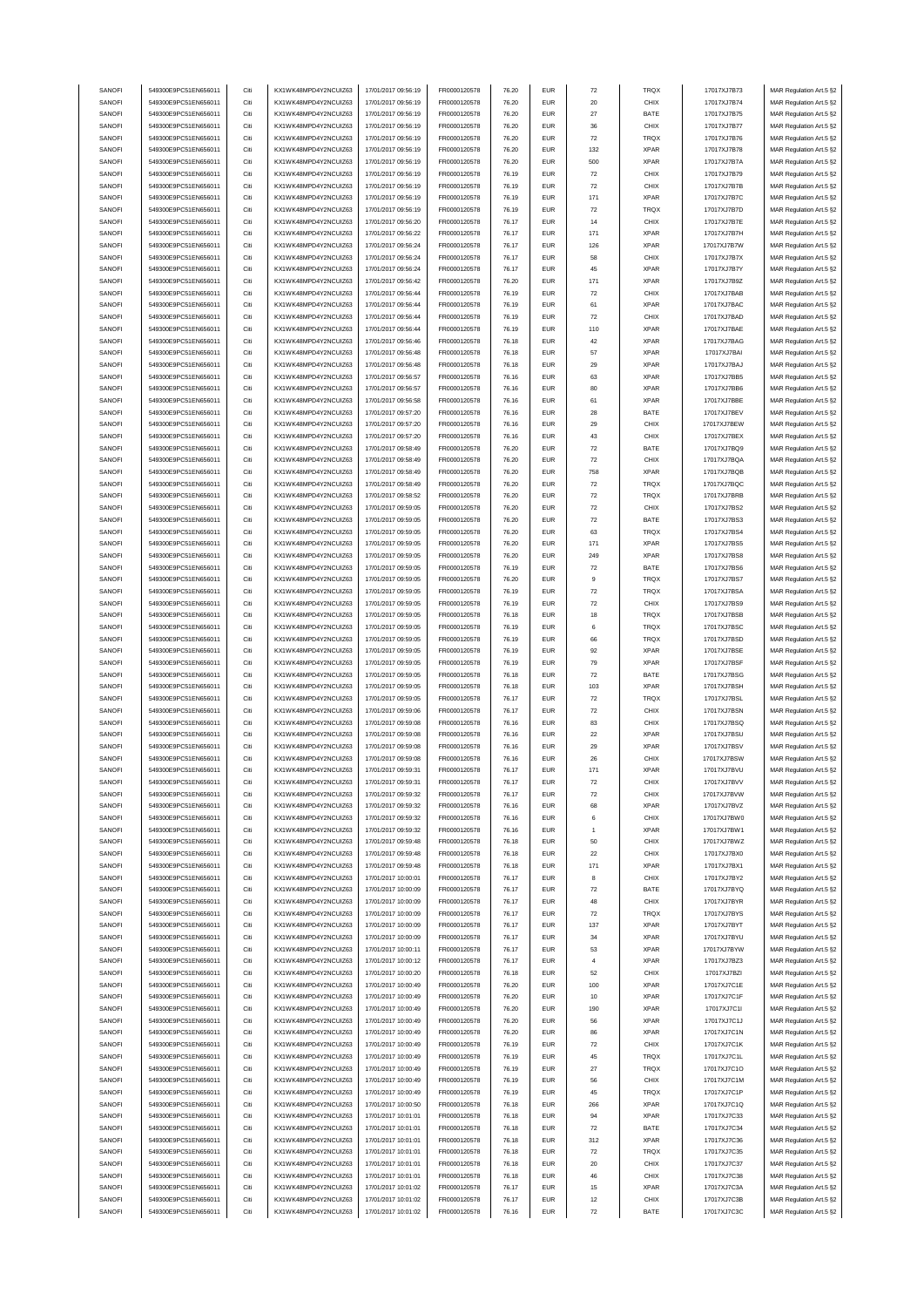| SANOFI | 549300E9PC51EN656011 | Citi | KX1WK48MPD4Y2NCUIZ63 | 17/01/2017 10:01:13 | FR0000120578 | 76.15 | <b>EUR</b> | $\scriptstyle{72}$ | CHIX        | 17017XJ7C3R | MAR Regulation Art.5 §2 |
|--------|----------------------|------|----------------------|---------------------|--------------|-------|------------|--------------------|-------------|-------------|-------------------------|
|        |                      |      | KX1WK48MPD4Y2NCUIZ63 |                     |              |       |            |                    |             |             |                         |
| SANOFI | 549300E9PC51EN656011 | Citi |                      | 17/01/2017 10:01:13 | FR0000120578 | 76.15 | <b>EUR</b> | 133                | <b>XPAR</b> | 17017XJ7C3S | MAR Regulation Art.5 §2 |
| SANOFI | 549300E9PC51EN656011 | Citi | KX1WK48MPD4Y2NCUIZ63 | 17/01/2017 10:01:13 | FR0000120578 | 76.15 | <b>EUR</b> | 72                 | CHIX        | 17017XJ7C3T | MAR Regulation Art.5 §2 |
| SANOFI | 549300E9PC51EN656011 | Citi | KX1WK48MPD4Y2NCUIZ63 | 17/01/2017 10:01:13 | FR0000120578 | 76.15 | <b>EUR</b> | 38                 | <b>XPAR</b> | 17017XJ7C3U | MAR Regulation Art.5 §2 |
| SANOFI | 549300E9PC51EN656011 | Citi | KX1WK48MPD4Y2NCUIZ63 | 17/01/2017 10:01:31 | FR0000120578 | 76.15 | <b>EUR</b> | 125                | <b>XPAR</b> | 17017XJ7C5C | MAR Regulation Art.5 §2 |
|        |                      |      |                      |                     |              |       |            |                    |             |             |                         |
| SANOFI | 549300E9PC51EN656011 | Citi | KX1WK48MPD4Y2NCUIZ63 | 17/01/2017 10:01:35 | FR0000120578 | 76.15 | <b>EUR</b> | 101                | <b>XPAR</b> | 17017XJ7C5I | MAR Regulation Art.5 §2 |
| SANOFI | 549300E9PC51EN656011 | Citi | KX1WK48MPD4Y2NCUIZ63 | 17/01/2017 10:01:35 | FR0000120578 | 76.14 | <b>EUR</b> | 171                | <b>XPAR</b> | 17017XJ7C5J | MAR Regulation Art.5 §2 |
| SANOFI | 549300E9PC51EN656011 | Citi | KX1WK48MPD4Y2NCUIZ63 | 17/01/2017 10:02:08 | FR0000120578 | 76.13 | <b>EUR</b> | 79                 | <b>XPAR</b> | 17017XJ7CAY | MAR Regulation Art.5 §2 |
| SANOFI | 549300E9PC51EN656011 | Citi | KX1WK48MPD4Y2NCUIZ63 | 17/01/2017 10:02:08 | FR0000120578 | 76.13 | <b>EUR</b> | 47                 | BATE        | 17017XJ7CAX | MAR Regulation Art.5 §2 |
|        |                      |      |                      |                     |              |       |            |                    |             |             |                         |
| SANOFI | 549300E9PC51EN656011 | Citi | KX1WK48MPD4Y2NCUIZ63 | 17/01/2017 10:02:08 | FR0000120578 | 76.13 | <b>EUR</b> | 10                 | <b>XPAR</b> | 17017XJ7CB0 | MAR Regulation Art.5 §2 |
| SANOFI | 549300E9PC51EN656011 | Citi | KX1WK48MPD4Y2NCUIZ63 | 17/01/2017 10:02:08 | FR0000120578 | 76.13 | <b>EUR</b> | 3                  | BATE        | 17017XJ7CAZ | MAR Regulation Art.5 §2 |
|        | 549300E9PC51EN656011 | Citi |                      |                     |              |       | <b>EUR</b> | $22\,$             | BATE        |             |                         |
| SANOFI |                      |      | KX1WK48MPD4Y2NCUIZ63 | 17/01/2017 10:02:08 | FR0000120578 | 76.13 |            |                    |             | 17017XJ7CB1 | MAR Regulation Art.5 §2 |
| SANOFI | 549300E9PC51EN656011 | Citi | KX1WK48MPD4Y2NCUIZ63 | 17/01/2017 10:02:29 | FR0000120578 | 76.15 | <b>EUR</b> | 47                 | CHIX        | 17017XJ7CDJ | MAR Regulation Art.5 §2 |
| SANOFI | 549300E9PC51EN656011 | Citi | KX1WK48MPD4Y2NCUIZ63 | 17/01/2017 10:02:29 | FR0000120578 | 76.15 | <b>EUR</b> | 24                 | CHIX        | 17017XJ7CDL | MAR Regulation Art.5 §2 |
|        |                      | Citi | KX1WK48MPD4Y2NCUIZ63 |                     |              |       |            |                    |             |             |                         |
| SANOFI | 549300E9PC51EN656011 |      |                      | 17/01/2017 10:02:29 | FR0000120578 | 76.15 | <b>EUR</b> | 72                 | TRQX        | 17017XJ7CDK | MAR Regulation Art.5 §2 |
| SANOFI | 549300E9PC51EN656011 | Citi | KX1WK48MPD4Y2NCUIZ63 | 17/01/2017 10:02:29 | FR0000120578 | 76.15 | <b>EUR</b> | $\overline{1}$     | CHIX        | 17017XJ7CDM | MAR Regulation Art.5 §2 |
| SANOFI | 549300E9PC51EN656011 | Citi | KX1WK48MPD4Y2NCUIZ63 | 17/01/2017 10:02:29 | FR0000120578 | 76.14 | <b>EUR</b> | 49                 | CHIX        | 17017XJ7CDN | MAR Regulation Art.5 §2 |
| SANOFI | 549300E9PC51EN656011 | Citi | KX1WK48MPD4Y2NCUIZ63 | 17/01/2017 10:02:29 | FR0000120578 | 76.14 | <b>EUR</b> | 23                 | CHIX        | 17017XJ7CDO | MAR Regulation Art.5 §2 |
|        |                      |      |                      |                     |              |       |            |                    |             |             |                         |
| SANOFI | 549300E9PC51EN656011 | Citi | KX1WK48MPD4Y2NCUIZ63 | 17/01/2017 10:02:36 | FR0000120578 | 76.14 | <b>EUR</b> | $\scriptstyle{72}$ | TRQX        | 17017XJ7CEC | MAR Regulation Art.5 §2 |
| SANOFI | 549300E9PC51EN656011 | Citi | KX1WK48MPD4Y2NCUIZ63 | 17/01/2017 10:02:36 | FR0000120578 | 76.14 | EUR        | 50                 | CHIX        | 17017XJ7CED | MAR Regulation Art.5 §2 |
| SANOFI | 549300E9PC51EN656011 | Citi | KX1WK48MPD4Y2NCUIZ63 | 17/01/2017 10:02:44 | FR0000120578 | 76.14 | <b>EUR</b> | $\scriptstyle{72}$ | CHIX        | 17017XJ7CEL | MAR Regulation Art.5 §2 |
|        |                      |      |                      |                     |              |       |            |                    |             |             |                         |
| SANOFI | 549300E9PC51EN656011 | Citi | KX1WK48MPD4Y2NCUIZ63 | 17/01/2017 10:02:44 | FR0000120578 | 76.14 | <b>EUR</b> | 109                | <b>XPAR</b> | 17017XJ7CEM | MAR Regulation Art.5 §2 |
| SANOFI | 549300E9PC51EN656011 | Citi | KX1WK48MPD4Y2NCUIZ63 | 17/01/2017 10:02:44 | FR0000120578 | 76.14 | <b>EUR</b> | $\scriptstyle{72}$ | TRQX        | 17017XJ7CEN | MAR Regulation Art.5 §2 |
| SANOFI | 549300E9PC51EN656011 | Citi | KX1WK48MPD4Y2NCUIZ63 | 17/01/2017 10:02:57 | FR0000120578 | 76.13 | <b>EUR</b> | $\scriptstyle{72}$ | TRQX        | 17017XJ7CFN | MAR Regulation Art.5 §2 |
| SANOFI | 549300E9PC51EN656011 | Citi | KX1WK48MPD4Y2NCUIZ63 | 17/01/2017 10:03:00 | FR0000120578 | 76.14 | <b>EUR</b> | 293                | <b>XPAR</b> | 17017XJ7CG2 | MAR Regulation Art.5 §2 |
|        |                      |      |                      |                     |              |       |            |                    |             |             |                         |
| SANOFI | 549300E9PC51EN656011 | Citi | KX1WK48MPD4Y2NCUIZ63 | 17/01/2017 10:03:00 | FR0000120578 | 76.14 | <b>EUR</b> | 100                | <b>XPAR</b> | 17017XJ7CG3 | MAR Regulation Art.5 §2 |
| SANOFI | 549300E9PC51EN656011 | Citi | KX1WK48MPD4Y2NCUIZ63 | 17/01/2017 10:03:00 | FR0000120578 | 76.14 | <b>EUR</b> | 71                 | <b>XPAR</b> | 17017XJ7CG4 | MAR Regulation Art.5 §2 |
| SANOFI | 549300E9PC51EN656011 | Citi | KX1WK48MPD4Y2NCUIZ63 | 17/01/2017 10:03:00 | FR0000120578 | 76.13 | <b>EUR</b> | 115                | <b>XPAR</b> | 17017XJ7CG5 | MAR Regulation Art.5 §2 |
|        |                      |      |                      |                     |              |       |            |                    |             |             |                         |
| SANOFI | 549300E9PC51EN656011 | Citi | KX1WK48MPD4Y2NCUIZ63 | 17/01/2017 10:03:00 | FR0000120578 | 76.13 | <b>EUR</b> | $\scriptstyle{72}$ | CHIX        | 17017XJ7CG6 | MAR Regulation Art.5 §2 |
| SANOFI | 549300E9PC51EN656011 | Citi | KX1WK48MPD4Y2NCUIZ63 | 17/01/2017 10:03:00 | FR0000120578 | 76.13 | <b>EUR</b> | 47                 | BATE        | 17017XJ7CG7 | MAR Regulation Art.5 §2 |
| SANOFI | 549300E9PC51EN656011 | Citi | KX1WK48MPD4Y2NCUIZ63 | 17/01/2017 10:03:00 | FR0000120578 | 76.13 | <b>EUR</b> | 171                | <b>XPAR</b> | 17017XJ7CG8 | MAR Regulation Art.5 §2 |
|        |                      |      |                      |                     |              |       |            |                    |             |             |                         |
| SANOFI | 549300E9PC51EN656011 | Citi | KX1WK48MPD4Y2NCUIZ63 | 17/01/2017 10:03:21 | FR0000120578 | 76.12 | <b>EUR</b> | $\scriptstyle{72}$ | BATE        | 17017XJ7CHQ | MAR Regulation Art.5 §2 |
| SANOFI | 549300E9PC51EN656011 | Citi | KX1WK48MPD4Y2NCUIZ63 | 17/01/2017 10:03:21 | FR0000120578 | 76.12 | <b>EUR</b> | 211                | <b>XPAR</b> | 17017XJ7CHR | MAR Regulation Art.5 §2 |
| SANOFI | 549300E9PC51EN656011 | Citi | KX1WK48MPD4Y2NCUIZ63 | 17/01/2017 10:03:21 | FR0000120578 | 76.12 | <b>EUR</b> | $\scriptstyle{72}$ | CHIX        | 17017XJ7CHS | MAR Regulation Art.5 §2 |
|        | 549300E9PC51EN656011 | Citi | KX1WK48MPD4Y2NCUIZ63 | 17/01/2017 10:03:29 | FR0000120578 | 76.12 | <b>EUR</b> | 72                 | CHIX        |             | MAR Regulation Art.5 §2 |
| SANOFI |                      |      |                      |                     |              |       |            |                    |             | 17017XJ7CIU |                         |
| SANOFI | 549300E9PC51EN656011 | Citi | KX1WK48MPD4Y2NCUIZ63 | 17/01/2017 10:03:42 | FR0000120578 | 76.13 | <b>EUR</b> | 177                | <b>XPAR</b> | 17017XJ7CJD | MAR Regulation Art.5 §2 |
| SANOFI | 549300E9PC51EN656011 | Citi | KX1WK48MPD4Y2NCUIZ63 | 17/01/2017 10:03:46 | FR0000120578 | 76.12 | <b>EUR</b> | 81                 | <b>XPAR</b> | 17017XJ7CK1 | MAR Regulation Art.5 §2 |
| SANOFI | 549300E9PC51EN656011 | Citi | KX1WK48MPD4Y2NCUIZ63 | 17/01/2017 10:03:46 | FR0000120578 | 76.12 | <b>EUR</b> | 82                 | <b>XPAR</b> | 17017XJ7CK2 | MAR Regulation Art.5 §2 |
|        |                      |      |                      |                     |              |       |            |                    |             |             |                         |
| SANOFI | 549300E9PC51EN656011 | Citi | KX1WK48MPD4Y2NCUIZ63 | 17/01/2017 10:03:47 | FR0000120578 | 76.12 | <b>EUR</b> | 8                  | <b>XPAR</b> | 17017XJ7CK9 | MAR Regulation Art.5 §2 |
| SANOFI | 549300E9PC51EN656011 | Citi | KX1WK48MPD4Y2NCUIZ63 | 17/01/2017 10:03:47 | FR0000120578 | 76.12 | <b>EUR</b> | 135                | <b>XPAR</b> | 17017XJ7CKA | MAR Regulation Art.5 §2 |
| SANOFI | 549300E9PC51EN656011 | Citi | KX1WK48MPD4Y2NCUIZ63 | 17/01/2017 10:03:48 | FR0000120578 | 76.12 | <b>EUR</b> | $\overline{7}$     | <b>XPAR</b> | 17017XJ7CKB | MAR Regulation Art.5 §2 |
|        |                      |      |                      |                     |              |       |            |                    |             |             |                         |
| SANOFI | 549300E9PC51EN656011 | Citi | KX1WK48MPD4Y2NCUIZ63 | 17/01/2017 10:03:51 | FR0000120578 | 76.12 | <b>EUR</b> | 60                 | <b>XPAR</b> | 17017XJ7CKO | MAR Regulation Art.5 §2 |
| SANOFI | 549300E9PC51EN656011 | Citi | KX1WK48MPD4Y2NCUIZ63 | 17/01/2017 10:03:54 | FR0000120578 | 76.12 | <b>EUR</b> | 34                 | BATE        | 17017XJ7CKU | MAR Regulation Art.5 §2 |
| SANOFI | 549300E9PC51EN656011 | Citi | KX1WK48MPD4Y2NCUIZ63 | 17/01/2017 10:03:54 | FR0000120578 | 76.12 | <b>EUR</b> | 38                 | BATE        | 17017XJ7CKW | MAR Regulation Art.5 §2 |
|        |                      |      |                      |                     |              |       |            | $\scriptstyle{72}$ | CHIX        |             |                         |
| SANOFI | 549300E9PC51EN656011 | Citi | KX1WK48MPD4Y2NCUIZ63 | 17/01/2017 10:03:54 | FR0000120578 | 76.12 | <b>EUR</b> |                    |             | 17017XJ7CKV | MAR Regulation Art.5 §2 |
| SANOFI | 549300E9PC51EN656011 | Citi | KX1WK48MPD4Y2NCUIZ63 | 17/01/2017 10:03:54 | FR0000120578 | 76.12 | <b>EUR</b> | 338                | <b>XPAR</b> | 17017XJ7CKX | MAR Regulation Art.5 §2 |
| SANOFI | 549300E9PC51EN656011 | Citi | KX1WK48MPD4Y2NCUIZ63 | 17/01/2017 10:04:08 | FR0000120578 | 76.11 | <b>EUR</b> | 64                 | CHIX        | 17017XJ7CMP | MAR Regulation Art.5 §2 |
| SANOFI | 549300E9PC51EN656011 | Citi | KX1WK48MPD4Y2NCUIZ63 | 17/01/2017 10:04:28 | FR0000120578 | 76.12 | <b>EUR</b> | $\scriptstyle{72}$ | CHIX        | 17017XJ7CRR | MAR Regulation Art.5 §2 |
|        |                      |      |                      |                     |              |       |            |                    |             |             |                         |
| SANOFI | 549300E9PC51EN656011 | Citi | KX1WK48MPD4Y2NCUIZ63 | 17/01/2017 10:04:38 | FR0000120578 | 76.12 | <b>EUR</b> | $\scriptstyle{72}$ | CHIX        | 17017XJ7CSN | MAR Regulation Art.5 §2 |
| SANOFI | 549300E9PC51EN656011 | Citi | KX1WK48MPD4Y2NCUIZ63 | 17/01/2017 10:04:38 | FR0000120578 | 76.12 | <b>EUR</b> | 3                  | TRQX        | 17017XJ7CSO | MAR Regulation Art.5 §2 |
| SANOFI | 549300E9PC51EN656011 | Citi | KX1WK48MPD4Y2NCUIZ63 | 17/01/2017 10:04:38 | FR0000120578 | 76.12 | <b>EUR</b> | 84                 | <b>XPAR</b> | 17017XJ7CSP | MAR Regulation Art.5 §2 |
| SANOFI | 549300E9PC51EN656011 | Citi | KX1WK48MPD4Y2NCUIZ63 | 17/01/2017 10:04:38 | FR0000120578 | 76.12 | <b>EUR</b> | 87                 | <b>XPAR</b> | 17017XJ7CSR | MAR Regulation Art.5 §2 |
|        |                      |      |                      |                     |              |       |            |                    |             |             |                         |
| SANOFI | 549300E9PC51EN656011 | Citi | KX1WK48MPD4Y2NCUIZ63 | 17/01/2017 10:04:38 | FR0000120578 | 76.12 | <b>EUR</b> | 69                 | TRQX        | 17017XJ7CSQ | MAR Regulation Art.5 §2 |
| SANOFI | 549300E9PC51EN656011 | Citi | KX1WK48MPD4Y2NCUIZ63 | 17/01/2017 10:04:47 | FR0000120578 | 76.12 | <b>EUR</b> | 162                | <b>XPAR</b> | 17017XJ7CUJ | MAR Regulation Art.5 §2 |
| SANOFI | 549300E9PC51EN656011 | Citi | KX1WK48MPD4Y2NCUIZ63 | 17/01/2017 10:04:47 | FR0000120578 | 76.12 | <b>EUR</b> | 160                | <b>XPAR</b> | 17017XJ7CUK | MAR Regulation Art.5 §2 |
|        |                      |      |                      |                     |              |       |            |                    |             |             |                         |
| SANOFI | 549300E9PC51EN656011 | Citi | KX1WK48MPD4Y2NCUIZ63 | 17/01/2017 10:04:47 | FR0000120578 | 76.12 | <b>EUR</b> | $\scriptstyle{72}$ | CHIX        | 17017XJ7CV3 | MAR Regulation Art.5 §2 |
| SANOFI | 549300E9PC51EN656011 | Citi | KX1WK48MPD4Y2NCUIZ63 | 17/01/2017 10:04:47 | FR0000120578 | 76.12 | <b>EUR</b> | $\scriptstyle{72}$ | TRQX        | 17017XJ7CV4 | MAR Regulation Art.5 §2 |
| SANOFI | 549300E9PC51EN656011 | Citi | KX1WK48MPD4Y2NCUIZ63 | 17/01/2017 10:04:47 | FR0000120578 | 76.12 | <b>EUR</b> | 36                 | XPAR        | 17017XJ7CV5 | MAR Regulation Art.5 §2 |
| SANOFI | 549300E9PC51EN656011 |      | KX1WK48MPD4Y2NCUIZ63 | 17/01/2017 10:04:47 | FR0000120578 | 76.12 | FUR        |                    | <b>XPAR</b> | 17017XJ7CV6 | MAR Regulation Art 5 82 |
|        |                      |      |                      |                     |              |       |            |                    |             |             |                         |
| SANOFI | 549300E9PC51EN656011 | Citi | KX1WK48MPD4Y2NCUIZ63 | 17/01/2017 10:05:10 | FR0000120578 | 76.12 | <b>EUR</b> | $\scriptstyle{72}$ | BATE        | 17017XJ7CY6 | MAR Regulation Art.5 §2 |
| SANOFI | 549300E9PC51EN656011 | Citi | KX1WK48MPD4Y2NCUIZ63 | 17/01/2017 10:05:10 | FR0000120578 | 76.12 | <b>EUR</b> | $\scriptstyle{72}$ | TRQX        | 17017XJ7CY7 | MAR Regulation Art.5 §2 |
| SANOFI | 549300E9PC51EN656011 | Citi | KX1WK48MPD4Y2NCUIZ63 | 17/01/2017 10:05:10 | FR0000120578 | 76.11 | <b>EUR</b> | 49                 | BATE        | 17017XJ7CY8 | MAR Regulation Art.5 §2 |
|        |                      |      |                      |                     |              |       |            |                    |             |             |                         |
| SANOFI | 549300E9PC51EN656011 | Citi | KX1WK48MPD4Y2NCUIZ63 | 17/01/2017 10:05:10 | FR0000120578 | 76.12 | <b>EUR</b> | 95                 | <b>XPAR</b> | 17017XJ7CY9 | MAR Regulation Art.5 §2 |
| SANOFI | 549300E9PC51EN656011 | Citi | KX1WK48MPD4Y2NCUIZ63 | 17/01/2017 10:05:10 | FR0000120578 | 76.11 | <b>EUR</b> | 22                 | BATE        | 17017XJ7CYA | MAR Regulation Art.5 §2 |
| SANOFI | 549300E9PC51EN656011 | Citi | KX1WK48MPD4Y2NCUIZ63 | 17/01/2017 10:05:10 | FR0000120578 | 76.12 | <b>EUR</b> | 76                 | <b>XPAR</b> | 17017XJ7CYC | MAR Regulation Art.5 §2 |
| SANOFI | 549300E9PC51EN656011 | Citi | KX1WK48MPD4Y2NCUIZ63 | 17/01/2017 10:05:10 | FR0000120578 | 76.11 | <b>EUR</b> | 1                  | BATE        | 17017XJ7CYE | MAR Regulation Art.5 §2 |
|        |                      |      |                      |                     |              |       |            |                    |             |             |                         |
| SANOFI | 549300E9PC51EN656011 | Citi | KX1WK48MPD4Y2NCUIZ63 | 17/01/2017 10:05:10 | FR0000120578 | 76.11 | <b>EUR</b> | 8                  | CHIX        | 17017XJ7CYB | MAR Regulation Art.5 §2 |
| SANOFI | 549300E9PC51EN656011 | Citi | KX1WK48MPD4Y2NCUIZ63 | 17/01/2017 10:05:10 | FR0000120578 | 76.11 | <b>EUR</b> | 6                  | CHIX        | 17017XJ7CYF | MAR Regulation Art.5 §2 |
| SANOFI | 549300E9PC51EN656011 | Citi | KX1WK48MPD4Y2NCUIZ63 | 17/01/2017 10:05:10 | FR0000120578 | 76.11 | <b>EUR</b> | $\scriptstyle{72}$ | TRQX        | 17017XJ7CYD | MAR Regulation Art.5 §2 |
|        |                      |      |                      |                     |              |       |            |                    |             |             |                         |
| SANOFI | 549300E9PC51EN656011 | Citi | KX1WK48MPD4Y2NCUIZ63 | 17/01/2017 10:05:12 | FR0000120578 | 76.10 | <b>EUR</b> | 171                | <b>XPAR</b> | 17017XJ7CYU | MAR Regulation Art.5 §2 |
| SANOFI | 549300E9PC51EN656011 | Citi | KX1WK48MPD4Y2NCUIZ63 | 17/01/2017 10:05:13 | FR0000120578 | 76.10 | <b>EUR</b> | $\scriptstyle{72}$ | CHIX        | 17017XJ7CYV | MAR Regulation Art.5 §2 |
| SANOFI | 549300E9PC51EN656011 | Citi | KX1WK48MPD4Y2NCUIZ63 | 17/01/2017 10:05:13 | FR0000120578 | 76.10 | <b>EUR</b> | $22\,$             | TRQX        | 17017XJ7CYW | MAR Regulation Art.5 §2 |
|        |                      |      |                      |                     |              |       | <b>EUR</b> |                    |             | 17017XJ7CYX |                         |
| SANOFI | 549300E9PC51EN656011 | Citi | KX1WK48MPD4Y2NCUIZ63 | 17/01/2017 10:05:13 | FR0000120578 | 76.10 |            | 39                 | TRQX        |             | MAR Regulation Art.5 §2 |
| SANOFI | 549300E9PC51EN656011 | Citi | KX1WK48MPD4Y2NCUIZ63 | 17/01/2017 10:05:15 | FR0000120578 | 76.10 | <b>EUR</b> | 3                  | XPAR        | 17017XJ7CZM | MAR Regulation Art.5 §2 |
| SANOFI | 549300E9PC51EN656011 | Citi | KX1WK48MPD4Y2NCUIZ63 | 17/01/2017 10:05:16 | FR0000120578 | 76.10 | <b>EUR</b> | $\overline{4}$     | <b>XPAR</b> | 17017XJ7CZN | MAR Regulation Art.5 §2 |
| SANOFI | 549300E9PC51EN656011 | Citi | KX1WK48MPD4Y2NCUIZ63 | 17/01/2017 10:05:16 | FR0000120578 | 76.10 | <b>EUR</b> | 11                 | TRQX        | 17017XJ7CZO | MAR Regulation Art.5 §2 |
|        |                      |      |                      |                     |              |       |            |                    |             |             |                         |
| SANOFI | 549300E9PC51EN656011 | Citi | KX1WK48MPD4Y2NCUIZ63 | 17/01/2017 10:05:19 | FR0000120578 | 76.08 | <b>EUR</b> | 171                | <b>XPAR</b> | 17017XJ7CZS | MAR Regulation Art.5 §2 |
| SANOFI | 549300E9PC51EN656011 | Citi | KX1WK48MPD4Y2NCUIZ63 | 17/01/2017 10:05:28 | FR0000120578 | 76.08 | <b>EUR</b> | 56                 | <b>XPAR</b> | 17017XJ7D23 | MAR Regulation Art.5 §2 |
| SANOFI | 549300E9PC51EN656011 | Citi | KX1WK48MPD4Y2NCUIZ63 | 17/01/2017 10:05:28 | FR0000120578 | 76.08 | <b>EUR</b> | 39                 | <b>XPAR</b> | 17017XJ7D24 | MAR Regulation Art.5 §2 |
|        |                      |      | KX1WK48MPD4Y2NCUIZ63 | 17/01/2017 10:05:28 | FR0000120578 |       | <b>EUR</b> |                    |             |             | MAR Regulation Art.5 §2 |
| SANOFI |                      |      |                      |                     |              | 76.08 |            |                    |             |             |                         |
| SANOFI | 549300E9PC51EN656011 | Citi |                      |                     |              |       |            | 76                 | <b>XPAR</b> | 17017XJ7D25 |                         |
|        | 549300E9PC51EN656011 | Citi | KX1WK48MPD4Y2NCUIZ63 | 17/01/2017 10:05:31 | FR0000120578 | 76.07 | <b>EUR</b> | 100                | <b>XPAR</b> | 17017XJ7D2O | MAR Regulation Art.5 §2 |
|        |                      |      |                      |                     |              |       | <b>EUR</b> |                    |             |             |                         |
| SANOFI | 549300E9PC51EN656011 | Citi | KX1WK48MPD4Y2NCUIZ63 | 17/01/2017 10:05:45 | FR0000120578 | 76.09 |            | 100                | <b>XPAR</b> | 17017XJ7D3Z | MAR Regulation Art.5 §2 |
| SANOFI | 549300E9PC51EN656011 | Citi | KX1WK48MPD4Y2NCUIZ63 | 17/01/2017 10:05:45 | FR0000120578 | 76.09 | <b>EUR</b> | 71                 | XPAR        | 17017XJ7D41 | MAR Regulation Art.5 §2 |
| SANOFI | 549300E9PC51EN656011 | Citi | KX1WK48MPD4Y2NCUIZ63 | 17/01/2017 10:05:45 | FR0000120578 | 76.09 | <b>EUR</b> | 72                 | CHIX        | 17017XJ7D40 | MAR Regulation Art.5 §2 |
| SANOFI | 549300E9PC51EN656011 | Citi | KX1WK48MPD4Y2NCUIZ63 | 17/01/2017 10:05:52 | FR0000120578 | 76.10 | <b>EUR</b> | 23                 | BATE        | 17017XJ7D50 | MAR Regulation Art.5 §2 |
|        |                      |      |                      |                     |              |       |            |                    |             |             |                         |
| SANOFI | 549300E9PC51EN656011 | Citi | KX1WK48MPD4Y2NCUIZ63 | 17/01/2017 10:05:52 | FR0000120578 | 76.10 | <b>EUR</b> | 171                | <b>XPAR</b> | 17017XJ7D51 | MAR Regulation Art.5 §2 |
| SANOFI | 549300E9PC51EN656011 | Citi | KX1WK48MPD4Y2NCUIZ63 | 17/01/2017 10:05:52 | FR0000120578 | 76.10 | <b>EUR</b> | 49                 | BATE        | 17017XJ7D52 | MAR Regulation Art.5 §2 |
| SANOFI | 549300E9PC51EN656011 | Citi | KX1WK48MPD4Y2NCUIZ63 | 17/01/2017 10:05:59 | FR0000120578 | 76.09 | <b>EUR</b> | $\scriptstyle{72}$ | CHIX        | 17017XJ7D5P | MAR Regulation Art.5 §2 |
|        |                      |      |                      |                     |              |       |            |                    |             |             |                         |
| SANOFI | 549300E9PC51EN656011 | Citi | KX1WK48MPD4Y2NCUIZ63 | 17/01/2017 10:05:59 | FR0000120578 | 76.09 | <b>EUR</b> | 28                 | TRQX        | 17017XJ7D5Q | MAR Regulation Art.5 §2 |
| SANOFI | 549300E9PC51EN656011 | Citi | KX1WK48MPD4Y2NCUIZ63 | 17/01/2017 10:06:06 | FR0000120578 | 76.11 | <b>EUR</b> | $\scriptstyle{72}$ | CHIX        | 17017XJ7D5U | MAR Regulation Art.5 §2 |
| SANOFI | 549300E9PC51EN656011 | Citi | KX1WK48MPD4Y2NCUIZ63 | 17/01/2017 10:06:13 | FR0000120578 | 76.11 | <b>EUR</b> | $\scriptstyle{72}$ | TRQX        | 17017XJ7D6I | MAR Regulation Art.5 §2 |
| SANOFI | 549300E9PC51EN656011 | Citi | KX1WK48MPD4Y2NCUIZ63 | 17/01/2017 10:06:13 | FR0000120578 | 76.11 | <b>EUR</b> | 171                | <b>XPAR</b> | 17017XJ7D6J |                         |
|        |                      |      |                      |                     |              |       |            |                    |             |             | MAR Regulation Art.5 §2 |
| SANOFI | 549300E9PC51EN656011 | Citi | KX1WK48MPD4Y2NCUIZ63 | 17/01/2017 10:06:13 | FR0000120578 | 76.10 | <b>EUR</b> | 72                 | TRQX        | 17017XJ7D6K | MAR Regulation Art.5 §2 |
| SANOFI | 549300E9PC51EN656011 | Citi | KX1WK48MPD4Y2NCUIZ63 | 17/01/2017 10:06:13 | FR0000120578 | 76.10 | <b>EUR</b> | 148                | XPAR        | 17017XJ7D6L | MAR Regulation Art.5 §2 |
| SANOFI | 549300E9PC51EN656011 | Citi | KX1WK48MPD4Y2NCUIZ63 | 17/01/2017 10:06:13 | FR0000120578 | 76.10 | <b>EUR</b> | 85                 | <b>XPAR</b> | 17017XJ7D6M | MAR Regulation Art.5 §2 |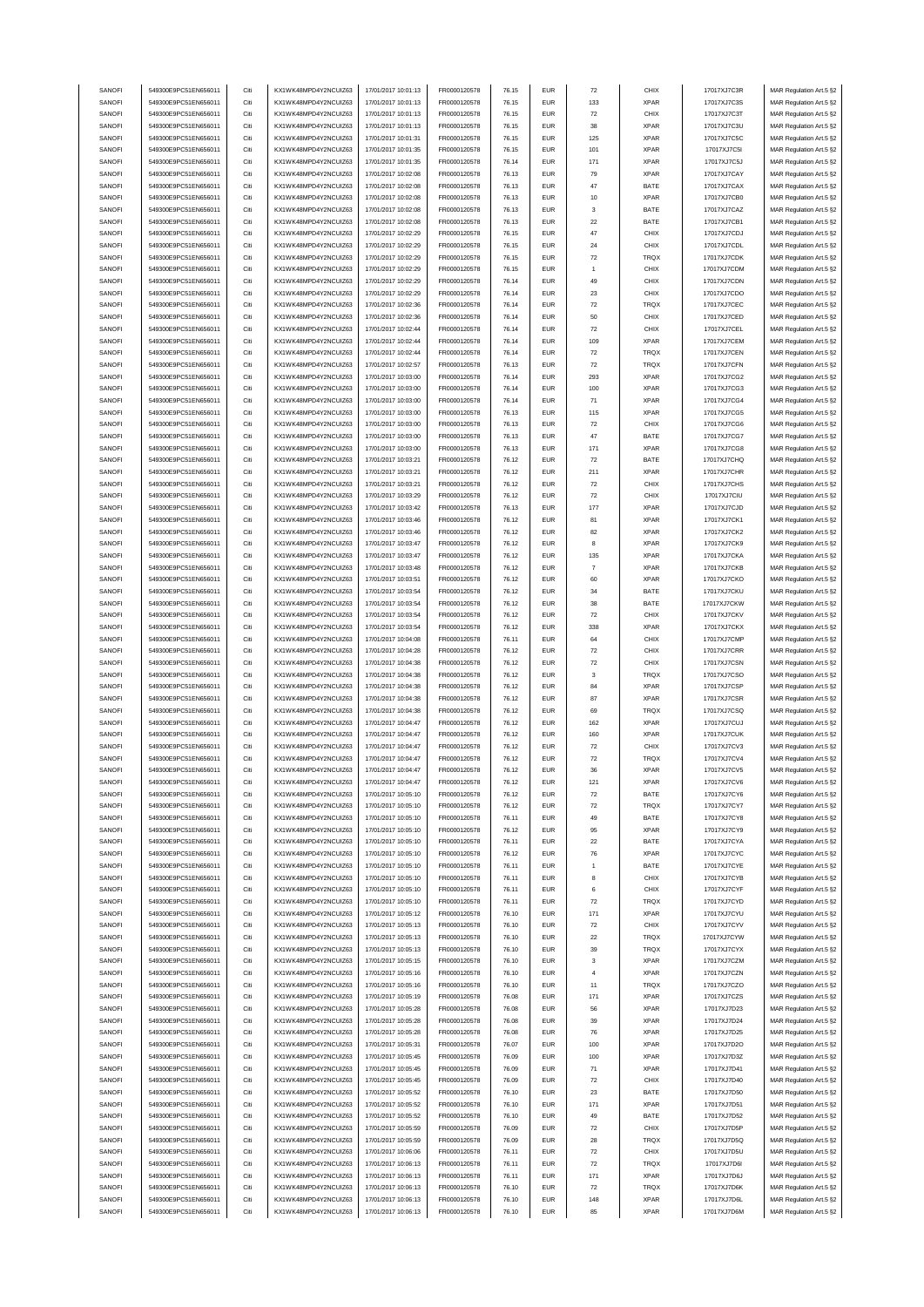| SANOFI | 549300E9PC51EN656011 | Citi | KX1WK48MPD4Y2NCUIZ63 | 17/01/2017 10:06:13 | FR0000120578 | 76.10 | <b>EUR</b> | 86                 | <b>XPAR</b> | 17017XJ7D6N  | MAR Regulation Art.5 §2 |
|--------|----------------------|------|----------------------|---------------------|--------------|-------|------------|--------------------|-------------|--------------|-------------------------|
| SANOFI | 549300E9PC51EN656011 | Citi | KX1WK48MPD4Y2NCUIZ63 | 17/01/2017 10:06:13 | FR0000120578 | 76.08 | <b>EUR</b> | 87                 | <b>XPAR</b> | 17017XJ7D73  | MAR Regulation Art.5 §2 |
| SANOFI | 549300E9PC51EN656011 | Citi | KX1WK48MPD4Y2NCUIZ63 | 17/01/2017 10:06:16 | FR0000120578 | 76.08 | <b>EUR</b> | 83                 | <b>XPAR</b> | 17017XJ7D78  | MAR Regulation Art.5 §2 |
|        |                      |      |                      |                     |              |       |            |                    |             |              |                         |
| SANOFI | 549300E9PC51EN656011 | Citi | KX1WK48MPD4Y2NCUIZ63 | 17/01/2017 10:06:46 | FR0000120578 | 76.07 | <b>EUR</b> | 52                 | <b>XPAR</b> | 17017XJ7D93  | MAR Regulation Art.5 §2 |
| SANOFI | 549300E9PC51EN656011 | Citi | KX1WK48MPD4Y2NCUIZ63 | 17/01/2017 10:06:46 | FR0000120578 | 76.07 | <b>EUR</b> | 41                 | <b>XPAR</b> | 17017XJ7D94  | MAR Regulation Art.5 §2 |
| SANOFI | 549300E9PC51EN656011 | Citi | KX1WK48MPD4Y2NCUIZ63 | 17/01/2017 10:06:46 | FR0000120578 | 76.07 | <b>EUR</b> | 78                 | <b>XPAR</b> | 17017XJ7D95  | MAR Regulation Art.5 §2 |
| SANOFI | 549300E9PC51EN656011 | Citi | KX1WK48MPD4Y2NCUIZ63 | 17/01/2017 10:07:37 | FR0000120578 | 76.11 | <b>EUR</b> | 159                | <b>XPAR</b> | 17017XJ7DE8  | MAR Regulation Art.5 §2 |
| SANOFI | 549300E9PC51EN656011 | Citi | KX1WK48MPD4Y2NCUIZ63 | 17/01/2017 10:07:37 | FR0000120578 | 76.11 | <b>EUR</b> | 72                 | BATE        | 17017XJ7DE7  | MAR Regulation Art.5 §2 |
| SANOFI | 549300E9PC51EN656011 | Citi | KX1WK48MPD4Y2NCUIZ63 | 17/01/2017 10:07:37 | FR0000120578 | 76.11 | <b>EUR</b> | 12                 | <b>XPAR</b> | 17017XJ7DEB  | MAR Regulation Art.5 §2 |
|        |                      |      |                      |                     |              |       |            |                    |             |              |                         |
| SANOFI | 549300E9PC51EN656011 | Citi | KX1WK48MPD4Y2NCUIZ63 | 17/01/2017 10:07:37 | FR0000120578 | 76.11 | <b>EUR</b> | $\scriptstyle{72}$ | CHIX        | 17017XJ7DE9  | MAR Regulation Art.5 §2 |
| SANOFI | 549300E9PC51EN656011 | Citi | KX1WK48MPD4Y2NCUIZ63 | 17/01/2017 10:07:37 | FR0000120578 | 76.11 | <b>EUR</b> | $\scriptstyle{72}$ | TRQX        | 17017XJ7DEA  | MAR Regulation Art.5 §2 |
| SANOFI | 549300E9PC51EN656011 | Citi | KX1WK48MPD4Y2NCUIZ63 | 17/01/2017 10:07:49 | FR0000120578 | 76.11 | <b>EUR</b> | $\scriptstyle{72}$ | TRQX        | 17017XJ7DG9  | MAR Regulation Art.5 §2 |
| SANOFI | 549300E9PC51EN656011 | Citi | KX1WK48MPD4Y2NCUIZ63 | 17/01/2017 10:07:51 | FR0000120578 | 76.11 | <b>EUR</b> | $\scriptstyle{72}$ | CHIX        | 17017XJ7DGH  | MAR Regulation Art.5 §2 |
| SANOFI | 549300E9PC51EN656011 | Citi | KX1WK48MPD4Y2NCUIZ63 | 17/01/2017 10:07:53 | FR0000120578 | 76.11 | <b>EUR</b> | 152                | <b>XPAR</b> | 17017XJ7DGO  | MAR Regulation Art.5 §2 |
| SANOFI | 549300E9PC51EN656011 | Citi | KX1WK48MPD4Y2NCUIZ63 | 17/01/2017 10:07:53 | FR0000120578 | 76.11 | <b>EUR</b> | 18                 | BATE        | 17017XJ7DGR  | MAR Regulation Art.5 §2 |
|        |                      |      |                      |                     |              |       |            |                    |             |              |                         |
| SANOFI | 549300E9PC51EN656011 | Citi | KX1WK48MPD4Y2NCUIZ63 | 17/01/2017 10:07:53 | FR0000120578 | 76.11 | <b>EUR</b> | 22                 | <b>TRQX</b> | 17017XJ7DGS  | MAR Regulation Art.5 §2 |
| SANOFI | 549300E9PC51EN656011 | Citi | KX1WK48MPD4Y2NCUIZ63 | 17/01/2017 10:07:53 | FR0000120578 | 76.11 | <b>EUR</b> | 54                 | BATE        | 17017XJ7DGT  | MAR Regulation Art.5 §2 |
| SANOFI | 549300E9PC51EN656011 | Citi | KX1WK48MPD4Y2NCUIZ63 | 17/01/2017 10:07:54 | FR0000120578 | 76.11 | <b>EUR</b> | $\scriptstyle{72}$ | BATE        | 17017XJ7DGV  | MAR Regulation Art.5 §2 |
| SANOFI | 549300E9PC51EN656011 | Citi | KX1WK48MPD4Y2NCUIZ63 | 17/01/2017 10:07:54 | FR0000120578 | 76.11 | <b>EUR</b> | $\scriptstyle{72}$ | CHIX        | 17017XJ7DGW  | MAR Regulation Art.5 §2 |
| SANOFI | 549300E9PC51EN656011 | Citi | KX1WK48MPD4Y2NCUIZ63 | 17/01/2017 10:07:54 | FR0000120578 | 76.11 | <b>EUR</b> | 50                 | TRQX        | 17017XJ7DGX  | MAR Regulation Art.5 §2 |
| SANOFI | 549300E9PC51EN656011 | Citi | KX1WK48MPD4Y2NCUIZ63 | 17/01/2017 10:07:54 | FR0000120578 | 76.11 | <b>EUR</b> | 58                 | CHIX        | 17017XJ7DGY  | MAR Regulation Art.5 §2 |
|        |                      |      |                      |                     |              |       |            |                    |             |              |                         |
| SANOFI | 549300E9PC51EN656011 | Citi | KX1WK48MPD4Y2NCUIZ63 | 17/01/2017 10:08:08 | FR0000120578 | 76.10 | <b>EUR</b> | 62                 | <b>XPAR</b> | 17017XJ7DID  | MAR Regulation Art.5 §2 |
| SANOFI | 549300E9PC51EN656011 | Citi | KX1WK48MPD4Y2NCUIZ63 | 17/01/2017 10:08:08 | FR0000120578 | 76.10 | <b>EUR</b> | 27                 | <b>XPAR</b> | 17017XJ7DIE  | MAR Regulation Art.5 §2 |
| SANOFI | 549300E9PC51EN656011 | Citi | KX1WK48MPD4Y2NCUIZ63 | 17/01/2017 10:08:08 | FR0000120578 | 76.10 | <b>EUR</b> | 72                 | CHIX        | 17017XJ7DIF  | MAR Regulation Art.5 §2 |
| SANOFI | 549300E9PC51EN656011 | Citi | KX1WK48MPD4Y2NCUIZ63 | 17/01/2017 10:08:08 | FR0000120578 | 76.10 | <b>EUR</b> | 114                | <b>XPAR</b> | 17017XJ7DIG  | MAR Regulation Art.5 §2 |
| SANOFI | 549300E9PC51EN656011 | Citi | KX1WK48MPD4Y2NCUIZ63 | 17/01/2017 10:08:30 | FR0000120578 | 76.12 | <b>EUR</b> | $\scriptstyle{72}$ | CHIX        | 17017XJ7DN1  | MAR Regulation Art.5 §2 |
| SANOFI | 549300E9PC51EN656011 | Citi | KX1WK48MPD4Y2NCUIZ63 | 17/01/2017 10:08:30 | FR0000120578 | 76.12 | <b>EUR</b> | 159                | <b>XPAR</b> | 17017XJ7DN2  | MAR Regulation Art.5 §2 |
|        |                      |      |                      |                     |              |       |            |                    |             |              |                         |
| SANOFI | 549300E9PC51EN656011 | Citi | KX1WK48MPD4Y2NCUIZ63 | 17/01/2017 10:08:52 | FR0000120578 | 76.14 | <b>EUR</b> | 8                  | BATE        | 17017XJ7DPG  | MAR Regulation Art.5 §2 |
| SANOFI | 549300E9PC51EN656011 | Citi | KX1WK48MPD4Y2NCUIZ63 | 17/01/2017 10:08:52 | FR0000120578 | 76.14 | <b>EUR</b> | 64                 | BATE        | 17017XJ7DPH  | MAR Regulation Art.5 §2 |
| SANOFI | 549300E9PC51EN656011 | Citi | KX1WK48MPD4Y2NCUIZ63 | 17/01/2017 10:08:55 | FR0000120578 | 76.13 | <b>EUR</b> | $\overline{1}$     | CHIX        | 17017XJ7DQ4  | MAR Regulation Art.5 §2 |
| SANOFI | 549300E9PC51EN656011 | Citi | KX1WK48MPD4Y2NCUIZ63 | 17/01/2017 10:08:55 | FR0000120578 | 76.13 | <b>EUR</b> | 71                 | CHIX        | 17017XJ7DQ7  | MAR Regulation Art.5 §2 |
| SANOFI | 549300E9PC51EN656011 | Citi | KX1WK48MPD4Y2NCUIZ63 | 17/01/2017 10:08:55 | FR0000120578 | 76.13 | <b>EUR</b> | 171                | <b>XPAR</b> | 17017XJ7DQ5  | MAR Regulation Art.5 §2 |
| SANOFI | 549300E9PC51EN656011 | Citi | KX1WK48MPD4Y2NCUIZ63 | 17/01/2017 10:08:55 |              | 76.13 | <b>EUR</b> | 72                 | TRQX        |              |                         |
|        |                      |      |                      |                     | FR0000120578 |       |            |                    |             | 17017XJ7DQ6  | MAR Regulation Art.5 §2 |
| SANOFI | 549300E9PC51EN656011 | Citi | KX1WK48MPD4Y2NCUIZ63 | 17/01/2017 10:08:57 | FR0000120578 | 76.12 | <b>EUR</b> | 142                | <b>XPAR</b> | 17017XJ7DR5  | MAR Regulation Art.5 §2 |
| SANOFI | 549300E9PC51EN656011 | Citi | KX1WK48MPD4Y2NCUIZ63 | 17/01/2017 10:09:00 | FR0000120578 | 76.12 | <b>EUR</b> | 227                | <b>XPAR</b> | 17017XJ7DRS  | MAR Regulation Art.5 §2 |
| SANOFI | 549300E9PC51EN656011 | Citi | KX1WK48MPD4Y2NCUIZ63 | 17/01/2017 10:09:00 | FR0000120578 | 76.12 | <b>EUR</b> | 216                | <b>XPAR</b> | 17017XJ7DRV  | MAR Regulation Art.5 §2 |
| SANOFI | 549300E9PC51EN656011 | Citi | KX1WK48MPD4Y2NCUIZ63 | 17/01/2017 10:09:00 | FR0000120578 | 76.12 | <b>EUR</b> | $\scriptstyle{72}$ | CHIX        | 17017XJ7DRT  | MAR Regulation Art.5 §2 |
| SANOFI | 549300E9PC51EN656011 | Citi | KX1WK48MPD4Y2NCUIZ63 | 17/01/2017 10:09:00 | FR0000120578 | 76.12 | <b>EUR</b> | $\scriptstyle{72}$ | TRQX        | 17017XJ7DRU  | MAR Regulation Art.5 §2 |
|        |                      |      |                      |                     |              |       |            |                    |             |              |                         |
| SANOFI | 549300E9PC51EN656011 | Citi | KX1WK48MPD4Y2NCUIZ63 | 17/01/2017 10:09:41 | FR0000120578 | 76.14 | <b>EUR</b> | 89                 | <b>XPAR</b> | 17017XJ7DWT  | MAR Regulation Art.5 §2 |
| SANOFI | 549300E9PC51EN656011 | Citi | KX1WK48MPD4Y2NCUIZ63 | 17/01/2017 10:09:41 | FR0000120578 | 76.14 | <b>EUR</b> | $\scriptstyle{72}$ | CHIX        | 17017XJ7DWU  | MAR Regulation Art.5 §2 |
| SANOFI | 549300E9PC51EN656011 | Citi | KX1WK48MPD4Y2NCUIZ63 | 17/01/2017 10:09:41 | FR0000120578 | 76.13 | <b>EUR</b> | 72                 | CHIX        | 17017XJ7DWV  | MAR Regulation Art.5 §2 |
| SANOFI | 549300E9PC51EN656011 | Citi | KX1WK48MPD4Y2NCUIZ63 | 17/01/2017 10:09:45 | FR0000120578 | 76.13 | <b>EUR</b> | 72                 | BATE        | 17017XJ7DX8  | MAR Regulation Art.5 §2 |
| SANOFI | 549300E9PC51EN656011 | Citi | KX1WK48MPD4Y2NCUIZ63 | 17/01/2017 10:10:02 | FR0000120578 | 76.12 | <b>EUR</b> | 646                | <b>XPAR</b> | 17017XJ7DZF  | MAR Regulation Art.5 §2 |
| SANOFI | 549300E9PC51EN656011 | Citi | KX1WK48MPD4Y2NCUIZ63 | 17/01/2017 10:10:02 | FR0000120578 | 76.12 | <b>EUR</b> | 27                 | TRQX        | 17017XJ7DZG  | MAR Regulation Art.5 §2 |
|        |                      |      |                      |                     |              |       |            |                    |             |              |                         |
| SANOFI | 549300E9PC51EN656011 | Citi | KX1WK48MPD4Y2NCUIZ63 | 17/01/2017 10:10:02 | FR0000120578 | 76.12 | <b>EUR</b> | 100                | <b>XPAR</b> | 17017XJ7DZH  | MAR Regulation Art.5 §2 |
| SANOFI | 549300E9PC51EN656011 | Citi | KX1WK48MPD4Y2NCUIZ63 | 17/01/2017 10:10:02 | FR0000120578 | 76.12 | <b>EUR</b> | 45                 | TRQX        | 17017XJ7DZI  | MAR Regulation Art.5 §2 |
| SANOFI | 549300E9PC51EN656011 | Citi | KX1WK48MPD4Y2NCUIZ63 | 17/01/2017 10:10:02 | FR0000120578 | 76.12 | <b>EUR</b> | 71                 | <b>XPAR</b> | 17017XJ7DZJ  | MAR Regulation Art.5 §2 |
| SANOFI | 549300E9PC51EN656011 | Citi | KX1WK48MPD4Y2NCUIZ63 | 17/01/2017 10:10:02 | FR0000120578 | 76.12 | <b>EUR</b> | $\scriptstyle{72}$ | TRQX        | 17017XJ7DZK  | MAR Regulation Art.5 §2 |
| SANOFI | 549300E9PC51EN656011 | Citi | KX1WK48MPD4Y2NCUIZ63 | 17/01/2017 10:10:02 | FR0000120578 | 76.10 | <b>EUR</b> | 171                | <b>XPAR</b> | 17017XJ7DZL  | MAR Regulation Art.5 §2 |
| SANOFI | 549300E9PC51EN656011 | Citi | KX1WK48MPD4Y2NCUIZ63 | 17/01/2017 10:10:02 | FR0000120578 | 76.10 | <b>EUR</b> | 75                 | <b>XPAR</b> | 17017XJ7DZM  | MAR Regulation Art.5 §2 |
| SANOFI | 549300E9PC51EN656011 | Citi | KX1WK48MPD4Y2NCUIZ63 | 17/01/2017 10:10:28 | FR0000120578 | 76.09 | <b>EUR</b> | 132                | <b>XPAR</b> | 17017XJ7E25  | MAR Regulation Art.5 §2 |
|        |                      |      |                      |                     |              |       |            |                    |             |              |                         |
| SANOFI | 549300E9PC51EN656011 | Citi | KX1WK48MPD4Y2NCUIZ63 | 17/01/2017 10:10:38 | FR0000120578 | 76.09 | <b>EUR</b> | 15                 | CHIX        | 17017XJ7E37  | MAR Regulation Art.5 §2 |
| SANOFI | 549300E9PC51EN656011 | Citi | KX1WK48MPD4Y2NCUIZ63 | 17/01/2017 10:10:38 | FR0000120578 | 76.09 | <b>EUR</b> | 39                 | <b>XPAR</b> | 17017XJ7E38  | MAR Regulation Art.5 §2 |
| SANOFI | 549300E9PC51EN656011 | Citi | KX1WK48MPD4Y2NCUIZ63 | 17/01/2017 10:10:38 | FR0000120578 | 76.09 | <b>EUR</b> | 104                | <b>XPAR</b> | 17017XJ7E39  | MAR Regulation Art.5 §2 |
| SANOFI | 549300E9PC51EN656011 | Citi | KX1WK48MPD4Y2NCUIZ63 | 17/01/2017 10:11:06 | FR0000120578 | 76.09 | <b>EUR</b> | $\scriptstyle{72}$ | BATE        | 17017XJ7E6T  | MAR Regulation Art.5 §2 |
| SANOFI | 549300E9PC51EN656011 | Citi | KX1WK48MPD4Y2NCUIZ63 | 17/01/2017 10:11:06 | FR0000120578 | 76.09 | <b>EUR</b> | 49                 | CHIX        | 17017XJ7E6U  | MAR Regulation Art.5 §2 |
| SANOFI | 549300E9PC51EN656011 | Citi | KX1WK48MPD4Y2NCUIZ63 | 17/01/2017 10:11:06 | FR0000120578 | 76.09 | <b>EUR</b> | 19                 | <b>TRQX</b> | 17017XJ7E6V  | MAR Regulation Art.5 §2 |
| SANOFI | 549300E9PC51EN656011 |      | KX1WK48MPD4Y2NCUIZ63 | 17/01/2017 10:11:06 |              |       | FUR        |                    | TROX        |              |                         |
|        |                      |      |                      |                     | FR0000120578 | 76.09 |            |                    |             | 17017X.I7F6W | MAR Regulation Art 5 82 |
| SANOFI | 549300E9PC51EN656011 | Citi | KX1WK48MPD4Y2NCUIZ63 | 17/01/2017 10:11:06 | FR0000120578 | 76.09 | <b>EUR</b> | 72                 | CHIX        | 17017XJ7E6X  | MAR Regulation Art.5 §2 |
| SANOFI | 549300E9PC51EN656011 | Citi | KX1WK48MPD4Y2NCUIZ63 | 17/01/2017 10:11:22 | FR0000120578 | 76.08 | <b>EUR</b> | 75                 | <b>XPAR</b> | 17017XJ7E8V  | MAR Regulation Art.5 §2 |
| SANOFI | 549300E9PC51EN656011 | Citi | KX1WK48MPD4Y2NCUIZ63 | 17/01/2017 10:11:22 | FR0000120578 | 76.08 | <b>EUR</b> | 91                 | <b>XPAR</b> | 17017XJ7E8Y  | MAR Regulation Art.5 §2 |
| SANOFI | 549300E9PC51EN656011 | Citi | KX1WK48MPD4Y2NCUIZ63 | 17/01/2017 10:11:22 | FR0000120578 | 76.07 | <b>EUR</b> | 166                | <b>XPAR</b> | 17017XJ7E8Z  | MAR Regulation Art.5 §2 |
| SANOFI | 549300E9PC51EN656011 | Citi | KX1WK48MPD4Y2NCUIZ63 | 17/01/2017 10:11:41 | FR0000120578 | 76.07 | <b>EUR</b> | 30                 | CHIX        | 17017XJ7EAR  | MAR Regulation Art.5 §2 |
|        |                      |      |                      |                     |              |       |            |                    |             | 17017XJ7EAS  |                         |
| SANOFI | 549300E9PC51EN656011 | Citi | KX1WK48MPD4Y2NCUIZ63 | 17/01/2017 10:11:41 | FR0000120578 | 76.07 | <b>EUR</b> | 56                 | XPAR        |              | MAR Regulation Art.5 §2 |
| SANOFI | 549300E9PC51EN656011 | Citi | KX1WK48MPD4Y2NCUIZ63 | 17/01/2017 10:11:41 | FR0000120578 | 76.07 | <b>EUR</b> | 110                | <b>XPAR</b> | 17017XJ7EAT  | MAR Regulation Art.5 §2 |
| SANOFI | 549300E9PC51EN656011 | Citi | KX1WK48MPD4Y2NCUIZ63 | 17/01/2017 10:11:59 | FR0000120578 | 76.08 | <b>EUR</b> | 72                 | <b>TRQX</b> | 17017XJ7EC7  | MAR Regulation Art.5 §2 |
| SANOFI | 549300E9PC51EN656011 | Citi | KX1WK48MPD4Y2NCUIZ63 | 17/01/2017 10:11:59 | FR0000120578 | 76.08 | <b>EUR</b> | 72                 | CHIX        | 17017XJ7EC8  | MAR Regulation Art.5 §2 |
| SANOFI | 549300E9PC51EN656011 | Citi | KX1WK48MPD4Y2NCUIZ63 | 17/01/2017 10:11:59 | FR0000120578 | 76.08 | <b>EUR</b> | 95                 | <b>XPAR</b> | 17017XJ7EC9  | MAR Regulation Art.5 §2 |
| SANOFI | 549300E9PC51EN656011 | Citi | KX1WK48MPD4Y2NCUIZ63 | 17/01/2017 10:11:59 | FR0000120578 | 76.08 | <b>EUR</b> | 71                 | <b>XPAR</b> | 17017XJ7ECA  | MAR Regulation Art.5 §2 |
| SANOFI | 549300E9PC51EN656011 | Citi | KX1WK48MPD4Y2NCUIZ63 | 17/01/2017 10:11:59 | FR0000120578 | 76.08 | <b>EUR</b> | 95                 | <b>XPAR</b> | 17017XJ7ECC  | MAR Regulation Art.5 §2 |
|        |                      |      |                      |                     |              |       |            |                    |             |              |                         |
| SANOFI | 549300E9PC51EN656011 | Citi | KX1WK48MPD4Y2NCUIZ63 | 17/01/2017 10:11:59 | FR0000120578 | 76.08 | <b>EUR</b> | $\scriptstyle{72}$ | CHIX        | 17017XJ7ECB  | MAR Regulation Art.5 §2 |
| SANOFI | 549300E9PC51EN656011 | Citi | KX1WK48MPD4Y2NCUIZ63 | 17/01/2017 10:11:59 | FR0000120578 | 76.07 | <b>EUR</b> | 33                 | CHIX        | 17017XJ7ECE  | MAR Regulation Art.5 §2 |
| SANOFI | 549300E9PC51EN656011 | Citi | KX1WK48MPD4Y2NCUIZ63 | 17/01/2017 10:11:59 | FR0000120578 | 76.07 | <b>EUR</b> | 154                | <b>XPAR</b> | 17017XJ7ECF  | MAR Regulation Art.5 §2 |
| SANOFI | 549300E9PC51EN656011 | Citi | KX1WK48MPD4Y2NCUIZ63 | 17/01/2017 10:12:04 | FR0000120578 | 76.07 | <b>EUR</b> | 140                | <b>XPAR</b> | 17017XJ7ECI  | MAR Regulation Art.5 §2 |
| SANOFI | 549300E9PC51EN656011 | Citi | KX1WK48MPD4Y2NCUIZ63 | 17/01/2017 10:12:16 | FR0000120578 | 76.07 | <b>EUR</b> | 26                 | <b>XPAR</b> | 17017XJ7EE4  | MAR Regulation Art.5 §2 |
| SANOFI | 549300E9PC51EN656011 | Citi | KX1WK48MPD4Y2NCUIZ63 | 17/01/2017 10:12:21 | FR0000120578 | 76.07 | <b>EUR</b> | 21                 | <b>XPAR</b> | 17017XJ7EF1  |                         |
|        |                      |      |                      |                     |              |       |            |                    |             |              | MAR Regulation Art.5 §2 |
| SANOFI | 549300E9PC51EN656011 | Citi | KX1WK48MPD4Y2NCUIZ63 | 17/01/2017 10:12:23 | FR0000120578 | 76.06 | <b>EUR</b> | 89                 | <b>XPAR</b> | 17017XJ7EF3  | MAR Regulation Art.5 §2 |
| SANOFI | 549300E9PC51EN656011 | Citi | KX1WK48MPD4Y2NCUIZ63 | 17/01/2017 10:12:23 | FR0000120578 | 76.06 | <b>EUR</b> | 32                 | <b>XPAR</b> | 17017XJ7EF4  | MAR Regulation Art.5 §2 |
| SANOFI | 549300E9PC51EN656011 | Citi | KX1WK48MPD4Y2NCUIZ63 | 17/01/2017 10:12:23 | FR0000120578 | 76.06 | <b>EUR</b> | 45                 | <b>XPAR</b> | 17017XJ7EF5  | MAR Regulation Art.5 §2 |
| SANOFI | 549300E9PC51EN656011 | Citi | KX1WK48MPD4Y2NCUIZ63 | 17/01/2017 10:12:34 | FR0000120578 | 76.06 | <b>EUR</b> | 79                 | <b>XPAR</b> | 17017XJ7EFW  | MAR Regulation Art.5 §2 |
| SANOFI | 549300E9PC51EN656011 | Citi | KX1WK48MPD4Y2NCUIZ63 | 17/01/2017 10:12:37 | FR0000120578 | 76.06 | <b>EUR</b> | $\scriptstyle{72}$ | BATE        | 17017XJ7EGF  | MAR Regulation Art.5 §2 |
| SANOFI | 549300E9PC51EN656011 | Citi | KX1WK48MPD4Y2NCUIZ63 | 17/01/2017 10:12:43 | FR0000120578 | 76.06 | <b>EUR</b> | 71                 | <b>XPAR</b> | 17017XJ7EGR  | MAR Regulation Art.5 §2 |
|        |                      |      |                      |                     |              |       |            |                    |             |              |                         |
| SANOFI | 549300E9PC51EN656011 | Citi | KX1WK48MPD4Y2NCUIZ63 | 17/01/2017 10:12:43 | FR0000120578 | 76.06 | <b>EUR</b> | 72                 | <b>TRQX</b> | 17017XJ7EGQ  | MAR Regulation Art.5 §2 |
| SANOFI | 549300E9PC51EN656011 | Citi | KX1WK48MPD4Y2NCUIZ63 | 17/01/2017 10:12:43 | FR0000120578 | 76.06 | <b>EUR</b> | 75                 | <b>XPAR</b> | 17017XJ7EGS  | MAR Regulation Art.5 §2 |
| SANOFI | 549300E9PC51EN656011 | Citi | KX1WK48MPD4Y2NCUIZ63 | 17/01/2017 10:13:19 | FR0000120578 | 76.08 | <b>EUR</b> | 50                 | <b>XPAR</b> | 17017XJ7EKE  | MAR Regulation Art.5 §2 |
| SANOFI | 549300E9PC51EN656011 | Citi | KX1WK48MPD4Y2NCUIZ63 | 17/01/2017 10:13:38 | FR0000120578 | 76.09 | <b>EUR</b> | $\scriptstyle{72}$ | BATE        | 17017XJ7ELF  | MAR Regulation Art.5 §2 |
| SANOFI | 549300E9PC51EN656011 | Citi | KX1WK48MPD4Y2NCUIZ63 | 17/01/2017 10:13:38 | FR0000120578 | 76.09 | <b>EUR</b> | $\scriptstyle{72}$ | CHIX        | 17017XJ7ELG  | MAR Regulation Art.5 §2 |
| SANOFI | 549300E9PC51EN656011 | Citi | KX1WK48MPD4Y2NCUIZ63 | 17/01/2017 10:13:41 | FR0000120578 | 76.10 | <b>EUR</b> | $\scriptstyle{72}$ | TRQX        | 17017XJ7EM0  | MAR Regulation Art.5 §2 |
|        |                      |      |                      |                     |              |       |            |                    |             |              |                         |
| SANOFI | 549300E9PC51EN656011 | Citi | KX1WK48MPD4Y2NCUIZ63 | 17/01/2017 10:13:41 | FR0000120578 | 76.10 | <b>EUR</b> | 90                 | XPAR        | 17017XJ7EM1  | MAR Regulation Art.5 §2 |
| SANOFI | 549300E9PC51EN656011 | Citi | KX1WK48MPD4Y2NCUIZ63 | 17/01/2017 10:13:41 | FR0000120578 | 76.10 | <b>EUR</b> | 72                 | CHIX        | 17017XJ7EM3  | MAR Regulation Art.5 §2 |
| SANOFI | 549300E9PC51EN656011 | Citi | KX1WK48MPD4Y2NCUIZ63 | 17/01/2017 10:13:54 | FR0000120578 | 76.09 | <b>EUR</b> | $\scriptstyle{72}$ | <b>TRQX</b> | 17017XJ7ENV  | MAR Regulation Art.5 §2 |
| SANOFI | 549300E9PC51EN656011 | Citi | KX1WK48MPD4Y2NCUIZ63 | 17/01/2017 10:13:55 | FR0000120578 | 76.09 | <b>EUR</b> | 81                 | <b>XPAR</b> | 17017XJ7ENX  | MAR Regulation Art.5 §2 |
| SANOFI | 549300E9PC51EN656011 | Citi | KX1WK48MPD4Y2NCUIZ63 | 17/01/2017 10:13:55 | FR0000120578 | 76.09 | <b>EUR</b> | 61                 | TRQX        | 17017XJ7ENW  | MAR Regulation Art.5 §2 |
| SANOFI | 549300E9PC51EN656011 | Citi | KX1WK48MPD4Y2NCUIZ63 | 17/01/2017 10:13:55 | FR0000120578 | 76.09 | <b>EUR</b> | $\scriptstyle{72}$ | CHIX        | 17017XJ7ENY  | MAR Regulation Art.5 §2 |
|        | 549300E9PC51EN656011 | Citi | KX1WK48MPD4Y2NCUIZ63 | 17/01/2017 10:13:55 | FR0000120578 | 76.09 | <b>EUR</b> | 40                 | CHIX        | 17017XJ7ENZ  | MAR Regulation Art.5 §2 |
| SANOFI |                      |      |                      |                     |              |       |            |                    |             |              |                         |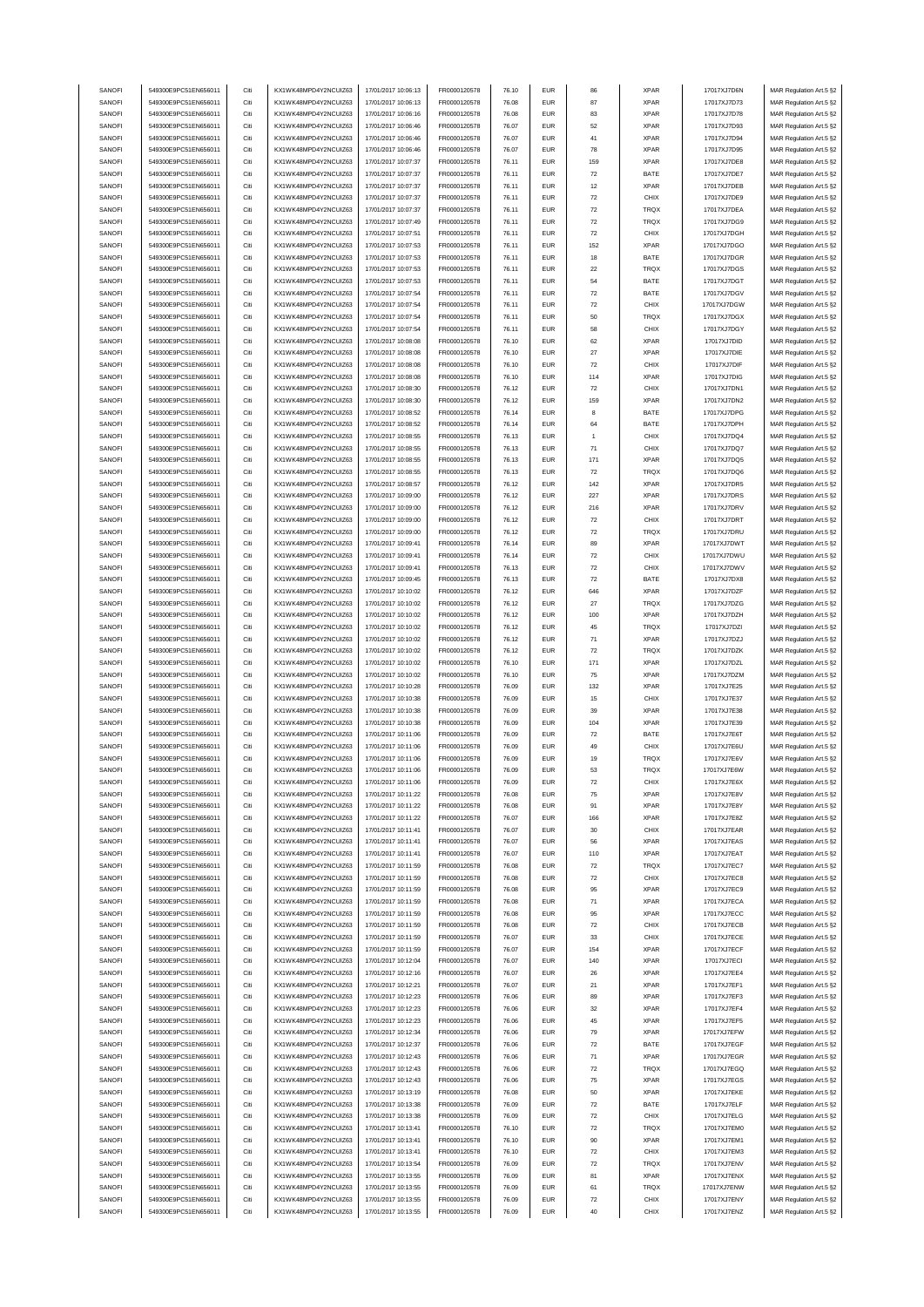| SANOFI           | 549300E9PC51EN656011                         | Citi         | KX1WK48MPD4Y2NCUIZ63                         | 17/01/2017 10:14:29                        | FR0000120578                 | 76.12          | <b>EUR</b>               | $10$               | BATE                | 17017XJ7EQ7                | MAR Regulation Art.5 §2                            |
|------------------|----------------------------------------------|--------------|----------------------------------------------|--------------------------------------------|------------------------------|----------------|--------------------------|--------------------|---------------------|----------------------------|----------------------------------------------------|
| SANOFI           | 549300E9PC51EN656011                         | Citi         | KX1WK48MPD4Y2NCUIZ63                         | 17/01/2017 10:14:43                        | FR0000120578                 | 76.13          | <b>EUR</b>               | 72                 | CHIX                | 17017XJ7ERA                | MAR Regulation Art.5 §2                            |
|                  |                                              |              |                                              |                                            |                              |                |                          |                    |                     |                            |                                                    |
| SANOFI           | 549300E9PC51EN656011                         | Citi         | KX1WK48MPD4Y2NCUIZ63                         | 17/01/2017 10:14:46                        | FR0000120578                 | 76.14          | <b>EUR</b>               | 200                | <b>XPAR</b>         | 17017XJ7ERF                | MAR Regulation Art.5 §2                            |
| SANOFI           | 549300E9PC51EN656011                         | Citi         | KX1WK48MPD4Y2NCUIZ63                         | 17/01/2017 10:14:46                        | FR0000120578                 | 76.14          | <b>EUR</b>               | 100                | <b>XPAR</b>         | 17017XJ7ERG                | MAR Regulation Art.5 §2                            |
| SANOFI           | 549300E9PC51EN656011                         | Citi         | KX1WK48MPD4Y2NCUIZ63                         | 17/01/2017 10:14:46                        | FR0000120578                 | 76.14          | <b>EUR</b>               | 30                 | <b>XPAR</b>         | 17017XJ7ERH                | MAR Regulation Art.5 §2                            |
| SANOFI           | 549300E9PC51EN656011                         | Citi         | KX1WK48MPD4Y2NCUIZ63                         | 17/01/2017 10:14:49                        | FR0000120578                 | 76.15          | <b>EUR</b>               | 49                 | <b>XPAR</b>         | 17017XJ7ERO                | MAR Regulation Art.5 §2                            |
| SANOFI           | 549300E9PC51EN656011                         | Citi         | KX1WK48MPD4Y2NCUIZ63                         | 17/01/2017 10:14:49                        | FR0000120578                 | 76.15          | <b>EUR</b>               | 200                | <b>XPAR</b>         | 17017XJ7ERP                | MAR Regulation Art.5 §2                            |
| SANOFI           | 549300E9PC51EN656011                         | Citi         | KX1WK48MPD4Y2NCUIZ63                         | 17/01/2017 10:14:49                        | FR0000120578                 | 76.15          | <b>EUR</b>               | 100                | <b>XPAR</b>         | 17017XJ7ERQ                | MAR Regulation Art.5 §2                            |
|                  |                                              |              |                                              |                                            |                              |                |                          |                    |                     |                            |                                                    |
| SANOFI           | 549300E9PC51EN656011                         | Citi         | KX1WK48MPD4Y2NCUIZ63                         | 17/01/2017 10:14:49                        | FR0000120578                 | 76.15          | <b>EUR</b>               | 74                 | <b>XPAR</b>         | 17017XJ7ERR                | MAR Regulation Art.5 §2                            |
| SANOFI           | 549300E9PC51EN656011                         | Citi         | KX1WK48MPD4Y2NCUIZ63                         | 17/01/2017 10:14:49                        | FR0000120578                 | 76.15          | <b>EUR</b>               | 100                | <b>XPAR</b>         | 17017XJ7ERS                | MAR Regulation Art.5 §2                            |
| SANOFI           | 549300E9PC51EN656011                         | Citi         | KX1WK48MPD4Y2NCUIZ63                         | 17/01/2017 10:14:49                        | FR0000120578                 | 76.15          | <b>EUR</b>               | 100                | <b>XPAR</b>         | 17017XJ7ERT                | MAR Regulation Art.5 §2                            |
| SANOFI           | 549300E9PC51EN656011                         | Citi         | KX1WK48MPD4Y2NCUIZ63                         | 17/01/2017 10:14:49                        | FR0000120578                 | 76.15          | <b>EUR</b>               | 79                 | <b>XPAR</b>         | 17017XJ7ERU                | MAR Regulation Art.5 §2                            |
| SANOFI           | 549300E9PC51EN656011                         | Citi         | KX1WK48MPD4Y2NCUIZ63                         | 17/01/2017 10:14:49                        | FR0000120578                 | 76.15          | <b>EUR</b>               | 100                | <b>XPAR</b>         | 17017XJ7ERV                | MAR Regulation Art.5 §2                            |
|                  |                                              |              |                                              |                                            |                              |                |                          |                    |                     |                            |                                                    |
| SANOFI           | 549300E9PC51EN656011                         | Citi         | KX1WK48MPD4Y2NCUIZ63                         | 17/01/2017 10:14:49                        | FR0000120578                 | 76.15          | <b>EUR</b>               | 125                | <b>XPAR</b>         | 17017XJ7ERW                | MAR Regulation Art.5 §2                            |
| SANOFI           | 549300E9PC51EN656011                         | Citi         | KX1WK48MPD4Y2NCUIZ63                         | 17/01/2017 10:14:49                        | FR0000120578                 | 76.15          | <b>EUR</b>               | 64                 | <b>XPAR</b>         | 17017XJ7ERX                | MAR Regulation Art.5 §2                            |
| SANOFI           | 549300E9PC51EN656011                         | Citi         | KX1WK48MPD4Y2NCUIZ63                         | 17/01/2017 10:14:55                        | FR0000120578                 | 76.14          | <b>EUR</b>               | 166                | <b>XPAR</b>         | 17017XJ7ES6                | MAR Regulation Art.5 §2                            |
| SANOFI           | 549300E9PC51EN656011                         | Citi         | KX1WK48MPD4Y2NCUIZ63                         | 17/01/2017 10:14:55                        | FR0000120578                 | 76.14          | <b>EUR</b>               | 72                 | CHIX                | 17017XJ7ES5                | MAR Regulation Art.5 §2                            |
| SANOFI           | 549300E9PC51EN656011                         | Citi         | KX1WK48MPD4Y2NCUIZ63                         | 17/01/2017 10:14:55                        | FR0000120578                 | 76.14          | <b>EUR</b>               | $\scriptstyle{72}$ | TRQX                | 17017XJ7ES7                | MAR Regulation Art.5 §2                            |
| SANOFI           | 549300E9PC51EN656011                         | Citi         | KX1WK48MPD4Y2NCUIZ63                         | 17/01/2017 10:14:55                        | FR0000120578                 | 76.14          | <b>EUR</b>               | 41                 | BATE                | 17017XJ7ES8                | MAR Regulation Art.5 §2                            |
|                  |                                              |              |                                              |                                            |                              |                |                          |                    |                     |                            |                                                    |
| SANOFI           | 549300E9PC51EN656011                         | Citi         | KX1WK48MPD4Y2NCUIZ63                         | 17/01/2017 10:14:55                        | FR0000120578                 | 76.14          | <b>EUR</b>               | 23                 | BATE                | 17017XJ7ES9                | MAR Regulation Art.5 §2                            |
| SANOFI           | 549300E9PC51EN656011                         | Citi         | KX1WK48MPD4Y2NCUIZ63                         | 17/01/2017 10:15:10                        | FR0000120578                 | 76.13          | <b>EUR</b>               | 43                 | BATE                | 17017XJ7ETP                | MAR Regulation Art.5 §2                            |
| SANOFI           | 549300E9PC51EN656011                         | Citi         | KX1WK48MPD4Y2NCUIZ63                         | 17/01/2017 10:15:10                        | FR0000120578                 | 76.13          | <b>EUR</b>               | $\scriptstyle{72}$ | CHIX                | 17017XJ7ETR                | MAR Regulation Art.5 §2                            |
| SANOFI           | 549300E9PC51EN656011                         | Citi         | KX1WK48MPD4Y2NCUIZ63                         | 17/01/2017 10:15:10                        | FR0000120578                 | 76.13          | <b>EUR</b>               | $\overline{1}$     | TRQX                | 17017XJ7ETQ                | MAR Regulation Art.5 §2                            |
| SANOFI           | 549300E9PC51EN656011                         | Citi         | KX1WK48MPD4Y2NCUIZ63                         | 17/01/2017 10:15:11                        | FR0000120578                 | 76.13          | <b>EUR</b>               | 71                 | TRQX                | 17017XJ7ETX                | MAR Regulation Art.5 §2                            |
| SANOFI           | 549300E9PC51EN656011                         | Citi         | KX1WK48MPD4Y2NCUIZ63                         | 17/01/2017 10:15:17                        | FR0000120578                 | 76.13          | <b>EUR</b>               | 72                 | CHIX                | 17017XJ7EUU                | MAR Regulation Art.5 §2                            |
|                  |                                              |              |                                              |                                            |                              |                |                          |                    |                     |                            |                                                    |
| SANOFI           | 549300E9PC51EN656011                         | Citi         | KX1WK48MPD4Y2NCUIZ63                         | 17/01/2017 10:15:17                        | FR0000120578                 | 76.13          | <b>EUR</b>               | 58                 | TRQX                | 17017XJ7EUV                | MAR Regulation Art.5 §2                            |
| SANOFI           | 549300E9PC51EN656011                         | Citi         | KX1WK48MPD4Y2NCUIZ63                         | 17/01/2017 10:15:17                        | FR0000120578                 | 76.13          | <b>EUR</b>               | 14                 | TRQX                | 17017XJ7EUW                | MAR Regulation Art.5 §2                            |
| SANOFI           | 549300E9PC51EN656011                         | Citi         | KX1WK48MPD4Y2NCUIZ63                         | 17/01/2017 10:15:17                        | FR0000120578                 | 76.13          | <b>EUR</b>               | 68                 | <b>XPAR</b>         | 17017XJ7EUX                | MAR Regulation Art.5 §2                            |
| SANOFI           | 549300E9PC51EN656011                         | Citi         | KX1WK48MPD4Y2NCUIZ63                         | 17/01/2017 10:15:17                        | FR0000120578                 | 76.13          | <b>EUR</b>               | 67                 | <b>XPAR</b>         | 17017XJ7EUY                | MAR Regulation Art.5 §2                            |
| SANOFI           | 549300E9PC51EN656011                         | Citi         | KX1WK48MPD4Y2NCUIZ63                         | 17/01/2017 10:15:17                        | FR0000120578                 | 76.13          | <b>EUR</b>               | 31                 | <b>XPAR</b>         | 17017XJ7EUZ                | MAR Regulation Art.5 §2                            |
|                  |                                              |              |                                              |                                            |                              |                |                          |                    |                     |                            |                                                    |
| SANOFI           | 549300E9PC51EN656011                         | Citi         | KX1WK48MPD4Y2NCUIZ63                         | 17/01/2017 10:15:34                        | FR0000120578                 | 76.12          | <b>EUR</b>               | 166                | <b>XPAR</b>         | 17017XJ7EW8                | MAR Regulation Art.5 §2                            |
| SANOFI           | 549300E9PC51EN656011                         | Citi         | KX1WK48MPD4Y2NCUIZ63                         | 17/01/2017 10:15:34                        | FR0000120578                 | 76.12          | <b>EUR</b>               | 166                | <b>XPAR</b>         | 17017XJ7EW9                | MAR Regulation Art.5 §2                            |
| SANOFI           | 549300E9PC51EN656011                         | Citi         | KX1WK48MPD4Y2NCUIZ63                         | 17/01/2017 10:15:34                        | FR0000120578                 | 76.12          | <b>EUR</b>               | 72                 | CHIX                | 17017XJ7EWA                | MAR Regulation Art.5 §2                            |
| SANOFI           | 549300E9PC51EN656011                         | Citi         | KX1WK48MPD4Y2NCUIZ63                         | 17/01/2017 10:15:36                        | FR0000120578                 | 76.11          | <b>EUR</b>               | 72                 | CHIX                | 17017XJ7EWD                | MAR Regulation Art.5 §2                            |
| SANOFI           | 549300E9PC51EN656011                         | Citi         | KX1WK48MPD4Y2NCUIZ63                         | 17/01/2017 10:15:54                        | FR0000120578                 | 76.11          | <b>EUR</b>               | $\scriptstyle{72}$ | BATE                | 17017XJ7EXY                | MAR Regulation Art.5 §2                            |
| SANOFI           | 549300E9PC51EN656011                         | Citi         | KX1WK48MPD4Y2NCUIZ63                         | 17/01/2017 10:15:54                        | FR0000120578                 | 76.11          | <b>EUR</b>               | $\scriptstyle{72}$ | CHIX                | 17017XJ7EXZ                |                                                    |
|                  |                                              |              |                                              |                                            |                              |                |                          |                    |                     |                            | MAR Regulation Art.5 §2                            |
| SANOFI           | 549300E9PC51EN656011                         | Citi         | KX1WK48MPD4Y2NCUIZ63                         | 17/01/2017 10:15:54                        | FR0000120578                 | 76.11          | <b>EUR</b>               | $\scriptstyle{72}$ | TRQX                | 17017XJ7EY0                | MAR Regulation Art.5 §2                            |
| SANOFI           | 549300E9PC51EN656011                         | Citi         | KX1WK48MPD4Y2NCUIZ63                         | 17/01/2017 10:15:54                        | FR0000120578                 | 76.11          | <b>EUR</b>               | 69                 | <b>XPAR</b>         | 17017XJ7EY1                | MAR Regulation Art.5 §2                            |
| SANOFI           | 549300E9PC51EN656011                         | Citi         | KX1WK48MPD4Y2NCUIZ63                         | 17/01/2017 10:15:54                        | FR0000120578                 | 76.11          | <b>EUR</b>               | 97                 | <b>XPAR</b>         | 17017XJ7EY3                | MAR Regulation Art.5 §2                            |
| SANOFI           | 549300E9PC51EN656011                         | Citi         | KX1WK48MPD4Y2NCUIZ63                         | 17/01/2017 10:16:02                        | FR0000120578                 | 76.09          | <b>EUR</b>               | 166                | <b>XPAR</b>         | 17017XJ7EYH                | MAR Regulation Art.5 §2                            |
| SANOFI           | 549300E9PC51EN656011                         | Citi         | KX1WK48MPD4Y2NCUIZ63                         | 17/01/2017 10:16:02                        | FR0000120578                 | 76.09          | <b>EUR</b>               | 72                 | CHIX                | 17017XJ7EYI                | MAR Regulation Art.5 §2                            |
| SANOFI           | 549300E9PC51EN656011                         | Citi         | KX1WK48MPD4Y2NCUIZ63                         | 17/01/2017 10:16:02                        | FR0000120578                 | 76.09          | <b>EUR</b>               | 78                 | <b>XPAR</b>         | 17017XJ7EYK                | MAR Regulation Art.5 §2                            |
|                  |                                              |              |                                              |                                            |                              |                |                          |                    |                     |                            |                                                    |
| SANOFI           | 549300E9PC51EN656011                         | Citi         | KX1WK48MPD4Y2NCUIZ63                         | 17/01/2017 10:16:02                        | FR0000120578                 | 76.09          | <b>EUR</b>               | 36                 | <b>XPAR</b>         | 17017XJ7EYM                | MAR Regulation Art.5 §2                            |
| SANOFI           | 549300E9PC51EN656011                         | Citi         | KX1WK48MPD4Y2NCUIZ63                         | 17/01/2017 10:16:09                        | FR0000120578                 | 76.08          | <b>EUR</b>               | 166                | <b>XPAR</b>         | 17017XJ7EZS                | MAR Regulation Art.5 §2                            |
| SANOFI           | 549300E9PC51EN656011                         | Citi         | KX1WK48MPD4Y2NCUIZ63                         | 17/01/2017 10:16:13                        | FR0000120578                 | 76.07          | <b>EUR</b>               | 49                 | <b>XPAR</b>         | 17017XJ7F02                | MAR Regulation Art.5 §2                            |
| SANOFI           | 549300E9PC51EN656011                         | Citi         | KX1WK48MPD4Y2NCUIZ63                         | 17/01/2017 10:16:14                        | FR0000120578                 | 76.07          | <b>EUR</b>               | 111                | <b>XPAR</b>         | 17017XJ7F09                | MAR Regulation Art.5 §2                            |
| SANOFI           | 549300E9PC51EN656011                         | Citi         | KX1WK48MPD4Y2NCUIZ63                         | 17/01/2017 10:16:32                        | FR0000120578                 | 76.08          | <b>EUR</b>               | 72                 | CHIX                | 17017XJ7F36                | MAR Regulation Art.5 §2                            |
|                  |                                              |              |                                              |                                            |                              |                | <b>EUR</b>               |                    |                     |                            |                                                    |
| SANOFI           | 549300E9PC51EN656011                         | Citi         | KX1WK48MPD4Y2NCUIZ63                         | 17/01/2017 10:16:35                        | FR0000120578                 | 76.08          |                          | 36                 | <b>XPAR</b>         | 17017XJ7F3S                | MAR Regulation Art.5 §2                            |
| SANOFI           | 549300E9PC51EN656011                         | Citi         | KX1WK48MPD4Y2NCUIZ63                         | 17/01/2017 10:16:35                        | FR0000120578                 | 76.08          | <b>EUR</b>               | 130                | <b>XPAR</b>         | 17017XJ7F3T                | MAR Regulation Art.5 §2                            |
| SANOFI           | 549300E9PC51EN656011                         | Citi         | KX1WK48MPD4Y2NCUIZ63                         | 17/01/2017 10:16:35                        | FR0000120578                 | 76.08          | <b>EUR</b>               | 47                 | <b>XPAR</b>         | 17017XJ7F3U                | MAR Regulation Art.5 §2                            |
| SANOFI           | 549300E9PC51EN656011                         | Citi         | KX1WK48MPD4Y2NCUIZ63                         | 17/01/2017 10:16:35                        | FR0000120578                 | 76.08          | <b>EUR</b>               | 45                 | <b>XPAR</b>         | 17017XJ7F3V                | MAR Regulation Art.5 §2                            |
| SANOFI           | 549300E9PC51EN656011                         | Citi         | KX1WK48MPD4Y2NCUIZ63                         | 17/01/2017 10:16:52                        | FR0000120578                 | 76.08          | <b>EUR</b>               | $\scriptstyle{72}$ | BATE                | 17017XJ7F56                | MAR Regulation Art.5 §2                            |
| SANOFI           | 549300E9PC51EN656011                         | Citi         | KX1WK48MPD4Y2NCUIZ63                         | 17/01/2017 10:16:52                        | FR0000120578                 | 76.08          | <b>EUR</b>               | 100                | <b>XPAR</b>         | 17017XJ7F57                | MAR Regulation Art.5 §2                            |
|                  |                                              |              |                                              |                                            |                              |                |                          |                    |                     |                            |                                                    |
| SANOFI           | 549300E9PC51EN656011                         | Citi         | KX1WK48MPD4Y2NCUIZ63                         | 17/01/2017 10:16:52                        | FR0000120578                 | 76.08          | <b>EUR</b>               | $\scriptstyle{72}$ | TRQX                | 17017XJ7F58                | MAR Regulation Art.5 §2                            |
| SANOFI           | 549300E9PC51EN656011                         | Citi         | KX1WK48MPD4Y2NCUIZ63                         | 17/01/2017 10:16:54                        | FR0000120578                 | 76.07          | <b>EUR</b>               | 71                 | <b>XPAR</b>         | 17017XJ7F5C                | MAR Regulation Art.5 §2                            |
| SANOFI           | 549300E9PC51EN656011                         | Citi         | KX1WK48MPD4Y2NCUIZ63                         | 17/01/2017 10:17:02                        | FR0000120578                 | 76.08          | <b>EUR</b>               | 156                | <b>XPAR</b>         | 17017XJ7F6M                | MAR Regulation Art.5 §2                            |
| SANOFI           | 549300E9PC51EN656011                         | Citi         | KX1WK48MPD4Y2NCUIZ63                         | 17/01/2017 10:17:03                        | FR0000120578                 | 76.08          | <b>EUR</b>               | 72                 | <b>TRQX</b>         | 17017XJ7F6O                | MAR Regulation Art.5 §2                            |
| SANOFI           | 549300E9PC51EN656011                         |              | KX1WK48MPD4Y2NCUIZ63                         | 17/01/2017 10:17:03                        | FR0000120578                 | 76.08          | FUR                      |                    | <b>XPAR</b>         | 17017XJ7F6P                | MAR Regulation Art 5 82                            |
|                  |                                              |              |                                              |                                            |                              |                |                          |                    |                     |                            |                                                    |
| SANOFI           | 549300E9PC51EN656011                         | Citi         | KX1WK48MPD4Y2NCUIZ63                         | 17/01/2017 10:17:09                        | FR0000120578                 | 76.07          | <b>EUR</b>               | 32                 | <b>XPAR</b>         | 17017XJ7F74                | MAR Regulation Art.5 §2                            |
| SANOFI           | 549300E9PC51EN656011                         | Citi         | KX1WK48MPD4Y2NCUIZ63                         | 17/01/2017 10:17:21                        | FR0000120578                 | 76.08          | <b>EUR</b>               | $\scriptstyle{72}$ | CHIX                | 17017XJ7F8B                | MAR Regulation Art.5 §2                            |
| SANOFI           | 549300E9PC51EN656011                         | Citi         | KX1WK48MPD4Y2NCUIZ63                         | 17/01/2017 10:17:21                        | FR0000120578                 | 76.08          | <b>EUR</b>               | 154                | <b>XPAR</b>         | 17017XJ7F8C                | MAR Regulation Art.5 §2                            |
| SANOFI           | 549300E9PC51EN656011                         | Citi         | KX1WK48MPD4Y2NCUIZ63                         | 17/01/2017 10:17:38                        | FR0000120578                 | 76.07          | <b>EUR</b>               | $\,$ 5 $\,$        | BATE                | 17017XJ7FAP                | MAR Regulation Art.5 §2                            |
| SANOFI           | 549300E9PC51EN656011                         | Citi         | KX1WK48MPD4Y2NCUIZ63                         | 17/01/2017 10:18:13                        | FR0000120578                 | 76.08          | <b>EUR</b>               | $\scriptstyle{72}$ | CHIX                | 17017XJ7FF6                | MAR Regulation Art.5 §2                            |
| SANOFI           | 549300E9PC51EN656011                         | Citi         | KX1WK48MPD4Y2NCUIZ63                         | 17/01/2017 10:18:13                        | FR0000120578                 | 76.08          | <b>EUR</b>               | 11                 | BATE                | 17017XJ7FF7                | MAR Regulation Art.5 §2                            |
|                  | 549300E9PC51EN656011                         |              | KX1WK48MPD4Y2NCUIZ63                         |                                            |                              |                |                          |                    |                     |                            |                                                    |
| SANOFI           |                                              | Citi         |                                              | 17/01/2017 10:18:13                        | FR0000120578                 | 76.08          | <b>EUR</b>               | 68                 | <b>XPAR</b>         | 17017XJ7FF9                | MAR Regulation Art.5 §2                            |
| SANOFI           | 549300E9PC51EN656011                         | Citi         | KX1WK48MPD4Y2NCUIZ63                         | 17/01/2017 10:18:13                        | FR0000120578                 | 76.08          | <b>EUR</b>               | 5                  | <b>TRQX</b>         | 17017XJ7FF8                | MAR Regulation Art.5 §2                            |
| SANOFI           | 549300E9PC51EN656011                         | Citi         | KX1WK48MPD4Y2NCUIZ63                         | 17/01/2017 10:18:13                        | FR0000120578                 | 76.08          | <b>EUR</b>               | 98                 | <b>XPAR</b>         | 17017XJ7FFD                | MAR Regulation Art.5 §2                            |
| SANOFI           | 549300E9PC51EN656011                         | Citi         | KX1WK48MPD4Y2NCUIZ63                         | 17/01/2017 10:18:13                        | FR0000120578                 | 76.08          | <b>EUR</b>               | 61                 | BATE                | 17017XJ7FFA                | MAR Regulation Art.5 §2                            |
| SANOFI           | 549300E9PC51EN656011                         | Citi         | KX1WK48MPD4Y2NCUIZ63                         | 17/01/2017 10:18:13                        | FR0000120578                 | 76.08          | <b>EUR</b>               | $\scriptstyle{72}$ | CHIX                | 17017XJ7FFB                | MAR Regulation Art.5 §2                            |
| SANOFI           | 549300E9PC51EN656011                         | Citi         | KX1WK48MPD4Y2NCUIZ63                         | 17/01/2017 10:18:13                        | FR0000120578                 | 76.08          | <b>EUR</b>               | 67                 | TRQX                | 17017XJ7FFC                | MAR Regulation Art.5 §2                            |
|                  |                                              |              | KX1WK48MPD4Y2NCUIZ63                         |                                            | FR0000120578                 |                |                          |                    |                     |                            |                                                    |
| SANOFI           | 549300E9PC51EN656011                         | Citi         |                                              | 17/01/2017 10:18:46                        |                              | 76.10          | <b>EUR</b>               | $\scriptstyle{72}$ | CHIX                | 17017XJ7FHE                | MAR Regulation Art.5 §2                            |
| SANOFI           | 549300E9PC51EN656011                         | Citi         | KX1WK48MPD4Y2NCUIZ63                         | 17/01/2017 10:18:46                        | FR0000120578                 | 76.10          | <b>EUR</b>               | $\scriptstyle{72}$ | TRQX                | 17017XJ7FHF                | MAR Regulation Art.5 §2                            |
| SANOFI           | 549300E9PC51EN656011                         | Citi         | KX1WK48MPD4Y2NCUIZ63                         | 17/01/2017 10:18:47                        | FR0000120578                 | 76.10          | <b>EUR</b>               | 80                 | <b>XPAR</b>         | 17017XJ7FHG                | MAR Regulation Art.5 §2                            |
| SANOFI           | 549300E9PC51EN656011                         | Citi         | KX1WK48MPD4Y2NCUIZ63                         | 17/01/2017 10:18:47                        | FR0000120578                 | 76.10          | <b>EUR</b>               | 86                 | <b>XPAR</b>         | 17017XJ7FHK                | MAR Regulation Art.5 §2                            |
| SANOFI           | 549300E9PC51EN656011                         | Citi         | KX1WK48MPD4Y2NCUIZ63                         | 17/01/2017 10:18:47                        | FR0000120578                 | 76.10          | <b>EUR</b>               | $\scriptstyle{72}$ | TRQX                | 17017XJ7FHJ                | MAR Regulation Art.5 §2                            |
| SANOFI           | 549300E9PC51EN656011                         | Citi         | KX1WK48MPD4Y2NCUIZ63                         | 17/01/2017 10:18:47                        | FR0000120578                 | 76.10          | <b>EUR</b>               | 71                 | <b>XPAR</b>         | 17017XJ7FHM                |                                                    |
|                  |                                              |              |                                              |                                            |                              |                |                          |                    |                     |                            | MAR Regulation Art.5 §2                            |
| SANOFI           | 549300E9PC51EN656011                         | Citi         | KX1WK48MPD4Y2NCUIZ63                         | 17/01/2017 10:18:47                        | FR0000120578                 | 76.10          | <b>EUR</b>               | 61                 | CHIX                | 17017XJ7FHL                | MAR Regulation Art.5 §2                            |
| SANOFI           | 549300E9PC51EN656011                         | Citi         | KX1WK48MPD4Y2NCUIZ63                         | 17/01/2017 10:18:47                        | FR0000120578                 | 76.10          | <b>EUR</b>               | 50                 | <b>XPAR</b>         | 17017XJ7FHN                | MAR Regulation Art.5 §2                            |
| SANOFI           | 549300E9PC51EN656011                         | Citi         | KX1WK48MPD4Y2NCUIZ63                         | 17/01/2017 10:18:59                        | FR0000120578                 | 76.10          | <b>EUR</b>               | 35                 | CHIX                | 17017XJ7FIQ                | MAR Regulation Art.5 §2                            |
| SANOFI           | 549300E9PC51EN656011                         | Citi         | KX1WK48MPD4Y2NCUIZ63                         | 17/01/2017 10:18:59                        | FR0000120578                 | 76.10          | <b>EUR</b>               | 166                | <b>XPAR</b>         | 17017XJ7FIR                | MAR Regulation Art.5 §2                            |
| SANOFI           | 549300E9PC51EN656011                         | Citi         | KX1WK48MPD4Y2NCUIZ63                         | 17/01/2017 10:18:59                        | FR0000120578                 | 76.10          | <b>EUR</b>               | 341                | <b>XPAR</b>         | 17017XJ7FIS                | MAR Regulation Art.5 §2                            |
| SANOFI           | 549300E9PC51EN656011                         | Citi         | KX1WK48MPD4Y2NCUIZ63                         | 17/01/2017 10:18:59                        |                              | 76.10          | <b>EUR</b>               |                    | <b>XPAR</b>         |                            |                                                    |
|                  |                                              |              |                                              |                                            | FR0000120578                 |                |                          | 166                |                     | 17017XJ7FIT                | MAR Regulation Art.5 §2                            |
| SANOFI           | 549300E9PC51EN656011                         | Citi         | KX1WK48MPD4Y2NCUIZ63                         | 17/01/2017 10:19:01                        | FR0000120578                 | 76.10          | <b>EUR</b>               | 37                 | CHIX                | 17017XJ7FIW                | MAR Regulation Art.5 §2                            |
| SANOFI           | 549300E9PC51EN656011                         | Citi         | KX1WK48MPD4Y2NCUIZ63                         | 17/01/2017 10:19:01                        | FR0000120578                 | 76.10          | <b>EUR</b>               | 35                 | CHIX                | 17017XJ7FIX                | MAR Regulation Art.5 §2                            |
| SANOFI           | 549300E9PC51EN656011                         | Citi         | KX1WK48MPD4Y2NCUIZ63                         | 17/01/2017 10:19:01                        | FR0000120578                 | 76.09          | <b>EUR</b>               | 28                 | CHIX                | 17017XJ7FIY                | MAR Regulation Art.5 §2                            |
| SANOFI           | 549300E9PC51EN656011                         | Citi         | KX1WK48MPD4Y2NCUIZ63                         | 17/01/2017 10:19:12                        | FR0000120578                 | 76.09          | <b>EUR</b>               | $\scriptstyle{72}$ | BATE                | 17017XJ7FK0                | MAR Regulation Art.5 §2                            |
| SANOFI           | 549300E9PC51EN656011                         | Citi         | KX1WK48MPD4Y2NCUIZ63                         | 17/01/2017 10:19:12                        | FR0000120578                 | 76.09          | <b>EUR</b>               | 118                | <b>XPAR</b>         | 17017XJ7FK3                | MAR Regulation Art.5 §2                            |
|                  |                                              |              |                                              |                                            |                              |                |                          |                    |                     |                            |                                                    |
| SANOFI           | 549300E9PC51EN656011                         | Citi         | KX1WK48MPD4Y2NCUIZ63                         | 17/01/2017 10:19:12                        | FR0000120578                 | 76.09          | <b>EUR</b>               | 44                 | TRQX                | 17017XJ7FK2                | MAR Regulation Art.5 §2                            |
| SANOFI           | 549300E9PC51EN656011                         | Citi         | KX1WK48MPD4Y2NCUIZ63                         | 17/01/2017 10:19:12                        | FR0000120578                 | 76.09          | <b>EUR</b>               | 28                 | TRQX                | 17017XJ7FK5                | MAR Regulation Art.5 §2                            |
| SANOFI           | 549300E9PC51EN656011                         | Citi         | KX1WK48MPD4Y2NCUIZ63                         | 17/01/2017 10:19:12                        | FR0000120578                 | 76.09          | <b>EUR</b>               | 48                 | <b>XPAR</b>         | 17017XJ7FK6                | MAR Regulation Art.5 §2                            |
|                  | 549300E9PC51EN656011                         | Citi         | KX1WK48MPD4Y2NCUIZ63                         | 17/01/2017 10:19:12                        | FR0000120578                 | 76.09          | <b>EUR</b>               | 44                 | CHIX                | 17017XJ7FK4                | MAR Regulation Art.5 §2                            |
| SANOFI           |                                              |              |                                              |                                            |                              |                |                          |                    |                     |                            |                                                    |
| SANOFI           | 549300E9PC51EN656011                         | Citi         | KX1WK48MPD4Y2NCUIZ63                         | 17/01/2017 10:19:20                        | FR0000120578                 | 76.08          | <b>EUR</b>               | $\scriptstyle{72}$ | CHIX                | 17017XJ7FKH                |                                                    |
|                  |                                              |              |                                              |                                            |                              |                |                          |                    |                     |                            | MAR Regulation Art.5 §2                            |
| SANOFI           | 549300E9PC51EN656011                         | Citi         | KX1WK48MPD4Y2NCUIZ63                         | 17/01/2017 10:19:20                        | FR0000120578                 | 76.08          | <b>EUR</b>               | 166                | <b>XPAR</b>         | 17017XJ7FKI                | MAR Regulation Art.5 §2                            |
| SANOFI<br>SANOFI | 549300E9PC51EN656011<br>549300E9PC51EN656011 | Citi<br>Citi | KX1WK48MPD4Y2NCUIZ63<br>KX1WK48MPD4Y2NCUIZ63 | 17/01/2017 10:19:24<br>17/01/2017 10:19:36 | FR0000120578<br>FR0000120578 | 76.06<br>76.07 | <b>EUR</b><br><b>EUR</b> | 70<br>$77\,$       | CHIX<br><b>XPAR</b> | 17017XJ7FL6<br>17017XJ7FN6 | MAR Regulation Art.5 §2<br>MAR Regulation Art.5 §2 |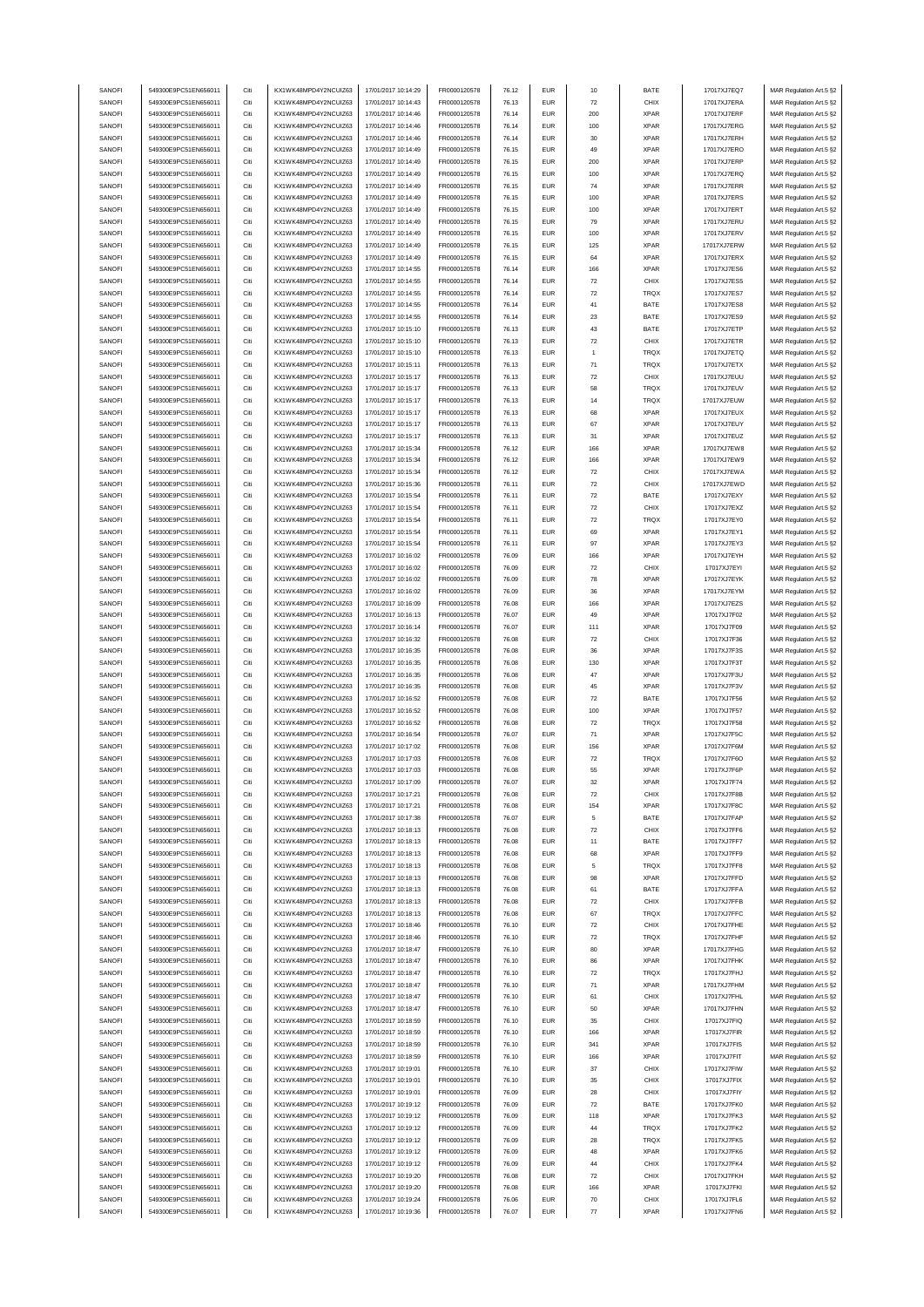| SANOFI           | 549300E9PC51EN656011                         | Citi         | KX1WK48MPD4Y2NCUIZ63                         | 17/01/2017 10:19:36                        | FR0000120578                 | 76.07          | <b>EUR</b>               | 89                 | <b>XPAR</b>         | 17017XJ7FN7                | MAR Regulation Art.5 §2                            |
|------------------|----------------------------------------------|--------------|----------------------------------------------|--------------------------------------------|------------------------------|----------------|--------------------------|--------------------|---------------------|----------------------------|----------------------------------------------------|
| SANOFI           | 549300E9PC51EN656011                         | Citi         | KX1WK48MPD4Y2NCUIZ63                         | 17/01/2017 10:19:37                        |                              | 76.06          | <b>EUR</b>               | $\mathbf{2}$       | CHIX                |                            |                                                    |
|                  |                                              |              |                                              |                                            | FR0000120578                 |                |                          |                    |                     | 17017XJ7FNA                | MAR Regulation Art.5 §2                            |
| SANOFI           | 549300E9PC51EN656011                         | Citi         | KX1WK48MPD4Y2NCUIZ63                         | 17/01/2017 10:19:51                        | FR0000120578                 | 76.05          | <b>EUR</b>               | 72                 | CHIX                | 17017XJ7FOY                | MAR Regulation Art.5 §2                            |
| SANOFI           | 549300E9PC51EN656011                         | Citi         | KX1WK48MPD4Y2NCUIZ63                         | 17/01/2017 10:20:22                        | FR0000120578                 | 76.10          | <b>EUR</b>               | 72                 | BATE                | 17017XJ7FRY                | MAR Regulation Art.5 §2                            |
| SANOFI           | 549300E9PC51EN656011                         | Citi         | KX1WK48MPD4Y2NCLIIZ63                        | 17/01/2017 10:20:22                        | FR0000120578                 | 76.10          | <b>EUR</b>               | 166                | <b>XPAR</b>         | 17017XJ7FRZ                | MAR Regulation Art.5 §2                            |
| SANOFI           | 549300E9PC51EN656011                         | Citi         | KX1WK48MPD4Y2NCUIZ63                         | 17/01/2017 10:20:22                        | FR0000120578                 | 76.10          | <b>EUR</b>               | 72                 | TRQX                | 17017XJ7FS0                | MAR Regulation Art.5 §2                            |
| SANOFI           | 549300E9PC51EN656011                         | Citi         | KX1WK48MPD4Y2NCUIZ63                         | 17/01/2017 10:20:22                        | FR0000120578                 | 76.10          | <b>EUR</b>               | $\scriptstyle{72}$ | TRQX                | 17017XJ7FS3                | MAR Regulation Art.5 §2                            |
|                  |                                              |              | KX1WK48MPD4Y2NCUIZ63                         |                                            |                              |                |                          |                    |                     |                            |                                                    |
| SANOFI           | 549300E9PC51EN656011                         | Citi         |                                              | 17/01/2017 10:20:22                        | FR0000120578                 | 76.09          | <b>EUR</b>               | 611                | <b>XPAR</b>         | 17017XJ7FS8                | MAR Regulation Art.5 §2                            |
| SANOFI           | 549300E9PC51EN656011                         | Citi         | KX1WK48MPD4Y2NCUIZ63                         | 17/01/2017 10:20:23                        | FR0000120578                 | 76.09          | <b>EUR</b>               | 75                 | <b>XPAR</b>         | 17017XJ7FSG                | MAR Regulation Art.5 §2                            |
| SANOFI           | 549300E9PC51EN656011                         | Citi         | KX1WK48MPD4Y2NCUIZ63                         | 17/01/2017 10:20:39                        | FR0000120578                 | 76.09          | <b>EUR</b>               | 80                 | <b>XPAR</b>         | 17017XJ7FUQ                | MAR Regulation Art.5 §2                            |
| SANOFI           | 549300E9PC51EN656011                         | Citi         | KX1WK48MPD4Y2NCUIZ63                         | 17/01/2017 10:20:39                        | FR0000120578                 | 76.07          | <b>EUR</b>               | 100                | <b>XPAR</b>         | 17017XJ7FUS                | MAR Regulation Art.5 §2                            |
| SANOFI           | 549300E9PC51EN656011                         | Citi         | KX1WK48MPD4Y2NCUIZ63                         | 17/01/2017 10:20:45                        | FR0000120578                 | 76.07          | <b>EUR</b>               | 66                 | <b>XPAR</b>         | 17017XJ7FV6                | MAR Regulation Art.5 §2                            |
|                  |                                              |              |                                              |                                            |                              |                |                          |                    |                     |                            |                                                    |
| SANOFI           | 549300E9PC51EN656011                         | Citi         | KX1WK48MPD4Y2NCUIZ63                         | 17/01/2017 10:20:45                        | FR0000120578                 | 76.07          | EUR                      | 100                | <b>XPAR</b>         | 17017XJ7FV7                | MAR Regulation Art.5 §2                            |
| SANOFI           | 549300E9PC51EN656011                         | Citi         | KX1WK48MPD4Y2NCUIZ63                         | 17/01/2017 10:20:48                        | FR0000120578                 | 76.07          | <b>EUR</b>               | $\scriptstyle{72}$ | BATE                | 17017XJ7FVM                | MAR Regulation Art.5 §2                            |
| SANOFI           | 549300E9PC51EN656011                         | Citi         | KX1WK48MPD4Y2NCUIZ63                         | 17/01/2017 10:20:48                        | FR0000120578                 | 76.07          | <b>EUR</b>               | $\scriptstyle{72}$ | CHIX                | 17017XJ7FVN                | MAR Regulation Art.5 §2                            |
| SANOFI           | 549300E9PC51EN656011                         | Citi         | KX1WK48MPD4Y2NCUIZ63                         | 17/01/2017 10:20:57                        | FR0000120578                 | 76.07          | <b>EUR</b>               | 86                 | <b>XPAR</b>         | 17017XJ7FW4                | MAR Regulation Art.5 §2                            |
| SANOFI           | 549300E9PC51EN656011                         | Citi         | KX1WK48MPD4Y2NCUIZ63                         | 17/01/2017 10:20:57                        | FR0000120578                 | 76.07          | <b>EUR</b>               | 72                 | CHIX                | 17017XJ7FW5                | MAR Regulation Art.5 §2                            |
|                  | 549300E9PC51EN656011                         | Citi         | KX1WK48MPD4Y2NCUIZ63                         | 17/01/2017 10:20:57                        |                              | 76.07          | <b>EUR</b>               | 31                 | <b>XPAR</b>         | 17017XJ7FW6                |                                                    |
| SANOFI           |                                              |              |                                              |                                            | FR0000120578                 |                |                          |                    |                     |                            | MAR Regulation Art.5 §2                            |
| SANOFI           | 549300E9PC51EN656011                         | Citi         | KX1WK48MPD4Y2NCUIZ63                         | 17/01/2017 10:20:57                        | FR0000120578                 | 76.07          | <b>EUR</b>               | 72                 | TRQX                | 17017XJ7FW7                | MAR Regulation Art.5 §2                            |
| SANOFI           | 549300E9PC51EN656011                         | Citi         | KX1WK48MPD4Y2NCUIZ63                         | 17/01/2017 10:21:19                        | FR0000120578                 | 76.09          | <b>EUR</b>               | $\scriptstyle{72}$ | TRQX                | 17017XJ7FXQ                | MAR Regulation Art.5 §2                            |
| SANOFI           | 549300E9PC51EN656011                         | Citi         | KX1WK48MPD4Y2NCUIZ63                         | 17/01/2017 10:21:19                        | FR0000120578                 | 76.09          | <b>EUR</b>               | 72                 | CHIX                | 17017XJ7FXR                | MAR Regulation Art.5 §2                            |
| SANOFI           | 549300E9PC51EN656011                         | Citi         | KX1WK48MPD4Y2NCUIZ63                         | 17/01/2017 10:21:28                        | FR0000120578                 | 76.08          | <b>EUR</b>               | 72                 | CHIX                | 17017XJ7FYJ                | MAR Regulation Art.5 §2                            |
|                  |                                              |              |                                              |                                            |                              |                |                          |                    |                     |                            |                                                    |
| SANOFI           | 549300E9PC51EN656011                         | Citi         | KX1WK48MPD4Y2NCUIZ63                         | 17/01/2017 10:21:28                        | FR0000120578                 | 76.08          | <b>EUR</b>               | 166                | <b>XPAR</b>         | 17017XJ7FYK                | MAR Regulation Art.5 §2                            |
| SANOFI           | 549300E9PC51EN656011                         | Citi         | KX1WK48MPD4Y2NCUIZ63                         | 17/01/2017 10:21:36                        | FR0000120578                 | 76.07          | <b>EUR</b>               | 120                | <b>XPAR</b>         | 17017XJ7FZ5                | MAR Regulation Art.5 §2                            |
| SANOFI           | 549300E9PC51EN656011                         | Citi         | KX1WK48MPD4Y2NCUIZ63                         | 17/01/2017 10:21:50                        | FR0000120578                 | 76.07          | <b>EUR</b>               | 46                 | <b>XPAR</b>         | 17017XJ7FZX                | MAR Regulation Art.5 §2                            |
| SANOFI           | 549300E9PC51EN656011                         | Citi         | KX1WK48MPD4Y2NCUIZ63                         | 17/01/2017 10:21:50                        | FR0000120578                 | 76.07          | <b>EUR</b>               | 54                 | <b>XPAR</b>         | 17017XJ7FZY                | MAR Regulation Art.5 §2                            |
| SANOFI           | 549300E9PC51EN656011                         | Citi         | KX1WK48MPD4Y2NCUIZ63                         | 17/01/2017 10:21:52                        | FR0000120578                 | 76.08          | <b>EUR</b>               | 72                 | CHIX                | 17017XJ7G0P                | MAR Regulation Art.5 §2                            |
| SANOFI           | 549300E9PC51EN656011                         | Citi         | KX1WK48MPD4Y2NCUIZ63                         |                                            |                              |                | <b>EUR</b>               | 72                 | BATE                |                            |                                                    |
|                  |                                              |              |                                              | 17/01/2017 10:21:52                        | FR0000120578                 | 76.08          |                          |                    |                     | 17017XJ7G0Q                | MAR Regulation Art.5 §2                            |
| SANOFI           | 549300E9PC51EN656011                         | Citi         | KX1WK48MPD4Y2NCUIZ63                         | 17/01/2017 10:21:52                        | FR0000120578                 | 76.08          | <b>EUR</b>               | 69                 | TRQX                | 17017XJ7G0R                | MAR Regulation Art.5 §2                            |
| SANOFI           | 549300E9PC51EN656011                         | Citi         | KX1WK48MPD4Y2NCUIZ63                         | 17/01/2017 10:21:52                        | FR0000120578                 | 76.08          | <b>EUR</b>               | 3                  | TRQX                | 17017XJ7G0S                | MAR Regulation Art.5 §2                            |
| SANOFI           | 549300E9PC51EN656011                         | Citi         | KX1WK48MPD4Y2NCUIZ63                         | 17/01/2017 10:22:41                        | FR0000120578                 | 76.14          | <b>EUR</b>               | 71                 | TRQX                | 17017XJ7GBU                | MAR Regulation Art.5 §2                            |
| SANOFI           | 549300E9PC51EN656011                         | Citi         | KX1WK48MPD4Y2NCUIZ63                         | 17/01/2017 10:22:41                        | FR0000120578                 | 76.14          | <b>EUR</b>               | 72                 | CHIX                | 17017XJ7GBV                | MAR Regulation Art.5 §2                            |
| SANOFI           | 549300E9PC51EN656011                         |              | KX1WK48MPD4Y2NCUIZ63                         |                                            | FR0000120578                 |                |                          |                    | TRQX                |                            |                                                    |
|                  |                                              | Citi         |                                              | 17/01/2017 10:22:41                        |                              | 76.14          | <b>EUR</b>               | $\overline{1}$     |                     | 17017XJ7GBW                | MAR Regulation Art.5 §2                            |
| SANOFI           | 549300E9PC51EN656011                         | Citi         | KX1WK48MPD4Y2NCUIZ63                         | 17/01/2017 10:22:53                        | FR0000120578                 | 76.14          | <b>EUR</b>               | 72                 | CHIX                | 17017XJ7GE0                | MAR Regulation Art.5 §2                            |
| SANOFI           | 549300E9PC51EN656011                         | Citi         | KX1WK48MPD4Y2NCUIZ63                         | 17/01/2017 10:22:55                        | FR0000120578                 | 76.14          | <b>EUR</b>               | 72                 | TRQX                | 17017XJ7GE4                | MAR Regulation Art.5 §2                            |
| SANOFI           | 549300E9PC51EN656011                         | Citi         | KX1WK48MPD4Y2NCUIZ63                         | 17/01/2017 10:22:55                        | FR0000120578                 | 76.14          | <b>EUR</b>               | 56                 | <b>XPAR</b>         | 17017XJ7GE5                | MAR Regulation Art.5 §2                            |
| SANOFI           | 549300E9PC51EN656011                         | Citi         | KX1WK48MPD4Y2NCUIZ63                         | 17/01/2017 10:22:55                        | FR0000120578                 | 76.14          | <b>EUR</b>               | 72                 | CHIX                | 17017XJ7GE6                | MAR Regulation Art.5 §2                            |
| SANOFI           | 549300E9PC51EN656011                         | Citi         | KX1WK48MPD4Y2NCUIZ63                         | 17/01/2017 10:22:55                        | FR0000120578                 | 76.14          | <b>EUR</b>               | 110                | <b>XPAR</b>         | 17017XJ7GE7                | MAR Regulation Art.5 §2                            |
|                  |                                              |              |                                              |                                            |                              |                |                          |                    |                     |                            |                                                    |
| SANOFI           | 549300E9PC51EN656011                         | Citi         | KX1WK48MPD4Y2NCUIZ63                         | 17/01/2017 10:23:06                        | FR0000120578                 | 76.15          | <b>EUR</b>               | $\scriptstyle{72}$ | CHIX                | 17017XJ7GFE                | MAR Regulation Art.5 §2                            |
| SANOFI           | 549300E9PC51EN656011                         | Citi         | KX1WK48MPD4Y2NCUIZ63                         | 17/01/2017 10:23:14                        | FR0000120578                 | 76.15          | <b>EUR</b>               | 85                 | <b>XPAR</b>         | 17017XJ7GGK                | MAR Regulation Art.5 §2                            |
| SANOFI           | 549300E9PC51EN656011                         | Citi         | KX1WK48MPD4Y2NCUIZ63                         | 17/01/2017 10:23:14                        | FR0000120578                 | 76.15          | <b>EUR</b>               | 81                 | <b>XPAR</b>         | 17017XJ7GGN                | MAR Regulation Art.5 §2                            |
| SANOFI           | 549300E9PC51EN656011                         | Citi         | KX1WK48MPD4Y2NCUIZ63                         | 17/01/2017 10:23:14                        | FR0000120578                 | 76.15          | <b>EUR</b>               | 72                 | CHIX                | 17017XJ7GGM                | MAR Regulation Art.5 §2                            |
| SANOFI           | 549300E9PC51EN656011                         | Citi         | KX1WK48MPD4Y2NCUIZ63                         | 17/01/2017 10:23:22                        | FR0000120578                 | 76.19          | <b>EUR</b>               | 100                | <b>XPAR</b>         | 17017XJ7GHA                | MAR Regulation Art.5 §2                            |
| SANOFI           | 549300E9PC51EN656011                         | Citi         | KX1WK48MPD4Y2NCUIZ63                         | 17/01/2017 10:23:22                        | FR0000120578                 | 76.19          | <b>EUR</b>               | 100                | <b>XPAR</b>         | 17017XJ7GHB                |                                                    |
|                  |                                              |              |                                              |                                            |                              |                |                          |                    |                     |                            | MAR Regulation Art.5 §2                            |
| SANOFI           | 549300E9PC51EN656011                         | Citi         | KX1WK48MPD4Y2NCUIZ63                         | 17/01/2017 10:23:22                        | FR0000120578                 | 76.19          | <b>EUR</b>               | 100                | <b>XPAR</b>         | 17017XJ7GHC                | MAR Regulation Art.5 §2                            |
| SANOFI           | 549300E9PC51EN656011                         | Citi         | KX1WK48MPD4Y2NCUIZ63                         | 17/01/2017 10:23:42                        | FR0000120578                 | 76.20          | <b>EUR</b>               | $\scriptstyle{72}$ | BATE                | 17017XJ7GIB                | MAR Regulation Art.5 §2                            |
| SANOFI           | 549300E9PC51EN656011                         | Citi         | KX1WK48MPD4Y2NCUIZ63                         | 17/01/2017 10:23:42                        | FR0000120578                 | 76.20          | <b>EUR</b>               | 93                 | <b>XPAR</b>         | 17017XJ7GIC                | MAR Regulation Art.5 §2                            |
| SANOFI           | 549300E9PC51EN656011                         | Citi         | KX1WK48MPD4Y2NCUIZ63                         | 17/01/2017 10:23:42                        | FR0000120578                 | 76.20          | <b>EUR</b>               | $\scriptstyle{72}$ | TRQX                | 17017XJ7GID                | MAR Regulation Art.5 §2                            |
| SANOFI           | 549300E9PC51EN656011                         | Citi         | KX1WK48MPD4Y2NCUIZ63                         | 17/01/2017 10:23:42                        | FR0000120578                 | 76.20          | <b>EUR</b>               | 73                 | <b>XPAR</b>         | 17017XJ7GIE                | MAR Regulation Art.5 §2                            |
|                  |                                              |              |                                              |                                            |                              |                |                          |                    |                     |                            |                                                    |
| SANOFI           | 549300E9PC51EN656011                         | Citi         | KX1WK48MPD4Y2NCUIZ63                         | 17/01/2017 10:23:47                        | FR0000120578                 | 76.20          | <b>EUR</b>               | 72                 | BATE                | 17017XJ7GJ4                | MAR Regulation Art.5 §2                            |
| SANOFI           | 549300E9PC51EN656011                         | Citi         | KX1WK48MPD4Y2NCUIZ63                         | 17/01/2017 10:23:47                        | FR0000120578                 | 76.20          | <b>EUR</b>               | 88                 | <b>XPAR</b>         | 17017XJ7GJ5                | MAR Regulation Art.5 §2                            |
| SANOFI           | 549300E9PC51EN656011                         | Citi         | KX1WK48MPD4Y2NCUIZ63                         | 17/01/2017 10:23:47                        | FR0000120578                 | 76.20          | <b>EUR</b>               | 69                 | TRQX                | 17017XJ7GJ6                | MAR Regulation Art.5 §2                            |
| SANOFI           | 549300E9PC51EN656011                         | Citi         | KX1WK48MPD4Y2NCUIZ63                         | 17/01/2017 10:23:48                        | FR0000120578                 | 76.20          | <b>EUR</b>               | 152                | <b>XPAR</b>         | 17017XJ7GJ7                | MAR Regulation Art.5 §2                            |
| SANOFI           | 549300E9PC51EN656011                         | Citi         | KX1WK48MPD4Y2NCUIZ63                         | 17/01/2017 10:23:50                        | FR0000120578                 | 76.19          | <b>EUR</b>               | 594                | <b>XPAR</b>         | 17017XJ7GJG                | MAR Regulation Art.5 §2                            |
|                  |                                              |              |                                              |                                            |                              |                |                          |                    |                     |                            |                                                    |
| SANOFI           | 549300E9PC51EN656011                         | Citi         | KX1WK48MPD4Y2NCUIZ63                         | 17/01/2017 10:23:50                        | FR0000120578                 | 76.19          | <b>EUR</b>               | $22\,$             | TRQX                | 17017XJ7GJF                | MAR Regulation Art.5 §2                            |
| SANOFI           | 549300E9PC51EN656011                         | Citi         | KX1WK48MPD4Y2NCUIZ63                         | 17/01/2017 10:23:50                        | FR0000120578                 | 76.19          | <b>EUR</b>               | 229                | <b>XPAR</b>         | 17017XJ7GJH                | MAR Regulation Art.5 §2                            |
| SANOFI           | 549300E9PC51EN656011                         | Citi         | KX1WK48MPD4Y2NCUIZ63                         | 17/01/2017 10:23:50                        | FR0000120578                 | 76.19          | <b>EUR</b>               | 107                | <b>XPAR</b>         | 17017XJ7GJI                | MAR Regulation Art.5 §2                            |
| SANOFI           | 549300E9PC51EN656011                         | Citi         | KX1WK48MPD4Y2NCUIZ63                         | 17/01/2017 10:23:50                        | FR0000120578                 | 76.19          | <b>EUR</b>               | 100                | <b>XPAR</b>         | 17017XJ7GJJ                | MAR Regulation Art.5 §2                            |
| SANOFI           | 549300E9PC51EN656011                         |              | KX1WK48MPD4Y2NCLIIZ63                        | 17/01/2017 10:23:50                        | FR0000120578                 |                |                          |                    |                     |                            |                                                    |
| SANOFI           |                                              |              | KX1WK48MPD4Y2NCUIZ63                         |                                            |                              |                |                          |                    |                     |                            | MAR Regulation Art 5.82                            |
|                  | 549300E9PC51EN656011                         | Citi         |                                              |                                            |                              | 76.19          | FUR                      |                    | <b>XPAR</b>         | 17017XJ7GJK                |                                                    |
| SANOFI           | 549300E9PC51EN656011                         |              |                                              | 17/01/2017 10:24:09                        | FR0000120578                 | 76.15          | <b>EUR</b>               | 10                 | CHIX                | 17017XJ7GLZ                | MAR Regulation Art.5 §2                            |
|                  |                                              | Citi         | KX1WK48MPD4Y2NCUIZ63                         | 17/01/2017 10:24:09                        | FR0000120578                 | 76.15          | <b>EUR</b>               | 74                 | <b>XPAR</b>         | 17017XJ7GM0                | MAR Regulation Art.5 §2                            |
| SANOFI           | 549300E9PC51EN656011                         | Citi         | KX1WK48MPD4Y2NCUIZ63                         | 17/01/2017 10:24:09                        | FR0000120578                 | 76.15          | <b>EUR</b>               | 62                 | CHIX                | 17017XJ7GM1                | MAR Regulation Art.5 §2                            |
| SANOFI           | 549300E9PC51EN656011                         | Citi         | KX1WK48MPD4Y2NCUIZ63                         | 17/01/2017 10:24:12                        | FR0000120578                 | 76.14          | <b>EUR</b>               | 14                 | CHIX                | 17017XJ7GMP                |                                                    |
|                  |                                              |              |                                              |                                            |                              |                |                          |                    |                     |                            | MAR Regulation Art.5 §2                            |
| SANOFI           | 549300E9PC51EN656011                         | Citi         | KX1WK48MPD4Y2NCUIZ63                         | 17/01/2017 10:24:16                        | FR0000120578                 | 76.14          | <b>EUR</b>               | 166                | <b>XPAR</b>         | 17017XJ7GNG                | MAR Regulation Art.5 §2                            |
| SANOFI           | 549300E9PC51EN656011                         | Citi         | KX1WK48MPD4Y2NCUIZ63                         | 17/01/2017 10:24:16                        | FR0000120578                 | 76.14          | <b>EUR</b>               | 58                 | CHIX                | 17017XJ7GNH                | MAR Regulation Art.5 §2                            |
| SANOFI           | 549300E9PC51EN656011                         | Citi         | KX1WK48MPD4Y2NCUIZ63                         | 17/01/2017 10:24:23                        | FR0000120578                 | 76.13          | <b>EUR</b>               | 90                 | <b>XPAR</b>         | 17017XJ7GOA                | MAR Regulation Art.5 §2                            |
| SANOFI           | 549300E9PC51EN656011                         | Citi         | KX1WK48MPD4Y2NCUIZ63                         | 17/01/2017 10:24:23                        | FR0000120578                 | 76.13          | <b>EUR</b>               | 18                 | <b>XPAR</b>         | 17017XJ7GOB                | MAR Regulation Art.5 §2                            |
| SANOFI           | 549300E9PC51EN656011                         | Citi         | KX1WK48MPD4Y2NCUIZ63                         | 17/01/2017 10:24:24                        | FR0000120578                 | 76.13          | <b>EUR</b>               | 72                 | CHIX                | 17017XJ7GOD                | MAR Regulation Art.5 §2                            |
| SANOFI           | 549300E9PC51EN656011                         | Citi         | KX1WK48MPD4Y2NCUIZ63                         | 17/01/2017 10:24:24                        | FR0000120578                 | 76.13          | <b>EUR</b>               | 15                 | <b>XPAR</b>         | 17017XJ7GOE                | MAR Regulation Art.5 §2                            |
|                  |                                              |              |                                              |                                            |                              |                |                          |                    |                     |                            |                                                    |
| SANOFI           | 549300E9PC51EN656011                         | Citi         | KX1WK48MPD4Y2NCUIZ63                         | 17/01/2017 10:24:24                        | FR0000120578                 | 76.13          | <b>EUR</b>               | 19                 | <b>XPAR</b>         | 17017XJ7GOF                | MAR Regulation Art.5 §2                            |
| SANOFI           | 549300E9PC51EN656011                         | Citi         | KX1WK48MPD4Y2NCUIZ63                         | 17/01/2017 10:24:27                        | FR0000120578                 | 76.13          | <b>EUR</b>               | 16                 | CHIX                | 17017XJ7GOR                | MAR Regulation Art.5 §2                            |
| SANOFI           | 549300E9PC51EN656011                         | Citi         | KX1WK48MPD4Y2NCUIZ63                         | 17/01/2017 10:24:27                        | FR0000120578                 | 76.13          | <b>EUR</b>               | 11                 | <b>XPAR</b>         | 17017XJ7GOS                | MAR Regulation Art.5 §2                            |
| SANOFI           | 549300E9PC51EN656011                         | Citi         | KX1WK48MPD4Y2NCUIZ63                         | 17/01/2017 10:24:30                        | FR0000120578                 | 76.12          | <b>EUR</b>               | 33                 | <b>XPAR</b>         | 17017XJ7GP2                | MAR Regulation Art.5 §2                            |
| SANOFI           | 549300E9PC51EN656011                         | Citi         | KX1WK48MPD4Y2NCUIZ63                         | 17/01/2017 10:24:38                        | FR0000120578                 | 76.11          | <b>EUR</b>               | 74                 | <b>XPAR</b>         | 17017XJ7GQB                | MAR Regulation Art.5 §2                            |
|                  |                                              | Citi         |                                              |                                            |                              |                | <b>EUR</b>               | 39                 |                     |                            |                                                    |
| SANOFI           | 549300E9PC51EN656011                         |              | KX1WK48MPD4Y2NCUIZ63                         | 17/01/2017 10:24:38                        | FR0000120578                 | 76.11          |                          |                    | <b>XPAR</b>         | 17017XJ7GQC                | MAR Regulation Art.5 §2                            |
| SANOFI           | 549300E9PC51EN656011                         | Citi         | KX1WK48MPD4Y2NCUIZ63                         | 17/01/2017 10:24:43                        | FR0000120578                 | 76.11          | <b>EUR</b>               | 108                | <b>XPAR</b>         | 17017XJ7GQU                | MAR Regulation Art.5 §2                            |
| SANOFI           | 549300E9PC51EN656011                         | Citi         | KX1WK48MPD4Y2NCUIZ63                         | 17/01/2017 10:25:18                        | FR0000120578                 | 76.14          | <b>EUR</b>               | $71\,$             | BATE                | 17017XJ7GXI                | MAR Regulation Art.5 §2                            |
| SANOFI           | 549300E9PC51EN656011                         | Citi         | KX1WK48MPD4Y2NCUIZ63                         | 17/01/2017 10:25:18                        | FR0000120578                 | 76.14          | <b>EUR</b>               | 102                | <b>XPAR</b>         | 17017XJ7GXJ                | MAR Regulation Art.5 §2                            |
| SANOFI           | 549300E9PC51EN656011                         | Citi         | KX1WK48MPD4Y2NCUIZ63                         | 17/01/2017 10:25:18                        | FR0000120578                 | 76.14          | <b>EUR</b>               | $\scriptstyle{72}$ | TRQX                | 17017XJ7GXK                | MAR Regulation Art.5 §2                            |
| SANOFI           | 549300E9PC51EN656011                         | Citi         | KX1WK48MPD4Y2NCUIZ63                         | 17/01/2017 10:25:18                        | FR0000120578                 | 76.14          | <b>EUR</b>               | 52                 | CHIX                | 17017XJ7GXL                | MAR Regulation Art.5 §2                            |
|                  |                                              |              |                                              |                                            |                              |                |                          |                    |                     |                            |                                                    |
| SANOFI           | 549300E9PC51EN656011                         | Citi         | KX1WK48MPD4Y2NCUIZ63                         | 17/01/2017 10:25:18                        | FR0000120578                 | 76.14          | <b>EUR</b>               | 20                 | CHIX                | 17017XJ7GXM                | MAR Regulation Art.5 §2                            |
| SANOFI           | 549300E9PC51EN656011                         | Citi         | KX1WK48MPD4Y2NCUIZ63                         | 17/01/2017 10:25:19                        | FR0000120578                 | 76.13          | <b>EUR</b>               | $\scriptstyle{72}$ | TRQX                | 17017XJ7GXQ                | MAR Regulation Art.5 §2                            |
| SANOFI           | 549300E9PC51EN656011                         | Citi         | KX1WK48MPD4Y2NCUIZ63                         | 17/01/2017 10:25:19                        | FR0000120578                 | 76.13          | <b>EUR</b>               | $\scriptstyle{72}$ | CHIX                | 17017XJ7GXR                | MAR Regulation Art.5 §2                            |
| SANOFI           | 549300E9PC51EN656011                         | Citi         | KX1WK48MPD4Y2NCUIZ63                         | 17/01/2017 10:25:28                        | FR0000120578                 | 76.14          | <b>EUR</b>               | 72                 | TRQX                | 17017XJ7GYD                | MAR Regulation Art.5 §2                            |
| SANOFI           | 549300E9PC51EN656011                         | Citi         | KX1WK48MPD4Y2NCUIZ63                         | 17/01/2017 10:25:28                        | FR0000120578                 | 76.14          | <b>EUR</b>               | 80                 | <b>XPAR</b>         | 17017XJ7GYE                | MAR Regulation Art.5 §2                            |
|                  |                                              |              |                                              |                                            |                              |                |                          |                    |                     |                            |                                                    |
| SANOFI           | 549300E9PC51EN656011                         | Citi         | KX1WK48MPD4Y2NCUIZ63                         | 17/01/2017 10:25:50                        | FR0000120578                 | 76.15          | <b>EUR</b>               | $\scriptstyle{72}$ | BATE                | 17017XJ7H1S                | MAR Regulation Art.5 §2                            |
| SANOFI           | 549300E9PC51EN656011                         | Citi         | KX1WK48MPD4Y2NCUIZ63                         | 17/01/2017 10:25:50                        | FR0000120578                 | 76.15          | <b>EUR</b>               | 42                 | CHIX                | 17017XJ7H1T                | MAR Regulation Art.5 §2                            |
| SANOFI           | 549300E9PC51EN656011                         | Citi         | KX1WK48MPD4Y2NCUIZ63                         | 17/01/2017 10:25:50                        | FR0000120578                 | 76.15          | <b>EUR</b>               | 166                | <b>XPAR</b>         | 17017XJ7H1V                | MAR Regulation Art.5 §2                            |
| SANOFI           | 549300E9PC51EN656011                         | Citi         | KX1WK48MPD4Y2NCUIZ63                         | 17/01/2017 10:25:50                        | FR0000120578                 | 76.15          | <b>EUR</b>               | 30                 | CHIX                | 17017XJ7H1U                | MAR Regulation Art.5 §2                            |
| SANOFI           | 549300E9PC51EN656011                         | Citi         | KX1WK48MPD4Y2NCUIZ63                         | 17/01/2017 10:25:50                        | FR0000120578                 | 76.15          | <b>EUR</b>               | 42                 | CHIX                | 17017XJ7H1W                | MAR Regulation Art.5 §2                            |
| SANOFI           | 549300E9PC51EN656011                         | Citi         | KX1WK48MPD4Y2NCUIZ63                         | 17/01/2017 10:25:50                        | FR0000120578                 | 76.15          | <b>EUR</b>               | 68                 | <b>XPAR</b>         | 17017XJ7H1X                | MAR Regulation Art.5 §2                            |
| SANOFI           | 549300E9PC51EN656011                         | Citi         | KX1WK48MPD4Y2NCUIZ63                         | 17/01/2017 10:26:49                        |                              | 76.19          | <b>EUR</b>               | 73                 | <b>XPAR</b>         |                            |                                                    |
|                  |                                              |              |                                              |                                            | FR0000120578                 |                |                          |                    |                     | 17017XJ7H9T                | MAR Regulation Art.5 §2                            |
| SANOFI           | 549300E9PC51EN656011                         | Citi         | KX1WK48MPD4Y2NCUIZ63                         | 17/01/2017 10:26:49                        | FR0000120578                 | 76.19          | <b>EUR</b>               | $\scriptstyle{72}$ | BATE                | 17017XJ7H9S                | MAR Regulation Art.5 §2                            |
| SANOFI<br>SANOFI | 549300E9PC51EN656011<br>549300E9PC51EN656011 | Citi<br>Citi | KX1WK48MPD4Y2NCUIZ63<br>KX1WK48MPD4Y2NCUIZ63 | 17/01/2017 10:26:49<br>17/01/2017 10:26:49 | FR0000120578<br>FR0000120578 | 76.19<br>76.19 | <b>EUR</b><br><b>EUR</b> | 227<br>72          | <b>XPAR</b><br>TRQX | 17017XJ7H9W<br>17017XJ7H9U | MAR Regulation Art.5 §2<br>MAR Regulation Art.5 §2 |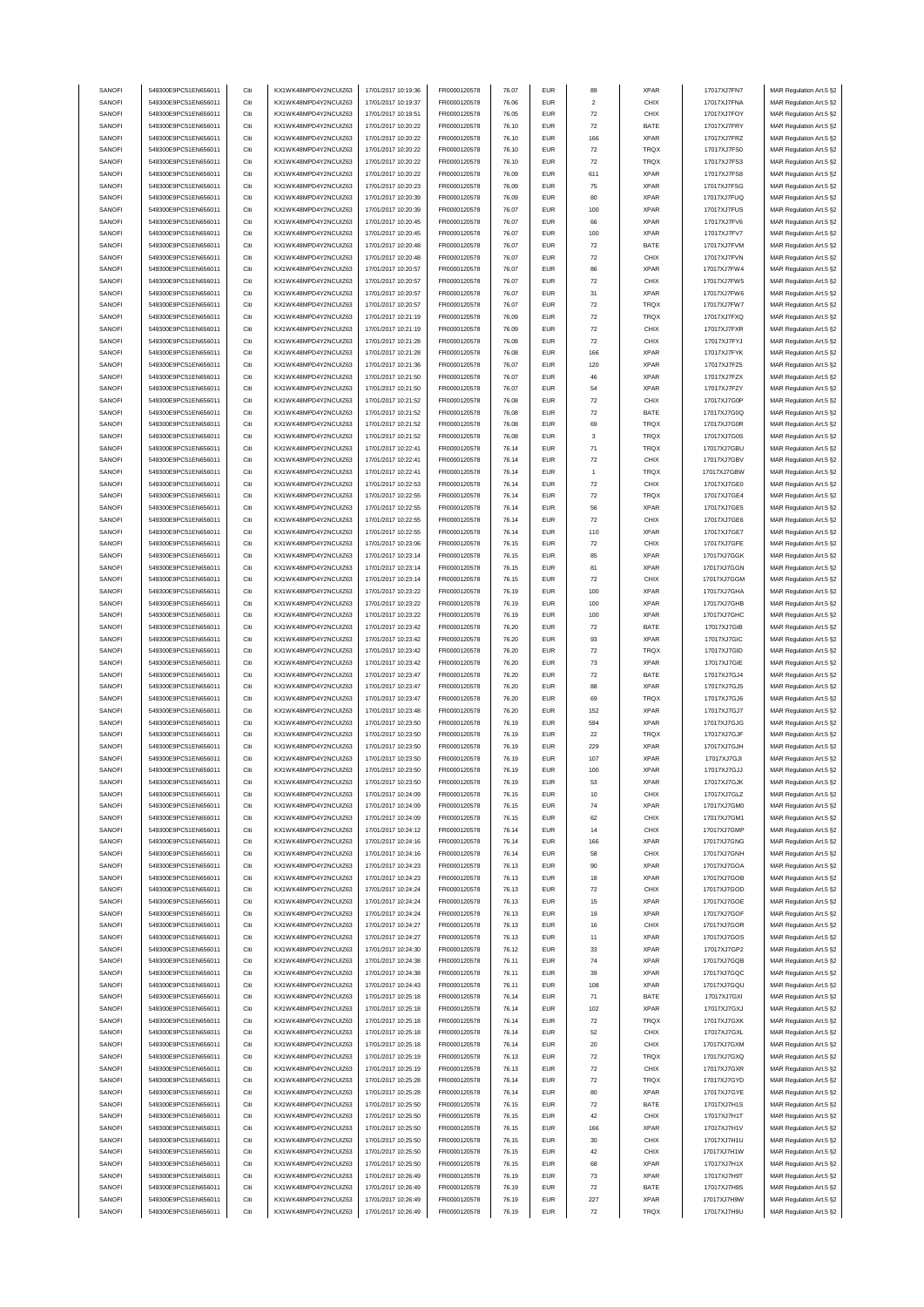| SANOFI | 549300E9PC51EN656011 | Citi | KX1WK48MPD4Y2NCUIZ63  | 17/01/2017 10:26:49 | FR0000120578 | 76.19 | <b>EUR</b> | $\scriptstyle{72}$ | CHIX        | 17017XJ7H9V | MAR Regulation Art.5 §2 |
|--------|----------------------|------|-----------------------|---------------------|--------------|-------|------------|--------------------|-------------|-------------|-------------------------|
| SANOFI | 549300E9PC51EN656011 | Citi | KX1WK48MPD4Y2NCLIIZ63 | 17/01/2017 10:26:49 | FR0000120578 | 76.19 | <b>EUR</b> | 10                 | <b>XPAR</b> | 17017XJ7H9X | MAR Regulation Art.5 §2 |
|        |                      |      |                       |                     |              |       |            |                    |             |             |                         |
| SANOFI | 549300E9PC51EN656011 | Citi | KX1WK48MPD4Y2NCUIZ63  | 17/01/2017 10:27:01 | FR0000120578 | 76.20 | <b>EUR</b> | 69                 | TRQX        | 17017XJ7HB9 | MAR Regulation Art.5 §2 |
| SANOFI | 549300E9PC51EN656011 | Citi | KX1WK48MPD4Y2NCUIZ63  | 17/01/2017 10:27:01 | FR0000120578 | 76.20 | <b>EUR</b> | 95                 | <b>XPAR</b> | 17017XJ7HBA | MAR Regulation Art.5 §2 |
| SANOFI | 549300E9PC51EN656011 | Citi | KX1WK48MPD4Y2NCUIZ63  | 17/01/2017 10:27:01 | FR0000120578 | 76.20 | <b>EUR</b> | $\scriptstyle{72}$ | CHIX        | 17017XJ7HBB | MAR Regulation Art.5 §2 |
| SANOFI | 549300E9PC51EN656011 | Citi | KX1WK48MPD4Y2NCUIZ63  | 17/01/2017 10:27:19 | FR0000120578 | 76.19 | <b>EUR</b> | 166                | XPAR        | 17017XJ7HDK | MAR Regulation Art.5 §2 |
| SANOFI | 549300E9PC51EN656011 | Citi | KX1WK48MPD4Y2NCUIZ63  | 17/01/2017 10:27:19 | FR0000120578 | 76.19 | <b>EUR</b> | 69                 | TRQX        | 17017XJ7HDL | MAR Regulation Art.5 §2 |
| SANOFI | 549300E9PC51EN656011 | Citi | KX1WK48MPD4Y2NCUIZ63  | 17/01/2017 10:27:19 | FR0000120578 | 76.19 | <b>EUR</b> | 71                 | CHIX        | 17017XJ7HDM | MAR Regulation Art.5 §2 |
|        |                      |      |                       |                     |              |       |            |                    |             |             |                         |
| SANOFI | 549300E9PC51EN656011 | Citi | KX1WK48MPD4Y2NCUIZ63  | 17/01/2017 10:27:19 | FR0000120578 | 76.20 | <b>EUR</b> | 100                | <b>XPAR</b> | 17017XJ7HDN | MAR Regulation Art.5 §2 |
| SANOFI | 549300E9PC51EN656011 | Citi | KX1WK48MPD4Y2NCUIZ63  | 17/01/2017 10:27:19 | FR0000120578 | 76.20 | <b>EUR</b> | 100                | <b>XPAR</b> | 17017XJ7HDO | MAR Regulation Art.5 §2 |
| SANOFI | 549300E9PC51EN656011 | Citi | KX1WK48MPD4Y2NCUIZ63  | 17/01/2017 10:27:19 | FR0000120578 | 76.20 | <b>EUR</b> | $20\,$             | <b>XPAR</b> | 17017XJ7HDP | MAR Regulation Art.5 §2 |
| SANOFI | 549300E9PC51EN656011 | Citi | KX1WK48MPD4Y2NCUIZ63  | 17/01/2017 10:27:19 | FR0000120578 | 76.19 | <b>EUR</b> | 53                 | <b>XPAR</b> | 17017XJ7HDQ | MAR Regulation Art.5 §2 |
| SANOFI | 549300E9PC51EN656011 | Citi | KX1WK48MPD4Y2NCUIZ63  | 17/01/2017 10:27:20 | FR0000120578 | 76.19 | <b>EUR</b> | 41                 | CHIX        | 17017XJ7HDR | MAR Regulation Art.5 §2 |
|        |                      |      |                       |                     |              |       |            |                    |             |             |                         |
| SANOFI | 549300E9PC51EN656011 | Citi | KX1WK48MPD4Y2NCUIZ63  | 17/01/2017 10:27:20 | FR0000120578 | 76.19 | <b>EUR</b> | 32                 | <b>XPAR</b> | 17017XJ7HDS | MAR Regulation Art.5 §2 |
| SANOFI | 549300E9PC51EN656011 | Citi | KX1WK48MPD4Y2NCUIZ63  | 17/01/2017 10:27:20 | FR0000120578 | 76.18 | <b>EUR</b> | $\scriptstyle{72}$ | CHIX        | 17017XJ7HDT | MAR Regulation Art.5 §2 |
| SANOFI | 549300E9PC51EN656011 | Citi | KX1WK48MPD4Y2NCUIZ63  | 17/01/2017 10:27:31 | FR0000120578 | 76.16 | <b>EUR</b> | 91                 | <b>XPAR</b> | 17017XJ7HEN | MAR Regulation Art.5 §2 |
| SANOFI | 549300E9PC51EN656011 | Citi | KX1WK48MPD4Y2NCUIZ63  | 17/01/2017 10:27:31 | FR0000120578 | 76.16 | <b>EUR</b> | 72                 | CHIX        | 17017XJ7HEM | MAR Regulation Art.5 §2 |
| SANOFI | 549300E9PC51EN656011 | Citi | KX1WK48MPD4Y2NCUIZ63  | 17/01/2017 10:27:40 | FR0000120578 | 76.18 | <b>EUR</b> | $\scriptstyle{72}$ | <b>XPAR</b> | 17017XJ7HFF | MAR Regulation Art.5 §2 |
| SANOFI | 549300E9PC51EN656011 | Citi | KX1WK48MPD4Y2NCUIZ63  | 17/01/2017 10:27:42 | FR0000120578 | 76.17 | <b>EUR</b> | $\scriptstyle{72}$ | TRQX        | 17017XJ7HFU |                         |
|        |                      |      |                       |                     |              |       |            |                    |             |             | MAR Regulation Art.5 §2 |
| SANOFI | 549300E9PC51EN656011 | Citi | KX1WK48MPD4Y2NCUIZ63  | 17/01/2017 10:27:42 | FR0000120578 | 76.17 | <b>EUR</b> | 171                | <b>XPAR</b> | 17017XJ7HFV | MAR Regulation Art.5 §2 |
| SANOFI | 549300E9PC51EN656011 | Citi | KX1WK48MPD4Y2NCUIZ63  | 17/01/2017 10:27:42 | FR0000120578 | 76.17 | <b>EUR</b> | 92                 | <b>XPAR</b> | 17017XJ7HFW | MAR Regulation Art.5 §2 |
| SANOFI | 549300E9PC51EN656011 | Citi | KX1WK48MPD4Y2NCUIZ63  | 17/01/2017 10:27:53 | FR0000120578 | 76.17 | <b>EUR</b> | 166                | <b>XPAR</b> | 17017XJ7HGS | MAR Regulation Art.5 §2 |
| SANOFI | 549300E9PC51EN656011 | Citi | KX1WK48MPD4Y2NCUIZ63  | 17/01/2017 10:27:53 | FR0000120578 | 76.16 | <b>EUR</b> | 85                 | <b>XPAR</b> | 17017XJ7HGU | MAR Regulation Art.5 §2 |
| SANOFI | 549300E9PC51EN656011 | Citi | KX1WK48MPD4Y2NCUIZ63  | 17/01/2017 10:28:08 | FR0000120578 | 76.15 | <b>EUR</b> | 166                | <b>XPAR</b> | 17017XJ7HHV | MAR Regulation Art.5 §2 |
| SANOFI | 549300E9PC51EN656011 | Citi | KX1WK48MPD4Y2NCLIIZ63 | 17/01/2017 10:28:15 | FR0000120578 | 76.15 | <b>EUR</b> | 72                 | CHIX        | 17017XJ7HJC | MAR Regulation Art.5 §2 |
|        |                      |      |                       |                     |              |       |            |                    |             |             |                         |
| SANOFI | 549300E9PC51EN656011 | Citi | KX1WK48MPD4Y2NCUIZ63  | 17/01/2017 10:28:21 | FR0000120578 | 76.14 | <b>EUR</b> | $\scriptstyle{72}$ | BATE        | 17017XJ7HJY | MAR Regulation Art.5 §2 |
| SANOFI | 549300E9PC51EN656011 | Citi | KX1WK48MPD4Y2NCUIZ63  | 17/01/2017 10:28:21 | FR0000120578 | 76.14 | <b>EUR</b> | 166                | XPAR        | 17017XJ7HJZ | MAR Regulation Art.5 §2 |
| SANOFI | 549300E9PC51EN656011 | Citi | KX1WK48MPD4Y2NCUIZ63  | 17/01/2017 10:28:21 | FR0000120578 | 76.14 | <b>EUR</b> | $\bf 72$           | CHIX        | 17017XJ7HK0 | MAR Regulation Art.5 §2 |
| SANOFI | 549300E9PC51EN656011 | Citi | KX1WK48MPD4Y2NCUIZ63  | 17/01/2017 10:28:21 | FR0000120578 | 76.14 | <b>EUR</b> | $\bf 72$           | CHIX        | 17017XJ7HK1 | MAR Regulation Art.5 §2 |
| SANOFI | 549300E9PC51EN656011 | Citi | KX1WK48MPD4Y2NCUIZ63  | 17/01/2017 10:28:21 | FR0000120578 | 76.14 | <b>EUR</b> | 124                | <b>XPAR</b> | 17017XJ7HK2 | MAR Regulation Art.5 §2 |
|        |                      |      |                       |                     |              |       |            |                    |             |             |                         |
| SANOFI | 549300E9PC51EN656011 | Citi | KX1WK48MPD4Y2NCUIZ63  | 17/01/2017 10:28:24 | FR0000120578 | 76.14 | <b>EUR</b> | 3                  | TRQX        | 17017XJ7HK5 | MAR Regulation Art.5 §2 |
| SANOFI | 549300E9PC51EN656011 | Citi | KX1WK48MPD4Y2NCUIZ63  | 17/01/2017 10:28:25 | FR0000120578 | 76.13 | <b>EUR</b> | $\scriptstyle{72}$ | <b>TRQX</b> | 17017XJ7HK8 | MAR Regulation Art.5 §2 |
| SANOFI | 549300E9PC51EN656011 | Citi | KX1WK48MPD4Y2NCUIZ63  | 17/01/2017 10:28:33 | FR0000120578 | 76.12 | <b>EUR</b> | 189                | <b>XPAR</b> | 17017XJ7HLA | MAR Regulation Art.5 §2 |
| SANOFI | 549300E9PC51EN656011 | Citi | KX1WK48MPD4Y2NCLIIZ63 | 17/01/2017 10:28:41 | FR0000120578 | 76.12 | <b>EUR</b> | 229                | <b>XPAR</b> | 17017XJ7HM7 | MAR Regulation Art.5 §2 |
| SANOFI | 549300E9PC51EN656011 | Citi | KX1WK48MPD4Y2NCUIZ63  | 17/01/2017 10:29:05 | FR0000120578 | 76.12 | EUR        | 58                 | CHIX        | 17017XJ7HNT | MAR Regulation Art.5 §2 |
| SANOFI | 549300E9PC51EN656011 | Citi | KX1WK48MPD4Y2NCUIZ63  | 17/01/2017 10:29:05 | FR0000120578 | 76.12 | <b>EUR</b> | 108                | XPAR        | 17017XJ7HNU | MAR Regulation Art.5 §2 |
|        |                      |      |                       |                     |              |       |            |                    |             |             |                         |
| SANOFI | 549300E9PC51EN656011 | Citi | KX1WK48MPD4Y2NCUIZ63  | 17/01/2017 10:29:05 | FR0000120578 | 76.12 | <b>EUR</b> | 14                 | CHIX        | 17017XJ7HNV | MAR Regulation Art.5 §2 |
| SANOFI | 549300E9PC51EN656011 | Citi | KX1WK48MPD4Y2NCUIZ63  | 17/01/2017 10:29:28 | FR0000120578 | 76.12 | <b>EUR</b> | 13                 | <b>XPAR</b> | 17017XJ7HPH | MAR Regulation Art.5 §2 |
| SANOFI | 549300E9PC51EN656011 | Citi | KX1WK48MPD4Y2NCUIZ63  | 17/01/2017 10:29:28 | FR0000120578 | 76.12 | <b>EUR</b> | $\bf 72$           | TRQX        | 17017XJ7HPI | MAR Regulation Art.5 §2 |
| SANOFI | 549300E9PC51EN656011 | Citi | KX1WK48MPD4Y2NCUIZ63  | 17/01/2017 10:29:28 | FR0000120578 | 76.12 | <b>EUR</b> | 153                | XPAR        | 17017XJ7HPM | MAR Regulation Art.5 §2 |
| SANOFI | 549300E9PC51EN656011 | Citi | KX1WK48MPD4Y2NCUIZ63  | 17/01/2017 10:29:28 | FR0000120578 | 76.12 | <b>EUR</b> | $\overline{7}$     | BATE        | 17017XJ7HPJ | MAR Regulation Art.5 §2 |
| SANOFI | 549300E9PC51EN656011 | Citi | KX1WK48MPD4Y2NCUIZ63  | 17/01/2017 10:29:28 | FR0000120578 | 76.12 | <b>EUR</b> | 44                 | BATE        |             |                         |
|        |                      |      |                       |                     |              |       |            |                    |             | 17017XJ7HPL | MAR Regulation Art.5 §2 |
| SANOFI | 549300E9PC51EN656011 | Citi | KX1WK48MPD4Y2NCUIZ63  | 17/01/2017 10:29:28 | FR0000120578 | 76.12 | <b>EUR</b> | 58                 | CHIX        | 17017XJ7HPK | MAR Regulation Art.5 §2 |
| SANOFI | 549300E9PC51EN656011 | Citi | KX1WK48MPD4Y2NCUIZ63  | 17/01/2017 10:29:28 | FR0000120578 | 76.12 | <b>EUR</b> | 11                 | BATE        | 17017XJ7HPN | MAR Regulation Art.5 §2 |
| SANOFI | 549300E9PC51EN656011 | Citi | KX1WK48MPD4Y2NCUIZ63  | 17/01/2017 10:29:28 | FR0000120578 | 76.12 | <b>EUR</b> | 52                 | <b>XPAR</b> | 17017XJ7HPO | MAR Regulation Art.5 §2 |
| SANOFI | 549300E9PC51EN656011 | Citi | KX1WK48MPD4Y2NCUIZ63  | 17/01/2017 10:29:29 | FR0000120578 | 76.12 | <b>EUR</b> | 47                 | CHIX        | 17017XJ7HPR | MAR Regulation Art.5 §2 |
| SANOFI | 549300E9PC51EN656011 | Citi | KX1WK48MPD4Y2NCUIZ63  | 17/01/2017 10:29:31 | FR0000120578 | 76.11 | <b>EUR</b> | 58                 | BATE        | 17017XJ7HPX | MAR Regulation Art.5 §2 |
|        |                      |      |                       |                     |              |       |            |                    |             |             |                         |
| SANOFI | 549300E9PC51EN656011 | Citi | KX1WK48MPD4Y2NCUIZ63  | 17/01/2017 10:29:31 | FR0000120578 | 76.11 | <b>EUR</b> | $\scriptstyle{72}$ | CHIX        | 17017XJ7HPY | MAR Regulation Art.5 §2 |
| SANOFI | 549300E9PC51EN656011 | Citi | KX1WK48MPD4Y2NCUIZ63  | 17/01/2017 10:29:31 | FR0000120578 | 76.11 | <b>EUR</b> | 14                 | BATE        | 17017XJ7HPZ | MAR Regulation Art.5 §2 |
| SANOFI | 549300E9PC51EN656011 | Citi | KX1WK48MPD4Y2NCUIZ63  | 17/01/2017 10:29:36 | FR0000120578 | 76.11 | <b>EUR</b> | $\scriptstyle{72}$ | <b>TRQX</b> | 17017XJ7HQC | MAR Regulation Art.5 §2 |
| SANOFI | 549300E9PC51EN656011 | Citi | KX1WK48MPD4Y2NCUIZ63  | 17/01/2017 10:29:36 | FR0000120578 | 76.11 | EUR        | 100                | XPAR        | 17017XJ7HQD | MAR Regulation Art.5 §2 |
| SANOFI | 549300E9PC51EN656011 | Citi | KX1WK48MPD4Y2NCUIZ63  | 17/01/2017 10:29:37 | FR0000120578 | 76.11 | <b>EUR</b> | $\scriptstyle{72}$ | TRQX        | 17017XJ7HQE | MAR Regulation Art.5 §2 |
|        |                      |      |                       |                     |              |       |            |                    |             | 17017XJ7HRC |                         |
| SANOFI | 549300E9PC51EN656011 | Citi | KX1WK48MPD4Y2NCUIZ63  | 17/01/2017 10:29:44 | FR0000120578 | 76.10 | <b>EUR</b> | 54                 | <b>XPAR</b> |             | MAR Regulation Art.5 §2 |
| SANOFI | 549300E9PC51EN656011 | Citi | KX1WK48MPD4Y2NCUIZ63  | 17/01/2017 10:29:44 | FR0000120578 | 76.10 | <b>EUR</b> | 112                | <b>XPAR</b> | 17017XJ7HRD | MAR Regulation Art.5 §2 |
| SANOFI | 549300E9PC51EN656011 | Citi | KX1WK48MPD4Y2NCUIZ63  | 17/01/2017 10:30:12 | FR0000120578 | 76.13 | <b>EUR</b> | 21                 | TRQX        | 17017XJ7HW5 | MAR Regulation Art.5 §2 |
| SANOFI | 549300E9PC51EN656011 | Citi | KX1WK48MPD4Y2NCUIZ63  | 17/01/2017 10:30:12 | FR0000120578 | 76.13 | <b>EUR</b> | $\scriptstyle{72}$ | CHIX        | 17017XJ7HW6 | MAR Regulation Art.5 §2 |
| SANOFI | 549300E9PC51EN656011 | Citi | KX1WK48MPD4Y2NCUIZ63  | 17/01/2017 10:30:12 | FR0000120578 | 76.13 | <b>EUR</b> | 51                 | <b>TRQX</b> | 17017XJ7HW7 | MAR Regulation Art.5 §2 |
| SANOFI | 549300E9PC51EN656011 | Citi | KX1WK48MPD4Y2NCLIIZ63 | 17/01/2017 10:30:12 | FR0000120578 | 76.13 |            | 166                | <b>XPAR</b> | 17017XJ7HW8 | MAR Regulation Art 5 82 |
|        |                      |      |                       |                     |              |       |            |                    |             |             |                         |
| SANOFI | 549300E9PC51EN656011 | Citi | KX1WK48MPD4Y2NCUIZ63  | 17/01/2017 10:30:13 | FR0000120578 | 76.12 | <b>EUR</b> | 482                | <b>XPAR</b> | 17017XJ7HWH | MAR Regulation Art.5 §2 |
| SANOFI | 549300E9PC51EN656011 | Citi | KX1WK48MPD4Y2NCUIZ63  | 17/01/2017 10:30:13 | FR0000120578 | 76.12 | <b>EUR</b> | 268                | <b>XPAR</b> | 17017XJ7HWI | MAR Regulation Art.5 §2 |
| SANOFI | 549300E9PC51EN656011 | Citi | KX1WK48MPD4Y2NCUIZ63  | 17/01/2017 10:30:13 | FR0000120578 | 76.12 | <b>EUR</b> | $\bf 72$           | CHIX        | 17017XJ7HWJ | MAR Regulation Art.5 §2 |
| SANOFI | 549300E9PC51EN656011 | Citi | KX1WK48MPD4Y2NCUIZ63  | 17/01/2017 10:30:19 | FR0000120578 | 76.12 | <b>EUR</b> | 166                | <b>XPAR</b> | 17017XJ7HX8 | MAR Regulation Art.5 §2 |
| SANOFI | 549300E9PC51EN656011 | Citi | KX1WK48MPD4Y2NCUIZ63  | 17/01/2017 10:30:19 | FR0000120578 | 76.11 | <b>EUR</b> | 95                 | XPAR        | 17017XJ7HXA | MAR Regulation Art.5 §2 |
| SANOFI | 549300E9PC51EN656011 | Citi | KX1WK48MPD4Y2NCUIZ63  | 17/01/2017 10:31:40 | FR0000120578 | 76.16 | <b>EUR</b> | $\bf 72$           | CHIX        | 17017XJ7IE6 | MAR Regulation Art.5 §2 |
|        |                      |      |                       |                     |              |       |            |                    |             |             |                         |
| SANOFI | 549300E9PC51EN656011 | Citi | KX1WK48MPD4Y2NCUIZ63  | 17/01/2017 10:31:40 | FR0000120578 | 76.16 | <b>EUR</b> | 70                 | BATE        | 17017XJ7IE7 | MAR Regulation Art.5 §2 |
| SANOFI | 549300E9PC51EN656011 | Citi | KX1WK48MPD4Y2NCUIZ63  | 17/01/2017 10:31:40 | FR0000120578 | 76.16 | <b>EUR</b> | 166                | <b>XPAR</b> | 17017XJ7IE8 | MAR Regulation Art.5 §2 |
| SANOFI | 549300E9PC51EN656011 | Citi | KX1WK48MPD4Y2NCUIZ63  | 17/01/2017 10:31:40 | FR0000120578 | 76.16 | <b>EUR</b> | $\sqrt{2}$         | BATE        | 17017XJ7IE9 | MAR Regulation Art.5 §2 |
| SANOFI | 549300E9PC51EN656011 | Citi | KX1WK48MPD4Y2NCUIZ63  | 17/01/2017 10:31:40 | FR0000120578 | 76.16 | <b>EUR</b> | 218                | <b>XPAR</b> | 17017XJ7IEB | MAR Regulation Art.5 §2 |
| SANOFI | 549300E9PC51EN656011 | Citi | KX1WK48MPD4Y2NCUIZ63  | 17/01/2017 10:31:40 | FR0000120578 | 76.16 | <b>EUR</b> | $\bf 72$           | TRQX        | 17017XJ7IEA | MAR Regulation Art.5 §2 |
| SANOFI | 549300E9PC51EN656011 | Citi | KX1WK48MPD4Y2NCUIZ63  | 17/01/2017 10:31:40 | FR0000120578 | 76.16 | <b>EUR</b> | 365                | <b>XPAR</b> | 17017XJ7IEC | MAR Regulation Art.5 §2 |
|        |                      |      |                       |                     |              |       |            |                    |             |             |                         |
| SANOFI | 549300E9PC51EN656011 | Citi | KX1WK48MPD4Y2NCUIZ63  | 17/01/2017 10:31:46 | FR0000120578 | 76.16 | <b>EUR</b> | 52                 | BATE        | 17017XJ7IGA | MAR Regulation Art.5 §2 |
| SANOFI | 549300E9PC51EN656011 | Citi | KX1WK48MPD4Y2NCUIZ63  | 17/01/2017 10:31:46 | FR0000120578 | 76.16 | <b>EUR</b> | 51                 | <b>XPAR</b> | 17017XJ7IGB | MAR Regulation Art.5 §2 |
| SANOFI | 549300E9PC51EN656011 | Citi | KX1WK48MPD4Y2NCUIZ63  | 17/01/2017 10:31:52 | FR0000120578 | 76.15 | <b>EUR</b> | 38                 | CHIX        | 17017XJ7IGM | MAR Regulation Art.5 §2 |
| SANOFI | 549300E9PC51EN656011 | Citi | KX1WK48MPD4Y2NCUIZ63  | 17/01/2017 10:31:52 | FR0000120578 | 76.15 | <b>EUR</b> | 121                | <b>XPAR</b> | 17017XJ7IGN | MAR Regulation Art.5 §2 |
| SANOFI | 549300E9PC51EN656011 | Citi | KX1WK48MPD4Y2NCUIZ63  | 17/01/2017 10:31:52 | FR0000120578 | 76.15 | <b>EUR</b> | $\bf 72$           | TRQX        | 17017XJ7IGO | MAR Regulation Art.5 §2 |
|        |                      |      |                       |                     |              |       |            |                    |             | 17017XJ7IGP |                         |
| SANOFI | 549300E9PC51EN656011 | Citi | KX1WK48MPD4Y2NCUIZ63  | 17/01/2017 10:31:52 | FR0000120578 | 76.15 | <b>EUR</b> | 34                 | CHIX        |             | MAR Regulation Art.5 §2 |
| SANOFI | 549300E9PC51EN656011 | Citi | KX1WK48MPD4Y2NCUIZ63  | 17/01/2017 10:31:52 | FR0000120578 | 76.15 | <b>EUR</b> | 38                 | CHIX        | 17017XJ7IGQ | MAR Regulation Art.5 §2 |
| SANOFI | 549300E9PC51EN656011 | Citi | KX1WK48MPD4Y2NCUIZ63  | 17/01/2017 10:31:52 | FR0000120578 | 76.15 | <b>EUR</b> | 164                | <b>XPAR</b> | 17017XJ7IGR | MAR Regulation Art.5 §2 |
| SANOFI | 549300E9PC51EN656011 | Citi | KX1WK48MPD4Y2NCUIZ63  | 17/01/2017 10:31:55 | FR0000120578 | 76.14 | <b>EUR</b> | $\bf 72$           | TRQX        | 17017XJ7IGV | MAR Regulation Art.5 §2 |
| SANOFI | 549300E9PC51EN656011 | Citi | KX1WK48MPD4Y2NCUIZ63  | 17/01/2017 10:32:07 | FR0000120578 | 76.13 | <b>EUR</b> | 166                | <b>XPAR</b> | 17017XJ7IIH | MAR Regulation Art.5 §2 |
| SANOFI | 549300E9PC51EN656011 | Citi | KX1WK48MPD4Y2NCUIZ63  | 17/01/2017 10:32:07 | FR0000120578 | 76.13 | <b>EUR</b> | 72                 | CHIX        | 17017XJ7III | MAR Regulation Art.5 §2 |
|        |                      |      |                       |                     |              |       |            |                    |             |             |                         |
| SANOFI | 549300E9PC51EN656011 | Citi | KX1WK48MPD4Y2NCUIZ63  | 17/01/2017 10:32:24 | FR0000120578 | 76.13 | <b>EUR</b> | 166                | <b>XPAR</b> | 17017XJ7IJX | MAR Regulation Art.5 §2 |
| SANOFI | 549300E9PC51EN656011 | Citi | KX1WK48MPD4Y2NCUIZ63  | 17/01/2017 10:33:06 | FR0000120578 | 76.13 | <b>EUR</b> | 46                 | BATE        | 17017XJ7IPD | MAR Regulation Art.5 §2 |
| SANOFI | 549300E9PC51EN656011 | Citi | KX1WK48MPD4Y2NCUIZ63  | 17/01/2017 10:33:06 | FR0000120578 | 76.13 | <b>EUR</b> | 55                 | <b>XPAR</b> | 17017XJ7IPF | MAR Regulation Art.5 §2 |
| SANOFI | 549300E9PC51EN656011 | Citi | KX1WK48MPD4Y2NCUIZ63  | 17/01/2017 10:33:06 | FR0000120578 | 76.13 | <b>EUR</b> | 72                 | TRQX        | 17017XJ7IPE | MAR Regulation Art.5 §2 |
| SANOFI | 549300E9PC51EN656011 | Citi | KX1WK48MPD4Y2NCUIZ63  | 17/01/2017 10:33:06 | FR0000120578 | 76.13 | <b>EUR</b> | $\scriptstyle{72}$ | CHIX        | 17017XJ7IPH | MAR Regulation Art.5 §2 |
| SANOFI | 549300E9PC51EN656011 | Citi | KX1WK48MPD4Y2NCUIZ63  | 17/01/2017 10:33:06 | FR0000120578 | 76.13 | <b>EUR</b> | 26                 | BATE        | 17017XJ7IPG | MAR Regulation Art.5 §2 |
|        |                      |      |                       |                     |              |       |            |                    |             |             |                         |
| SANOFI | 549300E9PC51EN656011 | Citi | KX1WK48MPD4Y2NCUIZ63  | 17/01/2017 10:33:06 | FR0000120578 | 76.13 | <b>EUR</b> | 58                 | XPAR        | 17017XJ7IPJ | MAR Regulation Art.5 §2 |
| SANOFI | 549300E9PC51EN656011 | Citi | KX1WK48MPD4Y2NCUIZ63  | 17/01/2017 10:33:06 | FR0000120578 | 76.13 | <b>EUR</b> | 53                 | <b>XPAR</b> | 17017XJ7IPK | MAR Regulation Art.5 §2 |
| SANOFI | 549300E9PC51EN656011 | Citi | KX1WK48MPD4Y2NCUIZ63  | 17/01/2017 10:33:10 | FR0000120578 | 76.13 | <b>EUR</b> | 41                 | BATE        | 17017XJ7IQU | MAR Regulation Art.5 §2 |
| SANOFI | 549300E9PC51EN656011 | Citi | KX1WK48MPD4Y2NCUIZ63  | 17/01/2017 10:33:10 | FR0000120578 | 76.13 | <b>EUR</b> | 72                 | <b>TRQX</b> | 17017XJ7IQV | MAR Regulation Art.5 §2 |
| SANOFI | 549300E9PC51EN656011 | Citi | KX1WK48MPD4Y2NCUIZ63  | 17/01/2017 10:33:10 | FR0000120578 | 76.13 | <b>EUR</b> | $\scriptstyle{72}$ | CHIX        | 17017XJ7IQW | MAR Regulation Art.5 §2 |
| SANOFI | 549300E9PC51EN656011 | Citi | KX1WK48MPD4Y2NCUIZ63  | 17/01/2017 10:33:42 | FR0000120578 | 76.15 | <b>EUR</b> | 115                | <b>XPAR</b> | 17017XJ7IUK | MAR Regulation Art.5 §2 |
|        |                      |      |                       |                     |              |       |            |                    |             |             |                         |
| SANOFI | 549300E9PC51EN656011 | Citi | KX1WK48MPD4Y2NCUIZ63  | 17/01/2017 10:33:43 | FR0000120578 | 76.15 | <b>EUR</b> | 51                 | <b>XPAR</b> | 17017XJ7IUL | MAR Regulation Art.5 §2 |
| SANOFI | 549300E9PC51EN656011 | Citi | KX1WK48MPD4Y2NCUIZ63  | 17/01/2017 10:33:43 | FR0000120578 | 76.15 | <b>EUR</b> | 272                | <b>XPAR</b> | 17017XJ7IUN | MAR Regulation Art.5 §2 |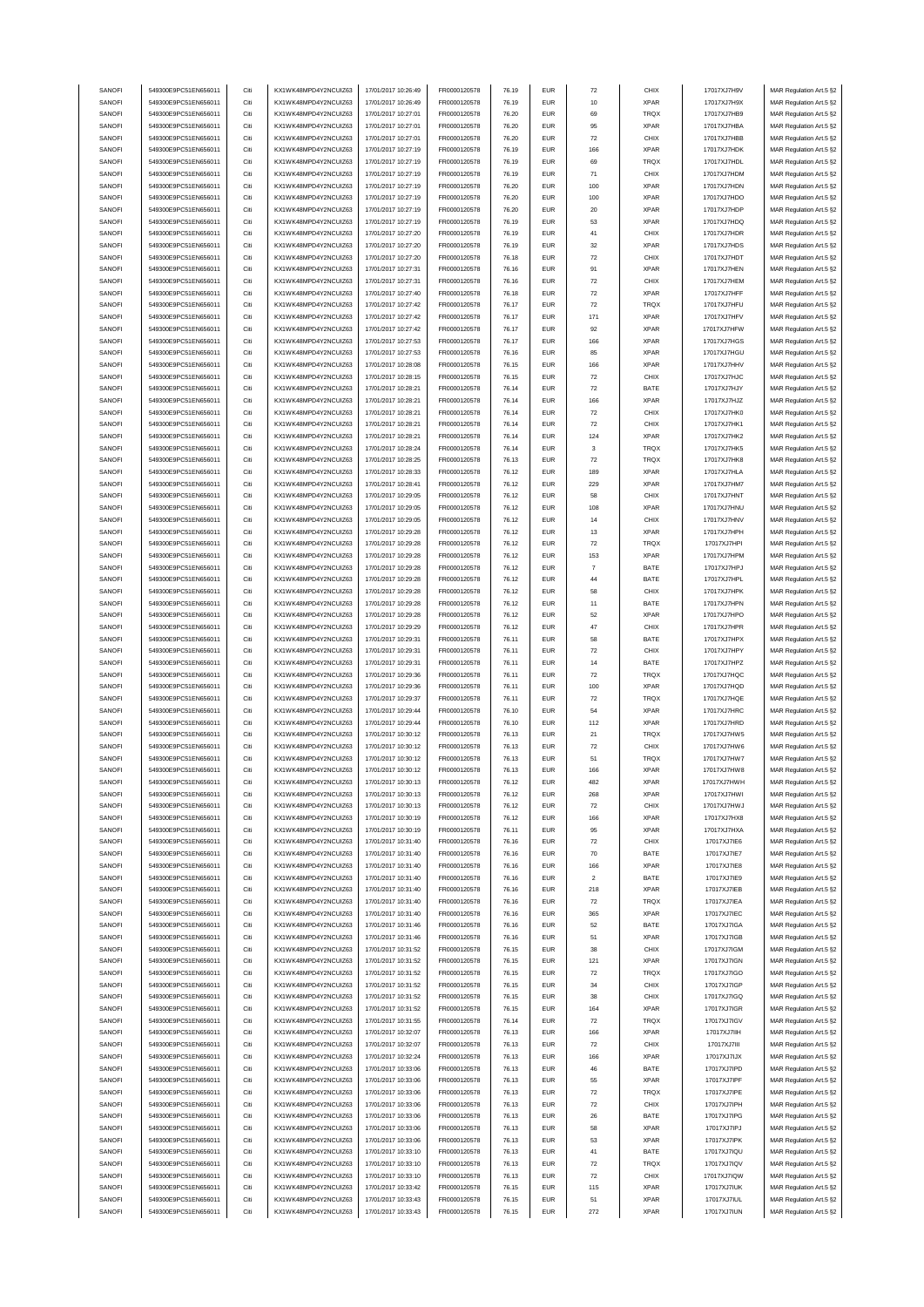| SANOFI | 549300E9PC51EN656011 | Citi |                                              | 17/01/2017 10:33:43 | FR0000120578 |                | <b>EUR</b> |                    |                     | 17017XJ7IUQ |                         |
|--------|----------------------|------|----------------------------------------------|---------------------|--------------|----------------|------------|--------------------|---------------------|-------------|-------------------------|
| SANOFI | 549300E9PC51EN656011 | Citi | KX1WK48MPD4Y2NCUIZ63<br>KX1WK48MPD4Y2NCUIZ63 | 17/01/2017 10:33:43 |              | 76.15<br>76.15 | <b>EUR</b> | 137<br>72          | <b>XPAR</b><br>TRQX | 17017XJ7IUM | MAR Regulation Art.5 §2 |
|        |                      |      |                                              |                     | FR0000120578 |                |            |                    |                     |             | MAR Regulation Art.5 §2 |
| SANOFI | 549300E9PC51EN656011 | Citi | KX1WK48MPD4Y2NCUIZ63                         | 17/01/2017 10:33:43 | FR0000120578 | 76.15          | <b>EUR</b> | 72                 | CHIX                | 17017XJ7IUO | MAR Regulation Art.5 §2 |
| SANOFI | 549300E9PC51EN656011 | Citi | KX1WK48MPD4Y2NCUIZ63                         | 17/01/2017 10:33:43 | FR0000120578 | 76.15          | EUR        | 72                 | CHIX                | 17017XJ7IUP | MAR Regulation Art.5 §2 |
| SANOFI | 549300E9PC51EN656011 | Citi | KX1WK48MPD4Y2NCLIIZ63                        | 17/01/2017 10:34:43 | FR0000120578 | 76.16          | <b>EUR</b> | 68                 | BATE                | 17017XJ7J0M | MAR Regulation Art.5 §2 |
| SANOFI | 549300E9PC51EN656011 | Citi | KX1WK48MPD4Y2NCUIZ63                         | 17/01/2017 10:34:43 | FR0000120578 | 76.16          | <b>EUR</b> | 68                 | CHIX                | 17017XJ7J0N | MAR Regulation Art.5 §2 |
| SANOFI | 549300E9PC51EN656011 | Citi | KX1WK48MPD4Y2NCUIZ63                         | 17/01/2017 10:34:46 | FR0000120578 | 76.16          | <b>EUR</b> | 100                | <b>XPAR</b>         | 17017XJ7J12 | MAR Regulation Art.5 §2 |
|        |                      |      |                                              |                     |              |                |            |                    |                     |             |                         |
| SANOFI | 549300E9PC51EN656011 | Citi | KX1WK48MPD4Y2NCUIZ63                         | 17/01/2017 10:34:46 | FR0000120578 | 76.16          | <b>EUR</b> | 100                | <b>XPAR</b>         | 17017XJ7J13 | MAR Regulation Art.5 §2 |
| SANOFI | 549300E9PC51EN656011 | Citi | KX1WK48MPD4Y2NCUIZ63                         | 17/01/2017 10:34:46 | FR0000120578 | 76.16          | <b>EUR</b> | 200                | <b>XPAR</b>         | 17017XJ7J14 | MAR Regulation Art.5 §2 |
| SANOFI | 549300E9PC51EN656011 | Citi | KX1WK48MPD4Y2NCUIZ63                         | 17/01/2017 10:34:46 | FR0000120578 | 76.16          | <b>EUR</b> | 79                 | <b>XPAR</b>         | 17017XJ7J15 | MAR Regulation Art.5 §2 |
| SANOFI | 549300E9PC51EN656011 | Citi | KX1WK48MPD4Y2NCUIZ63                         | 17/01/2017 10:35:08 | FR0000120578 | 76.18          | <b>EUR</b> | 828                | <b>XPAR</b>         | 17017XJ7J3Q | MAR Regulation Art.5 §2 |
| SANOFI | 549300E9PC51EN656011 | Citi | KX1WK48MPD4Y2NCUIZ63                         | 17/01/2017 10:35:08 | FR0000120578 | 76.18          | <b>EUR</b> | $\scriptstyle{72}$ | CHIX                | 17017XJ7J3R | MAR Regulation Art.5 §2 |
|        |                      |      |                                              |                     |              |                |            |                    |                     |             |                         |
| SANOFI | 549300E9PC51EN656011 | Citi | KX1WK48MPD4Y2NCUIZ63                         | 17/01/2017 10:35:08 | FR0000120578 | 76.17          | EUR        | ${\bf 72}$         | CHIX                | 17017XJ7J3S | MAR Regulation Art.5 §2 |
| SANOFI | 549300E9PC51EN656011 | Citi | KX1WK48MPD4Y2NCUIZ63                         | 17/01/2017 10:35:08 | FR0000120578 | 76.17          | <b>EUR</b> | 166                | <b>XPAR</b>         | 17017XJ7J3T | MAR Regulation Art.5 §2 |
| SANOFI | 549300E9PC51EN656011 | Citi | KX1WK48MPD4Y2NCUIZ63                         | 17/01/2017 10:35:08 | FR0000120578 | 76.17          | <b>EUR</b> | 59                 | CHIX                | 17017XJ7J3U | MAR Regulation Art.5 §2 |
| SANOFI | 549300E9PC51EN656011 | Citi | KX1WK48MPD4Y2NCUIZ63                         | 17/01/2017 10:35:08 | FR0000120578 | 76.17          | <b>EUR</b> | 166                | <b>XPAR</b>         | 17017XJ7J3W | MAR Regulation Art.5 §2 |
| SANOFI | 549300E9PC51EN656011 | Citi | KX1WK48MPD4Y2NCUIZ63                         | 17/01/2017 10:35:08 | FR0000120578 | 76.17          | <b>EUR</b> | 45                 | CHIX                | 17017XJ7J3V | MAR Regulation Art.5 §2 |
|        | 549300E9PC51EN656011 | Citi | KX1WK48MPD4Y2NCUIZ63                         | 17/01/2017 10:35:08 |              | 76.18          | <b>EUR</b> | 72                 | BATE                |             |                         |
| SANOFI |                      |      |                                              |                     | FR0000120578 |                |            |                    |                     | 17017XJ7J3X | MAR Regulation Art.5 §2 |
| SANOFI | 549300E9PC51EN656011 | Citi | KX1WK48MPD4Y2NCUIZ63                         | 17/01/2017 10:35:08 | FR0000120578 | 76.18          | <b>EUR</b> | 72                 | TRQX                | 17017XJ7J3Y | MAR Regulation Art.5 §2 |
| SANOFI | 549300E9PC51EN656011 | Citi | KX1WK48MPD4Y2NCUIZ63                         | 17/01/2017 10:35:08 | FR0000120578 | 76.17          | <b>EUR</b> | ${\bf 72}$         | TRQX                | 17017XJ7J3Z | MAR Regulation Art.5 §2 |
| SANOFI | 549300E9PC51EN656011 | Citi | KX1WK48MPD4Y2NCUIZ63                         | 17/01/2017 10:35:08 | FR0000120578 | 76.17          | <b>EUR</b> | $27\,$             | CHIX                | 17017XJ7J42 | MAR Regulation Art.5 §2 |
| SANOFI | 549300E9PC51EN656011 | Citi | KX1WK48MPD4Y2NCUIZ63                         | 17/01/2017 10:35:08 | FR0000120578 | 76.17          | <b>EUR</b> | 50                 | TRQX                | 17017XJ7J43 | MAR Regulation Art.5 §2 |
| SANOFI | 549300E9PC51EN656011 | Citi | KX1WK48MPD4Y2NCUIZ63                         | 17/01/2017 10:35:13 | FR0000120578 | 76.16          | <b>EUR</b> | 61                 | TRQX                | 17017XJ7J4F |                         |
|        |                      |      |                                              |                     |              |                |            |                    |                     |             | MAR Regulation Art.5 §2 |
| SANOFI | 549300E9PC51EN656011 | Citi | KX1WK48MPD4Y2NCUIZ63                         | 17/01/2017 10:35:13 | FR0000120578 | 76.16          | <b>EUR</b> | 72                 | CHIX                | 17017XJ7J4G | MAR Regulation Art.5 §2 |
| SANOFI | 549300E9PC51EN656011 | Citi | KX1WK48MPD4Y2NCUIZ63                         | 17/01/2017 10:35:13 | FR0000120578 | 76.16          | <b>EUR</b> | 11                 | TRQX                | 17017XJ7J4H | MAR Regulation Art.5 §2 |
| SANOFI | 549300E9PC51EN656011 | Citi | KX1WK48MPD4Y2NCUIZ63                         | 17/01/2017 10:35:14 | FR0000120578 | 76.16          | <b>EUR</b> | 100                | <b>XPAR</b>         | 17017XJ7J4J | MAR Regulation Art.5 §2 |
| SANOFI | 549300E9PC51EN656011 | Citi | KX1WK48MPD4Y2NCUIZ63                         | 17/01/2017 10:35:14 | FR0000120578 | 76.16          | <b>EUR</b> | 66                 | <b>XPAR</b>         | 17017XJ7J4K | MAR Regulation Art.5 §2 |
| SANOFI | 549300E9PC51EN656011 | Citi | KX1WK48MPD4Y2NCUIZ63                         | 17/01/2017 10:35:14 | FR0000120578 |                | <b>EUR</b> | 72                 | CHIX                |             |                         |
|        |                      |      |                                              |                     |              | 76.16          |            |                    |                     | 17017XJ7J4L | MAR Regulation Art.5 §2 |
| SANOFI | 549300E9PC51EN656011 | Citi | KX1WK48MPD4Y2NCUIZ63                         | 17/01/2017 10:35:15 | FR0000120578 | 76.15          | <b>EUR</b> | 135                | <b>XPAR</b>         | 17017XJ7J4M | MAR Regulation Art.5 §2 |
| SANOFI | 549300E9PC51EN656011 | Citi | KX1WK48MPD4Y2NCUIZ63                         | 17/01/2017 10:35:15 | FR0000120578 | 76.15          | <b>EUR</b> | 45                 | CHIX                | 17017XJ7J4N | MAR Regulation Art.5 §2 |
| SANOFI | 549300E9PC51EN656011 | Citi | KX1WK48MPD4Y2NCUIZ63                         | 17/01/2017 10:35:20 | FR0000120578 | 76.15          | <b>EUR</b> | 27                 | CHIX                | 17017XJ7J4X | MAR Regulation Art.5 §2 |
| SANOFI | 549300E9PC51EN656011 | Citi | KX1WK48MPD4Y2NCUIZ63                         | 17/01/2017 10:35:37 | FR0000120578 | 76.12          | <b>EUR</b> | 166                | <b>XPAR</b>         | 17017XJ7J6W | MAR Regulation Art.5 §2 |
| SANOFI | 549300E9PC51EN656011 | Citi | KX1WK48MPD4Y2NCUIZ63                         | 17/01/2017 10:35:37 | FR0000120578 | 76.11          | <b>EUR</b> | 166                | <b>XPAR</b>         | 17017XJ7J6X | MAR Regulation Art.5 §2 |
|        |                      |      |                                              |                     |              |                |            |                    |                     |             |                         |
| SANOFI | 549300E9PC51EN656011 | Citi | KX1WK48MPD4Y2NCUIZ63                         | 17/01/2017 10:36:11 | FR0000120578 | 76.09          | <b>EUR</b> | 72                 | BATE                | 17017XJ7J90 | MAR Regulation Art.5 §2 |
| SANOFI | 549300E9PC51EN656011 | Citi | KX1WK48MPD4Y2NCUIZ63                         | 17/01/2017 10:36:11 | FR0000120578 | 76.09          | <b>EUR</b> | 72                 | TRQX                | 17017XJ7J91 | MAR Regulation Art.5 §2 |
| SANOFI | 549300E9PC51EN656011 | Citi | KX1WK48MPD4Y2NCUIZ63                         | 17/01/2017 10:36:20 | FR0000120578 | 76.09          | <b>EUR</b> | 72                 | TRQX                | 17017XJ7JA0 | MAR Regulation Art.5 §2 |
| SANOFI | 549300E9PC51EN656011 | Citi | KX1WK48MPD4Y2NCUIZ63                         | 17/01/2017 10:36:20 | FR0000120578 | 76.09          | <b>EUR</b> | 72                 | CHIX                | 17017XJ7JA1 | MAR Regulation Art.5 §2 |
| SANOFI | 549300E9PC51EN656011 | Citi | KX1WK48MPD4Y2NCUIZ63                         | 17/01/2017 10:36:23 | FR0000120578 | 76.08          | <b>EUR</b> | 72                 | CHIX                | 17017XJ7JA7 | MAR Regulation Art.5 §2 |
|        |                      |      |                                              |                     |              |                |            |                    |                     |             |                         |
| SANOFI | 549300E9PC51EN656011 | Citi | KX1WK48MPD4Y2NCUIZ63                         | 17/01/2017 10:36:38 | FR0000120578 | 76.09          | <b>EUR</b> | 17                 | BATE                | 17017XJ7JBE | MAR Regulation Art.5 §2 |
| SANOFI | 549300E9PC51EN656011 | Citi | KX1WK48MPD4Y2NCUIZ63                         | 17/01/2017 10:36:38 | FR0000120578 | 76.09          | <b>EUR</b> | 55                 | BATE                | 17017XJ7JBF | MAR Regulation Art.5 §2 |
| SANOFI | 549300E9PC51EN656011 | Citi | KX1WK48MPD4Y2NCUIZ63                         | 17/01/2017 10:37:03 | FR0000120578 | 76.09          | <b>EUR</b> | 166                | <b>XPAR</b>         | 17017XJ7JCY | MAR Regulation Art.5 §2 |
| SANOFI | 549300E9PC51EN656011 | Citi | KX1WK48MPD4Y2NCUIZ63                         | 17/01/2017 10:37:03 | FR0000120578 | 76.09          | <b>EUR</b> | $\scriptstyle{72}$ | TRQX                | 17017XJ7JCX | MAR Regulation Art.5 §2 |
| SANOFI | 549300E9PC51EN656011 | Citi | KX1WK48MPD4Y2NCUIZ63                         | 17/01/2017 10:37:03 | FR0000120578 | 76.09          | <b>EUR</b> | 72                 | CHIX                | 17017XJ7JCZ | MAR Regulation Art.5 §2 |
| SANOFI | 549300E9PC51EN656011 | Citi | KX1WK48MPD4Y2NCUIZ63                         | 17/01/2017 10:37:04 | FR0000120578 | 76.09          | <b>EUR</b> | 100                | <b>XPAR</b>         | 17017XJ7JD1 |                         |
|        |                      |      |                                              |                     |              |                |            |                    |                     |             | MAR Regulation Art.5 §2 |
| SANOFI | 549300E9PC51EN656011 | Citi | KX1WK48MPD4Y2NCUIZ63                         | 17/01/2017 10:37:04 | FR0000120578 | 76.09          | <b>EUR</b> | 10                 | <b>XPAR</b>         | 17017XJ7JD2 | MAR Regulation Art.5 §2 |
| SANOFI | 549300E9PC51EN656011 | Citi | KX1WK48MPD4Y2NCUIZ63                         | 17/01/2017 10:37:04 | FR0000120578 | 76.09          | <b>EUR</b> | 90                 | <b>XPAR</b>         | 17017XJ7JD3 | MAR Regulation Art.5 §2 |
| SANOFI | 549300E9PC51EN656011 | Citi | KX1WK48MPD4Y2NCUIZ63                         | 17/01/2017 10:37:04 | FR0000120578 | 76.09          | <b>EUR</b> | 200                | <b>XPAR</b>         | 17017XJ7JD4 | MAR Regulation Art.5 §2 |
| SANOFI | 549300E9PC51EN656011 | Citi | KX1WK48MPD4Y2NCUIZ63                         | 17/01/2017 10:37:04 | FR0000120578 | 76.09          | <b>EUR</b> | 110                | <b>XPAR</b>         | 17017XJ7JD5 | MAR Regulation Art.5 §2 |
| SANOFI | 549300E9PC51EN656011 | Citi | KX1WK48MPD4Y2NCUIZ63                         | 17/01/2017 10:37:04 | FR0000120578 | 76.09          | <b>EUR</b> | 127                | <b>XPAR</b>         | 17017XJ7JD6 | MAR Regulation Art.5 §2 |
|        |                      |      |                                              |                     |              |                |            |                    |                     |             |                         |
| SANOFI | 549300E9PC51EN656011 | Citi | KX1WK48MPD4Y2NCUIZ63                         | 17/01/2017 10:37:10 | FR0000120578 | 76.08          | <b>EUR</b> | 63                 | CHIX                | 17017XJ7JE4 | MAR Regulation Art.5 §2 |
| SANOFI | 549300E9PC51EN656011 | Citi | KX1WK48MPD4Y2NCUIZ63                         | 17/01/2017 10:37:23 | FR0000120578 | 76.08          | <b>EUR</b> | 72                 | TRQX                | 17017XJ7JG9 | MAR Regulation Art.5 §2 |
| SANOFI | 549300E9PC51EN656011 | Citi | KX1WK48MPD4Y2NCUIZ63                         | 17/01/2017 10:37:23 | FR0000120578 | 76.08          | <b>EUR</b> | 520                | <b>XPAR</b>         | 17017XJ7JGA | MAR Regulation Art.5 §2 |
| SANOFI | 549300E9PC51EN656011 | Citi | KX1WK48MPD4Y2NCLIIZ63                        | 17/01/2017 10:37:23 | FR0000120578 | 76.08          | <b>EUR</b> | 9                  | CHIX                | 17017XJ7JGB | MAR Regulation Art.5 §2 |
| SANOFI | 549300E9PC51EN656011 | Citi | KX1WK48MPD4Y2NCUIZ63                         | 17/01/2017 10:37:23 | FR0000120578 | 76.08          | <b>EUR</b> | 63                 | CHIX                | 17017XJ7JGC | MAR Regulation Art.5 §2 |
|        |                      |      |                                              |                     |              |                |            |                    |                     |             |                         |
| SANOFI | 549300E9PC51EN656011 | Citi | KX1WK48MPD4Y2NCUIZ63                         | 17/01/2017 10:37:36 | FR0000120578 | 76.07          | <b>EUR</b> | 72                 | BATE                | 17017XJ7JIC | MAR Regulation Art.5 §2 |
| SANOFI | 549300E9PC51EN656011 | Citi | KX1WK48MPD4Y2NCUIZ63                         | 17/01/2017 10:37:36 | FR0000120578 | 76.07          | <b>EUR</b> | 72                 | CHIX                | 17017XJ7JID | MAR Regulation Art.5 §2 |
| SANOFI | 549300E9PC51EN656011 | Citi | KX1WK48MPD4Y2NCUIZ63                         | 17/01/2017 10:37:36 | FR0000120578 | 76.07          | <b>EUR</b> | 72                 | TRQX                | 17017XJ7JIE | MAR Regulation Art.5 §2 |
| SANOFI | 549300E9PC51EN656011 | Citi | KX1WK48MPD4Y2NCUIZ63                         | 17/01/2017 10:37:36 | FR0000120578 |                |            |                    |                     |             |                         |
| SANOFI | 549300E9PC51EN656011 |      |                                              |                     |              |                | <b>EUR</b> |                    |                     |             | MAR Regulation Art.5 §2 |
|        |                      |      |                                              |                     |              | 76.07          |            | 166                | <b>XPAR</b>         | 17017XJ7JIF | MAR Regulation Art 5.82 |
|        |                      |      | KX1WK48MPD4Y2NCLIIZ63                        | 17/01/2017 10:37:41 | FR0000120578 | 76.06          | FUR        | 93                 | <b>XPAR</b>         | 17017XJ7JIG |                         |
| SANOFI | 549300E9PC51EN656011 | Citi | KX1WK48MPD4Y2NCUIZ63                         | 17/01/2017 10:37:41 | FR0000120578 | 76.06          | <b>EUR</b> | 73                 | <b>XPAR</b>         | 17017XJ7JIH | MAR Regulation Art.5 §2 |
| SANOFI | 549300E9PC51EN656011 | Citi | KX1WK48MPD4Y2NCUIZ63                         | 17/01/2017 10:37:41 | FR0000120578 | 76.06          | <b>EUR</b> | $\scriptstyle{72}$ | CHIX                | 17017XJ7JII | MAR Regulation Art.5 §2 |
| SANOFI | 549300E9PC51EN656011 | Citi | KX1WK48MPD4Y2NCUIZ63                         | 17/01/2017 10:37:41 | FR0000120578 | 76.06          | <b>EUR</b> | 142                | <b>XPAR</b>         | 17017XJ7JIJ | MAR Regulation Art.5 §2 |
| SANOFI | 549300E9PC51EN656011 | Citi | KX1WK48MPD4Y2NCUIZ63                         | 17/01/2017 10:37:52 | FR0000120578 | 76.06          | <b>EUR</b> | 75                 | <b>XPAR</b>         | 17017XJ7JJ1 |                         |
|        |                      |      |                                              |                     |              |                |            |                    |                     |             | MAR Regulation Art.5 §2 |
| SANOFI | 549300E9PC51EN656011 | Citi | KX1WK48MPD4Y2NCUIZ63                         | 17/01/2017 10:37:52 | FR0000120578 | 76.06          | <b>EUR</b> | 72                 | CHIX                | 17017XJ7JJ2 | MAR Regulation Art.5 §2 |
| SANOFI | 549300E9PC51EN656011 | Citi | KX1WK48MPD4Y2NCUIZ63                         | 17/01/2017 10:39:08 | FR0000120578 | 76.12          | <b>EUR</b> | 95                 | <b>XPAR</b>         | 17017XJ7JT5 | MAR Regulation Art.5 §2 |
| SANOFI | 549300E9PC51EN656011 | Citi | KX1WK48MPD4Y2NCUIZ63                         | 17/01/2017 10:39:08 | FR0000120578 | 76.12          | <b>EUR</b> | 200                | <b>XPAR</b>         | 17017XJ7JT6 | MAR Regulation Art.5 §2 |
| SANOFI | 549300E9PC51EN656011 | Citi | KX1WK48MPD4Y2NCUIZ63                         | 17/01/2017 10:39:08 | FR0000120578 | 76.12          | <b>EUR</b> | 100                | <b>XPAR</b>         | 17017XJ7JT7 | MAR Regulation Art.5 §2 |
| SANOFI | 549300E9PC51EN656011 | Citi | KX1WK48MPD4Y2NCUIZ63                         | 17/01/2017 10:39:44 | FR0000120578 | 76.14          | EUR        | 75                 | <b>XPAR</b>         | 17017XJ7JVB | MAR Regulation Art.5 §2 |
| SANOFI | 549300E9PC51EN656011 | Citi | KX1WK48MPD4Y2NCUIZ63                         | 17/01/2017 10:39:44 | FR0000120578 | 76.14          | <b>EUR</b> | 72                 | BATE                | 17017XJ7JVA | MAR Regulation Art.5 §2 |
|        |                      |      |                                              |                     |              |                |            |                    |                     |             |                         |
| SANOFI | 549300E9PC51EN656011 | Citi | KX1WK48MPD4Y2NCUIZ63                         | 17/01/2017 10:39:44 | FR0000120578 | 76.14          | <b>EUR</b> | 91                 | <b>XPAR</b>         | 17017XJ7JVE | MAR Regulation Art.5 §2 |
| SANOFI | 549300E9PC51EN656011 | Citi | KX1WK48MPD4Y2NCUIZ63                         | 17/01/2017 10:39:44 | FR0000120578 | 76.14          | <b>EUR</b> | $71\,$             | TRQX                | 17017XJ7JVC | MAR Regulation Art.5 §2 |
| SANOFI | 549300E9PC51EN656011 | Citi | KX1WK48MPD4Y2NCUIZ63                         | 17/01/2017 10:39:44 | FR0000120578 | 76.14          | <b>EUR</b> | 72                 | CHIX                | 17017XJ7JVD | MAR Regulation Art.5 §2 |
| SANOFI | 549300E9PC51EN656011 | Citi | KX1WK48MPD4Y2NCUIZ63                         | 17/01/2017 10:39:51 | FR0000120578 | 76.17          | <b>EUR</b> | 182                | <b>XPAR</b>         | 17017XJ7JVO | MAR Regulation Art.5 §2 |
| SANOFI | 549300E9PC51EN656011 | Citi | KX1WK48MPD4Y2NCUIZ63                         | 17/01/2017 10:39:51 | FR0000120578 | 76.17          | <b>EUR</b> | 110                | <b>XPAR</b>         | 17017XJ7JVP | MAR Regulation Art.5 §2 |
|        |                      |      |                                              |                     |              |                |            |                    |                     |             |                         |
| SANOFI | 549300E9PC51EN656011 | Citi | KX1WK48MPD4Y2NCUIZ63                         | 17/01/2017 10:39:58 | FR0000120578 | 76.17          | <b>EUR</b> | 166                | <b>XPAR</b>         | 17017XJ7JW4 | MAR Regulation Art.5 §2 |
| SANOFI | 549300E9PC51EN656011 | Citi | KX1WK48MPD4Y2NCUIZ63                         | 17/01/2017 10:39:58 | FR0000120578 | 76.17          | <b>EUR</b> | $\scriptstyle{72}$ | CHIX                | 17017XJ7JW5 | MAR Regulation Art.5 §2 |
| SANOFI | 549300E9PC51EN656011 | Citi | KX1WK48MPD4Y2NCUIZ63                         | 17/01/2017 10:40:01 | FR0000120578 | 76.16          | <b>EUR</b> | 72                 | BATE                | 17017XJ7JWE | MAR Regulation Art.5 §2 |
| SANOFI | 549300E9PC51EN656011 | Citi | KX1WK48MPD4Y2NCUIZ63                         | 17/01/2017 10:40:01 | FR0000120578 | 76.16          | <b>EUR</b> | 72                 | CHIX                | 17017XJ7JWF | MAR Regulation Art.5 §2 |
| SANOFI | 549300E9PC51EN656011 | Citi | KX1WK48MPD4Y2NCUIZ63                         | 17/01/2017 10:40:01 | FR0000120578 | 76.16          | <b>EUR</b> | $\scriptstyle{72}$ | TRQX                | 17017XJ7JWG | MAR Regulation Art.5 §2 |
| SANOFI | 549300E9PC51EN656011 | Citi | KX1WK48MPD4Y2NCUIZ63                         | 17/01/2017 10:40:01 | FR0000120578 | 76.16          | <b>EUR</b> | 243                | <b>XPAR</b>         | 17017XJ7JWH |                         |
|        |                      |      |                                              |                     |              |                |            |                    |                     |             | MAR Regulation Art.5 §2 |
| SANOFI | 549300E9PC51EN656011 | Citi | KX1WK48MPD4Y2NCUIZ63                         | 17/01/2017 10:40:01 | FR0000120578 | 76.16          | <b>EUR</b> | $\scriptstyle{72}$ | TRQX                | 17017XJ7JWI | MAR Regulation Art.5 §2 |
| SANOFI | 549300E9PC51EN656011 | Citi | KX1WK48MPD4Y2NCUIZ63                         | 17/01/2017 10:40:01 | FR0000120578 | 76.16          | <b>EUR</b> | 100                | <b>XPAR</b>         | 17017XJ7JWK | MAR Regulation Art.5 §2 |
| SANOFI | 549300E9PC51EN656011 | Citi | KX1WK48MPD4Y2NCUIZ63                         | 17/01/2017 10:40:01 | FR0000120578 | 76.16          | <b>EUR</b> | 29                 | BATE                | 17017XJ7JWJ | MAR Regulation Art.5 §2 |
| SANOFI | 549300E9PC51EN656011 | Citi | KX1WK48MPD4Y2NCUIZ63                         | 17/01/2017 10:40:01 | FR0000120578 | 76.16          | <b>EUR</b> | 66                 | <b>XPAR</b>         | 17017XJ7JWM | MAR Regulation Art.5 §2 |
| SANOFI |                      | Citi |                                              |                     |              |                | <b>EUR</b> |                    |                     |             |                         |
|        | 549300E9PC51EN656011 |      | KX1WK48MPD4Y2NCUIZ63                         | 17/01/2017 10:40:01 | FR0000120578 | 76.16          |            | 43                 | BATE                | 17017XJ7JWL | MAR Regulation Art.5 §2 |
| SANOFI | 549300E9PC51EN656011 | Citi | KX1WK48MPD4Y2NCUIZ63                         | 17/01/2017 10:40:07 | FR0000120578 | 76.15          | <b>EUR</b> | 72                 | CHIX                | 17017XJ7JXT | MAR Regulation Art.5 §2 |
| SANOFI | 549300E9PC51EN656011 | Citi | KX1WK48MPD4Y2NCUIZ63                         | 17/01/2017 10:40:54 | FR0000120578 | 76.17          | <b>EUR</b> | 94                 | <b>XPAR</b>         | 17017XJ7K2B | MAR Regulation Art.5 §2 |
| SANOFI | 549300E9PC51EN656011 | Citi | KX1WK48MPD4Y2NCUIZ63                         | 17/01/2017 10:40:54 | FR0000120578 | 76.17          | <b>EUR</b> | 45                 | TRQX                | 17017XJ7K2A | MAR Regulation Art.5 §2 |
| SANOFI | 549300E9PC51EN656011 | Citi | KX1WK48MPD4Y2NCUIZ63                         | 17/01/2017 10:40:54 | FR0000120578 | 76.17          | <b>EUR</b> | 72                 | <b>XPAR</b>         | 17017XJ7K2E | MAR Regulation Art.5 §2 |
| SANOFI | 549300E9PC51EN656011 | Citi | KX1WK48MPD4Y2NCUIZ63                         | 17/01/2017 10:40:54 | FR0000120578 | 76.17          | <b>EUR</b> | $27\,$             | TRQX                | 17017XJ7K2D | MAR Regulation Art.5 §2 |
| SANOFI | 549300E9PC51EN656011 | Citi | KX1WK48MPD4Y2NCUIZ63                         | 17/01/2017 10:40:54 | FR0000120578 | 76.17          | <b>EUR</b> | 72                 | CHIX                | 17017XJ7K2C |                         |
|        |                      |      |                                              |                     |              |                |            |                    |                     |             | MAR Regulation Art.5 §2 |
| SANOFI | 549300E9PC51EN656011 | Citi | KX1WK48MPD4Y2NCUIZ63                         | 17/01/2017 10:40:56 | FR0000120578 | 76.16          | <b>EUR</b> | 72                 | CHIX                | 17017XJ7K2I | MAR Regulation Art.5 §2 |
| SANOFI | 549300E9PC51EN656011 | Citi | KX1WK48MPD4Y2NCUIZ63                         | 17/01/2017 10:41:51 | FR0000120578 | 76.18          | <b>EUR</b> | 125                | <b>XPAR</b>         | 17017XJ7K98 | MAR Regulation Art.5 §2 |
| SANOFI | 549300E9PC51EN656011 | Citi | KX1WK48MPD4Y2NCUIZ63                         | 17/01/2017 10:41:54 | FR0000120578 | 76.18          | <b>EUR</b> | 43                 | <b>XPAR</b>         | 17017XJ7K9E | MAR Regulation Art.5 §2 |
| SANOFI | 549300E9PC51EN656011 | Citi | KX1WK48MPD4Y2NCUIZ63                         | 17/01/2017 10:41:54 | FR0000120578 | 76.18          | <b>EUR</b> | 150                | XPAR                | 17017XJ7K9F | MAR Regulation Art.5 §2 |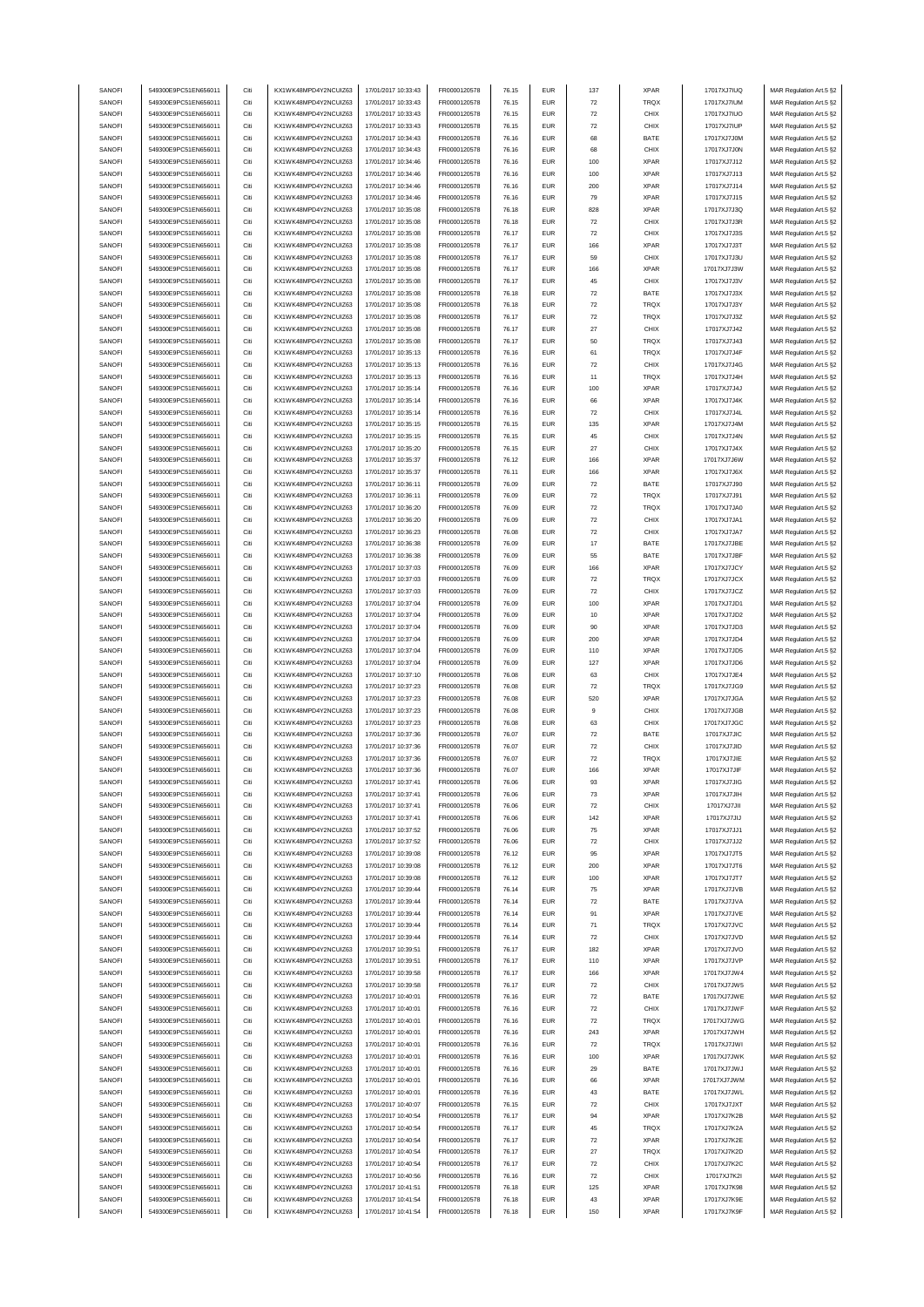| SANOFI | 549300E9PC51EN656011 | Citi | KX1WK48MPD4Y2NCUIZ63  | 17/01/2017 10:42:05 | FR0000120578 | 76.21 | <b>EUR</b> | 100                     | <b>XPAR</b> | 17017XJ7KAU                  | MAR Regulation Art.5 §2                            |
|--------|----------------------|------|-----------------------|---------------------|--------------|-------|------------|-------------------------|-------------|------------------------------|----------------------------------------------------|
| SANOFI | 549300E9PC51EN656011 | Citi | KX1WK48MPD4Y2NCUIZ63  | 17/01/2017 10:42:05 |              | 76.21 | <b>EUR</b> | 10                      | <b>XPAR</b> |                              |                                                    |
|        |                      |      |                       |                     | FR0000120578 |       |            |                         |             | 17017XJ7KAV                  | MAR Regulation Art.5 §2                            |
| SANOFI | 549300E9PC51EN656011 | Citi | KX1WK48MPD4Y2NCUIZ63  | 17/01/2017 10:42:05 | FR0000120578 | 76.21 | <b>EUR</b> | 190                     | <b>XPAR</b> | 17017XJ7KAW                  | MAR Regulation Art.5 §2                            |
| SANOFI | 549300E9PC51EN656011 | Citi | KX1WK48MPD4Y2NCUIZ63  | 17/01/2017 10:42:05 | FR0000120578 | 76.21 | EUR        | 221                     | <b>XPAR</b> | 17017XJ7KAX                  | MAR Regulation Art.5 §2                            |
| SANOFI | 549300E9PC51EN656011 | Citi | KX1WK48MPD4Y2NCUIZ63  | 17/01/2017 10:42:05 | FR0000120578 | 76.21 | <b>EUR</b> | 100                     | <b>XPAR</b> | 17017XJ7KAY                  | MAR Regulation Art.5 §2                            |
| SANOFI | 549300E9PC51EN656011 | Citi | KX1WK48MPD4Y2NCUIZ63  | 17/01/2017 10:42:05 | FR0000120578 | 76.21 | <b>EUR</b> | 80                      | <b>XPAR</b> | 17017XJ7KAZ                  | MAR Regulation Art.5 §2                            |
| SANOFI | 549300E9PC51EN656011 | Citi | KX1WK48MPD4Y2NCUIZ63  | 17/01/2017 10:42:05 | FR0000120578 | 76.21 | <b>EUR</b> | 106                     | <b>XPAR</b> | 17017XJ7KB1                  | MAR Regulation Art.5 §2                            |
|        |                      |      |                       |                     |              |       |            |                         |             |                              |                                                    |
| SANOFI | 549300E9PC51EN656011 | Citi | KX1WK48MPD4Y2NCUIZ63  | 17/01/2017 10:42:05 | FR0000120578 | 76.21 | <b>EUR</b> | 79                      | <b>XPAR</b> | 17017XJ7KB2                  | MAR Regulation Art.5 §2                            |
| SANOFI | 549300E9PC51EN656011 | Citi | KX1WK48MPD4Y2NCUIZ63  | 17/01/2017 10:42:05 | FR0000120578 | 76.21 | <b>EUR</b> | 100                     | <b>XPAR</b> | 17017XJ7KB3                  | MAR Regulation Art.5 §2                            |
| SANOFI | 549300E9PC51EN656011 | Citi | KX1WK48MPD4Y2NCUIZ63  | 17/01/2017 10:42:10 | FR0000120578 | 76.21 | <b>EUR</b> | 135                     | <b>XPAR</b> | 17017XJ7KBT                  | MAR Regulation Art.5 §2                            |
| SANOFI | 549300E9PC51EN656011 | Citi | KX1WK48MPD4Y2NCUIZ63  | 17/01/2017 10:42:18 | FR0000120578 | 76.21 | <b>EUR</b> | 96                      | <b>XPAR</b> | 17017XJ7KCN                  | MAR Regulation Art.5 §2                            |
| SANOFI | 549300E9PC51EN656011 | Citi | KX1WK48MPD4Y2NCUIZ63  | 17/01/2017 10:42:18 | FR0000120578 | 76.21 | EUR        | $\scriptstyle{72}$      | BATE        | 17017XJ7KCM                  | MAR Regulation Art.5 §2                            |
|        |                      |      |                       |                     |              |       |            |                         |             |                              |                                                    |
| SANOFI | 549300E9PC51EN656011 | Citi | KX1WK48MPD4Y2NCUIZ63  | 17/01/2017 10:42:18 | FR0000120578 | 76.21 | EUR        | 69                      | TRQX        | 17017XJ7KCO                  | MAR Regulation Art.5 §2                            |
| SANOFI | 549300E9PC51EN656011 | Citi | KX1WK48MPD4Y2NCUIZ63  | 17/01/2017 10:42:18 | FR0000120578 | 76.21 | <b>EUR</b> | 310                     | <b>XPAR</b> | 17017XJ7KCQ                  | MAR Regulation Art.5 §2                            |
| SANOFI | 549300E9PC51EN656011 | Citi | KX1WK48MPD4Y2NCUIZ63  | 17/01/2017 10:42:18 | FR0000120578 | 76.21 | <b>EUR</b> | $\scriptstyle{72}$      | CHIX        | 17017XJ7KCP                  | MAR Regulation Art.5 §2                            |
| SANOFI | 549300E9PC51EN656011 | Citi | KX1WK48MPD4Y2NCUIZ63  | 17/01/2017 10:42:18 | FR0000120578 | 76.21 | <b>EUR</b> | 61                      | CHIX        | 17017XJ7KCR                  | MAR Regulation Art.5 §2                            |
| SANOFI | 549300E9PC51EN656011 | Citi | KX1WK48MPD4Y2NCUIZ63  | 17/01/2017 10:42:48 | FR0000120578 | 76.20 | <b>EUR</b> | 102                     | <b>XPAR</b> | 17017XJ7KEY                  | MAR Regulation Art.5 §2                            |
|        | 549300E9PC51EN656011 | Citi | KX1WK48MPD4Y2NCUIZ63  | 17/01/2017 10:43:24 |              | 76.20 | <b>EUR</b> | 64                      | <b>XPAR</b> |                              |                                                    |
| SANOFI |                      |      |                       |                     | FR0000120578 |       |            |                         |             | 17017XJ7KHG                  | MAR Regulation Art.5 §2                            |
| SANOFI | 549300E9PC51EN656011 | Citi | KX1WK48MPD4Y2NCUIZ63  | 17/01/2017 10:43:24 | FR0000120578 | 76.20 | <b>EUR</b> | 72                      | BATE        | 17017XJ7KHH                  | MAR Regulation Art.5 §2                            |
| SANOFI | 549300E9PC51EN656011 | Citi | KX1WK48MPD4Y2NCUIZ63  | 17/01/2017 10:43:24 | FR0000120578 | 76.20 | <b>EUR</b> | 404                     | <b>XPAR</b> | 17017XJ7KHL                  | MAR Regulation Art.5 §2                            |
| SANOFI | 549300E9PC51EN656011 | Citi | KX1WK48MPD4Y2NCUIZ63  | 17/01/2017 10:43:24 | FR0000120578 | 76.20 | <b>EUR</b> | 72                      | TRQX        | 17017XJ7KHI                  | MAR Regulation Art.5 §2                            |
| SANOFI | 549300E9PC51EN656011 | Citi | KX1WK48MPD4Y2NCUIZ63  | 17/01/2017 10:43:24 | FR0000120578 | 76.20 | <b>EUR</b> | 72                      | CHIX        | 17017XJ7KHK                  | MAR Regulation Art.5 §2                            |
|        |                      |      |                       |                     |              |       |            |                         |             |                              |                                                    |
| SANOFI | 549300E9PC51EN656011 | Citi | KX1WK48MPD4Y2NCUIZ63  | 17/01/2017 10:43:24 | FR0000120578 | 76.20 | <b>EUR</b> | 100                     | <b>XPAR</b> | 17017XJ7KHN                  | MAR Regulation Art.5 §2                            |
| SANOFI | 549300E9PC51EN656011 | Citi | KX1WK48MPD4Y2NCUIZ63  | 17/01/2017 10:43:24 | FR0000120578 | 76.20 | <b>EUR</b> | 100                     | <b>XPAR</b> | 17017XJ7KHO                  | MAR Regulation Art.5 §2                            |
| SANOFI | 549300E9PC51EN656011 | Citi | KX1WK48MPD4Y2NCUIZ63  | 17/01/2017 10:43:24 | FR0000120578 | 76.20 | <b>EUR</b> | 104                     | <b>XPAR</b> | 17017XJ7KHP                  | MAR Regulation Art.5 §2                            |
| SANOFI | 549300E9PC51EN656011 | Citi | KX1WK48MPD4Y2NCUIZ63  | 17/01/2017 10:43:24 | FR0000120578 | 76.20 | <b>EUR</b> | 129                     | <b>XPAR</b> | 17017XJ7KHQ                  | MAR Regulation Art.5 §2                            |
| SANOFI | 549300E9PC51EN656011 | Citi | KX1WK48MPD4Y2NCUIZ63  | 17/01/2017 10:43:25 | FR0000120578 | 76.19 | <b>EUR</b> | 148                     | <b>XPAR</b> | 17017XJ7KHT                  | MAR Regulation Art.5 §2                            |
| SANOFI | 549300E9PC51EN656011 | Citi | KX1WK48MPD4Y2NCUIZ63  |                     |              |       | <b>EUR</b> |                         | BATE        |                              |                                                    |
|        |                      |      |                       | 17/01/2017 10:43:25 | FR0000120578 | 76.19 |            | $\scriptstyle{72}$      |             | 17017XJ7KHS                  | MAR Regulation Art.5 §2                            |
| SANOFI | 549300E9PC51EN656011 | Citi | KX1WK48MPD4Y2NCUIZ63  | 17/01/2017 10:43:25 | FR0000120578 | 76.19 | <b>EUR</b> | $37\,$                  | TRQX        | 17017XJ7KHU                  | MAR Regulation Art.5 §2                            |
| SANOFI | 549300E9PC51EN656011 | Citi | KX1WK48MPD4Y2NCUIZ63  | 17/01/2017 10:43:25 | FR0000120578 | 76.19 | <b>EUR</b> | $\scriptstyle{72}$      | CHIX        | 17017XJ7KHV                  | MAR Regulation Art.5 §2                            |
| SANOFI | 549300E9PC51EN656011 | Citi | KX1WK48MPD4Y2NCUIZ63  | 17/01/2017 10:43:25 | FR0000120578 | 76.19 | <b>EUR</b> | 35                      | TRQX        | 17017XJ7KHW                  | MAR Regulation Art.5 §2                            |
| SANOFI | 549300E9PC51EN656011 | Citi | KX1WK48MPD4Y2NCUIZ63  | 17/01/2017 10:43:30 | FR0000120578 | 76.20 | <b>EUR</b> | 71                      | CHIX        | 17017XJ7KI7                  | MAR Regulation Art.5 §2                            |
| SANOFI | 549300E9PC51EN656011 | Citi | KX1WK48MPD4Y2NCUIZ63  | 17/01/2017 10:43:56 | FR0000120578 | 76.21 | <b>EUR</b> | 72                      | CHIX        | 17017XJ7KJM                  | MAR Regulation Art.5 §2                            |
|        |                      |      |                       |                     |              |       |            |                         |             |                              |                                                    |
| SANOFI | 549300E9PC51EN656011 | Citi | KX1WK48MPD4Y2NCUIZ63  | 17/01/2017 10:43:56 | FR0000120578 | 76.21 | <b>EUR</b> | 72                      | TRQX        | 17017XJ7KJN                  | MAR Regulation Art.5 §2                            |
| SANOFI | 549300E9PC51EN656011 | Citi | KX1WK48MPD4Y2NCUIZ63  | 17/01/2017 10:43:56 | FR0000120578 | 76.21 | <b>EUR</b> | 166                     | <b>XPAR</b> | 17017XJ7KJO                  | MAR Regulation Art.5 §2                            |
| SANOFI | 549300E9PC51EN656011 | Citi | KX1WK48MPD4Y2NCUIZ63  | 17/01/2017 10:44:04 | FR0000120578 | 76.21 | <b>EUR</b> | 65                      | CHIX        | 17017XJ7KJV                  | MAR Regulation Art.5 §2                            |
| SANOFI | 549300E9PC51EN656011 | Citi | KX1WK48MPD4Y2NCUIZ63  | 17/01/2017 10:44:16 | FR0000120578 | 76.21 | <b>EUR</b> | 72                      | BATE        | 17017XJ7KKC                  | MAR Regulation Art.5 §2                            |
| SANOFI | 549300E9PC51EN656011 | Citi | KX1WK48MPD4Y2NCUIZ63  | 17/01/2017 10:44:16 | FR0000120578 | 76.21 | <b>EUR</b> | 72                      | CHIX        | 17017XJ7KKD                  | MAR Regulation Art.5 §2                            |
|        |                      |      |                       |                     |              |       |            |                         |             |                              |                                                    |
| SANOFI | 549300E9PC51EN656011 | Citi | KX1WK48MPD4Y2NCUIZ63  | 17/01/2017 10:44:16 | FR0000120578 | 76.21 | <b>EUR</b> | 31                      | TRQX        | 17017XJ7KKE                  | MAR Regulation Art.5 §2                            |
| SANOFI | 549300E9PC51EN656011 | Citi | KX1WK48MPD4Y2NCUIZ63  | 17/01/2017 10:44:16 | FR0000120578 | 76.21 | <b>EUR</b> | 41                      | TRQX        | 17017XJ7KKH                  | MAR Regulation Art.5 §2                            |
| SANOFI | 549300E9PC51EN656011 | Citi | KX1WK48MPD4Y2NCUIZ63  | 17/01/2017 10:44:16 | FR0000120578 | 76.21 | <b>EUR</b> | 166                     | <b>XPAR</b> | 17017XJ7KKF                  | MAR Regulation Art.5 §2                            |
| SANOFI | 549300E9PC51EN656011 | Citi | KX1WK48MPD4Y2NCUIZ63  | 17/01/2017 10:44:16 | FR0000120578 | 76.21 | <b>EUR</b> | 45                      | CHIX        | 17017XJ7KKG                  | MAR Regulation Art.5 §2                            |
| SANOFI | 549300E9PC51EN656011 | Citi | KX1WK48MPD4Y2NCUIZ63  | 17/01/2017 10:44:16 | FR0000120578 | 76.21 | <b>EUR</b> | 59                      | <b>XPAR</b> | 17017XJ7KKI                  | MAR Regulation Art.5 §2                            |
| SANOFI | 549300E9PC51EN656011 | Citi | KX1WK48MPD4Y2NCUIZ63  | 17/01/2017 10:44:16 | FR0000120578 | 76.21 | <b>EUR</b> | 64                      | <b>XPAR</b> | 17017XJ7KKJ                  |                                                    |
|        |                      |      |                       |                     |              |       |            |                         |             |                              | MAR Regulation Art.5 §2                            |
| SANOFI | 549300E9PC51EN656011 | Citi | KX1WK48MPD4Y2NCUIZ63  | 17/01/2017 10:44:17 | FR0000120578 | 76.21 | <b>EUR</b> | 9                       | CHIX        | 17017XJ7KKK                  | MAR Regulation Art.5 §2                            |
| SANOFI | 549300E9PC51EN656011 | Citi | KX1WK48MPD4Y2NCUIZ63  | 17/01/2017 10:44:41 | FR0000120578 | 76.21 | <b>EUR</b> | 15                      | TRQX        | 17017XJ7KML                  | MAR Regulation Art.5 §2                            |
| SANOFI | 549300E9PC51EN656011 | Citi | KX1WK48MPD4Y2NCUIZ63  | 17/01/2017 10:44:41 | FR0000120578 | 76.21 | <b>EUR</b> | 166                     | <b>XPAR</b> | 17017XJ7KMN                  | MAR Regulation Art.5 §2                            |
| SANOFI | 549300E9PC51EN656011 | Citi | KX1WK48MPD4Y2NCUIZ63  | 17/01/2017 10:44:41 | FR0000120578 | 76.21 | <b>EUR</b> | $\scriptstyle{72}$      | CHIX        | 17017XJ7KMM                  | MAR Regulation Art.5 §2                            |
| SANOFI | 549300E9PC51EN656011 | Citi | KX1WK48MPD4Y2NCUIZ63  | 17/01/2017 10:44:41 | FR0000120578 | 76.21 | <b>EUR</b> | 57                      | TRQX        | 17017XJ7KMO                  | MAR Regulation Art.5 §2                            |
|        |                      |      |                       |                     |              |       |            |                         |             |                              |                                                    |
| SANOFI | 549300E9PC51EN656011 | Citi | KX1WK48MPD4Y2NCUIZ63  | 17/01/2017 10:44:41 | FR0000120578 | 76.21 | <b>EUR</b> | 39                      | <b>XPAR</b> | 17017XJ7KMQ                  | MAR Regulation Art.5 §2                            |
| SANOFI | 549300E9PC51EN656011 | Citi | KX1WK48MPD4Y2NCUIZ63  | 17/01/2017 10:44:41 | FR0000120578 | 76.21 | <b>EUR</b> | 48                      | CHIX        | 17017XJ7KMP                  | MAR Regulation Art.5 §2                            |
| SANOFI | 549300E9PC51EN656011 | Citi | KX1WK48MPD4Y2NCUIZ63  | 17/01/2017 10:44:41 | FR0000120578 | 76.20 | <b>EUR</b> | 72                      | CHIX        | 17017XJ7KMR                  | MAR Regulation Art.5 §2                            |
| SANOFI | 549300E9PC51EN656011 | Citi | KX1WK48MPD4Y2NCUIZ63  | 17/01/2017 10:44:46 | FR0000120578 | 76.21 | <b>EUR</b> | 114                     | <b>XPAR</b> | 17017XJ7KMX                  | MAR Regulation Art.5 §2                            |
| SANOFI | 549300E9PC51EN656011 | Citi | KX1WK48MPD4Y2NCUIZ63  | 17/01/2017 10:44:46 | FR0000120578 | 76.21 | <b>EUR</b> | 282                     | <b>XPAR</b> | 17017XJ7KMY                  | MAR Regulation Art.5 §2                            |
|        |                      |      |                       |                     |              |       |            |                         |             |                              |                                                    |
| SANOFI | 549300E9PC51EN656011 | Citi | KX1WK48MPD4Y2NCUIZ63  | 17/01/2017 10:44:46 | FR0000120578 | 76.21 | <b>EUR</b> | $\overline{\mathbf{c}}$ | <b>XPAR</b> | 17017XJ7KMZ                  | MAR Regulation Art.5 §2                            |
| SANOFI | 549300E9PC51EN656011 | Citi | KX1WK48MPD4Y2NCUIZ63  | 17/01/2017 10:44:58 | FR0000120578 | 76.22 | <b>EUR</b> | 72                      | CHIX        | 17017XJ7KRF                  | MAR Regulation Art.5 §2                            |
| SANOFI | 549300E9PC51EN656011 | Citi | KX1WK48MPD4Y2NCUIZ63  | 17/01/2017 10:45:16 | FR0000120578 | 76.22 | <b>EUR</b> | 15                      | TRQX        | 17017XJ7KSQ                  | MAR Regulation Art.5 §2                            |
| SANOFI | 549300E9PC51EN656011 | Citi | KX1WK48MPD4Y2NCUIZ63  | 17/01/2017 10:45:24 | FR0000120578 | 76.22 | <b>EUR</b> | 166                     |             |                              |                                                    |
| SANOFI | 549300E9PC51EN656011 |      | KX1WK48MPD4Y2NCLIIZ63 | 17/01/2017 10:45:44 | FR0000120578 |       |            |                         |             |                              |                                                    |
| SANOFI |                      | Citi |                       |                     |              |       |            |                         | <b>XPAR</b> | 17017XJ7KTB<br>17017X I7KLII | MAR Regulation Art.5 §2<br>MAR Regulation Art 5.82 |
|        | 549300E9PC51EN656011 |      |                       |                     |              | 76.22 | FUR        |                         | CHIX        |                              |                                                    |
| SANOFI | 549300E9PC51EN656011 |      | KX1WK48MPD4Y2NCUIZ63  | 17/01/2017 10:45:44 | FR0000120578 | 76.22 | <b>EUR</b> | 72                      | BATE        | 17017XJ7KUM                  | MAR Regulation Art.5 §2                            |
| SANOFI |                      | Citi | KX1WK48MPD4Y2NCUIZ63  | 17/01/2017 10:45:44 | FR0000120578 | 76.22 | <b>EUR</b> | 57                      | TRQX        | 17017XJ7KUN                  | MAR Regulation Art.5 §2                            |
|        | 549300E9PC51EN656011 | Citi | KX1WK48MPD4Y2NCUIZ63  | 17/01/2017 10:46:00 | FR0000120578 | 76.22 | <b>EUR</b> | 400                     | <b>XPAR</b> | 17017XJ7KVG                  | MAR Regulation Art.5 §2                            |
| SANOFI | 549300E9PC51EN656011 | Citi | KX1WK48MPD4Y2NCUIZ63  | 17/01/2017 10:46:00 | FR0000120578 | 76.22 | <b>EUR</b> | $\scriptstyle{72}$      | BATE        | 17017XJ7KVF                  |                                                    |
|        |                      |      |                       |                     |              |       |            |                         |             |                              | MAR Regulation Art.5 §2                            |
| SANOFI | 549300E9PC51EN656011 | Citi | KX1WK48MPD4Y2NCUIZ63  | 17/01/2017 10:46:00 | FR0000120578 | 76.22 | <b>EUR</b> | 90                      | <b>XPAR</b> | 17017XJ7KVJ                  | MAR Regulation Art.5 §2                            |
| SANOFI | 549300E9PC51EN656011 | Citi | KX1WK48MPD4Y2NCUIZ63  | 17/01/2017 10:46:00 | FR0000120578 | 76.22 | <b>EUR</b> | $\scriptstyle{72}$      | TRQX        | 17017XJ7KVH                  | MAR Regulation Art.5 §2                            |
| SANOFI | 549300E9PC51EN656011 | Citi | KX1WK48MPD4Y2NCUIZ63  | 17/01/2017 10:46:00 | FR0000120578 | 76.22 | <b>EUR</b> | 381                     | <b>XPAR</b> | 17017XJ7KVL                  | MAR Regulation Art.5 §2                            |
| SANOFI | 549300E9PC51EN656011 | Citi | KX1WK48MPD4Y2NCUIZ63  | 17/01/2017 10:46:00 | FR0000120578 | 76.22 | <b>EUR</b> | 72                      | CHIX        | 17017XJ7KVI                  | MAR Regulation Art.5 §2                            |
| SANOFI | 549300E9PC51EN656011 | Citi | KX1WK48MPD4Y2NCUIZ63  | 17/01/2017 10:46:00 | FR0000120578 | 76.22 | EUR        | 100                     | <b>XPAR</b> | 17017XJ7KVM                  | MAR Regulation Art.5 §2                            |
| SANOFI | 549300E9PC51EN656011 | Citi | KX1WK48MPD4Y2NCUIZ63  | 17/01/2017 10:46:00 | FR0000120578 | 76.22 | <b>EUR</b> | 72                      | TRQX        | 17017XJ7KVK                  | MAR Regulation Art.5 §2                            |
|        |                      |      |                       |                     |              |       |            |                         |             |                              |                                                    |
| SANOFI | 549300E9PC51EN656011 | Citi | KX1WK48MPD4Y2NCUIZ63  | 17/01/2017 10:46:00 | FR0000120578 | 76.22 | <b>EUR</b> | 194                     | <b>XPAR</b> | 17017XJ7KVN                  | MAR Regulation Art.5 §2                            |
| SANOFI | 549300E9PC51EN656011 | Citi | KX1WK48MPD4Y2NCUIZ63  | 17/01/2017 10:46:00 | FR0000120578 | 76.22 | <b>EUR</b> | 79                      | <b>XPAR</b> | 17017XJ7KVO                  | MAR Regulation Art.5 §2                            |
| SANOFI | 549300E9PC51EN656011 | Citi | KX1WK48MPD4Y2NCUIZ63  | 17/01/2017 10:46:00 | FR0000120578 | 76.22 | <b>EUR</b> | 91                      | <b>XPAR</b> | 17017XJ7KVQ                  | MAR Regulation Art.5 §2                            |
| SANOFI | 549300E9PC51EN656011 | Citi | KX1WK48MPD4Y2NCUIZ63  | 17/01/2017 10:46:00 | FR0000120578 | 76.22 | <b>EUR</b> | 59                      | <b>XPAR</b> | 17017XJ7KVR                  | MAR Regulation Art.5 §2                            |
| SANOFI | 549300E9PC51EN656011 | Citi | KX1WK48MPD4Y2NCUIZ63  | 17/01/2017 10:46:00 | FR0000120578 | 76.22 | <b>EUR</b> | 107                     | <b>XPAR</b> | 17017XJ7KVS                  | MAR Regulation Art.5 §2                            |
|        |                      |      |                       |                     |              |       |            |                         |             |                              |                                                    |
| SANOFI | 549300E9PC51EN656011 | Citi | KX1WK48MPD4Y2NCUIZ63  | 17/01/2017 10:46:01 | FR0000120578 | 76.22 | <b>EUR</b> | $\scriptstyle{72}$      | CHIX        | 17017XJ7KVV                  | MAR Regulation Art.5 §2                            |
| SANOFI | 549300E9PC51EN656011 | Citi | KX1WK48MPD4Y2NCUIZ63  | 17/01/2017 10:46:03 | FR0000120578 | 76.21 | <b>EUR</b> | 72                      | TRQX        | 17017XJ7KW5                  | MAR Regulation Art.5 §2                            |
| SANOFI | 549300E9PC51EN656011 | Citi | KX1WK48MPD4Y2NCUIZ63  | 17/01/2017 10:46:03 | FR0000120578 | 76.21 | <b>EUR</b> | 46                      | TRQX        | 17017XJ7KW6                  | MAR Regulation Art.5 §2                            |
| SANOFI | 549300E9PC51EN656011 | Citi | KX1WK48MPD4Y2NCUIZ63  | 17/01/2017 10:46:04 | FR0000120578 | 76.21 | <b>EUR</b> | 72                      | CHIX        | 17017XJ7KWI                  | MAR Regulation Art.5 §2                            |
| SANOFI | 549300E9PC51EN656011 | Citi | KX1WK48MPD4Y2NCUIZ63  | 17/01/2017 10:46:04 | FR0000120578 | 76.21 | <b>EUR</b> | 46                      | TRQX        | 17017XJ7KWM                  | MAR Regulation Art.5 §2                            |
|        |                      |      |                       |                     |              |       |            |                         |             |                              |                                                    |
| SANOFI | 549300E9PC51EN656011 | Citi | KX1WK48MPD4Y2NCUIZ63  | 17/01/2017 10:46:04 | FR0000120578 | 76.21 | <b>EUR</b> | 26                      | TRQX        | 17017XJ7KWN                  | MAR Regulation Art.5 §2                            |
| SANOFI | 549300E9PC51EN656011 | Citi | KX1WK48MPD4Y2NCUIZ63  | 17/01/2017 10:46:04 | FR0000120578 | 76.21 | <b>EUR</b> | 51                      | CHIX        | 17017XJ7KWP                  | MAR Regulation Art.5 §2                            |
| SANOFI | 549300E9PC51EN656011 | Citi | KX1WK48MPD4Y2NCUIZ63  | 17/01/2017 10:46:40 | FR0000120578 | 76.21 | <b>EUR</b> | 72                      | CHIX        | 17017XJ7KZI                  | MAR Regulation Art.5 §2                            |
| SANOFI | 549300E9PC51EN656011 | Citi | KX1WK48MPD4Y2NCUIZ63  | 17/01/2017 10:46:40 | FR0000120578 | 76.21 | <b>EUR</b> | 69                      | <b>XPAR</b> | 17017XJ7KZQ                  | MAR Regulation Art.5 §2                            |
| SANOFI | 549300E9PC51EN656011 | Citi | KX1WK48MPD4Y2NCUIZ63  | 17/01/2017 10:46:40 | FR0000120578 | 76.21 | <b>EUR</b> | 38                      | BATE        | 17017XJ7KZP                  | MAR Regulation Art.5 §2                            |
| SANOFI |                      | Citi |                       |                     |              | 76.21 | <b>EUR</b> |                         |             |                              |                                                    |
|        | 549300E9PC51EN656011 |      | KX1WK48MPD4Y2NCUIZ63  | 17/01/2017 10:46:40 | FR0000120578 |       |            | 15                      | BATE        | 17017XJ7KZR                  | MAR Regulation Art.5 §2                            |
| SANOFI | 549300E9PC51EN656011 | Citi | KX1WK48MPD4Y2NCUIZ63  | 17/01/2017 10:46:40 | FR0000120578 | 76.21 | <b>EUR</b> | 19                      | BATE        | 17017XJ7KZV                  | MAR Regulation Art.5 §2                            |
| SANOFI | 549300E9PC51EN656011 | Citi | KX1WK48MPD4Y2NCUIZ63  | 17/01/2017 10:46:40 | FR0000120578 | 76.21 | <b>EUR</b> | 97                      | <b>XPAR</b> | 17017XJ7KZU                  | MAR Regulation Art.5 §2                            |
| SANOFI | 549300E9PC51EN656011 | Citi | KX1WK48MPD4Y2NCUIZ63  | 17/01/2017 10:46:40 | FR0000120578 | 76.21 | <b>EUR</b> | 72                      | TRQX        | 17017XJ7KZS                  | MAR Regulation Art.5 §2                            |
| SANOFI | 549300E9PC51EN656011 | Citi | KX1WK48MPD4Y2NCUIZ63  | 17/01/2017 10:46:40 | FR0000120578 | 76.21 | <b>EUR</b> | 72                      | CHIX        | 17017XJ7KZT                  | MAR Regulation Art.5 §2                            |
| SANOFI | 549300E9PC51EN656011 | Citi | KX1WK48MPD4Y2NCUIZ63  | 17/01/2017 10:46:40 | FR0000120578 | 76.21 | <b>EUR</b> | 100                     | <b>XPAR</b> | 17017XJ7KZW                  | MAR Regulation Art.5 §2                            |
| SANOFI | 549300E9PC51EN656011 | Citi | KX1WK48MPD4Y2NCUIZ63  | 17/01/2017 10:46:40 | FR0000120578 | 76.21 | <b>EUR</b> | 66                      | <b>XPAR</b> | 17017XJ7KZX                  |                                                    |
|        |                      |      |                       |                     |              |       |            |                         |             |                              | MAR Regulation Art.5 §2                            |
| SANOFI | 549300E9PC51EN656011 | Citi | KX1WK48MPD4Y2NCUIZ63  | 17/01/2017 10:46:41 | FR0000120578 | 76.21 | <b>EUR</b> | 72                      | TRQX        | 17017XJ7KZY                  | MAR Regulation Art.5 §2                            |
| SANOFI | 549300E9PC51EN656011 | Citi | KX1WK48MPD4Y2NCUIZ63  | 17/01/2017 10:46:57 | FR0000120578 | 76.20 | <b>EUR</b> | 35                      | TRQX        | 17017XJ7L0L                  | MAR Regulation Art.5 §2                            |
| SANOFI | 549300E9PC51EN656011 | Citi | KX1WK48MPD4Y2NCUIZ63  | 17/01/2017 10:46:57 | FR0000120578 | 76.20 | <b>EUR</b> | 72                      | CHIX        | 17017XJ7L0M                  | MAR Regulation Art.5 §2                            |
| SANOFI | 549300E9PC51EN656011 | Citi | KX1WK48MPD4Y2NCUIZ63  | 17/01/2017 10:46:57 | FR0000120578 | 76.20 | <b>EUR</b> | $37\,$                  | TRQX        | 17017XJ7L0N                  | MAR Regulation Art.5 §2                            |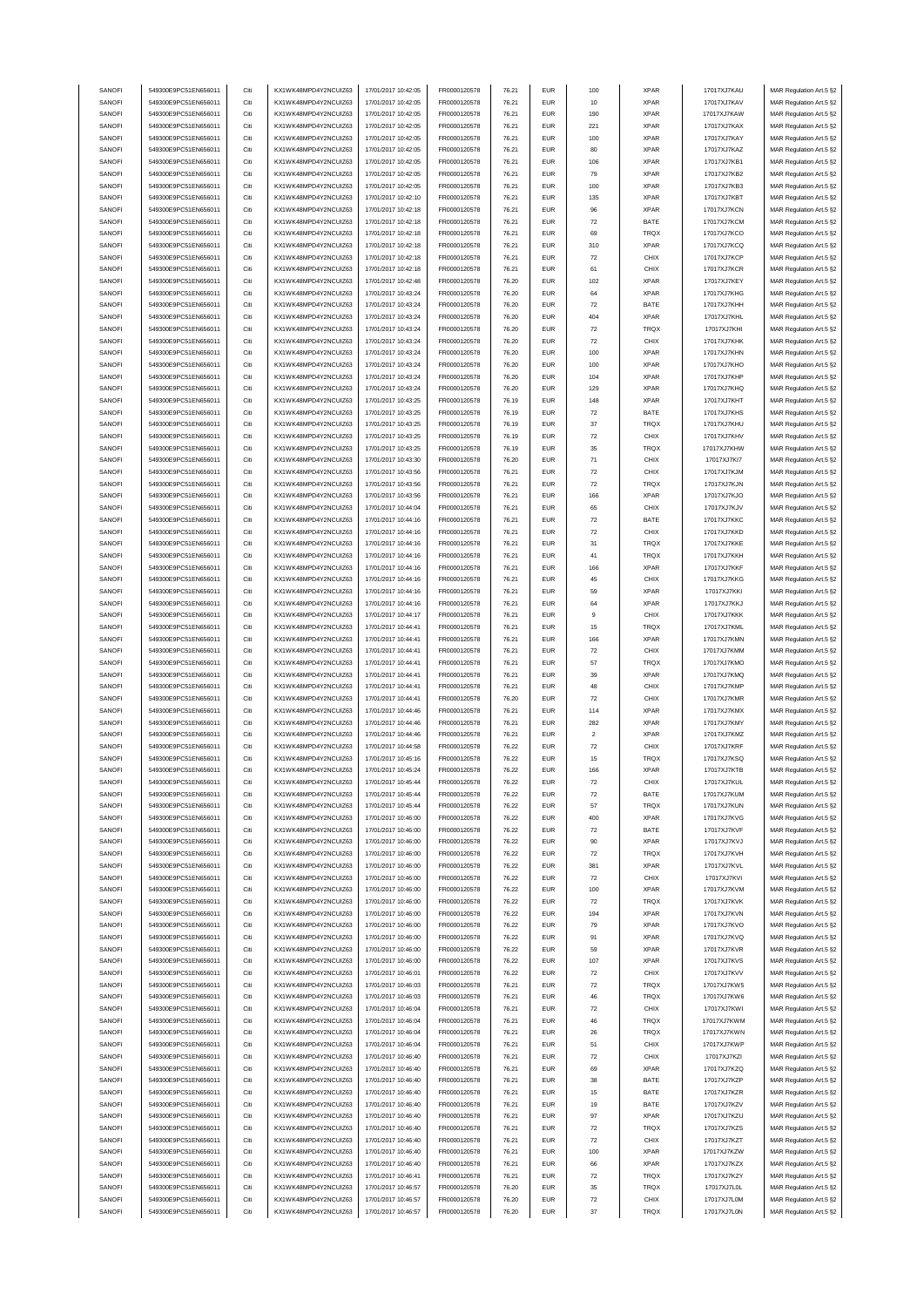| SANOFI<br>SANOFI |                                              | Citi | KX1WK48MPD4Y2NCUIZ63  | 17/01/2017 10:46:59 | FR0000120578                 | 76.20 | <b>EUR</b> | 117                | <b>XPAR</b> | 17017XJ7L0W | MAR Regulation Art.5 §2                            |
|------------------|----------------------------------------------|------|-----------------------|---------------------|------------------------------|-------|------------|--------------------|-------------|-------------|----------------------------------------------------|
|                  | 549300E9PC51EN656011<br>549300E9PC51EN656011 | Citi | KX1WK48MPD4Y2NCUIZ63  | 17/01/2017 10:46:59 |                              | 76.20 | <b>EUR</b> | 49                 | <b>XPAR</b> |             |                                                    |
|                  |                                              |      |                       |                     | FR0000120578<br>FR0000120578 |       |            |                    |             | 17017XJ7L0Z | MAR Regulation Art.5 §2                            |
| SANOFI           | 549300E9PC51EN656011                         | Citi | KX1WK48MPD4Y2NCUIZ63  | 17/01/2017 10:46:59 |                              | 76.20 | <b>EUR</b> | 35                 | TRQX        | 17017XJ7L0X | MAR Regulation Art.5 §2                            |
| SANOFI           | 549300E9PC51EN656011                         | Citi | KX1WK48MPD4Y2NCUIZ63  | 17/01/2017 10:46:59 | FR0000120578                 | 76.20 | EUR        | $\scriptstyle{72}$ | CHIX        | 17017XJ7L0Y | MAR Regulation Art.5 §2                            |
| SANOFI           | 549300E9PC51EN656011                         | Citi | KX1WK48MPD4Y2NCLIIZ63 | 17/01/2017 10:46:59 | FR0000120578                 | 76.20 | <b>EUR</b> | 100                | <b>XPAR</b> | 17017XJ7L10 | MAR Regulation Art.5 §2                            |
| SANOFI           | 549300E9PC51EN656011                         | Citi | KX1WK48MPD4Y2NCUIZ63  | 17/01/2017 10:46:59 | FR0000120578                 | 76.20 | <b>EUR</b> | 38                 | <b>XPAR</b> | 17017XJ7L11 | MAR Regulation Art.5 §2                            |
| SANOFI           | 549300E9PC51EN656011                         | Citi | KX1WK48MPD4Y2NCUIZ63  | 17/01/2017 10:47:30 | FR0000120578                 | 76.21 | <b>EUR</b> | $\scriptstyle{72}$ | CHIX        | 17017XJ7L41 | MAR Regulation Art.5 §2                            |
|                  |                                              |      |                       |                     |                              |       |            |                    |             |             |                                                    |
| SANOFI           | 549300E9PC51EN656011                         | Citi | KX1WK48MPD4Y2NCUIZ63  | 17/01/2017 10:47:30 | FR0000120578                 | 76.21 | <b>EUR</b> | 28                 | <b>XPAR</b> | 17017XJ7L42 | MAR Regulation Art.5 §2                            |
| SANOFI           | 549300E9PC51EN656011                         | Citi | KX1WK48MPD4Y2NCUIZ63  | 17/01/2017 10:47:30 | FR0000120578                 | 76.21 | <b>EUR</b> | 138                | <b>XPAR</b> | 17017XJ7L44 | MAR Regulation Art.5 §2                            |
| SANOFI           | 549300E9PC51EN656011                         | Citi | KX1WK48MPD4Y2NCUIZ63  | 17/01/2017 10:47:30 | FR0000120578                 | 76.20 | <b>EUR</b> | 72                 | CHIX        | 17017XJ7L43 | MAR Regulation Art.5 §2                            |
| SANOFI           | 549300E9PC51EN656011                         | Citi | KX1WK48MPD4Y2NCUIZ63  | 17/01/2017 10:47:55 | FR0000120578                 | 76.20 | <b>EUR</b> | 72                 | CHIX        | 17017XJ7L60 | MAR Regulation Art.5 §2                            |
| SANOFI           | 549300E9PC51EN656011                         | Citi | KX1WK48MPD4Y2NCUIZ63  | 17/01/2017 10:48:44 | FR0000120578                 | 76.25 | <b>EUR</b> | 13                 | <b>XPAR</b> | 17017XJ7L9T | MAR Regulation Art.5 §2                            |
|                  |                                              |      |                       |                     |                              |       |            |                    |             |             |                                                    |
| SANOFI           | 549300E9PC51EN656011                         | Citi | KX1WK48MPD4Y2NCUIZ63  | 17/01/2017 10:48:44 | FR0000120578                 | 76.25 | EUR        | 83                 | <b>XPAR</b> | 17017XJ7L9U | MAR Regulation Art.5 §2                            |
| SANOFI           | 549300E9PC51EN656011                         | Citi | KX1WK48MPD4Y2NCUIZ63  | 17/01/2017 10:48:50 | FR0000120578                 | 76.25 | <b>EUR</b> | 132                | <b>XPAR</b> | 17017XJ7LA2 | MAR Regulation Art.5 §2                            |
| SANOFI           | 549300E9PC51EN656011                         | Citi | KX1WK48MPD4Y2NCUIZ63  | 17/01/2017 10:48:50 | FR0000120578                 | 76.25 | <b>EUR</b> | 20                 | <b>XPAR</b> | 17017XJ7LA3 | MAR Regulation Art.5 §2                            |
| SANOFI           | 549300E9PC51EN656011                         | Citi | KX1WK48MPD4Y2NCUIZ63  | 17/01/2017 10:49:17 | FR0000120578                 | 76.26 | <b>EUR</b> | 72                 | TRQX        | 17017XJ7LBC | MAR Regulation Art.5 §2                            |
| SANOFI           | 549300E9PC51EN656011                         | Citi | KX1WK48MPD4Y2NCUIZ63  | 17/01/2017 10:49:17 | FR0000120578                 | 76.26 | <b>EUR</b> | 72                 | BATE        | 17017XJ7LBD | MAR Regulation Art.5 §2                            |
|                  | 549300E9PC51EN656011                         | Citi | KX1WK48MPD4Y2NCUIZ63  | 17/01/2017 10:49:17 |                              | 76.26 | <b>EUR</b> | 72                 | CHIX        |             |                                                    |
| SANOFI           |                                              |      |                       |                     | FR0000120578                 |       |            |                    |             | 17017XJ7LBE | MAR Regulation Art.5 §2                            |
| SANOFI           | 549300E9PC51EN656011                         | Citi | KX1WK48MPD4Y2NCUIZ63  | 17/01/2017 10:49:17 | FR0000120578                 | 76.26 | <b>EUR</b> | 166                | <b>XPAR</b> | 17017XJ7LBF | MAR Regulation Art.5 §2                            |
| SANOFI           | 549300E9PC51EN656011                         | Citi | KX1WK48MPD4Y2NCUIZ63  | 17/01/2017 10:49:17 | FR0000120578                 | 76.26 | <b>EUR</b> | 172                | <b>XPAR</b> | 17017XJ7LBG | MAR Regulation Art.5 §2                            |
| SANOFI           | 549300E9PC51EN656011                         | Citi | KX1WK48MPD4Y2NCUIZ63  | 17/01/2017 10:49:17 | FR0000120578                 | 76.26 | <b>EUR</b> | 100                | <b>XPAR</b> | 17017XJ7LBH | MAR Regulation Art.5 §2                            |
| SANOFI           | 549300E9PC51EN656011                         | Citi | KX1WK48MPD4Y2NCUIZ63  | 17/01/2017 10:49:17 | FR0000120578                 | 76.26 | <b>EUR</b> | 10                 | <b>XPAR</b> | 17017XJ7LBI | MAR Regulation Art.5 §2                            |
| SANOFI           | 549300E9PC51EN656011                         | Citi | KX1WK48MPD4Y2NCUIZ63  | 17/01/2017 10:49:17 | FR0000120578                 | 76.26 | <b>EUR</b> | 90                 | <b>XPAR</b> | 17017XJ7LBJ |                                                    |
|                  |                                              |      |                       |                     |                              |       |            |                    |             |             | MAR Regulation Art.5 §2                            |
| SANOFI           | 549300E9PC51EN656011                         | Citi | KX1WK48MPD4Y2NCUIZ63  | 17/01/2017 10:49:17 | FR0000120578                 | 76.26 | <b>EUR</b> | 89                 | <b>XPAR</b> | 17017XJ7LBK | MAR Regulation Art.5 §2                            |
| SANOFI           | 549300E9PC51EN656011                         | Citi | KX1WK48MPD4Y2NCUIZ63  | 17/01/2017 10:49:17 | FR0000120578                 | 76.26 | <b>EUR</b> | 100                | <b>XPAR</b> | 17017XJ7LBL | MAR Regulation Art.5 §2                            |
| SANOFI           | 549300E9PC51EN656011                         | Citi | KX1WK48MPD4Y2NCUIZ63  | 17/01/2017 10:49:31 | FR0000120578                 | 76.27 | <b>EUR</b> | 42                 | BATE        | 17017XJ7LC7 | MAR Regulation Art.5 §2                            |
| SANOFI           | 549300E9PC51EN656011                         | Citi | KX1WK48MPD4Y2NCUIZ63  | 17/01/2017 10:49:34 | FR0000120578                 | 76.27 | <b>EUR</b> | 803                | <b>XPAR</b> | 17017XJ7LCN | MAR Regulation Art.5 §2                            |
| SANOFI           | 549300E9PC51EN656011                         | Citi | KX1WK48MPD4Y2NCUIZ63  | 17/01/2017 10:49:34 |                              | 76.27 | <b>EUR</b> |                    | BATE        |             |                                                    |
|                  |                                              |      |                       |                     | FR0000120578                 |       |            | 30                 |             | 17017XJ7LCM | MAR Regulation Art.5 §2                            |
| SANOFI           | 549300E9PC51EN656011                         | Citi | KX1WK48MPD4Y2NCUIZ63  | 17/01/2017 10:49:34 | FR0000120578                 | 76.27 | <b>EUR</b> | 72                 | CHIX        | 17017XJ7LCO | MAR Regulation Art.5 §2                            |
| SANOFI           | 549300E9PC51EN656011                         | Citi | KX1WK48MPD4Y2NCUIZ63  | 17/01/2017 10:49:34 | FR0000120578                 | 76.27 | <b>EUR</b> | $\scriptstyle{72}$ | TRQX        | 17017XJ7LCP | MAR Regulation Art.5 §2                            |
| SANOFI           | 549300E9PC51EN656011                         | Citi | KX1WK48MPD4Y2NCUIZ63  | 17/01/2017 10:49:34 | FR0000120578                 | 76.27 | <b>EUR</b> | 42                 | BATE        | 17017XJ7LCQ | MAR Regulation Art.5 §2                            |
| SANOFI           | 549300E9PC51EN656011                         | Citi | KX1WK48MPD4Y2NCUIZ63  | 17/01/2017 10:49:41 | FR0000120578                 | 76.26 | <b>EUR</b> | 72                 | CHIX        | 17017XJ7LD8 | MAR Regulation Art.5 §2                            |
| SANOFI           | 549300E9PC51EN656011                         | Citi | KX1WK48MPD4Y2NCUIZ63  | 17/01/2017 10:49:41 | FR0000120578                 | 76.26 | <b>EUR</b> | $\scriptstyle{72}$ | TRQX        | 17017XJ7LD9 | MAR Regulation Art.5 §2                            |
|                  |                                              |      |                       |                     |                              |       |            |                    |             |             |                                                    |
| SANOFI           | 549300E9PC51EN656011                         | Citi | KX1WK48MPD4Y2NCUIZ63  | 17/01/2017 10:49:41 | FR0000120578                 | 76.26 | <b>EUR</b> | 166                | <b>XPAR</b> | 17017XJ7LDA | MAR Regulation Art.5 §2                            |
| SANOFI           | 549300E9PC51EN656011                         | Citi | KX1WK48MPD4Y2NCUIZ63  | 17/01/2017 10:49:46 | FR0000120578                 | 76.25 | <b>EUR</b> | 130                | <b>XPAR</b> | 17017XJ7LDI | MAR Regulation Art.5 §2                            |
| SANOFI           | 549300E9PC51EN656011                         | Citi | KX1WK48MPD4Y2NCUIZ63  | 17/01/2017 10:49:46 | FR0000120578                 | 76.25 | <b>EUR</b> | 36                 | <b>XPAR</b> | 17017XJ7LDL | MAR Regulation Art.5 §2                            |
| SANOFI           | 549300E9PC51EN656011                         | Citi | KX1WK48MPD4Y2NCLIIZ63 | 17/01/2017 10:49:46 | FR0000120578                 | 76.25 | <b>EUR</b> | 50                 | TRQX        | 17017XJ7LDJ | MAR Regulation Art.5 §2                            |
| SANOFI           | 549300E9PC51EN656011                         | Citi | KX1WK48MPD4Y2NCUIZ63  | 17/01/2017 10:49:46 | FR0000120578                 | 76.25 | <b>EUR</b> | 72                 | CHIX        | 17017XJ7LDK | MAR Regulation Art.5 §2                            |
|                  |                                              |      |                       |                     |                              |       |            |                    |             |             |                                                    |
| SANOFI           | 549300E9PC51EN656011                         | Citi | KX1WK48MPD4Y2NCUIZ63  | 17/01/2017 10:49:46 | FR0000120578                 | 76.24 | <b>EUR</b> | 23                 | CHIX        | 17017XJ7LDM | MAR Regulation Art.5 §2                            |
| SANOFI           | 549300E9PC51EN656011                         | Citi | KX1WK48MPD4Y2NCUIZ63  | 17/01/2017 10:49:46 | FR0000120578                 | 76.24 | <b>EUR</b> | $\scriptstyle{72}$ | TRQX        | 17017XJ7LDN | MAR Regulation Art.5 §2                            |
| SANOFI           | 549300E9PC51EN656011                         | Citi | KX1WK48MPD4Y2NCUIZ63  | 17/01/2017 10:49:46 | FR0000120578                 | 76.24 | <b>EUR</b> | 49                 | CHIX        | 17017XJ7LDP | MAR Regulation Art.5 §2                            |
| SANOFI           | 549300E9PC51EN656011                         | Citi | KX1WK48MPD4Y2NCUIZ63  | 17/01/2017 10:49:46 | FR0000120578                 | 76.24 | <b>EUR</b> | 123                | <b>XPAR</b> | 17017XJ7LDO | MAR Regulation Art.5 §2                            |
| SANOFI           | 549300E9PC51EN656011                         | Citi | KX1WK48MPD4Y2NCUIZ63  | 17/01/2017 10:50:14 | FR0000120578                 | 76.23 | <b>EUR</b> | 72                 | CHIX        | 17017XJ7LF3 | MAR Regulation Art.5 §2                            |
| SANOFI           | 549300E9PC51EN656011                         | Citi | KX1WK48MPD4Y2NCUIZ63  | 17/01/2017 10:50:14 | FR0000120578                 | 76.23 | <b>EUR</b> | 72                 | TRQX        | 17017XJ7LF4 |                                                    |
|                  |                                              |      |                       |                     |                              |       |            |                    |             |             | MAR Regulation Art.5 §2                            |
| SANOFI           | 549300E9PC51EN656011                         | Citi | KX1WK48MPD4Y2NCUIZ63  | 17/01/2017 10:50:14 | FR0000120578                 | 76.23 | <b>EUR</b> | 101                | <b>XPAR</b> | 17017XJ7LF5 | MAR Regulation Art.5 §2                            |
| SANOFI           | 549300E9PC51EN656011                         | Citi | KX1WK48MPD4Y2NCUIZ63  | 17/01/2017 10:50:14 | FR0000120578                 | 76.23 | <b>EUR</b> | $\overline{1}$     | <b>XPAR</b> | 17017XJ7LF6 | MAR Regulation Art.5 §2                            |
| SANOFI           | 549300E9PC51EN656011                         | Citi | KX1WK48MPD4Y2NCUIZ63  | 17/01/2017 10:50:33 | FR0000120578                 | 76.22 | <b>EUR</b> | 166                | <b>XPAR</b> | 17017XJ7LHH | MAR Regulation Art.5 §2                            |
| SANOFI           | 549300E9PC51EN656011                         | Citi | KX1WK48MPD4Y2NCUIZ63  | 17/01/2017 10:50:54 | FR0000120578                 | 76.22 | <b>EUR</b> | 28                 | CHIX        | 17017XJ7LIF | MAR Regulation Art.5 §2                            |
| SANOFI           | 549300E9PC51EN656011                         | Citi | KX1WK48MPD4Y2NCUIZ63  | 17/01/2017 10:50:54 | FR0000120578                 | 76.22 | <b>EUR</b> | $\scriptstyle{72}$ | BATE        | 17017XJ7LIG | MAR Regulation Art.5 §2                            |
|                  |                                              |      |                       |                     |                              |       |            |                    |             |             |                                                    |
| SANOFI           | 549300E9PC51EN656011                         | Citi | KX1WK48MPD4Y2NCUIZ63  | 17/01/2017 10:50:54 | FR0000120578                 | 76.22 | <b>EUR</b> | 25                 | TRQX        | 17017XJ7LIH | MAR Regulation Art.5 §2                            |
| SANOFI           | 549300E9PC51EN656011                         | Citi | KX1WK48MPD4Y2NCUIZ63  | 17/01/2017 10:51:06 | FR0000120578                 | 76.22 | <b>EUR</b> | 109                | <b>XPAR</b> | 17017XJ7LJC | MAR Regulation Art.5 §2                            |
| SANOFI           | 549300E9PC51EN656011                         |      | KX1WK48MPD4Y2NCUIZ63  | 17/01/2017 10:51:06 | FR0000120578                 | 76.22 | <b>EUR</b> | 166                | <b>XPAR</b> | 17017XJ7LJD | MAR Regulation Art.5 §2                            |
|                  |                                              | Citi |                       |                     |                              |       |            |                    |             |             |                                                    |
|                  | 549300E9PC51EN656011                         | Citi | KX1WK48MPD4Y2NCLIIZ63 | 17/01/2017 10:51:06 |                              |       |            |                    |             | 17017XJ7LJE |                                                    |
| SANOFI           |                                              |      |                       |                     | FR0000120578                 | 76.22 | <b>EUR</b> | 47                 | TRQX        |             | MAR Regulation Art.5 §2                            |
| SANOFI           | 549300E9PC51EN656011                         | Citi | KX1WK48MPD4Y2NCUIZ63  | 17/01/2017 10:51:06 | FR0000120578                 | 76.22 | <b>EUR</b> | 44                 | CHIX        | 17017XJ7LJF | MAR Regulation Art.5 §2                            |
| SANOFI           | 549300E9PC51EN656011                         | Citi | KX1WK48MPD4Y2NCUIZ63  | 17/01/2017 10:51:09 | FR0000120578                 | 76.22 | <b>EUR</b> | 35                 | TRQX        | 17017XJ7LJH | MAR Regulation Art.5 §2                            |
| SANOFI           | 549300E9PC51EN656011                         | Citi | KX1WK48MPD4Y2NCUIZ63  | 17/01/2017 10:51:14 | FR0000120578                 | 76.21 | <b>EUR</b> | $\scriptstyle{72}$ | TRQX        | 17017XJ7LKL | MAR Regulation Art.5 §2                            |
| SANOFI           | 549300E9PC51EN656011                         | Citi | KX1WK48MPD4Y2NCUIZ63  | 17/01/2017 10:51:14 | FR0000120578                 | 76.21 | <b>EUR</b> | 72                 | CHIX        | 17017XJ7LKK | MAR Regulation Art.5 §2                            |
|                  |                                              | Citi |                       |                     |                              |       | <b>EUR</b> |                    |             |             |                                                    |
| SANOFI           | 549300E9PC51EN656011<br>549300E9PC51EN656011 |      | KX1WK48MPD4Y2NCUIZ63  | 17/01/2017 10:51:14 | FR0000120578<br>ER0000120578 | 76.21 |            | 166                | <b>XPAR</b> | 17017XJ7LKM | MAR Regulation Art.5 §2<br>MAR Regulation Art 5.82 |
| SANOFI           |                                              |      | KX1WK48MPD4Y2NCLIIZ63 | 17/01/2017 10:51:17 |                              | 76.20 | FUR        | 116                | <b>XPAR</b> | 17017XJ7IKX |                                                    |
| SANOFI           | 549300E9PC51EN656011                         | Citi | KX1WK48MPD4Y2NCUIZ63  | 17/01/2017 10:51:17 | FR0000120578                 | 76.20 | <b>EUR</b> | 248                | <b>XPAR</b> | 17017XJ7LKY | MAR Regulation Art.5 §2                            |
| SANOFI           | 549300E9PC51EN656011                         | Citi | KX1WK48MPD4Y2NCUIZ63  | 17/01/2017 10:51:17 | FR0000120578                 | 76.20 | <b>EUR</b> | $\scriptstyle{72}$ | CHIX        | 17017XJ7LKZ | MAR Regulation Art.5 §2                            |
| SANOFI           | 549300E9PC51EN656011                         | Citi | KX1WK48MPD4Y2NCUIZ63  | 17/01/2017 10:51:17 | FR0000120578                 | 76.20 | <b>EUR</b> | 60                 | <b>XPAR</b> | 17017XJ7LL0 | MAR Regulation Art.5 §2                            |
| SANOFI           | 549300E9PC51EN656011                         | Citi | KX1WK48MPD4Y2NCUIZ63  | 17/01/2017 10:51:34 | FR0000120578                 | 76.18 | <b>EUR</b> | 4                  | <b>XPAR</b> | 17017XJ7LLL |                                                    |
|                  |                                              |      |                       |                     |                              |       |            |                    |             |             | MAR Regulation Art.5 §2                            |
| SANOFI           | 549300E9PC51EN656011                         | Citi | KX1WK48MPD4Y2NCUIZ63  | 17/01/2017 10:51:37 | FR0000120578                 | 76.18 | <b>EUR</b> | $\scriptstyle{72}$ | CHIX        | 17017XJ7LLM | MAR Regulation Art.5 §2                            |
| SANOFI           | 549300E9PC51EN656011                         | Citi | KX1WK48MPD4Y2NCUIZ63  | 17/01/2017 10:51:37 | FR0000120578                 | 76.18 | <b>EUR</b> | 131                | <b>XPAR</b> | 17017XJ7LLN | MAR Regulation Art.5 §2                            |
| SANOFI           | 549300E9PC51EN656011                         | Citi | KX1WK48MPD4Y2NCUIZ63  | 17/01/2017 10:51:37 | FR0000120578                 | 76.18 | <b>EUR</b> | 31                 | <b>XPAR</b> | 17017XJ7LLO | MAR Regulation Art.5 §2                            |
| SANOFI           | 549300E9PC51EN656011                         | Citi | KX1WK48MPD4Y2NCUIZ63  | 17/01/2017 10:52:13 | FR0000120578                 | 76.21 | <b>EUR</b> | 67                 | <b>XPAR</b> | 17017XJ7LPX | MAR Regulation Art.5 §2                            |
| SANOFI           | 549300E9PC51EN656011                         | Citi | KX1WK48MPD4Y2NCUIZ63  | 17/01/2017 10:52:13 | FR0000120578                 | 76.21 | <b>EUR</b> | 44                 | BATE        | 17017XJ7LPW | MAR Regulation Art.5 §2                            |
| SANOFI           | 549300E9PC51EN656011                         | Citi | KX1WK48MPD4Y2NCUIZ63  | 17/01/2017 10:52:13 | FR0000120578                 | 76.21 | <b>EUR</b> | 72                 | CHIX        | 17017XJ7LPY | MAR Regulation Art.5 §2                            |
|                  |                                              |      |                       |                     |                              | 76.21 |            |                    |             |             |                                                    |
| SANOFI           | 549300E9PC51EN656011                         | Citi | KX1WK48MPD4Y2NCUIZ63  | 17/01/2017 10:52:13 | FR0000120578                 |       | <b>EUR</b> | 99                 | <b>XPAR</b> | 17017XJ7LPZ | MAR Regulation Art.5 §2                            |
| SANOFI           | 549300E9PC51EN656011                         | Citi | KX1WK48MPD4Y2NCUIZ63  | 17/01/2017 10:52:13 | FR0000120578                 | 76.21 | <b>EUR</b> | 28                 | BATE        | 17017XJ7LQ0 | MAR Regulation Art.5 §2                            |
| SANOFI           | 549300E9PC51EN656011                         | Citi | KX1WK48MPD4Y2NCUIZ63  | 17/01/2017 10:52:13 | FR0000120578                 | 76.21 | <b>EUR</b> | $\scriptstyle{72}$ | CHIX        | 17017XJ7LQ1 | MAR Regulation Art.5 §2                            |
| SANOFI           | 549300E9PC51EN656011                         | Citi | KX1WK48MPD4Y2NCUIZ63  | 17/01/2017 10:52:13 | FR0000120578                 | 76.21 | <b>EUR</b> | 44                 | BATE        | 17017XJ7LQ2 | MAR Regulation Art.5 §2                            |
| SANOFI           | 549300E9PC51EN656011                         | Citi | KX1WK48MPD4Y2NCUIZ63  | 17/01/2017 10:52:13 | FR0000120578                 | 76.21 | <b>EUR</b> | 166                | <b>XPAR</b> | 17017XJ7LQ4 | MAR Regulation Art.5 §2                            |
|                  |                                              |      |                       |                     |                              |       |            |                    |             |             |                                                    |
| SANOFI           | 549300E9PC51EN656011                         | Citi | KX1WK48MPD4Y2NCUIZ63  | 17/01/2017 10:52:13 | FR0000120578                 | 76.21 | <b>EUR</b> | $\scriptstyle{72}$ | TRQX        | 17017XJ7LQ3 | MAR Regulation Art.5 §2                            |
| SANOFI           | 549300E9PC51EN656011                         | Citi | KX1WK48MPD4Y2NCUIZ63  | 17/01/2017 10:52:22 | FR0000120578                 | 76.21 | <b>EUR</b> | $\scriptstyle{72}$ | TRQX        | 17017XJ7LS2 | MAR Regulation Art.5 §2                            |
| SANOFI           | 549300E9PC51EN656011                         | Citi | KX1WK48MPD4Y2NCUIZ63  | 17/01/2017 10:52:22 | FR0000120578                 | 76.21 | <b>EUR</b> | $\scriptstyle{72}$ | CHIX        | 17017XJ7LS3 | MAR Regulation Art.5 §2                            |
| SANOFI           | 549300E9PC51EN656011                         | Citi | KX1WK48MPD4Y2NCUIZ63  | 17/01/2017 10:52:22 | FR0000120578                 | 76.21 | <b>EUR</b> | 166                | <b>XPAR</b> | 17017XJ7LS4 | MAR Regulation Art.5 §2                            |
| SANOFI           | 549300E9PC51EN656011                         | Citi | KX1WK48MPD4Y2NCUIZ63  | 17/01/2017 10:52:27 | FR0000120578                 | 76.20 | <b>EUR</b> | 20                 | TRQX        | 17017XJ7LS6 | MAR Regulation Art.5 §2                            |
|                  |                                              |      |                       |                     |                              |       |            |                    |             |             |                                                    |
| SANOFI           | 549300E9PC51EN656011                         | Citi | KX1WK48MPD4Y2NCUIZ63  | 17/01/2017 10:52:27 | FR0000120578                 | 76.20 | <b>EUR</b> | $\scriptstyle{72}$ | CHIX        | 17017XJ7LS7 | MAR Regulation Art.5 §2                            |
| SANOFI           | 549300E9PC51EN656011                         | Citi | KX1WK48MPD4Y2NCUIZ63  | 17/01/2017 10:52:27 | FR0000120578                 | 76.20 | <b>EUR</b> | 166                | <b>XPAR</b> | 17017XJ7LS8 | MAR Regulation Art.5 §2                            |
| SANOFI           | 549300E9PC51EN656011                         | Citi | KX1WK48MPD4Y2NCUIZ63  | 17/01/2017 10:52:27 | FR0000120578                 | 76.20 | <b>EUR</b> | 18                 | CHIX        | 17017XJ7LSB | MAR Regulation Art.5 §2                            |
| SANOFI           | 549300E9PC51EN656011                         | Citi | KX1WK48MPD4Y2NCUIZ63  | 17/01/2017 10:52:38 | FR0000120578                 | 76.19 | <b>EUR</b> | $\scriptstyle{72}$ | CHIX        | 17017XJ7LTP | MAR Regulation Art.5 §2                            |
| SANOFI           | 549300E9PC51EN656011                         | Citi | KX1WK48MPD4Y2NCUIZ63  | 17/01/2017 10:52:38 | FR0000120578                 | 76.19 | <b>EUR</b> | 166                | <b>XPAR</b> | 17017XJ7LTQ | MAR Regulation Art.5 §2                            |
| SANOFI           |                                              | Citi |                       |                     |                              |       | <b>EUR</b> | 97                 | <b>XPAR</b> |             |                                                    |
|                  | 549300E9PC51EN656011                         |      | KX1WK48MPD4Y2NCUIZ63  | 17/01/2017 10:52:38 | FR0000120578                 | 76.18 |            |                    |             | 17017XJ7LU2 | MAR Regulation Art.5 §2                            |
| SANOFI           | 549300E9PC51EN656011                         | Citi | KX1WK48MPD4Y2NCUIZ63  | 17/01/2017 10:52:40 | FR0000120578                 | 76.18 | <b>EUR</b> | 95                 | <b>XPAR</b> | 17017XJ7LU5 | MAR Regulation Art.5 §2                            |
| SANOFI           | 549300E9PC51EN656011                         | Citi | KX1WK48MPD4Y2NCUIZ63  | 17/01/2017 10:52:40 | FR0000120578                 | 76.18 | <b>EUR</b> | 72                 | CHIX        | 17017XJ7LU6 | MAR Regulation Art.5 §2                            |
| SANOFI           | 549300E9PC51EN656011                         | Citi | KX1WK48MPD4Y2NCUIZ63  | 17/01/2017 10:52:40 | FR0000120578                 | 76.17 | <b>EUR</b> | 26                 | CHIX        | 17017XJ7LU7 | MAR Regulation Art.5 §2                            |
| SANOFI           | 549300E9PC51EN656011                         | Citi | KX1WK48MPD4Y2NCUIZ63  | 17/01/2017 10:52:56 | FR0000120578                 | 76.17 | <b>EUR</b> | 89                 | <b>XPAR</b> | 17017XJ7LVO | MAR Regulation Art.5 §2                            |
| SANOFI           | 549300E9PC51EN656011                         | Citi | KX1WK48MPD4Y2NCUIZ63  | 17/01/2017 10:52:56 | FR0000120578                 | 76.17 | <b>EUR</b> | 46                 | CHIX        | 17017XJ7LVP | MAR Regulation Art.5 §2                            |
| SANOFI           | 549300E9PC51EN656011                         | Citi | KX1WK48MPD4Y2NCUIZ63  | 17/01/2017 10:53:05 | FR0000120578                 | 76.16 | <b>EUR</b> | 11                 | <b>XPAR</b> | 17017XJ7LY2 |                                                    |
|                  |                                              |      |                       |                     |                              |       |            |                    |             |             | MAR Regulation Art.5 §2                            |
| SANOFI           | 549300E9PC51EN656011                         | Citi | KX1WK48MPD4Y2NCUIZ63  | 17/01/2017 10:53:09 | FR0000120578                 | 76.16 | <b>EUR</b> | 155                | <b>XPAR</b> | 17017XJ7LY4 | MAR Regulation Art.5 §2                            |
| SANOFI           | 549300E9PC51EN656011                         | Citi | KX1WK48MPD4Y2NCUIZ63  | 17/01/2017 10:53:09 | FR0000120578                 | 76.16 | <b>EUR</b> | 135                | <b>XPAR</b> | 17017XJ7LY5 | MAR Regulation Art.5 §2                            |
| SANOFI           | 549300E9PC51EN656011                         | Citi | KX1WK48MPD4Y2NCUIZ63  | 17/01/2017 10:53:11 | FR0000120578                 | 76.16 | <b>EUR</b> | 18                 | CHIX        | 17017XJ7LYL | MAR Regulation Art.5 §2                            |
| SANOFI           | 549300E9PC51EN656011                         | Citi | KX1WK48MPD4Y2NCUIZ63  | 17/01/2017 10:53:34 | FR0000120578                 | 76.15 | <b>EUR</b> | 72                 | CHIX        | 17017XJ7LZC | MAR Regulation Art.5 §2                            |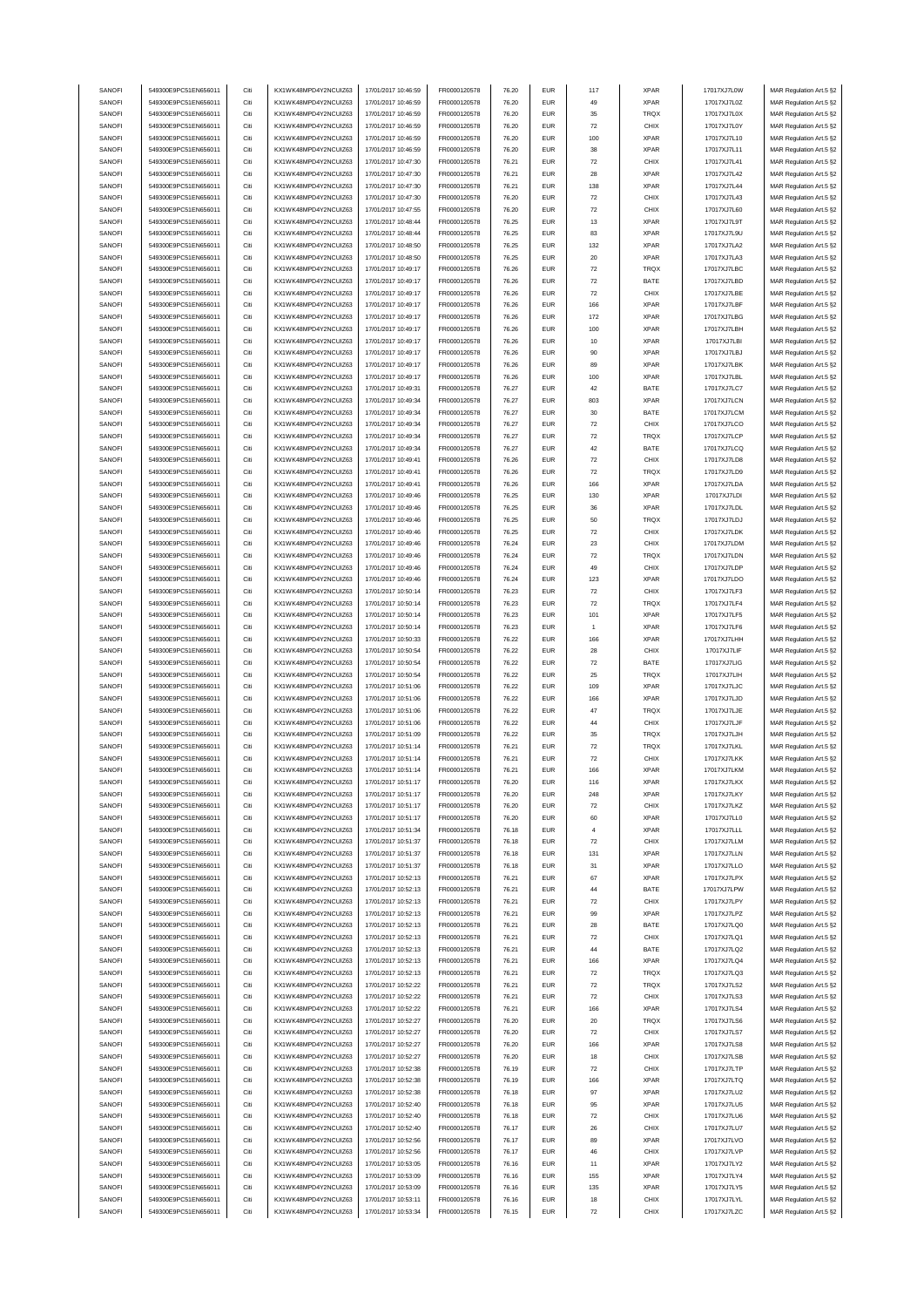| SANOFI<br>549300E9PC51EN656011<br>Citi<br>KX1WK48MPD4Y2NCUIZ63<br>17/01/2017 10:53:34<br><b>EUR</b><br>72<br>BATE<br>FR0000120578<br>76.15<br>17017XJ7LZE<br>MAR Regulation Art.5 §2<br>SANOFI<br>549300E9PC51EN656011<br>Citi<br>KX1WK48MPD4Y2NCUIZ63<br>17/01/2017 10:53:34<br>FR0000120578<br>76.15<br><b>EUR</b><br><b>XPAR</b><br>17017XJ7LZF<br>80<br>MAR Regulation Art.5 §2<br><b>EUR</b><br><b>XPAR</b><br>SANOFI<br>549300E9PC51EN656011<br>Citi<br>KX1WK48MPD4Y2NCUIZ63<br>17/01/2017 10:53:37<br>FR0000120578<br>76.14<br>66<br>17017XJ7LZU<br><b>EUR</b><br>CHIX<br>SANOFI<br>549300E9PC51EN656011<br>Citi<br>KX1WK48MPD4Y2NCUIZ63<br>17/01/2017 10:53:40<br>FR0000120578<br>76.14<br>$\scriptstyle{72}$<br>17017XJ7LZX<br>$\scriptstyle{72}$<br>SANOFI<br>549300E9PC51EN656011<br>Citi<br>KX1WK48MPD4Y2NCUIZ63<br>17/01/2017 10:53:40<br>FR0000120578<br>76.14<br><b>EUR</b><br>TRQX<br>17017XJ7LZY<br>SANOFI<br>549300E9PC51EN656011<br>Citi<br>KX1WK48MPD4Y2NCUIZ63<br>17/01/2017 10:53:40<br>FR0000120578<br>76.14<br><b>EUR</b><br>100<br><b>XPAR</b><br>17017XJ7LZZ<br>MAR Regulation Art.5 §2<br>SANOFI<br>549300E9PC51EN656011<br>Citi<br>17/01/2017 10:53:40<br>FR0000120578<br><b>EUR</b><br>75<br><b>XPAR</b><br>17017XJ7M00<br>KX1WK48MPD4Y2NCUIZ63<br>76.14<br>MAR Regulation Art.5 §2<br>SANOFI<br>549300E9PC51EN656011<br>Citi<br>KX1WK48MPD4Y2NCUIZ63<br>17/01/2017 10:53:40<br>FR0000120578<br><b>XPAR</b><br>76.14<br><b>EUR</b><br>91<br>17017XJ7M01<br>SANOFI<br>549300E9PC51EN656011<br>Citi<br>KX1WK48MPD4Y2NCUIZ63<br>17/01/2017 10:53:52<br>FR0000120578<br><b>EUR</b><br>74<br><b>XPAR</b><br>17017XJ7M1Q<br>76.11<br>SANOFI<br>549300E9PC51EN656011<br>Citi<br>KX1WK48MPD4Y2NCUIZ63<br>17/01/2017 10:53:52<br><b>EUR</b><br>132<br><b>XPAR</b><br>17017XJ7M1R<br>FR0000120578<br>76.11<br>Citi<br><b>EUR</b><br>$\scriptstyle{72}$<br>CHIX<br>SANOFI<br>549300E9PC51EN656011<br>KX1WK48MPD4Y2NCUIZ63<br>17/01/2017 10:54:06<br>FR0000120578<br>76.11<br>17017XJ7M2Q<br>MAR Regulation Art.5 §2<br>SANOFI<br><b>EUR</b><br>549300E9PC51EN656011<br>Citi<br>KX1WK48MPD4Y2NCUIZ63<br>17/01/2017 10:54:06<br>FR0000120578<br>76.11<br>25<br><b>XPAR</b><br>17017XJ7M2R<br>SANOFI<br>549300E9PC51EN656011<br>Citi<br>KX1WK48MPD4Y2NCUIZ63<br>17/01/2017 10:54:06<br>FR0000120578<br>76.11<br><b>EUR</b><br>49<br><b>XPAR</b><br>17017XJ7M2S<br><b>EUR</b><br>$\scriptstyle{72}$<br>SANOFI<br>549300E9PC51EN656011<br>Citi<br>KX1WK48MPD4Y2NCUIZ63<br>17/01/2017 10:54:09<br>FR0000120578<br>76.10<br>BATE<br>17017XJ7M2T<br>SANOFI<br>549300E9PC51EN656011<br>Citi<br>KX1WK48MPD4Y2NCUIZ63<br>17/01/2017 10:54:09<br>FR0000120578<br>133<br><b>XPAR</b><br>17017XJ7M2U<br>76.10<br><b>EUR</b><br>MAR Regulation Art.5 §2<br>SANOFI<br>549300E9PC51EN656011<br>Citi<br>KX1WK48MPD4Y2NCUIZ63<br>FR0000120578<br>61<br>TRQX<br>17/01/2017 10:54:11<br>76.10<br><b>EUR</b><br>17017XJ7M34<br>MAR Regulation Art.5 §2<br>SANOFI<br>549300E9PC51EN656011<br>Citi<br>KX1WK48MPD4Y2NCUIZ63<br><b>EUR</b><br>129<br><b>XPAR</b><br>17/01/2017 10:54:54<br>FR0000120578<br>76.08<br>17017XJ7M64<br>SANOFI<br>549300E9PC51EN656011<br>Citi<br>KX1WK48MPD4Y2NCUIZ63<br>17/01/2017 10:54:54<br>FR0000120578<br>76.08<br><b>EUR</b><br>166<br><b>XPAR</b><br>17017XJ7M65<br>$\scriptstyle{72}$<br>CHIX<br>SANOFI<br>549300E9PC51EN656011<br>Citi<br>KX1WK48MPD4Y2NCUIZ63<br>17/01/2017 10:54:55<br>FR0000120578<br>76.08<br><b>EUR</b><br>17017XJ7M68<br>MAR Regulation Art.5 §2<br>SANOFI<br><b>XPAR</b><br>549300E9PC51EN656011<br>Citi<br>KX1WK48MPD4Y2NCUIZ63<br>17/01/2017 10:55:13<br>FR0000120578<br>76.11<br><b>EUR</b><br>96<br>17017XJ7M8I<br>MAR Regulation Art.5 §2<br>SANOFI<br>549300E9PC51EN656011<br>Citi<br>KX1WK48MPD4Y2NCUIZ63<br>17/01/2017 10:55:49<br>FR0000120578<br>76.13<br><b>EUR</b><br>$\scriptstyle{72}$<br>BATE<br>17017XJ7MAJ<br>SANOFI<br>549300E9PC51EN656011<br>Citi<br>KX1WK48MPD4Y2NCUIZ63<br>17/01/2017 10:55:49<br>FR0000120578<br>76.13<br><b>EUR</b><br>166<br><b>XPAR</b><br>17017XJ7MAL<br>SANOFI<br>549300E9PC51EN656011<br>FR0000120578<br>$\scriptstyle{72}$<br>TRQX<br>Citi<br>KX1WK48MPD4Y2NCUIZ63<br>17/01/2017 10:55:49<br>76.13<br><b>EUR</b><br>17017XJ7MAK<br>SANOFI<br>549300E9PC51EN656011<br>Citi<br>KX1WK48MPD4Y2NCUIZ63<br>FR0000120578<br><b>EUR</b><br>$\scriptstyle{72}$<br>CHIX<br>17017XJ7MAM<br>17/01/2017 10:55:49<br>76.13<br>SANOFI<br>549300E9PC51EN656011<br>Citi<br>KX1WK48MPD4Y2NCUIZ63<br>17/01/2017 10:55:49<br>FR0000120578<br>76.13<br><b>EUR</b><br>72<br>CHIX<br>17017XJ7MAN<br>MAR Regulation Art.5 §2<br>SANOFI<br>549300E9PC51EN656011<br>Citi<br>KX1WK48MPD4Y2NCUIZ63<br>17/01/2017 10:55:52<br><b>EUR</b><br>166<br><b>XPAR</b><br>17017XJ7MAY<br>FR0000120578<br>76.13<br><b>XPAR</b><br>SANOFI<br>549300E9PC51EN656011<br>Citi<br>KX1WK48MPD4Y2NCUIZ63<br>17/01/2017 10:55:53<br>FR0000120578<br>76.13<br><b>EUR</b><br>$\mathbf{73}$<br>17017XJ7MB4<br><b>EUR</b><br>SANOFI<br>549300E9PC51EN656011<br>Citi<br>KX1WK48MPD4Y2NCUIZ63<br>17/01/2017 10:55:53<br>FR0000120578<br>76.13<br>18<br><b>XPAR</b><br>17017XJ7MB5<br>SANOFI<br>549300E9PC51EN656011<br>Citi<br>KX1WK48MPD4Y2NCUIZ63<br>17/01/2017 10:56:01<br>FR0000120578<br>76.13<br><b>EUR</b><br>40<br>CHIX<br>17017XJ7MB8<br>SANOFI<br>549300E9PC51EN656011<br>Citi<br>KX1WK48MPD4Y2NCUIZ63<br>17/01/2017 10:56:01<br>FR0000120578<br>76.13<br><b>EUR</b><br>32<br>CHIX<br>17017XJ7MB9<br>MAR Regulation Art.5 §2<br>SANOFI<br>549300E9PC51EN656011<br>Citi<br>KX1WK48MPD4Y2NCUIZ63<br>FR0000120578<br><b>EUR</b><br>59<br>TRQX<br>17017XJ7MBA<br>17/01/2017 10:56:01<br>76.13<br>SANOFI<br>Citi<br>FR0000120578<br><b>EUR</b><br>CHIX<br>549300E9PC51EN656011<br>KX1WK48MPD4Y2NCUIZ63<br>17/01/2017 10:56:14<br>76.13<br>$\scriptstyle{72}$<br>17017XJ7MC8<br>SANOFI<br>549300E9PC51EN656011<br>Citi<br>KX1WK48MPD4Y2NCUIZ63<br>17/01/2017 10:56:45<br>FR0000120578<br><b>EUR</b><br>10<br>CHIX<br>17017XJ7ME6<br>76.13<br>SANOFI<br>549300E9PC51EN656011<br>Citi<br>KX1WK48MPD4Y2NCUIZ63<br>17/01/2017 10:56:45<br>FR0000120578<br><b>EUR</b><br>72<br>BATE<br>17017XJ7ME7<br>76.13<br>MAR Regulation Art.5 §2<br>SANOFI<br>Citi<br>KX1WK48MPD4Y2NCUIZ63<br><b>EUR</b><br>166<br><b>XPAR</b><br>549300E9PC51EN656011<br>17/01/2017 10:56:45<br>FR0000120578<br>76.13<br>17017XJ7ME9<br>Citi<br><b>EUR</b><br>${\bf 71}$<br>TRQX<br>SANOFI<br>549300E9PC51EN656011<br>KX1WK48MPD4Y2NCUIZ63<br>17/01/2017 10:56:45<br>FR0000120578<br>76.13<br>17017XJ7ME8<br>SANOFI<br>549300E9PC51EN656011<br>Citi<br>KX1WK48MPD4Y2NCUIZ63<br>17/01/2017 10:56:45<br>FR0000120578<br>76.13<br><b>EUR</b><br>284<br><b>XPAR</b><br>17017XJ7MEC<br>SANOFI<br>549300E9PC51EN656011<br>Citi<br>KX1WK48MPD4Y2NCUIZ63<br>17/01/2017 10:56:45<br>FR0000120578<br>76.13<br><b>EUR</b><br>71<br>TRQX<br>17017XJ7MEA<br>SANOFI<br>549300E9PC51EN656011<br>Citi<br>KX1WK48MPD4Y2NCUIZ63<br>17/01/2017 10:56:45<br>FR0000120578<br>76.13<br><b>EUR</b><br>62<br>CHIX<br>17017XJ7MEB<br>MAR Regulation Art.5 §2<br>SANOFI<br>549300E9PC51EN656011<br>Citi<br>KX1WK48MPD4Y2NCUIZ63<br>17/01/2017 10:56:45<br>FR0000120578<br><b>EUR</b><br>TRQX<br>17017XJ7MED<br>76.13<br>$\overline{1}$<br>SANOFI<br>549300E9PC51EN656011<br>FR0000120578<br><b>XPAR</b><br>Citi<br>KX1WK48MPD4Y2NCUIZ63<br>17/01/2017 10:56:52<br>76.12<br><b>EUR</b><br>166<br>17017XJ7MEW<br>SANOFI<br>549300E9PC51EN656011<br>Citi<br>KX1WK48MPD4Y2NCUIZ63<br>17/01/2017 10:56:52<br>FR0000120578<br>76.12<br><b>EUR</b><br>72<br>TRQX<br>17017XJ7MEV<br>SANOFI<br>549300E9PC51EN656011<br>Citi<br>KX1WK48MPD4Y2NCUIZ63<br>17/01/2017 10:56:52<br>FR0000120578<br>76.12<br><b>EUR</b><br>$\scriptstyle{72}$<br>CHIX<br>17017XJ7MEX<br>EUR<br>525<br>SANOFI<br>549300E9PC51EN656011<br>Citi<br>KX1WK48MPD4Y2NCUIZ63<br>17/01/2017 10:56:54<br>FR0000120578<br>76.11<br><b>XPAR</b><br>17017XJ7MF1<br>MAR Regulation Art.5 §2<br>SANOFI<br>$\sqrt{2}$<br>CHIX<br>549300E9PC51EN656011<br>Citi<br>KX1WK48MPD4Y2NCUIZ63<br>17/01/2017 10:56:58<br>FR0000120578<br>76.11<br><b>EUR</b><br>17017XJ7MF7<br>MAR Regulation Art.5 §2<br>SANOFI<br>549300E9PC51EN656011<br>Citi<br>KX1WK48MPD4Y2NCUIZ63<br>17/01/2017 10:56:58<br>FR0000120578<br>76.11<br><b>EUR</b><br>70<br>CHIX<br>17017XJ7MF9<br>SANOFI<br>549300E9PC51EN656011<br>Citi<br>KX1WK48MPD4Y2NCUIZ63<br>17/01/2017 10:56:58<br>FR0000120578<br>76.11<br><b>EUR</b><br>162<br><b>XPAR</b><br>17017XJ7MFA<br>SANOFI<br>549300E9PC51EN656011<br>KX1WK48MPD4Y2NCUIZ63<br>FR0000120578<br><b>XPAR</b><br>17017XJ7MFD<br>Citi<br>17/01/2017 10:57:00<br>76.10<br><b>EUR</b><br>166<br>SANOFI<br>Citi<br>FR0000120578<br><b>EUR</b><br>$\scriptstyle{72}$<br>CHIX<br>17017XJ7MFF<br>549300E9PC51EN656011<br>KX1WK48MPD4Y2NCUIZ63<br>17/01/2017 10:57:03<br>76.10<br>MAR Regulation Art.5 §2<br>SANOFI<br>549300E9PC51EN656011<br>Citi<br>KX1WK48MPD4Y2NCUIZ63<br>17/01/2017 10:57:40<br>FR0000120578<br><b>EUR</b><br>46<br>CHIX<br>17017XJ7MJO<br>76.13<br>SANOFI<br>549300E9PC51EN656011<br>Citi<br>KX1WK48MPD4Y2NCUIZ63<br>17/01/2017 10:57:40<br>FR0000120578<br>76.13<br><b>EUR</b><br>26<br>CHIX<br>17017XJ7MJP<br><b>XPAR</b><br>SANOFI<br>549300E9PC51EN656011<br>Citi<br>KX1WK48MPD4Y2NCUIZ63<br>17/01/2017 10:57:40<br>FR0000120578<br>76.12<br><b>EUR</b><br>166<br>17017XJ7MJQ<br><b>EUR</b><br>SANOFI<br>549300E9PC51EN656011<br>Citi<br>KX1WK48MPD4Y2NCUIZ63<br>17/01/2017 10:57:40<br>FR0000120578<br>76.12<br>81<br><b>XPAR</b><br>17017XJ7MJR<br>MAR Regulation Art.5 §2<br>SANOFI<br>549300E9PC51EN656011<br>Citi<br>KX1WK48MPD4Y2NCUIZ63<br>17/01/2017 10:57:40<br>FR0000120578<br>76.12<br><b>EUR</b><br>85<br><b>XPAR</b><br>17017XJ7MJS<br>MAR Regulation Art.5 §2<br>SANOFI<br>549300E9PC51EN656011<br>Citi<br>KX1WK48MPD4Y2NCUIZ63<br>17/01/2017 10:58:04<br>FR0000120578<br>76.12<br><b>EUR</b><br>70<br><b>XPAR</b><br>17017XJ7MN7<br>SANOFI<br>549300E9PC51EN656011<br>KX1WK48MPD4Y2NCUIZ63<br>FR0000120578<br>76.12<br><b>EUR</b><br>BATE<br>17017XJ7MN8<br>Citi<br>17/01/2017 10:58:04<br>66<br>SANOFI<br>17/01/2017 10:58:04<br>FR0000120578<br><b>EUR</b><br>549300E9PC51EN656011<br>Citi<br>KX1WK48MPD4Y2NCUIZ63<br>76.12<br>66<br><b>XPAR</b><br>17017XJ7MN9<br>SANOFI<br>549300E9PC51EN656011<br>KX1WK48MPD4Y2NCLIIZ63<br>FR0000120578<br>76.12<br>FUR<br>TROX<br>17/01/2017 10:58:04<br>17017X.I7MNA<br>SANOFI<br>549300E9PC51EN656011<br>KX1WK48MPD4Y2NCUIZ63<br>BATE<br>Citi<br>17/01/2017 10:58:05<br>FR0000120578<br>76.12<br><b>EUR</b><br>6<br>17017XJ7MNB<br>MAR Regulation Art.5 §2<br>SANOFI<br>549300E9PC51EN656011<br>Citi<br>KX1WK48MPD4Y2NCUIZ63<br>17/01/2017 10:58:05<br>FR0000120578<br>76.12<br><b>EUR</b><br>30<br><b>XPAR</b><br>17017XJ7MNC<br>BATE<br>SANOFI<br>549300E9PC51EN656011<br>Citi<br>KX1WK48MPD4Y2NCUIZ63<br>17/01/2017 10:58:05<br>FR0000120578<br><b>EUR</b><br>17017XJ7MNF<br>76.12<br>66<br>SANOFI<br>549300E9PC51EN656011<br>Citi<br>KX1WK48MPD4Y2NCUIZ63<br>17/01/2017 10:58:05<br>FR0000120578<br>76.12<br><b>EUR</b><br>$\scriptstyle{72}$<br>CHIX<br>17017XJ7MND<br>SANOFI<br>549300E9PC51EN656011<br>Citi<br>KX1WK48MPD4Y2NCUIZ63<br>17/01/2017 10:58:05<br>FR0000120578<br>76.12<br><b>EUR</b><br>6<br>TRQX<br>17017XJ7MNE<br>SANOFI<br>549300E9PC51EN656011<br>KX1WK48MPD4Y2NCUIZ63<br>17/01/2017 10:58:05<br>FR0000120578<br>TRQX<br>17017XJ7MNG<br>Citi<br>76.12<br><b>EUR</b><br>66<br>MAR Regulation Art.5 §2<br>17/01/2017 10:58:05<br>SANOFI<br>549300E9PC51EN656011<br>Citi<br>KX1WK48MPD4Y2NCUIZ63<br>FR0000120578<br>76.12<br><b>EUR</b><br>136<br><b>XPAR</b><br>17017XJ7MNJ<br>SANOFI<br>549300E9PC51EN656011<br>KX1WK48MPD4Y2NCUIZ63<br>17/01/2017 10:58:05<br>FR0000120578<br>CHIX<br>17017XJ7MNI<br>Citi<br>76.12<br><b>EUR</b><br>$\scriptstyle{72}$<br>SANOFI<br>549300E9PC51EN656011<br>Citi<br>KX1WK48MPD4Y2NCUIZ63<br>17/01/2017 10:58:45<br><b>EUR</b><br>62<br>TRQX<br>17017XJ7MQL<br>FR0000120578<br>76.12<br>KX1WK48MPD4Y2NCUIZ63<br>SANOFI<br>549300E9PC51EN656011<br>Citi<br>17/01/2017 10:58:45<br>FR0000120578<br><b>EUR</b><br><b>XPAR</b><br>17017XJ7MQM<br>76.12<br>166<br>SANOFI<br>549300E9PC51EN656011<br>Citi<br>KX1WK48MPD4Y2NCUIZ63<br>17/01/2017 10:58:46<br>FR0000120578<br><b>EUR</b><br>$10$<br>TRQX<br>17017XJ7MQN<br>76.12<br>SANOFI<br>549300E9PC51EN656011<br>Citi<br>KX1WK48MPD4Y2NCUIZ63<br>17/01/2017 10:58:51<br>FR0000120578<br>76.11<br><b>EUR</b><br>$\scriptstyle{72}$<br>TRQX<br>17017XJ7MQV<br>SANOFI<br>549300E9PC51EN656011<br>Citi<br>KX1WK48MPD4Y2NCUIZ63<br>17/01/2017 10:58:51<br>FR0000120578<br>76.11<br><b>EUR</b><br>166<br><b>XPAR</b><br>17017XJ7MQW<br>KX1WK48MPD4Y2NCUIZ63<br>17/01/2017 10:58:55<br>SANOFI<br>549300E9PC51EN656011<br>Citi<br>FR0000120578<br>76.09<br><b>EUR</b><br>8<br><b>XPAR</b><br>17017XJ7MRA<br>SANOFI<br>549300E9PC51EN656011<br>KX1WK48MPD4Y2NCUIZ63<br>17017XJ7MRB<br>Citi<br>17/01/2017 10:58:55<br>FR0000120578<br>76.09<br><b>EUR</b><br>158<br><b>XPAR</b><br>SANOFI<br>549300E9PC51EN656011<br>KX1WK48MPD4Y2NCUIZ63<br>17/01/2017 10:58:58<br><b>EUR</b><br>17017XJ7MRD<br>Citi<br>FR0000120578<br>76.08<br>30<br><b>XPAR</b><br>MAR Regulation Art.5 §2<br>SANOFI<br>549300E9PC51EN656011<br>Citi<br>KX1WK48MPD4Y2NCUIZ63<br>17/01/2017 10:59:23<br>FR0000120578<br><b>EUR</b><br>XPAR<br>17017XJ7MT1<br>76.11<br>43<br>$\scriptstyle{72}$<br>BATE<br>17017XJ7MTE<br>SANOFI<br>549300E9PC51EN656011<br>Citi<br>KX1WK48MPD4Y2NCUIZ63<br>17/01/2017 10:59:28<br><b>EUR</b><br>FR0000120578<br>76.11<br>17017XJ7MTF<br>SANOFI<br>549300E9PC51EN656011<br>KX1WK48MPD4Y2NCUIZ63<br>17/01/2017 10:59:28<br>FR0000120578<br><b>EUR</b><br>CHIX<br>Citi<br>76.11<br>50<br><b>EUR</b><br>SANOFI<br>549300E9PC51EN656011<br>Citi<br>KX1WK48MPD4Y2NCUIZ63<br>17/01/2017 10:59:28<br>FR0000120578<br>76.11<br>123<br><b>XPAR</b><br>17017XJ7MTG<br>MAR Regulation Art.5 §2<br>SANOFI<br>549300E9PC51EN656011<br>Citi<br>KX1WK48MPD4Y2NCUIZ63<br>17/01/2017 10:59:33<br>FR0000120578<br>76.11<br><b>EUR</b><br>50<br><b>XPAR</b><br>17017XJ7MTY<br>SANOFI<br>549300E9PC51EN656011<br>Citi<br>KX1WK48MPD4Y2NCUIZ63<br>17/01/2017 11:00:01<br>FR0000120578<br>76.12<br><b>EUR</b><br>$\scriptstyle{72}$<br>TRQX<br>17017XJ7MX0<br>SANOFI<br>KX1WK48MPD4Y2NCUIZ63<br>17017XJ7MYW<br>549300E9PC51EN656011<br>Citi<br>17/01/2017 11:00:20<br>FR0000120578<br>76.14<br><b>EUR</b><br>46<br>CHIX<br>SANOFI<br>549300E9PC51EN656011<br>Citi<br>KX1WK48MPD4Y2NCUIZ63<br>17/01/2017 11:00:20<br>FR0000120578<br>76.14<br><b>EUR</b><br>$\scriptstyle{72}$<br>BATE<br>17017XJ7MYX<br>SANOFI<br>549300E9PC51EN656011<br>Citi<br>KX1WK48MPD4Y2NCUIZ63<br>17/01/2017 11:00:20<br><b>EUR</b><br>53<br>TRQX<br>17017XJ7MYY<br>FR0000120578<br>76.14<br>SANOFI<br>549300E9PC51EN656011<br>KX1WK48MPD4Y2NCUIZ63<br>17/01/2017 11:00:21<br>FR0000120578<br><b>EUR</b><br>CHIX<br>17017XJ7MZ0<br>Citi<br>76.14<br>6<br>SANOFI<br>549300E9PC51EN656011<br>Citi<br>KX1WK48MPD4Y2NCUIZ63<br>17/01/2017 11:00:23<br>FR0000120578<br><b>EUR</b><br>72<br>CHIX<br>17017XJ7MZA<br>76.13<br>SANOFI<br>549300E9PC51EN656011<br>Citi<br>KX1WK48MPD4Y2NCUIZ63<br>17/01/2017 11:00:23<br>FR0000120578<br><b>EUR</b><br>72<br>TRQX<br>17017XJ7MZB<br>76.13<br>SANOFI<br>549300E9PC51EN656011<br>Citi<br>KX1WK48MPD4Y2NCUIZ63<br>17/01/2017 11:00:23<br>FR0000120578<br>76.13<br><b>EUR</b><br>81<br><b>XPAR</b><br>17017XJ7MZC<br>SANOFI<br>549300E9PC51EN656011<br>Citi<br>KX1WK48MPD4Y2NCUIZ63<br>17/01/2017 11:00:23<br>FR0000120578<br>76.13<br><b>EUR</b><br>164<br><b>XPAR</b><br>17017XJ7MZD<br>SANOFI<br>549300E9PC51EN656011<br>Citi<br>KX1WK48MPD4Y2NCUIZ63<br>17/01/2017 11:00:23<br>FR0000120578<br><b>EUR</b><br>17017XJ7MZE<br>76.13<br>511<br><b>XPAR</b><br>17/01/2017 11:00:23<br>17017XJ7MZL<br>SANOFI<br>549300E9PC51EN656011<br>Citi<br>KX1WK48MPD4Y2NCUIZ63<br>FR0000120578<br>76.12<br><b>EUR</b><br>28<br>TRQX<br>SANOFI<br>549300E9PC51EN656011<br>KX1WK48MPD4Y2NCUIZ63<br>17/01/2017 11:00:23<br>FR0000120578<br><b>EUR</b><br>CHIX<br>17017XJ7MZM<br>Citi<br>76.12<br>62<br>SANOFI<br>549300E9PC51EN656011<br>KX1WK48MPD4Y2NCUIZ63<br>17/01/2017 11:00:23<br><b>EUR</b><br>TRQX<br>Citi<br>FR0000120578<br>76.12<br>44<br>17017XJ7MZN<br>SANOFI<br>549300E9PC51EN656011<br>Citi<br>KX1WK48MPD4Y2NCUIZ63<br>17/01/2017 11:00:23<br>FR0000120578<br>76.12<br><b>EUR</b><br>166<br><b>XPAR</b><br>17017XJ7MZO<br>17/01/2017 11:00:23<br><b>EUR</b><br>SANOFI<br>549300E9PC51EN656011<br>Citi<br>KX1WK48MPD4Y2NCUIZ63<br>FR0000120578<br>76.12<br>72<br>CHIX<br>17017XJ7MZP<br>MAR Regulation Art.5 §2 | SANOFI | 549300E9PC51EN656011 | Citi | KX1WK48MPD4Y2NCUIZ63 | 17/01/2017 10:53:34 | FR0000120578 | 76.15 | <b>EUR</b> | $\scriptstyle{72}$ | TRQX | 17017XJ7LZD | MAR Regulation Art.5 §2 |
|---------------------------------------------------------------------------------------------------------------------------------------------------------------------------------------------------------------------------------------------------------------------------------------------------------------------------------------------------------------------------------------------------------------------------------------------------------------------------------------------------------------------------------------------------------------------------------------------------------------------------------------------------------------------------------------------------------------------------------------------------------------------------------------------------------------------------------------------------------------------------------------------------------------------------------------------------------------------------------------------------------------------------------------------------------------------------------------------------------------------------------------------------------------------------------------------------------------------------------------------------------------------------------------------------------------------------------------------------------------------------------------------------------------------------------------------------------------------------------------------------------------------------------------------------------------------------------------------------------------------------------------------------------------------------------------------------------------------------------------------------------------------------------------------------------------------------------------------------------------------------------------------------------------------------------------------------------------------------------------------------------------------------------------------------------------------------------------------------------------------------------------------------------------------------------------------------------------------------------------------------------------------------------------------------------------------------------------------------------------------------------------------------------------------------------------------------------------------------------------------------------------------------------------------------------------------------------------------------------------------------------------------------------------------------------------------------------------------------------------------------------------------------------------------------------------------------------------------------------------------------------------------------------------------------------------------------------------------------------------------------------------------------------------------------------------------------------------------------------------------------------------------------------------------------------------------------------------------------------------------------------------------------------------------------------------------------------------------------------------------------------------------------------------------------------------------------------------------------------------------------------------------------------------------------------------------------------------------------------------------------------------------------------------------------------------------------------------------------------------------------------------------------------------------------------------------------------------------------------------------------------------------------------------------------------------------------------------------------------------------------------------------------------------------------------------------------------------------------------------------------------------------------------------------------------------------------------------------------------------------------------------------------------------------------------------------------------------------------------------------------------------------------------------------------------------------------------------------------------------------------------------------------------------------------------------------------------------------------------------------------------------------------------------------------------------------------------------------------------------------------------------------------------------------------------------------------------------------------------------------------------------------------------------------------------------------------------------------------------------------------------------------------------------------------------------------------------------------------------------------------------------------------------------------------------------------------------------------------------------------------------------------------------------------------------------------------------------------------------------------------------------------------------------------------------------------------------------------------------------------------------------------------------------------------------------------------------------------------------------------------------------------------------------------------------------------------------------------------------------------------------------------------------------------------------------------------------------------------------------------------------------------------------------------------------------------------------------------------------------------------------------------------------------------------------------------------------------------------------------------------------------------------------------------------------------------------------------------------------------------------------------------------------------------------------------------------------------------------------------------------------------------------------------------------------------------------------------------------------------------------------------------------------------------------------------------------------------------------------------------------------------------------------------------------------------------------------------------------------------------------------------------------------------------------------------------------------------------------------------------------------------------------------------------------------------------------------------------------------------------------------------------------------------------------------------------------------------------------------------------------------------------------------------------------------------------------------------------------------------------------------------------------------------------------------------------------------------------------------------------------------------------------------------------------------------------------------------------------------------------------------------------------------------------------------------------------------------------------------------------------------------------------------------------------------------------------------------------------------------------------------------------------------------------------------------------------------------------------------------------------------------------------------------------------------------------------------------------------------------------------------------------------------------------------------------------------------------------------------------------------------------------------------------------------------------------------------------------------------------------------------------------------------------------------------------------------------------------------------------------------------------------------------------------------------------------------------------------------------------------------------------------------------------------------------------------------------------------------------------------------------------------------------------------------------------------------------------------------------------------------------------------------------------------------------------------------------------------------------------------------------------------------------------------------------------------------------------------------------------------------------------------------------------------------------------------------------------------------------------------------------------------------------------------------------------------------------------------------------------------------------------------------------------------------------------------------------------------------------------------------------------------------------------------------------------------------------------------------------------------------------------------------------------------------------------------------------------------------------------------------------------------------------------------------------------------------------------------------------------------------------------------------------------------------------------------------------------------------------------------------------------------------------------------------------------------------------------------------------------------------------------------------------------------------------------------------------------------------------------------------------------------------------------------------------------------------------------------------------------------------------------------------------------------------------------------------------------------------------------------------------------------------------------------------------------------------------------------------------------------------------------------------------------------------------------------------------------------------------------------------------------------------------------------------------------------------------------------------------------------------------------------------------------------------------------------------------------------------------------------------------------------------------------------------------------------------------------------------------------------------------------------------------------------------------------------------------------------------------------------------------------------------------------------------------------------------------------------------------------------------------------------------------------------------------------------------------------------------------------------------------------------------------------------------------------------------------------------------------------------------------------------------------------------------------------------------------------------------------------------------------------------------------------------------------------------------------------------------------------------------------------------------------------------------------------------------------------------------------------------------------------------------------------------------------------------------------------------------------------------------------------------------------------------------------------------------------------------------------------------------------------------------------------------------------------------------------------------------------------------------------------------------------------------------------------------------------------------------------------------------------------------------------------------------------------------------------------------------------------------------------------------------------------------------------------------------------------------------------------------------------------------------------------------------------------------------------------------------------------------------------------------------------------------------------------------------------------------------------------------------------------------------------------------------------------------------------------------------------------------------------------------------------------------------------------------------------------------------------------------------------------------------------------------------------------------------------------------------------------------------------------------------------------------------------------------------------------------------------------------------------------------------------------------------------------------------------------------------------------------------------------------------------------------------------------------------------------------------------------------------------------------------------------------------------------------------------------------------------------------------------------------------------------------------------------------------------------------------------------------------------------------------------------------------------------------------------------------------------------------------------------------------------------------------------------------------------------------------------------------------------------------------------------------------------------------------------------------------------------------------------------------------------------------------------------------------------------------------------------------------------------------------------------------------------------------------------------------------------------------------------------------------------------------------------------------------------------------------------------------------------------------------------------------------------------------------------------------------------------------------------------------------------------------------------------------------------------------------------------------------------------------------------------------------------------------------------------------------------------------------------------------------------------------------------------------------------------------------------------------------------------------------------------------------------------------------------------------------------------------------------------------------------------------------------------------------------------------------------------------------------------------------------------------------------------------------------------------------------------------------------------------------------------------------------------------------------------------------------------------------------------------------------------------------------------------------------------------------------------------------------------------------------------------------------------------------------------------------------------------------------------------------------------------------------------------------------------------------------------------------------------------------------------------------------------------------------------------------------------------------------------------------------------------------------------------------------------------------------------------------------------------------------------------------------------------------------------------------------------------------------------------------------------------------------------------------------------------------------------------------------------------------------------------------------------------------------------------------------------------------------|--------|----------------------|------|----------------------|---------------------|--------------|-------|------------|--------------------|------|-------------|-------------------------|
|                                                                                                                                                                                                                                                                                                                                                                                                                                                                                                                                                                                                                                                                                                                                                                                                                                                                                                                                                                                                                                                                                                                                                                                                                                                                                                                                                                                                                                                                                                                                                                                                                                                                                                                                                                                                                                                                                                                                                                                                                                                                                                                                                                                                                                                                                                                                                                                                                                                                                                                                                                                                                                                                                                                                                                                                                                                                                                                                                                                                                                                                                                                                                                                                                                                                                                                                                                                                                                                                                                                                                                                                                                                                                                                                                                                                                                                                                                                                                                                                                                                                                                                                                                                                                                                                                                                                                                                                                                                                                                                                                                                                                                                                                                                                                                                                                                                                                                                                                                                                                                                                                                                                                                                                                                                                                                                                                                                                                                                                                                                                                                                                                                                                                                                                                                                                                                                                                                                                                                                                                                                                                                                                                                                                                                                                                                                                                                                                                                                                                                                                                                                                                                                                                                                                                                                                                                                                                                                                                                                                                                                                                                                                                                                                                                                                                                                                                                                                                                                                                                                                                                                                                                                                                                                                                                                                                                                                                                                                                                                                                                                                                                                                                                                                                                                                                                                                                                                                                                                                                                                                                                                                                                                                                                                                                                                                                                                                                                                                                                                                                                                                                                                                                                                                                                                                                                                                                                                                                                                                                                                                                                                                                                                                                                                                                                                                                                                                                                                                                                                                                                                                                                                                                                                                                                                                                                                                                                                                                                                                                                                                                                                                                                                                                                                                                                                                                                                                                                                                                                                                                                                                                                                                                                                                                                                                                                                                                                                                                                                                                                                                                                                                                                                                                                                                                                                                                                                                                                                                                                                                                                                                                                                                                                                                                                                                                                                                                                                                                                                                                                                                                                                                                                                                                                                                                                                                                                                                                                                                                                                                                                                                                                                                                                                                                                                                                                                                                                                                                                                                                                                                                                                                                                                                                                                                                                                                                                                                                                                                                                                                                                                                                                                                                                                                                                                                                                                                                                                                                                                                                                                                                                                                                                                                                                                                                                                                                                                                                                                                                                                                                                                                                                                                                                                                                                                                                                                                                                                                                                                                                                                                                                                                                                                                                                                                                                                                                                                                                                                                                                                                                                                                                                                                                                                                                                                                                                                                                                                                                                                                                                                                                                                                                                 |        |                      |      |                      |                     |              |       |            |                    |      |             |                         |
|                                                                                                                                                                                                                                                                                                                                                                                                                                                                                                                                                                                                                                                                                                                                                                                                                                                                                                                                                                                                                                                                                                                                                                                                                                                                                                                                                                                                                                                                                                                                                                                                                                                                                                                                                                                                                                                                                                                                                                                                                                                                                                                                                                                                                                                                                                                                                                                                                                                                                                                                                                                                                                                                                                                                                                                                                                                                                                                                                                                                                                                                                                                                                                                                                                                                                                                                                                                                                                                                                                                                                                                                                                                                                                                                                                                                                                                                                                                                                                                                                                                                                                                                                                                                                                                                                                                                                                                                                                                                                                                                                                                                                                                                                                                                                                                                                                                                                                                                                                                                                                                                                                                                                                                                                                                                                                                                                                                                                                                                                                                                                                                                                                                                                                                                                                                                                                                                                                                                                                                                                                                                                                                                                                                                                                                                                                                                                                                                                                                                                                                                                                                                                                                                                                                                                                                                                                                                                                                                                                                                                                                                                                                                                                                                                                                                                                                                                                                                                                                                                                                                                                                                                                                                                                                                                                                                                                                                                                                                                                                                                                                                                                                                                                                                                                                                                                                                                                                                                                                                                                                                                                                                                                                                                                                                                                                                                                                                                                                                                                                                                                                                                                                                                                                                                                                                                                                                                                                                                                                                                                                                                                                                                                                                                                                                                                                                                                                                                                                                                                                                                                                                                                                                                                                                                                                                                                                                                                                                                                                                                                                                                                                                                                                                                                                                                                                                                                                                                                                                                                                                                                                                                                                                                                                                                                                                                                                                                                                                                                                                                                                                                                                                                                                                                                                                                                                                                                                                                                                                                                                                                                                                                                                                                                                                                                                                                                                                                                                                                                                                                                                                                                                                                                                                                                                                                                                                                                                                                                                                                                                                                                                                                                                                                                                                                                                                                                                                                                                                                                                                                                                                                                                                                                                                                                                                                                                                                                                                                                                                                                                                                                                                                                                                                                                                                                                                                                                                                                                                                                                                                                                                                                                                                                                                                                                                                                                                                                                                                                                                                                                                                                                                                                                                                                                                                                                                                                                                                                                                                                                                                                                                                                                                                                                                                                                                                                                                                                                                                                                                                                                                                                                                                                                                                                                                                                                                                                                                                                                                                                                                                                                                                                                                                                 |        |                      |      |                      |                     |              |       |            |                    |      |             |                         |
|                                                                                                                                                                                                                                                                                                                                                                                                                                                                                                                                                                                                                                                                                                                                                                                                                                                                                                                                                                                                                                                                                                                                                                                                                                                                                                                                                                                                                                                                                                                                                                                                                                                                                                                                                                                                                                                                                                                                                                                                                                                                                                                                                                                                                                                                                                                                                                                                                                                                                                                                                                                                                                                                                                                                                                                                                                                                                                                                                                                                                                                                                                                                                                                                                                                                                                                                                                                                                                                                                                                                                                                                                                                                                                                                                                                                                                                                                                                                                                                                                                                                                                                                                                                                                                                                                                                                                                                                                                                                                                                                                                                                                                                                                                                                                                                                                                                                                                                                                                                                                                                                                                                                                                                                                                                                                                                                                                                                                                                                                                                                                                                                                                                                                                                                                                                                                                                                                                                                                                                                                                                                                                                                                                                                                                                                                                                                                                                                                                                                                                                                                                                                                                                                                                                                                                                                                                                                                                                                                                                                                                                                                                                                                                                                                                                                                                                                                                                                                                                                                                                                                                                                                                                                                                                                                                                                                                                                                                                                                                                                                                                                                                                                                                                                                                                                                                                                                                                                                                                                                                                                                                                                                                                                                                                                                                                                                                                                                                                                                                                                                                                                                                                                                                                                                                                                                                                                                                                                                                                                                                                                                                                                                                                                                                                                                                                                                                                                                                                                                                                                                                                                                                                                                                                                                                                                                                                                                                                                                                                                                                                                                                                                                                                                                                                                                                                                                                                                                                                                                                                                                                                                                                                                                                                                                                                                                                                                                                                                                                                                                                                                                                                                                                                                                                                                                                                                                                                                                                                                                                                                                                                                                                                                                                                                                                                                                                                                                                                                                                                                                                                                                                                                                                                                                                                                                                                                                                                                                                                                                                                                                                                                                                                                                                                                                                                                                                                                                                                                                                                                                                                                                                                                                                                                                                                                                                                                                                                                                                                                                                                                                                                                                                                                                                                                                                                                                                                                                                                                                                                                                                                                                                                                                                                                                                                                                                                                                                                                                                                                                                                                                                                                                                                                                                                                                                                                                                                                                                                                                                                                                                                                                                                                                                                                                                                                                                                                                                                                                                                                                                                                                                                                                                                                                                                                                                                                                                                                                                                                                                                                                                                                                                                                                                 |        |                      |      |                      |                     |              |       |            |                    |      |             |                         |
|                                                                                                                                                                                                                                                                                                                                                                                                                                                                                                                                                                                                                                                                                                                                                                                                                                                                                                                                                                                                                                                                                                                                                                                                                                                                                                                                                                                                                                                                                                                                                                                                                                                                                                                                                                                                                                                                                                                                                                                                                                                                                                                                                                                                                                                                                                                                                                                                                                                                                                                                                                                                                                                                                                                                                                                                                                                                                                                                                                                                                                                                                                                                                                                                                                                                                                                                                                                                                                                                                                                                                                                                                                                                                                                                                                                                                                                                                                                                                                                                                                                                                                                                                                                                                                                                                                                                                                                                                                                                                                                                                                                                                                                                                                                                                                                                                                                                                                                                                                                                                                                                                                                                                                                                                                                                                                                                                                                                                                                                                                                                                                                                                                                                                                                                                                                                                                                                                                                                                                                                                                                                                                                                                                                                                                                                                                                                                                                                                                                                                                                                                                                                                                                                                                                                                                                                                                                                                                                                                                                                                                                                                                                                                                                                                                                                                                                                                                                                                                                                                                                                                                                                                                                                                                                                                                                                                                                                                                                                                                                                                                                                                                                                                                                                                                                                                                                                                                                                                                                                                                                                                                                                                                                                                                                                                                                                                                                                                                                                                                                                                                                                                                                                                                                                                                                                                                                                                                                                                                                                                                                                                                                                                                                                                                                                                                                                                                                                                                                                                                                                                                                                                                                                                                                                                                                                                                                                                                                                                                                                                                                                                                                                                                                                                                                                                                                                                                                                                                                                                                                                                                                                                                                                                                                                                                                                                                                                                                                                                                                                                                                                                                                                                                                                                                                                                                                                                                                                                                                                                                                                                                                                                                                                                                                                                                                                                                                                                                                                                                                                                                                                                                                                                                                                                                                                                                                                                                                                                                                                                                                                                                                                                                                                                                                                                                                                                                                                                                                                                                                                                                                                                                                                                                                                                                                                                                                                                                                                                                                                                                                                                                                                                                                                                                                                                                                                                                                                                                                                                                                                                                                                                                                                                                                                                                                                                                                                                                                                                                                                                                                                                                                                                                                                                                                                                                                                                                                                                                                                                                                                                                                                                                                                                                                                                                                                                                                                                                                                                                                                                                                                                                                                                                                                                                                                                                                                                                                                                                                                                                                                                                                                                                                                                                 |        |                      |      |                      |                     |              |       |            |                    |      |             | MAR Regulation Art.5 §2 |
|                                                                                                                                                                                                                                                                                                                                                                                                                                                                                                                                                                                                                                                                                                                                                                                                                                                                                                                                                                                                                                                                                                                                                                                                                                                                                                                                                                                                                                                                                                                                                                                                                                                                                                                                                                                                                                                                                                                                                                                                                                                                                                                                                                                                                                                                                                                                                                                                                                                                                                                                                                                                                                                                                                                                                                                                                                                                                                                                                                                                                                                                                                                                                                                                                                                                                                                                                                                                                                                                                                                                                                                                                                                                                                                                                                                                                                                                                                                                                                                                                                                                                                                                                                                                                                                                                                                                                                                                                                                                                                                                                                                                                                                                                                                                                                                                                                                                                                                                                                                                                                                                                                                                                                                                                                                                                                                                                                                                                                                                                                                                                                                                                                                                                                                                                                                                                                                                                                                                                                                                                                                                                                                                                                                                                                                                                                                                                                                                                                                                                                                                                                                                                                                                                                                                                                                                                                                                                                                                                                                                                                                                                                                                                                                                                                                                                                                                                                                                                                                                                                                                                                                                                                                                                                                                                                                                                                                                                                                                                                                                                                                                                                                                                                                                                                                                                                                                                                                                                                                                                                                                                                                                                                                                                                                                                                                                                                                                                                                                                                                                                                                                                                                                                                                                                                                                                                                                                                                                                                                                                                                                                                                                                                                                                                                                                                                                                                                                                                                                                                                                                                                                                                                                                                                                                                                                                                                                                                                                                                                                                                                                                                                                                                                                                                                                                                                                                                                                                                                                                                                                                                                                                                                                                                                                                                                                                                                                                                                                                                                                                                                                                                                                                                                                                                                                                                                                                                                                                                                                                                                                                                                                                                                                                                                                                                                                                                                                                                                                                                                                                                                                                                                                                                                                                                                                                                                                                                                                                                                                                                                                                                                                                                                                                                                                                                                                                                                                                                                                                                                                                                                                                                                                                                                                                                                                                                                                                                                                                                                                                                                                                                                                                                                                                                                                                                                                                                                                                                                                                                                                                                                                                                                                                                                                                                                                                                                                                                                                                                                                                                                                                                                                                                                                                                                                                                                                                                                                                                                                                                                                                                                                                                                                                                                                                                                                                                                                                                                                                                                                                                                                                                                                                                                                                                                                                                                                                                                                                                                                                                                                                                                                                                                                                                 |        |                      |      |                      |                     |              |       |            |                    |      |             | MAR Regulation Art.5 §2 |
|                                                                                                                                                                                                                                                                                                                                                                                                                                                                                                                                                                                                                                                                                                                                                                                                                                                                                                                                                                                                                                                                                                                                                                                                                                                                                                                                                                                                                                                                                                                                                                                                                                                                                                                                                                                                                                                                                                                                                                                                                                                                                                                                                                                                                                                                                                                                                                                                                                                                                                                                                                                                                                                                                                                                                                                                                                                                                                                                                                                                                                                                                                                                                                                                                                                                                                                                                                                                                                                                                                                                                                                                                                                                                                                                                                                                                                                                                                                                                                                                                                                                                                                                                                                                                                                                                                                                                                                                                                                                                                                                                                                                                                                                                                                                                                                                                                                                                                                                                                                                                                                                                                                                                                                                                                                                                                                                                                                                                                                                                                                                                                                                                                                                                                                                                                                                                                                                                                                                                                                                                                                                                                                                                                                                                                                                                                                                                                                                                                                                                                                                                                                                                                                                                                                                                                                                                                                                                                                                                                                                                                                                                                                                                                                                                                                                                                                                                                                                                                                                                                                                                                                                                                                                                                                                                                                                                                                                                                                                                                                                                                                                                                                                                                                                                                                                                                                                                                                                                                                                                                                                                                                                                                                                                                                                                                                                                                                                                                                                                                                                                                                                                                                                                                                                                                                                                                                                                                                                                                                                                                                                                                                                                                                                                                                                                                                                                                                                                                                                                                                                                                                                                                                                                                                                                                                                                                                                                                                                                                                                                                                                                                                                                                                                                                                                                                                                                                                                                                                                                                                                                                                                                                                                                                                                                                                                                                                                                                                                                                                                                                                                                                                                                                                                                                                                                                                                                                                                                                                                                                                                                                                                                                                                                                                                                                                                                                                                                                                                                                                                                                                                                                                                                                                                                                                                                                                                                                                                                                                                                                                                                                                                                                                                                                                                                                                                                                                                                                                                                                                                                                                                                                                                                                                                                                                                                                                                                                                                                                                                                                                                                                                                                                                                                                                                                                                                                                                                                                                                                                                                                                                                                                                                                                                                                                                                                                                                                                                                                                                                                                                                                                                                                                                                                                                                                                                                                                                                                                                                                                                                                                                                                                                                                                                                                                                                                                                                                                                                                                                                                                                                                                                                                                                                                                                                                                                                                                                                                                                                                                                                                                                                                                                                                                 |        |                      |      |                      |                     |              |       |            |                    |      |             | MAR Regulation Art.5 §2 |
|                                                                                                                                                                                                                                                                                                                                                                                                                                                                                                                                                                                                                                                                                                                                                                                                                                                                                                                                                                                                                                                                                                                                                                                                                                                                                                                                                                                                                                                                                                                                                                                                                                                                                                                                                                                                                                                                                                                                                                                                                                                                                                                                                                                                                                                                                                                                                                                                                                                                                                                                                                                                                                                                                                                                                                                                                                                                                                                                                                                                                                                                                                                                                                                                                                                                                                                                                                                                                                                                                                                                                                                                                                                                                                                                                                                                                                                                                                                                                                                                                                                                                                                                                                                                                                                                                                                                                                                                                                                                                                                                                                                                                                                                                                                                                                                                                                                                                                                                                                                                                                                                                                                                                                                                                                                                                                                                                                                                                                                                                                                                                                                                                                                                                                                                                                                                                                                                                                                                                                                                                                                                                                                                                                                                                                                                                                                                                                                                                                                                                                                                                                                                                                                                                                                                                                                                                                                                                                                                                                                                                                                                                                                                                                                                                                                                                                                                                                                                                                                                                                                                                                                                                                                                                                                                                                                                                                                                                                                                                                                                                                                                                                                                                                                                                                                                                                                                                                                                                                                                                                                                                                                                                                                                                                                                                                                                                                                                                                                                                                                                                                                                                                                                                                                                                                                                                                                                                                                                                                                                                                                                                                                                                                                                                                                                                                                                                                                                                                                                                                                                                                                                                                                                                                                                                                                                                                                                                                                                                                                                                                                                                                                                                                                                                                                                                                                                                                                                                                                                                                                                                                                                                                                                                                                                                                                                                                                                                                                                                                                                                                                                                                                                                                                                                                                                                                                                                                                                                                                                                                                                                                                                                                                                                                                                                                                                                                                                                                                                                                                                                                                                                                                                                                                                                                                                                                                                                                                                                                                                                                                                                                                                                                                                                                                                                                                                                                                                                                                                                                                                                                                                                                                                                                                                                                                                                                                                                                                                                                                                                                                                                                                                                                                                                                                                                                                                                                                                                                                                                                                                                                                                                                                                                                                                                                                                                                                                                                                                                                                                                                                                                                                                                                                                                                                                                                                                                                                                                                                                                                                                                                                                                                                                                                                                                                                                                                                                                                                                                                                                                                                                                                                                                                                                                                                                                                                                                                                                                                                                                                                                                                                                                                                                                                 |        |                      |      |                      |                     |              |       |            |                    |      |             |                         |
|                                                                                                                                                                                                                                                                                                                                                                                                                                                                                                                                                                                                                                                                                                                                                                                                                                                                                                                                                                                                                                                                                                                                                                                                                                                                                                                                                                                                                                                                                                                                                                                                                                                                                                                                                                                                                                                                                                                                                                                                                                                                                                                                                                                                                                                                                                                                                                                                                                                                                                                                                                                                                                                                                                                                                                                                                                                                                                                                                                                                                                                                                                                                                                                                                                                                                                                                                                                                                                                                                                                                                                                                                                                                                                                                                                                                                                                                                                                                                                                                                                                                                                                                                                                                                                                                                                                                                                                                                                                                                                                                                                                                                                                                                                                                                                                                                                                                                                                                                                                                                                                                                                                                                                                                                                                                                                                                                                                                                                                                                                                                                                                                                                                                                                                                                                                                                                                                                                                                                                                                                                                                                                                                                                                                                                                                                                                                                                                                                                                                                                                                                                                                                                                                                                                                                                                                                                                                                                                                                                                                                                                                                                                                                                                                                                                                                                                                                                                                                                                                                                                                                                                                                                                                                                                                                                                                                                                                                                                                                                                                                                                                                                                                                                                                                                                                                                                                                                                                                                                                                                                                                                                                                                                                                                                                                                                                                                                                                                                                                                                                                                                                                                                                                                                                                                                                                                                                                                                                                                                                                                                                                                                                                                                                                                                                                                                                                                                                                                                                                                                                                                                                                                                                                                                                                                                                                                                                                                                                                                                                                                                                                                                                                                                                                                                                                                                                                                                                                                                                                                                                                                                                                                                                                                                                                                                                                                                                                                                                                                                                                                                                                                                                                                                                                                                                                                                                                                                                                                                                                                                                                                                                                                                                                                                                                                                                                                                                                                                                                                                                                                                                                                                                                                                                                                                                                                                                                                                                                                                                                                                                                                                                                                                                                                                                                                                                                                                                                                                                                                                                                                                                                                                                                                                                                                                                                                                                                                                                                                                                                                                                                                                                                                                                                                                                                                                                                                                                                                                                                                                                                                                                                                                                                                                                                                                                                                                                                                                                                                                                                                                                                                                                                                                                                                                                                                                                                                                                                                                                                                                                                                                                                                                                                                                                                                                                                                                                                                                                                                                                                                                                                                                                                                                                                                                                                                                                                                                                                                                                                                                                                                                                                                                                                                 |        |                      |      |                      |                     |              |       |            |                    |      |             |                         |
|                                                                                                                                                                                                                                                                                                                                                                                                                                                                                                                                                                                                                                                                                                                                                                                                                                                                                                                                                                                                                                                                                                                                                                                                                                                                                                                                                                                                                                                                                                                                                                                                                                                                                                                                                                                                                                                                                                                                                                                                                                                                                                                                                                                                                                                                                                                                                                                                                                                                                                                                                                                                                                                                                                                                                                                                                                                                                                                                                                                                                                                                                                                                                                                                                                                                                                                                                                                                                                                                                                                                                                                                                                                                                                                                                                                                                                                                                                                                                                                                                                                                                                                                                                                                                                                                                                                                                                                                                                                                                                                                                                                                                                                                                                                                                                                                                                                                                                                                                                                                                                                                                                                                                                                                                                                                                                                                                                                                                                                                                                                                                                                                                                                                                                                                                                                                                                                                                                                                                                                                                                                                                                                                                                                                                                                                                                                                                                                                                                                                                                                                                                                                                                                                                                                                                                                                                                                                                                                                                                                                                                                                                                                                                                                                                                                                                                                                                                                                                                                                                                                                                                                                                                                                                                                                                                                                                                                                                                                                                                                                                                                                                                                                                                                                                                                                                                                                                                                                                                                                                                                                                                                                                                                                                                                                                                                                                                                                                                                                                                                                                                                                                                                                                                                                                                                                                                                                                                                                                                                                                                                                                                                                                                                                                                                                                                                                                                                                                                                                                                                                                                                                                                                                                                                                                                                                                                                                                                                                                                                                                                                                                                                                                                                                                                                                                                                                                                                                                                                                                                                                                                                                                                                                                                                                                                                                                                                                                                                                                                                                                                                                                                                                                                                                                                                                                                                                                                                                                                                                                                                                                                                                                                                                                                                                                                                                                                                                                                                                                                                                                                                                                                                                                                                                                                                                                                                                                                                                                                                                                                                                                                                                                                                                                                                                                                                                                                                                                                                                                                                                                                                                                                                                                                                                                                                                                                                                                                                                                                                                                                                                                                                                                                                                                                                                                                                                                                                                                                                                                                                                                                                                                                                                                                                                                                                                                                                                                                                                                                                                                                                                                                                                                                                                                                                                                                                                                                                                                                                                                                                                                                                                                                                                                                                                                                                                                                                                                                                                                                                                                                                                                                                                                                                                                                                                                                                                                                                                                                                                                                                                                                                                                                                                                                 |        |                      |      |                      |                     |              |       |            |                    |      |             |                         |
|                                                                                                                                                                                                                                                                                                                                                                                                                                                                                                                                                                                                                                                                                                                                                                                                                                                                                                                                                                                                                                                                                                                                                                                                                                                                                                                                                                                                                                                                                                                                                                                                                                                                                                                                                                                                                                                                                                                                                                                                                                                                                                                                                                                                                                                                                                                                                                                                                                                                                                                                                                                                                                                                                                                                                                                                                                                                                                                                                                                                                                                                                                                                                                                                                                                                                                                                                                                                                                                                                                                                                                                                                                                                                                                                                                                                                                                                                                                                                                                                                                                                                                                                                                                                                                                                                                                                                                                                                                                                                                                                                                                                                                                                                                                                                                                                                                                                                                                                                                                                                                                                                                                                                                                                                                                                                                                                                                                                                                                                                                                                                                                                                                                                                                                                                                                                                                                                                                                                                                                                                                                                                                                                                                                                                                                                                                                                                                                                                                                                                                                                                                                                                                                                                                                                                                                                                                                                                                                                                                                                                                                                                                                                                                                                                                                                                                                                                                                                                                                                                                                                                                                                                                                                                                                                                                                                                                                                                                                                                                                                                                                                                                                                                                                                                                                                                                                                                                                                                                                                                                                                                                                                                                                                                                                                                                                                                                                                                                                                                                                                                                                                                                                                                                                                                                                                                                                                                                                                                                                                                                                                                                                                                                                                                                                                                                                                                                                                                                                                                                                                                                                                                                                                                                                                                                                                                                                                                                                                                                                                                                                                                                                                                                                                                                                                                                                                                                                                                                                                                                                                                                                                                                                                                                                                                                                                                                                                                                                                                                                                                                                                                                                                                                                                                                                                                                                                                                                                                                                                                                                                                                                                                                                                                                                                                                                                                                                                                                                                                                                                                                                                                                                                                                                                                                                                                                                                                                                                                                                                                                                                                                                                                                                                                                                                                                                                                                                                                                                                                                                                                                                                                                                                                                                                                                                                                                                                                                                                                                                                                                                                                                                                                                                                                                                                                                                                                                                                                                                                                                                                                                                                                                                                                                                                                                                                                                                                                                                                                                                                                                                                                                                                                                                                                                                                                                                                                                                                                                                                                                                                                                                                                                                                                                                                                                                                                                                                                                                                                                                                                                                                                                                                                                                                                                                                                                                                                                                                                                                                                                                                                                                                                                                                                                 |        |                      |      |                      |                     |              |       |            |                    |      |             | MAR Regulation Art.5 §2 |
|                                                                                                                                                                                                                                                                                                                                                                                                                                                                                                                                                                                                                                                                                                                                                                                                                                                                                                                                                                                                                                                                                                                                                                                                                                                                                                                                                                                                                                                                                                                                                                                                                                                                                                                                                                                                                                                                                                                                                                                                                                                                                                                                                                                                                                                                                                                                                                                                                                                                                                                                                                                                                                                                                                                                                                                                                                                                                                                                                                                                                                                                                                                                                                                                                                                                                                                                                                                                                                                                                                                                                                                                                                                                                                                                                                                                                                                                                                                                                                                                                                                                                                                                                                                                                                                                                                                                                                                                                                                                                                                                                                                                                                                                                                                                                                                                                                                                                                                                                                                                                                                                                                                                                                                                                                                                                                                                                                                                                                                                                                                                                                                                                                                                                                                                                                                                                                                                                                                                                                                                                                                                                                                                                                                                                                                                                                                                                                                                                                                                                                                                                                                                                                                                                                                                                                                                                                                                                                                                                                                                                                                                                                                                                                                                                                                                                                                                                                                                                                                                                                                                                                                                                                                                                                                                                                                                                                                                                                                                                                                                                                                                                                                                                                                                                                                                                                                                                                                                                                                                                                                                                                                                                                                                                                                                                                                                                                                                                                                                                                                                                                                                                                                                                                                                                                                                                                                                                                                                                                                                                                                                                                                                                                                                                                                                                                                                                                                                                                                                                                                                                                                                                                                                                                                                                                                                                                                                                                                                                                                                                                                                                                                                                                                                                                                                                                                                                                                                                                                                                                                                                                                                                                                                                                                                                                                                                                                                                                                                                                                                                                                                                                                                                                                                                                                                                                                                                                                                                                                                                                                                                                                                                                                                                                                                                                                                                                                                                                                                                                                                                                                                                                                                                                                                                                                                                                                                                                                                                                                                                                                                                                                                                                                                                                                                                                                                                                                                                                                                                                                                                                                                                                                                                                                                                                                                                                                                                                                                                                                                                                                                                                                                                                                                                                                                                                                                                                                                                                                                                                                                                                                                                                                                                                                                                                                                                                                                                                                                                                                                                                                                                                                                                                                                                                                                                                                                                                                                                                                                                                                                                                                                                                                                                                                                                                                                                                                                                                                                                                                                                                                                                                                                                                                                                                                                                                                                                                                                                                                                                                                                                                                                                                                                                                 |        |                      |      |                      |                     |              |       |            |                    |      |             | MAR Regulation Art.5 §2 |
|                                                                                                                                                                                                                                                                                                                                                                                                                                                                                                                                                                                                                                                                                                                                                                                                                                                                                                                                                                                                                                                                                                                                                                                                                                                                                                                                                                                                                                                                                                                                                                                                                                                                                                                                                                                                                                                                                                                                                                                                                                                                                                                                                                                                                                                                                                                                                                                                                                                                                                                                                                                                                                                                                                                                                                                                                                                                                                                                                                                                                                                                                                                                                                                                                                                                                                                                                                                                                                                                                                                                                                                                                                                                                                                                                                                                                                                                                                                                                                                                                                                                                                                                                                                                                                                                                                                                                                                                                                                                                                                                                                                                                                                                                                                                                                                                                                                                                                                                                                                                                                                                                                                                                                                                                                                                                                                                                                                                                                                                                                                                                                                                                                                                                                                                                                                                                                                                                                                                                                                                                                                                                                                                                                                                                                                                                                                                                                                                                                                                                                                                                                                                                                                                                                                                                                                                                                                                                                                                                                                                                                                                                                                                                                                                                                                                                                                                                                                                                                                                                                                                                                                                                                                                                                                                                                                                                                                                                                                                                                                                                                                                                                                                                                                                                                                                                                                                                                                                                                                                                                                                                                                                                                                                                                                                                                                                                                                                                                                                                                                                                                                                                                                                                                                                                                                                                                                                                                                                                                                                                                                                                                                                                                                                                                                                                                                                                                                                                                                                                                                                                                                                                                                                                                                                                                                                                                                                                                                                                                                                                                                                                                                                                                                                                                                                                                                                                                                                                                                                                                                                                                                                                                                                                                                                                                                                                                                                                                                                                                                                                                                                                                                                                                                                                                                                                                                                                                                                                                                                                                                                                                                                                                                                                                                                                                                                                                                                                                                                                                                                                                                                                                                                                                                                                                                                                                                                                                                                                                                                                                                                                                                                                                                                                                                                                                                                                                                                                                                                                                                                                                                                                                                                                                                                                                                                                                                                                                                                                                                                                                                                                                                                                                                                                                                                                                                                                                                                                                                                                                                                                                                                                                                                                                                                                                                                                                                                                                                                                                                                                                                                                                                                                                                                                                                                                                                                                                                                                                                                                                                                                                                                                                                                                                                                                                                                                                                                                                                                                                                                                                                                                                                                                                                                                                                                                                                                                                                                                                                                                                                                                                                                                                                                                                 |        |                      |      |                      |                     |              |       |            |                    |      |             | MAR Regulation Art.5 §2 |
|                                                                                                                                                                                                                                                                                                                                                                                                                                                                                                                                                                                                                                                                                                                                                                                                                                                                                                                                                                                                                                                                                                                                                                                                                                                                                                                                                                                                                                                                                                                                                                                                                                                                                                                                                                                                                                                                                                                                                                                                                                                                                                                                                                                                                                                                                                                                                                                                                                                                                                                                                                                                                                                                                                                                                                                                                                                                                                                                                                                                                                                                                                                                                                                                                                                                                                                                                                                                                                                                                                                                                                                                                                                                                                                                                                                                                                                                                                                                                                                                                                                                                                                                                                                                                                                                                                                                                                                                                                                                                                                                                                                                                                                                                                                                                                                                                                                                                                                                                                                                                                                                                                                                                                                                                                                                                                                                                                                                                                                                                                                                                                                                                                                                                                                                                                                                                                                                                                                                                                                                                                                                                                                                                                                                                                                                                                                                                                                                                                                                                                                                                                                                                                                                                                                                                                                                                                                                                                                                                                                                                                                                                                                                                                                                                                                                                                                                                                                                                                                                                                                                                                                                                                                                                                                                                                                                                                                                                                                                                                                                                                                                                                                                                                                                                                                                                                                                                                                                                                                                                                                                                                                                                                                                                                                                                                                                                                                                                                                                                                                                                                                                                                                                                                                                                                                                                                                                                                                                                                                                                                                                                                                                                                                                                                                                                                                                                                                                                                                                                                                                                                                                                                                                                                                                                                                                                                                                                                                                                                                                                                                                                                                                                                                                                                                                                                                                                                                                                                                                                                                                                                                                                                                                                                                                                                                                                                                                                                                                                                                                                                                                                                                                                                                                                                                                                                                                                                                                                                                                                                                                                                                                                                                                                                                                                                                                                                                                                                                                                                                                                                                                                                                                                                                                                                                                                                                                                                                                                                                                                                                                                                                                                                                                                                                                                                                                                                                                                                                                                                                                                                                                                                                                                                                                                                                                                                                                                                                                                                                                                                                                                                                                                                                                                                                                                                                                                                                                                                                                                                                                                                                                                                                                                                                                                                                                                                                                                                                                                                                                                                                                                                                                                                                                                                                                                                                                                                                                                                                                                                                                                                                                                                                                                                                                                                                                                                                                                                                                                                                                                                                                                                                                                                                                                                                                                                                                                                                                                                                                                                                                                                                                                                                                                                 |        |                      |      |                      |                     |              |       |            |                    |      |             |                         |
|                                                                                                                                                                                                                                                                                                                                                                                                                                                                                                                                                                                                                                                                                                                                                                                                                                                                                                                                                                                                                                                                                                                                                                                                                                                                                                                                                                                                                                                                                                                                                                                                                                                                                                                                                                                                                                                                                                                                                                                                                                                                                                                                                                                                                                                                                                                                                                                                                                                                                                                                                                                                                                                                                                                                                                                                                                                                                                                                                                                                                                                                                                                                                                                                                                                                                                                                                                                                                                                                                                                                                                                                                                                                                                                                                                                                                                                                                                                                                                                                                                                                                                                                                                                                                                                                                                                                                                                                                                                                                                                                                                                                                                                                                                                                                                                                                                                                                                                                                                                                                                                                                                                                                                                                                                                                                                                                                                                                                                                                                                                                                                                                                                                                                                                                                                                                                                                                                                                                                                                                                                                                                                                                                                                                                                                                                                                                                                                                                                                                                                                                                                                                                                                                                                                                                                                                                                                                                                                                                                                                                                                                                                                                                                                                                                                                                                                                                                                                                                                                                                                                                                                                                                                                                                                                                                                                                                                                                                                                                                                                                                                                                                                                                                                                                                                                                                                                                                                                                                                                                                                                                                                                                                                                                                                                                                                                                                                                                                                                                                                                                                                                                                                                                                                                                                                                                                                                                                                                                                                                                                                                                                                                                                                                                                                                                                                                                                                                                                                                                                                                                                                                                                                                                                                                                                                                                                                                                                                                                                                                                                                                                                                                                                                                                                                                                                                                                                                                                                                                                                                                                                                                                                                                                                                                                                                                                                                                                                                                                                                                                                                                                                                                                                                                                                                                                                                                                                                                                                                                                                                                                                                                                                                                                                                                                                                                                                                                                                                                                                                                                                                                                                                                                                                                                                                                                                                                                                                                                                                                                                                                                                                                                                                                                                                                                                                                                                                                                                                                                                                                                                                                                                                                                                                                                                                                                                                                                                                                                                                                                                                                                                                                                                                                                                                                                                                                                                                                                                                                                                                                                                                                                                                                                                                                                                                                                                                                                                                                                                                                                                                                                                                                                                                                                                                                                                                                                                                                                                                                                                                                                                                                                                                                                                                                                                                                                                                                                                                                                                                                                                                                                                                                                                                                                                                                                                                                                                                                                                                                                                                                                                                                                                                                                                 |        |                      |      |                      |                     |              |       |            |                    |      |             |                         |
|                                                                                                                                                                                                                                                                                                                                                                                                                                                                                                                                                                                                                                                                                                                                                                                                                                                                                                                                                                                                                                                                                                                                                                                                                                                                                                                                                                                                                                                                                                                                                                                                                                                                                                                                                                                                                                                                                                                                                                                                                                                                                                                                                                                                                                                                                                                                                                                                                                                                                                                                                                                                                                                                                                                                                                                                                                                                                                                                                                                                                                                                                                                                                                                                                                                                                                                                                                                                                                                                                                                                                                                                                                                                                                                                                                                                                                                                                                                                                                                                                                                                                                                                                                                                                                                                                                                                                                                                                                                                                                                                                                                                                                                                                                                                                                                                                                                                                                                                                                                                                                                                                                                                                                                                                                                                                                                                                                                                                                                                                                                                                                                                                                                                                                                                                                                                                                                                                                                                                                                                                                                                                                                                                                                                                                                                                                                                                                                                                                                                                                                                                                                                                                                                                                                                                                                                                                                                                                                                                                                                                                                                                                                                                                                                                                                                                                                                                                                                                                                                                                                                                                                                                                                                                                                                                                                                                                                                                                                                                                                                                                                                                                                                                                                                                                                                                                                                                                                                                                                                                                                                                                                                                                                                                                                                                                                                                                                                                                                                                                                                                                                                                                                                                                                                                                                                                                                                                                                                                                                                                                                                                                                                                                                                                                                                                                                                                                                                                                                                                                                                                                                                                                                                                                                                                                                                                                                                                                                                                                                                                                                                                                                                                                                                                                                                                                                                                                                                                                                                                                                                                                                                                                                                                                                                                                                                                                                                                                                                                                                                                                                                                                                                                                                                                                                                                                                                                                                                                                                                                                                                                                                                                                                                                                                                                                                                                                                                                                                                                                                                                                                                                                                                                                                                                                                                                                                                                                                                                                                                                                                                                                                                                                                                                                                                                                                                                                                                                                                                                                                                                                                                                                                                                                                                                                                                                                                                                                                                                                                                                                                                                                                                                                                                                                                                                                                                                                                                                                                                                                                                                                                                                                                                                                                                                                                                                                                                                                                                                                                                                                                                                                                                                                                                                                                                                                                                                                                                                                                                                                                                                                                                                                                                                                                                                                                                                                                                                                                                                                                                                                                                                                                                                                                                                                                                                                                                                                                                                                                                                                                                                                                                                                                                                                 |        |                      |      |                      |                     |              |       |            |                    |      |             | MAR Regulation Art.5 §2 |
|                                                                                                                                                                                                                                                                                                                                                                                                                                                                                                                                                                                                                                                                                                                                                                                                                                                                                                                                                                                                                                                                                                                                                                                                                                                                                                                                                                                                                                                                                                                                                                                                                                                                                                                                                                                                                                                                                                                                                                                                                                                                                                                                                                                                                                                                                                                                                                                                                                                                                                                                                                                                                                                                                                                                                                                                                                                                                                                                                                                                                                                                                                                                                                                                                                                                                                                                                                                                                                                                                                                                                                                                                                                                                                                                                                                                                                                                                                                                                                                                                                                                                                                                                                                                                                                                                                                                                                                                                                                                                                                                                                                                                                                                                                                                                                                                                                                                                                                                                                                                                                                                                                                                                                                                                                                                                                                                                                                                                                                                                                                                                                                                                                                                                                                                                                                                                                                                                                                                                                                                                                                                                                                                                                                                                                                                                                                                                                                                                                                                                                                                                                                                                                                                                                                                                                                                                                                                                                                                                                                                                                                                                                                                                                                                                                                                                                                                                                                                                                                                                                                                                                                                                                                                                                                                                                                                                                                                                                                                                                                                                                                                                                                                                                                                                                                                                                                                                                                                                                                                                                                                                                                                                                                                                                                                                                                                                                                                                                                                                                                                                                                                                                                                                                                                                                                                                                                                                                                                                                                                                                                                                                                                                                                                                                                                                                                                                                                                                                                                                                                                                                                                                                                                                                                                                                                                                                                                                                                                                                                                                                                                                                                                                                                                                                                                                                                                                                                                                                                                                                                                                                                                                                                                                                                                                                                                                                                                                                                                                                                                                                                                                                                                                                                                                                                                                                                                                                                                                                                                                                                                                                                                                                                                                                                                                                                                                                                                                                                                                                                                                                                                                                                                                                                                                                                                                                                                                                                                                                                                                                                                                                                                                                                                                                                                                                                                                                                                                                                                                                                                                                                                                                                                                                                                                                                                                                                                                                                                                                                                                                                                                                                                                                                                                                                                                                                                                                                                                                                                                                                                                                                                                                                                                                                                                                                                                                                                                                                                                                                                                                                                                                                                                                                                                                                                                                                                                                                                                                                                                                                                                                                                                                                                                                                                                                                                                                                                                                                                                                                                                                                                                                                                                                                                                                                                                                                                                                                                                                                                                                                                                                                                                                                                                                 |        |                      |      |                      |                     |              |       |            |                    |      |             | MAR Regulation Art.5 §2 |
|                                                                                                                                                                                                                                                                                                                                                                                                                                                                                                                                                                                                                                                                                                                                                                                                                                                                                                                                                                                                                                                                                                                                                                                                                                                                                                                                                                                                                                                                                                                                                                                                                                                                                                                                                                                                                                                                                                                                                                                                                                                                                                                                                                                                                                                                                                                                                                                                                                                                                                                                                                                                                                                                                                                                                                                                                                                                                                                                                                                                                                                                                                                                                                                                                                                                                                                                                                                                                                                                                                                                                                                                                                                                                                                                                                                                                                                                                                                                                                                                                                                                                                                                                                                                                                                                                                                                                                                                                                                                                                                                                                                                                                                                                                                                                                                                                                                                                                                                                                                                                                                                                                                                                                                                                                                                                                                                                                                                                                                                                                                                                                                                                                                                                                                                                                                                                                                                                                                                                                                                                                                                                                                                                                                                                                                                                                                                                                                                                                                                                                                                                                                                                                                                                                                                                                                                                                                                                                                                                                                                                                                                                                                                                                                                                                                                                                                                                                                                                                                                                                                                                                                                                                                                                                                                                                                                                                                                                                                                                                                                                                                                                                                                                                                                                                                                                                                                                                                                                                                                                                                                                                                                                                                                                                                                                                                                                                                                                                                                                                                                                                                                                                                                                                                                                                                                                                                                                                                                                                                                                                                                                                                                                                                                                                                                                                                                                                                                                                                                                                                                                                                                                                                                                                                                                                                                                                                                                                                                                                                                                                                                                                                                                                                                                                                                                                                                                                                                                                                                                                                                                                                                                                                                                                                                                                                                                                                                                                                                                                                                                                                                                                                                                                                                                                                                                                                                                                                                                                                                                                                                                                                                                                                                                                                                                                                                                                                                                                                                                                                                                                                                                                                                                                                                                                                                                                                                                                                                                                                                                                                                                                                                                                                                                                                                                                                                                                                                                                                                                                                                                                                                                                                                                                                                                                                                                                                                                                                                                                                                                                                                                                                                                                                                                                                                                                                                                                                                                                                                                                                                                                                                                                                                                                                                                                                                                                                                                                                                                                                                                                                                                                                                                                                                                                                                                                                                                                                                                                                                                                                                                                                                                                                                                                                                                                                                                                                                                                                                                                                                                                                                                                                                                                                                                                                                                                                                                                                                                                                                                                                                                                                                                                                                                                 |        |                      |      |                      |                     |              |       |            |                    |      |             | MAR Regulation Art.5 §2 |
|                                                                                                                                                                                                                                                                                                                                                                                                                                                                                                                                                                                                                                                                                                                                                                                                                                                                                                                                                                                                                                                                                                                                                                                                                                                                                                                                                                                                                                                                                                                                                                                                                                                                                                                                                                                                                                                                                                                                                                                                                                                                                                                                                                                                                                                                                                                                                                                                                                                                                                                                                                                                                                                                                                                                                                                                                                                                                                                                                                                                                                                                                                                                                                                                                                                                                                                                                                                                                                                                                                                                                                                                                                                                                                                                                                                                                                                                                                                                                                                                                                                                                                                                                                                                                                                                                                                                                                                                                                                                                                                                                                                                                                                                                                                                                                                                                                                                                                                                                                                                                                                                                                                                                                                                                                                                                                                                                                                                                                                                                                                                                                                                                                                                                                                                                                                                                                                                                                                                                                                                                                                                                                                                                                                                                                                                                                                                                                                                                                                                                                                                                                                                                                                                                                                                                                                                                                                                                                                                                                                                                                                                                                                                                                                                                                                                                                                                                                                                                                                                                                                                                                                                                                                                                                                                                                                                                                                                                                                                                                                                                                                                                                                                                                                                                                                                                                                                                                                                                                                                                                                                                                                                                                                                                                                                                                                                                                                                                                                                                                                                                                                                                                                                                                                                                                                                                                                                                                                                                                                                                                                                                                                                                                                                                                                                                                                                                                                                                                                                                                                                                                                                                                                                                                                                                                                                                                                                                                                                                                                                                                                                                                                                                                                                                                                                                                                                                                                                                                                                                                                                                                                                                                                                                                                                                                                                                                                                                                                                                                                                                                                                                                                                                                                                                                                                                                                                                                                                                                                                                                                                                                                                                                                                                                                                                                                                                                                                                                                                                                                                                                                                                                                                                                                                                                                                                                                                                                                                                                                                                                                                                                                                                                                                                                                                                                                                                                                                                                                                                                                                                                                                                                                                                                                                                                                                                                                                                                                                                                                                                                                                                                                                                                                                                                                                                                                                                                                                                                                                                                                                                                                                                                                                                                                                                                                                                                                                                                                                                                                                                                                                                                                                                                                                                                                                                                                                                                                                                                                                                                                                                                                                                                                                                                                                                                                                                                                                                                                                                                                                                                                                                                                                                                                                                                                                                                                                                                                                                                                                                                                                                                                                                                                                                                 |        |                      |      |                      |                     |              |       |            |                    |      |             |                         |
|                                                                                                                                                                                                                                                                                                                                                                                                                                                                                                                                                                                                                                                                                                                                                                                                                                                                                                                                                                                                                                                                                                                                                                                                                                                                                                                                                                                                                                                                                                                                                                                                                                                                                                                                                                                                                                                                                                                                                                                                                                                                                                                                                                                                                                                                                                                                                                                                                                                                                                                                                                                                                                                                                                                                                                                                                                                                                                                                                                                                                                                                                                                                                                                                                                                                                                                                                                                                                                                                                                                                                                                                                                                                                                                                                                                                                                                                                                                                                                                                                                                                                                                                                                                                                                                                                                                                                                                                                                                                                                                                                                                                                                                                                                                                                                                                                                                                                                                                                                                                                                                                                                                                                                                                                                                                                                                                                                                                                                                                                                                                                                                                                                                                                                                                                                                                                                                                                                                                                                                                                                                                                                                                                                                                                                                                                                                                                                                                                                                                                                                                                                                                                                                                                                                                                                                                                                                                                                                                                                                                                                                                                                                                                                                                                                                                                                                                                                                                                                                                                                                                                                                                                                                                                                                                                                                                                                                                                                                                                                                                                                                                                                                                                                                                                                                                                                                                                                                                                                                                                                                                                                                                                                                                                                                                                                                                                                                                                                                                                                                                                                                                                                                                                                                                                                                                                                                                                                                                                                                                                                                                                                                                                                                                                                                                                                                                                                                                                                                                                                                                                                                                                                                                                                                                                                                                                                                                                                                                                                                                                                                                                                                                                                                                                                                                                                                                                                                                                                                                                                                                                                                                                                                                                                                                                                                                                                                                                                                                                                                                                                                                                                                                                                                                                                                                                                                                                                                                                                                                                                                                                                                                                                                                                                                                                                                                                                                                                                                                                                                                                                                                                                                                                                                                                                                                                                                                                                                                                                                                                                                                                                                                                                                                                                                                                                                                                                                                                                                                                                                                                                                                                                                                                                                                                                                                                                                                                                                                                                                                                                                                                                                                                                                                                                                                                                                                                                                                                                                                                                                                                                                                                                                                                                                                                                                                                                                                                                                                                                                                                                                                                                                                                                                                                                                                                                                                                                                                                                                                                                                                                                                                                                                                                                                                                                                                                                                                                                                                                                                                                                                                                                                                                                                                                                                                                                                                                                                                                                                                                                                                                                                                                                                                                                 |        |                      |      |                      |                     |              |       |            |                    |      |             |                         |
|                                                                                                                                                                                                                                                                                                                                                                                                                                                                                                                                                                                                                                                                                                                                                                                                                                                                                                                                                                                                                                                                                                                                                                                                                                                                                                                                                                                                                                                                                                                                                                                                                                                                                                                                                                                                                                                                                                                                                                                                                                                                                                                                                                                                                                                                                                                                                                                                                                                                                                                                                                                                                                                                                                                                                                                                                                                                                                                                                                                                                                                                                                                                                                                                                                                                                                                                                                                                                                                                                                                                                                                                                                                                                                                                                                                                                                                                                                                                                                                                                                                                                                                                                                                                                                                                                                                                                                                                                                                                                                                                                                                                                                                                                                                                                                                                                                                                                                                                                                                                                                                                                                                                                                                                                                                                                                                                                                                                                                                                                                                                                                                                                                                                                                                                                                                                                                                                                                                                                                                                                                                                                                                                                                                                                                                                                                                                                                                                                                                                                                                                                                                                                                                                                                                                                                                                                                                                                                                                                                                                                                                                                                                                                                                                                                                                                                                                                                                                                                                                                                                                                                                                                                                                                                                                                                                                                                                                                                                                                                                                                                                                                                                                                                                                                                                                                                                                                                                                                                                                                                                                                                                                                                                                                                                                                                                                                                                                                                                                                                                                                                                                                                                                                                                                                                                                                                                                                                                                                                                                                                                                                                                                                                                                                                                                                                                                                                                                                                                                                                                                                                                                                                                                                                                                                                                                                                                                                                                                                                                                                                                                                                                                                                                                                                                                                                                                                                                                                                                                                                                                                                                                                                                                                                                                                                                                                                                                                                                                                                                                                                                                                                                                                                                                                                                                                                                                                                                                                                                                                                                                                                                                                                                                                                                                                                                                                                                                                                                                                                                                                                                                                                                                                                                                                                                                                                                                                                                                                                                                                                                                                                                                                                                                                                                                                                                                                                                                                                                                                                                                                                                                                                                                                                                                                                                                                                                                                                                                                                                                                                                                                                                                                                                                                                                                                                                                                                                                                                                                                                                                                                                                                                                                                                                                                                                                                                                                                                                                                                                                                                                                                                                                                                                                                                                                                                                                                                                                                                                                                                                                                                                                                                                                                                                                                                                                                                                                                                                                                                                                                                                                                                                                                                                                                                                                                                                                                                                                                                                                                                                                                                                                                                                                                                 |        |                      |      |                      |                     |              |       |            |                    |      |             |                         |
|                                                                                                                                                                                                                                                                                                                                                                                                                                                                                                                                                                                                                                                                                                                                                                                                                                                                                                                                                                                                                                                                                                                                                                                                                                                                                                                                                                                                                                                                                                                                                                                                                                                                                                                                                                                                                                                                                                                                                                                                                                                                                                                                                                                                                                                                                                                                                                                                                                                                                                                                                                                                                                                                                                                                                                                                                                                                                                                                                                                                                                                                                                                                                                                                                                                                                                                                                                                                                                                                                                                                                                                                                                                                                                                                                                                                                                                                                                                                                                                                                                                                                                                                                                                                                                                                                                                                                                                                                                                                                                                                                                                                                                                                                                                                                                                                                                                                                                                                                                                                                                                                                                                                                                                                                                                                                                                                                                                                                                                                                                                                                                                                                                                                                                                                                                                                                                                                                                                                                                                                                                                                                                                                                                                                                                                                                                                                                                                                                                                                                                                                                                                                                                                                                                                                                                                                                                                                                                                                                                                                                                                                                                                                                                                                                                                                                                                                                                                                                                                                                                                                                                                                                                                                                                                                                                                                                                                                                                                                                                                                                                                                                                                                                                                                                                                                                                                                                                                                                                                                                                                                                                                                                                                                                                                                                                                                                                                                                                                                                                                                                                                                                                                                                                                                                                                                                                                                                                                                                                                                                                                                                                                                                                                                                                                                                                                                                                                                                                                                                                                                                                                                                                                                                                                                                                                                                                                                                                                                                                                                                                                                                                                                                                                                                                                                                                                                                                                                                                                                                                                                                                                                                                                                                                                                                                                                                                                                                                                                                                                                                                                                                                                                                                                                                                                                                                                                                                                                                                                                                                                                                                                                                                                                                                                                                                                                                                                                                                                                                                                                                                                                                                                                                                                                                                                                                                                                                                                                                                                                                                                                                                                                                                                                                                                                                                                                                                                                                                                                                                                                                                                                                                                                                                                                                                                                                                                                                                                                                                                                                                                                                                                                                                                                                                                                                                                                                                                                                                                                                                                                                                                                                                                                                                                                                                                                                                                                                                                                                                                                                                                                                                                                                                                                                                                                                                                                                                                                                                                                                                                                                                                                                                                                                                                                                                                                                                                                                                                                                                                                                                                                                                                                                                                                                                                                                                                                                                                                                                                                                                                                                                                                                                                                                                 |        |                      |      |                      |                     |              |       |            |                    |      |             | MAR Regulation Art.5 §2 |
|                                                                                                                                                                                                                                                                                                                                                                                                                                                                                                                                                                                                                                                                                                                                                                                                                                                                                                                                                                                                                                                                                                                                                                                                                                                                                                                                                                                                                                                                                                                                                                                                                                                                                                                                                                                                                                                                                                                                                                                                                                                                                                                                                                                                                                                                                                                                                                                                                                                                                                                                                                                                                                                                                                                                                                                                                                                                                                                                                                                                                                                                                                                                                                                                                                                                                                                                                                                                                                                                                                                                                                                                                                                                                                                                                                                                                                                                                                                                                                                                                                                                                                                                                                                                                                                                                                                                                                                                                                                                                                                                                                                                                                                                                                                                                                                                                                                                                                                                                                                                                                                                                                                                                                                                                                                                                                                                                                                                                                                                                                                                                                                                                                                                                                                                                                                                                                                                                                                                                                                                                                                                                                                                                                                                                                                                                                                                                                                                                                                                                                                                                                                                                                                                                                                                                                                                                                                                                                                                                                                                                                                                                                                                                                                                                                                                                                                                                                                                                                                                                                                                                                                                                                                                                                                                                                                                                                                                                                                                                                                                                                                                                                                                                                                                                                                                                                                                                                                                                                                                                                                                                                                                                                                                                                                                                                                                                                                                                                                                                                                                                                                                                                                                                                                                                                                                                                                                                                                                                                                                                                                                                                                                                                                                                                                                                                                                                                                                                                                                                                                                                                                                                                                                                                                                                                                                                                                                                                                                                                                                                                                                                                                                                                                                                                                                                                                                                                                                                                                                                                                                                                                                                                                                                                                                                                                                                                                                                                                                                                                                                                                                                                                                                                                                                                                                                                                                                                                                                                                                                                                                                                                                                                                                                                                                                                                                                                                                                                                                                                                                                                                                                                                                                                                                                                                                                                                                                                                                                                                                                                                                                                                                                                                                                                                                                                                                                                                                                                                                                                                                                                                                                                                                                                                                                                                                                                                                                                                                                                                                                                                                                                                                                                                                                                                                                                                                                                                                                                                                                                                                                                                                                                                                                                                                                                                                                                                                                                                                                                                                                                                                                                                                                                                                                                                                                                                                                                                                                                                                                                                                                                                                                                                                                                                                                                                                                                                                                                                                                                                                                                                                                                                                                                                                                                                                                                                                                                                                                                                                                                                                                                                                                                                                                                 |        |                      |      |                      |                     |              |       |            |                    |      |             | MAR Regulation Art.5 §2 |
|                                                                                                                                                                                                                                                                                                                                                                                                                                                                                                                                                                                                                                                                                                                                                                                                                                                                                                                                                                                                                                                                                                                                                                                                                                                                                                                                                                                                                                                                                                                                                                                                                                                                                                                                                                                                                                                                                                                                                                                                                                                                                                                                                                                                                                                                                                                                                                                                                                                                                                                                                                                                                                                                                                                                                                                                                                                                                                                                                                                                                                                                                                                                                                                                                                                                                                                                                                                                                                                                                                                                                                                                                                                                                                                                                                                                                                                                                                                                                                                                                                                                                                                                                                                                                                                                                                                                                                                                                                                                                                                                                                                                                                                                                                                                                                                                                                                                                                                                                                                                                                                                                                                                                                                                                                                                                                                                                                                                                                                                                                                                                                                                                                                                                                                                                                                                                                                                                                                                                                                                                                                                                                                                                                                                                                                                                                                                                                                                                                                                                                                                                                                                                                                                                                                                                                                                                                                                                                                                                                                                                                                                                                                                                                                                                                                                                                                                                                                                                                                                                                                                                                                                                                                                                                                                                                                                                                                                                                                                                                                                                                                                                                                                                                                                                                                                                                                                                                                                                                                                                                                                                                                                                                                                                                                                                                                                                                                                                                                                                                                                                                                                                                                                                                                                                                                                                                                                                                                                                                                                                                                                                                                                                                                                                                                                                                                                                                                                                                                                                                                                                                                                                                                                                                                                                                                                                                                                                                                                                                                                                                                                                                                                                                                                                                                                                                                                                                                                                                                                                                                                                                                                                                                                                                                                                                                                                                                                                                                                                                                                                                                                                                                                                                                                                                                                                                                                                                                                                                                                                                                                                                                                                                                                                                                                                                                                                                                                                                                                                                                                                                                                                                                                                                                                                                                                                                                                                                                                                                                                                                                                                                                                                                                                                                                                                                                                                                                                                                                                                                                                                                                                                                                                                                                                                                                                                                                                                                                                                                                                                                                                                                                                                                                                                                                                                                                                                                                                                                                                                                                                                                                                                                                                                                                                                                                                                                                                                                                                                                                                                                                                                                                                                                                                                                                                                                                                                                                                                                                                                                                                                                                                                                                                                                                                                                                                                                                                                                                                                                                                                                                                                                                                                                                                                                                                                                                                                                                                                                                                                                                                                                                                                                                                                                 |        |                      |      |                      |                     |              |       |            |                    |      |             |                         |
|                                                                                                                                                                                                                                                                                                                                                                                                                                                                                                                                                                                                                                                                                                                                                                                                                                                                                                                                                                                                                                                                                                                                                                                                                                                                                                                                                                                                                                                                                                                                                                                                                                                                                                                                                                                                                                                                                                                                                                                                                                                                                                                                                                                                                                                                                                                                                                                                                                                                                                                                                                                                                                                                                                                                                                                                                                                                                                                                                                                                                                                                                                                                                                                                                                                                                                                                                                                                                                                                                                                                                                                                                                                                                                                                                                                                                                                                                                                                                                                                                                                                                                                                                                                                                                                                                                                                                                                                                                                                                                                                                                                                                                                                                                                                                                                                                                                                                                                                                                                                                                                                                                                                                                                                                                                                                                                                                                                                                                                                                                                                                                                                                                                                                                                                                                                                                                                                                                                                                                                                                                                                                                                                                                                                                                                                                                                                                                                                                                                                                                                                                                                                                                                                                                                                                                                                                                                                                                                                                                                                                                                                                                                                                                                                                                                                                                                                                                                                                                                                                                                                                                                                                                                                                                                                                                                                                                                                                                                                                                                                                                                                                                                                                                                                                                                                                                                                                                                                                                                                                                                                                                                                                                                                                                                                                                                                                                                                                                                                                                                                                                                                                                                                                                                                                                                                                                                                                                                                                                                                                                                                                                                                                                                                                                                                                                                                                                                                                                                                                                                                                                                                                                                                                                                                                                                                                                                                                                                                                                                                                                                                                                                                                                                                                                                                                                                                                                                                                                                                                                                                                                                                                                                                                                                                                                                                                                                                                                                                                                                                                                                                                                                                                                                                                                                                                                                                                                                                                                                                                                                                                                                                                                                                                                                                                                                                                                                                                                                                                                                                                                                                                                                                                                                                                                                                                                                                                                                                                                                                                                                                                                                                                                                                                                                                                                                                                                                                                                                                                                                                                                                                                                                                                                                                                                                                                                                                                                                                                                                                                                                                                                                                                                                                                                                                                                                                                                                                                                                                                                                                                                                                                                                                                                                                                                                                                                                                                                                                                                                                                                                                                                                                                                                                                                                                                                                                                                                                                                                                                                                                                                                                                                                                                                                                                                                                                                                                                                                                                                                                                                                                                                                                                                                                                                                                                                                                                                                                                                                                                                                                                                                                                                                                                                 |        |                      |      |                      |                     |              |       |            |                    |      |             |                         |
|                                                                                                                                                                                                                                                                                                                                                                                                                                                                                                                                                                                                                                                                                                                                                                                                                                                                                                                                                                                                                                                                                                                                                                                                                                                                                                                                                                                                                                                                                                                                                                                                                                                                                                                                                                                                                                                                                                                                                                                                                                                                                                                                                                                                                                                                                                                                                                                                                                                                                                                                                                                                                                                                                                                                                                                                                                                                                                                                                                                                                                                                                                                                                                                                                                                                                                                                                                                                                                                                                                                                                                                                                                                                                                                                                                                                                                                                                                                                                                                                                                                                                                                                                                                                                                                                                                                                                                                                                                                                                                                                                                                                                                                                                                                                                                                                                                                                                                                                                                                                                                                                                                                                                                                                                                                                                                                                                                                                                                                                                                                                                                                                                                                                                                                                                                                                                                                                                                                                                                                                                                                                                                                                                                                                                                                                                                                                                                                                                                                                                                                                                                                                                                                                                                                                                                                                                                                                                                                                                                                                                                                                                                                                                                                                                                                                                                                                                                                                                                                                                                                                                                                                                                                                                                                                                                                                                                                                                                                                                                                                                                                                                                                                                                                                                                                                                                                                                                                                                                                                                                                                                                                                                                                                                                                                                                                                                                                                                                                                                                                                                                                                                                                                                                                                                                                                                                                                                                                                                                                                                                                                                                                                                                                                                                                                                                                                                                                                                                                                                                                                                                                                                                                                                                                                                                                                                                                                                                                                                                                                                                                                                                                                                                                                                                                                                                                                                                                                                                                                                                                                                                                                                                                                                                                                                                                                                                                                                                                                                                                                                                                                                                                                                                                                                                                                                                                                                                                                                                                                                                                                                                                                                                                                                                                                                                                                                                                                                                                                                                                                                                                                                                                                                                                                                                                                                                                                                                                                                                                                                                                                                                                                                                                                                                                                                                                                                                                                                                                                                                                                                                                                                                                                                                                                                                                                                                                                                                                                                                                                                                                                                                                                                                                                                                                                                                                                                                                                                                                                                                                                                                                                                                                                                                                                                                                                                                                                                                                                                                                                                                                                                                                                                                                                                                                                                                                                                                                                                                                                                                                                                                                                                                                                                                                                                                                                                                                                                                                                                                                                                                                                                                                                                                                                                                                                                                                                                                                                                                                                                                                                                                                                                                                                                                 |        |                      |      |                      |                     |              |       |            |                    |      |             |                         |
|                                                                                                                                                                                                                                                                                                                                                                                                                                                                                                                                                                                                                                                                                                                                                                                                                                                                                                                                                                                                                                                                                                                                                                                                                                                                                                                                                                                                                                                                                                                                                                                                                                                                                                                                                                                                                                                                                                                                                                                                                                                                                                                                                                                                                                                                                                                                                                                                                                                                                                                                                                                                                                                                                                                                                                                                                                                                                                                                                                                                                                                                                                                                                                                                                                                                                                                                                                                                                                                                                                                                                                                                                                                                                                                                                                                                                                                                                                                                                                                                                                                                                                                                                                                                                                                                                                                                                                                                                                                                                                                                                                                                                                                                                                                                                                                                                                                                                                                                                                                                                                                                                                                                                                                                                                                                                                                                                                                                                                                                                                                                                                                                                                                                                                                                                                                                                                                                                                                                                                                                                                                                                                                                                                                                                                                                                                                                                                                                                                                                                                                                                                                                                                                                                                                                                                                                                                                                                                                                                                                                                                                                                                                                                                                                                                                                                                                                                                                                                                                                                                                                                                                                                                                                                                                                                                                                                                                                                                                                                                                                                                                                                                                                                                                                                                                                                                                                                                                                                                                                                                                                                                                                                                                                                                                                                                                                                                                                                                                                                                                                                                                                                                                                                                                                                                                                                                                                                                                                                                                                                                                                                                                                                                                                                                                                                                                                                                                                                                                                                                                                                                                                                                                                                                                                                                                                                                                                                                                                                                                                                                                                                                                                                                                                                                                                                                                                                                                                                                                                                                                                                                                                                                                                                                                                                                                                                                                                                                                                                                                                                                                                                                                                                                                                                                                                                                                                                                                                                                                                                                                                                                                                                                                                                                                                                                                                                                                                                                                                                                                                                                                                                                                                                                                                                                                                                                                                                                                                                                                                                                                                                                                                                                                                                                                                                                                                                                                                                                                                                                                                                                                                                                                                                                                                                                                                                                                                                                                                                                                                                                                                                                                                                                                                                                                                                                                                                                                                                                                                                                                                                                                                                                                                                                                                                                                                                                                                                                                                                                                                                                                                                                                                                                                                                                                                                                                                                                                                                                                                                                                                                                                                                                                                                                                                                                                                                                                                                                                                                                                                                                                                                                                                                                                                                                                                                                                                                                                                                                                                                                                                                                                                                                                                                                 |        |                      |      |                      |                     |              |       |            |                    |      |             | MAR Regulation Art.5 §2 |
|                                                                                                                                                                                                                                                                                                                                                                                                                                                                                                                                                                                                                                                                                                                                                                                                                                                                                                                                                                                                                                                                                                                                                                                                                                                                                                                                                                                                                                                                                                                                                                                                                                                                                                                                                                                                                                                                                                                                                                                                                                                                                                                                                                                                                                                                                                                                                                                                                                                                                                                                                                                                                                                                                                                                                                                                                                                                                                                                                                                                                                                                                                                                                                                                                                                                                                                                                                                                                                                                                                                                                                                                                                                                                                                                                                                                                                                                                                                                                                                                                                                                                                                                                                                                                                                                                                                                                                                                                                                                                                                                                                                                                                                                                                                                                                                                                                                                                                                                                                                                                                                                                                                                                                                                                                                                                                                                                                                                                                                                                                                                                                                                                                                                                                                                                                                                                                                                                                                                                                                                                                                                                                                                                                                                                                                                                                                                                                                                                                                                                                                                                                                                                                                                                                                                                                                                                                                                                                                                                                                                                                                                                                                                                                                                                                                                                                                                                                                                                                                                                                                                                                                                                                                                                                                                                                                                                                                                                                                                                                                                                                                                                                                                                                                                                                                                                                                                                                                                                                                                                                                                                                                                                                                                                                                                                                                                                                                                                                                                                                                                                                                                                                                                                                                                                                                                                                                                                                                                                                                                                                                                                                                                                                                                                                                                                                                                                                                                                                                                                                                                                                                                                                                                                                                                                                                                                                                                                                                                                                                                                                                                                                                                                                                                                                                                                                                                                                                                                                                                                                                                                                                                                                                                                                                                                                                                                                                                                                                                                                                                                                                                                                                                                                                                                                                                                                                                                                                                                                                                                                                                                                                                                                                                                                                                                                                                                                                                                                                                                                                                                                                                                                                                                                                                                                                                                                                                                                                                                                                                                                                                                                                                                                                                                                                                                                                                                                                                                                                                                                                                                                                                                                                                                                                                                                                                                                                                                                                                                                                                                                                                                                                                                                                                                                                                                                                                                                                                                                                                                                                                                                                                                                                                                                                                                                                                                                                                                                                                                                                                                                                                                                                                                                                                                                                                                                                                                                                                                                                                                                                                                                                                                                                                                                                                                                                                                                                                                                                                                                                                                                                                                                                                                                                                                                                                                                                                                                                                                                                                                                                                                                                                                                                                                                 |        |                      |      |                      |                     |              |       |            |                    |      |             | MAR Regulation Art.5 §2 |
|                                                                                                                                                                                                                                                                                                                                                                                                                                                                                                                                                                                                                                                                                                                                                                                                                                                                                                                                                                                                                                                                                                                                                                                                                                                                                                                                                                                                                                                                                                                                                                                                                                                                                                                                                                                                                                                                                                                                                                                                                                                                                                                                                                                                                                                                                                                                                                                                                                                                                                                                                                                                                                                                                                                                                                                                                                                                                                                                                                                                                                                                                                                                                                                                                                                                                                                                                                                                                                                                                                                                                                                                                                                                                                                                                                                                                                                                                                                                                                                                                                                                                                                                                                                                                                                                                                                                                                                                                                                                                                                                                                                                                                                                                                                                                                                                                                                                                                                                                                                                                                                                                                                                                                                                                                                                                                                                                                                                                                                                                                                                                                                                                                                                                                                                                                                                                                                                                                                                                                                                                                                                                                                                                                                                                                                                                                                                                                                                                                                                                                                                                                                                                                                                                                                                                                                                                                                                                                                                                                                                                                                                                                                                                                                                                                                                                                                                                                                                                                                                                                                                                                                                                                                                                                                                                                                                                                                                                                                                                                                                                                                                                                                                                                                                                                                                                                                                                                                                                                                                                                                                                                                                                                                                                                                                                                                                                                                                                                                                                                                                                                                                                                                                                                                                                                                                                                                                                                                                                                                                                                                                                                                                                                                                                                                                                                                                                                                                                                                                                                                                                                                                                                                                                                                                                                                                                                                                                                                                                                                                                                                                                                                                                                                                                                                                                                                                                                                                                                                                                                                                                                                                                                                                                                                                                                                                                                                                                                                                                                                                                                                                                                                                                                                                                                                                                                                                                                                                                                                                                                                                                                                                                                                                                                                                                                                                                                                                                                                                                                                                                                                                                                                                                                                                                                                                                                                                                                                                                                                                                                                                                                                                                                                                                                                                                                                                                                                                                                                                                                                                                                                                                                                                                                                                                                                                                                                                                                                                                                                                                                                                                                                                                                                                                                                                                                                                                                                                                                                                                                                                                                                                                                                                                                                                                                                                                                                                                                                                                                                                                                                                                                                                                                                                                                                                                                                                                                                                                                                                                                                                                                                                                                                                                                                                                                                                                                                                                                                                                                                                                                                                                                                                                                                                                                                                                                                                                                                                                                                                                                                                                                                                                                                                                                 |        |                      |      |                      |                     |              |       |            |                    |      |             | MAR Regulation Art.5 §2 |
|                                                                                                                                                                                                                                                                                                                                                                                                                                                                                                                                                                                                                                                                                                                                                                                                                                                                                                                                                                                                                                                                                                                                                                                                                                                                                                                                                                                                                                                                                                                                                                                                                                                                                                                                                                                                                                                                                                                                                                                                                                                                                                                                                                                                                                                                                                                                                                                                                                                                                                                                                                                                                                                                                                                                                                                                                                                                                                                                                                                                                                                                                                                                                                                                                                                                                                                                                                                                                                                                                                                                                                                                                                                                                                                                                                                                                                                                                                                                                                                                                                                                                                                                                                                                                                                                                                                                                                                                                                                                                                                                                                                                                                                                                                                                                                                                                                                                                                                                                                                                                                                                                                                                                                                                                                                                                                                                                                                                                                                                                                                                                                                                                                                                                                                                                                                                                                                                                                                                                                                                                                                                                                                                                                                                                                                                                                                                                                                                                                                                                                                                                                                                                                                                                                                                                                                                                                                                                                                                                                                                                                                                                                                                                                                                                                                                                                                                                                                                                                                                                                                                                                                                                                                                                                                                                                                                                                                                                                                                                                                                                                                                                                                                                                                                                                                                                                                                                                                                                                                                                                                                                                                                                                                                                                                                                                                                                                                                                                                                                                                                                                                                                                                                                                                                                                                                                                                                                                                                                                                                                                                                                                                                                                                                                                                                                                                                                                                                                                                                                                                                                                                                                                                                                                                                                                                                                                                                                                                                                                                                                                                                                                                                                                                                                                                                                                                                                                                                                                                                                                                                                                                                                                                                                                                                                                                                                                                                                                                                                                                                                                                                                                                                                                                                                                                                                                                                                                                                                                                                                                                                                                                                                                                                                                                                                                                                                                                                                                                                                                                                                                                                                                                                                                                                                                                                                                                                                                                                                                                                                                                                                                                                                                                                                                                                                                                                                                                                                                                                                                                                                                                                                                                                                                                                                                                                                                                                                                                                                                                                                                                                                                                                                                                                                                                                                                                                                                                                                                                                                                                                                                                                                                                                                                                                                                                                                                                                                                                                                                                                                                                                                                                                                                                                                                                                                                                                                                                                                                                                                                                                                                                                                                                                                                                                                                                                                                                                                                                                                                                                                                                                                                                                                                                                                                                                                                                                                                                                                                                                                                                                                                                                                                                                                                 |        |                      |      |                      |                     |              |       |            |                    |      |             | MAR Regulation Art.5 §2 |
|                                                                                                                                                                                                                                                                                                                                                                                                                                                                                                                                                                                                                                                                                                                                                                                                                                                                                                                                                                                                                                                                                                                                                                                                                                                                                                                                                                                                                                                                                                                                                                                                                                                                                                                                                                                                                                                                                                                                                                                                                                                                                                                                                                                                                                                                                                                                                                                                                                                                                                                                                                                                                                                                                                                                                                                                                                                                                                                                                                                                                                                                                                                                                                                                                                                                                                                                                                                                                                                                                                                                                                                                                                                                                                                                                                                                                                                                                                                                                                                                                                                                                                                                                                                                                                                                                                                                                                                                                                                                                                                                                                                                                                                                                                                                                                                                                                                                                                                                                                                                                                                                                                                                                                                                                                                                                                                                                                                                                                                                                                                                                                                                                                                                                                                                                                                                                                                                                                                                                                                                                                                                                                                                                                                                                                                                                                                                                                                                                                                                                                                                                                                                                                                                                                                                                                                                                                                                                                                                                                                                                                                                                                                                                                                                                                                                                                                                                                                                                                                                                                                                                                                                                                                                                                                                                                                                                                                                                                                                                                                                                                                                                                                                                                                                                                                                                                                                                                                                                                                                                                                                                                                                                                                                                                                                                                                                                                                                                                                                                                                                                                                                                                                                                                                                                                                                                                                                                                                                                                                                                                                                                                                                                                                                                                                                                                                                                                                                                                                                                                                                                                                                                                                                                                                                                                                                                                                                                                                                                                                                                                                                                                                                                                                                                                                                                                                                                                                                                                                                                                                                                                                                                                                                                                                                                                                                                                                                                                                                                                                                                                                                                                                                                                                                                                                                                                                                                                                                                                                                                                                                                                                                                                                                                                                                                                                                                                                                                                                                                                                                                                                                                                                                                                                                                                                                                                                                                                                                                                                                                                                                                                                                                                                                                                                                                                                                                                                                                                                                                                                                                                                                                                                                                                                                                                                                                                                                                                                                                                                                                                                                                                                                                                                                                                                                                                                                                                                                                                                                                                                                                                                                                                                                                                                                                                                                                                                                                                                                                                                                                                                                                                                                                                                                                                                                                                                                                                                                                                                                                                                                                                                                                                                                                                                                                                                                                                                                                                                                                                                                                                                                                                                                                                                                                                                                                                                                                                                                                                                                                                                                                                                                                                                                                                 |        |                      |      |                      |                     |              |       |            |                    |      |             |                         |
|                                                                                                                                                                                                                                                                                                                                                                                                                                                                                                                                                                                                                                                                                                                                                                                                                                                                                                                                                                                                                                                                                                                                                                                                                                                                                                                                                                                                                                                                                                                                                                                                                                                                                                                                                                                                                                                                                                                                                                                                                                                                                                                                                                                                                                                                                                                                                                                                                                                                                                                                                                                                                                                                                                                                                                                                                                                                                                                                                                                                                                                                                                                                                                                                                                                                                                                                                                                                                                                                                                                                                                                                                                                                                                                                                                                                                                                                                                                                                                                                                                                                                                                                                                                                                                                                                                                                                                                                                                                                                                                                                                                                                                                                                                                                                                                                                                                                                                                                                                                                                                                                                                                                                                                                                                                                                                                                                                                                                                                                                                                                                                                                                                                                                                                                                                                                                                                                                                                                                                                                                                                                                                                                                                                                                                                                                                                                                                                                                                                                                                                                                                                                                                                                                                                                                                                                                                                                                                                                                                                                                                                                                                                                                                                                                                                                                                                                                                                                                                                                                                                                                                                                                                                                                                                                                                                                                                                                                                                                                                                                                                                                                                                                                                                                                                                                                                                                                                                                                                                                                                                                                                                                                                                                                                                                                                                                                                                                                                                                                                                                                                                                                                                                                                                                                                                                                                                                                                                                                                                                                                                                                                                                                                                                                                                                                                                                                                                                                                                                                                                                                                                                                                                                                                                                                                                                                                                                                                                                                                                                                                                                                                                                                                                                                                                                                                                                                                                                                                                                                                                                                                                                                                                                                                                                                                                                                                                                                                                                                                                                                                                                                                                                                                                                                                                                                                                                                                                                                                                                                                                                                                                                                                                                                                                                                                                                                                                                                                                                                                                                                                                                                                                                                                                                                                                                                                                                                                                                                                                                                                                                                                                                                                                                                                                                                                                                                                                                                                                                                                                                                                                                                                                                                                                                                                                                                                                                                                                                                                                                                                                                                                                                                                                                                                                                                                                                                                                                                                                                                                                                                                                                                                                                                                                                                                                                                                                                                                                                                                                                                                                                                                                                                                                                                                                                                                                                                                                                                                                                                                                                                                                                                                                                                                                                                                                                                                                                                                                                                                                                                                                                                                                                                                                                                                                                                                                                                                                                                                                                                                                                                                                                                                                                                                 |        |                      |      |                      |                     |              |       |            |                    |      |             |                         |
|                                                                                                                                                                                                                                                                                                                                                                                                                                                                                                                                                                                                                                                                                                                                                                                                                                                                                                                                                                                                                                                                                                                                                                                                                                                                                                                                                                                                                                                                                                                                                                                                                                                                                                                                                                                                                                                                                                                                                                                                                                                                                                                                                                                                                                                                                                                                                                                                                                                                                                                                                                                                                                                                                                                                                                                                                                                                                                                                                                                                                                                                                                                                                                                                                                                                                                                                                                                                                                                                                                                                                                                                                                                                                                                                                                                                                                                                                                                                                                                                                                                                                                                                                                                                                                                                                                                                                                                                                                                                                                                                                                                                                                                                                                                                                                                                                                                                                                                                                                                                                                                                                                                                                                                                                                                                                                                                                                                                                                                                                                                                                                                                                                                                                                                                                                                                                                                                                                                                                                                                                                                                                                                                                                                                                                                                                                                                                                                                                                                                                                                                                                                                                                                                                                                                                                                                                                                                                                                                                                                                                                                                                                                                                                                                                                                                                                                                                                                                                                                                                                                                                                                                                                                                                                                                                                                                                                                                                                                                                                                                                                                                                                                                                                                                                                                                                                                                                                                                                                                                                                                                                                                                                                                                                                                                                                                                                                                                                                                                                                                                                                                                                                                                                                                                                                                                                                                                                                                                                                                                                                                                                                                                                                                                                                                                                                                                                                                                                                                                                                                                                                                                                                                                                                                                                                                                                                                                                                                                                                                                                                                                                                                                                                                                                                                                                                                                                                                                                                                                                                                                                                                                                                                                                                                                                                                                                                                                                                                                                                                                                                                                                                                                                                                                                                                                                                                                                                                                                                                                                                                                                                                                                                                                                                                                                                                                                                                                                                                                                                                                                                                                                                                                                                                                                                                                                                                                                                                                                                                                                                                                                                                                                                                                                                                                                                                                                                                                                                                                                                                                                                                                                                                                                                                                                                                                                                                                                                                                                                                                                                                                                                                                                                                                                                                                                                                                                                                                                                                                                                                                                                                                                                                                                                                                                                                                                                                                                                                                                                                                                                                                                                                                                                                                                                                                                                                                                                                                                                                                                                                                                                                                                                                                                                                                                                                                                                                                                                                                                                                                                                                                                                                                                                                                                                                                                                                                                                                                                                                                                                                                                                                                                                                                                                 |        |                      |      |                      |                     |              |       |            |                    |      |             | MAR Regulation Art.5 §2 |
|                                                                                                                                                                                                                                                                                                                                                                                                                                                                                                                                                                                                                                                                                                                                                                                                                                                                                                                                                                                                                                                                                                                                                                                                                                                                                                                                                                                                                                                                                                                                                                                                                                                                                                                                                                                                                                                                                                                                                                                                                                                                                                                                                                                                                                                                                                                                                                                                                                                                                                                                                                                                                                                                                                                                                                                                                                                                                                                                                                                                                                                                                                                                                                                                                                                                                                                                                                                                                                                                                                                                                                                                                                                                                                                                                                                                                                                                                                                                                                                                                                                                                                                                                                                                                                                                                                                                                                                                                                                                                                                                                                                                                                                                                                                                                                                                                                                                                                                                                                                                                                                                                                                                                                                                                                                                                                                                                                                                                                                                                                                                                                                                                                                                                                                                                                                                                                                                                                                                                                                                                                                                                                                                                                                                                                                                                                                                                                                                                                                                                                                                                                                                                                                                                                                                                                                                                                                                                                                                                                                                                                                                                                                                                                                                                                                                                                                                                                                                                                                                                                                                                                                                                                                                                                                                                                                                                                                                                                                                                                                                                                                                                                                                                                                                                                                                                                                                                                                                                                                                                                                                                                                                                                                                                                                                                                                                                                                                                                                                                                                                                                                                                                                                                                                                                                                                                                                                                                                                                                                                                                                                                                                                                                                                                                                                                                                                                                                                                                                                                                                                                                                                                                                                                                                                                                                                                                                                                                                                                                                                                                                                                                                                                                                                                                                                                                                                                                                                                                                                                                                                                                                                                                                                                                                                                                                                                                                                                                                                                                                                                                                                                                                                                                                                                                                                                                                                                                                                                                                                                                                                                                                                                                                                                                                                                                                                                                                                                                                                                                                                                                                                                                                                                                                                                                                                                                                                                                                                                                                                                                                                                                                                                                                                                                                                                                                                                                                                                                                                                                                                                                                                                                                                                                                                                                                                                                                                                                                                                                                                                                                                                                                                                                                                                                                                                                                                                                                                                                                                                                                                                                                                                                                                                                                                                                                                                                                                                                                                                                                                                                                                                                                                                                                                                                                                                                                                                                                                                                                                                                                                                                                                                                                                                                                                                                                                                                                                                                                                                                                                                                                                                                                                                                                                                                                                                                                                                                                                                                                                                                                                                                                                                                                                                                 |        |                      |      |                      |                     |              |       |            |                    |      |             | MAR Regulation Art.5 §2 |
|                                                                                                                                                                                                                                                                                                                                                                                                                                                                                                                                                                                                                                                                                                                                                                                                                                                                                                                                                                                                                                                                                                                                                                                                                                                                                                                                                                                                                                                                                                                                                                                                                                                                                                                                                                                                                                                                                                                                                                                                                                                                                                                                                                                                                                                                                                                                                                                                                                                                                                                                                                                                                                                                                                                                                                                                                                                                                                                                                                                                                                                                                                                                                                                                                                                                                                                                                                                                                                                                                                                                                                                                                                                                                                                                                                                                                                                                                                                                                                                                                                                                                                                                                                                                                                                                                                                                                                                                                                                                                                                                                                                                                                                                                                                                                                                                                                                                                                                                                                                                                                                                                                                                                                                                                                                                                                                                                                                                                                                                                                                                                                                                                                                                                                                                                                                                                                                                                                                                                                                                                                                                                                                                                                                                                                                                                                                                                                                                                                                                                                                                                                                                                                                                                                                                                                                                                                                                                                                                                                                                                                                                                                                                                                                                                                                                                                                                                                                                                                                                                                                                                                                                                                                                                                                                                                                                                                                                                                                                                                                                                                                                                                                                                                                                                                                                                                                                                                                                                                                                                                                                                                                                                                                                                                                                                                                                                                                                                                                                                                                                                                                                                                                                                                                                                                                                                                                                                                                                                                                                                                                                                                                                                                                                                                                                                                                                                                                                                                                                                                                                                                                                                                                                                                                                                                                                                                                                                                                                                                                                                                                                                                                                                                                                                                                                                                                                                                                                                                                                                                                                                                                                                                                                                                                                                                                                                                                                                                                                                                                                                                                                                                                                                                                                                                                                                                                                                                                                                                                                                                                                                                                                                                                                                                                                                                                                                                                                                                                                                                                                                                                                                                                                                                                                                                                                                                                                                                                                                                                                                                                                                                                                                                                                                                                                                                                                                                                                                                                                                                                                                                                                                                                                                                                                                                                                                                                                                                                                                                                                                                                                                                                                                                                                                                                                                                                                                                                                                                                                                                                                                                                                                                                                                                                                                                                                                                                                                                                                                                                                                                                                                                                                                                                                                                                                                                                                                                                                                                                                                                                                                                                                                                                                                                                                                                                                                                                                                                                                                                                                                                                                                                                                                                                                                                                                                                                                                                                                                                                                                                                                                                                                                                                                                                 |        |                      |      |                      |                     |              |       |            |                    |      |             | MAR Regulation Art.5 §2 |
|                                                                                                                                                                                                                                                                                                                                                                                                                                                                                                                                                                                                                                                                                                                                                                                                                                                                                                                                                                                                                                                                                                                                                                                                                                                                                                                                                                                                                                                                                                                                                                                                                                                                                                                                                                                                                                                                                                                                                                                                                                                                                                                                                                                                                                                                                                                                                                                                                                                                                                                                                                                                                                                                                                                                                                                                                                                                                                                                                                                                                                                                                                                                                                                                                                                                                                                                                                                                                                                                                                                                                                                                                                                                                                                                                                                                                                                                                                                                                                                                                                                                                                                                                                                                                                                                                                                                                                                                                                                                                                                                                                                                                                                                                                                                                                                                                                                                                                                                                                                                                                                                                                                                                                                                                                                                                                                                                                                                                                                                                                                                                                                                                                                                                                                                                                                                                                                                                                                                                                                                                                                                                                                                                                                                                                                                                                                                                                                                                                                                                                                                                                                                                                                                                                                                                                                                                                                                                                                                                                                                                                                                                                                                                                                                                                                                                                                                                                                                                                                                                                                                                                                                                                                                                                                                                                                                                                                                                                                                                                                                                                                                                                                                                                                                                                                                                                                                                                                                                                                                                                                                                                                                                                                                                                                                                                                                                                                                                                                                                                                                                                                                                                                                                                                                                                                                                                                                                                                                                                                                                                                                                                                                                                                                                                                                                                                                                                                                                                                                                                                                                                                                                                                                                                                                                                                                                                                                                                                                                                                                                                                                                                                                                                                                                                                                                                                                                                                                                                                                                                                                                                                                                                                                                                                                                                                                                                                                                                                                                                                                                                                                                                                                                                                                                                                                                                                                                                                                                                                                                                                                                                                                                                                                                                                                                                                                                                                                                                                                                                                                                                                                                                                                                                                                                                                                                                                                                                                                                                                                                                                                                                                                                                                                                                                                                                                                                                                                                                                                                                                                                                                                                                                                                                                                                                                                                                                                                                                                                                                                                                                                                                                                                                                                                                                                                                                                                                                                                                                                                                                                                                                                                                                                                                                                                                                                                                                                                                                                                                                                                                                                                                                                                                                                                                                                                                                                                                                                                                                                                                                                                                                                                                                                                                                                                                                                                                                                                                                                                                                                                                                                                                                                                                                                                                                                                                                                                                                                                                                                                                                                                                                                                                                                                                 |        |                      |      |                      |                     |              |       |            |                    |      |             | MAR Regulation Art.5 §2 |
|                                                                                                                                                                                                                                                                                                                                                                                                                                                                                                                                                                                                                                                                                                                                                                                                                                                                                                                                                                                                                                                                                                                                                                                                                                                                                                                                                                                                                                                                                                                                                                                                                                                                                                                                                                                                                                                                                                                                                                                                                                                                                                                                                                                                                                                                                                                                                                                                                                                                                                                                                                                                                                                                                                                                                                                                                                                                                                                                                                                                                                                                                                                                                                                                                                                                                                                                                                                                                                                                                                                                                                                                                                                                                                                                                                                                                                                                                                                                                                                                                                                                                                                                                                                                                                                                                                                                                                                                                                                                                                                                                                                                                                                                                                                                                                                                                                                                                                                                                                                                                                                                                                                                                                                                                                                                                                                                                                                                                                                                                                                                                                                                                                                                                                                                                                                                                                                                                                                                                                                                                                                                                                                                                                                                                                                                                                                                                                                                                                                                                                                                                                                                                                                                                                                                                                                                                                                                                                                                                                                                                                                                                                                                                                                                                                                                                                                                                                                                                                                                                                                                                                                                                                                                                                                                                                                                                                                                                                                                                                                                                                                                                                                                                                                                                                                                                                                                                                                                                                                                                                                                                                                                                                                                                                                                                                                                                                                                                                                                                                                                                                                                                                                                                                                                                                                                                                                                                                                                                                                                                                                                                                                                                                                                                                                                                                                                                                                                                                                                                                                                                                                                                                                                                                                                                                                                                                                                                                                                                                                                                                                                                                                                                                                                                                                                                                                                                                                                                                                                                                                                                                                                                                                                                                                                                                                                                                                                                                                                                                                                                                                                                                                                                                                                                                                                                                                                                                                                                                                                                                                                                                                                                                                                                                                                                                                                                                                                                                                                                                                                                                                                                                                                                                                                                                                                                                                                                                                                                                                                                                                                                                                                                                                                                                                                                                                                                                                                                                                                                                                                                                                                                                                                                                                                                                                                                                                                                                                                                                                                                                                                                                                                                                                                                                                                                                                                                                                                                                                                                                                                                                                                                                                                                                                                                                                                                                                                                                                                                                                                                                                                                                                                                                                                                                                                                                                                                                                                                                                                                                                                                                                                                                                                                                                                                                                                                                                                                                                                                                                                                                                                                                                                                                                                                                                                                                                                                                                                                                                                                                                                                                                                                                                                                                 |        |                      |      |                      |                     |              |       |            |                    |      |             |                         |
|                                                                                                                                                                                                                                                                                                                                                                                                                                                                                                                                                                                                                                                                                                                                                                                                                                                                                                                                                                                                                                                                                                                                                                                                                                                                                                                                                                                                                                                                                                                                                                                                                                                                                                                                                                                                                                                                                                                                                                                                                                                                                                                                                                                                                                                                                                                                                                                                                                                                                                                                                                                                                                                                                                                                                                                                                                                                                                                                                                                                                                                                                                                                                                                                                                                                                                                                                                                                                                                                                                                                                                                                                                                                                                                                                                                                                                                                                                                                                                                                                                                                                                                                                                                                                                                                                                                                                                                                                                                                                                                                                                                                                                                                                                                                                                                                                                                                                                                                                                                                                                                                                                                                                                                                                                                                                                                                                                                                                                                                                                                                                                                                                                                                                                                                                                                                                                                                                                                                                                                                                                                                                                                                                                                                                                                                                                                                                                                                                                                                                                                                                                                                                                                                                                                                                                                                                                                                                                                                                                                                                                                                                                                                                                                                                                                                                                                                                                                                                                                                                                                                                                                                                                                                                                                                                                                                                                                                                                                                                                                                                                                                                                                                                                                                                                                                                                                                                                                                                                                                                                                                                                                                                                                                                                                                                                                                                                                                                                                                                                                                                                                                                                                                                                                                                                                                                                                                                                                                                                                                                                                                                                                                                                                                                                                                                                                                                                                                                                                                                                                                                                                                                                                                                                                                                                                                                                                                                                                                                                                                                                                                                                                                                                                                                                                                                                                                                                                                                                                                                                                                                                                                                                                                                                                                                                                                                                                                                                                                                                                                                                                                                                                                                                                                                                                                                                                                                                                                                                                                                                                                                                                                                                                                                                                                                                                                                                                                                                                                                                                                                                                                                                                                                                                                                                                                                                                                                                                                                                                                                                                                                                                                                                                                                                                                                                                                                                                                                                                                                                                                                                                                                                                                                                                                                                                                                                                                                                                                                                                                                                                                                                                                                                                                                                                                                                                                                                                                                                                                                                                                                                                                                                                                                                                                                                                                                                                                                                                                                                                                                                                                                                                                                                                                                                                                                                                                                                                                                                                                                                                                                                                                                                                                                                                                                                                                                                                                                                                                                                                                                                                                                                                                                                                                                                                                                                                                                                                                                                                                                                                                                                                                                                                                                                 |        |                      |      |                      |                     |              |       |            |                    |      |             |                         |
|                                                                                                                                                                                                                                                                                                                                                                                                                                                                                                                                                                                                                                                                                                                                                                                                                                                                                                                                                                                                                                                                                                                                                                                                                                                                                                                                                                                                                                                                                                                                                                                                                                                                                                                                                                                                                                                                                                                                                                                                                                                                                                                                                                                                                                                                                                                                                                                                                                                                                                                                                                                                                                                                                                                                                                                                                                                                                                                                                                                                                                                                                                                                                                                                                                                                                                                                                                                                                                                                                                                                                                                                                                                                                                                                                                                                                                                                                                                                                                                                                                                                                                                                                                                                                                                                                                                                                                                                                                                                                                                                                                                                                                                                                                                                                                                                                                                                                                                                                                                                                                                                                                                                                                                                                                                                                                                                                                                                                                                                                                                                                                                                                                                                                                                                                                                                                                                                                                                                                                                                                                                                                                                                                                                                                                                                                                                                                                                                                                                                                                                                                                                                                                                                                                                                                                                                                                                                                                                                                                                                                                                                                                                                                                                                                                                                                                                                                                                                                                                                                                                                                                                                                                                                                                                                                                                                                                                                                                                                                                                                                                                                                                                                                                                                                                                                                                                                                                                                                                                                                                                                                                                                                                                                                                                                                                                                                                                                                                                                                                                                                                                                                                                                                                                                                                                                                                                                                                                                                                                                                                                                                                                                                                                                                                                                                                                                                                                                                                                                                                                                                                                                                                                                                                                                                                                                                                                                                                                                                                                                                                                                                                                                                                                                                                                                                                                                                                                                                                                                                                                                                                                                                                                                                                                                                                                                                                                                                                                                                                                                                                                                                                                                                                                                                                                                                                                                                                                                                                                                                                                                                                                                                                                                                                                                                                                                                                                                                                                                                                                                                                                                                                                                                                                                                                                                                                                                                                                                                                                                                                                                                                                                                                                                                                                                                                                                                                                                                                                                                                                                                                                                                                                                                                                                                                                                                                                                                                                                                                                                                                                                                                                                                                                                                                                                                                                                                                                                                                                                                                                                                                                                                                                                                                                                                                                                                                                                                                                                                                                                                                                                                                                                                                                                                                                                                                                                                                                                                                                                                                                                                                                                                                                                                                                                                                                                                                                                                                                                                                                                                                                                                                                                                                                                                                                                                                                                                                                                                                                                                                                                                                                                                                                                                                 |        |                      |      |                      |                     |              |       |            |                    |      |             | MAR Regulation Art.5 §2 |
|                                                                                                                                                                                                                                                                                                                                                                                                                                                                                                                                                                                                                                                                                                                                                                                                                                                                                                                                                                                                                                                                                                                                                                                                                                                                                                                                                                                                                                                                                                                                                                                                                                                                                                                                                                                                                                                                                                                                                                                                                                                                                                                                                                                                                                                                                                                                                                                                                                                                                                                                                                                                                                                                                                                                                                                                                                                                                                                                                                                                                                                                                                                                                                                                                                                                                                                                                                                                                                                                                                                                                                                                                                                                                                                                                                                                                                                                                                                                                                                                                                                                                                                                                                                                                                                                                                                                                                                                                                                                                                                                                                                                                                                                                                                                                                                                                                                                                                                                                                                                                                                                                                                                                                                                                                                                                                                                                                                                                                                                                                                                                                                                                                                                                                                                                                                                                                                                                                                                                                                                                                                                                                                                                                                                                                                                                                                                                                                                                                                                                                                                                                                                                                                                                                                                                                                                                                                                                                                                                                                                                                                                                                                                                                                                                                                                                                                                                                                                                                                                                                                                                                                                                                                                                                                                                                                                                                                                                                                                                                                                                                                                                                                                                                                                                                                                                                                                                                                                                                                                                                                                                                                                                                                                                                                                                                                                                                                                                                                                                                                                                                                                                                                                                                                                                                                                                                                                                                                                                                                                                                                                                                                                                                                                                                                                                                                                                                                                                                                                                                                                                                                                                                                                                                                                                                                                                                                                                                                                                                                                                                                                                                                                                                                                                                                                                                                                                                                                                                                                                                                                                                                                                                                                                                                                                                                                                                                                                                                                                                                                                                                                                                                                                                                                                                                                                                                                                                                                                                                                                                                                                                                                                                                                                                                                                                                                                                                                                                                                                                                                                                                                                                                                                                                                                                                                                                                                                                                                                                                                                                                                                                                                                                                                                                                                                                                                                                                                                                                                                                                                                                                                                                                                                                                                                                                                                                                                                                                                                                                                                                                                                                                                                                                                                                                                                                                                                                                                                                                                                                                                                                                                                                                                                                                                                                                                                                                                                                                                                                                                                                                                                                                                                                                                                                                                                                                                                                                                                                                                                                                                                                                                                                                                                                                                                                                                                                                                                                                                                                                                                                                                                                                                                                                                                                                                                                                                                                                                                                                                                                                                                                                                                                                                                                 |        |                      |      |                      |                     |              |       |            |                    |      |             | MAR Regulation Art.5 §2 |
|                                                                                                                                                                                                                                                                                                                                                                                                                                                                                                                                                                                                                                                                                                                                                                                                                                                                                                                                                                                                                                                                                                                                                                                                                                                                                                                                                                                                                                                                                                                                                                                                                                                                                                                                                                                                                                                                                                                                                                                                                                                                                                                                                                                                                                                                                                                                                                                                                                                                                                                                                                                                                                                                                                                                                                                                                                                                                                                                                                                                                                                                                                                                                                                                                                                                                                                                                                                                                                                                                                                                                                                                                                                                                                                                                                                                                                                                                                                                                                                                                                                                                                                                                                                                                                                                                                                                                                                                                                                                                                                                                                                                                                                                                                                                                                                                                                                                                                                                                                                                                                                                                                                                                                                                                                                                                                                                                                                                                                                                                                                                                                                                                                                                                                                                                                                                                                                                                                                                                                                                                                                                                                                                                                                                                                                                                                                                                                                                                                                                                                                                                                                                                                                                                                                                                                                                                                                                                                                                                                                                                                                                                                                                                                                                                                                                                                                                                                                                                                                                                                                                                                                                                                                                                                                                                                                                                                                                                                                                                                                                                                                                                                                                                                                                                                                                                                                                                                                                                                                                                                                                                                                                                                                                                                                                                                                                                                                                                                                                                                                                                                                                                                                                                                                                                                                                                                                                                                                                                                                                                                                                                                                                                                                                                                                                                                                                                                                                                                                                                                                                                                                                                                                                                                                                                                                                                                                                                                                                                                                                                                                                                                                                                                                                                                                                                                                                                                                                                                                                                                                                                                                                                                                                                                                                                                                                                                                                                                                                                                                                                                                                                                                                                                                                                                                                                                                                                                                                                                                                                                                                                                                                                                                                                                                                                                                                                                                                                                                                                                                                                                                                                                                                                                                                                                                                                                                                                                                                                                                                                                                                                                                                                                                                                                                                                                                                                                                                                                                                                                                                                                                                                                                                                                                                                                                                                                                                                                                                                                                                                                                                                                                                                                                                                                                                                                                                                                                                                                                                                                                                                                                                                                                                                                                                                                                                                                                                                                                                                                                                                                                                                                                                                                                                                                                                                                                                                                                                                                                                                                                                                                                                                                                                                                                                                                                                                                                                                                                                                                                                                                                                                                                                                                                                                                                                                                                                                                                                                                                                                                                                                                                                                                                                                                 |        |                      |      |                      |                     |              |       |            |                    |      |             | MAR Regulation Art.5 §2 |
|                                                                                                                                                                                                                                                                                                                                                                                                                                                                                                                                                                                                                                                                                                                                                                                                                                                                                                                                                                                                                                                                                                                                                                                                                                                                                                                                                                                                                                                                                                                                                                                                                                                                                                                                                                                                                                                                                                                                                                                                                                                                                                                                                                                                                                                                                                                                                                                                                                                                                                                                                                                                                                                                                                                                                                                                                                                                                                                                                                                                                                                                                                                                                                                                                                                                                                                                                                                                                                                                                                                                                                                                                                                                                                                                                                                                                                                                                                                                                                                                                                                                                                                                                                                                                                                                                                                                                                                                                                                                                                                                                                                                                                                                                                                                                                                                                                                                                                                                                                                                                                                                                                                                                                                                                                                                                                                                                                                                                                                                                                                                                                                                                                                                                                                                                                                                                                                                                                                                                                                                                                                                                                                                                                                                                                                                                                                                                                                                                                                                                                                                                                                                                                                                                                                                                                                                                                                                                                                                                                                                                                                                                                                                                                                                                                                                                                                                                                                                                                                                                                                                                                                                                                                                                                                                                                                                                                                                                                                                                                                                                                                                                                                                                                                                                                                                                                                                                                                                                                                                                                                                                                                                                                                                                                                                                                                                                                                                                                                                                                                                                                                                                                                                                                                                                                                                                                                                                                                                                                                                                                                                                                                                                                                                                                                                                                                                                                                                                                                                                                                                                                                                                                                                                                                                                                                                                                                                                                                                                                                                                                                                                                                                                                                                                                                                                                                                                                                                                                                                                                                                                                                                                                                                                                                                                                                                                                                                                                                                                                                                                                                                                                                                                                                                                                                                                                                                                                                                                                                                                                                                                                                                                                                                                                                                                                                                                                                                                                                                                                                                                                                                                                                                                                                                                                                                                                                                                                                                                                                                                                                                                                                                                                                                                                                                                                                                                                                                                                                                                                                                                                                                                                                                                                                                                                                                                                                                                                                                                                                                                                                                                                                                                                                                                                                                                                                                                                                                                                                                                                                                                                                                                                                                                                                                                                                                                                                                                                                                                                                                                                                                                                                                                                                                                                                                                                                                                                                                                                                                                                                                                                                                                                                                                                                                                                                                                                                                                                                                                                                                                                                                                                                                                                                                                                                                                                                                                                                                                                                                                                                                                                                                                                                                                                 |        |                      |      |                      |                     |              |       |            |                    |      |             |                         |
|                                                                                                                                                                                                                                                                                                                                                                                                                                                                                                                                                                                                                                                                                                                                                                                                                                                                                                                                                                                                                                                                                                                                                                                                                                                                                                                                                                                                                                                                                                                                                                                                                                                                                                                                                                                                                                                                                                                                                                                                                                                                                                                                                                                                                                                                                                                                                                                                                                                                                                                                                                                                                                                                                                                                                                                                                                                                                                                                                                                                                                                                                                                                                                                                                                                                                                                                                                                                                                                                                                                                                                                                                                                                                                                                                                                                                                                                                                                                                                                                                                                                                                                                                                                                                                                                                                                                                                                                                                                                                                                                                                                                                                                                                                                                                                                                                                                                                                                                                                                                                                                                                                                                                                                                                                                                                                                                                                                                                                                                                                                                                                                                                                                                                                                                                                                                                                                                                                                                                                                                                                                                                                                                                                                                                                                                                                                                                                                                                                                                                                                                                                                                                                                                                                                                                                                                                                                                                                                                                                                                                                                                                                                                                                                                                                                                                                                                                                                                                                                                                                                                                                                                                                                                                                                                                                                                                                                                                                                                                                                                                                                                                                                                                                                                                                                                                                                                                                                                                                                                                                                                                                                                                                                                                                                                                                                                                                                                                                                                                                                                                                                                                                                                                                                                                                                                                                                                                                                                                                                                                                                                                                                                                                                                                                                                                                                                                                                                                                                                                                                                                                                                                                                                                                                                                                                                                                                                                                                                                                                                                                                                                                                                                                                                                                                                                                                                                                                                                                                                                                                                                                                                                                                                                                                                                                                                                                                                                                                                                                                                                                                                                                                                                                                                                                                                                                                                                                                                                                                                                                                                                                                                                                                                                                                                                                                                                                                                                                                                                                                                                                                                                                                                                                                                                                                                                                                                                                                                                                                                                                                                                                                                                                                                                                                                                                                                                                                                                                                                                                                                                                                                                                                                                                                                                                                                                                                                                                                                                                                                                                                                                                                                                                                                                                                                                                                                                                                                                                                                                                                                                                                                                                                                                                                                                                                                                                                                                                                                                                                                                                                                                                                                                                                                                                                                                                                                                                                                                                                                                                                                                                                                                                                                                                                                                                                                                                                                                                                                                                                                                                                                                                                                                                                                                                                                                                                                                                                                                                                                                                                                                                                                                                                                                                 |        |                      |      |                      |                     |              |       |            |                    |      |             |                         |
|                                                                                                                                                                                                                                                                                                                                                                                                                                                                                                                                                                                                                                                                                                                                                                                                                                                                                                                                                                                                                                                                                                                                                                                                                                                                                                                                                                                                                                                                                                                                                                                                                                                                                                                                                                                                                                                                                                                                                                                                                                                                                                                                                                                                                                                                                                                                                                                                                                                                                                                                                                                                                                                                                                                                                                                                                                                                                                                                                                                                                                                                                                                                                                                                                                                                                                                                                                                                                                                                                                                                                                                                                                                                                                                                                                                                                                                                                                                                                                                                                                                                                                                                                                                                                                                                                                                                                                                                                                                                                                                                                                                                                                                                                                                                                                                                                                                                                                                                                                                                                                                                                                                                                                                                                                                                                                                                                                                                                                                                                                                                                                                                                                                                                                                                                                                                                                                                                                                                                                                                                                                                                                                                                                                                                                                                                                                                                                                                                                                                                                                                                                                                                                                                                                                                                                                                                                                                                                                                                                                                                                                                                                                                                                                                                                                                                                                                                                                                                                                                                                                                                                                                                                                                                                                                                                                                                                                                                                                                                                                                                                                                                                                                                                                                                                                                                                                                                                                                                                                                                                                                                                                                                                                                                                                                                                                                                                                                                                                                                                                                                                                                                                                                                                                                                                                                                                                                                                                                                                                                                                                                                                                                                                                                                                                                                                                                                                                                                                                                                                                                                                                                                                                                                                                                                                                                                                                                                                                                                                                                                                                                                                                                                                                                                                                                                                                                                                                                                                                                                                                                                                                                                                                                                                                                                                                                                                                                                                                                                                                                                                                                                                                                                                                                                                                                                                                                                                                                                                                                                                                                                                                                                                                                                                                                                                                                                                                                                                                                                                                                                                                                                                                                                                                                                                                                                                                                                                                                                                                                                                                                                                                                                                                                                                                                                                                                                                                                                                                                                                                                                                                                                                                                                                                                                                                                                                                                                                                                                                                                                                                                                                                                                                                                                                                                                                                                                                                                                                                                                                                                                                                                                                                                                                                                                                                                                                                                                                                                                                                                                                                                                                                                                                                                                                                                                                                                                                                                                                                                                                                                                                                                                                                                                                                                                                                                                                                                                                                                                                                                                                                                                                                                                                                                                                                                                                                                                                                                                                                                                                                                                                                                                                                                                                 |        |                      |      |                      |                     |              |       |            |                    |      |             | MAR Regulation Art.5 §2 |
|                                                                                                                                                                                                                                                                                                                                                                                                                                                                                                                                                                                                                                                                                                                                                                                                                                                                                                                                                                                                                                                                                                                                                                                                                                                                                                                                                                                                                                                                                                                                                                                                                                                                                                                                                                                                                                                                                                                                                                                                                                                                                                                                                                                                                                                                                                                                                                                                                                                                                                                                                                                                                                                                                                                                                                                                                                                                                                                                                                                                                                                                                                                                                                                                                                                                                                                                                                                                                                                                                                                                                                                                                                                                                                                                                                                                                                                                                                                                                                                                                                                                                                                                                                                                                                                                                                                                                                                                                                                                                                                                                                                                                                                                                                                                                                                                                                                                                                                                                                                                                                                                                                                                                                                                                                                                                                                                                                                                                                                                                                                                                                                                                                                                                                                                                                                                                                                                                                                                                                                                                                                                                                                                                                                                                                                                                                                                                                                                                                                                                                                                                                                                                                                                                                                                                                                                                                                                                                                                                                                                                                                                                                                                                                                                                                                                                                                                                                                                                                                                                                                                                                                                                                                                                                                                                                                                                                                                                                                                                                                                                                                                                                                                                                                                                                                                                                                                                                                                                                                                                                                                                                                                                                                                                                                                                                                                                                                                                                                                                                                                                                                                                                                                                                                                                                                                                                                                                                                                                                                                                                                                                                                                                                                                                                                                                                                                                                                                                                                                                                                                                                                                                                                                                                                                                                                                                                                                                                                                                                                                                                                                                                                                                                                                                                                                                                                                                                                                                                                                                                                                                                                                                                                                                                                                                                                                                                                                                                                                                                                                                                                                                                                                                                                                                                                                                                                                                                                                                                                                                                                                                                                                                                                                                                                                                                                                                                                                                                                                                                                                                                                                                                                                                                                                                                                                                                                                                                                                                                                                                                                                                                                                                                                                                                                                                                                                                                                                                                                                                                                                                                                                                                                                                                                                                                                                                                                                                                                                                                                                                                                                                                                                                                                                                                                                                                                                                                                                                                                                                                                                                                                                                                                                                                                                                                                                                                                                                                                                                                                                                                                                                                                                                                                                                                                                                                                                                                                                                                                                                                                                                                                                                                                                                                                                                                                                                                                                                                                                                                                                                                                                                                                                                                                                                                                                                                                                                                                                                                                                                                                                                                                                                                                                                                 |        |                      |      |                      |                     |              |       |            |                    |      |             | MAR Regulation Art.5 §2 |
|                                                                                                                                                                                                                                                                                                                                                                                                                                                                                                                                                                                                                                                                                                                                                                                                                                                                                                                                                                                                                                                                                                                                                                                                                                                                                                                                                                                                                                                                                                                                                                                                                                                                                                                                                                                                                                                                                                                                                                                                                                                                                                                                                                                                                                                                                                                                                                                                                                                                                                                                                                                                                                                                                                                                                                                                                                                                                                                                                                                                                                                                                                                                                                                                                                                                                                                                                                                                                                                                                                                                                                                                                                                                                                                                                                                                                                                                                                                                                                                                                                                                                                                                                                                                                                                                                                                                                                                                                                                                                                                                                                                                                                                                                                                                                                                                                                                                                                                                                                                                                                                                                                                                                                                                                                                                                                                                                                                                                                                                                                                                                                                                                                                                                                                                                                                                                                                                                                                                                                                                                                                                                                                                                                                                                                                                                                                                                                                                                                                                                                                                                                                                                                                                                                                                                                                                                                                                                                                                                                                                                                                                                                                                                                                                                                                                                                                                                                                                                                                                                                                                                                                                                                                                                                                                                                                                                                                                                                                                                                                                                                                                                                                                                                                                                                                                                                                                                                                                                                                                                                                                                                                                                                                                                                                                                                                                                                                                                                                                                                                                                                                                                                                                                                                                                                                                                                                                                                                                                                                                                                                                                                                                                                                                                                                                                                                                                                                                                                                                                                                                                                                                                                                                                                                                                                                                                                                                                                                                                                                                                                                                                                                                                                                                                                                                                                                                                                                                                                                                                                                                                                                                                                                                                                                                                                                                                                                                                                                                                                                                                                                                                                                                                                                                                                                                                                                                                                                                                                                                                                                                                                                                                                                                                                                                                                                                                                                                                                                                                                                                                                                                                                                                                                                                                                                                                                                                                                                                                                                                                                                                                                                                                                                                                                                                                                                                                                                                                                                                                                                                                                                                                                                                                                                                                                                                                                                                                                                                                                                                                                                                                                                                                                                                                                                                                                                                                                                                                                                                                                                                                                                                                                                                                                                                                                                                                                                                                                                                                                                                                                                                                                                                                                                                                                                                                                                                                                                                                                                                                                                                                                                                                                                                                                                                                                                                                                                                                                                                                                                                                                                                                                                                                                                                                                                                                                                                                                                                                                                                                                                                                                                                                                                                                                 |        |                      |      |                      |                     |              |       |            |                    |      |             | MAR Regulation Art.5 §2 |
|                                                                                                                                                                                                                                                                                                                                                                                                                                                                                                                                                                                                                                                                                                                                                                                                                                                                                                                                                                                                                                                                                                                                                                                                                                                                                                                                                                                                                                                                                                                                                                                                                                                                                                                                                                                                                                                                                                                                                                                                                                                                                                                                                                                                                                                                                                                                                                                                                                                                                                                                                                                                                                                                                                                                                                                                                                                                                                                                                                                                                                                                                                                                                                                                                                                                                                                                                                                                                                                                                                                                                                                                                                                                                                                                                                                                                                                                                                                                                                                                                                                                                                                                                                                                                                                                                                                                                                                                                                                                                                                                                                                                                                                                                                                                                                                                                                                                                                                                                                                                                                                                                                                                                                                                                                                                                                                                                                                                                                                                                                                                                                                                                                                                                                                                                                                                                                                                                                                                                                                                                                                                                                                                                                                                                                                                                                                                                                                                                                                                                                                                                                                                                                                                                                                                                                                                                                                                                                                                                                                                                                                                                                                                                                                                                                                                                                                                                                                                                                                                                                                                                                                                                                                                                                                                                                                                                                                                                                                                                                                                                                                                                                                                                                                                                                                                                                                                                                                                                                                                                                                                                                                                                                                                                                                                                                                                                                                                                                                                                                                                                                                                                                                                                                                                                                                                                                                                                                                                                                                                                                                                                                                                                                                                                                                                                                                                                                                                                                                                                                                                                                                                                                                                                                                                                                                                                                                                                                                                                                                                                                                                                                                                                                                                                                                                                                                                                                                                                                                                                                                                                                                                                                                                                                                                                                                                                                                                                                                                                                                                                                                                                                                                                                                                                                                                                                                                                                                                                                                                                                                                                                                                                                                                                                                                                                                                                                                                                                                                                                                                                                                                                                                                                                                                                                                                                                                                                                                                                                                                                                                                                                                                                                                                                                                                                                                                                                                                                                                                                                                                                                                                                                                                                                                                                                                                                                                                                                                                                                                                                                                                                                                                                                                                                                                                                                                                                                                                                                                                                                                                                                                                                                                                                                                                                                                                                                                                                                                                                                                                                                                                                                                                                                                                                                                                                                                                                                                                                                                                                                                                                                                                                                                                                                                                                                                                                                                                                                                                                                                                                                                                                                                                                                                                                                                                                                                                                                                                                                                                                                                                                                                                                                                                                                 |        |                      |      |                      |                     |              |       |            |                    |      |             | MAR Regulation Art.5 §2 |
|                                                                                                                                                                                                                                                                                                                                                                                                                                                                                                                                                                                                                                                                                                                                                                                                                                                                                                                                                                                                                                                                                                                                                                                                                                                                                                                                                                                                                                                                                                                                                                                                                                                                                                                                                                                                                                                                                                                                                                                                                                                                                                                                                                                                                                                                                                                                                                                                                                                                                                                                                                                                                                                                                                                                                                                                                                                                                                                                                                                                                                                                                                                                                                                                                                                                                                                                                                                                                                                                                                                                                                                                                                                                                                                                                                                                                                                                                                                                                                                                                                                                                                                                                                                                                                                                                                                                                                                                                                                                                                                                                                                                                                                                                                                                                                                                                                                                                                                                                                                                                                                                                                                                                                                                                                                                                                                                                                                                                                                                                                                                                                                                                                                                                                                                                                                                                                                                                                                                                                                                                                                                                                                                                                                                                                                                                                                                                                                                                                                                                                                                                                                                                                                                                                                                                                                                                                                                                                                                                                                                                                                                                                                                                                                                                                                                                                                                                                                                                                                                                                                                                                                                                                                                                                                                                                                                                                                                                                                                                                                                                                                                                                                                                                                                                                                                                                                                                                                                                                                                                                                                                                                                                                                                                                                                                                                                                                                                                                                                                                                                                                                                                                                                                                                                                                                                                                                                                                                                                                                                                                                                                                                                                                                                                                                                                                                                                                                                                                                                                                                                                                                                                                                                                                                                                                                                                                                                                                                                                                                                                                                                                                                                                                                                                                                                                                                                                                                                                                                                                                                                                                                                                                                                                                                                                                                                                                                                                                                                                                                                                                                                                                                                                                                                                                                                                                                                                                                                                                                                                                                                                                                                                                                                                                                                                                                                                                                                                                                                                                                                                                                                                                                                                                                                                                                                                                                                                                                                                                                                                                                                                                                                                                                                                                                                                                                                                                                                                                                                                                                                                                                                                                                                                                                                                                                                                                                                                                                                                                                                                                                                                                                                                                                                                                                                                                                                                                                                                                                                                                                                                                                                                                                                                                                                                                                                                                                                                                                                                                                                                                                                                                                                                                                                                                                                                                                                                                                                                                                                                                                                                                                                                                                                                                                                                                                                                                                                                                                                                                                                                                                                                                                                                                                                                                                                                                                                                                                                                                                                                                                                                                                                                                                                                                 |        |                      |      |                      |                     |              |       |            |                    |      |             |                         |
|                                                                                                                                                                                                                                                                                                                                                                                                                                                                                                                                                                                                                                                                                                                                                                                                                                                                                                                                                                                                                                                                                                                                                                                                                                                                                                                                                                                                                                                                                                                                                                                                                                                                                                                                                                                                                                                                                                                                                                                                                                                                                                                                                                                                                                                                                                                                                                                                                                                                                                                                                                                                                                                                                                                                                                                                                                                                                                                                                                                                                                                                                                                                                                                                                                                                                                                                                                                                                                                                                                                                                                                                                                                                                                                                                                                                                                                                                                                                                                                                                                                                                                                                                                                                                                                                                                                                                                                                                                                                                                                                                                                                                                                                                                                                                                                                                                                                                                                                                                                                                                                                                                                                                                                                                                                                                                                                                                                                                                                                                                                                                                                                                                                                                                                                                                                                                                                                                                                                                                                                                                                                                                                                                                                                                                                                                                                                                                                                                                                                                                                                                                                                                                                                                                                                                                                                                                                                                                                                                                                                                                                                                                                                                                                                                                                                                                                                                                                                                                                                                                                                                                                                                                                                                                                                                                                                                                                                                                                                                                                                                                                                                                                                                                                                                                                                                                                                                                                                                                                                                                                                                                                                                                                                                                                                                                                                                                                                                                                                                                                                                                                                                                                                                                                                                                                                                                                                                                                                                                                                                                                                                                                                                                                                                                                                                                                                                                                                                                                                                                                                                                                                                                                                                                                                                                                                                                                                                                                                                                                                                                                                                                                                                                                                                                                                                                                                                                                                                                                                                                                                                                                                                                                                                                                                                                                                                                                                                                                                                                                                                                                                                                                                                                                                                                                                                                                                                                                                                                                                                                                                                                                                                                                                                                                                                                                                                                                                                                                                                                                                                                                                                                                                                                                                                                                                                                                                                                                                                                                                                                                                                                                                                                                                                                                                                                                                                                                                                                                                                                                                                                                                                                                                                                                                                                                                                                                                                                                                                                                                                                                                                                                                                                                                                                                                                                                                                                                                                                                                                                                                                                                                                                                                                                                                                                                                                                                                                                                                                                                                                                                                                                                                                                                                                                                                                                                                                                                                                                                                                                                                                                                                                                                                                                                                                                                                                                                                                                                                                                                                                                                                                                                                                                                                                                                                                                                                                                                                                                                                                                                                                                                                                                                                                                 |        |                      |      |                      |                     |              |       |            |                    |      |             |                         |
|                                                                                                                                                                                                                                                                                                                                                                                                                                                                                                                                                                                                                                                                                                                                                                                                                                                                                                                                                                                                                                                                                                                                                                                                                                                                                                                                                                                                                                                                                                                                                                                                                                                                                                                                                                                                                                                                                                                                                                                                                                                                                                                                                                                                                                                                                                                                                                                                                                                                                                                                                                                                                                                                                                                                                                                                                                                                                                                                                                                                                                                                                                                                                                                                                                                                                                                                                                                                                                                                                                                                                                                                                                                                                                                                                                                                                                                                                                                                                                                                                                                                                                                                                                                                                                                                                                                                                                                                                                                                                                                                                                                                                                                                                                                                                                                                                                                                                                                                                                                                                                                                                                                                                                                                                                                                                                                                                                                                                                                                                                                                                                                                                                                                                                                                                                                                                                                                                                                                                                                                                                                                                                                                                                                                                                                                                                                                                                                                                                                                                                                                                                                                                                                                                                                                                                                                                                                                                                                                                                                                                                                                                                                                                                                                                                                                                                                                                                                                                                                                                                                                                                                                                                                                                                                                                                                                                                                                                                                                                                                                                                                                                                                                                                                                                                                                                                                                                                                                                                                                                                                                                                                                                                                                                                                                                                                                                                                                                                                                                                                                                                                                                                                                                                                                                                                                                                                                                                                                                                                                                                                                                                                                                                                                                                                                                                                                                                                                                                                                                                                                                                                                                                                                                                                                                                                                                                                                                                                                                                                                                                                                                                                                                                                                                                                                                                                                                                                                                                                                                                                                                                                                                                                                                                                                                                                                                                                                                                                                                                                                                                                                                                                                                                                                                                                                                                                                                                                                                                                                                                                                                                                                                                                                                                                                                                                                                                                                                                                                                                                                                                                                                                                                                                                                                                                                                                                                                                                                                                                                                                                                                                                                                                                                                                                                                                                                                                                                                                                                                                                                                                                                                                                                                                                                                                                                                                                                                                                                                                                                                                                                                                                                                                                                                                                                                                                                                                                                                                                                                                                                                                                                                                                                                                                                                                                                                                                                                                                                                                                                                                                                                                                                                                                                                                                                                                                                                                                                                                                                                                                                                                                                                                                                                                                                                                                                                                                                                                                                                                                                                                                                                                                                                                                                                                                                                                                                                                                                                                                                                                                                                                                                                                                                                                 |        |                      |      |                      |                     |              |       |            |                    |      |             | MAR Regulation Art.5 §2 |
|                                                                                                                                                                                                                                                                                                                                                                                                                                                                                                                                                                                                                                                                                                                                                                                                                                                                                                                                                                                                                                                                                                                                                                                                                                                                                                                                                                                                                                                                                                                                                                                                                                                                                                                                                                                                                                                                                                                                                                                                                                                                                                                                                                                                                                                                                                                                                                                                                                                                                                                                                                                                                                                                                                                                                                                                                                                                                                                                                                                                                                                                                                                                                                                                                                                                                                                                                                                                                                                                                                                                                                                                                                                                                                                                                                                                                                                                                                                                                                                                                                                                                                                                                                                                                                                                                                                                                                                                                                                                                                                                                                                                                                                                                                                                                                                                                                                                                                                                                                                                                                                                                                                                                                                                                                                                                                                                                                                                                                                                                                                                                                                                                                                                                                                                                                                                                                                                                                                                                                                                                                                                                                                                                                                                                                                                                                                                                                                                                                                                                                                                                                                                                                                                                                                                                                                                                                                                                                                                                                                                                                                                                                                                                                                                                                                                                                                                                                                                                                                                                                                                                                                                                                                                                                                                                                                                                                                                                                                                                                                                                                                                                                                                                                                                                                                                                                                                                                                                                                                                                                                                                                                                                                                                                                                                                                                                                                                                                                                                                                                                                                                                                                                                                                                                                                                                                                                                                                                                                                                                                                                                                                                                                                                                                                                                                                                                                                                                                                                                                                                                                                                                                                                                                                                                                                                                                                                                                                                                                                                                                                                                                                                                                                                                                                                                                                                                                                                                                                                                                                                                                                                                                                                                                                                                                                                                                                                                                                                                                                                                                                                                                                                                                                                                                                                                                                                                                                                                                                                                                                                                                                                                                                                                                                                                                                                                                                                                                                                                                                                                                                                                                                                                                                                                                                                                                                                                                                                                                                                                                                                                                                                                                                                                                                                                                                                                                                                                                                                                                                                                                                                                                                                                                                                                                                                                                                                                                                                                                                                                                                                                                                                                                                                                                                                                                                                                                                                                                                                                                                                                                                                                                                                                                                                                                                                                                                                                                                                                                                                                                                                                                                                                                                                                                                                                                                                                                                                                                                                                                                                                                                                                                                                                                                                                                                                                                                                                                                                                                                                                                                                                                                                                                                                                                                                                                                                                                                                                                                                                                                                                                                                                                                                                                                 |        |                      |      |                      |                     |              |       |            |                    |      |             | MAR Regulation Art.5 §2 |
|                                                                                                                                                                                                                                                                                                                                                                                                                                                                                                                                                                                                                                                                                                                                                                                                                                                                                                                                                                                                                                                                                                                                                                                                                                                                                                                                                                                                                                                                                                                                                                                                                                                                                                                                                                                                                                                                                                                                                                                                                                                                                                                                                                                                                                                                                                                                                                                                                                                                                                                                                                                                                                                                                                                                                                                                                                                                                                                                                                                                                                                                                                                                                                                                                                                                                                                                                                                                                                                                                                                                                                                                                                                                                                                                                                                                                                                                                                                                                                                                                                                                                                                                                                                                                                                                                                                                                                                                                                                                                                                                                                                                                                                                                                                                                                                                                                                                                                                                                                                                                                                                                                                                                                                                                                                                                                                                                                                                                                                                                                                                                                                                                                                                                                                                                                                                                                                                                                                                                                                                                                                                                                                                                                                                                                                                                                                                                                                                                                                                                                                                                                                                                                                                                                                                                                                                                                                                                                                                                                                                                                                                                                                                                                                                                                                                                                                                                                                                                                                                                                                                                                                                                                                                                                                                                                                                                                                                                                                                                                                                                                                                                                                                                                                                                                                                                                                                                                                                                                                                                                                                                                                                                                                                                                                                                                                                                                                                                                                                                                                                                                                                                                                                                                                                                                                                                                                                                                                                                                                                                                                                                                                                                                                                                                                                                                                                                                                                                                                                                                                                                                                                                                                                                                                                                                                                                                                                                                                                                                                                                                                                                                                                                                                                                                                                                                                                                                                                                                                                                                                                                                                                                                                                                                                                                                                                                                                                                                                                                                                                                                                                                                                                                                                                                                                                                                                                                                                                                                                                                                                                                                                                                                                                                                                                                                                                                                                                                                                                                                                                                                                                                                                                                                                                                                                                                                                                                                                                                                                                                                                                                                                                                                                                                                                                                                                                                                                                                                                                                                                                                                                                                                                                                                                                                                                                                                                                                                                                                                                                                                                                                                                                                                                                                                                                                                                                                                                                                                                                                                                                                                                                                                                                                                                                                                                                                                                                                                                                                                                                                                                                                                                                                                                                                                                                                                                                                                                                                                                                                                                                                                                                                                                                                                                                                                                                                                                                                                                                                                                                                                                                                                                                                                                                                                                                                                                                                                                                                                                                                                                                                                                                                                                                                                 |        |                      |      |                      |                     |              |       |            |                    |      |             | MAR Regulation Art.5 §2 |
|                                                                                                                                                                                                                                                                                                                                                                                                                                                                                                                                                                                                                                                                                                                                                                                                                                                                                                                                                                                                                                                                                                                                                                                                                                                                                                                                                                                                                                                                                                                                                                                                                                                                                                                                                                                                                                                                                                                                                                                                                                                                                                                                                                                                                                                                                                                                                                                                                                                                                                                                                                                                                                                                                                                                                                                                                                                                                                                                                                                                                                                                                                                                                                                                                                                                                                                                                                                                                                                                                                                                                                                                                                                                                                                                                                                                                                                                                                                                                                                                                                                                                                                                                                                                                                                                                                                                                                                                                                                                                                                                                                                                                                                                                                                                                                                                                                                                                                                                                                                                                                                                                                                                                                                                                                                                                                                                                                                                                                                                                                                                                                                                                                                                                                                                                                                                                                                                                                                                                                                                                                                                                                                                                                                                                                                                                                                                                                                                                                                                                                                                                                                                                                                                                                                                                                                                                                                                                                                                                                                                                                                                                                                                                                                                                                                                                                                                                                                                                                                                                                                                                                                                                                                                                                                                                                                                                                                                                                                                                                                                                                                                                                                                                                                                                                                                                                                                                                                                                                                                                                                                                                                                                                                                                                                                                                                                                                                                                                                                                                                                                                                                                                                                                                                                                                                                                                                                                                                                                                                                                                                                                                                                                                                                                                                                                                                                                                                                                                                                                                                                                                                                                                                                                                                                                                                                                                                                                                                                                                                                                                                                                                                                                                                                                                                                                                                                                                                                                                                                                                                                                                                                                                                                                                                                                                                                                                                                                                                                                                                                                                                                                                                                                                                                                                                                                                                                                                                                                                                                                                                                                                                                                                                                                                                                                                                                                                                                                                                                                                                                                                                                                                                                                                                                                                                                                                                                                                                                                                                                                                                                                                                                                                                                                                                                                                                                                                                                                                                                                                                                                                                                                                                                                                                                                                                                                                                                                                                                                                                                                                                                                                                                                                                                                                                                                                                                                                                                                                                                                                                                                                                                                                                                                                                                                                                                                                                                                                                                                                                                                                                                                                                                                                                                                                                                                                                                                                                                                                                                                                                                                                                                                                                                                                                                                                                                                                                                                                                                                                                                                                                                                                                                                                                                                                                                                                                                                                                                                                                                                                                                                                                                                                                                                                 |        |                      |      |                      |                     |              |       |            |                    |      |             | MAR Regulation Art.5 §2 |
|                                                                                                                                                                                                                                                                                                                                                                                                                                                                                                                                                                                                                                                                                                                                                                                                                                                                                                                                                                                                                                                                                                                                                                                                                                                                                                                                                                                                                                                                                                                                                                                                                                                                                                                                                                                                                                                                                                                                                                                                                                                                                                                                                                                                                                                                                                                                                                                                                                                                                                                                                                                                                                                                                                                                                                                                                                                                                                                                                                                                                                                                                                                                                                                                                                                                                                                                                                                                                                                                                                                                                                                                                                                                                                                                                                                                                                                                                                                                                                                                                                                                                                                                                                                                                                                                                                                                                                                                                                                                                                                                                                                                                                                                                                                                                                                                                                                                                                                                                                                                                                                                                                                                                                                                                                                                                                                                                                                                                                                                                                                                                                                                                                                                                                                                                                                                                                                                                                                                                                                                                                                                                                                                                                                                                                                                                                                                                                                                                                                                                                                                                                                                                                                                                                                                                                                                                                                                                                                                                                                                                                                                                                                                                                                                                                                                                                                                                                                                                                                                                                                                                                                                                                                                                                                                                                                                                                                                                                                                                                                                                                                                                                                                                                                                                                                                                                                                                                                                                                                                                                                                                                                                                                                                                                                                                                                                                                                                                                                                                                                                                                                                                                                                                                                                                                                                                                                                                                                                                                                                                                                                                                                                                                                                                                                                                                                                                                                                                                                                                                                                                                                                                                                                                                                                                                                                                                                                                                                                                                                                                                                                                                                                                                                                                                                                                                                                                                                                                                                                                                                                                                                                                                                                                                                                                                                                                                                                                                                                                                                                                                                                                                                                                                                                                                                                                                                                                                                                                                                                                                                                                                                                                                                                                                                                                                                                                                                                                                                                                                                                                                                                                                                                                                                                                                                                                                                                                                                                                                                                                                                                                                                                                                                                                                                                                                                                                                                                                                                                                                                                                                                                                                                                                                                                                                                                                                                                                                                                                                                                                                                                                                                                                                                                                                                                                                                                                                                                                                                                                                                                                                                                                                                                                                                                                                                                                                                                                                                                                                                                                                                                                                                                                                                                                                                                                                                                                                                                                                                                                                                                                                                                                                                                                                                                                                                                                                                                                                                                                                                                                                                                                                                                                                                                                                                                                                                                                                                                                                                                                                                                                                                                                                                                                                 |        |                      |      |                      |                     |              |       |            |                    |      |             |                         |
|                                                                                                                                                                                                                                                                                                                                                                                                                                                                                                                                                                                                                                                                                                                                                                                                                                                                                                                                                                                                                                                                                                                                                                                                                                                                                                                                                                                                                                                                                                                                                                                                                                                                                                                                                                                                                                                                                                                                                                                                                                                                                                                                                                                                                                                                                                                                                                                                                                                                                                                                                                                                                                                                                                                                                                                                                                                                                                                                                                                                                                                                                                                                                                                                                                                                                                                                                                                                                                                                                                                                                                                                                                                                                                                                                                                                                                                                                                                                                                                                                                                                                                                                                                                                                                                                                                                                                                                                                                                                                                                                                                                                                                                                                                                                                                                                                                                                                                                                                                                                                                                                                                                                                                                                                                                                                                                                                                                                                                                                                                                                                                                                                                                                                                                                                                                                                                                                                                                                                                                                                                                                                                                                                                                                                                                                                                                                                                                                                                                                                                                                                                                                                                                                                                                                                                                                                                                                                                                                                                                                                                                                                                                                                                                                                                                                                                                                                                                                                                                                                                                                                                                                                                                                                                                                                                                                                                                                                                                                                                                                                                                                                                                                                                                                                                                                                                                                                                                                                                                                                                                                                                                                                                                                                                                                                                                                                                                                                                                                                                                                                                                                                                                                                                                                                                                                                                                                                                                                                                                                                                                                                                                                                                                                                                                                                                                                                                                                                                                                                                                                                                                                                                                                                                                                                                                                                                                                                                                                                                                                                                                                                                                                                                                                                                                                                                                                                                                                                                                                                                                                                                                                                                                                                                                                                                                                                                                                                                                                                                                                                                                                                                                                                                                                                                                                                                                                                                                                                                                                                                                                                                                                                                                                                                                                                                                                                                                                                                                                                                                                                                                                                                                                                                                                                                                                                                                                                                                                                                                                                                                                                                                                                                                                                                                                                                                                                                                                                                                                                                                                                                                                                                                                                                                                                                                                                                                                                                                                                                                                                                                                                                                                                                                                                                                                                                                                                                                                                                                                                                                                                                                                                                                                                                                                                                                                                                                                                                                                                                                                                                                                                                                                                                                                                                                                                                                                                                                                                                                                                                                                                                                                                                                                                                                                                                                                                                                                                                                                                                                                                                                                                                                                                                                                                                                                                                                                                                                                                                                                                                                                                                                                                                                                                                 |        |                      |      |                      |                     |              |       |            |                    |      |             |                         |
|                                                                                                                                                                                                                                                                                                                                                                                                                                                                                                                                                                                                                                                                                                                                                                                                                                                                                                                                                                                                                                                                                                                                                                                                                                                                                                                                                                                                                                                                                                                                                                                                                                                                                                                                                                                                                                                                                                                                                                                                                                                                                                                                                                                                                                                                                                                                                                                                                                                                                                                                                                                                                                                                                                                                                                                                                                                                                                                                                                                                                                                                                                                                                                                                                                                                                                                                                                                                                                                                                                                                                                                                                                                                                                                                                                                                                                                                                                                                                                                                                                                                                                                                                                                                                                                                                                                                                                                                                                                                                                                                                                                                                                                                                                                                                                                                                                                                                                                                                                                                                                                                                                                                                                                                                                                                                                                                                                                                                                                                                                                                                                                                                                                                                                                                                                                                                                                                                                                                                                                                                                                                                                                                                                                                                                                                                                                                                                                                                                                                                                                                                                                                                                                                                                                                                                                                                                                                                                                                                                                                                                                                                                                                                                                                                                                                                                                                                                                                                                                                                                                                                                                                                                                                                                                                                                                                                                                                                                                                                                                                                                                                                                                                                                                                                                                                                                                                                                                                                                                                                                                                                                                                                                                                                                                                                                                                                                                                                                                                                                                                                                                                                                                                                                                                                                                                                                                                                                                                                                                                                                                                                                                                                                                                                                                                                                                                                                                                                                                                                                                                                                                                                                                                                                                                                                                                                                                                                                                                                                                                                                                                                                                                                                                                                                                                                                                                                                                                                                                                                                                                                                                                                                                                                                                                                                                                                                                                                                                                                                                                                                                                                                                                                                                                                                                                                                                                                                                                                                                                                                                                                                                                                                                                                                                                                                                                                                                                                                                                                                                                                                                                                                                                                                                                                                                                                                                                                                                                                                                                                                                                                                                                                                                                                                                                                                                                                                                                                                                                                                                                                                                                                                                                                                                                                                                                                                                                                                                                                                                                                                                                                                                                                                                                                                                                                                                                                                                                                                                                                                                                                                                                                                                                                                                                                                                                                                                                                                                                                                                                                                                                                                                                                                                                                                                                                                                                                                                                                                                                                                                                                                                                                                                                                                                                                                                                                                                                                                                                                                                                                                                                                                                                                                                                                                                                                                                                                                                                                                                                                                                                                                                                                                                                                                 |        |                      |      |                      |                     |              |       |            |                    |      |             |                         |
|                                                                                                                                                                                                                                                                                                                                                                                                                                                                                                                                                                                                                                                                                                                                                                                                                                                                                                                                                                                                                                                                                                                                                                                                                                                                                                                                                                                                                                                                                                                                                                                                                                                                                                                                                                                                                                                                                                                                                                                                                                                                                                                                                                                                                                                                                                                                                                                                                                                                                                                                                                                                                                                                                                                                                                                                                                                                                                                                                                                                                                                                                                                                                                                                                                                                                                                                                                                                                                                                                                                                                                                                                                                                                                                                                                                                                                                                                                                                                                                                                                                                                                                                                                                                                                                                                                                                                                                                                                                                                                                                                                                                                                                                                                                                                                                                                                                                                                                                                                                                                                                                                                                                                                                                                                                                                                                                                                                                                                                                                                                                                                                                                                                                                                                                                                                                                                                                                                                                                                                                                                                                                                                                                                                                                                                                                                                                                                                                                                                                                                                                                                                                                                                                                                                                                                                                                                                                                                                                                                                                                                                                                                                                                                                                                                                                                                                                                                                                                                                                                                                                                                                                                                                                                                                                                                                                                                                                                                                                                                                                                                                                                                                                                                                                                                                                                                                                                                                                                                                                                                                                                                                                                                                                                                                                                                                                                                                                                                                                                                                                                                                                                                                                                                                                                                                                                                                                                                                                                                                                                                                                                                                                                                                                                                                                                                                                                                                                                                                                                                                                                                                                                                                                                                                                                                                                                                                                                                                                                                                                                                                                                                                                                                                                                                                                                                                                                                                                                                                                                                                                                                                                                                                                                                                                                                                                                                                                                                                                                                                                                                                                                                                                                                                                                                                                                                                                                                                                                                                                                                                                                                                                                                                                                                                                                                                                                                                                                                                                                                                                                                                                                                                                                                                                                                                                                                                                                                                                                                                                                                                                                                                                                                                                                                                                                                                                                                                                                                                                                                                                                                                                                                                                                                                                                                                                                                                                                                                                                                                                                                                                                                                                                                                                                                                                                                                                                                                                                                                                                                                                                                                                                                                                                                                                                                                                                                                                                                                                                                                                                                                                                                                                                                                                                                                                                                                                                                                                                                                                                                                                                                                                                                                                                                                                                                                                                                                                                                                                                                                                                                                                                                                                                                                                                                                                                                                                                                                                                                                                                                                                                                                                                                                                                                 |        |                      |      |                      |                     |              |       |            |                    |      |             | MAR Regulation Art.5 §2 |
|                                                                                                                                                                                                                                                                                                                                                                                                                                                                                                                                                                                                                                                                                                                                                                                                                                                                                                                                                                                                                                                                                                                                                                                                                                                                                                                                                                                                                                                                                                                                                                                                                                                                                                                                                                                                                                                                                                                                                                                                                                                                                                                                                                                                                                                                                                                                                                                                                                                                                                                                                                                                                                                                                                                                                                                                                                                                                                                                                                                                                                                                                                                                                                                                                                                                                                                                                                                                                                                                                                                                                                                                                                                                                                                                                                                                                                                                                                                                                                                                                                                                                                                                                                                                                                                                                                                                                                                                                                                                                                                                                                                                                                                                                                                                                                                                                                                                                                                                                                                                                                                                                                                                                                                                                                                                                                                                                                                                                                                                                                                                                                                                                                                                                                                                                                                                                                                                                                                                                                                                                                                                                                                                                                                                                                                                                                                                                                                                                                                                                                                                                                                                                                                                                                                                                                                                                                                                                                                                                                                                                                                                                                                                                                                                                                                                                                                                                                                                                                                                                                                                                                                                                                                                                                                                                                                                                                                                                                                                                                                                                                                                                                                                                                                                                                                                                                                                                                                                                                                                                                                                                                                                                                                                                                                                                                                                                                                                                                                                                                                                                                                                                                                                                                                                                                                                                                                                                                                                                                                                                                                                                                                                                                                                                                                                                                                                                                                                                                                                                                                                                                                                                                                                                                                                                                                                                                                                                                                                                                                                                                                                                                                                                                                                                                                                                                                                                                                                                                                                                                                                                                                                                                                                                                                                                                                                                                                                                                                                                                                                                                                                                                                                                                                                                                                                                                                                                                                                                                                                                                                                                                                                                                                                                                                                                                                                                                                                                                                                                                                                                                                                                                                                                                                                                                                                                                                                                                                                                                                                                                                                                                                                                                                                                                                                                                                                                                                                                                                                                                                                                                                                                                                                                                                                                                                                                                                                                                                                                                                                                                                                                                                                                                                                                                                                                                                                                                                                                                                                                                                                                                                                                                                                                                                                                                                                                                                                                                                                                                                                                                                                                                                                                                                                                                                                                                                                                                                                                                                                                                                                                                                                                                                                                                                                                                                                                                                                                                                                                                                                                                                                                                                                                                                                                                                                                                                                                                                                                                                                                                                                                                                                                                                                                                 |        |                      |      |                      |                     |              |       |            |                    |      |             | MAR Regulation Art.5 §2 |
|                                                                                                                                                                                                                                                                                                                                                                                                                                                                                                                                                                                                                                                                                                                                                                                                                                                                                                                                                                                                                                                                                                                                                                                                                                                                                                                                                                                                                                                                                                                                                                                                                                                                                                                                                                                                                                                                                                                                                                                                                                                                                                                                                                                                                                                                                                                                                                                                                                                                                                                                                                                                                                                                                                                                                                                                                                                                                                                                                                                                                                                                                                                                                                                                                                                                                                                                                                                                                                                                                                                                                                                                                                                                                                                                                                                                                                                                                                                                                                                                                                                                                                                                                                                                                                                                                                                                                                                                                                                                                                                                                                                                                                                                                                                                                                                                                                                                                                                                                                                                                                                                                                                                                                                                                                                                                                                                                                                                                                                                                                                                                                                                                                                                                                                                                                                                                                                                                                                                                                                                                                                                                                                                                                                                                                                                                                                                                                                                                                                                                                                                                                                                                                                                                                                                                                                                                                                                                                                                                                                                                                                                                                                                                                                                                                                                                                                                                                                                                                                                                                                                                                                                                                                                                                                                                                                                                                                                                                                                                                                                                                                                                                                                                                                                                                                                                                                                                                                                                                                                                                                                                                                                                                                                                                                                                                                                                                                                                                                                                                                                                                                                                                                                                                                                                                                                                                                                                                                                                                                                                                                                                                                                                                                                                                                                                                                                                                                                                                                                                                                                                                                                                                                                                                                                                                                                                                                                                                                                                                                                                                                                                                                                                                                                                                                                                                                                                                                                                                                                                                                                                                                                                                                                                                                                                                                                                                                                                                                                                                                                                                                                                                                                                                                                                                                                                                                                                                                                                                                                                                                                                                                                                                                                                                                                                                                                                                                                                                                                                                                                                                                                                                                                                                                                                                                                                                                                                                                                                                                                                                                                                                                                                                                                                                                                                                                                                                                                                                                                                                                                                                                                                                                                                                                                                                                                                                                                                                                                                                                                                                                                                                                                                                                                                                                                                                                                                                                                                                                                                                                                                                                                                                                                                                                                                                                                                                                                                                                                                                                                                                                                                                                                                                                                                                                                                                                                                                                                                                                                                                                                                                                                                                                                                                                                                                                                                                                                                                                                                                                                                                                                                                                                                                                                                                                                                                                                                                                                                                                                                                                                                                                                                                                                                                 |        |                      |      |                      |                     |              |       |            |                    |      |             | MAR Regulation Art.5 §2 |
|                                                                                                                                                                                                                                                                                                                                                                                                                                                                                                                                                                                                                                                                                                                                                                                                                                                                                                                                                                                                                                                                                                                                                                                                                                                                                                                                                                                                                                                                                                                                                                                                                                                                                                                                                                                                                                                                                                                                                                                                                                                                                                                                                                                                                                                                                                                                                                                                                                                                                                                                                                                                                                                                                                                                                                                                                                                                                                                                                                                                                                                                                                                                                                                                                                                                                                                                                                                                                                                                                                                                                                                                                                                                                                                                                                                                                                                                                                                                                                                                                                                                                                                                                                                                                                                                                                                                                                                                                                                                                                                                                                                                                                                                                                                                                                                                                                                                                                                                                                                                                                                                                                                                                                                                                                                                                                                                                                                                                                                                                                                                                                                                                                                                                                                                                                                                                                                                                                                                                                                                                                                                                                                                                                                                                                                                                                                                                                                                                                                                                                                                                                                                                                                                                                                                                                                                                                                                                                                                                                                                                                                                                                                                                                                                                                                                                                                                                                                                                                                                                                                                                                                                                                                                                                                                                                                                                                                                                                                                                                                                                                                                                                                                                                                                                                                                                                                                                                                                                                                                                                                                                                                                                                                                                                                                                                                                                                                                                                                                                                                                                                                                                                                                                                                                                                                                                                                                                                                                                                                                                                                                                                                                                                                                                                                                                                                                                                                                                                                                                                                                                                                                                                                                                                                                                                                                                                                                                                                                                                                                                                                                                                                                                                                                                                                                                                                                                                                                                                                                                                                                                                                                                                                                                                                                                                                                                                                                                                                                                                                                                                                                                                                                                                                                                                                                                                                                                                                                                                                                                                                                                                                                                                                                                                                                                                                                                                                                                                                                                                                                                                                                                                                                                                                                                                                                                                                                                                                                                                                                                                                                                                                                                                                                                                                                                                                                                                                                                                                                                                                                                                                                                                                                                                                                                                                                                                                                                                                                                                                                                                                                                                                                                                                                                                                                                                                                                                                                                                                                                                                                                                                                                                                                                                                                                                                                                                                                                                                                                                                                                                                                                                                                                                                                                                                                                                                                                                                                                                                                                                                                                                                                                                                                                                                                                                                                                                                                                                                                                                                                                                                                                                                                                                                                                                                                                                                                                                                                                                                                                                                                                                                                                                                                                                 |        |                      |      |                      |                     |              |       |            |                    |      |             |                         |
|                                                                                                                                                                                                                                                                                                                                                                                                                                                                                                                                                                                                                                                                                                                                                                                                                                                                                                                                                                                                                                                                                                                                                                                                                                                                                                                                                                                                                                                                                                                                                                                                                                                                                                                                                                                                                                                                                                                                                                                                                                                                                                                                                                                                                                                                                                                                                                                                                                                                                                                                                                                                                                                                                                                                                                                                                                                                                                                                                                                                                                                                                                                                                                                                                                                                                                                                                                                                                                                                                                                                                                                                                                                                                                                                                                                                                                                                                                                                                                                                                                                                                                                                                                                                                                                                                                                                                                                                                                                                                                                                                                                                                                                                                                                                                                                                                                                                                                                                                                                                                                                                                                                                                                                                                                                                                                                                                                                                                                                                                                                                                                                                                                                                                                                                                                                                                                                                                                                                                                                                                                                                                                                                                                                                                                                                                                                                                                                                                                                                                                                                                                                                                                                                                                                                                                                                                                                                                                                                                                                                                                                                                                                                                                                                                                                                                                                                                                                                                                                                                                                                                                                                                                                                                                                                                                                                                                                                                                                                                                                                                                                                                                                                                                                                                                                                                                                                                                                                                                                                                                                                                                                                                                                                                                                                                                                                                                                                                                                                                                                                                                                                                                                                                                                                                                                                                                                                                                                                                                                                                                                                                                                                                                                                                                                                                                                                                                                                                                                                                                                                                                                                                                                                                                                                                                                                                                                                                                                                                                                                                                                                                                                                                                                                                                                                                                                                                                                                                                                                                                                                                                                                                                                                                                                                                                                                                                                                                                                                                                                                                                                                                                                                                                                                                                                                                                                                                                                                                                                                                                                                                                                                                                                                                                                                                                                                                                                                                                                                                                                                                                                                                                                                                                                                                                                                                                                                                                                                                                                                                                                                                                                                                                                                                                                                                                                                                                                                                                                                                                                                                                                                                                                                                                                                                                                                                                                                                                                                                                                                                                                                                                                                                                                                                                                                                                                                                                                                                                                                                                                                                                                                                                                                                                                                                                                                                                                                                                                                                                                                                                                                                                                                                                                                                                                                                                                                                                                                                                                                                                                                                                                                                                                                                                                                                                                                                                                                                                                                                                                                                                                                                                                                                                                                                                                                                                                                                                                                                                                                                                                                                                                                                                                                                                 |        |                      |      |                      |                     |              |       |            |                    |      |             |                         |
|                                                                                                                                                                                                                                                                                                                                                                                                                                                                                                                                                                                                                                                                                                                                                                                                                                                                                                                                                                                                                                                                                                                                                                                                                                                                                                                                                                                                                                                                                                                                                                                                                                                                                                                                                                                                                                                                                                                                                                                                                                                                                                                                                                                                                                                                                                                                                                                                                                                                                                                                                                                                                                                                                                                                                                                                                                                                                                                                                                                                                                                                                                                                                                                                                                                                                                                                                                                                                                                                                                                                                                                                                                                                                                                                                                                                                                                                                                                                                                                                                                                                                                                                                                                                                                                                                                                                                                                                                                                                                                                                                                                                                                                                                                                                                                                                                                                                                                                                                                                                                                                                                                                                                                                                                                                                                                                                                                                                                                                                                                                                                                                                                                                                                                                                                                                                                                                                                                                                                                                                                                                                                                                                                                                                                                                                                                                                                                                                                                                                                                                                                                                                                                                                                                                                                                                                                                                                                                                                                                                                                                                                                                                                                                                                                                                                                                                                                                                                                                                                                                                                                                                                                                                                                                                                                                                                                                                                                                                                                                                                                                                                                                                                                                                                                                                                                                                                                                                                                                                                                                                                                                                                                                                                                                                                                                                                                                                                                                                                                                                                                                                                                                                                                                                                                                                                                                                                                                                                                                                                                                                                                                                                                                                                                                                                                                                                                                                                                                                                                                                                                                                                                                                                                                                                                                                                                                                                                                                                                                                                                                                                                                                                                                                                                                                                                                                                                                                                                                                                                                                                                                                                                                                                                                                                                                                                                                                                                                                                                                                                                                                                                                                                                                                                                                                                                                                                                                                                                                                                                                                                                                                                                                                                                                                                                                                                                                                                                                                                                                                                                                                                                                                                                                                                                                                                                                                                                                                                                                                                                                                                                                                                                                                                                                                                                                                                                                                                                                                                                                                                                                                                                                                                                                                                                                                                                                                                                                                                                                                                                                                                                                                                                                                                                                                                                                                                                                                                                                                                                                                                                                                                                                                                                                                                                                                                                                                                                                                                                                                                                                                                                                                                                                                                                                                                                                                                                                                                                                                                                                                                                                                                                                                                                                                                                                                                                                                                                                                                                                                                                                                                                                                                                                                                                                                                                                                                                                                                                                                                                                                                                                                                                                                                                                 |        |                      |      |                      |                     |              |       |            |                    |      |             | MAR Regulation Art.5 §2 |
|                                                                                                                                                                                                                                                                                                                                                                                                                                                                                                                                                                                                                                                                                                                                                                                                                                                                                                                                                                                                                                                                                                                                                                                                                                                                                                                                                                                                                                                                                                                                                                                                                                                                                                                                                                                                                                                                                                                                                                                                                                                                                                                                                                                                                                                                                                                                                                                                                                                                                                                                                                                                                                                                                                                                                                                                                                                                                                                                                                                                                                                                                                                                                                                                                                                                                                                                                                                                                                                                                                                                                                                                                                                                                                                                                                                                                                                                                                                                                                                                                                                                                                                                                                                                                                                                                                                                                                                                                                                                                                                                                                                                                                                                                                                                                                                                                                                                                                                                                                                                                                                                                                                                                                                                                                                                                                                                                                                                                                                                                                                                                                                                                                                                                                                                                                                                                                                                                                                                                                                                                                                                                                                                                                                                                                                                                                                                                                                                                                                                                                                                                                                                                                                                                                                                                                                                                                                                                                                                                                                                                                                                                                                                                                                                                                                                                                                                                                                                                                                                                                                                                                                                                                                                                                                                                                                                                                                                                                                                                                                                                                                                                                                                                                                                                                                                                                                                                                                                                                                                                                                                                                                                                                                                                                                                                                                                                                                                                                                                                                                                                                                                                                                                                                                                                                                                                                                                                                                                                                                                                                                                                                                                                                                                                                                                                                                                                                                                                                                                                                                                                                                                                                                                                                                                                                                                                                                                                                                                                                                                                                                                                                                                                                                                                                                                                                                                                                                                                                                                                                                                                                                                                                                                                                                                                                                                                                                                                                                                                                                                                                                                                                                                                                                                                                                                                                                                                                                                                                                                                                                                                                                                                                                                                                                                                                                                                                                                                                                                                                                                                                                                                                                                                                                                                                                                                                                                                                                                                                                                                                                                                                                                                                                                                                                                                                                                                                                                                                                                                                                                                                                                                                                                                                                                                                                                                                                                                                                                                                                                                                                                                                                                                                                                                                                                                                                                                                                                                                                                                                                                                                                                                                                                                                                                                                                                                                                                                                                                                                                                                                                                                                                                                                                                                                                                                                                                                                                                                                                                                                                                                                                                                                                                                                                                                                                                                                                                                                                                                                                                                                                                                                                                                                                                                                                                                                                                                                                                                                                                                                                                                                                                                                                                                                 |        |                      |      |                      |                     |              |       |            |                    |      |             | MAR Regulation Art.5 §2 |
|                                                                                                                                                                                                                                                                                                                                                                                                                                                                                                                                                                                                                                                                                                                                                                                                                                                                                                                                                                                                                                                                                                                                                                                                                                                                                                                                                                                                                                                                                                                                                                                                                                                                                                                                                                                                                                                                                                                                                                                                                                                                                                                                                                                                                                                                                                                                                                                                                                                                                                                                                                                                                                                                                                                                                                                                                                                                                                                                                                                                                                                                                                                                                                                                                                                                                                                                                                                                                                                                                                                                                                                                                                                                                                                                                                                                                                                                                                                                                                                                                                                                                                                                                                                                                                                                                                                                                                                                                                                                                                                                                                                                                                                                                                                                                                                                                                                                                                                                                                                                                                                                                                                                                                                                                                                                                                                                                                                                                                                                                                                                                                                                                                                                                                                                                                                                                                                                                                                                                                                                                                                                                                                                                                                                                                                                                                                                                                                                                                                                                                                                                                                                                                                                                                                                                                                                                                                                                                                                                                                                                                                                                                                                                                                                                                                                                                                                                                                                                                                                                                                                                                                                                                                                                                                                                                                                                                                                                                                                                                                                                                                                                                                                                                                                                                                                                                                                                                                                                                                                                                                                                                                                                                                                                                                                                                                                                                                                                                                                                                                                                                                                                                                                                                                                                                                                                                                                                                                                                                                                                                                                                                                                                                                                                                                                                                                                                                                                                                                                                                                                                                                                                                                                                                                                                                                                                                                                                                                                                                                                                                                                                                                                                                                                                                                                                                                                                                                                                                                                                                                                                                                                                                                                                                                                                                                                                                                                                                                                                                                                                                                                                                                                                                                                                                                                                                                                                                                                                                                                                                                                                                                                                                                                                                                                                                                                                                                                                                                                                                                                                                                                                                                                                                                                                                                                                                                                                                                                                                                                                                                                                                                                                                                                                                                                                                                                                                                                                                                                                                                                                                                                                                                                                                                                                                                                                                                                                                                                                                                                                                                                                                                                                                                                                                                                                                                                                                                                                                                                                                                                                                                                                                                                                                                                                                                                                                                                                                                                                                                                                                                                                                                                                                                                                                                                                                                                                                                                                                                                                                                                                                                                                                                                                                                                                                                                                                                                                                                                                                                                                                                                                                                                                                                                                                                                                                                                                                                                                                                                                                                                                                                                                                                                                                 |        |                      |      |                      |                     |              |       |            |                    |      |             | MAR Regulation Art.5 §2 |
|                                                                                                                                                                                                                                                                                                                                                                                                                                                                                                                                                                                                                                                                                                                                                                                                                                                                                                                                                                                                                                                                                                                                                                                                                                                                                                                                                                                                                                                                                                                                                                                                                                                                                                                                                                                                                                                                                                                                                                                                                                                                                                                                                                                                                                                                                                                                                                                                                                                                                                                                                                                                                                                                                                                                                                                                                                                                                                                                                                                                                                                                                                                                                                                                                                                                                                                                                                                                                                                                                                                                                                                                                                                                                                                                                                                                                                                                                                                                                                                                                                                                                                                                                                                                                                                                                                                                                                                                                                                                                                                                                                                                                                                                                                                                                                                                                                                                                                                                                                                                                                                                                                                                                                                                                                                                                                                                                                                                                                                                                                                                                                                                                                                                                                                                                                                                                                                                                                                                                                                                                                                                                                                                                                                                                                                                                                                                                                                                                                                                                                                                                                                                                                                                                                                                                                                                                                                                                                                                                                                                                                                                                                                                                                                                                                                                                                                                                                                                                                                                                                                                                                                                                                                                                                                                                                                                                                                                                                                                                                                                                                                                                                                                                                                                                                                                                                                                                                                                                                                                                                                                                                                                                                                                                                                                                                                                                                                                                                                                                                                                                                                                                                                                                                                                                                                                                                                                                                                                                                                                                                                                                                                                                                                                                                                                                                                                                                                                                                                                                                                                                                                                                                                                                                                                                                                                                                                                                                                                                                                                                                                                                                                                                                                                                                                                                                                                                                                                                                                                                                                                                                                                                                                                                                                                                                                                                                                                                                                                                                                                                                                                                                                                                                                                                                                                                                                                                                                                                                                                                                                                                                                                                                                                                                                                                                                                                                                                                                                                                                                                                                                                                                                                                                                                                                                                                                                                                                                                                                                                                                                                                                                                                                                                                                                                                                                                                                                                                                                                                                                                                                                                                                                                                                                                                                                                                                                                                                                                                                                                                                                                                                                                                                                                                                                                                                                                                                                                                                                                                                                                                                                                                                                                                                                                                                                                                                                                                                                                                                                                                                                                                                                                                                                                                                                                                                                                                                                                                                                                                                                                                                                                                                                                                                                                                                                                                                                                                                                                                                                                                                                                                                                                                                                                                                                                                                                                                                                                                                                                                                                                                                                                                                                                                                 |        |                      |      |                      |                     |              |       |            |                    |      |             |                         |
|                                                                                                                                                                                                                                                                                                                                                                                                                                                                                                                                                                                                                                                                                                                                                                                                                                                                                                                                                                                                                                                                                                                                                                                                                                                                                                                                                                                                                                                                                                                                                                                                                                                                                                                                                                                                                                                                                                                                                                                                                                                                                                                                                                                                                                                                                                                                                                                                                                                                                                                                                                                                                                                                                                                                                                                                                                                                                                                                                                                                                                                                                                                                                                                                                                                                                                                                                                                                                                                                                                                                                                                                                                                                                                                                                                                                                                                                                                                                                                                                                                                                                                                                                                                                                                                                                                                                                                                                                                                                                                                                                                                                                                                                                                                                                                                                                                                                                                                                                                                                                                                                                                                                                                                                                                                                                                                                                                                                                                                                                                                                                                                                                                                                                                                                                                                                                                                                                                                                                                                                                                                                                                                                                                                                                                                                                                                                                                                                                                                                                                                                                                                                                                                                                                                                                                                                                                                                                                                                                                                                                                                                                                                                                                                                                                                                                                                                                                                                                                                                                                                                                                                                                                                                                                                                                                                                                                                                                                                                                                                                                                                                                                                                                                                                                                                                                                                                                                                                                                                                                                                                                                                                                                                                                                                                                                                                                                                                                                                                                                                                                                                                                                                                                                                                                                                                                                                                                                                                                                                                                                                                                                                                                                                                                                                                                                                                                                                                                                                                                                                                                                                                                                                                                                                                                                                                                                                                                                                                                                                                                                                                                                                                                                                                                                                                                                                                                                                                                                                                                                                                                                                                                                                                                                                                                                                                                                                                                                                                                                                                                                                                                                                                                                                                                                                                                                                                                                                                                                                                                                                                                                                                                                                                                                                                                                                                                                                                                                                                                                                                                                                                                                                                                                                                                                                                                                                                                                                                                                                                                                                                                                                                                                                                                                                                                                                                                                                                                                                                                                                                                                                                                                                                                                                                                                                                                                                                                                                                                                                                                                                                                                                                                                                                                                                                                                                                                                                                                                                                                                                                                                                                                                                                                                                                                                                                                                                                                                                                                                                                                                                                                                                                                                                                                                                                                                                                                                                                                                                                                                                                                                                                                                                                                                                                                                                                                                                                                                                                                                                                                                                                                                                                                                                                                                                                                                                                                                                                                                                                                                                                                                                                                                                                                                 |        |                      |      |                      |                     |              |       |            |                    |      |             |                         |
|                                                                                                                                                                                                                                                                                                                                                                                                                                                                                                                                                                                                                                                                                                                                                                                                                                                                                                                                                                                                                                                                                                                                                                                                                                                                                                                                                                                                                                                                                                                                                                                                                                                                                                                                                                                                                                                                                                                                                                                                                                                                                                                                                                                                                                                                                                                                                                                                                                                                                                                                                                                                                                                                                                                                                                                                                                                                                                                                                                                                                                                                                                                                                                                                                                                                                                                                                                                                                                                                                                                                                                                                                                                                                                                                                                                                                                                                                                                                                                                                                                                                                                                                                                                                                                                                                                                                                                                                                                                                                                                                                                                                                                                                                                                                                                                                                                                                                                                                                                                                                                                                                                                                                                                                                                                                                                                                                                                                                                                                                                                                                                                                                                                                                                                                                                                                                                                                                                                                                                                                                                                                                                                                                                                                                                                                                                                                                                                                                                                                                                                                                                                                                                                                                                                                                                                                                                                                                                                                                                                                                                                                                                                                                                                                                                                                                                                                                                                                                                                                                                                                                                                                                                                                                                                                                                                                                                                                                                                                                                                                                                                                                                                                                                                                                                                                                                                                                                                                                                                                                                                                                                                                                                                                                                                                                                                                                                                                                                                                                                                                                                                                                                                                                                                                                                                                                                                                                                                                                                                                                                                                                                                                                                                                                                                                                                                                                                                                                                                                                                                                                                                                                                                                                                                                                                                                                                                                                                                                                                                                                                                                                                                                                                                                                                                                                                                                                                                                                                                                                                                                                                                                                                                                                                                                                                                                                                                                                                                                                                                                                                                                                                                                                                                                                                                                                                                                                                                                                                                                                                                                                                                                                                                                                                                                                                                                                                                                                                                                                                                                                                                                                                                                                                                                                                                                                                                                                                                                                                                                                                                                                                                                                                                                                                                                                                                                                                                                                                                                                                                                                                                                                                                                                                                                                                                                                                                                                                                                                                                                                                                                                                                                                                                                                                                                                                                                                                                                                                                                                                                                                                                                                                                                                                                                                                                                                                                                                                                                                                                                                                                                                                                                                                                                                                                                                                                                                                                                                                                                                                                                                                                                                                                                                                                                                                                                                                                                                                                                                                                                                                                                                                                                                                                                                                                                                                                                                                                                                                                                                                                                                                                                                                                                                                 |        |                      |      |                      |                     |              |       |            |                    |      |             |                         |
|                                                                                                                                                                                                                                                                                                                                                                                                                                                                                                                                                                                                                                                                                                                                                                                                                                                                                                                                                                                                                                                                                                                                                                                                                                                                                                                                                                                                                                                                                                                                                                                                                                                                                                                                                                                                                                                                                                                                                                                                                                                                                                                                                                                                                                                                                                                                                                                                                                                                                                                                                                                                                                                                                                                                                                                                                                                                                                                                                                                                                                                                                                                                                                                                                                                                                                                                                                                                                                                                                                                                                                                                                                                                                                                                                                                                                                                                                                                                                                                                                                                                                                                                                                                                                                                                                                                                                                                                                                                                                                                                                                                                                                                                                                                                                                                                                                                                                                                                                                                                                                                                                                                                                                                                                                                                                                                                                                                                                                                                                                                                                                                                                                                                                                                                                                                                                                                                                                                                                                                                                                                                                                                                                                                                                                                                                                                                                                                                                                                                                                                                                                                                                                                                                                                                                                                                                                                                                                                                                                                                                                                                                                                                                                                                                                                                                                                                                                                                                                                                                                                                                                                                                                                                                                                                                                                                                                                                                                                                                                                                                                                                                                                                                                                                                                                                                                                                                                                                                                                                                                                                                                                                                                                                                                                                                                                                                                                                                                                                                                                                                                                                                                                                                                                                                                                                                                                                                                                                                                                                                                                                                                                                                                                                                                                                                                                                                                                                                                                                                                                                                                                                                                                                                                                                                                                                                                                                                                                                                                                                                                                                                                                                                                                                                                                                                                                                                                                                                                                                                                                                                                                                                                                                                                                                                                                                                                                                                                                                                                                                                                                                                                                                                                                                                                                                                                                                                                                                                                                                                                                                                                                                                                                                                                                                                                                                                                                                                                                                                                                                                                                                                                                                                                                                                                                                                                                                                                                                                                                                                                                                                                                                                                                                                                                                                                                                                                                                                                                                                                                                                                                                                                                                                                                                                                                                                                                                                                                                                                                                                                                                                                                                                                                                                                                                                                                                                                                                                                                                                                                                                                                                                                                                                                                                                                                                                                                                                                                                                                                                                                                                                                                                                                                                                                                                                                                                                                                                                                                                                                                                                                                                                                                                                                                                                                                                                                                                                                                                                                                                                                                                                                                                                                                                                                                                                                                                                                                                                                                                                                                                                                                                                                                                                                 |        |                      |      |                      |                     |              |       |            |                    |      |             | MAR Regulation Art.5 §2 |
|                                                                                                                                                                                                                                                                                                                                                                                                                                                                                                                                                                                                                                                                                                                                                                                                                                                                                                                                                                                                                                                                                                                                                                                                                                                                                                                                                                                                                                                                                                                                                                                                                                                                                                                                                                                                                                                                                                                                                                                                                                                                                                                                                                                                                                                                                                                                                                                                                                                                                                                                                                                                                                                                                                                                                                                                                                                                                                                                                                                                                                                                                                                                                                                                                                                                                                                                                                                                                                                                                                                                                                                                                                                                                                                                                                                                                                                                                                                                                                                                                                                                                                                                                                                                                                                                                                                                                                                                                                                                                                                                                                                                                                                                                                                                                                                                                                                                                                                                                                                                                                                                                                                                                                                                                                                                                                                                                                                                                                                                                                                                                                                                                                                                                                                                                                                                                                                                                                                                                                                                                                                                                                                                                                                                                                                                                                                                                                                                                                                                                                                                                                                                                                                                                                                                                                                                                                                                                                                                                                                                                                                                                                                                                                                                                                                                                                                                                                                                                                                                                                                                                                                                                                                                                                                                                                                                                                                                                                                                                                                                                                                                                                                                                                                                                                                                                                                                                                                                                                                                                                                                                                                                                                                                                                                                                                                                                                                                                                                                                                                                                                                                                                                                                                                                                                                                                                                                                                                                                                                                                                                                                                                                                                                                                                                                                                                                                                                                                                                                                                                                                                                                                                                                                                                                                                                                                                                                                                                                                                                                                                                                                                                                                                                                                                                                                                                                                                                                                                                                                                                                                                                                                                                                                                                                                                                                                                                                                                                                                                                                                                                                                                                                                                                                                                                                                                                                                                                                                                                                                                                                                                                                                                                                                                                                                                                                                                                                                                                                                                                                                                                                                                                                                                                                                                                                                                                                                                                                                                                                                                                                                                                                                                                                                                                                                                                                                                                                                                                                                                                                                                                                                                                                                                                                                                                                                                                                                                                                                                                                                                                                                                                                                                                                                                                                                                                                                                                                                                                                                                                                                                                                                                                                                                                                                                                                                                                                                                                                                                                                                                                                                                                                                                                                                                                                                                                                                                                                                                                                                                                                                                                                                                                                                                                                                                                                                                                                                                                                                                                                                                                                                                                                                                                                                                                                                                                                                                                                                                                                                                                                                                                                                                                                                                 |        |                      |      |                      |                     |              |       |            |                    |      |             | MAR Regulation Art.5 §2 |
|                                                                                                                                                                                                                                                                                                                                                                                                                                                                                                                                                                                                                                                                                                                                                                                                                                                                                                                                                                                                                                                                                                                                                                                                                                                                                                                                                                                                                                                                                                                                                                                                                                                                                                                                                                                                                                                                                                                                                                                                                                                                                                                                                                                                                                                                                                                                                                                                                                                                                                                                                                                                                                                                                                                                                                                                                                                                                                                                                                                                                                                                                                                                                                                                                                                                                                                                                                                                                                                                                                                                                                                                                                                                                                                                                                                                                                                                                                                                                                                                                                                                                                                                                                                                                                                                                                                                                                                                                                                                                                                                                                                                                                                                                                                                                                                                                                                                                                                                                                                                                                                                                                                                                                                                                                                                                                                                                                                                                                                                                                                                                                                                                                                                                                                                                                                                                                                                                                                                                                                                                                                                                                                                                                                                                                                                                                                                                                                                                                                                                                                                                                                                                                                                                                                                                                                                                                                                                                                                                                                                                                                                                                                                                                                                                                                                                                                                                                                                                                                                                                                                                                                                                                                                                                                                                                                                                                                                                                                                                                                                                                                                                                                                                                                                                                                                                                                                                                                                                                                                                                                                                                                                                                                                                                                                                                                                                                                                                                                                                                                                                                                                                                                                                                                                                                                                                                                                                                                                                                                                                                                                                                                                                                                                                                                                                                                                                                                                                                                                                                                                                                                                                                                                                                                                                                                                                                                                                                                                                                                                                                                                                                                                                                                                                                                                                                                                                                                                                                                                                                                                                                                                                                                                                                                                                                                                                                                                                                                                                                                                                                                                                                                                                                                                                                                                                                                                                                                                                                                                                                                                                                                                                                                                                                                                                                                                                                                                                                                                                                                                                                                                                                                                                                                                                                                                                                                                                                                                                                                                                                                                                                                                                                                                                                                                                                                                                                                                                                                                                                                                                                                                                                                                                                                                                                                                                                                                                                                                                                                                                                                                                                                                                                                                                                                                                                                                                                                                                                                                                                                                                                                                                                                                                                                                                                                                                                                                                                                                                                                                                                                                                                                                                                                                                                                                                                                                                                                                                                                                                                                                                                                                                                                                                                                                                                                                                                                                                                                                                                                                                                                                                                                                                                                                                                                                                                                                                                                                                                                                                                                                                                                                                                                                                                 |        |                      |      |                      |                     |              |       |            |                    |      |             | MAR Regulation Art.5 §2 |
|                                                                                                                                                                                                                                                                                                                                                                                                                                                                                                                                                                                                                                                                                                                                                                                                                                                                                                                                                                                                                                                                                                                                                                                                                                                                                                                                                                                                                                                                                                                                                                                                                                                                                                                                                                                                                                                                                                                                                                                                                                                                                                                                                                                                                                                                                                                                                                                                                                                                                                                                                                                                                                                                                                                                                                                                                                                                                                                                                                                                                                                                                                                                                                                                                                                                                                                                                                                                                                                                                                                                                                                                                                                                                                                                                                                                                                                                                                                                                                                                                                                                                                                                                                                                                                                                                                                                                                                                                                                                                                                                                                                                                                                                                                                                                                                                                                                                                                                                                                                                                                                                                                                                                                                                                                                                                                                                                                                                                                                                                                                                                                                                                                                                                                                                                                                                                                                                                                                                                                                                                                                                                                                                                                                                                                                                                                                                                                                                                                                                                                                                                                                                                                                                                                                                                                                                                                                                                                                                                                                                                                                                                                                                                                                                                                                                                                                                                                                                                                                                                                                                                                                                                                                                                                                                                                                                                                                                                                                                                                                                                                                                                                                                                                                                                                                                                                                                                                                                                                                                                                                                                                                                                                                                                                                                                                                                                                                                                                                                                                                                                                                                                                                                                                                                                                                                                                                                                                                                                                                                                                                                                                                                                                                                                                                                                                                                                                                                                                                                                                                                                                                                                                                                                                                                                                                                                                                                                                                                                                                                                                                                                                                                                                                                                                                                                                                                                                                                                                                                                                                                                                                                                                                                                                                                                                                                                                                                                                                                                                                                                                                                                                                                                                                                                                                                                                                                                                                                                                                                                                                                                                                                                                                                                                                                                                                                                                                                                                                                                                                                                                                                                                                                                                                                                                                                                                                                                                                                                                                                                                                                                                                                                                                                                                                                                                                                                                                                                                                                                                                                                                                                                                                                                                                                                                                                                                                                                                                                                                                                                                                                                                                                                                                                                                                                                                                                                                                                                                                                                                                                                                                                                                                                                                                                                                                                                                                                                                                                                                                                                                                                                                                                                                                                                                                                                                                                                                                                                                                                                                                                                                                                                                                                                                                                                                                                                                                                                                                                                                                                                                                                                                                                                                                                                                                                                                                                                                                                                                                                                                                                                                                                                                                                                                 |        |                      |      |                      |                     |              |       |            |                    |      |             | MAR Regulation Art 5 82 |
|                                                                                                                                                                                                                                                                                                                                                                                                                                                                                                                                                                                                                                                                                                                                                                                                                                                                                                                                                                                                                                                                                                                                                                                                                                                                                                                                                                                                                                                                                                                                                                                                                                                                                                                                                                                                                                                                                                                                                                                                                                                                                                                                                                                                                                                                                                                                                                                                                                                                                                                                                                                                                                                                                                                                                                                                                                                                                                                                                                                                                                                                                                                                                                                                                                                                                                                                                                                                                                                                                                                                                                                                                                                                                                                                                                                                                                                                                                                                                                                                                                                                                                                                                                                                                                                                                                                                                                                                                                                                                                                                                                                                                                                                                                                                                                                                                                                                                                                                                                                                                                                                                                                                                                                                                                                                                                                                                                                                                                                                                                                                                                                                                                                                                                                                                                                                                                                                                                                                                                                                                                                                                                                                                                                                                                                                                                                                                                                                                                                                                                                                                                                                                                                                                                                                                                                                                                                                                                                                                                                                                                                                                                                                                                                                                                                                                                                                                                                                                                                                                                                                                                                                                                                                                                                                                                                                                                                                                                                                                                                                                                                                                                                                                                                                                                                                                                                                                                                                                                                                                                                                                                                                                                                                                                                                                                                                                                                                                                                                                                                                                                                                                                                                                                                                                                                                                                                                                                                                                                                                                                                                                                                                                                                                                                                                                                                                                                                                                                                                                                                                                                                                                                                                                                                                                                                                                                                                                                                                                                                                                                                                                                                                                                                                                                                                                                                                                                                                                                                                                                                                                                                                                                                                                                                                                                                                                                                                                                                                                                                                                                                                                                                                                                                                                                                                                                                                                                                                                                                                                                                                                                                                                                                                                                                                                                                                                                                                                                                                                                                                                                                                                                                                                                                                                                                                                                                                                                                                                                                                                                                                                                                                                                                                                                                                                                                                                                                                                                                                                                                                                                                                                                                                                                                                                                                                                                                                                                                                                                                                                                                                                                                                                                                                                                                                                                                                                                                                                                                                                                                                                                                                                                                                                                                                                                                                                                                                                                                                                                                                                                                                                                                                                                                                                                                                                                                                                                                                                                                                                                                                                                                                                                                                                                                                                                                                                                                                                                                                                                                                                                                                                                                                                                                                                                                                                                                                                                                                                                                                                                                                                                                                                                                                                                 |        |                      |      |                      |                     |              |       |            |                    |      |             |                         |
|                                                                                                                                                                                                                                                                                                                                                                                                                                                                                                                                                                                                                                                                                                                                                                                                                                                                                                                                                                                                                                                                                                                                                                                                                                                                                                                                                                                                                                                                                                                                                                                                                                                                                                                                                                                                                                                                                                                                                                                                                                                                                                                                                                                                                                                                                                                                                                                                                                                                                                                                                                                                                                                                                                                                                                                                                                                                                                                                                                                                                                                                                                                                                                                                                                                                                                                                                                                                                                                                                                                                                                                                                                                                                                                                                                                                                                                                                                                                                                                                                                                                                                                                                                                                                                                                                                                                                                                                                                                                                                                                                                                                                                                                                                                                                                                                                                                                                                                                                                                                                                                                                                                                                                                                                                                                                                                                                                                                                                                                                                                                                                                                                                                                                                                                                                                                                                                                                                                                                                                                                                                                                                                                                                                                                                                                                                                                                                                                                                                                                                                                                                                                                                                                                                                                                                                                                                                                                                                                                                                                                                                                                                                                                                                                                                                                                                                                                                                                                                                                                                                                                                                                                                                                                                                                                                                                                                                                                                                                                                                                                                                                                                                                                                                                                                                                                                                                                                                                                                                                                                                                                                                                                                                                                                                                                                                                                                                                                                                                                                                                                                                                                                                                                                                                                                                                                                                                                                                                                                                                                                                                                                                                                                                                                                                                                                                                                                                                                                                                                                                                                                                                                                                                                                                                                                                                                                                                                                                                                                                                                                                                                                                                                                                                                                                                                                                                                                                                                                                                                                                                                                                                                                                                                                                                                                                                                                                                                                                                                                                                                                                                                                                                                                                                                                                                                                                                                                                                                                                                                                                                                                                                                                                                                                                                                                                                                                                                                                                                                                                                                                                                                                                                                                                                                                                                                                                                                                                                                                                                                                                                                                                                                                                                                                                                                                                                                                                                                                                                                                                                                                                                                                                                                                                                                                                                                                                                                                                                                                                                                                                                                                                                                                                                                                                                                                                                                                                                                                                                                                                                                                                                                                                                                                                                                                                                                                                                                                                                                                                                                                                                                                                                                                                                                                                                                                                                                                                                                                                                                                                                                                                                                                                                                                                                                                                                                                                                                                                                                                                                                                                                                                                                                                                                                                                                                                                                                                                                                                                                                                                                                                                                                                                                                                 |        |                      |      |                      |                     |              |       |            |                    |      |             |                         |
|                                                                                                                                                                                                                                                                                                                                                                                                                                                                                                                                                                                                                                                                                                                                                                                                                                                                                                                                                                                                                                                                                                                                                                                                                                                                                                                                                                                                                                                                                                                                                                                                                                                                                                                                                                                                                                                                                                                                                                                                                                                                                                                                                                                                                                                                                                                                                                                                                                                                                                                                                                                                                                                                                                                                                                                                                                                                                                                                                                                                                                                                                                                                                                                                                                                                                                                                                                                                                                                                                                                                                                                                                                                                                                                                                                                                                                                                                                                                                                                                                                                                                                                                                                                                                                                                                                                                                                                                                                                                                                                                                                                                                                                                                                                                                                                                                                                                                                                                                                                                                                                                                                                                                                                                                                                                                                                                                                                                                                                                                                                                                                                                                                                                                                                                                                                                                                                                                                                                                                                                                                                                                                                                                                                                                                                                                                                                                                                                                                                                                                                                                                                                                                                                                                                                                                                                                                                                                                                                                                                                                                                                                                                                                                                                                                                                                                                                                                                                                                                                                                                                                                                                                                                                                                                                                                                                                                                                                                                                                                                                                                                                                                                                                                                                                                                                                                                                                                                                                                                                                                                                                                                                                                                                                                                                                                                                                                                                                                                                                                                                                                                                                                                                                                                                                                                                                                                                                                                                                                                                                                                                                                                                                                                                                                                                                                                                                                                                                                                                                                                                                                                                                                                                                                                                                                                                                                                                                                                                                                                                                                                                                                                                                                                                                                                                                                                                                                                                                                                                                                                                                                                                                                                                                                                                                                                                                                                                                                                                                                                                                                                                                                                                                                                                                                                                                                                                                                                                                                                                                                                                                                                                                                                                                                                                                                                                                                                                                                                                                                                                                                                                                                                                                                                                                                                                                                                                                                                                                                                                                                                                                                                                                                                                                                                                                                                                                                                                                                                                                                                                                                                                                                                                                                                                                                                                                                                                                                                                                                                                                                                                                                                                                                                                                                                                                                                                                                                                                                                                                                                                                                                                                                                                                                                                                                                                                                                                                                                                                                                                                                                                                                                                                                                                                                                                                                                                                                                                                                                                                                                                                                                                                                                                                                                                                                                                                                                                                                                                                                                                                                                                                                                                                                                                                                                                                                                                                                                                                                                                                                                                                                                                                                                                                                 |        |                      |      |                      |                     |              |       |            |                    |      |             | MAR Regulation Art.5 §2 |
|                                                                                                                                                                                                                                                                                                                                                                                                                                                                                                                                                                                                                                                                                                                                                                                                                                                                                                                                                                                                                                                                                                                                                                                                                                                                                                                                                                                                                                                                                                                                                                                                                                                                                                                                                                                                                                                                                                                                                                                                                                                                                                                                                                                                                                                                                                                                                                                                                                                                                                                                                                                                                                                                                                                                                                                                                                                                                                                                                                                                                                                                                                                                                                                                                                                                                                                                                                                                                                                                                                                                                                                                                                                                                                                                                                                                                                                                                                                                                                                                                                                                                                                                                                                                                                                                                                                                                                                                                                                                                                                                                                                                                                                                                                                                                                                                                                                                                                                                                                                                                                                                                                                                                                                                                                                                                                                                                                                                                                                                                                                                                                                                                                                                                                                                                                                                                                                                                                                                                                                                                                                                                                                                                                                                                                                                                                                                                                                                                                                                                                                                                                                                                                                                                                                                                                                                                                                                                                                                                                                                                                                                                                                                                                                                                                                                                                                                                                                                                                                                                                                                                                                                                                                                                                                                                                                                                                                                                                                                                                                                                                                                                                                                                                                                                                                                                                                                                                                                                                                                                                                                                                                                                                                                                                                                                                                                                                                                                                                                                                                                                                                                                                                                                                                                                                                                                                                                                                                                                                                                                                                                                                                                                                                                                                                                                                                                                                                                                                                                                                                                                                                                                                                                                                                                                                                                                                                                                                                                                                                                                                                                                                                                                                                                                                                                                                                                                                                                                                                                                                                                                                                                                                                                                                                                                                                                                                                                                                                                                                                                                                                                                                                                                                                                                                                                                                                                                                                                                                                                                                                                                                                                                                                                                                                                                                                                                                                                                                                                                                                                                                                                                                                                                                                                                                                                                                                                                                                                                                                                                                                                                                                                                                                                                                                                                                                                                                                                                                                                                                                                                                                                                                                                                                                                                                                                                                                                                                                                                                                                                                                                                                                                                                                                                                                                                                                                                                                                                                                                                                                                                                                                                                                                                                                                                                                                                                                                                                                                                                                                                                                                                                                                                                                                                                                                                                                                                                                                                                                                                                                                                                                                                                                                                                                                                                                                                                                                                                                                                                                                                                                                                                                                                                                                                                                                                                                                                                                                                                                                                                                                                                                                                                                                                                 |        |                      |      |                      |                     |              |       |            |                    |      |             | MAR Regulation Art.5 §2 |
|                                                                                                                                                                                                                                                                                                                                                                                                                                                                                                                                                                                                                                                                                                                                                                                                                                                                                                                                                                                                                                                                                                                                                                                                                                                                                                                                                                                                                                                                                                                                                                                                                                                                                                                                                                                                                                                                                                                                                                                                                                                                                                                                                                                                                                                                                                                                                                                                                                                                                                                                                                                                                                                                                                                                                                                                                                                                                                                                                                                                                                                                                                                                                                                                                                                                                                                                                                                                                                                                                                                                                                                                                                                                                                                                                                                                                                                                                                                                                                                                                                                                                                                                                                                                                                                                                                                                                                                                                                                                                                                                                                                                                                                                                                                                                                                                                                                                                                                                                                                                                                                                                                                                                                                                                                                                                                                                                                                                                                                                                                                                                                                                                                                                                                                                                                                                                                                                                                                                                                                                                                                                                                                                                                                                                                                                                                                                                                                                                                                                                                                                                                                                                                                                                                                                                                                                                                                                                                                                                                                                                                                                                                                                                                                                                                                                                                                                                                                                                                                                                                                                                                                                                                                                                                                                                                                                                                                                                                                                                                                                                                                                                                                                                                                                                                                                                                                                                                                                                                                                                                                                                                                                                                                                                                                                                                                                                                                                                                                                                                                                                                                                                                                                                                                                                                                                                                                                                                                                                                                                                                                                                                                                                                                                                                                                                                                                                                                                                                                                                                                                                                                                                                                                                                                                                                                                                                                                                                                                                                                                                                                                                                                                                                                                                                                                                                                                                                                                                                                                                                                                                                                                                                                                                                                                                                                                                                                                                                                                                                                                                                                                                                                                                                                                                                                                                                                                                                                                                                                                                                                                                                                                                                                                                                                                                                                                                                                                                                                                                                                                                                                                                                                                                                                                                                                                                                                                                                                                                                                                                                                                                                                                                                                                                                                                                                                                                                                                                                                                                                                                                                                                                                                                                                                                                                                                                                                                                                                                                                                                                                                                                                                                                                                                                                                                                                                                                                                                                                                                                                                                                                                                                                                                                                                                                                                                                                                                                                                                                                                                                                                                                                                                                                                                                                                                                                                                                                                                                                                                                                                                                                                                                                                                                                                                                                                                                                                                                                                                                                                                                                                                                                                                                                                                                                                                                                                                                                                                                                                                                                                                                                                                                                                                                                 |        |                      |      |                      |                     |              |       |            |                    |      |             | MAR Regulation Art.5 §2 |
|                                                                                                                                                                                                                                                                                                                                                                                                                                                                                                                                                                                                                                                                                                                                                                                                                                                                                                                                                                                                                                                                                                                                                                                                                                                                                                                                                                                                                                                                                                                                                                                                                                                                                                                                                                                                                                                                                                                                                                                                                                                                                                                                                                                                                                                                                                                                                                                                                                                                                                                                                                                                                                                                                                                                                                                                                                                                                                                                                                                                                                                                                                                                                                                                                                                                                                                                                                                                                                                                                                                                                                                                                                                                                                                                                                                                                                                                                                                                                                                                                                                                                                                                                                                                                                                                                                                                                                                                                                                                                                                                                                                                                                                                                                                                                                                                                                                                                                                                                                                                                                                                                                                                                                                                                                                                                                                                                                                                                                                                                                                                                                                                                                                                                                                                                                                                                                                                                                                                                                                                                                                                                                                                                                                                                                                                                                                                                                                                                                                                                                                                                                                                                                                                                                                                                                                                                                                                                                                                                                                                                                                                                                                                                                                                                                                                                                                                                                                                                                                                                                                                                                                                                                                                                                                                                                                                                                                                                                                                                                                                                                                                                                                                                                                                                                                                                                                                                                                                                                                                                                                                                                                                                                                                                                                                                                                                                                                                                                                                                                                                                                                                                                                                                                                                                                                                                                                                                                                                                                                                                                                                                                                                                                                                                                                                                                                                                                                                                                                                                                                                                                                                                                                                                                                                                                                                                                                                                                                                                                                                                                                                                                                                                                                                                                                                                                                                                                                                                                                                                                                                                                                                                                                                                                                                                                                                                                                                                                                                                                                                                                                                                                                                                                                                                                                                                                                                                                                                                                                                                                                                                                                                                                                                                                                                                                                                                                                                                                                                                                                                                                                                                                                                                                                                                                                                                                                                                                                                                                                                                                                                                                                                                                                                                                                                                                                                                                                                                                                                                                                                                                                                                                                                                                                                                                                                                                                                                                                                                                                                                                                                                                                                                                                                                                                                                                                                                                                                                                                                                                                                                                                                                                                                                                                                                                                                                                                                                                                                                                                                                                                                                                                                                                                                                                                                                                                                                                                                                                                                                                                                                                                                                                                                                                                                                                                                                                                                                                                                                                                                                                                                                                                                                                                                                                                                                                                                                                                                                                                                                                                                                                                                                                                                                                 |        |                      |      |                      |                     |              |       |            |                    |      |             | MAR Regulation Art.5 §2 |
|                                                                                                                                                                                                                                                                                                                                                                                                                                                                                                                                                                                                                                                                                                                                                                                                                                                                                                                                                                                                                                                                                                                                                                                                                                                                                                                                                                                                                                                                                                                                                                                                                                                                                                                                                                                                                                                                                                                                                                                                                                                                                                                                                                                                                                                                                                                                                                                                                                                                                                                                                                                                                                                                                                                                                                                                                                                                                                                                                                                                                                                                                                                                                                                                                                                                                                                                                                                                                                                                                                                                                                                                                                                                                                                                                                                                                                                                                                                                                                                                                                                                                                                                                                                                                                                                                                                                                                                                                                                                                                                                                                                                                                                                                                                                                                                                                                                                                                                                                                                                                                                                                                                                                                                                                                                                                                                                                                                                                                                                                                                                                                                                                                                                                                                                                                                                                                                                                                                                                                                                                                                                                                                                                                                                                                                                                                                                                                                                                                                                                                                                                                                                                                                                                                                                                                                                                                                                                                                                                                                                                                                                                                                                                                                                                                                                                                                                                                                                                                                                                                                                                                                                                                                                                                                                                                                                                                                                                                                                                                                                                                                                                                                                                                                                                                                                                                                                                                                                                                                                                                                                                                                                                                                                                                                                                                                                                                                                                                                                                                                                                                                                                                                                                                                                                                                                                                                                                                                                                                                                                                                                                                                                                                                                                                                                                                                                                                                                                                                                                                                                                                                                                                                                                                                                                                                                                                                                                                                                                                                                                                                                                                                                                                                                                                                                                                                                                                                                                                                                                                                                                                                                                                                                                                                                                                                                                                                                                                                                                                                                                                                                                                                                                                                                                                                                                                                                                                                                                                                                                                                                                                                                                                                                                                                                                                                                                                                                                                                                                                                                                                                                                                                                                                                                                                                                                                                                                                                                                                                                                                                                                                                                                                                                                                                                                                                                                                                                                                                                                                                                                                                                                                                                                                                                                                                                                                                                                                                                                                                                                                                                                                                                                                                                                                                                                                                                                                                                                                                                                                                                                                                                                                                                                                                                                                                                                                                                                                                                                                                                                                                                                                                                                                                                                                                                                                                                                                                                                                                                                                                                                                                                                                                                                                                                                                                                                                                                                                                                                                                                                                                                                                                                                                                                                                                                                                                                                                                                                                                                                                                                                                                                                                                                                                 |        |                      |      |                      |                     |              |       |            |                    |      |             |                         |
|                                                                                                                                                                                                                                                                                                                                                                                                                                                                                                                                                                                                                                                                                                                                                                                                                                                                                                                                                                                                                                                                                                                                                                                                                                                                                                                                                                                                                                                                                                                                                                                                                                                                                                                                                                                                                                                                                                                                                                                                                                                                                                                                                                                                                                                                                                                                                                                                                                                                                                                                                                                                                                                                                                                                                                                                                                                                                                                                                                                                                                                                                                                                                                                                                                                                                                                                                                                                                                                                                                                                                                                                                                                                                                                                                                                                                                                                                                                                                                                                                                                                                                                                                                                                                                                                                                                                                                                                                                                                                                                                                                                                                                                                                                                                                                                                                                                                                                                                                                                                                                                                                                                                                                                                                                                                                                                                                                                                                                                                                                                                                                                                                                                                                                                                                                                                                                                                                                                                                                                                                                                                                                                                                                                                                                                                                                                                                                                                                                                                                                                                                                                                                                                                                                                                                                                                                                                                                                                                                                                                                                                                                                                                                                                                                                                                                                                                                                                                                                                                                                                                                                                                                                                                                                                                                                                                                                                                                                                                                                                                                                                                                                                                                                                                                                                                                                                                                                                                                                                                                                                                                                                                                                                                                                                                                                                                                                                                                                                                                                                                                                                                                                                                                                                                                                                                                                                                                                                                                                                                                                                                                                                                                                                                                                                                                                                                                                                                                                                                                                                                                                                                                                                                                                                                                                                                                                                                                                                                                                                                                                                                                                                                                                                                                                                                                                                                                                                                                                                                                                                                                                                                                                                                                                                                                                                                                                                                                                                                                                                                                                                                                                                                                                                                                                                                                                                                                                                                                                                                                                                                                                                                                                                                                                                                                                                                                                                                                                                                                                                                                                                                                                                                                                                                                                                                                                                                                                                                                                                                                                                                                                                                                                                                                                                                                                                                                                                                                                                                                                                                                                                                                                                                                                                                                                                                                                                                                                                                                                                                                                                                                                                                                                                                                                                                                                                                                                                                                                                                                                                                                                                                                                                                                                                                                                                                                                                                                                                                                                                                                                                                                                                                                                                                                                                                                                                                                                                                                                                                                                                                                                                                                                                                                                                                                                                                                                                                                                                                                                                                                                                                                                                                                                                                                                                                                                                                                                                                                                                                                                                                                                                                                                                                                                 |        |                      |      |                      |                     |              |       |            |                    |      |             |                         |
|                                                                                                                                                                                                                                                                                                                                                                                                                                                                                                                                                                                                                                                                                                                                                                                                                                                                                                                                                                                                                                                                                                                                                                                                                                                                                                                                                                                                                                                                                                                                                                                                                                                                                                                                                                                                                                                                                                                                                                                                                                                                                                                                                                                                                                                                                                                                                                                                                                                                                                                                                                                                                                                                                                                                                                                                                                                                                                                                                                                                                                                                                                                                                                                                                                                                                                                                                                                                                                                                                                                                                                                                                                                                                                                                                                                                                                                                                                                                                                                                                                                                                                                                                                                                                                                                                                                                                                                                                                                                                                                                                                                                                                                                                                                                                                                                                                                                                                                                                                                                                                                                                                                                                                                                                                                                                                                                                                                                                                                                                                                                                                                                                                                                                                                                                                                                                                                                                                                                                                                                                                                                                                                                                                                                                                                                                                                                                                                                                                                                                                                                                                                                                                                                                                                                                                                                                                                                                                                                                                                                                                                                                                                                                                                                                                                                                                                                                                                                                                                                                                                                                                                                                                                                                                                                                                                                                                                                                                                                                                                                                                                                                                                                                                                                                                                                                                                                                                                                                                                                                                                                                                                                                                                                                                                                                                                                                                                                                                                                                                                                                                                                                                                                                                                                                                                                                                                                                                                                                                                                                                                                                                                                                                                                                                                                                                                                                                                                                                                                                                                                                                                                                                                                                                                                                                                                                                                                                                                                                                                                                                                                                                                                                                                                                                                                                                                                                                                                                                                                                                                                                                                                                                                                                                                                                                                                                                                                                                                                                                                                                                                                                                                                                                                                                                                                                                                                                                                                                                                                                                                                                                                                                                                                                                                                                                                                                                                                                                                                                                                                                                                                                                                                                                                                                                                                                                                                                                                                                                                                                                                                                                                                                                                                                                                                                                                                                                                                                                                                                                                                                                                                                                                                                                                                                                                                                                                                                                                                                                                                                                                                                                                                                                                                                                                                                                                                                                                                                                                                                                                                                                                                                                                                                                                                                                                                                                                                                                                                                                                                                                                                                                                                                                                                                                                                                                                                                                                                                                                                                                                                                                                                                                                                                                                                                                                                                                                                                                                                                                                                                                                                                                                                                                                                                                                                                                                                                                                                                                                                                                                                                                                                                                                                                                 |        |                      |      |                      |                     |              |       |            |                    |      |             | MAR Regulation Art.5 §2 |
|                                                                                                                                                                                                                                                                                                                                                                                                                                                                                                                                                                                                                                                                                                                                                                                                                                                                                                                                                                                                                                                                                                                                                                                                                                                                                                                                                                                                                                                                                                                                                                                                                                                                                                                                                                                                                                                                                                                                                                                                                                                                                                                                                                                                                                                                                                                                                                                                                                                                                                                                                                                                                                                                                                                                                                                                                                                                                                                                                                                                                                                                                                                                                                                                                                                                                                                                                                                                                                                                                                                                                                                                                                                                                                                                                                                                                                                                                                                                                                                                                                                                                                                                                                                                                                                                                                                                                                                                                                                                                                                                                                                                                                                                                                                                                                                                                                                                                                                                                                                                                                                                                                                                                                                                                                                                                                                                                                                                                                                                                                                                                                                                                                                                                                                                                                                                                                                                                                                                                                                                                                                                                                                                                                                                                                                                                                                                                                                                                                                                                                                                                                                                                                                                                                                                                                                                                                                                                                                                                                                                                                                                                                                                                                                                                                                                                                                                                                                                                                                                                                                                                                                                                                                                                                                                                                                                                                                                                                                                                                                                                                                                                                                                                                                                                                                                                                                                                                                                                                                                                                                                                                                                                                                                                                                                                                                                                                                                                                                                                                                                                                                                                                                                                                                                                                                                                                                                                                                                                                                                                                                                                                                                                                                                                                                                                                                                                                                                                                                                                                                                                                                                                                                                                                                                                                                                                                                                                                                                                                                                                                                                                                                                                                                                                                                                                                                                                                                                                                                                                                                                                                                                                                                                                                                                                                                                                                                                                                                                                                                                                                                                                                                                                                                                                                                                                                                                                                                                                                                                                                                                                                                                                                                                                                                                                                                                                                                                                                                                                                                                                                                                                                                                                                                                                                                                                                                                                                                                                                                                                                                                                                                                                                                                                                                                                                                                                                                                                                                                                                                                                                                                                                                                                                                                                                                                                                                                                                                                                                                                                                                                                                                                                                                                                                                                                                                                                                                                                                                                                                                                                                                                                                                                                                                                                                                                                                                                                                                                                                                                                                                                                                                                                                                                                                                                                                                                                                                                                                                                                                                                                                                                                                                                                                                                                                                                                                                                                                                                                                                                                                                                                                                                                                                                                                                                                                                                                                                                                                                                                                                                                                                                                                                                                                 |        |                      |      |                      |                     |              |       |            |                    |      |             | MAR Regulation Art.5 §2 |
|                                                                                                                                                                                                                                                                                                                                                                                                                                                                                                                                                                                                                                                                                                                                                                                                                                                                                                                                                                                                                                                                                                                                                                                                                                                                                                                                                                                                                                                                                                                                                                                                                                                                                                                                                                                                                                                                                                                                                                                                                                                                                                                                                                                                                                                                                                                                                                                                                                                                                                                                                                                                                                                                                                                                                                                                                                                                                                                                                                                                                                                                                                                                                                                                                                                                                                                                                                                                                                                                                                                                                                                                                                                                                                                                                                                                                                                                                                                                                                                                                                                                                                                                                                                                                                                                                                                                                                                                                                                                                                                                                                                                                                                                                                                                                                                                                                                                                                                                                                                                                                                                                                                                                                                                                                                                                                                                                                                                                                                                                                                                                                                                                                                                                                                                                                                                                                                                                                                                                                                                                                                                                                                                                                                                                                                                                                                                                                                                                                                                                                                                                                                                                                                                                                                                                                                                                                                                                                                                                                                                                                                                                                                                                                                                                                                                                                                                                                                                                                                                                                                                                                                                                                                                                                                                                                                                                                                                                                                                                                                                                                                                                                                                                                                                                                                                                                                                                                                                                                                                                                                                                                                                                                                                                                                                                                                                                                                                                                                                                                                                                                                                                                                                                                                                                                                                                                                                                                                                                                                                                                                                                                                                                                                                                                                                                                                                                                                                                                                                                                                                                                                                                                                                                                                                                                                                                                                                                                                                                                                                                                                                                                                                                                                                                                                                                                                                                                                                                                                                                                                                                                                                                                                                                                                                                                                                                                                                                                                                                                                                                                                                                                                                                                                                                                                                                                                                                                                                                                                                                                                                                                                                                                                                                                                                                                                                                                                                                                                                                                                                                                                                                                                                                                                                                                                                                                                                                                                                                                                                                                                                                                                                                                                                                                                                                                                                                                                                                                                                                                                                                                                                                                                                                                                                                                                                                                                                                                                                                                                                                                                                                                                                                                                                                                                                                                                                                                                                                                                                                                                                                                                                                                                                                                                                                                                                                                                                                                                                                                                                                                                                                                                                                                                                                                                                                                                                                                                                                                                                                                                                                                                                                                                                                                                                                                                                                                                                                                                                                                                                                                                                                                                                                                                                                                                                                                                                                                                                                                                                                                                                                                                                                                                                                                 |        |                      |      |                      |                     |              |       |            |                    |      |             | MAR Regulation Art.5 §2 |
|                                                                                                                                                                                                                                                                                                                                                                                                                                                                                                                                                                                                                                                                                                                                                                                                                                                                                                                                                                                                                                                                                                                                                                                                                                                                                                                                                                                                                                                                                                                                                                                                                                                                                                                                                                                                                                                                                                                                                                                                                                                                                                                                                                                                                                                                                                                                                                                                                                                                                                                                                                                                                                                                                                                                                                                                                                                                                                                                                                                                                                                                                                                                                                                                                                                                                                                                                                                                                                                                                                                                                                                                                                                                                                                                                                                                                                                                                                                                                                                                                                                                                                                                                                                                                                                                                                                                                                                                                                                                                                                                                                                                                                                                                                                                                                                                                                                                                                                                                                                                                                                                                                                                                                                                                                                                                                                                                                                                                                                                                                                                                                                                                                                                                                                                                                                                                                                                                                                                                                                                                                                                                                                                                                                                                                                                                                                                                                                                                                                                                                                                                                                                                                                                                                                                                                                                                                                                                                                                                                                                                                                                                                                                                                                                                                                                                                                                                                                                                                                                                                                                                                                                                                                                                                                                                                                                                                                                                                                                                                                                                                                                                                                                                                                                                                                                                                                                                                                                                                                                                                                                                                                                                                                                                                                                                                                                                                                                                                                                                                                                                                                                                                                                                                                                                                                                                                                                                                                                                                                                                                                                                                                                                                                                                                                                                                                                                                                                                                                                                                                                                                                                                                                                                                                                                                                                                                                                                                                                                                                                                                                                                                                                                                                                                                                                                                                                                                                                                                                                                                                                                                                                                                                                                                                                                                                                                                                                                                                                                                                                                                                                                                                                                                                                                                                                                                                                                                                                                                                                                                                                                                                                                                                                                                                                                                                                                                                                                                                                                                                                                                                                                                                                                                                                                                                                                                                                                                                                                                                                                                                                                                                                                                                                                                                                                                                                                                                                                                                                                                                                                                                                                                                                                                                                                                                                                                                                                                                                                                                                                                                                                                                                                                                                                                                                                                                                                                                                                                                                                                                                                                                                                                                                                                                                                                                                                                                                                                                                                                                                                                                                                                                                                                                                                                                                                                                                                                                                                                                                                                                                                                                                                                                                                                                                                                                                                                                                                                                                                                                                                                                                                                                                                                                                                                                                                                                                                                                                                                                                                                                                                                                                                                                                                                 |        |                      |      |                      |                     |              |       |            |                    |      |             | MAR Regulation Art.5 §2 |
|                                                                                                                                                                                                                                                                                                                                                                                                                                                                                                                                                                                                                                                                                                                                                                                                                                                                                                                                                                                                                                                                                                                                                                                                                                                                                                                                                                                                                                                                                                                                                                                                                                                                                                                                                                                                                                                                                                                                                                                                                                                                                                                                                                                                                                                                                                                                                                                                                                                                                                                                                                                                                                                                                                                                                                                                                                                                                                                                                                                                                                                                                                                                                                                                                                                                                                                                                                                                                                                                                                                                                                                                                                                                                                                                                                                                                                                                                                                                                                                                                                                                                                                                                                                                                                                                                                                                                                                                                                                                                                                                                                                                                                                                                                                                                                                                                                                                                                                                                                                                                                                                                                                                                                                                                                                                                                                                                                                                                                                                                                                                                                                                                                                                                                                                                                                                                                                                                                                                                                                                                                                                                                                                                                                                                                                                                                                                                                                                                                                                                                                                                                                                                                                                                                                                                                                                                                                                                                                                                                                                                                                                                                                                                                                                                                                                                                                                                                                                                                                                                                                                                                                                                                                                                                                                                                                                                                                                                                                                                                                                                                                                                                                                                                                                                                                                                                                                                                                                                                                                                                                                                                                                                                                                                                                                                                                                                                                                                                                                                                                                                                                                                                                                                                                                                                                                                                                                                                                                                                                                                                                                                                                                                                                                                                                                                                                                                                                                                                                                                                                                                                                                                                                                                                                                                                                                                                                                                                                                                                                                                                                                                                                                                                                                                                                                                                                                                                                                                                                                                                                                                                                                                                                                                                                                                                                                                                                                                                                                                                                                                                                                                                                                                                                                                                                                                                                                                                                                                                                                                                                                                                                                                                                                                                                                                                                                                                                                                                                                                                                                                                                                                                                                                                                                                                                                                                                                                                                                                                                                                                                                                                                                                                                                                                                                                                                                                                                                                                                                                                                                                                                                                                                                                                                                                                                                                                                                                                                                                                                                                                                                                                                                                                                                                                                                                                                                                                                                                                                                                                                                                                                                                                                                                                                                                                                                                                                                                                                                                                                                                                                                                                                                                                                                                                                                                                                                                                                                                                                                                                                                                                                                                                                                                                                                                                                                                                                                                                                                                                                                                                                                                                                                                                                                                                                                                                                                                                                                                                                                                                                                                                                                                                                                                                 |        |                      |      |                      |                     |              |       |            |                    |      |             | MAR Regulation Art.5 §2 |
|                                                                                                                                                                                                                                                                                                                                                                                                                                                                                                                                                                                                                                                                                                                                                                                                                                                                                                                                                                                                                                                                                                                                                                                                                                                                                                                                                                                                                                                                                                                                                                                                                                                                                                                                                                                                                                                                                                                                                                                                                                                                                                                                                                                                                                                                                                                                                                                                                                                                                                                                                                                                                                                                                                                                                                                                                                                                                                                                                                                                                                                                                                                                                                                                                                                                                                                                                                                                                                                                                                                                                                                                                                                                                                                                                                                                                                                                                                                                                                                                                                                                                                                                                                                                                                                                                                                                                                                                                                                                                                                                                                                                                                                                                                                                                                                                                                                                                                                                                                                                                                                                                                                                                                                                                                                                                                                                                                                                                                                                                                                                                                                                                                                                                                                                                                                                                                                                                                                                                                                                                                                                                                                                                                                                                                                                                                                                                                                                                                                                                                                                                                                                                                                                                                                                                                                                                                                                                                                                                                                                                                                                                                                                                                                                                                                                                                                                                                                                                                                                                                                                                                                                                                                                                                                                                                                                                                                                                                                                                                                                                                                                                                                                                                                                                                                                                                                                                                                                                                                                                                                                                                                                                                                                                                                                                                                                                                                                                                                                                                                                                                                                                                                                                                                                                                                                                                                                                                                                                                                                                                                                                                                                                                                                                                                                                                                                                                                                                                                                                                                                                                                                                                                                                                                                                                                                                                                                                                                                                                                                                                                                                                                                                                                                                                                                                                                                                                                                                                                                                                                                                                                                                                                                                                                                                                                                                                                                                                                                                                                                                                                                                                                                                                                                                                                                                                                                                                                                                                                                                                                                                                                                                                                                                                                                                                                                                                                                                                                                                                                                                                                                                                                                                                                                                                                                                                                                                                                                                                                                                                                                                                                                                                                                                                                                                                                                                                                                                                                                                                                                                                                                                                                                                                                                                                                                                                                                                                                                                                                                                                                                                                                                                                                                                                                                                                                                                                                                                                                                                                                                                                                                                                                                                                                                                                                                                                                                                                                                                                                                                                                                                                                                                                                                                                                                                                                                                                                                                                                                                                                                                                                                                                                                                                                                                                                                                                                                                                                                                                                                                                                                                                                                                                                                                                                                                                                                                                                                                                                                                                                                                                                                                                                                                                 |        |                      |      |                      |                     |              |       |            |                    |      |             |                         |
|                                                                                                                                                                                                                                                                                                                                                                                                                                                                                                                                                                                                                                                                                                                                                                                                                                                                                                                                                                                                                                                                                                                                                                                                                                                                                                                                                                                                                                                                                                                                                                                                                                                                                                                                                                                                                                                                                                                                                                                                                                                                                                                                                                                                                                                                                                                                                                                                                                                                                                                                                                                                                                                                                                                                                                                                                                                                                                                                                                                                                                                                                                                                                                                                                                                                                                                                                                                                                                                                                                                                                                                                                                                                                                                                                                                                                                                                                                                                                                                                                                                                                                                                                                                                                                                                                                                                                                                                                                                                                                                                                                                                                                                                                                                                                                                                                                                                                                                                                                                                                                                                                                                                                                                                                                                                                                                                                                                                                                                                                                                                                                                                                                                                                                                                                                                                                                                                                                                                                                                                                                                                                                                                                                                                                                                                                                                                                                                                                                                                                                                                                                                                                                                                                                                                                                                                                                                                                                                                                                                                                                                                                                                                                                                                                                                                                                                                                                                                                                                                                                                                                                                                                                                                                                                                                                                                                                                                                                                                                                                                                                                                                                                                                                                                                                                                                                                                                                                                                                                                                                                                                                                                                                                                                                                                                                                                                                                                                                                                                                                                                                                                                                                                                                                                                                                                                                                                                                                                                                                                                                                                                                                                                                                                                                                                                                                                                                                                                                                                                                                                                                                                                                                                                                                                                                                                                                                                                                                                                                                                                                                                                                                                                                                                                                                                                                                                                                                                                                                                                                                                                                                                                                                                                                                                                                                                                                                                                                                                                                                                                                                                                                                                                                                                                                                                                                                                                                                                                                                                                                                                                                                                                                                                                                                                                                                                                                                                                                                                                                                                                                                                                                                                                                                                                                                                                                                                                                                                                                                                                                                                                                                                                                                                                                                                                                                                                                                                                                                                                                                                                                                                                                                                                                                                                                                                                                                                                                                                                                                                                                                                                                                                                                                                                                                                                                                                                                                                                                                                                                                                                                                                                                                                                                                                                                                                                                                                                                                                                                                                                                                                                                                                                                                                                                                                                                                                                                                                                                                                                                                                                                                                                                                                                                                                                                                                                                                                                                                                                                                                                                                                                                                                                                                                                                                                                                                                                                                                                                                                                                                                                                                                                                                                                                 |        |                      |      |                      |                     |              |       |            |                    |      |             | MAR Regulation Art.5 §2 |
|                                                                                                                                                                                                                                                                                                                                                                                                                                                                                                                                                                                                                                                                                                                                                                                                                                                                                                                                                                                                                                                                                                                                                                                                                                                                                                                                                                                                                                                                                                                                                                                                                                                                                                                                                                                                                                                                                                                                                                                                                                                                                                                                                                                                                                                                                                                                                                                                                                                                                                                                                                                                                                                                                                                                                                                                                                                                                                                                                                                                                                                                                                                                                                                                                                                                                                                                                                                                                                                                                                                                                                                                                                                                                                                                                                                                                                                                                                                                                                                                                                                                                                                                                                                                                                                                                                                                                                                                                                                                                                                                                                                                                                                                                                                                                                                                                                                                                                                                                                                                                                                                                                                                                                                                                                                                                                                                                                                                                                                                                                                                                                                                                                                                                                                                                                                                                                                                                                                                                                                                                                                                                                                                                                                                                                                                                                                                                                                                                                                                                                                                                                                                                                                                                                                                                                                                                                                                                                                                                                                                                                                                                                                                                                                                                                                                                                                                                                                                                                                                                                                                                                                                                                                                                                                                                                                                                                                                                                                                                                                                                                                                                                                                                                                                                                                                                                                                                                                                                                                                                                                                                                                                                                                                                                                                                                                                                                                                                                                                                                                                                                                                                                                                                                                                                                                                                                                                                                                                                                                                                                                                                                                                                                                                                                                                                                                                                                                                                                                                                                                                                                                                                                                                                                                                                                                                                                                                                                                                                                                                                                                                                                                                                                                                                                                                                                                                                                                                                                                                                                                                                                                                                                                                                                                                                                                                                                                                                                                                                                                                                                                                                                                                                                                                                                                                                                                                                                                                                                                                                                                                                                                                                                                                                                                                                                                                                                                                                                                                                                                                                                                                                                                                                                                                                                                                                                                                                                                                                                                                                                                                                                                                                                                                                                                                                                                                                                                                                                                                                                                                                                                                                                                                                                                                                                                                                                                                                                                                                                                                                                                                                                                                                                                                                                                                                                                                                                                                                                                                                                                                                                                                                                                                                                                                                                                                                                                                                                                                                                                                                                                                                                                                                                                                                                                                                                                                                                                                                                                                                                                                                                                                                                                                                                                                                                                                                                                                                                                                                                                                                                                                                                                                                                                                                                                                                                                                                                                                                                                                                                                                                                                                                                                                                                 |        |                      |      |                      |                     |              |       |            |                    |      |             | MAR Regulation Art.5 §2 |
|                                                                                                                                                                                                                                                                                                                                                                                                                                                                                                                                                                                                                                                                                                                                                                                                                                                                                                                                                                                                                                                                                                                                                                                                                                                                                                                                                                                                                                                                                                                                                                                                                                                                                                                                                                                                                                                                                                                                                                                                                                                                                                                                                                                                                                                                                                                                                                                                                                                                                                                                                                                                                                                                                                                                                                                                                                                                                                                                                                                                                                                                                                                                                                                                                                                                                                                                                                                                                                                                                                                                                                                                                                                                                                                                                                                                                                                                                                                                                                                                                                                                                                                                                                                                                                                                                                                                                                                                                                                                                                                                                                                                                                                                                                                                                                                                                                                                                                                                                                                                                                                                                                                                                                                                                                                                                                                                                                                                                                                                                                                                                                                                                                                                                                                                                                                                                                                                                                                                                                                                                                                                                                                                                                                                                                                                                                                                                                                                                                                                                                                                                                                                                                                                                                                                                                                                                                                                                                                                                                                                                                                                                                                                                                                                                                                                                                                                                                                                                                                                                                                                                                                                                                                                                                                                                                                                                                                                                                                                                                                                                                                                                                                                                                                                                                                                                                                                                                                                                                                                                                                                                                                                                                                                                                                                                                                                                                                                                                                                                                                                                                                                                                                                                                                                                                                                                                                                                                                                                                                                                                                                                                                                                                                                                                                                                                                                                                                                                                                                                                                                                                                                                                                                                                                                                                                                                                                                                                                                                                                                                                                                                                                                                                                                                                                                                                                                                                                                                                                                                                                                                                                                                                                                                                                                                                                                                                                                                                                                                                                                                                                                                                                                                                                                                                                                                                                                                                                                                                                                                                                                                                                                                                                                                                                                                                                                                                                                                                                                                                                                                                                                                                                                                                                                                                                                                                                                                                                                                                                                                                                                                                                                                                                                                                                                                                                                                                                                                                                                                                                                                                                                                                                                                                                                                                                                                                                                                                                                                                                                                                                                                                                                                                                                                                                                                                                                                                                                                                                                                                                                                                                                                                                                                                                                                                                                                                                                                                                                                                                                                                                                                                                                                                                                                                                                                                                                                                                                                                                                                                                                                                                                                                                                                                                                                                                                                                                                                                                                                                                                                                                                                                                                                                                                                                                                                                                                                                                                                                                                                                                                                                                                                                                                                                 |        |                      |      |                      |                     |              |       |            |                    |      |             | MAR Regulation Art.5 §2 |
|                                                                                                                                                                                                                                                                                                                                                                                                                                                                                                                                                                                                                                                                                                                                                                                                                                                                                                                                                                                                                                                                                                                                                                                                                                                                                                                                                                                                                                                                                                                                                                                                                                                                                                                                                                                                                                                                                                                                                                                                                                                                                                                                                                                                                                                                                                                                                                                                                                                                                                                                                                                                                                                                                                                                                                                                                                                                                                                                                                                                                                                                                                                                                                                                                                                                                                                                                                                                                                                                                                                                                                                                                                                                                                                                                                                                                                                                                                                                                                                                                                                                                                                                                                                                                                                                                                                                                                                                                                                                                                                                                                                                                                                                                                                                                                                                                                                                                                                                                                                                                                                                                                                                                                                                                                                                                                                                                                                                                                                                                                                                                                                                                                                                                                                                                                                                                                                                                                                                                                                                                                                                                                                                                                                                                                                                                                                                                                                                                                                                                                                                                                                                                                                                                                                                                                                                                                                                                                                                                                                                                                                                                                                                                                                                                                                                                                                                                                                                                                                                                                                                                                                                                                                                                                                                                                                                                                                                                                                                                                                                                                                                                                                                                                                                                                                                                                                                                                                                                                                                                                                                                                                                                                                                                                                                                                                                                                                                                                                                                                                                                                                                                                                                                                                                                                                                                                                                                                                                                                                                                                                                                                                                                                                                                                                                                                                                                                                                                                                                                                                                                                                                                                                                                                                                                                                                                                                                                                                                                                                                                                                                                                                                                                                                                                                                                                                                                                                                                                                                                                                                                                                                                                                                                                                                                                                                                                                                                                                                                                                                                                                                                                                                                                                                                                                                                                                                                                                                                                                                                                                                                                                                                                                                                                                                                                                                                                                                                                                                                                                                                                                                                                                                                                                                                                                                                                                                                                                                                                                                                                                                                                                                                                                                                                                                                                                                                                                                                                                                                                                                                                                                                                                                                                                                                                                                                                                                                                                                                                                                                                                                                                                                                                                                                                                                                                                                                                                                                                                                                                                                                                                                                                                                                                                                                                                                                                                                                                                                                                                                                                                                                                                                                                                                                                                                                                                                                                                                                                                                                                                                                                                                                                                                                                                                                                                                                                                                                                                                                                                                                                                                                                                                                                                                                                                                                                                                                                                                                                                                                                                                                                                                                                                                                                 |        |                      |      |                      |                     |              |       |            |                    |      |             | MAR Regulation Art.5 §2 |
|                                                                                                                                                                                                                                                                                                                                                                                                                                                                                                                                                                                                                                                                                                                                                                                                                                                                                                                                                                                                                                                                                                                                                                                                                                                                                                                                                                                                                                                                                                                                                                                                                                                                                                                                                                                                                                                                                                                                                                                                                                                                                                                                                                                                                                                                                                                                                                                                                                                                                                                                                                                                                                                                                                                                                                                                                                                                                                                                                                                                                                                                                                                                                                                                                                                                                                                                                                                                                                                                                                                                                                                                                                                                                                                                                                                                                                                                                                                                                                                                                                                                                                                                                                                                                                                                                                                                                                                                                                                                                                                                                                                                                                                                                                                                                                                                                                                                                                                                                                                                                                                                                                                                                                                                                                                                                                                                                                                                                                                                                                                                                                                                                                                                                                                                                                                                                                                                                                                                                                                                                                                                                                                                                                                                                                                                                                                                                                                                                                                                                                                                                                                                                                                                                                                                                                                                                                                                                                                                                                                                                                                                                                                                                                                                                                                                                                                                                                                                                                                                                                                                                                                                                                                                                                                                                                                                                                                                                                                                                                                                                                                                                                                                                                                                                                                                                                                                                                                                                                                                                                                                                                                                                                                                                                                                                                                                                                                                                                                                                                                                                                                                                                                                                                                                                                                                                                                                                                                                                                                                                                                                                                                                                                                                                                                                                                                                                                                                                                                                                                                                                                                                                                                                                                                                                                                                                                                                                                                                                                                                                                                                                                                                                                                                                                                                                                                                                                                                                                                                                                                                                                                                                                                                                                                                                                                                                                                                                                                                                                                                                                                                                                                                                                                                                                                                                                                                                                                                                                                                                                                                                                                                                                                                                                                                                                                                                                                                                                                                                                                                                                                                                                                                                                                                                                                                                                                                                                                                                                                                                                                                                                                                                                                                                                                                                                                                                                                                                                                                                                                                                                                                                                                                                                                                                                                                                                                                                                                                                                                                                                                                                                                                                                                                                                                                                                                                                                                                                                                                                                                                                                                                                                                                                                                                                                                                                                                                                                                                                                                                                                                                                                                                                                                                                                                                                                                                                                                                                                                                                                                                                                                                                                                                                                                                                                                                                                                                                                                                                                                                                                                                                                                                                                                                                                                                                                                                                                                                                                                                                                                                                                                                                                                                                                 |        |                      |      |                      |                     |              |       |            |                    |      |             |                         |
|                                                                                                                                                                                                                                                                                                                                                                                                                                                                                                                                                                                                                                                                                                                                                                                                                                                                                                                                                                                                                                                                                                                                                                                                                                                                                                                                                                                                                                                                                                                                                                                                                                                                                                                                                                                                                                                                                                                                                                                                                                                                                                                                                                                                                                                                                                                                                                                                                                                                                                                                                                                                                                                                                                                                                                                                                                                                                                                                                                                                                                                                                                                                                                                                                                                                                                                                                                                                                                                                                                                                                                                                                                                                                                                                                                                                                                                                                                                                                                                                                                                                                                                                                                                                                                                                                                                                                                                                                                                                                                                                                                                                                                                                                                                                                                                                                                                                                                                                                                                                                                                                                                                                                                                                                                                                                                                                                                                                                                                                                                                                                                                                                                                                                                                                                                                                                                                                                                                                                                                                                                                                                                                                                                                                                                                                                                                                                                                                                                                                                                                                                                                                                                                                                                                                                                                                                                                                                                                                                                                                                                                                                                                                                                                                                                                                                                                                                                                                                                                                                                                                                                                                                                                                                                                                                                                                                                                                                                                                                                                                                                                                                                                                                                                                                                                                                                                                                                                                                                                                                                                                                                                                                                                                                                                                                                                                                                                                                                                                                                                                                                                                                                                                                                                                                                                                                                                                                                                                                                                                                                                                                                                                                                                                                                                                                                                                                                                                                                                                                                                                                                                                                                                                                                                                                                                                                                                                                                                                                                                                                                                                                                                                                                                                                                                                                                                                                                                                                                                                                                                                                                                                                                                                                                                                                                                                                                                                                                                                                                                                                                                                                                                                                                                                                                                                                                                                                                                                                                                                                                                                                                                                                                                                                                                                                                                                                                                                                                                                                                                                                                                                                                                                                                                                                                                                                                                                                                                                                                                                                                                                                                                                                                                                                                                                                                                                                                                                                                                                                                                                                                                                                                                                                                                                                                                                                                                                                                                                                                                                                                                                                                                                                                                                                                                                                                                                                                                                                                                                                                                                                                                                                                                                                                                                                                                                                                                                                                                                                                                                                                                                                                                                                                                                                                                                                                                                                                                                                                                                                                                                                                                                                                                                                                                                                                                                                                                                                                                                                                                                                                                                                                                                                                                                                                                                                                                                                                                                                                                                                                                                                                                                                                                                                                 |        |                      |      |                      |                     |              |       |            |                    |      |             |                         |
|                                                                                                                                                                                                                                                                                                                                                                                                                                                                                                                                                                                                                                                                                                                                                                                                                                                                                                                                                                                                                                                                                                                                                                                                                                                                                                                                                                                                                                                                                                                                                                                                                                                                                                                                                                                                                                                                                                                                                                                                                                                                                                                                                                                                                                                                                                                                                                                                                                                                                                                                                                                                                                                                                                                                                                                                                                                                                                                                                                                                                                                                                                                                                                                                                                                                                                                                                                                                                                                                                                                                                                                                                                                                                                                                                                                                                                                                                                                                                                                                                                                                                                                                                                                                                                                                                                                                                                                                                                                                                                                                                                                                                                                                                                                                                                                                                                                                                                                                                                                                                                                                                                                                                                                                                                                                                                                                                                                                                                                                                                                                                                                                                                                                                                                                                                                                                                                                                                                                                                                                                                                                                                                                                                                                                                                                                                                                                                                                                                                                                                                                                                                                                                                                                                                                                                                                                                                                                                                                                                                                                                                                                                                                                                                                                                                                                                                                                                                                                                                                                                                                                                                                                                                                                                                                                                                                                                                                                                                                                                                                                                                                                                                                                                                                                                                                                                                                                                                                                                                                                                                                                                                                                                                                                                                                                                                                                                                                                                                                                                                                                                                                                                                                                                                                                                                                                                                                                                                                                                                                                                                                                                                                                                                                                                                                                                                                                                                                                                                                                                                                                                                                                                                                                                                                                                                                                                                                                                                                                                                                                                                                                                                                                                                                                                                                                                                                                                                                                                                                                                                                                                                                                                                                                                                                                                                                                                                                                                                                                                                                                                                                                                                                                                                                                                                                                                                                                                                                                                                                                                                                                                                                                                                                                                                                                                                                                                                                                                                                                                                                                                                                                                                                                                                                                                                                                                                                                                                                                                                                                                                                                                                                                                                                                                                                                                                                                                                                                                                                                                                                                                                                                                                                                                                                                                                                                                                                                                                                                                                                                                                                                                                                                                                                                                                                                                                                                                                                                                                                                                                                                                                                                                                                                                                                                                                                                                                                                                                                                                                                                                                                                                                                                                                                                                                                                                                                                                                                                                                                                                                                                                                                                                                                                                                                                                                                                                                                                                                                                                                                                                                                                                                                                                                                                                                                                                                                                                                                                                                                                                                                                                                                                                                                                                 |        |                      |      |                      |                     |              |       |            |                    |      |             | MAR Regulation Art.5 §2 |
|                                                                                                                                                                                                                                                                                                                                                                                                                                                                                                                                                                                                                                                                                                                                                                                                                                                                                                                                                                                                                                                                                                                                                                                                                                                                                                                                                                                                                                                                                                                                                                                                                                                                                                                                                                                                                                                                                                                                                                                                                                                                                                                                                                                                                                                                                                                                                                                                                                                                                                                                                                                                                                                                                                                                                                                                                                                                                                                                                                                                                                                                                                                                                                                                                                                                                                                                                                                                                                                                                                                                                                                                                                                                                                                                                                                                                                                                                                                                                                                                                                                                                                                                                                                                                                                                                                                                                                                                                                                                                                                                                                                                                                                                                                                                                                                                                                                                                                                                                                                                                                                                                                                                                                                                                                                                                                                                                                                                                                                                                                                                                                                                                                                                                                                                                                                                                                                                                                                                                                                                                                                                                                                                                                                                                                                                                                                                                                                                                                                                                                                                                                                                                                                                                                                                                                                                                                                                                                                                                                                                                                                                                                                                                                                                                                                                                                                                                                                                                                                                                                                                                                                                                                                                                                                                                                                                                                                                                                                                                                                                                                                                                                                                                                                                                                                                                                                                                                                                                                                                                                                                                                                                                                                                                                                                                                                                                                                                                                                                                                                                                                                                                                                                                                                                                                                                                                                                                                                                                                                                                                                                                                                                                                                                                                                                                                                                                                                                                                                                                                                                                                                                                                                                                                                                                                                                                                                                                                                                                                                                                                                                                                                                                                                                                                                                                                                                                                                                                                                                                                                                                                                                                                                                                                                                                                                                                                                                                                                                                                                                                                                                                                                                                                                                                                                                                                                                                                                                                                                                                                                                                                                                                                                                                                                                                                                                                                                                                                                                                                                                                                                                                                                                                                                                                                                                                                                                                                                                                                                                                                                                                                                                                                                                                                                                                                                                                                                                                                                                                                                                                                                                                                                                                                                                                                                                                                                                                                                                                                                                                                                                                                                                                                                                                                                                                                                                                                                                                                                                                                                                                                                                                                                                                                                                                                                                                                                                                                                                                                                                                                                                                                                                                                                                                                                                                                                                                                                                                                                                                                                                                                                                                                                                                                                                                                                                                                                                                                                                                                                                                                                                                                                                                                                                                                                                                                                                                                                                                                                                                                                                                                                                                                                                                                 |        |                      |      |                      |                     |              |       |            |                    |      |             | MAR Regulation Art.5 §2 |
|                                                                                                                                                                                                                                                                                                                                                                                                                                                                                                                                                                                                                                                                                                                                                                                                                                                                                                                                                                                                                                                                                                                                                                                                                                                                                                                                                                                                                                                                                                                                                                                                                                                                                                                                                                                                                                                                                                                                                                                                                                                                                                                                                                                                                                                                                                                                                                                                                                                                                                                                                                                                                                                                                                                                                                                                                                                                                                                                                                                                                                                                                                                                                                                                                                                                                                                                                                                                                                                                                                                                                                                                                                                                                                                                                                                                                                                                                                                                                                                                                                                                                                                                                                                                                                                                                                                                                                                                                                                                                                                                                                                                                                                                                                                                                                                                                                                                                                                                                                                                                                                                                                                                                                                                                                                                                                                                                                                                                                                                                                                                                                                                                                                                                                                                                                                                                                                                                                                                                                                                                                                                                                                                                                                                                                                                                                                                                                                                                                                                                                                                                                                                                                                                                                                                                                                                                                                                                                                                                                                                                                                                                                                                                                                                                                                                                                                                                                                                                                                                                                                                                                                                                                                                                                                                                                                                                                                                                                                                                                                                                                                                                                                                                                                                                                                                                                                                                                                                                                                                                                                                                                                                                                                                                                                                                                                                                                                                                                                                                                                                                                                                                                                                                                                                                                                                                                                                                                                                                                                                                                                                                                                                                                                                                                                                                                                                                                                                                                                                                                                                                                                                                                                                                                                                                                                                                                                                                                                                                                                                                                                                                                                                                                                                                                                                                                                                                                                                                                                                                                                                                                                                                                                                                                                                                                                                                                                                                                                                                                                                                                                                                                                                                                                                                                                                                                                                                                                                                                                                                                                                                                                                                                                                                                                                                                                                                                                                                                                                                                                                                                                                                                                                                                                                                                                                                                                                                                                                                                                                                                                                                                                                                                                                                                                                                                                                                                                                                                                                                                                                                                                                                                                                                                                                                                                                                                                                                                                                                                                                                                                                                                                                                                                                                                                                                                                                                                                                                                                                                                                                                                                                                                                                                                                                                                                                                                                                                                                                                                                                                                                                                                                                                                                                                                                                                                                                                                                                                                                                                                                                                                                                                                                                                                                                                                                                                                                                                                                                                                                                                                                                                                                                                                                                                                                                                                                                                                                                                                                                                                                                                                                                                                                                                                 |        |                      |      |                      |                     |              |       |            |                    |      |             | MAR Regulation Art.5 §2 |
|                                                                                                                                                                                                                                                                                                                                                                                                                                                                                                                                                                                                                                                                                                                                                                                                                                                                                                                                                                                                                                                                                                                                                                                                                                                                                                                                                                                                                                                                                                                                                                                                                                                                                                                                                                                                                                                                                                                                                                                                                                                                                                                                                                                                                                                                                                                                                                                                                                                                                                                                                                                                                                                                                                                                                                                                                                                                                                                                                                                                                                                                                                                                                                                                                                                                                                                                                                                                                                                                                                                                                                                                                                                                                                                                                                                                                                                                                                                                                                                                                                                                                                                                                                                                                                                                                                                                                                                                                                                                                                                                                                                                                                                                                                                                                                                                                                                                                                                                                                                                                                                                                                                                                                                                                                                                                                                                                                                                                                                                                                                                                                                                                                                                                                                                                                                                                                                                                                                                                                                                                                                                                                                                                                                                                                                                                                                                                                                                                                                                                                                                                                                                                                                                                                                                                                                                                                                                                                                                                                                                                                                                                                                                                                                                                                                                                                                                                                                                                                                                                                                                                                                                                                                                                                                                                                                                                                                                                                                                                                                                                                                                                                                                                                                                                                                                                                                                                                                                                                                                                                                                                                                                                                                                                                                                                                                                                                                                                                                                                                                                                                                                                                                                                                                                                                                                                                                                                                                                                                                                                                                                                                                                                                                                                                                                                                                                                                                                                                                                                                                                                                                                                                                                                                                                                                                                                                                                                                                                                                                                                                                                                                                                                                                                                                                                                                                                                                                                                                                                                                                                                                                                                                                                                                                                                                                                                                                                                                                                                                                                                                                                                                                                                                                                                                                                                                                                                                                                                                                                                                                                                                                                                                                                                                                                                                                                                                                                                                                                                                                                                                                                                                                                                                                                                                                                                                                                                                                                                                                                                                                                                                                                                                                                                                                                                                                                                                                                                                                                                                                                                                                                                                                                                                                                                                                                                                                                                                                                                                                                                                                                                                                                                                                                                                                                                                                                                                                                                                                                                                                                                                                                                                                                                                                                                                                                                                                                                                                                                                                                                                                                                                                                                                                                                                                                                                                                                                                                                                                                                                                                                                                                                                                                                                                                                                                                                                                                                                                                                                                                                                                                                                                                                                                                                                                                                                                                                                                                                                                                                                                                                                                                                                                                                                 |        |                      |      |                      |                     |              |       |            |                    |      |             |                         |
|                                                                                                                                                                                                                                                                                                                                                                                                                                                                                                                                                                                                                                                                                                                                                                                                                                                                                                                                                                                                                                                                                                                                                                                                                                                                                                                                                                                                                                                                                                                                                                                                                                                                                                                                                                                                                                                                                                                                                                                                                                                                                                                                                                                                                                                                                                                                                                                                                                                                                                                                                                                                                                                                                                                                                                                                                                                                                                                                                                                                                                                                                                                                                                                                                                                                                                                                                                                                                                                                                                                                                                                                                                                                                                                                                                                                                                                                                                                                                                                                                                                                                                                                                                                                                                                                                                                                                                                                                                                                                                                                                                                                                                                                                                                                                                                                                                                                                                                                                                                                                                                                                                                                                                                                                                                                                                                                                                                                                                                                                                                                                                                                                                                                                                                                                                                                                                                                                                                                                                                                                                                                                                                                                                                                                                                                                                                                                                                                                                                                                                                                                                                                                                                                                                                                                                                                                                                                                                                                                                                                                                                                                                                                                                                                                                                                                                                                                                                                                                                                                                                                                                                                                                                                                                                                                                                                                                                                                                                                                                                                                                                                                                                                                                                                                                                                                                                                                                                                                                                                                                                                                                                                                                                                                                                                                                                                                                                                                                                                                                                                                                                                                                                                                                                                                                                                                                                                                                                                                                                                                                                                                                                                                                                                                                                                                                                                                                                                                                                                                                                                                                                                                                                                                                                                                                                                                                                                                                                                                                                                                                                                                                                                                                                                                                                                                                                                                                                                                                                                                                                                                                                                                                                                                                                                                                                                                                                                                                                                                                                                                                                                                                                                                                                                                                                                                                                                                                                                                                                                                                                                                                                                                                                                                                                                                                                                                                                                                                                                                                                                                                                                                                                                                                                                                                                                                                                                                                                                                                                                                                                                                                                                                                                                                                                                                                                                                                                                                                                                                                                                                                                                                                                                                                                                                                                                                                                                                                                                                                                                                                                                                                                                                                                                                                                                                                                                                                                                                                                                                                                                                                                                                                                                                                                                                                                                                                                                                                                                                                                                                                                                                                                                                                                                                                                                                                                                                                                                                                                                                                                                                                                                                                                                                                                                                                                                                                                                                                                                                                                                                                                                                                                                                                                                                                                                                                                                                                                                                                                                                                                                                                                                                                                                                                 |        |                      |      |                      |                     |              |       |            |                    |      |             |                         |
|                                                                                                                                                                                                                                                                                                                                                                                                                                                                                                                                                                                                                                                                                                                                                                                                                                                                                                                                                                                                                                                                                                                                                                                                                                                                                                                                                                                                                                                                                                                                                                                                                                                                                                                                                                                                                                                                                                                                                                                                                                                                                                                                                                                                                                                                                                                                                                                                                                                                                                                                                                                                                                                                                                                                                                                                                                                                                                                                                                                                                                                                                                                                                                                                                                                                                                                                                                                                                                                                                                                                                                                                                                                                                                                                                                                                                                                                                                                                                                                                                                                                                                                                                                                                                                                                                                                                                                                                                                                                                                                                                                                                                                                                                                                                                                                                                                                                                                                                                                                                                                                                                                                                                                                                                                                                                                                                                                                                                                                                                                                                                                                                                                                                                                                                                                                                                                                                                                                                                                                                                                                                                                                                                                                                                                                                                                                                                                                                                                                                                                                                                                                                                                                                                                                                                                                                                                                                                                                                                                                                                                                                                                                                                                                                                                                                                                                                                                                                                                                                                                                                                                                                                                                                                                                                                                                                                                                                                                                                                                                                                                                                                                                                                                                                                                                                                                                                                                                                                                                                                                                                                                                                                                                                                                                                                                                                                                                                                                                                                                                                                                                                                                                                                                                                                                                                                                                                                                                                                                                                                                                                                                                                                                                                                                                                                                                                                                                                                                                                                                                                                                                                                                                                                                                                                                                                                                                                                                                                                                                                                                                                                                                                                                                                                                                                                                                                                                                                                                                                                                                                                                                                                                                                                                                                                                                                                                                                                                                                                                                                                                                                                                                                                                                                                                                                                                                                                                                                                                                                                                                                                                                                                                                                                                                                                                                                                                                                                                                                                                                                                                                                                                                                                                                                                                                                                                                                                                                                                                                                                                                                                                                                                                                                                                                                                                                                                                                                                                                                                                                                                                                                                                                                                                                                                                                                                                                                                                                                                                                                                                                                                                                                                                                                                                                                                                                                                                                                                                                                                                                                                                                                                                                                                                                                                                                                                                                                                                                                                                                                                                                                                                                                                                                                                                                                                                                                                                                                                                                                                                                                                                                                                                                                                                                                                                                                                                                                                                                                                                                                                                                                                                                                                                                                                                                                                                                                                                                                                                                                                                                                                                                                                                                                                                 |        |                      |      |                      |                     |              |       |            |                    |      |             |                         |
|                                                                                                                                                                                                                                                                                                                                                                                                                                                                                                                                                                                                                                                                                                                                                                                                                                                                                                                                                                                                                                                                                                                                                                                                                                                                                                                                                                                                                                                                                                                                                                                                                                                                                                                                                                                                                                                                                                                                                                                                                                                                                                                                                                                                                                                                                                                                                                                                                                                                                                                                                                                                                                                                                                                                                                                                                                                                                                                                                                                                                                                                                                                                                                                                                                                                                                                                                                                                                                                                                                                                                                                                                                                                                                                                                                                                                                                                                                                                                                                                                                                                                                                                                                                                                                                                                                                                                                                                                                                                                                                                                                                                                                                                                                                                                                                                                                                                                                                                                                                                                                                                                                                                                                                                                                                                                                                                                                                                                                                                                                                                                                                                                                                                                                                                                                                                                                                                                                                                                                                                                                                                                                                                                                                                                                                                                                                                                                                                                                                                                                                                                                                                                                                                                                                                                                                                                                                                                                                                                                                                                                                                                                                                                                                                                                                                                                                                                                                                                                                                                                                                                                                                                                                                                                                                                                                                                                                                                                                                                                                                                                                                                                                                                                                                                                                                                                                                                                                                                                                                                                                                                                                                                                                                                                                                                                                                                                                                                                                                                                                                                                                                                                                                                                                                                                                                                                                                                                                                                                                                                                                                                                                                                                                                                                                                                                                                                                                                                                                                                                                                                                                                                                                                                                                                                                                                                                                                                                                                                                                                                                                                                                                                                                                                                                                                                                                                                                                                                                                                                                                                                                                                                                                                                                                                                                                                                                                                                                                                                                                                                                                                                                                                                                                                                                                                                                                                                                                                                                                                                                                                                                                                                                                                                                                                                                                                                                                                                                                                                                                                                                                                                                                                                                                                                                                                                                                                                                                                                                                                                                                                                                                                                                                                                                                                                                                                                                                                                                                                                                                                                                                                                                                                                                                                                                                                                                                                                                                                                                                                                                                                                                                                                                                                                                                                                                                                                                                                                                                                                                                                                                                                                                                                                                                                                                                                                                                                                                                                                                                                                                                                                                                                                                                                                                                                                                                                                                                                                                                                                                                                                                                                                                                                                                                                                                                                                                                                                                                                                                                                                                                                                                                                                                                                                                                                                                                                                                                                                                                                                                                                                                                                                                                                                                 |        |                      |      |                      |                     |              |       |            |                    |      |             | MAR Regulation Art.5 §2 |
|                                                                                                                                                                                                                                                                                                                                                                                                                                                                                                                                                                                                                                                                                                                                                                                                                                                                                                                                                                                                                                                                                                                                                                                                                                                                                                                                                                                                                                                                                                                                                                                                                                                                                                                                                                                                                                                                                                                                                                                                                                                                                                                                                                                                                                                                                                                                                                                                                                                                                                                                                                                                                                                                                                                                                                                                                                                                                                                                                                                                                                                                                                                                                                                                                                                                                                                                                                                                                                                                                                                                                                                                                                                                                                                                                                                                                                                                                                                                                                                                                                                                                                                                                                                                                                                                                                                                                                                                                                                                                                                                                                                                                                                                                                                                                                                                                                                                                                                                                                                                                                                                                                                                                                                                                                                                                                                                                                                                                                                                                                                                                                                                                                                                                                                                                                                                                                                                                                                                                                                                                                                                                                                                                                                                                                                                                                                                                                                                                                                                                                                                                                                                                                                                                                                                                                                                                                                                                                                                                                                                                                                                                                                                                                                                                                                                                                                                                                                                                                                                                                                                                                                                                                                                                                                                                                                                                                                                                                                                                                                                                                                                                                                                                                                                                                                                                                                                                                                                                                                                                                                                                                                                                                                                                                                                                                                                                                                                                                                                                                                                                                                                                                                                                                                                                                                                                                                                                                                                                                                                                                                                                                                                                                                                                                                                                                                                                                                                                                                                                                                                                                                                                                                                                                                                                                                                                                                                                                                                                                                                                                                                                                                                                                                                                                                                                                                                                                                                                                                                                                                                                                                                                                                                                                                                                                                                                                                                                                                                                                                                                                                                                                                                                                                                                                                                                                                                                                                                                                                                                                                                                                                                                                                                                                                                                                                                                                                                                                                                                                                                                                                                                                                                                                                                                                                                                                                                                                                                                                                                                                                                                                                                                                                                                                                                                                                                                                                                                                                                                                                                                                                                                                                                                                                                                                                                                                                                                                                                                                                                                                                                                                                                                                                                                                                                                                                                                                                                                                                                                                                                                                                                                                                                                                                                                                                                                                                                                                                                                                                                                                                                                                                                                                                                                                                                                                                                                                                                                                                                                                                                                                                                                                                                                                                                                                                                                                                                                                                                                                                                                                                                                                                                                                                                                                                                                                                                                                                                                                                                                                                                                                                                                                                                                                 |        |                      |      |                      |                     |              |       |            |                    |      |             | MAR Regulation Art.5 §2 |
|                                                                                                                                                                                                                                                                                                                                                                                                                                                                                                                                                                                                                                                                                                                                                                                                                                                                                                                                                                                                                                                                                                                                                                                                                                                                                                                                                                                                                                                                                                                                                                                                                                                                                                                                                                                                                                                                                                                                                                                                                                                                                                                                                                                                                                                                                                                                                                                                                                                                                                                                                                                                                                                                                                                                                                                                                                                                                                                                                                                                                                                                                                                                                                                                                                                                                                                                                                                                                                                                                                                                                                                                                                                                                                                                                                                                                                                                                                                                                                                                                                                                                                                                                                                                                                                                                                                                                                                                                                                                                                                                                                                                                                                                                                                                                                                                                                                                                                                                                                                                                                                                                                                                                                                                                                                                                                                                                                                                                                                                                                                                                                                                                                                                                                                                                                                                                                                                                                                                                                                                                                                                                                                                                                                                                                                                                                                                                                                                                                                                                                                                                                                                                                                                                                                                                                                                                                                                                                                                                                                                                                                                                                                                                                                                                                                                                                                                                                                                                                                                                                                                                                                                                                                                                                                                                                                                                                                                                                                                                                                                                                                                                                                                                                                                                                                                                                                                                                                                                                                                                                                                                                                                                                                                                                                                                                                                                                                                                                                                                                                                                                                                                                                                                                                                                                                                                                                                                                                                                                                                                                                                                                                                                                                                                                                                                                                                                                                                                                                                                                                                                                                                                                                                                                                                                                                                                                                                                                                                                                                                                                                                                                                                                                                                                                                                                                                                                                                                                                                                                                                                                                                                                                                                                                                                                                                                                                                                                                                                                                                                                                                                                                                                                                                                                                                                                                                                                                                                                                                                                                                                                                                                                                                                                                                                                                                                                                                                                                                                                                                                                                                                                                                                                                                                                                                                                                                                                                                                                                                                                                                                                                                                                                                                                                                                                                                                                                                                                                                                                                                                                                                                                                                                                                                                                                                                                                                                                                                                                                                                                                                                                                                                                                                                                                                                                                                                                                                                                                                                                                                                                                                                                                                                                                                                                                                                                                                                                                                                                                                                                                                                                                                                                                                                                                                                                                                                                                                                                                                                                                                                                                                                                                                                                                                                                                                                                                                                                                                                                                                                                                                                                                                                                                                                                                                                                                                                                                                                                                                                                                                                                                                                                                                                                                 |        |                      |      |                      |                     |              |       |            |                    |      |             | MAR Regulation Art.5 §2 |
|                                                                                                                                                                                                                                                                                                                                                                                                                                                                                                                                                                                                                                                                                                                                                                                                                                                                                                                                                                                                                                                                                                                                                                                                                                                                                                                                                                                                                                                                                                                                                                                                                                                                                                                                                                                                                                                                                                                                                                                                                                                                                                                                                                                                                                                                                                                                                                                                                                                                                                                                                                                                                                                                                                                                                                                                                                                                                                                                                                                                                                                                                                                                                                                                                                                                                                                                                                                                                                                                                                                                                                                                                                                                                                                                                                                                                                                                                                                                                                                                                                                                                                                                                                                                                                                                                                                                                                                                                                                                                                                                                                                                                                                                                                                                                                                                                                                                                                                                                                                                                                                                                                                                                                                                                                                                                                                                                                                                                                                                                                                                                                                                                                                                                                                                                                                                                                                                                                                                                                                                                                                                                                                                                                                                                                                                                                                                                                                                                                                                                                                                                                                                                                                                                                                                                                                                                                                                                                                                                                                                                                                                                                                                                                                                                                                                                                                                                                                                                                                                                                                                                                                                                                                                                                                                                                                                                                                                                                                                                                                                                                                                                                                                                                                                                                                                                                                                                                                                                                                                                                                                                                                                                                                                                                                                                                                                                                                                                                                                                                                                                                                                                                                                                                                                                                                                                                                                                                                                                                                                                                                                                                                                                                                                                                                                                                                                                                                                                                                                                                                                                                                                                                                                                                                                                                                                                                                                                                                                                                                                                                                                                                                                                                                                                                                                                                                                                                                                                                                                                                                                                                                                                                                                                                                                                                                                                                                                                                                                                                                                                                                                                                                                                                                                                                                                                                                                                                                                                                                                                                                                                                                                                                                                                                                                                                                                                                                                                                                                                                                                                                                                                                                                                                                                                                                                                                                                                                                                                                                                                                                                                                                                                                                                                                                                                                                                                                                                                                                                                                                                                                                                                                                                                                                                                                                                                                                                                                                                                                                                                                                                                                                                                                                                                                                                                                                                                                                                                                                                                                                                                                                                                                                                                                                                                                                                                                                                                                                                                                                                                                                                                                                                                                                                                                                                                                                                                                                                                                                                                                                                                                                                                                                                                                                                                                                                                                                                                                                                                                                                                                                                                                                                                                                                                                                                                                                                                                                                                                                                                                                                                                                                                                                                                                 |        |                      |      |                      |                     |              |       |            |                    |      |             | MAR Regulation Art.5 §2 |
|                                                                                                                                                                                                                                                                                                                                                                                                                                                                                                                                                                                                                                                                                                                                                                                                                                                                                                                                                                                                                                                                                                                                                                                                                                                                                                                                                                                                                                                                                                                                                                                                                                                                                                                                                                                                                                                                                                                                                                                                                                                                                                                                                                                                                                                                                                                                                                                                                                                                                                                                                                                                                                                                                                                                                                                                                                                                                                                                                                                                                                                                                                                                                                                                                                                                                                                                                                                                                                                                                                                                                                                                                                                                                                                                                                                                                                                                                                                                                                                                                                                                                                                                                                                                                                                                                                                                                                                                                                                                                                                                                                                                                                                                                                                                                                                                                                                                                                                                                                                                                                                                                                                                                                                                                                                                                                                                                                                                                                                                                                                                                                                                                                                                                                                                                                                                                                                                                                                                                                                                                                                                                                                                                                                                                                                                                                                                                                                                                                                                                                                                                                                                                                                                                                                                                                                                                                                                                                                                                                                                                                                                                                                                                                                                                                                                                                                                                                                                                                                                                                                                                                                                                                                                                                                                                                                                                                                                                                                                                                                                                                                                                                                                                                                                                                                                                                                                                                                                                                                                                                                                                                                                                                                                                                                                                                                                                                                                                                                                                                                                                                                                                                                                                                                                                                                                                                                                                                                                                                                                                                                                                                                                                                                                                                                                                                                                                                                                                                                                                                                                                                                                                                                                                                                                                                                                                                                                                                                                                                                                                                                                                                                                                                                                                                                                                                                                                                                                                                                                                                                                                                                                                                                                                                                                                                                                                                                                                                                                                                                                                                                                                                                                                                                                                                                                                                                                                                                                                                                                                                                                                                                                                                                                                                                                                                                                                                                                                                                                                                                                                                                                                                                                                                                                                                                                                                                                                                                                                                                                                                                                                                                                                                                                                                                                                                                                                                                                                                                                                                                                                                                                                                                                                                                                                                                                                                                                                                                                                                                                                                                                                                                                                                                                                                                                                                                                                                                                                                                                                                                                                                                                                                                                                                                                                                                                                                                                                                                                                                                                                                                                                                                                                                                                                                                                                                                                                                                                                                                                                                                                                                                                                                                                                                                                                                                                                                                                                                                                                                                                                                                                                                                                                                                                                                                                                                                                                                                                                                                                                                                                                                                                                                                                                                 |        |                      |      |                      |                     |              |       |            |                    |      |             | MAR Regulation Art.5 §2 |
|                                                                                                                                                                                                                                                                                                                                                                                                                                                                                                                                                                                                                                                                                                                                                                                                                                                                                                                                                                                                                                                                                                                                                                                                                                                                                                                                                                                                                                                                                                                                                                                                                                                                                                                                                                                                                                                                                                                                                                                                                                                                                                                                                                                                                                                                                                                                                                                                                                                                                                                                                                                                                                                                                                                                                                                                                                                                                                                                                                                                                                                                                                                                                                                                                                                                                                                                                                                                                                                                                                                                                                                                                                                                                                                                                                                                                                                                                                                                                                                                                                                                                                                                                                                                                                                                                                                                                                                                                                                                                                                                                                                                                                                                                                                                                                                                                                                                                                                                                                                                                                                                                                                                                                                                                                                                                                                                                                                                                                                                                                                                                                                                                                                                                                                                                                                                                                                                                                                                                                                                                                                                                                                                                                                                                                                                                                                                                                                                                                                                                                                                                                                                                                                                                                                                                                                                                                                                                                                                                                                                                                                                                                                                                                                                                                                                                                                                                                                                                                                                                                                                                                                                                                                                                                                                                                                                                                                                                                                                                                                                                                                                                                                                                                                                                                                                                                                                                                                                                                                                                                                                                                                                                                                                                                                                                                                                                                                                                                                                                                                                                                                                                                                                                                                                                                                                                                                                                                                                                                                                                                                                                                                                                                                                                                                                                                                                                                                                                                                                                                                                                                                                                                                                                                                                                                                                                                                                                                                                                                                                                                                                                                                                                                                                                                                                                                                                                                                                                                                                                                                                                                                                                                                                                                                                                                                                                                                                                                                                                                                                                                                                                                                                                                                                                                                                                                                                                                                                                                                                                                                                                                                                                                                                                                                                                                                                                                                                                                                                                                                                                                                                                                                                                                                                                                                                                                                                                                                                                                                                                                                                                                                                                                                                                                                                                                                                                                                                                                                                                                                                                                                                                                                                                                                                                                                                                                                                                                                                                                                                                                                                                                                                                                                                                                                                                                                                                                                                                                                                                                                                                                                                                                                                                                                                                                                                                                                                                                                                                                                                                                                                                                                                                                                                                                                                                                                                                                                                                                                                                                                                                                                                                                                                                                                                                                                                                                                                                                                                                                                                                                                                                                                                                                                                                                                                                                                                                                                                                                                                                                                                                                                                                                                                                                 |        |                      |      |                      |                     |              |       |            |                    |      |             |                         |
|                                                                                                                                                                                                                                                                                                                                                                                                                                                                                                                                                                                                                                                                                                                                                                                                                                                                                                                                                                                                                                                                                                                                                                                                                                                                                                                                                                                                                                                                                                                                                                                                                                                                                                                                                                                                                                                                                                                                                                                                                                                                                                                                                                                                                                                                                                                                                                                                                                                                                                                                                                                                                                                                                                                                                                                                                                                                                                                                                                                                                                                                                                                                                                                                                                                                                                                                                                                                                                                                                                                                                                                                                                                                                                                                                                                                                                                                                                                                                                                                                                                                                                                                                                                                                                                                                                                                                                                                                                                                                                                                                                                                                                                                                                                                                                                                                                                                                                                                                                                                                                                                                                                                                                                                                                                                                                                                                                                                                                                                                                                                                                                                                                                                                                                                                                                                                                                                                                                                                                                                                                                                                                                                                                                                                                                                                                                                                                                                                                                                                                                                                                                                                                                                                                                                                                                                                                                                                                                                                                                                                                                                                                                                                                                                                                                                                                                                                                                                                                                                                                                                                                                                                                                                                                                                                                                                                                                                                                                                                                                                                                                                                                                                                                                                                                                                                                                                                                                                                                                                                                                                                                                                                                                                                                                                                                                                                                                                                                                                                                                                                                                                                                                                                                                                                                                                                                                                                                                                                                                                                                                                                                                                                                                                                                                                                                                                                                                                                                                                                                                                                                                                                                                                                                                                                                                                                                                                                                                                                                                                                                                                                                                                                                                                                                                                                                                                                                                                                                                                                                                                                                                                                                                                                                                                                                                                                                                                                                                                                                                                                                                                                                                                                                                                                                                                                                                                                                                                                                                                                                                                                                                                                                                                                                                                                                                                                                                                                                                                                                                                                                                                                                                                                                                                                                                                                                                                                                                                                                                                                                                                                                                                                                                                                                                                                                                                                                                                                                                                                                                                                                                                                                                                                                                                                                                                                                                                                                                                                                                                                                                                                                                                                                                                                                                                                                                                                                                                                                                                                                                                                                                                                                                                                                                                                                                                                                                                                                                                                                                                                                                                                                                                                                                                                                                                                                                                                                                                                                                                                                                                                                                                                                                                                                                                                                                                                                                                                                                                                                                                                                                                                                                                                                                                                                                                                                                                                                                                                                                                                                                                                                                                                                                                                                 |        |                      |      |                      |                     |              |       |            |                    |      |             | MAR Regulation Art.5 §2 |
|                                                                                                                                                                                                                                                                                                                                                                                                                                                                                                                                                                                                                                                                                                                                                                                                                                                                                                                                                                                                                                                                                                                                                                                                                                                                                                                                                                                                                                                                                                                                                                                                                                                                                                                                                                                                                                                                                                                                                                                                                                                                                                                                                                                                                                                                                                                                                                                                                                                                                                                                                                                                                                                                                                                                                                                                                                                                                                                                                                                                                                                                                                                                                                                                                                                                                                                                                                                                                                                                                                                                                                                                                                                                                                                                                                                                                                                                                                                                                                                                                                                                                                                                                                                                                                                                                                                                                                                                                                                                                                                                                                                                                                                                                                                                                                                                                                                                                                                                                                                                                                                                                                                                                                                                                                                                                                                                                                                                                                                                                                                                                                                                                                                                                                                                                                                                                                                                                                                                                                                                                                                                                                                                                                                                                                                                                                                                                                                                                                                                                                                                                                                                                                                                                                                                                                                                                                                                                                                                                                                                                                                                                                                                                                                                                                                                                                                                                                                                                                                                                                                                                                                                                                                                                                                                                                                                                                                                                                                                                                                                                                                                                                                                                                                                                                                                                                                                                                                                                                                                                                                                                                                                                                                                                                                                                                                                                                                                                                                                                                                                                                                                                                                                                                                                                                                                                                                                                                                                                                                                                                                                                                                                                                                                                                                                                                                                                                                                                                                                                                                                                                                                                                                                                                                                                                                                                                                                                                                                                                                                                                                                                                                                                                                                                                                                                                                                                                                                                                                                                                                                                                                                                                                                                                                                                                                                                                                                                                                                                                                                                                                                                                                                                                                                                                                                                                                                                                                                                                                                                                                                                                                                                                                                                                                                                                                                                                                                                                                                                                                                                                                                                                                                                                                                                                                                                                                                                                                                                                                                                                                                                                                                                                                                                                                                                                                                                                                                                                                                                                                                                                                                                                                                                                                                                                                                                                                                                                                                                                                                                                                                                                                                                                                                                                                                                                                                                                                                                                                                                                                                                                                                                                                                                                                                                                                                                                                                                                                                                                                                                                                                                                                                                                                                                                                                                                                                                                                                                                                                                                                                                                                                                                                                                                                                                                                                                                                                                                                                                                                                                                                                                                                                                                                                                                                                                                                                                                                                                                                                                                                                                                                                                                                                                                 |        |                      |      |                      |                     |              |       |            |                    |      |             | MAR Regulation Art.5 §2 |
|                                                                                                                                                                                                                                                                                                                                                                                                                                                                                                                                                                                                                                                                                                                                                                                                                                                                                                                                                                                                                                                                                                                                                                                                                                                                                                                                                                                                                                                                                                                                                                                                                                                                                                                                                                                                                                                                                                                                                                                                                                                                                                                                                                                                                                                                                                                                                                                                                                                                                                                                                                                                                                                                                                                                                                                                                                                                                                                                                                                                                                                                                                                                                                                                                                                                                                                                                                                                                                                                                                                                                                                                                                                                                                                                                                                                                                                                                                                                                                                                                                                                                                                                                                                                                                                                                                                                                                                                                                                                                                                                                                                                                                                                                                                                                                                                                                                                                                                                                                                                                                                                                                                                                                                                                                                                                                                                                                                                                                                                                                                                                                                                                                                                                                                                                                                                                                                                                                                                                                                                                                                                                                                                                                                                                                                                                                                                                                                                                                                                                                                                                                                                                                                                                                                                                                                                                                                                                                                                                                                                                                                                                                                                                                                                                                                                                                                                                                                                                                                                                                                                                                                                                                                                                                                                                                                                                                                                                                                                                                                                                                                                                                                                                                                                                                                                                                                                                                                                                                                                                                                                                                                                                                                                                                                                                                                                                                                                                                                                                                                                                                                                                                                                                                                                                                                                                                                                                                                                                                                                                                                                                                                                                                                                                                                                                                                                                                                                                                                                                                                                                                                                                                                                                                                                                                                                                                                                                                                                                                                                                                                                                                                                                                                                                                                                                                                                                                                                                                                                                                                                                                                                                                                                                                                                                                                                                                                                                                                                                                                                                                                                                                                                                                                                                                                                                                                                                                                                                                                                                                                                                                                                                                                                                                                                                                                                                                                                                                                                                                                                                                                                                                                                                                                                                                                                                                                                                                                                                                                                                                                                                                                                                                                                                                                                                                                                                                                                                                                                                                                                                                                                                                                                                                                                                                                                                                                                                                                                                                                                                                                                                                                                                                                                                                                                                                                                                                                                                                                                                                                                                                                                                                                                                                                                                                                                                                                                                                                                                                                                                                                                                                                                                                                                                                                                                                                                                                                                                                                                                                                                                                                                                                                                                                                                                                                                                                                                                                                                                                                                                                                                                                                                                                                                                                                                                                                                                                                                                                                                                                                                                                                                                                                                                                 |        |                      |      |                      |                     |              |       |            |                    |      |             | MAR Regulation Art.5 §2 |
|                                                                                                                                                                                                                                                                                                                                                                                                                                                                                                                                                                                                                                                                                                                                                                                                                                                                                                                                                                                                                                                                                                                                                                                                                                                                                                                                                                                                                                                                                                                                                                                                                                                                                                                                                                                                                                                                                                                                                                                                                                                                                                                                                                                                                                                                                                                                                                                                                                                                                                                                                                                                                                                                                                                                                                                                                                                                                                                                                                                                                                                                                                                                                                                                                                                                                                                                                                                                                                                                                                                                                                                                                                                                                                                                                                                                                                                                                                                                                                                                                                                                                                                                                                                                                                                                                                                                                                                                                                                                                                                                                                                                                                                                                                                                                                                                                                                                                                                                                                                                                                                                                                                                                                                                                                                                                                                                                                                                                                                                                                                                                                                                                                                                                                                                                                                                                                                                                                                                                                                                                                                                                                                                                                                                                                                                                                                                                                                                                                                                                                                                                                                                                                                                                                                                                                                                                                                                                                                                                                                                                                                                                                                                                                                                                                                                                                                                                                                                                                                                                                                                                                                                                                                                                                                                                                                                                                                                                                                                                                                                                                                                                                                                                                                                                                                                                                                                                                                                                                                                                                                                                                                                                                                                                                                                                                                                                                                                                                                                                                                                                                                                                                                                                                                                                                                                                                                                                                                                                                                                                                                                                                                                                                                                                                                                                                                                                                                                                                                                                                                                                                                                                                                                                                                                                                                                                                                                                                                                                                                                                                                                                                                                                                                                                                                                                                                                                                                                                                                                                                                                                                                                                                                                                                                                                                                                                                                                                                                                                                                                                                                                                                                                                                                                                                                                                                                                                                                                                                                                                                                                                                                                                                                                                                                                                                                                                                                                                                                                                                                                                                                                                                                                                                                                                                                                                                                                                                                                                                                                                                                                                                                                                                                                                                                                                                                                                                                                                                                                                                                                                                                                                                                                                                                                                                                                                                                                                                                                                                                                                                                                                                                                                                                                                                                                                                                                                                                                                                                                                                                                                                                                                                                                                                                                                                                                                                                                                                                                                                                                                                                                                                                                                                                                                                                                                                                                                                                                                                                                                                                                                                                                                                                                                                                                                                                                                                                                                                                                                                                                                                                                                                                                                                                                                                                                                                                                                                                                                                                                                                                                                                                                                                                                                                 |        |                      |      |                      |                     |              |       |            |                    |      |             | MAR Regulation Art.5 §2 |
|                                                                                                                                                                                                                                                                                                                                                                                                                                                                                                                                                                                                                                                                                                                                                                                                                                                                                                                                                                                                                                                                                                                                                                                                                                                                                                                                                                                                                                                                                                                                                                                                                                                                                                                                                                                                                                                                                                                                                                                                                                                                                                                                                                                                                                                                                                                                                                                                                                                                                                                                                                                                                                                                                                                                                                                                                                                                                                                                                                                                                                                                                                                                                                                                                                                                                                                                                                                                                                                                                                                                                                                                                                                                                                                                                                                                                                                                                                                                                                                                                                                                                                                                                                                                                                                                                                                                                                                                                                                                                                                                                                                                                                                                                                                                                                                                                                                                                                                                                                                                                                                                                                                                                                                                                                                                                                                                                                                                                                                                                                                                                                                                                                                                                                                                                                                                                                                                                                                                                                                                                                                                                                                                                                                                                                                                                                                                                                                                                                                                                                                                                                                                                                                                                                                                                                                                                                                                                                                                                                                                                                                                                                                                                                                                                                                                                                                                                                                                                                                                                                                                                                                                                                                                                                                                                                                                                                                                                                                                                                                                                                                                                                                                                                                                                                                                                                                                                                                                                                                                                                                                                                                                                                                                                                                                                                                                                                                                                                                                                                                                                                                                                                                                                                                                                                                                                                                                                                                                                                                                                                                                                                                                                                                                                                                                                                                                                                                                                                                                                                                                                                                                                                                                                                                                                                                                                                                                                                                                                                                                                                                                                                                                                                                                                                                                                                                                                                                                                                                                                                                                                                                                                                                                                                                                                                                                                                                                                                                                                                                                                                                                                                                                                                                                                                                                                                                                                                                                                                                                                                                                                                                                                                                                                                                                                                                                                                                                                                                                                                                                                                                                                                                                                                                                                                                                                                                                                                                                                                                                                                                                                                                                                                                                                                                                                                                                                                                                                                                                                                                                                                                                                                                                                                                                                                                                                                                                                                                                                                                                                                                                                                                                                                                                                                                                                                                                                                                                                                                                                                                                                                                                                                                                                                                                                                                                                                                                                                                                                                                                                                                                                                                                                                                                                                                                                                                                                                                                                                                                                                                                                                                                                                                                                                                                                                                                                                                                                                                                                                                                                                                                                                                                                                                                                                                                                                                                                                                                                                                                                                                                                                                                                                                                                                 |        |                      |      |                      |                     |              |       |            |                    |      |             | MAR Regulation Art.5 §2 |
|                                                                                                                                                                                                                                                                                                                                                                                                                                                                                                                                                                                                                                                                                                                                                                                                                                                                                                                                                                                                                                                                                                                                                                                                                                                                                                                                                                                                                                                                                                                                                                                                                                                                                                                                                                                                                                                                                                                                                                                                                                                                                                                                                                                                                                                                                                                                                                                                                                                                                                                                                                                                                                                                                                                                                                                                                                                                                                                                                                                                                                                                                                                                                                                                                                                                                                                                                                                                                                                                                                                                                                                                                                                                                                                                                                                                                                                                                                                                                                                                                                                                                                                                                                                                                                                                                                                                                                                                                                                                                                                                                                                                                                                                                                                                                                                                                                                                                                                                                                                                                                                                                                                                                                                                                                                                                                                                                                                                                                                                                                                                                                                                                                                                                                                                                                                                                                                                                                                                                                                                                                                                                                                                                                                                                                                                                                                                                                                                                                                                                                                                                                                                                                                                                                                                                                                                                                                                                                                                                                                                                                                                                                                                                                                                                                                                                                                                                                                                                                                                                                                                                                                                                                                                                                                                                                                                                                                                                                                                                                                                                                                                                                                                                                                                                                                                                                                                                                                                                                                                                                                                                                                                                                                                                                                                                                                                                                                                                                                                                                                                                                                                                                                                                                                                                                                                                                                                                                                                                                                                                                                                                                                                                                                                                                                                                                                                                                                                                                                                                                                                                                                                                                                                                                                                                                                                                                                                                                                                                                                                                                                                                                                                                                                                                                                                                                                                                                                                                                                                                                                                                                                                                                                                                                                                                                                                                                                                                                                                                                                                                                                                                                                                                                                                                                                                                                                                                                                                                                                                                                                                                                                                                                                                                                                                                                                                                                                                                                                                                                                                                                                                                                                                                                                                                                                                                                                                                                                                                                                                                                                                                                                                                                                                                                                                                                                                                                                                                                                                                                                                                                                                                                                                                                                                                                                                                                                                                                                                                                                                                                                                                                                                                                                                                                                                                                                                                                                                                                                                                                                                                                                                                                                                                                                                                                                                                                                                                                                                                                                                                                                                                                                                                                                                                                                                                                                                                                                                                                                                                                                                                                                                                                                                                                                                                                                                                                                                                                                                                                                                                                                                                                                                                                                                                                                                                                                                                                                                                                                                                                                                                                                                                                                                                                 |        |                      |      |                      |                     |              |       |            |                    |      |             | MAR Regulation Art.5 §2 |
|                                                                                                                                                                                                                                                                                                                                                                                                                                                                                                                                                                                                                                                                                                                                                                                                                                                                                                                                                                                                                                                                                                                                                                                                                                                                                                                                                                                                                                                                                                                                                                                                                                                                                                                                                                                                                                                                                                                                                                                                                                                                                                                                                                                                                                                                                                                                                                                                                                                                                                                                                                                                                                                                                                                                                                                                                                                                                                                                                                                                                                                                                                                                                                                                                                                                                                                                                                                                                                                                                                                                                                                                                                                                                                                                                                                                                                                                                                                                                                                                                                                                                                                                                                                                                                                                                                                                                                                                                                                                                                                                                                                                                                                                                                                                                                                                                                                                                                                                                                                                                                                                                                                                                                                                                                                                                                                                                                                                                                                                                                                                                                                                                                                                                                                                                                                                                                                                                                                                                                                                                                                                                                                                                                                                                                                                                                                                                                                                                                                                                                                                                                                                                                                                                                                                                                                                                                                                                                                                                                                                                                                                                                                                                                                                                                                                                                                                                                                                                                                                                                                                                                                                                                                                                                                                                                                                                                                                                                                                                                                                                                                                                                                                                                                                                                                                                                                                                                                                                                                                                                                                                                                                                                                                                                                                                                                                                                                                                                                                                                                                                                                                                                                                                                                                                                                                                                                                                                                                                                                                                                                                                                                                                                                                                                                                                                                                                                                                                                                                                                                                                                                                                                                                                                                                                                                                                                                                                                                                                                                                                                                                                                                                                                                                                                                                                                                                                                                                                                                                                                                                                                                                                                                                                                                                                                                                                                                                                                                                                                                                                                                                                                                                                                                                                                                                                                                                                                                                                                                                                                                                                                                                                                                                                                                                                                                                                                                                                                                                                                                                                                                                                                                                                                                                                                                                                                                                                                                                                                                                                                                                                                                                                                                                                                                                                                                                                                                                                                                                                                                                                                                                                                                                                                                                                                                                                                                                                                                                                                                                                                                                                                                                                                                                                                                                                                                                                                                                                                                                                                                                                                                                                                                                                                                                                                                                                                                                                                                                                                                                                                                                                                                                                                                                                                                                                                                                                                                                                                                                                                                                                                                                                                                                                                                                                                                                                                                                                                                                                                                                                                                                                                                                                                                                                                                                                                                                                                                                                                                                                                                                                                                                                                                                                                 |        |                      |      |                      |                     |              |       |            |                    |      |             |                         |
|                                                                                                                                                                                                                                                                                                                                                                                                                                                                                                                                                                                                                                                                                                                                                                                                                                                                                                                                                                                                                                                                                                                                                                                                                                                                                                                                                                                                                                                                                                                                                                                                                                                                                                                                                                                                                                                                                                                                                                                                                                                                                                                                                                                                                                                                                                                                                                                                                                                                                                                                                                                                                                                                                                                                                                                                                                                                                                                                                                                                                                                                                                                                                                                                                                                                                                                                                                                                                                                                                                                                                                                                                                                                                                                                                                                                                                                                                                                                                                                                                                                                                                                                                                                                                                                                                                                                                                                                                                                                                                                                                                                                                                                                                                                                                                                                                                                                                                                                                                                                                                                                                                                                                                                                                                                                                                                                                                                                                                                                                                                                                                                                                                                                                                                                                                                                                                                                                                                                                                                                                                                                                                                                                                                                                                                                                                                                                                                                                                                                                                                                                                                                                                                                                                                                                                                                                                                                                                                                                                                                                                                                                                                                                                                                                                                                                                                                                                                                                                                                                                                                                                                                                                                                                                                                                                                                                                                                                                                                                                                                                                                                                                                                                                                                                                                                                                                                                                                                                                                                                                                                                                                                                                                                                                                                                                                                                                                                                                                                                                                                                                                                                                                                                                                                                                                                                                                                                                                                                                                                                                                                                                                                                                                                                                                                                                                                                                                                                                                                                                                                                                                                                                                                                                                                                                                                                                                                                                                                                                                                                                                                                                                                                                                                                                                                                                                                                                                                                                                                                                                                                                                                                                                                                                                                                                                                                                                                                                                                                                                                                                                                                                                                                                                                                                                                                                                                                                                                                                                                                                                                                                                                                                                                                                                                                                                                                                                                                                                                                                                                                                                                                                                                                                                                                                                                                                                                                                                                                                                                                                                                                                                                                                                                                                                                                                                                                                                                                                                                                                                                                                                                                                                                                                                                                                                                                                                                                                                                                                                                                                                                                                                                                                                                                                                                                                                                                                                                                                                                                                                                                                                                                                                                                                                                                                                                                                                                                                                                                                                                                                                                                                                                                                                                                                                                                                                                                                                                                                                                                                                                                                                                                                                                                                                                                                                                                                                                                                                                                                                                                                                                                                                                                                                                                                                                                                                                                                                                                                                                                                                                                                                                                                                                                                 |        |                      |      |                      |                     |              |       |            |                    |      |             | MAR Regulation Art.5 §2 |
|                                                                                                                                                                                                                                                                                                                                                                                                                                                                                                                                                                                                                                                                                                                                                                                                                                                                                                                                                                                                                                                                                                                                                                                                                                                                                                                                                                                                                                                                                                                                                                                                                                                                                                                                                                                                                                                                                                                                                                                                                                                                                                                                                                                                                                                                                                                                                                                                                                                                                                                                                                                                                                                                                                                                                                                                                                                                                                                                                                                                                                                                                                                                                                                                                                                                                                                                                                                                                                                                                                                                                                                                                                                                                                                                                                                                                                                                                                                                                                                                                                                                                                                                                                                                                                                                                                                                                                                                                                                                                                                                                                                                                                                                                                                                                                                                                                                                                                                                                                                                                                                                                                                                                                                                                                                                                                                                                                                                                                                                                                                                                                                                                                                                                                                                                                                                                                                                                                                                                                                                                                                                                                                                                                                                                                                                                                                                                                                                                                                                                                                                                                                                                                                                                                                                                                                                                                                                                                                                                                                                                                                                                                                                                                                                                                                                                                                                                                                                                                                                                                                                                                                                                                                                                                                                                                                                                                                                                                                                                                                                                                                                                                                                                                                                                                                                                                                                                                                                                                                                                                                                                                                                                                                                                                                                                                                                                                                                                                                                                                                                                                                                                                                                                                                                                                                                                                                                                                                                                                                                                                                                                                                                                                                                                                                                                                                                                                                                                                                                                                                                                                                                                                                                                                                                                                                                                                                                                                                                                                                                                                                                                                                                                                                                                                                                                                                                                                                                                                                                                                                                                                                                                                                                                                                                                                                                                                                                                                                                                                                                                                                                                                                                                                                                                                                                                                                                                                                                                                                                                                                                                                                                                                                                                                                                                                                                                                                                                                                                                                                                                                                                                                                                                                                                                                                                                                                                                                                                                                                                                                                                                                                                                                                                                                                                                                                                                                                                                                                                                                                                                                                                                                                                                                                                                                                                                                                                                                                                                                                                                                                                                                                                                                                                                                                                                                                                                                                                                                                                                                                                                                                                                                                                                                                                                                                                                                                                                                                                                                                                                                                                                                                                                                                                                                                                                                                                                                                                                                                                                                                                                                                                                                                                                                                                                                                                                                                                                                                                                                                                                                                                                                                                                                                                                                                                                                                                                                                                                                                                                                                                                                                                                                                                                                 |        |                      |      |                      |                     |              |       |            |                    |      |             | MAR Regulation Art.5 §2 |
|                                                                                                                                                                                                                                                                                                                                                                                                                                                                                                                                                                                                                                                                                                                                                                                                                                                                                                                                                                                                                                                                                                                                                                                                                                                                                                                                                                                                                                                                                                                                                                                                                                                                                                                                                                                                                                                                                                                                                                                                                                                                                                                                                                                                                                                                                                                                                                                                                                                                                                                                                                                                                                                                                                                                                                                                                                                                                                                                                                                                                                                                                                                                                                                                                                                                                                                                                                                                                                                                                                                                                                                                                                                                                                                                                                                                                                                                                                                                                                                                                                                                                                                                                                                                                                                                                                                                                                                                                                                                                                                                                                                                                                                                                                                                                                                                                                                                                                                                                                                                                                                                                                                                                                                                                                                                                                                                                                                                                                                                                                                                                                                                                                                                                                                                                                                                                                                                                                                                                                                                                                                                                                                                                                                                                                                                                                                                                                                                                                                                                                                                                                                                                                                                                                                                                                                                                                                                                                                                                                                                                                                                                                                                                                                                                                                                                                                                                                                                                                                                                                                                                                                                                                                                                                                                                                                                                                                                                                                                                                                                                                                                                                                                                                                                                                                                                                                                                                                                                                                                                                                                                                                                                                                                                                                                                                                                                                                                                                                                                                                                                                                                                                                                                                                                                                                                                                                                                                                                                                                                                                                                                                                                                                                                                                                                                                                                                                                                                                                                                                                                                                                                                                                                                                                                                                                                                                                                                                                                                                                                                                                                                                                                                                                                                                                                                                                                                                                                                                                                                                                                                                                                                                                                                                                                                                                                                                                                                                                                                                                                                                                                                                                                                                                                                                                                                                                                                                                                                                                                                                                                                                                                                                                                                                                                                                                                                                                                                                                                                                                                                                                                                                                                                                                                                                                                                                                                                                                                                                                                                                                                                                                                                                                                                                                                                                                                                                                                                                                                                                                                                                                                                                                                                                                                                                                                                                                                                                                                                                                                                                                                                                                                                                                                                                                                                                                                                                                                                                                                                                                                                                                                                                                                                                                                                                                                                                                                                                                                                                                                                                                                                                                                                                                                                                                                                                                                                                                                                                                                                                                                                                                                                                                                                                                                                                                                                                                                                                                                                                                                                                                                                                                                                                                                                                                                                                                                                                                                                                                                                                                                                                                                                                                                                                 |        |                      |      |                      |                     |              |       |            |                    |      |             | MAR Regulation Art.5 §2 |
|                                                                                                                                                                                                                                                                                                                                                                                                                                                                                                                                                                                                                                                                                                                                                                                                                                                                                                                                                                                                                                                                                                                                                                                                                                                                                                                                                                                                                                                                                                                                                                                                                                                                                                                                                                                                                                                                                                                                                                                                                                                                                                                                                                                                                                                                                                                                                                                                                                                                                                                                                                                                                                                                                                                                                                                                                                                                                                                                                                                                                                                                                                                                                                                                                                                                                                                                                                                                                                                                                                                                                                                                                                                                                                                                                                                                                                                                                                                                                                                                                                                                                                                                                                                                                                                                                                                                                                                                                                                                                                                                                                                                                                                                                                                                                                                                                                                                                                                                                                                                                                                                                                                                                                                                                                                                                                                                                                                                                                                                                                                                                                                                                                                                                                                                                                                                                                                                                                                                                                                                                                                                                                                                                                                                                                                                                                                                                                                                                                                                                                                                                                                                                                                                                                                                                                                                                                                                                                                                                                                                                                                                                                                                                                                                                                                                                                                                                                                                                                                                                                                                                                                                                                                                                                                                                                                                                                                                                                                                                                                                                                                                                                                                                                                                                                                                                                                                                                                                                                                                                                                                                                                                                                                                                                                                                                                                                                                                                                                                                                                                                                                                                                                                                                                                                                                                                                                                                                                                                                                                                                                                                                                                                                                                                                                                                                                                                                                                                                                                                                                                                                                                                                                                                                                                                                                                                                                                                                                                                                                                                                                                                                                                                                                                                                                                                                                                                                                                                                                                                                                                                                                                                                                                                                                                                                                                                                                                                                                                                                                                                                                                                                                                                                                                                                                                                                                                                                                                                                                                                                                                                                                                                                                                                                                                                                                                                                                                                                                                                                                                                                                                                                                                                                                                                                                                                                                                                                                                                                                                                                                                                                                                                                                                                                                                                                                                                                                                                                                                                                                                                                                                                                                                                                                                                                                                                                                                                                                                                                                                                                                                                                                                                                                                                                                                                                                                                                                                                                                                                                                                                                                                                                                                                                                                                                                                                                                                                                                                                                                                                                                                                                                                                                                                                                                                                                                                                                                                                                                                                                                                                                                                                                                                                                                                                                                                                                                                                                                                                                                                                                                                                                                                                                                                                                                                                                                                                                                                                                                                                                                                                                                                                                                                                                 |        |                      |      |                      |                     |              |       |            |                    |      |             | MAR Regulation Art.5 §2 |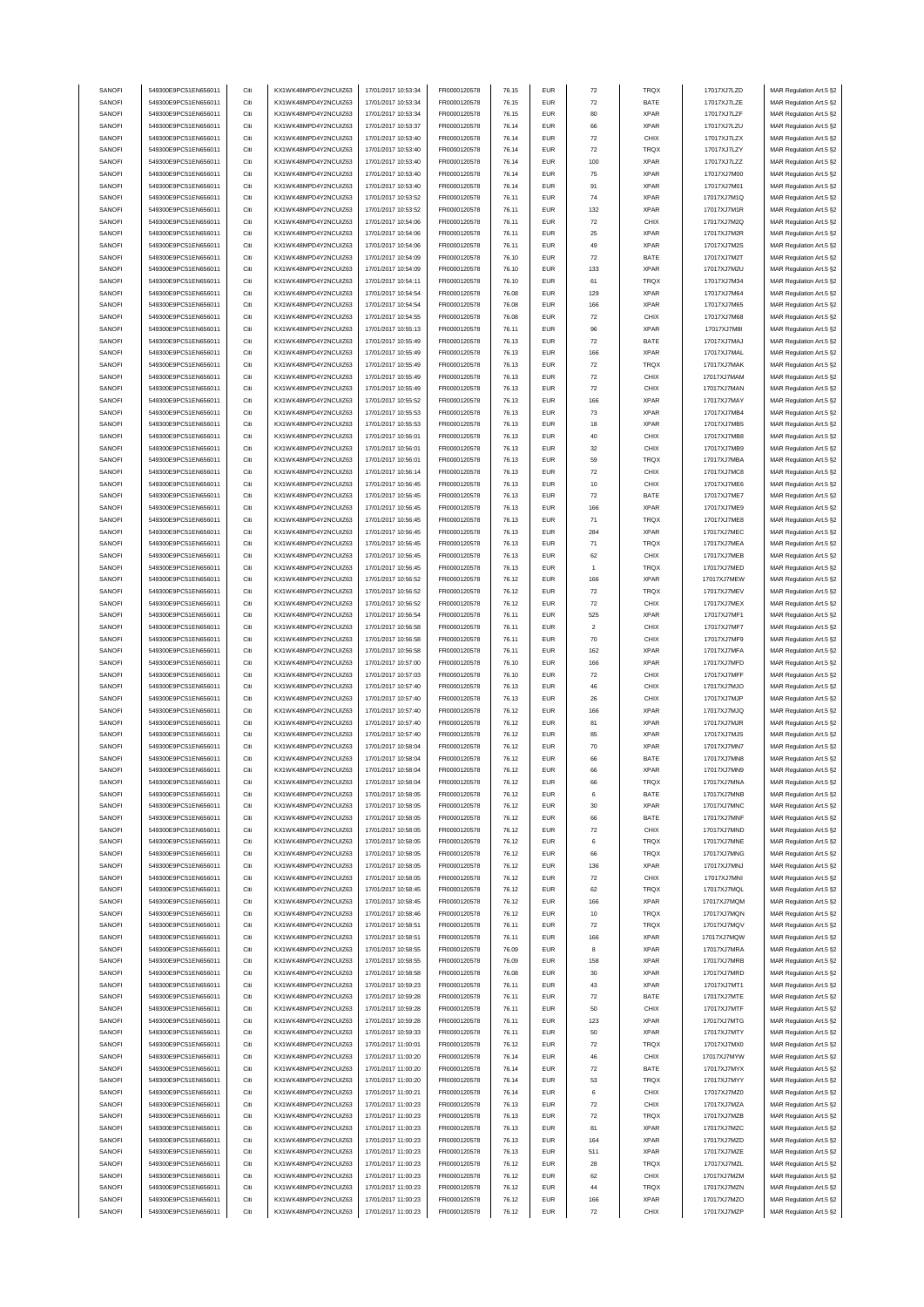| SANOFI | 549300E9PC51EN656011 | Citi | KX1WK48MPD4Y2NCUIZ63  | 17/01/2017 11:00:47 | FR0000120578 | 76.12 | <b>EUR</b> | 98                 | <b>XPAR</b> | 17017XJ7N20 | MAR Regulation Art.5 §2 |
|--------|----------------------|------|-----------------------|---------------------|--------------|-------|------------|--------------------|-------------|-------------|-------------------------|
| SANOFI | 549300E9PC51EN656011 | Citi | KX1WK48MPD4Y2NCUIZ63  | 17/01/2017 11:00:56 | FR0000120578 | 76.12 | <b>EUR</b> | 46                 | <b>XPAR</b> | 17017XJ7N2G | MAR Regulation Art.5 §2 |
|        |                      |      |                       |                     |              |       |            |                    |             |             |                         |
| SANOFI | 549300E9PC51EN656011 | Citi | KX1WK48MPD4Y2NCUIZ63  | 17/01/2017 11:00:56 | FR0000120578 | 76.12 | EUR        | 64                 | <b>XPAR</b> | 17017XJ7N2H | MAR Regulation Art.5 §2 |
| SANOFI | 549300E9PC51EN656011 | Citi | KX1WK48MPD4Y2NCUIZ63  | 17/01/2017 11:01:11 | FR0000120578 | 76.12 | <b>EUR</b> | $\scriptstyle{72}$ | BATE        | 17017XJ7N3A | MAR Regulation Art.5 §2 |
| SANOFI | 549300E9PC51EN656011 | Citi | KX1WK48MPD4Y2NCUIZ63  | 17/01/2017 11:01:11 | FR0000120578 | 76.12 | <b>EUR</b> | $\scriptstyle{72}$ | CHIX        | 17017XJ7N3B | MAR Regulation Art.5 §2 |
| SANOFI | 549300E9PC51EN656011 | Citi | KX1WK48MPD4Y2NCUIZ63  | 17/01/2017 11:01:11 | FR0000120578 | 76.12 | <b>EUR</b> | 72                 | TRQX        | 17017XJ7N3C | MAR Regulation Art.5 §2 |
| SANOFI | 549300E9PC51EN656011 | Citi | KX1WK48MPD4Y2NCUIZ63  | 17/01/2017 11:01:16 | FR0000120578 | 76.13 | <b>EUR</b> | 72                 | CHIX        | 17017XJ7N4S | MAR Regulation Art.5 §2 |
| SANOFI | 549300E9PC51EN656011 | Citi | KX1WK48MPD4Y2NCUIZ63  | 17/01/2017 11:02:03 | FR0000120578 | 76.13 | <b>EUR</b> | 135                | <b>XPAR</b> | 17017XJ7N97 | MAR Regulation Art.5 §2 |
|        |                      |      |                       |                     |              |       |            |                    |             |             |                         |
| SANOFI | 549300E9PC51EN656011 | Citi | KX1WK48MPD4Y2NCUIZ63  | 17/01/2017 11:02:09 | FR0000120578 | 76.13 | <b>EUR</b> | 72                 | CHIX        | 17017XJ7NA7 | MAR Regulation Art.5 §2 |
| SANOFI | 549300E9PC51EN656011 | Citi | KX1WK48MPD4Y2NCUIZ63  | 17/01/2017 11:02:09 | FR0000120578 | 76.13 | <b>EUR</b> | 68                 | TRQX        | 17017XJ7NA8 | MAR Regulation Art.5 §2 |
| SANOFI | 549300E9PC51EN656011 | Citi | KX1WK48MPD4Y2NCUIZ63  | 17/01/2017 11:02:09 | FR0000120578 | 76.13 | <b>EUR</b> | 284                | <b>XPAR</b> | 17017XJ7NA9 | MAR Regulation Art.5 §2 |
| SANOFI | 549300E9PC51EN656011 | Citi | KX1WK48MPD4Y2NCUIZ63  | 17/01/2017 11:02:09 | FR0000120578 | 76.13 | <b>EUR</b> | 166                | <b>XPAR</b> | 17017XJ7NAA | MAR Regulation Art.5 §2 |
| SANOFI | 549300E9PC51EN656011 | Citi | KX1WK48MPD4Y2NCUIZ63  | 17/01/2017 11:02:17 | FR0000120578 | 76.12 | <b>EUR</b> | 56                 | <b>XPAR</b> | 17017XJ7NAY | MAR Regulation Art.5 §2 |
|        |                      |      |                       |                     |              |       |            |                    |             |             |                         |
| SANOFI | 549300E9PC51EN656011 | Citi | KX1WK48MPD4Y2NCUIZ63  | 17/01/2017 11:02:36 | FR0000120578 | 76.12 | <b>EUR</b> | 48                 | TRQX        | 17017XJ7NCF | MAR Regulation Art.5 §2 |
| SANOFI | 549300E9PC51EN656011 | Citi | KX1WK48MPD4Y2NCUIZ63  | 17/01/2017 11:02:49 | FR0000120578 | 76.13 | <b>EUR</b> | 123                | <b>XPAR</b> | 17017XJ7NDG | MAR Regulation Art.5 §2 |
| SANOFI | 549300E9PC51EN656011 | Citi | KX1WK48MPD4Y2NCUIZ63  | 17/01/2017 11:03:01 | FR0000120578 | 76.14 | <b>EUR</b> | 32                 | TRQX        | 17017XJ7NDW | MAR Regulation Art.5 §2 |
| SANOFI | 549300E9PC51EN656011 | Citi | KX1WK48MPD4Y2NCUIZ63  | 17/01/2017 11:03:01 | FR0000120578 | 76.14 | <b>EUR</b> | 62                 | BATE        | 17017XJ7NDX | MAR Regulation Art.5 §2 |
| SANOFI | 549300E9PC51EN656011 | Citi | KX1WK48MPD4Y2NCUIZ63  | 17/01/2017 11:03:01 | FR0000120578 | 76.14 | <b>EUR</b> | 402                | <b>XPAR</b> | 17017XJ7NDY | MAR Regulation Art.5 §2 |
| SANOFI | 549300E9PC51EN656011 | Citi | KX1WK48MPD4Y2NCUIZ63  | 17/01/2017 11:03:01 | FR0000120578 | 76.14 | EUR        | 10                 | BATE        | 17017XJ7NDZ |                         |
|        |                      |      |                       |                     |              |       |            |                    |             |             | MAR Regulation Art.5 §2 |
| SANOFI | 549300E9PC51EN656011 | Citi | KX1WK48MPD4Y2NCUIZ63  | 17/01/2017 11:03:01 | FR0000120578 | 76.14 | <b>EUR</b> | 40                 | TRQX        | 17017XJ7NE0 | MAR Regulation Art.5 §2 |
| SANOFI | 549300E9PC51EN656011 | Citi | KX1WK48MPD4Y2NCUIZ63  | 17/01/2017 11:03:01 | FR0000120578 | 76.14 | <b>EUR</b> | 72                 | CHIX        | 17017XJ7NE1 | MAR Regulation Art.5 §2 |
| SANOFI | 549300E9PC51EN656011 | Citi | KX1WK48MPD4Y2NCUIZ63  | 17/01/2017 11:03:01 | FR0000120578 | 76.14 | <b>EUR</b> | 365                | <b>XPAR</b> | 17017XJ7NE2 | MAR Regulation Art.5 §2 |
| SANOFI | 549300E9PC51EN656011 | Citi | KX1WK48MPD4Y2NCUIZ63  | 17/01/2017 11:03:16 | FR0000120578 | 76.14 | <b>EUR</b> | $\scriptstyle{72}$ | BATE        | 17017XJ7NEY | MAR Regulation Art.5 §2 |
| SANOFI | 549300E9PC51EN656011 | Citi | KX1WK48MPD4Y2NCUIZ63  | 17/01/2017 11:03:16 | FR0000120578 | 76.14 | <b>EUR</b> | $\mathbf{2}$       | CHIX        | 17017XJ7NEZ | MAR Regulation Art.5 §2 |
| SANOFI | 549300E9PC51EN656011 | Citi | KX1WK48MPD4Y2NCUIZ63  | 17/01/2017 11:03:16 | FR0000120578 | 76.14 | <b>EUR</b> | 72                 | TRQX        | 17017XJ7NF0 | MAR Regulation Art.5 §2 |
|        |                      |      |                       |                     |              |       |            |                    |             |             |                         |
| SANOFI | 549300E9PC51EN656011 | Citi | KX1WK48MPD4Y2NCUIZ63  | 17/01/2017 11:03:16 | FR0000120578 | 76.14 | <b>EUR</b> | 70                 | CHIX        | 17017XJ7NF2 | MAR Regulation Art.5 §2 |
| SANOFI | 549300E9PC51EN656011 | Citi | KX1WK48MPD4Y2NCUIZ63  | 17/01/2017 11:03:16 | FR0000120578 | 76.14 | <b>EUR</b> | 166                | <b>XPAR</b> | 17017XJ7NF1 | MAR Regulation Art.5 §2 |
| SANOFI | 549300E9PC51EN656011 | Citi | KX1WK48MPD4Y2NCUIZ63  | 17/01/2017 11:03:16 | FR0000120578 | 76.14 | <b>EUR</b> | 228                | <b>XPAR</b> | 17017XJ7NF3 | MAR Regulation Art.5 §2 |
| SANOFI | 549300E9PC51EN656011 | Citi | KX1WK48MPD4Y2NCUIZ63  | 17/01/2017 11:03:17 | FR0000120578 | 76.13 | <b>EUR</b> | $\scriptstyle{72}$ | CHIX        | 17017XJ7NF4 | MAR Regulation Art.5 §2 |
| SANOFI | 549300E9PC51EN656011 | Citi | KX1WK48MPD4Y2NCUIZ63  | 17/01/2017 11:03:17 | FR0000120578 | 76.13 | <b>EUR</b> | 166                | <b>XPAR</b> | 17017XJ7NF5 | MAR Regulation Art.5 §2 |
|        |                      |      |                       |                     |              |       |            |                    |             |             |                         |
| SANOFI | 549300E9PC51EN656011 | Citi | KX1WK48MPD4Y2NCUIZ63  | 17/01/2017 11:03:23 | FR0000120578 | 76.12 | <b>EUR</b> | 52                 | TRQX        | 17017XJ7NFP | MAR Regulation Art.5 §2 |
| SANOFI | 549300E9PC51EN656011 | Citi | KX1WK48MPD4Y2NCUIZ63  | 17/01/2017 11:03:23 | FR0000120578 | 76.12 | <b>EUR</b> | 72                 | CHIX        | 17017XJ7NFQ | MAR Regulation Art.5 §2 |
| SANOFI | 549300E9PC51EN656011 | Citi | KX1WK48MPD4Y2NCUIZ63  | 17/01/2017 11:03:35 | FR0000120578 | 76.13 | <b>EUR</b> | 166                | <b>XPAR</b> | 17017XJ7NGV | MAR Regulation Art.5 §2 |
| SANOFI | 549300E9PC51EN656011 | Citi | KX1WK48MPD4Y2NCUIZ63  | 17/01/2017 11:03:57 | FR0000120578 | 76.15 | <b>EUR</b> | $\scriptstyle{72}$ | CHIX        | 17017XJ7NIW | MAR Regulation Art.5 §2 |
| SANOFI | 549300E9PC51EN656011 | Citi | KX1WK48MPD4Y2NCUIZ63  | 17/01/2017 11:04:26 | FR0000120578 | 76.16 | EUR        | $\scriptstyle{72}$ | CHIX        | 17017XJ7NKY | MAR Regulation Art.5 §2 |
| SANOFI | 549300E9PC51EN656011 | Citi | KX1WK48MPD4Y2NCLIIZ63 | 17/01/2017 11:04:26 | FR0000120578 | 76.16 | <b>EUR</b> | 72                 | BATE        | 17017XJ7NKX |                         |
|        |                      |      |                       |                     |              |       |            |                    |             |             | MAR Regulation Art.5 §2 |
| SANOFI | 549300E9PC51EN656011 | Citi | KX1WK48MPD4Y2NCUIZ63  | 17/01/2017 11:04:26 | FR0000120578 | 76.16 | <b>EUR</b> | 72                 | TRQX        | 17017XJ7NKZ | MAR Regulation Art.5 §2 |
| SANOFI | 549300E9PC51EN656011 | Citi | KX1WK48MPD4Y2NCUIZ63  | 17/01/2017 11:04:26 | FR0000120578 | 76.16 | <b>EUR</b> | 166                | <b>XPAR</b> | 17017XJ7NL0 | MAR Regulation Art.5 §2 |
| SANOFI | 549300E9PC51EN656011 | Citi | KX1WK48MPD4Y2NCUIZ63  | 17/01/2017 11:04:26 | FR0000120578 | 76.15 | <b>EUR</b> | 166                | <b>XPAR</b> | 17017XJ7NL1 | MAR Regulation Art.5 §2 |
| SANOFI | 549300E9PC51EN656011 | Citi | KX1WK48MPD4Y2NCUIZ63  | 17/01/2017 11:04:56 | FR0000120578 | 76.17 | <b>EUR</b> | 69                 | <b>XPAR</b> | 17017XJ7NOU | MAR Regulation Art.5 §2 |
| SANOFI | 549300E9PC51EN656011 | Citi | KX1WK48MPD4Y2NCUIZ63  | 17/01/2017 11:04:56 | FR0000120578 | 76.17 | <b>EUR</b> | 51                 | <b>XPAR</b> | 17017XJ7NOV | MAR Regulation Art.5 §2 |
| SANOFI | 549300E9PC51EN656011 | Citi | KX1WK48MPD4Y2NCUIZ63  | 17/01/2017 11:05:14 | FR0000120578 | 76.20 | <b>EUR</b> | 8                  | <b>XPAR</b> |             |                         |
|        |                      |      |                       |                     |              |       |            |                    |             | 17017XJ7NQ6 | MAR Regulation Art.5 §2 |
| SANOFI | 549300E9PC51EN656011 | Citi | KX1WK48MPD4Y2NCUIZ63  | 17/01/2017 11:05:14 | FR0000120578 | 76.20 | <b>EUR</b> | 49                 | <b>XPAR</b> | 17017XJ7NQ7 | MAR Regulation Art.5 §2 |
| SANOFI | 549300E9PC51EN656011 | Citi | KX1WK48MPD4Y2NCUIZ63  | 17/01/2017 11:05:14 | FR0000120578 | 76.20 | EUR        | 72                 | CHIX        | 17017XJ7NQ8 | MAR Regulation Art.5 §2 |
| SANOFI | 549300E9PC51EN656011 | Citi | KX1WK48MPD4Y2NCUIZ63  | 17/01/2017 11:05:14 | FR0000120578 | 76.20 | <b>EUR</b> | 151                | <b>XPAR</b> | 17017XJ7NQ9 | MAR Regulation Art.5 §2 |
| SANOFI | 549300E9PC51EN656011 | Citi | KX1WK48MPD4Y2NCUIZ63  | 17/01/2017 11:05:14 | FR0000120578 | 76.20 | <b>EUR</b> | 84                 | <b>XPAR</b> | 17017XJ7NQA | MAR Regulation Art.5 §2 |
| SANOFI | 549300E9PC51EN656011 | Citi | KX1WK48MPD4Y2NCUIZ63  | 17/01/2017 11:05:26 | FR0000120578 | 76.20 | <b>EUR</b> | 159                | <b>XPAR</b> | 17017XJ7NRF | MAR Regulation Art.5 §2 |
|        |                      |      |                       |                     |              |       |            |                    |             |             |                         |
| SANOFI | 549300E9PC51EN656011 | Citi | KX1WK48MPD4Y2NCUIZ63  | 17/01/2017 11:05:26 | FR0000120578 | 76.20 | <b>EUR</b> | 44                 | <b>XPAR</b> | 17017XJ7NRG | MAR Regulation Art.5 §2 |
| SANOFI | 549300E9PC51EN656011 | Citi | KX1WK48MPD4Y2NCUIZ63  | 17/01/2017 11:05:26 | FR0000120578 | 76.20 | <b>EUR</b> | 100                | <b>XPAR</b> | 17017XJ7NRH | MAR Regulation Art.5 §2 |
| SANOFI | 549300E9PC51EN656011 | Citi | KX1WK48MPD4Y2NCUIZ63  | 17/01/2017 11:05:26 | FR0000120578 | 76.20 | <b>EUR</b> | 15                 | <b>XPAR</b> | 17017XJ7NRI | MAR Regulation Art.5 §2 |
| SANOFI | 549300E9PC51EN656011 | Citi | KX1WK48MPD4Y2NCUIZ63  | 17/01/2017 11:05:31 | FR0000120578 | 76.19 | <b>EUR</b> | 42                 | BATE        | 17017XJ7NS3 | MAR Regulation Art.5 §2 |
| SANOFI | 549300E9PC51EN656011 | Citi | KX1WK48MPD4Y2NCUIZ63  | 17/01/2017 11:05:31 | FR0000120578 | 76.19 | <b>EUR</b> | 72                 | CHIX        | 17017XJ7NS4 | MAR Regulation Art.5 §2 |
|        |                      |      |                       |                     |              |       |            |                    |             | 17017XJ7NSG |                         |
| SANOFI | 549300E9PC51EN656011 | Citi | KX1WK48MPD4Y2NCUIZ63  | 17/01/2017 11:05:36 | FR0000120578 | 76.20 | <b>EUR</b> | $27\,$             | <b>XPAR</b> |             | MAR Regulation Art.5 §2 |
| SANOFI | 549300E9PC51EN656011 | Citi | KX1WK48MPD4Y2NCUIZ63  | 17/01/2017 11:05:51 | FR0000120578 | 76.20 | <b>EUR</b> | 70                 | CHIX        | 17017XJ7NTY | MAR Regulation Art.5 §2 |
| SANOFI | 549300E9PC51EN656011 | Citi | KX1WK48MPD4Y2NCLIIZ63 | 17/01/2017 11:05:51 | FR0000120578 | 76.20 | <b>EUR</b> | 72                 | BATE        | 17017XJ7NTX | MAR Regulation Art.5 §2 |
| SANOFI | 549300E9PC51EN656011 | Citi | KX1WK48MPD4Y2NCUIZ63  | 17/01/2017 11:05:51 | FR0000120578 | 76.20 | <b>EUR</b> | $\overline{2}$     | CHIX        | 17017XJ7NU1 | MAR Regulation Art.5 §2 |
| SANOFI | 549300E9PC51EN656011 | Citi | KX1WK48MPD4Y2NCUIZ63  | 17/01/2017 11:05:51 | FR0000120578 | 76.20 | <b>EUR</b> | 72                 | TRQX        | 17017XJ7NTZ | MAR Regulation Art.5 §2 |
| SANOFI | 549300E9PC51EN656011 |      | KX1WK48MPD4Y2NCLIIZ63 | 17/01/2017 11:05:51 | FR0000120578 | 76.20 | FUR        |                    | <b>XPAR</b> | 17017XJ7NU0 | MAR Regulation Art 5.82 |
|        |                      |      |                       |                     |              |       |            |                    |             |             |                         |
| SANOFI | 549300E9PC51EN656011 | Citi | KX1WK48MPD4Y2NCUIZ63  | 17/01/2017 11:05:51 | FR0000120578 | 76.20 | <b>EUR</b> | 72                 | <b>XPAR</b> | 17017XJ7NU2 | MAR Regulation Art.5 §2 |
| SANOFI | 549300E9PC51EN656011 | Citi | KX1WK48MPD4Y2NCUIZ63  | 17/01/2017 11:05:53 | FR0000120578 | 76.21 | <b>EUR</b> | 51                 | <b>XPAR</b> | 17017XJ7NU5 | MAR Regulation Art.5 §2 |
| SANOFI | 549300E9PC51EN656011 | Citi | KX1WK48MPD4Y2NCUIZ63  | 17/01/2017 11:05:53 | FR0000120578 | 76.21 | <b>EUR</b> | 114                | <b>XPAR</b> | 17017XJ7NU6 | MAR Regulation Art.5 §2 |
| SANOFI | 549300E9PC51EN656011 | Citi | KX1WK48MPD4Y2NCUIZ63  | 17/01/2017 11:05:53 | FR0000120578 | 76.21 | <b>EUR</b> | 147                | <b>XPAR</b> | 17017XJ7NU7 | MAR Regulation Art.5 §2 |
| SANOFI | 549300E9PC51EN656011 | Citi | KX1WK48MPD4Y2NCUIZ63  | 17/01/2017 11:05:53 | FR0000120578 | 76.21 | <b>EUR</b> | 106                | <b>XPAR</b> | 17017XJ7NU8 | MAR Regulation Art.5 §2 |
| SANOFI | 549300E9PC51EN656011 | Citi | KX1WK48MPD4Y2NCUIZ63  | 17/01/2017 11:05:53 | FR0000120578 | 76.21 | <b>EUR</b> | 100                | <b>XPAR</b> | 17017XJ7NU9 | MAR Regulation Art.5 §2 |
|        |                      |      |                       |                     |              |       |            |                    |             |             |                         |
| SANOFI | 549300E9PC51EN656011 | Citi | KX1WK48MPD4Y2NCUIZ63  | 17/01/2017 11:05:53 | FR0000120578 | 76.21 | <b>EUR</b> | 13                 | <b>XPAR</b> | 17017XJ7NUA | MAR Regulation Art.5 §2 |
| SANOFI | 549300E9PC51EN656011 | Citi | KX1WK48MPD4Y2NCUIZ63  | 17/01/2017 11:06:25 | FR0000120578 | 76.21 | <b>EUR</b> | 72                 | TRQX        | 17017XJ7NW1 | MAR Regulation Art.5 §2 |
| SANOFI | 549300E9PC51EN656011 | Citi | KX1WK48MPD4Y2NCUIZ63  | 17/01/2017 11:06:25 | FR0000120578 | 76.21 | <b>EUR</b> | 125                | <b>XPAR</b> | 17017XJ7NW2 | MAR Regulation Art.5 §2 |
| SANOFI | 549300E9PC51EN656011 | Citi | KX1WK48MPD4Y2NCUIZ63  | 17/01/2017 11:06:25 | FR0000120578 | 76.21 | <b>EUR</b> | $\scriptstyle{72}$ | CHIX        | 17017XJ7NW3 | MAR Regulation Art.5 §2 |
| SANOFI | 549300E9PC51EN656011 | Citi | KX1WK48MPD4Y2NCUIZ63  | 17/01/2017 11:06:25 | FR0000120578 | 76.21 | <b>EUR</b> | $\scriptstyle{72}$ | CHIX        | 17017XJ7NW4 | MAR Regulation Art.5 §2 |
| SANOFI | 549300E9PC51EN656011 | Citi | KX1WK48MPD4Y2NCUIZ63  | 17/01/2017 11:06:25 | FR0000120578 | 76.21 | <b>EUR</b> | 72                 | TRQX        | 17017XJ7NW5 | MAR Regulation Art.5 §2 |
| SANOFI | 549300E9PC51EN656011 | Citi | KX1WK48MPD4Y2NCUIZ63  | 17/01/2017 11:06:27 | FR0000120578 | 76.21 | <b>EUR</b> | 166                | <b>XPAR</b> | 17017XJ7NW6 | MAR Regulation Art.5 §2 |
|        |                      |      |                       |                     |              |       |            |                    |             |             |                         |
| SANOFI | 549300E9PC51EN656011 | Citi | KX1WK48MPD4Y2NCUIZ63  | 17/01/2017 11:06:34 | FR0000120578 | 76.20 | <b>EUR</b> | 166                | <b>XPAR</b> | 17017XJ7NWX | MAR Regulation Art.5 §2 |
| SANOFI | 549300E9PC51EN656011 | Citi | KX1WK48MPD4Y2NCUIZ63  | 17/01/2017 11:06:34 | FR0000120578 | 76.20 | <b>EUR</b> | 69                 | TRQX        | 17017XJ7NWW | MAR Regulation Art.5 §2 |
| SANOFI | 549300E9PC51EN656011 | Citi | KX1WK48MPD4Y2NCUIZ63  | 17/01/2017 11:06:34 | FR0000120578 | 76.20 | <b>EUR</b> | $\scriptstyle{72}$ | CHIX        | 17017XJ7NWY | MAR Regulation Art.5 §2 |
| SANOFI | 549300E9PC51EN656011 | Citi | KX1WK48MPD4Y2NCUIZ63  | 17/01/2017 11:06:34 | FR0000120578 | 76.20 | <b>EUR</b> | $\scriptstyle{72}$ | TRQX        | 17017XJ7NX0 | MAR Regulation Art.5 §2 |
| SANOFI | 549300E9PC51EN656011 | Citi | KX1WK48MPD4Y2NCUIZ63  | 17/01/2017 11:06:34 | FR0000120578 | 76.20 | <b>EUR</b> | $\scriptstyle{72}$ | CHIX        | 17017XJ7NX3 | MAR Regulation Art.5 §2 |
|        |                      |      |                       |                     |              |       |            |                    |             |             |                         |
| SANOFI | 549300E9PC51EN656011 | Citi | KX1WK48MPD4Y2NCUIZ63  | 17/01/2017 11:06:34 | FR0000120578 | 76.19 | <b>EUR</b> | 72                 | CHIX        | 17017XJ7NX5 | MAR Regulation Art.5 §2 |
| SANOFI | 549300E9PC51EN656011 | Citi | KX1WK48MPD4Y2NCUIZ63  | 17/01/2017 11:06:36 | FR0000120578 | 76.19 | <b>EUR</b> | 70                 | CHIX        | 17017XJ7NXA | MAR Regulation Art.5 §2 |
| SANOFI | 549300E9PC51EN656011 | Citi | KX1WK48MPD4Y2NCUIZ63  | 17/01/2017 11:06:50 | FR0000120578 | 76.19 | <b>EUR</b> | 5                  | BATE        | 17017XJ7NYC | MAR Regulation Art.5 §2 |
| SANOFI | 549300E9PC51EN656011 | Citi | KX1WK48MPD4Y2NCUIZ63  | 17/01/2017 11:06:50 | FR0000120578 | 76.19 | <b>EUR</b> | 67                 | BATE        | 17017XJ7NYE | MAR Regulation Art.5 §2 |
| SANOFI | 549300E9PC51EN656011 | Citi | KX1WK48MPD4Y2NCUIZ63  | 17/01/2017 11:06:50 | FR0000120578 | 76.19 | <b>EUR</b> | 166                | <b>XPAR</b> | 17017XJ7NYD | MAR Regulation Art.5 §2 |
| SANOFI | 549300E9PC51EN656011 | Citi | KX1WK48MPD4Y2NCUIZ63  | 17/01/2017 11:06:50 | FR0000120578 | 76.19 | <b>EUR</b> | 72                 | CHIX        | 17017XJ7NYF | MAR Regulation Art.5 §2 |
|        |                      |      |                       |                     |              |       |            |                    |             |             |                         |
| SANOFI | 549300E9PC51EN656011 | Citi | KX1WK48MPD4Y2NCUIZ63  | 17/01/2017 11:06:50 | FR0000120578 | 76.19 | <b>EUR</b> | 59                 | <b>XPAR</b> | 17017XJ7NYG | MAR Regulation Art.5 §2 |
| SANOFI | 549300E9PC51EN656011 | Citi | KX1WK48MPD4Y2NCUIZ63  | 17/01/2017 11:07:27 | FR0000120578 | 76.22 | <b>EUR</b> | 166                | <b>XPAR</b> | 17017XJ7O1H | MAR Regulation Art.5 §2 |
| SANOFI | 549300E9PC51EN656011 | Citi | KX1WK48MPD4Y2NCUIZ63  | 17/01/2017 11:07:27 | FR0000120578 | 76.22 | <b>EUR</b> | 96                 | <b>XPAR</b> | 17017XJ7O1J | MAR Regulation Art.5 §2 |
| SANOFI | 549300E9PC51EN656011 | Citi | KX1WK48MPD4Y2NCUIZ63  | 17/01/2017 11:07:27 | FR0000120578 | 76.22 | <b>EUR</b> | 550                | <b>XPAR</b> | 17017XJ7O1K | MAR Regulation Art.5 §2 |
| SANOFI | 549300E9PC51EN656011 | Citi | KX1WK48MPD4Y2NCUIZ63  | 17/01/2017 11:07:27 | FR0000120578 | 76.22 | <b>EUR</b> | $\scriptstyle{72}$ | CHIX        | 17017XJ7O1I | MAR Regulation Art.5 §2 |
| SANOFI |                      |      | KX1WK48MPD4Y2NCUIZ63  |                     |              |       |            |                    |             |             |                         |
|        | 549300E9PC51EN656011 | Citi |                       | 17/01/2017 11:08:04 | FR0000120578 | 76.26 | <b>EUR</b> | 61                 | <b>XPAR</b> | 17017XJ7O4C | MAR Regulation Art.5 §2 |
| SANOFI | 549300E9PC51EN656011 | Citi | KX1WK48MPD4Y2NCUIZ63  | 17/01/2017 11:08:04 | FR0000120578 | 76.26 | <b>EUR</b> | $\scriptstyle{72}$ | CHIX        | 17017XJ7O4D | MAR Regulation Art.5 §2 |
| SANOFI | 549300E9PC51EN656011 | Citi | KX1WK48MPD4Y2NCUIZ63  | 17/01/2017 11:08:52 | FR0000120578 | 76.28 | <b>EUR</b> | 166                | <b>XPAR</b> | 17017XJ7O82 | MAR Regulation Art.5 §2 |
| SANOFI | 549300E9PC51EN656011 | Citi | KX1WK48MPD4Y2NCUIZ63  | 17/01/2017 11:08:52 | FR0000120578 | 76.28 | <b>EUR</b> | 72                 | CHIX        | 17017XJ7O83 | MAR Regulation Art.5 §2 |
| SANOFI | 549300E9PC51EN656011 | Citi | KX1WK48MPD4Y2NCUIZ63  | 17/01/2017 11:09:02 | FR0000120578 | 76.30 | <b>EUR</b> | 30                 | <b>XPAR</b> | 17017XJ7O8H | MAR Regulation Art.5 §2 |
| SANOFI | 549300E9PC51EN656011 | Citi | KX1WK48MPD4Y2NCUIZ63  | 17/01/2017 11:09:02 | FR0000120578 | 76.30 | <b>EUR</b> | 176                | <b>XPAR</b> | 17017XJ7O8I | MAR Regulation Art.5 §2 |
|        |                      |      |                       |                     |              |       |            |                    |             |             |                         |
| SANOFI | 549300E9PC51EN656011 | Citi | KX1WK48MPD4Y2NCUIZ63  | 17/01/2017 11:09:02 | FR0000120578 | 76.30 | <b>EUR</b> | 114                | <b>XPAR</b> | 17017XJ7O8J | MAR Regulation Art.5 §2 |
| SANOFI | 549300E9PC51EN656011 | Citi | KX1WK48MPD4Y2NCUIZ63  | 17/01/2017 11:09:02 | FR0000120578 | 76.30 | <b>EUR</b> | 3                  | <b>XPAR</b> | 17017XJ7O8K | MAR Regulation Art.5 §2 |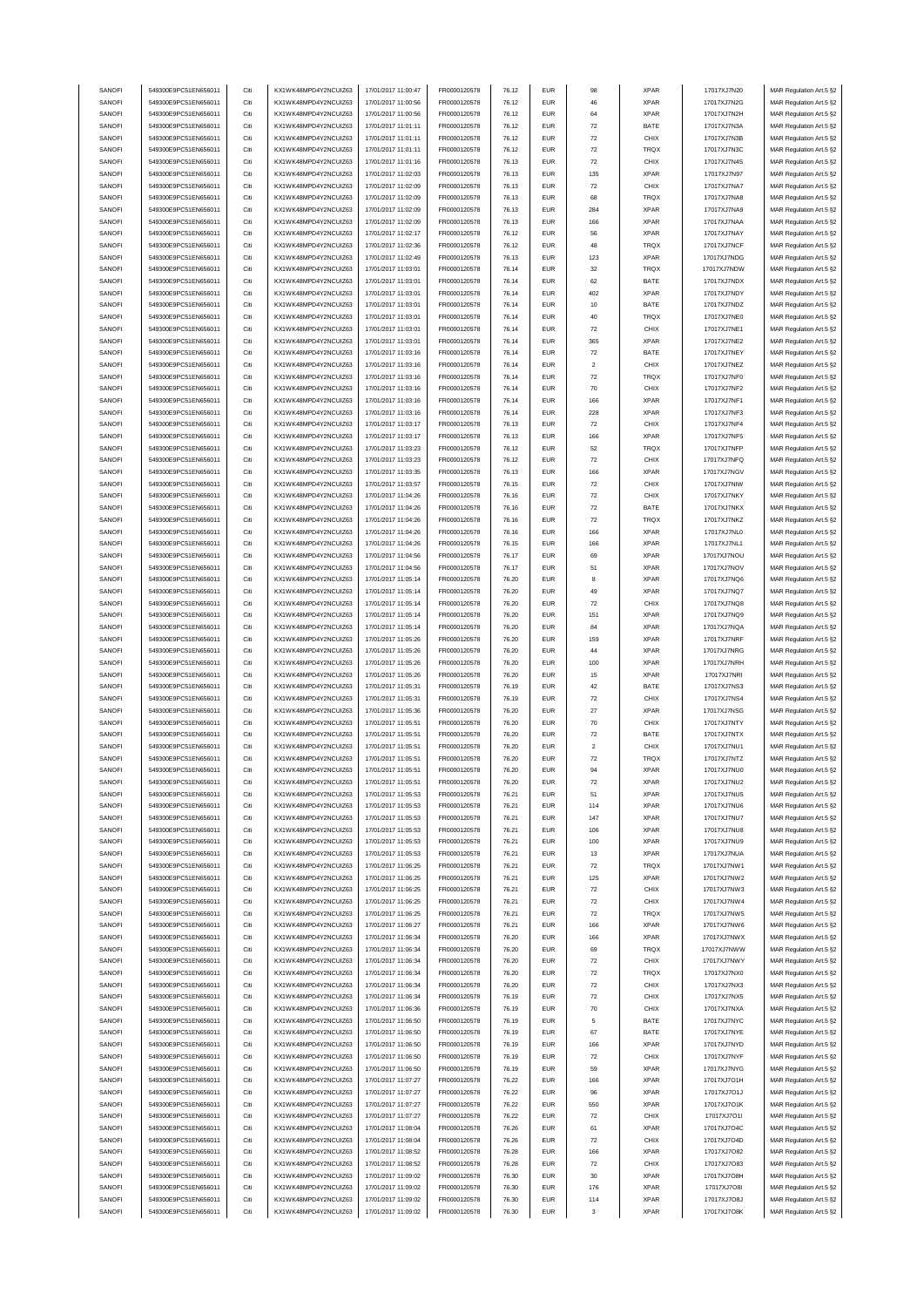| SANOFI           | 549300E9PC51EN656011                         | Citi         | KX1WK48MPD4Y2NCUIZ63                         | 17/01/2017 11:09:10                        | FR0000120578                 | 76.30          | <b>EUR</b>               | 166                      | <b>XPAR</b>         | 17017XJ7O98                | MAR Regulation Art.5 §2                            |
|------------------|----------------------------------------------|--------------|----------------------------------------------|--------------------------------------------|------------------------------|----------------|--------------------------|--------------------------|---------------------|----------------------------|----------------------------------------------------|
| SANOFI           | 549300E9PC51EN656011                         | Citi         | KX1WK48MPD4Y2NCUIZ63                         | 17/01/2017 11:09:10                        | FR0000120578                 | 76.30          | <b>EUR</b>               | $\scriptstyle{72}$       | BATE                | 17017XJ7O97                | MAR Regulation Art.5 §2                            |
|                  |                                              |              |                                              |                                            |                              |                |                          |                          |                     |                            |                                                    |
| SANOFI           | 549300E9PC51EN656011                         | Citi         | KX1WK48MPD4Y2NCUIZ63                         | 17/01/2017 11:09:10                        | FR0000120578                 | 76.30          | <b>EUR</b>               | 72                       | CHIX                | 17017XJ7O99                | MAR Regulation Art.5 §2                            |
| SANOFI           | 549300E9PC51EN656011                         | Citi         | KX1WK48MPD4Y2NCUIZ63                         | 17/01/2017 11:09:10                        | FR0000120578                 | 76.30          | <b>EUR</b>               | $\scriptstyle{72}$       | TRQX                | 17017XJ7O9A                | MAR Regulation Art.5 §2                            |
| SANOFI           | 549300E9PC51EN656011                         | Citi         | KX1WK48MPD4Y2NCUIZ63                         | 17/01/2017 11:09:20                        | FR0000120578                 | 76.29          | <b>EUR</b>               | $\scriptstyle{72}$       | BATE                | 17017XJ7O9S                | MAR Regulation Art.5 §2                            |
| SANOFI           | 549300E9PC51EN656011                         | Citi         | KX1WK48MPD4Y2NCUIZ63                         | 17/01/2017 11:09:20                        | FR0000120578                 | 76.29          | <b>EUR</b>               | 449                      | <b>XPAR</b>         | 17017XJ7O9U                | MAR Regulation Art.5 §2                            |
| SANOFI           | 549300E9PC51EN656011                         | Citi         | KX1WK48MPD4Y2NCUIZ63                         | 17/01/2017 11:09:20                        | FR0000120578                 | 76.29          | <b>EUR</b>               | $\scriptstyle{72}$       | TRQX                | 17017XJ7O9T                | MAR Regulation Art.5 §2                            |
| SANOFI           | 549300E9PC51EN656011                         | Citi         | KX1WK48MPD4Y2NCUIZ63                         | 17/01/2017 11:09:20                        | FR0000120578                 | 76.28          | <b>EUR</b>               | 72                       | <b>TRQX</b>         | 17017XJ7O9W                | MAR Regulation Art.5 §2                            |
|                  |                                              |              |                                              |                                            |                              |                |                          |                          |                     |                            |                                                    |
| SANOFI           | 549300E9PC51EN656011                         | Citi         | KX1WK48MPD4Y2NCUIZ63                         | 17/01/2017 11:09:20                        | FR0000120578                 | 76.29          | <b>EUR</b>               | 72                       | CHIX                | 17017XJ7O9V                | MAR Regulation Art.5 §2                            |
| SANOFI           | 549300E9PC51EN656011                         | Citi         | KX1WK48MPD4Y2NCUIZ63                         | 17/01/2017 11:09:20                        | FR0000120578                 | 76.28          | <b>EUR</b>               | $\scriptstyle{72}$       | CHIX                | 17017XJ7O9X                | MAR Regulation Art.5 §2                            |
| SANOFI           | 549300E9PC51EN656011                         | Citi         | KX1WK48MPD4Y2NCUIZ63                         | 17/01/2017 11:09:20                        | FR0000120578                 | 76.28          | <b>EUR</b>               | 166                      | <b>XPAR</b>         | 17017XJ7O9Y                | MAR Regulation Art.5 §2                            |
| SANOFI           | 549300E9PC51EN656011                         | Citi         | KX1WK48MPD4Y2NCUIZ63                         | 17/01/2017 11:09:20                        | FR0000120578                 | 76.29          | <b>EUR</b>               | $\scriptstyle{72}$       | CHIX                | 17017XJ7O9Z                | MAR Regulation Art.5 §2                            |
| SANOFI           | 549300E9PC51EN656011                         | Citi         | KX1WK48MPD4Y2NCUIZ63                         | 17/01/2017 11:09:20                        | FR0000120578                 | 76.29          | <b>EUR</b>               | 28                       | CHIX                | 17017XJ7OA0                | MAR Regulation Art.5 §2                            |
|                  |                                              |              |                                              |                                            |                              |                |                          |                          |                     |                            |                                                    |
| SANOFI           | 549300E9PC51EN656011                         | Citi         | KX1WK48MPD4Y2NCUIZ63                         | 17/01/2017 11:09:20                        | FR0000120578                 | 76.29          | <b>EUR</b>               | 44                       | CHIX                | 17017XJ7OA1                | MAR Regulation Art.5 §2                            |
| SANOFI           | 549300E9PC51EN656011                         | Citi         | KX1WK48MPD4Y2NCUIZ63                         | 17/01/2017 11:09:20                        | FR0000120578                 | 76.27          | <b>EUR</b>               | 31                       | CHIX                | 17017XJ7OA2                | MAR Regulation Art.5 §2                            |
| SANOFI           | 549300E9PC51EN656011                         | Citi         | KX1WK48MPD4Y2NCUIZ63                         | 17/01/2017 11:09:20                        | FR0000120578                 | 76.27          | <b>EUR</b>               | 72                       | <b>TRQX</b>         | 17017XJ7OA3                | MAR Regulation Art.5 §2                            |
| SANOFI           | 549300E9PC51EN656011                         | Citi         | KX1WK48MPD4Y2NCUIZ63                         | 17/01/2017 11:09:20                        | FR0000120578                 | 76.27          | <b>EUR</b>               | 166                      | <b>XPAR</b>         | 17017XJ7OA4                | MAR Regulation Art.5 §2                            |
| SANOFI           | 549300E9PC51EN656011                         | Citi         | KX1WK48MPD4Y2NCUIZ63                         | 17/01/2017 11:09:31                        | FR0000120578                 | 76.27          | <b>EUR</b>               | 27                       | <b>XPAR</b>         | 17017XJ7OC6                | MAR Regulation Art.5 §2                            |
| SANOFI           | 549300E9PC51EN656011                         | Citi         | KX1WK48MPD4Y2NCUIZ63                         | 17/01/2017 11:09:31                        | FR0000120578                 | 76.27          | <b>EUR</b>               | 30                       | <b>XPAR</b>         | 17017XJ7OCA                | MAR Regulation Art.5 §2                            |
|                  |                                              |              |                                              |                                            |                              |                |                          |                          |                     |                            |                                                    |
| SANOFI           | 549300E9PC51EN656011                         | Citi         | KX1WK48MPD4Y2NCUIZ63                         | 17/01/2017 11:09:31                        | FR0000120578                 | 76.27          | <b>EUR</b>               | 33                       | TRQX                | 17017XJ7OC7                | MAR Regulation Art.5 §2                            |
| SANOFI           | 549300E9PC51EN656011                         | Citi         | KX1WK48MPD4Y2NCUIZ63                         | 17/01/2017 11:09:31                        | FR0000120578                 | 76.27          | <b>EUR</b>               | 39                       | TRQX                | 17017XJ7OC9                | MAR Regulation Art.5 §2                            |
| SANOFI           | 549300E9PC51EN656011                         | Citi         | KX1WK48MPD4Y2NCUIZ63                         | 17/01/2017 11:09:31                        | FR0000120578                 | 76.27          | <b>EUR</b>               | 64                       | <b>XPAR</b>         | 17017XJ7OCC                | MAR Regulation Art.5 §2                            |
| SANOFI           | 549300E9PC51EN656011                         | Citi         | KX1WK48MPD4Y2NCUIZ63                         | 17/01/2017 11:09:31                        | FR0000120578                 | 76.27          | <b>EUR</b>               | 30                       | CHIX                | 17017XJ7OC8                | MAR Regulation Art.5 §2                            |
| SANOFI           | 549300E9PC51EN656011                         | Citi         | KX1WK48MPD4Y2NCUIZ63                         | 17/01/2017 11:09:31                        | FR0000120578                 | 76.27          | <b>EUR</b>               | $\overline{1}$           | CHIX                | 17017XJ7OCB                | MAR Regulation Art.5 §2                            |
| SANOFI           | 549300E9PC51EN656011                         | Citi         | KX1WK48MPD4Y2NCUIZ63                         | 17/01/2017 11:09:31                        | FR0000120578                 | 76.27          | <b>EUR</b>               | 41                       | CHIX                | 17017XJ7OCD                | MAR Regulation Art.5 §2                            |
|                  |                                              |              |                                              |                                            |                              |                |                          |                          |                     |                            |                                                    |
| SANOFI           | 549300E9PC51EN656011                         | Citi         | KX1WK48MPD4Y2NCUIZ63                         | 17/01/2017 11:09:31                        | FR0000120578                 | 76.27          | <b>EUR</b>               | 64                       | <b>XPAR</b>         | 17017XJ7OCE                | MAR Regulation Art.5 §2                            |
| SANOFI           | 549300E9PC51EN656011                         | Citi         | KX1WK48MPD4Y2NCUIZ63                         | 17/01/2017 11:09:31                        | FR0000120578                 | 76.27          | <b>EUR</b>               | 28                       | <b>XPAR</b>         | 17017XJ7OCF                | MAR Regulation Art.5 §2                            |
| SANOFI           | 549300E9PC51EN656011                         | Citi         | KX1WK48MPD4Y2NCUIZ63                         | 17/01/2017 11:09:31                        | FR0000120578                 | 76.27          | <b>EUR</b>               | 31                       | CHIX                | 17017XJ7OCG                | MAR Regulation Art.5 §2                            |
| SANOFI           | 549300E9PC51EN656011                         | Citi         | KX1WK48MPD4Y2NCUIZ63                         | 17/01/2017 11:09:38                        | FR0000120578                 | 76.26          | <b>EUR</b>               | 166                      | <b>XPAR</b>         | 17017XJ7OCW                | MAR Regulation Art.5 §2                            |
| SANOFI           | 549300E9PC51EN656011                         | Citi         | KX1WK48MPD4Y2NCUIZ63                         | 17/01/2017 11:09:42                        | FR0000120578                 | 76.24          | <b>EUR</b>               | 78                       | <b>XPAR</b>         | 17017XJ7OD3                | MAR Regulation Art.5 §2                            |
|                  |                                              |              |                                              |                                            |                              |                |                          |                          |                     |                            |                                                    |
| SANOFI           | 549300E9PC51EN656011                         | Citi         | KX1WK48MPD4Y2NCUIZ63                         | 17/01/2017 11:09:44                        | FR0000120578                 | 76.24          | <b>EUR</b>               | $\overline{1}$           | <b>XPAR</b>         | 17017XJ7ODD                | MAR Regulation Art.5 §2                            |
| SANOFI           | 549300E9PC51EN656011                         | Citi         | KX1WK48MPD4Y2NCUIZ63                         | 17/01/2017 11:09:44                        | FR0000120578                 | 76.23          | <b>EUR</b>               | 74                       | <b>XPAR</b>         | 17017XJ7ODE                | MAR Regulation Art.5 §2                            |
| SANOFI           | 549300E9PC51EN656011                         | Citi         | KX1WK48MPD4Y2NCUIZ63                         | 17/01/2017 11:10:27                        | FR0000120578                 | 76.26          | <b>EUR</b>               | 23                       | BATE                | 17017XJ7Ol7                | MAR Regulation Art.5 §2                            |
| SANOFI           | 549300E9PC51EN656011                         | Citi         | KX1WK48MPD4Y2NCUIZ63                         | 17/01/2017 11:10:27                        | FR0000120578                 | 76.26          | <b>EUR</b>               | 72                       | CHIX                | 17017XJ7OI8                | MAR Regulation Art.5 §2                            |
| SANOFI           | 549300E9PC51EN656011                         | Citi         | KX1WK48MPD4Y2NCUIZ63                         | 17/01/2017 11:10:27                        | FR0000120578                 | 76.26          | <b>EUR</b>               | 49                       | BATE                | 17017XJ7OI9                | MAR Regulation Art.5 §2                            |
| SANOFI           | 549300E9PC51EN656011                         | Citi         | KX1WK48MPD4Y2NCUIZ63                         | 17/01/2017 11:10:27                        | FR0000120578                 | 76.26          | <b>EUR</b>               | 118                      | <b>XPAR</b>         | 17017XJ7OIA                |                                                    |
|                  |                                              |              |                                              |                                            |                              |                |                          |                          |                     |                            | MAR Regulation Art.5 §2                            |
| SANOFI           | 549300E9PC51EN656011                         | Citi         | KX1WK48MPD4Y2NCUIZ63                         | 17/01/2017 11:10:28                        | FR0000120578                 | 76.26          | <b>EUR</b>               | 166                      | <b>XPAR</b>         | 17017XJ7OIC                | MAR Regulation Art.5 §2                            |
| SANOFI           | 549300E9PC51EN656011                         | Citi         | KX1WK48MPD4Y2NCUIZ63                         | 17/01/2017 11:10:36                        | FR0000120578                 | 76.26          | <b>EUR</b>               | $\scriptstyle{72}$       | TRQX                | 17017XJ7OIZ                | MAR Regulation Art.5 §2                            |
| SANOFI           | 549300E9PC51EN656011                         | Citi         | KX1WK48MPD4Y2NCUIZ63                         | 17/01/2017 11:10:37                        | FR0000120578                 | 76.26          | <b>EUR</b>               | $\scriptstyle{72}$       | TRQX                | 17017XJ7OJ0                | MAR Regulation Art.5 §2                            |
| SANOFI           | 549300E9PC51EN656011                         | Citi         | KX1WK48MPD4Y2NCUIZ63                         | 17/01/2017 11:10:37                        | FR0000120578                 | 76.26          | <b>EUR</b>               | 155                      | <b>XPAR</b>         | 17017XJ7OJ1                | MAR Regulation Art.5 §2                            |
| SANOFI           | 549300E9PC51EN656011                         | Citi         | KX1WK48MPD4Y2NCUIZ63                         | 17/01/2017 11:10:37                        | FR0000120578                 | 76.26          | <b>EUR</b>               | 72                       | CHIX                | 17017XJ7OJ2                | MAR Regulation Art.5 §2                            |
| SANOFI           | 549300E9PC51EN656011                         | Citi         | KX1WK48MPD4Y2NCUIZ63                         | 17/01/2017 11:10:37                        | FR0000120578                 | 76.26          | <b>EUR</b>               | 11                       | <b>XPAR</b>         | 17017XJ7OJ4                | MAR Regulation Art.5 §2                            |
|                  |                                              |              |                                              |                                            |                              |                |                          |                          |                     |                            |                                                    |
| SANOFI           | 549300E9PC51EN656011                         | Citi         | KX1WK48MPD4Y2NCUIZ63                         | 17/01/2017 11:10:37                        | FR0000120578                 | 76.26          | <b>EUR</b>               | 153                      | <b>XPAR</b>         | 17017XJ7OJ5                | MAR Regulation Art.5 §2                            |
| SANOFI           | 549300E9PC51EN656011                         | Citi         | KX1WK48MPD4Y2NCUIZ63                         | 17/01/2017 11:10:37                        | FR0000120578                 | 76.26          | <b>EUR</b>               | 72                       | CHIX                | 17017XJ7OJ3                | MAR Regulation Art.5 §2                            |
| SANOFI           | 549300E9PC51EN656011                         | Citi         | KX1WK48MPD4Y2NCUIZ63                         | 17/01/2017 11:10:41                        | FR0000120578                 | 76.24          | <b>EUR</b>               | 166                      | <b>XPAR</b>         | 17017XJ7OJ6                | MAR Regulation Art.5 §2                            |
| SANOFI           | 549300E9PC51EN656011                         | Citi         | KX1WK48MPD4Y2NCUIZ63                         | 17/01/2017 11:10:47                        | FR0000120578                 | 76.27          | <b>EUR</b>               | $77\,$                   | <b>XPAR</b>         | 17017XJ7OJW                | MAR Regulation Art.5 §2                            |
| SANOFI           | 549300E9PC51EN656011                         | Citi         | KX1WK48MPD4Y2NCUIZ63                         | 17/01/2017 11:11:12                        | FR0000120578                 | 76.27          | <b>EUR</b>               | 68                       | BATE                | 17017XJ7OLO                | MAR Regulation Art.5 §2                            |
|                  |                                              |              |                                              |                                            |                              |                | <b>EUR</b>               |                          |                     |                            |                                                    |
| SANOFI           | 549300E9PC51EN656011                         | Citi         | KX1WK48MPD4Y2NCUIZ63                         | 17/01/2017 11:11:12                        | FR0000120578                 | 76.27          |                          | 84                       | <b>XPAR</b>         | 17017XJ7OLQ                | MAR Regulation Art.5 §2                            |
| SANOFI           | 549300E9PC51EN656011                         | Citi         | KX1WK48MPD4Y2NCUIZ63                         | 17/01/2017 11:11:12                        | FR0000120578                 | 76.27          | <b>EUR</b>               | 72                       | <b>TRQX</b>         | 17017XJ7OLP                | MAR Regulation Art.5 §2                            |
| SANOFI           | 549300E9PC51EN656011                         | Citi         | KX1WK48MPD4Y2NCUIZ63                         | 17/01/2017 11:11:12                        | FR0000120578                 | 76.26          | <b>EUR</b>               | $17\,$                   | BATE                | 17017XJ7OLR                | MAR Regulation Art.5 §2                            |
| SANOFI           | 549300E9PC51EN656011                         | Citi         | KX1WK48MPD4Y2NCUIZ63                         | 17/01/2017 11:11:19                        | FR0000120578                 | 76.25          | <b>EUR</b>               | 166                      | <b>XPAR</b>         | 17017XJ7OMJ                | MAR Regulation Art.5 §2                            |
| SANOFI           | 549300E9PC51EN656011                         | Citi         | KX1WK48MPD4Y2NCUIZ63                         | 17/01/2017 11:11:21                        | FR0000120578                 | 76.24          | <b>EUR</b>               | 81                       | <b>XPAR</b>         | 17017XJ7OMS                | MAR Regulation Art.5 §2                            |
| SANOFI           | 549300E9PC51EN656011                         | Citi         | KX1WK48MPD4Y2NCUIZ63                         | 17/01/2017 11:11:24                        | FR0000120578                 | 76.24          | <b>EUR</b>               | 85                       | <b>XPAR</b>         | 17017XJ7ON0                | MAR Regulation Art.5 §2                            |
|                  |                                              |              |                                              |                                            |                              |                |                          |                          |                     |                            |                                                    |
| SANOFI           | 549300E9PC51EN656011                         | Citi         | KX1WK48MPD4Y2NCUIZ63                         | 17/01/2017 11:11:24                        | FR0000120578                 | 76.24          | <b>EUR</b>               | $\scriptstyle{72}$       | <b>XPAR</b>         | 17017XJ7ON1                | MAR Regulation Art.5 §2                            |
| SANOFI           | 549300E9PC51EN656011                         | Citi         | KX1WK48MPD4Y2NCUIZ63                         | 17/01/2017 11:11:46                        | FR0000120578                 | 76.25          | <b>EUR</b>               | 6                        | <b>XPAR</b>         | 17017XJ7ONR                | MAR Regulation Art.5 §2                            |
| SANOFI           | 549300E9PC51EN656011                         | Citi         | KX1WK48MPD4Y2NCUIZ63                         | 17/01/2017 11:11:46                        | FR0000120578                 | 76.25          | <b>EUR</b>               | 102                      | <b>XPAR</b>         | 17017XJ7ONU                | MAR Regulation Art.5 §2                            |
| SANOFI           | 549300E9PC51EN656011                         | Citi         | KX1WK48MPD4Y2NCUIZ63                         | 17/01/2017 11:11:46                        | FR0000120578                 | 76.25          | <b>EUR</b>               | 72                       | <b>TRQX</b>         | 17017XJ7ONS                | MAR Regulation Art.5 §2                            |
| SANOFI           | 549300E9PC51EN656011                         |              | KX1WK48MPD4Y2NCUIZ63                         | 17/01/2017 11:11:46                        | FR0000120578                 | 76.25          | FUR                      |                          | CHIX                | 17017X.I7ONT               | MAR Regulation Art 5 82                            |
|                  |                                              |              |                                              |                                            |                              |                |                          |                          |                     |                            |                                                    |
| SANOFI           | 549300E9PC51EN656011                         | Citi         | KX1WK48MPD4Y2NCUIZ63                         | 17/01/2017 11:11:46                        | FR0000120578                 | 76.24          | <b>EUR</b>               | $\scriptstyle{72}$       | CHIX                | 17017XJ7ONV                | MAR Regulation Art.5 §2                            |
| SANOFI           | 549300E9PC51EN656011                         | Citi         | KX1WK48MPD4Y2NCUIZ63                         | 17/01/2017 11:11:47                        | FR0000120578                 | 76.24          | <b>EUR</b>               | 57                       | <b>XPAR</b>         | 17017XJ7ONW                | MAR Regulation Art.5 §2                            |
| SANOFI           | 549300E9PC51EN656011                         | Citi         | KX1WK48MPD4Y2NCUIZ63                         | 17/01/2017 11:12:07                        | FR0000120578                 | 76.24          | <b>EUR</b>               | $\scriptstyle{72}$       | CHIX                | 17017XJ7OOQ                | MAR Regulation Art.5 §2                            |
| SANOFI           | 549300E9PC51EN656011                         | Citi         | KX1WK48MPD4Y2NCUIZ63                         | 17/01/2017 11:12:07                        | FR0000120578                 | 76.24          | <b>EUR</b>               | 58                       | <b>XPAR</b>         | 17017XJ7OOR                | MAR Regulation Art.5 §2                            |
| SANOFI           | 549300E9PC51EN656011                         | Citi         | KX1WK48MPD4Y2NCUIZ63                         | 17/01/2017 11:12:07                        | FR0000120578                 | 76.24          | <b>EUR</b>               | 58                       | <b>XPAR</b>         | 17017XJ7OOS                | MAR Regulation Art.5 §2                            |
| SANOFI           | 549300E9PC51EN656011                         | Citi         | KX1WK48MPD4Y2NCUIZ63                         | 17/01/2017 11:12:07                        | FR0000120578                 | 76.24          | <b>EUR</b>               | 24                       | XPAR                | 17017XJ7OOV                | MAR Regulation Art.5 §2                            |
| SANOFI           | 549300E9PC51EN656011                         |              | KX1WK48MPD4Y2NCUIZ63                         | 17/01/2017 11:12:19                        | FR0000120578                 | 76.24          | <b>EUR</b>               |                          |                     |                            |                                                    |
|                  |                                              | Citi         |                                              |                                            |                              |                |                          | 54                       | CHIX                | 17017XJ7OQL                | MAR Regulation Art.5 §2                            |
| SANOFI           | 549300E9PC51EN656011                         | Citi         | KX1WK48MPD4Y2NCUIZ63                         | 17/01/2017 11:12:19                        | FR0000120578                 | 76.24          | <b>EUR</b>               | 51                       | <b>XPAR</b>         | 17017XJ7OQM                | MAR Regulation Art.5 §2                            |
| SANOFI           | 549300E9PC51EN656011                         | Citi         | KX1WK48MPD4Y2NCUIZ63                         | 17/01/2017 11:12:20                        | FR0000120578                 | 76.23          | <b>EUR</b>               | 47                       | <b>XPAR</b>         | 17017XJ7OQR                | MAR Regulation Art.5 §2                            |
| SANOFI           | 549300E9PC51EN656011                         | Citi         | KX1WK48MPD4Y2NCUIZ63                         | 17/01/2017 11:12:20                        | FR0000120578                 | 76.23          | <b>EUR</b>               | 44                       | CHIX                | 17017XJ7OQS                | MAR Regulation Art.5 §2                            |
| SANOFI           | 549300E9PC51EN656011                         | Citi         | KX1WK48MPD4Y2NCUIZ63                         | 17/01/2017 11:12:26                        | FR0000120578                 | 76.20          | <b>EUR</b>               | 166                      | <b>XPAR</b>         | 17017XJ7ORJ                | MAR Regulation Art.5 §2                            |
| SANOFI           | 549300E9PC51EN656011                         | Citi         | KX1WK48MPD4Y2NCUIZ63                         | 17/01/2017 11:12:26                        | FR0000120578                 | 76.20          | <b>EUR</b>               | $\scriptstyle{72}$       | CHIX                | 17017XJ7ORK                | MAR Regulation Art.5 §2                            |
|                  |                                              |              |                                              |                                            |                              |                |                          |                          |                     |                            |                                                    |
| SANOFI           | 549300E9PC51EN656011                         | Citi         | KX1WK48MPD4Y2NCUIZ63                         | 17/01/2017 11:12:26                        | FR0000120578                 | 76.19          | <b>EUR</b>               | 100                      | XPAR                | 17017XJ7ORL                | MAR Regulation Art.5 §2                            |
| SANOFI           | 549300E9PC51EN656011                         | Citi         | KX1WK48MPD4Y2NCUIZ63                         | 17/01/2017 11:13:00                        | FR0000120578                 | 76.19          | <b>EUR</b>               | 31                       | <b>XPAR</b>         | 17017XJ7OUB                | MAR Regulation Art.5 §2                            |
| SANOFI           | 549300E9PC51EN656011                         | Citi         | KX1WK48MPD4Y2NCUIZ63                         | 17/01/2017 11:13:00                        | FR0000120578                 | 76.19          | <b>EUR</b>               | 72                       | BATE                | 17017XJ7OUA                | MAR Regulation Art.5 §2                            |
| SANOFI           | 549300E9PC51EN656011                         | Citi         | KX1WK48MPD4Y2NCUIZ63                         | 17/01/2017 11:13:00                        | FR0000120578                 | 76.19          | <b>EUR</b>               | 135                      | <b>XPAR</b>         | 17017XJ7OUD                | MAR Regulation Art.5 §2                            |
| SANOFI           | 549300E9PC51EN656011                         | Citi         | KX1WK48MPD4Y2NCUIZ63                         | 17/01/2017 11:13:00                        | FR0000120578                 | 76.19          | <b>EUR</b>               | $\scriptstyle{72}$       | TRQX                | 17017XJ7OUC                | MAR Regulation Art.5 §2                            |
| SANOFI           | 549300E9PC51EN656011                         | Citi         | KX1WK48MPD4Y2NCUIZ63                         | 17/01/2017 11:13:06                        | FR0000120578                 | 76.19          | <b>EUR</b>               | 72                       | TRQX                | 17017XJ7OUY                |                                                    |
|                  |                                              |              |                                              |                                            |                              |                |                          |                          |                     |                            | MAR Regulation Art.5 §2                            |
| SANOFI           | 549300E9PC51EN656011                         | Citi         | KX1WK48MPD4Y2NCUIZ63                         | 17/01/2017 11:13:06                        | FR0000120578                 | 76.19          | <b>EUR</b>               | 13                       | BATE                | 17017XJ7OUZ                | MAR Regulation Art.5 §2                            |
| SANOFI           | 549300E9PC51EN656011                         | Citi         | KX1WK48MPD4Y2NCUIZ63                         | 17/01/2017 11:13:07                        | FR0000120578                 | 76.18          | <b>EUR</b>               | 23                       | BATE                | 17017XJ7OVA                | MAR Regulation Art.5 §2                            |
| SANOFI           | 549300E9PC51EN656011                         | Citi         | KX1WK48MPD4Y2NCUIZ63                         | 17/01/2017 11:13:07                        | FR0000120578                 | 76.18          | <b>EUR</b>               | 34                       | BATE                | 17017XJ7OVB                | MAR Regulation Art.5 §2                            |
| SANOFI           | 549300E9PC51EN656011                         | Citi         | KX1WK48MPD4Y2NCUIZ63                         | 17/01/2017 11:13:09                        | FR0000120578                 | 76.18          | <b>EUR</b>               | 57                       | <b>XPAR</b>         | 17017XJ7OVG                | MAR Regulation Art.5 §2                            |
| SANOFI           | 549300E9PC51EN656011                         | Citi         | KX1WK48MPD4Y2NCUIZ63                         | 17/01/2017 11:13:09                        | FR0000120578                 | 76.18          | <b>EUR</b>               | 18                       | <b>XPAR</b>         | 17017XJ7OVH                | MAR Regulation Art.5 §2                            |
| SANOFI           | 549300E9PC51EN656011                         | Citi         | KX1WK48MPD4Y2NCUIZ63                         | 17/01/2017 11:13:16                        |                              | 76.18          | <b>EUR</b>               |                          | <b>XPAR</b>         |                            |                                                    |
|                  |                                              |              |                                              |                                            | FR0000120578                 |                |                          | 29                       |                     | 17017XJ7OW2                | MAR Regulation Art.5 §2                            |
| SANOFI           | 549300E9PC51EN656011                         | Citi         | KX1WK48MPD4Y2NCUIZ63                         | 17/01/2017 11:13:16                        | FR0000120578                 | 76.18          | <b>EUR</b>               | 56                       | <b>TRQX</b>         | 17017XJ7OW0                | MAR Regulation Art.5 §2                            |
| SANOFI           | 549300E9PC51EN656011                         | Citi         | KX1WK48MPD4Y2NCUIZ63                         | 17/01/2017 11:13:16                        | FR0000120578                 | 76.17          | <b>EUR</b>               | 11                       | BATE                | 17017XJ7OW1                | MAR Regulation Art.5 §2                            |
| SANOFI           | 549300E9PC51EN656011                         | Citi         | KX1WK48MPD4Y2NCUIZ63                         | 17/01/2017 11:13:16                        | FR0000120578                 | 76.18          | <b>EUR</b>               | 131                      | <b>XPAR</b>         | 17017XJ7OW4                | MAR Regulation Art.5 §2                            |
| SANOFI           | 549300E9PC51EN656011                         | Citi         | KX1WK48MPD4Y2NCUIZ63                         | 17/01/2017 11:13:16                        | FR0000120578                 | 76.18          | <b>EUR</b>               | 57                       | CHIX                | 17017XJ7OW3                | MAR Regulation Art.5 §2                            |
| SANOFI           | 549300E9PC51EN656011                         | Citi         | KX1WK48MPD4Y2NCUIZ63                         | 17/01/2017 11:13:16                        | FR0000120578                 | 76.18          | <b>EUR</b>               | $\scriptstyle{72}$       | CHIX                | 17017XJ7OW5                | MAR Regulation Art.5 §2                            |
|                  |                                              |              |                                              |                                            |                              |                |                          |                          |                     |                            |                                                    |
| SANOFI           | 549300E9PC51EN656011                         | Citi         | KX1WK48MPD4Y2NCUIZ63                         | 17/01/2017 11:13:42                        | FR0000120578                 | 76.17          | <b>EUR</b>               | 46                       | CHIX                | 17017XJ7OYF                | MAR Regulation Art.5 §2                            |
| SANOFI           | 549300E9PC51EN656011                         | Citi         | KX1WK48MPD4Y2NCUIZ63                         | 17/01/2017 11:13:42                        | FR0000120578                 | 76.17          | <b>EUR</b>               | 38                       | XPAR                | 17017XJ7OYG                | MAR Regulation Art.5 §2                            |
| SANOFI           | 549300E9PC51EN656011                         | Citi         | KX1WK48MPD4Y2NCUIZ63                         | 17/01/2017 11:13:42                        | FR0000120578                 | 76.17          | <b>EUR</b>               | 128                      | <b>XPAR</b>         | 17017XJ7OYH                | MAR Regulation Art.5 §2                            |
| SANOFI           | 549300E9PC51EN656011                         | Citi         | KX1WK48MPD4Y2NCUIZ63                         | 17/01/2017 11:13:42                        | FR0000120578                 | 76.17          | <b>EUR</b>               | 166                      | <b>XPAR</b>         | 17017XJ7OYI                | MAR Regulation Art.5 §2                            |
|                  |                                              |              |                                              |                                            |                              |                |                          |                          |                     |                            |                                                    |
| SANOFI           | 549300E9PC51EN656011                         | Citi         | KX1WK48MPD4Y2NCUIZ63                         | 17/01/2017 11:14:05                        | FR0000120578                 | 76.17          | <b>EUR</b>               | 166                      | <b>XPAR</b>         | 17017XJ7OZW                | MAR Regulation Art.5 §2                            |
|                  |                                              |              |                                              |                                            |                              |                |                          |                          |                     |                            |                                                    |
| SANOFI           | 549300E9PC51EN656011                         | Citi         | KX1WK48MPD4Y2NCUIZ63                         | 17/01/2017 11:14:05                        | FR0000120578                 | 76.17          | <b>EUR</b>               | 72                       | CHIX                | 17017XJ7OZX                | MAR Regulation Art.5 §2                            |
| SANOFI<br>SANOFI | 549300E9PC51EN656011<br>549300E9PC51EN656011 | Citi<br>Citi | KX1WK48MPD4Y2NCUIZ63<br>KX1WK48MPD4Y2NCUIZ63 | 17/01/2017 11:14:12<br>17/01/2017 11:14:12 | FR0000120578<br>FR0000120578 | 76.16<br>76.16 | <b>EUR</b><br><b>EUR</b> | 21<br>$\scriptstyle{72}$ | <b>XPAR</b><br>BATE | 17017XJ7P0S<br>17017XJ7P0R | MAR Regulation Art.5 §2<br>MAR Regulation Art.5 §2 |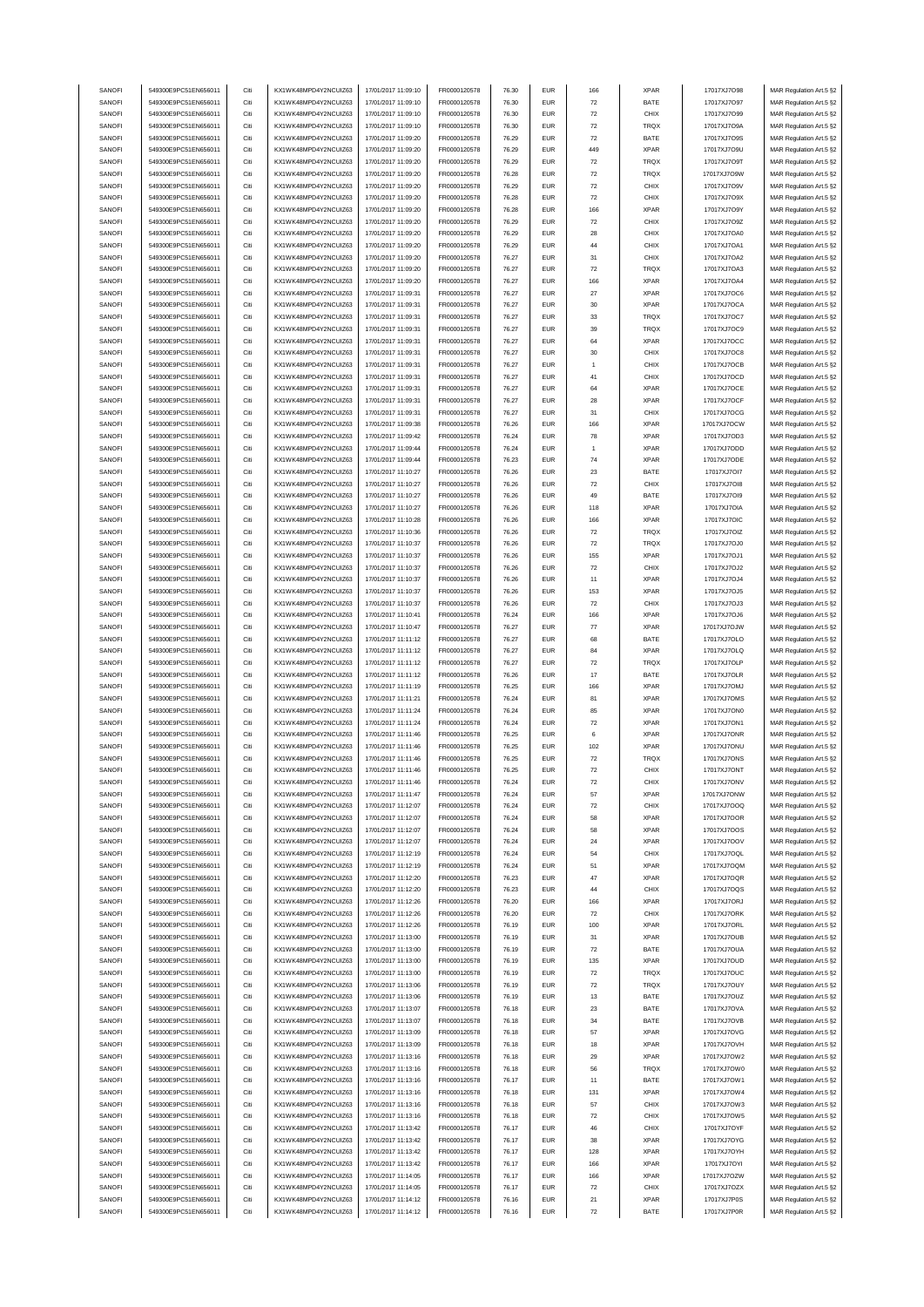| SANOFI | 549300E9PC51EN656011 | Citi | KX1WK48MPD4Y2NCUIZ63  | 17/01/2017 11:14:12 | FR0000120578 | 76.16 | <b>EUR</b> | 79                 | <b>XPAR</b> | 17017XJ7P0W  | MAR Regulation Art.5 §2 |
|--------|----------------------|------|-----------------------|---------------------|--------------|-------|------------|--------------------|-------------|--------------|-------------------------|
| SANOFI | 549300E9PC51EN656011 | Citi | KX1WK48MPD4Y2NCUIZ63  |                     |              | 76.16 | <b>EUR</b> | 72                 | TRQX        |              |                         |
|        |                      |      |                       | 17/01/2017 11:14:12 | FR0000120578 |       |            |                    |             | 17017XJ7P0T  | MAR Regulation Art.5 §2 |
| SANOFI | 549300E9PC51EN656011 | Citi | KX1WK48MPD4Y2NCUIZ63  | 17/01/2017 11:14:12 | FR0000120578 | 76.16 | <b>EUR</b> | 44                 | CHIX        | 17017XJ7P0U  | MAR Regulation Art.5 §2 |
| SANOFI | 549300E9PC51EN656011 | Citi | KX1WK48MPD4Y2NCUIZ63  | 17/01/2017 11:14:12 | FR0000120578 | 76.16 | EUR        | $\scriptstyle{72}$ | TRQX        | 17017XJ7P0V  | MAR Regulation Art.5 §2 |
| SANOFI | 549300E9PC51EN656011 | Citi | KX1WK48MPD4Y2NCLIIZ63 | 17/01/2017 11:14:12 | FR0000120578 | 76.16 | <b>EUR</b> | 87                 | <b>XPAR</b> | 17017XJ7P0Z  | MAR Regulation Art.5 §2 |
| SANOFI | 549300E9PC51EN656011 | Citi | KX1WK48MPD4Y2NCUIZ63  | 17/01/2017 11:14:12 | FR0000120578 | 76.16 | <b>EUR</b> | 72                 | CHIX        | 17017XJ7P0X  | MAR Regulation Art.5 §2 |
| SANOFI | 549300E9PC51EN656011 | Citi | KX1WK48MPD4Y2NCUIZ63  | 17/01/2017 11:14:27 | FR0000120578 | 76.15 | <b>EUR</b> | 166                | <b>XPAR</b> | 17017XJ7P35  | MAR Regulation Art.5 §2 |
|        |                      |      |                       |                     |              |       |            |                    |             |              |                         |
| SANOFI | 549300E9PC51EN656011 | Citi | KX1WK48MPD4Y2NCUIZ63  | 17/01/2017 11:14:33 | FR0000120578 | 76.14 | <b>EUR</b> | 33                 | <b>XPAR</b> | 17017XJ7P43  | MAR Regulation Art.5 §2 |
| SANOFI | 549300E9PC51EN656011 | Citi | KX1WK48MPD4Y2NCUIZ63  | 17/01/2017 11:14:33 | FR0000120578 | 76.14 | <b>EUR</b> | 133                | <b>XPAR</b> | 17017XJ7P44  | MAR Regulation Art.5 §2 |
| SANOFI | 549300E9PC51EN656011 | Citi | KX1WK48MPD4Y2NCUIZ63  | 17/01/2017 11:15:22 | FR0000120578 | 76.14 | <b>EUR</b> | 72                 | CHIX        | 17017XJ7P97  | MAR Regulation Art.5 §2 |
| SANOFI | 549300E9PC51EN656011 | Citi | KX1WK48MPD4Y2NCUIZ63  | 17/01/2017 11:15:30 | FR0000120578 | 76.14 | <b>EUR</b> | 113                | <b>XPAR</b> | 17017XJ7PA2  | MAR Regulation Art.5 §2 |
| SANOFI | 549300E9PC51EN656011 | Citi | KX1WK48MPD4Y2NCUIZ63  | 17/01/2017 11:15:40 | FR0000120578 | 76.14 | <b>EUR</b> | 72                 | TRQX        | 17017XJ7PB2  | MAR Regulation Art.5 §2 |
|        |                      |      |                       |                     |              |       |            |                    |             |              |                         |
| SANOFI | 549300E9PC51EN656011 | Citi | KX1WK48MPD4Y2NCUIZ63  | 17/01/2017 11:15:40 | FR0000120578 | 76.14 | EUR        | ${\bf 72}$         | CHIX        | 17017XJ7PB3  | MAR Regulation Art.5 §2 |
| SANOFI | 549300E9PC51EN656011 | Citi | KX1WK48MPD4Y2NCUIZ63  | 17/01/2017 11:15:40 | FR0000120578 | 76.14 | <b>EUR</b> | 53                 | <b>XPAR</b> | 17017XJ7PB4  | MAR Regulation Art.5 §2 |
| SANOFI | 549300E9PC51EN656011 | Citi | KX1WK48MPD4Y2NCUIZ63  | 17/01/2017 11:15:40 | FR0000120578 | 76.14 | <b>EUR</b> | 440                | <b>XPAR</b> | 17017XJ7PB5  | MAR Regulation Art.5 §2 |
| SANOFI | 549300E9PC51EN656011 | Citi | KX1WK48MPD4Y2NCUIZ63  | 17/01/2017 11:15:58 | FR0000120578 | 76.13 | <b>EUR</b> | 118                | <b>XPAR</b> | 17017XJ7PCF  | MAR Regulation Art.5 §2 |
| SANOFI | 549300E9PC51EN656011 | Citi | KX1WK48MPD4Y2NCUIZ63  | 17/01/2017 11:16:12 | FR0000120578 | 76.14 | <b>EUR</b> | $\overline{1}$     | BATE        | 17017XJ7PDN  | MAR Regulation Art.5 §2 |
|        | 549300E9PC51EN656011 | Citi | KX1WK48MPD4Y2NCUIZ63  | 17/01/2017 11:16:12 |              | 76.14 | <b>EUR</b> | 166                | <b>XPAR</b> |              |                         |
| SANOFI |                      |      |                       |                     | FR0000120578 |       |            |                    |             | 17017XJ7PDO  | MAR Regulation Art.5 §2 |
| SANOFI | 549300E9PC51EN656011 | Citi | KX1WK48MPD4Y2NCUIZ63  | 17/01/2017 11:16:12 | FR0000120578 | 76.14 | <b>EUR</b> | 71                 | BATE        | 17017XJ7PDP  | MAR Regulation Art.5 §2 |
| SANOFI | 549300E9PC51EN656011 | Citi | KX1WK48MPD4Y2NCUIZ63  | 17/01/2017 11:16:12 | FR0000120578 | 76.14 | <b>EUR</b> | 72                 | TRQX        | 17017XJ7PDQ  | MAR Regulation Art.5 §2 |
| SANOFI | 549300E9PC51EN656011 | Citi | KX1WK48MPD4Y2NCUIZ63  | 17/01/2017 11:16:12 | FR0000120578 | 76.14 | <b>EUR</b> | 72                 | CHIX        | 17017XJ7PDR  | MAR Regulation Art.5 §2 |
| SANOFI | 549300E9PC51EN656011 | Citi | KX1WK48MPD4Y2NCUIZ63  | 17/01/2017 11:16:16 | FR0000120578 | 76.13 | <b>EUR</b> | ${\bf 72}$         | TRQX        | 17017XJ7PDU  | MAR Regulation Art.5 §2 |
| SANOFI | 549300E9PC51EN656011 | Citi | KX1WK48MPD4Y2NCUIZ63  | 17/01/2017 11:16:16 | FR0000120578 | 76.13 | <b>EUR</b> | $\scriptstyle{72}$ | CHIX        | 17017XJ7PDV  |                         |
|        |                      |      |                       |                     |              |       |            |                    |             |              | MAR Regulation Art.5 §2 |
| SANOFI | 549300E9PC51EN656011 | Citi | KX1WK48MPD4Y2NCUIZ63  | 17/01/2017 11:16:16 | FR0000120578 | 76.13 | <b>EUR</b> | 34                 | <b>XPAR</b> | 17017XJ7PDW  | MAR Regulation Art.5 §2 |
| SANOFI | 549300E9PC51EN656011 | Citi | KX1WK48MPD4Y2NCUIZ63  | 17/01/2017 11:16:16 | FR0000120578 | 76.13 | <b>EUR</b> | 72                 | CHIX        | 17017XJ7PDX  | MAR Regulation Art.5 §2 |
| SANOFI | 549300E9PC51EN656011 | Citi | KX1WK48MPD4Y2NCUIZ63  | 17/01/2017 11:16:50 | FR0000120578 | 76.12 | <b>EUR</b> | 21                 | BATE        | 17017XJ7PH3  | MAR Regulation Art.5 §2 |
| SANOFI | 549300E9PC51EN656011 | Citi | KX1WK48MPD4Y2NCUIZ63  | 17/01/2017 11:16:50 | FR0000120578 | 76.12 | <b>EUR</b> | 80                 | <b>XPAR</b> | 17017XJ7PH5  | MAR Regulation Art.5 §2 |
| SANOFI | 549300E9PC51EN656011 | Citi | KX1WK48MPD4Y2NCUIZ63  | 17/01/2017 11:16:50 |              |       | <b>EUR</b> |                    |             | 17017XJ7PH7  |                         |
|        |                      |      |                       |                     | FR0000120578 | 76.12 |            | 30                 | BATE        |              | MAR Regulation Art.5 §2 |
| SANOFI | 549300E9PC51EN656011 | Citi | KX1WK48MPD4Y2NCUIZ63  | 17/01/2017 11:16:50 | FR0000120578 | 76.12 | <b>EUR</b> | 72                 | CHIX        | 17017XJ7PH8  | MAR Regulation Art.5 §2 |
| SANOFI | 549300E9PC51EN656011 | Citi | KX1WK48MPD4Y2NCUIZ63  | 17/01/2017 11:16:50 | FR0000120578 | 76.12 | <b>EUR</b> | 17                 | BATE        | 17017XJ7PHA  | MAR Regulation Art.5 §2 |
| SANOFI | 549300E9PC51EN656011 | Citi | KX1WK48MPD4Y2NCUIZ63  | 17/01/2017 11:16:50 | FR0000120578 | 76.12 | <b>EUR</b> | 72                 | TRQX        | 17017XJ7PH9  | MAR Regulation Art.5 §2 |
| SANOFI | 549300E9PC51EN656011 | Citi | KX1WK48MPD4Y2NCUIZ63  | 17/01/2017 11:16:50 | FR0000120578 | 76.11 | <b>EUR</b> | 116                | <b>XPAR</b> | 17017XJ7PHC  | MAR Regulation Art.5 §2 |
| SANOFI | 549300E9PC51EN656011 | Citi | KX1WK48MPD4Y2NCUIZ63  | 17/01/2017 11:16:50 | FR0000120578 | 76.11 | <b>EUR</b> | 31                 | BATE        | 17017XJ7PHD  | MAR Regulation Art.5 §2 |
|        |                      |      |                       |                     |              |       |            |                    |             |              |                         |
| SANOFI | 549300E9PC51EN656011 | Citi | KX1WK48MPD4Y2NCUIZ63  | 17/01/2017 11:16:50 | FR0000120578 | 76.11 | <b>EUR</b> | 256                | <b>XPAR</b> | 17017XJ7PHE  | MAR Regulation Art.5 §2 |
| SANOFI | 549300E9PC51EN656011 | Citi | KX1WK48MPD4Y2NCUIZ63  | 17/01/2017 11:16:50 | FR0000120578 | 76.12 | <b>EUR</b> | 72                 | CHIX        | 17017XJ7PHB  | MAR Regulation Art.5 §2 |
| SANOFI | 549300E9PC51EN656011 | Citi | KX1WK48MPD4Y2NCUIZ63  | 17/01/2017 11:17:00 | FR0000120578 | 76.11 | <b>EUR</b> | 94                 | <b>XPAR</b> | 17017XJ7PI6  | MAR Regulation Art.5 §2 |
| SANOFI | 549300E9PC51EN656011 | Citi | KX1WK48MPD4Y2NCUIZ63  | 17/01/2017 11:17:12 | FR0000120578 | 76.12 | <b>EUR</b> | 69                 | <b>XPAR</b> | 17017XJ7PIN  | MAR Regulation Art.5 §2 |
| SANOFI | 549300E9PC51EN656011 | Citi | KX1WK48MPD4Y2NCUIZ63  | 17/01/2017 11:17:12 | FR0000120578 | 76.12 | <b>EUR</b> | 5                  | <b>XPAR</b> | 17017XJ7PIO  | MAR Regulation Art.5 §2 |
|        |                      |      |                       |                     |              |       |            |                    |             |              |                         |
| SANOFI | 549300E9PC51EN656011 | Citi | KX1WK48MPD4Y2NCUIZ63  | 17/01/2017 11:17:35 | FR0000120578 | 76.11 | <b>EUR</b> | 74                 | <b>XPAR</b> | 17017XJ7PJX  | MAR Regulation Art.5 §2 |
| SANOFI | 549300E9PC51EN656011 | Citi | KX1WK48MPD4Y2NCUIZ63  | 17/01/2017 11:17:35 | FR0000120578 | 76.11 | <b>EUR</b> | 63                 | <b>XPAR</b> | 17017XJ7PJY  | MAR Regulation Art.5 §2 |
| SANOFI | 549300E9PC51EN656011 | Citi | KX1WK48MPD4Y2NCUIZ63  | 17/01/2017 11:17:36 | FR0000120578 | 76.11 | <b>EUR</b> | 29                 | <b>XPAR</b> | 17017XJ7PK4  | MAR Regulation Art.5 §2 |
| SANOFI | 549300E9PC51EN656011 | Citi | KX1WK48MPD4Y2NCUIZ63  | 17/01/2017 11:17:36 | FR0000120578 | 76.11 | <b>EUR</b> | 11                 | <b>XPAR</b> | 17017XJ7PK5  | MAR Regulation Art.5 §2 |
| SANOFI | 549300E9PC51EN656011 | Citi | KX1WK48MPD4Y2NCUIZ63  | 17/01/2017 11:17:37 | FR0000120578 | 76.11 | <b>EUR</b> | 5                  | <b>XPAR</b> | 17017XJ7PKC  | MAR Regulation Art.5 §2 |
| SANOFI | 549300E9PC51EN656011 | Citi | KX1WK48MPD4Y2NCUIZ63  | 17/01/2017 11:17:53 | FR0000120578 | 76.11 | <b>EUR</b> | 89                 | <b>XPAR</b> | 17017XJ7PLY  |                         |
|        |                      |      |                       |                     |              |       |            |                    |             |              | MAR Regulation Art.5 §2 |
| SANOFI | 549300E9PC51EN656011 | Citi | KX1WK48MPD4Y2NCUIZ63  | 17/01/2017 11:17:53 | FR0000120578 | 76.11 | <b>EUR</b> | 72                 | <b>XPAR</b> | 17017XJ7PLZ  | MAR Regulation Art.5 §2 |
| SANOFI | 549300E9PC51EN656011 | Citi | KX1WK48MPD4Y2NCUIZ63  | 17/01/2017 11:18:09 | FR0000120578 | 76.13 | <b>EUR</b> | 200                | <b>XPAR</b> | 17017XJ7POK  | MAR Regulation Art.5 §2 |
| SANOFI | 549300E9PC51EN656011 | Citi | KX1WK48MPD4Y2NCUIZ63  | 17/01/2017 11:18:56 | FR0000120578 | 76.14 | <b>EUR</b> | 97                 | <b>XPAR</b> | 17017XJ7PSF  | MAR Regulation Art.5 §2 |
| SANOFI | 549300E9PC51EN656011 | Citi | KX1WK48MPD4Y2NCUIZ63  | 17/01/2017 11:18:56 | FR0000120578 | 76.14 | <b>EUR</b> | 123                | <b>XPAR</b> | 17017XJ7PSG  | MAR Regulation Art.5 §2 |
| SANOFI | 549300E9PC51EN656011 | Citi | KX1WK48MPD4Y2NCUIZ63  | 17/01/2017 11:18:56 | FR0000120578 | 76.14 | <b>EUR</b> | 8                  | <b>XPAR</b> | 17017XJ7PSH  | MAR Regulation Art.5 §2 |
|        |                      |      |                       |                     |              |       |            |                    |             |              |                         |
| SANOFI | 549300E9PC51EN656011 | Citi | KX1WK48MPD4Y2NCUIZ63  | 17/01/2017 11:18:56 | FR0000120578 | 76.14 | <b>EUR</b> | 92                 | <b>XPAR</b> | 17017XJ7PSI  | MAR Regulation Art.5 §2 |
| SANOFI | 549300E9PC51EN656011 | Citi | KX1WK48MPD4Y2NCUIZ63  | 17/01/2017 11:18:56 | FR0000120578 | 76.14 | <b>EUR</b> | 204                | <b>XPAR</b> | 17017XJ7PSJ  | MAR Regulation Art.5 §2 |
| SANOFI | 549300E9PC51EN656011 | Citi | KX1WK48MPD4Y2NCUIZ63  | 17/01/2017 11:18:56 | FR0000120578 | 76.14 | <b>EUR</b> | 66                 | <b>XPAR</b> | 17017XJ7PSK  | MAR Regulation Art.5 §2 |
| SANOFI | 549300E9PC51EN656011 | Citi | KX1WK48MPD4Y2NCLIIZ63 | 17/01/2017 11:18:56 | FR0000120578 | 76.14 | <b>EUR</b> | 73                 | <b>XPAR</b> | 17017XJ7PSL  | MAR Regulation Art.5 §2 |
| SANOFI | 549300E9PC51EN656011 | Citi | KX1WK48MPD4Y2NCUIZ63  | 17/01/2017 11:18:56 | FR0000120578 | 76.13 | <b>EUR</b> | $\scriptstyle{72}$ | CHIX        | 17017XJ7PSN  | MAR Regulation Art.5 §2 |
|        |                      |      |                       |                     |              |       |            |                    |             |              |                         |
| SANOFI | 549300E9PC51EN656011 | Citi | KX1WK48MPD4Y2NCUIZ63  | 17/01/2017 11:18:56 | FR0000120578 | 76.13 | <b>EUR</b> | 72                 | BATE        | 17017XJ7PSO  | MAR Regulation Art.5 §2 |
| SANOFI | 549300E9PC51EN656011 | Citi | KX1WK48MPD4Y2NCUIZ63  | 17/01/2017 11:18:56 | FR0000120578 | 76.13 | <b>EUR</b> | 72                 | TRQX        | 17017XJ7PSP  | MAR Regulation Art.5 §2 |
| SANOFI | 549300E9PC51EN656011 | Citi | KX1WK48MPD4Y2NCUIZ63  | 17/01/2017 11:19:34 | FR0000120578 | 76.14 | <b>EUR</b> | 499                | <b>XPAR</b> | 17017XJ7PVQ  | MAR Regulation Art.5 §2 |
| SANOFI | 549300E9PC51EN656011 | Citi | KX1WK48MPD4Y2NCUIZ63  | 17/01/2017 11:19:34 | FR0000120578 | 76.14 | <b>EUR</b> | $\scriptstyle{72}$ | BATE        | 17017XJ7PVP  | MAR Regulation Art.5 §2 |
| SANOFI | 549300E9PC51EN656011 |      | KX1WK48MPD4Y2NCLIIZ63 | 17/01/2017 11:19:34 | FR0000120578 | 76.14 | FUR        | 72                 | TROX        | 17017X.I7PVR | MAR Regulation Art 5.82 |
| SANOFI |                      |      |                       |                     |              |       |            |                    |             |              |                         |
|        | 549300E9PC51EN656011 | Citi | KX1WK48MPD4Y2NCUIZ63  | 17/01/2017 11:19:34 | FR0000120578 | 76.14 | <b>EUR</b> | 72                 | CHIX        | 17017XJ7PVS  | MAR Regulation Art.5 §2 |
| SANOFI | 549300E9PC51EN656011 | Citi | KX1WK48MPD4Y2NCUIZ63  | 17/01/2017 11:20:27 | FR0000120578 | 76.14 | <b>EUR</b> | $\scriptstyle{72}$ | CHIX        | 17017XJ7Q0V  | MAR Regulation Art.5 §2 |
| SANOFI | 549300E9PC51EN656011 | Citi | KX1WK48MPD4Y2NCUIZ63  | 17/01/2017 11:20:27 | FR0000120578 | 76.14 | <b>EUR</b> | 72                 | BATE        | 17017XJ7Q0W  | MAR Regulation Art.5 §2 |
| SANOFI | 549300E9PC51EN656011 | Citi | KX1WK48MPD4Y2NCUIZ63  | 17/01/2017 11:20:27 | FR0000120578 | 76.14 | <b>EUR</b> |                    |             |              |                         |
| SANOFI | 549300E9PC51EN656011 | Citi | KX1WK48MPD4Y2NCUIZ63  | 17/01/2017 11:20:27 | FR0000120578 |       |            | 166                | <b>XPAR</b> | 17017XJ7Q0Y  |                         |
| SANOFI | 549300E9PC51EN656011 | Citi | KX1WK48MPD4Y2NCUIZ63  |                     |              |       |            |                    |             |              | MAR Regulation Art.5 §2 |
|        |                      |      |                       |                     |              | 76.14 | <b>EUR</b> | $\scriptstyle{72}$ | TRQX        | 17017XJ7Q0X  | MAR Regulation Art.5 §2 |
| SANOFI | 549300E9PC51EN656011 |      |                       | 17/01/2017 11:20:27 | FR0000120578 | 76.14 | <b>EUR</b> | 412                | <b>XPAR</b> | 17017XJ7Q0Z  | MAR Regulation Art.5 §2 |
| SANOFI |                      | Citi | KX1WK48MPD4Y2NCUIZ63  | 17/01/2017 11:20:36 | FR0000120578 | 76.14 | <b>EUR</b> | 191                | <b>XPAR</b> | 17017XJ7Q1K  | MAR Regulation Art.5 §2 |
|        | 549300E9PC51EN656011 | Citi | KX1WK48MPD4Y2NCUIZ63  | 17/01/2017 11:20:36 | FR0000120578 | 76.14 | <b>EUR</b> | 116                | <b>XPAR</b> | 17017XJ7Q1L  | MAR Regulation Art.5 §2 |
| SANOFI | 549300E9PC51EN656011 | Citi | KX1WK48MPD4Y2NCUIZ63  | 17/01/2017 11:20:36 | FR0000120578 | 76.14 | <b>EUR</b> | 66                 | <b>XPAR</b> | 17017XJ7Q1M  | MAR Regulation Art.5 §2 |
| SANOFI | 549300E9PC51EN656011 | Citi | KX1WK48MPD4Y2NCUIZ63  | 17/01/2017 11:20:36 | FR0000120578 | 76.14 | <b>EUR</b> | 87                 | <b>XPAR</b> | 17017XJ7Q1N  | MAR Regulation Art.5 §2 |
|        |                      |      |                       |                     |              |       |            |                    |             |              |                         |
| SANOFI | 549300E9PC51EN656011 | Citi | KX1WK48MPD4Y2NCUIZ63  | 17/01/2017 11:20:36 | FR0000120578 | 76.14 | <b>EUR</b> | 283                | <b>XPAR</b> | 17017XJ7Q1O  | MAR Regulation Art.5 §2 |
| SANOFI | 549300E9PC51EN656011 | Citi | KX1WK48MPD4Y2NCUIZ63  | 17/01/2017 11:20:36 | FR0000120578 | 76.14 | <b>EUR</b> | 18                 | <b>XPAR</b> | 17017XJ7Q1P  | MAR Regulation Art.5 §2 |
| SANOFI | 549300E9PC51EN656011 | Citi | KX1WK48MPD4Y2NCUIZ63  | 17/01/2017 11:20:49 | FR0000120578 | 76.13 | <b>EUR</b> | 72                 | TRQX        | 17017XJ7Q32  | MAR Regulation Art.5 §2 |
| SANOFI | 549300E9PC51EN656011 | Citi | KX1WK48MPD4Y2NCUIZ63  | 17/01/2017 11:20:49 | FR0000120578 | 76.13 | <b>EUR</b> | $\scriptstyle{72}$ | CHIX        | 17017XJ7Q33  | MAR Regulation Art.5 §2 |
| SANOFI | 549300E9PC51EN656011 | Citi | KX1WK48MPD4Y2NCUIZ63  | 17/01/2017 11:20:49 | FR0000120578 | 76.13 | <b>EUR</b> | 166                | <b>XPAR</b> | 17017XJ7Q34  | MAR Regulation Art.5 §2 |
|        |                      |      |                       |                     |              |       |            |                    |             |              |                         |
| SANOFI | 549300E9PC51EN656011 | Citi | KX1WK48MPD4Y2NCUIZ63  | 17/01/2017 11:20:50 | FR0000120578 | 76.13 | <b>EUR</b> | 117                | <b>XPAR</b> | 17017XJ7Q36  | MAR Regulation Art.5 §2 |
| SANOFI | 549300E9PC51EN656011 | Citi | KX1WK48MPD4Y2NCUIZ63  | 17/01/2017 11:20:50 | FR0000120578 | 76.13 | <b>EUR</b> | $22\,$             | CHIX        | 17017XJ7Q37  | MAR Regulation Art.5 §2 |
| SANOFI | 549300E9PC51EN656011 | Citi | KX1WK48MPD4Y2NCUIZ63  | 17/01/2017 11:20:50 | FR0000120578 | 76.13 | <b>EUR</b> | 50                 | CHIX        | 17017XJ7Q38  | MAR Regulation Art.5 §2 |
| SANOFI | 549300E9PC51EN656011 | Citi | KX1WK48MPD4Y2NCUIZ63  | 17/01/2017 11:20:50 | FR0000120578 | 76.13 | <b>EUR</b> | 39                 | TRQX        | 17017XJ7Q39  | MAR Regulation Art.5 §2 |
| SANOFI | 549300E9PC51EN656011 | Citi | KX1WK48MPD4Y2NCUIZ63  | 17/01/2017 11:20:56 | FR0000120578 | 76.13 | <b>EUR</b> | 33                 | TRQX        | 17017XJ7Q3J  | MAR Regulation Art.5 §2 |
| SANOFI | 549300E9PC51EN656011 | Citi | KX1WK48MPD4Y2NCUIZ63  | 17/01/2017 11:20:56 | FR0000120578 | 76.13 | <b>EUR</b> | 37                 | <b>XPAR</b> | 17017XJ7Q3K  | MAR Regulation Art.5 §2 |
|        |                      |      |                       |                     |              |       |            |                    |             |              |                         |
| SANOFI | 549300E9PC51EN656011 | Citi | KX1WK48MPD4Y2NCUIZ63  | 17/01/2017 11:20:56 | FR0000120578 | 76.13 | <b>EUR</b> | 123                | <b>XPAR</b> | 17017XJ7Q3L  | MAR Regulation Art.5 §2 |
| SANOFI | 549300E9PC51EN656011 | Citi | KX1WK48MPD4Y2NCUIZ63  | 17/01/2017 11:20:56 | FR0000120578 | 76.12 | <b>EUR</b> | $\scriptstyle{72}$ | CHIX        | 17017XJ7Q3O  | MAR Regulation Art.5 §2 |
| SANOFI | 549300E9PC51EN656011 | Citi | KX1WK48MPD4Y2NCUIZ63  | 17/01/2017 11:20:56 | FR0000120578 | 76.12 | <b>EUR</b> | $\scriptstyle{72}$ | TRQX        | 17017XJ7Q3P  | MAR Regulation Art.5 §2 |
| SANOFI | 549300E9PC51EN656011 | Citi | KX1WK48MPD4Y2NCUIZ63  | 17/01/2017 11:20:56 | FR0000120578 | 76.12 | <b>EUR</b> | 159                | <b>XPAR</b> | 17017XJ7Q3Q  | MAR Regulation Art.5 §2 |
| SANOFI |                      | Citi |                       |                     |              | 76.11 | <b>EUR</b> | 72                 |             |              |                         |
|        | 549300E9PC51EN656011 |      | KX1WK48MPD4Y2NCUIZ63  | 17/01/2017 11:20:56 | FR0000120578 |       |            |                    | CHIX        | 17017XJ7Q3R  | MAR Regulation Art.5 §2 |
| SANOFI | 549300E9PC51EN656011 | Citi | KX1WK48MPD4Y2NCUIZ63  | 17/01/2017 11:21:21 | FR0000120578 | 76.11 | <b>EUR</b> | 72                 | CHIX        | 17017XJ7Q6J  | MAR Regulation Art.5 §2 |
| SANOFI | 549300E9PC51EN656011 | Citi | KX1WK48MPD4Y2NCUIZ63  | 17/01/2017 11:21:21 | FR0000120578 | 76.11 | <b>EUR</b> | 72                 | TRQX        | 17017XJ7Q6K  | MAR Regulation Art.5 §2 |
| SANOFI | 549300E9PC51EN656011 | Citi | KX1WK48MPD4Y2NCUIZ63  | 17/01/2017 11:21:22 | FR0000120578 | 76.10 | <b>EUR</b> | 72                 | TRQX        | 17017XJ7Q6U  | MAR Regulation Art.5 §2 |
| SANOFI | 549300E9PC51EN656011 | Citi | KX1WK48MPD4Y2NCUIZ63  | 17/01/2017 11:21:22 | FR0000120578 | 76.10 | <b>EUR</b> | 65                 | CHIX        | 17017XJ7Q6V  | MAR Regulation Art.5 §2 |
| SANOFI | 549300E9PC51EN656011 | Citi | KX1WK48MPD4Y2NCUIZ63  | 17/01/2017 11:21:39 | FR0000120578 | 76.09 | <b>EUR</b> | $\scriptstyle{72}$ | BATE        | 17017XJ7Q9V  | MAR Regulation Art.5 §2 |
| SANOFI | 549300E9PC51EN656011 | Citi | KX1WK48MPD4Y2NCUIZ63  | 17/01/2017 11:21:39 | FR0000120578 | 76.09 | <b>EUR</b> | 166                | <b>XPAR</b> | 17017XJ7Q9W  |                         |
|        |                      |      |                       |                     |              |       |            |                    |             |              | MAR Regulation Art.5 §2 |
| SANOFI | 549300E9PC51EN656011 | Citi | KX1WK48MPD4Y2NCUIZ63  | 17/01/2017 11:21:39 | FR0000120578 | 76.09 | <b>EUR</b> | 72                 | CHIX        | 17017XJ7Q9X  | MAR Regulation Art.5 §2 |
| SANOFI | 549300E9PC51EN656011 | Citi | KX1WK48MPD4Y2NCUIZ63  | 17/01/2017 11:21:41 | FR0000120578 | 76.08 | <b>EUR</b> | 72                 | CHIX        | 17017XJ7QA2  | MAR Regulation Art.5 §2 |
| SANOFI | 549300E9PC51EN656011 | Citi | KX1WK48MPD4Y2NCUIZ63  | 17/01/2017 11:21:44 | FR0000120578 | 76.08 | <b>EUR</b> | $\scriptstyle{72}$ | TRQX        | 17017XJ7QA9  | MAR Regulation Art.5 §2 |
| SANOFI | 549300E9PC51EN656011 | Citi | KX1WK48MPD4Y2NCUIZ63  | 17/01/2017 11:21:44 | FR0000120578 | 76.08 | <b>EUR</b> | $\scriptstyle{72}$ | CHIX        | 17017XJ7QA8  | MAR Regulation Art.5 §2 |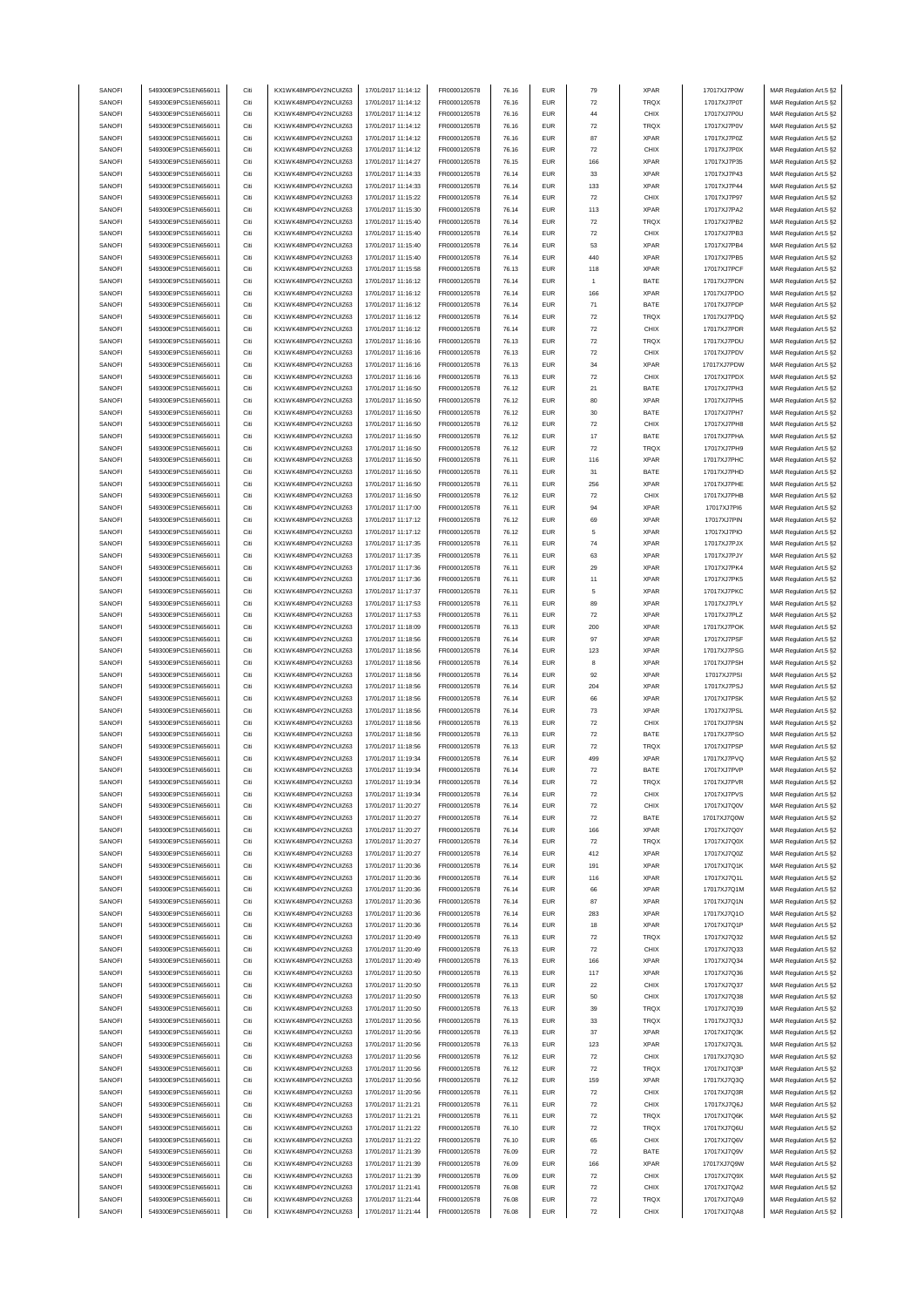| SANOFI           | 549300E9PC51EN656011                         | Citi | KX1WK48MPD4Y2NCUIZ63                         | 17/01/2017 11:21:44                        | FR0000120578                 | 76.08 | <b>EUR</b>               |                    | <b>XPAR</b>         | 17017XJ7QAA                |                                                    |
|------------------|----------------------------------------------|------|----------------------------------------------|--------------------------------------------|------------------------------|-------|--------------------------|--------------------|---------------------|----------------------------|----------------------------------------------------|
| SANOFI           | 549300E9PC51EN656011                         | Citi | KX1WK48MPD4Y2NCUIZ63                         | 17/01/2017 11:21:44                        |                              | 76.08 | <b>EUR</b>               | 166<br>19          | <b>XPAR</b>         |                            | MAR Regulation Art.5 §2                            |
|                  | 549300E9PC51EN656011                         |      | KX1WK48MPD4Y2NCUIZ63                         |                                            | FR0000120578                 |       |                          |                    |                     | 17017XJ7QAB                | MAR Regulation Art.5 §2                            |
| SANOFI           |                                              | Citi |                                              | 17/01/2017 11:21:44                        | FR0000120578                 | 76.08 | <b>EUR</b>               | 123                | <b>XPAR</b>         | 17017XJ7QAC                | MAR Regulation Art.5 §2                            |
| SANOFI           | 549300E9PC51EN656011                         | Citi | KX1WK48MPD4Y2NCUIZ63                         | 17/01/2017 11:22:40                        | FR0000120578                 | 76.12 | EUR                      | 38                 | <b>XPAR</b>         | 17017XJ7QQF                | MAR Regulation Art.5 §2                            |
| SANOFI           | 549300E9PC51EN656011                         | Citi | KX1WK48MPD4Y2NCLIIZ63                        | 17/01/2017 11:22:40                        | FR0000120578                 | 76.12 | <b>EUR</b>               | $\scriptstyle{72}$ | BATE                | 17017XJ7QQE                | MAR Regulation Art.5 §2                            |
| SANOFI           | 549300E9PC51EN656011                         | Citi | KX1WK48MPD4Y2NCUIZ63                         | 17/01/2017 11:22:40                        | FR0000120578                 | 76.12 | <b>EUR</b>               | 72                 | TRQX                | 17017XJ7QQG                | MAR Regulation Art.5 §2                            |
| SANOFI           | 549300E9PC51EN656011                         | Citi | KX1WK48MPD4Y2NCUIZ63                         | 17/01/2017 11:22:40                        | FR0000120578                 | 76.12 | <b>EUR</b>               | 69                 | CHIX                | 17017XJ7QQH                | MAR Regulation Art.5 §2                            |
|                  |                                              |      |                                              |                                            |                              |       |                          |                    |                     |                            |                                                    |
| SANOFI           | 549300E9PC51EN656011                         | Citi | KX1WK48MPD4Y2NCUIZ63                         | 17/01/2017 11:22:40                        | FR0000120578                 | 76.12 | <b>EUR</b>               | 51                 | <b>XPAR</b>         | 17017XJ7QQI                | MAR Regulation Art.5 §2                            |
| SANOFI           | 549300E9PC51EN656011                         | Citi | KX1WK48MPD4Y2NCUIZ63                         | 17/01/2017 11:22:40                        | FR0000120578                 | 76.12 | <b>EUR</b>               | 24                 | <b>XPAR</b>         | 17017XJ7QQJ                | MAR Regulation Art.5 §2                            |
| SANOFI           | 549300E9PC51EN656011                         | Citi | KX1WK48MPD4Y2NCUIZ63                         | 17/01/2017 11:22:40                        | FR0000120578                 | 76.12 | <b>EUR</b>               | 53                 | <b>XPAR</b>         | 17017XJ7QQK                | MAR Regulation Art.5 §2                            |
| SANOFI           | 549300E9PC51EN656011                         | Citi | KX1WK48MPD4Y2NCUIZ63                         | 17/01/2017 11:22:59                        | FR0000120578                 | 76.13 | <b>EUR</b>               | 43                 | CHIX                | 17017XJ7QW0                | MAR Regulation Art.5 §2                            |
| SANOFI           | 549300E9PC51EN656011                         | Citi | KX1WK48MPD4Y2NCUIZ63                         | 17/01/2017 11:22:59                        | FR0000120578                 | 76.13 | <b>EUR</b>               | 38                 | TRQX                | 17017XJ7QW1                | MAR Regulation Art.5 §2                            |
|                  |                                              |      |                                              |                                            |                              |       |                          |                    |                     |                            |                                                    |
| SANOFI           | 549300E9PC51EN656011                         | Citi | KX1WK48MPD4Y2NCUIZ63                         | 17/01/2017 11:22:59                        | FR0000120578                 | 76.13 | EUR                      | 34                 | TRQX                | 17017XJ7QW2                | MAR Regulation Art.5 §2                            |
| SANOFI           | 549300E9PC51EN656011                         | Citi | KX1WK48MPD4Y2NCUIZ63                         | 17/01/2017 11:23:30                        | FR0000120578                 | 76.15 | <b>EUR</b>               | 72                 | CHIX                | 17017XJ7R5K                | MAR Regulation Art.5 §2                            |
| SANOFI           | 549300E9PC51EN656011                         | Citi | KX1WK48MPD4Y2NCUIZ63                         | 17/01/2017 11:23:51                        | FR0000120578                 | 76.16 | <b>EUR</b>               | 25                 | BATE                | 17017XJ7R7T                | MAR Regulation Art.5 §2                            |
|                  |                                              |      |                                              |                                            |                              |       |                          |                    |                     |                            |                                                    |
| SANOFI           | 549300E9PC51EN656011                         | Citi | KX1WK48MPD4Y2NCUIZ63                         | 17/01/2017 11:23:51                        | FR0000120578                 | 76.16 | <b>EUR</b>               | 47                 | BATE                | 17017XJ7R7V                | MAR Regulation Art.5 §2                            |
| SANOFI           | 549300E9PC51EN656011                         | Citi | KX1WK48MPD4Y2NCUIZ63                         | 17/01/2017 11:23:51                        | FR0000120578                 | 76.16 | <b>EUR</b>               | 72                 | TRQX                | 17017XJ7R7U                | MAR Regulation Art.5 §2                            |
| SANOFI           | 549300E9PC51EN656011                         | Citi | KX1WK48MPD4Y2NCUIZ63                         | 17/01/2017 11:23:51                        | FR0000120578                 | 76.16 | <b>EUR</b>               | 72                 | CHIX                | 17017XJ7R7W                | MAR Regulation Art.5 §2                            |
| SANOFI           | 549300E9PC51EN656011                         | Citi | KX1WK48MPD4Y2NCUIZ63                         | 17/01/2017 11:23:51                        | FR0000120578                 | 76.16 | <b>EUR</b>               | 81                 | <b>XPAR</b>         | 17017XJ7R7X                | MAR Regulation Art.5 §2                            |
|                  | 549300E9PC51EN656011                         |      |                                              |                                            |                              |       |                          |                    |                     |                            |                                                    |
| SANOFI           |                                              | Citi | KX1WK48MPD4Y2NCUIZ63                         | 17/01/2017 11:23:51                        | FR0000120578                 | 76.16 | <b>EUR</b>               | 85                 | <b>XPAR</b>         | 17017XJ7R7Z                | MAR Regulation Art.5 §2                            |
| SANOFI           | 549300E9PC51EN656011                         | Citi | KX1WK48MPD4Y2NCUIZ63                         | 17/01/2017 11:23:51                        | FR0000120578                 | 76.16 | <b>EUR</b>               | 100                | <b>XPAR</b>         | 17017XJ7R83                | MAR Regulation Art.5 §2                            |
| SANOFI           | 549300E9PC51EN656011                         | Citi | KX1WK48MPD4Y2NCUIZ63                         | 17/01/2017 11:23:51                        | FR0000120578                 | 76.16 | <b>EUR</b>               | 100                | <b>XPAR</b>         | 17017XJ7R84                | MAR Regulation Art.5 §2                            |
| SANOFI           | 549300E9PC51EN656011                         | Citi | KX1WK48MPD4Y2NCUIZ63                         | 17/01/2017 11:23:51                        | FR0000120578                 | 76.16 | <b>EUR</b>               | 100                | <b>XPAR</b>         | 17017XJ7R85                | MAR Regulation Art.5 §2                            |
| SANOFI           | 549300E9PC51EN656011                         | Citi | KX1WK48MPD4Y2NCUIZ63                         | 17/01/2017 11:23:51                        | FR0000120578                 | 76.16 | <b>EUR</b>               | 200                | <b>XPAR</b>         | 17017XJ7R86                | MAR Regulation Art.5 §2                            |
|                  |                                              |      |                                              |                                            |                              |       |                          |                    |                     |                            |                                                    |
| SANOFI           | 549300E9PC51EN656011                         | Citi | KX1WK48MPD4Y2NCUIZ63                         | 17/01/2017 11:23:51                        | FR0000120578                 | 76.16 | <b>EUR</b>               | 199                | <b>XPAR</b>         | 17017XJ7R87                | MAR Regulation Art.5 §2                            |
| SANOFI           | 549300E9PC51EN656011                         | Citi | KX1WK48MPD4Y2NCUIZ63                         | 17/01/2017 11:23:51                        | FR0000120578                 | 76.17 | <b>EUR</b>               | 88                 | <b>XPAR</b>         | 17017XJ7R88                | MAR Regulation Art.5 §2                            |
| SANOFI           | 549300E9PC51EN656011                         | Citi | KX1WK48MPD4Y2NCUIZ63                         | 17/01/2017 11:23:51                        | FR0000120578                 | 76.17 | <b>EUR</b>               | 204                | <b>XPAR</b>         | 17017XJ7R89                | MAR Regulation Art.5 §2                            |
| SANOFI           | 549300E9PC51EN656011                         | Citi | KX1WK48MPD4Y2NCUIZ63                         | 17/01/2017 11:23:51                        | FR0000120578                 | 76.17 | <b>EUR</b>               | 90                 | <b>XPAR</b>         | 17017XJ7R8A                | MAR Regulation Art.5 §2                            |
|                  |                                              |      |                                              |                                            |                              |       |                          |                    |                     |                            |                                                    |
| SANOFI           | 549300E9PC51EN656011                         | Citi | KX1WK48MPD4Y2NCUIZ63                         | 17/01/2017 11:23:51                        | FR0000120578                 | 76.17 | <b>EUR</b>               | 114                | <b>XPAR</b>         | 17017XJ7R8B                | MAR Regulation Art.5 §2                            |
| SANOFI           | 549300E9PC51EN656011                         | Citi | KX1WK48MPD4Y2NCUIZ63                         | 17/01/2017 11:23:51                        | FR0000120578                 | 76.17 | <b>EUR</b>               | 100                | <b>XPAR</b>         | 17017XJ7R8C                | MAR Regulation Art.5 §2                            |
| SANOFI           | 549300E9PC51EN656011                         | Citi | KX1WK48MPD4Y2NCUIZ63                         | 17/01/2017 11:23:51                        | FR0000120578                 | 76.17 | <b>EUR</b>               | 39                 | <b>XPAR</b>         | 17017XJ7R8D                | MAR Regulation Art.5 §2                            |
| SANOFI           | 549300E9PC51EN656011                         | Citi | KX1WK48MPD4Y2NCUIZ63                         | 17/01/2017 11:23:55                        | FR0000120578                 | 76.15 | <b>EUR</b>               | $\sqrt{2}$         | <b>XPAR</b>         | 17017XJ7R8K                | MAR Regulation Art.5 §2                            |
| SANOFI           | 549300E9PC51EN656011                         | Citi | KX1WK48MPD4Y2NCUIZ63                         | 17/01/2017 11:23:55                        | FR0000120578                 | 76.15 | <b>EUR</b>               | 72                 | CHIX                | 17017XJ7R8M                | MAR Regulation Art.5 §2                            |
|                  |                                              |      |                                              |                                            |                              |       |                          |                    |                     |                            |                                                    |
| SANOFI           | 549300E9PC51EN656011                         | Citi | KX1WK48MPD4Y2NCUIZ63                         | 17/01/2017 11:23:55                        | FR0000120578                 | 76.15 | <b>EUR</b>               | 72                 | TRQX                | 17017XJ7R8L                | MAR Regulation Art.5 §2                            |
| SANOFI           | 549300E9PC51EN656011                         | Citi | KX1WK48MPD4Y2NCUIZ63                         | 17/01/2017 11:23:55                        | FR0000120578                 | 76.15 | <b>EUR</b>               | 79                 | <b>XPAR</b>         | 17017XJ7R8N                | MAR Regulation Art.5 §2                            |
| SANOFI           | 549300E9PC51EN656011                         | Citi | KX1WK48MPD4Y2NCUIZ63                         | 17/01/2017 11:23:58                        | FR0000120578                 | 76.14 | <b>EUR</b>               | 47                 | CHIX                | 17017XJ7R9D                | MAR Regulation Art.5 §2                            |
| SANOFI           | 549300E9PC51EN656011                         | Citi | KX1WK48MPD4Y2NCUIZ63                         | 17/01/2017 11:23:59                        | FR0000120578                 | 76.13 | EUR                      | $\scriptstyle{72}$ | CHIX                | 17017XJ7R9H                | MAR Regulation Art.5 §2                            |
|                  |                                              |      |                                              |                                            |                              |       |                          |                    |                     |                            |                                                    |
| SANOFI           | 549300E9PC51EN656011                         | Citi | KX1WK48MPD4Y2NCUIZ63                         | 17/01/2017 11:23:59                        | FR0000120578                 | 76.12 | <b>EUR</b>               | 72                 | CHIX                | 17017XJ7R9M                | MAR Regulation Art.5 §2                            |
| SANOFI           | 549300E9PC51EN656011                         | Citi | KX1WK48MPD4Y2NCUIZ63                         | 17/01/2017 11:24:34                        | FR0000120578                 | 76.15 | <b>EUR</b>               | $\scriptstyle{72}$ | BATE                | 17017XJ7REW                | MAR Regulation Art.5 §2                            |
| SANOFI           | 549300E9PC51EN656011                         | Citi | KX1WK48MPD4Y2NCUIZ63                         | 17/01/2017 11:24:34                        | FR0000120578                 | 76.15 | <b>EUR</b>               | 72                 | CHIX                | 17017XJ7REX                | MAR Regulation Art.5 §2                            |
| SANOFI           | 549300E9PC51EN656011                         | Citi | KX1WK48MPD4Y2NCUIZ63                         | 17/01/2017 11:24:34                        | FR0000120578                 | 76.15 | <b>EUR</b>               | 72                 | TRQX                | 17017XJ7REY                | MAR Regulation Art.5 §2                            |
| SANOFI           | 549300E9PC51EN656011                         | Citi | KX1WK48MPD4Y2NCUIZ63                         | 17/01/2017 11:24:34                        | FR0000120578                 | 76.15 | <b>EUR</b>               | 55                 | CHIX                | 17017XJ7REZ                | MAR Regulation Art.5 §2                            |
|                  |                                              |      |                                              |                                            |                              |       |                          |                    |                     |                            |                                                    |
| SANOFI           | 549300E9PC51EN656011                         | Citi | KX1WK48MPD4Y2NCUIZ63                         | 17/01/2017 11:25:04                        | FR0000120578                 | 76.15 | <b>EUR</b>               | 43                 | TRQX                | 17017XJ7RJ2                | MAR Regulation Art.5 §2                            |
| SANOFI           | 549300E9PC51EN656011                         | Citi | KX1WK48MPD4Y2NCUIZ63                         | 17/01/2017 11:25:04                        | FR0000120578                 | 76.15 | <b>EUR</b>               | 56                 | CHIX                | 17017XJ7RJ3                | MAR Regulation Art.5 §2                            |
| SANOFI           | 549300E9PC51EN656011                         | Citi | KX1WK48MPD4Y2NCUIZ63                         | 17/01/2017 11:25:04                        | FR0000120578                 | 76.14 | <b>EUR</b>               | 38                 | <b>XPAR</b>         | 17017XJ7RJ5                | MAR Regulation Art.5 §2                            |
| SANOFI           | 549300E9PC51EN656011                         | Citi | KX1WK48MPD4Y2NCUIZ63                         | 17/01/2017 11:25:04                        | FR0000120578                 | 76.15 | <b>EUR</b>               | $\scriptstyle{72}$ | CHIX                | 17017XJ7RJ6                | MAR Regulation Art.5 §2                            |
|                  |                                              |      |                                              |                                            |                              |       |                          |                    |                     |                            |                                                    |
| SANOFI           | 549300E9PC51EN656011                         | Citi | KX1WK48MPD4Y2NCUIZ63                         | 17/01/2017 11:25:07                        | FR0000120578                 | 76.14 | <b>EUR</b>               | 30                 | <b>XPAR</b>         | 17017XJ7RJM                | MAR Regulation Art.5 §2                            |
| SANOFI           | 549300E9PC51EN656011                         | Citi | KX1WK48MPD4Y2NCUIZ63                         | 17/01/2017 11:25:27                        | FR0000120578                 | 76.14 | <b>EUR</b>               | 20                 | <b>XPAR</b>         | 17017XJ7RL3                | MAR Regulation Art.5 §2                            |
| SANOFI           | 549300E9PC51EN656011                         | Citi | KX1WK48MPD4Y2NCUIZ63                         | 17/01/2017 11:25:33                        | FR0000120578                 | 76.15 | <b>EUR</b>               | 91                 | <b>XPAR</b>         | 17017XJ7RLH                | MAR Regulation Art.5 §2                            |
| SANOFI           | 549300E9PC51EN656011                         | Citi | KX1WK48MPD4Y2NCUIZ63                         | 17/01/2017 11:25:33                        | FR0000120578                 | 76.15 | <b>EUR</b>               | 15                 | <b>XPAR</b>         | 17017XJ7RLI                | MAR Regulation Art.5 §2                            |
| SANOFI           | 549300E9PC51EN656011                         | Citi | KX1WK48MPD4Y2NCUIZ63                         | 17/01/2017 11:25:33                        | FR0000120578                 | 76.15 | <b>EUR</b>               | 95                 | <b>XPAR</b>         | 17017XJ7RLJ                | MAR Regulation Art.5 §2                            |
| SANOFI           | 549300E9PC51EN656011                         | Citi | KX1WK48MPD4Y2NCUIZ63                         | 17/01/2017 11:25:33                        | FR0000120578                 | 76.15 | <b>EUR</b>               | 105                | <b>XPAR</b>         | 17017XJ7RLK                | MAR Regulation Art.5 §2                            |
|                  |                                              |      |                                              |                                            |                              |       |                          |                    |                     |                            |                                                    |
| SANOFI           | 549300E9PC51EN656011                         | Citi | KX1WK48MPD4Y2NCLIIZ63                        | 17/01/2017 11:25:33                        | FR0000120578                 | 76.15 | <b>EUR</b>               | 106                | <b>XPAR</b>         | 17017XJ7RLL                | MAR Regulation Art.5 §2                            |
| SANOFI           | 549300E9PC51EN656011                         | Citi | KX1WK48MPD4Y2NCUIZ63                         | 17/01/2017 11:25:40                        | FR0000120578                 | 76.14 | <b>EUR</b>               | 72                 | TRQX                | 17017XJ7RLQ                | MAR Regulation Art.5 §2                            |
| SANOFI           | 549300E9PC51EN656011                         | Citi | KX1WK48MPD4Y2NCUIZ63                         | 17/01/2017 11:26:26                        | FR0000120578                 | 76.15 | <b>EUR</b>               | 20                 | <b>XPAR</b>         | 17017XJ7RPE                | MAR Regulation Art.5 §2                            |
| SANOFI           | 549300E9PC51EN656011                         | Citi | KX1WK48MPD4Y2NCUIZ63                         | 17/01/2017 11:26:26                        | FR0000120578                 | 76.15 | <b>EUR</b>               | 100                | <b>XPAR</b>         | 17017XJ7RPF                | MAR Regulation Art.5 §2                            |
|                  |                                              |      |                                              |                                            |                              |       |                          |                    |                     |                            |                                                    |
| SANOFI           | 549300E9PC51EN656011                         | Citi | KX1WK48MPD4Y2NCUIZ63                         | 17/01/2017 11:26:26                        | FR0000120578                 | 76.15 | <b>EUR</b>               | 114                | <b>XPAR</b>         | 17017XJ7RPG                | MAR Regulation Art.5 §2                            |
| SANOFI           | 549300E9PC51EN656011                         | Citi | KX1WK48MPD4Y2NCUIZ63                         | 17/01/2017 11:26:35                        | FR0000120578                 | 76.16 | <b>EUR</b>               | 59                 | <b>XPAR</b>         | 17017XJ7RQT                | MAR Regulation Art.5 §2                            |
| SANOFI           | 549300E9PC51EN656011                         |      | KX1WK48MPD4Y2NCLIIZ63                        | 17/01/2017 11:26:35                        | FR0000120578                 |       |                          |                    |                     |                            |                                                    |
| SANOFI           | 549300E9PC51EN656011                         | Citi |                                              |                                            |                              | 76.16 | FUR                      | 200                | <b>XPAR</b>         | 17017X.I7ROU               | MAR Regulation Art 5.82                            |
| SANOFI           | 549300E9PC51EN656011                         |      |                                              |                                            |                              |       |                          |                    | <b>XPAR</b>         |                            |                                                    |
|                  |                                              |      | KX1WK48MPD4Y2NCUIZ63                         | 17/01/2017 11:26:35                        | FR0000120578                 | 76.16 | <b>EUR</b>               | 82                 |                     | 17017XJ7RQV                | MAR Regulation Art.5 §2                            |
| SANOFI           |                                              | Citi | KX1WK48MPD4Y2NCUIZ63                         | 17/01/2017 11:27:39                        | FR0000120578                 | 76.20 | <b>EUR</b>               | 100                | <b>XPAR</b>         | 17017XJ7RXI                | MAR Regulation Art.5 §2                            |
|                  | 549300E9PC51EN656011                         | Citi | KX1WK48MPD4Y2NCUIZ63                         | 17/01/2017 11:27:39                        | FR0000120578                 | 76.20 | <b>EUR</b>               | 115                | <b>XPAR</b>         | 17017XJ7RXJ                | MAR Regulation Art.5 §2                            |
| SANOFI           | 549300E9PC51EN656011                         | Citi | KX1WK48MPD4Y2NCUIZ63                         | 17/01/2017 11:27:40                        | FR0000120578                 | 76.20 | <b>EUR</b>               | 100                | <b>XPAR</b>         | 17017XJ7RXK                | MAR Regulation Art.5 §2                            |
| SANOFI           | 549300E9PC51EN656011                         | Citi | KX1WK48MPD4Y2NCUIZ63                         | 17/01/2017 11:27:40                        | FR0000120578                 | 76.20 | <b>EUR</b>               | 200                | <b>XPAR</b>         | 17017XJ7RXL                | MAR Regulation Art.5 §2                            |
|                  |                                              | Citi |                                              |                                            |                              |       |                          |                    |                     |                            | MAR Regulation Art.5 §2                            |
| SANOFI           | 549300E9PC51EN656011                         |      | KX1WK48MPD4Y2NCUIZ63                         | 17/01/2017 11:27:40                        | FR0000120578                 | 76.20 | <b>EUR</b>               | 207                | <b>XPAR</b>         | 17017XJ7RXT                |                                                    |
| SANOFI           | 549300E9PC51EN656011                         | Citi | KX1WK48MPD4Y2NCUIZ63                         | 17/01/2017 11:27:40                        | FR0000120578                 | 76.20 | <b>EUR</b>               | 64                 | <b>XPAR</b>         | 17017XJ7RXU                | MAR Regulation Art.5 §2                            |
| SANOFI           | 549300E9PC51EN656011                         | Citi | KX1WK48MPD4Y2NCUIZ63                         | 17/01/2017 11:27:41                        | FR0000120578                 | 76.19 | <b>EUR</b>               | 166                | <b>XPAR</b>         | 17017XJ7RXZ                | MAR Regulation Art.5 §2                            |
| SANOFI           | 549300E9PC51EN656011                         | Citi | KX1WK48MPD4Y2NCUIZ63                         | 17/01/2017 11:27:41                        | FR0000120578                 | 76.19 | <b>EUR</b>               | 72                 | CHIX                | 17017XJ7RY1                | MAR Regulation Art.5 §2                            |
| SANOFI           | 549300E9PC51EN656011                         | Citi | KX1WK48MPD4Y2NCUIZ63                         | 17/01/2017 11:27:41                        | FR0000120578                 | 76.19 | <b>EUR</b>               | 72                 | BATE                | 17017XJ7RY0                | MAR Regulation Art.5 §2                            |
|                  |                                              |      |                                              |                                            |                              |       |                          |                    |                     |                            |                                                    |
| SANOFI           | 549300E9PC51EN656011                         | Citi | KX1WK48MPD4Y2NCUIZ63                         | 17/01/2017 11:27:41                        | FR0000120578                 | 76.19 | <b>EUR</b>               | 72                 | TRQX                | 17017XJ7RY2                | MAR Regulation Art.5 §2                            |
| SANOFI           | 549300E9PC51EN656011                         | Citi | KX1WK48MPD4Y2NCUIZ63                         | 17/01/2017 11:27:41                        | FR0000120578                 | 76.18 | <b>EUR</b>               | 50                 | BATE                | 17017XJ7RY3                | MAR Regulation Art.5 §2                            |
| SANOFI           | 549300E9PC51EN656011                         | Citi | KX1WK48MPD4Y2NCUIZ63                         | 17/01/2017 11:27:41                        | FR0000120578                 | 76.18 | <b>EUR</b>               | 72                 | CHIX                | 17017XJ7RY4                | MAR Regulation Art.5 §2                            |
| SANOFI           | 549300E9PC51EN656011                         | Citi | KX1WK48MPD4Y2NCUIZ63                         | 17/01/2017 11:27:41                        | FR0000120578                 | 76.18 | <b>EUR</b>               | $22\,$             | BATE                | 17017XJ7RY5                | MAR Regulation Art.5 §2                            |
| SANOFI           | 549300E9PC51EN656011                         | Citi | KX1WK48MPD4Y2NCUIZ63                         | 17/01/2017 11:27:41                        | FR0000120578                 | 76.18 | <b>EUR</b>               | 100                | <b>XPAR</b>         | 17017XJ7RY7                | MAR Regulation Art.5 §2                            |
|                  |                                              |      |                                              |                                            |                              |       |                          |                    |                     |                            |                                                    |
| SANOFI           | 549300E9PC51EN656011                         | Citi | KX1WK48MPD4Y2NCUIZ63                         | 17/01/2017 11:27:41                        | FR0000120578                 | 76.18 | <b>EUR</b>               | 72                 | TRQX                | 17017XJ7RY6                | MAR Regulation Art.5 §2                            |
| SANOFI           | 549300E9PC51EN656011                         | Citi | KX1WK48MPD4Y2NCUIZ63                         | 17/01/2017 11:27:41                        | FR0000120578                 | 76.18 | <b>EUR</b>               | 127                | <b>XPAR</b>         | 17017XJ7RY8                | MAR Regulation Art.5 §2                            |
| SANOFI           | 549300E9PC51EN656011                         | Citi | KX1WK48MPD4Y2NCUIZ63                         | 17/01/2017 11:27:41                        | FR0000120578                 | 76.19 | <b>EUR</b>               | 100                | <b>XPAR</b>         | 17017XJ7RY9                | MAR Regulation Art.5 §2                            |
| SANOFI           | 549300E9PC51EN656011                         | Citi | KX1WK48MPD4Y2NCUIZ63                         | 17/01/2017 11:27:41                        | FR0000120578                 | 76.19 | <b>EUR</b>               | 207                | <b>XPAR</b>         | 17017XJ7RYA                | MAR Regulation Art.5 §2                            |
| SANOFI           | 549300E9PC51EN656011                         | Citi | KX1WK48MPD4Y2NCUIZ63                         | 17/01/2017 11:27:41                        | FR0000120578                 | 76.19 | <b>EUR</b>               | 105                | <b>XPAR</b>         | 17017XJ7RYB                | MAR Regulation Art.5 §2                            |
|                  |                                              |      |                                              |                                            |                              |       |                          |                    |                     |                            |                                                    |
| SANOFI           | 549300E9PC51EN656011                         | Citi | KX1WK48MPD4Y2NCUIZ63                         | 17/01/2017 11:27:58                        | FR0000120578                 | 76.18 | <b>EUR</b>               | 64                 | BATE                | 17017XJ7RZM                | MAR Regulation Art.5 §2                            |
| SANOFI           | 549300E9PC51EN656011                         | Citi | KX1WK48MPD4Y2NCUIZ63                         | 17/01/2017 11:27:58                        | FR0000120578                 | 76.18 | <b>EUR</b>               | 8                  | BATE                | 17017XJ7RZP                | MAR Regulation Art.5 §2                            |
| SANOFI           | 549300E9PC51EN656011                         | Citi | KX1WK48MPD4Y2NCUIZ63                         | 17/01/2017 11:27:58                        | FR0000120578                 | 76.18 | <b>EUR</b>               | 72                 | CHIX                | 17017XJ7RZO                | MAR Regulation Art.5 §2                            |
| SANOFI           | 549300E9PC51EN656011                         | Citi | KX1WK48MPD4Y2NCUIZ63                         | 17/01/2017 11:27:58                        | FR0000120578                 | 76.18 | <b>EUR</b>               | 72                 | TRQX                | 17017XJ7RZN                | MAR Regulation Art.5 §2                            |
|                  |                                              | Citi |                                              |                                            |                              |       | <b>EUR</b>               | 45                 |                     |                            |                                                    |
| SANOFI           | 549300E9PC51EN656011                         |      | KX1WK48MPD4Y2NCUIZ63                         | 17/01/2017 11:27:58                        | FR0000120578                 | 76.18 |                          |                    | <b>XPAR</b>         | 17017XJ7RZQ                | MAR Regulation Art.5 §2                            |
| SANOFI           | 549300E9PC51EN656011                         | Citi | KX1WK48MPD4Y2NCUIZ63                         | 17/01/2017 11:27:58                        | FR0000120578                 | 76.18 | <b>EUR</b>               | 121                | <b>XPAR</b>         | 17017XJ7RZR                | MAR Regulation Art.5 §2                            |
| SANOFI           | 549300E9PC51EN656011                         | Citi | KX1WK48MPD4Y2NCUIZ63                         | 17/01/2017 11:28:07                        | FR0000120578                 | 76.17 | <b>EUR</b>               | 72                 | TRQX                | 17017XJ7S06                | MAR Regulation Art.5 §2                            |
| SANOFI           | 549300E9PC51EN656011                         | Citi | KX1WK48MPD4Y2NCUIZ63                         | 17/01/2017 11:28:07                        | FR0000120578                 | 76.17 | <b>EUR</b>               | 72                 | CHIX                | 17017XJ7S07                | MAR Regulation Art.5 §2                            |
| SANOFI           | 549300E9PC51EN656011                         | Citi | KX1WK48MPD4Y2NCUIZ63                         | 17/01/2017 11:28:07                        | FR0000120578                 | 76.17 | <b>EUR</b>               | 166                | <b>XPAR</b>         | 17017XJ7S08                | MAR Regulation Art.5 §2                            |
|                  |                                              |      |                                              |                                            |                              |       |                          |                    |                     |                            |                                                    |
| SANOFI           | 549300E9PC51EN656011                         | Citi | KX1WK48MPD4Y2NCUIZ63                         | 17/01/2017 11:28:10                        | FR0000120578                 | 76.19 | <b>EUR</b>               | 72                 | TRQX                | 17017XJ7S12                | MAR Regulation Art.5 §2                            |
| SANOFI           | 549300E9PC51EN656011                         | Citi | KX1WK48MPD4Y2NCUIZ63                         | 17/01/2017 11:29:04                        | FR0000120578                 | 76.21 | <b>EUR</b>               | 72                 | CHIX                | 17017XJ7S53                | MAR Regulation Art.5 §2                            |
| SANOFI           | 549300E9PC51EN656011                         | Citi | KX1WK48MPD4Y2NCUIZ63                         | 17/01/2017 11:29:04                        | FR0000120578                 | 76.21 | <b>EUR</b>               | 38                 | BATE                | 17017XJ7S52                | MAR Regulation Art.5 §2                            |
| SANOFI           | 549300E9PC51EN656011                         | Citi | KX1WK48MPD4Y2NCUIZ63                         | 17/01/2017 11:29:04                        | FR0000120578                 | 76.21 | <b>EUR</b>               | 34                 | BATE                | 17017XJ7S55                | MAR Regulation Art.5 §2                            |
| SANOFI           | 549300E9PC51EN656011                         | Citi | KX1WK48MPD4Y2NCUIZ63                         | 17/01/2017 11:29:04                        | FR0000120578                 | 76.21 | <b>EUR</b>               | 38                 | <b>XPAR</b>         | 17017XJ7S54                | MAR Regulation Art.5 §2                            |
|                  |                                              | Citi |                                              |                                            |                              | 76.21 |                          | 128                |                     |                            |                                                    |
| SANOFI<br>SANOFI | 549300E9PC51EN656011<br>549300E9PC51EN656011 | Citi | KX1WK48MPD4Y2NCUIZ63<br>KX1WK48MPD4Y2NCUIZ63 | 17/01/2017 11:29:04<br>17/01/2017 11:29:04 | FR0000120578<br>FR0000120578 | 76.21 | <b>EUR</b><br><b>EUR</b> | 200                | <b>XPAR</b><br>XPAR | 17017XJ7S56<br>17017XJ7S57 | MAR Regulation Art.5 §2<br>MAR Regulation Art.5 §2 |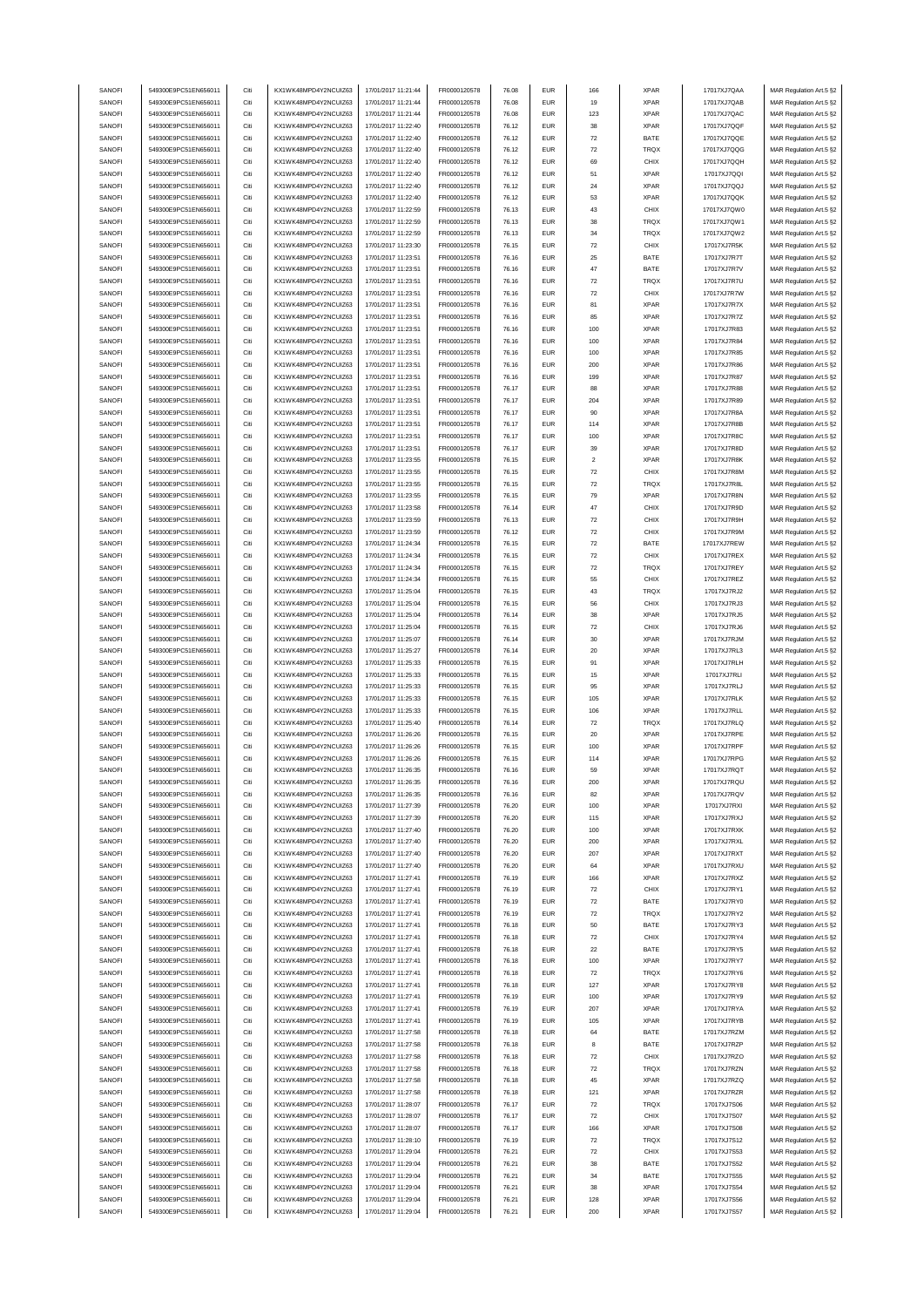| SANOFI           | 549300E9PC51EN656011                         | Citi |                                              | 17/01/2017 11:29:04                        |                              | 76.21 |                          | 211                      |                            |                            | MAR Regulation Art.5 §2                            |
|------------------|----------------------------------------------|------|----------------------------------------------|--------------------------------------------|------------------------------|-------|--------------------------|--------------------------|----------------------------|----------------------------|----------------------------------------------------|
|                  | 549300E9PC51EN656011                         | Citi | KX1WK48MPD4Y2NCUIZ63                         | 17/01/2017 11:29:04                        | FR0000120578                 | 76.21 | <b>EUR</b><br><b>EUR</b> | 100                      | <b>XPAR</b><br><b>XPAR</b> | 17017XJ7S58                |                                                    |
| SANOFI           |                                              |      | KX1WK48MPD4Y2NCUIZ63                         |                                            | FR0000120578                 |       |                          |                          |                            | 17017XJ7S59                | MAR Regulation Art.5 §2                            |
| SANOFI           | 549300E9PC51EN656011                         | Citi | KX1WK48MPD4Y2NCUIZ63                         | 17/01/2017 11:29:04                        | FR0000120578                 | 76.21 | <b>EUR</b>               | 100                      | <b>XPAR</b>                | 17017XJ7S5A                | MAR Regulation Art.5 §2                            |
| SANOFI           | 549300E9PC51EN656011                         | Citi | KX1WK48MPD4Y2NCUIZ63                         | 17/01/2017 11:29:04                        | FR0000120578                 | 76.21 | <b>EUR</b>               | $\overline{7}$           | <b>XPAR</b>                | 17017XJ7S5B                | MAR Regulation Art.5 §2                            |
| SANOFI           | 549300E9PC51EN656011                         | Citi | KX1WK48MPD4Y2NCUIZ63                         | 17/01/2017 11:29:32                        | FR0000120578                 | 76.22 | <b>EUR</b>               | 40                       | <b>XPAR</b>                | 17017XJ7S6P                | MAR Regulation Art.5 §2                            |
|                  |                                              |      |                                              |                                            |                              |       |                          |                          |                            |                            |                                                    |
| SANOFI           | 549300E9PC51EN656011                         | Citi | KX1WK48MPD4Y2NCUIZ63                         | 17/01/2017 11:29:32                        | FR0000120578                 | 76.22 | <b>EUR</b>               | 126                      | <b>XPAR</b>                | 17017XJ7S6Q                | MAR Regulation Art.5 §2                            |
| SANOFI           | 549300E9PC51EN656011                         | Citi | KX1WK48MPD4Y2NCUIZ63                         | 17/01/2017 11:29:43                        | FR0000120578                 | 76.23 | <b>EUR</b>               | $\scriptstyle{72}$       | TRQX                       | 17017XJ7S7M                | MAR Regulation Art.5 §2                            |
| SANOFI           | 549300E9PC51EN656011                         | Citi | KX1WK48MPD4Y2NCUIZ63                         | 17/01/2017 11:29:43                        | FR0000120578                 | 76.23 | <b>EUR</b>               | $\scriptstyle{72}$       | CHIX                       | 17017XJ7S7N                | MAR Regulation Art.5 §2                            |
| SANOFI           | 549300E9PC51EN656011                         | Citi | KX1WK48MPD4Y2NCUIZ63                         |                                            | FR0000120578                 |       | <b>EUR</b>               | 159                      | <b>XPAR</b>                |                            |                                                    |
|                  |                                              |      |                                              | 17/01/2017 11:29:43                        |                              | 76.23 |                          |                          |                            | 17017XJ7S7O                | MAR Regulation Art.5 §2                            |
| SANOFI           | 549300E9PC51EN656011                         | Citi | KX1WK48MPD4Y2NCUIZ63                         | 17/01/2017 11:29:43                        | FR0000120578                 | 76.23 | <b>EUR</b>               | 72                       | CHIX                       | 17017XJ7S7P                | MAR Regulation Art.5 §2                            |
| SANOFI           | 549300E9PC51EN656011                         | Citi | KX1WK48MPD4Y2NCUIZ63                         | 17/01/2017 11:29:43                        | FR0000120578                 | 76.22 | <b>EUR</b>               | 32                       | TRQX                       | 17017XJ7S7Q                | MAR Regulation Art.5 §2                            |
|                  | 549300E9PC51EN656011                         | Citi |                                              |                                            |                              | 76.22 | <b>EUR</b>               |                          | TRQX                       |                            |                                                    |
| SANOFI           |                                              |      | KX1WK48MPD4Y2NCUIZ63                         | 17/01/2017 11:29:43                        | FR0000120578                 |       |                          | 40                       |                            | 17017XJ7S7R                | MAR Regulation Art.5 §2                            |
| SANOFI           | 549300E9PC51EN656011                         | Citi | KX1WK48MPD4Y2NCUIZ63                         | 17/01/2017 11:29:43                        | FR0000120578                 | 76.22 | <b>EUR</b>               | 45                       | CHIX                       | 17017XJ7S7V                | MAR Regulation Art.5 §2                            |
| SANOFI           | 549300E9PC51EN656011                         | Citi | KX1WK48MPD4Y2NCUIZ63                         | 17/01/2017 11:29:45                        | FR0000120578                 | 76.22 | <b>EUR</b>               | $\sqrt{2}$               | TRQX                       | 17017XJ7S7W                | MAR Regulation Art.5 §2                            |
|                  |                                              | Citi | KX1WK48MPD4Y2NCUIZ63                         |                                            |                              |       |                          |                          |                            |                            |                                                    |
| SANOFI           | 549300E9PC51EN656011                         |      |                                              | 17/01/2017 11:29:45                        | FR0000120578                 | 76.22 | <b>EUR</b>               | 1                        | <b>XPAR</b>                | 17017XJ7S7X                | MAR Regulation Art.5 §2                            |
| SANOFI           | 549300E9PC51EN656011                         | Citi | KX1WK48MPD4Y2NCUIZ63                         | 17/01/2017 11:29:48                        | FR0000120578                 | 76.21 | <b>EUR</b>               | $\scriptstyle{72}$       | CHIX                       | 17017XJ7S7Y                | MAR Regulation Art.5 §2                            |
| SANOFI           | 549300E9PC51EN656011                         | Citi | KX1WK48MPD4Y2NCUIZ63                         | 17/01/2017 11:29:48                        | FR0000120578                 | 76.20 | <b>EUR</b>               | $\sqrt{2}$               | BATE                       | 17017XJ7S7Z                | MAR Regulation Art.5 §2                            |
| SANOFI           | 549300E9PC51EN656011                         | Citi | KX1WK48MPD4Y2NCUIZ63                         | 17/01/2017 11:29:48                        | FR0000120578                 | 76.21 | <b>EUR</b>               | 50                       | <b>TRQX</b>                | 17017XJ7S80                | MAR Regulation Art.5 §2                            |
|                  |                                              |      |                                              |                                            |                              |       |                          |                          |                            |                            |                                                    |
| SANOFI           | 549300E9PC51EN656011                         | Citi | KX1WK48MPD4Y2NCUIZ63                         | 17/01/2017 11:29:48                        | FR0000120578                 | 76.21 | <b>EUR</b>               | 39                       | <b>XPAR</b>                | 17017XJ7S82                | MAR Regulation Art.5 §2                            |
| SANOFI           | 549300E9PC51EN656011                         | Citi | KX1WK48MPD4Y2NCUIZ63                         | 17/01/2017 11:29:48                        | FR0000120578                 | 76.21 | EUR                      | $\scriptstyle{72}$       | CHIX                       | 17017XJ7S81                | MAR Regulation Art.5 §2                            |
| SANOFI           | 549300E9PC51EN656011                         | Citi | KX1WK48MPD4Y2NCUIZ63                         | 17/01/2017 11:29:59                        | FR0000120578                 | 76.22 | <b>EUR</b>               | 166                      | <b>XPAR</b>                | 17017XJ7S9D                | MAR Regulation Art.5 §2                            |
|                  |                                              |      |                                              |                                            |                              |       |                          |                          |                            |                            |                                                    |
| SANOFI           | 549300E9PC51EN656011                         | Citi | KX1WK48MPD4Y2NCUIZ63                         | 17/01/2017 11:29:59                        | FR0000120578                 | 76.22 | <b>EUR</b>               | $\scriptstyle{72}$       | CHIX                       | 17017XJ7S9C                | MAR Regulation Art.5 §2                            |
| SANOFI           | 549300E9PC51EN656011                         | Citi | KX1WK48MPD4Y2NCUIZ63                         | 17/01/2017 11:30:00                        | FR0000120578                 | 76.22 | <b>EUR</b>               | 3                        | BATE                       | 17017XJ7S9E                | MAR Regulation Art.5 §2                            |
| SANOFI           | 549300E9PC51EN656011                         | Citi | KX1WK48MPD4Y2NCUIZ63                         | 17/01/2017 11:30:00                        | FR0000120578                 | 76.22 | <b>EUR</b>               | 69                       | BATE                       | 17017XJ7S9F                | MAR Regulation Art.5 §2                            |
| SANOFI           | 549300E9PC51EN656011                         | Citi | KX1WK48MPD4Y2NCUIZ63                         | 17/01/2017 11:30:03                        | FR0000120578                 | 76.21 | <b>EUR</b>               | 50                       | TRQX                       | 17017XJ7S9W                | MAR Regulation Art.5 §2                            |
|                  |                                              |      |                                              |                                            |                              |       |                          |                          |                            |                            |                                                    |
| SANOFI           | 549300E9PC51EN656011                         | Citi | KX1WK48MPD4Y2NCUIZ63                         | 17/01/2017 11:30:03                        | FR0000120578                 | 76.21 | <b>EUR</b>               | $\scriptstyle{72}$       | CHIX                       | 17017XJ7S9Y                | MAR Regulation Art.5 §2                            |
| SANOFI           | 549300E9PC51EN656011                         | Citi | KX1WK48MPD4Y2NCUIZ63                         | 17/01/2017 11:30:03                        | FR0000120578                 | 76.21 | <b>EUR</b>               | 100                      | <b>XPAR</b>                | 17017XJ7S9Z                | MAR Regulation Art.5 §2                            |
| SANOFI           | 549300E9PC51EN656011                         | Citi | KX1WK48MPD4Y2NCUIZ63                         | 17/01/2017 11:30:03                        | FR0000120578                 | 76.21 | <b>EUR</b>               | $\scriptstyle{72}$       | CHIX                       | 17017XJ7SA0                | MAR Regulation Art.5 §2                            |
|                  |                                              |      |                                              |                                            |                              |       |                          |                          |                            |                            |                                                    |
| SANOFI           | 549300E9PC51EN656011                         | Citi | KX1WK48MPD4Y2NCUIZ63                         | 17/01/2017 11:30:06                        | FR0000120578                 | 76.20 | <b>EUR</b>               | $\scriptstyle{72}$       | CHIX                       | 17017XJ7SAC                | MAR Regulation Art.5 §2                            |
| SANOFI           | 549300E9PC51EN656011                         | Citi | KX1WK48MPD4Y2NCUIZ63                         | 17/01/2017 11:30:06                        | FR0000120578                 | 76.20 | <b>EUR</b>               | 166                      | <b>XPAR</b>                | 17017XJ7SAD                | MAR Regulation Art.5 §2                            |
| SANOFI           | 549300E9PC51EN656011                         | Citi | KX1WK48MPD4Y2NCUIZ63                         | 17/01/2017 11:30:08                        | FR0000120578                 | 76.19 | <b>EUR</b>               | $\scriptstyle{72}$       | CHIX                       | 17017XJ7SAQ                | MAR Regulation Art.5 §2                            |
|                  |                                              |      |                                              |                                            |                              |       |                          |                          |                            |                            |                                                    |
| SANOFI           | 549300E9PC51EN656011                         | Citi | KX1WK48MPD4Y2NCUIZ63                         | 17/01/2017 11:30:08                        | FR0000120578                 | 76.19 | <b>EUR</b>               | 166                      | <b>XPAR</b>                | 17017XJ7SAT                | MAR Regulation Art.5 §2                            |
| SANOFI           | 549300E9PC51EN656011                         | Citi | KX1WK48MPD4Y2NCUIZ63                         | 17/01/2017 11:30:08                        | FR0000120578                 | 76.19 | <b>EUR</b>               | 149                      | <b>XPAR</b>                | 17017XJ7SAW                | MAR Regulation Art.5 §2                            |
| SANOFI           | 549300E9PC51EN656011                         | Citi | KX1WK48MPD4Y2NCUIZ63                         | 17/01/2017 11:30:56                        | FR0000120578                 | 76.20 | <b>EUR</b>               | 72                       | CHIX                       | 17017XJ7SGB                | MAR Regulation Art.5 §2                            |
|                  |                                              |      |                                              |                                            |                              |       |                          |                          |                            |                            |                                                    |
| SANOFI           | 549300E9PC51EN656011                         | Citi | KX1WK48MPD4Y2NCUIZ63                         | 17/01/2017 11:30:56                        | FR0000120578                 | 76.20 | <b>EUR</b>               | 166                      | <b>XPAR</b>                | 17017XJ7SGC                | MAR Regulation Art.5 §2                            |
| SANOFI           | 549300E9PC51EN656011                         | Citi | KX1WK48MPD4Y2NCUIZ63                         | 17/01/2017 11:31:15                        | FR0000120578                 | 76.19 | <b>EUR</b>               | $\scriptstyle{72}$       | BATE                       | 17017XJ7SIN                | MAR Regulation Art.5 §2                            |
| SANOFI           | 549300E9PC51EN656011                         | Citi | KX1WK48MPD4Y2NCUIZ63                         | 17/01/2017 11:31:15                        | FR0000120578                 | 76.19 | <b>EUR</b>               | 68                       | <b>XPAR</b>                | 17017XJ7SIP                | MAR Regulation Art.5 §2                            |
|                  | 549300E9PC51EN656011                         | Citi |                                              |                                            |                              |       |                          |                          |                            | 17017XJ7SIO                |                                                    |
| SANOFI           |                                              |      | KX1WK48MPD4Y2NCUIZ63                         | 17/01/2017 11:31:15                        | FR0000120578                 | 76.19 | <b>EUR</b>               | 58                       | CHIX                       |                            | MAR Regulation Art.5 §2                            |
| SANOFI           | 549300E9PC51EN656011                         | Citi | KX1WK48MPD4Y2NCUIZ63                         | 17/01/2017 11:31:25                        | FR0000120578                 | 76.18 | <b>EUR</b>               | 36                       | <b>XPAR</b>                | 17017XJ7SKA                | MAR Regulation Art.5 §2                            |
| SANOFI           | 549300E9PC51EN656011                         | Citi | KX1WK48MPD4Y2NCUIZ63                         | 17/01/2017 11:31:26                        | FR0000120578                 | 76.18 | <b>EUR</b>               | 70                       | CHIX                       | 17017XJ7SKB                | MAR Regulation Art.5 §2                            |
| SANOFI           | 549300E9PC51EN656011                         | Citi | KX1WK48MPD4Y2NCUIZ63                         | 17/01/2017 11:32:01                        | FR0000120578                 | 76.21 | <b>EUR</b>               | $\scriptstyle{72}$       | CHIX                       | 17017XJ7SMH                | MAR Regulation Art.5 §2                            |
|                  |                                              |      |                                              |                                            |                              |       |                          |                          |                            |                            |                                                    |
| SANOFI           | 549300E9PC51EN656011                         | Citi | KX1WK48MPD4Y2NCUIZ63                         | 17/01/2017 11:32:01                        | FR0000120578                 | 76.21 | <b>EUR</b>               | $\scriptstyle{72}$       | CHIX                       | 17017XJ7SMI                | MAR Regulation Art.5 §2                            |
| SANOFI           | 549300E9PC51EN656011                         | Citi | KX1WK48MPD4Y2NCUIZ63                         | 17/01/2017 11:32:02                        | FR0000120578                 | 76.21 | <b>EUR</b>               | 72                       | TRQX                       | 17017XJ7SMJ                | MAR Regulation Art.5 §2                            |
| SANOFI           | 549300E9PC51EN656011                         | Citi | KX1WK48MPD4Y2NCUIZ63                         | 17/01/2017 11:32:02                        | FR0000120578                 | 76.21 | <b>EUR</b>               | 133                      | <b>XPAR</b>                | 17017XJ7SML                | MAR Regulation Art.5 §2                            |
|                  |                                              |      |                                              |                                            |                              |       |                          |                          |                            |                            |                                                    |
| SANOFI           | 549300E9PC51EN656011                         | Citi | KX1WK48MPD4Y2NCUIZ63                         | 17/01/2017 11:32:02                        | FR0000120578                 | 76.21 | <b>EUR</b>               | 59                       | BATE                       | 17017XJ7SMK                | MAR Regulation Art.5 §2                            |
| SANOFI           | 549300E9PC51EN656011                         | Citi | KX1WK48MPD4Y2NCUIZ63                         | 17/01/2017 11:32:02                        | FR0000120578                 | 76.21 | <b>EUR</b>               | $\overline{1}$           | BATE                       | 17017XJ7SMM                | MAR Regulation Art.5 §2                            |
| SANOFI           | 549300E9PC51EN656011                         | Citi | KX1WK48MPD4Y2NCUIZ63                         | 17/01/2017 11:32:02                        | FR0000120578                 | 76.21 | <b>EUR</b>               | 33                       | <b>XPAR</b>                | 17017XJ7SMN                | MAR Regulation Art.5 §2                            |
| SANOFI           | 549300E9PC51EN656011                         | Citi | KX1WK48MPD4Y2NCUIZ63                         | 17/01/2017 11:32:04                        | FR0000120578                 | 76.21 | <b>EUR</b>               | 24                       | <b>XPAR</b>                | 17017XJ7SMR                | MAR Regulation Art.5 §2                            |
|                  |                                              |      |                                              |                                            |                              |       |                          |                          |                            |                            |                                                    |
| SANOFI           | 549300E9PC51EN656011                         | Citi | KX1WK48MPD4Y2NCUIZ63                         | 17/01/2017 11:32:19                        | FR0000120578                 | 76.21 | <b>EUR</b>               | 76                       | <b>XPAR</b>                | 17017XJ7SNQ                | MAR Regulation Art.5 §2                            |
| SANOFI           | 549300E9PC51EN656011                         | Citi | KX1WK48MPD4Y2NCUIZ63                         | 17/01/2017 11:32:22                        | FR0000120578                 | 76.21 | <b>EUR</b>               | 72                       | TRQX                       | 17017XJ7SO4                | MAR Regulation Art.5 §2                            |
| SANOFI           | 549300E9PC51EN656011                         | Citi | KX1WK48MPD4Y2NCUIZ63                         | 17/01/2017 11:32:22                        | FR0000120578                 | 76.21 | <b>EUR</b>               | 68                       | <b>XPAR</b>                | 17017XJ7SO5                | MAR Regulation Art.5 §2                            |
|                  |                                              |      |                                              |                                            |                              |       |                          |                          |                            |                            |                                                    |
| SANOFI           | 549300E9PC51EN656011                         | Citi | KX1WK48MPD4Y2NCUIZ63                         | 17/01/2017 11:32:26                        | FR0000120578                 | 76.20 | <b>EUR</b>               | 110                      | <b>XPAR</b>                | 17017XJ7SO8                | MAR Regulation Art.5 §2                            |
| SANOFI           | 549300E9PC51EN656011                         | Citi | KX1WK48MPD4Y2NCUIZ63                         | 17/01/2017 11:32:26                        | FR0000120578                 | 76.20 | <b>EUR</b>               | 160                      | <b>XPAR</b>                | 17017XJ7SO9                | MAR Regulation Art.5 §2                            |
| SANOFI           | 549300E9PC51EN656011                         | Citi | KX1WK48MPD4Y2NCUIZ63                         | 17/01/2017 11:32:49                        | FR0000120578                 | 76.20 | <b>EUR</b>               | $\overline{\mathcal{I}}$ | <b>XPAR</b>                | 17017XJ7SPF                | MAR Regulation Art.5 §2                            |
|                  |                                              |      | KX1WK48MPD4Y2NCUIZ63                         | 17/01/2017 11:32:55                        | FR0000120578                 |       |                          |                          |                            | 17017XJ7SPL                |                                                    |
| SANOFI           | 549300E9PC51EN656011                         | Citi |                                              |                                            |                              | 76.20 | <b>EUR</b>               | 159                      | <b>XPAR</b>                |                            | MAR Regulation Art.5 §2                            |
| SANOFI           | 549300E9PC51EN656011                         | Citi | KX1WK48MPD4Y2NCUIZ63                         | 17/01/2017 11:32:55                        | FR0000120578                 | 76.20 | <b>EUR</b>               |                          |                            |                            | MAR Regulation Art.5 §2                            |
| SANOFI           |                                              |      |                                              | 17/01/2017 11:33:19                        |                              |       |                          | 257                      | <b>XPAR</b>                | 17017XJ7SPM                |                                                    |
|                  | 549300E9PC51EN656011                         | Citi | KX1WK48MPD4Y2NCUIZ63                         |                                            | FR0000120578                 | 76.20 | <b>EUR</b>               | 23                       | BATE                       | 17017XJ7SQR                | MAR Regulation Art.5 §2                            |
|                  |                                              |      |                                              |                                            |                              |       |                          |                          |                            |                            |                                                    |
| SANOFI           | 549300E9PC51EN656011                         | Citi | KX1WK48MPD4Y2NCUIZ63                         | 17/01/2017 11:33:19                        | FR0000120578                 | 76.20 | <b>EUR</b>               | $\scriptstyle{72}$       | CHIX                       | 17017XJ7SQS                | MAR Regulation Art.5 §2                            |
| SANOFI           | 549300E9PC51EN656011                         |      | KX1WK48MPD4Y2NCUIZ63                         | 17/01/2017 11:33:19                        | FR0000120578                 | 76.20 | FUR                      |                          | <b>BATE</b>                | 17017XJ7SOU                | MAR Regulation Art 5.82                            |
| SANOFI           | 549300E9PC51EN656011                         | Citi | KX1WK48MPD4Y2NCUIZ63                         | 17/01/2017 11:33:19                        | FR0000120578                 | 76.20 | <b>EUR</b>               | $\scriptstyle{72}$       | <b>TRQX</b>                | 17017XJ7SQT                | MAR Regulation Art.5 §2                            |
|                  |                                              |      |                                              |                                            |                              |       |                          |                          |                            |                            |                                                    |
| SANOFI           | 549300E9PC51EN656011                         | Citi | KX1WK48MPD4Y2NCUIZ63                         | 17/01/2017 11:33:19                        | FR0000120578                 | 76.20 | <b>EUR</b>               | 166                      | XPAR                       | 17017XJ7SQW                | MAR Regulation Art.5 §2                            |
| SANOFI           | 549300E9PC51EN656011                         | Citi | KX1WK48MPD4Y2NCUIZ63                         | 17/01/2017 11:33:19                        | FR0000120578                 | 76.20 | <b>EUR</b>               | $\mathbf{1}$             | CHIX                       | 17017XJ7SQV                | MAR Regulation Art.5 §2                            |
| SANOFI           | 549300E9PC51EN656011                         | Citi | KX1WK48MPD4Y2NCUIZ63                         | 17/01/2017 11:33:19                        | FR0000120578                 | 76.20 | <b>EUR</b>               | $\mathbf{1}$             | TRQX                       | 17017XJ7SQX                | MAR Regulation Art.5 §2                            |
| SANOFI           | 549300E9PC51EN656011                         | Citi | KX1WK48MPD4Y2NCUIZ63                         | 17/01/2017 11:33:28                        | FR0000120578                 | 76.19 | <b>EUR</b>               | $\scriptstyle{7}$        | <b>XPAR</b>                | 17017XJ7SR6                |                                                    |
|                  |                                              |      |                                              |                                            |                              |       |                          |                          |                            |                            | MAR Regulation Art.5 §2                            |
| SANOFI           | 549300E9PC51EN656011                         | Citi | KX1WK48MPD4Y2NCUIZ63                         | 17/01/2017 11:33:43                        | FR0000120578                 | 76.19 | <b>EUR</b>               | 159                      | <b>XPAR</b>                | 17017XJ7SS6                | MAR Regulation Art.5 §2                            |
| SANOFI           | 549300E9PC51EN656011                         | Citi | KX1WK48MPD4Y2NCUIZ63                         | 17/01/2017 11:33:43                        | FR0000120578                 | 76.19 | <b>EUR</b>               | $\scriptstyle{72}$       | TRQX                       | 17017XJ7SS5                | MAR Regulation Art.5 §2                            |
| SANOFI           | 549300E9PC51EN656011                         | Citi | KX1WK48MPD4Y2NCUIZ63                         | 17/01/2017 11:33:43                        | FR0000120578                 | 76.19 | <b>EUR</b>               | 72                       | CHIX                       | 17017XJ7SS7                | MAR Regulation Art.5 §2                            |
| SANOFI           | 549300E9PC51EN656011                         | Citi | KX1WK48MPD4Y2NCUIZ63                         | 17/01/2017 11:33:56                        | FR0000120578                 | 76.19 | <b>EUR</b>               | 71                       | TRQX                       | 17017XJ7SSP                | MAR Regulation Art.5 §2                            |
|                  |                                              |      |                                              |                                            |                              |       |                          |                          |                            |                            |                                                    |
| SANOFI           | 549300E9PC51EN656011                         | Citi | KX1WK48MPD4Y2NCUIZ63                         | 17/01/2017 11:33:56                        | FR0000120578                 | 76.19 | <b>EUR</b>               | $\scriptstyle{72}$       | CHIX                       | 17017XJ7SSQ                | MAR Regulation Art.5 §2                            |
| SANOFI           | 549300E9PC51EN656011                         | Citi | KX1WK48MPD4Y2NCUIZ63                         | 17/01/2017 11:34:03                        | FR0000120578                 | 76.19 | <b>EUR</b>               | 72                       | CHIX                       | 17017XJ7STJ                | MAR Regulation Art.5 §2                            |
| SANOFI           | 549300E9PC51EN656011                         | Citi | KX1WK48MPD4Y2NCUIZ63                         | 17/01/2017 11:34:13                        | FR0000120578                 | 76.20 | <b>EUR</b>               | $\scriptstyle{72}$       | CHIX                       | 17017XJ7SUV                | MAR Regulation Art.5 §2                            |
|                  |                                              |      |                                              |                                            |                              |       |                          |                          |                            |                            |                                                    |
| SANOFI           | 549300E9PC51EN656011                         | Citi | KX1WK48MPD4Y2NCUIZ63                         | 17/01/2017 11:34:23                        | FR0000120578                 | 76.20 | <b>EUR</b>               | $\scriptstyle{72}$       | CHIX                       | 17017XJ7SVN                | MAR Regulation Art.5 §2                            |
| SANOFI           | 549300E9PC51EN656011                         | Citi | KX1WK48MPD4Y2NCUIZ63                         | 17/01/2017 11:34:23                        | FR0000120578                 | 76.20 | <b>EUR</b>               | 33                       | BATE                       | 17017XJ7SVO                | MAR Regulation Art.5 §2                            |
| SANOFI           | 549300E9PC51EN656011                         | Citi | KX1WK48MPD4Y2NCUIZ63                         | 17/01/2017 11:34:23                        | FR0000120578                 | 76.20 | <b>EUR</b>               | 39                       | BATE                       | 17017XJ7SVP                | MAR Regulation Art.5 §2                            |
|                  |                                              |      |                                              |                                            |                              |       |                          |                          |                            |                            |                                                    |
| SANOFI           | 549300E9PC51EN656011                         | Citi | KX1WK48MPD4Y2NCUIZ63                         | 17/01/2017 11:34:30                        | FR0000120578                 | 76.20 | <b>EUR</b>               | $\overline{4}$           | BATE                       | 17017XJ7SWF                | MAR Regulation Art.5 §2                            |
| SANOFI           | 549300E9PC51EN656011                         | Citi | KX1WK48MPD4Y2NCUIZ63                         | 17/01/2017 11:34:30                        | FR0000120578                 | 76.20 | <b>EUR</b>               | 29                       | BATE                       | 17017XJ7SWH                | MAR Regulation Art.5 §2                            |
| SANOFI           | 549300E9PC51EN656011                         | Citi | KX1WK48MPD4Y2NCUIZ63                         | 17/01/2017 11:34:30                        | FR0000120578                 | 76.20 | <b>EUR</b>               | 72                       | TRQX                       | 17017XJ7SWG                | MAR Regulation Art.5 §2                            |
|                  |                                              |      |                                              |                                            |                              |       | <b>EUR</b>               |                          |                            |                            |                                                    |
| SANOFI           | 549300E9PC51EN656011                         | Citi | KX1WK48MPD4Y2NCUIZ63                         | 17/01/2017 11:34:30                        | FR0000120578                 | 76.20 |                          | 90                       | XPAR                       | 17017XJ7SWI                | MAR Regulation Art.5 §2                            |
| SANOFI           | 549300E9PC51EN656011                         | Citi | KX1WK48MPD4Y2NCUIZ63                         | 17/01/2017 11:34:30                        | FR0000120578                 | 76.20 | <b>EUR</b>               | 74                       | <b>XPAR</b>                | 17017XJ7SWJ                | MAR Regulation Art.5 §2                            |
| SANOFI           | 549300E9PC51EN656011                         | Citi | KX1WK48MPD4Y2NCUIZ63                         | 17/01/2017 11:34:30                        | FR0000120578                 | 76.20 | <b>EUR</b>               | 100                      | <b>XPAR</b>                | 17017XJ7SWL                | MAR Regulation Art.5 §2                            |
|                  |                                              |      |                                              |                                            |                              |       |                          |                          |                            |                            |                                                    |
| SANOFI           | 549300E9PC51EN656011                         | Citi | KX1WK48MPD4Y2NCUIZ63                         | 17/01/2017 11:34:30                        | FR0000120578                 | 76.20 | <b>EUR</b>               | 54                       | <b>XPAR</b>                | 17017XJ7SWN                | MAR Regulation Art.5 §2                            |
| SANOFI           | 549300E9PC51EN656011                         | Citi | KX1WK48MPD4Y2NCUIZ63                         | 17/01/2017 11:34:30                        | FR0000120578                 | 76.20 | <b>EUR</b>               | 12                       | <b>XPAR</b>                | 17017XJ7SWO                | MAR Regulation Art.5 §2                            |
| SANOFI           | 549300E9PC51EN656011                         | Citi | KX1WK48MPD4Y2NCUIZ63                         | 17/01/2017 11:34:30                        | FR0000120578                 | 76.20 | <b>EUR</b>               | 129                      | XPAR                       | 17017XJ7SWP                | MAR Regulation Art.5 §2                            |
|                  |                                              | Citi |                                              |                                            |                              | 76.22 | <b>EUR</b>               | 69                       | <b>XPAR</b>                |                            |                                                    |
| SANOFI           | 549300E9PC51EN656011                         |      | KX1WK48MPD4Y2NCUIZ63                         | 17/01/2017 11:34:48                        | FR0000120578                 |       |                          |                          |                            | 17017XJ7SXV                | MAR Regulation Art.5 §2                            |
| SANOFI           | 549300E9PC51EN656011                         | Citi | KX1WK48MPD4Y2NCUIZ63                         | 17/01/2017 11:35:08                        | FR0000120578                 | 76.23 | <b>EUR</b>               | 35                       | TRQX                       | 17017XJ7SYO                | MAR Regulation Art.5 §2                            |
| SANOFI           | 549300E9PC51EN656011                         | Citi | KX1WK48MPD4Y2NCUIZ63                         | 17/01/2017 11:35:08                        | FR0000120578                 | 76.23 | <b>EUR</b>               | 27                       | CHIX                       | 17017XJ7SYP                | MAR Regulation Art.5 §2                            |
| SANOFI           | 549300E9PC51EN656011                         | Citi | KX1WK48MPD4Y2NCUIZ63                         | 17/01/2017 11:35:20                        | FR0000120578                 | 76.23 | <b>EUR</b>               | 100                      | XPAR                       | 17017XJ7SZS                | MAR Regulation Art.5 §2                            |
|                  |                                              |      |                                              |                                            |                              |       |                          |                          |                            |                            |                                                    |
| SANOFI           | 549300E9PC51EN656011                         | Citi | KX1WK48MPD4Y2NCUIZ63                         | 17/01/2017 11:35:20                        | FR0000120578                 | 76.23 | <b>EUR</b>               | 200                      | <b>XPAR</b>                | 17017XJ7SZT                | MAR Regulation Art.5 §2                            |
| SANOFI           | 549300E9PC51EN656011                         | Citi | KX1WK48MPD4Y2NCUIZ63                         | 17/01/2017 11:35:20                        | FR0000120578                 | 76.23 | <b>EUR</b>               | 100                      | <b>XPAR</b>                | 17017XJ7SZU                | MAR Regulation Art.5 §2                            |
| SANOFI           | 549300E9PC51EN656011                         | Citi | KX1WK48MPD4Y2NCUIZ63                         | 17/01/2017 11:35:20                        | FR0000120578                 | 76.23 | <b>EUR</b>               | 110                      | XPAR                       | 17017XJ7SZV                | MAR Regulation Art.5 §2                            |
|                  |                                              |      |                                              |                                            |                              |       | <b>EUR</b>               |                          |                            |                            |                                                    |
| SANOFI           | 549300E9PC51EN656011                         | Citi | KX1WK48MPD4Y2NCUIZ63                         | 17/01/2017 11:35:20                        | FR0000120578                 | 76.23 |                          | 110                      | <b>XPAR</b>                | 17017XJ7SZW                | MAR Regulation Art.5 §2                            |
| SANOFI           | 549300E9PC51EN656011                         | Citi | KX1WK48MPD4Y2NCUIZ63                         | 17/01/2017 11:35:58                        | FR0000120578                 | 76.23 | <b>EUR</b>               | $\scriptstyle{72}$       | BATE                       | 17017XJ7T2U                | MAR Regulation Art.5 §2                            |
| SANOFI           | 549300E9PC51EN656011                         | Citi | KX1WK48MPD4Y2NCUIZ63                         | 17/01/2017 11:35:58                        | FR0000120578                 | 76.23 | <b>EUR</b>               | 72                       | TRQX                       | 17017XJ7T2V                | MAR Regulation Art.5 §2                            |
|                  |                                              | Citi |                                              |                                            |                              | 76.23 |                          |                          |                            |                            |                                                    |
| SANOFI<br>SANOFI | 549300E9PC51EN656011<br>549300E9PC51EN656011 | Citi | KX1WK48MPD4Y2NCUIZ63<br>KX1WK48MPD4Y2NCUIZ63 | 17/01/2017 11:36:32<br>17/01/2017 11:36:32 | FR0000120578<br>FR0000120578 | 76.23 | <b>EUR</b><br><b>EUR</b> | 72<br>$\scriptstyle{72}$ | CHIX<br>TRQX               | 17017XJ7T4F<br>17017XJ7T4E | MAR Regulation Art.5 §2<br>MAR Regulation Art.5 §2 |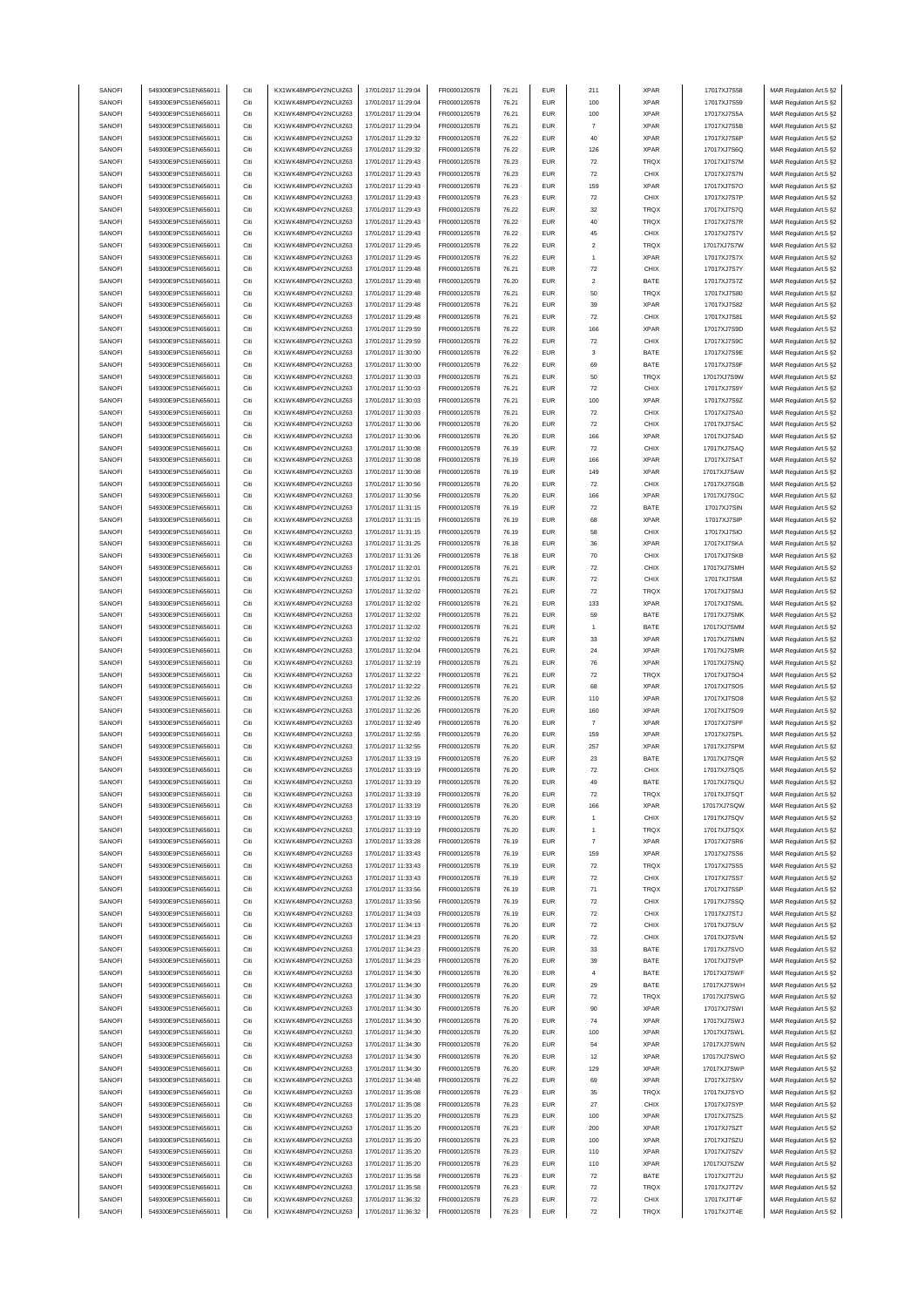| SANOFI           | 549300E9PC51EN656011                         | Citi         | KX1WK48MPD4Y2NCUIZ63                         | 17/01/2017 11:36:32                        | FR0000120578                 | 76.23          | <b>EUR</b>               | 90                 | <b>XPAR</b>                | 17017XJ7T4G                | MAR Regulation Art.5 §2                            |
|------------------|----------------------------------------------|--------------|----------------------------------------------|--------------------------------------------|------------------------------|----------------|--------------------------|--------------------|----------------------------|----------------------------|----------------------------------------------------|
|                  | 549300E9PC51EN656011                         |              |                                              |                                            |                              |                |                          |                    |                            |                            |                                                    |
| SANOFI           |                                              | Citi         | KX1WK48MPD4Y2NCUIZ63                         | 17/01/2017 11:36:32                        | FR0000120578                 | 76.23          | <b>EUR</b>               | 76                 | <b>XPAR</b>                | 17017XJ7T4I                | MAR Regulation Art.5 §2                            |
| SANOFI           | 549300E9PC51EN656011                         | Citi         | KX1WK48MPD4Y2NCUIZ63                         | 17/01/2017 11:36:32                        | FR0000120578                 | 76.23          | <b>EUR</b>               | 201                | <b>XPAR</b>                | 17017XJ7T4J                | MAR Regulation Art.5 §2                            |
| SANOFI           | 549300E9PC51EN656011                         | Citi         | KX1WK48MPD4Y2NCUIZ63                         | 17/01/2017 11:36:32                        | FR0000120578                 | 76.23          | <b>EUR</b>               | 20                 | <b>XPAR</b>                | 17017XJ7T4K                | MAR Regulation Art.5 §2                            |
| SANOFI           | 549300E9PC51EN656011                         | Citi         | KX1WK48MPD4Y2NCUIZ63                         | 17/01/2017 11:36:33                        | FR0000120578                 | 76.23          | <b>EUR</b>               | 100                | <b>XPAR</b>                | 17017XJ7T4L                | MAR Regulation Art.5 §2                            |
| SANOFI           | 549300E9PC51EN656011                         | Citi         | KX1WK48MPD4Y2NCUIZ63                         | 17/01/2017 11:36:33                        | FR0000120578                 | 76.23          | <b>EUR</b>               | 200                | <b>XPAR</b>                | 17017XJ7T4M                | MAR Regulation Art.5 §2                            |
| SANOFI           | 549300E9PC51EN656011                         | Citi         |                                              |                                            |                              |                | <b>EUR</b>               |                    | <b>XPAR</b>                | 17017XJ7T4N                |                                                    |
|                  |                                              |              | KX1WK48MPD4Y2NCUIZ63                         | 17/01/2017 11:36:33                        | FR0000120578                 | 76.23          |                          | 30                 |                            |                            | MAR Regulation Art.5 §2                            |
| SANOFI           | 549300E9PC51EN656011                         | Citi         | KX1WK48MPD4Y2NCUIZ63                         | 17/01/2017 11:36:36                        | FR0000120578                 | 76.22          | <b>EUR</b>               | 55                 | CHIX                       | 17017XJ7T4T                | MAR Regulation Art.5 §2                            |
| SANOFI           | 549300E9PC51EN656011                         | Citi         | KX1WK48MPD4Y2NCUIZ63                         | 17/01/2017 11:36:36                        | FR0000120578                 | 76.22          | <b>EUR</b>               | 72                 | <b>TRQX</b>                | 17017XJ7T4U                | MAR Regulation Art.5 §2                            |
| SANOFI           | 549300E9PC51EN656011                         | Citi         | KX1WK48MPD4Y2NCUIZ63                         | 17/01/2017 11:36:36                        | FR0000120578                 | 76.22          | <b>EUR</b>               | 166                | <b>XPAR</b>                | 17017XJ7T4V                | MAR Regulation Art.5 §2                            |
| SANOFI           | 549300E9PC51EN656011                         | Citi         | KX1WK48MPD4Y2NCUIZ63                         | 17/01/2017 11:36:53                        | FR0000120578                 | 76.21          | <b>EUR</b>               | $\scriptstyle{72}$ | CHIX                       | 17017XJ7T6U                | MAR Regulation Art.5 §2                            |
|                  |                                              |              |                                              |                                            |                              |                |                          |                    |                            |                            |                                                    |
| SANOFI           | 549300E9PC51EN656011                         | Citi         | KX1WK48MPD4Y2NCUIZ63                         | 17/01/2017 11:36:53                        | FR0000120578                 | 76.21          | <b>EUR</b>               | $\scriptstyle{72}$ | TRQX                       | 17017XJ7T6V                | MAR Regulation Art.5 §2                            |
| SANOFI           | 549300E9PC51EN656011                         | Citi         | KX1WK48MPD4Y2NCUIZ63                         | 17/01/2017 11:36:53                        | FR0000120578                 | 76.21          | <b>EUR</b>               | 166                | <b>XPAR</b>                | 17017XJ7T6W                | MAR Regulation Art.5 §2                            |
| SANOFI           | 549300E9PC51EN656011                         | Citi         | KX1WK48MPD4Y2NCUIZ63                         | 17/01/2017 11:37:23                        | FR0000120578                 | 76.22          | <b>EUR</b>               | $\sqrt{4}$         | <b>XPAR</b>                | 17017XJ7T8J                | MAR Regulation Art.5 §2                            |
| SANOFI           | 549300E9PC51EN656011                         | Citi         | KX1WK48MPD4Y2NCUIZ63                         | 17/01/2017 11:37:23                        | FR0000120578                 | 76.22          | <b>EUR</b>               | 50                 | <b>XPAR</b>                | 17017XJ7T8K                | MAR Regulation Art.5 §2                            |
|                  |                                              |              |                                              |                                            |                              |                |                          |                    |                            |                            |                                                    |
| SANOFI           | 549300E9PC51EN656011                         | Citi         | KX1WK48MPD4Y2NCUIZ63                         | 17/01/2017 11:37:23                        | FR0000120578                 | 76.22          | <b>EUR</b>               | 191                | <b>XPAR</b>                | 17017XJ7T8L                | MAR Regulation Art.5 §2                            |
| SANOFI           | 549300E9PC51EN656011                         | Citi         | KX1WK48MPD4Y2NCUIZ63                         | 17/01/2017 11:38:45                        | FR0000120578                 | 76.24          | <b>EUR</b>               | 87                 | <b>XPAR</b>                | 17017XJ7TG7                | MAR Regulation Art.5 §2                            |
| SANOFI           | 549300E9PC51EN656011                         | Citi         | KX1WK48MPD4Y2NCUIZ63                         | 17/01/2017 11:38:45                        | FR0000120578                 | 76.24          | <b>EUR</b>               | 70                 | BATE                       | 17017XJ7TG6                | MAR Regulation Art.5 §2                            |
| SANOFI           | 549300E9PC51EN656011                         | Citi         | KX1WK48MPD4Y2NCUIZ63                         | 17/01/2017 11:38:45                        | FR0000120578                 | 76.24          | <b>EUR</b>               | 79                 | <b>XPAR</b>                | 17017XJ7TGA                | MAR Regulation Art.5 §2                            |
|                  |                                              |              |                                              |                                            |                              |                |                          |                    |                            |                            |                                                    |
| SANOFI           | 549300E9PC51EN656011                         | Citi         | KX1WK48MPD4Y2NCUIZ63                         | 17/01/2017 11:38:45                        | FR0000120578                 | 76.24          | <b>EUR</b>               | $\scriptstyle{72}$ | TRQX                       | 17017XJ7TG8                | MAR Regulation Art.5 §2                            |
| SANOFI           | 549300E9PC51EN656011                         | Citi         | KX1WK48MPD4Y2NCUIZ63                         | 17/01/2017 11:38:45                        | FR0000120578                 | 76.24          | <b>EUR</b>               | $\scriptstyle{72}$ | CHIX                       | 17017XJ7TG9                | MAR Regulation Art.5 §2                            |
| SANOFI           | 549300E9PC51EN656011                         | Citi         | KX1WK48MPD4Y2NCUIZ63                         | 17/01/2017 11:38:45                        | FR0000120578                 | 76.24          | <b>EUR</b>               | 110                | <b>XPAR</b>                | 17017XJ7TGB                | MAR Regulation Art.5 §2                            |
| SANOFI           | 549300E9PC51EN656011                         | Citi         | KX1WK48MPD4Y2NCUIZ63                         | 17/01/2017 11:38:45                        | FR0000120578                 | 76.24          | <b>EUR</b>               | 92                 | <b>XPAR</b>                | 17017XJ7TGC                | MAR Regulation Art.5 §2                            |
| SANOFI           | 549300E9PC51EN656011                         | Citi         | KX1WK48MPD4Y2NCUIZ63                         | 17/01/2017 11:38:45                        | FR0000120578                 | 76.24          | <b>EUR</b>               | $\overline{1}$     | <b>XPAR</b>                | 17017XJ7TGD                | MAR Regulation Art.5 §2                            |
|                  | 549300E9PC51EN656011                         | Citi         | KX1WK48MPD4Y2NCUIZ63                         | 17/01/2017 11:38:45                        | FR0000120578                 | 76.24          | <b>EUR</b>               | 98                 | <b>XPAR</b>                |                            |                                                    |
| SANOFI           |                                              |              |                                              |                                            |                              |                |                          |                    |                            | 17017XJ7TGE                | MAR Regulation Art.5 §2                            |
| SANOFI           | 549300E9PC51EN656011                         | Citi         | KX1WK48MPD4Y2NCUIZ63                         | 17/01/2017 11:38:45                        | FR0000120578                 | 76.24          | <b>EUR</b>               | 107                | <b>XPAR</b>                | 17017XJ7TGF                | MAR Regulation Art.5 §2                            |
| SANOFI           | 549300E9PC51EN656011                         | Citi         | KX1WK48MPD4Y2NCUIZ63                         | 17/01/2017 11:38:45                        | FR0000120578                 | 76.24          | <b>EUR</b>               | 121                | <b>XPAR</b>                | 17017XJ7TGG                | MAR Regulation Art.5 §2                            |
| SANOFI           | 549300E9PC51EN656011                         | Citi         | KX1WK48MPD4Y2NCUIZ63                         | 17/01/2017 11:39:01                        | FR0000120578                 | 76.24          | <b>EUR</b>               | 172                | <b>XPAR</b>                | 17017XJ7THZ                | MAR Regulation Art.5 §2                            |
| SANOFI           | 549300E9PC51EN656011                         | Citi         | KX1WK48MPD4Y2NCUIZ63                         | 17/01/2017 11:39:01                        | FR0000120578                 | 76.24          | <b>EUR</b>               | $\scriptstyle{72}$ | BATE                       | 17017XJ7THY                | MAR Regulation Art.5 §2                            |
|                  |                                              |              |                                              |                                            |                              |                |                          |                    |                            |                            |                                                    |
| SANOFI           | 549300E9PC51EN656011                         | Citi         | KX1WK48MPD4Y2NCUIZ63                         | 17/01/2017 11:39:01                        | FR0000120578                 | 76.24          | <b>EUR</b>               | 70                 | CHIX                       | 17017XJ7TI0                | MAR Regulation Art.5 §2                            |
| SANOFI           | 549300E9PC51EN656011                         | Citi         | KX1WK48MPD4Y2NCUIZ63                         | 17/01/2017 11:39:01                        | FR0000120578                 | 76.24          | <b>EUR</b>               | $\scriptstyle{72}$ | TRQX                       | 17017XJ7TI1                | MAR Regulation Art.5 §2                            |
| SANOFI           | 549300E9PC51EN656011                         | Citi         | KX1WK48MPD4Y2NCUIZ63                         | 17/01/2017 11:39:01                        | FR0000120578                 | 76.24          | <b>EUR</b>               | 35                 | <b>XPAR</b>                | 17017XJ7TI4                | MAR Regulation Art.5 §2                            |
| SANOFI           | 549300E9PC51EN656011                         | Citi         | KX1WK48MPD4Y2NCUIZ63                         | 17/01/2017 11:39:01                        | FR0000120578                 | 76.24          | <b>EUR</b>               | 72                 | BATE                       | 17017XJ7TI2                | MAR Regulation Art.5 §2                            |
|                  |                                              |              |                                              |                                            |                              |                |                          |                    |                            |                            |                                                    |
| SANOFI           | 549300E9PC51EN656011                         | Citi         | KX1WK48MPD4Y2NCUIZ63                         | 17/01/2017 11:39:01                        | FR0000120578                 | 76.24          | <b>EUR</b>               | 220                | <b>XPAR</b>                | 17017XJ7TI5                | MAR Regulation Art.5 §2                            |
| SANOFI           | 549300E9PC51EN656011                         | Citi         | KX1WK48MPD4Y2NCUIZ63                         | 17/01/2017 11:39:01                        | FR0000120578                 | 76.24          | <b>EUR</b>               | $\scriptstyle{72}$ | CHIX                       | 17017XJ7TI3                | MAR Regulation Art.5 §2                            |
| SANOFI           | 549300E9PC51EN656011                         | Citi         | KX1WK48MPD4Y2NCUIZ63                         | 17/01/2017 11:39:01                        | FR0000120578                 | 76.24          | <b>EUR</b>               | 100                | <b>XPAR</b>                | 17017XJ7Tl6                | MAR Regulation Art.5 §2                            |
| SANOFI           | 549300E9PC51EN656011                         | Citi         | KX1WK48MPD4Y2NCUIZ63                         | 17/01/2017 11:39:01                        | FR0000120578                 | 76.24          | <b>EUR</b>               | 119                | <b>XPAR</b>                | 17017XJ7TI7                | MAR Regulation Art.5 §2                            |
|                  |                                              |              |                                              |                                            |                              |                |                          |                    |                            |                            |                                                    |
| SANOFI           | 549300E9PC51EN656011                         | Citi         | KX1WK48MPD4Y2NCUIZ63                         | 17/01/2017 11:39:12                        | FR0000120578                 | 76.24          | <b>EUR</b>               | 36                 | TRQX                       | 17017XJ7TJ9                | MAR Regulation Art.5 §2                            |
| SANOFI           | 549300E9PC51EN656011                         | Citi         | KX1WK48MPD4Y2NCUIZ63                         | 17/01/2017 11:39:12                        | FR0000120578                 | 76.24          | <b>EUR</b>               | $\scriptstyle{72}$ | CHIX                       | 17017XJ7TJA                | MAR Regulation Art.5 §2                            |
| SANOFI           | 549300E9PC51EN656011                         | Citi         | KX1WK48MPD4Y2NCUIZ63                         | 17/01/2017 11:39:19                        | FR0000120578                 | 76.24          | <b>EUR</b>               | 14                 | <b>XPAR</b>                | 17017XJ7TK1                | MAR Regulation Art.5 §2                            |
| SANOFI           | 549300E9PC51EN656011                         | Citi         | KX1WK48MPD4Y2NCUIZ63                         | 17/01/2017 11:39:19                        | FR0000120578                 | 76.24          | <b>EUR</b>               | 36                 | <b>TRQX</b>                | 17017XJ7TK0                | MAR Regulation Art.5 §2                            |
| SANOFI           | 549300E9PC51EN656011                         | Citi         | KX1WK48MPD4Y2NCUIZ63                         | 17/01/2017 11:39:19                        | FR0000120578                 | 76.24          | <b>EUR</b>               | 36                 | TRQX                       | 17017XJ7TK3                | MAR Regulation Art.5 §2                            |
|                  |                                              |              |                                              |                                            |                              |                |                          |                    |                            |                            |                                                    |
| SANOFI           | 549300E9PC51EN656011                         | Citi         | KX1WK48MPD4Y2NCUIZ63                         | 17/01/2017 11:39:19                        | FR0000120578                 | 76.24          | <b>EUR</b>               | $\scriptstyle{72}$ | CHIX                       | 17017XJ7TK2                | MAR Regulation Art.5 §2                            |
| SANOFI           | 549300E9PC51EN656011                         | Citi         | KX1WK48MPD4Y2NCUIZ63                         | 17/01/2017 11:39:19                        | FR0000120578                 | 76.24          | <b>EUR</b>               | 59                 | <b>XPAR</b>                | 17017XJ7TK4                | MAR Regulation Art.5 §2                            |
| SANOFI           | 549300E9PC51EN656011                         | Citi         | KX1WK48MPD4Y2NCUIZ63                         | 17/01/2017 11:39:19                        | FR0000120578                 | 76.24          | <b>EUR</b>               | $\scriptstyle{72}$ | CHIX                       | 17017XJ7TK5                | MAR Regulation Art.5 §2                            |
| SANOFI           | 549300E9PC51EN656011                         | Citi         | KX1WK48MPD4Y2NCUIZ63                         | 17/01/2017 11:39:23                        | FR0000120578                 | 76.24          | <b>EUR</b>               | 36                 | TRQX                       | 17017XJ7TL6                | MAR Regulation Art.5 §2                            |
| SANOFI           | 549300E9PC51EN656011                         | Citi         | KX1WK48MPD4Y2NCUIZ63                         |                                            | FR0000120578                 | 76.24          | <b>EUR</b>               | $\scriptstyle{72}$ | TRQX                       | 17017XJ7TLB                |                                                    |
|                  |                                              |              |                                              | 17/01/2017 11:39:30                        |                              |                |                          |                    |                            |                            | MAR Regulation Art.5 §2                            |
| SANOFI           | 549300E9PC51EN656011                         | Citi         | KX1WK48MPD4Y2NCUIZ63                         | 17/01/2017 11:39:30                        | FR0000120578                 | 76.24          | <b>EUR</b>               | 31                 | <b>XPAR</b>                | 17017XJ7TLC                | MAR Regulation Art.5 §2                            |
| SANOFI           | 549300E9PC51EN656011                         | Citi         | KX1WK48MPD4Y2NCUIZ63                         | 17/01/2017 11:39:30                        | FR0000120578                 | 76.24          | <b>EUR</b>               | 72                 | CHIX                       | 17017XJ7TLD                | MAR Regulation Art.5 §2                            |
| SANOFI           | 549300E9PC51EN656011                         | Citi         | KX1WK48MPD4Y2NCUIZ63                         | 17/01/2017 11:39:34                        | FR0000120578                 | 76.24          | <b>EUR</b>               | 108                | <b>XPAR</b>                | 17017XJ7TLK                | MAR Regulation Art.5 §2                            |
| SANOFI           | 549300E9PC51EN656011                         | Citi         |                                              |                                            |                              | 76.24          | <b>EUR</b>               | 107                |                            |                            |                                                    |
|                  |                                              |              | KX1WK48MPD4Y2NCUIZ63                         | 17/01/2017 11:39:34                        | FR0000120578                 |                |                          |                    | <b>XPAR</b>                | 17017XJ7TLL                | MAR Regulation Art.5 §2                            |
| SANOFI           | 549300E9PC51EN656011                         | Citi         | KX1WK48MPD4Y2NCUIZ63                         | 17/01/2017 11:39:48                        | FR0000120578                 | 76.24          | <b>EUR</b>               | $\scriptstyle{72}$ | CHIX                       | 17017XJ7TM6                | MAR Regulation Art.5 §2                            |
| SANOFI           | 549300E9PC51EN656011                         | Citi         | KX1WK48MPD4Y2NCUIZ63                         | 17/01/2017 11:39:48                        | FR0000120578                 | 76.24          | <b>EUR</b>               | 31                 | <b>XPAR</b>                | 17017XJ7TM7                | MAR Regulation Art.5 §2                            |
| SANOFI           | 549300E9PC51EN656011                         | Citi         | KX1WK48MPD4Y2NCUIZ63                         | 17/01/2017 11:39:48                        | FR0000120578                 | 76.24          | <b>EUR</b>               | 135                | <b>XPAR</b>                | 17017XJ7TM9                | MAR Regulation Art.5 §2                            |
| SANOFI           | 549300E9PC51EN656011                         | Citi         | KX1WK48MPD4Y2NCUIZ63                         | 17/01/2017 11:39:48                        | FR0000120578                 | 76.23          | <b>EUR</b>               | $\scriptstyle{72}$ | CHIX                       | 17017XJ7TM8                | MAR Regulation Art.5 §2                            |
|                  |                                              | Citi         |                                              | 17/01/2017 11:39:50                        |                              | 76.23          | <b>EUR</b>               |                    |                            | 17017XJ7TMC                |                                                    |
| SANOFI           | 549300E9PC51EN656011                         |              | KX1WK48MPD4Y2NCUIZ63                         |                                            | FR0000120578                 |                |                          | 77                 | <b>XPAR</b>                |                            | MAR Regulation Art.5 §2                            |
| SANOFI           | 549300E9PC51EN656011                         | Citi         | KX1WK48MPD4Y2NCUIZ63                         | 17/01/2017 11:40:00                        | FR0000120578                 | 76.23          | <b>EUR</b>               | 9                  | <b>XPAR</b>                | 17017XJ7TNK                | MAR Regulation Art.5 §2                            |
| SANOFI           | 549300E9PC51EN656011                         |              | KX1WK48MPD4Y2NCUIZ63                         | 17/01/2017 11:40:00                        | FR0000120578                 | 76.23          | FUR                      |                    | <b>XPAR</b>                | 17017XJ7TN                 | MAR Regulation Art 5 82                            |
| SANOFI           | 549300E9PC51EN656011                         | Citi         | KX1WK48MPD4Y2NCUIZ63                         | 17/01/2017 11:40:00                        | FR0000120578                 | 76.23          | <b>EUR</b>               | 72                 | CHIX                       | 17017XJ7TNM                | MAR Regulation Art.5 §2                            |
| SANOFI           | 549300E9PC51EN656011                         | Citi         | KX1WK48MPD4Y2NCUIZ63                         | 17/01/2017 11:40:09                        | FR0000120578                 | 76.22          | <b>EUR</b>               | 155                | <b>XPAR</b>                | 17017XJ7TOL                | MAR Regulation Art.5 §2                            |
|                  |                                              |              |                                              |                                            |                              |                |                          |                    |                            |                            |                                                    |
| SANOFI           | 549300E9PC51EN656011                         | Citi         | KX1WK48MPD4Y2NCUIZ63                         | 17/01/2017 11:40:10                        | FR0000120578                 | 76.22          | <b>EUR</b>               | 11                 | <b>XPAR</b>                | 17017XJ7TON                | MAR Regulation Art.5 §2                            |
| SANOFI           | 549300E9PC51EN656011                         | Citi         | KX1WK48MPD4Y2NCUIZ63                         | 17/01/2017 11:40:10                        | FR0000120578                 | 76.22          | <b>EUR</b>               | $\scriptstyle{72}$ | CHIX                       | 17017XJ7TOO                | MAR Regulation Art.5 §2                            |
| SANOFI           | 549300E9PC51EN656011                         | Citi         | KX1WK48MPD4Y2NCUIZ63                         | 17/01/2017 11:40:12                        | FR0000120578                 | 76.22          | <b>EUR</b>               | $\scriptstyle{72}$ | TRQX                       | 17017XJ7TP1                | MAR Regulation Art.5 §2                            |
| SANOFI           | 549300E9PC51EN656011                         | Citi         | KX1WK48MPD4Y2NCUIZ63                         | 17/01/2017 11:40:12                        | FR0000120578                 | 76.22          | <b>EUR</b>               | 66                 | CHIX                       | 17017XJ7TP2                | MAR Regulation Art.5 §2                            |
| SANOFI           | 549300E9PC51EN656011                         | Citi         | KX1WK48MPD4Y2NCUIZ63                         | 17/01/2017 11:40:27                        | FR0000120578                 | 76.20          | <b>EUR</b>               | 23                 | <b>XPAR</b>                | 17017XJ7TPR                | MAR Regulation Art.5 §2                            |
| SANOFI           | 549300E9PC51EN656011                         | Citi         | KX1WK48MPD4Y2NCUIZ63                         | 17/01/2017 11:40:28                        | FR0000120578                 | 76.20          | <b>EUR</b>               | 261                | <b>XPAR</b>                | 17017XJ7TQ0                |                                                    |
|                  |                                              |              |                                              |                                            |                              |                |                          |                    |                            |                            | MAR Regulation Art.5 §2                            |
| SANOFI           | 549300E9PC51EN656011                         | Citi         | KX1WK48MPD4Y2NCUIZ63                         | 17/01/2017 11:40:38                        | FR0000120578                 | 76.19          | <b>EUR</b>               | 166                | <b>XPAR</b>                | 17017XJ7TQU                | MAR Regulation Art.5 §2                            |
| SANOFI           | 549300E9PC51EN656011                         | Citi         | KX1WK48MPD4Y2NCUIZ63                         | 17/01/2017 11:40:51                        | FR0000120578                 | 76.18          | <b>EUR</b>               | 65                 | <b>XPAR</b>                | 17017XJ7TRF                | MAR Regulation Art.5 §2                            |
| SANOFI           | 549300E9PC51EN656011                         | Citi         | KX1WK48MPD4Y2NCUIZ63                         | 17/01/2017 11:40:51                        | FR0000120578                 | 76.18          | <b>EUR</b>               | $\scriptstyle{72}$ | BATE                       | 17017XJ7TRE                | MAR Regulation Art.5 §2                            |
| SANOFI           | 549300E9PC51EN656011                         | Citi         | KX1WK48MPD4Y2NCUIZ63                         | 17/01/2017 11:40:51                        | FR0000120578                 | 76.18          | <b>EUR</b>               | 101                | <b>XPAR</b>                | 17017XJ7TRH                | MAR Regulation Art.5 §2                            |
|                  |                                              |              | KX1WK48MPD4Y2NCUIZ63                         |                                            |                              |                |                          |                    |                            |                            |                                                    |
| SANOFI           | 549300E9PC51EN656011                         | Citi         |                                              | 17/01/2017 11:40:51                        | FR0000120578                 | 76.18          | <b>EUR</b>               | $\scriptstyle{72}$ | CHIX                       | 17017XJ7TRG                | MAR Regulation Art.5 §2                            |
| SANOFI           | 549300E9PC51EN656011                         | Citi         | KX1WK48MPD4Y2NCUIZ63                         | 17/01/2017 11:40:57                        | FR0000120578                 | 76.17          | <b>EUR</b>               | $\scriptstyle{72}$ | TRQX                       | 17017XJ7TRL                | MAR Regulation Art.5 §2                            |
| SANOFI           | 549300E9PC51EN656011                         | Citi         | KX1WK48MPD4Y2NCUIZ63                         | 17/01/2017 11:40:57                        | FR0000120578                 | 76.17          | <b>EUR</b>               | 166                | <b>XPAR</b>                | 17017XJ7TRM                | MAR Regulation Art.5 §2                            |
| SANOFI           | 549300E9PC51EN656011                         | Citi         | KX1WK48MPD4Y2NCUIZ63                         | 17/01/2017 11:41:20                        | FR0000120578                 | 76.16          | <b>EUR</b>               | 166                | <b>XPAR</b>                | 17017XJ7TUP                | MAR Regulation Art.5 §2                            |
| SANOFI           | 549300E9PC51EN656011                         | Citi         | KX1WK48MPD4Y2NCUIZ63                         | 17/01/2017 11:41:36                        | FR0000120578                 | 76.14          | <b>EUR</b>               | 166                | <b>XPAR</b>                | 17017XJ7TXG                |                                                    |
|                  |                                              |              |                                              |                                            |                              |                |                          |                    |                            |                            | MAR Regulation Art.5 §2                            |
| SANOFI           | 549300E9PC51EN656011                         | Citi         | KX1WK48MPD4Y2NCUIZ63                         | 17/01/2017 11:41:43                        | FR0000120578                 | 76.14          | <b>EUR</b>               | 72                 | BATE                       | 17017XJ7TYB                | MAR Regulation Art.5 §2                            |
| SANOFI           | 549300E9PC51EN656011                         | Citi         | KX1WK48MPD4Y2NCUIZ63                         | 17/01/2017 11:41:43                        | FR0000120578                 | 76.14          | <b>EUR</b>               | 65                 | TRQX                       | 17017XJ7TYC                | MAR Regulation Art.5 §2                            |
| SANOFI           | 549300E9PC51EN656011                         | Citi         | KX1WK48MPD4Y2NCUIZ63                         | 17/01/2017 11:41:43                        | FR0000120578                 | 76.14          | <b>EUR</b>               | 98                 | <b>XPAR</b>                | 17017XJ7TYD                | MAR Regulation Art.5 §2                            |
| SANOFI           | 549300E9PC51EN656011                         | Citi         | KX1WK48MPD4Y2NCUIZ63                         | 17/01/2017 11:41:43                        | FR0000120578                 | 76.14          | <b>EUR</b>               | $\scriptstyle{72}$ | CHIX                       | 17017XJ7TYE                | MAR Regulation Art.5 §2                            |
|                  |                                              |              |                                              |                                            |                              |                |                          |                    |                            |                            |                                                    |
| SANOFI           | 549300E9PC51EN656011                         | Citi         | KX1WK48MPD4Y2NCUIZ63                         | 17/01/2017 11:41:44                        | FR0000120578                 | 76.14          | <b>EUR</b>               | $\,$ 5 $\,$        | <b>XPAR</b>                | 17017XJ7TYU                | MAR Regulation Art.5 §2                            |
| SANOFI           | 549300E9PC51EN656011                         | Citi         | KX1WK48MPD4Y2NCUIZ63                         | 17/01/2017 11:41:54                        | FR0000120578                 | 76.14          | <b>EUR</b>               | 14                 | <b>XPAR</b>                | 17017XJ7TZE                | MAR Regulation Art.5 §2                            |
| SANOFI           | 549300E9PC51EN656011                         | Citi         | KX1WK48MPD4Y2NCUIZ63                         | 17/01/2017 11:41:59                        | FR0000120578                 | 76.15          | <b>EUR</b>               | 86                 | <b>XPAR</b>                | 17017XJ7TZR                | MAR Regulation Art.5 §2                            |
| SANOFI           | 549300E9PC51EN656011                         | Citi         | KX1WK48MPD4Y2NCUIZ63                         | 17/01/2017 11:43:06                        | FR0000120578                 | 76.19          | <b>EUR</b>               | 93                 | <b>XPAR</b>                | 17017XJ7U6F                | MAR Regulation Art.5 §2                            |
| SANOFI           | 549300E9PC51EN656011                         | Citi         | KX1WK48MPD4Y2NCUIZ63                         | 17/01/2017 11:43:06                        | FR0000120578                 | 76.19          | <b>EUR</b>               | 6                  | <b>XPAR</b>                | 17017XJ7U6G                |                                                    |
|                  |                                              |              |                                              |                                            |                              |                |                          |                    |                            |                            | MAR Regulation Art.5 §2                            |
| SANOFI           | 549300E9PC51EN656011                         | Citi         | KX1WK48MPD4Y2NCUIZ63                         | 17/01/2017 11:43:30                        | FR0000120578                 | 76.19          | <b>EUR</b>               | 11                 | CHIX                       | 17017XJ7U9D                | MAR Regulation Art.5 §2                            |
| SANOFI           | 549300E9PC51EN656011                         | Citi         | KX1WK48MPD4Y2NCUIZ63                         | 17/01/2017 11:43:30                        | FR0000120578                 | 76.19          | <b>EUR</b>               | 10                 | BATE                       | 17017XJ7U9E                | MAR Regulation Art.5 §2                            |
| SANOFI           | 549300E9PC51EN656011                         | Citi         | KX1WK48MPD4Y2NCUIZ63                         | 17/01/2017 11:43:30                        | FR0000120578                 | 76.19          | <b>EUR</b>               | 62                 | BATE                       | 17017XJ7U9F                | MAR Regulation Art.5 §2                            |
| SANOFI           | 549300E9PC51EN656011                         | Citi         | KX1WK48MPD4Y2NCUIZ63                         | 17/01/2017 11:43:30                        | FR0000120578                 | 76.19          | <b>EUR</b>               | 61                 | CHIX                       | 17017XJ7U9G                | MAR Regulation Art.5 §2                            |
|                  |                                              |              |                                              |                                            |                              |                |                          |                    |                            |                            |                                                    |
| SANOFI           | 549300E9PC51EN656011                         | Citi         | KX1WK48MPD4Y2NCUIZ63                         | 17/01/2017 11:43:30                        | FR0000120578                 | 76.19          | <b>EUR</b>               | 60                 | TRQX                       | 17017XJ7U9H                | MAR Regulation Art.5 §2                            |
| SANOFI           | 549300E9PC51EN656011                         | Citi         | KX1WK48MPD4Y2NCUIZ63                         | 17/01/2017 11:43:30                        | FR0000120578                 | 76.19          | <b>EUR</b>               | 11                 | <b>XPAR</b>                | 17017XJ7U9I                | MAR Regulation Art.5 §2                            |
| SANOFI           | 549300E9PC51EN656011                         | Citi         | KX1WK48MPD4Y2NCUIZ63                         | 17/01/2017 11:43:30                        | FR0000120578                 | 76.19          | <b>EUR</b>               | 12                 | <b>TRQX</b>                | 17017XJ7U9J                | MAR Regulation Art.5 §2                            |
| SANOFI           | 549300E9PC51EN656011                         | Citi         | KX1WK48MPD4Y2NCUIZ63                         | 17/01/2017 11:43:30                        | FR0000120578                 | 76.19          | <b>EUR</b>               | 215                | <b>XPAR</b>                | 17017XJ7U9M                | MAR Regulation Art.5 §2                            |
| SANOFI           |                                              |              |                                              |                                            |                              |                |                          |                    |                            |                            |                                                    |
|                  |                                              |              |                                              |                                            |                              |                |                          |                    |                            |                            |                                                    |
|                  | 549300E9PC51EN656011                         | Citi         | KX1WK48MPD4Y2NCUIZ63                         | 17/01/2017 11:43:30                        | FR0000120578                 | 76.19          | <b>EUR</b>               | 72                 | CHIX                       | 17017XJ7U9K                | MAR Regulation Art.5 §2                            |
| SANOFI<br>SANOFI | 549300E9PC51EN656011<br>549300E9PC51EN656011 | Citi<br>Citi | KX1WK48MPD4Y2NCUIZ63<br>KX1WK48MPD4Y2NCUIZ63 | 17/01/2017 11:43:30<br>17/01/2017 11:43:30 | FR0000120578<br>FR0000120578 | 76.19<br>76.19 | <b>EUR</b><br><b>EUR</b> | 485<br>3           | <b>XPAR</b><br><b>XPAR</b> | 17017XJ7U9O<br>17017XJ7U9Q | MAR Regulation Art.5 §2<br>MAR Regulation Art.5 §2 |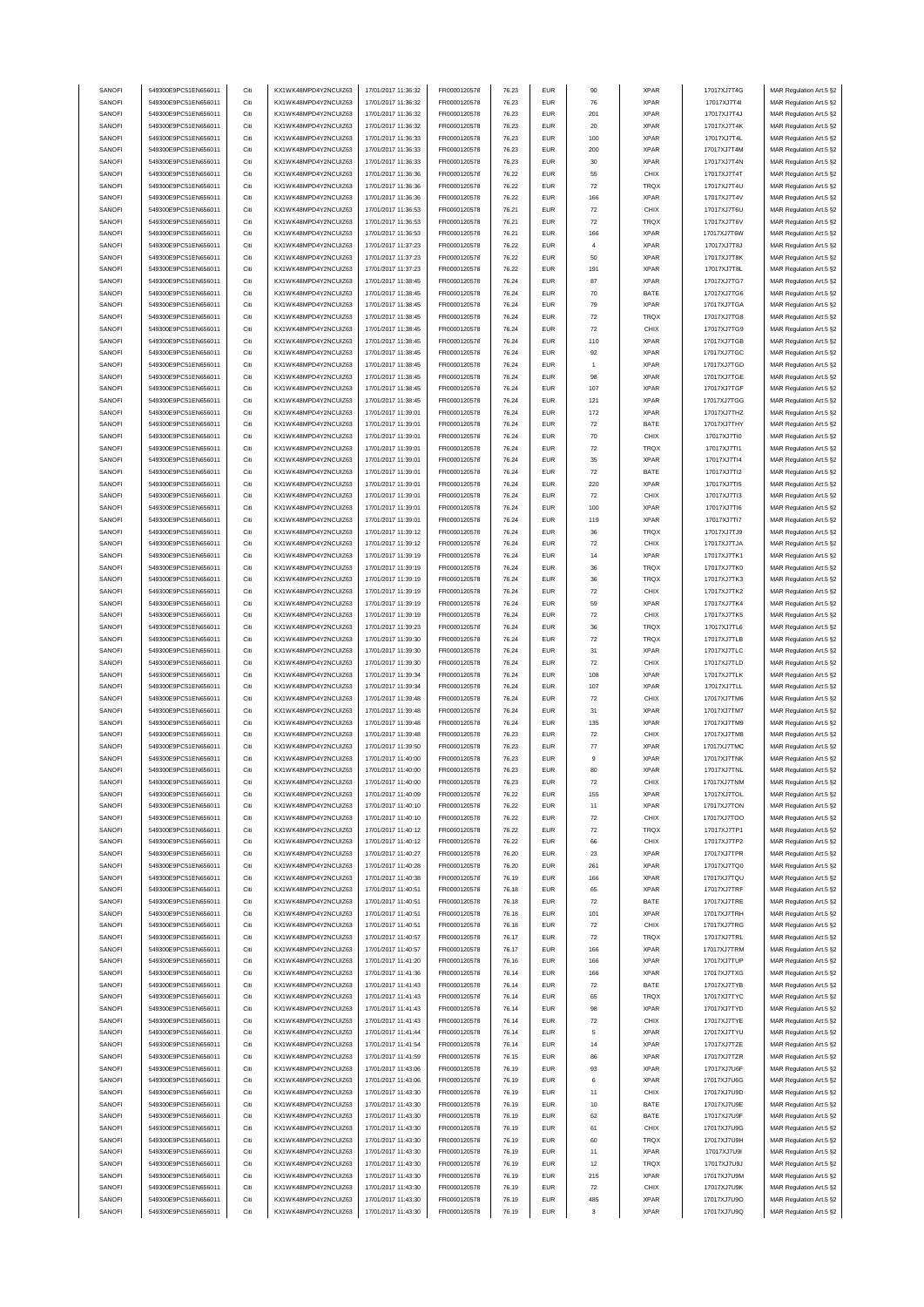| SANOFI        | 549300E9PC51EN656011 | Citi | KX1WK48MPD4Y2NCUIZ63  | 17/01/2017 11:43:30 | FR0000120578 | 76.19 | <b>EUR</b> | 97                      | <b>XPAR</b> | 17017XJ7U9S  | MAR Regulation Art.5 §2 |
|---------------|----------------------|------|-----------------------|---------------------|--------------|-------|------------|-------------------------|-------------|--------------|-------------------------|
| SANOFI        | 549300E9PC51EN656011 | Citi | KX1WK48MPD4Y2NCUIZ63  | 17/01/2017 11:43:30 | FR0000120578 | 76.19 | <b>EUR</b> | 66                      | <b>XPAR</b> | 17017XJ7U9U  | MAR Regulation Art.5 §2 |
|               |                      |      |                       |                     |              |       |            |                         |             |              |                         |
| SANOFI        | 549300E9PC51EN656011 | Citi | KX1WK48MPD4Y2NCUIZ63  | 17/01/2017 11:43:30 | FR0000120578 | 76.19 | <b>EUR</b> | 60                      | TRQX        | 17017XJ7U9V  | MAR Regulation Art.5 §2 |
| SANOFI        | 549300E9PC51EN656011 | Citi | KX1WK48MPD4Y2NCUIZ63  | 17/01/2017 11:43:41 | FR0000120578 | 76.18 | <b>EUR</b> | 70                      | CHIX        | 17017XJ7UA4  | MAR Regulation Art.5 §2 |
| SANOFI        | 549300E9PC51EN656011 | Citi | KX1WK48MPD4Y2NCUIZ63  | 17/01/2017 11:43:41 | FR0000120578 | 76.18 | <b>EUR</b> | 131                     | <b>XPAR</b> | 17017XJ7UA5  | MAR Regulation Art.5 §2 |
| SANOFI        | 549300E9PC51EN656011 | Citi | KX1WK48MPD4Y2NCUIZ63  | 17/01/2017 11:43:41 | FR0000120578 | 76.18 | <b>EUR</b> | 66                      | CHIX        | 17017XJ7UA6  | MAR Regulation Art.5 §2 |
| SANOFI        | 549300E9PC51EN656011 | Citi | KX1WK48MPD4Y2NCUIZ63  | 17/01/2017 11:43:41 | FR0000120578 | 76.18 | <b>EUR</b> | $71\,$                  | TRQX        | 17017XJ7UA7  | MAR Regulation Art.5 §2 |
| SANOFI        | 549300E9PC51EN656011 | Citi | KX1WK48MPD4Y2NCUIZ63  | 17/01/2017 11:43:41 | FR0000120578 | 76.18 | <b>EUR</b> | 64                      | <b>XPAR</b> | 17017XJ7UA8  | MAR Regulation Art.5 §2 |
| SANOFI        | 549300E9PC51EN656011 | Citi | KX1WK48MPD4Y2NCUIZ63  | 17/01/2017 11:43:41 | FR0000120578 | 76.18 | <b>EUR</b> | 33                      | CHIX        | 17017XJ7UA9  | MAR Regulation Art.5 §2 |
|               |                      |      |                       |                     |              |       |            |                         |             |              |                         |
| SANOFI        | 549300E9PC51EN656011 | Citi | KX1WK48MPD4Y2NCUIZ63  | 17/01/2017 11:44:05 | FR0000120578 | 76.18 | <b>EUR</b> | 19                      | CHIX        | 17017XJ7UCH  | MAR Regulation Art.5 §2 |
| SANOFI        | 549300E9PC51EN656011 | Citi | KX1WK48MPD4Y2NCUIZ63  | 17/01/2017 11:44:13 | FR0000120578 | 76.18 | <b>EUR</b> | 34                      | BATE        | 17017XJ7UDG  | MAR Regulation Art.5 §2 |
| SANOFI        | 549300E9PC51EN656011 | Citi | KX1WK48MPD4Y2NCUIZ63  | 17/01/2017 11:44:13 | FR0000120578 | 76.18 | <b>EUR</b> | 108                     | <b>XPAR</b> | 17017XJ7UDF  | MAR Regulation Art.5 §2 |
| SANOFI        | 549300E9PC51EN656011 | Citi | KX1WK48MPD4Y2NCUIZ63  | 17/01/2017 11:44:44 | FR0000120578 | 76.19 | <b>EUR</b> | 69                      | CHIX        | 17017XJ7UHY  | MAR Regulation Art.5 §2 |
| SANOFI        | 549300E9PC51EN656011 | Citi | KX1WK48MPD4Y2NCUIZ63  | 17/01/2017 11:44:44 | FR0000120578 | 76.19 | <b>EUR</b> | 69                      | TRQX        | 17017XJ7UHZ  | MAR Regulation Art.5 §2 |
| SANOFI        | 549300E9PC51EN656011 | Citi | KX1WK48MPD4Y2NCUIZ63  | 17/01/2017 11:44:44 | FR0000120578 | 76.19 | <b>EUR</b> | 29                      | BATE        | 17017XJ7UI0  | MAR Regulation Art.5 §2 |
|               |                      |      |                       |                     |              |       |            |                         |             |              |                         |
| SANOFI        | 549300E9PC51EN656011 | Citi | KX1WK48MPD4Y2NCUIZ63  | 17/01/2017 11:44:44 | FR0000120578 | 76.19 | <b>EUR</b> | 86                      | <b>XPAR</b> | 17017XJ7UI2  | MAR Regulation Art.5 §2 |
| SANOFI        | 549300E9PC51EN656011 | Citi | KX1WK48MPD4Y2NCLIIZ63 | 17/01/2017 11:44:44 | FR0000120578 | 76.19 | <b>EUR</b> | 43                      | BATE        | 17017XJ7UI1  | MAR Regulation Art.5 §2 |
| SANOFI        | 549300E9PC51EN656011 | Citi | KX1WK48MPD4Y2NCLIIZ63 | 17/01/2017 11:44:44 | FR0000120578 | 76.19 | <b>EUR</b> | 433                     | <b>XPAR</b> | 17017XJ7UI4  | MAR Regulation Art.5 §2 |
| SANOFI        | 549300E9PC51EN656011 | Citi | KX1WK48MPD4Y2NCUIZ63  | 17/01/2017 11:44:52 | FR0000120578 | 76.18 | EUR        | 97                      | <b>XPAR</b> | 17017XJ7UIR  | MAR Regulation Art.5 §2 |
| SANOFI        | 549300E9PC51EN656011 | Citi | KX1WK48MPD4Y2NCUIZ63  | 17/01/2017 11:45:00 | FR0000120578 | 76.18 | <b>EUR</b> | 10                      | BATE        | 17017XJ7UJM  | MAR Regulation Art.5 §2 |
| SANOFI        | 549300E9PC51EN656011 | Citi | KX1WK48MPD4Y2NCUIZ63  | 17/01/2017 11:45:00 | FR0000120578 | 76.18 | <b>EUR</b> | $\scriptstyle{72}$      | CHIX        | 17017XJ7UJN  | MAR Regulation Art.5 §2 |
| SANOFI        | 549300E9PC51EN656011 | Citi | KX1WK48MPD4Y2NCUIZ63  | 17/01/2017 11:45:00 | FR0000120578 | 76.18 | <b>EUR</b> | 16                      | TRQX        | 17017XJ7UJO  | MAR Regulation Art.5 §2 |
|               |                      |      |                       |                     |              |       |            |                         |             |              |                         |
| SANOFI        | 549300E9PC51EN656011 | Citi | KX1WK48MPD4Y2NCUIZ63  | 17/01/2017 11:45:00 | FR0000120578 | 76.18 | <b>EUR</b> | 56                      | TRQX        | 17017XJ7UJQ  | MAR Regulation Art.5 §2 |
| SANOFI        | 549300E9PC51EN656011 | Citi | KX1WK48MPD4Y2NCUIZ63  | 17/01/2017 11:45:00 | FR0000120578 | 76.18 | <b>EUR</b> | 69                      | <b>XPAR</b> | 17017XJ7UJP  | MAR Regulation Art.5 §2 |
| SANOFI        | 549300E9PC51EN656011 | Citi | KX1WK48MPD4Y2NCUIZ63  | 17/01/2017 11:45:00 | FR0000120578 | 76.18 | <b>EUR</b> | 64                      | <b>XPAR</b> | 17017XJ7UJR  | MAR Regulation Art.5 §2 |
| SANOFI        | 549300E9PC51EN656011 | Citi | KX1WK48MPD4Y2NCUIZ63  | 17/01/2017 11:45:02 | FR0000120578 | 76.17 | <b>EUR</b> | 34                      | TRQX        | 17017XJ7UK2  | MAR Regulation Art.5 §2 |
| SANOFI        | 549300E9PC51EN656011 | Citi | KX1WK48MPD4Y2NCUIZ63  | 17/01/2017 11:45:10 | FR0000120578 | 76.17 | <b>EUR</b> | 38                      | TRQX        | 17017XJ7ULM  | MAR Regulation Art.5 §2 |
| SANOFI        | 549300E9PC51EN656011 | Citi | KX1WK48MPD4Y2NCUIZ63  | 17/01/2017 11:45:10 | FR0000120578 | 76.17 | <b>EUR</b> | 271                     | <b>XPAR</b> | 17017XJ7ULN  | MAR Regulation Art.5 §2 |
|               |                      |      |                       |                     |              |       |            |                         |             |              |                         |
| SANOFI        | 549300E9PC51EN656011 | Citi | KX1WK48MPD4Y2NCUIZ63  | 17/01/2017 11:45:10 | FR0000120578 | 76.17 | <b>EUR</b> | 34                      | TRQX        | 17017XJ7ULP  | MAR Regulation Art.5 §2 |
| SANOFI        | 549300E9PC51EN656011 | Citi | KX1WK48MPD4Y2NCUIZ63  | 17/01/2017 11:45:10 | FR0000120578 | 76.17 | <b>EUR</b> | 55                      | CHIX        | 17017XJ7ULQ  | MAR Regulation Art.5 §2 |
| SANOFI        | 549300E9PC51EN656011 | Citi | KX1WK48MPD4Y2NCUIZ63  | 17/01/2017 11:45:10 | FR0000120578 | 76.17 | <b>EUR</b> | 38                      | TRQX        | 17017XJ7ULR  | MAR Regulation Art.5 §2 |
| SANOFI        | 549300E9PC51EN656011 | Citi | KX1WK48MPD4Y2NCUIZ63  | 17/01/2017 11:45:10 | FR0000120578 | 76.16 | <b>EUR</b> | 61                      | CHIX        | 17017XJ7ULS  | MAR Regulation Art.5 §2 |
| SANOFI        | 549300E9PC51EN656011 | Citi | KX1WK48MPD4Y2NCUIZ63  | 17/01/2017 11:45:10 | FR0000120578 | 76.17 | <b>EUR</b> | 72                      | CHIX        | 17017XJ7ULU  | MAR Regulation Art.5 §2 |
|               | 549300E9PC51EN656011 |      |                       |                     |              |       |            |                         |             |              |                         |
| SANOFI        |                      | Citi | KX1WK48MPD4Y2NCUIZ63  | 17/01/2017 11:45:10 | FR0000120578 | 76.16 | <b>EUR</b> | 166                     | <b>XPAR</b> | 17017XJ7ULW  | MAR Regulation Art.5 §2 |
| SANOFI        | 549300E9PC51EN656011 | Citi | KX1WK48MPD4Y2NCUIZ63  | 17/01/2017 11:45:10 | FR0000120578 | 76.15 | <b>EUR</b> | 155                     | <b>XPAR</b> | 17017XJ7UM8  | MAR Regulation Art.5 §2 |
| SANOFI        | 549300E9PC51EN656011 | Citi | KX1WK48MPD4Y2NCLIIZ63 | 17/01/2017 11:45:11 | FR0000120578 | 76.15 | EUR        | $\scriptstyle{72}$      | CHIX        | 17017XJ7UMG  | MAR Regulation Art.5 §2 |
| SANOFI        | 549300E9PC51EN656011 | Citi | KX1WK48MPD4Y2NCUIZ63  | 17/01/2017 11:45:11 | FR0000120578 | 76.15 | <b>EUR</b> | 11                      | <b>XPAR</b> | 17017XJ7UMH  | MAR Regulation Art.5 §2 |
| SANOFI        | 549300E9PC51EN656011 | Citi | KX1WK48MPD4Y2NCUIZ63  | 17/01/2017 11:46:26 | FR0000120578 | 76.14 | <b>EUR</b> | 100                     | <b>XPAR</b> | 17017XJ7USQ  | MAR Regulation Art.5 §2 |
| SANOFI        | 549300E9PC51EN656011 | Citi | KX1WK48MPD4Y2NCUIZ63  | 17/01/2017 11:46:26 | FR0000120578 | 76.14 | <b>EUR</b> | 209                     | <b>XPAR</b> | 17017XJ7USS  | MAR Regulation Art.5 §2 |
|               |                      |      |                       |                     |              |       |            |                         |             |              |                         |
| SANOFI        | 549300E9PC51EN656011 | Citi | KX1WK48MPD4Y2NCUIZ63  | 17/01/2017 11:46:26 | FR0000120578 | 76.14 | <b>EUR</b> | 106                     | <b>XPAR</b> | 17017XJ7USU  | MAR Regulation Art.5 §2 |
| SANOFI        | 549300E9PC51EN656011 | Citi | KX1WK48MPD4Y2NCUIZ63  | 17/01/2017 11:46:26 | FR0000120578 | 76.14 | <b>EUR</b> | 292                     | <b>XPAR</b> | 17017XJ7USV  | MAR Regulation Art.5 §2 |
| SANOFI        | 549300E9PC51EN656011 | Citi | KX1WK48MPD4Y2NCUIZ63  | 17/01/2017 11:46:26 | FR0000120578 | 76.14 | <b>EUR</b> | 31                      | BATE        | 17017XJ7USR  | MAR Regulation Art.5 §2 |
| SANOFI        | 549300E9PC51EN656011 | Citi | KX1WK48MPD4Y2NCUIZ63  | 17/01/2017 11:46:26 | FR0000120578 | 76.14 | <b>EUR</b> | 92                      | <b>XPAR</b> | 17017XJ7USW  | MAR Regulation Art.5 §2 |
| SANOFI        | 549300E9PC51EN656011 | Citi | KX1WK48MPD4Y2NCUIZ63  | 17/01/2017 11:46:26 | FR0000120578 | 76.14 | EUR        | 191                     | <b>XPAR</b> | 17017XJ7USX  | MAR Regulation Art.5 §2 |
| SANOFI        | 549300E9PC51EN656011 | Citi | KX1WK48MPD4Y2NCUIZ63  | 17/01/2017 11:46:26 | FR0000120578 | 76.14 | <b>EUR</b> | 69                      | <b>XPAR</b> | 17017XJ7USY  | MAR Regulation Art.5 §2 |
|               |                      |      |                       |                     |              |       |            |                         |             |              |                         |
| SANOFI        | 549300E9PC51EN656011 | Citi | KX1WK48MPD4Y2NCUIZ63  | 17/01/2017 11:46:26 | FR0000120578 | 76.14 | <b>EUR</b> | $\scriptstyle{72}$      | CHIX        | 17017XJ7UST  | MAR Regulation Art.5 §2 |
| SANOFI        | 549300E9PC51EN656011 | Citi | KX1WK48MPD4Y2NCUIZ63  | 17/01/2017 11:46:44 | FR0000120578 | 76.15 | <b>EUR</b> | 72                      | BATE        | 17017XJ7UU8  | MAR Regulation Art.5 §2 |
| SANOFI        | 549300E9PC51EN656011 | Citi | KX1WK48MPD4Y2NCUIZ63  | 17/01/2017 11:46:44 | FR0000120578 | 76.15 | <b>EUR</b> | $\scriptstyle{72}$      | CHIX        | 17017XJ7UU9  | MAR Regulation Art.5 §2 |
| SANOFI        | 549300E9PC51EN656011 | Citi | KX1WK48MPD4Y2NCUIZ63  | 17/01/2017 11:46:44 | FR0000120578 | 76.15 | <b>EUR</b> | 72                      | TRQX        | 17017XJ7UUA  | MAR Regulation Art.5 §2 |
| SANOFI        | 549300E9PC51EN656011 | Citi | KX1WK48MPD4Y2NCUIZ63  | 17/01/2017 11:46:44 | FR0000120578 | 76.15 | <b>EUR</b> | 144                     | <b>XPAR</b> | 17017XJ7UUB  | MAR Regulation Art.5 §2 |
| SANOFI        | 549300E9PC51EN656011 | Citi | KX1WK48MPD4Y2NCUIZ63  | 17/01/2017 11:46:44 | FR0000120578 | 76.15 | <b>EUR</b> | 69                      | CHIX        | 17017XJ7UUC  | MAR Regulation Art.5 §2 |
| SANOFI        | 549300E9PC51EN656011 | Citi | KX1WK48MPD4Y2NCUIZ63  | 17/01/2017 11:46:44 | FR0000120578 | 76.15 | <b>EUR</b> | 59                      | TRQX        | 17017XJ7UUD  |                         |
|               |                      |      |                       |                     |              |       |            |                         |             |              | MAR Regulation Art.5 §2 |
| SANOFI        | 549300E9PC51EN656011 | Citi | KX1WK48MPD4Y2NCUIZ63  | 17/01/2017 11:46:44 | FR0000120578 | 76.15 | <b>EUR</b> | 50                      | <b>XPAR</b> | 17017XJ7UUE  | MAR Regulation Art.5 §2 |
| SANOFI        | 549300E9PC51EN656011 | Citi | KX1WK48MPD4Y2NCUIZ63  | 17/01/2017 11:46:46 | FR0000120578 | 76.14 | <b>EUR</b> | 17                      | BATE        | 17017XJ7UUM  | MAR Regulation Art.5 §2 |
| SANOFI        | 549300E9PC51EN656011 | Citi | KX1WK48MPD4Y2NCLIIZ63 | 17/01/2017 11:46:46 | FR0000120578 | 76.14 | <b>EUR</b> | 72                      | CHIX        | 17017XJ7UUN  | MAR Regulation Art.5 §2 |
| SANOFI        | 549300E9PC51EN656011 | Citi | KX1WK48MPD4Y2NCUIZ63  | 17/01/2017 11:46:46 | FR0000120578 | 76.14 | <b>EUR</b> | 19                      | BATE        | 17017XJ7UUP  | MAR Regulation Art.5 §2 |
| SANOFI        | 549300E9PC51EN656011 | Citi | KX1WK48MPD4Y2NCUIZ63  | 17/01/2017 11:46:46 | FR0000120578 | 76.14 | <b>EUR</b> | 18                      | TRQX        | 17017XJ7UUO  | MAR Regulation Art.5 §2 |
| SANOFI        | 549300E9PC51EN656011 |      | KX1WK48MPD4Y2NCLIIZ63 | 17/01/2017 11:46:46 | FR0000120578 | 76.13 | FUR        | 70                      | CHIX        | 17017X.I7UUQ | MAR Regulation Art 5.82 |
|               |                      |      |                       |                     |              |       |            |                         |             |              |                         |
| <b>SANOFI</b> | 549300E9PC51EN656011 | Citi | KX1WK48MPD4Y2NCUIZ63  | 17/01/2017 11:46:46 | FR0000120578 | 76.13 | <b>EUR</b> | 166                     | <b>XPAR</b> | 17017XJ7UUR  | MAR Regulation Art.5 §2 |
| SANOFI        | 549300E9PC51EN656011 | Citi | KX1WK48MPD4Y2NCUIZ63  | 17/01/2017 11:48:07 | FR0000120578 | 76.15 | <b>EUR</b> | $\overline{7}$          | <b>XPAR</b> | 17017XJ7V33  | MAR Regulation Art.5 §2 |
| SANOFI        | 549300E9PC51EN656011 | Citi | KX1WK48MPD4Y2NCUIZ63  | 17/01/2017 11:48:17 | FR0000120578 | 76.15 | <b>EUR</b> | 10                      | TRQX        | 17017XJ7V3D  | MAR Regulation Art.5 §2 |
| SANOFI        | 549300E9PC51EN656011 | Citi | KX1WK48MPD4Y2NCUIZ63  | 17/01/2017 11:48:17 | FR0000120578 | 76.15 | <b>EUR</b> | 159                     | <b>XPAR</b> | 17017XJ7V3E  | MAR Regulation Art.5 §2 |
| SANOFI        | 549300E9PC51EN656011 | Citi | KX1WK48MPD4Y2NCUIZ63  | 17/01/2017 11:48:17 | FR0000120578 | 76.15 | <b>EUR</b> | 401                     | <b>XPAR</b> | 17017XJ7V3K  | MAR Regulation Art.5 §2 |
| SANOFI        | 549300E9PC51EN656011 | Citi | KX1WK48MPD4Y2NCUIZ63  | 17/01/2017 11:48:17 | FR0000120578 | 76.15 | <b>EUR</b> | 62                      | TRQX        | 17017XJ7V3G  | MAR Regulation Art.5 §2 |
|               | 549300E9PC51EN656011 | Citi | KX1WK48MPD4Y2NCUIZ63  |                     |              |       | <b>EUR</b> |                         | CHIX        |              |                         |
| SANOFI        |                      |      |                       | 17/01/2017 11:48:17 | FR0000120578 | 76.15 |            | 67                      |             | 17017XJ7V3H  | MAR Regulation Art.5 §2 |
| SANOFI        | 549300E9PC51EN656011 | Citi | KX1WK48MPD4Y2NCUIZ63  | 17/01/2017 11:48:17 | FR0000120578 | 76.15 | <b>EUR</b> | 5                       | CHIX        | 17017XJ7V3M  | MAR Regulation Art.5 §2 |
| SANOFI        | 549300E9PC51EN656011 | Citi | KX1WK48MPD4Y2NCUIZ63  | 17/01/2017 11:48:17 | FR0000120578 | 76.15 | <b>EUR</b> | $\scriptstyle{72}$      | TRQX        | 17017XJ7V3J  | MAR Regulation Art.5 §2 |
| SANOFI        | 549300E9PC51EN656011 | Citi | KX1WK48MPD4Y2NCUIZ63  | 17/01/2017 11:48:17 | FR0000120578 | 76.15 | <b>EUR</b> | 124                     | <b>XPAR</b> | 17017XJ7V3P  | MAR Regulation Art.5 §2 |
| SANOFI        | 549300E9PC51EN656011 | Citi | KX1WK48MPD4Y2NCUIZ63  | 17/01/2017 11:48:17 | FR0000120578 | 76.15 | <b>EUR</b> | 67                      | CHIX        | 17017XJ7V3O  | MAR Regulation Art.5 §2 |
| SANOFI        | 549300E9PC51EN656011 | Citi | KX1WK48MPD4Y2NCUIZ63  | 17/01/2017 11:48:17 | FR0000120578 | 76.15 | <b>EUR</b> | 166                     | <b>XPAR</b> | 17017XJ7V3S  | MAR Regulation Art.5 §2 |
| SANOFI        | 549300E9PC51EN656011 | Citi | KX1WK48MPD4Y2NCUIZ63  | 17/01/2017 11:48:22 | FR0000120578 | 76.13 | <b>EUR</b> | 166                     | <b>XPAR</b> | 17017XJ7V50  | MAR Regulation Art.5 §2 |
|               | 549300E9PC51EN656011 |      | KX1WK48MPD4Y2NCUIZ63  |                     | FR0000120578 |       |            |                         |             |              |                         |
| SANOFI        |                      | Citi |                       | 17/01/2017 11:48:22 |              | 76.13 | <b>EUR</b> | $\scriptstyle{72}$      | BATE        | 17017XJ7V4Z  | MAR Regulation Art.5 §2 |
| SANOFI        | 549300E9PC51EN656011 | Citi | KX1WK48MPD4Y2NCUIZ63  | 17/01/2017 11:48:22 | FR0000120578 | 76.13 | <b>EUR</b> | 72                      | CHIX        | 17017XJ7V51  | MAR Regulation Art.5 §2 |
| SANOFI        | 549300E9PC51EN656011 | Citi | KX1WK48MPD4Y2NCUIZ63  | 17/01/2017 11:48:22 | FR0000120578 | 76.13 | <b>EUR</b> | 72                      | TRQX        | 17017XJ7V52  | MAR Regulation Art.5 §2 |
| SANOFI        | 549300E9PC51EN656011 | Citi | KX1WK48MPD4Y2NCUIZ63  | 17/01/2017 11:48:23 | FR0000120578 | 76.11 | <b>EUR</b> | 166                     | <b>XPAR</b> | 17017XJ7V56  | MAR Regulation Art.5 §2 |
| SANOFI        | 549300E9PC51EN656011 | Citi | KX1WK48MPD4Y2NCUIZ63  | 17/01/2017 11:48:26 | FR0000120578 | 76.11 | <b>EUR</b> | 72                      | CHIX        | 17017XJ7V5B  | MAR Regulation Art.5 §2 |
| SANOFI        | 549300E9PC51EN656011 | Citi | KX1WK48MPD4Y2NCUIZ63  | 17/01/2017 11:49:08 | FR0000120578 | 76.12 | <b>EUR</b> | $\overline{\mathbf{c}}$ | BATE        | 17017XJ7V8G  | MAR Regulation Art.5 §2 |
|               |                      |      |                       |                     |              |       |            |                         |             |              |                         |
| SANOFI        | 549300E9PC51EN656011 | Citi | KX1WK48MPD4Y2NCUIZ63  | 17/01/2017 11:49:08 | FR0000120578 | 76.12 | <b>EUR</b> | 70                      | BATE        | 17017XJ7V8H  | MAR Regulation Art.5 §2 |
| SANOFI        | 549300E9PC51EN656011 | Citi | KX1WK48MPD4Y2NCUIZ63  | 17/01/2017 11:49:24 | FR0000120578 | 76.12 | <b>EUR</b> | 166                     | <b>XPAR</b> | 17017XJ7V9X  | MAR Regulation Art.5 §2 |
| SANOFI        | 549300E9PC51EN656011 | Citi | KX1WK48MPD4Y2NCUIZ63  | 17/01/2017 11:49:24 | FR0000120578 | 76.12 | <b>EUR</b> | $\scriptstyle{72}$      | CHIX        | 17017XJ7V9V  | MAR Regulation Art.5 §2 |
| SANOFI        | 549300E9PC51EN656011 | Citi | KX1WK48MPD4Y2NCUIZ63  | 17/01/2017 11:49:24 | FR0000120578 | 76.12 | <b>EUR</b> | $\scriptstyle{72}$      | TRQX        | 17017XJ7V9W  | MAR Regulation Art.5 §2 |
| SANOFI        | 549300E9PC51EN656011 | Citi | KX1WK48MPD4Y2NCUIZ63  | 17/01/2017 11:50:32 | FR0000120578 | 76.16 | <b>EUR</b> | 72                      | CHIX        | 17017XJ7VGF  | MAR Regulation Art.5 §2 |
| SANOFI        | 549300E9PC51EN656011 | Citi | KX1WK48MPD4Y2NCUIZ63  | 17/01/2017 11:50:32 | FR0000120578 | 76.16 | <b>EUR</b> | 64                      | BATE        | 17017XJ7VGG  |                         |
|               |                      |      |                       |                     |              |       |            |                         |             |              | MAR Regulation Art.5 §2 |
| SANOFI        | 549300E9PC51EN656011 | Citi | KX1WK48MPD4Y2NCUIZ63  | 17/01/2017 11:50:32 | FR0000120578 | 76.16 | <b>EUR</b> | 166                     | <b>XPAR</b> | 17017XJ7VGH  | MAR Regulation Art.5 §2 |
| SANOFI        | 549300E9PC51EN656011 | Citi | KX1WK48MPD4Y2NCUIZ63  | 17/01/2017 11:50:32 | FR0000120578 | 76.16 | <b>EUR</b> | 8                       | BATE        | 17017XJ7VGJ  | MAR Regulation Art.5 §2 |
| SANOFI        | 549300E9PC51EN656011 | Citi | KX1WK48MPD4Y2NCUIZ63  | 17/01/2017 11:50:32 | FR0000120578 | 76.16 | <b>EUR</b> | $\scriptstyle{72}$      | TRQX        | 17017XJ7VGI  | MAR Regulation Art.5 §2 |
| SANOFI        | 549300E9PC51EN656011 | Citi | KX1WK48MPD4Y2NCUIZ63  | 17/01/2017 11:50:57 | FR0000120578 | 76.16 | <b>EUR</b> | 28                      | <b>XPAR</b> | 17017XJ7VI2  | MAR Regulation Art.5 §2 |
| SANOFI        | 549300E9PC51EN656011 | Citi | KX1WK48MPD4Y2NCUIZ63  | 17/01/2017 11:51:06 | FR0000120578 | 76.16 | <b>EUR</b> | $\scriptstyle{72}$      | CHIX        | 17017XJ7VIL  | MAR Regulation Art.5 §2 |
| SANOFI        | 549300E9PC51EN656011 | Citi | KX1WK48MPD4Y2NCUIZ63  | 17/01/2017 11:51:06 | FR0000120578 | 76.16 | <b>EUR</b> | $\scriptstyle{72}$      | TRQX        | 17017XJ7VIM  | MAR Regulation Art.5 §2 |
|               |                      |      |                       |                     |              |       |            |                         |             |              |                         |
| SANOFI        | 549300E9PC51EN656011 | Citi | KX1WK48MPD4Y2NCUIZ63  | 17/01/2017 11:51:06 | FR0000120578 | 76.16 | <b>EUR</b> | 138                     | <b>XPAR</b> | 17017XJ7VIN  | MAR Regulation Art.5 §2 |
| SANOFI        | 549300E9PC51EN656011 | Citi | KX1WK48MPD4Y2NCUIZ63  | 17/01/2017 11:51:06 | FR0000120578 | 76.16 | <b>EUR</b> | 876                     | <b>XPAR</b> | 17017XJ7VIO  | MAR Regulation Art.5 §2 |
| SANOFI        | 549300E9PC51EN656011 | Citi | KX1WK48MPD4Y2NCUIZ63  | 17/01/2017 11:51:06 | FR0000120578 | 76.15 | <b>EUR</b> | 166                     | <b>XPAR</b> | 17017XJ7VIP  | MAR Regulation Art.5 §2 |
| SANOFI        | 549300E9PC51EN656011 | Citi | KX1WK48MPD4Y2NCUIZ63  | 17/01/2017 11:51:07 | FR0000120578 | 76.15 | <b>EUR</b> | 72                      | CHIX        | 17017XJ7VIQ  | MAR Regulation Art.5 §2 |
| SANOFI        | 549300E9PC51EN656011 | Citi | KX1WK48MPD4Y2NCUIZ63  | 17/01/2017 11:51:07 | FR0000120578 | 76.15 | <b>EUR</b> | $\scriptstyle{72}$      | TRQX        | 17017XJ7VIR  | MAR Regulation Art.5 §2 |
| SANOFI        | 549300E9PC51EN656011 | Citi | KX1WK48MPD4Y2NCUIZ63  | 17/01/2017 11:51:25 | FR0000120578 | 76.17 | <b>EUR</b> | 100                     | <b>XPAR</b> | 17017XJ7VKZ  | MAR Regulation Art.5 §2 |
|               |                      |      |                       |                     |              |       |            |                         |             |              |                         |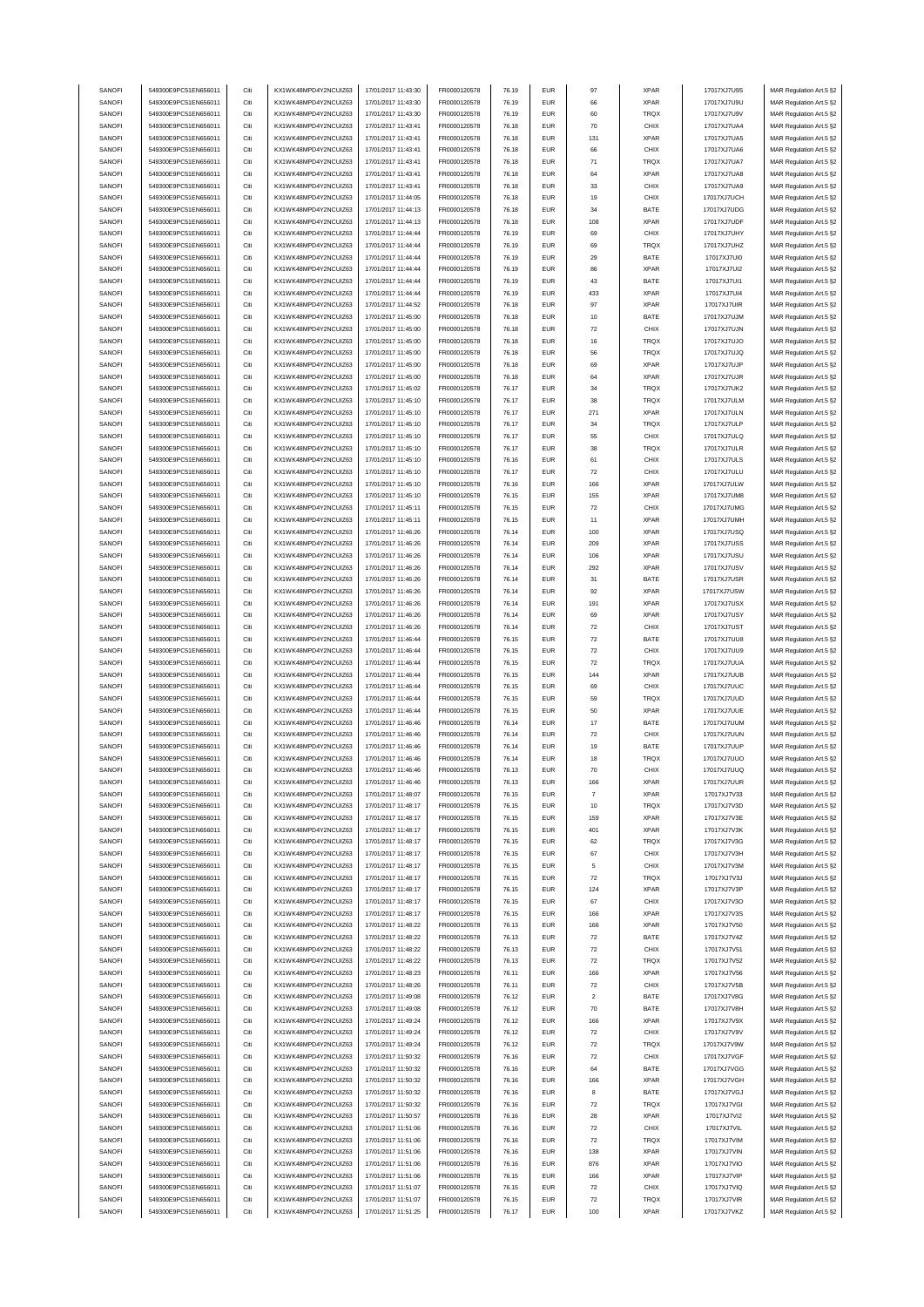| SANOFI | 549300E9PC51EN656011 | Citi | KX1WK48MPD4Y2NCUIZ63  | 17/01/2017 11:51:25 | FR0000120578 | 76.17 | <b>EUR</b> | $\scriptstyle{72}$ | CHIX        | 17017XJ7VL0  | MAR Regulation Art.5 §2 |
|--------|----------------------|------|-----------------------|---------------------|--------------|-------|------------|--------------------|-------------|--------------|-------------------------|
|        | 549300E9PC51EN656011 | Citi | KX1WK48MPD4Y2NCUIZ63  |                     |              | 76.17 | <b>EUR</b> | 66                 | <b>XPAR</b> |              |                         |
| SANOFI |                      |      |                       | 17/01/2017 11:51:25 | FR0000120578 |       |            |                    |             | 17017XJ7VL1  | MAR Regulation Art.5 §2 |
| SANOFI | 549300E9PC51EN656011 | Citi | KX1WK48MPD4Y2NCUIZ63  | 17/01/2017 11:51:25 | FR0000120578 | 76.17 | <b>EUR</b> | 76                 | <b>XPAR</b> | 17017XJ7VL2  | MAR Regulation Art.5 §2 |
| SANOFI | 549300E9PC51EN656011 | Citi | KX1WK48MPD4Y2NCUIZ63  | 17/01/2017 11:51:34 | FR0000120578 | 76.17 | <b>EUR</b> | 24                 | <b>XPAR</b> | 17017XJ7VLO  | MAR Regulation Art.5 §2 |
| SANOFI | 549300E9PC51EN656011 | Citi | KX1WK48MPD4Y2NCUIZ63  | 17/01/2017 11:51:34 | FR0000120578 | 76.17 | <b>EUR</b> | 142                | <b>XPAR</b> | 17017XJ7VLP  | MAR Regulation Art.5 §2 |
|        |                      |      |                       |                     |              |       |            |                    |             |              |                         |
| SANOFI | 549300E9PC51EN656011 | Citi | KX1WK48MPD4Y2NCUIZ63  | 17/01/2017 11:52:09 | FR0000120578 | 76.18 | <b>EUR</b> | $\scriptstyle{72}$ | TRQX        | 17017XJ7VQS  | MAR Regulation Art.5 §2 |
| SANOFI | 549300E9PC51EN656011 | Citi | KX1WK48MPD4Y2NCUIZ63  | 17/01/2017 11:52:09 | FR0000120578 | 76.18 | <b>EUR</b> | $\scriptstyle{72}$ | CHIX        | 17017XJ7VQT  | MAR Regulation Art.5 §2 |
| SANOFI | 549300E9PC51EN656011 | Citi | KX1WK48MPD4Y2NCUIZ63  | 17/01/2017 11:52:09 | FR0000120578 | 76.18 | <b>EUR</b> | 166                | <b>XPAR</b> | 17017XJ7VQV  |                         |
|        |                      |      |                       |                     |              |       |            |                    |             |              | MAR Regulation Art.5 §2 |
| SANOFI | 549300E9PC51EN656011 | Citi | KX1WK48MPD4Y2NCUIZ63  | 17/01/2017 11:52:09 | FR0000120578 | 76.18 | <b>EUR</b> | $\scriptstyle{72}$ | BATE        | 17017XJ7VQU  | MAR Regulation Art.5 §2 |
| SANOFI | 549300E9PC51EN656011 | Citi | KX1WK48MPD4Y2NCUIZ63  | 17/01/2017 11:52:09 | FR0000120578 | 76.18 | <b>EUR</b> | 72                 | <b>TRQX</b> | 17017XJ7VQW  | MAR Regulation Art.5 §2 |
|        |                      |      |                       |                     |              |       |            |                    |             |              |                         |
| SANOFI | 549300E9PC51EN656011 | Citi | KX1WK48MPD4Y2NCUIZ63  | 17/01/2017 11:52:09 | FR0000120578 | 76.18 | <b>EUR</b> | $\scriptstyle{72}$ | BATE        | 17017XJ7VQX  | MAR Regulation Art.5 §2 |
| SANOFI | 549300E9PC51EN656011 | Citi | KX1WK48MPD4Y2NCUIZ63  | 17/01/2017 11:52:09 | FR0000120578 | 76.18 | <b>EUR</b> | 49                 | <b>XPAR</b> | 17017XJ7VQZ  | MAR Regulation Art.5 §2 |
| SANOFI | 549300E9PC51EN656011 | Citi | KX1WK48MPD4Y2NCUIZ63  | 17/01/2017 11:52:09 | FR0000120578 | 76.18 | <b>EUR</b> | 55                 | CHIX        | 17017XJ7VQY  | MAR Regulation Art.5 §2 |
|        |                      |      |                       |                     |              |       |            |                    |             |              |                         |
| SANOFI | 549300E9PC51EN656011 | Citi | KX1WK48MPD4Y2NCUIZ63  | 17/01/2017 11:52:09 | FR0000120578 | 76.17 | <b>EUR</b> | $\scriptstyle{72}$ | CHIX        | 17017XJ7VR0  | MAR Regulation Art.5 §2 |
| SANOFI | 549300E9PC51EN656011 | Citi | KX1WK48MPD4Y2NCUIZ63  | 17/01/2017 11:52:12 | FR0000120578 | 76.17 | <b>EUR</b> | 166                | <b>XPAR</b> | 17017XJ7VR5  | MAR Regulation Art.5 §2 |
| SANOFI | 549300E9PC51EN656011 | Citi | KX1WK48MPD4Y2NCUIZ63  | 17/01/2017 11:52:57 | FR0000120578 | 76.23 | <b>EUR</b> | 65                 | TRQX        | 17017XJ7VVA  | MAR Regulation Art.5 §2 |
|        |                      |      |                       |                     |              |       |            |                    |             |              |                         |
| SANOFI | 549300E9PC51EN656011 | Citi | KX1WK48MPD4Y2NCUIZ63  | 17/01/2017 11:52:57 | FR0000120578 | 76.23 | <b>EUR</b> | 87                 | <b>XPAR</b> | 17017XJ7VVB  | MAR Regulation Art.5 §2 |
| SANOFI | 549300E9PC51EN656011 | Citi | KX1WK48MPD4Y2NCUIZ63  | 17/01/2017 11:52:57 | FR0000120578 | 76.23 | <b>EUR</b> | $\overline{7}$     | TRQX        | 17017XJ7VVD  | MAR Regulation Art.5 §2 |
| SANOFI | 549300E9PC51EN656011 | Citi | KX1WK48MPD4Y2NCUIZ63  | 17/01/2017 11:52:57 | FR0000120578 | 76.23 | <b>EUR</b> | 72                 | CHIX        | 17017XJ7VVC  | MAR Regulation Art.5 §2 |
|        |                      |      |                       |                     |              |       |            |                    | CHIX        |              |                         |
| SANOFI | 549300E9PC51EN656011 | Citi | KX1WK48MPD4Y2NCUIZ63  | 17/01/2017 11:52:58 | FR0000120578 | 76.22 | <b>EUR</b> | $\scriptstyle{72}$ |             | 17017XJ7VVE  | MAR Regulation Art.5 §2 |
| SANOFI | 549300E9PC51EN656011 | Citi | KX1WK48MPD4Y2NCUIZ63  | 17/01/2017 11:53:10 | FR0000120578 | 76.22 | <b>EUR</b> | 84                 | <b>XPAR</b> | 17017XJ7VWJ  | MAR Regulation Art.5 §2 |
| SANOFI | 549300E9PC51EN656011 | Citi | KX1WK48MPD4Y2NCUIZ63  | 17/01/2017 11:53:10 | FR0000120578 | 76.22 | <b>EUR</b> | $\scriptstyle{72}$ | TRQX        | 17017XJ7VWI  | MAR Regulation Art.5 §2 |
| SANOFI | 549300E9PC51EN656011 | Citi | KX1WK48MPD4Y2NCUIZ63  | 17/01/2017 11:53:10 | FR0000120578 | 76.22 | <b>EUR</b> | 16                 | <b>XPAR</b> | 17017XJ7VWL  | MAR Regulation Art.5 §2 |
|        |                      |      |                       |                     |              |       |            |                    |             |              |                         |
| SANOFI | 549300E9PC51EN656011 | Citi | KX1WK48MPD4Y2NCUIZ63  | 17/01/2017 11:53:10 | FR0000120578 | 76.22 | <b>EUR</b> | 66                 | <b>XPAR</b> | 17017XJ7VWM  | MAR Regulation Art.5 §2 |
| SANOFI | 549300E9PC51EN656011 | Citi | KX1WK48MPD4Y2NCUIZ63  | 17/01/2017 11:53:10 | FR0000120578 | 76.22 | <b>EUR</b> | $\scriptstyle{72}$ | CHIX        | 17017XJ7VWK  | MAR Regulation Art.5 §2 |
| SANOFI | 549300E9PC51EN656011 | Citi | KX1WK48MPD4Y2NCUIZ63  | 17/01/2017 11:53:10 | FR0000120578 | 76.22 | <b>EUR</b> | 57                 | <b>XPAR</b> | 17017XJ7VWN  | MAR Regulation Art.5 §2 |
|        |                      |      |                       |                     |              |       |            |                    |             |              |                         |
| SANOFI | 549300E9PC51EN656011 | Citi | KX1WK48MPD4Y2NCUIZ63  | 17/01/2017 11:53:10 | FR0000120578 | 76.22 | <b>EUR</b> | 57                 | <b>XPAR</b> | 17017XJ7VWO  | MAR Regulation Art.5 §2 |
| SANOFI | 549300E9PC51EN656011 | Citi | KX1WK48MPD4Y2NCUIZ63  | 17/01/2017 11:53:10 | FR0000120578 | 76.22 | <b>EUR</b> | 29                 | <b>XPAR</b> | 17017XJ7VWP  | MAR Regulation Art.5 §2 |
| SANOFI | 549300E9PC51EN656011 | Citi | KX1WK48MPD4Y2NCUIZ63  | 17/01/2017 11:53:37 | FR0000120578 | 76.24 | <b>EUR</b> | $\scriptstyle{72}$ | BATE        | 17017XJ7VYP  | MAR Regulation Art.5 §2 |
|        |                      |      |                       |                     |              |       |            |                    |             |              |                         |
| SANOFI | 549300E9PC51EN656011 | Citi | KX1WK48MPD4Y2NCUIZ63  | 17/01/2017 11:53:37 | FR0000120578 | 76.24 | <b>EUR</b> | 166                | <b>XPAR</b> | 17017XJ7VYQ  | MAR Regulation Art.5 §2 |
| SANOFI | 549300E9PC51EN656011 | Citi | KX1WK48MPD4Y2NCUIZ63  | 17/01/2017 11:53:37 | FR0000120578 | 76.24 | <b>EUR</b> | $\scriptstyle{72}$ | CHIX        | 17017XJ7VYR  | MAR Regulation Art.5 §2 |
| SANOFI | 549300E9PC51EN656011 | Citi | KX1WK48MPD4Y2NCUIZ63  | 17/01/2017 11:53:42 | FR0000120578 | 76.23 | <b>EUR</b> | $\overline{4}$     | BATE        | 17017XJ7VZ3  | MAR Regulation Art.5 §2 |
|        |                      |      |                       |                     |              |       |            |                    |             |              |                         |
| SANOFI | 549300E9PC51EN656011 | Citi | KX1WK48MPD4Y2NCUIZ63  | 17/01/2017 11:53:42 | FR0000120578 | 76.23 | <b>EUR</b> | $\scriptstyle{72}$ | CHIX        | 17017XJ7VZ4  | MAR Regulation Art.5 §2 |
| SANOFI | 549300E9PC51EN656011 | Citi | KX1WK48MPD4Y2NCUIZ63  | 17/01/2017 11:53:42 | FR0000120578 | 76.23 | <b>EUR</b> | 166                | <b>XPAR</b> | 17017XJ7VZ5  | MAR Regulation Art.5 §2 |
| SANOFI | 549300E9PC51EN656011 | Citi | KX1WK48MPD4Y2NCUIZ63  | 17/01/2017 11:53:47 | FR0000120578 | 76.22 | <b>EUR</b> | $\scriptstyle{72}$ | CHIX        | 17017XJ7VZK  | MAR Regulation Art.5 §2 |
|        |                      |      |                       |                     |              |       |            |                    |             |              |                         |
| SANOFI | 549300E9PC51EN656011 | Citi | KX1WK48MPD4Y2NCUIZ63  | 17/01/2017 11:53:47 | FR0000120578 | 76.22 | <b>EUR</b> | 536                | <b>XPAR</b> | 17017XJ7VZL  | MAR Regulation Art.5 §2 |
| SANOFI | 549300E9PC51EN656011 | Citi | KX1WK48MPD4Y2NCUIZ63  | 17/01/2017 11:53:57 | FR0000120578 | 76.21 | <b>EUR</b> | 166                | <b>XPAR</b> | 17017XJ7W2E  | MAR Regulation Art.5 §2 |
| SANOFI | 549300E9PC51EN656011 | Citi | KX1WK48MPD4Y2NCUIZ63  | 17/01/2017 11:54:11 | FR0000120578 | 76.22 | <b>EUR</b> | $\scriptstyle{72}$ | CHIX        | 17017XJ7W3K  | MAR Regulation Art.5 §2 |
|        |                      |      |                       |                     |              |       |            |                    |             |              |                         |
| SANOFI | 549300E9PC51EN656011 | Citi | KX1WK48MPD4Y2NCUIZ63  | 17/01/2017 11:54:34 | FR0000120578 | 76.21 | <b>EUR</b> | $\scriptstyle{72}$ | TRQX        | 17017XJ7W4P  | MAR Regulation Art.5 §2 |
| SANOFI | 549300E9PC51EN656011 | Citi | KX1WK48MPD4Y2NCUIZ63  | 17/01/2017 11:54:34 | FR0000120578 | 76.21 | <b>EUR</b> | 166                | <b>XPAR</b> | 17017XJ7W4Q  | MAR Regulation Art.5 §2 |
| SANOFI | 549300E9PC51EN656011 | Citi | KX1WK48MPD4Y2NCUIZ63  | 17/01/2017 11:54:34 | FR0000120578 | 76.21 | <b>EUR</b> | $\scriptstyle{72}$ | TRQX        | 17017XJ7W4R  | MAR Regulation Art.5 §2 |
|        |                      |      |                       |                     |              |       |            |                    |             |              |                         |
| SANOFI | 549300E9PC51EN656011 | Citi | KX1WK48MPD4Y2NCUIZ63  | 17/01/2017 11:54:34 | FR0000120578 | 76.21 | <b>EUR</b> | 92                 | XPAR        | 17017XJ7W4S  | MAR Regulation Art.5 §2 |
| SANOFI | 549300E9PC51EN656011 | Citi | KX1WK48MPD4Y2NCUIZ63  | 17/01/2017 11:54:34 | FR0000120578 | 76.21 | <b>EUR</b> | 74                 | <b>XPAR</b> | 17017XJ7W4U  | MAR Regulation Art.5 §2 |
| SANOFI | 549300E9PC51EN656011 | Citi | KX1WK48MPD4Y2NCUIZ63  | 17/01/2017 11:54:55 | FR0000120578 | 76.21 | <b>EUR</b> | 100                | XPAR        | 17017XJ7W5F  | MAR Regulation Art.5 §2 |
|        |                      |      |                       |                     |              |       |            |                    |             |              |                         |
| SANOFI | 549300E9PC51EN656011 | Citi | KX1WK48MPD4Y2NCUIZ63  | 17/01/2017 11:55:12 | FR0000120578 | 76.21 | <b>EUR</b> | $\scriptstyle{72}$ | BATE        | 17017XJ7W7O  | MAR Regulation Art.5 §2 |
| SANOFI | 549300E9PC51EN656011 | Citi | KX1WK48MPD4Y2NCUIZ63  | 17/01/2017 11:55:12 | FR0000120578 | 76.21 | <b>EUR</b> | $\scriptstyle{72}$ | CHIX        | 17017XJ7W7P  | MAR Regulation Art.5 §2 |
| SANOFI | 549300E9PC51EN656011 | Citi | KX1WK48MPD4Y2NCUIZ63  | 17/01/2017 11:55:12 | FR0000120578 | 76.21 | <b>EUR</b> | $\scriptstyle{72}$ | TRQX        | 17017XJ7W7Q  | MAR Regulation Art.5 §2 |
|        |                      |      |                       |                     |              |       |            |                    |             |              |                         |
| SANOFI | 549300E9PC51EN656011 | Citi | KX1WK48MPD4Y2NCUIZ63  | 17/01/2017 11:56:10 | FR0000120578 | 76.23 | <b>EUR</b> | 84                 | <b>XPAR</b> | 17017XJ7WDE  | MAR Regulation Art.5 §2 |
| SANOFI | 549300E9PC51EN656011 | Citi | KX1WK48MPD4Y2NCUIZ63  | 17/01/2017 11:56:10 | FR0000120578 | 76.23 | <b>EUR</b> | $\scriptstyle{72}$ | BATE        | 17017XJ7WDD  | MAR Regulation Art.5 §2 |
| SANOFI | 549300E9PC51EN656011 | Citi | KX1WK48MPD4Y2NCUIZ63  | 17/01/2017 11:56:10 | FR0000120578 | 76.23 | <b>EUR</b> | 82                 | <b>XPAR</b> | 17017XJ7WDJ  | MAR Regulation Art.5 §2 |
| SANOFI | 549300E9PC51EN656011 | Citi | KX1WK48MPD4Y2NCUIZ63  | 17/01/2017 11:56:10 | FR0000120578 | 76.23 | <b>EUR</b> | $\scriptstyle{72}$ | TRQX        | 17017XJ7WDG  |                         |
|        |                      |      |                       |                     |              |       |            |                    |             |              | MAR Regulation Art.5 §2 |
| SANOFI | 549300E9PC51EN656011 | Citi | KX1WK48MPD4Y2NCUIZ63  | 17/01/2017 11:56:10 | FR0000120578 | 76.23 | <b>EUR</b> | 72                 | CHIX        | 17017XJ7WDH  | MAR Regulation Art.5 §2 |
| SANOFI | 549300E9PC51EN656011 | Citi | KX1WK48MPD4Y2NCUIZ63  | 17/01/2017 11:56:10 | FR0000120578 | 76.23 | <b>EUR</b> | 18                 | <b>XPAR</b> | 17017XJ7WDL  | MAR Regulation Art.5 §2 |
|        |                      |      |                       | 17/01/2017 11:56:10 |              |       |            |                    |             |              |                         |
| SANOFI | 549300E9PC51EN656011 | Citi | KX1WK48MPD4Y2NCUIZ63  |                     | FR0000120578 | 76.23 | <b>EUR</b> | 87                 | <b>XPAR</b> | 17017XJ7WDM  | MAR Regulation Art.5 §2 |
| SANOFI | 549300E9PC51EN656011 | Citi | KX1WK48MPD4Y2NCUIZ63  | 17/01/2017 11:56:20 | FR0000120578 | 76.23 | <b>EUR</b> | 3                  | TRQX        | 17017XJ7WEH  | MAR Regulation Art.5 §2 |
| SANOFI | 549300E9PC51EN656011 | Citi | KX1WK48MPD4Y2NCUIZ63  | 17/01/2017 11:56:20 | FR0000120578 | 76.23 | <b>EUR</b> | 62                 | TRQX        | 17017XJ7WEI  | MAR Regulation Art.5 §2 |
| SANOFI | 549300E9PC51EN656011 | Citi | KX1WK48MPD4Y2NCUIZ63  | 17/01/2017 11:56:31 | FR0000120578 | 76.23 | <b>EUR</b> | 3                  | <b>XPAR</b> | 17017XJ7WFC  | MAR Regulation Art.5 §2 |
|        |                      |      |                       |                     |              |       |            |                    |             |              |                         |
| SANOFI | 549300E9PC51EN656011 | Citi | KX1WK48MPD4Y2NCUIZ63  | 17/01/2017 11:56:31 | FR0000120578 | 76.23 | <b>EUR</b> | $\overline{7}$     | TRQX        | 17017XJ7WFB  | MAR Regulation Art.5 §2 |
| SANOFI | 549300E9PC51EN656011 |      | KX1WK48MPD4Y2NCLIIZ63 | 17/01/2017 11:56:31 | FR0000120578 | 76.23 | FUR        |                    | <b>XPAR</b> | 17017X.I7WFF | MAR Regulation Art 5 82 |
| SANOFI | 549300E9PC51EN656011 | Citi | KX1WK48MPD4Y2NCUIZ63  | 17/01/2017 11:56:31 | FR0000120578 | 76.23 | <b>EUR</b> | 5                  | CHIX        | 17017XJ7WFD  | MAR Regulation Art.5 §2 |
|        |                      |      |                       |                     |              |       |            |                    |             |              |                         |
| SANOFI | 549300E9PC51EN656011 | Citi | KX1WK48MPD4Y2NCUIZ63  | 17/01/2017 11:56:31 | FR0000120578 | 76.23 | <b>EUR</b> | 67                 | CHIX        | 17017XJ7WFE  | MAR Regulation Art.5 §2 |
| SANOFI | 549300E9PC51EN656011 | Citi | KX1WK48MPD4Y2NCUIZ63  | 17/01/2017 11:56:31 | FR0000120578 | 76.23 | <b>EUR</b> | 100                | <b>XPAR</b> | 17017XJ7WFH  | MAR Regulation Art.5 §2 |
| SANOFI | 549300E9PC51EN656011 | Citi | KX1WK48MPD4Y2NCUIZ63  | 17/01/2017 11:56:31 | FR0000120578 | 76.23 | <b>EUR</b> | 59                 | <b>XPAR</b> | 17017XJ7WFI  | MAR Regulation Art.5 §2 |
|        |                      |      |                       |                     |              |       |            |                    |             |              |                         |
| SANOFI | 549300E9PC51EN656011 | Citi | KX1WK48MPD4Y2NCUIZ63  | 17/01/2017 11:56:31 | FR0000120578 | 76.23 | <b>EUR</b> | $\scriptstyle{72}$ | CHIX        | 17017XJ7WFG  | MAR Regulation Art.5 §2 |
| SANOFI | 549300E9PC51EN656011 | Citi | KX1WK48MPD4Y2NCUIZ63  | 17/01/2017 11:56:34 | FR0000120578 | 76.23 | <b>EUR</b> | 3                  | <b>XPAR</b> | 17017XJ7WFN  | MAR Regulation Art.5 §2 |
| SANOFI | 549300E9PC51EN656011 | Citi | KX1WK48MPD4Y2NCUIZ63  | 17/01/2017 11:56:34 | FR0000120578 | 76.23 | <b>EUR</b> | $\sqrt{2}$         | <b>XPAR</b> | 17017XJ7WFO  | MAR Regulation Art.5 §2 |
|        |                      |      |                       |                     |              |       |            |                    |             |              |                         |
| SANOFI | 549300E9PC51EN656011 | Citi | KX1WK48MPD4Y2NCUIZ63  | 17/01/2017 11:56:34 | FR0000120578 | 76.23 | <b>EUR</b> | 441                | <b>XPAR</b> | 17017XJ7WFP  | MAR Regulation Art.5 §2 |
| SANOFI | 549300E9PC51EN656011 | Citi | KX1WK48MPD4Y2NCUIZ63  | 17/01/2017 11:56:34 | FR0000120578 | 76.23 | <b>EUR</b> | 24                 | XPAR        | 17017XJ7WFQ  | MAR Regulation Art.5 §2 |
| SANOFI | 549300E9PC51EN656011 | Citi | KX1WK48MPD4Y2NCUIZ63  | 17/01/2017 11:56:34 | FR0000120578 | 76.23 | <b>EUR</b> | 100                | <b>XPAR</b> | 17017XJ7WFR  | MAR Regulation Art.5 §2 |
|        |                      |      |                       |                     |              |       |            |                    |             |              |                         |
| SANOFI | 549300E9PC51EN656011 | Citi | KX1WK48MPD4Y2NCUIZ63  | 17/01/2017 11:56:34 | FR0000120578 | 76.23 | <b>EUR</b> | 90                 | <b>XPAR</b> | 17017XJ7WFS  | MAR Regulation Art.5 §2 |
| SANOFI | 549300E9PC51EN656011 | Citi | KX1WK48MPD4Y2NCUIZ63  | 17/01/2017 11:56:34 | FR0000120578 | 76.23 | <b>EUR</b> | 217                | <b>XPAR</b> | 17017XJ7WFT  | MAR Regulation Art.5 §2 |
| SANOFI | 549300E9PC51EN656011 | Citi | KX1WK48MPD4Y2NCUIZ63  | 17/01/2017 11:56:34 | FR0000120578 | 76.23 | <b>EUR</b> | 119                | <b>XPAR</b> | 17017XJ7WFU  | MAR Regulation Art.5 §2 |
|        |                      |      | KX1WK48MPD4Y2NCUIZ63  |                     |              |       |            |                    |             |              |                         |
| SANOFI | 549300E9PC51EN656011 | Citi |                       | 17/01/2017 11:56:34 | FR0000120578 | 76.23 | <b>EUR</b> | 85                 | <b>XPAR</b> | 17017XJ7WFV  | MAR Regulation Art.5 §2 |
| SANOFI | 549300E9PC51EN656011 | Citi | KX1WK48MPD4Y2NCUIZ63  | 17/01/2017 11:56:45 | FR0000120578 | 76.23 | <b>EUR</b> | $\scriptstyle{72}$ | CHIX        | 17017XJ7WGF  | MAR Regulation Art.5 §2 |
| SANOFI | 549300E9PC51EN656011 | Citi | KX1WK48MPD4Y2NCUIZ63  | 17/01/2017 11:56:45 | FR0000120578 | 76.23 | <b>EUR</b> | 71                 | TRQX        | 17017XJ7WGG  | MAR Regulation Art.5 §2 |
|        |                      |      |                       |                     |              |       |            |                    |             |              |                         |
| SANOFI | 549300E9PC51EN656011 | Citi | KX1WK48MPD4Y2NCUIZ63  | 17/01/2017 11:56:45 | FR0000120578 | 76.23 | <b>EUR</b> | 166                | <b>XPAR</b> | 17017XJ7WGH  | MAR Regulation Art.5 §2 |
| SANOFI | 549300E9PC51EN656011 | Citi | KX1WK48MPD4Y2NCUIZ63  | 17/01/2017 11:56:47 | FR0000120578 | 76.22 | <b>EUR</b> | $\scriptstyle{72}$ | CHIX        | 17017XJ7WGN  | MAR Regulation Art.5 §2 |
| SANOFI | 549300E9PC51EN656011 | Citi | KX1WK48MPD4Y2NCUIZ63  | 17/01/2017 11:56:47 |              |       |            |                    |             |              |                         |
|        |                      |      |                       |                     |              |       |            |                    |             |              |                         |
| SANOFI |                      |      |                       |                     | FR0000120578 | 76.22 | <b>EUR</b> | 129                | <b>XPAR</b> | 17017XJ7WGO  | MAR Regulation Art.5 §2 |
| SANOFI | 549300E9PC51EN656011 | Citi | KX1WK48MPD4Y2NCUIZ63  | 17/01/2017 11:56:48 | FR0000120578 | 76.22 | <b>EUR</b> | $\scriptstyle{72}$ | CHIX        | 17017XJ7WGR  | MAR Regulation Art.5 §2 |
|        | 549300E9PC51EN656011 | Citi | KX1WK48MPD4Y2NCUIZ63  | 17/01/2017 11:57:27 | FR0000120578 | 76.17 | <b>EUR</b> | $\scriptstyle{72}$ | CHIX        | 17017XJ7WJR  | MAR Regulation Art.5 §2 |
|        |                      |      |                       |                     |              |       |            |                    |             |              |                         |
| SANOFI | 549300E9PC51EN656011 | Citi | KX1WK48MPD4Y2NCUIZ63  | 17/01/2017 11:57:27 | FR0000120578 | 76.17 | <b>EUR</b> | 166                | <b>XPAR</b> | 17017XJ7WJS  | MAR Regulation Art.5 §2 |
| SANOFI | 549300E9PC51EN656011 | Citi | KX1WK48MPD4Y2NCUIZ63  | 17/01/2017 11:57:29 | FR0000120578 | 76.17 | <b>EUR</b> | 8                  | BATE        | 17017XJ7WJZ  | MAR Regulation Art.5 §2 |
| SANOFI | 549300E9PC51EN656011 | Citi | KX1WK48MPD4Y2NCUIZ63  | 17/01/2017 11:57:29 | FR0000120578 | 76.17 | <b>EUR</b> | $\scriptstyle{72}$ | CHIX        | 17017XJ7WK0  | MAR Regulation Art.5 §2 |
|        |                      |      |                       |                     |              |       |            |                    |             |              |                         |
| SANOFI | 549300E9PC51EN656011 | Citi | KX1WK48MPD4Y2NCUIZ63  | 17/01/2017 11:57:29 | FR0000120578 | 76.17 | <b>EUR</b> | 64                 | BATE        | 17017XJ7WK1  | MAR Regulation Art.5 §2 |
| SANOFI | 549300E9PC51EN656011 | Citi | KX1WK48MPD4Y2NCUIZ63  | 17/01/2017 11:57:29 | FR0000120578 | 76.17 | <b>EUR</b> | 72                 | <b>XPAR</b> | 17017XJ7WK2  | MAR Regulation Art.5 §2 |
| SANOFI | 549300E9PC51EN656011 | Citi | KX1WK48MPD4Y2NCUIZ63  | 17/01/2017 11:57:50 | FR0000120578 | 76.17 | <b>EUR</b> | $\scriptstyle{72}$ | TRQX        | 17017XJ7WO1  | MAR Regulation Art.5 §2 |
|        |                      |      |                       |                     |              |       |            |                    |             |              |                         |
| SANOFI | 549300E9PC51EN656011 | Citi | KX1WK48MPD4Y2NCUIZ63  | 17/01/2017 11:57:50 | FR0000120578 | 76.17 | <b>EUR</b> | 166                | <b>XPAR</b> | 17017XJ7WO2  | MAR Regulation Art.5 §2 |
| SANOFI | 549300E9PC51EN656011 | Citi | KX1WK48MPD4Y2NCUIZ63  | 17/01/2017 11:57:55 | FR0000120578 | 76.16 | <b>EUR</b> | $\scriptstyle{72}$ | TRQX        | 17017XJ7WOO  | MAR Regulation Art.5 §2 |
| SANOFI | 549300E9PC51EN656011 | Citi | KX1WK48MPD4Y2NCUIZ63  | 17/01/2017 11:57:55 | FR0000120578 | 76.16 | <b>EUR</b> | 166                | <b>XPAR</b> | 17017XJ7WOP  | MAR Regulation Art.5 §2 |
|        |                      |      |                       |                     |              |       |            |                    |             |              |                         |
| SANOFI | 549300E9PC51EN656011 | Citi | KX1WK48MPD4Y2NCUIZ63  | 17/01/2017 11:57:55 | FR0000120578 | 76.15 | <b>EUR</b> | 75                 | <b>XPAR</b> | 17017XJ7WOX  | MAR Regulation Art.5 §2 |
| SANOFI | 549300E9PC51EN656011 | Citi | KX1WK48MPD4Y2NCUIZ63  | 17/01/2017 11:58:37 | FR0000120578 | 76.17 | <b>EUR</b> | $17\,$             | BATE        | 17017XJ7WRN  | MAR Regulation Art.5 §2 |
| SANOFI | 549300E9PC51EN656011 | Citi | KX1WK48MPD4Y2NCUIZ63  | 17/01/2017 11:58:37 | FR0000120578 | 76.17 | <b>EUR</b> | 10                 | BATE        | 17017XJ7WRQ  | MAR Regulation Art.5 §2 |
|        |                      |      |                       |                     |              |       |            |                    |             |              |                         |
| SANOFI | 549300E9PC51EN656011 | Citi | KX1WK48MPD4Y2NCUIZ63  | 17/01/2017 11:58:37 | FR0000120578 | 76.17 | <b>EUR</b> | $\scriptstyle{72}$ | CHIX        | 17017XJ7WRM  | MAR Regulation Art.5 §2 |
| SANOFI | 549300E9PC51EN656011 | Citi | KX1WK48MPD4Y2NCUIZ63  | 17/01/2017 11:58:37 | FR0000120578 | 76.17 | <b>EUR</b> | 45                 | BATE        | 17017XJ7WRR  | MAR Regulation Art.5 §2 |
| SANOFI | 549300E9PC51EN656011 | Citi | KX1WK48MPD4Y2NCUIZ63  | 17/01/2017 11:58:37 | FR0000120578 | 76.17 | <b>EUR</b> | 107                | XPAR        | 17017XJ7WRO  | MAR Regulation Art.5 §2 |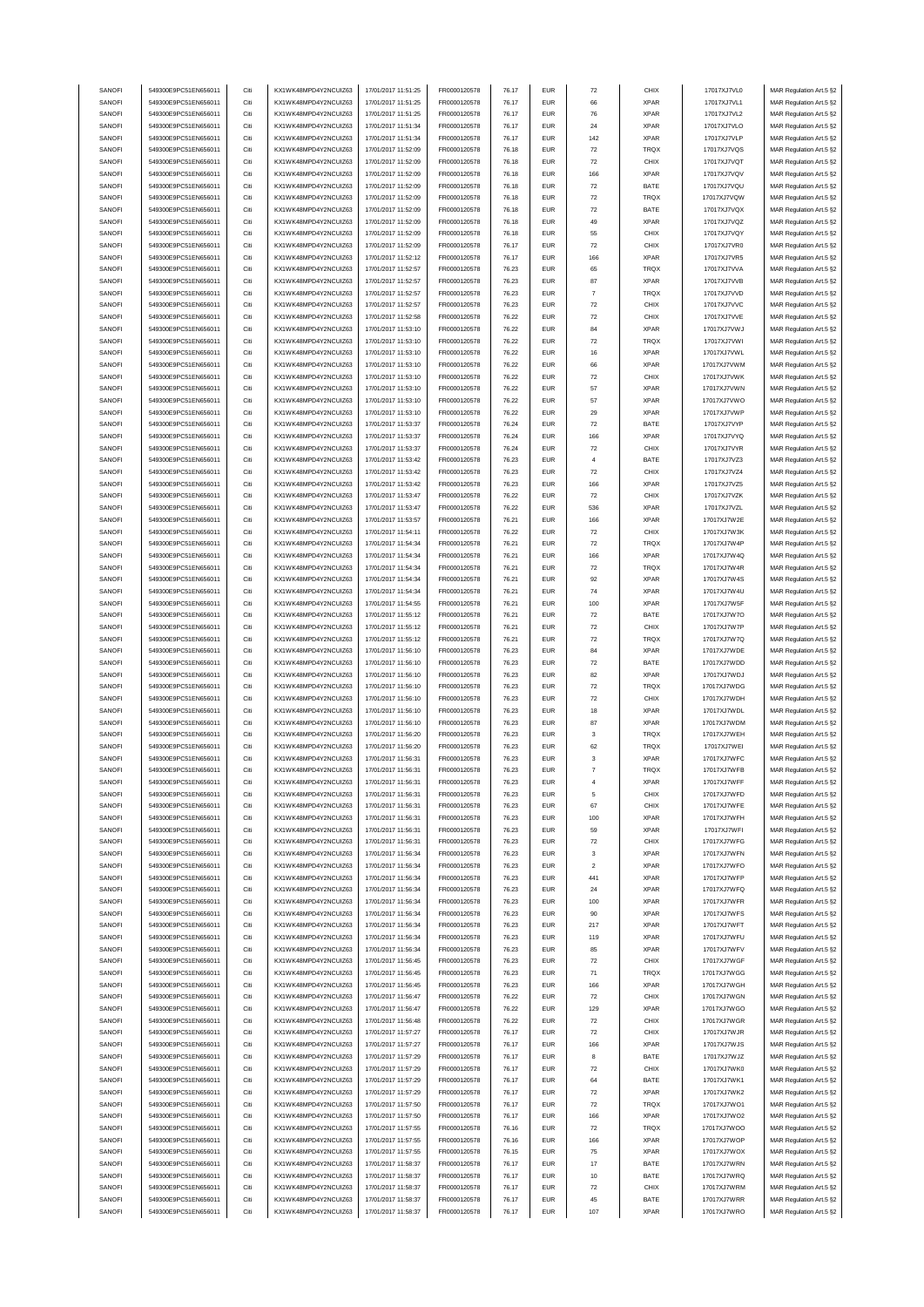| SANOFI | 549300E9PC51EN656011 | Citi | KX1WK48MPD4Y2NCUIZ63  | 17/01/2017 11:58:37 | FR0000120578 | 76.17 | <b>EUR</b> | $\scriptstyle{72}$ | TRQX        | 17017XJ7WRP | MAR Regulation Art.5 §2 |
|--------|----------------------|------|-----------------------|---------------------|--------------|-------|------------|--------------------|-------------|-------------|-------------------------|
| SANOFI | 549300E9PC51EN656011 | Citi | KX1WK48MPD4Y2NCUIZ63  | 17/01/2017 11:58:38 |              | 76.16 | <b>EUR</b> | 166                | <b>XPAR</b> |             |                         |
|        |                      |      |                       |                     | FR0000120578 |       |            |                    |             | 17017XJ7WRU | MAR Regulation Art.5 §2 |
| SANOFI | 549300E9PC51EN656011 | Citi | KX1WK48MPD4Y2NCUIZ63  | 17/01/2017 11:58:38 | FR0000120578 | 76.16 | <b>EUR</b> | 28                 | BATE        | 17017XJ7WRT | MAR Regulation Art.5 §2 |
| SANOFI | 549300E9PC51EN656011 | Citi | KX1WK48MPD4Y2NCUIZ63  | 17/01/2017 11:58:38 | FR0000120578 | 76.16 | EUR        | 35                 | CHIX        | 17017XJ7WRV | MAR Regulation Art.5 §2 |
| SANOFI | 549300E9PC51EN656011 | Citi | KX1WK48MPD4Y2NCUIZ63  | 17/01/2017 11:58:38 | FR0000120578 | 76.16 | <b>EUR</b> | 37                 | CHIX        | 17017XJ7WRW | MAR Regulation Art.5 §2 |
| SANOFI | 549300E9PC51EN656011 | Citi | KX1WK48MPD4Y2NCUIZ63  | 17/01/2017 11:58:47 | FR0000120578 | 76.17 | <b>EUR</b> | 39                 | CHIX        | 17017XJ7WSH | MAR Regulation Art.5 §2 |
| SANOFI | 549300E9PC51EN656011 | Citi | KX1WK48MPD4Y2NCUIZ63  | 17/01/2017 11:58:47 | FR0000120578 | 76.16 | <b>EUR</b> | 49                 | CHIX        | 17017XJ7WSJ | MAR Regulation Art.5 §2 |
|        |                      |      |                       |                     |              |       |            |                    |             |             |                         |
| SANOFI | 549300E9PC51EN656011 | Citi | KX1WK48MPD4Y2NCUIZ63  | 17/01/2017 11:58:47 | FR0000120578 | 76.17 | <b>EUR</b> | 146                | <b>XPAR</b> | 17017XJ7WSI | MAR Regulation Art.5 §2 |
| SANOFI | 549300E9PC51EN656011 | Citi | KX1WK48MPD4Y2NCUIZ63  | 17/01/2017 11:58:47 | FR0000120578 | 76.17 | <b>EUR</b> | 20                 | <b>XPAR</b> | 17017XJ7WSK | MAR Regulation Art.5 §2 |
| SANOFI | 549300E9PC51EN656011 | Citi | KX1WK48MPD4Y2NCUIZ63  | 17/01/2017 11:58:56 | FR0000120578 | 76.17 | <b>EUR</b> | 70                 | <b>XPAR</b> | 17017XJ7WTY | MAR Regulation Art.5 §2 |
| SANOFI | 549300E9PC51EN656011 | Citi | KX1WK48MPD4Y2NCUIZ63  | 17/01/2017 11:59:08 | FR0000120578 | 76.16 | <b>EUR</b> | 34                 | <b>XPAR</b> | 17017XJ7WVQ | MAR Regulation Art.5 §2 |
| SANOFI | 549300E9PC51EN656011 | Citi | KX1WK48MPD4Y2NCUIZ63  | 17/01/2017 11:59:08 | FR0000120578 | 76.16 | <b>EUR</b> | 132                | <b>XPAR</b> | 17017XJ7WVR | MAR Regulation Art.5 §2 |
|        |                      |      |                       |                     |              |       |            |                    |             |             |                         |
| SANOFI | 549300E9PC51EN656011 | Citi | KX1WK48MPD4Y2NCUIZ63  | 17/01/2017 12:00:00 | FR0000120578 | 76.17 | EUR        | $\scriptstyle{72}$ | BATE        | 17017XJ7X6C | MAR Regulation Art.5 §2 |
| SANOFI | 549300E9PC51EN656011 | Citi | KX1WK48MPD4Y2NCUIZ63  | 17/01/2017 12:00:00 | FR0000120578 | 76.17 | <b>EUR</b> | $\scriptstyle{72}$ | CHIX        | 17017XJ7X6D | MAR Regulation Art.5 §2 |
| SANOFI | 549300E9PC51EN656011 | Citi | KX1WK48MPD4Y2NCUIZ63  | 17/01/2017 12:00:07 | FR0000120578 | 76.16 | <b>EUR</b> | 166                | <b>XPAR</b> | 17017XJ7X7W | MAR Regulation Art.5 §2 |
| SANOFI | 549300E9PC51EN656011 | Citi | KX1WK48MPD4Y2NCUIZ63  | 17/01/2017 12:00:07 | FR0000120578 | 76.16 | <b>EUR</b> | 72                 | TRQX        | 17017XJ7X7U | MAR Regulation Art.5 §2 |
| SANOFI | 549300E9PC51EN656011 | Citi | KX1WK48MPD4Y2NCUIZ63  | 17/01/2017 12:00:07 | FR0000120578 | 76.16 | <b>EUR</b> | 72                 | CHIX        | 17017XJ7X7V | MAR Regulation Art.5 §2 |
|        | 549300E9PC51EN656011 | Citi | KX1WK48MPD4Y2NCUIZ63  | 17/01/2017 12:00:17 |              | 76.16 | <b>EUR</b> | 72                 | TRQX        |             |                         |
| SANOFI |                      |      |                       |                     | FR0000120578 |       |            |                    |             | 17017XJ7X8U | MAR Regulation Art.5 §2 |
| SANOFI | 549300E9PC51EN656011 | Citi | KX1WK48MPD4Y2NCUIZ63  | 17/01/2017 12:00:17 | FR0000120578 | 76.16 | <b>EUR</b> | 72                 | CHIX        | 17017XJ7X8V | MAR Regulation Art.5 §2 |
| SANOFI | 549300E9PC51EN656011 | Citi | KX1WK48MPD4Y2NCUIZ63  | 17/01/2017 12:00:19 | FR0000120578 | 76.15 | <b>EUR</b> | 166                | <b>XPAR</b> | 17017XJ7X92 | MAR Regulation Art.5 §2 |
| SANOFI | 549300E9PC51EN656011 | Citi | KX1WK48MPD4Y2NCUIZ63  | 17/01/2017 12:00:25 | FR0000120578 | 76.15 | <b>EUR</b> | 57                 | <b>XPAR</b> | 17017XJ7XAO | MAR Regulation Art.5 §2 |
| SANOFI | 549300E9PC51EN656011 | Citi | KX1WK48MPD4Y2NCUIZ63  | 17/01/2017 12:00:27 | FR0000120578 | 76.15 | <b>EUR</b> | 90                 | <b>XPAR</b> | 17017XJ7XAQ | MAR Regulation Art.5 §2 |
|        |                      |      |                       |                     |              |       |            |                    |             |             |                         |
| SANOFI | 549300E9PC51EN656011 | Citi | KX1WK48MPD4Y2NCUIZ63  | 17/01/2017 12:00:36 | FR0000120578 | 76.15 | <b>EUR</b> | $\scriptstyle{72}$ | CHIX        | 17017XJ7XBC | MAR Regulation Art.5 §2 |
| SANOFI | 549300E9PC51EN656011 | Citi | KX1WK48MPD4Y2NCUIZ63  | 17/01/2017 12:00:36 | FR0000120578 | 76.15 | <b>EUR</b> | 72                 | TRQX        | 17017XJ7XBD | MAR Regulation Art.5 §2 |
| SANOFI | 549300E9PC51EN656011 | Citi | KX1WK48MPD4Y2NCUIZ63  | 17/01/2017 12:00:36 | FR0000120578 | 76.15 | <b>EUR</b> | 79                 | <b>XPAR</b> | 17017XJ7XBE | MAR Regulation Art.5 §2 |
| SANOFI | 549300E9PC51EN656011 | Citi | KX1WK48MPD4Y2NCUIZ63  | 17/01/2017 12:00:36 | FR0000120578 | 76.15 | <b>EUR</b> | 57                 | <b>XPAR</b> | 17017XJ7XBF | MAR Regulation Art.5 §2 |
| SANOFI | 549300E9PC51EN656011 | Citi | KX1WK48MPD4Y2NCUIZ63  | 17/01/2017 12:00:36 | FR0000120578 | 76.15 | <b>EUR</b> | 30                 | <b>XPAR</b> | 17017XJ7XBG | MAR Regulation Art.5 §2 |
|        | 549300E9PC51EN656011 | Citi | KX1WK48MPD4Y2NCUIZ63  |                     |              |       | <b>EUR</b> |                    | <b>XPAR</b> |             |                         |
| SANOFI |                      |      |                       | 17/01/2017 12:01:23 | FR0000120578 | 76.13 |            | 35                 |             | 17017XJ7XJM | MAR Regulation Art.5 §2 |
| SANOFI | 549300E9PC51EN656011 | Citi | KX1WK48MPD4Y2NCUIZ63  | 17/01/2017 12:01:23 | FR0000120578 | 76.13 | <b>EUR</b> | 72                 | BATE        | 17017XJ7XJL | MAR Regulation Art.5 §2 |
| SANOFI | 549300E9PC51EN656011 | Citi | KX1WK48MPD4Y2NCUIZ63  | 17/01/2017 12:01:23 | FR0000120578 | 76.13 | <b>EUR</b> | 131                | <b>XPAR</b> | 17017XJ7XJO | MAR Regulation Art.5 §2 |
| SANOFI | 549300E9PC51EN656011 | Citi | KX1WK48MPD4Y2NCUIZ63  | 17/01/2017 12:01:23 | FR0000120578 | 76.13 | <b>EUR</b> | 58                 | CHIX        | 17017XJ7XJN | MAR Regulation Art.5 §2 |
| SANOFI | 549300E9PC51EN656011 | Citi | KX1WK48MPD4Y2NCUIZ63  | 17/01/2017 12:01:23 | FR0000120578 | 76.13 | <b>EUR</b> | 14                 | CHIX        | 17017XJ7XJP | MAR Regulation Art.5 §2 |
| SANOFI | 549300E9PC51EN656011 | Citi | KX1WK48MPD4Y2NCUIZ63  | 17/01/2017 12:01:23 | FR0000120578 | 76.13 | <b>EUR</b> | 58                 | CHIX        | 17017XJ7XJQ | MAR Regulation Art.5 §2 |
|        |                      |      |                       |                     |              |       |            |                    |             |             |                         |
| SANOFI | 549300E9PC51EN656011 | Citi | KX1WK48MPD4Y2NCUIZ63  | 17/01/2017 12:01:51 | FR0000120578 | 76.13 | <b>EUR</b> | 180                | <b>XPAR</b> | 17017XJ7XO8 | MAR Regulation Art.5 §2 |
| SANOFI | 549300E9PC51EN656011 | Citi | KX1WK48MPD4Y2NCUIZ63  | 17/01/2017 12:01:51 | FR0000120578 | 76.13 | <b>EUR</b> | 153                | <b>XPAR</b> | 17017XJ7XO9 | MAR Regulation Art.5 §2 |
| SANOFI | 549300E9PC51EN656011 | Citi | KX1WK48MPD4Y2NCUIZ63  | 17/01/2017 12:01:51 | FR0000120578 | 76.13 | <b>EUR</b> | 175                | <b>XPAR</b> | 17017XJ7XOA | MAR Regulation Art.5 §2 |
| SANOFI | 549300E9PC51EN656011 | Citi | KX1WK48MPD4Y2NCUIZ63  | 17/01/2017 12:01:54 | FR0000120578 | 76.13 | <b>EUR</b> | 166                | <b>XPAR</b> | 17017XJ7XOJ | MAR Regulation Art.5 §2 |
| SANOFI | 549300E9PC51EN656011 | Citi | KX1WK48MPD4Y2NCUIZ63  | 17/01/2017 12:02:03 | FR0000120578 | 76.13 | <b>EUR</b> | 166                | <b>XPAR</b> | 17017XJ7XQY | MAR Regulation Art.5 §2 |
|        |                      |      |                       |                     |              |       |            |                    |             |             |                         |
| SANOFI | 549300E9PC51EN656011 | Citi | KX1WK48MPD4Y2NCUIZ63  | 17/01/2017 12:02:03 | FR0000120578 | 76.13 | <b>EUR</b> | $\scriptstyle{72}$ | TRQX        | 17017XJ7XQZ | MAR Regulation Art.5 §2 |
| SANOFI | 549300E9PC51EN656011 | Citi | KX1WK48MPD4Y2NCUIZ63  | 17/01/2017 12:02:03 | FR0000120578 | 76.13 | <b>EUR</b> | 72                 | CHIX        | 17017XJ7XR1 | MAR Regulation Art.5 §2 |
| SANOFI | 549300E9PC51EN656011 | Citi | KX1WK48MPD4Y2NCUIZ63  | 17/01/2017 12:02:06 | FR0000120578 | 76.12 | <b>EUR</b> | 72                 | CHIX        | 17017XJ7XRL | MAR Regulation Art.5 §2 |
| SANOFI | 549300E9PC51EN656011 | Citi | KX1WK48MPD4Y2NCUIZ63  | 17/01/2017 12:02:06 | FR0000120578 | 76.12 | <b>EUR</b> | 151                | <b>XPAR</b> | 17017XJ7XRM | MAR Regulation Art.5 §2 |
| SANOFI | 549300E9PC51EN656011 | Citi | KX1WK48MPD4Y2NCUIZ63  | 17/01/2017 12:02:30 | FR0000120578 | 76.12 | <b>EUR</b> | 72                 | BATE        | 17017XJ7XTF | MAR Regulation Art.5 §2 |
| SANOFI | 549300E9PC51EN656011 | Citi | KX1WK48MPD4Y2NCUIZ63  | 17/01/2017 12:02:30 | FR0000120578 | 76.12 | <b>EUR</b> | 63                 | TRQX        | 17017XJ7XTG |                         |
|        |                      |      |                       |                     |              |       |            |                    |             |             | MAR Regulation Art.5 §2 |
| SANOFI | 549300E9PC51EN656011 | Citi | KX1WK48MPD4Y2NCUIZ63  | 17/01/2017 12:02:32 | FR0000120578 | 76.12 | <b>EUR</b> | 74                 | <b>XPAR</b> | 17017XJ7XTR | MAR Regulation Art.5 §2 |
| SANOFI | 549300E9PC51EN656011 | Citi | KX1WK48MPD4Y2NCUIZ63  | 17/01/2017 12:02:32 | FR0000120578 | 76.12 | <b>EUR</b> | $\scriptstyle{72}$ | CHIX        | 17017XJ7XTQ | MAR Regulation Art.5 §2 |
| SANOFI | 549300E9PC51EN656011 | Citi | KX1WK48MPD4Y2NCUIZ63  | 17/01/2017 12:02:32 | FR0000120578 | 76.12 | <b>EUR</b> | 9                  | TRQX        | 17017XJ7XTU | MAR Regulation Art.5 §2 |
| SANOFI | 549300E9PC51EN656011 | Citi | KX1WK48MPD4Y2NCUIZ63  | 17/01/2017 12:03:01 | FR0000120578 | 76.11 | <b>EUR</b> | 242                | <b>XPAR</b> | 17017XJ7XW1 | MAR Regulation Art.5 §2 |
| SANOFI | 549300E9PC51EN656011 | Citi | KX1WK48MPD4Y2NCUIZ63  | 17/01/2017 12:03:14 | FR0000120578 | 76.11 | <b>EUR</b> | 72                 | CHIX        | 17017XJ7XX1 | MAR Regulation Art.5 §2 |
|        |                      |      |                       |                     |              |       |            |                    |             |             |                         |
| SANOFI | 549300E9PC51EN656011 | Citi | KX1WK48MPD4Y2NCUIZ63  | 17/01/2017 12:03:45 | FR0000120578 | 76.12 | <b>EUR</b> | 12                 | <b>XPAR</b> | 17017XJ7Y16 | MAR Regulation Art.5 §2 |
| SANOFI | 549300E9PC51EN656011 | Citi | KX1WK48MPD4Y2NCUIZ63  | 17/01/2017 12:03:45 | FR0000120578 | 76.12 | <b>EUR</b> | 417                | <b>XPAR</b> | 17017XJ7Y17 | MAR Regulation Art.5 §2 |
| SANOFI | 549300E9PC51EN656011 | Citi | KX1WK48MPD4Y2NCUIZ63  | 17/01/2017 12:03:46 | FR0000120578 | 76.12 | <b>EUR</b> | 112                | <b>XPAR</b> | 17017XJ7Y1A | MAR Regulation Art.5 §2 |
| SANOFI | 549300E9PC51EN656011 | Citi | KX1WK48MPD4Y2NCUIZ63  | 17/01/2017 12:03:51 | FR0000120578 | 76.12 | <b>EUR</b> | $\scriptstyle{72}$ | TRQX        | 17017XJ7Y1G | MAR Regulation Art.5 §2 |
| SANOFI | 549300E9PC51EN656011 | Citi | KX1WK48MPD4Y2NCUIZ63  | 17/01/2017 12:03:55 | FR0000120578 | 76.12 | <b>EUR</b> | 10                 | BATE        | 17017XJ7Y1J | MAR Regulation Art.5 §2 |
|        |                      |      |                       |                     |              |       |            |                    |             |             |                         |
| SANOFI | 549300E9PC51EN656011 | Citi | KX1WK48MPD4Y2NCUIZ63  | 17/01/2017 12:03:55 | FR0000120578 | 76.12 | <b>EUR</b> | 65                 | <b>XPAR</b> | 17017XJ7Y1K | MAR Regulation Art.5 §2 |
| SANOFI | 549300E9PC51EN656011 | Citi | KX1WK48MPD4Y2NCUIZ63  | 17/01/2017 12:03:55 | FR0000120578 | 76.12 | <b>EUR</b> | 32                 | BATE        | 17017XJ7Y1N | MAR Regulation Art.5 §2 |
| SANOFI | 549300E9PC51EN656011 | Citi | KX1WK48MPD4Y2NCUIZ63  | 17/01/2017 12:03:55 | FR0000120578 | 76.12 | <b>EUR</b> | 72                 | CHIX        | 17017XJ7Y1L | MAR Regulation Art.5 §2 |
| SANOFI | 549300E9PC51EN656011 | Citi | KX1WK48MPD4Y2NCUIZ63  | 17/01/2017 12:03:55 | FR0000120578 | 76.12 | <b>EUR</b> | 30                 | BATE        | 17017XJ7Y1O | MAR Regulation Art.5 §2 |
| SANOFI | 549300E9PC51EN656011 |      | KX1WK48MPD4Y2NCLIIZ63 | 17/01/2017 12:03:55 | FR0000120578 | 76.12 | FUR        | 72                 | TROX        | 17017XJ7Y1M | MAR Regulation Art 5.82 |
| SANOFI |                      |      |                       |                     |              |       |            |                    |             |             |                         |
|        | 549300E9PC51EN656011 | Citi | KX1WK48MPD4Y2NCUIZ63  | 17/01/2017 12:03:55 | FR0000120578 | 76.12 | <b>EUR</b> | 119                | <b>XPAR</b> | 17017XJ7Y1P | MAR Regulation Art.5 §2 |
| SANOFI | 549300E9PC51EN656011 | Citi | KX1WK48MPD4Y2NCUIZ63  | 17/01/2017 12:03:55 | FR0000120578 | 76.12 | <b>EUR</b> | 5                  | BATE        | 17017XJ7Y1Q | MAR Regulation Art.5 §2 |
| SANOFI | 549300E9PC51EN656011 | Citi | KX1WK48MPD4Y2NCUIZ63  | 17/01/2017 12:03:59 | FR0000120578 | 76.12 | <b>EUR</b> | 72                 | CHIX        | 17017XJ7Y1W | MAR Regulation Art.5 §2 |
| SANOFI | 549300E9PC51EN656011 | Citi | KX1WK48MPD4Y2NCUIZ63  | 17/01/2017 12:04:32 | FR0000120578 | 76.12 | <b>EUR</b> | 54                 | TRQX        | 17017XJ7Y47 | MAR Regulation Art.5 §2 |
| SANOFI | 549300E9PC51EN656011 | Citi | KX1WK48MPD4Y2NCUIZ63  | 17/01/2017 12:04:32 | FR0000120578 | 76.12 | <b>EUR</b> | $\scriptstyle{72}$ | CHIX        | 17017XJ7Y46 | MAR Regulation Art.5 §2 |
| SANOFI | 549300E9PC51EN656011 | Citi | KX1WK48MPD4Y2NCUIZ63  | 17/01/2017 12:04:45 |              |       | <b>EUR</b> |                    |             | 17017XJ7Y60 | MAR Regulation Art.5 §2 |
|        |                      |      |                       |                     | FR0000120578 | 76.14 |            | 40                 | CHIX        |             |                         |
| SANOFI | 549300E9PC51EN656011 | Citi | KX1WK48MPD4Y2NCUIZ63  | 17/01/2017 12:04:45 | FR0000120578 | 76.14 | <b>EUR</b> | $\scriptstyle{72}$ | TRQX        | 17017XJ7Y61 | MAR Regulation Art.5 §2 |
| SANOFI | 549300E9PC51EN656011 | Citi | KX1WK48MPD4Y2NCUIZ63  | 17/01/2017 12:04:45 | FR0000120578 | 76.14 | <b>EUR</b> | 32                 | CHIX        | 17017XJ7Y62 | MAR Regulation Art.5 §2 |
| SANOFI | 549300E9PC51EN656011 | Citi | KX1WK48MPD4Y2NCUIZ63  | 17/01/2017 12:04:46 | FR0000120578 | 76.14 | EUR        | 100                | <b>XPAR</b> | 17017XJ7Y65 | MAR Regulation Art.5 §2 |
| SANOFI | 549300E9PC51EN656011 | Citi | KX1WK48MPD4Y2NCUIZ63  | 17/01/2017 12:04:46 | FR0000120578 | 76.14 | <b>EUR</b> | 100                | <b>XPAR</b> | 17017XJ7Y66 | MAR Regulation Art.5 §2 |
| SANOFI | 549300E9PC51EN656011 | Citi | KX1WK48MPD4Y2NCUIZ63  | 17/01/2017 12:04:46 | FR0000120578 | 76.14 | <b>EUR</b> | 200                | <b>XPAR</b> | 17017XJ7Y67 | MAR Regulation Art.5 §2 |
|        |                      |      |                       |                     | FR0000120578 |       |            |                    |             |             |                         |
| SANOFI | 549300E9PC51EN656011 | Citi | KX1WK48MPD4Y2NCUIZ63  | 17/01/2017 12:04:46 |              | 76.14 | <b>EUR</b> | 100                | <b>XPAR</b> | 17017XJ7Y68 | MAR Regulation Art.5 §2 |
| SANOFI | 549300E9PC51EN656011 | Citi | KX1WK48MPD4Y2NCUIZ63  | 17/01/2017 12:04:46 | FR0000120578 | 76.14 | <b>EUR</b> | 133                | <b>XPAR</b> | 17017XJ7Y69 | MAR Regulation Art.5 §2 |
| SANOFI | 549300E9PC51EN656011 | Citi | KX1WK48MPD4Y2NCUIZ63  | 17/01/2017 12:04:46 | FR0000120578 | 76.14 | <b>EUR</b> | 71                 | <b>XPAR</b> | 17017XJ7Y6A | MAR Regulation Art.5 §2 |
| SANOFI | 549300E9PC51EN656011 | Citi | KX1WK48MPD4Y2NCUIZ63  | 17/01/2017 12:04:46 | FR0000120578 | 76.14 | <b>EUR</b> | 129                | <b>XPAR</b> | 17017XJ7Y6B | MAR Regulation Art.5 §2 |
| SANOFI | 549300E9PC51EN656011 | Citi | KX1WK48MPD4Y2NCUIZ63  | 17/01/2017 12:04:46 | FR0000120578 | 76.14 | <b>EUR</b> | 100                | <b>XPAR</b> | 17017XJ7Y6C | MAR Regulation Art.5 §2 |
| SANOFI |                      |      |                       |                     |              |       |            |                    |             |             |                         |
|        |                      |      |                       |                     |              |       |            |                    |             |             |                         |
|        | 549300E9PC51EN656011 | Citi | KX1WK48MPD4Y2NCUIZ63  | 17/01/2017 12:04:46 | FR0000120578 | 76.14 | <b>EUR</b> | 100                | <b>XPAR</b> | 17017XJ7Y6D | MAR Regulation Art.5 §2 |
| SANOFI | 549300E9PC51EN656011 | Citi | KX1WK48MPD4Y2NCUIZ63  | 17/01/2017 12:04:46 | FR0000120578 | 76.14 | <b>EUR</b> | 76                 | <b>XPAR</b> | 17017XJ7Y6E | MAR Regulation Art.5 §2 |
| SANOFI | 549300E9PC51EN656011 | Citi | KX1WK48MPD4Y2NCUIZ63  | 17/01/2017 12:04:57 | FR0000120578 | 76.14 | <b>EUR</b> | 20                 | <b>XPAR</b> | 17017XJ7Y7M | MAR Regulation Art.5 §2 |
| SANOFI | 549300E9PC51EN656011 | Citi | KX1WK48MPD4Y2NCUIZ63  | 17/01/2017 12:05:36 | FR0000120578 | 76.14 | <b>EUR</b> | 49                 | <b>XPAR</b> | 17017XJ7YEM | MAR Regulation Art.5 §2 |
|        |                      |      |                       |                     |              |       |            |                    |             |             |                         |
| SANOFI | 549300E9PC51EN656011 | Citi | KX1WK48MPD4Y2NCUIZ63  | 17/01/2017 12:05:36 | FR0000120578 | 76.14 | <b>EUR</b> | $\scriptstyle{72}$ | BATE        | 17017XJ7YEL | MAR Regulation Art.5 §2 |
| SANOFI | 549300E9PC51EN656011 | Citi | KX1WK48MPD4Y2NCUIZ63  | 17/01/2017 12:05:36 | FR0000120578 | 76.14 | <b>EUR</b> | 50                 | <b>XPAR</b> | 17017XJ7YEQ | MAR Regulation Art.5 §2 |
| SANOFI | 549300E9PC51EN656011 | Citi | KX1WK48MPD4Y2NCUIZ63  | 17/01/2017 12:05:36 | FR0000120578 | 76.14 | <b>EUR</b> | $\scriptstyle{72}$ | TRQX        | 17017XJ7YEN | MAR Regulation Art.5 §2 |
| SANOFI | 549300E9PC51EN656011 | Citi | KX1WK48MPD4Y2NCUIZ63  | 17/01/2017 12:05:36 | FR0000120578 | 76.14 | <b>EUR</b> | $\scriptstyle{72}$ | CHIX        | 17017XJ7YEO | MAR Regulation Art.5 §2 |
| SANOFI | 549300E9PC51EN656011 | Citi | KX1WK48MPD4Y2NCUIZ63  | 17/01/2017 12:05:36 | FR0000120578 | 76.14 | <b>EUR</b> | 55                 | TRQX        | 17017XJ7YEP | MAR Regulation Art.5 §2 |
| SANOFI |                      | Citi |                       |                     |              | 76.14 | <b>EUR</b> | 47                 | <b>XPAR</b> |             |                         |
|        | 549300E9PC51EN656011 |      | KX1WK48MPD4Y2NCUIZ63  | 17/01/2017 12:05:36 | FR0000120578 |       |            |                    |             | 17017XJ7YER | MAR Regulation Art.5 §2 |
| SANOFI | 549300E9PC51EN656011 | Citi | KX1WK48MPD4Y2NCUIZ63  | 17/01/2017 12:05:39 | FR0000120578 | 76.14 | <b>EUR</b> | 72                 | CHIX        | 17017XJ7YEV | MAR Regulation Art.5 §2 |
| SANOFI | 549300E9PC51EN656011 | Citi | KX1WK48MPD4Y2NCUIZ63  | 17/01/2017 12:06:06 | FR0000120578 | 76.15 | <b>EUR</b> | $\scriptstyle{72}$ | BATE        | 17017XJ7YHH | MAR Regulation Art.5 §2 |
| SANOFI | 549300E9PC51EN656011 | Citi | KX1WK48MPD4Y2NCUIZ63  | 17/01/2017 12:06:06 | FR0000120578 | 76.15 | <b>EUR</b> | $\scriptstyle{72}$ | TRQX        | 17017XJ7YHI | MAR Regulation Art.5 §2 |
| SANOFI | 549300E9PC51EN656011 | Citi | KX1WK48MPD4Y2NCUIZ63  | 17/01/2017 12:06:06 | FR0000120578 | 76.15 | <b>EUR</b> | 166                | <b>XPAR</b> | 17017XJ7YHJ | MAR Regulation Art.5 §2 |
| SANOFI | 549300E9PC51EN656011 | Citi | KX1WK48MPD4Y2NCUIZ63  | 17/01/2017 12:06:06 | FR0000120578 | 76.15 | <b>EUR</b> | $\scriptstyle{72}$ | CHIX        | 17017XJ7YHK | MAR Regulation Art.5 §2 |
| SANOFI | 549300E9PC51EN656011 | Citi | KX1WK48MPD4Y2NCUIZ63  | 17/01/2017 12:06:06 | FR0000120578 | 76.14 | <b>EUR</b> | 81                 | <b>XPAR</b> | 17017XJ7YHM |                         |
|        |                      |      |                       |                     |              |       |            |                    |             |             | MAR Regulation Art.5 §2 |
| SANOFI | 549300E9PC51EN656011 | Citi | KX1WK48MPD4Y2NCUIZ63  | 17/01/2017 12:06:06 | FR0000120578 | 76.14 | <b>EUR</b> | 72                 | CHIX        | 17017XJ7YHL | MAR Regulation Art.5 §2 |
| SANOFI | 549300E9PC51EN656011 | Citi | KX1WK48MPD4Y2NCUIZ63  | 17/01/2017 12:06:06 | FR0000120578 | 76.14 | <b>EUR</b> | 100                | <b>XPAR</b> | 17017XJ7YHP | MAR Regulation Art.5 §2 |
| SANOFI | 549300E9PC51EN656011 | Citi | KX1WK48MPD4Y2NCUIZ63  | 17/01/2017 12:06:06 | FR0000120578 | 76.15 | <b>EUR</b> | 66                 | <b>XPAR</b> | 17017XJ7YHR | MAR Regulation Art.5 §2 |
| SANOFI | 549300E9PC51EN656011 | Citi | KX1WK48MPD4Y2NCUIZ63  | 17/01/2017 12:06:08 | FR0000120578 | 76.13 | <b>EUR</b> | 143                | XPAR        | 17017XJ7YIH | MAR Regulation Art.5 §2 |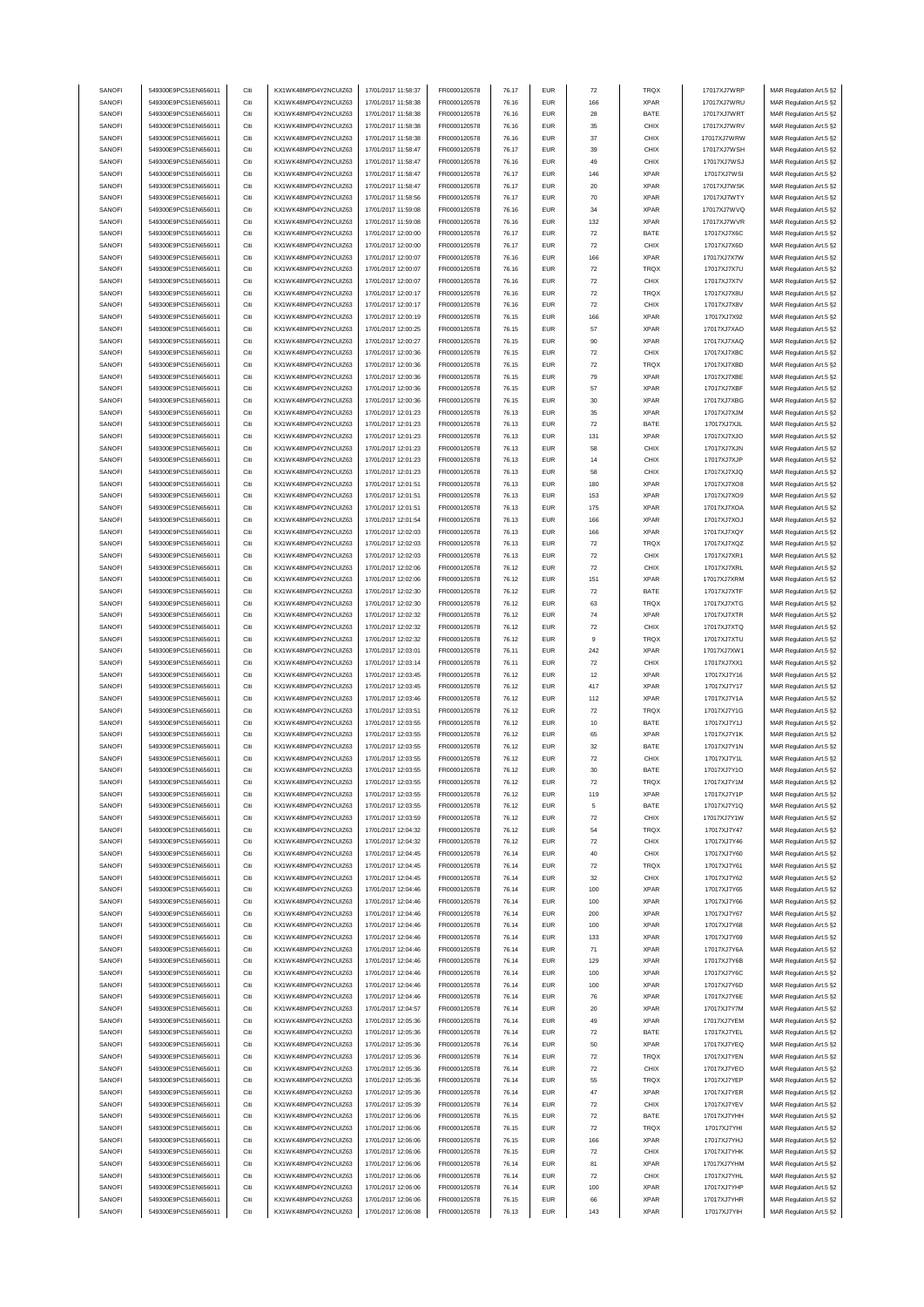| SANOFI | 549300E9PC51EN656011 | Citi | KX1WK48MPD4Y2NCUIZ63  | 17/01/2017 12:06:08 | FR0000120578 | 76.13 | <b>EUR</b> | 23                 | <b>XPAR</b> | 17017XJ7YII | MAR Regulation Art.5 §2 |
|--------|----------------------|------|-----------------------|---------------------|--------------|-------|------------|--------------------|-------------|-------------|-------------------------|
| SANOFI | 549300E9PC51EN656011 | Citi | KX1WK48MPD4Y2NCUIZ63  | 17/01/2017 12:06:08 | FR0000120578 | 76.13 | <b>EUR</b> | 86                 | <b>XPAR</b> | 17017XJ7YIJ | MAR Regulation Art.5 §2 |
|        |                      |      |                       |                     |              |       |            |                    |             |             |                         |
| SANOFI | 549300E9PC51EN656011 | Citi | KX1WK48MPD4Y2NCUIZ63  | 17/01/2017 12:06:09 | FR0000120578 | 76.13 | <b>EUR</b> | 21                 | <b>XPAR</b> | 17017XJ7YIR | MAR Regulation Art.5 §2 |
| SANOFI | 549300E9PC51EN656011 | Citi | KX1WK48MPD4Y2NCUIZ63  | 17/01/2017 12:06:14 | FR0000120578 | 76.12 | <b>EUR</b> | $\overline{1}$     | <b>XPAR</b> | 17017XJ7YJF | MAR Regulation Art.5 §2 |
| SANOFI | 549300E9PC51EN656011 | Citi | KX1WK48MPD4Y2NCUIZ63  | 17/01/2017 12:06:21 | FR0000120578 | 76.12 | <b>EUR</b> | 165                | <b>XPAR</b> | 17017XJ7YKS | MAR Regulation Art.5 §2 |
| SANOFI | 549300E9PC51EN656011 | Citi | KX1WK48MPD4Y2NCUIZ63  | 17/01/2017 12:06:21 | FR0000120578 | 76.11 | <b>EUR</b> | 73                 | <b>XPAR</b> | 17017XJ7YKT | MAR Regulation Art.5 §2 |
| SANOFI | 549300E9PC51EN656011 | Citi | KX1WK48MPD4Y2NCUIZ63  | 17/01/2017 12:06:23 | FR0000120578 | 76.09 | <b>EUR</b> | ${\bf 77}$         | <b>XPAR</b> | 17017XJ7YM2 | MAR Regulation Art.5 §2 |
| SANOFI | 549300E9PC51EN656011 | Citi | KX1WK48MPD4Y2NCUIZ63  | 17/01/2017 12:06:57 | FR0000120578 | 76.07 | <b>EUR</b> | 47                 | CHIX        | 17017XJ7YP2 | MAR Regulation Art.5 §2 |
|        |                      |      |                       |                     |              |       |            |                    |             |             |                         |
| SANOFI | 549300E9PC51EN656011 | Citi | KX1WK48MPD4Y2NCUIZ63  | 17/01/2017 12:07:00 | FR0000120578 | 76.07 | <b>EUR</b> | 28                 | TRQX        | 17017XJ7YP9 | MAR Regulation Art.5 §2 |
| SANOFI | 549300E9PC51EN656011 | Citi | KX1WK48MPD4Y2NCUIZ63  | 17/01/2017 12:07:00 | FR0000120578 | 76.07 | <b>EUR</b> | 49                 | CHIX        | 17017XJ7YPA | MAR Regulation Art.5 §2 |
| SANOFI | 549300E9PC51EN656011 | Citi | KX1WK48MPD4Y2NCUIZ63  | 17/01/2017 12:07:00 | FR0000120578 | 76.07 | <b>EUR</b> | $\scriptstyle{72}$ | CHIX        | 17017XJ7YPD | MAR Regulation Art.5 §2 |
| SANOFI | 549300E9PC51EN656011 | Citi | KX1WK48MPD4Y2NCUIZ63  | 17/01/2017 12:07:11 | FR0000120578 | 76.07 | <b>EUR</b> | 23                 | TRQX        | 17017XJ7YQ5 | MAR Regulation Art.5 §2 |
| SANOFI | 549300E9PC51EN656011 | Citi | KX1WK48MPD4Y2NCUIZ63  | 17/01/2017 12:07:12 | FR0000120578 | 76.07 | <b>EUR</b> | 36                 | TRQX        | 17017XJ7YQ6 | MAR Regulation Art.5 §2 |
|        |                      |      |                       |                     |              |       |            |                    |             |             |                         |
| SANOFI | 549300E9PC51EN656011 | Citi | KX1WK48MPD4Y2NCUIZ63  | 17/01/2017 12:07:14 | FR0000120578 | 76.06 | <b>EUR</b> | 72                 | TRQX        | 17017XJ7YQZ | MAR Regulation Art.5 §2 |
| SANOFI | 549300E9PC51EN656011 | Citi | KX1WK48MPD4Y2NCUIZ63  | 17/01/2017 12:08:19 | FR0000120578 | 76.07 | <b>EUR</b> | 166                | <b>XPAR</b> | 17017XJ7YW7 | MAR Regulation Art.5 §2 |
| SANOFI | 549300E9PC51EN656011 | Citi | KX1WK48MPD4Y2NCUIZ63  | 17/01/2017 12:08:19 | FR0000120578 | 76.07 | <b>EUR</b> | 72                 | BATE        | 17017XJ7YW6 | MAR Regulation Art.5 §2 |
| SANOFI | 549300E9PC51EN656011 | Citi | KX1WK48MPD4Y2NCUIZ63  | 17/01/2017 12:08:19 | FR0000120578 | 76.07 | <b>EUR</b> | 72                 | <b>XPAR</b> | 17017XJ7YW9 | MAR Regulation Art.5 §2 |
| SANOFI | 549300E9PC51EN656011 | Citi | KX1WK48MPD4Y2NCLIIZ63 | 17/01/2017 12:08:19 | FR0000120578 | 76.07 | <b>EUR</b> | 72                 | CHIX        | 17017XJ7YW8 | MAR Regulation Art.5 §2 |
| SANOFI | 549300E9PC51EN656011 | Citi | KX1WK48MPD4Y2NCUIZ63  | 17/01/2017 12:08:19 | FR0000120578 | 76.07 | EUR        | 59                 | <b>XPAR</b> | 17017XJ7YWB | MAR Regulation Art.5 §2 |
|        |                      |      |                       |                     |              |       |            |                    |             |             |                         |
| SANOFI | 549300E9PC51EN656011 | Citi | KX1WK48MPD4Y2NCUIZ63  | 17/01/2017 12:08:19 | FR0000120578 | 76.07 | <b>EUR</b> | 79                 | <b>XPAR</b> | 17017XJ7YWC | MAR Regulation Art.5 §2 |
| SANOFI | 549300E9PC51EN656011 | Citi | KX1WK48MPD4Y2NCUIZ63  | 17/01/2017 12:08:19 | FR0000120578 | 76.07 | <b>EUR</b> | 21                 | <b>XPAR</b> | 17017XJ7YWD | MAR Regulation Art.5 §2 |
| SANOFI | 549300E9PC51EN656011 | Citi | KX1WK48MPD4Y2NCUIZ63  | 17/01/2017 12:08:19 | FR0000120578 | 76.07 | <b>EUR</b> | 72                 | CHIX        | 17017XJ7YWA | MAR Regulation Art.5 §2 |
| SANOFI | 549300E9PC51EN656011 | Citi | KX1WK48MPD4Y2NCUIZ63  | 17/01/2017 12:08:19 | FR0000120578 | 76.07 | <b>EUR</b> | 145                | <b>XPAR</b> | 17017XJ7YWE | MAR Regulation Art.5 §2 |
| SANOFI | 549300E9PC51EN656011 | Citi | KX1WK48MPD4Y2NCUIZ63  | 17/01/2017 12:09:31 | FR0000120578 | 76.10 | <b>EUR</b> | 54                 | BATE        | 17017XJ7Z3Y | MAR Regulation Art.5 §2 |
| SANOFI | 549300E9PC51EN656011 | Citi | KX1WK48MPD4Y2NCUIZ63  | 17/01/2017 12:09:31 | FR0000120578 | 76.10 | <b>EUR</b> | 72                 | CHIX        | 17017XJ7Z3Z | MAR Regulation Art.5 §2 |
|        |                      |      |                       |                     |              |       |            |                    |             |             |                         |
| SANOFI | 549300E9PC51EN656011 | Citi | KX1WK48MPD4Y2NCUIZ63  | 17/01/2017 12:09:31 | FR0000120578 | 76.10 | <b>EUR</b> | 18                 | BATE        | 17017XJ7Z41 | MAR Regulation Art.5 §2 |
| SANOFI | 549300E9PC51EN656011 | Citi | KX1WK48MPD4Y2NCUIZ63  | 17/01/2017 12:09:31 | FR0000120578 | 76.10 | <b>EUR</b> | $\scriptstyle{72}$ | TRQX        | 17017XJ7Z40 | MAR Regulation Art.5 §2 |
| SANOFI | 549300E9PC51EN656011 | Citi | KX1WK48MPD4Y2NCUIZ63  | 17/01/2017 12:09:31 | FR0000120578 | 76.10 | <b>EUR</b> | 8                  | <b>XPAR</b> | 17017XJ7Z42 | MAR Regulation Art.5 §2 |
| SANOFI | 549300E9PC51EN656011 | Citi | KX1WK48MPD4Y2NCUIZ63  | 17/01/2017 12:09:31 | FR0000120578 | 76.10 | <b>EUR</b> | 17                 | BATE        | 17017XJ7Z43 | MAR Regulation Art.5 §2 |
| SANOFI | 549300E9PC51EN656011 | Citi | KX1WK48MPD4Y2NCUIZ63  | 17/01/2017 12:09:31 | FR0000120578 | 76.10 | <b>EUR</b> | 78                 | <b>XPAR</b> | 17017XJ7Z46 | MAR Regulation Art.5 §2 |
|        |                      |      |                       |                     |              |       |            |                    |             |             |                         |
| SANOFI | 549300E9PC51EN656011 | Citi | KX1WK48MPD4Y2NCUIZ63  | 17/01/2017 12:09:31 | FR0000120578 | 76.10 | <b>EUR</b> | 37                 | BATE        | 17017XJ7Z45 | MAR Regulation Art.5 §2 |
| SANOFI | 549300E9PC51EN656011 | Citi | KX1WK48MPD4Y2NCUIZ63  | 17/01/2017 12:09:31 | FR0000120578 | 76.10 | <b>EUR</b> | 72                 | CHIX        | 17017XJ7Z44 | MAR Regulation Art.5 §2 |
| SANOFI | 549300E9PC51EN656011 | Citi | KX1WK48MPD4Y2NCUIZ63  | 17/01/2017 12:09:31 | FR0000120578 | 76.10 | <b>EUR</b> | 144                | <b>XPAR</b> | 17017XJ7Z47 | MAR Regulation Art.5 §2 |
| SANOFI | 549300E9PC51EN656011 | Citi | KX1WK48MPD4Y2NCUIZ63  | 17/01/2017 12:09:31 | FR0000120578 | 76.11 | <b>EUR</b> | 100                | <b>XPAR</b> | 17017XJ7Z48 | MAR Regulation Art.5 §2 |
| SANOFI | 549300E9PC51EN656011 | Citi | KX1WK48MPD4Y2NCUIZ63  | 17/01/2017 12:09:31 | FR0000120578 | 76.11 | EUR        | 100                | <b>XPAR</b> | 17017XJ7Z4A | MAR Regulation Art.5 §2 |
| SANOFI | 549300E9PC51EN656011 | Citi | KX1WK48MPD4Y2NCLIIZ63 | 17/01/2017 12:09:31 | FR0000120578 | 76.11 | <b>EUR</b> | 112                | <b>XPAR</b> | 17017XJ7Z4B |                         |
|        |                      |      |                       |                     |              |       |            |                    |             |             | MAR Regulation Art.5 §2 |
| SANOFI | 549300E9PC51EN656011 | Citi | KX1WK48MPD4Y2NCUIZ63  | 17/01/2017 12:09:31 | FR0000120578 | 76.11 | <b>EUR</b> | 133                | <b>XPAR</b> | 17017XJ7Z4C | MAR Regulation Art.5 §2 |
| SANOFI | 549300E9PC51EN656011 | Citi | KX1WK48MPD4Y2NCUIZ63  | 17/01/2017 12:09:31 | FR0000120578 | 76.10 | <b>EUR</b> | 65                 | <b>XPAR</b> | 17017XJ7Z4D | MAR Regulation Art.5 §2 |
| SANOFI | 549300E9PC51EN656011 | Citi | KX1WK48MPD4Y2NCUIZ63  | 17/01/2017 12:09:31 | FR0000120578 | 76.10 | <b>EUR</b> | $\scriptstyle{72}$ | TRQX        | 17017XJ7Z49 | MAR Regulation Art.5 §2 |
| SANOFI | 549300E9PC51EN656011 | Citi | KX1WK48MPD4Y2NCUIZ63  | 17/01/2017 12:09:31 | FR0000120578 | 76.10 | <b>EUR</b> | 101                | <b>XPAR</b> | 17017XJ7Z4E | MAR Regulation Art.5 §2 |
| SANOFI | 549300E9PC51EN656011 | Citi | KX1WK48MPD4Y2NCUIZ63  | 17/01/2017 12:09:34 | FR0000120578 | 76.09 | <b>EUR</b> | 72                 | TRQX        | 17017XJ7Z4K | MAR Regulation Art.5 §2 |
| SANOFI | 549300E9PC51EN656011 | Citi | KX1WK48MPD4Y2NCUIZ63  | 17/01/2017 12:09:50 | FR0000120578 | 76.09 | <b>EUR</b> | 72                 | CHIX        | 17017XJ7Z5G | MAR Regulation Art.5 §2 |
|        |                      |      |                       |                     |              |       |            |                    |             |             |                         |
| SANOFI | 549300E9PC51EN656011 | Citi | KX1WK48MPD4Y2NCUIZ63  | 17/01/2017 12:09:50 | FR0000120578 | 76.09 | <b>EUR</b> | 166                | <b>XPAR</b> | 17017XJ7Z5H | MAR Regulation Art.5 §2 |
| SANOFI | 549300E9PC51EN656011 | Citi | KX1WK48MPD4Y2NCUIZ63  | 17/01/2017 12:10:09 | FR0000120578 | 76.09 | EUR        | $\scriptstyle{72}$ | TRQX        | 17017XJ7Z70 | MAR Regulation Art.5 §2 |
| SANOFI | 549300E9PC51EN656011 | Citi | KX1WK48MPD4Y2NCUIZ63  | 17/01/2017 12:10:09 | FR0000120578 | 76.09 | <b>EUR</b> | 166                | <b>XPAR</b> | 17017XJ7Z72 | MAR Regulation Art.5 §2 |
| SANOFI | 549300E9PC51EN656011 | Citi | KX1WK48MPD4Y2NCUIZ63  | 17/01/2017 12:10:09 | FR0000120578 | 76.09 | <b>EUR</b> | $\scriptstyle{72}$ | CHIX        | 17017XJ7Z71 | MAR Regulation Art.5 §2 |
| SANOFI | 549300E9PC51EN656011 | Citi | KX1WK48MPD4Y2NCUIZ63  | 17/01/2017 12:10:09 | FR0000120578 | 76.09 | <b>EUR</b> | 72                 | CHIX        | 17017XJ7Z74 | MAR Regulation Art.5 §2 |
| SANOFI | 549300E9PC51EN656011 | Citi | KX1WK48MPD4Y2NCUIZ63  | 17/01/2017 12:10:09 | FR0000120578 | 76.09 | <b>EUR</b> | 132                | <b>XPAR</b> | 17017XJ7Z75 | MAR Regulation Art.5 §2 |
|        |                      |      |                       |                     |              |       |            |                    |             |             |                         |
| SANOFI | 549300E9PC51EN656011 | Citi | KX1WK48MPD4Y2NCUIZ63  | 17/01/2017 12:10:09 | FR0000120578 | 76.09 | <b>EUR</b> | 34                 | <b>XPAR</b> | 17017XJ7Z76 | MAR Regulation Art.5 §2 |
| SANOFI | 549300E9PC51EN656011 | Citi | KX1WK48MPD4Y2NCUIZ63  | 17/01/2017 12:10:10 | FR0000120578 | 76.08 | <b>EUR</b> | 112                | <b>XPAR</b> | 17017XJ7Z7C | MAR Regulation Art.5 §2 |
| SANOFI | 549300E9PC51EN656011 | Citi | KX1WK48MPD4Y2NCUIZ63  | 17/01/2017 12:10:10 | FR0000120578 | 76.08 | <b>EUR</b> | 54                 | <b>XPAR</b> | 17017XJ7Z7F | MAR Regulation Art.5 §2 |
| SANOFI | 549300E9PC51EN656011 | Citi | KX1WK48MPD4Y2NCLIIZ63 | 17/01/2017 12:10:10 | FR0000120578 | 76.08 | <b>EUR</b> | 112                | <b>XPAR</b> | 17017XJ7Z7G | MAR Regulation Art.5 §2 |
| SANOFI | 549300E9PC51EN656011 | Citi | KX1WK48MPD4Y2NCUIZ63  | 17/01/2017 12:10:55 | FR0000120578 | 76.09 | <b>EUR</b> | $\scriptstyle{72}$ | BATE        | 17017XJ7ZA6 | MAR Regulation Art.5 §2 |
|        |                      |      |                       |                     |              |       |            |                    |             |             |                         |
| SANOFI | 549300E9PC51EN656011 | Citi | KX1WK48MPD4Y2NCUIZ63  | 17/01/2017 12:10:55 | FR0000120578 | 76.09 | <b>EUR</b> | $\scriptstyle{72}$ | TRQX        | 17017XJ7ZA7 | MAR Regulation Art.5 §2 |
| SANOFI | 549300E9PC51EN656011 | Citi | KX1WK48MPD4Y2NCUIZ63  | 17/01/2017 12:10:55 | FR0000120578 | 76.09 | <b>EUR</b> | 166                | <b>XPAR</b> | 17017XJ7ZA8 | MAR Regulation Art.5 §2 |
| SANOFI | 549300E9PC51EN656011 | Citi | KX1WK48MPD4Y2NCUIZ63  | 17/01/2017 12:10:55 | FR0000120578 | 76.09 | <b>EUR</b> | $\scriptstyle{72}$ | CHIX        | 17017XJ7ZA9 | MAR Regulation Art.5 §2 |
| SANOFI | 549300E9PC51EN656011 | Citi | KX1WK48MPD4Y2NCUIZ63  | 17/01/2017 12:11:00 | FR0000120578 | 76.08 | <b>EUR</b> | 33                 | CHIX        | 17017XJ7ZB7 | MAR Regulation Art.5 §2 |
| SANOFI | 549300E9PC51EN656011 |      | KX1WK48MPD4Y2NCLIIZ63 | 17/01/2017 12:11:00 | FR0000120578 | 76.08 | FUR        |                    | CHIX        | 17017XJ77B9 | MAR Regulation Art 5.82 |
| SANOFI | 549300E9PC51EN656011 | Citi | KX1WK48MPD4Y2NCUIZ63  | 17/01/2017 12:11:00 | FR0000120578 | 76.08 | <b>EUR</b> | 16                 | <b>XPAR</b> | 17017XJ7ZB8 | MAR Regulation Art.5 §2 |
|        |                      |      | KX1WK48MPD4Y2NCUIZ63  | 17/01/2017 12:11:00 | FR0000120578 |       |            |                    |             | 17017XJ7ZBA |                         |
| SANOFI | 549300E9PC51EN656011 | Citi |                       |                     |              | 76.08 | <b>EUR</b> | 28                 | <b>XPAR</b> |             | MAR Regulation Art.5 §2 |
| SANOFI | 549300E9PC51EN656011 | Citi | KX1WK48MPD4Y2NCUIZ63  | 17/01/2017 12:11:53 | FR0000120578 | 76.05 | <b>EUR</b> | $\scriptstyle{7}$  | BATE        | 17017XJ7ZHU | MAR Regulation Art.5 §2 |
| SANOFI | 549300E9PC51EN656011 | Citi | KX1WK48MPD4Y2NCUIZ63  | 17/01/2017 12:12:05 | FR0000120578 | 76.05 | <b>EUR</b> | 65                 | BATE        | 17017XJ7ZJP | MAR Regulation Art.5 §2 |
| SANOFI | 549300E9PC51EN656011 | Citi | KX1WK48MPD4Y2NCUIZ63  | 17/01/2017 12:12:05 | FR0000120578 | 76.05 | <b>EUR</b> | $\scriptstyle{72}$ | CHIX        | 17017XJ7ZJQ | MAR Regulation Art.5 §2 |
| SANOFI | 549300E9PC51EN656011 | Citi | KX1WK48MPD4Y2NCUIZ63  | 17/01/2017 12:12:05 | FR0000120578 | 76.05 | <b>EUR</b> | $\overline{4}$     | TRQX        | 17017XJ7ZJR | MAR Regulation Art.5 §2 |
| SANOFI | 549300E9PC51EN656011 | Citi | KX1WK48MPD4Y2NCUIZ63  | 17/01/2017 12:12:05 | FR0000120578 | 76.05 | <b>EUR</b> | 166                | <b>XPAR</b> | 17017XJ7ZJS | MAR Regulation Art.5 §2 |
| SANOFI | 549300E9PC51EN656011 | Citi | KX1WK48MPD4Y2NCUIZ63  | 17/01/2017 12:12:06 | FR0000120578 | 76.05 | <b>EUR</b> | 247                | <b>XPAR</b> | 17017XJ7ZJT | MAR Regulation Art.5 §2 |
|        |                      |      |                       |                     |              |       |            |                    |             |             |                         |
| SANOFI | 549300E9PC51EN656011 | Citi | KX1WK48MPD4Y2NCUIZ63  | 17/01/2017 12:12:17 | FR0000120578 | 76.05 | <b>EUR</b> | 72                 | CHIX        | 17017XJ7ZLE | MAR Regulation Art.5 §2 |
| SANOFI | 549300E9PC51EN656011 | Citi | KX1WK48MPD4Y2NCUIZ63  | 17/01/2017 12:12:17 | FR0000120578 | 76.05 | <b>EUR</b> | 166                | <b>XPAR</b> | 17017XJ7ZLF | MAR Regulation Art.5 §2 |
| SANOFI | 549300E9PC51EN656011 | Citi | KX1WK48MPD4Y2NCUIZ63  | 17/01/2017 12:12:17 | FR0000120578 | 76.05 | <b>EUR</b> | 437                | <b>XPAR</b> | 17017XJ7ZLG | MAR Regulation Art.5 §2 |
| SANOFI | 549300E9PC51EN656011 | Citi | KX1WK48MPD4Y2NCUIZ63  | 17/01/2017 12:12:17 | FR0000120578 | 76.05 | <b>EUR</b> | 106                | <b>XPAR</b> | 17017XJ7ZLH | MAR Regulation Art.5 §2 |
| SANOFI | 549300E9PC51EN656011 | Citi | KX1WK48MPD4Y2NCUIZ63  | 17/01/2017 12:12:18 | FR0000120578 | 76.05 | <b>EUR</b> | $\scriptstyle{72}$ | CHIX        | 17017XJ7ZLI | MAR Regulation Art.5 §2 |
| SANOFI | 549300E9PC51EN656011 | Citi | KX1WK48MPD4Y2NCUIZ63  | 17/01/2017 12:12:18 | FR0000120578 | 76.05 | <b>EUR</b> | 68                 | TRQX        | 17017XJ7ZLJ | MAR Regulation Art.5 §2 |
|        |                      |      |                       |                     |              |       |            |                    |             |             |                         |
| SANOFI | 549300E9PC51EN656011 | Citi | KX1WK48MPD4Y2NCUIZ63  | 17/01/2017 12:12:23 | FR0000120578 | 76.05 | <b>EUR</b> | 72                 | TRQX        | 17017XJ7ZLT | MAR Regulation Art.5 §2 |
| SANOFI | 549300E9PC51EN656011 | Citi | KX1WK48MPD4Y2NCUIZ63  | 17/01/2017 12:12:37 | FR0000120578 | 76.06 | <b>EUR</b> | 32                 | CHIX        | 17017XJ7ZOK | MAR Regulation Art.5 §2 |
| SANOFI | 549300E9PC51EN656011 | Citi | KX1WK48MPD4Y2NCUIZ63  | 17/01/2017 12:13:07 | FR0000120578 | 76.06 | <b>EUR</b> | 40                 | CHIX        | 17017XJ7ZSH | MAR Regulation Art.5 §2 |
| SANOFI | 549300E9PC51EN656011 | Citi | KX1WK48MPD4Y2NCUIZ63  | 17/01/2017 12:13:07 | FR0000120578 | 76.06 | <b>EUR</b> | 72                 | TRQX        | 17017XJ7ZSI | MAR Regulation Art.5 §2 |
| SANOFI | 549300E9PC51EN656011 | Citi | KX1WK48MPD4Y2NCUIZ63  | 17/01/2017 12:13:07 | FR0000120578 | 76.06 | <b>EUR</b> | 32                 | CHIX        | 17017XJ7ZSJ | MAR Regulation Art.5 §2 |
| SANOFI | 549300E9PC51EN656011 | Citi | KX1WK48MPD4Y2NCUIZ63  | 17/01/2017 12:13:07 | FR0000120578 | 76.06 | <b>EUR</b> | 166                | <b>XPAR</b> | 17017XJ7ZSK |                         |
|        |                      |      |                       |                     |              |       |            |                    |             |             | MAR Regulation Art.5 §2 |
| SANOFI | 549300E9PC51EN656011 | Citi | KX1WK48MPD4Y2NCUIZ63  | 17/01/2017 12:13:47 | FR0000120578 | 76.06 | <b>EUR</b> | 164                | <b>XPAR</b> | 17017XJ7ZXA | MAR Regulation Art.5 §2 |
| SANOFI | 549300E9PC51EN656011 | Citi | KX1WK48MPD4Y2NCUIZ63  | 17/01/2017 12:14:05 | FR0000120578 | 76.06 | <b>EUR</b> | 16                 | BATE        | 17017XJ7ZYK | MAR Regulation Art.5 §2 |
| SANOFI | 549300E9PC51EN656011 | Citi | KX1WK48MPD4Y2NCUIZ63  | 17/01/2017 12:14:05 | FR0000120578 | 76.06 | <b>EUR</b> | $22\,$             | BATE        | 17017XJ7ZYL | MAR Regulation Art.5 §2 |
| SANOFI | 549300E9PC51EN656011 | Citi | KX1WK48MPD4Y2NCUIZ63  | 17/01/2017 12:14:05 | FR0000120578 | 76.06 | <b>EUR</b> | 31                 | BATE        | 17017XJ7ZYM | MAR Regulation Art.5 §2 |
| SANOFI | 549300E9PC51EN656011 | Citi | KX1WK48MPD4Y2NCUIZ63  | 17/01/2017 12:14:05 | FR0000120578 | 76.06 | <b>EUR</b> | 3                  | BATE        | 17017XJ7ZYN | MAR Regulation Art.5 §2 |
|        |                      |      |                       |                     |              |       |            |                    |             |             |                         |
| SANOFI | 549300E9PC51EN656011 | Citi | KX1WK48MPD4Y2NCUIZ63  | 17/01/2017 12:14:06 | FR0000120578 | 76.07 | <b>EUR</b> | 127                | <b>XPAR</b> | 17017XJ7ZYQ | MAR Regulation Art.5 §2 |
| SANOFI | 549300E9PC51EN656011 | Citi | KX1WK48MPD4Y2NCUIZ63  | 17/01/2017 12:14:06 | FR0000120578 | 76.07 | <b>EUR</b> | 212                | <b>XPAR</b> | 17017XJ7ZYR | MAR Regulation Art.5 §2 |
| SANOFI | 549300E9PC51EN656011 | Citi | KX1WK48MPD4Y2NCUIZ63  | 17/01/2017 12:14:06 | FR0000120578 | 76.07 | <b>EUR</b> | 103                | <b>XPAR</b> | 17017XJ7ZYS | MAR Regulation Art.5 §2 |
| SANOFI | 549300E9PC51EN656011 | Citi | KX1WK48MPD4Y2NCUIZ63  | 17/01/2017 12:14:06 | FR0000120578 | 76.07 | <b>EUR</b> | 84                 | <b>XPAR</b> | 17017XJ7ZYT | MAR Regulation Art.5 §2 |
| SANOFI | 549300E9PC51EN656011 | Citi | KX1WK48MPD4Y2NCUIZ63  | 17/01/2017 12:14:06 | FR0000120578 | 76.07 | <b>EUR</b> | 100                | <b>XPAR</b> | 17017XJ7ZYU | MAR Regulation Art.5 §2 |
| SANOFI | 549300E9PC51EN656011 | Citi | KX1WK48MPD4Y2NCUIZ63  | 17/01/2017 12:14:06 | FR0000120578 | 76.07 | <b>EUR</b> | 174                | <b>XPAR</b> | 17017XJ7ZYV | MAR Regulation Art.5 §2 |
|        |                      |      |                       |                     |              |       |            |                    |             |             |                         |
| SANOFI | 549300E9PC51EN656011 | Citi | KX1WK48MPD4Y2NCUIZ63  | 17/01/2017 12:14:08 | FR0000120578 | 76.06 | <b>EUR</b> | $\overline{2}$     | <b>XPAR</b> | 17017XJ7ZYY | MAR Regulation Art.5 §2 |
| SANOFI | 549300E9PC51EN656011 | Citi | KX1WK48MPD4Y2NCUIZ63  | 17/01/2017 12:14:08 | FR0000120578 | 76.06 | <b>EUR</b> | 38                 | BATE        | 17017XJ7ZYX | MAR Regulation Art.5 §2 |
| SANOFI | 549300E9PC51EN656011 | Citi | KX1WK48MPD4Y2NCUIZ63  | 17/01/2017 12:14:08 | FR0000120578 | 76.06 | <b>EUR</b> | 72                 | CHIX        | 17017XJ7ZYZ | MAR Regulation Art.5 §2 |
| SANOFI | 549300E9PC51EN656011 | Citi | KX1WK48MPD4Y2NCUIZ63  | 17/01/2017 12:14:08 | FR0000120578 | 76.06 | <b>EUR</b> | $\scriptstyle{72}$ | TRQX        | 17017XJ7ZZ0 | MAR Regulation Art.5 §2 |
| SANOFI | 549300E9PC51EN656011 | Citi | KX1WK48MPD4Y2NCUIZ63  | 17/01/2017 12:14:08 | FR0000120578 | 76.06 | <b>EUR</b> | $\scriptstyle{72}$ | TRQX        | 17017XJ7ZZ1 | MAR Regulation Art.5 §2 |
| SANOFI | 549300E9PC51EN656011 | Citi | KX1WK48MPD4Y2NCUIZ63  | 17/01/2017 12:14:08 | FR0000120578 | 76.06 | <b>EUR</b> | $\scriptstyle{72}$ | CHIX        | 17017XJ7ZZ2 | MAR Regulation Art.5 §2 |
|        |                      |      |                       |                     |              |       |            |                    |             |             |                         |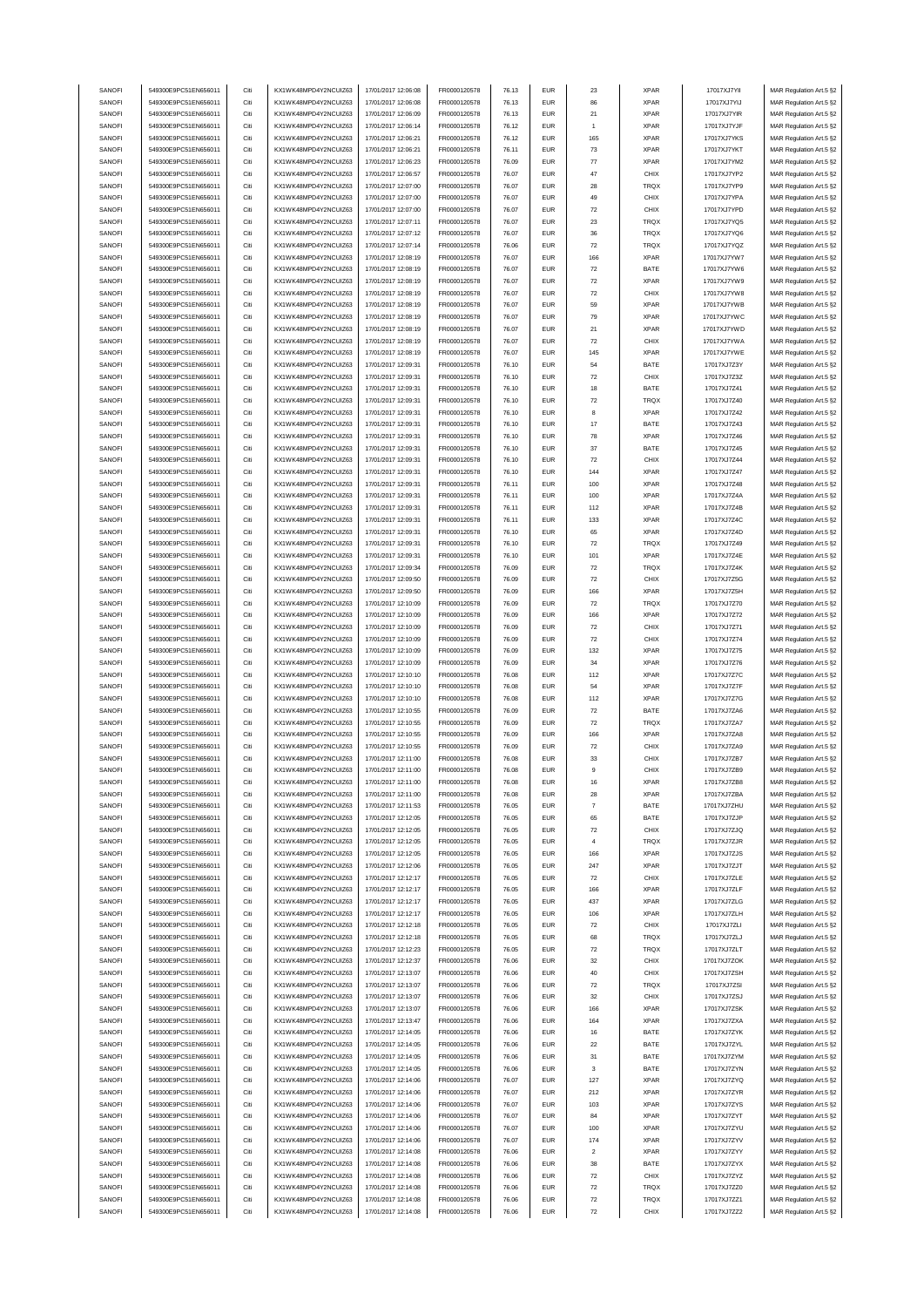| SANOFI<br>SANOFI | 549300E9PC51EN656011                         | Citi         | KX1WK48MPD4Y2NCUIZ63                         | 17/01/2017 12:14:08                        | FR0000120578                 | 76.06          | <b>EUR</b>               | 159                      | XPAR         | 17017XJ7ZZ3                | MAR Regulation Art.5 §2                            |
|------------------|----------------------------------------------|--------------|----------------------------------------------|--------------------------------------------|------------------------------|----------------|--------------------------|--------------------------|--------------|----------------------------|----------------------------------------------------|
|                  | 549300E9PC51EN656011                         | Citi         | KX1WK48MPD4Y2NCUIZ63                         | 17/01/2017 12:14:48                        |                              | 76.05          |                          | 35                       | BATE         |                            |                                                    |
|                  |                                              |              |                                              |                                            | FR0000120578                 |                | <b>EUR</b>               |                          |              | 17017XJ803O                | MAR Regulation Art.5 §2                            |
| SANOFI           | 549300E9PC51EN656011                         | Citi         | KX1WK48MPD4Y2NCUIZ63                         | 17/01/2017 12:14:48                        | FR0000120578                 | 76.05          | <b>EUR</b>               | 66                       | CHIX         | 17017XJ803Q                | MAR Regulation Art.5 §2                            |
| SANOFI           | 549300E9PC51EN656011                         | Citi         | KX1WK48MPD4Y2NCUIZ63                         | 17/01/2017 12:14:48                        | FR0000120578                 | 76.05          | <b>EUR</b>               | 14                       | BATE         | 17017XJ803R                | MAR Regulation Art.5 §2                            |
| SANOFI           | 549300E9PC51EN656011                         | Citi         | KX1WK48MPD4Y2NCLIIZ63                        | 17/01/2017 12:15:34                        | FR0000120578                 | 76.08          | <b>EUR</b>               | 166                      | XPAR         | 17017XJ80BZ                | MAR Regulation Art.5 §2                            |
|                  |                                              |              |                                              |                                            |                              |                |                          |                          |              |                            |                                                    |
| SANOFI           | 549300E9PC51EN656011                         | Citi         | KX1WK48MPD4Y2NCUIZ63                         | 17/01/2017 12:15:34                        | FR0000120578                 | 76.08          | <b>EUR</b>               | 42                       | TRQX         | 17017XJ80BY                | MAR Regulation Art.5 §2                            |
| SANOFI           | 549300E9PC51EN656011                         | Citi         | KX1WK48MPD4Y2NCUIZ63                         | 17/01/2017 12:15:34                        | FR0000120578                 | 76.08          | <b>EUR</b>               | $\,$ 5 $\,$              | CHIX         | 17017XJ80C0                | MAR Regulation Art.5 §2                            |
| SANOFI           | 549300E9PC51EN656011                         | Citi         | KX1WK48MPD4Y2NCUIZ63                         | 17/01/2017 12:15:34                        | FR0000120578                 | 76.08          | <b>EUR</b>               | 67                       | CHIX         | 17017XJ80C1                |                                                    |
|                  |                                              |              |                                              |                                            |                              |                |                          |                          |              |                            | MAR Regulation Art.5 §2                            |
| SANOFI           | 549300E9PC51EN656011                         | Citi         | KX1WK48MPD4Y2NCUIZ63                         | 17/01/2017 12:15:38                        | FR0000120578                 | 76.08          | <b>EUR</b>               | 100                      | <b>XPAR</b>  | 17017XJ80CF                | MAR Regulation Art.5 §2                            |
| SANOFI           | 549300E9PC51EN656011                         | Citi         | KX1WK48MPD4Y2NCUIZ63                         | 17/01/2017 12:15:38                        | FR0000120578                 | 76.08          | <b>EUR</b>               | 120                      | <b>XPAR</b>  | 17017XJ80CG                | MAR Regulation Art.5 §2                            |
|                  |                                              |              |                                              |                                            |                              |                |                          |                          |              |                            |                                                    |
| SANOFI           | 549300E9PC51EN656011                         | Citi         | KX1WK48MPD4Y2NCUIZ63                         | 17/01/2017 12:16:07                        | FR0000120578                 | 76.07          | <b>EUR</b>               | $\scriptstyle{72}$       | CHIX         | 17017XJ80E8                | MAR Regulation Art.5 §2                            |
| SANOFI           | 549300E9PC51EN656011                         | Citi         | KX1WK48MPD4Y2NCUIZ63                         | 17/01/2017 12:16:13                        | FR0000120578                 | 76.07          | <b>EUR</b>               | $\scriptstyle{72}$       | BATE         | 17017XJ80FS                | MAR Regulation Art.5 §2                            |
| SANOFI           | 549300E9PC51EN656011                         | Citi         | KX1WK48MPD4Y2NCUIZ63                         | 17/01/2017 12:16:13                        | FR0000120578                 | 76.07          | <b>EUR</b>               | $\scriptstyle{72}$       | CHIX         | 17017XJ80FT                | MAR Regulation Art.5 §2                            |
|                  |                                              |              |                                              |                                            |                              |                |                          |                          |              |                            |                                                    |
| SANOFI           | 549300E9PC51EN656011                         | Citi         | KX1WK48MPD4Y2NCUIZ63                         | 17/01/2017 12:16:13                        | FR0000120578                 | 76.07          | <b>EUR</b>               | $\scriptstyle{72}$       | TRQX         | 17017XJ80FU                | MAR Regulation Art.5 §2                            |
| SANOFI           | 549300E9PC51EN656011                         | Citi         | KX1WK48MPD4Y2NCUIZ63                         | 17/01/2017 12:16:13                        | FR0000120578                 | 76.07          | <b>EUR</b>               | 166                      | XPAR         | 17017XJ80FX                | MAR Regulation Art.5 §2                            |
| SANOFI           | 549300E9PC51EN656011                         | Citi         | KX1WK48MPD4Y2NCUIZ63                         | 17/01/2017 12:16:13                        | FR0000120578                 | 76.07          | <b>EUR</b>               | 225                      | <b>XPAR</b>  | 17017XJ80G3                | MAR Regulation Art.5 §2                            |
|                  |                                              |              |                                              |                                            |                              |                |                          |                          |              |                            |                                                    |
| SANOFI           | 549300E9PC51EN656011                         | Citi         | KX1WK48MPD4Y2NCUIZ63                         | 17/01/2017 12:16:13                        | FR0000120578                 | 76.07          | <b>EUR</b>               | $\scriptstyle{72}$       | TRQX         | 17017XJ80FY                | MAR Regulation Art.5 §2                            |
| SANOFI           | 549300E9PC51EN656011                         | Citi         | KX1WK48MPD4Y2NCUIZ63                         | 17/01/2017 12:16:13                        | FR0000120578                 | 76.07          | <b>EUR</b>               | 166                      | <b>XPAR</b>  | 17017XJ80G7                | MAR Regulation Art.5 §2                            |
| SANOFI           | 549300E9PC51EN656011                         | Citi         | KX1WK48MPD4Y2NCUIZ63                         | 17/01/2017 12:16:13                        | FR0000120578                 | 76.07          | <b>EUR</b>               | 72                       | CHIX         | 17017XJ80G0                | MAR Regulation Art.5 §2                            |
|                  |                                              |              |                                              |                                            |                              |                |                          |                          | CHIX         |                            |                                                    |
| SANOFI           | 549300E9PC51EN656011                         | Citi         | KX1WK48MPD4Y2NCUIZ63                         | 17/01/2017 12:16:13                        | FR0000120578                 | 76.06          | <b>EUR</b>               | $\scriptstyle{72}$       |              | 17017XJ80GA                | MAR Regulation Art.5 §2                            |
| SANOFI           | 549300E9PC51EN656011                         | Citi         | KX1WK48MPD4Y2NCUIZ63                         | 17/01/2017 12:16:18                        | FR0000120578                 | 76.05          | <b>EUR</b>               | 102                      | XPAR         | 17017XJ80GX                | MAR Regulation Art.5 §2                            |
| SANOFI           | 549300E9PC51EN656011                         | Citi         | KX1WK48MPD4Y2NCUIZ63                         | 17/01/2017 12:16:18                        | FR0000120578                 | 76.05          | <b>EUR</b>               | 72                       | TRQX         | 17017XJ80GV                | MAR Regulation Art.5 §2                            |
| SANOFI           | 549300E9PC51EN656011                         | Citi         | KX1WK48MPD4Y2NCUIZ63                         | 17/01/2017 12:16:18                        | FR0000120578                 | 76.05          | <b>EUR</b>               | 3                        | CHIX         | 17017XJ80GW                | MAR Regulation Art.5 §2                            |
|                  |                                              |              |                                              |                                            |                              |                |                          |                          |              |                            |                                                    |
| SANOFI           | 549300E9PC51EN656011                         | Citi         | KX1WK48MPD4Y2NCUIZ63                         | 17/01/2017 12:16:18                        | FR0000120578                 | 76.05          | <b>EUR</b>               | 69                       | CHIX         | 17017XJ80GY                | MAR Regulation Art.5 §2                            |
| SANOFI           | 549300E9PC51EN656011                         | Citi         | KX1WK48MPD4Y2NCUIZ63                         | 17/01/2017 12:16:18                        | FR0000120578                 | 76.05          | <b>EUR</b>               | 64                       | <b>XPAR</b>  | 17017XJ80GZ                | MAR Regulation Art.5 §2                            |
| SANOFI           | 549300E9PC51EN656011                         | Citi         | KX1WK48MPD4Y2NCUIZ63                         | 17/01/2017 12:16:18                        | FR0000120578                 | 76.05          | <b>EUR</b>               | 50                       | XPAR         | 17017XJ80H0                | MAR Regulation Art.5 §2                            |
|                  |                                              |              |                                              |                                            |                              |                |                          |                          |              |                            |                                                    |
| SANOFI           | 549300E9PC51EN656011                         | Citi         | KX1WK48MPD4Y2NCUIZ63                         | 17/01/2017 12:16:19                        | FR0000120578                 | 76.03          | <b>EUR</b>               | 151                      | <b>XPAR</b>  | 17017XJ80H9                | MAR Regulation Art.5 §2                            |
| SANOFI           | 549300E9PC51EN656011                         | Citi         | KX1WK48MPD4Y2NCUIZ63                         | 17/01/2017 12:16:19                        | FR0000120578                 | 76.03          | <b>EUR</b>               | 51                       | XPAR         | 17017XJ80HA                | MAR Regulation Art.5 §2                            |
| SANOFI           | 549300E9PC51EN656011                         | Citi         | KX1WK48MPD4Y2NCUIZ63                         | 17/01/2017 12:16:56                        | FR0000120578                 | 76.04          | <b>EUR</b>               | $\scriptstyle{72}$       | TRQX         | 17017XJ80ME                | MAR Regulation Art.5 §2                            |
|                  |                                              |              |                                              |                                            |                              |                |                          |                          |              |                            |                                                    |
| SANOFI           | 549300E9PC51EN656011                         | Citi         | KX1WK48MPD4Y2NCUIZ63                         | 17/01/2017 12:16:56                        | FR0000120578                 | 76.04          | <b>EUR</b>               | 166                      | <b>XPAR</b>  | 17017XJ80MG                | MAR Regulation Art.5 §2                            |
| SANOFI           | 549300E9PC51EN656011                         | Citi         | KX1WK48MPD4Y2NCUIZ63                         | 17/01/2017 12:16:56                        | FR0000120578                 | 76.04          | <b>EUR</b>               | 6                        | BATE         | 17017XJ80MF                | MAR Regulation Art.5 §2                            |
| SANOFI           | 549300E9PC51EN656011                         | Citi         | KX1WK48MPD4Y2NCUIZ63                         | 17/01/2017 12:16:56                        | FR0000120578                 | 76.04          | <b>EUR</b>               | 44                       | BATE         | 17017XJ80MJ                | MAR Regulation Art.5 §2                            |
|                  |                                              |              |                                              |                                            |                              |                |                          |                          |              |                            |                                                    |
| SANOFI           | 549300E9PC51EN656011                         | Citi         | KX1WK48MPD4Y2NCUIZ63                         | 17/01/2017 12:16:56                        | FR0000120578                 | 76.04          | <b>EUR</b>               | $22\,$                   | BATE         | 17017XJ80ML                | MAR Regulation Art.5 §2                            |
| SANOFI           | 549300E9PC51EN656011                         | Citi         | KX1WK48MPD4Y2NCUIZ63                         | 17/01/2017 12:16:56                        | FR0000120578                 | 76.04          | <b>EUR</b>               | 72                       | CHIX         | 17017XJ80MH                | MAR Regulation Art.5 §2                            |
| SANOFI           | 549300E9PC51EN656011                         | Citi         | KX1WK48MPD4Y2NCUIZ63                         | 17/01/2017 12:16:56                        | FR0000120578                 | 76.04          | <b>EUR</b>               | 72                       | CHIX         | 17017XJ80MN                | MAR Regulation Art.5 §2                            |
|                  |                                              |              |                                              |                                            |                              |                |                          |                          |              |                            |                                                    |
| SANOFI           | 549300E9PC51EN656011                         | Citi         | KX1WK48MPD4Y2NCUIZ63                         | 17/01/2017 12:16:56                        | FR0000120578                 | 76.03          | <b>EUR</b>               | 120                      | <b>XPAR</b>  | 17017XJ80MO                | MAR Regulation Art.5 §2                            |
| SANOFI           | 549300E9PC51EN656011                         | Citi         | KX1WK48MPD4Y2NCUIZ63                         | 17/01/2017 12:18:03                        | FR0000120578                 | 76.04          | <b>EUR</b>               | 166                      | <b>XPAR</b>  | 17017XJ80XK                | MAR Regulation Art.5 §2                            |
| SANOFI           | 549300E9PC51EN656011                         | Citi         | KX1WK48MPD4Y2NCUIZ63                         | 17/01/2017 12:18:03                        | FR0000120578                 | 76.04          | <b>EUR</b>               | $\scriptstyle{72}$       | TRQX         | 17017XJ80XL                | MAR Regulation Art.5 §2                            |
|                  |                                              |              |                                              |                                            |                              |                |                          |                          |              |                            |                                                    |
| SANOFI           | 549300E9PC51EN656011                         | Citi         | KX1WK48MPD4Y2NCUIZ63                         | 17/01/2017 12:18:03                        | FR0000120578                 | 76.04          | <b>EUR</b>               | $\scriptstyle{72}$       | CHIX         | 17017XJ80XM                | MAR Regulation Art.5 §2                            |
| SANOFI           | 549300E9PC51EN656011                         | Citi         | KX1WK48MPD4Y2NCUIZ63                         | 17/01/2017 12:18:03                        | FR0000120578                 | 76.03          | <b>EUR</b>               | 46                       | <b>XPAR</b>  | 17017XJ80XN                | MAR Regulation Art.5 §2                            |
| SANOFI           | 549300E9PC51EN656011                         | Citi         | KX1WK48MPD4Y2NCUIZ63                         | 17/01/2017 12:18:03                        | FR0000120578                 | 76.03          | <b>EUR</b>               | 200                      | <b>XPAR</b>  | 17017XJ80XT                | MAR Regulation Art.5 §2                            |
|                  |                                              |              |                                              |                                            |                              |                |                          |                          |              |                            |                                                    |
| SANOFI           | 549300E9PC51EN656011                         | Citi         | KX1WK48MPD4Y2NCUIZ63                         | 17/01/2017 12:18:03                        | FR0000120578                 | 76.04          | <b>EUR</b>               | 133                      | <b>XPAR</b>  | 17017XJ80XW                | MAR Regulation Art.5 §2                            |
| SANOFI           | 549300E9PC51EN656011                         | Citi         | KX1WK48MPD4Y2NCUIZ63                         | 17/01/2017 12:18:03                        | FR0000120578                 | 76.04          | <b>EUR</b>               | 72                       | TRQX         | 17017XJ80XO                | MAR Regulation Art.5 §2                            |
| SANOFI           | 549300E9PC51EN656011                         | Citi         | KX1WK48MPD4Y2NCUIZ63                         | 17/01/2017 12:18:03                        | FR0000120578                 | 76.04          | <b>EUR</b>               | 93                       | <b>XPAR</b>  | 17017XJ80XZ                | MAR Regulation Art.5 §2                            |
|                  |                                              |              |                                              |                                            |                              |                |                          |                          |              |                            |                                                    |
| SANOFI           | 549300E9PC51EN656011                         | Citi         | KX1WK48MPD4Y2NCUIZ63                         | 17/01/2017 12:18:03                        | FR0000120578                 | 76.04          | <b>EUR</b>               | $\scriptstyle{72}$       | CHIX         | 17017XJ80XP                | MAR Regulation Art.5 §2                            |
| SANOFI           | 549300E9PC51EN656011                         | Citi         | KX1WK48MPD4Y2NCUIZ63                         | 17/01/2017 12:18:03                        | FR0000120578                 | 76.04          | <b>EUR</b>               | 164                      | <b>XPAR</b>  | 17017XJ80Y4                | MAR Regulation Art.5 §2                            |
| SANOFI           | 549300E9PC51EN656011                         | Citi         | KX1WK48MPD4Y2NCUIZ63                         | 17/01/2017 12:18:03                        | FR0000120578                 | 76.04          | <b>EUR</b>               | $\sqrt{2}$               | <b>XPAR</b>  | 17017XJ80Y5                | MAR Regulation Art.5 §2                            |
|                  |                                              |              |                                              |                                            |                              |                |                          |                          |              |                            |                                                    |
| SANOFI           | 549300E9PC51EN656011                         | Citi         | KX1WK48MPD4Y2NCUIZ63                         | 17/01/2017 12:18:03                        | FR0000120578                 | 76.03          | <b>EUR</b>               | $\scriptstyle{72}$       | CHIX         | 17017XJ80Y6                | MAR Regulation Art.5 §2                            |
| SANOFI           | 549300E9PC51EN656011                         | Citi         | KX1WK48MPD4Y2NCUIZ63                         | 17/01/2017 12:18:03                        | FR0000120578                 | 76.02          | <b>EUR</b>               | ${\bf 77}$               | <b>XPAR</b>  | 17017XJ80YF                | MAR Regulation Art.5 §2                            |
| SANOFI           | 549300E9PC51EN656011                         | Citi         | KX1WK48MPD4Y2NCUIZ63                         |                                            |                              |                |                          |                          |              |                            |                                                    |
|                  |                                              |              |                                              |                                            |                              | 76.02          |                          |                          |              |                            |                                                    |
|                  |                                              |              |                                              | 17/01/2017 12:18:05                        | FR0000120578                 |                | <b>EUR</b>               | 89                       | <b>XPAR</b>  | 17017XJ80ZH                | MAR Regulation Art.5 §2                            |
| SANOFI           | 549300E9PC51EN656011                         | Citi         | KX1WK48MPD4Y2NCUIZ63                         | 17/01/2017 12:18:23                        | FR0000120578                 | 76.01          | <b>EUR</b>               | $\mathsf g$              | <b>XPAR</b>  | 17017XJ811J                | MAR Regulation Art.5 §2                            |
| SANOFI           | 549300E9PC51EN656011                         | Citi         | KX1WK48MPD4Y2NCUIZ63                         | 17/01/2017 12:18:23                        | FR0000120578                 | 76.01          | <b>EUR</b>               | 138                      | <b>XPAR</b>  | 17017XJ811K                | MAR Regulation Art.5 §2                            |
|                  | 549300E9PC51EN656011                         | Citi         |                                              |                                            |                              |                | <b>EUR</b>               |                          |              |                            |                                                    |
| SANOFI           |                                              |              | KX1WK48MPD4Y2NCUIZ63                         | 17/01/2017 12:18:26                        | FR0000120578                 | 76.01          |                          | 19                       | <b>XPAR</b>  | 17017XJ811S                | MAR Regulation Art.5 §2                            |
| SANOFI           | 549300E9PC51EN656011                         | Citi         | KX1WK48MPD4Y2NCUIZ63                         | 17/01/2017 12:18:26                        | FR0000120578                 | 76.01          | <b>EUR</b>               | 85                       | <b>XPAR</b>  | 17017XJ811T                | MAR Regulation Art.5 §2                            |
| SANOFI           | 549300E9PC51EN656011                         | Citi         | KX1WK48MPD4Y2NCUIZ63                         | 17/01/2017 12:18:41                        | FR0000120578                 | 76.01          | <b>EUR</b>               | $\overline{7}$           | BATE         | 17017XJ813P                | MAR Regulation Art.5 §2                            |
|                  | 549300E9PC51EN656011                         |              |                                              |                                            | FR0000120578                 |                |                          |                          |              |                            |                                                    |
| SANOFI           |                                              | Citi         | KX1WK48MPD4Y2NCUIZ63                         | 17/01/2017 12:18:41                        |                              | 76.01          | <b>EUR</b>               | 62                       | <b>XPAR</b>  | 17017XJ813R                | MAR Regulation Art.5 §2                            |
| SANOFI           | 549300E9PC51EN656011                         | Citi         | KX1WK48MPD4Y2NCUIZ63                         | 17/01/2017 12:18:41                        | FR0000120578                 | 76.01          | <b>EUR</b>               | 65                       | BATE         | 17017XJ813S                | MAR Regulation Art.5 §2                            |
| SANOFI           | 549300E9PC51EN656011                         | Citi         | KX1WK48MPD4Y2NCUIZ63                         | 17/01/2017 12:18:41                        | FR0000120578                 | 76.01          | <b>EUR</b>               | $\scriptstyle{72}$       | TRQX         | 17017XJ813Q                | MAR Regulation Art.5 §2                            |
| SANOFI           | 549300E9PC51EN656011                         |              | KX1WK48MPD4Y2NCLIIZ63                        | 17/01/2017 12:18:41                        | FR0000120578                 | 76.01          | FUR                      | 104                      | <b>XPAR</b>  | 17017XJ813T                | MAR Regulation Art 5 82                            |
|                  |                                              |              |                                              |                                            |                              |                |                          |                          |              |                            |                                                    |
| SANOFI           | 549300E9PC51EN656011                         | Citi         | KX1WK48MPD4Y2NCUIZ63                         | 17/01/2017 12:19:15                        | FR0000120578                 | 76.01          | <b>EUR</b>               | 62                       | <b>XPAR</b>  | 17017XJ816V                | MAR Regulation Art.5 §2                            |
| SANOFI           | 549300E9PC51EN656011                         | Citi         | KX1WK48MPD4Y2NCUIZ63                         | 17/01/2017 12:19:15                        | FR0000120578                 | 76.01          | <b>EUR</b>               | $\scriptstyle{72}$       | BATE         | 17017XJ816U                | MAR Regulation Art.5 §2                            |
| SANOFI           | 549300E9PC51EN656011                         | Citi         | KX1WK48MPD4Y2NCUIZ63                         | 17/01/2017 12:19:15                        | FR0000120578                 |                | <b>EUR</b>               |                          | CHIX         |                            |                                                    |
|                  |                                              |              |                                              |                                            |                              | 76.01          |                          | 43                       |              | 17017XJ816W                | MAR Regulation Art.5 §2                            |
| SANOFI           | 549300E9PC51EN656011                         | Citi         | KX1WK48MPD4Y2NCUIZ63                         | 17/01/2017 12:19:15                        | FR0000120578                 | 76.01          | <b>EUR</b>               | $\scriptstyle{72}$       | TRQX         | 17017XJ816X                | MAR Regulation Art.5 §2                            |
| SANOFI           | 549300E9PC51EN656011                         | Citi         | KX1WK48MPD4Y2NCUIZ63                         | 17/01/2017 12:19:15                        | FR0000120578                 | 76.01          | <b>EUR</b>               | 104                      | <b>XPAR</b>  | 17017XJ816Y                | MAR Regulation Art.5 §2                            |
| SANOFI           | 549300E9PC51EN656011                         | Citi         | KX1WK48MPD4Y2NCUIZ63                         | 17/01/2017 12:19:34                        | FR0000120578                 | 76.01          | <b>EUR</b>               | 92                       | <b>XPAR</b>  | 17017XJ818S                | MAR Regulation Art.5 §2                            |
|                  |                                              |              |                                              |                                            |                              |                |                          |                          |              |                            |                                                    |
| SANOFI           | 549300E9PC51EN656011                         | Citi         | KX1WK48MPD4Y2NCUIZ63                         | 17/01/2017 12:19:34                        | FR0000120578                 | 76.01          | <b>EUR</b>               | 74                       | <b>XPAR</b>  | 17017XJ818U                | MAR Regulation Art.5 §2                            |
| SANOFI           | 549300E9PC51EN656011                         | Citi         | KX1WK48MPD4Y2NCUIZ63                         | 17/01/2017 12:19:34                        | FR0000120578                 | 76.01          | <b>EUR</b>               | $\scriptstyle{72}$       | CHIX         | 17017XJ818T                | MAR Regulation Art.5 §2                            |
| SANOFI           | 549300E9PC51EN656011                         | Citi         | KX1WK48MPD4Y2NCUIZ63                         | 17/01/2017 12:19:34                        | FR0000120578                 | 76.01          | <b>EUR</b>               | 18                       | <b>XPAR</b>  | 17017XJ818V                | MAR Regulation Art.5 §2                            |
| SANOFI           | 549300E9PC51EN656011                         | Citi         | KX1WK48MPD4Y2NCUIZ63                         | 17/01/2017 12:19:34                        | FR0000120578                 |                | <b>EUR</b>               |                          | CHIX         |                            |                                                    |
|                  |                                              |              |                                              |                                            |                              | 76.01          |                          | 72                       |              | 17017XJ818W                | MAR Regulation Art.5 §2                            |
| SANOFI           | 549300E9PC51EN656011                         | Citi         | KX1WK48MPD4Y2NCUIZ63                         | 17/01/2017 12:20:54                        | FR0000120578                 | 76.01          | <b>EUR</b>               | 42                       | <b>XPAR</b>  | 17017XJ81LX                | MAR Regulation Art.5 §2                            |
| SANOFI           | 549300E9PC51EN656011                         | Citi         | KX1WK48MPD4Y2NCUIZ63                         | 17/01/2017 12:20:54                        | FR0000120578                 | 76.01          | <b>EUR</b>               | 32                       | <b>XPAR</b>  | 17017XJ81LY                | MAR Regulation Art.5 §2                            |
|                  |                                              |              | KX1WK48MPD4Y2NCUIZ63                         |                                            | FR0000120578                 |                |                          |                          |              | 17017XJ81OA                |                                                    |
| SANOFI           | 549300E9PC51EN656011                         | Citi         |                                              | 17/01/2017 12:21:03                        |                              | 76.04          | <b>EUR</b>               | 74                       | <b>XPAR</b>  |                            | MAR Regulation Art.5 §2                            |
| SANOFI           | 549300E9PC51EN656011                         | Citi         | KX1WK48MPD4Y2NCUIZ63                         | 17/01/2017 12:21:03                        | FR0000120578                 | 76.04          | <b>EUR</b>               | 63                       | <b>XPAR</b>  | 17017XJ81OC                | MAR Regulation Art.5 §2                            |
| SANOFI           | 549300E9PC51EN656011                         | Citi         | KX1WK48MPD4Y2NCUIZ63                         | 17/01/2017 12:21:03                        | FR0000120578                 | 76.04          | <b>EUR</b>               | 200                      | <b>XPAR</b>  | 17017XJ81OF                | MAR Regulation Art.5 §2                            |
|                  |                                              | Citi         | KX1WK48MPD4Y2NCUIZ63                         |                                            |                              |                |                          |                          |              |                            |                                                    |
| SANOFI           | 549300E9PC51EN656011                         |              |                                              | 17/01/2017 12:21:03                        | FR0000120578                 | 76.04          | <b>EUR</b>               | 215                      | <b>XPAR</b>  | 17017XJ81OH                | MAR Regulation Art.5 §2                            |
| SANOFI           | 549300E9PC51EN656011                         | Citi         | KX1WK48MPD4Y2NCUIZ63                         | 17/01/2017 12:21:27                        | FR0000120578                 | 76.04          | <b>EUR</b>               | $\bf 72$                 | BATE         | 17017XJ81R8                | MAR Regulation Art.5 §2                            |
| SANOFI           | 549300E9PC51EN656011                         | Citi         | KX1WK48MPD4Y2NCUIZ63                         | 17/01/2017 12:21:27                        | FR0000120578                 | 76.04          | <b>EUR</b>               | 68                       | CHIX         | 17017XJ81R9                | MAR Regulation Art.5 §2                            |
| SANOFI           | 549300E9PC51EN656011                         | Citi         | KX1WK48MPD4Y2NCUIZ63                         | 17/01/2017 12:21:27                        | FR0000120578                 | 76.04          | <b>EUR</b>               |                          | TRQX         | 17017XJ81RA                |                                                    |
|                  |                                              |              |                                              |                                            |                              |                |                          | 72                       |              |                            | MAR Regulation Art.5 §2                            |
| SANOFI           | 549300E9PC51EN656011                         | Citi         | KX1WK48MPD4Y2NCUIZ63                         | 17/01/2017 12:21:39                        | FR0000120578                 | 76.04          | <b>EUR</b>               | 108                      | <b>XPAR</b>  | 17017XJ81T0                | MAR Regulation Art.5 §2                            |
| SANOFI           | 549300E9PC51EN656011                         | Citi         | KX1WK48MPD4Y2NCUIZ63                         | 17/01/2017 12:21:39                        | FR0000120578                 | 76.04          | <b>EUR</b>               | $\scriptstyle{72}$       | BATE         | 17017XJ81SZ                | MAR Regulation Art.5 §2                            |
| SANOFI           | 549300E9PC51EN656011                         | Citi         | KX1WK48MPD4Y2NCUIZ63                         | 17/01/2017 12:21:39                        | FR0000120578                 | 76.04          | <b>EUR</b>               | 58                       | <b>XPAR</b>  | 17017XJ81T7                | MAR Regulation Art.5 §2                            |
|                  |                                              |              |                                              |                                            |                              |                |                          |                          |              |                            |                                                    |
| SANOFI           | 549300E9PC51EN656011                         | Citi         | KX1WK48MPD4Y2NCUIZ63                         | 17/01/2017 12:21:39                        | FR0000120578                 | 76.04          | <b>EUR</b>               | $\scriptstyle{72}$       | TRQX         | 17017XJ81T1                | MAR Regulation Art.5 §2                            |
| SANOFI           | 549300E9PC51EN656011                         | Citi         | KX1WK48MPD4Y2NCUIZ63                         | 17/01/2017 12:21:39                        | FR0000120578                 | 76.03          | <b>EUR</b>               | 8                        | BATE         | 17017XJ81T3                | MAR Regulation Art.5 §2                            |
|                  |                                              | Citi         |                                              |                                            |                              |                |                          |                          |              |                            |                                                    |
| SANOFI           | 549300E9PC51EN656011                         |              | KX1WK48MPD4Y2NCUIZ63                         | 17/01/2017 12:21:39                        | FR0000120578                 | 76.04          | <b>EUR</b>               | 195                      | <b>XPAR</b>  | 17017XJ81TD                | MAR Regulation Art.5 §2                            |
| SANOFI           | 549300E9PC51EN656011                         | Citi         | KX1WK48MPD4Y2NCUIZ63                         | 17/01/2017 12:21:39                        | FR0000120578                 | 76.04          | <b>EUR</b>               | $\sqrt{4}$               | CHIX         | 17017XJ81T5                | MAR Regulation Art.5 §2                            |
| SANOFI           | 549300E9PC51EN656011                         | Citi         | KX1WK48MPD4Y2NCUIZ63                         | 17/01/2017 12:21:39                        | FR0000120578                 | 76.04          | <b>EUR</b>               | 68                       | CHIX         | 17017XJ81T9                | MAR Regulation Art.5 §2                            |
| SANOFI           | 549300E9PC51EN656011                         | Citi         | KX1WK48MPD4Y2NCUIZ63                         | 17/01/2017 12:21:40                        | FR0000120578                 | 76.03          | <b>EUR</b>               | 435                      | <b>XPAR</b>  | 17017XJ81TK                | MAR Regulation Art.5 §2                            |
|                  |                                              |              |                                              |                                            |                              |                |                          |                          |              |                            |                                                    |
| SANOFI           | 549300E9PC51EN656011                         | Citi         | KX1WK48MPD4Y2NCUIZ63                         | 17/01/2017 12:21:40                        | FR0000120578                 | 76.03          | <b>EUR</b>               | 270                      | <b>XPAR</b>  | 17017XJ81TL                | MAR Regulation Art.5 §2                            |
| SANOFI           | 549300E9PC51EN656011                         | Citi         | KX1WK48MPD4Y2NCUIZ63                         | 17/01/2017 12:21:42                        | FR0000120578                 | 76.03          | <b>EUR</b>               | 8                        | TRQX         | 17017XJ81TM                | MAR Regulation Art.5 §2                            |
| SANOFI           | 549300E9PC51EN656011                         | Citi         | KX1WK48MPD4Y2NCUIZ63                         | 17/01/2017 12:21:42                        | FR0000120578                 | 76.03          | <b>EUR</b>               | 44                       | CHIX         | 17017XJ81TN                | MAR Regulation Art.5 §2                            |
|                  |                                              |              |                                              |                                            |                              |                |                          |                          |              |                            |                                                    |
| SANOFI           | 549300E9PC51EN656011                         | Citi         | KX1WK48MPD4Y2NCUIZ63                         | 17/01/2017 12:21:42                        | FR0000120578                 | 76.03          | <b>EUR</b>               | 38                       | <b>XPAR</b>  | 17017XJ81TP                | MAR Regulation Art.5 §2                            |
| SANOFI           | 549300E9PC51EN656011                         | Citi         | KX1WK48MPD4Y2NCUIZ63                         | 17/01/2017 12:21:42                        | FR0000120578                 | 76.03          | <b>EUR</b>               | 64                       | <b>TRQX</b>  | 17017XJ81TO                | MAR Regulation Art.5 §2                            |
| SANOFI           | 549300E9PC51EN656011                         | Citi         | KX1WK48MPD4Y2NCUIZ63                         | 17/01/2017 12:21:42                        | FR0000120578                 | 76.03          | <b>EUR</b>               | 48                       | <b>XPAR</b>  | 17017XJ81TS                | MAR Regulation Art.5 §2                            |
|                  |                                              |              |                                              |                                            |                              |                |                          |                          |              |                            |                                                    |
| SANOFI<br>SANOFI | 549300E9PC51EN656011<br>549300E9PC51EN656011 | Citi<br>Citi | KX1WK48MPD4Y2NCUIZ63<br>KX1WK48MPD4Y2NCUIZ63 | 17/01/2017 12:21:42<br>17/01/2017 12:21:42 | FR0000120578<br>FR0000120578 | 76.03<br>76.03 | <b>EUR</b><br><b>EUR</b> | $\scriptstyle{72}$<br>80 | CHIX<br>XPAR | 17017XJ81TQ<br>17017XJ81TT | MAR Regulation Art.5 §2<br>MAR Regulation Art.5 §2 |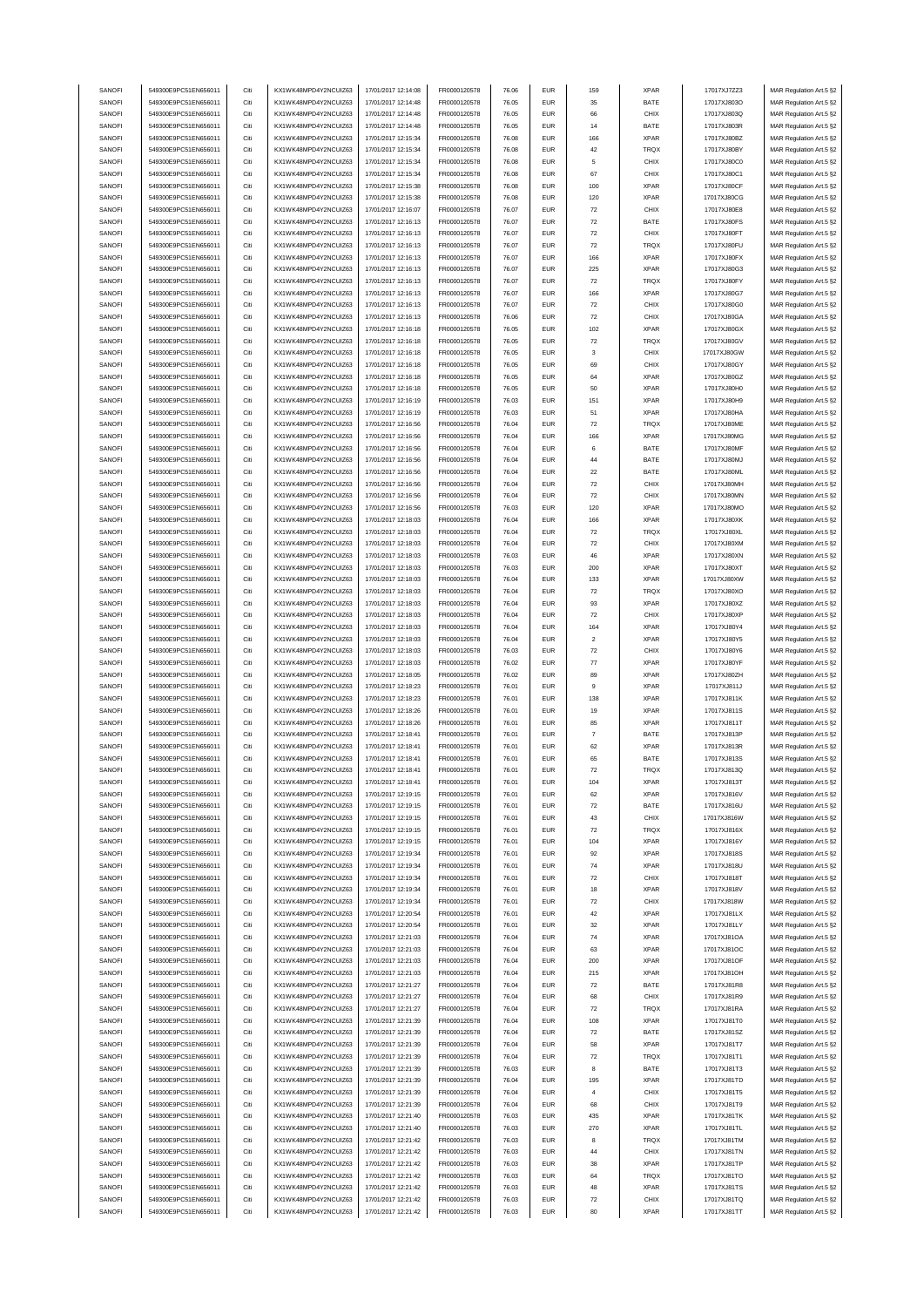| SANOFI | 549300E9PC51EN656011 | Citi | KX1WK48MPD4Y2NCUIZ63  | 17/01/2017 12:21:42 | FR0000120578 | 76.03 | <b>EUR</b> | $\scriptstyle{72}$       | CHIX        | 17017XJ81TR | MAR Regulation Art.5 §2 |
|--------|----------------------|------|-----------------------|---------------------|--------------|-------|------------|--------------------------|-------------|-------------|-------------------------|
| SANOFI | 549300E9PC51EN656011 | Citi | KX1WK48MPD4Y2NCUIZ63  | 17/01/2017 12:21:42 | FR0000120578 | 76.02 | <b>EUR</b> | 25                       | CHIX        | 17017XJ81TU | MAR Regulation Art.5 §2 |
|        |                      |      |                       |                     |              |       |            |                          |             |             |                         |
| SANOFI | 549300E9PC51EN656011 | Citi | KX1WK48MPD4Y2NCUIZ63  | 17/01/2017 12:21:45 | FR0000120578 | 76.02 | <b>EUR</b> | 43                       | CHIX        | 17017XJ81U4 | MAR Regulation Art.5 §2 |
| SANOFI | 549300E9PC51EN656011 | Citi | KX1WK48MPD4Y2NCUIZ63  | 17/01/2017 12:24:06 | FR0000120578 | 76.01 | <b>EUR</b> | 65                       | TRQX        | 17017XJ828P | MAR Regulation Art.5 §2 |
| SANOFI | 549300E9PC51EN656011 | Citi | KX1WK48MPD4Y2NCLIIZ63 | 17/01/2017 12:24:06 | FR0000120578 | 76.01 | <b>EUR</b> | 166                      | <b>XPAR</b> | 17017XJ828Q | MAR Regulation Art.5 §2 |
| SANOFI | 549300E9PC51EN656011 | Citi | KX1WK48MPD4Y2NCUIZ63  | 17/01/2017 12:24:06 | FR0000120578 | 76.01 | <b>EUR</b> | 148                      | <b>XPAR</b> | 17017XJ828Y | MAR Regulation Art.5 §2 |
| SANOFI | 549300E9PC51EN656011 | Citi | KX1WK48MPD4Y2NCUIZ63  | 17/01/2017 12:24:06 | FR0000120578 | 76.01 | <b>EUR</b> | $27\,$                   | BATE        | 17017XJ828R | MAR Regulation Art.5 §2 |
|        |                      | Citi | KX1WK48MPD4Y2NCUIZ63  |                     |              |       | <b>EUR</b> |                          |             |             |                         |
| SANOFI | 549300E9PC51EN656011 |      |                       | 17/01/2017 12:24:06 | FR0000120578 | 76.01 |            | 29                       | CHIX        | 17017XJ828S | MAR Regulation Art.5 §2 |
| SANOFI | 549300E9PC51EN656011 | Citi | KX1WK48MPD4Y2NCUIZ63  | 17/01/2017 12:24:06 | FR0000120578 | 76.01 | <b>EUR</b> | 30                       | BATE        | 17017XJ828U | MAR Regulation Art.5 §2 |
| SANOFI | 549300E9PC51EN656011 | Citi | KX1WK48MPD4Y2NCUIZ63  | 17/01/2017 12:24:06 | FR0000120578 | 76.01 | <b>EUR</b> | 43                       | CHIX        | 17017XJ828V | MAR Regulation Art.5 §2 |
| SANOFI | 549300E9PC51EN656011 | Citi | KX1WK48MPD4Y2NCUIZ63  | 17/01/2017 12:24:06 | FR0000120578 | 76.01 | <b>EUR</b> | 15                       | BATE        | 17017XJ828W | MAR Regulation Art.5 §2 |
| SANOFI | 549300E9PC51EN656011 | Citi | KX1WK48MPD4Y2NCUIZ63  | 17/01/2017 12:24:06 | FR0000120578 | 76.01 | <b>EUR</b> | $\overline{\mathcal{I}}$ | TRQX        | 17017XJ828T | MAR Regulation Art.5 §2 |
|        |                      |      |                       |                     |              |       |            |                          |             |             |                         |
| SANOFI | 549300E9PC51EN656011 | Citi | KX1WK48MPD4Y2NCUIZ63  | 17/01/2017 12:24:06 | FR0000120578 | 76.01 | <b>EUR</b> | 250                      | <b>XPAR</b> | 17017XJ8291 | MAR Regulation Art.5 §2 |
| SANOFI | 549300E9PC51EN656011 | Citi | KX1WK48MPD4Y2NCUIZ63  | 17/01/2017 12:24:06 | FR0000120578 | 76.01 | <b>EUR</b> | 65                       | TRQX        | 17017XJ828X | MAR Regulation Art.5 §2 |
| SANOFI | 549300E9PC51EN656011 | Citi | KX1WK48MPD4Y2NCUIZ63  | 17/01/2017 12:24:06 | FR0000120578 | 76.01 | <b>EUR</b> | $17\,$                   | BATE        | 17017XJ828Z | MAR Regulation Art.5 §2 |
| SANOFI | 549300E9PC51EN656011 | Citi | KX1WK48MPD4Y2NCUIZ63  | 17/01/2017 12:24:06 | FR0000120578 | 76.01 | <b>EUR</b> | 66                       | CHIX        | 17017XJ8290 | MAR Regulation Art.5 §2 |
|        |                      |      |                       |                     |              |       |            |                          |             |             |                         |
| SANOFI | 549300E9PC51EN656011 | Citi | KX1WK48MPD4Y2NCUIZ63  | 17/01/2017 12:24:06 | FR0000120578 | 76.01 | <b>EUR</b> | 6                        | CHIX        | 17017XJ8292 | MAR Regulation Art.5 §2 |
| SANOFI | 549300E9PC51EN656011 | Citi | KX1WK48MPD4Y2NCUIZ63  | 17/01/2017 12:24:17 | FR0000120578 | 76.02 | <b>EUR</b> | 72                       | TRQX        | 17017XJ829R | MAR Regulation Art.5 §2 |
| SANOFI | 549300E9PC51EN656011 | Citi | KX1WK48MPD4Y2NCUIZ63  | 17/01/2017 12:24:17 | FR0000120578 | 76.02 | <b>EUR</b> | 72                       | CHIX        | 17017XJ829S | MAR Regulation Art.5 §2 |
| SANOFI | 549300E9PC51EN656011 | Citi | KX1WK48MPD4Y2NCUIZ63  | 17/01/2017 12:24:28 | FR0000120578 | 76.02 | <b>EUR</b> | $\scriptstyle{72}$       | CHIX        | 17017XJ82AS | MAR Regulation Art.5 §2 |
| SANOFI | 549300E9PC51EN656011 | Citi | KX1WK48MPD4Y2NCUIZ63  | 17/01/2017 12:24:28 | FR0000120578 | 76.02 | <b>EUR</b> | $\scriptstyle{72}$       | TRQX        | 17017XJ82AT | MAR Regulation Art.5 §2 |
|        |                      |      |                       |                     |              |       |            |                          |             |             |                         |
| SANOFI | 549300E9PC51EN656011 | Citi | KX1WK48MPD4Y2NCUIZ63  | 17/01/2017 12:24:28 | FR0000120578 | 76.02 | <b>EUR</b> | 84                       | <b>XPAR</b> | 17017XJ82AU | MAR Regulation Art.5 §2 |
| SANOFI | 549300E9PC51EN656011 | Citi | KX1WK48MPD4Y2NCUIZ63  | 17/01/2017 12:24:28 | FR0000120578 | 76.02 | <b>EUR</b> | 82                       | <b>XPAR</b> | 17017XJ82AV | MAR Regulation Art.5 §2 |
| SANOFI | 549300E9PC51EN656011 | Citi | KX1WK48MPD4Y2NCUIZ63  | 17/01/2017 12:24:28 | FR0000120578 | 76.02 | <b>EUR</b> | 213                      | <b>XPAR</b> | 17017XJ82AW | MAR Regulation Art.5 §2 |
| SANOFI | 549300E9PC51EN656011 | Citi | KX1WK48MPD4Y2NCUIZ63  | 17/01/2017 12:24:28 | FR0000120578 | 76.02 | <b>EUR</b> | 21                       | <b>XPAR</b> | 17017XJ82AX | MAR Regulation Art.5 §2 |
| SANOFI | 549300E9PC51EN656011 | Citi | KX1WK48MPD4Y2NCUIZ63  | 17/01/2017 12:24:29 | FR0000120578 | 76.01 | <b>EUR</b> | 45                       | <b>XPAR</b> | 17017XJ82AZ | MAR Regulation Art.5 §2 |
|        | 549300E9PC51EN656011 | Citi | KX1WK48MPD4Y2NCUIZ63  |                     | FR0000120578 | 76.01 | <b>EUR</b> |                          |             |             | MAR Regulation Art.5 §2 |
| SANOFI |                      |      |                       | 17/01/2017 12:24:29 |              |       |            | $\scriptstyle{72}$       | TRQX        | 17017XJ82AY |                         |
| SANOFI | 549300E9PC51EN656011 | Citi | KX1WK48MPD4Y2NCUIZ63  | 17/01/2017 12:24:29 | FR0000120578 | 76.01 | <b>EUR</b> | $\scriptstyle{72}$       | CHIX        | 17017XJ82B0 | MAR Regulation Art.5 §2 |
| SANOFI | 549300E9PC51EN656011 | Citi | KX1WK48MPD4Y2NCUIZ63  | 17/01/2017 12:24:29 | FR0000120578 | 76.01 | <b>EUR</b> | 121                      | <b>XPAR</b> | 17017XJ82B1 | MAR Regulation Art.5 §2 |
| SANOFI | 549300E9PC51EN656011 | Citi | KX1WK48MPD4Y2NCUIZ63  | 17/01/2017 12:24:57 | FR0000120578 | 76.01 | <b>EUR</b> | $\scriptstyle{72}$       | CHIX        | 17017XJ82E2 | MAR Regulation Art.5 §2 |
| SANOFI | 549300E9PC51EN656011 | Citi | KX1WK48MPD4Y2NCUIZ63  | 17/01/2017 12:25:24 | FR0000120578 | 76.01 | <b>EUR</b> | $\scriptstyle{72}$       | BATE        | 17017XJ82GU | MAR Regulation Art.5 §2 |
|        |                      |      |                       |                     |              |       |            |                          |             |             |                         |
| SANOFI | 549300E9PC51EN656011 | Citi | KX1WK48MPD4Y2NCUIZ63  | 17/01/2017 12:25:24 | FR0000120578 | 76.01 | <b>EUR</b> | $\scriptstyle{72}$       | CHIX        | 17017XJ82GV | MAR Regulation Art.5 §2 |
| SANOFI | 549300E9PC51EN656011 | Citi | KX1WK48MPD4Y2NCUIZ63  | 17/01/2017 12:25:25 | FR0000120578 | 76.01 | <b>EUR</b> | $\scriptstyle{72}$       | CHIX        | 17017XJ82GW | MAR Regulation Art.5 §2 |
| SANOFI | 549300E9PC51EN656011 | Citi | KX1WK48MPD4Y2NCUIZ63  | 17/01/2017 12:25:25 | FR0000120578 | 76.01 | <b>EUR</b> | 131                      | <b>XPAR</b> | 17017XJ82GX | MAR Regulation Art.5 §2 |
| SANOFI | 549300E9PC51EN656011 | Citi | KX1WK48MPD4Y2NCUIZ63  | 17/01/2017 12:25:25 | FR0000120578 | 76.01 | <b>EUR</b> | 208                      | <b>XPAR</b> | 17017XJ82GZ | MAR Regulation Art.5 §2 |
| SANOFI | 549300E9PC51EN656011 | Citi | KX1WK48MPD4Y2NCUIZ63  | 17/01/2017 12:25:46 | FR0000120578 | 76.01 | <b>EUR</b> | 68                       | <b>XPAR</b> | 17017XJ82IZ | MAR Regulation Art.5 §2 |
|        |                      |      |                       |                     |              |       |            |                          |             |             |                         |
| SANOFI | 549300E9PC51EN656011 | Citi | KX1WK48MPD4Y2NCUIZ63  | 17/01/2017 12:25:46 | FR0000120578 | 76.01 | <b>EUR</b> | 142                      | XPAR        | 17017XJ82J2 | MAR Regulation Art.5 §2 |
| SANOFI | 549300E9PC51EN656011 | Citi | KX1WK48MPD4Y2NCUIZ63  | 17/01/2017 12:26:13 | FR0000120578 | 76.01 | <b>EUR</b> | $\scriptstyle{72}$       | CHIX        | 17017XJ82KS | MAR Regulation Art.5 §2 |
| SANOFI | 549300E9PC51EN656011 | Citi | KX1WK48MPD4Y2NCUIZ63  | 17/01/2017 12:26:13 | FR0000120578 | 76.01 | <b>EUR</b> | $\scriptstyle{72}$       | TRQX        | 17017XJ82KT | MAR Regulation Art.5 §2 |
| SANOFI | 549300E9PC51EN656011 | Citi | KX1WK48MPD4Y2NCUIZ63  | 17/01/2017 12:26:13 | FR0000120578 | 76.01 | <b>EUR</b> | 128                      | <b>XPAR</b> | 17017XJ82KU | MAR Regulation Art.5 §2 |
| SANOFI | 549300E9PC51EN656011 | Citi | KX1WK48MPD4Y2NCUIZ63  | 17/01/2017 12:26:13 | FR0000120578 | 76.01 | <b>EUR</b> | 258                      | <b>XPAR</b> | 17017XJ82KV | MAR Regulation Art.5 §2 |
| SANOFI | 549300E9PC51EN656011 | Citi | KX1WK48MPD4Y2NCUIZ63  | 17/01/2017 12:27:10 | FR0000120578 | 76.00 | <b>EUR</b> | $\bf 72$                 | BATE        | 17017XJ82ON | MAR Regulation Art.5 §2 |
|        |                      |      |                       |                     |              |       |            |                          |             |             |                         |
| SANOFI | 549300E9PC51EN656011 | Citi | KX1WK48MPD4Y2NCUIZ63  | 17/01/2017 12:27:10 | FR0000120578 | 76.00 | <b>EUR</b> | 72                       | CHIX        | 17017XJ82OP | MAR Regulation Art.5 §2 |
| SANOFI | 549300E9PC51EN656011 | Citi | KX1WK48MPD4Y2NCUIZ63  | 17/01/2017 12:27:10 | FR0000120578 | 76.00 | <b>EUR</b> | $\scriptstyle{72}$       | TRQX        | 17017XJ82OO | MAR Regulation Art.5 §2 |
| SANOFI | 549300E9PC51EN656011 | Citi | KX1WK48MPD4Y2NCUIZ63  | 17/01/2017 12:27:10 | FR0000120578 | 76.00 | <b>EUR</b> | 166                      | <b>XPAR</b> | 17017XJ82OQ | MAR Regulation Art.5 §2 |
| SANOFI | 549300E9PC51EN656011 | Citi | KX1WK48MPD4Y2NCUIZ63  | 17/01/2017 12:27:10 | FR0000120578 | 75.99 | <b>EUR</b> | 168                      | XPAR        | 17017XJ82OS | MAR Regulation Art.5 §2 |
| SANOFI | 549300E9PC51EN656011 | Citi | KX1WK48MPD4Y2NCUIZ63  | 17/01/2017 12:27:10 | FR0000120578 | 75.98 | <b>EUR</b> | 21                       | TRQX        | 17017XJ82OR | MAR Regulation Art.5 §2 |
|        |                      |      |                       |                     |              |       |            |                          |             |             |                         |
| SANOFI | 549300E9PC51EN656011 | Citi | KX1WK48MPD4Y2NCUIZ63  | 17/01/2017 12:27:11 | FR0000120578 | 75.98 | <b>EUR</b> | 51                       | TRQX        | 17017XJ82OT | MAR Regulation Art.5 §2 |
| SANOFI | 549300E9PC51EN656011 | Citi | KX1WK48MPD4Y2NCUIZ63  | 17/01/2017 12:27:11 | FR0000120578 | 75.98 | <b>EUR</b> | 582                      | XPAR        | 17017XJ82OU | MAR Regulation Art.5 §2 |
| SANOFI | 549300E9PC51EN656011 | Citi | KX1WK48MPD4Y2NCUIZ63  | 17/01/2017 12:27:11 | FR0000120578 | 75.98 | <b>EUR</b> | $\scriptstyle{72}$       | CHIX        | 17017XJ82OV | MAR Regulation Art.5 §2 |
| SANOFI | 549300E9PC51EN656011 | Citi | KX1WK48MPD4Y2NCUIZ63  | 17/01/2017 12:27:30 | FR0000120578 | 75.98 | <b>EUR</b> | $\scriptstyle{72}$       | CHIX        | 17017XJ82QA | MAR Regulation Art.5 §2 |
| SANOFI | 549300E9PC51EN656011 | Citi | KX1WK48MPD4Y2NCUIZ63  | 17/01/2017 12:27:30 | FR0000120578 | 75.98 | <b>EUR</b> | 72                       | BATE        | 17017XJ82QB | MAR Regulation Art.5 §2 |
|        |                      | Citi |                       |                     |              |       | <b>EUR</b> |                          |             |             |                         |
| SANOFI | 549300E9PC51EN656011 |      | KX1WK48MPD4Y2NCUIZ63  | 17/01/2017 12:27:30 | FR0000120578 | 75.98 |            | 40                       | <b>XPAR</b> | 17017XJ82QC | MAR Regulation Art.5 §2 |
| SANOFI | 549300E9PC51EN656011 | Citi | KX1WK48MPD4Y2NCUIZ63  | 17/01/2017 12:27:30 | FR0000120578 | 75.98 | <b>EUR</b> | 126                      | <b>XPAR</b> | 17017XJ82QD | MAR Regulation Art.5 §2 |
| SANOFI | 549300E9PC51EN656011 | Citi | KX1WK48MPD4Y2NCUIZ63  | 17/01/2017 12:27:34 | FR0000120578 | 75.97 | <b>EUR</b> | $\scriptstyle{72}$       | CHIX        | 17017XJ82R0 | MAR Regulation Art.5 §2 |
| SANOFI | 549300E9PC51EN656011 | Citi | KX1WK48MPD4Y2NCUIZ63  | 17/01/2017 12:27:34 | FR0000120578 | 75.97 | <b>EUR</b> | $\scriptstyle{72}$       | TRQX        | 17017XJ82R1 | MAR Regulation Art.5 §2 |
| SANOFI | 549300E9PC51EN656011 | Citi | KX1WK48MPD4Y2NCUIZ63  | 17/01/2017 12:27:34 | FR0000120578 | 75.97 | <b>EUR</b> | 166                      | <b>XPAR</b> | 17017XJ82R2 | MAR Regulation Art.5 §2 |
|        |                      | Citi |                       |                     |              |       | <b>EUR</b> |                          |             |             |                         |
| SANOFI | 549300E9PC51EN656011 |      | KX1WK48MPD4Y2NCUIZ63  | 17/01/2017 12:27:45 | FR0000120578 | 75.96 |            | 166                      | XPAR        | 17017XJ82ST | MAR Regulation Art.5 §2 |
| SANOFI | 549300E9PC51EN656011 |      | KX1WK48MPD4Y2NCLIIZ63 | 17/01/2017 12:27:52 | FR0000120578 | 75.96 | FUR        | 166                      | <b>XPAR</b> | 17017XJ82TU | MAR Regulation Art 5 82 |
| SANOFI | 549300E9PC51EN656011 | Citi | KX1WK48MPD4Y2NCUIZ63  | 17/01/2017 12:28:13 | FR0000120578 | 75.97 | <b>EUR</b> | $\scriptstyle{72}$       | CHIX        | 17017XJ82UQ | MAR Regulation Art.5 §2 |
| SANOFI | 549300E9PC51EN656011 | Citi | KX1WK48MPD4Y2NCUIZ63  | 17/01/2017 12:28:44 | FR0000120578 | 75.98 | <b>EUR</b> | $\scriptstyle{72}$       | TRQX        | 17017XJ82X1 | MAR Regulation Art.5 §2 |
| SANOFI | 549300E9PC51EN656011 | Citi | KX1WK48MPD4Y2NCUIZ63  | 17/01/2017 12:28:44 | FR0000120578 | 75.98 | <b>EUR</b> | 85                       | <b>XPAR</b> | 17017XJ82X2 | MAR Regulation Art.5 §2 |
|        |                      |      | KX1WK48MPD4Y2NCUIZ63  |                     |              |       |            |                          |             |             |                         |
| SANOFI | 549300E9PC51EN656011 | Citi |                       | 17/01/2017 12:28:44 | FR0000120578 | 75.98 | <b>EUR</b> | 81                       | <b>XPAR</b> | 17017XJ82X3 | MAR Regulation Art.5 §2 |
| SANOFI | 549300E9PC51EN656011 | Citi | KX1WK48MPD4Y2NCUIZ63  | 17/01/2017 12:28:46 | FR0000120578 | 75.97 | <b>EUR</b> | 150                      | <b>XPAR</b> | 17017XJ82X4 | MAR Regulation Art.5 §2 |
| SANOFI | 549300E9PC51EN656011 | Citi | KX1WK48MPD4Y2NCUIZ63  | 17/01/2017 12:29:24 | FR0000120578 | 75.98 | <b>EUR</b> | $\bf 72$                 | BATE        | 17017XJ8344 | MAR Regulation Art.5 §2 |
| SANOFI | 549300E9PC51EN656011 | Citi | KX1WK48MPD4Y2NCUIZ63  | 17/01/2017 12:29:24 | FR0000120578 | 75.98 | <b>EUR</b> | $\scriptstyle{72}$       | CHIX        | 17017XJ8346 | MAR Regulation Art.5 §2 |
| SANOFI | 549300E9PC51EN656011 | Citi | KX1WK48MPD4Y2NCUIZ63  | 17/01/2017 12:29:24 | FR0000120578 | 75.98 | <b>EUR</b> | $\scriptstyle{72}$       | <b>TRQX</b> | 17017XJ8347 | MAR Regulation Art.5 §2 |
| SANOFI | 549300E9PC51EN656011 | Citi | KX1WK48MPD4Y2NCUIZ63  | 17/01/2017 12:29:24 | FR0000120578 | 75.98 | <b>EUR</b> | 69                       | XPAR        | 17017XJ8348 | MAR Regulation Art.5 §2 |
|        |                      |      |                       |                     |              |       |            |                          |             |             |                         |
| SANOFI | 549300E9PC51EN656011 | Citi | KX1WK48MPD4Y2NCUIZ63  | 17/01/2017 12:29:24 | FR0000120578 | 75.98 | <b>EUR</b> | 12                       | <b>XPAR</b> | 17017XJ834A | MAR Regulation Art.5 §2 |
| SANOFI | 549300E9PC51EN656011 | Citi | KX1WK48MPD4Y2NCUIZ63  | 17/01/2017 12:29:24 | FR0000120578 | 75.98 | <b>EUR</b> | 85                       | <b>XPAR</b> | 17017XJ834B | MAR Regulation Art.5 §2 |
| SANOFI | 549300E9PC51EN656011 |      |                       |                     |              |       |            |                          |             |             |                         |
| SANOFI |                      | Citi | KX1WK48MPD4Y2NCUIZ63  | 17/01/2017 12:29:24 | FR0000120578 | 75.98 | <b>EUR</b> | $\scriptstyle{72}$       | CHIX        | 17017XJ8349 | MAR Regulation Art.5 §2 |
|        |                      |      |                       |                     |              |       |            |                          |             |             |                         |
|        | 549300E9PC51EN656011 | Citi | KX1WK48MPD4Y2NCUIZ63  | 17/01/2017 12:29:24 | FR0000120578 | 75.98 | <b>EUR</b> | 81                       | <b>XPAR</b> | 17017XJ834C | MAR Regulation Art.5 §2 |
| SANOFI | 549300E9PC51EN656011 | Citi | KX1WK48MPD4Y2NCUIZ63  | 17/01/2017 12:29:50 | FR0000120578 | 75.98 | <b>EUR</b> | 68                       | <b>XPAR</b> | 17017XJ837B | MAR Regulation Art.5 §2 |
| SANOFI | 549300E9PC51EN656011 | Citi | KX1WK48MPD4Y2NCUIZ63  | 17/01/2017 12:29:50 | FR0000120578 | 75.98 | <b>EUR</b> | 98                       | <b>XPAR</b> | 17017XJ837C | MAR Regulation Art.5 §2 |
| SANOFI | 549300E9PC51EN656011 | Citi | KX1WK48MPD4Y2NCUIZ63  | 17/01/2017 12:29:53 | FR0000120578 | 75.97 | <b>EUR</b> | 166                      | XPAR        | 17017XJ837H | MAR Regulation Art.5 §2 |
| SANOFI | 549300E9PC51EN656011 | Citi | KX1WK48MPD4Y2NCUIZ63  | 17/01/2017 12:29:53 | FR0000120578 | 75.97 | <b>EUR</b> | $\bf 72$                 | CHIX        | 17017XJ837G | MAR Regulation Art.5 §2 |
| SANOFI | 549300E9PC51EN656011 | Citi | KX1WK48MPD4Y2NCUIZ63  | 17/01/2017 12:29:54 | FR0000120578 | 75.96 | <b>EUR</b> |                          | <b>XPAR</b> | 17017XJ837J |                         |
|        |                      | Citi |                       |                     |              | 75.96 |            | 166                      |             |             | MAR Regulation Art.5 §2 |
| SANOFI | 549300E9PC51EN656011 |      | KX1WK48MPD4Y2NCUIZ63  | 17/01/2017 12:30:38 | FR0000120578 |       | <b>EUR</b> | $\scriptstyle{72}$       | TRQX        | 17017XJ83AT | MAR Regulation Art.5 §2 |
| SANOFI | 549300E9PC51EN656011 | Citi | KX1WK48MPD4Y2NCUIZ63  | 17/01/2017 12:30:38 | FR0000120578 | 75.96 | <b>EUR</b> | 127                      | <b>XPAR</b> | 17017XJ83AU | MAR Regulation Art.5 §2 |
| SANOFI | 549300E9PC51EN656011 | Citi | KX1WK48MPD4Y2NCUIZ63  | 17/01/2017 12:31:00 | FR0000120578 | 75.94 | <b>EUR</b> | 166                      | <b>XPAR</b> | 17017XJ83GY | MAR Regulation Art.5 §2 |
| SANOFI | 549300E9PC51EN656011 | Citi | KX1WK48MPD4Y2NCUIZ63  | 17/01/2017 12:31:00 | FR0000120578 | 75.94 | <b>EUR</b> | $\scriptstyle{72}$       | BATE        | 17017XJ83GX | MAR Regulation Art.5 §2 |
| SANOFI | 549300E9PC51EN656011 | Citi | KX1WK48MPD4Y2NCUIZ63  | 17/01/2017 12:31:00 | FR0000120578 | 75.94 | <b>EUR</b> | $\scriptstyle{72}$       | CHIX        | 17017XJ83GZ | MAR Regulation Art.5 §2 |
| SANOFI | 549300E9PC51EN656011 | Citi | KX1WK48MPD4Y2NCUIZ63  | 17/01/2017 12:31:00 | FR0000120578 | 75.94 | <b>EUR</b> | $\scriptstyle{72}$       | TRQX        | 17017XJ83H0 | MAR Regulation Art.5 §2 |
|        |                      | Citi |                       |                     |              |       |            | 15                       |             |             |                         |
| SANOFI | 549300E9PC51EN656011 |      | KX1WK48MPD4Y2NCUIZ63  | 17/01/2017 12:31:00 | FR0000120578 | 75.93 | <b>EUR</b> |                          | XPAR        | 17017XJ83H4 | MAR Regulation Art.5 §2 |
| SANOFI | 549300E9PC51EN656011 | Citi | KX1WK48MPD4Y2NCUIZ63  | 17/01/2017 12:31:00 | FR0000120578 | 75.93 | <b>EUR</b> | 142                      | <b>XPAR</b> | 17017XJ83HA | MAR Regulation Art.5 §2 |
| SANOFI | 549300E9PC51EN656011 | Citi | KX1WK48MPD4Y2NCUIZ63  | 17/01/2017 12:31:00 | FR0000120578 | 75.93 | <b>EUR</b> | 69                       | CHIX        | 17017XJ83H9 | MAR Regulation Art.5 §2 |
| SANOFI | 549300E9PC51EN656011 | Citi | KX1WK48MPD4Y2NCUIZ63  | 17/01/2017 12:31:24 | FR0000120578 | 75.93 | <b>EUR</b> | $\mathsf g$              | <b>XPAR</b> | 17017XJ83JV | MAR Regulation Art.5 §2 |
| SANOFI | 549300E9PC51EN656011 | Citi | KX1WK48MPD4Y2NCUIZ63  | 17/01/2017 12:31:24 | FR0000120578 | 75.93 | <b>EUR</b> | 118                      | <b>XPAR</b> | 17017XJ83JX | MAR Regulation Art.5 §2 |
| SANOFI | 549300E9PC51EN656011 | Citi | KX1WK48MPD4Y2NCUIZ63  | 17/01/2017 12:31:24 | FR0000120578 | 75.93 | <b>EUR</b> | 71                       | CHIX        | 17017XJ83JW | MAR Regulation Art.5 §2 |
| SANOFI | 549300E9PC51EN656011 | Citi | KX1WK48MPD4Y2NCUIZ63  | 17/01/2017 12:31:49 | FR0000120578 | 75.92 | <b>EUR</b> | 29                       | TRQX        | 17017XJ83ME |                         |
|        |                      |      |                       |                     |              |       |            |                          |             |             | MAR Regulation Art.5 §2 |
| SANOFI | 549300E9PC51EN656011 | Citi | KX1WK48MPD4Y2NCUIZ63  | 17/01/2017 12:31:49 | FR0000120578 | 75.92 | <b>EUR</b> | $\bf 72$                 | CHIX        | 17017XJ83MF | MAR Regulation Art.5 §2 |
| SANOFI | 549300E9PC51EN656011 | Citi | KX1WK48MPD4Y2NCUIZ63  | 17/01/2017 12:32:06 | FR0000120578 | 75.94 | <b>EUR</b> | 166                      | <b>XPAR</b> | 17017XJ83O8 | MAR Regulation Art.5 §2 |
| SANOFI | 549300E9PC51EN656011 | Citi | KX1WK48MPD4Y2NCUIZ63  | 17/01/2017 12:32:06 | FR0000120578 | 75.94 | <b>EUR</b> | $\bf 72$                 | TRQX        | 17017XJ83O7 | MAR Regulation Art.5 §2 |
| SANOFI | 549300E9PC51EN656011 | Citi | KX1WK48MPD4Y2NCUIZ63  | 17/01/2017 12:32:06 | FR0000120578 | 75.94 | <b>EUR</b> | $\scriptstyle{72}$       | CHIX        | 17017XJ83O9 | MAR Regulation Art.5 §2 |
| SANOFI | 549300E9PC51EN656011 | Citi | KX1WK48MPD4Y2NCUIZ63  | 17/01/2017 12:32:37 | FR0000120578 | 75.93 | <b>EUR</b> | $\mathbf{1}$             | XPAR        | 17017XJ83QQ | MAR Regulation Art.5 §2 |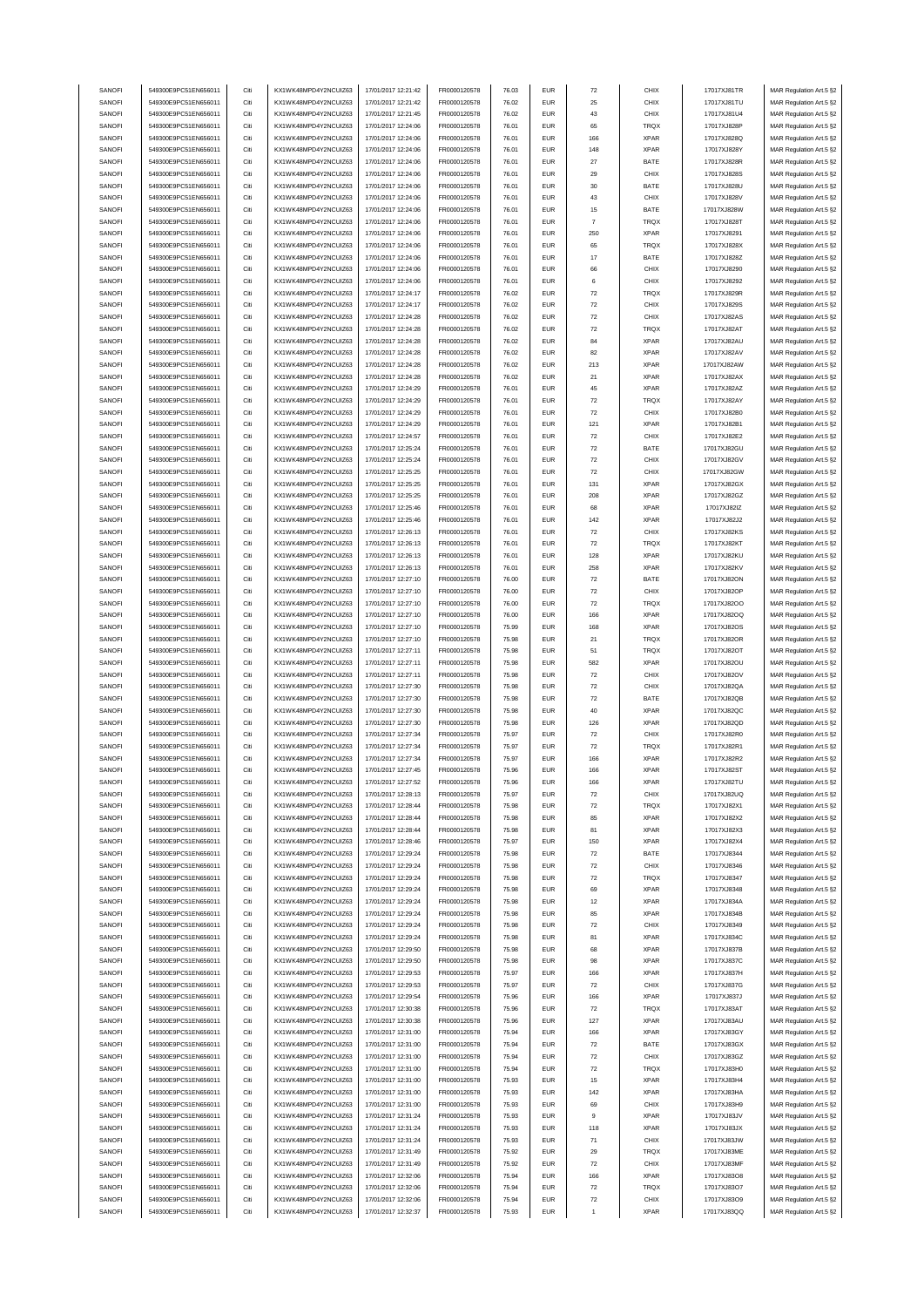| SANOFI | 549300E9PC51EN656011 | Citi | KX1WK48MPD4Y2NCUIZ63 | 17/01/2017 12:33:12 | FR0000120578 | 75.95 | <b>EUR</b> | 217                | <b>XPAR</b> | 17017XJ83TN | MAR Regulation Art.5 §2 |
|--------|----------------------|------|----------------------|---------------------|--------------|-------|------------|--------------------|-------------|-------------|-------------------------|
|        | 549300E9PC51EN656011 | Citi |                      | 17/01/2017 12:33:12 |              | 75.95 | <b>EUR</b> | 160                | <b>XPAR</b> |             |                         |
| SANOFI |                      |      | KX1WK48MPD4Y2NCUIZ63 |                     | FR0000120578 |       |            |                    |             | 17017XJ83TO | MAR Regulation Art.5 §2 |
| SANOFI | 549300E9PC51EN656011 | Citi | KX1WK48MPD4Y2NCUIZ63 | 17/01/2017 12:33:12 | FR0000120578 | 75.95 | <b>EUR</b> | 207                | <b>XPAR</b> | 17017XJ83TP | MAR Regulation Art.5 §2 |
| SANOFI | 549300E9PC51EN656011 | Citi | KX1WK48MPD4Y2NCUIZ63 | 17/01/2017 12:33:12 | FR0000120578 | 75.95 | EUR        | 199                | <b>XPAR</b> | 17017XJ83TQ | MAR Regulation Art.5 §2 |
| SANOFI | 549300E9PC51EN656011 | Citi | KX1WK48MPD4Y2NCUIZ63 | 17/01/2017 12:33:45 | FR0000120578 | 75.94 | <b>EUR</b> | $\scriptstyle{72}$ | CHIX        | 17017XJ83WF | MAR Regulation Art.5 §2 |
|        |                      |      |                      |                     |              |       |            |                    |             |             |                         |
| SANOFI | 549300E9PC51EN656011 | Citi | KX1WK48MPD4Y2NCUIZ63 | 17/01/2017 12:33:45 | FR0000120578 | 75.94 | <b>EUR</b> | $\scriptstyle{72}$ | BATE        | 17017XJ83WE | MAR Regulation Art.5 §2 |
| SANOFI | 549300E9PC51EN656011 | Citi | KX1WK48MPD4Y2NCUIZ63 | 17/01/2017 12:33:45 | FR0000120578 | 75.94 | <b>EUR</b> | $\scriptstyle{72}$ | TRQX        | 17017XJ83WG | MAR Regulation Art.5 §2 |
| SANOFI | 549300E9PC51EN656011 | Citi | KX1WK48MPD4Y2NCUIZ63 | 17/01/2017 12:33:45 | FR0000120578 | 75.94 | <b>EUR</b> | 143                | <b>XPAR</b> | 17017XJ83WH | MAR Regulation Art.5 §2 |
| SANOFI | 549300E9PC51EN656011 | Citi | KX1WK48MPD4Y2NCUIZ63 | 17/01/2017 12:34:16 | FR0000120578 |       | <b>EUR</b> | 29                 | BATE        |             |                         |
|        |                      |      |                      |                     |              | 75.93 |            |                    |             | 17017XJ83ZG | MAR Regulation Art.5 §2 |
| SANOFI | 549300E9PC51EN656011 | Citi | KX1WK48MPD4Y2NCUIZ63 | 17/01/2017 12:34:46 | FR0000120578 | 75.94 | <b>EUR</b> | 72                 | <b>TRQX</b> | 17017XJ841X | MAR Regulation Art.5 §2 |
| SANOFI | 549300E9PC51EN656011 | Citi | KX1WK48MPD4Y2NCUIZ63 | 17/01/2017 12:34:46 | FR0000120578 | 75.94 | <b>EUR</b> | $\scriptstyle{72}$ | CHIX        | 17017XJ841Y | MAR Regulation Art.5 §2 |
|        | 549300E9PC51EN656011 | Citi |                      |                     |              | 75.94 | <b>EUR</b> | $\scriptstyle{72}$ | BATE        |             |                         |
| SANOFI |                      |      | KX1WK48MPD4Y2NCUIZ63 | 17/01/2017 12:34:46 | FR0000120578 |       |            |                    |             | 17017XJ841Z | MAR Regulation Art.5 §2 |
| SANOFI | 549300E9PC51EN656011 | Citi | KX1WK48MPD4Y2NCUIZ63 | 17/01/2017 12:34:46 | FR0000120578 | 75.94 | <b>EUR</b> | 166                | <b>XPAR</b> | 17017XJ8420 | MAR Regulation Art.5 §2 |
| SANOFI | 549300E9PC51EN656011 | Citi | KX1WK48MPD4Y2NCUIZ63 | 17/01/2017 12:35:17 | FR0000120578 | 75.93 | <b>EUR</b> | $22\,$             | BATE        | 17017XJ8465 | MAR Regulation Art.5 §2 |
|        |                      | Citi | KX1WK48MPD4Y2NCUIZ63 |                     | FR0000120578 |       |            |                    |             |             |                         |
| SANOFI | 549300E9PC51EN656011 |      |                      | 17/01/2017 12:35:17 |              | 75.93 | <b>EUR</b> | $\scriptstyle{72}$ | CHIX        | 17017XJ8466 | MAR Regulation Art.5 §2 |
| SANOFI | 549300E9PC51EN656011 | Citi | KX1WK48MPD4Y2NCUIZ63 | 17/01/2017 12:35:36 | FR0000120578 | 75.94 | <b>EUR</b> | 182                | <b>XPAR</b> | 17017XJ848W | MAR Regulation Art.5 §2 |
| SANOFI | 549300E9PC51EN656011 | Citi | KX1WK48MPD4Y2NCUIZ63 | 17/01/2017 12:35:36 | FR0000120578 | 75.94 | <b>EUR</b> | 100                | <b>XPAR</b> | 17017XJ848X | MAR Regulation Art.5 §2 |
| SANOFI | 549300E9PC51EN656011 | Citi | KX1WK48MPD4Y2NCUIZ63 | 17/01/2017 12:35:36 | FR0000120578 | 75.94 | <b>EUR</b> | 69                 | <b>XPAR</b> | 17017XJ848Y | MAR Regulation Art.5 §2 |
|        |                      |      |                      |                     |              |       |            |                    |             |             |                         |
| SANOFI | 549300E9PC51EN656011 | Citi | KX1WK48MPD4Y2NCUIZ63 | 17/01/2017 12:35:55 | FR0000120578 | 75.94 | <b>EUR</b> | 185                | <b>XPAR</b> | 17017XJ84C0 | MAR Regulation Art.5 §2 |
| SANOFI | 549300E9PC51EN656011 | Citi | KX1WK48MPD4Y2NCUIZ63 | 17/01/2017 12:35:55 | FR0000120578 | 75.94 | EUR        | 100                | <b>XPAR</b> | 17017XJ84C1 | MAR Regulation Art.5 §2 |
| SANOFI | 549300E9PC51EN656011 | Citi | KX1WK48MPD4Y2NCUIZ63 | 17/01/2017 12:36:11 | FR0000120578 | 75.94 | <b>EUR</b> | $\scriptstyle{72}$ | CHIX        | 17017XJ84DE | MAR Regulation Art.5 §2 |
|        |                      |      |                      |                     |              |       |            |                    |             |             |                         |
| SANOFI | 549300E9PC51EN656011 | Citi | KX1WK48MPD4Y2NCUIZ63 | 17/01/2017 12:36:11 | FR0000120578 | 75.94 | <b>EUR</b> | $\scriptstyle{72}$ | BATE        | 17017XJ84DD | MAR Regulation Art.5 §2 |
| SANOFI | 549300E9PC51EN656011 | Citi | KX1WK48MPD4Y2NCUIZ63 | 17/01/2017 12:36:11 | FR0000120578 | 75.94 | <b>EUR</b> | $\scriptstyle{72}$ | TRQX        | 17017XJ84DF | MAR Regulation Art.5 §2 |
| SANOFI | 549300E9PC51EN656011 | Citi | KX1WK48MPD4Y2NCUIZ63 | 17/01/2017 12:36:11 | FR0000120578 | 75.94 | <b>EUR</b> | 506                | <b>XPAR</b> | 17017XJ84DG | MAR Regulation Art.5 §2 |
| SANOFI | 549300E9PC51EN656011 | Citi | KX1WK48MPD4Y2NCUIZ63 | 17/01/2017 12:36:11 | FR0000120578 | 75.94 | <b>EUR</b> | 157                | <b>XPAR</b> | 17017XJ84DH | MAR Regulation Art.5 §2 |
|        |                      |      |                      |                     |              |       |            |                    |             |             |                         |
| SANOFI | 549300E9PC51EN656011 | Citi | KX1WK48MPD4Y2NCUIZ63 | 17/01/2017 12:36:16 | FR0000120578 | 75.93 | <b>EUR</b> | $\scriptstyle{72}$ | CHIX        | 17017XJ84DR | MAR Regulation Art.5 §2 |
| SANOFI | 549300E9PC51EN656011 | Citi | KX1WK48MPD4Y2NCUIZ63 | 17/01/2017 12:36:16 | FR0000120578 | 75.93 | <b>EUR</b> | 72                 | CHIX        | 17017XJ84DS | MAR Regulation Art.5 §2 |
| SANOFI | 549300E9PC51EN656011 | Citi | KX1WK48MPD4Y2NCUIZ63 | 17/01/2017 12:36:16 | FR0000120578 | 75.93 | <b>EUR</b> | $\scriptstyle{72}$ | TRQX        | 17017XJ84DT | MAR Regulation Art.5 §2 |
|        |                      |      |                      |                     |              |       |            |                    |             |             |                         |
| SANOFI | 549300E9PC51EN656011 | Citi | KX1WK48MPD4Y2NCUIZ63 | 17/01/2017 12:36:16 | FR0000120578 | 75.93 | <b>EUR</b> | 166                | <b>XPAR</b> | 17017XJ84DU | MAR Regulation Art.5 §2 |
| SANOFI | 549300E9PC51EN656011 | Citi | KX1WK48MPD4Y2NCUIZ63 | 17/01/2017 12:36:47 | FR0000120578 | 75.93 | <b>EUR</b> | 68                 | CHIX        | 17017XJ84H0 | MAR Regulation Art.5 §2 |
| SANOFI | 549300E9PC51EN656011 | Citi | KX1WK48MPD4Y2NCUIZ63 | 17/01/2017 12:36:47 | FR0000120578 | 75.93 | <b>EUR</b> | $\sqrt{2}$         | CHIX        | 17017XJ84H1 | MAR Regulation Art.5 §2 |
|        |                      |      |                      |                     |              |       |            |                    |             |             |                         |
| SANOFI | 549300E9PC51EN656011 | Citi | KX1WK48MPD4Y2NCUIZ63 | 17/01/2017 12:36:47 | FR0000120578 | 75.93 | <b>EUR</b> | 166                | <b>XPAR</b> | 17017XJ84H3 | MAR Regulation Art.5 §2 |
| SANOFI | 549300E9PC51EN656011 | Citi | KX1WK48MPD4Y2NCUIZ63 | 17/01/2017 12:36:47 | FR0000120578 | 75.93 | <b>EUR</b> | $\scriptstyle{72}$ | TRQX        | 17017XJ84H2 | MAR Regulation Art.5 §2 |
| SANOFI | 549300E9PC51EN656011 | Citi | KX1WK48MPD4Y2NCUIZ63 | 17/01/2017 12:36:47 | FR0000120578 | 75.93 | <b>EUR</b> | 70                 | CHIX        | 17017XJ84H4 | MAR Regulation Art.5 §2 |
|        | 549300E9PC51EN656011 | Citi | KX1WK48MPD4Y2NCUIZ63 | 17/01/2017 12:36:59 | FR0000120578 | 75.94 | <b>EUR</b> | 72                 | CHIX        | 17017XJ84l9 | MAR Regulation Art.5 §2 |
| SANOFI |                      |      |                      |                     |              |       |            |                    |             |             |                         |
| SANOFI | 549300E9PC51EN656011 | Citi | KX1WK48MPD4Y2NCUIZ63 | 17/01/2017 12:37:38 | FR0000120578 | 75.96 | <b>EUR</b> | $\scriptstyle{72}$ | TRQX        | 17017XJ84KM | MAR Regulation Art.5 §2 |
| SANOFI | 549300E9PC51EN656011 | Citi | KX1WK48MPD4Y2NCUIZ63 | 17/01/2017 12:38:10 | FR0000120578 | 75.98 | <b>EUR</b> | 64                 | <b>XPAR</b> | 17017XJ84PA | MAR Regulation Art.5 §2 |
| SANOFI | 549300E9PC51EN656011 | Citi | KX1WK48MPD4Y2NCUIZ63 | 17/01/2017 12:38:10 | FR0000120578 | 75.98 | <b>EUR</b> | 500                | <b>XPAR</b> | 17017XJ84PB | MAR Regulation Art.5 §2 |
|        |                      |      |                      |                     |              |       |            |                    |             |             |                         |
| SANOFI | 549300E9PC51EN656011 | Citi | KX1WK48MPD4Y2NCUIZ63 | 17/01/2017 12:38:25 | FR0000120578 | 75.97 | <b>EUR</b> | $\scriptstyle{72}$ | BATE        | 17017XJ84RT | MAR Regulation Art.5 §2 |
| SANOFI | 549300E9PC51EN656011 | Citi | KX1WK48MPD4Y2NCUIZ63 | 17/01/2017 12:38:25 | FR0000120578 | 75.97 | <b>EUR</b> | $\scriptstyle{72}$ | CHIX        | 17017XJ84RU | MAR Regulation Art.5 §2 |
| SANOFI | 549300E9PC51EN656011 | Citi | KX1WK48MPD4Y2NCUIZ63 | 17/01/2017 12:38:25 | FR0000120578 | 75.97 | <b>EUR</b> | 11                 | TRQX        | 17017XJ84RV | MAR Regulation Art.5 §2 |
|        |                      |      |                      |                     |              |       |            |                    |             |             |                         |
| SANOFI | 549300E9PC51EN656011 | Citi | KX1WK48MPD4Y2NCUIZ63 | 17/01/2017 12:38:25 | FR0000120578 | 75.97 | <b>EUR</b> | 166                | <b>XPAR</b> | 17017XJ84RW | MAR Regulation Art.5 §2 |
| SANOFI | 549300E9PC51EN656011 | Citi | KX1WK48MPD4Y2NCUIZ63 | 17/01/2017 12:38:25 | FR0000120578 | 75.97 | <b>EUR</b> | 61                 | TRQX        | 17017XJ84RX | MAR Regulation Art.5 §2 |
| SANOFI | 549300E9PC51EN656011 | Citi | KX1WK48MPD4Y2NCUIZ63 | 17/01/2017 12:38:25 | FR0000120578 | 75.97 | <b>EUR</b> | 72                 | CHIX        | 17017XJ84RY | MAR Regulation Art.5 §2 |
|        |                      |      |                      |                     |              |       |            | $\scriptstyle{72}$ | CHIX        |             |                         |
| SANOFI | 549300E9PC51EN656011 | Citi | KX1WK48MPD4Y2NCUIZ63 | 17/01/2017 12:38:42 | FR0000120578 | 75.97 | <b>EUR</b> |                    |             | 17017XJ84U0 | MAR Regulation Art.5 §2 |
| SANOFI | 549300E9PC51EN656011 | Citi | KX1WK48MPD4Y2NCUIZ63 | 17/01/2017 12:38:42 | FR0000120578 | 75.97 | <b>EUR</b> | 69                 | TRQX        | 17017XJ84U1 | MAR Regulation Art.5 §2 |
| SANOFI | 549300E9PC51EN656011 | Citi | KX1WK48MPD4Y2NCUIZ63 | 17/01/2017 12:38:48 | FR0000120578 | 75.97 | <b>EUR</b> | $\scriptstyle{72}$ | TRQX        | 17017XJ84UM | MAR Regulation Art.5 §2 |
| SANOFI | 549300E9PC51EN656011 | Citi | KX1WK48MPD4Y2NCUIZ63 | 17/01/2017 12:38:48 | FR0000120578 | 75.97 | <b>EUR</b> | $\scriptstyle{72}$ | CHIX        | 17017XJ84UN | MAR Regulation Art.5 §2 |
|        |                      |      |                      |                     |              |       |            |                    |             |             |                         |
| SANOFI | 549300E9PC51EN656011 | Citi | KX1WK48MPD4Y2NCUIZ63 | 17/01/2017 12:39:04 | FR0000120578 | 75.97 | <b>EUR</b> | 166                | <b>XPAR</b> | 17017XJ84X8 | MAR Regulation Art.5 §2 |
| SANOFI | 549300E9PC51EN656011 | Citi | KX1WK48MPD4Y2NCUIZ63 | 17/01/2017 12:39:04 | FR0000120578 | 75.97 | <b>EUR</b> | $\scriptstyle{72}$ | CHIX        | 17017XJ84X7 | MAR Regulation Art.5 §2 |
| SANOFI | 549300E9PC51EN656011 | Citi | KX1WK48MPD4Y2NCUIZ63 | 17/01/2017 12:39:04 | FR0000120578 | 75.97 | <b>EUR</b> | 118                | <b>XPAR</b> | 17017XJ84X9 | MAR Regulation Art.5 §2 |
| SANOFI | 549300E9PC51EN656011 | Citi | KX1WK48MPD4Y2NCUIZ63 | 17/01/2017 12:39:09 | FR0000120578 | 75.96 | <b>EUR</b> | 20                 | BATE        | 17017XJ84XN | MAR Regulation Art.5 §2 |
|        |                      |      |                      |                     |              |       |            |                    |             |             |                         |
| SANOFI | 549300E9PC51EN656011 | Citi | KX1WK48MPD4Y2NCUIZ63 | 17/01/2017 12:39:20 | FR0000120578 | 75.96 | <b>EUR</b> | 104                | <b>XPAR</b> | 17017XJ84ZI | MAR Regulation Art.5 §2 |
| SANOFI | 549300E9PC51EN656011 | Citi | KX1WK48MPD4Y2NCUIZ63 | 17/01/2017 12:39:20 | FR0000120578 | 75.96 | <b>EUR</b> | 52                 | BATE        | 17017XJ84ZG | MAR Regulation Art.5 §2 |
| SANOFI | 549300E9PC51EN656011 | Citi | KX1WK48MPD4Y2NCUIZ63 | 17/01/2017 12:39:20 | FR0000120578 | 75.96 | <b>EUR</b> | 6                  | TRQX        | 17017XJ84ZH | MAR Regulation Art.5 §2 |
|        |                      |      |                      |                     |              |       |            |                    |             |             |                         |
| SANOFI | 549300E9PC51EN656011 | Citi | KX1WK48MPD4Y2NCUIZ63 | 17/01/2017 12:39:20 | FR0000120578 | 75.96 | <b>EUR</b> | 62                 | <b>XPAR</b> | 17017XJ84ZJ | MAR Regulation Art.5 §2 |
| SANOFI | 549300E9PC51EN656011 | Citi | KX1WK48MPD4Y2NCUIZ63 | 17/01/2017 12:39:20 | FR0000120578 | 75.95 | <b>EUR</b> | 144                | <b>XPAR</b> | 17017XJ84ZK | MAR Regulation Art.5 §2 |
| SANOFI | 549300E9PC51EN656011 | Citi | KX1WK48MPD4Y2NCUIZ63 | 17/01/2017 12:39:30 | FR0000120578 | 75.94 | <b>EUR</b> | 166                | <b>XPAR</b> | 17017XJ850J | MAR Regulation Art.5 §2 |
| SANOFI | 549300E9PC51EN656011 |      | KX1WK48MPD4Y2NCUIZ63 | 17/01/2017 12:39:37 | FR0000120578 | 75.95 | FUR        |                    | <b>XPAR</b> |             | MAR Regulation Art 5.82 |
|        |                      |      |                      |                     |              |       |            |                    |             |             |                         |
| SANOFI | 549300E9PC51EN656011 | Citi | KX1WK48MPD4Y2NCUIZ63 | 17/01/2017 12:39:37 | FR0000120578 | 75.95 |            |                    |             | 17017XJ851H |                         |
| SANOFI | 549300E9PC51EN656011 | Citi | KX1WK48MPD4Y2NCUIZ63 | 17/01/2017 12:39:39 |              |       | <b>EUR</b> | 137                | XPAR        | 17017XJ851I | MAR Regulation Art.5 §2 |
| SANOFI | 549300E9PC51EN656011 | Citi | KX1WK48MPD4Y2NCUIZ63 |                     | FR0000120578 | 75.94 | <b>EUR</b> | 166                | <b>XPAR</b> | 17017XJ851T |                         |
|        |                      |      |                      |                     |              |       |            |                    |             |             | MAR Regulation Art.5 §2 |
| SANOFI | 549300E9PC51EN656011 |      |                      | 17/01/2017 12:39:39 | FR0000120578 | 75.94 | <b>EUR</b> | 59                 | <b>XPAR</b> | 17017XJ851Y | MAR Regulation Art.5 §2 |
| SANOFI | 549300E9PC51EN656011 | Citi | KX1WK48MPD4Y2NCUIZ63 | 17/01/2017 12:39:39 | FR0000120578 | 75.94 | <b>EUR</b> | 94                 | <b>XPAR</b> | 17017XJ8520 | MAR Regulation Art.5 §2 |
|        |                      | Citi | KX1WK48MPD4Y2NCUIZ63 | 17/01/2017 12:39:50 | FR0000120578 | 75.94 | <b>EUR</b> | 72                 | CHIX        | 17017XJ853J | MAR Regulation Art.5 §2 |
| SANOFI | 549300E9PC51EN656011 | Citi | KX1WK48MPD4Y2NCUIZ63 | 17/01/2017 12:40:12 | FR0000120578 | 75.93 | <b>EUR</b> | $\scriptstyle{72}$ | TRQX        | 17017XJ8566 |                         |
|        |                      |      |                      |                     |              |       |            |                    |             |             | MAR Regulation Art.5 §2 |
| SANOFI | 549300E9PC51EN656011 | Citi | KX1WK48MPD4Y2NCUIZ63 | 17/01/2017 12:40:54 | FR0000120578 | 75.93 | <b>EUR</b> | 43                 | TRQX        | 17017XJ85B3 | MAR Regulation Art.5 §2 |
| SANOFI | 549300E9PC51EN656011 | Citi | KX1WK48MPD4Y2NCUIZ63 | 17/01/2017 12:40:54 | FR0000120578 | 75.93 | <b>EUR</b> | 72                 | CHIX        | 17017XJ85B4 | MAR Regulation Art.5 §2 |
| SANOFI | 549300E9PC51EN656011 | Citi | KX1WK48MPD4Y2NCUIZ63 | 17/01/2017 12:42:15 | FR0000120578 | 75.97 | <b>EUR</b> | 37                 | BATE        | 17017XJ85MT | MAR Regulation Art.5 §2 |
|        |                      |      |                      |                     |              |       |            |                    |             |             |                         |
| SANOFI | 549300E9PC51EN656011 | Citi | KX1WK48MPD4Y2NCUIZ63 | 17/01/2017 12:42:15 | FR0000120578 | 75.97 | <b>EUR</b> | 83                 | XPAR        | 17017XJ85MU | MAR Regulation Art.5 §2 |
| SANOFI | 549300E9PC51EN656011 | Citi | KX1WK48MPD4Y2NCUIZ63 | 17/01/2017 12:42:15 | FR0000120578 | 75.97 | <b>EUR</b> | 35                 | BATE        | 17017XJ85MV | MAR Regulation Art.5 §2 |
| SANOFI | 549300E9PC51EN656011 | Citi | KX1WK48MPD4Y2NCUIZ63 | 17/01/2017 12:42:15 | FR0000120578 | 75.97 | <b>EUR</b> | 83                 | <b>XPAR</b> | 17017XJ85MY | MAR Regulation Art.5 §2 |
| SANOFI | 549300E9PC51EN656011 | Citi | KX1WK48MPD4Y2NCUIZ63 | 17/01/2017 12:42:15 | FR0000120578 | 75.97 | <b>EUR</b> | $\scriptstyle{72}$ | TRQX        | 17017XJ85MW |                         |
|        |                      |      |                      |                     |              |       |            |                    |             |             | MAR Regulation Art.5 §2 |
| SANOFI | 549300E9PC51EN656011 | Citi | KX1WK48MPD4Y2NCUIZ63 | 17/01/2017 12:42:15 | FR0000120578 | 75.97 | <b>EUR</b> | $\scriptstyle{72}$ | CHIX        | 17017XJ85MX | MAR Regulation Art.5 §2 |
| SANOFI | 549300E9PC51EN656011 | Citi | KX1WK48MPD4Y2NCUIZ63 | 17/01/2017 12:42:15 | FR0000120578 | 75.97 | <b>EUR</b> | 100                | XPAR        | 17017XJ85MZ | MAR Regulation Art.5 §2 |
|        |                      |      |                      |                     |              |       |            |                    |             |             |                         |
| SANOFI | 549300E9PC51EN656011 | Citi | KX1WK48MPD4Y2NCUIZ63 | 17/01/2017 12:42:15 | FR0000120578 | 75.97 | <b>EUR</b> | 100                | <b>XPAR</b> | 17017XJ85N0 | MAR Regulation Art.5 §2 |
| SANOFI | 549300E9PC51EN656011 | Citi | KX1WK48MPD4Y2NCUIZ63 | 17/01/2017 12:42:15 | FR0000120578 | 75.97 | <b>EUR</b> | 371                | <b>XPAR</b> | 17017XJ85N2 | MAR Regulation Art.5 §2 |
| SANOFI | 549300E9PC51EN656011 | Citi | KX1WK48MPD4Y2NCUIZ63 | 17/01/2017 12:42:31 | FR0000120578 | 75.97 | <b>EUR</b> | 19                 | <b>XPAR</b> | 17017XJ85TW | MAR Regulation Art.5 §2 |
| SANOFI | 549300E9PC51EN656011 | Citi | KX1WK48MPD4Y2NCUIZ63 | 17/01/2017 12:42:31 | FR0000120578 | 75.97 | <b>EUR</b> | 17                 | BATE        | 17017XJ85TV | MAR Regulation Art.5 §2 |
|        |                      |      |                      |                     |              |       |            |                    |             |             |                         |
| SANOFI | 549300E9PC51EN656011 | Citi | KX1WK48MPD4Y2NCUIZ63 | 17/01/2017 12:42:31 | FR0000120578 | 75.97 | <b>EUR</b> | 72                 | CHIX        | 17017XJ85TX | MAR Regulation Art.5 §2 |
| SANOFI | 549300E9PC51EN656011 | Citi | KX1WK48MPD4Y2NCUIZ63 | 17/01/2017 12:42:31 | FR0000120578 | 75.97 | <b>EUR</b> | 55                 | BATE        | 17017XJ85TZ | MAR Regulation Art.5 §2 |
| SANOFI | 549300E9PC51EN656011 | Citi | KX1WK48MPD4Y2NCUIZ63 | 17/01/2017 12:42:31 | FR0000120578 | 75.97 | <b>EUR</b> | 59                 | TRQX        | 17017XJ85TY | MAR Regulation Art.5 §2 |
|        |                      |      |                      |                     |              |       | <b>EUR</b> |                    |             |             |                         |
| SANOFI | 549300E9PC51EN656011 | Citi | KX1WK48MPD4Y2NCUIZ63 | 17/01/2017 12:42:31 | FR0000120578 | 75.97 |            | $\scriptstyle{72}$ | CHIX        | 17017XJ85U1 | MAR Regulation Art.5 §2 |
| SANOFI | 549300E9PC51EN656011 | Citi | KX1WK48MPD4Y2NCUIZ63 | 17/01/2017 12:42:31 | FR0000120578 | 75.97 | <b>EUR</b> | 13                 | TRQX        | 17017XJ85U2 | MAR Regulation Art.5 §2 |
| SANOFI | 549300E9PC51EN656011 | Citi | KX1WK48MPD4Y2NCUIZ63 | 17/01/2017 12:42:31 | FR0000120578 | 75.96 | <b>EUR</b> | 72                 | CHIX        | 17017XJ85U9 | MAR Regulation Art.5 §2 |
| SANOFI | 549300E9PC51EN656011 | Citi | KX1WK48MPD4Y2NCUIZ63 | 17/01/2017 12:42:31 | FR0000120578 | 75.96 | <b>EUR</b> | 36                 | TRQX        | 17017XJ85UA | MAR Regulation Art.5 §2 |
|        |                      |      |                      |                     |              |       |            |                    |             |             |                         |
| SANOFI | 549300E9PC51EN656011 | Citi | KX1WK48MPD4Y2NCUIZ63 | 17/01/2017 12:42:31 | FR0000120578 | 75.96 | <b>EUR</b> | 24                 | BATE        | 17017XJ85UB | MAR Regulation Art.5 §2 |
| SANOFI | 549300E9PC51EN656011 | Citi | KX1WK48MPD4Y2NCUIZ63 | 17/01/2017 12:42:33 | FR0000120578 | 75.95 | <b>EUR</b> | 263                | <b>XPAR</b> | 17017XJ85UQ | MAR Regulation Art.5 §2 |
| SANOFI | 549300E9PC51EN656011 | Citi | KX1WK48MPD4Y2NCUIZ63 | 17/01/2017 12:42:33 | FR0000120578 | 75.95 | <b>EUR</b> | 277                | <b>XPAR</b> | 17017XJ85UR | MAR Regulation Art.5 §2 |
|        |                      |      |                      |                     |              |       |            |                    |             |             |                         |
| SANOFI | 549300E9PC51EN656011 | Citi | KX1WK48MPD4Y2NCUIZ63 | 17/01/2017 12:42:33 | FR0000120578 | 75.94 | <b>EUR</b> | 55                 | CHIX        | 17017XJ85US | MAR Regulation Art.5 §2 |
| SANOFI | 549300E9PC51EN656011 | Citi | KX1WK48MPD4Y2NCUIZ63 | 17/01/2017 12:42:35 | FR0000120578 | 75.94 | <b>EUR</b> | 166                | XPAR        | 17017XJ85V8 | MAR Regulation Art.5 §2 |
| SANOFI | 549300E9PC51EN656011 | Citi | KX1WK48MPD4Y2NCUIZ63 | 17/01/2017 12:42:35 | FR0000120578 | 75.94 | <b>EUR</b> | $17\,$             | CHIX        | 17017XJ85V7 | MAR Regulation Art.5 §2 |
| SANOFI | 549300E9PC51EN656011 | Citi | KX1WK48MPD4Y2NCUIZ63 | 17/01/2017 12:42:37 | FR0000120578 | 75.93 | <b>EUR</b> | 166                | <b>XPAR</b> | 17017XJ85WG |                         |
|        |                      |      |                      |                     |              |       |            |                    |             |             | MAR Regulation Art.5 §2 |
| SANOFI | 549300E9PC51EN656011 | Citi | KX1WK48MPD4Y2NCUIZ63 | 17/01/2017 12:43:23 | FR0000120578 | 75.96 | <b>EUR</b> | 155                | <b>XPAR</b> | 17017XJ8612 | MAR Regulation Art.5 §2 |
| SANOFI | 549300E9PC51EN656011 | Citi | KX1WK48MPD4Y2NCUIZ63 | 17/01/2017 12:43:25 | FR0000120578 | 75.96 | <b>EUR</b> | 11                 | XPAR        | 17017XJ861M | MAR Regulation Art.5 §2 |
| SANOFI | 549300E9PC51EN656011 | Citi | KX1WK48MPD4Y2NCUIZ63 | 17/01/2017 12:44:42 | FR0000120578 | 75.97 | <b>EUR</b> | $\scriptstyle{72}$ | CHIX        | 17017XJ86B1 | MAR Regulation Art.5 §2 |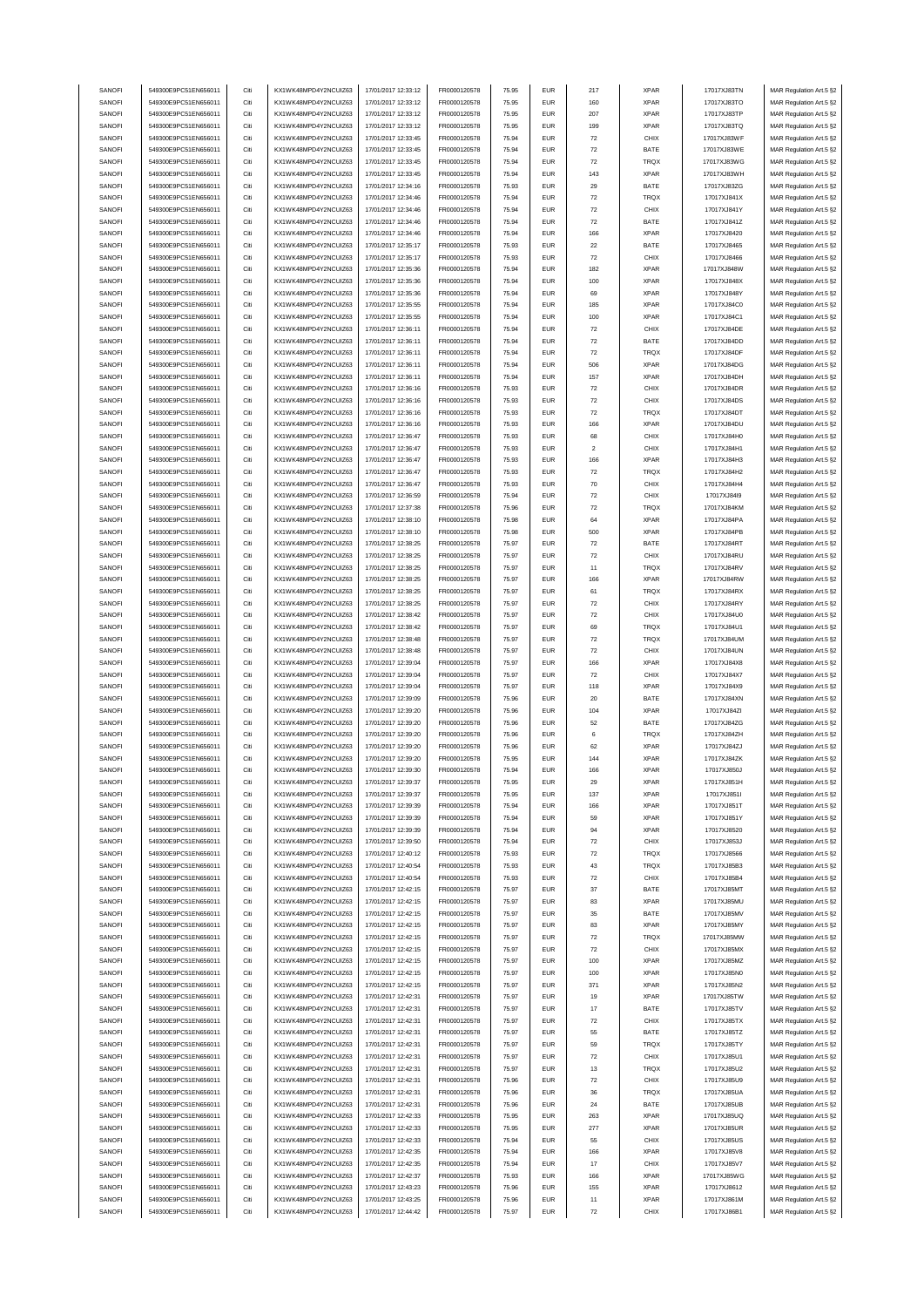| SANOFI        | 549300E9PC51EN656011 | Citi | KX1WK48MPD4Y2NCUIZ63  | 17/01/2017 12:44:42 | FR0000120578 | 75.97 | <b>EUR</b> | $\scriptstyle{72}$ | BATE        | 17017XJ86B2 | MAR Regulation Art.5 §2 |
|---------------|----------------------|------|-----------------------|---------------------|--------------|-------|------------|--------------------|-------------|-------------|-------------------------|
| SANOFI        | 549300E9PC51EN656011 | Citi | KX1WK48MPD4Y2NCUIZ63  | 17/01/2017 12:44:42 | FR0000120578 | 75.97 | <b>EUR</b> | 166                | <b>XPAR</b> | 17017XJ86B4 | MAR Regulation Art.5 §2 |
|               | 549300E9PC51EN656011 | Citi |                       |                     |              |       | <b>EUR</b> |                    | TRQX        |             | MAR Regulation Art.5 §2 |
| SANOFI        |                      |      | KX1WK48MPD4Y2NCUIZ63  | 17/01/2017 12:44:42 | FR0000120578 | 75.97 |            | $\scriptstyle{72}$ |             | 17017XJ86B3 |                         |
| SANOFI        | 549300E9PC51EN656011 | Citi | KX1WK48MPD4Y2NCUIZ63  | 17/01/2017 12:44:42 | FR0000120578 | 75.96 | <b>EUR</b> | $\scriptstyle{72}$ | CHIX        | 17017XJ86B5 | MAR Regulation Art.5 §2 |
| SANOFI        | 549300E9PC51EN656011 | Citi | KX1WK48MPD4Y2NCUIZ63  | 17/01/2017 12:44:42 | FR0000120578 | 75.96 | <b>EUR</b> | 76                 | <b>XPAR</b> | 17017XJ86B6 | MAR Regulation Art.5 §2 |
| SANOFI        | 549300E9PC51EN656011 | Citi | KX1WK48MPD4Y2NCUIZ63  | 17/01/2017 12:44:58 | FR0000120578 | 75.97 | <b>EUR</b> | 41                 | TRQX        | 17017XJ86DY | MAR Regulation Art.5 §2 |
| SANOFI        | 549300E9PC51EN656011 | Citi | KX1WK48MPD4Y2NCUIZ63  | 17/01/2017 12:45:36 | FR0000120578 | 75.98 | <b>EUR</b> | 9                  | <b>XPAR</b> | 17017XJ86HD | MAR Regulation Art.5 §2 |
| SANOFI        | 549300E9PC51EN656011 | Citi | KX1WK48MPD4Y2NCUIZ63  | 17/01/2017 12:45:36 | FR0000120578 | 75.98 | <b>EUR</b> | 200                | <b>XPAR</b> | 17017XJ86HE | MAR Regulation Art.5 §2 |
| SANOFI        | 549300E9PC51EN656011 | Citi | KX1WK48MPD4Y2NCUIZ63  | 17/01/2017 12:45:36 | FR0000120578 | 75.98 | <b>EUR</b> | 100                | <b>XPAR</b> | 17017XJ86HF |                         |
|               |                      |      |                       |                     |              |       |            |                    |             |             | MAR Regulation Art.5 §2 |
| SANOFI        | 549300E9PC51EN656011 | Citi | KX1WK48MPD4Y2NCUIZ63  | 17/01/2017 12:45:36 | FR0000120578 | 75.98 | <b>EUR</b> | 199                | <b>XPAR</b> | 17017XJ86HG | MAR Regulation Art.5 §2 |
| SANOFI        | 549300E9PC51EN656011 | Citi | KX1WK48MPD4Y2NCUIZ63  | 17/01/2017 12:45:36 | FR0000120578 | 75.98 | <b>EUR</b> | 100                | <b>XPAR</b> | 17017XJ86HH | MAR Regulation Art.5 §2 |
| SANOFI        | 549300E9PC51EN656011 | Citi | KX1WK48MPD4Y2NCUIZ63  | 17/01/2017 12:45:36 | FR0000120578 | 75.98 | <b>EUR</b> | 100                | <b>XPAR</b> | 17017XJ86HI | MAR Regulation Art.5 §2 |
| SANOFI        | 549300E9PC51EN656011 | Citi | KX1WK48MPD4Y2NCUIZ63  | 17/01/2017 12:45:36 | FR0000120578 | 75.98 | <b>EUR</b> | 100                | <b>XPAR</b> | 17017XJ86HJ | MAR Regulation Art.5 §2 |
| SANOFI        | 549300E9PC51EN656011 | Citi | KX1WK48MPD4Y2NCUIZ63  | 17/01/2017 12:45:36 | FR0000120578 | 75.98 | <b>EUR</b> | 110                | <b>XPAR</b> | 17017XJ86HK | MAR Regulation Art.5 §2 |
|               |                      |      |                       |                     |              |       |            |                    |             |             |                         |
| SANOFI        | 549300E9PC51EN656011 | Citi | KX1WK48MPD4Y2NCUIZ63  | 17/01/2017 12:45:36 | FR0000120578 | 75.98 | <b>EUR</b> | 284                | <b>XPAR</b> | 17017XJ86HL | MAR Regulation Art.5 §2 |
| SANOFI        | 549300E9PC51EN656011 | Citi | KX1WK48MPD4Y2NCUIZ63  | 17/01/2017 12:45:54 | FR0000120578 | 75.97 | <b>EUR</b> | 26                 | BATE        | 17017XJ86IF | MAR Regulation Art.5 §2 |
| SANOFI        | 549300E9PC51EN656011 | Citi | KX1WK48MPD4Y2NCUIZ63  | 17/01/2017 12:45:54 | FR0000120578 | 75.97 | <b>EUR</b> | 166                | <b>XPAR</b> | 17017XJ86IG | MAR Regulation Art.5 §2 |
| SANOFI        | 549300E9PC51EN656011 | Citi | KX1WK48MPD4Y2NCUIZ63  | 17/01/2017 12:45:54 | FR0000120578 | 75.97 | <b>EUR</b> | $\bf 72$           | CHIX        | 17017XJ86IH | MAR Regulation Art.5 §2 |
| SANOFI        | 549300E9PC51EN656011 | Citi | KX1WK48MPD4Y2NCUIZ63  | 17/01/2017 12:46:01 | FR0000120578 | 75.97 | <b>EUR</b> | 31                 | TRQX        | 17017XJ86IZ | MAR Regulation Art.5 §2 |
|               |                      |      |                       |                     |              |       |            |                    |             |             |                         |
| SANOFI        | 549300E9PC51EN656011 | Citi | KX1WK48MPD4Y2NCUIZ63  | 17/01/2017 12:46:01 | FR0000120578 | 75.97 | <b>EUR</b> | 41                 | TRQX        | 17017XJ86J0 | MAR Regulation Art.5 §2 |
| SANOFI        | 549300E9PC51EN656011 | Citi | KX1WK48MPD4Y2NCUIZ63  | 17/01/2017 12:46:15 | FR0000120578 | 75.97 | <b>EUR</b> | 46                 | BATE        | 17017XJ86KJ | MAR Regulation Art.5 §2 |
| SANOFI        | 549300E9PC51EN656011 | Citi | KX1WK48MPD4Y2NCUIZ63  | 17/01/2017 12:46:47 | FR0000120578 | 75.97 | <b>EUR</b> | $\scriptstyle{72}$ | CHIX        | 17017XJ86MX | MAR Regulation Art.5 §2 |
| SANOFI        | 549300E9PC51EN656011 | Citi | KX1WK48MPD4Y2NCUIZ63  | 17/01/2017 12:46:47 | FR0000120578 | 75.97 | <b>EUR</b> | $\scriptstyle{72}$ | BATE        | 17017XJ86MW | MAR Regulation Art.5 §2 |
| SANOFI        | 549300E9PC51EN656011 | Citi | KX1WK48MPD4Y2NCUIZ63  | 17/01/2017 12:46:47 | FR0000120578 | 75.97 | <b>EUR</b> | 33                 | <b>XPAR</b> | 17017XJ86MZ | MAR Regulation Art.5 §2 |
| SANOFI        | 549300E9PC51EN656011 | Citi | KX1WK48MPD4Y2NCLIIZ63 | 17/01/2017 12:46:47 | FR0000120578 | 75.97 | <b>EUR</b> | 31                 | <b>TRQX</b> | 17017XJ86MY | MAR Regulation Art.5 §2 |
|               |                      | Citi | KX1WK48MPD4Y2NCUIZ63  |                     |              |       |            |                    |             |             |                         |
| SANOFI        | 549300E9PC51EN656011 |      |                       | 17/01/2017 12:46:47 | FR0000120578 | 75.97 | <b>EUR</b> | 41                 | TRQX        | 17017XJ86N1 | MAR Regulation Art.5 §2 |
| SANOFI        | 549300E9PC51EN656011 | Citi | KX1WK48MPD4Y2NCUIZ63  | 17/01/2017 12:46:47 | FR0000120578 | 75.97 | <b>EUR</b> | 133                | <b>XPAR</b> | 17017XJ86N2 | MAR Regulation Art.5 §2 |
| SANOFI        | 549300E9PC51EN656011 | Citi | KX1WK48MPD4Y2NCUIZ63  | 17/01/2017 12:46:47 | FR0000120578 | 75.96 | <b>EUR</b> | 60                 | CHIX        | 17017XJ86N0 | MAR Regulation Art.5 §2 |
| SANOFI        | 549300E9PC51EN656011 | Citi | KX1WK48MPD4Y2NCUIZ63  | 17/01/2017 12:47:17 | FR0000120578 | 75.98 | <b>EUR</b> | $\scriptstyle{72}$ | TRQX        | 17017XJ86PB | MAR Regulation Art.5 §2 |
| SANOFI        | 549300E9PC51EN656011 | Citi | KX1WK48MPD4Y2NCUIZ63  | 17/01/2017 12:47:17 | FR0000120578 | 75.98 | <b>EUR</b> | $\scriptstyle{72}$ | CHIX        | 17017XJ86PC | MAR Regulation Art.5 §2 |
| SANOFI        | 549300E9PC51EN656011 | Citi | KX1WK48MPD4Y2NCUIZ63  | 17/01/2017 12:47:25 | FR0000120578 | 75.97 | <b>EUR</b> | $\scriptstyle{72}$ | TRQX        | 17017XJ86PY | MAR Regulation Art.5 §2 |
|               |                      |      |                       |                     |              |       |            |                    |             |             |                         |
| SANOFI        | 549300E9PC51EN656011 | Citi | KX1WK48MPD4Y2NCUIZ63  | 17/01/2017 12:47:25 | FR0000120578 | 75.97 | <b>EUR</b> | $\scriptstyle{72}$ | CHIX        | 17017XJ86PZ | MAR Regulation Art.5 §2 |
| SANOFI        | 549300E9PC51EN656011 | Citi | KX1WK48MPD4Y2NCUIZ63  | 17/01/2017 12:47:25 | FR0000120578 | 75.97 | <b>EUR</b> | 90                 | <b>XPAR</b> | 17017XJ86Q0 | MAR Regulation Art.5 §2 |
| SANOFI        | 549300E9PC51EN656011 | Citi | KX1WK48MPD4Y2NCLIIZ63 | 17/01/2017 12:47:25 | FR0000120578 | 75.97 | <b>EUR</b> | 75                 | <b>XPAR</b> | 17017XJ86Q1 | MAR Regulation Art.5 §2 |
| SANOFI        | 549300E9PC51EN656011 | Citi | KX1WK48MPD4Y2NCUIZ63  | 17/01/2017 12:47:25 | FR0000120578 | 75.97 | <b>EUR</b> | $\overline{1}$     | <b>XPAR</b> | 17017XJ86Q2 | MAR Regulation Art.5 §2 |
| SANOFI        | 549300E9PC51EN656011 | Citi | KX1WK48MPD4Y2NCUIZ63  | 17/01/2017 12:47:35 | FR0000120578 | 75.97 | <b>EUR</b> | 166                | <b>XPAR</b> | 17017XJ86R9 | MAR Regulation Art.5 §2 |
|               |                      |      |                       |                     |              |       |            |                    |             |             |                         |
| SANOFI        | 549300E9PC51EN656011 | Citi | KX1WK48MPD4Y2NCUIZ63  | 17/01/2017 12:47:35 | FR0000120578 | 75.97 | <b>EUR</b> | $\scriptstyle{72}$ | TRQX        | 17017XJ86R8 | MAR Regulation Art.5 §2 |
| SANOFI        | 549300E9PC51EN656011 | Citi | KX1WK48MPD4Y2NCUIZ63  | 17/01/2017 12:47:35 | FR0000120578 | 75.97 | <b>EUR</b> | $\scriptstyle{72}$ | CHIX        | 17017XJ86RB | MAR Regulation Art.5 §2 |
| SANOFI        | 549300E9PC51EN656011 | Citi | KX1WK48MPD4Y2NCUIZ63  | 17/01/2017 12:47:35 | FR0000120578 | 75.97 | <b>EUR</b> | $\bf 72$           | CHIX        | 17017XJ86RC | MAR Regulation Art.5 §2 |
| SANOFI        | 549300E9PC51EN656011 | Citi | KX1WK48MPD4Y2NCUIZ63  | 17/01/2017 12:47:39 | FR0000120578 | 75.96 | <b>EUR</b> | 12                 | TRQX        | 17017XJ86S7 | MAR Regulation Art.5 §2 |
| SANOFI        | 549300E9PC51EN656011 | Citi | KX1WK48MPD4Y2NCUIZ63  | 17/01/2017 12:47:39 | FR0000120578 | 75.96 | <b>EUR</b> | 60                 | <b>TRQX</b> | 17017XJ86S8 | MAR Regulation Art.5 §2 |
| SANOFI        | 549300E9PC51EN656011 | Citi | KX1WK48MPD4Y2NCUIZ63  | 17/01/2017 12:47:39 | FR0000120578 | 75.96 | <b>EUR</b> | 3                  | CHIX        | 17017XJ86S9 | MAR Regulation Art.5 §2 |
|               |                      |      |                       |                     |              |       |            |                    |             |             |                         |
| SANOFI        | 549300E9PC51EN656011 | Citi | KX1WK48MPD4Y2NCUIZ63  | 17/01/2017 12:48:21 | FR0000120578 | 75.97 | <b>EUR</b> | 38                 | CHIX        | 17017XJ86WK | MAR Regulation Art.5 §2 |
| SANOFI        | 549300E9PC51EN656011 | Citi | KX1WK48MPD4Y2NCUIZ63  | 17/01/2017 12:48:21 | FR0000120578 | 75.97 | <b>EUR</b> | 25                 | CHIX        | 17017XJ86WL | MAR Regulation Art.5 §2 |
| SANOFI        | 549300E9PC51EN656011 | Citi | KX1WK48MPD4Y2NCUIZ63  | 17/01/2017 12:48:56 | FR0000120578 | 75.98 | <b>EUR</b> | 55                 | <b>XPAR</b> | 17017XJ8711 | MAR Regulation Art.5 §2 |
| SANOFI        | 549300E9PC51EN656011 | Citi | KX1WK48MPD4Y2NCUIZ63  | 17/01/2017 12:48:56 | FR0000120578 | 75.98 | <b>EUR</b> | 100                | <b>XPAR</b> | 17017XJ8712 | MAR Regulation Art.5 §2 |
| SANOFI        | 549300E9PC51EN656011 | Citi | KX1WK48MPD4Y2NCUIZ63  | 17/01/2017 12:48:56 | FR0000120578 | 75.98 | <b>EUR</b> | 52                 | <b>XPAR</b> | 17017XJ8713 | MAR Regulation Art.5 §2 |
| SANOFI        | 549300E9PC51EN656011 | Citi | KX1WK48MPD4Y2NCUIZ63  | 17/01/2017 12:48:56 | FR0000120578 | 75.98 | <b>EUR</b> | 570                | <b>XPAR</b> | 17017XJ8714 | MAR Regulation Art.5 §2 |
|               |                      |      |                       |                     |              |       |            |                    |             |             |                         |
| SANOFI        | 549300E9PC51EN656011 | Citi | KX1WK48MPD4Y2NCUIZ63  | 17/01/2017 12:49:46 | FR0000120578 | 75.98 | <b>EUR</b> | 55                 | <b>XPAR</b> | 17017XJ877P | MAR Regulation Art.5 §2 |
| SANOFI        | 549300E9PC51EN656011 | Citi | KX1WK48MPD4Y2NCUIZ63  | 17/01/2017 12:49:46 | FR0000120578 | 75.98 | <b>EUR</b> | 44                 | <b>XPAR</b> | 17017XJ877Q | MAR Regulation Art.5 §2 |
| SANOFI        | 549300E9PC51EN656011 | Citi | KX1WK48MPD4Y2NCUIZ63  | 17/01/2017 12:49:46 | FR0000120578 | 75.98 | <b>EUR</b> | 55                 | <b>XPAR</b> | 17017XJ877R | MAR Regulation Art.5 §2 |
| SANOFI        | 549300E9PC51EN656011 | Citi | KX1WK48MPD4Y2NCUIZ63  | 17/01/2017 12:49:46 | FR0000120578 | 75.98 | <b>EUR</b> | 381                | <b>XPAR</b> | 17017XJ877S | MAR Regulation Art.5 §2 |
| SANOFI        | 549300E9PC51EN656011 | Citi | KX1WK48MPD4Y2NCUIZ63  | 17/01/2017 12:49:57 | FR0000120578 | 75.98 | <b>EUR</b> | 40                 | BATE        | 17017XJ8789 | MAR Regulation Art.5 §2 |
|               | 549300E9PC51EN656011 |      | KX1WK48MPD4Y2NCUIZ63  | 17/01/2017 12:49:57 |              |       |            |                    |             |             |                         |
| SANOFI        |                      | Citi |                       |                     | FR0000120578 | 75.98 | <b>EUR</b> | $\scriptstyle{72}$ | TRQX        | 17017XJ878A | MAR Regulation Art.5 §2 |
| SANOFI        | 549300E9PC51EN656011 | Citi | KX1WK48MPD4Y2NCUIZ63  | 17/01/2017 12:49:57 | FR0000120578 | 75.98 | <b>EUR</b> | 48                 | CHIX        | 17017XJ878B | MAR Regulation Art.5 §2 |
| SANOFI        | 549300E9PC51EN656011 | Citi | KX1WK48MPD4Y2NCUIZ63  | 17/01/2017 12:50:12 | FR0000120578 | 75.97 | <b>EUR</b> | 9                  | CHIX        | 17017XJ879K | MAR Regulation Art.5 §2 |
| SANOFI        | 549300E9PC51EN656011 | Citi | KX1WK48MPD4Y2NCUIZ63  | 17/01/2017 12:50:12 | FR0000120578 | 75.97 | <b>EUR</b> | 72                 | BATE        | 17017XJ879L | MAR Regulation Art.5 §2 |
| SANOFI        | 549300E9PC51EN656011 |      | KX1WK48MPD4Y2NCLIIZ63 | 17/01/2017 12:50:12 | FR0000120578 | 75.97 |            |                    | CHIX        | 17017XJ879N | MAR Regulation Art 5 82 |
| SANOFI        | 549300E9PC51EN656011 | Citi | KX1WK48MPD4Y2NCUIZ63  | 17/01/2017 12:50:12 | FR0000120578 | 75.97 | <b>EUR</b> | 47                 | <b>XPAR</b> | 17017XJ879O | MAR Regulation Art.5 §2 |
|               |                      |      | KX1WK48MPD4Y2NCUIZ63  |                     |              |       |            |                    |             |             |                         |
| SANOFI        | 549300E9PC51EN656011 | Citi |                       | 17/01/2017 12:50:12 | FR0000120578 | 75.97 | <b>EUR</b> | $\bf 72$           | TRQX        | 17017XJ879M | MAR Regulation Art.5 §2 |
| SANOFI        | 549300E9PC51EN656011 | Citi | KX1WK48MPD4Y2NCUIZ63  | 17/01/2017 12:50:12 | FR0000120578 | 75.97 | <b>EUR</b> | 119                | <b>XPAR</b> | 17017XJ879S | MAR Regulation Art.5 §2 |
| SANOFI        | 549300E9PC51EN656011 | Citi | KX1WK48MPD4Y2NCUIZ63  | 17/01/2017 12:50:12 | FR0000120578 | 75.97 | <b>EUR</b> | $\bf 72$           | BATE        | 17017XJ879P | MAR Regulation Art.5 §2 |
| SANOFI        | 549300E9PC51EN656011 | Citi | KX1WK48MPD4Y2NCUIZ63  | 17/01/2017 12:50:12 | FR0000120578 | 75.97 | <b>EUR</b> | 34                 | CHIX        | 17017XJ879R | MAR Regulation Art.5 §2 |
| SANOFI        | 549300E9PC51EN656011 | Citi | KX1WK48MPD4Y2NCUIZ63  | 17/01/2017 12:50:12 | FR0000120578 | 75.97 | <b>EUR</b> | $\bf 72$           | TRQX        | 17017XJ879Q | MAR Regulation Art.5 §2 |
| SANOFI        | 549300E9PC51EN656011 | Citi | KX1WK48MPD4Y2NCUIZ63  | 17/01/2017 12:50:24 | FR0000120578 | 75.97 | <b>EUR</b> | $\scriptstyle{72}$ | CHIX        | 17017XJ87B7 | MAR Regulation Art.5 §2 |
| SANOFI        | 549300E9PC51EN656011 | Citi | KX1WK48MPD4Y2NCUIZ63  | 17/01/2017 12:50:26 | FR0000120578 | 75.96 | <b>EUR</b> | 69                 | CHIX        | 17017XJ87BW | MAR Regulation Art.5 §2 |
|               |                      |      |                       |                     |              |       |            |                    |             |             |                         |
| SANOFI        | 549300E9PC51EN656011 | Citi | KX1WK48MPD4Y2NCUIZ63  | 17/01/2017 12:50:40 | FR0000120578 | 75.97 | <b>EUR</b> | 45                 | CHIX        | 17017XJ87DV | MAR Regulation Art.5 §2 |
| SANOFI        | 549300E9PC51EN656011 | Citi | KX1WK48MPD4Y2NCUIZ63  | 17/01/2017 12:50:42 | FR0000120578 | 75.97 | <b>EUR</b> | $27\,$             | CHIX        | 17017XJ87EL | MAR Regulation Art.5 §2 |
| SANOFI        | 549300E9PC51EN656011 | Citi | KX1WK48MPD4Y2NCUIZ63  | 17/01/2017 12:50:42 | FR0000120578 | 75.97 | <b>EUR</b> | $22\,$             | CHIX        | 17017XJ87EN | MAR Regulation Art.5 §2 |
| SANOFI        | 549300E9PC51EN656011 | Citi | KX1WK48MPD4Y2NCUIZ63  | 17/01/2017 12:50:42 | FR0000120578 | 75.97 | <b>EUR</b> | 23                 | CHIX        | 17017XJ87EP | MAR Regulation Art.5 §2 |
| SANOFI        | 549300E9PC51EN656011 | Citi | KX1WK48MPD4Y2NCUIZ63  | 17/01/2017 12:50:42 | FR0000120578 | 75.97 | <b>EUR</b> | 93                 | <b>XPAR</b> | 17017XJ87EM | MAR Regulation Art.5 §2 |
|               | 549300E9PC51EN656011 |      | KX1WK48MPD4Y2NCUIZ63  | 17/01/2017 12:50:42 | FR0000120578 |       |            |                    |             | 17017XJ87ER |                         |
| SANOFI        |                      | Citi |                       |                     |              | 75.97 | <b>EUR</b> | 614                | <b>XPAR</b> |             | MAR Regulation Art.5 §2 |
| SANOFI        | 549300E9PC51EN656011 | Citi | KX1WK48MPD4Y2NCUIZ63  | 17/01/2017 12:50:42 | FR0000120578 | 75.96 | <b>EUR</b> | 51                 | CHIX        | 17017XJ87EU | MAR Regulation Art.5 §2 |
| SANOFI        | 549300E9PC51EN656011 | Citi | KX1WK48MPD4Y2NCUIZ63  | 17/01/2017 12:50:42 | FR0000120578 | 75.96 | <b>EUR</b> | 21                 | CHIX        | 17017XJ87EX | MAR Regulation Art.5 §2 |
| SANOFI        | 549300E9PC51EN656011 | Citi | KX1WK48MPD4Y2NCUIZ63  | 17/01/2017 12:50:42 | FR0000120578 | 75.97 | <b>EUR</b> | 100                | <b>XPAR</b> | 17017XJ87EY | MAR Regulation Art.5 §2 |
| SANOFI        | 549300E9PC51EN656011 | Citi | KX1WK48MPD4Y2NCUIZ63  | 17/01/2017 12:50:42 | FR0000120578 | 75.97 | <b>EUR</b> | 56                 | <b>XPAR</b> | 17017XJ87EZ | MAR Regulation Art.5 §2 |
| SANOFI        | 549300E9PC51EN656011 | Citi | KX1WK48MPD4Y2NCUIZ63  | 17/01/2017 12:50:51 | FR0000120578 | 75.98 | <b>EUR</b> | $\scriptstyle{72}$ | CHIX        | 17017XJ87FM | MAR Regulation Art.5 §2 |
|               |                      |      |                       |                     |              |       |            |                    |             |             |                         |
| SANOFI        | 549300E9PC51EN656011 | Citi | KX1WK48MPD4Y2NCUIZ63  | 17/01/2017 12:51:01 | FR0000120578 | 75.97 | <b>EUR</b> | 79                 | <b>XPAR</b> | 17017XJ87G6 | MAR Regulation Art.5 §2 |
| SANOFI        | 549300E9PC51EN656011 | Citi | KX1WK48MPD4Y2NCUIZ63  | 17/01/2017 12:51:01 | FR0000120578 | 75.97 | <b>EUR</b> | $20\,$             | <b>XPAR</b> | 17017XJ87G7 | MAR Regulation Art.5 §2 |
| SANOFI        | 549300E9PC51EN656011 | Citi | KX1WK48MPD4Y2NCUIZ63  | 17/01/2017 12:51:15 | FR0000120578 | 75.97 | <b>EUR</b> | $\scriptstyle{72}$ | TRQX        | 17017XJ87H1 | MAR Regulation Art.5 §2 |
| SANOFI        | 549300E9PC51EN656011 | Citi | KX1WK48MPD4Y2NCUIZ63  | 17/01/2017 12:51:22 | FR0000120578 | 75.98 | <b>EUR</b> | $\bf 72$           | TRQX        | 17017XJ87IJ | MAR Regulation Art.5 §2 |
| SANOFI        | 549300E9PC51EN656011 | Citi | KX1WK48MPD4Y2NCUIZ63  | 17/01/2017 12:51:22 | FR0000120578 | 75.98 | <b>EUR</b> | 72                 | CHIX        | 17017XJ87IK | MAR Regulation Art.5 §2 |
| SANOFI        | 549300E9PC51EN656011 | Citi | KX1WK48MPD4Y2NCUIZ63  | 17/01/2017 12:52:45 | FR0000120578 | 76.05 | <b>EUR</b> | 160                | <b>XPAR</b> | 17017XJ87V1 | MAR Regulation Art.5 §2 |
|               |                      |      |                       |                     |              |       |            |                    |             |             |                         |
| <b>SANOFI</b> | 549300E9PC51EN656011 | Citi | KX1WK48MPD4Y2NCUIZ63  | 17/01/2017 12:52:45 | FR0000120578 | 76.05 | <b>EUR</b> | 183                | <b>XPAR</b> | 17017XJ87V2 | MAR Regulation Art.5 §2 |
| SANOFI        | 549300E9PC51EN656011 | Citi | KX1WK48MPD4Y2NCUIZ63  | 17/01/2017 12:52:45 | FR0000120578 | 76.05 | <b>EUR</b> | 100                | <b>XPAR</b> | 17017XJ87V3 | MAR Regulation Art.5 §2 |
| SANOFI        | 549300E9PC51EN656011 | Citi | KX1WK48MPD4Y2NCUIZ63  | 17/01/2017 12:53:21 | FR0000120578 | 76.12 | <b>EUR</b> | 397                | <b>XPAR</b> | 17017XJ884H | MAR Regulation Art.5 §2 |
| SANOFI        | 549300E9PC51EN656011 | Citi | KX1WK48MPD4Y2NCUIZ63  | 17/01/2017 12:53:21 | FR0000120578 | 76.12 | <b>EUR</b> | 100                | <b>XPAR</b> | 17017XJ884I | MAR Regulation Art.5 §2 |
| SANOFI        | 549300E9PC51EN656011 | Citi | KX1WK48MPD4Y2NCUIZ63  | 17/01/2017 12:53:43 | FR0000120578 | 76.16 | <b>EUR</b> | 21                 | XPAR        | 17017XJ8885 | MAR Regulation Art.5 §2 |
| SANOFI        | 549300E9PC51EN656011 | Citi | KX1WK48MPD4Y2NCUIZ63  | 17/01/2017 12:53:43 | FR0000120578 | 76.16 | <b>EUR</b> | 46                 | BATE        | 17017XJ8884 | MAR Regulation Art.5 §2 |
|               |                      |      |                       |                     |              |       |            |                    |             |             |                         |
| SANOFI        | 549300E9PC51EN656011 | Citi | KX1WK48MPD4Y2NCUIZ63  | 17/01/2017 12:53:43 | FR0000120578 | 76.16 | <b>EUR</b> | 55                 | <b>XPAR</b> | 17017XJ888C | MAR Regulation Art.5 §2 |
| SANOFI        | 549300E9PC51EN656011 | Citi | KX1WK48MPD4Y2NCUIZ63  | 17/01/2017 12:53:43 | FR0000120578 | 76.16 | <b>EUR</b> | 72                 | <b>TRQX</b> | 17017XJ8887 | MAR Regulation Art.5 §2 |
| SANOFI        | 549300E9PC51EN656011 | Citi | KX1WK48MPD4Y2NCUIZ63  | 17/01/2017 12:53:43 | FR0000120578 | 76.16 | <b>EUR</b> | 72                 | CHIX        | 17017XJ8889 | MAR Regulation Art.5 §2 |
| SANOFI        | 549300E9PC51EN656011 | Citi | KX1WK48MPD4Y2NCUIZ63  | 17/01/2017 12:53:51 | FR0000120578 | 76.17 | <b>EUR</b> | 44                 | <b>XPAR</b> | 17017XJ888Y | MAR Regulation Art.5 §2 |
| SANOFI        | 549300E9PC51EN656011 | Citi | KX1WK48MPD4Y2NCUIZ63  | 17/01/2017 12:53:51 | FR0000120578 | 76.17 | <b>EUR</b> | 122                | <b>XPAR</b> | 17017XJ8890 | MAR Regulation Art.5 §2 |
| SANOFI        | 549300E9PC51EN656011 | Citi | KX1WK48MPD4Y2NCUIZ63  | 17/01/2017 12:53:51 | FR0000120578 | 76.17 | <b>EUR</b> | $\scriptstyle{72}$ | CHIX        | 17017XJ888Z | MAR Regulation Art.5 §2 |
|               |                      |      |                       |                     |              |       |            |                    |             |             |                         |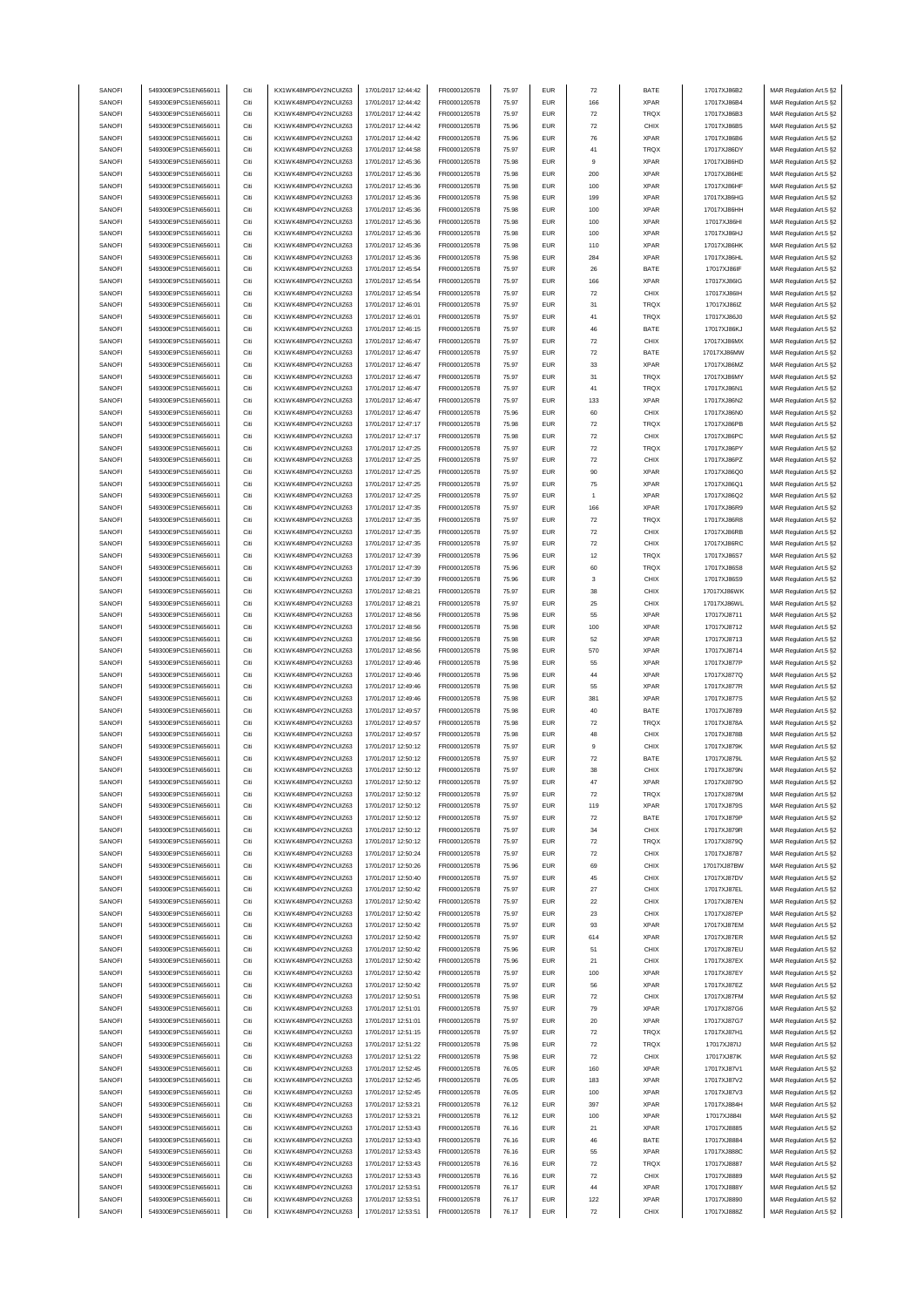| SANOFI<br>549300E9PC51EN656011<br>Citi<br>KX1WK48MPD4Y2NCUIZ63<br>17/01/2017 12:54:05<br>FR0000120578<br>76.17<br><b>EUR</b><br>52<br><b>XPAR</b><br>SANOFI<br>549300E9PC51EN656011<br>Citi<br>KX1WK48MPD4Y2NCUIZ63<br>17/01/2017 12:54:05<br><b>EUR</b><br>44<br><b>XPAR</b><br>FR0000120578<br>76.17<br>17017XJ88AX<br>SANOFI<br>549300E9PC51EN656011<br>Citi<br>KX1WK48MPD4Y2NCUIZ63<br>17/01/2017 12:54:05<br>FR0000120578<br><b>EUR</b><br>262<br><b>XPAR</b><br>17017XJ88AZ<br>76.17<br><b>EUR</b><br>$\scriptstyle{72}$<br>TRQX<br>SANOFI<br>549300E9PC51EN656011<br>Citi<br>KX1WK48MPD4Y2NCUIZ63<br>17/01/2017 12:54:05<br>FR0000120578<br>76.17<br>17017XJ88AY<br>76.17<br><b>EUR</b><br>$\scriptstyle{72}$<br>BATE<br>SANOFI<br>549300E9PC51EN656011<br>Citi<br>KX1WK48MPD4Y2NCUIZ63<br>17/01/2017 12:54:05<br>FR0000120578<br>17017XJ88B0<br>SANOFI<br>549300E9PC51EN656011<br>Citi<br>KX1WK48MPD4Y2NCUIZ63<br>17/01/2017 12:54:05<br>FR0000120578<br>76.17<br><b>EUR</b><br>523<br><b>XPAR</b><br>17017XJ88B2<br>SANOFI<br>549300E9PC51EN656011<br>Citi<br>KX1WK48MPD4Y2NCUIZ63<br>17/01/2017 12:54:05<br>FR0000120578<br>76.17<br><b>EUR</b><br>$\bf 72$<br>CHIX<br>17017XJ88B1<br>SANOFI<br>549300E9PC51EN656011<br>Citi<br>17/01/2017 12:54:05<br>FR0000120578<br><b>EUR</b><br>100<br><b>XPAR</b><br>17017XJ88B3<br>KX1WK48MPD4Y2NCUIZ63<br>76.17<br>SANOFI<br>549300E9PC51EN656011<br>Citi<br>KX1WK48MPD4Y2NCUIZ63<br>17/01/2017 12:54:05<br>FR0000120578<br><b>XPAR</b><br>76.17<br><b>EUR</b><br>66<br>17017XJ88B4<br>SANOFI<br>549300E9PC51EN656011<br>Citi<br>KX1WK48MPD4Y2NCUIZ63<br>17/01/2017 12:54:18<br>FR0000120578<br><b>EUR</b><br>97<br><b>XPAR</b><br>17017XJ88FJ<br>76.18<br>SANOFI<br>549300E9PC51EN656011<br>Citi<br>KX1WK48MPD4Y2NCUIZ63<br>FR0000120578<br><b>EUR</b><br>$\scriptstyle{72}$<br>CHIX<br>17/01/2017 12:54:18<br>76.18<br>17017XJ88FK<br>Citi<br><b>EUR</b><br>${\bf 71}$<br>BATE<br>SANOFI<br>549300E9PC51EN656011<br>KX1WK48MPD4Y2NCUIZ63<br>17/01/2017 12:54:19<br>FR0000120578<br>76.19<br>17017XJ88FL<br>17/01/2017 12:54:19<br><b>EUR</b><br><b>XPAR</b><br>SANOFI<br>549300E9PC51EN656011<br>Citi<br>KX1WK48MPD4Y2NCUIZ63<br>FR0000120578<br>76.18<br>148<br>17017XJ88FV<br>SANOFI<br>549300E9PC51EN656011<br>Citi<br>KX1WK48MPD4Y2NCUIZ63<br>17/01/2017 12:54:29<br>FR0000120578<br>76.20<br><b>EUR</b><br>$\scriptstyle{72}$<br>CHIX<br>17017XJ88H6<br>SANOFI<br>549300E9PC51EN656011<br>Citi<br>KX1WK48MPD4Y2NCUIZ63<br>17/01/2017 12:54:48<br>FR0000120578<br>76.23<br><b>EUR</b><br>$\scriptstyle{72}$<br>TRQX<br>17017XJ88KF<br>SANOFI<br>549300E9PC51EN656011<br>Citi<br>KX1WK48MPD4Y2NCUIZ63<br>17/01/2017 12:54:48<br>FR0000120578<br>$\scriptstyle{72}$<br>CHIX<br>17017XJ88KG<br>76.23<br><b>EUR</b><br>SANOFI<br>549300E9PC51EN656011<br>Citi<br>KX1WK48MPD4Y2NCUIZ63<br>17/01/2017 12:54:48<br>FR0000120578<br><b>XPAR</b><br>17017XJ88KH<br>76.23<br><b>EUR</b><br>166<br>SANOFI<br>549300E9PC51EN656011<br>Citi<br>KX1WK48MPD4Y2NCUIZ63<br>17/01/2017 12:54:57<br><b>EUR</b><br>${\bf 77}$<br><b>XPAR</b><br>17017XJ88L9<br>FR0000120578<br>76.23<br>SANOFI<br>549300E9PC51EN656011<br>Citi<br>KX1WK48MPD4Y2NCUIZ63<br>17/01/2017 12:54:59<br>FR0000120578<br>76.23<br><b>EUR</b><br>165<br><b>XPAR</b><br>17017XJ88LL<br>CHIX<br>SANOFI<br>549300E9PC51EN656011<br>Citi<br>KX1WK48MPD4Y2NCUIZ63<br>17/01/2017 12:54:59<br>FR0000120578<br>76.23<br><b>EUR</b><br>69<br>17017XJ88LM<br>SANOFI<br>TRQX<br>549300E9PC51EN656011<br>Citi<br>KX1WK48MPD4Y2NCUIZ63<br>17/01/2017 12:54:59<br>FR0000120578<br>76.23<br><b>EUR</b><br>71<br>17017XJ88LN<br>SANOFI<br>549300E9PC51EN656011<br>Citi<br>KX1WK48MPD4Y2NCUIZ63<br>17/01/2017 12:54:59<br>FR0000120578<br>76.23<br><b>EUR</b><br>$\scriptstyle{72}$<br>BATE<br>17017XJ88LO<br>SANOFI<br>549300E9PC51EN656011<br>Citi<br>KX1WK48MPD4Y2NCUIZ63<br>17/01/2017 12:55:17<br>FR0000120578<br>76.27<br><b>EUR</b><br>$\scriptstyle{72}$<br>CHIX<br>17017XJ88P5<br>SANOFI<br>549300E9PC51EN656011<br>FR0000120578<br>$\scriptstyle{72}$<br>TRQX<br>Citi<br>KX1WK48MPD4Y2NCUIZ63<br>17/01/2017 12:55:31<br>76.30<br><b>EUR</b><br>17017XJ88RJ<br>SANOFI<br>549300E9PC51EN656011<br>KX1WK48MPD4Y2NCUIZ63<br>FR0000120578<br><b>EUR</b><br>$\scriptstyle{72}$<br>CHIX<br>Citi<br>17/01/2017 12:55:39<br>76.30<br>17017XJ88S7<br>SANOFI<br>549300E9PC51EN656011<br>Citi<br>KX1WK48MPD4Y2NCUIZ63<br>17/01/2017 12:55:39<br>FR0000120578<br>76.30<br><b>EUR</b><br>$\scriptstyle{72}$<br>TRQX<br>17017XJ88S8<br>SANOFI<br>549300E9PC51EN656011<br>Citi<br>KX1WK48MPD4Y2NCUIZ63<br>17/01/2017 12:55:39<br><b>EUR</b><br>87<br><b>XPAR</b><br>FR0000120578<br>76.30<br>17017XJ88S9<br>$\scriptstyle{72}$<br>CHIX<br>SANOFI<br>549300E9PC51EN656011<br>Citi<br>KX1WK48MPD4Y2NCUIZ63<br>17/01/2017 12:55:39<br>FR0000120578<br>76.29<br><b>EUR</b><br>17017XJ88SB<br><b>EUR</b><br>$\scriptstyle{72}$<br>CHIX<br>SANOFI<br>549300E9PC51EN656011<br>Citi<br>KX1WK48MPD4Y2NCUIZ63<br>17/01/2017 12:55:39<br>FR0000120578<br>17017XJ88SD<br>76.29<br>SANOFI<br>549300E9PC51EN656011<br>Citi<br>KX1WK48MPD4Y2NCUIZ63<br>17/01/2017 12:55:39<br>FR0000120578<br>76.29<br><b>EUR</b><br>92<br><b>XPAR</b><br>17017XJ88SF<br>SANOFI<br>549300E9PC51EN656011<br>Citi<br>KX1WK48MPD4Y2NCUIZ63<br>17/01/2017 12:55:39<br>FR0000120578<br>76.29<br><b>EUR</b><br>88<br><b>XPAR</b><br>17017XJ88SG<br>SANOFI<br>549300E9PC51EN656011<br>Citi<br>KX1WK48MPD4Y2NCUIZ63<br>17/01/2017 12:55:39<br>FR0000120578<br><b>EUR</b><br>100<br><b>XPAR</b><br>17017XJ88SH<br>76.28<br>SANOFI<br>Citi<br>FR0000120578<br><b>XPAR</b><br>549300E9PC51EN656011<br>KX1WK48MPD4Y2NCUIZ63<br>17/01/2017 12:55:39<br>76.28<br><b>EUR</b><br>66<br>17017XJ88SI<br>SANOFI<br>549300E9PC51EN656011<br>Citi<br>KX1WK48MPD4Y2NCUIZ63<br>17/01/2017 12:56:03<br>FR0000120578<br>76.31<br><b>EUR</b><br>72<br>BATE<br>17017XJ88TF<br>SANOFI<br>549300E9PC51EN656011<br>Citi<br>KX1WK48MPD4Y2NCUIZ63<br>17/01/2017 12:56:03<br>FR0000120578<br><b>EUR</b><br>$\scriptstyle{72}$<br><b>TRQX</b><br>17017XJ88TG<br>76.31<br>SANOFI<br>Citi<br>KX1WK48MPD4Y2NCUIZ63<br>76.33<br><b>EUR</b><br>$\scriptstyle{72}$<br>CHIX<br>549300E9PC51EN656011<br>17/01/2017 12:56:33<br>FR0000120578<br>17017XJ890N<br>Citi<br><b>EUR</b><br>166<br><b>XPAR</b><br>SANOFI<br>549300E9PC51EN656011<br>KX1WK48MPD4Y2NCUIZ63<br>17/01/2017 12:56:38<br>FR0000120578<br>76.33<br>17017XJ8927<br>SANOFI<br>549300E9PC51EN656011<br>Citi<br>KX1WK48MPD4Y2NCUIZ63<br>17/01/2017 12:56:38<br>FR0000120578<br>76.33<br><b>EUR</b><br>$\scriptstyle{72}$<br>CHIX<br>17017XJ892H<br>SANOFI<br>549300E9PC51EN656011<br>Citi<br>KX1WK48MPD4Y2NCUIZ63<br>17/01/2017 12:56:39<br>FR0000120578<br>76.31<br><b>EUR</b><br>84<br><b>XPAR</b><br>17017XJ8933<br>SANOFI<br>549300E9PC51EN656011<br>Citi<br>KX1WK48MPD4Y2NCUIZ63<br>17/01/2017 12:56:41<br>FR0000120578<br>76.31<br><b>EUR</b><br>78<br><b>XPAR</b><br>17017XJ893L<br>SANOFI<br>549300E9PC51EN656011<br>Citi<br>KX1WK48MPD4Y2NCUIZ63<br>17/01/2017 12:56:41<br>FR0000120578<br><b>EUR</b><br>166<br><b>XPAR</b><br>17017XJ893M<br>76.30<br>SANOFI<br>549300E9PC51EN656011<br>FR0000120578<br><b>XPAR</b><br>17017XJ894C<br>Citi<br>KX1WK48MPD4Y2NCUIZ63<br>17/01/2017 12:56:43<br>76.30<br><b>EUR</b><br>96<br>SANOFI<br>549300E9PC51EN656011<br>Citi<br>KX1WK48MPD4Y2NCUIZ63<br>17/01/2017 12:56:43<br>FR0000120578<br>76.30<br><b>EUR</b><br>72<br>TRQX<br>17017XJ894B<br>SANOFI<br>549300E9PC51EN656011<br>Citi<br>KX1WK48MPD4Y2NCUIZ63<br>17/01/2017 12:57:19<br>FR0000120578<br>76.27<br><b>EUR</b><br>166<br><b>XPAR</b><br>17017XJ896Q<br><b>EUR</b><br>SANOFI<br>549300E9PC51EN656011<br>Citi<br>KX1WK48MPD4Y2NCUIZ63<br>17/01/2017 12:57:35<br>FR0000120578<br>76.29<br>100<br><b>XPAR</b><br>17017XJ897H<br>SANOFI<br><b>XPAR</b><br>549300E9PC51EN656011<br>Citi<br>KX1WK48MPD4Y2NCUIZ63<br>17/01/2017 12:57:35<br>FR0000120578<br>76.29<br><b>EUR</b><br>66<br>17017XJ897I<br>SANOFI<br>549300E9PC51EN656011<br>Citi<br>KX1WK48MPD4Y2NCUIZ63<br>17/01/2017 12:57:43<br>FR0000120578<br>76.28<br><b>EUR</b><br>166<br><b>XPAR</b><br>17017XJ898B<br>SANOFI<br>549300E9PC51EN656011<br>Citi<br>KX1WK48MPD4Y2NCUIZ63<br>17/01/2017 12:57:43<br>FR0000120578<br>76.28<br><b>EUR</b><br>46<br>CHIX<br>17017XJ898C<br>SANOFI<br>549300E9PC51EN656011<br>KX1WK48MPD4Y2NCUIZ63<br>17/01/2017 12:57:46<br>FR0000120578<br><b>XPAR</b><br>17017XJ898K<br>Citi<br>76.28<br><b>EUR</b><br>88<br>SANOFI<br>Citi<br>FR0000120578<br><b>EUR</b><br><b>XPAR</b><br>17017XJ89AQ<br>549300E9PC51EN656011<br>KX1WK48MPD4Y2NCUIZ63<br>17/01/2017 12:58:14<br>76.31<br>100<br>SANOFI<br>549300E9PC51EN656011<br>Citi<br>KX1WK48MPD4Y2NCUIZ63<br>17/01/2017 12:58:14<br>FR0000120578<br>76.31<br><b>EUR</b><br>66<br><b>XPAR</b><br>17017XJ89AR<br>SANOFI<br>549300E9PC51EN656011<br>Citi<br>KX1WK48MPD4Y2NCUIZ63<br>17/01/2017 12:58:17<br>FR0000120578<br>76.31<br><b>EUR</b><br>72<br>BATE<br>17017XJ89B9<br>$\scriptstyle{72}$<br>CHIX<br>SANOFI<br>549300E9PC51EN656011<br>Citi<br>KX1WK48MPD4Y2NCUIZ63<br>17/01/2017 12:58:17<br>FR0000120578<br><b>EUR</b><br>17017XJ89BA<br>76.31<br><b>EUR</b><br>$\scriptstyle{72}$<br>TRQX<br>SANOFI<br>549300E9PC51EN656011<br>Citi<br>KX1WK48MPD4Y2NCUIZ63<br>17/01/2017 12:58:17<br>FR0000120578<br>76.31<br>17017XJ89BB<br>SANOFI<br>549300E9PC51EN656011<br>Citi<br>KX1WK48MPD4Y2NCUIZ63<br>17/01/2017 12:58:17<br>FR0000120578<br>76.31<br><b>EUR</b><br>110<br><b>XPAR</b><br>17017XJ89BC<br>SANOFI<br>549300E9PC51EN656011<br>Citi<br>KX1WK48MPD4Y2NCUIZ63<br>17/01/2017 12:58:17<br>FR0000120578<br>76.30<br><b>EUR</b><br>$\scriptstyle{72}$<br>CHIX<br>17017XJ89BD<br>SANOFI<br>549300E9PC51EN656011<br>KX1WK48MPD4Y2NCUIZ63<br>FR0000120578<br><b>EUR</b><br>$\scriptstyle{72}$<br>CHIX<br>17017XJ89BE<br>Citi<br>17/01/2017 12:58:17<br>76.31<br>SANOFI<br>17/01/2017 12:58:17<br>FR0000120578<br><b>EUR</b><br>TRQX<br>549300E9PC51EN656011<br>Citi<br>KX1WK48MPD4Y2NCUIZ63<br>76.30<br>$\scriptstyle{72}$<br>17017XJ89BF<br>SANOFI<br>549300E9PC51EN656011<br>KX1WK48MPD4Y2NCLIIZ63<br>FR0000120578<br>FUR<br><b>XPAR</b><br>17/01/2017 12:59:15<br>76.28<br>128<br>17017XJ89DY<br>SANOFI<br>549300E9PC51EN656011<br>KX1WK48MPD4Y2NCUIZ63<br>17/01/2017 12:59:30<br>Citi<br>FR0000120578<br>76.31<br><b>EUR</b><br>116<br><b>XPAR</b><br>17017XJ89FA<br>SANOFI<br>549300E9PC51EN656011<br>Citi<br>KX1WK48MPD4Y2NCUIZ63<br>17/01/2017 12:59:30<br>FR0000120578<br><b>EUR</b><br>TRQX<br>17017XJ89F8<br>76.31<br>30<br>BATE<br>SANOFI<br>549300E9PC51EN656011<br>Citi<br>KX1WK48MPD4Y2NCUIZ63<br>17/01/2017 12:59:30<br>FR0000120578<br><b>EUR</b><br>17017XJ89F9<br>76.31<br>5<br>SANOFI<br>549300E9PC51EN656011<br>Citi<br>KX1WK48MPD4Y2NCUIZ63<br>17/01/2017 12:59:30<br>FR0000120578<br>76.31<br><b>EUR</b><br>36<br>CHIX<br>17017XJ89FC<br>SANOFI<br>549300E9PC51EN656011<br>Citi<br>KX1WK48MPD4Y2NCUIZ63<br>17/01/2017 12:59:30<br>FR0000120578<br>76.31<br><b>EUR</b><br>39<br>BATE<br>17017XJ89FE<br>SANOFI<br>549300E9PC51EN656011<br>KX1WK48MPD4Y2NCUIZ63<br>17/01/2017 12:59:30<br>FR0000120578<br><b>EUR</b><br>TRQX<br>17017XJ89FD<br>Citi<br>76.31<br>42<br>17/01/2017 12:59:30<br>SANOFI<br>549300E9PC51EN656011<br>Citi<br>KX1WK48MPD4Y2NCUIZ63<br>FR0000120578<br>76.31<br><b>EUR</b><br>50<br><b>XPAR</b><br>17017XJ89FG<br>SANOFI<br>549300E9PC51EN656011<br>KX1WK48MPD4Y2NCUIZ63<br>17/01/2017 12:59:30<br>FR0000120578<br>CHIX<br>17017XJ89FF<br>Citi<br>76.31<br><b>EUR</b><br>36<br>SANOFI<br>549300E9PC51EN656011<br>Citi<br>KX1WK48MPD4Y2NCUIZ63<br>17/01/2017 12:59:32<br><b>EUR</b><br>33<br>BATE<br>FR0000120578<br>76.31<br>17017XJ89FI<br>KX1WK48MPD4Y2NCUIZ63<br>SANOFI<br>549300E9PC51EN656011<br>Citi<br>17/01/2017 12:59:32<br>FR0000120578<br><b>EUR</b><br>36<br>CHIX<br>17017XJ89FJ<br>76.31<br>SANOFI<br>549300E9PC51EN656011<br>Citi<br>KX1WK48MPD4Y2NCUIZ63<br>17/01/2017 12:59:32<br>FR0000120578<br><b>EUR</b><br>116<br><b>XPAR</b><br>17017XJ89FK<br>76.31<br>SANOFI<br>549300E9PC51EN656011<br>Citi<br>KX1WK48MPD4Y2NCUIZ63<br>17/01/2017 12:59:35<br>FR0000120578<br>76.29<br><b>EUR</b><br>166<br><b>XPAR</b><br>17017XJ89FR<br>SANOFI<br>549300E9PC51EN656011<br>Citi<br>KX1WK48MPD4Y2NCUIZ63<br>17/01/2017 12:59:35<br>FR0000120578<br>76.29<br><b>EUR</b><br>32<br>BATE<br>17017XJ89FQ<br>KX1WK48MPD4Y2NCUIZ63<br>17/01/2017 12:59:35<br>SANOFI<br>549300E9PC51EN656011<br>Citi<br>FR0000120578<br>76.29<br><b>EUR</b><br>46<br>CHIX<br>17017XJ89FS<br>SANOFI<br>549300E9PC51EN656011<br>KX1WK48MPD4Y2NCUIZ63<br>17/01/2017 12:59:35<br>Citi<br>FR0000120578<br>76.29<br><b>EUR</b><br>42<br>TRQX<br>17017XJ89FT<br>SANOFI<br>549300E9PC51EN656011<br>KX1WK48MPD4Y2NCUIZ63<br>17/01/2017 12:59:35<br><b>EUR</b><br><b>XPAR</b><br>Citi<br>FR0000120578<br>76.28<br>21<br>17017XJ89FU<br>SANOFI<br>549300E9PC51EN656011<br>Citi<br>KX1WK48MPD4Y2NCUIZ63<br>17/01/2017 12:59:35<br>FR0000120578<br><b>EUR</b><br><b>XPAR</b><br>17017XJ89FV<br>76.28<br>100<br>SANOFI<br>549300E9PC51EN656011<br>Citi<br>KX1WK48MPD4Y2NCUIZ63<br>17/01/2017 13:01:44<br>FR0000120578<br><b>EUR</b><br>91<br><b>XPAR</b><br>17017XJ89SH<br>76.30<br>SANOFI<br>549300E9PC51EN656011<br>KX1WK48MPD4Y2NCUIZ63<br>17/01/2017 13:01:44<br>FR0000120578<br><b>EUR</b><br>BATE<br>17017XJ89SG<br>Citi<br>76.30<br>72<br><b>EUR</b><br>SANOFI<br>549300E9PC51EN656011<br>Citi<br>KX1WK48MPD4Y2NCUIZ63<br>17/01/2017 13:01:44<br>FR0000120578<br>${\bf 75}$<br><b>XPAR</b><br>17017XJ89SK<br>76.30<br>SANOFI<br>549300E9PC51EN656011<br>Citi<br>KX1WK48MPD4Y2NCUIZ63<br>17/01/2017 13:01:44<br>FR0000120578<br>76.30<br><b>EUR</b><br>$\scriptstyle{72}$<br>TRQX<br>17017XJ89SI<br>SANOFI<br>549300E9PC51EN656011<br>Citi<br>KX1WK48MPD4Y2NCUIZ63<br>17/01/2017 13:01:44<br>FR0000120578<br>76.30<br><b>EUR</b><br>$\scriptstyle{72}$<br>CHIX<br>17017XJ89SJ<br>SANOFI<br>KX1WK48MPD4Y2NCUIZ63<br>549300E9PC51EN656011<br>Citi<br>17/01/2017 13:02:26<br>FR0000120578<br>76.35<br><b>EUR</b><br>100<br>XPAR<br>17017XJ89WR<br>SANOFI<br>549300E9PC51EN656011<br>Citi<br>KX1WK48MPD4Y2NCUIZ63<br>17/01/2017 13:02:26<br>FR0000120578<br>76.35<br><b>EUR</b><br>10<br><b>XPAR</b><br>17017XJ89WS<br>SANOFI<br>549300E9PC51EN656011<br>Citi<br>KX1WK48MPD4Y2NCUIZ63<br>17/01/2017 13:02:26<br><b>EUR</b><br><b>XPAR</b><br>17017XJ89WT<br>FR0000120578<br>76.35<br>190<br>SANOFI<br>549300E9PC51EN656011<br>KX1WK48MPD4Y2NCUIZ63<br>17/01/2017 13:02:28<br>FR0000120578<br><b>EUR</b><br><b>XPAR</b><br>17017XJ89WY<br>Citi<br>76.35<br>$\bf 72$<br>SANOFI<br>549300E9PC51EN656011<br>Citi<br>KX1WK48MPD4Y2NCUIZ63<br>17/01/2017 13:02:30<br>FR0000120578<br><b>EUR</b><br>$\scriptstyle{72}$<br>CHIX<br>17017XJ89X8<br>76.35<br>SANOFI<br>549300E9PC51EN656011<br>Citi<br>KX1WK48MPD4Y2NCUIZ63<br>17/01/2017 13:02:31<br>FR0000120578<br><b>EUR</b><br>178<br><b>XPAR</b><br>17017XJ89XM<br>76.35<br>SANOFI<br>549300E9PC51EN656011<br>Citi<br>KX1WK48MPD4Y2NCUIZ63<br>17/01/2017 13:02:31<br>FR0000120578<br>76.35<br><b>EUR</b><br>130<br><b>XPAR</b><br>17017XJ89XN<br>SANOFI<br>549300E9PC51EN656011<br>Citi<br>KX1WK48MPD4Y2NCUIZ63<br>17/01/2017 13:02:34<br>FR0000120578<br>76.35<br><b>EUR</b><br>166<br><b>XPAR</b><br>17017XJ89XX<br>SANOFI<br>549300E9PC51EN656011<br>Citi<br>KX1WK48MPD4Y2NCUIZ63<br>17/01/2017 13:02:34<br>FR0000120578<br><b>EUR</b><br>TRQX<br>76.35<br>$\bf 72$<br>17017XJ89XY<br>17/01/2017 13:02:34<br>SANOFI<br>549300E9PC51EN656011<br>Citi<br>KX1WK48MPD4Y2NCUIZ63<br>FR0000120578<br>76.35<br><b>EUR</b><br>$\bf 72$<br>CHIX<br>17017XJ89XW<br>SANOFI<br>549300E9PC51EN656011<br>KX1WK48MPD4Y2NCUIZ63<br>17/01/2017 13:02:35<br>FR0000120578<br><b>EUR</b><br><b>XPAR</b><br>17017XJ89Y1<br>Citi<br>76.34<br>110<br>SANOFI<br>549300E9PC51EN656011<br>KX1WK48MPD4Y2NCUIZ63<br>17/01/2017 13:02:35<br><b>EUR</b><br>Citi<br>FR0000120578<br>76.34<br>31<br><b>XPAR</b><br>17017XJ89Y2<br>SANOFI<br>549300E9PC51EN656011<br>Citi<br>KX1WK48MPD4Y2NCUIZ63<br>17/01/2017 13:02:35<br>FR0000120578<br><b>EUR</b><br>135<br><b>XPAR</b><br>17017XJ89Y4<br>76.34 | 17017XJ88AV<br>MAR Regulation Art.5 §2             |
|----------------------------------------------------------------------------------------------------------------------------------------------------------------------------------------------------------------------------------------------------------------------------------------------------------------------------------------------------------------------------------------------------------------------------------------------------------------------------------------------------------------------------------------------------------------------------------------------------------------------------------------------------------------------------------------------------------------------------------------------------------------------------------------------------------------------------------------------------------------------------------------------------------------------------------------------------------------------------------------------------------------------------------------------------------------------------------------------------------------------------------------------------------------------------------------------------------------------------------------------------------------------------------------------------------------------------------------------------------------------------------------------------------------------------------------------------------------------------------------------------------------------------------------------------------------------------------------------------------------------------------------------------------------------------------------------------------------------------------------------------------------------------------------------------------------------------------------------------------------------------------------------------------------------------------------------------------------------------------------------------------------------------------------------------------------------------------------------------------------------------------------------------------------------------------------------------------------------------------------------------------------------------------------------------------------------------------------------------------------------------------------------------------------------------------------------------------------------------------------------------------------------------------------------------------------------------------------------------------------------------------------------------------------------------------------------------------------------------------------------------------------------------------------------------------------------------------------------------------------------------------------------------------------------------------------------------------------------------------------------------------------------------------------------------------------------------------------------------------------------------------------------------------------------------------------------------------------------------------------------------------------------------------------------------------------------------------------------------------------------------------------------------------------------------------------------------------------------------------------------------------------------------------------------------------------------------------------------------------------------------------------------------------------------------------------------------------------------------------------------------------------------------------------------------------------------------------------------------------------------------------------------------------------------------------------------------------------------------------------------------------------------------------------------------------------------------------------------------------------------------------------------------------------------------------------------------------------------------------------------------------------------------------------------------------------------------------------------------------------------------------------------------------------------------------------------------------------------------------------------------------------------------------------------------------------------------------------------------------------------------------------------------------------------------------------------------------------------------------------------------------------------------------------------------------------------------------------------------------------------------------------------------------------------------------------------------------------------------------------------------------------------------------------------------------------------------------------------------------------------------------------------------------------------------------------------------------------------------------------------------------------------------------------------------------------------------------------------------------------------------------------------------------------------------------------------------------------------------------------------------------------------------------------------------------------------------------------------------------------------------------------------------------------------------------------------------------------------------------------------------------------------------------------------------------------------------------------------------------------------------------------------------------------------------------------------------------------------------------------------------------------------------------------------------------------------------------------------------------------------------------------------------------------------------------------------------------------------------------------------------------------------------------------------------------------------------------------------------------------------------------------------------------------------------------------------------------------------------------------------------------------------------------------------------------------------------------------------------------------------------------------------------------------------------------------------------------------------------------------------------------------------------------------------------------------------------------------------------------------------------------------------------------------------------------------------------------------------------------------------------------------------------------------------------------------------------------------------------------------------------------------------------------------------------------------------------------------------------------------------------------------------------------------------------------------------------------------------------------------------------------------------------------------------------------------------------------------------------------------------------------------------------------------------------------------------------------------------------------------------------------------------------------------------------------------------------------------------------------------------------------------------------------------------------------------------------------------------------------------------------------------------------------------------------------------------------------------------------------------------------------------------------------------------------------------------------------------------------------------------------------------------------------------------------------------------------------------------------------------------------------------------------------------------------------------------------------------------------------------------------------------------------------------------------------------------------------------------------------------------------------------------------------------------------------------------------------------------------------------------------------------------------------------------------------------------------------------------------------------------------------------------------------------------------------------------------------------------------------------------------------------------------------------------------------------------------------------------------------------------------------------------------------------------------------------------------------------------------------------------------------------------------------------------------------------------------------------------------------------------------------------------------------------------------------------------------------------------------------------------------------------------------------------------------------------------------------------------------------------------------------------------------------------------------------------------------------------------------------------------------------------------------------------------------------------------------------------------------------------------------------------------------------------------------------------------------------------------------------------------------------------------------------------------------------------------------------------------------------------------------------------------------------------------------------------------------------------------------------------------------------------------------------------------------------------------------------------------------------------------------------------------------------------------------------------------------------------------------------------------------------------------------------------------------------------------------------------------------------------------------------------------------------------------------------------------------------------------------------------------------------------------------------------------------------------------------------------------------------------------------------------------------------------------------------------------------------------------------------------------------------------------------------------------------------------------------------------------------------------------------------------------------------------------------------------------------------------------------------------------------------------------------------------------------------------------------------------------------------------------------------------------------------------------------------------------------------------------------------------------------------------------------------------------------------------------------------------------------------------------------------------------------------------------------------------------------------------------------------------------------------------------------------------------------------------------------------------------------------------------------------------------------------------------------------------------------------------------------------------------------------------------------------------------------------------------------------------------------------------------------------------------------------------------------------------------------------------------------------------------------------------------------------------------------------------------------------------------------------------------------------------------------------------------------------------------------------------------------------------------------------------------------------------------------------------------------------------------------------------------------------------------------------------------------------------------------------------------------------------------------------------------------------------------------------------------------------------------------------------------------------------------------------------------------------------------------------------------------------------------------------------------------------------------------------------------------------------------------------------------------------------------------------------------------------------------------------------------------------------------------------------------------------------------------------------------------------------------------------------------------------------------------------------------------------------------------------------------------------------------------------------------------------------------------------------------------------------------------------------------------------------------------------------------------------------------------------------------------------------------------------------------------------------------------------------------------------------------------------------------------------------------------------------------------------------------------------------------------------------------------------------------------------------------------------------------------------------------------------------------------------------------------------------------------------------------------------------------------------------------------------------------------------------------------------------------------------------------------------------------------------------------------------------------------------------------------------------------------------------------------------------------------------------------------------------------------------------------------------------------------------------------------------------------------------------------------------------------------------------------------------------------------------------------------------------------------------------------------------------------------------------------------------------------------------------------------------------------------------------------------------------------------------------------------------------------------------------------------------------------------------------------------------------------------------------------------------------------------------------------------------------------------------------------------------------------------------------------------------------------------------------------------------------------------------------------------------------------------------------------------------------------------------------------------------------------------------------------------------------------------------------------------------------------------------------------------------------------------------------------------------------------------------------------------------------------------------------------------------------------------------------------------------------------------------------------------------------------------------------------------------------------------------------------------------------------------------------------------------------------------------------------------------------------------------------------------------------------------------------------------------------------------------------|----------------------------------------------------|
|                                                                                                                                                                                                                                                                                                                                                                                                                                                                                                                                                                                                                                                                                                                                                                                                                                                                                                                                                                                                                                                                                                                                                                                                                                                                                                                                                                                                                                                                                                                                                                                                                                                                                                                                                                                                                                                                                                                                                                                                                                                                                                                                                                                                                                                                                                                                                                                                                                                                                                                                                                                                                                                                                                                                                                                                                                                                                                                                                                                                                                                                                                                                                                                                                                                                                                                                                                                                                                                                                                                                                                                                                                                                                                                                                                                                                                                                                                                                                                                                                                                                                                                                                                                                                                                                                                                                                                                                                                                                                                                                                                                                                                                                                                                                                                                                                                                                                                                                                                                                                                                                                                                                                                                                                                                                                                                                                                                                                                                                                                                                                                                                                                                                                                                                                                                                                                                                                                                                                                                                                                                                                                                                                                                                                                                                                                                                                                                                                                                                                                                                                                                                                                                                                                                                                                                                                                                                                                                                                                                                                                                                                                                                                                                                                                                                                                                                                                                                                                                                                                                                                                                                                                                                                                                                                                                                                                                                                                                                                                                                                                                                                                                                                                                                                                                                                                                                                                                                                                                                                                                                                                                                                                                                                                                                                                                                                                                                                                                                                                                                                                                                                                                                                                                                                                                                                                                                                                                                                                                                                                                                                                                                                                                                                                                                                                                                                                                                                                                                                                                                                                                                                                                                                                                                                                                                                                                                                                                                                                                                                                                                                                                                                                                                                                                                                                                                                                                                                                                                                                                                                                                                                                                                                                                                                                                                                                                                                                                                                                                                                                                                                                                                                                                                                                                                                                                                                                                                                                                                                                                                                                                                                                                                                                                                                                                                                                                                                                                                                                                                                                                                                                                                                                                                                                                                                                                                                                                                                                                                                                                                                                                                                                                                                                                                                                                                                                                                                                                                                                                                                                                                                                                                                                                                                                                                                                                                                                                                                                                                                                                                                                                                                                                                                                                                                                                                                                                                                                                                                                                                                                                                                                                                                                                                                                                                                                                                                                                                                                                                                                                                                                                                                                                                                                                                                                                                                                                                                                                                                                                                                                                                                                                                                                                                                                                                                                                                                                                                                                                                                                                                                                                                                                                                                                |                                                    |
|                                                                                                                                                                                                                                                                                                                                                                                                                                                                                                                                                                                                                                                                                                                                                                                                                                                                                                                                                                                                                                                                                                                                                                                                                                                                                                                                                                                                                                                                                                                                                                                                                                                                                                                                                                                                                                                                                                                                                                                                                                                                                                                                                                                                                                                                                                                                                                                                                                                                                                                                                                                                                                                                                                                                                                                                                                                                                                                                                                                                                                                                                                                                                                                                                                                                                                                                                                                                                                                                                                                                                                                                                                                                                                                                                                                                                                                                                                                                                                                                                                                                                                                                                                                                                                                                                                                                                                                                                                                                                                                                                                                                                                                                                                                                                                                                                                                                                                                                                                                                                                                                                                                                                                                                                                                                                                                                                                                                                                                                                                                                                                                                                                                                                                                                                                                                                                                                                                                                                                                                                                                                                                                                                                                                                                                                                                                                                                                                                                                                                                                                                                                                                                                                                                                                                                                                                                                                                                                                                                                                                                                                                                                                                                                                                                                                                                                                                                                                                                                                                                                                                                                                                                                                                                                                                                                                                                                                                                                                                                                                                                                                                                                                                                                                                                                                                                                                                                                                                                                                                                                                                                                                                                                                                                                                                                                                                                                                                                                                                                                                                                                                                                                                                                                                                                                                                                                                                                                                                                                                                                                                                                                                                                                                                                                                                                                                                                                                                                                                                                                                                                                                                                                                                                                                                                                                                                                                                                                                                                                                                                                                                                                                                                                                                                                                                                                                                                                                                                                                                                                                                                                                                                                                                                                                                                                                                                                                                                                                                                                                                                                                                                                                                                                                                                                                                                                                                                                                                                                                                                                                                                                                                                                                                                                                                                                                                                                                                                                                                                                                                                                                                                                                                                                                                                                                                                                                                                                                                                                                                                                                                                                                                                                                                                                                                                                                                                                                                                                                                                                                                                                                                                                                                                                                                                                                                                                                                                                                                                                                                                                                                                                                                                                                                                                                                                                                                                                                                                                                                                                                                                                                                                                                                                                                                                                                                                                                                                                                                                                                                                                                                                                                                                                                                                                                                                                                                                                                                                                                                                                                                                                                                                                                                                                                                                                                                                                                                                                                                                                                                                                                                                                                                                                                                                | MAR Regulation Art.5 §2                            |
|                                                                                                                                                                                                                                                                                                                                                                                                                                                                                                                                                                                                                                                                                                                                                                                                                                                                                                                                                                                                                                                                                                                                                                                                                                                                                                                                                                                                                                                                                                                                                                                                                                                                                                                                                                                                                                                                                                                                                                                                                                                                                                                                                                                                                                                                                                                                                                                                                                                                                                                                                                                                                                                                                                                                                                                                                                                                                                                                                                                                                                                                                                                                                                                                                                                                                                                                                                                                                                                                                                                                                                                                                                                                                                                                                                                                                                                                                                                                                                                                                                                                                                                                                                                                                                                                                                                                                                                                                                                                                                                                                                                                                                                                                                                                                                                                                                                                                                                                                                                                                                                                                                                                                                                                                                                                                                                                                                                                                                                                                                                                                                                                                                                                                                                                                                                                                                                                                                                                                                                                                                                                                                                                                                                                                                                                                                                                                                                                                                                                                                                                                                                                                                                                                                                                                                                                                                                                                                                                                                                                                                                                                                                                                                                                                                                                                                                                                                                                                                                                                                                                                                                                                                                                                                                                                                                                                                                                                                                                                                                                                                                                                                                                                                                                                                                                                                                                                                                                                                                                                                                                                                                                                                                                                                                                                                                                                                                                                                                                                                                                                                                                                                                                                                                                                                                                                                                                                                                                                                                                                                                                                                                                                                                                                                                                                                                                                                                                                                                                                                                                                                                                                                                                                                                                                                                                                                                                                                                                                                                                                                                                                                                                                                                                                                                                                                                                                                                                                                                                                                                                                                                                                                                                                                                                                                                                                                                                                                                                                                                                                                                                                                                                                                                                                                                                                                                                                                                                                                                                                                                                                                                                                                                                                                                                                                                                                                                                                                                                                                                                                                                                                                                                                                                                                                                                                                                                                                                                                                                                                                                                                                                                                                                                                                                                                                                                                                                                                                                                                                                                                                                                                                                                                                                                                                                                                                                                                                                                                                                                                                                                                                                                                                                                                                                                                                                                                                                                                                                                                                                                                                                                                                                                                                                                                                                                                                                                                                                                                                                                                                                                                                                                                                                                                                                                                                                                                                                                                                                                                                                                                                                                                                                                                                                                                                                                                                                                                                                                                                                                                                                                                                                                                                                                                                | MAR Regulation Art.5 §2                            |
|                                                                                                                                                                                                                                                                                                                                                                                                                                                                                                                                                                                                                                                                                                                                                                                                                                                                                                                                                                                                                                                                                                                                                                                                                                                                                                                                                                                                                                                                                                                                                                                                                                                                                                                                                                                                                                                                                                                                                                                                                                                                                                                                                                                                                                                                                                                                                                                                                                                                                                                                                                                                                                                                                                                                                                                                                                                                                                                                                                                                                                                                                                                                                                                                                                                                                                                                                                                                                                                                                                                                                                                                                                                                                                                                                                                                                                                                                                                                                                                                                                                                                                                                                                                                                                                                                                                                                                                                                                                                                                                                                                                                                                                                                                                                                                                                                                                                                                                                                                                                                                                                                                                                                                                                                                                                                                                                                                                                                                                                                                                                                                                                                                                                                                                                                                                                                                                                                                                                                                                                                                                                                                                                                                                                                                                                                                                                                                                                                                                                                                                                                                                                                                                                                                                                                                                                                                                                                                                                                                                                                                                                                                                                                                                                                                                                                                                                                                                                                                                                                                                                                                                                                                                                                                                                                                                                                                                                                                                                                                                                                                                                                                                                                                                                                                                                                                                                                                                                                                                                                                                                                                                                                                                                                                                                                                                                                                                                                                                                                                                                                                                                                                                                                                                                                                                                                                                                                                                                                                                                                                                                                                                                                                                                                                                                                                                                                                                                                                                                                                                                                                                                                                                                                                                                                                                                                                                                                                                                                                                                                                                                                                                                                                                                                                                                                                                                                                                                                                                                                                                                                                                                                                                                                                                                                                                                                                                                                                                                                                                                                                                                                                                                                                                                                                                                                                                                                                                                                                                                                                                                                                                                                                                                                                                                                                                                                                                                                                                                                                                                                                                                                                                                                                                                                                                                                                                                                                                                                                                                                                                                                                                                                                                                                                                                                                                                                                                                                                                                                                                                                                                                                                                                                                                                                                                                                                                                                                                                                                                                                                                                                                                                                                                                                                                                                                                                                                                                                                                                                                                                                                                                                                                                                                                                                                                                                                                                                                                                                                                                                                                                                                                                                                                                                                                                                                                                                                                                                                                                                                                                                                                                                                                                                                                                                                                                                                                                                                                                                                                                                                                                                                                                                                                                                                | MAR Regulation Art.5 §2                            |
|                                                                                                                                                                                                                                                                                                                                                                                                                                                                                                                                                                                                                                                                                                                                                                                                                                                                                                                                                                                                                                                                                                                                                                                                                                                                                                                                                                                                                                                                                                                                                                                                                                                                                                                                                                                                                                                                                                                                                                                                                                                                                                                                                                                                                                                                                                                                                                                                                                                                                                                                                                                                                                                                                                                                                                                                                                                                                                                                                                                                                                                                                                                                                                                                                                                                                                                                                                                                                                                                                                                                                                                                                                                                                                                                                                                                                                                                                                                                                                                                                                                                                                                                                                                                                                                                                                                                                                                                                                                                                                                                                                                                                                                                                                                                                                                                                                                                                                                                                                                                                                                                                                                                                                                                                                                                                                                                                                                                                                                                                                                                                                                                                                                                                                                                                                                                                                                                                                                                                                                                                                                                                                                                                                                                                                                                                                                                                                                                                                                                                                                                                                                                                                                                                                                                                                                                                                                                                                                                                                                                                                                                                                                                                                                                                                                                                                                                                                                                                                                                                                                                                                                                                                                                                                                                                                                                                                                                                                                                                                                                                                                                                                                                                                                                                                                                                                                                                                                                                                                                                                                                                                                                                                                                                                                                                                                                                                                                                                                                                                                                                                                                                                                                                                                                                                                                                                                                                                                                                                                                                                                                                                                                                                                                                                                                                                                                                                                                                                                                                                                                                                                                                                                                                                                                                                                                                                                                                                                                                                                                                                                                                                                                                                                                                                                                                                                                                                                                                                                                                                                                                                                                                                                                                                                                                                                                                                                                                                                                                                                                                                                                                                                                                                                                                                                                                                                                                                                                                                                                                                                                                                                                                                                                                                                                                                                                                                                                                                                                                                                                                                                                                                                                                                                                                                                                                                                                                                                                                                                                                                                                                                                                                                                                                                                                                                                                                                                                                                                                                                                                                                                                                                                                                                                                                                                                                                                                                                                                                                                                                                                                                                                                                                                                                                                                                                                                                                                                                                                                                                                                                                                                                                                                                                                                                                                                                                                                                                                                                                                                                                                                                                                                                                                                                                                                                                                                                                                                                                                                                                                                                                                                                                                                                                                                                                                                                                                                                                                                                                                                                                                                                                                                                                                                                                | MAR Regulation Art.5 §2                            |
|                                                                                                                                                                                                                                                                                                                                                                                                                                                                                                                                                                                                                                                                                                                                                                                                                                                                                                                                                                                                                                                                                                                                                                                                                                                                                                                                                                                                                                                                                                                                                                                                                                                                                                                                                                                                                                                                                                                                                                                                                                                                                                                                                                                                                                                                                                                                                                                                                                                                                                                                                                                                                                                                                                                                                                                                                                                                                                                                                                                                                                                                                                                                                                                                                                                                                                                                                                                                                                                                                                                                                                                                                                                                                                                                                                                                                                                                                                                                                                                                                                                                                                                                                                                                                                                                                                                                                                                                                                                                                                                                                                                                                                                                                                                                                                                                                                                                                                                                                                                                                                                                                                                                                                                                                                                                                                                                                                                                                                                                                                                                                                                                                                                                                                                                                                                                                                                                                                                                                                                                                                                                                                                                                                                                                                                                                                                                                                                                                                                                                                                                                                                                                                                                                                                                                                                                                                                                                                                                                                                                                                                                                                                                                                                                                                                                                                                                                                                                                                                                                                                                                                                                                                                                                                                                                                                                                                                                                                                                                                                                                                                                                                                                                                                                                                                                                                                                                                                                                                                                                                                                                                                                                                                                                                                                                                                                                                                                                                                                                                                                                                                                                                                                                                                                                                                                                                                                                                                                                                                                                                                                                                                                                                                                                                                                                                                                                                                                                                                                                                                                                                                                                                                                                                                                                                                                                                                                                                                                                                                                                                                                                                                                                                                                                                                                                                                                                                                                                                                                                                                                                                                                                                                                                                                                                                                                                                                                                                                                                                                                                                                                                                                                                                                                                                                                                                                                                                                                                                                                                                                                                                                                                                                                                                                                                                                                                                                                                                                                                                                                                                                                                                                                                                                                                                                                                                                                                                                                                                                                                                                                                                                                                                                                                                                                                                                                                                                                                                                                                                                                                                                                                                                                                                                                                                                                                                                                                                                                                                                                                                                                                                                                                                                                                                                                                                                                                                                                                                                                                                                                                                                                                                                                                                                                                                                                                                                                                                                                                                                                                                                                                                                                                                                                                                                                                                                                                                                                                                                                                                                                                                                                                                                                                                                                                                                                                                                                                                                                                                                                                                                                                                                                                                                                                                | MAR Regulation Art.5 §2                            |
|                                                                                                                                                                                                                                                                                                                                                                                                                                                                                                                                                                                                                                                                                                                                                                                                                                                                                                                                                                                                                                                                                                                                                                                                                                                                                                                                                                                                                                                                                                                                                                                                                                                                                                                                                                                                                                                                                                                                                                                                                                                                                                                                                                                                                                                                                                                                                                                                                                                                                                                                                                                                                                                                                                                                                                                                                                                                                                                                                                                                                                                                                                                                                                                                                                                                                                                                                                                                                                                                                                                                                                                                                                                                                                                                                                                                                                                                                                                                                                                                                                                                                                                                                                                                                                                                                                                                                                                                                                                                                                                                                                                                                                                                                                                                                                                                                                                                                                                                                                                                                                                                                                                                                                                                                                                                                                                                                                                                                                                                                                                                                                                                                                                                                                                                                                                                                                                                                                                                                                                                                                                                                                                                                                                                                                                                                                                                                                                                                                                                                                                                                                                                                                                                                                                                                                                                                                                                                                                                                                                                                                                                                                                                                                                                                                                                                                                                                                                                                                                                                                                                                                                                                                                                                                                                                                                                                                                                                                                                                                                                                                                                                                                                                                                                                                                                                                                                                                                                                                                                                                                                                                                                                                                                                                                                                                                                                                                                                                                                                                                                                                                                                                                                                                                                                                                                                                                                                                                                                                                                                                                                                                                                                                                                                                                                                                                                                                                                                                                                                                                                                                                                                                                                                                                                                                                                                                                                                                                                                                                                                                                                                                                                                                                                                                                                                                                                                                                                                                                                                                                                                                                                                                                                                                                                                                                                                                                                                                                                                                                                                                                                                                                                                                                                                                                                                                                                                                                                                                                                                                                                                                                                                                                                                                                                                                                                                                                                                                                                                                                                                                                                                                                                                                                                                                                                                                                                                                                                                                                                                                                                                                                                                                                                                                                                                                                                                                                                                                                                                                                                                                                                                                                                                                                                                                                                                                                                                                                                                                                                                                                                                                                                                                                                                                                                                                                                                                                                                                                                                                                                                                                                                                                                                                                                                                                                                                                                                                                                                                                                                                                                                                                                                                                                                                                                                                                                                                                                                                                                                                                                                                                                                                                                                                                                                                                                                                                                                                                                                                                                                                                                                                                                                                                                                                | MAR Regulation Art.5 §2                            |
|                                                                                                                                                                                                                                                                                                                                                                                                                                                                                                                                                                                                                                                                                                                                                                                                                                                                                                                                                                                                                                                                                                                                                                                                                                                                                                                                                                                                                                                                                                                                                                                                                                                                                                                                                                                                                                                                                                                                                                                                                                                                                                                                                                                                                                                                                                                                                                                                                                                                                                                                                                                                                                                                                                                                                                                                                                                                                                                                                                                                                                                                                                                                                                                                                                                                                                                                                                                                                                                                                                                                                                                                                                                                                                                                                                                                                                                                                                                                                                                                                                                                                                                                                                                                                                                                                                                                                                                                                                                                                                                                                                                                                                                                                                                                                                                                                                                                                                                                                                                                                                                                                                                                                                                                                                                                                                                                                                                                                                                                                                                                                                                                                                                                                                                                                                                                                                                                                                                                                                                                                                                                                                                                                                                                                                                                                                                                                                                                                                                                                                                                                                                                                                                                                                                                                                                                                                                                                                                                                                                                                                                                                                                                                                                                                                                                                                                                                                                                                                                                                                                                                                                                                                                                                                                                                                                                                                                                                                                                                                                                                                                                                                                                                                                                                                                                                                                                                                                                                                                                                                                                                                                                                                                                                                                                                                                                                                                                                                                                                                                                                                                                                                                                                                                                                                                                                                                                                                                                                                                                                                                                                                                                                                                                                                                                                                                                                                                                                                                                                                                                                                                                                                                                                                                                                                                                                                                                                                                                                                                                                                                                                                                                                                                                                                                                                                                                                                                                                                                                                                                                                                                                                                                                                                                                                                                                                                                                                                                                                                                                                                                                                                                                                                                                                                                                                                                                                                                                                                                                                                                                                                                                                                                                                                                                                                                                                                                                                                                                                                                                                                                                                                                                                                                                                                                                                                                                                                                                                                                                                                                                                                                                                                                                                                                                                                                                                                                                                                                                                                                                                                                                                                                                                                                                                                                                                                                                                                                                                                                                                                                                                                                                                                                                                                                                                                                                                                                                                                                                                                                                                                                                                                                                                                                                                                                                                                                                                                                                                                                                                                                                                                                                                                                                                                                                                                                                                                                                                                                                                                                                                                                                                                                                                                                                                                                                                                                                                                                                                                                                                                                                                                                                                                                                                                |                                                    |
|                                                                                                                                                                                                                                                                                                                                                                                                                                                                                                                                                                                                                                                                                                                                                                                                                                                                                                                                                                                                                                                                                                                                                                                                                                                                                                                                                                                                                                                                                                                                                                                                                                                                                                                                                                                                                                                                                                                                                                                                                                                                                                                                                                                                                                                                                                                                                                                                                                                                                                                                                                                                                                                                                                                                                                                                                                                                                                                                                                                                                                                                                                                                                                                                                                                                                                                                                                                                                                                                                                                                                                                                                                                                                                                                                                                                                                                                                                                                                                                                                                                                                                                                                                                                                                                                                                                                                                                                                                                                                                                                                                                                                                                                                                                                                                                                                                                                                                                                                                                                                                                                                                                                                                                                                                                                                                                                                                                                                                                                                                                                                                                                                                                                                                                                                                                                                                                                                                                                                                                                                                                                                                                                                                                                                                                                                                                                                                                                                                                                                                                                                                                                                                                                                                                                                                                                                                                                                                                                                                                                                                                                                                                                                                                                                                                                                                                                                                                                                                                                                                                                                                                                                                                                                                                                                                                                                                                                                                                                                                                                                                                                                                                                                                                                                                                                                                                                                                                                                                                                                                                                                                                                                                                                                                                                                                                                                                                                                                                                                                                                                                                                                                                                                                                                                                                                                                                                                                                                                                                                                                                                                                                                                                                                                                                                                                                                                                                                                                                                                                                                                                                                                                                                                                                                                                                                                                                                                                                                                                                                                                                                                                                                                                                                                                                                                                                                                                                                                                                                                                                                                                                                                                                                                                                                                                                                                                                                                                                                                                                                                                                                                                                                                                                                                                                                                                                                                                                                                                                                                                                                                                                                                                                                                                                                                                                                                                                                                                                                                                                                                                                                                                                                                                                                                                                                                                                                                                                                                                                                                                                                                                                                                                                                                                                                                                                                                                                                                                                                                                                                                                                                                                                                                                                                                                                                                                                                                                                                                                                                                                                                                                                                                                                                                                                                                                                                                                                                                                                                                                                                                                                                                                                                                                                                                                                                                                                                                                                                                                                                                                                                                                                                                                                                                                                                                                                                                                                                                                                                                                                                                                                                                                                                                                                                                                                                                                                                                                                                                                                                                                                                                                                                                                                                                                | MAR Regulation Art.5 §2                            |
|                                                                                                                                                                                                                                                                                                                                                                                                                                                                                                                                                                                                                                                                                                                                                                                                                                                                                                                                                                                                                                                                                                                                                                                                                                                                                                                                                                                                                                                                                                                                                                                                                                                                                                                                                                                                                                                                                                                                                                                                                                                                                                                                                                                                                                                                                                                                                                                                                                                                                                                                                                                                                                                                                                                                                                                                                                                                                                                                                                                                                                                                                                                                                                                                                                                                                                                                                                                                                                                                                                                                                                                                                                                                                                                                                                                                                                                                                                                                                                                                                                                                                                                                                                                                                                                                                                                                                                                                                                                                                                                                                                                                                                                                                                                                                                                                                                                                                                                                                                                                                                                                                                                                                                                                                                                                                                                                                                                                                                                                                                                                                                                                                                                                                                                                                                                                                                                                                                                                                                                                                                                                                                                                                                                                                                                                                                                                                                                                                                                                                                                                                                                                                                                                                                                                                                                                                                                                                                                                                                                                                                                                                                                                                                                                                                                                                                                                                                                                                                                                                                                                                                                                                                                                                                                                                                                                                                                                                                                                                                                                                                                                                                                                                                                                                                                                                                                                                                                                                                                                                                                                                                                                                                                                                                                                                                                                                                                                                                                                                                                                                                                                                                                                                                                                                                                                                                                                                                                                                                                                                                                                                                                                                                                                                                                                                                                                                                                                                                                                                                                                                                                                                                                                                                                                                                                                                                                                                                                                                                                                                                                                                                                                                                                                                                                                                                                                                                                                                                                                                                                                                                                                                                                                                                                                                                                                                                                                                                                                                                                                                                                                                                                                                                                                                                                                                                                                                                                                                                                                                                                                                                                                                                                                                                                                                                                                                                                                                                                                                                                                                                                                                                                                                                                                                                                                                                                                                                                                                                                                                                                                                                                                                                                                                                                                                                                                                                                                                                                                                                                                                                                                                                                                                                                                                                                                                                                                                                                                                                                                                                                                                                                                                                                                                                                                                                                                                                                                                                                                                                                                                                                                                                                                                                                                                                                                                                                                                                                                                                                                                                                                                                                                                                                                                                                                                                                                                                                                                                                                                                                                                                                                                                                                                                                                                                                                                                                                                                                                                                                                                                                                                                                                                                                                                                | MAR Regulation Art.5 §2                            |
|                                                                                                                                                                                                                                                                                                                                                                                                                                                                                                                                                                                                                                                                                                                                                                                                                                                                                                                                                                                                                                                                                                                                                                                                                                                                                                                                                                                                                                                                                                                                                                                                                                                                                                                                                                                                                                                                                                                                                                                                                                                                                                                                                                                                                                                                                                                                                                                                                                                                                                                                                                                                                                                                                                                                                                                                                                                                                                                                                                                                                                                                                                                                                                                                                                                                                                                                                                                                                                                                                                                                                                                                                                                                                                                                                                                                                                                                                                                                                                                                                                                                                                                                                                                                                                                                                                                                                                                                                                                                                                                                                                                                                                                                                                                                                                                                                                                                                                                                                                                                                                                                                                                                                                                                                                                                                                                                                                                                                                                                                                                                                                                                                                                                                                                                                                                                                                                                                                                                                                                                                                                                                                                                                                                                                                                                                                                                                                                                                                                                                                                                                                                                                                                                                                                                                                                                                                                                                                                                                                                                                                                                                                                                                                                                                                                                                                                                                                                                                                                                                                                                                                                                                                                                                                                                                                                                                                                                                                                                                                                                                                                                                                                                                                                                                                                                                                                                                                                                                                                                                                                                                                                                                                                                                                                                                                                                                                                                                                                                                                                                                                                                                                                                                                                                                                                                                                                                                                                                                                                                                                                                                                                                                                                                                                                                                                                                                                                                                                                                                                                                                                                                                                                                                                                                                                                                                                                                                                                                                                                                                                                                                                                                                                                                                                                                                                                                                                                                                                                                                                                                                                                                                                                                                                                                                                                                                                                                                                                                                                                                                                                                                                                                                                                                                                                                                                                                                                                                                                                                                                                                                                                                                                                                                                                                                                                                                                                                                                                                                                                                                                                                                                                                                                                                                                                                                                                                                                                                                                                                                                                                                                                                                                                                                                                                                                                                                                                                                                                                                                                                                                                                                                                                                                                                                                                                                                                                                                                                                                                                                                                                                                                                                                                                                                                                                                                                                                                                                                                                                                                                                                                                                                                                                                                                                                                                                                                                                                                                                                                                                                                                                                                                                                                                                                                                                                                                                                                                                                                                                                                                                                                                                                                                                                                                                                                                                                                                                                                                                                                                                                                                                                                                                                                                                                | MAR Regulation Art.5 §2                            |
|                                                                                                                                                                                                                                                                                                                                                                                                                                                                                                                                                                                                                                                                                                                                                                                                                                                                                                                                                                                                                                                                                                                                                                                                                                                                                                                                                                                                                                                                                                                                                                                                                                                                                                                                                                                                                                                                                                                                                                                                                                                                                                                                                                                                                                                                                                                                                                                                                                                                                                                                                                                                                                                                                                                                                                                                                                                                                                                                                                                                                                                                                                                                                                                                                                                                                                                                                                                                                                                                                                                                                                                                                                                                                                                                                                                                                                                                                                                                                                                                                                                                                                                                                                                                                                                                                                                                                                                                                                                                                                                                                                                                                                                                                                                                                                                                                                                                                                                                                                                                                                                                                                                                                                                                                                                                                                                                                                                                                                                                                                                                                                                                                                                                                                                                                                                                                                                                                                                                                                                                                                                                                                                                                                                                                                                                                                                                                                                                                                                                                                                                                                                                                                                                                                                                                                                                                                                                                                                                                                                                                                                                                                                                                                                                                                                                                                                                                                                                                                                                                                                                                                                                                                                                                                                                                                                                                                                                                                                                                                                                                                                                                                                                                                                                                                                                                                                                                                                                                                                                                                                                                                                                                                                                                                                                                                                                                                                                                                                                                                                                                                                                                                                                                                                                                                                                                                                                                                                                                                                                                                                                                                                                                                                                                                                                                                                                                                                                                                                                                                                                                                                                                                                                                                                                                                                                                                                                                                                                                                                                                                                                                                                                                                                                                                                                                                                                                                                                                                                                                                                                                                                                                                                                                                                                                                                                                                                                                                                                                                                                                                                                                                                                                                                                                                                                                                                                                                                                                                                                                                                                                                                                                                                                                                                                                                                                                                                                                                                                                                                                                                                                                                                                                                                                                                                                                                                                                                                                                                                                                                                                                                                                                                                                                                                                                                                                                                                                                                                                                                                                                                                                                                                                                                                                                                                                                                                                                                                                                                                                                                                                                                                                                                                                                                                                                                                                                                                                                                                                                                                                                                                                                                                                                                                                                                                                                                                                                                                                                                                                                                                                                                                                                                                                                                                                                                                                                                                                                                                                                                                                                                                                                                                                                                                                                                                                                                                                                                                                                                                                                                                                                                                                                                                                                                | MAR Regulation Art.5 §2                            |
|                                                                                                                                                                                                                                                                                                                                                                                                                                                                                                                                                                                                                                                                                                                                                                                                                                                                                                                                                                                                                                                                                                                                                                                                                                                                                                                                                                                                                                                                                                                                                                                                                                                                                                                                                                                                                                                                                                                                                                                                                                                                                                                                                                                                                                                                                                                                                                                                                                                                                                                                                                                                                                                                                                                                                                                                                                                                                                                                                                                                                                                                                                                                                                                                                                                                                                                                                                                                                                                                                                                                                                                                                                                                                                                                                                                                                                                                                                                                                                                                                                                                                                                                                                                                                                                                                                                                                                                                                                                                                                                                                                                                                                                                                                                                                                                                                                                                                                                                                                                                                                                                                                                                                                                                                                                                                                                                                                                                                                                                                                                                                                                                                                                                                                                                                                                                                                                                                                                                                                                                                                                                                                                                                                                                                                                                                                                                                                                                                                                                                                                                                                                                                                                                                                                                                                                                                                                                                                                                                                                                                                                                                                                                                                                                                                                                                                                                                                                                                                                                                                                                                                                                                                                                                                                                                                                                                                                                                                                                                                                                                                                                                                                                                                                                                                                                                                                                                                                                                                                                                                                                                                                                                                                                                                                                                                                                                                                                                                                                                                                                                                                                                                                                                                                                                                                                                                                                                                                                                                                                                                                                                                                                                                                                                                                                                                                                                                                                                                                                                                                                                                                                                                                                                                                                                                                                                                                                                                                                                                                                                                                                                                                                                                                                                                                                                                                                                                                                                                                                                                                                                                                                                                                                                                                                                                                                                                                                                                                                                                                                                                                                                                                                                                                                                                                                                                                                                                                                                                                                                                                                                                                                                                                                                                                                                                                                                                                                                                                                                                                                                                                                                                                                                                                                                                                                                                                                                                                                                                                                                                                                                                                                                                                                                                                                                                                                                                                                                                                                                                                                                                                                                                                                                                                                                                                                                                                                                                                                                                                                                                                                                                                                                                                                                                                                                                                                                                                                                                                                                                                                                                                                                                                                                                                                                                                                                                                                                                                                                                                                                                                                                                                                                                                                                                                                                                                                                                                                                                                                                                                                                                                                                                                                                                                                                                                                                                                                                                                                                                                                                                                                                                                                                                                                                                | MAR Regulation Art.5 §2                            |
|                                                                                                                                                                                                                                                                                                                                                                                                                                                                                                                                                                                                                                                                                                                                                                                                                                                                                                                                                                                                                                                                                                                                                                                                                                                                                                                                                                                                                                                                                                                                                                                                                                                                                                                                                                                                                                                                                                                                                                                                                                                                                                                                                                                                                                                                                                                                                                                                                                                                                                                                                                                                                                                                                                                                                                                                                                                                                                                                                                                                                                                                                                                                                                                                                                                                                                                                                                                                                                                                                                                                                                                                                                                                                                                                                                                                                                                                                                                                                                                                                                                                                                                                                                                                                                                                                                                                                                                                                                                                                                                                                                                                                                                                                                                                                                                                                                                                                                                                                                                                                                                                                                                                                                                                                                                                                                                                                                                                                                                                                                                                                                                                                                                                                                                                                                                                                                                                                                                                                                                                                                                                                                                                                                                                                                                                                                                                                                                                                                                                                                                                                                                                                                                                                                                                                                                                                                                                                                                                                                                                                                                                                                                                                                                                                                                                                                                                                                                                                                                                                                                                                                                                                                                                                                                                                                                                                                                                                                                                                                                                                                                                                                                                                                                                                                                                                                                                                                                                                                                                                                                                                                                                                                                                                                                                                                                                                                                                                                                                                                                                                                                                                                                                                                                                                                                                                                                                                                                                                                                                                                                                                                                                                                                                                                                                                                                                                                                                                                                                                                                                                                                                                                                                                                                                                                                                                                                                                                                                                                                                                                                                                                                                                                                                                                                                                                                                                                                                                                                                                                                                                                                                                                                                                                                                                                                                                                                                                                                                                                                                                                                                                                                                                                                                                                                                                                                                                                                                                                                                                                                                                                                                                                                                                                                                                                                                                                                                                                                                                                                                                                                                                                                                                                                                                                                                                                                                                                                                                                                                                                                                                                                                                                                                                                                                                                                                                                                                                                                                                                                                                                                                                                                                                                                                                                                                                                                                                                                                                                                                                                                                                                                                                                                                                                                                                                                                                                                                                                                                                                                                                                                                                                                                                                                                                                                                                                                                                                                                                                                                                                                                                                                                                                                                                                                                                                                                                                                                                                                                                                                                                                                                                                                                                                                                                                                                                                                                                                                                                                                                                                                                                                                                                                                                                                |                                                    |
|                                                                                                                                                                                                                                                                                                                                                                                                                                                                                                                                                                                                                                                                                                                                                                                                                                                                                                                                                                                                                                                                                                                                                                                                                                                                                                                                                                                                                                                                                                                                                                                                                                                                                                                                                                                                                                                                                                                                                                                                                                                                                                                                                                                                                                                                                                                                                                                                                                                                                                                                                                                                                                                                                                                                                                                                                                                                                                                                                                                                                                                                                                                                                                                                                                                                                                                                                                                                                                                                                                                                                                                                                                                                                                                                                                                                                                                                                                                                                                                                                                                                                                                                                                                                                                                                                                                                                                                                                                                                                                                                                                                                                                                                                                                                                                                                                                                                                                                                                                                                                                                                                                                                                                                                                                                                                                                                                                                                                                                                                                                                                                                                                                                                                                                                                                                                                                                                                                                                                                                                                                                                                                                                                                                                                                                                                                                                                                                                                                                                                                                                                                                                                                                                                                                                                                                                                                                                                                                                                                                                                                                                                                                                                                                                                                                                                                                                                                                                                                                                                                                                                                                                                                                                                                                                                                                                                                                                                                                                                                                                                                                                                                                                                                                                                                                                                                                                                                                                                                                                                                                                                                                                                                                                                                                                                                                                                                                                                                                                                                                                                                                                                                                                                                                                                                                                                                                                                                                                                                                                                                                                                                                                                                                                                                                                                                                                                                                                                                                                                                                                                                                                                                                                                                                                                                                                                                                                                                                                                                                                                                                                                                                                                                                                                                                                                                                                                                                                                                                                                                                                                                                                                                                                                                                                                                                                                                                                                                                                                                                                                                                                                                                                                                                                                                                                                                                                                                                                                                                                                                                                                                                                                                                                                                                                                                                                                                                                                                                                                                                                                                                                                                                                                                                                                                                                                                                                                                                                                                                                                                                                                                                                                                                                                                                                                                                                                                                                                                                                                                                                                                                                                                                                                                                                                                                                                                                                                                                                                                                                                                                                                                                                                                                                                                                                                                                                                                                                                                                                                                                                                                                                                                                                                                                                                                                                                                                                                                                                                                                                                                                                                                                                                                                                                                                                                                                                                                                                                                                                                                                                                                                                                                                                                                                                                                                                                                                                                                                                                                                                                                                                                                                                                                                                                                | MAR Regulation Art.5 §2                            |
|                                                                                                                                                                                                                                                                                                                                                                                                                                                                                                                                                                                                                                                                                                                                                                                                                                                                                                                                                                                                                                                                                                                                                                                                                                                                                                                                                                                                                                                                                                                                                                                                                                                                                                                                                                                                                                                                                                                                                                                                                                                                                                                                                                                                                                                                                                                                                                                                                                                                                                                                                                                                                                                                                                                                                                                                                                                                                                                                                                                                                                                                                                                                                                                                                                                                                                                                                                                                                                                                                                                                                                                                                                                                                                                                                                                                                                                                                                                                                                                                                                                                                                                                                                                                                                                                                                                                                                                                                                                                                                                                                                                                                                                                                                                                                                                                                                                                                                                                                                                                                                                                                                                                                                                                                                                                                                                                                                                                                                                                                                                                                                                                                                                                                                                                                                                                                                                                                                                                                                                                                                                                                                                                                                                                                                                                                                                                                                                                                                                                                                                                                                                                                                                                                                                                                                                                                                                                                                                                                                                                                                                                                                                                                                                                                                                                                                                                                                                                                                                                                                                                                                                                                                                                                                                                                                                                                                                                                                                                                                                                                                                                                                                                                                                                                                                                                                                                                                                                                                                                                                                                                                                                                                                                                                                                                                                                                                                                                                                                                                                                                                                                                                                                                                                                                                                                                                                                                                                                                                                                                                                                                                                                                                                                                                                                                                                                                                                                                                                                                                                                                                                                                                                                                                                                                                                                                                                                                                                                                                                                                                                                                                                                                                                                                                                                                                                                                                                                                                                                                                                                                                                                                                                                                                                                                                                                                                                                                                                                                                                                                                                                                                                                                                                                                                                                                                                                                                                                                                                                                                                                                                                                                                                                                                                                                                                                                                                                                                                                                                                                                                                                                                                                                                                                                                                                                                                                                                                                                                                                                                                                                                                                                                                                                                                                                                                                                                                                                                                                                                                                                                                                                                                                                                                                                                                                                                                                                                                                                                                                                                                                                                                                                                                                                                                                                                                                                                                                                                                                                                                                                                                                                                                                                                                                                                                                                                                                                                                                                                                                                                                                                                                                                                                                                                                                                                                                                                                                                                                                                                                                                                                                                                                                                                                                                                                                                                                                                                                                                                                                                                                                                                                                                                                                                                | MAR Regulation Art.5 §2                            |
|                                                                                                                                                                                                                                                                                                                                                                                                                                                                                                                                                                                                                                                                                                                                                                                                                                                                                                                                                                                                                                                                                                                                                                                                                                                                                                                                                                                                                                                                                                                                                                                                                                                                                                                                                                                                                                                                                                                                                                                                                                                                                                                                                                                                                                                                                                                                                                                                                                                                                                                                                                                                                                                                                                                                                                                                                                                                                                                                                                                                                                                                                                                                                                                                                                                                                                                                                                                                                                                                                                                                                                                                                                                                                                                                                                                                                                                                                                                                                                                                                                                                                                                                                                                                                                                                                                                                                                                                                                                                                                                                                                                                                                                                                                                                                                                                                                                                                                                                                                                                                                                                                                                                                                                                                                                                                                                                                                                                                                                                                                                                                                                                                                                                                                                                                                                                                                                                                                                                                                                                                                                                                                                                                                                                                                                                                                                                                                                                                                                                                                                                                                                                                                                                                                                                                                                                                                                                                                                                                                                                                                                                                                                                                                                                                                                                                                                                                                                                                                                                                                                                                                                                                                                                                                                                                                                                                                                                                                                                                                                                                                                                                                                                                                                                                                                                                                                                                                                                                                                                                                                                                                                                                                                                                                                                                                                                                                                                                                                                                                                                                                                                                                                                                                                                                                                                                                                                                                                                                                                                                                                                                                                                                                                                                                                                                                                                                                                                                                                                                                                                                                                                                                                                                                                                                                                                                                                                                                                                                                                                                                                                                                                                                                                                                                                                                                                                                                                                                                                                                                                                                                                                                                                                                                                                                                                                                                                                                                                                                                                                                                                                                                                                                                                                                                                                                                                                                                                                                                                                                                                                                                                                                                                                                                                                                                                                                                                                                                                                                                                                                                                                                                                                                                                                                                                                                                                                                                                                                                                                                                                                                                                                                                                                                                                                                                                                                                                                                                                                                                                                                                                                                                                                                                                                                                                                                                                                                                                                                                                                                                                                                                                                                                                                                                                                                                                                                                                                                                                                                                                                                                                                                                                                                                                                                                                                                                                                                                                                                                                                                                                                                                                                                                                                                                                                                                                                                                                                                                                                                                                                                                                                                                                                                                                                                                                                                                                                                                                                                                                                                                                                                                                                                                                                                                | MAR Regulation Art.5 §2                            |
|                                                                                                                                                                                                                                                                                                                                                                                                                                                                                                                                                                                                                                                                                                                                                                                                                                                                                                                                                                                                                                                                                                                                                                                                                                                                                                                                                                                                                                                                                                                                                                                                                                                                                                                                                                                                                                                                                                                                                                                                                                                                                                                                                                                                                                                                                                                                                                                                                                                                                                                                                                                                                                                                                                                                                                                                                                                                                                                                                                                                                                                                                                                                                                                                                                                                                                                                                                                                                                                                                                                                                                                                                                                                                                                                                                                                                                                                                                                                                                                                                                                                                                                                                                                                                                                                                                                                                                                                                                                                                                                                                                                                                                                                                                                                                                                                                                                                                                                                                                                                                                                                                                                                                                                                                                                                                                                                                                                                                                                                                                                                                                                                                                                                                                                                                                                                                                                                                                                                                                                                                                                                                                                                                                                                                                                                                                                                                                                                                                                                                                                                                                                                                                                                                                                                                                                                                                                                                                                                                                                                                                                                                                                                                                                                                                                                                                                                                                                                                                                                                                                                                                                                                                                                                                                                                                                                                                                                                                                                                                                                                                                                                                                                                                                                                                                                                                                                                                                                                                                                                                                                                                                                                                                                                                                                                                                                                                                                                                                                                                                                                                                                                                                                                                                                                                                                                                                                                                                                                                                                                                                                                                                                                                                                                                                                                                                                                                                                                                                                                                                                                                                                                                                                                                                                                                                                                                                                                                                                                                                                                                                                                                                                                                                                                                                                                                                                                                                                                                                                                                                                                                                                                                                                                                                                                                                                                                                                                                                                                                                                                                                                                                                                                                                                                                                                                                                                                                                                                                                                                                                                                                                                                                                                                                                                                                                                                                                                                                                                                                                                                                                                                                                                                                                                                                                                                                                                                                                                                                                                                                                                                                                                                                                                                                                                                                                                                                                                                                                                                                                                                                                                                                                                                                                                                                                                                                                                                                                                                                                                                                                                                                                                                                                                                                                                                                                                                                                                                                                                                                                                                                                                                                                                                                                                                                                                                                                                                                                                                                                                                                                                                                                                                                                                                                                                                                                                                                                                                                                                                                                                                                                                                                                                                                                                                                                                                                                                                                                                                                                                                                                                                                                                                                                                                                | MAR Regulation Art.5 §2                            |
|                                                                                                                                                                                                                                                                                                                                                                                                                                                                                                                                                                                                                                                                                                                                                                                                                                                                                                                                                                                                                                                                                                                                                                                                                                                                                                                                                                                                                                                                                                                                                                                                                                                                                                                                                                                                                                                                                                                                                                                                                                                                                                                                                                                                                                                                                                                                                                                                                                                                                                                                                                                                                                                                                                                                                                                                                                                                                                                                                                                                                                                                                                                                                                                                                                                                                                                                                                                                                                                                                                                                                                                                                                                                                                                                                                                                                                                                                                                                                                                                                                                                                                                                                                                                                                                                                                                                                                                                                                                                                                                                                                                                                                                                                                                                                                                                                                                                                                                                                                                                                                                                                                                                                                                                                                                                                                                                                                                                                                                                                                                                                                                                                                                                                                                                                                                                                                                                                                                                                                                                                                                                                                                                                                                                                                                                                                                                                                                                                                                                                                                                                                                                                                                                                                                                                                                                                                                                                                                                                                                                                                                                                                                                                                                                                                                                                                                                                                                                                                                                                                                                                                                                                                                                                                                                                                                                                                                                                                                                                                                                                                                                                                                                                                                                                                                                                                                                                                                                                                                                                                                                                                                                                                                                                                                                                                                                                                                                                                                                                                                                                                                                                                                                                                                                                                                                                                                                                                                                                                                                                                                                                                                                                                                                                                                                                                                                                                                                                                                                                                                                                                                                                                                                                                                                                                                                                                                                                                                                                                                                                                                                                                                                                                                                                                                                                                                                                                                                                                                                                                                                                                                                                                                                                                                                                                                                                                                                                                                                                                                                                                                                                                                                                                                                                                                                                                                                                                                                                                                                                                                                                                                                                                                                                                                                                                                                                                                                                                                                                                                                                                                                                                                                                                                                                                                                                                                                                                                                                                                                                                                                                                                                                                                                                                                                                                                                                                                                                                                                                                                                                                                                                                                                                                                                                                                                                                                                                                                                                                                                                                                                                                                                                                                                                                                                                                                                                                                                                                                                                                                                                                                                                                                                                                                                                                                                                                                                                                                                                                                                                                                                                                                                                                                                                                                                                                                                                                                                                                                                                                                                                                                                                                                                                                                                                                                                                                                                                                                                                                                                                                                                                                                                                                                                                                | MAR Regulation Art.5 §2                            |
|                                                                                                                                                                                                                                                                                                                                                                                                                                                                                                                                                                                                                                                                                                                                                                                                                                                                                                                                                                                                                                                                                                                                                                                                                                                                                                                                                                                                                                                                                                                                                                                                                                                                                                                                                                                                                                                                                                                                                                                                                                                                                                                                                                                                                                                                                                                                                                                                                                                                                                                                                                                                                                                                                                                                                                                                                                                                                                                                                                                                                                                                                                                                                                                                                                                                                                                                                                                                                                                                                                                                                                                                                                                                                                                                                                                                                                                                                                                                                                                                                                                                                                                                                                                                                                                                                                                                                                                                                                                                                                                                                                                                                                                                                                                                                                                                                                                                                                                                                                                                                                                                                                                                                                                                                                                                                                                                                                                                                                                                                                                                                                                                                                                                                                                                                                                                                                                                                                                                                                                                                                                                                                                                                                                                                                                                                                                                                                                                                                                                                                                                                                                                                                                                                                                                                                                                                                                                                                                                                                                                                                                                                                                                                                                                                                                                                                                                                                                                                                                                                                                                                                                                                                                                                                                                                                                                                                                                                                                                                                                                                                                                                                                                                                                                                                                                                                                                                                                                                                                                                                                                                                                                                                                                                                                                                                                                                                                                                                                                                                                                                                                                                                                                                                                                                                                                                                                                                                                                                                                                                                                                                                                                                                                                                                                                                                                                                                                                                                                                                                                                                                                                                                                                                                                                                                                                                                                                                                                                                                                                                                                                                                                                                                                                                                                                                                                                                                                                                                                                                                                                                                                                                                                                                                                                                                                                                                                                                                                                                                                                                                                                                                                                                                                                                                                                                                                                                                                                                                                                                                                                                                                                                                                                                                                                                                                                                                                                                                                                                                                                                                                                                                                                                                                                                                                                                                                                                                                                                                                                                                                                                                                                                                                                                                                                                                                                                                                                                                                                                                                                                                                                                                                                                                                                                                                                                                                                                                                                                                                                                                                                                                                                                                                                                                                                                                                                                                                                                                                                                                                                                                                                                                                                                                                                                                                                                                                                                                                                                                                                                                                                                                                                                                                                                                                                                                                                                                                                                                                                                                                                                                                                                                                                                                                                                                                                                                                                                                                                                                                                                                                                                                                                                                                                                                |                                                    |
|                                                                                                                                                                                                                                                                                                                                                                                                                                                                                                                                                                                                                                                                                                                                                                                                                                                                                                                                                                                                                                                                                                                                                                                                                                                                                                                                                                                                                                                                                                                                                                                                                                                                                                                                                                                                                                                                                                                                                                                                                                                                                                                                                                                                                                                                                                                                                                                                                                                                                                                                                                                                                                                                                                                                                                                                                                                                                                                                                                                                                                                                                                                                                                                                                                                                                                                                                                                                                                                                                                                                                                                                                                                                                                                                                                                                                                                                                                                                                                                                                                                                                                                                                                                                                                                                                                                                                                                                                                                                                                                                                                                                                                                                                                                                                                                                                                                                                                                                                                                                                                                                                                                                                                                                                                                                                                                                                                                                                                                                                                                                                                                                                                                                                                                                                                                                                                                                                                                                                                                                                                                                                                                                                                                                                                                                                                                                                                                                                                                                                                                                                                                                                                                                                                                                                                                                                                                                                                                                                                                                                                                                                                                                                                                                                                                                                                                                                                                                                                                                                                                                                                                                                                                                                                                                                                                                                                                                                                                                                                                                                                                                                                                                                                                                                                                                                                                                                                                                                                                                                                                                                                                                                                                                                                                                                                                                                                                                                                                                                                                                                                                                                                                                                                                                                                                                                                                                                                                                                                                                                                                                                                                                                                                                                                                                                                                                                                                                                                                                                                                                                                                                                                                                                                                                                                                                                                                                                                                                                                                                                                                                                                                                                                                                                                                                                                                                                                                                                                                                                                                                                                                                                                                                                                                                                                                                                                                                                                                                                                                                                                                                                                                                                                                                                                                                                                                                                                                                                                                                                                                                                                                                                                                                                                                                                                                                                                                                                                                                                                                                                                                                                                                                                                                                                                                                                                                                                                                                                                                                                                                                                                                                                                                                                                                                                                                                                                                                                                                                                                                                                                                                                                                                                                                                                                                                                                                                                                                                                                                                                                                                                                                                                                                                                                                                                                                                                                                                                                                                                                                                                                                                                                                                                                                                                                                                                                                                                                                                                                                                                                                                                                                                                                                                                                                                                                                                                                                                                                                                                                                                                                                                                                                                                                                                                                                                                                                                                                                                                                                                                                                                                                                                                                                                                                | MAR Regulation Art.5 §2                            |
|                                                                                                                                                                                                                                                                                                                                                                                                                                                                                                                                                                                                                                                                                                                                                                                                                                                                                                                                                                                                                                                                                                                                                                                                                                                                                                                                                                                                                                                                                                                                                                                                                                                                                                                                                                                                                                                                                                                                                                                                                                                                                                                                                                                                                                                                                                                                                                                                                                                                                                                                                                                                                                                                                                                                                                                                                                                                                                                                                                                                                                                                                                                                                                                                                                                                                                                                                                                                                                                                                                                                                                                                                                                                                                                                                                                                                                                                                                                                                                                                                                                                                                                                                                                                                                                                                                                                                                                                                                                                                                                                                                                                                                                                                                                                                                                                                                                                                                                                                                                                                                                                                                                                                                                                                                                                                                                                                                                                                                                                                                                                                                                                                                                                                                                                                                                                                                                                                                                                                                                                                                                                                                                                                                                                                                                                                                                                                                                                                                                                                                                                                                                                                                                                                                                                                                                                                                                                                                                                                                                                                                                                                                                                                                                                                                                                                                                                                                                                                                                                                                                                                                                                                                                                                                                                                                                                                                                                                                                                                                                                                                                                                                                                                                                                                                                                                                                                                                                                                                                                                                                                                                                                                                                                                                                                                                                                                                                                                                                                                                                                                                                                                                                                                                                                                                                                                                                                                                                                                                                                                                                                                                                                                                                                                                                                                                                                                                                                                                                                                                                                                                                                                                                                                                                                                                                                                                                                                                                                                                                                                                                                                                                                                                                                                                                                                                                                                                                                                                                                                                                                                                                                                                                                                                                                                                                                                                                                                                                                                                                                                                                                                                                                                                                                                                                                                                                                                                                                                                                                                                                                                                                                                                                                                                                                                                                                                                                                                                                                                                                                                                                                                                                                                                                                                                                                                                                                                                                                                                                                                                                                                                                                                                                                                                                                                                                                                                                                                                                                                                                                                                                                                                                                                                                                                                                                                                                                                                                                                                                                                                                                                                                                                                                                                                                                                                                                                                                                                                                                                                                                                                                                                                                                                                                                                                                                                                                                                                                                                                                                                                                                                                                                                                                                                                                                                                                                                                                                                                                                                                                                                                                                                                                                                                                                                                                                                                                                                                                                                                                                                                                                                                                                                                                                                                | MAR Regulation Art.5 §2                            |
|                                                                                                                                                                                                                                                                                                                                                                                                                                                                                                                                                                                                                                                                                                                                                                                                                                                                                                                                                                                                                                                                                                                                                                                                                                                                                                                                                                                                                                                                                                                                                                                                                                                                                                                                                                                                                                                                                                                                                                                                                                                                                                                                                                                                                                                                                                                                                                                                                                                                                                                                                                                                                                                                                                                                                                                                                                                                                                                                                                                                                                                                                                                                                                                                                                                                                                                                                                                                                                                                                                                                                                                                                                                                                                                                                                                                                                                                                                                                                                                                                                                                                                                                                                                                                                                                                                                                                                                                                                                                                                                                                                                                                                                                                                                                                                                                                                                                                                                                                                                                                                                                                                                                                                                                                                                                                                                                                                                                                                                                                                                                                                                                                                                                                                                                                                                                                                                                                                                                                                                                                                                                                                                                                                                                                                                                                                                                                                                                                                                                                                                                                                                                                                                                                                                                                                                                                                                                                                                                                                                                                                                                                                                                                                                                                                                                                                                                                                                                                                                                                                                                                                                                                                                                                                                                                                                                                                                                                                                                                                                                                                                                                                                                                                                                                                                                                                                                                                                                                                                                                                                                                                                                                                                                                                                                                                                                                                                                                                                                                                                                                                                                                                                                                                                                                                                                                                                                                                                                                                                                                                                                                                                                                                                                                                                                                                                                                                                                                                                                                                                                                                                                                                                                                                                                                                                                                                                                                                                                                                                                                                                                                                                                                                                                                                                                                                                                                                                                                                                                                                                                                                                                                                                                                                                                                                                                                                                                                                                                                                                                                                                                                                                                                                                                                                                                                                                                                                                                                                                                                                                                                                                                                                                                                                                                                                                                                                                                                                                                                                                                                                                                                                                                                                                                                                                                                                                                                                                                                                                                                                                                                                                                                                                                                                                                                                                                                                                                                                                                                                                                                                                                                                                                                                                                                                                                                                                                                                                                                                                                                                                                                                                                                                                                                                                                                                                                                                                                                                                                                                                                                                                                                                                                                                                                                                                                                                                                                                                                                                                                                                                                                                                                                                                                                                                                                                                                                                                                                                                                                                                                                                                                                                                                                                                                                                                                                                                                                                                                                                                                                                                                                                                                                                                                                                | MAR Regulation Art.5 §2                            |
|                                                                                                                                                                                                                                                                                                                                                                                                                                                                                                                                                                                                                                                                                                                                                                                                                                                                                                                                                                                                                                                                                                                                                                                                                                                                                                                                                                                                                                                                                                                                                                                                                                                                                                                                                                                                                                                                                                                                                                                                                                                                                                                                                                                                                                                                                                                                                                                                                                                                                                                                                                                                                                                                                                                                                                                                                                                                                                                                                                                                                                                                                                                                                                                                                                                                                                                                                                                                                                                                                                                                                                                                                                                                                                                                                                                                                                                                                                                                                                                                                                                                                                                                                                                                                                                                                                                                                                                                                                                                                                                                                                                                                                                                                                                                                                                                                                                                                                                                                                                                                                                                                                                                                                                                                                                                                                                                                                                                                                                                                                                                                                                                                                                                                                                                                                                                                                                                                                                                                                                                                                                                                                                                                                                                                                                                                                                                                                                                                                                                                                                                                                                                                                                                                                                                                                                                                                                                                                                                                                                                                                                                                                                                                                                                                                                                                                                                                                                                                                                                                                                                                                                                                                                                                                                                                                                                                                                                                                                                                                                                                                                                                                                                                                                                                                                                                                                                                                                                                                                                                                                                                                                                                                                                                                                                                                                                                                                                                                                                                                                                                                                                                                                                                                                                                                                                                                                                                                                                                                                                                                                                                                                                                                                                                                                                                                                                                                                                                                                                                                                                                                                                                                                                                                                                                                                                                                                                                                                                                                                                                                                                                                                                                                                                                                                                                                                                                                                                                                                                                                                                                                                                                                                                                                                                                                                                                                                                                                                                                                                                                                                                                                                                                                                                                                                                                                                                                                                                                                                                                                                                                                                                                                                                                                                                                                                                                                                                                                                                                                                                                                                                                                                                                                                                                                                                                                                                                                                                                                                                                                                                                                                                                                                                                                                                                                                                                                                                                                                                                                                                                                                                                                                                                                                                                                                                                                                                                                                                                                                                                                                                                                                                                                                                                                                                                                                                                                                                                                                                                                                                                                                                                                                                                                                                                                                                                                                                                                                                                                                                                                                                                                                                                                                                                                                                                                                                                                                                                                                                                                                                                                                                                                                                                                                                                                                                                                                                                                                                                                                                                                                                                                                                                                                                                                | MAR Regulation Art.5 §2                            |
|                                                                                                                                                                                                                                                                                                                                                                                                                                                                                                                                                                                                                                                                                                                                                                                                                                                                                                                                                                                                                                                                                                                                                                                                                                                                                                                                                                                                                                                                                                                                                                                                                                                                                                                                                                                                                                                                                                                                                                                                                                                                                                                                                                                                                                                                                                                                                                                                                                                                                                                                                                                                                                                                                                                                                                                                                                                                                                                                                                                                                                                                                                                                                                                                                                                                                                                                                                                                                                                                                                                                                                                                                                                                                                                                                                                                                                                                                                                                                                                                                                                                                                                                                                                                                                                                                                                                                                                                                                                                                                                                                                                                                                                                                                                                                                                                                                                                                                                                                                                                                                                                                                                                                                                                                                                                                                                                                                                                                                                                                                                                                                                                                                                                                                                                                                                                                                                                                                                                                                                                                                                                                                                                                                                                                                                                                                                                                                                                                                                                                                                                                                                                                                                                                                                                                                                                                                                                                                                                                                                                                                                                                                                                                                                                                                                                                                                                                                                                                                                                                                                                                                                                                                                                                                                                                                                                                                                                                                                                                                                                                                                                                                                                                                                                                                                                                                                                                                                                                                                                                                                                                                                                                                                                                                                                                                                                                                                                                                                                                                                                                                                                                                                                                                                                                                                                                                                                                                                                                                                                                                                                                                                                                                                                                                                                                                                                                                                                                                                                                                                                                                                                                                                                                                                                                                                                                                                                                                                                                                                                                                                                                                                                                                                                                                                                                                                                                                                                                                                                                                                                                                                                                                                                                                                                                                                                                                                                                                                                                                                                                                                                                                                                                                                                                                                                                                                                                                                                                                                                                                                                                                                                                                                                                                                                                                                                                                                                                                                                                                                                                                                                                                                                                                                                                                                                                                                                                                                                                                                                                                                                                                                                                                                                                                                                                                                                                                                                                                                                                                                                                                                                                                                                                                                                                                                                                                                                                                                                                                                                                                                                                                                                                                                                                                                                                                                                                                                                                                                                                                                                                                                                                                                                                                                                                                                                                                                                                                                                                                                                                                                                                                                                                                                                                                                                                                                                                                                                                                                                                                                                                                                                                                                                                                                                                                                                                                                                                                                                                                                                                                                                                                                                                                                                                                | MAR Regulation Art.5 §2                            |
|                                                                                                                                                                                                                                                                                                                                                                                                                                                                                                                                                                                                                                                                                                                                                                                                                                                                                                                                                                                                                                                                                                                                                                                                                                                                                                                                                                                                                                                                                                                                                                                                                                                                                                                                                                                                                                                                                                                                                                                                                                                                                                                                                                                                                                                                                                                                                                                                                                                                                                                                                                                                                                                                                                                                                                                                                                                                                                                                                                                                                                                                                                                                                                                                                                                                                                                                                                                                                                                                                                                                                                                                                                                                                                                                                                                                                                                                                                                                                                                                                                                                                                                                                                                                                                                                                                                                                                                                                                                                                                                                                                                                                                                                                                                                                                                                                                                                                                                                                                                                                                                                                                                                                                                                                                                                                                                                                                                                                                                                                                                                                                                                                                                                                                                                                                                                                                                                                                                                                                                                                                                                                                                                                                                                                                                                                                                                                                                                                                                                                                                                                                                                                                                                                                                                                                                                                                                                                                                                                                                                                                                                                                                                                                                                                                                                                                                                                                                                                                                                                                                                                                                                                                                                                                                                                                                                                                                                                                                                                                                                                                                                                                                                                                                                                                                                                                                                                                                                                                                                                                                                                                                                                                                                                                                                                                                                                                                                                                                                                                                                                                                                                                                                                                                                                                                                                                                                                                                                                                                                                                                                                                                                                                                                                                                                                                                                                                                                                                                                                                                                                                                                                                                                                                                                                                                                                                                                                                                                                                                                                                                                                                                                                                                                                                                                                                                                                                                                                                                                                                                                                                                                                                                                                                                                                                                                                                                                                                                                                                                                                                                                                                                                                                                                                                                                                                                                                                                                                                                                                                                                                                                                                                                                                                                                                                                                                                                                                                                                                                                                                                                                                                                                                                                                                                                                                                                                                                                                                                                                                                                                                                                                                                                                                                                                                                                                                                                                                                                                                                                                                                                                                                                                                                                                                                                                                                                                                                                                                                                                                                                                                                                                                                                                                                                                                                                                                                                                                                                                                                                                                                                                                                                                                                                                                                                                                                                                                                                                                                                                                                                                                                                                                                                                                                                                                                                                                                                                                                                                                                                                                                                                                                                                                                                                                                                                                                                                                                                                                                                                                                                                                                                                                                                                                                |                                                    |
|                                                                                                                                                                                                                                                                                                                                                                                                                                                                                                                                                                                                                                                                                                                                                                                                                                                                                                                                                                                                                                                                                                                                                                                                                                                                                                                                                                                                                                                                                                                                                                                                                                                                                                                                                                                                                                                                                                                                                                                                                                                                                                                                                                                                                                                                                                                                                                                                                                                                                                                                                                                                                                                                                                                                                                                                                                                                                                                                                                                                                                                                                                                                                                                                                                                                                                                                                                                                                                                                                                                                                                                                                                                                                                                                                                                                                                                                                                                                                                                                                                                                                                                                                                                                                                                                                                                                                                                                                                                                                                                                                                                                                                                                                                                                                                                                                                                                                                                                                                                                                                                                                                                                                                                                                                                                                                                                                                                                                                                                                                                                                                                                                                                                                                                                                                                                                                                                                                                                                                                                                                                                                                                                                                                                                                                                                                                                                                                                                                                                                                                                                                                                                                                                                                                                                                                                                                                                                                                                                                                                                                                                                                                                                                                                                                                                                                                                                                                                                                                                                                                                                                                                                                                                                                                                                                                                                                                                                                                                                                                                                                                                                                                                                                                                                                                                                                                                                                                                                                                                                                                                                                                                                                                                                                                                                                                                                                                                                                                                                                                                                                                                                                                                                                                                                                                                                                                                                                                                                                                                                                                                                                                                                                                                                                                                                                                                                                                                                                                                                                                                                                                                                                                                                                                                                                                                                                                                                                                                                                                                                                                                                                                                                                                                                                                                                                                                                                                                                                                                                                                                                                                                                                                                                                                                                                                                                                                                                                                                                                                                                                                                                                                                                                                                                                                                                                                                                                                                                                                                                                                                                                                                                                                                                                                                                                                                                                                                                                                                                                                                                                                                                                                                                                                                                                                                                                                                                                                                                                                                                                                                                                                                                                                                                                                                                                                                                                                                                                                                                                                                                                                                                                                                                                                                                                                                                                                                                                                                                                                                                                                                                                                                                                                                                                                                                                                                                                                                                                                                                                                                                                                                                                                                                                                                                                                                                                                                                                                                                                                                                                                                                                                                                                                                                                                                                                                                                                                                                                                                                                                                                                                                                                                                                                                                                                                                                                                                                                                                                                                                                                                                                                                                                                                                                                | MAR Regulation Art.5 §2                            |
|                                                                                                                                                                                                                                                                                                                                                                                                                                                                                                                                                                                                                                                                                                                                                                                                                                                                                                                                                                                                                                                                                                                                                                                                                                                                                                                                                                                                                                                                                                                                                                                                                                                                                                                                                                                                                                                                                                                                                                                                                                                                                                                                                                                                                                                                                                                                                                                                                                                                                                                                                                                                                                                                                                                                                                                                                                                                                                                                                                                                                                                                                                                                                                                                                                                                                                                                                                                                                                                                                                                                                                                                                                                                                                                                                                                                                                                                                                                                                                                                                                                                                                                                                                                                                                                                                                                                                                                                                                                                                                                                                                                                                                                                                                                                                                                                                                                                                                                                                                                                                                                                                                                                                                                                                                                                                                                                                                                                                                                                                                                                                                                                                                                                                                                                                                                                                                                                                                                                                                                                                                                                                                                                                                                                                                                                                                                                                                                                                                                                                                                                                                                                                                                                                                                                                                                                                                                                                                                                                                                                                                                                                                                                                                                                                                                                                                                                                                                                                                                                                                                                                                                                                                                                                                                                                                                                                                                                                                                                                                                                                                                                                                                                                                                                                                                                                                                                                                                                                                                                                                                                                                                                                                                                                                                                                                                                                                                                                                                                                                                                                                                                                                                                                                                                                                                                                                                                                                                                                                                                                                                                                                                                                                                                                                                                                                                                                                                                                                                                                                                                                                                                                                                                                                                                                                                                                                                                                                                                                                                                                                                                                                                                                                                                                                                                                                                                                                                                                                                                                                                                                                                                                                                                                                                                                                                                                                                                                                                                                                                                                                                                                                                                                                                                                                                                                                                                                                                                                                                                                                                                                                                                                                                                                                                                                                                                                                                                                                                                                                                                                                                                                                                                                                                                                                                                                                                                                                                                                                                                                                                                                                                                                                                                                                                                                                                                                                                                                                                                                                                                                                                                                                                                                                                                                                                                                                                                                                                                                                                                                                                                                                                                                                                                                                                                                                                                                                                                                                                                                                                                                                                                                                                                                                                                                                                                                                                                                                                                                                                                                                                                                                                                                                                                                                                                                                                                                                                                                                                                                                                                                                                                                                                                                                                                                                                                                                                                                                                                                                                                                                                                                                                                                                                                                                | MAR Regulation Art.5 §2                            |
|                                                                                                                                                                                                                                                                                                                                                                                                                                                                                                                                                                                                                                                                                                                                                                                                                                                                                                                                                                                                                                                                                                                                                                                                                                                                                                                                                                                                                                                                                                                                                                                                                                                                                                                                                                                                                                                                                                                                                                                                                                                                                                                                                                                                                                                                                                                                                                                                                                                                                                                                                                                                                                                                                                                                                                                                                                                                                                                                                                                                                                                                                                                                                                                                                                                                                                                                                                                                                                                                                                                                                                                                                                                                                                                                                                                                                                                                                                                                                                                                                                                                                                                                                                                                                                                                                                                                                                                                                                                                                                                                                                                                                                                                                                                                                                                                                                                                                                                                                                                                                                                                                                                                                                                                                                                                                                                                                                                                                                                                                                                                                                                                                                                                                                                                                                                                                                                                                                                                                                                                                                                                                                                                                                                                                                                                                                                                                                                                                                                                                                                                                                                                                                                                                                                                                                                                                                                                                                                                                                                                                                                                                                                                                                                                                                                                                                                                                                                                                                                                                                                                                                                                                                                                                                                                                                                                                                                                                                                                                                                                                                                                                                                                                                                                                                                                                                                                                                                                                                                                                                                                                                                                                                                                                                                                                                                                                                                                                                                                                                                                                                                                                                                                                                                                                                                                                                                                                                                                                                                                                                                                                                                                                                                                                                                                                                                                                                                                                                                                                                                                                                                                                                                                                                                                                                                                                                                                                                                                                                                                                                                                                                                                                                                                                                                                                                                                                                                                                                                                                                                                                                                                                                                                                                                                                                                                                                                                                                                                                                                                                                                                                                                                                                                                                                                                                                                                                                                                                                                                                                                                                                                                                                                                                                                                                                                                                                                                                                                                                                                                                                                                                                                                                                                                                                                                                                                                                                                                                                                                                                                                                                                                                                                                                                                                                                                                                                                                                                                                                                                                                                                                                                                                                                                                                                                                                                                                                                                                                                                                                                                                                                                                                                                                                                                                                                                                                                                                                                                                                                                                                                                                                                                                                                                                                                                                                                                                                                                                                                                                                                                                                                                                                                                                                                                                                                                                                                                                                                                                                                                                                                                                                                                                                                                                                                                                                                                                                                                                                                                                                                                                                                                                                                                                                                | MAR Regulation Art.5 §2                            |
|                                                                                                                                                                                                                                                                                                                                                                                                                                                                                                                                                                                                                                                                                                                                                                                                                                                                                                                                                                                                                                                                                                                                                                                                                                                                                                                                                                                                                                                                                                                                                                                                                                                                                                                                                                                                                                                                                                                                                                                                                                                                                                                                                                                                                                                                                                                                                                                                                                                                                                                                                                                                                                                                                                                                                                                                                                                                                                                                                                                                                                                                                                                                                                                                                                                                                                                                                                                                                                                                                                                                                                                                                                                                                                                                                                                                                                                                                                                                                                                                                                                                                                                                                                                                                                                                                                                                                                                                                                                                                                                                                                                                                                                                                                                                                                                                                                                                                                                                                                                                                                                                                                                                                                                                                                                                                                                                                                                                                                                                                                                                                                                                                                                                                                                                                                                                                                                                                                                                                                                                                                                                                                                                                                                                                                                                                                                                                                                                                                                                                                                                                                                                                                                                                                                                                                                                                                                                                                                                                                                                                                                                                                                                                                                                                                                                                                                                                                                                                                                                                                                                                                                                                                                                                                                                                                                                                                                                                                                                                                                                                                                                                                                                                                                                                                                                                                                                                                                                                                                                                                                                                                                                                                                                                                                                                                                                                                                                                                                                                                                                                                                                                                                                                                                                                                                                                                                                                                                                                                                                                                                                                                                                                                                                                                                                                                                                                                                                                                                                                                                                                                                                                                                                                                                                                                                                                                                                                                                                                                                                                                                                                                                                                                                                                                                                                                                                                                                                                                                                                                                                                                                                                                                                                                                                                                                                                                                                                                                                                                                                                                                                                                                                                                                                                                                                                                                                                                                                                                                                                                                                                                                                                                                                                                                                                                                                                                                                                                                                                                                                                                                                                                                                                                                                                                                                                                                                                                                                                                                                                                                                                                                                                                                                                                                                                                                                                                                                                                                                                                                                                                                                                                                                                                                                                                                                                                                                                                                                                                                                                                                                                                                                                                                                                                                                                                                                                                                                                                                                                                                                                                                                                                                                                                                                                                                                                                                                                                                                                                                                                                                                                                                                                                                                                                                                                                                                                                                                                                                                                                                                                                                                                                                                                                                                                                                                                                                                                                                                                                                                                                                                                                                                                                                                                                | MAR Regulation Art.5 §2                            |
|                                                                                                                                                                                                                                                                                                                                                                                                                                                                                                                                                                                                                                                                                                                                                                                                                                                                                                                                                                                                                                                                                                                                                                                                                                                                                                                                                                                                                                                                                                                                                                                                                                                                                                                                                                                                                                                                                                                                                                                                                                                                                                                                                                                                                                                                                                                                                                                                                                                                                                                                                                                                                                                                                                                                                                                                                                                                                                                                                                                                                                                                                                                                                                                                                                                                                                                                                                                                                                                                                                                                                                                                                                                                                                                                                                                                                                                                                                                                                                                                                                                                                                                                                                                                                                                                                                                                                                                                                                                                                                                                                                                                                                                                                                                                                                                                                                                                                                                                                                                                                                                                                                                                                                                                                                                                                                                                                                                                                                                                                                                                                                                                                                                                                                                                                                                                                                                                                                                                                                                                                                                                                                                                                                                                                                                                                                                                                                                                                                                                                                                                                                                                                                                                                                                                                                                                                                                                                                                                                                                                                                                                                                                                                                                                                                                                                                                                                                                                                                                                                                                                                                                                                                                                                                                                                                                                                                                                                                                                                                                                                                                                                                                                                                                                                                                                                                                                                                                                                                                                                                                                                                                                                                                                                                                                                                                                                                                                                                                                                                                                                                                                                                                                                                                                                                                                                                                                                                                                                                                                                                                                                                                                                                                                                                                                                                                                                                                                                                                                                                                                                                                                                                                                                                                                                                                                                                                                                                                                                                                                                                                                                                                                                                                                                                                                                                                                                                                                                                                                                                                                                                                                                                                                                                                                                                                                                                                                                                                                                                                                                                                                                                                                                                                                                                                                                                                                                                                                                                                                                                                                                                                                                                                                                                                                                                                                                                                                                                                                                                                                                                                                                                                                                                                                                                                                                                                                                                                                                                                                                                                                                                                                                                                                                                                                                                                                                                                                                                                                                                                                                                                                                                                                                                                                                                                                                                                                                                                                                                                                                                                                                                                                                                                                                                                                                                                                                                                                                                                                                                                                                                                                                                                                                                                                                                                                                                                                                                                                                                                                                                                                                                                                                                                                                                                                                                                                                                                                                                                                                                                                                                                                                                                                                                                                                                                                                                                                                                                                                                                                                                                                                                                                                                                                                                | MAR Regulation Art.5 §2                            |
|                                                                                                                                                                                                                                                                                                                                                                                                                                                                                                                                                                                                                                                                                                                                                                                                                                                                                                                                                                                                                                                                                                                                                                                                                                                                                                                                                                                                                                                                                                                                                                                                                                                                                                                                                                                                                                                                                                                                                                                                                                                                                                                                                                                                                                                                                                                                                                                                                                                                                                                                                                                                                                                                                                                                                                                                                                                                                                                                                                                                                                                                                                                                                                                                                                                                                                                                                                                                                                                                                                                                                                                                                                                                                                                                                                                                                                                                                                                                                                                                                                                                                                                                                                                                                                                                                                                                                                                                                                                                                                                                                                                                                                                                                                                                                                                                                                                                                                                                                                                                                                                                                                                                                                                                                                                                                                                                                                                                                                                                                                                                                                                                                                                                                                                                                                                                                                                                                                                                                                                                                                                                                                                                                                                                                                                                                                                                                                                                                                                                                                                                                                                                                                                                                                                                                                                                                                                                                                                                                                                                                                                                                                                                                                                                                                                                                                                                                                                                                                                                                                                                                                                                                                                                                                                                                                                                                                                                                                                                                                                                                                                                                                                                                                                                                                                                                                                                                                                                                                                                                                                                                                                                                                                                                                                                                                                                                                                                                                                                                                                                                                                                                                                                                                                                                                                                                                                                                                                                                                                                                                                                                                                                                                                                                                                                                                                                                                                                                                                                                                                                                                                                                                                                                                                                                                                                                                                                                                                                                                                                                                                                                                                                                                                                                                                                                                                                                                                                                                                                                                                                                                                                                                                                                                                                                                                                                                                                                                                                                                                                                                                                                                                                                                                                                                                                                                                                                                                                                                                                                                                                                                                                                                                                                                                                                                                                                                                                                                                                                                                                                                                                                                                                                                                                                                                                                                                                                                                                                                                                                                                                                                                                                                                                                                                                                                                                                                                                                                                                                                                                                                                                                                                                                                                                                                                                                                                                                                                                                                                                                                                                                                                                                                                                                                                                                                                                                                                                                                                                                                                                                                                                                                                                                                                                                                                                                                                                                                                                                                                                                                                                                                                                                                                                                                                                                                                                                                                                                                                                                                                                                                                                                                                                                                                                                                                                                                                                                                                                                                                                                                                                                                                                                                                                                                |                                                    |
|                                                                                                                                                                                                                                                                                                                                                                                                                                                                                                                                                                                                                                                                                                                                                                                                                                                                                                                                                                                                                                                                                                                                                                                                                                                                                                                                                                                                                                                                                                                                                                                                                                                                                                                                                                                                                                                                                                                                                                                                                                                                                                                                                                                                                                                                                                                                                                                                                                                                                                                                                                                                                                                                                                                                                                                                                                                                                                                                                                                                                                                                                                                                                                                                                                                                                                                                                                                                                                                                                                                                                                                                                                                                                                                                                                                                                                                                                                                                                                                                                                                                                                                                                                                                                                                                                                                                                                                                                                                                                                                                                                                                                                                                                                                                                                                                                                                                                                                                                                                                                                                                                                                                                                                                                                                                                                                                                                                                                                                                                                                                                                                                                                                                                                                                                                                                                                                                                                                                                                                                                                                                                                                                                                                                                                                                                                                                                                                                                                                                                                                                                                                                                                                                                                                                                                                                                                                                                                                                                                                                                                                                                                                                                                                                                                                                                                                                                                                                                                                                                                                                                                                                                                                                                                                                                                                                                                                                                                                                                                                                                                                                                                                                                                                                                                                                                                                                                                                                                                                                                                                                                                                                                                                                                                                                                                                                                                                                                                                                                                                                                                                                                                                                                                                                                                                                                                                                                                                                                                                                                                                                                                                                                                                                                                                                                                                                                                                                                                                                                                                                                                                                                                                                                                                                                                                                                                                                                                                                                                                                                                                                                                                                                                                                                                                                                                                                                                                                                                                                                                                                                                                                                                                                                                                                                                                                                                                                                                                                                                                                                                                                                                                                                                                                                                                                                                                                                                                                                                                                                                                                                                                                                                                                                                                                                                                                                                                                                                                                                                                                                                                                                                                                                                                                                                                                                                                                                                                                                                                                                                                                                                                                                                                                                                                                                                                                                                                                                                                                                                                                                                                                                                                                                                                                                                                                                                                                                                                                                                                                                                                                                                                                                                                                                                                                                                                                                                                                                                                                                                                                                                                                                                                                                                                                                                                                                                                                                                                                                                                                                                                                                                                                                                                                                                                                                                                                                                                                                                                                                                                                                                                                                                                                                                                                                                                                                                                                                                                                                                                                                                                                                                                                                                                                                                | MAR Regulation Art.5 §2                            |
|                                                                                                                                                                                                                                                                                                                                                                                                                                                                                                                                                                                                                                                                                                                                                                                                                                                                                                                                                                                                                                                                                                                                                                                                                                                                                                                                                                                                                                                                                                                                                                                                                                                                                                                                                                                                                                                                                                                                                                                                                                                                                                                                                                                                                                                                                                                                                                                                                                                                                                                                                                                                                                                                                                                                                                                                                                                                                                                                                                                                                                                                                                                                                                                                                                                                                                                                                                                                                                                                                                                                                                                                                                                                                                                                                                                                                                                                                                                                                                                                                                                                                                                                                                                                                                                                                                                                                                                                                                                                                                                                                                                                                                                                                                                                                                                                                                                                                                                                                                                                                                                                                                                                                                                                                                                                                                                                                                                                                                                                                                                                                                                                                                                                                                                                                                                                                                                                                                                                                                                                                                                                                                                                                                                                                                                                                                                                                                                                                                                                                                                                                                                                                                                                                                                                                                                                                                                                                                                                                                                                                                                                                                                                                                                                                                                                                                                                                                                                                                                                                                                                                                                                                                                                                                                                                                                                                                                                                                                                                                                                                                                                                                                                                                                                                                                                                                                                                                                                                                                                                                                                                                                                                                                                                                                                                                                                                                                                                                                                                                                                                                                                                                                                                                                                                                                                                                                                                                                                                                                                                                                                                                                                                                                                                                                                                                                                                                                                                                                                                                                                                                                                                                                                                                                                                                                                                                                                                                                                                                                                                                                                                                                                                                                                                                                                                                                                                                                                                                                                                                                                                                                                                                                                                                                                                                                                                                                                                                                                                                                                                                                                                                                                                                                                                                                                                                                                                                                                                                                                                                                                                                                                                                                                                                                                                                                                                                                                                                                                                                                                                                                                                                                                                                                                                                                                                                                                                                                                                                                                                                                                                                                                                                                                                                                                                                                                                                                                                                                                                                                                                                                                                                                                                                                                                                                                                                                                                                                                                                                                                                                                                                                                                                                                                                                                                                                                                                                                                                                                                                                                                                                                                                                                                                                                                                                                                                                                                                                                                                                                                                                                                                                                                                                                                                                                                                                                                                                                                                                                                                                                                                                                                                                                                                                                                                                                                                                                                                                                                                                                                                                                                                                                                                                                                                | MAR Regulation Art.5 §2                            |
|                                                                                                                                                                                                                                                                                                                                                                                                                                                                                                                                                                                                                                                                                                                                                                                                                                                                                                                                                                                                                                                                                                                                                                                                                                                                                                                                                                                                                                                                                                                                                                                                                                                                                                                                                                                                                                                                                                                                                                                                                                                                                                                                                                                                                                                                                                                                                                                                                                                                                                                                                                                                                                                                                                                                                                                                                                                                                                                                                                                                                                                                                                                                                                                                                                                                                                                                                                                                                                                                                                                                                                                                                                                                                                                                                                                                                                                                                                                                                                                                                                                                                                                                                                                                                                                                                                                                                                                                                                                                                                                                                                                                                                                                                                                                                                                                                                                                                                                                                                                                                                                                                                                                                                                                                                                                                                                                                                                                                                                                                                                                                                                                                                                                                                                                                                                                                                                                                                                                                                                                                                                                                                                                                                                                                                                                                                                                                                                                                                                                                                                                                                                                                                                                                                                                                                                                                                                                                                                                                                                                                                                                                                                                                                                                                                                                                                                                                                                                                                                                                                                                                                                                                                                                                                                                                                                                                                                                                                                                                                                                                                                                                                                                                                                                                                                                                                                                                                                                                                                                                                                                                                                                                                                                                                                                                                                                                                                                                                                                                                                                                                                                                                                                                                                                                                                                                                                                                                                                                                                                                                                                                                                                                                                                                                                                                                                                                                                                                                                                                                                                                                                                                                                                                                                                                                                                                                                                                                                                                                                                                                                                                                                                                                                                                                                                                                                                                                                                                                                                                                                                                                                                                                                                                                                                                                                                                                                                                                                                                                                                                                                                                                                                                                                                                                                                                                                                                                                                                                                                                                                                                                                                                                                                                                                                                                                                                                                                                                                                                                                                                                                                                                                                                                                                                                                                                                                                                                                                                                                                                                                                                                                                                                                                                                                                                                                                                                                                                                                                                                                                                                                                                                                                                                                                                                                                                                                                                                                                                                                                                                                                                                                                                                                                                                                                                                                                                                                                                                                                                                                                                                                                                                                                                                                                                                                                                                                                                                                                                                                                                                                                                                                                                                                                                                                                                                                                                                                                                                                                                                                                                                                                                                                                                                                                                                                                                                                                                                                                                                                                                                                                                                                                                                                                                                | MAR Regulation Art.5 §2                            |
|                                                                                                                                                                                                                                                                                                                                                                                                                                                                                                                                                                                                                                                                                                                                                                                                                                                                                                                                                                                                                                                                                                                                                                                                                                                                                                                                                                                                                                                                                                                                                                                                                                                                                                                                                                                                                                                                                                                                                                                                                                                                                                                                                                                                                                                                                                                                                                                                                                                                                                                                                                                                                                                                                                                                                                                                                                                                                                                                                                                                                                                                                                                                                                                                                                                                                                                                                                                                                                                                                                                                                                                                                                                                                                                                                                                                                                                                                                                                                                                                                                                                                                                                                                                                                                                                                                                                                                                                                                                                                                                                                                                                                                                                                                                                                                                                                                                                                                                                                                                                                                                                                                                                                                                                                                                                                                                                                                                                                                                                                                                                                                                                                                                                                                                                                                                                                                                                                                                                                                                                                                                                                                                                                                                                                                                                                                                                                                                                                                                                                                                                                                                                                                                                                                                                                                                                                                                                                                                                                                                                                                                                                                                                                                                                                                                                                                                                                                                                                                                                                                                                                                                                                                                                                                                                                                                                                                                                                                                                                                                                                                                                                                                                                                                                                                                                                                                                                                                                                                                                                                                                                                                                                                                                                                                                                                                                                                                                                                                                                                                                                                                                                                                                                                                                                                                                                                                                                                                                                                                                                                                                                                                                                                                                                                                                                                                                                                                                                                                                                                                                                                                                                                                                                                                                                                                                                                                                                                                                                                                                                                                                                                                                                                                                                                                                                                                                                                                                                                                                                                                                                                                                                                                                                                                                                                                                                                                                                                                                                                                                                                                                                                                                                                                                                                                                                                                                                                                                                                                                                                                                                                                                                                                                                                                                                                                                                                                                                                                                                                                                                                                                                                                                                                                                                                                                                                                                                                                                                                                                                                                                                                                                                                                                                                                                                                                                                                                                                                                                                                                                                                                                                                                                                                                                                                                                                                                                                                                                                                                                                                                                                                                                                                                                                                                                                                                                                                                                                                                                                                                                                                                                                                                                                                                                                                                                                                                                                                                                                                                                                                                                                                                                                                                                                                                                                                                                                                                                                                                                                                                                                                                                                                                                                                                                                                                                                                                                                                                                                                                                                                                                                                                                                                                                                                | MAR Regulation Art.5 §2                            |
|                                                                                                                                                                                                                                                                                                                                                                                                                                                                                                                                                                                                                                                                                                                                                                                                                                                                                                                                                                                                                                                                                                                                                                                                                                                                                                                                                                                                                                                                                                                                                                                                                                                                                                                                                                                                                                                                                                                                                                                                                                                                                                                                                                                                                                                                                                                                                                                                                                                                                                                                                                                                                                                                                                                                                                                                                                                                                                                                                                                                                                                                                                                                                                                                                                                                                                                                                                                                                                                                                                                                                                                                                                                                                                                                                                                                                                                                                                                                                                                                                                                                                                                                                                                                                                                                                                                                                                                                                                                                                                                                                                                                                                                                                                                                                                                                                                                                                                                                                                                                                                                                                                                                                                                                                                                                                                                                                                                                                                                                                                                                                                                                                                                                                                                                                                                                                                                                                                                                                                                                                                                                                                                                                                                                                                                                                                                                                                                                                                                                                                                                                                                                                                                                                                                                                                                                                                                                                                                                                                                                                                                                                                                                                                                                                                                                                                                                                                                                                                                                                                                                                                                                                                                                                                                                                                                                                                                                                                                                                                                                                                                                                                                                                                                                                                                                                                                                                                                                                                                                                                                                                                                                                                                                                                                                                                                                                                                                                                                                                                                                                                                                                                                                                                                                                                                                                                                                                                                                                                                                                                                                                                                                                                                                                                                                                                                                                                                                                                                                                                                                                                                                                                                                                                                                                                                                                                                                                                                                                                                                                                                                                                                                                                                                                                                                                                                                                                                                                                                                                                                                                                                                                                                                                                                                                                                                                                                                                                                                                                                                                                                                                                                                                                                                                                                                                                                                                                                                                                                                                                                                                                                                                                                                                                                                                                                                                                                                                                                                                                                                                                                                                                                                                                                                                                                                                                                                                                                                                                                                                                                                                                                                                                                                                                                                                                                                                                                                                                                                                                                                                                                                                                                                                                                                                                                                                                                                                                                                                                                                                                                                                                                                                                                                                                                                                                                                                                                                                                                                                                                                                                                                                                                                                                                                                                                                                                                                                                                                                                                                                                                                                                                                                                                                                                                                                                                                                                                                                                                                                                                                                                                                                                                                                                                                                                                                                                                                                                                                                                                                                                                                                                                                                                                                                                | MAR Regulation Art.5 §2                            |
|                                                                                                                                                                                                                                                                                                                                                                                                                                                                                                                                                                                                                                                                                                                                                                                                                                                                                                                                                                                                                                                                                                                                                                                                                                                                                                                                                                                                                                                                                                                                                                                                                                                                                                                                                                                                                                                                                                                                                                                                                                                                                                                                                                                                                                                                                                                                                                                                                                                                                                                                                                                                                                                                                                                                                                                                                                                                                                                                                                                                                                                                                                                                                                                                                                                                                                                                                                                                                                                                                                                                                                                                                                                                                                                                                                                                                                                                                                                                                                                                                                                                                                                                                                                                                                                                                                                                                                                                                                                                                                                                                                                                                                                                                                                                                                                                                                                                                                                                                                                                                                                                                                                                                                                                                                                                                                                                                                                                                                                                                                                                                                                                                                                                                                                                                                                                                                                                                                                                                                                                                                                                                                                                                                                                                                                                                                                                                                                                                                                                                                                                                                                                                                                                                                                                                                                                                                                                                                                                                                                                                                                                                                                                                                                                                                                                                                                                                                                                                                                                                                                                                                                                                                                                                                                                                                                                                                                                                                                                                                                                                                                                                                                                                                                                                                                                                                                                                                                                                                                                                                                                                                                                                                                                                                                                                                                                                                                                                                                                                                                                                                                                                                                                                                                                                                                                                                                                                                                                                                                                                                                                                                                                                                                                                                                                                                                                                                                                                                                                                                                                                                                                                                                                                                                                                                                                                                                                                                                                                                                                                                                                                                                                                                                                                                                                                                                                                                                                                                                                                                                                                                                                                                                                                                                                                                                                                                                                                                                                                                                                                                                                                                                                                                                                                                                                                                                                                                                                                                                                                                                                                                                                                                                                                                                                                                                                                                                                                                                                                                                                                                                                                                                                                                                                                                                                                                                                                                                                                                                                                                                                                                                                                                                                                                                                                                                                                                                                                                                                                                                                                                                                                                                                                                                                                                                                                                                                                                                                                                                                                                                                                                                                                                                                                                                                                                                                                                                                                                                                                                                                                                                                                                                                                                                                                                                                                                                                                                                                                                                                                                                                                                                                                                                                                                                                                                                                                                                                                                                                                                                                                                                                                                                                                                                                                                                                                                                                                                                                                                                                                                                                                                                                                                                                                                | MAR Regulation Art.5 §2                            |
|                                                                                                                                                                                                                                                                                                                                                                                                                                                                                                                                                                                                                                                                                                                                                                                                                                                                                                                                                                                                                                                                                                                                                                                                                                                                                                                                                                                                                                                                                                                                                                                                                                                                                                                                                                                                                                                                                                                                                                                                                                                                                                                                                                                                                                                                                                                                                                                                                                                                                                                                                                                                                                                                                                                                                                                                                                                                                                                                                                                                                                                                                                                                                                                                                                                                                                                                                                                                                                                                                                                                                                                                                                                                                                                                                                                                                                                                                                                                                                                                                                                                                                                                                                                                                                                                                                                                                                                                                                                                                                                                                                                                                                                                                                                                                                                                                                                                                                                                                                                                                                                                                                                                                                                                                                                                                                                                                                                                                                                                                                                                                                                                                                                                                                                                                                                                                                                                                                                                                                                                                                                                                                                                                                                                                                                                                                                                                                                                                                                                                                                                                                                                                                                                                                                                                                                                                                                                                                                                                                                                                                                                                                                                                                                                                                                                                                                                                                                                                                                                                                                                                                                                                                                                                                                                                                                                                                                                                                                                                                                                                                                                                                                                                                                                                                                                                                                                                                                                                                                                                                                                                                                                                                                                                                                                                                                                                                                                                                                                                                                                                                                                                                                                                                                                                                                                                                                                                                                                                                                                                                                                                                                                                                                                                                                                                                                                                                                                                                                                                                                                                                                                                                                                                                                                                                                                                                                                                                                                                                                                                                                                                                                                                                                                                                                                                                                                                                                                                                                                                                                                                                                                                                                                                                                                                                                                                                                                                                                                                                                                                                                                                                                                                                                                                                                                                                                                                                                                                                                                                                                                                                                                                                                                                                                                                                                                                                                                                                                                                                                                                                                                                                                                                                                                                                                                                                                                                                                                                                                                                                                                                                                                                                                                                                                                                                                                                                                                                                                                                                                                                                                                                                                                                                                                                                                                                                                                                                                                                                                                                                                                                                                                                                                                                                                                                                                                                                                                                                                                                                                                                                                                                                                                                                                                                                                                                                                                                                                                                                                                                                                                                                                                                                                                                                                                                                                                                                                                                                                                                                                                                                                                                                                                                                                                                                                                                                                                                                                                                                                                                                                                                                                                                                                                                                |                                                    |
|                                                                                                                                                                                                                                                                                                                                                                                                                                                                                                                                                                                                                                                                                                                                                                                                                                                                                                                                                                                                                                                                                                                                                                                                                                                                                                                                                                                                                                                                                                                                                                                                                                                                                                                                                                                                                                                                                                                                                                                                                                                                                                                                                                                                                                                                                                                                                                                                                                                                                                                                                                                                                                                                                                                                                                                                                                                                                                                                                                                                                                                                                                                                                                                                                                                                                                                                                                                                                                                                                                                                                                                                                                                                                                                                                                                                                                                                                                                                                                                                                                                                                                                                                                                                                                                                                                                                                                                                                                                                                                                                                                                                                                                                                                                                                                                                                                                                                                                                                                                                                                                                                                                                                                                                                                                                                                                                                                                                                                                                                                                                                                                                                                                                                                                                                                                                                                                                                                                                                                                                                                                                                                                                                                                                                                                                                                                                                                                                                                                                                                                                                                                                                                                                                                                                                                                                                                                                                                                                                                                                                                                                                                                                                                                                                                                                                                                                                                                                                                                                                                                                                                                                                                                                                                                                                                                                                                                                                                                                                                                                                                                                                                                                                                                                                                                                                                                                                                                                                                                                                                                                                                                                                                                                                                                                                                                                                                                                                                                                                                                                                                                                                                                                                                                                                                                                                                                                                                                                                                                                                                                                                                                                                                                                                                                                                                                                                                                                                                                                                                                                                                                                                                                                                                                                                                                                                                                                                                                                                                                                                                                                                                                                                                                                                                                                                                                                                                                                                                                                                                                                                                                                                                                                                                                                                                                                                                                                                                                                                                                                                                                                                                                                                                                                                                                                                                                                                                                                                                                                                                                                                                                                                                                                                                                                                                                                                                                                                                                                                                                                                                                                                                                                                                                                                                                                                                                                                                                                                                                                                                                                                                                                                                                                                                                                                                                                                                                                                                                                                                                                                                                                                                                                                                                                                                                                                                                                                                                                                                                                                                                                                                                                                                                                                                                                                                                                                                                                                                                                                                                                                                                                                                                                                                                                                                                                                                                                                                                                                                                                                                                                                                                                                                                                                                                                                                                                                                                                                                                                                                                                                                                                                                                                                                                                                                                                                                                                                                                                                                                                                                                                                                                                                                                                                                | MAR Regulation Art.5 §2                            |
|                                                                                                                                                                                                                                                                                                                                                                                                                                                                                                                                                                                                                                                                                                                                                                                                                                                                                                                                                                                                                                                                                                                                                                                                                                                                                                                                                                                                                                                                                                                                                                                                                                                                                                                                                                                                                                                                                                                                                                                                                                                                                                                                                                                                                                                                                                                                                                                                                                                                                                                                                                                                                                                                                                                                                                                                                                                                                                                                                                                                                                                                                                                                                                                                                                                                                                                                                                                                                                                                                                                                                                                                                                                                                                                                                                                                                                                                                                                                                                                                                                                                                                                                                                                                                                                                                                                                                                                                                                                                                                                                                                                                                                                                                                                                                                                                                                                                                                                                                                                                                                                                                                                                                                                                                                                                                                                                                                                                                                                                                                                                                                                                                                                                                                                                                                                                                                                                                                                                                                                                                                                                                                                                                                                                                                                                                                                                                                                                                                                                                                                                                                                                                                                                                                                                                                                                                                                                                                                                                                                                                                                                                                                                                                                                                                                                                                                                                                                                                                                                                                                                                                                                                                                                                                                                                                                                                                                                                                                                                                                                                                                                                                                                                                                                                                                                                                                                                                                                                                                                                                                                                                                                                                                                                                                                                                                                                                                                                                                                                                                                                                                                                                                                                                                                                                                                                                                                                                                                                                                                                                                                                                                                                                                                                                                                                                                                                                                                                                                                                                                                                                                                                                                                                                                                                                                                                                                                                                                                                                                                                                                                                                                                                                                                                                                                                                                                                                                                                                                                                                                                                                                                                                                                                                                                                                                                                                                                                                                                                                                                                                                                                                                                                                                                                                                                                                                                                                                                                                                                                                                                                                                                                                                                                                                                                                                                                                                                                                                                                                                                                                                                                                                                                                                                                                                                                                                                                                                                                                                                                                                                                                                                                                                                                                                                                                                                                                                                                                                                                                                                                                                                                                                                                                                                                                                                                                                                                                                                                                                                                                                                                                                                                                                                                                                                                                                                                                                                                                                                                                                                                                                                                                                                                                                                                                                                                                                                                                                                                                                                                                                                                                                                                                                                                                                                                                                                                                                                                                                                                                                                                                                                                                                                                                                                                                                                                                                                                                                                                                                                                                                                                                                                                                                                                                | MAR Regulation Art.5 §2                            |
|                                                                                                                                                                                                                                                                                                                                                                                                                                                                                                                                                                                                                                                                                                                                                                                                                                                                                                                                                                                                                                                                                                                                                                                                                                                                                                                                                                                                                                                                                                                                                                                                                                                                                                                                                                                                                                                                                                                                                                                                                                                                                                                                                                                                                                                                                                                                                                                                                                                                                                                                                                                                                                                                                                                                                                                                                                                                                                                                                                                                                                                                                                                                                                                                                                                                                                                                                                                                                                                                                                                                                                                                                                                                                                                                                                                                                                                                                                                                                                                                                                                                                                                                                                                                                                                                                                                                                                                                                                                                                                                                                                                                                                                                                                                                                                                                                                                                                                                                                                                                                                                                                                                                                                                                                                                                                                                                                                                                                                                                                                                                                                                                                                                                                                                                                                                                                                                                                                                                                                                                                                                                                                                                                                                                                                                                                                                                                                                                                                                                                                                                                                                                                                                                                                                                                                                                                                                                                                                                                                                                                                                                                                                                                                                                                                                                                                                                                                                                                                                                                                                                                                                                                                                                                                                                                                                                                                                                                                                                                                                                                                                                                                                                                                                                                                                                                                                                                                                                                                                                                                                                                                                                                                                                                                                                                                                                                                                                                                                                                                                                                                                                                                                                                                                                                                                                                                                                                                                                                                                                                                                                                                                                                                                                                                                                                                                                                                                                                                                                                                                                                                                                                                                                                                                                                                                                                                                                                                                                                                                                                                                                                                                                                                                                                                                                                                                                                                                                                                                                                                                                                                                                                                                                                                                                                                                                                                                                                                                                                                                                                                                                                                                                                                                                                                                                                                                                                                                                                                                                                                                                                                                                                                                                                                                                                                                                                                                                                                                                                                                                                                                                                                                                                                                                                                                                                                                                                                                                                                                                                                                                                                                                                                                                                                                                                                                                                                                                                                                                                                                                                                                                                                                                                                                                                                                                                                                                                                                                                                                                                                                                                                                                                                                                                                                                                                                                                                                                                                                                                                                                                                                                                                                                                                                                                                                                                                                                                                                                                                                                                                                                                                                                                                                                                                                                                                                                                                                                                                                                                                                                                                                                                                                                                                                                                                                                                                                                                                                                                                                                                                                                                                                                                                                                                                | MAR Regulation Art.5 §2                            |
|                                                                                                                                                                                                                                                                                                                                                                                                                                                                                                                                                                                                                                                                                                                                                                                                                                                                                                                                                                                                                                                                                                                                                                                                                                                                                                                                                                                                                                                                                                                                                                                                                                                                                                                                                                                                                                                                                                                                                                                                                                                                                                                                                                                                                                                                                                                                                                                                                                                                                                                                                                                                                                                                                                                                                                                                                                                                                                                                                                                                                                                                                                                                                                                                                                                                                                                                                                                                                                                                                                                                                                                                                                                                                                                                                                                                                                                                                                                                                                                                                                                                                                                                                                                                                                                                                                                                                                                                                                                                                                                                                                                                                                                                                                                                                                                                                                                                                                                                                                                                                                                                                                                                                                                                                                                                                                                                                                                                                                                                                                                                                                                                                                                                                                                                                                                                                                                                                                                                                                                                                                                                                                                                                                                                                                                                                                                                                                                                                                                                                                                                                                                                                                                                                                                                                                                                                                                                                                                                                                                                                                                                                                                                                                                                                                                                                                                                                                                                                                                                                                                                                                                                                                                                                                                                                                                                                                                                                                                                                                                                                                                                                                                                                                                                                                                                                                                                                                                                                                                                                                                                                                                                                                                                                                                                                                                                                                                                                                                                                                                                                                                                                                                                                                                                                                                                                                                                                                                                                                                                                                                                                                                                                                                                                                                                                                                                                                                                                                                                                                                                                                                                                                                                                                                                                                                                                                                                                                                                                                                                                                                                                                                                                                                                                                                                                                                                                                                                                                                                                                                                                                                                                                                                                                                                                                                                                                                                                                                                                                                                                                                                                                                                                                                                                                                                                                                                                                                                                                                                                                                                                                                                                                                                                                                                                                                                                                                                                                                                                                                                                                                                                                                                                                                                                                                                                                                                                                                                                                                                                                                                                                                                                                                                                                                                                                                                                                                                                                                                                                                                                                                                                                                                                                                                                                                                                                                                                                                                                                                                                                                                                                                                                                                                                                                                                                                                                                                                                                                                                                                                                                                                                                                                                                                                                                                                                                                                                                                                                                                                                                                                                                                                                                                                                                                                                                                                                                                                                                                                                                                                                                                                                                                                                                                                                                                                                                                                                                                                                                                                                                                                                                                                                                                                                                | MAR Regulation Art.5 §2                            |
|                                                                                                                                                                                                                                                                                                                                                                                                                                                                                                                                                                                                                                                                                                                                                                                                                                                                                                                                                                                                                                                                                                                                                                                                                                                                                                                                                                                                                                                                                                                                                                                                                                                                                                                                                                                                                                                                                                                                                                                                                                                                                                                                                                                                                                                                                                                                                                                                                                                                                                                                                                                                                                                                                                                                                                                                                                                                                                                                                                                                                                                                                                                                                                                                                                                                                                                                                                                                                                                                                                                                                                                                                                                                                                                                                                                                                                                                                                                                                                                                                                                                                                                                                                                                                                                                                                                                                                                                                                                                                                                                                                                                                                                                                                                                                                                                                                                                                                                                                                                                                                                                                                                                                                                                                                                                                                                                                                                                                                                                                                                                                                                                                                                                                                                                                                                                                                                                                                                                                                                                                                                                                                                                                                                                                                                                                                                                                                                                                                                                                                                                                                                                                                                                                                                                                                                                                                                                                                                                                                                                                                                                                                                                                                                                                                                                                                                                                                                                                                                                                                                                                                                                                                                                                                                                                                                                                                                                                                                                                                                                                                                                                                                                                                                                                                                                                                                                                                                                                                                                                                                                                                                                                                                                                                                                                                                                                                                                                                                                                                                                                                                                                                                                                                                                                                                                                                                                                                                                                                                                                                                                                                                                                                                                                                                                                                                                                                                                                                                                                                                                                                                                                                                                                                                                                                                                                                                                                                                                                                                                                                                                                                                                                                                                                                                                                                                                                                                                                                                                                                                                                                                                                                                                                                                                                                                                                                                                                                                                                                                                                                                                                                                                                                                                                                                                                                                                                                                                                                                                                                                                                                                                                                                                                                                                                                                                                                                                                                                                                                                                                                                                                                                                                                                                                                                                                                                                                                                                                                                                                                                                                                                                                                                                                                                                                                                                                                                                                                                                                                                                                                                                                                                                                                                                                                                                                                                                                                                                                                                                                                                                                                                                                                                                                                                                                                                                                                                                                                                                                                                                                                                                                                                                                                                                                                                                                                                                                                                                                                                                                                                                                                                                                                                                                                                                                                                                                                                                                                                                                                                                                                                                                                                                                                                                                                                                                                                                                                                                                                                                                                                                                                                                                                                                                                | MAR Regulation Art.5 §2                            |
|                                                                                                                                                                                                                                                                                                                                                                                                                                                                                                                                                                                                                                                                                                                                                                                                                                                                                                                                                                                                                                                                                                                                                                                                                                                                                                                                                                                                                                                                                                                                                                                                                                                                                                                                                                                                                                                                                                                                                                                                                                                                                                                                                                                                                                                                                                                                                                                                                                                                                                                                                                                                                                                                                                                                                                                                                                                                                                                                                                                                                                                                                                                                                                                                                                                                                                                                                                                                                                                                                                                                                                                                                                                                                                                                                                                                                                                                                                                                                                                                                                                                                                                                                                                                                                                                                                                                                                                                                                                                                                                                                                                                                                                                                                                                                                                                                                                                                                                                                                                                                                                                                                                                                                                                                                                                                                                                                                                                                                                                                                                                                                                                                                                                                                                                                                                                                                                                                                                                                                                                                                                                                                                                                                                                                                                                                                                                                                                                                                                                                                                                                                                                                                                                                                                                                                                                                                                                                                                                                                                                                                                                                                                                                                                                                                                                                                                                                                                                                                                                                                                                                                                                                                                                                                                                                                                                                                                                                                                                                                                                                                                                                                                                                                                                                                                                                                                                                                                                                                                                                                                                                                                                                                                                                                                                                                                                                                                                                                                                                                                                                                                                                                                                                                                                                                                                                                                                                                                                                                                                                                                                                                                                                                                                                                                                                                                                                                                                                                                                                                                                                                                                                                                                                                                                                                                                                                                                                                                                                                                                                                                                                                                                                                                                                                                                                                                                                                                                                                                                                                                                                                                                                                                                                                                                                                                                                                                                                                                                                                                                                                                                                                                                                                                                                                                                                                                                                                                                                                                                                                                                                                                                                                                                                                                                                                                                                                                                                                                                                                                                                                                                                                                                                                                                                                                                                                                                                                                                                                                                                                                                                                                                                                                                                                                                                                                                                                                                                                                                                                                                                                                                                                                                                                                                                                                                                                                                                                                                                                                                                                                                                                                                                                                                                                                                                                                                                                                                                                                                                                                                                                                                                                                                                                                                                                                                                                                                                                                                                                                                                                                                                                                                                                                                                                                                                                                                                                                                                                                                                                                                                                                                                                                                                                                                                                                                                                                                                                                                                                                                                                                                                                                                                                                                                                |                                                    |
|                                                                                                                                                                                                                                                                                                                                                                                                                                                                                                                                                                                                                                                                                                                                                                                                                                                                                                                                                                                                                                                                                                                                                                                                                                                                                                                                                                                                                                                                                                                                                                                                                                                                                                                                                                                                                                                                                                                                                                                                                                                                                                                                                                                                                                                                                                                                                                                                                                                                                                                                                                                                                                                                                                                                                                                                                                                                                                                                                                                                                                                                                                                                                                                                                                                                                                                                                                                                                                                                                                                                                                                                                                                                                                                                                                                                                                                                                                                                                                                                                                                                                                                                                                                                                                                                                                                                                                                                                                                                                                                                                                                                                                                                                                                                                                                                                                                                                                                                                                                                                                                                                                                                                                                                                                                                                                                                                                                                                                                                                                                                                                                                                                                                                                                                                                                                                                                                                                                                                                                                                                                                                                                                                                                                                                                                                                                                                                                                                                                                                                                                                                                                                                                                                                                                                                                                                                                                                                                                                                                                                                                                                                                                                                                                                                                                                                                                                                                                                                                                                                                                                                                                                                                                                                                                                                                                                                                                                                                                                                                                                                                                                                                                                                                                                                                                                                                                                                                                                                                                                                                                                                                                                                                                                                                                                                                                                                                                                                                                                                                                                                                                                                                                                                                                                                                                                                                                                                                                                                                                                                                                                                                                                                                                                                                                                                                                                                                                                                                                                                                                                                                                                                                                                                                                                                                                                                                                                                                                                                                                                                                                                                                                                                                                                                                                                                                                                                                                                                                                                                                                                                                                                                                                                                                                                                                                                                                                                                                                                                                                                                                                                                                                                                                                                                                                                                                                                                                                                                                                                                                                                                                                                                                                                                                                                                                                                                                                                                                                                                                                                                                                                                                                                                                                                                                                                                                                                                                                                                                                                                                                                                                                                                                                                                                                                                                                                                                                                                                                                                                                                                                                                                                                                                                                                                                                                                                                                                                                                                                                                                                                                                                                                                                                                                                                                                                                                                                                                                                                                                                                                                                                                                                                                                                                                                                                                                                                                                                                                                                                                                                                                                                                                                                                                                                                                                                                                                                                                                                                                                                                                                                                                                                                                                                                                                                                                                                                                                                                                                                                                                                                                                                                                                                                                                | MAR Regulation Art.5 §2                            |
|                                                                                                                                                                                                                                                                                                                                                                                                                                                                                                                                                                                                                                                                                                                                                                                                                                                                                                                                                                                                                                                                                                                                                                                                                                                                                                                                                                                                                                                                                                                                                                                                                                                                                                                                                                                                                                                                                                                                                                                                                                                                                                                                                                                                                                                                                                                                                                                                                                                                                                                                                                                                                                                                                                                                                                                                                                                                                                                                                                                                                                                                                                                                                                                                                                                                                                                                                                                                                                                                                                                                                                                                                                                                                                                                                                                                                                                                                                                                                                                                                                                                                                                                                                                                                                                                                                                                                                                                                                                                                                                                                                                                                                                                                                                                                                                                                                                                                                                                                                                                                                                                                                                                                                                                                                                                                                                                                                                                                                                                                                                                                                                                                                                                                                                                                                                                                                                                                                                                                                                                                                                                                                                                                                                                                                                                                                                                                                                                                                                                                                                                                                                                                                                                                                                                                                                                                                                                                                                                                                                                                                                                                                                                                                                                                                                                                                                                                                                                                                                                                                                                                                                                                                                                                                                                                                                                                                                                                                                                                                                                                                                                                                                                                                                                                                                                                                                                                                                                                                                                                                                                                                                                                                                                                                                                                                                                                                                                                                                                                                                                                                                                                                                                                                                                                                                                                                                                                                                                                                                                                                                                                                                                                                                                                                                                                                                                                                                                                                                                                                                                                                                                                                                                                                                                                                                                                                                                                                                                                                                                                                                                                                                                                                                                                                                                                                                                                                                                                                                                                                                                                                                                                                                                                                                                                                                                                                                                                                                                                                                                                                                                                                                                                                                                                                                                                                                                                                                                                                                                                                                                                                                                                                                                                                                                                                                                                                                                                                                                                                                                                                                                                                                                                                                                                                                                                                                                                                                                                                                                                                                                                                                                                                                                                                                                                                                                                                                                                                                                                                                                                                                                                                                                                                                                                                                                                                                                                                                                                                                                                                                                                                                                                                                                                                                                                                                                                                                                                                                                                                                                                                                                                                                                                                                                                                                                                                                                                                                                                                                                                                                                                                                                                                                                                                                                                                                                                                                                                                                                                                                                                                                                                                                                                                                                                                                                                                                                                                                                                                                                                                                                                                                                                                                                                                | MAR Regulation Art.5 §2                            |
|                                                                                                                                                                                                                                                                                                                                                                                                                                                                                                                                                                                                                                                                                                                                                                                                                                                                                                                                                                                                                                                                                                                                                                                                                                                                                                                                                                                                                                                                                                                                                                                                                                                                                                                                                                                                                                                                                                                                                                                                                                                                                                                                                                                                                                                                                                                                                                                                                                                                                                                                                                                                                                                                                                                                                                                                                                                                                                                                                                                                                                                                                                                                                                                                                                                                                                                                                                                                                                                                                                                                                                                                                                                                                                                                                                                                                                                                                                                                                                                                                                                                                                                                                                                                                                                                                                                                                                                                                                                                                                                                                                                                                                                                                                                                                                                                                                                                                                                                                                                                                                                                                                                                                                                                                                                                                                                                                                                                                                                                                                                                                                                                                                                                                                                                                                                                                                                                                                                                                                                                                                                                                                                                                                                                                                                                                                                                                                                                                                                                                                                                                                                                                                                                                                                                                                                                                                                                                                                                                                                                                                                                                                                                                                                                                                                                                                                                                                                                                                                                                                                                                                                                                                                                                                                                                                                                                                                                                                                                                                                                                                                                                                                                                                                                                                                                                                                                                                                                                                                                                                                                                                                                                                                                                                                                                                                                                                                                                                                                                                                                                                                                                                                                                                                                                                                                                                                                                                                                                                                                                                                                                                                                                                                                                                                                                                                                                                                                                                                                                                                                                                                                                                                                                                                                                                                                                                                                                                                                                                                                                                                                                                                                                                                                                                                                                                                                                                                                                                                                                                                                                                                                                                                                                                                                                                                                                                                                                                                                                                                                                                                                                                                                                                                                                                                                                                                                                                                                                                                                                                                                                                                                                                                                                                                                                                                                                                                                                                                                                                                                                                                                                                                                                                                                                                                                                                                                                                                                                                                                                                                                                                                                                                                                                                                                                                                                                                                                                                                                                                                                                                                                                                                                                                                                                                                                                                                                                                                                                                                                                                                                                                                                                                                                                                                                                                                                                                                                                                                                                                                                                                                                                                                                                                                                                                                                                                                                                                                                                                                                                                                                                                                                                                                                                                                                                                                                                                                                                                                                                                                                                                                                                                                                                                                                                                                                                                                                                                                                                                                                                                                                                                                                                                                                                                | MAR Regulation Art.5 §2                            |
|                                                                                                                                                                                                                                                                                                                                                                                                                                                                                                                                                                                                                                                                                                                                                                                                                                                                                                                                                                                                                                                                                                                                                                                                                                                                                                                                                                                                                                                                                                                                                                                                                                                                                                                                                                                                                                                                                                                                                                                                                                                                                                                                                                                                                                                                                                                                                                                                                                                                                                                                                                                                                                                                                                                                                                                                                                                                                                                                                                                                                                                                                                                                                                                                                                                                                                                                                                                                                                                                                                                                                                                                                                                                                                                                                                                                                                                                                                                                                                                                                                                                                                                                                                                                                                                                                                                                                                                                                                                                                                                                                                                                                                                                                                                                                                                                                                                                                                                                                                                                                                                                                                                                                                                                                                                                                                                                                                                                                                                                                                                                                                                                                                                                                                                                                                                                                                                                                                                                                                                                                                                                                                                                                                                                                                                                                                                                                                                                                                                                                                                                                                                                                                                                                                                                                                                                                                                                                                                                                                                                                                                                                                                                                                                                                                                                                                                                                                                                                                                                                                                                                                                                                                                                                                                                                                                                                                                                                                                                                                                                                                                                                                                                                                                                                                                                                                                                                                                                                                                                                                                                                                                                                                                                                                                                                                                                                                                                                                                                                                                                                                                                                                                                                                                                                                                                                                                                                                                                                                                                                                                                                                                                                                                                                                                                                                                                                                                                                                                                                                                                                                                                                                                                                                                                                                                                                                                                                                                                                                                                                                                                                                                                                                                                                                                                                                                                                                                                                                                                                                                                                                                                                                                                                                                                                                                                                                                                                                                                                                                                                                                                                                                                                                                                                                                                                                                                                                                                                                                                                                                                                                                                                                                                                                                                                                                                                                                                                                                                                                                                                                                                                                                                                                                                                                                                                                                                                                                                                                                                                                                                                                                                                                                                                                                                                                                                                                                                                                                                                                                                                                                                                                                                                                                                                                                                                                                                                                                                                                                                                                                                                                                                                                                                                                                                                                                                                                                                                                                                                                                                                                                                                                                                                                                                                                                                                                                                                                                                                                                                                                                                                                                                                                                                                                                                                                                                                                                                                                                                                                                                                                                                                                                                                                                                                                                                                                                                                                                                                                                                                                                                                                                                                                                                                                | MAR Regulation Art.5 §2                            |
|                                                                                                                                                                                                                                                                                                                                                                                                                                                                                                                                                                                                                                                                                                                                                                                                                                                                                                                                                                                                                                                                                                                                                                                                                                                                                                                                                                                                                                                                                                                                                                                                                                                                                                                                                                                                                                                                                                                                                                                                                                                                                                                                                                                                                                                                                                                                                                                                                                                                                                                                                                                                                                                                                                                                                                                                                                                                                                                                                                                                                                                                                                                                                                                                                                                                                                                                                                                                                                                                                                                                                                                                                                                                                                                                                                                                                                                                                                                                                                                                                                                                                                                                                                                                                                                                                                                                                                                                                                                                                                                                                                                                                                                                                                                                                                                                                                                                                                                                                                                                                                                                                                                                                                                                                                                                                                                                                                                                                                                                                                                                                                                                                                                                                                                                                                                                                                                                                                                                                                                                                                                                                                                                                                                                                                                                                                                                                                                                                                                                                                                                                                                                                                                                                                                                                                                                                                                                                                                                                                                                                                                                                                                                                                                                                                                                                                                                                                                                                                                                                                                                                                                                                                                                                                                                                                                                                                                                                                                                                                                                                                                                                                                                                                                                                                                                                                                                                                                                                                                                                                                                                                                                                                                                                                                                                                                                                                                                                                                                                                                                                                                                                                                                                                                                                                                                                                                                                                                                                                                                                                                                                                                                                                                                                                                                                                                                                                                                                                                                                                                                                                                                                                                                                                                                                                                                                                                                                                                                                                                                                                                                                                                                                                                                                                                                                                                                                                                                                                                                                                                                                                                                                                                                                                                                                                                                                                                                                                                                                                                                                                                                                                                                                                                                                                                                                                                                                                                                                                                                                                                                                                                                                                                                                                                                                                                                                                                                                                                                                                                                                                                                                                                                                                                                                                                                                                                                                                                                                                                                                                                                                                                                                                                                                                                                                                                                                                                                                                                                                                                                                                                                                                                                                                                                                                                                                                                                                                                                                                                                                                                                                                                                                                                                                                                                                                                                                                                                                                                                                                                                                                                                                                                                                                                                                                                                                                                                                                                                                                                                                                                                                                                                                                                                                                                                                                                                                                                                                                                                                                                                                                                                                                                                                                                                                                                                                                                                                                                                                                                                                                                                                                                                                                                                                                | MAR Regulation Art.5 §2                            |
|                                                                                                                                                                                                                                                                                                                                                                                                                                                                                                                                                                                                                                                                                                                                                                                                                                                                                                                                                                                                                                                                                                                                                                                                                                                                                                                                                                                                                                                                                                                                                                                                                                                                                                                                                                                                                                                                                                                                                                                                                                                                                                                                                                                                                                                                                                                                                                                                                                                                                                                                                                                                                                                                                                                                                                                                                                                                                                                                                                                                                                                                                                                                                                                                                                                                                                                                                                                                                                                                                                                                                                                                                                                                                                                                                                                                                                                                                                                                                                                                                                                                                                                                                                                                                                                                                                                                                                                                                                                                                                                                                                                                                                                                                                                                                                                                                                                                                                                                                                                                                                                                                                                                                                                                                                                                                                                                                                                                                                                                                                                                                                                                                                                                                                                                                                                                                                                                                                                                                                                                                                                                                                                                                                                                                                                                                                                                                                                                                                                                                                                                                                                                                                                                                                                                                                                                                                                                                                                                                                                                                                                                                                                                                                                                                                                                                                                                                                                                                                                                                                                                                                                                                                                                                                                                                                                                                                                                                                                                                                                                                                                                                                                                                                                                                                                                                                                                                                                                                                                                                                                                                                                                                                                                                                                                                                                                                                                                                                                                                                                                                                                                                                                                                                                                                                                                                                                                                                                                                                                                                                                                                                                                                                                                                                                                                                                                                                                                                                                                                                                                                                                                                                                                                                                                                                                                                                                                                                                                                                                                                                                                                                                                                                                                                                                                                                                                                                                                                                                                                                                                                                                                                                                                                                                                                                                                                                                                                                                                                                                                                                                                                                                                                                                                                                                                                                                                                                                                                                                                                                                                                                                                                                                                                                                                                                                                                                                                                                                                                                                                                                                                                                                                                                                                                                                                                                                                                                                                                                                                                                                                                                                                                                                                                                                                                                                                                                                                                                                                                                                                                                                                                                                                                                                                                                                                                                                                                                                                                                                                                                                                                                                                                                                                                                                                                                                                                                                                                                                                                                                                                                                                                                                                                                                                                                                                                                                                                                                                                                                                                                                                                                                                                                                                                                                                                                                                                                                                                                                                                                                                                                                                                                                                                                                                                                                                                                                                                                                                                                                                                                                                                                                                                                                                                                |                                                    |
|                                                                                                                                                                                                                                                                                                                                                                                                                                                                                                                                                                                                                                                                                                                                                                                                                                                                                                                                                                                                                                                                                                                                                                                                                                                                                                                                                                                                                                                                                                                                                                                                                                                                                                                                                                                                                                                                                                                                                                                                                                                                                                                                                                                                                                                                                                                                                                                                                                                                                                                                                                                                                                                                                                                                                                                                                                                                                                                                                                                                                                                                                                                                                                                                                                                                                                                                                                                                                                                                                                                                                                                                                                                                                                                                                                                                                                                                                                                                                                                                                                                                                                                                                                                                                                                                                                                                                                                                                                                                                                                                                                                                                                                                                                                                                                                                                                                                                                                                                                                                                                                                                                                                                                                                                                                                                                                                                                                                                                                                                                                                                                                                                                                                                                                                                                                                                                                                                                                                                                                                                                                                                                                                                                                                                                                                                                                                                                                                                                                                                                                                                                                                                                                                                                                                                                                                                                                                                                                                                                                                                                                                                                                                                                                                                                                                                                                                                                                                                                                                                                                                                                                                                                                                                                                                                                                                                                                                                                                                                                                                                                                                                                                                                                                                                                                                                                                                                                                                                                                                                                                                                                                                                                                                                                                                                                                                                                                                                                                                                                                                                                                                                                                                                                                                                                                                                                                                                                                                                                                                                                                                                                                                                                                                                                                                                                                                                                                                                                                                                                                                                                                                                                                                                                                                                                                                                                                                                                                                                                                                                                                                                                                                                                                                                                                                                                                                                                                                                                                                                                                                                                                                                                                                                                                                                                                                                                                                                                                                                                                                                                                                                                                                                                                                                                                                                                                                                                                                                                                                                                                                                                                                                                                                                                                                                                                                                                                                                                                                                                                                                                                                                                                                                                                                                                                                                                                                                                                                                                                                                                                                                                                                                                                                                                                                                                                                                                                                                                                                                                                                                                                                                                                                                                                                                                                                                                                                                                                                                                                                                                                                                                                                                                                                                                                                                                                                                                                                                                                                                                                                                                                                                                                                                                                                                                                                                                                                                                                                                                                                                                                                                                                                                                                                                                                                                                                                                                                                                                                                                                                                                                                                                                                                                                                                                                                                                                                                                                                                                                                                                                                                                                                                                                                                                                | MAR Regulation Art.5 §2                            |
|                                                                                                                                                                                                                                                                                                                                                                                                                                                                                                                                                                                                                                                                                                                                                                                                                                                                                                                                                                                                                                                                                                                                                                                                                                                                                                                                                                                                                                                                                                                                                                                                                                                                                                                                                                                                                                                                                                                                                                                                                                                                                                                                                                                                                                                                                                                                                                                                                                                                                                                                                                                                                                                                                                                                                                                                                                                                                                                                                                                                                                                                                                                                                                                                                                                                                                                                                                                                                                                                                                                                                                                                                                                                                                                                                                                                                                                                                                                                                                                                                                                                                                                                                                                                                                                                                                                                                                                                                                                                                                                                                                                                                                                                                                                                                                                                                                                                                                                                                                                                                                                                                                                                                                                                                                                                                                                                                                                                                                                                                                                                                                                                                                                                                                                                                                                                                                                                                                                                                                                                                                                                                                                                                                                                                                                                                                                                                                                                                                                                                                                                                                                                                                                                                                                                                                                                                                                                                                                                                                                                                                                                                                                                                                                                                                                                                                                                                                                                                                                                                                                                                                                                                                                                                                                                                                                                                                                                                                                                                                                                                                                                                                                                                                                                                                                                                                                                                                                                                                                                                                                                                                                                                                                                                                                                                                                                                                                                                                                                                                                                                                                                                                                                                                                                                                                                                                                                                                                                                                                                                                                                                                                                                                                                                                                                                                                                                                                                                                                                                                                                                                                                                                                                                                                                                                                                                                                                                                                                                                                                                                                                                                                                                                                                                                                                                                                                                                                                                                                                                                                                                                                                                                                                                                                                                                                                                                                                                                                                                                                                                                                                                                                                                                                                                                                                                                                                                                                                                                                                                                                                                                                                                                                                                                                                                                                                                                                                                                                                                                                                                                                                                                                                                                                                                                                                                                                                                                                                                                                                                                                                                                                                                                                                                                                                                                                                                                                                                                                                                                                                                                                                                                                                                                                                                                                                                                                                                                                                                                                                                                                                                                                                                                                                                                                                                                                                                                                                                                                                                                                                                                                                                                                                                                                                                                                                                                                                                                                                                                                                                                                                                                                                                                                                                                                                                                                                                                                                                                                                                                                                                                                                                                                                                                                                                                                                                                                                                                                                                                                                                                                                                                                                                                                                                                | MAR Regulation Art.5 §2                            |
|                                                                                                                                                                                                                                                                                                                                                                                                                                                                                                                                                                                                                                                                                                                                                                                                                                                                                                                                                                                                                                                                                                                                                                                                                                                                                                                                                                                                                                                                                                                                                                                                                                                                                                                                                                                                                                                                                                                                                                                                                                                                                                                                                                                                                                                                                                                                                                                                                                                                                                                                                                                                                                                                                                                                                                                                                                                                                                                                                                                                                                                                                                                                                                                                                                                                                                                                                                                                                                                                                                                                                                                                                                                                                                                                                                                                                                                                                                                                                                                                                                                                                                                                                                                                                                                                                                                                                                                                                                                                                                                                                                                                                                                                                                                                                                                                                                                                                                                                                                                                                                                                                                                                                                                                                                                                                                                                                                                                                                                                                                                                                                                                                                                                                                                                                                                                                                                                                                                                                                                                                                                                                                                                                                                                                                                                                                                                                                                                                                                                                                                                                                                                                                                                                                                                                                                                                                                                                                                                                                                                                                                                                                                                                                                                                                                                                                                                                                                                                                                                                                                                                                                                                                                                                                                                                                                                                                                                                                                                                                                                                                                                                                                                                                                                                                                                                                                                                                                                                                                                                                                                                                                                                                                                                                                                                                                                                                                                                                                                                                                                                                                                                                                                                                                                                                                                                                                                                                                                                                                                                                                                                                                                                                                                                                                                                                                                                                                                                                                                                                                                                                                                                                                                                                                                                                                                                                                                                                                                                                                                                                                                                                                                                                                                                                                                                                                                                                                                                                                                                                                                                                                                                                                                                                                                                                                                                                                                                                                                                                                                                                                                                                                                                                                                                                                                                                                                                                                                                                                                                                                                                                                                                                                                                                                                                                                                                                                                                                                                                                                                                                                                                                                                                                                                                                                                                                                                                                                                                                                                                                                                                                                                                                                                                                                                                                                                                                                                                                                                                                                                                                                                                                                                                                                                                                                                                                                                                                                                                                                                                                                                                                                                                                                                                                                                                                                                                                                                                                                                                                                                                                                                                                                                                                                                                                                                                                                                                                                                                                                                                                                                                                                                                                                                                                                                                                                                                                                                                                                                                                                                                                                                                                                                                                                                                                                                                                                                                                                                                                                                                                                                                                                                                                                                                                | MAR Regulation Art.5 §2                            |
|                                                                                                                                                                                                                                                                                                                                                                                                                                                                                                                                                                                                                                                                                                                                                                                                                                                                                                                                                                                                                                                                                                                                                                                                                                                                                                                                                                                                                                                                                                                                                                                                                                                                                                                                                                                                                                                                                                                                                                                                                                                                                                                                                                                                                                                                                                                                                                                                                                                                                                                                                                                                                                                                                                                                                                                                                                                                                                                                                                                                                                                                                                                                                                                                                                                                                                                                                                                                                                                                                                                                                                                                                                                                                                                                                                                                                                                                                                                                                                                                                                                                                                                                                                                                                                                                                                                                                                                                                                                                                                                                                                                                                                                                                                                                                                                                                                                                                                                                                                                                                                                                                                                                                                                                                                                                                                                                                                                                                                                                                                                                                                                                                                                                                                                                                                                                                                                                                                                                                                                                                                                                                                                                                                                                                                                                                                                                                                                                                                                                                                                                                                                                                                                                                                                                                                                                                                                                                                                                                                                                                                                                                                                                                                                                                                                                                                                                                                                                                                                                                                                                                                                                                                                                                                                                                                                                                                                                                                                                                                                                                                                                                                                                                                                                                                                                                                                                                                                                                                                                                                                                                                                                                                                                                                                                                                                                                                                                                                                                                                                                                                                                                                                                                                                                                                                                                                                                                                                                                                                                                                                                                                                                                                                                                                                                                                                                                                                                                                                                                                                                                                                                                                                                                                                                                                                                                                                                                                                                                                                                                                                                                                                                                                                                                                                                                                                                                                                                                                                                                                                                                                                                                                                                                                                                                                                                                                                                                                                                                                                                                                                                                                                                                                                                                                                                                                                                                                                                                                                                                                                                                                                                                                                                                                                                                                                                                                                                                                                                                                                                                                                                                                                                                                                                                                                                                                                                                                                                                                                                                                                                                                                                                                                                                                                                                                                                                                                                                                                                                                                                                                                                                                                                                                                                                                                                                                                                                                                                                                                                                                                                                                                                                                                                                                                                                                                                                                                                                                                                                                                                                                                                                                                                                                                                                                                                                                                                                                                                                                                                                                                                                                                                                                                                                                                                                                                                                                                                                                                                                                                                                                                                                                                                                                                                                                                                                                                                                                                                                                                                                                                                                                                                                                                                                                | MAR Regulation Art.5 §2                            |
|                                                                                                                                                                                                                                                                                                                                                                                                                                                                                                                                                                                                                                                                                                                                                                                                                                                                                                                                                                                                                                                                                                                                                                                                                                                                                                                                                                                                                                                                                                                                                                                                                                                                                                                                                                                                                                                                                                                                                                                                                                                                                                                                                                                                                                                                                                                                                                                                                                                                                                                                                                                                                                                                                                                                                                                                                                                                                                                                                                                                                                                                                                                                                                                                                                                                                                                                                                                                                                                                                                                                                                                                                                                                                                                                                                                                                                                                                                                                                                                                                                                                                                                                                                                                                                                                                                                                                                                                                                                                                                                                                                                                                                                                                                                                                                                                                                                                                                                                                                                                                                                                                                                                                                                                                                                                                                                                                                                                                                                                                                                                                                                                                                                                                                                                                                                                                                                                                                                                                                                                                                                                                                                                                                                                                                                                                                                                                                                                                                                                                                                                                                                                                                                                                                                                                                                                                                                                                                                                                                                                                                                                                                                                                                                                                                                                                                                                                                                                                                                                                                                                                                                                                                                                                                                                                                                                                                                                                                                                                                                                                                                                                                                                                                                                                                                                                                                                                                                                                                                                                                                                                                                                                                                                                                                                                                                                                                                                                                                                                                                                                                                                                                                                                                                                                                                                                                                                                                                                                                                                                                                                                                                                                                                                                                                                                                                                                                                                                                                                                                                                                                                                                                                                                                                                                                                                                                                                                                                                                                                                                                                                                                                                                                                                                                                                                                                                                                                                                                                                                                                                                                                                                                                                                                                                                                                                                                                                                                                                                                                                                                                                                                                                                                                                                                                                                                                                                                                                                                                                                                                                                                                                                                                                                                                                                                                                                                                                                                                                                                                                                                                                                                                                                                                                                                                                                                                                                                                                                                                                                                                                                                                                                                                                                                                                                                                                                                                                                                                                                                                                                                                                                                                                                                                                                                                                                                                                                                                                                                                                                                                                                                                                                                                                                                                                                                                                                                                                                                                                                                                                                                                                                                                                                                                                                                                                                                                                                                                                                                                                                                                                                                                                                                                                                                                                                                                                                                                                                                                                                                                                                                                                                                                                                                                                                                                                                                                                                                                                                                                                                                                                                                                                                                                                                                | MAR Regulation Art.5 §2                            |
|                                                                                                                                                                                                                                                                                                                                                                                                                                                                                                                                                                                                                                                                                                                                                                                                                                                                                                                                                                                                                                                                                                                                                                                                                                                                                                                                                                                                                                                                                                                                                                                                                                                                                                                                                                                                                                                                                                                                                                                                                                                                                                                                                                                                                                                                                                                                                                                                                                                                                                                                                                                                                                                                                                                                                                                                                                                                                                                                                                                                                                                                                                                                                                                                                                                                                                                                                                                                                                                                                                                                                                                                                                                                                                                                                                                                                                                                                                                                                                                                                                                                                                                                                                                                                                                                                                                                                                                                                                                                                                                                                                                                                                                                                                                                                                                                                                                                                                                                                                                                                                                                                                                                                                                                                                                                                                                                                                                                                                                                                                                                                                                                                                                                                                                                                                                                                                                                                                                                                                                                                                                                                                                                                                                                                                                                                                                                                                                                                                                                                                                                                                                                                                                                                                                                                                                                                                                                                                                                                                                                                                                                                                                                                                                                                                                                                                                                                                                                                                                                                                                                                                                                                                                                                                                                                                                                                                                                                                                                                                                                                                                                                                                                                                                                                                                                                                                                                                                                                                                                                                                                                                                                                                                                                                                                                                                                                                                                                                                                                                                                                                                                                                                                                                                                                                                                                                                                                                                                                                                                                                                                                                                                                                                                                                                                                                                                                                                                                                                                                                                                                                                                                                                                                                                                                                                                                                                                                                                                                                                                                                                                                                                                                                                                                                                                                                                                                                                                                                                                                                                                                                                                                                                                                                                                                                                                                                                                                                                                                                                                                                                                                                                                                                                                                                                                                                                                                                                                                                                                                                                                                                                                                                                                                                                                                                                                                                                                                                                                                                                                                                                                                                                                                                                                                                                                                                                                                                                                                                                                                                                                                                                                                                                                                                                                                                                                                                                                                                                                                                                                                                                                                                                                                                                                                                                                                                                                                                                                                                                                                                                                                                                                                                                                                                                                                                                                                                                                                                                                                                                                                                                                                                                                                                                                                                                                                                                                                                                                                                                                                                                                                                                                                                                                                                                                                                                                                                                                                                                                                                                                                                                                                                                                                                                                                                                                                                                                                                                                                                                                                                                                                                                                                                                                                                | MAR Regulation Art.5 §2                            |
|                                                                                                                                                                                                                                                                                                                                                                                                                                                                                                                                                                                                                                                                                                                                                                                                                                                                                                                                                                                                                                                                                                                                                                                                                                                                                                                                                                                                                                                                                                                                                                                                                                                                                                                                                                                                                                                                                                                                                                                                                                                                                                                                                                                                                                                                                                                                                                                                                                                                                                                                                                                                                                                                                                                                                                                                                                                                                                                                                                                                                                                                                                                                                                                                                                                                                                                                                                                                                                                                                                                                                                                                                                                                                                                                                                                                                                                                                                                                                                                                                                                                                                                                                                                                                                                                                                                                                                                                                                                                                                                                                                                                                                                                                                                                                                                                                                                                                                                                                                                                                                                                                                                                                                                                                                                                                                                                                                                                                                                                                                                                                                                                                                                                                                                                                                                                                                                                                                                                                                                                                                                                                                                                                                                                                                                                                                                                                                                                                                                                                                                                                                                                                                                                                                                                                                                                                                                                                                                                                                                                                                                                                                                                                                                                                                                                                                                                                                                                                                                                                                                                                                                                                                                                                                                                                                                                                                                                                                                                                                                                                                                                                                                                                                                                                                                                                                                                                                                                                                                                                                                                                                                                                                                                                                                                                                                                                                                                                                                                                                                                                                                                                                                                                                                                                                                                                                                                                                                                                                                                                                                                                                                                                                                                                                                                                                                                                                                                                                                                                                                                                                                                                                                                                                                                                                                                                                                                                                                                                                                                                                                                                                                                                                                                                                                                                                                                                                                                                                                                                                                                                                                                                                                                                                                                                                                                                                                                                                                                                                                                                                                                                                                                                                                                                                                                                                                                                                                                                                                                                                                                                                                                                                                                                                                                                                                                                                                                                                                                                                                                                                                                                                                                                                                                                                                                                                                                                                                                                                                                                                                                                                                                                                                                                                                                                                                                                                                                                                                                                                                                                                                                                                                                                                                                                                                                                                                                                                                                                                                                                                                                                                                                                                                                                                                                                                                                                                                                                                                                                                                                                                                                                                                                                                                                                                                                                                                                                                                                                                                                                                                                                                                                                                                                                                                                                                                                                                                                                                                                                                                                                                                                                                                                                                                                                                                                                                                                                                                                                                                                                                                                                                                                                                                                                                |                                                    |
|                                                                                                                                                                                                                                                                                                                                                                                                                                                                                                                                                                                                                                                                                                                                                                                                                                                                                                                                                                                                                                                                                                                                                                                                                                                                                                                                                                                                                                                                                                                                                                                                                                                                                                                                                                                                                                                                                                                                                                                                                                                                                                                                                                                                                                                                                                                                                                                                                                                                                                                                                                                                                                                                                                                                                                                                                                                                                                                                                                                                                                                                                                                                                                                                                                                                                                                                                                                                                                                                                                                                                                                                                                                                                                                                                                                                                                                                                                                                                                                                                                                                                                                                                                                                                                                                                                                                                                                                                                                                                                                                                                                                                                                                                                                                                                                                                                                                                                                                                                                                                                                                                                                                                                                                                                                                                                                                                                                                                                                                                                                                                                                                                                                                                                                                                                                                                                                                                                                                                                                                                                                                                                                                                                                                                                                                                                                                                                                                                                                                                                                                                                                                                                                                                                                                                                                                                                                                                                                                                                                                                                                                                                                                                                                                                                                                                                                                                                                                                                                                                                                                                                                                                                                                                                                                                                                                                                                                                                                                                                                                                                                                                                                                                                                                                                                                                                                                                                                                                                                                                                                                                                                                                                                                                                                                                                                                                                                                                                                                                                                                                                                                                                                                                                                                                                                                                                                                                                                                                                                                                                                                                                                                                                                                                                                                                                                                                                                                                                                                                                                                                                                                                                                                                                                                                                                                                                                                                                                                                                                                                                                                                                                                                                                                                                                                                                                                                                                                                                                                                                                                                                                                                                                                                                                                                                                                                                                                                                                                                                                                                                                                                                                                                                                                                                                                                                                                                                                                                                                                                                                                                                                                                                                                                                                                                                                                                                                                                                                                                                                                                                                                                                                                                                                                                                                                                                                                                                                                                                                                                                                                                                                                                                                                                                                                                                                                                                                                                                                                                                                                                                                                                                                                                                                                                                                                                                                                                                                                                                                                                                                                                                                                                                                                                                                                                                                                                                                                                                                                                                                                                                                                                                                                                                                                                                                                                                                                                                                                                                                                                                                                                                                                                                                                                                                                                                                                                                                                                                                                                                                                                                                                                                                                                                                                                                                                                                                                                                                                                                                                                                                                                                                                                                                                                                | MAR Regulation Art.5 §2                            |
|                                                                                                                                                                                                                                                                                                                                                                                                                                                                                                                                                                                                                                                                                                                                                                                                                                                                                                                                                                                                                                                                                                                                                                                                                                                                                                                                                                                                                                                                                                                                                                                                                                                                                                                                                                                                                                                                                                                                                                                                                                                                                                                                                                                                                                                                                                                                                                                                                                                                                                                                                                                                                                                                                                                                                                                                                                                                                                                                                                                                                                                                                                                                                                                                                                                                                                                                                                                                                                                                                                                                                                                                                                                                                                                                                                                                                                                                                                                                                                                                                                                                                                                                                                                                                                                                                                                                                                                                                                                                                                                                                                                                                                                                                                                                                                                                                                                                                                                                                                                                                                                                                                                                                                                                                                                                                                                                                                                                                                                                                                                                                                                                                                                                                                                                                                                                                                                                                                                                                                                                                                                                                                                                                                                                                                                                                                                                                                                                                                                                                                                                                                                                                                                                                                                                                                                                                                                                                                                                                                                                                                                                                                                                                                                                                                                                                                                                                                                                                                                                                                                                                                                                                                                                                                                                                                                                                                                                                                                                                                                                                                                                                                                                                                                                                                                                                                                                                                                                                                                                                                                                                                                                                                                                                                                                                                                                                                                                                                                                                                                                                                                                                                                                                                                                                                                                                                                                                                                                                                                                                                                                                                                                                                                                                                                                                                                                                                                                                                                                                                                                                                                                                                                                                                                                                                                                                                                                                                                                                                                                                                                                                                                                                                                                                                                                                                                                                                                                                                                                                                                                                                                                                                                                                                                                                                                                                                                                                                                                                                                                                                                                                                                                                                                                                                                                                                                                                                                                                                                                                                                                                                                                                                                                                                                                                                                                                                                                                                                                                                                                                                                                                                                                                                                                                                                                                                                                                                                                                                                                                                                                                                                                                                                                                                                                                                                                                                                                                                                                                                                                                                                                                                                                                                                                                                                                                                                                                                                                                                                                                                                                                                                                                                                                                                                                                                                                                                                                                                                                                                                                                                                                                                                                                                                                                                                                                                                                                                                                                                                                                                                                                                                                                                                                                                                                                                                                                                                                                                                                                                                                                                                                                                                                                                                                                                                                                                                                                                                                                                                                                                                                                                                                                                                                                                | MAR Regulation Art.5 §2                            |
|                                                                                                                                                                                                                                                                                                                                                                                                                                                                                                                                                                                                                                                                                                                                                                                                                                                                                                                                                                                                                                                                                                                                                                                                                                                                                                                                                                                                                                                                                                                                                                                                                                                                                                                                                                                                                                                                                                                                                                                                                                                                                                                                                                                                                                                                                                                                                                                                                                                                                                                                                                                                                                                                                                                                                                                                                                                                                                                                                                                                                                                                                                                                                                                                                                                                                                                                                                                                                                                                                                                                                                                                                                                                                                                                                                                                                                                                                                                                                                                                                                                                                                                                                                                                                                                                                                                                                                                                                                                                                                                                                                                                                                                                                                                                                                                                                                                                                                                                                                                                                                                                                                                                                                                                                                                                                                                                                                                                                                                                                                                                                                                                                                                                                                                                                                                                                                                                                                                                                                                                                                                                                                                                                                                                                                                                                                                                                                                                                                                                                                                                                                                                                                                                                                                                                                                                                                                                                                                                                                                                                                                                                                                                                                                                                                                                                                                                                                                                                                                                                                                                                                                                                                                                                                                                                                                                                                                                                                                                                                                                                                                                                                                                                                                                                                                                                                                                                                                                                                                                                                                                                                                                                                                                                                                                                                                                                                                                                                                                                                                                                                                                                                                                                                                                                                                                                                                                                                                                                                                                                                                                                                                                                                                                                                                                                                                                                                                                                                                                                                                                                                                                                                                                                                                                                                                                                                                                                                                                                                                                                                                                                                                                                                                                                                                                                                                                                                                                                                                                                                                                                                                                                                                                                                                                                                                                                                                                                                                                                                                                                                                                                                                                                                                                                                                                                                                                                                                                                                                                                                                                                                                                                                                                                                                                                                                                                                                                                                                                                                                                                                                                                                                                                                                                                                                                                                                                                                                                                                                                                                                                                                                                                                                                                                                                                                                                                                                                                                                                                                                                                                                                                                                                                                                                                                                                                                                                                                                                                                                                                                                                                                                                                                                                                                                                                                                                                                                                                                                                                                                                                                                                                                                                                                                                                                                                                                                                                                                                                                                                                                                                                                                                                                                                                                                                                                                                                                                                                                                                                                                                                                                                                                                                                                                                                                                                                                                                                                                                                                                                                                                                                                                                                                                                                                | MAR Regulation Art.5 §2                            |
|                                                                                                                                                                                                                                                                                                                                                                                                                                                                                                                                                                                                                                                                                                                                                                                                                                                                                                                                                                                                                                                                                                                                                                                                                                                                                                                                                                                                                                                                                                                                                                                                                                                                                                                                                                                                                                                                                                                                                                                                                                                                                                                                                                                                                                                                                                                                                                                                                                                                                                                                                                                                                                                                                                                                                                                                                                                                                                                                                                                                                                                                                                                                                                                                                                                                                                                                                                                                                                                                                                                                                                                                                                                                                                                                                                                                                                                                                                                                                                                                                                                                                                                                                                                                                                                                                                                                                                                                                                                                                                                                                                                                                                                                                                                                                                                                                                                                                                                                                                                                                                                                                                                                                                                                                                                                                                                                                                                                                                                                                                                                                                                                                                                                                                                                                                                                                                                                                                                                                                                                                                                                                                                                                                                                                                                                                                                                                                                                                                                                                                                                                                                                                                                                                                                                                                                                                                                                                                                                                                                                                                                                                                                                                                                                                                                                                                                                                                                                                                                                                                                                                                                                                                                                                                                                                                                                                                                                                                                                                                                                                                                                                                                                                                                                                                                                                                                                                                                                                                                                                                                                                                                                                                                                                                                                                                                                                                                                                                                                                                                                                                                                                                                                                                                                                                                                                                                                                                                                                                                                                                                                                                                                                                                                                                                                                                                                                                                                                                                                                                                                                                                                                                                                                                                                                                                                                                                                                                                                                                                                                                                                                                                                                                                                                                                                                                                                                                                                                                                                                                                                                                                                                                                                                                                                                                                                                                                                                                                                                                                                                                                                                                                                                                                                                                                                                                                                                                                                                                                                                                                                                                                                                                                                                                                                                                                                                                                                                                                                                                                                                                                                                                                                                                                                                                                                                                                                                                                                                                                                                                                                                                                                                                                                                                                                                                                                                                                                                                                                                                                                                                                                                                                                                                                                                                                                                                                                                                                                                                                                                                                                                                                                                                                                                                                                                                                                                                                                                                                                                                                                                                                                                                                                                                                                                                                                                                                                                                                                                                                                                                                                                                                                                                                                                                                                                                                                                                                                                                                                                                                                                                                                                                                                                                                                                                                                                                                                                                                                                                                                                                                                                                                                                                                                                                | MAR Regulation Art.5 §2                            |
|                                                                                                                                                                                                                                                                                                                                                                                                                                                                                                                                                                                                                                                                                                                                                                                                                                                                                                                                                                                                                                                                                                                                                                                                                                                                                                                                                                                                                                                                                                                                                                                                                                                                                                                                                                                                                                                                                                                                                                                                                                                                                                                                                                                                                                                                                                                                                                                                                                                                                                                                                                                                                                                                                                                                                                                                                                                                                                                                                                                                                                                                                                                                                                                                                                                                                                                                                                                                                                                                                                                                                                                                                                                                                                                                                                                                                                                                                                                                                                                                                                                                                                                                                                                                                                                                                                                                                                                                                                                                                                                                                                                                                                                                                                                                                                                                                                                                                                                                                                                                                                                                                                                                                                                                                                                                                                                                                                                                                                                                                                                                                                                                                                                                                                                                                                                                                                                                                                                                                                                                                                                                                                                                                                                                                                                                                                                                                                                                                                                                                                                                                                                                                                                                                                                                                                                                                                                                                                                                                                                                                                                                                                                                                                                                                                                                                                                                                                                                                                                                                                                                                                                                                                                                                                                                                                                                                                                                                                                                                                                                                                                                                                                                                                                                                                                                                                                                                                                                                                                                                                                                                                                                                                                                                                                                                                                                                                                                                                                                                                                                                                                                                                                                                                                                                                                                                                                                                                                                                                                                                                                                                                                                                                                                                                                                                                                                                                                                                                                                                                                                                                                                                                                                                                                                                                                                                                                                                                                                                                                                                                                                                                                                                                                                                                                                                                                                                                                                                                                                                                                                                                                                                                                                                                                                                                                                                                                                                                                                                                                                                                                                                                                                                                                                                                                                                                                                                                                                                                                                                                                                                                                                                                                                                                                                                                                                                                                                                                                                                                                                                                                                                                                                                                                                                                                                                                                                                                                                                                                                                                                                                                                                                                                                                                                                                                                                                                                                                                                                                                                                                                                                                                                                                                                                                                                                                                                                                                                                                                                                                                                                                                                                                                                                                                                                                                                                                                                                                                                                                                                                                                                                                                                                                                                                                                                                                                                                                                                                                                                                                                                                                                                                                                                                                                                                                                                                                                                                                                                                                                                                                                                                                                                                                                                                                                                                                                                                                                                                                                                                                                                                                                                                                                                                                                | MAR Regulation Art.5 §2                            |
|                                                                                                                                                                                                                                                                                                                                                                                                                                                                                                                                                                                                                                                                                                                                                                                                                                                                                                                                                                                                                                                                                                                                                                                                                                                                                                                                                                                                                                                                                                                                                                                                                                                                                                                                                                                                                                                                                                                                                                                                                                                                                                                                                                                                                                                                                                                                                                                                                                                                                                                                                                                                                                                                                                                                                                                                                                                                                                                                                                                                                                                                                                                                                                                                                                                                                                                                                                                                                                                                                                                                                                                                                                                                                                                                                                                                                                                                                                                                                                                                                                                                                                                                                                                                                                                                                                                                                                                                                                                                                                                                                                                                                                                                                                                                                                                                                                                                                                                                                                                                                                                                                                                                                                                                                                                                                                                                                                                                                                                                                                                                                                                                                                                                                                                                                                                                                                                                                                                                                                                                                                                                                                                                                                                                                                                                                                                                                                                                                                                                                                                                                                                                                                                                                                                                                                                                                                                                                                                                                                                                                                                                                                                                                                                                                                                                                                                                                                                                                                                                                                                                                                                                                                                                                                                                                                                                                                                                                                                                                                                                                                                                                                                                                                                                                                                                                                                                                                                                                                                                                                                                                                                                                                                                                                                                                                                                                                                                                                                                                                                                                                                                                                                                                                                                                                                                                                                                                                                                                                                                                                                                                                                                                                                                                                                                                                                                                                                                                                                                                                                                                                                                                                                                                                                                                                                                                                                                                                                                                                                                                                                                                                                                                                                                                                                                                                                                                                                                                                                                                                                                                                                                                                                                                                                                                                                                                                                                                                                                                                                                                                                                                                                                                                                                                                                                                                                                                                                                                                                                                                                                                                                                                                                                                                                                                                                                                                                                                                                                                                                                                                                                                                                                                                                                                                                                                                                                                                                                                                                                                                                                                                                                                                                                                                                                                                                                                                                                                                                                                                                                                                                                                                                                                                                                                                                                                                                                                                                                                                                                                                                                                                                                                                                                                                                                                                                                                                                                                                                                                                                                                                                                                                                                                                                                                                                                                                                                                                                                                                                                                                                                                                                                                                                                                                                                                                                                                                                                                                                                                                                                                                                                                                                                                                                                                                                                                                                                                                                                                                                                                                                                                                                                                                                                                                |                                                    |
|                                                                                                                                                                                                                                                                                                                                                                                                                                                                                                                                                                                                                                                                                                                                                                                                                                                                                                                                                                                                                                                                                                                                                                                                                                                                                                                                                                                                                                                                                                                                                                                                                                                                                                                                                                                                                                                                                                                                                                                                                                                                                                                                                                                                                                                                                                                                                                                                                                                                                                                                                                                                                                                                                                                                                                                                                                                                                                                                                                                                                                                                                                                                                                                                                                                                                                                                                                                                                                                                                                                                                                                                                                                                                                                                                                                                                                                                                                                                                                                                                                                                                                                                                                                                                                                                                                                                                                                                                                                                                                                                                                                                                                                                                                                                                                                                                                                                                                                                                                                                                                                                                                                                                                                                                                                                                                                                                                                                                                                                                                                                                                                                                                                                                                                                                                                                                                                                                                                                                                                                                                                                                                                                                                                                                                                                                                                                                                                                                                                                                                                                                                                                                                                                                                                                                                                                                                                                                                                                                                                                                                                                                                                                                                                                                                                                                                                                                                                                                                                                                                                                                                                                                                                                                                                                                                                                                                                                                                                                                                                                                                                                                                                                                                                                                                                                                                                                                                                                                                                                                                                                                                                                                                                                                                                                                                                                                                                                                                                                                                                                                                                                                                                                                                                                                                                                                                                                                                                                                                                                                                                                                                                                                                                                                                                                                                                                                                                                                                                                                                                                                                                                                                                                                                                                                                                                                                                                                                                                                                                                                                                                                                                                                                                                                                                                                                                                                                                                                                                                                                                                                                                                                                                                                                                                                                                                                                                                                                                                                                                                                                                                                                                                                                                                                                                                                                                                                                                                                                                                                                                                                                                                                                                                                                                                                                                                                                                                                                                                                                                                                                                                                                                                                                                                                                                                                                                                                                                                                                                                                                                                                                                                                                                                                                                                                                                                                                                                                                                                                                                                                                                                                                                                                                                                                                                                                                                                                                                                                                                                                                                                                                                                                                                                                                                                                                                                                                                                                                                                                                                                                                                                                                                                                                                                                                                                                                                                                                                                                                                                                                                                                                                                                                                                                                                                                                                                                                                                                                                                                                                                                                                                                                                                                                                                                                                                                                                                                                                                                                                                                                                                                                                                                                                                                                | MAR Regulation Art.5 §2                            |
|                                                                                                                                                                                                                                                                                                                                                                                                                                                                                                                                                                                                                                                                                                                                                                                                                                                                                                                                                                                                                                                                                                                                                                                                                                                                                                                                                                                                                                                                                                                                                                                                                                                                                                                                                                                                                                                                                                                                                                                                                                                                                                                                                                                                                                                                                                                                                                                                                                                                                                                                                                                                                                                                                                                                                                                                                                                                                                                                                                                                                                                                                                                                                                                                                                                                                                                                                                                                                                                                                                                                                                                                                                                                                                                                                                                                                                                                                                                                                                                                                                                                                                                                                                                                                                                                                                                                                                                                                                                                                                                                                                                                                                                                                                                                                                                                                                                                                                                                                                                                                                                                                                                                                                                                                                                                                                                                                                                                                                                                                                                                                                                                                                                                                                                                                                                                                                                                                                                                                                                                                                                                                                                                                                                                                                                                                                                                                                                                                                                                                                                                                                                                                                                                                                                                                                                                                                                                                                                                                                                                                                                                                                                                                                                                                                                                                                                                                                                                                                                                                                                                                                                                                                                                                                                                                                                                                                                                                                                                                                                                                                                                                                                                                                                                                                                                                                                                                                                                                                                                                                                                                                                                                                                                                                                                                                                                                                                                                                                                                                                                                                                                                                                                                                                                                                                                                                                                                                                                                                                                                                                                                                                                                                                                                                                                                                                                                                                                                                                                                                                                                                                                                                                                                                                                                                                                                                                                                                                                                                                                                                                                                                                                                                                                                                                                                                                                                                                                                                                                                                                                                                                                                                                                                                                                                                                                                                                                                                                                                                                                                                                                                                                                                                                                                                                                                                                                                                                                                                                                                                                                                                                                                                                                                                                                                                                                                                                                                                                                                                                                                                                                                                                                                                                                                                                                                                                                                                                                                                                                                                                                                                                                                                                                                                                                                                                                                                                                                                                                                                                                                                                                                                                                                                                                                                                                                                                                                                                                                                                                                                                                                                                                                                                                                                                                                                                                                                                                                                                                                                                                                                                                                                                                                                                                                                                                                                                                                                                                                                                                                                                                                                                                                                                                                                                                                                                                                                                                                                                                                                                                                                                                                                                                                                                                                                                                                                                                                                                                                                                                                                                                                                                                                                                                                                | MAR Regulation Art.5 §2                            |
|                                                                                                                                                                                                                                                                                                                                                                                                                                                                                                                                                                                                                                                                                                                                                                                                                                                                                                                                                                                                                                                                                                                                                                                                                                                                                                                                                                                                                                                                                                                                                                                                                                                                                                                                                                                                                                                                                                                                                                                                                                                                                                                                                                                                                                                                                                                                                                                                                                                                                                                                                                                                                                                                                                                                                                                                                                                                                                                                                                                                                                                                                                                                                                                                                                                                                                                                                                                                                                                                                                                                                                                                                                                                                                                                                                                                                                                                                                                                                                                                                                                                                                                                                                                                                                                                                                                                                                                                                                                                                                                                                                                                                                                                                                                                                                                                                                                                                                                                                                                                                                                                                                                                                                                                                                                                                                                                                                                                                                                                                                                                                                                                                                                                                                                                                                                                                                                                                                                                                                                                                                                                                                                                                                                                                                                                                                                                                                                                                                                                                                                                                                                                                                                                                                                                                                                                                                                                                                                                                                                                                                                                                                                                                                                                                                                                                                                                                                                                                                                                                                                                                                                                                                                                                                                                                                                                                                                                                                                                                                                                                                                                                                                                                                                                                                                                                                                                                                                                                                                                                                                                                                                                                                                                                                                                                                                                                                                                                                                                                                                                                                                                                                                                                                                                                                                                                                                                                                                                                                                                                                                                                                                                                                                                                                                                                                                                                                                                                                                                                                                                                                                                                                                                                                                                                                                                                                                                                                                                                                                                                                                                                                                                                                                                                                                                                                                                                                                                                                                                                                                                                                                                                                                                                                                                                                                                                                                                                                                                                                                                                                                                                                                                                                                                                                                                                                                                                                                                                                                                                                                                                                                                                                                                                                                                                                                                                                                                                                                                                                                                                                                                                                                                                                                                                                                                                                                                                                                                                                                                                                                                                                                                                                                                                                                                                                                                                                                                                                                                                                                                                                                                                                                                                                                                                                                                                                                                                                                                                                                                                                                                                                                                                                                                                                                                                                                                                                                                                                                                                                                                                                                                                                                                                                                                                                                                                                                                                                                                                                                                                                                                                                                                                                                                                                                                                                                                                                                                                                                                                                                                                                                                                                                                                                                                                                                                                                                                                                                                                                                                                                                                                                                                                                                                                                | MAR Regulation Art.5 §2                            |
|                                                                                                                                                                                                                                                                                                                                                                                                                                                                                                                                                                                                                                                                                                                                                                                                                                                                                                                                                                                                                                                                                                                                                                                                                                                                                                                                                                                                                                                                                                                                                                                                                                                                                                                                                                                                                                                                                                                                                                                                                                                                                                                                                                                                                                                                                                                                                                                                                                                                                                                                                                                                                                                                                                                                                                                                                                                                                                                                                                                                                                                                                                                                                                                                                                                                                                                                                                                                                                                                                                                                                                                                                                                                                                                                                                                                                                                                                                                                                                                                                                                                                                                                                                                                                                                                                                                                                                                                                                                                                                                                                                                                                                                                                                                                                                                                                                                                                                                                                                                                                                                                                                                                                                                                                                                                                                                                                                                                                                                                                                                                                                                                                                                                                                                                                                                                                                                                                                                                                                                                                                                                                                                                                                                                                                                                                                                                                                                                                                                                                                                                                                                                                                                                                                                                                                                                                                                                                                                                                                                                                                                                                                                                                                                                                                                                                                                                                                                                                                                                                                                                                                                                                                                                                                                                                                                                                                                                                                                                                                                                                                                                                                                                                                                                                                                                                                                                                                                                                                                                                                                                                                                                                                                                                                                                                                                                                                                                                                                                                                                                                                                                                                                                                                                                                                                                                                                                                                                                                                                                                                                                                                                                                                                                                                                                                                                                                                                                                                                                                                                                                                                                                                                                                                                                                                                                                                                                                                                                                                                                                                                                                                                                                                                                                                                                                                                                                                                                                                                                                                                                                                                                                                                                                                                                                                                                                                                                                                                                                                                                                                                                                                                                                                                                                                                                                                                                                                                                                                                                                                                                                                                                                                                                                                                                                                                                                                                                                                                                                                                                                                                                                                                                                                                                                                                                                                                                                                                                                                                                                                                                                                                                                                                                                                                                                                                                                                                                                                                                                                                                                                                                                                                                                                                                                                                                                                                                                                                                                                                                                                                                                                                                                                                                                                                                                                                                                                                                                                                                                                                                                                                                                                                                                                                                                                                                                                                                                                                                                                                                                                                                                                                                                                                                                                                                                                                                                                                                                                                                                                                                                                                                                                                                                                                                                                                                                                                                                                                                                                                                                                                                                                                                                                                                                                | MAR Regulation Art.5 §2                            |
|                                                                                                                                                                                                                                                                                                                                                                                                                                                                                                                                                                                                                                                                                                                                                                                                                                                                                                                                                                                                                                                                                                                                                                                                                                                                                                                                                                                                                                                                                                                                                                                                                                                                                                                                                                                                                                                                                                                                                                                                                                                                                                                                                                                                                                                                                                                                                                                                                                                                                                                                                                                                                                                                                                                                                                                                                                                                                                                                                                                                                                                                                                                                                                                                                                                                                                                                                                                                                                                                                                                                                                                                                                                                                                                                                                                                                                                                                                                                                                                                                                                                                                                                                                                                                                                                                                                                                                                                                                                                                                                                                                                                                                                                                                                                                                                                                                                                                                                                                                                                                                                                                                                                                                                                                                                                                                                                                                                                                                                                                                                                                                                                                                                                                                                                                                                                                                                                                                                                                                                                                                                                                                                                                                                                                                                                                                                                                                                                                                                                                                                                                                                                                                                                                                                                                                                                                                                                                                                                                                                                                                                                                                                                                                                                                                                                                                                                                                                                                                                                                                                                                                                                                                                                                                                                                                                                                                                                                                                                                                                                                                                                                                                                                                                                                                                                                                                                                                                                                                                                                                                                                                                                                                                                                                                                                                                                                                                                                                                                                                                                                                                                                                                                                                                                                                                                                                                                                                                                                                                                                                                                                                                                                                                                                                                                                                                                                                                                                                                                                                                                                                                                                                                                                                                                                                                                                                                                                                                                                                                                                                                                                                                                                                                                                                                                                                                                                                                                                                                                                                                                                                                                                                                                                                                                                                                                                                                                                                                                                                                                                                                                                                                                                                                                                                                                                                                                                                                                                                                                                                                                                                                                                                                                                                                                                                                                                                                                                                                                                                                                                                                                                                                                                                                                                                                                                                                                                                                                                                                                                                                                                                                                                                                                                                                                                                                                                                                                                                                                                                                                                                                                                                                                                                                                                                                                                                                                                                                                                                                                                                                                                                                                                                                                                                                                                                                                                                                                                                                                                                                                                                                                                                                                                                                                                                                                                                                                                                                                                                                                                                                                                                                                                                                                                                                                                                                                                                                                                                                                                                                                                                                                                                                                                                                                                                                                                                                                                                                                                                                                                                                                                                                                                                                                                                | MAR Regulation Art 5.82                            |
|                                                                                                                                                                                                                                                                                                                                                                                                                                                                                                                                                                                                                                                                                                                                                                                                                                                                                                                                                                                                                                                                                                                                                                                                                                                                                                                                                                                                                                                                                                                                                                                                                                                                                                                                                                                                                                                                                                                                                                                                                                                                                                                                                                                                                                                                                                                                                                                                                                                                                                                                                                                                                                                                                                                                                                                                                                                                                                                                                                                                                                                                                                                                                                                                                                                                                                                                                                                                                                                                                                                                                                                                                                                                                                                                                                                                                                                                                                                                                                                                                                                                                                                                                                                                                                                                                                                                                                                                                                                                                                                                                                                                                                                                                                                                                                                                                                                                                                                                                                                                                                                                                                                                                                                                                                                                                                                                                                                                                                                                                                                                                                                                                                                                                                                                                                                                                                                                                                                                                                                                                                                                                                                                                                                                                                                                                                                                                                                                                                                                                                                                                                                                                                                                                                                                                                                                                                                                                                                                                                                                                                                                                                                                                                                                                                                                                                                                                                                                                                                                                                                                                                                                                                                                                                                                                                                                                                                                                                                                                                                                                                                                                                                                                                                                                                                                                                                                                                                                                                                                                                                                                                                                                                                                                                                                                                                                                                                                                                                                                                                                                                                                                                                                                                                                                                                                                                                                                                                                                                                                                                                                                                                                                                                                                                                                                                                                                                                                                                                                                                                                                                                                                                                                                                                                                                                                                                                                                                                                                                                                                                                                                                                                                                                                                                                                                                                                                                                                                                                                                                                                                                                                                                                                                                                                                                                                                                                                                                                                                                                                                                                                                                                                                                                                                                                                                                                                                                                                                                                                                                                                                                                                                                                                                                                                                                                                                                                                                                                                                                                                                                                                                                                                                                                                                                                                                                                                                                                                                                                                                                                                                                                                                                                                                                                                                                                                                                                                                                                                                                                                                                                                                                                                                                                                                                                                                                                                                                                                                                                                                                                                                                                                                                                                                                                                                                                                                                                                                                                                                                                                                                                                                                                                                                                                                                                                                                                                                                                                                                                                                                                                                                                                                                                                                                                                                                                                                                                                                                                                                                                                                                                                                                                                                                                                                                                                                                                                                                                                                                                                                                                                                                                                                                                                                                |                                                    |
|                                                                                                                                                                                                                                                                                                                                                                                                                                                                                                                                                                                                                                                                                                                                                                                                                                                                                                                                                                                                                                                                                                                                                                                                                                                                                                                                                                                                                                                                                                                                                                                                                                                                                                                                                                                                                                                                                                                                                                                                                                                                                                                                                                                                                                                                                                                                                                                                                                                                                                                                                                                                                                                                                                                                                                                                                                                                                                                                                                                                                                                                                                                                                                                                                                                                                                                                                                                                                                                                                                                                                                                                                                                                                                                                                                                                                                                                                                                                                                                                                                                                                                                                                                                                                                                                                                                                                                                                                                                                                                                                                                                                                                                                                                                                                                                                                                                                                                                                                                                                                                                                                                                                                                                                                                                                                                                                                                                                                                                                                                                                                                                                                                                                                                                                                                                                                                                                                                                                                                                                                                                                                                                                                                                                                                                                                                                                                                                                                                                                                                                                                                                                                                                                                                                                                                                                                                                                                                                                                                                                                                                                                                                                                                                                                                                                                                                                                                                                                                                                                                                                                                                                                                                                                                                                                                                                                                                                                                                                                                                                                                                                                                                                                                                                                                                                                                                                                                                                                                                                                                                                                                                                                                                                                                                                                                                                                                                                                                                                                                                                                                                                                                                                                                                                                                                                                                                                                                                                                                                                                                                                                                                                                                                                                                                                                                                                                                                                                                                                                                                                                                                                                                                                                                                                                                                                                                                                                                                                                                                                                                                                                                                                                                                                                                                                                                                                                                                                                                                                                                                                                                                                                                                                                                                                                                                                                                                                                                                                                                                                                                                                                                                                                                                                                                                                                                                                                                                                                                                                                                                                                                                                                                                                                                                                                                                                                                                                                                                                                                                                                                                                                                                                                                                                                                                                                                                                                                                                                                                                                                                                                                                                                                                                                                                                                                                                                                                                                                                                                                                                                                                                                                                                                                                                                                                                                                                                                                                                                                                                                                                                                                                                                                                                                                                                                                                                                                                                                                                                                                                                                                                                                                                                                                                                                                                                                                                                                                                                                                                                                                                                                                                                                                                                                                                                                                                                                                                                                                                                                                                                                                                                                                                                                                                                                                                                                                                                                                                                                                                                                                                                                                                                                                                                                                | MAR Regulation Art.5 §2                            |
|                                                                                                                                                                                                                                                                                                                                                                                                                                                                                                                                                                                                                                                                                                                                                                                                                                                                                                                                                                                                                                                                                                                                                                                                                                                                                                                                                                                                                                                                                                                                                                                                                                                                                                                                                                                                                                                                                                                                                                                                                                                                                                                                                                                                                                                                                                                                                                                                                                                                                                                                                                                                                                                                                                                                                                                                                                                                                                                                                                                                                                                                                                                                                                                                                                                                                                                                                                                                                                                                                                                                                                                                                                                                                                                                                                                                                                                                                                                                                                                                                                                                                                                                                                                                                                                                                                                                                                                                                                                                                                                                                                                                                                                                                                                                                                                                                                                                                                                                                                                                                                                                                                                                                                                                                                                                                                                                                                                                                                                                                                                                                                                                                                                                                                                                                                                                                                                                                                                                                                                                                                                                                                                                                                                                                                                                                                                                                                                                                                                                                                                                                                                                                                                                                                                                                                                                                                                                                                                                                                                                                                                                                                                                                                                                                                                                                                                                                                                                                                                                                                                                                                                                                                                                                                                                                                                                                                                                                                                                                                                                                                                                                                                                                                                                                                                                                                                                                                                                                                                                                                                                                                                                                                                                                                                                                                                                                                                                                                                                                                                                                                                                                                                                                                                                                                                                                                                                                                                                                                                                                                                                                                                                                                                                                                                                                                                                                                                                                                                                                                                                                                                                                                                                                                                                                                                                                                                                                                                                                                                                                                                                                                                                                                                                                                                                                                                                                                                                                                                                                                                                                                                                                                                                                                                                                                                                                                                                                                                                                                                                                                                                                                                                                                                                                                                                                                                                                                                                                                                                                                                                                                                                                                                                                                                                                                                                                                                                                                                                                                                                                                                                                                                                                                                                                                                                                                                                                                                                                                                                                                                                                                                                                                                                                                                                                                                                                                                                                                                                                                                                                                                                                                                                                                                                                                                                                                                                                                                                                                                                                                                                                                                                                                                                                                                                                                                                                                                                                                                                                                                                                                                                                                                                                                                                                                                                                                                                                                                                                                                                                                                                                                                                                                                                                                                                                                                                                                                                                                                                                                                                                                                                                                                                                                                                                                                                                                                                                                                                                                                                                                                                                                                                                                                                                                | MAR Regulation Art.5 §2                            |
|                                                                                                                                                                                                                                                                                                                                                                                                                                                                                                                                                                                                                                                                                                                                                                                                                                                                                                                                                                                                                                                                                                                                                                                                                                                                                                                                                                                                                                                                                                                                                                                                                                                                                                                                                                                                                                                                                                                                                                                                                                                                                                                                                                                                                                                                                                                                                                                                                                                                                                                                                                                                                                                                                                                                                                                                                                                                                                                                                                                                                                                                                                                                                                                                                                                                                                                                                                                                                                                                                                                                                                                                                                                                                                                                                                                                                                                                                                                                                                                                                                                                                                                                                                                                                                                                                                                                                                                                                                                                                                                                                                                                                                                                                                                                                                                                                                                                                                                                                                                                                                                                                                                                                                                                                                                                                                                                                                                                                                                                                                                                                                                                                                                                                                                                                                                                                                                                                                                                                                                                                                                                                                                                                                                                                                                                                                                                                                                                                                                                                                                                                                                                                                                                                                                                                                                                                                                                                                                                                                                                                                                                                                                                                                                                                                                                                                                                                                                                                                                                                                                                                                                                                                                                                                                                                                                                                                                                                                                                                                                                                                                                                                                                                                                                                                                                                                                                                                                                                                                                                                                                                                                                                                                                                                                                                                                                                                                                                                                                                                                                                                                                                                                                                                                                                                                                                                                                                                                                                                                                                                                                                                                                                                                                                                                                                                                                                                                                                                                                                                                                                                                                                                                                                                                                                                                                                                                                                                                                                                                                                                                                                                                                                                                                                                                                                                                                                                                                                                                                                                                                                                                                                                                                                                                                                                                                                                                                                                                                                                                                                                                                                                                                                                                                                                                                                                                                                                                                                                                                                                                                                                                                                                                                                                                                                                                                                                                                                                                                                                                                                                                                                                                                                                                                                                                                                                                                                                                                                                                                                                                                                                                                                                                                                                                                                                                                                                                                                                                                                                                                                                                                                                                                                                                                                                                                                                                                                                                                                                                                                                                                                                                                                                                                                                                                                                                                                                                                                                                                                                                                                                                                                                                                                                                                                                                                                                                                                                                                                                                                                                                                                                                                                                                                                                                                                                                                                                                                                                                                                                                                                                                                                                                                                                                                                                                                                                                                                                                                                                                                                                                                                                                                                                                                                                | MAR Regulation Art.5 §2                            |
|                                                                                                                                                                                                                                                                                                                                                                                                                                                                                                                                                                                                                                                                                                                                                                                                                                                                                                                                                                                                                                                                                                                                                                                                                                                                                                                                                                                                                                                                                                                                                                                                                                                                                                                                                                                                                                                                                                                                                                                                                                                                                                                                                                                                                                                                                                                                                                                                                                                                                                                                                                                                                                                                                                                                                                                                                                                                                                                                                                                                                                                                                                                                                                                                                                                                                                                                                                                                                                                                                                                                                                                                                                                                                                                                                                                                                                                                                                                                                                                                                                                                                                                                                                                                                                                                                                                                                                                                                                                                                                                                                                                                                                                                                                                                                                                                                                                                                                                                                                                                                                                                                                                                                                                                                                                                                                                                                                                                                                                                                                                                                                                                                                                                                                                                                                                                                                                                                                                                                                                                                                                                                                                                                                                                                                                                                                                                                                                                                                                                                                                                                                                                                                                                                                                                                                                                                                                                                                                                                                                                                                                                                                                                                                                                                                                                                                                                                                                                                                                                                                                                                                                                                                                                                                                                                                                                                                                                                                                                                                                                                                                                                                                                                                                                                                                                                                                                                                                                                                                                                                                                                                                                                                                                                                                                                                                                                                                                                                                                                                                                                                                                                                                                                                                                                                                                                                                                                                                                                                                                                                                                                                                                                                                                                                                                                                                                                                                                                                                                                                                                                                                                                                                                                                                                                                                                                                                                                                                                                                                                                                                                                                                                                                                                                                                                                                                                                                                                                                                                                                                                                                                                                                                                                                                                                                                                                                                                                                                                                                                                                                                                                                                                                                                                                                                                                                                                                                                                                                                                                                                                                                                                                                                                                                                                                                                                                                                                                                                                                                                                                                                                                                                                                                                                                                                                                                                                                                                                                                                                                                                                                                                                                                                                                                                                                                                                                                                                                                                                                                                                                                                                                                                                                                                                                                                                                                                                                                                                                                                                                                                                                                                                                                                                                                                                                                                                                                                                                                                                                                                                                                                                                                                                                                                                                                                                                                                                                                                                                                                                                                                                                                                                                                                                                                                                                                                                                                                                                                                                                                                                                                                                                                                                                                                                                                                                                                                                                                                                                                                                                                                                                                                                                                                                                                | MAR Regulation Art.5 §2                            |
|                                                                                                                                                                                                                                                                                                                                                                                                                                                                                                                                                                                                                                                                                                                                                                                                                                                                                                                                                                                                                                                                                                                                                                                                                                                                                                                                                                                                                                                                                                                                                                                                                                                                                                                                                                                                                                                                                                                                                                                                                                                                                                                                                                                                                                                                                                                                                                                                                                                                                                                                                                                                                                                                                                                                                                                                                                                                                                                                                                                                                                                                                                                                                                                                                                                                                                                                                                                                                                                                                                                                                                                                                                                                                                                                                                                                                                                                                                                                                                                                                                                                                                                                                                                                                                                                                                                                                                                                                                                                                                                                                                                                                                                                                                                                                                                                                                                                                                                                                                                                                                                                                                                                                                                                                                                                                                                                                                                                                                                                                                                                                                                                                                                                                                                                                                                                                                                                                                                                                                                                                                                                                                                                                                                                                                                                                                                                                                                                                                                                                                                                                                                                                                                                                                                                                                                                                                                                                                                                                                                                                                                                                                                                                                                                                                                                                                                                                                                                                                                                                                                                                                                                                                                                                                                                                                                                                                                                                                                                                                                                                                                                                                                                                                                                                                                                                                                                                                                                                                                                                                                                                                                                                                                                                                                                                                                                                                                                                                                                                                                                                                                                                                                                                                                                                                                                                                                                                                                                                                                                                                                                                                                                                                                                                                                                                                                                                                                                                                                                                                                                                                                                                                                                                                                                                                                                                                                                                                                                                                                                                                                                                                                                                                                                                                                                                                                                                                                                                                                                                                                                                                                                                                                                                                                                                                                                                                                                                                                                                                                                                                                                                                                                                                                                                                                                                                                                                                                                                                                                                                                                                                                                                                                                                                                                                                                                                                                                                                                                                                                                                                                                                                                                                                                                                                                                                                                                                                                                                                                                                                                                                                                                                                                                                                                                                                                                                                                                                                                                                                                                                                                                                                                                                                                                                                                                                                                                                                                                                                                                                                                                                                                                                                                                                                                                                                                                                                                                                                                                                                                                                                                                                                                                                                                                                                                                                                                                                                                                                                                                                                                                                                                                                                                                                                                                                                                                                                                                                                                                                                                                                                                                                                                                                                                                                                                                                                                                                                                                                                                                                                                                                                                                                                                                                                | MAR Regulation Art.5 §2                            |
|                                                                                                                                                                                                                                                                                                                                                                                                                                                                                                                                                                                                                                                                                                                                                                                                                                                                                                                                                                                                                                                                                                                                                                                                                                                                                                                                                                                                                                                                                                                                                                                                                                                                                                                                                                                                                                                                                                                                                                                                                                                                                                                                                                                                                                                                                                                                                                                                                                                                                                                                                                                                                                                                                                                                                                                                                                                                                                                                                                                                                                                                                                                                                                                                                                                                                                                                                                                                                                                                                                                                                                                                                                                                                                                                                                                                                                                                                                                                                                                                                                                                                                                                                                                                                                                                                                                                                                                                                                                                                                                                                                                                                                                                                                                                                                                                                                                                                                                                                                                                                                                                                                                                                                                                                                                                                                                                                                                                                                                                                                                                                                                                                                                                                                                                                                                                                                                                                                                                                                                                                                                                                                                                                                                                                                                                                                                                                                                                                                                                                                                                                                                                                                                                                                                                                                                                                                                                                                                                                                                                                                                                                                                                                                                                                                                                                                                                                                                                                                                                                                                                                                                                                                                                                                                                                                                                                                                                                                                                                                                                                                                                                                                                                                                                                                                                                                                                                                                                                                                                                                                                                                                                                                                                                                                                                                                                                                                                                                                                                                                                                                                                                                                                                                                                                                                                                                                                                                                                                                                                                                                                                                                                                                                                                                                                                                                                                                                                                                                                                                                                                                                                                                                                                                                                                                                                                                                                                                                                                                                                                                                                                                                                                                                                                                                                                                                                                                                                                                                                                                                                                                                                                                                                                                                                                                                                                                                                                                                                                                                                                                                                                                                                                                                                                                                                                                                                                                                                                                                                                                                                                                                                                                                                                                                                                                                                                                                                                                                                                                                                                                                                                                                                                                                                                                                                                                                                                                                                                                                                                                                                                                                                                                                                                                                                                                                                                                                                                                                                                                                                                                                                                                                                                                                                                                                                                                                                                                                                                                                                                                                                                                                                                                                                                                                                                                                                                                                                                                                                                                                                                                                                                                                                                                                                                                                                                                                                                                                                                                                                                                                                                                                                                                                                                                                                                                                                                                                                                                                                                                                                                                                                                                                                                                                                                                                                                                                                                                                                                                                                                                                                                                                                                                                                                                | MAR Regulation Art.5 §2                            |
|                                                                                                                                                                                                                                                                                                                                                                                                                                                                                                                                                                                                                                                                                                                                                                                                                                                                                                                                                                                                                                                                                                                                                                                                                                                                                                                                                                                                                                                                                                                                                                                                                                                                                                                                                                                                                                                                                                                                                                                                                                                                                                                                                                                                                                                                                                                                                                                                                                                                                                                                                                                                                                                                                                                                                                                                                                                                                                                                                                                                                                                                                                                                                                                                                                                                                                                                                                                                                                                                                                                                                                                                                                                                                                                                                                                                                                                                                                                                                                                                                                                                                                                                                                                                                                                                                                                                                                                                                                                                                                                                                                                                                                                                                                                                                                                                                                                                                                                                                                                                                                                                                                                                                                                                                                                                                                                                                                                                                                                                                                                                                                                                                                                                                                                                                                                                                                                                                                                                                                                                                                                                                                                                                                                                                                                                                                                                                                                                                                                                                                                                                                                                                                                                                                                                                                                                                                                                                                                                                                                                                                                                                                                                                                                                                                                                                                                                                                                                                                                                                                                                                                                                                                                                                                                                                                                                                                                                                                                                                                                                                                                                                                                                                                                                                                                                                                                                                                                                                                                                                                                                                                                                                                                                                                                                                                                                                                                                                                                                                                                                                                                                                                                                                                                                                                                                                                                                                                                                                                                                                                                                                                                                                                                                                                                                                                                                                                                                                                                                                                                                                                                                                                                                                                                                                                                                                                                                                                                                                                                                                                                                                                                                                                                                                                                                                                                                                                                                                                                                                                                                                                                                                                                                                                                                                                                                                                                                                                                                                                                                                                                                                                                                                                                                                                                                                                                                                                                                                                                                                                                                                                                                                                                                                                                                                                                                                                                                                                                                                                                                                                                                                                                                                                                                                                                                                                                                                                                                                                                                                                                                                                                                                                                                                                                                                                                                                                                                                                                                                                                                                                                                                                                                                                                                                                                                                                                                                                                                                                                                                                                                                                                                                                                                                                                                                                                                                                                                                                                                                                                                                                                                                                                                                                                                                                                                                                                                                                                                                                                                                                                                                                                                                                                                                                                                                                                                                                                                                                                                                                                                                                                                                                                                                                                                                                                                                                                                                                                                                                                                                                                                                                                                                                                                                                |                                                    |
|                                                                                                                                                                                                                                                                                                                                                                                                                                                                                                                                                                                                                                                                                                                                                                                                                                                                                                                                                                                                                                                                                                                                                                                                                                                                                                                                                                                                                                                                                                                                                                                                                                                                                                                                                                                                                                                                                                                                                                                                                                                                                                                                                                                                                                                                                                                                                                                                                                                                                                                                                                                                                                                                                                                                                                                                                                                                                                                                                                                                                                                                                                                                                                                                                                                                                                                                                                                                                                                                                                                                                                                                                                                                                                                                                                                                                                                                                                                                                                                                                                                                                                                                                                                                                                                                                                                                                                                                                                                                                                                                                                                                                                                                                                                                                                                                                                                                                                                                                                                                                                                                                                                                                                                                                                                                                                                                                                                                                                                                                                                                                                                                                                                                                                                                                                                                                                                                                                                                                                                                                                                                                                                                                                                                                                                                                                                                                                                                                                                                                                                                                                                                                                                                                                                                                                                                                                                                                                                                                                                                                                                                                                                                                                                                                                                                                                                                                                                                                                                                                                                                                                                                                                                                                                                                                                                                                                                                                                                                                                                                                                                                                                                                                                                                                                                                                                                                                                                                                                                                                                                                                                                                                                                                                                                                                                                                                                                                                                                                                                                                                                                                                                                                                                                                                                                                                                                                                                                                                                                                                                                                                                                                                                                                                                                                                                                                                                                                                                                                                                                                                                                                                                                                                                                                                                                                                                                                                                                                                                                                                                                                                                                                                                                                                                                                                                                                                                                                                                                                                                                                                                                                                                                                                                                                                                                                                                                                                                                                                                                                                                                                                                                                                                                                                                                                                                                                                                                                                                                                                                                                                                                                                                                                                                                                                                                                                                                                                                                                                                                                                                                                                                                                                                                                                                                                                                                                                                                                                                                                                                                                                                                                                                                                                                                                                                                                                                                                                                                                                                                                                                                                                                                                                                                                                                                                                                                                                                                                                                                                                                                                                                                                                                                                                                                                                                                                                                                                                                                                                                                                                                                                                                                                                                                                                                                                                                                                                                                                                                                                                                                                                                                                                                                                                                                                                                                                                                                                                                                                                                                                                                                                                                                                                                                                                                                                                                                                                                                                                                                                                                                                                                                                                                                                                                | MAR Regulation Art.5 §2                            |
|                                                                                                                                                                                                                                                                                                                                                                                                                                                                                                                                                                                                                                                                                                                                                                                                                                                                                                                                                                                                                                                                                                                                                                                                                                                                                                                                                                                                                                                                                                                                                                                                                                                                                                                                                                                                                                                                                                                                                                                                                                                                                                                                                                                                                                                                                                                                                                                                                                                                                                                                                                                                                                                                                                                                                                                                                                                                                                                                                                                                                                                                                                                                                                                                                                                                                                                                                                                                                                                                                                                                                                                                                                                                                                                                                                                                                                                                                                                                                                                                                                                                                                                                                                                                                                                                                                                                                                                                                                                                                                                                                                                                                                                                                                                                                                                                                                                                                                                                                                                                                                                                                                                                                                                                                                                                                                                                                                                                                                                                                                                                                                                                                                                                                                                                                                                                                                                                                                                                                                                                                                                                                                                                                                                                                                                                                                                                                                                                                                                                                                                                                                                                                                                                                                                                                                                                                                                                                                                                                                                                                                                                                                                                                                                                                                                                                                                                                                                                                                                                                                                                                                                                                                                                                                                                                                                                                                                                                                                                                                                                                                                                                                                                                                                                                                                                                                                                                                                                                                                                                                                                                                                                                                                                                                                                                                                                                                                                                                                                                                                                                                                                                                                                                                                                                                                                                                                                                                                                                                                                                                                                                                                                                                                                                                                                                                                                                                                                                                                                                                                                                                                                                                                                                                                                                                                                                                                                                                                                                                                                                                                                                                                                                                                                                                                                                                                                                                                                                                                                                                                                                                                                                                                                                                                                                                                                                                                                                                                                                                                                                                                                                                                                                                                                                                                                                                                                                                                                                                                                                                                                                                                                                                                                                                                                                                                                                                                                                                                                                                                                                                                                                                                                                                                                                                                                                                                                                                                                                                                                                                                                                                                                                                                                                                                                                                                                                                                                                                                                                                                                                                                                                                                                                                                                                                                                                                                                                                                                                                                                                                                                                                                                                                                                                                                                                                                                                                                                                                                                                                                                                                                                                                                                                                                                                                                                                                                                                                                                                                                                                                                                                                                                                                                                                                                                                                                                                                                                                                                                                                                                                                                                                                                                                                                                                                                                                                                                                                                                                                                                                                                                                                                                                                                                                                | MAR Regulation Art.5 §2                            |
|                                                                                                                                                                                                                                                                                                                                                                                                                                                                                                                                                                                                                                                                                                                                                                                                                                                                                                                                                                                                                                                                                                                                                                                                                                                                                                                                                                                                                                                                                                                                                                                                                                                                                                                                                                                                                                                                                                                                                                                                                                                                                                                                                                                                                                                                                                                                                                                                                                                                                                                                                                                                                                                                                                                                                                                                                                                                                                                                                                                                                                                                                                                                                                                                                                                                                                                                                                                                                                                                                                                                                                                                                                                                                                                                                                                                                                                                                                                                                                                                                                                                                                                                                                                                                                                                                                                                                                                                                                                                                                                                                                                                                                                                                                                                                                                                                                                                                                                                                                                                                                                                                                                                                                                                                                                                                                                                                                                                                                                                                                                                                                                                                                                                                                                                                                                                                                                                                                                                                                                                                                                                                                                                                                                                                                                                                                                                                                                                                                                                                                                                                                                                                                                                                                                                                                                                                                                                                                                                                                                                                                                                                                                                                                                                                                                                                                                                                                                                                                                                                                                                                                                                                                                                                                                                                                                                                                                                                                                                                                                                                                                                                                                                                                                                                                                                                                                                                                                                                                                                                                                                                                                                                                                                                                                                                                                                                                                                                                                                                                                                                                                                                                                                                                                                                                                                                                                                                                                                                                                                                                                                                                                                                                                                                                                                                                                                                                                                                                                                                                                                                                                                                                                                                                                                                                                                                                                                                                                                                                                                                                                                                                                                                                                                                                                                                                                                                                                                                                                                                                                                                                                                                                                                                                                                                                                                                                                                                                                                                                                                                                                                                                                                                                                                                                                                                                                                                                                                                                                                                                                                                                                                                                                                                                                                                                                                                                                                                                                                                                                                                                                                                                                                                                                                                                                                                                                                                                                                                                                                                                                                                                                                                                                                                                                                                                                                                                                                                                                                                                                                                                                                                                                                                                                                                                                                                                                                                                                                                                                                                                                                                                                                                                                                                                                                                                                                                                                                                                                                                                                                                                                                                                                                                                                                                                                                                                                                                                                                                                                                                                                                                                                                                                                                                                                                                                                                                                                                                                                                                                                                                                                                                                                                                                                                                                                                                                                                                                                                                                                                                                                                                                                                                                                                                                | MAR Regulation Art.5 §2                            |
|                                                                                                                                                                                                                                                                                                                                                                                                                                                                                                                                                                                                                                                                                                                                                                                                                                                                                                                                                                                                                                                                                                                                                                                                                                                                                                                                                                                                                                                                                                                                                                                                                                                                                                                                                                                                                                                                                                                                                                                                                                                                                                                                                                                                                                                                                                                                                                                                                                                                                                                                                                                                                                                                                                                                                                                                                                                                                                                                                                                                                                                                                                                                                                                                                                                                                                                                                                                                                                                                                                                                                                                                                                                                                                                                                                                                                                                                                                                                                                                                                                                                                                                                                                                                                                                                                                                                                                                                                                                                                                                                                                                                                                                                                                                                                                                                                                                                                                                                                                                                                                                                                                                                                                                                                                                                                                                                                                                                                                                                                                                                                                                                                                                                                                                                                                                                                                                                                                                                                                                                                                                                                                                                                                                                                                                                                                                                                                                                                                                                                                                                                                                                                                                                                                                                                                                                                                                                                                                                                                                                                                                                                                                                                                                                                                                                                                                                                                                                                                                                                                                                                                                                                                                                                                                                                                                                                                                                                                                                                                                                                                                                                                                                                                                                                                                                                                                                                                                                                                                                                                                                                                                                                                                                                                                                                                                                                                                                                                                                                                                                                                                                                                                                                                                                                                                                                                                                                                                                                                                                                                                                                                                                                                                                                                                                                                                                                                                                                                                                                                                                                                                                                                                                                                                                                                                                                                                                                                                                                                                                                                                                                                                                                                                                                                                                                                                                                                                                                                                                                                                                                                                                                                                                                                                                                                                                                                                                                                                                                                                                                                                                                                                                                                                                                                                                                                                                                                                                                                                                                                                                                                                                                                                                                                                                                                                                                                                                                                                                                                                                                                                                                                                                                                                                                                                                                                                                                                                                                                                                                                                                                                                                                                                                                                                                                                                                                                                                                                                                                                                                                                                                                                                                                                                                                                                                                                                                                                                                                                                                                                                                                                                                                                                                                                                                                                                                                                                                                                                                                                                                                                                                                                                                                                                                                                                                                                                                                                                                                                                                                                                                                                                                                                                                                                                                                                                                                                                                                                                                                                                                                                                                                                                                                                                                                                                                                                                                                                                                                                                                                                                                                                                                                                                                                                | MAR Regulation Art.5 §2                            |
|                                                                                                                                                                                                                                                                                                                                                                                                                                                                                                                                                                                                                                                                                                                                                                                                                                                                                                                                                                                                                                                                                                                                                                                                                                                                                                                                                                                                                                                                                                                                                                                                                                                                                                                                                                                                                                                                                                                                                                                                                                                                                                                                                                                                                                                                                                                                                                                                                                                                                                                                                                                                                                                                                                                                                                                                                                                                                                                                                                                                                                                                                                                                                                                                                                                                                                                                                                                                                                                                                                                                                                                                                                                                                                                                                                                                                                                                                                                                                                                                                                                                                                                                                                                                                                                                                                                                                                                                                                                                                                                                                                                                                                                                                                                                                                                                                                                                                                                                                                                                                                                                                                                                                                                                                                                                                                                                                                                                                                                                                                                                                                                                                                                                                                                                                                                                                                                                                                                                                                                                                                                                                                                                                                                                                                                                                                                                                                                                                                                                                                                                                                                                                                                                                                                                                                                                                                                                                                                                                                                                                                                                                                                                                                                                                                                                                                                                                                                                                                                                                                                                                                                                                                                                                                                                                                                                                                                                                                                                                                                                                                                                                                                                                                                                                                                                                                                                                                                                                                                                                                                                                                                                                                                                                                                                                                                                                                                                                                                                                                                                                                                                                                                                                                                                                                                                                                                                                                                                                                                                                                                                                                                                                                                                                                                                                                                                                                                                                                                                                                                                                                                                                                                                                                                                                                                                                                                                                                                                                                                                                                                                                                                                                                                                                                                                                                                                                                                                                                                                                                                                                                                                                                                                                                                                                                                                                                                                                                                                                                                                                                                                                                                                                                                                                                                                                                                                                                                                                                                                                                                                                                                                                                                                                                                                                                                                                                                                                                                                                                                                                                                                                                                                                                                                                                                                                                                                                                                                                                                                                                                                                                                                                                                                                                                                                                                                                                                                                                                                                                                                                                                                                                                                                                                                                                                                                                                                                                                                                                                                                                                                                                                                                                                                                                                                                                                                                                                                                                                                                                                                                                                                                                                                                                                                                                                                                                                                                                                                                                                                                                                                                                                                                                                                                                                                                                                                                                                                                                                                                                                                                                                                                                                                                                                                                                                                                                                                                                                                                                                                                                                                                                                                                                                                                                | MAR Regulation Art.5 §2                            |
|                                                                                                                                                                                                                                                                                                                                                                                                                                                                                                                                                                                                                                                                                                                                                                                                                                                                                                                                                                                                                                                                                                                                                                                                                                                                                                                                                                                                                                                                                                                                                                                                                                                                                                                                                                                                                                                                                                                                                                                                                                                                                                                                                                                                                                                                                                                                                                                                                                                                                                                                                                                                                                                                                                                                                                                                                                                                                                                                                                                                                                                                                                                                                                                                                                                                                                                                                                                                                                                                                                                                                                                                                                                                                                                                                                                                                                                                                                                                                                                                                                                                                                                                                                                                                                                                                                                                                                                                                                                                                                                                                                                                                                                                                                                                                                                                                                                                                                                                                                                                                                                                                                                                                                                                                                                                                                                                                                                                                                                                                                                                                                                                                                                                                                                                                                                                                                                                                                                                                                                                                                                                                                                                                                                                                                                                                                                                                                                                                                                                                                                                                                                                                                                                                                                                                                                                                                                                                                                                                                                                                                                                                                                                                                                                                                                                                                                                                                                                                                                                                                                                                                                                                                                                                                                                                                                                                                                                                                                                                                                                                                                                                                                                                                                                                                                                                                                                                                                                                                                                                                                                                                                                                                                                                                                                                                                                                                                                                                                                                                                                                                                                                                                                                                                                                                                                                                                                                                                                                                                                                                                                                                                                                                                                                                                                                                                                                                                                                                                                                                                                                                                                                                                                                                                                                                                                                                                                                                                                                                                                                                                                                                                                                                                                                                                                                                                                                                                                                                                                                                                                                                                                                                                                                                                                                                                                                                                                                                                                                                                                                                                                                                                                                                                                                                                                                                                                                                                                                                                                                                                                                                                                                                                                                                                                                                                                                                                                                                                                                                                                                                                                                                                                                                                                                                                                                                                                                                                                                                                                                                                                                                                                                                                                                                                                                                                                                                                                                                                                                                                                                                                                                                                                                                                                                                                                                                                                                                                                                                                                                                                                                                                                                                                                                                                                                                                                                                                                                                                                                                                                                                                                                                                                                                                                                                                                                                                                                                                                                                                                                                                                                                                                                                                                                                                                                                                                                                                                                                                                                                                                                                                                                                                                                                                                                                                                                                                                                                                                                                                                                                                                                                                                                                                                                                |                                                    |
|                                                                                                                                                                                                                                                                                                                                                                                                                                                                                                                                                                                                                                                                                                                                                                                                                                                                                                                                                                                                                                                                                                                                                                                                                                                                                                                                                                                                                                                                                                                                                                                                                                                                                                                                                                                                                                                                                                                                                                                                                                                                                                                                                                                                                                                                                                                                                                                                                                                                                                                                                                                                                                                                                                                                                                                                                                                                                                                                                                                                                                                                                                                                                                                                                                                                                                                                                                                                                                                                                                                                                                                                                                                                                                                                                                                                                                                                                                                                                                                                                                                                                                                                                                                                                                                                                                                                                                                                                                                                                                                                                                                                                                                                                                                                                                                                                                                                                                                                                                                                                                                                                                                                                                                                                                                                                                                                                                                                                                                                                                                                                                                                                                                                                                                                                                                                                                                                                                                                                                                                                                                                                                                                                                                                                                                                                                                                                                                                                                                                                                                                                                                                                                                                                                                                                                                                                                                                                                                                                                                                                                                                                                                                                                                                                                                                                                                                                                                                                                                                                                                                                                                                                                                                                                                                                                                                                                                                                                                                                                                                                                                                                                                                                                                                                                                                                                                                                                                                                                                                                                                                                                                                                                                                                                                                                                                                                                                                                                                                                                                                                                                                                                                                                                                                                                                                                                                                                                                                                                                                                                                                                                                                                                                                                                                                                                                                                                                                                                                                                                                                                                                                                                                                                                                                                                                                                                                                                                                                                                                                                                                                                                                                                                                                                                                                                                                                                                                                                                                                                                                                                                                                                                                                                                                                                                                                                                                                                                                                                                                                                                                                                                                                                                                                                                                                                                                                                                                                                                                                                                                                                                                                                                                                                                                                                                                                                                                                                                                                                                                                                                                                                                                                                                                                                                                                                                                                                                                                                                                                                                                                                                                                                                                                                                                                                                                                                                                                                                                                                                                                                                                                                                                                                                                                                                                                                                                                                                                                                                                                                                                                                                                                                                                                                                                                                                                                                                                                                                                                                                                                                                                                                                                                                                                                                                                                                                                                                                                                                                                                                                                                                                                                                                                                                                                                                                                                                                                                                                                                                                                                                                                                                                                                                                                                                                                                                                                                                                                                                                                                                                                                                                                                                                                                                                | MAR Regulation Art.5 §2                            |
|                                                                                                                                                                                                                                                                                                                                                                                                                                                                                                                                                                                                                                                                                                                                                                                                                                                                                                                                                                                                                                                                                                                                                                                                                                                                                                                                                                                                                                                                                                                                                                                                                                                                                                                                                                                                                                                                                                                                                                                                                                                                                                                                                                                                                                                                                                                                                                                                                                                                                                                                                                                                                                                                                                                                                                                                                                                                                                                                                                                                                                                                                                                                                                                                                                                                                                                                                                                                                                                                                                                                                                                                                                                                                                                                                                                                                                                                                                                                                                                                                                                                                                                                                                                                                                                                                                                                                                                                                                                                                                                                                                                                                                                                                                                                                                                                                                                                                                                                                                                                                                                                                                                                                                                                                                                                                                                                                                                                                                                                                                                                                                                                                                                                                                                                                                                                                                                                                                                                                                                                                                                                                                                                                                                                                                                                                                                                                                                                                                                                                                                                                                                                                                                                                                                                                                                                                                                                                                                                                                                                                                                                                                                                                                                                                                                                                                                                                                                                                                                                                                                                                                                                                                                                                                                                                                                                                                                                                                                                                                                                                                                                                                                                                                                                                                                                                                                                                                                                                                                                                                                                                                                                                                                                                                                                                                                                                                                                                                                                                                                                                                                                                                                                                                                                                                                                                                                                                                                                                                                                                                                                                                                                                                                                                                                                                                                                                                                                                                                                                                                                                                                                                                                                                                                                                                                                                                                                                                                                                                                                                                                                                                                                                                                                                                                                                                                                                                                                                                                                                                                                                                                                                                                                                                                                                                                                                                                                                                                                                                                                                                                                                                                                                                                                                                                                                                                                                                                                                                                                                                                                                                                                                                                                                                                                                                                                                                                                                                                                                                                                                                                                                                                                                                                                                                                                                                                                                                                                                                                                                                                                                                                                                                                                                                                                                                                                                                                                                                                                                                                                                                                                                                                                                                                                                                                                                                                                                                                                                                                                                                                                                                                                                                                                                                                                                                                                                                                                                                                                                                                                                                                                                                                                                                                                                                                                                                                                                                                                                                                                                                                                                                                                                                                                                                                                                                                                                                                                                                                                                                                                                                                                                                                                                                                                                                                                                                                                                                                                                                                                                                                                                                                                                                                                                                | MAR Regulation Art.5 §2                            |
|                                                                                                                                                                                                                                                                                                                                                                                                                                                                                                                                                                                                                                                                                                                                                                                                                                                                                                                                                                                                                                                                                                                                                                                                                                                                                                                                                                                                                                                                                                                                                                                                                                                                                                                                                                                                                                                                                                                                                                                                                                                                                                                                                                                                                                                                                                                                                                                                                                                                                                                                                                                                                                                                                                                                                                                                                                                                                                                                                                                                                                                                                                                                                                                                                                                                                                                                                                                                                                                                                                                                                                                                                                                                                                                                                                                                                                                                                                                                                                                                                                                                                                                                                                                                                                                                                                                                                                                                                                                                                                                                                                                                                                                                                                                                                                                                                                                                                                                                                                                                                                                                                                                                                                                                                                                                                                                                                                                                                                                                                                                                                                                                                                                                                                                                                                                                                                                                                                                                                                                                                                                                                                                                                                                                                                                                                                                                                                                                                                                                                                                                                                                                                                                                                                                                                                                                                                                                                                                                                                                                                                                                                                                                                                                                                                                                                                                                                                                                                                                                                                                                                                                                                                                                                                                                                                                                                                                                                                                                                                                                                                                                                                                                                                                                                                                                                                                                                                                                                                                                                                                                                                                                                                                                                                                                                                                                                                                                                                                                                                                                                                                                                                                                                                                                                                                                                                                                                                                                                                                                                                                                                                                                                                                                                                                                                                                                                                                                                                                                                                                                                                                                                                                                                                                                                                                                                                                                                                                                                                                                                                                                                                                                                                                                                                                                                                                                                                                                                                                                                                                                                                                                                                                                                                                                                                                                                                                                                                                                                                                                                                                                                                                                                                                                                                                                                                                                                                                                                                                                                                                                                                                                                                                                                                                                                                                                                                                                                                                                                                                                                                                                                                                                                                                                                                                                                                                                                                                                                                                                                                                                                                                                                                                                                                                                                                                                                                                                                                                                                                                                                                                                                                                                                                                                                                                                                                                                                                                                                                                                                                                                                                                                                                                                                                                                                                                                                                                                                                                                                                                                                                                                                                                                                                                                                                                                                                                                                                                                                                                                                                                                                                                                                                                                                                                                                                                                                                                                                                                                                                                                                                                                                                                                                                                                                                                                                                                                                                                                                                                                                                                                                                                                                                                                                                | MAR Regulation Art.5 §2                            |
|                                                                                                                                                                                                                                                                                                                                                                                                                                                                                                                                                                                                                                                                                                                                                                                                                                                                                                                                                                                                                                                                                                                                                                                                                                                                                                                                                                                                                                                                                                                                                                                                                                                                                                                                                                                                                                                                                                                                                                                                                                                                                                                                                                                                                                                                                                                                                                                                                                                                                                                                                                                                                                                                                                                                                                                                                                                                                                                                                                                                                                                                                                                                                                                                                                                                                                                                                                                                                                                                                                                                                                                                                                                                                                                                                                                                                                                                                                                                                                                                                                                                                                                                                                                                                                                                                                                                                                                                                                                                                                                                                                                                                                                                                                                                                                                                                                                                                                                                                                                                                                                                                                                                                                                                                                                                                                                                                                                                                                                                                                                                                                                                                                                                                                                                                                                                                                                                                                                                                                                                                                                                                                                                                                                                                                                                                                                                                                                                                                                                                                                                                                                                                                                                                                                                                                                                                                                                                                                                                                                                                                                                                                                                                                                                                                                                                                                                                                                                                                                                                                                                                                                                                                                                                                                                                                                                                                                                                                                                                                                                                                                                                                                                                                                                                                                                                                                                                                                                                                                                                                                                                                                                                                                                                                                                                                                                                                                                                                                                                                                                                                                                                                                                                                                                                                                                                                                                                                                                                                                                                                                                                                                                                                                                                                                                                                                                                                                                                                                                                                                                                                                                                                                                                                                                                                                                                                                                                                                                                                                                                                                                                                                                                                                                                                                                                                                                                                                                                                                                                                                                                                                                                                                                                                                                                                                                                                                                                                                                                                                                                                                                                                                                                                                                                                                                                                                                                                                                                                                                                                                                                                                                                                                                                                                                                                                                                                                                                                                                                                                                                                                                                                                                                                                                                                                                                                                                                                                                                                                                                                                                                                                                                                                                                                                                                                                                                                                                                                                                                                                                                                                                                                                                                                                                                                                                                                                                                                                                                                                                                                                                                                                                                                                                                                                                                                                                                                                                                                                                                                                                                                                                                                                                                                                                                                                                                                                                                                                                                                                                                                                                                                                                                                                                                                                                                                                                                                                                                                                                                                                                                                                                                                                                                                                                                                                                                                                                                                                                                                                                                                                                                                                                                                                                                                | MAR Regulation Art.5 §2                            |
|                                                                                                                                                                                                                                                                                                                                                                                                                                                                                                                                                                                                                                                                                                                                                                                                                                                                                                                                                                                                                                                                                                                                                                                                                                                                                                                                                                                                                                                                                                                                                                                                                                                                                                                                                                                                                                                                                                                                                                                                                                                                                                                                                                                                                                                                                                                                                                                                                                                                                                                                                                                                                                                                                                                                                                                                                                                                                                                                                                                                                                                                                                                                                                                                                                                                                                                                                                                                                                                                                                                                                                                                                                                                                                                                                                                                                                                                                                                                                                                                                                                                                                                                                                                                                                                                                                                                                                                                                                                                                                                                                                                                                                                                                                                                                                                                                                                                                                                                                                                                                                                                                                                                                                                                                                                                                                                                                                                                                                                                                                                                                                                                                                                                                                                                                                                                                                                                                                                                                                                                                                                                                                                                                                                                                                                                                                                                                                                                                                                                                                                                                                                                                                                                                                                                                                                                                                                                                                                                                                                                                                                                                                                                                                                                                                                                                                                                                                                                                                                                                                                                                                                                                                                                                                                                                                                                                                                                                                                                                                                                                                                                                                                                                                                                                                                                                                                                                                                                                                                                                                                                                                                                                                                                                                                                                                                                                                                                                                                                                                                                                                                                                                                                                                                                                                                                                                                                                                                                                                                                                                                                                                                                                                                                                                                                                                                                                                                                                                                                                                                                                                                                                                                                                                                                                                                                                                                                                                                                                                                                                                                                                                                                                                                                                                                                                                                                                                                                                                                                                                                                                                                                                                                                                                                                                                                                                                                                                                                                                                                                                                                                                                                                                                                                                                                                                                                                                                                                                                                                                                                                                                                                                                                                                                                                                                                                                                                                                                                                                                                                                                                                                                                                                                                                                                                                                                                                                                                                                                                                                                                                                                                                                                                                                                                                                                                                                                                                                                                                                                                                                                                                                                                                                                                                                                                                                                                                                                                                                                                                                                                                                                                                                                                                                                                                                                                                                                                                                                                                                                                                                                                                                                                                                                                                                                                                                                                                                                                                                                                                                                                                                                                                                                                                                                                                                                                                                                                                                                                                                                                                                                                                                                                                                                                                                                                                                                                                                                                                                                                                                                                                                                                                                                                                                                | MAR Regulation Art.5 §2                            |
|                                                                                                                                                                                                                                                                                                                                                                                                                                                                                                                                                                                                                                                                                                                                                                                                                                                                                                                                                                                                                                                                                                                                                                                                                                                                                                                                                                                                                                                                                                                                                                                                                                                                                                                                                                                                                                                                                                                                                                                                                                                                                                                                                                                                                                                                                                                                                                                                                                                                                                                                                                                                                                                                                                                                                                                                                                                                                                                                                                                                                                                                                                                                                                                                                                                                                                                                                                                                                                                                                                                                                                                                                                                                                                                                                                                                                                                                                                                                                                                                                                                                                                                                                                                                                                                                                                                                                                                                                                                                                                                                                                                                                                                                                                                                                                                                                                                                                                                                                                                                                                                                                                                                                                                                                                                                                                                                                                                                                                                                                                                                                                                                                                                                                                                                                                                                                                                                                                                                                                                                                                                                                                                                                                                                                                                                                                                                                                                                                                                                                                                                                                                                                                                                                                                                                                                                                                                                                                                                                                                                                                                                                                                                                                                                                                                                                                                                                                                                                                                                                                                                                                                                                                                                                                                                                                                                                                                                                                                                                                                                                                                                                                                                                                                                                                                                                                                                                                                                                                                                                                                                                                                                                                                                                                                                                                                                                                                                                                                                                                                                                                                                                                                                                                                                                                                                                                                                                                                                                                                                                                                                                                                                                                                                                                                                                                                                                                                                                                                                                                                                                                                                                                                                                                                                                                                                                                                                                                                                                                                                                                                                                                                                                                                                                                                                                                                                                                                                                                                                                                                                                                                                                                                                                                                                                                                                                                                                                                                                                                                                                                                                                                                                                                                                                                                                                                                                                                                                                                                                                                                                                                                                                                                                                                                                                                                                                                                                                                                                                                                                                                                                                                                                                                                                                                                                                                                                                                                                                                                                                                                                                                                                                                                                                                                                                                                                                                                                                                                                                                                                                                                                                                                                                                                                                                                                                                                                                                                                                                                                                                                                                                                                                                                                                                                                                                                                                                                                                                                                                                                                                                                                                                                                                                                                                                                                                                                                                                                                                                                                                                                                                                                                                                                                                                                                                                                                                                                                                                                                                                                                                                                                                                                                                                                                                                                                                                                                                                                                                                                                                                                                                                                                                                                                                                | MAR Regulation Art.5 §2                            |
|                                                                                                                                                                                                                                                                                                                                                                                                                                                                                                                                                                                                                                                                                                                                                                                                                                                                                                                                                                                                                                                                                                                                                                                                                                                                                                                                                                                                                                                                                                                                                                                                                                                                                                                                                                                                                                                                                                                                                                                                                                                                                                                                                                                                                                                                                                                                                                                                                                                                                                                                                                                                                                                                                                                                                                                                                                                                                                                                                                                                                                                                                                                                                                                                                                                                                                                                                                                                                                                                                                                                                                                                                                                                                                                                                                                                                                                                                                                                                                                                                                                                                                                                                                                                                                                                                                                                                                                                                                                                                                                                                                                                                                                                                                                                                                                                                                                                                                                                                                                                                                                                                                                                                                                                                                                                                                                                                                                                                                                                                                                                                                                                                                                                                                                                                                                                                                                                                                                                                                                                                                                                                                                                                                                                                                                                                                                                                                                                                                                                                                                                                                                                                                                                                                                                                                                                                                                                                                                                                                                                                                                                                                                                                                                                                                                                                                                                                                                                                                                                                                                                                                                                                                                                                                                                                                                                                                                                                                                                                                                                                                                                                                                                                                                                                                                                                                                                                                                                                                                                                                                                                                                                                                                                                                                                                                                                                                                                                                                                                                                                                                                                                                                                                                                                                                                                                                                                                                                                                                                                                                                                                                                                                                                                                                                                                                                                                                                                                                                                                                                                                                                                                                                                                                                                                                                                                                                                                                                                                                                                                                                                                                                                                                                                                                                                                                                                                                                                                                                                                                                                                                                                                                                                                                                                                                                                                                                                                                                                                                                                                                                                                                                                                                                                                                                                                                                                                                                                                                                                                                                                                                                                                                                                                                                                                                                                                                                                                                                                                                                                                                                                                                                                                                                                                                                                                                                                                                                                                                                                                                                                                                                                                                                                                                                                                                                                                                                                                                                                                                                                                                                                                                                                                                                                                                                                                                                                                                                                                                                                                                                                                                                                                                                                                                                                                                                                                                                                                                                                                                                                                                                                                                                                                                                                                                                                                                                                                                                                                                                                                                                                                                                                                                                                                                                                                                                                                                                                                                                                                                                                                                                                                                                                                                                                                                                                                                                                                                                                                                                                                                                                                                                                                                                                                                |                                                    |
|                                                                                                                                                                                                                                                                                                                                                                                                                                                                                                                                                                                                                                                                                                                                                                                                                                                                                                                                                                                                                                                                                                                                                                                                                                                                                                                                                                                                                                                                                                                                                                                                                                                                                                                                                                                                                                                                                                                                                                                                                                                                                                                                                                                                                                                                                                                                                                                                                                                                                                                                                                                                                                                                                                                                                                                                                                                                                                                                                                                                                                                                                                                                                                                                                                                                                                                                                                                                                                                                                                                                                                                                                                                                                                                                                                                                                                                                                                                                                                                                                                                                                                                                                                                                                                                                                                                                                                                                                                                                                                                                                                                                                                                                                                                                                                                                                                                                                                                                                                                                                                                                                                                                                                                                                                                                                                                                                                                                                                                                                                                                                                                                                                                                                                                                                                                                                                                                                                                                                                                                                                                                                                                                                                                                                                                                                                                                                                                                                                                                                                                                                                                                                                                                                                                                                                                                                                                                                                                                                                                                                                                                                                                                                                                                                                                                                                                                                                                                                                                                                                                                                                                                                                                                                                                                                                                                                                                                                                                                                                                                                                                                                                                                                                                                                                                                                                                                                                                                                                                                                                                                                                                                                                                                                                                                                                                                                                                                                                                                                                                                                                                                                                                                                                                                                                                                                                                                                                                                                                                                                                                                                                                                                                                                                                                                                                                                                                                                                                                                                                                                                                                                                                                                                                                                                                                                                                                                                                                                                                                                                                                                                                                                                                                                                                                                                                                                                                                                                                                                                                                                                                                                                                                                                                                                                                                                                                                                                                                                                                                                                                                                                                                                                                                                                                                                                                                                                                                                                                                                                                                                                                                                                                                                                                                                                                                                                                                                                                                                                                                                                                                                                                                                                                                                                                                                                                                                                                                                                                                                                                                                                                                                                                                                                                                                                                                                                                                                                                                                                                                                                                                                                                                                                                                                                                                                                                                                                                                                                                                                                                                                                                                                                                                                                                                                                                                                                                                                                                                                                                                                                                                                                                                                                                                                                                                                                                                                                                                                                                                                                                                                                                                                                                                                                                                                                                                                                                                                                                                                                                                                                                                                                                                                                                                                                                                                                                                                                                                                                                                                                                                                                                                                                                                                                                | MAR Regulation Art.5 §2                            |
|                                                                                                                                                                                                                                                                                                                                                                                                                                                                                                                                                                                                                                                                                                                                                                                                                                                                                                                                                                                                                                                                                                                                                                                                                                                                                                                                                                                                                                                                                                                                                                                                                                                                                                                                                                                                                                                                                                                                                                                                                                                                                                                                                                                                                                                                                                                                                                                                                                                                                                                                                                                                                                                                                                                                                                                                                                                                                                                                                                                                                                                                                                                                                                                                                                                                                                                                                                                                                                                                                                                                                                                                                                                                                                                                                                                                                                                                                                                                                                                                                                                                                                                                                                                                                                                                                                                                                                                                                                                                                                                                                                                                                                                                                                                                                                                                                                                                                                                                                                                                                                                                                                                                                                                                                                                                                                                                                                                                                                                                                                                                                                                                                                                                                                                                                                                                                                                                                                                                                                                                                                                                                                                                                                                                                                                                                                                                                                                                                                                                                                                                                                                                                                                                                                                                                                                                                                                                                                                                                                                                                                                                                                                                                                                                                                                                                                                                                                                                                                                                                                                                                                                                                                                                                                                                                                                                                                                                                                                                                                                                                                                                                                                                                                                                                                                                                                                                                                                                                                                                                                                                                                                                                                                                                                                                                                                                                                                                                                                                                                                                                                                                                                                                                                                                                                                                                                                                                                                                                                                                                                                                                                                                                                                                                                                                                                                                                                                                                                                                                                                                                                                                                                                                                                                                                                                                                                                                                                                                                                                                                                                                                                                                                                                                                                                                                                                                                                                                                                                                                                                                                                                                                                                                                                                                                                                                                                                                                                                                                                                                                                                                                                                                                                                                                                                                                                                                                                                                                                                                                                                                                                                                                                                                                                                                                                                                                                                                                                                                                                                                                                                                                                                                                                                                                                                                                                                                                                                                                                                                                                                                                                                                                                                                                                                                                                                                                                                                                                                                                                                                                                                                                                                                                                                                                                                                                                                                                                                                                                                                                                                                                                                                                                                                                                                                                                                                                                                                                                                                                                                                                                                                                                                                                                                                                                                                                                                                                                                                                                                                                                                                                                                                                                                                                                                                                                                                                                                                                                                                                                                                                                                                                                                                                                                                                                                                                                                                                                                                                                                                                                                                                                                                                                                                                                | MAR Regulation Art.5 §2                            |
|                                                                                                                                                                                                                                                                                                                                                                                                                                                                                                                                                                                                                                                                                                                                                                                                                                                                                                                                                                                                                                                                                                                                                                                                                                                                                                                                                                                                                                                                                                                                                                                                                                                                                                                                                                                                                                                                                                                                                                                                                                                                                                                                                                                                                                                                                                                                                                                                                                                                                                                                                                                                                                                                                                                                                                                                                                                                                                                                                                                                                                                                                                                                                                                                                                                                                                                                                                                                                                                                                                                                                                                                                                                                                                                                                                                                                                                                                                                                                                                                                                                                                                                                                                                                                                                                                                                                                                                                                                                                                                                                                                                                                                                                                                                                                                                                                                                                                                                                                                                                                                                                                                                                                                                                                                                                                                                                                                                                                                                                                                                                                                                                                                                                                                                                                                                                                                                                                                                                                                                                                                                                                                                                                                                                                                                                                                                                                                                                                                                                                                                                                                                                                                                                                                                                                                                                                                                                                                                                                                                                                                                                                                                                                                                                                                                                                                                                                                                                                                                                                                                                                                                                                                                                                                                                                                                                                                                                                                                                                                                                                                                                                                                                                                                                                                                                                                                                                                                                                                                                                                                                                                                                                                                                                                                                                                                                                                                                                                                                                                                                                                                                                                                                                                                                                                                                                                                                                                                                                                                                                                                                                                                                                                                                                                                                                                                                                                                                                                                                                                                                                                                                                                                                                                                                                                                                                                                                                                                                                                                                                                                                                                                                                                                                                                                                                                                                                                                                                                                                                                                                                                                                                                                                                                                                                                                                                                                                                                                                                                                                                                                                                                                                                                                                                                                                                                                                                                                                                                                                                                                                                                                                                                                                                                                                                                                                                                                                                                                                                                                                                                                                                                                                                                                                                                                                                                                                                                                                                                                                                                                                                                                                                                                                                                                                                                                                                                                                                                                                                                                                                                                                                                                                                                                                                                                                                                                                                                                                                                                                                                                                                                                                                                                                                                                                                                                                                                                                                                                                                                                                                                                                                                                                                                                                                                                                                                                                                                                                                                                                                                                                                                                                                                                                                                                                                                                                                                                                                                                                                                                                                                                                                                                                                                                                                                                                                                                                                                                                                                                                                                                                                                                                                                                                                                | MAR Regulation Art.5 §2                            |
|                                                                                                                                                                                                                                                                                                                                                                                                                                                                                                                                                                                                                                                                                                                                                                                                                                                                                                                                                                                                                                                                                                                                                                                                                                                                                                                                                                                                                                                                                                                                                                                                                                                                                                                                                                                                                                                                                                                                                                                                                                                                                                                                                                                                                                                                                                                                                                                                                                                                                                                                                                                                                                                                                                                                                                                                                                                                                                                                                                                                                                                                                                                                                                                                                                                                                                                                                                                                                                                                                                                                                                                                                                                                                                                                                                                                                                                                                                                                                                                                                                                                                                                                                                                                                                                                                                                                                                                                                                                                                                                                                                                                                                                                                                                                                                                                                                                                                                                                                                                                                                                                                                                                                                                                                                                                                                                                                                                                                                                                                                                                                                                                                                                                                                                                                                                                                                                                                                                                                                                                                                                                                                                                                                                                                                                                                                                                                                                                                                                                                                                                                                                                                                                                                                                                                                                                                                                                                                                                                                                                                                                                                                                                                                                                                                                                                                                                                                                                                                                                                                                                                                                                                                                                                                                                                                                                                                                                                                                                                                                                                                                                                                                                                                                                                                                                                                                                                                                                                                                                                                                                                                                                                                                                                                                                                                                                                                                                                                                                                                                                                                                                                                                                                                                                                                                                                                                                                                                                                                                                                                                                                                                                                                                                                                                                                                                                                                                                                                                                                                                                                                                                                                                                                                                                                                                                                                                                                                                                                                                                                                                                                                                                                                                                                                                                                                                                                                                                                                                                                                                                                                                                                                                                                                                                                                                                                                                                                                                                                                                                                                                                                                                                                                                                                                                                                                                                                                                                                                                                                                                                                                                                                                                                                                                                                                                                                                                                                                                                                                                                                                                                                                                                                                                                                                                                                                                                                                                                                                                                                                                                                                                                                                                                                                                                                                                                                                                                                                                                                                                                                                                                                                                                                                                                                                                                                                                                                                                                                                                                                                                                                                                                                                                                                                                                                                                                                                                                                                                                                                                                                                                                                                                                                                                                                                                                                                                                                                                                                                                                                                                                                                                                                                                                                                                                                                                                                                                                                                                                                                                                                                                                                                                                                                                                                                                                                                                                                                                                                                                                                                                                                                                                                                                                                                | MAR Regulation Art.5 §2                            |
|                                                                                                                                                                                                                                                                                                                                                                                                                                                                                                                                                                                                                                                                                                                                                                                                                                                                                                                                                                                                                                                                                                                                                                                                                                                                                                                                                                                                                                                                                                                                                                                                                                                                                                                                                                                                                                                                                                                                                                                                                                                                                                                                                                                                                                                                                                                                                                                                                                                                                                                                                                                                                                                                                                                                                                                                                                                                                                                                                                                                                                                                                                                                                                                                                                                                                                                                                                                                                                                                                                                                                                                                                                                                                                                                                                                                                                                                                                                                                                                                                                                                                                                                                                                                                                                                                                                                                                                                                                                                                                                                                                                                                                                                                                                                                                                                                                                                                                                                                                                                                                                                                                                                                                                                                                                                                                                                                                                                                                                                                                                                                                                                                                                                                                                                                                                                                                                                                                                                                                                                                                                                                                                                                                                                                                                                                                                                                                                                                                                                                                                                                                                                                                                                                                                                                                                                                                                                                                                                                                                                                                                                                                                                                                                                                                                                                                                                                                                                                                                                                                                                                                                                                                                                                                                                                                                                                                                                                                                                                                                                                                                                                                                                                                                                                                                                                                                                                                                                                                                                                                                                                                                                                                                                                                                                                                                                                                                                                                                                                                                                                                                                                                                                                                                                                                                                                                                                                                                                                                                                                                                                                                                                                                                                                                                                                                                                                                                                                                                                                                                                                                                                                                                                                                                                                                                                                                                                                                                                                                                                                                                                                                                                                                                                                                                                                                                                                                                                                                                                                                                                                                                                                                                                                                                                                                                                                                                                                                                                                                                                                                                                                                                                                                                                                                                                                                                                                                                                                                                                                                                                                                                                                                                                                                                                                                                                                                                                                                                                                                                                                                                                                                                                                                                                                                                                                                                                                                                                                                                                                                                                                                                                                                                                                                                                                                                                                                                                                                                                                                                                                                                                                                                                                                                                                                                                                                                                                                                                                                                                                                                                                                                                                                                                                                                                                                                                                                                                                                                                                                                                                                                                                                                                                                                                                                                                                                                                                                                                                                                                                                                                                                                                                                                                                                                                                                                                                                                                                                                                                                                                                                                                                                                                                                                                                                                                                                                                                                                                                                                                                                                                                                                                                                                                                                | MAR Regulation Art.5 §2                            |
|                                                                                                                                                                                                                                                                                                                                                                                                                                                                                                                                                                                                                                                                                                                                                                                                                                                                                                                                                                                                                                                                                                                                                                                                                                                                                                                                                                                                                                                                                                                                                                                                                                                                                                                                                                                                                                                                                                                                                                                                                                                                                                                                                                                                                                                                                                                                                                                                                                                                                                                                                                                                                                                                                                                                                                                                                                                                                                                                                                                                                                                                                                                                                                                                                                                                                                                                                                                                                                                                                                                                                                                                                                                                                                                                                                                                                                                                                                                                                                                                                                                                                                                                                                                                                                                                                                                                                                                                                                                                                                                                                                                                                                                                                                                                                                                                                                                                                                                                                                                                                                                                                                                                                                                                                                                                                                                                                                                                                                                                                                                                                                                                                                                                                                                                                                                                                                                                                                                                                                                                                                                                                                                                                                                                                                                                                                                                                                                                                                                                                                                                                                                                                                                                                                                                                                                                                                                                                                                                                                                                                                                                                                                                                                                                                                                                                                                                                                                                                                                                                                                                                                                                                                                                                                                                                                                                                                                                                                                                                                                                                                                                                                                                                                                                                                                                                                                                                                                                                                                                                                                                                                                                                                                                                                                                                                                                                                                                                                                                                                                                                                                                                                                                                                                                                                                                                                                                                                                                                                                                                                                                                                                                                                                                                                                                                                                                                                                                                                                                                                                                                                                                                                                                                                                                                                                                                                                                                                                                                                                                                                                                                                                                                                                                                                                                                                                                                                                                                                                                                                                                                                                                                                                                                                                                                                                                                                                                                                                                                                                                                                                                                                                                                                                                                                                                                                                                                                                                                                                                                                                                                                                                                                                                                                                                                                                                                                                                                                                                                                                                                                                                                                                                                                                                                                                                                                                                                                                                                                                                                                                                                                                                                                                                                                                                                                                                                                                                                                                                                                                                                                                                                                                                                                                                                                                                                                                                                                                                                                                                                                                                                                                                                                                                                                                                                                                                                                                                                                                                                                                                                                                                                                                                                                                                                                                                                                                                                                                                                                                                                                                                                                                                                                                                                                                                                                                                                                                                                                                                                                                                                                                                                                                                                                                                                                                                                                                                                                                                                                                                                                                                                                                                                                                                                                |                                                    |
|                                                                                                                                                                                                                                                                                                                                                                                                                                                                                                                                                                                                                                                                                                                                                                                                                                                                                                                                                                                                                                                                                                                                                                                                                                                                                                                                                                                                                                                                                                                                                                                                                                                                                                                                                                                                                                                                                                                                                                                                                                                                                                                                                                                                                                                                                                                                                                                                                                                                                                                                                                                                                                                                                                                                                                                                                                                                                                                                                                                                                                                                                                                                                                                                                                                                                                                                                                                                                                                                                                                                                                                                                                                                                                                                                                                                                                                                                                                                                                                                                                                                                                                                                                                                                                                                                                                                                                                                                                                                                                                                                                                                                                                                                                                                                                                                                                                                                                                                                                                                                                                                                                                                                                                                                                                                                                                                                                                                                                                                                                                                                                                                                                                                                                                                                                                                                                                                                                                                                                                                                                                                                                                                                                                                                                                                                                                                                                                                                                                                                                                                                                                                                                                                                                                                                                                                                                                                                                                                                                                                                                                                                                                                                                                                                                                                                                                                                                                                                                                                                                                                                                                                                                                                                                                                                                                                                                                                                                                                                                                                                                                                                                                                                                                                                                                                                                                                                                                                                                                                                                                                                                                                                                                                                                                                                                                                                                                                                                                                                                                                                                                                                                                                                                                                                                                                                                                                                                                                                                                                                                                                                                                                                                                                                                                                                                                                                                                                                                                                                                                                                                                                                                                                                                                                                                                                                                                                                                                                                                                                                                                                                                                                                                                                                                                                                                                                                                                                                                                                                                                                                                                                                                                                                                                                                                                                                                                                                                                                                                                                                                                                                                                                                                                                                                                                                                                                                                                                                                                                                                                                                                                                                                                                                                                                                                                                                                                                                                                                                                                                                                                                                                                                                                                                                                                                                                                                                                                                                                                                                                                                                                                                                                                                                                                                                                                                                                                                                                                                                                                                                                                                                                                                                                                                                                                                                                                                                                                                                                                                                                                                                                                                                                                                                                                                                                                                                                                                                                                                                                                                                                                                                                                                                                                                                                                                                                                                                                                                                                                                                                                                                                                                                                                                                                                                                                                                                                                                                                                                                                                                                                                                                                                                                                                                                                                                                                                                                                                                                                                                                                                                                                                                                                                                                                | MAR Regulation Art.5 §2                            |
|                                                                                                                                                                                                                                                                                                                                                                                                                                                                                                                                                                                                                                                                                                                                                                                                                                                                                                                                                                                                                                                                                                                                                                                                                                                                                                                                                                                                                                                                                                                                                                                                                                                                                                                                                                                                                                                                                                                                                                                                                                                                                                                                                                                                                                                                                                                                                                                                                                                                                                                                                                                                                                                                                                                                                                                                                                                                                                                                                                                                                                                                                                                                                                                                                                                                                                                                                                                                                                                                                                                                                                                                                                                                                                                                                                                                                                                                                                                                                                                                                                                                                                                                                                                                                                                                                                                                                                                                                                                                                                                                                                                                                                                                                                                                                                                                                                                                                                                                                                                                                                                                                                                                                                                                                                                                                                                                                                                                                                                                                                                                                                                                                                                                                                                                                                                                                                                                                                                                                                                                                                                                                                                                                                                                                                                                                                                                                                                                                                                                                                                                                                                                                                                                                                                                                                                                                                                                                                                                                                                                                                                                                                                                                                                                                                                                                                                                                                                                                                                                                                                                                                                                                                                                                                                                                                                                                                                                                                                                                                                                                                                                                                                                                                                                                                                                                                                                                                                                                                                                                                                                                                                                                                                                                                                                                                                                                                                                                                                                                                                                                                                                                                                                                                                                                                                                                                                                                                                                                                                                                                                                                                                                                                                                                                                                                                                                                                                                                                                                                                                                                                                                                                                                                                                                                                                                                                                                                                                                                                                                                                                                                                                                                                                                                                                                                                                                                                                                                                                                                                                                                                                                                                                                                                                                                                                                                                                                                                                                                                                                                                                                                                                                                                                                                                                                                                                                                                                                                                                                                                                                                                                                                                                                                                                                                                                                                                                                                                                                                                                                                                                                                                                                                                                                                                                                                                                                                                                                                                                                                                                                                                                                                                                                                                                                                                                                                                                                                                                                                                                                                                                                                                                                                                                                                                                                                                                                                                                                                                                                                                                                                                                                                                                                                                                                                                                                                                                                                                                                                                                                                                                                                                                                                                                                                                                                                                                                                                                                                                                                                                                                                                                                                                                                                                                                                                                                                                                                                                                                                                                                                                                                                                                                                                                                                                                                                                                                                                                                                                                                                                                                                                                                                                                                                                | MAR Regulation Art.5 §2                            |
|                                                                                                                                                                                                                                                                                                                                                                                                                                                                                                                                                                                                                                                                                                                                                                                                                                                                                                                                                                                                                                                                                                                                                                                                                                                                                                                                                                                                                                                                                                                                                                                                                                                                                                                                                                                                                                                                                                                                                                                                                                                                                                                                                                                                                                                                                                                                                                                                                                                                                                                                                                                                                                                                                                                                                                                                                                                                                                                                                                                                                                                                                                                                                                                                                                                                                                                                                                                                                                                                                                                                                                                                                                                                                                                                                                                                                                                                                                                                                                                                                                                                                                                                                                                                                                                                                                                                                                                                                                                                                                                                                                                                                                                                                                                                                                                                                                                                                                                                                                                                                                                                                                                                                                                                                                                                                                                                                                                                                                                                                                                                                                                                                                                                                                                                                                                                                                                                                                                                                                                                                                                                                                                                                                                                                                                                                                                                                                                                                                                                                                                                                                                                                                                                                                                                                                                                                                                                                                                                                                                                                                                                                                                                                                                                                                                                                                                                                                                                                                                                                                                                                                                                                                                                                                                                                                                                                                                                                                                                                                                                                                                                                                                                                                                                                                                                                                                                                                                                                                                                                                                                                                                                                                                                                                                                                                                                                                                                                                                                                                                                                                                                                                                                                                                                                                                                                                                                                                                                                                                                                                                                                                                                                                                                                                                                                                                                                                                                                                                                                                                                                                                                                                                                                                                                                                                                                                                                                                                                                                                                                                                                                                                                                                                                                                                                                                                                                                                                                                                                                                                                                                                                                                                                                                                                                                                                                                                                                                                                                                                                                                                                                                                                                                                                                                                                                                                                                                                                                                                                                                                                                                                                                                                                                                                                                                                                                                                                                                                                                                                                                                                                                                                                                                                                                                                                                                                                                                                                                                                                                                                                                                                                                                                                                                                                                                                                                                                                                                                                                                                                                                                                                                                                                                                                                                                                                                                                                                                                                                                                                                                                                                                                                                                                                                                                                                                                                                                                                                                                                                                                                                                                                                                                                                                                                                                                                                                                                                                                                                                                                                                                                                                                                                                                                                                                                                                                                                                                                                                                                                                                                                                                                                                                                                                                                                                                                                                                                                                                                                                                                                                                                                                                                                                                                                | MAR Regulation Art.5 §2                            |
|                                                                                                                                                                                                                                                                                                                                                                                                                                                                                                                                                                                                                                                                                                                                                                                                                                                                                                                                                                                                                                                                                                                                                                                                                                                                                                                                                                                                                                                                                                                                                                                                                                                                                                                                                                                                                                                                                                                                                                                                                                                                                                                                                                                                                                                                                                                                                                                                                                                                                                                                                                                                                                                                                                                                                                                                                                                                                                                                                                                                                                                                                                                                                                                                                                                                                                                                                                                                                                                                                                                                                                                                                                                                                                                                                                                                                                                                                                                                                                                                                                                                                                                                                                                                                                                                                                                                                                                                                                                                                                                                                                                                                                                                                                                                                                                                                                                                                                                                                                                                                                                                                                                                                                                                                                                                                                                                                                                                                                                                                                                                                                                                                                                                                                                                                                                                                                                                                                                                                                                                                                                                                                                                                                                                                                                                                                                                                                                                                                                                                                                                                                                                                                                                                                                                                                                                                                                                                                                                                                                                                                                                                                                                                                                                                                                                                                                                                                                                                                                                                                                                                                                                                                                                                                                                                                                                                                                                                                                                                                                                                                                                                                                                                                                                                                                                                                                                                                                                                                                                                                                                                                                                                                                                                                                                                                                                                                                                                                                                                                                                                                                                                                                                                                                                                                                                                                                                                                                                                                                                                                                                                                                                                                                                                                                                                                                                                                                                                                                                                                                                                                                                                                                                                                                                                                                                                                                                                                                                                                                                                                                                                                                                                                                                                                                                                                                                                                                                                                                                                                                                                                                                                                                                                                                                                                                                                                                                                                                                                                                                                                                                                                                                                                                                                                                                                                                                                                                                                                                                                                                                                                                                                                                                                                                                                                                                                                                                                                                                                                                                                                                                                                                                                                                                                                                                                                                                                                                                                                                                                                                                                                                                                                                                                                                                                                                                                                                                                                                                                                                                                                                                                                                                                                                                                                                                                                                                                                                                                                                                                                                                                                                                                                                                                                                                                                                                                                                                                                                                                                                                                                                                                                                                                                                                                                                                                                                                                                                                                                                                                                                                                                                                                                                                                                                                                                                                                                                                                                                                                                                                                                                                                                                                                                                                                                                                                                                                                                                                                                                                                                                                                                                                                                                                                                | MAR Regulation Art.5 §2                            |
|                                                                                                                                                                                                                                                                                                                                                                                                                                                                                                                                                                                                                                                                                                                                                                                                                                                                                                                                                                                                                                                                                                                                                                                                                                                                                                                                                                                                                                                                                                                                                                                                                                                                                                                                                                                                                                                                                                                                                                                                                                                                                                                                                                                                                                                                                                                                                                                                                                                                                                                                                                                                                                                                                                                                                                                                                                                                                                                                                                                                                                                                                                                                                                                                                                                                                                                                                                                                                                                                                                                                                                                                                                                                                                                                                                                                                                                                                                                                                                                                                                                                                                                                                                                                                                                                                                                                                                                                                                                                                                                                                                                                                                                                                                                                                                                                                                                                                                                                                                                                                                                                                                                                                                                                                                                                                                                                                                                                                                                                                                                                                                                                                                                                                                                                                                                                                                                                                                                                                                                                                                                                                                                                                                                                                                                                                                                                                                                                                                                                                                                                                                                                                                                                                                                                                                                                                                                                                                                                                                                                                                                                                                                                                                                                                                                                                                                                                                                                                                                                                                                                                                                                                                                                                                                                                                                                                                                                                                                                                                                                                                                                                                                                                                                                                                                                                                                                                                                                                                                                                                                                                                                                                                                                                                                                                                                                                                                                                                                                                                                                                                                                                                                                                                                                                                                                                                                                                                                                                                                                                                                                                                                                                                                                                                                                                                                                                                                                                                                                                                                                                                                                                                                                                                                                                                                                                                                                                                                                                                                                                                                                                                                                                                                                                                                                                                                                                                                                                                                                                                                                                                                                                                                                                                                                                                                                                                                                                                                                                                                                                                                                                                                                                                                                                                                                                                                                                                                                                                                                                                                                                                                                                                                                                                                                                                                                                                                                                                                                                                                                                                                                                                                                                                                                                                                                                                                                                                                                                                                                                                                                                                                                                                                                                                                                                                                                                                                                                                                                                                                                                                                                                                                                                                                                                                                                                                                                                                                                                                                                                                                                                                                                                                                                                                                                                                                                                                                                                                                                                                                                                                                                                                                                                                                                                                                                                                                                                                                                                                                                                                                                                                                                                                                                                                                                                                                                                                                                                                                                                                                                                                                                                                                                                                                                                                                                                                                                                                                                                                                                                                                                                                                                                                                                                                |                                                    |
|                                                                                                                                                                                                                                                                                                                                                                                                                                                                                                                                                                                                                                                                                                                                                                                                                                                                                                                                                                                                                                                                                                                                                                                                                                                                                                                                                                                                                                                                                                                                                                                                                                                                                                                                                                                                                                                                                                                                                                                                                                                                                                                                                                                                                                                                                                                                                                                                                                                                                                                                                                                                                                                                                                                                                                                                                                                                                                                                                                                                                                                                                                                                                                                                                                                                                                                                                                                                                                                                                                                                                                                                                                                                                                                                                                                                                                                                                                                                                                                                                                                                                                                                                                                                                                                                                                                                                                                                                                                                                                                                                                                                                                                                                                                                                                                                                                                                                                                                                                                                                                                                                                                                                                                                                                                                                                                                                                                                                                                                                                                                                                                                                                                                                                                                                                                                                                                                                                                                                                                                                                                                                                                                                                                                                                                                                                                                                                                                                                                                                                                                                                                                                                                                                                                                                                                                                                                                                                                                                                                                                                                                                                                                                                                                                                                                                                                                                                                                                                                                                                                                                                                                                                                                                                                                                                                                                                                                                                                                                                                                                                                                                                                                                                                                                                                                                                                                                                                                                                                                                                                                                                                                                                                                                                                                                                                                                                                                                                                                                                                                                                                                                                                                                                                                                                                                                                                                                                                                                                                                                                                                                                                                                                                                                                                                                                                                                                                                                                                                                                                                                                                                                                                                                                                                                                                                                                                                                                                                                                                                                                                                                                                                                                                                                                                                                                                                                                                                                                                                                                                                                                                                                                                                                                                                                                                                                                                                                                                                                                                                                                                                                                                                                                                                                                                                                                                                                                                                                                                                                                                                                                                                                                                                                                                                                                                                                                                                                                                                                                                                                                                                                                                                                                                                                                                                                                                                                                                                                                                                                                                                                                                                                                                                                                                                                                                                                                                                                                                                                                                                                                                                                                                                                                                                                                                                                                                                                                                                                                                                                                                                                                                                                                                                                                                                                                                                                                                                                                                                                                                                                                                                                                                                                                                                                                                                                                                                                                                                                                                                                                                                                                                                                                                                                                                                                                                                                                                                                                                                                                                                                                                                                                                                                                                                                                                                                                                                                                                                                                                                                                                                                                                                                                                                                                | MAR Regulation Art.5 §2                            |
|                                                                                                                                                                                                                                                                                                                                                                                                                                                                                                                                                                                                                                                                                                                                                                                                                                                                                                                                                                                                                                                                                                                                                                                                                                                                                                                                                                                                                                                                                                                                                                                                                                                                                                                                                                                                                                                                                                                                                                                                                                                                                                                                                                                                                                                                                                                                                                                                                                                                                                                                                                                                                                                                                                                                                                                                                                                                                                                                                                                                                                                                                                                                                                                                                                                                                                                                                                                                                                                                                                                                                                                                                                                                                                                                                                                                                                                                                                                                                                                                                                                                                                                                                                                                                                                                                                                                                                                                                                                                                                                                                                                                                                                                                                                                                                                                                                                                                                                                                                                                                                                                                                                                                                                                                                                                                                                                                                                                                                                                                                                                                                                                                                                                                                                                                                                                                                                                                                                                                                                                                                                                                                                                                                                                                                                                                                                                                                                                                                                                                                                                                                                                                                                                                                                                                                                                                                                                                                                                                                                                                                                                                                                                                                                                                                                                                                                                                                                                                                                                                                                                                                                                                                                                                                                                                                                                                                                                                                                                                                                                                                                                                                                                                                                                                                                                                                                                                                                                                                                                                                                                                                                                                                                                                                                                                                                                                                                                                                                                                                                                                                                                                                                                                                                                                                                                                                                                                                                                                                                                                                                                                                                                                                                                                                                                                                                                                                                                                                                                                                                                                                                                                                                                                                                                                                                                                                                                                                                                                                                                                                                                                                                                                                                                                                                                                                                                                                                                                                                                                                                                                                                                                                                                                                                                                                                                                                                                                                                                                                                                                                                                                                                                                                                                                                                                                                                                                                                                                                                                                                                                                                                                                                                                                                                                                                                                                                                                                                                                                                                                                                                                                                                                                                                                                                                                                                                                                                                                                                                                                                                                                                                                                                                                                                                                                                                                                                                                                                                                                                                                                                                                                                                                                                                                                                                                                                                                                                                                                                                                                                                                                                                                                                                                                                                                                                                                                                                                                                                                                                                                                                                                                                                                                                                                                                                                                                                                                                                                                                                                                                                                                                                                                                                                                                                                                                                                                                                                                                                                                                                                                                                                                                                                                                                                                                                                                                                                                                                                                                                                                                                                                                                                                                                                                                | MAR Regulation Art.5 §2                            |
|                                                                                                                                                                                                                                                                                                                                                                                                                                                                                                                                                                                                                                                                                                                                                                                                                                                                                                                                                                                                                                                                                                                                                                                                                                                                                                                                                                                                                                                                                                                                                                                                                                                                                                                                                                                                                                                                                                                                                                                                                                                                                                                                                                                                                                                                                                                                                                                                                                                                                                                                                                                                                                                                                                                                                                                                                                                                                                                                                                                                                                                                                                                                                                                                                                                                                                                                                                                                                                                                                                                                                                                                                                                                                                                                                                                                                                                                                                                                                                                                                                                                                                                                                                                                                                                                                                                                                                                                                                                                                                                                                                                                                                                                                                                                                                                                                                                                                                                                                                                                                                                                                                                                                                                                                                                                                                                                                                                                                                                                                                                                                                                                                                                                                                                                                                                                                                                                                                                                                                                                                                                                                                                                                                                                                                                                                                                                                                                                                                                                                                                                                                                                                                                                                                                                                                                                                                                                                                                                                                                                                                                                                                                                                                                                                                                                                                                                                                                                                                                                                                                                                                                                                                                                                                                                                                                                                                                                                                                                                                                                                                                                                                                                                                                                                                                                                                                                                                                                                                                                                                                                                                                                                                                                                                                                                                                                                                                                                                                                                                                                                                                                                                                                                                                                                                                                                                                                                                                                                                                                                                                                                                                                                                                                                                                                                                                                                                                                                                                                                                                                                                                                                                                                                                                                                                                                                                                                                                                                                                                                                                                                                                                                                                                                                                                                                                                                                                                                                                                                                                                                                                                                                                                                                                                                                                                                                                                                                                                                                                                                                                                                                                                                                                                                                                                                                                                                                                                                                                                                                                                                                                                                                                                                                                                                                                                                                                                                                                                                                                                                                                                                                                                                                                                                                                                                                                                                                                                                                                                                                                                                                                                                                                                                                                                                                                                                                                                                                                                                                                                                                                                                                                                                                                                                                                                                                                                                                                                                                                                                                                                                                                                                                                                                                                                                                                                                                                                                                                                                                                                                                                                                                                                                                                                                                                                                                                                                                                                                                                                                                                                                                                                                                                                                                                                                                                                                                                                                                                                                                                                                                                                                                                                                                                                                                                                                                                                                                                                                                                                                                                                                                                                                                                                                                                | MAR Regulation Art.5 §2                            |
|                                                                                                                                                                                                                                                                                                                                                                                                                                                                                                                                                                                                                                                                                                                                                                                                                                                                                                                                                                                                                                                                                                                                                                                                                                                                                                                                                                                                                                                                                                                                                                                                                                                                                                                                                                                                                                                                                                                                                                                                                                                                                                                                                                                                                                                                                                                                                                                                                                                                                                                                                                                                                                                                                                                                                                                                                                                                                                                                                                                                                                                                                                                                                                                                                                                                                                                                                                                                                                                                                                                                                                                                                                                                                                                                                                                                                                                                                                                                                                                                                                                                                                                                                                                                                                                                                                                                                                                                                                                                                                                                                                                                                                                                                                                                                                                                                                                                                                                                                                                                                                                                                                                                                                                                                                                                                                                                                                                                                                                                                                                                                                                                                                                                                                                                                                                                                                                                                                                                                                                                                                                                                                                                                                                                                                                                                                                                                                                                                                                                                                                                                                                                                                                                                                                                                                                                                                                                                                                                                                                                                                                                                                                                                                                                                                                                                                                                                                                                                                                                                                                                                                                                                                                                                                                                                                                                                                                                                                                                                                                                                                                                                                                                                                                                                                                                                                                                                                                                                                                                                                                                                                                                                                                                                                                                                                                                                                                                                                                                                                                                                                                                                                                                                                                                                                                                                                                                                                                                                                                                                                                                                                                                                                                                                                                                                                                                                                                                                                                                                                                                                                                                                                                                                                                                                                                                                                                                                                                                                                                                                                                                                                                                                                                                                                                                                                                                                                                                                                                                                                                                                                                                                                                                                                                                                                                                                                                                                                                                                                                                                                                                                                                                                                                                                                                                                                                                                                                                                                                                                                                                                                                                                                                                                                                                                                                                                                                                                                                                                                                                                                                                                                                                                                                                                                                                                                                                                                                                                                                                                                                                                                                                                                                                                                                                                                                                                                                                                                                                                                                                                                                                                                                                                                                                                                                                                                                                                                                                                                                                                                                                                                                                                                                                                                                                                                                                                                                                                                                                                                                                                                                                                                                                                                                                                                                                                                                                                                                                                                                                                                                                                                                                                                                                                                                                                                                                                                                                                                                                                                                                                                                                                                                                                                                                                                                                                                                                                                                                                                                                                                                                                                                                                                                                                                | MAR Regulation Art.5 §2                            |
|                                                                                                                                                                                                                                                                                                                                                                                                                                                                                                                                                                                                                                                                                                                                                                                                                                                                                                                                                                                                                                                                                                                                                                                                                                                                                                                                                                                                                                                                                                                                                                                                                                                                                                                                                                                                                                                                                                                                                                                                                                                                                                                                                                                                                                                                                                                                                                                                                                                                                                                                                                                                                                                                                                                                                                                                                                                                                                                                                                                                                                                                                                                                                                                                                                                                                                                                                                                                                                                                                                                                                                                                                                                                                                                                                                                                                                                                                                                                                                                                                                                                                                                                                                                                                                                                                                                                                                                                                                                                                                                                                                                                                                                                                                                                                                                                                                                                                                                                                                                                                                                                                                                                                                                                                                                                                                                                                                                                                                                                                                                                                                                                                                                                                                                                                                                                                                                                                                                                                                                                                                                                                                                                                                                                                                                                                                                                                                                                                                                                                                                                                                                                                                                                                                                                                                                                                                                                                                                                                                                                                                                                                                                                                                                                                                                                                                                                                                                                                                                                                                                                                                                                                                                                                                                                                                                                                                                                                                                                                                                                                                                                                                                                                                                                                                                                                                                                                                                                                                                                                                                                                                                                                                                                                                                                                                                                                                                                                                                                                                                                                                                                                                                                                                                                                                                                                                                                                                                                                                                                                                                                                                                                                                                                                                                                                                                                                                                                                                                                                                                                                                                                                                                                                                                                                                                                                                                                                                                                                                                                                                                                                                                                                                                                                                                                                                                                                                                                                                                                                                                                                                                                                                                                                                                                                                                                                                                                                                                                                                                                                                                                                                                                                                                                                                                                                                                                                                                                                                                                                                                                                                                                                                                                                                                                                                                                                                                                                                                                                                                                                                                                                                                                                                                                                                                                                                                                                                                                                                                                                                                                                                                                                                                                                                                                                                                                                                                                                                                                                                                                                                                                                                                                                                                                                                                                                                                                                                                                                                                                                                                                                                                                                                                                                                                                                                                                                                                                                                                                                                                                                                                                                                                                                                                                                                                                                                                                                                                                                                                                                                                                                                                                                                                                                                                                                                                                                                                                                                                                                                                                                                                                                                                                                                                                                                                                                                                                                                                                                                                                                                                                                                                                                                                                                                | MAR Regulation Art.5 §2                            |
|                                                                                                                                                                                                                                                                                                                                                                                                                                                                                                                                                                                                                                                                                                                                                                                                                                                                                                                                                                                                                                                                                                                                                                                                                                                                                                                                                                                                                                                                                                                                                                                                                                                                                                                                                                                                                                                                                                                                                                                                                                                                                                                                                                                                                                                                                                                                                                                                                                                                                                                                                                                                                                                                                                                                                                                                                                                                                                                                                                                                                                                                                                                                                                                                                                                                                                                                                                                                                                                                                                                                                                                                                                                                                                                                                                                                                                                                                                                                                                                                                                                                                                                                                                                                                                                                                                                                                                                                                                                                                                                                                                                                                                                                                                                                                                                                                                                                                                                                                                                                                                                                                                                                                                                                                                                                                                                                                                                                                                                                                                                                                                                                                                                                                                                                                                                                                                                                                                                                                                                                                                                                                                                                                                                                                                                                                                                                                                                                                                                                                                                                                                                                                                                                                                                                                                                                                                                                                                                                                                                                                                                                                                                                                                                                                                                                                                                                                                                                                                                                                                                                                                                                                                                                                                                                                                                                                                                                                                                                                                                                                                                                                                                                                                                                                                                                                                                                                                                                                                                                                                                                                                                                                                                                                                                                                                                                                                                                                                                                                                                                                                                                                                                                                                                                                                                                                                                                                                                                                                                                                                                                                                                                                                                                                                                                                                                                                                                                                                                                                                                                                                                                                                                                                                                                                                                                                                                                                                                                                                                                                                                                                                                                                                                                                                                                                                                                                                                                                                                                                                                                                                                                                                                                                                                                                                                                                                                                                                                                                                                                                                                                                                                                                                                                                                                                                                                                                                                                                                                                                                                                                                                                                                                                                                                                                                                                                                                                                                                                                                                                                                                                                                                                                                                                                                                                                                                                                                                                                                                                                                                                                                                                                                                                                                                                                                                                                                                                                                                                                                                                                                                                                                                                                                                                                                                                                                                                                                                                                                                                                                                                                                                                                                                                                                                                                                                                                                                                                                                                                                                                                                                                                                                                                                                                                                                                                                                                                                                                                                                                                                                                                                                                                                                                                                                                                                                                                                                                                                                                                                                                                                                                                                                                                                                                                                                                                                                                                                                                                                                                                                                                                                                                                                                                                                | MAR Regulation Art.5 §2                            |
|                                                                                                                                                                                                                                                                                                                                                                                                                                                                                                                                                                                                                                                                                                                                                                                                                                                                                                                                                                                                                                                                                                                                                                                                                                                                                                                                                                                                                                                                                                                                                                                                                                                                                                                                                                                                                                                                                                                                                                                                                                                                                                                                                                                                                                                                                                                                                                                                                                                                                                                                                                                                                                                                                                                                                                                                                                                                                                                                                                                                                                                                                                                                                                                                                                                                                                                                                                                                                                                                                                                                                                                                                                                                                                                                                                                                                                                                                                                                                                                                                                                                                                                                                                                                                                                                                                                                                                                                                                                                                                                                                                                                                                                                                                                                                                                                                                                                                                                                                                                                                                                                                                                                                                                                                                                                                                                                                                                                                                                                                                                                                                                                                                                                                                                                                                                                                                                                                                                                                                                                                                                                                                                                                                                                                                                                                                                                                                                                                                                                                                                                                                                                                                                                                                                                                                                                                                                                                                                                                                                                                                                                                                                                                                                                                                                                                                                                                                                                                                                                                                                                                                                                                                                                                                                                                                                                                                                                                                                                                                                                                                                                                                                                                                                                                                                                                                                                                                                                                                                                                                                                                                                                                                                                                                                                                                                                                                                                                                                                                                                                                                                                                                                                                                                                                                                                                                                                                                                                                                                                                                                                                                                                                                                                                                                                                                                                                                                                                                                                                                                                                                                                                                                                                                                                                                                                                                                                                                                                                                                                                                                                                                                                                                                                                                                                                                                                                                                                                                                                                                                                                                                                                                                                                                                                                                                                                                                                                                                                                                                                                                                                                                                                                                                                                                                                                                                                                                                                                                                                                                                                                                                                                                                                                                                                                                                                                                                                                                                                                                                                                                                                                                                                                                                                                                                                                                                                                                                                                                                                                                                                                                                                                                                                                                                                                                                                                                                                                                                                                                                                                                                                                                                                                                                                                                                                                                                                                                                                                                                                                                                                                                                                                                                                                                                                                                                                                                                                                                                                                                                                                                                                                                                                                                                                                                                                                                                                                                                                                                                                                                                                                                                                                                                                                                                                                                                                                                                                                                                                                                                                                                                                                                                                                                                                                                                                                                                                                                                                                                                                                                                                                                                                                                                                                                | MAR Regulation Art.5 §2                            |
|                                                                                                                                                                                                                                                                                                                                                                                                                                                                                                                                                                                                                                                                                                                                                                                                                                                                                                                                                                                                                                                                                                                                                                                                                                                                                                                                                                                                                                                                                                                                                                                                                                                                                                                                                                                                                                                                                                                                                                                                                                                                                                                                                                                                                                                                                                                                                                                                                                                                                                                                                                                                                                                                                                                                                                                                                                                                                                                                                                                                                                                                                                                                                                                                                                                                                                                                                                                                                                                                                                                                                                                                                                                                                                                                                                                                                                                                                                                                                                                                                                                                                                                                                                                                                                                                                                                                                                                                                                                                                                                                                                                                                                                                                                                                                                                                                                                                                                                                                                                                                                                                                                                                                                                                                                                                                                                                                                                                                                                                                                                                                                                                                                                                                                                                                                                                                                                                                                                                                                                                                                                                                                                                                                                                                                                                                                                                                                                                                                                                                                                                                                                                                                                                                                                                                                                                                                                                                                                                                                                                                                                                                                                                                                                                                                                                                                                                                                                                                                                                                                                                                                                                                                                                                                                                                                                                                                                                                                                                                                                                                                                                                                                                                                                                                                                                                                                                                                                                                                                                                                                                                                                                                                                                                                                                                                                                                                                                                                                                                                                                                                                                                                                                                                                                                                                                                                                                                                                                                                                                                                                                                                                                                                                                                                                                                                                                                                                                                                                                                                                                                                                                                                                                                                                                                                                                                                                                                                                                                                                                                                                                                                                                                                                                                                                                                                                                                                                                                                                                                                                                                                                                                                                                                                                                                                                                                                                                                                                                                                                                                                                                                                                                                                                                                                                                                                                                                                                                                                                                                                                                                                                                                                                                                                                                                                                                                                                                                                                                                                                                                                                                                                                                                                                                                                                                                                                                                                                                                                                                                                                                                                                                                                                                                                                                                                                                                                                                                                                                                                                                                                                                                                                                                                                                                                                                                                                                                                                                                                                                                                                                                                                                                                                                                                                                                                                                                                                                                                                                                                                                                                                                                                                                                                                                                                                                                                                                                                                                                                                                                                                                                                                                                                                                                                                                                                                                                                                                                                                                                                                                                                                                                                                                                                                                                                                                                                                                                                                                                                                                                                                                                                                                                                                                                                |                                                    |
|                                                                                                                                                                                                                                                                                                                                                                                                                                                                                                                                                                                                                                                                                                                                                                                                                                                                                                                                                                                                                                                                                                                                                                                                                                                                                                                                                                                                                                                                                                                                                                                                                                                                                                                                                                                                                                                                                                                                                                                                                                                                                                                                                                                                                                                                                                                                                                                                                                                                                                                                                                                                                                                                                                                                                                                                                                                                                                                                                                                                                                                                                                                                                                                                                                                                                                                                                                                                                                                                                                                                                                                                                                                                                                                                                                                                                                                                                                                                                                                                                                                                                                                                                                                                                                                                                                                                                                                                                                                                                                                                                                                                                                                                                                                                                                                                                                                                                                                                                                                                                                                                                                                                                                                                                                                                                                                                                                                                                                                                                                                                                                                                                                                                                                                                                                                                                                                                                                                                                                                                                                                                                                                                                                                                                                                                                                                                                                                                                                                                                                                                                                                                                                                                                                                                                                                                                                                                                                                                                                                                                                                                                                                                                                                                                                                                                                                                                                                                                                                                                                                                                                                                                                                                                                                                                                                                                                                                                                                                                                                                                                                                                                                                                                                                                                                                                                                                                                                                                                                                                                                                                                                                                                                                                                                                                                                                                                                                                                                                                                                                                                                                                                                                                                                                                                                                                                                                                                                                                                                                                                                                                                                                                                                                                                                                                                                                                                                                                                                                                                                                                                                                                                                                                                                                                                                                                                                                                                                                                                                                                                                                                                                                                                                                                                                                                                                                                                                                                                                                                                                                                                                                                                                                                                                                                                                                                                                                                                                                                                                                                                                                                                                                                                                                                                                                                                                                                                                                                                                                                                                                                                                                                                                                                                                                                                                                                                                                                                                                                                                                                                                                                                                                                                                                                                                                                                                                                                                                                                                                                                                                                                                                                                                                                                                                                                                                                                                                                                                                                                                                                                                                                                                                                                                                                                                                                                                                                                                                                                                                                                                                                                                                                                                                                                                                                                                                                                                                                                                                                                                                                                                                                                                                                                                                                                                                                                                                                                                                                                                                                                                                                                                                                                                                                                                                                                                                                                                                                                                                                                                                                                                                                                                                                                                                                                                                                                                                                                                                                                                                                                                                                                                                                                                                                                | MAR Regulation Art.5 §2                            |
|                                                                                                                                                                                                                                                                                                                                                                                                                                                                                                                                                                                                                                                                                                                                                                                                                                                                                                                                                                                                                                                                                                                                                                                                                                                                                                                                                                                                                                                                                                                                                                                                                                                                                                                                                                                                                                                                                                                                                                                                                                                                                                                                                                                                                                                                                                                                                                                                                                                                                                                                                                                                                                                                                                                                                                                                                                                                                                                                                                                                                                                                                                                                                                                                                                                                                                                                                                                                                                                                                                                                                                                                                                                                                                                                                                                                                                                                                                                                                                                                                                                                                                                                                                                                                                                                                                                                                                                                                                                                                                                                                                                                                                                                                                                                                                                                                                                                                                                                                                                                                                                                                                                                                                                                                                                                                                                                                                                                                                                                                                                                                                                                                                                                                                                                                                                                                                                                                                                                                                                                                                                                                                                                                                                                                                                                                                                                                                                                                                                                                                                                                                                                                                                                                                                                                                                                                                                                                                                                                                                                                                                                                                                                                                                                                                                                                                                                                                                                                                                                                                                                                                                                                                                                                                                                                                                                                                                                                                                                                                                                                                                                                                                                                                                                                                                                                                                                                                                                                                                                                                                                                                                                                                                                                                                                                                                                                                                                                                                                                                                                                                                                                                                                                                                                                                                                                                                                                                                                                                                                                                                                                                                                                                                                                                                                                                                                                                                                                                                                                                                                                                                                                                                                                                                                                                                                                                                                                                                                                                                                                                                                                                                                                                                                                                                                                                                                                                                                                                                                                                                                                                                                                                                                                                                                                                                                                                                                                                                                                                                                                                                                                                                                                                                                                                                                                                                                                                                                                                                                                                                                                                                                                                                                                                                                                                                                                                                                                                                                                                                                                                                                                                                                                                                                                                                                                                                                                                                                                                                                                                                                                                                                                                                                                                                                                                                                                                                                                                                                                                                                                                                                                                                                                                                                                                                                                                                                                                                                                                                                                                                                                                                                                                                                                                                                                                                                                                                                                                                                                                                                                                                                                                                                                                                                                                                                                                                                                                                                                                                                                                                                                                                                                                                                                                                                                                                                                                                                                                                                                                                                                                                                                                                                                                                                                                                                                                                                                                                                                                                                                                                                                                                                                                                                                                |                                                    |
| 17/01/2017 13:02:35<br><b>EUR</b><br>SANOFI<br>549300E9PC51EN656011<br>Citi<br>KX1WK48MPD4Y2NCUIZ63<br>FR0000120578<br>76.34<br>166<br>XPAR<br>17017XJ89Y5                                                                                                                                                                                                                                                                                                                                                                                                                                                                                                                                                                                                                                                                                                                                                                                                                                                                                                                                                                                                                                                                                                                                                                                                                                                                                                                                                                                                                                                                                                                                                                                                                                                                                                                                                                                                                                                                                                                                                                                                                                                                                                                                                                                                                                                                                                                                                                                                                                                                                                                                                                                                                                                                                                                                                                                                                                                                                                                                                                                                                                                                                                                                                                                                                                                                                                                                                                                                                                                                                                                                                                                                                                                                                                                                                                                                                                                                                                                                                                                                                                                                                                                                                                                                                                                                                                                                                                                                                                                                                                                                                                                                                                                                                                                                                                                                                                                                                                                                                                                                                                                                                                                                                                                                                                                                                                                                                                                                                                                                                                                                                                                                                                                                                                                                                                                                                                                                                                                                                                                                                                                                                                                                                                                                                                                                                                                                                                                                                                                                                                                                                                                                                                                                                                                                                                                                                                                                                                                                                                                                                                                                                                                                                                                                                                                                                                                                                                                                                                                                                                                                                                                                                                                                                                                                                                                                                                                                                                                                                                                                                                                                                                                                                                                                                                                                                                                                                                                                                                                                                                                                                                                                                                                                                                                                                                                                                                                                                                                                                                                                                                                                                                                                                                                                                                                                                                                                                                                                                                                                                                                                                                                                                                                                                                                                                                                                                                                                                                                                                                                                                                                                                                                                                                                                                                                                                                                                                                                                                                                                                                                                                                                                                                                                                                                                                                                                                                                                                                                                                                                                                                                                                                                                                                                                                                                                                                                                                                                                                                                                                                                                                                                                                                                                                                                                                                                                                                                                                                                                                                                                                                                                                                                                                                                                                                                                                                                                                                                                                                                                                                                                                                                                                                                                                                                                                                                                                                                                                                                                                                                                                                                                                                                                                                                                                                                                                                                                                                                                                                                                                                                                                                                                                                                                                                                                                                                                                                                                                                                                                                                                                                                                                                                                                                                                                                                                                                                                                                                                                                                                                                                                                                                                                                                                                                                                                                                                                                                                                                                                                                                                                                                                                                                                                                                                                                                                                                                                                                                                                                                                                                                                                                                                                                                                                                                                                                                                                                                                                                                                                                                                     | MAR Regulation Art.5 §2<br>MAR Regulation Art.5 §2 |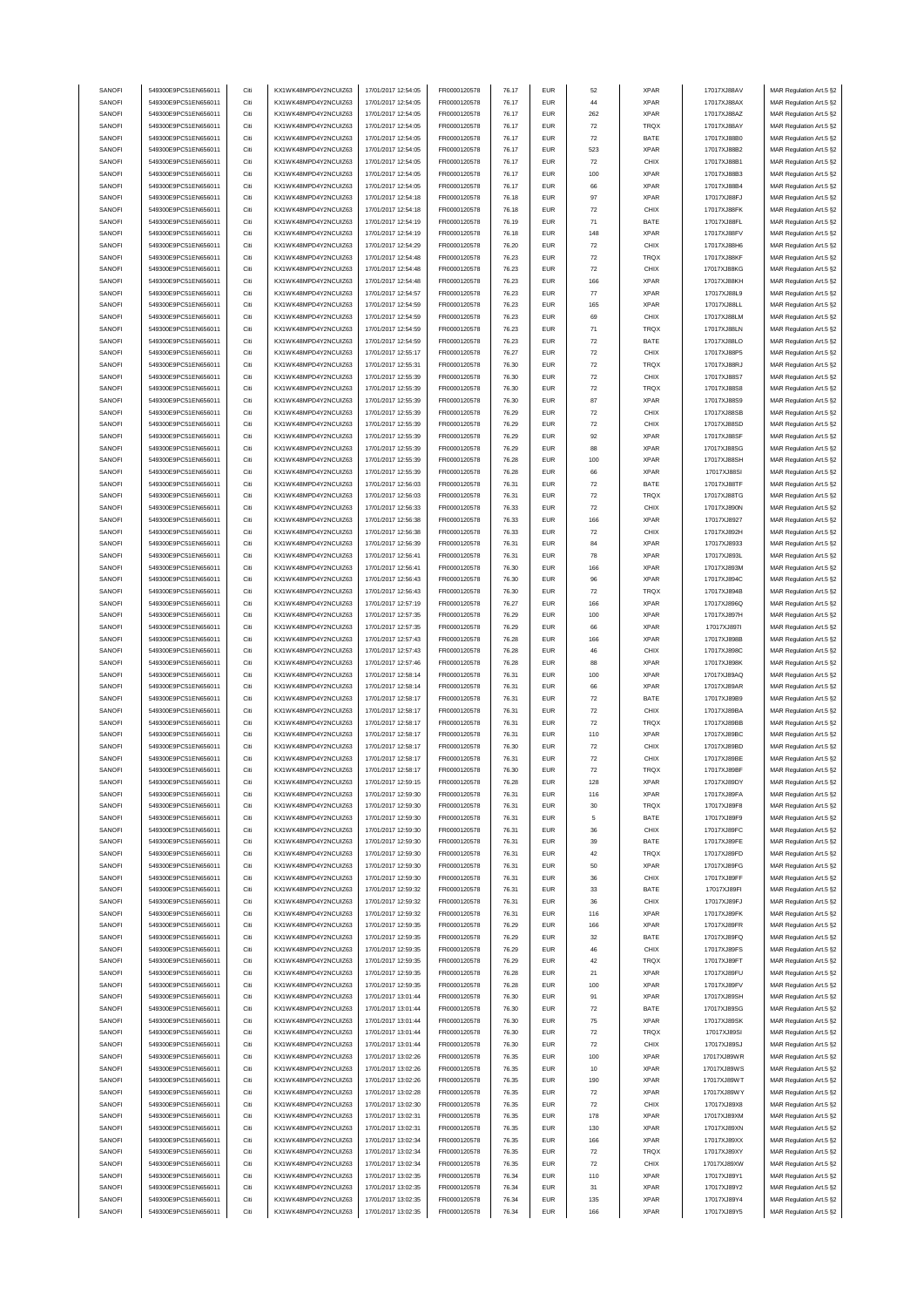| SANOFI<br>SANOFI | 549300E9PC51EN656011 | Citi | KX1WK48MPD4Y2NCUIZ63 | 17/01/2017 13:02:47 | FR0000120578 | 76.36 | <b>EUR</b> | 166                | <b>XPAR</b> | 17017XJ89Z5  | MAR Regulation Art.5 §2 |
|------------------|----------------------|------|----------------------|---------------------|--------------|-------|------------|--------------------|-------------|--------------|-------------------------|
|                  | 549300E9PC51EN656011 | Citi | KX1WK48MPD4Y2NCUIZ63 | 17/01/2017 13:02:49 |              | 76.36 | <b>EUR</b> | 72                 | CHIX        |              |                         |
|                  |                      |      |                      |                     | FR0000120578 |       |            |                    |             | 17017XJ89Z9  | MAR Regulation Art.5 §2 |
| SANOFI           | 549300E9PC51EN656011 | Citi | KX1WK48MPD4Y2NCUIZ63 | 17/01/2017 13:02:51 | FR0000120578 | 76.35 | <b>EUR</b> | $\overline{4}$     | <b>XPAR</b> | 17017XJ89ZJ  | MAR Regulation Art.5 §2 |
| SANOFI           | 549300E9PC51EN656011 | Citi | KX1WK48MPD4Y2NCUIZ63 | 17/01/2017 13:03:00 | FR0000120578 | 76.37 | <b>EUR</b> | 97                 | <b>XPAR</b> | 17017XJ8A13  | MAR Regulation Art.5 §2 |
| SANOFI           | 549300E9PC51EN656011 | Citi | KX1WK48MPD4Y2NCUIZ63 | 17/01/2017 13:03:00 | FR0000120578 | 76.37 | <b>EUR</b> | 25                 | <b>XPAR</b> | 17017XJ8A14  | MAR Regulation Art.5 §2 |
|                  |                      |      |                      |                     |              |       |            |                    |             |              |                         |
| SANOFI           | 549300E9PC51EN656011 | Citi | KX1WK48MPD4Y2NCUIZ63 | 17/01/2017 13:03:14 | FR0000120578 | 76.37 | <b>EUR</b> | 156                | <b>XPAR</b> | 17017XJ8A4D  | MAR Regulation Art.5 §2 |
| SANOFI           | 549300E9PC51EN656011 | Citi | KX1WK48MPD4Y2NCUIZ63 | 17/01/2017 13:03:14 | FR0000120578 | 76.37 | <b>EUR</b> | $\scriptstyle{72}$ | CHIX        | 17017XJ8A4E  | MAR Regulation Art.5 §2 |
| SANOFI           | 549300E9PC51EN656011 | Citi | KX1WK48MPD4Y2NCUIZ63 | 17/01/2017 13:03:15 | FR0000120578 | 76.37 | <b>EUR</b> | 71                 | <b>XPAR</b> | 17017XJ8A4F  | MAR Regulation Art.5 §2 |
|                  |                      |      |                      |                     |              |       | <b>EUR</b> |                    |             |              |                         |
| SANOFI           | 549300E9PC51EN656011 | Citi | KX1WK48MPD4Y2NCUIZ63 | 17/01/2017 13:03:54 | FR0000120578 | 76.40 |            | $\scriptstyle{72}$ | CHIX        | 17017XJ8A9Z  | MAR Regulation Art.5 §2 |
| SANOFI           | 549300E9PC51EN656011 | Citi | KX1WK48MPD4Y2NCUIZ63 | 17/01/2017 13:03:54 | FR0000120578 | 76.40 | <b>EUR</b> | 72                 | BATE        | 17017XJ8A9Y  | MAR Regulation Art.5 §2 |
| SANOFI           | 549300E9PC51EN656011 | Citi | KX1WK48MPD4Y2NCUIZ63 | 17/01/2017 13:03:54 | FR0000120578 | 76.40 | <b>EUR</b> | $\scriptstyle{72}$ | TRQX        | 17017XJ8AA0  | MAR Regulation Art.5 §2 |
|                  |                      |      |                      |                     |              |       |            |                    |             |              |                         |
| SANOFI           | 549300E9PC51EN656011 | Citi | KX1WK48MPD4Y2NCUIZ63 | 17/01/2017 13:03:58 | FR0000120578 | 76.40 | <b>EUR</b> | 87                 | <b>XPAR</b> | 17017XJ8AA2  | MAR Regulation Art.5 §2 |
| SANOFI           | 549300E9PC51EN656011 | Citi | KX1WK48MPD4Y2NCUIZ63 | 17/01/2017 13:03:58 | FR0000120578 | 76.40 | <b>EUR</b> | 50                 | CHIX        | 17017XJ8AA3  | MAR Regulation Art.5 §2 |
| SANOFI           | 549300E9PC51EN656011 | Citi | KX1WK48MPD4Y2NCUIZ63 | 17/01/2017 13:03:58 | FR0000120578 | 76.40 | <b>EUR</b> | 57                 | TRQX        | 17017XJ8AA4  | MAR Regulation Art.5 §2 |
|                  |                      | Citi | KX1WK48MPD4Y2NCUIZ63 |                     |              |       |            |                    |             |              |                         |
| SANOFI           | 549300E9PC51EN656011 |      |                      | 17/01/2017 13:03:58 | FR0000120578 | 76.39 | <b>EUR</b> | $22\,$             | <b>XPAR</b> | 17017XJ8AA5  | MAR Regulation Art.5 §2 |
| SANOFI           | 549300E9PC51EN656011 | Citi | KX1WK48MPD4Y2NCUIZ63 | 17/01/2017 13:03:58 | FR0000120578 | 76.39 | <b>EUR</b> | 144                | <b>XPAR</b> | 17017XJ8AA6  | MAR Regulation Art.5 §2 |
| SANOFI           | 549300E9PC51EN656011 | Citi | KX1WK48MPD4Y2NCUIZ63 | 17/01/2017 13:03:59 | FR0000120578 | 76.39 | <b>EUR</b> | 144                | <b>XPAR</b> | 17017XJ8AAC  | MAR Regulation Art.5 §2 |
| SANOFI           | 549300E9PC51EN656011 | Citi | KX1WK48MPD4Y2NCUIZ63 | 17/01/2017 13:04:29 | FR0000120578 | 76.48 | <b>EUR</b> | 72                 | <b>TRQX</b> | 17017XJ8ADT  | MAR Regulation Art.5 §2 |
|                  |                      |      |                      |                     |              |       |            |                    |             |              |                         |
| SANOFI           | 549300E9PC51EN656011 | Citi | KX1WK48MPD4Y2NCUIZ63 | 17/01/2017 13:04:29 | FR0000120578 | 76.48 | <b>EUR</b> | $\scriptstyle{72}$ | BATE        | 17017XJ8ADV  | MAR Regulation Art.5 §2 |
| SANOFI           | 549300E9PC51EN656011 | Citi | KX1WK48MPD4Y2NCUIZ63 | 17/01/2017 13:04:29 | FR0000120578 | 76.48 | <b>EUR</b> | $\scriptstyle{72}$ | CHIX        | 17017XJ8ADW  | MAR Regulation Art.5 §2 |
| SANOFI           | 549300E9PC51EN656011 | Citi | KX1WK48MPD4Y2NCUIZ63 | 17/01/2017 13:04:29 | FR0000120578 | 76.47 | <b>EUR</b> | $\scriptstyle{72}$ | CHIX        | 17017XJ8ADX  | MAR Regulation Art.5 §2 |
|                  |                      |      |                      |                     |              |       |            |                    |             |              |                         |
| SANOFI           | 549300E9PC51EN656011 | Citi | KX1WK48MPD4Y2NCUIZ63 | 17/01/2017 13:04:29 | FR0000120578 | 76.47 | <b>EUR</b> | $\scriptstyle{72}$ | TRQX        | 17017XJ8ADY  | MAR Regulation Art.5 §2 |
| SANOFI           | 549300E9PC51EN656011 | Citi | KX1WK48MPD4Y2NCUIZ63 | 17/01/2017 13:04:37 | FR0000120578 | 76.47 | <b>EUR</b> | $\scriptstyle{72}$ | CHIX        | 17017XJ8AG9  | MAR Regulation Art.5 §2 |
| SANOFI           | 549300E9PC51EN656011 | Citi | KX1WK48MPD4Y2NCUIZ63 | 17/01/2017 13:04:51 | FR0000120578 | 76.45 | <b>EUR</b> | $\scriptstyle{72}$ | CHIX        | 17017XJ8AIV  | MAR Regulation Art.5 §2 |
| SANOFI           | 549300E9PC51EN656011 | Citi | KX1WK48MPD4Y2NCUIZ63 | 17/01/2017 13:04:51 | FR0000120578 | 76.45 | <b>EUR</b> | 166                | <b>XPAR</b> | 17017XJ8AIW  | MAR Regulation Art.5 §2 |
|                  |                      |      |                      |                     |              |       |            |                    |             |              |                         |
| SANOFI           | 549300E9PC51EN656011 | Citi | KX1WK48MPD4Y2NCUIZ63 | 17/01/2017 13:04:59 | FR0000120578 | 76.45 | <b>EUR</b> | 166                | <b>XPAR</b> | 17017XJ8AKZ  | MAR Regulation Art.5 §2 |
| SANOFI           | 549300E9PC51EN656011 | Citi | KX1WK48MPD4Y2NCUIZ63 | 17/01/2017 13:04:59 | FR0000120578 | 76.44 | <b>EUR</b> | 25                 | <b>XPAR</b> | 17017XJ8AL0  | MAR Regulation Art.5 §2 |
| SANOFI           | 549300E9PC51EN656011 | Citi | KX1WK48MPD4Y2NCUIZ63 | 17/01/2017 13:04:59 | FR0000120578 | 76.44 | <b>EUR</b> | 25                 | <b>XPAR</b> | 17017XJ8AL1  | MAR Regulation Art.5 §2 |
|                  |                      |      |                      |                     |              |       |            |                    |             |              |                         |
| SANOFI           | 549300E9PC51EN656011 | Citi | KX1WK48MPD4Y2NCUIZ63 | 17/01/2017 13:04:59 | FR0000120578 | 76.44 | <b>EUR</b> | 116                | <b>XPAR</b> | 17017XJ8AL2  | MAR Regulation Art.5 §2 |
| SANOFI           | 549300E9PC51EN656011 | Citi | KX1WK48MPD4Y2NCUIZ63 | 17/01/2017 13:05:04 | FR0000120578 | 76.43 | <b>EUR</b> | $\scriptstyle{72}$ | TRQX        | 17017XJ8ALP  | MAR Regulation Art.5 §2 |
| SANOFI           | 549300E9PC51EN656011 | Citi | KX1WK48MPD4Y2NCUIZ63 | 17/01/2017 13:05:40 | FR0000120578 | 76.40 | <b>EUR</b> | $\scriptstyle{72}$ | CHIX        | 17017XJ8AOB  | MAR Regulation Art.5 §2 |
|                  |                      |      |                      |                     |              |       |            |                    |             |              |                         |
| SANOFI           | 549300E9PC51EN656011 | Citi | KX1WK48MPD4Y2NCUIZ63 | 17/01/2017 13:05:42 | FR0000120578 | 76.40 | <b>EUR</b> | 166                | <b>XPAR</b> | 17017XJ8AOH  | MAR Regulation Art.5 §2 |
| SANOFI           | 549300E9PC51EN656011 | Citi | KX1WK48MPD4Y2NCUIZ63 | 17/01/2017 13:05:42 | FR0000120578 | 76.40 | <b>EUR</b> | 100                | <b>XPAR</b> | 17017XJ8AOI  | MAR Regulation Art.5 §2 |
| SANOFI           | 549300E9PC51EN656011 | Citi | KX1WK48MPD4Y2NCUIZ63 | 17/01/2017 13:05:42 | FR0000120578 | 76.40 | <b>EUR</b> | 27                 | <b>XPAR</b> | 17017XJ8AOJ  | MAR Regulation Art.5 §2 |
|                  |                      |      | KX1WK48MPD4Y2NCUIZ63 |                     |              |       |            |                    |             | 17017XJ8APB  |                         |
| SANOFI           | 549300E9PC51EN656011 | Citi |                      | 17/01/2017 13:05:56 | FR0000120578 | 76.40 | <b>EUR</b> | 72                 | <b>TRQX</b> |              | MAR Regulation Art.5 §2 |
| SANOFI           | 549300E9PC51EN656011 | Citi | KX1WK48MPD4Y2NCUIZ63 | 17/01/2017 13:05:56 | FR0000120578 | 76.40 | <b>EUR</b> | 73                 | <b>XPAR</b> | 17017XJ8APD  | MAR Regulation Art.5 §2 |
| SANOFI           | 549300E9PC51EN656011 | Citi | KX1WK48MPD4Y2NCUIZ63 | 17/01/2017 13:05:56 | FR0000120578 | 76.40 | <b>EUR</b> | $\scriptstyle{72}$ | BATE        | 17017XJ8APC  | MAR Regulation Art.5 §2 |
| SANOFI           | 549300E9PC51EN656011 | Citi | KX1WK48MPD4Y2NCUIZ63 | 17/01/2017 13:05:57 | FR0000120578 | 76.40 | <b>EUR</b> | $\sqrt{2}$         | <b>XPAR</b> | 17017XJ8APE  | MAR Regulation Art.5 §2 |
|                  |                      |      |                      |                     |              |       |            |                    |             |              |                         |
| SANOFI           | 549300E9PC51EN656011 | Citi | KX1WK48MPD4Y2NCUIZ63 | 17/01/2017 13:05:58 | FR0000120578 | 76.38 | <b>EUR</b> | 166                | <b>XPAR</b> | 17017XJ8APF  | MAR Regulation Art.5 §2 |
| SANOFI           | 549300E9PC51EN656011 | Citi | KX1WK48MPD4Y2NCUIZ63 | 17/01/2017 13:06:56 | FR0000120578 | 76.38 | <b>EUR</b> | 166                | <b>XPAR</b> | 17017XJ8AUP  | MAR Regulation Art.5 §2 |
| SANOFI           | 549300E9PC51EN656011 | Citi | KX1WK48MPD4Y2NCUIZ63 | 17/01/2017 13:06:56 | FR0000120578 | 76.38 | <b>EUR</b> | $\scriptstyle{72}$ | TRQX        | 17017XJ8AUN  | MAR Regulation Art.5 §2 |
|                  |                      | Citi |                      |                     |              | 76.38 | <b>EUR</b> |                    |             |              |                         |
| SANOFI           | 549300E9PC51EN656011 |      | KX1WK48MPD4Y2NCUIZ63 | 17/01/2017 13:06:56 | FR0000120578 |       |            | $\scriptstyle{72}$ | CHIX        | 17017XJ8AUO  | MAR Regulation Art.5 §2 |
| SANOFI           | 549300E9PC51EN656011 | Citi | KX1WK48MPD4Y2NCUIZ63 | 17/01/2017 13:06:56 | FR0000120578 | 76.37 | <b>EUR</b> | 166                | <b>XPAR</b> | 17017XJ8AUR  | MAR Regulation Art.5 §2 |
| SANOFI           | 549300E9PC51EN656011 | Citi | KX1WK48MPD4Y2NCUIZ63 | 17/01/2017 13:06:56 | FR0000120578 | 76.37 | <b>EUR</b> | 38                 | CHIX        | 17017XJ8AUQ  | MAR Regulation Art.5 §2 |
| SANOFI           | 549300E9PC51EN656011 | Citi | KX1WK48MPD4Y2NCUIZ63 | 17/01/2017 13:06:56 | FR0000120578 | 76.37 | <b>EUR</b> | 166                | <b>XPAR</b> | 17017XJ8AUT  |                         |
|                  |                      |      |                      |                     |              |       |            |                    |             |              | MAR Regulation Art.5 §2 |
| SANOFI           | 549300E9PC51EN656011 | Citi | KX1WK48MPD4Y2NCUIZ63 | 17/01/2017 13:06:56 | FR0000120578 | 76.37 | <b>EUR</b> | $\scriptstyle{72}$ | TRQX        | 17017XJ8AUS  | MAR Regulation Art.5 §2 |
| SANOFI           | 549300E9PC51EN656011 | Citi | KX1WK48MPD4Y2NCUIZ63 | 17/01/2017 13:07:03 | FR0000120578 | 76.37 | <b>EUR</b> | 108                | <b>XPAR</b> | 17017XJ8AV4  | MAR Regulation Art.5 §2 |
| SANOFI           | 549300E9PC51EN656011 | Citi | KX1WK48MPD4Y2NCUIZ63 | 17/01/2017 13:07:03 | FR0000120578 | 76.37 | <b>EUR</b> | 34                 | CHIX        | 17017XJ8AV3  | MAR Regulation Art.5 §2 |
|                  |                      |      |                      |                     |              |       |            |                    |             |              |                         |
| SANOFI           | 549300E9PC51EN656011 | Citi | KX1WK48MPD4Y2NCUIZ63 | 17/01/2017 13:07:03 | FR0000120578 | 76.37 | <b>EUR</b> | 38                 | CHIX        | 17017XJ8AV5  | MAR Regulation Art.5 §2 |
| SANOFI           | 549300E9PC51EN656011 | Citi | KX1WK48MPD4Y2NCUIZ63 | 17/01/2017 13:07:08 | FR0000120578 | 76.35 | <b>EUR</b> | $\scriptstyle{72}$ | CHIX        | 17017XJ8AVW  | MAR Regulation Art.5 §2 |
| SANOFI           | 549300E9PC51EN656011 | Citi | KX1WK48MPD4Y2NCUIZ63 | 17/01/2017 13:07:23 | FR0000120578 | 76.33 | <b>EUR</b> | 166                | <b>XPAR</b> | 17017XJ8AXQ  | MAR Regulation Art.5 §2 |
| SANOFI           | 549300E9PC51EN656011 | Citi | KX1WK48MPD4Y2NCUIZ63 | 17/01/2017 13:07:24 | FR0000120578 | 76.32 | <b>EUR</b> | 83                 | <b>XPAR</b> | 17017XJ8AXR  | MAR Regulation Art.5 §2 |
|                  |                      |      |                      |                     |              |       |            |                    |             |              |                         |
| SANOFI           | 549300E9PC51EN656011 | Citi | KX1WK48MPD4Y2NCUIZ63 | 17/01/2017 13:07:53 |              |       | <b>EUR</b> | 11                 |             | 17017XJ8AZQ  |                         |
| SANOFI           | 549300E9PC51EN656011 |      |                      |                     | FR0000120578 | 76.31 |            |                    | BATE        |              | MAR Regulation Art.5 §2 |
|                  |                      | Citi | KX1WK48MPD4Y2NCUIZ63 | 17/01/2017 13:07:53 | FR0000120578 | 76.31 | <b>EUR</b> | $\sqrt{2}$         | BATE        | 17017XJ8AZR  | MAR Regulation Art.5 §2 |
|                  |                      |      |                      |                     |              |       |            |                    |             |              |                         |
| SANOFI           | 549300E9PC51EN656011 | Citi | KX1WK48MPD4Y2NCUIZ63 | 17/01/2017 13:07:53 | FR0000120578 | 76.31 | <b>EUR</b> | $\scriptstyle{7}$  | BATE        | 17017XJ8AZS  | MAR Regulation Art.5 §2 |
| SANOFI           | 549300E9PC51EN656011 | Citi | KX1WK48MPD4Y2NCUIZ63 | 17/01/2017 13:08:12 | FR0000120578 | 76.34 | <b>EUR</b> | 166                | <b>XPAR</b> | 17017XJ8B1C  | MAR Regulation Art.5 §2 |
| SANOFI           | 549300E9PC51EN656011 | Citi | KX1WK48MPD4Y2NCUIZ63 | 17/01/2017 13:08:39 | FR0000120578 | 76.36 | <b>EUR</b> | $\scriptstyle{72}$ | CHIX        | 17017XJ8B3J  | MAR Regulation Art.5 §2 |
| SANOFI           | 549300E9PC51EN656011 | Citi | KX1WK48MPD4Y2NCUIZ63 | 17/01/2017 13:08:39 | FR0000120578 | 76.36 | <b>EUR</b> | $\scriptstyle{72}$ | BATE        | 17017XJ8B3I  |                         |
|                  |                      |      |                      |                     |              |       |            |                    |             |              | MAR Regulation Art.5 §2 |
| SANOFI           | 549300E9PC51EN656011 |      | KX1WK48MPD4Y2NCUIZ63 | 17/01/2017 13:08:39 | FR0000120578 | 76.35 | FUR        |                    | <b>XPAR</b> | 17017X IRR3K | MAR Regulation Art 5.82 |
| SANOFI           | 549300E9PC51EN656011 | Citi | KX1WK48MPD4Y2NCUIZ63 | 17/01/2017 13:08:39 | FR0000120578 | 76.35 | <b>EUR</b> | $\scriptstyle{72}$ | CHIX        | 17017XJ8B3L  | MAR Regulation Art.5 §2 |
| SANOFI           | 549300E9PC51EN656011 | Citi | KX1WK48MPD4Y2NCUIZ63 | 17/01/2017 13:08:53 | FR0000120578 | 76.35 | <b>EUR</b> | 166                | <b>XPAR</b> | 17017XJ8B4G  | MAR Regulation Art.5 §2 |
|                  |                      |      |                      |                     |              |       |            |                    |             |              |                         |
| SANOFI           | 549300E9PC51EN656011 | Citi | KX1WK48MPD4Y2NCUIZ63 | 17/01/2017 13:09:03 | FR0000120578 | 76.35 | <b>EUR</b> | 124                | <b>XPAR</b> | 17017XJ8B58  | MAR Regulation Art.5 §2 |
| SANOFI           | 549300E9PC51EN656011 | Citi | KX1WK48MPD4Y2NCUIZ63 | 17/01/2017 13:09:03 | FR0000120578 | 76.35 | <b>EUR</b> | 166                | <b>XPAR</b> | 17017XJ8B59  | MAR Regulation Art.5 §2 |
| SANOFI           | 549300E9PC51EN656011 | Citi | KX1WK48MPD4Y2NCUIZ63 | 17/01/2017 13:09:13 | FR0000120578 | 76.35 | <b>EUR</b> | $\scriptstyle{72}$ | BATE        | 17017XJ8B65  | MAR Regulation Art.5 §2 |
| SANOFI           | 549300E9PC51EN656011 | Citi | KX1WK48MPD4Y2NCUIZ63 | 17/01/2017 13:09:13 | FR0000120578 | 76.35 | <b>EUR</b> | $\scriptstyle{72}$ | TRQX        | 17017XJ8B66  | MAR Regulation Art.5 §2 |
|                  |                      |      |                      |                     |              |       |            |                    |             |              |                         |
| SANOFI           | 549300E9PC51EN656011 | Citi | KX1WK48MPD4Y2NCUIZ63 | 17/01/2017 13:09:13 | FR0000120578 | 76.35 | <b>EUR</b> | 63                 | CHIX        | 17017XJ8B67  | MAR Regulation Art.5 §2 |
| SANOFI           | 549300E9PC51EN656011 | Citi | KX1WK48MPD4Y2NCUIZ63 | 17/01/2017 13:09:13 | FR0000120578 | 76.35 | <b>EUR</b> | 100                | <b>XPAR</b> | 17017XJ8B68  | MAR Regulation Art.5 §2 |
| SANOFI           | 549300E9PC51EN656011 | Citi | KX1WK48MPD4Y2NCUIZ63 | 17/01/2017 13:09:13 | FR0000120578 | 76.35 | <b>EUR</b> | 63                 | <b>XPAR</b> | 17017XJ8B6B  | MAR Regulation Art.5 §2 |
| SANOFI           | 549300E9PC51EN656011 | Citi | KX1WK48MPD4Y2NCUIZ63 | 17/01/2017 13:09:13 | FR0000120578 | 76.35 | <b>EUR</b> | $\scriptstyle{72}$ | TRQX        | 17017XJ8B69  | MAR Regulation Art.5 §2 |
|                  |                      |      |                      |                     |              |       |            |                    |             |              |                         |
| SANOFI           | 549300E9PC51EN656011 | Citi | KX1WK48MPD4Y2NCUIZ63 | 17/01/2017 13:09:13 | FR0000120578 | 76.35 | <b>EUR</b> | 51                 | CHIX        | 17017XJ8B6A  | MAR Regulation Art.5 §2 |
| SANOFI           | 549300E9PC51EN656011 | Citi | KX1WK48MPD4Y2NCUIZ63 | 17/01/2017 13:09:13 | FR0000120578 | 76.34 | <b>EUR</b> | $\scriptstyle{72}$ | TRQX        | 17017XJ8B6H  | MAR Regulation Art.5 §2 |
| SANOFI           | 549300E9PC51EN656011 | Citi | KX1WK48MPD4Y2NCUIZ63 | 17/01/2017 13:09:13 | FR0000120578 | 76.34 | <b>EUR</b> | 86                 | <b>XPAR</b> | 17017XJ8B6I  | MAR Regulation Art.5 §2 |
|                  |                      |      |                      |                     |              |       |            |                    |             |              |                         |
| SANOFI           | 549300E9PC51EN656011 | Citi | KX1WK48MPD4Y2NCUIZ63 | 17/01/2017 13:09:48 | FR0000120578 | 76.27 | <b>EUR</b> | 82                 | <b>XPAR</b> | 17017XJ8B96  | MAR Regulation Art.5 §2 |
| SANOFI           | 549300E9PC51EN656011 | Citi | KX1WK48MPD4Y2NCUIZ63 | 17/01/2017 13:10:17 | FR0000120578 | 76.28 | <b>EUR</b> | 72                 | TRQX        | 17017XJ8BBR  | MAR Regulation Art.5 §2 |
| SANOFI           | 549300E9PC51EN656011 | Citi | KX1WK48MPD4Y2NCUIZ63 | 17/01/2017 13:10:17 | FR0000120578 | 76.28 | <b>EUR</b> | 166                | <b>XPAR</b> | 17017XJ8BBU  | MAR Regulation Art.5 §2 |
|                  |                      |      |                      |                     |              |       |            |                    |             |              |                         |
| SANOFI           | 549300E9PC51EN656011 | Citi | KX1WK48MPD4Y2NCUIZ63 | 17/01/2017 13:10:17 | FR0000120578 | 76.28 | <b>EUR</b> | 72                 | CHIX        | 17017XJ8BBS  | MAR Regulation Art.5 §2 |
| SANOFI           | 549300E9PC51EN656011 | Citi | KX1WK48MPD4Y2NCUIZ63 | 17/01/2017 13:10:18 | FR0000120578 | 76.28 | <b>EUR</b> | 72                 | CHIX        | 17017XJ8BBV  | MAR Regulation Art.5 §2 |
| SANOFI           | 549300E9PC51EN656011 | Citi | KX1WK48MPD4Y2NCUIZ63 | 17/01/2017 13:10:18 | FR0000120578 | 76.28 | <b>EUR</b> | $20\,$             | <b>XPAR</b> | 17017XJ8BBY  | MAR Regulation Art.5 §2 |
| SANOFI           | 549300E9PC51EN656011 | Citi | KX1WK48MPD4Y2NCUIZ63 | 17/01/2017 13:11:08 | FR0000120578 | 76.39 | <b>EUR</b> | 72                 | TRQX        | 17017XJ8BFO  | MAR Regulation Art.5 §2 |
|                  |                      |      |                      |                     |              |       |            |                    |             |              |                         |
| SANOFI           | 549300E9PC51EN656011 | Citi | KX1WK48MPD4Y2NCUIZ63 | 17/01/2017 13:11:08 | FR0000120578 | 76.39 | <b>EUR</b> | 166                | <b>XPAR</b> | 17017XJ8BFQ  | MAR Regulation Art.5 §2 |
| SANOFI           | 549300E9PC51EN656011 | Citi | KX1WK48MPD4Y2NCUIZ63 | 17/01/2017 13:11:08 | FR0000120578 | 76.39 | <b>EUR</b> | 72                 | BATE        | 17017XJ8BFP  | MAR Regulation Art.5 §2 |
| SANOFI           | 549300E9PC51EN656011 | Citi | KX1WK48MPD4Y2NCUIZ63 | 17/01/2017 13:11:08 | FR0000120578 | 76.39 | <b>EUR</b> | $\scriptstyle{72}$ | CHIX        | 17017XJ8BFR  | MAR Regulation Art.5 §2 |
|                  |                      |      |                      |                     |              |       |            |                    |             |              |                         |
| SANOFI           | 549300E9PC51EN656011 | Citi | KX1WK48MPD4Y2NCUIZ63 | 17/01/2017 13:11:11 | FR0000120578 | 76.38 | <b>EUR</b> | 147                | XPAR        | 17017XJ8BFY  | MAR Regulation Art.5 §2 |
| SANOFI           | 549300E9PC51EN656011 | Citi | KX1WK48MPD4Y2NCUIZ63 | 17/01/2017 13:11:11 | FR0000120578 | 76.38 | <b>EUR</b> | 73                 | <b>XPAR</b> | 17017XJ8BFZ  | MAR Regulation Art.5 §2 |
| SANOFI           | 549300E9PC51EN656011 | Citi | KX1WK48MPD4Y2NCUIZ63 | 17/01/2017 13:11:11 | FR0000120578 | 76.38 | <b>EUR</b> | 44                 | <b>XPAR</b> | 17017XJ8BG0  | MAR Regulation Art.5 §2 |
|                  |                      |      |                      |                     |              |       |            |                    |             |              |                         |
| SANOFI           | 549300E9PC51EN656011 | Citi | KX1WK48MPD4Y2NCUIZ63 | 17/01/2017 13:11:19 | FR0000120578 | 76.38 | <b>EUR</b> | $\overline{4}$     | CHIX        | 17017XJ8BHJ  | MAR Regulation Art.5 §2 |
| SANOFI           | 549300E9PC51EN656011 | Citi | KX1WK48MPD4Y2NCUIZ63 | 17/01/2017 13:11:19 | FR0000120578 | 76.38 | <b>EUR</b> | 68                 | CHIX        | 17017XJ8BHK  | MAR Regulation Art.5 §2 |
| SANOFI           | 549300E9PC51EN656011 | Citi | KX1WK48MPD4Y2NCUIZ63 | 17/01/2017 13:11:22 | FR0000120578 | 76.38 | <b>EUR</b> | 20                 | TRQX        | 17017XJ8BIB  | MAR Regulation Art.5 §2 |
| SANOFI           | 549300E9PC51EN656011 | Citi | KX1WK48MPD4Y2NCUIZ63 | 17/01/2017 13:11:22 | FR0000120578 | 76.38 | <b>EUR</b> | 31                 | BATE        | 17017XJ8BIC  | MAR Regulation Art.5 §2 |
|                  |                      |      |                      |                     |              |       |            |                    |             |              |                         |
| SANOFI           | 549300E9PC51EN656011 | Citi | KX1WK48MPD4Y2NCUIZ63 | 17/01/2017 13:11:23 | FR0000120578 | 76.37 | <b>EUR</b> | 166                | <b>XPAR</b> | 17017XJ8BII  | MAR Regulation Art.5 §2 |
| SANOFI           | 549300E9PC51EN656011 | Citi | KX1WK48MPD4Y2NCUIZ63 | 17/01/2017 13:11:23 | FR0000120578 | 76.37 | <b>EUR</b> | $\scriptstyle{72}$ | CHIX        | 17017XJ8BIH  | MAR Regulation Art.5 §2 |
| SANOFI           | 549300E9PC51EN656011 | Citi | KX1WK48MPD4Y2NCUIZ63 | 17/01/2017 13:12:32 | FR0000120578 | 76.45 | <b>EUR</b> | $\scriptstyle{72}$ | CHIX        | 17017XJ8BUJ  | MAR Regulation Art.5 §2 |
|                  |                      | Citi |                      |                     |              | 76.45 | <b>EUR</b> | 41                 | <b>TRQX</b> |              |                         |
| SANOFI           | 549300E9PC51EN656011 |      | KX1WK48MPD4Y2NCUIZ63 | 17/01/2017 13:12:32 | FR0000120578 |       |            |                    |             | 17017XJ8BUK  | MAR Regulation Art.5 §2 |
| SANOFI           | 549300E9PC51EN656011 | Citi | KX1WK48MPD4Y2NCUIZ63 | 17/01/2017 13:12:35 | FR0000120578 | 76.45 | <b>EUR</b> | 72                 | CHIX        | 17017XJ8BVB  | MAR Regulation Art.5 §2 |
| SANOFI           | 549300E9PC51EN656011 | Citi | KX1WK48MPD4Y2NCUIZ63 | 17/01/2017 13:12:36 | FR0000120578 | 76.45 | <b>EUR</b> | 138                | <b>XPAR</b> | 17017XJ8BVM  | MAR Regulation Art.5 §2 |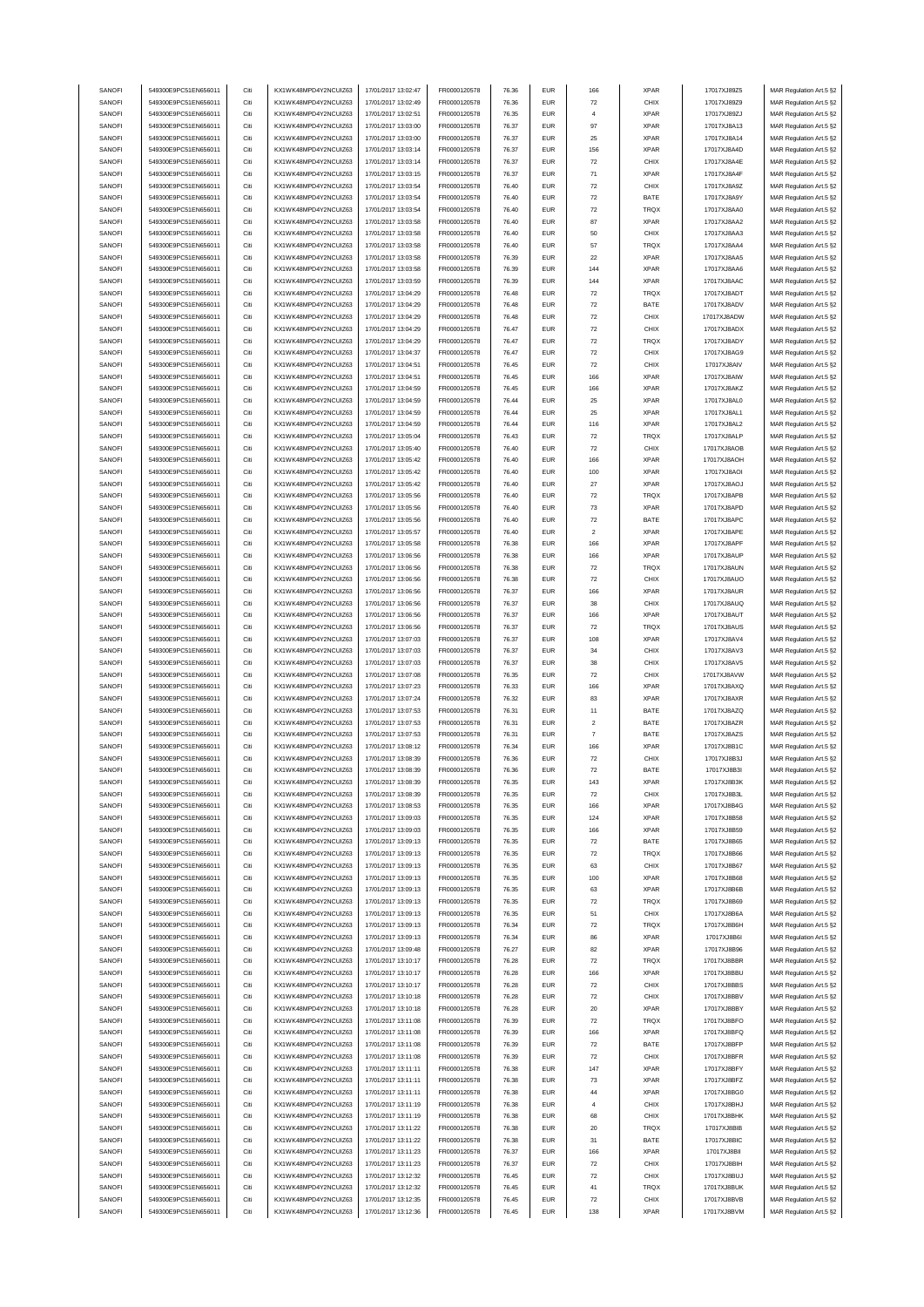| SANOFI | 549300E9PC51EN656011 | Citi | KX1WK48MPD4Y2NCUIZ63  | 17/01/2017 13:12:36 | FR0000120578        | 76.45 | <b>EUR</b>                  | 72         | BATE        | 17017XJ8BVL  | MAR Regulation Art.5 §2 |
|--------|----------------------|------|-----------------------|---------------------|---------------------|-------|-----------------------------|------------|-------------|--------------|-------------------------|
| SANOFI | 549300E9PC51EN656011 | Citi | KX1WK48MPD4Y2NCLIIZ63 | 17/01/2017 13:12:37 | FR0000120578        | 76.44 | <b>EUR</b>                  | 61         | <b>XPAR</b> | 17017XJ8BVN  | MAR Regulation Art.5 §2 |
|        |                      |      |                       |                     |                     |       |                             |            |             |              |                         |
| SANOFI | 549300E9PC51EN656011 | Citi | KX1WK48MPD4Y2NCUIZ63  | 17/01/2017 13:12:37 | FR0000120578        | 76.44 | <b>EUR</b>                  | 105        | <b>XPAR</b> | 17017XJ8BVQ  | MAR Regulation Art.5 §2 |
| SANOFI | 549300E9PC51EN656011 | Citi | KX1WK48MPD4Y2NCUIZ63  | 17/01/2017 13:12:37 | FR0000120578        | 76.44 | <b>EUR</b>                  | 38         | <b>TRQX</b> | 17017XJ8BVO  | MAR Regulation Art.5 §2 |
| SANOFI | 549300E9PC51EN656011 | Citi | KX1WK48MPD4Y2NCUIZ63  | 17/01/2017 13:12:37 | FR0000120578        | 76.44 | <b>EUR</b>                  | 34         | <b>TRQX</b> | 17017XJ8BVP  | MAR Regulation Art.5 §2 |
| SANOFI | 549300E9PC51EN656011 | Citi | KX1WK48MPD4Y2NCUIZ63  | 17/01/2017 13:12:40 | FR0000120578        | 76.43 | <b>EUR</b>                  | 245        | <b>XPAR</b> | 17017XJ8BW2  | MAR Regulation Art.5 §2 |
| SANOFI | 549300E9PC51EN656011 | Citi | KX1WK48MPD4Y2NCUIZ63  | 17/01/2017 13:12:44 | FR0000120578        | 76.44 | <b>EUR</b>                  | 148        | <b>XPAR</b> | 17017XJ8BWC  | MAR Regulation Art.5 §2 |
| SANOFI | 549300E9PC51EN656011 | Citi | KX1WK48MPD4Y2NCUIZ63  | 17/01/2017 13:12:44 | FR0000120578        | 76.44 | <b>EUR</b>                  | 18         | <b>XPAR</b> | 17017XJ8BWG  | MAR Regulation Art.5 §2 |
|        |                      |      |                       |                     |                     |       |                             |            |             |              |                         |
| SANOFI | 549300E9PC51EN656011 | Citi | KX1WK48MPD4Y2NCUIZ63  | 17/01/2017 13:12:52 | FR0000120578        | 76.43 | <b>EUR</b>                  | 19         | <b>XPAR</b> | 17017XJ8BYM  | MAR Regulation Art.5 §2 |
| SANOFI | 549300E9PC51EN656011 | Citi | KX1WK48MPD4Y2NCUIZ63  | 17/01/2017 13:13:04 | FR0000120578        | 76.41 | <b>EUR</b>                  | 166        | <b>XPAR</b> | 17017XJ8BZW  | MAR Regulation Art.5 §2 |
| SANOFI | 549300E9PC51EN656011 | Citi | KX1WK48MPD4Y2NCUIZ63  | 17/01/2017 13:13:04 | FR0000120578        | 76.41 | <b>EUR</b>                  | 12         | <b>XPAR</b> | 17017XJ8BZX  | MAR Regulation Art.5 §2 |
| SANOFI | 549300E9PC51EN656011 | Citi | KX1WK48MPD4Y2NCUIZ63  | 17/01/2017 13:13:11 | FR0000120578        | 76.39 | <b>EUR</b>                  | 166        | <b>XPAR</b> | 17017XJ8C1R  | MAR Regulation Art.5 §2 |
| SANOFI | 549300E9PC51EN656011 | Citi | KX1WK48MPD4Y2NCUIZ63  | 17/01/2017 13:13:11 | FR0000120578        | 76.39 | <b>EUR</b>                  | 72         | CHIX        | 17017XJ8C1Q  | MAR Regulation Art.5 §2 |
|        |                      |      |                       |                     |                     |       |                             |            |             |              |                         |
| SANOFI | 549300E9PC51EN656011 | Citi | KX1WK48MPD4Y2NCUIZ63  | 17/01/2017 13:13:11 | FR0000120578        | 76.39 | <b>EUR</b>                  | 72         | CHIX        | 17017XJ8C1X  | MAR Regulation Art.5 §2 |
| SANOFI | 549300E9PC51EN656011 | Citi | KX1WK48MPD4Y2NCUIZ63  | 17/01/2017 13:13:11 | FR0000120578        | 76.38 | <b>EUR</b>                  | 122        | <b>XPAR</b> | 17017XJ8C20  | MAR Regulation Art.5 §2 |
| SANOFI | 549300E9PC51EN656011 | Citi | KX1WK48MPD4Y2NCUIZ63  | 17/01/2017 13:13:11 | FR0000120578        | 76.38 | <b>EUR</b>                  | 13         | <b>XPAR</b> | 17017XJ8C21  | MAR Regulation Art.5 §2 |
| SANOFI | 549300E9PC51EN656011 | Citi | KX1WK48MPD4Y2NCUIZ63  | 17/01/2017 13:13:11 | FR0000120578        | 76.38 | <b>EUR</b>                  | 52         | <b>XPAR</b> | 17017XJ8C22  | MAR Regulation Art.5 §2 |
| SANOFI | 549300E9PC51EN656011 | Citi | KX1WK48MPD4Y2NCUIZ63  | 17/01/2017 13:13:13 | FR0000120578        | 76.38 | <b>EUR</b>                  | 83         | <b>XPAR</b> | 17017XJ8C2B  | MAR Regulation Art.5 §2 |
| SANOFI | 549300E9PC51EN656011 | Citi | KX1WK48MPD4Y2NCUIZ63  | 17/01/2017 13:13:34 | FR0000120578        | 76.37 | EUR                         | 68         | <b>TRQX</b> | 17017XJ8C73  | MAR Regulation Art.5 §2 |
|        |                      |      |                       |                     |                     |       |                             |            |             |              |                         |
| SANOFI | 549300E9PC51EN656011 | Citi | KX1WK48MPD4Y2NCUIZ63  | 17/01/2017 13:13:39 | FR0000120578        | 76.37 | <b>EUR</b>                  | 9          | <b>TRQX</b> | 17017XJ8C89  | MAR Regulation Art.5 §2 |
| SANOFI | 549300E9PC51EN656011 | Citi | KX1WK48MPD4Y2NCUIZ63  | 17/01/2017 13:13:39 | FR0000120578        | 76.37 | <b>EUR</b>                  | 63         | <b>TRQX</b> | 17017XJ8C8A  | MAR Regulation Art.5 §2 |
| SANOFI | 549300E9PC51EN656011 | Citi | KX1WK48MPD4Y2NCUIZ63  | 17/01/2017 13:14:10 | FR0000120578        | 76.39 | <b>EUR</b>                  | 72         | BATE        | 17017XJ8CDI  | MAR Regulation Art.5 §2 |
| SANOFI | 549300E9PC51EN656011 | Citi | KX1WK48MPD4Y2NCUIZ63  | 17/01/2017 13:14:10 | FR0000120578        | 76.39 | <b>EUR</b>                  | 64         | <b>XPAR</b> | 17017XJ8CDK  | MAR Regulation Art.5 §2 |
| SANOFI | 549300E9PC51EN656011 | Citi | KX1WK48MPD4Y2NCUIZ63  | 17/01/2017 13:14:10 | FR0000120578        | 76.39 | <b>EUR</b>                  | 72         | CHIX        | 17017XJ8CDJ  | MAR Regulation Art.5 §2 |
| SANOFI | 549300E9PC51EN656011 | Citi | KX1WK48MPD4Y2NCLIIZ63 | 17/01/2017 13:14:28 | FR0000120578        | 76.38 | <b>EUR</b>                  | 70         | <b>XPAR</b> | 17017XJ8CFQ  | MAR Regulation Art.5 §2 |
|        |                      |      |                       |                     |                     |       |                             |            |             |              |                         |
| SANOFI | 549300E9PC51EN656011 | Citi | KX1WK48MPD4Y2NCUIZ63  | 17/01/2017 13:14:28 | FR0000120578        | 76.38 | <b>EUR</b>                  | 96         | <b>XPAR</b> | 17017XJ8CFS  | MAR Regulation Art.5 §2 |
| SANOFI | 549300E9PC51EN656011 | Citi | KX1WK48MPD4Y2NCUIZ63  | 17/01/2017 13:14:28 | FR0000120578        | 76.38 | EUR                         | 72         | CHIX        | 17017XJ8CFR  | MAR Regulation Art.5 §2 |
| SANOFI | 549300E9PC51EN656011 | Citi | KX1WK48MPD4Y2NCUIZ63  | 17/01/2017 13:14:52 | FR0000120578        | 76.40 | <b>EUR</b>                  | 72         | CHIX        | 17017XJ8CK3  | MAR Regulation Art.5 §2 |
| SANOFI | 549300E9PC51EN656011 | Citi | KX1WK48MPD4Y2NCUIZ63  | 17/01/2017 13:14:52 | FR0000120578        | 76.40 | <b>EUR</b>                  | 69         | <b>XPAR</b> | 17017XJ8CK4  | MAR Regulation Art.5 §2 |
| SANOFI | 549300E9PC51EN656011 | Citi | KX1WK48MPD4Y2NCUIZ63  | 17/01/2017 13:14:59 | FR0000120578        | 76.39 | <b>EUR</b>                  | 166        | <b>XPAR</b> | 17017XJ8CKM  | MAR Regulation Art.5 §2 |
|        |                      |      |                       |                     |                     |       |                             |            |             |              |                         |
| SANOFI | 549300E9PC51EN656011 | Citi | KX1WK48MPD4Y2NCUIZ63  | 17/01/2017 13:15:20 | FR0000120578        | 76.40 | EUR                         | 72         | TRQX        | 17017XJ8CND  | MAR Regulation Art.5 §2 |
| SANOFI | 549300E9PC51EN656011 | Citi | KX1WK48MPD4Y2NCUIZ63  | 17/01/2017 13:15:20 | FR0000120578        | 76.40 | <b>EUR</b>                  | 166        | <b>XPAR</b> | 17017XJ8CNE  | MAR Regulation Art.5 §2 |
| SANOFI | 549300E9PC51EN656011 | Citi | KX1WK48MPD4Y2NCUIZ63  | 17/01/2017 13:15:20 | FR0000120578        | 76.39 | <b>EUR</b>                  | 72         | TRQX        | 17017XJ8CNG  | MAR Regulation Art.5 §2 |
| SANOFI | 549300E9PC51EN656011 | Citi | KX1WK48MPD4Y2NCUIZ63  | 17/01/2017 13:15:20 | FR0000120578        | 76.39 | <b>EUR</b>                  | 71         | <b>XPAR</b> | 17017XJ8CNH  | MAR Regulation Art.5 §2 |
| SANOFI | 549300E9PC51EN656011 | Citi | KX1WK48MPD4Y2NCUIZ63  | 17/01/2017 13:16:55 | FR0000120578        | 76.52 | <b>EUR</b>                  | ${\bf 72}$ | BATE        | 17017XJ8CZQ  | MAR Regulation Art.5 §2 |
| SANOFI | 549300E9PC51EN656011 | Citi | KX1WK48MPD4Y2NCUIZ63  | 17/01/2017 13:16:55 | FR0000120578        | 76.52 | <b>EUR</b>                  | 166        | <b>XPAR</b> | 17017XJ8CZR  |                         |
|        |                      |      |                       |                     |                     |       |                             |            |             |              | MAR Regulation Art.5 §2 |
| SANOFI | 549300E9PC51EN656011 | Citi | KX1WK48MPD4Y2NCUIZ63  | 17/01/2017 13:16:55 | FR0000120578        | 76.50 | <b>EUR</b>                  | 72         | BATE        | 17017XJ8CZS  | MAR Regulation Art.5 §2 |
| SANOFI | 549300E9PC51EN656011 | Citi | KX1WK48MPD4Y2NCUIZ63  | 17/01/2017 13:16:55 | FR0000120578        | 76.50 | <b>EUR</b>                  | 72         | TRQX        | 17017XJ8CZT  | MAR Regulation Art.5 §2 |
| SANOFI | 549300E9PC51EN656011 | Citi | KX1WK48MPD4Y2NCUIZ63  | 17/01/2017 13:16:55 | FR0000120578        | 76.49 | <b>EUR</b>                  | 72         | CHIX        | 17017XJ8CZU  | MAR Regulation Art.5 §2 |
| SANOFI | 549300E9PC51EN656011 | Citi | KX1WK48MPD4Y2NCUIZ63  | 17/01/2017 13:17:02 | FR0000120578        | 76.50 | EUR                         | 68         | CHIX        | 17017XJ8D0Q  | MAR Regulation Art.5 §2 |
| SANOFI | 549300E9PC51EN656011 | Citi | KX1WK48MPD4Y2NCUIZ63  | 17/01/2017 13:17:02 | FR0000120578        | 76.50 | <b>EUR</b>                  | 72         | TRQX        | 17017XJ8D0R  | MAR Regulation Art.5 §2 |
| SANOFI | 549300E9PC51EN656011 | Citi | KX1WK48MPD4Y2NCUIZ63  | 17/01/2017 13:17:11 | FR0000120578        | 76.48 | <b>EUR</b>                  | 72         | BATE        | 17017XJ8D22  | MAR Regulation Art.5 §2 |
|        |                      |      |                       |                     |                     |       |                             |            |             |              |                         |
| SANOFI | 549300E9PC51EN656011 | Citi | KX1WK48MPD4Y2NCUIZ63  | 17/01/2017 13:17:36 | FR0000120578        | 76.51 | <b>EUR</b>                  | 38         | TRQX        | 17017XJ8D41  | MAR Regulation Art.5 §2 |
| SANOFI | 549300E9PC51EN656011 | Citi | KX1WK48MPD4Y2NCUIZ63  | 17/01/2017 13:17:43 | FR0000120578        | 76.50 | EUR                         | ${\bf 72}$ | CHIX        | 17017XJ8D4K  | MAR Regulation Art.5 §2 |
| SANOFI | 549300E9PC51EN656011 | Citi | KX1WK48MPD4Y2NCUIZ63  | 17/01/2017 13:17:43 | FR0000120578        | 76.50 | <b>EUR</b>                  | 94         | <b>XPAR</b> | 17017XJ8D4L  | MAR Regulation Art.5 §2 |
| SANOFI | 549300E9PC51EN656011 | Citi | KX1WK48MPD4Y2NCUIZ63  | 17/01/2017 13:17:43 | FR0000120578        | 76.50 | <b>EUR</b>                  | 42         | TRQX        | 17017XJ8D4M  | MAR Regulation Art.5 §2 |
| SANOFI | 549300E9PC51EN656011 | Citi | KX1WK48MPD4Y2NCUIZ63  | 17/01/2017 13:17:43 | FR0000120578        | 76.50 | <b>EUR</b>                  | 90         | <b>XPAR</b> | 17017XJ8D4N  | MAR Regulation Art.5 §2 |
|        |                      | Citi |                       |                     |                     |       |                             |            |             |              |                         |
| SANOFI | 549300E9PC51EN656011 |      | KX1WK48MPD4Y2NCUIZ63  | 17/01/2017 13:18:19 | FR0000120578        | 76.53 | <b>EUR</b>                  | 72         | CHIX        | 17017XJ8D6N  | MAR Regulation Art.5 §2 |
| SANOFI | 549300E9PC51EN656011 | Citi | KX1WK48MPD4Y2NCUIZ63  | 17/01/2017 13:18:19 | FR0000120578        | 76.53 | <b>EUR</b>                  | 72         | TRQX        | 17017XJ8D6P  | MAR Regulation Art.5 §2 |
| SANOFI | 549300E9PC51EN656011 | Citi | KX1WK48MPD4Y2NCUIZ63  | 17/01/2017 13:19:03 | FR0000120578        | 76.54 | <b>EUR</b>                  | 72         | CHIX        | 17017XJ8D9V  | MAR Regulation Art.5 §2 |
| SANOFI | 549300E9PC51EN656011 | Citi | KX1WK48MPD4Y2NCUIZ63  | 17/01/2017 13:19:03 | FR0000120578        | 76.54 | <b>EUR</b>                  | 184        | <b>XPAR</b> | 17017XJ8DA0  | MAR Regulation Art.5 §2 |
| SANOFI | 549300E9PC51EN656011 | Citi | KX1WK48MPD4Y2NCUIZ63  | 17/01/2017 13:19:03 | FR0000120578        | 76.54 | <b>EUR</b>                  | 72         | BATE        | 17017XJ8D9X  | MAR Regulation Art.5 §2 |
| SANOFI | 549300E9PC51EN656011 | Citi | KX1WK48MPD4Y2NCUIZ63  | 17/01/2017 13:19:03 | FR0000120578        | 76.53 | <b>EUR</b>                  | 72         | CHIX        | 17017XJ8DA1  | MAR Regulation Art.5 §2 |
|        |                      |      |                       |                     |                     |       |                             |            |             |              |                         |
| SANOFI | 549300E9PC51EN656011 | Citi | KX1WK48MPD4Y2NCUIZ63  | 17/01/2017 13:19:03 | FR0000120578        | 76.54 | EUR                         | 72         | <b>TRQX</b> | 17017XJ8D9Z  | MAR Regulation Art.5 §2 |
| SANOFI | 549300E9PC51EN656011 | Citi | KX1WK48MPD4Y2NCUIZ63  | 17/01/2017 13:19:03 | FR0000120578        | 76.54 | <b>EUR</b>                  | 582        | <b>XPAR</b> | 17017XJ8DA4  | MAR Regulation Art.5 §2 |
| SANOFI | 549300E9PC51EN656011 | Citi | KX1WK48MPD4Y2NCUIZ63  | 17/01/2017 13:20:52 | FR0000120578        | 76.65 | <b>EUR</b>                  | 72         | CHIX        | 17017XJ8DOV  | MAR Regulation Art.5 §2 |
| SANOFI | 549300E9PC51EN656011 | Citi | KX1WK48MPD4Y2NCUIZ63  | 17/01/2017 13:20:52 | FR0000120578        | 76.65 | <b>EUR</b>                  | 262        | <b>XPAR</b> | 17017XJ8DOW  | MAR Regulation Art.5 §2 |
| SANOFI | 549300E9PC51EN656011 | Citi | KX1WK48MPD4Y2NCLIIZ63 | 17/01/2017 13:20:52 | <b>ER0000120578</b> | 76.65 | FUR                         | 176        | <b>XPAR</b> | 17017X.I8DOX | MAR Regulation Art 5.82 |
|        |                      |      |                       |                     |                     |       |                             |            |             |              |                         |
| SANOFI | 549300E9PC51EN656011 | Citi | KX1WK48MPD4Y2NCUIZ63  | 17/01/2017 13:20:52 | FR0000120578        | 76.65 | <b>EUR</b>                  | 100        | <b>XPAR</b> | 17017XJ8DOY  | MAR Regulation Art.5 §2 |
| SANOFI | 549300E9PC51EN656011 | Citi | KX1WK48MPD4Y2NCUIZ63  | 17/01/2017 13:20:52 | FR0000120578        | 76.65 | EUR                         | 50         | <b>XPAR</b> | 17017XJ8DOZ  | MAR Regulation Art.5 §2 |
| SANOFI | 549300E9PC51EN656011 | Citi | KX1WK48MPD4Y2NCUIZ63  | 17/01/2017 13:20:52 | FR0000120578        | 76.65 | EUR                         | 3          | <b>XPAR</b> | 17017XJ8DP0  | MAR Regulation Art.5 §2 |
| SANOFI | 549300E9PC51EN656011 | Citi | KX1WK48MPD4Y2NCUIZ63  | 17/01/2017 13:20:54 | FR0000120578        | 76.64 | <b>EUR</b>                  | 50         | <b>TRQX</b> | 17017XJ8DP7  | MAR Regulation Art.5 §2 |
| SANOFI | 549300E9PC51EN656011 | Citi | KX1WK48MPD4Y2NCUIZ63  | 17/01/2017 13:20:54 | FR0000120578        | 76.64 | EUR                         | 28         | <b>XPAR</b> | 17017XJ8DPA  | MAR Regulation Art.5 §2 |
| SANOFI | 549300E9PC51EN656011 | Citi | KX1WK48MPD4Y2NCUIZ63  | 17/01/2017 13:20:54 | FR0000120578        | 76.64 | <b>EUR</b>                  | 72         | CHIX        | 17017XJ8DP9  | MAR Regulation Art.5 §2 |
|        | 549300E9PC51EN656011 |      | KX1WK48MPD4Y2NCUIZ63  |                     |                     |       |                             |            |             |              |                         |
| SANOFI |                      | Citi |                       | 17/01/2017 13:20:54 | FR0000120578        | 76.64 | <b>EUR</b>                  | 28         | BATE        | 17017XJ8DP8  | MAR Regulation Art.5 §2 |
| SANOFI | 549300E9PC51EN656011 | Citi | KX1WK48MPD4Y2NCUIZ63  | 17/01/2017 13:20:54 | FR0000120578        | 76.64 | <b>EUR</b>                  | 44         | BATE        | 17017XJ8DPC  | MAR Regulation Art.5 §2 |
| SANOFI | 549300E9PC51EN656011 | Citi | KX1WK48MPD4Y2NCUIZ63  | 17/01/2017 13:20:54 | FR0000120578        | 76.64 | ${\sf EUR}$                 | 22         | <b>TRQX</b> | 17017XJ8DPB  | MAR Regulation Art.5 §2 |
| SANOFI | 549300E9PC51EN656011 | Citi | KX1WK48MPD4Y2NCLIIZ63 | 17/01/2017 13:21:16 | FR0000120578        | 76.67 | EUR                         | 81         | <b>XPAR</b> | 17017XJ8DU5  | MAR Regulation Art.5 §2 |
| SANOFI | 549300E9PC51EN656011 | Citi | KX1WK48MPD4Y2NCUIZ63  | 17/01/2017 13:21:16 | FR0000120578        | 76.67 | <b>EUR</b>                  | 70         | CHIX        | 17017XJ8DU6  | MAR Regulation Art.5 §2 |
| SANOFI | 549300E9PC51EN656011 | Citi | KX1WK48MPD4Y2NCUIZ63  | 17/01/2017 13:21:16 | FR0000120578        | 76.67 | <b>EUR</b>                  | 72         | <b>TRQX</b> | 17017XJ8DU4  | MAR Regulation Art.5 §2 |
| SANOFI | 549300E9PC51EN656011 | Citi | KX1WK48MPD4Y2NCUIZ63  | 17/01/2017 13:21:16 | FR0000120578        | 76.67 | <b>EUR</b>                  | 646        | <b>XPAR</b> | 17017XJ8DU9  | MAR Regulation Art.5 §2 |
|        |                      |      |                       |                     |                     |       |                             |            |             |              |                         |
| SANOFI | 549300E9PC51EN656011 | Citi | KX1WK48MPD4Y2NCUIZ63  | 17/01/2017 13:21:16 | FR0000120578        | 76.67 | EUR                         | 72         | <b>TRQX</b> | 17017XJ8DU8  | MAR Regulation Art.5 §2 |
| SANOFI | 549300E9PC51EN656011 | Citi | KX1WK48MPD4Y2NCUIZ63  | 17/01/2017 13:21:16 | FR0000120578        | 76.66 | <b>EUR</b>                  | 72         | CHIX        | 17017XJ8DUA  | MAR Regulation Art.5 §2 |
| SANOFI | 549300E9PC51EN656011 | Citi | KX1WK48MPD4Y2NCUIZ63  | 17/01/2017 13:21:16 | FR0000120578        | 76.67 | <b>EUR</b>                  | 184        | <b>XPAR</b> | 17017XJ8DUB  | MAR Regulation Art.5 §2 |
| SANOFI | 549300E9PC51EN656011 | Citi | KX1WK48MPD4Y2NCUIZ63  | 17/01/2017 13:21:17 | FR0000120578        | 76.65 | <b>EUR</b>                  | 6          | CHIX        | 17017XJ8DUC  | MAR Regulation Art.5 §2 |
| SANOFI | 549300E9PC51EN656011 | Citi | KX1WK48MPD4Y2NCUIZ63  | 17/01/2017 13:21:17 | FR0000120578        | 76.65 | EUR                         | 66         | CHIX        | 17017XJ8DUD  | MAR Regulation Art.5 §2 |
|        |                      |      |                       |                     |                     |       |                             |            |             |              |                         |
| SANOFI | 549300E9PC51EN656011 | Citi | KX1WK48MPD4Y2NCUIZ63  | 17/01/2017 13:21:17 | FR0000120578        | 76.65 | <b>EUR</b>                  | 62         | <b>XPAR</b> | 17017XJ8DUH  | MAR Regulation Art.5 §2 |
| SANOFI | 549300E9PC51EN656011 | Citi | KX1WK48MPD4Y2NCUIZ63  | 17/01/2017 13:21:38 | FR0000120578        | 76.62 | <b>EUR</b>                  | 36         | BATE        | 17017XJ8DYY  | MAR Regulation Art.5 §2 |
| SANOFI | 549300E9PC51EN656011 | Citi | KX1WK48MPD4Y2NCUIZ63  | 17/01/2017 13:21:38 | FR0000120578        | 76.62 | EUR                         | 13         | BATE        | 17017XJ8DYZ  | MAR Regulation Art.5 §2 |
| SANOFI | 549300E9PC51EN656011 | Citi | KX1WK48MPD4Y2NCUIZ63  | 17/01/2017 13:21:38 | FR0000120578        | 76.62 | <b>EUR</b>                  | 40         | <b>XPAR</b> | 17017XJ8DZ0  | MAR Regulation Art.5 §2 |
| SANOFI | 549300E9PC51EN656011 | Citi | KX1WK48MPD4Y2NCUIZ63  | 17/01/2017 13:21:40 | FR0000120578        | 76.61 | EUR                         | 178        | <b>XPAR</b> | 17017XJ8DZA  | MAR Regulation Art.5 §2 |
| SANOFI | 549300E9PC51EN656011 | Citi | KX1WK48MPD4Y2NCUIZ63  | 17/01/2017 13:21:49 | FR0000120578        | 76.61 | <b>EUR</b>                  | 72         | TRQX        | 17017XJ8E0D  | MAR Regulation Art.5 §2 |
|        |                      |      |                       |                     |                     |       |                             |            |             |              |                         |
| SANOFI | 549300E9PC51EN656011 | Citi | KX1WK48MPD4Y2NCUIZ63  | 17/01/2017 13:23:01 | FR0000120578        | 76.65 | <b>EUR</b>                  | 27         | <b>XPAR</b> | 17017XJ8E8D  | MAR Regulation Art.5 §2 |
| SANOFI | 549300E9PC51EN656011 | Citi | KX1WK48MPD4Y2NCUIZ63  | 17/01/2017 13:23:01 | FR0000120578        | 76.65 | EUR                         | 72         | BATE        | 17017XJ8E8B  | MAR Regulation Art.5 §2 |
| SANOFI | 549300E9PC51EN656011 | Citi | KX1WK48MPD4Y2NCUIZ63  | 17/01/2017 13:23:01 | FR0000120578        | 76.65 | EUR                         | ${\bf 72}$ | CHIX        | 17017XJ8E8C  | MAR Regulation Art.5 §2 |
| SANOFI | 549300E9PC51EN656011 | Citi | KX1WK48MPD4Y2NCUIZ63  | 17/01/2017 13:23:01 | FR0000120578        | 76.65 | EUR                         | 157        | <b>XPAR</b> | 17017XJ8E8E  | MAR Regulation Art.5 §2 |
| SANOFI | 549300E9PC51EN656011 | Citi | KX1WK48MPD4Y2NCUIZ63  | 17/01/2017 13:23:02 | FR0000120578        | 76.65 | <b>EUR</b>                  | 184        | <b>XPAR</b> | 17017XJ8E8K  | MAR Regulation Art.5 §2 |
| SANOFI | 549300E9PC51EN656011 | Citi | KX1WK48MPD4Y2NCUIZ63  | 17/01/2017 13:23:02 | FR0000120578        | 76.65 | <b>EUR</b>                  | 72         | CHIX        | 17017XJ8E8J  | MAR Regulation Art.5 §2 |
|        |                      |      |                       |                     |                     |       |                             |            |             |              |                         |
| SANOFI | 549300E9PC51EN656011 | Citi | KX1WK48MPD4Y2NCUIZ63  | 17/01/2017 13:23:02 | FR0000120578        | 76.65 | EUR                         | 17         | TRQX        | 17017XJ8E8I  | MAR Regulation Art.5 §2 |
| SANOFI | 549300E9PC51EN656011 | Citi | KX1WK48MPD4Y2NCUIZ63  | 17/01/2017 13:23:02 | FR0000120578        | 76.65 | <b>EUR</b>                  | 55         | TRQX        | 17017XJ8E8L  | MAR Regulation Art.5 §2 |
| SANOFI | 549300E9PC51EN656011 | Citi | KX1WK48MPD4Y2NCUIZ63  | 17/01/2017 13:23:02 | FR0000120578        | 76.64 | <b>EUR</b>                  | 32         | CHIX        | 17017XJ8E8M  | MAR Regulation Art.5 §2 |
| SANOFI | 549300E9PC51EN656011 | Citi | KX1WK48MPD4Y2NCUIZ63  | 17/01/2017 13:23:02 | FR0000120578        | 76.64 | $\ensuremath{\mathsf{EUR}}$ | $22\,$     | <b>TRQX</b> | 17017XJ8E8N  | MAR Regulation Art.5 §2 |
| SANOFI | 549300E9PC51EN656011 | Citi | KX1WK48MPD4Y2NCUIZ63  | 17/01/2017 13:23:02 | FR0000120578        | 76.64 | EUR                         | 17         | CHIX        | 17017XJ8E8O  | MAR Regulation Art.5 §2 |
|        |                      |      |                       |                     |                     |       |                             |            |             |              |                         |
| SANOFI | 549300E9PC51EN656011 | Citi | KX1WK48MPD4Y2NCUIZ63  | 17/01/2017 13:23:02 | FR0000120578        | 76.64 | <b>EUR</b>                  | 16         | <b>XPAR</b> | 17017XJ8E8P  | MAR Regulation Art.5 §2 |
| SANOFI | 549300E9PC51EN656011 | Citi | KX1WK48MPD4Y2NCUIZ63  | 17/01/2017 13:23:02 | FR0000120578        | 76.63 | <b>EUR</b>                  | 78         | <b>XPAR</b> | 17017XJ8E8S  | MAR Regulation Art.5 §2 |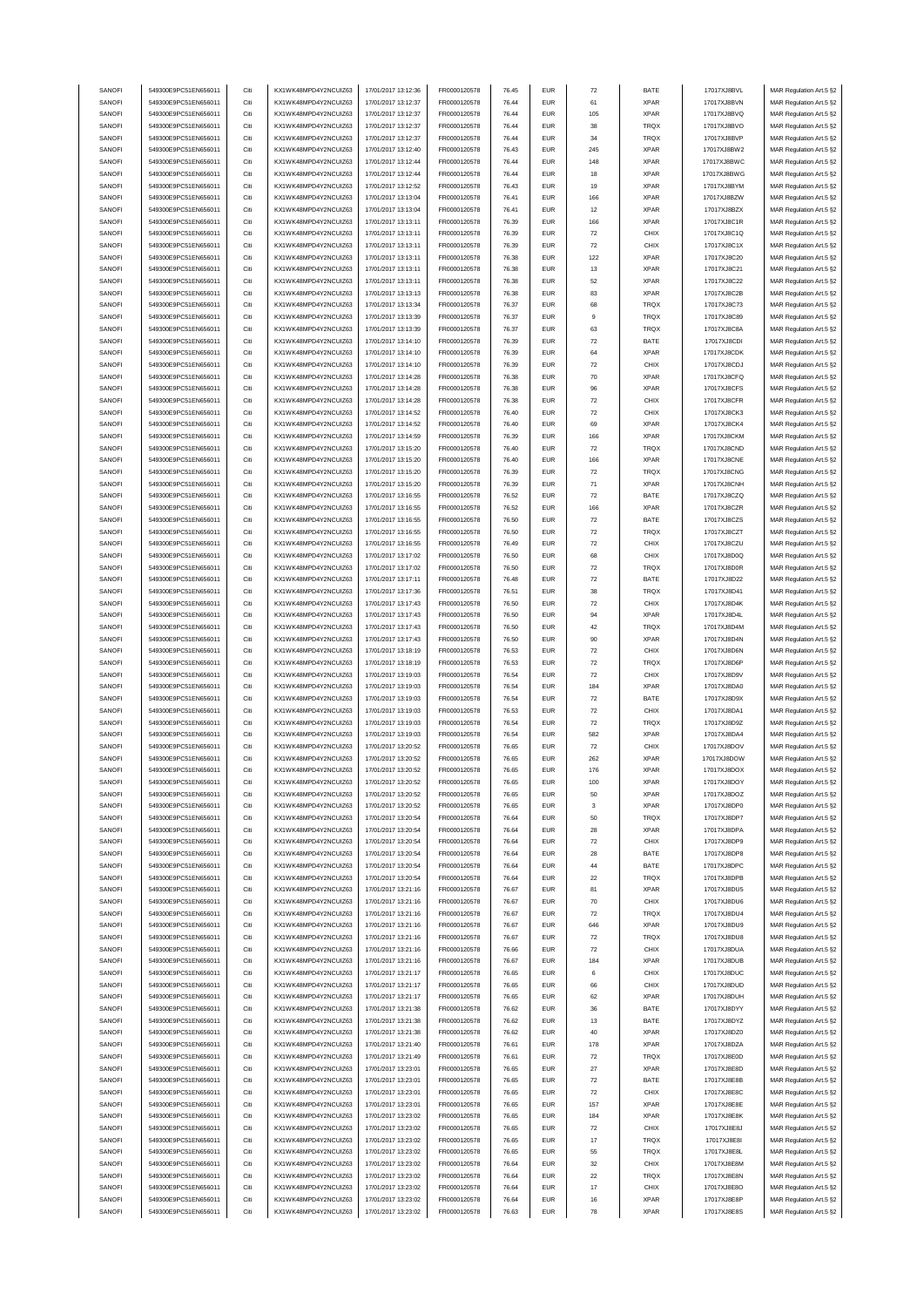| SANOFI | 549300E9PC51EN656011 | Citi | KX1WK48MPD4Y2NCUIZ63  | 17/01/2017 13:23:20 | FR0000120578 | 76.62 | <b>EUR</b> | 44                 | <b>XPAR</b> | 17017XJ8E9I         | MAR Regulation Art.5 §2 |
|--------|----------------------|------|-----------------------|---------------------|--------------|-------|------------|--------------------|-------------|---------------------|-------------------------|
| SANOFI | 549300E9PC51EN656011 | Citi | KX1WK48MPD4Y2NCUIZ63  | 17/01/2017 13:23:20 | FR0000120578 | 76.62 | <b>EUR</b> | 46                 | <b>XPAR</b> | 17017XJ8E9J         | MAR Regulation Art.5 §2 |
|        | 549300E9PC51EN656011 | Citi |                       |                     |              |       | <b>EUR</b> |                    |             |                     | MAR Regulation Art.5 §2 |
| SANOFI |                      |      | KX1WK48MPD4Y2NCUIZ63  | 17/01/2017 13:24:19 | FR0000120578 | 76.65 |            | $\scriptstyle{72}$ | CHIX        | 17017XJ8EFI         |                         |
| SANOFI | 549300E9PC51EN656011 | Citi | KX1WK48MPD4Y2NCUIZ63  | 17/01/2017 13:24:19 | FR0000120578 | 76.65 | <b>EUR</b> | 184                | <b>XPAR</b> | 17017XJ8EFJ         | MAR Regulation Art.5 §2 |
| SANOFI | 549300E9PC51EN656011 | Citi | KX1WK48MPD4Y2NCUIZ63  | 17/01/2017 13:24:19 | FR0000120578 | 76.65 | <b>EUR</b> | $\,$ 5 $\,$        | BATE        | 17017XJ8EFP         | MAR Regulation Art.5 §2 |
| SANOFI | 549300E9PC51EN656011 | Citi | KX1WK48MPD4Y2NCUIZ63  | 17/01/2017 13:24:19 | FR0000120578 | 76.65 | <b>EUR</b> | 67                 | BATE        | 17017XJ8EFQ         | MAR Regulation Art.5 §2 |
| SANOFI | 549300E9PC51EN656011 | Citi | KX1WK48MPD4Y2NCUIZ63  | 17/01/2017 13:24:19 | FR0000120578 | 76.65 | <b>EUR</b> | $\scriptstyle{72}$ | TRQX        | 17017XJ8EFS         | MAR Regulation Art.5 §2 |
| SANOFI | 549300E9PC51EN656011 | Citi | KX1WK48MPD4Y2NCUIZ63  | 17/01/2017 13:24:20 | FR0000120578 | 76.64 | <b>EUR</b> | 72                 | CHIX        | 17017XJ8EG0         | MAR Regulation Art.5 §2 |
| SANOFI | 549300E9PC51EN656011 | Citi | KX1WK48MPD4Y2NCUIZ63  | 17/01/2017 13:24:20 | FR0000120578 | 76.64 | <b>EUR</b> | 184                | <b>XPAR</b> | 17017XJ8EG1         |                         |
|        |                      |      |                       |                     |              |       |            |                    |             |                     | MAR Regulation Art.5 §2 |
| SANOFI | 549300E9PC51EN656011 | Citi | KX1WK48MPD4Y2NCUIZ63  | 17/01/2017 13:24:20 | FR0000120578 | 76.64 | <b>EUR</b> | $\scriptstyle{72}$ | CHIX        | 17017XJ8EG2         | MAR Regulation Art.5 §2 |
| SANOFI | 549300E9PC51EN656011 | Citi | KX1WK48MPD4Y2NCUIZ63  | 17/01/2017 13:24:21 | FR0000120578 | 76.63 | <b>EUR</b> | 51                 | <b>XPAR</b> | 17017XJ8EG5         | MAR Regulation Art.5 §2 |
| SANOFI | 549300E9PC51EN656011 | Citi | KX1WK48MPD4Y2NCUIZ63  | 17/01/2017 13:24:21 | FR0000120578 | 76.63 | <b>EUR</b> | 133                | <b>XPAR</b> | 17017XJ8EG6         | MAR Regulation Art.5 §2 |
| SANOFI | 549300E9PC51EN656011 | Citi | KX1WK48MPD4Y2NCUIZ63  | 17/01/2017 13:24:21 | FR0000120578 | 76.62 | <b>EUR</b> | 184                | <b>XPAR</b> | 17017XJ8EG7         | MAR Regulation Art.5 §2 |
| SANOFI | 549300E9PC51EN656011 | Citi | KX1WK48MPD4Y2NCUIZ63  | 17/01/2017 13:24:36 | FR0000120578 | 76.62 | <b>EUR</b> | 78                 | <b>XPAR</b> | 17017XJ8EJM         | MAR Regulation Art.5 §2 |
|        |                      |      |                       |                     |              |       |            |                    |             |                     |                         |
| SANOFI | 549300E9PC51EN656011 | Citi | KX1WK48MPD4Y2NCUIZ63  | 17/01/2017 13:26:18 | FR0000120578 | 76.71 | <b>EUR</b> | 518                | <b>XPAR</b> | 17017XJ8F0A         | MAR Regulation Art.5 §2 |
| SANOFI | 549300E9PC51EN656011 | Citi | KX1WK48MPD4Y2NCUIZ63  | 17/01/2017 13:26:19 | FR0000120578 | 76.71 | <b>EUR</b> | 72                 | CHIX        | 17017XJ8F0K         | MAR Regulation Art.5 §2 |
| SANOFI | 549300E9PC51EN656011 | Citi | KX1WK48MPD4Y2NCUIZ63  | 17/01/2017 13:26:19 | FR0000120578 | 76.71 | <b>EUR</b> | $\scriptstyle{72}$ | BATE        | 17017XJ8F0J         | MAR Regulation Art.5 §2 |
| SANOFI | 549300E9PC51EN656011 | Citi | KX1WK48MPD4Y2NCUIZ63  | 17/01/2017 13:26:19 | FR0000120578 | 76.71 | <b>EUR</b> | $\scriptstyle{72}$ | TRQX        | 17017XJ8F0I         | MAR Regulation Art.5 §2 |
| SANOFI | 549300E9PC51EN656011 | Citi | KX1WK48MPD4Y2NCUIZ63  | 17/01/2017 13:26:21 | FR0000120578 | 76.71 | <b>EUR</b> | 43                 | <b>XPAR</b> | 17017XJ8F0S         | MAR Regulation Art.5 §2 |
| SANOFI | 549300E9PC51EN656011 | Citi | KX1WK48MPD4Y2NCUIZ63  | 17/01/2017 13:26:21 | FR0000120578 | 76.71 | <b>EUR</b> | 46                 | CHIX        | 17017XJ8F0R         | MAR Regulation Art.5 §2 |
|        |                      |      |                       |                     |              |       |            |                    |             |                     |                         |
| SANOFI | 549300E9PC51EN656011 | Citi | KX1WK48MPD4Y2NCUIZ63  | 17/01/2017 13:26:21 | FR0000120578 | 76.71 | <b>EUR</b> | 12                 | TRQX        | 17017XJ8F0Q         | MAR Regulation Art.5 §2 |
| SANOFI | 549300E9PC51EN656011 | Citi | KX1WK48MPD4Y2NCUIZ63  | 17/01/2017 13:26:21 | FR0000120578 | 76.70 | <b>EUR</b> | $\scriptstyle{72}$ | CHIX        | 17017XJ8F0T         | MAR Regulation Art.5 §2 |
| SANOFI | 549300E9PC51EN656011 | Citi | KX1WK48MPD4Y2NCUIZ63  | 17/01/2017 13:26:21 | FR0000120578 | 76.69 | <b>EUR</b> | 47                 | CHIX        | 17017XJ8F0V         | MAR Regulation Art.5 §2 |
| SANOFI | 549300E9PC51EN656011 | Citi | KX1WK48MPD4Y2NCUIZ63  | 17/01/2017 13:26:21 | FR0000120578 | 76.70 | <b>EUR</b> | 72                 | <b>TRQX</b> | 17017XJ8F0U         | MAR Regulation Art.5 §2 |
| SANOFI | 549300E9PC51EN656011 | Citi | KX1WK48MPD4Y2NCLIIZ63 | 17/01/2017 13:26:21 | FR0000120578 | 76.70 | <b>EUR</b> | 100                | <b>XPAR</b> | 17017XJ8F0W         | MAR Regulation Art.5 §2 |
|        |                      | Citi | KX1WK48MPD4Y2NCUIZ63  | 17/01/2017 13:26:21 |              |       |            |                    |             |                     |                         |
| SANOFI | 549300E9PC51EN656011 |      |                       |                     | FR0000120578 | 76.70 | <b>EUR</b> | 35                 | <b>XPAR</b> | 17017XJ8F0X         | MAR Regulation Art.5 §2 |
| SANOFI | 549300E9PC51EN656011 | Citi | KX1WK48MPD4Y2NCLIIZ63 | 17/01/2017 13:26:21 | FR0000120578 | 76.69 | <b>EUR</b> | 71                 | TRQX        | 17017XJ8F0Y         | MAR Regulation Art.5 §2 |
| SANOFI | 549300E9PC51EN656011 | Citi | KX1WK48MPD4Y2NCUIZ63  | 17/01/2017 13:26:21 | FR0000120578 | 76.69 | <b>EUR</b> | 75                 | <b>XPAR</b> | 17017XJ8F0Z         | MAR Regulation Art.5 §2 |
| SANOFI | 549300E9PC51EN656011 | Citi | KX1WK48MPD4Y2NCUIZ63  | 17/01/2017 13:26:44 | FR0000120578 | 76.68 | <b>EUR</b> | 184                | <b>XPAR</b> | 17017XJ8F2O         | MAR Regulation Art.5 §2 |
| SANOFI | 549300E9PC51EN656011 | Citi | KX1WK48MPD4Y2NCUIZ63  | 17/01/2017 13:26:44 | FR0000120578 | 76.68 | <b>EUR</b> | 78                 | <b>XPAR</b> | 17017XJ8F2P         | MAR Regulation Art.5 §2 |
| SANOFI | 549300E9PC51EN656011 | Citi | KX1WK48MPD4Y2NCUIZ63  | 17/01/2017 13:26:44 | FR0000120578 | 76.68 | <b>EUR</b> | 106                | <b>XPAR</b> | 17017XJ8F2Q         | MAR Regulation Art.5 §2 |
|        |                      |      |                       |                     |              |       |            |                    |             |                     |                         |
| SANOFI | 549300E9PC51EN656011 | Citi | KX1WK48MPD4Y2NCUIZ63  | 17/01/2017 13:26:47 | FR0000120578 | 76.68 | <b>EUR</b> | 8                  | CHIX        | 17017XJ8F2T         | MAR Regulation Art.5 §2 |
| SANOFI | 549300E9PC51EN656011 | Citi | KX1WK48MPD4Y2NCUIZ63  | 17/01/2017 13:26:50 | FR0000120578 | 76.68 | <b>EUR</b> | $\overline{7}$     | <b>XPAR</b> | 17017XJ8F3K         | MAR Regulation Art.5 §2 |
| SANOFI | 549300E9PC51EN656011 | Citi | KX1WK48MPD4Y2NCLIIZ63 | 17/01/2017 13:27:13 | FR0000120578 | 76.66 | <b>EUR</b> | 69                 | <b>XPAR</b> | 17017XJ8F5P         | MAR Regulation Art.5 §2 |
| SANOFI | 549300E9PC51EN656011 | Citi | KX1WK48MPD4Y2NCUIZ63  | 17/01/2017 13:27:13 | FR0000120578 | 76.66 | <b>EUR</b> | $\bf 72$           | CHIX        | 17017XJ8F5O         | MAR Regulation Art.5 §2 |
| SANOFI | 549300E9PC51EN656011 | Citi | KX1WK48MPD4Y2NCUIZ63  | 17/01/2017 13:27:13 | FR0000120578 | 76.66 | <b>EUR</b> | 115                | <b>XPAR</b> | 17017XJ8F5Q         | MAR Regulation Art.5 §2 |
|        |                      |      | KX1WK48MPD4Y2NCUIZ63  |                     |              |       |            |                    |             | 17017XJ8F5R         |                         |
| SANOFI | 549300E9PC51EN656011 | Citi |                       | 17/01/2017 13:27:13 | FR0000120578 | 76.66 | <b>EUR</b> | $\bf 72$           | CHIX        |                     | MAR Regulation Art.5 §2 |
| SANOFI | 549300E9PC51EN656011 | Citi | KX1WK48MPD4Y2NCUIZ63  | 17/01/2017 13:27:14 | FR0000120578 | 76.65 | <b>EUR</b> | 59                 | <b>XPAR</b> | 17017XJ8F66         | MAR Regulation Art.5 §2 |
| SANOFI | 549300E9PC51EN656011 | Citi | KX1WK48MPD4Y2NCUIZ63  | 17/01/2017 13:27:20 | FR0000120578 | 76.65 | <b>EUR</b> | $\sqrt{2}$         | BATE        | 17017XJ8F6O         | MAR Regulation Art.5 §2 |
| SANOFI | 549300E9PC51EN656011 | Citi | KX1WK48MPD4Y2NCUIZ63  | 17/01/2017 13:27:20 | FR0000120578 | 76.65 | <b>EUR</b> | $\sqrt{2}$         | BATE        | 17017XJ8F6P         | MAR Regulation Art.5 §2 |
| SANOFI | 549300E9PC51EN656011 | Citi | KX1WK48MPD4Y2NCUIZ63  | 17/01/2017 13:27:20 | FR0000120578 | 76.65 | <b>EUR</b> | $\sqrt{2}$         | BATE        | 17017XJ8F6Q         | MAR Regulation Art.5 §2 |
| SANOFI | 549300E9PC51EN656011 | Citi | KX1WK48MPD4Y2NCUIZ63  | 17/01/2017 13:27:36 | FR0000120578 | 76.68 | <b>EUR</b> | 54                 | BATE        | 17017XJ8F7Y         | MAR Regulation Art.5 §2 |
|        |                      |      |                       |                     |              |       |            |                    |             |                     |                         |
| SANOFI | 549300E9PC51EN656011 | Citi | KX1WK48MPD4Y2NCUIZ63  | 17/01/2017 13:27:36 | FR0000120578 | 76.68 | <b>EUR</b> | 18                 | BATE        | 17017XJ8F7Z         | MAR Regulation Art.5 §2 |
| SANOFI | 549300E9PC51EN656011 | Citi | KX1WK48MPD4Y2NCUIZ63  | 17/01/2017 13:27:36 | FR0000120578 | 76.68 | <b>EUR</b> | 35                 | <b>XPAR</b> | 17017XJ8F80         | MAR Regulation Art.5 §2 |
| SANOFI | 549300E9PC51EN656011 | Citi | KX1WK48MPD4Y2NCUIZ63  | 17/01/2017 13:27:36 | FR0000120578 | 76.68 | <b>EUR</b> | 149                | <b>XPAR</b> | 17017XJ8F81         | MAR Regulation Art.5 §2 |
| SANOFI | 549300E9PC51EN656011 | Citi | KX1WK48MPD4Y2NCUIZ63  | 17/01/2017 13:27:36 | FR0000120578 | 76.68 | <b>EUR</b> | $\bf 72$           | TRQX        | 17017XJ8F82         | MAR Regulation Art.5 §2 |
| SANOFI | 549300E9PC51EN656011 | Citi | KX1WK48MPD4Y2NCUIZ63  | 17/01/2017 13:28:11 | FR0000120578 | 76.69 | <b>EUR</b> | 184                | <b>XPAR</b> | 17017XJ8FAY         | MAR Regulation Art.5 §2 |
|        |                      | Citi |                       |                     |              |       |            |                    |             |                     |                         |
| SANOFI | 549300E9PC51EN656011 |      | KX1WK48MPD4Y2NCUIZ63  | 17/01/2017 13:28:11 | FR0000120578 | 76.69 | <b>EUR</b> | 54                 | CHIX        | 17017XJ8FAZ         | MAR Regulation Art.5 §2 |
| SANOFI | 549300E9PC51EN656011 | Citi | KX1WK48MPD4Y2NCUIZ63  | 17/01/2017 13:28:24 | FR0000120578 | 76.71 | <b>EUR</b> | 89                 | <b>XPAR</b> | 17017XJ8FC0         | MAR Regulation Art.5 §2 |
| SANOFI | 549300E9PC51EN656011 | Citi | KX1WK48MPD4Y2NCUIZ63  | 17/01/2017 13:28:24 | FR0000120578 | 76.71 | <b>EUR</b> | 72                 | TRQX        | 17017XJ8FBZ         | MAR Regulation Art.5 §2 |
| SANOFI | 549300E9PC51EN656011 | Citi | KX1WK48MPD4Y2NCUIZ63  | 17/01/2017 13:28:33 | FR0000120578 | 76.70 | EUR        | 170                | <b>XPAR</b> | 17017XJ8FD4         | MAR Regulation Art.5 §2 |
| SANOFI | 549300E9PC51EN656011 | Citi | KX1WK48MPD4Y2NCUIZ63  | 17/01/2017 13:28:33 | FR0000120578 | 76.70 | <b>EUR</b> | $\scriptstyle{72}$ | TRQX        | 17017XJ8FD0         | MAR Regulation Art.5 §2 |
| SANOFI | 549300E9PC51EN656011 | Citi | KX1WK48MPD4Y2NCUIZ63  | 17/01/2017 13:28:33 | FR0000120578 | 76.70 | <b>EUR</b> | $\scriptstyle{72}$ | CHIX        | 17017XJ8FD3         | MAR Regulation Art.5 §2 |
|        |                      |      |                       |                     |              |       |            |                    |             |                     |                         |
| SANOFI | 549300E9PC51EN656011 | Citi | KX1WK48MPD4Y2NCUIZ63  | 17/01/2017 13:28:33 | FR0000120578 | 76.70 | <b>EUR</b> | 60                 | BATE        | 17017XJ8FD2         | MAR Regulation Art.5 §2 |
| SANOFI | 549300E9PC51EN656011 | Citi | KX1WK48MPD4Y2NCUIZ63  | 17/01/2017 13:28:33 | FR0000120578 | 76.70 | <b>EUR</b> | 12                 | BATE        | 17017XJ8FD5         | MAR Regulation Art.5 §2 |
| SANOFI | 549300E9PC51EN656011 | Citi | KX1WK48MPD4Y2NCUIZ63  | 17/01/2017 13:28:33 | FR0000120578 | 76.70 | <b>EUR</b> | 78                 | <b>XPAR</b> | 17017XJ8FD6         | MAR Regulation Art.5 §2 |
| SANOFI | 549300E9PC51EN656011 | Citi | KX1WK48MPD4Y2NCUIZ63  | 17/01/2017 13:29:06 | FR0000120578 | 76.71 | <b>EUR</b> | 80                 | <b>XPAR</b> | 17017XJ8FET         | MAR Regulation Art.5 §2 |
| SANOFI | 549300E9PC51EN656011 |      | KX1WK48MPD4Y2NCLIIZ63 | 17/01/2017 13:29:13 | FR0000120578 | 76.72 |            | 187                | <b>XPAR</b> | <b>17017X IRFFK</b> | MAR Regulation Art 5 82 |
|        |                      |      |                       |                     |              |       |            |                    |             |                     |                         |
| SANOFI | 549300E9PC51EN656011 | Citi | KX1WK48MPD4Y2NCUIZ63  | 17/01/2017 13:29:13 | FR0000120578 | 76.72 | <b>EUR</b> | 93                 | <b>XPAR</b> | 17017XJ8FFL         | MAR Regulation Art.5 §2 |
| SANOFI | 549300E9PC51EN656011 | Citi | KX1WK48MPD4Y2NCUIZ63  | 17/01/2017 13:29:30 | FR0000120578 | 76.71 | <b>EUR</b> | $\scriptstyle{72}$ | CHIX        | 17017XJ8FGL         | MAR Regulation Art.5 §2 |
| SANOFI | 549300E9PC51EN656011 | Citi | KX1WK48MPD4Y2NCUIZ63  | 17/01/2017 13:29:30 | FR0000120578 | 76.71 | <b>EUR</b> | $\scriptstyle{72}$ | TRQX        | 17017XJ8FGM         | MAR Regulation Art.5 §2 |
| SANOFI | 549300E9PC51EN656011 | Citi | KX1WK48MPD4Y2NCUIZ63  | 17/01/2017 13:29:58 | FR0000120578 | 76.72 | <b>EUR</b> | $\scriptstyle{72}$ | CHIX        | 17017XJ8FJ9         | MAR Regulation Art.5 §2 |
| SANOFI | 549300E9PC51EN656011 | Citi | KX1WK48MPD4Y2NCUIZ63  | 17/01/2017 13:29:58 | FR0000120578 | 76.72 | <b>EUR</b> | 63                 | XPAR        | 17017XJ8FJA         | MAR Regulation Art.5 §2 |
| SANOFI | 549300E9PC51EN656011 | Citi | KX1WK48MPD4Y2NCUIZ63  | 17/01/2017 13:29:58 | FR0000120578 | 76.71 | <b>EUR</b> | 96                 | <b>XPAR</b> | 17017XJ8FJC         | MAR Regulation Art.5 §2 |
|        |                      |      |                       |                     |              |       |            |                    |             |                     |                         |
| SANOFI | 549300E9PC51EN656011 | Citi | KX1WK48MPD4Y2NCUIZ63  | 17/01/2017 13:29:58 | FR0000120578 | 76.71 | <b>EUR</b> | $\scriptstyle{72}$ | CHIX        | 17017XJ8FJB         | MAR Regulation Art.5 §2 |
| SANOFI | 549300E9PC51EN656011 | Citi | KX1WK48MPD4Y2NCUIZ63  | 17/01/2017 13:29:58 | FR0000120578 | 76.71 | <b>EUR</b> | 61                 | <b>XPAR</b> | 17017XJ8FJD         | MAR Regulation Art.5 §2 |
| SANOFI | 549300E9PC51EN656011 | Citi | KX1WK48MPD4Y2NCUIZ63  | 17/01/2017 13:29:59 | FR0000120578 | 76.70 | <b>EUR</b> | 187                | <b>XPAR</b> | 17017XJ8FJM         | MAR Regulation Art.5 §2 |
| SANOFI | 549300E9PC51EN656011 | Citi | KX1WK48MPD4Y2NCUIZ63  | 17/01/2017 13:30:49 | FR0000120578 | 76.72 | <b>EUR</b> | $\scriptstyle{72}$ | CHIX        | 17017XJ8FMO         | MAR Regulation Art.5 §2 |
| SANOFI | 549300E9PC51EN656011 | Citi | KX1WK48MPD4Y2NCUIZ63  | 17/01/2017 13:30:49 | FR0000120578 | 76.72 | <b>EUR</b> | 95                 | <b>XPAR</b> | 17017XJ8FMQ         | MAR Regulation Art.5 §2 |
| SANOFI | 549300E9PC51EN656011 | Citi | KX1WK48MPD4Y2NCUIZ63  | 17/01/2017 13:30:49 | FR0000120578 | 76.72 | <b>EUR</b> | $\scriptstyle{72}$ | TRQX        | 17017XJ8FMP         | MAR Regulation Art.5 §2 |
|        |                      |      |                       |                     |              |       |            |                    |             |                     |                         |
| SANOFI | 549300E9PC51EN656011 | Citi | KX1WK48MPD4Y2NCUIZ63  | 17/01/2017 13:30:49 | FR0000120578 | 76.72 | <b>EUR</b> | 92                 | XPAR        | 17017XJ8FMU         | MAR Regulation Art.5 §2 |
| SANOFI | 549300E9PC51EN656011 | Citi | KX1WK48MPD4Y2NCUIZ63  | 17/01/2017 13:30:49 | FR0000120578 | 76.72 | <b>EUR</b> | $\scriptstyle{72}$ | BATE        | 17017XJ8FMR         | MAR Regulation Art.5 §2 |
| SANOFI | 549300E9PC51EN656011 | Citi | KX1WK48MPD4Y2NCUIZ63  | 17/01/2017 13:30:49 | FR0000120578 | 76.72 | <b>EUR</b> | 72                 | CHIX        | 17017XJ8FMT         | MAR Regulation Art.5 §2 |
| SANOFI | 549300E9PC51EN656011 | Citi | KX1WK48MPD4Y2NCUIZ63  | 17/01/2017 13:30:49 | FR0000120578 | 76.72 | <b>EUR</b> | 95                 | XPAR        | 17017XJ8FMV         | MAR Regulation Art.5 §2 |
| SANOFI | 549300E9PC51EN656011 | Citi | KX1WK48MPD4Y2NCUIZ63  | 17/01/2017 13:30:49 | FR0000120578 | 76.72 | <b>EUR</b> | $\scriptstyle{72}$ | TRQX        | 17017XJ8FMS         | MAR Regulation Art.5 §2 |
| SANOFI | 549300E9PC51EN656011 | Citi | KX1WK48MPD4Y2NCUIZ63  | 17/01/2017 13:31:16 | FR0000120578 | 76.72 | <b>EUR</b> | 24                 | <b>XPAR</b> | 17017XJ8FNJ         |                         |
|        |                      |      |                       |                     |              |       |            |                    |             |                     | MAR Regulation Art.5 §2 |
| SANOFI | 549300E9PC51EN656011 | Citi | KX1WK48MPD4Y2NCUIZ63  | 17/01/2017 13:31:16 | FR0000120578 | 76.72 | <b>EUR</b> | 163                | <b>XPAR</b> | 17017XJ8FNK         | MAR Regulation Art.5 §2 |
| SANOFI | 549300E9PC51EN656011 | Citi | KX1WK48MPD4Y2NCUIZ63  | 17/01/2017 13:31:23 | FR0000120578 | 76.71 | <b>EUR</b> | 187                | <b>XPAR</b> | 17017XJ8FO4         | MAR Regulation Art.5 §2 |
| SANOFI | 549300E9PC51EN656011 | Citi | KX1WK48MPD4Y2NCUIZ63  | 17/01/2017 13:31:23 | FR0000120578 | 76.70 | <b>EUR</b> | 100                | <b>XPAR</b> | 17017XJ8FO5         | MAR Regulation Art.5 §2 |
| SANOFI | 549300E9PC51EN656011 | Citi | KX1WK48MPD4Y2NCUIZ63  | 17/01/2017 13:31:23 | FR0000120578 | 76.70 | <b>EUR</b> | 87                 | <b>XPAR</b> | 17017XJ8FO7         | MAR Regulation Art.5 §2 |
| SANOFI | 549300E9PC51EN656011 | Citi | KX1WK48MPD4Y2NCUIZ63  | 17/01/2017 13:31:40 | FR0000120578 | 76.68 | <b>EUR</b> | $\bf 72$           | CHIX        | 17017XJ8FP3         | MAR Regulation Art.5 §2 |
| SANOFI | 549300E9PC51EN656011 | Citi | KX1WK48MPD4Y2NCUIZ63  | 17/01/2017 13:31:47 | FR0000120578 | 76.68 | <b>EUR</b> | 49                 | BATE        | 17017XJ8FPM         |                         |
|        |                      |      |                       |                     |              |       |            |                    |             |                     | MAR Regulation Art.5 §2 |
| SANOFI | 549300E9PC51EN656011 | Citi | KX1WK48MPD4Y2NCUIZ63  | 17/01/2017 13:31:52 | FR0000120578 | 76.68 | <b>EUR</b> | $\scriptstyle{72}$ | CHIX        | 17017XJ8FQ0         | MAR Regulation Art.5 §2 |
| SANOFI | 549300E9PC51EN656011 | Citi | KX1WK48MPD4Y2NCUIZ63  | 17/01/2017 13:31:52 | FR0000120578 | 76.68 | <b>EUR</b> | $\scriptstyle{72}$ | TRQX        | 17017XJ8FQ1         | MAR Regulation Art.5 §2 |
| SANOFI | 549300E9PC51EN656011 | Citi | KX1WK48MPD4Y2NCUIZ63  | 17/01/2017 13:32:04 | FR0000120578 | 76.67 | <b>EUR</b> | 187                | <b>XPAR</b> | 17017XJ8FQN         | MAR Regulation Art.5 §2 |
| SANOFI | 549300E9PC51EN656011 | Citi | KX1WK48MPD4Y2NCUIZ63  | 17/01/2017 13:32:04 | FR0000120578 | 76.67 | <b>EUR</b> | 187                | <b>XPAR</b> | 17017XJ8FQO         | MAR Regulation Art.5 §2 |
| SANOFI | 549300E9PC51EN656011 | Citi | KX1WK48MPD4Y2NCUIZ63  | 17/01/2017 13:33:01 | FR0000120578 | 76.68 | <b>EUR</b> | $\bf 72$           | BATE        | 17017XJ8FVE         | MAR Regulation Art.5 §2 |
|        |                      |      |                       |                     |              |       |            |                    |             |                     |                         |
| SANOFI | 549300E9PC51EN656011 | Citi | KX1WK48MPD4Y2NCUIZ63  | 17/01/2017 13:33:01 | FR0000120578 | 76.68 | <b>EUR</b> | $\bf 72$           | CHIX        | 17017XJ8FVF         | MAR Regulation Art.5 §2 |
| SANOFI | 549300E9PC51EN656011 | Citi | KX1WK48MPD4Y2NCUIZ63  | 17/01/2017 13:33:01 | FR0000120578 | 76.68 | <b>EUR</b> | 130                | <b>XPAR</b> | 17017XJ8FVI         | MAR Regulation Art.5 §2 |
| SANOFI | 549300E9PC51EN656011 | Citi | KX1WK48MPD4Y2NCUIZ63  | 17/01/2017 13:33:01 | FR0000120578 | 76.68 | <b>EUR</b> | $\scriptstyle{72}$ | TRQX        | 17017XJ8FVH         | MAR Regulation Art.5 §2 |
| SANOFI | 549300E9PC51EN656011 | Citi | KX1WK48MPD4Y2NCUIZ63  | 17/01/2017 13:33:01 | FR0000120578 | 76.68 | <b>EUR</b> | 72                 | CHIX        | 17017XJ8FVK         | MAR Regulation Art.5 §2 |
| SANOFI | 549300E9PC51EN656011 | Citi | KX1WK48MPD4Y2NCUIZ63  | 17/01/2017 13:33:02 | FR0000120578 | 76.68 | <b>EUR</b> | 177                | <b>XPAR</b> | 17017XJ8FVR         | MAR Regulation Art.5 §2 |
| SANOFI | 549300E9PC51EN656011 | Citi | KX1WK48MPD4Y2NCUIZ63  | 17/01/2017 13:33:02 | FR0000120578 | 76.68 | <b>EUR</b> | 58                 | TRQX        | 17017XJ8FVQ         | MAR Regulation Art.5 §2 |
| SANOFI |                      |      |                       |                     |              |       |            |                    |             |                     |                         |
|        | 549300E9PC51EN656011 | Citi | KX1WK48MPD4Y2NCUIZ63  | 17/01/2017 13:33:16 | FR0000120578 | 76.68 | <b>EUR</b> | 10                 | <b>XPAR</b> | 17017XJ8FWJ         | MAR Regulation Art.5 §2 |
| SANOFI | 549300E9PC51EN656011 | Citi | KX1WK48MPD4Y2NCUIZ63  | 17/01/2017 13:33:17 | FR0000120578 | 76.68 | <b>EUR</b> | $\scriptstyle{72}$ | CHIX        | 17017XJ8FWL         | MAR Regulation Art.5 §2 |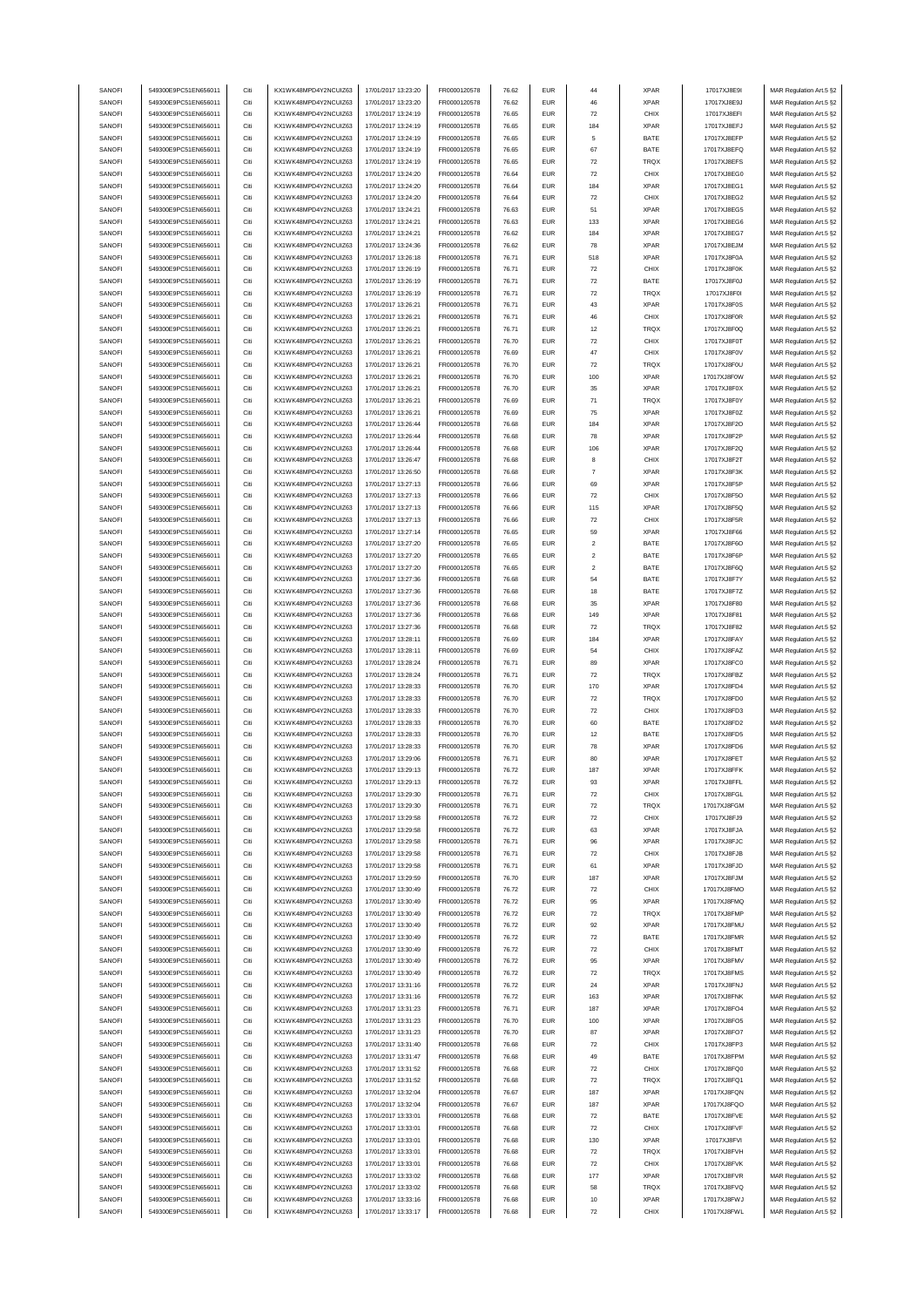| SANOFI           | 549300E9PC51EN656011                         | Citi         | KX1WK48MPD4Y2NCUIZ63                         | 17/01/2017 13:33:17                        | FR0000120578                 | 76.68          | <b>EUR</b>        | 83                 | <b>XPAR</b>         | 17017XJ8FWM                | MAR Regulation Art.5 §2                            |
|------------------|----------------------------------------------|--------------|----------------------------------------------|--------------------------------------------|------------------------------|----------------|-------------------|--------------------|---------------------|----------------------------|----------------------------------------------------|
| SANOFI           | 549300E9PC51EN656011                         | Citi         | KX1WK48MPD4Y2NCUIZ63                         | 17/01/2017 13:33:20                        | FR0000120578                 | 76.67          | <b>EUR</b>        | 29                 | <b>XPAR</b>         | 17017XJ8FWW                | MAR Regulation Art.5 §2                            |
| SANOFI           | 549300E9PC51EN656011                         | Citi         | KX1WK48MPD4Y2NCUIZ63                         | 17/01/2017 13:33:20                        | FR0000120578                 | 76.67          | <b>EUR</b>        | 158                | <b>XPAR</b>         | 17017XJ8FWX                |                                                    |
|                  |                                              |              |                                              |                                            |                              |                |                   |                    |                     |                            | MAR Regulation Art.5 §2                            |
| SANOFI           | 549300E9PC51EN656011                         | Citi         | KX1WK48MPD4Y2NCUIZ63                         | 17/01/2017 13:33:42                        | FR0000120578                 | 76.66          | <b>EUR</b>        | 61                 | <b>XPAR</b>         | 17017XJ8FZ6                | MAR Regulation Art.5 §2                            |
| SANOFI           | 549300E9PC51EN656011                         | Citi         | KX1WK48MPD4Y2NCLIIZ63                        | 17/01/2017 13:33:42                        | FR0000120578                 | 76.66          | <b>EUR</b>        | 116                | <b>XPAR</b>         | 17017XJ8FZ7                | MAR Regulation Art.5 §2                            |
| SANOFI           | 549300E9PC51EN656011                         | Citi         | KX1WK48MPD4Y2NCUIZ63                         | 17/01/2017 13:33:42                        | FR0000120578                 | 76.66          | <b>EUR</b>        | 49                 | <b>XPAR</b>         | 17017XJ8FZ8                | MAR Regulation Art.5 §2                            |
| SANOFI           | 549300E9PC51EN656011                         | Citi         | KX1WK48MPD4Y2NCUIZ63                         | 17/01/2017 13:33:47                        | FR0000120578                 | 76.66          | <b>EUR</b>        | 72                 | CHIX                | 17017XJ8FZB                | MAR Regulation Art.5 §2                            |
|                  |                                              | Citi         |                                              |                                            |                              |                | <b>EUR</b>        |                    |                     |                            |                                                    |
| SANOFI           | 549300E9PC51EN656011                         |              | KX1WK48MPD4Y2NCUIZ63                         | 17/01/2017 13:33:47                        | FR0000120578                 | 76.66          |                   | 138                | <b>XPAR</b>         | 17017XJ8FZC                | MAR Regulation Art.5 §2                            |
| SANOFI           | 549300E9PC51EN656011                         | Citi         | KX1WK48MPD4Y2NCUIZ63                         | 17/01/2017 13:33:50                        | FR0000120578                 | 76.65          | <b>EUR</b>        | 86                 | <b>XPAR</b>         | 17017XJ8FZR                | MAR Regulation Art.5 §2                            |
| SANOFI           | 549300E9PC51EN656011                         | Citi         | KX1WK48MPD4Y2NCUIZ63                         | 17/01/2017 13:33:50                        | FR0000120578                 | 76.65          | <b>EUR</b>        | 72                 | BATE                | 17017XJ8FZQ                | MAR Regulation Art.5 §2                            |
| SANOFI           | 549300E9PC51EN656011                         | Citi         | KX1WK48MPD4Y2NCUIZ63                         | 17/01/2017 13:34:06                        | FR0000120578                 | 76.64          | <b>EUR</b>        | ${\bf 72}$         | TRQX                | 17017XJ8G61                | MAR Regulation Art.5 §2                            |
| SANOFI           | 549300E9PC51EN656011                         | Citi         | KX1WK48MPD4Y2NCUIZ63                         | 17/01/2017 13:35:36                        | FR0000120578                 | 76.67          | <b>EUR</b>        | ${\bf 72}$         | CHIX                | 17017XJ8GCE                | MAR Regulation Art.5 §2                            |
|                  |                                              |              |                                              |                                            |                              |                |                   |                    |                     |                            |                                                    |
| SANOFI           | 549300E9PC51EN656011                         | Citi         | KX1WK48MPD4Y2NCUIZ63                         | 17/01/2017 13:35:36                        | FR0000120578                 | 76.67          | EUR               | ${\bf 72}$         | <b>TRQX</b>         | 17017XJ8GCF                | MAR Regulation Art.5 §2                            |
| SANOFI           | 549300E9PC51EN656011                         | Citi         | KX1WK48MPD4Y2NCUIZ63                         | 17/01/2017 13:35:36                        | FR0000120578                 | 76.67          | <b>EUR</b>        | 86                 | <b>XPAR</b>         | 17017XJ8GCH                | MAR Regulation Art.5 §2                            |
| SANOFI           | 549300E9PC51EN656011                         | Citi         | KX1WK48MPD4Y2NCUIZ63                         | 17/01/2017 13:35:36                        | FR0000120578                 | 76.67          | <b>EUR</b>        | 72                 | BATE                | 17017XJ8GCG                | MAR Regulation Art.5 §2                            |
| SANOFI           | 549300E9PC51EN656011                         | Citi         | KX1WK48MPD4Y2NCUIZ63                         | 17/01/2017 13:35:36                        | FR0000120578                 | 76.67          | <b>EUR</b>        | 101                | <b>XPAR</b>         | 17017XJ8GCI                | MAR Regulation Art.5 §2                            |
|                  |                                              |              |                                              |                                            |                              |                |                   |                    |                     |                            |                                                    |
| SANOFI           | 549300E9PC51EN656011                         | Citi         | KX1WK48MPD4Y2NCUIZ63                         | 17/01/2017 13:35:39                        | FR0000120578                 | 76.67          | <b>EUR</b>        | 300                | <b>XPAR</b>         | 17017XJ8GCX                | MAR Regulation Art.5 §2                            |
| SANOFI           | 549300E9PC51EN656011                         | Citi         | KX1WK48MPD4Y2NCUIZ63                         | 17/01/2017 13:35:39                        | FR0000120578                 | 76.67          | <b>EUR</b>        | 72                 | <b>TRQX</b>         | 17017XJ8GCW                | MAR Regulation Art.5 §2                            |
| SANOFI           | 549300E9PC51EN656011                         | Citi         | KX1WK48MPD4Y2NCUIZ63                         | 17/01/2017 13:35:39                        | FR0000120578                 | 76.67          | <b>EUR</b>        | 352                | <b>XPAR</b>         | 17017XJ8GCY                | MAR Regulation Art.5 §2                            |
| SANOFI           | 549300E9PC51EN656011                         | Citi         | KX1WK48MPD4Y2NCUIZ63                         | 17/01/2017 13:36:14                        | FR0000120578                 | 76.70          | <b>EUR</b>        | 72                 | CHIX                | 17017XJ8GDV                | MAR Regulation Art.5 §2                            |
| SANOFI           | 549300E9PC51EN656011                         | Citi         | KX1WK48MPD4Y2NCUIZ63                         | 17/01/2017 13:36:14                        | FR0000120578                 | 76.70          | <b>EUR</b>        | 72                 | TRQX                | 17017XJ8GDW                |                                                    |
|                  |                                              |              |                                              |                                            |                              |                |                   |                    |                     |                            | MAR Regulation Art.5 §2                            |
| SANOFI           | 549300E9PC51EN656011                         | Citi         | KX1WK48MPD4Y2NCUIZ63                         | 17/01/2017 13:36:14                        | FR0000120578                 | 76.70          | <b>EUR</b>        | 187                | <b>XPAR</b>         | 17017XJ8GDX                | MAR Regulation Art.5 §2                            |
| SANOFI           | 549300E9PC51EN656011                         | Citi         | KX1WK48MPD4Y2NCUIZ63                         | 17/01/2017 13:36:40                        | FR0000120578                 | 76.71          | <b>EUR</b>        | 72                 | CHIX                | 17017XJ8GGL                | MAR Regulation Art.5 §2                            |
| SANOFI           | 549300E9PC51EN656011                         | Citi         | KX1WK48MPD4Y2NCUIZ63                         | 17/01/2017 13:36:40                        | FR0000120578                 | 76.71          | <b>EUR</b>        | 72                 | TRQX                | 17017XJ8GGM                | MAR Regulation Art.5 §2                            |
| SANOFI           | 549300E9PC51EN656011                         | Citi         | KX1WK48MPD4Y2NCUIZ63                         | 17/01/2017 13:36:40                        | FR0000120578                 | 76.71          | <b>EUR</b>        | 83                 | <b>XPAR</b>         | 17017XJ8GGN                | MAR Regulation Art.5 §2                            |
| SANOFI           | 549300E9PC51EN656011                         | Citi         | KX1WK48MPD4Y2NCUIZ63                         | 17/01/2017 13:36:40                        |                              |                | <b>EUR</b>        | 104                | <b>XPAR</b>         | 17017XJ8GGO                | MAR Regulation Art.5 §2                            |
|                  |                                              |              |                                              |                                            | FR0000120578                 | 76.71          |                   |                    |                     |                            |                                                    |
| SANOFI           | 549300E9PC51EN656011                         | Citi         | KX1WK48MPD4Y2NCUIZ63                         | 17/01/2017 13:36:55                        | FR0000120578                 | 76.70          | <b>EUR</b>        | 72                 | CHIX                | 17017XJ8GI0                | MAR Regulation Art.5 §2                            |
| SANOFI           | 549300E9PC51EN656011                         | Citi         | KX1WK48MPD4Y2NCUIZ63                         | 17/01/2017 13:36:55                        | FR0000120578                 | 76.70          | <b>EUR</b>        | 76                 | <b>XPAR</b>         | 17017XJ8GI2                | MAR Regulation Art.5 §2                            |
| SANOFI           | 549300E9PC51EN656011                         | Citi         | KX1WK48MPD4Y2NCUIZ63                         | 17/01/2017 13:36:55                        | FR0000120578                 | 76.70          | <b>EUR</b>        | 36                 | BATE                | 17017XJ8GI1                | MAR Regulation Art.5 §2                            |
| SANOFI           | 549300E9PC51EN656011                         | Citi         | KX1WK48MPD4Y2NCUIZ63                         | 17/01/2017 13:36:55                        | FR0000120578                 | 76.70          | <b>EUR</b>        | 111                | <b>XPAR</b>         | 17017XJ8GI4                | MAR Regulation Art.5 §2                            |
|                  |                                              |              | KX1WK48MPD4Y2NCUIZ63                         |                                            | FR0000120578                 |                |                   |                    |                     | 17017XJ8GI3                |                                                    |
| SANOFI           | 549300E9PC51EN656011                         | Citi         |                                              | 17/01/2017 13:36:55                        |                              | 76.70          | <b>EUR</b>        | 36                 | BATE                |                            | MAR Regulation Art.5 §2                            |
| SANOFI           | 549300E9PC51EN656011                         | Citi         | KX1WK48MPD4Y2NCUIZ63                         | 17/01/2017 13:37:10                        | FR0000120578                 | 76.70          | <b>EUR</b>        | 72                 | <b>XPAR</b>         | 17017XJ8GKK                | MAR Regulation Art.5 §2                            |
| SANOFI           | 549300E9PC51EN656011                         | Citi         | KX1WK48MPD4Y2NCUIZ63                         | 17/01/2017 13:37:10                        | FR0000120578                 | 76.70          | <b>EUR</b>        | 72                 | CHIX                | 17017XJ8GKJ                | MAR Regulation Art.5 §2                            |
| SANOFI           | 549300E9PC51EN656011                         | Citi         | KX1WK48MPD4Y2NCUIZ63                         | 17/01/2017 13:37:12                        | FR0000120578                 | 76.69          | <b>EUR</b>        | 72                 | CHIX                | 17017XJ8GKO                | MAR Regulation Art.5 §2                            |
| SANOFI           | 549300E9PC51EN656011                         | Citi         | KX1WK48MPD4Y2NCUIZ63                         | 17/01/2017 13:37:12                        | FR0000120578                 | 76.69          | <b>EUR</b>        | 187                | <b>XPAR</b>         | 17017XJ8GKP                | MAR Regulation Art.5 §2                            |
|                  |                                              |              |                                              |                                            |                              |                |                   |                    |                     |                            |                                                    |
| SANOFI           | 549300E9PC51EN656011                         | Citi         | KX1WK48MPD4Y2NCUIZ63                         | 17/01/2017 13:37:38                        | FR0000120578                 | 76.68          | <b>EUR</b>        | 72                 | CHIX                | 17017XJ8GMH                | MAR Regulation Art.5 §2                            |
| SANOFI           | 549300E9PC51EN656011                         | Citi         | KX1WK48MPD4Y2NCUIZ63                         | 17/01/2017 13:37:38                        | FR0000120578                 | 76.68          | <b>EUR</b>        | 72                 | TRQX                | 17017XJ8GMI                | MAR Regulation Art.5 §2                            |
| SANOFI           | 549300E9PC51EN656011                         | Citi         | KX1WK48MPD4Y2NCUIZ63                         | 17/01/2017 13:37:38                        | FR0000120578                 | 76.68          | <b>EUR</b>        | 187                | <b>XPAR</b>         | 17017XJ8GMJ                | MAR Regulation Art.5 §2                            |
| SANOFI           | 549300E9PC51EN656011                         | Citi         | KX1WK48MPD4Y2NCUIZ63                         | 17/01/2017 13:37:38                        | FR0000120578                 | 76.67          | <b>EUR</b>        | $\overline{a}$     | <b>XPAR</b>         | 17017XJ8GMK                | MAR Regulation Art.5 §2                            |
|                  |                                              | Citi         |                                              |                                            |                              |                |                   | $\overline{a}$     |                     |                            |                                                    |
| SANOFI           | 549300E9PC51EN656011                         |              | KX1WK48MPD4Y2NCUIZ63                         | 17/01/2017 13:37:38                        | FR0000120578                 | 76.67          | <b>EUR</b>        |                    | CHIX                | 17017XJ8GMN                | MAR Regulation Art.5 §2                            |
| SANOFI           | 549300E9PC51EN656011                         | Citi         | KX1WK48MPD4Y2NCUIZ63                         | 17/01/2017 13:37:38                        | FR0000120578                 | 76.67          | <b>EUR</b>        | 1                  | CHIX                | 17017XJ8GMO                | MAR Regulation Art.5 §2                            |
| SANOFI           | 549300E9PC51EN656011                         | Citi         | KX1WK48MPD4Y2NCUIZ63                         | 17/01/2017 13:37:40                        | FR0000120578                 | 76.66          | <b>EUR</b>        | 94                 | <b>XPAR</b>         | 17017XJ8GN5                | MAR Regulation Art.5 §2                            |
| SANOFI           | 549300E9PC51EN656011                         | Citi         | KX1WK48MPD4Y2NCUIZ63                         | 17/01/2017 13:38:17                        | FR0000120578                 | 76.68          | <b>EUR</b>        | 72                 | BATE                | 17017XJ8GPT                | MAR Regulation Art.5 §2                            |
| SANOFI           | 549300E9PC51EN656011                         | Citi         | KX1WK48MPD4Y2NCUIZ63                         | 17/01/2017 13:38:17                        | FR0000120578                 | 76.68          | <b>EUR</b>        | 72                 | CHIX                | 17017XJ8GPU                | MAR Regulation Art.5 §2                            |
| SANOFI           | 549300E9PC51EN656011                         | Citi         | KX1WK48MPD4Y2NCUIZ63                         | 17/01/2017 13:38:17                        | FR0000120578                 | 76.68          | <b>EUR</b>        | $\scriptstyle{72}$ | TRQX                | 17017XJ8GPV                |                                                    |
|                  |                                              |              |                                              |                                            |                              |                |                   |                    |                     |                            | MAR Regulation Art.5 §2                            |
| SANOFI           | 549300E9PC51EN656011                         | Citi         | KX1WK48MPD4Y2NCUIZ63                         | 17/01/2017 13:38:17                        | FR0000120578                 | 76.68          | <b>EUR</b>        | 186                | <b>XPAR</b>         | 17017XJ8GPW                | MAR Regulation Art.5 §2                            |
| SANOFI           | 549300E9PC51EN656011                         | Citi         | KX1WK48MPD4Y2NCUIZ63                         | 17/01/2017 13:38:17                        | FR0000120578                 | 76.68          | <b>EUR</b>        | 1                  | <b>XPAR</b>         | 17017XJ8GPX                | MAR Regulation Art.5 §2                            |
| SANOFI           | 549300E9PC51EN656011                         | Citi         | KX1WK48MPD4Y2NCUIZ63                         | 17/01/2017 13:39:04                        | FR0000120578                 | 76.70          | <b>EUR</b>        | 5                  | <b>XPAR</b>         | 17017XJ8GV4                | MAR Regulation Art.5 §2                            |
| SANOFI           | 549300E9PC51EN656011                         | Citi         | KX1WK48MPD4Y2NCUIZ63                         | 17/01/2017 13:39:05                        | FR0000120578                 | 76.70          | <b>EUR</b>        | 72                 | CHIX                | 17017XJ8GV7                | MAR Regulation Art.5 §2                            |
|                  |                                              |              |                                              |                                            |                              |                |                   |                    |                     |                            |                                                    |
| SANOFI           | 549300E9PC51EN656011                         | Citi         | KX1WK48MPD4Y2NCUIZ63                         | 17/01/2017 13:39:24                        | FR0000120578                 | 76.70          | <b>EUR</b>        | 425                | <b>XPAR</b>         | 17017XJ8GXM                | MAR Regulation Art.5 §2                            |
| SANOFI           | 549300E9PC51EN656011                         | Citi         | KX1WK48MPD4Y2NCUIZ63                         | 17/01/2017 13:39:24                        | FR0000120578                 | 76.70          | <b>EUR</b>        | 72                 | CHIX                | 17017XJ8GXL                | MAR Regulation Art.5 §2                            |
| SANOFI           |                                              |              |                                              |                                            |                              |                |                   |                    |                     |                            |                                                    |
|                  | 549300E9PC51EN656011                         | Citi         | KX1WK48MPD4Y2NCUIZ63                         | 17/01/2017 13:39:24                        | FR0000120578                 | 76.70          | <b>EUR</b>        | 277                | <b>XPAR</b>         | 17017XJ8GXP                | MAR Regulation Art.5 §2                            |
|                  |                                              |              |                                              |                                            |                              |                |                   |                    |                     |                            |                                                    |
| SANOFI           | 549300E9PC51EN656011                         | Citi         | KX1WK48MPD4Y2NCUIZ63                         | 17/01/2017 13:39:24                        | FR0000120578                 | 76.70          | <b>EUR</b>        | 72                 | TRQX                | 17017XJ8GXN                | MAR Regulation Art.5 §2                            |
| SANOFI           | 549300E9PC51EN656011                         | Citi         | KX1WK48MPD4Y2NCUIZ63                         | 17/01/2017 13:39:24                        | FR0000120578                 | 76.69          | EUR               | ${\bf 72}$         | CHIX                | 17017XJ8GXO                | MAR Regulation Art.5 §2                            |
| SANOFI           | 549300E9PC51EN656011                         | Citi         | KX1WK48MPD4Y2NCUIZ63                         | 17/01/2017 13:39:24                        | FR0000120578                 | 76.69          | <b>EUR</b>        | 187                | <b>XPAR</b>         | 17017XJ8GXQ                | MAR Regulation Art.5 §2                            |
| SANOFI           | 549300E9PC51EN656011                         | Citi         | KX1WK48MPD4Y2NCUIZ63                         | 17/01/2017 13:40:06                        | FR0000120578                 | 76.72          | <b>EUR</b>        | 24                 | CHIX                | 17017XJ8H2L                | MAR Regulation Art.5 §2                            |
| SANOFI           | 549300E9PC51EN656011                         | Citi         | KX1WK48MPD4Y2NCUIZ63                         | 17/01/2017 13:40:06                        | FR0000120578                 | 76.72          | <b>EUR</b>        | 72                 | TRQX                | 17017XJ8H2M                | MAR Regulation Art.5 §2                            |
|                  |                                              |              |                                              |                                            |                              |                |                   |                    |                     |                            |                                                    |
| SANOFI           | 549300E9PC51EN656011                         | Citi         | KX1WK48MPD4Y2NCUIZ63                         | 17/01/2017 13:40:06                        | FR0000120578                 | 76.72          | <b>EUR</b>        | 141                | <b>XPAR</b>         | 17017XJ8H2O                | MAR Regulation Art.5 §2                            |
| SANOFI           | 549300E9PC51EN656011                         | Citi         | KX1WK48MPD4Y2NCLIIZ63                        | 17/01/2017 13:40:06                        | FR0000120578                 | 76.72          | <b>FUR</b>        |                    | CHIX                | 17017X.I8H2P               | MAR Regulation Art 5.82                            |
| SANOFI           | 549300E9PC51EN656011                         | Citi         | KX1WK48MPD4Y2NCUIZ63                         | 17/01/2017 13:40:06                        | FR0000120578                 | 76.72          | <b>EUR</b>        | 22                 | BATE                | 17017XJ8H2N                | MAR Regulation Art.5 §2                            |
| SANOFI           | 549300E9PC51EN656011                         | Citi         | KX1WK48MPD4Y2NCUIZ63                         | 17/01/2017 13:40:06                        | FR0000120578                 | 76.72          | EUR               | 35                 | CHIX                | 17017XJ8H2R                | MAR Regulation Art.5 §2                            |
| SANOFI           | 549300E9PC51EN656011                         | Citi         | KX1WK48MPD4Y2NCUIZ63                         | 17/01/2017 13:40:06                        | FR0000120578                 | 76.72          | EUR               | 50                 | BATE                | 17017XJ8H2Q                |                                                    |
|                  |                                              |              |                                              |                                            |                              |                |                   |                    |                     |                            | MAR Regulation Art.5 §2                            |
| SANOFI           | 549300E9PC51EN656011                         | Citi         | KX1WK48MPD4Y2NCUIZ63                         | 17/01/2017 13:40:06                        | FR0000120578                 | 76.72          | <b>EUR</b>        | 187                | <b>XPAR</b>         | 17017XJ8H2S                | MAR Regulation Art.5 §2                            |
| SANOFI           | 549300E9PC51EN656011                         | Citi         | KX1WK48MPD4Y2NCUIZ63                         | 17/01/2017 13:40:07                        | FR0000120578                 | 76.71          | <b>EUR</b>        | 19                 | BATE                | 17017XJ8H2V                | MAR Regulation Art.5 §2                            |
| SANOFI           | 549300E9PC51EN656011                         | Citi         | KX1WK48MPD4Y2NCUIZ63                         | 17/01/2017 13:40:08                        | FR0000120578                 | 76.71          | <b>EUR</b>        | 94                 | <b>XPAR</b>         | 17017XJ8H2Y                | MAR Regulation Art.5 §2                            |
| SANOFI           | 549300E9PC51EN656011                         | Citi         | KX1WK48MPD4Y2NCUIZ63                         | 17/01/2017 13:40:08                        | FR0000120578                 | 76.71          | EUR               | 10                 | CHIX                | 17017XJ8H2Z                | MAR Regulation Art.5 §2                            |
| SANOFI           | 549300E9PC51EN656011                         | Citi         | KX1WK48MPD4Y2NCUIZ63                         | 17/01/2017 13:40:22                        | FR0000120578                 | 76.73          | <b>EUR</b>        | 35                 | <b>TRQX</b>         | 17017XJ8H3L                | MAR Regulation Art.5 §2                            |
|                  | 549300E9PC51EN656011                         | Citi         | KX1WK48MPD4Y2NCUIZ63                         |                                            |                              |                |                   | 37                 |                     |                            |                                                    |
| SANOFI           |                                              |              |                                              | 17/01/2017 13:40:22                        | FR0000120578                 | 76.73          | <b>EUR</b>        |                    | CHIX                | 17017XJ8H3M                | MAR Regulation Art.5 §2                            |
| SANOFI           | 549300E9PC51EN656011                         | Citi         | KX1WK48MPD4Y2NCUIZ63                         | 17/01/2017 13:40:22                        | FR0000120578                 | 76.72          | EUR               | 72                 | CHIX                | 17017XJ8H3P                | MAR Regulation Art.5 §2                            |
| SANOFI           | 549300E9PC51EN656011                         | Citi         | KX1WK48MPD4Y2NCUIZ63                         | 17/01/2017 13:40:22                        | FR0000120578                 | 76.72          | EUR               | 39                 | <b>TRQX</b>         | 17017XJ8H3N                | MAR Regulation Art.5 §2                            |
| SANOFI           | 549300E9PC51EN656011                         | Citi         | KX1WK48MPD4Y2NCUIZ63                         | 17/01/2017 13:40:22                        | FR0000120578                 | 76.72          | <b>EUR</b>        | 74                 | <b>XPAR</b>         | 17017XJ8H3O                | MAR Regulation Art.5 §2                            |
| SANOFI           | 549300E9PC51EN656011                         | Citi         | KX1WK48MPD4Y2NCUIZ63                         | 17/01/2017 13:40:22                        | FR0000120578                 | 76.72          | EUR               | 113                | <b>XPAR</b>         | 17017XJ8H3Q                | MAR Regulation Art.5 §2                            |
|                  |                                              | Citi         |                                              |                                            |                              |                | <b>EUR</b>        |                    |                     |                            |                                                    |
| SANOFI           | 549300E9PC51EN656011                         |              | KX1WK48MPD4Y2NCUIZ63                         | 17/01/2017 13:40:56                        | FR0000120578                 | 76.74          |                   | 72                 | CHIX                | 17017XJ8H6E                | MAR Regulation Art.5 §2                            |
| SANOFI           | 549300E9PC51EN656011                         | Citi         | KX1WK48MPD4Y2NCUIZ63                         | 17/01/2017 13:40:56                        | FR0000120578                 | 76.74          | <b>EUR</b>        | 119                | <b>XPAR</b>         | 17017XJ8H6F                | MAR Regulation Art.5 §2                            |
| SANOFI           | 549300E9PC51EN656011                         | Citi         | KX1WK48MPD4Y2NCUIZ63                         | 17/01/2017 13:41:20                        | FR0000120578                 | 76.73          | <b>EUR</b>        | 72                 | CHIX                | 17017XJ8H8C                | MAR Regulation Art.5 §2                            |
| SANOFI           | 549300E9PC51EN656011                         | Citi         | KX1WK48MPD4Y2NCUIZ63                         | 17/01/2017 13:41:20                        | FR0000120578                 | 76.73          | <b>EUR</b>        | 72                 | <b>TRQX</b>         | 17017XJ8H8D                | MAR Regulation Art.5 §2                            |
| SANOFI           | 549300E9PC51EN656011                         | Citi         | KX1WK48MPD4Y2NCUIZ63                         | 17/01/2017 13:41:20                        | FR0000120578                 | 76.73          | EUR               | 187                | <b>XPAR</b>         | 17017XJ8H8E                | MAR Regulation Art.5 §2                            |
| <b>SANOFI</b>    | 549300E9PC51EN656011                         | Citi         | KX1WK48MPD4Y2NCUIZ63                         |                                            |                              |                | <b>EUR</b>        |                    | <b>XPAR</b>         |                            |                                                    |
|                  |                                              |              |                                              | 17/01/2017 13:41:20                        | FR0000120578                 | 76.73          |                   | 100                |                     | 17017XJ8H8F                | MAR Regulation Art.5 §2                            |
| SANOFI           | 549300E9PC51EN656011                         | Citi         | KX1WK48MPD4Y2NCUIZ63                         | 17/01/2017 13:41:20                        | FR0000120578                 | 76.73          | EUR               | 87                 | <b>XPAR</b>         | 17017XJ8H8G                | MAR Regulation Art.5 §2                            |
| SANOFI           | 549300E9PC51EN656011                         | Citi         | KX1WK48MPD4Y2NCUIZ63                         | 17/01/2017 13:41:55                        | FR0000120578                 | 76.81          | EUR               | 66                 | <b>XPAR</b>         | 17017XJ8HDA                | MAR Regulation Art.5 §2                            |
| SANOFI           | 549300E9PC51EN656011                         | Citi         | KX1WK48MPD4Y2NCUIZ63                         | 17/01/2017 13:41:55                        | FR0000120578                 | 76.81          | <b>EUR</b>        | $\scriptstyle{72}$ | BATE                | 17017XJ8HDB                | MAR Regulation Art.5 §2                            |
| SANOFI           | 549300E9PC51EN656011                         | Citi         | KX1WK48MPD4Y2NCUIZ63                         | 17/01/2017 13:42:07                        | FR0000120578                 | 76.81          | <b>EUR</b>        | 47                 | CHIX                | 17017XJ8HDW                | MAR Regulation Art.5 §2                            |
|                  |                                              |              |                                              |                                            |                              |                |                   |                    |                     |                            |                                                    |
| SANOFI           | 549300E9PC51EN656011                         | Citi         | KX1WK48MPD4Y2NCUIZ63                         | 17/01/2017 13:42:07                        | FR0000120578                 | 76.81          | <b>EUR</b>        | 72                 | TRQX                | 17017XJ8HDX                | MAR Regulation Art.5 §2                            |
| SANOFI           | 549300E9PC51EN656011                         | Citi         | KX1WK48MPD4Y2NCUIZ63                         | 17/01/2017 13:42:07                        | FR0000120578                 | 76.81          | <b>EUR</b>        | 37                 | <b>XPAR</b>         | 17017XJ8HDY                | MAR Regulation Art.5 §2                            |
| SANOFI           | 549300E9PC51EN656011                         | Citi         | KX1WK48MPD4Y2NCUIZ63                         | 17/01/2017 13:42:07                        | FR0000120578                 | 76.81          | <b>EUR</b>        | 150                | <b>XPAR</b>         | 17017XJ8HDZ                | MAR Regulation Art.5 §2                            |
| SANOFI           | 549300E9PC51EN656011                         | Citi         | KX1WK48MPD4Y2NCUIZ63                         | 17/01/2017 13:42:09                        | FR0000120578                 | 76.80          | EUR               | ${\bf 72}$         | CHIX                | 17017XJ8HE8                | MAR Regulation Art.5 §2                            |
| SANOFI           | 549300E9PC51EN656011                         | Citi         | KX1WK48MPD4Y2NCUIZ63                         | 17/01/2017 13:42:09                        | FR0000120578                 | 76.80          | EUR               | 18                 | BATE                | 17017XJ8HE7                | MAR Regulation Art.5 §2                            |
|                  |                                              |              |                                              |                                            |                              |                |                   |                    |                     |                            |                                                    |
| SANOFI           | 549300E9PC51EN656011                         | Citi         | KX1WK48MPD4Y2NCUIZ63                         | 17/01/2017 13:42:16                        | FR0000120578                 | 76.81          | <b>EUR</b>        | 187                | <b>XPAR</b>         | 17017XJ8HEF                | MAR Regulation Art.5 §2                            |
| SANOFI           | 549300E9PC51EN656011                         | Citi         | KX1WK48MPD4Y2NCUIZ63                         | 17/01/2017 13:42:41                        | FR0000120578                 | 76.85          | EUR               | 66                 | CHIX                | 17017XJ8HGK                | MAR Regulation Art.5 §2                            |
| SANOFI           | 549300E9PC51EN656011                         | Citi         | KX1WK48MPD4Y2NCUIZ63                         | 17/01/2017 13:42:41                        | FR0000120578                 | 76.85          | EUR               | 187                | <b>XPAR</b>         | 17017XJ8HGL                | MAR Regulation Art.5 §2                            |
| SANOFI           | 549300E9PC51EN656011                         | Citi         | KX1WK48MPD4Y2NCUIZ63                         | 17/01/2017 13:42:58                        | FR0000120578                 | 76.87          | <b>EUR</b>        | 55                 | CHIX                | 17017XJ8HIC                | MAR Regulation Art.5 §2                            |
| SANOFI           | 549300E9PC51EN656011                         | Citi         | KX1WK48MPD4Y2NCUIZ63                         | 17/01/2017 13:42:58                        | FR0000120578                 | 76.87          | <b>EUR</b>        | 54                 | <b>XPAR</b>         | 17017XJ8HIE                | MAR Regulation Art.5 §2                            |
| SANOFI           | 549300E9PC51EN656011                         | Citi         | KX1WK48MPD4Y2NCUIZ63                         | 17/01/2017 13:42:58                        | FR0000120578                 | 76.87          | <b>EUR</b>        | 50                 | TRQX                | 17017XJ8HID                | MAR Regulation Art.5 §2                            |
|                  |                                              |              |                                              |                                            |                              |                |                   |                    |                     |                            |                                                    |
| SANOFI<br>SANOFI | 549300E9PC51EN656011<br>549300E9PC51EN656011 | Citi<br>Citi | KX1WK48MPD4Y2NCUIZ63<br>KX1WK48MPD4Y2NCUIZ63 | 17/01/2017 13:42:59<br>17/01/2017 13:42:59 | FR0000120578<br>FR0000120578 | 76.86<br>76.86 | EUR<br><b>EUR</b> | 62<br>187          | TRQX<br><b>XPAR</b> | 17017XJ8HIF<br>17017XJ8HIH | MAR Regulation Art.5 §2<br>MAR Regulation Art.5 §2 |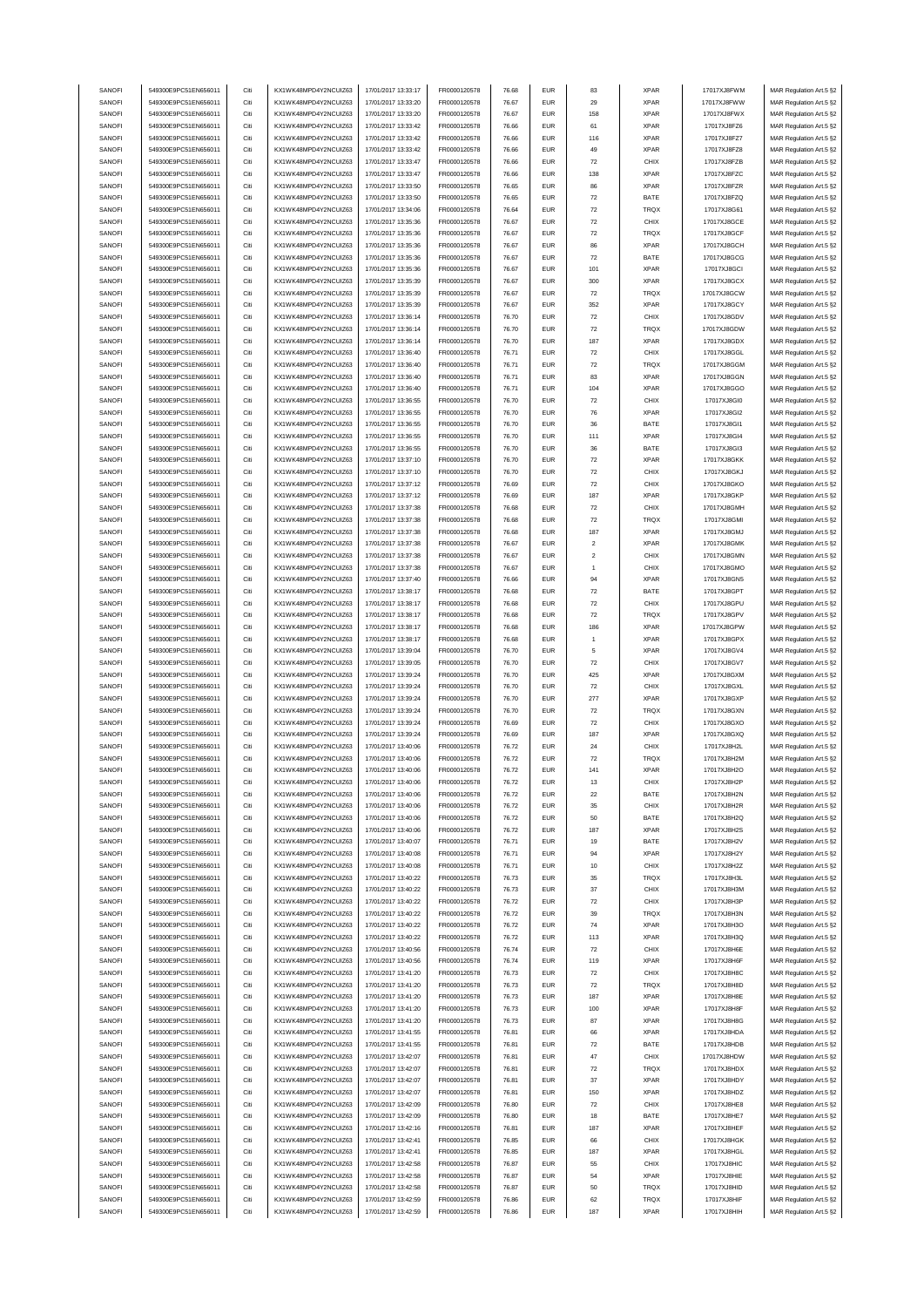| SANOFI | 549300E9PC51EN656011 | Citi | KX1WK48MPD4Y2NCUIZ63  | 17/01/2017 13:42:59 | FR0000120578        | 76.86 | <b>EUR</b> | 29                 | CHIX        | 17017XJ8HIG | MAR Regulation Art.5 §2 |
|--------|----------------------|------|-----------------------|---------------------|---------------------|-------|------------|--------------------|-------------|-------------|-------------------------|
| SANOFI | 549300E9PC51EN656011 | Citi | KX1WK48MPD4Y2NCUIZ63  | 17/01/2017 13:43:12 | FR0000120578        | 76.86 | <b>EUR</b> | 87                 | <b>XPAR</b> | 17017XJ8HJN | MAR Regulation Art.5 §2 |
|        | 549300E9PC51EN656011 | Citi |                       |                     |                     |       | <b>EUR</b> |                    |             |             | MAR Regulation Art.5 §2 |
| SANOFI |                      |      | KX1WK48MPD4Y2NCUIZ63  | 17/01/2017 13:43:12 | FR0000120578        | 76.86 |            | 100                | <b>XPAR</b> | 17017XJ8HJO |                         |
| SANOFI | 549300E9PC51EN656011 | Citi | KX1WK48MPD4Y2NCUIZ63  | 17/01/2017 13:43:13 | FR0000120578        | 76.85 | <b>EUR</b> | 102                | <b>XPAR</b> | 17017XJ8HJY | MAR Regulation Art.5 §2 |
| SANOFI | 549300E9PC51EN656011 | Citi | KX1WK48MPD4Y2NCUIZ63  | 17/01/2017 13:43:13 | FR0000120578        | 76.85 | <b>EUR</b> | $\sqrt{4}$         | <b>XPAR</b> | 17017XJ8HJZ | MAR Regulation Art.5 §2 |
| SANOFI | 549300E9PC51EN656011 | Citi | KX1WK48MPD4Y2NCUIZ63  | 17/01/2017 13:43:14 | FR0000120578        | 76.84 | <b>EUR</b> | 187                | <b>XPAR</b> | 17017XJ8HK6 | MAR Regulation Art.5 §2 |
| SANOFI | 549300E9PC51EN656011 | Citi | KX1WK48MPD4Y2NCUIZ63  | 17/01/2017 13:43:25 | FR0000120578        | 76.84 | <b>EUR</b> | $\bf 72$           | BATE        | 17017XJ8HKM | MAR Regulation Art.5 §2 |
| SANOFI | 549300E9PC51EN656011 | Citi | KX1WK48MPD4Y2NCUIZ63  | 17/01/2017 13:44:04 | FR0000120578        | 76.85 | <b>EUR</b> | 80                 | <b>XPAR</b> | 17017XJ8HN7 | MAR Regulation Art.5 §2 |
| SANOFI | 549300E9PC51EN656011 | Citi | KX1WK48MPD4Y2NCUIZ63  | 17/01/2017 13:44:04 | FR0000120578        | 76.85 | <b>EUR</b> | 72                 | CHIX        | 17017XJ8HN8 |                         |
|        |                      |      |                       |                     |                     |       |            |                    |             |             | MAR Regulation Art.5 §2 |
| SANOFI | 549300E9PC51EN656011 | Citi | KX1WK48MPD4Y2NCUIZ63  | 17/01/2017 13:44:04 | FR0000120578        | 76.85 | <b>EUR</b> | $\scriptstyle{72}$ | TRQX        | 17017XJ8HN6 | MAR Regulation Art.5 §2 |
| SANOFI | 549300E9PC51EN656011 | Citi | KX1WK48MPD4Y2NCUIZ63  | 17/01/2017 13:44:04 | FR0000120578        | 76.85 | <b>EUR</b> | 107                | XPAR        | 17017XJ8HN9 | MAR Regulation Art.5 §2 |
| SANOFI | 549300E9PC51EN656011 | Citi | KX1WK48MPD4Y2NCUIZ63  | 17/01/2017 13:44:09 | FR0000120578        | 76.84 | <b>EUR</b> | $\scriptstyle{72}$ | CHIX        | 17017XJ8HO5 | MAR Regulation Art.5 §2 |
| SANOFI | 549300E9PC51EN656011 | Citi | KX1WK48MPD4Y2NCUIZ63  | 17/01/2017 13:44:26 | FR0000120578        | 76.87 | <b>EUR</b> | 187                | <b>XPAR</b> | 17017XJ8HSK | MAR Regulation Art.5 §2 |
| SANOFI | 549300E9PC51EN656011 | Citi | KX1WK48MPD4Y2NCUIZ63  | 17/01/2017 13:44:27 | FR0000120578        | 76.87 | <b>EUR</b> | 13                 | XPAR        | 17017XJ8HSO | MAR Regulation Art.5 §2 |
|        |                      |      |                       |                     |                     |       |            |                    |             |             |                         |
| SANOFI | 549300E9PC51EN656011 | Citi | KX1WK48MPD4Y2NCUIZ63  | 17/01/2017 13:44:45 | FR0000120578        | 76.89 | <b>EUR</b> | 100                | <b>XPAR</b> | 17017XJ8HUV | MAR Regulation Art.5 §2 |
| SANOFI | 549300E9PC51EN656011 | Citi | KX1WK48MPD4Y2NCUIZ63  | 17/01/2017 13:44:55 | FR0000120578        | 76.90 | <b>EUR</b> | 67                 | CHIX        | 17017XJ8HVW | MAR Regulation Art.5 §2 |
| SANOFI | 549300E9PC51EN656011 | Citi | KX1WK48MPD4Y2NCUIZ63  | 17/01/2017 13:44:57 | FR0000120578        | 76.90 | <b>EUR</b> | $\overline{2}$     | TRQX        | 17017XJ8HW7 | MAR Regulation Art.5 §2 |
| SANOFI | 549300E9PC51EN656011 | Citi | KX1WK48MPD4Y2NCUIZ63  | 17/01/2017 13:44:57 | FR0000120578        | 76.90 | <b>EUR</b> | $\,$ 5 $\,$        | CHIX        | 17017XJ8HW9 | MAR Regulation Art.5 §2 |
| SANOFI | 549300E9PC51EN656011 | Citi | KX1WK48MPD4Y2NCUIZ63  | 17/01/2017 13:44:57 | FR0000120578        | 76.90 | <b>EUR</b> | 62                 | BATE        | 17017XJ8HW8 | MAR Regulation Art.5 §2 |
| SANOFI | 549300E9PC51EN656011 | Citi | KX1WK48MPD4Y2NCUIZ63  | 17/01/2017 13:44:57 | FR0000120578        | 76.90 | <b>EUR</b> | 67                 | CHIX        | 17017XJ8HWC | MAR Regulation Art.5 §2 |
|        |                      |      |                       |                     |                     |       |            |                    |             |             |                         |
| SANOFI | 549300E9PC51EN656011 | Citi | KX1WK48MPD4Y2NCUIZ63  | 17/01/2017 13:44:57 | FR0000120578        | 76.90 | <b>EUR</b> | 10                 | BATE        | 17017XJ8HWA | MAR Regulation Art.5 §2 |
| SANOFI | 549300E9PC51EN656011 | Citi | KX1WK48MPD4Y2NCUIZ63  | 17/01/2017 13:44:57 | FR0000120578        | 76.90 | <b>EUR</b> | 70                 | TRQX        | 17017XJ8HWB | MAR Regulation Art.5 §2 |
| SANOFI | 549300E9PC51EN656011 | Citi | KX1WK48MPD4Y2NCUIZ63  | 17/01/2017 13:44:57 | FR0000120578        | 76.90 | <b>EUR</b> | 187                | XPAR        | 17017XJ8HWD | MAR Regulation Art.5 §2 |
| SANOFI | 549300E9PC51EN656011 | Citi | KX1WK48MPD4Y2NCUIZ63  | 17/01/2017 13:44:58 | FR0000120578        | 76.89 | <b>EUR</b> | 52                 | <b>XPAR</b> | 17017XJ8HWG | MAR Regulation Art.5 §2 |
| SANOFI | 549300E9PC51EN656011 | Citi | KX1WK48MPD4Y2NCLIIZ63 | 17/01/2017 13:45:23 | FR0000120578        | 76.91 | <b>EUR</b> | 187                | <b>XPAR</b> | 17017XJ8HZV | MAR Regulation Art.5 §2 |
|        |                      | Citi |                       |                     |                     |       |            |                    |             |             | MAR Regulation Art.5 §2 |
| SANOFI | 549300E9PC51EN656011 |      | KX1WK48MPD4Y2NCUIZ63  | 17/01/2017 13:45:23 | FR0000120578        | 76.89 | <b>EUR</b> | 187                | <b>XPAR</b> | 17017XJ8HZW |                         |
| SANOFI | 549300E9PC51EN656011 | Citi | KX1WK48MPD4Y2NCUIZ63  | 17/01/2017 13:45:32 | FR0000120578        | 76.90 | <b>EUR</b> | 108                | XPAR        | 17017XJ8I0E | MAR Regulation Art.5 §2 |
| SANOFI | 549300E9PC51EN656011 | Citi | KX1WK48MPD4Y2NCUIZ63  | 17/01/2017 13:45:33 | FR0000120578        | 76.90 | <b>EUR</b> | $\scriptstyle{72}$ | CHIX        | 17017XJ8I0F | MAR Regulation Art.5 §2 |
| SANOFI | 549300E9PC51EN656011 | Citi | KX1WK48MPD4Y2NCUIZ63  | 17/01/2017 13:45:33 | FR0000120578        | 76.89 | <b>EUR</b> | $\overline{1}$     | BATE        | 17017XJ8I0G | MAR Regulation Art.5 §2 |
| SANOFI | 549300E9PC51EN656011 | Citi | KX1WK48MPD4Y2NCUIZ63  | 17/01/2017 13:45:33 | FR0000120578        | 76.89 | <b>EUR</b> | 13                 | BATE        | 17017XJ8I0H | MAR Regulation Art.5 §2 |
| SANOFI | 549300E9PC51EN656011 | Citi | KX1WK48MPD4Y2NCUIZ63  | 17/01/2017 13:45:33 | FR0000120578        | 76.89 | <b>EUR</b> | 78                 | <b>XPAR</b> | 17017XJ8I0I | MAR Regulation Art.5 §2 |
|        |                      |      |                       |                     |                     |       |            |                    |             |             |                         |
| SANOFI | 549300E9PC51EN656011 | Citi | KX1WK48MPD4Y2NCUIZ63  | 17/01/2017 13:45:36 | FR0000120578        | 76.88 | <b>EUR</b> | $\scriptstyle{72}$ | TRQX        | 17017XJ8I0Q | MAR Regulation Art.5 §2 |
| SANOFI | 549300E9PC51EN656011 | Citi | KX1WK48MPD4Y2NCUIZ63  | 17/01/2017 13:46:34 | FR0000120578        | 76.94 | <b>EUR</b> | 72                 | CHIX        | 17017XJ8I6C | MAR Regulation Art.5 §2 |
| SANOFI | 549300E9PC51EN656011 | Citi | KX1WK48MPD4Y2NCLIIZ63 | 17/01/2017 13:46:34 | FR0000120578        | 76.94 | <b>EUR</b> | $\scriptstyle{72}$ | BATE        | 17017XJ8I6B | MAR Regulation Art.5 §2 |
| SANOFI | 549300E9PC51EN656011 | Citi | KX1WK48MPD4Y2NCUIZ63  | 17/01/2017 13:46:34 | FR0000120578        | 76.94 | <b>EUR</b> | $\scriptstyle{72}$ | TRQX        | 17017XJ8I6D | MAR Regulation Art.5 §2 |
| SANOFI | 549300E9PC51EN656011 | Citi | KX1WK48MPD4Y2NCUIZ63  | 17/01/2017 13:46:34 | FR0000120578        | 76.94 | <b>EUR</b> | 187                | XPAR        | 17017XJ8I6E | MAR Regulation Art.5 §2 |
|        |                      |      |                       |                     |                     |       |            |                    |             |             |                         |
| SANOFI | 549300E9PC51EN656011 | Citi | KX1WK48MPD4Y2NCUIZ63  | 17/01/2017 13:46:55 | FR0000120578        | 76.93 | <b>EUR</b> | $\bf 72$           | CHIX        | 17017XJ8I7Y | MAR Regulation Art.5 §2 |
| SANOFI | 549300E9PC51EN656011 | Citi | KX1WK48MPD4Y2NCUIZ63  | 17/01/2017 13:46:55 | FR0000120578        | 76.93 | <b>EUR</b> | 187                | <b>XPAR</b> | 17017XJ8I7Z | MAR Regulation Art.5 §2 |
| SANOFI | 549300E9PC51EN656011 | Citi | KX1WK48MPD4Y2NCUIZ63  | 17/01/2017 13:46:55 | FR0000120578        | 76.92 | <b>EUR</b> | $17\,$             | CHIX        | 17017XJ8I80 | MAR Regulation Art.5 §2 |
| SANOFI | 549300E9PC51EN656011 | Citi | KX1WK48MPD4Y2NCUIZ63  | 17/01/2017 13:46:55 | FR0000120578        | 76.92 | <b>EUR</b> | 55                 | CHIX        | 17017XJ8l81 | MAR Regulation Art.5 §2 |
| SANOFI | 549300E9PC51EN656011 | Citi | KX1WK48MPD4Y2NCUIZ63  | 17/01/2017 13:47:08 | FR0000120578        | 76.92 | <b>EUR</b> | 13                 | <b>XPAR</b> | 17017XJ8I8R | MAR Regulation Art.5 §2 |
| SANOFI | 549300E9PC51EN656011 | Citi | KX1WK48MPD4Y2NCUIZ63  | 17/01/2017 13:47:08 | FR0000120578        | 76.92 | <b>EUR</b> | 10                 | TRQX        | 17017XJ8I8Q | MAR Regulation Art.5 §2 |
|        |                      |      |                       |                     |                     |       |            |                    |             |             |                         |
| SANOFI | 549300E9PC51EN656011 | Citi | KX1WK48MPD4Y2NCUIZ63  | 17/01/2017 13:47:08 | FR0000120578        | 76.92 | <b>EUR</b> | $\overline{1}$     | TRQX        | 17017XJ8I8S | MAR Regulation Art.5 §2 |
| SANOFI | 549300E9PC51EN656011 | Citi | KX1WK48MPD4Y2NCUIZ63  | 17/01/2017 13:47:08 | FR0000120578        | 76.92 | <b>EUR</b> | $\overline{1}$     | TRQX        | 17017XJ8I8V | MAR Regulation Art.5 §2 |
| SANOFI | 549300E9PC51EN656011 | Citi | KX1WK48MPD4Y2NCUIZ64  | 17/01/2017 13:47:08 | FR0000120578        | 76.92 | <b>EUR</b> | 157                | <b>XPAR</b> | 17017XJ8I8W | MAR Regulation Art.5 §2 |
| SANOFI | 549300E9PC51EN656011 | Citi | KX1WK48MPD4Y2NCUIZ65  | 17/01/2017 13:47:08 | FR0000120578        | 76.92 | <b>EUR</b> | 60                 | TRQX        | 17017XJ8I8Y | MAR Regulation Art.5 §2 |
| SANOFI | 549300E9PC51EN656011 | Citi | KX1WK48MPD4Y2NCUIZ66  | 17/01/2017 13:47:12 | FR0000120578        | 76.91 | <b>EUR</b> | 187                | <b>XPAR</b> | 17017XJ8IA2 | MAR Regulation Art.5 §2 |
|        |                      | Citi |                       |                     |                     |       |            |                    |             |             |                         |
| SANOFI | 549300E9PC51EN656011 |      | KX1WK48MPD4Y2NCUIZ67  | 17/01/2017 13:47:27 | FR0000120578        | 76.91 | <b>EUR</b> | 93                 | <b>XPAR</b> | 17017XJ8IBE | MAR Regulation Art.5 §2 |
| SANOFI | 549300E9PC51EN656011 | Citi | KX1WK48MPD4Y2NCUIZ68  | 17/01/2017 13:47:32 | FR0000120578        | 76.91 | <b>EUR</b> | 139                | <b>XPAR</b> | 17017XJ8IC9 | MAR Regulation Art.5 §2 |
| SANOFI | 549300E9PC51EN656011 | Citi | KX1WK48MPD4Y2NCUIZ69  | 17/01/2017 13:47:32 | FR0000120578        | 76.91 | <b>EUR</b> | 32                 | <b>XPAR</b> | 17017XJ8ICA | MAR Regulation Art.5 §2 |
| SANOFI | 549300E9PC51EN656011 | Citi | KX1WK48MPD4Y2NCUIZ70  | 17/01/2017 13:47:41 | FR0000120578        | 76.88 | <b>EUR</b> | 30                 | <b>XPAR</b> | 17017XJ8IE0 | MAR Regulation Art.5 §2 |
| SANOFI | 549300E9PC51EN656011 | Citi | KX1WK48MPD4Y2NCUIZ71  | 17/01/2017 13:47:52 | FR0000120578        | 76.90 | <b>EUR</b> | 37                 | TRQX        | 17017XJ8IHD | MAR Regulation Art.5 §2 |
| SANOFI | 549300E9PC51EN656011 | Citi | KX1WK48MPD4Y2NCUIZ63  | 17/01/2017 13:47:52 | FR0000120578        | 76.90 | <b>EUR</b> | $\scriptstyle{72}$ | BATE        | 17017XJ8IHE | MAR Regulation Art.5 §2 |
|        |                      |      |                       |                     |                     |       |            |                    |             |             |                         |
| SANOFI | 549300E9PC51EN656011 | Citi | KX1WK48MPD4Y2NCUIZ63  | 17/01/2017 13:47:59 | FR0000120578        | 76.89 | <b>EUR</b> | $\scriptstyle{72}$ | CHIX        | 17017XJ8IHZ | MAR Regulation Art.5 §2 |
| SANOFI | 549300E9PC51EN656011 | Citi | KX1WK48MPD4Y2NCUIZ63  | 17/01/2017 13:47:59 | FR0000120578        | 76.89 | <b>EUR</b> | 78                 | <b>XPAR</b> | 17017XJ8II1 | MAR Regulation Art.5 §2 |
| SANOFI | 549300E9PC51EN656011 | Citi | KX1WK48MPD4Y2NCUIZ63  | 17/01/2017 13:47:59 | FR0000120578        | 76.89 | <b>EUR</b> | 47                 | TRQX        | 17017XJ8II0 | MAR Regulation Art.5 §2 |
| SANOFI | 549300E9PC51EN656011 | Citi | KX1WK48MPD4Y2NCUIZ63  | 17/01/2017 13:47:59 | FR0000120578        | 76.89 | <b>EUR</b> | 100                | <b>XPAR</b> | 17017XJ8II2 | MAR Regulation Art.5 §2 |
| SANOFI | 549300E9PC51EN656011 |      | KX1WK48MPD4Y2NCLIIZ63 | 17/01/2017 13:47:59 | <b>ER0000120578</b> | 76.89 |            |                    | <b>XPAR</b> | 17017X ISU3 | MAR Regulation Art 5 82 |
|        |                      |      |                       |                     |                     |       |            |                    |             |             |                         |
| SANOFI | 549300E9PC51EN656011 | Citi | KX1WK48MPD4Y2NCUIZ72  | 17/01/2017 13:48:09 | FR0000120578        | 76.89 | <b>EUR</b> | 72                 | CHIX        | 17017XJ8IIJ | MAR Regulation Art.5 §2 |
| SANOFI | 549300E9PC51EN656011 | Citi | KX1WK48MPD4Y2NCUIZ73  | 17/01/2017 13:48:16 | FR0000120578        | 76.88 | <b>EUR</b> | $27\,$             | CHIX        | 17017XJ8IJ4 | MAR Regulation Art.5 §2 |
| SANOFI | 549300E9PC51EN656011 | Citi | KX1WK48MPD4Y2NCUIZ63  | 17/01/2017 13:48:31 | FR0000120578        | 76.87 | <b>EUR</b> | 136                | <b>XPAR</b> | 17017XJ8IKF | MAR Regulation Art.5 §2 |
| SANOFI | 549300E9PC51EN656011 | Citi | KX1WK48MPD4Y2NCUIZ63  | 17/01/2017 13:48:31 | FR0000120578        | 76.87 | <b>EUR</b> | 142                | <b>XPAR</b> | 17017XJ8IKK | MAR Regulation Art.5 §2 |
| SANOFI | 549300E9PC51EN656011 | Citi | KX1WK48MPD4Y2NCUIZ63  | 17/01/2017 13:48:38 | FR0000120578        | 76.87 | <b>EUR</b> | $\sqrt{2}$         | CHIX        | 17017XJ8IL5 | MAR Regulation Art.5 §2 |
| SANOFI | 549300E9PC51EN656011 | Citi | KX1WK48MPD4Y2NCUIZ63  | 17/01/2017 13:48:38 | FR0000120578        | 76.87 | <b>EUR</b> | 70                 | CHIX        | 17017XJ8IL6 | MAR Regulation Art.5 §2 |
|        | 549300E9PC51EN656011 | Citi | KX1WK48MPD4Y2NCUIZ63  |                     | FR0000120578        |       |            |                    |             |             |                         |
| SANOFI |                      |      |                       | 17/01/2017 13:48:46 |                     | 76.87 | <b>EUR</b> | $\scriptstyle{72}$ | TRQX        | 17017XJ8ILS | MAR Regulation Art.5 §2 |
| SANOFI | 549300E9PC51EN656011 | Citi | KX1WK48MPD4Y2NCUIZ63  | 17/01/2017 13:49:27 | FR0000120578        | 76.90 | <b>EUR</b> | 126                | <b>XPAR</b> | 17017XJ8IQW | MAR Regulation Art.5 §2 |
| SANOFI | 549300E9PC51EN656011 | Citi | KX1WK48MPD4Y2NCUIZ63  | 17/01/2017 13:49:27 | FR0000120578        | 76.90 | <b>EUR</b> | 61                 | <b>XPAR</b> | 17017XJ8IQX | MAR Regulation Art.5 §2 |
| SANOFI | 549300E9PC51EN656011 | Citi | KX1WK48MPD4Y2NCUIZ63  | 17/01/2017 13:49:56 | FR0000120578        | 76.91 | <b>EUR</b> | $\scriptstyle{72}$ | CHIX        | 17017XJ8IT9 | MAR Regulation Art.5 §2 |
| SANOFI | 549300E9PC51EN656011 | Citi | KX1WK48MPD4Y2NCUIZ63  | 17/01/2017 13:49:56 | FR0000120578        | 76.91 | <b>EUR</b> | 100                | <b>XPAR</b> | 17017XJ8ITB | MAR Regulation Art.5 §2 |
| SANOFI | 549300E9PC51EN656011 | Citi | KX1WK48MPD4Y2NCUIZ63  | 17/01/2017 13:49:56 | FR0000120578        | 76.91 | <b>EUR</b> | $\bf 72$           | TRQX        | 17017XJ8ITA | MAR Regulation Art.5 §2 |
| SANOFI | 549300E9PC51EN656011 | Citi | KX1WK48MPD4Y2NCUIZ63  | 17/01/2017 13:49:56 | FR0000120578        | 76.91 | <b>EUR</b> | 87                 | <b>XPAR</b> | 17017XJ8ITF | MAR Regulation Art.5 §2 |
|        |                      |      |                       |                     |                     |       |            |                    |             |             |                         |
| SANOFI | 549300E9PC51EN656011 | Citi | KX1WK48MPD4Y2NCUIZ63  | 17/01/2017 13:49:56 | FR0000120578        | 76.91 | <b>EUR</b> | $\bf 72$           | BATE        | 17017XJ8ITC | MAR Regulation Art.5 §2 |
| SANOFI | 549300E9PC51EN656011 | Citi | KX1WK48MPD4Y2NCUIZ63  | 17/01/2017 13:49:56 | FR0000120578        | 76.91 | <b>EUR</b> | $77\,$             | <b>XPAR</b> | 17017XJ8ITH | MAR Regulation Art.5 §2 |
| SANOFI | 549300E9PC51EN656011 | Citi | KX1WK48MPD4Y2NCUIZ63  | 17/01/2017 13:50:03 | FR0000120578        | 76.92 | <b>EUR</b> | 68                 | CHIX        | 17017XJ8IU9 | MAR Regulation Art.5 §2 |
| SANOFI | 549300E9PC51EN656011 | Citi | KX1WK48MPD4Y2NCUIZ63  | 17/01/2017 13:50:07 | FR0000120578        | 76.92 | <b>EUR</b> | 79                 | <b>XPAR</b> | 17017XJ8IUE | MAR Regulation Art.5 §2 |
| SANOFI | 549300E9PC51EN656011 | Citi | KX1WK48MPD4Y2NCUIZ63  | 17/01/2017 13:50:10 | FR0000120578        | 76.91 | <b>EUR</b> | 187                | <b>XPAR</b> | 17017XJ8IUH | MAR Regulation Art.5 §2 |
|        |                      |      |                       |                     |                     |       |            |                    |             |             |                         |
| SANOFI | 549300E9PC51EN656011 | Citi | KX1WK48MPD4Y2NCUIZ63  | 17/01/2017 13:50:11 | FR0000120578        | 76.91 | <b>EUR</b> | 8                  | <b>XPAR</b> | 17017XJ8IUN | MAR Regulation Art.5 §2 |
| SANOFI | 549300E9PC51EN656011 | Citi | KX1WK48MPD4Y2NCUIZ63  | 17/01/2017 13:50:11 | FR0000120578        | 76.91 | <b>EUR</b> | 87                 | <b>XPAR</b> | 17017XJ8IUO | MAR Regulation Art.5 §2 |
| SANOFI | 549300E9PC51EN656011 | Citi | KX1WK48MPD4Y2NCUIZ63  | 17/01/2017 13:50:13 | FR0000120578        | 76.90 | <b>EUR</b> | 53                 | CHIX        | 17017XJ8IUY | MAR Regulation Art.5 §2 |
| SANOFI | 549300E9PC51EN656011 | Citi | KX1WK48MPD4Y2NCUIZ63  | 17/01/2017 13:50:29 | FR0000120578        | 76.88 | <b>EUR</b> | 94                 | <b>XPAR</b> | 17017XJ8IVL | MAR Regulation Art.5 §2 |
| SANOFI | 549300E9PC51EN656011 | Citi | KX1WK48MPD4Y2NCUIZ63  | 17/01/2017 13:51:02 | FR0000120578        | 76.92 | <b>EUR</b> | 14                 | TRQX        | 17017XJ8J03 | MAR Regulation Art.5 §2 |
| SANOFI | 549300E9PC51EN656011 | Citi | KX1WK48MPD4Y2NCUIZ63  | 17/01/2017 13:51:02 | FR0000120578        | 76.92 | <b>EUR</b> | 71                 | <b>XPAR</b> | 17017XJ8J04 | MAR Regulation Art.5 §2 |
|        |                      |      |                       |                     |                     |       |            |                    |             |             |                         |
| SANOFI | 549300E9PC51EN656011 | Citi | KX1WK48MPD4Y2NCUIZ63  | 17/01/2017 13:51:29 | FR0000120578        | 76.93 | <b>EUR</b> | 26                 | TRQX        | 17017XJ8J1X | MAR Regulation Art.5 §2 |
| SANOFI | 549300E9PC51EN656011 | Citi | KX1WK48MPD4Y2NCUIZ63  | 17/01/2017 13:51:29 | FR0000120578        | 76.93 | <b>EUR</b> | 14                 | BATE        | 17017XJ8J1Y | MAR Regulation Art.5 §2 |
| SANOFI | 549300E9PC51EN656011 | Citi | KX1WK48MPD4Y2NCUIZ63  | 17/01/2017 13:51:29 | FR0000120578        | 76.93 | <b>EUR</b> | 8                  | BATE        | 17017XJ8J1Z | MAR Regulation Art.5 §2 |
| SANOFI | 549300E9PC51EN656011 | Citi | KX1WK48MPD4Y2NCUIZ63  | 17/01/2017 13:51:36 | FR0000120578        | 76.94 | <b>EUR</b> | $\scriptstyle{72}$ | TRQX        | 17017XJ8J3L | MAR Regulation Art.5 §2 |
| SANOFI | 549300E9PC51EN656011 | Citi | KX1WK48MPD4Y2NCUIZ63  | 17/01/2017 13:51:36 | FR0000120578        | 76.94 | <b>EUR</b> | $\scriptstyle{72}$ | BATE        | 17017XJ8J3M | MAR Regulation Art.5 §2 |
| SANOFI | 549300E9PC51EN656011 | Citi | KX1WK48MPD4Y2NCUIZ63  | 17/01/2017 13:51:36 | FR0000120578        | 76.94 | <b>EUR</b> | $\bf 72$           | CHIX        | 17017XJ8J3N | MAR Regulation Art.5 §2 |
|        |                      |      |                       |                     |                     |       |            |                    |             |             |                         |
| SANOFI | 549300E9PC51EN656011 | Citi | KX1WK48MPD4Y2NCUIZ63  | 17/01/2017 13:51:36 | FR0000120578        | 76.94 | <b>EUR</b> | 187                | <b>XPAR</b> | 17017XJ8J3O | MAR Regulation Art.5 §2 |
| SANOFI | 549300E9PC51EN656011 | Citi | KX1WK48MPD4Y2NCUIZ63  | 17/01/2017 13:51:38 | FR0000120578        | 76.93 | <b>EUR</b> | $\scriptstyle{72}$ | CHIX        | 17017XJ8J3S | MAR Regulation Art.5 §2 |
| SANOFI | 549300E9PC51EN656011 | Citi | KX1WK48MPD4Y2NCUIZ63  | 17/01/2017 13:51:38 | FR0000120578        | 76.93 | <b>EUR</b> | $\overline{4}$     | <b>XPAR</b> | 17017XJ8J3T | MAR Regulation Art.5 §2 |
| SANOFI | 549300E9PC51EN656011 | Citi | KX1WK48MPD4Y2NCUIZ63  | 17/01/2017 13:51:38 | FR0000120578        | 76.92 | <b>EUR</b> | 72                 | CHIX        | 17017XJ8J3V | MAR Regulation Art.5 §2 |
| SANOFI | 549300E9PC51EN656011 | Citi | KX1WK48MPD4Y2NCUIZ63  | 17/01/2017 13:51:38 | FR0000120578        | 76.93 | <b>EUR</b> | 183                | <b>XPAR</b> | 17017XJ8J3W | MAR Regulation Art.5 §2 |
|        |                      |      |                       |                     |                     |       |            |                    |             |             |                         |
| SANOFI | 549300E9PC51EN656011 | Citi | KX1WK48MPD4Y2NCUIZ63  | 17/01/2017 13:51:38 | FR0000120578        | 76.92 | <b>EUR</b> | $\sqrt{4}$         | BATE        | 17017XJ8J3U | MAR Regulation Art.5 §2 |
| SANOFI | 549300E9PC51EN656011 | Citi | KX1WK48MPD4Y2NCUIZ63  | 17/01/2017 13:51:38 | FR0000120578        | 76.92 | <b>EUR</b> | 100                | <b>XPAR</b> | 17017XJ8J3X | MAR Regulation Art.5 §2 |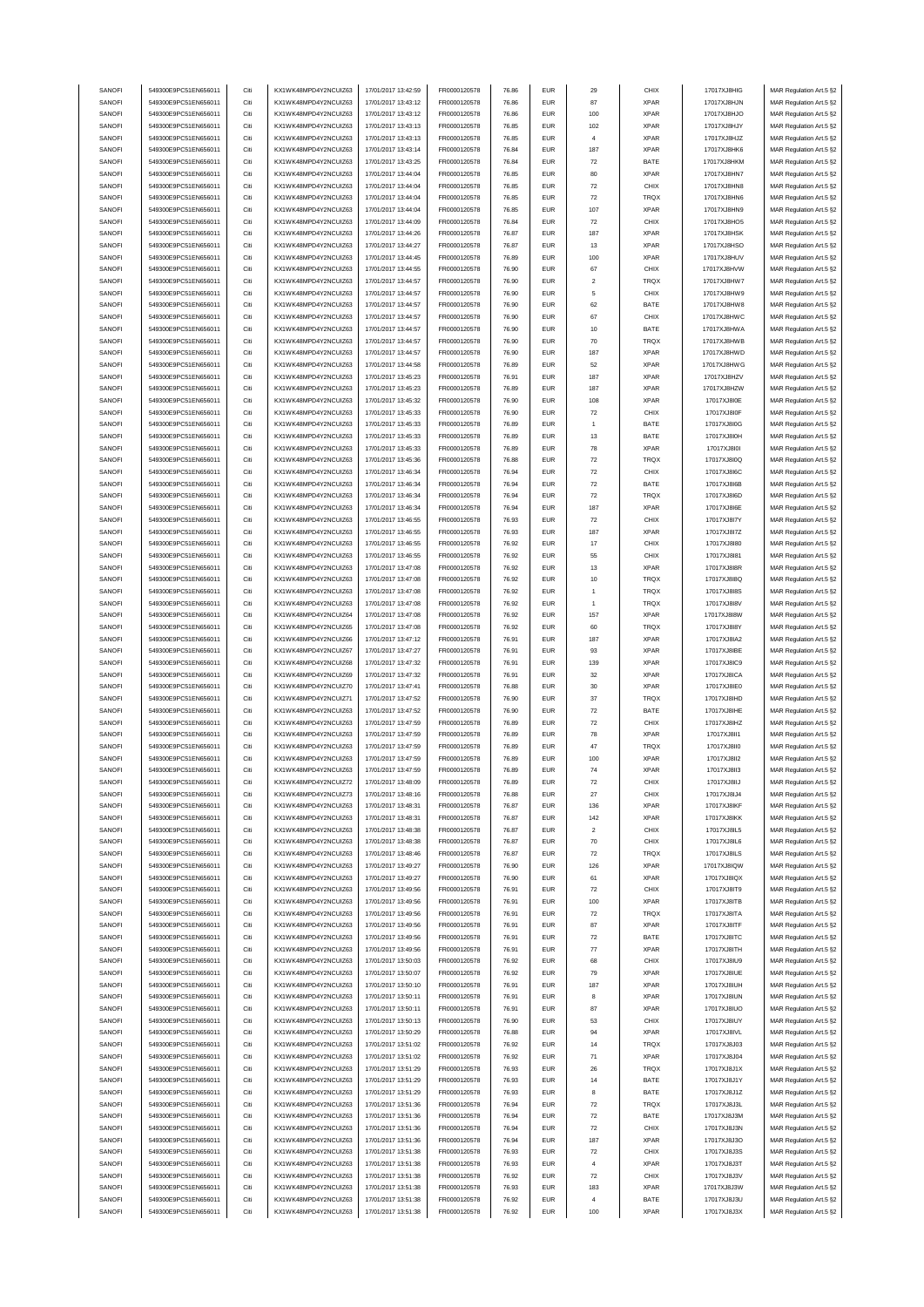| SANOFI           | 549300E9PC51EN656011                         | Citi         | KX1WK48MPD4Y2NCUIZ63                         | 17/01/2017 13:51:38                        | FR0000120578                 | 76.93          | <b>EUR</b>               | 87                 | <b>XPAR</b>         | 17017XJ8J3Y                | MAR Regulation Art.5 §2                            |
|------------------|----------------------------------------------|--------------|----------------------------------------------|--------------------------------------------|------------------------------|----------------|--------------------------|--------------------|---------------------|----------------------------|----------------------------------------------------|
|                  | 549300E9PC51EN656011                         |              |                                              |                                            |                              |                |                          |                    |                     |                            |                                                    |
| SANOFI           |                                              | Citi         | KX1WK48MPD4Y2NCUIZ63                         | 17/01/2017 13:52:07                        | FR0000120578                 | 76.92          | <b>EUR</b>               | 72                 | <b>TRQX</b>         | 17017XJ8J6B                | MAR Regulation Art.5 §2                            |
| SANOFI           | 549300E9PC51EN656011                         | Citi         | KX1WK48MPD4Y2NCUIZ63                         | 17/01/2017 13:52:07                        | FR0000120578                 | 76.92          | <b>EUR</b>               | 61                 | <b>XPAR</b>         | 17017XJ8J6C                | MAR Regulation Art.5 §2                            |
| SANOFI           | 549300E9PC51EN656011                         | Citi         | KX1WK48MPD4Y2NCUIZ63                         | 17/01/2017 13:52:07                        | FR0000120578                 | 76.92          | <b>EUR</b>               | 10                 | <b>XPAR</b>         | 17017XJ8J6D                | MAR Regulation Art.5 §2                            |
| SANOFI           | 549300E9PC51EN656011                         | Citi         | KX1WK48MPD4Y2NCUIZ63                         | 17/01/2017 13:52:07                        | FR0000120578                 | 76.92          | <b>EUR</b>               | 63                 | <b>XPAR</b>         | 17017XJ8J6F                | MAR Regulation Art.5 §2                            |
| SANOFI           | 549300E9PC51EN656011                         | Citi         | KX1WK48MPD4Y2NCUIZ63                         | 17/01/2017 13:52:25                        | FR0000120578                 | 76.90          | <b>EUR</b>               | 137                | <b>XPAR</b>         | 17017XJ8J8Q                | MAR Regulation Art.5 §2                            |
| SANOFI           | 549300E9PC51EN656011                         | Citi         |                                              |                                            | FR0000120578                 |                | <b>EUR</b>               |                    |                     |                            |                                                    |
|                  |                                              |              | KX1WK48MPD4Y2NCUIZ63                         | 17/01/2017 13:52:25                        |                              | 76.90          |                          | $\scriptstyle{72}$ | CHIX                | 17017XJ8J8R                | MAR Regulation Art.5 §2                            |
| SANOFI           | 549300E9PC51EN656011                         | Citi         | KX1WK48MPD4Y2NCUIZ63                         | 17/01/2017 13:52:25                        | FR0000120578                 | 76.90          | <b>EUR</b>               | 50                 | <b>XPAR</b>         | 17017XJ8J8S                | MAR Regulation Art.5 §2                            |
| SANOFI           | 549300E9PC51EN656011                         | Citi         | KX1WK48MPD4Y2NCUIZ63                         | 17/01/2017 13:52:26                        | FR0000120578                 | 76.90          | <b>EUR</b>               | 91                 | <b>XPAR</b>         | 17017XJ8J8T                | MAR Regulation Art.5 §2                            |
| SANOFI           | 549300E9PC51EN656011                         | Citi         | KX1WK48MPD4Y2NCUIZ63                         | 17/01/2017 13:52:37                        | FR0000120578                 | 76.89          | <b>EUR</b>               | 85                 | <b>XPAR</b>         | 17017XJ8JA7                | MAR Regulation Art.5 §2                            |
| SANOFI           | 549300E9PC51EN656011                         | Citi         | KX1WK48MPD4Y2NCUIZ63                         | 17/01/2017 13:52:59                        | FR0000120578                 | 76.91          | <b>EUR</b>               | 55                 | TRQX                | 17017XJ8JC1                |                                                    |
|                  |                                              |              |                                              |                                            |                              |                |                          |                    |                     |                            | MAR Regulation Art.5 §2                            |
| SANOFI           | 549300E9PC51EN656011                         | Citi         | KX1WK48MPD4Y2NCUIZ63                         | 17/01/2017 13:52:59                        | FR0000120578                 | 76.91          | <b>EUR</b>               | 59                 | CHIX                | 17017XJ8JC2                | MAR Regulation Art.5 §2                            |
| SANOFI           | 549300E9PC51EN656011                         | Citi         | KX1WK48MPD4Y2NCUIZ63                         | 17/01/2017 13:52:59                        | FR0000120578                 | 76.91          | <b>EUR</b>               | 17                 | TRQX                | 17017XJ8JC3                | MAR Regulation Art.5 §2                            |
| SANOFI           | 549300E9PC51EN656011                         | Citi         | KX1WK48MPD4Y2NCUIZ63                         | 17/01/2017 13:52:59                        | FR0000120578                 | 76.91          | <b>EUR</b>               | 3                  | <b>XPAR</b>         | 17017XJ8JC4                | MAR Regulation Art.5 §2                            |
| SANOFI           | 549300E9PC51EN656011                         | Citi         | KX1WK48MPD4Y2NCUIZ63                         | 17/01/2017 13:52:59                        | FR0000120578                 | 76.91          | <b>EUR</b>               | 91                 | <b>XPAR</b>         | 17017XJ8JC5                | MAR Regulation Art.5 §2                            |
|                  |                                              |              |                                              |                                            |                              |                |                          |                    |                     |                            |                                                    |
| SANOFI           | 549300E9PC51EN656011                         | Citi         | KX1WK48MPD4Y2NCUIZ63                         | 17/01/2017 13:53:08                        | FR0000120578                 | 76.91          | <b>EUR</b>               | 72                 | CHIX                | 17017XJ8JDT                | MAR Regulation Art.5 §2                            |
| SANOFI           | 549300E9PC51EN656011                         | Citi         | KX1WK48MPD4Y2NCUIZ63                         | 17/01/2017 13:53:08                        | FR0000120578                 | 76.91          | <b>EUR</b>               | 187                | <b>XPAR</b>         | 17017XJ8JDU                | MAR Regulation Art.5 §2                            |
| SANOFI           | 549300E9PC51EN656011                         | Citi         | KX1WK48MPD4Y2NCUIZ63                         | 17/01/2017 13:53:20                        | FR0000120578                 | 76.91          | <b>EUR</b>               | 82                 | <b>XPAR</b>         | 17017XJ8JEO                | MAR Regulation Art.5 §2                            |
| SANOFI           | 549300E9PC51EN656011                         | Citi         | KX1WK48MPD4Y2NCUIZ63                         | 17/01/2017 13:53:20                        | FR0000120578                 | 76.91          | <b>EUR</b>               | $\scriptstyle{72}$ | BATE                | 17017XJ8JEN                | MAR Regulation Art.5 §2                            |
|                  |                                              |              |                                              |                                            |                              |                |                          |                    |                     |                            |                                                    |
| SANOFI           | 549300E9PC51EN656011                         | Citi         | KX1WK48MPD4Y2NCUIZ63                         | 17/01/2017 13:53:20                        | FR0000120578                 | 76.91          | <b>EUR</b>               | 92                 | <b>XPAR</b>         | 17017XJ8JEP                | MAR Regulation Art.5 §2                            |
| SANOFI           | 549300E9PC51EN656011                         | Citi         | KX1WK48MPD4Y2NCUIZ63                         | 17/01/2017 13:53:22                        | FR0000120578                 | 76.90          | <b>EUR</b>               | 11                 | CHIX                | 17017XJ8JEU                | MAR Regulation Art.5 §2                            |
| SANOFI           | 549300E9PC51EN656011                         | Citi         | KX1WK48MPD4Y2NCUIZ63                         | 17/01/2017 13:53:28                        | FR0000120578                 | 76.90          | <b>EUR</b>               | 23                 | <b>XPAR</b>         | 17017XJ8JF6                | MAR Regulation Art.5 §2                            |
| SANOFI           | 549300E9PC51EN656011                         | Citi         | KX1WK48MPD4Y2NCUIZ63                         | 17/01/2017 13:53:28                        | FR0000120578                 | 76.90          | <b>EUR</b>               | $\sqrt{2}$         | <b>XPAR</b>         | 17017XJ8JF7                | MAR Regulation Art.5 §2                            |
| SANOFI           | 549300E9PC51EN656011                         | Citi         | KX1WK48MPD4Y2NCUIZ63                         | 17/01/2017 13:53:29                        | FR0000120578                 | 76.90          | <b>EUR</b>               | 30                 | TRQX                | 17017XJ8JFD                | MAR Regulation Art.5 §2                            |
|                  |                                              |              |                                              |                                            |                              |                |                          |                    |                     |                            |                                                    |
| SANOFI           | 549300E9PC51EN656011                         | Citi         | KX1WK48MPD4Y2NCUIZ63                         | 17/01/2017 13:53:58                        | FR0000120578                 | 76.88          | <b>EUR</b>               | 72                 | <b>TRQX</b>         | 17017XJ8JHP                | MAR Regulation Art.5 §2                            |
| SANOFI           | 549300E9PC51EN656011                         | Citi         | KX1WK48MPD4Y2NCUIZ63                         | 17/01/2017 13:53:58                        | FR0000120578                 | 76.88          | <b>EUR</b>               | 187                | <b>XPAR</b>         | 17017XJ8JHQ                | MAR Regulation Art.5 §2                            |
| SANOFI           | 549300E9PC51EN656011                         | Citi         | KX1WK48MPD4Y2NCUIZ63                         | 17/01/2017 13:54:06                        | FR0000120578                 | 76.88          | <b>EUR</b>               | $\scriptstyle{72}$ | CHIX                | 17017XJ8JI6                | MAR Regulation Art.5 §2                            |
| SANOFI           | 549300E9PC51EN656011                         | Citi         | KX1WK48MPD4Y2NCUIZ63                         | 17/01/2017 13:54:06                        | FR0000120578                 | 76.88          | <b>EUR</b>               | $77\,$             | <b>XPAR</b>         | 17017XJ8JI7                | MAR Regulation Art.5 §2                            |
| SANOFI           | 549300E9PC51EN656011                         | Citi         | KX1WK48MPD4Y2NCUIZ63                         | 17/01/2017 13:54:20                        | FR0000120578                 | 76.89          | <b>EUR</b>               | $\scriptstyle{72}$ | CHIX                | 17017XJ8JJO                | MAR Regulation Art.5 §2                            |
|                  |                                              |              |                                              |                                            |                              |                |                          |                    |                     |                            |                                                    |
| SANOFI           | 549300E9PC51EN656011                         | Citi         | KX1WK48MPD4Y2NCUIZ63                         | 17/01/2017 13:54:20                        | FR0000120578                 | 76.89          | <b>EUR</b>               | 156                | <b>XPAR</b>         | 17017XJ8JJP                | MAR Regulation Art.5 §2                            |
| SANOFI           | 549300E9PC51EN656011                         | Citi         | KX1WK48MPD4Y2NCUIZ63                         | 17/01/2017 13:54:20                        | FR0000120578                 | 76.89          | <b>EUR</b>               | 136                | <b>XPAR</b>         | 17017XJ8JJQ                | MAR Regulation Art.5 §2                            |
| SANOFI           | 549300E9PC51EN656011                         | Citi         | KX1WK48MPD4Y2NCUIZ63                         | 17/01/2017 13:54:42                        | FR0000120578                 | 76.88          | <b>EUR</b>               | 39                 | <b>TRQX</b>         | 17017XJ8JM8                | MAR Regulation Art.5 §2                            |
| SANOFI           | 549300E9PC51EN656011                         | Citi         | KX1WK48MPD4Y2NCUIZ63                         | 17/01/2017 13:54:42                        | FR0000120578                 | 76.88          | <b>EUR</b>               | 33                 | TRQX                | 17017XJ8JM9                | MAR Regulation Art.5 §2                            |
|                  |                                              |              |                                              |                                            |                              |                |                          |                    |                     |                            |                                                    |
| SANOFI           | 549300E9PC51EN656011                         | Citi         | KX1WK48MPD4Y2NCUIZ63                         | 17/01/2017 13:54:50                        | FR0000120578                 | 76.86          | <b>EUR</b>               | 117                | <b>XPAR</b>         | 17017XJ8JMH                | MAR Regulation Art.5 §2                            |
| SANOFI           | 549300E9PC51EN656011                         | Citi         | KX1WK48MPD4Y2NCUIZ63                         | 17/01/2017 13:54:50                        | FR0000120578                 | 76.86          | <b>EUR</b>               | 38                 | <b>XPAR</b>         | 17017XJ8JMI                | MAR Regulation Art.5 §2                            |
| SANOFI           | 549300E9PC51EN656011                         | Citi         | KX1WK48MPD4Y2NCUIZ63                         | 17/01/2017 13:54:52                        | FR0000120578                 | 76.86          | <b>EUR</b>               | 32                 | <b>XPAR</b>         | 17017XJ8JMJ                | MAR Regulation Art.5 §2                            |
| SANOFI           | 549300E9PC51EN656011                         | Citi         | KX1WK48MPD4Y2NCUIZ63                         | 17/01/2017 13:55:10                        | FR0000120578                 | 76.87          | <b>EUR</b>               | 39                 | CHIX                | 17017XJ8JOE                | MAR Regulation Art.5 §2                            |
| SANOFI           |                                              | Citi         |                                              |                                            | FR0000120578                 | 76.87          | <b>EUR</b>               |                    | BATE                |                            |                                                    |
|                  | 549300E9PC51EN656011                         |              | KX1WK48MPD4Y2NCUIZ63                         | 17/01/2017 13:55:10                        |                              |                |                          | 15                 |                     | 17017XJ8JOF                | MAR Regulation Art.5 §2                            |
| SANOFI           | 549300E9PC51EN656011                         | Citi         | KX1WK48MPD4Y2NCUIZ63                         | 17/01/2017 13:55:10                        | FR0000120578                 | 76.87          | <b>EUR</b>               | 32                 | BATE                | 17017XJ8JOG                | MAR Regulation Art.5 §2                            |
| SANOFI           | 549300E9PC51EN656011                         | Citi         | KX1WK48MPD4Y2NCUIZ63                         | 17/01/2017 13:55:13                        | FR0000120578                 | 76.87          | <b>EUR</b>               | 40                 | BATE                | 17017XJ8JOZ                | MAR Regulation Art.5 §2                            |
| SANOFI           | 549300E9PC51EN656011                         | Citi         | KX1WK48MPD4Y2NCUIZ63                         | 17/01/2017 13:55:13                        | FR0000120578                 | 76.87          | <b>EUR</b>               | 29                 | CHIX                | 17017XJ8JP0                | MAR Regulation Art.5 §2                            |
| SANOFI           | 549300E9PC51EN656011                         | Citi         | KX1WK48MPD4Y2NCUIZ63                         | 17/01/2017 13:55:16                        | FR0000120578                 | 76.87          | <b>EUR</b>               | 27                 | <b>XPAR</b>         | 17017XJ8JP8                | MAR Regulation Art.5 §2                            |
|                  |                                              |              |                                              |                                            |                              |                |                          |                    |                     |                            |                                                    |
| SANOFI           | 549300E9PC51EN656011                         | Citi         | KX1WK48MPD4Y2NCUIZ63                         | 17/01/2017 13:55:33                        | FR0000120578                 | 76.87          | <b>EUR</b>               | $\overline{4}$     | CHIX                | 17017XJ8JQ0                | MAR Regulation Art.5 §2                            |
| SANOFI           | 549300E9PC51EN656011                         | Citi         | KX1WK48MPD4Y2NCUIZ63                         | 17/01/2017 13:55:33                        | FR0000120578                 | 76.87          | <b>EUR</b>               | 83                 | <b>XPAR</b>         | 17017XJ8JPZ                | MAR Regulation Art.5 §2                            |
| SANOFI           | 549300E9PC51EN656011                         | Citi         | KX1WK48MPD4Y2NCUIZ63                         | 17/01/2017 13:55:33                        | FR0000120578                 | 76.87          | <b>EUR</b>               | 39                 | CHIX                | 17017XJ8JQ2                | MAR Regulation Art.5 §2                            |
| SANOFI           | 549300E9PC51EN656011                         | Citi         | KX1WK48MPD4Y2NCUIZ63                         | 17/01/2017 13:55:33                        | FR0000120578                 | 76.87          | <b>EUR</b>               | 47                 | TRQX                | 17017XJ8JPY                | MAR Regulation Art.5 §2                            |
| SANOFI           | 549300E9PC51EN656011                         | Citi         | KX1WK48MPD4Y2NCUIZ63                         | 17/01/2017 13:55:33                        | FR0000120578                 | 76.87          | <b>EUR</b>               | 104                | <b>XPAR</b>         | 17017XJ8JQ3                | MAR Regulation Art.5 §2                            |
|                  |                                              |              |                                              |                                            |                              |                |                          |                    |                     |                            |                                                    |
| SANOFI           | 549300E9PC51EN656011                         | Citi         | KX1WK48MPD4Y2NCUIZ63                         | 17/01/2017 13:55:33                        | FR0000120578                 | 76.87          | <b>EUR</b>               | 25                 | TRQX                | 17017XJ8JQ1                | MAR Regulation Art.5 §2                            |
| SANOFI           | 549300E9PC51EN656011                         | Citi         | KX1WK48MPD4Y2NCUIZ63                         | 17/01/2017 13:55:35                        | FR0000120578                 | 76.86          | <b>EUR</b>               | 43                 | CHIX                | 17017XJ8JQL                | MAR Regulation Art.5 §2                            |
| SANOFI           | 549300E9PC51EN656011                         | Citi         | KX1WK48MPD4Y2NCUIZ63                         | 17/01/2017 13:55:35                        | FR0000120578                 | 76.86          | <b>EUR</b>               | 186                | <b>XPAR</b>         | 17017XJ8JQM                | MAR Regulation Art.5 §2                            |
| SANOFI           | 549300E9PC51EN656011                         | Citi         | KX1WK48MPD4Y2NCUIZ63                         | 17/01/2017 13:55:35                        | FR0000120578                 | 76.86          | <b>EUR</b>               | 16                 | BATE                | 17017XJ8JQN                | MAR Regulation Art.5 §2                            |
|                  | 549300E9PC51EN656011                         |              |                                              |                                            |                              |                | <b>EUR</b>               |                    |                     |                            |                                                    |
| SANOFI           |                                              | Citi         | KX1WK48MPD4Y2NCUIZ63                         | 17/01/2017 13:56:10                        | FR0000120578                 | 76.90          |                          | 43                 | TRQX                | 17017XJ8JTY                | MAR Regulation Art.5 §2                            |
| SANOFI           | 549300E9PC51EN656011                         | Citi         | KX1WK48MPD4Y2NCUIZ63                         | 17/01/2017 13:56:10                        | FR0000120578                 | 76.90          | <b>EUR</b>               | 29                 | TRQX                | 17017XJ8JTZ                | MAR Regulation Art.5 §2                            |
| SANOFI           | 549300E9PC51EN656011                         | Citi         | KX1WK48MPD4Y2NCUIZ63                         | 17/01/2017 13:56:30                        | FR0000120578                 | 76.92          | <b>EUR</b>               | $\scriptstyle{72}$ | CHIX                | 17017XJ8JV6                | MAR Regulation Art.5 §2                            |
| SANOFI           | 549300E9PC51EN656011                         | Citi         | KX1WK48MPD4Y2NCUIZ63                         | 17/01/2017 13:56:30                        | FR0000120578                 | 76.92          | <b>EUR</b>               | 187                | <b>XPAR</b>         | 17017XJ8JV7                | MAR Regulation Art.5 §2                            |
| SANOFI           | 549300E9PC51EN656011                         | Citi         | KX1WK48MPD4Y2NCUIZ63                         | 17/01/2017 13:56:35                        | FR0000120578                 | 76.92          | <b>EUR</b>               | 91                 | <b>XPAR</b>         | 17017XJ8JVF                | MAR Regulation Art.5 §2                            |
|                  |                                              |              |                                              |                                            |                              |                |                          |                    |                     |                            |                                                    |
| SANOFI           | 549300E9PC51EN656011                         | Citi         | KX1WK48MPD4Y2NCUIZ63                         | 17/01/2017 13:56:35                        | FR0000120578                 | 76.92          | <b>EUR</b>               | 72                 | CHIX                | 17017XJ8JVE                | MAR Regulation Art.5 §2                            |
| SANOFI           | 549300E9PC51EN656011                         |              | KX1WK48MPD4Y2NCUIZ63                         | 17/01/2017 13:57:06                        | FR0000120578                 | 76.93          | FUR                      |                    | <b>XPAR</b>         | 17017XJ8JYP                | MAR Regulation Art 5 82                            |
| SANOFI           | 549300E9PC51EN656011                         | Citi         | KX1WK48MPD4Y2NCUIZ63                         | 17/01/2017 13:57:06                        | FR0000120578                 | 76.93          | <b>EUR</b>               | 34                 | <b>XPAR</b>         | 17017XJ8JYT                | MAR Regulation Art.5 §2                            |
| SANOFI           | 549300E9PC51EN656011                         | Citi         | KX1WK48MPD4Y2NCUIZ63                         | 17/01/2017 13:57:06                        | FR0000120578                 | 76.93          | <b>EUR</b>               | $\scriptstyle{72}$ | CHIX                | 17017XJ8JYQ                | MAR Regulation Art.5 §2                            |
|                  |                                              |              |                                              |                                            |                              |                |                          |                    |                     |                            |                                                    |
| SANOFI           | 549300E9PC51EN656011                         | Citi         | KX1WK48MPD4Y2NCUIZ63                         | 17/01/2017 13:57:06                        | FR0000120578                 | 76.93          | <b>EUR</b>               | $\scriptstyle{72}$ | TRQX                | 17017XJ8JYR                | MAR Regulation Art.5 §2                            |
| SANOFI           | 549300E9PC51EN656011                         | Citi         | KX1WK48MPD4Y2NCUIZ63                         | 17/01/2017 13:57:06                        | FR0000120578                 | 76.93          | <b>EUR</b>               | 68                 | BATE                | 17017XJ8JYS                | MAR Regulation Art.5 §2                            |
| SANOFI           | 549300E9PC51EN656011                         | Citi         | KX1WK48MPD4Y2NCUIZ63                         | 17/01/2017 13:57:09                        | FR0000120578                 | 76.95          | <b>EUR</b>               | 187                | <b>XPAR</b>         | 17017XJ8JZE                | MAR Regulation Art.5 §2                            |
| SANOFI           | 549300E9PC51EN656011                         | Citi         | KX1WK48MPD4Y2NCUIZ63                         | 17/01/2017 13:57:30                        | FR0000120578                 | 76.97          | <b>EUR</b>               | 187                | XPAR                | 17017XJ8K0W                | MAR Regulation Art.5 §2                            |
| SANOFI           | 549300E9PC51EN656011                         | Citi         | KX1WK48MPD4Y2NCUIZ63                         | 17/01/2017 13:57:30                        | FR0000120578                 | 76.97          | <b>EUR</b>               | $\scriptstyle{72}$ | CHIX                | 17017XJ8K0X                | MAR Regulation Art.5 §2                            |
|                  |                                              |              |                                              |                                            |                              |                |                          |                    |                     |                            |                                                    |
| SANOFI           | 549300E9PC51EN656011                         | Citi         | KX1WK48MPD4Y2NCUIZ63                         | 17/01/2017 13:57:31                        | FR0000120578                 | 76.96          | <b>EUR</b>               | 187                | <b>XPAR</b>         | 17017XJ8K15                | MAR Regulation Art.5 §2                            |
| SANOFI           | 549300E9PC51EN656011                         | Citi         | KX1WK48MPD4Y2NCUIZ63                         | 17/01/2017 13:57:34                        | FR0000120578                 | 76.95          | <b>EUR</b>               | 187                | <b>XPAR</b>         | 17017XJ8K1L                | MAR Regulation Art.5 §2                            |
| SANOFI           | 549300E9PC51EN656011                         | Citi         | KX1WK48MPD4Y2NCUIZ63                         | 17/01/2017 13:57:45                        | FR0000120578                 | 76.92          | <b>EUR</b>               | 11                 | BATE                | 17017XJ8K34                | MAR Regulation Art.5 §2                            |
| SANOFI           | 549300E9PC51EN656011                         | Citi         | KX1WK48MPD4Y2NCUIZ63                         | 17/01/2017 13:58:03                        | FR0000120578                 | 76.92          | <b>EUR</b>               | 187                | <b>XPAR</b>         | 17017XJ8K5N                | MAR Regulation Art.5 §2                            |
| SANOFI           | 549300E9PC51EN656011                         | Citi         | KX1WK48MPD4Y2NCUIZ63                         | 17/01/2017 13:58:04                        | FR0000120578                 | 76.92          | <b>EUR</b>               | $\scriptstyle{72}$ | CHIX                | 17017XJ8K5S                | MAR Regulation Art.5 §2                            |
|                  |                                              |              |                                              |                                            |                              |                |                          |                    |                     |                            |                                                    |
| SANOFI           | 549300E9PC51EN656011                         | Citi         | KX1WK48MPD4Y2NCUIZ63                         | 17/01/2017 13:58:04                        | FR0000120578                 | 76.92          | <b>EUR</b>               | $\scriptstyle{72}$ | TRQX                | 17017XJ8K5R                | MAR Regulation Art.5 §2                            |
| SANOFI           | 549300E9PC51EN656011                         | Citi         | KX1WK48MPD4Y2NCUIZ63                         | 17/01/2017 13:58:15                        | FR0000120578                 | 76.92          | <b>EUR</b>               | 98                 | <b>XPAR</b>         | 17017XJ8K7J                | MAR Regulation Art.5 §2                            |
| SANOFI           | 549300E9PC51EN656011                         | Citi         | KX1WK48MPD4Y2NCUIZ63                         | 17/01/2017 13:58:15                        | FR0000120578                 | 76.92          | <b>EUR</b>               | 8                  | <b>XPAR</b>         | 17017XJ8K7K                | MAR Regulation Art.5 §2                            |
| SANOFI           | 549300E9PC51EN656011                         | Citi         | KX1WK48MPD4Y2NCUIZ63                         | 17/01/2017 13:58:25                        | FR0000120578                 | 76.91          | <b>EUR</b>               | 149                | <b>XPAR</b>         | 17017XJ8K7X                | MAR Regulation Art.5 §2                            |
|                  | 549300E9PC51EN656011                         | Citi         | KX1WK48MPD4Y2NCUIZ63                         |                                            |                              |                | <b>EUR</b>               |                    |                     |                            |                                                    |
| SANOFI           |                                              |              |                                              | 17/01/2017 13:58:49                        | FR0000120578                 | 76.88          |                          | $\scriptstyle{72}$ | CHIX                | 17017XJ8K9B                | MAR Regulation Art.5 §2                            |
| SANOFI           | 549300E9PC51EN656011                         | Citi         | KX1WK48MPD4Y2NCUIZ63                         | 17/01/2017 13:58:59                        | FR0000120578                 | 76.88          | <b>EUR</b>               | 94                 | <b>XPAR</b>         | 17017XJ8KAH                | MAR Regulation Art.5 §2                            |
| SANOFI           | 549300E9PC51EN656011                         | Citi         | KX1WK48MPD4Y2NCUIZ63                         | 17/01/2017 13:58:59                        | FR0000120578                 | 76.88          | <b>EUR</b>               | 63                 | <b>XPAR</b>         | 17017XJ8KAI                | MAR Regulation Art.5 §2                            |
| SANOFI           | 549300E9PC51EN656011                         | Citi         | KX1WK48MPD4Y2NCUIZ63                         | 17/01/2017 13:59:21                        | FR0000120578                 | 76.89          | <b>EUR</b>               | $\scriptstyle{72}$ | CHIX                | 17017XJ8KCC                | MAR Regulation Art.5 §2                            |
| SANOFI           | 549300E9PC51EN656011                         | Citi         | KX1WK48MPD4Y2NCUIZ63                         | 17/01/2017 13:59:21                        | FR0000120578                 | 76.89          | <b>EUR</b>               | 187                | <b>XPAR</b>         | 17017XJ8KCF                | MAR Regulation Art.5 §2                            |
|                  |                                              |              |                                              |                                            |                              |                |                          |                    |                     |                            |                                                    |
| SANOFI           | 549300E9PC51EN656011                         | Citi         | KX1WK48MPD4Y2NCUIZ63                         | 17/01/2017 13:59:21                        | FR0000120578                 | 76.89          | <b>EUR</b>               | $\scriptstyle{72}$ | TRQX                | 17017XJ8KCD                | MAR Regulation Art.5 §2                            |
| SANOFI           | 549300E9PC51EN656011                         | Citi         | KX1WK48MPD4Y2NCUIZ63                         | 17/01/2017 13:59:21                        | FR0000120578                 | 76.89          | <b>EUR</b>               | 69                 | BATE                | 17017XJ8KCE                | MAR Regulation Art.5 §2                            |
| SANOFI           | 549300E9PC51EN656011                         | Citi         | KX1WK48MPD4Y2NCUIZ63                         | 17/01/2017 13:59:26                        | FR0000120578                 | 76.88          | <b>EUR</b>               | $\scriptstyle{72}$ | CHIX                | 17017XJ8KCS                | MAR Regulation Art.5 §2                            |
| SANOFI           | 549300E9PC51EN656011                         | Citi         | KX1WK48MPD4Y2NCUIZ63                         | 17/01/2017 13:59:26                        | FR0000120578                 | 76.88          | <b>EUR</b>               | 42                 | BATE                | 17017XJ8KCR                | MAR Regulation Art.5 §2                            |
| SANOFI           | 549300E9PC51EN656011                         | Citi         | KX1WK48MPD4Y2NCUIZ63                         | 17/01/2017 13:59:26                        | FR0000120578                 | 76.88          | <b>EUR</b>               | $\scriptstyle{72}$ | TRQX                | 17017XJ8KCT                |                                                    |
|                  |                                              |              |                                              |                                            |                              |                |                          |                    |                     |                            | MAR Regulation Art.5 §2                            |
| SANOFI           | 549300E9PC51EN656011                         | Citi         | KX1WK48MPD4Y2NCUIZ63                         | 17/01/2017 13:59:26                        | FR0000120578                 | 76.88          | <b>EUR</b>               | 30                 | <b>XPAR</b>         | 17017XJ8KCU                | MAR Regulation Art.5 §2                            |
| SANOFI           | 549300E9PC51EN656011                         | Citi         | KX1WK48MPD4Y2NCUIZ63                         | 17/01/2017 13:59:26                        | FR0000120578                 | 76.88          | <b>EUR</b>               | 157                | <b>XPAR</b>         | 17017XJ8KCV                | MAR Regulation Art.5 §2                            |
| SANOFI           | 549300E9PC51EN656011                         | Citi         | KX1WK48MPD4Y2NCUIZ63                         | 17/01/2017 13:59:41                        | FR0000120578                 | 76.86          | <b>EUR</b>               | 141                | <b>XPAR</b>         | 17017XJ8KEJ                | MAR Regulation Art.5 §2                            |
| SANOFI           | 549300E9PC51EN656011                         | Citi         | KX1WK48MPD4Y2NCUIZ63                         | 17/01/2017 13:59:53                        | FR0000120578                 | 76.85          | <b>EUR</b>               | 124                | <b>XPAR</b>         | 17017XJ8KFC                | MAR Regulation Art.5 §2                            |
|                  |                                              |              |                                              |                                            |                              |                |                          |                    |                     |                            |                                                    |
| SANOFI           | 549300E9PC51EN656011                         | Citi         | KX1WK48MPD4Y2NCUIZ63                         | 17/01/2017 13:59:53                        | FR0000120578                 | 76.85          | <b>EUR</b>               | $\scriptstyle{72}$ | CHIX                | 17017XJ8KFD                | MAR Regulation Art.5 §2                            |
| SANOFI           | 549300E9PC51EN656011                         | Citi         | KX1WK48MPD4Y2NCUIZ63                         | 17/01/2017 13:59:53                        | FR0000120578                 | 76.85          | <b>EUR</b>               | 127                | <b>XPAR</b>         | 17017XJ8KFE                | MAR Regulation Art.5 §2                            |
| SANOFI           | 549300E9PC51EN656011                         | Citi         | KX1WK48MPD4Y2NCUIZ63                         | 17/01/2017 14:00:09                        | FR0000120578                 | 76.84          | <b>EUR</b>               | $\scriptstyle{72}$ | <b>TRQX</b>         | 17017XJ8KGF                | MAR Regulation Art.5 §2                            |
| SANOFI           |                                              |              |                                              |                                            |                              |                |                          |                    |                     |                            |                                                    |
|                  | 549300E9PC51EN656011                         | Citi         | KX1WK48MPD4Y2NCUIZ63                         | 17/01/2017 14:00:15                        | FR0000120578                 | 76.82          | <b>EUR</b>               | 56                 | <b>XPAR</b>         | 17017XJ8KHL                | MAR Regulation Art.5 §2                            |
|                  |                                              |              |                                              |                                            |                              |                |                          |                    |                     |                            |                                                    |
| SANOFI           | 549300E9PC51EN656011                         | Citi         | KX1WK48MPD4Y2NCUIZ63                         | 17/01/2017 14:00:28                        | FR0000120578                 | 76.84          | <b>EUR</b>               | 72                 | CHIX                | 17017XJ8KIH                | MAR Regulation Art.5 §2                            |
| SANOFI<br>SANOFI | 549300E9PC51EN656011<br>549300E9PC51EN656011 | Citi<br>Citi | KX1WK48MPD4Y2NCUIZ63<br>KX1WK48MPD4Y2NCUIZ63 | 17/01/2017 14:00:28<br>17/01/2017 14:00:30 | FR0000120578<br>FR0000120578 | 76.84<br>76.83 | <b>EUR</b><br><b>EUR</b> | 126<br>30          | <b>XPAR</b><br>CHIX | 17017XJ8KII<br>17017XJ8KIR | MAR Regulation Art.5 §2<br>MAR Regulation Art.5 §2 |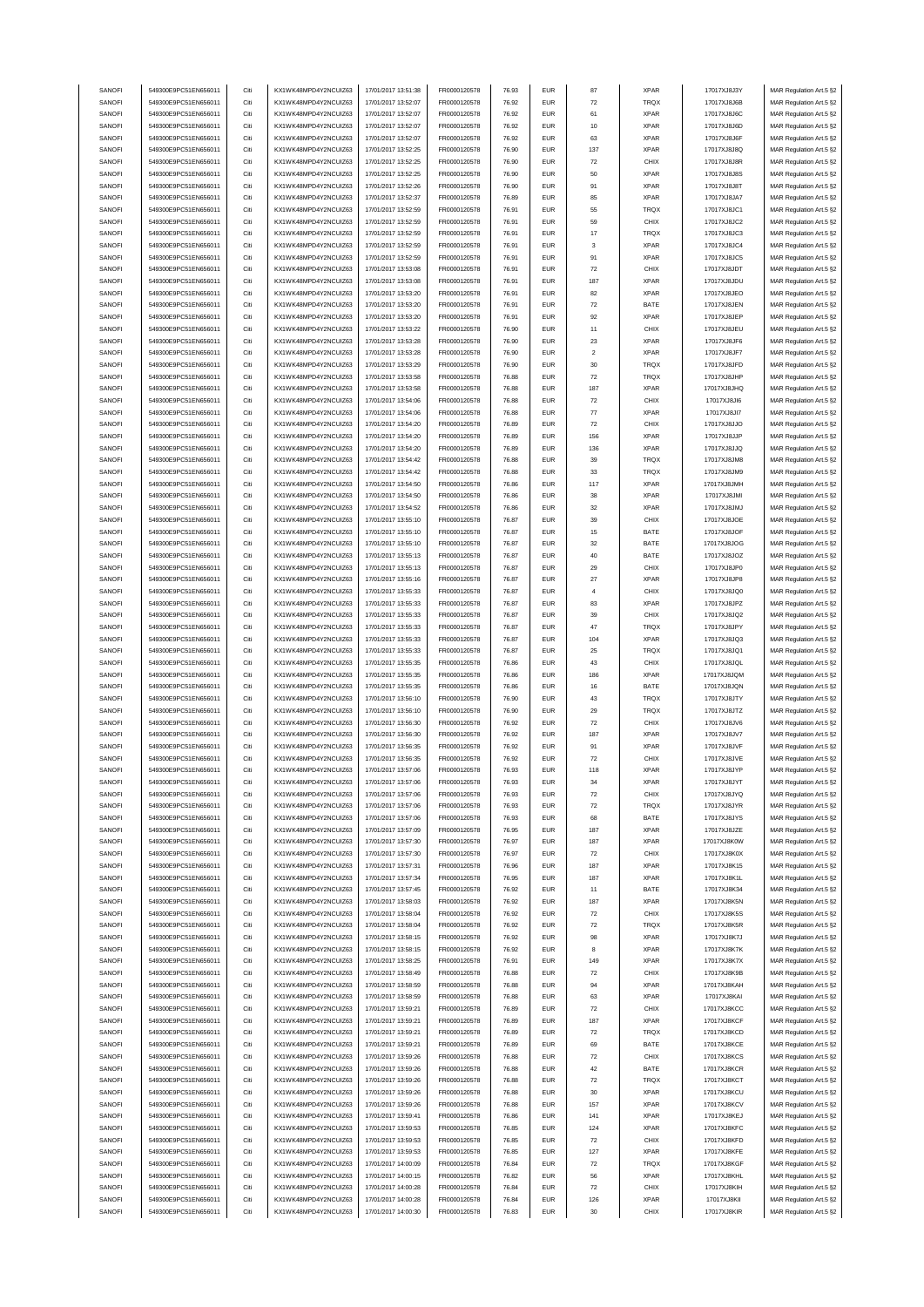| SANOFI | 549300E9PC51EN656011 | Citi | KX1WK48MPD4Y2NCUIZ63  | 17/01/2017 14:00:30 | FR0000120578 | 76.82 | <b>EUR</b>  | 10                 | <b>XPAR</b> | 17017XJ8KIS | MAR Regulation Art.5 §2 |
|--------|----------------------|------|-----------------------|---------------------|--------------|-------|-------------|--------------------|-------------|-------------|-------------------------|
|        |                      |      |                       |                     |              |       |             |                    |             |             |                         |
| SANOFI | 549300E9PC51EN656011 | Citi | KX1WK48MPD4Y2NCLIIZ63 | 17/01/2017 14:00:30 | FR0000120578 | 76.83 | <b>EUR</b>  | 18                 | <b>XPAR</b> | 17017XJ8KIT | MAR Regulation Art.5 §2 |
| SANOFI | 549300E9PC51EN656011 | Citi | KX1WK48MPD4Y2NCUIZ63  | 17/01/2017 14:00:49 | FR0000120578 | 76.83 | <b>EUR</b>  | 8                  | BATE        | 17017XJ8KKU | MAR Regulation Art.5 §2 |
| SANOFI | 549300E9PC51EN656011 | Citi | KX1WK48MPD4Y2NCUIZ63  | 17/01/2017 14:00:49 | FR0000120578 | 76.83 | <b>EUR</b>  | 64                 | BATE        | 17017XJ8KKV | MAR Regulation Art.5 §2 |
|        |                      |      |                       |                     |              |       |             |                    |             |             |                         |
| SANOFI | 549300E9PC51EN656011 | Citi | KX1WK48MPD4Y2NCUIZ63  | 17/01/2017 14:00:57 | FR0000120578 | 76.83 | <b>EUR</b>  | $\scriptstyle{72}$ | TRQX        | 17017XJ8KLA | MAR Regulation Art.5 §2 |
| SANOFI | 549300E9PC51EN656011 | Citi | KX1WK48MPD4Y2NCUIZ63  | 17/01/2017 14:00:57 | FR0000120578 | 76.83 | <b>EUR</b>  | 95                 | <b>XPAR</b> | 17017XJ8KLB | MAR Regulation Art.5 §2 |
| SANOFI | 549300E9PC51EN656011 | Citi | KX1WK48MPD4Y2NCUIZ63  | 17/01/2017 14:00:57 | FR0000120578 | 76.83 | <b>EUR</b>  | 92                 | <b>XPAR</b> | 17017XJ8KLC | MAR Regulation Art.5 §2 |
|        |                      |      |                       |                     |              |       |             |                    |             |             |                         |
| SANOFI | 549300E9PC51EN656011 | Citi | KX1WK48MPD4Y2NCUIZ63  | 17/01/2017 14:00:57 | FR0000120578 | 76.82 | <b>EUR</b>  | 95                 | <b>XPAR</b> | 17017XJ8KLE | MAR Regulation Art.5 §2 |
| SANOFI | 549300E9PC51EN656011 | Citi | KX1WK48MPD4Y2NCUIZ63  | 17/01/2017 14:00:58 | FR0000120578 | 76.81 | <b>EUR</b>  | 8                  | <b>XPAR</b> | 17017XJ8KLH | MAR Regulation Art.5 §2 |
| SANOFI | 549300E9PC51EN656011 | Citi | KX1WK48MPD4Y2NCUIZ63  | 17/01/2017 14:01:00 | FR0000120578 | 76.80 | EUR         | 113                | <b>XPAR</b> | 17017XJ8KLU | MAR Regulation Art.5 §2 |
|        |                      |      |                       |                     |              |       |             |                    |             |             |                         |
| SANOFI | 549300E9PC51EN656011 | Citi | KX1WK48MPD4Y2NCUIZ63  | 17/01/2017 14:01:20 | FR0000120578 | 76.79 | <b>EUR</b>  | 72                 | CHIX        | 17017XJ8KMP | MAR Regulation Art.5 §2 |
| SANOFI | 549300E9PC51EN656011 | Citi | KX1WK48MPD4Y2NCUIZ63  | 17/01/2017 14:01:20 | FR0000120578 | 76.79 | <b>EUR</b>  | 83                 | <b>XPAR</b> | 17017XJ8KMQ | MAR Regulation Art.5 §2 |
| SANOFI | 549300E9PC51EN656011 | Citi | KX1WK48MPD4Y2NCUIZ63  | 17/01/2017 14:01:42 | FR0000120578 | 76.80 | <b>EUR</b>  | 72                 | CHIX        | 17017XJ8KOP | MAR Regulation Art.5 §2 |
|        |                      |      |                       |                     |              |       |             |                    |             |             |                         |
| SANOFI | 549300E9PC51EN656011 | Citi | KX1WK48MPD4Y2NCUIZ63  | 17/01/2017 14:01:42 | FR0000120578 | 76.80 | <b>EUR</b>  | 96                 | <b>XPAR</b> | 17017XJ8KOQ | MAR Regulation Art.5 §2 |
| SANOFI | 549300E9PC51EN656011 | Citi | KX1WK48MPD4Y2NCUIZ63  | 17/01/2017 14:01:42 | FR0000120578 | 76.80 | <b>EUR</b>  | 91                 | <b>XPAR</b> | 17017XJ8KOR | MAR Regulation Art.5 §2 |
| SANOFI | 549300E9PC51EN656011 | Citi | KX1WK48MPD4Y2NCUIZ63  | 17/01/2017 14:01:45 | FR0000120578 | 76.79 | <b>EUR</b>  | 47                 | <b>XPAR</b> | 17017XJ8KOX | MAR Regulation Art.5 §2 |
|        |                      |      |                       |                     |              |       |             |                    |             |             |                         |
| SANOFI | 549300E9PC51EN656011 | Citi | KX1WK48MPD4Y2NCUIZ63  | 17/01/2017 14:01:54 | FR0000120578 | 76.77 | <b>EUR</b>  | 72                 | TRQX        | 17017XJ8KPK | MAR Regulation Art.5 §2 |
| SANOFI | 549300E9PC51EN656011 | Citi | KX1WK48MPD4Y2NCUIZ63  | 17/01/2017 14:01:54 | FR0000120578 | 76.77 | <b>EUR</b>  | 39                 | <b>XPAR</b> | 17017XJ8KPL | MAR Regulation Art.5 §2 |
| SANOFI | 549300E9PC51EN656011 | Citi | KX1WK48MPD4Y2NCUIZ63  | 17/01/2017 14:01:54 | FR0000120578 | 76.77 | EUR         | 89                 | <b>XPAR</b> | 17017XJ8KPM | MAR Regulation Art.5 §2 |
|        |                      |      |                       |                     |              |       |             |                    |             |             |                         |
| SANOFI | 549300E9PC51EN656011 | Citi | KX1WK48MPD4Y2NCUIZ63  | 17/01/2017 14:02:19 | FR0000120578 | 76.77 | <b>EUR</b>  | 72                 | CHIX        | 17017XJ8KR0 | MAR Regulation Art.5 §2 |
| SANOFI | 549300E9PC51EN656011 | Citi | KX1WK48MPD4Y2NCUIZ63  | 17/01/2017 14:02:32 | FR0000120578 | 76.78 | <b>EUR</b>  | 72                 | CHIX        | 17017XJ8KRT | MAR Regulation Art.5 §2 |
| SANOFI | 549300E9PC51EN656011 | Citi | KX1WK48MPD4Y2NCUIZ63  | 17/01/2017 14:02:32 | FR0000120578 | 76.78 | <b>EUR</b>  | 70                 | <b>XPAR</b> | 17017XJ8KRS | MAR Regulation Art.5 §2 |
| SANOFI |                      | Citi |                       |                     |              |       | <b>EUR</b>  |                    | TRQX        |             |                         |
|        | 549300E9PC51EN656011 |      | KX1WK48MPD4Y2NCUIZ63  | 17/01/2017 14:02:32 | FR0000120578 | 76.78 |             | 72                 |             | 17017XJ8KRU | MAR Regulation Art.5 §2 |
| SANOFI | 549300E9PC51EN656011 | Citi | KX1WK48MPD4Y2NCUIZ63  | 17/01/2017 14:02:32 | FR0000120578 | 76.78 | <b>EUR</b>  | 91                 | <b>XPAR</b> | 17017XJ8KRV | MAR Regulation Art.5 §2 |
| SANOFI | 549300E9PC51EN656011 | Citi | KX1WK48MPD4Y2NCLIIZ63 | 17/01/2017 14:02:32 | FR0000120578 | 76.78 | <b>EUR</b>  | 22                 | BATE        | 17017XJ8KRQ | MAR Regulation Art.5 §2 |
|        | 549300E9PC51EN656011 | Citi |                       |                     |              |       | <b>EUR</b>  |                    | BATE        |             |                         |
| SANOFI |                      |      | KX1WK48MPD4Y2NCUIZ63  | 17/01/2017 14:02:32 | FR0000120578 | 76.78 |             | 50                 |             | 17017XJ8KRR | MAR Regulation Art.5 §2 |
| SANOFI | 549300E9PC51EN656011 | Citi | KX1WK48MPD4Y2NCUIZ63  | 17/01/2017 14:02:32 | FR0000120578 | 76.78 | EUR         | 50                 | <b>XPAR</b> | 17017XJ8KRW | MAR Regulation Art.5 §2 |
| SANOFI | 549300E9PC51EN656011 | Citi | KX1WK48MPD4Y2NCUIZ63  | 17/01/2017 14:02:32 | FR0000120578 | 76.78 | <b>EUR</b>  | 46                 | <b>XPAR</b> | 17017XJ8KRX | MAR Regulation Art.5 §2 |
| SANOFI | 549300E9PC51EN656011 | Citi | KX1WK48MPD4Y2NCUIZ63  | 17/01/2017 14:02:51 | FR0000120578 | 76.78 | EUR         | 100                | <b>XPAR</b> | 17017XJ8KT4 | MAR Regulation Art.5 §2 |
|        |                      |      |                       |                     |              |       |             |                    |             |             |                         |
| SANOFI | 549300E9PC51EN656011 | Citi | KX1WK48MPD4Y2NCUIZ63  | 17/01/2017 14:03:01 | FR0000120578 | 76.77 | <b>EUR</b>  | ${\bf 72}$         | CHIX        | 17017XJ8KTN | MAR Regulation Art.5 §2 |
| SANOFI | 549300E9PC51EN656011 | Citi | KX1WK48MPD4Y2NCUIZ63  | 17/01/2017 14:03:01 | FR0000120578 | 76.77 | EUR         | 187                | <b>XPAR</b> | 17017XJ8KTO | MAR Regulation Art.5 §2 |
|        |                      |      |                       |                     |              |       |             |                    |             |             |                         |
| SANOFI | 549300E9PC51EN656011 | Citi | KX1WK48MPD4Y2NCUIZ63  | 17/01/2017 14:03:01 | FR0000120578 | 76.77 | <b>EUR</b>  | 187                | <b>XPAR</b> | 17017XJ8KTP | MAR Regulation Art.5 §2 |
| SANOFI | 549300E9PC51EN656011 | Citi | KX1WK48MPD4Y2NCUIZ63  | 17/01/2017 14:03:08 | FR0000120578 | 76.75 | <b>EUR</b>  | 72                 | TRQX        | 17017XJ8KUO | MAR Regulation Art.5 §2 |
| SANOFI | 549300E9PC51EN656011 | Citi | KX1WK48MPD4Y2NCUIZ63  | 17/01/2017 14:03:43 | FR0000120578 | 76.74 | <b>EUR</b>  | 54                 | BATE        | 17017XJ8KXA | MAR Regulation Art.5 §2 |
|        |                      | Citi | KX1WK48MPD4Y2NCUIZ63  |                     |              |       | <b>EUR</b>  |                    |             |             |                         |
| SANOFI | 549300E9PC51EN656011 |      |                       | 17/01/2017 14:03:43 | FR0000120578 | 76.74 |             | ${\bf 72}$         | CHIX        | 17017XJ8KXB | MAR Regulation Art.5 §2 |
| SANOFI | 549300E9PC51EN656011 | Citi | KX1WK48MPD4Y2NCUIZ63  | 17/01/2017 14:03:43 | FR0000120578 | 76.74 | <b>EUR</b>  | 18                 | BATE        | 17017XJ8KXD | MAR Regulation Art.5 §2 |
| SANOFI | 549300E9PC51EN656011 | Citi | KX1WK48MPD4Y2NCUIZ63  | 17/01/2017 14:03:43 | FR0000120578 | 76.74 | <b>EUR</b>  | 72                 | TRQX        | 17017XJ8KXC | MAR Regulation Art.5 §2 |
|        |                      | Citi |                       |                     |              |       | <b>EUR</b>  |                    |             |             |                         |
| SANOFI | 549300E9PC51EN656011 |      | KX1WK48MPD4Y2NCUIZ63  | 17/01/2017 14:03:43 | FR0000120578 | 76.74 |             | 187                | <b>XPAR</b> | 17017XJ8KXE | MAR Regulation Art.5 §2 |
| SANOFI | 549300E9PC51EN656011 | Citi | KX1WK48MPD4Y2NCUIZ63  | 17/01/2017 14:03:54 | FR0000120578 | 76.73 | <b>EUR</b>  | 72                 | CHIX        | 17017XJ8KYI | MAR Regulation Art.5 §2 |
| SANOFI | 549300E9PC51EN656011 | Citi | KX1WK48MPD4Y2NCUIZ63  | 17/01/2017 14:03:54 | FR0000120578 | 76.73 | <b>EUR</b>  | 187                | <b>XPAR</b> | 17017XJ8KYJ | MAR Regulation Art.5 §2 |
| SANOFI | 549300E9PC51EN656011 | Citi | KX1WK48MPD4Y2NCUIZ63  | 17/01/2017 14:04:04 | FR0000120578 | 76.72 | <b>EUR</b>  | 171                | <b>XPAR</b> | 17017XJ8KZR | MAR Regulation Art.5 §2 |
|        |                      |      |                       |                     |              |       |             |                    |             |             |                         |
| SANOFI | 549300E9PC51EN656011 | Citi | KX1WK48MPD4Y2NCUIZ63  | 17/01/2017 14:04:09 | FR0000120578 | 76.72 | <b>EUR</b>  | 99                 | <b>XPAR</b> | 17017XJ8L00 | MAR Regulation Art.5 §2 |
| SANOFI | 549300E9PC51EN656011 | Citi | KX1WK48MPD4Y2NCUIZ63  | 17/01/2017 14:04:20 | FR0000120578 | 76.71 | <b>EUR</b>  | 94                 | <b>XPAR</b> | 17017XJ8L1I | MAR Regulation Art.5 §2 |
| SANOFI | 549300E9PC51EN656011 | Citi | KX1WK48MPD4Y2NCUIZ63  | 17/01/2017 14:04:20 | FR0000120578 | 76.71 | EUR         | ${\bf 72}$         | CHIX        | 17017XJ8L1K | MAR Regulation Art.5 §2 |
|        |                      |      |                       |                     |              |       |             |                    |             |             |                         |
| SANOFI | 549300E9PC51EN656011 | Citi | KX1WK48MPD4Y2NCUIZ63  | 17/01/2017 14:04:40 | FR0000120578 | 76.69 | <b>EUR</b>  | 72                 | <b>TRQX</b> | 17017XJ8L3U | MAR Regulation Art.5 §2 |
| SANOFI | 549300E9PC51EN656011 | Citi | KX1WK48MPD4Y2NCUIZ63  | 17/01/2017 14:04:43 | FR0000120578 | 76.70 | <b>EUR</b>  | 168                | <b>XPAR</b> | 17017XJ8L4P | MAR Regulation Art.5 §2 |
| SANOFI | 549300E9PC51EN656011 | Citi | KX1WK48MPD4Y2NCUIZ63  | 17/01/2017 14:04:44 | FR0000120578 | 76.70 | <b>EUR</b>  | 65                 | <b>XPAR</b> | 17017XJ8L50 | MAR Regulation Art.5 §2 |
|        |                      |      |                       |                     |              |       |             |                    |             |             |                         |
| SANOFI | 549300E9PC51EN656011 | Citi | KX1WK48MPD4Y2NCUIZ63  | 17/01/2017 14:04:47 | FR0000120578 | 76.70 | <b>EUR</b>  | 55                 | <b>XPAR</b> | 17017XJ8L5H | MAR Regulation Art.5 §2 |
| SANOFI | 549300E9PC51EN656011 | Citi | KX1WK48MPD4Y2NCUIZ63  | 17/01/2017 14:04:55 | FR0000120578 | 76.70 | <b>EUR</b>  | 72                 | BATE        | 17017XJ8L6R | MAR Regulation Art.5 §2 |
| SANOFI | 549300E9PC51EN656011 | Citi | KX1WK48MPD4Y2NCUIZ63  | 17/01/2017 14:04:55 | FR0000120578 | 76.70 | <b>EUR</b>  | 65                 | CHIX        | 17017XJ8L6T | MAR Regulation Art.5 §2 |
|        |                      |      |                       |                     |              |       |             |                    |             |             |                         |
| SANOFI | 549300E9PC51EN656011 | Citi | KX1WK48MPD4Y2NCUIZ63  | 17/01/2017 14:04:55 | FR0000120578 | 76.70 | <b>EUR</b>  | $\overline{7}$     | CHIX        | 17017XJ8I6V | MAR Regulation Art.5 §2 |
| SANOFI | 549300E9PC51EN656011 | Citi | KX1WK48MPD4Y2NCUIZ63  | 17/01/2017 14:04:55 | FR0000120578 | 76.70 | EUR         | 65                 | CHIX        | 17017XJ8L6W | MAR Regulation Art.5 §2 |
| SANOFI | 549300E9PC51EN656011 | Citi | KX1WK48MPD4Y2NCUIZ63  | 17/01/2017 14:05:18 | FR0000120578 | 76.64 | <b>EUR</b>  | 33                 | <b>XPAR</b> | 17017XJ8L8K | MAR Regulation Art.5 §2 |
|        |                      |      |                       |                     |              |       |             |                    |             |             |                         |
| SANOFI | 549300E9PC51EN656011 | Citi | KX1WK48MPD4Y2NCUIZ63  | 17/01/2017 14:05:48 | FR0000120578 | 76.67 | EUR         | 59                 | CHIX        | 17017XJ8LB0 | MAR Regulation Art.5 §2 |
| SANOFI | 549300E9PC51EN656011 | Citi | KX1WK48MPD4Y2NCUIZ63  | 17/01/2017 14:05:50 | FR0000120578 | 76.67 | <b>EUR</b>  | 13                 | CHIX        | 17017XJ8LBA | MAR Regulation Art.5 §2 |
| SANOFI | 549300E9PC51EN656011 | Citi | KX1WK48MPD4Y2NCUIZ63  | 17/01/2017 14:05:50 | FR0000120578 | 76.67 | <b>EUR</b>  | 70                 | <b>XPAR</b> | 17017XJ8LBB | MAR Regulation Art.5 §2 |
|        |                      |      |                       |                     |              |       |             |                    |             |             |                         |
| SANOFI | 549300E9PC51EN656011 | Citi | KX1WK48MPD4Y2NCUIZ63  | 17/01/2017 14:05:50 | FR0000120578 | 76.67 | <b>EUR</b>  | 59                 | CHIX        | 17017XJ8LBD | MAR Regulation Art.5 §2 |
| SANOFI | 549300E9PC51EN656011 | Citi | KX1WK48MPD4Y2NCLIIZ63 | 17/01/2017 14:05:50 | FR0000120578 | 76.67 | FUR         |                    | <b>XPAR</b> | 17017XJ8IBF | MAR Regulation Art 5.82 |
| SANOFI | 549300E9PC51EN656011 | Citi | KX1WK48MPD4Y2NCUIZ63  | 17/01/2017 14:05:50 | FR0000120578 | 76.67 | <b>EUR</b>  | 72                 | <b>TRQX</b> | 17017XJ8LBC | MAR Regulation Art.5 §2 |
|        |                      |      |                       |                     |              |       |             |                    |             |             |                         |
| SANOFI | 549300E9PC51EN656011 | Citi | KX1WK48MPD4Y2NCUIZ63  | 17/01/2017 14:05:54 | FR0000120578 | 76.66 | EUR         | 175                | <b>XPAR</b> | 17017XJ8LBJ | MAR Regulation Art.5 §2 |
| SANOFI | 549300E9PC51EN656011 | Citi | KX1WK48MPD4Y2NCUIZ63  | 17/01/2017 14:05:54 | FR0000120578 | 76.66 | EUR         | 43                 | TRQX        | 17017XJ8LBI | MAR Regulation Art.5 §2 |
| SANOFI | 549300E9PC51EN656011 | Citi | KX1WK48MPD4Y2NCUIZ63  | 17/01/2017 14:06:13 | FR0000120578 | 76.67 | <b>EUR</b>  | $77\,$             | <b>XPAR</b> | 17017XJ8LCQ | MAR Regulation Art.5 §2 |
|        |                      |      |                       |                     |              |       |             |                    |             |             |                         |
| SANOFI | 549300E9PC51EN656011 | Citi | KX1WK48MPD4Y2NCUIZ63  | 17/01/2017 14:06:13 | FR0000120578 | 76.67 | EUR         | 6                  | BATE        | 17017XJ8LCP | MAR Regulation Art.5 §2 |
| SANOFI | 549300E9PC51EN656011 | Citi | KX1WK48MPD4Y2NCUIZ63  | 17/01/2017 14:06:13 | FR0000120578 | 76.67 | <b>EUR</b>  | 66                 | BATE        | 17017XJ8LCR | MAR Regulation Art.5 §2 |
| SANOFI | 549300E9PC51EN656011 | Citi | KX1WK48MPD4Y2NCUIZ63  | 17/01/2017 14:06:14 | FR0000120578 | 76.66 | <b>EUR</b>  | 24                 | <b>XPAR</b> | 17017XJ8LCT | MAR Regulation Art.5 §2 |
| SANOFI | 549300E9PC51EN656011 | Citi | KX1WK48MPD4Y2NCUIZ63  | 17/01/2017 14:06:17 | FR0000120578 | 76.65 | <b>EUR</b>  | 187                | <b>XPAR</b> | 17017XJ8LCW | MAR Regulation Art.5 §2 |
|        |                      |      |                       |                     |              |       |             |                    |             |             |                         |
| SANOFI | 549300E9PC51EN656011 | Citi | KX1WK48MPD4Y2NCUIZ63  | 17/01/2017 14:06:17 | FR0000120578 | 76.64 | ${\sf EUR}$ | 59                 | <b>TRQX</b> | 17017XJ8LCX | MAR Regulation Art.5 §2 |
| SANOFI | 549300E9PC51EN656011 | Citi | KX1WK48MPD4Y2NCUIZ63  | 17/01/2017 14:06:17 | FR0000120578 | 76.64 | EUR         | 187                | <b>XPAR</b> | 17017XJ8LCZ | MAR Regulation Art.5 §2 |
|        |                      |      |                       |                     |              |       |             |                    |             |             |                         |
| SANOFI | 549300E9PC51EN656011 | Citi | KX1WK48MPD4Y2NCUIZ63  | 17/01/2017 14:06:17 | FR0000120578 | 76.64 | <b>EUR</b>  | 13                 | TRQX        | 17017XJ8LCY | MAR Regulation Art.5 §2 |
| SANOFI | 549300E9PC51EN656011 | Citi | KX1WK48MPD4Y2NCUIZ63  | 17/01/2017 14:06:55 | FR0000120578 | 76.65 | <b>EUR</b>  | 68                 | CHIX        | 17017XJ8LH9 | MAR Regulation Art.5 §2 |
| SANOFI | 549300E9PC51EN656011 | Citi | KX1WK48MPD4Y2NCUIZ63  | 17/01/2017 14:07:06 | FR0000120578 | 76.65 | <b>EUR</b>  | 72                 | CHIX        | 17017XJ8LI5 | MAR Regulation Art.5 §2 |
| SANOFI | 549300E9PC51EN656011 | Citi | KX1WK48MPD4Y2NCUIZ63  | 17/01/2017 14:07:06 | FR0000120578 | 76.65 | EUR         | 92                 | <b>XPAR</b> | 17017XJ8LI6 | MAR Regulation Art.5 §2 |
|        |                      |      |                       |                     |              |       |             |                    |             |             |                         |
| SANOFI | 549300E9PC51EN656011 | Citi | KX1WK48MPD4Y2NCUIZ63  | 17/01/2017 14:07:06 | FR0000120578 | 76.65 | <b>EUR</b>  | 95                 | <b>XPAR</b> | 17017XJ8LI7 | MAR Regulation Art.5 §2 |
| SANOFI | 549300E9PC51EN656011 | Citi | KX1WK48MPD4Y2NCUIZ63  | 17/01/2017 14:07:07 | FR0000120578 | 76.64 | <b>EUR</b>  | 43                 | CHIX        | 17017XJ8LIH | MAR Regulation Art.5 §2 |
|        | 549300E9PC51EN656011 | Citi | KX1WK48MPD4Y2NCUIZ63  |                     |              |       | <b>EUR</b>  |                    | <b>XPAR</b> |             |                         |
| SANOFI |                      |      |                       | 17/01/2017 14:07:07 | FR0000120578 | 76.64 |             | 187                |             | 17017XJ8LII | MAR Regulation Art.5 §2 |
| SANOFI | 549300E9PC51EN656011 | Citi | KX1WK48MPD4Y2NCUIZ63  | 17/01/2017 14:07:46 | FR0000120578 | 76.66 | EUR         | 42                 | BATE        | 17017XJ8LO1 | MAR Regulation Art.5 §2 |
| SANOFI | 549300E9PC51EN656011 | Citi | KX1WK48MPD4Y2NCUIZ63  | 17/01/2017 14:07:46 | FR0000120578 | 76.66 | <b>EUR</b>  | 13                 | BATE        | 17017XJ8LO2 | MAR Regulation Art.5 §2 |
|        |                      |      |                       |                     |              |       |             |                    |             |             |                         |
| SANOFI | 549300E9PC51EN656011 | Citi | KX1WK48MPD4Y2NCUIZ63  | 17/01/2017 14:07:52 | FR0000120578 | 76.66 | <b>EUR</b>  | 17                 | BATE        | 17017XJ8LOK | MAR Regulation Art.5 §2 |
| SANOFI | 549300E9PC51EN656011 | Citi | KX1WK48MPD4Y2NCUIZ63  | 17/01/2017 14:08:15 | FR0000120578 | 76.66 | EUR         | 80                 | <b>XPAR</b> | 17017XJ8LQX | MAR Regulation Art.5 §2 |
| SANOFI | 549300E9PC51EN656011 | Citi | KX1WK48MPD4Y2NCUIZ63  | 17/01/2017 14:08:15 | FR0000120578 | 76.66 | <b>EUR</b>  | 72                 | <b>TRQX</b> | 17017XJ8LQW | MAR Regulation Art.5 §2 |
| SANOFI |                      |      | KX1WK48MPD4Y2NCUIZ63  |                     |              |       |             |                    |             | 17017XJ8LQZ |                         |
|        | 549300E9PC51EN656011 | Citi |                       | 17/01/2017 14:08:15 | FR0000120578 | 76.66 | EUR         | 107                | <b>XPAR</b> |             | MAR Regulation Art.5 §2 |
| SANOFI | 549300E9PC51EN656011 | Citi | KX1WK48MPD4Y2NCUIZ63  | 17/01/2017 14:08:15 | FR0000120578 | 76.66 | EUR         | 72                 | CHIX        | 17017XJ8LQY | MAR Regulation Art.5 §2 |
| SANOFI | 549300E9PC51EN656011 | Citi | KX1WK48MPD4Y2NCUIZ63  | 17/01/2017 14:08:42 | FR0000120578 | 76.66 | <b>EUR</b>  | 72                 | CHIX        | 17017XJ8LTQ | MAR Regulation Art.5 §2 |
| SANOFI | 549300E9PC51EN656011 | Citi | KX1WK48MPD4Y2NCUIZ63  | 17/01/2017 14:08:42 | FR0000120578 | 76.66 | <b>EUR</b>  | 37                 | <b>XPAR</b> | 17017XJ8LTS |                         |
|        |                      |      |                       |                     |              |       |             |                    |             |             | MAR Regulation Art.5 §2 |
| SANOFI | 549300E9PC51EN656011 | Citi | KX1WK48MPD4Y2NCUIZ63  | 17/01/2017 14:08:42 | FR0000120578 | 76.66 | EUR         | 72                 | <b>TRQX</b> | 17017XJ8LTR | MAR Regulation Art.5 §2 |
| SANOFI | 549300E9PC51EN656011 | Citi | KX1WK48MPD4Y2NCUIZ63  | 17/01/2017 14:08:42 | FR0000120578 | 76.66 | <b>EUR</b>  | 53                 | <b>XPAR</b> | 17017XJ8LTT | MAR Regulation Art.5 §2 |
| SANOFI | 549300E9PC51EN656011 | Citi | KX1WK48MPD4Y2NCUIZ63  | 17/01/2017 14:08:42 | FR0000120578 | 76.66 | <b>EUR</b>  | 97                 | <b>XPAR</b> | 17017XJ8LTU | MAR Regulation Art.5 §2 |
|        |                      |      |                       |                     |              |       |             |                    |             |             |                         |
| SANOFI | 549300E9PC51EN656011 | Citi | KX1WK48MPD4Y2NCUIZ63  | 17/01/2017 14:08:45 | FR0000120578 | 76.66 | <b>EUR</b>  | 3                  | TRQX        | 17017XJ8LUG | MAR Regulation Art.5 §2 |
| SANOFI | 549300E9PC51EN656011 | Citi | KX1WK48MPD4Y2NCUIZ63  | 17/01/2017 14:08:45 | FR0000120578 | 76.66 | EUR         | $\overline{a}$     | <b>XPAR</b> | 17017XJ8LUH | MAR Regulation Art.5 §2 |
| SANOFI | 549300E9PC51EN656011 | Citi | KX1WK48MPD4Y2NCUIZ63  | 17/01/2017 14:08:45 | FR0000120578 | 76.66 | <b>EUR</b>  | 99                 | <b>XPAR</b> | 17017XJ8LUJ | MAR Regulation Art.5 §2 |
|        |                      |      |                       |                     |              |       |             |                    |             |             |                         |
| SANOFI | 549300E9PC51EN656011 | Citi | KX1WK48MPD4Y2NCUIZ63  | 17/01/2017 14:08:57 | FR0000120578 | 76.66 | <b>EUR</b>  | 15                 | BATE        | 17017XJ8LVL | MAR Regulation Art.5 §2 |
| SANOFI | 549300E9PC51EN656011 | Citi | KX1WK48MPD4Y2NCUIZ63  | 17/01/2017 14:08:57 | FR0000120578 | 76.66 | ${\sf EUR}$ | 54                 | CHIX        | 17017XJ8LVM | MAR Regulation Art.5 §2 |
| SANOFI | 549300E9PC51EN656011 | Citi | KX1WK48MPD4Y2NCUIZ63  | 17/01/2017 14:08:57 | FR0000120578 | 76.66 | EUR         | 57                 | BATE        | 17017XJ8LVO | MAR Regulation Art.5 §2 |
|        |                      |      |                       |                     |              |       |             |                    |             |             |                         |
| SANOFI | 549300E9PC51EN656011 | Citi | KX1WK48MPD4Y2NCUIZ63  | 17/01/2017 14:08:57 | FR0000120578 | 76.66 | <b>EUR</b>  | 60                 | <b>TRQX</b> | 17017XJ8LVN | MAR Regulation Art.5 §2 |
|        |                      |      |                       |                     |              |       |             |                    |             |             |                         |
| SANOFI | 549300E9PC51EN656011 | Citi | KX1WK48MPD4Y2NCUIZ63  | 17/01/2017 14:08:57 | FR0000120578 | 76.66 | <b>EUR</b>  | 67                 | <b>XPAR</b> | 17017XJ8LVP | MAR Regulation Art.5 §2 |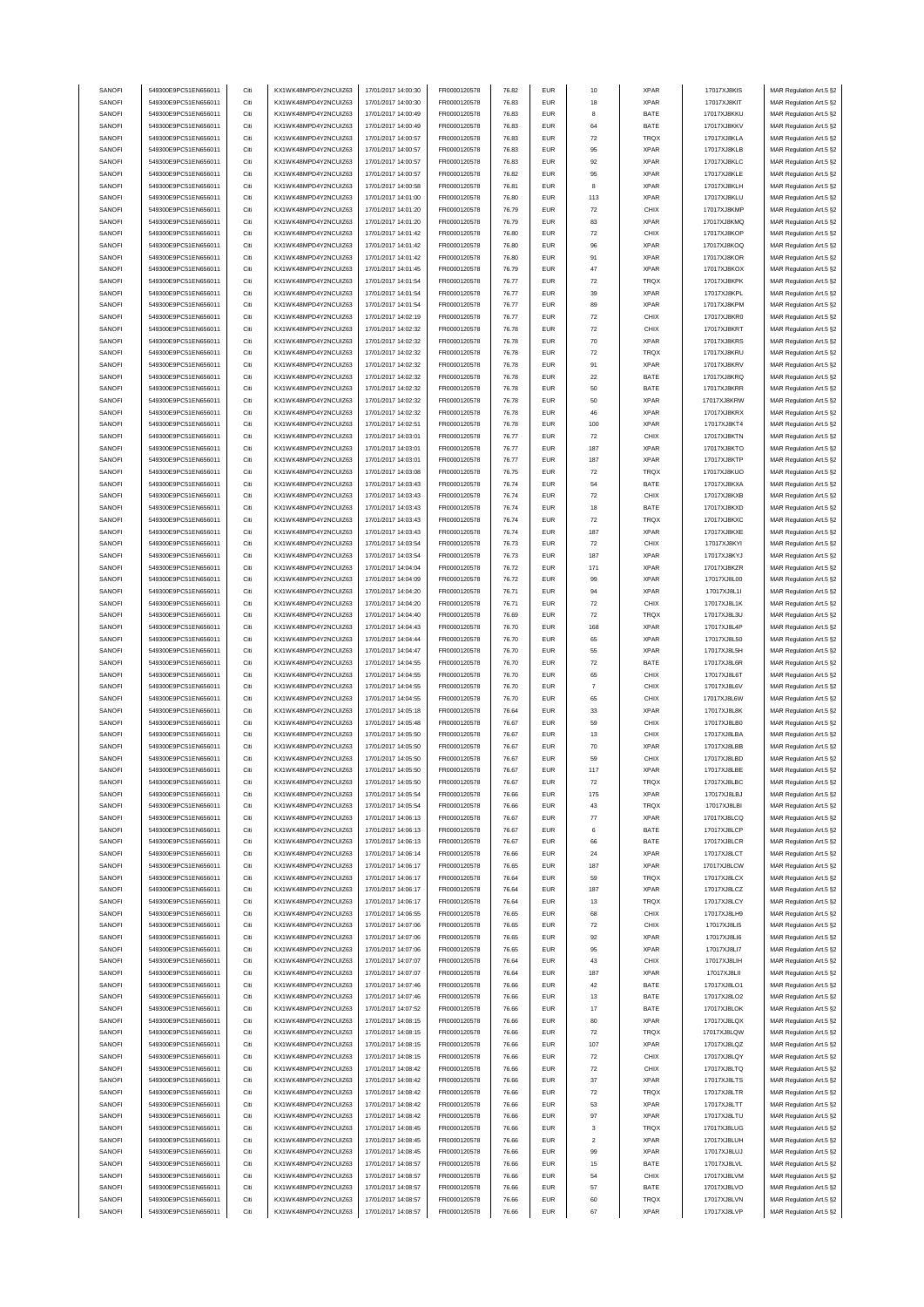|                  | 549300E9PC51EN656011                         | Citi         | KX1WK48MPD4Y2NCUIZ63                         | 17/01/2017 14:08:57                        | FR0000120578                 | 76.66          | <b>EUR</b>        | 120                | <b>XPAR</b>         | 17017XJ8LVQ                | MAR Regulation Art.5 §2                            |
|------------------|----------------------------------------------|--------------|----------------------------------------------|--------------------------------------------|------------------------------|----------------|-------------------|--------------------|---------------------|----------------------------|----------------------------------------------------|
| SANOFI<br>SANOFI | 549300E9PC51EN656011                         | Citi         | KX1WK48MPD4Y2NCUIZ63                         | 17/01/2017 14:08:57                        | FR0000120578                 | 76.66          | <b>EUR</b>        | ${\bf 72}$         | TRQX                | 17017XJ8LVR                | MAR Regulation Art.5 §2                            |
|                  |                                              |              |                                              |                                            |                              |                |                   |                    |                     |                            |                                                    |
| SANOFI           | 549300E9PC51EN656011                         | Citi         | KX1WK48MPD4Y2NCUIZ63                         | 17/01/2017 14:08:57                        | FR0000120578                 | 76.66          | <b>EUR</b>        | 154                | <b>XPAR</b>         | 17017XJ8LVT                | MAR Regulation Art.5 §2                            |
| SANOFI           | 549300E9PC51EN656011                         | Citi         | KX1WK48MPD4Y2NCUIZ63                         | 17/01/2017 14:08:57                        | FR0000120578                 | 76.66          | <b>EUR</b>        | ${\bf 72}$         | CHIX                | 17017XJ8LVS                | MAR Regulation Art.5 §2                            |
| SANOFI           | 549300E9PC51EN656011                         | Citi         | KX1WK48MPD4Y2NCUIZ63                         | 17/01/2017 14:08:57                        | FR0000120578                 | 76.66          | <b>EUR</b>        | 33                 | <b>XPAR</b>         | 17017XJ8LVU                | MAR Regulation Art.5 §2                            |
| SANOFI           | 549300E9PC51EN656011                         | Citi         | KX1WK48MPD4Y2NCUIZ63                         | 17/01/2017 14:09:01                        | FR0000120578                 | 76.65          | <b>EUR</b>        | $\overline{4}$     | <b>XPAR</b>         | 17017XJ8LW4                | MAR Regulation Art.5 §2                            |
| SANOFI           | 549300E9PC51EN656011                         | Citi         | KX1WK48MPD4Y2NCUIZ63                         | 17/01/2017 14:09:01                        | FR0000120578                 | 76.65          | <b>EUR</b>        | 5                  | TRQX                | 17017XJ8LW5                | MAR Regulation Art.5 §2                            |
|                  |                                              |              |                                              |                                            |                              |                |                   |                    |                     |                            |                                                    |
| SANOFI           | 549300E9PC51EN656011                         | Citi         | KX1WK48MPD4Y2NCUIZ63                         | 17/01/2017 14:09:04                        | FR0000120578                 | 76.64          | <b>EUR</b>        | 365                | <b>XPAR</b>         | 17017XJ8LWA                | MAR Regulation Art.5 §2                            |
| SANOFI           | 549300E9PC51EN656011                         | Citi         | KX1WK48MPD4Y2NCUIZ63                         | 17/01/2017 14:09:05                        | FR0000120578                 | 76.63          | <b>EUR</b>        | 105                | <b>XPAR</b>         | 17017XJ8LWD                | MAR Regulation Art.5 §2                            |
| SANOFI           | 549300E9PC51EN656011                         | Citi         | KX1WK48MPD4Y2NCUIZ63                         | 17/01/2017 14:09:24                        | FR0000120578                 | 76.62          | <b>EUR</b>        | 72                 | CHIX                | 17017XJ8LYT                | MAR Regulation Art.5 §2                            |
| SANOFI           | 549300E9PC51EN656011                         | Citi         | KX1WK48MPD4Y2NCUIZ63                         | 17/01/2017 14:09:24                        | FR0000120578                 | 76.62          | <b>EUR</b>        | 83                 | <b>XPAR</b>         | 17017XJ8LYU                | MAR Regulation Art.5 §2                            |
|                  | 549300E9PC51EN656011                         | Citi         |                                              |                                            |                              |                | <b>EUR</b>        | 6                  | <b>XPAR</b>         |                            |                                                    |
| SANOFI           |                                              |              | KX1WK48MPD4Y2NCUIZ63                         | 17/01/2017 14:09:24                        | FR0000120578                 | 76.62          |                   |                    |                     | 17017XJ8LYV                | MAR Regulation Art.5 §2                            |
| SANOFI           | 549300E9PC51EN656011                         | Citi         | KX1WK48MPD4Y2NCUIZ63                         | 17/01/2017 14:09:25                        | FR0000120578                 | 76.62          | EUR               | 36                 | <b>XPAR</b>         | 17017XJ8LZ4                | MAR Regulation Art.5 §2                            |
| SANOFI           | 549300E9PC51EN656011                         | Citi         | KX1WK48MPD4Y2NCUIZ63                         | 17/01/2017 14:09:54                        | FR0000120578                 | 76.65          | <b>EUR</b>        | 72                 | TRQX                | 17017XJ8M2Z                | MAR Regulation Art.5 §2                            |
| SANOFI           | 549300E9PC51EN656011                         | Citi         | KX1WK48MPD4Y2NCUIZ63                         | 17/01/2017 14:10:04                        | FR0000120578                 | 76.65          | <b>EUR</b>        | 72                 | CHIX                | 17017XJ8M49                | MAR Regulation Art.5 §2                            |
|                  |                                              |              |                                              |                                            |                              |                |                   |                    |                     |                            |                                                    |
| SANOFI           | 549300E9PC51EN656011                         | Citi         | KX1WK48MPD4Y2NCUIZ63                         | 17/01/2017 14:10:04                        | FR0000120578                 | 76.65          | <b>EUR</b>        | 128                | <b>XPAR</b>         | 17017XJ8M4A                | MAR Regulation Art.5 §2                            |
| SANOFI           | 549300E9PC51EN656011                         | Citi         | KX1WK48MPD4Y2NCUIZ63                         | 17/01/2017 14:10:11                        | FR0000120578                 | 76.64          | <b>EUR</b>        | 72                 | CHIX                | 17017XJ8M4T                | MAR Regulation Art.5 §2                            |
| SANOFI           | 549300E9PC51EN656011                         | Citi         | KX1WK48MPD4Y2NCUIZ63                         | 17/01/2017 14:10:11                        | FR0000120578                 | 76.64          | <b>EUR</b>        | 56                 | <b>XPAR</b>         | 17017XJ8M4U                | MAR Regulation Art.5 §2                            |
| SANOFI           | 549300E9PC51EN656011                         | Citi         | KX1WK48MPD4Y2NCUIZ63                         | 17/01/2017 14:10:11                        | FR0000120578                 | 76.64          | <b>EUR</b>        | 5                  | <b>XPAR</b>         | 17017XJ8M4V                | MAR Regulation Art.5 §2                            |
|                  | 549300E9PC51EN656011                         | Citi         |                                              |                                            |                              |                | <b>EUR</b>        |                    |                     |                            |                                                    |
| SANOFI           |                                              |              | KX1WK48MPD4Y2NCUIZ63                         | 17/01/2017 14:10:12                        | FR0000120578                 | 76.64          |                   | 126                | <b>XPAR</b>         | 17017XJ8M51                | MAR Regulation Art.5 §2                            |
| SANOFI           | 549300E9PC51EN656011                         | Citi         | KX1WK48MPD4Y2NCUIZ63                         | 17/01/2017 14:10:19                        | FR0000120578                 | 76.64          | <b>EUR</b>        | 64                 | <b>XPAR</b>         | 17017XJ8M5J                | MAR Regulation Art.5 §2                            |
| SANOFI           | 549300E9PC51EN656011                         | Citi         | KX1WK48MPD4Y2NCUIZ63                         | 17/01/2017 14:10:19                        | FR0000120578                 | 76.64          | <b>EUR</b>        | 21                 | <b>XPAR</b>         | 17017XJ8M5K                | MAR Regulation Art.5 §2                            |
| SANOFI           | 549300E9PC51EN656011                         | Citi         | KX1WK48MPD4Y2NCUIZ63                         | 17/01/2017 14:10:19                        | FR0000120578                 | 76.64          | <b>EUR</b>        | 90                 | <b>XPAR</b>         | 17017XJ8M5N                | MAR Regulation Art.5 §2                            |
| SANOFI           | 549300E9PC51EN656011                         | Citi         | KX1WK48MPD4Y2NCUIZ63                         | 17/01/2017 14:10:35                        | FR0000120578                 | 76.64          | <b>EUR</b>        | 187                | <b>XPAR</b>         | 17017XJ8M8A                | MAR Regulation Art.5 §2                            |
|                  |                                              |              |                                              |                                            |                              |                |                   |                    |                     |                            |                                                    |
| SANOFI           | 549300E9PC51EN656011                         | Citi         | KX1WK48MPD4Y2NCUIZ63                         | 17/01/2017 14:10:45                        | FR0000120578                 | 76.63          | <b>EUR</b>        | 72                 | CHIX                | 17017XJ8M94                | MAR Regulation Art.5 §2                            |
| SANOFI           | 549300E9PC51EN656011                         | Citi         | KX1WK48MPD4Y2NCUIZ63                         | 17/01/2017 14:10:45                        | FR0000120578                 | 76.63          | <b>EUR</b>        | 27                 | BATE                | 17017XJ8M93                | MAR Regulation Art.5 §2                            |
| SANOFI           | 549300E9PC51EN656011                         | Citi         | KX1WK48MPD4Y2NCUIZ63                         | 17/01/2017 14:10:45                        | FR0000120578                 | 76.63          | <b>EUR</b>        | 45                 | BATE                | 17017XJ8M95                | MAR Regulation Art.5 §2                            |
| SANOFI           | 549300E9PC51EN656011                         | Citi         | KX1WK48MPD4Y2NCUIZ63                         | 17/01/2017 14:10:59                        | FR0000120578                 | 76.61          | <b>EUR</b>        | 72                 | <b>TRQX</b>         | 17017XJ8M9Z                | MAR Regulation Art.5 §2                            |
| SANOFI           | 549300E9PC51EN656011                         | Citi         | KX1WK48MPD4Y2NCUIZ63                         | 17/01/2017 14:11:05                        | FR0000120578                 | 76.61          | <b>EUR</b>        | 70                 | <b>XPAR</b>         | 17017XJ8MAO                |                                                    |
|                  |                                              |              |                                              |                                            |                              |                |                   |                    |                     |                            | MAR Regulation Art.5 §2                            |
| SANOFI           | 549300E9PC51EN656011                         | Citi         | KX1WK48MPD4Y2NCUIZ63                         | 17/01/2017 14:11:14                        | FR0000120578                 | 76.63          | <b>EUR</b>        | 187                | <b>XPAR</b>         | 17017XJ8MBH                | MAR Regulation Art.5 §2                            |
| SANOFI           | 549300E9PC51EN656011                         | Citi         | KX1WK48MPD4Y2NCUIZ63                         | 17/01/2017 14:11:47                        | FR0000120578                 | 76.62          | <b>EUR</b>        | 69                 | CHIX                | 17017XJ8MDS                | MAR Regulation Art.5 §2                            |
| SANOFI           | 549300E9PC51EN656011                         | Citi         | KX1WK48MPD4Y2NCUIZ63                         | 17/01/2017 14:11:47                        | FR0000120578                 | 76.62          | <b>EUR</b>        | 3                  | CHIX                | 17017XJ8MDV                | MAR Regulation Art.5 §2                            |
| SANOFI           | 549300E9PC51EN656011                         | Citi         | KX1WK48MPD4Y2NCUIZ63                         | 17/01/2017 14:11:47                        | FR0000120578                 | 76.62          | <b>EUR</b>        | 104                | <b>XPAR</b>         | 17017XJ8MDU                | MAR Regulation Art.5 §2                            |
|                  |                                              |              |                                              |                                            |                              |                |                   |                    |                     |                            |                                                    |
| SANOFI           | 549300E9PC51EN656011                         | Citi         | KX1WK48MPD4Y2NCUIZ63                         | 17/01/2017 14:11:47                        | FR0000120578                 | 76.62          | <b>EUR</b>        | ${\bf 72}$         | TRQX                | 17017XJ8MDT                | MAR Regulation Art.5 §2                            |
| SANOFI           | 549300E9PC51EN656011                         | Citi         | KX1WK48MPD4Y2NCUIZ63                         | 17/01/2017 14:11:47                        | FR0000120578                 | 76.62          | <b>EUR</b>        | 83                 | <b>XPAR</b>         | 17017XJ8MDW                | MAR Regulation Art.5 §2                            |
| SANOFI           | 549300E9PC51EN656011                         | Citi         | KX1WK48MPD4Y2NCUIZ63                         | 17/01/2017 14:11:47                        | FR0000120578                 | 76.61          | <b>EUR</b>        | ${\bf 72}$         | CHIX                | 17017XJ8MDX                | MAR Regulation Art.5 §2                            |
| SANOFI           | 549300E9PC51EN656011                         | Citi         | KX1WK48MPD4Y2NCUIZ63                         | 17/01/2017 14:11:59                        | FR0000120578                 | 76.61          | <b>EUR</b>        | 44                 | <b>XPAR</b>         | 17017XJ8MEO                | MAR Regulation Art.5 §2                            |
|                  |                                              |              |                                              |                                            |                              |                |                   |                    |                     |                            |                                                    |
| SANOFI           | 549300E9PC51EN656011                         | Citi         | KX1WK48MPD4Y2NCUIZ63                         | 17/01/2017 14:12:08                        | FR0000120578                 | 76.60          | <b>EUR</b>        | 63                 | <b>XPAR</b>         | 17017XJ8MG1                | MAR Regulation Art.5 §2                            |
| SANOFI           | 549300E9PC51EN656011                         | Citi         | KX1WK48MPD4Y2NCUIZ63                         | 17/01/2017 14:12:11                        | FR0000120578                 | 76.60          | <b>EUR</b>        | $\scriptstyle{72}$ | BATE                | 17017XJ8MGJ                | MAR Regulation Art.5 §2                            |
| SANOFI           | 549300E9PC51EN656011                         | Citi         | KX1WK48MPD4Y2NCUIZ63                         | 17/01/2017 14:12:11                        | FR0000120578                 | 76.60          | <b>EUR</b>        | 6                  | <b>XPAR</b>         | 17017XJ8MGK                | MAR Regulation Art.5 §2                            |
| SANOFI           | 549300E9PC51EN656011                         | Citi         | KX1WK48MPD4Y2NCUIZ63                         | 17/01/2017 14:12:38                        | FR0000120578                 | 76.63          | <b>EUR</b>        | 72                 | CHIX                | 17017XJ8MJE                | MAR Regulation Art.5 §2                            |
| SANOFI           | 549300E9PC51EN656011                         | Citi         | KX1WK48MPD4Y2NCUIZ63                         | 17/01/2017 14:12:39                        | FR0000120578                 | 76.63          | <b>EUR</b>        | 79                 | <b>XPAR</b>         | 17017XJ8MJG                | MAR Regulation Art.5 §2                            |
|                  |                                              |              |                                              |                                            |                              |                |                   |                    |                     |                            |                                                    |
| SANOFI           | 549300E9PC51EN656011                         | Citi         | KX1WK48MPD4Y2NCUIZ63                         | 17/01/2017 14:12:39                        | FR0000120578                 | 76.63          | <b>EUR</b>        | 72                 | TRQX                | 17017XJ8MJF                | MAR Regulation Art.5 §2                            |
| SANOFI           | 549300E9PC51EN656011                         | Citi         | KX1WK48MPD4Y2NCUIZ63                         | 17/01/2017 14:12:39                        | FR0000120578                 | 76.63          | <b>EUR</b>        | 108                | <b>XPAR</b>         | 17017XJ8MJH                | MAR Regulation Art.5 §2                            |
| SANOFI           | 549300E9PC51EN656011                         | Citi         | KX1WK48MPD4Y2NCUIZ63                         | 17/01/2017 14:12:39                        | FR0000120578                 | 76.62          | <b>EUR</b>        | 34                 | CHIX                | 17017XJ8MJI                | MAR Regulation Art.5 §2                            |
| SANOFI           | 549300E9PC51EN656011                         | Citi         | KX1WK48MPD4Y2NCUIZ63                         | 17/01/2017 14:12:39                        | FR0000120578                 | 76.62          | <b>EUR</b>        | 187                | <b>XPAR</b>         | 17017XJ8MJJ                | MAR Regulation Art.5 §2                            |
|                  |                                              |              |                                              |                                            |                              |                |                   |                    |                     |                            |                                                    |
| SANOFI           | 549300E9PC51EN656011                         | Citi         | KX1WK48MPD4Y2NCUIZ63                         | 17/01/2017 14:13:04                        | FR0000120578                 | 76.61          | <b>EUR</b>        | 72                 | TRQX                | 17017XJ8MMV                | MAR Regulation Art.5 §2                            |
| SANOFI           | 549300E9PC51EN656011                         | Citi         | KX1WK48MPD4Y2NCUIZ63                         | 17/01/2017 14:13:04                        | FR0000120578                 | 76.61          | <b>EUR</b>        | 106                | <b>XPAR</b>         | 17017XJ8MMW                | MAR Regulation Art.5 §2                            |
| SANOFI           | 549300E9PC51EN656011                         | Citi         |                                              |                                            |                              |                |                   |                    |                     |                            |                                                    |
|                  |                                              |              | KX1WK48MPD4Y2NCUIZ63                         | 17/01/2017 14:13:04                        | FR0000120578                 | 76.61          | <b>EUR</b>        | 80                 | <b>XPAR</b>         | 17017XJ8MMX                | MAR Regulation Art.5 §2                            |
|                  |                                              |              |                                              |                                            |                              |                |                   |                    |                     |                            |                                                    |
| SANOFI           | 549300E9PC51EN656011                         | Citi         | KX1WK48MPD4Y2NCUIZ63                         | 17/01/2017 14:13:07                        | FR0000120578                 | 76.60          | <b>EUR</b>        | 187                | <b>XPAR</b>         | 17017XJ8MMZ                | MAR Regulation Art.5 §2                            |
| SANOFI           | 549300E9PC51EN656011                         | Citi         | KX1WK48MPD4Y2NCUIZ63                         | 17/01/2017 14:13:20                        | FR0000120578                 | 76.63          | <b>EUR</b>        | 9                  | CHIX                | 17017XJ8MOB                | MAR Regulation Art.5 §2                            |
| SANOFI           | 549300E9PC51EN656011                         | Citi         | KX1WK48MPD4Y2NCUIZ63                         | 17/01/2017 14:13:20                        | FR0000120578                 | 76.63          | <b>EUR</b>        | 63                 | CHIX                | 17017XJ8MOC                | MAR Regulation Art.5 §2                            |
| SANOFI           | 549300E9PC51EN656011                         | Citi         | KX1WK48MPD4Y2NCUIZ63                         | 17/01/2017 14:13:20                        | FR0000120578                 | 76.63          | <b>EUR</b>        | 95                 | <b>XPAR</b>         | 17017XJ8MOD                | MAR Regulation Art.5 §2                            |
|                  |                                              |              |                                              | 17/01/2017 14:14:08                        |                              |                |                   |                    |                     |                            |                                                    |
| SANOFI           | 549300E9PC51EN656011                         | Citi         | KX1WK48MPD4Y2NCUIZ63                         |                                            | FR0000120578                 | 76.65          | EUR               | ${\bf 72}$         | CHIX                | 17017XJ8MU1                | MAR Regulation Art.5 §2                            |
| SANOFI           | 549300E9PC51EN656011                         | Citi         | KX1WK48MPD4Y2NCUIZ63                         | 17/01/2017 14:14:08                        | FR0000120578                 | 76.65          | <b>EUR</b>        | 72                 | BATE                | 17017XJ8MU2                | MAR Regulation Art.5 §2                            |
| SANOFI           | 549300E9PC51EN656011                         | Citi         | KX1WK48MPD4Y2NCUIZ63                         | 17/01/2017 14:14:08                        | FR0000120578                 | 76.65          | <b>EUR</b>        | $\scriptstyle{72}$ | TRQX                | 17017XJ8MU3                | MAR Regulation Art.5 §2                            |
| SANOFI           | 549300E9PC51EN656011                         | Citi         | KX1WK48MPD4Y2NCUIZ63                         | 17/01/2017 14:14:08                        | FR0000120578                 | 76.65          | <b>EUR</b>        | 89                 | <b>XPAR</b>         | 17017XJ8MU4                | MAR Regulation Art.5 §2                            |
| SANOFI           | 549300E9PC51EN656011                         | Citi         | KX1WK48MPD4Y2NCUIZ63                         | 17/01/2017 14:14:08                        | FR0000120578                 | 76.65          | <b>EUR</b>        | 98                 | <b>XPAR</b>         | 17017XJ8MU5                | MAR Regulation Art.5 §2                            |
| SANOFI           | 549300E9PC51EN656011                         | Citi         | KX1WK48MPD4Y2NCUIZ63                         | 17/01/2017 14:14:10                        | FR0000120578                 | 76.64          | <b>FUR</b>        |                    | CHIX                | 17017X.I8MUP               | MAR Regulation Art 5.82                            |
|                  |                                              |              |                                              |                                            |                              |                |                   |                    |                     |                            |                                                    |
| SANOFI           | 549300E9PC51EN656011                         | Citi         | KX1WK48MPD4Y2NCUIZ63                         | 17/01/2017 14:14:10                        | FR0000120578                 | 76.64          | <b>EUR</b>        | 22                 | <b>XPAR</b>         | 17017XJ8MUQ                | MAR Regulation Art.5 §2                            |
| SANOFI           | 549300E9PC51EN656011                         | Citi         | KX1WK48MPD4Y2NCUIZ63                         | 17/01/2017 14:14:14                        | FR0000120578                 | 76.63          | <b>EUR</b>        | $\overline{7}$     | <b>XPAR</b>         | 17017XJ8MUZ                | MAR Regulation Art.5 §2                            |
| SANOFI           | 549300E9PC51EN656011                         | Citi         | KX1WK48MPD4Y2NCUIZ63                         | 17/01/2017 14:14:17                        | FR0000120578                 | 76.63          | EUR               | 5                  | <b>XPAR</b>         | 17017XJ8MVF                | MAR Regulation Art.5 §2                            |
| SANOFI           | 549300E9PC51EN656011                         | Citi         | KX1WK48MPD4Y2NCUIZ63                         | 17/01/2017 14:14:17                        | FR0000120578                 | 76.62          | <b>EUR</b>        | $\overline{4}$     | <b>XPAR</b>         | 17017XJ8MVG                | MAR Regulation Art.5 §2                            |
|                  |                                              |              |                                              |                                            |                              |                |                   |                    |                     |                            |                                                    |
| SANOFI           | 549300E9PC51EN656011                         | Citi         | KX1WK48MPD4Y2NCUIZ63                         | 17/01/2017 14:14:17                        | FR0000120578                 | 76.62          | <b>EUR</b>        | 90                 | <b>XPAR</b>         | 17017XJ8MVJ                | MAR Regulation Art.5 §2                            |
| SANOFI           | 549300E9PC51EN656011                         | Citi         | KX1WK48MPD4Y2NCUIZ63                         | 17/01/2017 14:14:38                        | FR0000120578                 | 76.62          | <b>EUR</b>        | 85                 | <b>XPAR</b>         | 17017XJ8MXW                | MAR Regulation Art.5 §2                            |
| SANOFI           | 549300E9PC51EN656011                         | Citi         | KX1WK48MPD4Y2NCUIZ63                         | 17/01/2017 14:14:38                        | FR0000120578                 | 76.62          | EUR               | 102                | <b>XPAR</b>         | 17017XJ8MXX                | MAR Regulation Art.5 §2                            |
| SANOFI           | 549300E9PC51EN656011                         | Citi         | KX1WK48MPD4Y2NCUIZ63                         | 17/01/2017 14:14:38                        | FR0000120578                 | 76.61          | <b>EUR</b>        | 106                | <b>XPAR</b>         | 17017XJ8MXY                | MAR Regulation Art.5 §2                            |
| SANOFI           | 549300E9PC51EN656011                         | Citi         | KX1WK48MPD4Y2NCUIZ63                         | 17/01/2017 14:14:38                        | FR0000120578                 | 76.61          | <b>EUR</b>        | 81                 | <b>XPAR</b>         | 17017XJ8MXZ                | MAR Regulation Art.5 §2                            |
|                  |                                              | Citi         |                                              |                                            |                              |                |                   | 46                 |                     |                            |                                                    |
| SANOFI           | 549300E9PC51EN656011                         |              | KX1WK48MPD4Y2NCUIZ63                         | 17/01/2017 14:15:39                        | FR0000120578                 | 76.60          | EUR               |                    | BATE                | 17017XJ8N3Y                | MAR Regulation Art.5 §2                            |
| SANOFI           | 549300E9PC51EN656011                         | Citi         | KX1WK48MPD4Y2NCUIZ63                         | 17/01/2017 14:15:39                        | FR0000120578                 | 76.60          | EUR               | ${\bf 72}$         | CHIX                | 17017XJ8N3X                | MAR Regulation Art.5 §2                            |
| SANOFI           | 549300E9PC51EN656011                         | Citi         | KX1WK48MPD4Y2NCUIZ63                         | 17/01/2017 14:15:39                        | FR0000120578                 | 76.60          | <b>EUR</b>        | 26                 | BATE                | 17017XJ8N42                | MAR Regulation Art.5 §2                            |
| SANOFI           | 549300E9PC51EN656011                         | Citi         | KX1WK48MPD4Y2NCUIZ63                         | 17/01/2017 14:15:39                        | FR0000120578                 | 76.60          | EUR               | 72                 | TRQX                | 17017XJ8N3Z                | MAR Regulation Art.5 §2                            |
| SANOFI           | 549300E9PC51EN656011                         | Citi         | KX1WK48MPD4Y2NCUIZ63                         | 17/01/2017 14:15:39                        | FR0000120578                 | 76.60          | <b>EUR</b>        | 131                | <b>XPAR</b>         | 17017XJ8N41                | MAR Regulation Art.5 §2                            |
|                  |                                              |              |                                              |                                            |                              |                |                   |                    |                     |                            |                                                    |
| SANOFI           | 549300E9PC51EN656011                         | Citi         | KX1WK48MPD4Y2NCUIZ63                         | 17/01/2017 14:15:39                        | FR0000120578                 | 76.60          | <b>EUR</b>        | 72                 | CHIX                | 17017XJ8N43                | MAR Regulation Art.5 §2                            |
| SANOFI           | 549300E9PC51EN656011                         | Citi         | KX1WK48MPD4Y2NCUIZ63                         | 17/01/2017 14:15:39                        | FR0000120578                 | 76.60          | <b>EUR</b>        | 56                 | <b>XPAR</b>         | 17017XJ8N47                | MAR Regulation Art.5 §2                            |
| SANOFI           | 549300E9PC51EN656011                         | Citi         | KX1WK48MPD4Y2NCUIZ63                         | 17/01/2017 14:15:39                        | FR0000120578                 | 76.60          | <b>EUR</b>        | 100                | <b>XPAR</b>         | 17017XJ8N4A                | MAR Regulation Art.5 §2                            |
| SANOFI           | 549300E9PC51EN656011                         | Citi         | KX1WK48MPD4Y2NCUIZ63                         | 17/01/2017 14:15:39                        | FR0000120578                 | 76.60          | EUR               | 31                 | <b>XPAR</b>         | 17017XJ8N4B                | MAR Regulation Art.5 §2                            |
| <b>SANOFI</b>    | 549300E9PC51EN656011                         | Citi         | KX1WK48MPD4Y2NCUIZ63                         | 17/01/2017 14:15:39                        | FR0000120578                 | 76.60          | <b>EUR</b>        | 72                 | <b>TRQX</b>         | 17017XJ8N45                |                                                    |
|                  |                                              |              |                                              |                                            |                              |                |                   |                    |                     |                            | MAR Regulation Art.5 §2                            |
| SANOFI           | 549300E9PC51EN656011                         | Citi         | KX1WK48MPD4Y2NCUIZ63                         | 17/01/2017 14:16:08                        | FR0000120578                 | 76.60          | EUR               | 87                 | <b>XPAR</b>         | 17017XJ8N84                | MAR Regulation Art.5 §2                            |
| SANOFI           | 549300E9PC51EN656011                         | Citi         | KX1WK48MPD4Y2NCUIZ63                         | 17/01/2017 14:16:08                        | FR0000120578                 | 76.60          | EUR               | 100                | <b>XPAR</b>         | 17017XJ8N86                | MAR Regulation Art.5 §2                            |
| SANOFI           | 549300E9PC51EN656011                         | Citi         | KX1WK48MPD4Y2NCUIZ63                         | 17/01/2017 14:16:08                        | FR0000120578                 | 76.60          | <b>EUR</b>        | $\bf 72$           | CHIX                | 17017XJ8N85                | MAR Regulation Art.5 §2                            |
| SANOFI           | 549300E9PC51EN656011                         | Citi         | KX1WK48MPD4Y2NCUIZ63                         | 17/01/2017 14:16:09                        | FR0000120578                 | 76.59          | <b>EUR</b>        | 72                 | CHIX                | 17017XJ8N8K                | MAR Regulation Art.5 §2                            |
|                  |                                              |              |                                              |                                            |                              |                |                   |                    |                     |                            |                                                    |
| SANOFI           | 549300E9PC51EN656011                         | Citi         | KX1WK48MPD4Y2NCUIZ63                         | 17/01/2017 14:16:10                        | FR0000120578                 | 76.59          | <b>EUR</b>        | 92                 | <b>XPAR</b>         | 17017XJ8N8Y                | MAR Regulation Art.5 §2                            |
| SANOFI           | 549300E9PC51EN656011                         | Citi         | KX1WK48MPD4Y2NCUIZ63                         | 17/01/2017 14:16:14                        | FR0000120578                 | 76.59          | <b>EUR</b>        | 14                 | <b>XPAR</b>         | 17017XJ8N93                | MAR Regulation Art.5 §2                            |
| SANOFI           | 549300E9PC51EN656011                         | Citi         | KX1WK48MPD4Y2NCUIZ63                         | 17/01/2017 14:16:17                        | FR0000120578                 | 76.58          | <b>EUR</b>        | 187                | <b>XPAR</b>         | 17017XJ8N9M                | MAR Regulation Art.5 §2                            |
| SANOFI           | 549300E9PC51EN656011                         | Citi         | KX1WK48MPD4Y2NCUIZ63                         | 17/01/2017 14:16:17                        | FR0000120578                 | 76.57          | EUR               | 160                | <b>XPAR</b>         | 17017XJ8N9Q                | MAR Regulation Art.5 §2                            |
| SANOFI           | 549300E9PC51EN656011                         | Citi         | KX1WK48MPD4Y2NCUIZ63                         | 17/01/2017 14:16:28                        | FR0000120578                 | 76.55          | <b>EUR</b>        | 69                 | <b>XPAR</b>         | 17017XJ8NBG                | MAR Regulation Art.5 §2                            |
|                  |                                              |              |                                              |                                            |                              |                |                   |                    |                     |                            |                                                    |
| SANOFI           | 549300E9PC51EN656011                         | Citi         | KX1WK48MPD4Y2NCUIZ63                         | 17/01/2017 14:16:39                        | FR0000120578                 | 76.54          | <b>EUR</b>        | 16                 | BATE                | 17017XJ8ND7                | MAR Regulation Art.5 §2                            |
| SANOFI           | 549300E9PC51EN656011                         | Citi         | KX1WK48MPD4Y2NCUIZ63                         | 17/01/2017 14:16:39                        | FR0000120578                 | 76.54          | <b>EUR</b>        | 44                 | BATE                | 17017XJ8ND8                | MAR Regulation Art.5 §2                            |
| SANOFI           | 549300E9PC51EN656011                         | Citi         | KX1WK48MPD4Y2NCUIZ63                         | 17/01/2017 14:16:39                        | FR0000120578                 | 76.54          | EUR               | 12                 | BATE                | 17017XJ8ND9                | MAR Regulation Art.5 §2                            |
| SANOFI           | 549300E9PC51EN656011                         | Citi         | KX1WK48MPD4Y2NCUIZ63                         | 17/01/2017 14:16:39                        | FR0000120578                 | 76.54          | <b>EUR</b>        | 72                 | TRQX                | 17017XJ8NDA                | MAR Regulation Art.5 §2                            |
| SANOFI           | 549300E9PC51EN656011                         | Citi         | KX1WK48MPD4Y2NCUIZ63                         | 17/01/2017 14:16:55                        | FR0000120578                 | 76.50          | <b>EUR</b>        | 187                | <b>XPAR</b>         | 17017XJ8NFY                | MAR Regulation Art.5 §2                            |
|                  |                                              |              |                                              |                                            |                              |                |                   |                    |                     |                            |                                                    |
| SANOFI           | 549300E9PC51EN656011                         | Citi         | KX1WK48MPD4Y2NCUIZ63                         | 17/01/2017 14:16:56                        | FR0000120578                 | 76.50          | <b>EUR</b>        | 97                 | <b>XPAR</b>         | 17017XJ8NG3                | MAR Regulation Art.5 §2                            |
| SANOFI<br>SANOFI | 549300E9PC51EN656011<br>549300E9PC51EN656011 | Citi<br>Citi | KX1WK48MPD4Y2NCUIZ63<br>KX1WK48MPD4Y2NCUIZ63 | 17/01/2017 14:16:57<br>17/01/2017 14:17:05 | FR0000120578<br>FR0000120578 | 76.49<br>76.48 | EUR<br><b>EUR</b> | 72<br>$70\,$       | CHIX<br><b>TRQX</b> | 17017XJ8NGB<br>17017XJ8NHZ | MAR Regulation Art.5 §2<br>MAR Regulation Art.5 §2 |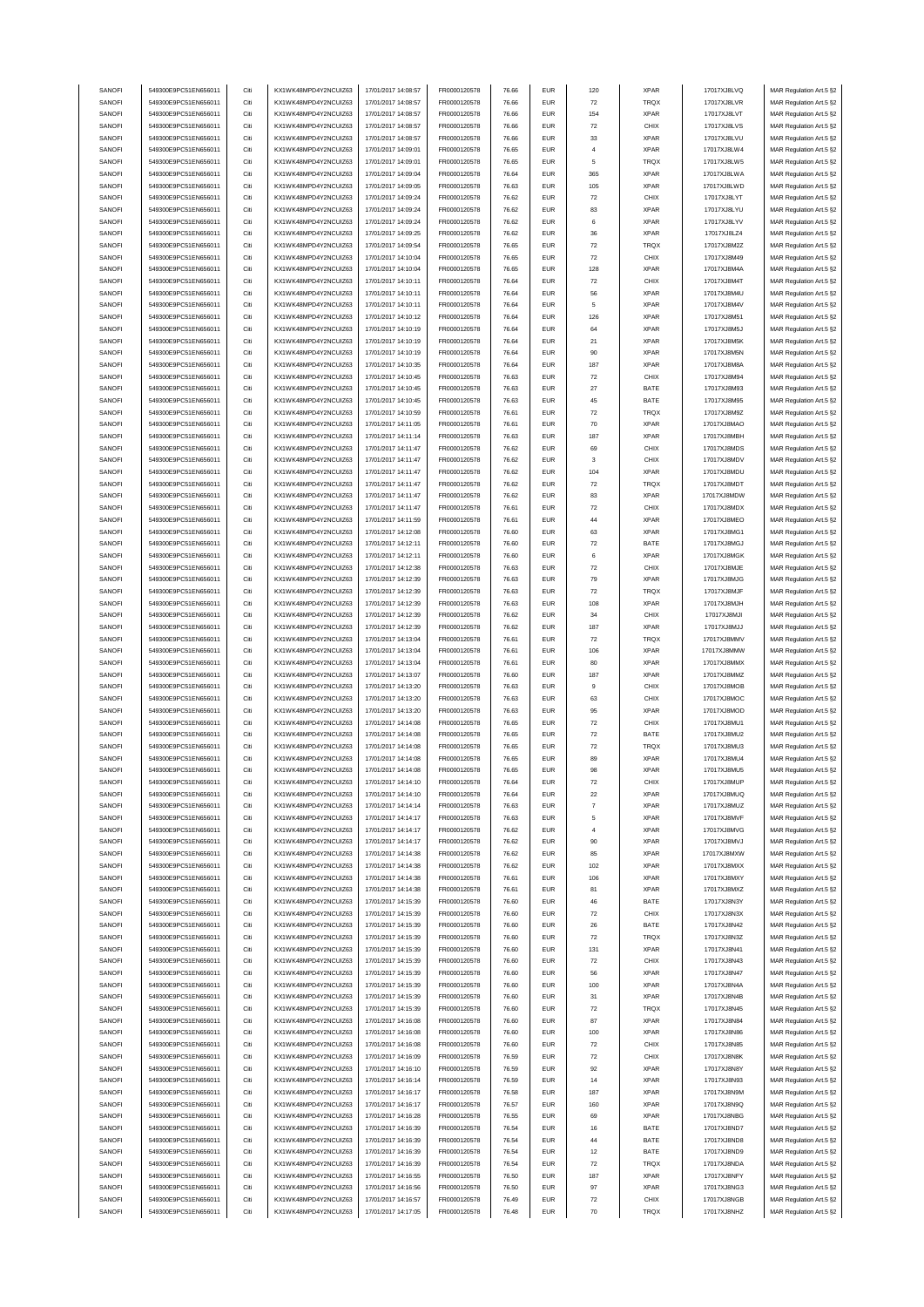| SANOFI        | 549300E9PC51EN656011 | Citi | KX1WK48MPD4Y2NCUIZ63  | 17/01/2017 14:17:35 | FR0000120578        | 76.52 | <b>EUR</b> | $\scriptstyle{72}$ | CHIX        | 17017XJ8NL4  | MAR Regulation Art.5 §2 |
|---------------|----------------------|------|-----------------------|---------------------|---------------------|-------|------------|--------------------|-------------|--------------|-------------------------|
|               |                      |      |                       |                     |                     |       |            |                    |             | 17017XJ8NL5  |                         |
| SANOFI        | 549300E9PC51EN656011 | Citi | KX1WK48MPD4Y2NCUIZ63  | 17/01/2017 14:17:35 | FR0000120578        | 76.52 | <b>EUR</b> | 90                 | <b>XPAR</b> |              | MAR Regulation Art.5 §2 |
| SANOFI        | 549300E9PC51EN656011 | Citi | KX1WK48MPD4Y2NCUIZ63  | 17/01/2017 14:17:35 | FR0000120578        | 76.52 | <b>EUR</b> | 97                 | <b>XPAR</b> | 17017XJ8NL6  | MAR Regulation Art.5 §2 |
| SANOFI        | 549300E9PC51EN656011 | Citi | KX1WK48MPD4Y2NCUIZ63  | 17/01/2017 14:18:33 | FR0000120578        | 76.54 | <b>EUR</b> | $\scriptstyle{72}$ | TRQX        | 17017XJ8NP4  | MAR Regulation Art.5 §2 |
| SANOFI        | 549300E9PC51EN656011 | Citi | KX1WK48MPD4Y2NCUIZ63  | 17/01/2017 14:18:34 | FR0000120578        | 76.54 | <b>EUR</b> | $\scriptstyle{72}$ | BATE        | 17017XJ8NP8  | MAR Regulation Art.5 §2 |
| SANOFI        | 549300E9PC51EN656011 | Citi | KX1WK48MPD4Y2NCUIZ63  | 17/01/2017 14:18:36 | FR0000120578        | 76.54 | <b>EUR</b> | 50                 | CHIX        | 17017XJ8NP9  | MAR Regulation Art.5 §2 |
| SANOFI        |                      | Citi | KX1WK48MPD4Y2NCUIZ63  |                     | FR0000120578        | 76.54 | <b>EUR</b> | $22\,$             | CHIX        | 17017XJ8NPA  |                         |
|               | 549300E9PC51EN656011 |      |                       | 17/01/2017 14:18:36 |                     |       |            |                    |             |              | MAR Regulation Art.5 §2 |
| SANOFI        | 549300E9PC51EN656011 | Citi | KX1WK48MPD4Y2NCUIZ63  | 17/01/2017 14:19:02 | FR0000120578        | 76.54 | <b>EUR</b> | 187                | <b>XPAR</b> | 17017XJ8NRT  | MAR Regulation Art.5 §2 |
| SANOFI        | 549300E9PC51EN656011 | Citi | KX1WK48MPD4Y2NCUIZ63  | 17/01/2017 14:19:04 | FR0000120578        | 76.55 | <b>EUR</b> | 72                 | CHIX        | 17017XJ8NRV  | MAR Regulation Art.5 §2 |
| SANOFI        | 549300E9PC51EN656011 | Citi | KX1WK48MPD4Y2NCUIZ63  | 17/01/2017 14:19:04 | FR0000120578        | 76.55 | <b>EUR</b> | $\scriptstyle{72}$ | TRQX        | 17017XJ8NRW  | MAR Regulation Art.5 §2 |
| SANOFI        | 549300E9PC51EN656011 | Citi | KX1WK48MPD4Y2NCUIZ63  | 17/01/2017 14:19:08 | FR0000120578        | 76.55 | <b>EUR</b> | 41                 | CHIX        | 17017XJ8NS1  |                         |
|               |                      |      |                       |                     |                     |       |            |                    |             |              | MAR Regulation Art.5 §2 |
| SANOFI        | 549300E9PC51EN656011 | Citi | KX1WK48MPD4Y2NCUIZ63  | 17/01/2017 14:19:10 | FR0000120578        | 76.55 | <b>EUR</b> | 28                 | <b>XPAR</b> | 17017XJ8NS2  | MAR Regulation Art.5 §2 |
| SANOFI        | 549300E9PC51EN656011 | Citi | KX1WK48MPD4Y2NCUIZ63  | 17/01/2017 14:19:51 | FR0000120578        | 76.59 | <b>EUR</b> | $\mathbf{73}$      | <b>XPAR</b> | 17017XJ8NU6  | MAR Regulation Art.5 §2 |
| SANOFI        | 549300E9PC51EN656011 | Citi | KX1WK48MPD4Y2NCUIZ63  | 17/01/2017 14:19:51 | FR0000120578        | 76.59 | <b>EUR</b> | 100                | XPAR        | 17017XJ8NU7  | MAR Regulation Art.5 §2 |
| SANOFI        | 549300E9PC51EN656011 | Citi | KX1WK48MPD4Y2NCUIZ63  | 17/01/2017 14:19:51 | FR0000120578        | 76.59 | <b>EUR</b> | 136                | <b>XPAR</b> | 17017XJ8NU8  | MAR Regulation Art.5 §2 |
|               |                      |      |                       |                     |                     |       |            |                    |             |              |                         |
| SANOFI        | 549300E9PC51EN656011 | Citi | KX1WK48MPD4Y2NCUIZ63  | 17/01/2017 14:19:51 | FR0000120578        | 76.59 | <b>EUR</b> | 100                | <b>XPAR</b> | 17017XJ8NUD  | MAR Regulation Art.5 §2 |
| SANOFI        | 549300E9PC51EN656011 | Citi | KX1WK48MPD4Y2NCUIZ63  | 17/01/2017 14:19:58 | FR0000120578        | 76.59 | <b>EUR</b> | ${\bf 77}$         | <b>XPAR</b> | 17017XJ8NUO  | MAR Regulation Art.5 §2 |
| SANOFI        | 549300E9PC51EN656011 | Citi | KX1WK48MPD4Y2NCUIZ63  | 17/01/2017 14:20:03 | FR0000120578        | 76.58 | <b>EUR</b> | $\bf 72$           | CHIX        | 17017XJ8NV2  | MAR Regulation Art.5 §2 |
| SANOFI        | 549300E9PC51EN656011 | Citi | KX1WK48MPD4Y2NCUIZ63  | 17/01/2017 14:20:03 | FR0000120578        | 76.58 | <b>EUR</b> | $\scriptstyle{72}$ | BATE        | 17017XJ8NV1  | MAR Regulation Art.5 §2 |
|               |                      |      |                       |                     |                     |       |            |                    |             |              |                         |
| SANOFI        | 549300E9PC51EN656011 | Citi | KX1WK48MPD4Y2NCUIZ63  | 17/01/2017 14:20:03 | FR0000120578        | 76.58 | <b>EUR</b> | 187                | <b>XPAR</b> | 17017XJ8NV4  | MAR Regulation Art.5 §2 |
| SANOFI        | 549300E9PC51EN656011 | Citi | KX1WK48MPD4Y2NCUIZ63  | 17/01/2017 14:20:03 | FR0000120578        | 76.58 | <b>EUR</b> | $\bf 72$           | TRQX        | 17017XJ8NV3  | MAR Regulation Art.5 §2 |
| SANOFI        | 549300E9PC51EN656011 | Citi | KX1WK48MPD4Y2NCUIZ63  | 17/01/2017 14:20:03 | FR0000120578        | 76.58 | <b>EUR</b> | 420                | <b>XPAR</b> | 17017XJ8NV5  | MAR Regulation Art.5 §2 |
| SANOFI        | 549300E9PC51EN656011 | Citi | KX1WK48MPD4Y2NCUIZ63  | 17/01/2017 14:20:03 | FR0000120578        | 76.58 | <b>EUR</b> | 222                | XPAR        | 17017XJ8NV6  | MAR Regulation Art.5 §2 |
| SANOFI        | 549300E9PC51EN656011 | Citi | KX1WK48MPD4Y2NCUIZ63  | 17/01/2017 14:20:24 | FR0000120578        | 76.58 | <b>EUR</b> | 187                | <b>XPAR</b> | 17017XJ8NWK  | MAR Regulation Art.5 §2 |
| SANOFI        | 549300E9PC51EN656011 | Citi | KX1WK48MPD4Y2NCLIIZ63 | 17/01/2017 14:20:24 | FR0000120578        | 76.58 | <b>EUR</b> | 72                 | <b>TRQX</b> |              |                         |
|               |                      |      |                       |                     |                     |       |            |                    |             | 17017XJ8NWI  | MAR Regulation Art.5 §2 |
| SANOFI        | 549300E9PC51EN656011 | Citi | KX1WK48MPD4Y2NCUIZ63  | 17/01/2017 14:20:24 | FR0000120578        | 76.58 | <b>EUR</b> | 68                 | CHIX        | 17017XJ8NWJ  | MAR Regulation Art.5 §2 |
| SANOFI        | 549300E9PC51EN656011 | Citi | KX1WK48MPD4Y2NCUIZ63  | 17/01/2017 14:20:24 | FR0000120578        | 76.58 | <b>EUR</b> | 187                | XPAR        | 17017XJ8NWL  | MAR Regulation Art.5 §2 |
| SANOFI        | 549300E9PC51EN656011 | Citi | KX1WK48MPD4Y2NCUIZ63  | 17/01/2017 14:20:24 | FR0000120578        | 76.58 | <b>EUR</b> | $\bf 72$           | CHIX        | 17017XJ8NWM  | MAR Regulation Art.5 §2 |
| SANOFI        | 549300E9PC51EN656011 | Citi | KX1WK48MPD4Y2NCUIZ63  | 17/01/2017 14:20:25 | FR0000120578        | 76.57 | <b>EUR</b> | $\scriptstyle{72}$ | CHIX        | 17017XJ8NWR  | MAR Regulation Art.5 §2 |
|               |                      |      |                       |                     |                     |       |            |                    |             |              |                         |
| SANOFI        | 549300E9PC51EN656011 | Citi | KX1WK48MPD4Y2NCUIZ63  | 17/01/2017 14:20:25 | FR0000120578        | 76.57 | <b>EUR</b> | 19                 | TRQX        | 17017XJ8NWS  | MAR Regulation Art.5 §2 |
| SANOFI        | 549300E9PC51EN656011 | Citi | KX1WK48MPD4Y2NCUIZ63  | 17/01/2017 14:20:25 | FR0000120578        | 76.57 | <b>EUR</b> | 26                 | BATE        | 17017XJ8NWT  | MAR Regulation Art.5 §2 |
| SANOFI        | 549300E9PC51EN656011 | Citi | KX1WK48MPD4Y2NCUIZ63  | 17/01/2017 14:20:25 | FR0000120578        | 76.57 | <b>EUR</b> | 5                  | <b>TRQX</b> | 17017XJ8NWU  | MAR Regulation Art.5 §2 |
| SANOFI        | 549300E9PC51EN656011 | Citi | KX1WK48MPD4Y2NCUIZ63  | 17/01/2017 14:20:25 | FR0000120578        | 76.57 | <b>EUR</b> | 60                 | <b>XPAR</b> | 17017XJ8NWW  | MAR Regulation Art.5 §2 |
|               |                      |      |                       |                     |                     |       |            |                    |             |              |                         |
| SANOFI        | 549300E9PC51EN656011 | Citi | KX1WK48MPD4Y2NCLIIZ63 | 17/01/2017 14:20:25 | FR0000120578        | 76.57 | <b>EUR</b> | 24                 | CHIX        | 17017XJ8NWV  | MAR Regulation Art.5 §2 |
| SANOFI        | 549300E9PC51EN656011 | Citi | KX1WK48MPD4Y2NCUIZ63  | 17/01/2017 14:20:36 | FR0000120578        | 76.56 | <b>EUR</b> | 84                 | <b>XPAR</b> | 17017XJ8NY2  | MAR Regulation Art.5 §2 |
| SANOFI        | 549300E9PC51EN656011 | Citi | KX1WK48MPD4Y2NCUIZ63  | 17/01/2017 14:20:41 | FR0000120578        | 76.55 | <b>EUR</b> | 86                 | <b>XPAR</b> | 17017XJ8NYT  | MAR Regulation Art.5 §2 |
| SANOFI        | 549300E9PC51EN656011 | Citi | KX1WK48MPD4Y2NCUIZ63  | 17/01/2017 14:21:05 | FR0000120578        | 76.52 | <b>EUR</b> | $\scriptstyle{72}$ | CHIX        | 17017XJ8O0T  | MAR Regulation Art.5 §2 |
| SANOFI        |                      | Citi |                       |                     |                     | 76.52 | <b>EUR</b> | 6                  | BATE        |              |                         |
|               | 549300E9PC51EN656011 |      | KX1WK48MPD4Y2NCUIZ63  | 17/01/2017 14:21:05 | FR0000120578        |       |            |                    |             | 17017XJ8O0S  | MAR Regulation Art.5 §2 |
| SANOFI        | 549300E9PC51EN656011 | Citi | KX1WK48MPD4Y2NCUIZ63  | 17/01/2017 14:21:05 | FR0000120578        | 76.52 | <b>EUR</b> | 66                 | BATE        | 17017XJ8O0U  | MAR Regulation Art.5 §2 |
| SANOFI        | 549300E9PC51EN656011 | Citi | KX1WK48MPD4Y2NCUIZ63  | 17/01/2017 14:21:05 | FR0000120578        | 76.52 | <b>EUR</b> | 167                | <b>XPAR</b> | 17017XJ8O0V  | MAR Regulation Art.5 §2 |
| SANOFI        | 549300E9PC51EN656011 | Citi | KX1WK48MPD4Y2NCUIZ63  | 17/01/2017 14:21:20 | FR0000120578        | 76.51 | <b>EUR</b> | 68                 | CHIX        | 17017XJ8O23  | MAR Regulation Art.5 §2 |
| SANOFI        | 549300E9PC51EN656011 | Citi | KX1WK48MPD4Y2NCUIZ63  | 17/01/2017 14:21:20 | FR0000120578        | 76.51 | <b>EUR</b> | 117                | <b>XPAR</b> | 17017XJ8O25  | MAR Regulation Art.5 §2 |
|               |                      |      |                       |                     |                     |       |            |                    |             |              |                         |
| SANOFI        | 549300E9PC51EN656011 | Citi | KX1WK48MPD4Y2NCUIZ63  | 17/01/2017 14:21:20 | FR0000120578        | 76.51 | <b>EUR</b> | $\scriptstyle{72}$ | TRQX        | 17017XJ8O24  | MAR Regulation Art.5 §2 |
| SANOFI        | 549300E9PC51EN656011 | Citi | KX1WK48MPD4Y2NCUIZ63  | 17/01/2017 14:21:20 | FR0000120578        | 76.51 | <b>EUR</b> | 42                 | <b>XPAR</b> | 17017XJ8O26  | MAR Regulation Art.5 §2 |
| SANOFI        | 549300E9PC51EN656011 | Citi | KX1WK48MPD4Y2NCUIZ63  | 17/01/2017 14:22:18 | FR0000120578        | 76.55 | <b>EUR</b> | 69                 | CHIX        | 17017XJ8O5O  | MAR Regulation Art.5 §2 |
| SANOFI        | 549300E9PC51EN656011 | Citi | KX1WK48MPD4Y2NCUIZ63  | 17/01/2017 14:22:18 | FR0000120578        | 76.55 | <b>EUR</b> | $\scriptstyle{72}$ | TRQX        | 17017XJ8O5P  | MAR Regulation Art.5 §2 |
| SANOFI        | 549300E9PC51EN656011 | Citi | KX1WK48MPD4Y2NCUIZ63  | 17/01/2017 14:23:04 | FR0000120578        | 76.56 | <b>EUR</b> | $\scriptstyle{72}$ | CHIX        | 17017XJ8O99  | MAR Regulation Art.5 §2 |
|               |                      |      |                       |                     |                     |       |            |                    |             |              |                         |
| SANOFI        | 549300E9PC51EN656011 | Citi | KX1WK48MPD4Y2NCUIZ63  | 17/01/2017 14:23:04 | FR0000120578        | 76.56 | <b>EUR</b> | 882                | <b>XPAR</b> | 17017XJ8O9B  | MAR Regulation Art.5 §2 |
| SANOFI        | 549300E9PC51EN656011 | Citi | KX1WK48MPD4Y2NCUIZ63  | 17/01/2017 14:23:04 | FR0000120578        | 76.55 | <b>EUR</b> | 30                 | BATE        | 17017XJ8O9A  | MAR Regulation Art.5 §2 |
| SANOFI        | 549300E9PC51EN656011 | Citi | KX1WK48MPD4Y2NCUIZ63  | 17/01/2017 14:23:04 | FR0000120578        | 76.55 | <b>EUR</b> | $\overline{7}$     | BATE        | 17017XJ8O9C  | MAR Regulation Art.5 §2 |
| SANOFI        | 549300E9PC51EN656011 | Citi | KX1WK48MPD4Y2NCUIZ63  | 17/01/2017 14:23:04 | FR0000120578        | 76.55 | <b>EUR</b> | 35                 | BATE        | 17017XJ8O9D  | MAR Regulation Art.5 §2 |
|               | 549300E9PC51EN656011 | Citi | KX1WK48MPD4Y2NCUIZ63  |                     |                     |       | <b>EUR</b> |                    |             |              |                         |
| SANOFI        |                      |      |                       | 17/01/2017 14:23:04 | FR0000120578        | 76.55 |            | 72                 | TRQX        | 17017XJ8O9E  | MAR Regulation Art.5 §2 |
| SANOFI        | 549300E9PC51EN656011 | Citi | KX1WK48MPD4Y2NCUIZ63  | 17/01/2017 14:23:04 | FR0000120578        | 76.55 | <b>EUR</b> | 187                | <b>XPAR</b> | 17017XJ8O9F  | MAR Regulation Art.5 §2 |
| SANOFI        | 549300E9PC51EN656011 | Citi | KX1WK48MPD4Y2NCUIZ63  | 17/01/2017 14:23:05 | FR0000120578        | 76.55 | <b>EUR</b> | $\scriptstyle{72}$ | CHIX        | 17017XJ8O9G  | MAR Regulation Art.5 §2 |
| SANOFI        | 549300E9PC51EN656011 | Citi | KX1WK48MPD4Y2NCUIZ63  | 17/01/2017 14:23:07 | FR0000120578        | 76.55 | <b>EUR</b> | 39                 | TRQX        | 17017XJ8O9R  | MAR Regulation Art.5 §2 |
| SANOFI        | 549300E9PC51EN656011 | Citi | KX1WK48MPD4Y2NCUIZ63  | 17/01/2017 14:23:07 | FR0000120578        | 76.55 | <b>EUR</b> | 29                 | TRQX        | 17017XJ8O9T  | MAR Regulation Art.5 §2 |
|               |                      |      |                       |                     |                     |       |            |                    |             |              |                         |
| SANOFI        | 549300E9PC51EN656011 | Citi | KX1WK48MPD4Y2NCUIZ63  | 17/01/2017 14:23:07 | FR0000120578        | 76.55 | <b>EUR</b> | 72                 | CHIX        | 17017XJ8O9S  | MAR Regulation Art.5 §2 |
| SANOFI        | 549300E9PC51EN656011 |      | KX1WK48MPD4Y2NCLIIZ63 | 17/01/2017 14:23:16 | <b>ER0000120578</b> | 76.55 |            | 72                 | CHIX        | 17017X IROAH | MAR Regulation Art 5 82 |
| SANOFI        | 549300E9PC51EN656011 | Citi | KX1WK48MPD4Y2NCUIZ63  | 17/01/2017 14:23:16 | FR0000120578        | 76.55 | <b>EUR</b> | 187                | <b>XPAR</b> | 17017XJ8OAJ  | MAR Regulation Art.5 §2 |
| SANOFI        | 549300E9PC51EN656011 | Citi | KX1WK48MPD4Y2NCUIZ63  | 17/01/2017 14:23:16 | FR0000120578        | 76.54 | <b>EUR</b> | 44                 | TRQX        | 17017XJ8OAI  | MAR Regulation Art.5 §2 |
| SANOFI        | 549300E9PC51EN656011 | Citi | KX1WK48MPD4Y2NCUIZ63  | 17/01/2017 14:23:16 | FR0000120578        | 76.54 | <b>EUR</b> | 174                | <b>XPAR</b> | 17017XJ8OAK  |                         |
|               |                      |      |                       |                     |                     |       |            |                    |             |              | MAR Regulation Art.5 §2 |
| SANOFI        | 549300E9PC51EN656011 | Citi | KX1WK48MPD4Y2NCUIZ63  | 17/01/2017 14:23:48 | FR0000120578        | 76.53 | <b>EUR</b> | $\scriptstyle{72}$ | CHIX        | 17017XJ8OEP  | MAR Regulation Art.5 §2 |
| SANOFI        | 549300E9PC51EN656011 | Citi | KX1WK48MPD4Y2NCUIZ63  | 17/01/2017 14:23:48 | FR0000120578        | 76.53 | <b>EUR</b> | 24                 | BATE        | 17017XJ8OEO  | MAR Regulation Art.5 §2 |
| SANOFI        | 549300E9PC51EN656011 | Citi | KX1WK48MPD4Y2NCUIZ63  | 17/01/2017 14:23:48 | FR0000120578        | 76.53 | <b>EUR</b> | 48                 | BATE        | 17017XJ8OEQ  | MAR Regulation Art.5 §2 |
| SANOFI        | 549300E9PC51EN656011 | Citi | KX1WK48MPD4Y2NCUIZ63  | 17/01/2017 14:24:00 | FR0000120578        | 76.53 | <b>EUR</b> | $\scriptstyle{72}$ | <b>XPAR</b> | 17017XJ8OG8  | MAR Regulation Art.5 §2 |
| SANOFI        | 549300E9PC51EN656011 | Citi | KX1WK48MPD4Y2NCUIZ63  | 17/01/2017 14:24:00 | FR0000120578        | 76.53 | <b>EUR</b> | 73                 | <b>XPAR</b> | 17017XJ8OG9  | MAR Regulation Art.5 §2 |
|               |                      |      |                       |                     |                     |       |            |                    |             |              |                         |
| SANOFI        | 549300E9PC51EN656011 | Citi | KX1WK48MPD4Y2NCUIZ63  | 17/01/2017 14:24:04 | FR0000120578        | 76.54 | <b>EUR</b> | $\overline{1}$     | TRQX        | 17017XJ8OGK  | MAR Regulation Art.5 §2 |
| SANOFI        | 549300E9PC51EN656011 | Citi | KX1WK48MPD4Y2NCLIIZ63 | 17/01/2017 14:24:09 | FR0000120578        | 76.54 | <b>EUR</b> | 72                 | CHIX        | 17017XJ8OHB  | MAR Regulation Art.5 §2 |
| SANOFI        | 549300E9PC51EN656011 | Citi | KX1WK48MPD4Y2NCUIZ63  | 17/01/2017 14:24:09 | FR0000120578        | 76.54 | <b>EUR</b> | 42                 | <b>XPAR</b> | 17017XJ8OHD  | MAR Regulation Art.5 §2 |
| SANOFI        | 549300E9PC51EN656011 | Citi | KX1WK48MPD4Y2NCUIZ63  | 17/01/2017 14:24:09 | FR0000120578        | 76.54 | <b>EUR</b> | $\scriptstyle{72}$ | TRQX        | 17017XJ8OHC  | MAR Regulation Art.5 §2 |
| SANOFI        | 549300E9PC51EN656011 | Citi | KX1WK48MPD4Y2NCUIZ63  | 17/01/2017 14:24:09 | FR0000120578        | 76.54 | <b>EUR</b> | 31                 | <b>XPAR</b> | 17017XJ8OHE  | MAR Regulation Art.5 §2 |
|               |                      |      |                       |                     |                     |       |            |                    |             |              |                         |
| SANOFI        | 549300E9PC51EN656011 | Citi | KX1WK48MPD4Y2NCUIZ63  | 17/01/2017 14:24:09 | FR0000120578        | 76.53 | <b>EUR</b> | 21                 | <b>XPAR</b> | 17017XJ8OHF  | MAR Regulation Art.5 §2 |
| SANOFI        | 549300E9PC51EN656011 | Citi | KX1WK48MPD4Y2NCUIZ63  | 17/01/2017 14:24:09 | FR0000120578        | 76.53 | <b>EUR</b> | 93                 | <b>XPAR</b> | 17017XJ8OHG  | MAR Regulation Art.5 §2 |
| SANOFI        | 549300E9PC51EN656011 | Citi | KX1WK48MPD4Y2NCUIZ63  | 17/01/2017 14:24:10 | FR0000120578        | 76.53 | <b>EUR</b> | 143                | XPAR        | 17017XJ8OHI  | MAR Regulation Art.5 §2 |
| SANOFI        | 549300E9PC51EN656011 | Citi | KX1WK48MPD4Y2NCUIZ63  | 17/01/2017 14:24:15 | FR0000120578        | 76.52 | <b>EUR</b> | 125                | <b>XPAR</b> | 17017XJ8OHL  | MAR Regulation Art.5 §2 |
|               |                      |      |                       |                     |                     |       |            |                    |             |              |                         |
| SANOFI        | 549300E9PC51EN656011 | Citi | KX1WK48MPD4Y2NCUIZ63  | 17/01/2017 14:24:45 | FR0000120578        | 76.50 | <b>EUR</b> | $\scriptstyle{72}$ | CHIX        | 17017XJ8OJF  | MAR Regulation Art.5 §2 |
| SANOFI        | 549300E9PC51EN656011 | Citi | KX1WK48MPD4Y2NCUIZ63  | 17/01/2017 14:25:01 | FR0000120578        | 76.50 | <b>EUR</b> | $\scriptstyle{72}$ | CHIX        | 17017XJ8OKA  | MAR Regulation Art.5 §2 |
| SANOFI        | 549300E9PC51EN656011 | Citi | KX1WK48MPD4Y2NCUIZ63  | 17/01/2017 14:25:01 | FR0000120578        | 76.50 | <b>EUR</b> | 68                 | <b>XPAR</b> | 17017XJ8OKC  | MAR Regulation Art.5 §2 |
| SANOFI        | 549300E9PC51EN656011 | Citi | KX1WK48MPD4Y2NCUIZ63  | 17/01/2017 14:25:01 | FR0000120578        | 76.50 | <b>EUR</b> | 44                 | TRQX        | 17017XJ8OKB  | MAR Regulation Art.5 §2 |
| SANOFI        | 549300E9PC51EN656011 | Citi | KX1WK48MPD4Y2NCUIZ63  | 17/01/2017 14:25:01 | FR0000120578        | 76.50 | <b>EUR</b> | 19                 | <b>XPAR</b> | 17017XJ8OKG  | MAR Regulation Art.5 §2 |
|               |                      |      |                       |                     |                     |       |            |                    |             |              |                         |
| SANOFI        | 549300E9PC51EN656011 | Citi | KX1WK48MPD4Y2NCUIZ63  | 17/01/2017 14:25:01 | FR0000120578        | 76.50 | <b>EUR</b> | 28                 | TRQX        | 17017XJ8OKD  | MAR Regulation Art.5 §2 |
| SANOFI        | 549300E9PC51EN656011 | Citi | KX1WK48MPD4Y2NCUIZ63  | 17/01/2017 14:25:01 | FR0000120578        | 76.50 | <b>EUR</b> | 100                | <b>XPAR</b> | 17017XJ8OKH  | MAR Regulation Art.5 §2 |
| SANOFI        | 549300E9PC51EN656011 | Citi | KX1WK48MPD4Y2NCUIZ63  | 17/01/2017 14:25:49 | FR0000120578        | 76.50 | <b>EUR</b> | $10$               | BATE        | 17017XJ8OOM  | MAR Regulation Art.5 §2 |
| <b>SANOFI</b> | 549300E9PC51EN656011 | Citi | KX1WK48MPD4Y2NCUIZ63  | 17/01/2017 14:25:49 | FR0000120578        | 76.50 | <b>EUR</b> | 62                 | BATE        | 17017XJ8OOO  | MAR Regulation Art.5 §2 |
| SANOFI        | 549300E9PC51EN656011 | Citi | KX1WK48MPD4Y2NCUIZ63  | 17/01/2017 14:25:49 | FR0000120578        | 76.50 | <b>EUR</b> |                    | CHIX        | 17017XJ8OON  | MAR Regulation Art.5 §2 |
|               |                      |      |                       |                     |                     |       |            | 72                 |             |              |                         |
| SANOFI        | 549300E9PC51EN656011 | Citi | KX1WK48MPD4Y2NCUIZ63  | 17/01/2017 14:25:49 | FR0000120578        | 76.50 | <b>EUR</b> | 86                 | <b>XPAR</b> | 17017XJ8OOQ  | MAR Regulation Art.5 §2 |
| SANOFI        | 549300E9PC51EN656011 | Citi | KX1WK48MPD4Y2NCUIZ63  | 17/01/2017 14:25:49 | FR0000120578        | 76.50 | <b>EUR</b> | $\scriptstyle{72}$ | TRQX        | 17017XJ8OOP  | MAR Regulation Art.5 §2 |
| SANOFI        | 549300E9PC51EN656011 | Citi | KX1WK48MPD4Y2NCUIZ63  | 17/01/2017 14:25:51 | FR0000120578        | 76.49 | <b>EUR</b> | $\bf 72$           | CHIX        | 17017XJ8OOY  | MAR Regulation Art.5 §2 |
| SANOFI        | 549300E9PC51EN656011 | Citi | KX1WK48MPD4Y2NCUIZ63  | 17/01/2017 14:26:30 | FR0000120578        | 76.50 | <b>EUR</b> | $\scriptstyle{72}$ | CHIX        | 17017XJ8OSQ  | MAR Regulation Art.5 §2 |
| SANOFI        | 549300E9PC51EN656011 | Citi | KX1WK48MPD4Y2NCUIZ63  | 17/01/2017 14:26:30 | FR0000120578        | 76.50 | <b>EUR</b> | $\scriptstyle{72}$ | BATE        | 17017XJ8OSP  |                         |
|               |                      |      |                       |                     |                     |       |            |                    |             |              | MAR Regulation Art.5 §2 |
| SANOFI        | 549300E9PC51EN656011 | Citi | KX1WK48MPD4Y2NCUIZ63  | 17/01/2017 14:26:30 | FR0000120578        | 76.50 | <b>EUR</b> | 72                 | <b>TRQX</b> | 17017XJ8OSR  | MAR Regulation Art.5 §2 |
| SANOFI        | 549300E9PC51EN656011 | Citi | KX1WK48MPD4Y2NCUIZ63  | 17/01/2017 14:26:31 | FR0000120578        | 76.50 | <b>EUR</b> | 177                | <b>XPAR</b> | 17017XJ8OSV  | MAR Regulation Art.5 §2 |
| SANOFI        | 549300E9PC51EN656011 | Citi | KX1WK48MPD4Y2NCUIZ63  | 17/01/2017 14:26:58 | FR0000120578        | 76.54 | <b>EUR</b> | $\bf 72$           | CHIX        | 17017XJ8OVC  | MAR Regulation Art.5 §2 |
| SANOFI        | 549300E9PC51EN656011 | Citi | KX1WK48MPD4Y2NCUIZ63  | 17/01/2017 14:26:58 | FR0000120578        | 76.54 | <b>EUR</b> | 164                | <b>XPAR</b> | 17017XJ8OVD  | MAR Regulation Art.5 §2 |
| SANOFI        | 549300E9PC51EN656011 | Citi | KX1WK48MPD4Y2NCUIZ63  | 17/01/2017 14:27:02 | FR0000120578        | 76.54 | <b>EUR</b> | $\scriptstyle{72}$ | TRQX        | 17017XJ8OVQ  | MAR Regulation Art.5 §2 |
|               |                      |      |                       |                     |                     |       |            |                    |             |              |                         |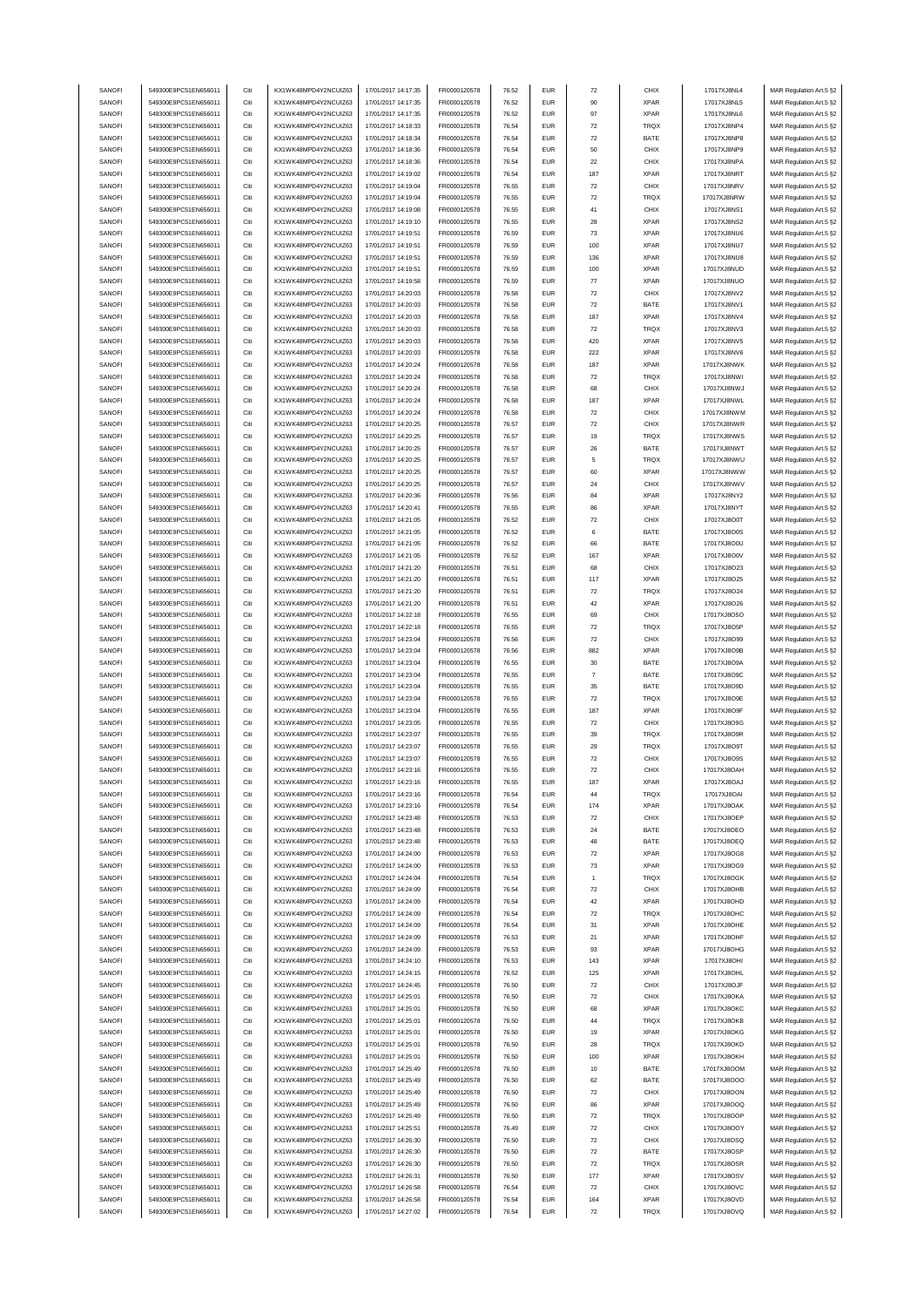| SANOFI | 549300E9PC51EN656011 | Citi | KX1WK48MPD4Y2NCUIZ63 | 17/01/2017 14:27:02 | FR0000120578 | 76.54 | <b>EUR</b> | 698                | <b>XPAR</b> | 17017XJ8OVR  | MAR Regulation Art.5 §2 |
|--------|----------------------|------|----------------------|---------------------|--------------|-------|------------|--------------------|-------------|--------------|-------------------------|
|        | 549300E9PC51EN656011 |      |                      | 17/01/2017 14:27:20 |              |       |            |                    |             |              |                         |
| SANOFI |                      | Citi | KX1WK48MPD4Y2NCUIZ63 |                     | FR0000120578 | 76.53 | <b>EUR</b> | 72                 | CHIX        | 17017XJ8OYE  | MAR Regulation Art.5 §2 |
| SANOFI | 549300E9PC51EN656011 | Citi | KX1WK48MPD4Y2NCUIZ63 | 17/01/2017 14:27:20 | FR0000120578 | 76.53 | <b>EUR</b> | $\bf 73$           | <b>XPAR</b> | 17017XJ8OYF  | MAR Regulation Art.5 §2 |
| SANOFI | 549300E9PC51EN656011 | Citi | KX1WK48MPD4Y2NCUIZ63 | 17/01/2017 14:27:20 | FR0000120578 | 76.53 | <b>EUR</b> | 114                | <b>XPAR</b> | 17017XJ8OYG  | MAR Regulation Art.5 §2 |
| SANOFI | 549300E9PC51EN656011 | Citi | KX1WK48MPD4Y2NCUIZ63 | 17/01/2017 14:27:28 | FR0000120578 | 76.51 | <b>EUR</b> | 89                 | <b>XPAR</b> | 17017XJ8OZ4  | MAR Regulation Art.5 §2 |
| SANOFI | 549300E9PC51EN656011 | Citi | KX1WK48MPD4Y2NCUIZ63 | 17/01/2017 14:27:28 | FR0000120578 | 76.51 | <b>EUR</b> | $\scriptstyle{72}$ | TRQX        | 17017XJ8OZ3  | MAR Regulation Art.5 §2 |
| SANOFI |                      | Citi |                      | 17/01/2017 14:27:28 | FR0000120578 |       | <b>EUR</b> |                    | <b>XPAR</b> |              |                         |
|        | 549300E9PC51EN656011 |      | KX1WK48MPD4Y2NCUIZ63 |                     |              | 76.51 |            | 98                 |             | 17017XJ8OZ8  | MAR Regulation Art.5 §2 |
| SANOFI | 549300E9PC51EN656011 | Citi | KX1WK48MPD4Y2NCUIZ63 | 17/01/2017 14:28:14 | FR0000120578 | 76.55 | <b>EUR</b> | 187                | <b>XPAR</b> | 17017XJ8P4F  | MAR Regulation Art.5 §2 |
| SANOFI | 549300E9PC51EN656011 | Citi | KX1WK48MPD4Y2NCUIZ63 | 17/01/2017 14:28:14 | FR0000120578 | 76.55 | <b>EUR</b> | 72                 | CHIX        | 17017XJ8P4E  | MAR Regulation Art.5 §2 |
| SANOFI | 549300E9PC51EN656011 | Citi | KX1WK48MPD4Y2NCUIZ63 | 17/01/2017 14:28:14 | FR0000120578 | 76.55 | <b>EUR</b> | $\scriptstyle{72}$ | BATE        | 17017XJ8P4D  | MAR Regulation Art.5 §2 |
| SANOFI | 549300E9PC51EN656011 | Citi | KX1WK48MPD4Y2NCUIZ63 | 17/01/2017 14:28:40 | FR0000120578 | 76.56 | <b>EUR</b> | $\scriptstyle{72}$ | CHIX        | 17017XJ8P74  | MAR Regulation Art.5 §2 |
|        |                      |      |                      |                     |              |       |            |                    |             |              |                         |
| SANOFI | 549300E9PC51EN656011 | Citi | KX1WK48MPD4Y2NCUIZ63 | 17/01/2017 14:28:40 | FR0000120578 | 76.56 | <b>EUR</b> | $\scriptstyle{72}$ | <b>XPAR</b> | 17017XJ8P76  | MAR Regulation Art.5 §2 |
| SANOFI | 549300E9PC51EN656011 | Citi | KX1WK48MPD4Y2NCUIZ63 | 17/01/2017 14:28:40 | FR0000120578 | 76.56 | <b>EUR</b> | $\scriptstyle{72}$ | TRQX        | 17017XJ8P75  | MAR Regulation Art.5 §2 |
| SANOFI | 549300E9PC51EN656011 | Citi | KX1WK48MPD4Y2NCUIZ63 | 17/01/2017 14:28:46 | FR0000120578 | 76.55 | <b>EUR</b> | $\scriptstyle{72}$ | CHIX        | 17017XJ8P7T  | MAR Regulation Art.5 §2 |
| SANOFI | 549300E9PC51EN656011 | Citi | KX1WK48MPD4Y2NCUIZ63 | 17/01/2017 14:28:46 | FR0000120578 | 76.55 | <b>EUR</b> | 187                | <b>XPAR</b> | 17017XJ8P7S  | MAR Regulation Art.5 §2 |
|        |                      |      |                      |                     |              |       |            |                    |             |              |                         |
| SANOFI | 549300E9PC51EN656011 | Citi | KX1WK48MPD4Y2NCUIZ63 | 17/01/2017 14:28:49 | FR0000120578 | 76.54 | <b>EUR</b> | 12                 | CHIX        | 17017XJ8P80  | MAR Regulation Art.5 §2 |
| SANOFI | 549300E9PC51EN656011 | Citi | KX1WK48MPD4Y2NCUIZ63 | 17/01/2017 14:28:49 | FR0000120578 | 76.54 | <b>EUR</b> | 187                | <b>XPAR</b> | 17017XJ8P81  | MAR Regulation Art.5 §2 |
| SANOFI | 549300E9PC51EN656011 | Citi | KX1WK48MPD4Y2NCUIZ63 | 17/01/2017 14:29:26 | FR0000120578 | 76.55 | <b>EUR</b> | 72                 | TRQX        | 17017XJ8PAH  | MAR Regulation Art.5 §2 |
| SANOFI | 549300E9PC51EN656011 | Citi | KX1WK48MPD4Y2NCUIZ63 | 17/01/2017 14:29:26 | FR0000120578 | 76.55 | <b>EUR</b> | $\scriptstyle{72}$ | BATE        | 17017XJ8PAI  | MAR Regulation Art.5 §2 |
|        |                      |      |                      |                     |              |       |            |                    |             |              |                         |
| SANOFI | 549300E9PC51EN656011 | Citi | KX1WK48MPD4Y2NCUIZ63 | 17/01/2017 14:29:26 | FR0000120578 | 76.55 | <b>EUR</b> | 96                 | <b>XPAR</b> | 17017XJ8PAJ  | MAR Regulation Art.5 §2 |
| SANOFI | 549300E9PC51EN656011 | Citi | KX1WK48MPD4Y2NCUIZ63 | 17/01/2017 14:29:29 | FR0000120578 | 76.54 | <b>EUR</b> | 187                | <b>XPAR</b> | 17017XJ8PAR  | MAR Regulation Art.5 §2 |
| SANOFI | 549300E9PC51EN656011 | Citi | KX1WK48MPD4Y2NCUIZ63 | 17/01/2017 14:29:39 | FR0000120578 | 76.53 | <b>EUR</b> | 161                | <b>XPAR</b> | 17017XJ8PBV  | MAR Regulation Art.5 §2 |
| SANOFI | 549300E9PC51EN656011 | Citi | KX1WK48MPD4Y2NCUIZ63 | 17/01/2017 14:29:52 | FR0000120578 | 76.53 | <b>EUR</b> | 26                 | <b>XPAR</b> | 17017XJ8PD1  | MAR Regulation Art.5 §2 |
| SANOFI | 549300E9PC51EN656011 | Citi | KX1WK48MPD4Y2NCUIZ63 | 17/01/2017 14:29:52 | FR0000120578 | 76.53 | <b>EUR</b> | 72                 | CHIX        | 17017XJ8PD0  | MAR Regulation Art.5 §2 |
|        | 549300E9PC51EN656011 | Citi | KX1WK48MPD4Y2NCUIZ63 | 17/01/2017 14:29:52 | FR0000120578 | 76.53 | <b>EUR</b> | 18                 | <b>XPAR</b> |              |                         |
| SANOFI |                      |      |                      |                     |              |       |            |                    |             | 17017XJ8PD3  | MAR Regulation Art.5 §2 |
| SANOFI | 549300E9PC51EN656011 | Citi | KX1WK48MPD4Y2NCUIZ63 | 17/01/2017 14:29:52 | FR0000120578 | 76.53 | <b>EUR</b> | $\scriptstyle{72}$ | TRQX        | 17017XJ8PD2  | MAR Regulation Art.5 §2 |
| SANOFI | 549300E9PC51EN656011 | Citi | KX1WK48MPD4Y2NCUIZ63 | 17/01/2017 14:29:52 | FR0000120578 | 76.53 | <b>EUR</b> | 51                 | <b>XPAR</b> | 17017XJ8PD4  | MAR Regulation Art.5 §2 |
| SANOFI | 549300E9PC51EN656011 | Citi | KX1WK48MPD4Y2NCUIZ63 | 17/01/2017 14:30:08 | FR0000120578 | 76.52 | <b>EUR</b> | 179                | <b>XPAR</b> | 17017XJ8PEU  | MAR Regulation Art.5 §2 |
| SANOFI | 549300E9PC51EN656011 | Citi | KX1WK48MPD4Y2NCUIZ63 | 17/01/2017 14:30:08 | FR0000120578 | 76.52 | <b>EUR</b> | 59                 | CHIX        | 17017XJ8PET  | MAR Regulation Art.5 §2 |
|        |                      |      |                      |                     |              |       |            |                    |             |              |                         |
| SANOFI | 549300E9PC51EN656011 | Citi | KX1WK48MPD4Y2NCUIZ63 | 17/01/2017 14:30:08 | FR0000120578 | 76.52 | <b>EUR</b> | 13                 | CHIX        | 17017XJ8PEV  | MAR Regulation Art.5 §2 |
| SANOFI | 549300E9PC51EN656011 | Citi | KX1WK48MPD4Y2NCUIZ63 | 17/01/2017 14:30:08 | FR0000120578 | 76.52 | <b>EUR</b> | 8                  | <b>XPAR</b> | 17017XJ8PEW  | MAR Regulation Art.5 §2 |
| SANOFI | 549300E9PC51EN656011 | Citi | KX1WK48MPD4Y2NCUIZ63 | 17/01/2017 14:30:08 | FR0000120578 | 76.51 | <b>EUR</b> | 72                 | CHIX        | 17017XJ8PEX  | MAR Regulation Art.5 §2 |
| SANOFI | 549300E9PC51EN656011 | Citi | KX1WK48MPD4Y2NCUIZ63 | 17/01/2017 14:30:20 | FR0000120578 | 76.53 | <b>EUR</b> | 187                | <b>XPAR</b> | 17017XJ8PG1  | MAR Regulation Art.5 §2 |
|        |                      |      |                      |                     |              |       |            |                    |             |              |                         |
| SANOFI | 549300E9PC51EN656011 | Citi | KX1WK48MPD4Y2NCUIZ63 | 17/01/2017 14:30:20 | FR0000120578 | 76.52 | <b>EUR</b> | 187                | <b>XPAR</b> | 17017XJ8PG4  | MAR Regulation Art.5 §2 |
| SANOFI | 549300E9PC51EN656011 | Citi | KX1WK48MPD4Y2NCUIZ63 | 17/01/2017 14:30:21 | FR0000120578 | 76.51 | <b>EUR</b> | 86                 | <b>XPAR</b> | 17017XJ8PGE  | MAR Regulation Art.5 §2 |
| SANOFI | 549300E9PC51EN656011 | Citi | KX1WK48MPD4Y2NCUIZ63 | 17/01/2017 14:30:34 | FR0000120578 | 76.51 | <b>EUR</b> | 6                  | <b>XPAR</b> | 17017XJ8PHP  | MAR Regulation Art.5 §2 |
| SANOFI | 549300E9PC51EN656011 | Citi | KX1WK48MPD4Y2NCUIZ63 | 17/01/2017 14:30:44 | FR0000120578 | 76.51 | <b>EUR</b> | $\scriptstyle{72}$ | TRQX        | 17017XJ8PIV  | MAR Regulation Art.5 §2 |
|        |                      |      |                      |                     |              |       |            |                    |             |              |                         |
| SANOFI | 549300E9PC51EN656011 | Citi | KX1WK48MPD4Y2NCUIZ63 | 17/01/2017 14:30:44 | FR0000120578 | 76.51 | <b>EUR</b> | 126                | <b>XPAR</b> | 17017XJ8PIW  | MAR Regulation Art.5 §2 |
| SANOFI | 549300E9PC51EN656011 | Citi | KX1WK48MPD4Y2NCUIZ63 | 17/01/2017 14:31:05 | FR0000120578 | 76.50 | <b>EUR</b> | 3                  | BATE        | 17017XJ8PJY  | MAR Regulation Art.5 §2 |
| SANOFI | 549300E9PC51EN656011 | Citi | KX1WK48MPD4Y2NCUIZ63 | 17/01/2017 14:31:05 | FR0000120578 | 76.50 | <b>EUR</b> | $\scriptstyle{72}$ | CHIX        | 17017XJ8PJZ  | MAR Regulation Art.5 §2 |
| SANOFI | 549300E9PC51EN656011 | Citi | KX1WK48MPD4Y2NCUIZ63 | 17/01/2017 14:31:05 | FR0000120578 | 76.50 | <b>EUR</b> | 69                 | BATE        | 17017XJ8PK0  | MAR Regulation Art.5 §2 |
| SANOFI | 549300E9PC51EN656011 | Citi | KX1WK48MPD4Y2NCUIZ63 | 17/01/2017 14:31:05 | FR0000120578 | 76.50 | <b>EUR</b> | $77\,$             | <b>XPAR</b> | 17017XJ8PK1  | MAR Regulation Art.5 §2 |
|        |                      |      |                      |                     |              |       |            |                    |             |              |                         |
| SANOFI | 549300E9PC51EN656011 | Citi | KX1WK48MPD4Y2NCUIZ63 | 17/01/2017 14:31:05 | FR0000120578 | 76.50 | <b>EUR</b> | 66                 | CHIX        | 17017XJ8PK2  | MAR Regulation Art.5 §2 |
| SANOFI | 549300E9PC51EN656011 | Citi | KX1WK48MPD4Y2NCUIZ63 | 17/01/2017 14:31:05 | FR0000120578 | 76.50 | <b>EUR</b> | 65                 | <b>XPAR</b> | 17017XJ8PK3  | MAR Regulation Art.5 §2 |
| SANOFI | 549300E9PC51EN656011 | Citi | KX1WK48MPD4Y2NCUIZ63 | 17/01/2017 14:31:05 | FR0000120578 | 76.50 | <b>EUR</b> | 55                 | <b>XPAR</b> | 17017XJ8PK4  | MAR Regulation Art.5 §2 |
| SANOFI | 549300E9PC51EN656011 | Citi | KX1WK48MPD4Y2NCUIZ63 | 17/01/2017 14:32:07 | FR0000120578 | 76.49 | <b>EUR</b> | 35                 | CHIX        | 17017XJ8POD  | MAR Regulation Art.5 §2 |
| SANOFI | 549300E9PC51EN656011 | Citi | KX1WK48MPD4Y2NCUIZ63 | 17/01/2017 14:32:07 | FR0000120578 | 76.49 | <b>EUR</b> | 37                 | CHIX        | 17017XJ8POI  | MAR Regulation Art.5 §2 |
|        |                      |      |                      |                     |              |       |            |                    |             |              |                         |
| SANOFI | 549300E9PC51EN656011 | Citi | KX1WK48MPD4Y2NCUIZ63 | 17/01/2017 14:32:07 | FR0000120578 | 76.49 | <b>EUR</b> | 29                 | <b>XPAR</b> | 17017XJ8POG  | MAR Regulation Art.5 §2 |
| SANOFI | 549300E9PC51EN656011 | Citi | KX1WK48MPD4Y2NCUIZ63 | 17/01/2017 14:32:07 | FR0000120578 | 76.49 | <b>EUR</b> | 72                 | <b>TRQX</b> | 17017XJ8POF  | MAR Regulation Art.5 §2 |
| SANOFI | 549300E9PC51EN656011 | Citi | KX1WK48MPD4Y2NCUIZ63 | 17/01/2017 14:32:07 | FR0000120578 | 76.49 | <b>EUR</b> | 3                  | <b>XPAR</b> | 17017XJ8POO  | MAR Regulation Art.5 §2 |
| SANOFI | 549300E9PC51EN656011 | Citi | KX1WK48MPD4Y2NCUIZ63 | 17/01/2017 14:32:07 | FR0000120578 | 76.48 | <b>EUR</b> | 48                 | CHIX        | 17017XJ8POL  | MAR Regulation Art.5 §2 |
|        | 549300E9PC51EN656011 |      |                      |                     |              |       |            |                    |             |              |                         |
| SANOFI |                      | Citi | KX1WK48MPD4Y2NCUIZ63 | 17/01/2017 14:32:07 | FR0000120578 | 76.48 | <b>EUR</b> | $\scriptstyle{72}$ | TRQX        | 17017XJ8POK  | MAR Regulation Art.5 §2 |
| SANOFI | 549300E9PC51EN656011 | Citi | KX1WK48MPD4Y2NCUIZ63 | 17/01/2017 14:32:07 | FR0000120578 | 76.49 | <b>EUR</b> | 155                | <b>XPAR</b> | 17017XJ8POT  | MAR Regulation Art.5 §2 |
| SANOFI | 549300E9PC51EN656011 | Citi | KX1WK48MPD4Y2NCUIZ63 | 17/01/2017 14:32:11 | FR0000120578 | 76.48 | <b>EUR</b> | 187                | <b>XPAR</b> | 17017XJ8PPN  | MAR Regulation Art.5 §2 |
| SANOFI | 549300E9PC51EN656011 | Citi | KX1WK48MPD4Y2NCUIZ63 | 17/01/2017 14:32:13 | FR0000120578 | 76.47 | <b>EUR</b> | 187                | <b>XPAR</b> | 17017XJ8PPQ  | MAR Regulation Art.5 §2 |
| SANOFI | 549300E9PC51EN656011 | Citi | KX1WK48MPD4Y2NCUIZ63 | 17/01/2017 14:32:52 | FR0000120578 | 76.49 | <b>EUR</b> | 25                 | CHIX        | 17017XJ8PTG  | MAR Regulation Art.5 §2 |
|        |                      |      |                      |                     |              |       |            |                    |             |              |                         |
| SANOFI | 549300E9PC51EN656011 | Citi | KX1WK48MPD4Y2NCUIZ63 | 17/01/2017 14:32:53 | FR0000120578 | 76.49 | <b>EUR</b> | 72                 | BATE        | 17017XJ8PTM  | MAR Regulation Art.5 §2 |
| SANOFI | 549300E9PC51EN656011 |      | KX1WK48MPD4Y2NCUIZ63 | 17/01/2017 14:32:53 | FR0000120578 | 76.49 | FUR        |                    | <b>XPAR</b> | 17017X.I8PTO | MAR Regulation Art 5 82 |
| SANOFI | 549300E9PC51EN656011 | Citi | KX1WK48MPD4Y2NCUIZ63 | 17/01/2017 14:32:53 | FR0000120578 | 76.49 | <b>EUR</b> | 47                 | CHIX        | 17017XJ8PTN  | MAR Regulation Art.5 §2 |
| SANOFI | 549300E9PC51EN656011 | Citi | KX1WK48MPD4Y2NCUIZ63 | 17/01/2017 14:33:15 | FR0000120578 | 76.49 | <b>EUR</b> | 50                 | TRQX        | 17017XJ8PVB  | MAR Regulation Art.5 §2 |
|        |                      |      |                      |                     |              |       |            |                    |             |              |                         |
| SANOFI | 549300E9PC51EN656011 | Citi | KX1WK48MPD4Y2NCUIZ63 | 17/01/2017 14:33:27 | FR0000120578 | 76.50 | <b>EUR</b> | $\scriptstyle{72}$ | CHIX        | 17017XJ8PVU  | MAR Regulation Art.5 §2 |
| SANOFI | 549300E9PC51EN656011 | Citi | KX1WK48MPD4Y2NCUIZ63 | 17/01/2017 14:33:28 | FR0000120578 | 76.50 | <b>EUR</b> | $\scriptstyle{72}$ | CHIX        | 17017XJ8PWL  | MAR Regulation Art.5 §2 |
| SANOFI | 549300E9PC51EN656011 | Citi | KX1WK48MPD4Y2NCUIZ63 | 17/01/2017 14:33:28 | FR0000120578 | 76.50 | <b>EUR</b> | 159                | <b>XPAR</b> | 17017XJ8PWN  | MAR Regulation Art.5 §2 |
| SANOFI | 549300E9PC51EN656011 | Citi | KX1WK48MPD4Y2NCUIZ63 | 17/01/2017 14:33:28 | FR0000120578 | 76.50 | <b>EUR</b> | $\scriptstyle{72}$ | TRQX        | 17017XJ8PWM  | MAR Regulation Art.5 §2 |
| SANOFI | 549300E9PC51EN656011 | Citi | KX1WK48MPD4Y2NCUIZ63 | 17/01/2017 14:33:30 | FR0000120578 | 76.50 | <b>EUR</b> | 28                 | <b>XPAR</b> | 17017XJ8PWP  | MAR Regulation Art.5 §2 |
| SANOFI | 549300E9PC51EN656011 | Citi | KX1WK48MPD4Y2NCUIZ63 | 17/01/2017 14:33:30 | FR0000120578 | 76.49 | <b>EUR</b> | 13                 | <b>TRQX</b> | 17017XJ8PWO  | MAR Regulation Art.5 §2 |
|        |                      |      |                      |                     |              |       |            |                    |             |              |                         |
| SANOFI | 549300E9PC51EN656011 | Citi | KX1WK48MPD4Y2NCUIZ63 | 17/01/2017 14:33:30 | FR0000120578 | 76.49 | <b>EUR</b> | 90                 | <b>XPAR</b> | 17017XJ8PWQ  | MAR Regulation Art.5 §2 |
| SANOFI | 549300E9PC51EN656011 | Citi | KX1WK48MPD4Y2NCUIZ63 | 17/01/2017 14:33:56 | FR0000120578 | 76.50 | <b>EUR</b> | 187                | <b>XPAR</b> | 17017XJ8Q13  | MAR Regulation Art.5 §2 |
| SANOFI | 549300E9PC51EN656011 | Citi | KX1WK48MPD4Y2NCUIZ63 | 17/01/2017 14:33:56 | FR0000120578 | 76.50 | <b>EUR</b> | $\scriptstyle{72}$ | BATE        | 17017XJ8Q12  | MAR Regulation Art.5 §2 |
| SANOFI | 549300E9PC51EN656011 | Citi | KX1WK48MPD4Y2NCUIZ63 | 17/01/2017 14:33:56 | FR0000120578 | 76.50 | <b>EUR</b> | 29                 | <b>XPAR</b> | 17017XJ8Q16  | MAR Regulation Art.5 §2 |
| SANOFI |                      |      | KX1WK48MPD4Y2NCUIZ63 |                     |              |       |            |                    | TRQX        | 17017XJ8Q14  |                         |
|        | 549300E9PC51EN656011 | Citi |                      | 17/01/2017 14:33:56 | FR0000120578 | 76.50 | <b>EUR</b> | $\scriptstyle{72}$ |             |              | MAR Regulation Art.5 §2 |
| SANOFI | 549300E9PC51EN656011 | Citi | KX1WK48MPD4Y2NCUIZ63 | 17/01/2017 14:33:56 | FR0000120578 | 76.50 | <b>EUR</b> | $\scriptstyle{72}$ | CHIX        | 17017XJ8Q15  | MAR Regulation Art.5 §2 |
| SANOFI | 549300E9PC51EN656011 | Citi | KX1WK48MPD4Y2NCUIZ63 | 17/01/2017 14:34:11 | FR0000120578 | 76.48 | <b>EUR</b> | 216                | <b>XPAR</b> | 17017XJ8Q35  | MAR Regulation Art.5 §2 |
| SANOFI | 549300E9PC51EN656011 | Citi | KX1WK48MPD4Y2NCUIZ63 | 17/01/2017 14:34:36 | FR0000120578 | 76.50 | <b>EUR</b> | $\scriptstyle{72}$ | CHIX        | 17017XJ8Q6H  | MAR Regulation Art.5 §2 |
| SANOFI | 549300E9PC51EN656011 | Citi | KX1WK48MPD4Y2NCUIZ63 | 17/01/2017 14:34:44 | FR0000120578 | 76.51 | <b>EUR</b> | $\scriptstyle{72}$ | CHIX        | 17017XJ8Q7V  | MAR Regulation Art.5 §2 |
|        | 549300E9PC51EN656011 |      |                      |                     |              |       |            |                    |             |              |                         |
| SANOFI |                      | Citi | KX1WK48MPD4Y2NCUIZ63 | 17/01/2017 14:34:44 | FR0000120578 | 76.51 | <b>EUR</b> | 90                 | <b>XPAR</b> | 17017XJ8Q7W  | MAR Regulation Art.5 §2 |
| SANOFI | 549300E9PC51EN656011 | Citi | KX1WK48MPD4Y2NCUIZ63 | 17/01/2017 14:35:00 | FR0000120578 | 76.50 | <b>EUR</b> | 81                 | <b>XPAR</b> | 17017XJ8Q9N  | MAR Regulation Art.5 §2 |
| SANOFI | 549300E9PC51EN656011 | Citi | KX1WK48MPD4Y2NCUIZ63 | 17/01/2017 14:35:00 | FR0000120578 | 76.50 | <b>EUR</b> | $\scriptstyle{72}$ | TRQX        | 17017XJ8Q9M  | MAR Regulation Art.5 §2 |
| SANOFI | 549300E9PC51EN656011 | Citi | KX1WK48MPD4Y2NCUIZ63 | 17/01/2017 14:35:00 | FR0000120578 | 76.50 | <b>EUR</b> | 128                | <b>XPAR</b> | 17017XJ8Q9R  | MAR Regulation Art.5 §2 |
| SANOFI | 549300E9PC51EN656011 | Citi | KX1WK48MPD4Y2NCUIZ63 | 17/01/2017 14:35:00 | FR0000120578 | 76.50 | <b>EUR</b> | $\overline{7}$     | <b>XPAR</b> | 17017XJ8Q9S  | MAR Regulation Art.5 §2 |
|        |                      |      |                      |                     |              |       | <b>EUR</b> |                    |             |              |                         |
| SANOFI | 549300E9PC51EN656011 | Citi | KX1WK48MPD4Y2NCUIZ63 | 17/01/2017 14:35:00 | FR0000120578 | 76.49 |            | 100                | <b>XPAR</b> | 17017XJ8Q9T  | MAR Regulation Art.5 §2 |
| SANOFI | 549300E9PC51EN656011 | Citi | KX1WK48MPD4Y2NCUIZ63 | 17/01/2017 14:35:00 | FR0000120578 | 76.49 | <b>EUR</b> | 100                | <b>XPAR</b> | 17017XJ8Q9U  | MAR Regulation Art.5 §2 |
| SANOFI | 549300E9PC51EN656011 | Citi | KX1WK48MPD4Y2NCUIZ63 | 17/01/2017 14:35:01 | FR0000120578 | 76.49 | <b>EUR</b> | 16                 | <b>XPAR</b> | 17017XJ8Q9V  | MAR Regulation Art.5 §2 |
| SANOFI | 549300E9PC51EN656011 | Citi | KX1WK48MPD4Y2NCUIZ63 | 17/01/2017 14:35:02 | FR0000120578 | 76.48 | <b>EUR</b> | 115                | <b>XPAR</b> | 17017XJ8Q9W  | MAR Regulation Art.5 §2 |
| SANOFI | 549300E9PC51EN656011 | Citi | KX1WK48MPD4Y2NCUIZ63 | 17/01/2017 14:35:02 | FR0000120578 | 76.48 | <b>EUR</b> | 34                 | <b>XPAR</b> | 17017XJ8Q9X  | MAR Regulation Art.5 §2 |
|        |                      |      |                      |                     |              |       |            |                    |             |              |                         |
| SANOFI | 549300E9PC51EN656011 | Citi | KX1WK48MPD4Y2NCUIZ63 | 17/01/2017 14:35:16 | FR0000120578 | 76.48 | <b>EUR</b> | $\scriptstyle{72}$ | CHIX        | 17017XJ8QBQ  | MAR Regulation Art.5 §2 |
| SANOFI | 549300E9PC51EN656011 | Citi | KX1WK48MPD4Y2NCUIZ63 | 17/01/2017 14:35:18 | FR0000120578 | 76.47 | <b>EUR</b> | $\scriptstyle{72}$ | BATE        | 17017XJ8QBS  | MAR Regulation Art.5 §2 |
| SANOFI | 549300E9PC51EN656011 | Citi | KX1WK48MPD4Y2NCUIZ63 | 17/01/2017 14:35:30 | FR0000120578 | 76.46 | <b>EUR</b> | 25                 | TRQX        | 17017XJ8QDM  | MAR Regulation Art.5 §2 |
| SANOFI | 549300E9PC51EN656011 | Citi | KX1WK48MPD4Y2NCUIZ63 | 17/01/2017 14:35:37 | FR0000120578 | 76.46 | <b>EUR</b> | 47                 | TRQX        | 17017XJ8QEG  | MAR Regulation Art.5 §2 |
| SANOFI | 549300E9PC51EN656011 | Citi | KX1WK48MPD4Y2NCUIZ63 | 17/01/2017 14:35:37 | FR0000120578 | 76.46 | <b>EUR</b> | 203                | <b>XPAR</b> | 17017XJ8QEK  | MAR Regulation Art.5 §2 |
|        |                      |      |                      |                     |              |       |            |                    |             |              |                         |
| SANOFI | 549300E9PC51EN656011 | Citi | KX1WK48MPD4Y2NCUIZ63 | 17/01/2017 14:35:37 | FR0000120578 | 76.46 | <b>EUR</b> | $\scriptstyle{72}$ | CHIX        | 17017XJ8QEM  | MAR Regulation Art.5 §2 |
| SANOFI | 549300E9PC51EN656011 | Citi | KX1WK48MPD4Y2NCUIZ63 | 17/01/2017 14:35:37 | FR0000120578 | 76.46 | <b>EUR</b> | 100                | <b>XPAR</b> | 17017XJ8QEQ  | MAR Regulation Art.5 §2 |
| SANOFI | 549300E9PC51EN656011 | Citi | KX1WK48MPD4Y2NCUIZ63 | 17/01/2017 14:35:37 | FR0000120578 | 76.46 | <b>EUR</b> | 46                 | <b>XPAR</b> | 17017XJ8QER  | MAR Regulation Art.5 §2 |
| SANOFI | 549300E9PC51EN656011 | Citi | KX1WK48MPD4Y2NCUIZ63 | 17/01/2017 14:35:46 | FR0000120578 | 76.46 | <b>EUR</b> | 75                 | <b>XPAR</b> | 17017XJ8QGQ  | MAR Regulation Art.5 §2 |
|        | 549300E9PC51EN656011 | Citi | KX1WK48MPD4Y2NCUIZ63 | 17/01/2017 14:36:20 | FR0000120578 | 76.47 | <b>EUR</b> | 71                 | CHIX        | 17017XJ8QKF  | MAR Regulation Art.5 §2 |
| SANOFI |                      |      |                      |                     |              |       |            |                    |             |              |                         |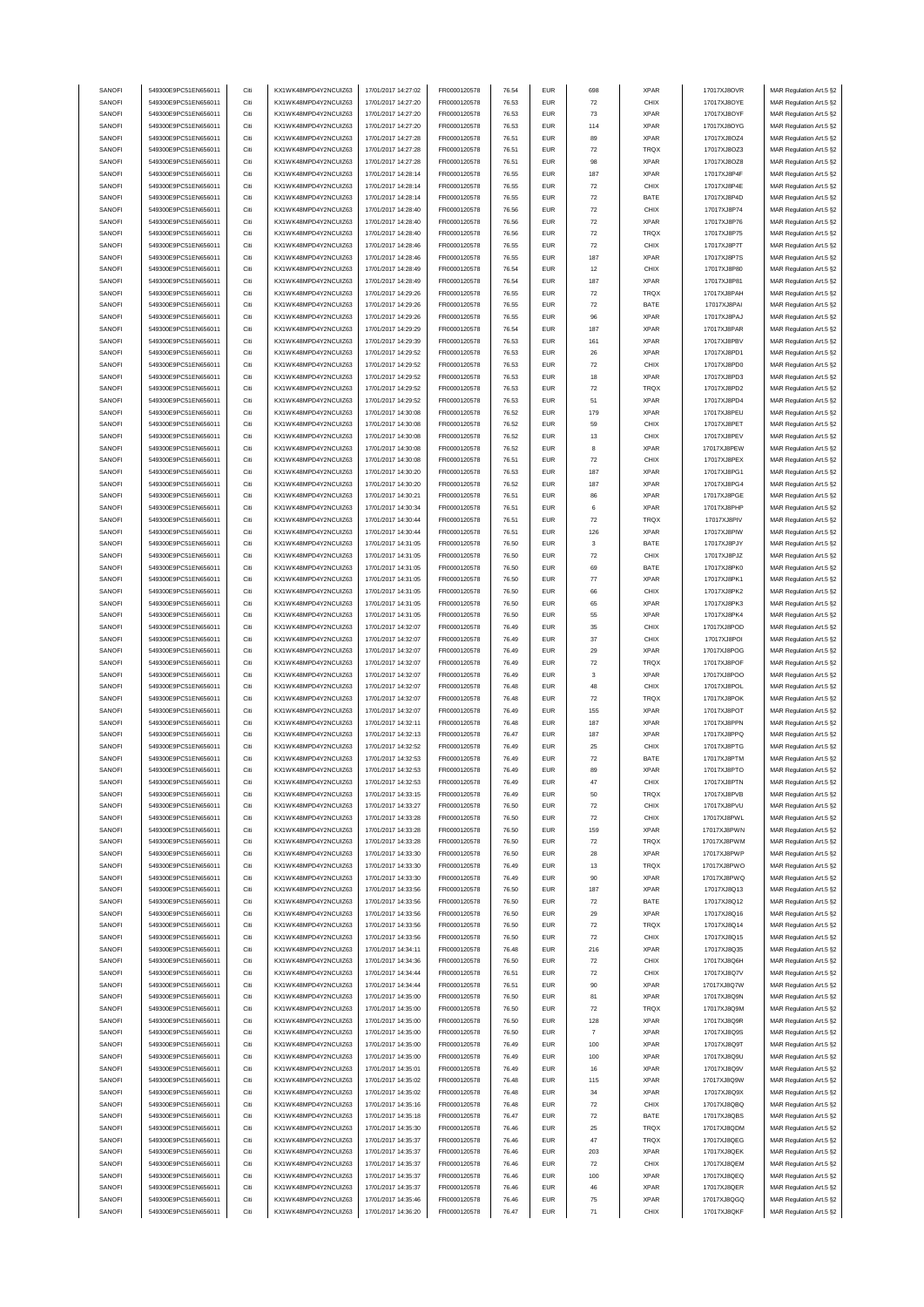| SANOFI           | 549300E9PC51EN656011                         | Citi         | KX1WK48MPD4Y2NCUIZ63                         | 17/01/2017 14:36:20                        | FR0000120578                 | 76.47          | <b>EUR</b>               | $\scriptstyle{72}$ | <b>TRQX</b>         | 17017XJ8QKG                | MAR Regulation Art.5 §2                            |
|------------------|----------------------------------------------|--------------|----------------------------------------------|--------------------------------------------|------------------------------|----------------|--------------------------|--------------------|---------------------|----------------------------|----------------------------------------------------|
|                  | 549300E9PC51EN656011                         |              |                                              |                                            |                              |                |                          |                    |                     |                            |                                                    |
| SANOFI           |                                              | Citi         | KX1WK48MPD4Y2NCUIZ63                         | 17/01/2017 14:36:20                        | FR0000120578                 | 76.47          | <b>EUR</b>               | 88                 | <b>XPAR</b>         | 17017XJ8QKH                | MAR Regulation Art.5 §2                            |
| SANOFI           | 549300E9PC51EN656011                         | Citi         | KX1WK48MPD4Y2NCUIZ63                         | 17/01/2017 14:36:25                        | FR0000120578                 | 76.45          | <b>EUR</b>               | 84                 | <b>XPAR</b>         | 17017XJ8QKX                | MAR Regulation Art.5 §2                            |
| SANOFI           | 549300E9PC51EN656011                         | Citi         | KX1WK48MPD4Y2NCUIZ63                         | 17/01/2017 14:36:25                        | FR0000120578                 | 76.45          | <b>EUR</b>               | 132                | <b>XPAR</b>         | 17017XJ8QKY                | MAR Regulation Art.5 §2                            |
| SANOFI           | 549300E9PC51EN656011                         | Citi         | KX1WK48MPD4Y2NCUIZ63                         | 17/01/2017 14:38:18                        | FR0000120578                 | 76.48          | <b>EUR</b>               | 21                 | CHIX                | 17017XJ8QVG                | MAR Regulation Art.5 §2                            |
| SANOFI           | 549300E9PC51EN656011                         | Citi         | KX1WK48MPD4Y2NCUIZ63                         | 17/01/2017 14:38:18                        | FR0000120578                 | 76.48          | <b>EUR</b>               | $\scriptstyle{72}$ | BATE                | 17017XJ8QVF                | MAR Regulation Art.5 §2                            |
| SANOFI           |                                              | Citi         |                                              |                                            | FR0000120578                 |                | <b>EUR</b>               |                    | <b>XPAR</b>         | 17017XJ8QVI                |                                                    |
|                  | 549300E9PC51EN656011                         |              | KX1WK48MPD4Y2NCUIZ63                         | 17/01/2017 14:38:18                        |                              | 76.48          |                          | 216                |                     |                            | MAR Regulation Art.5 §2                            |
| SANOFI           | 549300E9PC51EN656011                         | Citi         | KX1WK48MPD4Y2NCUIZ63                         | 17/01/2017 14:38:18                        | FR0000120578                 | 76.48          | <b>EUR</b>               | 16                 | <b>TRQX</b>         | 17017XJ8QVH                | MAR Regulation Art.5 §2                            |
| SANOFI           | 549300E9PC51EN656011                         | Citi         | KX1WK48MPD4Y2NCUIZ63                         | 17/01/2017 14:38:18                        | FR0000120578                 | 76.48          | <b>EUR</b>               | 51                 | CHIX                | 17017XJ8QVJ                | MAR Regulation Art.5 §2                            |
| SANOFI           | 549300E9PC51EN656011                         | Citi         | KX1WK48MPD4Y2NCUIZ63                         | 17/01/2017 14:38:18                        | FR0000120578                 | 76.48          | <b>EUR</b>               | 56                 | TRQX                | 17017XJ8QVK                | MAR Regulation Art.5 §2                            |
| SANOFI           | 549300E9PC51EN656011                         | Citi         | KX1WK48MPD4Y2NCUIZ63                         | 17/01/2017 14:38:18                        | FR0000120578                 | 76.48          | <b>EUR</b>               | 413                | <b>XPAR</b>         | 17017XJ8QVN                |                                                    |
|                  |                                              |              |                                              |                                            |                              |                |                          |                    |                     |                            | MAR Regulation Art.5 §2                            |
| SANOFI           | 549300E9PC51EN656011                         | Citi         | KX1WK48MPD4Y2NCUIZ63                         | 17/01/2017 14:38:18                        | FR0000120578                 | 76.47          | <b>EUR</b>               | 33                 | CHIX                | 17017XJ8QVM                | MAR Regulation Art.5 §2                            |
| SANOFI           | 549300E9PC51EN656011                         | Citi         | KX1WK48MPD4Y2NCUIZ63                         | 17/01/2017 14:38:18                        | FR0000120578                 | 76.47          | <b>EUR</b>               | 3                  | BATE                | 17017XJ8QVL                | MAR Regulation Art.5 §2                            |
| SANOFI           | 549300E9PC51EN656011                         | Citi         | KX1WK48MPD4Y2NCUIZ63                         | 17/01/2017 14:38:18                        | FR0000120578                 | 76.47          | <b>EUR</b>               | 27                 | BATE                | 17017XJ8QVO                | MAR Regulation Art.5 §2                            |
| SANOFI           | 549300E9PC51EN656011                         | Citi         | KX1WK48MPD4Y2NCUIZ63                         | 17/01/2017 14:38:18                        | FR0000120578                 | 76.47          | <b>EUR</b>               | 39                 | CHIX                | 17017XJ8QVS                | MAR Regulation Art.5 §2                            |
|                  |                                              |              |                                              |                                            |                              |                |                          |                    |                     |                            |                                                    |
| SANOFI           | 549300E9PC51EN656011                         | Citi         | KX1WK48MPD4Y2NCUIZ63                         | 17/01/2017 14:38:18                        | FR0000120578                 | 76.47          | <b>EUR</b>               | 6                  | BATE                | 17017X.I8OVR               | MAR Regulation Art.5 §2                            |
| SANOFI           | 549300E9PC51EN656011                         | Citi         | KX1WK48MPD4Y2NCUIZ63                         | 17/01/2017 14:38:18                        | FR0000120578                 | 76.47          | <b>EUR</b>               | 50                 | <b>XPAR</b>         | 17017XJ8QVV                | MAR Regulation Art.5 §2                            |
| SANOFI           | 549300E9PC51EN656011                         | Citi         | KX1WK48MPD4Y2NCUIZ63                         | 17/01/2017 14:38:18                        | FR0000120578                 | 76.47          | <b>EUR</b>               | $17\,$             | TRQX                | 17017XJ8QVP                | MAR Regulation Art.5 §2                            |
| SANOFI           | 549300E9PC51EN656011                         | Citi         | KX1WK48MPD4Y2NCUIZ63                         | 17/01/2017 14:38:18                        | FR0000120578                 | 76.47          | <b>EUR</b>               | 100                | <b>XPAR</b>         | 17017XJ8QVZ                | MAR Regulation Art.5 §2                            |
| SANOFI           | 549300E9PC51EN656011                         | Citi         | KX1WK48MPD4Y2NCUIZ63                         | 17/01/2017 14:38:18                        | FR0000120578                 | 76.47          | <b>EUR</b>               | 36                 | BATE                | 17017XJ8QVU                | MAR Regulation Art.5 §2                            |
|                  |                                              |              |                                              |                                            |                              |                |                          |                    |                     |                            |                                                    |
| SANOFI           | 549300E9PC51EN656011                         | Citi         | KX1WK48MPD4Y2NCUIZ63                         | 17/01/2017 14:38:18                        | FR0000120578                 | 76.47          | <b>EUR</b>               | 66                 | <b>XPAR</b>         | 17017XJ8QW1                | MAR Regulation Art.5 §2                            |
| SANOFI           | 549300E9PC51EN656011                         | Citi         | KX1WK48MPD4Y2NCUIZ63                         | 17/01/2017 14:38:18                        | FR0000120578                 | 76.47          | <b>EUR</b>               | 37                 | TRQX                | 17017XJ8QVT                | MAR Regulation Art.5 §2                            |
| SANOFI           | 549300E9PC51EN656011                         | Citi         | KX1WK48MPD4Y2NCUIZ63                         | 17/01/2017 14:38:18                        | FR0000120578                 | 76.46          | <b>EUR</b>               | 19                 | CHIX                | 17017XJ8QVX                | MAR Regulation Art.5 §2                            |
| SANOFI           | 549300E9PC51EN656011                         | Citi         | KX1WK48MPD4Y2NCUIZ63                         | 17/01/2017 14:38:18                        | FR0000120578                 | 76.46          | <b>EUR</b>               | 14                 | CHIX                | 17017XJ8QVY                | MAR Regulation Art.5 §2                            |
|                  | 549300E9PC51EN656011                         | Citi         | KX1WK48MPD4Y2NCUIZ63                         | 17/01/2017 14:38:18                        | FR0000120578                 | 76.47          | <b>EUR</b>               | 33                 | CHIX                |                            |                                                    |
| SANOFI           |                                              |              |                                              |                                            |                              |                |                          |                    |                     | 17017XJ8QW0                | MAR Regulation Art.5 §2                            |
| SANOFI           | 549300E9PC51EN656011                         | Citi         | KX1WK48MPD4Y2NCUIZ63                         | 17/01/2017 14:38:18                        | FR0000120578                 | 76.46          | <b>EUR</b>               | $\sqrt{2}$         | CHIX                | 17017XJ8QW2                | MAR Regulation Art.5 §2                            |
| SANOFI           | 549300E9PC51EN656011                         | Citi         | KX1WK48MPD4Y2NCUIZ63                         | 17/01/2017 14:38:18                        | FR0000120578                 | 76.46          | <b>EUR</b>               | 24                 | TRQX                | 17017XJ8QW3                | MAR Regulation Art.5 §2                            |
| SANOFI           | 549300E9PC51EN656011                         | Citi         | KX1WK48MPD4Y2NCUIZ63                         | 17/01/2017 14:38:18                        | FR0000120578                 | 76.45          | <b>EUR</b>               | 51                 | CHIX                | 17017XJ8QW8                | MAR Regulation Art.5 §2                            |
| SANOFI           | 549300E9PC51EN656011                         | Citi         | KX1WK48MPD4Y2NCUIZ63                         | 17/01/2017 14:38:18                        | FR0000120578                 | 76.45          | <b>EUR</b>               | $\scriptstyle{72}$ | TRQX                | 17017XJ8QW7                | MAR Regulation Art.5 §2                            |
|                  |                                              |              |                                              |                                            |                              |                |                          |                    |                     |                            |                                                    |
| SANOFI           | 549300E9PC51EN656011                         | Citi         | KX1WK48MPD4Y2NCUIZ63                         | 17/01/2017 14:38:18                        | FR0000120578                 | 76.45          | <b>EUR</b>               | 216                | <b>XPAR</b>         | 17017XJ8QW9                | MAR Regulation Art.5 §2                            |
| SANOFI           | 549300E9PC51EN656011                         | Citi         | KX1WK48MPD4Y2NCUIZ63                         | 17/01/2017 14:38:19                        | FR0000120578                 | 76.44          | <b>EUR</b>               | $\scriptstyle{72}$ | CHIX                | 17017XJ8QWB                | MAR Regulation Art.5 §2                            |
| SANOFI           | 549300E9PC51EN656011                         | Citi         | KX1WK48MPD4Y2NCUIZ63                         | 17/01/2017 14:38:19                        | FR0000120578                 | 76.44          | <b>EUR</b>               | 155                | <b>XPAR</b>         | 17017XJ8QWN                | MAR Regulation Art.5 §2                            |
| SANOFI           | 549300E9PC51EN656011                         | Citi         | KX1WK48MPD4Y2NCUIZ63                         | 17/01/2017 14:38:42                        | FR0000120578                 | 76.41          | <b>EUR</b>               | 59                 | CHIX                | 17017XJ8QYN                | MAR Regulation Art.5 §2                            |
|                  |                                              |              |                                              |                                            |                              |                |                          |                    |                     |                            |                                                    |
| SANOFI           | 549300E9PC51EN656011                         | Citi         | KX1WK48MPD4Y2NCUIZ63                         | 17/01/2017 14:38:42                        | FR0000120578                 | 76.41          | <b>EUR</b>               | 78                 | <b>XPAR</b>         | 17017XJ8QYO                | MAR Regulation Art.5 §2                            |
| SANOFI           | 549300E9PC51EN656011                         | Citi         | KX1WK48MPD4Y2NCUIZ63                         | 17/01/2017 14:38:42                        | FR0000120578                 | 76.40          | <b>EUR</b>               | 30                 | CHIX                | 17017XJ8QYP                | MAR Regulation Art.5 §2                            |
| SANOFI           | 549300E9PC51EN656011                         | Citi         | KX1WK48MPD4Y2NCUIZ63                         | 17/01/2017 14:38:48                        | FR0000120578                 | 76.39          | <b>EUR</b>               | 152                | <b>XPAR</b>         | 17017XJ8QYW                | MAR Regulation Art.5 §2                            |
| SANOFI           | 549300E9PC51EN656011                         | Citi         | KX1WK48MPD4Y2NCUIZ63                         | 17/01/2017 14:39:12                        | FR0000120578                 | 76.38          | <b>EUR</b>               | 67                 | <b>XPAR</b>         | 17017XJ8R05                | MAR Regulation Art.5 §2                            |
|                  |                                              |              |                                              |                                            |                              |                |                          |                    |                     |                            |                                                    |
| SANOFI           | 549300E9PC51EN656011                         | Citi         | KX1WK48MPD4Y2NCUIZ63                         | 17/01/2017 14:39:12                        | FR0000120578                 | 76.38          | <b>EUR</b>               | 57                 | TRQX                | 17017XJ8R04                | MAR Regulation Art.5 §2                            |
| SANOFI           | 549300E9PC51EN656011                         | Citi         | KX1WK48MPD4Y2NCUIZ63                         | 17/01/2017 14:39:14                        | FR0000120578                 | 76.37          | <b>EUR</b>               | 34                 | TRQX                | 17017XJ8R0H                | MAR Regulation Art.5 §2                            |
| SANOFI           | 549300E9PC51EN656011                         | Citi         | KX1WK48MPD4Y2NCUIZ63                         | 17/01/2017 14:39:25                        | FR0000120578                 | 76.37          | <b>EUR</b>               | $\scriptstyle{72}$ | CHIX                | 17017XJ8R2P                | MAR Regulation Art.5 §2                            |
| SANOFI           | 549300E9PC51EN656011                         | Citi         | KX1WK48MPD4Y2NCUIZ63                         | 17/01/2017 14:39:25                        | FR0000120578                 | 76.37          | <b>EUR</b>               | 72                 | BATE                | 17017XJ8R2O                | MAR Regulation Art.5 §2                            |
| SANOFI           | 549300E9PC51EN656011                         | Citi         | KX1WK48MPD4Y2NCUIZ63                         | 17/01/2017 14:39:25                        | FR0000120578                 | 76.37          | <b>EUR</b>               | 216                | <b>XPAR</b>         | 17017XJ8R2Q                | MAR Regulation Art.5 §2                            |
|                  |                                              |              |                                              |                                            |                              |                |                          |                    |                     |                            |                                                    |
| SANOFI           | 549300E9PC51EN656011                         | Citi         | KX1WK48MPD4Y2NCUIZ63                         | 17/01/2017 14:39:53                        | FR0000120578                 | 76.39          | <b>EUR</b>               | $\scriptstyle{72}$ | CHIX                | 17017XJ8R67                | MAR Regulation Art.5 §2                            |
| SANOFI           | 549300E9PC51EN656011                         | Citi         | KX1WK48MPD4Y2NCUIZ63                         | 17/01/2017 14:39:53                        | FR0000120578                 | 76.39          | <b>EUR</b>               | 67                 | <b>XPAR</b>         | 17017XJ8R68                | MAR Regulation Art.5 §2                            |
| SANOFI           | 549300E9PC51EN656011                         | Citi         | KX1WK48MPD4Y2NCUIZ63                         | 17/01/2017 14:39:53                        | FR0000120578                 | 76.39          | <b>EUR</b>               | 148                | <b>XPAR</b>         | 17017XJ8R69                | MAR Regulation Art.5 §2                            |
| SANOFI           | 549300E9PC51EN656011                         | Citi         | KX1WK48MPD4Y2NCUIZ63                         | 17/01/2017 14:39:54                        | FR0000120578                 | 76.38          | <b>EUR</b>               | 209                | <b>XPAR</b>         | 17017XJ8R6A                | MAR Regulation Art.5 §2                            |
| SANOFI           | 549300E9PC51EN656011                         | Citi         |                                              |                                            | FR0000120578                 | 76.42          | <b>EUR</b>               | 92                 |                     |                            |                                                    |
|                  |                                              |              | KX1WK48MPD4Y2NCUIZ63                         | 17/01/2017 14:41:42                        |                              |                |                          |                    | <b>XPAR</b>         | 17017XJ8RGK                | MAR Regulation Art.5 §2                            |
| SANOFI           | 549300E9PC51EN656011                         | Citi         | KX1WK48MPD4Y2NCUIZ63                         | 17/01/2017 14:41:42                        | FR0000120578                 | 76.42          | <b>EUR</b>               | $\scriptstyle{72}$ | CHIX                | 17017XJ8RGJ                | MAR Regulation Art.5 §2                            |
| SANOFI           | 549300E9PC51EN656011                         | Citi         | KX1WK48MPD4Y2NCUIZ63                         | 17/01/2017 14:41:42                        | FR0000120578                 | 76.42          | <b>EUR</b>               | 53                 | BATE                | 17017XJ8RGI                | MAR Regulation Art.5 §2                            |
| SANOFI           | 549300E9PC51EN656011                         | Citi         | KX1WK48MPD4Y2NCUIZ63                         | 17/01/2017 14:41:42                        | FR0000120578                 | 76.42          | <b>EUR</b>               | 72                 | <b>TRQX</b>         | 17017XJ8RGL                | MAR Regulation Art.5 §2                            |
| SANOFI           | 549300E9PC51EN656011                         | Citi         |                                              |                                            |                              | 76.41          | <b>EUR</b>               |                    | <b>XPAR</b>         |                            |                                                    |
|                  |                                              |              | KX1WK48MPD4Y2NCUIZ63                         | 17/01/2017 14:41:42                        | FR0000120578                 |                |                          | 600                |                     | 17017XJ8RGN                | MAR Regulation Art.5 §2                            |
| SANOFI           | 549300E9PC51EN656011                         | Citi         | KX1WK48MPD4Y2NCUIZ63                         | 17/01/2017 14:41:42                        | FR0000120578                 | 76.41          | <b>EUR</b>               | $\scriptstyle{72}$ | BATE                | 17017XJ8RGM                | MAR Regulation Art.5 §2                            |
| SANOFI           | 549300E9PC51EN656011                         | Citi         | KX1WK48MPD4Y2NCUIZ63                         | 17/01/2017 14:41:42                        | FR0000120578                 | 76.41          | <b>EUR</b>               | 114                | <b>XPAR</b>         | 17017XJ8RGQ                | MAR Regulation Art.5 §2                            |
| SANOFI           | 549300E9PC51EN656011                         | Citi         | KX1WK48MPD4Y2NCUIZ63                         | 17/01/2017 14:41:42                        | FR0000120578                 | 76.41          | <b>EUR</b>               | $\scriptstyle{72}$ | TRQX                | 17017XJ8RGO                | MAR Regulation Art.5 §2                            |
| SANOFI           | 549300E9PC51EN656011                         | Citi         | KX1WK48MPD4Y2NCUIZ63                         | 17/01/2017 14:41:42                        | FR0000120578                 | 76.41          | <b>EUR</b>               | $\scriptstyle{72}$ | CHIX                | 17017XJ8RGP                | MAR Regulation Art.5 §2                            |
|                  |                                              | Citi         | KX1WK48MPD4Y2NCUIZ63                         | 17/01/2017 14:41:42                        |                              | 76.41          | <b>EUR</b>               |                    |                     |                            |                                                    |
| SANOFI           | 549300E9PC51EN656011                         |              |                                              |                                            | FR0000120578                 |                |                          | 23                 | CHIX                | 17017XJ8RGR                | MAR Regulation Art.5 §2                            |
| SANOFI           | 549300E9PC51EN656011                         | Citi         | KX1WK48MPD4Y2NCUIZ63                         | 17/01/2017 14:41:42                        | FR0000120578                 | 76.41          | <b>EUR</b>               | 40                 | <b>XPAR</b>         | 17017XJ8RGS                | MAR Regulation Art.5 §2                            |
| SANOFI           | 549300E9PC51EN656011                         |              | KX1WK48MPD4Y2NCUIZ63                         | 17/01/2017 14:41:50                        | FR0000120578                 | 76.40          | FUR                      |                    | TROX                | 17017XJ8RH7                | MAR Regulation Art 5 82                            |
| SANOFI           | 549300E9PC51EN656011                         | Citi         | KX1WK48MPD4Y2NCUIZ63                         | 17/01/2017 14:41:50                        | FR0000120578                 | 76.40          | <b>EUR</b>               | $\scriptstyle{72}$ | CHIX                | 17017XJ8RH8                | MAR Regulation Art.5 §2                            |
| SANOFI           | 549300E9PC51EN656011                         | Citi         | KX1WK48MPD4Y2NCUIZ63                         | 17/01/2017 14:41:50                        | FR0000120578                 | 76.40          | <b>EUR</b>               | 216                | <b>XPAR</b>         | 17017XJ8RH9                | MAR Regulation Art.5 §2                            |
|                  |                                              |              |                                              |                                            |                              |                |                          |                    |                     |                            |                                                    |
| SANOFI           | 549300E9PC51EN656011                         | Citi         | KX1WK48MPD4Y2NCUIZ63                         | 17/01/2017 14:41:50                        | FR0000120578                 | 76.40          | <b>EUR</b>               | $\scriptstyle{72}$ | CHIX                | 17017XJ8RHA                | MAR Regulation Art.5 §2                            |
| SANOFI           | 549300E9PC51EN656011                         | Citi         | KX1WK48MPD4Y2NCUIZ63                         | 17/01/2017 14:41:51                        | FR0000120578                 | 76.39          | <b>EUR</b>               | 108                | <b>XPAR</b>         | 17017XJ8RHB                | MAR Regulation Art.5 §2                            |
| SANOFI           | 549300E9PC51EN656011                         | Citi         | KX1WK48MPD4Y2NCUIZ63                         | 17/01/2017 14:42:28                        | FR0000120578                 | 76.38          | <b>EUR</b>               | 41                 | CHIX                | 17017XJ8RJW                | MAR Regulation Art.5 §2                            |
| SANOFI           | 549300E9PC51EN656011                         | Citi         | KX1WK48MPD4Y2NCUIZ63                         | 17/01/2017 14:42:28                        | FR0000120578                 | 76.38          | <b>EUR</b>               | 34                 | TRQX                | 17017XJ8RJX                | MAR Regulation Art.5 §2                            |
| SANOFI           | 549300E9PC51EN656011                         | Citi         | KX1WK48MPD4Y2NCUIZ63                         | 17/01/2017 14:42:28                        | FR0000120578                 | 76.38          | <b>EUR</b>               | 31                 | CHIX                | 17017XJ8RJY                | MAR Regulation Art.5 §2                            |
|                  |                                              |              |                                              |                                            |                              |                |                          |                    |                     |                            |                                                    |
| SANOFI           | 549300E9PC51EN656011                         | Citi         | KX1WK48MPD4Y2NCUIZ63                         | 17/01/2017 14:42:28                        | FR0000120578                 | 76.38          | <b>EUR</b>               | 208                | <b>XPAR</b>         | 17017XJ8RJZ                | MAR Regulation Art.5 §2                            |
| SANOFI           | 549300E9PC51EN656011                         | Citi         | KX1WK48MPD4Y2NCUIZ63                         | 17/01/2017 14:42:28                        | FR0000120578                 | 76.37          | <b>EUR</b>               | 19                 | CHIX                | 17017XJ8RK1                | MAR Regulation Art.5 §2                            |
| SANOFI           | 549300E9PC51EN656011                         | Citi         | KX1WK48MPD4Y2NCUIZ63                         | 17/01/2017 14:42:28                        | FR0000120578                 | 76.37          | <b>EUR</b>               | 66                 | TRQX                | 17017XJ8RK0                | MAR Regulation Art.5 §2                            |
| SANOFI           | 549300E9PC51EN656011                         | Citi         | KX1WK48MPD4Y2NCUIZ63                         | 17/01/2017 14:42:28                        | FR0000120578                 | 76.37          | <b>EUR</b>               | 173                | <b>XPAR</b>         | 17017XJ8RK2                | MAR Regulation Art.5 §2                            |
| SANOFI           | 549300E9PC51EN656011                         | Citi         | KX1WK48MPD4Y2NCUIZ63                         | 17/01/2017 14:42:46                        | FR0000120578                 | 76.34          | <b>EUR</b>               | 39                 | <b>XPAR</b>         | 17017XJ8RNN                | MAR Regulation Art.5 §2                            |
|                  |                                              |              | KX1WK48MPD4Y2NCUIZ63                         | 17/01/2017 14:43:05                        |                              |                |                          |                    |                     |                            |                                                    |
| SANOFI           | 549300E9PC51EN656011                         | Citi         |                                              |                                            | FR0000120578                 | 76.34          | <b>EUR</b>               | $\scriptstyle{72}$ | CHIX                | 17017XJ8RPP                | MAR Regulation Art.5 §2                            |
| SANOFI           | 549300E9PC51EN656011                         | Citi         | KX1WK48MPD4Y2NCUIZ63                         | 17/01/2017 14:43:05                        | FR0000120578                 | 76.34          | <b>EUR</b>               | 57                 | <b>XPAR</b>         | 17017XJ8RPQ                | MAR Regulation Art.5 §2                            |
| SANOFI           | 549300E9PC51EN656011                         | Citi         | KX1WK48MPD4Y2NCUIZ63                         | 17/01/2017 14:43:05                        | FR0000120578                 | 76.34          | <b>EUR</b>               | 87                 | <b>XPAR</b>         | 17017XJ8RPS                | MAR Regulation Art.5 §2                            |
| SANOFI           | 549300E9PC51EN656011                         | Citi         | KX1WK48MPD4Y2NCUIZ63                         | 17/01/2017 14:43:05                        | FR0000120578                 | 76.34          | <b>EUR</b>               | 72                 | CHIX                | 17017XJ8RPR                | MAR Regulation Art.5 §2                            |
| SANOFI           | 549300E9PC51EN656011                         | Citi         | KX1WK48MPD4Y2NCUIZ63                         | 17/01/2017 14:43:05                        | FR0000120578                 | 76.34          | <b>EUR</b>               | 194                | <b>XPAR</b>         | 17017XJ8RPT                |                                                    |
|                  |                                              |              |                                              |                                            |                              |                |                          |                    |                     |                            | MAR Regulation Art.5 §2                            |
| SANOFI           | 549300E9PC51EN656011                         | Citi         | KX1WK48MPD4Y2NCUIZ63                         | 17/01/2017 14:43:18                        | FR0000120578                 | 76.35          | <b>EUR</b>               | 72                 | TRQX                | 17017XJ8RR9                | MAR Regulation Art.5 §2                            |
| SANOFI           | 549300E9PC51EN656011                         | Citi         | KX1WK48MPD4Y2NCUIZ63                         | 17/01/2017 14:43:18                        | FR0000120578                 | 76.35          | <b>EUR</b>               | $\scriptstyle{72}$ | BATE                | 17017XJ8RR8                | MAR Regulation Art.5 §2                            |
| SANOFI           | 549300E9PC51EN656011                         | Citi         | KX1WK48MPD4Y2NCUIZ63                         | 17/01/2017 14:43:29                        | FR0000120578                 | 76.34          | <b>EUR</b>               | 155                | <b>XPAR</b>         | 17017XJ8RSB                | MAR Regulation Art.5 §2                            |
| SANOFI           | 549300E9PC51EN656011                         | Citi         | KX1WK48MPD4Y2NCUIZ63                         | 17/01/2017 14:43:29                        | FR0000120578                 | 76.33          | <b>EUR</b>               | 94                 | <b>XPAR</b>         | 17017XJ8RSC                | MAR Regulation Art.5 §2                            |
|                  |                                              |              |                                              |                                            |                              |                |                          |                    |                     |                            |                                                    |
| SANOFI           | 549300E9PC51EN656011                         | Citi         | KX1WK48MPD4Y2NCUIZ63                         | 17/01/2017 14:44:22                        | FR0000120578                 | 76.35          | <b>EUR</b>               | 69                 | TRQX                | 17017XJ8RYU                | MAR Regulation Art.5 §2                            |
| SANOFI           | 549300E9PC51EN656011                         | Citi         | KX1WK48MPD4Y2NCUIZ63                         | 17/01/2017 14:44:22                        | FR0000120578                 | 76.35          | <b>EUR</b>               | 74                 | <b>XPAR</b>         | 17017XJ8RYV                | MAR Regulation Art.5 §2                            |
| SANOFI           | 549300E9PC51EN656011                         | Citi         | KX1WK48MPD4Y2NCUIZ63                         | 17/01/2017 14:44:22                        | FR0000120578                 | 76.35          | <b>EUR</b>               | 53                 | CHIX                | 17017XJ8S02                | MAR Regulation Art.5 §2                            |
| SANOFI           | 549300E9PC51EN656011                         | Citi         | KX1WK48MPD4Y2NCUIZ63                         | 17/01/2017 14:44:25                        | FR0000120578                 | 76.35          | <b>EUR</b>               | 3                  | <b>TRQX</b>         | 17017XJ8S0C                | MAR Regulation Art.5 §2                            |
| SANOFI           | 549300E9PC51EN656011                         | Citi         | KX1WK48MPD4Y2NCUIZ63                         | 17/01/2017 14:44:44                        | FR0000120578                 | 76.35          | <b>EUR</b>               | 17                 | BATE                | 17017XJ8S2Q                |                                                    |
|                  |                                              |              |                                              |                                            |                              |                |                          |                    |                     |                            | MAR Regulation Art.5 §2                            |
| SANOFI           | 549300E9PC51EN656011                         | Citi         | KX1WK48MPD4Y2NCUIZ63                         | 17/01/2017 14:44:44                        | FR0000120578                 | 76.35          | <b>EUR</b>               | 1                  | BATE                | 17017XJ8S2R                | MAR Regulation Art.5 §2                            |
| SANOFI           | 549300E9PC51EN656011                         | Citi         | KX1WK48MPD4Y2NCUIZ63                         | 17/01/2017 14:44:44                        | FR0000120578                 | 76.35          | <b>EUR</b>               | 54                 | BATE                | 17017XJ8S2T                | MAR Regulation Art.5 §2                            |
| SANOFI           | 549300E9PC51EN656011                         | Citi         | KX1WK48MPD4Y2NCUIZ63                         | 17/01/2017 14:44:44                        | FR0000120578                 | 76.35          | <b>EUR</b>               | $\scriptstyle{72}$ | CHIX                | 17017XJ8S2S                | MAR Regulation Art.5 §2                            |
| SANOFI           | 549300E9PC51EN656011                         | Citi         | KX1WK48MPD4Y2NCUIZ63                         | 17/01/2017 14:44:44                        | FR0000120578                 | 76.35          | <b>EUR</b>               | $\scriptstyle{72}$ | TRQX                | 17017XJ8S2U                | MAR Regulation Art.5 §2                            |
|                  |                                              |              |                                              |                                            |                              |                |                          |                    |                     |                            |                                                    |
| SANOFI           | 549300E9PC51EN656011                         | Citi         | KX1WK48MPD4Y2NCUIZ63                         | 17/01/2017 14:44:44                        | FR0000120578                 | 76.35          | <b>EUR</b>               | 216                | XPAR                | 17017XJ8S2V                | MAR Regulation Art.5 §2                            |
| SANOFI           | 549300E9PC51EN656011                         | Citi         | KX1WK48MPD4Y2NCUIZ63                         | 17/01/2017 14:44:44                        | FR0000120578                 | 76.35          | <b>EUR</b>               | 72                 | CHIX                | 17017XJ8S2W                | MAR Regulation Art.5 §2                            |
| SANOFI           | 549300E9PC51EN656011                         | Citi         | KX1WK48MPD4Y2NCUIZ63                         | 17/01/2017 14:44:44                        | FR0000120578                 | 76.35          | <b>EUR</b>               | 216                | <b>XPAR</b>         | 17017XJ8S2X                | MAR Regulation Art.5 §2                            |
| SANOFI           | 549300E9PC51EN656011                         | Citi         | KX1WK48MPD4Y2NCUIZ63                         | 17/01/2017 14:45:36                        | FR0000120578                 | 76.37          | <b>EUR</b>               | 34                 | CHIX                | 17017XJ8SB9                | MAR Regulation Art.5 §2                            |
|                  |                                              |              |                                              |                                            |                              |                |                          |                    |                     |                            |                                                    |
|                  |                                              |              |                                              |                                            |                              |                |                          |                    |                     |                            |                                                    |
| SANOFI           | 549300E9PC51EN656011                         | Citi         | KX1WK48MPD4Y2NCUIZ63                         | 17/01/2017 14:45:37                        | FR0000120578                 | 76.37          | <b>EUR</b>               | 72                 | TRQX                | 17017XJ8SB8                | MAR Regulation Art.5 §2                            |
| SANOFI<br>SANOFI | 549300E9PC51EN656011<br>549300E9PC51EN656011 | Citi<br>Citi | KX1WK48MPD4Y2NCUIZ63<br>KX1WK48MPD4Y2NCUIZ64 | 17/01/2017 14:45:37<br>17/01/2017 14:45:37 | FR0000120578<br>FR0000120578 | 76.37<br>76.37 | <b>EUR</b><br><b>EUR</b> | 38<br>216          | CHIX<br><b>XPAR</b> | 17017XJ8SBA<br>17017XJ8SBB | MAR Regulation Art.5 §2<br>MAR Regulation Art.5 §2 |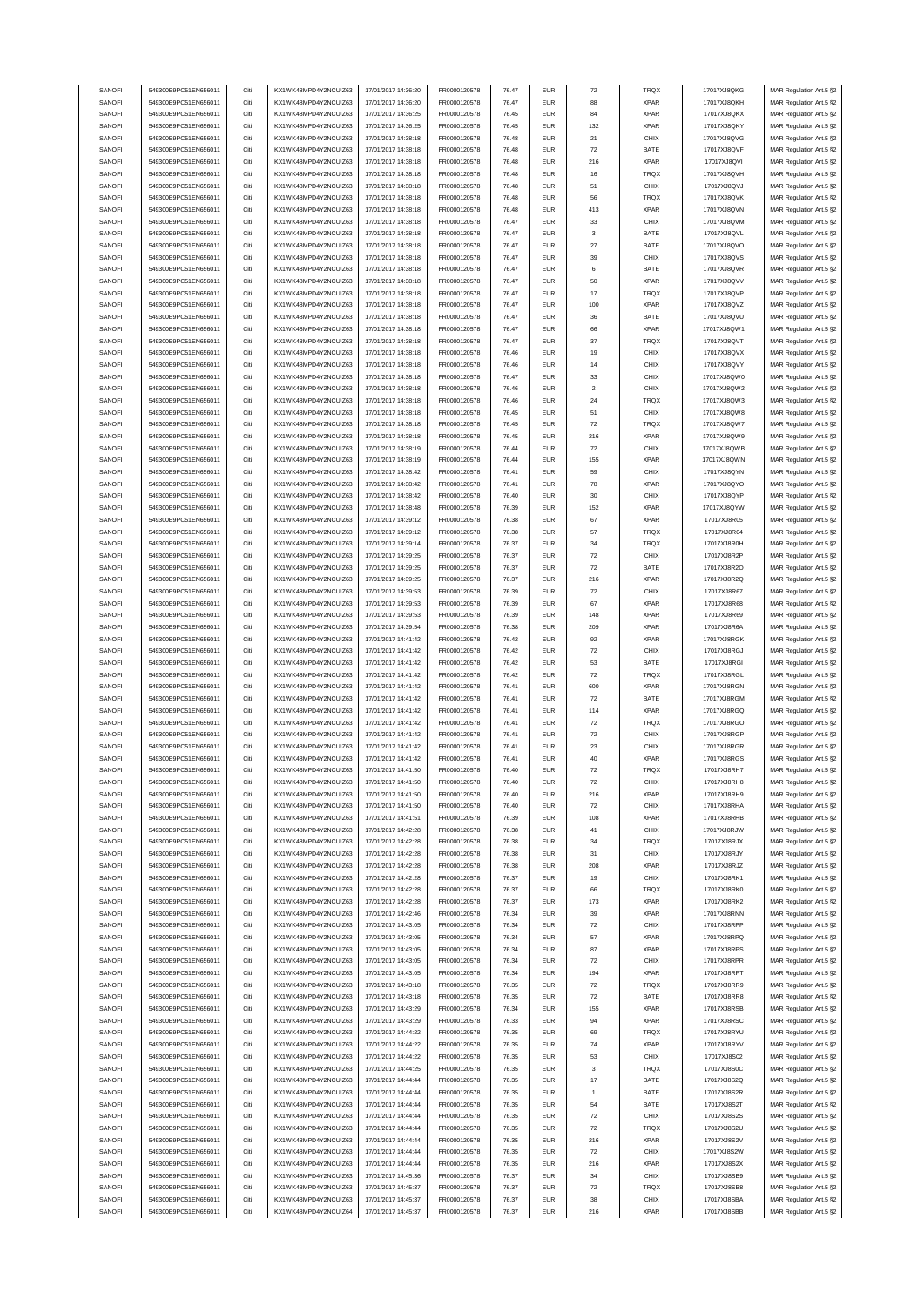| SANOFI           | 549300E9PC51EN656011                         | Citi         | KX1WK48MPD4Y2NCUIZ65                         | 17/01/2017 14:45:37                        | FR0000120578                 | 76.37          | <b>EUR</b>               | 34                 | CHIX                | 17017XJ8SBC                | MAR Regulation Art.5 §2                            |
|------------------|----------------------------------------------|--------------|----------------------------------------------|--------------------------------------------|------------------------------|----------------|--------------------------|--------------------|---------------------|----------------------------|----------------------------------------------------|
|                  |                                              |              |                                              |                                            |                              |                |                          |                    |                     |                            |                                                    |
| SANOFI           | 549300E9PC51EN656011                         | Citi         | KX1WK48MPD4Y2NCUIZ66                         | 17/01/2017 14:45:37                        | FR0000120578                 | 76.37          | <b>EUR</b>               | 100                | <b>XPAR</b>         | 17017XJ8SBD                | MAR Regulation Art.5 §2                            |
| SANOFI           | 549300E9PC51EN656011                         | Citi         | KX1WK48MPD4Y2NCUIZ67                         | 17/01/2017 14:45:37                        | FR0000120578                 | 76.37          | <b>EUR</b>               | 116                | <b>XPAR</b>         | 17017XJ8SBE                | MAR Regulation Art.5 §2                            |
| SANOFI           | 549300E9PC51EN656011                         | Citi         | KX1WK48MPD4Y2NCUIZ68                         | 17/01/2017 14:45:37                        | FR0000120578                 | 76.35          | <b>EUR</b>               | $\bf 73$           | <b>XPAR</b>         | 17017XJ8SBG                | MAR Regulation Art.5 §2                            |
| SANOFI           | 549300E9PC51EN656011                         | Citi         | KX1WK48MPD4Y2NCUIZ69                         | 17/01/2017 14:45:46                        | FR0000120578                 | 76.35          | <b>EUR</b>               | 59                 | CHIX                | 17017XJ8SCT                | MAR Regulation Art.5 §2                            |
|                  |                                              |              |                                              |                                            |                              |                |                          |                    |                     |                            |                                                    |
| SANOFI           | 549300E9PC51EN656011                         | Citi         | KX1WK48MPD4Y2NCUIZ70                         | 17/01/2017 14:45:46                        | FR0000120578                 | 76.35          | <b>EUR</b>               | 24                 | BATE                | 17017XJ8SCS                | MAR Regulation Art.5 §2                            |
| SANOFI           | 549300E9PC51EN656011                         | Citi         | KX1WK48MPD4Y2NCUIZ71                         | 17/01/2017 14:45:46                        | FR0000120578                 | 76.35          | <b>EUR</b>               | 48                 | BATE                | 17017XJ8SCU                | MAR Regulation Art.5 §2                            |
| SANOFI           | 549300E9PC51EN656011                         | Citi         | KX1WK48MPD4Y2NCUIZ72                         | 17/01/2017 14:45:46                        | FR0000120578                 | 76.35          | <b>EUR</b>               | 92                 | <b>XPAR</b>         | 17017XJ8SCV                | MAR Regulation Art.5 §2                            |
| SANOFI           | 549300E9PC51EN656011                         | Citi         | KX1WK48MPD4Y2NCUIZ73                         | 17/01/2017 14:45:46                        | FR0000120578                 | 76.35          | <b>EUR</b>               | 91                 | <b>XPAR</b>         | 17017XJ8SCW                | MAR Regulation Art.5 §2                            |
|                  |                                              |              |                                              |                                            |                              |                |                          |                    |                     |                            |                                                    |
| SANOFI           | 549300E9PC51EN656011                         | Citi         | KX1WK48MPD4Y2NCUIZ74                         | 17/01/2017 14:46:10                        | FR0000120578                 | 76.37          | <b>EUR</b>               | 82                 | <b>XPAR</b>         | 17017XJ8SEM                | MAR Regulation Art.5 §2                            |
| SANOFI           | 549300E9PC51EN656011                         | Citi         | KX1WK48MPD4Y2NCUIZ75                         | 17/01/2017 14:46:10                        | FR0000120578                 | 76.37          | <b>EUR</b>               | 134                | <b>XPAR</b>         | 17017XJ8SEN                | MAR Regulation Art.5 §2                            |
|                  | 549300E9PC51EN656011                         | Citi         |                                              |                                            |                              |                | <b>EUR</b>               | $\scriptstyle{72}$ | CHIX                |                            |                                                    |
| SANOFI           |                                              |              | KX1WK48MPD4Y2NCUIZ76                         | 17/01/2017 14:46:10                        | FR0000120578                 | 76.37          |                          |                    |                     | 17017XJ8SEO                | MAR Regulation Art.5 §2                            |
| SANOFI           | 549300E9PC51EN656011                         | Citi         | KX1WK48MPD4Y2NCUIZ77                         | 17/01/2017 14:46:17                        | FR0000120578                 | 76.37          | <b>EUR</b>               | 65                 | TRQX                | 17017XJ8SF4                | MAR Regulation Art.5 §2                            |
| SANOFI           | 549300E9PC51EN656011                         | Citi         | KX1WK48MPD4Y2NCUIZ78                         | 17/01/2017 14:46:17                        | FR0000120578                 | 76.37          | <b>EUR</b>               | $\scriptstyle{72}$ | CHIX                | 17017XJ8SF5                | MAR Regulation Art.5 §2                            |
| SANOFI           | 549300E9PC51EN656011                         | Citi         | KX1WK48MPD4Y2NCUIZ79                         | 17/01/2017 14:46:17                        | FR0000120578                 | 76.37          | <b>EUR</b>               | $\overline{7}$     | TRQX                | 17017XJ8SF6                | MAR Regulation Art.5 §2                            |
|                  |                                              |              |                                              |                                            |                              |                |                          |                    |                     |                            |                                                    |
| SANOFI           | 549300E9PC51EN656011                         | Citi         | KX1WK48MPD4Y2NCUIZ80                         | 17/01/2017 14:46:17                        | FR0000120578                 | 76.37          | <b>EUR</b>               | 216                | <b>XPAR</b>         | 17017XJ8SF7                | MAR Regulation Art.5 §2                            |
| SANOFI           | 549300E9PC51EN656011                         | Citi         | KX1WK48MPD4Y2NCUIZ81                         | 17/01/2017 14:46:35                        | FR0000120578                 | 76.33          | <b>EUR</b>               | 202                | <b>XPAR</b>         | 17017XJ8SI9                | MAR Regulation Art.5 §2                            |
| SANOFI           | 549300E9PC51EN656011                         | Citi         | KX1WK48MPD4Y2NCUIZ82                         | 17/01/2017 14:46:51                        | FR0000120578                 | 76.31          | <b>EUR</b>               | 42                 | TRQX                | 17017XJ8SK6                | MAR Regulation Art.5 §2                            |
|                  |                                              |              |                                              |                                            |                              |                |                          |                    |                     |                            |                                                    |
| SANOFI           | 549300E9PC51EN656011                         | Citi         | KX1WK48MPD4Y2NCUIZ83                         | 17/01/2017 14:46:51                        | FR0000120578                 | 76.31          | <b>EUR</b>               | 38                 | <b>XPAR</b>         | 17017XJ8SK7                | MAR Regulation Art.5 §2                            |
| SANOFI           | 549300E9PC51EN656011                         | Citi         | KX1WK48MPD4Y2NCUIZ84                         | 17/01/2017 14:47:03                        | FR0000120578                 | 76.32          | EUR                      | 174                | <b>XPAR</b>         | 17017XJ8SLF                | MAR Regulation Art.5 §2                            |
| SANOFI           | 549300E9PC51EN656011                         | Citi         | KX1WK48MPD4Y2NCUIZ85                         | 17/01/2017 14:47:03                        | FR0000120578                 | 76.32          | <b>EUR</b>               | $\scriptstyle{72}$ | CHIX                | 17017XJ8SLG                | MAR Regulation Art.5 §2                            |
|                  |                                              |              |                                              |                                            |                              |                |                          |                    |                     |                            |                                                    |
| SANOFI           | 549300E9PC51EN656011                         | Citi         | KX1WK48MPD4Y2NCUIZ86                         | 17/01/2017 14:47:03                        | FR0000120578                 | 76.32          | <b>EUR</b>               | 100                | <b>XPAR</b>         | 17017XJ8SLJ                | MAR Regulation Art.5 §2                            |
| SANOFI           | 549300E9PC51EN656011                         | Citi         | KX1WK48MPD4Y2NCUIZ87                         | 17/01/2017 14:47:03                        | FR0000120578                 | 76.32          | <b>EUR</b>               | $17\,$             | <b>XPAR</b>         | 17017XJ8SLM                | MAR Regulation Art.5 §2                            |
| SANOFI           | 549300E9PC51EN656011                         | Citi         | KX1WK48MPD4Y2NCUIZ88                         | 17/01/2017 14:47:04                        | FR0000120578                 | 76.30          | <b>EUR</b>               | 46                 | TRQX                | 17017XJ8SM0                | MAR Regulation Art.5 §2                            |
| SANOFI           | 549300E9PC51EN656011                         | Citi         | KX1WK48MPD4Y2NCUIZ89                         | 17/01/2017 14:47:27                        | FR0000120578                 | 76.31          | <b>EUR</b>               | 72                 | CHIX                | 17017XJ8SNW                | MAR Regulation Art.5 §2                            |
|                  |                                              |              |                                              |                                            |                              |                |                          |                    |                     |                            |                                                    |
| SANOFI           | 549300E9PC51EN656011                         | Citi         | KX1WK48MPD4Y2NCUIZ63                         | 17/01/2017 14:47:27                        | FR0000120578                 | 76.31          | <b>EUR</b>               | $\scriptstyle{72}$ | BATE                | 17017XJ8SNV                | MAR Regulation Art.5 §2                            |
| SANOFI           | 549300E9PC51EN656011                         | Citi         | KX1WK48MPD4Y2NCUIZ63                         | 17/01/2017 14:47:27                        | FR0000120578                 | 76.31          | <b>EUR</b>               | 18                 | <b>XPAR</b>         | 17017XJ8SNX                | MAR Regulation Art.5 §2                            |
| SANOFI           | 549300E9PC51EN656011                         | Citi         | KX1WK48MPD4Y2NCUIZ63                         | 17/01/2017 14:47:27                        | FR0000120578                 | 76.31          | <b>EUR</b>               | 198                | <b>XPAR</b>         | 17017XJ8SNY                | MAR Regulation Art.5 §2                            |
|                  |                                              |              |                                              |                                            |                              |                | EUR                      |                    |                     |                            |                                                    |
| SANOFI           | 549300E9PC51EN656011                         | Citi         | KX1WK48MPD4Y2NCUIZ63                         | 17/01/2017 14:47:50                        | FR0000120578                 | 76.29          |                          | $20\,$             | TRQX                | 17017XJ8SPN                | MAR Regulation Art.5 §2                            |
| SANOFI           | 549300E9PC51EN656011                         | Citi         | KX1WK48MPD4Y2NCUIZ63                         | 17/01/2017 14:47:50                        | FR0000120578                 | 76.29          | <b>EUR</b>               | 52                 | TRQX                | 17017XJ8SPP                | MAR Regulation Art.5 §2                            |
| SANOFI           | 549300E9PC51EN656011                         | Citi         | KX1WK48MPD4Y2NCUIZ63                         | 17/01/2017 14:47:50                        | FR0000120578                 | 76.29          | <b>EUR</b>               | 216                | <b>XPAR</b>         | 17017XJ8SPQ                | MAR Regulation Art.5 §2                            |
| SANOFI           | 549300E9PC51EN656011                         | Citi         | KX1WK48MPD4Y2NCUIZ63                         | 17/01/2017 14:47:57                        | FR0000120578                 | 76.28          | <b>EUR</b>               | $\scriptstyle{72}$ | CHIX                | 17017XJ8SQ5                | MAR Regulation Art.5 §2                            |
|                  |                                              |              |                                              |                                            |                              |                |                          |                    |                     |                            |                                                    |
| SANOFI           | 549300E9PC51EN656011                         | Citi         | KX1WK48MPD4Y2NCUIZ63                         | 17/01/2017 14:48:14                        | FR0000120578                 | 76.27          | <b>EUR</b>               | $\scriptstyle{72}$ | CHIX                | 17017XJ8SS5                | MAR Regulation Art.5 §2                            |
| SANOFI           | 549300E9PC51EN656011                         | Citi         | KX1WK48MPD4Y2NCUIZ63                         | 17/01/2017 14:48:14                        | FR0000120578                 | 76.27          | <b>EUR</b>               | 210                | <b>XPAR</b>         | 17017XJ8SS6                | MAR Regulation Art.5 §2                            |
| SANOFI           | 549300E9PC51EN656011                         | Citi         | KX1WK48MPD4Y2NCUIZ63                         | 17/01/2017 14:48:15                        | FR0000120578                 | 76.26          | <b>EUR</b>               | 74                 | <b>XPAR</b>         | 17017XJ8SS7                | MAR Regulation Art.5 §2                            |
|                  |                                              |              |                                              |                                            |                              |                |                          |                    |                     |                            |                                                    |
| SANOFI           | 549300E9PC51EN656011                         | Citi         | KX1WK48MPD4Y2NCUIZ63                         | 17/01/2017 14:49:01                        | FR0000120578                 | 76.25          | <b>EUR</b>               | $\scriptstyle{72}$ | BATE                | 17017XJ8SVF                | MAR Regulation Art.5 §2                            |
| SANOFI           | 549300E9PC51EN656011                         | Citi         | KX1WK48MPD4Y2NCUIZ63                         | 17/01/2017 14:49:01                        | FR0000120578                 | 76.25          | <b>EUR</b>               | $\scriptstyle{72}$ | CHIX                | 17017XJ8SVG                | MAR Regulation Art.5 §2                            |
| SANOFI           | 549300E9PC51EN656011                         | Citi         | KX1WK48MPD4Y2NCUIZ63                         | 17/01/2017 14:49:05                        | FR0000120578                 | 76.26          | <b>EUR</b>               | 8                  | TRQX                | 17017XJ8SWF                | MAR Regulation Art.5 §2                            |
|                  |                                              |              |                                              |                                            |                              |                |                          |                    |                     |                            |                                                    |
| SANOFI           | 549300E9PC51EN656011                         | Citi         | KX1WK48MPD4Y2NCUIZ63                         | 17/01/2017 14:49:25                        | FR0000120578                 | 76.27          | <b>EUR</b>               | 40                 | CHIX                | 17017XJ8SYO                | MAR Regulation Art.5 §2                            |
| SANOFI           | 549300E9PC51EN656011                         | Citi         | KX1WK48MPD4Y2NCUIZ63                         | 17/01/2017 14:49:25                        | FR0000120578                 | 76.27          | <b>EUR</b>               | 37                 | TRQX                | 17017XJ8SYP                | MAR Regulation Art.5 §2                            |
| SANOFI           | 549300E9PC51EN656011                         | Citi         | KX1WK48MPD4Y2NCUIZ63                         | 17/01/2017 14:49:25                        | FR0000120578                 | 76.26          | <b>EUR</b>               | $\scriptstyle{72}$ | CHIX                | 17017XJ8SYU                | MAR Regulation Art.5 §2                            |
| SANOFI           | 549300E9PC51EN656011                         | Citi         | KX1WK48MPD4Y2NCUIZ63                         | 17/01/2017 14:49:25                        | FR0000120578                 | 76.26          | <b>EUR</b>               | 31                 | TRQX                | 17017XJ8SYV                | MAR Regulation Art.5 §2                            |
|                  |                                              |              |                                              |                                            |                              |                |                          |                    |                     |                            |                                                    |
| SANOFI           | 549300E9PC51EN656011                         | Citi         | KX1WK48MPD4Y2NCUIZ63                         | 17/01/2017 14:49:25                        | FR0000120578                 | 76.26          | <b>EUR</b>               | 41                 | TRQX                | 17017XJ8SYW                | MAR Regulation Art.5 §2                            |
| SANOFI           | 549300E9PC51EN656011                         | Citi         | KX1WK48MPD4Y2NCUIZ63                         | 17/01/2017 14:49:25                        | FR0000120578                 | 76.26          | <b>EUR</b>               | 34                 | <b>XPAR</b>         | 17017XJ8SYX                | MAR Regulation Art.5 §2                            |
| SANOFI           | 549300E9PC51EN656011                         | Citi         | KX1WK48MPD4Y2NCUIZ63                         | 17/01/2017 14:49:25                        | FR0000120578                 | 76.26          | <b>EUR</b>               | 182                | <b>XPAR</b>         | 17017XJ8SZ0                | MAR Regulation Art.5 §2                            |
|                  | 549300E9PC51EN656011                         | Citi         | KX1WK48MPD4Y2NCUIZ63                         | 17/01/2017 14:49:25                        | FR0000120578                 | 76.25          | <b>EUR</b>               | 72                 | TRQX                |                            |                                                    |
| SANOFI           |                                              |              |                                              |                                            |                              |                |                          |                    |                     | 17017XJ8SYZ                | MAR Regulation Art.5 §2                            |
| SANOFI           | 549300E9PC51EN656011                         | Citi         | KX1WK48MPD4Y2NCUIZ63                         | 17/01/2017 14:49:25                        | FR0000120578                 | 76.25          | <b>EUR</b>               | 144                | <b>XPAR</b>         | 17017XJ8SZ1                | MAR Regulation Art.5 §2                            |
| SANOFI           | 549300E9PC51EN656011                         | Citi         | KX1WK48MPD4Y2NCUIZ63                         | 17/01/2017 14:49:30                        | FR0000120578                 | 76.24          | <b>EUR</b>               | 216                | <b>XPAR</b>         | 17017XJ8SZF                | MAR Regulation Art.5 §2                            |
| SANOFI           | 549300E9PC51EN656011                         | Citi         | KX1WK48MPD4Y2NCUIZ63                         | 17/01/2017 14:49:30                        | FR0000120578                 | 76.24          | <b>EUR</b>               | 35                 | <b>XPAR</b>         | 17017XJ8SZH                | MAR Regulation Art.5 §2                            |
|                  |                                              |              |                                              |                                            |                              |                |                          |                    |                     |                            |                                                    |
| SANOFI           | 549300E9PC51EN656011                         | Citi         | KX1WK48MPD4Y2NCUIZ63                         | 17/01/2017 14:49:30                        | FR0000120578                 | 76.24          | <b>EUR</b>               | 100                | <b>XPAR</b>         | 17017XJ8SZI                | MAR Regulation Art.5 §2                            |
| SANOFI           | 549300E9PC51EN656011                         | Citi         | KX1WK48MPD4Y2NCUIZ63                         | 17/01/2017 14:49:30                        | FR0000120578                 | 76.24          | <b>EUR</b>               | 81                 | <b>XPAR</b>         | 17017XJ8SZJ                | MAR Regulation Art.5 §2                            |
| SANOFI           | 549300E9PC51EN656011                         | Citi         | KX1WK48MPD4Y2NCUIZ63                         | 17/01/2017 14:49:30                        | FR0000120578                 | 76.23          | <b>EUR</b>               | 44                 | <b>XPAR</b>         | 17017XJ8SZN                | MAR Regulation Art.5 §2                            |
|                  |                                              |              |                                              |                                            |                              |                |                          |                    |                     |                            |                                                    |
| SANOFI           | 549300E9PC51EN656011                         | Citi         | KX1WK48MPD4Y2NCUIZ63                         | 17/01/2017 14:50:06                        | FR0000120578                 | 76.25          | <b>EUR</b>               | $\scriptstyle{72}$ | BATE                | 17017XJ8T36                | MAR Regulation Art.5 §2                            |
| SANOFI           | 549300E9PC51EN656011                         | Citi         | KX1WK48MPD4Y2NCUIZ63                         | 17/01/2017 14:50:06                        | FR0000120578                 | 76.25          | <b>EUR</b>               | 31                 | CHIX                | 17017XJ8T38                | MAR Regulation Art.5 §2                            |
| SANOFI           | 549300E9PC51EN656011                         | Citi         | KX1WK48MPD4Y2NCUIZ63                         | 17/01/2017 14:50:06                        | FR0000120578                 | 76.25          | <b>EUR</b>               | $\scriptstyle{72}$ | TRQX                | 17017XJ8T37                | MAR Regulation Art.5 §2                            |
| SANOFI           | 549300E9PC51EN656011                         | Citi         | KX1WK48MPD4Y2NCUIZ63                         | 17/01/2017 14:50:08                        | FR0000120578                 | 76.25          | <b>EUR</b>               | 216                | <b>XPAR</b>         | 17017XJ8T3W                | MAR Regulation Art.5 §2                            |
|                  |                                              |              |                                              |                                            |                              |                |                          |                    |                     |                            |                                                    |
| SANOFI           | 549300E9PC51EN656011                         | Citi         | KX1WK48MPD4Y2NCUIZ63                         | 17/01/2017 14:50:08                        | FR0000120578                 | 76.25          | <b>EUR</b>               | 41                 | CHIX                |                            | MAR Regulation Art.5 §2                            |
| SANOFI           | 549300E9PC51EN656011                         | Citi         | KX1WK48MPD4Y2NCUIZ63                         | 17/01/2017 14:50:11                        | FR0000120578                 | 76.25          | <b>EUR</b>               |                    |                     | 17017XJ8T3V                |                                                    |
| SANOFI           | 549300E9PC51EN656011                         |              | KX1WK48MPD4Y2NCUIZ63                         | 17/01/2017 14:50:11                        | FR0000120578                 |                |                          | 89                 | <b>XPAR</b>         | 17017XJ8T48                | MAR Regulation Art.5 §2                            |
|                  |                                              |              |                                              |                                            |                              |                |                          |                    |                     |                            | MAR Regulation Art 5.82                            |
| SANOFI           | 549300E9PC51EN656011                         | Citi         | KX1WK48MPD4Y2NCUIZ63                         |                                            |                              | 76.25          | FUR                      |                    | CHIX                | 17017XJ8T49                |                                                    |
| SANOFI           | 549300E9PC51EN656011                         |              |                                              | 17/01/2017 14:50:43                        | FR0000120578                 | 76.27          | <b>EUR</b>               | $\scriptstyle{72}$ | CHIX                | 17017XJ8T67                | MAR Regulation Art.5 §2                            |
| SANOFI           |                                              | Citi         | KX1WK48MPD4Y2NCUIZ63                         | 17/01/2017 14:50:43                        | FR0000120578                 | 76.28          | <b>EUR</b>               | 10                 | <b>XPAR</b>         | 17017XJ8T68                | MAR Regulation Art.5 §2                            |
|                  | 549300E9PC51EN656011                         | Citi         | KX1WK48MPD4Y2NCUIZ63                         | 17/01/2017 14:50:43                        | FR0000120578                 |                | <b>EUR</b>               |                    | XPAR                |                            |                                                    |
|                  |                                              |              |                                              |                                            |                              | 76.28          |                          | 72                 |                     | 17017XJ8T69                | MAR Regulation Art.5 §2                            |
| SANOFI           | 549300E9PC51EN656011                         | Citi         | KX1WK48MPD4Y2NCUIZ63                         | 17/01/2017 14:50:43                        | FR0000120578                 | 76.27          | <b>EUR</b>               | $22\,$             | TRQX                | 17017XJ8T6B                | MAR Regulation Art.5 §2                            |
| SANOFI           | 549300E9PC51EN656011                         | Citi         | KX1WK48MPD4Y2NCUIZ63                         | 17/01/2017 14:50:43                        | FR0000120578                 | 76.27          | <b>EUR</b>               | 50                 | TRQX                | 17017XJ8T6C                | MAR Regulation Art.5 §2                            |
| SANOFI           | 549300E9PC51EN656011                         | Citi         | KX1WK48MPD4Y2NCUIZ63                         | 17/01/2017 14:50:43                        | FR0000120578                 | 76.27          | <b>EUR</b>               | 145                | <b>XPAR</b>         | 17017XJ8T6D                | MAR Regulation Art.5 §2                            |
|                  |                                              |              |                                              |                                            |                              |                |                          |                    |                     |                            |                                                    |
| SANOFI           | 549300E9PC51EN656011                         | Citi         | KX1WK48MPD4Y2NCUIZ63                         | 17/01/2017 14:50:49                        | FR0000120578                 | 76.27          | <b>EUR</b>               | 179                | <b>XPAR</b>         | 17017XJ8T6L                | MAR Regulation Art.5 §2                            |
| SANOFI           | 549300E9PC51EN656011                         | Citi         | KX1WK48MPD4Y2NCUIZ63                         | 17/01/2017 14:50:49                        | FR0000120578                 | 76.27          | <b>EUR</b>               | $\overline{7}$     | <b>XPAR</b>         | 17017XJ8T6M                | MAR Regulation Art.5 §2                            |
| SANOFI           | 549300E9PC51EN656011                         | Citi         | KX1WK48MPD4Y2NCUIZ63                         | 17/01/2017 14:51:02                        | FR0000120578                 | 76.25          | <b>EUR</b>               | 5                  | TRQX                | 17017XJ8T74                | MAR Regulation Art.5 §2                            |
| SANOFI           | 549300E9PC51EN656011                         | Citi         | KX1WK48MPD4Y2NCUIZ63                         | 17/01/2017 14:51:05                        | FR0000120578                 | 76.25          | <b>EUR</b>               | 203                | XPAR                | 17017XJ8T7G                | MAR Regulation Art.5 §2                            |
|                  |                                              |              |                                              |                                            |                              |                |                          |                    |                     |                            |                                                    |
| SANOFI           | 549300E9PC51EN656011                         | Citi         | KX1WK48MPD4Y2NCUIZ63                         | 17/01/2017 14:51:05                        | FR0000120578                 | 76.25          | <b>EUR</b>               | 72                 | CHIX                | 17017XJ8T7F                | MAR Regulation Art.5 §2                            |
| SANOFI           | 549300E9PC51EN656011                         | Citi         | KX1WK48MPD4Y2NCUIZ63                         | 17/01/2017 14:51:07                        | FR0000120578                 | 76.25          | <b>EUR</b>               | $\scriptstyle{72}$ | BATE                | 17017XJ8T7U                | MAR Regulation Art.5 §2                            |
| SANOFI           | 549300E9PC51EN656011                         | Citi         | KX1WK48MPD4Y2NCUIZ63                         | 17/01/2017 14:51:16                        | FR0000120578                 | 76.25          | <b>EUR</b>               | 175                | <b>XPAR</b>         | 17017XJ8T83                | MAR Regulation Art.5 §2                            |
|                  |                                              |              |                                              |                                            |                              |                | <b>EUR</b>               |                    |                     |                            |                                                    |
| SANOFI           | 549300E9PC51EN656011                         | Citi         | KX1WK48MPD4Y2NCUIZ63                         | 17/01/2017 14:51:16                        | FR0000120578                 | 76.25          |                          | 104                | <b>XPAR</b>         | 17017XJ8T84                | MAR Regulation Art.5 §2                            |
| SANOFI           | 549300E9PC51EN656011                         | Citi         | KX1WK48MPD4Y2NCUIZ63                         | 17/01/2017 14:51:34                        | FR0000120578                 | 76.25          | <b>EUR</b>               | 65                 | TRQX                | 17017XJ8TCU                | MAR Regulation Art.5 §2                            |
| SANOFI           | 549300E9PC51EN656011                         | Citi         | KX1WK48MPD4Y2NCUIZ63                         | 17/01/2017 14:51:40                        | FR0000120578                 | 76.26          | <b>EUR</b>               | $\scriptstyle{72}$ | CHIX                | 17017XJ8TDO                | MAR Regulation Art.5 §2                            |
| SANOFI           | 549300E9PC51EN656011                         | Citi         | KX1WK48MPD4Y2NCUIZ63                         | 17/01/2017 14:51:44                        | FR0000120578                 | 76.26          | <b>EUR</b>               | 153                | <b>XPAR</b>         | 17017XJ8TDY                |                                                    |
|                  |                                              |              |                                              |                                            |                              |                |                          |                    |                     |                            | MAR Regulation Art.5 §2                            |
| SANOFI           | 549300E9PC51EN656011                         | Citi         | KX1WK48MPD4Y2NCUIZ63                         | 17/01/2017 14:51:44                        | FR0000120578                 | 76.25          | <b>EUR</b>               | 6                  | TRQX                | 17017XJ8TDZ                | MAR Regulation Art.5 §2                            |
| SANOFI           | 549300E9PC51EN656011                         | Citi         | KX1WK48MPD4Y2NCUIZ63                         | 17/01/2017 14:51:45                        | FR0000120578                 | 76.25          | <b>EUR</b>               | 37                 | CHIX                | 17017XJ8TEH                | MAR Regulation Art.5 §2                            |
| SANOFI           | 549300E9PC51EN656011                         | Citi         | KX1WK48MPD4Y2NCUIZ63                         | 17/01/2017 14:51:45                        | FR0000120578                 | 76.25          | <b>EUR</b>               | 1                  | TRQX                | 17017XJ8TEI                | MAR Regulation Art.5 §2                            |
|                  |                                              |              |                                              |                                            |                              |                |                          |                    |                     |                            |                                                    |
| SANOFI           | 549300E9PC51EN656011                         | Citi         | KX1WK48MPD4Y2NCUIZ63                         | 17/01/2017 14:51:45                        | FR0000120578                 | 76.25          | <b>EUR</b>               | 35                 | CHIX                | 17017XJ8TEJ                | MAR Regulation Art.5 §2                            |
| SANOFI           | 549300E9PC51EN656011                         | Citi         | KX1WK48MPD4Y2NCUIZ63                         | 17/01/2017 14:51:45                        | FR0000120578                 | 76.25          | <b>EUR</b>               | 42                 | <b>XPAR</b>         | 17017XJ8TEK                | MAR Regulation Art.5 §2                            |
| SANOFI           | 549300E9PC51EN656011                         | Citi         | KX1WK48MPD4Y2NCUIZ63                         | 17/01/2017 14:51:45                        | FR0000120578                 | 76.25          | <b>EUR</b>               | 36                 | <b>XPAR</b>         | 17017XJ8TEL                | MAR Regulation Art.5 §2                            |
| SANOFI           | 549300E9PC51EN656011                         | Citi         | KX1WK48MPD4Y2NCUIZ63                         | 17/01/2017 14:52:02                        | FR0000120578                 | 76.24          | <b>EUR</b>               | 66                 | XPAR                | 17017XJ8TGK                |                                                    |
|                  |                                              |              |                                              |                                            |                              |                |                          |                    |                     |                            | MAR Regulation Art.5 §2                            |
| SANOFI           | 549300E9PC51EN656011                         | Citi         | KX1WK48MPD4Y2NCUIZ63                         | 17/01/2017 14:52:18                        | FR0000120578                 | 76.27          | <b>EUR</b>               | 72                 | CHIX                | 17017XJ8TIQ                | MAR Regulation Art.5 §2                            |
| SANOFI           | 549300E9PC51EN656011                         | Citi         | KX1WK48MPD4Y2NCUIZ63                         | 17/01/2017 14:52:18                        | FR0000120578                 | 76.27          | <b>EUR</b>               | 43                 | BATE                | 17017XJ8TIP                | MAR Regulation Art.5 §2                            |
| SANOFI           | 549300E9PC51EN656011                         | Citi         | KX1WK48MPD4Y2NCUIZ63                         | 17/01/2017 14:52:18                        | FR0000120578                 | 76.27          | <b>EUR</b>               | 39                 | TRQX                | 17017XJ8TIR                | MAR Regulation Art.5 §2                            |
|                  |                                              |              |                                              |                                            |                              |                |                          |                    |                     |                            |                                                    |
| SANOFI           | 549300E9PC51EN656011                         | Citi         | KX1WK48MPD4Y2NCUIZ63                         | 17/01/2017 14:52:18                        | FR0000120578                 | 76.27          | <b>EUR</b>               | 136                | XPAR                | 17017XJ8TIS                | MAR Regulation Art.5 §2                            |
| SANOFI           | 549300E9PC51EN656011                         | Citi         | KX1WK48MPD4Y2NCUIZ63                         | 17/01/2017 14:52:18                        | FR0000120578                 | 76.27          | <b>EUR</b>               | 33                 | TRQX                | 17017XJ8TIT                | MAR Regulation Art.5 §2                            |
| SANOFI           | 549300E9PC51EN656011                         | Citi         | KX1WK48MPD4Y2NCUIZ63                         | 17/01/2017 14:52:32                        | FR0000120578                 | 76.29          | <b>EUR</b>               | 122                | <b>XPAR</b>         | 17017XJ8TLA                | MAR Regulation Art.5 §2                            |
|                  |                                              |              |                                              |                                            |                              |                |                          |                    |                     |                            |                                                    |
| SANOFI           | 549300E9PC51EN656011                         | Citi         | KX1WK48MPD4Y2NCUIZ63                         | 17/01/2017 14:52:32                        | FR0000120578                 | 76.29          | <b>EUR</b>               | 94                 | XPAR                | 17017XJ8TLB                | MAR Regulation Art.5 §2                            |
| SANOFI           | 549300E9PC51EN656011                         | Citi         | KX1WK48MPD4Y2NCUIZ63                         | 17/01/2017 14:53:21                        | FR0000120578                 | 76.30          | <b>EUR</b>               | $\scriptstyle{72}$ | CHIX                | 17017XJ8TQI                | MAR Regulation Art.5 §2                            |
| SANOFI           | 549300E9PC51EN656011                         | Citi         | KX1WK48MPD4Y2NCUIZ63                         | 17/01/2017 14:53:21                        | FR0000120578                 | 76.30          | <b>EUR</b>               | $\scriptstyle{72}$ | <b>TRQX</b>         | 17017XJ8TQK                | MAR Regulation Art.5 §2                            |
| SANOFI           | 549300E9PC51EN656011                         | Citi         | KX1WK48MPD4Y2NCUIZ63                         | 17/01/2017 14:53:21                        | FR0000120578                 | 76.30          | <b>EUR</b>               | 72                 | BATE                | 17017XJ8TQJ                | MAR Regulation Art.5 §2                            |
|                  |                                              |              |                                              |                                            |                              |                |                          |                    |                     |                            |                                                    |
| SANOFI<br>SANOFI | 549300E9PC51EN656011<br>549300E9PC51EN656011 | Citi<br>Citi | KX1WK48MPD4Y2NCUIZ63<br>KX1WK48MPD4Y2NCUIZ63 | 17/01/2017 14:53:30<br>17/01/2017 14:53:43 | FR0000120578<br>FR0000120578 | 76.32<br>76.32 | <b>EUR</b><br><b>EUR</b> | 72<br>$\sqrt{2}$   | TRQX<br><b>XPAR</b> | 17017XJ8TRB<br>17017XJ8TSH | MAR Regulation Art.5 §2<br>MAR Regulation Art.5 §2 |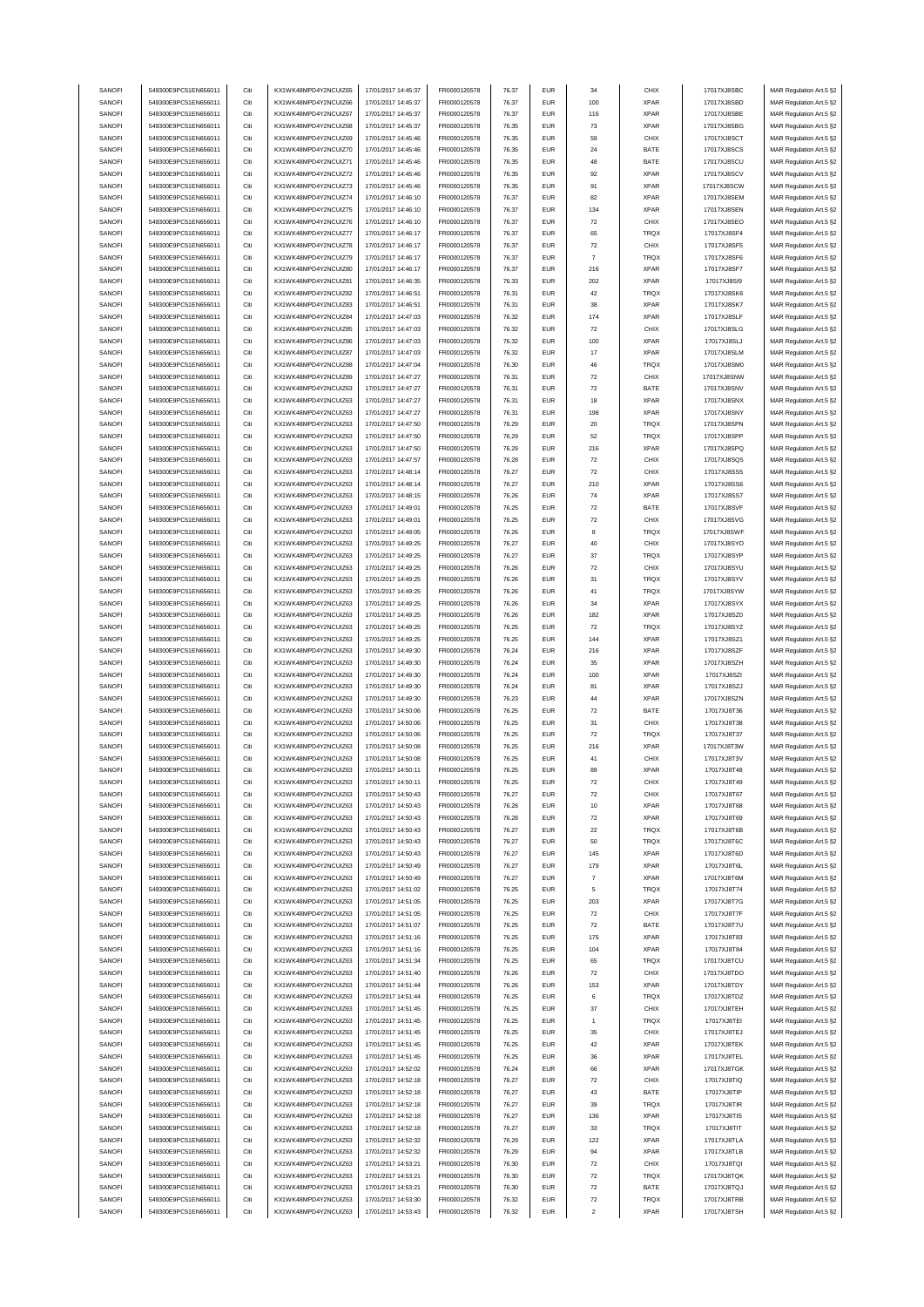| SANOFI | 549300E9PC51EN656011 | Citi | KX1WK48MPD4Y2NCUIZ63  | 17/01/2017 14:53:43 | FR0000120578 | 76.32 | <b>EUR</b> | 214                | <b>XPAR</b> | 17017XJ8TSK  | MAR Regulation Art.5 §2 |
|--------|----------------------|------|-----------------------|---------------------|--------------|-------|------------|--------------------|-------------|--------------|-------------------------|
| SANOFI | 549300E9PC51EN656011 | Citi | KX1WK48MPD4Y2NCUIZ63  | 17/01/2017 14:53:43 | FR0000120578 | 76.32 | <b>EUR</b> | 10                 | CHIX        | 17017XJ8TSI  | MAR Regulation Art.5 §2 |
|        |                      |      |                       |                     |              |       |            |                    |             |              |                         |
| SANOFI | 549300E9PC51EN656011 | Citi | KX1WK48MPD4Y2NCUIZ63  | 17/01/2017 14:53:43 | FR0000120578 | 76.32 | <b>EUR</b> | 34                 | CHIX        | 17017XJ8TSJ  | MAR Regulation Art.5 §2 |
| SANOFI | 549300E9PC51EN656011 | Citi | KX1WK48MPD4Y2NCUIZ63  | 17/01/2017 14:53:43 | FR0000120578 | 76.32 | <b>EUR</b> | 28                 | CHIX        | 17017XJ8TSL  | MAR Regulation Art.5 §2 |
| SANOFI | 549300E9PC51EN656011 | Citi | KX1WK48MPD4Y2NCUIZ63  | 17/01/2017 14:53:43 | FR0000120578 | 76.32 | <b>EUR</b> | 100                | XPAR        | 17017XJ8TSN  | MAR Regulation Art.5 §2 |
| SANOFI | 549300E9PC51EN656011 | Citi | KX1WK48MPD4Y2NCUIZ63  | 17/01/2017 14:53:43 | FR0000120578 | 76.32 | <b>EUR</b> | 39                 | CHIX        | 17017XJ8TSM  | MAR Regulation Art.5 §2 |
| SANOFI | 549300E9PC51EN656011 | Citi | KX1WK48MPD4Y2NCUIZ63  | 17/01/2017 14:53:43 | FR0000120578 | 76.32 | <b>EUR</b> | 29                 | <b>XPAR</b> | 17017XJ8TSO  | MAR Regulation Art.5 §2 |
|        | 549300E9PC51EN656011 |      |                       |                     |              |       |            |                    |             |              |                         |
| SANOFI |                      | Citi | KX1WK48MPD4Y2NCUIZ63  | 17/01/2017 14:53:43 | FR0000120578 | 76.32 | <b>EUR</b> | 5                  | CHIX        | 17017XJ8TSP  | MAR Regulation Art.5 §2 |
| SANOFI | 549300E9PC51EN656011 | Citi | KX1WK48MPD4Y2NCUIZ63  | 17/01/2017 14:53:43 | FR0000120578 | 76.32 | <b>EUR</b> | 104                | <b>XPAR</b> | 17017XJ8TSQ  | MAR Regulation Art.5 §2 |
| SANOFI | 549300E9PC51EN656011 | Citi | KX1WK48MPD4Y2NCUIZ63  | 17/01/2017 14:53:43 | FR0000120578 | 76.32 | <b>EUR</b> | 112                | <b>XPAR</b> | 17017XJ8TSR  | MAR Regulation Art.5 §2 |
| SANOFI | 549300E9PC51EN656011 | Citi | KX1WK48MPD4Y2NCUIZ63  | 17/01/2017 14:53:44 | FR0000120578 | 76.31 | <b>EUR</b> | ${\bf 72}$         | CHIX        | 17017XJ8TST  | MAR Regulation Art.5 §2 |
| SANOFI | 549300E9PC51EN656011 | Citi | KX1WK48MPD4Y2NCUIZ63  | 17/01/2017 14:53:48 | FR0000120578 | 76.30 | <b>EUR</b> | 216                | <b>XPAR</b> | 17017XJ8TTV  | MAR Regulation Art.5 §2 |
|        |                      |      |                       |                     |              |       |            |                    |             |              |                         |
| SANOFI | 549300E9PC51EN656011 | Citi | KX1WK48MPD4Y2NCUIZ63  | 17/01/2017 14:53:48 | FR0000120578 | 76.29 | <b>EUR</b> | 216                | <b>XPAR</b> | 17017XJ8TTY  | MAR Regulation Art.5 §2 |
| SANOFI | 549300E9PC51EN656011 | Citi | KX1WK48MPD4Y2NCUIZ63  | 17/01/2017 14:54:13 | FR0000120578 | 76.30 | <b>EUR</b> | $\bf 72$           | CHIX        | 17017XJ8TYG  | MAR Regulation Art.5 §2 |
| SANOFI | 549300E9PC51EN656011 | Citi | KX1WK48MPD4Y2NCUIZ63  | 17/01/2017 14:54:13 | FR0000120578 | 76.30 | <b>EUR</b> | 48                 | TRQX        | 17017XJ8TYH  | MAR Regulation Art.5 §2 |
| SANOFI | 549300E9PC51EN656011 | Citi | KX1WK48MPD4Y2NCUIZ63  | 17/01/2017 14:54:13 | FR0000120578 | 76.30 | <b>EUR</b> | 24                 | TRQX        | 17017XJ8TYI  | MAR Regulation Art.5 §2 |
|        |                      |      |                       |                     |              |       |            |                    |             |              |                         |
| SANOFI | 549300E9PC51EN656011 | Citi | KX1WK48MPD4Y2NCUIZ63  | 17/01/2017 14:54:13 | FR0000120578 | 76.30 | <b>EUR</b> | 75                 | XPAR        | 17017XJ8TYJ  | MAR Regulation Art.5 §2 |
| SANOFI | 549300E9PC51EN656011 | Citi | KX1WK48MPD4Y2NCUIZ63  | 17/01/2017 14:54:13 | FR0000120578 | 76.30 | <b>EUR</b> | 121                | <b>XPAR</b> | 17017XJ8TYK  | MAR Regulation Art.5 §2 |
| SANOFI | 549300E9PC51EN656011 | Citi | KX1WK48MPD4Y2NCUIZ63  | 17/01/2017 14:54:13 | FR0000120578 | 76.30 | <b>EUR</b> | 20                 | <b>XPAR</b> | 17017XJ8TYL  | MAR Regulation Art.5 §2 |
| SANOFI | 549300E9PC51EN656011 | Citi | KX1WK48MPD4Y2NCUIZ63  | 17/01/2017 14:54:14 | FR0000120578 | 76.29 | <b>EUR</b> | 139                | <b>XPAR</b> | 17017XJ8TYQ  | MAR Regulation Art.5 §2 |
| SANOFI | 549300E9PC51EN656011 | Citi | KX1WK48MPD4Y2NCUIZ63  | 17/01/2017 14:54:52 | FR0000120578 | 76.28 | <b>EUR</b> | 53                 | BATE        | 17017XJ8U4P  | MAR Regulation Art.5 §2 |
|        |                      |      |                       |                     |              |       |            |                    |             |              |                         |
| SANOFI | 549300E9PC51EN656011 | Citi | KX1WK48MPD4Y2NCUIZ63  | 17/01/2017 14:54:52 | FR0000120578 | 76.28 | <b>EUR</b> | 72                 | CHIX        | 17017XJ8U4Q  | MAR Regulation Art.5 §2 |
| SANOFI | 549300E9PC51EN656011 | Citi | KX1WK48MPD4Y2NCUIZ63  | 17/01/2017 14:54:52 | FR0000120578 | 76.28 | <b>EUR</b> | 19                 | BATE        | 17017XJ8U4R  | MAR Regulation Art.5 §2 |
| SANOFI | 549300E9PC51EN656011 | Citi | KX1WK48MPD4Y2NCUIZ63  | 17/01/2017 14:54:52 | FR0000120578 | 76.28 | <b>EUR</b> | $\scriptstyle{72}$ | TRQX        | 17017XJ8U4S  | MAR Regulation Art.5 §2 |
| SANOFI | 549300E9PC51EN656011 | Citi | KX1WK48MPD4Y2NCUIZ63  | 17/01/2017 14:54:52 | FR0000120578 | 76.28 | <b>EUR</b> | $\scriptstyle{72}$ | CHIX        | 17017XJ8U4T  | MAR Regulation Art.5 §2 |
| SANOFI | 549300E9PC51EN656011 | Citi | KX1WK48MPD4Y2NCUIZ63  | 17/01/2017 14:54:52 | FR0000120578 | 76.28 | <b>EUR</b> | 138                | <b>XPAR</b> | 17017XJ8U4U  | MAR Regulation Art.5 §2 |
|        |                      |      |                       |                     |              |       |            |                    |             |              |                         |
| SANOFI | 549300E9PC51EN656011 | Citi | KX1WK48MPD4Y2NCUIZ63  | 17/01/2017 14:54:56 | FR0000120578 | 76.27 | <b>EUR</b> | 75                 | <b>XPAR</b> | 17017XJ8U51  | MAR Regulation Art.5 §2 |
| SANOFI | 549300E9PC51EN656011 | Citi | KX1WK48MPD4Y2NCUIZ63  | 17/01/2017 14:55:12 | FR0000120578 | 76.27 | <b>EUR</b> | 65                 | XPAR        | 17017XJ8U6T  | MAR Regulation Art.5 §2 |
| SANOFI | 549300E9PC51EN656011 | Citi | KX1WK48MPD4Y2NCUIZ63  | 17/01/2017 14:55:12 | FR0000120578 | 76.27 | <b>EUR</b> | 72                 | CHIX        | 17017XJ8U6U  | MAR Regulation Art.5 §2 |
| SANOFI | 549300E9PC51EN656011 | Citi | KX1WK48MPD4Y2NCUIZ63  | 17/01/2017 14:55:24 | FR0000120578 | 76.29 | <b>EUR</b> | $\scriptstyle{72}$ | BATE        | 17017XJ8U7H  | MAR Regulation Art.5 §2 |
|        |                      |      | KX1WK48MPD4Y2NCUIZ63  | 17/01/2017 14:55:40 |              |       |            |                    |             |              |                         |
| SANOFI | 549300E9PC51EN656011 | Citi |                       |                     | FR0000120578 | 76.28 | <b>EUR</b> | 174                | <b>XPAR</b> | 17017XJ8U8K  | MAR Regulation Art.5 §2 |
| SANOFI | 549300E9PC51EN656011 | Citi | KX1WK48MPD4Y2NCUIZ63  | 17/01/2017 14:55:40 | FR0000120578 | 76.28 | <b>EUR</b> | $\scriptstyle{72}$ | TRQX        | 17017XJ8U8J  | MAR Regulation Art.5 §2 |
| SANOFI | 549300E9PC51EN656011 | Citi | KX1WK48MPD4Y2NCUIZ63  | 17/01/2017 14:55:47 | FR0000120578 | 76.28 | <b>EUR</b> | 42                 | XPAR        | 17017XJ8U9Q  | MAR Regulation Art.5 §2 |
| SANOFI | 549300E9PC51EN656011 | Citi | KX1WK48MPD4Y2NCUIZ63  | 17/01/2017 14:55:47 | FR0000120578 | 76.28 | <b>EUR</b> | 72                 | TRQX        | 17017XJ8U9P  | MAR Regulation Art.5 §2 |
| SANOFI | 549300E9PC51EN656011 | Citi | KX1WK48MPD4Y2NCUIZ63  | 17/01/2017 14:55:47 | FR0000120578 | 76.28 | <b>EUR</b> | 174                | <b>XPAR</b> | 17017XJ8U9S  | MAR Regulation Art.5 §2 |
|        |                      |      |                       |                     |              |       |            |                    |             |              |                         |
| SANOFI | 549300E9PC51EN656011 | Citi | KX1WK48MPD4Y2NCUIZ63  | 17/01/2017 14:55:48 | FR0000120578 | 76.28 | <b>EUR</b> | $\scriptstyle{72}$ | CHIX        | 17017XJ8U9R  | MAR Regulation Art.5 §2 |
| SANOFI | 549300E9PC51EN656011 | Citi | KX1WK48MPD4Y2NCUIZ63  | 17/01/2017 14:55:48 | FR0000120578 | 76.27 | <b>EUR</b> | $\scriptstyle{72}$ | CHIX        | 17017XJ8U9T  | MAR Regulation Art.5 §2 |
| SANOFI | 549300E9PC51EN656011 | Citi | KX1WK48MPD4Y2NCUIZ63  | 17/01/2017 14:55:48 | FR0000120578 | 76.27 | <b>EUR</b> | 201                | <b>XPAR</b> | 17017XJ8U9U  | MAR Regulation Art.5 §2 |
| SANOFI | 549300E9PC51EN656011 | Citi | KX1WK48MPD4Y2NCUIZ63  | 17/01/2017 14:55:59 | FR0000120578 | 76.27 | <b>EUR</b> | 164                | <b>XPAR</b> | 17017XJ8UCE  | MAR Regulation Art.5 §2 |
|        |                      |      |                       |                     |              |       |            |                    |             |              |                         |
| SANOFI | 549300E9PC51EN656011 | Citi | KX1WK48MPD4Y2NCUIZ63  | 17/01/2017 14:56:02 | FR0000120578 | 76.27 | <b>EUR</b> | 90                 | <b>XPAR</b> | 17017XJ8UCK  | MAR Regulation Art.5 §2 |
| SANOFI | 549300E9PC51EN656011 | Citi | KX1WK48MPD4Y2NCUIZ63  | 17/01/2017 14:56:23 | FR0000120578 | 76.27 | <b>EUR</b> | $\scriptstyle{72}$ | TRQX        | 17017XJ8UER  | MAR Regulation Art.5 §2 |
| SANOFI | 549300E9PC51EN656011 | Citi | KX1WK48MPD4Y2NCUIZ63  | 17/01/2017 14:56:53 | FR0000120578 | 76.28 | <b>EUR</b> | 42                 | CHIX        | 17017XJ8UKW  | MAR Regulation Art.5 §2 |
| SANOFI | 549300E9PC51EN656011 | Citi | KX1WK48MPD4Y2NCUIZ63  | 17/01/2017 14:56:53 | FR0000120578 | 76.28 | <b>EUR</b> | 44                 | BATE        | 17017XJ8UKX  | MAR Regulation Art.5 §2 |
| SANOFI | 549300E9PC51EN656011 | Citi | KX1WK48MPD4Y2NCUIZ63  | 17/01/2017 14:57:16 | FR0000120578 | 76.29 | <b>EUR</b> | 138                | <b>XPAR</b> | 17017XJ8UN8  | MAR Regulation Art.5 §2 |
| SANOFI | 549300E9PC51EN656011 | Citi | KX1WK48MPD4Y2NCUIZ63  | 17/01/2017 14:57:16 | FR0000120578 | 76.29 | EUR        | 180                | <b>XPAR</b> | 17017XJ8UNB  | MAR Regulation Art.5 §2 |
|        |                      |      |                       |                     |              |       |            |                    |             |              |                         |
| SANOFI | 549300E9PC51EN656011 | Citi | KX1WK48MPD4Y2NCUIZ63  | 17/01/2017 14:57:16 | FR0000120578 | 76.29 | <b>EUR</b> | 185                | <b>XPAR</b> | 17017XJ8UNC  | MAR Regulation Art.5 §2 |
| SANOFI | 549300E9PC51EN656011 | Citi | KX1WK48MPD4Y2NCUIZ63  | 17/01/2017 14:57:16 | FR0000120578 | 76.29 | <b>EUR</b> | 50                 | <b>XPAR</b> | 17017XJ8UND  | MAR Regulation Art.5 §2 |
| SANOFI | 549300E9PC51EN656011 | Citi | KX1WK48MPD4Y2NCUIZ63  | 17/01/2017 14:57:16 | FR0000120578 | 76.28 | <b>EUR</b> | $\scriptstyle{72}$ | BATE        | 17017XJ8UN9  | MAR Regulation Art.5 §2 |
| SANOFI | 549300E9PC51EN656011 | Citi | KX1WK48MPD4Y2NCUIZ63  | 17/01/2017 14:57:16 | FR0000120578 | 76.28 | <b>EUR</b> | $\scriptstyle{72}$ | TRQX        | 17017XJ8UNA  | MAR Regulation Art.5 §2 |
| SANOFI |                      | Citi |                       |                     | FR0000120578 |       | <b>EUR</b> | $\scriptstyle{72}$ | CHIX        |              |                         |
|        | 549300E9PC51EN656011 |      | KX1WK48MPD4Y2NCUIZ63  | 17/01/2017 14:57:31 |              | 76.28 |            |                    |             | 17017XJ8UO5  | MAR Regulation Art.5 §2 |
| SANOFI | 549300E9PC51EN656011 | Citi | KX1WK48MPD4Y2NCUIZ63  | 17/01/2017 14:57:31 | FR0000120578 | 76.28 | <b>EUR</b> | $\scriptstyle{72}$ | TRQX        | 17017XJ8UO6  | MAR Regulation Art.5 §2 |
| SANOFI | 549300E9PC51EN656011 | Citi | KX1WK48MPD4Y2NCUIZ63  | 17/01/2017 14:57:31 | FR0000120578 | 76.28 | <b>EUR</b> | 85                 | <b>XPAR</b> | 17017XJ8UO7  | MAR Regulation Art.5 §2 |
| SANOFI | 549300E9PC51EN656011 | Citi | KX1WK48MPD4Y2NCUIZ63  | 17/01/2017 14:57:31 | FR0000120578 | 76.28 | <b>EUR</b> | 130                | <b>XPAR</b> | 17017XJ8UO8  | MAR Regulation Art.5 §2 |
| SANOFI | 549300E9PC51EN656011 | Citi | KX1WK48MPD4Y2NCUIZ63  | 17/01/2017 14:57:32 | FR0000120578 | 76.28 | <b>EUR</b> | $\overline{1}$     | <b>XPAR</b> | 17017XJ8UO9  | MAR Regulation Art.5 §2 |
|        |                      |      |                       |                     | FR0000120578 |       |            |                    |             |              |                         |
| SANOFI | 549300E9PC51EN656011 | Citi | KX1WK48MPD4Y2NCUIZ63  | 17/01/2017 14:57:32 |              | 76.27 | <b>EUR</b> | $\scriptstyle{72}$ | CHIX        | 17017XJ8UOA  | MAR Regulation Art.5 §2 |
| SANOFI | 549300E9PC51EN656011 | Citi | KX1WK48MPD4Y2NCUIZ63  | 17/01/2017 14:57:32 | FR0000120578 | 76.27 | <b>EUR</b> | $\scriptstyle{72}$ | CHIX        | 17017XJ8UOB  | MAR Regulation Art.5 §2 |
| SANOFI | 549300E9PC51EN656011 | Citi | KX1WK48MPD4Y2NCUIZ63  | 17/01/2017 14:57:32 | FR0000120578 | 76.27 | <b>EUR</b> | 183                | <b>XPAR</b> | 17017XJ8UOC  | MAR Regulation Art.5 §2 |
| SANOFI | 549300E9PC51EN656011 | Citi | KX1WK48MPD4Y2NCUIZ63  | 17/01/2017 14:57:46 | FR0000120578 | 76.27 | <b>EUR</b> | $\scriptstyle{72}$ | BATE        | 17017XJ8UPN  | MAR Regulation Art.5 §2 |
| SANOFI | 549300E9PC51EN656011 |      | KX1WK48MPD4Y2NCLIIZ63 | 17/01/2017 14:57:46 | FR0000120578 | 76.27 | FUR        |                    |             |              | MAR Regulation Art 5 82 |
| SANOFI | 549300E9PC51EN656011 | Citi | KX1WK48MPD4Y2NCUIZ63  | 17/01/2017 14:57:48 |              |       |            | 72                 | CHIX        | 17017X.I8UPO |                         |
|        |                      |      |                       |                     |              |       |            |                    |             |              |                         |
| SANOFI | 549300E9PC51EN656011 | Citi | KX1WK48MPD4Y2NCUIZ63  |                     | FR0000120578 | 76.27 | <b>EUR</b> | $\scriptstyle{72}$ | CHIX        | 17017XJ8UPR  | MAR Regulation Art.5 §2 |
| SANOFI | 549300E9PC51EN656011 | Citi |                       | 17/01/2017 14:57:48 | FR0000120578 | 76.27 | <b>EUR</b> | 39                 | <b>XPAR</b> | 17017XJ8UPS  | MAR Regulation Art.5 §2 |
| SANOFI | 549300E9PC51EN656011 |      | KX1WK48MPD4Y2NCUIZ63  | 17/01/2017 14:57:48 | FR0000120578 | 76.27 | <b>EUR</b> | 177                | <b>XPAR</b> | 17017XJ8UPT  | MAR Regulation Art.5 §2 |
|        |                      | Citi | KX1WK48MPD4Y2NCUIZ63  | 17/01/2017 14:57:48 | FR0000120578 | 76.27 | <b>EUR</b> | 100                | <b>XPAR</b> | 17017XJ8UPU  |                         |
|        |                      |      |                       |                     |              |       |            |                    |             |              | MAR Regulation Art.5 §2 |
| SANOFI | 549300E9PC51EN656011 | Citi | KX1WK48MPD4Y2NCUIZ63  | 17/01/2017 14:57:48 | FR0000120578 | 76.27 | <b>EUR</b> | 100                | <b>XPAR</b> | 17017XJ8UPV  | MAR Regulation Art.5 §2 |
| SANOFI | 549300E9PC51EN656011 | Citi | KX1WK48MPD4Y2NCUIZ63  | 17/01/2017 14:57:48 | FR0000120578 | 76.27 | <b>EUR</b> | 16                 | <b>XPAR</b> | 17017XJ8UPW  | MAR Regulation Art.5 §2 |
| SANOFI | 549300E9PC51EN656011 | Citi | KX1WK48MPD4Y2NCUIZ63  | 17/01/2017 14:58:03 | FR0000120578 | 76.25 | <b>EUR</b> | 68                 | <b>XPAR</b> | 17017XJ8URE  | MAR Regulation Art.5 §2 |
| SANOFI | 549300E9PC51EN656011 | Citi | KX1WK48MPD4Y2NCUIZ63  | 17/01/2017 14:58:03 | FR0000120578 | 76.25 | <b>EUR</b> | $\scriptstyle{72}$ | <b>TRQX</b> | 17017XJ8URD  | MAR Regulation Art.5 §2 |
| SANOFI | 549300E9PC51EN656011 | Citi | KX1WK48MPD4Y2NCUIZ63  | 17/01/2017 14:58:03 | FR0000120578 | 76.25 | <b>EUR</b> | 72                 | CHIX        | 17017XJ8URF  | MAR Regulation Art.5 §2 |
| SANOFI | 549300E9PC51EN656011 | Citi | KX1WK48MPD4Y2NCUIZ63  | 17/01/2017 14:58:32 | FR0000120578 | 76.25 | <b>EUR</b> |                    | CHIX        |              |                         |
|        |                      |      |                       |                     |              |       |            | 72                 |             | 17017XJ8USS  | MAR Regulation Art.5 §2 |
| SANOFI | 549300E9PC51EN656011 | Citi | KX1WK48MPD4Y2NCUIZ63  | 17/01/2017 14:58:32 | FR0000120578 | 76.25 | <b>EUR</b> | $\scriptstyle{72}$ | TRQX        | 17017XJ8UST  | MAR Regulation Art.5 §2 |
| SANOFI | 549300E9PC51EN656011 | Citi | KX1WK48MPD4Y2NCUIZ63  | 17/01/2017 14:58:32 | FR0000120578 | 76.25 | <b>EUR</b> | 148                | <b>XPAR</b> | 17017XJ8USU  | MAR Regulation Art.5 §2 |
| SANOFI | 549300E9PC51EN656011 | Citi | KX1WK48MPD4Y2NCUIZ63  | 17/01/2017 14:58:32 | FR0000120578 | 76.25 | <b>EUR</b> | 46                 | <b>XPAR</b> | 17017XJ8USV  | MAR Regulation Art.5 §2 |
| SANOFI | 549300E9PC51EN656011 | Citi | KX1WK48MPD4Y2NCUIZ63  | 17/01/2017 14:59:08 | FR0000120578 | 76.26 | <b>EUR</b> | $\bf 72$           | BATE        | 17017XJ8UV0  | MAR Regulation Art.5 §2 |
|        |                      | Citi |                       |                     |              |       |            |                    |             |              |                         |
| SANOFI | 549300E9PC51EN656011 |      | KX1WK48MPD4Y2NCUIZ63  | 17/01/2017 14:59:08 | FR0000120578 | 76.26 | <b>EUR</b> | 216                | <b>XPAR</b> | 17017XJ8UV4  | MAR Regulation Art.5 §2 |
| SANOFI | 549300E9PC51EN656011 | Citi | KX1WK48MPD4Y2NCUIZ63  | 17/01/2017 14:59:08 | FR0000120578 | 76.26 | <b>EUR</b> | ${\bf 72}$         | TRQX        | 17017XJ8UV2  | MAR Regulation Art.5 §2 |
| SANOFI | 549300E9PC51EN656011 | Citi | KX1WK48MPD4Y2NCUIZ63  | 17/01/2017 14:59:08 | FR0000120578 | 76.26 | <b>EUR</b> | 370                | <b>XPAR</b> | 17017XJ8UVA  | MAR Regulation Art.5 §2 |
| SANOFI | 549300E9PC51EN656011 | Citi | KX1WK48MPD4Y2NCUIZ63  | 17/01/2017 14:59:08 | FR0000120578 | 76.26 | <b>EUR</b> | $\scriptstyle{72}$ | CHIX        | 17017XJ8UV6  | MAR Regulation Art.5 §2 |
| SANOFI | 549300E9PC51EN656011 | Citi | KX1WK48MPD4Y2NCUIZ63  | 17/01/2017 14:59:08 | FR0000120578 | 76.26 | <b>EUR</b> | 100                | <b>XPAR</b> | 17017XJ8UVD  | MAR Regulation Art.5 §2 |
| SANOFI | 549300E9PC51EN656011 | Citi | KX1WK48MPD4Y2NCUIZ63  |                     | FR0000120578 | 76.26 | <b>EUR</b> |                    | <b>XPAR</b> | 17017XJ8UVI  |                         |
|        |                      |      |                       | 17/01/2017 14:59:08 |              |       |            | 116                |             |              | MAR Regulation Art.5 §2 |
| SANOFI | 549300E9PC51EN656011 | Citi | KX1WK48MPD4Y2NCUIZ63  | 17/01/2017 14:59:08 | FR0000120578 | 76.26 | <b>EUR</b> | $\bf 72$           | CHIX        | 17017XJ8UV9  | MAR Regulation Art.5 §2 |
| SANOFI | 549300E9PC51EN656011 | Citi | KX1WK48MPD4Y2NCUIZ63  | 17/01/2017 14:59:08 | FR0000120578 | 76.24 | <b>EUR</b> | 216                | <b>XPAR</b> | 17017XJ8UW2  | MAR Regulation Art.5 §2 |
| SANOFI | 549300E9PC51EN656011 | Citi | KX1WK48MPD4Y2NCUIZ63  | 17/01/2017 14:59:16 | FR0000120578 | 76.23 | <b>EUR</b> | 92                 | <b>XPAR</b> | 17017XJ8UXJ  | MAR Regulation Art.5 §2 |
| SANOFI | 549300E9PC51EN656011 | Citi | KX1WK48MPD4Y2NCUIZ63  | 17/01/2017 14:59:16 | FR0000120578 | 76.23 | <b>EUR</b> | 124                | <b>XPAR</b> | 17017XJ8UXK  | MAR Regulation Art.5 §2 |
|        |                      |      |                       |                     |              |       |            |                    |             |              |                         |
| SANOFI | 549300E9PC51EN656011 | Citi | KX1WK48MPD4Y2NCUIZ63  | 17/01/2017 14:59:20 | FR0000120578 | 76.23 | <b>EUR</b> | 121                | <b>XPAR</b> | 17017XJ8UYM  | MAR Regulation Art.5 §2 |
| SANOFI | 549300E9PC51EN656011 | Citi | KX1WK48MPD4Y2NCUIZ63  | 17/01/2017 14:59:27 | FR0000120578 | 76.23 | <b>EUR</b> | $\scriptstyle{72}$ | <b>TRQX</b> | 17017XJ8UZ0  | MAR Regulation Art.5 §2 |
| SANOFI | 549300E9PC51EN656011 | Citi | KX1WK48MPD4Y2NCUIZ63  | 17/01/2017 14:59:35 | FR0000120578 | 76.23 | <b>EUR</b> | 72                 | CHIX        | 17017XJ8UZL  | MAR Regulation Art.5 §2 |
| SANOFI | 549300E9PC51EN656011 | Citi | KX1WK48MPD4Y2NCUIZ63  | 17/01/2017 14:59:35 | FR0000120578 | 76.23 | <b>EUR</b> | 53                 | <b>XPAR</b> | 17017XJ8UZM  | MAR Regulation Art.5 §2 |
| SANOFI | 549300E9PC51EN656011 | Citi | KX1WK48MPD4Y2NCUIZ63  | 17/01/2017 14:59:35 | FR0000120578 | 76.23 | <b>EUR</b> | 132                | <b>XPAR</b> | 17017XJ8UZN  | MAR Regulation Art.5 §2 |
| SANOFI | 549300E9PC51EN656011 | Citi | KX1WK48MPD4Y2NCUIZ63  | 17/01/2017 14:59:49 | FR0000120578 | 76.24 | <b>EUR</b> | $\scriptstyle{72}$ | TRQX        | 17017XJ8V29  | MAR Regulation Art.5 §2 |
|        |                      |      |                       |                     |              |       |            |                    |             |              |                         |
| SANOFI | 549300E9PC51EN656011 | Citi | KX1WK48MPD4Y2NCUIZ63  | 17/01/2017 14:59:50 | FR0000120578 | 76.24 | <b>EUR</b> | 85                 | <b>XPAR</b> | 17017XJ8V2A  | MAR Regulation Art.5 §2 |
| SANOFI | 549300E9PC51EN656011 | Citi | KX1WK48MPD4Y2NCUIZ63  | 17/01/2017 14:59:50 | FR0000120578 | 76.24 | <b>EUR</b> | 131                | <b>XPAR</b> | 17017XJ8V2B  | MAR Regulation Art.5 §2 |
| SANOFI | 549300E9PC51EN656011 | Citi | KX1WK48MPD4Y2NCUIZ63  | 17/01/2017 14:59:50 | FR0000120578 | 76.24 | <b>EUR</b> | 72                 | CHIX        | 17017XJ8V2C  | MAR Regulation Art.5 §2 |
| SANOFI | 549300E9PC51EN656011 | Citi | KX1WK48MPD4Y2NCUIZ63  | 17/01/2017 14:59:56 | FR0000120578 | 76.22 | <b>EUR</b> | $\scriptstyle{72}$ | CHIX        | 17017XJ8V2X  | MAR Regulation Art.5 §2 |
| SANOFI | 549300E9PC51EN656011 | Citi | KX1WK48MPD4Y2NCUIZ63  | 17/01/2017 15:00:23 | FR0000120578 | 76.21 | <b>EUR</b> | $\scriptstyle{72}$ | BATE        | 17017XJ8VAM  | MAR Regulation Art.5 §2 |
| SANOFI | 549300E9PC51EN656011 | Citi | KX1WK48MPD4Y2NCUIZ63  | 17/01/2017 15:00:23 | FR0000120578 | 76.21 | <b>EUR</b> | $\scriptstyle{72}$ | TRQX        | 17017XJ8VAN  | MAR Regulation Art.5 §2 |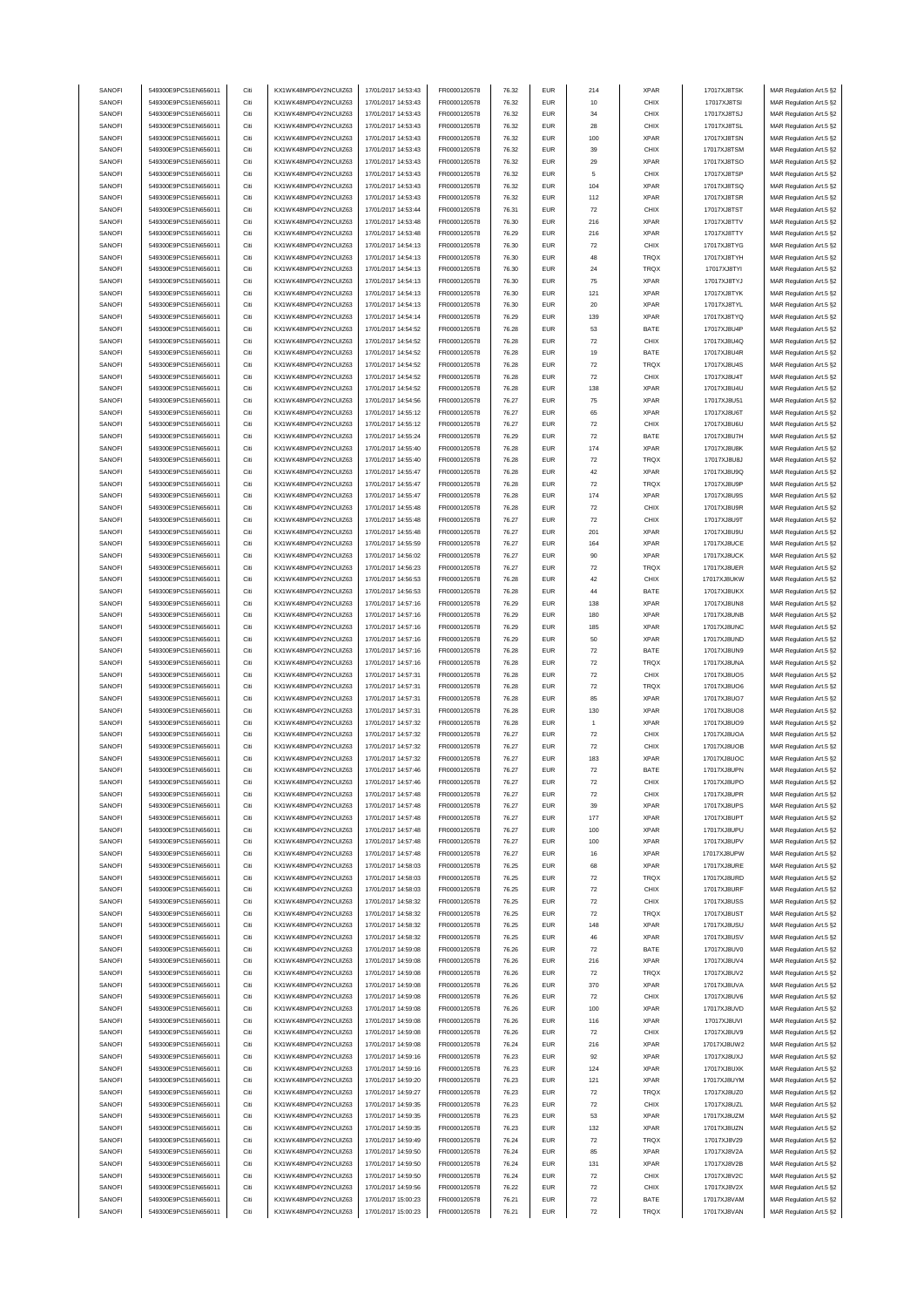|                  | 549300E9PC51EN656011                         | Citi         | KX1WK48MPD4Y2NCUIZ63                         | 17/01/2017 15:00:23                        | FR0000120578                 | 76.21          | <b>EUR</b>               |                    |              |                            |                                                    |
|------------------|----------------------------------------------|--------------|----------------------------------------------|--------------------------------------------|------------------------------|----------------|--------------------------|--------------------|--------------|----------------------------|----------------------------------------------------|
| SANOFI           |                                              |              |                                              |                                            |                              |                |                          | 216                | <b>XPAR</b>  | 17017XJ8VAO                | MAR Regulation Art.5 §2                            |
| SANOFI           | 549300E9PC51EN656011                         | Citi         | KX1WK48MPD4Y2NCUIZ63                         | 17/01/2017 15:00:23                        | FR0000120578                 | 76.21          | <b>EUR</b>               | 100                | <b>XPAR</b>  | 17017XJ8VAR                | MAR Regulation Art.5 §2                            |
| SANOFI           | 549300E9PC51EN656011                         | Citi         | KX1WK48MPD4Y2NCUIZ63                         | 17/01/2017 15:00:23                        | FR0000120578                 | 76.21          | <b>EUR</b>               | 100                | <b>XPAR</b>  | 17017XJ8VAU                | MAR Regulation Art.5 §2                            |
| SANOFI           | 549300E9PC51EN656011                         | Citi         | KX1WK48MPD4Y2NCUIZ63                         | 17/01/2017 15:00:23                        | FR0000120578                 | 76.21          | <b>EUR</b>               | 16                 | <b>XPAR</b>  | 17017XJ8VAY                | MAR Regulation Art.5 §2                            |
| SANOFI           | 549300E9PC51EN656011                         | Citi         | KX1WK48MPD4Y2NCUIZ63                         | 17/01/2017 15:00:23                        | FR0000120578                 | 76.18          | <b>EUR</b>               | 110                | <b>XPAR</b>  | 17017XJ8VBE                | MAR Regulation Art.5 §2                            |
|                  |                                              |              |                                              |                                            |                              |                |                          |                    |              |                            |                                                    |
| SANOFI           | 549300E9PC51EN656011                         | Citi         | KX1WK48MPD4Y2NCUIZ63                         | 17/01/2017 15:00:52                        | FR0000120578                 | 76.23          | <b>EUR</b>               | $\scriptstyle{72}$ | CHIX         | 17017XJ8VDT                | MAR Regulation Art.5 §2                            |
| SANOFI           | 549300E9PC51EN656011                         | Citi         | KX1WK48MPD4Y2NCUIZ63                         | 17/01/2017 15:00:52                        | FR0000120578                 | 76.23          | <b>EUR</b>               | 216                | <b>XPAR</b>  | 17017XJ8VDU                | MAR Regulation Art.5 §2                            |
| SANOFI           | 549300E9PC51EN656011                         | Citi         | KX1WK48MPD4Y2NCUIZ63                         | 17/01/2017 15:00:52                        | FR0000120578                 | 76.22          | <b>EUR</b>               | $\scriptstyle{72}$ | CHIX         | 17017XJ8VDV                | MAR Regulation Art.5 §2                            |
| SANOFI           | 549300E9PC51EN656011                         | Citi         | KX1WK48MPD4Y2NCUIZ63                         | 17/01/2017 15:01:39                        | FR0000120578                 | 76.23          | <b>EUR</b>               | $\scriptstyle{72}$ | TRQX         | 17017XJ8VHB                | MAR Regulation Art.5 §2                            |
|                  |                                              |              |                                              |                                            |                              |                |                          |                    |              |                            |                                                    |
| SANOFI           | 549300E9PC51EN656011                         | Citi         | KX1WK48MPD4Y2NCUIZ63                         | 17/01/2017 15:01:40                        | FR0000120578                 | 76.23          | <b>EUR</b>               | 72                 | BATE         | 17017XJ8VHC                | MAR Regulation Art.5 §2                            |
| SANOFI           | 549300E9PC51EN656011                         | Citi         | KX1WK48MPD4Y2NCUIZ63                         | 17/01/2017 15:01:40                        | FR0000120578                 | 76.23          | <b>EUR</b>               | $\scriptstyle{72}$ | CHIX         | 17017XJ8VHD                | MAR Regulation Art.5 §2                            |
|                  | 549300E9PC51EN656011                         | Citi         |                                              |                                            |                              |                | <b>EUR</b>               | 86                 | <b>XPAR</b>  |                            |                                                    |
| SANOFI           |                                              |              | KX1WK48MPD4Y2NCUIZ63                         | 17/01/2017 15:01:40                        | FR0000120578                 | 76.23          |                          |                    |              | 17017XJ8VHE                | MAR Regulation Art.5 §2                            |
| SANOFI           | 549300E9PC51EN656011                         | Citi         | KX1WK48MPD4Y2NCUIZ63                         | 17/01/2017 15:02:35                        | FR0000120578                 | 76.29          | EUR                      | 125                | <b>XPAR</b>  | 17017XJ8VMF                | MAR Regulation Art.5 §2                            |
| SANOFI           | 549300E9PC51EN656011                         | Citi         | KX1WK48MPD4Y2NCUIZ63                         | 17/01/2017 15:02:35                        | FR0000120578                 | 76.29          | <b>EUR</b>               | 650                | <b>XPAR</b>  | 17017XJ8VMH                | MAR Regulation Art.5 §2                            |
|                  |                                              | Citi         | KX1WK48MPD4Y2NCUIZ63                         |                                            |                              |                |                          |                    |              |                            |                                                    |
| SANOFI           | 549300E9PC51EN656011                         |              |                                              | 17/01/2017 15:02:35                        | FR0000120578                 | 76.29          | <b>EUR</b>               | 100                | <b>XPAR</b>  | 17017XJ8VML                | MAR Regulation Art.5 §2                            |
| SANOFI           | 549300E9PC51EN656011                         | Citi         | KX1WK48MPD4Y2NCUIZ63                         | 17/01/2017 15:02:35                        | FR0000120578                 | 76.28          | <b>EUR</b>               | 37                 | CHIX         | 17017XJ8VMI                | MAR Regulation Art.5 §2                            |
| SANOFI           | 549300E9PC51EN656011                         | Citi         | KX1WK48MPD4Y2NCUIZ63                         | 17/01/2017 15:02:35                        | FR0000120578                 | 76.28          | <b>EUR</b>               | $\scriptstyle{72}$ | BATE         | 17017XJ8VMJ                | MAR Regulation Art.5 §2                            |
| SANOFI           | 549300E9PC51EN656011                         | Citi         | KX1WK48MPD4Y2NCUIZ63                         | 17/01/2017 15:02:35                        | FR0000120578                 | 76.28          | <b>EUR</b>               | 72                 | <b>TRQX</b>  | 17017XJ8VMK                | MAR Regulation Art.5 §2                            |
|                  |                                              |              |                                              |                                            |                              |                |                          |                    |              |                            |                                                    |
| SANOFI           | 549300E9PC51EN656011                         | Citi         | KX1WK48MPD4Y2NCUIZ63                         | 17/01/2017 15:02:36                        | FR0000120578                 | 76.28          | <b>EUR</b>               | 81                 | <b>XPAR</b>  | 17017XJ8VMS                | MAR Regulation Art.5 §2                            |
| SANOFI           | 549300E9PC51EN656011                         | Citi         | KX1WK48MPD4Y2NCUIZ63                         | 17/01/2017 15:02:36                        | FR0000120578                 | 76.28          | EUR                      | 35                 | CHIX         | 17017XJ8VMR                | MAR Regulation Art.5 §2                            |
| SANOFI           | 549300E9PC51EN656011                         | Citi         | KX1WK48MPD4Y2NCUIZ63                         | 17/01/2017 15:02:36                        | FR0000120578                 | 76.28          | <b>EUR</b>               | $\scriptstyle{72}$ | TRQX         | 17017XJ8VMV                | MAR Regulation Art.5 §2                            |
|                  |                                              |              |                                              |                                            |                              |                |                          |                    |              |                            |                                                    |
| SANOFI           | 549300E9PC51EN656011                         | Citi         | KX1WK48MPD4Y2NCUIZ63                         | 17/01/2017 15:02:48                        | FR0000120578                 | 76.28          | <b>EUR</b>               | $\scriptstyle{72}$ | BATE         | 17017XJ8VON                | MAR Regulation Art.5 §2                            |
| SANOFI           | 549300E9PC51EN656011                         | Citi         | KX1WK48MPD4Y2NCUIZ63                         | 17/01/2017 15:02:48                        | FR0000120578                 | 76.28          | <b>EUR</b>               | 216                | <b>XPAR</b>  | 17017XJ8VOP                | MAR Regulation Art.5 §2                            |
| SANOFI           | 549300E9PC51EN656011                         | Citi         | KX1WK48MPD4Y2NCUIZ63                         | 17/01/2017 15:02:48                        | FR0000120578                 | 76.28          | <b>EUR</b>               | 57                 | TRQX         | 17017XJ8VOO                | MAR Regulation Art.5 §2                            |
| SANOFI           | 549300E9PC51EN656011                         | Citi         | KX1WK48MPD4Y2NCUIZ63                         | 17/01/2017 15:02:48                        | FR0000120578                 | 76.28          | <b>EUR</b>               | $\scriptstyle{72}$ | CHIX         | 17017XJ8VOQ                | MAR Regulation Art.5 §2                            |
|                  |                                              |              |                                              |                                            |                              |                |                          |                    |              |                            |                                                    |
| SANOFI           | 549300E9PC51EN656011                         | Citi         | KX1WK48MPD4Y2NCUIZ63                         | 17/01/2017 15:02:48                        | FR0000120578                 | 76.28          | <b>EUR</b>               | $\scriptstyle{72}$ | CHIX         | 17017XJ8VOS                | MAR Regulation Art.5 §2                            |
| SANOFI           | 549300E9PC51EN656011                         | Citi         | KX1WK48MPD4Y2NCUIZ63                         | 17/01/2017 15:02:48                        | FR0000120578                 | 76.28          | <b>EUR</b>               | 72                 | <b>TRQX</b>  | 17017XJ8VOR                | MAR Regulation Art.5 §2                            |
| SANOFI           | 549300E9PC51EN656011                         | Citi         | KX1WK48MPD4Y2NCUIZ63                         | 17/01/2017 15:02:48                        | FR0000120578                 | 76.27          | <b>EUR</b>               | $\scriptstyle{72}$ | CHIX         | 17017XJ8VOT                | MAR Regulation Art.5 §2                            |
|                  |                                              |              |                                              |                                            |                              |                |                          |                    |              |                            |                                                    |
| SANOFI           | 549300E9PC51EN656011                         | Citi         | KX1WK48MPD4Y2NCUIZ63                         | 17/01/2017 15:02:48                        | FR0000120578                 | 76.27          | <b>EUR</b>               | 100                | <b>XPAR</b>  | 17017XJ8VOU                | MAR Regulation Art.5 §2                            |
| SANOFI           | 549300E9PC51EN656011                         | Citi         | KX1WK48MPD4Y2NCUIZ63                         | 17/01/2017 15:03:04                        | FR0000120578                 | 76.28          | <b>EUR</b>               | $\scriptstyle{72}$ | CHIX         | 17017XJ8VQY                | MAR Regulation Art.5 §2                            |
| SANOFI           | 549300E9PC51EN656011                         | Citi         | KX1WK48MPD4Y2NCUIZ63                         | 17/01/2017 15:03:09                        | FR0000120578                 | 76.28          | <b>EUR</b>               | $\scriptstyle{72}$ | CHIX         | 17017XJ8VSB                | MAR Regulation Art.5 §2                            |
|                  |                                              |              |                                              |                                            |                              |                |                          |                    |              |                            |                                                    |
| SANOFI           | 549300E9PC51EN656011                         | Citi         | KX1WK48MPD4Y2NCUIZ63                         | 17/01/2017 15:03:09                        | FR0000120578                 | 76.28          | <b>EUR</b>               | 216                | <b>XPAR</b>  | 17017XJ8VSC                | MAR Regulation Art.5 §2                            |
| SANOFI           | 549300E9PC51EN656011                         | Citi         | KX1WK48MPD4Y2NCUIZ63                         | 17/01/2017 15:03:17                        | FR0000120578                 | 76.27          | <b>EUR</b>               | 116                | <b>XPAR</b>  | 17017XJ8VT0                | MAR Regulation Art.5 §2                            |
| SANOFI           | 549300E9PC51EN656011                         | Citi         | KX1WK48MPD4Y2NCUIZ63                         | 17/01/2017 15:03:17                        | FR0000120578                 | 76.27          | <b>EUR</b>               | 72                 | TRQX         | 17017XJ8VSZ                | MAR Regulation Art.5 §2                            |
|                  |                                              |              | KX1WK48MPD4Y2NCUIZ63                         |                                            |                              |                |                          |                    |              |                            |                                                    |
| SANOFI           | 549300E9PC51EN656011                         | Citi         |                                              | 17/01/2017 15:03:17                        | FR0000120578                 | 76.27          | <b>EUR</b>               | 100                | <b>XPAR</b>  | 17017XJ8VT5                | MAR Regulation Art.5 §2                            |
| SANOFI           | 549300E9PC51EN656011                         | Citi         | KX1WK48MPD4Y2NCUIZ63                         | 17/01/2017 15:03:17                        | FR0000120578                 | 76.27          | <b>EUR</b>               | $\scriptstyle{72}$ | CHIX         | 17017XJ8VT2                | MAR Regulation Art.5 §2                            |
| SANOFI           | 549300E9PC51EN656011                         | Citi         | KX1WK48MPD4Y2NCUIZ63                         | 17/01/2017 15:03:17                        | FR0000120578                 | 76.27          | <b>EUR</b>               | $\scriptstyle{72}$ | CHIX         | 17017XJ8VT4                | MAR Regulation Art.5 §2                            |
| SANOFI           | 549300E9PC51EN656011                         | Citi         | KX1WK48MPD4Y2NCUIZ63                         | 17/01/2017 15:03:24                        | FR0000120578                 | 76.25          | <b>EUR</b>               | 216                | <b>XPAR</b>  | 17017XJ8VTO                | MAR Regulation Art.5 §2                            |
|                  |                                              |              |                                              |                                            |                              |                |                          |                    |              |                            |                                                    |
| SANOFI           | 549300E9PC51EN656011                         | Citi         | KX1WK48MPD4Y2NCUIZ63                         | 17/01/2017 15:03:30                        | FR0000120578                 | 76.25          | <b>EUR</b>               | 10                 | BATE         | 17017XJ8VUY                | MAR Regulation Art.5 §2                            |
| SANOFI           | 549300E9PC51EN656011                         | Citi         | KX1WK48MPD4Y2NCUIZ63                         | 17/01/2017 15:03:30                        | FR0000120578                 | 76.25          | <b>EUR</b>               | 62                 | BATE         | 17017XJ8VUZ                | MAR Regulation Art.5 §2                            |
| SANOFI           | 549300E9PC51EN656011                         | Citi         | KX1WK48MPD4Y2NCUIZ63                         | 17/01/2017 15:03:30                        | FR0000120578                 | 76.25          | <b>EUR</b>               | 184                | <b>XPAR</b>  | 17017XJ8VVG                | MAR Regulation Art.5 §2                            |
|                  |                                              | Citi         |                                              |                                            |                              | 76.24          | <b>EUR</b>               |                    |              |                            |                                                    |
| SANOFI           | 549300E9PC51EN656011                         |              | KX1WK48MPD4Y2NCUIZ63                         | 17/01/2017 15:03:41                        | FR0000120578                 |                |                          | 115                | <b>XPAR</b>  | 17017XJ8VXK                | MAR Regulation Art.5 §2                            |
| SANOFI           | 549300E9PC51EN656011                         | Citi         | KX1WK48MPD4Y2NCUIZ63                         | 17/01/2017 15:03:41                        | FR0000120578                 | 76.24          | <b>EUR</b>               | 60                 | TRQX         | 17017XJ8VXJ                | MAR Regulation Art.5 §2                            |
| SANOFI           | 549300E9PC51EN656011                         | Citi         | KX1WK48MPD4Y2NCUIZ63                         | 17/01/2017 15:04:25                        | FR0000120578                 | 76.24          | <b>EUR</b>               | 101                | <b>XPAR</b>  | 17017XJ8W3Z                | MAR Regulation Art.5 §2                            |
| SANOFI           | 549300E9PC51EN656011                         | Citi         | KX1WK48MPD4Y2NCUIZ63                         | 17/01/2017 15:04:25                        | FR0000120578                 | 76.24          | <b>EUR</b>               | 115                | <b>XPAR</b>  | 17017XJ8W40                |                                                    |
|                  |                                              |              |                                              |                                            |                              |                |                          |                    |              |                            | MAR Regulation Art.5 §2                            |
| SANOFI           | 549300E9PC51EN656011                         | Citi         | KX1WK48MPD4Y2NCUIZ63                         | 17/01/2017 15:04:52                        | FR0000120578                 | 76.24          | <b>EUR</b>               | 12                 | TRQX         | 17017XJ8W5U                | MAR Regulation Art.5 §2                            |
| SANOFI           | 549300E9PC51EN656011                         | Citi         | KX1WK48MPD4Y2NCUIZ63                         | 17/01/2017 15:04:52                        | FR0000120578                 | 76.25          | <b>EUR</b>               | 48                 | <b>XPAR</b>  | 17017XJ8W5V                | MAR Regulation Art.5 §2                            |
| SANOFI           | 549300E9PC51EN656011                         | Citi         | KX1WK48MPD4Y2NCUIZ63                         | 17/01/2017 15:04:52                        | FR0000120578                 | 76.25          | <b>EUR</b>               | 84                 | <b>XPAR</b>  | 17017XJ8W5W                | MAR Regulation Art.5 §2                            |
|                  |                                              |              |                                              |                                            |                              |                |                          |                    |              |                            |                                                    |
| SANOFI           | 549300E9PC51EN656011                         | Citi         | KX1WK48MPD4Y2NCUIZ63                         | 17/01/2017 15:04:52                        | FR0000120578                 | 76.25          | <b>EUR</b>               | 141                | <b>XPAR</b>  | 17017XJ8W5X                | MAR Regulation Art.5 §2                            |
| SANOFI           | 549300E9PC51EN656011                         | Citi         | KX1WK48MPD4Y2NCUIZ63                         | 17/01/2017 15:05:07                        | FR0000120578                 | 76.25          | <b>EUR</b>               | 46                 | CHIX         | 17017XJ8W7D                | MAR Regulation Art.5 §2                            |
| SANOFI           | 549300E9PC51EN656011                         | Citi         | KX1WK48MPD4Y2NCUIZ63                         | 17/01/2017 15:05:41                        | FR0000120578                 | 76.26          | <b>EUR</b>               | 52                 | TRQX         | 17017XJ8WC2                | MAR Regulation Art.5 §2                            |
| SANOFI           | 549300E9PC51EN656011                         | Citi         | KX1WK48MPD4Y2NCUIZ63                         | 17/01/2017 15:05:41                        | FR0000120578                 | 76.26          | <b>EUR</b>               | 20                 | TRQX         | 17017XJ8WC6                | MAR Regulation Art.5 §2                            |
|                  |                                              |              |                                              |                                            |                              |                |                          |                    |              |                            |                                                    |
| SANOFI           | 549300E9PC51EN656011                         | Citi         | KX1WK48MPD4Y2NCUIZ63                         | 17/01/2017 15:05:49                        | FR0000120578                 | 76.27          | <b>EUR</b>               | 105                | <b>XPAR</b>  | 17017XJ8WCK                | MAR Regulation Art.5 §2                            |
| SANOFI           | 549300E9PC51EN656011                         | Citi         | KX1WK48MPD4Y2NCUIZ64                         | 17/01/2017 15:05:49                        | FR0000120578                 | 76.27          | <b>EUR</b>               | 121                | <b>XPAR</b>  | 17017XJ8WCL                | MAR Regulation Art.5 §2                            |
| SANOFI           | 549300E9PC51EN656011                         | Citi         | KX1WK48MPD4Y2NCUIZ65                         | 17/01/2017 15:05:49                        | FR0000120578                 | 76.27          | <b>EUR</b>               | 100                | <b>XPAR</b>  | 17017XJ8WCM                | MAR Regulation Art.5 §2                            |
|                  |                                              |              |                                              |                                            |                              |                |                          | 59                 | <b>XPAR</b>  |                            |                                                    |
| SANOFI           | 549300E9PC51EN656011                         | Citi         | KX1WK48MPD4Y2NCUIZ66                         | 17/01/2017 15:06:05                        | FR0000120578                 | 76.28          | <b>EUR</b>               |                    |              |                            | MAR Regulation Art.5 §2                            |
| SANOFI           | 549300E9PC51EN656011                         | Citi         | KX1WK48MPD4Y2NCUIZ67                         | 17/01/2017 15:06:11                        | FR0000120578                 |                |                          |                    |              | 17017XJ8WES                |                                                    |
| SANOFI           | 549300E9PC51EN656011                         |              |                                              |                                            |                              | 76.28          | <b>EUR</b>               | 100                | <b>XPAR</b>  | 17017XJ8WFU                | MAR Regulation Art.5 §2                            |
|                  |                                              | Citi         | KX1WK48MPD4Y2NCUIZ68                         | 17/01/2017 15:06:11                        | FR0000120578                 | 76.28          | <b>EUR</b>               | 100                | <b>XPAR</b>  | 17017XJ8WFV                |                                                    |
|                  |                                              |              |                                              |                                            |                              |                |                          |                    |              |                            | MAR Regulation Art.5 §2                            |
| SANOFI           | 549300E9PC51EN656011                         |              | KX1WK48MPD4Y2NCUIZ63                         | 17/01/2017 15:06:11                        | FR0000120578                 | 76.28          | FUR                      | 200                | <b>XPAR</b>  | 17017XJ8WFW                | MAR Regulation Art 5 82                            |
| SANOFI           | 549300E9PC51EN656011                         | Citi         | KX1WK48MPD4Y2NCUIZ63                         | 17/01/2017 15:06:12                        | FR0000120578                 | 76.28          | <b>EUR</b>               | 100                | XPAR         | 17017XJ8WFY                | MAR Regulation Art.5 §2                            |
| SANOFI           | 549300E9PC51EN656011                         | Citi         | KX1WK48MPD4Y2NCUIZ69                         | 17/01/2017 15:06:12                        | FR0000120578                 | 76.28          | <b>EUR</b>               | 200                | XPAR         | 17017XJ8WFZ                | MAR Regulation Art.5 §2                            |
|                  |                                              |              |                                              |                                            |                              |                |                          |                    |              |                            |                                                    |
| SANOFI           | 549300E9PC51EN656011                         | Citi         | KX1WK48MPD4Y2NCUIZ70                         | 17/01/2017 15:06:12                        | FR0000120578                 | 76.28          | <b>EUR</b>               | 100                | <b>XPAR</b>  | 17017XJ8WG0                | MAR Regulation Art.5 §2                            |
| SANOFI           | 549300E9PC51EN656011                         | Citi         | KX1WK48MPD4Y2NCUIZ63                         | 17/01/2017 15:06:17                        | FR0000120578                 | 76.27          | <b>EUR</b>               | 69                 | BATE         | 17017XJ8WGN                | MAR Regulation Art.5 §2                            |
| SANOFI           | 549300E9PC51EN656011                         | Citi         | KX1WK48MPD4Y2NCUIZ63                         | 17/01/2017 15:06:17                        | FR0000120578                 | 76.27          | <b>EUR</b>               | $\scriptstyle{72}$ | CHIX         | 17017XJ8WGO                | MAR Regulation Art.5 §2                            |
| SANOFI           | 549300E9PC51EN656011                         | Citi         | KX1WK48MPD4Y2NCUIZ71                         | 17/01/2017 15:06:17                        | FR0000120578                 | 76.27          | <b>EUR</b>               | $\scriptstyle{72}$ | TRQX         | 17017XJ8WGP                | MAR Regulation Art.5 §2                            |
|                  |                                              |              |                                              |                                            |                              |                |                          |                    |              |                            |                                                    |
| SANOFI           | 549300E9PC51EN656011                         | Citi         | KX1WK48MPD4Y2NCUIZ72                         | 17/01/2017 15:06:17                        | FR0000120578                 | 76.27          | <b>EUR</b>               | 216                | <b>XPAR</b>  | 17017XJ8WGQ                | MAR Regulation Art.5 §2                            |
| SANOFI           | 549300E9PC51EN656011                         | Citi         | KX1WK48MPD4Y2NCUIZ73                         | 17/01/2017 15:06:17                        | FR0000120578                 | 76.27          | <b>EUR</b>               | 566                | <b>XPAR</b>  | 17017XJ8WGU                | MAR Regulation Art.5 §2                            |
| SANOFI           | 549300E9PC51EN656011                         | Citi         | KX1WK48MPD4Y2NCUIZ74                         | 17/01/2017 15:06:17                        | FR0000120578                 | 76.26          | <b>EUR</b>               | $\scriptstyle{72}$ | BATE         | 17017XJ8WGR                | MAR Regulation Art.5 §2                            |
| SANOFI           | 549300E9PC51EN656011                         | Citi         | KX1WK48MPD4Y2NCUIZ75                         | 17/01/2017 15:06:17                        | FR0000120578                 | 76.26          | <b>EUR</b>               | $\scriptstyle{72}$ | CHIX         | 17017XJ8WGS                | MAR Regulation Art.5 §2                            |
|                  |                                              |              |                                              |                                            |                              |                |                          |                    |              |                            |                                                    |
| SANOFI           | 549300E9PC51EN656011                         | Citi         | KX1WK48MPD4Y2NCUIZ76                         | 17/01/2017 15:06:17                        | FR0000120578                 | 76.26          | <b>EUR</b>               | 72                 | TRQX         | 17017XJ8WGT                | MAR Regulation Art.5 §2                            |
| SANOFI           | 549300E9PC51EN656011                         | Citi         | KX1WK48MPD4Y2NCUIZ63                         | 17/01/2017 15:06:17                        | FR0000120578                 | 76.26          | <b>EUR</b>               | $\scriptstyle{72}$ | CHIX         | 17017XJ8WGX                | MAR Regulation Art.5 §2                            |
| SANOFI           | 549300E9PC51EN656011                         | Citi         | KX1WK48MPD4Y2NCUIZ63                         | 17/01/2017 15:06:17                        | FR0000120578                 | 76.26          | <b>EUR</b>               | 65                 | BATE         | 17017XJ8WGW                | MAR Regulation Art.5 §2                            |
| SANOFI           | 549300E9PC51EN656011                         | Citi         | KX1WK48MPD4Y2NCUIZ63                         | 17/01/2017 15:06:17                        | FR0000120578                 | 76.26          | <b>EUR</b>               | 216                | <b>XPAR</b>  | 17017XJ8WH0                |                                                    |
|                  |                                              |              |                                              |                                            |                              |                |                          |                    |              |                            | MAR Regulation Art.5 §2                            |
| SANOFI           | 549300E9PC51EN656011                         | Citi         | KX1WK48MPD4Y2NCUIZ63                         | 17/01/2017 15:06:17                        | FR0000120578                 | 76.26          | <b>EUR</b>               | $\scriptstyle{7}$  | BATE         | 17017XJ8WGZ                | MAR Regulation Art.5 §2                            |
| SANOFI           | 549300E9PC51EN656011                         | Citi         | KX1WK48MPD4Y2NCUIZ77                         | 17/01/2017 15:06:17                        | FR0000120578                 | 76.26          | <b>EUR</b>               | 72                 | TRQX         | 17017XJ8WGY                | MAR Regulation Art.5 §2                            |
| SANOFI           | 549300E9PC51EN656011                         | Citi         | KX1WK48MPD4Y2NCUIZ63                         | 17/01/2017 15:06:17                        | FR0000120578                 | 76.25          | <b>EUR</b>               | 20                 | CHIX         | 17017XJ8WH1                |                                                    |
|                  |                                              |              |                                              |                                            |                              |                |                          |                    |              |                            | MAR Regulation Art.5 §2                            |
| SANOFI           | 549300E9PC51EN656011                         | Citi         | KX1WK48MPD4Y2NCUIZ63                         | 17/01/2017 15:06:34                        | FR0000120578                 | 76.26          | <b>EUR</b>               | 72                 | TRQX         | 17017XJ8WIZ                | MAR Regulation Art.5 §2                            |
| SANOFI           | 549300E9PC51EN656011                         | Citi         | KX1WK48MPD4Y2NCUIZ63                         | 17/01/2017 15:06:48                        | FR0000120578                 | 76.26          | <b>EUR</b>               | $20\,$             | TRQX         | 17017XJ8WJN                | MAR Regulation Art.5 §2                            |
| SANOFI           | 549300E9PC51EN656011                         | Citi         | KX1WK48MPD4Y2NCUIZ63                         | 17/01/2017 15:07:29                        | FR0000120578                 | 76.27          | <b>EUR</b>               | 72                 | TRQX         | 17017XJ8WOY                | MAR Regulation Art.5 §2                            |
| SANOFI           | 549300E9PC51EN656011                         | Citi         | KX1WK48MPD4Y2NCUIZ63                         | 17/01/2017 15:07:29                        | FR0000120578                 | 76.27          | <b>EUR</b>               | $22\,$             | CHIX         | 17017XJ8WOZ                |                                                    |
|                  |                                              |              |                                              |                                            |                              |                |                          |                    |              |                            | MAR Regulation Art.5 §2                            |
| SANOFI           | 549300E9PC51EN656011                         | Citi         | KX1WK48MPD4Y2NCUIZ63                         | 17/01/2017 15:07:29                        | FR0000120578                 | 76.27          | <b>EUR</b>               | $\scriptstyle{72}$ | BATE         | 17017XJ8WP0                | MAR Regulation Art.5 §2                            |
| SANOFI           | 549300E9PC51EN656011                         | Citi         | KX1WK48MPD4Y2NCUIZ63                         | 17/01/2017 15:07:43                        | FR0000120578                 | 76.29          | <b>EUR</b>               | 136                | <b>XPAR</b>  | 17017XJ8WQ1                | MAR Regulation Art.5 §2                            |
| SANOFI           | 549300E9PC51EN656011                         | Citi         | KX1WK48MPD4Y2NCUIZ63                         | 17/01/2017 15:07:43                        | FR0000120578                 | 76.29          | <b>EUR</b>               | 184                | XPAR         | 17017XJ8WQ3                |                                                    |
|                  |                                              |              |                                              |                                            |                              |                |                          |                    |              |                            | MAR Regulation Art.5 §2                            |
| SANOFI           | 549300E9PC51EN656011                         | Citi         | KX1WK48MPD4Y2NCUIZ63                         | 17/01/2017 15:07:43                        | FR0000120578                 | 76.29          | <b>EUR</b>               | 60                 | <b>XPAR</b>  | 17017XJ8WQ4                | MAR Regulation Art.5 §2                            |
| SANOFI           | 549300E9PC51EN656011                         | Citi         | KX1WK48MPD4Y2NCUIZ63                         | 17/01/2017 15:07:43                        | FR0000120578                 | 76.28          | <b>EUR</b>               | $\scriptstyle{72}$ | <b>TRQX</b>  | 17017XJ8WQ2                | MAR Regulation Art.5 §2                            |
| SANOFI           | 549300E9PC51EN656011                         | Citi         | KX1WK48MPD4Y2NCUIZ63                         | 17/01/2017 15:07:44                        | FR0000120578                 | 76.28          | <b>EUR</b>               | 125                | <b>XPAR</b>  | 17017XJ8WQ8                | MAR Regulation Art.5 §2                            |
|                  |                                              |              |                                              |                                            |                              |                |                          |                    |              |                            |                                                    |
| SANOFI           | 549300E9PC51EN656011                         | Citi         | KX1WK48MPD4Y2NCUIZ63                         | 17/01/2017 15:08:59                        | FR0000120578                 | 76.29          | <b>EUR</b>               | $\scriptstyle{72}$ | TRQX         | 17017XJ8X3F                | MAR Regulation Art.5 §2                            |
| SANOFI           | 549300E9PC51EN656011                         | Citi         | KX1WK48MPD4Y2NCUIZ63                         | 17/01/2017 15:08:59                        | FR0000120578                 | 76.29          | <b>EUR</b>               | 83                 | CHIX         | 17017XJ8X3H                | MAR Regulation Art.5 §2                            |
| SANOFI           | 549300E9PC51EN656011                         | Citi         | KX1WK48MPD4Y2NCUIZ63                         | 17/01/2017 15:08:59                        | FR0000120578                 | 76.29          | <b>EUR</b>               | $\scriptstyle{72}$ | BATE         | 17017XJ8X3G                | MAR Regulation Art.5 §2                            |
| SANOFI           | 549300E9PC51EN656011                         | Citi         | KX1WK48MPD4Y2NCUIZ63                         | 17/01/2017 15:09:00                        | FR0000120578                 | 76.28          | <b>EUR</b>               | 28                 | XPAR         | 17017XJ8X3P                |                                                    |
|                  |                                              |              |                                              |                                            |                              |                |                          |                    |              |                            | MAR Regulation Art.5 §2                            |
| SANOFI           | 549300E9PC51EN656011                         | Citi         | KX1WK48MPD4Y2NCUIZ63                         | 17/01/2017 15:09:03                        | FR0000120578                 | 76.28          | <b>EUR</b>               | 188                | <b>XPAR</b>  | 17017XJ8X45                | MAR Regulation Art.5 §2                            |
| SANOFI           | 549300E9PC51EN656011                         | Citi         | KX1WK48MPD4Y2NCUIZ63                         | 17/01/2017 15:09:03                        | FR0000120578                 | 76.28          | <b>EUR</b>               | $\scriptstyle{72}$ | <b>TRQX</b>  | 17017XJ8X44                | MAR Regulation Art.5 §2                            |
| SANOFI           | 549300E9PC51EN656011                         | Citi         | KX1WK48MPD4Y2NCUIZ63                         | 17/01/2017 15:09:03                        | FR0000120578                 | 76.28          | <b>EUR</b>               | 1 3 3 5            | <b>XPAR</b>  | 17017XJ8X48                | MAR Regulation Art.5 §2                            |
|                  |                                              |              |                                              |                                            |                              |                |                          |                    |              |                            |                                                    |
| SANOFI<br>SANOFI | 549300E9PC51EN656011<br>549300E9PC51EN656011 | Citi<br>Citi | KX1WK48MPD4Y2NCUIZ63<br>KX1WK48MPD4Y2NCUIZ63 | 17/01/2017 15:09:03<br>17/01/2017 15:09:03 | FR0000120578<br>FR0000120578 | 76.28<br>76.28 | <b>EUR</b><br><b>EUR</b> | 72<br>503          | CHIX<br>CHIX | 17017XJ8X46<br>17017XJ8X47 | MAR Regulation Art.5 §2<br>MAR Regulation Art.5 §2 |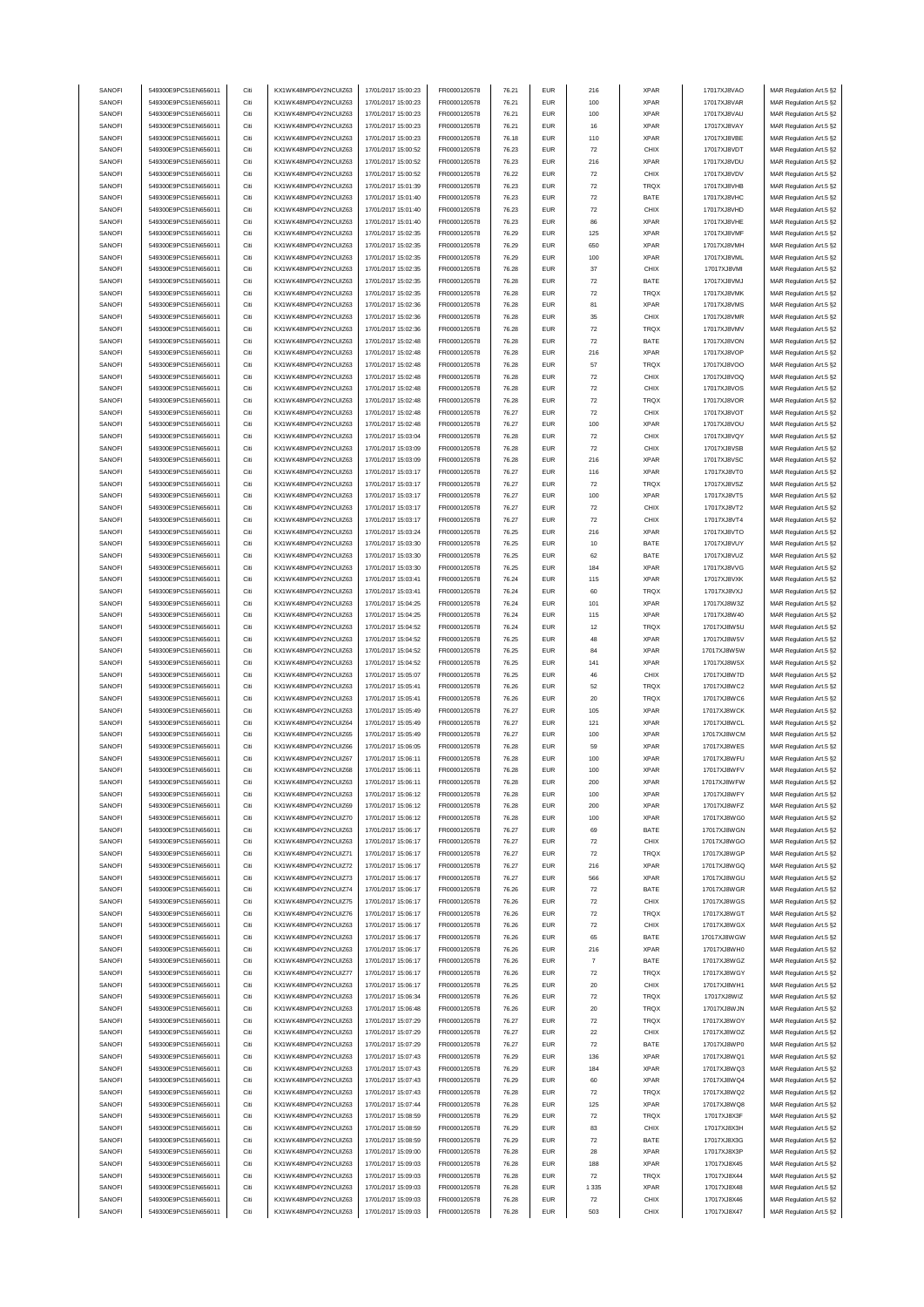| SANOFI           | 549300E9PC51EN656011                         | Citi         | KX1WK48MPD4Y2NCUIZ63                         | 17/01/2017 15:09:03                        | FR0000120578                 | 76.27          | <b>EUR</b>               | 50                 | CHIX                       | 17017XJ8X4A                | MAR Regulation Art.5 §2                            |
|------------------|----------------------------------------------|--------------|----------------------------------------------|--------------------------------------------|------------------------------|----------------|--------------------------|--------------------|----------------------------|----------------------------|----------------------------------------------------|
| SANOFI           | 549300E9PC51EN656011                         | Citi         | KX1WK48MPD4Y2NCLIIZ63                        | 17/01/2017 15:09:03                        | FR0000120578                 | 76.27          | <b>EUR</b>               | $\scriptstyle{72}$ | TRQX                       | 17017XJ8X49                | MAR Regulation Art.5 §2                            |
|                  | 549300E9PC51EN656011                         | Citi         |                                              |                                            |                              |                | <b>EUR</b>               |                    | <b>XPAR</b>                |                            | MAR Regulation Art.5 §2                            |
| SANOFI           |                                              |              | KX1WK48MPD4Y2NCUIZ63                         | 17/01/2017 15:09:03                        | FR0000120578                 | 76.27          |                          | 120                |                            | 17017XJ8X4B                |                                                    |
| SANOFI           | 549300E9PC51EN656011                         | Citi         | KX1WK48MPD4Y2NCUIZ63                         | 17/01/2017 15:09:07                        | FR0000120578                 | 76.27          | <b>EUR</b>               | 96                 | <b>XPAR</b>                | 17017XJ8X5A                | MAR Regulation Art.5 §2                            |
| SANOFI           | 549300E9PC51EN656011                         | Citi         | KX1WK48MPD4Y2NCUIZ63                         | 17/01/2017 15:09:22                        | FR0000120578                 | 76.26          | <b>EUR</b>               | $\scriptstyle{72}$ | CHIX                       | 17017XJ8X77                | MAR Regulation Art.5 §2                            |
| SANOFI           | 549300E9PC51EN656011                         | Citi         | KX1WK48MPD4Y2NCUIZ63                         | 17/01/2017 15:09:24                        | FR0000120578                 | 76.27          | <b>EUR</b>               | 35                 | <b>XPAR</b>                | 17017XJ8X7L                | MAR Regulation Art.5 §2                            |
| SANOFI           | 549300E9PC51EN656011                         | Citi         | KX1WK48MPD4Y2NCUIZ63                         | 17/01/2017 15:09:24                        | FR0000120578                 | 76.27          | <b>EUR</b>               | $\scriptstyle{72}$ | BATE                       | 17017XJ8X7N                | MAR Regulation Art.5 §2                            |
| SANOFI           | 549300E9PC51EN656011                         | Citi         | KX1WK48MPD4Y2NCUIZ63                         | 17/01/2017 15:11:47                        | FR0000120578                 | 76.27          | <b>EUR</b>               | 60                 | <b>XPAR</b>                | 17017XJ8XUB                | MAR Regulation Art.5 §2                            |
| SANOFI           | 549300E9PC51EN656011                         | Citi         | KX1WK48MPD4Y2NCUIZ63                         | 17/01/2017 15:11:47                        | FR0000120578                 | 76.27          | <b>EUR</b>               | 72                 | BATE                       | 17017XJ8XU9                | MAR Regulation Art.5 §2                            |
|                  |                                              |              |                                              |                                            |                              |                |                          |                    |                            |                            |                                                    |
| SANOFI           | 549300E9PC51EN656011                         | Citi         | KX1WK48MPD4Y2NCUIZ63                         | 17/01/2017 15:11:47                        | FR0000120578                 | 76.27          | <b>EUR</b>               | 118                | <b>XPAR</b>                | 17017XJ8XUG                | MAR Regulation Art.5 §2                            |
| SANOFI           | 549300E9PC51EN656011                         | Citi         | KX1WK48MPD4Y2NCUIZ63                         | 17/01/2017 15:11:47                        | FR0000120578                 | 76.27          | <b>EUR</b>               | 64                 | TRQX                       | 17017XJ8XUA                | MAR Regulation Art.5 §2                            |
| SANOFI           | 549300E9PC51EN656011                         | Citi         | KX1WK48MPD4Y2NCUIZ63                         | 17/01/2017 15:11:47                        | FR0000120578                 | 76.27          | <b>EUR</b>               | 38                 | <b>XPAR</b>                | 17017XJ8XUI                | MAR Regulation Art.5 §2                            |
| SANOFI           | 549300E9PC51EN656011                         | Citi         | KX1WK48MPD4Y2NCUIZ63                         | 17/01/2017 15:11:47                        | FR0000120578                 | 76.27          | <b>EUR</b>               | 8                  | TRQX                       | 17017XJ8XUD                | MAR Regulation Art.5 §2                            |
| SANOFI           | 549300E9PC51EN656011                         | Citi         | KX1WK48MPD4Y2NCUIZ63                         | 17/01/2017 15:11:47                        | FR0000120578                 | 76.27          | <b>EUR</b>               | $\scriptstyle{72}$ | CHIX                       | 17017XJ8XUC                | MAR Regulation Art.5 §2                            |
|                  |                                              |              |                                              |                                            |                              |                |                          |                    |                            |                            |                                                    |
| SANOFI           | 549300E9PC51EN656011                         | Citi         | KX1WK48MPD4Y2NCUIZ63                         | 17/01/2017 15:11:47                        | FR0000120578                 | 76.27          | <b>EUR</b>               | 43                 | <b>XPAR</b>                | 17017XJ8XUK                | MAR Regulation Art.5 §2                            |
| SANOFI           | 549300E9PC51EN656011                         | Citi         | KX1WK48MPD4Y2NCUIZ63                         | 17/01/2017 15:11:47                        | FR0000120578                 | 76.27          | <b>EUR</b>               | 100                | <b>XPAR</b>                | 17017XJ8XUL                | MAR Regulation Art.5 §2                            |
| SANOFI           | 549300E9PC51EN656011                         | Citi         | KX1WK48MPD4Y2NCUIZ63                         | 17/01/2017 15:11:47                        | FR0000120578                 | 76.26          | <b>EUR</b>               | $\scriptstyle{72}$ | BATE                       | 17017XJ8XUE                | MAR Regulation Art.5 §2                            |
| SANOFI           | 549300E9PC51EN656011                         | Citi         | KX1WK48MPD4Y2NCUIZ63                         | 17/01/2017 15:11:47                        | FR0000120578                 | 76.26          | <b>EUR</b>               | $\scriptstyle{72}$ | TRQX                       | 17017XJ8XUF                | MAR Regulation Art.5 §2                            |
| SANOFI           | 549300E9PC51EN656011                         | Citi         | KX1WK48MPD4Y2NCUIZ63                         | 17/01/2017 15:11:47                        | FR0000120578                 | 76.27          | <b>EUR</b>               | ${\bf 77}$         | <b>XPAR</b>                | 17017XJ8XUM                | MAR Regulation Art.5 §2                            |
| SANOFI           | 549300E9PC51EN656011                         | Citi         | KX1WK48MPD4Y2NCUIZ63                         | 17/01/2017 15:11:47                        | FR0000120578                 | 76.26          | <b>EUR</b>               | 16                 | CHIX                       | 17017XJ8XUH                | MAR Regulation Art.5 §2                            |
|                  |                                              |              |                                              |                                            |                              |                |                          |                    |                            |                            |                                                    |
| SANOFI           | 549300E9PC51EN656011                         | Citi         | KX1WK48MPD4Y2NCUIZ63                         | 17/01/2017 15:11:47                        | FR0000120578                 | 76.27          | <b>EUR</b>               | 21                 | <b>XPAR</b>                | 17017XJ8XUN                | MAR Regulation Art.5 §2                            |
| SANOFI           | 549300E9PC51EN656011                         | Citi         | KX1WK48MPD4Y2NCUIZ63                         | 17/01/2017 15:11:48                        | FR0000120578                 | 76.27          | <b>EUR</b>               | 100                | <b>XPAR</b>                | 17017XJ8XUQ                | MAR Regulation Art.5 §2                            |
| SANOFI           | 549300E9PC51EN656011                         | Citi         | KX1WK48MPD4Y2NCUIZ63                         | 17/01/2017 15:11:48                        | FR0000120578                 | 76.27          | <b>EUR</b>               | 85                 | <b>XPAR</b>                | 17017XJ8XUR                | MAR Regulation Art.5 §2                            |
| SANOFI           | 549300E9PC51EN656011                         | Citi         | KX1WK48MPD4Y2NCUIZ63                         | 17/01/2017 15:11:48                        | FR0000120578                 | 76.27          | <b>EUR</b>               | 102                | <b>XPAR</b>                | 17017XJ8XUS                | MAR Regulation Art.5 §2                            |
| SANOFI           | 549300E9PC51EN656011                         | Citi         | KX1WK48MPD4Y2NCLIIZ63                        | 17/01/2017 15:11:48                        | FR0000120578                 | 76.27          | <b>EUR</b>               | 100                | <b>XPAR</b>                | 17017XJ8XUT                | MAR Regulation Art.5 §2                            |
|                  |                                              | Citi         | KX1WK48MPD4Y2NCUIZ63                         | 17/01/2017 15:11:48                        |                              |                | <b>EUR</b>               |                    |                            |                            |                                                    |
| SANOFI           | 549300E9PC51EN656011                         |              |                                              |                                            | FR0000120578                 | 76.27          |                          | 100                | <b>XPAR</b>                | 17017XJ8XUU                | MAR Regulation Art.5 §2                            |
| SANOFI           | 549300E9PC51EN656011                         | Citi         | KX1WK48MPD4Y2NCUIZ63                         | 17/01/2017 15:11:48                        | FR0000120578                 | 76.27          | <b>EUR</b>               | 148                | <b>XPAR</b>                | 17017XJ8XUV                | MAR Regulation Art.5 §2                            |
| SANOFI           | 549300E9PC51EN656011                         | Citi         | KX1WK48MPD4Y2NCUIZ63                         | 17/01/2017 15:11:48                        | FR0000120578                 | 76.26          | <b>EUR</b>               | 56                 | CHIX                       | 17017XJ8XUW                | MAR Regulation Art.5 §2                            |
| SANOFI           | 549300E9PC51EN656011                         | Citi         | KX1WK48MPD4Y2NCUIZ63                         | 17/01/2017 15:11:48                        | FR0000120578                 | 76.26          | <b>EUR</b>               | 216                | <b>XPAR</b>                | 17017XJ8XUY                | MAR Regulation Art.5 §2                            |
| SANOFI           | 549300E9PC51EN656011                         | Citi         | KX1WK48MPD4Y2NCUIZ63                         | 17/01/2017 15:11:51                        | FR0000120578                 | 76.26          | <b>EUR</b>               | $\bf 72$           | CHIX                       | 17017XJ8XVZ                | MAR Regulation Art.5 §2                            |
| SANOFI           | 549300E9PC51EN656011                         | Citi         | KX1WK48MPD4Y2NCUIZ63                         | 17/01/2017 15:11:52                        | FR0000120578                 | 76.26          | <b>EUR</b>               | 3                  | TRQX                       | 17017XJ8XW0                | MAR Regulation Art.5 §2                            |
|                  |                                              |              |                                              |                                            |                              |                |                          |                    |                            |                            |                                                    |
| SANOFI           | 549300E9PC51EN656011                         | Citi         | KX1WK48MPD4Y2NCUIZ63                         | 17/01/2017 15:12:23                        | FR0000120578                 | 76.26          | <b>EUR</b>               | 216                | <b>XPAR</b>                | 17017XJ8Y04                | MAR Regulation Art.5 §2                            |
| SANOFI           | 549300E9PC51EN656011                         | Citi         | KX1WK48MPD4Y2NCUIZ63                         | 17/01/2017 15:12:23                        | FR0000120578                 | 76.26          | <b>EUR</b>               | 69                 | TRQX                       | 17017XJ8Y03                | MAR Regulation Art.5 §2                            |
| SANOFI           | 549300E9PC51EN656011                         | Citi         | KX1WK48MPD4Y2NCLIIZ63                        | 17/01/2017 15:12:23                        | FR0000120578                 | 76.26          | <b>EUR</b>               | 254                | <b>XPAR</b>                | 17017XJ8Y06                | MAR Regulation Art.5 §2                            |
| SANOFI           | 549300E9PC51EN656011                         | Citi         | KX1WK48MPD4Y2NCUIZ63                         | 17/01/2017 15:12:23                        | FR0000120578                 | 76.26          | <b>EUR</b>               | 72                 | BATE                       | 17017XJ8Y05                | MAR Regulation Art.5 §2                            |
| SANOFI           | 549300E9PC51EN656011                         | Citi         | KX1WK48MPD4Y2NCUIZ63                         | 17/01/2017 15:12:23                        | FR0000120578                 | 76.26          | <b>EUR</b>               | $\scriptstyle{72}$ | CHIX                       | 17017XJ8Y0A                | MAR Regulation Art.5 §2                            |
|                  |                                              |              |                                              |                                            |                              |                |                          |                    |                            |                            |                                                    |
| SANOFI           | 549300E9PC51EN656011                         | Citi         | KX1WK48MPD4Y2NCUIZ63                         | 17/01/2017 15:12:23                        | FR0000120578                 | 76.26          | <b>EUR</b>               | 477                | <b>XPAR</b>                | 17017XJ8Y0B                | MAR Regulation Art.5 §2                            |
| SANOFI           | 549300E9PC51EN656011                         | Citi         | KX1WK48MPD4Y2NCUIZ63                         | 17/01/2017 15:12:23                        | FR0000120578                 | 76.26          | <b>EUR</b>               | $\scriptstyle{72}$ | CHIX                       | 17017XJ8Y0C                | MAR Regulation Art.5 §2                            |
| SANOFI           | 549300E9PC51EN656011                         | Citi         | KX1WK48MPD4Y2NCUIZ63                         | 17/01/2017 15:12:23                        | FR0000120578                 | 76.26          | <b>EUR</b>               | 97                 | XPAR                       | 17017XJ8Y0G                | MAR Regulation Art.5 §2                            |
| SANOFI           | 549300E9PC51EN656011                         | Citi         | KX1WK48MPD4Y2NCUIZ63                         | 17/01/2017 15:12:23                        | FR0000120578                 | 76.26          | <b>EUR</b>               | 119                | <b>XPAR</b>                | 17017XJ8Y0H                | MAR Regulation Art.5 §2                            |
| SANOFI           | 549300E9PC51EN656011                         | Citi         | KX1WK48MPD4Y2NCUIZ63                         | 17/01/2017 15:12:23                        | FR0000120578                 | 76.26          | <b>EUR</b>               | 72                 | <b>TRQX</b>                | 17017XJ8Y0I                | MAR Regulation Art.5 §2                            |
| SANOFI           | 549300E9PC51EN656011                         | Citi         | KX1WK48MPD4Y2NCUIZ63                         | 17/01/2017 15:12:23                        | FR0000120578                 | 76.25          | <b>EUR</b>               | 6                  | CHIX                       | 17017XJ8Y0J                | MAR Regulation Art.5 §2                            |
|                  |                                              |              |                                              |                                            |                              |                |                          |                    |                            |                            |                                                    |
| SANOFI           | 549300E9PC51EN656011                         | Citi         | KX1WK48MPD4Y2NCUIZ63                         | 17/01/2017 15:12:23                        | FR0000120578                 | 76.25          | <b>EUR</b>               | 25                 | CHIX                       | 17017XJ8Y0K                | MAR Regulation Art.5 §2                            |
| SANOFI           | 549300E9PC51EN656011                         | Citi         | KX1WK48MPD4Y2NCUIZ63                         | 17/01/2017 15:12:24                        | FR0000120578                 | 76.25          | <b>EUR</b>               | $\scriptstyle{72}$ | TRQX                       | 17017XJ8Y0Q                | MAR Regulation Art.5 §2                            |
| SANOFI           | 549300E9PC51EN656011                         | Citi         | KX1WK48MPD4Y2NCUIZ63                         | 17/01/2017 15:12:30                        | FR0000120578                 | 76.26          | <b>EUR</b>               | $17\,$             | TRQX                       | 17017XJ8Y2H                | MAR Regulation Art.5 §2                            |
| SANOFI           | 549300E9PC51EN656011                         | Citi         | KX1WK48MPD4Y2NCUIZ63                         | 17/01/2017 15:12:30                        | FR0000120578                 | 76.26          | <b>EUR</b>               | 16                 | CHIX                       | 17017XJ8Y2I                | MAR Regulation Art.5 §2                            |
| SANOFI           | 549300E9PC51EN656011                         | Citi         | KX1WK48MPD4Y2NCUIZ63                         | 17/01/2017 15:12:46                        | FR0000120578                 | 76.26          | <b>EUR</b>               | $\scriptstyle{72}$ | CHIX                       | 17017XJ8Y4B                | MAR Regulation Art.5 §2                            |
|                  |                                              | Citi         |                                              |                                            |                              |                |                          |                    |                            |                            |                                                    |
| SANOFI           | 549300E9PC51EN656011                         |              | KX1WK48MPD4Y2NCUIZ63                         | 17/01/2017 15:12:46                        | FR0000120578                 | 76.26          | <b>EUR</b>               | $\bf 72$           | TRQX                       | 17017XJ8Y4C                | MAR Regulation Art.5 §2                            |
| SANOFI           | 549300E9PC51EN656011                         | Citi         | KX1WK48MPD4Y2NCUIZ63                         | 17/01/2017 15:12:46                        | FR0000120578                 | 76.26          | <b>EUR</b>               | 216                | <b>XPAR</b>                | 17017XJ8Y4E                | MAR Regulation Art.5 §2                            |
| SANOFI           | 549300E9PC51EN656011                         | Citi         | KX1WK48MPD4Y2NCLIIZ63                        | 17/01/2017 15:12:46                        | FR0000120578                 | 76.26          | <b>EUR</b>               | $\scriptstyle{72}$ | TRQX                       | 17017XJ8Y4D                | MAR Regulation Art.5 §2                            |
| SANOFI           | 549300E9PC51EN656011                         | Citi         | KX1WK48MPD4Y2NCUIZ63                         | 17/01/2017 15:12:46                        | FR0000120578                 | 76.26          | <b>EUR</b>               | $\scriptstyle{72}$ | CHIX                       | 17017X.I8Y4F               | MAR Regulation Art.5 §2                            |
| SANOFI           | 549300E9PC51EN656011                         | Citi         | KX1WK48MPD4Y2NCUIZ63                         | 17/01/2017 15:12:46                        | FR0000120578                 | 76.26          | <b>EUR</b>               | 216                | XPAR                       | 17017XJ8Y4G                | MAR Regulation Art.5 §2                            |
| SANOFI           | 549300E9PC51EN656011                         | Citi         | KX1WK48MPD4Y2NCUIZ63                         | 17/01/2017 15:12:46                        | FR0000120578                 | 76.25          | <b>EUR</b>               | 21                 | CHIX                       | 17017XJ8Y4H                | MAR Regulation Art.5 §2                            |
|                  |                                              |              |                                              |                                            |                              |                |                          |                    |                            |                            |                                                    |
| SANOFI           | 549300E9PC51EN656011                         | Citi         | KX1WK48MPD4Y2NCUIZ63                         | 17/01/2017 15:12:46                        | FR0000120578                 | 76.25          | <b>EUR</b>               | 51                 | CHIX                       | 17017XJ8Y4I                | MAR Regulation Art.5 §2                            |
| SANOFI           | 549300E9PC51EN656011                         | Citi         | KX1WK48MPD4Y2NCUIZ63                         | 17/01/2017 15:12:46                        | FR0000120578                 | 76.24          | <b>EUR</b>               | $\scriptstyle{72}$ | CHIX                       | 17017XJ8Y4J                | MAR Regulation Art.5 §2                            |
| SANOFI           | 549300E9PC51EN656011                         | Citi         | KX1WK48MPD4Y2NCUIZ63                         | 17/01/2017 15:12:48                        | FR0000120578                 | 76.24          | <b>EUR</b>               | $\scriptstyle{72}$ | CHIX                       | 17017XJ8Y51                | MAR Regulation Art.5 §2                            |
| SANOFI           | 549300E9PC51EN656011                         | Citi         | KX1WK48MPD4Y2NCUIZ63                         | 17/01/2017 15:12:56                        | FR0000120578                 | 76.23          | <b>EUR</b>               | 21                 | CHIX                       | 17017XJ8Y65                | MAR Regulation Art.5 §2                            |
| SANOFI           | 549300E9PC51EN656011                         |              | KX1WK48MPD4Y2NCLIIZ63                        | 17/01/2017 15:12:56                        | <b>ER0000120578</b>          | 76.23          |                          |                    | CHIX                       | <b>17017X IRV66</b>        | MAR Regulation Art 5 82                            |
|                  |                                              |              |                                              |                                            |                              |                |                          |                    |                            |                            |                                                    |
| SANOFI           | 549300E9PC51EN656011                         | Citi         | KX1WK48MPD4Y2NCUIZ63                         | 17/01/2017 15:13:23                        | FR0000120578                 | 76.25          | <b>EUR</b>               | 72                 | TRQX                       | 17017XJ8YAX                | MAR Regulation Art.5 §2                            |
| SANOFI           | 549300E9PC51EN656011                         | Citi         | KX1WK48MPD4Y2NCUIZ63                         | 17/01/2017 15:13:41                        | FR0000120578                 | 76.25          | <b>EUR</b>               | $\bf 72$           | CHIX                       | 17017XJ8YF0                | MAR Regulation Art.5 §2                            |
| SANOFI           | 549300E9PC51EN656011                         | Citi         | KX1WK48MPD4Y2NCUIZ63                         | 17/01/2017 15:13:41                        | FR0000120578                 | 76.25          | <b>EUR</b>               | $\scriptstyle{72}$ | BATE                       | 17017XJ8YEZ                | MAR Regulation Art.5 §2                            |
| SANOFI           | 549300E9PC51EN656011                         | Citi         | KX1WK48MPD4Y2NCUIZ63                         | 17/01/2017 15:13:51                        | FR0000120578                 | 76.25          | <b>EUR</b>               | $\scriptstyle{72}$ | CHIX                       | 17017XJ8YGY                | MAR Regulation Art.5 §2                            |
| SANOFI           | 549300E9PC51EN656011                         | Citi         | KX1WK48MPD4Y2NCUIZ63                         | 17/01/2017 15:13:51                        | FR0000120578                 | 76.25          | <b>EUR</b>               | 196                | XPAR                       | 17017XJ8YH0                | MAR Regulation Art.5 §2                            |
| SANOFI           | 549300E9PC51EN656011                         | Citi         | KX1WK48MPD4Y2NCUIZ63                         | 17/01/2017 15:13:51                        | FR0000120578                 | 76.24          | <b>EUR</b>               | 70                 | CHIX                       | 17017XJ8YH2                | MAR Regulation Art.5 §2                            |
|                  |                                              |              |                                              |                                            |                              |                |                          |                    |                            |                            |                                                    |
| SANOFI           | 549300E9PC51EN656011                         | Citi         | KX1WK48MPD4Y2NCUIZ63                         | 17/01/2017 15:13:51                        | FR0000120578                 | 76.24          | <b>EUR</b>               | 47                 | CHIX                       | 17017XJ8YH4                | MAR Regulation Art.5 §2                            |
| SANOFI           | 549300E9PC51EN656011                         | Citi         | KX1WK48MPD4Y2NCUIZ63                         | 17/01/2017 15:13:51                        | FR0000120578                 | 76.24          | <b>EUR</b>               | 25                 | CHIX                       | 17017XJ8YH6                | MAR Regulation Art.5 §2                            |
| SANOFI           | 549300E9PC51EN656011                         | Citi         | KX1WK48MPD4Y2NCUIZ63                         | 17/01/2017 15:13:51                        | FR0000120578                 | 76.24          | <b>EUR</b>               | 216                | <b>XPAR</b>                | 17017XJ8YH5                | MAR Regulation Art.5 §2                            |
| SANOFI           | 549300E9PC51EN656011                         | Citi         | KX1WK48MPD4Y2NCUIZ63                         | 17/01/2017 15:14:21                        | FR0000120578                 | 76.23          | <b>EUR</b>               | $\scriptstyle{72}$ | CHIX                       | 17017XJ8YN0                | MAR Regulation Art.5 §2                            |
| SANOFI           | 549300E9PC51EN656011                         | Citi         | KX1WK48MPD4Y2NCUIZ63                         | 17/01/2017 15:14:51                        | FR0000120578                 | 76.23          | <b>EUR</b>               | 45                 | BATE                       | 17017XJ8YQR                | MAR Regulation Art.5 §2                            |
| SANOFI           | 549300E9PC51EN656011                         | Citi         | KX1WK48MPD4Y2NCUIZ63                         | 17/01/2017 15:14:51                        | FR0000120578                 | 76.23          | <b>EUR</b>               | 216                | <b>XPAR</b>                | 17017XJ8YQX                | MAR Regulation Art.5 §2                            |
|                  |                                              |              |                                              |                                            |                              |                |                          |                    |                            |                            |                                                    |
| SANOFI           | 549300E9PC51EN656011                         | Citi         | KX1WK48MPD4Y2NCUIZ63                         | 17/01/2017 15:14:51                        | FR0000120578                 | 76.23          | <b>EUR</b>               | $27\,$             | BATE                       | 17017XJ8YQW                | MAR Regulation Art.5 §2                            |
| SANOFI           | 549300E9PC51EN656011                         | Citi         | KX1WK48MPD4Y2NCUIZ63                         | 17/01/2017 15:14:51                        | FR0000120578                 | 76.23          | <b>EUR</b>               | $\bf 72$           | CHIX                       | 17017XJ8YQV                | MAR Regulation Art.5 §2                            |
| SANOFI           | 549300E9PC51EN656011                         | Citi         | KX1WK48MPD4Y2NCUIZ63                         | 17/01/2017 15:14:51                        | FR0000120578                 | 76.23          | <b>EUR</b>               | 41                 | <b>TRQX</b>                | 17017XJ8YQU                | MAR Regulation Art.5 §2                            |
| SANOFI           | 549300E9PC51EN656011                         | Citi         | KX1WK48MPD4Y2NCUIZ63                         | 17/01/2017 15:14:51                        | FR0000120578                 | 76.23          | <b>EUR</b>               | 662                | XPAR                       | 17017XJ8YR6                | MAR Regulation Art.5 §2                            |
| SANOFI           | 549300E9PC51EN656011                         | Citi         | KX1WK48MPD4Y2NCUIZ63                         | 17/01/2017 15:14:51                        | FR0000120578                 | 76.23          | <b>EUR</b>               | 31                 | TRQX                       | 17017XJ8YR1                |                                                    |
|                  | 549300E9PC51EN656011                         |              |                                              |                                            |                              |                |                          |                    |                            |                            | MAR Regulation Art.5 §2                            |
| SANOFI           |                                              | Citi         | KX1WK48MPD4Y2NCUIZ63                         | 17/01/2017 15:14:51                        | FR0000120578                 | 76.23          | <b>EUR</b>               | 41                 | TRQX                       | 17017XJ8YR4                | MAR Regulation Art.5 §2                            |
| SANOFI           | 549300E9PC51EN656011                         | Citi         | KX1WK48MPD4Y2NCUIZ63                         | 17/01/2017 15:14:51                        | FR0000120578                 | 76.23          | <b>EUR</b>               | $\scriptstyle{72}$ | CHIX                       | 17017XJ8YR3                | MAR Regulation Art.5 §2                            |
| SANOFI           | 549300E9PC51EN656011                         | Citi         | KX1WK48MPD4Y2NCUIZ63                         | 17/01/2017 15:14:51                        | FR0000120578                 | 76.23          | <b>EUR</b>               | 100                | <b>XPAR</b>                | 17017XJ8YR9                | MAR Regulation Art.5 §2                            |
| SANOFI           | 549300E9PC51EN656011                         | Citi         | KX1WK48MPD4Y2NCUIZ63                         | 17/01/2017 15:14:51                        | FR0000120578                 | 76.23          | <b>EUR</b>               | 116                | <b>XPAR</b>                | 17017XJ8YRB                | MAR Regulation Art.5 §2                            |
| SANOFI           | 549300E9PC51EN656011                         | Citi         | KX1WK48MPD4Y2NCUIZ63                         | 17/01/2017 15:14:51                        | FR0000120578                 | 76.22          | <b>EUR</b>               | $\scriptstyle{72}$ | TRQX                       | 17017XJ8YRC                | MAR Regulation Art.5 §2                            |
| SANOFI           | 549300E9PC51EN656011                         | Citi         | KX1WK48MPD4Y2NCUIZ63                         | 17/01/2017 15:14:51                        | FR0000120578                 | 76.22          | <b>EUR</b>               | 71                 | <b>XPAR</b>                | 17017XJ8YRH                | MAR Regulation Art.5 §2                            |
|                  |                                              |              |                                              |                                            |                              |                |                          |                    |                            |                            |                                                    |
| SANOFI           | 549300E9PC51EN656011                         | Citi         | KX1WK48MPD4Y2NCUIZ63                         | 17/01/2017 15:15:18                        | FR0000120578                 | 76.21          | <b>EUR</b>               | 139                | <b>XPAR</b>                | 17017XJ8YVL                | MAR Regulation Art.5 §2                            |
| SANOFI           | 549300E9PC51EN656011                         | Citi         | KX1WK48MPD4Y2NCUIZ63                         | 17/01/2017 15:15:18                        | FR0000120578                 | 76.21          | <b>EUR</b>               | 16                 | CHIX                       | 17017XJ8YVK                | MAR Regulation Art.5 §2                            |
| SANOFI           | 549300E9PC51EN656011                         | Citi         | KX1WK48MPD4Y2NCUIZ63                         | 17/01/2017 15:15:18                        | FR0000120578                 | 76.21          | <b>EUR</b>               | 56                 | CHIX                       | 17017XJ8YVM                | MAR Regulation Art.5 §2                            |
| SANOFI           | 549300E9PC51EN656011                         | Citi         | KX1WK48MPD4Y2NCUIZ63                         | 17/01/2017 15:15:20                        | FR0000120578                 | 76.20          | <b>EUR</b>               | 19                 | <b>CHIX</b>                | 17017XJ8YW4                | MAR Regulation Art.5 §2                            |
| SANOFI           | 549300E9PC51EN656011                         | Citi         | KX1WK48MPD4Y2NCUIZ63                         | 17/01/2017 15:15:20                        | FR0000120578                 | 76.20          | <b>EUR</b>               | 11                 | <b>XPAR</b>                | 17017XJ8YW5                | MAR Regulation Art.5 §2                            |
|                  |                                              |              |                                              |                                            |                              |                |                          |                    |                            |                            |                                                    |
| SANOFI           | 549300E9PC51EN656011                         | Citi         | KX1WK48MPD4Y2NCUIZ63                         | 17/01/2017 15:15:28                        | FR0000120578                 | 76.20          | <b>EUR</b>               | 205                | <b>XPAR</b>                | 17017XJ8YXL                | MAR Regulation Art.5 §2                            |
| SANOFI           | 549300E9PC51EN656011                         | Citi         | KX1WK48MPD4Y2NCUIZ63                         | 17/01/2017 15:15:31                        | FR0000120578                 | 76.19          | <b>EUR</b>               | 30                 | BATE                       | 17017XJ8YY3                | MAR Regulation Art.5 §2                            |
| SANOFI           | 549300E9PC51EN656011                         | Citi         | KX1WK48MPD4Y2NCUIZ63                         | 17/01/2017 15:15:31                        | FR0000120578                 | 76.19          | <b>EUR</b>               | 42                 | BATE                       | 17017XJ8YY4                | MAR Regulation Art.5 §2                            |
| SANOFI           | 549300E9PC51EN656011                         | Citi         | KX1WK48MPD4Y2NCUIZ63                         | 17/01/2017 15:15:31                        | FR0000120578                 | 76.19          | <b>EUR</b>               | 176                | <b>XPAR</b>                | 17017XJ8YY5                | MAR Regulation Art.5 §2                            |
| SANOFI           | 549300E9PC51EN656011                         | Citi         | KX1WK48MPD4Y2NCUIZ63                         | 17/01/2017 15:15:48                        | FR0000120578                 | 76.19          | <b>EUR</b>               | 72                 | <b>TRQX</b>                | 17017XJ8Z0G                | MAR Regulation Art.5 §2                            |
| SANOFI           | 549300E9PC51EN656011                         | Citi         | KX1WK48MPD4Y2NCUIZ63                         | 17/01/2017 15:15:48                        | FR0000120578                 | 76.19          | <b>EUR</b>               | $\mathbf{1}$       | CHIX                       | 17017XJ8Z0H                | MAR Regulation Art.5 §2                            |
|                  |                                              |              |                                              |                                            |                              |                |                          |                    |                            |                            |                                                    |
|                  |                                              |              |                                              |                                            |                              |                |                          |                    |                            |                            |                                                    |
| SANOFI           | 549300E9PC51EN656011                         | Citi         | KX1WK48MPD4Y2NCUIZ63                         | 17/01/2017 15:16:03                        | FR0000120578                 | 76.19          | <b>EUR</b>               | $\scriptstyle{72}$ | TRQX                       | 17017XJ8Z2M                | MAR Regulation Art.5 §2                            |
| SANOFI<br>SANOFI | 549300E9PC51EN656011<br>549300E9PC51EN656011 | Citi<br>Citi | KX1WK48MPD4Y2NCUIZ63<br>KX1WK48MPD4Y2NCUIZ63 | 17/01/2017 15:16:03<br>17/01/2017 15:16:03 | FR0000120578<br>FR0000120578 | 76.19<br>76.19 | <b>EUR</b><br><b>EUR</b> | 96<br>120          | <b>XPAR</b><br><b>XPAR</b> | 17017XJ8Z2N<br>17017XJ8Z2Q | MAR Regulation Art.5 §2<br>MAR Regulation Art.5 §2 |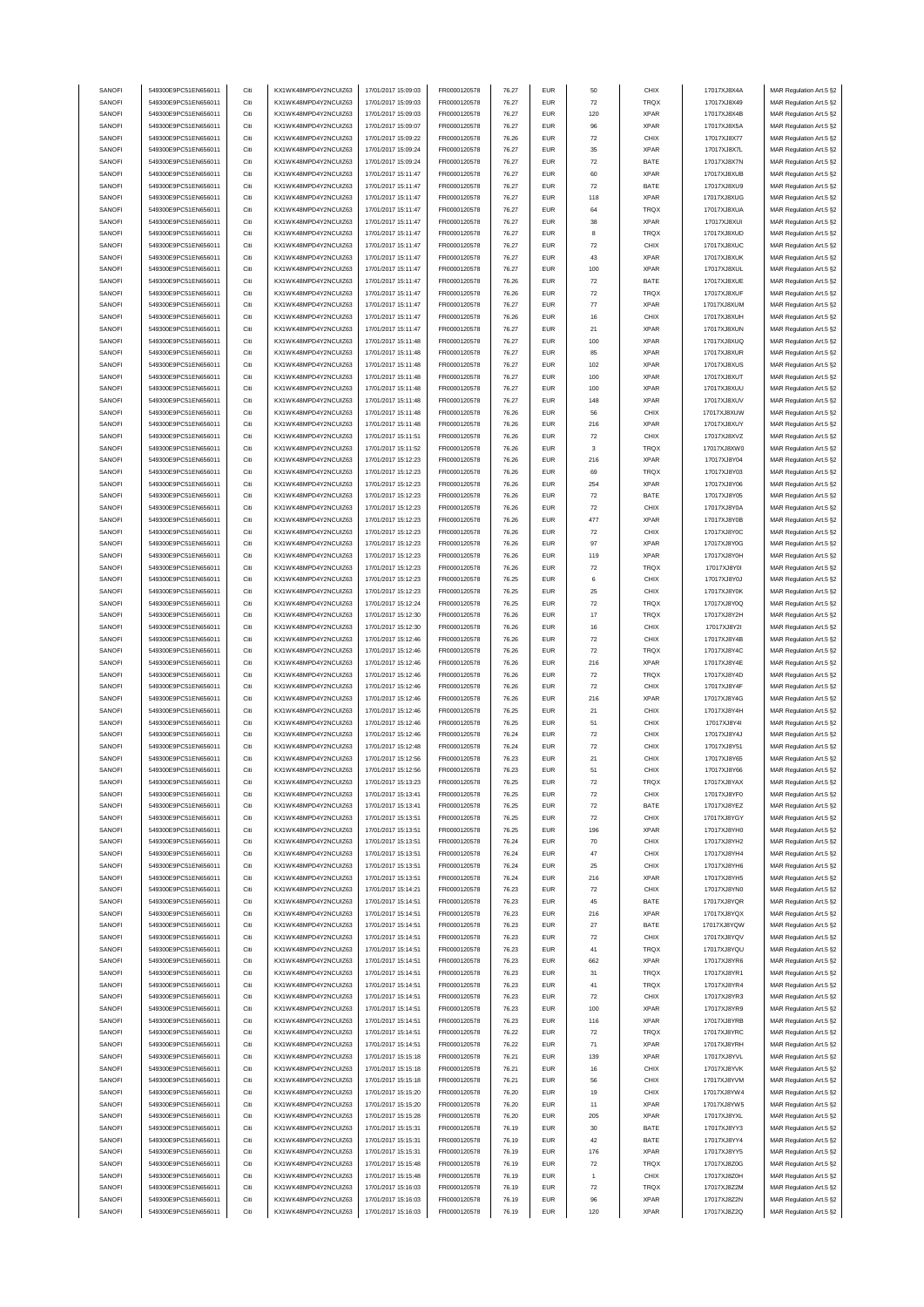| SANOFI           | 549300E9PC51EN656011                         | Citi         | KX1WK48MPD4Y2NCUIZ63                         | 17/01/2017 15:16:03                        | FR0000120578                 | 76.19          | <b>EUR</b>               | 71                             | CHIX         | 17017XJ8Z2O                | MAR Regulation Art.5 §2                            |
|------------------|----------------------------------------------|--------------|----------------------------------------------|--------------------------------------------|------------------------------|----------------|--------------------------|--------------------------------|--------------|----------------------------|----------------------------------------------------|
|                  | 549300E9PC51EN656011                         | Citi         | KX1WK48MPD4Y2NCUIZ63                         |                                            |                              | 76.19          |                          | 96                             | <b>XPAR</b>  | 17017XJ8Z2R                |                                                    |
| SANOFI           |                                              |              |                                              | 17/01/2017 15:16:03                        | FR0000120578                 |                | <b>EUR</b>               |                                |              |                            | MAR Regulation Art.5 §2                            |
| SANOFI           | 549300E9PC51EN656011                         | Citi         | KX1WK48MPD4Y2NCUIZ63                         | 17/01/2017 15:16:03                        | FR0000120578                 | 76.19          | <b>EUR</b>               | 72                             | CHIX         | 17017XJ8Z2P                | MAR Regulation Art.5 §2                            |
| SANOFI           | 549300E9PC51EN656011                         | Citi         | KX1WK48MPD4Y2NCUIZ63                         | 17/01/2017 15:16:21                        | FR0000120578                 | 76.18          | <b>EUR</b>               | 108                            | XPAR         | 17017XJ8Z5T                | MAR Regulation Art.5 §2                            |
| SANOFI           | 549300E9PC51EN656011                         | Citi         | KX1WK48MPD4Y2NCLIIZ63                        | 17/01/2017 15:16:21                        | FR0000120578                 | 76.18          | <b>EUR</b>               | 11                             | XPAR         | 17017XJ8Z5U                | MAR Regulation Art.5 §2                            |
|                  |                                              |              |                                              |                                            |                              |                |                          |                                |              |                            |                                                    |
| SANOFI           | 549300E9PC51EN656011                         | Citi         | KX1WK48MPD4Y2NCUIZ63                         | 17/01/2017 15:16:30                        | FR0000120578                 | 76.17          | <b>EUR</b>               | 183                            | <b>XPAR</b>  | 17017XJ8Z8B                | MAR Regulation Art.5 §2                            |
| SANOFI           | 549300E9PC51EN656011                         | Citi         | KX1WK48MPD4Y2NCUIZ63                         | 17/01/2017 15:16:30                        | FR0000120578                 | 76.17          | <b>EUR</b>               | 60                             | CHIX         | 17017XJ8Z8A                | MAR Regulation Art.5 §2                            |
| SANOFI           | 549300E9PC51EN656011                         | Citi         | KX1WK48MPD4Y2NCUIZ63                         |                                            | FR0000120578                 | 76.17          | <b>EUR</b>               | 12                             | CHIX         | 17017XJ8Z8G                |                                                    |
|                  |                                              |              |                                              | 17/01/2017 15:16:30                        |                              |                |                          |                                |              |                            | MAR Regulation Art.5 §2                            |
| SANOFI           | 549300E9PC51EN656011                         | Citi         | KX1WK48MPD4Y2NCUIZ63                         | 17/01/2017 15:16:30                        | FR0000120578                 | 76.16          | <b>EUR</b>               | 167                            | <b>XPAR</b>  | 17017XJ8Z8K                | MAR Regulation Art.5 §2                            |
| SANOFI           | 549300E9PC51EN656011                         | Citi         | KX1WK48MPD4Y2NCUIZ63                         | 17/01/2017 15:16:30                        | FR0000120578                 | 76.17          | <b>EUR</b>               | 60                             | CHIX         | 17017XJ8Z8L                | MAR Regulation Art.5 §2                            |
|                  |                                              |              |                                              |                                            |                              |                |                          |                                |              |                            |                                                    |
| SANOFI           | 549300E9PC51EN656011                         | Citi         | KX1WK48MPD4Y2NCUIZ63                         | 17/01/2017 15:16:44                        | FR0000120578                 | 76.16          | <b>EUR</b>               | $\scriptstyle{72}$             | TRQX         | 17017XJ8ZDR                | MAR Regulation Art.5 §2                            |
| SANOFI           | 549300E9PC51EN656011                         | Citi         | KX1WK48MPD4Y2NCUIZ63                         | 17/01/2017 15:17:57                        | FR0000120578                 | 76.20          | <b>EUR</b>               | 100                            | XPAR         | 17017XJ8ZRL                | MAR Regulation Art.5 §2                            |
| SANOFI           | 549300E9PC51EN656011                         | Citi         | KX1WK48MPD4Y2NCUIZ63                         | 17/01/2017 15:17:57                        | FR0000120578                 | 76.20          | <b>EUR</b>               | $10$                           | <b>XPAR</b>  | 17017XJ8ZRM                | MAR Regulation Art.5 §2                            |
|                  |                                              |              |                                              |                                            |                              |                |                          |                                |              |                            |                                                    |
| SANOFI           | 549300E9PC51EN656011                         | Citi         | KX1WK48MPD4Y2NCUIZ63                         | 17/01/2017 15:19:15                        | FR0000120578                 | 76.22          | <b>EUR</b>               | $\scriptstyle{72}$             | CHIX         | 17017XJ9028                | MAR Regulation Art.5 §2                            |
| SANOFI           | 549300E9PC51EN656011                         | Citi         | KX1WK48MPD4Y2NCUIZ63                         | 17/01/2017 15:19:15                        | FR0000120578                 | 76.22          | <b>EUR</b>               | 70                             | TRQX         | 17017XJ9027                | MAR Regulation Art.5 §2                            |
| SANOFI           | 549300E9PC51EN656011                         | Citi         | KX1WK48MPD4Y2NCUIZ63                         | 17/01/2017 15:19:15                        | FR0000120578                 | 76.22          | <b>EUR</b>               | 11                             | BATE         | 17017XJ9029                | MAR Regulation Art.5 §2                            |
|                  |                                              |              |                                              |                                            |                              |                |                          |                                |              |                            |                                                    |
| SANOFI           | 549300E9PC51EN656011                         | Citi         | KX1WK48MPD4Y2NCUIZ63                         | 17/01/2017 15:19:15                        | FR0000120578                 | 76.22          | <b>EUR</b>               | 75                             | XPAR         | 17017XJ902C                | MAR Regulation Art.5 §2                            |
| SANOFI           | 549300E9PC51EN656011                         | Citi         | KX1WK48MPD4Y2NCUIZ63                         | 17/01/2017 15:19:15                        | FR0000120578                 | 76.22          | <b>EUR</b>               | 37                             | BATE         | 17017XJ902B                | MAR Regulation Art.5 §2                            |
| SANOFI           | 549300E9PC51EN656011                         | Citi         | KX1WK48MPD4Y2NCUIZ63                         | 17/01/2017 15:19:15                        | FR0000120578                 | 76.22          | <b>EUR</b>               | 104                            | <b>XPAR</b>  | 17017XJ902H                | MAR Regulation Art.5 §2                            |
|                  |                                              |              |                                              |                                            |                              |                |                          |                                | BATE         |                            |                                                    |
| SANOFI           | 549300E9PC51EN656011                         | Citi         | KX1WK48MPD4Y2NCUIZ63                         | 17/01/2017 15:19:15                        | FR0000120578                 | 76.22          | <b>EUR</b>               | 24                             |              | 17017XJ902E                | MAR Regulation Art.5 §2                            |
| SANOFI           | 549300E9PC51EN656011                         | Citi         | KX1WK48MPD4Y2NCUIZ63                         | 17/01/2017 15:19:15                        | FR0000120578                 | 76.22          | <b>EUR</b>               | 56                             | <b>XPAR</b>  | 17017XJ902l                | MAR Regulation Art.5 §2                            |
| SANOFI           | 549300E9PC51EN656011                         | Citi         | KX1WK48MPD4Y2NCUIZ63                         | 17/01/2017 15:19:15                        | FR0000120578                 | 76.22          | <b>EUR</b>               | 274                            | <b>XPAR</b>  | 17017XJ902K                | MAR Regulation Art.5 §2                            |
| SANOFI           | 549300E9PC51EN656011                         | Citi         | KX1WK48MPD4Y2NCUIZ63                         | 17/01/2017 15:19:15                        | FR0000120578                 | 76.22          | <b>EUR</b>               | 36                             | <b>XPAR</b>  | 17017XJ902M                | MAR Regulation Art.5 §2                            |
|                  |                                              |              |                                              |                                            |                              |                |                          |                                |              |                            |                                                    |
| SANOFI           | 549300E9PC51EN656011                         | Citi         | KX1WK48MPD4Y2NCUIZ63                         | 17/01/2017 15:19:15                        | FR0000120578                 | 76.22          | <b>EUR</b>               | 276                            | XPAR         | 17017XJ902N                | MAR Regulation Art.5 §2                            |
| SANOFI           | 549300E9PC51EN656011                         | Citi         | KX1WK48MPD4Y2NCUIZ63                         | 17/01/2017 15:19:15                        | FR0000120578                 | 76.22          | <b>EUR</b>               | 164                            | <b>XPAR</b>  | 17017XJ902O                | MAR Regulation Art.5 §2                            |
| SANOFI           | 549300E9PC51EN656011                         | Citi         | KX1WK48MPD4Y2NCUIZ63                         | 17/01/2017 15:19:39                        | FR0000120578                 | 76.22          | <b>EUR</b>               | 768                            | <b>XPAR</b>  | 17017XJ904R                | MAR Regulation Art.5 §2                            |
|                  |                                              |              |                                              |                                            |                              |                |                          |                                |              |                            |                                                    |
| SANOFI           | 549300E9PC51EN656011                         | Citi         | KX1WK48MPD4Y2NCUIZ63                         | 17/01/2017 15:19:39                        | FR0000120578                 | 76.22          | <b>EUR</b>               | $\scriptstyle{72}$             | TRQX         | 17017XJ904Q                | MAR Regulation Art.5 §2                            |
| SANOFI           | 549300E9PC51EN656011                         | Citi         | KX1WK48MPD4Y2NCUIZ63                         | 17/01/2017 15:19:39                        | FR0000120578                 | 76.22          | <b>EUR</b>               | $\scriptstyle{72}$             | TRQX         | 17017XJ904T                | MAR Regulation Art.5 §2                            |
| SANOFI           | 549300E9PC51EN656011                         | Citi         | KX1WK48MPD4Y2NCUIZ63                         | 17/01/2017 15:19:39                        | FR0000120578                 | 76.22          | <b>EUR</b>               | 53                             | CHIX         | 17017XJ904U                | MAR Regulation Art.5 §2                            |
|                  |                                              |              |                                              |                                            |                              |                |                          |                                |              |                            |                                                    |
| SANOFI           | 549300E9PC51EN656011                         | Citi         | KX1WK48MPD4Y2NCUIZ63                         | 17/01/2017 15:19:39                        | FR0000120578                 | 76.22          | <b>EUR</b>               | 48                             | BATE         | 17017XJ904V                | MAR Regulation Art.5 §2                            |
| SANOFI           | 549300E9PC51EN656011                         | Citi         | KX1WK48MPD4Y2NCUIZ63                         | 17/01/2017 15:19:43                        | FR0000120578                 | 76.23          | <b>EUR</b>               | $\scriptstyle{72}$             | CHIX         | 17017XJ905K                | MAR Regulation Art.5 §2                            |
| SANOFI           | 549300E9PC51EN656011                         | Citi         | KX1WK48MPD4Y2NCUIZ63                         | 17/01/2017 15:19:43                        | FR0000120578                 | 76.23          | <b>EUR</b>               | $\scriptstyle{72}$             | BATE         | 17017XJ905L                | MAR Regulation Art.5 §2                            |
|                  |                                              |              |                                              |                                            |                              |                |                          |                                |              |                            |                                                    |
| SANOFI           | 549300E9PC51EN656011                         | Citi         | KX1WK48MPD4Y2NCUIZ63                         | 17/01/2017 15:20:02                        | FR0000120578                 | 76.23          | <b>EUR</b>               | 5                              | TRQX         | 17017XJ9088                | MAR Regulation Art.5 §2                            |
| SANOFI           | 549300E9PC51EN656011                         | Citi         | KX1WK48MPD4Y2NCUIZ63                         | 17/01/2017 15:20:04                        | FR0000120578                 | 76.24          | <b>EUR</b>               | 68                             | <b>XPAR</b>  | 17017XJ908D                | MAR Regulation Art.5 §2                            |
| SANOFI           | 549300E9PC51EN656011                         | Citi         | KX1WK48MPD4Y2NCUIZ63                         | 17/01/2017 15:20:04                        | FR0000120578                 | 76.24          | <b>EUR</b>               | 102                            | XPAR         | 17017XJ908E                | MAR Regulation Art.5 §2                            |
|                  |                                              |              |                                              |                                            |                              |                |                          |                                |              |                            |                                                    |
| SANOFI           | 549300E9PC51EN656011                         | Citi         | KX1WK48MPD4Y2NCUIZ63                         | 17/01/2017 15:20:04                        | FR0000120578                 | 76.24          | <b>EUR</b>               | 100                            | <b>XPAR</b>  | 17017XJ908F                | MAR Regulation Art.5 §2                            |
| SANOFI           | 549300E9PC51EN656011                         | Citi         | KX1WK48MPD4Y2NCUIZ63                         | 17/01/2017 15:20:04                        | FR0000120578                 | 76.24          | <b>EUR</b>               | 100                            | <b>XPAR</b>  | 17017XJ908G                | MAR Regulation Art.5 §2                            |
| SANOFI           | 549300E9PC51EN656011                         | Citi         | KX1WK48MPD4Y2NCUIZ63                         | 17/01/2017 15:20:23                        | FR0000120578                 | 76.24          | <b>EUR</b>               | 63                             | <b>XPAR</b>  | 17017XJ90A3                | MAR Regulation Art.5 §2                            |
|                  |                                              |              |                                              |                                            |                              |                |                          |                                |              |                            |                                                    |
| SANOFI           | 549300E9PC51EN656011                         | Citi         | KX1WK48MPD4Y2NCUIZ63                         | 17/01/2017 15:20:23                        | FR0000120578                 | 76.24          | <b>EUR</b>               | 204                            | <b>XPAR</b>  | 17017XJ90A4                | MAR Regulation Art.5 §2                            |
| SANOFI           | 549300E9PC51EN656011                         | Citi         | KX1WK48MPD4Y2NCUIZ63                         | 17/01/2017 15:20:23                        | FR0000120578                 | 76.24          | <b>EUR</b>               | 100                            | <b>XPAR</b>  | 17017XJ90A5                | MAR Regulation Art.5 §2                            |
| SANOFI           | 549300E9PC51EN656011                         | Citi         | KX1WK48MPD4Y2NCUIZ63                         | 17/01/2017 15:20:23                        | FR0000120578                 | 76.24          | <b>EUR</b>               | 76                             | <b>XPAR</b>  | 17017XJ90A6                | MAR Regulation Art.5 §2                            |
|                  |                                              |              |                                              |                                            |                              |                |                          |                                |              |                            |                                                    |
| SANOFI           | 549300E9PC51EN656011                         | Citi         | KX1WK48MPD4Y2NCUIZ63                         | 17/01/2017 15:20:31                        | FR0000120578                 | 76.23          | <b>EUR</b>               | $20\,$                         | XPAR         | 17017XJ90B3                | MAR Regulation Art.5 §2                            |
| SANOFI           | 549300E9PC51EN656011                         | Citi         | KX1WK48MPD4Y2NCUIZ63                         | 17/01/2017 15:20:38                        | FR0000120578                 | 76.23          | <b>EUR</b>               | 61                             | <b>XPAR</b>  | 17017XJ90CE                | MAR Regulation Art.5 §2                            |
| SANOFI           | 549300E9PC51EN656011                         | Citi         | KX1WK48MPD4Y2NCUIZ63                         | 17/01/2017 15:20:40                        | FR0000120578                 | 76.23          | <b>EUR</b>               | 135                            | XPAR         | 17017XJ90CL                | MAR Regulation Art.5 §2                            |
|                  |                                              |              |                                              |                                            |                              |                |                          |                                |              |                            |                                                    |
| SANOFI           | 549300E9PC51EN656011                         | Citi         | KX1WK48MPD4Y2NCUIZ63                         | 17/01/2017 15:20:40                        | FR0000120578                 | 76.23          | <b>EUR</b>               | $\scriptstyle{72}$             | CHIX         | 17017XJ90CM                | MAR Regulation Art.5 §2                            |
| SANOFI           | 549300E9PC51EN656011                         | Citi         | KX1WK48MPD4Y2NCUIZ63                         | 17/01/2017 15:20:40                        | FR0000120578                 | 76.23          | <b>EUR</b>               | $\scriptstyle{72}$             | BATE         | 17017XJ90CK                | MAR Regulation Art.5 §2                            |
| SANOFI           | 549300E9PC51EN656011                         | Citi         | KX1WK48MPD4Y2NCUIZ63                         | 17/01/2017 15:20:40                        | FR0000120578                 | 76.23          | <b>EUR</b>               | $\overline{7}$                 | <b>XPAR</b>  | 17017XJ90CQ                | MAR Regulation Art.5 §2                            |
|                  |                                              |              |                                              |                                            |                              |                |                          |                                |              |                            |                                                    |
| SANOFI           | 549300E9PC51EN656011                         | Citi         | KX1WK48MPD4Y2NCUIZ63                         | 17/01/2017 15:20:40                        | FR0000120578                 | 76.23          | <b>EUR</b>               | 67                             | TRQX         | 17017XJ90CN                | MAR Regulation Art.5 §2                            |
| SANOFI           | 549300E9PC51EN656011                         | Citi         | KX1WK48MPD4Y2NCUIZ63                         | 17/01/2017 15:20:40                        | FR0000120578                 | 76.23          | <b>EUR</b>               | 200                            | XPAR         | 17017XJ90CR                | MAR Regulation Art.5 §2                            |
| SANOFI           | 549300E9PC51EN656011                         | Citi         | KX1WK48MPD4Y2NCUIZ63                         | 17/01/2017 15:20:40                        | FR0000120578                 | 76.23          | <b>EUR</b>               | 9                              | <b>XPAR</b>  | 17017XJ90CS                | MAR Regulation Art.5 §2                            |
| SANOFI           | 549300E9PC51EN656011                         | Citi         | KX1WK48MPD4Y2NCUIZ63                         | 17/01/2017 15:20:40                        | FR0000120578                 | 76.22          | <b>EUR</b>               | 183                            | XPAR         | 17017XJ90CT                |                                                    |
|                  |                                              |              |                                              |                                            |                              |                |                          |                                |              |                            | MAR Regulation Art.5 §2                            |
| SANOFI           | 549300E9PC51EN656011                         | Citi         | KX1WK48MPD4Y2NCUIZ63                         | 17/01/2017 15:20:40                        | FR0000120578                 | 76.22          | <b>EUR</b>               | 19                             | CHIX         | 17017XJ90CV                | MAR Regulation Art.5 §2                            |
| SANOFI           |                                              |              |                                              |                                            |                              |                |                          |                                |              |                            |                                                    |
|                  | 549300E9PC51EN656011                         | Citi         |                                              |                                            |                              |                | <b>EUR</b>               |                                |              |                            |                                                    |
|                  |                                              |              | KX1WK48MPD4Y2NCUIZ63                         | 17/01/2017 15:20:40                        | FR0000120578                 | 76.22          |                          | 72                             | BATE         | 17017XJ90CU                | MAR Regulation Art.5 §2                            |
| SANOFI           | 549300E9PC51EN656011                         | Citi         | KX1WK48MPD4Y2NCUIZ63                         | 17/01/2017 15:20:40                        | FR0000120578                 | 76.22          | <b>EUR</b>               | 53                             | CHIX         | 17017XJ90CX                | MAR Regulation Art.5 §2                            |
| SANOFI           | 549300E9PC51EN656011                         | Citi         | KX1WK48MPD4Y2NCUIZ63                         | 17/01/2017 15:20:40                        | FR0000120578                 | 76.22          | <b>EUR</b>               | $\scriptstyle{72}$             | TRQX         | 17017XJ90CW                | MAR Regulation Art.5 §2                            |
| SANOFI           | 549300E9PC51EN656011                         | Citi         | KX1WK48MPD4Y2NCUIZ63                         | 17/01/2017 15:20:40                        | FR0000120578                 | 76.22          | <b>EUR</b>               | 45                             | CHIX         | 17017XJ90CZ                |                                                    |
|                  |                                              |              |                                              |                                            |                              |                |                          |                                |              |                            | MAR Regulation Art.5 §2                            |
| SANOFI           | 549300E9PC51EN656011                         | Citi         | KX1WK48MPD4Y2NCUIZ63                         | 17/01/2017 15:20:40                        | FR0000120578                 | 76.22          | <b>EUR</b>               | 56                             | TRQX         | 17017XJ90CY                | MAR Regulation Art.5 §2                            |
| SANOFI           | 549300E9PC51EN656011                         | Citi         | KX1WK48MPD4Y2NCUIZ63                         | 17/01/2017 15:20:40                        | FR0000120578                 | 76.22          | <b>EUR</b>               | $20\,$                         | CHIX         | 17017XJ90D0                | MAR Regulation Art.5 §2                            |
| SANOFI           | 549300E9PC51EN656011                         |              | KX1WK48MPD4Y2NCLIIZ63                        | 17/01/2017 15:20:41                        | FR0000120578                 | 76.21          | FUR                      |                                | TROX         | 17017XJ90D2                | MAR Regulation Art 5 82                            |
|                  |                                              |              |                                              |                                            |                              |                |                          |                                |              |                            |                                                    |
| SANOFI           | 549300E9PC51EN656011                         | Citi         | KX1WK48MPD4Y2NCUIZ63                         | 17/01/2017 15:20:41                        | FR0000120578                 | 76.21          | <b>EUR</b>               | $\scriptstyle{72}$             | CHIX         | 17017XJ90D3                | MAR Regulation Art.5 §2                            |
| SANOFI           | 549300E9PC51EN656011                         | Citi         | KX1WK48MPD4Y2NCUIZ63                         | 17/01/2017 15:20:55                        | FR0000120578                 | 76.22          | <b>EUR</b>               | $\scriptstyle{72}$             | TRQX         | 17017XJ90E4                | MAR Regulation Art.5 §2                            |
| SANOFI           | 549300E9PC51EN656011                         | Citi         | KX1WK48MPD4Y2NCUIZ63                         | 17/01/2017 15:21:00                        | FR0000120578                 | 76.22          | <b>EUR</b>               | 72                             | TRQX         | 17017XJ90FN                | MAR Regulation Art.5 §2                            |
|                  |                                              |              |                                              |                                            |                              |                |                          |                                |              |                            |                                                    |
| SANOFI           | 549300E9PC51EN656011                         | Citi         | KX1WK48MPD4Y2NCUIZ63                         | 17/01/2017 15:21:17                        | FR0000120578                 | 76.24          | <b>EUR</b>               | $\scriptstyle{72}$             | CHIX         | 17017XJ90HP                | MAR Regulation Art.5 §2                            |
| SANOFI           | 549300E9PC51EN656011                         | Citi         | KX1WK48MPD4Y2NCUIZ63                         | 17/01/2017 15:21:17                        | FR0000120578                 | 76.24          | <b>EUR</b>               | $\scriptstyle{72}$             | TRQX         | 17017XJ90HQ                | MAR Regulation Art.5 §2                            |
| SANOFI           | 549300E9PC51EN656011                         | Citi         | KX1WK48MPD4Y2NCUIZ63                         | 17/01/2017 15:21:17                        | FR0000120578                 | 76.24          | <b>EUR</b>               | $\scriptstyle{72}$             | BATE         | 17017XJ90HR                | MAR Regulation Art.5 §2                            |
|                  |                                              |              |                                              |                                            |                              |                |                          |                                |              |                            |                                                    |
| SANOFI           | 549300E9PC51EN656011                         | Citi         | KX1WK48MPD4Y2NCUIZ63                         | 17/01/2017 15:21:34                        | FR0000120578                 | 76.23          | <b>EUR</b>               | 68                             | CHIX         | 17017XJ90JF                | MAR Regulation Art.5 §2                            |
| SANOFI           | 549300E9PC51EN656011                         | Citi         | KX1WK48MPD4Y2NCUIZ63                         | 17/01/2017 15:21:34                        | FR0000120578                 | 76.23          | <b>EUR</b>               | 524                            | <b>XPAR</b>  | 17017XJ90JG                | MAR Regulation Art.5 §2                            |
| SANOFI           | 549300E9PC51EN656011                         | Citi         | KX1WK48MPD4Y2NCUIZ63                         | 17/01/2017 15:21:34                        | FR0000120578                 | 76.23          | <b>EUR</b>               | 242                            | XPAR         | 17017XJ90JH                | MAR Regulation Art.5 §2                            |
|                  |                                              |              |                                              | 17/01/2017 15:21:46                        |                              |                |                          |                                |              |                            |                                                    |
| SANOFI           | 549300E9PC51EN656011                         | Citi         | KX1WK48MPD4Y2NCUIZ63                         |                                            | FR0000120578                 | 76.22          | <b>EUR</b>               | $\scriptstyle{72}$             | TRQX         | 17017XJ90KG                | MAR Regulation Art.5 §2                            |
| SANOFI           | 549300E9PC51EN656011                         | Citi         | KX1WK48MPD4Y2NCUIZ63                         | 17/01/2017 15:21:46                        | FR0000120578                 | 76.22          | <b>EUR</b>               | $\scriptstyle{72}$             | CHIX         | 17017XJ90KH                | MAR Regulation Art.5 §2                            |
| SANOFI           | 549300E9PC51EN656011                         | Citi         | KX1WK48MPD4Y2NCUIZ63                         | 17/01/2017 15:21:46                        | FR0000120578                 | 76.22          | <b>EUR</b>               | 216                            | <b>XPAR</b>  | 17017XJ90KI                | MAR Regulation Art.5 §2                            |
|                  |                                              |              | KX1WK48MPD4Y2NCUIZ63                         |                                            |                              |                |                          |                                |              |                            |                                                    |
| SANOFI           | 549300E9PC51EN656011                         | Citi         |                                              | 17/01/2017 15:21:46                        | FR0000120578                 | 76.22          | <b>EUR</b>               | $\bf 72$                       | CHIX         | 17017XJ90KJ                | MAR Regulation Art.5 §2                            |
| SANOFI           | 549300E9PC51EN656011                         | Citi         | KX1WK48MPD4Y2NCUIZ63                         | 17/01/2017 15:21:46                        | FR0000120578                 | 76.22          | <b>EUR</b>               | 216                            | XPAR         | 17017XJ90KK                | MAR Regulation Art.5 §2                            |
| SANOFI           | 549300E9PC51EN656011                         | Citi         | KX1WK48MPD4Y2NCUIZ63                         | 17/01/2017 15:21:46                        | FR0000120578                 | 76.22          | <b>EUR</b>               | $\bf 72$                       | CHIX         | 17017XJ90KL                | MAR Regulation Art.5 §2                            |
|                  |                                              | Citi         | KX1WK48MPD4Y2NCUIZ63                         |                                            |                              |                |                          |                                |              |                            |                                                    |
| SANOFI           | 549300E9PC51EN656011                         |              |                                              | 17/01/2017 15:22:12                        | FR0000120578                 | 76.22          | <b>EUR</b>               | $\scriptstyle{72}$             | BATE         | 17017XJ90UA                | MAR Regulation Art.5 §2                            |
| SANOFI           | 549300E9PC51EN656011                         | Citi         | KX1WK48MPD4Y2NCUIZ63                         | 17/01/2017 15:22:25                        | FR0000120578                 | 76.22          | <b>EUR</b>               | $\scriptstyle{72}$             | CHIX         | 17017XJ90YH                | MAR Regulation Art.5 §2                            |
| SANOFI           | 549300E9PC51EN656011                         | Citi         | KX1WK48MPD4Y2NCUIZ63                         | 17/01/2017 15:22:28                        | FR0000120578                 | 76.22          | <b>EUR</b>               | 50                             | <b>XPAR</b>  | 17017XJ90ZK                | MAR Regulation Art.5 §2                            |
| SANOFI           | 549300E9PC51EN656011                         | Citi         | KX1WK48MPD4Y2NCUIZ63                         | 17/01/2017 15:22:32                        | FR0000120578                 | 76.22          | <b>EUR</b>               |                                | CHIX         | 17017XJ910X                |                                                    |
|                  |                                              |              |                                              |                                            |                              |                |                          | 72                             |              |                            | MAR Regulation Art.5 §2                            |
| SANOFI           | 549300E9PC51EN656011                         | Citi         | KX1WK48MPD4Y2NCUIZ63                         | 17/01/2017 15:22:32                        | FR0000120578                 | 76.22          | <b>EUR</b>               | 72                             | TRQX         | 17017XJ910Y                | MAR Regulation Art.5 §2                            |
| SANOFI           | 549300E9PC51EN656011                         | Citi         | KX1WK48MPD4Y2NCUIZ63                         | 17/01/2017 15:22:32                        | FR0000120578                 | 76.22          | <b>EUR</b>               | 29                             | <b>XPAR</b>  | 17017XJ910Z                | MAR Regulation Art.5 §2                            |
|                  |                                              |              |                                              |                                            |                              |                |                          |                                |              |                            |                                                    |
| SANOFI           | 549300E9PC51EN656011                         | Citi         | KX1WK48MPD4Y2NCUIZ63                         | 17/01/2017 15:22:32                        | FR0000120578                 | 76.22          | <b>EUR</b>               | 137                            | <b>XPAR</b>  | 17017XJ9110                | MAR Regulation Art.5 §2                            |
| SANOFI           | 549300E9PC51EN656011                         | Citi         | KX1WK48MPD4Y2NCUIZ63                         | 17/01/2017 15:22:36                        | FR0000120578                 | 76.21          | <b>EUR</b>               | $27\,$                         | CHIX         | 17017XJ911A                | MAR Regulation Art.5 §2                            |
| SANOFI           | 549300E9PC51EN656011                         | Citi         | KX1WK48MPD4Y2NCUIZ63                         | 17/01/2017 15:22:36                        | FR0000120578                 | 76.21          | <b>EUR</b>               | $\scriptstyle{72}$             | TRQX         | 17017XJ911B                | MAR Regulation Art.5 §2                            |
|                  |                                              |              |                                              |                                            |                              |                |                          |                                |              |                            |                                                    |
| SANOFI           | 549300E9PC51EN656011                         | Citi         | KX1WK48MPD4Y2NCUIZ63                         | 17/01/2017 15:22:36                        | FR0000120578                 | 76.21          | <b>EUR</b>               | 45                             | CHIX         | 17017XJ911D                | MAR Regulation Art.5 §2                            |
| SANOFI           | 549300E9PC51EN656011                         | Citi         | KX1WK48MPD4Y2NCUIZ63                         | 17/01/2017 15:22:36                        | FR0000120578                 | 76.21          | <b>EUR</b>               | 216                            | <b>XPAR</b>  | 17017XJ911C                | MAR Regulation Art.5 §2                            |
| SANOFI           | 549300E9PC51EN656011                         | Citi         | KX1WK48MPD4Y2NCUIZ63                         | 17/01/2017 15:22:36                        | FR0000120578                 | 76.20          | <b>EUR</b>               | $\scriptstyle{72}$             | CHIX         | 17017XJ911F                | MAR Regulation Art.5 §2                            |
|                  |                                              |              |                                              |                                            |                              | 76.20          |                          |                                |              |                            |                                                    |
| SANOFI           | 549300E9PC51EN656011                         | Citi         | KX1WK48MPD4Y2NCUIZ63                         | 17/01/2017 15:22:39                        | FR0000120578                 |                | <b>EUR</b>               | $\scriptstyle{72}$             | CHIX         | 17017XJ9127                | MAR Regulation Art.5 §2                            |
| SANOFI           | 549300E9PC51EN656011                         | Citi         | KX1WK48MPD4Y2NCUIZ63                         | 17/01/2017 15:22:39                        | FR0000120578                 | 76.20          | <b>EUR</b>               | 132                            | <b>XPAR</b>  | 17017XJ9128                | MAR Regulation Art.5 §2                            |
| SANOFI           | 549300E9PC51EN656011                         | Citi         | KX1WK48MPD4Y2NCUIZ63                         | 17/01/2017 15:22:43                        | FR0000120578                 | 76.19          | <b>EUR</b>               | 168                            | <b>XPAR</b>  | 17017XJ9132                | MAR Regulation Art.5 §2                            |
|                  |                                              | Citi         |                                              |                                            |                              |                |                          |                                |              |                            |                                                    |
| SANOFI           | 549300E9PC51EN656011                         |              | KX1WK48MPD4Y2NCUIZ63                         | 17/01/2017 15:22:43                        | FR0000120578                 | 76.19          | <b>EUR</b>               | $\bf 72$                       | CHIX         | 17017XJ9133                | MAR Regulation Art.5 §2                            |
| SANOFI           | 549300E9PC51EN656011                         | Citi         | KX1WK48MPD4Y2NCUIZ63                         | 17/01/2017 15:22:43                        | FR0000120578                 | 76.19          | <b>EUR</b>               | 48                             | <b>XPAR</b>  | 17017XJ9134                | MAR Regulation Art.5 §2                            |
| SANOFI           | 549300E9PC51EN656011                         | Citi         | KX1WK48MPD4Y2NCUIZ63                         | 17/01/2017 15:22:43                        | FR0000120578                 | 76.18          | <b>EUR</b>               | 95                             | <b>XPAR</b>  | 17017XJ9135                | MAR Regulation Art.5 §2                            |
| SANOFI           | 549300E9PC51EN656011                         | Citi         | KX1WK48MPD4Y2NCUIZ63                         | 17/01/2017 15:22:46                        | FR0000120578                 | 76.18          | <b>EUR</b>               | 215                            | <b>XPAR</b>  |                            |                                                    |
|                  |                                              |              |                                              |                                            |                              |                |                          |                                |              | 17017XJ913R                | MAR Regulation Art.5 §2                            |
| SANOFI<br>SANOFI | 549300E9PC51EN656011<br>549300E9PC51EN656011 | Citi<br>Citi | KX1WK48MPD4Y2NCUIZ63<br>KX1WK48MPD4Y2NCUIZ63 | 17/01/2017 15:22:59<br>17/01/2017 15:22:59 | FR0000120578<br>FR0000120578 | 76.19<br>76.19 | <b>EUR</b><br><b>EUR</b> | $\bf 72$<br>$\scriptstyle{72}$ | BATE<br>TRQX | 17017XJ9158<br>17017XJ915C | MAR Regulation Art.5 §2<br>MAR Regulation Art.5 §2 |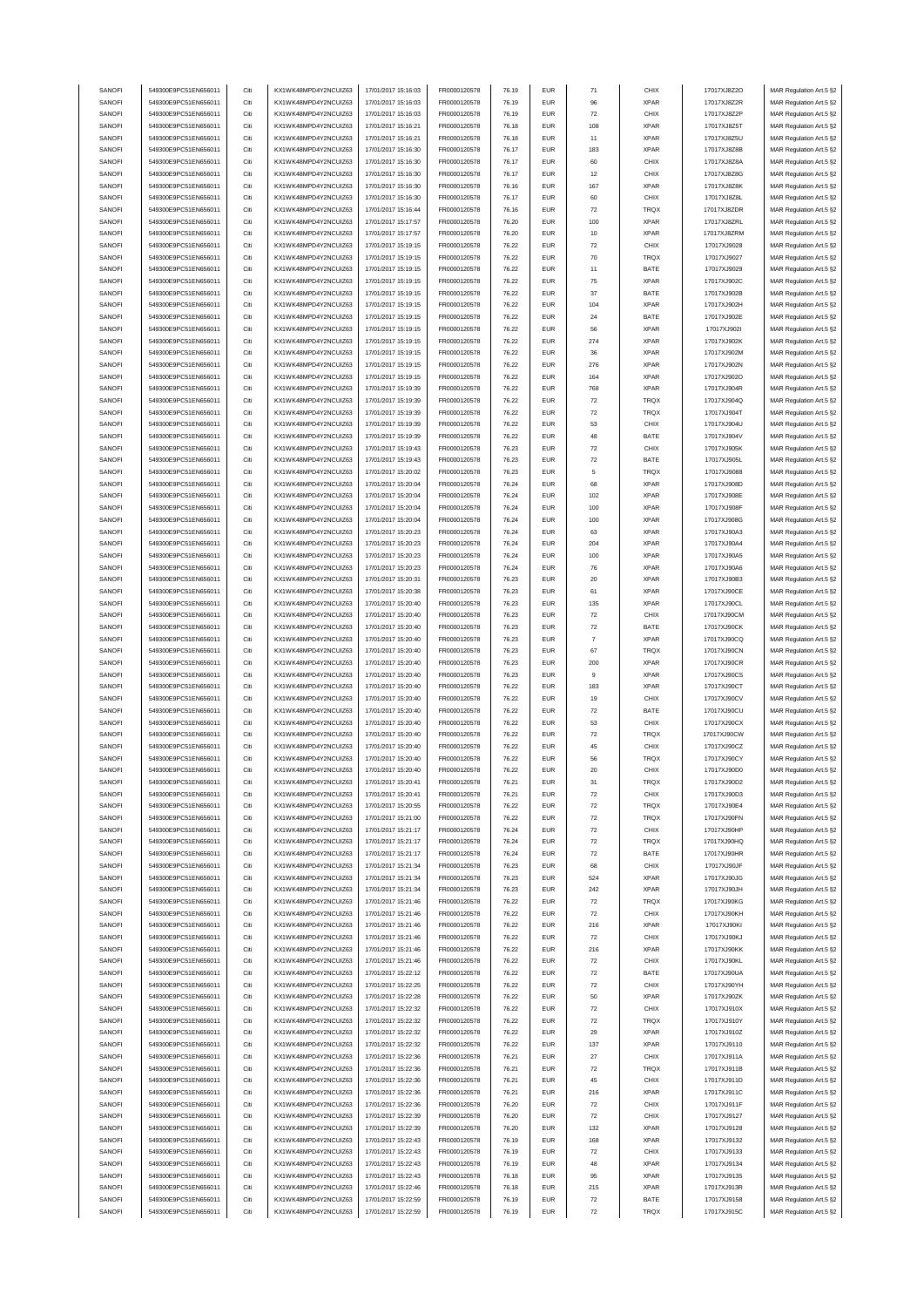| SANOFI | 549300E9PC51EN656011 | Citi | KX1WK48MPD4Y2NCUIZ63 | 17/01/2017 15:23:02 | FR0000120578 | 76.19 | <b>EUR</b> | 95                 | <b>XPAR</b> | 17017XJ915P | MAR Regulation Art.5 §2 |
|--------|----------------------|------|----------------------|---------------------|--------------|-------|------------|--------------------|-------------|-------------|-------------------------|
|        | 549300E9PC51EN656011 | Citi | KX1WK48MPD4Y2NCUIZ63 | 17/01/2017 15:23:08 |              | 76.19 | <b>EUR</b> | 114                | <b>XPAR</b> |             |                         |
| SANOFI |                      |      |                      |                     | FR0000120578 |       |            |                    |             | 17017XJ916J | MAR Regulation Art.5 §2 |
| SANOFI | 549300E9PC51EN656011 | Citi | KX1WK48MPD4Y2NCUIZ63 | 17/01/2017 15:23:08 | FR0000120578 | 76.19 | <b>EUR</b> | 72                 | CHIX        | 17017XJ916K | MAR Regulation Art.5 §2 |
| SANOFI | 549300E9PC51EN656011 | Citi | KX1WK48MPD4Y2NCUIZ63 | 17/01/2017 15:23:08 | FR0000120578 | 76.19 | <b>EUR</b> | $\overline{7}$     | <b>XPAR</b> | 17017XJ916L | MAR Regulation Art.5 §2 |
| SANOFI | 549300E9PC51EN656011 | Citi | KX1WK48MPD4Y2NCUIZ63 | 17/01/2017 15:23:08 | FR0000120578 | 76.19 | <b>EUR</b> | 95                 | <b>XPAR</b> | 17017XJ916M | MAR Regulation Art.5 §2 |
|        |                      |      |                      |                     |              |       |            |                    |             |             |                         |
| SANOFI | 549300E9PC51EN656011 | Citi | KX1WK48MPD4Y2NCUIZ63 | 17/01/2017 15:23:11 | FR0000120578 | 76.19 | <b>EUR</b> | $\scriptstyle{72}$ | CHIX        | 17017XJ916W | MAR Regulation Art.5 §2 |
| SANOFI | 549300E9PC51EN656011 | Citi | KX1WK48MPD4Y2NCUIZ63 | 17/01/2017 15:23:11 | FR0000120578 | 76.18 | <b>EUR</b> | $\scriptstyle{72}$ | CHIX        | 17017XJ916X | MAR Regulation Art.5 §2 |
| SANOFI | 549300E9PC51EN656011 | Citi | KX1WK48MPD4Y2NCUIZ63 | 17/01/2017 15:23:11 | FR0000120578 | 76.18 | <b>EUR</b> | $\scriptstyle{72}$ | TRQX        | 17017XJ916Y | MAR Regulation Art.5 §2 |
| SANOFI | 549300E9PC51EN656011 | Citi | KX1WK48MPD4Y2NCUIZ63 | 17/01/2017 15:23:15 | FR0000120578 | 76.18 | <b>EUR</b> | 183                | <b>XPAR</b> | 17017XJ9176 | MAR Regulation Art.5 §2 |
|        |                      |      |                      |                     |              |       |            |                    |             |             |                         |
| SANOFI | 549300E9PC51EN656011 | Citi | KX1WK48MPD4Y2NCUIZ63 | 17/01/2017 15:23:27 | FR0000120578 | 76.17 | <b>EUR</b> | 110                | <b>XPAR</b> | 17017XJ918V | MAR Regulation Art.5 §2 |
| SANOFI | 549300E9PC51EN656011 | Citi | KX1WK48MPD4Y2NCUIZ63 | 17/01/2017 15:23:27 | FR0000120578 | 76.17 | <b>EUR</b> | $\scriptstyle{72}$ | CHIX        | 17017XJ918U | MAR Regulation Art.5 §2 |
|        | 549300E9PC51EN656011 | Citi |                      |                     |              |       | <b>EUR</b> | 181                | <b>XPAR</b> |             |                         |
| SANOFI |                      |      | KX1WK48MPD4Y2NCUIZ63 | 17/01/2017 15:23:27 | FR0000120578 | 76.17 |            |                    |             | 17017XJ918Z | MAR Regulation Art.5 §2 |
| SANOFI | 549300E9PC51EN656011 | Citi | KX1WK48MPD4Y2NCUIZ63 | 17/01/2017 15:23:27 | FR0000120578 | 76.17 | <b>EUR</b> | 72                 | CHIX        | 17017XJ918X | MAR Regulation Art.5 §2 |
| SANOFI | 549300E9PC51EN656011 | Citi | KX1WK48MPD4Y2NCUIZ63 | 17/01/2017 15:23:27 | FR0000120578 | 76.17 | <b>EUR</b> | 19                 | <b>XPAR</b> | 17017XJ9192 | MAR Regulation Art.5 §2 |
|        |                      | Citi | KX1WK48MPD4Y2NCUIZ63 |                     |              |       |            |                    |             | 17017XJ91AQ |                         |
| SANOFI | 549300E9PC51EN656011 |      |                      | 17/01/2017 15:23:35 | FR0000120578 | 76.16 | <b>EUR</b> | 76                 | <b>XPAR</b> |             | MAR Regulation Art.5 §2 |
| SANOFI | 549300E9PC51EN656011 | Citi | KX1WK48MPD4Y2NCUIZ63 | 17/01/2017 15:23:49 | FR0000120578 | 76.15 | <b>EUR</b> | $\scriptstyle{72}$ | BATE        | 17017XJ91BX | MAR Regulation Art.5 §2 |
| SANOFI | 549300E9PC51EN656011 | Citi | KX1WK48MPD4Y2NCUIZ63 | 17/01/2017 15:24:19 | FR0000120578 | 76.16 | <b>EUR</b> | ${\bf 77}$         | <b>XPAR</b> | 17017XJ91F7 | MAR Regulation Art.5 §2 |
| SANOFI | 549300E9PC51EN656011 | Citi | KX1WK48MPD4Y2NCUIZ63 | 17/01/2017 15:24:19 | FR0000120578 | 76.16 | <b>EUR</b> | 72                 | TRQX        | 17017XJ91F6 | MAR Regulation Art.5 §2 |
|        |                      |      |                      |                     |              |       |            |                    |             |             |                         |
| SANOFI | 549300E9PC51EN656011 | Citi | KX1WK48MPD4Y2NCUIZ63 | 17/01/2017 15:24:19 | FR0000120578 | 76.16 | <b>EUR</b> | 139                | <b>XPAR</b> | 17017XJ91F9 | MAR Regulation Art.5 §2 |
| SANOFI | 549300E9PC51EN656011 | Citi | KX1WK48MPD4Y2NCUIZ63 | 17/01/2017 15:24:19 | FR0000120578 | 76.16 | <b>EUR</b> | $\scriptstyle{72}$ | CHIX        | 17017XJ91F8 | MAR Regulation Art.5 §2 |
| SANOFI | 549300E9PC51EN656011 | Citi | KX1WK48MPD4Y2NCUIZ63 | 17/01/2017 15:24:20 | FR0000120578 | 76.15 | <b>EUR</b> | $\scriptstyle{72}$ | CHIX        | 17017XJ91FA | MAR Regulation Art.5 §2 |
|        |                      |      |                      |                     |              |       |            |                    |             |             |                         |
| SANOFI | 549300E9PC51EN656011 | Citi | KX1WK48MPD4Y2NCUIZ63 | 17/01/2017 15:24:22 | FR0000120578 | 76.16 | <b>EUR</b> | $\scriptstyle{72}$ | TRQX        | 17017XJ91FK | MAR Regulation Art.5 §2 |
| SANOFI | 549300E9PC51EN656011 | Citi | KX1WK48MPD4Y2NCUIZ63 | 17/01/2017 15:24:22 | FR0000120578 | 76.15 | <b>EUR</b> | $\scriptstyle{72}$ | BATE        | 17017XJ91FL | MAR Regulation Art.5 §2 |
| SANOFI | 549300E9PC51EN656011 | Citi | KX1WK48MPD4Y2NCUIZ63 | 17/01/2017 15:24:27 | FR0000120578 | 76.15 | <b>EUR</b> | $\scriptstyle{72}$ | TRQX        | 17017XJ91G1 | MAR Regulation Art.5 §2 |
| SANOFI | 549300E9PC51EN656011 | Citi | KX1WK48MPD4Y2NCUIZ63 | 17/01/2017 15:24:27 | FR0000120578 | 76.15 | <b>EUR</b> | 201                | <b>XPAR</b> | 17017XJ91G2 | MAR Regulation Art.5 §2 |
|        |                      |      |                      |                     |              |       |            |                    |             |             |                         |
| SANOFI | 549300E9PC51EN656011 | Citi | KX1WK48MPD4Y2NCUIZ63 | 17/01/2017 15:24:27 | FR0000120578 | 76.15 | <b>EUR</b> | 15                 | <b>XPAR</b> | 17017XJ91G5 | MAR Regulation Art.5 §2 |
| SANOFI | 549300E9PC51EN656011 | Citi | KX1WK48MPD4Y2NCUIZ63 | 17/01/2017 15:24:27 | FR0000120578 | 76.15 | <b>EUR</b> | 72                 | CHIX        | 17017XJ91G3 | MAR Regulation Art.5 §2 |
| SANOFI | 549300E9PC51EN656011 | Citi | KX1WK48MPD4Y2NCUIZ63 | 17/01/2017 15:24:27 | FR0000120578 | 76.15 | <b>EUR</b> | $\scriptstyle{72}$ | CHIX        | 17017XJ91G4 | MAR Regulation Art.5 §2 |
|        |                      |      |                      |                     |              |       |            |                    |             |             |                         |
| SANOFI | 549300E9PC51EN656011 | Citi | KX1WK48MPD4Y2NCUIZ63 | 17/01/2017 15:24:34 | FR0000120578 | 76.12 | <b>EUR</b> | 216                | <b>XPAR</b> | 17017XJ91H9 | MAR Regulation Art.5 §2 |
| SANOFI | 549300E9PC51EN656011 | Citi | KX1WK48MPD4Y2NCUIZ63 | 17/01/2017 15:24:36 | FR0000120578 | 76.11 | <b>EUR</b> | 24                 | <b>XPAR</b> | 17017XJ91HR | MAR Regulation Art.5 §2 |
| SANOFI | 549300E9PC51EN656011 | Citi | KX1WK48MPD4Y2NCUIZ63 | 17/01/2017 15:24:36 | FR0000120578 | 76.11 | <b>EUR</b> | 147                | <b>XPAR</b> | 17017XJ91HS | MAR Regulation Art.5 §2 |
|        |                      |      |                      |                     |              |       |            |                    |             |             |                         |
| SANOFI | 549300E9PC51EN656011 | Citi | KX1WK48MPD4Y2NCUIZ63 | 17/01/2017 15:24:36 | FR0000120578 | 76.11 | <b>EUR</b> | 125                | <b>XPAR</b> | 17017XJ91HT | MAR Regulation Art.5 §2 |
| SANOFI | 549300E9PC51EN656011 | Citi | KX1WK48MPD4Y2NCUIZ63 | 17/01/2017 15:24:36 | FR0000120578 | 76.10 | <b>EUR</b> | 125                | <b>XPAR</b> | 17017XJ91HU | MAR Regulation Art.5 §2 |
| SANOFI | 549300E9PC51EN656011 | Citi | KX1WK48MPD4Y2NCUIZ63 | 17/01/2017 15:25:27 | FR0000120578 | 76.15 | <b>EUR</b> | 49                 | CHIX        | 17017XJ91OL | MAR Regulation Art.5 §2 |
|        |                      |      | KX1WK48MPD4Y2NCUIZ63 |                     |              |       |            |                    |             |             |                         |
| SANOFI | 549300E9PC51EN656011 | Citi |                      | 17/01/2017 15:25:27 | FR0000120578 | 76.15 | <b>EUR</b> | 72                 | BATE        | 17017XJ91OK | MAR Regulation Art.5 §2 |
| SANOFI | 549300E9PC51EN656011 | Citi | KX1WK48MPD4Y2NCUIZ63 | 17/01/2017 15:25:27 | FR0000120578 | 76.15 | <b>EUR</b> | 67                 | TRQX        | 17017XJ91OM | MAR Regulation Art.5 §2 |
| SANOFI | 549300E9PC51EN656011 | Citi | KX1WK48MPD4Y2NCUIZ63 | 17/01/2017 15:25:57 | FR0000120578 | 76.16 | <b>EUR</b> | $\scriptstyle{72}$ | TRQX        | 17017XJ91S5 | MAR Regulation Art.5 §2 |
| SANOFI | 549300E9PC51EN656011 | Citi | KX1WK48MPD4Y2NCUIZ63 | 17/01/2017 15:25:57 | FR0000120578 | 76.16 | <b>EUR</b> | $\scriptstyle{72}$ | BATE        | 17017XJ91S6 | MAR Regulation Art.5 §2 |
|        |                      |      |                      |                     |              |       |            |                    |             |             |                         |
| SANOFI | 549300E9PC51EN656011 | Citi | KX1WK48MPD4Y2NCUIZ63 | 17/01/2017 15:25:57 | FR0000120578 | 76.16 | <b>EUR</b> | 192                | <b>XPAR</b> | 17017XJ91S8 | MAR Regulation Art.5 §2 |
| SANOFI | 549300E9PC51EN656011 | Citi | KX1WK48MPD4Y2NCUIZ63 | 17/01/2017 15:25:57 | FR0000120578 | 76.16 | <b>EUR</b> | $\scriptstyle{72}$ | CHIX        | 17017XJ91S7 | MAR Regulation Art.5 §2 |
| SANOFI | 549300E9PC51EN656011 | Citi | KX1WK48MPD4Y2NCUIZ63 | 17/01/2017 15:26:02 | FR0000120578 | 76.16 | <b>EUR</b> | 44                 | <b>XPAR</b> | 17017XJ91SQ | MAR Regulation Art.5 §2 |
|        |                      |      |                      |                     |              |       |            |                    |             |             |                         |
| SANOFI | 549300E9PC51EN656011 | Citi | KX1WK48MPD4Y2NCUIZ63 | 17/01/2017 15:26:02 | FR0000120578 | 76.16 | <b>EUR</b> | 59                 | <b>XPAR</b> | 17017XJ91SR | MAR Regulation Art.5 §2 |
| SANOFI | 549300E9PC51EN656011 | Citi | KX1WK48MPD4Y2NCUIZ63 | 17/01/2017 15:26:02 | FR0000120578 | 76.16 | <b>EUR</b> | 200                | <b>XPAR</b> | 17017XJ91SS | MAR Regulation Art.5 §2 |
| SANOFI | 549300E9PC51EN656011 | Citi | KX1WK48MPD4Y2NCUIZ63 | 17/01/2017 15:26:05 | FR0000120578 | 76.16 | <b>EUR</b> | 70                 | CHIX        | 17017XJ91TV | MAR Regulation Art.5 §2 |
|        |                      |      |                      |                     |              |       |            |                    | TRQX        |             |                         |
| SANOFI | 549300E9PC51EN656011 | Citi | KX1WK48MPD4Y2NCUIZ63 | 17/01/2017 15:26:05 | FR0000120578 | 76.16 | <b>EUR</b> | $\scriptstyle{72}$ |             | 17017XJ91TU | MAR Regulation Art.5 §2 |
| SANOFI | 549300E9PC51EN656011 | Citi | KX1WK48MPD4Y2NCUIZ63 | 17/01/2017 15:26:09 | FR0000120578 | 76.16 | <b>EUR</b> | $\scriptstyle{72}$ | <b>XPAR</b> | 17017XJ91VI | MAR Regulation Art.5 §2 |
| SANOFI | 549300E9PC51EN656011 | Citi | KX1WK48MPD4Y2NCUIZ63 | 17/01/2017 15:26:09 | FR0000120578 | 76.16 | <b>EUR</b> | $\scriptstyle{72}$ | CHIX        | 17017XJ91VH | MAR Regulation Art.5 §2 |
| SANOFI | 549300E9PC51EN656011 | Citi | KX1WK48MPD4Y2NCUIZ63 | 17/01/2017 15:26:23 | FR0000120578 | 76.15 | <b>EUR</b> | $\scriptstyle{72}$ | CHIX        | 17017XJ91WY | MAR Regulation Art.5 §2 |
|        |                      |      |                      |                     |              |       |            |                    |             |             |                         |
| SANOFI | 549300E9PC51EN656011 | Citi | KX1WK48MPD4Y2NCUIZ63 | 17/01/2017 15:26:23 | FR0000120578 | 76.15 | <b>EUR</b> | $\scriptstyle{72}$ | TRQX        | 17017XJ91WX | MAR Regulation Art.5 §2 |
| SANOFI | 549300E9PC51EN656011 | Citi | KX1WK48MPD4Y2NCUIZ63 | 17/01/2017 15:26:23 | FR0000120578 | 76.15 | <b>EUR</b> | 88                 | <b>XPAR</b> | 17017XJ91WZ | MAR Regulation Art.5 §2 |
| SANOFI | 549300E9PC51EN656011 | Citi | KX1WK48MPD4Y2NCUIZ63 | 17/01/2017 15:26:23 | FR0000120578 | 76.15 | <b>EUR</b> | 724                | <b>XPAR</b> | 17017XJ91X1 | MAR Regulation Art.5 §2 |
| SANOFI | 549300E9PC51EN656011 | Citi | KX1WK48MPD4Y2NCUIZ63 | 17/01/2017 15:26:23 | FR0000120578 | 76.15 | <b>EUR</b> | 72                 | CHIX        | 17017XJ91X0 | MAR Regulation Art.5 §2 |
|        |                      |      |                      |                     |              |       |            |                    |             |             |                         |
| SANOFI | 549300E9PC51EN656011 | Citi | KX1WK48MPD4Y2NCUIZ63 | 17/01/2017 15:26:26 | FR0000120578 | 76.14 | <b>EUR</b> | 216                | <b>XPAR</b> | 17017XJ91XD | MAR Regulation Art.5 §2 |
| SANOFI | 549300E9PC51EN656011 | Citi | KX1WK48MPD4Y2NCUIZ63 | 17/01/2017 15:26:26 | FR0000120578 | 76.14 | <b>EUR</b> | $\scriptstyle{72}$ | CHIX        | 17017XJ91XC | MAR Regulation Art.5 §2 |
| SANOFI | 549300E9PC51EN656011 | Citi | KX1WK48MPD4Y2NCUIZ63 | 17/01/2017 15:26:26 | FR0000120578 | 76.13 | <b>EUR</b> | 216                | <b>XPAR</b> | 17017XJ91XH | MAR Regulation Art.5 §2 |
|        |                      |      |                      |                     |              |       |            |                    |             |             |                         |
| SANOFI | 549300E9PC51EN656011 | Citi | KX1WK48MPD4Y2NCUIZ63 | 17/01/2017 15:27:04 | FR0000120578 | 76.12 | <b>EUR</b> | $\scriptstyle{72}$ | BATE        | 17017XJ921C | MAR Regulation Art.5 §2 |
| SANOFI | 549300E9PC51EN656011 | Citi | KX1WK48MPD4Y2NCUIZ63 | 17/01/2017 15:27:21 | FR0000120578 | 76.15 | <b>EUR</b> | 176                | <b>XPAR</b> | 17017XJ923J | MAR Regulation Art.5 §2 |
| SANOFI | 549300E9PC51EN656011 | Citi | KX1WK48MPD4Y2NCUIZ63 | 17/01/2017 15:27:21 | FR0000120578 | 76.15 | <b>EUR</b> | 88                 | <b>XPAR</b> | 17017XJ923K | MAR Regulation Art.5 §2 |
| SANOFI | 549300E9PC51EN656011 |      | KX1WK48MPD4Y2NCUIZ63 | 17/01/2017 15:27:40 | FR0000120578 | 76.16 | FUR        |                    | <b>XPAR</b> | 17017XJ925k | MAR Regulation Art 5 82 |
|        |                      |      |                      |                     |              |       |            |                    |             |             |                         |
| SANOFI | 549300E9PC51EN656011 | Citi | KX1WK48MPD4Y2NCUIZ63 | 17/01/2017 15:27:40 | FR0000120578 | 76.16 | <b>EUR</b> | 43                 | XPAR        | 17017XJ925L | MAR Regulation Art.5 §2 |
| SANOFI | 549300E9PC51EN656011 | Citi | KX1WK48MPD4Y2NCUIZ63 | 17/01/2017 15:27:40 | FR0000120578 | 76.16 | <b>EUR</b> | 175                | <b>XPAR</b> | 17017XJ925M | MAR Regulation Art.5 §2 |
| SANOFI | 549300E9PC51EN656011 | Citi | KX1WK48MPD4Y2NCUIZ63 | 17/01/2017 15:27:40 | FR0000120578 | 76.16 | <b>EUR</b> | 72                 | CHIX        | 17017XJ925N | MAR Regulation Art.5 §2 |
|        |                      |      |                      |                     |              |       |            |                    |             |             |                         |
| SANOFI | 549300E9PC51EN656011 | Citi | KX1WK48MPD4Y2NCUIZ63 | 17/01/2017 15:27:40 | FR0000120578 | 76.16 | <b>EUR</b> | $\scriptstyle{72}$ | TRQX        | 17017XJ925O | MAR Regulation Art.5 §2 |
| SANOFI | 549300E9PC51EN656011 | Citi | KX1WK48MPD4Y2NCUIZ63 | 17/01/2017 15:27:47 | FR0000120578 | 76.16 | <b>EUR</b> | 216                | <b>XPAR</b> | 17017XJ926I | MAR Regulation Art.5 §2 |
| SANOFI | 549300E9PC51EN656011 | Citi | KX1WK48MPD4Y2NCUIZ63 | 17/01/2017 15:27:47 | FR0000120578 | 76.16 | <b>EUR</b> | $\scriptstyle{72}$ | TRQX        | 17017XJ926F | MAR Regulation Art.5 §2 |
| SANOFI | 549300E9PC51EN656011 | Citi | KX1WK48MPD4Y2NCUIZ63 | 17/01/2017 15:27:47 | FR0000120578 | 76.16 | <b>EUR</b> | $\scriptstyle{72}$ | CHIX        | 17017XJ926H |                         |
|        |                      |      |                      |                     |              |       |            |                    |             |             | MAR Regulation Art.5 §2 |
| SANOFI | 549300E9PC51EN656011 | Citi | KX1WK48MPD4Y2NCUIZ63 | 17/01/2017 15:27:47 | FR0000120578 | 76.16 | <b>EUR</b> | 72                 | BATE        | 17017XJ926G | MAR Regulation Art.5 §2 |
| SANOFI | 549300E9PC51EN656011 | Citi | KX1WK48MPD4Y2NCUIZ63 | 17/01/2017 15:27:57 | FR0000120578 | 76.15 | <b>EUR</b> | 60                 | CHIX        | 17017XJ927J | MAR Regulation Art.5 §2 |
| SANOFI | 549300E9PC51EN656011 | Citi | KX1WK48MPD4Y2NCUIZ63 | 17/01/2017 15:27:57 | FR0000120578 | 76.15 | <b>EUR</b> | 12                 | CHIX        | 17017XJ927K | MAR Regulation Art.5 §2 |
|        |                      |      |                      |                     |              |       |            |                    |             |             |                         |
| SANOFI | 549300E9PC51EN656011 | Citi | KX1WK48MPD4Y2NCUIZ63 | 17/01/2017 15:27:57 | FR0000120578 | 76.15 | <b>EUR</b> | 72                 | TRQX        | 17017XJ927I | MAR Regulation Art.5 §2 |
| SANOFI | 549300E9PC51EN656011 | Citi | KX1WK48MPD4Y2NCUIZ63 | 17/01/2017 15:27:57 | FR0000120578 | 76.15 | <b>EUR</b> | 762                | <b>XPAR</b> | 17017XJ927L | MAR Regulation Art.5 §2 |
| SANOFI | 549300E9PC51EN656011 | Citi | KX1WK48MPD4Y2NCUIZ63 | 17/01/2017 15:28:02 | FR0000120578 | 76.14 | <b>EUR</b> | $\scriptstyle{72}$ | CHIX        | 17017XJ928P | MAR Regulation Art.5 §2 |
|        | 549300E9PC51EN656011 |      | KX1WK48MPD4Y2NCUIZ63 | 17/01/2017 15:28:02 | FR0000120578 |       | <b>EUR</b> |                    |             |             |                         |
| SANOFI |                      | Citi |                      |                     |              | 76.14 |            | $\scriptstyle{72}$ | TRQX        | 17017XJ928O | MAR Regulation Art.5 §2 |
| SANOFI | 549300E9PC51EN656011 | Citi | KX1WK48MPD4Y2NCUIZ63 | 17/01/2017 15:28:02 | FR0000120578 | 76.14 | <b>EUR</b> | 216                | XPAR        | 17017XJ928Q | MAR Regulation Art.5 §2 |
| SANOFI | 549300E9PC51EN656011 | Citi | KX1WK48MPD4Y2NCUIZ63 | 17/01/2017 15:28:02 | FR0000120578 | 76.13 | <b>EUR</b> | $\scriptstyle{72}$ | CHIX        | 17017XJ928R | MAR Regulation Art.5 §2 |
| SANOFI | 549300E9PC51EN656011 | Citi | KX1WK48MPD4Y2NCUIZ63 | 17/01/2017 15:28:04 | FR0000120578 | 76.13 | <b>EUR</b> | 36                 | CHIX        | 17017XJ929P | MAR Regulation Art.5 §2 |
|        |                      |      |                      |                     |              |       |            |                    |             |             |                         |
| SANOFI | 549300E9PC51EN656011 |      | KX1WK48MPD4Y2NCUIZ63 |                     |              |       |            |                    |             |             |                         |
| SANOFI |                      | Citi |                      | 17/01/2017 15:28:04 | FR0000120578 | 76.13 | <b>EUR</b> | 72                 | TRQX        | 17017XJ929O | MAR Regulation Art.5 §2 |
| SANOFI | 549300E9PC51EN656011 | Citi | KX1WK48MPD4Y2NCUIZ63 | 17/01/2017 15:28:04 | FR0000120578 | 76.13 | <b>EUR</b> | 143                | XPAR        | 17017XJ929Q | MAR Regulation Art.5 §2 |
| SANOFI | 549300E9PC51EN656011 | Citi | KX1WK48MPD4Y2NCUIZ63 | 17/01/2017 15:28:04 |              |       | <b>EUR</b> | 36                 |             |             |                         |
|        |                      |      |                      |                     | FR0000120578 | 76.13 |            |                    | CHIX        | 17017XJ929R | MAR Regulation Art.5 §2 |
|        | 549300E9PC51EN656011 | Citi | KX1WK48MPD4Y2NCUIZ63 | 17/01/2017 15:28:14 | FR0000120578 | 76.13 | <b>EUR</b> | 27                 | BATE        | 17017XJ92AD | MAR Regulation Art.5 §2 |
| SANOFI | 549300E9PC51EN656011 | Citi | KX1WK48MPD4Y2NCUIZ63 | 17/01/2017 15:28:45 | FR0000120578 | 76.14 | <b>EUR</b> | 72                 | TRQX        | 17017XJ92E2 | MAR Regulation Art.5 §2 |
|        |                      |      |                      |                     |              |       | <b>EUR</b> |                    |             |             |                         |
| SANOFI | 549300E9PC51EN656011 | Citi | KX1WK48MPD4Y2NCUIZ63 | 17/01/2017 15:28:46 | FR0000120578 | 76.14 |            | 70                 | <b>XPAR</b> | 17017XJ92EB | MAR Regulation Art.5 §2 |
| SANOFI | 549300E9PC51EN656011 | Citi | KX1WK48MPD4Y2NCUIZ63 | 17/01/2017 15:28:48 | FR0000120578 | 76.14 | <b>EUR</b> | $\scriptstyle{72}$ | BATE        | 17017XJ92ES | MAR Regulation Art.5 §2 |
| SANOFI | 549300E9PC51EN656011 | Citi | KX1WK48MPD4Y2NCUIZ63 | 17/01/2017 15:28:48 | FR0000120578 | 76.14 | <b>EUR</b> | 72                 | CHIX        | 17017XJ92ET | MAR Regulation Art.5 §2 |
| SANOFI | 549300E9PC51EN656011 | Citi | KX1WK48MPD4Y2NCUIZ63 | 17/01/2017 15:29:01 | FR0000120578 | 76.13 | <b>EUR</b> | 62                 | CHIX        | 17017XJ92G6 | MAR Regulation Art.5 §2 |
|        |                      |      |                      |                     |              |       |            |                    |             |             |                         |
| SANOFI | 549300E9PC51EN656011 | Citi | KX1WK48MPD4Y2NCUIZ63 | 17/01/2017 15:29:18 | FR0000120578 | 76.13 | <b>EUR</b> | 109                | <b>XPAR</b> | 17017XJ92HS | MAR Regulation Art.5 §2 |
| SANOFI | 549300E9PC51EN656011 | Citi | KX1WK48MPD4Y2NCUIZ63 | 17/01/2017 15:29:24 | FR0000120578 | 76.13 | <b>EUR</b> | 107                | <b>XPAR</b> | 17017XJ92IR | MAR Regulation Art.5 §2 |
| SANOFI | 549300E9PC51EN656011 | Citi | KX1WK48MPD4Y2NCUIZ63 | 17/01/2017 15:29:24 | FR0000120578 | 76.13 | <b>EUR</b> | 193                | <b>XPAR</b> | 17017XJ92IZ | MAR Regulation Art.5 §2 |
|        |                      |      |                      |                     |              |       |            |                    |             |             |                         |
| SANOFI | 549300E9PC51EN656011 | Citi | KX1WK48MPD4Y2NCUIZ63 | 17/01/2017 15:29:24 | FR0000120578 | 76.13 | <b>EUR</b> | $\scriptstyle{72}$ | TRQX        | 17017XJ92IP | MAR Regulation Art.5 §2 |
| SANOFI | 549300E9PC51EN656011 | Citi | KX1WK48MPD4Y2NCUIZ63 | 17/01/2017 15:29:24 | FR0000120578 | 76.13 | <b>EUR</b> | 10                 | CHIX        | 17017XJ92IT | MAR Regulation Art.5 §2 |
| SANOFI | 549300E9PC51EN656011 | Citi | KX1WK48MPD4Y2NCUIZ63 | 17/01/2017 15:29:24 | FR0000120578 | 76.13 | <b>EUR</b> | 16                 | BATE        | 17017XJ92IS | MAR Regulation Art.5 §2 |
| SANOFI | 549300E9PC51EN656011 | Citi | KX1WK48MPD4Y2NCUIZ63 | 17/01/2017 15:29:24 | FR0000120578 | 76.13 | <b>EUR</b> | 9                  | BATE        | 17017XJ92IX |                         |
|        |                      |      |                      |                     |              |       |            |                    |             |             | MAR Regulation Art.5 §2 |
| SANOFI | 549300E9PC51EN656011 | Citi | KX1WK48MPD4Y2NCUIZ63 | 17/01/2017 15:29:24 | FR0000120578 | 76.13 | <b>EUR</b> | 28                 | CHIX        | 17017XJ92IY | MAR Regulation Art.5 §2 |
| SANOFI | 549300E9PC51EN656011 | Citi | KX1WK48MPD4Y2NCUIZ63 | 17/01/2017 15:29:24 | FR0000120578 | 76.13 | <b>EUR</b> | 36                 | BATE        | 17017XJ92J0 | MAR Regulation Art.5 §2 |
| SANOFI | 549300E9PC51EN656011 | Citi | KX1WK48MPD4Y2NCUIZ63 | 17/01/2017 15:29:24 | FR0000120578 | 76.13 | <b>EUR</b> | 34                 | CHIX        | 17017XJ92J1 | MAR Regulation Art.5 §2 |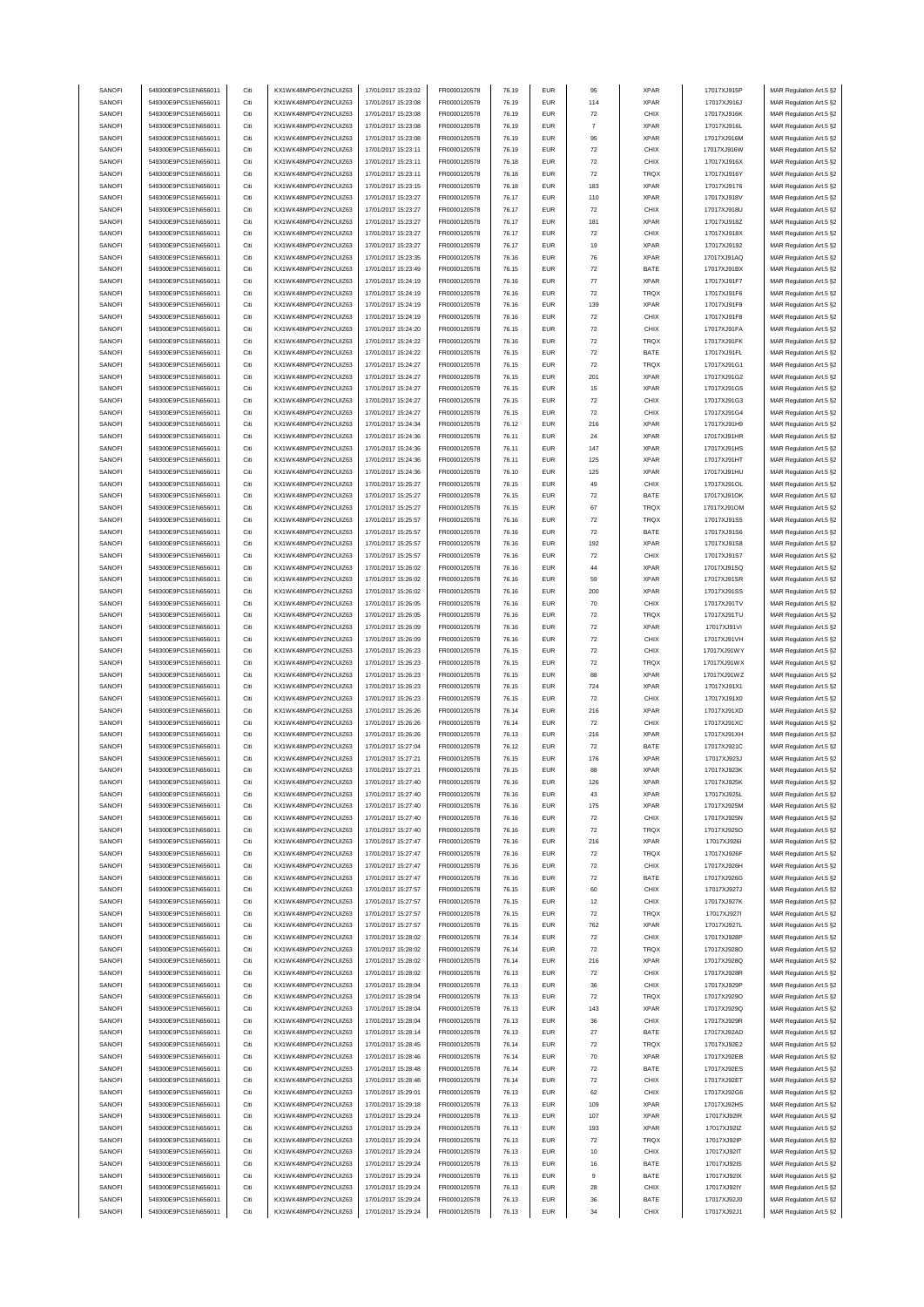| SANOFI           | 549300E9PC51EN656011                         | Citi | KX1WK48MPD4Y2NCUIZ63                         | 17/01/2017 15:29:24                        | FR0000120578                 | 76.13 | <b>EUR</b> | 11                        | BATE                | 17017XJ92J2                | MAR Regulation Art.5 §2                            |
|------------------|----------------------------------------------|------|----------------------------------------------|--------------------------------------------|------------------------------|-------|------------|---------------------------|---------------------|----------------------------|----------------------------------------------------|
|                  | 549300E9PC51EN656011                         | Citi | KX1WK48MPD4Y2NCUIZ63                         | 17/01/2017 15:29:24                        | FR0000120578                 | 76.13 | <b>EUR</b> | 503                       | <b>XPAR</b>         | 17017XJ92J3                | MAR Regulation Art.5 §2                            |
| SANOFI           |                                              |      |                                              |                                            |                              |       |            |                           |                     |                            |                                                    |
| SANOFI           | 549300E9PC51EN656011                         | Citi | KX1WK48MPD4Y2NCUIZ63                         | 17/01/2017 15:29:24                        | FR0000120578                 | 76.13 | <b>EUR</b> | 38                        | CHIX                | 17017XJ92J4                | MAR Regulation Art.5 §2                            |
| SANOFI           | 549300E9PC51EN656011                         | Citi | KX1WK48MPD4Y2NCUIZ63                         | 17/01/2017 15:29:24                        | FR0000120578                 | 76.13 | <b>EUR</b> | 216                       | <b>XPAR</b>         | 17017XJ92J6                | MAR Regulation Art.5 §2                            |
| SANOFI           | 549300E9PC51EN656011                         | Citi | KX1WK48MPD4Y2NCUIZ63                         | 17/01/2017 15:29:25                        | FR0000120578                 | 76.12 | <b>EUR</b> | ${\bf 72}$                | CHIX                | 17017XJ92JA                | MAR Regulation Art.5 §2                            |
| SANOFI           | 549300E9PC51EN656011                         | Citi | KX1WK48MPD4Y2NCUIZ63                         | 17/01/2017 15:29:42                        | FR0000120578                 | 76.12 | <b>EUR</b> | 216                       | <b>XPAR</b>         | 17017XJ92LU                | MAR Regulation Art.5 §2                            |
| SANOFI           | 549300E9PC51EN656011                         | Citi | KX1WK48MPD4Y2NCUIZ63                         | 17/01/2017 15:29:42                        | FR0000120578                 | 76.12 | <b>EUR</b> | $\bf 72$                  | TRQX                | 17017XJ92LR                | MAR Regulation Art.5 §2                            |
|                  |                                              | Citi | KX1WK48MPD4Y2NCUIZ63                         |                                            |                              |       | <b>EUR</b> |                           |                     |                            |                                                    |
| SANOFI           | 549300E9PC51EN656011                         |      |                                              | 17/01/2017 15:29:42                        | FR0000120578                 | 76.12 |            | $\scriptstyle{72}$        | CHIX                | 17017XJ92LV                | MAR Regulation Art.5 §2                            |
| SANOFI           | 549300E9PC51EN656011                         | Citi | KX1WK48MPD4Y2NCUIZ63                         | 17/01/2017 15:29:42                        | FR0000120578                 | 76.12 | <b>EUR</b> | $\scriptstyle{72}$        | TRQX                | 17017XJ92LX                | MAR Regulation Art.5 §2                            |
| SANOFI           | 549300E9PC51EN656011                         | Citi | KX1WK48MPD4Y2NCUIZ63                         | 17/01/2017 15:29:42                        | FR0000120578                 | 76.12 | <b>EUR</b> | 72                        | CHIX                | 17017XJ92M1                | MAR Regulation Art.5 §2                            |
| SANOFI           | 549300E9PC51EN656011                         | Citi | KX1WK48MPD4Y2NCUIZ63                         | 17/01/2017 15:29:43                        | FR0000120578                 | 76.11 | <b>EUR</b> | $\scriptstyle{72}$        | CHIX                | 17017XJ92M4                | MAR Regulation Art.5 §2                            |
| SANOFI           | 549300E9PC51EN656011                         | Citi | KX1WK48MPD4Y2NCUIZ63                         | 17/01/2017 15:29:43                        | FR0000120578                 | 76.11 | <b>EUR</b> | $\scriptstyle{72}$        | TRQX                | 17017XJ92M5                | MAR Regulation Art.5 §2                            |
|                  |                                              |      |                                              |                                            |                              |       |            |                           |                     |                            |                                                    |
| SANOFI           | 549300E9PC51EN656011                         | Citi | KX1WK48MPD4Y2NCUIZ63                         | 17/01/2017 15:29:50                        | FR0000120578                 | 76.10 | <b>EUR</b> | $\scriptstyle{72}$        | BATE                | 17017XJ92ML                | MAR Regulation Art.5 §2                            |
| SANOFI           | 549300E9PC51EN656011                         | Citi | KX1WK48MPD4Y2NCUIZ63                         | 17/01/2017 15:29:50                        | FR0000120578                 | 76.10 | <b>EUR</b> | 216                       | <b>XPAR</b>         | 17017XJ92MN                | MAR Regulation Art.5 §2                            |
| SANOFI           | 549300E9PC51EN656011                         | Citi | KX1WK48MPD4Y2NCUIZ63                         | 17/01/2017 15:29:50                        | FR0000120578                 | 76.10 | <b>EUR</b> | 62                        | CHIX                | 17017XJ92MM                | MAR Regulation Art.5 §2                            |
|                  |                                              |      |                                              |                                            |                              |       |            |                           |                     |                            |                                                    |
| SANOFI           | 549300E9PC51EN656011                         | Citi | KX1WK48MPD4Y2NCUIZ63                         | 17/01/2017 15:29:50                        | FR0000120578                 | 76.10 | <b>EUR</b> | $10$                      | CHIX                | 17017XJ92MO                | MAR Regulation Art.5 §2                            |
| SANOFI           | 549300E9PC51EN656011                         | Citi | KX1WK48MPD4Y2NCUIZ63                         | 17/01/2017 15:29:51                        | FR0000120578                 | 76.10 | <b>EUR</b> | 62                        | CHIX                | 17017XJ92MT                | MAR Regulation Art.5 §2                            |
| SANOFI           | 549300E9PC51EN656011                         | Citi | KX1WK48MPD4Y2NCUIZ63                         | 17/01/2017 15:29:58                        | FR0000120578                 | 76.10 | <b>EUR</b> | 216                       | <b>XPAR</b>         | 17017XJ92N9                | MAR Regulation Art.5 §2                            |
| SANOFI           | 549300E9PC51EN656011                         | Citi | KX1WK48MPD4Y2NCUIZ63                         | 17/01/2017 15:30:00                        | FR0000120578                 | 76.08 | <b>EUR</b> | 72                        | CHIX                | 17017XJ92OT                | MAR Regulation Art.5 §2                            |
|                  |                                              |      |                                              |                                            |                              |       |            |                           | <b>XPAR</b>         |                            |                                                    |
| SANOFI           | 549300E9PC51EN656011                         | Citi | KX1WK48MPD4Y2NCUIZ63                         | 17/01/2017 15:30:00                        | FR0000120578                 | 76.07 | <b>EUR</b> | 129                       |                     | 17017XJ92OX                | MAR Regulation Art.5 §2                            |
| SANOFI           | 549300E9PC51EN656011                         | Citi | KX1WK48MPD4Y2NCUIZ63                         | 17/01/2017 15:30:00                        | FR0000120578                 | 76.07 | <b>EUR</b> | 225                       | XPAR                | 17017XJ92OY                | MAR Regulation Art.5 §2                            |
| SANOFI           | 549300E9PC51EN656011                         | Citi | KX1WK48MPD4Y2NCUIZ63                         | 17/01/2017 15:30:01                        | FR0000120578                 | 76.08 | <b>EUR</b> | 84                        | <b>XPAR</b>         | 17017XJ92PK                | MAR Regulation Art.5 §2                            |
| SANOFI           | 549300E9PC51EN656011                         | Citi | KX1WK48MPD4Y2NCUIZ63                         | 17/01/2017 15:30:01                        | FR0000120578                 | 76.07 | <b>EUR</b> | 39                        | <b>XPAR</b>         | 17017XJ92PL                | MAR Regulation Art.5 §2                            |
| SANOFI           | 549300E9PC51EN656011                         | Citi | KX1WK48MPD4Y2NCUIZ63                         | 17/01/2017 15:30:03                        | FR0000120578                 | 76.07 | <b>EUR</b> | $22\,$                    | XPAR                | 17017XJ92PO                | MAR Regulation Art.5 §2                            |
|                  |                                              |      |                                              |                                            |                              |       |            |                           |                     |                            |                                                    |
| SANOFI           | 549300E9PC51EN656011                         | Citi | KX1WK48MPD4Y2NCUIZ63                         | 17/01/2017 15:30:06                        | FR0000120578                 | 76.06 | <b>EUR</b> | 212                       | <b>XPAR</b>         | 17017XJ92Q5                | MAR Regulation Art.5 §2                            |
| SANOFI           | 549300E9PC51EN656011                         | Citi | KX1WK48MPD4Y2NCUIZ63                         | 17/01/2017 15:30:09                        | FR0000120578                 | 76.05 | <b>EUR</b> | $\scriptstyle{72}$        | TRQX                | 17017XJ92QQ                | MAR Regulation Art.5 §2                            |
| SANOFI           | 549300E9PC51EN656011                         | Citi | KX1WK48MPD4Y2NCUIZ63                         | 17/01/2017 15:30:12                        | FR0000120578                 | 76.05 | <b>EUR</b> | 81                        | <b>XPAR</b>         | 17017XJ92R7                | MAR Regulation Art.5 §2                            |
| SANOFI           | 549300E9PC51EN656011                         | Citi | KX1WK48MPD4Y2NCUIZ63                         | 17/01/2017 15:30:16                        | FR0000120578                 | 76.04 | <b>EUR</b> | 100                       | XPAR                | 17017XJ92S9                | MAR Regulation Art.5 §2                            |
| SANOFI           | 549300E9PC51EN656011                         | Citi | KX1WK48MPD4Y2NCUIZ63                         | 17/01/2017 15:30:23                        | FR0000120578                 | 76.04 | <b>EUR</b> | $13\,$                    | BATE                | 17017XJ92SZ                |                                                    |
|                  |                                              |      |                                              |                                            |                              |       |            |                           |                     |                            | MAR Regulation Art.5 §2                            |
| SANOFI           | 549300E9PC51EN656011                         | Citi | KX1WK48MPD4Y2NCUIZ63                         | 17/01/2017 15:30:23                        | FR0000120578                 | 76.04 | <b>EUR</b> | $\scriptstyle{72}$        | CHIX                | 17017XJ92T0                | MAR Regulation Art.5 §2                            |
| SANOFI           | 549300E9PC51EN656011                         | Citi | KX1WK48MPD4Y2NCUIZ63                         | 17/01/2017 15:30:23                        | FR0000120578                 | 76.04 | <b>EUR</b> | 59                        | BATE                | 17017XJ92T1                | MAR Regulation Art.5 §2                            |
| SANOFI           | 549300E9PC51EN656011                         | Citi | KX1WK48MPD4Y2NCUIZ63                         | 17/01/2017 15:30:24                        | FR0000120578                 | 76.04 | <b>EUR</b> | 78                        | <b>XPAR</b>         | 17017XJ92T7                | MAR Regulation Art.5 §2                            |
| SANOFI           | 549300E9PC51EN656011                         | Citi | KX1WK48MPD4Y2NCUIZ63                         | 17/01/2017 15:30:24                        | FR0000120578                 | 76.04 | <b>EUR</b> | $\scriptstyle{72}$        | CHIX                | 17017XJ92T8                | MAR Regulation Art.5 §2                            |
|                  |                                              |      |                                              |                                            |                              |       |            |                           |                     |                            |                                                    |
| SANOFI           | 549300E9PC51EN656011                         | Citi | KX1WK48MPD4Y2NCUIZ63                         | 17/01/2017 15:30:24                        | FR0000120578                 | 76.04 | <b>EUR</b> | 6                         | <b>XPAR</b>         | 17017XJ92T9                | MAR Regulation Art.5 §2                            |
| SANOFI           | 549300E9PC51EN656011                         | Citi | KX1WK48MPD4Y2NCUIZ63                         | 17/01/2017 15:30:25                        | FR0000120578                 | 76.04 | <b>EUR</b> | 45                        | <b>XPAR</b>         | 17017XJ92TV                | MAR Regulation Art.5 §2                            |
| SANOFI           | 549300E9PC51EN656011                         | Citi | KX1WK48MPD4Y2NCUIZ63                         | 17/01/2017 15:30:29                        | FR0000120578                 | 76.03 | <b>EUR</b> | $10$                      | TRQX                | 17017XJ92UZ                | MAR Regulation Art.5 §2                            |
| SANOFI           | 549300E9PC51EN656011                         | Citi | KX1WK48MPD4Y2NCUIZ63                         | 17/01/2017 15:30:32                        | FR0000120578                 | 76.03 | <b>EUR</b> | 62                        | TRQX                | 17017XJ92VL                | MAR Regulation Art.5 §2                            |
|                  |                                              |      |                                              |                                            |                              |       |            |                           |                     |                            |                                                    |
| SANOFI           | 549300E9PC51EN656011                         | Citi | KX1WK48MPD4Y2NCUIZ63                         | 17/01/2017 15:30:34                        | FR0000120578                 | 76.03 | <b>EUR</b> | 104                       | <b>XPAR</b>         | 17017XJ92WB                | MAR Regulation Art.5 §2                            |
| SANOFI           | 549300E9PC51EN656011                         | Citi | KX1WK48MPD4Y2NCUIZ63                         | 17/01/2017 15:30:34                        | FR0000120578                 | 76.03 | <b>EUR</b> | 93                        | <b>XPAR</b>         | 17017XJ92WL                | MAR Regulation Art.5 §2                            |
| SANOFI           | 549300E9PC51EN656011                         | Citi | KX1WK48MPD4Y2NCUIZ63                         | 17/01/2017 15:30:37                        | FR0000120578                 | 76.02 | <b>EUR</b> | 82                        | <b>XPAR</b>         | 17017XJ92XJ                | MAR Regulation Art.5 §2                            |
| SANOFI           | 549300E9PC51EN656011                         | Citi | KX1WK48MPD4Y2NCUIZ63                         | 17/01/2017 15:30:37                        | FR0000120578                 | 76.02 | <b>EUR</b> | $\scriptstyle{72}$        | CHIX                | 17017XJ92XK                | MAR Regulation Art.5 §2                            |
| SANOFI           | 549300E9PC51EN656011                         | Citi | KX1WK48MPD4Y2NCUIZ63                         | 17/01/2017 15:30:56                        | FR0000120578                 | 76.03 | <b>EUR</b> | $\mathbf{1}$              | <b>XPAR</b>         | 17017XJ930Q                | MAR Regulation Art.5 §2                            |
|                  |                                              |      |                                              |                                            |                              |       |            |                           |                     |                            |                                                    |
| SANOFI           | 549300E9PC51EN656011                         | Citi | KX1WK48MPD4Y2NCUIZ63                         | 17/01/2017 15:30:56                        | FR0000120578                 | 76.03 | <b>EUR</b> | 129                       | <b>XPAR</b>         | 17017XJ9317                | MAR Regulation Art.5 §2                            |
| SANOFI           | 549300E9PC51EN656011                         | Citi | KX1WK48MPD4Y2NCUIZ63                         | 17/01/2017 15:31:02                        | FR0000120578                 | 76.04 | <b>EUR</b> | $\scriptstyle{72}$        | BATE                | 17017XJ931E                | MAR Regulation Art.5 §2                            |
| SANOFI           | 549300E9PC51EN656011                         | Citi | KX1WK48MPD4Y2NCUIZ63                         | 17/01/2017 15:31:11                        | FR0000120578                 | 76.08 | <b>EUR</b> | $\scriptstyle{72}$        | CHIX                | 17017XJ933I                | MAR Regulation Art.5 §2                            |
| SANOFI           | 549300E9PC51EN656011                         | Citi | KX1WK48MPD4Y2NCUIZ63                         | 17/01/2017 15:31:11                        | FR0000120578                 | 76.08 | <b>EUR</b> | $\scriptstyle{72}$        | TRQX                | 17017XJ933J                | MAR Regulation Art.5 §2                            |
| SANOFI           | 549300E9PC51EN656011                         | Citi | KX1WK48MPD4Y2NCUIZ63                         | 17/01/2017 15:31:11                        | FR0000120578                 | 76.07 | <b>EUR</b> | 42                        | <b>XPAR</b>         | 17017XJ933K                | MAR Regulation Art.5 §2                            |
|                  |                                              |      |                                              |                                            |                              |       |            |                           |                     |                            |                                                    |
| SANOFI           | 549300E9PC51EN656011                         | Citi | KX1WK48MPD4Y2NCUIZ63                         | 17/01/2017 15:31:11                        | FR0000120578                 | 76.06 | <b>EUR</b> | $\scriptstyle{72}$        | CHIX                | 17017XJ933L                | MAR Regulation Art.5 §2                            |
| SANOFI           | 549300E9PC51EN656011                         | Citi | KX1WK48MPD4Y2NCUIZ63                         | 17/01/2017 15:31:11                        | FR0000120578                 | 76.06 | <b>EUR</b> | 216                       | XPAR                | 17017XJ933M                | MAR Regulation Art.5 §2                            |
| SANOFI           | 549300E9PC51EN656011                         | Citi | KX1WK48MPD4Y2NCUIZ63                         | 17/01/2017 15:31:12                        | FR0000120578                 | 76.05 | <b>EUR</b> | 69                        | <b>XPAR</b>         | 17017XJ933P                | MAR Regulation Art.5 §2                            |
| SANOFI           | 549300E9PC51EN656011                         | Citi | KX1WK48MPD4Y2NCUIZ63                         | 17/01/2017 15:31:17                        | FR0000120578                 | 76.04 | <b>EUR</b> | 8                         | XPAR                | 17017XJ935T                | MAR Regulation Art.5 §2                            |
| SANOFI           | 549300E9PC51EN656011                         |      |                                              |                                            |                              |       |            | 208                       |                     |                            |                                                    |
|                  |                                              |      |                                              |                                            |                              |       |            |                           |                     |                            |                                                    |
|                  |                                              | Citi | KX1WK48MPD4Y2NCUIZ63                         | 17/01/2017 15:31:17                        | FR0000120578                 | 76.04 | <b>EUR</b> |                           | <b>XPAR</b>         | 17017XJ935U                | MAR Regulation Art.5 §2                            |
| SANOFI           | 549300E9PC51EN656011                         | Citi | KX1WK48MPD4Y2NCUIZ63                         | 17/01/2017 15:31:18                        | FR0000120578                 | 76.03 | <b>EUR</b> | 114                       | XPAR                | 17017XJ9361                | MAR Regulation Art.5 §2                            |
| SANOFI           | 549300E9PC51EN656011                         | Citi | KX1WK48MPD4Y2NCUIZ63                         | 17/01/2017 15:31:35                        | FR0000120578                 | 76.03 | <b>EUR</b> | $\scriptstyle{72}$        | CHIX                | 17017XJ938G                | MAR Regulation Art.5 §2                            |
| SANOFI           | 549300E9PC51EN656011                         | Citi | KX1WK48MPD4Y2NCUIZ63                         | 17/01/2017 15:31:35                        | FR0000120578                 | 76.03 | <b>EUR</b> | 177                       | <b>XPAR</b>         | 17017XJ938I                | MAR Regulation Art.5 §2                            |
|                  |                                              |      |                                              |                                            |                              |       |            |                           |                     |                            |                                                    |
| SANOFI           | 549300E9PC51EN656011                         | Citi | KX1WK48MPD4Y2NCUIZ63                         | 17/01/2017 15:31:35                        | FR0000120578                 | 76.03 | <b>EUR</b> | $\scriptstyle{72}$        | TRQX                | 17017XJ938H                | MAR Regulation Art.5 §2                            |
| SANOFI           | 549300E9PC51EN656011                         | Citi | KX1WK48MPD4Y2NCUIZ63                         | 17/01/2017 15:31:43                        | FR0000120578                 | 76.03 | <b>EUR</b> | 129                       | <b>XPAR</b>         | 17017XJ939F                | MAR Regulation Art.5 §2                            |
| SANOFI           | 549300E9PC51EN656011                         | Citi | KX1WK48MPD4Y2NCUIZ63                         | 17/01/2017 15:31:43                        | FR0000120578                 | 76.03 | <b>EUR</b> | 24                        | XPAR                | 17017XJ939G                | MAR Regulation Art.5 §2                            |
| SANOFI           | 549300E9PC51EN656011                         |      | KX1WK48MPD4Y2NCLIIZ63                        | 17/01/2017 15:31:48                        | FR0000120578                 | 76.05 | FUR        |                           | TROX                | 17017X 1934 1              | MAR Regulation Art 5.82                            |
| SANOFI           | 549300E9PC51EN656011                         | Citi | KX1WK48MPD4Y2NCUIZ63                         | 17/01/2017 15:32:26                        | FR0000120578                 | 76.09 | <b>EUR</b> | $\scriptstyle{72}$        | BATE                | 17017XJ93EX                |                                                    |
|                  |                                              |      |                                              |                                            |                              |       |            |                           |                     |                            | MAR Regulation Art.5 §2                            |
| SANOFI           | 549300E9PC51EN656011                         | Citi | KX1WK48MPD4Y2NCUIZ63                         | 17/01/2017 15:32:26                        | FR0000120578                 | 76.09 | <b>EUR</b> | 90                        | <b>XPAR</b>         | 17017XJ93EZ                | MAR Regulation Art.5 §2                            |
| SANOFI           | 549300E9PC51EN656011                         | Citi | KX1WK48MPD4Y2NCUIZ63                         | 17/01/2017 15:32:26                        | FR0000120578                 | 76.09 | <b>EUR</b> | 37                        | TRQX                | 17017XJ93EY                | MAR Regulation Art.5 §2                            |
| SANOFI           | 549300E9PC51EN656011                         | Citi | KX1WK48MPD4Y2NCUIZ63                         | 17/01/2017 15:32:26                        | FR0000120578                 | 76.09 | <b>EUR</b> | 126                       | <b>XPAR</b>         | 17017XJ93F6                | MAR Regulation Art.5 §2                            |
| SANOFI           | 549300E9PC51EN656011                         | Citi | KX1WK48MPD4Y2NCUIZ63                         | 17/01/2017 15:32:26                        | FR0000120578                 | 76.09 | <b>EUR</b> | 35                        | TRQX                | 17017XJ93F2                | MAR Regulation Art.5 §2                            |
| SANOFI           | 549300E9PC51EN656011                         | Citi | KX1WK48MPD4Y2NCUIZ63                         | 17/01/2017 15:32:26                        | FR0000120578                 | 76.09 | <b>EUR</b> | $\bf 72$                  | CHIX                | 17017XJ93F1                | MAR Regulation Art.5 §2                            |
|                  |                                              |      | KX1WK48MPD4Y2NCUIZ63                         |                                            | FR0000120578                 |       |            |                           |                     |                            |                                                    |
| SANOFI           | 549300E9PC51EN656011                         | Citi |                                              | 17/01/2017 15:32:26                        |                              | 76.09 | <b>EUR</b> | 37                        | TRQX                | 17017XJ93F5                | MAR Regulation Art.5 §2                            |
| SANOFI           | 549300E9PC51EN656011                         | Citi | KX1WK48MPD4Y2NCUIZ63                         | 17/01/2017 15:32:26                        | FR0000120578                 | 76.09 | <b>EUR</b> | $\scriptstyle{72}$        | CHIX                | 17017XJ93F4                | MAR Regulation Art.5 §2                            |
| SANOFI           | 549300E9PC51EN656011                         | Citi | KX1WK48MPD4Y2NCUIZ63                         | 17/01/2017 15:32:26                        | FR0000120578                 | 76.08 | <b>EUR</b> | 72                        | CHIX                | 17017XJ93F8                | MAR Regulation Art.5 §2                            |
| SANOFI           | 549300E9PC51EN656011                         | Citi | KX1WK48MPD4Y2NCUIZ63                         | 17/01/2017 15:32:26                        | FR0000120578                 | 76.08 | <b>EUR</b> | $\,$ 5 $\,$               | TRQX                | 17017XJ93F7                | MAR Regulation Art.5 §2                            |
| SANOFI           | 549300E9PC51EN656011                         | Citi | KX1WK48MPD4Y2NCUIZ63                         | 17/01/2017 15:32:26                        | FR0000120578                 | 76.08 | <b>EUR</b> | 216                       | <b>XPAR</b>         | 17017XJ93F9                | MAR Regulation Art.5 §2                            |
|                  |                                              |      |                                              |                                            |                              |       |            |                           |                     |                            |                                                    |
| SANOFI           | 549300E9PC51EN656011                         | Citi | KX1WK48MPD4Y2NCUIZ63                         | 17/01/2017 15:32:28                        | FR0000120578                 | 76.08 | <b>EUR</b> | 19                        | CHIX                | 17017XJ93FD                | MAR Regulation Art.5 §2                            |
| SANOFI           | 549300E9PC51EN656011                         | Citi | KX1WK48MPD4Y2NCUIZ63                         | 17/01/2017 15:32:43                        | FR0000120578                 | 76.10 | <b>EUR</b> | $\scriptstyle{72}$        | CHIX                | 17017XJ93GM                | MAR Regulation Art.5 §2                            |
| SANOFI           | 549300E9PC51EN656011                         | Citi | KX1WK48MPD4Y2NCUIZ63                         | 17/01/2017 15:32:43                        | FR0000120578                 | 76.10 | <b>EUR</b> | 19                        | BATE                | 17017XJ93GL                | MAR Regulation Art.5 §2                            |
| SANOFI           | 549300E9PC51EN656011                         | Citi | KX1WK48MPD4Y2NCUIZ63                         | 17/01/2017 15:32:43                        | FR0000120578                 | 76.10 | <b>EUR</b> | 37                        | BATE                | 17017XJ93GO                | MAR Regulation Art.5 §2                            |
|                  |                                              | Citi | KX1WK48MPD4Y2NCUIZ63                         |                                            |                              |       |            | $\overline{4}$            |                     |                            |                                                    |
| SANOFI           | 549300E9PC51EN656011                         |      |                                              | 17/01/2017 15:32:43                        | FR0000120578                 | 76.10 | <b>EUR</b> |                           | BATE                | 17017XJ93GP                | MAR Regulation Art.5 §2                            |
| SANOFI           | 549300E9PC51EN656011                         | Citi | KX1WK48MPD4Y2NCUIZ63                         | 17/01/2017 15:32:43                        | FR0000120578                 | 76.10 | <b>EUR</b> | 12                        | BATE                | 17017XJ93GQ                | MAR Regulation Art.5 §2                            |
| SANOFI           | 549300E9PC51EN656011                         | Citi | KX1WK48MPD4Y2NCUIZ63                         | 17/01/2017 15:32:43                        | FR0000120578                 | 76.10 | <b>EUR</b> | $\scriptstyle{72}$        | TRQX                | 17017XJ93GN                | MAR Regulation Art.5 §2                            |
| SANOFI           | 549300E9PC51EN656011                         | Citi | KX1WK48MPD4Y2NCUIZ63                         | 17/01/2017 15:32:45                        | FR0000120578                 | 76.10 | <b>EUR</b> | 216                       | <b>XPAR</b>         | 17017XJ93GX                | MAR Regulation Art.5 §2                            |
| SANOFI           | 549300E9PC51EN656011                         | Citi | KX1WK48MPD4Y2NCUIZ63                         | 17/01/2017 15:32:45                        | FR0000120578                 | 76.10 | <b>EUR</b> | 205                       | <b>XPAR</b>         | 17017XJ93GY                | MAR Regulation Art.5 §2                            |
|                  |                                              |      |                                              |                                            |                              |       |            |                           |                     |                            |                                                    |
| SANOFI           | 549300E9PC51EN656011                         | Citi | KX1WK48MPD4Y2NCUIZ63                         | 17/01/2017 15:32:45                        | FR0000120578                 | 76.10 | <b>EUR</b> | $\bf 72$                  | CHIX                | 17017XJ93GZ                | MAR Regulation Art.5 §2                            |
| SANOFI           | 549300E9PC51EN656011                         | Citi | KX1WK48MPD4Y2NCUIZ63                         | 17/01/2017 15:32:47                        | FR0000120578                 | 76.09 | <b>EUR</b> | 216                       | <b>XPAR</b>         | 17017XJ93H1                | MAR Regulation Art.5 §2                            |
| SANOFI           | 549300E9PC51EN656011                         | Citi | KX1WK48MPD4Y2NCUIZ63                         | 17/01/2017 15:32:58                        | FR0000120578                 | 76.09 | <b>EUR</b> | 46                        | XPAR                | 17017XJ93HW                | MAR Regulation Art.5 §2                            |
| SANOFI           | 549300E9PC51EN656011                         | Citi | KX1WK48MPD4Y2NCUIZ63                         | 17/01/2017 15:33:06                        | FR0000120578                 | 76.10 | <b>EUR</b> | 9                         | <b>XPAR</b>         | 17017XJ93J5                | MAR Regulation Art.5 §2                            |
| SANOFI           | 549300E9PC51EN656011                         | Citi | KX1WK48MPD4Y2NCUIZ63                         | 17/01/2017 15:33:09                        | FR0000120578                 | 76.10 | <b>EUR</b> | 84                        | XPAR                | 17017XJ93JO                |                                                    |
|                  |                                              |      |                                              |                                            |                              |       |            |                           |                     |                            | MAR Regulation Art.5 §2                            |
| SANOFI           | 549300E9PC51EN656011                         | Citi | KX1WK48MPD4Y2NCUIZ63                         | 17/01/2017 15:33:09                        | FR0000120578                 | 76.10 | <b>EUR</b> | 89                        | <b>XPAR</b>         | 17017XJ93JQ                | MAR Regulation Art.5 §2                            |
| SANOFI           | 549300E9PC51EN656011                         | Citi | KX1WK48MPD4Y2NCUIZ63                         | 17/01/2017 15:33:09                        | FR0000120578                 | 76.10 | <b>EUR</b> | 72                        | CHIX                | 17017XJ93JP                | MAR Regulation Art.5 §2                            |
| SANOFI           | 549300E9PC51EN656011                         | Citi | KX1WK48MPD4Y2NCUIZ63                         | 17/01/2017 15:33:11                        | FR0000120578                 | 76.09 | <b>EUR</b> | 98                        | <b>XPAR</b>         | 17017XJ93K4                | MAR Regulation Art.5 §2                            |
| SANOFI           | 549300E9PC51EN656011                         | Citi | KX1WK48MPD4Y2NCUIZ63                         | 17/01/2017 15:33:11                        | FR0000120578                 | 76.09 | <b>EUR</b> | 16                        | <b>XPAR</b>         | 17017XJ93K5                | MAR Regulation Art.5 §2                            |
|                  |                                              |      |                                              |                                            |                              |       |            |                           |                     |                            |                                                    |
| SANOFI           | 549300E9PC51EN656011                         | Citi | KX1WK48MPD4Y2NCUIZ63                         | 17/01/2017 15:33:11                        | FR0000120578                 | 76.09 | <b>EUR</b> | 58                        | <b>XPAR</b>         | 17017XJ93K6                | MAR Regulation Art.5 §2                            |
| SANOFI           | 549300E9PC51EN656011                         | Citi | KX1WK48MPD4Y2NCUIZ63                         | 17/01/2017 15:33:24                        | FR0000120578                 | 76.08 | <b>EUR</b> | 71                        | TRQX                | 17017XJ93L7                | MAR Regulation Art.5 §2                            |
| SANOFI           | 549300E9PC51EN656011                         | Citi | KX1WK48MPD4Y2NCUIZ63                         | 17/01/2017 15:33:34                        | FR0000120578                 | 76.08 | <b>EUR</b> | 23                        | CHIX                | 17017XJ93M9                | MAR Regulation Art.5 §2                            |
| SANOFI           | 549300E9PC51EN656011                         | Citi | KX1WK48MPD4Y2NCUIZ63                         | 17/01/2017 15:34:04                        | FR0000120578                 | 76.14 | <b>EUR</b> | 110                       | <b>XPAR</b>         | 17017XJ93Q1                | MAR Regulation Art.5 §2                            |
| SANOFI           | 549300E9PC51EN656011                         | Citi | KX1WK48MPD4Y2NCUIZ63                         | 17/01/2017 15:34:04                        | FR0000120578                 | 76.14 | <b>EUR</b> | $\bf 72$                  | BATE                | 17017XJ93Q3                | MAR Regulation Art.5 §2                            |
|                  |                                              | Citi |                                              |                                            |                              | 76.14 | <b>EUR</b> |                           |                     |                            |                                                    |
| SANOFI<br>SANOFI | 549300E9PC51EN656011<br>549300E9PC51EN656011 | Citi | KX1WK48MPD4Y2NCUIZ63<br>KX1WK48MPD4Y2NCUIZ63 | 17/01/2017 15:34:04<br>17/01/2017 15:34:04 | FR0000120578<br>FR0000120578 | 76.14 | <b>EUR</b> | 101<br>$\scriptstyle{72}$ | <b>XPAR</b><br>TRQX | 17017XJ93Q5<br>17017XJ93Q4 | MAR Regulation Art.5 §2<br>MAR Regulation Art.5 §2 |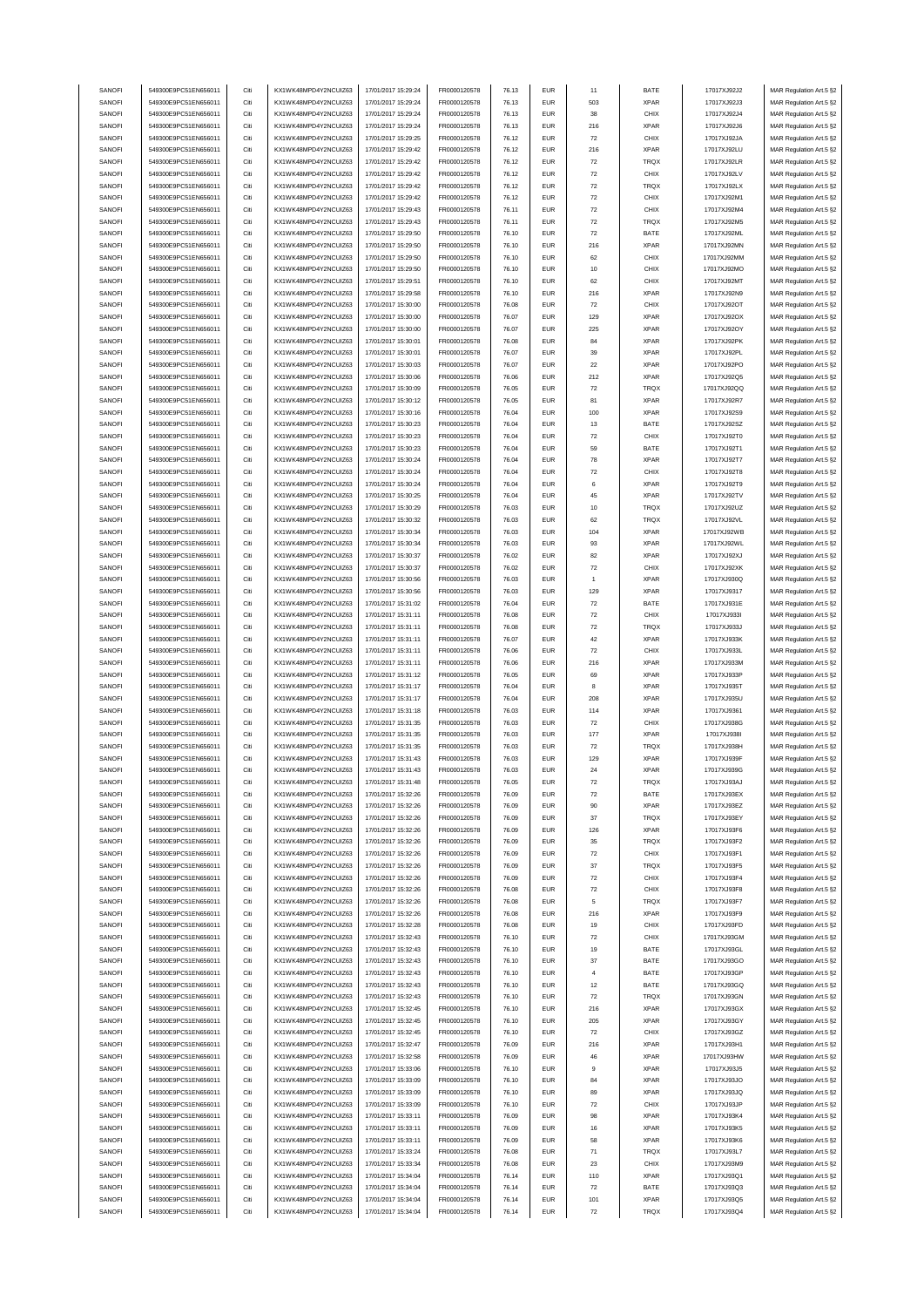| SANOFI | 549300E9PC51EN656011 | Citi | KX1WK48MPD4Y2NCUIZ63  | 17/01/2017 15:34:15 | FR0000120578 | 76.15 | <b>EUR</b> | $\scriptstyle{72}$      | CHIX        | 17017XJ93RK | MAR Regulation Art.5 §2 |
|--------|----------------------|------|-----------------------|---------------------|--------------|-------|------------|-------------------------|-------------|-------------|-------------------------|
| SANOFI | 549300E9PC51EN656011 | Citi | KX1WK48MPD4Y2NCUIZ63  | 17/01/2017 15:34:15 |              | 76.15 | <b>EUR</b> | 72                      | BATE        | 17017XJ93RJ |                         |
|        |                      |      |                       |                     | FR0000120578 |       |            |                         |             |             | MAR Regulation Art.5 §2 |
| SANOFI | 549300E9PC51EN656011 | Citi | KX1WK48MPD4Y2NCUIZ63  | 17/01/2017 15:34:15 | FR0000120578 | 76.15 | <b>EUR</b> | 72                      | TRQX        | 17017XJ93RL | MAR Regulation Art.5 §2 |
| SANOFI | 549300E9PC51EN656011 | Citi | KX1WK48MPD4Y2NCUIZ63  | 17/01/2017 15:34:15 | FR0000120578 | 76.15 | EUR        | 122                     | <b>XPAR</b> | 17017XJ93RM | MAR Regulation Art.5 §2 |
| SANOFI | 549300E9PC51EN656011 | Citi | KX1WK48MPD4Y2NCLIIZ63 | 17/01/2017 15:34:16 | FR0000120578 | 76.14 | <b>EUR</b> | 68                      | <b>XPAR</b> | 17017XJ93RN | MAR Regulation Art.5 §2 |
| SANOFI | 549300E9PC51EN656011 | Citi | KX1WK48MPD4Y2NCUIZ63  | 17/01/2017 15:34:20 | FR0000120578 | 76.17 | <b>EUR</b> | 208                     | <b>XPAR</b> | 17017XJ93S4 | MAR Regulation Art.5 §2 |
| SANOFI | 549300E9PC51EN656011 | Citi | KX1WK48MPD4Y2NCUIZ63  | 17/01/2017 15:34:21 | FR0000120578 | 76.16 | <b>EUR</b> | 68                      | CHIX        | 17017XJ93S5 | MAR Regulation Art.5 §2 |
|        | 549300E9PC51EN656011 |      |                       |                     |              |       |            |                         |             |             |                         |
| SANOFI |                      | Citi | KX1WK48MPD4Y2NCUIZ63  | 17/01/2017 15:34:21 | FR0000120578 | 76.16 | <b>EUR</b> | 72                      | <b>XPAR</b> | 17017XJ93S6 | MAR Regulation Art.5 §2 |
| SANOFI | 549300E9PC51EN656011 | Citi | KX1WK48MPD4Y2NCUIZ63  | 17/01/2017 15:34:42 | FR0000120578 | 76.16 | <b>EUR</b> | 72                      | CHIX        | 17017XJ93X2 | MAR Regulation Art.5 §2 |
| SANOFI | 549300E9PC51EN656011 | Citi | KX1WK48MPD4Y2NCUIZ63  | 17/01/2017 15:34:42 | FR0000120578 | 76.16 | <b>EUR</b> | 17                      | TRQX        | 17017XJ93X1 | MAR Regulation Art.5 §2 |
| SANOFI | 549300E9PC51EN656011 | Citi | KX1WK48MPD4Y2NCUIZ63  | 17/01/2017 15:34:42 | FR0000120578 | 76.16 | <b>EUR</b> | 17                      | <b>XPAR</b> | 17017XJ93X3 | MAR Regulation Art.5 §2 |
| SANOFI | 549300E9PC51EN656011 | Citi | KX1WK48MPD4Y2NCUIZ63  | 17/01/2017 15:34:43 | FR0000120578 | 76.15 | <b>EUR</b> | $\scriptstyle{72}$      | CHIX        | 17017XJ93XO | MAR Regulation Art.5 §2 |
|        |                      |      |                       |                     |              |       |            |                         |             |             |                         |
| SANOFI | 549300E9PC51EN656011 | Citi | KX1WK48MPD4Y2NCUIZ63  | 17/01/2017 15:34:43 | FR0000120578 | 76.15 | EUR        | 9                       | TRQX        | 17017XJ93XP | MAR Regulation Art.5 §2 |
| SANOFI | 549300E9PC51EN656011 | Citi | KX1WK48MPD4Y2NCUIZ63  | 17/01/2017 15:34:43 | FR0000120578 | 76.15 | <b>EUR</b> | 63                      | TRQX        | 17017XJ93XQ | MAR Regulation Art.5 §2 |
| SANOFI | 549300E9PC51EN656011 | Citi | KX1WK48MPD4Y2NCUIZ63  | 17/01/2017 15:34:43 | FR0000120578 | 76.15 | <b>EUR</b> | 216                     | <b>XPAR</b> | 17017XJ93XR | MAR Regulation Art.5 §2 |
| SANOFI | 549300E9PC51EN656011 | Citi | KX1WK48MPD4Y2NCUIZ63  | 17/01/2017 15:34:51 | FR0000120578 | 76.14 | <b>EUR</b> | 72                      | CHIX        | 17017XJ93YQ | MAR Regulation Art.5 §2 |
| SANOFI | 549300E9PC51EN656011 | Citi | KX1WK48MPD4Y2NCUIZ63  | 17/01/2017 15:34:51 | FR0000120578 | 76.14 | <b>EUR</b> | 72                      | BATE        | 17017XJ93YP | MAR Regulation Art.5 §2 |
|        | 549300E9PC51EN656011 | Citi | KX1WK48MPD4Y2NCUIZ63  | 17/01/2017 15:34:51 |              | 76.14 | <b>EUR</b> | 72                      | TRQX        |             |                         |
| SANOFI |                      |      |                       |                     | FR0000120578 |       |            |                         |             | 17017XJ93YR | MAR Regulation Art.5 §2 |
| SANOFI | 549300E9PC51EN656011 | Citi | KX1WK48MPD4Y2NCUIZ63  | 17/01/2017 15:34:51 | FR0000120578 | 76.14 | <b>EUR</b> | 216                     | <b>XPAR</b> | 17017XJ93YS | MAR Regulation Art.5 §2 |
| SANOFI | 549300E9PC51EN656011 | Citi | KX1WK48MPD4Y2NCUIZ63  | 17/01/2017 15:34:51 | FR0000120578 | 76.14 | <b>EUR</b> | 310                     | <b>XPAR</b> | 17017XJ93YT | MAR Regulation Art.5 §2 |
| SANOFI | 549300E9PC51EN656011 | Citi | KX1WK48MPD4Y2NCUIZ63  | 17/01/2017 15:34:51 | FR0000120578 | 76.13 | <b>EUR</b> | 9                       | CHIX        | 17017XJ93YU | MAR Regulation Art.5 §2 |
| SANOFI | 549300E9PC51EN656011 | Citi | KX1WK48MPD4Y2NCUIZ63  | 17/01/2017 15:34:51 | FR0000120578 | 76.13 | <b>EUR</b> | 9                       | CHIX        | 17017XJ93YV | MAR Regulation Art.5 §2 |
| SANOFI | 549300E9PC51EN656011 | Citi | KX1WK48MPD4Y2NCUIZ63  | 17/01/2017 15:34:51 | FR0000120578 | 76.13 | <b>EUR</b> | 54                      | CHIX        | 17017XJ93YX |                         |
|        |                      |      |                       |                     |              |       |            |                         |             |             | MAR Regulation Art.5 §2 |
| SANOFI | 549300E9PC51EN656011 | Citi | KX1WK48MPD4Y2NCUIZ63  | 17/01/2017 15:34:51 | FR0000120578 | 76.13 | <b>EUR</b> | 216                     | <b>XPAR</b> | 17017XJ93YW | MAR Regulation Art.5 §2 |
| SANOFI | 549300E9PC51EN656011 | Citi | KX1WK48MPD4Y2NCUIZ63  | 17/01/2017 15:34:51 | FR0000120578 | 76.13 | <b>EUR</b> | $\scriptstyle{72}$      | CHIX        | 17017XJ93YY | MAR Regulation Art.5 §2 |
| SANOFI | 549300E9PC51EN656011 | Citi | KX1WK48MPD4Y2NCUIZ63  | 17/01/2017 15:34:53 | FR0000120578 | 76.10 | <b>EUR</b> | 330                     | <b>XPAR</b> | 17017XJ93Z2 | MAR Regulation Art.5 §2 |
| SANOFI | 549300E9PC51EN656011 | Citi | KX1WK48MPD4Y2NCUIZ63  | 17/01/2017 15:35:14 | FR0000120578 | 76.10 | <b>EUR</b> | 72                      | CHIX        | 17017XJ943L | MAR Regulation Art.5 §2 |
| SANOFI | 549300E9PC51EN656011 | Citi | KX1WK48MPD4Y2NCUIZ63  | 17/01/2017 15:35:14 |              |       | <b>EUR</b> |                         |             |             |                         |
|        |                      |      |                       |                     | FR0000120578 | 76.10 |            | 72                      | TRQX        | 17017XJ943K | MAR Regulation Art.5 §2 |
| SANOFI | 549300E9PC51EN656011 | Citi | KX1WK48MPD4Y2NCUIZ63  | 17/01/2017 15:35:14 | FR0000120578 | 76.10 | <b>EUR</b> | 45                      | <b>XPAR</b> | 17017XJ943M | MAR Regulation Art.5 §2 |
| SANOFI | 549300E9PC51EN656011 | Citi | KX1WK48MPD4Y2NCUIZ63  | 17/01/2017 15:35:15 | FR0000120578 | 76.10 | <b>EUR</b> | 100                     | <b>XPAR</b> | 17017XJ943U | MAR Regulation Art.5 §2 |
| SANOFI | 549300E9PC51EN656011 | Citi | KX1WK48MPD4Y2NCUIZ63  | 17/01/2017 15:35:15 | FR0000120578 | 76.10 | <b>EUR</b> | 70                      | <b>XPAR</b> | 17017XJ943Z | MAR Regulation Art.5 §2 |
| SANOFI | 549300E9PC51EN656011 | Citi | KX1WK48MPD4Y2NCUIZ63  | 17/01/2017 15:35:15 | FR0000120578 | 76.09 | <b>EUR</b> | 12                      | <b>XPAR</b> | 17017XJ9443 | MAR Regulation Art.5 §2 |
| SANOFI | 549300E9PC51EN656011 | Citi | KX1WK48MPD4Y2NCUIZ63  | 17/01/2017 15:35:23 | FR0000120578 | 76.09 | <b>EUR</b> | 72                      | CHIX        | 17017XJ9458 | MAR Regulation Art.5 §2 |
|        |                      |      |                       |                     |              |       |            |                         |             |             |                         |
| SANOFI | 549300E9PC51EN656011 | Citi | KX1WK48MPD4Y2NCUIZ63  | 17/01/2017 15:35:23 | FR0000120578 | 76.09 | <b>EUR</b> | 204                     | <b>XPAR</b> | 17017XJ9459 | MAR Regulation Art.5 §2 |
| SANOFI | 549300E9PC51EN656011 | Citi | KX1WK48MPD4Y2NCUIZ63  | 17/01/2017 15:35:23 | FR0000120578 | 76.09 | <b>EUR</b> | 100                     | <b>XPAR</b> | 17017XJ945C | MAR Regulation Art.5 §2 |
| SANOFI | 549300E9PC51EN656011 | Citi | KX1WK48MPD4Y2NCUIZ63  | 17/01/2017 15:35:23 | FR0000120578 | 76.09 | <b>EUR</b> | 61                      | <b>XPAR</b> | 17017XJ945D | MAR Regulation Art.5 §2 |
| SANOFI | 549300E9PC51EN656011 | Citi | KX1WK48MPD4Y2NCUIZ63  | 17/01/2017 15:35:28 | FR0000120578 | 76.07 | <b>EUR</b> | 76                      | <b>XPAR</b> | 17017XJ945V | MAR Regulation Art.5 §2 |
| SANOFI | 549300E9PC51EN656011 | Citi | KX1WK48MPD4Y2NCUIZ63  | 17/01/2017 15:35:28 | FR0000120578 | 76.05 | <b>EUR</b> | 89                      | <b>XPAR</b> | 17017XJ9460 | MAR Regulation Art.5 §2 |
|        |                      |      |                       |                     |              |       |            |                         |             |             |                         |
| SANOFI | 549300E9PC51EN656011 | Citi | KX1WK48MPD4Y2NCUIZ63  | 17/01/2017 15:35:43 | FR0000120578 | 76.03 | <b>EUR</b> | 61                      | CHIX        | 17017XJ948U | MAR Regulation Art.5 §2 |
| SANOFI | 549300E9PC51EN656011 | Citi | KX1WK48MPD4Y2NCUIZ63  | 17/01/2017 15:35:43 | FR0000120578 | 76.03 | <b>EUR</b> | 86                      | <b>XPAR</b> | 17017XJ948V | MAR Regulation Art.5 §2 |
| SANOFI | 549300E9PC51EN656011 | Citi | KX1WK48MPD4Y2NCUIZ63  | 17/01/2017 15:35:50 | FR0000120578 | 76.01 | <b>EUR</b> | 100                     | <b>XPAR</b> | 17017XJ948Y | MAR Regulation Art.5 §2 |
| SANOFI | 549300E9PC51EN656011 | Citi | KX1WK48MPD4Y2NCUIZ63  | 17/01/2017 15:35:50 | FR0000120578 | 76.01 | <b>EUR</b> | 83                      | <b>XPAR</b> | 17017XJ948Z | MAR Regulation Art.5 §2 |
| SANOFI | 549300E9PC51EN656011 | Citi | KX1WK48MPD4Y2NCUIZ63  | 17/01/2017 15:35:57 | FR0000120578 | 76.01 | <b>EUR</b> | 72                      | BATE        | 17017XJ949G | MAR Regulation Art.5 §2 |
| SANOFI | 549300E9PC51EN656011 | Citi | KX1WK48MPD4Y2NCUIZ63  | 17/01/2017 15:35:57 | FR0000120578 | 76.01 | <b>EUR</b> | 72                      | TRQX        | 17017XJ949H |                         |
|        |                      |      |                       |                     |              |       |            |                         |             |             | MAR Regulation Art.5 §2 |
| SANOFI | 549300E9PC51EN656011 | Citi | KX1WK48MPD4Y2NCUIZ63  | 17/01/2017 15:35:57 | FR0000120578 | 76.01 | <b>EUR</b> | 118                     | <b>XPAR</b> | 17017XJ949I | MAR Regulation Art.5 §2 |
| SANOFI | 549300E9PC51EN656011 | Citi | KX1WK48MPD4Y2NCUIZ63  | 17/01/2017 15:36:00 | FR0000120578 | 76.00 | <b>EUR</b> | $\scriptstyle{72}$      | TRQX        | 17017XJ949P | MAR Regulation Art.5 §2 |
| SANOFI | 549300E9PC51EN656011 | Citi | KX1WK48MPD4Y2NCUIZ63  | 17/01/2017 15:36:08 | FR0000120578 | 76.01 | <b>EUR</b> | $\overline{\mathbf{c}}$ | <b>XPAR</b> | 17017XJ94AC | MAR Regulation Art.5 §2 |
| SANOFI | 549300E9PC51EN656011 | Citi | KX1WK48MPD4Y2NCUIZ63  | 17/01/2017 15:36:39 | FR0000120578 | 76.01 | <b>EUR</b> | $\scriptstyle{72}$      | BATE        | 17017XJ94D6 | MAR Regulation Art.5 §2 |
| SANOFI | 549300E9PC51EN656011 | Citi | KX1WK48MPD4Y2NCUIZ63  | 17/01/2017 15:36:39 | FR0000120578 | 76.01 | <b>EUR</b> | 70                      | CHIX        | 17017XJ94D7 | MAR Regulation Art.5 §2 |
|        |                      |      |                       |                     |              |       |            |                         |             |             |                         |
| SANOFI | 549300E9PC51EN656011 | Citi | KX1WK48MPD4Y2NCUIZ63  | 17/01/2017 15:36:41 | FR0000120578 | 76.01 | <b>EUR</b> | 72                      | CHIX        | 17017XJ94DB | MAR Regulation Art.5 §2 |
| SANOFI | 549300E9PC51EN656011 | Citi | KX1WK48MPD4Y2NCUIZ63  | 17/01/2017 15:36:41 | FR0000120578 | 76.01 | <b>EUR</b> | 72                      | TRQX        | 17017XJ94DC | MAR Regulation Art.5 §2 |
| SANOFI | 549300E9PC51EN656011 | Citi | KX1WK48MPD4Y2NCUIZ63  | 17/01/2017 15:36:41 | FR0000120578 | 76.01 | <b>EUR</b> | 92                      | <b>XPAR</b> | 17017XJ94DD | MAR Regulation Art.5 §2 |
| SANOFI | 549300E9PC51EN656011 | Citi | KX1WK48MPD4Y2NCUIZ63  | 17/01/2017 15:36:41 | FR0000120578 | 76.01 | <b>EUR</b> | 124                     | <b>XPAR</b> | 17017XJ94DG | MAR Regulation Art.5 §2 |
| SANOFI | 549300E9PC51EN656011 | Citi | KX1WK48MPD4Y2NCUIZ63  | 17/01/2017 15:36:41 | FR0000120578 | 76.00 | <b>EUR</b> | 67                      | CHIX        | 17017XJ94DE | MAR Regulation Art.5 §2 |
|        |                      |      |                       |                     |              |       |            |                         |             |             |                         |
| SANOFI | 549300E9PC51EN656011 | Citi | KX1WK48MPD4Y2NCUIZ63  | 17/01/2017 15:36:48 | FR0000120578 | 76.02 | <b>EUR</b> | $\scriptstyle{72}$      | CHIX        | 17017XJ94EN | MAR Regulation Art.5 §2 |
| SANOFI | 549300E9PC51EN656011 | Citi | KX1WK48MPD4Y2NCUIZ63  | 17/01/2017 15:36:48 | FR0000120578 | 76.02 | <b>EUR</b> | $\scriptstyle{72}$      | TRQX        | 17017XJ94EM | MAR Regulation Art.5 §2 |
| SANOFI | 549300E9PC51EN656011 | Citi | KX1WK48MPD4Y2NCUIZ63  | 17/01/2017 15:37:07 | FR0000120578 | 76.02 | <b>EUR</b> | 82                      | <b>XPAR</b> | 17017XJ94H9 | MAR Regulation Art.5 §2 |
| SANOFI | 549300E9PC51EN656011 | Citi | KX1WK48MPD4Y2NCUIZ63  | 17/01/2017 15:37:07 | FR0000120578 | 76.02 | <b>EUR</b> | $\scriptstyle{72}$      | CHIX        | 17017XJ94H8 | MAR Regulation Art.5 §2 |
| SANOFI | 549300E9PC51EN656011 |      | KX1WK48MPD4Y2NCLIIZ63 | 17/01/2017 15:37:31 | ER0000120578 | 76.02 | FUR        | 12                      | <b>BATF</b> | 17017XJ94KX | MAR Regulation Art 5.82 |
| SANOFI |                      |      |                       |                     |              |       |            |                         |             |             |                         |
|        | 549300E9PC51EN656011 | Citi | KX1WK48MPD4Y2NCUIZ63  | 17/01/2017 15:37:31 | FR0000120578 | 76.02 | <b>EUR</b> | $\scriptstyle{72}$      | CHIX        | 17017XJ94KY | MAR Regulation Art.5 §2 |
| SANOFI | 549300E9PC51EN656011 | Citi | KX1WK48MPD4Y2NCUIZ63  | 17/01/2017 15:37:31 | FR0000120578 | 76.02 | <b>EUR</b> | 60                      | BATE        | 17017XJ94L0 | MAR Regulation Art.5 §2 |
| SANOFI | 549300E9PC51EN656011 | Citi | KX1WK48MPD4Y2NCUIZ63  | 17/01/2017 15:37:31 | FR0000120578 | 76.02 | <b>EUR</b> | 72                      | TRQX        | 17017XJ94KZ | MAR Regulation Art.5 §2 |
| SANOFI | 549300E9PC51EN656011 | Citi | KX1WK48MPD4Y2NCUIZ63  | 17/01/2017 15:37:34 | FR0000120578 | 76.03 | <b>EUR</b> | 97                      | <b>XPAR</b> | 17017XJ94M4 | MAR Regulation Art.5 §2 |
| SANOFI | 549300E9PC51EN656011 | Citi | KX1WK48MPD4Y2NCUIZ63  | 17/01/2017 15:38:07 | FR0000120578 | 76.04 | <b>EUR</b> | $\overline{7}$          | <b>XPAR</b> | 17017XJ94R4 | MAR Regulation Art.5 §2 |
| SANOFI | 549300E9PC51EN656011 | Citi | KX1WK48MPD4Y2NCUIZ63  | 17/01/2017 15:38:07 | FR0000120578 | 76.04 | <b>EUR</b> | 88                      | <b>XPAR</b> | 17017XJ94R5 | MAR Regulation Art.5 §2 |
|        |                      |      |                       |                     |              |       |            |                         |             |             |                         |
| SANOFI | 549300E9PC51EN656011 | Citi | KX1WK48MPD4Y2NCUIZ63  | 17/01/2017 15:38:07 | FR0000120578 | 76.04 | <b>EUR</b> | 44                      | <b>XPAR</b> | 17017XJ94R6 | MAR Regulation Art.5 §2 |
| SANOFI | 549300E9PC51EN656011 | Citi | KX1WK48MPD4Y2NCUIZ63  | 17/01/2017 15:38:07 | FR0000120578 | 76.04 | <b>EUR</b> | 173                     | <b>XPAR</b> | 17017XJ94R7 | MAR Regulation Art.5 §2 |
| SANOFI | 549300E9PC51EN656011 | Citi | KX1WK48MPD4Y2NCUIZ63  | 17/01/2017 15:38:07 | FR0000120578 | 76.04 | <b>EUR</b> | 85                      | <b>XPAR</b> | 17017XJ94R8 | MAR Regulation Art.5 §2 |
| SANOFI | 549300E9PC51EN656011 | Citi | KX1WK48MPD4Y2NCUIZ63  | 17/01/2017 15:38:07 | FR0000120578 | 76.04 | <b>EUR</b> | 148                     | <b>XPAR</b> | 17017XJ94R9 | MAR Regulation Art.5 §2 |
| SANOFI | 549300E9PC51EN656011 | Citi | KX1WK48MPD4Y2NCUIZ63  | 17/01/2017 15:38:07 | FR0000120578 | 76.04 | <b>EUR</b> | 87                      | <b>XPAR</b> | 17017XJ94RA | MAR Regulation Art.5 §2 |
|        |                      |      | KX1WK48MPD4Y2NCUIZ63  |                     | FR0000120578 |       |            |                         |             |             | MAR Regulation Art.5 §2 |
| SANOFI | 549300E9PC51EN656011 | Citi |                       | 17/01/2017 15:38:07 |              | 76.04 | <b>EUR</b> | 92                      | <b>XPAR</b> | 17017XJ94RB |                         |
| SANOFI | 549300E9PC51EN656011 | Citi | KX1WK48MPD4Y2NCUIZ63  | 17/01/2017 15:38:07 | FR0000120578 | 76.04 | <b>EUR</b> | 100                     | <b>XPAR</b> | 17017XJ94RC | MAR Regulation Art.5 §2 |
| SANOFI | 549300E9PC51EN656011 |      | KX1WK48MPD4Y2NCUIZ63  | 17/01/2017 15:38:16 | FR0000120578 | 76.03 | <b>EUR</b> | 63                      | CHIX        | 17017XJ94SE | MAR Regulation Art.5 §2 |
| SANOFI |                      | Citi |                       |                     |              |       |            |                         |             |             |                         |
|        | 549300E9PC51EN656011 | Citi | KX1WK48MPD4Y2NCUIZ63  | 17/01/2017 15:38:16 | FR0000120578 | 76.03 | <b>EUR</b> | 39                      | BATE        | 17017XJ94SD | MAR Regulation Art.5 §2 |
|        |                      |      |                       |                     |              |       |            |                         |             |             |                         |
| SANOFI | 549300E9PC51EN656011 | Citi | KX1WK48MPD4Y2NCUIZ63  | 17/01/2017 15:38:16 | FR0000120578 | 76.03 | <b>EUR</b> | 83                      | <b>XPAR</b> | 17017XJ94SF | MAR Regulation Art.5 §2 |
| SANOFI | 549300E9PC51EN656011 | Citi | KX1WK48MPD4Y2NCUIZ63  | 17/01/2017 15:38:16 | FR0000120578 | 76.03 | <b>EUR</b> | 33                      | BATE        | 17017XJ94SG | MAR Regulation Art.5 §2 |
| SANOFI | 549300E9PC51EN656011 | Citi | KX1WK48MPD4Y2NCUIZ63  | 17/01/2017 15:38:16 | FR0000120578 | 76.03 | <b>EUR</b> | 17                      | <b>XPAR</b> | 17017XJ94SK | MAR Regulation Art.5 §2 |
| SANOFI | 549300E9PC51EN656011 | Citi | KX1WK48MPD4Y2NCUIZ63  | 17/01/2017 15:38:16 | FR0000120578 | 76.03 | <b>EUR</b> | 72                      | TRQX        | 17017XJ94SI | MAR Regulation Art.5 §2 |
| SANOFI | 549300E9PC51EN656011 | Citi | KX1WK48MPD4Y2NCUIZ63  | 17/01/2017 15:38:16 | FR0000120578 | 76.03 | <b>EUR</b> | 116                     | <b>XPAR</b> | 17017XJ94SL | MAR Regulation Art.5 §2 |
|        |                      |      |                       |                     |              |       |            |                         |             |             |                         |
| SANOFI | 549300E9PC51EN656011 | Citi | KX1WK48MPD4Y2NCUIZ63  | 17/01/2017 15:38:16 | FR0000120578 | 76.02 | <b>EUR</b> | $\scriptstyle{72}$      | CHIX        | 17017XJ94SJ | MAR Regulation Art.5 §2 |
| SANOFI | 549300E9PC51EN656011 | Citi | KX1WK48MPD4Y2NCUIZ63  | 17/01/2017 15:38:17 | FR0000120578 | 76.02 | <b>EUR</b> | 17                      | CHIX        | 17017XJ94SM | MAR Regulation Art.5 §2 |
| SANOFI | 549300E9PC51EN656011 | Citi | KX1WK48MPD4Y2NCUIZ63  | 17/01/2017 15:38:17 | FR0000120578 | 76.02 | <b>EUR</b> | 17                      | TRQX        | 17017XJ94SN | MAR Regulation Art.5 §2 |
| SANOFI | 549300E9PC51EN656011 | Citi | KX1WK48MPD4Y2NCUIZ63  | 17/01/2017 15:38:20 | FR0000120578 | 76.01 | <b>EUR</b> | 72                      | CHIX        | 17017XJ94SR | MAR Regulation Art.5 §2 |
| SANOFI | 549300E9PC51EN656011 | Citi | KX1WK48MPD4Y2NCUIZ63  | 17/01/2017 15:38:20 | FR0000120578 | 76.01 | <b>EUR</b> | 216                     | <b>XPAR</b> | 17017XJ94SS | MAR Regulation Art.5 §2 |
| SANOFI | 549300E9PC51EN656011 | Citi |                       |                     |              | 76.02 | <b>EUR</b> | 100                     | <b>XPAR</b> |             |                         |
|        |                      |      | KX1WK48MPD4Y2NCUIZ63  | 17/01/2017 15:38:20 | FR0000120578 |       |            |                         |             | 17017XJ94SU | MAR Regulation Art.5 §2 |
| SANOFI | 549300E9PC51EN656011 | Citi | KX1WK48MPD4Y2NCUIZ63  | 17/01/2017 15:38:20 | FR0000120578 | 76.02 | <b>EUR</b> | 102                     | <b>XPAR</b> | 17017XJ94SV | MAR Regulation Art.5 §2 |
| SANOFI | 549300E9PC51EN656011 | Citi | KX1WK48MPD4Y2NCUIZ63  | 17/01/2017 15:38:20 | FR0000120578 | 76.02 | <b>EUR</b> | 100                     | <b>XPAR</b> | 17017XJ94SW | MAR Regulation Art.5 §2 |
| SANOFI | 549300E9PC51EN656011 | Citi | KX1WK48MPD4Y2NCUIZ63  | 17/01/2017 15:38:20 | FR0000120578 | 76.02 | <b>EUR</b> | 50                      | <b>XPAR</b> | 17017XJ94SX | MAR Regulation Art.5 §2 |
| SANOFI | 549300E9PC51EN656011 | Citi | KX1WK48MPD4Y2NCUIZ63  | 17/01/2017 15:38:20 | FR0000120578 | 76.02 | <b>EUR</b> | 201                     | <b>XPAR</b> | 17017XJ94SZ | MAR Regulation Art.5 §2 |
| SANOFI | 549300E9PC51EN656011 | Citi | KX1WK48MPD4Y2NCUIZ63  | 17/01/2017 15:38:20 | FR0000120578 | 76.01 | <b>EUR</b> | $\scriptstyle{72}$      | TRQX        | 17017XJ94SY | MAR Regulation Art.5 §2 |
| SANOFI | 549300E9PC51EN656011 | Citi | KX1WK48MPD4Y2NCUIZ63  | 17/01/2017 15:38:28 | FR0000120578 | 76.01 | <b>EUR</b> | 24                      | <b>XPAR</b> | 17017XJ94UP |                         |
|        |                      |      |                       |                     |              |       |            |                         |             |             | MAR Regulation Art.5 §2 |
| SANOFI | 549300E9PC51EN656011 | Citi | KX1WK48MPD4Y2NCUIZ63  | 17/01/2017 15:38:28 | FR0000120578 | 76.01 | <b>EUR</b> | 8                       | <b>XPAR</b> | 17017XJ94UQ | MAR Regulation Art.5 §2 |
| SANOFI | 549300E9PC51EN656011 | Citi | KX1WK48MPD4Y2NCUIZ63  | 17/01/2017 15:38:31 | FR0000120578 | 76.01 | <b>EUR</b> | 72                      | CHIX        | 17017XJ94VW | MAR Regulation Art.5 §2 |
| SANOFI | 549300E9PC51EN656011 | Citi | KX1WK48MPD4Y2NCUIZ63  | 17/01/2017 15:38:31 | FR0000120578 | 76.01 | <b>EUR</b> | 184                     | <b>XPAR</b> | 17017XJ94VX | MAR Regulation Art.5 §2 |
| SANOFI | 549300E9PC51EN656011 | Citi | KX1WK48MPD4Y2NCUIZ63  | 17/01/2017 15:38:45 | FR0000120578 | 76.01 | <b>EUR</b> | 72                      | TRQX        | 17017XJ94XE | MAR Regulation Art.5 §2 |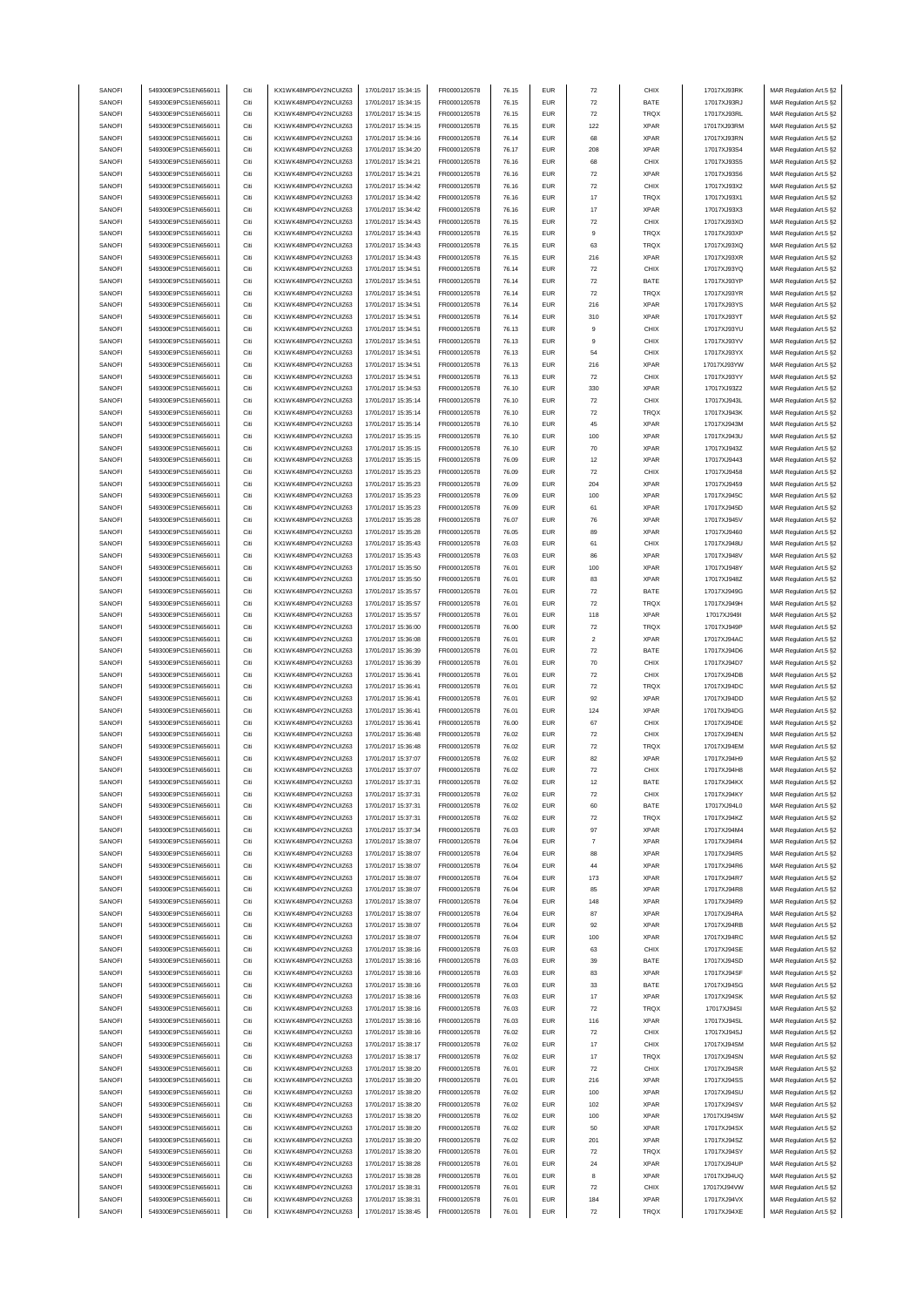| SANOFI<br>SANOFI |                      | Citi |                      | 17/01/2017 15:39:08 | FR0000120578 | 76.03 | <b>EUR</b> |                    |             |             |                         |
|------------------|----------------------|------|----------------------|---------------------|--------------|-------|------------|--------------------|-------------|-------------|-------------------------|
|                  | 549300E9PC51EN656011 |      | KX1WK48MPD4Y2NCUIZ63 |                     |              |       |            | $\scriptstyle{72}$ | BATE        | 17017XJ94ZF | MAR Regulation Art.5 §2 |
|                  | 549300E9PC51EN656011 | Citi | KX1WK48MPD4Y2NCUIZ63 | 17/01/2017 15:39:08 | FR0000120578 | 76.03 | <b>EUR</b> | 72                 | CHIX        | 17017XJ94ZG | MAR Regulation Art.5 §2 |
| SANOFI           | 549300E9PC51EN656011 | Citi | KX1WK48MPD4Y2NCUIZ63 | 17/01/2017 15:39:08 | FR0000120578 | 76.02 | <b>EUR</b> | 72                 | CHIX        | 17017XJ94ZI | MAR Regulation Art.5 §2 |
| SANOFI           | 549300E9PC51EN656011 | Citi | KX1WK48MPD4Y2NCUIZ63 | 17/01/2017 15:39:08 | FR0000120578 | 76.02 | <b>EUR</b> | $\scriptstyle{72}$ | TRQX        | 17017XJ94ZH | MAR Regulation Art.5 §2 |
| SANOFI           | 549300E9PC51EN656011 | Citi | KX1WK48MPD4Y2NCUIZ63 | 17/01/2017 15:39:08 | FR0000120578 | 76.02 | <b>EUR</b> | 917                | <b>XPAR</b> | 17017XJ94ZJ | MAR Regulation Art.5 §2 |
|                  |                      |      |                      |                     |              |       |            |                    |             |             |                         |
| SANOFI           | 549300E9PC51EN656011 | Citi | KX1WK48MPD4Y2NCUIZ63 | 17/01/2017 15:39:13 | FR0000120578 | 76.01 | <b>EUR</b> | $\scriptstyle{72}$ | CHIX        | 17017XJ950E | MAR Regulation Art.5 §2 |
| SANOFI           | 549300E9PC51EN656011 | Citi | KX1WK48MPD4Y2NCUIZ63 | 17/01/2017 15:39:16 | FR0000120578 | 76.02 | <b>EUR</b> | 216                | <b>XPAR</b> | 17017XJ950H | MAR Regulation Art.5 §2 |
| SANOFI           | 549300E9PC51EN656011 | Citi | KX1WK48MPD4Y2NCUIZ63 | 17/01/2017 15:39:16 | FR0000120578 | 76.01 | <b>EUR</b> | 70                 | CHIX        | 17017XJ950I | MAR Regulation Art.5 §2 |
| SANOFI           | 549300E9PC51EN656011 | Citi | KX1WK48MPD4Y2NCUIZ63 | 17/01/2017 15:39:16 | FR0000120578 | 76.01 | <b>EUR</b> | 92                 | <b>XPAR</b> | 17017XJ950J | MAR Regulation Art.5 §2 |
|                  |                      |      |                      |                     |              |       |            |                    |             |             |                         |
| SANOFI           | 549300E9PC51EN656011 | Citi | KX1WK48MPD4Y2NCUIZ63 | 17/01/2017 15:39:16 | FR0000120578 | 76.01 | <b>EUR</b> | $\sqrt{2}$         | CHIX        | 17017XJ950K | MAR Regulation Art.5 §2 |
| SANOFI           | 549300E9PC51EN656011 | Citi | KX1WK48MPD4Y2NCUIZ63 | 17/01/2017 15:39:16 | FR0000120578 | 76.01 | <b>EUR</b> | $\overline{1}$     | <b>XPAR</b> | 17017XJ950L | MAR Regulation Art.5 §2 |
| SANOFI           | 549300E9PC51EN656011 | Citi | KX1WK48MPD4Y2NCUIZ63 | 17/01/2017 15:39:24 | FR0000120578 | 76.01 | <b>EUR</b> | $\scriptstyle{72}$ | CHIX        | 17017XJ951Y |                         |
|                  |                      |      |                      |                     |              |       |            |                    |             |             | MAR Regulation Art.5 §2 |
| SANOFI           | 549300E9PC51EN656011 | Citi | KX1WK48MPD4Y2NCUIZ63 | 17/01/2017 15:39:24 | FR0000120578 | 76.01 | <b>EUR</b> | $\scriptstyle{72}$ | TRQX        | 17017XJ951Z | MAR Regulation Art.5 §2 |
| SANOFI           | 549300E9PC51EN656011 | Citi | KX1WK48MPD4Y2NCUIZ63 | 17/01/2017 15:39:24 | FR0000120578 | 76.01 | <b>EUR</b> | 171                | <b>XPAR</b> | 17017XJ9520 | MAR Regulation Art.5 §2 |
| SANOFI           | 549300E9PC51EN656011 | Citi | KX1WK48MPD4Y2NCUIZ63 | 17/01/2017 15:39:24 | FR0000120578 | 76.01 | <b>EUR</b> | 189                | <b>XPAR</b> | 17017XJ9521 | MAR Regulation Art.5 §2 |
|                  |                      |      |                      |                     |              |       |            |                    |             |             |                         |
| SANOFI           | 549300E9PC51EN656011 | Citi | KX1WK48MPD4Y2NCUIZ63 | 17/01/2017 15:39:29 | FR0000120578 | 76.01 | <b>EUR</b> | 23                 | CHIX        | 17017XJ952J | MAR Regulation Art.5 §2 |
| SANOFI           | 549300E9PC51EN656011 | Citi | KX1WK48MPD4Y2NCUIZ63 | 17/01/2017 15:39:53 | FR0000120578 | 76.05 | <b>EUR</b> | $\scriptstyle{72}$ | BATE        | 17017XJ957G | MAR Regulation Art.5 §2 |
| SANOFI           | 549300E9PC51EN656011 | Citi | KX1WK48MPD4Y2NCUIZ63 | 17/01/2017 15:39:53 | FR0000120578 | 76.05 | <b>EUR</b> | 86                 | <b>XPAR</b> | 17017XJ957I | MAR Regulation Art.5 §2 |
| SANOFI           | 549300E9PC51EN656011 | Citi | KX1WK48MPD4Y2NCUIZ63 | 17/01/2017 15:39:53 | FR0000120578 | 76.05 | <b>EUR</b> | 71                 | TRQX        | 17017XJ957H | MAR Regulation Art.5 §2 |
|                  |                      |      |                      |                     |              |       |            |                    |             |             |                         |
| SANOFI           | 549300E9PC51EN656011 | Citi | KX1WK48MPD4Y2NCUIZ63 | 17/01/2017 15:40:02 | FR0000120578 | 76.05 | EUR        | $\scriptstyle{72}$ | BATE        | 17017XJ958M | MAR Regulation Art.5 §2 |
| SANOFI           | 549300E9PC51EN656011 | Citi | KX1WK48MPD4Y2NCUIZ63 | 17/01/2017 15:40:02 | FR0000120578 | 76.05 | <b>EUR</b> | 69                 | CHIX        | 17017XJ958N | MAR Regulation Art.5 §2 |
| SANOFI           | 549300E9PC51EN656011 | Citi | KX1WK48MPD4Y2NCUIZ63 | 17/01/2017 15:40:02 | FR0000120578 | 76.05 | <b>EUR</b> | $\scriptstyle{72}$ | TRQX        | 17017XJ958O | MAR Regulation Art.5 §2 |
|                  |                      |      |                      |                     |              |       | <b>EUR</b> |                    |             |             |                         |
| SANOFI           | 549300E9PC51EN656011 | Citi | KX1WK48MPD4Y2NCUIZ63 | 17/01/2017 15:40:06 | FR0000120578 | 76.04 |            | 28                 | <b>XPAR</b> | 17017XJ95AB | MAR Regulation Art.5 §2 |
| SANOFI           | 549300E9PC51EN656011 | Citi | KX1WK48MPD4Y2NCUIZ63 | 17/01/2017 15:40:06 | FR0000120578 | 76.04 | <b>EUR</b> | $\scriptstyle{72}$ | CHIX        | 17017XJ95AA | MAR Regulation Art.5 §2 |
| SANOFI           | 549300E9PC51EN656011 | Citi | KX1WK48MPD4Y2NCUIZ63 | 17/01/2017 15:40:06 | FR0000120578 | 76.04 | <b>EUR</b> | 42                 | <b>XPAR</b> | 17017XJ95AD | MAR Regulation Art.5 §2 |
| SANOFI           | 549300E9PC51EN656011 | Citi | KX1WK48MPD4Y2NCUIZ63 | 17/01/2017 15:40:06 | FR0000120578 | 76.03 | <b>EUR</b> | $\scriptstyle{72}$ | CHIX        | 17017XJ95AC | MAR Regulation Art.5 §2 |
|                  |                      |      |                      |                     |              |       |            |                    |             |             |                         |
| SANOFI           | 549300E9PC51EN656011 | Citi | KX1WK48MPD4Y2NCUIZ63 | 17/01/2017 15:40:06 | FR0000120578 | 76.02 | <b>EUR</b> | 85                 | <b>XPAR</b> | 17017XJ95AE | MAR Regulation Art.5 §2 |
| SANOFI           | 549300E9PC51EN656011 | Citi | KX1WK48MPD4Y2NCUIZ63 | 17/01/2017 15:40:08 | FR0000120578 | 76.02 | <b>EUR</b> | 439                | <b>XPAR</b> | 17017XJ95AN | MAR Regulation Art.5 §2 |
| SANOFI           | 549300E9PC51EN656011 | Citi | KX1WK48MPD4Y2NCUIZ63 | 17/01/2017 15:40:10 | FR0000120578 | 76.01 | <b>EUR</b> | 179                | <b>XPAR</b> | 17017XJ95BD | MAR Regulation Art.5 §2 |
|                  |                      |      | KX1WK48MPD4Y2NCUIZ63 |                     |              |       |            |                    |             | 17017XJ95BY |                         |
| SANOFI           | 549300E9PC51EN656011 | Citi |                      | 17/01/2017 15:40:16 | FR0000120578 | 76.01 | <b>EUR</b> | 89                 | <b>XPAR</b> |             | MAR Regulation Art.5 §2 |
| SANOFI           | 549300E9PC51EN656011 | Citi | KX1WK48MPD4Y2NCUIZ63 | 17/01/2017 15:40:24 | FR0000120578 | 76.01 | <b>EUR</b> | 60                 | TRQX        | 17017XJ95CG | MAR Regulation Art.5 §2 |
| SANOFI           | 549300E9PC51EN656011 | Citi | KX1WK48MPD4Y2NCUIZ63 | 17/01/2017 15:40:24 | FR0000120578 | 76.01 | <b>EUR</b> | 12                 | TRQX        | 17017XJ95CH | MAR Regulation Art.5 §2 |
| SANOFI           | 549300E9PC51EN656011 | Citi | KX1WK48MPD4Y2NCUIZ63 | 17/01/2017 15:40:26 | FR0000120578 | 76.01 | <b>EUR</b> | $\scriptstyle{72}$ | CHIX        | 17017XJ95CR | MAR Regulation Art.5 §2 |
|                  |                      |      |                      |                     |              |       |            |                    |             |             |                         |
| SANOFI           | 549300E9PC51EN656011 | Citi | KX1WK48MPD4Y2NCUIZ63 | 17/01/2017 15:40:26 | FR0000120578 | 76.01 | <b>EUR</b> | 74                 | <b>XPAR</b> | 17017XJ95CS | MAR Regulation Art.5 §2 |
| SANOFI           | 549300E9PC51EN656011 | Citi | KX1WK48MPD4Y2NCUIZ63 | 17/01/2017 15:40:26 | FR0000120578 | 76.01 | <b>EUR</b> | 72                 | CHIX        | 17017XJ95CT | MAR Regulation Art.5 §2 |
| SANOFI           | 549300E9PC51EN656011 | Citi | KX1WK48MPD4Y2NCUIZ63 | 17/01/2017 15:40:50 | FR0000120578 | 76.02 | <b>EUR</b> | $\scriptstyle{72}$ | TRQX        | 17017XJ95E0 | MAR Regulation Art.5 §2 |
|                  | 549300E9PC51EN656011 |      |                      |                     |              |       |            |                    |             |             |                         |
| SANOFI           |                      | Citi | KX1WK48MPD4Y2NCUIZ63 | 17/01/2017 15:40:58 | FR0000120578 | 76.03 | <b>EUR</b> | $\scriptstyle{72}$ | BATE        | 17017XJ95F6 | MAR Regulation Art.5 §2 |
| SANOFI           | 549300E9PC51EN656011 | Citi | KX1WK48MPD4Y2NCUIZ63 | 17/01/2017 15:40:58 | FR0000120578 | 76.03 | <b>EUR</b> | $\scriptstyle{72}$ | CHIX        | 17017XJ95F7 | MAR Regulation Art.5 §2 |
| SANOFI           | 549300E9PC51EN656011 | Citi | KX1WK48MPD4Y2NCUIZ63 | 17/01/2017 15:40:58 | FR0000120578 | 76.03 | <b>EUR</b> | $\scriptstyle{72}$ | TRQX        | 17017XJ95F8 | MAR Regulation Art.5 §2 |
| SANOFI           | 549300E9PC51EN656011 | Citi | KX1WK48MPD4Y2NCUIZ63 | 17/01/2017 15:40:58 | FR0000120578 | 76.03 | <b>EUR</b> | 161                | <b>XPAR</b> | 17017XJ95FC | MAR Regulation Art.5 §2 |
|                  |                      |      |                      |                     |              |       |            |                    |             |             |                         |
| SANOFI           | 549300E9PC51EN656011 | Citi | KX1WK48MPD4Y2NCUIZ63 | 17/01/2017 15:41:00 | FR0000120578 | 76.02 | <b>EUR</b> | $\scriptstyle{72}$ | CHIX        | 17017XJ95FD | MAR Regulation Art.5 §2 |
| SANOFI           | 549300E9PC51EN656011 | Citi | KX1WK48MPD4Y2NCUIZ63 | 17/01/2017 15:41:00 | FR0000120578 | 76.02 | <b>EUR</b> | $\scriptstyle{72}$ | CHIX        | 17017XJ95FH | MAR Regulation Art.5 §2 |
| SANOFI           | 549300E9PC51EN656011 | Citi | KX1WK48MPD4Y2NCUIZ63 | 17/01/2017 15:41:17 | FR0000120578 | 76.01 | <b>EUR</b> | 13                 | BATE        | 17017XJ95GO | MAR Regulation Art.5 §2 |
| SANOFI           | 549300E9PC51EN656011 | Citi | KX1WK48MPD4Y2NCUIZ63 | 17/01/2017 15:41:17 | FR0000120578 | 76.01 | <b>EUR</b> | 59                 | BATE        | 17017XJ95GP |                         |
|                  |                      |      |                      |                     |              |       |            |                    |             |             | MAR Regulation Art.5 §2 |
| SANOFI           | 549300E9PC51EN656011 | Citi | KX1WK48MPD4Y2NCUIZ63 | 17/01/2017 15:41:17 | FR0000120578 | 76.01 | <b>EUR</b> | $\scriptstyle{72}$ | TRQX        | 17017XJ95GQ | MAR Regulation Art.5 §2 |
| SANOFI           | 549300E9PC51EN656011 | Citi | KX1WK48MPD4Y2NCUIZ63 | 17/01/2017 15:41:17 | FR0000120578 | 76.01 | <b>EUR</b> | 75                 | <b>XPAR</b> | 17017XJ95GR | MAR Regulation Art.5 §2 |
| SANOFI           | 549300E9PC51EN656011 | Citi | KX1WK48MPD4Y2NCUIZ63 | 17/01/2017 15:41:17 | FR0000120578 | 76.01 | <b>EUR</b> | 186                | <b>XPAR</b> | 17017XJ95GS | MAR Regulation Art.5 §2 |
|                  |                      |      |                      |                     |              |       |            |                    |             |             |                         |
| SANOFI           | 549300E9PC51EN656011 | Citi | KX1WK48MPD4Y2NCUIZ63 | 17/01/2017 15:41:19 | FR0000120578 | 76.00 | <b>EUR</b> | 872                | <b>XPAR</b> | 17017XJ95GY | MAR Regulation Art.5 §2 |
| SANOFI           | 549300E9PC51EN656011 | Citi | KX1WK48MPD4Y2NCUIZ63 | 17/01/2017 15:41:45 | FR0000120578 | 76.00 | <b>EUR</b> | $\scriptstyle{72}$ | TRQX        | 17017XJ95L0 | MAR Regulation Art.5 §2 |
| SANOFI           | 549300E9PC51EN656011 | Citi | KX1WK48MPD4Y2NCUIZ63 | 17/01/2017 15:41:45 | FR0000120578 | 76.00 | <b>EUR</b> | 216                | <b>XPAR</b> | 17017XJ95L2 | MAR Regulation Art.5 §2 |
| SANOFI           | 549300E9PC51EN656011 | Citi | KX1WK48MPD4Y2NCUIZ63 | 17/01/2017 15:41:45 | FR0000120578 | 76.00 | <b>EUR</b> | $\scriptstyle{72}$ | CHIX        | 17017XJ95L1 | MAR Regulation Art.5 §2 |
|                  |                      |      |                      |                     |              |       |            |                    |             |             |                         |
| SANOFI           | 549300E9PC51EN656011 | Citi | KX1WK48MPD4Y2NCUIZ63 | 17/01/2017 15:42:07 | FR0000120578 | 76.01 | <b>EUR</b> | 72                 | BATE        | 17017XJ95N0 | MAR Regulation Art.5 §2 |
| SANOFI           | 549300E9PC51EN656011 | Citi | KX1WK48MPD4Y2NCUIZ63 | 17/01/2017 15:42:07 | FR0000120578 | 76.01 | <b>EUR</b> | $\scriptstyle{72}$ | CHIX        | 17017XJ95N2 | MAR Regulation Art.5 §2 |
| SANOFI           | 549300E9PC51EN656011 | Citi | KX1WK48MPD4Y2NCUIZ63 | 17/01/2017 15:42:07 | FR0000120578 | 76.01 | <b>EUR</b> | $\scriptstyle{72}$ | TRQX        | 17017XJ95N1 | MAR Regulation Art.5 §2 |
| SANOFI           | 549300E9PC51EN656011 | Citi | KX1WK48MPD4Y2NCUIZ63 | 17/01/2017 15:42:07 | FR0000120578 | 76.01 | <b>EUR</b> | 150                | <b>XPAR</b> | 17017XJ95N3 | MAR Regulation Art.5 §2 |
|                  |                      |      |                      |                     |              |       |            |                    |             |             |                         |
| SANOFI           | 549300E9PC51EN656011 | Citi | KX1WK48MPD4Y2NCUIZ63 | 17/01/2017 15:42:07 | FR0000120578 | 76.01 | <b>EUR</b> | 66                 | <b>XPAR</b> | 17017XJ95N4 | MAR Regulation Art.5 §2 |
| SANOFI           | 549300E9PC51EN656011 | Citi | KX1WK48MPD4Y2NCUIZ63 | 17/01/2017 15:42:10 | FR0000120578 | 76.00 | <b>EUR</b> |                    |             | 17017XJ95NH | MAR Regulation Art.5 §2 |
| SANOFI           | 549300E9PC51EN656011 |      | KX1WK48MPD4Y2NCUIZ63 |                     |              |       |            | 216                | <b>XPAR</b> |             |                         |
|                  |                      |      |                      |                     |              |       | <b>EUR</b> |                    |             |             |                         |
|                  |                      | Citi |                      | 17/01/2017 15:42:10 | FR0000120578 | 76.00 |            | 37                 | TRQX        | 17017XJ95NG | MAR Regulation Art.5 §2 |
| SANOFI           | 549300E9PC51EN656011 |      | KX1WK48MPD4Y2NCUIZ63 | 17/01/2017 15:42:10 | FR0000120578 | 76.00 | FUR        |                    | TROX        | 17017XJ95NJ | MAR Regulation Art 5.82 |
| SANOFI           | 549300E9PC51EN656011 | Citi | KX1WK48MPD4Y2NCUIZ63 | 17/01/2017 15:42:10 | FR0000120578 | 76.00 | <b>EUR</b> | 34                 | CHIX        | 17017XJ95NI | MAR Regulation Art.5 §2 |
| SANOFI           | 549300E9PC51EN656011 | Citi | KX1WK48MPD4Y2NCUIZ63 | 17/01/2017 15:42:10 | FR0000120578 | 76.00 | <b>EUR</b> | 38                 | CHIX        | 17017XJ95NK | MAR Regulation Art.5 §2 |
|                  |                      |      |                      |                     |              |       |            |                    |             |             |                         |
| SANOFI           | 549300E9PC51EN656011 | Citi | KX1WK48MPD4Y2NCUIZ63 | 17/01/2017 15:42:10 | FR0000120578 | 76.00 | <b>EUR</b> | 97                 | XPAR        | 17017XJ95NL | MAR Regulation Art.5 §2 |
| SANOFI           | 549300E9PC51EN656011 | Citi | KX1WK48MPD4Y2NCUIZ63 | 17/01/2017 15:42:22 | FR0000120578 | 75.99 | <b>EUR</b> | $\scriptstyle{72}$ | CHIX        | 17017XJ95PL | MAR Regulation Art.5 §2 |
| SANOFI           | 549300E9PC51EN656011 | Citi | KX1WK48MPD4Y2NCUIZ63 | 17/01/2017 15:42:22 | FR0000120578 | 75.99 | <b>EUR</b> | 411                | <b>XPAR</b> | 17017XJ95PM | MAR Regulation Art.5 §2 |
| SANOFI           | 549300E9PC51EN656011 | Citi | KX1WK48MPD4Y2NCUIZ63 | 17/01/2017 15:42:22 | FR0000120578 | 75.98 | <b>EUR</b> | 33                 | CHIX        | 17017XJ95PN |                         |
|                  |                      |      |                      |                     |              |       | <b>EUR</b> |                    |             |             | MAR Regulation Art.5 §2 |
| SANOFI           | 549300E9PC51EN656011 | Citi | KX1WK48MPD4Y2NCUIZ63 | 17/01/2017 15:42:27 | FR0000120578 | 75.98 |            | 39                 | CHIX        | 17017XJ95QE | MAR Regulation Art.5 §2 |
| SANOFI           | 549300E9PC51EN656011 | Citi | KX1WK48MPD4Y2NCUIZ63 | 17/01/2017 15:42:27 | FR0000120578 | 75.98 | <b>EUR</b> | 33                 | CHIX        | 17017XJ95QH | MAR Regulation Art.5 §2 |
| SANOFI           | 549300E9PC51EN656011 | Citi | KX1WK48MPD4Y2NCUIZ63 | 17/01/2017 15:42:27 | FR0000120578 | 75.98 | <b>EUR</b> | 19                 | BATE        | 17017XJ95QF | MAR Regulation Art.5 §2 |
| SANOFI           | 549300E9PC51EN656011 | Citi | KX1WK48MPD4Y2NCUIZ63 | 17/01/2017 15:42:27 | FR0000120578 | 75.98 | <b>EUR</b> | 4                  | BATE        | 17017XJ95QG | MAR Regulation Art.5 §2 |
|                  |                      |      |                      |                     |              | 75.98 |            | 16                 |             | 17017XJ95QJ |                         |
| SANOFI           | 549300E9PC51EN656011 | Citi | KX1WK48MPD4Y2NCUIZ63 | 17/01/2017 15:42:27 | FR0000120578 |       | <b>EUR</b> |                    | BATE        |             | MAR Regulation Art.5 §2 |
| SANOFI           | 549300E9PC51EN656011 | Citi | KX1WK48MPD4Y2NCUIZ63 | 17/01/2017 15:42:27 | FR0000120578 | 75.98 | <b>EUR</b> | 216                | <b>XPAR</b> | 17017XJ95QI | MAR Regulation Art.5 §2 |
| SANOFI           | 549300E9PC51EN656011 | Citi | KX1WK48MPD4Y2NCUIZ63 | 17/01/2017 15:42:27 | FR0000120578 | 75.98 | <b>EUR</b> | 33                 | BATE        | 17017XJ95QK | MAR Regulation Art.5 §2 |
| SANOFI           | 549300E9PC51EN656011 | Citi | KX1WK48MPD4Y2NCUIZ63 | 17/01/2017 15:42:27 | FR0000120578 | 75.98 | <b>EUR</b> | 39                 | CHIX        | 17017XJ95QL | MAR Regulation Art.5 §2 |
|                  |                      |      |                      |                     |              |       |            |                    |             |             |                         |
| SANOFI           | 549300E9PC51EN656011 | Citi | KX1WK48MPD4Y2NCUIZ63 | 17/01/2017 15:42:27 | FR0000120578 | 75.98 | <b>EUR</b> | 100                | XPAR        | 17017XJ95QM | MAR Regulation Art.5 §2 |
| SANOFI           | 549300E9PC51EN656011 | Citi | KX1WK48MPD4Y2NCUIZ63 | 17/01/2017 15:42:27 | FR0000120578 | 75.98 | <b>EUR</b> | 116                | <b>XPAR</b> | 17017XJ95QN | MAR Regulation Art.5 §2 |
| SANOFI           | 549300E9PC51EN656011 | Citi | KX1WK48MPD4Y2NCUIZ63 | 17/01/2017 15:42:36 | FR0000120578 | 75.98 | <b>EUR</b> | 216                | <b>XPAR</b> | 17017XJ95RK | MAR Regulation Art.5 §2 |
| SANOFI           | 549300E9PC51EN656011 | Citi | KX1WK48MPD4Y2NCUIZ63 | 17/01/2017 15:42:36 | FR0000120578 | 75.98 | <b>EUR</b> | $\overline{4}$     | TRQX        | 17017XJ95RJ |                         |
|                  |                      |      |                      |                     |              |       |            |                    |             |             | MAR Regulation Art.5 §2 |
| SANOFI           | 549300E9PC51EN656011 | Citi | KX1WK48MPD4Y2NCUIZ63 | 17/01/2017 15:42:36 | FR0000120578 | 75.98 | <b>EUR</b> | 68                 | TRQX        | 17017XJ95RL | MAR Regulation Art.5 §2 |
| SANOFI           | 549300E9PC51EN656011 | Citi | KX1WK48MPD4Y2NCUIZ63 | 17/01/2017 15:42:36 | FR0000120578 | 75.97 | <b>EUR</b> | 72                 | CHIX        | 17017XJ95RT | MAR Regulation Art.5 §2 |
| SANOFI           | 549300E9PC51EN656011 | Citi | KX1WK48MPD4Y2NCUIZ63 | 17/01/2017 15:42:50 | FR0000120578 | 75.97 | <b>EUR</b> | $\mathsf g$        | TRQX        | 17017XJ95S9 | MAR Regulation Art.5 §2 |
|                  |                      |      |                      |                     |              |       |            |                    |             |             |                         |
| SANOFI           | 549300E9PC51EN656011 | Citi | KX1WK48MPD4Y2NCUIZ63 | 17/01/2017 15:43:00 | FR0000120578 | 75.97 | <b>EUR</b> | 72                 | CHIX        | 17017XJ95TN | MAR Regulation Art.5 §2 |
| SANOFI           | 549300E9PC51EN656011 | Citi | KX1WK48MPD4Y2NCUIZ63 | 17/01/2017 15:43:00 | FR0000120578 | 75.97 | <b>EUR</b> | 139                | <b>XPAR</b> | 17017XJ95TO | MAR Regulation Art.5 §2 |
| SANOFI           | 549300E9PC51EN656011 | Citi | KX1WK48MPD4Y2NCUIZ63 | 17/01/2017 15:43:03 | FR0000120578 | 75.97 | <b>EUR</b> | $\scriptstyle{72}$ | CHIX        | 17017XJ95TW | MAR Regulation Art.5 §2 |
| SANOFI           | 549300E9PC51EN656011 | Citi | KX1WK48MPD4Y2NCUIZ63 | 17/01/2017 15:43:03 | FR0000120578 | 75.97 | <b>EUR</b> | $77\,$             | <b>XPAR</b> | 17017XJ95TX |                         |
|                  |                      |      |                      |                     |              |       |            |                    |             |             | MAR Regulation Art.5 §2 |
| SANOFI           | 549300E9PC51EN656011 | Citi | KX1WK48MPD4Y2NCUIZ63 | 17/01/2017 15:43:17 | FR0000120578 | 75.97 | <b>EUR</b> | $\mathbf{73}$      | <b>XPAR</b> | 17017XJ95UT | MAR Regulation Art.5 §2 |
| SANOFI           | 549300E9PC51EN656011 | Citi | KX1WK48MPD4Y2NCUIZ63 | 17/01/2017 15:43:45 | FR0000120578 | 76.01 | <b>EUR</b> | 78                 | <b>XPAR</b> | 17017XJ95WY | MAR Regulation Art.5 §2 |
| SANOFI           | 549300E9PC51EN656011 | Citi | KX1WK48MPD4Y2NCUIZ63 | 17/01/2017 15:43:45 | FR0000120578 | 76.01 | <b>EUR</b> | 138                | <b>XPAR</b> | 17017XJ95X1 | MAR Regulation Art.5 §2 |
|                  |                      |      |                      |                     |              |       |            |                    |             |             |                         |
| SANOFI           | 549300E9PC51EN656011 | Citi | KX1WK48MPD4Y2NCUIZ63 | 17/01/2017 15:43:45 | FR0000120578 | 76.01 | <b>EUR</b> | 173                | <b>XPAR</b> | 17017XJ95X4 | MAR Regulation Art.5 §2 |
| SANOFI           | 549300E9PC51EN656011 | Citi | KX1WK48MPD4Y2NCUIZ63 | 17/01/2017 15:44:04 | FR0000120578 | 76.03 | <b>EUR</b> | $\scriptstyle{72}$ | CHIX        | 17017XJ9602 | MAR Regulation Art.5 §2 |
| SANOFI           | 549300E9PC51EN656011 | Citi | KX1WK48MPD4Y2NCUIZ63 | 17/01/2017 15:44:04 | FR0000120578 | 76.03 | <b>EUR</b> | $\scriptstyle{72}$ | BATE        | 17017XJ9603 | MAR Regulation Art.5 §2 |
| SANOFI           | 549300E9PC51EN656011 | Citi | KX1WK48MPD4Y2NCUIZ63 | 17/01/2017 15:44:04 | FR0000120578 | 76.03 | <b>EUR</b> | $\scriptstyle{72}$ | TRQX        | 17017XJ9604 | MAR Regulation Art.5 §2 |
|                  |                      |      |                      |                     |              |       |            |                    |             |             |                         |
| SANOFI           | 549300E9PC51EN656011 | Citi | KX1WK48MPD4Y2NCUIZ63 | 17/01/2017 15:44:04 | FR0000120578 | 76.03 | <b>EUR</b> | 216                | <b>XPAR</b> | 17017XJ9605 | MAR Regulation Art.5 §2 |
| SANOFI           | 549300E9PC51EN656011 | Citi | KX1WK48MPD4Y2NCUIZ63 | 17/01/2017 15:44:15 | FR0000120578 | 76.03 | <b>EUR</b> | 72                 | CHIX        | 17017XJ961A | MAR Regulation Art.5 §2 |
| SANOFI           | 549300E9PC51EN656011 | Citi | KX1WK48MPD4Y2NCUIZ63 | 17/01/2017 15:44:15 | FR0000120578 | 76.03 | <b>EUR</b> | 72                 | BATE        | 17017XJ961B | MAR Regulation Art.5 §2 |
| SANOFI           | 549300E9PC51EN656011 | Citi | KX1WK48MPD4Y2NCUIZ63 | 17/01/2017 15:44:15 | FR0000120578 | 76.03 | <b>EUR</b> | $\scriptstyle{72}$ | TRQX        | 17017XJ961C | MAR Regulation Art.5 §2 |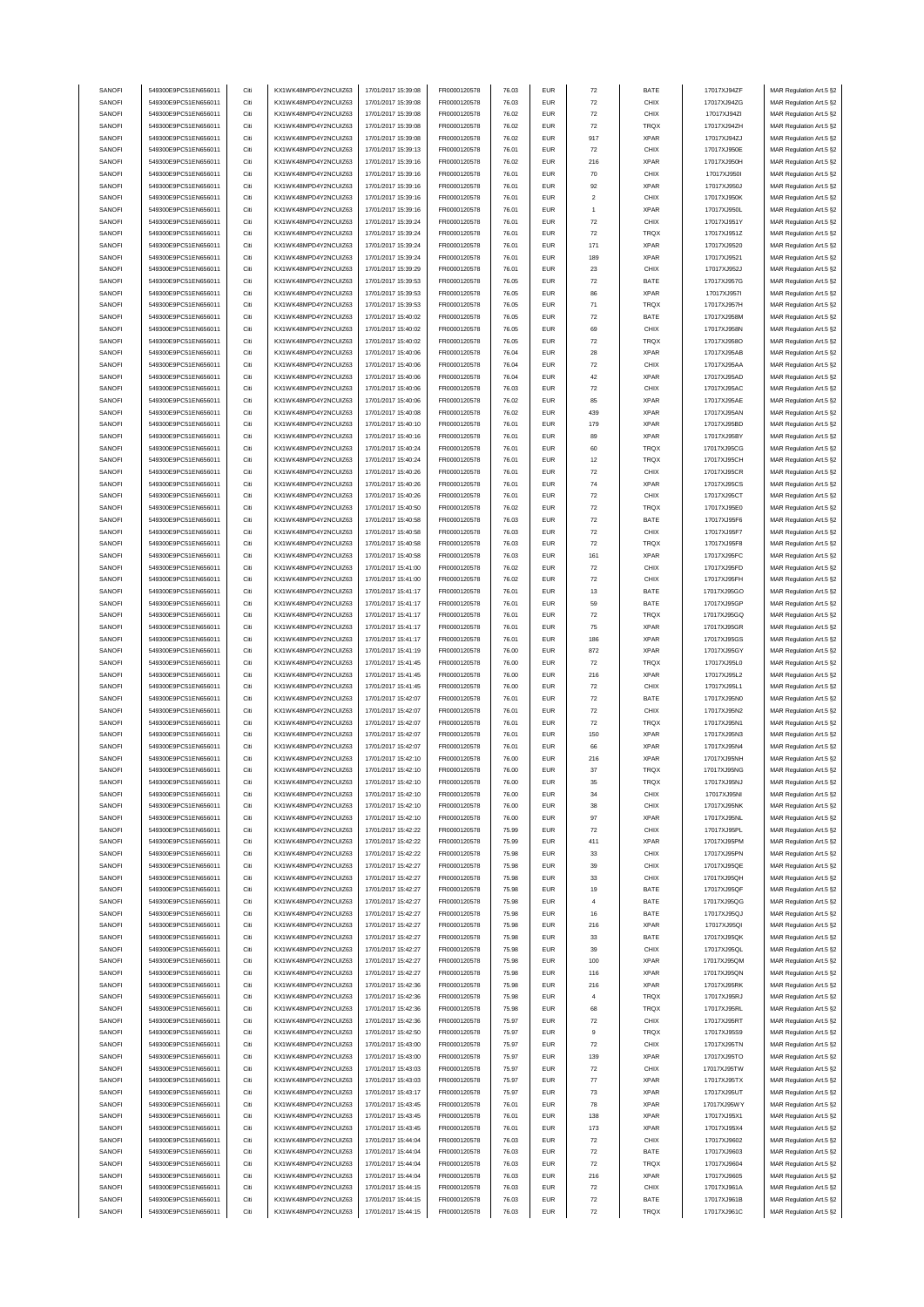| SANOFI | 549300E9PC51EN656011 | Citi | KX1WK48MPD4Y2NCUIZ63  | 17/01/2017 15:44:15 | FR0000120578                 | 76.03 | <b>EUR</b> | 216                | <b>XPAR</b> | 17017XJ961D | MAR Regulation Art.5 §2 |
|--------|----------------------|------|-----------------------|---------------------|------------------------------|-------|------------|--------------------|-------------|-------------|-------------------------|
| SANOFI | 549300E9PC51EN656011 | Citi | KX1WK48MPD4Y2NCUIZ63  | 17/01/2017 15:44:15 |                              | 76.02 | <b>EUR</b> | 72                 | <b>TRQX</b> |             |                         |
|        |                      |      |                       |                     | FR0000120578<br>FR0000120578 |       |            |                    |             | 17017XJ961E | MAR Regulation Art.5 §2 |
| SANOFI | 549300E9PC51EN656011 | Citi | KX1WK48MPD4Y2NCUIZ63  | 17/01/2017 15:44:15 |                              | 76.02 | <b>EUR</b> | 88                 | <b>XPAR</b> | 17017XJ961G | MAR Regulation Art.5 §2 |
| SANOFI | 549300E9PC51EN656011 | Citi | KX1WK48MPD4Y2NCUIZ63  | 17/01/2017 15:44:15 | FR0000120578                 | 76.02 | <b>EUR</b> | $\scriptstyle{72}$ | CHIX        | 17017XJ961F | MAR Regulation Art.5 §2 |
| SANOFI | 549300E9PC51EN656011 | Citi | KX1WK48MPD4Y2NCUIZ63  | 17/01/2017 15:44:15 | FR0000120578                 | 76.02 | <b>EUR</b> | 21                 | XPAR        | 17017XJ961K | MAR Regulation Art.5 §2 |
| SANOFI | 549300E9PC51EN656011 | Citi | KX1WK48MPD4Y2NCUIZ63  | 17/01/2017 15:44:17 | FR0000120578                 | 76.02 | <b>EUR</b> | $\scriptstyle{72}$ | CHIX        | 17017XJ961W | MAR Regulation Art.5 §2 |
| SANOFI | 549300E9PC51EN656011 | Citi | KX1WK48MPD4Y2NCUIZ63  | 17/01/2017 15:44:17 | FR0000120578                 | 76.02 | <b>EUR</b> | $\scriptstyle{72}$ | TRQX        | 17017XJ961V | MAR Regulation Art.5 §2 |
|        | 549300E9PC51EN656011 | Citi | KX1WK48MPD4Y2NCUIZ63  |                     |                              | 76.02 | <b>EUR</b> |                    |             |             |                         |
| SANOFI |                      |      |                       | 17/01/2017 15:44:17 | FR0000120578                 |       |            | 107                | XPAR        | 17017XJ961X | MAR Regulation Art.5 §2 |
| SANOFI | 549300E9PC51EN656011 | Citi | KX1WK48MPD4Y2NCUIZ63  | 17/01/2017 15:44:24 | FR0000120578                 | 76.01 | <b>EUR</b> | 68                 | <b>XPAR</b> | 17017XJ963K | MAR Regulation Art.5 §2 |
| SANOFI | 549300E9PC51EN656011 | Citi | KX1WK48MPD4Y2NCUIZ63  | 17/01/2017 15:44:24 | FR0000120578                 | 76.01 | <b>EUR</b> | 68                 | <b>XPAR</b> | 17017XJ963M | MAR Regulation Art.5 §2 |
| SANOFI | 549300E9PC51EN656011 | Citi | KX1WK48MPD4Y2NCUIZ63  | 17/01/2017 15:44:24 | FR0000120578                 | 76.01 | <b>EUR</b> | 8                  | <b>XPAR</b> | 17017XJ963N | MAR Regulation Art.5 §2 |
| SANOFI | 549300E9PC51EN656011 | Citi | KX1WK48MPD4Y2NCUIZ63  | 17/01/2017 15:44:24 | FR0000120578                 | 76.01 | <b>EUR</b> | $\scriptstyle{72}$ | CHIX        | 17017XJ963L | MAR Regulation Art.5 §2 |
|        |                      |      |                       |                     |                              |       |            |                    |             |             |                         |
| SANOFI | 549300E9PC51EN656011 | Citi | KX1WK48MPD4Y2NCUIZ63  | 17/01/2017 15:44:28 | FR0000120578                 | 76.00 | <b>EUR</b> | $\scriptstyle{72}$ | CHIX        | 17017XJ964A | MAR Regulation Art.5 §2 |
| SANOFI | 549300E9PC51EN656011 | Citi | KX1WK48MPD4Y2NCUIZ63  | 17/01/2017 15:44:47 | FR0000120578                 | 76.00 | <b>EUR</b> | 18                 | BATE        | 17017XJ965L | MAR Regulation Art.5 §2 |
| SANOFI | 549300E9PC51EN656011 | Citi | KX1WK48MPD4Y2NCUIZ63  | 17/01/2017 15:44:47 | FR0000120578                 | 76.00 | <b>EUR</b> | $\scriptstyle{72}$ | TRQX        | 17017XJ965N | MAR Regulation Art.5 §2 |
| SANOFI | 549300E9PC51EN656011 | Citi | KX1WK48MPD4Y2NCUIZ63  | 17/01/2017 15:44:47 | FR0000120578                 | 76.00 | <b>EUR</b> | 54                 | BATE        | 17017XJ965O | MAR Regulation Art.5 §2 |
|        |                      |      |                       |                     |                              |       |            |                    |             |             |                         |
| SANOFI | 549300E9PC51EN656011 | Citi | KX1WK48MPD4Y2NCUIZ63  | 17/01/2017 15:44:48 | FR0000120578                 | 75.99 | <b>EUR</b> | 66                 | TRQX        | 17017XJ9663 | MAR Regulation Art.5 §2 |
| SANOFI | 549300E9PC51EN656011 | Citi | KX1WK48MPD4Y2NCUIZ63  | 17/01/2017 15:44:48 | FR0000120578                 | 75.99 | <b>EUR</b> | 6                  | TRQX        | 17017XJ9664 | MAR Regulation Art.5 §2 |
| SANOFI | 549300E9PC51EN656011 | Citi | KX1WK48MPD4Y2NCUIZ63  | 17/01/2017 15:44:53 | FR0000120578                 | 76.00 | <b>EUR</b> | 72                 | CHIX        | 17017XJ9672 | MAR Regulation Art.5 §2 |
| SANOFI | 549300E9PC51EN656011 | Citi | KX1WK48MPD4Y2NCUIZ63  | 17/01/2017 15:45:14 | FR0000120578                 | 76.00 | <b>EUR</b> | 189                | <b>XPAR</b> | 17017XJ96AJ | MAR Regulation Art.5 §2 |
| SANOFI | 549300E9PC51EN656011 | Citi | KX1WK48MPD4Y2NCUIZ63  | 17/01/2017 15:45:17 | FR0000120578                 | 76.00 | <b>EUR</b> | $\mathbf{1}$       | <b>XPAR</b> | 17017XJ96AO | MAR Regulation Art.5 §2 |
|        |                      |      |                       |                     |                              |       |            |                    |             |             |                         |
| SANOFI | 549300E9PC51EN656011 | Citi | KX1WK48MPD4Y2NCUIZ63  | 17/01/2017 15:45:17 | FR0000120578                 | 76.00 | <b>EUR</b> | 100                | <b>XPAR</b> | 17017XJ96AP | MAR Regulation Art.5 §2 |
| SANOFI | 549300E9PC51EN656011 | Citi | KX1WK48MPD4Y2NCUIZ63  | 17/01/2017 15:45:17 | FR0000120578                 | 76.00 | <b>EUR</b> | 200                | <b>XPAR</b> | 17017XJ96AQ | MAR Regulation Art.5 §2 |
| SANOFI | 549300E9PC51EN656011 | Citi | KX1WK48MPD4Y2NCUIZ63  | 17/01/2017 15:45:17 | FR0000120578                 | 76.00 | <b>EUR</b> | 100                | XPAR        | 17017XJ96AR | MAR Regulation Art.5 §2 |
| SANOFI | 549300E9PC51EN656011 | Citi | KX1WK48MPD4Y2NCUIZ63  | 17/01/2017 15:45:18 | FR0000120578                 | 75.99 | <b>EUR</b> | 90                 | <b>XPAR</b> | 17017XJ96AY | MAR Regulation Art.5 §2 |
| SANOFI | 549300E9PC51EN656011 | Citi | KX1WK48MPD4Y2NCUIZ63  | 17/01/2017 15:45:18 | FR0000120578                 | 75.99 | <b>EUR</b> | $\scriptstyle{72}$ | BATE        | 17017XJ96AX |                         |
|        |                      |      |                       |                     |                              |       |            |                    |             |             | MAR Regulation Art.5 §2 |
| SANOFI | 549300E9PC51EN656011 | Citi | KX1WK48MPD4Y2NCUIZ63  | 17/01/2017 15:45:18 | FR0000120578                 | 75.99 | <b>EUR</b> | 126                | <b>XPAR</b> | 17017XJ96B8 | MAR Regulation Art.5 §2 |
| SANOFI | 549300E9PC51EN656011 | Citi | KX1WK48MPD4Y2NCUIZ63  | 17/01/2017 15:45:18 | FR0000120578                 | 75.99 | <b>EUR</b> | $\scriptstyle{72}$ | CHIX        | 17017XJ96B0 | MAR Regulation Art.5 §2 |
| SANOFI | 549300E9PC51EN656011 | Citi | KX1WK48MPD4Y2NCUIZ63  | 17/01/2017 15:45:18 | FR0000120578                 | 75.99 | <b>EUR</b> | $\scriptstyle{72}$ | CHIX        | 17017XJ96B7 | MAR Regulation Art.5 §2 |
| SANOFI | 549300E9PC51EN656011 | Citi | KX1WK48MPD4Y2NCUIZ63  | 17/01/2017 15:45:21 | FR0000120578                 | 75.98 | <b>EUR</b> | $20\,$             | TRQX        | 17017XJ96BE | MAR Regulation Art.5 §2 |
|        |                      |      | KX1WK48MPD4Y2NCUIZ63  | 17/01/2017 15:45:21 |                              |       |            |                    |             |             |                         |
| SANOFI | 549300E9PC51EN656011 | Citi |                       |                     | FR0000120578                 | 75.98 | <b>EUR</b> | 52                 | TRQX        | 17017XJ96BF | MAR Regulation Art.5 §2 |
| SANOFI | 549300E9PC51EN656011 | Citi | KX1WK48MPD4Y2NCUIZ63  | 17/01/2017 15:45:44 | FR0000120578                 | 75.99 | <b>EUR</b> | 100                | <b>XPAR</b> | 17017XJ96DR | MAR Regulation Art.5 §2 |
| SANOFI | 549300E9PC51EN656011 | Citi | KX1WK48MPD4Y2NCUIZ63  | 17/01/2017 15:45:44 | FR0000120578                 | 75.99 | <b>EUR</b> | 100                | XPAR        | 17017XJ96DS | MAR Regulation Art.5 §2 |
| SANOFI | 549300E9PC51EN656011 | Citi | KX1WK48MPD4Y2NCUIZ63  | 17/01/2017 15:45:44 | FR0000120578                 | 75.99 | <b>EUR</b> | 130                | <b>XPAR</b> | 17017XJ96DT | MAR Regulation Art.5 §2 |
| SANOFI | 549300E9PC51EN656011 | Citi | KX1WK48MPD4Y2NCUIZ63  | 17/01/2017 15:45:45 | FR0000120578                 | 75.98 | <b>EUR</b> | $\scriptstyle{72}$ | <b>TRQX</b> | 17017XJ96E1 | MAR Regulation Art.5 §2 |
|        |                      |      |                       |                     |                              |       |            |                    |             |             |                         |
| SANOFI | 549300E9PC51EN656011 | Citi | KX1WK48MPD4Y2NCUIZ63  | 17/01/2017 15:45:45 | FR0000120578                 | 75.98 | <b>EUR</b> | $\scriptstyle{72}$ | CHIX        | 17017XJ96E2 | MAR Regulation Art.5 §2 |
| SANOFI | 549300E9PC51EN656011 | Citi | KX1WK48MPD4Y2NCUIZ63  | 17/01/2017 15:45:45 | FR0000120578                 | 75.98 | <b>EUR</b> | 216                | <b>XPAR</b> | 17017XJ96E3 | MAR Regulation Art.5 §2 |
| SANOFI | 549300E9PC51EN656011 | Citi | KX1WK48MPD4Y2NCUIZ63  | 17/01/2017 15:45:45 | FR0000120578                 | 75.98 | <b>EUR</b> | $\bf 72$           | CHIX        | 17017XJ96E4 | MAR Regulation Art.5 §2 |
| SANOFI | 549300E9PC51EN656011 | Citi | KX1WK48MPD4Y2NCUIZ63  | 17/01/2017 15:45:45 | FR0000120578                 | 75.98 | <b>EUR</b> | 216                | <b>XPAR</b> | 17017XJ96E9 | MAR Regulation Art.5 §2 |
|        |                      |      |                       |                     |                              |       |            |                    |             |             |                         |
| SANOFI | 549300E9PC51EN656011 | Citi | KX1WK48MPD4Y2NCUIZ63  | 17/01/2017 15:45:58 | FR0000120578                 | 75.96 | <b>EUR</b> | $70\,$             | TRQX        | 17017XJ96GD | MAR Regulation Art.5 §2 |
| SANOFI | 549300E9PC51EN656011 | Citi | KX1WK48MPD4Y2NCUIZ63  | 17/01/2017 15:46:03 | FR0000120578                 | 75.96 | <b>EUR</b> | $\overline{7}$     | <b>XPAR</b> | 17017XJ96H9 | MAR Regulation Art.5 §2 |
| SANOFI | 549300E9PC51EN656011 | Citi | KX1WK48MPD4Y2NCUIZ63  | 17/01/2017 15:46:03 | FR0000120578                 | 75.96 | <b>EUR</b> | 80                 | XPAR        | 17017XJ96HA | MAR Regulation Art.5 §2 |
| SANOFI | 549300E9PC51EN656011 | Citi | KX1WK48MPD4Y2NCUIZ63  | 17/01/2017 15:46:21 | FR0000120578                 | 75.96 | <b>EUR</b> | 87                 | <b>XPAR</b> | 17017XJ96K8 | MAR Regulation Art.5 §2 |
| SANOFI | 549300E9PC51EN656011 | Citi | KX1WK48MPD4Y2NCUIZ63  | 17/01/2017 15:46:21 | FR0000120578                 | 75.96 | <b>EUR</b> | 210                | XPAR        | 17017XJ96K9 | MAR Regulation Art.5 §2 |
| SANOFI | 549300E9PC51EN656011 | Citi | KX1WK48MPD4Y2NCUIZ63  | 17/01/2017 15:46:40 | FR0000120578                 | 75.95 | <b>EUR</b> | $\scriptstyle{72}$ | CHIX        | 17017XJ96P2 | MAR Regulation Art.5 §2 |
|        |                      |      |                       |                     |                              |       |            |                    |             |             |                         |
| SANOFI | 549300E9PC51EN656011 | Citi | KX1WK48MPD4Y2NCUIZ63  | 17/01/2017 15:46:40 | FR0000120578                 | 75.96 | <b>EUR</b> | 100                | <b>XPAR</b> | 17017XJ96P4 | MAR Regulation Art.5 §2 |
| SANOFI | 549300E9PC51EN656011 | Citi | KX1WK48MPD4Y2NCUIZ63  | 17/01/2017 15:46:40 | FR0000120578                 | 75.96 | <b>EUR</b> | 200                | <b>XPAR</b> | 17017XJ96P7 | MAR Regulation Art.5 §2 |
| SANOFI | 549300E9PC51EN656011 | Citi | KX1WK48MPD4Y2NCUIZ63  | 17/01/2017 15:46:40 | FR0000120578                 | 75.96 | <b>EUR</b> | 205                | <b>XPAR</b> | 17017XJ96P9 | MAR Regulation Art.5 §2 |
| SANOFI | 549300E9PC51EN656011 | Citi | KX1WK48MPD4Y2NCUIZ63  | 17/01/2017 15:46:40 | FR0000120578                 | 75.96 | <b>EUR</b> | 100                | XPAR        | 17017XJ96PC | MAR Regulation Art.5 §2 |
| SANOFI |                      | Citi |                       |                     | FR0000120578                 |       | <b>EUR</b> | 100                | <b>XPAR</b> |             |                         |
|        | 549300E9PC51EN656011 |      | KX1WK48MPD4Y2NCUIZ63  | 17/01/2017 15:46:40 |                              | 75.96 |            |                    |             | 17017XJ96PD | MAR Regulation Art.5 §2 |
| SANOFI | 549300E9PC51EN656011 | Citi | KX1WK48MPD4Y2NCUIZ63  | 17/01/2017 15:46:40 | FR0000120578                 | 75.96 | <b>EUR</b> | 203                | XPAR        | 17017XJ96PE | MAR Regulation Art.5 §2 |
| SANOFI | 549300E9PC51EN656011 | Citi | KX1WK48MPD4Y2NCUIZ63  | 17/01/2017 15:46:40 | FR0000120578                 | 75.96 | <b>EUR</b> | 100                | <b>XPAR</b> | 17017XJ96PF | MAR Regulation Art.5 §2 |
| SANOFI | 549300E9PC51EN656011 | Citi | KX1WK48MPD4Y2NCUIZ63  | 17/01/2017 15:46:40 | FR0000120578                 | 75.96 | <b>EUR</b> | 100                | XPAR        | 17017XJ96PG | MAR Regulation Art.5 §2 |
| SANOFI | 549300E9PC51EN656011 | Citi | KX1WK48MPD4Y2NCUIZ63  | 17/01/2017 15:47:07 | FR0000120578                 | 75.95 | <b>EUR</b> | $\scriptstyle{72}$ | BATE        | 17017XJ96S0 | MAR Regulation Art.5 §2 |
|        |                      |      |                       |                     | FR0000120578                 |       |            |                    |             |             |                         |
| SANOFI | 549300E9PC51EN656011 | Citi | KX1WK48MPD4Y2NCUIZ63  | 17/01/2017 15:47:07 |                              | 75.95 | <b>EUR</b> | 98                 | <b>XPAR</b> | 17017XJ96S2 | MAR Regulation Art.5 §2 |
| SANOFI | 549300E9PC51EN656011 | Citi | KX1WK48MPD4Y2NCUIZ63  | 17/01/2017 15:47:07 | FR0000120578                 | 75.95 | <b>EUR</b> | $\scriptstyle{72}$ | TRQX        | 17017XJ96S1 | MAR Regulation Art.5 §2 |
| SANOFI | 549300E9PC51EN656011 | Citi | KX1WK48MPD4Y2NCUIZ63  | 17/01/2017 15:47:07 | FR0000120578                 | 75.95 | <b>EUR</b> | 118                | <b>XPAR</b> | 17017XJ96S7 | MAR Regulation Art.5 §2 |
| SANOFI | 549300E9PC51EN656011 | Citi | KX1WK48MPD4Y2NCUIZ63  | 17/01/2017 15:47:07 | FR0000120578                 | 75.95 | <b>EUR</b> | $\scriptstyle{72}$ | BATE        | 17017XJ96S3 | MAR Regulation Art.5 §2 |
| SANOFI | 549300E9PC51EN656011 |      | KX1WK48MPD4Y2NCLIIZ63 | 17/01/2017 15:47:07 | FR0000120578                 | 75.95 | FUR        | 72                 | CHIX        | 17017X196S4 | MAR Regulation Art 5 82 |
| SANOFI | 549300E9PC51EN656011 | Citi | KX1WK48MPD4Y2NCUIZ63  | 17/01/2017 15:47:07 | FR0000120578                 | 75.95 | <b>EUR</b> | $\scriptstyle{72}$ | <b>TRQX</b> | 17017XJ96S5 | MAR Regulation Art.5 §2 |
|        |                      |      |                       |                     |                              |       |            |                    |             |             |                         |
| SANOFI | 549300E9PC51EN656011 | Citi | KX1WK48MPD4Y2NCUIZ63  | 17/01/2017 15:47:07 | FR0000120578                 | 75.95 | <b>EUR</b> | 98                 | <b>XPAR</b> | 17017XJ96S9 | MAR Regulation Art.5 §2 |
| SANOFI | 549300E9PC51EN656011 | Citi | KX1WK48MPD4Y2NCUIZ63  | 17/01/2017 15:47:07 | FR0000120578                 | 75.95 | <b>EUR</b> | 72                 | CHIX        | 17017XJ96SC | MAR Regulation Art.5 §2 |
| SANOFI | 549300E9PC51EN656011 | Citi | KX1WK48MPD4Y2NCUIZ63  | 17/01/2017 15:47:10 | FR0000120578                 | 75.93 | <b>EUR</b> | 512                | <b>XPAR</b> | 17017XJ96T6 | MAR Regulation Art.5 §2 |
| SANOFI | 549300E9PC51EN656011 | Citi | KX1WK48MPD4Y2NCUIZ63  | 17/01/2017 15:47:13 | FR0000120578                 | 75.93 | <b>EUR</b> | 82                 | <b>XPAR</b> | 17017XJ96TN | MAR Regulation Art.5 §2 |
|        |                      | Citi |                       |                     | FR0000120578                 |       |            |                    |             |             |                         |
| SANOFI | 549300E9PC51EN656011 |      | KX1WK48MPD4Y2NCUIZ63  | 17/01/2017 15:47:13 |                              | 75.93 | <b>EUR</b> | $\bf 72$           | TRQX        | 17017XJ96TM | MAR Regulation Art.5 §2 |
| SANOFI | 549300E9PC51EN656011 | Citi | KX1WK48MPD4Y2NCUIZ63  | 17/01/2017 15:47:13 | FR0000120578                 | 75.93 | <b>EUR</b> | $\scriptstyle{72}$ | CHIX        | 17017XJ96TO | MAR Regulation Art.5 §2 |
| SANOFI | 549300E9PC51EN656011 | Citi | KX1WK48MPD4Y2NCUIZ63  | 17/01/2017 15:47:13 | FR0000120578                 | 75.93 | <b>EUR</b> | 45                 | CHIX        | 17017XJ96TP | MAR Regulation Art.5 §2 |
| SANOFI | 549300E9PC51EN656011 | Citi | KX1WK48MPD4Y2NCUIZ63  | 17/01/2017 15:47:22 | FR0000120578                 | 75.92 | <b>EUR</b> | 167                | <b>XPAR</b> | 17017XJ96U6 | MAR Regulation Art.5 §2 |
| SANOFI | 549300E9PC51EN656011 | Citi | KX1WK48MPD4Y2NCUIZ63  | 17/01/2017 15:47:22 |                              |       |            |                    |             |             |                         |
| SANOFI | 549300E9PC51EN656011 |      |                       |                     | FR0000120578                 | 75.92 | <b>EUR</b> |                    | CHIX        | 17017XJ96U5 |                         |
|        |                      |      |                       |                     |                              |       |            | $\scriptstyle{72}$ |             |             | MAR Regulation Art.5 §2 |
| SANOFI |                      | Citi | KX1WK48MPD4Y2NCUIZ63  | 17/01/2017 15:47:24 | FR0000120578                 | 75.92 | <b>EUR</b> | 88                 | <b>XPAR</b> | 17017XJ96UL | MAR Regulation Art.5 §2 |
|        | 549300E9PC51EN656011 | Citi | KX1WK48MPD4Y2NCUIZ63  | 17/01/2017 15:47:32 | FR0000120578                 | 75.93 | <b>EUR</b> | 71                 | BATE        | 17017XJ96WO | MAR Regulation Art.5 §2 |
| SANOFI | 549300E9PC51EN656011 | Citi | KX1WK48MPD4Y2NCUIZ63  | 17/01/2017 15:47:33 | FR0000120578                 | 75.92 | <b>EUR</b> | $\scriptstyle{72}$ | CHIX        | 17017XJ96XC | MAR Regulation Art.5 §2 |
| SANOFI | 549300E9PC51EN656011 | Citi | KX1WK48MPD4Y2NCUIZ63  | 17/01/2017 15:47:40 | FR0000120578                 | 75.92 | <b>EUR</b> | 68                 | CHIX        | 17017XJ96Y2 | MAR Regulation Art.5 §2 |
| SANOFI | 549300E9PC51EN656011 | Citi | KX1WK48MPD4Y2NCUIZ63  | 17/01/2017 15:47:40 | FR0000120578                 | 75.92 | <b>EUR</b> | 167                | <b>XPAR</b> | 17017XJ96Y5 |                         |
|        |                      |      |                       |                     |                              |       |            |                    |             |             | MAR Regulation Art.5 §2 |
| SANOFI | 549300E9PC51EN656011 | Citi | KX1WK48MPD4Y2NCUIZ63  | 17/01/2017 15:47:40 | FR0000120578                 | 75.92 | <b>EUR</b> | $\bf 72$           | TRQX        | 17017XJ96Y4 | MAR Regulation Art.5 §2 |
| SANOFI | 549300E9PC51EN656011 | Citi | KX1WK48MPD4Y2NCUIZ63  | 17/01/2017 15:47:40 | FR0000120578                 | 75.92 | <b>EUR</b> | $\scriptstyle{72}$ | CHIX        | 17017XJ96Y6 | MAR Regulation Art.5 §2 |
| SANOFI | 549300E9PC51EN656011 | Citi | KX1WK48MPD4Y2NCUIZ63  | 17/01/2017 15:47:46 | FR0000120578                 | 75.91 | <b>EUR</b> | 63                 | CHIX        | 17017XJ96ZL | MAR Regulation Art.5 §2 |
| SANOFI | 549300E9PC51EN656011 | Citi | KX1WK48MPD4Y2NCUIZ63  | 17/01/2017 15:47:46 | FR0000120578                 | 75.91 | <b>EUR</b> | $\boldsymbol{2}$   | CHIX        | 17017XJ96ZO | MAR Regulation Art.5 §2 |
| SANOFI | 549300E9PC51EN656011 | Citi | KX1WK48MPD4Y2NCUIZ63  | 17/01/2017 15:47:46 | FR0000120578                 | 75.91 | <b>EUR</b> | $\scriptstyle{72}$ | TRQX        | 17017XJ96ZM | MAR Regulation Art.5 §2 |
|        |                      |      |                       |                     |                              |       |            |                    |             |             |                         |
| SANOFI | 549300E9PC51EN656011 | Citi | KX1WK48MPD4Y2NCUIZ63  | 17/01/2017 15:47:46 | FR0000120578                 | 75.91 | <b>EUR</b> | 214                | <b>XPAR</b> | 17017XJ96ZN | MAR Regulation Art.5 §2 |
| SANOFI | 549300E9PC51EN656011 | Citi | KX1WK48MPD4Y2NCUIZ63  | 17/01/2017 15:47:57 | FR0000120578                 | 75.90 | <b>EUR</b> | 139                | <b>XPAR</b> | 17017XJ972F | MAR Regulation Art.5 §2 |
| SANOFI | 549300E9PC51EN656011 | Citi | KX1WK48MPD4Y2NCUIZ63  | 17/01/2017 15:48:09 | FR0000120578                 | 75.90 | <b>EUR</b> | ${\bf 77}$         | XPAR        | 17017XJ974R | MAR Regulation Art.5 §2 |
| SANOFI | 549300E9PC51EN656011 | Citi | KX1WK48MPD4Y2NCUIZ63  | 17/01/2017 15:48:09 | FR0000120578                 | 75.90 | <b>EUR</b> | $\bf 72$           | CHIX        | 17017XJ974T | MAR Regulation Art.5 §2 |
| SANOFI | 549300E9PC51EN656011 | Citi | KX1WK48MPD4Y2NCUIZ63  | 17/01/2017 15:48:09 | FR0000120578                 | 75.90 | <b>EUR</b> | $\scriptstyle{72}$ | BATE        | 17017XJ974S | MAR Regulation Art.5 §2 |
|        |                      | Citi |                       |                     |                              | 75.90 |            | 104                |             |             |                         |
| SANOFI | 549300E9PC51EN656011 |      | KX1WK48MPD4Y2NCUIZ63  | 17/01/2017 15:48:22 | FR0000120578                 |       | <b>EUR</b> |                    | <b>XPAR</b> | 17017XJ977B | MAR Regulation Art.5 §2 |
| SANOFI | 549300E9PC51EN656011 | Citi | KX1WK48MPD4Y2NCUIZ63  | 17/01/2017 15:48:22 | FR0000120578                 | 75.90 | <b>EUR</b> | $\scriptstyle{72}$ | TRQX        | 17017XJ977D | MAR Regulation Art.5 §2 |
| SANOFI | 549300E9PC51EN656011 | Citi | KX1WK48MPD4Y2NCUIZ63  | 17/01/2017 15:48:27 | FR0000120578                 | 75.89 | <b>EUR</b> | 72                 | CHIX        | 17017XJ977Y | MAR Regulation Art.5 §2 |
| SANOFI | 549300E9PC51EN656011 | Citi | KX1WK48MPD4Y2NCUIZ63  | 17/01/2017 15:48:59 | FR0000120578                 | 75.90 | <b>EUR</b> | $\scriptstyle{72}$ | BATE        | 17017XJ97BX | MAR Regulation Art.5 §2 |
| SANOFI | 549300E9PC51EN656011 | Citi | KX1WK48MPD4Y2NCUIZ63  | 17/01/2017 15:48:59 | FR0000120578                 | 75.90 | <b>EUR</b> | 71                 | CHIX        | 17017XJ97BY | MAR Regulation Art.5 §2 |
| SANOFI | 549300E9PC51EN656011 | Citi | KX1WK48MPD4Y2NCUIZ63  | 17/01/2017 15:48:59 | FR0000120578                 | 75.90 | <b>EUR</b> | $\scriptstyle{72}$ | TRQX        | 17017XJ97BZ |                         |
|        |                      |      |                       |                     |                              |       |            |                    |             |             | MAR Regulation Art.5 §2 |
| SANOFI | 549300E9PC51EN656011 | Citi | KX1WK48MPD4Y2NCUIZ63  | 17/01/2017 15:48:59 | FR0000120578                 | 75.90 | <b>EUR</b> | $\bf 72$           | <b>XPAR</b> | 17017XJ97C0 | MAR Regulation Art.5 §2 |
| SANOFI | 549300E9PC51EN656011 | Citi | KX1WK48MPD4Y2NCUIZ63  | 17/01/2017 15:48:59 | FR0000120578                 | 75.90 | <b>EUR</b> | 593                | <b>XPAR</b> | 17017XJ97C1 | MAR Regulation Art.5 §2 |
| SANOFI | 549300E9PC51EN656011 | Citi | KX1WK48MPD4Y2NCUIZ63  | 17/01/2017 15:49:31 | FR0000120578                 | 75.94 | <b>EUR</b> | 300                | <b>XPAR</b> | 17017XJ97GA | MAR Regulation Art.5 §2 |
| SANOFI | 549300E9PC51EN656011 | Citi | KX1WK48MPD4Y2NCUIZ63  | 17/01/2017 15:49:31 | FR0000120578                 | 75.94 | <b>EUR</b> | 120                | <b>XPAR</b> | 17017XJ97GB | MAR Regulation Art.5 §2 |
| SANOFI | 549300E9PC51EN656011 | Citi | KX1WK48MPD4Y2NCUIZ63  | 17/01/2017 15:49:31 | FR0000120578                 | 75.94 | <b>EUR</b> | 100                | XPAR        | 17017XJ97GC | MAR Regulation Art.5 §2 |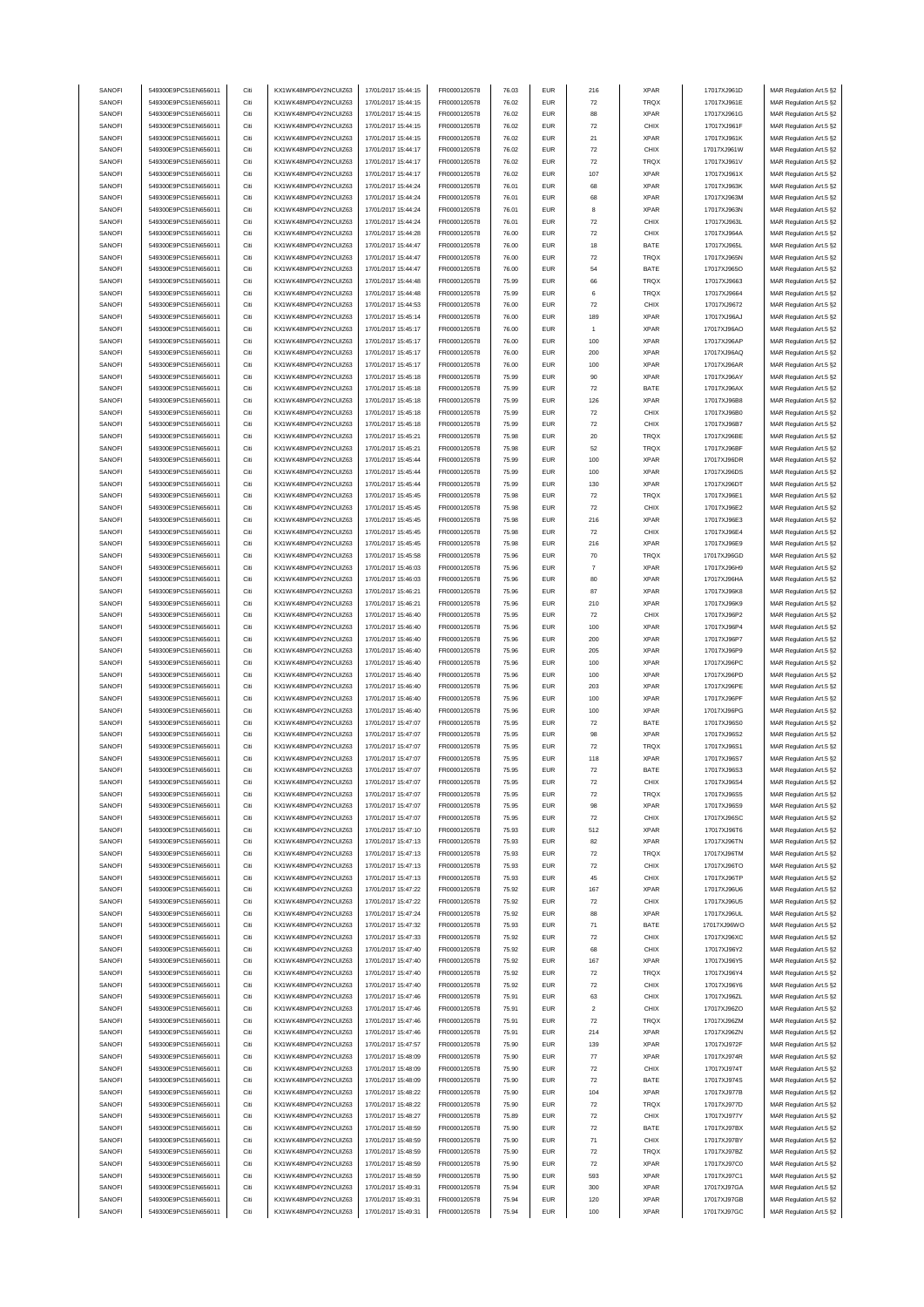| SANOFI | 549300E9PC51EN656011 | Citi | KX1WK48MPD4Y2NCUIZ63  | 17/01/2017 15:49:31 | FR0000120578 | 75.94 | <b>EUR</b> | 680                | <b>XPAR</b> | 17017XJ97GD   | MAR Regulation Art.5 §2 |
|--------|----------------------|------|-----------------------|---------------------|--------------|-------|------------|--------------------|-------------|---------------|-------------------------|
| SANOFI | 549300E9PC51EN656011 | Citi | KX1WK48MPD4Y2NCUIZ63  | 17/01/2017 15:49:32 |              | 75.93 | <b>EUR</b> | 72                 | CHIX        | 17017XJ97GF   |                         |
|        |                      |      |                       |                     | FR0000120578 |       |            |                    |             |               | MAR Regulation Art.5 §2 |
| SANOFI | 549300E9PC51EN656011 | Citi | KX1WK48MPD4Y2NCUIZ63  | 17/01/2017 15:49:33 | FR0000120578 | 75.92 | <b>EUR</b> | 72                 | BATE        | 17017XJ97GL   | MAR Regulation Art.5 §2 |
| SANOFI | 549300E9PC51EN656011 | Citi | KX1WK48MPD4Y2NCUIZ63  | 17/01/2017 15:49:33 | FR0000120578 | 75.92 | <b>EUR</b> | $\scriptstyle{72}$ | CHIX        | 17017XJ97GM   | MAR Regulation Art.5 §2 |
| SANOFI | 549300E9PC51EN656011 | Citi | KX1WK48MPD4Y2NCLIIZ63 | 17/01/2017 15:49:33 | FR0000120578 | 75.92 | <b>EUR</b> | $\scriptstyle{72}$ | TRQX        | 17017XJ97GN   | MAR Regulation Art.5 §2 |
| SANOFI | 549300E9PC51EN656011 | Citi | KX1WK48MPD4Y2NCUIZ63  | 17/01/2017 15:49:33 | FR0000120578 | 75.92 | <b>EUR</b> | 216                | <b>XPAR</b> | 17017XJ97GO   | MAR Regulation Art.5 §2 |
| SANOFI | 549300E9PC51EN656011 | Citi | KX1WK48MPD4Y2NCUIZ63  | 17/01/2017 15:49:33 | FR0000120578 | 75.91 | <b>EUR</b> | $\bf 72$           | TRQX        | 17017XJ97GP   | MAR Regulation Art.5 §2 |
|        | 549300E9PC51EN656011 | Citi | KX1WK48MPD4Y2NCUIZ63  |                     |              |       | <b>EUR</b> |                    |             |               |                         |
| SANOFI |                      |      |                       | 17/01/2017 15:49:33 | FR0000120578 | 75.91 |            | $\scriptstyle{72}$ | CHIX        | 17017XJ97GQ   | MAR Regulation Art.5 §2 |
| SANOFI | 549300E9PC51EN656011 | Citi | KX1WK48MPD4Y2NCUIZ63  | 17/01/2017 15:50:03 | FR0000120578 | 75.90 | <b>EUR</b> | $\scriptstyle{72}$ | BATE        | 17017XJ97KX   | MAR Regulation Art.5 §2 |
| SANOFI | 549300E9PC51EN656011 | Citi | KX1WK48MPD4Y2NCUIZ63  | 17/01/2017 15:50:03 | FR0000120578 | 75.90 | <b>EUR</b> | 72                 | CHIX        | 17017XJ97KY   | MAR Regulation Art.5 §2 |
| SANOFI | 549300E9PC51EN656011 | Citi | KX1WK48MPD4Y2NCUIZ63  | 17/01/2017 15:50:03 | FR0000120578 | 75.90 | <b>EUR</b> | $\scriptstyle{72}$ | TRQX        | 17017XJ97KZ   | MAR Regulation Art.5 §2 |
| SANOFI | 549300E9PC51EN656011 | Citi | KX1WK48MPD4Y2NCUIZ63  | 17/01/2017 15:50:27 | FR0000120578 | 75.93 | <b>EUR</b> | $\scriptstyle{72}$ | CHIX        | 17017XJ97NS   | MAR Regulation Art.5 §2 |
|        |                      |      |                       |                     |              |       |            |                    |             |               |                         |
| SANOFI | 549300E9PC51EN656011 | Citi | KX1WK48MPD4Y2NCUIZ63  | 17/01/2017 15:50:27 | FR0000120578 | 75.93 | <b>EUR</b> | $\scriptstyle{72}$ | TRQX        | 17017XJ97NR   | MAR Regulation Art.5 §2 |
| SANOFI | 549300E9PC51EN656011 | Citi | KX1WK48MPD4Y2NCUIZ63  | 17/01/2017 15:50:27 | FR0000120578 | 75.93 | <b>EUR</b> | 216                | <b>XPAR</b> | 17017XJ97NV   | MAR Regulation Art.5 §2 |
| SANOFI | 549300E9PC51EN656011 | Citi | KX1WK48MPD4Y2NCUIZ63  | 17/01/2017 15:50:27 | FR0000120578 | 75.93 | <b>EUR</b> | 97                 | <b>XPAR</b> | 17017XJ97O1   | MAR Regulation Art.5 §2 |
| SANOFI | 549300E9PC51EN656011 | Citi | KX1WK48MPD4Y2NCUIZ63  | 17/01/2017 15:50:27 | FR0000120578 | 75.93 | <b>EUR</b> | 46                 | CHIX        | 17017XJ97O0   | MAR Regulation Art.5 §2 |
|        |                      |      |                       |                     |              |       |            |                    |             |               |                         |
| SANOFI | 549300E9PC51EN656011 | Citi | KX1WK48MPD4Y2NCUIZ63  | 17/01/2017 15:50:28 | FR0000120578 | 75.93 | <b>EUR</b> | $\scriptstyle{72}$ | TRQX        | 17017XJ97O3   | MAR Regulation Art.5 §2 |
| SANOFI | 549300E9PC51EN656011 | Citi | KX1WK48MPD4Y2NCUIZ63  | 17/01/2017 15:50:28 | FR0000120578 | 75.93 | <b>EUR</b> | 119                | <b>XPAR</b> | 17017XJ97O5   | MAR Regulation Art.5 §2 |
| SANOFI | 549300E9PC51EN656011 | Citi | KX1WK48MPD4Y2NCUIZ63  | 17/01/2017 15:50:28 | FR0000120578 | 75.93 | <b>EUR</b> | 26                 | CHIX        | 17017XJ97O4   | MAR Regulation Art.5 §2 |
| SANOFI | 549300E9PC51EN656011 | Citi | KX1WK48MPD4Y2NCUIZ63  | 17/01/2017 15:50:47 | FR0000120578 | 75.93 | <b>EUR</b> | $17\,$             | <b>XPAR</b> | 17017XJ97Q7   | MAR Regulation Art.5 §2 |
| SANOFI | 549300E9PC51EN656011 | Citi | KX1WK48MPD4Y2NCUIZ63  | 17/01/2017 15:50:47 | FR0000120578 | 75.93 | <b>EUR</b> | 300                | XPAR        | 17017XJ97Q8   |                         |
|        |                      |      |                       |                     |              |       |            |                    |             |               | MAR Regulation Art.5 §2 |
| SANOFI | 549300E9PC51EN656011 | Citi | KX1WK48MPD4Y2NCUIZ63  | 17/01/2017 15:50:47 | FR0000120578 | 75.93 | <b>EUR</b> | 100                | <b>XPAR</b> | 17017XJ97Q9   | MAR Regulation Art.5 §2 |
| SANOFI | 549300E9PC51EN656011 | Citi | KX1WK48MPD4Y2NCUIZ63  | 17/01/2017 15:50:55 | FR0000120578 | 75.93 | <b>EUR</b> | 29                 | BATE        | 17017XJ97QJ   | MAR Regulation Art.5 §2 |
| SANOFI | 549300E9PC51EN656011 | Citi | KX1WK48MPD4Y2NCUIZ63  | 17/01/2017 15:50:55 | FR0000120578 | 75.93 | <b>EUR</b> | $\scriptstyle{72}$ | CHIX        | 17017XJ97QL   | MAR Regulation Art.5 §2 |
| SANOFI | 549300E9PC51EN656011 | Citi | KX1WK48MPD4Y2NCUIZ63  | 17/01/2017 15:50:55 | FR0000120578 | 75.93 | <b>EUR</b> | 43                 | BATE        | 17017XJ97QM   | MAR Regulation Art.5 §2 |
| SANOFI | 549300E9PC51EN656011 | Citi | KX1WK48MPD4Y2NCUIZ63  | 17/01/2017 15:50:55 | FR0000120578 | 75.93 | <b>EUR</b> | 90                 | <b>XPAR</b> | 17017XJ97QP   |                         |
|        |                      |      |                       |                     |              |       |            |                    |             |               | MAR Regulation Art.5 §2 |
| SANOFI | 549300E9PC51EN656011 | Citi | KX1WK48MPD4Y2NCUIZ63  | 17/01/2017 15:50:55 | FR0000120578 | 75.93 | <b>EUR</b> | $\scriptstyle{72}$ | TRQX        | 17017XJ97QN   | MAR Regulation Art.5 §2 |
| SANOFI | 549300E9PC51EN656011 | Citi | KX1WK48MPD4Y2NCUIZ63  | 17/01/2017 15:50:55 | FR0000120578 | 75.93 | <b>EUR</b> | 62                 | CHIX        | 17017XJ97QQ   | MAR Regulation Art.5 §2 |
| SANOFI | 549300E9PC51EN656011 | Citi | KX1WK48MPD4Y2NCUIZ63  | 17/01/2017 15:50:55 | FR0000120578 | 75.93 | <b>EUR</b> | $10$               | CHIX        | 17017XJ97QY   | MAR Regulation Art.5 §2 |
| SANOFI | 549300E9PC51EN656011 | Citi | KX1WK48MPD4Y2NCUIZ63  | 17/01/2017 15:50:55 | FR0000120578 | 75.93 | <b>EUR</b> | $\scriptstyle{72}$ | TRQX        | 17017XJ97QV   | MAR Regulation Art.5 §2 |
|        |                      |      | KX1WK48MPD4Y2NCUIZ63  | 17/01/2017 15:51:05 |              |       |            |                    |             | 17017XJ97SJ   |                         |
| SANOFI | 549300E9PC51EN656011 | Citi |                       |                     | FR0000120578 | 75.93 | <b>EUR</b> | 118                | <b>XPAR</b> |               | MAR Regulation Art.5 §2 |
| SANOFI | 549300E9PC51EN656011 | Citi | KX1WK48MPD4Y2NCUIZ63  | 17/01/2017 15:51:05 | FR0000120578 | 75.93 | <b>EUR</b> | $\scriptstyle{72}$ | TRQX        | 17017XJ97SI   | MAR Regulation Art.5 §2 |
| SANOFI | 549300E9PC51EN656011 | Citi | KX1WK48MPD4Y2NCUIZ63  | 17/01/2017 15:51:05 | FR0000120578 | 75.93 | <b>EUR</b> | $\scriptstyle{72}$ | XPAR        | 17017XJ97SN   | MAR Regulation Art.5 §2 |
| SANOFI | 549300E9PC51EN656011 | Citi | KX1WK48MPD4Y2NCUIZ63  | 17/01/2017 15:51:05 | FR0000120578 | 75.93 | <b>EUR</b> | 72                 | CHIX        | 17017XJ97SK   | MAR Regulation Art.5 §2 |
| SANOFI | 549300E9PC51EN656011 | Citi | KX1WK48MPD4Y2NCUIZ63  | 17/01/2017 15:51:05 | FR0000120578 | 75.93 | <b>EUR</b> | $\scriptstyle{72}$ | CHIX        | 17017XJ97SM   | MAR Regulation Art.5 §2 |
|        |                      |      |                       |                     |              |       |            |                    |             |               |                         |
| SANOFI | 549300E9PC51EN656011 | Citi | KX1WK48MPD4Y2NCUIZ63  | 17/01/2017 15:51:16 | FR0000120578 | 75.93 | <b>EUR</b> | $\scriptstyle{72}$ | CHIX        | 17017XJ97TS   | MAR Regulation Art.5 §2 |
| SANOFI | 549300E9PC51EN656011 | Citi | KX1WK48MPD4Y2NCUIZ63  | 17/01/2017 15:51:16 | FR0000120578 | 75.93 | <b>EUR</b> | 49                 | XPAR        | 17017XJ97TT   | MAR Regulation Art.5 §2 |
| SANOFI | 549300E9PC51EN656011 | Citi | KX1WK48MPD4Y2NCUIZ63  | 17/01/2017 15:51:16 | FR0000120578 | 75.93 | <b>EUR</b> | $\scriptstyle{72}$ | CHIX        | 17017XJ97TU   | MAR Regulation Art.5 §2 |
| SANOFI | 549300E9PC51EN656011 | Citi | KX1WK48MPD4Y2NCUIZ63  | 17/01/2017 15:51:24 | FR0000120578 | 75.92 | <b>EUR</b> | 19                 | BATE        | 17017XJ97UL   | MAR Regulation Art.5 §2 |
|        |                      |      |                       |                     |              |       |            |                    |             |               |                         |
| SANOFI | 549300E9PC51EN656011 | Citi | KX1WK48MPD4Y2NCUIZ63  | 17/01/2017 15:51:24 | FR0000120578 | 75.92 | <b>EUR</b> | 25                 | BATE        | 17017XJ97UM   | MAR Regulation Art.5 §2 |
| SANOFI | 549300E9PC51EN656011 | Citi | KX1WK48MPD4Y2NCUIZ63  | 17/01/2017 15:51:24 | FR0000120578 | 75.92 | <b>EUR</b> | ${\bf 28}$         | BATE        | 17017XJ97UN   | MAR Regulation Art.5 §2 |
| SANOFI | 549300E9PC51EN656011 | Citi | KX1WK48MPD4Y2NCUIZ63  | 17/01/2017 15:51:24 | FR0000120578 | 75.92 | <b>EUR</b> | 13                 | <b>XPAR</b> | 17017XJ97UP   | MAR Regulation Art.5 §2 |
| SANOFI | 549300E9PC51EN656011 | Citi | KX1WK48MPD4Y2NCUIZ63  | 17/01/2017 15:51:24 | FR0000120578 | 75.92 | <b>EUR</b> | 249                | <b>XPAR</b> | 17017XJ97UV   | MAR Regulation Art.5 §2 |
| SANOFI | 549300E9PC51EN656011 | Citi | KX1WK48MPD4Y2NCUIZ63  | 17/01/2017 15:51:26 | FR0000120578 | 75.92 | <b>EUR</b> | $\scriptstyle{72}$ | TRQX        | 17017XJ97VC   | MAR Regulation Art.5 §2 |
| SANOFI | 549300E9PC51EN656011 | Citi | KX1WK48MPD4Y2NCUIZ63  | 17/01/2017 15:51:26 | FR0000120578 | 75.92 | <b>EUR</b> | 55                 | CHIX        | 17017XJ97VD   | MAR Regulation Art.5 §2 |
|        | 549300E9PC51EN656011 | Citi | KX1WK48MPD4Y2NCUIZ63  |                     | FR0000120578 |       | <b>EUR</b> |                    |             |               |                         |
| SANOFI |                      |      |                       | 17/01/2017 15:51:26 |              | 75.92 |            | 342                | <b>XPAR</b> | 17017XJ97VF   | MAR Regulation Art.5 §2 |
| SANOFI | 549300E9PC51EN656011 | Citi | KX1WK48MPD4Y2NCUIZ63  | 17/01/2017 15:51:26 | FR0000120578 | 75.91 | <b>EUR</b> | 18                 | CHIX        | 17017XJ97VE   | MAR Regulation Art.5 §2 |
| SANOFI | 549300E9PC51EN656011 | Citi | KX1WK48MPD4Y2NCUIZ63  | 17/01/2017 15:51:26 | FR0000120578 | 75.91 | <b>EUR</b> | 13                 | <b>XPAR</b> | 17017XJ97VH   | MAR Regulation Art.5 §2 |
| SANOFI | 549300E9PC51EN656011 | Citi | KX1WK48MPD4Y2NCUIZ63  | 17/01/2017 15:51:26 | FR0000120578 | 75.91 | <b>EUR</b> | 15                 | CHIX        | 17017XJ97VG   | MAR Regulation Art.5 §2 |
| SANOFI | 549300E9PC51EN656011 |      |                       |                     |              |       |            |                    |             |               |                         |
|        |                      |      |                       |                     |              |       |            |                    |             |               |                         |
|        |                      | Citi | KX1WK48MPD4Y2NCUIZ63  | 17/01/2017 15:51:44 | FR0000120578 | 75.90 | <b>EUR</b> | $\scriptstyle{72}$ | CHIX        | 17017XJ97XV   | MAR Regulation Art.5 §2 |
| SANOFI | 549300E9PC51EN656011 | Citi | KX1WK48MPD4Y2NCUIZ63  | 17/01/2017 15:52:03 | FR0000120578 | 75.92 | <b>EUR</b> | $\scriptstyle{72}$ | TRQX        | 17017XJ97ZA   | MAR Regulation Art.5 §2 |
| SANOFI | 549300E9PC51EN656011 | Citi | KX1WK48MPD4Y2NCUIZ63  | 17/01/2017 15:52:03 | FR0000120578 | 75.92 | <b>EUR</b> | 72                 | CHIX        | 17017XJ97ZC   | MAR Regulation Art.5 §2 |
| SANOFI | 549300E9PC51EN656011 | Citi | KX1WK48MPD4Y2NCUIZ63  | 17/01/2017 15:52:03 | FR0000120578 | 75.92 | <b>EUR</b> | 71                 | BATE        | 17017XJ97ZD   |                         |
|        |                      |      |                       |                     |              |       |            |                    |             |               | MAR Regulation Art.5 §2 |
| SANOFI | 549300E9PC51EN656011 | Citi | KX1WK48MPD4Y2NCUIZ63  | 17/01/2017 15:52:03 | FR0000120578 | 75.92 | <b>EUR</b> | $\scriptstyle{72}$ | TRQX        | 17017XJ97ZE   | MAR Regulation Art.5 §2 |
| SANOFI | 549300E9PC51EN656011 | Citi | KX1WK48MPD4Y2NCUIZ63  | 17/01/2017 15:52:03 | FR0000120578 | 75.92 | <b>EUR</b> | 76                 | <b>XPAR</b> | 17017XJ97ZF   | MAR Regulation Art.5 §2 |
| SANOFI | 549300E9PC51EN656011 | Citi | KX1WK48MPD4Y2NCUIZ63  | 17/01/2017 15:52:03 | FR0000120578 | 75.92 | <b>EUR</b> | 140                | <b>XPAR</b> | 17017XJ97ZI   | MAR Regulation Art.5 §2 |
| SANOFI | 549300E9PC51EN656011 | Citi | KX1WK48MPD4Y2NCUIZ63  | 17/01/2017 15:52:03 | FR0000120578 | 75.92 | <b>EUR</b> | 46                 | CHIX        | 17017XJ97ZG   | MAR Regulation Art.5 §2 |
| SANOFI | 549300E9PC51EN656011 | Citi | KX1WK48MPD4Y2NCUIZ63  | 17/01/2017 15:52:03 | FR0000120578 | 75.92 | <b>EUR</b> | 26                 | CHIX        | 17017XJ97ZH   | MAR Regulation Art.5 §2 |
| SANOFI | 549300E9PC51EN656011 |      | KX1WK48MPD4Y2NCLIIZ63 | 17/01/2017 15:52:03 | FR0000120578 | 75.92 | FUR        |                    | <b>XPAR</b> | 17017X.1977.1 | MAR Regulation Art 5 82 |
|        |                      |      |                       |                     |              |       |            |                    |             |               |                         |
| SANOFI | 549300E9PC51EN656011 | Citi | KX1WK48MPD4Y2NCUIZ63  | 17/01/2017 15:52:04 | FR0000120578 | 75.92 | <b>EUR</b> | 334                | <b>XPAR</b> | 17017XJ97ZK   | MAR Regulation Art.5 §2 |
| SANOFI | 549300E9PC51EN656011 | Citi | KX1WK48MPD4Y2NCUIZ63  | 17/01/2017 15:52:04 | FR0000120578 | 75.92 | <b>EUR</b> | 99                 | <b>XPAR</b> | 17017XJ97ZL   | MAR Regulation Art.5 §2 |
| SANOFI | 549300E9PC51EN656011 | Citi | KX1WK48MPD4Y2NCUIZ63  | 17/01/2017 15:52:04 | FR0000120578 | 75.92 | <b>EUR</b> | 100                | <b>XPAR</b> | 17017XJ97ZM   | MAR Regulation Art.5 §2 |
| SANOFI | 549300E9PC51EN656011 | Citi | KX1WK48MPD4Y2NCUIZ63  | 17/01/2017 15:52:04 | FR0000120578 | 75.92 | <b>EUR</b> | 17                 | <b>XPAR</b> | 17017XJ97ZN   |                         |
|        |                      |      |                       |                     |              |       |            |                    |             |               | MAR Regulation Art.5 §2 |
| SANOFI | 549300E9PC51EN656011 | Citi | KX1WK48MPD4Y2NCUIZ63  | 17/01/2017 15:52:09 | FR0000120578 | 75.91 | <b>EUR</b> | 68                 | CHIX        | 17017XJ97ZQ   | MAR Regulation Art.5 §2 |
| SANOFI | 549300E9PC51EN656011 | Citi | KX1WK48MPD4Y2NCUIZ63  | 17/01/2017 15:52:10 | FR0000120578 | 75.91 | <b>EUR</b> | 69                 | XPAR        | 17017XJ97ZT   | MAR Regulation Art.5 §2 |
| SANOFI | 549300E9PC51EN656011 | Citi | KX1WK48MPD4Y2NCUIZ63  | 17/01/2017 15:52:10 | FR0000120578 | 75.91 | <b>EUR</b> | $\overline{4}$     | CHIX        | 17017XJ97ZS   | MAR Regulation Art.5 §2 |
| SANOFI | 549300E9PC51EN656011 | Citi | KX1WK48MPD4Y2NCUIZ63  | 17/01/2017 15:52:23 | FR0000120578 | 75.92 | <b>EUR</b> | 216                | <b>XPAR</b> | 17017XJ981D   | MAR Regulation Art.5 §2 |
| SANOFI | 549300E9PC51EN656011 | Citi | KX1WK48MPD4Y2NCUIZ63  | 17/01/2017 15:52:34 | FR0000120578 | 75.92 | <b>EUR</b> | 71                 | XPAR        | 17017XJ982D   | MAR Regulation Art.5 §2 |
| SANOFI | 549300E9PC51EN656011 | Citi | KX1WK48MPD4Y2NCUIZ63  | 17/01/2017 15:52:46 | FR0000120578 | 75.93 | <b>EUR</b> |                    | CHIX        | 17017XJ983K   |                         |
|        |                      |      |                       |                     |              |       |            | 72                 |             |               | MAR Regulation Art.5 §2 |
| SANOFI | 549300E9PC51EN656011 | Citi | KX1WK48MPD4Y2NCUIZ63  | 17/01/2017 15:52:46 | FR0000120578 | 75.93 | <b>EUR</b> | $\scriptstyle{72}$ | BATE        | 17017XJ983J   | MAR Regulation Art.5 §2 |
| SANOFI | 549300E9PC51EN656011 | Citi | KX1WK48MPD4Y2NCUIZ63  | 17/01/2017 15:52:46 | FR0000120578 | 75.93 | <b>EUR</b> | $\scriptstyle{72}$ | TRQX        | 17017XJ983L   | MAR Regulation Art.5 §2 |
| SANOFI | 549300E9PC51EN656011 | Citi | KX1WK48MPD4Y2NCUIZ63  | 17/01/2017 15:52:48 | FR0000120578 | 75.92 | <b>EUR</b> | 216                | <b>XPAR</b> | 17017XJ983Q   | MAR Regulation Art.5 §2 |
| SANOFI | 549300E9PC51EN656011 | Citi | KX1WK48MPD4Y2NCUIZ63  | 17/01/2017 15:52:48 | FR0000120578 | 75.92 | <b>EUR</b> | 8                  | CHIX        | 17017XJ983P   |                         |
|        |                      |      |                       |                     |              |       |            |                    |             |               | MAR Regulation Art.5 §2 |
| SANOFI | 549300E9PC51EN656011 | Citi | KX1WK48MPD4Y2NCUIZ63  | 17/01/2017 15:53:00 | FR0000120578 | 75.93 | <b>EUR</b> | 216                | <b>XPAR</b> | 17017XJ987D   | MAR Regulation Art.5 §2 |
| SANOFI | 549300E9PC51EN656011 | Citi | KX1WK48MPD4Y2NCUIZ63  | 17/01/2017 15:53:00 | FR0000120578 | 75.93 | <b>EUR</b> | $\bf 72$           | CHIX        | 17017XJ987B   | MAR Regulation Art.5 §2 |
| SANOFI | 549300E9PC51EN656011 | Citi | KX1WK48MPD4Y2NCUIZ63  | 17/01/2017 15:53:00 | FR0000120578 | 75.93 | <b>EUR</b> | $\bf 72$           | <b>TRQX</b> | 17017XJ987C   | MAR Regulation Art.5 §2 |
| SANOFI | 549300E9PC51EN656011 | Citi | KX1WK48MPD4Y2NCUIZ63  | 17/01/2017 15:53:25 | FR0000120578 | 75.95 | <b>EUR</b> | 400                | <b>XPAR</b> | 17017XJ98B3   | MAR Regulation Art.5 §2 |
| SANOFI | 549300E9PC51EN656011 | Citi | KX1WK48MPD4Y2NCUIZ63  | 17/01/2017 15:53:25 | FR0000120578 | 75.95 | <b>EUR</b> | 40                 | <b>XPAR</b> | 17017XJ98B8   | MAR Regulation Art.5 §2 |
|        |                      |      |                       |                     |              | 75.95 |            | 400                |             |               |                         |
| SANOFI | 549300E9PC51EN656011 | Citi | KX1WK48MPD4Y2NCUIZ63  | 17/01/2017 15:53:25 | FR0000120578 |       | <b>EUR</b> |                    | <b>XPAR</b> | 17017XJ98BA   | MAR Regulation Art.5 §2 |
| SANOFI | 549300E9PC51EN656011 | Citi | KX1WK48MPD4Y2NCUIZ63  | 17/01/2017 15:53:25 | FR0000120578 | 75.95 | <b>EUR</b> | 40                 | <b>XPAR</b> | 17017XJ98BB   | MAR Regulation Art.5 §2 |
| SANOFI | 549300E9PC51EN656011 | Citi | KX1WK48MPD4Y2NCUIZ63  | 17/01/2017 15:53:44 | FR0000120578 | 75.97 | <b>EUR</b> | $\scriptstyle{72}$ | TRQX        | 17017XJ98EK   | MAR Regulation Art.5 §2 |
| SANOFI | 549300E9PC51EN656011 | Citi | KX1WK48MPD4Y2NCUIZ63  | 17/01/2017 15:53:44 | FR0000120578 | 75.97 | <b>EUR</b> | $\scriptstyle{72}$ | BATE        | 17017XJ98EL   | MAR Regulation Art.5 §2 |
| SANOFI | 549300E9PC51EN656011 | Citi | KX1WK48MPD4Y2NCUIZ63  | 17/01/2017 15:53:44 | FR0000120578 | 75.97 | <b>EUR</b> | 74                 | <b>XPAR</b> | 17017XJ98EN   | MAR Regulation Art.5 §2 |
|        |                      |      |                       |                     |              |       |            |                    |             |               |                         |
| SANOFI | 549300E9PC51EN656011 | Citi | KX1WK48MPD4Y2NCUIZ63  | 17/01/2017 15:53:44 | FR0000120578 | 75.97 | <b>EUR</b> | $\scriptstyle{72}$ | CHIX        | 17017XJ98EM   | MAR Regulation Art.5 §2 |
| SANOFI | 549300E9PC51EN656011 | Citi | KX1WK48MPD4Y2NCUIZ63  | 17/01/2017 15:53:44 | FR0000120578 | 75.97 | <b>EUR</b> | 28                 | <b>XPAR</b> | 17017XJ98EO   | MAR Regulation Art.5 §2 |
| SANOFI | 549300E9PC51EN656011 | Citi | KX1WK48MPD4Y2NCUIZ63  | 17/01/2017 15:53:44 | FR0000120578 | 75.97 | <b>EUR</b> | 100                | <b>XPAR</b> | 17017XJ98EP   | MAR Regulation Art.5 §2 |
| SANOFI | 549300E9PC51EN656011 | Citi | KX1WK48MPD4Y2NCUIZ63  | 17/01/2017 15:54:05 | FR0000120578 | 75.98 | <b>EUR</b> | 177                | <b>XPAR</b> | 17017XJ98GG   | MAR Regulation Art.5 §2 |
| SANOFI | 549300E9PC51EN656011 | Citi | KX1WK48MPD4Y2NCUIZ63  | 17/01/2017 15:54:10 | FR0000120578 | 75.98 | <b>EUR</b> | $\bf 72$           | CHIX        | 17017XJ98HC   | MAR Regulation Art.5 §2 |
| SANOFI | 549300E9PC51EN656011 | Citi | KX1WK48MPD4Y2NCUIZ63  | 17/01/2017 15:54:10 | FR0000120578 | 75.98 | <b>EUR</b> | $\scriptstyle{72}$ | BATE        | 17017XJ98HB   |                         |
|        |                      |      |                       |                     |              |       |            |                    |             |               | MAR Regulation Art.5 §2 |
| SANOFI | 549300E9PC51EN656011 | Citi | KX1WK48MPD4Y2NCUIZ63  | 17/01/2017 15:54:10 | FR0000120578 | 75.97 | <b>EUR</b> | 57                 | CHIX        | 17017XJ98HH   | MAR Regulation Art.5 §2 |
| SANOFI | 549300E9PC51EN656011 | Citi | KX1WK48MPD4Y2NCUIZ63  | 17/01/2017 15:54:10 | FR0000120578 | 75.98 | <b>EUR</b> | $\scriptstyle{72}$ | TRQX        | 17017XJ98HD   | MAR Regulation Art.5 §2 |
| SANOFI | 549300E9PC51EN656011 | Citi | KX1WK48MPD4Y2NCUIZ63  | 17/01/2017 15:54:10 | FR0000120578 | 75.98 | <b>EUR</b> | 72                 | CHIX        | 17017XJ98HI   | MAR Regulation Art.5 §2 |
| SANOFI | 549300E9PC51EN656011 | Citi | KX1WK48MPD4Y2NCUIZ63  | 17/01/2017 15:54:10 | FR0000120578 | 75.98 | <b>EUR</b> | $\scriptstyle{72}$ | BATE        | 17017XJ98HE   | MAR Regulation Art.5 §2 |
| SANOFI | 549300E9PC51EN656011 | Citi | KX1WK48MPD4Y2NCUIZ63  | 17/01/2017 15:54:10 | FR0000120578 | 75.98 | <b>EUR</b> | $\scriptstyle{72}$ | TRQX        | 17017XJ98HG   | MAR Regulation Art.5 §2 |
| SANOFI | 549300E9PC51EN656011 | Citi | KX1WK48MPD4Y2NCUIZ63  | 17/01/2017 15:54:10 | FR0000120578 | 75.98 | <b>EUR</b> | 100                | XPAR        | 17017XJ98HJ   | MAR Regulation Art.5 §2 |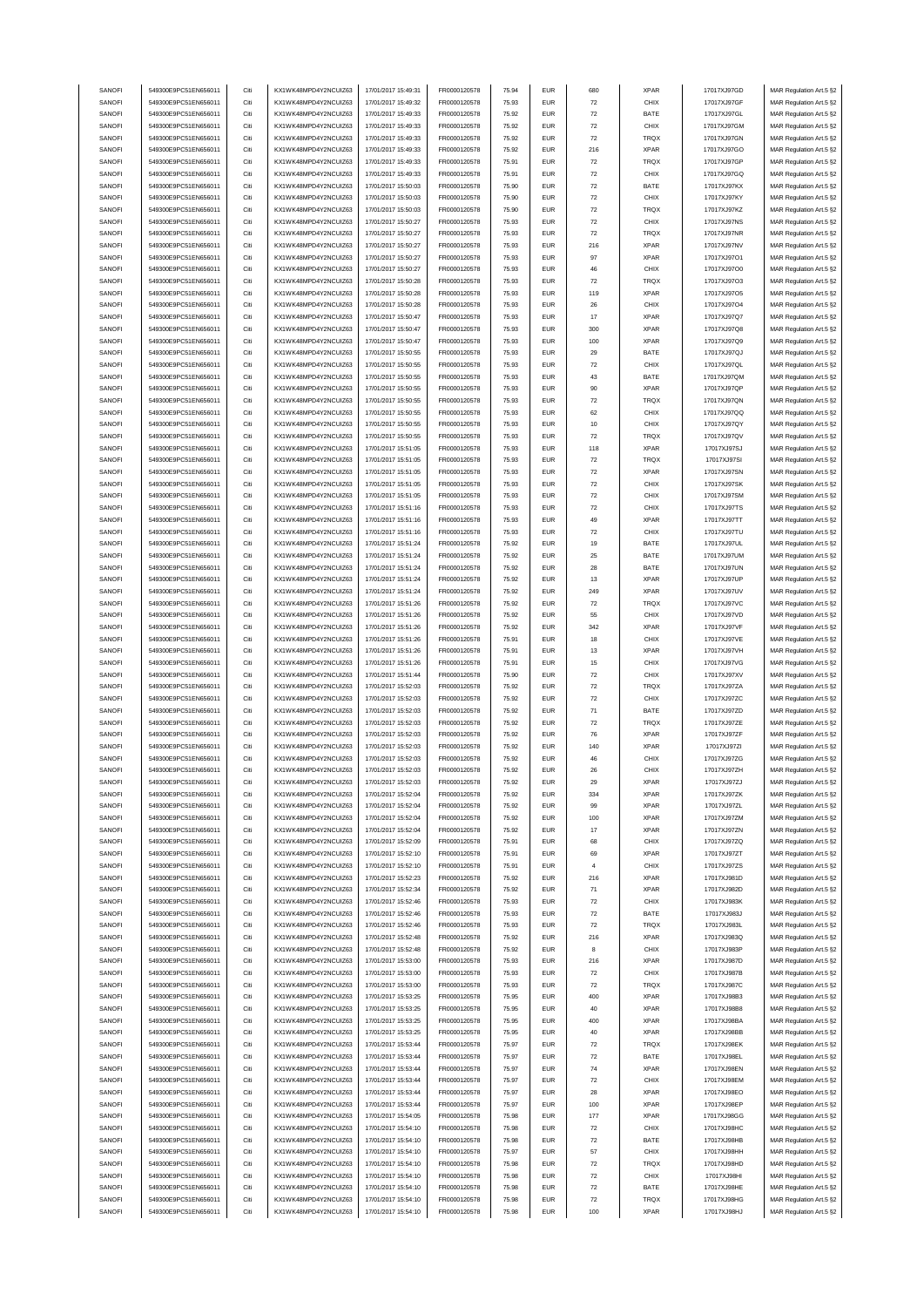| SANOFI        | 549300E9PC51EN656011 | Citi | KX1WK48MPD4Y2NCUIZ63  | 17/01/2017 15:54:10 | FR0000120578 | 75.98 | <b>EUR</b> | 100                | <b>XPAR</b> | 17017XJ98HM | MAR Regulation Art.5 §2 |
|---------------|----------------------|------|-----------------------|---------------------|--------------|-------|------------|--------------------|-------------|-------------|-------------------------|
| SANOFI        | 549300E9PC51EN656011 | Citi | KX1WK48MPD4Y2NCUIZ63  | 17/01/2017 15:54:10 | FR0000120578 | 75.98 | <b>EUR</b> | 200                | <b>XPAR</b> | 17017XJ98HP | MAR Regulation Art.5 §2 |
|               |                      |      |                       |                     |              |       |            |                    |             |             |                         |
| SANOFI        | 549300E9PC51EN656011 | Citi | KX1WK48MPD4Y2NCUIZ63  | 17/01/2017 15:54:10 | FR0000120578 | 75.98 | <b>EUR</b> | 28                 | <b>XPAR</b> | 17017XJ98HQ | MAR Regulation Art.5 §2 |
| SANOFI        | 549300E9PC51EN656011 | Citi | KX1WK48MPD4Y2NCUIZ63  | 17/01/2017 15:54:10 | FR0000120578 | 75.98 | <b>EUR</b> | 86                 | <b>XPAR</b> | 17017XJ98HR | MAR Regulation Art.5 §2 |
| SANOFI        | 549300E9PC51EN656011 | Citi | KX1WK48MPD4Y2NCUIZ63  | 17/01/2017 15:54:54 | FR0000120578 | 76.01 | <b>EUR</b> | 167                | <b>XPAR</b> | 17017XJ98O3 | MAR Regulation Art.5 §2 |
| SANOFI        | 549300E9PC51EN656011 | Citi | KX1WK48MPD4Y2NCUIZ63  | 17/01/2017 15:54:54 | FR0000120578 | 76.01 | <b>EUR</b> | 197                | XPAR        | 17017XJ98O4 | MAR Regulation Art.5 §2 |
| SANOFI        | 549300E9PC51EN656011 | Citi | KX1WK48MPD4Y2NCUIZ63  | 17/01/2017 15:54:54 | FR0000120578 | 76.01 | <b>EUR</b> | $77\,$             | XPAR        | 17017XJ98O5 | MAR Regulation Art.5 §2 |
| SANOFI        | 549300E9PC51EN656011 | Citi | KX1WK48MPD4Y2NCUIZ63  | 17/01/2017 15:55:56 | FR0000120578 | 76.06 | <b>EUR</b> | 72                 | BATE        | 17017XJ98YZ | MAR Regulation Art.5 §2 |
|               |                      |      |                       |                     |              |       |            |                    |             |             |                         |
| SANOFI        | 549300E9PC51EN656011 | Citi | KX1WK48MPD4Y2NCUIZ63  | 17/01/2017 15:55:56 | FR0000120578 | 76.06 | <b>EUR</b> | 59                 | <b>TRQX</b> | 17017XJ98Z0 | MAR Regulation Art.5 §2 |
| SANOFI        | 549300E9PC51EN656011 | Citi | KX1WK48MPD4Y2NCUIZ63  | 17/01/2017 15:55:56 | FR0000120578 | 76.06 | <b>EUR</b> | $13\,$             | TRQX        | 17017XJ98Z1 | MAR Regulation Art.5 §2 |
| SANOFI        | 549300E9PC51EN656011 | Citi | KX1WK48MPD4Y2NCUIZ63  | 17/01/2017 15:55:56 | FR0000120578 | 76.06 | <b>EUR</b> | 85                 | XPAR        | 17017XJ98Z2 | MAR Regulation Art.5 §2 |
| SANOFI        | 549300E9PC51EN656011 | Citi | KX1WK48MPD4Y2NCUIZ63  | 17/01/2017 15:55:56 | FR0000120578 | 76.06 | <b>EUR</b> | 394                | <b>XPAR</b> | 17017XJ98Z3 | MAR Regulation Art.5 §2 |
| SANOFI        | 549300E9PC51EN656011 | Citi | KX1WK48MPD4Y2NCUIZ63  | 17/01/2017 15:55:56 | FR0000120578 | 76.06 | <b>EUR</b> | 39                 | <b>XPAR</b> | 17017XJ98Z4 | MAR Regulation Art.5 §2 |
|               |                      |      |                       |                     |              |       |            |                    |             |             |                         |
| SANOFI        | 549300E9PC51EN656011 | Citi | KX1WK48MPD4Y2NCUIZ63  | 17/01/2017 15:56:03 | FR0000120578 | 76.08 | <b>EUR</b> | $\scriptstyle{72}$ | CHIX        | 17017XJ98ZO | MAR Regulation Art.5 §2 |
| SANOFI        | 549300E9PC51EN656011 | Citi | KX1WK48MPD4Y2NCUIZ63  | 17/01/2017 15:56:04 | FR0000120578 | 76.08 | <b>EUR</b> | 126                | CHIX        | 17017XJ98ZT | MAR Regulation Art.5 §2 |
| SANOFI        | 549300E9PC51EN656011 | Citi | KX1WK48MPD4Y2NCUIZ63  | 17/01/2017 15:56:04 | FR0000120578 | 76.08 | <b>EUR</b> | 12                 | CHIX        | 17017XJ98ZV | MAR Regulation Art.5 §2 |
| SANOFI        | 549300E9PC51EN656011 | Citi | KX1WK48MPD4Y2NCUIZ63  | 17/01/2017 15:56:05 | FR0000120578 | 76.08 | <b>EUR</b> | 100                | <b>XPAR</b> | 17017XJ9903 | MAR Regulation Art.5 §2 |
| SANOFI        | 549300E9PC51EN656011 | Citi | KX1WK48MPD4Y2NCUIZ63  | 17/01/2017 15:56:05 | FR0000120578 | 76.08 | <b>EUR</b> | 10                 | XPAR        | 17017XJ9904 | MAR Regulation Art.5 §2 |
| SANOFI        | 549300E9PC51EN656011 | Citi | KX1WK48MPD4Y2NCUIZ63  | 17/01/2017 15:56:05 | FR0000120578 | 76.08 | <b>EUR</b> | 90                 | <b>XPAR</b> | 17017XJ9905 |                         |
|               |                      |      |                       |                     |              |       |            |                    |             |             | MAR Regulation Art.5 §2 |
| SANOFI        | 549300E9PC51EN656011 | Citi | KX1WK48MPD4Y2NCUIZ63  | 17/01/2017 15:56:05 | FR0000120578 | 76.08 | <b>EUR</b> | 100                | <b>XPAR</b> | 17017XJ9907 | MAR Regulation Art.5 §2 |
| SANOFI        | 549300E9PC51EN656011 | Citi | KX1WK48MPD4Y2NCUIZ63  | 17/01/2017 15:56:13 | FR0000120578 | 76.09 | <b>EUR</b> | 140                | <b>XPAR</b> | 17017XJ990Q | MAR Regulation Art.5 §2 |
| SANOFI        | 549300E9PC51EN656011 | Citi | KX1WK48MPD4Y2NCUIZ63  | 17/01/2017 15:56:16 | FR0000120578 | 76.08 | <b>EUR</b> | 216                | <b>XPAR</b> | 17017XJ9911 | MAR Regulation Art.5 §2 |
| SANOFI        | 549300E9PC51EN656011 | Citi | KX1WK48MPD4Y2NCUIZ63  | 17/01/2017 15:56:16 | FR0000120578 | 76.08 | <b>EUR</b> | $\bf 72$           | BATE        | 17017XJ9910 | MAR Regulation Art.5 §2 |
| SANOFI        | 549300E9PC51EN656011 | Citi | KX1WK48MPD4Y2NCUIZ63  | 17/01/2017 15:56:16 | FR0000120578 | 76.08 | <b>EUR</b> | 72                 | CHIX        | 17017XJ9913 | MAR Regulation Art.5 §2 |
| SANOFI        | 549300E9PC51EN656011 | Citi | KX1WK48MPD4Y2NCLIIZ63 | 17/01/2017 15:56:16 | FR0000120578 | 76.08 | <b>EUR</b> | 72                 | <b>TRQX</b> | 17017XJ9912 | MAR Regulation Art.5 §2 |
|               |                      |      |                       |                     |              |       |            |                    |             |             |                         |
| SANOFI        | 549300E9PC51EN656011 | Citi | KX1WK48MPD4Y2NCUIZ63  | 17/01/2017 15:56:16 | FR0000120578 | 76.07 | <b>EUR</b> | 220                | CHIX        | 17017XJ9916 | MAR Regulation Art.5 §2 |
| SANOFI        | 549300E9PC51EN656011 | Citi | KX1WK48MPD4Y2NCUIZ63  | 17/01/2017 15:56:16 | FR0000120578 | 76.07 | <b>EUR</b> | $\scriptstyle{72}$ | BATE        | 17017XJ9914 | MAR Regulation Art.5 §2 |
| SANOFI        | 549300E9PC51EN656011 | Citi | KX1WK48MPD4Y2NCUIZ63  | 17/01/2017 15:56:16 | FR0000120578 | 76.07 | <b>EUR</b> | 293                | CHIX        | 17017XJ9918 | MAR Regulation Art.5 §2 |
| SANOFI        | 549300E9PC51EN656011 | Citi | KX1WK48MPD4Y2NCUIZ63  | 17/01/2017 15:56:16 | FR0000120578 | 76.07 | <b>EUR</b> | $\bf 72$           | TRQX        | 17017XJ9915 | MAR Regulation Art.5 §2 |
| SANOFI        | 549300E9PC51EN656011 | Citi | KX1WK48MPD4Y2NCUIZ63  | 17/01/2017 15:56:16 | FR0000120578 | 76.07 | <b>EUR</b> | 23                 | CHIX        | 17017XJ9919 | MAR Regulation Art.5 §2 |
|               |                      |      |                       |                     |              |       |            |                    |             |             |                         |
| SANOFI        | 549300E9PC51EN656011 | Citi | KX1WK48MPD4Y2NCUIZ63  | 17/01/2017 15:56:16 | FR0000120578 | 76.07 | <b>EUR</b> | 216                | <b>XPAR</b> | 17017XJ9917 | MAR Regulation Art.5 §2 |
| SANOFI        | 549300E9PC51EN656011 | Citi | KX1WK48MPD4Y2NCUIZ63  | 17/01/2017 15:56:20 | FR0000120578 | 76.07 | <b>EUR</b> | 216                | <b>XPAR</b> | 17017XJ991L | MAR Regulation Art.5 §2 |
| SANOFI        | 549300E9PC51EN656011 | Citi | KX1WK48MPD4Y2NCUIZ63  | 17/01/2017 15:56:20 | FR0000120578 | 76.07 | <b>EUR</b> | 72                 | <b>TRQX</b> | 17017XJ991M | MAR Regulation Art.5 §2 |
| SANOFI        | 549300E9PC51EN656011 | Citi | KX1WK48MPD4Y2NCLIIZ63 | 17/01/2017 15:56:20 | FR0000120578 | 76.07 | <b>EUR</b> | $\scriptstyle{72}$ | CHIX        | 17017XJ991N | MAR Regulation Art.5 §2 |
| SANOFI        | 549300E9PC51EN656011 | Citi | KX1WK48MPD4Y2NCUIZ63  | 17/01/2017 15:56:20 | FR0000120578 | 76.07 | <b>EUR</b> | $\scriptstyle{72}$ | CHIX        | 17017XJ991O | MAR Regulation Art.5 §2 |
| SANOFI        | 549300E9PC51EN656011 | Citi | KX1WK48MPD4Y2NCUIZ63  | 17/01/2017 15:56:20 | FR0000120578 | 76.07 | <b>EUR</b> | $\scriptstyle{72}$ | TRQX        | 17017XJ991P |                         |
|               |                      |      |                       |                     |              |       |            |                    |             |             | MAR Regulation Art.5 §2 |
| SANOFI        | 549300E9PC51EN656011 | Citi | KX1WK48MPD4Y2NCUIZ63  | 17/01/2017 15:56:23 | FR0000120578 | 76.07 | <b>EUR</b> | 100                | <b>XPAR</b> | 17017XJ991X | MAR Regulation Art.5 §2 |
| SANOFI        | 549300E9PC51EN656011 | Citi | KX1WK48MPD4Y2NCUIZ63  | 17/01/2017 15:56:23 | FR0000120578 | 76.07 | <b>EUR</b> | 200                | XPAR        | 17017XJ9920 | MAR Regulation Art.5 §2 |
| SANOFI        | 549300E9PC51EN656011 | Citi | KX1WK48MPD4Y2NCUIZ63  | 17/01/2017 15:56:27 | FR0000120578 | 76.07 | <b>EUR</b> | 50                 | <b>XPAR</b> | 17017XJ992R | MAR Regulation Art.5 §2 |
| SANOFI        | 549300E9PC51EN656011 | Citi | KX1WK48MPD4Y2NCUIZ63  | 17/01/2017 15:56:27 | FR0000120578 | 76.07 | <b>EUR</b> | 200                | <b>XPAR</b> | 17017XJ992S | MAR Regulation Art.5 §2 |
| SANOFI        | 549300E9PC51EN656011 | Citi | KX1WK48MPD4Y2NCUIZ63  | 17/01/2017 15:56:44 | FR0000120578 | 76.06 | <b>EUR</b> | 95                 | <b>XPAR</b> | 17017XJ9949 | MAR Regulation Art.5 §2 |
|               | 549300E9PC51EN656011 | Citi | KX1WK48MPD4Y2NCUIZ63  | 17/01/2017 15:56:44 | FR0000120578 | 76.06 | <b>EUR</b> | 79                 | <b>XPAR</b> |             |                         |
| SANOFI        |                      |      |                       |                     |              |       |            |                    |             | 17017XJ994A | MAR Regulation Art.5 §2 |
| SANOFI        | 549300E9PC51EN656011 | Citi | KX1WK48MPD4Y2NCUIZ63  | 17/01/2017 15:56:55 | FR0000120578 | 76.08 | <b>EUR</b> | $\scriptstyle{72}$ | CHIX        | 17017XJ9956 | MAR Regulation Art.5 §2 |
| SANOFI        | 549300E9PC51EN656011 | Citi | KX1WK48MPD4Y2NCUIZ63  | 17/01/2017 15:57:11 | FR0000120578 | 76.09 | <b>EUR</b> | $\scriptstyle{72}$ | CHIX        | 17017XJ9985 | MAR Regulation Art.5 §2 |
| SANOFI        | 549300E9PC51EN656011 | Citi | KX1WK48MPD4Y2NCUIZ63  | 17/01/2017 15:57:11 | FR0000120578 | 76.09 | <b>EUR</b> | 205                | <b>XPAR</b> | 17017XJ9988 | MAR Regulation Art.5 §2 |
| SANOFI        | 549300E9PC51EN656011 | Citi | KX1WK48MPD4Y2NCUIZ63  | 17/01/2017 15:57:11 | FR0000120578 | 76.09 | <b>EUR</b> | $\bf 72$           | BATE        | 17017XJ9986 | MAR Regulation Art.5 §2 |
| SANOFI        | 549300E9PC51EN656011 | Citi | KX1WK48MPD4Y2NCUIZ63  | 17/01/2017 15:57:11 | FR0000120578 | 76.09 | <b>EUR</b> | $\scriptstyle{72}$ | TRQX        | 17017XJ9987 | MAR Regulation Art.5 §2 |
|               |                      |      |                       |                     |              |       |            |                    |             |             |                         |
| SANOFI        | 549300E9PC51EN656011 | Citi | KX1WK48MPD4Y2NCUIZ63  | 17/01/2017 15:57:12 | FR0000120578 | 76.08 | <b>EUR</b> | $\scriptstyle{72}$ | CHIX        | 17017XJ998D | MAR Regulation Art.5 §2 |
| SANOFI        | 549300E9PC51EN656011 | Citi | KX1WK48MPD4Y2NCUIZ63  | 17/01/2017 15:57:12 | FR0000120578 | 76.08 | <b>EUR</b> | 72                 | BATE        | 17017XJ998C | MAR Regulation Art.5 §2 |
| SANOFI        | 549300E9PC51EN656011 | Citi | KX1WK48MPD4Y2NCUIZ63  | 17/01/2017 15:57:12 | FR0000120578 | 76.08 | <b>EUR</b> | $\scriptstyle{72}$ | TRQX        | 17017XJ998E | MAR Regulation Art.5 §2 |
| SANOFI        | 549300E9PC51EN656011 | Citi | KX1WK48MPD4Y2NCUIZ63  | 17/01/2017 15:57:12 | FR0000120578 | 76.08 | EUR        | 313                | XPAR        | 17017XJ998F | MAR Regulation Art.5 §2 |
| SANOFI        | 549300E9PC51EN656011 | Citi | KX1WK48MPD4Y2NCUIZ63  | 17/01/2017 15:57:13 | FR0000120578 | 76.07 | <b>EUR</b> | $\scriptstyle{72}$ | CHIX        | 17017XJ998G | MAR Regulation Art.5 §2 |
|               |                      |      |                       |                     |              |       |            |                    |             | 17017XJ998H |                         |
| SANOFI        | 549300E9PC51EN656011 | Citi | KX1WK48MPD4Y2NCUIZ63  | 17/01/2017 15:57:13 | FR0000120578 | 76.07 | <b>EUR</b> | $\bf 72$           | TRQX        |             | MAR Regulation Art.5 §2 |
| SANOFI        | 549300E9PC51EN656011 | Citi | KX1WK48MPD4Y2NCUIZ63  | 17/01/2017 15:57:13 | FR0000120578 | 76.07 | <b>EUR</b> | 108                | <b>XPAR</b> | 17017XJ998I | MAR Regulation Art.5 §2 |
| SANOFI        | 549300E9PC51EN656011 | Citi | KX1WK48MPD4Y2NCUIZ63  | 17/01/2017 15:57:13 | FR0000120578 | 76.07 | <b>EUR</b> | 108                | <b>XPAR</b> | 17017XJ998J | MAR Regulation Art.5 §2 |
| SANOFI        | 549300E9PC51EN656011 | Citi | KX1WK48MPD4Y2NCUIZ63  | 17/01/2017 15:57:15 | FR0000120578 | 76.06 | <b>EUR</b> | ${\bf 77}$         | CHIX        | 17017XJ998K | MAR Regulation Art.5 §2 |
| SANOFI        | 549300E9PC51EN656011 | Citi | KX1WK48MPD4Y2NCUIZ63  | 17/01/2017 15:57:15 | FR0000120578 | 76.06 | <b>EUR</b> | 72                 | <b>TRQX</b> | 17017XJ998L | MAR Regulation Art.5 §2 |
| SANOFI        | 549300E9PC51EN656011 |      | KX1WK48MPD4Y2NCLIIZ63 | 17/01/2017 15:57:15 | FR0000120578 | 76.06 |            |                    | CHIX        | 17017XJ998M | MAR Regulation Art 5 82 |
|               |                      |      |                       |                     |              |       |            |                    |             |             |                         |
| SANOFI        | 549300E9PC51EN656011 | Citi | KX1WK48MPD4Y2NCUIZ63  | 17/01/2017 15:57:15 | FR0000120578 | 76.07 | <b>EUR</b> | 100                | <b>XPAR</b> | 17017XJ998O | MAR Regulation Art.5 §2 |
| SANOFI        | 549300E9PC51EN656011 | Citi | KX1WK48MPD4Y2NCUIZ63  | 17/01/2017 15:57:15 | FR0000120578 | 76.07 | <b>EUR</b> | 100                | <b>XPAR</b> | 17017XJ998P | MAR Regulation Art.5 §2 |
| SANOFI        | 549300E9PC51EN656011 | Citi | KX1WK48MPD4Y2NCUIZ63  | 17/01/2017 15:57:15 | FR0000120578 | 76.07 | <b>EUR</b> | 100                | <b>XPAR</b> | 17017XJ998Q | MAR Regulation Art.5 §2 |
| SANOFI        | 549300E9PC51EN656011 | Citi | KX1WK48MPD4Y2NCUIZ63  | 17/01/2017 15:57:15 | FR0000120578 | 76.07 | <b>EUR</b> | 200                | <b>XPAR</b> | 17017XJ998R | MAR Regulation Art.5 §2 |
| SANOFI        | 549300E9PC51EN656011 | Citi | KX1WK48MPD4Y2NCUIZ63  | 17/01/2017 15:57:31 | FR0000120578 | 76.07 | <b>EUR</b> | 72                 | CHIX        | 17017XJ99B1 | MAR Regulation Art.5 §2 |
| SANOFI        | 549300E9PC51EN656011 | Citi | KX1WK48MPD4Y2NCUIZ63  | 17/01/2017 15:57:31 | FR0000120578 | 76.07 | <b>EUR</b> | $\bf 72$           | TRQX        | 17017XJ99B2 | MAR Regulation Art.5 §2 |
|               |                      |      |                       |                     |              |       |            |                    |             |             |                         |
| SANOFI        | 549300E9PC51EN656011 | Citi | KX1WK48MPD4Y2NCUIZ63  | 17/01/2017 15:57:31 | FR0000120578 | 76.07 | <b>EUR</b> | 69                 | <b>XPAR</b> | 17017XJ99B3 | MAR Regulation Art.5 §2 |
| SANOFI        | 549300E9PC51EN656011 | Citi | KX1WK48MPD4Y2NCUIZ63  | 17/01/2017 15:57:31 | FR0000120578 | 76.07 | <b>EUR</b> | 100                | <b>XPAR</b> | 17017XJ99B4 | MAR Regulation Art.5 §2 |
| SANOFI        | 549300E9PC51EN656011 | Citi | KX1WK48MPD4Y2NCUIZ63  | 17/01/2017 15:57:31 | FR0000120578 | 76.08 | <b>EUR</b> | 100                | <b>XPAR</b> | 17017XJ99B5 | MAR Regulation Art.5 §2 |
| SANOFI        | 549300E9PC51EN656011 | Citi | KX1WK48MPD4Y2NCLIIZ63 | 17/01/2017 15:57:31 | FR0000120578 | 76.08 | <b>EUR</b> | 20                 | <b>XPAR</b> | 17017XJ99B6 | MAR Regulation Art.5 §2 |
| SANOFI        | 549300E9PC51EN656011 | Citi | KX1WK48MPD4Y2NCUIZ63  | 17/01/2017 15:57:31 | FR0000120578 | 76.08 | <b>EUR</b> | 80                 | <b>XPAR</b> | 17017XJ99B7 | MAR Regulation Art.5 §2 |
| SANOFI        | 549300E9PC51EN656011 | Citi | KX1WK48MPD4Y2NCUIZ63  | 17/01/2017 15:57:31 | FR0000120578 | 76.08 | <b>EUR</b> | 140                | <b>XPAR</b> | 17017XJ99B8 | MAR Regulation Art.5 §2 |
|               |                      |      |                       |                     |              |       |            |                    |             |             |                         |
| SANOFI        | 549300E9PC51EN656011 | Citi | KX1WK48MPD4Y2NCUIZ63  | 17/01/2017 15:57:31 | FR0000120578 | 76.08 | <b>EUR</b> | 160                | <b>XPAR</b> | 17017XJ99B9 | MAR Regulation Art.5 §2 |
| SANOFI        | 549300E9PC51EN656011 | Citi | KX1WK48MPD4Y2NCUIZ63  | 17/01/2017 15:57:31 | FR0000120578 | 76.08 | <b>EUR</b> | 100                | <b>XPAR</b> | 17017XJ99BA | MAR Regulation Art.5 §2 |
| SANOFI        | 549300E9PC51EN656011 | Citi | KX1WK48MPD4Y2NCUIZ63  | 17/01/2017 15:57:31 | FR0000120578 | 76.08 | <b>EUR</b> | 100                | <b>XPAR</b> | 17017XJ99BD | MAR Regulation Art.5 §2 |
| SANOFI        | 549300E9PC51EN656011 | Citi | KX1WK48MPD4Y2NCUIZ63  | 17/01/2017 15:57:31 | FR0000120578 | 76.08 | <b>EUR</b> | 100                | <b>XPAR</b> | 17017XJ99BF | MAR Regulation Art.5 §2 |
| SANOFI        | 549300E9PC51EN656011 | Citi | KX1WK48MPD4Y2NCUIZ63  | 17/01/2017 15:57:31 | FR0000120578 | 76.08 | <b>EUR</b> | 159                | <b>XPAR</b> | 17017XJ99BG | MAR Regulation Art.5 §2 |
|               | 549300E9PC51EN656011 |      | KX1WK48MPD4Y2NCUIZ63  |                     |              |       |            |                    |             |             |                         |
| SANOFI        |                      | Citi |                       | 17/01/2017 15:57:31 | FR0000120578 | 76.08 | <b>EUR</b> | 100                | <b>XPAR</b> | 17017XJ99BH | MAR Regulation Art.5 §2 |
| SANOFI        | 549300E9PC51EN656011 | Citi | KX1WK48MPD4Y2NCUIZ63  | 17/01/2017 15:57:33 | FR0000120578 | 76.07 | <b>EUR</b> | $\bf 72$           | CHIX        | 17017XJ99BT | MAR Regulation Art.5 §2 |
| SANOFI        | 549300E9PC51EN656011 | Citi | KX1WK48MPD4Y2NCUIZ63  | 17/01/2017 15:57:33 | FR0000120578 | 76.07 | <b>EUR</b> | $\bf 72$           | TRQX        | 17017XJ99BU | MAR Regulation Art.5 §2 |
| SANOFI        | 549300E9PC51EN656011 | Citi | KX1WK48MPD4Y2NCUIZ63  | 17/01/2017 15:57:36 | FR0000120578 | 76.06 | <b>EUR</b> | $\scriptstyle{72}$ | CHIX        | 17017XJ99CC | MAR Regulation Art.5 §2 |
| SANOFI        | 549300E9PC51EN656011 | Citi | KX1WK48MPD4Y2NCUIZ63  | 17/01/2017 15:57:36 | FR0000120578 | 76.06 | <b>EUR</b> | $\scriptstyle{72}$ | TRQX        | 17017XJ99CD | MAR Regulation Art.5 §2 |
| SANOFI        | 549300E9PC51EN656011 | Citi | KX1WK48MPD4Y2NCUIZ63  | 17/01/2017 15:57:36 | FR0000120578 | 76.06 | <b>EUR</b> | 216                | <b>XPAR</b> | 17017XJ99CE | MAR Regulation Art.5 §2 |
|               |                      |      |                       |                     |              |       |            |                    |             |             |                         |
| SANOFI        | 549300E9PC51EN656011 | Citi | KX1WK48MPD4Y2NCUIZ63  | 17/01/2017 15:57:39 | FR0000120578 | 76.06 | <b>EUR</b> | 72                 | BATE        | 17017XJ99CK | MAR Regulation Art.5 §2 |
| SANOFI        | 549300E9PC51EN656011 | Citi | KX1WK48MPD4Y2NCUIZ63  | 17/01/2017 15:57:39 | FR0000120578 | 76.06 | <b>EUR</b> | $\scriptstyle{72}$ | TRQX        | 17017XJ99CL | MAR Regulation Art.5 §2 |
| <b>SANOFI</b> | 549300E9PC51EN656011 | Citi | KX1WK48MPD4Y2NCUIZ63  | 17/01/2017 15:57:45 | FR0000120578 | 76.05 | <b>EUR</b> | 216                | <b>XPAR</b> | 17017XJ99DN | MAR Regulation Art.5 §2 |
| SANOFI        | 549300E9PC51EN656011 | Citi | KX1WK48MPD4Y2NCUIZ63  | 17/01/2017 15:57:45 | FR0000120578 | 76.05 | <b>EUR</b> | 177                | <b>XPAR</b> | 17017XJ99DO | MAR Regulation Art.5 §2 |
| SANOFI        | 549300E9PC51EN656011 | Citi | KX1WK48MPD4Y2NCUIZ63  | 17/01/2017 15:57:56 | FR0000120578 | 76.03 | <b>EUR</b> | $\bf 72$           | CHIX        | 17017XJ99F1 | MAR Regulation Art.5 §2 |
| SANOFI        | 549300E9PC51EN656011 | Citi | KX1WK48MPD4Y2NCUIZ63  | 17/01/2017 15:57:56 | FR0000120578 | 76.03 | <b>EUR</b> | $\scriptstyle{72}$ | CHIX        | 17017XJ99FH | MAR Regulation Art.5 §2 |
|               |                      |      |                       |                     |              |       |            |                    |             |             |                         |
| SANOFI        | 549300E9PC51EN656011 | Citi | KX1WK48MPD4Y2NCUIZ63  | 17/01/2017 15:57:56 | FR0000120578 | 76.03 | <b>EUR</b> | 110                | XPAR        | 17017XJ99FO | MAR Regulation Art.5 §2 |
| SANOFI        | 549300E9PC51EN656011 | Citi | KX1WK48MPD4Y2NCUIZ63  | 17/01/2017 15:58:10 | FR0000120578 | 76.03 | <b>EUR</b> | $\sqrt{2}$         | <b>XPAR</b> | 17017XJ99HS | MAR Regulation Art.5 §2 |
| SANOFI        | 549300E9PC51EN656011 | Citi | KX1WK48MPD4Y2NCUIZ63  | 17/01/2017 15:58:10 | FR0000120578 | 76.03 | <b>EUR</b> | 47                 | <b>XPAR</b> | 17017XJ99HT | MAR Regulation Art.5 §2 |
| SANOFI        | 549300E9PC51EN656011 | Citi | KX1WK48MPD4Y2NCUIZ63  | 17/01/2017 15:58:35 | FR0000120578 | 76.03 | <b>EUR</b> | 139                | <b>XPAR</b> | 17017XJ99K2 | MAR Regulation Art.5 §2 |
| SANOFI        | 549300E9PC51EN656011 | Citi | KX1WK48MPD4Y2NCUIZ63  | 17/01/2017 15:58:35 | FR0000120578 | 76.03 | <b>EUR</b> | $\scriptstyle{72}$ | BATE        | 17017XJ99K0 | MAR Regulation Art.5 §2 |
| SANOFI        | 549300E9PC51EN656011 | Citi | KX1WK48MPD4Y2NCUIZ63  | 17/01/2017 15:58:35 | FR0000120578 | 76.03 | <b>EUR</b> | $\mathbf{1}$       | TRQX        | 17017XJ99K1 | MAR Regulation Art.5 §2 |
|               |                      |      |                       |                     |              |       |            |                    |             |             |                         |
| SANOFI        | 549300E9PC51EN656011 | Citi | KX1WK48MPD4Y2NCUIZ63  | 17/01/2017 15:58:35 | FR0000120578 | 76.03 | <b>EUR</b> | 294                | <b>XPAR</b> | 17017XJ99K7 | MAR Regulation Art.5 §2 |
| SANOFI        | 549300E9PC51EN656011 | Citi | KX1WK48MPD4Y2NCUIZ63  | 17/01/2017 15:58:35 | FR0000120578 | 76.03 | <b>EUR</b> | $\sqrt{4}$         | TRQX        | 17017XJ99K3 | MAR Regulation Art.5 §2 |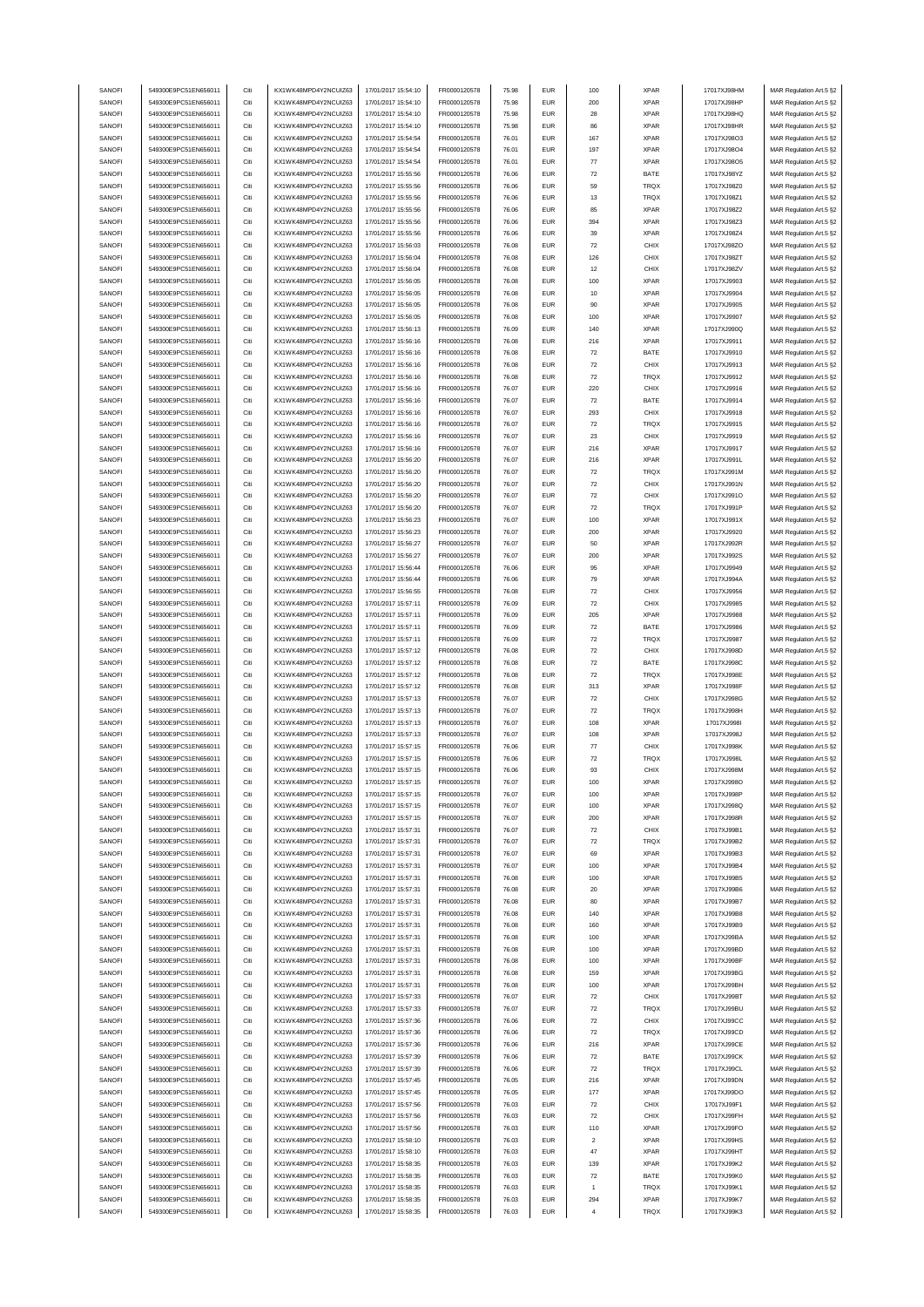| SANOFI           | 549300E9PC51EN656011                         | Citi         | KX1WK48MPD4Y2NCUIZ63                         | 17/01/2017 15:58:35                        | FR0000120578                 | 76.03          | <b>EUR</b>               | 72                 | CHIX                       | 17017XJ99K4                | MAR Regulation Art.5 §2                            |
|------------------|----------------------------------------------|--------------|----------------------------------------------|--------------------------------------------|------------------------------|----------------|--------------------------|--------------------|----------------------------|----------------------------|----------------------------------------------------|
| SANOFI           | 549300E9PC51EN656011                         | Citi         | KX1WK48MPD4Y2NCLIIZ63                        | 17/01/2017 15:58:35                        | FR0000120578                 | 76.03          | <b>EUR</b>               | 66                 | TRQX                       | 17017XJ99K5                | MAR Regulation Art.5 §2                            |
| SANOFI           | 549300E9PC51EN656011                         | Citi         | KX1WK48MPD4Y2NCUIZ63                         | 17/01/2017 15:58:35                        | FR0000120578                 | 76.03          | <b>EUR</b>               | $\overline{1}$     | TRQX                       | 17017XJ99K6                | MAR Regulation Art.5 §2                            |
| SANOFI           | 549300E9PC51EN656011                         | Citi         | KX1WK48MPD4Y2NCUIZ63                         | 17/01/2017 15:58:35                        | FR0000120578                 | 76.03          | <b>EUR</b>               | 294                | <b>XPAR</b>                | 17017XJ99K8                | MAR Regulation Art.5 §2                            |
|                  |                                              |              |                                              |                                            |                              |                |                          |                    |                            |                            |                                                    |
| SANOFI           | 549300E9PC51EN656011                         | Citi         | KX1WK48MPD4Y2NCUIZ63                         | 17/01/2017 15:58:35                        | FR0000120578                 | 76.03          | <b>EUR</b>               | 100                | <b>XPAR</b>                | 17017XJ99KC                | MAR Regulation Art.5 §2                            |
| SANOFI           | 549300E9PC51EN656011                         | Citi         | KX1WK48MPD4Y2NCUIZ63                         | 17/01/2017 15:58:35                        | FR0000120578                 | 76.03          | <b>EUR</b>               | $\overline{7}$     | <b>XPAR</b>                | 17017XJ99KH                | MAR Regulation Art.5 §2                            |
| SANOFI           | 549300E9PC51EN656011                         | Citi         | KX1WK48MPD4Y2NCUIZ63                         | 17/01/2017 15:58:35                        | FR0000120578                 | 76.03          | <b>EUR</b>               | 37                 | <b>XPAR</b>                | 17017XJ99KL                | MAR Regulation Art.5 §2                            |
| SANOFI           | 549300E9PC51EN656011                         | Citi         | KX1WK48MPD4Y2NCUIZ78                         | 17/01/2017 15:58:39                        | FR0000120578                 | 76.02          | <b>EUR</b>               | 72                 | TRQX                       | 17017XJ99LG                | MAR Regulation Art.5 §2                            |
| SANOFI           | 549300E9PC51EN656011                         | Citi         | KX1WK48MPD4Y2NCUIZ79                         | 17/01/2017 15:58:39                        | FR0000120578                 | 76.02          | <b>EUR</b>               | 72                 | CHIX                       | 17017XJ99LH                | MAR Regulation Art.5 §2                            |
| SANOFI           | 549300E9PC51EN656011                         | Citi         | KX1WK48MPD4Y2NCUIZ80                         | 17/01/2017 15:58:39                        | FR0000120578                 | 76.02          | <b>EUR</b>               | 72                 | CHIX                       | 17017XJ99LI                | MAR Regulation Art.5 §2                            |
| SANOFI           | 549300E9PC51EN656011                         | Citi         | KX1WK48MPD4Y2NCUIZ81                         | 17/01/2017 15:58:55                        | FR0000120578                 | 76.05          | <b>EUR</b>               | 72                 | BATE                       | 17017XJ99NL                | MAR Regulation Art.5 §2                            |
| SANOFI           | 549300E9PC51EN656011                         | Citi         | KX1WK48MPD4Y2NCUIZ63                         | 17/01/2017 15:58:55                        | FR0000120578                 | 76.05          | <b>EUR</b>               | 162                | <b>XPAR</b>                | 17017XJ99NO                | MAR Regulation Art.5 §2                            |
| SANOFI           | 549300E9PC51EN656011                         | Citi         | KX1WK48MPD4Y2NCUIZ63                         | 17/01/2017 15:58:55                        | FR0000120578                 | 76.05          | <b>EUR</b>               | $\scriptstyle{72}$ | CHIX                       | 17017XJ99NM                | MAR Regulation Art.5 §2                            |
| SANOFI           | 549300E9PC51EN656011                         | Citi         | KX1WK48MPD4Y2NCUIZ63                         | 17/01/2017 15:58:55                        | FR0000120578                 | 76.05          | <b>EUR</b>               | 72                 | TRQX                       | 17017XJ99NN                | MAR Regulation Art.5 §2                            |
| SANOFI           | 549300E9PC51EN656011                         | Citi         | KX1WK48MPD4Y2NCUIZ63                         | 17/01/2017 15:58:55                        | FR0000120578                 | 76.05          | <b>EUR</b>               | 54                 | <b>XPAR</b>                | 17017XJ99NU                | MAR Regulation Art.5 §2                            |
| SANOFI           | 549300E9PC51EN656011                         | Citi         | KX1WK48MPD4Y2NCUIZ63                         | 17/01/2017 15:58:55                        | FR0000120578                 | 76.05          | <b>EUR</b>               | 72                 | TRQX                       | 17017XJ99NR                | MAR Regulation Art.5 §2                            |
| SANOFI           | 549300E9PC51EN656011                         | Citi         | KX1WK48MPD4Y2NCLIIZ63                        | 17/01/2017 15:59:07                        | FR0000120578                 | 76.04          | <b>EUR</b>               | 216                | <b>XPAR</b>                | 17017XJ99OX                | MAR Regulation Art.5 §2                            |
| SANOFI           | 549300E9PC51EN656011                         | Citi         | KX1WK48MPD4Y2NCUIZ63                         | 17/01/2017 15:59:07                        | FR0000120578                 | 76.04          | <b>EUR</b>               | $\scriptstyle{72}$ | CHIX                       | 17017XJ99OW                | MAR Regulation Art.5 §2                            |
| SANOFI           | 549300E9PC51EN656011                         | Citi         | KX1WK48MPD4Y2NCUIZ63                         | 17/01/2017 15:59:07                        | FR0000120578                 | 76.04          | EUR                      | 138                | <b>XPAR</b>                | 17017XJ99OY                | MAR Regulation Art.5 §2                            |
| SANOFI           | 549300E9PC51EN656011                         | Citi         | KX1WK48MPD4Y2NCUIZ63                         | 17/01/2017 15:59:07                        | FR0000120578                 | 76.04          | <b>EUR</b>               | 78                 | <b>XPAR</b>                | 17017XJ99OZ                | MAR Regulation Art.5 §2                            |
| SANOFI           | 549300E9PC51EN656011                         | Citi         | KX1WK48MPD4Y2NCUIZ63                         | 17/01/2017 15:59:10                        | FR0000120578                 | 76.02          | <b>EUR</b>               | 88                 | <b>XPAR</b>                | 17017XJ99PE                | MAR Regulation Art.5 §2                            |
|                  | 549300E9PC51EN656011                         | Citi         | KX1WK48MPD4Y2NCUIZ63                         |                                            |                              | 76.02          | <b>EUR</b>               |                    | <b>XPAR</b>                |                            |                                                    |
| SANOFI           |                                              |              |                                              | 17/01/2017 15:59:10                        | FR0000120578                 |                |                          | 422                |                            | 17017XJ99PM                | MAR Regulation Art.5 §2                            |
| SANOFI           | 549300E9PC51EN656011                         | Citi         | KX1WK48MPD4Y2NCUIZ63                         | 17/01/2017 15:59:10                        | FR0000120578                 | 76.02          | <b>EUR</b>               | 25                 | <b>XPAR</b>                | 17017XJ99PS                | MAR Regulation Art.5 §2                            |
| SANOFI           | 549300E9PC51EN656011                         | Citi         | KX1WK48MPD4Y2NCUIZ63                         | 17/01/2017 15:59:10                        | FR0000120578                 | 76.02          | <b>EUR</b>               | 91                 | <b>XPAR</b>                | 17017XJ99PW                | MAR Regulation Art.5 §2                            |
| SANOFI           | 549300E9PC51EN656011                         | Citi         | KX1WK48MPD4Y2NCUIZ63                         | 17/01/2017 15:59:12                        | FR0000120578                 | 76.00          | <b>EUR</b>               | 42                 | <b>XPAR</b>                | 17017XJ99Q5                | MAR Regulation Art.5 §2                            |
| SANOFI           | 549300E9PC51EN656011                         | Citi         | KX1WK48MPD4Y2NCUIZ63                         | 17/01/2017 15:59:12                        | FR0000120578                 | 76.00          | <b>EUR</b>               | 44                 | <b>XPAR</b>                | 17017XJ99Q6                | MAR Regulation Art.5 §2                            |
| SANOFI           | 549300E9PC51EN656011                         | Citi         | KX1WK48MPD4Y2NCUIZ63                         | 17/01/2017 15:59:12                        | FR0000120578                 | 75.99          | <b>EUR</b>               | 31                 | <b>XPAR</b>                | 17017XJ99QA                | MAR Regulation Art.5 §2                            |
| SANOFI           | 549300E9PC51EN656011                         | Citi         | KX1WK48MPD4Y2NCUIZ63                         | 17/01/2017 15:59:12                        | FR0000120578                 | 75.99          | <b>EUR</b>               | 36                 | <b>XPAR</b>                | 17017XJ99QD                | MAR Regulation Art.5 §2                            |
| SANOFI           | 549300E9PC51EN656011                         | Citi         | KX1WK48MPD4Y2NCUIZ63                         | 17/01/2017 15:59:25                        | FR0000120578                 | 76.00          | <b>EUR</b>               | 42                 | CHIX                       | 17017XJ99RR                | MAR Regulation Art.5 §2                            |
| SANOFI           | 549300E9PC51EN656011                         | Citi         | KX1WK48MPD4Y2NCUIZ63                         | 17/01/2017 15:59:43                        | FR0000120578                 | 76.01          | <b>EUR</b>               | 8                  | TRQX                       | 17017XJ99X1                | MAR Regulation Art.5 §2                            |
| SANOFI           | 549300E9PC51EN656011                         | Citi         | KX1WK48MPD4Y2NCUIZ63                         | 17/01/2017 15:59:55                        | FR0000120578                 | 76.01          | <b>EUR</b>               | 22                 | CHIX                       | 17017XJ9A1N                | MAR Regulation Art.5 §2                            |
| SANOFI           | 549300E9PC51EN656011                         | Citi         | KX1WK48MPD4Y2NCUIZ63                         | 17/01/2017 15:59:55                        | FR0000120578                 | 76.01          | <b>EUR</b>               | 23                 | TRQX                       | 17017XJ9A1O                | MAR Regulation Art.5 §2                            |
| SANOFI           | 549300E9PC51EN656011                         | Citi         | KX1WK48MPD4Y2NCUIZ63                         | 17/01/2017 15:59:55                        | FR0000120578                 | 76.01          | <b>EUR</b>               | 72                 | BATE                       | 17017XJ9A1M                | MAR Regulation Art.5 §2                            |
| SANOFI           | 549300E9PC51EN656011                         | Citi         | KX1WK48MPD4Y2NCUIZ63                         | 17/01/2017 15:59:55                        | FR0000120578                 | 76.01          | <b>EUR</b>               | 49                 | TRQX                       | 17017XJ9A1P                | MAR Regulation Art.5 §2                            |
| SANOFI           | 549300E9PC51EN656011                         | Citi         | KX1WK48MPD4Y2NCUIZ63                         | 17/01/2017 15:59:55                        | FR0000120578                 | 76.01          | <b>EUR</b>               | 50                 | CHIX                       | 17017XJ9A1R                | MAR Regulation Art.5 §2                            |
| SANOFI           | 549300E9PC51EN656011                         | Citi         | KX1WK48MPD4Y2NCLIIZ63                        | 17/01/2017 15:59:55                        | FR0000120578                 | 76.01          | <b>EUR</b>               | 18                 | <b>XPAR</b>                | 17017XJ9A1Q                | MAR Regulation Art.5 §2                            |
| SANOFI           | 549300E9PC51EN656011                         | Citi         | KX1WK48MPD4Y2NCUIZ63                         | 17/01/2017 15:59:56                        | FR0000120578                 | 76.00          | <b>EUR</b>               | $\scriptstyle{72}$ | CHIX                       | 17017XJ9A1V                | MAR Regulation Art.5 §2                            |
|                  |                                              |              |                                              |                                            |                              |                |                          |                    |                            |                            |                                                    |
| SANOFI           | 549300E9PC51EN656011                         | Citi         | KX1WK48MPD4Y2NCUIZ63                         | 17/01/2017 15:59:56                        | FR0000120578                 | 76.00          | <b>EUR</b>               | 54                 | TRQX                       | 17017XJ9A1W                | MAR Regulation Art.5 §2                            |
| SANOFI           | 549300E9PC51EN656011                         | Citi         | KX1WK48MPD4Y2NCUIZ63                         | 17/01/2017 15:59:59                        | FR0000120578                 | 75.99          | <b>EUR</b>               | 282                | <b>XPAR</b>                | 17017XJ9A3C                | MAR Regulation Art.5 §2                            |
| SANOFI           | 549300E9PC51EN656011                         | Citi         | KX1WK48MPD4Y2NCUIZ63                         | 17/01/2017 15:59:59                        | FR0000120578                 | 75.99          | <b>EUR</b>               | 12                 | CHIX                       | 17017XJ9A3A                | MAR Regulation Art.5 §2                            |
| SANOFI           | 549300E9PC51EN656011                         | Citi         | KX1WK48MPD4Y2NCUIZ63                         | 17/01/2017 15:59:59                        | FR0000120578                 | 75.99          | <b>EUR</b>               | 60                 | CHIX                       | 17017XJ9A3E                | MAR Regulation Art.5 §2                            |
| SANOFI           | 549300E9PC51EN656011                         | Citi         | KX1WK48MPD4Y2NCUIZ63                         | 17/01/2017 15:59:59                        | FR0000120578                 | 75.99          | <b>EUR</b>               | 20                 | <b>XPAR</b>                | 17017XJ9A3O                | MAR Regulation Art.5 §2                            |
| SANOFI           | 549300E9PC51EN656011                         | Citi         | KX1WK48MPD4Y2NCUIZ63                         | 17/01/2017 15:59:59                        | FR0000120578                 | 75.99          | <b>EUR</b>               | 278                | <b>XPAR</b>                | 17017XJ9A3P                | MAR Regulation Art.5 §2                            |
| SANOFI           | 549300E9PC51EN656011                         | Citi         | KX1WK48MPD4Y2NCUIZ63                         | 17/01/2017 16:00:01                        | FR0000120578                 | 75.98          | EUR                      | $\overline{4}$     | <b>XPAR</b>                | 17017XJ9A44                | MAR Regulation Art.5 §2                            |
| SANOFI           | 549300E9PC51EN656011                         | Citi         | KX1WK48MPD4Y2NCUIZ63                         | 17/01/2017 16:00:04                        | FR0000120578                 | 75.98          | <b>EUR</b>               | 239                | <b>XPAR</b>                | 17017XJ9A48                | MAR Regulation Art.5 §2                            |
| SANOFI           | 549300E9PC51EN656011                         | Citi         | KX1WK48MPD4Y2NCUIZ63                         | 17/01/2017 16:00:10                        | FR0000120578                 | 75.97          | <b>EUR</b>               | 75                 | <b>XPAR</b>                | 17017XJ9A5U                | MAR Regulation Art.5 §2                            |
| SANOFI           | 549300E9PC51EN656011                         | Citi         | KX1WK48MPD4Y2NCUIZ63                         | 17/01/2017 16:00:37                        | FR0000120578                 | 75.99          | <b>EUR</b>               | 26                 | TRQX                       | 17017XJ9ABE                | MAR Regulation Art.5 §2                            |
| SANOFI           | 549300E9PC51EN656011                         | Citi         | KX1WK48MPD4Y2NCUIZ63                         | 17/01/2017 16:01:10                        | FR0000120578                 | 76.01          | <b>EUR</b>               | 175                | <b>XPAR</b>                | 17017XJ9AFV                | MAR Regulation Art.5 §2                            |
| SANOFI           | 549300E9PC51EN656011                         | Citi         | KX1WK48MPD4Y2NCUIZ63                         | 17/01/2017 16:01:10                        | FR0000120578                 | 76.01          | <b>EUR</b>               | 68                 | <b>XPAR</b>                | 17017XJ9AFW                | MAR Regulation Art.5 §2                            |
| SANOFI           | 549300E9PC51EN656011                         | Citi         | KX1WK48MPD4Y2NCUIZ63                         | 17/01/2017 16:01:10                        | FR0000120578                 | 76.01          | <b>EUR</b>               | 215                | <b>XPAR</b>                | 17017XJ9AFX                | MAR Regulation Art.5 §2                            |
| SANOFI           | 549300E9PC51EN656011                         | Citi         | KX1WK48MPD4Y2NCUIZ63                         | 17/01/2017 16:01:10                        | FR0000120578                 | 76.01          | <b>EUR</b>               | 127                | <b>XPAR</b>                | 17017XJ9AFY                | MAR Regulation Art.5 §2                            |
| SANOFI           | 549300E9PC51EN656011                         | Citi         | KX1WK48MPD4Y2NCUIZ63                         | 17/01/2017 16:01:10                        | FR0000120578                 | 76.01          | <b>EUR</b>               | 66                 | <b>XPAR</b>                | 17017XJ9AFZ                | MAR Regulation Art.5 §2                            |
| SANOFI           | 549300E9PC51EN656011                         | Citi         | KX1WK48MPD4Y2NCUIZ63                         | 17/01/2017 16:01:19                        | FR0000120578                 | 76.01          | <b>EUR</b>               | $\scriptstyle{72}$ | TRQX                       | 17017XJ9AGM                | MAR Regulation Art.5 §2                            |
| SANOFI           | 549300E9PC51EN656011                         | Citi         | KX1WK48MPD4Y2NCUIZ63                         | 17/01/2017 16:01:19                        | FR0000120578                 | 76.00          | <b>EUR</b>               | $\scriptstyle{72}$ | TRQX                       | 17017XJ9AGN                | MAR Regulation Art.5 §2                            |
| SANOFI           | 549300E9PC51EN656011                         | Citi         | KX1WK48MPD4Y2NCLIIZ63                        | 17/01/2017 16:01:19                        | FR0000120578                 | 76.01          | <b>EUR</b>               | 204                | <b>XPAR</b>                | 17017XJ9AGQ                | MAR Regulation Art.5 §2                            |
| SANOFI           | 549300E9PC51EN656011                         | Citi         |                                              |                                            | FR0000120578                 | 76.01          | <b>EUR</b>               |                    | CHIX                       |                            |                                                    |
|                  |                                              |              | KX1WK48MPD4Y2NCUIZ63                         | 17/01/2017 16:01:19                        |                              |                |                          | $\scriptstyle{72}$ |                            | 17017XJ9AGP                | MAR Regulation Art.5 §2                            |
| SANOFI           | 549300E9PC51EN656011                         | Citi         | KX1WK48MPD4Y2NCUIZ63                         | 17/01/2017 16:01:19                        | FR0000120578                 | 76.01          | <b>EUR</b>               | 68                 | BATE                       | 17017XJ9AGO                | MAR Regulation Art.5 §2                            |
| SANOFI           | 549300E9PC51EN656011                         |              | KX1WK48MPD4Y2NCLIIZ63                        | 17/01/2017 16:01:19                        | FR0000120578                 | 76.00          | FUR                      |                    | <b>BATF</b>                | 17017X.I9AGR               | MAR Regulation Art 5.82                            |
| SANOFI           | 549300E9PC51EN656011                         | Citi         | KX1WK48MPD4Y2NCUIZ63                         | 17/01/2017 16:01:19                        | FR0000120578                 | 76.00          | <b>EUR</b>               | 56                 | BATE                       | 17017XJ9AGT                | MAR Regulation Art.5 §2                            |
| SANOFI           | 549300E9PC51EN656011                         | Citi         | KX1WK48MPD4Y2NCUIZ63                         | 17/01/2017 16:01:19                        | FR0000120578                 | 76.00          | <b>EUR</b>               | $\scriptstyle{72}$ | CHIX                       | 17017XJ9AGS                | MAR Regulation Art.5 §2                            |
| SANOFI           | 549300E9PC51EN656011                         | Citi         | KX1WK48MPD4Y2NCUIZ63                         | 17/01/2017 16:01:19                        | FR0000120578                 | 76.00          | <b>EUR</b>               | 184                | <b>XPAR</b>                | 17017XJ9AGU                | MAR Regulation Art.5 §2                            |
| SANOFI           | 549300E9PC51EN656011                         | Citi         | KX1WK48MPD4Y2NCUIZ63                         | 17/01/2017 16:01:26                        | FR0000120578                 | 76.00          | <b>EUR</b>               | $\scriptstyle{72}$ | CHIX                       | 17017XJ9AH5                | MAR Regulation Art.5 §2                            |
| SANOFI           | 549300E9PC51EN656011                         | Citi         | KX1WK48MPD4Y2NCUIZ63                         | 17/01/2017 16:01:26                        | FR0000120578                 | 76.00          | <b>EUR</b>               | 12                 | TRQX                       | 17017XJ9AH4                | MAR Regulation Art.5 §2                            |
| SANOFI           | 549300E9PC51EN656011                         | Citi         | KX1WK48MPD4Y2NCUIZ63                         | 17/01/2017 16:01:26                        | FR0000120578                 | 76.00          | <b>EUR</b>               | 60                 | TRQX                       | 17017XJ9AH7                | MAR Regulation Art.5 §2                            |
| SANOFI           | 549300E9PC51EN656011                         | Citi         | KX1WK48MPD4Y2NCUIZ63                         | 17/01/2017 16:01:26                        | FR0000120578                 | 75.99          | <b>EUR</b>               | 46                 | TRQX                       | 17017XJ9AH9                | MAR Regulation Art.5 §2                            |
| SANOFI           | 549300E9PC51EN656011                         | Citi         | KX1WK48MPD4Y2NCUIZ63                         | 17/01/2017 16:01:26                        | FR0000120578                 | 76.00          | <b>EUR</b>               | 165                | <b>XPAR</b>                | 17017XJ9AH6                | MAR Regulation Art.5 §2                            |
| SANOFI           | 549300E9PC51EN656011                         | Citi         | KX1WK48MPD4Y2NCUIZ63                         | 17/01/2017 16:01:26                        | FR0000120578                 | 75.99          | <b>EUR</b>               | 72                 | CHIX                       | 17017XJ9AH8                | MAR Regulation Art.5 §2                            |
| SANOFI           | 549300E9PC51EN656011                         | Citi         | KX1WK48MPD4Y2NCUIZ63                         | 17/01/2017 16:01:33                        | FR0000120578                 | 75.98          | <b>EUR</b>               | 243                | <b>XPAR</b>                | 17017XJ9AIR                | MAR Regulation Art.5 §2                            |
| SANOFI           | 549300E9PC51EN656011                         | Citi         | KX1WK48MPD4Y2NCUIZ63                         | 17/01/2017 16:01:33                        | FR0000120578                 | 75.98          | <b>EUR</b>               | $\scriptstyle{72}$ | CHIX                       | 17017XJ9AIQ                | MAR Regulation Art.5 §2                            |
| SANOFI           | 549300E9PC51EN656011                         | Citi         | KX1WK48MPD4Y2NCUIZ63                         | 17/01/2017 16:01:33                        | FR0000120578                 | 75.98          | <b>EUR</b>               | 21                 | BATE                       | 17017XJ9AIP                | MAR Regulation Art.5 §2                            |
| SANOFI           | 549300E9PC51EN656011                         | Citi         | KX1WK48MPD4Y2NCUIZ63                         | 17/01/2017 16:01:33                        | FR0000120578                 | 75.98          | <b>EUR</b>               | 51                 | BATE                       | 17017XJ9AIS                | MAR Regulation Art.5 §2                            |
| SANOFI           | 549300E9PC51EN656011                         | Citi         | KX1WK48MPD4Y2NCUIZ63                         | 17/01/2017 16:01:34                        | FR0000120578                 | 75.98          | <b>EUR</b>               | 65                 | <b>XPAR</b>                | 17017XJ9AJ5                | MAR Regulation Art.5 §2                            |
| SANOFI           | 549300E9PC51EN656011                         | Citi         | KX1WK48MPD4Y2NCUIZ63                         | 17/01/2017 16:01:34                        | FR0000120578                 | 75.98          | <b>EUR</b>               | 62                 | CHIX                       | 17017XJ9AJ4                |                                                    |
|                  |                                              |              |                                              |                                            |                              |                |                          |                    |                            |                            | MAR Regulation Art.5 §2                            |
| SANOFI           | 549300E9PC51EN656011                         | Citi         | KX1WK48MPD4Y2NCUIZ63                         | 17/01/2017 16:01:34                        | FR0000120578                 | 75.98          | <b>EUR</b>               | 72                 | CHIX                       | 17017XJ9AJ8                | MAR Regulation Art.5 §2                            |
| SANOFI           | 549300E9PC51EN656011                         | Citi         | KX1WK48MPD4Y2NCUIZ63                         | 17/01/2017 16:02:08                        | FR0000120578                 | 75.97          | <b>EUR</b>               | 37                 | <b>XPAR</b>                | 17017XJ9AOP                | MAR Regulation Art.5 §2                            |
| SANOFI           | 549300E9PC51EN656011                         | Citi         | KX1WK48MPD4Y2NCUIZ63                         | 17/01/2017 16:02:10                        | FR0000120578                 | 75.97          | <b>EUR</b>               | 72                 | CHIX                       | 17017XJ9AOY                | MAR Regulation Art.5 §2                            |
| SANOFI           | 549300E9PC51EN656011                         | Citi         | KX1WK48MPD4Y2NCUIZ63                         | 17/01/2017 16:02:10                        | FR0000120578                 | 75.97          | <b>EUR</b>               | 69                 | TRQX                       | 17017XJ9AOZ                | MAR Regulation Art.5 §2                            |
| SANOFI           | 549300E9PC51EN656011                         | Citi         | KX1WK48MPD4Y2NCUIZ63                         | 17/01/2017 16:02:10                        | FR0000120578                 | 75.97          | <b>EUR</b>               | 28                 | <b>XPAR</b>                | 17017XJ9AP0                | MAR Regulation Art.5 §2                            |
| SANOFI           | 549300E9PC51EN656011                         | Citi         | KX1WK48MPD4Y2NCUIZ63                         | 17/01/2017 16:02:10                        | FR0000120578                 | 75.97          | <b>EUR</b>               | 145                | <b>XPAR</b>                | 17017XJ9AP1                | MAR Regulation Art.5 §2                            |
| SANOFI           | 549300E9PC51EN656011                         | Citi         | KX1WK48MPD4Y2NCUIZ63                         | 17/01/2017 16:02:10                        | FR0000120578                 | 75.97          | <b>EUR</b>               | 29                 | <b>XPAR</b>                | 17017XJ9AP2                | MAR Regulation Art.5 §2                            |
| SANOFI           | 549300E9PC51EN656011                         | Citi         | KX1WK48MPD4Y2NCUIZ63                         | 17/01/2017 16:02:18                        | FR0000120578                 | 75.96          | <b>EUR</b>               | $\scriptstyle{72}$ | CHIX                       | 17017XJ9API                | MAR Regulation Art.5 §2                            |
| SANOFI           | 549300E9PC51EN656011                         | Citi         | KX1WK48MPD4Y2NCUIZ63                         | 17/01/2017 16:02:18                        | FR0000120578                 | 75.96          | <b>EUR</b>               | 17                 | TRQX                       | 17017XJ9APJ                | MAR Regulation Art.5 §2                            |
| SANOFI           | 549300E9PC51EN656011                         | Citi         | KX1WK48MPD4Y2NCUIZ63                         | 17/01/2017 16:02:18                        | FR0000120578                 | 75.96          | <b>EUR</b>               | 55                 | TRQX                       | 17017XJ9APL                | MAR Regulation Art.5 §2                            |
| SANOFI           | 549300E9PC51EN656011                         | Citi         | KX1WK48MPD4Y2NCUIZ63                         | 17/01/2017 16:02:18                        | FR0000120578                 | 75.96          | <b>EUR</b>               | $\scriptstyle{72}$ | BATE                       | 17017XJ9APK                | MAR Regulation Art.5 §2                            |
| SANOFI           | 549300E9PC51EN656011                         | Citi         | KX1WK48MPD4Y2NCUIZ63                         | 17/01/2017 16:02:18                        | FR0000120578                 | 75.96          | <b>EUR</b>               | 74                 | <b>XPAR</b>                | 17017XJ9APM                | MAR Regulation Art.5 §2                            |
| SANOFI           | 549300E9PC51EN656011                         | Citi         | KX1WK48MPD4Y2NCUIZ63                         | 17/01/2017 16:02:18                        | FR0000120578                 | 75.96          | <b>EUR</b>               | 169                | <b>XPAR</b>                | 17017XJ9APO                | MAR Regulation Art.5 §2                            |
| SANOFI           | 549300E9PC51EN656011                         | Citi         | KX1WK48MPD4Y2NCUIZ63                         | 17/01/2017 16:02:18                        | FR0000120578                 | 75.96          | <b>EUR</b>               | $\scriptstyle{72}$ | CHIX                       | 17017XJ9APN                | MAR Regulation Art.5 §2                            |
| SANOFI           | 549300E9PC51EN656011                         | Citi         | KX1WK48MPD4Y2NCUIZ63                         | 17/01/2017 16:02:44                        | FR0000120578                 | 76.00          | <b>EUR</b>               | 207                | <b>XPAR</b>                | 17017XJ9ATT                | MAR Regulation Art.5 §2                            |
|                  |                                              | Citi         |                                              |                                            |                              |                |                          |                    |                            |                            |                                                    |
| SANOFI           | 549300E9PC51EN656011                         |              | KX1WK48MPD4Y2NCUIZ63                         | 17/01/2017 16:02:44                        | FR0000120578                 | 76.00          | <b>EUR</b>               | 267                | <b>XPAR</b>                | 17017XJ9ATU                | MAR Regulation Art.5 §2                            |
| SANOFI           | 549300E9PC51EN656011                         | Citi         | KX1WK48MPD4Y2NCUIZ63                         | 17/01/2017 16:02:44                        | FR0000120578                 | 76.00          | <b>EUR</b>               | 100                | <b>XPAR</b>                | 17017XJ9ATV                | MAR Regulation Art.5 §2                            |
| SANOFI           | 549300E9PC51EN656011                         | Citi         | KX1WK48MPD4Y2NCUIZ63                         | 17/01/2017 16:02:44                        | FR0000120578                 | 76.00          | <b>EUR</b>               | 100                | <b>XPAR</b>                | 17017XJ9ATW                | MAR Regulation Art.5 §2                            |
| SANOFI           | 549300E9PC51EN656011                         | Citi         | KX1WK48MPD4Y2NCUIZ63                         | 17/01/2017 16:03:14                        | FR0000120578                 | 76.00          | <b>EUR</b>               | 185                | <b>XPAR</b>                | 17017XJ9AWB                | MAR Regulation Art.5 §2                            |
|                  |                                              |              |                                              |                                            |                              |                |                          |                    |                            |                            |                                                    |
| SANOFI           | 549300E9PC51EN656011                         | Citi         | KX1WK48MPD4Y2NCUIZ63                         | 17/01/2017 16:03:14                        | FR0000120578                 | 76.00          | <b>EUR</b>               | 199                | <b>XPAR</b>                | 17017XJ9AWC                | MAR Regulation Art.5 §2                            |
| SANOFI<br>SANOFI | 549300E9PC51EN656011<br>549300E9PC51EN656011 | Citi<br>Citi | KX1WK48MPD4Y2NCUIZ63<br>KX1WK48MPD4Y2NCUIZ63 | 17/01/2017 16:03:14<br>17/01/2017 16:03:14 | FR0000120578<br>FR0000120578 | 76.00<br>76.00 | <b>EUR</b><br><b>EUR</b> | 66<br>186          | <b>XPAR</b><br><b>XPAR</b> | 17017XJ9AWD<br>17017XJ9AWE | MAR Regulation Art.5 §2<br>MAR Regulation Art.5 §2 |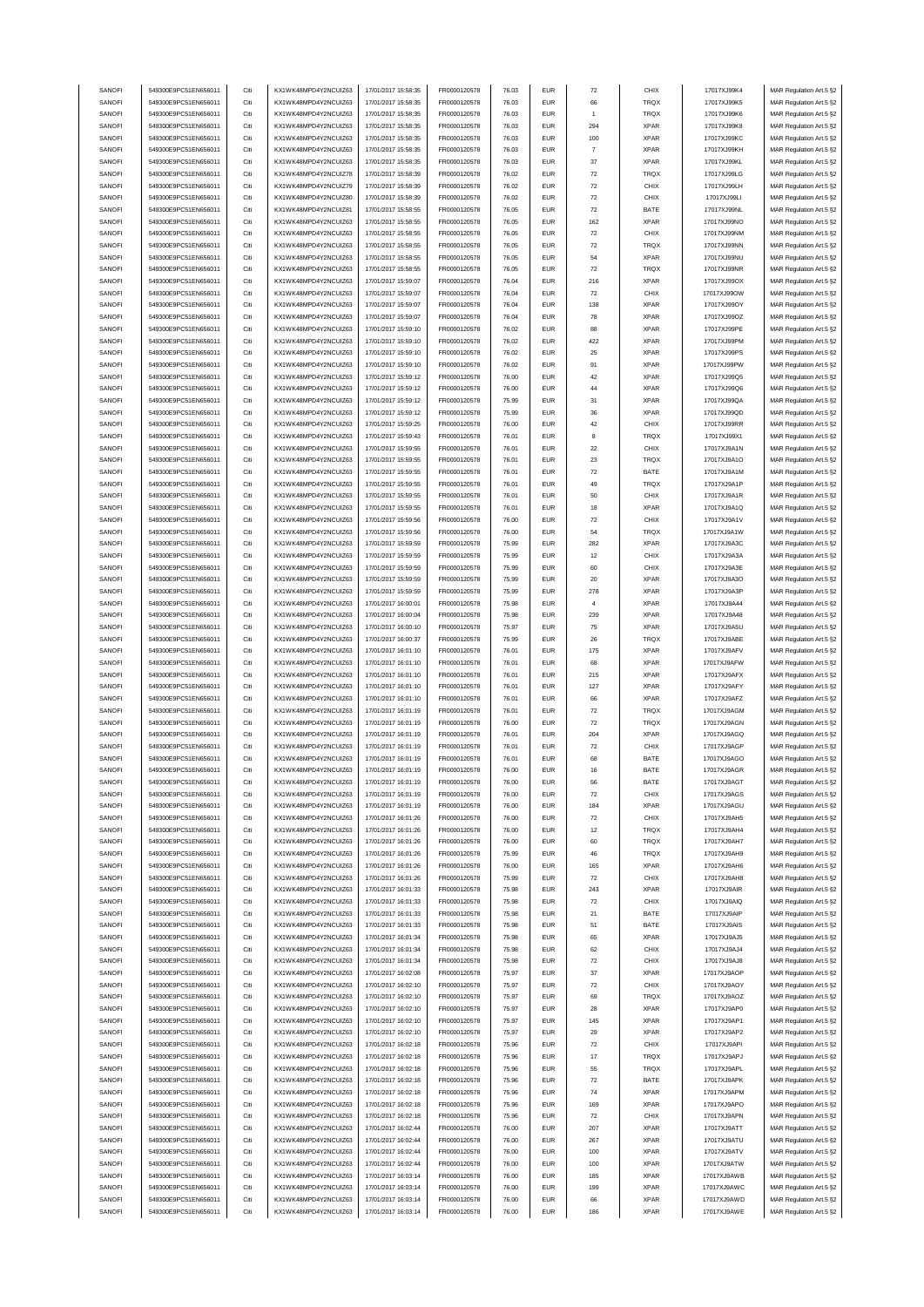| SANOFI | 549300E9PC51EN656011 | Citi | KX1WK48MPD4Y2NCUIZ63  | 17/01/2017 16:03:49 | FR0000120578 | 75.99 | <b>EUR</b> | $\scriptstyle{72}$ | <b>TRQX</b> | 17017XJ9AZK  | MAR Regulation Art.5 §2 |
|--------|----------------------|------|-----------------------|---------------------|--------------|-------|------------|--------------------|-------------|--------------|-------------------------|
| SANOFI | 549300E9PC51EN656011 | Citi | KX1WK48MPD4Y2NCUIZ63  | 17/01/2017 16:03:49 | FR0000120578 | 75.99 | <b>EUR</b> | 29                 | CHIX        | 17017XJ9AZL  | MAR Regulation Art.5 §2 |
|        |                      |      |                       |                     |              |       |            |                    |             |              |                         |
| SANOFI | 549300E9PC51EN656011 | Citi | KX1WK48MPD4Y2NCUIZ63  | 17/01/2017 16:03:49 | FR0000120578 | 75.99 | <b>EUR</b> | 43                 | CHIX        | 17017XJ9AZN  | MAR Regulation Art.5 §2 |
| SANOFI | 549300E9PC51EN656011 | Citi | KX1WK48MPD4Y2NCUIZ63  | 17/01/2017 16:03:49 | FR0000120578 | 75.99 | <b>EUR</b> | $\scriptstyle{72}$ | BATE        | 17017XJ9AZM  | MAR Regulation Art.5 §2 |
| SANOFI | 549300E9PC51EN656011 | Citi | KX1WK48MPD4Y2NCUIZ63  | 17/01/2017 16:03:49 | FR0000120578 | 75.99 | <b>EUR</b> | $77\,$             | <b>XPAR</b> | 17017XJ9AZO  | MAR Regulation Art.5 §2 |
| SANOFI | 549300E9PC51EN656011 | Citi | KX1WK48MPD4Y2NCUIZ63  | 17/01/2017 16:03:49 | FR0000120578 | 75.99 | <b>EUR</b> | 166                | <b>XPAR</b> | 17017XJ9AZP  | MAR Regulation Art.5 §2 |
| SANOFI | 549300E9PC51EN656011 | Citi | KX1WK48MPD4Y2NCUIZ63  | 17/01/2017 16:04:10 | FR0000120578 | 76.00 | <b>EUR</b> | 112                | <b>XPAR</b> | 17017XJ9B14  | MAR Regulation Art.5 §2 |
| SANOFI | 549300E9PC51EN656011 | Citi | KX1WK48MPD4Y2NCUIZ63  | 17/01/2017 16:04:10 | FR0000120578 | 76.00 | <b>EUR</b> | 92                 | <b>XPAR</b> | 17017XJ9B15  | MAR Regulation Art.5 §2 |
|        |                      |      |                       |                     |              |       |            |                    |             |              |                         |
| SANOFI | 549300E9PC51EN656011 | Citi | KX1WK48MPD4Y2NCUIZ63  | 17/01/2017 16:04:10 | FR0000120578 | 76.00 | <b>EUR</b> | 85                 | <b>XPAR</b> | 17017XJ9B16  | MAR Regulation Art.5 §2 |
| SANOFI | 549300E9PC51EN656011 | Citi | KX1WK48MPD4Y2NCUIZ63  | 17/01/2017 16:04:10 | FR0000120578 | 76.00 | <b>EUR</b> | 446                | <b>XPAR</b> | 17017XJ9B17  | MAR Regulation Art.5 §2 |
| SANOFI | 549300E9PC51EN656011 | Citi | KX1WK48MPD4Y2NCUIZ63  | 17/01/2017 16:04:10 | FR0000120578 | 76.00 | <b>EUR</b> | 18                 | <b>XPAR</b> | 17017XJ9B18  | MAR Regulation Art.5 §2 |
| SANOFI | 549300E9PC51EN656011 | Citi | KX1WK48MPD4Y2NCUIZ63  | 17/01/2017 16:04:34 | FR0000120578 | 75.99 | <b>EUR</b> | 18                 | BATE        | 17017XJ9B53  | MAR Regulation Art.5 §2 |
| SANOFI | 549300E9PC51EN656011 | Citi | KX1WK48MPD4Y2NCUIZ63  | 17/01/2017 16:04:34 | FR0000120578 | 75.99 | <b>EUR</b> | 54                 | BATE        | 17017XJ9B56  | MAR Regulation Art.5 §2 |
|        |                      |      |                       |                     |              |       |            |                    |             |              |                         |
| SANOFI | 549300E9PC51EN656011 | Citi | KX1WK48MPD4Y2NCUIZ63  | 17/01/2017 16:04:34 | FR0000120578 | 75.99 | <b>EUR</b> | $\scriptstyle{72}$ | TRQX        | 17017XJ9B54  | MAR Regulation Art.5 §2 |
| SANOFI | 549300E9PC51EN656011 | Citi | KX1WK48MPD4Y2NCUIZ63  | 17/01/2017 16:04:34 | FR0000120578 | 75.99 | <b>EUR</b> | $\bf 72$           | CHIX        | 17017XJ9B55  | MAR Regulation Art.5 §2 |
| SANOFI | 549300E9PC51EN656011 | Citi | KX1WK48MPD4Y2NCUIZ63  | 17/01/2017 16:04:34 | FR0000120578 | 75.99 | <b>EUR</b> | 243                | <b>XPAR</b> | 17017XJ9B57  | MAR Regulation Art.5 §2 |
| SANOFI | 549300E9PC51EN656011 | Citi | KX1WK48MPD4Y2NCUIZ63  | 17/01/2017 16:04:35 | FR0000120578 | 75.99 | <b>EUR</b> | ${\bf 72}$         | CHIX        | 17017XJ9B5I  | MAR Regulation Art.5 §2 |
| SANOFI | 549300E9PC51EN656011 | Citi | KX1WK48MPD4Y2NCUIZ63  | 17/01/2017 16:04:39 | FR0000120578 | 75.99 | <b>EUR</b> | $\scriptstyle{72}$ | BATE        | 17017XJ9B5L  | MAR Regulation Art.5 §2 |
| SANOFI | 549300E9PC51EN656011 | Citi | KX1WK48MPD4Y2NCUIZ63  | 17/01/2017 16:04:39 | FR0000120578 | 75.99 | <b>EUR</b> | 68                 | TRQX        | 17017XJ9B5M  |                         |
|        |                      |      |                       |                     |              |       |            |                    |             |              | MAR Regulation Art.5 §2 |
| SANOFI | 549300E9PC51EN656011 | Citi | KX1WK48MPD4Y2NCUIZ63  | 17/01/2017 16:04:39 | FR0000120578 | 75.99 | <b>EUR</b> | 81                 | <b>XPAR</b> | 17017XJ9B5N  | MAR Regulation Art.5 §2 |
| SANOFI | 549300E9PC51EN656011 | Citi | KX1WK48MPD4Y2NCUIZ63  | 17/01/2017 16:04:41 | FR0000120578 | 75.98 | <b>EUR</b> | 207                | <b>XPAR</b> | 17017XJ9B6G  | MAR Regulation Art.5 §2 |
| SANOFI | 549300E9PC51EN656011 | Citi | KX1WK48MPD4Y2NCUIZ63  | 17/01/2017 16:04:41 | FR0000120578 | 75.98 | <b>EUR</b> | $\scriptstyle{72}$ | TRQX        | 17017XJ9B6E  | MAR Regulation Art.5 §2 |
| SANOFI | 549300E9PC51EN656011 | Citi | KX1WK48MPD4Y2NCUIZ63  | 17/01/2017 16:04:41 | FR0000120578 | 75.98 | <b>EUR</b> | 39                 | CHIX        | 17017XJ9B6F  | MAR Regulation Art.5 §2 |
| SANOFI | 549300E9PC51EN656011 | Citi | KX1WK48MPD4Y2NCUIZ63  | 17/01/2017 16:04:41 | FR0000120578 | 75.98 | <b>EUR</b> | 33                 | CHIX        | 17017XJ9B6H  | MAR Regulation Art.5 §2 |
| SANOFI | 549300E9PC51EN656011 | Citi | KX1WK48MPD4Y2NCLIIZ63 | 17/01/2017 16:04:42 | FR0000120578 | 75.98 | <b>EUR</b> | 72                 | <b>TRQX</b> | 17017XJ9B6I  | MAR Regulation Art.5 §2 |
|        |                      |      |                       |                     |              |       |            |                    |             |              |                         |
| SANOFI | 549300E9PC51EN656011 | Citi | KX1WK48MPD4Y2NCUIZ63  | 17/01/2017 16:04:49 | FR0000120578 | 75.99 | <b>EUR</b> | $\overline{4}$     | TRQX        | 17017XJ9B7N  | MAR Regulation Art.5 §2 |
| SANOFI | 549300E9PC51EN656011 | Citi | KX1WK48MPD4Y2NCUIZ63  | 17/01/2017 16:04:52 | FR0000120578 | 75.99 | <b>EUR</b> | $\scriptstyle{72}$ | CHIX        | 17017XJ9B82  | MAR Regulation Art.5 §2 |
| SANOFI | 549300E9PC51EN656011 | Citi | KX1WK48MPD4Y2NCUIZ63  | 17/01/2017 16:04:52 | FR0000120578 | 75.99 | <b>EUR</b> | 12                 | <b>XPAR</b> | 17017XJ9B83  | MAR Regulation Art.5 §2 |
| SANOFI | 549300E9PC51EN656011 | Citi | KX1WK48MPD4Y2NCUIZ63  | 17/01/2017 16:04:54 | FR0000120578 | 75.99 | <b>EUR</b> | $\scriptstyle{7}$  | TRQX        | 17017XJ9B89  | MAR Regulation Art.5 §2 |
| SANOFI | 549300E9PC51EN656011 | Citi | KX1WK48MPD4Y2NCUIZ63  | 17/01/2017 16:04:54 | FR0000120578 | 75.98 | <b>EUR</b> | 39                 | CHIX        | 17017XJ9B8A  | MAR Regulation Art.5 §2 |
|        |                      |      |                       |                     |              |       |            |                    |             |              |                         |
| SANOFI | 549300E9PC51EN656011 | Citi | KX1WK48MPD4Y2NCUIZ63  | 17/01/2017 16:04:54 | FR0000120578 | 75.98 | <b>EUR</b> | $\scriptstyle{72}$ | TRQX        | 17017XJ9B8B  | MAR Regulation Art.5 §2 |
| SANOFI | 549300E9PC51EN656011 | Citi | KX1WK48MPD4Y2NCUIZ63  | 17/01/2017 16:04:54 | FR0000120578 | 75.98 | <b>EUR</b> | 33                 | CHIX        | 17017XJ9B8D  | MAR Regulation Art.5 §2 |
| SANOFI | 549300E9PC51EN656011 | Citi | KX1WK48MPD4Y2NCUIZ63  | 17/01/2017 16:04:54 | FR0000120578 | 75.98 | <b>EUR</b> | 414                | <b>XPAR</b> | 17017XJ9B8C  | MAR Regulation Art.5 §2 |
| SANOFI | 549300E9PC51EN656011 | Citi | KX1WK48MPD4Y2NCLIIZ63 | 17/01/2017 16:05:27 | FR0000120578 | 75.97 | <b>EUR</b> | $\bf 72$           | CHIX        | 17017XJ9BE8  | MAR Regulation Art.5 §2 |
| SANOFI | 549300E9PC51EN656011 | Citi | KX1WK48MPD4Y2NCUIZ63  | 17/01/2017 16:05:27 | FR0000120578 | 75.97 | <b>EUR</b> | $\scriptstyle{72}$ | TRQX        | 17017XJ9BE7  | MAR Regulation Art.5 §2 |
| SANOFI | 549300E9PC51EN656011 | Citi | KX1WK48MPD4Y2NCUIZ63  | 17/01/2017 16:05:27 | FR0000120578 | 75.97 | <b>EUR</b> | $\scriptstyle{72}$ | BATE        | 17017XJ9BE9  | MAR Regulation Art.5 §2 |
|        |                      |      |                       |                     |              |       |            |                    |             |              |                         |
| SANOFI | 549300E9PC51EN656011 | Citi | KX1WK48MPD4Y2NCUIZ63  | 17/01/2017 16:05:27 | FR0000120578 | 75.97 | <b>EUR</b> | 243                | <b>XPAR</b> | 17017XJ9BEA  | MAR Regulation Art.5 §2 |
| SANOFI | 549300E9PC51EN656011 | Citi | KX1WK48MPD4Y2NCUIZ63  | 17/01/2017 16:05:30 | FR0000120578 | 75.96 | <b>EUR</b> | $30\,$             | TRQX        | 17017XJ9BF4  | MAR Regulation Art.5 §2 |
| SANOFI | 549300E9PC51EN656011 | Citi | KX1WK48MPD4Y2NCUIZ63  | 17/01/2017 16:05:30 | FR0000120578 | 75.96 | <b>EUR</b> | 281                | CHIX        | 17017XJ9BF5  | MAR Regulation Art.5 §2 |
| SANOFI | 549300E9PC51EN656011 | Citi | KX1WK48MPD4Y2NCUIZ63  | 17/01/2017 16:05:31 | FR0000120578 | 75.96 | <b>EUR</b> | 243                | <b>XPAR</b> | 17017XJ9BF7  | MAR Regulation Art.5 §2 |
| SANOFI | 549300E9PC51EN656011 | Citi | KX1WK48MPD4Y2NCUIZ63  | 17/01/2017 16:05:31 | FR0000120578 | 75.96 | <b>EUR</b> | 42                 | <b>TRQX</b> | 17017XJ9BF6  | MAR Regulation Art.5 §2 |
|        | 549300E9PC51EN656011 | Citi | KX1WK48MPD4Y2NCUIZ63  | 17/01/2017 16:05:31 | FR0000120578 | 75.96 | <b>EUR</b> | 72                 | CHIX        |              |                         |
| SANOFI |                      |      |                       |                     |              |       |            |                    |             | 17017XJ9BF8  | MAR Regulation Art.5 §2 |
| SANOFI | 549300E9PC51EN656011 | Citi | KX1WK48MPD4Y2NCUIZ63  | 17/01/2017 16:05:33 | FR0000120578 | 75.95 | <b>EUR</b> | $\scriptstyle{72}$ | TRQX        | 17017XJ9BF9  | MAR Regulation Art.5 §2 |
| SANOFI | 549300E9PC51EN656011 | Citi | KX1WK48MPD4Y2NCUIZ63  | 17/01/2017 16:05:33 | FR0000120578 | 75.95 | <b>EUR</b> | 449                | <b>XPAR</b> | 17017XJ9BFA  | MAR Regulation Art.5 §2 |
| SANOFI | 549300E9PC51EN656011 | Citi | KX1WK48MPD4Y2NCUIZ63  | 17/01/2017 16:05:37 | FR0000120578 | 75.95 | <b>EUR</b> | $\bf 72$           | CHIX        | 17017XJ9BFF  | MAR Regulation Art.5 §2 |
| SANOFI | 549300E9PC51EN656011 | Citi | KX1WK48MPD4Y2NCUIZ63  | 17/01/2017 16:05:37 | FR0000120578 | 75.95 | <b>EUR</b> | 57                 | <b>XPAR</b> | 17017XJ9BFG  | MAR Regulation Art.5 §2 |
| SANOFI | 549300E9PC51EN656011 | Citi | KX1WK48MPD4Y2NCUIZ63  | 17/01/2017 16:05:37 | FR0000120578 | 75.95 | <b>EUR</b> | 43                 | <b>XPAR</b> | 17017XJ9BFH  | MAR Regulation Art.5 §2 |
|        |                      |      |                       |                     |              |       |            |                    |             |              |                         |
| SANOFI | 549300E9PC51EN656011 | Citi | KX1WK48MPD4Y2NCUIZ63  | 17/01/2017 16:05:37 | FR0000120578 | 75.95 | <b>EUR</b> | 59                 | <b>XPAR</b> | 17017XJ9BFI  | MAR Regulation Art.5 §2 |
| SANOFI | 549300E9PC51EN656011 | Citi | KX1WK48MPD4Y2NCUIZ63  | 17/01/2017 16:05:43 | FR0000120578 | 75.88 | <b>EUR</b> | 72                 | CHIX        | 17017XJ9BG3  | MAR Regulation Art.5 §2 |
| SANOFI | 549300E9PC51EN656011 | Citi | KX1WK48MPD4Y2NCUIZ63  | 17/01/2017 16:05:43 | FR0000120578 | 75.88 | <b>EUR</b> | 83                 | <b>XPAR</b> | 17017XJ9BG4  | MAR Regulation Art.5 §2 |
| SANOFI | 549300E9PC51EN656011 | Citi | KX1WK48MPD4Y2NCUIZ63  | 17/01/2017 16:05:45 | FR0000120578 | 75.87 | <b>EUR</b> | 95                 | <b>XPAR</b> | 17017XJ9BG8  | MAR Regulation Art.5 §2 |
| SANOFI | 549300E9PC51EN656011 | Citi | KX1WK48MPD4Y2NCUIZ63  | 17/01/2017 16:05:58 | FR0000120578 | 75.86 | <b>EUR</b> | $\scriptstyle{72}$ | BATE        | 17017XJ9BHD  | MAR Regulation Art.5 §2 |
|        |                      |      |                       |                     |              |       |            |                    |             |              | MAR Regulation Art.5 §2 |
| SANOFI | 549300E9PC51EN656011 | Citi | KX1WK48MPD4Y2NCUIZ63  | 17/01/2017 16:05:58 | FR0000120578 | 75.86 | <b>EUR</b> | 65                 | <b>XPAR</b> | 17017XJ9BHF  |                         |
| SANOFI | 549300E9PC51EN656011 | Citi | KX1WK48MPD4Y2NCUIZ63  | 17/01/2017 16:06:13 | FR0000120578 | 75.87 | <b>EUR</b> | 23                 | TRQX        | 17017XJ9BKT  | MAR Regulation Art.5 §2 |
| SANOFI | 549300E9PC51EN656011 | Citi | KX1WK48MPD4Y2NCUIZ63  | 17/01/2017 16:06:25 | FR0000120578 | 75.89 | <b>EUR</b> | $\scriptstyle{72}$ | TRQX        | 17017XJ9BMW  | MAR Regulation Art.5 §2 |
| SANOFI | 549300E9PC51EN656011 | Citi | KX1WK48MPD4Y2NCUIZ63  | 17/01/2017 16:06:25 | FR0000120578 | 75.89 | <b>EUR</b> | $\scriptstyle{72}$ | CHIX        | 17017XJ9BMY  | MAR Regulation Art.5 §2 |
| SANOFI | 549300E9PC51EN656011 | Citi | KX1WK48MPD4Y2NCUIZ63  | 17/01/2017 16:06:25 | FR0000120578 | 75.89 | <b>EUR</b> | 243                | <b>XPAR</b> | 17017XJ9BMZ  | MAR Regulation Art.5 §2 |
| SANOFI | 549300E9PC51EN656011 |      | KX1WK48MPD4Y2NCLIIZ63 | 17/01/2017 16:06:25 | FR0000120578 | 75.88 |            |                    | CHIX        | 17017X.I9BOA | MAR Regulation Art 5 82 |
|        |                      |      |                       |                     |              |       |            |                    |             |              |                         |
| SANOFI | 549300E9PC51EN656011 | Citi | KX1WK48MPD4Y2NCUIZ63  | 17/01/2017 16:06:25 | FR0000120578 | 75.88 | <b>EUR</b> | 82                 | <b>XPAR</b> | 17017XJ9BOD  | MAR Regulation Art.5 §2 |
| SANOFI | 549300E9PC51EN656011 | Citi | KX1WK48MPD4Y2NCUIZ63  | 17/01/2017 16:06:25 | FR0000120578 | 75.88 | <b>EUR</b> | 161                | <b>XPAR</b> | 17017XJ9BOK  | MAR Regulation Art.5 §2 |
| SANOFI | 549300E9PC51EN656011 | Citi | KX1WK48MPD4Y2NCUIZ63  | 17/01/2017 16:06:25 | FR0000120578 | 75.87 | <b>EUR</b> | 32                 | TRQX        | 17017XJ9BOG  | MAR Regulation Art.5 §2 |
| SANOFI | 549300E9PC51EN656011 | Citi | KX1WK48MPD4Y2NCUIZ63  | 17/01/2017 16:06:25 | FR0000120578 | 75.87 | <b>EUR</b> | 24                 | <b>XPAR</b> | 17017XJ9BOL  | MAR Regulation Art.5 §2 |
| SANOFI | 549300E9PC51EN656011 | Citi | KX1WK48MPD4Y2NCUIZ63  | 17/01/2017 16:06:27 | FR0000120578 | 75.86 | <b>EUR</b> | 118                | <b>XPAR</b> | 17017XJ9BOW  | MAR Regulation Art.5 §2 |
| SANOFI | 549300E9PC51EN656011 | Citi | KX1WK48MPD4Y2NCUIZ63  | 17/01/2017 16:07:05 | FR0000120578 | 75.91 | <b>EUR</b> | $\bf 72$           | TRQX        | 17017XJ9BWZ  | MAR Regulation Art.5 §2 |
|        |                      |      |                       |                     |              |       |            |                    |             |              |                         |
| SANOFI | 549300E9PC51EN656011 | Citi | KX1WK48MPD4Y2NCUIZ63  | 17/01/2017 16:07:05 | FR0000120578 | 75.91 | <b>EUR</b> | $\scriptstyle{72}$ | CHIX        | 17017XJ9BX0  | MAR Regulation Art.5 §2 |
| SANOFI | 549300E9PC51EN656011 | Citi | KX1WK48MPD4Y2NCUIZ63  | 17/01/2017 16:07:24 | FR0000120578 | 75.91 | <b>EUR</b> | 50                 | <b>TRQX</b> | 17017XJ9BYC  | MAR Regulation Art.5 §2 |
| SANOFI | 549300E9PC51EN656011 | Citi | KX1WK48MPD4Y2NCUIZ63  | 17/01/2017 16:07:24 | FR0000120578 | 75.91 | <b>EUR</b> | 243                | <b>XPAR</b> | 17017XJ9BYF  | MAR Regulation Art.5 §2 |
| SANOFI | 549300E9PC51EN656011 | Citi | KX1WK48MPD4Y2NCLIIZ63 | 17/01/2017 16:07:24 | FR0000120578 | 75.91 | <b>EUR</b> | $22\,$             | TRQX        | 17017XJ9BYD  | MAR Regulation Art.5 §2 |
| SANOFI | 549300E9PC51EN656011 | Citi | KX1WK48MPD4Y2NCUIZ63  | 17/01/2017 16:07:24 | FR0000120578 | 75.91 | <b>EUR</b> | 69                 | CHIX        | 17017XJ9BYG  | MAR Regulation Art.5 §2 |
| SANOFI | 549300E9PC51EN656011 | Citi | KX1WK48MPD4Y2NCUIZ63  | 17/01/2017 16:07:24 | FR0000120578 | 75.91 | <b>EUR</b> | $\scriptstyle{72}$ | BATE        | 17017XJ9BYE  | MAR Regulation Art.5 §2 |
|        | 549300E9PC51EN656011 | Citi |                       |                     |              |       |            |                    |             |              |                         |
| SANOFI |                      |      | KX1WK48MPD4Y2NCUIZ63  | 17/01/2017 16:07:24 | FR0000120578 | 75.91 | <b>EUR</b> | 50                 | TRQX        | 17017XJ9BYH  | MAR Regulation Art.5 §2 |
| SANOFI | 549300E9PC51EN656011 | Citi | KX1WK48MPD4Y2NCUIZ63  | 17/01/2017 16:07:24 | FR0000120578 | 75.91 | <b>EUR</b> | $\bf 72$           | CHIX        | 17017XJ9BYI  | MAR Regulation Art.5 §2 |
| SANOFI | 549300E9PC51EN656011 | Citi | KX1WK48MPD4Y2NCUIZ63  | 17/01/2017 16:07:24 | FR0000120578 | 75.91 | <b>EUR</b> | 100                | <b>XPAR</b> | 17017XJ9BYJ  | MAR Regulation Art.5 §2 |
| SANOFI | 549300E9PC51EN656011 | Citi | KX1WK48MPD4Y2NCUIZ63  | 17/01/2017 16:07:25 | FR0000120578 | 75.91 | <b>EUR</b> | ${\bf 72}$         | BATE        | 17017XJ9BYK  | MAR Regulation Art.5 §2 |
| SANOFI | 549300E9PC51EN656011 | Citi | KX1WK48MPD4Y2NCUIZ63  | 17/01/2017 16:07:25 | FR0000120578 | 75.91 | <b>EUR</b> | 143                | <b>XPAR</b> | 17017XJ9BYL  | MAR Regulation Art.5 §2 |
| SANOFI | 549300E9PC51EN656011 | Citi | KX1WK48MPD4Y2NCUIZ63  | 17/01/2017 16:07:25 | FR0000120578 | 75.90 | <b>EUR</b> |                    | <b>XPAR</b> | 17017XJ9BYP  |                         |
|        |                      |      |                       |                     |              |       |            | 55                 |             |              | MAR Regulation Art.5 §2 |
| SANOFI | 549300E9PC51EN656011 | Citi | KX1WK48MPD4Y2NCUIZ63  | 17/01/2017 16:07:25 | FR0000120578 | 75.90 | <b>EUR</b> | $\,$ 5 $\,$        | TRQX        | 17017XJ9BYM  | MAR Regulation Art.5 §2 |
| SANOFI | 549300E9PC51EN656011 | Citi | KX1WK48MPD4Y2NCUIZ63  | 17/01/2017 16:07:25 | FR0000120578 | 75.90 | <b>EUR</b> | $\sqrt{4}$         | TRQX        | 17017XJ9BYO  | MAR Regulation Art.5 §2 |
| SANOFI | 549300E9PC51EN656011 | Citi | KX1WK48MPD4Y2NCUIZ63  | 17/01/2017 16:07:25 | FR0000120578 | 75.90 | <b>EUR</b> | 36                 | <b>XPAR</b> | 17017XJ9BYR  | MAR Regulation Art.5 §2 |
| SANOFI | 549300E9PC51EN656011 | Citi | KX1WK48MPD4Y2NCUIZ63  | 17/01/2017 16:07:25 | FR0000120578 | 75.90 | <b>EUR</b> | $\scriptstyle{72}$ | CHIX        | 17017XJ9BYN  | MAR Regulation Art.5 §2 |
| SANOFI | 549300E9PC51EN656011 | Citi | KX1WK48MPD4Y2NCUIZ63  | 17/01/2017 16:07:25 | FR0000120578 | 75.89 | <b>EUR</b> | 32                 | CHIX        | 17017XJ9BYQ  | MAR Regulation Art.5 §2 |
|        |                      |      |                       |                     |              |       |            |                    |             |              |                         |
| SANOFI | 549300E9PC51EN656011 | Citi | KX1WK48MPD4Y2NCUIZ63  | 17/01/2017 16:07:25 | FR0000120578 | 75.89 | <b>EUR</b> | 100                | <b>XPAR</b> | 17017XJ9BYT  | MAR Regulation Art.5 §2 |
| SANOFI | 549300E9PC51EN656011 | Citi | KX1WK48MPD4Y2NCUIZ63  | 17/01/2017 16:07:25 | FR0000120578 | 75.89 | <b>EUR</b> | 143                | XPAR        | 17017XJ9BYW  | MAR Regulation Art.5 §2 |
| SANOFI | 549300E9PC51EN656011 | Citi | KX1WK48MPD4Y2NCUIZ63  | 17/01/2017 16:07:35 | FR0000120578 | 75.89 | <b>EUR</b> | 41                 | <b>XPAR</b> | 17017XJ9BZN  | MAR Regulation Art.5 §2 |
| SANOFI | 549300E9PC51EN656011 | Citi | KX1WK48MPD4Y2NCUIZ63  | 17/01/2017 16:07:39 | FR0000120578 | 75.89 | <b>EUR</b> | 57                 | <b>XPAR</b> | 17017XJ9C0I  | MAR Regulation Art.5 §2 |
| SANOFI | 549300E9PC51EN656011 | Citi | KX1WK48MPD4Y2NCUIZ63  | 17/01/2017 16:07:58 | FR0000120578 | 75.90 | <b>EUR</b> | $\scriptstyle{72}$ | TRQX        | 17017XJ9C27  | MAR Regulation Art.5 §2 |
| SANOFI | 549300E9PC51EN656011 | Citi | KX1WK48MPD4Y2NCUIZ63  | 17/01/2017 16:07:58 | FR0000120578 | 75.90 | <b>EUR</b> | 21                 | CHIX        | 17017XJ9C2A  |                         |
|        |                      |      |                       |                     |              |       |            |                    |             |              | MAR Regulation Art.5 §2 |
| SANOFI | 549300E9PC51EN656011 | Citi | KX1WK48MPD4Y2NCUIZ63  | 17/01/2017 16:07:59 | FR0000120578 | 75.90 | <b>EUR</b> | 47                 | CHIX        | 17017XJ9C2C  | MAR Regulation Art.5 §2 |
| SANOFI | 549300E9PC51EN656011 | Citi | KX1WK48MPD4Y2NCUIZ63  | 17/01/2017 16:07:59 | FR0000120578 | 75.89 | <b>EUR</b> | 63                 | CHIX        | 17017XJ9C2E  | MAR Regulation Art.5 §2 |
| SANOFI | 549300E9PC51EN656011 | Citi | KX1WK48MPD4Y2NCUIZ63  | 17/01/2017 16:07:59 | FR0000120578 | 75.89 | <b>EUR</b> | 79                 | <b>XPAR</b> | 17017XJ9C2D  | MAR Regulation Art.5 §2 |
| SANOFI | 549300E9PC51EN656011 | Citi | KX1WK48MPD4Y2NCUIZ63  | 17/01/2017 16:08:10 | FR0000120578 | 75.88 | <b>EUR</b> | 72                 | CHIX        | 17017XJ9C3Y  | MAR Regulation Art.5 §2 |
| SANOFI | 549300E9PC51EN656011 | Citi | KX1WK48MPD4Y2NCUIZ63  | 17/01/2017 16:08:10 | FR0000120578 | 75.88 | <b>EUR</b> | 243                | <b>XPAR</b> | 17017XJ9C3Z  | MAR Regulation Art.5 §2 |
| SANOFI | 549300E9PC51EN656011 | Citi | KX1WK48MPD4Y2NCUIZ63  | 17/01/2017 16:08:18 | FR0000120578 | 75.90 | <b>EUR</b> | $\bf 72$           | BATE        | 17017XJ9C4L  | MAR Regulation Art.5 §2 |
|        |                      |      |                       |                     |              |       |            |                    |             |              |                         |
| SANOFI | 549300E9PC51EN656011 | Citi | KX1WK48MPD4Y2NCUIZ63  | 17/01/2017 16:08:18 | FR0000120578 | 75.90 | <b>EUR</b> | $\scriptstyle{72}$ | TRQX        | 17017XJ9C4M  | MAR Regulation Art.5 §2 |
| SANOFI | 549300E9PC51EN656011 | Citi | KX1WK48MPD4Y2NCUIZ63  | 17/01/2017 16:08:24 | FR0000120578 | 75.91 | <b>EUR</b> | 243                | <b>XPAR</b> | 17017XJ9C6W  | MAR Regulation Art.5 §2 |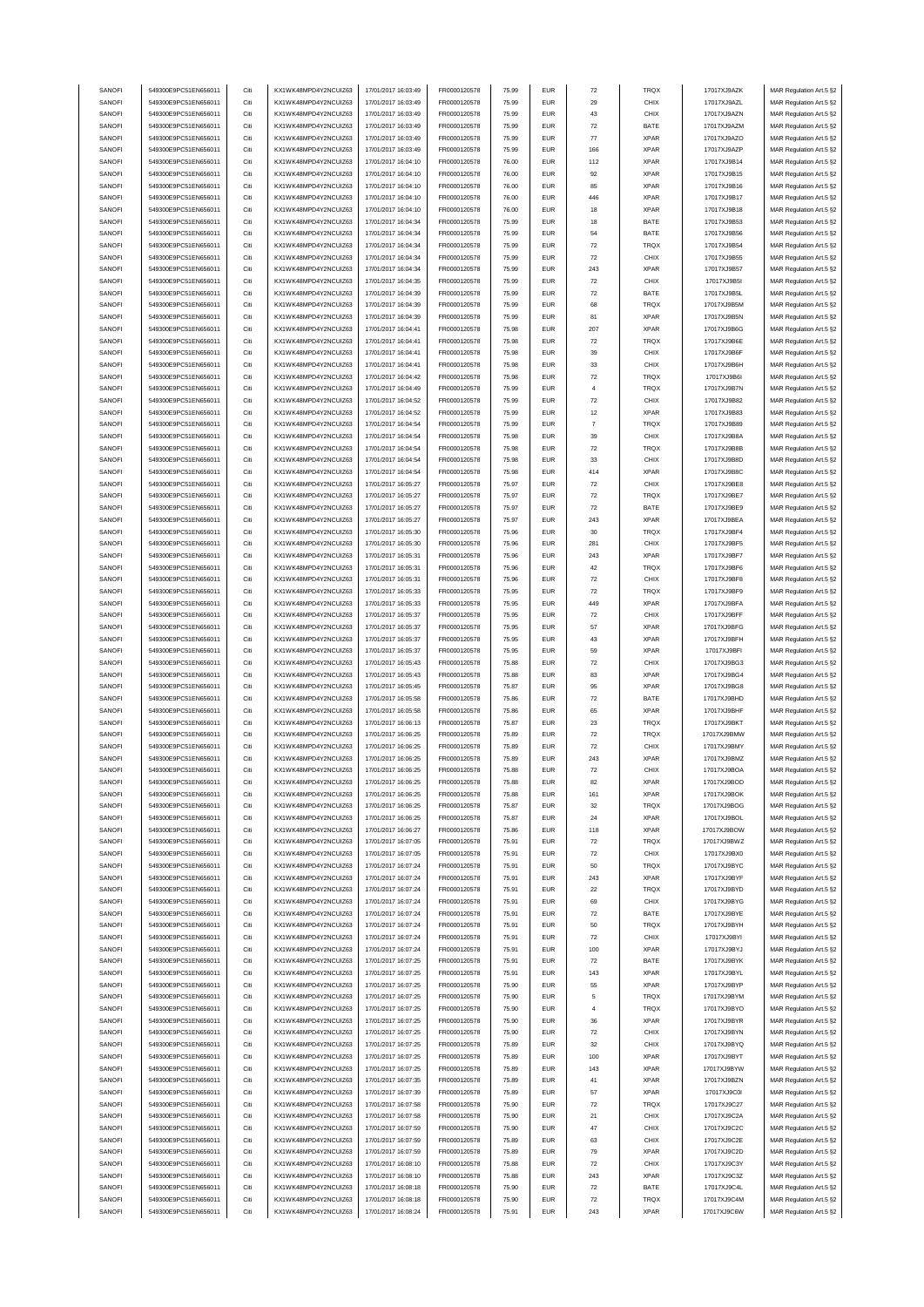| SANOFI<br>549300E9PC51EN656011<br>Citi<br>KX1WK48MPD4Y2NCUIZ63<br>17/01/2017 16:08:30<br>FR0000120578<br>75.89<br><b>EUR</b><br>$\scriptstyle{72}$<br>CHIX<br>SANOFI<br>549300E9PC51EN656011<br>Citi<br>KX1WK48MPD4Y2NCUIZ63<br><b>EUR</b><br>59<br><b>XPAR</b><br>17/01/2017 16:08:30<br>FR0000120578<br>75.89<br>SANOFI<br>549300E9PC51EN656011<br>Citi<br>KX1WK48MPD4Y2NCUIZ63<br>17/01/2017 16:08:30<br><b>EUR</b><br>184<br><b>XPAR</b><br>FR0000120578<br>75.89<br><b>EUR</b><br>XPAR<br>SANOFI<br>549300E9PC51EN656011<br>Citi<br>KX1WK48MPD4Y2NCUIZ63<br>17/01/2017 16:08:30<br>FR0000120578<br>75.89<br>100<br><b>EUR</b><br>XPAR<br>SANOFI<br>549300E9PC51EN656011<br>Citi<br>KX1WK48MPD4Y2NCUIZ63<br>17/01/2017 16:08:30<br>FR0000120578<br>75.89<br>143<br>SANOFI<br>549300E9PC51EN656011<br>Citi<br>KX1WK48MPD4Y2NCUIZ63<br>17/01/2017 16:08:30<br>FR0000120578<br>75.88<br><b>EUR</b><br>3<br><b>XPAR</b><br>SANOFI<br>549300E9PC51EN656011<br>Citi<br>KX1WK48MPD4Y2NCUIZ63<br>17/01/2017 16:08:33<br>FR0000120578<br>75.88<br><b>EUR</b><br>$\sqrt{2}$<br><b>XPAR</b><br>SANOFI<br>Citi<br>FR0000120578<br><b>EUR</b><br>56<br>XPAR<br>549300E9PC51EN656011<br>KX1WK48MPD4Y2NCUIZ63<br>17/01/2017 16:08:34<br>75.87<br>SANOFI<br>Citi<br>KX1WK48MPD4Y2NCUIZ63<br>FR0000120578<br>TRQX<br>549300E9PC51EN656011<br>17/01/2017 16:08:34<br>75.87<br><b>EUR</b><br>53<br>SANOFI<br>549300E9PC51EN656011<br>Citi<br>KX1WK48MPD4Y2NCUIZ63<br>17/01/2017 16:08:34<br>FR0000120578<br><b>EUR</b><br>72<br>CHIX<br>75.87<br>SANOFI<br>549300E9PC51EN656011<br>Citi<br>KX1WK48MPD4Y2NCUIZ63<br><b>EUR</b><br>243<br><b>XPAR</b><br>17/01/2017 16:08:43<br>FR0000120578<br>75.89<br>Citi<br><b>EUR</b><br>92<br>XPAR<br>SANOFI<br>549300E9PC51EN656011<br>KX1WK48MPD4Y2NCUIZ63<br>17/01/2017 16:08:43<br>FR0000120578<br>75.88<br>$\ensuremath{\mathsf{EUR}}$<br>$\scriptstyle{72}$<br>BATE<br>SANOFI<br>549300E9PC51EN656011<br>Citi<br>KX1WK48MPD4Y2NCUIZ63<br>17/01/2017 16:08:58<br>FR0000120578<br>75.91<br>SANOFI<br>549300E9PC51EN656011<br>Citi<br>KX1WK48MPD4Y2NCUIZ63<br>17/01/2017 16:08:58<br>FR0000120578<br>75.91<br><b>EUR</b><br>70<br>TRQX<br>SANOFI<br>549300E9PC51EN656011<br>Citi<br>KX1WK48MPD4Y2NCUIZ63<br>17/01/2017 16:08:58<br>FR0000120578<br>75.91<br><b>EUR</b><br>$\scriptstyle{72}$<br>CHIX<br>SANOFI<br>549300E9PC51EN656011<br>Citi<br>KX1WK48MPD4Y2NCUIZ63<br>17/01/2017 16:08:58<br>FR0000120578<br>${\bf 71}$<br><b>XPAR</b><br>75.91<br><b>EUR</b><br>SANOFI<br>549300E9PC51EN656011<br>Citi<br>KX1WK48MPD4Y2NCUIZ63<br>FR0000120578<br>172<br>XPAR<br>17/01/2017 16:08:58<br>75.91<br><b>EUR</b><br>SANOFI<br>549300E9PC51EN656011<br>Citi<br>KX1WK48MPD4Y2NCUIZ63<br><b>EUR</b><br>203<br><b>XPAR</b><br>17/01/2017 16:09:01<br>FR0000120578<br>75.89<br>SANOFI<br>549300E9PC51EN656011<br>Citi<br>KX1WK48MPD4Y2NCUIZ63<br>17/01/2017 16:09:24<br>FR0000120578<br>75.90<br><b>EUR</b><br>72<br>CHIX<br>$\scriptstyle{72}$<br>TRQX<br>SANOFI<br>549300E9PC51EN656011<br>Citi<br>KX1WK48MPD4Y2NCUIZ63<br>17/01/2017 16:09:24<br>75.90<br><b>EUR</b><br>FR0000120578<br>SANOFI<br>243<br>XPAR<br>549300E9PC51EN656011<br>Citi<br>KX1WK48MPD4Y2NCUIZ63<br>17/01/2017 16:09:24<br>FR0000120578<br>75.90<br><b>EUR</b><br>SANOFI<br>549300E9PC51EN656011<br>Citi<br>KX1WK48MPD4Y2NCUIZ63<br>17/01/2017 16:09:24<br>FR0000120578<br>75.90<br><b>EUR</b><br>100<br><b>XPAR</b><br>SANOFI<br>549300E9PC51EN656011<br>Citi<br>KX1WK48MPD4Y2NCUIZ63<br>17/01/2017 16:09:24<br>FR0000120578<br>75.90<br><b>EUR</b><br>143<br><b>XPAR</b><br>SANOFI<br>549300E9PC51EN656011<br>$\scriptstyle{72}$<br>CHIX<br>Citi<br>KX1WK48MPD4Y2NCUIZ63<br>17/01/2017 16:09:45<br>FR0000120578<br>75.89<br><b>EUR</b><br>SANOFI<br>KX1WK48MPD4Y2NCUIZ63<br>FR0000120578<br><b>EUR</b><br>TRQX<br>549300E9PC51EN656011<br>Citi<br>17/01/2017 16:09:45<br>75.89<br>$\scriptstyle{72}$<br>SANOFI<br>549300E9PC51EN656011<br>Citi<br>KX1WK48MPD4Y2NCUIZ63<br>17/01/2017 16:09:45<br>FR0000120578<br>75.89<br><b>EUR</b><br>BATE<br>14<br>SANOFI<br>549300E9PC51EN656011<br>Citi<br>KX1WK48MPD4Y2NCUIZ63<br>17/01/2017 16:09:45<br><b>EUR</b><br>BATE<br>FR0000120578<br>75.89<br>58<br><b>XPAR</b><br>SANOFI<br>549300E9PC51EN656011<br>Citi<br>KX1WK48MPD4Y2NCUIZ63<br>17/01/2017 16:09:45<br>FR0000120578<br>75.89<br><b>EUR</b><br>156<br>CHIX<br>SANOFI<br>549300E9PC51EN656011<br>Citi<br>KX1WK48MPD4Y2NCUIZ63<br>17/01/2017 16:09:45<br>FR0000120578<br><b>EUR</b><br>$\scriptstyle{72}$<br>75.89<br>SANOFI<br>549300E9PC51EN656011<br>Citi<br>KX1WK48MPD4Y2NCUIZ63<br>17/01/2017 16:09:45<br>FR0000120578<br>75.89<br><b>EUR</b><br>241<br><b>XPAR</b><br>SANOFI<br>549300E9PC51EN656011<br>Citi<br>KX1WK48MPD4Y2NCUIZ63<br>17/01/2017 16:10:30<br>FR0000120578<br>75.90<br><b>EUR</b><br>208<br><b>XPAR</b><br>SANOFI<br>Citi<br>KX1WK48MPD4Y2NCUIZ63<br>FR0000120578<br><b>EUR</b><br>$10$<br><b>XPAR</b><br>549300E9PC51EN656011<br>17/01/2017 16:10:33<br>75.90<br>SANOFI<br>Citi<br>25<br>XPAR<br>549300E9PC51EN656011<br>KX1WK48MPD4Y2NCUIZ63<br>17/01/2017 16:10:34<br>FR0000120578<br>75.90<br><b>EUR</b><br>SANOFI<br>549300E9PC51EN656011<br>Citi<br>KX1WK48MPD4Y2NCUIZ63<br>17/01/2017 16:10:34<br><b>EUR</b><br>72<br><b>TRQX</b><br>FR0000120578<br>75.90<br>SANOFI<br>549300E9PC51EN656011<br>Citi<br>KX1WK48MPD4Y2NCUIZ63<br>FR0000120578<br><b>EUR</b><br>218<br><b>XPAR</b><br>17/01/2017 16:10:34<br>75.90<br>SANOFI<br>Citi<br>KX1WK48MPD4Y2NCUIZ63<br><b>EUR</b><br>69<br>BATE<br>549300E9PC51EN656011<br>17/01/2017 16:10:34<br>FR0000120578<br>75.90<br>Citi<br><b>EUR</b><br>BATE<br>SANOFI<br>549300E9PC51EN656011<br>KX1WK48MPD4Y2NCUIZ63<br>17/01/2017 16:10:34<br>FR0000120578<br>75.90<br>3<br>SANOFI<br>549300E9PC51EN656011<br>Citi<br>KX1WK48MPD4Y2NCUIZ63<br>17/01/2017 16:10:34<br>FR0000120578<br>75.90<br><b>EUR</b><br>25<br>CHIX<br>SANOFI<br>549300E9PC51EN656011<br>Citi<br>KX1WK48MPD4Y2NCUIZ63<br>17/01/2017 16:10:34<br>FR0000120578<br>75.90<br><b>EUR</b><br>47<br>CHIX<br>SANOFI<br>549300E9PC51EN656011<br>Citi<br>KX1WK48MPD4Y2NCUIZ63<br>17/01/2017 16:10:34<br>FR0000120578<br>75.90<br><b>EUR</b><br>$\scriptstyle{72}$<br>TRQX<br>SANOFI<br>549300E9PC51EN656011<br>Citi<br>KX1WK48MPD4Y2NCUIZ63<br>17/01/2017 16:10:34<br>FR0000120578<br><b>EUR</b><br>$\scriptstyle{72}$<br>CHIX<br>75.90<br>SANOFI<br>FR0000120578<br>CHIX<br>549300E9PC51EN656011<br>Citi<br>KX1WK48MPD4Y2NCUIZ63<br>17/01/2017 16:10:35<br>75.89<br><b>EUR</b><br>$\scriptstyle{72}$<br>SANOFI<br>549300E9PC51EN656011<br>Citi<br>KX1WK48MPD4Y2NCUIZ63<br>17/01/2017 16:10:35<br><b>EUR</b><br><b>XPAR</b><br>FR0000120578<br>75.89<br>64<br>SANOFI<br>549300E9PC51EN656011<br>Citi<br>KX1WK48MPD4Y2NCUIZ63<br>17/01/2017 16:10:35<br>FR0000120578<br><b>EUR</b><br>53<br><b>XPAR</b><br>75.89<br>$\scriptstyle{72}$<br>CHIX<br>SANOFI<br>549300E9PC51EN656011<br>Citi<br>KX1WK48MPD4Y2NCUIZ63<br>17/01/2017 16:10:35<br>FR0000120578<br>75.89<br><b>EUR</b><br>SANOFI<br>TRQX<br>549300E9PC51EN656011<br>Citi<br>KX1WK48MPD4Y2NCUIZ63<br>17/01/2017 16:10:53<br>FR0000120578<br>75.89<br><b>EUR</b><br>50<br>SANOFI<br>549300E9PC51EN656011<br>Citi<br>KX1WK48MPD4Y2NCUIZ63<br>17/01/2017 16:10:53<br>FR0000120578<br>75.89<br><b>EUR</b><br>$22\,$<br>TRQX<br>23<br>SANOFI<br>549300E9PC51EN656011<br>Citi<br>KX1WK48MPD4Y2NCUIZ63<br>17/01/2017 16:11:19<br>FR0000120578<br>75.92<br><b>EUR</b><br>CHIX<br>SANOFI<br>549300E9PC51EN656011<br>KX1WK48MPD4Y2NCUIZ63<br>FR0000120578<br>TRQX<br>Citi<br>17/01/2017 16:11:19<br>75.92<br><b>EUR</b><br>$\scriptstyle{72}$<br>SANOFI<br>Citi<br>FR0000120578<br><b>EUR</b><br>49<br>CHIX<br>549300E9PC51EN656011<br>KX1WK48MPD4Y2NCUIZ63<br>17/01/2017 16:11:19<br>75.92<br>SANOFI<br>549300E9PC51EN656011<br>Citi<br>KX1WK48MPD4Y2NCUIZ63<br>17/01/2017 16:11:27<br>FR0000120578<br>75.93<br><b>EUR</b><br>BATE<br>11<br>SANOFI<br>549300E9PC51EN656011<br>Citi<br>KX1WK48MPD4Y2NCUIZ63<br>17/01/2017 16:11:44<br>FR0000120578<br><b>EUR</b><br>60<br><b>XPAR</b><br>75.96<br><b>XPAR</b><br>SANOFI<br>549300E9PC51EN656011<br>Citi<br>KX1WK48MPD4Y2NCUIZ63<br>17/01/2017 16:11:44<br>FR0000120578<br>75.96<br><b>EUR</b><br>90<br><b>EUR</b><br>SANOFI<br>549300E9PC51EN656011<br>Citi<br>KX1WK48MPD4Y2NCUIZ63<br>17/01/2017 16:11:44<br>FR0000120578<br>110<br><b>XPAR</b><br>75.96<br>SANOFI<br>549300E9PC51EN656011<br>Citi<br>KX1WK48MPD4Y2NCUIZ63<br>17/01/2017 16:11:45<br>FR0000120578<br>75.96<br><b>EUR</b><br>69<br><b>XPAR</b><br>SANOFI<br>549300E9PC51EN656011<br>Citi<br>KX1WK48MPD4Y2NCUIZ63<br>17/01/2017 16:11:46<br>FR0000120578<br>75.96<br><b>EUR</b><br>48<br><b>XPAR</b><br>SANOFI<br>549300E9PC51EN656011<br>KX1WK48MPD4Y2NCUIZ63<br>FR0000120578<br><b>EUR</b><br><b>XPAR</b><br>Citi<br>17/01/2017 16:11:46<br>75.96<br>200<br>SANOFI<br>FR0000120578<br><b>EUR</b><br>TRQX<br>549300E9PC51EN656011<br>Citi<br>KX1WK48MPD4Y2NCUIZ63<br>17/01/2017 16:11:51<br>75.95<br>$\bf 72$<br>SANOFI<br>549300E9PC51EN656011<br>KX1WK48MPD4Y2NCLIIZ63<br>FR0000120578<br>75.95<br>FUR<br><b>XPAR</b><br>17/01/2017 16:11:51<br>243<br>SANOFI<br>549300E9PC51EN656011<br>KX1WK48MPD4Y2NCUIZ63<br>17/01/2017 16:11:51<br>Citi<br>FR0000120578<br>75.95<br><b>EUR</b><br><b>XPAR</b><br>650<br>SANOFI<br>549300E9PC51EN656011<br>Citi<br>KX1WK48MPD4Y2NCUIZ63<br>17/01/2017 16:11:51<br>FR0000120578<br><b>EUR</b><br>$\scriptstyle{72}$<br>CHIX<br>75.95<br>BATE<br>SANOFI<br>549300E9PC51EN656011<br>Citi<br>KX1WK48MPD4Y2NCUIZ63<br>17/01/2017 16:11:51<br>FR0000120578<br><b>EUR</b><br>72<br>75.95 |
|---------------------------------------------------------------------------------------------------------------------------------------------------------------------------------------------------------------------------------------------------------------------------------------------------------------------------------------------------------------------------------------------------------------------------------------------------------------------------------------------------------------------------------------------------------------------------------------------------------------------------------------------------------------------------------------------------------------------------------------------------------------------------------------------------------------------------------------------------------------------------------------------------------------------------------------------------------------------------------------------------------------------------------------------------------------------------------------------------------------------------------------------------------------------------------------------------------------------------------------------------------------------------------------------------------------------------------------------------------------------------------------------------------------------------------------------------------------------------------------------------------------------------------------------------------------------------------------------------------------------------------------------------------------------------------------------------------------------------------------------------------------------------------------------------------------------------------------------------------------------------------------------------------------------------------------------------------------------------------------------------------------------------------------------------------------------------------------------------------------------------------------------------------------------------------------------------------------------------------------------------------------------------------------------------------------------------------------------------------------------------------------------------------------------------------------------------------------------------------------------------------------------------------------------------------------------------------------------------------------------------------------------------------------------------------------------------------------------------------------------------------------------------------------------------------------------------------------------------------------------------------------------------------------------------------------------------------------------------------------------------------------------------------------------------------------------------------------------------------------------------------------------------------------------------------------------------------------------------------------------------------------------------------------------------------------------------------------------------------------------------------------------------------------------------------------------------------------------------------------------------------------------------------------------------------------------------------------------------------------------------------------------------------------------------------------------------------------------------------------------------------------------------------------------------------------------------------------------------------------------------------------------------------------------------------------------------------------------------------------------------------------------------------------------------------------------------------------------------------------------------------------------------------------------------------------------------------------------------------------------------------------------------------------------------------------------------------------------------------------------------------------------------------------------------------------------------------------------------------------------------------------------------------------------------------------------------------------------------------------------------------------------------------------------------------------------------------------------------------------------------------------------------------------------------------------------------------------------------------------------------------------------------------------------------------------------------------------------------------------------------------------------------------------------------------------------------------------------------------------------------------------------------------------------------------------------------------------------------------------------------------------------------------------------------------------------------------------------------------------------------------------------------------------------------------------------------------------------------------------------------------------------------------------------------------------------------------------------------------------------------------------------------------------------------------------------------------------------------------------------------------------------------------------------------------------------------------------------------------------------------------------------------------------------------------------------------------------------------------------------------------------------------------------------------------------------------------------------------------------------------------------------------------------------------------------------------------------------------------------------------------------------------------------------------------------------------------------------------------------------------------------------------------------------------------------------------------------------------------------------------------------------------------------------------------------------------------------------------------------------------------------------------------------------------------------------------------------------------------------------------------------------------------------------------------------------------------------------------------------------------------------------------------------------------------------------------------------------------------------------------------------------------------------------------------------------------------------------------------------------------------------------------------------------------------------------------------------------------------------------------------------------------------------------------------------------------------------------------------------------------------------------------------------------------------------------------------------------------------------------------------------------------------------------------------------------------------------------------------------------------------------------------------------------------------------------------------------------------------------------------------------------------------------------------------------------------------------------------------------------------------------------------------------------------------------------------------------------------------------------------------------------------------------------------------------------------------------------------------------------------------------------------------------------------------------------------------------------------------------------------------------------------------------------------------------------------------------------------------------------------------------------------------------------------------------------------------------------------------------------------------------------------------------------------------------------------------------------------------------------------------------------------------------------------------------------------------------------------------------------------------------------------------------------------------------------------------------------------------------------------------------------------------------------------------------------------------------------------------------------------------------------------------------------------------------------------------------------------------------------------------------------------------------------------------------------------------------------------------------------------------------------------------------------------------------------------------------------------------------------------------------------------------------------------------------------------------------------------------------------------------------------------------------------------------------------------------------------------------------|
|                                                                                                                                                                                                                                                                                                                                                                                                                                                                                                                                                                                                                                                                                                                                                                                                                                                                                                                                                                                                                                                                                                                                                                                                                                                                                                                                                                                                                                                                                                                                                                                                                                                                                                                                                                                                                                                                                                                                                                                                                                                                                                                                                                                                                                                                                                                                                                                                                                                                                                                                                                                                                                                                                                                                                                                                                                                                                                                                                                                                                                                                                                                                                                                                                                                                                                                                                                                                                                                                                                                                                                                                                                                                                                                                                                                                                                                                                                                                                                                                                                                                                                                                                                                                                                                                                                                                                                                                                                                                                                                                                                                                                                                                                                                                                                                                                                                                                                                                                                                                                                                                                                                                                                                                                                                                                                                                                                                                                                                                                                                                                                                                                                                                                                                                                                                                                                                                                                                                                                                                                                                                                                                                                                                                                                                                                                                                                                                                                                                                                                                                                                                                                                                                                                                                                                                                                                                                                                                                                                                                                                                                                                                                                                                                                                                                                                                                                                                                                                                                                                                                                                                                                                                                                                                                                                                                                                                                                                                                                                                                                                                                                                                                                                                                                                                                                                                                                                                                                                                                                                                                                                                                                                                                                                                                                                                                                                                                                                                                                                                                                                                                                                                                                                                                                                                                                                                                                                                                                                                                                                                                                                                                               |
|                                                                                                                                                                                                                                                                                                                                                                                                                                                                                                                                                                                                                                                                                                                                                                                                                                                                                                                                                                                                                                                                                                                                                                                                                                                                                                                                                                                                                                                                                                                                                                                                                                                                                                                                                                                                                                                                                                                                                                                                                                                                                                                                                                                                                                                                                                                                                                                                                                                                                                                                                                                                                                                                                                                                                                                                                                                                                                                                                                                                                                                                                                                                                                                                                                                                                                                                                                                                                                                                                                                                                                                                                                                                                                                                                                                                                                                                                                                                                                                                                                                                                                                                                                                                                                                                                                                                                                                                                                                                                                                                                                                                                                                                                                                                                                                                                                                                                                                                                                                                                                                                                                                                                                                                                                                                                                                                                                                                                                                                                                                                                                                                                                                                                                                                                                                                                                                                                                                                                                                                                                                                                                                                                                                                                                                                                                                                                                                                                                                                                                                                                                                                                                                                                                                                                                                                                                                                                                                                                                                                                                                                                                                                                                                                                                                                                                                                                                                                                                                                                                                                                                                                                                                                                                                                                                                                                                                                                                                                                                                                                                                                                                                                                                                                                                                                                                                                                                                                                                                                                                                                                                                                                                                                                                                                                                                                                                                                                                                                                                                                                                                                                                                                                                                                                                                                                                                                                                                                                                                                                                                                                                                                               |
|                                                                                                                                                                                                                                                                                                                                                                                                                                                                                                                                                                                                                                                                                                                                                                                                                                                                                                                                                                                                                                                                                                                                                                                                                                                                                                                                                                                                                                                                                                                                                                                                                                                                                                                                                                                                                                                                                                                                                                                                                                                                                                                                                                                                                                                                                                                                                                                                                                                                                                                                                                                                                                                                                                                                                                                                                                                                                                                                                                                                                                                                                                                                                                                                                                                                                                                                                                                                                                                                                                                                                                                                                                                                                                                                                                                                                                                                                                                                                                                                                                                                                                                                                                                                                                                                                                                                                                                                                                                                                                                                                                                                                                                                                                                                                                                                                                                                                                                                                                                                                                                                                                                                                                                                                                                                                                                                                                                                                                                                                                                                                                                                                                                                                                                                                                                                                                                                                                                                                                                                                                                                                                                                                                                                                                                                                                                                                                                                                                                                                                                                                                                                                                                                                                                                                                                                                                                                                                                                                                                                                                                                                                                                                                                                                                                                                                                                                                                                                                                                                                                                                                                                                                                                                                                                                                                                                                                                                                                                                                                                                                                                                                                                                                                                                                                                                                                                                                                                                                                                                                                                                                                                                                                                                                                                                                                                                                                                                                                                                                                                                                                                                                                                                                                                                                                                                                                                                                                                                                                                                                                                                                                                               |
|                                                                                                                                                                                                                                                                                                                                                                                                                                                                                                                                                                                                                                                                                                                                                                                                                                                                                                                                                                                                                                                                                                                                                                                                                                                                                                                                                                                                                                                                                                                                                                                                                                                                                                                                                                                                                                                                                                                                                                                                                                                                                                                                                                                                                                                                                                                                                                                                                                                                                                                                                                                                                                                                                                                                                                                                                                                                                                                                                                                                                                                                                                                                                                                                                                                                                                                                                                                                                                                                                                                                                                                                                                                                                                                                                                                                                                                                                                                                                                                                                                                                                                                                                                                                                                                                                                                                                                                                                                                                                                                                                                                                                                                                                                                                                                                                                                                                                                                                                                                                                                                                                                                                                                                                                                                                                                                                                                                                                                                                                                                                                                                                                                                                                                                                                                                                                                                                                                                                                                                                                                                                                                                                                                                                                                                                                                                                                                                                                                                                                                                                                                                                                                                                                                                                                                                                                                                                                                                                                                                                                                                                                                                                                                                                                                                                                                                                                                                                                                                                                                                                                                                                                                                                                                                                                                                                                                                                                                                                                                                                                                                                                                                                                                                                                                                                                                                                                                                                                                                                                                                                                                                                                                                                                                                                                                                                                                                                                                                                                                                                                                                                                                                                                                                                                                                                                                                                                                                                                                                                                                                                                                                                               |
|                                                                                                                                                                                                                                                                                                                                                                                                                                                                                                                                                                                                                                                                                                                                                                                                                                                                                                                                                                                                                                                                                                                                                                                                                                                                                                                                                                                                                                                                                                                                                                                                                                                                                                                                                                                                                                                                                                                                                                                                                                                                                                                                                                                                                                                                                                                                                                                                                                                                                                                                                                                                                                                                                                                                                                                                                                                                                                                                                                                                                                                                                                                                                                                                                                                                                                                                                                                                                                                                                                                                                                                                                                                                                                                                                                                                                                                                                                                                                                                                                                                                                                                                                                                                                                                                                                                                                                                                                                                                                                                                                                                                                                                                                                                                                                                                                                                                                                                                                                                                                                                                                                                                                                                                                                                                                                                                                                                                                                                                                                                                                                                                                                                                                                                                                                                                                                                                                                                                                                                                                                                                                                                                                                                                                                                                                                                                                                                                                                                                                                                                                                                                                                                                                                                                                                                                                                                                                                                                                                                                                                                                                                                                                                                                                                                                                                                                                                                                                                                                                                                                                                                                                                                                                                                                                                                                                                                                                                                                                                                                                                                                                                                                                                                                                                                                                                                                                                                                                                                                                                                                                                                                                                                                                                                                                                                                                                                                                                                                                                                                                                                                                                                                                                                                                                                                                                                                                                                                                                                                                                                                                                                                               |
|                                                                                                                                                                                                                                                                                                                                                                                                                                                                                                                                                                                                                                                                                                                                                                                                                                                                                                                                                                                                                                                                                                                                                                                                                                                                                                                                                                                                                                                                                                                                                                                                                                                                                                                                                                                                                                                                                                                                                                                                                                                                                                                                                                                                                                                                                                                                                                                                                                                                                                                                                                                                                                                                                                                                                                                                                                                                                                                                                                                                                                                                                                                                                                                                                                                                                                                                                                                                                                                                                                                                                                                                                                                                                                                                                                                                                                                                                                                                                                                                                                                                                                                                                                                                                                                                                                                                                                                                                                                                                                                                                                                                                                                                                                                                                                                                                                                                                                                                                                                                                                                                                                                                                                                                                                                                                                                                                                                                                                                                                                                                                                                                                                                                                                                                                                                                                                                                                                                                                                                                                                                                                                                                                                                                                                                                                                                                                                                                                                                                                                                                                                                                                                                                                                                                                                                                                                                                                                                                                                                                                                                                                                                                                                                                                                                                                                                                                                                                                                                                                                                                                                                                                                                                                                                                                                                                                                                                                                                                                                                                                                                                                                                                                                                                                                                                                                                                                                                                                                                                                                                                                                                                                                                                                                                                                                                                                                                                                                                                                                                                                                                                                                                                                                                                                                                                                                                                                                                                                                                                                                                                                                                                               |
|                                                                                                                                                                                                                                                                                                                                                                                                                                                                                                                                                                                                                                                                                                                                                                                                                                                                                                                                                                                                                                                                                                                                                                                                                                                                                                                                                                                                                                                                                                                                                                                                                                                                                                                                                                                                                                                                                                                                                                                                                                                                                                                                                                                                                                                                                                                                                                                                                                                                                                                                                                                                                                                                                                                                                                                                                                                                                                                                                                                                                                                                                                                                                                                                                                                                                                                                                                                                                                                                                                                                                                                                                                                                                                                                                                                                                                                                                                                                                                                                                                                                                                                                                                                                                                                                                                                                                                                                                                                                                                                                                                                                                                                                                                                                                                                                                                                                                                                                                                                                                                                                                                                                                                                                                                                                                                                                                                                                                                                                                                                                                                                                                                                                                                                                                                                                                                                                                                                                                                                                                                                                                                                                                                                                                                                                                                                                                                                                                                                                                                                                                                                                                                                                                                                                                                                                                                                                                                                                                                                                                                                                                                                                                                                                                                                                                                                                                                                                                                                                                                                                                                                                                                                                                                                                                                                                                                                                                                                                                                                                                                                                                                                                                                                                                                                                                                                                                                                                                                                                                                                                                                                                                                                                                                                                                                                                                                                                                                                                                                                                                                                                                                                                                                                                                                                                                                                                                                                                                                                                                                                                                                                                               |
|                                                                                                                                                                                                                                                                                                                                                                                                                                                                                                                                                                                                                                                                                                                                                                                                                                                                                                                                                                                                                                                                                                                                                                                                                                                                                                                                                                                                                                                                                                                                                                                                                                                                                                                                                                                                                                                                                                                                                                                                                                                                                                                                                                                                                                                                                                                                                                                                                                                                                                                                                                                                                                                                                                                                                                                                                                                                                                                                                                                                                                                                                                                                                                                                                                                                                                                                                                                                                                                                                                                                                                                                                                                                                                                                                                                                                                                                                                                                                                                                                                                                                                                                                                                                                                                                                                                                                                                                                                                                                                                                                                                                                                                                                                                                                                                                                                                                                                                                                                                                                                                                                                                                                                                                                                                                                                                                                                                                                                                                                                                                                                                                                                                                                                                                                                                                                                                                                                                                                                                                                                                                                                                                                                                                                                                                                                                                                                                                                                                                                                                                                                                                                                                                                                                                                                                                                                                                                                                                                                                                                                                                                                                                                                                                                                                                                                                                                                                                                                                                                                                                                                                                                                                                                                                                                                                                                                                                                                                                                                                                                                                                                                                                                                                                                                                                                                                                                                                                                                                                                                                                                                                                                                                                                                                                                                                                                                                                                                                                                                                                                                                                                                                                                                                                                                                                                                                                                                                                                                                                                                                                                                                                               |
|                                                                                                                                                                                                                                                                                                                                                                                                                                                                                                                                                                                                                                                                                                                                                                                                                                                                                                                                                                                                                                                                                                                                                                                                                                                                                                                                                                                                                                                                                                                                                                                                                                                                                                                                                                                                                                                                                                                                                                                                                                                                                                                                                                                                                                                                                                                                                                                                                                                                                                                                                                                                                                                                                                                                                                                                                                                                                                                                                                                                                                                                                                                                                                                                                                                                                                                                                                                                                                                                                                                                                                                                                                                                                                                                                                                                                                                                                                                                                                                                                                                                                                                                                                                                                                                                                                                                                                                                                                                                                                                                                                                                                                                                                                                                                                                                                                                                                                                                                                                                                                                                                                                                                                                                                                                                                                                                                                                                                                                                                                                                                                                                                                                                                                                                                                                                                                                                                                                                                                                                                                                                                                                                                                                                                                                                                                                                                                                                                                                                                                                                                                                                                                                                                                                                                                                                                                                                                                                                                                                                                                                                                                                                                                                                                                                                                                                                                                                                                                                                                                                                                                                                                                                                                                                                                                                                                                                                                                                                                                                                                                                                                                                                                                                                                                                                                                                                                                                                                                                                                                                                                                                                                                                                                                                                                                                                                                                                                                                                                                                                                                                                                                                                                                                                                                                                                                                                                                                                                                                                                                                                                                                                               |
|                                                                                                                                                                                                                                                                                                                                                                                                                                                                                                                                                                                                                                                                                                                                                                                                                                                                                                                                                                                                                                                                                                                                                                                                                                                                                                                                                                                                                                                                                                                                                                                                                                                                                                                                                                                                                                                                                                                                                                                                                                                                                                                                                                                                                                                                                                                                                                                                                                                                                                                                                                                                                                                                                                                                                                                                                                                                                                                                                                                                                                                                                                                                                                                                                                                                                                                                                                                                                                                                                                                                                                                                                                                                                                                                                                                                                                                                                                                                                                                                                                                                                                                                                                                                                                                                                                                                                                                                                                                                                                                                                                                                                                                                                                                                                                                                                                                                                                                                                                                                                                                                                                                                                                                                                                                                                                                                                                                                                                                                                                                                                                                                                                                                                                                                                                                                                                                                                                                                                                                                                                                                                                                                                                                                                                                                                                                                                                                                                                                                                                                                                                                                                                                                                                                                                                                                                                                                                                                                                                                                                                                                                                                                                                                                                                                                                                                                                                                                                                                                                                                                                                                                                                                                                                                                                                                                                                                                                                                                                                                                                                                                                                                                                                                                                                                                                                                                                                                                                                                                                                                                                                                                                                                                                                                                                                                                                                                                                                                                                                                                                                                                                                                                                                                                                                                                                                                                                                                                                                                                                                                                                                                                               |
|                                                                                                                                                                                                                                                                                                                                                                                                                                                                                                                                                                                                                                                                                                                                                                                                                                                                                                                                                                                                                                                                                                                                                                                                                                                                                                                                                                                                                                                                                                                                                                                                                                                                                                                                                                                                                                                                                                                                                                                                                                                                                                                                                                                                                                                                                                                                                                                                                                                                                                                                                                                                                                                                                                                                                                                                                                                                                                                                                                                                                                                                                                                                                                                                                                                                                                                                                                                                                                                                                                                                                                                                                                                                                                                                                                                                                                                                                                                                                                                                                                                                                                                                                                                                                                                                                                                                                                                                                                                                                                                                                                                                                                                                                                                                                                                                                                                                                                                                                                                                                                                                                                                                                                                                                                                                                                                                                                                                                                                                                                                                                                                                                                                                                                                                                                                                                                                                                                                                                                                                                                                                                                                                                                                                                                                                                                                                                                                                                                                                                                                                                                                                                                                                                                                                                                                                                                                                                                                                                                                                                                                                                                                                                                                                                                                                                                                                                                                                                                                                                                                                                                                                                                                                                                                                                                                                                                                                                                                                                                                                                                                                                                                                                                                                                                                                                                                                                                                                                                                                                                                                                                                                                                                                                                                                                                                                                                                                                                                                                                                                                                                                                                                                                                                                                                                                                                                                                                                                                                                                                                                                                                                                               |
|                                                                                                                                                                                                                                                                                                                                                                                                                                                                                                                                                                                                                                                                                                                                                                                                                                                                                                                                                                                                                                                                                                                                                                                                                                                                                                                                                                                                                                                                                                                                                                                                                                                                                                                                                                                                                                                                                                                                                                                                                                                                                                                                                                                                                                                                                                                                                                                                                                                                                                                                                                                                                                                                                                                                                                                                                                                                                                                                                                                                                                                                                                                                                                                                                                                                                                                                                                                                                                                                                                                                                                                                                                                                                                                                                                                                                                                                                                                                                                                                                                                                                                                                                                                                                                                                                                                                                                                                                                                                                                                                                                                                                                                                                                                                                                                                                                                                                                                                                                                                                                                                                                                                                                                                                                                                                                                                                                                                                                                                                                                                                                                                                                                                                                                                                                                                                                                                                                                                                                                                                                                                                                                                                                                                                                                                                                                                                                                                                                                                                                                                                                                                                                                                                                                                                                                                                                                                                                                                                                                                                                                                                                                                                                                                                                                                                                                                                                                                                                                                                                                                                                                                                                                                                                                                                                                                                                                                                                                                                                                                                                                                                                                                                                                                                                                                                                                                                                                                                                                                                                                                                                                                                                                                                                                                                                                                                                                                                                                                                                                                                                                                                                                                                                                                                                                                                                                                                                                                                                                                                                                                                                                                               |
|                                                                                                                                                                                                                                                                                                                                                                                                                                                                                                                                                                                                                                                                                                                                                                                                                                                                                                                                                                                                                                                                                                                                                                                                                                                                                                                                                                                                                                                                                                                                                                                                                                                                                                                                                                                                                                                                                                                                                                                                                                                                                                                                                                                                                                                                                                                                                                                                                                                                                                                                                                                                                                                                                                                                                                                                                                                                                                                                                                                                                                                                                                                                                                                                                                                                                                                                                                                                                                                                                                                                                                                                                                                                                                                                                                                                                                                                                                                                                                                                                                                                                                                                                                                                                                                                                                                                                                                                                                                                                                                                                                                                                                                                                                                                                                                                                                                                                                                                                                                                                                                                                                                                                                                                                                                                                                                                                                                                                                                                                                                                                                                                                                                                                                                                                                                                                                                                                                                                                                                                                                                                                                                                                                                                                                                                                                                                                                                                                                                                                                                                                                                                                                                                                                                                                                                                                                                                                                                                                                                                                                                                                                                                                                                                                                                                                                                                                                                                                                                                                                                                                                                                                                                                                                                                                                                                                                                                                                                                                                                                                                                                                                                                                                                                                                                                                                                                                                                                                                                                                                                                                                                                                                                                                                                                                                                                                                                                                                                                                                                                                                                                                                                                                                                                                                                                                                                                                                                                                                                                                                                                                                                                               |
|                                                                                                                                                                                                                                                                                                                                                                                                                                                                                                                                                                                                                                                                                                                                                                                                                                                                                                                                                                                                                                                                                                                                                                                                                                                                                                                                                                                                                                                                                                                                                                                                                                                                                                                                                                                                                                                                                                                                                                                                                                                                                                                                                                                                                                                                                                                                                                                                                                                                                                                                                                                                                                                                                                                                                                                                                                                                                                                                                                                                                                                                                                                                                                                                                                                                                                                                                                                                                                                                                                                                                                                                                                                                                                                                                                                                                                                                                                                                                                                                                                                                                                                                                                                                                                                                                                                                                                                                                                                                                                                                                                                                                                                                                                                                                                                                                                                                                                                                                                                                                                                                                                                                                                                                                                                                                                                                                                                                                                                                                                                                                                                                                                                                                                                                                                                                                                                                                                                                                                                                                                                                                                                                                                                                                                                                                                                                                                                                                                                                                                                                                                                                                                                                                                                                                                                                                                                                                                                                                                                                                                                                                                                                                                                                                                                                                                                                                                                                                                                                                                                                                                                                                                                                                                                                                                                                                                                                                                                                                                                                                                                                                                                                                                                                                                                                                                                                                                                                                                                                                                                                                                                                                                                                                                                                                                                                                                                                                                                                                                                                                                                                                                                                                                                                                                                                                                                                                                                                                                                                                                                                                                                                               |
|                                                                                                                                                                                                                                                                                                                                                                                                                                                                                                                                                                                                                                                                                                                                                                                                                                                                                                                                                                                                                                                                                                                                                                                                                                                                                                                                                                                                                                                                                                                                                                                                                                                                                                                                                                                                                                                                                                                                                                                                                                                                                                                                                                                                                                                                                                                                                                                                                                                                                                                                                                                                                                                                                                                                                                                                                                                                                                                                                                                                                                                                                                                                                                                                                                                                                                                                                                                                                                                                                                                                                                                                                                                                                                                                                                                                                                                                                                                                                                                                                                                                                                                                                                                                                                                                                                                                                                                                                                                                                                                                                                                                                                                                                                                                                                                                                                                                                                                                                                                                                                                                                                                                                                                                                                                                                                                                                                                                                                                                                                                                                                                                                                                                                                                                                                                                                                                                                                                                                                                                                                                                                                                                                                                                                                                                                                                                                                                                                                                                                                                                                                                                                                                                                                                                                                                                                                                                                                                                                                                                                                                                                                                                                                                                                                                                                                                                                                                                                                                                                                                                                                                                                                                                                                                                                                                                                                                                                                                                                                                                                                                                                                                                                                                                                                                                                                                                                                                                                                                                                                                                                                                                                                                                                                                                                                                                                                                                                                                                                                                                                                                                                                                                                                                                                                                                                                                                                                                                                                                                                                                                                                                                               |
|                                                                                                                                                                                                                                                                                                                                                                                                                                                                                                                                                                                                                                                                                                                                                                                                                                                                                                                                                                                                                                                                                                                                                                                                                                                                                                                                                                                                                                                                                                                                                                                                                                                                                                                                                                                                                                                                                                                                                                                                                                                                                                                                                                                                                                                                                                                                                                                                                                                                                                                                                                                                                                                                                                                                                                                                                                                                                                                                                                                                                                                                                                                                                                                                                                                                                                                                                                                                                                                                                                                                                                                                                                                                                                                                                                                                                                                                                                                                                                                                                                                                                                                                                                                                                                                                                                                                                                                                                                                                                                                                                                                                                                                                                                                                                                                                                                                                                                                                                                                                                                                                                                                                                                                                                                                                                                                                                                                                                                                                                                                                                                                                                                                                                                                                                                                                                                                                                                                                                                                                                                                                                                                                                                                                                                                                                                                                                                                                                                                                                                                                                                                                                                                                                                                                                                                                                                                                                                                                                                                                                                                                                                                                                                                                                                                                                                                                                                                                                                                                                                                                                                                                                                                                                                                                                                                                                                                                                                                                                                                                                                                                                                                                                                                                                                                                                                                                                                                                                                                                                                                                                                                                                                                                                                                                                                                                                                                                                                                                                                                                                                                                                                                                                                                                                                                                                                                                                                                                                                                                                                                                                                                                               |
|                                                                                                                                                                                                                                                                                                                                                                                                                                                                                                                                                                                                                                                                                                                                                                                                                                                                                                                                                                                                                                                                                                                                                                                                                                                                                                                                                                                                                                                                                                                                                                                                                                                                                                                                                                                                                                                                                                                                                                                                                                                                                                                                                                                                                                                                                                                                                                                                                                                                                                                                                                                                                                                                                                                                                                                                                                                                                                                                                                                                                                                                                                                                                                                                                                                                                                                                                                                                                                                                                                                                                                                                                                                                                                                                                                                                                                                                                                                                                                                                                                                                                                                                                                                                                                                                                                                                                                                                                                                                                                                                                                                                                                                                                                                                                                                                                                                                                                                                                                                                                                                                                                                                                                                                                                                                                                                                                                                                                                                                                                                                                                                                                                                                                                                                                                                                                                                                                                                                                                                                                                                                                                                                                                                                                                                                                                                                                                                                                                                                                                                                                                                                                                                                                                                                                                                                                                                                                                                                                                                                                                                                                                                                                                                                                                                                                                                                                                                                                                                                                                                                                                                                                                                                                                                                                                                                                                                                                                                                                                                                                                                                                                                                                                                                                                                                                                                                                                                                                                                                                                                                                                                                                                                                                                                                                                                                                                                                                                                                                                                                                                                                                                                                                                                                                                                                                                                                                                                                                                                                                                                                                                                                               |
|                                                                                                                                                                                                                                                                                                                                                                                                                                                                                                                                                                                                                                                                                                                                                                                                                                                                                                                                                                                                                                                                                                                                                                                                                                                                                                                                                                                                                                                                                                                                                                                                                                                                                                                                                                                                                                                                                                                                                                                                                                                                                                                                                                                                                                                                                                                                                                                                                                                                                                                                                                                                                                                                                                                                                                                                                                                                                                                                                                                                                                                                                                                                                                                                                                                                                                                                                                                                                                                                                                                                                                                                                                                                                                                                                                                                                                                                                                                                                                                                                                                                                                                                                                                                                                                                                                                                                                                                                                                                                                                                                                                                                                                                                                                                                                                                                                                                                                                                                                                                                                                                                                                                                                                                                                                                                                                                                                                                                                                                                                                                                                                                                                                                                                                                                                                                                                                                                                                                                                                                                                                                                                                                                                                                                                                                                                                                                                                                                                                                                                                                                                                                                                                                                                                                                                                                                                                                                                                                                                                                                                                                                                                                                                                                                                                                                                                                                                                                                                                                                                                                                                                                                                                                                                                                                                                                                                                                                                                                                                                                                                                                                                                                                                                                                                                                                                                                                                                                                                                                                                                                                                                                                                                                                                                                                                                                                                                                                                                                                                                                                                                                                                                                                                                                                                                                                                                                                                                                                                                                                                                                                                                                               |
|                                                                                                                                                                                                                                                                                                                                                                                                                                                                                                                                                                                                                                                                                                                                                                                                                                                                                                                                                                                                                                                                                                                                                                                                                                                                                                                                                                                                                                                                                                                                                                                                                                                                                                                                                                                                                                                                                                                                                                                                                                                                                                                                                                                                                                                                                                                                                                                                                                                                                                                                                                                                                                                                                                                                                                                                                                                                                                                                                                                                                                                                                                                                                                                                                                                                                                                                                                                                                                                                                                                                                                                                                                                                                                                                                                                                                                                                                                                                                                                                                                                                                                                                                                                                                                                                                                                                                                                                                                                                                                                                                                                                                                                                                                                                                                                                                                                                                                                                                                                                                                                                                                                                                                                                                                                                                                                                                                                                                                                                                                                                                                                                                                                                                                                                                                                                                                                                                                                                                                                                                                                                                                                                                                                                                                                                                                                                                                                                                                                                                                                                                                                                                                                                                                                                                                                                                                                                                                                                                                                                                                                                                                                                                                                                                                                                                                                                                                                                                                                                                                                                                                                                                                                                                                                                                                                                                                                                                                                                                                                                                                                                                                                                                                                                                                                                                                                                                                                                                                                                                                                                                                                                                                                                                                                                                                                                                                                                                                                                                                                                                                                                                                                                                                                                                                                                                                                                                                                                                                                                                                                                                                                                               |
|                                                                                                                                                                                                                                                                                                                                                                                                                                                                                                                                                                                                                                                                                                                                                                                                                                                                                                                                                                                                                                                                                                                                                                                                                                                                                                                                                                                                                                                                                                                                                                                                                                                                                                                                                                                                                                                                                                                                                                                                                                                                                                                                                                                                                                                                                                                                                                                                                                                                                                                                                                                                                                                                                                                                                                                                                                                                                                                                                                                                                                                                                                                                                                                                                                                                                                                                                                                                                                                                                                                                                                                                                                                                                                                                                                                                                                                                                                                                                                                                                                                                                                                                                                                                                                                                                                                                                                                                                                                                                                                                                                                                                                                                                                                                                                                                                                                                                                                                                                                                                                                                                                                                                                                                                                                                                                                                                                                                                                                                                                                                                                                                                                                                                                                                                                                                                                                                                                                                                                                                                                                                                                                                                                                                                                                                                                                                                                                                                                                                                                                                                                                                                                                                                                                                                                                                                                                                                                                                                                                                                                                                                                                                                                                                                                                                                                                                                                                                                                                                                                                                                                                                                                                                                                                                                                                                                                                                                                                                                                                                                                                                                                                                                                                                                                                                                                                                                                                                                                                                                                                                                                                                                                                                                                                                                                                                                                                                                                                                                                                                                                                                                                                                                                                                                                                                                                                                                                                                                                                                                                                                                                                                               |
|                                                                                                                                                                                                                                                                                                                                                                                                                                                                                                                                                                                                                                                                                                                                                                                                                                                                                                                                                                                                                                                                                                                                                                                                                                                                                                                                                                                                                                                                                                                                                                                                                                                                                                                                                                                                                                                                                                                                                                                                                                                                                                                                                                                                                                                                                                                                                                                                                                                                                                                                                                                                                                                                                                                                                                                                                                                                                                                                                                                                                                                                                                                                                                                                                                                                                                                                                                                                                                                                                                                                                                                                                                                                                                                                                                                                                                                                                                                                                                                                                                                                                                                                                                                                                                                                                                                                                                                                                                                                                                                                                                                                                                                                                                                                                                                                                                                                                                                                                                                                                                                                                                                                                                                                                                                                                                                                                                                                                                                                                                                                                                                                                                                                                                                                                                                                                                                                                                                                                                                                                                                                                                                                                                                                                                                                                                                                                                                                                                                                                                                                                                                                                                                                                                                                                                                                                                                                                                                                                                                                                                                                                                                                                                                                                                                                                                                                                                                                                                                                                                                                                                                                                                                                                                                                                                                                                                                                                                                                                                                                                                                                                                                                                                                                                                                                                                                                                                                                                                                                                                                                                                                                                                                                                                                                                                                                                                                                                                                                                                                                                                                                                                                                                                                                                                                                                                                                                                                                                                                                                                                                                                                                               |
|                                                                                                                                                                                                                                                                                                                                                                                                                                                                                                                                                                                                                                                                                                                                                                                                                                                                                                                                                                                                                                                                                                                                                                                                                                                                                                                                                                                                                                                                                                                                                                                                                                                                                                                                                                                                                                                                                                                                                                                                                                                                                                                                                                                                                                                                                                                                                                                                                                                                                                                                                                                                                                                                                                                                                                                                                                                                                                                                                                                                                                                                                                                                                                                                                                                                                                                                                                                                                                                                                                                                                                                                                                                                                                                                                                                                                                                                                                                                                                                                                                                                                                                                                                                                                                                                                                                                                                                                                                                                                                                                                                                                                                                                                                                                                                                                                                                                                                                                                                                                                                                                                                                                                                                                                                                                                                                                                                                                                                                                                                                                                                                                                                                                                                                                                                                                                                                                                                                                                                                                                                                                                                                                                                                                                                                                                                                                                                                                                                                                                                                                                                                                                                                                                                                                                                                                                                                                                                                                                                                                                                                                                                                                                                                                                                                                                                                                                                                                                                                                                                                                                                                                                                                                                                                                                                                                                                                                                                                                                                                                                                                                                                                                                                                                                                                                                                                                                                                                                                                                                                                                                                                                                                                                                                                                                                                                                                                                                                                                                                                                                                                                                                                                                                                                                                                                                                                                                                                                                                                                                                                                                                                                               |
|                                                                                                                                                                                                                                                                                                                                                                                                                                                                                                                                                                                                                                                                                                                                                                                                                                                                                                                                                                                                                                                                                                                                                                                                                                                                                                                                                                                                                                                                                                                                                                                                                                                                                                                                                                                                                                                                                                                                                                                                                                                                                                                                                                                                                                                                                                                                                                                                                                                                                                                                                                                                                                                                                                                                                                                                                                                                                                                                                                                                                                                                                                                                                                                                                                                                                                                                                                                                                                                                                                                                                                                                                                                                                                                                                                                                                                                                                                                                                                                                                                                                                                                                                                                                                                                                                                                                                                                                                                                                                                                                                                                                                                                                                                                                                                                                                                                                                                                                                                                                                                                                                                                                                                                                                                                                                                                                                                                                                                                                                                                                                                                                                                                                                                                                                                                                                                                                                                                                                                                                                                                                                                                                                                                                                                                                                                                                                                                                                                                                                                                                                                                                                                                                                                                                                                                                                                                                                                                                                                                                                                                                                                                                                                                                                                                                                                                                                                                                                                                                                                                                                                                                                                                                                                                                                                                                                                                                                                                                                                                                                                                                                                                                                                                                                                                                                                                                                                                                                                                                                                                                                                                                                                                                                                                                                                                                                                                                                                                                                                                                                                                                                                                                                                                                                                                                                                                                                                                                                                                                                                                                                                                                               |
|                                                                                                                                                                                                                                                                                                                                                                                                                                                                                                                                                                                                                                                                                                                                                                                                                                                                                                                                                                                                                                                                                                                                                                                                                                                                                                                                                                                                                                                                                                                                                                                                                                                                                                                                                                                                                                                                                                                                                                                                                                                                                                                                                                                                                                                                                                                                                                                                                                                                                                                                                                                                                                                                                                                                                                                                                                                                                                                                                                                                                                                                                                                                                                                                                                                                                                                                                                                                                                                                                                                                                                                                                                                                                                                                                                                                                                                                                                                                                                                                                                                                                                                                                                                                                                                                                                                                                                                                                                                                                                                                                                                                                                                                                                                                                                                                                                                                                                                                                                                                                                                                                                                                                                                                                                                                                                                                                                                                                                                                                                                                                                                                                                                                                                                                                                                                                                                                                                                                                                                                                                                                                                                                                                                                                                                                                                                                                                                                                                                                                                                                                                                                                                                                                                                                                                                                                                                                                                                                                                                                                                                                                                                                                                                                                                                                                                                                                                                                                                                                                                                                                                                                                                                                                                                                                                                                                                                                                                                                                                                                                                                                                                                                                                                                                                                                                                                                                                                                                                                                                                                                                                                                                                                                                                                                                                                                                                                                                                                                                                                                                                                                                                                                                                                                                                                                                                                                                                                                                                                                                                                                                                                                               |
|                                                                                                                                                                                                                                                                                                                                                                                                                                                                                                                                                                                                                                                                                                                                                                                                                                                                                                                                                                                                                                                                                                                                                                                                                                                                                                                                                                                                                                                                                                                                                                                                                                                                                                                                                                                                                                                                                                                                                                                                                                                                                                                                                                                                                                                                                                                                                                                                                                                                                                                                                                                                                                                                                                                                                                                                                                                                                                                                                                                                                                                                                                                                                                                                                                                                                                                                                                                                                                                                                                                                                                                                                                                                                                                                                                                                                                                                                                                                                                                                                                                                                                                                                                                                                                                                                                                                                                                                                                                                                                                                                                                                                                                                                                                                                                                                                                                                                                                                                                                                                                                                                                                                                                                                                                                                                                                                                                                                                                                                                                                                                                                                                                                                                                                                                                                                                                                                                                                                                                                                                                                                                                                                                                                                                                                                                                                                                                                                                                                                                                                                                                                                                                                                                                                                                                                                                                                                                                                                                                                                                                                                                                                                                                                                                                                                                                                                                                                                                                                                                                                                                                                                                                                                                                                                                                                                                                                                                                                                                                                                                                                                                                                                                                                                                                                                                                                                                                                                                                                                                                                                                                                                                                                                                                                                                                                                                                                                                                                                                                                                                                                                                                                                                                                                                                                                                                                                                                                                                                                                                                                                                                                                               |
|                                                                                                                                                                                                                                                                                                                                                                                                                                                                                                                                                                                                                                                                                                                                                                                                                                                                                                                                                                                                                                                                                                                                                                                                                                                                                                                                                                                                                                                                                                                                                                                                                                                                                                                                                                                                                                                                                                                                                                                                                                                                                                                                                                                                                                                                                                                                                                                                                                                                                                                                                                                                                                                                                                                                                                                                                                                                                                                                                                                                                                                                                                                                                                                                                                                                                                                                                                                                                                                                                                                                                                                                                                                                                                                                                                                                                                                                                                                                                                                                                                                                                                                                                                                                                                                                                                                                                                                                                                                                                                                                                                                                                                                                                                                                                                                                                                                                                                                                                                                                                                                                                                                                                                                                                                                                                                                                                                                                                                                                                                                                                                                                                                                                                                                                                                                                                                                                                                                                                                                                                                                                                                                                                                                                                                                                                                                                                                                                                                                                                                                                                                                                                                                                                                                                                                                                                                                                                                                                                                                                                                                                                                                                                                                                                                                                                                                                                                                                                                                                                                                                                                                                                                                                                                                                                                                                                                                                                                                                                                                                                                                                                                                                                                                                                                                                                                                                                                                                                                                                                                                                                                                                                                                                                                                                                                                                                                                                                                                                                                                                                                                                                                                                                                                                                                                                                                                                                                                                                                                                                                                                                                                                               |
|                                                                                                                                                                                                                                                                                                                                                                                                                                                                                                                                                                                                                                                                                                                                                                                                                                                                                                                                                                                                                                                                                                                                                                                                                                                                                                                                                                                                                                                                                                                                                                                                                                                                                                                                                                                                                                                                                                                                                                                                                                                                                                                                                                                                                                                                                                                                                                                                                                                                                                                                                                                                                                                                                                                                                                                                                                                                                                                                                                                                                                                                                                                                                                                                                                                                                                                                                                                                                                                                                                                                                                                                                                                                                                                                                                                                                                                                                                                                                                                                                                                                                                                                                                                                                                                                                                                                                                                                                                                                                                                                                                                                                                                                                                                                                                                                                                                                                                                                                                                                                                                                                                                                                                                                                                                                                                                                                                                                                                                                                                                                                                                                                                                                                                                                                                                                                                                                                                                                                                                                                                                                                                                                                                                                                                                                                                                                                                                                                                                                                                                                                                                                                                                                                                                                                                                                                                                                                                                                                                                                                                                                                                                                                                                                                                                                                                                                                                                                                                                                                                                                                                                                                                                                                                                                                                                                                                                                                                                                                                                                                                                                                                                                                                                                                                                                                                                                                                                                                                                                                                                                                                                                                                                                                                                                                                                                                                                                                                                                                                                                                                                                                                                                                                                                                                                                                                                                                                                                                                                                                                                                                                                                               |
|                                                                                                                                                                                                                                                                                                                                                                                                                                                                                                                                                                                                                                                                                                                                                                                                                                                                                                                                                                                                                                                                                                                                                                                                                                                                                                                                                                                                                                                                                                                                                                                                                                                                                                                                                                                                                                                                                                                                                                                                                                                                                                                                                                                                                                                                                                                                                                                                                                                                                                                                                                                                                                                                                                                                                                                                                                                                                                                                                                                                                                                                                                                                                                                                                                                                                                                                                                                                                                                                                                                                                                                                                                                                                                                                                                                                                                                                                                                                                                                                                                                                                                                                                                                                                                                                                                                                                                                                                                                                                                                                                                                                                                                                                                                                                                                                                                                                                                                                                                                                                                                                                                                                                                                                                                                                                                                                                                                                                                                                                                                                                                                                                                                                                                                                                                                                                                                                                                                                                                                                                                                                                                                                                                                                                                                                                                                                                                                                                                                                                                                                                                                                                                                                                                                                                                                                                                                                                                                                                                                                                                                                                                                                                                                                                                                                                                                                                                                                                                                                                                                                                                                                                                                                                                                                                                                                                                                                                                                                                                                                                                                                                                                                                                                                                                                                                                                                                                                                                                                                                                                                                                                                                                                                                                                                                                                                                                                                                                                                                                                                                                                                                                                                                                                                                                                                                                                                                                                                                                                                                                                                                                                                               |
|                                                                                                                                                                                                                                                                                                                                                                                                                                                                                                                                                                                                                                                                                                                                                                                                                                                                                                                                                                                                                                                                                                                                                                                                                                                                                                                                                                                                                                                                                                                                                                                                                                                                                                                                                                                                                                                                                                                                                                                                                                                                                                                                                                                                                                                                                                                                                                                                                                                                                                                                                                                                                                                                                                                                                                                                                                                                                                                                                                                                                                                                                                                                                                                                                                                                                                                                                                                                                                                                                                                                                                                                                                                                                                                                                                                                                                                                                                                                                                                                                                                                                                                                                                                                                                                                                                                                                                                                                                                                                                                                                                                                                                                                                                                                                                                                                                                                                                                                                                                                                                                                                                                                                                                                                                                                                                                                                                                                                                                                                                                                                                                                                                                                                                                                                                                                                                                                                                                                                                                                                                                                                                                                                                                                                                                                                                                                                                                                                                                                                                                                                                                                                                                                                                                                                                                                                                                                                                                                                                                                                                                                                                                                                                                                                                                                                                                                                                                                                                                                                                                                                                                                                                                                                                                                                                                                                                                                                                                                                                                                                                                                                                                                                                                                                                                                                                                                                                                                                                                                                                                                                                                                                                                                                                                                                                                                                                                                                                                                                                                                                                                                                                                                                                                                                                                                                                                                                                                                                                                                                                                                                                                                               |
|                                                                                                                                                                                                                                                                                                                                                                                                                                                                                                                                                                                                                                                                                                                                                                                                                                                                                                                                                                                                                                                                                                                                                                                                                                                                                                                                                                                                                                                                                                                                                                                                                                                                                                                                                                                                                                                                                                                                                                                                                                                                                                                                                                                                                                                                                                                                                                                                                                                                                                                                                                                                                                                                                                                                                                                                                                                                                                                                                                                                                                                                                                                                                                                                                                                                                                                                                                                                                                                                                                                                                                                                                                                                                                                                                                                                                                                                                                                                                                                                                                                                                                                                                                                                                                                                                                                                                                                                                                                                                                                                                                                                                                                                                                                                                                                                                                                                                                                                                                                                                                                                                                                                                                                                                                                                                                                                                                                                                                                                                                                                                                                                                                                                                                                                                                                                                                                                                                                                                                                                                                                                                                                                                                                                                                                                                                                                                                                                                                                                                                                                                                                                                                                                                                                                                                                                                                                                                                                                                                                                                                                                                                                                                                                                                                                                                                                                                                                                                                                                                                                                                                                                                                                                                                                                                                                                                                                                                                                                                                                                                                                                                                                                                                                                                                                                                                                                                                                                                                                                                                                                                                                                                                                                                                                                                                                                                                                                                                                                                                                                                                                                                                                                                                                                                                                                                                                                                                                                                                                                                                                                                                                                               |
|                                                                                                                                                                                                                                                                                                                                                                                                                                                                                                                                                                                                                                                                                                                                                                                                                                                                                                                                                                                                                                                                                                                                                                                                                                                                                                                                                                                                                                                                                                                                                                                                                                                                                                                                                                                                                                                                                                                                                                                                                                                                                                                                                                                                                                                                                                                                                                                                                                                                                                                                                                                                                                                                                                                                                                                                                                                                                                                                                                                                                                                                                                                                                                                                                                                                                                                                                                                                                                                                                                                                                                                                                                                                                                                                                                                                                                                                                                                                                                                                                                                                                                                                                                                                                                                                                                                                                                                                                                                                                                                                                                                                                                                                                                                                                                                                                                                                                                                                                                                                                                                                                                                                                                                                                                                                                                                                                                                                                                                                                                                                                                                                                                                                                                                                                                                                                                                                                                                                                                                                                                                                                                                                                                                                                                                                                                                                                                                                                                                                                                                                                                                                                                                                                                                                                                                                                                                                                                                                                                                                                                                                                                                                                                                                                                                                                                                                                                                                                                                                                                                                                                                                                                                                                                                                                                                                                                                                                                                                                                                                                                                                                                                                                                                                                                                                                                                                                                                                                                                                                                                                                                                                                                                                                                                                                                                                                                                                                                                                                                                                                                                                                                                                                                                                                                                                                                                                                                                                                                                                                                                                                                                                               |
|                                                                                                                                                                                                                                                                                                                                                                                                                                                                                                                                                                                                                                                                                                                                                                                                                                                                                                                                                                                                                                                                                                                                                                                                                                                                                                                                                                                                                                                                                                                                                                                                                                                                                                                                                                                                                                                                                                                                                                                                                                                                                                                                                                                                                                                                                                                                                                                                                                                                                                                                                                                                                                                                                                                                                                                                                                                                                                                                                                                                                                                                                                                                                                                                                                                                                                                                                                                                                                                                                                                                                                                                                                                                                                                                                                                                                                                                                                                                                                                                                                                                                                                                                                                                                                                                                                                                                                                                                                                                                                                                                                                                                                                                                                                                                                                                                                                                                                                                                                                                                                                                                                                                                                                                                                                                                                                                                                                                                                                                                                                                                                                                                                                                                                                                                                                                                                                                                                                                                                                                                                                                                                                                                                                                                                                                                                                                                                                                                                                                                                                                                                                                                                                                                                                                                                                                                                                                                                                                                                                                                                                                                                                                                                                                                                                                                                                                                                                                                                                                                                                                                                                                                                                                                                                                                                                                                                                                                                                                                                                                                                                                                                                                                                                                                                                                                                                                                                                                                                                                                                                                                                                                                                                                                                                                                                                                                                                                                                                                                                                                                                                                                                                                                                                                                                                                                                                                                                                                                                                                                                                                                                                                               |
|                                                                                                                                                                                                                                                                                                                                                                                                                                                                                                                                                                                                                                                                                                                                                                                                                                                                                                                                                                                                                                                                                                                                                                                                                                                                                                                                                                                                                                                                                                                                                                                                                                                                                                                                                                                                                                                                                                                                                                                                                                                                                                                                                                                                                                                                                                                                                                                                                                                                                                                                                                                                                                                                                                                                                                                                                                                                                                                                                                                                                                                                                                                                                                                                                                                                                                                                                                                                                                                                                                                                                                                                                                                                                                                                                                                                                                                                                                                                                                                                                                                                                                                                                                                                                                                                                                                                                                                                                                                                                                                                                                                                                                                                                                                                                                                                                                                                                                                                                                                                                                                                                                                                                                                                                                                                                                                                                                                                                                                                                                                                                                                                                                                                                                                                                                                                                                                                                                                                                                                                                                                                                                                                                                                                                                                                                                                                                                                                                                                                                                                                                                                                                                                                                                                                                                                                                                                                                                                                                                                                                                                                                                                                                                                                                                                                                                                                                                                                                                                                                                                                                                                                                                                                                                                                                                                                                                                                                                                                                                                                                                                                                                                                                                                                                                                                                                                                                                                                                                                                                                                                                                                                                                                                                                                                                                                                                                                                                                                                                                                                                                                                                                                                                                                                                                                                                                                                                                                                                                                                                                                                                                                                               |
|                                                                                                                                                                                                                                                                                                                                                                                                                                                                                                                                                                                                                                                                                                                                                                                                                                                                                                                                                                                                                                                                                                                                                                                                                                                                                                                                                                                                                                                                                                                                                                                                                                                                                                                                                                                                                                                                                                                                                                                                                                                                                                                                                                                                                                                                                                                                                                                                                                                                                                                                                                                                                                                                                                                                                                                                                                                                                                                                                                                                                                                                                                                                                                                                                                                                                                                                                                                                                                                                                                                                                                                                                                                                                                                                                                                                                                                                                                                                                                                                                                                                                                                                                                                                                                                                                                                                                                                                                                                                                                                                                                                                                                                                                                                                                                                                                                                                                                                                                                                                                                                                                                                                                                                                                                                                                                                                                                                                                                                                                                                                                                                                                                                                                                                                                                                                                                                                                                                                                                                                                                                                                                                                                                                                                                                                                                                                                                                                                                                                                                                                                                                                                                                                                                                                                                                                                                                                                                                                                                                                                                                                                                                                                                                                                                                                                                                                                                                                                                                                                                                                                                                                                                                                                                                                                                                                                                                                                                                                                                                                                                                                                                                                                                                                                                                                                                                                                                                                                                                                                                                                                                                                                                                                                                                                                                                                                                                                                                                                                                                                                                                                                                                                                                                                                                                                                                                                                                                                                                                                                                                                                                                                               |
|                                                                                                                                                                                                                                                                                                                                                                                                                                                                                                                                                                                                                                                                                                                                                                                                                                                                                                                                                                                                                                                                                                                                                                                                                                                                                                                                                                                                                                                                                                                                                                                                                                                                                                                                                                                                                                                                                                                                                                                                                                                                                                                                                                                                                                                                                                                                                                                                                                                                                                                                                                                                                                                                                                                                                                                                                                                                                                                                                                                                                                                                                                                                                                                                                                                                                                                                                                                                                                                                                                                                                                                                                                                                                                                                                                                                                                                                                                                                                                                                                                                                                                                                                                                                                                                                                                                                                                                                                                                                                                                                                                                                                                                                                                                                                                                                                                                                                                                                                                                                                                                                                                                                                                                                                                                                                                                                                                                                                                                                                                                                                                                                                                                                                                                                                                                                                                                                                                                                                                                                                                                                                                                                                                                                                                                                                                                                                                                                                                                                                                                                                                                                                                                                                                                                                                                                                                                                                                                                                                                                                                                                                                                                                                                                                                                                                                                                                                                                                                                                                                                                                                                                                                                                                                                                                                                                                                                                                                                                                                                                                                                                                                                                                                                                                                                                                                                                                                                                                                                                                                                                                                                                                                                                                                                                                                                                                                                                                                                                                                                                                                                                                                                                                                                                                                                                                                                                                                                                                                                                                                                                                                                                               |
|                                                                                                                                                                                                                                                                                                                                                                                                                                                                                                                                                                                                                                                                                                                                                                                                                                                                                                                                                                                                                                                                                                                                                                                                                                                                                                                                                                                                                                                                                                                                                                                                                                                                                                                                                                                                                                                                                                                                                                                                                                                                                                                                                                                                                                                                                                                                                                                                                                                                                                                                                                                                                                                                                                                                                                                                                                                                                                                                                                                                                                                                                                                                                                                                                                                                                                                                                                                                                                                                                                                                                                                                                                                                                                                                                                                                                                                                                                                                                                                                                                                                                                                                                                                                                                                                                                                                                                                                                                                                                                                                                                                                                                                                                                                                                                                                                                                                                                                                                                                                                                                                                                                                                                                                                                                                                                                                                                                                                                                                                                                                                                                                                                                                                                                                                                                                                                                                                                                                                                                                                                                                                                                                                                                                                                                                                                                                                                                                                                                                                                                                                                                                                                                                                                                                                                                                                                                                                                                                                                                                                                                                                                                                                                                                                                                                                                                                                                                                                                                                                                                                                                                                                                                                                                                                                                                                                                                                                                                                                                                                                                                                                                                                                                                                                                                                                                                                                                                                                                                                                                                                                                                                                                                                                                                                                                                                                                                                                                                                                                                                                                                                                                                                                                                                                                                                                                                                                                                                                                                                                                                                                                                                               |
|                                                                                                                                                                                                                                                                                                                                                                                                                                                                                                                                                                                                                                                                                                                                                                                                                                                                                                                                                                                                                                                                                                                                                                                                                                                                                                                                                                                                                                                                                                                                                                                                                                                                                                                                                                                                                                                                                                                                                                                                                                                                                                                                                                                                                                                                                                                                                                                                                                                                                                                                                                                                                                                                                                                                                                                                                                                                                                                                                                                                                                                                                                                                                                                                                                                                                                                                                                                                                                                                                                                                                                                                                                                                                                                                                                                                                                                                                                                                                                                                                                                                                                                                                                                                                                                                                                                                                                                                                                                                                                                                                                                                                                                                                                                                                                                                                                                                                                                                                                                                                                                                                                                                                                                                                                                                                                                                                                                                                                                                                                                                                                                                                                                                                                                                                                                                                                                                                                                                                                                                                                                                                                                                                                                                                                                                                                                                                                                                                                                                                                                                                                                                                                                                                                                                                                                                                                                                                                                                                                                                                                                                                                                                                                                                                                                                                                                                                                                                                                                                                                                                                                                                                                                                                                                                                                                                                                                                                                                                                                                                                                                                                                                                                                                                                                                                                                                                                                                                                                                                                                                                                                                                                                                                                                                                                                                                                                                                                                                                                                                                                                                                                                                                                                                                                                                                                                                                                                                                                                                                                                                                                                                                               |
|                                                                                                                                                                                                                                                                                                                                                                                                                                                                                                                                                                                                                                                                                                                                                                                                                                                                                                                                                                                                                                                                                                                                                                                                                                                                                                                                                                                                                                                                                                                                                                                                                                                                                                                                                                                                                                                                                                                                                                                                                                                                                                                                                                                                                                                                                                                                                                                                                                                                                                                                                                                                                                                                                                                                                                                                                                                                                                                                                                                                                                                                                                                                                                                                                                                                                                                                                                                                                                                                                                                                                                                                                                                                                                                                                                                                                                                                                                                                                                                                                                                                                                                                                                                                                                                                                                                                                                                                                                                                                                                                                                                                                                                                                                                                                                                                                                                                                                                                                                                                                                                                                                                                                                                                                                                                                                                                                                                                                                                                                                                                                                                                                                                                                                                                                                                                                                                                                                                                                                                                                                                                                                                                                                                                                                                                                                                                                                                                                                                                                                                                                                                                                                                                                                                                                                                                                                                                                                                                                                                                                                                                                                                                                                                                                                                                                                                                                                                                                                                                                                                                                                                                                                                                                                                                                                                                                                                                                                                                                                                                                                                                                                                                                                                                                                                                                                                                                                                                                                                                                                                                                                                                                                                                                                                                                                                                                                                                                                                                                                                                                                                                                                                                                                                                                                                                                                                                                                                                                                                                                                                                                                                                               |
|                                                                                                                                                                                                                                                                                                                                                                                                                                                                                                                                                                                                                                                                                                                                                                                                                                                                                                                                                                                                                                                                                                                                                                                                                                                                                                                                                                                                                                                                                                                                                                                                                                                                                                                                                                                                                                                                                                                                                                                                                                                                                                                                                                                                                                                                                                                                                                                                                                                                                                                                                                                                                                                                                                                                                                                                                                                                                                                                                                                                                                                                                                                                                                                                                                                                                                                                                                                                                                                                                                                                                                                                                                                                                                                                                                                                                                                                                                                                                                                                                                                                                                                                                                                                                                                                                                                                                                                                                                                                                                                                                                                                                                                                                                                                                                                                                                                                                                                                                                                                                                                                                                                                                                                                                                                                                                                                                                                                                                                                                                                                                                                                                                                                                                                                                                                                                                                                                                                                                                                                                                                                                                                                                                                                                                                                                                                                                                                                                                                                                                                                                                                                                                                                                                                                                                                                                                                                                                                                                                                                                                                                                                                                                                                                                                                                                                                                                                                                                                                                                                                                                                                                                                                                                                                                                                                                                                                                                                                                                                                                                                                                                                                                                                                                                                                                                                                                                                                                                                                                                                                                                                                                                                                                                                                                                                                                                                                                                                                                                                                                                                                                                                                                                                                                                                                                                                                                                                                                                                                                                                                                                                                                               |
|                                                                                                                                                                                                                                                                                                                                                                                                                                                                                                                                                                                                                                                                                                                                                                                                                                                                                                                                                                                                                                                                                                                                                                                                                                                                                                                                                                                                                                                                                                                                                                                                                                                                                                                                                                                                                                                                                                                                                                                                                                                                                                                                                                                                                                                                                                                                                                                                                                                                                                                                                                                                                                                                                                                                                                                                                                                                                                                                                                                                                                                                                                                                                                                                                                                                                                                                                                                                                                                                                                                                                                                                                                                                                                                                                                                                                                                                                                                                                                                                                                                                                                                                                                                                                                                                                                                                                                                                                                                                                                                                                                                                                                                                                                                                                                                                                                                                                                                                                                                                                                                                                                                                                                                                                                                                                                                                                                                                                                                                                                                                                                                                                                                                                                                                                                                                                                                                                                                                                                                                                                                                                                                                                                                                                                                                                                                                                                                                                                                                                                                                                                                                                                                                                                                                                                                                                                                                                                                                                                                                                                                                                                                                                                                                                                                                                                                                                                                                                                                                                                                                                                                                                                                                                                                                                                                                                                                                                                                                                                                                                                                                                                                                                                                                                                                                                                                                                                                                                                                                                                                                                                                                                                                                                                                                                                                                                                                                                                                                                                                                                                                                                                                                                                                                                                                                                                                                                                                                                                                                                                                                                                                                               |
|                                                                                                                                                                                                                                                                                                                                                                                                                                                                                                                                                                                                                                                                                                                                                                                                                                                                                                                                                                                                                                                                                                                                                                                                                                                                                                                                                                                                                                                                                                                                                                                                                                                                                                                                                                                                                                                                                                                                                                                                                                                                                                                                                                                                                                                                                                                                                                                                                                                                                                                                                                                                                                                                                                                                                                                                                                                                                                                                                                                                                                                                                                                                                                                                                                                                                                                                                                                                                                                                                                                                                                                                                                                                                                                                                                                                                                                                                                                                                                                                                                                                                                                                                                                                                                                                                                                                                                                                                                                                                                                                                                                                                                                                                                                                                                                                                                                                                                                                                                                                                                                                                                                                                                                                                                                                                                                                                                                                                                                                                                                                                                                                                                                                                                                                                                                                                                                                                                                                                                                                                                                                                                                                                                                                                                                                                                                                                                                                                                                                                                                                                                                                                                                                                                                                                                                                                                                                                                                                                                                                                                                                                                                                                                                                                                                                                                                                                                                                                                                                                                                                                                                                                                                                                                                                                                                                                                                                                                                                                                                                                                                                                                                                                                                                                                                                                                                                                                                                                                                                                                                                                                                                                                                                                                                                                                                                                                                                                                                                                                                                                                                                                                                                                                                                                                                                                                                                                                                                                                                                                                                                                                                                               |
|                                                                                                                                                                                                                                                                                                                                                                                                                                                                                                                                                                                                                                                                                                                                                                                                                                                                                                                                                                                                                                                                                                                                                                                                                                                                                                                                                                                                                                                                                                                                                                                                                                                                                                                                                                                                                                                                                                                                                                                                                                                                                                                                                                                                                                                                                                                                                                                                                                                                                                                                                                                                                                                                                                                                                                                                                                                                                                                                                                                                                                                                                                                                                                                                                                                                                                                                                                                                                                                                                                                                                                                                                                                                                                                                                                                                                                                                                                                                                                                                                                                                                                                                                                                                                                                                                                                                                                                                                                                                                                                                                                                                                                                                                                                                                                                                                                                                                                                                                                                                                                                                                                                                                                                                                                                                                                                                                                                                                                                                                                                                                                                                                                                                                                                                                                                                                                                                                                                                                                                                                                                                                                                                                                                                                                                                                                                                                                                                                                                                                                                                                                                                                                                                                                                                                                                                                                                                                                                                                                                                                                                                                                                                                                                                                                                                                                                                                                                                                                                                                                                                                                                                                                                                                                                                                                                                                                                                                                                                                                                                                                                                                                                                                                                                                                                                                                                                                                                                                                                                                                                                                                                                                                                                                                                                                                                                                                                                                                                                                                                                                                                                                                                                                                                                                                                                                                                                                                                                                                                                                                                                                                                                               |
|                                                                                                                                                                                                                                                                                                                                                                                                                                                                                                                                                                                                                                                                                                                                                                                                                                                                                                                                                                                                                                                                                                                                                                                                                                                                                                                                                                                                                                                                                                                                                                                                                                                                                                                                                                                                                                                                                                                                                                                                                                                                                                                                                                                                                                                                                                                                                                                                                                                                                                                                                                                                                                                                                                                                                                                                                                                                                                                                                                                                                                                                                                                                                                                                                                                                                                                                                                                                                                                                                                                                                                                                                                                                                                                                                                                                                                                                                                                                                                                                                                                                                                                                                                                                                                                                                                                                                                                                                                                                                                                                                                                                                                                                                                                                                                                                                                                                                                                                                                                                                                                                                                                                                                                                                                                                                                                                                                                                                                                                                                                                                                                                                                                                                                                                                                                                                                                                                                                                                                                                                                                                                                                                                                                                                                                                                                                                                                                                                                                                                                                                                                                                                                                                                                                                                                                                                                                                                                                                                                                                                                                                                                                                                                                                                                                                                                                                                                                                                                                                                                                                                                                                                                                                                                                                                                                                                                                                                                                                                                                                                                                                                                                                                                                                                                                                                                                                                                                                                                                                                                                                                                                                                                                                                                                                                                                                                                                                                                                                                                                                                                                                                                                                                                                                                                                                                                                                                                                                                                                                                                                                                                                                               |
|                                                                                                                                                                                                                                                                                                                                                                                                                                                                                                                                                                                                                                                                                                                                                                                                                                                                                                                                                                                                                                                                                                                                                                                                                                                                                                                                                                                                                                                                                                                                                                                                                                                                                                                                                                                                                                                                                                                                                                                                                                                                                                                                                                                                                                                                                                                                                                                                                                                                                                                                                                                                                                                                                                                                                                                                                                                                                                                                                                                                                                                                                                                                                                                                                                                                                                                                                                                                                                                                                                                                                                                                                                                                                                                                                                                                                                                                                                                                                                                                                                                                                                                                                                                                                                                                                                                                                                                                                                                                                                                                                                                                                                                                                                                                                                                                                                                                                                                                                                                                                                                                                                                                                                                                                                                                                                                                                                                                                                                                                                                                                                                                                                                                                                                                                                                                                                                                                                                                                                                                                                                                                                                                                                                                                                                                                                                                                                                                                                                                                                                                                                                                                                                                                                                                                                                                                                                                                                                                                                                                                                                                                                                                                                                                                                                                                                                                                                                                                                                                                                                                                                                                                                                                                                                                                                                                                                                                                                                                                                                                                                                                                                                                                                                                                                                                                                                                                                                                                                                                                                                                                                                                                                                                                                                                                                                                                                                                                                                                                                                                                                                                                                                                                                                                                                                                                                                                                                                                                                                                                                                                                                                                               |
|                                                                                                                                                                                                                                                                                                                                                                                                                                                                                                                                                                                                                                                                                                                                                                                                                                                                                                                                                                                                                                                                                                                                                                                                                                                                                                                                                                                                                                                                                                                                                                                                                                                                                                                                                                                                                                                                                                                                                                                                                                                                                                                                                                                                                                                                                                                                                                                                                                                                                                                                                                                                                                                                                                                                                                                                                                                                                                                                                                                                                                                                                                                                                                                                                                                                                                                                                                                                                                                                                                                                                                                                                                                                                                                                                                                                                                                                                                                                                                                                                                                                                                                                                                                                                                                                                                                                                                                                                                                                                                                                                                                                                                                                                                                                                                                                                                                                                                                                                                                                                                                                                                                                                                                                                                                                                                                                                                                                                                                                                                                                                                                                                                                                                                                                                                                                                                                                                                                                                                                                                                                                                                                                                                                                                                                                                                                                                                                                                                                                                                                                                                                                                                                                                                                                                                                                                                                                                                                                                                                                                                                                                                                                                                                                                                                                                                                                                                                                                                                                                                                                                                                                                                                                                                                                                                                                                                                                                                                                                                                                                                                                                                                                                                                                                                                                                                                                                                                                                                                                                                                                                                                                                                                                                                                                                                                                                                                                                                                                                                                                                                                                                                                                                                                                                                                                                                                                                                                                                                                                                                                                                                                                               |
|                                                                                                                                                                                                                                                                                                                                                                                                                                                                                                                                                                                                                                                                                                                                                                                                                                                                                                                                                                                                                                                                                                                                                                                                                                                                                                                                                                                                                                                                                                                                                                                                                                                                                                                                                                                                                                                                                                                                                                                                                                                                                                                                                                                                                                                                                                                                                                                                                                                                                                                                                                                                                                                                                                                                                                                                                                                                                                                                                                                                                                                                                                                                                                                                                                                                                                                                                                                                                                                                                                                                                                                                                                                                                                                                                                                                                                                                                                                                                                                                                                                                                                                                                                                                                                                                                                                                                                                                                                                                                                                                                                                                                                                                                                                                                                                                                                                                                                                                                                                                                                                                                                                                                                                                                                                                                                                                                                                                                                                                                                                                                                                                                                                                                                                                                                                                                                                                                                                                                                                                                                                                                                                                                                                                                                                                                                                                                                                                                                                                                                                                                                                                                                                                                                                                                                                                                                                                                                                                                                                                                                                                                                                                                                                                                                                                                                                                                                                                                                                                                                                                                                                                                                                                                                                                                                                                                                                                                                                                                                                                                                                                                                                                                                                                                                                                                                                                                                                                                                                                                                                                                                                                                                                                                                                                                                                                                                                                                                                                                                                                                                                                                                                                                                                                                                                                                                                                                                                                                                                                                                                                                                                                               |
|                                                                                                                                                                                                                                                                                                                                                                                                                                                                                                                                                                                                                                                                                                                                                                                                                                                                                                                                                                                                                                                                                                                                                                                                                                                                                                                                                                                                                                                                                                                                                                                                                                                                                                                                                                                                                                                                                                                                                                                                                                                                                                                                                                                                                                                                                                                                                                                                                                                                                                                                                                                                                                                                                                                                                                                                                                                                                                                                                                                                                                                                                                                                                                                                                                                                                                                                                                                                                                                                                                                                                                                                                                                                                                                                                                                                                                                                                                                                                                                                                                                                                                                                                                                                                                                                                                                                                                                                                                                                                                                                                                                                                                                                                                                                                                                                                                                                                                                                                                                                                                                                                                                                                                                                                                                                                                                                                                                                                                                                                                                                                                                                                                                                                                                                                                                                                                                                                                                                                                                                                                                                                                                                                                                                                                                                                                                                                                                                                                                                                                                                                                                                                                                                                                                                                                                                                                                                                                                                                                                                                                                                                                                                                                                                                                                                                                                                                                                                                                                                                                                                                                                                                                                                                                                                                                                                                                                                                                                                                                                                                                                                                                                                                                                                                                                                                                                                                                                                                                                                                                                                                                                                                                                                                                                                                                                                                                                                                                                                                                                                                                                                                                                                                                                                                                                                                                                                                                                                                                                                                                                                                                                                               |
|                                                                                                                                                                                                                                                                                                                                                                                                                                                                                                                                                                                                                                                                                                                                                                                                                                                                                                                                                                                                                                                                                                                                                                                                                                                                                                                                                                                                                                                                                                                                                                                                                                                                                                                                                                                                                                                                                                                                                                                                                                                                                                                                                                                                                                                                                                                                                                                                                                                                                                                                                                                                                                                                                                                                                                                                                                                                                                                                                                                                                                                                                                                                                                                                                                                                                                                                                                                                                                                                                                                                                                                                                                                                                                                                                                                                                                                                                                                                                                                                                                                                                                                                                                                                                                                                                                                                                                                                                                                                                                                                                                                                                                                                                                                                                                                                                                                                                                                                                                                                                                                                                                                                                                                                                                                                                                                                                                                                                                                                                                                                                                                                                                                                                                                                                                                                                                                                                                                                                                                                                                                                                                                                                                                                                                                                                                                                                                                                                                                                                                                                                                                                                                                                                                                                                                                                                                                                                                                                                                                                                                                                                                                                                                                                                                                                                                                                                                                                                                                                                                                                                                                                                                                                                                                                                                                                                                                                                                                                                                                                                                                                                                                                                                                                                                                                                                                                                                                                                                                                                                                                                                                                                                                                                                                                                                                                                                                                                                                                                                                                                                                                                                                                                                                                                                                                                                                                                                                                                                                                                                                                                                                                               |
|                                                                                                                                                                                                                                                                                                                                                                                                                                                                                                                                                                                                                                                                                                                                                                                                                                                                                                                                                                                                                                                                                                                                                                                                                                                                                                                                                                                                                                                                                                                                                                                                                                                                                                                                                                                                                                                                                                                                                                                                                                                                                                                                                                                                                                                                                                                                                                                                                                                                                                                                                                                                                                                                                                                                                                                                                                                                                                                                                                                                                                                                                                                                                                                                                                                                                                                                                                                                                                                                                                                                                                                                                                                                                                                                                                                                                                                                                                                                                                                                                                                                                                                                                                                                                                                                                                                                                                                                                                                                                                                                                                                                                                                                                                                                                                                                                                                                                                                                                                                                                                                                                                                                                                                                                                                                                                                                                                                                                                                                                                                                                                                                                                                                                                                                                                                                                                                                                                                                                                                                                                                                                                                                                                                                                                                                                                                                                                                                                                                                                                                                                                                                                                                                                                                                                                                                                                                                                                                                                                                                                                                                                                                                                                                                                                                                                                                                                                                                                                                                                                                                                                                                                                                                                                                                                                                                                                                                                                                                                                                                                                                                                                                                                                                                                                                                                                                                                                                                                                                                                                                                                                                                                                                                                                                                                                                                                                                                                                                                                                                                                                                                                                                                                                                                                                                                                                                                                                                                                                                                                                                                                                                                               |
|                                                                                                                                                                                                                                                                                                                                                                                                                                                                                                                                                                                                                                                                                                                                                                                                                                                                                                                                                                                                                                                                                                                                                                                                                                                                                                                                                                                                                                                                                                                                                                                                                                                                                                                                                                                                                                                                                                                                                                                                                                                                                                                                                                                                                                                                                                                                                                                                                                                                                                                                                                                                                                                                                                                                                                                                                                                                                                                                                                                                                                                                                                                                                                                                                                                                                                                                                                                                                                                                                                                                                                                                                                                                                                                                                                                                                                                                                                                                                                                                                                                                                                                                                                                                                                                                                                                                                                                                                                                                                                                                                                                                                                                                                                                                                                                                                                                                                                                                                                                                                                                                                                                                                                                                                                                                                                                                                                                                                                                                                                                                                                                                                                                                                                                                                                                                                                                                                                                                                                                                                                                                                                                                                                                                                                                                                                                                                                                                                                                                                                                                                                                                                                                                                                                                                                                                                                                                                                                                                                                                                                                                                                                                                                                                                                                                                                                                                                                                                                                                                                                                                                                                                                                                                                                                                                                                                                                                                                                                                                                                                                                                                                                                                                                                                                                                                                                                                                                                                                                                                                                                                                                                                                                                                                                                                                                                                                                                                                                                                                                                                                                                                                                                                                                                                                                                                                                                                                                                                                                                                                                                                                                                               |
|                                                                                                                                                                                                                                                                                                                                                                                                                                                                                                                                                                                                                                                                                                                                                                                                                                                                                                                                                                                                                                                                                                                                                                                                                                                                                                                                                                                                                                                                                                                                                                                                                                                                                                                                                                                                                                                                                                                                                                                                                                                                                                                                                                                                                                                                                                                                                                                                                                                                                                                                                                                                                                                                                                                                                                                                                                                                                                                                                                                                                                                                                                                                                                                                                                                                                                                                                                                                                                                                                                                                                                                                                                                                                                                                                                                                                                                                                                                                                                                                                                                                                                                                                                                                                                                                                                                                                                                                                                                                                                                                                                                                                                                                                                                                                                                                                                                                                                                                                                                                                                                                                                                                                                                                                                                                                                                                                                                                                                                                                                                                                                                                                                                                                                                                                                                                                                                                                                                                                                                                                                                                                                                                                                                                                                                                                                                                                                                                                                                                                                                                                                                                                                                                                                                                                                                                                                                                                                                                                                                                                                                                                                                                                                                                                                                                                                                                                                                                                                                                                                                                                                                                                                                                                                                                                                                                                                                                                                                                                                                                                                                                                                                                                                                                                                                                                                                                                                                                                                                                                                                                                                                                                                                                                                                                                                                                                                                                                                                                                                                                                                                                                                                                                                                                                                                                                                                                                                                                                                                                                                                                                                                                               |
|                                                                                                                                                                                                                                                                                                                                                                                                                                                                                                                                                                                                                                                                                                                                                                                                                                                                                                                                                                                                                                                                                                                                                                                                                                                                                                                                                                                                                                                                                                                                                                                                                                                                                                                                                                                                                                                                                                                                                                                                                                                                                                                                                                                                                                                                                                                                                                                                                                                                                                                                                                                                                                                                                                                                                                                                                                                                                                                                                                                                                                                                                                                                                                                                                                                                                                                                                                                                                                                                                                                                                                                                                                                                                                                                                                                                                                                                                                                                                                                                                                                                                                                                                                                                                                                                                                                                                                                                                                                                                                                                                                                                                                                                                                                                                                                                                                                                                                                                                                                                                                                                                                                                                                                                                                                                                                                                                                                                                                                                                                                                                                                                                                                                                                                                                                                                                                                                                                                                                                                                                                                                                                                                                                                                                                                                                                                                                                                                                                                                                                                                                                                                                                                                                                                                                                                                                                                                                                                                                                                                                                                                                                                                                                                                                                                                                                                                                                                                                                                                                                                                                                                                                                                                                                                                                                                                                                                                                                                                                                                                                                                                                                                                                                                                                                                                                                                                                                                                                                                                                                                                                                                                                                                                                                                                                                                                                                                                                                                                                                                                                                                                                                                                                                                                                                                                                                                                                                                                                                                                                                                                                                                                               |
|                                                                                                                                                                                                                                                                                                                                                                                                                                                                                                                                                                                                                                                                                                                                                                                                                                                                                                                                                                                                                                                                                                                                                                                                                                                                                                                                                                                                                                                                                                                                                                                                                                                                                                                                                                                                                                                                                                                                                                                                                                                                                                                                                                                                                                                                                                                                                                                                                                                                                                                                                                                                                                                                                                                                                                                                                                                                                                                                                                                                                                                                                                                                                                                                                                                                                                                                                                                                                                                                                                                                                                                                                                                                                                                                                                                                                                                                                                                                                                                                                                                                                                                                                                                                                                                                                                                                                                                                                                                                                                                                                                                                                                                                                                                                                                                                                                                                                                                                                                                                                                                                                                                                                                                                                                                                                                                                                                                                                                                                                                                                                                                                                                                                                                                                                                                                                                                                                                                                                                                                                                                                                                                                                                                                                                                                                                                                                                                                                                                                                                                                                                                                                                                                                                                                                                                                                                                                                                                                                                                                                                                                                                                                                                                                                                                                                                                                                                                                                                                                                                                                                                                                                                                                                                                                                                                                                                                                                                                                                                                                                                                                                                                                                                                                                                                                                                                                                                                                                                                                                                                                                                                                                                                                                                                                                                                                                                                                                                                                                                                                                                                                                                                                                                                                                                                                                                                                                                                                                                                                                                                                                                                                               |
|                                                                                                                                                                                                                                                                                                                                                                                                                                                                                                                                                                                                                                                                                                                                                                                                                                                                                                                                                                                                                                                                                                                                                                                                                                                                                                                                                                                                                                                                                                                                                                                                                                                                                                                                                                                                                                                                                                                                                                                                                                                                                                                                                                                                                                                                                                                                                                                                                                                                                                                                                                                                                                                                                                                                                                                                                                                                                                                                                                                                                                                                                                                                                                                                                                                                                                                                                                                                                                                                                                                                                                                                                                                                                                                                                                                                                                                                                                                                                                                                                                                                                                                                                                                                                                                                                                                                                                                                                                                                                                                                                                                                                                                                                                                                                                                                                                                                                                                                                                                                                                                                                                                                                                                                                                                                                                                                                                                                                                                                                                                                                                                                                                                                                                                                                                                                                                                                                                                                                                                                                                                                                                                                                                                                                                                                                                                                                                                                                                                                                                                                                                                                                                                                                                                                                                                                                                                                                                                                                                                                                                                                                                                                                                                                                                                                                                                                                                                                                                                                                                                                                                                                                                                                                                                                                                                                                                                                                                                                                                                                                                                                                                                                                                                                                                                                                                                                                                                                                                                                                                                                                                                                                                                                                                                                                                                                                                                                                                                                                                                                                                                                                                                                                                                                                                                                                                                                                                                                                                                                                                                                                                                                               |
|                                                                                                                                                                                                                                                                                                                                                                                                                                                                                                                                                                                                                                                                                                                                                                                                                                                                                                                                                                                                                                                                                                                                                                                                                                                                                                                                                                                                                                                                                                                                                                                                                                                                                                                                                                                                                                                                                                                                                                                                                                                                                                                                                                                                                                                                                                                                                                                                                                                                                                                                                                                                                                                                                                                                                                                                                                                                                                                                                                                                                                                                                                                                                                                                                                                                                                                                                                                                                                                                                                                                                                                                                                                                                                                                                                                                                                                                                                                                                                                                                                                                                                                                                                                                                                                                                                                                                                                                                                                                                                                                                                                                                                                                                                                                                                                                                                                                                                                                                                                                                                                                                                                                                                                                                                                                                                                                                                                                                                                                                                                                                                                                                                                                                                                                                                                                                                                                                                                                                                                                                                                                                                                                                                                                                                                                                                                                                                                                                                                                                                                                                                                                                                                                                                                                                                                                                                                                                                                                                                                                                                                                                                                                                                                                                                                                                                                                                                                                                                                                                                                                                                                                                                                                                                                                                                                                                                                                                                                                                                                                                                                                                                                                                                                                                                                                                                                                                                                                                                                                                                                                                                                                                                                                                                                                                                                                                                                                                                                                                                                                                                                                                                                                                                                                                                                                                                                                                                                                                                                                                                                                                                                                               |
|                                                                                                                                                                                                                                                                                                                                                                                                                                                                                                                                                                                                                                                                                                                                                                                                                                                                                                                                                                                                                                                                                                                                                                                                                                                                                                                                                                                                                                                                                                                                                                                                                                                                                                                                                                                                                                                                                                                                                                                                                                                                                                                                                                                                                                                                                                                                                                                                                                                                                                                                                                                                                                                                                                                                                                                                                                                                                                                                                                                                                                                                                                                                                                                                                                                                                                                                                                                                                                                                                                                                                                                                                                                                                                                                                                                                                                                                                                                                                                                                                                                                                                                                                                                                                                                                                                                                                                                                                                                                                                                                                                                                                                                                                                                                                                                                                                                                                                                                                                                                                                                                                                                                                                                                                                                                                                                                                                                                                                                                                                                                                                                                                                                                                                                                                                                                                                                                                                                                                                                                                                                                                                                                                                                                                                                                                                                                                                                                                                                                                                                                                                                                                                                                                                                                                                                                                                                                                                                                                                                                                                                                                                                                                                                                                                                                                                                                                                                                                                                                                                                                                                                                                                                                                                                                                                                                                                                                                                                                                                                                                                                                                                                                                                                                                                                                                                                                                                                                                                                                                                                                                                                                                                                                                                                                                                                                                                                                                                                                                                                                                                                                                                                                                                                                                                                                                                                                                                                                                                                                                                                                                                                                               |
|                                                                                                                                                                                                                                                                                                                                                                                                                                                                                                                                                                                                                                                                                                                                                                                                                                                                                                                                                                                                                                                                                                                                                                                                                                                                                                                                                                                                                                                                                                                                                                                                                                                                                                                                                                                                                                                                                                                                                                                                                                                                                                                                                                                                                                                                                                                                                                                                                                                                                                                                                                                                                                                                                                                                                                                                                                                                                                                                                                                                                                                                                                                                                                                                                                                                                                                                                                                                                                                                                                                                                                                                                                                                                                                                                                                                                                                                                                                                                                                                                                                                                                                                                                                                                                                                                                                                                                                                                                                                                                                                                                                                                                                                                                                                                                                                                                                                                                                                                                                                                                                                                                                                                                                                                                                                                                                                                                                                                                                                                                                                                                                                                                                                                                                                                                                                                                                                                                                                                                                                                                                                                                                                                                                                                                                                                                                                                                                                                                                                                                                                                                                                                                                                                                                                                                                                                                                                                                                                                                                                                                                                                                                                                                                                                                                                                                                                                                                                                                                                                                                                                                                                                                                                                                                                                                                                                                                                                                                                                                                                                                                                                                                                                                                                                                                                                                                                                                                                                                                                                                                                                                                                                                                                                                                                                                                                                                                                                                                                                                                                                                                                                                                                                                                                                                                                                                                                                                                                                                                                                                                                                                                                               |
|                                                                                                                                                                                                                                                                                                                                                                                                                                                                                                                                                                                                                                                                                                                                                                                                                                                                                                                                                                                                                                                                                                                                                                                                                                                                                                                                                                                                                                                                                                                                                                                                                                                                                                                                                                                                                                                                                                                                                                                                                                                                                                                                                                                                                                                                                                                                                                                                                                                                                                                                                                                                                                                                                                                                                                                                                                                                                                                                                                                                                                                                                                                                                                                                                                                                                                                                                                                                                                                                                                                                                                                                                                                                                                                                                                                                                                                                                                                                                                                                                                                                                                                                                                                                                                                                                                                                                                                                                                                                                                                                                                                                                                                                                                                                                                                                                                                                                                                                                                                                                                                                                                                                                                                                                                                                                                                                                                                                                                                                                                                                                                                                                                                                                                                                                                                                                                                                                                                                                                                                                                                                                                                                                                                                                                                                                                                                                                                                                                                                                                                                                                                                                                                                                                                                                                                                                                                                                                                                                                                                                                                                                                                                                                                                                                                                                                                                                                                                                                                                                                                                                                                                                                                                                                                                                                                                                                                                                                                                                                                                                                                                                                                                                                                                                                                                                                                                                                                                                                                                                                                                                                                                                                                                                                                                                                                                                                                                                                                                                                                                                                                                                                                                                                                                                                                                                                                                                                                                                                                                                                                                                                                                               |
|                                                                                                                                                                                                                                                                                                                                                                                                                                                                                                                                                                                                                                                                                                                                                                                                                                                                                                                                                                                                                                                                                                                                                                                                                                                                                                                                                                                                                                                                                                                                                                                                                                                                                                                                                                                                                                                                                                                                                                                                                                                                                                                                                                                                                                                                                                                                                                                                                                                                                                                                                                                                                                                                                                                                                                                                                                                                                                                                                                                                                                                                                                                                                                                                                                                                                                                                                                                                                                                                                                                                                                                                                                                                                                                                                                                                                                                                                                                                                                                                                                                                                                                                                                                                                                                                                                                                                                                                                                                                                                                                                                                                                                                                                                                                                                                                                                                                                                                                                                                                                                                                                                                                                                                                                                                                                                                                                                                                                                                                                                                                                                                                                                                                                                                                                                                                                                                                                                                                                                                                                                                                                                                                                                                                                                                                                                                                                                                                                                                                                                                                                                                                                                                                                                                                                                                                                                                                                                                                                                                                                                                                                                                                                                                                                                                                                                                                                                                                                                                                                                                                                                                                                                                                                                                                                                                                                                                                                                                                                                                                                                                                                                                                                                                                                                                                                                                                                                                                                                                                                                                                                                                                                                                                                                                                                                                                                                                                                                                                                                                                                                                                                                                                                                                                                                                                                                                                                                                                                                                                                                                                                                                                               |
|                                                                                                                                                                                                                                                                                                                                                                                                                                                                                                                                                                                                                                                                                                                                                                                                                                                                                                                                                                                                                                                                                                                                                                                                                                                                                                                                                                                                                                                                                                                                                                                                                                                                                                                                                                                                                                                                                                                                                                                                                                                                                                                                                                                                                                                                                                                                                                                                                                                                                                                                                                                                                                                                                                                                                                                                                                                                                                                                                                                                                                                                                                                                                                                                                                                                                                                                                                                                                                                                                                                                                                                                                                                                                                                                                                                                                                                                                                                                                                                                                                                                                                                                                                                                                                                                                                                                                                                                                                                                                                                                                                                                                                                                                                                                                                                                                                                                                                                                                                                                                                                                                                                                                                                                                                                                                                                                                                                                                                                                                                                                                                                                                                                                                                                                                                                                                                                                                                                                                                                                                                                                                                                                                                                                                                                                                                                                                                                                                                                                                                                                                                                                                                                                                                                                                                                                                                                                                                                                                                                                                                                                                                                                                                                                                                                                                                                                                                                                                                                                                                                                                                                                                                                                                                                                                                                                                                                                                                                                                                                                                                                                                                                                                                                                                                                                                                                                                                                                                                                                                                                                                                                                                                                                                                                                                                                                                                                                                                                                                                                                                                                                                                                                                                                                                                                                                                                                                                                                                                                                                                                                                                                                               |
|                                                                                                                                                                                                                                                                                                                                                                                                                                                                                                                                                                                                                                                                                                                                                                                                                                                                                                                                                                                                                                                                                                                                                                                                                                                                                                                                                                                                                                                                                                                                                                                                                                                                                                                                                                                                                                                                                                                                                                                                                                                                                                                                                                                                                                                                                                                                                                                                                                                                                                                                                                                                                                                                                                                                                                                                                                                                                                                                                                                                                                                                                                                                                                                                                                                                                                                                                                                                                                                                                                                                                                                                                                                                                                                                                                                                                                                                                                                                                                                                                                                                                                                                                                                                                                                                                                                                                                                                                                                                                                                                                                                                                                                                                                                                                                                                                                                                                                                                                                                                                                                                                                                                                                                                                                                                                                                                                                                                                                                                                                                                                                                                                                                                                                                                                                                                                                                                                                                                                                                                                                                                                                                                                                                                                                                                                                                                                                                                                                                                                                                                                                                                                                                                                                                                                                                                                                                                                                                                                                                                                                                                                                                                                                                                                                                                                                                                                                                                                                                                                                                                                                                                                                                                                                                                                                                                                                                                                                                                                                                                                                                                                                                                                                                                                                                                                                                                                                                                                                                                                                                                                                                                                                                                                                                                                                                                                                                                                                                                                                                                                                                                                                                                                                                                                                                                                                                                                                                                                                                                                                                                                                                                               |
|                                                                                                                                                                                                                                                                                                                                                                                                                                                                                                                                                                                                                                                                                                                                                                                                                                                                                                                                                                                                                                                                                                                                                                                                                                                                                                                                                                                                                                                                                                                                                                                                                                                                                                                                                                                                                                                                                                                                                                                                                                                                                                                                                                                                                                                                                                                                                                                                                                                                                                                                                                                                                                                                                                                                                                                                                                                                                                                                                                                                                                                                                                                                                                                                                                                                                                                                                                                                                                                                                                                                                                                                                                                                                                                                                                                                                                                                                                                                                                                                                                                                                                                                                                                                                                                                                                                                                                                                                                                                                                                                                                                                                                                                                                                                                                                                                                                                                                                                                                                                                                                                                                                                                                                                                                                                                                                                                                                                                                                                                                                                                                                                                                                                                                                                                                                                                                                                                                                                                                                                                                                                                                                                                                                                                                                                                                                                                                                                                                                                                                                                                                                                                                                                                                                                                                                                                                                                                                                                                                                                                                                                                                                                                                                                                                                                                                                                                                                                                                                                                                                                                                                                                                                                                                                                                                                                                                                                                                                                                                                                                                                                                                                                                                                                                                                                                                                                                                                                                                                                                                                                                                                                                                                                                                                                                                                                                                                                                                                                                                                                                                                                                                                                                                                                                                                                                                                                                                                                                                                                                                                                                                                                               |
|                                                                                                                                                                                                                                                                                                                                                                                                                                                                                                                                                                                                                                                                                                                                                                                                                                                                                                                                                                                                                                                                                                                                                                                                                                                                                                                                                                                                                                                                                                                                                                                                                                                                                                                                                                                                                                                                                                                                                                                                                                                                                                                                                                                                                                                                                                                                                                                                                                                                                                                                                                                                                                                                                                                                                                                                                                                                                                                                                                                                                                                                                                                                                                                                                                                                                                                                                                                                                                                                                                                                                                                                                                                                                                                                                                                                                                                                                                                                                                                                                                                                                                                                                                                                                                                                                                                                                                                                                                                                                                                                                                                                                                                                                                                                                                                                                                                                                                                                                                                                                                                                                                                                                                                                                                                                                                                                                                                                                                                                                                                                                                                                                                                                                                                                                                                                                                                                                                                                                                                                                                                                                                                                                                                                                                                                                                                                                                                                                                                                                                                                                                                                                                                                                                                                                                                                                                                                                                                                                                                                                                                                                                                                                                                                                                                                                                                                                                                                                                                                                                                                                                                                                                                                                                                                                                                                                                                                                                                                                                                                                                                                                                                                                                                                                                                                                                                                                                                                                                                                                                                                                                                                                                                                                                                                                                                                                                                                                                                                                                                                                                                                                                                                                                                                                                                                                                                                                                                                                                                                                                                                                                                                               |
|                                                                                                                                                                                                                                                                                                                                                                                                                                                                                                                                                                                                                                                                                                                                                                                                                                                                                                                                                                                                                                                                                                                                                                                                                                                                                                                                                                                                                                                                                                                                                                                                                                                                                                                                                                                                                                                                                                                                                                                                                                                                                                                                                                                                                                                                                                                                                                                                                                                                                                                                                                                                                                                                                                                                                                                                                                                                                                                                                                                                                                                                                                                                                                                                                                                                                                                                                                                                                                                                                                                                                                                                                                                                                                                                                                                                                                                                                                                                                                                                                                                                                                                                                                                                                                                                                                                                                                                                                                                                                                                                                                                                                                                                                                                                                                                                                                                                                                                                                                                                                                                                                                                                                                                                                                                                                                                                                                                                                                                                                                                                                                                                                                                                                                                                                                                                                                                                                                                                                                                                                                                                                                                                                                                                                                                                                                                                                                                                                                                                                                                                                                                                                                                                                                                                                                                                                                                                                                                                                                                                                                                                                                                                                                                                                                                                                                                                                                                                                                                                                                                                                                                                                                                                                                                                                                                                                                                                                                                                                                                                                                                                                                                                                                                                                                                                                                                                                                                                                                                                                                                                                                                                                                                                                                                                                                                                                                                                                                                                                                                                                                                                                                                                                                                                                                                                                                                                                                                                                                                                                                                                                                                                               |
|                                                                                                                                                                                                                                                                                                                                                                                                                                                                                                                                                                                                                                                                                                                                                                                                                                                                                                                                                                                                                                                                                                                                                                                                                                                                                                                                                                                                                                                                                                                                                                                                                                                                                                                                                                                                                                                                                                                                                                                                                                                                                                                                                                                                                                                                                                                                                                                                                                                                                                                                                                                                                                                                                                                                                                                                                                                                                                                                                                                                                                                                                                                                                                                                                                                                                                                                                                                                                                                                                                                                                                                                                                                                                                                                                                                                                                                                                                                                                                                                                                                                                                                                                                                                                                                                                                                                                                                                                                                                                                                                                                                                                                                                                                                                                                                                                                                                                                                                                                                                                                                                                                                                                                                                                                                                                                                                                                                                                                                                                                                                                                                                                                                                                                                                                                                                                                                                                                                                                                                                                                                                                                                                                                                                                                                                                                                                                                                                                                                                                                                                                                                                                                                                                                                                                                                                                                                                                                                                                                                                                                                                                                                                                                                                                                                                                                                                                                                                                                                                                                                                                                                                                                                                                                                                                                                                                                                                                                                                                                                                                                                                                                                                                                                                                                                                                                                                                                                                                                                                                                                                                                                                                                                                                                                                                                                                                                                                                                                                                                                                                                                                                                                                                                                                                                                                                                                                                                                                                                                                                                                                                                                                               |
|                                                                                                                                                                                                                                                                                                                                                                                                                                                                                                                                                                                                                                                                                                                                                                                                                                                                                                                                                                                                                                                                                                                                                                                                                                                                                                                                                                                                                                                                                                                                                                                                                                                                                                                                                                                                                                                                                                                                                                                                                                                                                                                                                                                                                                                                                                                                                                                                                                                                                                                                                                                                                                                                                                                                                                                                                                                                                                                                                                                                                                                                                                                                                                                                                                                                                                                                                                                                                                                                                                                                                                                                                                                                                                                                                                                                                                                                                                                                                                                                                                                                                                                                                                                                                                                                                                                                                                                                                                                                                                                                                                                                                                                                                                                                                                                                                                                                                                                                                                                                                                                                                                                                                                                                                                                                                                                                                                                                                                                                                                                                                                                                                                                                                                                                                                                                                                                                                                                                                                                                                                                                                                                                                                                                                                                                                                                                                                                                                                                                                                                                                                                                                                                                                                                                                                                                                                                                                                                                                                                                                                                                                                                                                                                                                                                                                                                                                                                                                                                                                                                                                                                                                                                                                                                                                                                                                                                                                                                                                                                                                                                                                                                                                                                                                                                                                                                                                                                                                                                                                                                                                                                                                                                                                                                                                                                                                                                                                                                                                                                                                                                                                                                                                                                                                                                                                                                                                                                                                                                                                                                                                                                                               |
|                                                                                                                                                                                                                                                                                                                                                                                                                                                                                                                                                                                                                                                                                                                                                                                                                                                                                                                                                                                                                                                                                                                                                                                                                                                                                                                                                                                                                                                                                                                                                                                                                                                                                                                                                                                                                                                                                                                                                                                                                                                                                                                                                                                                                                                                                                                                                                                                                                                                                                                                                                                                                                                                                                                                                                                                                                                                                                                                                                                                                                                                                                                                                                                                                                                                                                                                                                                                                                                                                                                                                                                                                                                                                                                                                                                                                                                                                                                                                                                                                                                                                                                                                                                                                                                                                                                                                                                                                                                                                                                                                                                                                                                                                                                                                                                                                                                                                                                                                                                                                                                                                                                                                                                                                                                                                                                                                                                                                                                                                                                                                                                                                                                                                                                                                                                                                                                                                                                                                                                                                                                                                                                                                                                                                                                                                                                                                                                                                                                                                                                                                                                                                                                                                                                                                                                                                                                                                                                                                                                                                                                                                                                                                                                                                                                                                                                                                                                                                                                                                                                                                                                                                                                                                                                                                                                                                                                                                                                                                                                                                                                                                                                                                                                                                                                                                                                                                                                                                                                                                                                                                                                                                                                                                                                                                                                                                                                                                                                                                                                                                                                                                                                                                                                                                                                                                                                                                                                                                                                                                                                                                                                                               |
|                                                                                                                                                                                                                                                                                                                                                                                                                                                                                                                                                                                                                                                                                                                                                                                                                                                                                                                                                                                                                                                                                                                                                                                                                                                                                                                                                                                                                                                                                                                                                                                                                                                                                                                                                                                                                                                                                                                                                                                                                                                                                                                                                                                                                                                                                                                                                                                                                                                                                                                                                                                                                                                                                                                                                                                                                                                                                                                                                                                                                                                                                                                                                                                                                                                                                                                                                                                                                                                                                                                                                                                                                                                                                                                                                                                                                                                                                                                                                                                                                                                                                                                                                                                                                                                                                                                                                                                                                                                                                                                                                                                                                                                                                                                                                                                                                                                                                                                                                                                                                                                                                                                                                                                                                                                                                                                                                                                                                                                                                                                                                                                                                                                                                                                                                                                                                                                                                                                                                                                                                                                                                                                                                                                                                                                                                                                                                                                                                                                                                                                                                                                                                                                                                                                                                                                                                                                                                                                                                                                                                                                                                                                                                                                                                                                                                                                                                                                                                                                                                                                                                                                                                                                                                                                                                                                                                                                                                                                                                                                                                                                                                                                                                                                                                                                                                                                                                                                                                                                                                                                                                                                                                                                                                                                                                                                                                                                                                                                                                                                                                                                                                                                                                                                                                                                                                                                                                                                                                                                                                                                                                                                                               |
|                                                                                                                                                                                                                                                                                                                                                                                                                                                                                                                                                                                                                                                                                                                                                                                                                                                                                                                                                                                                                                                                                                                                                                                                                                                                                                                                                                                                                                                                                                                                                                                                                                                                                                                                                                                                                                                                                                                                                                                                                                                                                                                                                                                                                                                                                                                                                                                                                                                                                                                                                                                                                                                                                                                                                                                                                                                                                                                                                                                                                                                                                                                                                                                                                                                                                                                                                                                                                                                                                                                                                                                                                                                                                                                                                                                                                                                                                                                                                                                                                                                                                                                                                                                                                                                                                                                                                                                                                                                                                                                                                                                                                                                                                                                                                                                                                                                                                                                                                                                                                                                                                                                                                                                                                                                                                                                                                                                                                                                                                                                                                                                                                                                                                                                                                                                                                                                                                                                                                                                                                                                                                                                                                                                                                                                                                                                                                                                                                                                                                                                                                                                                                                                                                                                                                                                                                                                                                                                                                                                                                                                                                                                                                                                                                                                                                                                                                                                                                                                                                                                                                                                                                                                                                                                                                                                                                                                                                                                                                                                                                                                                                                                                                                                                                                                                                                                                                                                                                                                                                                                                                                                                                                                                                                                                                                                                                                                                                                                                                                                                                                                                                                                                                                                                                                                                                                                                                                                                                                                                                                                                                                                                               |
|                                                                                                                                                                                                                                                                                                                                                                                                                                                                                                                                                                                                                                                                                                                                                                                                                                                                                                                                                                                                                                                                                                                                                                                                                                                                                                                                                                                                                                                                                                                                                                                                                                                                                                                                                                                                                                                                                                                                                                                                                                                                                                                                                                                                                                                                                                                                                                                                                                                                                                                                                                                                                                                                                                                                                                                                                                                                                                                                                                                                                                                                                                                                                                                                                                                                                                                                                                                                                                                                                                                                                                                                                                                                                                                                                                                                                                                                                                                                                                                                                                                                                                                                                                                                                                                                                                                                                                                                                                                                                                                                                                                                                                                                                                                                                                                                                                                                                                                                                                                                                                                                                                                                                                                                                                                                                                                                                                                                                                                                                                                                                                                                                                                                                                                                                                                                                                                                                                                                                                                                                                                                                                                                                                                                                                                                                                                                                                                                                                                                                                                                                                                                                                                                                                                                                                                                                                                                                                                                                                                                                                                                                                                                                                                                                                                                                                                                                                                                                                                                                                                                                                                                                                                                                                                                                                                                                                                                                                                                                                                                                                                                                                                                                                                                                                                                                                                                                                                                                                                                                                                                                                                                                                                                                                                                                                                                                                                                                                                                                                                                                                                                                                                                                                                                                                                                                                                                                                                                                                                                                                                                                                                                               |
|                                                                                                                                                                                                                                                                                                                                                                                                                                                                                                                                                                                                                                                                                                                                                                                                                                                                                                                                                                                                                                                                                                                                                                                                                                                                                                                                                                                                                                                                                                                                                                                                                                                                                                                                                                                                                                                                                                                                                                                                                                                                                                                                                                                                                                                                                                                                                                                                                                                                                                                                                                                                                                                                                                                                                                                                                                                                                                                                                                                                                                                                                                                                                                                                                                                                                                                                                                                                                                                                                                                                                                                                                                                                                                                                                                                                                                                                                                                                                                                                                                                                                                                                                                                                                                                                                                                                                                                                                                                                                                                                                                                                                                                                                                                                                                                                                                                                                                                                                                                                                                                                                                                                                                                                                                                                                                                                                                                                                                                                                                                                                                                                                                                                                                                                                                                                                                                                                                                                                                                                                                                                                                                                                                                                                                                                                                                                                                                                                                                                                                                                                                                                                                                                                                                                                                                                                                                                                                                                                                                                                                                                                                                                                                                                                                                                                                                                                                                                                                                                                                                                                                                                                                                                                                                                                                                                                                                                                                                                                                                                                                                                                                                                                                                                                                                                                                                                                                                                                                                                                                                                                                                                                                                                                                                                                                                                                                                                                                                                                                                                                                                                                                                                                                                                                                                                                                                                                                                                                                                                                                                                                                                                               |
|                                                                                                                                                                                                                                                                                                                                                                                                                                                                                                                                                                                                                                                                                                                                                                                                                                                                                                                                                                                                                                                                                                                                                                                                                                                                                                                                                                                                                                                                                                                                                                                                                                                                                                                                                                                                                                                                                                                                                                                                                                                                                                                                                                                                                                                                                                                                                                                                                                                                                                                                                                                                                                                                                                                                                                                                                                                                                                                                                                                                                                                                                                                                                                                                                                                                                                                                                                                                                                                                                                                                                                                                                                                                                                                                                                                                                                                                                                                                                                                                                                                                                                                                                                                                                                                                                                                                                                                                                                                                                                                                                                                                                                                                                                                                                                                                                                                                                                                                                                                                                                                                                                                                                                                                                                                                                                                                                                                                                                                                                                                                                                                                                                                                                                                                                                                                                                                                                                                                                                                                                                                                                                                                                                                                                                                                                                                                                                                                                                                                                                                                                                                                                                                                                                                                                                                                                                                                                                                                                                                                                                                                                                                                                                                                                                                                                                                                                                                                                                                                                                                                                                                                                                                                                                                                                                                                                                                                                                                                                                                                                                                                                                                                                                                                                                                                                                                                                                                                                                                                                                                                                                                                                                                                                                                                                                                                                                                                                                                                                                                                                                                                                                                                                                                                                                                                                                                                                                                                                                                                                                                                                                                                               |
|                                                                                                                                                                                                                                                                                                                                                                                                                                                                                                                                                                                                                                                                                                                                                                                                                                                                                                                                                                                                                                                                                                                                                                                                                                                                                                                                                                                                                                                                                                                                                                                                                                                                                                                                                                                                                                                                                                                                                                                                                                                                                                                                                                                                                                                                                                                                                                                                                                                                                                                                                                                                                                                                                                                                                                                                                                                                                                                                                                                                                                                                                                                                                                                                                                                                                                                                                                                                                                                                                                                                                                                                                                                                                                                                                                                                                                                                                                                                                                                                                                                                                                                                                                                                                                                                                                                                                                                                                                                                                                                                                                                                                                                                                                                                                                                                                                                                                                                                                                                                                                                                                                                                                                                                                                                                                                                                                                                                                                                                                                                                                                                                                                                                                                                                                                                                                                                                                                                                                                                                                                                                                                                                                                                                                                                                                                                                                                                                                                                                                                                                                                                                                                                                                                                                                                                                                                                                                                                                                                                                                                                                                                                                                                                                                                                                                                                                                                                                                                                                                                                                                                                                                                                                                                                                                                                                                                                                                                                                                                                                                                                                                                                                                                                                                                                                                                                                                                                                                                                                                                                                                                                                                                                                                                                                                                                                                                                                                                                                                                                                                                                                                                                                                                                                                                                                                                                                                                                                                                                                                                                                                                                                               |
| SANOFI<br>549300E9PC51EN656011<br>Citi<br>KX1WK48MPD4Y2NCUIZ63<br>17/01/2017 16:11:51<br>FR0000120578<br>75.94<br><b>EUR</b><br>$\scriptstyle{72}$<br>CHIX                                                                                                                                                                                                                                                                                                                                                                                                                                                                                                                                                                                                                                                                                                                                                                                                                                                                                                                                                                                                                                                                                                                                                                                                                                                                                                                                                                                                                                                                                                                                                                                                                                                                                                                                                                                                                                                                                                                                                                                                                                                                                                                                                                                                                                                                                                                                                                                                                                                                                                                                                                                                                                                                                                                                                                                                                                                                                                                                                                                                                                                                                                                                                                                                                                                                                                                                                                                                                                                                                                                                                                                                                                                                                                                                                                                                                                                                                                                                                                                                                                                                                                                                                                                                                                                                                                                                                                                                                                                                                                                                                                                                                                                                                                                                                                                                                                                                                                                                                                                                                                                                                                                                                                                                                                                                                                                                                                                                                                                                                                                                                                                                                                                                                                                                                                                                                                                                                                                                                                                                                                                                                                                                                                                                                                                                                                                                                                                                                                                                                                                                                                                                                                                                                                                                                                                                                                                                                                                                                                                                                                                                                                                                                                                                                                                                                                                                                                                                                                                                                                                                                                                                                                                                                                                                                                                                                                                                                                                                                                                                                                                                                                                                                                                                                                                                                                                                                                                                                                                                                                                                                                                                                                                                                                                                                                                                                                                                                                                                                                                                                                                                                                                                                                                                                                                                                                                                                                                                                                                    |
| SANOFI<br>549300E9PC51EN656011<br>Citi<br>KX1WK48MPD4Y2NCUIZ63<br>17/01/2017 16:11:51<br>FR0000120578<br>75.93<br><b>EUR</b><br>50<br>CHIX                                                                                                                                                                                                                                                                                                                                                                                                                                                                                                                                                                                                                                                                                                                                                                                                                                                                                                                                                                                                                                                                                                                                                                                                                                                                                                                                                                                                                                                                                                                                                                                                                                                                                                                                                                                                                                                                                                                                                                                                                                                                                                                                                                                                                                                                                                                                                                                                                                                                                                                                                                                                                                                                                                                                                                                                                                                                                                                                                                                                                                                                                                                                                                                                                                                                                                                                                                                                                                                                                                                                                                                                                                                                                                                                                                                                                                                                                                                                                                                                                                                                                                                                                                                                                                                                                                                                                                                                                                                                                                                                                                                                                                                                                                                                                                                                                                                                                                                                                                                                                                                                                                                                                                                                                                                                                                                                                                                                                                                                                                                                                                                                                                                                                                                                                                                                                                                                                                                                                                                                                                                                                                                                                                                                                                                                                                                                                                                                                                                                                                                                                                                                                                                                                                                                                                                                                                                                                                                                                                                                                                                                                                                                                                                                                                                                                                                                                                                                                                                                                                                                                                                                                                                                                                                                                                                                                                                                                                                                                                                                                                                                                                                                                                                                                                                                                                                                                                                                                                                                                                                                                                                                                                                                                                                                                                                                                                                                                                                                                                                                                                                                                                                                                                                                                                                                                                                                                                                                                                                                    |
| SANOFI<br>549300E9PC51EN656011<br>KX1WK48MPD4Y2NCUIZ63<br>17/01/2017 16:11:51<br>FR0000120578<br><b>EUR</b><br>CHIX<br>Citi<br>75.93<br>$22\,$                                                                                                                                                                                                                                                                                                                                                                                                                                                                                                                                                                                                                                                                                                                                                                                                                                                                                                                                                                                                                                                                                                                                                                                                                                                                                                                                                                                                                                                                                                                                                                                                                                                                                                                                                                                                                                                                                                                                                                                                                                                                                                                                                                                                                                                                                                                                                                                                                                                                                                                                                                                                                                                                                                                                                                                                                                                                                                                                                                                                                                                                                                                                                                                                                                                                                                                                                                                                                                                                                                                                                                                                                                                                                                                                                                                                                                                                                                                                                                                                                                                                                                                                                                                                                                                                                                                                                                                                                                                                                                                                                                                                                                                                                                                                                                                                                                                                                                                                                                                                                                                                                                                                                                                                                                                                                                                                                                                                                                                                                                                                                                                                                                                                                                                                                                                                                                                                                                                                                                                                                                                                                                                                                                                                                                                                                                                                                                                                                                                                                                                                                                                                                                                                                                                                                                                                                                                                                                                                                                                                                                                                                                                                                                                                                                                                                                                                                                                                                                                                                                                                                                                                                                                                                                                                                                                                                                                                                                                                                                                                                                                                                                                                                                                                                                                                                                                                                                                                                                                                                                                                                                                                                                                                                                                                                                                                                                                                                                                                                                                                                                                                                                                                                                                                                                                                                                                                                                                                                                                                |
| ${\bf 28}$<br>SANOFI<br>549300E9PC51EN656011<br>Citi<br>KX1WK48MPD4Y2NCUIZ63<br>17/01/2017 16:11:51<br>FR0000120578<br>75.93<br><b>EUR</b><br>CHIX                                                                                                                                                                                                                                                                                                                                                                                                                                                                                                                                                                                                                                                                                                                                                                                                                                                                                                                                                                                                                                                                                                                                                                                                                                                                                                                                                                                                                                                                                                                                                                                                                                                                                                                                                                                                                                                                                                                                                                                                                                                                                                                                                                                                                                                                                                                                                                                                                                                                                                                                                                                                                                                                                                                                                                                                                                                                                                                                                                                                                                                                                                                                                                                                                                                                                                                                                                                                                                                                                                                                                                                                                                                                                                                                                                                                                                                                                                                                                                                                                                                                                                                                                                                                                                                                                                                                                                                                                                                                                                                                                                                                                                                                                                                                                                                                                                                                                                                                                                                                                                                                                                                                                                                                                                                                                                                                                                                                                                                                                                                                                                                                                                                                                                                                                                                                                                                                                                                                                                                                                                                                                                                                                                                                                                                                                                                                                                                                                                                                                                                                                                                                                                                                                                                                                                                                                                                                                                                                                                                                                                                                                                                                                                                                                                                                                                                                                                                                                                                                                                                                                                                                                                                                                                                                                                                                                                                                                                                                                                                                                                                                                                                                                                                                                                                                                                                                                                                                                                                                                                                                                                                                                                                                                                                                                                                                                                                                                                                                                                                                                                                                                                                                                                                                                                                                                                                                                                                                                                                            |
|                                                                                                                                                                                                                                                                                                                                                                                                                                                                                                                                                                                                                                                                                                                                                                                                                                                                                                                                                                                                                                                                                                                                                                                                                                                                                                                                                                                                                                                                                                                                                                                                                                                                                                                                                                                                                                                                                                                                                                                                                                                                                                                                                                                                                                                                                                                                                                                                                                                                                                                                                                                                                                                                                                                                                                                                                                                                                                                                                                                                                                                                                                                                                                                                                                                                                                                                                                                                                                                                                                                                                                                                                                                                                                                                                                                                                                                                                                                                                                                                                                                                                                                                                                                                                                                                                                                                                                                                                                                                                                                                                                                                                                                                                                                                                                                                                                                                                                                                                                                                                                                                                                                                                                                                                                                                                                                                                                                                                                                                                                                                                                                                                                                                                                                                                                                                                                                                                                                                                                                                                                                                                                                                                                                                                                                                                                                                                                                                                                                                                                                                                                                                                                                                                                                                                                                                                                                                                                                                                                                                                                                                                                                                                                                                                                                                                                                                                                                                                                                                                                                                                                                                                                                                                                                                                                                                                                                                                                                                                                                                                                                                                                                                                                                                                                                                                                                                                                                                                                                                                                                                                                                                                                                                                                                                                                                                                                                                                                                                                                                                                                                                                                                                                                                                                                                                                                                                                                                                                                                                                                                                                                                                               |
| SANOFI<br>549300E9PC51EN656011<br>KX1WK48MPD4Y2NCUIZ63<br>17/01/2017 16:11:55<br>FR0000120578<br>CHIX<br>Citi<br>75.93<br><b>EUR</b><br>22                                                                                                                                                                                                                                                                                                                                                                                                                                                                                                                                                                                                                                                                                                                                                                                                                                                                                                                                                                                                                                                                                                                                                                                                                                                                                                                                                                                                                                                                                                                                                                                                                                                                                                                                                                                                                                                                                                                                                                                                                                                                                                                                                                                                                                                                                                                                                                                                                                                                                                                                                                                                                                                                                                                                                                                                                                                                                                                                                                                                                                                                                                                                                                                                                                                                                                                                                                                                                                                                                                                                                                                                                                                                                                                                                                                                                                                                                                                                                                                                                                                                                                                                                                                                                                                                                                                                                                                                                                                                                                                                                                                                                                                                                                                                                                                                                                                                                                                                                                                                                                                                                                                                                                                                                                                                                                                                                                                                                                                                                                                                                                                                                                                                                                                                                                                                                                                                                                                                                                                                                                                                                                                                                                                                                                                                                                                                                                                                                                                                                                                                                                                                                                                                                                                                                                                                                                                                                                                                                                                                                                                                                                                                                                                                                                                                                                                                                                                                                                                                                                                                                                                                                                                                                                                                                                                                                                                                                                                                                                                                                                                                                                                                                                                                                                                                                                                                                                                                                                                                                                                                                                                                                                                                                                                                                                                                                                                                                                                                                                                                                                                                                                                                                                                                                                                                                                                                                                                                                                                                    |
| SANOFI<br>549300E9PC51EN656011<br>Citi<br>KX1WK48MPD4Y2NCUIZ63<br>17/01/2017 16:11:55<br><b>EUR</b><br>50<br>CHIX<br>FR0000120578<br>75.93                                                                                                                                                                                                                                                                                                                                                                                                                                                                                                                                                                                                                                                                                                                                                                                                                                                                                                                                                                                                                                                                                                                                                                                                                                                                                                                                                                                                                                                                                                                                                                                                                                                                                                                                                                                                                                                                                                                                                                                                                                                                                                                                                                                                                                                                                                                                                                                                                                                                                                                                                                                                                                                                                                                                                                                                                                                                                                                                                                                                                                                                                                                                                                                                                                                                                                                                                                                                                                                                                                                                                                                                                                                                                                                                                                                                                                                                                                                                                                                                                                                                                                                                                                                                                                                                                                                                                                                                                                                                                                                                                                                                                                                                                                                                                                                                                                                                                                                                                                                                                                                                                                                                                                                                                                                                                                                                                                                                                                                                                                                                                                                                                                                                                                                                                                                                                                                                                                                                                                                                                                                                                                                                                                                                                                                                                                                                                                                                                                                                                                                                                                                                                                                                                                                                                                                                                                                                                                                                                                                                                                                                                                                                                                                                                                                                                                                                                                                                                                                                                                                                                                                                                                                                                                                                                                                                                                                                                                                                                                                                                                                                                                                                                                                                                                                                                                                                                                                                                                                                                                                                                                                                                                                                                                                                                                                                                                                                                                                                                                                                                                                                                                                                                                                                                                                                                                                                                                                                                                                                    |
| SANOFI<br>549300E9PC51EN656011<br>Citi<br>KX1WK48MPD4Y2NCUIZ63<br>17/01/2017 16:11:55<br>FR0000120578<br>75.93<br><b>EUR</b><br>144<br><b>XPAR</b>                                                                                                                                                                                                                                                                                                                                                                                                                                                                                                                                                                                                                                                                                                                                                                                                                                                                                                                                                                                                                                                                                                                                                                                                                                                                                                                                                                                                                                                                                                                                                                                                                                                                                                                                                                                                                                                                                                                                                                                                                                                                                                                                                                                                                                                                                                                                                                                                                                                                                                                                                                                                                                                                                                                                                                                                                                                                                                                                                                                                                                                                                                                                                                                                                                                                                                                                                                                                                                                                                                                                                                                                                                                                                                                                                                                                                                                                                                                                                                                                                                                                                                                                                                                                                                                                                                                                                                                                                                                                                                                                                                                                                                                                                                                                                                                                                                                                                                                                                                                                                                                                                                                                                                                                                                                                                                                                                                                                                                                                                                                                                                                                                                                                                                                                                                                                                                                                                                                                                                                                                                                                                                                                                                                                                                                                                                                                                                                                                                                                                                                                                                                                                                                                                                                                                                                                                                                                                                                                                                                                                                                                                                                                                                                                                                                                                                                                                                                                                                                                                                                                                                                                                                                                                                                                                                                                                                                                                                                                                                                                                                                                                                                                                                                                                                                                                                                                                                                                                                                                                                                                                                                                                                                                                                                                                                                                                                                                                                                                                                                                                                                                                                                                                                                                                                                                                                                                                                                                                                                            |
| SANOFI<br>549300E9PC51EN656011<br>Citi<br>KX1WK48MPD4Y2NCUIZ63<br>17/01/2017 16:11:55<br>FR0000120578<br><b>EUR</b><br>243<br><b>XPAR</b><br>75.92                                                                                                                                                                                                                                                                                                                                                                                                                                                                                                                                                                                                                                                                                                                                                                                                                                                                                                                                                                                                                                                                                                                                                                                                                                                                                                                                                                                                                                                                                                                                                                                                                                                                                                                                                                                                                                                                                                                                                                                                                                                                                                                                                                                                                                                                                                                                                                                                                                                                                                                                                                                                                                                                                                                                                                                                                                                                                                                                                                                                                                                                                                                                                                                                                                                                                                                                                                                                                                                                                                                                                                                                                                                                                                                                                                                                                                                                                                                                                                                                                                                                                                                                                                                                                                                                                                                                                                                                                                                                                                                                                                                                                                                                                                                                                                                                                                                                                                                                                                                                                                                                                                                                                                                                                                                                                                                                                                                                                                                                                                                                                                                                                                                                                                                                                                                                                                                                                                                                                                                                                                                                                                                                                                                                                                                                                                                                                                                                                                                                                                                                                                                                                                                                                                                                                                                                                                                                                                                                                                                                                                                                                                                                                                                                                                                                                                                                                                                                                                                                                                                                                                                                                                                                                                                                                                                                                                                                                                                                                                                                                                                                                                                                                                                                                                                                                                                                                                                                                                                                                                                                                                                                                                                                                                                                                                                                                                                                                                                                                                                                                                                                                                                                                                                                                                                                                                                                                                                                                                                            |
|                                                                                                                                                                                                                                                                                                                                                                                                                                                                                                                                                                                                                                                                                                                                                                                                                                                                                                                                                                                                                                                                                                                                                                                                                                                                                                                                                                                                                                                                                                                                                                                                                                                                                                                                                                                                                                                                                                                                                                                                                                                                                                                                                                                                                                                                                                                                                                                                                                                                                                                                                                                                                                                                                                                                                                                                                                                                                                                                                                                                                                                                                                                                                                                                                                                                                                                                                                                                                                                                                                                                                                                                                                                                                                                                                                                                                                                                                                                                                                                                                                                                                                                                                                                                                                                                                                                                                                                                                                                                                                                                                                                                                                                                                                                                                                                                                                                                                                                                                                                                                                                                                                                                                                                                                                                                                                                                                                                                                                                                                                                                                                                                                                                                                                                                                                                                                                                                                                                                                                                                                                                                                                                                                                                                                                                                                                                                                                                                                                                                                                                                                                                                                                                                                                                                                                                                                                                                                                                                                                                                                                                                                                                                                                                                                                                                                                                                                                                                                                                                                                                                                                                                                                                                                                                                                                                                                                                                                                                                                                                                                                                                                                                                                                                                                                                                                                                                                                                                                                                                                                                                                                                                                                                                                                                                                                                                                                                                                                                                                                                                                                                                                                                                                                                                                                                                                                                                                                                                                                                                                                                                                                                                               |
| SANOFI<br>549300E9PC51EN656011<br>Citi<br>KX1WK48MPD4Y2NCUIZ63<br>17/01/2017 16:11:58<br>FR0000120578<br>75.91<br><b>EUR</b><br>40<br>BATE                                                                                                                                                                                                                                                                                                                                                                                                                                                                                                                                                                                                                                                                                                                                                                                                                                                                                                                                                                                                                                                                                                                                                                                                                                                                                                                                                                                                                                                                                                                                                                                                                                                                                                                                                                                                                                                                                                                                                                                                                                                                                                                                                                                                                                                                                                                                                                                                                                                                                                                                                                                                                                                                                                                                                                                                                                                                                                                                                                                                                                                                                                                                                                                                                                                                                                                                                                                                                                                                                                                                                                                                                                                                                                                                                                                                                                                                                                                                                                                                                                                                                                                                                                                                                                                                                                                                                                                                                                                                                                                                                                                                                                                                                                                                                                                                                                                                                                                                                                                                                                                                                                                                                                                                                                                                                                                                                                                                                                                                                                                                                                                                                                                                                                                                                                                                                                                                                                                                                                                                                                                                                                                                                                                                                                                                                                                                                                                                                                                                                                                                                                                                                                                                                                                                                                                                                                                                                                                                                                                                                                                                                                                                                                                                                                                                                                                                                                                                                                                                                                                                                                                                                                                                                                                                                                                                                                                                                                                                                                                                                                                                                                                                                                                                                                                                                                                                                                                                                                                                                                                                                                                                                                                                                                                                                                                                                                                                                                                                                                                                                                                                                                                                                                                                                                                                                                                                                                                                                                                                    |
| SANOFI<br>549300E9PC51EN656011<br>Citi<br>KX1WK48MPD4Y2NCUIZ63<br>17/01/2017 16:12:23<br>FR0000120578<br>75.92<br><b>EUR</b><br>$\scriptstyle{72}$<br>TRQX                                                                                                                                                                                                                                                                                                                                                                                                                                                                                                                                                                                                                                                                                                                                                                                                                                                                                                                                                                                                                                                                                                                                                                                                                                                                                                                                                                                                                                                                                                                                                                                                                                                                                                                                                                                                                                                                                                                                                                                                                                                                                                                                                                                                                                                                                                                                                                                                                                                                                                                                                                                                                                                                                                                                                                                                                                                                                                                                                                                                                                                                                                                                                                                                                                                                                                                                                                                                                                                                                                                                                                                                                                                                                                                                                                                                                                                                                                                                                                                                                                                                                                                                                                                                                                                                                                                                                                                                                                                                                                                                                                                                                                                                                                                                                                                                                                                                                                                                                                                                                                                                                                                                                                                                                                                                                                                                                                                                                                                                                                                                                                                                                                                                                                                                                                                                                                                                                                                                                                                                                                                                                                                                                                                                                                                                                                                                                                                                                                                                                                                                                                                                                                                                                                                                                                                                                                                                                                                                                                                                                                                                                                                                                                                                                                                                                                                                                                                                                                                                                                                                                                                                                                                                                                                                                                                                                                                                                                                                                                                                                                                                                                                                                                                                                                                                                                                                                                                                                                                                                                                                                                                                                                                                                                                                                                                                                                                                                                                                                                                                                                                                                                                                                                                                                                                                                                                                                                                                                                                    |
| KX1WK48MPD4Y2NCUIZ63<br>17/01/2017 16:12:23<br>SANOFI<br>549300E9PC51EN656011<br>Citi<br>FR0000120578<br>75.92<br><b>EUR</b><br>63<br>CHIX                                                                                                                                                                                                                                                                                                                                                                                                                                                                                                                                                                                                                                                                                                                                                                                                                                                                                                                                                                                                                                                                                                                                                                                                                                                                                                                                                                                                                                                                                                                                                                                                                                                                                                                                                                                                                                                                                                                                                                                                                                                                                                                                                                                                                                                                                                                                                                                                                                                                                                                                                                                                                                                                                                                                                                                                                                                                                                                                                                                                                                                                                                                                                                                                                                                                                                                                                                                                                                                                                                                                                                                                                                                                                                                                                                                                                                                                                                                                                                                                                                                                                                                                                                                                                                                                                                                                                                                                                                                                                                                                                                                                                                                                                                                                                                                                                                                                                                                                                                                                                                                                                                                                                                                                                                                                                                                                                                                                                                                                                                                                                                                                                                                                                                                                                                                                                                                                                                                                                                                                                                                                                                                                                                                                                                                                                                                                                                                                                                                                                                                                                                                                                                                                                                                                                                                                                                                                                                                                                                                                                                                                                                                                                                                                                                                                                                                                                                                                                                                                                                                                                                                                                                                                                                                                                                                                                                                                                                                                                                                                                                                                                                                                                                                                                                                                                                                                                                                                                                                                                                                                                                                                                                                                                                                                                                                                                                                                                                                                                                                                                                                                                                                                                                                                                                                                                                                                                                                                                                                                    |
| SANOFI<br>549300E9PC51EN656011<br>KX1WK48MPD4Y2NCUIZ63<br>Citi<br>17/01/2017 16:12:24<br>FR0000120578<br>75.92<br><b>EUR</b><br>48<br>BATE                                                                                                                                                                                                                                                                                                                                                                                                                                                                                                                                                                                                                                                                                                                                                                                                                                                                                                                                                                                                                                                                                                                                                                                                                                                                                                                                                                                                                                                                                                                                                                                                                                                                                                                                                                                                                                                                                                                                                                                                                                                                                                                                                                                                                                                                                                                                                                                                                                                                                                                                                                                                                                                                                                                                                                                                                                                                                                                                                                                                                                                                                                                                                                                                                                                                                                                                                                                                                                                                                                                                                                                                                                                                                                                                                                                                                                                                                                                                                                                                                                                                                                                                                                                                                                                                                                                                                                                                                                                                                                                                                                                                                                                                                                                                                                                                                                                                                                                                                                                                                                                                                                                                                                                                                                                                                                                                                                                                                                                                                                                                                                                                                                                                                                                                                                                                                                                                                                                                                                                                                                                                                                                                                                                                                                                                                                                                                                                                                                                                                                                                                                                                                                                                                                                                                                                                                                                                                                                                                                                                                                                                                                                                                                                                                                                                                                                                                                                                                                                                                                                                                                                                                                                                                                                                                                                                                                                                                                                                                                                                                                                                                                                                                                                                                                                                                                                                                                                                                                                                                                                                                                                                                                                                                                                                                                                                                                                                                                                                                                                                                                                                                                                                                                                                                                                                                                                                                                                                                                                                    |
| SANOFI<br>549300E9PC51EN656011<br>KX1WK48MPD4Y2NCUIZ63<br>17/01/2017 16:12:25<br><b>EUR</b><br>BATE<br>Citi<br>FR0000120578<br>75.92<br>24                                                                                                                                                                                                                                                                                                                                                                                                                                                                                                                                                                                                                                                                                                                                                                                                                                                                                                                                                                                                                                                                                                                                                                                                                                                                                                                                                                                                                                                                                                                                                                                                                                                                                                                                                                                                                                                                                                                                                                                                                                                                                                                                                                                                                                                                                                                                                                                                                                                                                                                                                                                                                                                                                                                                                                                                                                                                                                                                                                                                                                                                                                                                                                                                                                                                                                                                                                                                                                                                                                                                                                                                                                                                                                                                                                                                                                                                                                                                                                                                                                                                                                                                                                                                                                                                                                                                                                                                                                                                                                                                                                                                                                                                                                                                                                                                                                                                                                                                                                                                                                                                                                                                                                                                                                                                                                                                                                                                                                                                                                                                                                                                                                                                                                                                                                                                                                                                                                                                                                                                                                                                                                                                                                                                                                                                                                                                                                                                                                                                                                                                                                                                                                                                                                                                                                                                                                                                                                                                                                                                                                                                                                                                                                                                                                                                                                                                                                                                                                                                                                                                                                                                                                                                                                                                                                                                                                                                                                                                                                                                                                                                                                                                                                                                                                                                                                                                                                                                                                                                                                                                                                                                                                                                                                                                                                                                                                                                                                                                                                                                                                                                                                                                                                                                                                                                                                                                                                                                                                                                    |
| SANOFI<br>549300E9PC51EN656011<br>Citi<br>KX1WK48MPD4Y2NCUIZ63<br>17/01/2017 16:12:36<br>FR0000120578<br><b>EUR</b><br><b>XPAR</b><br>75.92<br>85                                                                                                                                                                                                                                                                                                                                                                                                                                                                                                                                                                                                                                                                                                                                                                                                                                                                                                                                                                                                                                                                                                                                                                                                                                                                                                                                                                                                                                                                                                                                                                                                                                                                                                                                                                                                                                                                                                                                                                                                                                                                                                                                                                                                                                                                                                                                                                                                                                                                                                                                                                                                                                                                                                                                                                                                                                                                                                                                                                                                                                                                                                                                                                                                                                                                                                                                                                                                                                                                                                                                                                                                                                                                                                                                                                                                                                                                                                                                                                                                                                                                                                                                                                                                                                                                                                                                                                                                                                                                                                                                                                                                                                                                                                                                                                                                                                                                                                                                                                                                                                                                                                                                                                                                                                                                                                                                                                                                                                                                                                                                                                                                                                                                                                                                                                                                                                                                                                                                                                                                                                                                                                                                                                                                                                                                                                                                                                                                                                                                                                                                                                                                                                                                                                                                                                                                                                                                                                                                                                                                                                                                                                                                                                                                                                                                                                                                                                                                                                                                                                                                                                                                                                                                                                                                                                                                                                                                                                                                                                                                                                                                                                                                                                                                                                                                                                                                                                                                                                                                                                                                                                                                                                                                                                                                                                                                                                                                                                                                                                                                                                                                                                                                                                                                                                                                                                                                                                                                                                                             |
|                                                                                                                                                                                                                                                                                                                                                                                                                                                                                                                                                                                                                                                                                                                                                                                                                                                                                                                                                                                                                                                                                                                                                                                                                                                                                                                                                                                                                                                                                                                                                                                                                                                                                                                                                                                                                                                                                                                                                                                                                                                                                                                                                                                                                                                                                                                                                                                                                                                                                                                                                                                                                                                                                                                                                                                                                                                                                                                                                                                                                                                                                                                                                                                                                                                                                                                                                                                                                                                                                                                                                                                                                                                                                                                                                                                                                                                                                                                                                                                                                                                                                                                                                                                                                                                                                                                                                                                                                                                                                                                                                                                                                                                                                                                                                                                                                                                                                                                                                                                                                                                                                                                                                                                                                                                                                                                                                                                                                                                                                                                                                                                                                                                                                                                                                                                                                                                                                                                                                                                                                                                                                                                                                                                                                                                                                                                                                                                                                                                                                                                                                                                                                                                                                                                                                                                                                                                                                                                                                                                                                                                                                                                                                                                                                                                                                                                                                                                                                                                                                                                                                                                                                                                                                                                                                                                                                                                                                                                                                                                                                                                                                                                                                                                                                                                                                                                                                                                                                                                                                                                                                                                                                                                                                                                                                                                                                                                                                                                                                                                                                                                                                                                                                                                                                                                                                                                                                                                                                                                                                                                                                                                                               |
| SANOFI<br>549300E9PC51EN656011<br>Citi<br>KX1WK48MPD4Y2NCUIZ63<br>17/01/2017 16:12:36<br>FR0000120578<br><b>EUR</b><br>50<br>TRQX<br>75.92                                                                                                                                                                                                                                                                                                                                                                                                                                                                                                                                                                                                                                                                                                                                                                                                                                                                                                                                                                                                                                                                                                                                                                                                                                                                                                                                                                                                                                                                                                                                                                                                                                                                                                                                                                                                                                                                                                                                                                                                                                                                                                                                                                                                                                                                                                                                                                                                                                                                                                                                                                                                                                                                                                                                                                                                                                                                                                                                                                                                                                                                                                                                                                                                                                                                                                                                                                                                                                                                                                                                                                                                                                                                                                                                                                                                                                                                                                                                                                                                                                                                                                                                                                                                                                                                                                                                                                                                                                                                                                                                                                                                                                                                                                                                                                                                                                                                                                                                                                                                                                                                                                                                                                                                                                                                                                                                                                                                                                                                                                                                                                                                                                                                                                                                                                                                                                                                                                                                                                                                                                                                                                                                                                                                                                                                                                                                                                                                                                                                                                                                                                                                                                                                                                                                                                                                                                                                                                                                                                                                                                                                                                                                                                                                                                                                                                                                                                                                                                                                                                                                                                                                                                                                                                                                                                                                                                                                                                                                                                                                                                                                                                                                                                                                                                                                                                                                                                                                                                                                                                                                                                                                                                                                                                                                                                                                                                                                                                                                                                                                                                                                                                                                                                                                                                                                                                                                                                                                                                                                    |
| SANOFI<br>549300E9PC51EN656011<br>KX1WK48MPD4Y2NCUIZ63<br>17/01/2017 16:12:37<br>FR0000120578<br><b>EUR</b><br>$22\,$<br>TRQX<br>Citi<br>75.92                                                                                                                                                                                                                                                                                                                                                                                                                                                                                                                                                                                                                                                                                                                                                                                                                                                                                                                                                                                                                                                                                                                                                                                                                                                                                                                                                                                                                                                                                                                                                                                                                                                                                                                                                                                                                                                                                                                                                                                                                                                                                                                                                                                                                                                                                                                                                                                                                                                                                                                                                                                                                                                                                                                                                                                                                                                                                                                                                                                                                                                                                                                                                                                                                                                                                                                                                                                                                                                                                                                                                                                                                                                                                                                                                                                                                                                                                                                                                                                                                                                                                                                                                                                                                                                                                                                                                                                                                                                                                                                                                                                                                                                                                                                                                                                                                                                                                                                                                                                                                                                                                                                                                                                                                                                                                                                                                                                                                                                                                                                                                                                                                                                                                                                                                                                                                                                                                                                                                                                                                                                                                                                                                                                                                                                                                                                                                                                                                                                                                                                                                                                                                                                                                                                                                                                                                                                                                                                                                                                                                                                                                                                                                                                                                                                                                                                                                                                                                                                                                                                                                                                                                                                                                                                                                                                                                                                                                                                                                                                                                                                                                                                                                                                                                                                                                                                                                                                                                                                                                                                                                                                                                                                                                                                                                                                                                                                                                                                                                                                                                                                                                                                                                                                                                                                                                                                                                                                                                                                                |
|                                                                                                                                                                                                                                                                                                                                                                                                                                                                                                                                                                                                                                                                                                                                                                                                                                                                                                                                                                                                                                                                                                                                                                                                                                                                                                                                                                                                                                                                                                                                                                                                                                                                                                                                                                                                                                                                                                                                                                                                                                                                                                                                                                                                                                                                                                                                                                                                                                                                                                                                                                                                                                                                                                                                                                                                                                                                                                                                                                                                                                                                                                                                                                                                                                                                                                                                                                                                                                                                                                                                                                                                                                                                                                                                                                                                                                                                                                                                                                                                                                                                                                                                                                                                                                                                                                                                                                                                                                                                                                                                                                                                                                                                                                                                                                                                                                                                                                                                                                                                                                                                                                                                                                                                                                                                                                                                                                                                                                                                                                                                                                                                                                                                                                                                                                                                                                                                                                                                                                                                                                                                                                                                                                                                                                                                                                                                                                                                                                                                                                                                                                                                                                                                                                                                                                                                                                                                                                                                                                                                                                                                                                                                                                                                                                                                                                                                                                                                                                                                                                                                                                                                                                                                                                                                                                                                                                                                                                                                                                                                                                                                                                                                                                                                                                                                                                                                                                                                                                                                                                                                                                                                                                                                                                                                                                                                                                                                                                                                                                                                                                                                                                                                                                                                                                                                                                                                                                                                                                                                                                                                                                                                               |
| <b>EUR</b><br>SANOFI<br>549300E9PC51EN656011<br>Citi<br>KX1WK48MPD4Y2NCUIZ63<br>17/01/2017 16:12:37<br>FR0000120578<br>50<br>TRQX<br>75.92                                                                                                                                                                                                                                                                                                                                                                                                                                                                                                                                                                                                                                                                                                                                                                                                                                                                                                                                                                                                                                                                                                                                                                                                                                                                                                                                                                                                                                                                                                                                                                                                                                                                                                                                                                                                                                                                                                                                                                                                                                                                                                                                                                                                                                                                                                                                                                                                                                                                                                                                                                                                                                                                                                                                                                                                                                                                                                                                                                                                                                                                                                                                                                                                                                                                                                                                                                                                                                                                                                                                                                                                                                                                                                                                                                                                                                                                                                                                                                                                                                                                                                                                                                                                                                                                                                                                                                                                                                                                                                                                                                                                                                                                                                                                                                                                                                                                                                                                                                                                                                                                                                                                                                                                                                                                                                                                                                                                                                                                                                                                                                                                                                                                                                                                                                                                                                                                                                                                                                                                                                                                                                                                                                                                                                                                                                                                                                                                                                                                                                                                                                                                                                                                                                                                                                                                                                                                                                                                                                                                                                                                                                                                                                                                                                                                                                                                                                                                                                                                                                                                                                                                                                                                                                                                                                                                                                                                                                                                                                                                                                                                                                                                                                                                                                                                                                                                                                                                                                                                                                                                                                                                                                                                                                                                                                                                                                                                                                                                                                                                                                                                                                                                                                                                                                                                                                                                                                                                                                                                    |
|                                                                                                                                                                                                                                                                                                                                                                                                                                                                                                                                                                                                                                                                                                                                                                                                                                                                                                                                                                                                                                                                                                                                                                                                                                                                                                                                                                                                                                                                                                                                                                                                                                                                                                                                                                                                                                                                                                                                                                                                                                                                                                                                                                                                                                                                                                                                                                                                                                                                                                                                                                                                                                                                                                                                                                                                                                                                                                                                                                                                                                                                                                                                                                                                                                                                                                                                                                                                                                                                                                                                                                                                                                                                                                                                                                                                                                                                                                                                                                                                                                                                                                                                                                                                                                                                                                                                                                                                                                                                                                                                                                                                                                                                                                                                                                                                                                                                                                                                                                                                                                                                                                                                                                                                                                                                                                                                                                                                                                                                                                                                                                                                                                                                                                                                                                                                                                                                                                                                                                                                                                                                                                                                                                                                                                                                                                                                                                                                                                                                                                                                                                                                                                                                                                                                                                                                                                                                                                                                                                                                                                                                                                                                                                                                                                                                                                                                                                                                                                                                                                                                                                                                                                                                                                                                                                                                                                                                                                                                                                                                                                                                                                                                                                                                                                                                                                                                                                                                                                                                                                                                                                                                                                                                                                                                                                                                                                                                                                                                                                                                                                                                                                                                                                                                                                                                                                                                                                                                                                                                                                                                                                                                               |
| SANOFI<br>549300E9PC51EN656011<br>Citi<br>KX1WK48MPD4Y2NCUIZ63<br>17/01/2017 16:12:37<br>FR0000120578<br>75.92<br><b>EUR</b><br>93<br><b>XPAR</b>                                                                                                                                                                                                                                                                                                                                                                                                                                                                                                                                                                                                                                                                                                                                                                                                                                                                                                                                                                                                                                                                                                                                                                                                                                                                                                                                                                                                                                                                                                                                                                                                                                                                                                                                                                                                                                                                                                                                                                                                                                                                                                                                                                                                                                                                                                                                                                                                                                                                                                                                                                                                                                                                                                                                                                                                                                                                                                                                                                                                                                                                                                                                                                                                                                                                                                                                                                                                                                                                                                                                                                                                                                                                                                                                                                                                                                                                                                                                                                                                                                                                                                                                                                                                                                                                                                                                                                                                                                                                                                                                                                                                                                                                                                                                                                                                                                                                                                                                                                                                                                                                                                                                                                                                                                                                                                                                                                                                                                                                                                                                                                                                                                                                                                                                                                                                                                                                                                                                                                                                                                                                                                                                                                                                                                                                                                                                                                                                                                                                                                                                                                                                                                                                                                                                                                                                                                                                                                                                                                                                                                                                                                                                                                                                                                                                                                                                                                                                                                                                                                                                                                                                                                                                                                                                                                                                                                                                                                                                                                                                                                                                                                                                                                                                                                                                                                                                                                                                                                                                                                                                                                                                                                                                                                                                                                                                                                                                                                                                                                                                                                                                                                                                                                                                                                                                                                                                                                                                                                                             |
| SANOFI<br>549300E9PC51EN656011<br>Citi<br>KX1WK48MPD4Y2NCUIZ63<br>17/01/2017 16:12:37<br>FR0000120578<br>75.92<br><b>EUR</b><br>65<br><b>XPAR</b>                                                                                                                                                                                                                                                                                                                                                                                                                                                                                                                                                                                                                                                                                                                                                                                                                                                                                                                                                                                                                                                                                                                                                                                                                                                                                                                                                                                                                                                                                                                                                                                                                                                                                                                                                                                                                                                                                                                                                                                                                                                                                                                                                                                                                                                                                                                                                                                                                                                                                                                                                                                                                                                                                                                                                                                                                                                                                                                                                                                                                                                                                                                                                                                                                                                                                                                                                                                                                                                                                                                                                                                                                                                                                                                                                                                                                                                                                                                                                                                                                                                                                                                                                                                                                                                                                                                                                                                                                                                                                                                                                                                                                                                                                                                                                                                                                                                                                                                                                                                                                                                                                                                                                                                                                                                                                                                                                                                                                                                                                                                                                                                                                                                                                                                                                                                                                                                                                                                                                                                                                                                                                                                                                                                                                                                                                                                                                                                                                                                                                                                                                                                                                                                                                                                                                                                                                                                                                                                                                                                                                                                                                                                                                                                                                                                                                                                                                                                                                                                                                                                                                                                                                                                                                                                                                                                                                                                                                                                                                                                                                                                                                                                                                                                                                                                                                                                                                                                                                                                                                                                                                                                                                                                                                                                                                                                                                                                                                                                                                                                                                                                                                                                                                                                                                                                                                                                                                                                                                                                             |
| SANOFI<br>KX1WK48MPD4Y2NCUIZ63<br>549300E9PC51EN656011<br>Citi<br>17/01/2017 16:12:38<br>FR0000120578<br>75.92<br><b>EUR</b><br>100<br><b>XPAR</b>                                                                                                                                                                                                                                                                                                                                                                                                                                                                                                                                                                                                                                                                                                                                                                                                                                                                                                                                                                                                                                                                                                                                                                                                                                                                                                                                                                                                                                                                                                                                                                                                                                                                                                                                                                                                                                                                                                                                                                                                                                                                                                                                                                                                                                                                                                                                                                                                                                                                                                                                                                                                                                                                                                                                                                                                                                                                                                                                                                                                                                                                                                                                                                                                                                                                                                                                                                                                                                                                                                                                                                                                                                                                                                                                                                                                                                                                                                                                                                                                                                                                                                                                                                                                                                                                                                                                                                                                                                                                                                                                                                                                                                                                                                                                                                                                                                                                                                                                                                                                                                                                                                                                                                                                                                                                                                                                                                                                                                                                                                                                                                                                                                                                                                                                                                                                                                                                                                                                                                                                                                                                                                                                                                                                                                                                                                                                                                                                                                                                                                                                                                                                                                                                                                                                                                                                                                                                                                                                                                                                                                                                                                                                                                                                                                                                                                                                                                                                                                                                                                                                                                                                                                                                                                                                                                                                                                                                                                                                                                                                                                                                                                                                                                                                                                                                                                                                                                                                                                                                                                                                                                                                                                                                                                                                                                                                                                                                                                                                                                                                                                                                                                                                                                                                                                                                                                                                                                                                                                                            |
| SANOFI<br>549300E9PC51EN656011<br>Citi<br>KX1WK48MPD4Y2NCUIZ63<br>17/01/2017 16:12:38<br>FR0000120578<br>75.92<br><b>EUR</b><br>78<br><b>XPAR</b>                                                                                                                                                                                                                                                                                                                                                                                                                                                                                                                                                                                                                                                                                                                                                                                                                                                                                                                                                                                                                                                                                                                                                                                                                                                                                                                                                                                                                                                                                                                                                                                                                                                                                                                                                                                                                                                                                                                                                                                                                                                                                                                                                                                                                                                                                                                                                                                                                                                                                                                                                                                                                                                                                                                                                                                                                                                                                                                                                                                                                                                                                                                                                                                                                                                                                                                                                                                                                                                                                                                                                                                                                                                                                                                                                                                                                                                                                                                                                                                                                                                                                                                                                                                                                                                                                                                                                                                                                                                                                                                                                                                                                                                                                                                                                                                                                                                                                                                                                                                                                                                                                                                                                                                                                                                                                                                                                                                                                                                                                                                                                                                                                                                                                                                                                                                                                                                                                                                                                                                                                                                                                                                                                                                                                                                                                                                                                                                                                                                                                                                                                                                                                                                                                                                                                                                                                                                                                                                                                                                                                                                                                                                                                                                                                                                                                                                                                                                                                                                                                                                                                                                                                                                                                                                                                                                                                                                                                                                                                                                                                                                                                                                                                                                                                                                                                                                                                                                                                                                                                                                                                                                                                                                                                                                                                                                                                                                                                                                                                                                                                                                                                                                                                                                                                                                                                                                                                                                                                                                             |
| SANOFI<br>549300E9PC51EN656011<br>Citi<br>KX1WK48MPD4Y2NCUIZ63<br>17/01/2017 16:12:38<br><b>EUR</b><br>CHIX<br>FR0000120578<br>75.92<br>$\overline{4}$                                                                                                                                                                                                                                                                                                                                                                                                                                                                                                                                                                                                                                                                                                                                                                                                                                                                                                                                                                                                                                                                                                                                                                                                                                                                                                                                                                                                                                                                                                                                                                                                                                                                                                                                                                                                                                                                                                                                                                                                                                                                                                                                                                                                                                                                                                                                                                                                                                                                                                                                                                                                                                                                                                                                                                                                                                                                                                                                                                                                                                                                                                                                                                                                                                                                                                                                                                                                                                                                                                                                                                                                                                                                                                                                                                                                                                                                                                                                                                                                                                                                                                                                                                                                                                                                                                                                                                                                                                                                                                                                                                                                                                                                                                                                                                                                                                                                                                                                                                                                                                                                                                                                                                                                                                                                                                                                                                                                                                                                                                                                                                                                                                                                                                                                                                                                                                                                                                                                                                                                                                                                                                                                                                                                                                                                                                                                                                                                                                                                                                                                                                                                                                                                                                                                                                                                                                                                                                                                                                                                                                                                                                                                                                                                                                                                                                                                                                                                                                                                                                                                                                                                                                                                                                                                                                                                                                                                                                                                                                                                                                                                                                                                                                                                                                                                                                                                                                                                                                                                                                                                                                                                                                                                                                                                                                                                                                                                                                                                                                                                                                                                                                                                                                                                                                                                                                                                                                                                                                                        |
| SANOFI<br>549300E9PC51EN656011<br><b>EUR</b><br>CHIX<br>Citi<br>75.92<br>68                                                                                                                                                                                                                                                                                                                                                                                                                                                                                                                                                                                                                                                                                                                                                                                                                                                                                                                                                                                                                                                                                                                                                                                                                                                                                                                                                                                                                                                                                                                                                                                                                                                                                                                                                                                                                                                                                                                                                                                                                                                                                                                                                                                                                                                                                                                                                                                                                                                                                                                                                                                                                                                                                                                                                                                                                                                                                                                                                                                                                                                                                                                                                                                                                                                                                                                                                                                                                                                                                                                                                                                                                                                                                                                                                                                                                                                                                                                                                                                                                                                                                                                                                                                                                                                                                                                                                                                                                                                                                                                                                                                                                                                                                                                                                                                                                                                                                                                                                                                                                                                                                                                                                                                                                                                                                                                                                                                                                                                                                                                                                                                                                                                                                                                                                                                                                                                                                                                                                                                                                                                                                                                                                                                                                                                                                                                                                                                                                                                                                                                                                                                                                                                                                                                                                                                                                                                                                                                                                                                                                                                                                                                                                                                                                                                                                                                                                                                                                                                                                                                                                                                                                                                                                                                                                                                                                                                                                                                                                                                                                                                                                                                                                                                                                                                                                                                                                                                                                                                                                                                                                                                                                                                                                                                                                                                                                                                                                                                                                                                                                                                                                                                                                                                                                                                                                                                                                                                                                                                                                                                                   |
| KX1WK48MPD4Y2NCUIZ63<br>17/01/2017 16:12:38<br>FR0000120578                                                                                                                                                                                                                                                                                                                                                                                                                                                                                                                                                                                                                                                                                                                                                                                                                                                                                                                                                                                                                                                                                                                                                                                                                                                                                                                                                                                                                                                                                                                                                                                                                                                                                                                                                                                                                                                                                                                                                                                                                                                                                                                                                                                                                                                                                                                                                                                                                                                                                                                                                                                                                                                                                                                                                                                                                                                                                                                                                                                                                                                                                                                                                                                                                                                                                                                                                                                                                                                                                                                                                                                                                                                                                                                                                                                                                                                                                                                                                                                                                                                                                                                                                                                                                                                                                                                                                                                                                                                                                                                                                                                                                                                                                                                                                                                                                                                                                                                                                                                                                                                                                                                                                                                                                                                                                                                                                                                                                                                                                                                                                                                                                                                                                                                                                                                                                                                                                                                                                                                                                                                                                                                                                                                                                                                                                                                                                                                                                                                                                                                                                                                                                                                                                                                                                                                                                                                                                                                                                                                                                                                                                                                                                                                                                                                                                                                                                                                                                                                                                                                                                                                                                                                                                                                                                                                                                                                                                                                                                                                                                                                                                                                                                                                                                                                                                                                                                                                                                                                                                                                                                                                                                                                                                                                                                                                                                                                                                                                                                                                                                                                                                                                                                                                                                                                                                                                                                                                                                                                                                                                                                   |
| SANOFI<br>549300E9PC51EN656011<br>Citi<br>KX1WK48MPD4Y2NCUIZ63<br>17/01/2017 16:12:38<br>FR0000120578<br><b>EUR</b><br>72<br>CHIX<br>75.92                                                                                                                                                                                                                                                                                                                                                                                                                                                                                                                                                                                                                                                                                                                                                                                                                                                                                                                                                                                                                                                                                                                                                                                                                                                                                                                                                                                                                                                                                                                                                                                                                                                                                                                                                                                                                                                                                                                                                                                                                                                                                                                                                                                                                                                                                                                                                                                                                                                                                                                                                                                                                                                                                                                                                                                                                                                                                                                                                                                                                                                                                                                                                                                                                                                                                                                                                                                                                                                                                                                                                                                                                                                                                                                                                                                                                                                                                                                                                                                                                                                                                                                                                                                                                                                                                                                                                                                                                                                                                                                                                                                                                                                                                                                                                                                                                                                                                                                                                                                                                                                                                                                                                                                                                                                                                                                                                                                                                                                                                                                                                                                                                                                                                                                                                                                                                                                                                                                                                                                                                                                                                                                                                                                                                                                                                                                                                                                                                                                                                                                                                                                                                                                                                                                                                                                                                                                                                                                                                                                                                                                                                                                                                                                                                                                                                                                                                                                                                                                                                                                                                                                                                                                                                                                                                                                                                                                                                                                                                                                                                                                                                                                                                                                                                                                                                                                                                                                                                                                                                                                                                                                                                                                                                                                                                                                                                                                                                                                                                                                                                                                                                                                                                                                                                                                                                                                                                                                                                                                                    |
| SANOFI<br>549300E9PC51EN656011<br>Citi<br>KX1WK48MPD4Y2NCUIZ63<br>17/01/2017 16:12:38<br>FR0000120578<br><b>EUR</b><br>$16\,$<br>TRQX<br>75.91                                                                                                                                                                                                                                                                                                                                                                                                                                                                                                                                                                                                                                                                                                                                                                                                                                                                                                                                                                                                                                                                                                                                                                                                                                                                                                                                                                                                                                                                                                                                                                                                                                                                                                                                                                                                                                                                                                                                                                                                                                                                                                                                                                                                                                                                                                                                                                                                                                                                                                                                                                                                                                                                                                                                                                                                                                                                                                                                                                                                                                                                                                                                                                                                                                                                                                                                                                                                                                                                                                                                                                                                                                                                                                                                                                                                                                                                                                                                                                                                                                                                                                                                                                                                                                                                                                                                                                                                                                                                                                                                                                                                                                                                                                                                                                                                                                                                                                                                                                                                                                                                                                                                                                                                                                                                                                                                                                                                                                                                                                                                                                                                                                                                                                                                                                                                                                                                                                                                                                                                                                                                                                                                                                                                                                                                                                                                                                                                                                                                                                                                                                                                                                                                                                                                                                                                                                                                                                                                                                                                                                                                                                                                                                                                                                                                                                                                                                                                                                                                                                                                                                                                                                                                                                                                                                                                                                                                                                                                                                                                                                                                                                                                                                                                                                                                                                                                                                                                                                                                                                                                                                                                                                                                                                                                                                                                                                                                                                                                                                                                                                                                                                                                                                                                                                                                                                                                                                                                                                                                |
| SANOFI<br>549300E9PC51EN656011<br>Citi<br>KX1WK48MPD4Y2NCUIZ63<br>17/01/2017 16:12:38<br>FR0000120578<br>75.91<br><b>EUR</b><br>31<br>CHIX                                                                                                                                                                                                                                                                                                                                                                                                                                                                                                                                                                                                                                                                                                                                                                                                                                                                                                                                                                                                                                                                                                                                                                                                                                                                                                                                                                                                                                                                                                                                                                                                                                                                                                                                                                                                                                                                                                                                                                                                                                                                                                                                                                                                                                                                                                                                                                                                                                                                                                                                                                                                                                                                                                                                                                                                                                                                                                                                                                                                                                                                                                                                                                                                                                                                                                                                                                                                                                                                                                                                                                                                                                                                                                                                                                                                                                                                                                                                                                                                                                                                                                                                                                                                                                                                                                                                                                                                                                                                                                                                                                                                                                                                                                                                                                                                                                                                                                                                                                                                                                                                                                                                                                                                                                                                                                                                                                                                                                                                                                                                                                                                                                                                                                                                                                                                                                                                                                                                                                                                                                                                                                                                                                                                                                                                                                                                                                                                                                                                                                                                                                                                                                                                                                                                                                                                                                                                                                                                                                                                                                                                                                                                                                                                                                                                                                                                                                                                                                                                                                                                                                                                                                                                                                                                                                                                                                                                                                                                                                                                                                                                                                                                                                                                                                                                                                                                                                                                                                                                                                                                                                                                                                                                                                                                                                                                                                                                                                                                                                                                                                                                                                                                                                                                                                                                                                                                                                                                                                                                    |
| SANOFI<br>549300E9PC51EN656011<br>Citi<br>KX1WK48MPD4Y2NCUIZ63<br>17/01/2017 16:12:38<br>FR0000120578<br>75.91<br><b>EUR</b><br>8<br>BATE                                                                                                                                                                                                                                                                                                                                                                                                                                                                                                                                                                                                                                                                                                                                                                                                                                                                                                                                                                                                                                                                                                                                                                                                                                                                                                                                                                                                                                                                                                                                                                                                                                                                                                                                                                                                                                                                                                                                                                                                                                                                                                                                                                                                                                                                                                                                                                                                                                                                                                                                                                                                                                                                                                                                                                                                                                                                                                                                                                                                                                                                                                                                                                                                                                                                                                                                                                                                                                                                                                                                                                                                                                                                                                                                                                                                                                                                                                                                                                                                                                                                                                                                                                                                                                                                                                                                                                                                                                                                                                                                                                                                                                                                                                                                                                                                                                                                                                                                                                                                                                                                                                                                                                                                                                                                                                                                                                                                                                                                                                                                                                                                                                                                                                                                                                                                                                                                                                                                                                                                                                                                                                                                                                                                                                                                                                                                                                                                                                                                                                                                                                                                                                                                                                                                                                                                                                                                                                                                                                                                                                                                                                                                                                                                                                                                                                                                                                                                                                                                                                                                                                                                                                                                                                                                                                                                                                                                                                                                                                                                                                                                                                                                                                                                                                                                                                                                                                                                                                                                                                                                                                                                                                                                                                                                                                                                                                                                                                                                                                                                                                                                                                                                                                                                                                                                                                                                                                                                                                                                     |
| SANOFI<br>549300E9PC51EN656011<br>KX1WK48MPD4Y2NCUIZ63<br>17/01/2017 16:12:43<br>FR0000120578<br>Citi<br>75.90<br><b>EUR</b><br>243<br><b>XPAR</b>                                                                                                                                                                                                                                                                                                                                                                                                                                                                                                                                                                                                                                                                                                                                                                                                                                                                                                                                                                                                                                                                                                                                                                                                                                                                                                                                                                                                                                                                                                                                                                                                                                                                                                                                                                                                                                                                                                                                                                                                                                                                                                                                                                                                                                                                                                                                                                                                                                                                                                                                                                                                                                                                                                                                                                                                                                                                                                                                                                                                                                                                                                                                                                                                                                                                                                                                                                                                                                                                                                                                                                                                                                                                                                                                                                                                                                                                                                                                                                                                                                                                                                                                                                                                                                                                                                                                                                                                                                                                                                                                                                                                                                                                                                                                                                                                                                                                                                                                                                                                                                                                                                                                                                                                                                                                                                                                                                                                                                                                                                                                                                                                                                                                                                                                                                                                                                                                                                                                                                                                                                                                                                                                                                                                                                                                                                                                                                                                                                                                                                                                                                                                                                                                                                                                                                                                                                                                                                                                                                                                                                                                                                                                                                                                                                                                                                                                                                                                                                                                                                                                                                                                                                                                                                                                                                                                                                                                                                                                                                                                                                                                                                                                                                                                                                                                                                                                                                                                                                                                                                                                                                                                                                                                                                                                                                                                                                                                                                                                                                                                                                                                                                                                                                                                                                                                                                                                                                                                                                                            |
|                                                                                                                                                                                                                                                                                                                                                                                                                                                                                                                                                                                                                                                                                                                                                                                                                                                                                                                                                                                                                                                                                                                                                                                                                                                                                                                                                                                                                                                                                                                                                                                                                                                                                                                                                                                                                                                                                                                                                                                                                                                                                                                                                                                                                                                                                                                                                                                                                                                                                                                                                                                                                                                                                                                                                                                                                                                                                                                                                                                                                                                                                                                                                                                                                                                                                                                                                                                                                                                                                                                                                                                                                                                                                                                                                                                                                                                                                                                                                                                                                                                                                                                                                                                                                                                                                                                                                                                                                                                                                                                                                                                                                                                                                                                                                                                                                                                                                                                                                                                                                                                                                                                                                                                                                                                                                                                                                                                                                                                                                                                                                                                                                                                                                                                                                                                                                                                                                                                                                                                                                                                                                                                                                                                                                                                                                                                                                                                                                                                                                                                                                                                                                                                                                                                                                                                                                                                                                                                                                                                                                                                                                                                                                                                                                                                                                                                                                                                                                                                                                                                                                                                                                                                                                                                                                                                                                                                                                                                                                                                                                                                                                                                                                                                                                                                                                                                                                                                                                                                                                                                                                                                                                                                                                                                                                                                                                                                                                                                                                                                                                                                                                                                                                                                                                                                                                                                                                                                                                                                                                                                                                                                                               |
| 17/01/2017 16:12:43<br>SANOFI<br>549300E9PC51EN656011<br>Citi<br>KX1WK48MPD4Y2NCUIZ63<br>FR0000120578<br>75.88<br><b>EUR</b><br>50<br><b>XPAR</b>                                                                                                                                                                                                                                                                                                                                                                                                                                                                                                                                                                                                                                                                                                                                                                                                                                                                                                                                                                                                                                                                                                                                                                                                                                                                                                                                                                                                                                                                                                                                                                                                                                                                                                                                                                                                                                                                                                                                                                                                                                                                                                                                                                                                                                                                                                                                                                                                                                                                                                                                                                                                                                                                                                                                                                                                                                                                                                                                                                                                                                                                                                                                                                                                                                                                                                                                                                                                                                                                                                                                                                                                                                                                                                                                                                                                                                                                                                                                                                                                                                                                                                                                                                                                                                                                                                                                                                                                                                                                                                                                                                                                                                                                                                                                                                                                                                                                                                                                                                                                                                                                                                                                                                                                                                                                                                                                                                                                                                                                                                                                                                                                                                                                                                                                                                                                                                                                                                                                                                                                                                                                                                                                                                                                                                                                                                                                                                                                                                                                                                                                                                                                                                                                                                                                                                                                                                                                                                                                                                                                                                                                                                                                                                                                                                                                                                                                                                                                                                                                                                                                                                                                                                                                                                                                                                                                                                                                                                                                                                                                                                                                                                                                                                                                                                                                                                                                                                                                                                                                                                                                                                                                                                                                                                                                                                                                                                                                                                                                                                                                                                                                                                                                                                                                                                                                                                                                                                                                                                                             |
| SANOFI<br>549300E9PC51EN656011<br>KX1WK48MPD4Y2NCUIZ63<br>17/01/2017 16:12:49<br>FR0000120578<br><b>EUR</b><br>182<br><b>XPAR</b><br>Citi<br>75.88                                                                                                                                                                                                                                                                                                                                                                                                                                                                                                                                                                                                                                                                                                                                                                                                                                                                                                                                                                                                                                                                                                                                                                                                                                                                                                                                                                                                                                                                                                                                                                                                                                                                                                                                                                                                                                                                                                                                                                                                                                                                                                                                                                                                                                                                                                                                                                                                                                                                                                                                                                                                                                                                                                                                                                                                                                                                                                                                                                                                                                                                                                                                                                                                                                                                                                                                                                                                                                                                                                                                                                                                                                                                                                                                                                                                                                                                                                                                                                                                                                                                                                                                                                                                                                                                                                                                                                                                                                                                                                                                                                                                                                                                                                                                                                                                                                                                                                                                                                                                                                                                                                                                                                                                                                                                                                                                                                                                                                                                                                                                                                                                                                                                                                                                                                                                                                                                                                                                                                                                                                                                                                                                                                                                                                                                                                                                                                                                                                                                                                                                                                                                                                                                                                                                                                                                                                                                                                                                                                                                                                                                                                                                                                                                                                                                                                                                                                                                                                                                                                                                                                                                                                                                                                                                                                                                                                                                                                                                                                                                                                                                                                                                                                                                                                                                                                                                                                                                                                                                                                                                                                                                                                                                                                                                                                                                                                                                                                                                                                                                                                                                                                                                                                                                                                                                                                                                                                                                                                                            |
| SANOFI<br>549300E9PC51EN656011<br>KX1WK48MPD4Y2NCUIZ63<br><b>EUR</b><br>Citi<br>17/01/2017 16:13:01<br>FR0000120578<br>75.87<br>$\overline{7}$<br><b>XPAR</b>                                                                                                                                                                                                                                                                                                                                                                                                                                                                                                                                                                                                                                                                                                                                                                                                                                                                                                                                                                                                                                                                                                                                                                                                                                                                                                                                                                                                                                                                                                                                                                                                                                                                                                                                                                                                                                                                                                                                                                                                                                                                                                                                                                                                                                                                                                                                                                                                                                                                                                                                                                                                                                                                                                                                                                                                                                                                                                                                                                                                                                                                                                                                                                                                                                                                                                                                                                                                                                                                                                                                                                                                                                                                                                                                                                                                                                                                                                                                                                                                                                                                                                                                                                                                                                                                                                                                                                                                                                                                                                                                                                                                                                                                                                                                                                                                                                                                                                                                                                                                                                                                                                                                                                                                                                                                                                                                                                                                                                                                                                                                                                                                                                                                                                                                                                                                                                                                                                                                                                                                                                                                                                                                                                                                                                                                                                                                                                                                                                                                                                                                                                                                                                                                                                                                                                                                                                                                                                                                                                                                                                                                                                                                                                                                                                                                                                                                                                                                                                                                                                                                                                                                                                                                                                                                                                                                                                                                                                                                                                                                                                                                                                                                                                                                                                                                                                                                                                                                                                                                                                                                                                                                                                                                                                                                                                                                                                                                                                                                                                                                                                                                                                                                                                                                                                                                                                                                                                                                                                                 |
| SANOFI<br>549300E9PC51EN656011<br>Citi<br>KX1WK48MPD4Y2NCUIZ63<br>17/01/2017 16:13:05<br>FR0000120578<br><b>EUR</b><br>25<br><b>XPAR</b><br>75.87<br>17/01/2017 16:13:16<br><b>EUR</b><br>SANOFI<br>549300E9PC51EN656011<br>Citi<br>KX1WK48MPD4Y2NCUIZ63<br>FR0000120578<br>75.88<br>200<br>XPAR                                                                                                                                                                                                                                                                                                                                                                                                                                                                                                                                                                                                                                                                                                                                                                                                                                                                                                                                                                                                                                                                                                                                                                                                                                                                                                                                                                                                                                                                                                                                                                                                                                                                                                                                                                                                                                                                                                                                                                                                                                                                                                                                                                                                                                                                                                                                                                                                                                                                                                                                                                                                                                                                                                                                                                                                                                                                                                                                                                                                                                                                                                                                                                                                                                                                                                                                                                                                                                                                                                                                                                                                                                                                                                                                                                                                                                                                                                                                                                                                                                                                                                                                                                                                                                                                                                                                                                                                                                                                                                                                                                                                                                                                                                                                                                                                                                                                                                                                                                                                                                                                                                                                                                                                                                                                                                                                                                                                                                                                                                                                                                                                                                                                                                                                                                                                                                                                                                                                                                                                                                                                                                                                                                                                                                                                                                                                                                                                                                                                                                                                                                                                                                                                                                                                                                                                                                                                                                                                                                                                                                                                                                                                                                                                                                                                                                                                                                                                                                                                                                                                                                                                                                                                                                                                                                                                                                                                                                                                                                                                                                                                                                                                                                                                                                                                                                                                                                                                                                                                                                                                                                                                                                                                                                                                                                                                                                                                                                                                                                                                                                                                                                                                                                                                                                                                                                              |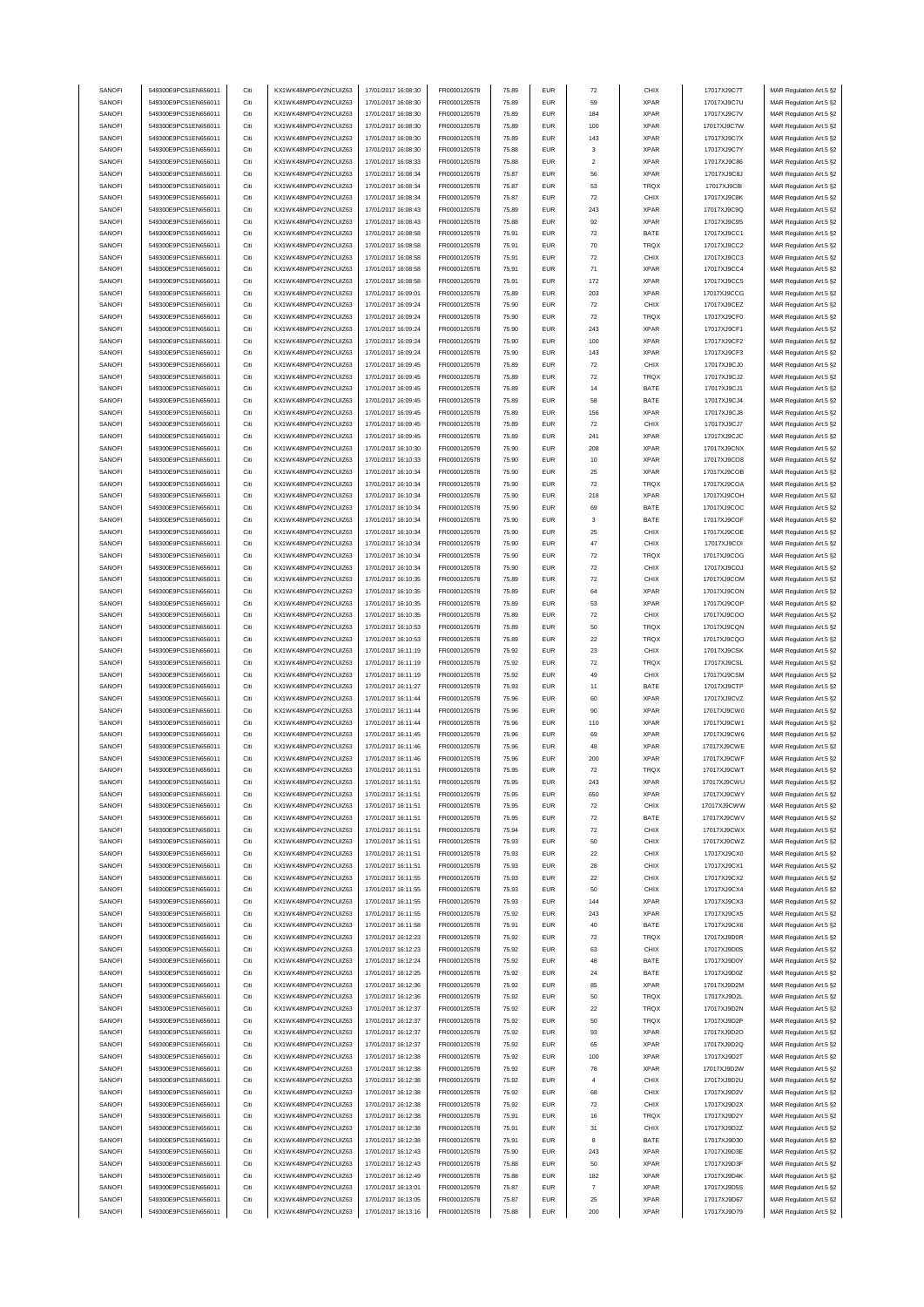| SANOFI        | 549300E9PC51EN656011 | Citi | KX1WK48MPD4Y2NCUIZ63  | 17/01/2017 16:13:16 | FR0000120578 | 75.88 | <b>EUR</b> | 43                 | <b>XPAR</b> | 17017XJ9D7A | MAR Regulation Art.5 §2 |
|---------------|----------------------|------|-----------------------|---------------------|--------------|-------|------------|--------------------|-------------|-------------|-------------------------|
| SANOFI        | 549300E9PC51EN656011 | Citi | KX1WK48MPD4Y2NCUIZ63  | 17/01/2017 16:13:16 | FR0000120578 | 75.88 | <b>EUR</b> | $\scriptstyle{72}$ | TRQX        | 17017XJ9D7B | MAR Regulation Art.5 §2 |
|               |                      |      |                       |                     |              |       |            |                    |             |             |                         |
| SANOFI        | 549300E9PC51EN656011 | Citi | KX1WK48MPD4Y2NCUIZ63  | 17/01/2017 16:13:16 | FR0000120578 | 75.88 | <b>EUR</b> | $\scriptstyle{72}$ | CHIX        | 17017XJ9D7D | MAR Regulation Art.5 §2 |
| SANOFI        | 549300E9PC51EN656011 | Citi | KX1WK48MPD4Y2NCUIZ63  | 17/01/2017 16:13:16 | FR0000120578 | 75.88 | <b>EUR</b> | $\scriptstyle{72}$ | BATE        | 17017XJ9D7C | MAR Regulation Art.5 §2 |
| SANOFI        | 549300E9PC51EN656011 | Citi | KX1WK48MPD4Y2NCUIZ63  | 17/01/2017 16:13:16 | FR0000120578 | 75.87 | <b>EUR</b> | $77\,$             | <b>XPAR</b> | 17017XJ9D7E | MAR Regulation Art.5 §2 |
| SANOFI        | 549300E9PC51EN656011 | Citi | KX1WK48MPD4Y2NCUIZ63  | 17/01/2017 16:13:16 | FR0000120578 | 75.88 | <b>EUR</b> | $\scriptstyle{72}$ | CHIX        | 17017XJ9D7F | MAR Regulation Art.5 §2 |
| SANOFI        | 549300E9PC51EN656011 | Citi | KX1WK48MPD4Y2NCUIZ63  | 17/01/2017 16:13:24 | FR0000120578 | 75.88 | <b>EUR</b> | $\scriptstyle{72}$ | <b>XPAR</b> | 17017XJ9D85 | MAR Regulation Art.5 §2 |
| SANOFI        | 549300E9PC51EN656011 | Citi | KX1WK48MPD4Y2NCUIZ63  | 17/01/2017 16:13:40 | FR0000120578 | 75.88 | <b>EUR</b> | 21                 | CHIX        | 17017XJ9D9G | MAR Regulation Art.5 §2 |
|               |                      |      |                       |                     |              |       |            |                    |             |             |                         |
| SANOFI        | 549300E9PC51EN656011 | Citi | KX1WK48MPD4Y2NCUIZ63  | 17/01/2017 16:13:40 | FR0000120578 | 75.88 | <b>EUR</b> | 18                 | <b>XPAR</b> | 17017XJ9D9H | MAR Regulation Art.5 §2 |
| SANOFI        | 549300E9PC51EN656011 | Citi | KX1WK48MPD4Y2NCUIZ63  | 17/01/2017 16:13:40 | FR0000120578 | 75.88 | <b>EUR</b> | 21                 | TRQX        | 17017XJ9D9I | MAR Regulation Art.5 §2 |
| SANOFI        | 549300E9PC51EN656011 | Citi | KX1WK48MPD4Y2NCUIZ63  | 17/01/2017 16:13:40 | FR0000120578 | 75.87 | <b>EUR</b> | 58                 | <b>XPAR</b> | 17017XJ9D9J | MAR Regulation Art.5 §2 |
| SANOFI        | 549300E9PC51EN656011 | Citi | KX1WK48MPD4Y2NCUIZ63  | 17/01/2017 16:13:41 | FR0000120578 | 75.87 | <b>EUR</b> | 52                 | TRQX        | 17017XJ9D9K | MAR Regulation Art.5 §2 |
| SANOFI        | 549300E9PC51EN656011 | Citi | KX1WK48MPD4Y2NCUIZ63  | 17/01/2017 16:13:41 | FR0000120578 | 75.87 | <b>EUR</b> | $20\,$             | TRQX        | 17017XJ9D9M | MAR Regulation Art.5 §2 |
|               |                      |      |                       |                     |              |       |            |                    |             |             |                         |
| SANOFI        | 549300E9PC51EN656011 | Citi | KX1WK48MPD4Y2NCUIZ63  | 17/01/2017 16:13:41 | FR0000120578 | 75.87 | <b>EUR</b> | 185                | <b>XPAR</b> | 17017XJ9D9N | MAR Regulation Art.5 §2 |
| SANOFI        | 549300E9PC51EN656011 | Citi | KX1WK48MPD4Y2NCUIZ63  | 17/01/2017 16:13:41 | FR0000120578 | 75.87 | <b>EUR</b> | $\bf 72$           | CHIX        | 17017XJ9D9L | MAR Regulation Art.5 §2 |
| SANOFI        | 549300E9PC51EN656011 | Citi | KX1WK48MPD4Y2NCUIZ63  | 17/01/2017 16:13:41 | FR0000120578 | 75.87 | <b>EUR</b> | 25                 | <b>XPAR</b> | 17017XJ9D9O | MAR Regulation Art.5 §2 |
| SANOFI        | 549300E9PC51EN656011 | Citi | KX1WK48MPD4Y2NCUIZ63  | 17/01/2017 16:13:41 | FR0000120578 | 75.87 | <b>EUR</b> | 72                 | CHIX        | 17017XJ9D9P | MAR Regulation Art.5 §2 |
| SANOFI        | 549300E9PC51EN656011 | Citi | KX1WK48MPD4Y2NCUIZ63  | 17/01/2017 16:13:52 | FR0000120578 | 75.87 | <b>EUR</b> | 62                 | <b>XPAR</b> | 17017XJ9DAN | MAR Regulation Art.5 §2 |
| SANOFI        | 549300E9PC51EN656011 | Citi | KX1WK48MPD4Y2NCUIZ63  | 17/01/2017 16:13:52 | FR0000120578 | 75.87 | <b>EUR</b> | 6                  | <b>XPAR</b> | 17017XJ9DAO |                         |
|               |                      |      |                       |                     |              |       |            |                    |             |             | MAR Regulation Art.5 §2 |
| SANOFI        | 549300E9PC51EN656011 | Citi | KX1WK48MPD4Y2NCUIZ63  | 17/01/2017 16:13:58 | FR0000120578 | 75.86 | <b>EUR</b> | 12                 | TRQX        | 17017XJ9DBD | MAR Regulation Art.5 §2 |
| SANOFI        | 549300E9PC51EN656011 | Citi | KX1WK48MPD4Y2NCUIZ63  | 17/01/2017 16:13:58 | FR0000120578 | 75.86 | <b>EUR</b> | 200                | <b>XPAR</b> | 17017XJ9DBE | MAR Regulation Art.5 §2 |
| SANOFI        | 549300E9PC51EN656011 | Citi | KX1WK48MPD4Y2NCUIZ63  | 17/01/2017 16:14:07 | FR0000120578 | 75.86 | <b>EUR</b> | 3                  | BATE        | 17017XJ9DCQ | MAR Regulation Art.5 §2 |
| SANOFI        | 549300E9PC51EN656011 | Citi | KX1WK48MPD4Y2NCUIZ63  | 17/01/2017 16:14:07 | FR0000120578 | 75.86 | <b>EUR</b> | 60                 | TRQX        | 17017XJ9DCU | MAR Regulation Art.5 §2 |
| SANOFI        | 549300E9PC51EN656011 | Citi | KX1WK48MPD4Y2NCUIZ63  | 17/01/2017 16:14:07 | FR0000120578 | 75.86 | <b>EUR</b> | 72                 | CHIX        | 17017XJ9DCY | MAR Regulation Art.5 §2 |
| SANOFI        | 549300E9PC51EN656011 | Citi | KX1WK48MPD4Y2NCLIIZ63 | 17/01/2017 16:14:07 | FR0000120578 | 75.86 | <b>EUR</b> | 69                 | BATE        | 17017XJ9DD1 | MAR Regulation Art.5 §2 |
|               |                      |      |                       |                     |              |       |            |                    |             |             |                         |
| SANOFI        | 549300E9PC51EN656011 | Citi | KX1WK48MPD4Y2NCUIZ63  | 17/01/2017 16:14:07 | FR0000120578 | 75.86 | <b>EUR</b> | 43                 | <b>XPAR</b> | 17017XJ9DD6 | MAR Regulation Art.5 §2 |
| SANOFI        | 549300E9PC51EN656011 | Citi | KX1WK48MPD4Y2NCUIZ63  | 17/01/2017 16:14:07 | FR0000120578 | 75.86 | <b>EUR</b> | 200                | <b>XPAR</b> | 17017XJ9DDC | MAR Regulation Art.5 §2 |
| SANOFI        | 549300E9PC51EN656011 | Citi | KX1WK48MPD4Y2NCUIZ63  | 17/01/2017 16:14:07 | FR0000120578 | 75.86 | <b>EUR</b> | 222                | <b>XPAR</b> | 17017XJ9DDD | MAR Regulation Art.5 §2 |
| SANOFI        | 549300E9PC51EN656011 | Citi | KX1WK48MPD4Y2NCUIZ63  | 17/01/2017 16:14:07 | FR0000120578 | 75.86 | <b>EUR</b> | 21                 | <b>XPAR</b> | 17017XJ9DDF | MAR Regulation Art.5 §2 |
| SANOFI        | 549300E9PC51EN656011 | Citi | KX1WK48MPD4Y2NCUIZ63  | 17/01/2017 16:14:16 | FR0000120578 | 75.86 | <b>EUR</b> | 66                 | <b>XPAR</b> | 17017XJ9DEP | MAR Regulation Art.5 §2 |
|               |                      |      |                       |                     |              |       |            |                    |             |             |                         |
| SANOFI        | 549300E9PC51EN656011 | Citi | KX1WK48MPD4Y2NCUIZ63  | 17/01/2017 16:14:18 | FR0000120578 | 75.86 | <b>EUR</b> | 24                 | <b>XPAR</b> | 17017XJ9DFE | MAR Regulation Art.5 §2 |
| SANOFI        | 549300E9PC51EN656011 | Citi | KX1WK48MPD4Y2NCUIZ63  | 17/01/2017 16:14:36 | FR0000120578 | 75.88 | <b>EUR</b> | 72                 | <b>TRQX</b> | 17017XJ9DHC | MAR Regulation Art.5 §2 |
| SANOFI        | 549300E9PC51EN656011 | Citi | KX1WK48MPD4Y2NCUIZ63  | 17/01/2017 16:14:36 | FR0000120578 | 75.88 | <b>EUR</b> | 170                | <b>XPAR</b> | 17017XJ9DHE | MAR Regulation Art.5 §2 |
| SANOFI        | 549300E9PC51EN656011 | Citi | KX1WK48MPD4Y2NCLIIZ63 | 17/01/2017 16:14:36 | FR0000120578 | 75.88 | <b>EUR</b> | $\scriptstyle{72}$ | CHIX        | 17017XJ9DHD | MAR Regulation Art.5 §2 |
| SANOFI        | 549300E9PC51EN656011 | Citi | KX1WK48MPD4Y2NCUIZ63  | 17/01/2017 16:14:36 | FR0000120578 | 75.87 | <b>EUR</b> | $\overline{1}$     | <b>XPAR</b> | 17017XJ9DHL | MAR Regulation Art.5 §2 |
|               | 549300E9PC51EN656011 | Citi |                       | 17/01/2017 16:14:37 |              |       | <b>EUR</b> |                    |             |             |                         |
| SANOFI        |                      |      | KX1WK48MPD4Y2NCUIZ63  |                     | FR0000120578 | 75.88 |            | $\mathbf{73}$      | <b>XPAR</b> | 17017XJ9DHM | MAR Regulation Art.5 §2 |
| SANOFI        | 549300E9PC51EN656011 | Citi | KX1WK48MPD4Y2NCUIZ63  | 17/01/2017 16:14:37 | FR0000120578 | 75.88 | <b>EUR</b> | $\scriptstyle{72}$ | CHIX        | 17017XJ9DHN | MAR Regulation Art.5 §2 |
| SANOFI        | 549300E9PC51EN656011 | Citi | KX1WK48MPD4Y2NCUIZ63  | 17/01/2017 16:14:37 | FR0000120578 | 75.87 | <b>EUR</b> | 242                | <b>XPAR</b> | 17017XJ9DHO | MAR Regulation Art.5 §2 |
| SANOFI        | 549300E9PC51EN656011 | Citi | KX1WK48MPD4Y2NCUIZ63  | 17/01/2017 16:14:45 | FR0000120578 | 75.88 | <b>EUR</b> | 72                 | BATE        | 17017XJ9DII | MAR Regulation Art.5 §2 |
| SANOFI        | 549300E9PC51EN656011 | Citi | KX1WK48MPD4Y2NCUIZ63  | 17/01/2017 16:14:48 | FR0000120578 | 75.88 | <b>EUR</b> | 50                 | TRQX        | 17017XJ9DIR | MAR Regulation Art.5 §2 |
| SANOFI        | 549300E9PC51EN656011 | Citi | KX1WK48MPD4Y2NCUIZ63  | 17/01/2017 16:15:32 | FR0000120578 | 75.92 | <b>EUR</b> | $\mathbf{1}$       | BATE        | 17017XJ9DOW | MAR Regulation Art.5 §2 |
|               | 549300E9PC51EN656011 | Citi | KX1WK48MPD4Y2NCUIZ63  |                     | FR0000120578 | 75.97 | <b>EUR</b> | 152                | <b>XPAR</b> |             |                         |
| SANOFI        |                      |      |                       | 17/01/2017 16:16:02 |              |       |            |                    |             | 17017XJ9DW2 | MAR Regulation Art.5 §2 |
| SANOFI        | 549300E9PC51EN656011 | Citi | KX1WK48MPD4Y2NCUIZ63  | 17/01/2017 16:16:03 | FR0000120578 | 75.97 | <b>EUR</b> | 43                 | TRQX        | 17017XJ9DWA | MAR Regulation Art.5 §2 |
| SANOFI        | 549300E9PC51EN656011 | Citi | KX1WK48MPD4Y2NCUIZ63  | 17/01/2017 16:16:03 | FR0000120578 | 75.97 | <b>EUR</b> | 81                 | <b>XPAR</b> | 17017XJ9DWB | MAR Regulation Art.5 §2 |
| SANOFI        | 549300E9PC51EN656011 | Citi | KX1WK48MPD4Y2NCUIZ63  | 17/01/2017 16:16:03 | FR0000120578 | 75.97 | <b>EUR</b> | $\scriptstyle{72}$ | CHIX        | 17017XJ9DWC | MAR Regulation Art.5 §2 |
| SANOFI        | 549300E9PC51EN656011 | Citi | KX1WK48MPD4Y2NCUIZ63  | 17/01/2017 16:16:03 | FR0000120578 | 75.97 | <b>EUR</b> | 91                 | <b>XPAR</b> | 17017XJ9DWD | MAR Regulation Art.5 §2 |
| SANOFI        | 549300E9PC51EN656011 | Citi | KX1WK48MPD4Y2NCUIZ63  | 17/01/2017 16:16:03 | FR0000120578 | 75.97 | <b>EUR</b> | 60                 | <b>XPAR</b> | 17017XJ9DWE | MAR Regulation Art.5 §2 |
|               |                      |      |                       |                     |              |       |            |                    |             |             |                         |
| SANOFI        | 549300E9PC51EN656011 | Citi | KX1WK48MPD4Y2NCUIZ63  | 17/01/2017 16:16:08 | FR0000120578 | 75.97 | <b>EUR</b> | $\scriptstyle{72}$ | TRQX        | 17017XJ9DX3 | MAR Regulation Art.5 §2 |
| SANOFI        | 549300E9PC51EN656011 | Citi | KX1WK48MPD4Y2NCUIZ63  | 17/01/2017 16:16:08 | FR0000120578 | 75.97 | <b>EUR</b> | 72                 | CHIX        | 17017XJ9DX5 | MAR Regulation Art.5 §2 |
| SANOFI        | 549300E9PC51EN656011 | Citi | KX1WK48MPD4Y2NCUIZ63  | 17/01/2017 16:16:08 | FR0000120578 | 75.97 | <b>EUR</b> | 57                 | BATE        | 17017XJ9DX4 | MAR Regulation Art.5 §2 |
| SANOFI        | 549300E9PC51EN656011 | Citi | KX1WK48MPD4Y2NCUIZ63  | 17/01/2017 16:16:08 | FR0000120578 | 75.97 | EUR        | 15                 | BATE        | 17017XJ9DX6 | MAR Regulation Art.5 §2 |
| SANOFI        | 549300E9PC51EN656011 | Citi | KX1WK48MPD4Y2NCUIZ63  | 17/01/2017 16:16:10 | FR0000120578 | 75.97 | <b>EUR</b> | 185                | <b>XPAR</b> | 17017XJ9DXH | MAR Regulation Art.5 §2 |
|               | 549300E9PC51EN656011 |      |                       |                     |              |       |            |                    |             |             |                         |
| SANOFI        |                      | Citi | KX1WK48MPD4Y2NCUIZ63  | 17/01/2017 16:16:10 | FR0000120578 | 75.97 | <b>EUR</b> | 100                | <b>XPAR</b> | 17017XJ9DXI | MAR Regulation Art.5 §2 |
| SANOFI        | 549300E9PC51EN656011 | Citi | KX1WK48MPD4Y2NCUIZ63  | 17/01/2017 16:16:10 | FR0000120578 | 75.97 | <b>EUR</b> | 100                | <b>XPAR</b> | 17017XJ9DXJ | MAR Regulation Art.5 §2 |
| SANOFI        | 549300E9PC51EN656011 | Citi | KX1WK48MPD4Y2NCUIZ63  | 17/01/2017 16:16:10 | FR0000120578 | 75.97 | <b>EUR</b> | 98                 | <b>XPAR</b> | 17017XJ9DXL | MAR Regulation Art.5 §2 |
| SANOFI        | 549300E9PC51EN656011 | Citi | KX1WK48MPD4Y2NCUIZ63  | 17/01/2017 16:16:10 | FR0000120578 | 75.97 | <b>EUR</b> | 186                | <b>XPAR</b> | 17017XJ9DXN | MAR Regulation Art.5 §2 |
| SANOFI        | 549300E9PC51EN656011 | Citi | KX1WK48MPD4Y2NCUIZ63  | 17/01/2017 16:16:34 | FR0000120578 | 76.01 | <b>EUR</b> | 163                | <b>XPAR</b> | 17017XJ9E3H | MAR Regulation Art.5 §2 |
| SANOFI        | 549300E9PC51EN656011 |      | KX1WK48MPD4Y2NCLIIZ63 | 17/01/2017 16:16:34 | FR0000120578 | 76.01 | FUR        |                    | TROX        | 17017XJ9F3G | MAR Regulation Art 5 82 |
|               |                      |      |                       |                     |              |       |            |                    |             |             |                         |
| SANOFI        | 549300E9PC51EN656011 | Citi | KX1WK48MPD4Y2NCUIZ63  | 17/01/2017 16:16:34 | FR0000120578 | 76.01 | <b>EUR</b> | 72                 | BATE        | 17017XJ9E3F | MAR Regulation Art.5 §2 |
| SANOFI        | 549300E9PC51EN656011 | Citi | KX1WK48MPD4Y2NCUIZ63  | 17/01/2017 16:16:34 | FR0000120578 | 76.01 | <b>EUR</b> | $\scriptstyle{72}$ | CHIX        | 17017XJ9E3I | MAR Regulation Art.5 §2 |
| SANOFI        | 549300E9PC51EN656011 | Citi | KX1WK48MPD4Y2NCUIZ63  | 17/01/2017 16:16:34 | FR0000120578 | 76.01 | <b>EUR</b> | 68                 | <b>XPAR</b> | 17017XJ9E3K | MAR Regulation Art.5 §2 |
| SANOFI        | 549300E9PC51EN656011 | Citi | KX1WK48MPD4Y2NCUIZ63  | 17/01/2017 16:16:34 | FR0000120578 | 76.01 | <b>EUR</b> | 136                | <b>XPAR</b> | 17017XJ9E3L | MAR Regulation Art.5 §2 |
| SANOFI        | 549300E9PC51EN656011 | Citi | KX1WK48MPD4Y2NCUIZ63  | 17/01/2017 16:16:34 | FR0000120578 | 76.01 | <b>EUR</b> | 401                | <b>XPAR</b> | 17017XJ9E3M | MAR Regulation Art.5 §2 |
| SANOFI        | 549300E9PC51EN656011 | Citi | KX1WK48MPD4Y2NCUIZ63  | 17/01/2017 16:16:35 | FR0000120578 | 76.00 | <b>EUR</b> | 72                 | TRQX        | 17017XJ9E3N | MAR Regulation Art.5 §2 |
|               |                      |      |                       |                     |              |       |            |                    |             |             |                         |
| SANOFI        | 549300E9PC51EN656011 | Citi | KX1WK48MPD4Y2NCUIZ63  | 17/01/2017 16:16:37 | FR0000120578 | 76.00 | <b>EUR</b> | 243                | <b>XPAR</b> | 17017XJ9E45 | MAR Regulation Art.5 §2 |
| SANOFI        | 549300E9PC51EN656011 | Citi | KX1WK48MPD4Y2NCUIZ63  | 17/01/2017 16:16:37 | FR0000120578 | 76.00 | <b>EUR</b> | $\bf 72$           | <b>TRQX</b> | 17017XJ9E44 | MAR Regulation Art.5 §2 |
| SANOFI        | 549300E9PC51EN656011 | Citi | KX1WK48MPD4Y2NCUIZ63  | 17/01/2017 16:16:37 | FR0000120578 | 76.00 | <b>EUR</b> | $\scriptstyle{72}$ | CHIX        | 17017XJ9E46 | MAR Regulation Art.5 §2 |
| SANOFI        | 549300E9PC51EN656011 | Citi | KX1WK48MPD4Y2NCUIZ63  | 17/01/2017 16:16:37 | FR0000120578 | 75.99 | <b>EUR</b> | 72                 | CHIX        | 17017XJ9E47 | MAR Regulation Art.5 §2 |
| SANOFI        | 549300E9PC51EN656011 | Citi | KX1WK48MPD4Y2NCUIZ63  | 17/01/2017 16:17:19 | FR0000120578 | 76.01 | <b>EUR</b> | $\scriptstyle{72}$ | TRQX        | 17017XJ9E7Z | MAR Regulation Art.5 §2 |
| SANOFI        | 549300E9PC51EN656011 | Citi | KX1WK48MPD4Y2NCUIZ63  | 17/01/2017 16:17:19 | FR0000120578 | 76.01 | <b>EUR</b> | 171                | <b>XPAR</b> | 17017XJ9E85 | MAR Regulation Art.5 §2 |
|               |                      |      |                       |                     |              |       |            |                    |             |             |                         |
| SANOFI        | 549300E9PC51EN656011 | Citi | KX1WK48MPD4Y2NCUIZ63  | 17/01/2017 16:17:19 | FR0000120578 | 76.01 | <b>EUR</b> | $\scriptstyle{72}$ | CHIX        | 17017XJ9E81 | MAR Regulation Art.5 §2 |
| SANOFI        | 549300E9PC51EN656011 | Citi | KX1WK48MPD4Y2NCUIZ63  | 17/01/2017 16:17:19 | FR0000120578 | 76.01 | <b>EUR</b> | $\bf 72$           | TRQX        | 17017XJ9E86 | MAR Regulation Art.5 §2 |
| SANOFI        | 549300E9PC51EN656011 | Citi | KX1WK48MPD4Y2NCUIZ63  | 17/01/2017 16:17:19 | FR0000120578 | 76.01 | <b>EUR</b> | 72                 | BATE        | 17017XJ9E83 | MAR Regulation Art.5 §2 |
| SANOFI        | 549300E9PC51EN656011 | Citi | KX1WK48MPD4Y2NCUIZ63  | 17/01/2017 16:17:19 | FR0000120578 | 76.01 | <b>EUR</b> | $\scriptstyle{72}$ | CHIX        | 17017XJ9E88 | MAR Regulation Art.5 §2 |
| SANOFI        | 549300E9PC51EN656011 | Citi | KX1WK48MPD4Y2NCUIZ63  | 17/01/2017 16:17:22 | FR0000120578 | 76.00 | <b>EUR</b> | $\scriptstyle{72}$ | CHIX        | 17017XJ9E8P | MAR Regulation Art.5 §2 |
| SANOFI        | 549300E9PC51EN656011 | Citi | KX1WK48MPD4Y2NCUIZ63  | 17/01/2017 16:17:22 | FR0000120578 | 76.00 | <b>EUR</b> | 95                 | <b>XPAR</b> | 17017XJ9E8Q |                         |
|               |                      |      |                       |                     |              |       |            |                    |             |             | MAR Regulation Art.5 §2 |
| SANOFI        | 549300E9PC51EN656011 | Citi | KX1WK48MPD4Y2NCUIZ63  | 17/01/2017 16:17:22 | FR0000120578 | 76.00 | <b>EUR</b> | 148                | <b>XPAR</b> | 17017XJ9E8S | MAR Regulation Art.5 §2 |
| SANOFI        | 549300E9PC51EN656011 | Citi | KX1WK48MPD4Y2NCUIZ63  | 17/01/2017 16:17:22 | FR0000120578 | 75.99 | <b>EUR</b> | $\bf 72$           | CHIX        | 17017XJ9E8R | MAR Regulation Art.5 §2 |
| SANOFI        | 549300E9PC51EN656011 | Citi | KX1WK48MPD4Y2NCUIZ63  | 17/01/2017 16:17:24 | FR0000120578 | 75.99 | <b>EUR</b> | 171                | <b>XPAR</b> | 17017XJ9E92 | MAR Regulation Art.5 §2 |
| SANOFI        | 549300E9PC51EN656011 | Citi | KX1WK48MPD4Y2NCUIZ63  | 17/01/2017 16:17:24 | FR0000120578 | 75.99 | <b>EUR</b> | $\scriptstyle{72}$ | CHIX        | 17017XJ9E97 | MAR Regulation Art.5 §2 |
| SANOFI        | 549300E9PC51EN656011 | Citi | KX1WK48MPD4Y2NCUIZ63  | 17/01/2017 16:17:24 | FR0000120578 | 75.99 | <b>EUR</b> | $\bf 72$           | <b>XPAR</b> | 17017XJ9E98 | MAR Regulation Art.5 §2 |
|               |                      |      |                       |                     |              |       |            |                    |             |             |                         |
| SANOFI        | 549300E9PC51EN656011 | Citi | KX1WK48MPD4Y2NCUIZ63  | 17/01/2017 16:17:36 | FR0000120578 | 76.00 | <b>EUR</b> | 72                 | CHIX        | 17017XJ9EA8 | MAR Regulation Art.5 §2 |
| SANOFI        | 549300E9PC51EN656011 | Citi | KX1WK48MPD4Y2NCUIZ63  | 17/01/2017 16:17:36 | FR0000120578 | 76.00 | <b>EUR</b> | 62                 | <b>XPAR</b> | 17017XJ9EA9 | MAR Regulation Art.5 §2 |
| <b>SANOFI</b> | 549300E9PC51EN656011 | Citi | KX1WK48MPD4Y2NCUIZ63  | 17/01/2017 16:17:36 | FR0000120578 | 76.00 | <b>EUR</b> | 158                | <b>XPAR</b> | 17017XJ9EAG | MAR Regulation Art.5 §2 |
| SANOFI        | 549300E9PC51EN656011 | Citi | KX1WK48MPD4Y2NCUIZ63  | 17/01/2017 16:17:37 | FR0000120578 | 76.00 | <b>EUR</b> | 23                 | <b>XPAR</b> | 17017XJ9EAM | MAR Regulation Art.5 §2 |
| SANOFI        | 549300E9PC51EN656011 | Citi | KX1WK48MPD4Y2NCUIZ63  | 17/01/2017 16:17:38 | FR0000120578 | 75.99 | <b>EUR</b> | 10                 | CHIX        | 17017XJ9EAR | MAR Regulation Art.5 §2 |
| SANOFI        | 549300E9PC51EN656011 | Citi | KX1WK48MPD4Y2NCUIZ63  | 17/01/2017 16:17:38 | FR0000120578 | 75.99 | <b>EUR</b> | 62                 | CHIX        | 17017XJ9EAS |                         |
|               |                      |      |                       |                     |              |       |            |                    |             |             | MAR Regulation Art.5 §2 |
| SANOFI        | 549300E9PC51EN656011 | Citi | KX1WK48MPD4Y2NCUIZ63  | 17/01/2017 16:17:39 | FR0000120578 | 75.99 | <b>EUR</b> | $22\,$             | XPAR        | 17017XJ9EAT | MAR Regulation Art.5 §2 |
| SANOFI        | 549300E9PC51EN656011 | Citi | KX1WK48MPD4Y2NCUIZ63  | 17/01/2017 16:17:45 | FR0000120578 | 75.99 | <b>EUR</b> | $\scriptstyle{72}$ | TRQX        | 17017XJ9EBI | MAR Regulation Art.5 §2 |
| SANOFI        | 549300E9PC51EN656011 | Citi | KX1WK48MPD4Y2NCUIZ63  | 17/01/2017 16:17:45 | FR0000120578 | 75.99 | <b>EUR</b> | 98                 | <b>XPAR</b> | 17017XJ9EBJ | MAR Regulation Art.5 §2 |
| SANOFI        | 549300E9PC51EN656011 | Citi | KX1WK48MPD4Y2NCUIZ63  | 17/01/2017 16:17:45 | FR0000120578 | 75.99 | <b>EUR</b> | 18                 | <b>XPAR</b> | 17017XJ9EBQ | MAR Regulation Art.5 §2 |
| SANOFI        | 549300E9PC51EN656011 | Citi | KX1WK48MPD4Y2NCUIZ63  | 17/01/2017 16:17:45 | FR0000120578 | 75.99 | <b>EUR</b> | 127                | <b>XPAR</b> | 17017XJ9EBR | MAR Regulation Art.5 §2 |
| SANOFI        | 549300E9PC51EN656011 | Citi | KX1WK48MPD4Y2NCUIZ63  | 17/01/2017 16:17:46 | FR0000120578 | 75.98 | <b>EUR</b> | 18                 | CHIX        | 17017XJ9EBS |                         |
|               |                      |      |                       |                     |              |       |            |                    |             |             | MAR Regulation Art.5 §2 |
| SANOFI        | 549300E9PC51EN656011 | Citi | KX1WK48MPD4Y2NCUIZ63  | 17/01/2017 16:18:20 | FR0000120578 | 75.99 | <b>EUR</b> | 71                 | <b>XPAR</b> | 17017XJ9EEF | MAR Regulation Art.5 §2 |
| SANOFI        | 549300E9PC51EN656011 | Citi | KX1WK48MPD4Y2NCUIZ63  | 17/01/2017 16:18:20 | FR0000120578 | 75.99 | <b>EUR</b> | $\scriptstyle{72}$ | TRQX        | 17017XJ9EEE | MAR Regulation Art.5 §2 |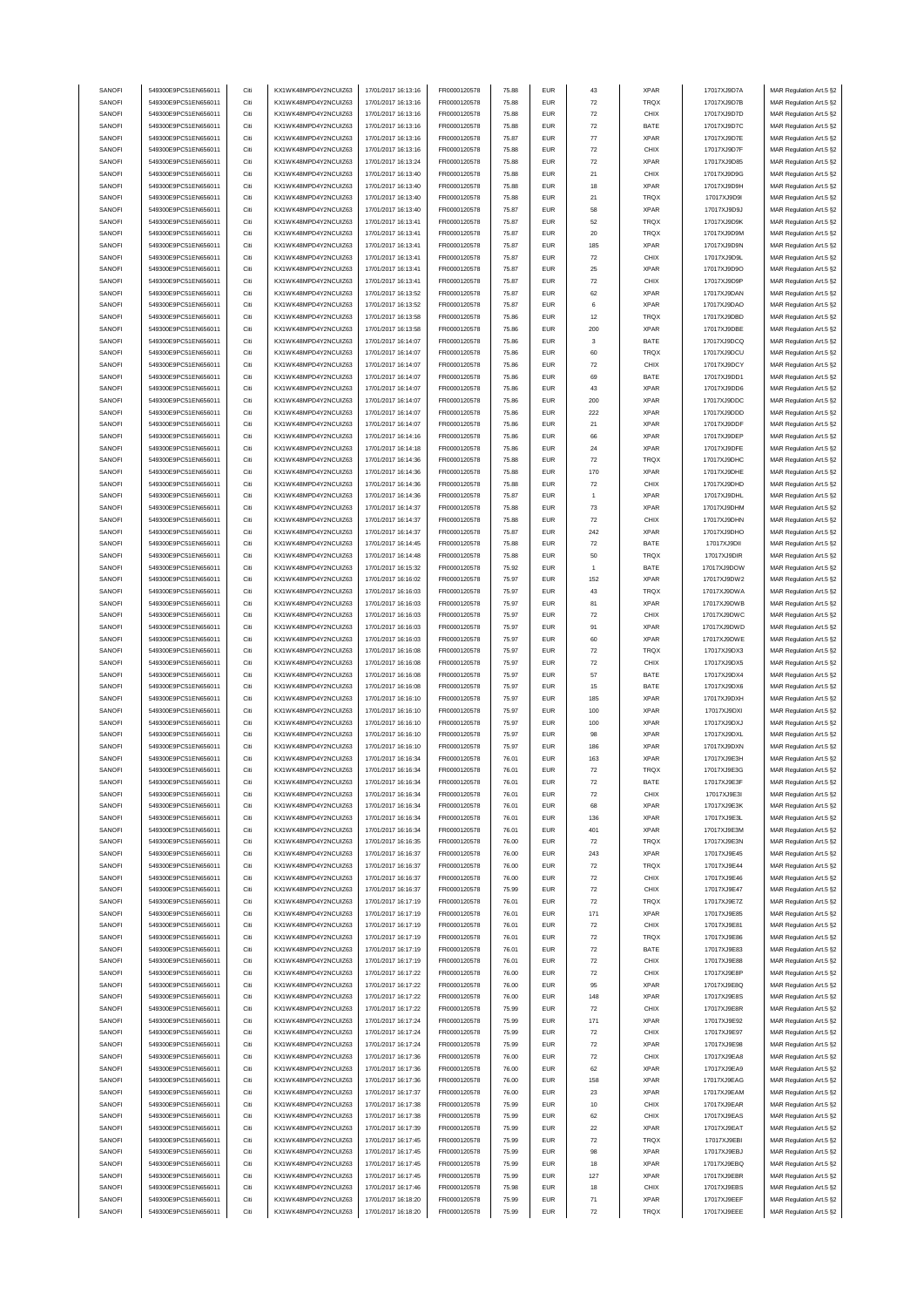| SANOFI | 549300E9PC51EN656011 | Citi | KX1WK48MPD4Y2NCUIZ63  | 17/01/2017 16:18:20 | FR0000120578 | 75.99 | <b>EUR</b> | 172                | <b>XPAR</b> | 17017XJ9EEK   | MAR Regulation Art.5 §2 |
|--------|----------------------|------|-----------------------|---------------------|--------------|-------|------------|--------------------|-------------|---------------|-------------------------|
| SANOFI | 549300E9PC51EN656011 | Citi | KX1WK48MPD4Y2NCUIZ63  | 17/01/2017 16:18:20 | FR0000120578 | 75.99 | <b>EUR</b> | 32                 | CHIX        | 17017XJ9EEH   | MAR Regulation Art.5 §2 |
|        |                      |      |                       |                     |              |       |            |                    |             |               |                         |
| SANOFI | 549300E9PC51EN656011 | Citi | KX1WK48MPD4Y2NCUIZ63  | 17/01/2017 16:18:20 | FR0000120578 | 75.99 | <b>EUR</b> | 59                 | BATE        | 17017XJ9EEG   | MAR Regulation Art.5 §2 |
| SANOFI | 549300E9PC51EN656011 | Citi | KX1WK48MPD4Y2NCUIZ63  | 17/01/2017 16:18:20 | FR0000120578 | 75.99 | <b>EUR</b> | $17\,$             | CHIX        | 17017XJ9EEJ   | MAR Regulation Art.5 §2 |
| SANOFI | 549300E9PC51EN656011 | Citi | KX1WK48MPD4Y2NCLIIZ63 | 17/01/2017 16:18:20 | FR0000120578 | 75.99 | <b>EUR</b> | 13                 | BATE        | 17017XJ9EEI   | MAR Regulation Art.5 §2 |
| SANOFI | 549300E9PC51EN656011 | Citi | KX1WK48MPD4Y2NCUIZ63  | 17/01/2017 16:18:20 | FR0000120578 | 75.99 | <b>EUR</b> | 23                 | CHIX        | 17017XJ9EEL   | MAR Regulation Art.5 §2 |
| SANOFI | 549300E9PC51EN656011 | Citi | KX1WK48MPD4Y2NCUIZ63  | 17/01/2017 16:18:22 | FR0000120578 | 75.98 | <b>EUR</b> | $\scriptstyle{72}$ | CHIX        | 17017XJ9EEM   | MAR Regulation Art.5 §2 |
|        |                      |      |                       |                     |              |       |            |                    |             |               |                         |
| SANOFI | 549300E9PC51EN656011 | Citi | KX1WK48MPD4Y2NCUIZ63  | 17/01/2017 16:18:22 | FR0000120578 | 75.98 | <b>EUR</b> | 243                | <b>XPAR</b> | 17017XJ9EEN   | MAR Regulation Art.5 §2 |
| SANOFI | 549300E9PC51EN656011 | Citi | KX1WK48MPD4Y2NCUIZ63  | 17/01/2017 16:18:39 | FR0000120578 | 75.97 | <b>EUR</b> | $\scriptstyle{72}$ | CHIX        | 17017XJ9EFW   | MAR Regulation Art.5 §2 |
| SANOFI | 549300E9PC51EN656011 | Citi | KX1WK48MPD4Y2NCUIZ63  | 17/01/2017 16:18:39 | FR0000120578 | 75.97 | <b>EUR</b> | 72                 | BATE        | 17017XJ9EFU   | MAR Regulation Art.5 §2 |
| SANOFI | 549300E9PC51EN656011 | Citi | KX1WK48MPD4Y2NCUIZ63  | 17/01/2017 16:18:39 | FR0000120578 | 75.97 | <b>EUR</b> | 62                 | TRQX        | 17017XJ9EFV   | MAR Regulation Art.5 §2 |
| SANOFI | 549300E9PC51EN656011 | Citi | KX1WK48MPD4Y2NCUIZ63  | 17/01/2017 16:18:39 | FR0000120578 | 75.97 | <b>EUR</b> | $10$               | TRQX        | 17017XJ9EFX   | MAR Regulation Art.5 §2 |
|        |                      |      |                       |                     |              |       |            |                    |             |               |                         |
| SANOFI | 549300E9PC51EN656011 | Citi | KX1WK48MPD4Y2NCUIZ63  | 17/01/2017 16:18:39 | FR0000120578 | 75.97 | <b>EUR</b> | 161                | <b>XPAR</b> | 17017XJ9EFY   | MAR Regulation Art.5 §2 |
| SANOFI | 549300E9PC51EN656011 | Citi | KX1WK48MPD4Y2NCUIZ63  | 17/01/2017 16:18:45 | FR0000120578 | 75.95 | <b>EUR</b> | 25                 | <b>XPAR</b> | 17017XJ9EG8   | MAR Regulation Art.5 §2 |
| SANOFI | 549300E9PC51EN656011 | Citi | KX1WK48MPD4Y2NCUIZ63  | 17/01/2017 16:19:06 | FR0000120578 | 75.96 | <b>EUR</b> | 68                 | TRQX        | 17017XJ9EHX   | MAR Regulation Art.5 §2 |
|        |                      |      | KX1WK48MPD4Y2NCUIZ63  |                     |              |       |            |                    |             |               |                         |
| SANOFI | 549300E9PC51EN656011 | Citi |                       | 17/01/2017 16:19:06 | FR0000120578 | 75.96 | <b>EUR</b> | 90                 | <b>XPAR</b> | 17017XJ9EI4   | MAR Regulation Art.5 §2 |
| SANOFI | 549300E9PC51EN656011 | Citi | KX1WK48MPD4Y2NCUIZ63  | 17/01/2017 16:19:09 | FR0000120578 | 75.96 | <b>EUR</b> | $\scriptstyle{72}$ | CHIX        | 17017XJ9EIC   | MAR Regulation Art.5 §2 |
| SANOFI | 549300E9PC51EN656011 | Citi | KX1WK48MPD4Y2NCUIZ63  | 17/01/2017 16:19:09 | FR0000120578 | 75.96 | <b>EUR</b> | 229                | <b>XPAR</b> | 17017XJ9EID   | MAR Regulation Art.5 §2 |
| SANOFI | 549300E9PC51EN656011 | Citi | KX1WK48MPD4Y2NCUIZ63  | 17/01/2017 16:19:44 | FR0000120578 | 76.00 | <b>EUR</b> | 280                | <b>XPAR</b> | 17017XJ9EL5   | MAR Regulation Art.5 §2 |
|        |                      |      |                       |                     |              |       |            |                    |             |               |                         |
| SANOFI | 549300E9PC51EN656011 | Citi | KX1WK48MPD4Y2NCUIZ63  | 17/01/2017 16:19:44 | FR0000120578 | 76.00 | <b>EUR</b> | 100                | <b>XPAR</b> | 17017XJ9EL6   | MAR Regulation Art.5 §2 |
| SANOFI | 549300E9PC51EN656011 | Citi | KX1WK48MPD4Y2NCUIZ63  | 17/01/2017 16:19:44 | FR0000120578 | 76.00 | <b>EUR</b> | 102                | <b>XPAR</b> | 17017XJ9EL7   | MAR Regulation Art.5 §2 |
| SANOFI | 549300E9PC51EN656011 | Citi | KX1WK48MPD4Y2NCUIZ63  | 17/01/2017 16:19:44 | FR0000120578 | 76.00 | <b>EUR</b> | 98                 | <b>XPAR</b> | 17017XJ9EL8   | MAR Regulation Art.5 §2 |
| SANOFI | 549300E9PC51EN656011 | Citi | KX1WK48MPD4Y2NCUIZ63  | 17/01/2017 16:19:50 | FR0000120578 | 75.99 | <b>EUR</b> | $\scriptstyle{72}$ | CHIX        | 17017XJ9ELJ   | MAR Regulation Art.5 §2 |
| SANOFI | 549300E9PC51EN656011 | Citi | KX1WK48MPD4Y2NCUIZ63  | 17/01/2017 16:19:50 | FR0000120578 | 75.99 | <b>EUR</b> | $\scriptstyle{72}$ | TRQX        | 17017XJ9ELK   | MAR Regulation Art.5 §2 |
|        |                      |      |                       |                     |              |       |            |                    |             |               |                         |
| SANOFI | 549300E9PC51EN656011 | Citi | KX1WK48MPD4Y2NCUIZ63  | 17/01/2017 16:19:50 | FR0000120578 | 75.99 | <b>EUR</b> | $\scriptstyle{72}$ | BATE        | 17017XJ9ELL   | MAR Regulation Art.5 §2 |
| SANOFI | 549300E9PC51EN656011 | Citi | KX1WK48MPD4Y2NCUIZ63  | 17/01/2017 16:19:50 | FR0000120578 | 75.99 | <b>EUR</b> | 72                 | TRQX        | 17017XJ9ELM   | MAR Regulation Art.5 §2 |
| SANOFI | 549300E9PC51EN656011 | Citi | KX1WK48MPD4Y2NCUIZ63  | 17/01/2017 16:19:50 | FR0000120578 | 75.99 | <b>EUR</b> | 243                | <b>XPAR</b> | 17017XJ9ELO   | MAR Regulation Art.5 §2 |
| SANOFI | 549300E9PC51EN656011 | Citi | KX1WK48MPD4Y2NCUIZ63  | 17/01/2017 16:19:50 | FR0000120578 | 75.99 | <b>EUR</b> | $\scriptstyle{72}$ | CHIX        | 17017XJ9ELN   | MAR Regulation Art.5 §2 |
|        |                      |      |                       |                     |              |       |            |                    |             |               |                         |
| SANOFI | 549300E9PC51EN656011 | Citi | KX1WK48MPD4Y2NCUIZ63  | 17/01/2017 16:19:50 | FR0000120578 | 75.99 | <b>EUR</b> | $13\,$             | <b>XPAR</b> | 17017XJ9ELP   | MAR Regulation Art.5 §2 |
| SANOFI | 549300E9PC51EN656011 | Citi | KX1WK48MPD4Y2NCUIZ63  | 17/01/2017 16:19:50 | FR0000120578 | 75.99 | <b>EUR</b> | 230                | <b>XPAR</b> | 17017XJ9ELQ   | MAR Regulation Art.5 §2 |
| SANOFI | 549300E9PC51EN656011 | Citi | KX1WK48MPD4Y2NCUIZ63  | 17/01/2017 16:19:50 | FR0000120578 | 75.98 | <b>EUR</b> | 50                 | CHIX        | 17017XJ9ELR   | MAR Regulation Art.5 §2 |
| SANOFI | 549300E9PC51EN656011 | Citi | KX1WK48MPD4Y2NCUIZ63  | 17/01/2017 16:19:50 | FR0000120578 | 75.98 | <b>EUR</b> | 18                 | CHIX        | 17017XJ9ELS   | MAR Regulation Art.5 §2 |
| SANOFI |                      | Citi |                       |                     | FR0000120578 |       | <b>EUR</b> | 207                | <b>XPAR</b> |               | MAR Regulation Art.5 §2 |
|        | 549300E9PC51EN656011 |      | KX1WK48MPD4Y2NCUIZ63  | 17/01/2017 16:19:51 |              | 75.98 |            |                    |             | 17017XJ9EM1   |                         |
| SANOFI | 549300E9PC51EN656011 | Citi | KX1WK48MPD4Y2NCUIZ63  | 17/01/2017 16:19:51 | FR0000120578 | 75.98 | <b>EUR</b> | 54                 | CHIX        | 17017XJ9EM0   | MAR Regulation Art.5 §2 |
| SANOFI | 549300E9PC51EN656011 | Citi | KX1WK48MPD4Y2NCUIZ63  | 17/01/2017 16:19:54 | FR0000120578 | 75.97 | <b>EUR</b> | 55                 | CHIX        | 17017XJ9EMX   | MAR Regulation Art.5 §2 |
| SANOFI | 549300E9PC51EN656011 | Citi | KX1WK48MPD4Y2NCUIZ63  | 17/01/2017 16:19:54 | FR0000120578 | 75.97 | <b>EUR</b> | 53                 | <b>XPAR</b> | 17017XJ9EMY   | MAR Regulation Art.5 §2 |
| SANOFI | 549300E9PC51EN656011 | Citi | KX1WK48MPD4Y2NCUIZ63  | 17/01/2017 16:19:54 | FR0000120578 | 75.97 | <b>EUR</b> | $22\,$             | <b>XPAR</b> | 17017XJ9EN1   | MAR Regulation Art.5 §2 |
|        |                      |      |                       |                     |              |       |            |                    |             |               |                         |
| SANOFI | 549300E9PC51EN656011 | Citi | KX1WK48MPD4Y2NCUIZ63  | 17/01/2017 16:19:54 | FR0000120578 | 75.97 | <b>EUR</b> | $\sqrt{4}$         | <b>XPAR</b> | 17017XJ9EN2   | MAR Regulation Art.5 §2 |
| SANOFI | 549300E9PC51EN656011 | Citi | KX1WK48MPD4Y2NCUIZ63  | 17/01/2017 16:20:32 | FR0000120578 | 75.99 | <b>EUR</b> | $\scriptstyle{72}$ | CHIX        | 17017XJ9ES8   | MAR Regulation Art.5 §2 |
| SANOFI | 549300E9PC51EN656011 | Citi | KX1WK48MPD4Y2NCUIZ63  | 17/01/2017 16:20:44 | FR0000120578 | 76.00 | <b>EUR</b> | 72                 | TRQX        | 17017XJ9ETZ   | MAR Regulation Art.5 §2 |
| SANOFI | 549300E9PC51EN656011 | Citi | KX1WK48MPD4Y2NCUIZ63  | 17/01/2017 16:20:44 | FR0000120578 | 76.00 | <b>EUR</b> | $\scriptstyle{72}$ | CHIX        | 17017XJ9EU3   | MAR Regulation Art.5 §2 |
|        |                      |      |                       |                     |              |       |            |                    |             |               |                         |
| SANOFI | 549300E9PC51EN656011 | Citi | KX1WK48MPD4Y2NCUIZ63  | 17/01/2017 16:20:44 | FR0000120578 | 76.00 | <b>EUR</b> | $\scriptstyle{72}$ | BATE        | 17017XJ9EU2   | MAR Regulation Art.5 §2 |
| SANOFI | 549300E9PC51EN656011 | Citi | KX1WK48MPD4Y2NCUIZ63  | 17/01/2017 16:20:46 | FR0000120578 | 75.99 | <b>EUR</b> | 72                 | TRQX        | 17017XJ9EU5   | MAR Regulation Art.5 §2 |
| SANOFI | 549300E9PC51EN656011 | Citi | KX1WK48MPD4Y2NCUIZ63  | 17/01/2017 16:20:46 | FR0000120578 | 75.99 | <b>EUR</b> | $\scriptstyle{72}$ | CHIX        | 17017XJ9EU6   | MAR Regulation Art.5 §2 |
| SANOFI | 549300E9PC51EN656011 | Citi | KX1WK48MPD4Y2NCUIZ63  | 17/01/2017 16:20:46 | FR0000120578 | 75.99 | <b>EUR</b> | 243                | <b>XPAR</b> | 17017XJ9EU7   | MAR Regulation Art.5 §2 |
| SANOFI | 549300E9PC51EN656011 | Citi | KX1WK48MPD4Y2NCUIZ63  | 17/01/2017 16:20:50 | FR0000120578 | 75.98 | <b>EUR</b> | 38                 | <b>XPAR</b> | 17017XJ9EVC   |                         |
|        |                      |      |                       |                     |              |       |            |                    |             |               | MAR Regulation Art.5 §2 |
| SANOFI | 549300E9PC51EN656011 | Citi | KX1WK48MPD4Y2NCUIZ63  | 17/01/2017 16:20:54 | FR0000120578 | 75.97 | <b>EUR</b> | 176                | <b>XPAR</b> | 17017XJ9EVW   | MAR Regulation Art.5 §2 |
| SANOFI | 549300E9PC51EN656011 | Citi | KX1WK48MPD4Y2NCUIZ63  | 17/01/2017 16:20:54 | FR0000120578 | 75.97 | <b>EUR</b> | 240                | <b>XPAR</b> | 17017XJ9EVX   | MAR Regulation Art.5 §2 |
| SANOFI | 549300E9PC51EN656011 | Citi | KX1WK48MPD4Y2NCUIZ63  |                     |              |       |            |                    |             | 17017XJ9EVZ   | MAR Regulation Art.5 §2 |
|        |                      |      |                       |                     |              |       |            |                    |             |               |                         |
|        |                      |      |                       | 17/01/2017 16:20:54 | FR0000120578 | 75.97 | <b>EUR</b> | 106                | <b>XPAR</b> |               |                         |
| SANOFI | 549300E9PC51EN656011 | Citi | KX1WK48MPD4Y2NCUIZ63  | 17/01/2017 16:21:03 | FR0000120578 | 75.96 | <b>EUR</b> | $\scriptstyle{72}$ | CHIX        | 17017XJ9EX1   | MAR Regulation Art.5 §2 |
| SANOFI | 549300E9PC51EN656011 | Citi | KX1WK48MPD4Y2NCUIZ63  | 17/01/2017 16:21:04 | FR0000120578 | 75.96 | <b>EUR</b> | $\scriptstyle{72}$ | <b>XPAR</b> | 17017XJ9EX4   | MAR Regulation Art.5 §2 |
| SANOFI | 549300E9PC51EN656011 | Citi | KX1WK48MPD4Y2NCUIZ63  | 17/01/2017 16:21:04 | FR0000120578 | 75.96 | <b>EUR</b> | 171                | <b>XPAR</b> | 17017XJ9EX6   | MAR Regulation Art.5 §2 |
| SANOFI | 549300E9PC51EN656011 | Citi | KX1WK48MPD4Y2NCUIZ63  | 17/01/2017 16:21:04 | FR0000120578 | 75.96 | <b>EUR</b> |                    | BATE        | 17017XJ9EX3   |                         |
|        |                      |      |                       |                     |              |       |            | $15\,$             |             |               | MAR Regulation Art.5 §2 |
| SANOFI | 549300E9PC51EN656011 | Citi | KX1WK48MPD4Y2NCUIZ63  | 17/01/2017 16:21:04 | FR0000120578 | 75.96 | <b>EUR</b> | 57                 | BATE        | 17017XJ9EX5   | MAR Regulation Art.5 §2 |
| SANOFI | 549300E9PC51EN656011 | Citi | KX1WK48MPD4Y2NCUIZ63  | 17/01/2017 16:21:15 | FR0000120578 | 75.99 | <b>EUR</b> | 50                 | TRQX        | 17017XJ9EYS   | MAR Regulation Art.5 §2 |
| SANOFI | 549300E9PC51EN656011 | Citi | KX1WK48MPD4Y2NCUIZ63  | 17/01/2017 16:21:15 | FR0000120578 | 75.99 | <b>EUR</b> | $22\,$             | TRQX        | 17017XJ9EYT   | MAR Regulation Art.5 §2 |
| SANOFI | 549300E9PC51EN656011 | Citi | KX1WK48MPD4Y2NCUIZ63  | 17/01/2017 16:21:45 | FR0000120578 | 76.01 | <b>EUR</b> | 88                 | <b>XPAR</b> | 17017XJ9F3B   | MAR Regulation Art.5 §2 |
|        |                      | Citi |                       |                     |              |       |            |                    |             |               |                         |
| SANOFI | 549300E9PC51EN656011 |      | KX1WK48MPD4Y2NCUIZ63  | 17/01/2017 16:21:46 | FR0000120578 | 76.01 | <b>EUR</b> | $\scriptstyle{72}$ | TRQX        | 17017XJ9F3C   | MAR Regulation Art.5 §2 |
| SANOFI | 549300E9PC51EN656011 |      | KX1WK48MPD4Y2NCLIIZ63 | 17/01/2017 16:21:50 | FR0000120578 | 76.01 | FUR        |                    | CHIX        | 17017X IQF3 I | MAR Regulation Art 5 82 |
| SANOFI | 549300E9PC51EN656011 | Citi | KX1WK48MPD4Y2NCUIZ63  | 17/01/2017 16:21:50 | FR0000120578 | 76.01 | <b>EUR</b> | $\scriptstyle{72}$ | <b>TRQX</b> | 17017XJ9F3K   | MAR Regulation Art.5 §2 |
| SANOFI | 549300E9PC51EN656011 | Citi | KX1WK48MPD4Y2NCUIZ63  | 17/01/2017 16:21:50 | FR0000120578 | 76.01 | <b>EUR</b> | $\scriptstyle{72}$ | BATE        | 17017XJ9F3L   | MAR Regulation Art.5 §2 |
| SANOFI | 549300E9PC51EN656011 | Citi | KX1WK48MPD4Y2NCUIZ63  | 17/01/2017 16:21:50 | FR0000120578 | 76.00 | <b>EUR</b> | 72                 | CHIX        | 17017XJ9F3M   | MAR Regulation Art.5 §2 |
|        |                      |      | KX1WK48MPD4Y2NCUIZ63  | 17/01/2017 16:21:52 | FR0000120578 |       |            |                    |             |               |                         |
| SANOFI | 549300E9PC51EN656011 | Citi |                       |                     |              | 75.99 | <b>EUR</b> | 96                 | <b>XPAR</b> | 17017XJ9F46   | MAR Regulation Art.5 §2 |
| SANOFI | 549300E9PC51EN656011 | Citi | KX1WK48MPD4Y2NCUIZ63  | 17/01/2017 16:21:52 | FR0000120578 | 75.99 | <b>EUR</b> | 494                | <b>XPAR</b> | 17017XJ9F49   | MAR Regulation Art.5 §2 |
| SANOFI | 549300E9PC51EN656011 | Citi | KX1WK48MPD4Y2NCUIZ63  | 17/01/2017 16:21:52 | FR0000120578 | 75.99 | <b>EUR</b> | $\bf 72$           | CHIX        | 17017XJ9F47   | MAR Regulation Art.5 §2 |
| SANOFI | 549300E9PC51EN656011 | Citi | KX1WK48MPD4Y2NCUIZ63  | 17/01/2017 16:22:31 | FR0000120578 | 76.00 | <b>EUR</b> | $\sqrt{2}$         | BATE        | 17017XJ9FB1   | MAR Regulation Art.5 §2 |
| SANOFI | 549300E9PC51EN656011 | Citi | KX1WK48MPD4Y2NCUIZ63  | 17/01/2017 16:22:31 | FR0000120578 | 76.00 | <b>EUR</b> | $\scriptstyle{72}$ | <b>TRQX</b> | 17017XJ9FB2   | MAR Regulation Art.5 §2 |
| SANOFI | 549300E9PC51EN656011 | Citi | KX1WK48MPD4Y2NCUIZ63  | 17/01/2017 16:22:31 | FR0000120578 | 76.00 | <b>EUR</b> | 72                 | CHIX        | 17017XJ9FB3   | MAR Regulation Art.5 §2 |
|        |                      |      |                       |                     |              |       |            |                    |             |               |                         |
| SANOFI | 549300E9PC51EN656011 | Citi | KX1WK48MPD4Y2NCUIZ63  | 17/01/2017 16:22:31 | FR0000120578 | 76.00 | <b>EUR</b> | 70                 | BATE        | 17017XJ9FB4   | MAR Regulation Art.5 §2 |
| SANOFI | 549300E9PC51EN656011 | Citi | KX1WK48MPD4Y2NCUIZ63  | 17/01/2017 16:22:31 | FR0000120578 | 76.00 | <b>EUR</b> | 70                 | <b>XPAR</b> | 17017XJ9FB5   | MAR Regulation Art.5 §2 |
| SANOFI | 549300E9PC51EN656011 | Citi | KX1WK48MPD4Y2NCUIZ63  | 17/01/2017 16:22:41 | FR0000120578 | 75.99 | <b>EUR</b> | 50                 | TRQX        | 17017XJ9FD2   | MAR Regulation Art.5 §2 |
| SANOFI | 549300E9PC51EN656011 | Citi | KX1WK48MPD4Y2NCUIZ63  | 17/01/2017 16:22:41 | FR0000120578 | 75.99 | <b>EUR</b> | $22\,$             | TRQX        | 17017XJ9FD3   | MAR Regulation Art.5 §2 |
| SANOFI | 549300E9PC51EN656011 | Citi | KX1WK48MPD4Y2NCUIZ63  | 17/01/2017 16:22:42 | FR0000120578 | 75.99 | <b>EUR</b> | 28                 | CHIX        | 17017XJ9FD4   |                         |
|        |                      |      |                       |                     |              |       |            |                    |             |               | MAR Regulation Art.5 §2 |
| SANOFI | 549300E9PC51EN656011 | Citi | KX1WK48MPD4Y2NCUIZ63  | 17/01/2017 16:22:42 | FR0000120578 | 75.99 | <b>EUR</b> | 114                | <b>XPAR</b> | 17017XJ9FD8   | MAR Regulation Art.5 §2 |
| SANOFI | 549300E9PC51EN656011 | Citi | KX1WK48MPD4Y2NCUIZ63  | 17/01/2017 16:22:42 | FR0000120578 | 75.99 | <b>EUR</b> | 44                 | CHIX        | 17017XJ9FD9   | MAR Regulation Art.5 §2 |
| SANOFI | 549300E9PC51EN656011 | Citi | KX1WK48MPD4Y2NCUIZ63  | 17/01/2017 16:22:42 | FR0000120578 | 75.99 | <b>EUR</b> | 129                | <b>XPAR</b> | 17017XJ9FDB   | MAR Regulation Art.5 §2 |
| SANOFI | 549300E9PC51EN656011 | Citi | KX1WK48MPD4Y2NCUIZ63  | 17/01/2017 16:22:42 | FR0000120578 | 75.99 | <b>EUR</b> |                    | <b>XPAR</b> | 17017XJ9FDC   |                         |
|        |                      |      |                       |                     |              |       |            | 512                |             |               | MAR Regulation Art.5 §2 |
| SANOFI | 549300E9PC51EN656011 | Citi | KX1WK48MPD4Y2NCUIZ63  | 17/01/2017 16:22:42 | FR0000120578 | 75.99 | <b>EUR</b> | $\scriptstyle{72}$ | CHIX        | 17017XJ9FDA   | MAR Regulation Art.5 §2 |
| SANOFI | 549300E9PC51EN656011 | Citi | KX1WK48MPD4Y2NCUIZ63  | 17/01/2017 16:22:42 | FR0000120578 | 75.99 | <b>EUR</b> | $\scriptstyle{72}$ | CHIX        | 17017XJ9FDD   | MAR Regulation Art.5 §2 |
| SANOFI | 549300E9PC51EN656011 | Citi | KX1WK48MPD4Y2NCUIZ63  | 17/01/2017 16:22:57 | FR0000120578 | 75.99 | <b>EUR</b> | 178                | <b>XPAR</b> | 17017XJ9FFF   | MAR Regulation Art.5 §2 |
| SANOFI | 549300E9PC51EN656011 | Citi | KX1WK48MPD4Y2NCUIZ63  | 17/01/2017 16:22:57 | FR0000120578 | 75.99 | <b>EUR</b> | 65                 | <b>XPAR</b> | 17017XJ9FFG   | MAR Regulation Art.5 §2 |
| SANOFI | 549300E9PC51EN656011 | Citi | KX1WK48MPD4Y2NCUIZ63  | 17/01/2017 16:22:57 | FR0000120578 | 75.99 | <b>EUR</b> | 178                | <b>XPAR</b> | 17017XJ9FFH   | MAR Regulation Art.5 §2 |
|        |                      |      |                       |                     |              |       |            |                    |             |               |                         |
| SANOFI | 549300E9PC51EN656011 | Citi | KX1WK48MPD4Y2NCUIZ63  | 17/01/2017 16:23:27 | FR0000120578 | 75.98 | <b>EUR</b> | 50                 | TRQX        | 17017XJ9FJ4   | MAR Regulation Art.5 §2 |
| SANOFI | 549300E9PC51EN656011 | Citi | KX1WK48MPD4Y2NCUIZ63  | 17/01/2017 16:23:27 | FR0000120578 | 75.98 | <b>EUR</b> | 22                 | TRQX        | 17017XJ9FJ5   | MAR Regulation Art.5 §2 |
| SANOFI | 549300E9PC51EN656011 | Citi | KX1WK48MPD4Y2NCUIZ63  | 17/01/2017 16:24:09 | FR0000120578 | 75.99 | <b>EUR</b> | 185                | <b>XPAR</b> | 17017XJ9FPA   | MAR Regulation Art.5 §2 |
| SANOFI | 549300E9PC51EN656011 | Citi | KX1WK48MPD4Y2NCUIZ63  | 17/01/2017 16:24:09 | FR0000120578 | 75.99 | <b>EUR</b> | $\scriptstyle{72}$ | TRQX        | 17017XJ9FP9   | MAR Regulation Art.5 §2 |
|        |                      |      |                       |                     |              |       |            |                    |             |               |                         |
| SANOFI | 549300E9PC51EN656011 | Citi | KX1WK48MPD4Y2NCUIZ63  | 17/01/2017 16:24:09 | FR0000120578 | 75.99 | <b>EUR</b> | 606                | <b>XPAR</b> | 17017XJ9FPD   | MAR Regulation Art.5 §2 |
| SANOFI | 549300E9PC51EN656011 | Citi | KX1WK48MPD4Y2NCUIZ63  | 17/01/2017 16:24:09 | FR0000120578 | 75.99 | <b>EUR</b> | $\scriptstyle{72}$ | CHIX        | 17017XJ9FPC   | MAR Regulation Art.5 §2 |
| SANOFI | 549300E9PC51EN656011 | Citi | KX1WK48MPD4Y2NCUIZ63  | 17/01/2017 16:24:09 | FR0000120578 | 75.99 | <b>EUR</b> | $\scriptstyle{72}$ | BATE        | 17017XJ9FPB   | MAR Regulation Art.5 §2 |
| SANOFI | 549300E9PC51EN656011 | Citi | KX1WK48MPD4Y2NCUIZ63  | 17/01/2017 16:24:11 | FR0000120578 | 75.99 | <b>EUR</b> | 97                 | XPAR        | 17017XJ9FPM   | MAR Regulation Art.5 §2 |
| SANOFI | 549300E9PC51EN656011 | Citi | KX1WK48MPD4Y2NCUIZ63  | 17/01/2017 16:24:11 | FR0000120578 | 75.99 | <b>EUR</b> | $\scriptstyle{72}$ | BATE        | 17017XJ9FPL   | MAR Regulation Art.5 §2 |
| SANOFI | 549300E9PC51EN656011 | Citi | KX1WK48MPD4Y2NCUIZ63  | 17/01/2017 16:24:11 | FR0000120578 | 75.99 | <b>EUR</b> | 72                 | CHIX        | 17017XJ9FPO   |                         |
|        |                      |      |                       |                     |              |       |            |                    |             |               | MAR Regulation Art.5 §2 |
| SANOFI | 549300E9PC51EN656011 | Citi | KX1WK48MPD4Y2NCUIZ63  | 17/01/2017 16:24:11 | FR0000120578 | 75.99 | <b>EUR</b> | $\scriptstyle{72}$ | TRQX        | 17017XJ9FPN   | MAR Regulation Art.5 §2 |
| SANOFI | 549300E9PC51EN656011 | Citi | KX1WK48MPD4Y2NCUIZ63  | 17/01/2017 16:24:12 | FR0000120578 | 75.98 | <b>EUR</b> | 46                 | TRQX        | 17017XJ9FPZ   | MAR Regulation Art.5 §2 |
| SANOFI | 549300E9PC51EN656011 | Citi | KX1WK48MPD4Y2NCUIZ63  | 17/01/2017 16:24:22 | FR0000120578 | 75.99 | <b>EUR</b> | 107                | XPAR        | 17017XJ9FRP   | MAR Regulation Art.5 §2 |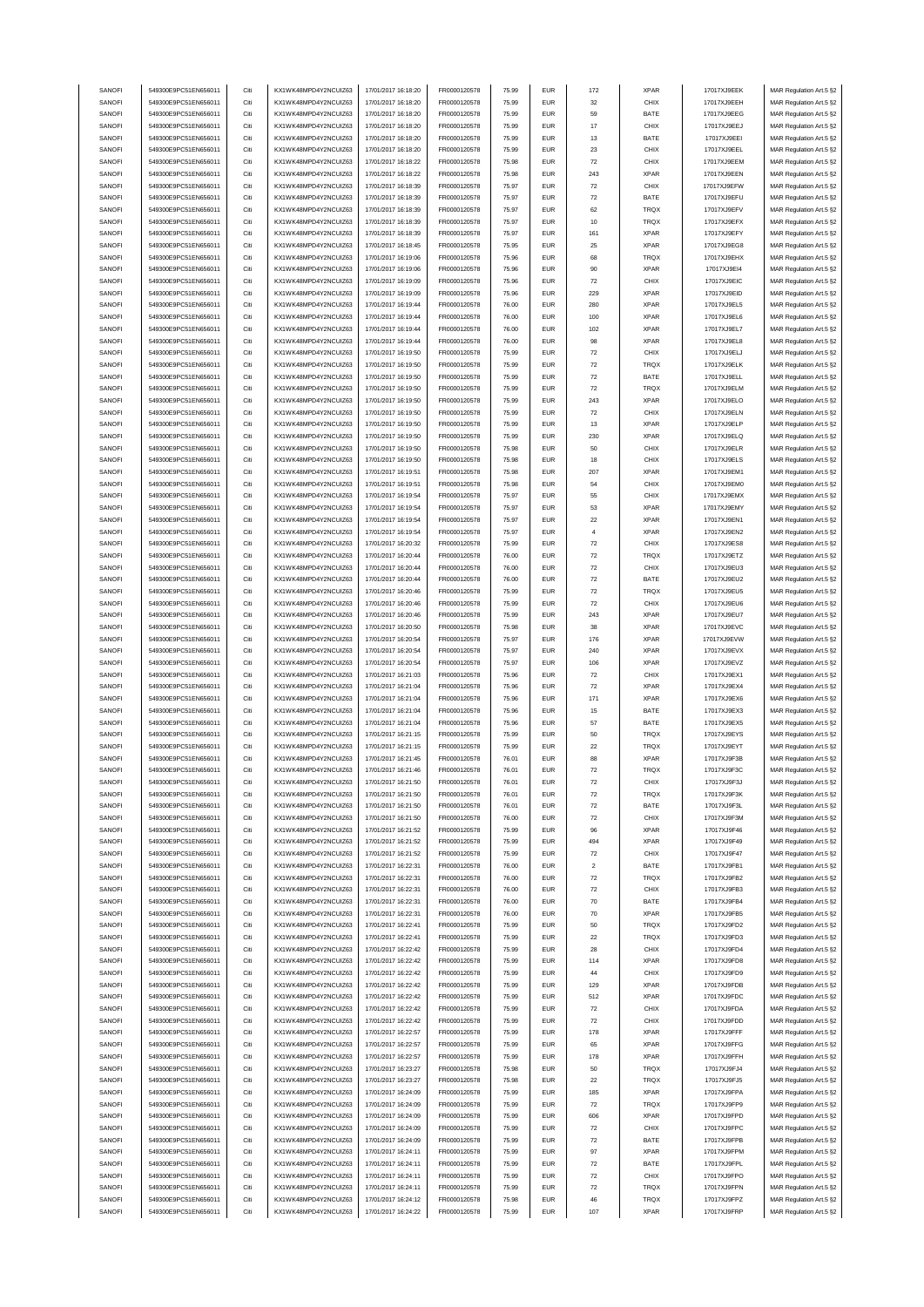| SANOFI | 549300E9PC51EN656011 | Citi | KX1WK48MPD4Y2NCUIZ63  | 17/01/2017 16:24:31 | FR0000120578        | 75.99 | <b>EUR</b> | 136                | <b>XPAR</b> | 17017XJ9FS1 | MAR Regulation Art.5 §2 |
|--------|----------------------|------|-----------------------|---------------------|---------------------|-------|------------|--------------------|-------------|-------------|-------------------------|
| SANOFI | 549300E9PC51EN656011 | Citi | KX1WK48MPD4Y2NCUIZ63  | 17/01/2017 16:24:31 | FR0000120578        | 75.99 | <b>EUR</b> | $\scriptstyle{72}$ | CHIX        | 17017XJ9FS2 | MAR Regulation Art.5 §2 |
|        |                      |      |                       |                     |                     |       |            |                    |             |             |                         |
| SANOFI | 549300E9PC51EN656011 | Citi | KX1WK48MPD4Y2NCUIZ63  | 17/01/2017 16:24:31 | FR0000120578        | 75.99 | <b>EUR</b> | $\scriptstyle{72}$ | TRQX        | 17017XJ9FS3 | MAR Regulation Art.5 §2 |
| SANOFI | 549300E9PC51EN656011 | Citi | KX1WK48MPD4Y2NCUIZ63  | 17/01/2017 16:24:31 | FR0000120578        | 75.99 | <b>EUR</b> | 107                | <b>XPAR</b> | 17017XJ9FS4 | MAR Regulation Art.5 §2 |
| SANOFI | 549300E9PC51EN656011 | Citi | KX1WK48MPD4Y2NCUIZ63  | 17/01/2017 16:24:32 | FR0000120578        | 75.98 | <b>EUR</b> | $\scriptstyle{72}$ | CHIX        | 17017XJ9FS5 | MAR Regulation Art.5 §2 |
| SANOFI | 549300E9PC51EN656011 | Citi | KX1WK48MPD4Y2NCUIZ63  | 17/01/2017 16:24:40 | FR0000120578        | 75.98 | <b>EUR</b> | 83                 | XPAR        | 17017XJ9FUH | MAR Regulation Art.5 §2 |
| SANOFI | 549300E9PC51EN656011 | Citi | KX1WK48MPD4Y2NCUIZ63  | 17/01/2017 16:24:40 | FR0000120578        | 75.98 | <b>EUR</b> | 160                | XPAR        | 17017XJ9FUL | MAR Regulation Art.5 §2 |
| SANOFI | 549300E9PC51EN656011 | Citi | KX1WK48MPD4Y2NCUIZ63  | 17/01/2017 16:24:40 | FR0000120578        | 75.98 | <b>EUR</b> | 72                 | CHIX        | 17017XJ9FUI | MAR Regulation Art.5 §2 |
|        |                      |      |                       |                     |                     |       |            |                    |             |             |                         |
| SANOFI | 549300E9PC51EN656011 | Citi | KX1WK48MPD4Y2NCUIZ63  | 17/01/2017 16:24:40 | FR0000120578        | 75.98 | <b>EUR</b> | 72                 | CHIX        | 17017XJ9FUK | MAR Regulation Art.5 §2 |
| SANOFI | 549300E9PC51EN656011 | Citi | KX1WK48MPD4Y2NCUIZ63  | 17/01/2017 16:24:40 | FR0000120578        | 75.98 | <b>EUR</b> | 100                | <b>XPAR</b> | 17017XJ9FUM | MAR Regulation Art.5 §2 |
| SANOFI | 549300E9PC51EN656011 | Citi | KX1WK48MPD4Y2NCUIZ63  | 17/01/2017 16:24:40 | FR0000120578        | 75.98 | <b>EUR</b> | 100                | <b>XPAR</b> | 17017XJ9FUN | MAR Regulation Art.5 §2 |
| SANOFI | 549300E9PC51EN656011 | Citi | KX1WK48MPD4Y2NCUIZ63  | 17/01/2017 16:24:40 | FR0000120578        | 75.98 | <b>EUR</b> | 43                 | <b>XPAR</b> | 17017XJ9FUO | MAR Regulation Art.5 §2 |
| SANOFI | 549300E9PC51EN656011 | Citi | KX1WK48MPD4Y2NCUIZ63  | 17/01/2017 16:25:11 | FR0000120578        | 75.98 | <b>EUR</b> | 83                 | <b>XPAR</b> | 17017XJ9FZD | MAR Regulation Art.5 §2 |
|        |                      |      |                       |                     |                     |       |            |                    |             |             |                         |
| SANOFI | 549300E9PC51EN656011 | Citi | KX1WK48MPD4Y2NCUIZ63  | 17/01/2017 16:25:29 | FR0000120578        | 75.99 | <b>EUR</b> | 50                 | TRQX        | 17017XJ9G3D | MAR Regulation Art.5 §2 |
| SANOFI | 549300E9PC51EN656011 | Citi | KX1WK48MPD4Y2NCUIZ63  | 17/01/2017 16:25:29 | FR0000120578        | 75.99 | <b>EUR</b> | $\scriptstyle{72}$ | CHIX        | 17017XJ9G3F | MAR Regulation Art.5 §2 |
| SANOFI | 549300E9PC51EN656011 | Citi | KX1WK48MPD4Y2NCUIZ63  | 17/01/2017 16:25:29 | FR0000120578        | 75.99 | <b>EUR</b> | 22                 | <b>TRQX</b> | 17017XJ9G3G | MAR Regulation Art.5 §2 |
| SANOFI | 549300E9PC51EN656011 | Citi | KX1WK48MPD4Y2NCUIZ63  | 17/01/2017 16:25:29 | FR0000120578        | 75.99 | <b>EUR</b> | 72                 | BATE        | 17017XJ9G3E | MAR Regulation Art.5 §2 |
| SANOFI | 549300E9PC51EN656011 | Citi | KX1WK48MPD4Y2NCUIZ63  | 17/01/2017 16:25:29 | FR0000120578        | 75.99 | <b>EUR</b> | 180                | <b>XPAR</b> | 17017XJ9G3H | MAR Regulation Art.5 §2 |
| SANOFI | 549300E9PC51EN656011 | Citi | KX1WK48MPD4Y2NCUIZ63  | 17/01/2017 16:25:29 | FR0000120578        | 75.98 | <b>EUR</b> | $17\,$             | TRQX        | 17017XJ9G3I |                         |
|        |                      |      |                       |                     |                     |       |            |                    |             |             | MAR Regulation Art.5 §2 |
| SANOFI | 549300E9PC51EN656011 | Citi | KX1WK48MPD4Y2NCUIZ63  | 17/01/2017 16:25:29 | FR0000120578        | 75.98 | <b>EUR</b> | 55                 | TRQX        | 17017XJ9G3J | MAR Regulation Art.5 §2 |
| SANOFI | 549300E9PC51EN656011 | Citi | KX1WK48MPD4Y2NCUIZ63  | 17/01/2017 16:25:29 | FR0000120578        | 75.98 | <b>EUR</b> | 160                | <b>XPAR</b> | 17017XJ9G3K | MAR Regulation Art.5 §2 |
| SANOFI | 549300E9PC51EN656011 | Citi | KX1WK48MPD4Y2NCUIZ63  | 17/01/2017 16:25:29 | FR0000120578        | 75.99 | <b>EUR</b> | $\scriptstyle{72}$ | BATE        | 17017XJ9G3L | MAR Regulation Art.5 §2 |
| SANOFI | 549300E9PC51EN656011 | Citi | KX1WK48MPD4Y2NCUIZ63  | 17/01/2017 16:25:29 | FR0000120578        | 75.99 | <b>EUR</b> | $\bf 72$           | CHIX        | 17017XJ9G3M | MAR Regulation Art.5 §2 |
| SANOFI | 549300E9PC51EN656011 | Citi | KX1WK48MPD4Y2NCUIZ63  | 17/01/2017 16:25:42 | FR0000120578        | 76.00 | <b>EUR</b> | 72                 | CHIX        | 17017XJ9G4U | MAR Regulation Art.5 §2 |
| SANOFI | 549300E9PC51EN656011 | Citi | KX1WK48MPD4Y2NCLIIZ63 | 17/01/2017 16:25:49 | FR0000120578        | 75.99 | <b>EUR</b> | 24                 | <b>TRQX</b> | 17017XJ9G5N | MAR Regulation Art.5 §2 |
|        |                      |      |                       |                     |                     |       |            |                    |             |             |                         |
| SANOFI | 549300E9PC51EN656011 | Citi | KX1WK48MPD4Y2NCUIZ63  | 17/01/2017 16:25:49 | FR0000120578        | 75.99 | <b>EUR</b> | 48                 | TRQX        | 17017XJ9G5O | MAR Regulation Art.5 §2 |
| SANOFI | 549300E9PC51EN656011 | Citi | KX1WK48MPD4Y2NCUIZ63  | 17/01/2017 16:25:53 | FR0000120578        | 76.00 | <b>EUR</b> | 102                | XPAR        | 17017XJ9G5Y | MAR Regulation Art.5 §2 |
| SANOFI | 549300E9PC51EN656011 | Citi | KX1WK48MPD4Y2NCUIZ63  | 17/01/2017 16:25:53 | FR0000120578        | 76.00 | <b>EUR</b> | 188                | <b>XPAR</b> | 17017XJ9G5Z | MAR Regulation Art.5 §2 |
| SANOFI | 549300E9PC51EN656011 | Citi | KX1WK48MPD4Y2NCUIZ63  | 17/01/2017 16:25:59 | FR0000120578        | 75.99 | <b>EUR</b> | 243                | <b>XPAR</b> | 17017XJ9G7K | MAR Regulation Art.5 §2 |
| SANOFI | 549300E9PC51EN656011 | Citi | KX1WK48MPD4Y2NCUIZ63  | 17/01/2017 16:25:59 | FR0000120578        | 75.99 | <b>EUR</b> | $\bf 72$           | CHIX        | 17017XJ9G7J | MAR Regulation Art.5 §2 |
|        |                      |      |                       |                     |                     |       |            |                    |             |             |                         |
| SANOFI | 549300E9PC51EN656011 | Citi | KX1WK48MPD4Y2NCUIZ63  | 17/01/2017 16:25:59 | FR0000120578        | 75.98 | <b>EUR</b> | 396                | <b>XPAR</b> | 17017XJ9G7M | MAR Regulation Art.5 §2 |
| SANOFI | 549300E9PC51EN656011 | Citi | KX1WK48MPD4Y2NCUIZ63  | 17/01/2017 16:25:59 | FR0000120578        | 75.98 | <b>EUR</b> | 67                 | <b>XPAR</b> | 17017XJ9G7O | MAR Regulation Art.5 §2 |
| SANOFI | 549300E9PC51EN656011 | Citi | KX1WK48MPD4Y2NCUIZ63  | 17/01/2017 16:25:59 | FR0000120578        | 75.98 | <b>EUR</b> | 72                 | CHIX        | 17017XJ9G7L | MAR Regulation Art.5 §2 |
| SANOFI | 549300E9PC51EN656011 | Citi | KX1WK48MPD4Y2NCLIIZ63 | 17/01/2017 16:25:59 | FR0000120578        | 75.99 | <b>EUR</b> | 243                | <b>XPAR</b> | 17017XJ9G7P | MAR Regulation Art.5 §2 |
| SANOFI | 549300E9PC51EN656011 | Citi | KX1WK48MPD4Y2NCUIZ63  | 17/01/2017 16:25:59 | FR0000120578        | 75.99 | <b>EUR</b> | $\scriptstyle{72}$ | CHIX        | 17017XJ9G7N | MAR Regulation Art.5 §2 |
|        | 549300E9PC51EN656011 | Citi | KX1WK48MPD4Y2NCUIZ63  |                     |                     |       | <b>EUR</b> |                    | XPAR        |             |                         |
| SANOFI |                      |      |                       | 17/01/2017 16:26:05 | FR0000120578        | 75.96 |            | 33                 |             | 17017XJ9G8L | MAR Regulation Art.5 §2 |
| SANOFI | 549300E9PC51EN656011 | Citi | KX1WK48MPD4Y2NCUIZ63  | 17/01/2017 16:26:07 | FR0000120578        | 75.96 | <b>EUR</b> | 67                 | TRQX        | 17017XJ9G8Z | MAR Regulation Art.5 §2 |
| SANOFI | 549300E9PC51EN656011 | Citi | KX1WK48MPD4Y2NCUIZ63  | 17/01/2017 16:26:07 | FR0000120578        | 75.96 | <b>EUR</b> | 75                 | <b>XPAR</b> | 17017XJ9G91 | MAR Regulation Art.5 §2 |
| SANOFI | 549300E9PC51EN656011 | Citi | KX1WK48MPD4Y2NCUIZ63  | 17/01/2017 16:26:27 | FR0000120578        | 75.96 | <b>EUR</b> | 10                 | CHIX        | 17017XJ9GCF | MAR Regulation Art.5 §2 |
| SANOFI | 549300E9PC51EN656011 | Citi | KX1WK48MPD4Y2NCUIZ63  | 17/01/2017 16:26:32 | FR0000120578        | 75.97 | <b>EUR</b> | 65                 | CHIX        | 17017XJ9GCP | MAR Regulation Art.5 §2 |
| SANOFI | 549300E9PC51EN656011 | Citi | KX1WK48MPD4Y2NCUIZ63  | 17/01/2017 16:26:32 | FR0000120578        | 75.97 | <b>EUR</b> | 20                 | BATE        | 17017XJ9GCO | MAR Regulation Art.5 §2 |
|        | 549300E9PC51EN656011 | Citi | KX1WK48MPD4Y2NCUIZ63  | 17/01/2017 16:26:32 | FR0000120578        | 75.97 | <b>EUR</b> | $\overline{7}$     | CHIX        |             |                         |
| SANOFI |                      |      |                       |                     |                     |       |            |                    |             | 17017XJ9GCS | MAR Regulation Art.5 §2 |
| SANOFI | 549300E9PC51EN656011 | Citi | KX1WK48MPD4Y2NCUIZ63  | 17/01/2017 16:26:32 | FR0000120578        | 75.97 | <b>EUR</b> | 52                 | BATE        | 17017XJ9GCQ | MAR Regulation Art.5 §2 |
| SANOFI | 549300E9PC51EN656011 | Citi | KX1WK48MPD4Y2NCUIZ63  | 17/01/2017 16:26:32 | FR0000120578        | 75.97 | <b>EUR</b> | 44                 | <b>XPAR</b> | 17017XJ9GCR | MAR Regulation Art.5 §2 |
| SANOFI | 549300E9PC51EN656011 | Citi | KX1WK48MPD4Y2NCUIZ63  | 17/01/2017 16:26:35 | FR0000120578        | 75.97 | <b>EUR</b> | $\scriptstyle{72}$ | CHIX        | 17017XJ9GD8 | MAR Regulation Art.5 §2 |
| SANOFI | 549300E9PC51EN656011 | Citi | KX1WK48MPD4Y2NCUIZ63  | 17/01/2017 16:26:50 | FR0000120578        | 75.96 | <b>EUR</b> | 34                 | CHIX        | 17017XJ9GF8 | MAR Regulation Art.5 §2 |
| SANOFI | 549300E9PC51EN656011 | Citi | KX1WK48MPD4Y2NCUIZ63  | 17/01/2017 16:26:50 | FR0000120578        | 75.96 | <b>EUR</b> | $\scriptstyle{72}$ | TRQX        | 17017XJ9GF9 | MAR Regulation Art.5 §2 |
|        |                      |      |                       |                     |                     |       |            |                    |             |             |                         |
| SANOFI | 549300E9PC51EN656011 | Citi | KX1WK48MPD4Y2NCUIZ63  | 17/01/2017 16:26:50 | FR0000120578        | 75.96 | <b>EUR</b> | 38                 | CHIX        | 17017XJ9GFB | MAR Regulation Art.5 §2 |
| SANOFI | 549300E9PC51EN656011 | Citi | KX1WK48MPD4Y2NCUIZ63  | 17/01/2017 16:26:50 | FR0000120578        | 75.96 | <b>EUR</b> | 11                 | <b>XPAR</b> | 17017XJ9GFA | MAR Regulation Art.5 §2 |
| SANOFI | 549300E9PC51EN656011 | Citi | KX1WK48MPD4Y2NCUIZ63  | 17/01/2017 16:26:50 | FR0000120578        | 75.96 | <b>EUR</b> | 232                | XPAR        | 17017XJ9GFC | MAR Regulation Art.5 §2 |
| SANOFI | 549300E9PC51EN656011 | Citi | KX1WK48MPD4Y2NCUIZ63  | 17/01/2017 16:27:11 | FR0000120578        | 75.96 | EUR        | 66                 | <b>XPAR</b> | 17017XJ9GIS | MAR Regulation Art.5 §2 |
| SANOFI | 549300E9PC51EN656011 | Citi | KX1WK48MPD4Y2NCUIZ63  | 17/01/2017 16:27:45 | FR0000120578        | 75.97 | <b>EUR</b> | $\scriptstyle{72}$ | CHIX        | 17017XJ9GNY | MAR Regulation Art.5 §2 |
|        |                      |      |                       |                     |                     |       |            |                    |             | 17017XJ9GPR | MAR Regulation Art.5 §2 |
| SANOFI | 549300E9PC51EN656011 | Citi | KX1WK48MPD4Y2NCUIZ63  | 17/01/2017 16:28:08 | FR0000120578        | 75.98 | <b>EUR</b> | 112                | <b>XPAR</b> |             |                         |
| SANOFI | 549300E9PC51EN656011 | Citi | KX1WK48MPD4Y2NCUIZ63  | 17/01/2017 16:28:08 | FR0000120578        | 75.98 | <b>EUR</b> | $\scriptstyle{72}$ | TRQX        | 17017XJ9GPP | MAR Regulation Art.5 §2 |
| SANOFI | 549300E9PC51EN656011 | Citi | KX1WK48MPD4Y2NCUIZ63  | 17/01/2017 16:28:08 | FR0000120578        | 75.98 | <b>EUR</b> | 58                 | CHIX        | 17017XJ9GPS | MAR Regulation Art.5 §2 |
| SANOFI | 549300E9PC51EN656011 | Citi | KX1WK48MPD4Y2NCUIZ63  | 17/01/2017 16:28:08 | FR0000120578        | 75.98 | <b>EUR</b> | $\scriptstyle{72}$ | BATE        | 17017XJ9GPQ | MAR Regulation Art.5 §2 |
| SANOFI | 549300E9PC51EN656011 | Citi | KX1WK48MPD4Y2NCUIZ63  | 17/01/2017 16:28:08 | FR0000120578        | 75.98 | <b>EUR</b> | 49                 | <b>XPAR</b> | 17017XJ9GPT | MAR Regulation Art.5 §2 |
| SANOFI | 549300E9PC51EN656011 |      | KX1WK48MPD4Y2NCLIIZ63 | 17/01/2017 16:28:08 | <b>ER0000120578</b> | 75.98 |            |                    | <b>XPAR</b> | 17017XJ9GPV | MAR Regulation Art 5 82 |
|        |                      |      |                       |                     |                     |       |            |                    |             |             |                         |
| SANOFI | 549300E9PC51EN656011 | Citi | KX1WK48MPD4Y2NCUIZ63  | 17/01/2017 16:28:15 | FR0000120578        | 75.97 | <b>EUR</b> | 72                 | TRQX        | 17017XJ9GRG | MAR Regulation Art.5 §2 |
| SANOFI | 549300E9PC51EN656011 | Citi | KX1WK48MPD4Y2NCUIZ63  | 17/01/2017 16:28:15 | FR0000120578        | 75.97 | <b>EUR</b> | 562                | <b>XPAR</b> | 17017XJ9GRJ | MAR Regulation Art.5 §2 |
| SANOFI | 549300E9PC51EN656011 | Citi | KX1WK48MPD4Y2NCUIZ63  | 17/01/2017 16:28:15 | FR0000120578        | 75.97 | <b>EUR</b> | $\scriptstyle{72}$ | CHIX        | 17017XJ9GRH | MAR Regulation Art.5 §2 |
| SANOFI | 549300E9PC51EN656011 | Citi | KX1WK48MPD4Y2NCUIZ63  | 17/01/2017 16:28:15 | FR0000120578        | 75.97 | <b>EUR</b> | $\scriptstyle{72}$ | BATE        | 17017XJ9GRI | MAR Regulation Art.5 §2 |
| SANOFI | 549300E9PC51EN656011 | Citi | KX1WK48MPD4Y2NCUIZ63  | 17/01/2017 16:28:15 | FR0000120578        | 75.97 | <b>EUR</b> | 266                | XPAR        | 17017XJ9GRK | MAR Regulation Art.5 §2 |
| SANOFI | 549300E9PC51EN656011 | Citi | KX1WK48MPD4Y2NCUIZ63  | 17/01/2017 16:28:15 | FR0000120578        | 75.96 | <b>EUR</b> | 202                | <b>XPAR</b> | 17017XJ9GRM | MAR Regulation Art.5 §2 |
|        |                      |      |                       |                     |                     |       |            |                    |             |             |                         |
| SANOFI | 549300E9PC51EN656011 | Citi | KX1WK48MPD4Y2NCUIZ63  | 17/01/2017 16:28:15 | FR0000120578        | 75.96 | <b>EUR</b> | 57                 | TRQX        | 17017XJ9GRL | MAR Regulation Art.5 §2 |
| SANOFI | 549300E9PC51EN656011 | Citi | KX1WK48MPD4Y2NCUIZ63  | 17/01/2017 16:28:15 | FR0000120578        | 75.96 | <b>EUR</b> | 56                 | CHIX        | 17017XJ9GRN | MAR Regulation Art.5 §2 |
| SANOFI | 549300E9PC51EN656011 | Citi | KX1WK48MPD4Y2NCUIZ63  | 17/01/2017 16:28:15 | FR0000120578        | 75.96 | <b>EUR</b> | 50                 | CHIX        | 17017XJ9GRO | MAR Regulation Art.5 §2 |
| SANOFI | 549300E9PC51EN656011 | Citi | KX1WK48MPD4Y2NCLIIZ63 | 17/01/2017 16:28:15 | FR0000120578        | 75.96 | <b>EUR</b> | 12                 | CHIX        | 17017XJ9GRP | MAR Regulation Art.5 §2 |
| SANOFI | 549300E9PC51EN656011 | Citi | KX1WK48MPD4Y2NCUIZ63  | 17/01/2017 16:28:25 | FR0000120578        | 75.95 | <b>EUR</b> | $\scriptstyle{72}$ | CHIX        | 17017XJ9GSQ | MAR Regulation Art.5 §2 |
| SANOFI | 549300E9PC51EN656011 | Citi | KX1WK48MPD4Y2NCUIZ63  | 17/01/2017 16:28:25 | FR0000120578        | 75.95 | <b>EUR</b> | 29                 | TRQX        | 17017XJ9GSR | MAR Regulation Art.5 §2 |
|        | 549300E9PC51EN656011 | Citi |                       |                     |                     |       |            |                    |             |             |                         |
| SANOFI |                      |      | KX1WK48MPD4Y2NCUIZ63  | 17/01/2017 16:28:25 | FR0000120578        | 75.95 | <b>EUR</b> | 43                 | TRQX        | 17017XJ9GST | MAR Regulation Art.5 §2 |
| SANOFI | 549300E9PC51EN656011 | Citi | KX1WK48MPD4Y2NCUIZ63  | 17/01/2017 16:28:25 | FR0000120578        | 75.95 | <b>EUR</b> | 179                | <b>XPAR</b> | 17017XJ9GSS | MAR Regulation Art.5 §2 |
| SANOFI | 549300E9PC51EN656011 | Citi | KX1WK48MPD4Y2NCUIZ63  | 17/01/2017 16:28:53 | FR0000120578        | 75.93 | <b>EUR</b> | 72                 | CHIX        | 17017XJ9GWN | MAR Regulation Art.5 §2 |
| SANOFI | 549300E9PC51EN656011 | Citi | KX1WK48MPD4Y2NCUIZ63  | 17/01/2017 16:28:53 | FR0000120578        | 75.93 | <b>EUR</b> | $37\,$             | TRQX        | 17017XJ9GWM | MAR Regulation Art.5 §2 |
| SANOFI | 549300E9PC51EN656011 | Citi | KX1WK48MPD4Y2NCUIZ63  | 17/01/2017 16:28:53 | FR0000120578        | 75.93 | <b>EUR</b> | 132                | <b>XPAR</b> | 17017XJ9GWO | MAR Regulation Art.5 §2 |
|        | 549300E9PC51EN656011 |      |                       |                     |                     |       |            |                    |             |             |                         |
| SANOFI |                      | Citi | KX1WK48MPD4Y2NCUIZ63  | 17/01/2017 16:28:53 | FR0000120578        | 75.93 | <b>EUR</b> | 35                 | TRQX        | 17017XJ9GWP | MAR Regulation Art.5 §2 |
| SANOFI | 549300E9PC51EN656011 | Citi | KX1WK48MPD4Y2NCUIZ63  | 17/01/2017 16:28:53 | FR0000120578        | 75.93 | <b>EUR</b> | 84                 | <b>XPAR</b> | 17017XJ9GWQ | MAR Regulation Art.5 §2 |
| SANOFI | 549300E9PC51EN656011 | Citi | KX1WK48MPD4Y2NCUIZ63  | 17/01/2017 16:28:53 | FR0000120578        | 75.93 | <b>EUR</b> | 27                 | <b>XPAR</b> | 17017XJ9GWR | MAR Regulation Art.5 §2 |
| SANOFI | 549300E9PC51EN656011 | Citi | KX1WK48MPD4Y2NCUIZ63  | 17/01/2017 16:28:55 | FR0000120578        | 75.92 | <b>EUR</b> | 51                 | BATE        | 17017XJ9GX4 | MAR Regulation Art.5 §2 |
| SANOFI | 549300E9PC51EN656011 | Citi | KX1WK48MPD4Y2NCUIZ63  | 17/01/2017 16:28:55 | FR0000120578        | 75.92 | <b>EUR</b> | $\scriptstyle{72}$ | CHIX        | 17017XJ9GX5 | MAR Regulation Art.5 §2 |
| SANOFI | 549300E9PC51EN656011 | Citi | KX1WK48MPD4Y2NCUIZ63  | 17/01/2017 16:28:55 | FR0000120578        | 75.92 | <b>EUR</b> | 21                 | BATE        | 17017XJ9GX6 | MAR Regulation Art.5 §2 |
|        |                      |      |                       |                     |                     |       |            |                    |             |             |                         |
| SANOFI | 549300E9PC51EN656011 | Citi | KX1WK48MPD4Y2NCUIZ63  | 17/01/2017 16:28:55 | FR0000120578        | 75.92 | <b>EUR</b> | 200                | <b>XPAR</b> | 17017XJ9GX7 | MAR Regulation Art.5 §2 |
| SANOFI | 549300E9PC51EN656011 | Citi | KX1WK48MPD4Y2NCUIZ63  | 17/01/2017 16:28:55 | FR0000120578        | 75.92 | <b>EUR</b> | 43                 | <b>XPAR</b> | 17017XJ9GX8 | MAR Regulation Art.5 §2 |
| SANOFI | 549300E9PC51EN656011 | Citi | KX1WK48MPD4Y2NCUIZ63  | 17/01/2017 16:29:10 | FR0000120578        | 75.92 | <b>EUR</b> | 50                 | TRQX        | 17017XJ9GZO | MAR Regulation Art.5 §2 |
| SANOFI | 549300E9PC51EN656011 | Citi | KX1WK48MPD4Y2NCUIZ63  | 17/01/2017 16:29:26 | FR0000120578        | 75.93 | <b>EUR</b> | 90                 | <b>XPAR</b> | 17017XJ9H26 | MAR Regulation Art.5 §2 |
| SANOFI | 549300E9PC51EN656011 | Citi | KX1WK48MPD4Y2NCUIZ63  | 17/01/2017 16:29:26 | FR0000120578        | 75.93 | <b>EUR</b> | $\scriptstyle{72}$ | CHIX        | 17017XJ9H27 | MAR Regulation Art.5 §2 |
| SANOFI | 549300E9PC51EN656011 | Citi | KX1WK48MPD4Y2NCUIZ63  | 17/01/2017 16:29:26 | FR0000120578        | 75.92 | <b>EUR</b> | 100                | <b>XPAR</b> | 17017XJ9H28 |                         |
|        |                      |      |                       |                     |                     |       |            |                    |             |             | MAR Regulation Art.5 §2 |
| SANOFI | 549300E9PC51EN656011 | Citi | KX1WK48MPD4Y2NCUIZ63  | 17/01/2017 16:29:34 | FR0000120578        | 75.93 | <b>EUR</b> | $\bf 72$           | CHIX        | 17017XJ9H2W | MAR Regulation Art.5 §2 |
| SANOFI | 549300E9PC51EN656011 | Citi | KX1WK48MPD4Y2NCUIZ63  | 17/01/2017 16:29:34 | FR0000120578        | 75.93 | <b>EUR</b> | 50                 | TRQX        | 17017XJ9H2X | MAR Regulation Art.5 §2 |
| SANOFI | 549300E9PC51EN656011 | Citi | KX1WK48MPD4Y2NCUIZ63  | 17/01/2017 16:29:34 | FR0000120578        | 75.93 | <b>EUR</b> | 22                 | TRQX        | 17017XJ9H2Y | MAR Regulation Art.5 §2 |
| SANOFI | 549300E9PC51EN656011 | Citi | KX1WK48MPD4Y2NCUIZ63  | 17/01/2017 16:29:45 | FR0000120578        | 75.93 | <b>EUR</b> | 200                | <b>XPAR</b> | 17017XJ9H4H | MAR Regulation Art.5 §2 |
| SANOFI | 549300E9PC51EN656011 | Citi | KX1WK48MPD4Y2NCUIZ63  | 17/01/2017 16:29:45 | FR0000120578        | 75.93 | <b>EUR</b> | $\scriptstyle{72}$ | CHIX        | 17017XJ9H4G | MAR Regulation Art.5 §2 |
| SANOFI | 549300E9PC51EN656011 | Citi | KX1WK48MPD4Y2NCUIZ63  | 17/01/2017 16:29:45 | FR0000120578        | 75.93 | <b>EUR</b> | 43                 | <b>XPAR</b> | 17017XJ9H4I |                         |
|        |                      |      |                       |                     |                     |       |            |                    |             |             | MAR Regulation Art.5 §2 |
| SANOFI | 549300E9PC51EN656011 | Citi | KX1WK48MPD4Y2NCUIZ63  | 17/01/2017 16:29:46 | FR0000120578        | 75.93 | <b>EUR</b> | 200                | <b>XPAR</b> | 17017XJ9H4O | MAR Regulation Art.5 §2 |
| SANOFI | 549300E9PC51EN656011 | Citi | KX1WK48MPD4Y2NCUIZ63  | 17/01/2017 16:29:47 | FR0000120578        | 75.92 | <b>EUR</b> | $22\,$             | TRQX        | 17017XJ9H4P | MAR Regulation Art.5 §2 |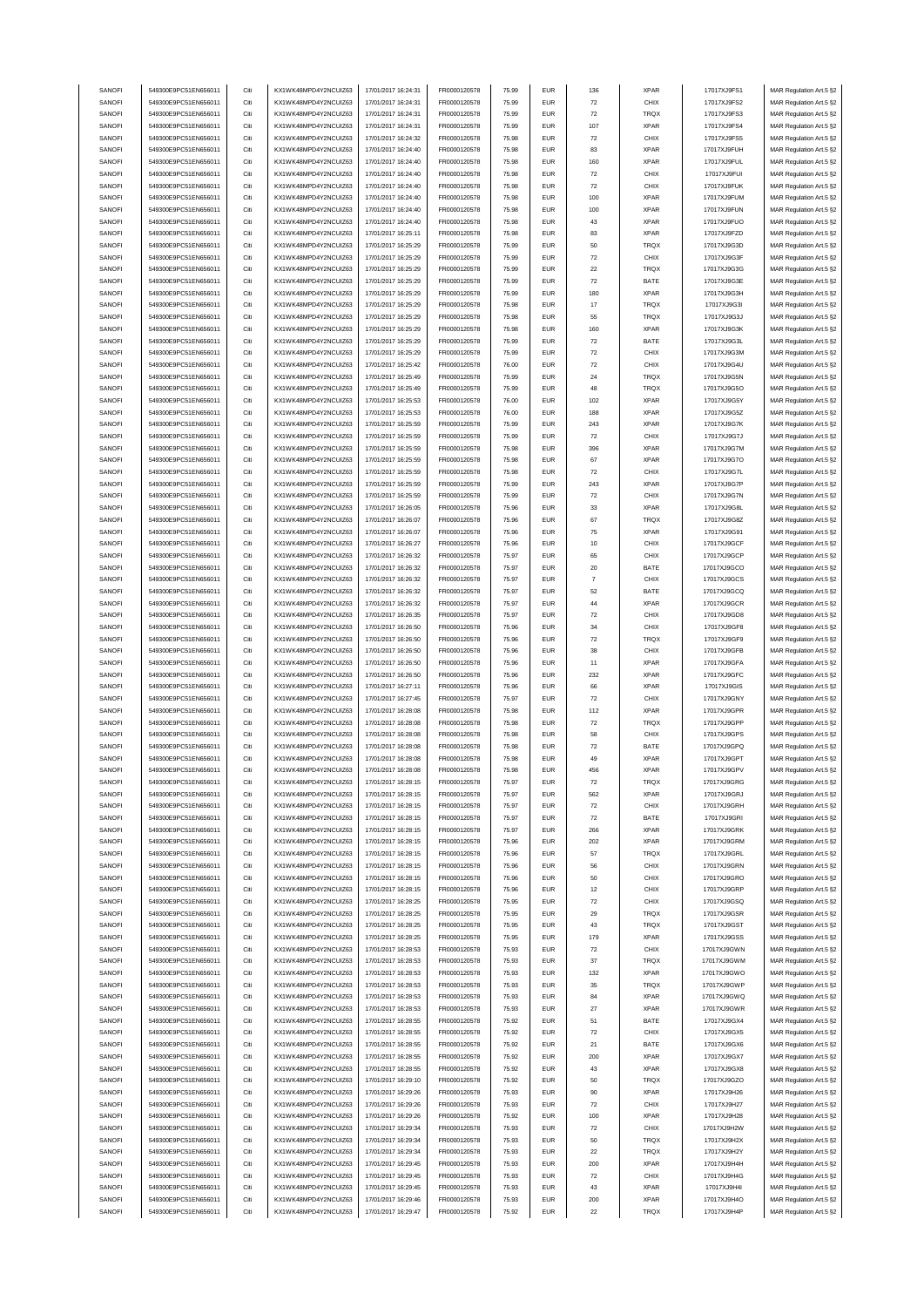| SANOFI | 549300E9PC51EN656011 | Citi | KX1WK48MPD4Y2NCUIZ63  | 17/01/2017 16:29:47 | FR0000120578 | 75.92 | <b>EUR</b>                  | 11                 | <b>TRQX</b> | 17017XJ9H4Q  | MAR Regulation Art.5 §2 |
|--------|----------------------|------|-----------------------|---------------------|--------------|-------|-----------------------------|--------------------|-------------|--------------|-------------------------|
|        |                      |      | KX1WK48MPD4Y2NCLIIZ63 |                     |              |       |                             |                    |             |              |                         |
| SANOFI | 549300E9PC51EN656011 | Citi |                       | 17/01/2017 16:30:05 | FR0000120578 | 75.94 | <b>EUR</b>                  | 50                 | <b>TRQX</b> | 17017XJ9H7N  | MAR Regulation Art.5 §2 |
| SANOFI | 549300E9PC51EN656011 | Citi | KX1WK48MPD4Y2NCUIZ63  | 17/01/2017 16:30:05 | FR0000120578 | 75.94 | <b>EUR</b>                  | $22\,$             | TRQX        | 17017XJ9H7O  | MAR Regulation Art.5 §2 |
| SANOFI | 549300E9PC51EN656011 | Citi | KX1WK48MPD4Y2NCUIZ63  | 17/01/2017 16:30:30 | FR0000120578 | 75.95 | <b>EUR</b>                  | 72                 | CHIX        | 17017XJ9H97  | MAR Regulation Art.5 §2 |
| SANOFI | 549300E9PC51EN656011 | Citi | KX1WK48MPD4Y2NCUIZ63  | 17/01/2017 16:30:30 | FR0000120578 | 75.95 | <b>EUR</b>                  | 72                 | <b>TRQX</b> | 17017XJ9H99  | MAR Regulation Art.5 §2 |
| SANOFI | 549300E9PC51EN656011 | Citi | KX1WK48MPD4Y2NCUIZ63  | 17/01/2017 16:30:30 | FR0000120578 | 75.95 | <b>EUR</b>                  | 36                 | BATE        | 17017XJ9H98  | MAR Regulation Art.5 §2 |
| SANOFI |                      | Citi | KX1WK48MPD4Y2NCUIZ63  |                     |              |       | <b>EUR</b>                  |                    | BATE        |              |                         |
|        | 549300E9PC51EN656011 |      |                       | 17/01/2017 16:30:30 | FR0000120578 | 75.95 |                             | 36                 |             | 17017XJ9H9A  | MAR Regulation Art.5 §2 |
| SANOFI | 549300E9PC51EN656011 | Citi | KX1WK48MPD4Y2NCUIZ63  | 17/01/2017 16:30:30 | FR0000120578 | 75.95 | <b>EUR</b>                  | 243                | <b>XPAR</b> | 17017XJ9H9B  | MAR Regulation Art.5 §2 |
| SANOFI | 549300E9PC51EN656011 | Citi | KX1WK48MPD4Y2NCUIZ63  | 17/01/2017 16:30:30 | FR0000120578 | 75.95 | <b>EUR</b>                  | 184                | <b>XPAR</b> | 17017XJ9H9E  | MAR Regulation Art.5 §2 |
| SANOFI | 549300E9PC51EN656011 | Citi | KX1WK48MPD4Y2NCUIZ63  | 17/01/2017 16:30:30 | FR0000120578 | 75.94 | <b>EUR</b>                  | ${\bf 72}$         | BATE        | 17017XJ9H9C  | MAR Regulation Art.5 §2 |
| SANOFI | 549300E9PC51EN656011 | Citi | KX1WK48MPD4Y2NCUIZ63  | 17/01/2017 16:30:30 | FR0000120578 | 75.94 | <b>EUR</b>                  | 72                 | CHIX        | 17017XJ9H9D  | MAR Regulation Art.5 §2 |
|        |                      |      |                       |                     |              |       |                             |                    |             |              |                         |
| SANOFI | 549300E9PC51EN656011 | Citi | KX1WK48MPD4Y2NCUIZ63  | 17/01/2017 16:30:30 | FR0000120578 | 75.94 | <b>EUR</b>                  | 243                | <b>XPAR</b> | 17017XJ9H9F  | MAR Regulation Art.5 §2 |
| SANOFI | 549300E9PC51EN656011 | Citi | KX1WK48MPD4Y2NCUIZ63  | 17/01/2017 16:30:32 | FR0000120578 | 75.94 | <b>EUR</b>                  | 50                 | CHIX        | 17017XJ9H9M  | MAR Regulation Art.5 §2 |
| SANOFI | 549300E9PC51EN656011 | Citi | KX1WK48MPD4Y2NCUIZ63  | 17/01/2017 16:30:42 | FR0000120578 | 75.95 | <b>EUR</b>                  | 53                 | <b>XPAR</b> | 17017XJ9HA4  | MAR Regulation Art.5 §2 |
| SANOFI | 549300E9PC51EN656011 | Citi | KX1WK48MPD4Y2NCUIZ63  | 17/01/2017 16:30:42 | FR0000120578 | 75.95 | <b>EUR</b>                  | 100                | <b>XPAR</b> | 17017XJ9HA5  | MAR Regulation Art.5 §2 |
|        |                      |      |                       |                     |              |       |                             |                    |             |              |                         |
| SANOFI | 549300E9PC51EN656011 | Citi | KX1WK48MPD4Y2NCUIZ63  | 17/01/2017 16:30:42 | FR0000120578 | 75.95 | <b>EUR</b>                  | 72                 | CHIX        | 17017XJ9HA6  | MAR Regulation Art.5 §2 |
| SANOFI | 549300E9PC51EN656011 | Citi | KX1WK48MPD4Y2NCUIZ63  | 17/01/2017 16:30:42 | FR0000120578 | 75.95 | <b>EUR</b>                  | 90                 | <b>XPAR</b> | 17017XJ9HA7  | MAR Regulation Art.5 §2 |
| SANOFI | 549300E9PC51EN656011 | Citi | KX1WK48MPD4Y2NCUIZ63  | 17/01/2017 16:31:13 | FR0000120578 | 75.97 | <b>EUR</b>                  | 46                 | <b>TRQX</b> | 17017XJ9HD8  | MAR Regulation Art.5 §2 |
| SANOFI | 549300E9PC51EN656011 | Citi | KX1WK48MPD4Y2NCUIZ63  | 17/01/2017 16:31:13 | FR0000120578 | 75.97 | EUR                         | 72                 | CHIX        | 17017XJ9HD9  | MAR Regulation Art.5 §2 |
|        |                      |      |                       |                     |              |       |                             |                    |             |              |                         |
| SANOFI | 549300E9PC51EN656011 | Citi | KX1WK48MPD4Y2NCUIZ63  | 17/01/2017 16:31:13 | FR0000120578 | 75.97 | <b>EUR</b>                  | 660                | <b>XPAR</b> | 17017XJ9HDB  | MAR Regulation Art.5 §2 |
| SANOFI | 549300E9PC51EN656011 | Citi | KX1WK48MPD4Y2NCUIZ63  | 17/01/2017 16:31:13 | FR0000120578 | 75.97 | <b>EUR</b>                  | 200                | <b>XPAR</b> | 17017XJ9HDE  | MAR Regulation Art.5 §2 |
| SANOFI | 549300E9PC51EN656011 | Citi | KX1WK48MPD4Y2NCUIZ63  | 17/01/2017 16:31:14 | FR0000120578 | 75.97 | <b>EUR</b>                  | 72                 | CHIX        | 17017XJ9HDI  | MAR Regulation Art.5 §2 |
| SANOFI | 549300E9PC51EN656011 | Citi | KX1WK48MPD4Y2NCUIZ63  | 17/01/2017 16:31:14 | FR0000120578 | 75.97 | <b>EUR</b>                  | 69                 | <b>TRQX</b> | 17017XJ9HDJ  | MAR Regulation Art.5 §2 |
| SANOFI | 549300E9PC51EN656011 | Citi | KX1WK48MPD4Y2NCUIZ63  | 17/01/2017 16:31:14 | FR0000120578 | 75.97 | <b>EUR</b>                  | 72                 | BATE        | 17017XJ9HDK  | MAR Regulation Art.5 §2 |
| SANOFI | 549300E9PC51EN656011 | Citi | KX1WK48MPD4Y2NCLIIZ63 |                     | FR0000120578 | 75.97 | <b>EUR</b>                  | 43                 | <b>XPAR</b> |              |                         |
|        |                      |      |                       | 17/01/2017 16:31:14 |              |       |                             |                    |             | 17017XJ9HDL  | MAR Regulation Art.5 §2 |
| SANOFI | 549300E9PC51EN656011 | Citi | KX1WK48MPD4Y2NCUIZ63  | 17/01/2017 16:31:16 | FR0000120578 | 75.96 | <b>EUR</b>                  | 50                 | TRQX        | 17017XJ9HDQ  | MAR Regulation Art.5 §2 |
| SANOFI | 549300E9PC51EN656011 | Citi | KX1WK48MPD4Y2NCUIZ63  | 17/01/2017 16:31:16 | FR0000120578 | 75.96 | <b>EUR</b>                  | 21                 | <b>TRQX</b> | 17017XJ9HDS  | MAR Regulation Art.5 §2 |
| SANOFI | 549300E9PC51EN656011 | Citi | KX1WK48MPD4Y2NCUIZ63  | 17/01/2017 16:31:17 | FR0000120578 | 75.96 | <b>EUR</b>                  | 243                | <b>XPAR</b> | 17017XJ9HE0  | MAR Regulation Art.5 §2 |
| SANOFI | 549300E9PC51EN656011 | Citi | KX1WK48MPD4Y2NCUIZ63  | 17/01/2017 16:31:19 | FR0000120578 | 75.96 | <b>EUR</b>                  | 55                 | <b>XPAR</b> | 17017XJ9HE4  |                         |
|        |                      |      |                       |                     |              |       |                             |                    |             |              | MAR Regulation Art.5 §2 |
| SANOFI | 549300E9PC51EN656011 | Citi | KX1WK48MPD4Y2NCUIZ63  | 17/01/2017 16:31:19 | FR0000120578 | 75.96 | <b>EUR</b>                  | 41                 | CHIX        | 17017XJ9HEB  | MAR Regulation Art.5 §2 |
| SANOFI | 549300E9PC51EN656011 | Citi | KX1WK48MPD4Y2NCUIZ63  | 17/01/2017 16:31:19 | FR0000120578 | 75.96 | EUR                         | 31                 | CHIX        | 17017XJ9HED  | MAR Regulation Art.5 §2 |
| SANOFI | 549300E9PC51EN656011 | Citi | KX1WK48MPD4Y2NCUIZ63  | 17/01/2017 16:31:19 | FR0000120578 | 75.96 | <b>EUR</b>                  | 56                 | <b>XPAR</b> | 17017XJ9HEC  | MAR Regulation Art.5 §2 |
| SANOFI | 549300E9PC51EN656011 | Citi | KX1WK48MPD4Y2NCUIZ63  | 17/01/2017 16:31:26 | FR0000120578 | 75.96 | <b>EUR</b>                  | 66                 | <b>XPAR</b> | 17017XJ9HFM  | MAR Regulation Art.5 §2 |
|        |                      |      |                       |                     |              |       |                             |                    |             |              |                         |
| SANOFI | 549300E9PC51EN656011 | Citi | KX1WK48MPD4Y2NCUIZ63  | 17/01/2017 16:31:32 | FR0000120578 | 75.96 | <b>EUR</b>                  | 76                 | <b>XPAR</b> | 17017XJ9HG9  | MAR Regulation Art.5 §2 |
| SANOFI | 549300E9PC51EN656011 | Citi | KX1WK48MPD4Y2NCUIZ63  | 17/01/2017 16:31:50 | FR0000120578 | 75.97 | <b>EUR</b>                  | 141                | <b>XPAR</b> | 17017XJ9HHN  | MAR Regulation Art.5 §2 |
| SANOFI | 549300E9PC51EN656011 | Citi | KX1WK48MPD4Y2NCUIZ63  | 17/01/2017 16:31:50 | FR0000120578 | 75.97 | <b>EUR</b>                  | 100                | <b>XPAR</b> | 17017XJ9HHO  | MAR Regulation Art.5 §2 |
| SANOFI | 549300E9PC51EN656011 | Citi | KX1WK48MPD4Y2NCUIZ63  | 17/01/2017 16:31:51 | FR0000120578 | 75.97 | <b>EUR</b>                  | 72                 | BATE        | 17017XJ9HHP  | MAR Regulation Art.5 §2 |
| SANOFI |                      | Citi | KX1WK48MPD4Y2NCUIZ63  |                     | FR0000120578 |       | <b>EUR</b>                  |                    | TRQX        |              |                         |
|        | 549300E9PC51EN656011 |      |                       | 17/01/2017 16:31:51 |              | 75.97 |                             | 72                 |             | 17017XJ9HHQ  | MAR Regulation Art.5 §2 |
| SANOFI | 549300E9PC51EN656011 | Citi | KX1WK48MPD4Y2NCUIZ63  | 17/01/2017 16:31:51 | FR0000120578 | 75.97 | <b>EUR</b>                  | $\overline{a}$     | <b>XPAR</b> | 17017XJ9HHS  | MAR Regulation Art.5 §2 |
| SANOFI | 549300E9PC51EN656011 | Citi | KX1WK48MPD4Y2NCUIZ63  | 17/01/2017 16:31:51 | FR0000120578 | 75.97 | <b>EUR</b>                  | 72                 | CHIX        | 17017XJ9HHR  | MAR Regulation Art.5 §2 |
| SANOFI | 549300E9PC51EN656011 | Citi | KX1WK48MPD4Y2NCUIZ63  | 17/01/2017 16:31:59 | FR0000120578 | 75.96 | <b>EUR</b>                  | 54                 | <b>XPAR</b> | 17017XJ9HIA  | MAR Regulation Art.5 §2 |
| SANOFI | 549300E9PC51EN656011 | Citi | KX1WK48MPD4Y2NCUIZ63  | 17/01/2017 16:32:01 | FR0000120578 | 75.97 | <b>EUR</b>                  | 72                 | CHIX        | 17017XJ9HIX  | MAR Regulation Art.5 §2 |
|        |                      |      |                       |                     |              |       |                             |                    |             |              |                         |
| SANOFI | 549300E9PC51EN656011 | Citi | KX1WK48MPD4Y2NCUIZ63  | 17/01/2017 16:32:01 | FR0000120578 | 75.97 | <b>EUR</b>                  | 88                 | <b>XPAR</b> | 17017XJ9HIY  | MAR Regulation Art.5 §2 |
| SANOFI | 549300E9PC51EN656011 | Citi | KX1WK48MPD4Y2NCUIZ63  | 17/01/2017 16:32:01 | FR0000120578 | 75.96 | EUR                         | 189                | <b>XPAR</b> | 17017XJ9HIZ  | MAR Regulation Art.5 §2 |
| SANOFI | 549300E9PC51EN656011 | Citi | KX1WK48MPD4Y2NCUIZ63  | 17/01/2017 16:32:01 | FR0000120578 | 75.96 | <b>EUR</b>                  | 50                 | <b>TRQX</b> | 17017XJ9HJ0  | MAR Regulation Art.5 §2 |
| SANOFI | 549300E9PC51EN656011 | Citi | KX1WK48MPD4Y2NCUIZ63  | 17/01/2017 16:32:49 | FR0000120578 | 75.98 | <b>EUR</b>                  | 173                | <b>XPAR</b> | 17017XJ9HPZ  | MAR Regulation Art.5 §2 |
| SANOFI | 549300E9PC51EN656011 | Citi | KX1WK48MPD4Y2NCUIZ63  | 17/01/2017 16:32:49 | FR0000120578 | 75.98 | <b>EUR</b>                  | 56                 | CHIX        | 17017XJ9HPX  | MAR Regulation Art.5 §2 |
|        |                      |      |                       |                     |              |       |                             |                    |             |              |                         |
| SANOFI | 549300E9PC51EN656011 | Citi | KX1WK48MPD4Y2NCUIZ63  | 17/01/2017 16:32:49 | FR0000120578 | 75.98 | <b>EUR</b>                  | 72                 | <b>TRQX</b> | 17017XJ9HPW  | MAR Regulation Art.5 §2 |
| SANOFI | 549300E9PC51EN656011 | Citi | KX1WK48MPD4Y2NCUIZ63  | 17/01/2017 16:32:49 | FR0000120578 | 75.98 | <b>EUR</b>                  | 16                 | CHIX        | 17017XJ9HQ1  | MAR Regulation Art.5 §2 |
| SANOFI | 549300E9PC51EN656011 | Citi | KX1WK48MPD4Y2NCUIZ63  | 17/01/2017 16:32:49 | FR0000120578 | 75.98 | <b>EUR</b>                  | ${\bf 72}$         | BATE        | 17017XJ9HPY  | MAR Regulation Art.5 §2 |
| SANOFI | 549300E9PC51EN656011 | Citi | KX1WK48MPD4Y2NCUIZ63  | 17/01/2017 16:32:49 | FR0000120578 | 75.97 | <b>EUR</b>                  | ${\bf 72}$         | CHIX        | 17017XJ9HQ3  | MAR Regulation Art.5 §2 |
|        | 549300E9PC51EN656011 | Citi | KX1WK48MPD4Y2NCUIZ63  |                     |              |       | <b>EUR</b>                  |                    |             |              |                         |
| SANOFI |                      |      |                       | 17/01/2017 16:32:49 | FR0000120578 | 75.97 |                             | 72                 | TRQX        | 17017XJ9HQ0  | MAR Regulation Art.5 §2 |
| SANOFI | 549300E9PC51EN656011 | Citi | KX1WK48MPD4Y2NCUIZ63  | 17/01/2017 16:32:49 | FR0000120578 | 75.97 | <b>EUR</b>                  | 192                | <b>XPAR</b> | 17017XJ9HQ2  | MAR Regulation Art.5 §2 |
| SANOFI | 549300E9PC51EN656011 | Citi | KX1WK48MPD4Y2NCUIZ63  | 17/01/2017 16:32:50 | FR0000120578 | 75.96 | <b>EUR</b>                  | 72                 | CHIX        | 17017XJ9HQH  | MAR Regulation Art.5 §2 |
| SANOFI | 549300E9PC51EN656011 | Citi | KX1WK48MPD4Y2NCUIZ63  | 17/01/2017 16:32:50 | FR0000120578 | 75.96 | <b>EUR</b>                  | 17                 | <b>TRQX</b> | 17017XJ9HQI  | MAR Regulation Art.5 §2 |
| SANOFI | 549300E9PC51EN656011 | Citi | KX1WK48MPD4Y2NCUIZ63  | 17/01/2017 16:32:50 | FR0000120578 | 75.96 | <b>EUR</b>                  | 243                | <b>XPAR</b> | 17017XJ9HQJ  | MAR Regulation Art.5 §2 |
|        |                      |      |                       |                     |              |       |                             |                    |             |              |                         |
| SANOFI | 549300E9PC51EN656011 | Citi | KX1WK48MPD4Y2NCUIZ63  | 17/01/2017 16:32:50 | FR0000120578 | 75.95 | <b>EUR</b>                  | 72                 | CHIX        | 17017XJ9HQK  | MAR Regulation Art.5 §2 |
| SANOFI | 549300E9PC51EN656011 | Citi | KX1WK48MPD4Y2NCLIIZ63 | 17/01/2017 16:32:52 | FR0000120578 | 75.95 | FUR                         |                    | <b>XPAR</b> | 17017X.I9HOR | MAR Regulation Art 5.82 |
| SANOFI | 549300E9PC51EN656011 | Citi | KX1WK48MPD4Y2NCUIZ63  | 17/01/2017 16:33:00 | FR0000120578 | 75.94 | <b>EUR</b>                  | 50                 | CHIX        | 17017XJ9HT9  | MAR Regulation Art.5 §2 |
| SANOFI | 549300E9PC51EN656011 | Citi | KX1WK48MPD4Y2NCUIZ63  | 17/01/2017 16:33:00 | FR0000120578 | 75.94 | EUR                         | $\overline{4}$     | CHIX        | 17017XJ9HTA  | MAR Regulation Art.5 §2 |
| SANOFI | 549300E9PC51EN656011 | Citi | KX1WK48MPD4Y2NCUIZ63  | 17/01/2017 16:33:00 | FR0000120578 | 75.94 | EUR                         | 208                | <b>XPAR</b> | 17017XJ9HTB  | MAR Regulation Art.5 §2 |
|        |                      |      |                       |                     |              |       |                             |                    |             |              |                         |
| SANOFI | 549300E9PC51EN656011 | Citi | KX1WK48MPD4Y2NCUIZ63  | 17/01/2017 16:33:26 | FR0000120578 | 75.95 | <b>EUR</b>                  | 91                 | <b>XPAR</b> | 17017XJ9HWF  | MAR Regulation Art.5 §2 |
| SANOFI | 549300E9PC51EN656011 | Citi | KX1WK48MPD4Y2NCUIZ63  | 17/01/2017 16:33:26 | FR0000120578 | 75.95 | EUR                         | 64                 | <b>XPAR</b> | 17017XJ9HWG  | MAR Regulation Art.5 §2 |
| SANOFI | 549300E9PC51EN656011 | Citi | KX1WK48MPD4Y2NCUIZ63  | 17/01/2017 16:33:26 | FR0000120578 | 75.95 | <b>EUR</b>                  | 88                 | <b>XPAR</b> | 17017XJ9HWL  | MAR Regulation Art.5 §2 |
| SANOFI | 549300E9PC51EN656011 | Citi | KX1WK48MPD4Y2NCUIZ63  | 17/01/2017 16:33:26 | FR0000120578 | 75.95 | <b>EUR</b>                  | ${\bf 72}$         | TRQX        | 17017XJ9HWH  | MAR Regulation Art.5 §2 |
| SANOFI | 549300E9PC51EN656011 | Citi | KX1WK48MPD4Y2NCUIZ63  | 17/01/2017 16:33:26 | FR0000120578 | 75.95 | <b>EUR</b>                  | 72                 | CHIX        | 17017XJ9HWJ  | MAR Regulation Art.5 §2 |
|        |                      |      |                       |                     |              |       |                             |                    |             |              |                         |
| SANOFI | 549300E9PC51EN656011 | Citi | KX1WK48MPD4Y2NCUIZ63  | 17/01/2017 16:33:26 | FR0000120578 | 75.95 | $\ensuremath{\mathsf{EUR}}$ | ${\bf 72}$         | BATE        | 17017XJ9HWI  | MAR Regulation Art.5 §2 |
| SANOFI | 549300E9PC51EN656011 | Citi | KX1WK48MPD4Y2NCLIIZ63 | 17/01/2017 16:33:26 | FR0000120578 | 75.95 | EUR                         | 64                 | <b>XPAR</b> | 17017XJ9HWM  | MAR Regulation Art.5 §2 |
| SANOFI | 549300E9PC51EN656011 | Citi | KX1WK48MPD4Y2NCUIZ63  | 17/01/2017 16:33:26 | FR0000120578 | 75.95 | <b>EUR</b>                  | 91                 | <b>XPAR</b> | 17017XJ9HWN  | MAR Regulation Art.5 §2 |
| SANOFI | 549300E9PC51EN656011 | Citi | KX1WK48MPD4Y2NCUIZ63  | 17/01/2017 16:33:26 | FR0000120578 | 75.95 | <b>EUR</b>                  | $\scriptstyle{72}$ | CHIX        | 17017XJ9HWK  | MAR Regulation Art.5 §2 |
| SANOFI | 549300E9PC51EN656011 | Citi | KX1WK48MPD4Y2NCUIZ63  | 17/01/2017 16:33:26 | FR0000120578 | 75.94 | <b>EUR</b>                  | 50                 | TRQX        | 17017XJ9HWO  | MAR Regulation Art.5 §2 |
|        |                      |      |                       |                     |              |       |                             |                    |             |              |                         |
| SANOFI | 549300E9PC51EN656011 | Citi | KX1WK48MPD4Y2NCUIZ63  | 17/01/2017 16:33:26 | FR0000120578 | 75.94 | EUR                         | $22\,$             | TRQX        | 17017XJ9HWP  | MAR Regulation Art.5 §2 |
| SANOFI | 549300E9PC51EN656011 | Citi | KX1WK48MPD4Y2NCUIZ63  | 17/01/2017 16:33:28 | FR0000120578 | 75.94 | <b>EUR</b>                  | 41                 | CHIX        | 17017XJ9HWQ  | MAR Regulation Art.5 §2 |
| SANOFI | 549300E9PC51EN656011 | Citi | KX1WK48MPD4Y2NCUIZ63  | 17/01/2017 16:33:42 | FR0000120578 | 75.96 | <b>EUR</b>                  | 11                 | CHIX        | 17017XJ9HYJ  | MAR Regulation Art.5 §2 |
| SANOFI | 549300E9PC51EN656011 | Citi | KX1WK48MPD4Y2NCUIZ63  | 17/01/2017 16:33:50 | FR0000120578 | 75.96 | <b>EUR</b>                  | 50                 | <b>TRQX</b> | 17017XJ9HZE  | MAR Regulation Art.5 §2 |
| SANOFI | 549300E9PC51EN656011 | Citi | KX1WK48MPD4Y2NCUIZ63  | 17/01/2017 16:33:50 | FR0000120578 | 75.96 | EUR                         | 76                 | <b>XPAR</b> | 17017XJ9HZG  | MAR Regulation Art.5 §2 |
|        |                      |      |                       |                     |              |       |                             |                    |             |              |                         |
| SANOFI | 549300E9PC51EN656011 | Citi | KX1WK48MPD4Y2NCUIZ63  | 17/01/2017 16:33:50 | FR0000120578 | 75.96 | <b>EUR</b>                  | 61                 | CHIX        | 17017XJ9HZF  | MAR Regulation Art.5 §2 |
| SANOFI | 549300E9PC51EN656011 | Citi | KX1WK48MPD4Y2NCUIZ63  | 17/01/2017 16:34:00 | FR0000120578 | 75.96 | <b>EUR</b>                  | 215                | <b>XPAR</b> | 17017XJ9I05  | MAR Regulation Art.5 §2 |
| SANOFI | 549300E9PC51EN656011 | Citi | KX1WK48MPD4Y2NCUIZ63  | 17/01/2017 16:34:00 | FR0000120578 | 75.96 | EUR                         | 72                 | <b>XPAR</b> | 17017XJ9I06  | MAR Regulation Art.5 §2 |
| SANOFI | 549300E9PC51EN656011 | Citi | KX1WK48MPD4Y2NCUIZ63  | 17/01/2017 16:34:07 | FR0000120578 | 75.96 | <b>EUR</b>                  | 85                 | <b>XPAR</b> | 17017XJ9I16  | MAR Regulation Art.5 §2 |
|        |                      | Citi |                       |                     |              |       |                             |                    |             |              |                         |
| SANOFI | 549300E9PC51EN656011 |      | KX1WK48MPD4Y2NCUIZ63  | 17/01/2017 16:34:08 | FR0000120578 | 75.96 | EUR                         | 72                 | BATE        | 17017XJ9I1B  | MAR Regulation Art.5 §2 |
| SANOFI | 549300E9PC51EN656011 | Citi | KX1WK48MPD4Y2NCUIZ63  | 17/01/2017 16:34:08 | FR0000120578 | 75.96 | EUR                         | 72                 | CHIX        | 17017XJ9I1C  | MAR Regulation Art.5 §2 |
| SANOFI | 549300E9PC51EN656011 | Citi | KX1WK48MPD4Y2NCUIZ63  | 17/01/2017 16:34:36 | FR0000120578 | 75.99 | <b>EUR</b>                  | 162                | <b>XPAR</b> | 17017XJ9I69  | MAR Regulation Art.5 §2 |
| SANOFI | 549300E9PC51EN656011 | Citi | KX1WK48MPD4Y2NCUIZ63  | 17/01/2017 16:34:36 | FR0000120578 | 75.99 | <b>EUR</b>                  | 202                | <b>XPAR</b> | 17017XJ9I6A  | MAR Regulation Art.5 §2 |
| SANOFI | 549300E9PC51EN656011 | Citi | KX1WK48MPD4Y2NCUIZ63  | 17/01/2017 16:34:50 | FR0000120578 | 75.99 | EUR                         |                    | <b>TRQX</b> | 17017XJ9I7G  |                         |
|        |                      |      |                       |                     |              |       |                             | 50                 |             |              | MAR Regulation Art.5 §2 |
| SANOFI | 549300E9PC51EN656011 | Citi | KX1WK48MPD4Y2NCUIZ63  | 17/01/2017 16:34:50 | FR0000120578 | 75.99 | EUR                         | $22\,$             | <b>TRQX</b> | 17017XJ9I7H  | MAR Regulation Art.5 §2 |
| SANOFI | 549300E9PC51EN656011 | Citi | KX1WK48MPD4Y2NCUIZ63  | 17/01/2017 16:34:57 | FR0000120578 | 76.00 | <b>EUR</b>                  | 172                | <b>XPAR</b> | 17017XJ9I81  | MAR Regulation Art.5 §2 |
| SANOFI | 549300E9PC51EN656011 | Citi | KX1WK48MPD4Y2NCUIZ63  | 17/01/2017 16:35:04 | FR0000120578 | 76.00 | <b>EUR</b>                  | 72                 | TRQX        | 17017XJ9I99  | MAR Regulation Art.5 §2 |
| SANOFI | 549300E9PC51EN656011 | Citi | KX1WK48MPD4Y2NCUIZ63  | 17/01/2017 16:35:17 | FR0000120578 | 76.00 | EUR                         | 50                 | BATE        | 17017XJ9IAM  | MAR Regulation Art.5 §2 |
| SANOFI | 549300E9PC51EN656011 | Citi | KX1WK48MPD4Y2NCUIZ63  | 17/01/2017 16:35:18 | FR0000120578 | 76.01 | <b>EUR</b>                  | 72                 | TRQX        | 17017XJ9IAN  |                         |
|        |                      |      |                       |                     |              |       |                             |                    |             |              | MAR Regulation Art.5 §2 |
| SANOFI | 549300E9PC51EN656011 | Citi | KX1WK48MPD4Y2NCUIZ63  | 17/01/2017 16:35:29 | FR0000120578 | 76.01 | <b>EUR</b>                  | $\overline{4}$     | BATE        | 17017XJ9IBF  | MAR Regulation Art.5 §2 |
| SANOFI | 549300E9PC51EN656011 | Citi | KX1WK48MPD4Y2NCUIZ63  | 17/01/2017 16:35:29 | FR0000120578 | 76.01 | EUR                         | 60                 | CHIX        | 17017XJ9IBG  | MAR Regulation Art.5 §2 |
| SANOFI | 549300E9PC51EN656011 | Citi | KX1WK48MPD4Y2NCUIZ63  | 17/01/2017 16:35:29 | FR0000120578 | 76.01 | EUR                         | 72                 | TRQX        | 17017XJ9IBJ  | MAR Regulation Art.5 §2 |
| SANOFI | 549300E9PC51EN656011 | Citi | KX1WK48MPD4Y2NCUIZ63  | 17/01/2017 16:35:29 | FR0000120578 | 76.01 | <b>EUR</b>                  | $\overline{7}$     | BATE        | 17017XJ9IBI  | MAR Regulation Art.5 §2 |
|        | 549300E9PC51EN656011 | Citi | KX1WK48MPD4Y2NCUIZ63  | 17/01/2017 16:35:29 | FR0000120578 | 76.01 | EUR                         | 61                 | BATE        | 17017XJ9IBK  | MAR Regulation Art.5 §2 |
| SANOFI |                      |      |                       |                     |              |       |                             |                    |             |              |                         |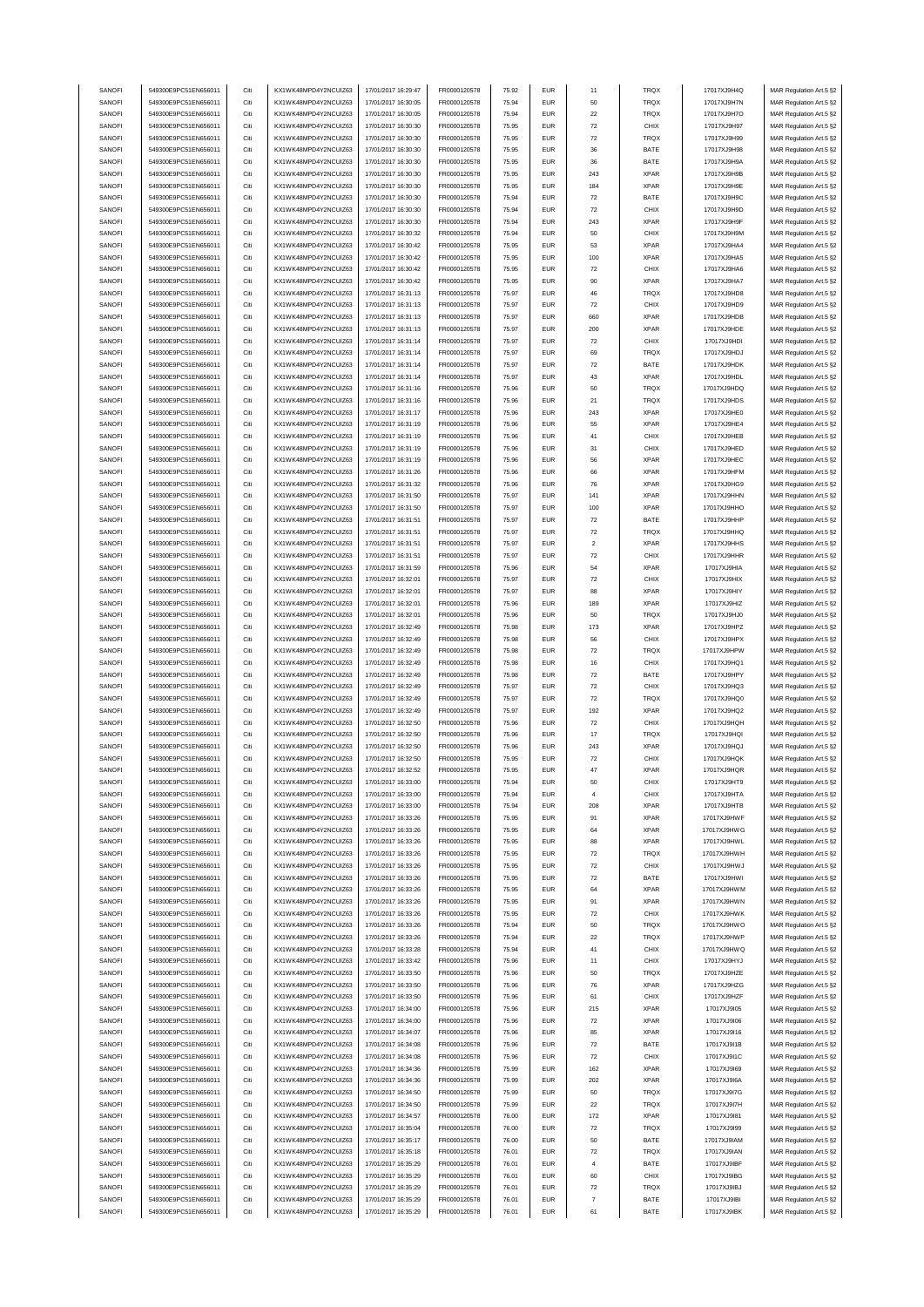| SANOFI | 549300E9PC51EN656011 | Citi | KX1WK48MPD4Y2NCUIZ63  | 17/01/2017 16:35:29 | FR0000120578 | 76.01 | <b>EUR</b> | $\scriptstyle{72}$ | <b>XPAR</b> | 17017XJ9IBN | MAR Regulation Art.5 §2 |
|--------|----------------------|------|-----------------------|---------------------|--------------|-------|------------|--------------------|-------------|-------------|-------------------------|
| SANOFI | 549300E9PC51EN656011 | Citi | KX1WK48MPD4Y2NCUIZ63  | 17/01/2017 16:35:29 | FR0000120578 | 76.01 | <b>EUR</b> | 75                 | <b>XPAR</b> | 17017XJ9IBP | MAR Regulation Art.5 §2 |
|        |                      |      |                       |                     |              |       |            |                    |             |             |                         |
| SANOFI | 549300E9PC51EN656011 | Citi | KX1WK48MPD4Y2NCUIZ63  | 17/01/2017 16:35:29 | FR0000120578 | 76.01 | <b>EUR</b> | 46                 | <b>XPAR</b> | 17017XJ9IBR | MAR Regulation Art.5 §2 |
| SANOFI | 549300E9PC51EN656011 | Citi | KX1WK48MPD4Y2NCUIZ63  | 17/01/2017 16:35:29 | FR0000120578 | 76.01 | <b>EUR</b> | 33                 | <b>XPAR</b> | 17017XJ9IBS | MAR Regulation Art.5 §2 |
| SANOFI | 549300E9PC51EN656011 | Citi | KX1WK48MPD4Y2NCUIZ63  | 17/01/2017 16:35:29 | FR0000120578 | 76.01 | <b>EUR</b> | 64                 | <b>XPAR</b> | 17017XJ9IBT | MAR Regulation Art.5 §2 |
| SANOFI | 549300E9PC51EN656011 | Citi | KX1WK48MPD4Y2NCUIZ63  | 17/01/2017 16:35:29 | FR0000120578 | 76.01 | <b>EUR</b> | 14                 | <b>XPAR</b> | 17017XJ9IBU | MAR Regulation Art.5 §2 |
| SANOFI | 549300E9PC51EN656011 | Citi | KX1WK48MPD4Y2NCUIZ63  | 17/01/2017 16:35:29 | FR0000120578 | 76.01 | <b>EUR</b> | 46                 | CHIX        | 17017XJ9IBO | MAR Regulation Art.5 §2 |
| SANOFI | 549300E9PC51EN656011 | Citi | KX1WK48MPD4Y2NCUIZ63  | 17/01/2017 16:35:29 | FR0000120578 | 76.01 | <b>EUR</b> | 26                 | CHIX        | 17017XJ9IBQ | MAR Regulation Art.5 §2 |
|        |                      |      |                       |                     |              |       |            |                    |             |             |                         |
| SANOFI | 549300E9PC51EN656011 | Citi | KX1WK48MPD4Y2NCUIZ63  | 17/01/2017 16:35:29 | FR0000120578 | 76.01 | <b>EUR</b> | 100                | <b>XPAR</b> | 17017XJ9IBV | MAR Regulation Art.5 §2 |
| SANOFI | 549300E9PC51EN656011 | Citi | KX1WK48MPD4Y2NCUIZ63  | 17/01/2017 16:35:29 | FR0000120578 | 76.01 | <b>EUR</b> | 300                | <b>XPAR</b> | 17017XJ9IBW | MAR Regulation Art.5 §2 |
| SANOFI | 549300E9PC51EN656011 | Citi | KX1WK48MPD4Y2NCUIZ63  | 17/01/2017 16:35:29 | FR0000120578 | 76.01 | <b>EUR</b> | 100                | <b>XPAR</b> | 17017XJ9IBX | MAR Regulation Art.5 §2 |
| SANOFI | 549300E9PC51EN656011 | Citi | KX1WK48MPD4Y2NCUIZ63  | 17/01/2017 16:35:29 | FR0000120578 | 76.01 | <b>EUR</b> | 186                | <b>XPAR</b> | 17017XJ9IBY | MAR Regulation Art.5 §2 |
| SANOFI | 549300E9PC51EN656011 | Citi | KX1WK48MPD4Y2NCUIZ63  | 17/01/2017 16:35:29 | FR0000120578 | 76.01 | <b>EUR</b> | 30                 | <b>XPAR</b> | 17017XJ9IBZ | MAR Regulation Art.5 §2 |
|        |                      |      |                       |                     |              |       |            |                    |             |             |                         |
| SANOFI | 549300E9PC51EN656011 | Citi | KX1WK48MPD4Y2NCUIZ63  | 17/01/2017 16:35:29 | FR0000120578 | 76.01 | <b>EUR</b> | 445                | <b>XPAR</b> | 17017XJ9IC0 | MAR Regulation Art.5 §2 |
| SANOFI | 549300E9PC51EN656011 | Citi | KX1WK48MPD4Y2NCUIZ63  | 17/01/2017 16:35:29 | FR0000120578 | 76.01 | <b>EUR</b> | 47                 | <b>XPAR</b> | 17017XJ9IC1 | MAR Regulation Art.5 §2 |
| SANOFI | 549300E9PC51EN656011 | Citi | KX1WK48MPD4Y2NCUIZ63  | 17/01/2017 16:35:29 | FR0000120578 | 76.00 | <b>EUR</b> | 72                 | CHIX        | 17017XJ9IC4 | MAR Regulation Art.5 §2 |
| SANOFI | 549300E9PC51EN656011 | Citi | KX1WK48MPD4Y2NCUIZ63  | 17/01/2017 16:35:29 | FR0000120578 | 76.00 | <b>EUR</b> | $\overline{2}$     | TRQX        | 17017XJ9IC5 | MAR Regulation Art.5 §2 |
| SANOFI | 549300E9PC51EN656011 | Citi | KX1WK48MPD4Y2NCUIZ63  | 17/01/2017 16:35:29 | FR0000120578 | 76.00 | <b>EUR</b> | $22\,$             | BATE        | 17017XJ9IC6 | MAR Regulation Art.5 §2 |
| SANOFI | 549300E9PC51EN656011 | Citi | KX1WK48MPD4Y2NCUIZ63  | 17/01/2017 16:35:29 | FR0000120578 | 76.00 | <b>EUR</b> | 15                 | BATE        | 17017XJ9IC7 |                         |
|        |                      |      |                       |                     |              |       |            |                    |             |             | MAR Regulation Art.5 §2 |
| SANOFI | 549300E9PC51EN656011 | Citi | KX1WK48MPD4Y2NCUIZ63  | 17/01/2017 16:35:29 | FR0000120578 | 76.00 | <b>EUR</b> | 243                | <b>XPAR</b> | 17017XJ9IC8 | MAR Regulation Art.5 §2 |
| SANOFI | 549300E9PC51EN656011 | Citi | KX1WK48MPD4Y2NCUIZ63  | 17/01/2017 16:35:30 | FR0000120578 | 76.00 | <b>EUR</b> | 48                 | CHIX        | 17017XJ9ICC | MAR Regulation Art.5 §2 |
| SANOFI | 549300E9PC51EN656011 | Citi | KX1WK48MPD4Y2NCUIZ63  | 17/01/2017 16:35:30 | FR0000120578 | 76.00 | <b>EUR</b> | 60                 | TRQX        | 17017XJ9ICB | MAR Regulation Art.5 §2 |
| SANOFI | 549300E9PC51EN656011 | Citi | KX1WK48MPD4Y2NCUIZ63  | 17/01/2017 16:35:32 | FR0000120578 | 76.00 | <b>EUR</b> | $\scriptstyle{72}$ | CHIX        | 17017XJ9ICK | MAR Regulation Art.5 §2 |
| SANOFI | 549300E9PC51EN656011 | Citi | KX1WK48MPD4Y2NCUIZ63  | 17/01/2017 16:35:32 | FR0000120578 | 75.99 | <b>EUR</b> | 50                 | CHIX        | 17017XJ9ICZ | MAR Regulation Art.5 §2 |
| SANOFI | 549300E9PC51EN656011 | Citi | KX1WK48MPD4Y2NCLIIZ63 | 17/01/2017 16:35:32 | FR0000120578 | 75.99 | <b>EUR</b> | 22                 | CHIX        | 17017XJ9ID0 | MAR Regulation Art.5 §2 |
|        |                      |      |                       |                     |              |       |            |                    |             |             |                         |
| SANOFI | 549300E9PC51EN656011 | Citi | KX1WK48MPD4Y2NCUIZ63  | 17/01/2017 16:35:49 | FR0000120578 | 75.99 | <b>EUR</b> | $71\,$             | CHIX        | 17017XJ9IE2 | MAR Regulation Art.5 §2 |
| SANOFI | 549300E9PC51EN656011 | Citi | KX1WK48MPD4Y2NCUIZ63  | 17/01/2017 16:35:49 | FR0000120578 | 75.99 | <b>EUR</b> | 78                 | <b>XPAR</b> | 17017XJ9IE3 | MAR Regulation Art.5 §2 |
| SANOFI | 549300E9PC51EN656011 | Citi | KX1WK48MPD4Y2NCUIZ63  | 17/01/2017 16:36:10 | FR0000120578 | 76.00 | <b>EUR</b> | 50                 | BATE        | 17017XJ9IG2 | MAR Regulation Art.5 §2 |
| SANOFI | 549300E9PC51EN656011 | Citi | KX1WK48MPD4Y2NCUIZ63  | 17/01/2017 16:36:10 | FR0000120578 | 76.00 | <b>EUR</b> | $\scriptstyle{72}$ | TRQX        | 17017XJ9IG3 | MAR Regulation Art.5 §2 |
| SANOFI | 549300E9PC51EN656011 | Citi | KX1WK48MPD4Y2NCUIZ63  | 17/01/2017 16:36:18 | FR0000120578 | 76.00 | <b>EUR</b> | $\scriptstyle{72}$ | CHIX        | 17017XJ9IIT | MAR Regulation Art.5 §2 |
|        |                      |      |                       |                     |              |       |            |                    |             |             |                         |
| SANOFI | 549300E9PC51EN656011 | Citi | KX1WK48MPD4Y2NCUIZ63  | 17/01/2017 16:36:18 | FR0000120578 | 76.00 | <b>EUR</b> | 243                | <b>XPAR</b> | 17017XJ9IIU | MAR Regulation Art.5 §2 |
| SANOFI | 549300E9PC51EN656011 | Citi | KX1WK48MPD4Y2NCUIZ63  | 17/01/2017 16:36:18 | FR0000120578 | 75.99 | <b>EUR</b> | 50                 | CHIX        | 17017XJ9IIW | MAR Regulation Art.5 §2 |
| SANOFI | 549300E9PC51EN656011 | Citi | KX1WK48MPD4Y2NCUIZ63  | 17/01/2017 16:36:18 | FR0000120578 | 75.99 | <b>EUR</b> | 6                  | BATE        | 17017XJ9IIV | MAR Regulation Art.5 §2 |
| SANOFI | 549300E9PC51EN656011 | Citi | KX1WK48MPD4Y2NCLIIZ63 | 17/01/2017 16:36:18 | FR0000120578 | 75.99 | <b>EUR</b> | $\overline{1}$     | BATE        | 17017XJ9IIX | MAR Regulation Art.5 §2 |
| SANOFI | 549300E9PC51EN656011 | Citi | KX1WK48MPD4Y2NCUIZ63  | 17/01/2017 16:36:18 | FR0000120578 | 75.99 | <b>EUR</b> | $22\,$             | CHIX        | 17017XJ9IIY | MAR Regulation Art.5 §2 |
| SANOFI | 549300E9PC51EN656011 | Citi | KX1WK48MPD4Y2NCUIZ63  | 17/01/2017 16:36:18 | FR0000120578 | 75.99 | <b>EUR</b> | ${\bf 28}$         | CHIX        | 17017XJ9IIZ |                         |
|        |                      |      |                       |                     |              |       |            |                    |             |             | MAR Regulation Art.5 §2 |
| SANOFI | 549300E9PC51EN656011 | Citi | KX1WK48MPD4Y2NCUIZ63  | 17/01/2017 16:36:19 | FR0000120578 | 75.99 | <b>EUR</b> | $\scriptstyle{72}$ | TRQX        | 17017XJ9IJ1 | MAR Regulation Art.5 §2 |
| SANOFI | 549300E9PC51EN656011 | Citi | KX1WK48MPD4Y2NCUIZ63  | 17/01/2017 16:36:19 | FR0000120578 | 75.99 | <b>EUR</b> | 88                 | <b>XPAR</b> | 17017XJ9IJ3 | MAR Regulation Art.5 §2 |
| SANOFI | 549300E9PC51EN656011 | Citi | KX1WK48MPD4Y2NCUIZ63  | 17/01/2017 16:36:19 | FR0000120578 | 75.99 | <b>EUR</b> | $22\,$             | CHIX        | 17017XJ9IJ2 | MAR Regulation Art.5 §2 |
| SANOFI | 549300E9PC51EN656011 | Citi | KX1WK48MPD4Y2NCUIZ63  | 17/01/2017 16:36:36 | FR0000120578 | 76.00 | <b>EUR</b> | 32                 | CHIX        | 17017XJ9IL7 | MAR Regulation Art.5 §2 |
| SANOFI | 549300E9PC51EN656011 | Citi | KX1WK48MPD4Y2NCUIZ63  | 17/01/2017 16:36:37 | FR0000120578 | 76.00 | <b>EUR</b> | 72                 | <b>TRQX</b> | 17017XJ9IL8 | MAR Regulation Art.5 §2 |
|        | 549300E9PC51EN656011 | Citi | KX1WK48MPD4Y2NCUIZ63  |                     | FR0000120578 | 76.00 | <b>EUR</b> | 40                 | CHIX        |             |                         |
| SANOFI |                      |      |                       | 17/01/2017 16:36:37 |              |       |            |                    |             | 17017XJ9IL9 | MAR Regulation Art.5 §2 |
| SANOFI | 549300E9PC51EN656011 | Citi | KX1WK48MPD4Y2NCUIZ63  | 17/01/2017 16:36:37 | FR0000120578 | 76.00 | <b>EUR</b> | 80                 | <b>XPAR</b> | 17017XJ9ILA | MAR Regulation Art.5 §2 |
| SANOFI | 549300E9PC51EN656011 | Citi | KX1WK48MPD4Y2NCUIZ63  | 17/01/2017 16:36:53 | FR0000120578 | 76.01 | <b>EUR</b> | $\scriptstyle{72}$ | CHIX        | 17017XJ9INL | MAR Regulation Art.5 §2 |
| SANOFI | 549300E9PC51EN656011 | Citi | KX1WK48MPD4Y2NCUIZ63  | 17/01/2017 16:36:53 | FR0000120578 | 76.01 | <b>EUR</b> | $\scriptstyle{72}$ | BATE        | 17017XJ9INK | MAR Regulation Art.5 §2 |
| SANOFI | 549300E9PC51EN656011 | Citi | KX1WK48MPD4Y2NCUIZ63  | 17/01/2017 16:36:53 | FR0000120578 | 76.01 | <b>EUR</b> | 243                | <b>XPAR</b> | 17017XJ9INN | MAR Regulation Art.5 §2 |
| SANOFI | 549300E9PC51EN656011 | Citi | KX1WK48MPD4Y2NCUIZ63  | 17/01/2017 16:36:53 | FR0000120578 | 76.01 | <b>EUR</b> | $\scriptstyle{72}$ | CHIX        | 17017XJ9INO | MAR Regulation Art.5 §2 |
|        |                      |      |                       |                     |              |       |            |                    |             |             |                         |
| SANOFI | 549300E9PC51EN656011 | Citi | KX1WK48MPD4Y2NCUIZ63  | 17/01/2017 16:36:53 | FR0000120578 | 76.01 | <b>EUR</b> | 134                | <b>XPAR</b> | 17017XJ9INU | MAR Regulation Art.5 §2 |
| SANOFI | 549300E9PC51EN656011 | Citi | KX1WK48MPD4Y2NCUIZ63  | 17/01/2017 16:36:56 | FR0000120578 | 76.01 | <b>EUR</b> | 109                | <b>XPAR</b> | 17017XJ9IOB | MAR Regulation Art.5 §2 |
| SANOFI | 549300E9PC51EN656011 | Citi | KX1WK48MPD4Y2NCLIIZ63 | 17/01/2017 16:37:08 | FR0000120578 | 76.00 | <b>EUR</b> | 75                 | <b>XPAR</b> | 17017XJ9IPP | MAR Regulation Art.5 §2 |
| SANOFI | 549300E9PC51EN656011 | Citi | KX1WK48MPD4Y2NCUIZ63  | 17/01/2017 16:37:08 | FR0000120578 | 76.00 | EUR        | 38                 | CHIX        | 17017XJ9IPO | MAR Regulation Art.5 §2 |
| SANOFI | 549300E9PC51EN656011 | Citi | KX1WK48MPD4Y2NCUIZ63  | 17/01/2017 16:37:08 | FR0000120578 | 76.00 | <b>EUR</b> | 34                 | CHIX        | 17017XJ9IPQ | MAR Regulation Art.5 §2 |
|        |                      |      |                       |                     | FR0000120578 |       |            |                    |             |             |                         |
| SANOFI | 549300E9PC51EN656011 | Citi | KX1WK48MPD4Y2NCUIZ63  | 17/01/2017 16:37:08 |              | 76.00 | <b>EUR</b> | 100                | <b>XPAR</b> | 17017XJ9IPR | MAR Regulation Art.5 §2 |
| SANOFI | 549300E9PC51EN656011 | Citi | KX1WK48MPD4Y2NCUIZ63  | 17/01/2017 16:37:08 | FR0000120578 | 76.00 | <b>EUR</b> | 68                 | <b>XPAR</b> | 17017XJ9IPT | MAR Regulation Art.5 §2 |
| SANOFI | 549300E9PC51EN656011 | Citi | KX1WK48MPD4Y2NCUIZ63  | 17/01/2017 16:37:08 | FR0000120578 | 76.00 | <b>EUR</b> | 38                 | CHIX        | 17017XJ9IPS | MAR Regulation Art.5 §2 |
| SANOFI | 549300E9PC51EN656011 | Citi | KX1WK48MPD4Y2NCUIZ63  | 17/01/2017 16:37:08 | FR0000120578 | 76.00 | <b>EUR</b> | $\scriptstyle{72}$ | TRQX        | 17017XJ9IPU | MAR Regulation Art.5 §2 |
| SANOFI | 549300E9PC51EN656011 | Citi | KX1WK48MPD4Y2NCUIZ63  | 17/01/2017 16:37:32 | FR0000120578 | 75.99 | <b>EUR</b> | 3                  | BATE        | 17017XJ9ITI | MAR Regulation Art.5 §2 |
| SANOFI | 549300E9PC51EN656011 |      | KX1WK48MPD4Y2NCLIIZ63 | 17/01/2017 16:37:32 | FR0000120578 | 75.99 |            |                    | TROX        | 17017XJ9ITJ | MAR Regulation Art 5 82 |
|        |                      |      |                       |                     |              |       |            |                    |             |             |                         |
| SANOFI | 549300E9PC51EN656011 | Citi | KX1WK48MPD4Y2NCUIZ63  | 17/01/2017 16:37:32 | FR0000120578 | 75.99 | <b>EUR</b> | 44                 | BATE        | 17017XJ9ITL | MAR Regulation Art.5 §2 |
| SANOFI | 549300E9PC51EN656011 | Citi | KX1WK48MPD4Y2NCUIZ63  | 17/01/2017 16:37:32 | FR0000120578 | 75.99 | <b>EUR</b> | $\scriptstyle{72}$ | CHIX        | 17017XJ9ITK | MAR Regulation Art.5 §2 |
| SANOFI | 549300E9PC51EN656011 | Citi | KX1WK48MPD4Y2NCUIZ63  | 17/01/2017 16:37:32 | FR0000120578 | 75.99 | <b>EUR</b> | 25                 | BATE        | 17017XJ9ITN | MAR Regulation Art.5 §2 |
| SANOFI | 549300E9PC51EN656011 | Citi | KX1WK48MPD4Y2NCUIZ63  | 17/01/2017 16:37:32 | FR0000120578 | 75.99 | <b>EUR</b> | 243                | <b>XPAR</b> | 17017XJ9ITM | MAR Regulation Art.5 §2 |
| SANOFI | 549300E9PC51EN656011 | Citi | KX1WK48MPD4Y2NCUIZ63  | 17/01/2017 16:37:32 | FR0000120578 | 75.99 | <b>EUR</b> | 550                | <b>XPAR</b> | 17017XJ9ITO | MAR Regulation Art.5 §2 |
| SANOFI | 549300E9PC51EN656011 | Citi | KX1WK48MPD4Y2NCUIZ63  | 17/01/2017 16:37:33 | FR0000120578 | 75.98 | <b>EUR</b> | 129                | <b>XPAR</b> | 17017XJ9ITT | MAR Regulation Art.5 §2 |
|        |                      |      | KX1WK48MPD4Y2NCUIZ63  |                     |              |       |            |                    |             |             |                         |
| SANOFI | 549300E9PC51EN656011 | Citi |                       | 17/01/2017 16:37:33 | FR0000120578 | 75.98 | <b>EUR</b> | 114                | <b>XPAR</b> | 17017XJ9ITY | MAR Regulation Art.5 §2 |
| SANOFI | 549300E9PC51EN656011 | Citi | KX1WK48MPD4Y2NCUIZ63  | 17/01/2017 16:37:58 | FR0000120578 | 75.99 | <b>EUR</b> | $\bf 72$           | <b>TRQX</b> | 17017XJ9IYZ | MAR Regulation Art.5 §2 |
| SANOFI | 549300E9PC51EN656011 | Citi | KX1WK48MPD4Y2NCUIZ63  | 17/01/2017 16:37:58 | FR0000120578 | 75.99 | <b>EUR</b> | $\scriptstyle{72}$ | CHIX        | 17017XJ9IZ0 | MAR Regulation Art.5 §2 |
| SANOFI | 549300E9PC51EN656011 | Citi | KX1WK48MPD4Y2NCUIZ63  | 17/01/2017 16:38:33 | FR0000120578 | 76.00 | <b>EUR</b> | 72                 | CHIX        | 17017XJ9J2J | MAR Regulation Art.5 §2 |
| SANOFI | 549300E9PC51EN656011 | Citi | KX1WK48MPD4Y2NCUIZ63  | 17/01/2017 16:38:33 | FR0000120578 | 76.00 | <b>EUR</b> | $\scriptstyle{72}$ | TRQX        | 17017XJ9J2K | MAR Regulation Art.5 §2 |
| SANOFI | 549300E9PC51EN656011 | Citi | KX1WK48MPD4Y2NCUIZ63  | 17/01/2017 16:38:33 | FR0000120578 | 76.00 | <b>EUR</b> | $\scriptstyle{72}$ | BATE        | 17017XJ9J2L | MAR Regulation Art.5 §2 |
| SANOFI | 549300E9PC51EN656011 | Citi | KX1WK48MPD4Y2NCUIZ63  | 17/01/2017 16:38:33 | FR0000120578 | 76.00 | <b>EUR</b> | $\scriptstyle{72}$ | <b>XPAR</b> | 17017XJ9J2M | MAR Regulation Art.5 §2 |
|        |                      |      |                       |                     |              |       |            |                    |             |             |                         |
| SANOFI | 549300E9PC51EN656011 | Citi | KX1WK48MPD4Y2NCUIZ63  | 17/01/2017 16:38:33 | FR0000120578 | 76.00 | <b>EUR</b> | 171                | <b>XPAR</b> | 17017XJ9J2P | MAR Regulation Art.5 §2 |
| SANOFI | 549300E9PC51EN656011 | Citi | KX1WK48MPD4Y2NCUIZ63  | 17/01/2017 16:38:33 | FR0000120578 | 76.00 | <b>EUR</b> | 72                 | CHIX        | 17017XJ9J2N | MAR Regulation Art.5 §2 |
| SANOFI | 549300E9PC51EN656011 | Citi | KX1WK48MPD4Y2NCUIZ63  | 17/01/2017 16:38:33 | FR0000120578 | 76.00 | <b>EUR</b> | 316                | <b>XPAR</b> | 17017XJ9J2Q | MAR Regulation Art.5 §2 |
| SANOFI | 549300E9PC51EN656011 | Citi | KX1WK48MPD4Y2NCUIZ63  | 17/01/2017 16:38:33 | FR0000120578 | 76.00 | <b>EUR</b> | $\bf 72$           | TRQX        | 17017XJ9J2O | MAR Regulation Art.5 §2 |
| SANOFI | 549300E9PC51EN656011 | Citi | KX1WK48MPD4Y2NCUIZ63  | 17/01/2017 16:38:33 | FR0000120578 | 76.00 | <b>EUR</b> | 58                 | <b>XPAR</b> | 17017XJ9J2R | MAR Regulation Art.5 §2 |
|        |                      |      |                       |                     |              |       |            |                    |             |             |                         |
| SANOFI | 549300E9PC51EN656011 | Citi | KX1WK48MPD4Y2NCUIZ63  | 17/01/2017 16:38:34 | FR0000120578 | 76.00 | <b>EUR</b> | 136                | <b>XPAR</b> | 17017XJ9J2S | MAR Regulation Art.5 §2 |
| SANOFI | 549300E9PC51EN656011 | Citi | KX1WK48MPD4Y2NCUIZ63  | 17/01/2017 16:38:39 | FR0000120578 | 76.00 | <b>EUR</b> | $\bf 72$           | CHIX        | 17017XJ9J36 | MAR Regulation Art.5 §2 |
| SANOFI | 549300E9PC51EN656011 | Citi | KX1WK48MPD4Y2NCUIZ63  | 17/01/2017 16:38:39 | FR0000120578 | 76.00 | <b>EUR</b> | 132                | <b>XPAR</b> | 17017XJ9J37 | MAR Regulation Art.5 §2 |
| SANOFI | 549300E9PC51EN656011 | Citi | KX1WK48MPD4Y2NCUIZ63  | 17/01/2017 16:38:49 | FR0000120578 | 75.99 | <b>EUR</b> | $\scriptstyle{72}$ | CHIX        | 17017XJ9J3Y | MAR Regulation Art.5 §2 |
| SANOFI | 549300E9PC51EN656011 | Citi | KX1WK48MPD4Y2NCUIZ63  | 17/01/2017 16:38:49 | FR0000120578 | 75.99 | <b>EUR</b> | 243                | <b>XPAR</b> | 17017XJ9J3Z | MAR Regulation Art.5 §2 |
| SANOFI | 549300E9PC51EN656011 | Citi | KX1WK48MPD4Y2NCUIZ63  | 17/01/2017 16:38:49 | FR0000120578 | 75.99 | <b>EUR</b> | 144                | <b>XPAR</b> | 17017XJ9J40 | MAR Regulation Art.5 §2 |
|        |                      |      |                       |                     |              |       |            |                    |             |             |                         |
| SANOFI | 549300E9PC51EN656011 | Citi | KX1WK48MPD4Y2NCUIZ63  | 17/01/2017 16:38:54 | FR0000120578 | 75.97 | <b>EUR</b> | 102                | <b>XPAR</b> | 17017XJ9J46 | MAR Regulation Art.5 §2 |
| SANOFI | 549300E9PC51EN656011 | Citi | KX1WK48MPD4Y2NCUIZ63  | 17/01/2017 16:38:56 | FR0000120578 | 75.97 | <b>EUR</b> | $\bf 72$           | BATE        | 17017XJ9J47 | MAR Regulation Art.5 §2 |
| SANOFI | 549300E9PC51EN656011 | Citi | KX1WK48MPD4Y2NCUIZ63  | 17/01/2017 16:38:56 | FR0000120578 | 75.97 | <b>EUR</b> | 72                 | TRQX        | 17017XJ9J48 | MAR Regulation Art.5 §2 |
| SANOFI | 549300E9PC51EN656011 | Citi | KX1WK48MPD4Y2NCUIZ63  | 17/01/2017 16:39:11 | FR0000120578 | 75.97 | <b>EUR</b> | 6                  | TRQX        | 17017XJ9J5A | MAR Regulation Art.5 §2 |
| SANOFI | 549300E9PC51EN656011 | Citi | KX1WK48MPD4Y2NCUIZ63  | 17/01/2017 16:39:55 | FR0000120578 | 75.97 | <b>EUR</b> | 37                 | <b>XPAR</b> | 17017XJ9J9V | MAR Regulation Art.5 §2 |
| SANOFI |                      |      | KX1WK48MPD4Y2NCUIZ63  |                     |              |       |            |                    |             | 17017XJ9J9T |                         |
|        | 549300E9PC51EN656011 | Citi |                       | 17/01/2017 16:39:55 | FR0000120578 | 75.97 | <b>EUR</b> | $\bf 72$           | CHIX        |             | MAR Regulation Art.5 §2 |
| SANOFI | 549300E9PC51EN656011 | Citi | KX1WK48MPD4Y2NCUIZ63  | 17/01/2017 16:39:55 | FR0000120578 | 75.97 | <b>EUR</b> | $\scriptstyle{72}$ | TRQX        | 17017XJ9J9S | MAR Regulation Art.5 §2 |
| SANOFI | 549300E9PC51EN656011 | Citi | KX1WK48MPD4Y2NCUIZ63  | 17/01/2017 16:39:55 | FR0000120578 | 75.97 | <b>EUR</b> | $\scriptstyle{72}$ | BATE        | 17017XJ9J9U | MAR Regulation Art.5 §2 |
| SANOFI | 549300E9PC51EN656011 | Citi | KX1WK48MPD4Y2NCUIZ63  | 17/01/2017 16:39:55 | FR0000120578 | 75.97 | <b>EUR</b> | 37                 | <b>XPAR</b> | 17017XJ9J9Z | MAR Regulation Art.5 §2 |
| SANOFI | 549300E9PC51EN656011 | Citi | KX1WK48MPD4Y2NCUIZ63  | 17/01/2017 16:39:55 | FR0000120578 | 75.97 | <b>EUR</b> | 191                | <b>XPAR</b> | 17017XJ9JA0 | MAR Regulation Art.5 §2 |
| SANOFI | 549300E9PC51EN656011 | Citi | KX1WK48MPD4Y2NCUIZ63  | 17/01/2017 16:39:55 | FR0000120578 | 75.97 | <b>EUR</b> | 173                | <b>XPAR</b> | 17017XJ9JA1 | MAR Regulation Art.5 §2 |
|        |                      |      |                       |                     |              |       |            |                    |             |             |                         |
| SANOFI | 549300E9PC51EN656011 | Citi | KX1WK48MPD4Y2NCUIZ63  | 17/01/2017 16:39:55 | FR0000120578 | 75.97 | <b>EUR</b> | 145                | <b>XPAR</b> | 17017XJ9JA2 | MAR Regulation Art.5 §2 |
| SANOFI | 549300E9PC51EN656011 | Citi | KX1WK48MPD4Y2NCUIZ63  | 17/01/2017 16:39:55 | FR0000120578 | 75.97 | <b>EUR</b> | 100                | <b>XPAR</b> | 17017XJ9JA3 | MAR Regulation Art.5 §2 |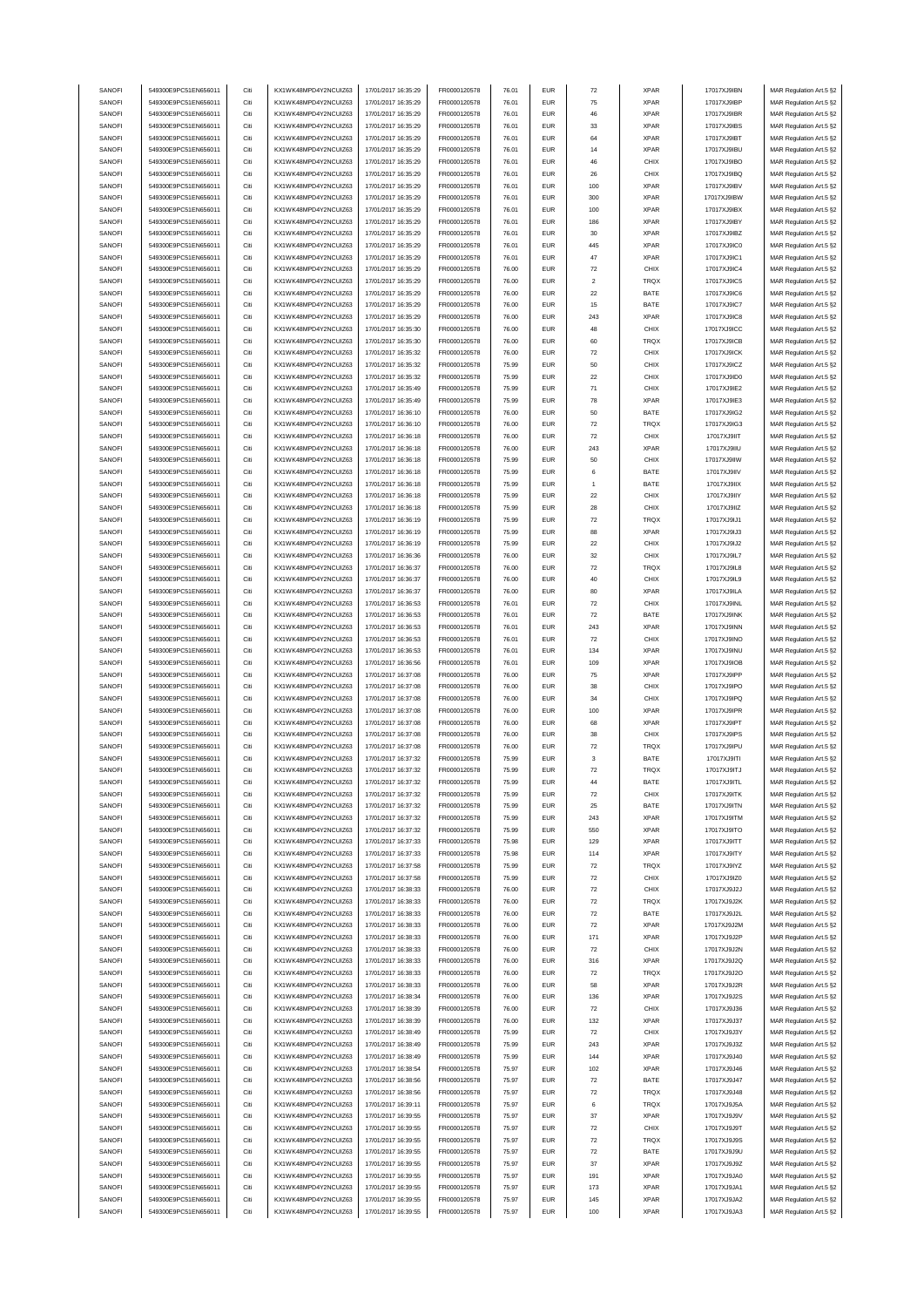| SANOFI<br>SANOFI | 549300E9PC51EN656011 | Citi | KX1WK48MPD4Y2NCUIZ63 | 17/01/2017 16:39:55 | FR0000120578 |                | <b>EUR</b> |                      | <b>XPAR</b> | 17017XJ9JA4 |                                                    |
|------------------|----------------------|------|----------------------|---------------------|--------------|----------------|------------|----------------------|-------------|-------------|----------------------------------------------------|
|                  | 549300E9PC51EN656011 | Citi | KX1WK48MPD4Y2NCUIZ63 | 17/01/2017 16:39:55 | FR0000120578 | 75.97<br>75.97 | <b>EUR</b> | 99<br>$\overline{1}$ | <b>XPAR</b> | 17017XJ9JA5 | MAR Regulation Art.5 §2<br>MAR Regulation Art.5 §2 |
|                  |                      |      |                      |                     |              |                |            |                      |             |             |                                                    |
| SANOFI           | 549300E9PC51EN656011 | Citi | KX1WK48MPD4Y2NCUIZ63 | 17/01/2017 16:39:55 | FR0000120578 | 75.97          | <b>EUR</b> | 165                  | <b>XPAR</b> | 17017XJ9JA6 | MAR Regulation Art.5 §2                            |
| SANOFI           | 549300E9PC51EN656011 | Citi | KX1WK48MPD4Y2NCUIZ63 | 17/01/2017 16:40:27 | FR0000120578 | 75.98          | <b>EUR</b> | 72                   | CHIX        | 17017XJ9JEX | MAR Regulation Art.5 §2                            |
| SANOFI           | 549300E9PC51EN656011 | Citi | KX1WK48MPD4Y2NCUIZ63 | 17/01/2017 16:40:34 | FR0000120578 | 75.99          | <b>EUR</b> | $\scriptstyle{72}$   | TRQX        | 17017XJ9JGA | MAR Regulation Art.5 §2                            |
|                  |                      |      |                      |                     |              |                |            |                      |             |             |                                                    |
| SANOFI           | 549300E9PC51EN656011 | Citi | KX1WK48MPD4Y2NCUIZ63 | 17/01/2017 16:40:34 | FR0000120578 | 75.99          | <b>EUR</b> | $\scriptstyle{72}$   | CHIX        | 17017XJ9JGE | MAR Regulation Art.5 §2                            |
| SANOFI           | 549300E9PC51EN656011 | Citi | KX1WK48MPD4Y2NCUIZ63 | 17/01/2017 16:40:34 | FR0000120578 | 75.99          | <b>EUR</b> | 51                   | BATE        | 17017XJ9JGC | MAR Regulation Art.5 §2                            |
| SANOFI           |                      | Citi | KX1WK48MPD4Y2NCUIZ63 |                     | FR0000120578 |                | <b>EUR</b> | $\scriptstyle{72}$   | CHIX        |             | MAR Regulation Art.5 §2                            |
|                  | 549300E9PC51EN656011 |      |                      | 17/01/2017 16:40:41 |              | 75.99          |            |                      |             | 17017XJ9JHY |                                                    |
| SANOFI           | 549300E9PC51EN656011 | Citi | KX1WK48MPD4Y2NCUIZ63 | 17/01/2017 16:40:41 | FR0000120578 | 75.99          | <b>EUR</b> | $\scriptstyle{72}$   | TRQX        | 17017XJ9JHZ | MAR Regulation Art.5 §2                            |
| SANOFI           | 549300E9PC51EN656011 | Citi | KX1WK48MPD4Y2NCUIZ63 | 17/01/2017 16:40:41 | FR0000120578 | 75.98          | <b>EUR</b> | 40                   | BATE        | 17017XJ9JI0 | MAR Regulation Art.5 §2                            |
|                  |                      |      |                      |                     |              |                |            |                      |             |             |                                                    |
| SANOFI           | 549300E9PC51EN656011 | Citi | KX1WK48MPD4Y2NCUIZ63 | 17/01/2017 16:40:41 | FR0000120578 | 75.98          | <b>EUR</b> | 67                   | TRQX        | 17017XJ9JI1 | MAR Regulation Art.5 §2                            |
| SANOFI           | 549300E9PC51EN656011 | Citi | KX1WK48MPD4Y2NCUIZ63 | 17/01/2017 16:40:41 | FR0000120578 | 75.98          | <b>EUR</b> | $\scriptstyle{72}$   | CHIX        | 17017XJ9JI2 | MAR Regulation Art.5 §2                            |
| SANOFI           | 549300E9PC51EN656011 | Citi | KX1WK48MPD4Y2NCUIZ63 | 17/01/2017 16:40:41 | FR0000120578 | 75.98          | <b>EUR</b> | 92                   | <b>XPAR</b> | 17017XJ9JI4 | MAR Regulation Art.5 §2                            |
|                  |                      |      |                      |                     |              |                |            |                      |             |             |                                                    |
| SANOFI           | 549300E9PC51EN656011 | Citi | KX1WK48MPD4Y2NCUIZ63 | 17/01/2017 16:40:41 | FR0000120578 | 75.98          | <b>EUR</b> | $\,$ 5 $\,$          | TRQX        | 17017XJ9JI3 | MAR Regulation Art.5 §2                            |
| SANOFI           | 549300E9PC51EN656011 | Citi | KX1WK48MPD4Y2NCUIZ63 | 17/01/2017 16:40:41 | FR0000120578 | 75.98          | <b>EUR</b> | 371                  | <b>XPAR</b> | 17017XJ9JI5 | MAR Regulation Art.5 §2                            |
| SANOFI           | 549300E9PC51EN656011 | Citi | KX1WK48MPD4Y2NCUIZ63 | 17/01/2017 16:40:41 | FR0000120578 | 75.97          | <b>EUR</b> | $\scriptstyle{72}$   | CHIX        | 17017XJ9Jl6 | MAR Regulation Art.5 §2                            |
|                  |                      |      |                      |                     |              |                |            |                      |             |             |                                                    |
| SANOFI           | 549300E9PC51EN656011 | Citi | KX1WK48MPD4Y2NCUIZ63 | 17/01/2017 16:40:41 | FR0000120578 | 75.97          | <b>EUR</b> | 62                   | TRQX        | 17017XJ9JI7 | MAR Regulation Art.5 §2                            |
| SANOFI           | 549300E9PC51EN656011 | Citi | KX1WK48MPD4Y2NCUIZ63 | 17/01/2017 16:40:59 | FR0000120578 | 75.98          | <b>EUR</b> | 72                   | CHIX        | 17017XJ9JKB | MAR Regulation Art.5 §2                            |
| SANOFI           | 549300E9PC51EN656011 | Citi | KX1WK48MPD4Y2NCUIZ63 | 17/01/2017 16:40:59 | FR0000120578 | 75.98          | <b>EUR</b> | $\scriptstyle{72}$   | CHIX        | 17017XJ9JKD | MAR Regulation Art.5 §2                            |
|                  | 549300E9PC51EN656011 |      |                      |                     |              |                | EUR        | $\scriptstyle{72}$   | CHIX        |             |                                                    |
| SANOFI           |                      | Citi | KX1WK48MPD4Y2NCUIZ63 | 17/01/2017 16:41:03 | FR0000120578 | 75.99          |            |                      |             | 17017XJ9JKP | MAR Regulation Art.5 §2                            |
| SANOFI           | 549300E9PC51EN656011 | Citi | KX1WK48MPD4Y2NCUIZ63 | 17/01/2017 16:41:03 | FR0000120578 | 75.99          | <b>EUR</b> | 172                  | <b>XPAR</b> | 17017XJ9JKQ | MAR Regulation Art.5 §2                            |
| SANOFI           | 549300E9PC51EN656011 | Citi | KX1WK48MPD4Y2NCUIZ63 | 17/01/2017 16:41:26 | FR0000120578 | 75.99          | <b>EUR</b> | 114                  | <b>XPAR</b> | 17017XJ9JMU | MAR Regulation Art.5 §2                            |
| SANOFI           | 549300E9PC51EN656011 | Citi | KX1WK48MPD4Y2NCUIZ63 | 17/01/2017 16:41:26 | FR0000120578 | 75.99          | <b>EUR</b> | 300                  | <b>XPAR</b> | 17017XJ9JMW | MAR Regulation Art.5 §2                            |
|                  |                      |      |                      |                     |              |                |            |                      |             |             |                                                    |
| SANOFI           | 549300E9PC51EN656011 | Citi | KX1WK48MPD4Y2NCUIZ63 | 17/01/2017 16:41:26 | FR0000120578 | 75.99          | <b>EUR</b> | $\scriptstyle{72}$   | CHIX        | 17017XJ9JMV | MAR Regulation Art.5 §2                            |
| SANOFI           | 549300E9PC51EN656011 | Citi | KX1WK48MPD4Y2NCUIZ63 | 17/01/2017 16:41:26 | FR0000120578 | 75.99          | <b>EUR</b> | 328                  | <b>XPAR</b> | 17017XJ9JMZ | MAR Regulation Art.5 §2                            |
| SANOFI           | 549300E9PC51EN656011 | Citi | KX1WK48MPD4Y2NCUIZ63 | 17/01/2017 16:41:26 | FR0000120578 | 75.99          | <b>EUR</b> | $\scriptstyle{72}$   | TRQX        | 17017XJ9JMX |                                                    |
|                  |                      |      |                      |                     |              |                |            |                      |             |             | MAR Regulation Art.5 §2                            |
| SANOFI           | 549300E9PC51EN656011 | Citi | KX1WK48MPD4Y2NCUIZ63 | 17/01/2017 16:41:26 | FR0000120578 | 75.99          | <b>EUR</b> | 72                   | BATE        | 17017XJ9JMY | MAR Regulation Art.5 §2                            |
| SANOFI           | 549300E9PC51EN656011 | Citi | KX1WK48MPD4Y2NCUIZ63 | 17/01/2017 16:41:26 | FR0000120578 | 75.98          | <b>EUR</b> | 100                  | <b>XPAR</b> | 17017XJ9JN0 | MAR Regulation Art.5 §2                            |
|                  |                      | Citi |                      |                     |              |                | EUR        | $\scriptstyle{72}$   | TRQX        |             |                                                    |
| SANOFI           | 549300E9PC51EN656011 |      | KX1WK48MPD4Y2NCUIZ63 | 17/01/2017 16:41:30 | FR0000120578 | 75.99          |            |                      |             | 17017XJ9JNM | MAR Regulation Art.5 §2                            |
| SANOFI           | 549300E9PC51EN656011 | Citi | KX1WK48MPD4Y2NCUIZ63 | 17/01/2017 16:41:39 | FR0000120578 | 75.98          | <b>EUR</b> | $\scriptstyle{72}$   | CHIX        | 17017XJ9JO1 | MAR Regulation Art.5 §2                            |
| SANOFI           | 549300E9PC51EN656011 | Citi | KX1WK48MPD4Y2NCUIZ63 | 17/01/2017 16:41:39 | FR0000120578 | 75.98          | <b>EUR</b> | 165                  | <b>XPAR</b> | 17017XJ9JO2 | MAR Regulation Art.5 §2                            |
|                  |                      |      |                      |                     |              |                |            |                      |             |             |                                                    |
| SANOFI           | 549300E9PC51EN656011 | Citi | KX1WK48MPD4Y2NCUIZ63 | 17/01/2017 16:41:50 | FR0000120578 | 75.99          | <b>EUR</b> | 50                   | TRQX        | 17017XJ9JPO | MAR Regulation Art.5 §2                            |
| SANOFI           | 549300E9PC51EN656011 | Citi | KX1WK48MPD4Y2NCUIZ63 | 17/01/2017 16:42:11 | FR0000120578 | 76.00          | <b>EUR</b> | 13                   | CHIX        | 17017XJ9JQJ | MAR Regulation Art.5 §2                            |
| SANOFI           | 549300E9PC51EN656011 | Citi | KX1WK48MPD4Y2NCUIZ63 | 17/01/2017 16:42:11 | FR0000120578 | 76.00          | <b>EUR</b> | $\scriptstyle{72}$   | <b>TRQX</b> | 17017XJ9JQK | MAR Regulation Art.5 §2                            |
|                  |                      |      |                      |                     |              |                |            |                      |             |             |                                                    |
| SANOFI           | 549300E9PC51EN656011 | Citi | KX1WK48MPD4Y2NCUIZ63 | 17/01/2017 16:42:11 | FR0000120578 | 76.00          | <b>EUR</b> | 20                   | BATE        | 17017XJ9JQI | MAR Regulation Art.5 §2                            |
| SANOFI           | 549300E9PC51EN656011 | Citi | KX1WK48MPD4Y2NCUIZ63 | 17/01/2017 16:42:20 | FR0000120578 | 76.01          | <b>EUR</b> | 113                  | <b>XPAR</b> | 17017XJ9JRD | MAR Regulation Art.5 §2                            |
| SANOFI           | 549300E9PC51EN656011 | Citi | KX1WK48MPD4Y2NCUIZ63 | 17/01/2017 16:42:21 | FR0000120578 | 76.01          | <b>EUR</b> | $\bf 74$             | <b>XPAR</b> | 17017XJ9JRI | MAR Regulation Art.5 §2                            |
|                  |                      |      |                      |                     |              |                |            |                      |             |             |                                                    |
| SANOFI           | 549300E9PC51EN656011 | Citi | KX1WK48MPD4Y2NCUIZ63 | 17/01/2017 16:42:22 | FR0000120578 | 76.00          | <b>EUR</b> | 29                   | BATE        | 17017XJ9JRK | MAR Regulation Art.5 §2                            |
| SANOFI           | 549300E9PC51EN656011 | Citi | KX1WK48MPD4Y2NCUIZ63 | 17/01/2017 16:42:22 | FR0000120578 | 76.00          | <b>EUR</b> | 59                   | CHIX        | 17017XJ9JRL | MAR Regulation Art.5 §2                            |
| SANOFI           | 549300E9PC51EN656011 | Citi | KX1WK48MPD4Y2NCUIZ63 | 17/01/2017 16:42:22 | FR0000120578 | 76.00          | <b>EUR</b> | 43                   | BATE        | 17017XJ9JRM | MAR Regulation Art.5 §2                            |
|                  |                      |      |                      |                     |              |                |            |                      |             |             |                                                    |
| SANOFI           | 549300E9PC51EN656011 | Citi | KX1WK48MPD4Y2NCUIZ63 | 17/01/2017 16:42:22 | FR0000120578 | 76.00          | <b>EUR</b> | 68                   | <b>XPAR</b> | 17017XJ9JRN | MAR Regulation Art.5 §2                            |
| SANOFI           | 549300E9PC51EN656011 | Citi | KX1WK48MPD4Y2NCUIZ63 | 17/01/2017 16:42:22 | FR0000120578 | 76.00          | <b>EUR</b> | $\scriptstyle{72}$   | CHIX        | 17017XJ9JRO | MAR Regulation Art.5 §2                            |
| SANOFI           | 549300E9PC51EN656011 | Citi | KX1WK48MPD4Y2NCUIZ63 | 17/01/2017 16:42:22 | FR0000120578 | 76.00          | <b>EUR</b> | $\scriptstyle{72}$   | TRQX        | 17017XJ9JRP | MAR Regulation Art.5 §2                            |
|                  |                      |      |                      |                     |              |                |            |                      |             |             |                                                    |
| SANOFI           | 549300E9PC51EN656011 | Citi | KX1WK48MPD4Y2NCUIZ63 | 17/01/2017 16:42:22 | FR0000120578 | 76.00          | <b>EUR</b> | 111                  | <b>XPAR</b> | 17017XJ9JRS | MAR Regulation Art.5 §2                            |
| SANOFI           | 549300E9PC51EN656011 | Citi | KX1WK48MPD4Y2NCUIZ63 | 17/01/2017 16:42:22 | FR0000120578 | 75.99          | <b>EUR</b> | $\scriptstyle{72}$   | CHIX        | 17017XJ9JRR | MAR Regulation Art.5 §2                            |
| SANOFI           | 549300E9PC51EN656011 | Citi | KX1WK48MPD4Y2NCUIZ63 | 17/01/2017 16:42:22 | FR0000120578 | 75.99          | <b>EUR</b> | 3                    | BATE        | 17017XJ9JRQ | MAR Regulation Art.5 §2                            |
|                  |                      | Citi |                      |                     |              |                |            |                      |             |             |                                                    |
| SANOFI           | 549300E9PC51EN656011 |      | KX1WK48MPD4Y2NCUIZ63 | 17/01/2017 16:42:22 | FR0000120578 | 76.00          | <b>EUR</b> | 90                   | <b>XPAR</b> | 17017XJ9JRV | MAR Regulation Art.5 §2                            |
| SANOFI           | 549300E9PC51EN656011 | Citi | KX1WK48MPD4Y2NCUIZ63 | 17/01/2017 16:42:22 | FR0000120578 | 75.99          | <b>EUR</b> | 216                  | <b>XPAR</b> | 17017XJ9JRW | MAR Regulation Art.5 §2                            |
| SANOFI           | 549300E9PC51EN656011 | Citi | KX1WK48MPD4Y2NCUIZ63 | 17/01/2017 16:42:23 | FR0000120578 | 75.99          | <b>EUR</b> | 49                   | <b>XPAR</b> | 17017XJ9JRY | MAR Regulation Art.5 §2                            |
| SANOFI           |                      | Citi |                      |                     | FR0000120578 |                | <b>EUR</b> | $\overline{4}$       | TRQX        |             |                                                    |
|                  | 549300E9PC51EN656011 |      | KX1WK48MPD4Y2NCUIZ63 | 17/01/2017 16:42:23 |              | 75.99          |            |                      |             | 17017XJ9JRX | MAR Regulation Art.5 §2                            |
| SANOFI           | 549300E9PC51EN656011 | Citi | KX1WK48MPD4Y2NCUIZ63 | 17/01/2017 16:42:35 | FR0000120578 | 75.97          | <b>EUR</b> | $\scriptstyle{72}$   | CHIX        | 17017XJ9JSP | MAR Regulation Art.5 §2                            |
| SANOFI           | 549300E9PC51EN656011 | Citi | KX1WK48MPD4Y2NCUIZ63 | 17/01/2017 16:42:35 | FR0000120578 | 75.97          | <b>EUR</b> | 91                   | <b>XPAR</b> | 17017XJ9JSQ | MAR Regulation Art.5 §2                            |
|                  |                      |      |                      |                     |              |                |            |                      |             |             |                                                    |
| SANOFI           | 549300E9PC51EN656011 | Citi | KX1WK48MPD4Y2NCUIZ63 | 17/01/2017 16:42:35 | FR0000120578 | 75.97          | <b>EUR</b> | 173                  | <b>XPAR</b> | 17017XJ9JSR | MAR Regulation Art.5 §2                            |
| SANOFI           | 549300E9PC51EN656011 | Citi | KX1WK48MPD4Y2NCUIZ63 | 17/01/2017 16:42:35 | FR0000120578 | 75.97          | <b>EUR</b> | $\overline{1}$       | <b>XPAR</b> | 17017XJ9JST | MAR Regulation Art.5 §2                            |
| SANOFI           | 549300E9PC51EN656011 | Citi | KX1WK48MPD4Y2NCUIZ63 | 17/01/2017 16:42:40 | FR0000120578 | 75.95          | <b>EUR</b> | 14                   | <b>XPAR</b> | 17017XJ9JT0 | MAR Regulation Art.5 §2                            |
|                  |                      |      |                      |                     |              |                |            |                      |             |             |                                                    |
| SANOFI           | 549300E9PC51EN656011 | Citi | KX1WK48MPD4Y2NCUIZ63 | 17/01/2017 16:42:51 | FR0000120578 |                |            |                      |             |             | MAR Regulation Art.5 §2                            |
|                  |                      |      |                      |                     |              | 75.96          | <b>EUR</b> | 72                   | CHIX        | 17017XJ9JU7 |                                                    |
| SANOFI           | 549300E9PC51EN656011 | Citi | KX1WK48MPD4Y2NCUIZ63 | 17/01/2017 16:42:51 | FR0000120578 | 75.96          | <b>EUR</b> | 47                   | TRQX        | 17017XJ9JU6 | MAR Regulation Art.5 §2                            |
|                  |                      |      |                      |                     |              |                |            |                      |             |             |                                                    |
| SANOFI           | 549300E9PC51EN656011 | Citi | KX1WK48MPD4Y2NCUIZ63 | 17/01/2017 16:42:51 | FR0000120578 | 75.96          | <b>EUR</b> | 265                  | XPAR        | 17017XJ9JU8 | MAR Regulation Art.5 §2                            |
| SANOFI           | 549300E9PC51EN656011 |      | KX1WK48MPD4Y2NCUIZ63 | 17/01/2017 16:42:51 | FR0000120578 | 75.96          | FUR        |                      | TROX        | 17017XJ9JU9 | MAR Regulation Art 5.82                            |
| SANOFI           | 549300E9PC51EN656011 | Citi | KX1WK48MPD4Y2NCUIZ63 | 17/01/2017 16:42:51 | FR0000120578 | 75.96          | <b>EUR</b> | 265                  | <b>XPAR</b> | 17017XJ9JUA |                                                    |
|                  |                      |      |                      |                     |              |                |            |                      |             |             | MAR Regulation Art.5 §2                            |
| SANOFI           | 549300E9PC51EN656011 | Citi | KX1WK48MPD4Y2NCUIZ63 | 17/01/2017 16:43:25 | FR0000120578 | 75.98          | <b>EUR</b> | $\scriptstyle{72}$   | BATE        | 17017XJ9JZW | MAR Regulation Art.5 §2                            |
| SANOFI           | 549300E9PC51EN656011 | Citi | KX1WK48MPD4Y2NCUIZ63 | 17/01/2017 16:43:25 | FR0000120578 | 75.98          | <b>EUR</b> | 72                   | TRQX        | 17017XJ9JZX | MAR Regulation Art.5 §2                            |
| SANOFI           | 549300E9PC51EN656011 | Citi | KX1WK48MPD4Y2NCUIZ63 | 17/01/2017 16:43:25 | FR0000120578 | 75.98          | <b>EUR</b> | 82                   | <b>XPAR</b> | 17017XJ9JZZ | MAR Regulation Art.5 §2                            |
|                  |                      |      |                      |                     |              |                |            |                      |             |             |                                                    |
| SANOFI           | 549300E9PC51EN656011 | Citi | KX1WK48MPD4Y2NCUIZ63 | 17/01/2017 16:43:25 | FR0000120578 | 75.98          | <b>EUR</b> | 72                   | CHIX        | 17017XJ9JZY | MAR Regulation Art.5 §2                            |
| SANOFI           | 549300E9PC51EN656011 | Citi | KX1WK48MPD4Y2NCUIZ63 | 17/01/2017 16:43:25 | FR0000120578 | 75.97          | <b>EUR</b> | 43                   | CHIX        | 17017XJ9K00 | MAR Regulation Art.5 §2                            |
| SANOFI           | 549300E9PC51EN656011 | Citi | KX1WK48MPD4Y2NCUIZ63 | 17/01/2017 16:43:35 | FR0000120578 | 75.97          | <b>EUR</b> | 29                   | CHIX        | 17017XJ9K1W | MAR Regulation Art.5 §2                            |
|                  | 549300E9PC51EN656011 | Citi |                      |                     |              | 75.97          | <b>EUR</b> | 72                   |             |             |                                                    |
| SANOFI           |                      |      | KX1WK48MPD4Y2NCUIZ63 | 17/01/2017 16:43:35 | FR0000120578 |                |            |                      | <b>TRQX</b> | 17017XJ9K1X | MAR Regulation Art.5 §2                            |
| SANOFI           | 549300E9PC51EN656011 | Citi | KX1WK48MPD4Y2NCUIZ63 | 17/01/2017 16:43:35 | FR0000120578 | 75.97          | <b>EUR</b> | 265                  | <b>XPAR</b> | 17017XJ9K1Y | MAR Regulation Art.5 §2                            |
| SANOFI           | 549300E9PC51EN656011 | Citi | KX1WK48MPD4Y2NCUIZ63 | 17/01/2017 16:43:35 | FR0000120578 | 75.97          | <b>EUR</b> | 43                   | CHIX        | 17017XJ9K1Z | MAR Regulation Art.5 §2                            |
|                  |                      |      | KX1WK48MPD4Y2NCUIZ63 |                     |              | 75.97          |            |                      |             |             |                                                    |
| SANOFI           | 549300E9PC51EN656011 | Citi |                      | 17/01/2017 16:43:35 | FR0000120578 |                | <b>EUR</b> | 114                  | <b>XPAR</b> | 17017XJ9K21 | MAR Regulation Art.5 §2                            |
| SANOFI           | 549300E9PC51EN656011 | Citi | KX1WK48MPD4Y2NCUIZ63 | 17/01/2017 16:43:35 | FR0000120578 | 75.97          | <b>EUR</b> | 263                  | <b>XPAR</b> | 17017XJ9K22 | MAR Regulation Art.5 §2                            |
| SANOFI           | 549300E9PC51EN656011 | Citi | KX1WK48MPD4Y2NCUIZ63 | 17/01/2017 16:43:35 | FR0000120578 | 75.96          | <b>EUR</b> | $\scriptstyle{72}$   | CHIX        | 17017XJ9K20 | MAR Regulation Art.5 §2                            |
|                  |                      |      |                      |                     |              |                | <b>EUR</b> |                      |             | 17017XJ9K23 |                                                    |
| SANOFI           | 549300E9PC51EN656011 | Citi | KX1WK48MPD4Y2NCUIZ63 | 17/01/2017 16:43:35 | FR0000120578 | 75.97          |            | 112                  | <b>XPAR</b> |             | MAR Regulation Art.5 §2                            |
| SANOFI           | 549300E9PC51EN656011 | Citi | KX1WK48MPD4Y2NCUIZ63 | 17/01/2017 16:43:35 | FR0000120578 | 75.96          | <b>EUR</b> | 113                  | XPAR        | 17017XJ9K24 | MAR Regulation Art.5 §2                            |
| SANOFI           | 549300E9PC51EN656011 | Citi | KX1WK48MPD4Y2NCUIZ63 | 17/01/2017 16:43:42 | FR0000120578 | 75.96          | <b>EUR</b> | 10                   | BATE        | 17017XJ9K2F | MAR Regulation Art.5 §2                            |
| SANOFI           | 549300E9PC51EN656011 | Citi | KX1WK48MPD4Y2NCUIZ63 | 17/01/2017 16:43:42 | FR0000120578 | 75.96          | <b>EUR</b> | 62                   | BATE        | 17017XJ9K2G | MAR Regulation Art.5 §2                            |
|                  |                      |      |                      |                     |              |                |            |                      |             |             |                                                    |
| SANOFI           | 549300E9PC51EN656011 | Citi | KX1WK48MPD4Y2NCUIZ63 | 17/01/2017 16:43:45 | FR0000120578 | 75.96          | <b>EUR</b> | 79                   | <b>XPAR</b> | 17017XJ9K2R | MAR Regulation Art.5 §2                            |
| SANOFI           | 549300E9PC51EN656011 | Citi | KX1WK48MPD4Y2NCUIZ63 | 17/01/2017 16:44:12 | FR0000120578 | 75.96          | <b>EUR</b> | $\scriptstyle{72}$   | CHIX        | 17017XJ9K67 | MAR Regulation Art.5 §2                            |
| SANOFI           | 549300E9PC51EN656011 | Citi | KX1WK48MPD4Y2NCUIZ63 | 17/01/2017 16:44:13 | FR0000120578 | 75.96          | <b>EUR</b> | 15                   | TRQX        | 17017XJ9K68 | MAR Regulation Art.5 §2                            |
|                  |                      |      |                      |                     |              |                |            |                      |             |             |                                                    |
| SANOFI           | 549300E9PC51EN656011 | Citi | KX1WK48MPD4Y2NCUIZ63 | 17/01/2017 16:44:13 | FR0000120578 | 75.96          | <b>EUR</b> | 33                   | TRQX        | 17017XJ9K69 | MAR Regulation Art.5 §2                            |
| SANOFI           | 549300E9PC51EN656011 | Citi | KX1WK48MPD4Y2NCUIZ63 | 17/01/2017 16:44:13 | FR0000120578 | 75.96          | <b>EUR</b> | 24                   | TRQX        | 17017XJ9K6A | MAR Regulation Art.5 §2                            |
| SANOFI           | 549300E9PC51EN656011 | Citi | KX1WK48MPD4Y2NCUIZ63 | 17/01/2017 16:44:13 | FR0000120578 | 75.96          | <b>EUR</b> | 161                  | <b>XPAR</b> | 17017XJ9K6B | MAR Regulation Art.5 §2                            |
|                  |                      |      |                      |                     |              |                |            |                      |             |             |                                                    |
| SANOFI           | 549300E9PC51EN656011 | Citi | KX1WK48MPD4Y2NCUIZ63 | 17/01/2017 16:44:13 | FR0000120578 | 75.95          | <b>EUR</b> | $\scriptstyle{72}$   | CHIX        | 17017XJ9K6C | MAR Regulation Art.5 §2                            |
| SANOFI           | 549300E9PC51EN656011 | Citi | KX1WK48MPD4Y2NCUIZ63 | 17/01/2017 16:44:13 | FR0000120578 | 75.95          | <b>EUR</b> | 65                   | <b>XPAR</b> | 17017XJ9K6D | MAR Regulation Art.5 §2                            |
| SANOFI           | 549300E9PC51EN656011 | Citi | KX1WK48MPD4Y2NCUIZ63 | 17/01/2017 16:44:13 | FR0000120578 | 75.95          | <b>EUR</b> | 97                   | <b>XPAR</b> | 17017XJ9K6E | MAR Regulation Art.5 §2                            |
|                  |                      |      |                      |                     |              |                |            |                      |             |             |                                                    |
| SANOFI           | 549300E9PC51EN656011 | Citi | KX1WK48MPD4Y2NCUIZ63 | 17/01/2017 16:44:13 | FR0000120578 | 75.95          | <b>EUR</b> | 30                   | <b>XPAR</b> | 17017XJ9K6H | MAR Regulation Art.5 §2                            |
| SANOFI           | 549300E9PC51EN656011 | Citi | KX1WK48MPD4Y2NCUIZ63 | 17/01/2017 16:44:13 | FR0000120578 | 75.95          | <b>EUR</b> | $\scriptstyle{72}$   | CHIX        | 17017XJ9K6F | MAR Regulation Art.5 §2                            |
| SANOFI           | 549300E9PC51EN656011 | Citi | KX1WK48MPD4Y2NCUIZ63 | 17/01/2017 16:44:13 | FR0000120578 | 75.95          | <b>EUR</b> | $\scriptstyle{72}$   | TRQX        | 17017XJ9K6G | MAR Regulation Art.5 §2                            |
|                  |                      |      |                      |                     |              |                |            |                      |             |             |                                                    |
| SANOFI           | 549300E9PC51EN656011 | Citi | KX1WK48MPD4Y2NCUIZ63 | 17/01/2017 16:44:13 | FR0000120578 | 75.95          | <b>EUR</b> | $\mathbf{73}$        | <b>XPAR</b> | 17017XJ9K6J | MAR Regulation Art.5 §2                            |
| SANOFI           | 549300E9PC51EN656011 | Citi | KX1WK48MPD4Y2NCUIZ63 | 17/01/2017 16:44:28 | FR0000120578 | 75.96          | <b>EUR</b> | 31                   | BATE        | 17017XJ9K7J | MAR Regulation Art.5 §2                            |
| SANOFI           | 549300E9PC51EN656011 | Citi | KX1WK48MPD4Y2NCUIZ63 | 17/01/2017 16:44:28 | FR0000120578 | 75.96          | <b>EUR</b> | $\scriptstyle{72}$   | CHIX        | 17017XJ9K7K | MAR Regulation Art.5 §2                            |
|                  |                      | Citi |                      |                     |              | 75.96          | <b>EUR</b> | 41                   |             |             |                                                    |
| SANOFI           | 549300E9PC51EN656011 |      | KX1WK48MPD4Y2NCUIZ63 | 17/01/2017 16:44:28 | FR0000120578 |                |            |                      | BATE        | 17017XJ9K7L | MAR Regulation Art.5 §2                            |
| SANOFI           | 549300E9PC51EN656011 | Citi | KX1WK48MPD4Y2NCUIZ63 | 17/01/2017 16:44:54 | FR0000120578 | 75.99          | <b>EUR</b> | 72                   | CHIX        | 17017XJ9K9Q | MAR Regulation Art.5 §2                            |
| SANOFI           | 549300E9PC51EN656011 | Citi | KX1WK48MPD4Y2NCUIZ63 | 17/01/2017 16:44:56 | FR0000120578 | 75.99          | <b>EUR</b> | 100                  | XPAR        | 17017XJ9KA7 | MAR Regulation Art.5 §2                            |
| SANOFI           | 549300E9PC51EN656011 | Citi | KX1WK48MPD4Y2NCUIZ63 | 17/01/2017 16:45:00 | FR0000120578 | 75.99          | <b>EUR</b> | 100                  | <b>XPAR</b> | 17017XJ9KAI | MAR Regulation Art.5 §2                            |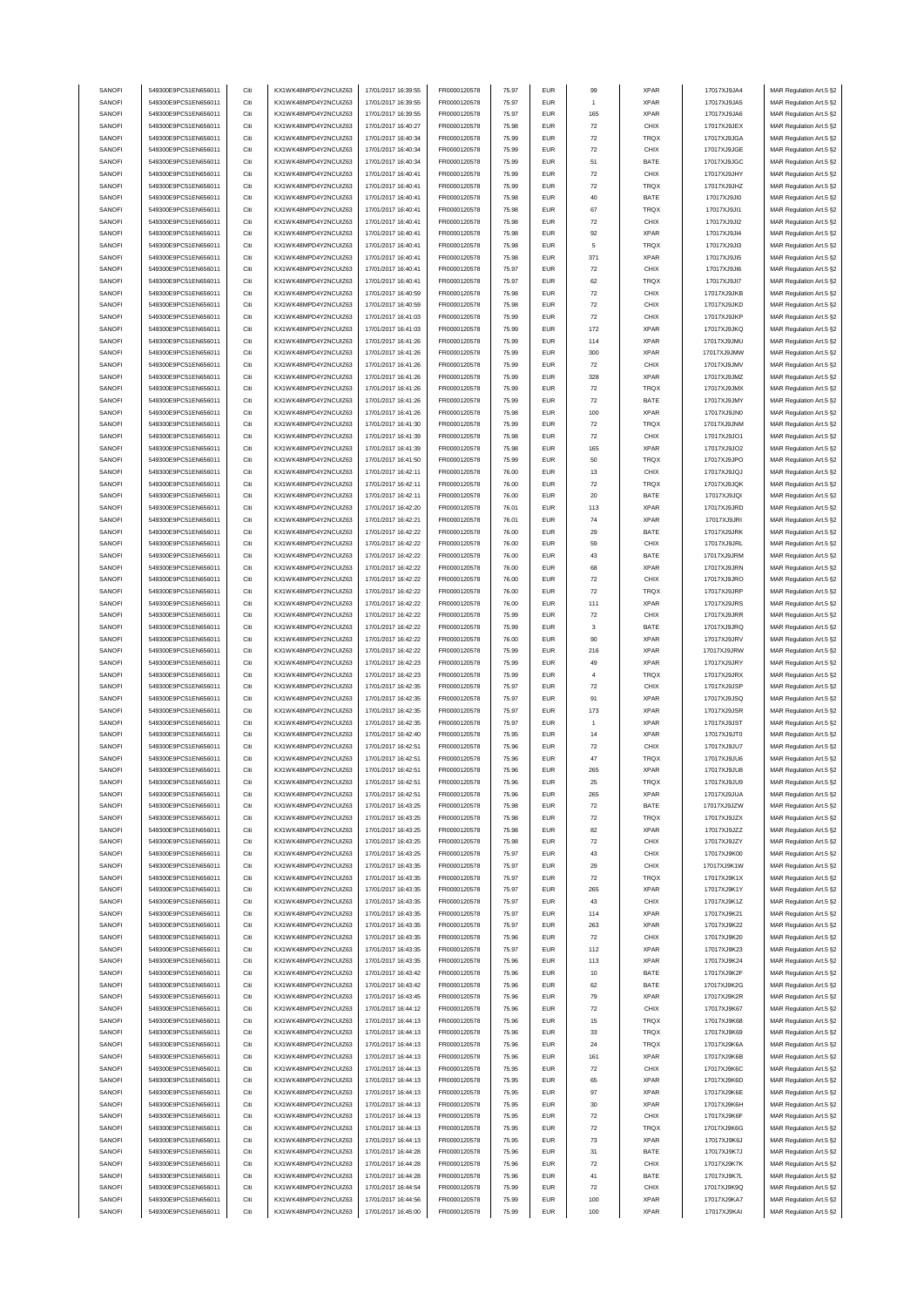| SANOFI<br>SANOFI<br>549300E9PC51EN656011<br>Citi<br>KX1WK48MPD4Y2NCUIZ63<br>17/01/2017 16:45:22<br>75.99<br><b>EUR</b><br>72<br><b>TRQX</b><br>17017XJ9KCT<br>FR0000120578<br>MAR Regulation Art.5 §2<br>SANOFI<br>549300E9PC51EN656011<br>Citi<br>KX1WK48MPD4Y2NCUIZ63<br>17/01/2017 16:45:22<br>FR0000120578<br>75.99<br><b>EUR</b><br>72<br>CHIX<br>17017XJ9KCW<br>MAR Regulation Art.5 §2<br>$\scriptstyle{72}$<br>BATE<br>SANOFI<br>549300E9PC51EN656011<br>Citi<br>KX1WK48MPD4Y2NCUIZ63<br>17/01/2017 16:45:22<br>FR0000120578<br><b>EUR</b><br>17017XJ9KCU<br>75.99<br><b>EUR</b><br>419<br><b>XPAR</b><br>SANOFI<br>549300E9PC51EN656011<br>Citi<br>KX1WK48MPD4Y2NCUIZ63<br>17/01/2017 16:45:22<br>FR0000120578<br>75.99<br>17017XJ9KCX<br>SANOFI<br>549300E9PC51EN656011<br>Citi<br>KX1WK48MPD4Y2NCUIZ63<br>17/01/2017 16:45:42<br>FR0000120578<br>76.00<br><b>EUR</b><br>321<br><b>XPAR</b><br>17017XJ9KEJ<br>SANOFI<br>549300E9PC51EN656011<br>Citi<br>KX1WK48MPD4Y2NCUIZ63<br>17/01/2017 16:45:44<br>FR0000120578<br>75.99<br><b>EUR</b><br>$\scriptstyle{7}$<br>BATE<br>17017XJ9KEP<br>MAR Regulation Art.5 §2<br>SANOFI<br>Citi<br>FR0000120578<br><b>EUR</b><br>BATE<br>549300E9PC51EN656011<br>KX1WK48MPD4Y2NCUIZ63<br>17/01/2017 16:45:54<br>75.99<br>$\overline{7}$<br>17017XJ9KFX<br>MAR Regulation Art.5 §2<br>SANOFI<br>549300E9PC51EN656011<br>Citi<br>KX1WK48MPD4Y2NCUIZ63<br>FR0000120578<br>TRQX<br>17/01/2017 16:45:58<br>75.99<br><b>EUR</b><br>50<br>17017XJ9KG9<br>MAR Regulation Art.5 §2<br>SANOFI<br>549300E9PC51EN656011<br>Citi<br>KX1WK48MPD4Y2NCUIZ63<br>17/01/2017 16:45:58<br>FR0000120578<br>76.00<br><b>EUR</b><br>43<br><b>XPAR</b><br>17017XJ9KGA<br>SANOFI<br>549300E9PC51EN656011<br>Citi<br>KX1WK48MPD4Y2NCUIZ63<br>FR0000120578<br>76.00<br><b>EUR</b><br><b>XPAR</b><br>17/01/2017 16:45:58<br>$\overline{7}$<br>17017XJ9KGB<br>Citi<br><b>EUR</b><br><b>XPAR</b><br>SANOFI<br>549300E9PC51EN656011<br>KX1WK48MPD4Y2NCUIZ63<br>17/01/2017 16:45:58<br>FR0000120578<br>76.00<br>85<br>17017XJ9KGC<br>MAR Regulation Art.5 §2<br>SANOFI<br>549300E9PC51EN656011<br>Citi<br>KX1WK48MPD4Y2NCUIZ63<br>17/01/2017 16:46:06<br>FR0000120578<br>76.00<br><b>EUR</b><br>152<br><b>XPAR</b><br>17017XJ9KHI<br>MAR Regulation Art.5 §2<br>SANOFI<br>549300E9PC51EN656011<br>Citi<br>KX1WK48MPD4Y2NCUIZ63<br>17/01/2017 16:46:14<br>FR0000120578<br>76.00<br><b>EUR</b><br>29<br><b>XPAR</b><br>17017XJ9KHX<br>Citi<br>SANOFI<br>549300E9PC51EN656011<br>KX1WK48MPD4Y2NCUIZ63<br>17/01/2017 16:46:14<br>FR0000120578<br>76.00<br><b>EUR</b><br>90<br><b>XPAR</b><br>17017XJ9KHY<br>SANOFI<br>549300E9PC51EN656011<br>Citi<br>KX1WK48MPD4Y2NCUIZ63<br>FR0000120578<br>76.00<br><b>EUR</b><br>199<br>TRQX<br>17/01/2017 16:46:35<br>17017XJ9KJR<br>SANOFI<br>549300E9PC51EN656011<br>KX1WK48MPD4Y2NCUIZ63<br>FR0000120578<br>TRQX<br>Citi<br>17/01/2017 16:46:35<br>76.00<br><b>EUR</b><br>89<br>17017XJ9KJS<br>MAR Regulation Art.5 §2<br>SANOFI<br>549300E9PC51EN656011<br>Citi<br>KX1WK48MPD4Y2NCUIZ63<br>17/01/2017 16:46:35<br>FR0000120578<br>76.00<br><b>EUR</b><br>219<br>CHIX<br>17017XJ9KJT<br>MAR Regulation Art.5 §2<br>SANOFI<br>549300E9PC51EN656011<br>Citi<br>KX1WK48MPD4Y2NCUIZ63<br>17/01/2017 16:46:35<br>FR0000120578<br>76.00<br><b>EUR</b><br>195<br>CHIX<br>17017XJ9KJU<br>MAR Regulation Art.5 §2<br>EUR<br>47<br>CHIX<br>SANOFI<br>549300E9PC51EN656011<br>Citi<br>KX1WK48MPD4Y2NCUIZ63<br>17/01/2017 16:46:35<br>FR0000120578<br>76.00<br>17017XJ9KJV<br><b>XPAR</b><br>SANOFI<br>549300E9PC51EN656011<br>Citi<br>KX1WK48MPD4Y2NCUIZ63<br>17/01/2017 16:46:38<br>FR0000120578<br>76.00<br><b>EUR</b><br>169<br>17017XJ9KK7<br>Citi<br>SANOFI<br>549300E9PC51EN656011<br>KX1WK48MPD4Y2NCUIZ63<br>17/01/2017 16:46:42<br>FR0000120578<br>76.00<br><b>EUR</b><br>199<br><b>XPAR</b><br>17017XJ9KKC<br>MAR Regulation Art.5 §2<br>Citi<br>SANOFI<br>549300E9PC51EN656011<br>KX1WK48MPD4Y2NCUIZ63<br>17/01/2017 16:46:42<br>FR0000120578<br>76.00<br><b>EUR</b><br>68<br><b>XPAR</b><br>17017XJ9KKD<br>MAR Regulation Art.5 §2<br>SANOFI<br>549300E9PC51EN656011<br>KX1WK48MPD4Y2NCUIZ63<br>FR0000120578<br><b>XPAR</b><br>Citi<br>17/01/2017 16:46:42<br>76.00<br><b>EUR</b><br>100<br>17017XJ9KKE<br>SANOFI<br>Citi<br>FR0000120578<br><b>EUR</b><br>19<br><b>XPAR</b><br>17017XJ9KKW<br>549300E9PC51EN656011<br>KX1WK48MPD4Y2NCUIZ63<br>17/01/2017 16:46:53<br>76.00<br>SANOFI<br>549300E9PC51EN656011<br>Citi<br>KX1WK48MPD4Y2NCUIZ63<br>17/01/2017 16:46:55<br>76.00<br><b>EUR</b><br>176<br><b>XPAR</b><br>17017XJ9KKX<br>FR0000120578<br>SANOFI<br>549300E9PC51EN656011<br>Citi<br>KX1WK48MPD4Y2NCUIZ63<br>17/01/2017 16:46:55<br>FR0000120578<br>76.00<br><b>EUR</b><br>100<br><b>XPAR</b><br>17017XJ9KKY<br>MAR Regulation Art.5 §2<br>175<br><b>XPAR</b><br>SANOFI<br>549300E9PC51EN656011<br>Citi<br>KX1WK48MPD4Y2NCUIZ63<br>17/01/2017 16:47:07<br>FR0000120578<br>76.00<br><b>EUR</b><br>17017XJ9KNF<br>MAR Regulation Art.5 §2<br>Citi<br><b>EUR</b><br>BATE<br>SANOFI<br>549300E9PC51EN656011<br>KX1WK48MPD4Y2NCUIZ63<br>17/01/2017 16:47:20<br>FR0000120578<br>76.00<br>160<br>17017XJ9KPR<br>MAR Regulation Art.5 §2<br>SANOFI<br>549300E9PC51EN656011<br>Citi<br>KX1WK48MPD4Y2NCUIZ63<br>17/01/2017 16:47:25<br>FR0000120578<br>76.00<br><b>EUR</b><br>15<br>BATE<br>17017XJ9KPY<br>$\scriptstyle{72}$<br>SANOFI<br>549300E9PC51EN656011<br>Citi<br>KX1WK48MPD4Y2NCUIZ63<br>17/01/2017 16:47:25<br>FR0000120578<br>76.00<br><b>EUR</b><br>TRQX<br>17017XJ9KPZ<br>SANOFI<br>Citi<br>KX1WK48MPD4Y2NCUIZ63<br>FR0000120578<br>$20\,$<br>BATE<br>549300E9PC51EN656011<br>17/01/2017 16:47:26<br>76.00<br><b>EUR</b><br>17017XJ9KQ3<br>MAR Regulation Art.5 §2<br>SANOFI<br>549300E9PC51EN656011<br>Citi<br>FR0000120578<br><b>EUR</b><br>12<br>BATE<br>17017XJ9KQ5<br>KX1WK48MPD4Y2NCUIZ63<br>17/01/2017 16:47:26<br>76.00<br>MAR Regulation Art.5 §2<br>SANOFI<br>549300E9PC51EN656011<br>Citi<br>KX1WK48MPD4Y2NCUIZ63<br>17/01/2017 16:47:26<br>FR0000120578<br>76.00<br><b>EUR</b><br>$\overline{7}$<br>BATE<br>17017XJ9KQ7<br>MAR Regulation Art.5 §2<br>SANOFI<br>549300E9PC51EN656011<br>Citi<br>KX1WK48MPD4Y2NCUIZ63<br>FR0000120578<br>76.00<br><b>EUR</b><br>72<br><b>TRQX</b><br>17017XJ9KQ4<br>17/01/2017 16:47:26<br>SANOFI<br>549300E9PC51EN656011<br>Citi<br>KX1WK48MPD4Y2NCUIZ63<br>FR0000120578<br>76.00<br><b>EUR</b><br>$\sqrt{4}$<br><b>XPAR</b><br>17/01/2017 16:47:26<br>17017XJ9KQ6<br>BATE<br>SANOFI<br>549300E9PC51EN656011<br>Citi<br>KX1WK48MPD4Y2NCUIZ63<br>17/01/2017 16:47:26<br>FR0000120578<br>76.00<br><b>EUR</b><br>18<br>17017XJ9KQ9<br>MAR Regulation Art.5 §2<br>Citi<br>SANOFI<br>549300E9PC51EN656011<br>KX1WK48MPD4Y2NCUIZ63<br>17/01/2017 16:47:26<br>FR0000120578<br>76.00<br><b>EUR</b><br>433<br><b>XPAR</b><br>17017XJ9KQA<br>MAR Regulation Art.5 §2<br>SANOFI<br>549300E9PC51EN656011<br>Citi<br>KX1WK48MPD4Y2NCUIZ63<br>17/01/2017 16:47:26<br>FR0000120578<br>76.00<br><b>EUR</b><br>$\scriptstyle{72}$<br>CHIX<br>17017XJ9KQ8<br>MAR Regulation Art.5 §2<br>Citi<br>SANOFI<br>549300E9PC51EN656011<br>KX1WK48MPD4Y2NCUIZ63<br>17/01/2017 16:47:26<br>FR0000120578<br>76.00<br><b>EUR</b><br>741<br><b>XPAR</b><br>17017XJ9KQB<br>SANOFI<br>549300E9PC51EN656011<br>Citi<br>KX1WK48MPD4Y2NCUIZ63<br>17/01/2017 16:47:26<br>FR0000120578<br>76.00<br>$\scriptstyle{72}$<br>CHIX<br><b>EUR</b><br>17017XJ9KQC<br>SANOFI<br>549300E9PC51EN656011<br>Citi<br>KX1WK48MPD4Y2NCUIZ63<br>FR0000120578<br>265<br><b>XPAR</b><br>17/01/2017 16:47:26<br>76.00<br><b>EUR</b><br>17017XJ9KQD<br>SANOFI<br>549300E9PC51EN656011<br>Citi<br>KX1WK48MPD4Y2NCUIZ63<br>FR0000120578<br><b>EUR</b><br>72<br>CHIX<br>17/01/2017 16:48:02<br>75.99<br>17017XJ9KUM<br>MAR Regulation Art.5 §2<br>SANOFI<br>549300E9PC51EN656011<br>Citi<br>KX1WK48MPD4Y2NCUIZ63<br>17/01/2017 16:48:02<br>FR0000120578<br>75.99<br><b>EUR</b><br>72<br><b>TRQX</b><br>17017XJ9KUN<br>MAR Regulation Art.5 §2<br>$\scriptstyle{72}$<br>CHIX<br>SANOFI<br>549300E9PC51EN656011<br>Citi<br>KX1WK48MPD4Y2NCUIZ63<br>17/01/2017 16:48:02<br>FR0000120578<br><b>EUR</b><br>17017XJ9KUQ<br>75.99<br>158<br><b>XPAR</b><br>SANOFI<br>549300E9PC51EN656011<br>Citi<br>KX1WK48MPD4Y2NCUIZ63<br>17/01/2017 16:48:02<br>FR0000120578<br>75.99<br><b>EUR</b><br>17017XJ9KUR<br>Citi<br>$\scriptstyle{72}$<br>SANOFI<br>549300E9PC51EN656011<br>KX1WK48MPD4Y2NCUIZ63<br>17/01/2017 16:48:02<br>FR0000120578<br>75.99<br><b>EUR</b><br>TRQX<br>17017XJ9KUP<br>SANOFI<br>549300E9PC51EN656011<br>Citi<br>KX1WK48MPD4Y2NCUIZ63<br>17/01/2017 16:48:14<br>FR0000120578<br>75.98<br><b>EUR</b><br>$\scriptstyle{72}$<br>CHIX<br>17017XJ9KVJ<br>MAR Regulation Art.5 §2<br>SANOFI<br>549300E9PC51EN656011<br>KX1WK48MPD4Y2NCUIZ63<br>FR0000120578<br>$\scriptstyle{72}$<br>TRQX<br>Citi<br>17/01/2017 16:48:14<br>75.98<br><b>EUR</b><br>17017XJ9KVK<br>MAR Regulation Art.5 §2<br>SANOFI<br>Citi<br>FR0000120578<br><b>EUR</b><br>265<br><b>XPAR</b><br>549300E9PC51EN656011<br>KX1WK48MPD4Y2NCUIZ63<br>17/01/2017 16:48:14<br>75.98<br>17017XJ9KVM<br>MAR Regulation Art.5 §2<br>SANOFI<br>549300E9PC51EN656011<br>Citi<br>KX1WK48MPD4Y2NCUIZ63<br>17/01/2017 16:48:14<br>75.98<br><b>EUR</b><br>$\scriptstyle{72}$<br>BATE<br>17017XJ9KVL<br>FR0000120578<br>SANOFI<br>549300E9PC51EN656011<br>Citi<br>KX1WK48MPD4Y2NCUIZ63<br>17/01/2017 16:48:22<br>FR0000120578<br>75.97<br><b>EUR</b><br>CHIX<br>17017XJ9KWE<br>$\overline{1}$<br>SANOFI<br>549300E9PC51EN656011<br>Citi<br>KX1WK48MPD4Y2NCUIZ63<br>17/01/2017 16:48:23<br>FR0000120578<br>75.97<br><b>EUR</b><br>175<br><b>XPAR</b><br>17017XJ9KWG<br>SANOFI<br>549300E9PC51EN656011<br>Citi<br>KX1WK48MPD4Y2NCUIZ63<br>17/01/2017 16:48:23<br>FR0000120578<br>75.97<br><b>EUR</b><br>90<br><b>XPAR</b><br>17017XJ9KWJ<br>SANOFI<br>549300E9PC51EN656011<br>Citi<br>KX1WK48MPD4Y2NCUIZ63<br>17/01/2017 16:48:23<br>FR0000120578<br>75.97<br><b>EUR</b><br>112<br>CHIX<br>17017XJ9KWI<br>SANOFI<br>549300E9PC51EN656011<br>Citi<br>KX1WK48MPD4Y2NCUIZ63<br>17/01/2017 16:48:23<br>FR0000120578<br>75.97<br><b>EUR</b><br>75<br><b>XPAR</b><br>17017XJ9KWK<br>SANOFI<br>549300E9PC51EN656011<br>Citi<br>KX1WK48MPD4Y2NCUIZ63<br>FR0000120578<br><b>EUR</b><br>$\scriptstyle{72}$<br>CHIX<br>17/01/2017 16:48:23<br>75.97<br>17017XJ9KWM<br>SANOFI<br>549300E9PC51EN656011<br>Citi<br>KX1WK48MPD4Y2NCUIZ63<br>17/01/2017 16:48:23<br>FR0000120578<br><b>EUR</b><br><b>XPAR</b><br>75.97<br>100<br>17017XJ9KWL<br>SANOFI<br>549300E9PC51EN656011<br>KX1WK48MPD4Y2NCUIZ63<br>17/01/2017 16:48:23<br>FUR<br>FR0000120578<br>75.97<br>CHIX<br>17017XJ9KWN<br>SANOFI<br>549300E9PC51EN656011<br>KX1WK48MPD4Y2NCUIZ63<br>17/01/2017 16:48:41<br>17017XJ9KYE<br>FR0000120578<br>75.96<br><b>EUR</b><br>64<br><b>XPAR</b><br>Citi<br>SANOFI<br>549300E9PC51EN656011<br>Citi<br>KX1WK48MPD4Y2NCUIZ63<br>17/01/2017 16:48:41<br>FR0000120578<br><b>EUR</b><br>TRQX<br>17017XJ9KYG<br>75.96<br>34<br>SANOFI<br>549300E9PC51EN656011<br>Citi<br>KX1WK48MPD4Y2NCUIZ63<br>17/01/2017 16:48:41<br>FR0000120578<br><b>EUR</b><br>TRQX<br>17017XJ9KYH<br>75.96<br>35<br>SANOFI<br>549300E9PC51EN656011<br>Citi<br>KX1WK48MPD4Y2NCUIZ63<br>17/01/2017 16:48:43<br>FR0000120578<br>75.96<br><b>EUR</b><br>191<br><b>XPAR</b><br>17017XJ9KYL<br>SANOFI<br>549300E9PC51EN656011<br>Citi<br>KX1WK48MPD4Y2NCUIZ63<br>17/01/2017 16:48:44<br>FR0000120578<br>75.96<br><b>EUR</b><br>$\scriptstyle{72}$<br>CHIX<br>17017XJ9KYN<br>SANOFI<br>549300E9PC51EN656011<br>KX1WK48MPD4Y2NCUIZ63<br>17/01/2017 16:48:44<br>FR0000120578<br>TRQX<br>17017XJ9KYO<br>Citi<br>75.96<br><b>EUR</b><br>3<br>549300E9PC51EN656011<br>KX1WK48MPD4Y2NCUIZ63<br>SANOFI<br>Citi<br>17/01/2017 16:48:44<br>FR0000120578<br>75.96<br><b>EUR</b><br>$\,$ 5 $\,$<br>TRQX<br>17017XJ9KYP<br>SANOFI<br>549300E9PC51EN656011<br>KX1WK48MPD4Y2NCUIZ63<br>17/01/2017 16:48:44<br>FR0000120578<br><b>XPAR</b><br>17017XJ9KYR<br>Citi<br>75.96<br><b>EUR</b><br>10<br>SANOFI<br>549300E9PC51EN656011<br>Citi<br>KX1WK48MPD4Y2NCUIZ63<br>17/01/2017 16:48:44<br><b>EUR</b><br>$\bf 73$<br><b>XPAR</b><br>17017XJ9KYT<br>FR0000120578<br>75.96<br>SANOFI<br>549300E9PC51EN656011<br>Citi<br>KX1WK48MPD4Y2NCUIZ63<br>17/01/2017 16:48:44<br>FR0000120578<br>75.96<br><b>EUR</b><br>29<br>TRQX<br>17017XJ9KYS<br>SANOFI<br>549300E9PC51EN656011<br>Citi<br>KX1WK48MPD4Y2NCUIZ63<br>17/01/2017 16:48:56<br>FR0000120578<br><b>EUR</b><br>61<br>CHIX<br>17017XJ9L0B<br>75.95<br>SANOFI<br>549300E9PC51EN656011<br>Citi<br>KX1WK48MPD4Y2NCUIZ63<br>17/01/2017 16:48:56<br>FR0000120578<br>75.95<br><b>EUR</b><br>265<br><b>XPAR</b><br>17017XJ9L0C<br>SANOFI<br>549300E9PC51EN656011<br>Citi<br>KX1WK48MPD4Y2NCUIZ63<br>17/01/2017 16:48:56<br>FR0000120578<br>75.95<br><b>EUR</b><br>$\scriptstyle{72}$<br>BATE<br>17017XJ9L0D<br>549300E9PC51EN656011<br>KX1WK48MPD4Y2NCUIZ63<br>17/01/2017 16:48:56<br>17017XJ9L0E<br>SANOFI<br>Citi<br>FR0000120578<br>75.95<br><b>EUR</b><br>66<br><b>XPAR</b><br>SANOFI<br>549300E9PC51EN656011<br>KX1WK48MPD4Y2NCUIZ63<br>FR0000120578<br>17017XJ9L0O<br>Citi<br>17/01/2017 16:48:58<br>75.95<br><b>EUR</b><br>11<br>CHIX<br>SANOFI<br>549300E9PC51EN656011<br>KX1WK48MPD4Y2NCUIZ63<br>17/01/2017 16:49:03<br><b>EUR</b><br>TRQX<br>17017XJ9L1R<br>Citi<br>FR0000120578<br>75.94<br>21<br>SANOFI<br>549300E9PC51EN656011<br>Citi<br>KX1WK48MPD4Y2NCUIZ63<br>17/01/2017 16:49:15<br>FR0000120578<br><b>EUR</b><br><b>XPAR</b><br>17017XJ9L8I<br>75.94<br>3<br>SANOFI<br>549300E9PC51EN656011<br>Citi<br>KX1WK48MPD4Y2NCUIZ63<br>17/01/2017 16:49:22<br>FR0000120578<br><b>EUR</b><br>50<br><b>XPAR</b><br>17017XJ9L9U<br>75.94<br>17017XJ9LAB<br>SANOFI<br>549300E9PC51EN656011<br>Citi<br>KX1WK48MPD4Y2NCUIZ63<br>17/01/2017 16:49:32<br>FR0000120578<br><b>EUR</b><br>65<br>CHIX<br>75.94<br>BATE<br>SANOFI<br>549300E9PC51EN656011<br>Citi<br>KX1WK48MPD4Y2NCUIZ63<br>17/01/2017 16:49:42<br>FR0000120578<br><b>EUR</b><br>72<br>17017XJ9LB4<br>75.94<br>SANOFI<br>549300E9PC51EN656011<br>Citi<br>KX1WK48MPD4Y2NCUIZ63<br>17/01/2017 16:49:42<br>FR0000120578<br>75.94<br><b>EUR</b><br>212<br><b>XPAR</b><br>17017XJ9LB6<br>SANOFI<br>549300E9PC51EN656011<br>Citi<br>KX1WK48MPD4Y2NCUIZ63<br>17/01/2017 16:49:42<br>FR0000120578<br>75.94<br><b>EUR</b><br>$\overline{7}$<br>CHIX<br>17017XJ9LB5<br>SANOFI<br>549300E9PC51EN656011<br>KX1WK48MPD4Y2NCUIZ63<br>17/01/2017 16:49:42<br>FR0000120578<br>Citi<br>75.94<br><b>EUR</b><br>65<br>CHIX<br>17017XJ9LB8<br>SANOFI<br>549300E9PC51EN656011<br>Citi<br>KX1WK48MPD4Y2NCUIZ63<br>17/01/2017 16:49:42<br>FR0000120578<br>75.94<br><b>EUR</b><br>51<br>TRQX<br>17017XJ9LB7<br>SANOFI<br>549300E9PC51EN656011<br>KX1WK48MPD4Y2NCUIZ63<br>17/01/2017 16:49:42<br>FR0000120578<br><b>EUR</b><br><b>XPAR</b><br>17017XJ9LB9<br>Citi<br>75.94<br>595<br>SANOFI<br>549300E9PC51EN656011<br>KX1WK48MPD4Y2NCUIZ63<br>17/01/2017 16:49:42<br>FR0000120578<br><b>EUR</b><br>CHIX<br>17017XJ9LBA<br>Citi<br>75.94<br>$\scriptstyle{72}$<br>SANOFI<br>549300E9PC51EN656011<br>Citi<br>KX1WK48MPD4Y2NCUIZ63<br>17/01/2017 16:49:42<br>FR0000120578<br><b>EUR</b><br>50<br><b>XPAR</b><br>17017XJ9LBB<br>75.94<br>17017XJ9LBC<br>SANOFI<br>549300E9PC51EN656011<br>Citi<br>KX1WK48MPD4Y2NCUIZ63<br>17/01/2017 16:49:42<br>FR0000120578<br><b>EUR</b><br>215<br>XPAR<br>75.94<br>SANOFI<br>549300E9PC51EN656011<br>Citi<br>KX1WK48MPD4Y2NCUIZ63<br>17/01/2017 16:49:45<br>FR0000120578<br>75.93<br><b>EUR</b><br>54<br><b>XPAR</b><br>17017XJ9LBH<br>SANOFI<br>549300E9PC51EN656011<br>Citi<br>KX1WK48MPD4Y2NCUIZ63<br>17/01/2017 16:49:45<br>FR0000120578<br>75.93<br><b>EUR</b><br>$\scriptstyle{72}$<br>TRQX<br>17017XJ9LBI<br>SANOFI<br>549300E9PC51EN656011<br>KX1WK48MPD4Y2NCUIZ63<br>17/01/2017 16:49:45<br>17017XJ9LBK<br>Citi<br>FR0000120578<br>75.93<br><b>EUR</b><br>18<br>XPAR<br>17017XJ9LBJ<br>SANOFI<br>549300E9PC51EN656011<br>Citi<br>KX1WK48MPD4Y2NCUIZ63<br>17/01/2017 16:49:45<br>FR0000120578<br>75.93<br><b>EUR</b><br>72<br>TRQX<br>SANOFI<br>549300E9PC51EN656011<br>KX1WK48MPD4Y2NCUIZ63<br>17/01/2017 16:49:53<br>FR0000120578<br>CHIX<br>17017XJ9LC0<br>Citi<br>75.92<br><b>EUR</b><br>46<br>SANOFI<br>549300E9PC51EN656011<br>KX1WK48MPD4Y2NCUIZ63<br><b>EUR</b><br>72<br><b>XPAR</b><br>Citi<br>17/01/2017 16:49:55<br>FR0000120578<br>75.93<br>17017XJ9LC7<br>SANOFI<br>549300E9PC51EN656011<br>KX1WK48MPD4Y2NCUIZ63<br>FR0000120578<br>XPAR<br>17017XJ9LCN<br>Citi<br>17/01/2017 16:50:00<br>75.93<br><b>EUR</b><br>86<br>17/01/2017 16:50:00<br><b>EUR</b><br>69<br>SANOFI<br>549300E9PC51EN656011<br>Citi<br>KX1WK48MPD4Y2NCUIZ63<br>FR0000120578<br>75.93<br>CHIX<br>17017XJ9LCO<br>MAR Regulation Art.5 §2 | 549300E9PC51EN656011 | Citi | KX1WK48MPD4Y2NCUIZ63 | 17/01/2017 16:45:22 | FR0000120578 | 75.99 | <b>EUR</b> | 530 | <b>XPAR</b> | 17017XJ9KCV | MAR Regulation Art.5 §2                            |
|-------------------------------------------------------------------------------------------------------------------------------------------------------------------------------------------------------------------------------------------------------------------------------------------------------------------------------------------------------------------------------------------------------------------------------------------------------------------------------------------------------------------------------------------------------------------------------------------------------------------------------------------------------------------------------------------------------------------------------------------------------------------------------------------------------------------------------------------------------------------------------------------------------------------------------------------------------------------------------------------------------------------------------------------------------------------------------------------------------------------------------------------------------------------------------------------------------------------------------------------------------------------------------------------------------------------------------------------------------------------------------------------------------------------------------------------------------------------------------------------------------------------------------------------------------------------------------------------------------------------------------------------------------------------------------------------------------------------------------------------------------------------------------------------------------------------------------------------------------------------------------------------------------------------------------------------------------------------------------------------------------------------------------------------------------------------------------------------------------------------------------------------------------------------------------------------------------------------------------------------------------------------------------------------------------------------------------------------------------------------------------------------------------------------------------------------------------------------------------------------------------------------------------------------------------------------------------------------------------------------------------------------------------------------------------------------------------------------------------------------------------------------------------------------------------------------------------------------------------------------------------------------------------------------------------------------------------------------------------------------------------------------------------------------------------------------------------------------------------------------------------------------------------------------------------------------------------------------------------------------------------------------------------------------------------------------------------------------------------------------------------------------------------------------------------------------------------------------------------------------------------------------------------------------------------------------------------------------------------------------------------------------------------------------------------------------------------------------------------------------------------------------------------------------------------------------------------------------------------------------------------------------------------------------------------------------------------------------------------------------------------------------------------------------------------------------------------------------------------------------------------------------------------------------------------------------------------------------------------------------------------------------------------------------------------------------------------------------------------------------------------------------------------------------------------------------------------------------------------------------------------------------------------------------------------------------------------------------------------------------------------------------------------------------------------------------------------------------------------------------------------------------------------------------------------------------------------------------------------------------------------------------------------------------------------------------------------------------------------------------------------------------------------------------------------------------------------------------------------------------------------------------------------------------------------------------------------------------------------------------------------------------------------------------------------------------------------------------------------------------------------------------------------------------------------------------------------------------------------------------------------------------------------------------------------------------------------------------------------------------------------------------------------------------------------------------------------------------------------------------------------------------------------------------------------------------------------------------------------------------------------------------------------------------------------------------------------------------------------------------------------------------------------------------------------------------------------------------------------------------------------------------------------------------------------------------------------------------------------------------------------------------------------------------------------------------------------------------------------------------------------------------------------------------------------------------------------------------------------------------------------------------------------------------------------------------------------------------------------------------------------------------------------------------------------------------------------------------------------------------------------------------------------------------------------------------------------------------------------------------------------------------------------------------------------------------------------------------------------------------------------------------------------------------------------------------------------------------------------------------------------------------------------------------------------------------------------------------------------------------------------------------------------------------------------------------------------------------------------------------------------------------------------------------------------------------------------------------------------------------------------------------------------------------------------------------------------------------------------------------------------------------------------------------------------------------------------------------------------------------------------------------------------------------------------------------------------------------------------------------------------------------------------------------------------------------------------------------------------------------------------------------------------------------------------------------------------------------------------------------------------------------------------------------------------------------------------------------------------------------------------------------------------------------------------------------------------------------------------------------------------------------------------------------------------------------------------------------------------------------------------------------------------------------------------------------------------------------------------------------------------------------------------------------------------------------------------------------------------------------------------------------------------------------------------------------------------------------------------------------------------------------------------------------------------------------------------------------------------------------------------------------------------------------------------------------------------------------------------------------------------------------------------------------------------------------------------------------------------------------------------------------------------------------------------------------------------------------------------------------------------------------------------------------------------------------------------------------------------------------------------------------------------------------------------------------------------------------------------------------------------------------------------------------------------------------------------------------------------------------------------------------------------------------------------------------------------------------------------------------------------------------------------------------------------------------------------------------------------------------------------------------------------------------------------------------------------------------------------------------------------------------------------------------------------------------------------------------------------------------------------------------------------------------------------------------------------------------------------------------------------------------------------------------------------------------------------------------------------------------------------------------------------------------------------------------------------------------------------------------------------------------------------------------------------------------------------------------------------------------------------------------------------------------------------------------------------------------------------------------------------------------------------------------------------------------------------------------------------------------------------------------------------------------------------------------------------------------------------------------------------------------------------------------------------------------------------------------------------------------------------------------------------------------------------------------------------------------------------------------------------------------------------------------------------------------------------------------------------------------------------------------------------------------------------------------------------------------------------------------------------------------------------------------------------------------------------------------------------------------------------------------------------------------------------------------------------------------------------------------------------------------------------------------------------------------------------------------------------------------------------------------------------------------------------------------------------------------------------------------------------------------------------------------------------------------------------------------------------------------------------------------------------------------------------------------------------------------------------------------------------------------------------------------------------------------------------------------------------------------------------------------------------------------------------------------------------------------------------------------------------------------------------------------------------------------------------------------------------------------------------------------------------------------------------------------------------------------------------------------------------------------------------------------------------------------------------------------------------------------------------------------------------------------------------------------------------------------------------------------------------------------------------------------------------------------------------------------------------------------------------------------------------------------------------------------------------------------------------------------------------------------------------------------------------------------------------------------------------------------------------------------------------------------------------------------------------------------------------------------------------------------------------------------------------------------------------------------------------------------------------------------------------------------------------------------------------------------------------------------------------------------------------------------------------------------------------------------------------------------------------------------------------------------------------------------------------------------------------------------------------------------------------------------------------------------------------------------------------------------------------------------------------------------------------------------------------------------------------------------------------------------------------------------------------------------------------------------------------------------------------------------------------------------------------------------------------------------------------------------------------------------------------------------------------------------------------------------------------------------------------------------------------------------------------------------------------------------------------------------------------------------------------------------------------------------------------------------------------------------------------------------------------------------------------------------------------------------------------------------------------------------------------------------------------------------------------------------------------------------------------------------------------------------------------------------------------------------------------------------------------------------------------------------------------------------------------------------------------------------------------------------------------------------------------------------------------------------------------------------------------------------------------------------------------------------------------------------------------------------------------------------------------------------------------------------------------------------------------------------------------------------------------------------------------------------------------------------------------------------------------------------------------------------------------------------------------------------------------------------------------------------------------------------------------------------------------------------------------------------------------------------------------------------------------------------------------------------------------------------------------------------------------------------------------------------------------------------------------------------------------------------------------------------------------------------------------------------------------------------------------------------------------------------------------------------------------------------------------------------------------------------------------|----------------------|------|----------------------|---------------------|--------------|-------|------------|-----|-------------|-------------|----------------------------------------------------|
|                                                                                                                                                                                                                                                                                                                                                                                                                                                                                                                                                                                                                                                                                                                                                                                                                                                                                                                                                                                                                                                                                                                                                                                                                                                                                                                                                                                                                                                                                                                                                                                                                                                                                                                                                                                                                                                                                                                                                                                                                                                                                                                                                                                                                                                                                                                                                                                                                                                                                                                                                                                                                                                                                                                                                                                                                                                                                                                                                                                                                                                                                                                                                                                                                                                                                                                                                                                                                                                                                                                                                                                                                                                                                                                                                                                                                                                                                                                                                                                                                                                                                                                                                                                                                                                                                                                                                                                                                                                                                                                                                                                                                                                                                                                                                                                                                                                                                                                                                                                                                                                                                                                                                                                                                                                                                                                                                                                                                                                                                                                                                                                                                                                                                                                                                                                                                                                                                                                                                                                                                                                                                                                                                                                                                                                                                                                                                                                                                                                                                                                                                                                                                                                                                                                                                                                                                                                                                                                                                                                                                                                                                                                                                                                                                                                                                                                                                                                                                                                                                                                                                                                                                                                                                                                                                                                                                                                                                                                                                                                                                                                                                                                                                                                                                                                                                                                                                                                                                                                                                                                                                                                                                                                                                                                                                                                                                                                                                                                                                                                                                                                                                                                                                                                                                                                                                                                                                                                                                                                                                                                                                                                                                                                                                                                                                                                                                                                                                                                                                                                                                                                                                                                                                                                                                                                                                                                                                                                                                                                                                                                                                                                                                                                                                                                                                                                                                                                                                                                                                                                                                                                                                                                                                                                                                                                                                                                                                                                                                                                                                                                                                                                                                                                                                                                                                                                                                                                                                                                                                                                                                                                                                                                                                                                                                                                                                                                                                                                                                                                                                                                                                                                                                                                                                                                                                                                                                                                                                                                                                                                                                                                                                                                                                                                                                                                                                                                                                                                                                                                                                                                                                                                                                                                                                                                                                                                                                                                                                                                                                                                                                                                                                                                                                                                                                                                                                                                                                                                                                                                                                                                                                                                                                                                                                                                                                                                                                                                                                                                                                                                                                                                                                                                                                                                                                                                                                                                                                                                                                                                                                                                                                                                                                                                                                                                                                                                                                                                                                                                                                                                                                                                                                                                                                                                                                                                                                                                                                                                                                                                                                                                                                                                                                                                                                                                                                                               |                      |      |                      |                     |              |       |            |     |             |             |                                                    |
|                                                                                                                                                                                                                                                                                                                                                                                                                                                                                                                                                                                                                                                                                                                                                                                                                                                                                                                                                                                                                                                                                                                                                                                                                                                                                                                                                                                                                                                                                                                                                                                                                                                                                                                                                                                                                                                                                                                                                                                                                                                                                                                                                                                                                                                                                                                                                                                                                                                                                                                                                                                                                                                                                                                                                                                                                                                                                                                                                                                                                                                                                                                                                                                                                                                                                                                                                                                                                                                                                                                                                                                                                                                                                                                                                                                                                                                                                                                                                                                                                                                                                                                                                                                                                                                                                                                                                                                                                                                                                                                                                                                                                                                                                                                                                                                                                                                                                                                                                                                                                                                                                                                                                                                                                                                                                                                                                                                                                                                                                                                                                                                                                                                                                                                                                                                                                                                                                                                                                                                                                                                                                                                                                                                                                                                                                                                                                                                                                                                                                                                                                                                                                                                                                                                                                                                                                                                                                                                                                                                                                                                                                                                                                                                                                                                                                                                                                                                                                                                                                                                                                                                                                                                                                                                                                                                                                                                                                                                                                                                                                                                                                                                                                                                                                                                                                                                                                                                                                                                                                                                                                                                                                                                                                                                                                                                                                                                                                                                                                                                                                                                                                                                                                                                                                                                                                                                                                                                                                                                                                                                                                                                                                                                                                                                                                                                                                                                                                                                                                                                                                                                                                                                                                                                                                                                                                                                                                                                                                                                                                                                                                                                                                                                                                                                                                                                                                                                                                                                                                                                                                                                                                                                                                                                                                                                                                                                                                                                                                                                                                                                                                                                                                                                                                                                                                                                                                                                                                                                                                                                                                                                                                                                                                                                                                                                                                                                                                                                                                                                                                                                                                                                                                                                                                                                                                                                                                                                                                                                                                                                                                                                                                                                                                                                                                                                                                                                                                                                                                                                                                                                                                                                                                                                                                                                                                                                                                                                                                                                                                                                                                                                                                                                                                                                                                                                                                                                                                                                                                                                                                                                                                                                                                                                                                                                                                                                                                                                                                                                                                                                                                                                                                                                                                                                                                                                                                                                                                                                                                                                                                                                                                                                                                                                                                                                                                                                                                                                                                                                                                                                                                                                                                                                                                                                                                                                                                                                                                                                                                                                                                                                                                                                                                                                                                                                                                                               |                      |      |                      |                     |              |       |            |     |             |             |                                                    |
|                                                                                                                                                                                                                                                                                                                                                                                                                                                                                                                                                                                                                                                                                                                                                                                                                                                                                                                                                                                                                                                                                                                                                                                                                                                                                                                                                                                                                                                                                                                                                                                                                                                                                                                                                                                                                                                                                                                                                                                                                                                                                                                                                                                                                                                                                                                                                                                                                                                                                                                                                                                                                                                                                                                                                                                                                                                                                                                                                                                                                                                                                                                                                                                                                                                                                                                                                                                                                                                                                                                                                                                                                                                                                                                                                                                                                                                                                                                                                                                                                                                                                                                                                                                                                                                                                                                                                                                                                                                                                                                                                                                                                                                                                                                                                                                                                                                                                                                                                                                                                                                                                                                                                                                                                                                                                                                                                                                                                                                                                                                                                                                                                                                                                                                                                                                                                                                                                                                                                                                                                                                                                                                                                                                                                                                                                                                                                                                                                                                                                                                                                                                                                                                                                                                                                                                                                                                                                                                                                                                                                                                                                                                                                                                                                                                                                                                                                                                                                                                                                                                                                                                                                                                                                                                                                                                                                                                                                                                                                                                                                                                                                                                                                                                                                                                                                                                                                                                                                                                                                                                                                                                                                                                                                                                                                                                                                                                                                                                                                                                                                                                                                                                                                                                                                                                                                                                                                                                                                                                                                                                                                                                                                                                                                                                                                                                                                                                                                                                                                                                                                                                                                                                                                                                                                                                                                                                                                                                                                                                                                                                                                                                                                                                                                                                                                                                                                                                                                                                                                                                                                                                                                                                                                                                                                                                                                                                                                                                                                                                                                                                                                                                                                                                                                                                                                                                                                                                                                                                                                                                                                                                                                                                                                                                                                                                                                                                                                                                                                                                                                                                                                                                                                                                                                                                                                                                                                                                                                                                                                                                                                                                                                                                                                                                                                                                                                                                                                                                                                                                                                                                                                                                                                                                                                                                                                                                                                                                                                                                                                                                                                                                                                                                                                                                                                                                                                                                                                                                                                                                                                                                                                                                                                                                                                                                                                                                                                                                                                                                                                                                                                                                                                                                                                                                                                                                                                                                                                                                                                                                                                                                                                                                                                                                                                                                                                                                                                                                                                                                                                                                                                                                                                                                                                                                                                                                                                                                                                                                                                                                                                                                                                                                                                                                                                                                                                                               |                      |      |                      |                     |              |       |            |     |             |             |                                                    |
|                                                                                                                                                                                                                                                                                                                                                                                                                                                                                                                                                                                                                                                                                                                                                                                                                                                                                                                                                                                                                                                                                                                                                                                                                                                                                                                                                                                                                                                                                                                                                                                                                                                                                                                                                                                                                                                                                                                                                                                                                                                                                                                                                                                                                                                                                                                                                                                                                                                                                                                                                                                                                                                                                                                                                                                                                                                                                                                                                                                                                                                                                                                                                                                                                                                                                                                                                                                                                                                                                                                                                                                                                                                                                                                                                                                                                                                                                                                                                                                                                                                                                                                                                                                                                                                                                                                                                                                                                                                                                                                                                                                                                                                                                                                                                                                                                                                                                                                                                                                                                                                                                                                                                                                                                                                                                                                                                                                                                                                                                                                                                                                                                                                                                                                                                                                                                                                                                                                                                                                                                                                                                                                                                                                                                                                                                                                                                                                                                                                                                                                                                                                                                                                                                                                                                                                                                                                                                                                                                                                                                                                                                                                                                                                                                                                                                                                                                                                                                                                                                                                                                                                                                                                                                                                                                                                                                                                                                                                                                                                                                                                                                                                                                                                                                                                                                                                                                                                                                                                                                                                                                                                                                                                                                                                                                                                                                                                                                                                                                                                                                                                                                                                                                                                                                                                                                                                                                                                                                                                                                                                                                                                                                                                                                                                                                                                                                                                                                                                                                                                                                                                                                                                                                                                                                                                                                                                                                                                                                                                                                                                                                                                                                                                                                                                                                                                                                                                                                                                                                                                                                                                                                                                                                                                                                                                                                                                                                                                                                                                                                                                                                                                                                                                                                                                                                                                                                                                                                                                                                                                                                                                                                                                                                                                                                                                                                                                                                                                                                                                                                                                                                                                                                                                                                                                                                                                                                                                                                                                                                                                                                                                                                                                                                                                                                                                                                                                                                                                                                                                                                                                                                                                                                                                                                                                                                                                                                                                                                                                                                                                                                                                                                                                                                                                                                                                                                                                                                                                                                                                                                                                                                                                                                                                                                                                                                                                                                                                                                                                                                                                                                                                                                                                                                                                                                                                                                                                                                                                                                                                                                                                                                                                                                                                                                                                                                                                                                                                                                                                                                                                                                                                                                                                                                                                                                                                                                                                                                                                                                                                                                                                                                                                                                                                                                                                                                                               |                      |      |                      |                     |              |       |            |     |             |             | MAR Regulation Art.5 §2                            |
|                                                                                                                                                                                                                                                                                                                                                                                                                                                                                                                                                                                                                                                                                                                                                                                                                                                                                                                                                                                                                                                                                                                                                                                                                                                                                                                                                                                                                                                                                                                                                                                                                                                                                                                                                                                                                                                                                                                                                                                                                                                                                                                                                                                                                                                                                                                                                                                                                                                                                                                                                                                                                                                                                                                                                                                                                                                                                                                                                                                                                                                                                                                                                                                                                                                                                                                                                                                                                                                                                                                                                                                                                                                                                                                                                                                                                                                                                                                                                                                                                                                                                                                                                                                                                                                                                                                                                                                                                                                                                                                                                                                                                                                                                                                                                                                                                                                                                                                                                                                                                                                                                                                                                                                                                                                                                                                                                                                                                                                                                                                                                                                                                                                                                                                                                                                                                                                                                                                                                                                                                                                                                                                                                                                                                                                                                                                                                                                                                                                                                                                                                                                                                                                                                                                                                                                                                                                                                                                                                                                                                                                                                                                                                                                                                                                                                                                                                                                                                                                                                                                                                                                                                                                                                                                                                                                                                                                                                                                                                                                                                                                                                                                                                                                                                                                                                                                                                                                                                                                                                                                                                                                                                                                                                                                                                                                                                                                                                                                                                                                                                                                                                                                                                                                                                                                                                                                                                                                                                                                                                                                                                                                                                                                                                                                                                                                                                                                                                                                                                                                                                                                                                                                                                                                                                                                                                                                                                                                                                                                                                                                                                                                                                                                                                                                                                                                                                                                                                                                                                                                                                                                                                                                                                                                                                                                                                                                                                                                                                                                                                                                                                                                                                                                                                                                                                                                                                                                                                                                                                                                                                                                                                                                                                                                                                                                                                                                                                                                                                                                                                                                                                                                                                                                                                                                                                                                                                                                                                                                                                                                                                                                                                                                                                                                                                                                                                                                                                                                                                                                                                                                                                                                                                                                                                                                                                                                                                                                                                                                                                                                                                                                                                                                                                                                                                                                                                                                                                                                                                                                                                                                                                                                                                                                                                                                                                                                                                                                                                                                                                                                                                                                                                                                                                                                                                                                                                                                                                                                                                                                                                                                                                                                                                                                                                                                                                                                                                                                                                                                                                                                                                                                                                                                                                                                                                                                                                                                                                                                                                                                                                                                                                                                                                                                                                                                                                                               |                      |      |                      |                     |              |       |            |     |             |             | MAR Regulation Art.5 §2                            |
|                                                                                                                                                                                                                                                                                                                                                                                                                                                                                                                                                                                                                                                                                                                                                                                                                                                                                                                                                                                                                                                                                                                                                                                                                                                                                                                                                                                                                                                                                                                                                                                                                                                                                                                                                                                                                                                                                                                                                                                                                                                                                                                                                                                                                                                                                                                                                                                                                                                                                                                                                                                                                                                                                                                                                                                                                                                                                                                                                                                                                                                                                                                                                                                                                                                                                                                                                                                                                                                                                                                                                                                                                                                                                                                                                                                                                                                                                                                                                                                                                                                                                                                                                                                                                                                                                                                                                                                                                                                                                                                                                                                                                                                                                                                                                                                                                                                                                                                                                                                                                                                                                                                                                                                                                                                                                                                                                                                                                                                                                                                                                                                                                                                                                                                                                                                                                                                                                                                                                                                                                                                                                                                                                                                                                                                                                                                                                                                                                                                                                                                                                                                                                                                                                                                                                                                                                                                                                                                                                                                                                                                                                                                                                                                                                                                                                                                                                                                                                                                                                                                                                                                                                                                                                                                                                                                                                                                                                                                                                                                                                                                                                                                                                                                                                                                                                                                                                                                                                                                                                                                                                                                                                                                                                                                                                                                                                                                                                                                                                                                                                                                                                                                                                                                                                                                                                                                                                                                                                                                                                                                                                                                                                                                                                                                                                                                                                                                                                                                                                                                                                                                                                                                                                                                                                                                                                                                                                                                                                                                                                                                                                                                                                                                                                                                                                                                                                                                                                                                                                                                                                                                                                                                                                                                                                                                                                                                                                                                                                                                                                                                                                                                                                                                                                                                                                                                                                                                                                                                                                                                                                                                                                                                                                                                                                                                                                                                                                                                                                                                                                                                                                                                                                                                                                                                                                                                                                                                                                                                                                                                                                                                                                                                                                                                                                                                                                                                                                                                                                                                                                                                                                                                                                                                                                                                                                                                                                                                                                                                                                                                                                                                                                                                                                                                                                                                                                                                                                                                                                                                                                                                                                                                                                                                                                                                                                                                                                                                                                                                                                                                                                                                                                                                                                                                                                                                                                                                                                                                                                                                                                                                                                                                                                                                                                                                                                                                                                                                                                                                                                                                                                                                                                                                                                                                                                                                                                                                                                                                                                                                                                                                                                                                                                                                                                                                                                                               |                      |      |                      |                     |              |       |            |     |             |             | MAR Regulation Art.5 §2                            |
|                                                                                                                                                                                                                                                                                                                                                                                                                                                                                                                                                                                                                                                                                                                                                                                                                                                                                                                                                                                                                                                                                                                                                                                                                                                                                                                                                                                                                                                                                                                                                                                                                                                                                                                                                                                                                                                                                                                                                                                                                                                                                                                                                                                                                                                                                                                                                                                                                                                                                                                                                                                                                                                                                                                                                                                                                                                                                                                                                                                                                                                                                                                                                                                                                                                                                                                                                                                                                                                                                                                                                                                                                                                                                                                                                                                                                                                                                                                                                                                                                                                                                                                                                                                                                                                                                                                                                                                                                                                                                                                                                                                                                                                                                                                                                                                                                                                                                                                                                                                                                                                                                                                                                                                                                                                                                                                                                                                                                                                                                                                                                                                                                                                                                                                                                                                                                                                                                                                                                                                                                                                                                                                                                                                                                                                                                                                                                                                                                                                                                                                                                                                                                                                                                                                                                                                                                                                                                                                                                                                                                                                                                                                                                                                                                                                                                                                                                                                                                                                                                                                                                                                                                                                                                                                                                                                                                                                                                                                                                                                                                                                                                                                                                                                                                                                                                                                                                                                                                                                                                                                                                                                                                                                                                                                                                                                                                                                                                                                                                                                                                                                                                                                                                                                                                                                                                                                                                                                                                                                                                                                                                                                                                                                                                                                                                                                                                                                                                                                                                                                                                                                                                                                                                                                                                                                                                                                                                                                                                                                                                                                                                                                                                                                                                                                                                                                                                                                                                                                                                                                                                                                                                                                                                                                                                                                                                                                                                                                                                                                                                                                                                                                                                                                                                                                                                                                                                                                                                                                                                                                                                                                                                                                                                                                                                                                                                                                                                                                                                                                                                                                                                                                                                                                                                                                                                                                                                                                                                                                                                                                                                                                                                                                                                                                                                                                                                                                                                                                                                                                                                                                                                                                                                                                                                                                                                                                                                                                                                                                                                                                                                                                                                                                                                                                                                                                                                                                                                                                                                                                                                                                                                                                                                                                                                                                                                                                                                                                                                                                                                                                                                                                                                                                                                                                                                                                                                                                                                                                                                                                                                                                                                                                                                                                                                                                                                                                                                                                                                                                                                                                                                                                                                                                                                                                                                                                                                                                                                                                                                                                                                                                                                                                                                                                                                                                                                                               |                      |      |                      |                     |              |       |            |     |             |             |                                                    |
|                                                                                                                                                                                                                                                                                                                                                                                                                                                                                                                                                                                                                                                                                                                                                                                                                                                                                                                                                                                                                                                                                                                                                                                                                                                                                                                                                                                                                                                                                                                                                                                                                                                                                                                                                                                                                                                                                                                                                                                                                                                                                                                                                                                                                                                                                                                                                                                                                                                                                                                                                                                                                                                                                                                                                                                                                                                                                                                                                                                                                                                                                                                                                                                                                                                                                                                                                                                                                                                                                                                                                                                                                                                                                                                                                                                                                                                                                                                                                                                                                                                                                                                                                                                                                                                                                                                                                                                                                                                                                                                                                                                                                                                                                                                                                                                                                                                                                                                                                                                                                                                                                                                                                                                                                                                                                                                                                                                                                                                                                                                                                                                                                                                                                                                                                                                                                                                                                                                                                                                                                                                                                                                                                                                                                                                                                                                                                                                                                                                                                                                                                                                                                                                                                                                                                                                                                                                                                                                                                                                                                                                                                                                                                                                                                                                                                                                                                                                                                                                                                                                                                                                                                                                                                                                                                                                                                                                                                                                                                                                                                                                                                                                                                                                                                                                                                                                                                                                                                                                                                                                                                                                                                                                                                                                                                                                                                                                                                                                                                                                                                                                                                                                                                                                                                                                                                                                                                                                                                                                                                                                                                                                                                                                                                                                                                                                                                                                                                                                                                                                                                                                                                                                                                                                                                                                                                                                                                                                                                                                                                                                                                                                                                                                                                                                                                                                                                                                                                                                                                                                                                                                                                                                                                                                                                                                                                                                                                                                                                                                                                                                                                                                                                                                                                                                                                                                                                                                                                                                                                                                                                                                                                                                                                                                                                                                                                                                                                                                                                                                                                                                                                                                                                                                                                                                                                                                                                                                                                                                                                                                                                                                                                                                                                                                                                                                                                                                                                                                                                                                                                                                                                                                                                                                                                                                                                                                                                                                                                                                                                                                                                                                                                                                                                                                                                                                                                                                                                                                                                                                                                                                                                                                                                                                                                                                                                                                                                                                                                                                                                                                                                                                                                                                                                                                                                                                                                                                                                                                                                                                                                                                                                                                                                                                                                                                                                                                                                                                                                                                                                                                                                                                                                                                                                                                                                                                                                                                                                                                                                                                                                                                                                                                                                                                                                                                                                                               |                      |      |                      |                     |              |       |            |     |             |             |                                                    |
|                                                                                                                                                                                                                                                                                                                                                                                                                                                                                                                                                                                                                                                                                                                                                                                                                                                                                                                                                                                                                                                                                                                                                                                                                                                                                                                                                                                                                                                                                                                                                                                                                                                                                                                                                                                                                                                                                                                                                                                                                                                                                                                                                                                                                                                                                                                                                                                                                                                                                                                                                                                                                                                                                                                                                                                                                                                                                                                                                                                                                                                                                                                                                                                                                                                                                                                                                                                                                                                                                                                                                                                                                                                                                                                                                                                                                                                                                                                                                                                                                                                                                                                                                                                                                                                                                                                                                                                                                                                                                                                                                                                                                                                                                                                                                                                                                                                                                                                                                                                                                                                                                                                                                                                                                                                                                                                                                                                                                                                                                                                                                                                                                                                                                                                                                                                                                                                                                                                                                                                                                                                                                                                                                                                                                                                                                                                                                                                                                                                                                                                                                                                                                                                                                                                                                                                                                                                                                                                                                                                                                                                                                                                                                                                                                                                                                                                                                                                                                                                                                                                                                                                                                                                                                                                                                                                                                                                                                                                                                                                                                                                                                                                                                                                                                                                                                                                                                                                                                                                                                                                                                                                                                                                                                                                                                                                                                                                                                                                                                                                                                                                                                                                                                                                                                                                                                                                                                                                                                                                                                                                                                                                                                                                                                                                                                                                                                                                                                                                                                                                                                                                                                                                                                                                                                                                                                                                                                                                                                                                                                                                                                                                                                                                                                                                                                                                                                                                                                                                                                                                                                                                                                                                                                                                                                                                                                                                                                                                                                                                                                                                                                                                                                                                                                                                                                                                                                                                                                                                                                                                                                                                                                                                                                                                                                                                                                                                                                                                                                                                                                                                                                                                                                                                                                                                                                                                                                                                                                                                                                                                                                                                                                                                                                                                                                                                                                                                                                                                                                                                                                                                                                                                                                                                                                                                                                                                                                                                                                                                                                                                                                                                                                                                                                                                                                                                                                                                                                                                                                                                                                                                                                                                                                                                                                                                                                                                                                                                                                                                                                                                                                                                                                                                                                                                                                                                                                                                                                                                                                                                                                                                                                                                                                                                                                                                                                                                                                                                                                                                                                                                                                                                                                                                                                                                                                                                                                                                                                                                                                                                                                                                                                                                                                                                                                                                                                                               |                      |      |                      |                     |              |       |            |     |             |             |                                                    |
|                                                                                                                                                                                                                                                                                                                                                                                                                                                                                                                                                                                                                                                                                                                                                                                                                                                                                                                                                                                                                                                                                                                                                                                                                                                                                                                                                                                                                                                                                                                                                                                                                                                                                                                                                                                                                                                                                                                                                                                                                                                                                                                                                                                                                                                                                                                                                                                                                                                                                                                                                                                                                                                                                                                                                                                                                                                                                                                                                                                                                                                                                                                                                                                                                                                                                                                                                                                                                                                                                                                                                                                                                                                                                                                                                                                                                                                                                                                                                                                                                                                                                                                                                                                                                                                                                                                                                                                                                                                                                                                                                                                                                                                                                                                                                                                                                                                                                                                                                                                                                                                                                                                                                                                                                                                                                                                                                                                                                                                                                                                                                                                                                                                                                                                                                                                                                                                                                                                                                                                                                                                                                                                                                                                                                                                                                                                                                                                                                                                                                                                                                                                                                                                                                                                                                                                                                                                                                                                                                                                                                                                                                                                                                                                                                                                                                                                                                                                                                                                                                                                                                                                                                                                                                                                                                                                                                                                                                                                                                                                                                                                                                                                                                                                                                                                                                                                                                                                                                                                                                                                                                                                                                                                                                                                                                                                                                                                                                                                                                                                                                                                                                                                                                                                                                                                                                                                                                                                                                                                                                                                                                                                                                                                                                                                                                                                                                                                                                                                                                                                                                                                                                                                                                                                                                                                                                                                                                                                                                                                                                                                                                                                                                                                                                                                                                                                                                                                                                                                                                                                                                                                                                                                                                                                                                                                                                                                                                                                                                                                                                                                                                                                                                                                                                                                                                                                                                                                                                                                                                                                                                                                                                                                                                                                                                                                                                                                                                                                                                                                                                                                                                                                                                                                                                                                                                                                                                                                                                                                                                                                                                                                                                                                                                                                                                                                                                                                                                                                                                                                                                                                                                                                                                                                                                                                                                                                                                                                                                                                                                                                                                                                                                                                                                                                                                                                                                                                                                                                                                                                                                                                                                                                                                                                                                                                                                                                                                                                                                                                                                                                                                                                                                                                                                                                                                                                                                                                                                                                                                                                                                                                                                                                                                                                                                                                                                                                                                                                                                                                                                                                                                                                                                                                                                                                                                                                                                                                                                                                                                                                                                                                                                                                                                                                                                                                                                                               |                      |      |                      |                     |              |       |            |     |             |             |                                                    |
|                                                                                                                                                                                                                                                                                                                                                                                                                                                                                                                                                                                                                                                                                                                                                                                                                                                                                                                                                                                                                                                                                                                                                                                                                                                                                                                                                                                                                                                                                                                                                                                                                                                                                                                                                                                                                                                                                                                                                                                                                                                                                                                                                                                                                                                                                                                                                                                                                                                                                                                                                                                                                                                                                                                                                                                                                                                                                                                                                                                                                                                                                                                                                                                                                                                                                                                                                                                                                                                                                                                                                                                                                                                                                                                                                                                                                                                                                                                                                                                                                                                                                                                                                                                                                                                                                                                                                                                                                                                                                                                                                                                                                                                                                                                                                                                                                                                                                                                                                                                                                                                                                                                                                                                                                                                                                                                                                                                                                                                                                                                                                                                                                                                                                                                                                                                                                                                                                                                                                                                                                                                                                                                                                                                                                                                                                                                                                                                                                                                                                                                                                                                                                                                                                                                                                                                                                                                                                                                                                                                                                                                                                                                                                                                                                                                                                                                                                                                                                                                                                                                                                                                                                                                                                                                                                                                                                                                                                                                                                                                                                                                                                                                                                                                                                                                                                                                                                                                                                                                                                                                                                                                                                                                                                                                                                                                                                                                                                                                                                                                                                                                                                                                                                                                                                                                                                                                                                                                                                                                                                                                                                                                                                                                                                                                                                                                                                                                                                                                                                                                                                                                                                                                                                                                                                                                                                                                                                                                                                                                                                                                                                                                                                                                                                                                                                                                                                                                                                                                                                                                                                                                                                                                                                                                                                                                                                                                                                                                                                                                                                                                                                                                                                                                                                                                                                                                                                                                                                                                                                                                                                                                                                                                                                                                                                                                                                                                                                                                                                                                                                                                                                                                                                                                                                                                                                                                                                                                                                                                                                                                                                                                                                                                                                                                                                                                                                                                                                                                                                                                                                                                                                                                                                                                                                                                                                                                                                                                                                                                                                                                                                                                                                                                                                                                                                                                                                                                                                                                                                                                                                                                                                                                                                                                                                                                                                                                                                                                                                                                                                                                                                                                                                                                                                                                                                                                                                                                                                                                                                                                                                                                                                                                                                                                                                                                                                                                                                                                                                                                                                                                                                                                                                                                                                                                                                                                                                                                                                                                                                                                                                                                                                                                                                                                                                                                                                                               |                      |      |                      |                     |              |       |            |     |             |             | MAR Regulation Art.5 §2                            |
|                                                                                                                                                                                                                                                                                                                                                                                                                                                                                                                                                                                                                                                                                                                                                                                                                                                                                                                                                                                                                                                                                                                                                                                                                                                                                                                                                                                                                                                                                                                                                                                                                                                                                                                                                                                                                                                                                                                                                                                                                                                                                                                                                                                                                                                                                                                                                                                                                                                                                                                                                                                                                                                                                                                                                                                                                                                                                                                                                                                                                                                                                                                                                                                                                                                                                                                                                                                                                                                                                                                                                                                                                                                                                                                                                                                                                                                                                                                                                                                                                                                                                                                                                                                                                                                                                                                                                                                                                                                                                                                                                                                                                                                                                                                                                                                                                                                                                                                                                                                                                                                                                                                                                                                                                                                                                                                                                                                                                                                                                                                                                                                                                                                                                                                                                                                                                                                                                                                                                                                                                                                                                                                                                                                                                                                                                                                                                                                                                                                                                                                                                                                                                                                                                                                                                                                                                                                                                                                                                                                                                                                                                                                                                                                                                                                                                                                                                                                                                                                                                                                                                                                                                                                                                                                                                                                                                                                                                                                                                                                                                                                                                                                                                                                                                                                                                                                                                                                                                                                                                                                                                                                                                                                                                                                                                                                                                                                                                                                                                                                                                                                                                                                                                                                                                                                                                                                                                                                                                                                                                                                                                                                                                                                                                                                                                                                                                                                                                                                                                                                                                                                                                                                                                                                                                                                                                                                                                                                                                                                                                                                                                                                                                                                                                                                                                                                                                                                                                                                                                                                                                                                                                                                                                                                                                                                                                                                                                                                                                                                                                                                                                                                                                                                                                                                                                                                                                                                                                                                                                                                                                                                                                                                                                                                                                                                                                                                                                                                                                                                                                                                                                                                                                                                                                                                                                                                                                                                                                                                                                                                                                                                                                                                                                                                                                                                                                                                                                                                                                                                                                                                                                                                                                                                                                                                                                                                                                                                                                                                                                                                                                                                                                                                                                                                                                                                                                                                                                                                                                                                                                                                                                                                                                                                                                                                                                                                                                                                                                                                                                                                                                                                                                                                                                                                                                                                                                                                                                                                                                                                                                                                                                                                                                                                                                                                                                                                                                                                                                                                                                                                                                                                                                                                                                                                                                                                                                                                                                                                                                                                                                                                                                                                                                                                                                                                                                                               |                      |      |                      |                     |              |       |            |     |             |             | MAR Regulation Art.5 §2                            |
|                                                                                                                                                                                                                                                                                                                                                                                                                                                                                                                                                                                                                                                                                                                                                                                                                                                                                                                                                                                                                                                                                                                                                                                                                                                                                                                                                                                                                                                                                                                                                                                                                                                                                                                                                                                                                                                                                                                                                                                                                                                                                                                                                                                                                                                                                                                                                                                                                                                                                                                                                                                                                                                                                                                                                                                                                                                                                                                                                                                                                                                                                                                                                                                                                                                                                                                                                                                                                                                                                                                                                                                                                                                                                                                                                                                                                                                                                                                                                                                                                                                                                                                                                                                                                                                                                                                                                                                                                                                                                                                                                                                                                                                                                                                                                                                                                                                                                                                                                                                                                                                                                                                                                                                                                                                                                                                                                                                                                                                                                                                                                                                                                                                                                                                                                                                                                                                                                                                                                                                                                                                                                                                                                                                                                                                                                                                                                                                                                                                                                                                                                                                                                                                                                                                                                                                                                                                                                                                                                                                                                                                                                                                                                                                                                                                                                                                                                                                                                                                                                                                                                                                                                                                                                                                                                                                                                                                                                                                                                                                                                                                                                                                                                                                                                                                                                                                                                                                                                                                                                                                                                                                                                                                                                                                                                                                                                                                                                                                                                                                                                                                                                                                                                                                                                                                                                                                                                                                                                                                                                                                                                                                                                                                                                                                                                                                                                                                                                                                                                                                                                                                                                                                                                                                                                                                                                                                                                                                                                                                                                                                                                                                                                                                                                                                                                                                                                                                                                                                                                                                                                                                                                                                                                                                                                                                                                                                                                                                                                                                                                                                                                                                                                                                                                                                                                                                                                                                                                                                                                                                                                                                                                                                                                                                                                                                                                                                                                                                                                                                                                                                                                                                                                                                                                                                                                                                                                                                                                                                                                                                                                                                                                                                                                                                                                                                                                                                                                                                                                                                                                                                                                                                                                                                                                                                                                                                                                                                                                                                                                                                                                                                                                                                                                                                                                                                                                                                                                                                                                                                                                                                                                                                                                                                                                                                                                                                                                                                                                                                                                                                                                                                                                                                                                                                                                                                                                                                                                                                                                                                                                                                                                                                                                                                                                                                                                                                                                                                                                                                                                                                                                                                                                                                                                                                                                                                                                                                                                                                                                                                                                                                                                                                                                                                                                                                                                                               |                      |      |                      |                     |              |       |            |     |             |             |                                                    |
|                                                                                                                                                                                                                                                                                                                                                                                                                                                                                                                                                                                                                                                                                                                                                                                                                                                                                                                                                                                                                                                                                                                                                                                                                                                                                                                                                                                                                                                                                                                                                                                                                                                                                                                                                                                                                                                                                                                                                                                                                                                                                                                                                                                                                                                                                                                                                                                                                                                                                                                                                                                                                                                                                                                                                                                                                                                                                                                                                                                                                                                                                                                                                                                                                                                                                                                                                                                                                                                                                                                                                                                                                                                                                                                                                                                                                                                                                                                                                                                                                                                                                                                                                                                                                                                                                                                                                                                                                                                                                                                                                                                                                                                                                                                                                                                                                                                                                                                                                                                                                                                                                                                                                                                                                                                                                                                                                                                                                                                                                                                                                                                                                                                                                                                                                                                                                                                                                                                                                                                                                                                                                                                                                                                                                                                                                                                                                                                                                                                                                                                                                                                                                                                                                                                                                                                                                                                                                                                                                                                                                                                                                                                                                                                                                                                                                                                                                                                                                                                                                                                                                                                                                                                                                                                                                                                                                                                                                                                                                                                                                                                                                                                                                                                                                                                                                                                                                                                                                                                                                                                                                                                                                                                                                                                                                                                                                                                                                                                                                                                                                                                                                                                                                                                                                                                                                                                                                                                                                                                                                                                                                                                                                                                                                                                                                                                                                                                                                                                                                                                                                                                                                                                                                                                                                                                                                                                                                                                                                                                                                                                                                                                                                                                                                                                                                                                                                                                                                                                                                                                                                                                                                                                                                                                                                                                                                                                                                                                                                                                                                                                                                                                                                                                                                                                                                                                                                                                                                                                                                                                                                                                                                                                                                                                                                                                                                                                                                                                                                                                                                                                                                                                                                                                                                                                                                                                                                                                                                                                                                                                                                                                                                                                                                                                                                                                                                                                                                                                                                                                                                                                                                                                                                                                                                                                                                                                                                                                                                                                                                                                                                                                                                                                                                                                                                                                                                                                                                                                                                                                                                                                                                                                                                                                                                                                                                                                                                                                                                                                                                                                                                                                                                                                                                                                                                                                                                                                                                                                                                                                                                                                                                                                                                                                                                                                                                                                                                                                                                                                                                                                                                                                                                                                                                                                                                                                                                                                                                                                                                                                                                                                                                                                                                                                                                                                                                                               |                      |      |                      |                     |              |       |            |     |             |             |                                                    |
|                                                                                                                                                                                                                                                                                                                                                                                                                                                                                                                                                                                                                                                                                                                                                                                                                                                                                                                                                                                                                                                                                                                                                                                                                                                                                                                                                                                                                                                                                                                                                                                                                                                                                                                                                                                                                                                                                                                                                                                                                                                                                                                                                                                                                                                                                                                                                                                                                                                                                                                                                                                                                                                                                                                                                                                                                                                                                                                                                                                                                                                                                                                                                                                                                                                                                                                                                                                                                                                                                                                                                                                                                                                                                                                                                                                                                                                                                                                                                                                                                                                                                                                                                                                                                                                                                                                                                                                                                                                                                                                                                                                                                                                                                                                                                                                                                                                                                                                                                                                                                                                                                                                                                                                                                                                                                                                                                                                                                                                                                                                                                                                                                                                                                                                                                                                                                                                                                                                                                                                                                                                                                                                                                                                                                                                                                                                                                                                                                                                                                                                                                                                                                                                                                                                                                                                                                                                                                                                                                                                                                                                                                                                                                                                                                                                                                                                                                                                                                                                                                                                                                                                                                                                                                                                                                                                                                                                                                                                                                                                                                                                                                                                                                                                                                                                                                                                                                                                                                                                                                                                                                                                                                                                                                                                                                                                                                                                                                                                                                                                                                                                                                                                                                                                                                                                                                                                                                                                                                                                                                                                                                                                                                                                                                                                                                                                                                                                                                                                                                                                                                                                                                                                                                                                                                                                                                                                                                                                                                                                                                                                                                                                                                                                                                                                                                                                                                                                                                                                                                                                                                                                                                                                                                                                                                                                                                                                                                                                                                                                                                                                                                                                                                                                                                                                                                                                                                                                                                                                                                                                                                                                                                                                                                                                                                                                                                                                                                                                                                                                                                                                                                                                                                                                                                                                                                                                                                                                                                                                                                                                                                                                                                                                                                                                                                                                                                                                                                                                                                                                                                                                                                                                                                                                                                                                                                                                                                                                                                                                                                                                                                                                                                                                                                                                                                                                                                                                                                                                                                                                                                                                                                                                                                                                                                                                                                                                                                                                                                                                                                                                                                                                                                                                                                                                                                                                                                                                                                                                                                                                                                                                                                                                                                                                                                                                                                                                                                                                                                                                                                                                                                                                                                                                                                                                                                                                                                                                                                                                                                                                                                                                                                                                                                                                                                                                                                                               |                      |      |                      |                     |              |       |            |     |             |             |                                                    |
|                                                                                                                                                                                                                                                                                                                                                                                                                                                                                                                                                                                                                                                                                                                                                                                                                                                                                                                                                                                                                                                                                                                                                                                                                                                                                                                                                                                                                                                                                                                                                                                                                                                                                                                                                                                                                                                                                                                                                                                                                                                                                                                                                                                                                                                                                                                                                                                                                                                                                                                                                                                                                                                                                                                                                                                                                                                                                                                                                                                                                                                                                                                                                                                                                                                                                                                                                                                                                                                                                                                                                                                                                                                                                                                                                                                                                                                                                                                                                                                                                                                                                                                                                                                                                                                                                                                                                                                                                                                                                                                                                                                                                                                                                                                                                                                                                                                                                                                                                                                                                                                                                                                                                                                                                                                                                                                                                                                                                                                                                                                                                                                                                                                                                                                                                                                                                                                                                                                                                                                                                                                                                                                                                                                                                                                                                                                                                                                                                                                                                                                                                                                                                                                                                                                                                                                                                                                                                                                                                                                                                                                                                                                                                                                                                                                                                                                                                                                                                                                                                                                                                                                                                                                                                                                                                                                                                                                                                                                                                                                                                                                                                                                                                                                                                                                                                                                                                                                                                                                                                                                                                                                                                                                                                                                                                                                                                                                                                                                                                                                                                                                                                                                                                                                                                                                                                                                                                                                                                                                                                                                                                                                                                                                                                                                                                                                                                                                                                                                                                                                                                                                                                                                                                                                                                                                                                                                                                                                                                                                                                                                                                                                                                                                                                                                                                                                                                                                                                                                                                                                                                                                                                                                                                                                                                                                                                                                                                                                                                                                                                                                                                                                                                                                                                                                                                                                                                                                                                                                                                                                                                                                                                                                                                                                                                                                                                                                                                                                                                                                                                                                                                                                                                                                                                                                                                                                                                                                                                                                                                                                                                                                                                                                                                                                                                                                                                                                                                                                                                                                                                                                                                                                                                                                                                                                                                                                                                                                                                                                                                                                                                                                                                                                                                                                                                                                                                                                                                                                                                                                                                                                                                                                                                                                                                                                                                                                                                                                                                                                                                                                                                                                                                                                                                                                                                                                                                                                                                                                                                                                                                                                                                                                                                                                                                                                                                                                                                                                                                                                                                                                                                                                                                                                                                                                                                                                                                                                                                                                                                                                                                                                                                                                                                                                                                                                                                                               |                      |      |                      |                     |              |       |            |     |             |             | MAR Regulation Art.5 §2                            |
|                                                                                                                                                                                                                                                                                                                                                                                                                                                                                                                                                                                                                                                                                                                                                                                                                                                                                                                                                                                                                                                                                                                                                                                                                                                                                                                                                                                                                                                                                                                                                                                                                                                                                                                                                                                                                                                                                                                                                                                                                                                                                                                                                                                                                                                                                                                                                                                                                                                                                                                                                                                                                                                                                                                                                                                                                                                                                                                                                                                                                                                                                                                                                                                                                                                                                                                                                                                                                                                                                                                                                                                                                                                                                                                                                                                                                                                                                                                                                                                                                                                                                                                                                                                                                                                                                                                                                                                                                                                                                                                                                                                                                                                                                                                                                                                                                                                                                                                                                                                                                                                                                                                                                                                                                                                                                                                                                                                                                                                                                                                                                                                                                                                                                                                                                                                                                                                                                                                                                                                                                                                                                                                                                                                                                                                                                                                                                                                                                                                                                                                                                                                                                                                                                                                                                                                                                                                                                                                                                                                                                                                                                                                                                                                                                                                                                                                                                                                                                                                                                                                                                                                                                                                                                                                                                                                                                                                                                                                                                                                                                                                                                                                                                                                                                                                                                                                                                                                                                                                                                                                                                                                                                                                                                                                                                                                                                                                                                                                                                                                                                                                                                                                                                                                                                                                                                                                                                                                                                                                                                                                                                                                                                                                                                                                                                                                                                                                                                                                                                                                                                                                                                                                                                                                                                                                                                                                                                                                                                                                                                                                                                                                                                                                                                                                                                                                                                                                                                                                                                                                                                                                                                                                                                                                                                                                                                                                                                                                                                                                                                                                                                                                                                                                                                                                                                                                                                                                                                                                                                                                                                                                                                                                                                                                                                                                                                                                                                                                                                                                                                                                                                                                                                                                                                                                                                                                                                                                                                                                                                                                                                                                                                                                                                                                                                                                                                                                                                                                                                                                                                                                                                                                                                                                                                                                                                                                                                                                                                                                                                                                                                                                                                                                                                                                                                                                                                                                                                                                                                                                                                                                                                                                                                                                                                                                                                                                                                                                                                                                                                                                                                                                                                                                                                                                                                                                                                                                                                                                                                                                                                                                                                                                                                                                                                                                                                                                                                                                                                                                                                                                                                                                                                                                                                                                                                                                                                                                                                                                                                                                                                                                                                                                                                                                                                                                                                                               |                      |      |                      |                     |              |       |            |     |             |             | MAR Regulation Art.5 §2                            |
|                                                                                                                                                                                                                                                                                                                                                                                                                                                                                                                                                                                                                                                                                                                                                                                                                                                                                                                                                                                                                                                                                                                                                                                                                                                                                                                                                                                                                                                                                                                                                                                                                                                                                                                                                                                                                                                                                                                                                                                                                                                                                                                                                                                                                                                                                                                                                                                                                                                                                                                                                                                                                                                                                                                                                                                                                                                                                                                                                                                                                                                                                                                                                                                                                                                                                                                                                                                                                                                                                                                                                                                                                                                                                                                                                                                                                                                                                                                                                                                                                                                                                                                                                                                                                                                                                                                                                                                                                                                                                                                                                                                                                                                                                                                                                                                                                                                                                                                                                                                                                                                                                                                                                                                                                                                                                                                                                                                                                                                                                                                                                                                                                                                                                                                                                                                                                                                                                                                                                                                                                                                                                                                                                                                                                                                                                                                                                                                                                                                                                                                                                                                                                                                                                                                                                                                                                                                                                                                                                                                                                                                                                                                                                                                                                                                                                                                                                                                                                                                                                                                                                                                                                                                                                                                                                                                                                                                                                                                                                                                                                                                                                                                                                                                                                                                                                                                                                                                                                                                                                                                                                                                                                                                                                                                                                                                                                                                                                                                                                                                                                                                                                                                                                                                                                                                                                                                                                                                                                                                                                                                                                                                                                                                                                                                                                                                                                                                                                                                                                                                                                                                                                                                                                                                                                                                                                                                                                                                                                                                                                                                                                                                                                                                                                                                                                                                                                                                                                                                                                                                                                                                                                                                                                                                                                                                                                                                                                                                                                                                                                                                                                                                                                                                                                                                                                                                                                                                                                                                                                                                                                                                                                                                                                                                                                                                                                                                                                                                                                                                                                                                                                                                                                                                                                                                                                                                                                                                                                                                                                                                                                                                                                                                                                                                                                                                                                                                                                                                                                                                                                                                                                                                                                                                                                                                                                                                                                                                                                                                                                                                                                                                                                                                                                                                                                                                                                                                                                                                                                                                                                                                                                                                                                                                                                                                                                                                                                                                                                                                                                                                                                                                                                                                                                                                                                                                                                                                                                                                                                                                                                                                                                                                                                                                                                                                                                                                                                                                                                                                                                                                                                                                                                                                                                                                                                                                                                                                                                                                                                                                                                                                                                                                                                                                                                                                                                                               |                      |      |                      |                     |              |       |            |     |             |             | MAR Regulation Art.5 §2                            |
|                                                                                                                                                                                                                                                                                                                                                                                                                                                                                                                                                                                                                                                                                                                                                                                                                                                                                                                                                                                                                                                                                                                                                                                                                                                                                                                                                                                                                                                                                                                                                                                                                                                                                                                                                                                                                                                                                                                                                                                                                                                                                                                                                                                                                                                                                                                                                                                                                                                                                                                                                                                                                                                                                                                                                                                                                                                                                                                                                                                                                                                                                                                                                                                                                                                                                                                                                                                                                                                                                                                                                                                                                                                                                                                                                                                                                                                                                                                                                                                                                                                                                                                                                                                                                                                                                                                                                                                                                                                                                                                                                                                                                                                                                                                                                                                                                                                                                                                                                                                                                                                                                                                                                                                                                                                                                                                                                                                                                                                                                                                                                                                                                                                                                                                                                                                                                                                                                                                                                                                                                                                                                                                                                                                                                                                                                                                                                                                                                                                                                                                                                                                                                                                                                                                                                                                                                                                                                                                                                                                                                                                                                                                                                                                                                                                                                                                                                                                                                                                                                                                                                                                                                                                                                                                                                                                                                                                                                                                                                                                                                                                                                                                                                                                                                                                                                                                                                                                                                                                                                                                                                                                                                                                                                                                                                                                                                                                                                                                                                                                                                                                                                                                                                                                                                                                                                                                                                                                                                                                                                                                                                                                                                                                                                                                                                                                                                                                                                                                                                                                                                                                                                                                                                                                                                                                                                                                                                                                                                                                                                                                                                                                                                                                                                                                                                                                                                                                                                                                                                                                                                                                                                                                                                                                                                                                                                                                                                                                                                                                                                                                                                                                                                                                                                                                                                                                                                                                                                                                                                                                                                                                                                                                                                                                                                                                                                                                                                                                                                                                                                                                                                                                                                                                                                                                                                                                                                                                                                                                                                                                                                                                                                                                                                                                                                                                                                                                                                                                                                                                                                                                                                                                                                                                                                                                                                                                                                                                                                                                                                                                                                                                                                                                                                                                                                                                                                                                                                                                                                                                                                                                                                                                                                                                                                                                                                                                                                                                                                                                                                                                                                                                                                                                                                                                                                                                                                                                                                                                                                                                                                                                                                                                                                                                                                                                                                                                                                                                                                                                                                                                                                                                                                                                                                                                                                                                                                                                                                                                                                                                                                                                                                                                                                                                                                                                                                                               |                      |      |                      |                     |              |       |            |     |             |             |                                                    |
|                                                                                                                                                                                                                                                                                                                                                                                                                                                                                                                                                                                                                                                                                                                                                                                                                                                                                                                                                                                                                                                                                                                                                                                                                                                                                                                                                                                                                                                                                                                                                                                                                                                                                                                                                                                                                                                                                                                                                                                                                                                                                                                                                                                                                                                                                                                                                                                                                                                                                                                                                                                                                                                                                                                                                                                                                                                                                                                                                                                                                                                                                                                                                                                                                                                                                                                                                                                                                                                                                                                                                                                                                                                                                                                                                                                                                                                                                                                                                                                                                                                                                                                                                                                                                                                                                                                                                                                                                                                                                                                                                                                                                                                                                                                                                                                                                                                                                                                                                                                                                                                                                                                                                                                                                                                                                                                                                                                                                                                                                                                                                                                                                                                                                                                                                                                                                                                                                                                                                                                                                                                                                                                                                                                                                                                                                                                                                                                                                                                                                                                                                                                                                                                                                                                                                                                                                                                                                                                                                                                                                                                                                                                                                                                                                                                                                                                                                                                                                                                                                                                                                                                                                                                                                                                                                                                                                                                                                                                                                                                                                                                                                                                                                                                                                                                                                                                                                                                                                                                                                                                                                                                                                                                                                                                                                                                                                                                                                                                                                                                                                                                                                                                                                                                                                                                                                                                                                                                                                                                                                                                                                                                                                                                                                                                                                                                                                                                                                                                                                                                                                                                                                                                                                                                                                                                                                                                                                                                                                                                                                                                                                                                                                                                                                                                                                                                                                                                                                                                                                                                                                                                                                                                                                                                                                                                                                                                                                                                                                                                                                                                                                                                                                                                                                                                                                                                                                                                                                                                                                                                                                                                                                                                                                                                                                                                                                                                                                                                                                                                                                                                                                                                                                                                                                                                                                                                                                                                                                                                                                                                                                                                                                                                                                                                                                                                                                                                                                                                                                                                                                                                                                                                                                                                                                                                                                                                                                                                                                                                                                                                                                                                                                                                                                                                                                                                                                                                                                                                                                                                                                                                                                                                                                                                                                                                                                                                                                                                                                                                                                                                                                                                                                                                                                                                                                                                                                                                                                                                                                                                                                                                                                                                                                                                                                                                                                                                                                                                                                                                                                                                                                                                                                                                                                                                                                                                                                                                                                                                                                                                                                                                                                                                                                                                                                                                                                                               |                      |      |                      |                     |              |       |            |     |             |             |                                                    |
|                                                                                                                                                                                                                                                                                                                                                                                                                                                                                                                                                                                                                                                                                                                                                                                                                                                                                                                                                                                                                                                                                                                                                                                                                                                                                                                                                                                                                                                                                                                                                                                                                                                                                                                                                                                                                                                                                                                                                                                                                                                                                                                                                                                                                                                                                                                                                                                                                                                                                                                                                                                                                                                                                                                                                                                                                                                                                                                                                                                                                                                                                                                                                                                                                                                                                                                                                                                                                                                                                                                                                                                                                                                                                                                                                                                                                                                                                                                                                                                                                                                                                                                                                                                                                                                                                                                                                                                                                                                                                                                                                                                                                                                                                                                                                                                                                                                                                                                                                                                                                                                                                                                                                                                                                                                                                                                                                                                                                                                                                                                                                                                                                                                                                                                                                                                                                                                                                                                                                                                                                                                                                                                                                                                                                                                                                                                                                                                                                                                                                                                                                                                                                                                                                                                                                                                                                                                                                                                                                                                                                                                                                                                                                                                                                                                                                                                                                                                                                                                                                                                                                                                                                                                                                                                                                                                                                                                                                                                                                                                                                                                                                                                                                                                                                                                                                                                                                                                                                                                                                                                                                                                                                                                                                                                                                                                                                                                                                                                                                                                                                                                                                                                                                                                                                                                                                                                                                                                                                                                                                                                                                                                                                                                                                                                                                                                                                                                                                                                                                                                                                                                                                                                                                                                                                                                                                                                                                                                                                                                                                                                                                                                                                                                                                                                                                                                                                                                                                                                                                                                                                                                                                                                                                                                                                                                                                                                                                                                                                                                                                                                                                                                                                                                                                                                                                                                                                                                                                                                                                                                                                                                                                                                                                                                                                                                                                                                                                                                                                                                                                                                                                                                                                                                                                                                                                                                                                                                                                                                                                                                                                                                                                                                                                                                                                                                                                                                                                                                                                                                                                                                                                                                                                                                                                                                                                                                                                                                                                                                                                                                                                                                                                                                                                                                                                                                                                                                                                                                                                                                                                                                                                                                                                                                                                                                                                                                                                                                                                                                                                                                                                                                                                                                                                                                                                                                                                                                                                                                                                                                                                                                                                                                                                                                                                                                                                                                                                                                                                                                                                                                                                                                                                                                                                                                                                                                                                                                                                                                                                                                                                                                                                                                                                                                                                                                                                                               |                      |      |                      |                     |              |       |            |     |             |             |                                                    |
|                                                                                                                                                                                                                                                                                                                                                                                                                                                                                                                                                                                                                                                                                                                                                                                                                                                                                                                                                                                                                                                                                                                                                                                                                                                                                                                                                                                                                                                                                                                                                                                                                                                                                                                                                                                                                                                                                                                                                                                                                                                                                                                                                                                                                                                                                                                                                                                                                                                                                                                                                                                                                                                                                                                                                                                                                                                                                                                                                                                                                                                                                                                                                                                                                                                                                                                                                                                                                                                                                                                                                                                                                                                                                                                                                                                                                                                                                                                                                                                                                                                                                                                                                                                                                                                                                                                                                                                                                                                                                                                                                                                                                                                                                                                                                                                                                                                                                                                                                                                                                                                                                                                                                                                                                                                                                                                                                                                                                                                                                                                                                                                                                                                                                                                                                                                                                                                                                                                                                                                                                                                                                                                                                                                                                                                                                                                                                                                                                                                                                                                                                                                                                                                                                                                                                                                                                                                                                                                                                                                                                                                                                                                                                                                                                                                                                                                                                                                                                                                                                                                                                                                                                                                                                                                                                                                                                                                                                                                                                                                                                                                                                                                                                                                                                                                                                                                                                                                                                                                                                                                                                                                                                                                                                                                                                                                                                                                                                                                                                                                                                                                                                                                                                                                                                                                                                                                                                                                                                                                                                                                                                                                                                                                                                                                                                                                                                                                                                                                                                                                                                                                                                                                                                                                                                                                                                                                                                                                                                                                                                                                                                                                                                                                                                                                                                                                                                                                                                                                                                                                                                                                                                                                                                                                                                                                                                                                                                                                                                                                                                                                                                                                                                                                                                                                                                                                                                                                                                                                                                                                                                                                                                                                                                                                                                                                                                                                                                                                                                                                                                                                                                                                                                                                                                                                                                                                                                                                                                                                                                                                                                                                                                                                                                                                                                                                                                                                                                                                                                                                                                                                                                                                                                                                                                                                                                                                                                                                                                                                                                                                                                                                                                                                                                                                                                                                                                                                                                                                                                                                                                                                                                                                                                                                                                                                                                                                                                                                                                                                                                                                                                                                                                                                                                                                                                                                                                                                                                                                                                                                                                                                                                                                                                                                                                                                                                                                                                                                                                                                                                                                                                                                                                                                                                                                                                                                                                                                                                                                                                                                                                                                                                                                                                                                                                                                                                                               |                      |      |                      |                     |              |       |            |     |             |             |                                                    |
|                                                                                                                                                                                                                                                                                                                                                                                                                                                                                                                                                                                                                                                                                                                                                                                                                                                                                                                                                                                                                                                                                                                                                                                                                                                                                                                                                                                                                                                                                                                                                                                                                                                                                                                                                                                                                                                                                                                                                                                                                                                                                                                                                                                                                                                                                                                                                                                                                                                                                                                                                                                                                                                                                                                                                                                                                                                                                                                                                                                                                                                                                                                                                                                                                                                                                                                                                                                                                                                                                                                                                                                                                                                                                                                                                                                                                                                                                                                                                                                                                                                                                                                                                                                                                                                                                                                                                                                                                                                                                                                                                                                                                                                                                                                                                                                                                                                                                                                                                                                                                                                                                                                                                                                                                                                                                                                                                                                                                                                                                                                                                                                                                                                                                                                                                                                                                                                                                                                                                                                                                                                                                                                                                                                                                                                                                                                                                                                                                                                                                                                                                                                                                                                                                                                                                                                                                                                                                                                                                                                                                                                                                                                                                                                                                                                                                                                                                                                                                                                                                                                                                                                                                                                                                                                                                                                                                                                                                                                                                                                                                                                                                                                                                                                                                                                                                                                                                                                                                                                                                                                                                                                                                                                                                                                                                                                                                                                                                                                                                                                                                                                                                                                                                                                                                                                                                                                                                                                                                                                                                                                                                                                                                                                                                                                                                                                                                                                                                                                                                                                                                                                                                                                                                                                                                                                                                                                                                                                                                                                                                                                                                                                                                                                                                                                                                                                                                                                                                                                                                                                                                                                                                                                                                                                                                                                                                                                                                                                                                                                                                                                                                                                                                                                                                                                                                                                                                                                                                                                                                                                                                                                                                                                                                                                                                                                                                                                                                                                                                                                                                                                                                                                                                                                                                                                                                                                                                                                                                                                                                                                                                                                                                                                                                                                                                                                                                                                                                                                                                                                                                                                                                                                                                                                                                                                                                                                                                                                                                                                                                                                                                                                                                                                                                                                                                                                                                                                                                                                                                                                                                                                                                                                                                                                                                                                                                                                                                                                                                                                                                                                                                                                                                                                                                                                                                                                                                                                                                                                                                                                                                                                                                                                                                                                                                                                                                                                                                                                                                                                                                                                                                                                                                                                                                                                                                                                                                                                                                                                                                                                                                                                                                                                                                                                                                                                                                                               |                      |      |                      |                     |              |       |            |     |             |             | MAR Regulation Art.5 §2                            |
|                                                                                                                                                                                                                                                                                                                                                                                                                                                                                                                                                                                                                                                                                                                                                                                                                                                                                                                                                                                                                                                                                                                                                                                                                                                                                                                                                                                                                                                                                                                                                                                                                                                                                                                                                                                                                                                                                                                                                                                                                                                                                                                                                                                                                                                                                                                                                                                                                                                                                                                                                                                                                                                                                                                                                                                                                                                                                                                                                                                                                                                                                                                                                                                                                                                                                                                                                                                                                                                                                                                                                                                                                                                                                                                                                                                                                                                                                                                                                                                                                                                                                                                                                                                                                                                                                                                                                                                                                                                                                                                                                                                                                                                                                                                                                                                                                                                                                                                                                                                                                                                                                                                                                                                                                                                                                                                                                                                                                                                                                                                                                                                                                                                                                                                                                                                                                                                                                                                                                                                                                                                                                                                                                                                                                                                                                                                                                                                                                                                                                                                                                                                                                                                                                                                                                                                                                                                                                                                                                                                                                                                                                                                                                                                                                                                                                                                                                                                                                                                                                                                                                                                                                                                                                                                                                                                                                                                                                                                                                                                                                                                                                                                                                                                                                                                                                                                                                                                                                                                                                                                                                                                                                                                                                                                                                                                                                                                                                                                                                                                                                                                                                                                                                                                                                                                                                                                                                                                                                                                                                                                                                                                                                                                                                                                                                                                                                                                                                                                                                                                                                                                                                                                                                                                                                                                                                                                                                                                                                                                                                                                                                                                                                                                                                                                                                                                                                                                                                                                                                                                                                                                                                                                                                                                                                                                                                                                                                                                                                                                                                                                                                                                                                                                                                                                                                                                                                                                                                                                                                                                                                                                                                                                                                                                                                                                                                                                                                                                                                                                                                                                                                                                                                                                                                                                                                                                                                                                                                                                                                                                                                                                                                                                                                                                                                                                                                                                                                                                                                                                                                                                                                                                                                                                                                                                                                                                                                                                                                                                                                                                                                                                                                                                                                                                                                                                                                                                                                                                                                                                                                                                                                                                                                                                                                                                                                                                                                                                                                                                                                                                                                                                                                                                                                                                                                                                                                                                                                                                                                                                                                                                                                                                                                                                                                                                                                                                                                                                                                                                                                                                                                                                                                                                                                                                                                                                                                                                                                                                                                                                                                                                                                                                                                                                                                                                                                                               |                      |      |                      |                     |              |       |            |     |             |             | MAR Regulation Art.5 §2                            |
|                                                                                                                                                                                                                                                                                                                                                                                                                                                                                                                                                                                                                                                                                                                                                                                                                                                                                                                                                                                                                                                                                                                                                                                                                                                                                                                                                                                                                                                                                                                                                                                                                                                                                                                                                                                                                                                                                                                                                                                                                                                                                                                                                                                                                                                                                                                                                                                                                                                                                                                                                                                                                                                                                                                                                                                                                                                                                                                                                                                                                                                                                                                                                                                                                                                                                                                                                                                                                                                                                                                                                                                                                                                                                                                                                                                                                                                                                                                                                                                                                                                                                                                                                                                                                                                                                                                                                                                                                                                                                                                                                                                                                                                                                                                                                                                                                                                                                                                                                                                                                                                                                                                                                                                                                                                                                                                                                                                                                                                                                                                                                                                                                                                                                                                                                                                                                                                                                                                                                                                                                                                                                                                                                                                                                                                                                                                                                                                                                                                                                                                                                                                                                                                                                                                                                                                                                                                                                                                                                                                                                                                                                                                                                                                                                                                                                                                                                                                                                                                                                                                                                                                                                                                                                                                                                                                                                                                                                                                                                                                                                                                                                                                                                                                                                                                                                                                                                                                                                                                                                                                                                                                                                                                                                                                                                                                                                                                                                                                                                                                                                                                                                                                                                                                                                                                                                                                                                                                                                                                                                                                                                                                                                                                                                                                                                                                                                                                                                                                                                                                                                                                                                                                                                                                                                                                                                                                                                                                                                                                                                                                                                                                                                                                                                                                                                                                                                                                                                                                                                                                                                                                                                                                                                                                                                                                                                                                                                                                                                                                                                                                                                                                                                                                                                                                                                                                                                                                                                                                                                                                                                                                                                                                                                                                                                                                                                                                                                                                                                                                                                                                                                                                                                                                                                                                                                                                                                                                                                                                                                                                                                                                                                                                                                                                                                                                                                                                                                                                                                                                                                                                                                                                                                                                                                                                                                                                                                                                                                                                                                                                                                                                                                                                                                                                                                                                                                                                                                                                                                                                                                                                                                                                                                                                                                                                                                                                                                                                                                                                                                                                                                                                                                                                                                                                                                                                                                                                                                                                                                                                                                                                                                                                                                                                                                                                                                                                                                                                                                                                                                                                                                                                                                                                                                                                                                                                                                                                                                                                                                                                                                                                                                                                                                                                                                                                                                                               |                      |      |                      |                     |              |       |            |     |             |             |                                                    |
|                                                                                                                                                                                                                                                                                                                                                                                                                                                                                                                                                                                                                                                                                                                                                                                                                                                                                                                                                                                                                                                                                                                                                                                                                                                                                                                                                                                                                                                                                                                                                                                                                                                                                                                                                                                                                                                                                                                                                                                                                                                                                                                                                                                                                                                                                                                                                                                                                                                                                                                                                                                                                                                                                                                                                                                                                                                                                                                                                                                                                                                                                                                                                                                                                                                                                                                                                                                                                                                                                                                                                                                                                                                                                                                                                                                                                                                                                                                                                                                                                                                                                                                                                                                                                                                                                                                                                                                                                                                                                                                                                                                                                                                                                                                                                                                                                                                                                                                                                                                                                                                                                                                                                                                                                                                                                                                                                                                                                                                                                                                                                                                                                                                                                                                                                                                                                                                                                                                                                                                                                                                                                                                                                                                                                                                                                                                                                                                                                                                                                                                                                                                                                                                                                                                                                                                                                                                                                                                                                                                                                                                                                                                                                                                                                                                                                                                                                                                                                                                                                                                                                                                                                                                                                                                                                                                                                                                                                                                                                                                                                                                                                                                                                                                                                                                                                                                                                                                                                                                                                                                                                                                                                                                                                                                                                                                                                                                                                                                                                                                                                                                                                                                                                                                                                                                                                                                                                                                                                                                                                                                                                                                                                                                                                                                                                                                                                                                                                                                                                                                                                                                                                                                                                                                                                                                                                                                                                                                                                                                                                                                                                                                                                                                                                                                                                                                                                                                                                                                                                                                                                                                                                                                                                                                                                                                                                                                                                                                                                                                                                                                                                                                                                                                                                                                                                                                                                                                                                                                                                                                                                                                                                                                                                                                                                                                                                                                                                                                                                                                                                                                                                                                                                                                                                                                                                                                                                                                                                                                                                                                                                                                                                                                                                                                                                                                                                                                                                                                                                                                                                                                                                                                                                                                                                                                                                                                                                                                                                                                                                                                                                                                                                                                                                                                                                                                                                                                                                                                                                                                                                                                                                                                                                                                                                                                                                                                                                                                                                                                                                                                                                                                                                                                                                                                                                                                                                                                                                                                                                                                                                                                                                                                                                                                                                                                                                                                                                                                                                                                                                                                                                                                                                                                                                                                                                                                                                                                                                                                                                                                                                                                                                                                                                                                                                                                                                                               |                      |      |                      |                     |              |       |            |     |             |             |                                                    |
|                                                                                                                                                                                                                                                                                                                                                                                                                                                                                                                                                                                                                                                                                                                                                                                                                                                                                                                                                                                                                                                                                                                                                                                                                                                                                                                                                                                                                                                                                                                                                                                                                                                                                                                                                                                                                                                                                                                                                                                                                                                                                                                                                                                                                                                                                                                                                                                                                                                                                                                                                                                                                                                                                                                                                                                                                                                                                                                                                                                                                                                                                                                                                                                                                                                                                                                                                                                                                                                                                                                                                                                                                                                                                                                                                                                                                                                                                                                                                                                                                                                                                                                                                                                                                                                                                                                                                                                                                                                                                                                                                                                                                                                                                                                                                                                                                                                                                                                                                                                                                                                                                                                                                                                                                                                                                                                                                                                                                                                                                                                                                                                                                                                                                                                                                                                                                                                                                                                                                                                                                                                                                                                                                                                                                                                                                                                                                                                                                                                                                                                                                                                                                                                                                                                                                                                                                                                                                                                                                                                                                                                                                                                                                                                                                                                                                                                                                                                                                                                                                                                                                                                                                                                                                                                                                                                                                                                                                                                                                                                                                                                                                                                                                                                                                                                                                                                                                                                                                                                                                                                                                                                                                                                                                                                                                                                                                                                                                                                                                                                                                                                                                                                                                                                                                                                                                                                                                                                                                                                                                                                                                                                                                                                                                                                                                                                                                                                                                                                                                                                                                                                                                                                                                                                                                                                                                                                                                                                                                                                                                                                                                                                                                                                                                                                                                                                                                                                                                                                                                                                                                                                                                                                                                                                                                                                                                                                                                                                                                                                                                                                                                                                                                                                                                                                                                                                                                                                                                                                                                                                                                                                                                                                                                                                                                                                                                                                                                                                                                                                                                                                                                                                                                                                                                                                                                                                                                                                                                                                                                                                                                                                                                                                                                                                                                                                                                                                                                                                                                                                                                                                                                                                                                                                                                                                                                                                                                                                                                                                                                                                                                                                                                                                                                                                                                                                                                                                                                                                                                                                                                                                                                                                                                                                                                                                                                                                                                                                                                                                                                                                                                                                                                                                                                                                                                                                                                                                                                                                                                                                                                                                                                                                                                                                                                                                                                                                                                                                                                                                                                                                                                                                                                                                                                                                                                                                                                                                                                                                                                                                                                                                                                                                                                                                                                                                                                                               |                      |      |                      |                     |              |       |            |     |             |             |                                                    |
|                                                                                                                                                                                                                                                                                                                                                                                                                                                                                                                                                                                                                                                                                                                                                                                                                                                                                                                                                                                                                                                                                                                                                                                                                                                                                                                                                                                                                                                                                                                                                                                                                                                                                                                                                                                                                                                                                                                                                                                                                                                                                                                                                                                                                                                                                                                                                                                                                                                                                                                                                                                                                                                                                                                                                                                                                                                                                                                                                                                                                                                                                                                                                                                                                                                                                                                                                                                                                                                                                                                                                                                                                                                                                                                                                                                                                                                                                                                                                                                                                                                                                                                                                                                                                                                                                                                                                                                                                                                                                                                                                                                                                                                                                                                                                                                                                                                                                                                                                                                                                                                                                                                                                                                                                                                                                                                                                                                                                                                                                                                                                                                                                                                                                                                                                                                                                                                                                                                                                                                                                                                                                                                                                                                                                                                                                                                                                                                                                                                                                                                                                                                                                                                                                                                                                                                                                                                                                                                                                                                                                                                                                                                                                                                                                                                                                                                                                                                                                                                                                                                                                                                                                                                                                                                                                                                                                                                                                                                                                                                                                                                                                                                                                                                                                                                                                                                                                                                                                                                                                                                                                                                                                                                                                                                                                                                                                                                                                                                                                                                                                                                                                                                                                                                                                                                                                                                                                                                                                                                                                                                                                                                                                                                                                                                                                                                                                                                                                                                                                                                                                                                                                                                                                                                                                                                                                                                                                                                                                                                                                                                                                                                                                                                                                                                                                                                                                                                                                                                                                                                                                                                                                                                                                                                                                                                                                                                                                                                                                                                                                                                                                                                                                                                                                                                                                                                                                                                                                                                                                                                                                                                                                                                                                                                                                                                                                                                                                                                                                                                                                                                                                                                                                                                                                                                                                                                                                                                                                                                                                                                                                                                                                                                                                                                                                                                                                                                                                                                                                                                                                                                                                                                                                                                                                                                                                                                                                                                                                                                                                                                                                                                                                                                                                                                                                                                                                                                                                                                                                                                                                                                                                                                                                                                                                                                                                                                                                                                                                                                                                                                                                                                                                                                                                                                                                                                                                                                                                                                                                                                                                                                                                                                                                                                                                                                                                                                                                                                                                                                                                                                                                                                                                                                                                                                                                                                                                                                                                                                                                                                                                                                                                                                                                                                                                                                                                                               |                      |      |                      |                     |              |       |            |     |             |             | MAR Regulation Art.5 §2                            |
|                                                                                                                                                                                                                                                                                                                                                                                                                                                                                                                                                                                                                                                                                                                                                                                                                                                                                                                                                                                                                                                                                                                                                                                                                                                                                                                                                                                                                                                                                                                                                                                                                                                                                                                                                                                                                                                                                                                                                                                                                                                                                                                                                                                                                                                                                                                                                                                                                                                                                                                                                                                                                                                                                                                                                                                                                                                                                                                                                                                                                                                                                                                                                                                                                                                                                                                                                                                                                                                                                                                                                                                                                                                                                                                                                                                                                                                                                                                                                                                                                                                                                                                                                                                                                                                                                                                                                                                                                                                                                                                                                                                                                                                                                                                                                                                                                                                                                                                                                                                                                                                                                                                                                                                                                                                                                                                                                                                                                                                                                                                                                                                                                                                                                                                                                                                                                                                                                                                                                                                                                                                                                                                                                                                                                                                                                                                                                                                                                                                                                                                                                                                                                                                                                                                                                                                                                                                                                                                                                                                                                                                                                                                                                                                                                                                                                                                                                                                                                                                                                                                                                                                                                                                                                                                                                                                                                                                                                                                                                                                                                                                                                                                                                                                                                                                                                                                                                                                                                                                                                                                                                                                                                                                                                                                                                                                                                                                                                                                                                                                                                                                                                                                                                                                                                                                                                                                                                                                                                                                                                                                                                                                                                                                                                                                                                                                                                                                                                                                                                                                                                                                                                                                                                                                                                                                                                                                                                                                                                                                                                                                                                                                                                                                                                                                                                                                                                                                                                                                                                                                                                                                                                                                                                                                                                                                                                                                                                                                                                                                                                                                                                                                                                                                                                                                                                                                                                                                                                                                                                                                                                                                                                                                                                                                                                                                                                                                                                                                                                                                                                                                                                                                                                                                                                                                                                                                                                                                                                                                                                                                                                                                                                                                                                                                                                                                                                                                                                                                                                                                                                                                                                                                                                                                                                                                                                                                                                                                                                                                                                                                                                                                                                                                                                                                                                                                                                                                                                                                                                                                                                                                                                                                                                                                                                                                                                                                                                                                                                                                                                                                                                                                                                                                                                                                                                                                                                                                                                                                                                                                                                                                                                                                                                                                                                                                                                                                                                                                                                                                                                                                                                                                                                                                                                                                                                                                                                                                                                                                                                                                                                                                                                                                                                                                                                                                                                                               |                      |      |                      |                     |              |       |            |     |             |             | MAR Regulation Art.5 §2                            |
|                                                                                                                                                                                                                                                                                                                                                                                                                                                                                                                                                                                                                                                                                                                                                                                                                                                                                                                                                                                                                                                                                                                                                                                                                                                                                                                                                                                                                                                                                                                                                                                                                                                                                                                                                                                                                                                                                                                                                                                                                                                                                                                                                                                                                                                                                                                                                                                                                                                                                                                                                                                                                                                                                                                                                                                                                                                                                                                                                                                                                                                                                                                                                                                                                                                                                                                                                                                                                                                                                                                                                                                                                                                                                                                                                                                                                                                                                                                                                                                                                                                                                                                                                                                                                                                                                                                                                                                                                                                                                                                                                                                                                                                                                                                                                                                                                                                                                                                                                                                                                                                                                                                                                                                                                                                                                                                                                                                                                                                                                                                                                                                                                                                                                                                                                                                                                                                                                                                                                                                                                                                                                                                                                                                                                                                                                                                                                                                                                                                                                                                                                                                                                                                                                                                                                                                                                                                                                                                                                                                                                                                                                                                                                                                                                                                                                                                                                                                                                                                                                                                                                                                                                                                                                                                                                                                                                                                                                                                                                                                                                                                                                                                                                                                                                                                                                                                                                                                                                                                                                                                                                                                                                                                                                                                                                                                                                                                                                                                                                                                                                                                                                                                                                                                                                                                                                                                                                                                                                                                                                                                                                                                                                                                                                                                                                                                                                                                                                                                                                                                                                                                                                                                                                                                                                                                                                                                                                                                                                                                                                                                                                                                                                                                                                                                                                                                                                                                                                                                                                                                                                                                                                                                                                                                                                                                                                                                                                                                                                                                                                                                                                                                                                                                                                                                                                                                                                                                                                                                                                                                                                                                                                                                                                                                                                                                                                                                                                                                                                                                                                                                                                                                                                                                                                                                                                                                                                                                                                                                                                                                                                                                                                                                                                                                                                                                                                                                                                                                                                                                                                                                                                                                                                                                                                                                                                                                                                                                                                                                                                                                                                                                                                                                                                                                                                                                                                                                                                                                                                                                                                                                                                                                                                                                                                                                                                                                                                                                                                                                                                                                                                                                                                                                                                                                                                                                                                                                                                                                                                                                                                                                                                                                                                                                                                                                                                                                                                                                                                                                                                                                                                                                                                                                                                                                                                                                                                                                                                                                                                                                                                                                                                                                                                                                                                                                                                                               |                      |      |                      |                     |              |       |            |     |             |             | MAR Regulation Art.5 §2                            |
|                                                                                                                                                                                                                                                                                                                                                                                                                                                                                                                                                                                                                                                                                                                                                                                                                                                                                                                                                                                                                                                                                                                                                                                                                                                                                                                                                                                                                                                                                                                                                                                                                                                                                                                                                                                                                                                                                                                                                                                                                                                                                                                                                                                                                                                                                                                                                                                                                                                                                                                                                                                                                                                                                                                                                                                                                                                                                                                                                                                                                                                                                                                                                                                                                                                                                                                                                                                                                                                                                                                                                                                                                                                                                                                                                                                                                                                                                                                                                                                                                                                                                                                                                                                                                                                                                                                                                                                                                                                                                                                                                                                                                                                                                                                                                                                                                                                                                                                                                                                                                                                                                                                                                                                                                                                                                                                                                                                                                                                                                                                                                                                                                                                                                                                                                                                                                                                                                                                                                                                                                                                                                                                                                                                                                                                                                                                                                                                                                                                                                                                                                                                                                                                                                                                                                                                                                                                                                                                                                                                                                                                                                                                                                                                                                                                                                                                                                                                                                                                                                                                                                                                                                                                                                                                                                                                                                                                                                                                                                                                                                                                                                                                                                                                                                                                                                                                                                                                                                                                                                                                                                                                                                                                                                                                                                                                                                                                                                                                                                                                                                                                                                                                                                                                                                                                                                                                                                                                                                                                                                                                                                                                                                                                                                                                                                                                                                                                                                                                                                                                                                                                                                                                                                                                                                                                                                                                                                                                                                                                                                                                                                                                                                                                                                                                                                                                                                                                                                                                                                                                                                                                                                                                                                                                                                                                                                                                                                                                                                                                                                                                                                                                                                                                                                                                                                                                                                                                                                                                                                                                                                                                                                                                                                                                                                                                                                                                                                                                                                                                                                                                                                                                                                                                                                                                                                                                                                                                                                                                                                                                                                                                                                                                                                                                                                                                                                                                                                                                                                                                                                                                                                                                                                                                                                                                                                                                                                                                                                                                                                                                                                                                                                                                                                                                                                                                                                                                                                                                                                                                                                                                                                                                                                                                                                                                                                                                                                                                                                                                                                                                                                                                                                                                                                                                                                                                                                                                                                                                                                                                                                                                                                                                                                                                                                                                                                                                                                                                                                                                                                                                                                                                                                                                                                                                                                                                                                                                                                                                                                                                                                                                                                                                                                                                                                                                                                                               |                      |      |                      |                     |              |       |            |     |             |             |                                                    |
|                                                                                                                                                                                                                                                                                                                                                                                                                                                                                                                                                                                                                                                                                                                                                                                                                                                                                                                                                                                                                                                                                                                                                                                                                                                                                                                                                                                                                                                                                                                                                                                                                                                                                                                                                                                                                                                                                                                                                                                                                                                                                                                                                                                                                                                                                                                                                                                                                                                                                                                                                                                                                                                                                                                                                                                                                                                                                                                                                                                                                                                                                                                                                                                                                                                                                                                                                                                                                                                                                                                                                                                                                                                                                                                                                                                                                                                                                                                                                                                                                                                                                                                                                                                                                                                                                                                                                                                                                                                                                                                                                                                                                                                                                                                                                                                                                                                                                                                                                                                                                                                                                                                                                                                                                                                                                                                                                                                                                                                                                                                                                                                                                                                                                                                                                                                                                                                                                                                                                                                                                                                                                                                                                                                                                                                                                                                                                                                                                                                                                                                                                                                                                                                                                                                                                                                                                                                                                                                                                                                                                                                                                                                                                                                                                                                                                                                                                                                                                                                                                                                                                                                                                                                                                                                                                                                                                                                                                                                                                                                                                                                                                                                                                                                                                                                                                                                                                                                                                                                                                                                                                                                                                                                                                                                                                                                                                                                                                                                                                                                                                                                                                                                                                                                                                                                                                                                                                                                                                                                                                                                                                                                                                                                                                                                                                                                                                                                                                                                                                                                                                                                                                                                                                                                                                                                                                                                                                                                                                                                                                                                                                                                                                                                                                                                                                                                                                                                                                                                                                                                                                                                                                                                                                                                                                                                                                                                                                                                                                                                                                                                                                                                                                                                                                                                                                                                                                                                                                                                                                                                                                                                                                                                                                                                                                                                                                                                                                                                                                                                                                                                                                                                                                                                                                                                                                                                                                                                                                                                                                                                                                                                                                                                                                                                                                                                                                                                                                                                                                                                                                                                                                                                                                                                                                                                                                                                                                                                                                                                                                                                                                                                                                                                                                                                                                                                                                                                                                                                                                                                                                                                                                                                                                                                                                                                                                                                                                                                                                                                                                                                                                                                                                                                                                                                                                                                                                                                                                                                                                                                                                                                                                                                                                                                                                                                                                                                                                                                                                                                                                                                                                                                                                                                                                                                                                                                                                                                                                                                                                                                                                                                                                                                                                                                                                                                                                                               |                      |      |                      |                     |              |       |            |     |             |             |                                                    |
|                                                                                                                                                                                                                                                                                                                                                                                                                                                                                                                                                                                                                                                                                                                                                                                                                                                                                                                                                                                                                                                                                                                                                                                                                                                                                                                                                                                                                                                                                                                                                                                                                                                                                                                                                                                                                                                                                                                                                                                                                                                                                                                                                                                                                                                                                                                                                                                                                                                                                                                                                                                                                                                                                                                                                                                                                                                                                                                                                                                                                                                                                                                                                                                                                                                                                                                                                                                                                                                                                                                                                                                                                                                                                                                                                                                                                                                                                                                                                                                                                                                                                                                                                                                                                                                                                                                                                                                                                                                                                                                                                                                                                                                                                                                                                                                                                                                                                                                                                                                                                                                                                                                                                                                                                                                                                                                                                                                                                                                                                                                                                                                                                                                                                                                                                                                                                                                                                                                                                                                                                                                                                                                                                                                                                                                                                                                                                                                                                                                                                                                                                                                                                                                                                                                                                                                                                                                                                                                                                                                                                                                                                                                                                                                                                                                                                                                                                                                                                                                                                                                                                                                                                                                                                                                                                                                                                                                                                                                                                                                                                                                                                                                                                                                                                                                                                                                                                                                                                                                                                                                                                                                                                                                                                                                                                                                                                                                                                                                                                                                                                                                                                                                                                                                                                                                                                                                                                                                                                                                                                                                                                                                                                                                                                                                                                                                                                                                                                                                                                                                                                                                                                                                                                                                                                                                                                                                                                                                                                                                                                                                                                                                                                                                                                                                                                                                                                                                                                                                                                                                                                                                                                                                                                                                                                                                                                                                                                                                                                                                                                                                                                                                                                                                                                                                                                                                                                                                                                                                                                                                                                                                                                                                                                                                                                                                                                                                                                                                                                                                                                                                                                                                                                                                                                                                                                                                                                                                                                                                                                                                                                                                                                                                                                                                                                                                                                                                                                                                                                                                                                                                                                                                                                                                                                                                                                                                                                                                                                                                                                                                                                                                                                                                                                                                                                                                                                                                                                                                                                                                                                                                                                                                                                                                                                                                                                                                                                                                                                                                                                                                                                                                                                                                                                                                                                                                                                                                                                                                                                                                                                                                                                                                                                                                                                                                                                                                                                                                                                                                                                                                                                                                                                                                                                                                                                                                                                                                                                                                                                                                                                                                                                                                                                                                                                                                                                                               |                      |      |                      |                     |              |       |            |     |             |             |                                                    |
|                                                                                                                                                                                                                                                                                                                                                                                                                                                                                                                                                                                                                                                                                                                                                                                                                                                                                                                                                                                                                                                                                                                                                                                                                                                                                                                                                                                                                                                                                                                                                                                                                                                                                                                                                                                                                                                                                                                                                                                                                                                                                                                                                                                                                                                                                                                                                                                                                                                                                                                                                                                                                                                                                                                                                                                                                                                                                                                                                                                                                                                                                                                                                                                                                                                                                                                                                                                                                                                                                                                                                                                                                                                                                                                                                                                                                                                                                                                                                                                                                                                                                                                                                                                                                                                                                                                                                                                                                                                                                                                                                                                                                                                                                                                                                                                                                                                                                                                                                                                                                                                                                                                                                                                                                                                                                                                                                                                                                                                                                                                                                                                                                                                                                                                                                                                                                                                                                                                                                                                                                                                                                                                                                                                                                                                                                                                                                                                                                                                                                                                                                                                                                                                                                                                                                                                                                                                                                                                                                                                                                                                                                                                                                                                                                                                                                                                                                                                                                                                                                                                                                                                                                                                                                                                                                                                                                                                                                                                                                                                                                                                                                                                                                                                                                                                                                                                                                                                                                                                                                                                                                                                                                                                                                                                                                                                                                                                                                                                                                                                                                                                                                                                                                                                                                                                                                                                                                                                                                                                                                                                                                                                                                                                                                                                                                                                                                                                                                                                                                                                                                                                                                                                                                                                                                                                                                                                                                                                                                                                                                                                                                                                                                                                                                                                                                                                                                                                                                                                                                                                                                                                                                                                                                                                                                                                                                                                                                                                                                                                                                                                                                                                                                                                                                                                                                                                                                                                                                                                                                                                                                                                                                                                                                                                                                                                                                                                                                                                                                                                                                                                                                                                                                                                                                                                                                                                                                                                                                                                                                                                                                                                                                                                                                                                                                                                                                                                                                                                                                                                                                                                                                                                                                                                                                                                                                                                                                                                                                                                                                                                                                                                                                                                                                                                                                                                                                                                                                                                                                                                                                                                                                                                                                                                                                                                                                                                                                                                                                                                                                                                                                                                                                                                                                                                                                                                                                                                                                                                                                                                                                                                                                                                                                                                                                                                                                                                                                                                                                                                                                                                                                                                                                                                                                                                                                                                                                                                                                                                                                                                                                                                                                                                                                                                                                                                                                                               |                      |      |                      |                     |              |       |            |     |             |             |                                                    |
|                                                                                                                                                                                                                                                                                                                                                                                                                                                                                                                                                                                                                                                                                                                                                                                                                                                                                                                                                                                                                                                                                                                                                                                                                                                                                                                                                                                                                                                                                                                                                                                                                                                                                                                                                                                                                                                                                                                                                                                                                                                                                                                                                                                                                                                                                                                                                                                                                                                                                                                                                                                                                                                                                                                                                                                                                                                                                                                                                                                                                                                                                                                                                                                                                                                                                                                                                                                                                                                                                                                                                                                                                                                                                                                                                                                                                                                                                                                                                                                                                                                                                                                                                                                                                                                                                                                                                                                                                                                                                                                                                                                                                                                                                                                                                                                                                                                                                                                                                                                                                                                                                                                                                                                                                                                                                                                                                                                                                                                                                                                                                                                                                                                                                                                                                                                                                                                                                                                                                                                                                                                                                                                                                                                                                                                                                                                                                                                                                                                                                                                                                                                                                                                                                                                                                                                                                                                                                                                                                                                                                                                                                                                                                                                                                                                                                                                                                                                                                                                                                                                                                                                                                                                                                                                                                                                                                                                                                                                                                                                                                                                                                                                                                                                                                                                                                                                                                                                                                                                                                                                                                                                                                                                                                                                                                                                                                                                                                                                                                                                                                                                                                                                                                                                                                                                                                                                                                                                                                                                                                                                                                                                                                                                                                                                                                                                                                                                                                                                                                                                                                                                                                                                                                                                                                                                                                                                                                                                                                                                                                                                                                                                                                                                                                                                                                                                                                                                                                                                                                                                                                                                                                                                                                                                                                                                                                                                                                                                                                                                                                                                                                                                                                                                                                                                                                                                                                                                                                                                                                                                                                                                                                                                                                                                                                                                                                                                                                                                                                                                                                                                                                                                                                                                                                                                                                                                                                                                                                                                                                                                                                                                                                                                                                                                                                                                                                                                                                                                                                                                                                                                                                                                                                                                                                                                                                                                                                                                                                                                                                                                                                                                                                                                                                                                                                                                                                                                                                                                                                                                                                                                                                                                                                                                                                                                                                                                                                                                                                                                                                                                                                                                                                                                                                                                                                                                                                                                                                                                                                                                                                                                                                                                                                                                                                                                                                                                                                                                                                                                                                                                                                                                                                                                                                                                                                                                                                                                                                                                                                                                                                                                                                                                                                                                                                                                                                                               |                      |      |                      |                     |              |       |            |     |             |             | MAR Regulation Art.5 §2                            |
|                                                                                                                                                                                                                                                                                                                                                                                                                                                                                                                                                                                                                                                                                                                                                                                                                                                                                                                                                                                                                                                                                                                                                                                                                                                                                                                                                                                                                                                                                                                                                                                                                                                                                                                                                                                                                                                                                                                                                                                                                                                                                                                                                                                                                                                                                                                                                                                                                                                                                                                                                                                                                                                                                                                                                                                                                                                                                                                                                                                                                                                                                                                                                                                                                                                                                                                                                                                                                                                                                                                                                                                                                                                                                                                                                                                                                                                                                                                                                                                                                                                                                                                                                                                                                                                                                                                                                                                                                                                                                                                                                                                                                                                                                                                                                                                                                                                                                                                                                                                                                                                                                                                                                                                                                                                                                                                                                                                                                                                                                                                                                                                                                                                                                                                                                                                                                                                                                                                                                                                                                                                                                                                                                                                                                                                                                                                                                                                                                                                                                                                                                                                                                                                                                                                                                                                                                                                                                                                                                                                                                                                                                                                                                                                                                                                                                                                                                                                                                                                                                                                                                                                                                                                                                                                                                                                                                                                                                                                                                                                                                                                                                                                                                                                                                                                                                                                                                                                                                                                                                                                                                                                                                                                                                                                                                                                                                                                                                                                                                                                                                                                                                                                                                                                                                                                                                                                                                                                                                                                                                                                                                                                                                                                                                                                                                                                                                                                                                                                                                                                                                                                                                                                                                                                                                                                                                                                                                                                                                                                                                                                                                                                                                                                                                                                                                                                                                                                                                                                                                                                                                                                                                                                                                                                                                                                                                                                                                                                                                                                                                                                                                                                                                                                                                                                                                                                                                                                                                                                                                                                                                                                                                                                                                                                                                                                                                                                                                                                                                                                                                                                                                                                                                                                                                                                                                                                                                                                                                                                                                                                                                                                                                                                                                                                                                                                                                                                                                                                                                                                                                                                                                                                                                                                                                                                                                                                                                                                                                                                                                                                                                                                                                                                                                                                                                                                                                                                                                                                                                                                                                                                                                                                                                                                                                                                                                                                                                                                                                                                                                                                                                                                                                                                                                                                                                                                                                                                                                                                                                                                                                                                                                                                                                                                                                                                                                                                                                                                                                                                                                                                                                                                                                                                                                                                                                                                                                                                                                                                                                                                                                                                                                                                                                                                                                                                                                                               |                      |      |                      |                     |              |       |            |     |             |             | MAR Regulation Art.5 §2                            |
|                                                                                                                                                                                                                                                                                                                                                                                                                                                                                                                                                                                                                                                                                                                                                                                                                                                                                                                                                                                                                                                                                                                                                                                                                                                                                                                                                                                                                                                                                                                                                                                                                                                                                                                                                                                                                                                                                                                                                                                                                                                                                                                                                                                                                                                                                                                                                                                                                                                                                                                                                                                                                                                                                                                                                                                                                                                                                                                                                                                                                                                                                                                                                                                                                                                                                                                                                                                                                                                                                                                                                                                                                                                                                                                                                                                                                                                                                                                                                                                                                                                                                                                                                                                                                                                                                                                                                                                                                                                                                                                                                                                                                                                                                                                                                                                                                                                                                                                                                                                                                                                                                                                                                                                                                                                                                                                                                                                                                                                                                                                                                                                                                                                                                                                                                                                                                                                                                                                                                                                                                                                                                                                                                                                                                                                                                                                                                                                                                                                                                                                                                                                                                                                                                                                                                                                                                                                                                                                                                                                                                                                                                                                                                                                                                                                                                                                                                                                                                                                                                                                                                                                                                                                                                                                                                                                                                                                                                                                                                                                                                                                                                                                                                                                                                                                                                                                                                                                                                                                                                                                                                                                                                                                                                                                                                                                                                                                                                                                                                                                                                                                                                                                                                                                                                                                                                                                                                                                                                                                                                                                                                                                                                                                                                                                                                                                                                                                                                                                                                                                                                                                                                                                                                                                                                                                                                                                                                                                                                                                                                                                                                                                                                                                                                                                                                                                                                                                                                                                                                                                                                                                                                                                                                                                                                                                                                                                                                                                                                                                                                                                                                                                                                                                                                                                                                                                                                                                                                                                                                                                                                                                                                                                                                                                                                                                                                                                                                                                                                                                                                                                                                                                                                                                                                                                                                                                                                                                                                                                                                                                                                                                                                                                                                                                                                                                                                                                                                                                                                                                                                                                                                                                                                                                                                                                                                                                                                                                                                                                                                                                                                                                                                                                                                                                                                                                                                                                                                                                                                                                                                                                                                                                                                                                                                                                                                                                                                                                                                                                                                                                                                                                                                                                                                                                                                                                                                                                                                                                                                                                                                                                                                                                                                                                                                                                                                                                                                                                                                                                                                                                                                                                                                                                                                                                                                                                                                                                                                                                                                                                                                                                                                                                                                                                                                                                                                                               |                      |      |                      |                     |              |       |            |     |             |             |                                                    |
|                                                                                                                                                                                                                                                                                                                                                                                                                                                                                                                                                                                                                                                                                                                                                                                                                                                                                                                                                                                                                                                                                                                                                                                                                                                                                                                                                                                                                                                                                                                                                                                                                                                                                                                                                                                                                                                                                                                                                                                                                                                                                                                                                                                                                                                                                                                                                                                                                                                                                                                                                                                                                                                                                                                                                                                                                                                                                                                                                                                                                                                                                                                                                                                                                                                                                                                                                                                                                                                                                                                                                                                                                                                                                                                                                                                                                                                                                                                                                                                                                                                                                                                                                                                                                                                                                                                                                                                                                                                                                                                                                                                                                                                                                                                                                                                                                                                                                                                                                                                                                                                                                                                                                                                                                                                                                                                                                                                                                                                                                                                                                                                                                                                                                                                                                                                                                                                                                                                                                                                                                                                                                                                                                                                                                                                                                                                                                                                                                                                                                                                                                                                                                                                                                                                                                                                                                                                                                                                                                                                                                                                                                                                                                                                                                                                                                                                                                                                                                                                                                                                                                                                                                                                                                                                                                                                                                                                                                                                                                                                                                                                                                                                                                                                                                                                                                                                                                                                                                                                                                                                                                                                                                                                                                                                                                                                                                                                                                                                                                                                                                                                                                                                                                                                                                                                                                                                                                                                                                                                                                                                                                                                                                                                                                                                                                                                                                                                                                                                                                                                                                                                                                                                                                                                                                                                                                                                                                                                                                                                                                                                                                                                                                                                                                                                                                                                                                                                                                                                                                                                                                                                                                                                                                                                                                                                                                                                                                                                                                                                                                                                                                                                                                                                                                                                                                                                                                                                                                                                                                                                                                                                                                                                                                                                                                                                                                                                                                                                                                                                                                                                                                                                                                                                                                                                                                                                                                                                                                                                                                                                                                                                                                                                                                                                                                                                                                                                                                                                                                                                                                                                                                                                                                                                                                                                                                                                                                                                                                                                                                                                                                                                                                                                                                                                                                                                                                                                                                                                                                                                                                                                                                                                                                                                                                                                                                                                                                                                                                                                                                                                                                                                                                                                                                                                                                                                                                                                                                                                                                                                                                                                                                                                                                                                                                                                                                                                                                                                                                                                                                                                                                                                                                                                                                                                                                                                                                                                                                                                                                                                                                                                                                                                                                                                                                                                                                                               |                      |      |                      |                     |              |       |            |     |             |             |                                                    |
|                                                                                                                                                                                                                                                                                                                                                                                                                                                                                                                                                                                                                                                                                                                                                                                                                                                                                                                                                                                                                                                                                                                                                                                                                                                                                                                                                                                                                                                                                                                                                                                                                                                                                                                                                                                                                                                                                                                                                                                                                                                                                                                                                                                                                                                                                                                                                                                                                                                                                                                                                                                                                                                                                                                                                                                                                                                                                                                                                                                                                                                                                                                                                                                                                                                                                                                                                                                                                                                                                                                                                                                                                                                                                                                                                                                                                                                                                                                                                                                                                                                                                                                                                                                                                                                                                                                                                                                                                                                                                                                                                                                                                                                                                                                                                                                                                                                                                                                                                                                                                                                                                                                                                                                                                                                                                                                                                                                                                                                                                                                                                                                                                                                                                                                                                                                                                                                                                                                                                                                                                                                                                                                                                                                                                                                                                                                                                                                                                                                                                                                                                                                                                                                                                                                                                                                                                                                                                                                                                                                                                                                                                                                                                                                                                                                                                                                                                                                                                                                                                                                                                                                                                                                                                                                                                                                                                                                                                                                                                                                                                                                                                                                                                                                                                                                                                                                                                                                                                                                                                                                                                                                                                                                                                                                                                                                                                                                                                                                                                                                                                                                                                                                                                                                                                                                                                                                                                                                                                                                                                                                                                                                                                                                                                                                                                                                                                                                                                                                                                                                                                                                                                                                                                                                                                                                                                                                                                                                                                                                                                                                                                                                                                                                                                                                                                                                                                                                                                                                                                                                                                                                                                                                                                                                                                                                                                                                                                                                                                                                                                                                                                                                                                                                                                                                                                                                                                                                                                                                                                                                                                                                                                                                                                                                                                                                                                                                                                                                                                                                                                                                                                                                                                                                                                                                                                                                                                                                                                                                                                                                                                                                                                                                                                                                                                                                                                                                                                                                                                                                                                                                                                                                                                                                                                                                                                                                                                                                                                                                                                                                                                                                                                                                                                                                                                                                                                                                                                                                                                                                                                                                                                                                                                                                                                                                                                                                                                                                                                                                                                                                                                                                                                                                                                                                                                                                                                                                                                                                                                                                                                                                                                                                                                                                                                                                                                                                                                                                                                                                                                                                                                                                                                                                                                                                                                                                                                                                                                                                                                                                                                                                                                                                                                                                                                                                                                                               |                      |      |                      |                     |              |       |            |     |             |             |                                                    |
|                                                                                                                                                                                                                                                                                                                                                                                                                                                                                                                                                                                                                                                                                                                                                                                                                                                                                                                                                                                                                                                                                                                                                                                                                                                                                                                                                                                                                                                                                                                                                                                                                                                                                                                                                                                                                                                                                                                                                                                                                                                                                                                                                                                                                                                                                                                                                                                                                                                                                                                                                                                                                                                                                                                                                                                                                                                                                                                                                                                                                                                                                                                                                                                                                                                                                                                                                                                                                                                                                                                                                                                                                                                                                                                                                                                                                                                                                                                                                                                                                                                                                                                                                                                                                                                                                                                                                                                                                                                                                                                                                                                                                                                                                                                                                                                                                                                                                                                                                                                                                                                                                                                                                                                                                                                                                                                                                                                                                                                                                                                                                                                                                                                                                                                                                                                                                                                                                                                                                                                                                                                                                                                                                                                                                                                                                                                                                                                                                                                                                                                                                                                                                                                                                                                                                                                                                                                                                                                                                                                                                                                                                                                                                                                                                                                                                                                                                                                                                                                                                                                                                                                                                                                                                                                                                                                                                                                                                                                                                                                                                                                                                                                                                                                                                                                                                                                                                                                                                                                                                                                                                                                                                                                                                                                                                                                                                                                                                                                                                                                                                                                                                                                                                                                                                                                                                                                                                                                                                                                                                                                                                                                                                                                                                                                                                                                                                                                                                                                                                                                                                                                                                                                                                                                                                                                                                                                                                                                                                                                                                                                                                                                                                                                                                                                                                                                                                                                                                                                                                                                                                                                                                                                                                                                                                                                                                                                                                                                                                                                                                                                                                                                                                                                                                                                                                                                                                                                                                                                                                                                                                                                                                                                                                                                                                                                                                                                                                                                                                                                                                                                                                                                                                                                                                                                                                                                                                                                                                                                                                                                                                                                                                                                                                                                                                                                                                                                                                                                                                                                                                                                                                                                                                                                                                                                                                                                                                                                                                                                                                                                                                                                                                                                                                                                                                                                                                                                                                                                                                                                                                                                                                                                                                                                                                                                                                                                                                                                                                                                                                                                                                                                                                                                                                                                                                                                                                                                                                                                                                                                                                                                                                                                                                                                                                                                                                                                                                                                                                                                                                                                                                                                                                                                                                                                                                                                                                                                                                                                                                                                                                                                                                                                                                                                                                                                                                                               |                      |      |                      |                     |              |       |            |     |             |             |                                                    |
|                                                                                                                                                                                                                                                                                                                                                                                                                                                                                                                                                                                                                                                                                                                                                                                                                                                                                                                                                                                                                                                                                                                                                                                                                                                                                                                                                                                                                                                                                                                                                                                                                                                                                                                                                                                                                                                                                                                                                                                                                                                                                                                                                                                                                                                                                                                                                                                                                                                                                                                                                                                                                                                                                                                                                                                                                                                                                                                                                                                                                                                                                                                                                                                                                                                                                                                                                                                                                                                                                                                                                                                                                                                                                                                                                                                                                                                                                                                                                                                                                                                                                                                                                                                                                                                                                                                                                                                                                                                                                                                                                                                                                                                                                                                                                                                                                                                                                                                                                                                                                                                                                                                                                                                                                                                                                                                                                                                                                                                                                                                                                                                                                                                                                                                                                                                                                                                                                                                                                                                                                                                                                                                                                                                                                                                                                                                                                                                                                                                                                                                                                                                                                                                                                                                                                                                                                                                                                                                                                                                                                                                                                                                                                                                                                                                                                                                                                                                                                                                                                                                                                                                                                                                                                                                                                                                                                                                                                                                                                                                                                                                                                                                                                                                                                                                                                                                                                                                                                                                                                                                                                                                                                                                                                                                                                                                                                                                                                                                                                                                                                                                                                                                                                                                                                                                                                                                                                                                                                                                                                                                                                                                                                                                                                                                                                                                                                                                                                                                                                                                                                                                                                                                                                                                                                                                                                                                                                                                                                                                                                                                                                                                                                                                                                                                                                                                                                                                                                                                                                                                                                                                                                                                                                                                                                                                                                                                                                                                                                                                                                                                                                                                                                                                                                                                                                                                                                                                                                                                                                                                                                                                                                                                                                                                                                                                                                                                                                                                                                                                                                                                                                                                                                                                                                                                                                                                                                                                                                                                                                                                                                                                                                                                                                                                                                                                                                                                                                                                                                                                                                                                                                                                                                                                                                                                                                                                                                                                                                                                                                                                                                                                                                                                                                                                                                                                                                                                                                                                                                                                                                                                                                                                                                                                                                                                                                                                                                                                                                                                                                                                                                                                                                                                                                                                                                                                                                                                                                                                                                                                                                                                                                                                                                                                                                                                                                                                                                                                                                                                                                                                                                                                                                                                                                                                                                                                                                                                                                                                                                                                                                                                                                                                                                                                                                                                                                                               |                      |      |                      |                     |              |       |            |     |             |             | MAR Regulation Art.5 §2                            |
|                                                                                                                                                                                                                                                                                                                                                                                                                                                                                                                                                                                                                                                                                                                                                                                                                                                                                                                                                                                                                                                                                                                                                                                                                                                                                                                                                                                                                                                                                                                                                                                                                                                                                                                                                                                                                                                                                                                                                                                                                                                                                                                                                                                                                                                                                                                                                                                                                                                                                                                                                                                                                                                                                                                                                                                                                                                                                                                                                                                                                                                                                                                                                                                                                                                                                                                                                                                                                                                                                                                                                                                                                                                                                                                                                                                                                                                                                                                                                                                                                                                                                                                                                                                                                                                                                                                                                                                                                                                                                                                                                                                                                                                                                                                                                                                                                                                                                                                                                                                                                                                                                                                                                                                                                                                                                                                                                                                                                                                                                                                                                                                                                                                                                                                                                                                                                                                                                                                                                                                                                                                                                                                                                                                                                                                                                                                                                                                                                                                                                                                                                                                                                                                                                                                                                                                                                                                                                                                                                                                                                                                                                                                                                                                                                                                                                                                                                                                                                                                                                                                                                                                                                                                                                                                                                                                                                                                                                                                                                                                                                                                                                                                                                                                                                                                                                                                                                                                                                                                                                                                                                                                                                                                                                                                                                                                                                                                                                                                                                                                                                                                                                                                                                                                                                                                                                                                                                                                                                                                                                                                                                                                                                                                                                                                                                                                                                                                                                                                                                                                                                                                                                                                                                                                                                                                                                                                                                                                                                                                                                                                                                                                                                                                                                                                                                                                                                                                                                                                                                                                                                                                                                                                                                                                                                                                                                                                                                                                                                                                                                                                                                                                                                                                                                                                                                                                                                                                                                                                                                                                                                                                                                                                                                                                                                                                                                                                                                                                                                                                                                                                                                                                                                                                                                                                                                                                                                                                                                                                                                                                                                                                                                                                                                                                                                                                                                                                                                                                                                                                                                                                                                                                                                                                                                                                                                                                                                                                                                                                                                                                                                                                                                                                                                                                                                                                                                                                                                                                                                                                                                                                                                                                                                                                                                                                                                                                                                                                                                                                                                                                                                                                                                                                                                                                                                                                                                                                                                                                                                                                                                                                                                                                                                                                                                                                                                                                                                                                                                                                                                                                                                                                                                                                                                                                                                                                                                                                                                                                                                                                                                                                                                                                                                                                                                                                                                                               |                      |      |                      |                     |              |       |            |     |             |             | MAR Regulation Art.5 §2                            |
|                                                                                                                                                                                                                                                                                                                                                                                                                                                                                                                                                                                                                                                                                                                                                                                                                                                                                                                                                                                                                                                                                                                                                                                                                                                                                                                                                                                                                                                                                                                                                                                                                                                                                                                                                                                                                                                                                                                                                                                                                                                                                                                                                                                                                                                                                                                                                                                                                                                                                                                                                                                                                                                                                                                                                                                                                                                                                                                                                                                                                                                                                                                                                                                                                                                                                                                                                                                                                                                                                                                                                                                                                                                                                                                                                                                                                                                                                                                                                                                                                                                                                                                                                                                                                                                                                                                                                                                                                                                                                                                                                                                                                                                                                                                                                                                                                                                                                                                                                                                                                                                                                                                                                                                                                                                                                                                                                                                                                                                                                                                                                                                                                                                                                                                                                                                                                                                                                                                                                                                                                                                                                                                                                                                                                                                                                                                                                                                                                                                                                                                                                                                                                                                                                                                                                                                                                                                                                                                                                                                                                                                                                                                                                                                                                                                                                                                                                                                                                                                                                                                                                                                                                                                                                                                                                                                                                                                                                                                                                                                                                                                                                                                                                                                                                                                                                                                                                                                                                                                                                                                                                                                                                                                                                                                                                                                                                                                                                                                                                                                                                                                                                                                                                                                                                                                                                                                                                                                                                                                                                                                                                                                                                                                                                                                                                                                                                                                                                                                                                                                                                                                                                                                                                                                                                                                                                                                                                                                                                                                                                                                                                                                                                                                                                                                                                                                                                                                                                                                                                                                                                                                                                                                                                                                                                                                                                                                                                                                                                                                                                                                                                                                                                                                                                                                                                                                                                                                                                                                                                                                                                                                                                                                                                                                                                                                                                                                                                                                                                                                                                                                                                                                                                                                                                                                                                                                                                                                                                                                                                                                                                                                                                                                                                                                                                                                                                                                                                                                                                                                                                                                                                                                                                                                                                                                                                                                                                                                                                                                                                                                                                                                                                                                                                                                                                                                                                                                                                                                                                                                                                                                                                                                                                                                                                                                                                                                                                                                                                                                                                                                                                                                                                                                                                                                                                                                                                                                                                                                                                                                                                                                                                                                                                                                                                                                                                                                                                                                                                                                                                                                                                                                                                                                                                                                                                                                                                                                                                                                                                                                                                                                                                                                                                                                                                                                                                                               |                      |      |                      |                     |              |       |            |     |             |             |                                                    |
|                                                                                                                                                                                                                                                                                                                                                                                                                                                                                                                                                                                                                                                                                                                                                                                                                                                                                                                                                                                                                                                                                                                                                                                                                                                                                                                                                                                                                                                                                                                                                                                                                                                                                                                                                                                                                                                                                                                                                                                                                                                                                                                                                                                                                                                                                                                                                                                                                                                                                                                                                                                                                                                                                                                                                                                                                                                                                                                                                                                                                                                                                                                                                                                                                                                                                                                                                                                                                                                                                                                                                                                                                                                                                                                                                                                                                                                                                                                                                                                                                                                                                                                                                                                                                                                                                                                                                                                                                                                                                                                                                                                                                                                                                                                                                                                                                                                                                                                                                                                                                                                                                                                                                                                                                                                                                                                                                                                                                                                                                                                                                                                                                                                                                                                                                                                                                                                                                                                                                                                                                                                                                                                                                                                                                                                                                                                                                                                                                                                                                                                                                                                                                                                                                                                                                                                                                                                                                                                                                                                                                                                                                                                                                                                                                                                                                                                                                                                                                                                                                                                                                                                                                                                                                                                                                                                                                                                                                                                                                                                                                                                                                                                                                                                                                                                                                                                                                                                                                                                                                                                                                                                                                                                                                                                                                                                                                                                                                                                                                                                                                                                                                                                                                                                                                                                                                                                                                                                                                                                                                                                                                                                                                                                                                                                                                                                                                                                                                                                                                                                                                                                                                                                                                                                                                                                                                                                                                                                                                                                                                                                                                                                                                                                                                                                                                                                                                                                                                                                                                                                                                                                                                                                                                                                                                                                                                                                                                                                                                                                                                                                                                                                                                                                                                                                                                                                                                                                                                                                                                                                                                                                                                                                                                                                                                                                                                                                                                                                                                                                                                                                                                                                                                                                                                                                                                                                                                                                                                                                                                                                                                                                                                                                                                                                                                                                                                                                                                                                                                                                                                                                                                                                                                                                                                                                                                                                                                                                                                                                                                                                                                                                                                                                                                                                                                                                                                                                                                                                                                                                                                                                                                                                                                                                                                                                                                                                                                                                                                                                                                                                                                                                                                                                                                                                                                                                                                                                                                                                                                                                                                                                                                                                                                                                                                                                                                                                                                                                                                                                                                                                                                                                                                                                                                                                                                                                                                                                                                                                                                                                                                                                                                                                                                                                                                                                                                                               |                      |      |                      |                     |              |       |            |     |             |             |                                                    |
|                                                                                                                                                                                                                                                                                                                                                                                                                                                                                                                                                                                                                                                                                                                                                                                                                                                                                                                                                                                                                                                                                                                                                                                                                                                                                                                                                                                                                                                                                                                                                                                                                                                                                                                                                                                                                                                                                                                                                                                                                                                                                                                                                                                                                                                                                                                                                                                                                                                                                                                                                                                                                                                                                                                                                                                                                                                                                                                                                                                                                                                                                                                                                                                                                                                                                                                                                                                                                                                                                                                                                                                                                                                                                                                                                                                                                                                                                                                                                                                                                                                                                                                                                                                                                                                                                                                                                                                                                                                                                                                                                                                                                                                                                                                                                                                                                                                                                                                                                                                                                                                                                                                                                                                                                                                                                                                                                                                                                                                                                                                                                                                                                                                                                                                                                                                                                                                                                                                                                                                                                                                                                                                                                                                                                                                                                                                                                                                                                                                                                                                                                                                                                                                                                                                                                                                                                                                                                                                                                                                                                                                                                                                                                                                                                                                                                                                                                                                                                                                                                                                                                                                                                                                                                                                                                                                                                                                                                                                                                                                                                                                                                                                                                                                                                                                                                                                                                                                                                                                                                                                                                                                                                                                                                                                                                                                                                                                                                                                                                                                                                                                                                                                                                                                                                                                                                                                                                                                                                                                                                                                                                                                                                                                                                                                                                                                                                                                                                                                                                                                                                                                                                                                                                                                                                                                                                                                                                                                                                                                                                                                                                                                                                                                                                                                                                                                                                                                                                                                                                                                                                                                                                                                                                                                                                                                                                                                                                                                                                                                                                                                                                                                                                                                                                                                                                                                                                                                                                                                                                                                                                                                                                                                                                                                                                                                                                                                                                                                                                                                                                                                                                                                                                                                                                                                                                                                                                                                                                                                                                                                                                                                                                                                                                                                                                                                                                                                                                                                                                                                                                                                                                                                                                                                                                                                                                                                                                                                                                                                                                                                                                                                                                                                                                                                                                                                                                                                                                                                                                                                                                                                                                                                                                                                                                                                                                                                                                                                                                                                                                                                                                                                                                                                                                                                                                                                                                                                                                                                                                                                                                                                                                                                                                                                                                                                                                                                                                                                                                                                                                                                                                                                                                                                                                                                                                                                                                                                                                                                                                                                                                                                                                                                                                                                                                                                                                                               |                      |      |                      |                     |              |       |            |     |             |             |                                                    |
|                                                                                                                                                                                                                                                                                                                                                                                                                                                                                                                                                                                                                                                                                                                                                                                                                                                                                                                                                                                                                                                                                                                                                                                                                                                                                                                                                                                                                                                                                                                                                                                                                                                                                                                                                                                                                                                                                                                                                                                                                                                                                                                                                                                                                                                                                                                                                                                                                                                                                                                                                                                                                                                                                                                                                                                                                                                                                                                                                                                                                                                                                                                                                                                                                                                                                                                                                                                                                                                                                                                                                                                                                                                                                                                                                                                                                                                                                                                                                                                                                                                                                                                                                                                                                                                                                                                                                                                                                                                                                                                                                                                                                                                                                                                                                                                                                                                                                                                                                                                                                                                                                                                                                                                                                                                                                                                                                                                                                                                                                                                                                                                                                                                                                                                                                                                                                                                                                                                                                                                                                                                                                                                                                                                                                                                                                                                                                                                                                                                                                                                                                                                                                                                                                                                                                                                                                                                                                                                                                                                                                                                                                                                                                                                                                                                                                                                                                                                                                                                                                                                                                                                                                                                                                                                                                                                                                                                                                                                                                                                                                                                                                                                                                                                                                                                                                                                                                                                                                                                                                                                                                                                                                                                                                                                                                                                                                                                                                                                                                                                                                                                                                                                                                                                                                                                                                                                                                                                                                                                                                                                                                                                                                                                                                                                                                                                                                                                                                                                                                                                                                                                                                                                                                                                                                                                                                                                                                                                                                                                                                                                                                                                                                                                                                                                                                                                                                                                                                                                                                                                                                                                                                                                                                                                                                                                                                                                                                                                                                                                                                                                                                                                                                                                                                                                                                                                                                                                                                                                                                                                                                                                                                                                                                                                                                                                                                                                                                                                                                                                                                                                                                                                                                                                                                                                                                                                                                                                                                                                                                                                                                                                                                                                                                                                                                                                                                                                                                                                                                                                                                                                                                                                                                                                                                                                                                                                                                                                                                                                                                                                                                                                                                                                                                                                                                                                                                                                                                                                                                                                                                                                                                                                                                                                                                                                                                                                                                                                                                                                                                                                                                                                                                                                                                                                                                                                                                                                                                                                                                                                                                                                                                                                                                                                                                                                                                                                                                                                                                                                                                                                                                                                                                                                                                                                                                                                                                                                                                                                                                                                                                                                                                                                                                                                                                                                                                                               |                      |      |                      |                     |              |       |            |     |             |             |                                                    |
|                                                                                                                                                                                                                                                                                                                                                                                                                                                                                                                                                                                                                                                                                                                                                                                                                                                                                                                                                                                                                                                                                                                                                                                                                                                                                                                                                                                                                                                                                                                                                                                                                                                                                                                                                                                                                                                                                                                                                                                                                                                                                                                                                                                                                                                                                                                                                                                                                                                                                                                                                                                                                                                                                                                                                                                                                                                                                                                                                                                                                                                                                                                                                                                                                                                                                                                                                                                                                                                                                                                                                                                                                                                                                                                                                                                                                                                                                                                                                                                                                                                                                                                                                                                                                                                                                                                                                                                                                                                                                                                                                                                                                                                                                                                                                                                                                                                                                                                                                                                                                                                                                                                                                                                                                                                                                                                                                                                                                                                                                                                                                                                                                                                                                                                                                                                                                                                                                                                                                                                                                                                                                                                                                                                                                                                                                                                                                                                                                                                                                                                                                                                                                                                                                                                                                                                                                                                                                                                                                                                                                                                                                                                                                                                                                                                                                                                                                                                                                                                                                                                                                                                                                                                                                                                                                                                                                                                                                                                                                                                                                                                                                                                                                                                                                                                                                                                                                                                                                                                                                                                                                                                                                                                                                                                                                                                                                                                                                                                                                                                                                                                                                                                                                                                                                                                                                                                                                                                                                                                                                                                                                                                                                                                                                                                                                                                                                                                                                                                                                                                                                                                                                                                                                                                                                                                                                                                                                                                                                                                                                                                                                                                                                                                                                                                                                                                                                                                                                                                                                                                                                                                                                                                                                                                                                                                                                                                                                                                                                                                                                                                                                                                                                                                                                                                                                                                                                                                                                                                                                                                                                                                                                                                                                                                                                                                                                                                                                                                                                                                                                                                                                                                                                                                                                                                                                                                                                                                                                                                                                                                                                                                                                                                                                                                                                                                                                                                                                                                                                                                                                                                                                                                                                                                                                                                                                                                                                                                                                                                                                                                                                                                                                                                                                                                                                                                                                                                                                                                                                                                                                                                                                                                                                                                                                                                                                                                                                                                                                                                                                                                                                                                                                                                                                                                                                                                                                                                                                                                                                                                                                                                                                                                                                                                                                                                                                                                                                                                                                                                                                                                                                                                                                                                                                                                                                                                                                                                                                                                                                                                                                                                                                                                                                                                                                                                                                                               |                      |      |                      |                     |              |       |            |     |             |             | MAR Regulation Art.5 §2                            |
|                                                                                                                                                                                                                                                                                                                                                                                                                                                                                                                                                                                                                                                                                                                                                                                                                                                                                                                                                                                                                                                                                                                                                                                                                                                                                                                                                                                                                                                                                                                                                                                                                                                                                                                                                                                                                                                                                                                                                                                                                                                                                                                                                                                                                                                                                                                                                                                                                                                                                                                                                                                                                                                                                                                                                                                                                                                                                                                                                                                                                                                                                                                                                                                                                                                                                                                                                                                                                                                                                                                                                                                                                                                                                                                                                                                                                                                                                                                                                                                                                                                                                                                                                                                                                                                                                                                                                                                                                                                                                                                                                                                                                                                                                                                                                                                                                                                                                                                                                                                                                                                                                                                                                                                                                                                                                                                                                                                                                                                                                                                                                                                                                                                                                                                                                                                                                                                                                                                                                                                                                                                                                                                                                                                                                                                                                                                                                                                                                                                                                                                                                                                                                                                                                                                                                                                                                                                                                                                                                                                                                                                                                                                                                                                                                                                                                                                                                                                                                                                                                                                                                                                                                                                                                                                                                                                                                                                                                                                                                                                                                                                                                                                                                                                                                                                                                                                                                                                                                                                                                                                                                                                                                                                                                                                                                                                                                                                                                                                                                                                                                                                                                                                                                                                                                                                                                                                                                                                                                                                                                                                                                                                                                                                                                                                                                                                                                                                                                                                                                                                                                                                                                                                                                                                                                                                                                                                                                                                                                                                                                                                                                                                                                                                                                                                                                                                                                                                                                                                                                                                                                                                                                                                                                                                                                                                                                                                                                                                                                                                                                                                                                                                                                                                                                                                                                                                                                                                                                                                                                                                                                                                                                                                                                                                                                                                                                                                                                                                                                                                                                                                                                                                                                                                                                                                                                                                                                                                                                                                                                                                                                                                                                                                                                                                                                                                                                                                                                                                                                                                                                                                                                                                                                                                                                                                                                                                                                                                                                                                                                                                                                                                                                                                                                                                                                                                                                                                                                                                                                                                                                                                                                                                                                                                                                                                                                                                                                                                                                                                                                                                                                                                                                                                                                                                                                                                                                                                                                                                                                                                                                                                                                                                                                                                                                                                                                                                                                                                                                                                                                                                                                                                                                                                                                                                                                                                                                                                                                                                                                                                                                                                                                                                                                                                                                                                                                                               |                      |      |                      |                     |              |       |            |     |             |             | MAR Regulation Art.5 §2                            |
|                                                                                                                                                                                                                                                                                                                                                                                                                                                                                                                                                                                                                                                                                                                                                                                                                                                                                                                                                                                                                                                                                                                                                                                                                                                                                                                                                                                                                                                                                                                                                                                                                                                                                                                                                                                                                                                                                                                                                                                                                                                                                                                                                                                                                                                                                                                                                                                                                                                                                                                                                                                                                                                                                                                                                                                                                                                                                                                                                                                                                                                                                                                                                                                                                                                                                                                                                                                                                                                                                                                                                                                                                                                                                                                                                                                                                                                                                                                                                                                                                                                                                                                                                                                                                                                                                                                                                                                                                                                                                                                                                                                                                                                                                                                                                                                                                                                                                                                                                                                                                                                                                                                                                                                                                                                                                                                                                                                                                                                                                                                                                                                                                                                                                                                                                                                                                                                                                                                                                                                                                                                                                                                                                                                                                                                                                                                                                                                                                                                                                                                                                                                                                                                                                                                                                                                                                                                                                                                                                                                                                                                                                                                                                                                                                                                                                                                                                                                                                                                                                                                                                                                                                                                                                                                                                                                                                                                                                                                                                                                                                                                                                                                                                                                                                                                                                                                                                                                                                                                                                                                                                                                                                                                                                                                                                                                                                                                                                                                                                                                                                                                                                                                                                                                                                                                                                                                                                                                                                                                                                                                                                                                                                                                                                                                                                                                                                                                                                                                                                                                                                                                                                                                                                                                                                                                                                                                                                                                                                                                                                                                                                                                                                                                                                                                                                                                                                                                                                                                                                                                                                                                                                                                                                                                                                                                                                                                                                                                                                                                                                                                                                                                                                                                                                                                                                                                                                                                                                                                                                                                                                                                                                                                                                                                                                                                                                                                                                                                                                                                                                                                                                                                                                                                                                                                                                                                                                                                                                                                                                                                                                                                                                                                                                                                                                                                                                                                                                                                                                                                                                                                                                                                                                                                                                                                                                                                                                                                                                                                                                                                                                                                                                                                                                                                                                                                                                                                                                                                                                                                                                                                                                                                                                                                                                                                                                                                                                                                                                                                                                                                                                                                                                                                                                                                                                                                                                                                                                                                                                                                                                                                                                                                                                                                                                                                                                                                                                                                                                                                                                                                                                                                                                                                                                                                                                                                                                                                                                                                                                                                                                                                                                                                                                                                                                                                                                                               |                      |      |                      |                     |              |       |            |     |             |             | MAR Regulation Art.5 §2                            |
|                                                                                                                                                                                                                                                                                                                                                                                                                                                                                                                                                                                                                                                                                                                                                                                                                                                                                                                                                                                                                                                                                                                                                                                                                                                                                                                                                                                                                                                                                                                                                                                                                                                                                                                                                                                                                                                                                                                                                                                                                                                                                                                                                                                                                                                                                                                                                                                                                                                                                                                                                                                                                                                                                                                                                                                                                                                                                                                                                                                                                                                                                                                                                                                                                                                                                                                                                                                                                                                                                                                                                                                                                                                                                                                                                                                                                                                                                                                                                                                                                                                                                                                                                                                                                                                                                                                                                                                                                                                                                                                                                                                                                                                                                                                                                                                                                                                                                                                                                                                                                                                                                                                                                                                                                                                                                                                                                                                                                                                                                                                                                                                                                                                                                                                                                                                                                                                                                                                                                                                                                                                                                                                                                                                                                                                                                                                                                                                                                                                                                                                                                                                                                                                                                                                                                                                                                                                                                                                                                                                                                                                                                                                                                                                                                                                                                                                                                                                                                                                                                                                                                                                                                                                                                                                                                                                                                                                                                                                                                                                                                                                                                                                                                                                                                                                                                                                                                                                                                                                                                                                                                                                                                                                                                                                                                                                                                                                                                                                                                                                                                                                                                                                                                                                                                                                                                                                                                                                                                                                                                                                                                                                                                                                                                                                                                                                                                                                                                                                                                                                                                                                                                                                                                                                                                                                                                                                                                                                                                                                                                                                                                                                                                                                                                                                                                                                                                                                                                                                                                                                                                                                                                                                                                                                                                                                                                                                                                                                                                                                                                                                                                                                                                                                                                                                                                                                                                                                                                                                                                                                                                                                                                                                                                                                                                                                                                                                                                                                                                                                                                                                                                                                                                                                                                                                                                                                                                                                                                                                                                                                                                                                                                                                                                                                                                                                                                                                                                                                                                                                                                                                                                                                                                                                                                                                                                                                                                                                                                                                                                                                                                                                                                                                                                                                                                                                                                                                                                                                                                                                                                                                                                                                                                                                                                                                                                                                                                                                                                                                                                                                                                                                                                                                                                                                                                                                                                                                                                                                                                                                                                                                                                                                                                                                                                                                                                                                                                                                                                                                                                                                                                                                                                                                                                                                                                                                                                                                                                                                                                                                                                                                                                                                                                                                                                                                                                                               |                      |      |                      |                     |              |       |            |     |             |             |                                                    |
|                                                                                                                                                                                                                                                                                                                                                                                                                                                                                                                                                                                                                                                                                                                                                                                                                                                                                                                                                                                                                                                                                                                                                                                                                                                                                                                                                                                                                                                                                                                                                                                                                                                                                                                                                                                                                                                                                                                                                                                                                                                                                                                                                                                                                                                                                                                                                                                                                                                                                                                                                                                                                                                                                                                                                                                                                                                                                                                                                                                                                                                                                                                                                                                                                                                                                                                                                                                                                                                                                                                                                                                                                                                                                                                                                                                                                                                                                                                                                                                                                                                                                                                                                                                                                                                                                                                                                                                                                                                                                                                                                                                                                                                                                                                                                                                                                                                                                                                                                                                                                                                                                                                                                                                                                                                                                                                                                                                                                                                                                                                                                                                                                                                                                                                                                                                                                                                                                                                                                                                                                                                                                                                                                                                                                                                                                                                                                                                                                                                                                                                                                                                                                                                                                                                                                                                                                                                                                                                                                                                                                                                                                                                                                                                                                                                                                                                                                                                                                                                                                                                                                                                                                                                                                                                                                                                                                                                                                                                                                                                                                                                                                                                                                                                                                                                                                                                                                                                                                                                                                                                                                                                                                                                                                                                                                                                                                                                                                                                                                                                                                                                                                                                                                                                                                                                                                                                                                                                                                                                                                                                                                                                                                                                                                                                                                                                                                                                                                                                                                                                                                                                                                                                                                                                                                                                                                                                                                                                                                                                                                                                                                                                                                                                                                                                                                                                                                                                                                                                                                                                                                                                                                                                                                                                                                                                                                                                                                                                                                                                                                                                                                                                                                                                                                                                                                                                                                                                                                                                                                                                                                                                                                                                                                                                                                                                                                                                                                                                                                                                                                                                                                                                                                                                                                                                                                                                                                                                                                                                                                                                                                                                                                                                                                                                                                                                                                                                                                                                                                                                                                                                                                                                                                                                                                                                                                                                                                                                                                                                                                                                                                                                                                                                                                                                                                                                                                                                                                                                                                                                                                                                                                                                                                                                                                                                                                                                                                                                                                                                                                                                                                                                                                                                                                                                                                                                                                                                                                                                                                                                                                                                                                                                                                                                                                                                                                                                                                                                                                                                                                                                                                                                                                                                                                                                                                                                                                                                                                                                                                                                                                                                                                                                                                                                                                                                                                                               |                      |      |                      |                     |              |       |            |     |             |             |                                                    |
|                                                                                                                                                                                                                                                                                                                                                                                                                                                                                                                                                                                                                                                                                                                                                                                                                                                                                                                                                                                                                                                                                                                                                                                                                                                                                                                                                                                                                                                                                                                                                                                                                                                                                                                                                                                                                                                                                                                                                                                                                                                                                                                                                                                                                                                                                                                                                                                                                                                                                                                                                                                                                                                                                                                                                                                                                                                                                                                                                                                                                                                                                                                                                                                                                                                                                                                                                                                                                                                                                                                                                                                                                                                                                                                                                                                                                                                                                                                                                                                                                                                                                                                                                                                                                                                                                                                                                                                                                                                                                                                                                                                                                                                                                                                                                                                                                                                                                                                                                                                                                                                                                                                                                                                                                                                                                                                                                                                                                                                                                                                                                                                                                                                                                                                                                                                                                                                                                                                                                                                                                                                                                                                                                                                                                                                                                                                                                                                                                                                                                                                                                                                                                                                                                                                                                                                                                                                                                                                                                                                                                                                                                                                                                                                                                                                                                                                                                                                                                                                                                                                                                                                                                                                                                                                                                                                                                                                                                                                                                                                                                                                                                                                                                                                                                                                                                                                                                                                                                                                                                                                                                                                                                                                                                                                                                                                                                                                                                                                                                                                                                                                                                                                                                                                                                                                                                                                                                                                                                                                                                                                                                                                                                                                                                                                                                                                                                                                                                                                                                                                                                                                                                                                                                                                                                                                                                                                                                                                                                                                                                                                                                                                                                                                                                                                                                                                                                                                                                                                                                                                                                                                                                                                                                                                                                                                                                                                                                                                                                                                                                                                                                                                                                                                                                                                                                                                                                                                                                                                                                                                                                                                                                                                                                                                                                                                                                                                                                                                                                                                                                                                                                                                                                                                                                                                                                                                                                                                                                                                                                                                                                                                                                                                                                                                                                                                                                                                                                                                                                                                                                                                                                                                                                                                                                                                                                                                                                                                                                                                                                                                                                                                                                                                                                                                                                                                                                                                                                                                                                                                                                                                                                                                                                                                                                                                                                                                                                                                                                                                                                                                                                                                                                                                                                                                                                                                                                                                                                                                                                                                                                                                                                                                                                                                                                                                                                                                                                                                                                                                                                                                                                                                                                                                                                                                                                                                                                                                                                                                                                                                                                                                                                                                                                                                                                                                                                                               |                      |      |                      |                     |              |       |            |     |             |             |                                                    |
|                                                                                                                                                                                                                                                                                                                                                                                                                                                                                                                                                                                                                                                                                                                                                                                                                                                                                                                                                                                                                                                                                                                                                                                                                                                                                                                                                                                                                                                                                                                                                                                                                                                                                                                                                                                                                                                                                                                                                                                                                                                                                                                                                                                                                                                                                                                                                                                                                                                                                                                                                                                                                                                                                                                                                                                                                                                                                                                                                                                                                                                                                                                                                                                                                                                                                                                                                                                                                                                                                                                                                                                                                                                                                                                                                                                                                                                                                                                                                                                                                                                                                                                                                                                                                                                                                                                                                                                                                                                                                                                                                                                                                                                                                                                                                                                                                                                                                                                                                                                                                                                                                                                                                                                                                                                                                                                                                                                                                                                                                                                                                                                                                                                                                                                                                                                                                                                                                                                                                                                                                                                                                                                                                                                                                                                                                                                                                                                                                                                                                                                                                                                                                                                                                                                                                                                                                                                                                                                                                                                                                                                                                                                                                                                                                                                                                                                                                                                                                                                                                                                                                                                                                                                                                                                                                                                                                                                                                                                                                                                                                                                                                                                                                                                                                                                                                                                                                                                                                                                                                                                                                                                                                                                                                                                                                                                                                                                                                                                                                                                                                                                                                                                                                                                                                                                                                                                                                                                                                                                                                                                                                                                                                                                                                                                                                                                                                                                                                                                                                                                                                                                                                                                                                                                                                                                                                                                                                                                                                                                                                                                                                                                                                                                                                                                                                                                                                                                                                                                                                                                                                                                                                                                                                                                                                                                                                                                                                                                                                                                                                                                                                                                                                                                                                                                                                                                                                                                                                                                                                                                                                                                                                                                                                                                                                                                                                                                                                                                                                                                                                                                                                                                                                                                                                                                                                                                                                                                                                                                                                                                                                                                                                                                                                                                                                                                                                                                                                                                                                                                                                                                                                                                                                                                                                                                                                                                                                                                                                                                                                                                                                                                                                                                                                                                                                                                                                                                                                                                                                                                                                                                                                                                                                                                                                                                                                                                                                                                                                                                                                                                                                                                                                                                                                                                                                                                                                                                                                                                                                                                                                                                                                                                                                                                                                                                                                                                                                                                                                                                                                                                                                                                                                                                                                                                                                                                                                                                                                                                                                                                                                                                                                                                                                                                                                                                                                                               |                      |      |                      |                     |              |       |            |     |             |             | MAR Regulation Art.5 §2                            |
|                                                                                                                                                                                                                                                                                                                                                                                                                                                                                                                                                                                                                                                                                                                                                                                                                                                                                                                                                                                                                                                                                                                                                                                                                                                                                                                                                                                                                                                                                                                                                                                                                                                                                                                                                                                                                                                                                                                                                                                                                                                                                                                                                                                                                                                                                                                                                                                                                                                                                                                                                                                                                                                                                                                                                                                                                                                                                                                                                                                                                                                                                                                                                                                                                                                                                                                                                                                                                                                                                                                                                                                                                                                                                                                                                                                                                                                                                                                                                                                                                                                                                                                                                                                                                                                                                                                                                                                                                                                                                                                                                                                                                                                                                                                                                                                                                                                                                                                                                                                                                                                                                                                                                                                                                                                                                                                                                                                                                                                                                                                                                                                                                                                                                                                                                                                                                                                                                                                                                                                                                                                                                                                                                                                                                                                                                                                                                                                                                                                                                                                                                                                                                                                                                                                                                                                                                                                                                                                                                                                                                                                                                                                                                                                                                                                                                                                                                                                                                                                                                                                                                                                                                                                                                                                                                                                                                                                                                                                                                                                                                                                                                                                                                                                                                                                                                                                                                                                                                                                                                                                                                                                                                                                                                                                                                                                                                                                                                                                                                                                                                                                                                                                                                                                                                                                                                                                                                                                                                                                                                                                                                                                                                                                                                                                                                                                                                                                                                                                                                                                                                                                                                                                                                                                                                                                                                                                                                                                                                                                                                                                                                                                                                                                                                                                                                                                                                                                                                                                                                                                                                                                                                                                                                                                                                                                                                                                                                                                                                                                                                                                                                                                                                                                                                                                                                                                                                                                                                                                                                                                                                                                                                                                                                                                                                                                                                                                                                                                                                                                                                                                                                                                                                                                                                                                                                                                                                                                                                                                                                                                                                                                                                                                                                                                                                                                                                                                                                                                                                                                                                                                                                                                                                                                                                                                                                                                                                                                                                                                                                                                                                                                                                                                                                                                                                                                                                                                                                                                                                                                                                                                                                                                                                                                                                                                                                                                                                                                                                                                                                                                                                                                                                                                                                                                                                                                                                                                                                                                                                                                                                                                                                                                                                                                                                                                                                                                                                                                                                                                                                                                                                                                                                                                                                                                                                                                                                                                                                                                                                                                                                                                                                                                                                                                                                                                                                                               |                      |      |                      |                     |              |       |            |     |             |             | MAR Regulation Art.5 §2                            |
|                                                                                                                                                                                                                                                                                                                                                                                                                                                                                                                                                                                                                                                                                                                                                                                                                                                                                                                                                                                                                                                                                                                                                                                                                                                                                                                                                                                                                                                                                                                                                                                                                                                                                                                                                                                                                                                                                                                                                                                                                                                                                                                                                                                                                                                                                                                                                                                                                                                                                                                                                                                                                                                                                                                                                                                                                                                                                                                                                                                                                                                                                                                                                                                                                                                                                                                                                                                                                                                                                                                                                                                                                                                                                                                                                                                                                                                                                                                                                                                                                                                                                                                                                                                                                                                                                                                                                                                                                                                                                                                                                                                                                                                                                                                                                                                                                                                                                                                                                                                                                                                                                                                                                                                                                                                                                                                                                                                                                                                                                                                                                                                                                                                                                                                                                                                                                                                                                                                                                                                                                                                                                                                                                                                                                                                                                                                                                                                                                                                                                                                                                                                                                                                                                                                                                                                                                                                                                                                                                                                                                                                                                                                                                                                                                                                                                                                                                                                                                                                                                                                                                                                                                                                                                                                                                                                                                                                                                                                                                                                                                                                                                                                                                                                                                                                                                                                                                                                                                                                                                                                                                                                                                                                                                                                                                                                                                                                                                                                                                                                                                                                                                                                                                                                                                                                                                                                                                                                                                                                                                                                                                                                                                                                                                                                                                                                                                                                                                                                                                                                                                                                                                                                                                                                                                                                                                                                                                                                                                                                                                                                                                                                                                                                                                                                                                                                                                                                                                                                                                                                                                                                                                                                                                                                                                                                                                                                                                                                                                                                                                                                                                                                                                                                                                                                                                                                                                                                                                                                                                                                                                                                                                                                                                                                                                                                                                                                                                                                                                                                                                                                                                                                                                                                                                                                                                                                                                                                                                                                                                                                                                                                                                                                                                                                                                                                                                                                                                                                                                                                                                                                                                                                                                                                                                                                                                                                                                                                                                                                                                                                                                                                                                                                                                                                                                                                                                                                                                                                                                                                                                                                                                                                                                                                                                                                                                                                                                                                                                                                                                                                                                                                                                                                                                                                                                                                                                                                                                                                                                                                                                                                                                                                                                                                                                                                                                                                                                                                                                                                                                                                                                                                                                                                                                                                                                                                                                                                                                                                                                                                                                                                                                                                                                                                                                                                                                                               |                      |      |                      |                     |              |       |            |     |             |             | MAR Regulation Art.5 §2                            |
|                                                                                                                                                                                                                                                                                                                                                                                                                                                                                                                                                                                                                                                                                                                                                                                                                                                                                                                                                                                                                                                                                                                                                                                                                                                                                                                                                                                                                                                                                                                                                                                                                                                                                                                                                                                                                                                                                                                                                                                                                                                                                                                                                                                                                                                                                                                                                                                                                                                                                                                                                                                                                                                                                                                                                                                                                                                                                                                                                                                                                                                                                                                                                                                                                                                                                                                                                                                                                                                                                                                                                                                                                                                                                                                                                                                                                                                                                                                                                                                                                                                                                                                                                                                                                                                                                                                                                                                                                                                                                                                                                                                                                                                                                                                                                                                                                                                                                                                                                                                                                                                                                                                                                                                                                                                                                                                                                                                                                                                                                                                                                                                                                                                                                                                                                                                                                                                                                                                                                                                                                                                                                                                                                                                                                                                                                                                                                                                                                                                                                                                                                                                                                                                                                                                                                                                                                                                                                                                                                                                                                                                                                                                                                                                                                                                                                                                                                                                                                                                                                                                                                                                                                                                                                                                                                                                                                                                                                                                                                                                                                                                                                                                                                                                                                                                                                                                                                                                                                                                                                                                                                                                                                                                                                                                                                                                                                                                                                                                                                                                                                                                                                                                                                                                                                                                                                                                                                                                                                                                                                                                                                                                                                                                                                                                                                                                                                                                                                                                                                                                                                                                                                                                                                                                                                                                                                                                                                                                                                                                                                                                                                                                                                                                                                                                                                                                                                                                                                                                                                                                                                                                                                                                                                                                                                                                                                                                                                                                                                                                                                                                                                                                                                                                                                                                                                                                                                                                                                                                                                                                                                                                                                                                                                                                                                                                                                                                                                                                                                                                                                                                                                                                                                                                                                                                                                                                                                                                                                                                                                                                                                                                                                                                                                                                                                                                                                                                                                                                                                                                                                                                                                                                                                                                                                                                                                                                                                                                                                                                                                                                                                                                                                                                                                                                                                                                                                                                                                                                                                                                                                                                                                                                                                                                                                                                                                                                                                                                                                                                                                                                                                                                                                                                                                                                                                                                                                                                                                                                                                                                                                                                                                                                                                                                                                                                                                                                                                                                                                                                                                                                                                                                                                                                                                                                                                                                                                                                                                                                                                                                                                                                                                                                                                                                                                                                                                                               |                      |      |                      |                     |              |       |            |     |             |             |                                                    |
|                                                                                                                                                                                                                                                                                                                                                                                                                                                                                                                                                                                                                                                                                                                                                                                                                                                                                                                                                                                                                                                                                                                                                                                                                                                                                                                                                                                                                                                                                                                                                                                                                                                                                                                                                                                                                                                                                                                                                                                                                                                                                                                                                                                                                                                                                                                                                                                                                                                                                                                                                                                                                                                                                                                                                                                                                                                                                                                                                                                                                                                                                                                                                                                                                                                                                                                                                                                                                                                                                                                                                                                                                                                                                                                                                                                                                                                                                                                                                                                                                                                                                                                                                                                                                                                                                                                                                                                                                                                                                                                                                                                                                                                                                                                                                                                                                                                                                                                                                                                                                                                                                                                                                                                                                                                                                                                                                                                                                                                                                                                                                                                                                                                                                                                                                                                                                                                                                                                                                                                                                                                                                                                                                                                                                                                                                                                                                                                                                                                                                                                                                                                                                                                                                                                                                                                                                                                                                                                                                                                                                                                                                                                                                                                                                                                                                                                                                                                                                                                                                                                                                                                                                                                                                                                                                                                                                                                                                                                                                                                                                                                                                                                                                                                                                                                                                                                                                                                                                                                                                                                                                                                                                                                                                                                                                                                                                                                                                                                                                                                                                                                                                                                                                                                                                                                                                                                                                                                                                                                                                                                                                                                                                                                                                                                                                                                                                                                                                                                                                                                                                                                                                                                                                                                                                                                                                                                                                                                                                                                                                                                                                                                                                                                                                                                                                                                                                                                                                                                                                                                                                                                                                                                                                                                                                                                                                                                                                                                                                                                                                                                                                                                                                                                                                                                                                                                                                                                                                                                                                                                                                                                                                                                                                                                                                                                                                                                                                                                                                                                                                                                                                                                                                                                                                                                                                                                                                                                                                                                                                                                                                                                                                                                                                                                                                                                                                                                                                                                                                                                                                                                                                                                                                                                                                                                                                                                                                                                                                                                                                                                                                                                                                                                                                                                                                                                                                                                                                                                                                                                                                                                                                                                                                                                                                                                                                                                                                                                                                                                                                                                                                                                                                                                                                                                                                                                                                                                                                                                                                                                                                                                                                                                                                                                                                                                                                                                                                                                                                                                                                                                                                                                                                                                                                                                                                                                                                                                                                                                                                                                                                                                                                                                                                                                                                                                                                                               |                      |      |                      |                     |              |       |            |     |             |             |                                                    |
|                                                                                                                                                                                                                                                                                                                                                                                                                                                                                                                                                                                                                                                                                                                                                                                                                                                                                                                                                                                                                                                                                                                                                                                                                                                                                                                                                                                                                                                                                                                                                                                                                                                                                                                                                                                                                                                                                                                                                                                                                                                                                                                                                                                                                                                                                                                                                                                                                                                                                                                                                                                                                                                                                                                                                                                                                                                                                                                                                                                                                                                                                                                                                                                                                                                                                                                                                                                                                                                                                                                                                                                                                                                                                                                                                                                                                                                                                                                                                                                                                                                                                                                                                                                                                                                                                                                                                                                                                                                                                                                                                                                                                                                                                                                                                                                                                                                                                                                                                                                                                                                                                                                                                                                                                                                                                                                                                                                                                                                                                                                                                                                                                                                                                                                                                                                                                                                                                                                                                                                                                                                                                                                                                                                                                                                                                                                                                                                                                                                                                                                                                                                                                                                                                                                                                                                                                                                                                                                                                                                                                                                                                                                                                                                                                                                                                                                                                                                                                                                                                                                                                                                                                                                                                                                                                                                                                                                                                                                                                                                                                                                                                                                                                                                                                                                                                                                                                                                                                                                                                                                                                                                                                                                                                                                                                                                                                                                                                                                                                                                                                                                                                                                                                                                                                                                                                                                                                                                                                                                                                                                                                                                                                                                                                                                                                                                                                                                                                                                                                                                                                                                                                                                                                                                                                                                                                                                                                                                                                                                                                                                                                                                                                                                                                                                                                                                                                                                                                                                                                                                                                                                                                                                                                                                                                                                                                                                                                                                                                                                                                                                                                                                                                                                                                                                                                                                                                                                                                                                                                                                                                                                                                                                                                                                                                                                                                                                                                                                                                                                                                                                                                                                                                                                                                                                                                                                                                                                                                                                                                                                                                                                                                                                                                                                                                                                                                                                                                                                                                                                                                                                                                                                                                                                                                                                                                                                                                                                                                                                                                                                                                                                                                                                                                                                                                                                                                                                                                                                                                                                                                                                                                                                                                                                                                                                                                                                                                                                                                                                                                                                                                                                                                                                                                                                                                                                                                                                                                                                                                                                                                                                                                                                                                                                                                                                                                                                                                                                                                                                                                                                                                                                                                                                                                                                                                                                                                                                                                                                                                                                                                                                                                                                                                                                                                                                                                                               |                      |      |                      |                     |              |       |            |     |             |             |                                                    |
|                                                                                                                                                                                                                                                                                                                                                                                                                                                                                                                                                                                                                                                                                                                                                                                                                                                                                                                                                                                                                                                                                                                                                                                                                                                                                                                                                                                                                                                                                                                                                                                                                                                                                                                                                                                                                                                                                                                                                                                                                                                                                                                                                                                                                                                                                                                                                                                                                                                                                                                                                                                                                                                                                                                                                                                                                                                                                                                                                                                                                                                                                                                                                                                                                                                                                                                                                                                                                                                                                                                                                                                                                                                                                                                                                                                                                                                                                                                                                                                                                                                                                                                                                                                                                                                                                                                                                                                                                                                                                                                                                                                                                                                                                                                                                                                                                                                                                                                                                                                                                                                                                                                                                                                                                                                                                                                                                                                                                                                                                                                                                                                                                                                                                                                                                                                                                                                                                                                                                                                                                                                                                                                                                                                                                                                                                                                                                                                                                                                                                                                                                                                                                                                                                                                                                                                                                                                                                                                                                                                                                                                                                                                                                                                                                                                                                                                                                                                                                                                                                                                                                                                                                                                                                                                                                                                                                                                                                                                                                                                                                                                                                                                                                                                                                                                                                                                                                                                                                                                                                                                                                                                                                                                                                                                                                                                                                                                                                                                                                                                                                                                                                                                                                                                                                                                                                                                                                                                                                                                                                                                                                                                                                                                                                                                                                                                                                                                                                                                                                                                                                                                                                                                                                                                                                                                                                                                                                                                                                                                                                                                                                                                                                                                                                                                                                                                                                                                                                                                                                                                                                                                                                                                                                                                                                                                                                                                                                                                                                                                                                                                                                                                                                                                                                                                                                                                                                                                                                                                                                                                                                                                                                                                                                                                                                                                                                                                                                                                                                                                                                                                                                                                                                                                                                                                                                                                                                                                                                                                                                                                                                                                                                                                                                                                                                                                                                                                                                                                                                                                                                                                                                                                                                                                                                                                                                                                                                                                                                                                                                                                                                                                                                                                                                                                                                                                                                                                                                                                                                                                                                                                                                                                                                                                                                                                                                                                                                                                                                                                                                                                                                                                                                                                                                                                                                                                                                                                                                                                                                                                                                                                                                                                                                                                                                                                                                                                                                                                                                                                                                                                                                                                                                                                                                                                                                                                                                                                                                                                                                                                                                                                                                                                                                                                                                                                                                                               |                      |      |                      |                     |              |       |            |     |             |             |                                                    |
|                                                                                                                                                                                                                                                                                                                                                                                                                                                                                                                                                                                                                                                                                                                                                                                                                                                                                                                                                                                                                                                                                                                                                                                                                                                                                                                                                                                                                                                                                                                                                                                                                                                                                                                                                                                                                                                                                                                                                                                                                                                                                                                                                                                                                                                                                                                                                                                                                                                                                                                                                                                                                                                                                                                                                                                                                                                                                                                                                                                                                                                                                                                                                                                                                                                                                                                                                                                                                                                                                                                                                                                                                                                                                                                                                                                                                                                                                                                                                                                                                                                                                                                                                                                                                                                                                                                                                                                                                                                                                                                                                                                                                                                                                                                                                                                                                                                                                                                                                                                                                                                                                                                                                                                                                                                                                                                                                                                                                                                                                                                                                                                                                                                                                                                                                                                                                                                                                                                                                                                                                                                                                                                                                                                                                                                                                                                                                                                                                                                                                                                                                                                                                                                                                                                                                                                                                                                                                                                                                                                                                                                                                                                                                                                                                                                                                                                                                                                                                                                                                                                                                                                                                                                                                                                                                                                                                                                                                                                                                                                                                                                                                                                                                                                                                                                                                                                                                                                                                                                                                                                                                                                                                                                                                                                                                                                                                                                                                                                                                                                                                                                                                                                                                                                                                                                                                                                                                                                                                                                                                                                                                                                                                                                                                                                                                                                                                                                                                                                                                                                                                                                                                                                                                                                                                                                                                                                                                                                                                                                                                                                                                                                                                                                                                                                                                                                                                                                                                                                                                                                                                                                                                                                                                                                                                                                                                                                                                                                                                                                                                                                                                                                                                                                                                                                                                                                                                                                                                                                                                                                                                                                                                                                                                                                                                                                                                                                                                                                                                                                                                                                                                                                                                                                                                                                                                                                                                                                                                                                                                                                                                                                                                                                                                                                                                                                                                                                                                                                                                                                                                                                                                                                                                                                                                                                                                                                                                                                                                                                                                                                                                                                                                                                                                                                                                                                                                                                                                                                                                                                                                                                                                                                                                                                                                                                                                                                                                                                                                                                                                                                                                                                                                                                                                                                                                                                                                                                                                                                                                                                                                                                                                                                                                                                                                                                                                                                                                                                                                                                                                                                                                                                                                                                                                                                                                                                                                                                                                                                                                                                                                                                                                                                                                                                                                                                                                                               |                      |      |                      |                     |              |       |            |     |             |             | MAR Regulation Art.5 §2                            |
|                                                                                                                                                                                                                                                                                                                                                                                                                                                                                                                                                                                                                                                                                                                                                                                                                                                                                                                                                                                                                                                                                                                                                                                                                                                                                                                                                                                                                                                                                                                                                                                                                                                                                                                                                                                                                                                                                                                                                                                                                                                                                                                                                                                                                                                                                                                                                                                                                                                                                                                                                                                                                                                                                                                                                                                                                                                                                                                                                                                                                                                                                                                                                                                                                                                                                                                                                                                                                                                                                                                                                                                                                                                                                                                                                                                                                                                                                                                                                                                                                                                                                                                                                                                                                                                                                                                                                                                                                                                                                                                                                                                                                                                                                                                                                                                                                                                                                                                                                                                                                                                                                                                                                                                                                                                                                                                                                                                                                                                                                                                                                                                                                                                                                                                                                                                                                                                                                                                                                                                                                                                                                                                                                                                                                                                                                                                                                                                                                                                                                                                                                                                                                                                                                                                                                                                                                                                                                                                                                                                                                                                                                                                                                                                                                                                                                                                                                                                                                                                                                                                                                                                                                                                                                                                                                                                                                                                                                                                                                                                                                                                                                                                                                                                                                                                                                                                                                                                                                                                                                                                                                                                                                                                                                                                                                                                                                                                                                                                                                                                                                                                                                                                                                                                                                                                                                                                                                                                                                                                                                                                                                                                                                                                                                                                                                                                                                                                                                                                                                                                                                                                                                                                                                                                                                                                                                                                                                                                                                                                                                                                                                                                                                                                                                                                                                                                                                                                                                                                                                                                                                                                                                                                                                                                                                                                                                                                                                                                                                                                                                                                                                                                                                                                                                                                                                                                                                                                                                                                                                                                                                                                                                                                                                                                                                                                                                                                                                                                                                                                                                                                                                                                                                                                                                                                                                                                                                                                                                                                                                                                                                                                                                                                                                                                                                                                                                                                                                                                                                                                                                                                                                                                                                                                                                                                                                                                                                                                                                                                                                                                                                                                                                                                                                                                                                                                                                                                                                                                                                                                                                                                                                                                                                                                                                                                                                                                                                                                                                                                                                                                                                                                                                                                                                                                                                                                                                                                                                                                                                                                                                                                                                                                                                                                                                                                                                                                                                                                                                                                                                                                                                                                                                                                                                                                                                                                                                                                                                                                                                                                                                                                                                                                                                                                                                                                                                                               |                      |      |                      |                     |              |       |            |     |             |             | MAR Regulation Art.5 §2                            |
|                                                                                                                                                                                                                                                                                                                                                                                                                                                                                                                                                                                                                                                                                                                                                                                                                                                                                                                                                                                                                                                                                                                                                                                                                                                                                                                                                                                                                                                                                                                                                                                                                                                                                                                                                                                                                                                                                                                                                                                                                                                                                                                                                                                                                                                                                                                                                                                                                                                                                                                                                                                                                                                                                                                                                                                                                                                                                                                                                                                                                                                                                                                                                                                                                                                                                                                                                                                                                                                                                                                                                                                                                                                                                                                                                                                                                                                                                                                                                                                                                                                                                                                                                                                                                                                                                                                                                                                                                                                                                                                                                                                                                                                                                                                                                                                                                                                                                                                                                                                                                                                                                                                                                                                                                                                                                                                                                                                                                                                                                                                                                                                                                                                                                                                                                                                                                                                                                                                                                                                                                                                                                                                                                                                                                                                                                                                                                                                                                                                                                                                                                                                                                                                                                                                                                                                                                                                                                                                                                                                                                                                                                                                                                                                                                                                                                                                                                                                                                                                                                                                                                                                                                                                                                                                                                                                                                                                                                                                                                                                                                                                                                                                                                                                                                                                                                                                                                                                                                                                                                                                                                                                                                                                                                                                                                                                                                                                                                                                                                                                                                                                                                                                                                                                                                                                                                                                                                                                                                                                                                                                                                                                                                                                                                                                                                                                                                                                                                                                                                                                                                                                                                                                                                                                                                                                                                                                                                                                                                                                                                                                                                                                                                                                                                                                                                                                                                                                                                                                                                                                                                                                                                                                                                                                                                                                                                                                                                                                                                                                                                                                                                                                                                                                                                                                                                                                                                                                                                                                                                                                                                                                                                                                                                                                                                                                                                                                                                                                                                                                                                                                                                                                                                                                                                                                                                                                                                                                                                                                                                                                                                                                                                                                                                                                                                                                                                                                                                                                                                                                                                                                                                                                                                                                                                                                                                                                                                                                                                                                                                                                                                                                                                                                                                                                                                                                                                                                                                                                                                                                                                                                                                                                                                                                                                                                                                                                                                                                                                                                                                                                                                                                                                                                                                                                                                                                                                                                                                                                                                                                                                                                                                                                                                                                                                                                                                                                                                                                                                                                                                                                                                                                                                                                                                                                                                                                                                                                                                                                                                                                                                                                                                                                                                                                                                                                                                                               |                      |      |                      |                     |              |       |            |     |             |             |                                                    |
|                                                                                                                                                                                                                                                                                                                                                                                                                                                                                                                                                                                                                                                                                                                                                                                                                                                                                                                                                                                                                                                                                                                                                                                                                                                                                                                                                                                                                                                                                                                                                                                                                                                                                                                                                                                                                                                                                                                                                                                                                                                                                                                                                                                                                                                                                                                                                                                                                                                                                                                                                                                                                                                                                                                                                                                                                                                                                                                                                                                                                                                                                                                                                                                                                                                                                                                                                                                                                                                                                                                                                                                                                                                                                                                                                                                                                                                                                                                                                                                                                                                                                                                                                                                                                                                                                                                                                                                                                                                                                                                                                                                                                                                                                                                                                                                                                                                                                                                                                                                                                                                                                                                                                                                                                                                                                                                                                                                                                                                                                                                                                                                                                                                                                                                                                                                                                                                                                                                                                                                                                                                                                                                                                                                                                                                                                                                                                                                                                                                                                                                                                                                                                                                                                                                                                                                                                                                                                                                                                                                                                                                                                                                                                                                                                                                                                                                                                                                                                                                                                                                                                                                                                                                                                                                                                                                                                                                                                                                                                                                                                                                                                                                                                                                                                                                                                                                                                                                                                                                                                                                                                                                                                                                                                                                                                                                                                                                                                                                                                                                                                                                                                                                                                                                                                                                                                                                                                                                                                                                                                                                                                                                                                                                                                                                                                                                                                                                                                                                                                                                                                                                                                                                                                                                                                                                                                                                                                                                                                                                                                                                                                                                                                                                                                                                                                                                                                                                                                                                                                                                                                                                                                                                                                                                                                                                                                                                                                                                                                                                                                                                                                                                                                                                                                                                                                                                                                                                                                                                                                                                                                                                                                                                                                                                                                                                                                                                                                                                                                                                                                                                                                                                                                                                                                                                                                                                                                                                                                                                                                                                                                                                                                                                                                                                                                                                                                                                                                                                                                                                                                                                                                                                                                                                                                                                                                                                                                                                                                                                                                                                                                                                                                                                                                                                                                                                                                                                                                                                                                                                                                                                                                                                                                                                                                                                                                                                                                                                                                                                                                                                                                                                                                                                                                                                                                                                                                                                                                                                                                                                                                                                                                                                                                                                                                                                                                                                                                                                                                                                                                                                                                                                                                                                                                                                                                                                                                                                                                                                                                                                                                                                                                                                                                                                                                                                                                                               |                      |      |                      |                     |              |       |            |     |             |             |                                                    |
|                                                                                                                                                                                                                                                                                                                                                                                                                                                                                                                                                                                                                                                                                                                                                                                                                                                                                                                                                                                                                                                                                                                                                                                                                                                                                                                                                                                                                                                                                                                                                                                                                                                                                                                                                                                                                                                                                                                                                                                                                                                                                                                                                                                                                                                                                                                                                                                                                                                                                                                                                                                                                                                                                                                                                                                                                                                                                                                                                                                                                                                                                                                                                                                                                                                                                                                                                                                                                                                                                                                                                                                                                                                                                                                                                                                                                                                                                                                                                                                                                                                                                                                                                                                                                                                                                                                                                                                                                                                                                                                                                                                                                                                                                                                                                                                                                                                                                                                                                                                                                                                                                                                                                                                                                                                                                                                                                                                                                                                                                                                                                                                                                                                                                                                                                                                                                                                                                                                                                                                                                                                                                                                                                                                                                                                                                                                                                                                                                                                                                                                                                                                                                                                                                                                                                                                                                                                                                                                                                                                                                                                                                                                                                                                                                                                                                                                                                                                                                                                                                                                                                                                                                                                                                                                                                                                                                                                                                                                                                                                                                                                                                                                                                                                                                                                                                                                                                                                                                                                                                                                                                                                                                                                                                                                                                                                                                                                                                                                                                                                                                                                                                                                                                                                                                                                                                                                                                                                                                                                                                                                                                                                                                                                                                                                                                                                                                                                                                                                                                                                                                                                                                                                                                                                                                                                                                                                                                                                                                                                                                                                                                                                                                                                                                                                                                                                                                                                                                                                                                                                                                                                                                                                                                                                                                                                                                                                                                                                                                                                                                                                                                                                                                                                                                                                                                                                                                                                                                                                                                                                                                                                                                                                                                                                                                                                                                                                                                                                                                                                                                                                                                                                                                                                                                                                                                                                                                                                                                                                                                                                                                                                                                                                                                                                                                                                                                                                                                                                                                                                                                                                                                                                                                                                                                                                                                                                                                                                                                                                                                                                                                                                                                                                                                                                                                                                                                                                                                                                                                                                                                                                                                                                                                                                                                                                                                                                                                                                                                                                                                                                                                                                                                                                                                                                                                                                                                                                                                                                                                                                                                                                                                                                                                                                                                                                                                                                                                                                                                                                                                                                                                                                                                                                                                                                                                                                                                                                                                                                                                                                                                                                                                                                                                                                                                                                                                                               |                      |      |                      |                     |              |       |            |     |             |             | MAR Regulation Art.5 §2                            |
|                                                                                                                                                                                                                                                                                                                                                                                                                                                                                                                                                                                                                                                                                                                                                                                                                                                                                                                                                                                                                                                                                                                                                                                                                                                                                                                                                                                                                                                                                                                                                                                                                                                                                                                                                                                                                                                                                                                                                                                                                                                                                                                                                                                                                                                                                                                                                                                                                                                                                                                                                                                                                                                                                                                                                                                                                                                                                                                                                                                                                                                                                                                                                                                                                                                                                                                                                                                                                                                                                                                                                                                                                                                                                                                                                                                                                                                                                                                                                                                                                                                                                                                                                                                                                                                                                                                                                                                                                                                                                                                                                                                                                                                                                                                                                                                                                                                                                                                                                                                                                                                                                                                                                                                                                                                                                                                                                                                                                                                                                                                                                                                                                                                                                                                                                                                                                                                                                                                                                                                                                                                                                                                                                                                                                                                                                                                                                                                                                                                                                                                                                                                                                                                                                                                                                                                                                                                                                                                                                                                                                                                                                                                                                                                                                                                                                                                                                                                                                                                                                                                                                                                                                                                                                                                                                                                                                                                                                                                                                                                                                                                                                                                                                                                                                                                                                                                                                                                                                                                                                                                                                                                                                                                                                                                                                                                                                                                                                                                                                                                                                                                                                                                                                                                                                                                                                                                                                                                                                                                                                                                                                                                                                                                                                                                                                                                                                                                                                                                                                                                                                                                                                                                                                                                                                                                                                                                                                                                                                                                                                                                                                                                                                                                                                                                                                                                                                                                                                                                                                                                                                                                                                                                                                                                                                                                                                                                                                                                                                                                                                                                                                                                                                                                                                                                                                                                                                                                                                                                                                                                                                                                                                                                                                                                                                                                                                                                                                                                                                                                                                                                                                                                                                                                                                                                                                                                                                                                                                                                                                                                                                                                                                                                                                                                                                                                                                                                                                                                                                                                                                                                                                                                                                                                                                                                                                                                                                                                                                                                                                                                                                                                                                                                                                                                                                                                                                                                                                                                                                                                                                                                                                                                                                                                                                                                                                                                                                                                                                                                                                                                                                                                                                                                                                                                                                                                                                                                                                                                                                                                                                                                                                                                                                                                                                                                                                                                                                                                                                                                                                                                                                                                                                                                                                                                                                                                                                                                                                                                                                                                                                                                                                                                                                                                                                                                                                                               |                      |      |                      |                     |              |       |            |     |             |             | MAR Regulation Art.5 §2                            |
|                                                                                                                                                                                                                                                                                                                                                                                                                                                                                                                                                                                                                                                                                                                                                                                                                                                                                                                                                                                                                                                                                                                                                                                                                                                                                                                                                                                                                                                                                                                                                                                                                                                                                                                                                                                                                                                                                                                                                                                                                                                                                                                                                                                                                                                                                                                                                                                                                                                                                                                                                                                                                                                                                                                                                                                                                                                                                                                                                                                                                                                                                                                                                                                                                                                                                                                                                                                                                                                                                                                                                                                                                                                                                                                                                                                                                                                                                                                                                                                                                                                                                                                                                                                                                                                                                                                                                                                                                                                                                                                                                                                                                                                                                                                                                                                                                                                                                                                                                                                                                                                                                                                                                                                                                                                                                                                                                                                                                                                                                                                                                                                                                                                                                                                                                                                                                                                                                                                                                                                                                                                                                                                                                                                                                                                                                                                                                                                                                                                                                                                                                                                                                                                                                                                                                                                                                                                                                                                                                                                                                                                                                                                                                                                                                                                                                                                                                                                                                                                                                                                                                                                                                                                                                                                                                                                                                                                                                                                                                                                                                                                                                                                                                                                                                                                                                                                                                                                                                                                                                                                                                                                                                                                                                                                                                                                                                                                                                                                                                                                                                                                                                                                                                                                                                                                                                                                                                                                                                                                                                                                                                                                                                                                                                                                                                                                                                                                                                                                                                                                                                                                                                                                                                                                                                                                                                                                                                                                                                                                                                                                                                                                                                                                                                                                                                                                                                                                                                                                                                                                                                                                                                                                                                                                                                                                                                                                                                                                                                                                                                                                                                                                                                                                                                                                                                                                                                                                                                                                                                                                                                                                                                                                                                                                                                                                                                                                                                                                                                                                                                                                                                                                                                                                                                                                                                                                                                                                                                                                                                                                                                                                                                                                                                                                                                                                                                                                                                                                                                                                                                                                                                                                                                                                                                                                                                                                                                                                                                                                                                                                                                                                                                                                                                                                                                                                                                                                                                                                                                                                                                                                                                                                                                                                                                                                                                                                                                                                                                                                                                                                                                                                                                                                                                                                                                                                                                                                                                                                                                                                                                                                                                                                                                                                                                                                                                                                                                                                                                                                                                                                                                                                                                                                                                                                                                                                                                                                                                                                                                                                                                                                                                                                                                                                                                                                                                                               |                      |      |                      |                     |              |       |            |     |             |             | MAR Regulation Art.5 §2                            |
|                                                                                                                                                                                                                                                                                                                                                                                                                                                                                                                                                                                                                                                                                                                                                                                                                                                                                                                                                                                                                                                                                                                                                                                                                                                                                                                                                                                                                                                                                                                                                                                                                                                                                                                                                                                                                                                                                                                                                                                                                                                                                                                                                                                                                                                                                                                                                                                                                                                                                                                                                                                                                                                                                                                                                                                                                                                                                                                                                                                                                                                                                                                                                                                                                                                                                                                                                                                                                                                                                                                                                                                                                                                                                                                                                                                                                                                                                                                                                                                                                                                                                                                                                                                                                                                                                                                                                                                                                                                                                                                                                                                                                                                                                                                                                                                                                                                                                                                                                                                                                                                                                                                                                                                                                                                                                                                                                                                                                                                                                                                                                                                                                                                                                                                                                                                                                                                                                                                                                                                                                                                                                                                                                                                                                                                                                                                                                                                                                                                                                                                                                                                                                                                                                                                                                                                                                                                                                                                                                                                                                                                                                                                                                                                                                                                                                                                                                                                                                                                                                                                                                                                                                                                                                                                                                                                                                                                                                                                                                                                                                                                                                                                                                                                                                                                                                                                                                                                                                                                                                                                                                                                                                                                                                                                                                                                                                                                                                                                                                                                                                                                                                                                                                                                                                                                                                                                                                                                                                                                                                                                                                                                                                                                                                                                                                                                                                                                                                                                                                                                                                                                                                                                                                                                                                                                                                                                                                                                                                                                                                                                                                                                                                                                                                                                                                                                                                                                                                                                                                                                                                                                                                                                                                                                                                                                                                                                                                                                                                                                                                                                                                                                                                                                                                                                                                                                                                                                                                                                                                                                                                                                                                                                                                                                                                                                                                                                                                                                                                                                                                                                                                                                                                                                                                                                                                                                                                                                                                                                                                                                                                                                                                                                                                                                                                                                                                                                                                                                                                                                                                                                                                                                                                                                                                                                                                                                                                                                                                                                                                                                                                                                                                                                                                                                                                                                                                                                                                                                                                                                                                                                                                                                                                                                                                                                                                                                                                                                                                                                                                                                                                                                                                                                                                                                                                                                                                                                                                                                                                                                                                                                                                                                                                                                                                                                                                                                                                                                                                                                                                                                                                                                                                                                                                                                                                                                                                                                                                                                                                                                                                                                                                                                                                                                                                                                                                                               |                      |      |                      |                     |              |       |            |     |             |             | MAR Regulation Art.5 §2                            |
|                                                                                                                                                                                                                                                                                                                                                                                                                                                                                                                                                                                                                                                                                                                                                                                                                                                                                                                                                                                                                                                                                                                                                                                                                                                                                                                                                                                                                                                                                                                                                                                                                                                                                                                                                                                                                                                                                                                                                                                                                                                                                                                                                                                                                                                                                                                                                                                                                                                                                                                                                                                                                                                                                                                                                                                                                                                                                                                                                                                                                                                                                                                                                                                                                                                                                                                                                                                                                                                                                                                                                                                                                                                                                                                                                                                                                                                                                                                                                                                                                                                                                                                                                                                                                                                                                                                                                                                                                                                                                                                                                                                                                                                                                                                                                                                                                                                                                                                                                                                                                                                                                                                                                                                                                                                                                                                                                                                                                                                                                                                                                                                                                                                                                                                                                                                                                                                                                                                                                                                                                                                                                                                                                                                                                                                                                                                                                                                                                                                                                                                                                                                                                                                                                                                                                                                                                                                                                                                                                                                                                                                                                                                                                                                                                                                                                                                                                                                                                                                                                                                                                                                                                                                                                                                                                                                                                                                                                                                                                                                                                                                                                                                                                                                                                                                                                                                                                                                                                                                                                                                                                                                                                                                                                                                                                                                                                                                                                                                                                                                                                                                                                                                                                                                                                                                                                                                                                                                                                                                                                                                                                                                                                                                                                                                                                                                                                                                                                                                                                                                                                                                                                                                                                                                                                                                                                                                                                                                                                                                                                                                                                                                                                                                                                                                                                                                                                                                                                                                                                                                                                                                                                                                                                                                                                                                                                                                                                                                                                                                                                                                                                                                                                                                                                                                                                                                                                                                                                                                                                                                                                                                                                                                                                                                                                                                                                                                                                                                                                                                                                                                                                                                                                                                                                                                                                                                                                                                                                                                                                                                                                                                                                                                                                                                                                                                                                                                                                                                                                                                                                                                                                                                                                                                                                                                                                                                                                                                                                                                                                                                                                                                                                                                                                                                                                                                                                                                                                                                                                                                                                                                                                                                                                                                                                                                                                                                                                                                                                                                                                                                                                                                                                                                                                                                                                                                                                                                                                                                                                                                                                                                                                                                                                                                                                                                                                                                                                                                                                                                                                                                                                                                                                                                                                                                                                                                                                                                                                                                                                                                                                                                                                                                                                                                                                                                                                                               |                      |      |                      |                     |              |       |            |     |             |             | MAR Regulation Art.5 §2                            |
|                                                                                                                                                                                                                                                                                                                                                                                                                                                                                                                                                                                                                                                                                                                                                                                                                                                                                                                                                                                                                                                                                                                                                                                                                                                                                                                                                                                                                                                                                                                                                                                                                                                                                                                                                                                                                                                                                                                                                                                                                                                                                                                                                                                                                                                                                                                                                                                                                                                                                                                                                                                                                                                                                                                                                                                                                                                                                                                                                                                                                                                                                                                                                                                                                                                                                                                                                                                                                                                                                                                                                                                                                                                                                                                                                                                                                                                                                                                                                                                                                                                                                                                                                                                                                                                                                                                                                                                                                                                                                                                                                                                                                                                                                                                                                                                                                                                                                                                                                                                                                                                                                                                                                                                                                                                                                                                                                                                                                                                                                                                                                                                                                                                                                                                                                                                                                                                                                                                                                                                                                                                                                                                                                                                                                                                                                                                                                                                                                                                                                                                                                                                                                                                                                                                                                                                                                                                                                                                                                                                                                                                                                                                                                                                                                                                                                                                                                                                                                                                                                                                                                                                                                                                                                                                                                                                                                                                                                                                                                                                                                                                                                                                                                                                                                                                                                                                                                                                                                                                                                                                                                                                                                                                                                                                                                                                                                                                                                                                                                                                                                                                                                                                                                                                                                                                                                                                                                                                                                                                                                                                                                                                                                                                                                                                                                                                                                                                                                                                                                                                                                                                                                                                                                                                                                                                                                                                                                                                                                                                                                                                                                                                                                                                                                                                                                                                                                                                                                                                                                                                                                                                                                                                                                                                                                                                                                                                                                                                                                                                                                                                                                                                                                                                                                                                                                                                                                                                                                                                                                                                                                                                                                                                                                                                                                                                                                                                                                                                                                                                                                                                                                                                                                                                                                                                                                                                                                                                                                                                                                                                                                                                                                                                                                                                                                                                                                                                                                                                                                                                                                                                                                                                                                                                                                                                                                                                                                                                                                                                                                                                                                                                                                                                                                                                                                                                                                                                                                                                                                                                                                                                                                                                                                                                                                                                                                                                                                                                                                                                                                                                                                                                                                                                                                                                                                                                                                                                                                                                                                                                                                                                                                                                                                                                                                                                                                                                                                                                                                                                                                                                                                                                                                                                                                                                                                                                                                                                                                                                                                                                                                                                                                                                                                                                                                                                                                                               |                      |      |                      |                     |              |       |            |     |             |             |                                                    |
|                                                                                                                                                                                                                                                                                                                                                                                                                                                                                                                                                                                                                                                                                                                                                                                                                                                                                                                                                                                                                                                                                                                                                                                                                                                                                                                                                                                                                                                                                                                                                                                                                                                                                                                                                                                                                                                                                                                                                                                                                                                                                                                                                                                                                                                                                                                                                                                                                                                                                                                                                                                                                                                                                                                                                                                                                                                                                                                                                                                                                                                                                                                                                                                                                                                                                                                                                                                                                                                                                                                                                                                                                                                                                                                                                                                                                                                                                                                                                                                                                                                                                                                                                                                                                                                                                                                                                                                                                                                                                                                                                                                                                                                                                                                                                                                                                                                                                                                                                                                                                                                                                                                                                                                                                                                                                                                                                                                                                                                                                                                                                                                                                                                                                                                                                                                                                                                                                                                                                                                                                                                                                                                                                                                                                                                                                                                                                                                                                                                                                                                                                                                                                                                                                                                                                                                                                                                                                                                                                                                                                                                                                                                                                                                                                                                                                                                                                                                                                                                                                                                                                                                                                                                                                                                                                                                                                                                                                                                                                                                                                                                                                                                                                                                                                                                                                                                                                                                                                                                                                                                                                                                                                                                                                                                                                                                                                                                                                                                                                                                                                                                                                                                                                                                                                                                                                                                                                                                                                                                                                                                                                                                                                                                                                                                                                                                                                                                                                                                                                                                                                                                                                                                                                                                                                                                                                                                                                                                                                                                                                                                                                                                                                                                                                                                                                                                                                                                                                                                                                                                                                                                                                                                                                                                                                                                                                                                                                                                                                                                                                                                                                                                                                                                                                                                                                                                                                                                                                                                                                                                                                                                                                                                                                                                                                                                                                                                                                                                                                                                                                                                                                                                                                                                                                                                                                                                                                                                                                                                                                                                                                                                                                                                                                                                                                                                                                                                                                                                                                                                                                                                                                                                                                                                                                                                                                                                                                                                                                                                                                                                                                                                                                                                                                                                                                                                                                                                                                                                                                                                                                                                                                                                                                                                                                                                                                                                                                                                                                                                                                                                                                                                                                                                                                                                                                                                                                                                                                                                                                                                                                                                                                                                                                                                                                                                                                                                                                                                                                                                                                                                                                                                                                                                                                                                                                                                                                                                                                                                                                                                                                                                                                                                                                                                                                                                                                                               |                      |      |                      |                     |              |       |            |     |             |             | MAR Regulation Art.5 §2<br>MAR Regulation Art 5.82 |
|                                                                                                                                                                                                                                                                                                                                                                                                                                                                                                                                                                                                                                                                                                                                                                                                                                                                                                                                                                                                                                                                                                                                                                                                                                                                                                                                                                                                                                                                                                                                                                                                                                                                                                                                                                                                                                                                                                                                                                                                                                                                                                                                                                                                                                                                                                                                                                                                                                                                                                                                                                                                                                                                                                                                                                                                                                                                                                                                                                                                                                                                                                                                                                                                                                                                                                                                                                                                                                                                                                                                                                                                                                                                                                                                                                                                                                                                                                                                                                                                                                                                                                                                                                                                                                                                                                                                                                                                                                                                                                                                                                                                                                                                                                                                                                                                                                                                                                                                                                                                                                                                                                                                                                                                                                                                                                                                                                                                                                                                                                                                                                                                                                                                                                                                                                                                                                                                                                                                                                                                                                                                                                                                                                                                                                                                                                                                                                                                                                                                                                                                                                                                                                                                                                                                                                                                                                                                                                                                                                                                                                                                                                                                                                                                                                                                                                                                                                                                                                                                                                                                                                                                                                                                                                                                                                                                                                                                                                                                                                                                                                                                                                                                                                                                                                                                                                                                                                                                                                                                                                                                                                                                                                                                                                                                                                                                                                                                                                                                                                                                                                                                                                                                                                                                                                                                                                                                                                                                                                                                                                                                                                                                                                                                                                                                                                                                                                                                                                                                                                                                                                                                                                                                                                                                                                                                                                                                                                                                                                                                                                                                                                                                                                                                                                                                                                                                                                                                                                                                                                                                                                                                                                                                                                                                                                                                                                                                                                                                                                                                                                                                                                                                                                                                                                                                                                                                                                                                                                                                                                                                                                                                                                                                                                                                                                                                                                                                                                                                                                                                                                                                                                                                                                                                                                                                                                                                                                                                                                                                                                                                                                                                                                                                                                                                                                                                                                                                                                                                                                                                                                                                                                                                                                                                                                                                                                                                                                                                                                                                                                                                                                                                                                                                                                                                                                                                                                                                                                                                                                                                                                                                                                                                                                                                                                                                                                                                                                                                                                                                                                                                                                                                                                                                                                                                                                                                                                                                                                                                                                                                                                                                                                                                                                                                                                                                                                                                                                                                                                                                                                                                                                                                                                                                                                                                                                                                                                                                                                                                                                                                                                                                                                                                                                                                                                                                                                               |                      |      |                      |                     |              |       |            |     |             |             |                                                    |
|                                                                                                                                                                                                                                                                                                                                                                                                                                                                                                                                                                                                                                                                                                                                                                                                                                                                                                                                                                                                                                                                                                                                                                                                                                                                                                                                                                                                                                                                                                                                                                                                                                                                                                                                                                                                                                                                                                                                                                                                                                                                                                                                                                                                                                                                                                                                                                                                                                                                                                                                                                                                                                                                                                                                                                                                                                                                                                                                                                                                                                                                                                                                                                                                                                                                                                                                                                                                                                                                                                                                                                                                                                                                                                                                                                                                                                                                                                                                                                                                                                                                                                                                                                                                                                                                                                                                                                                                                                                                                                                                                                                                                                                                                                                                                                                                                                                                                                                                                                                                                                                                                                                                                                                                                                                                                                                                                                                                                                                                                                                                                                                                                                                                                                                                                                                                                                                                                                                                                                                                                                                                                                                                                                                                                                                                                                                                                                                                                                                                                                                                                                                                                                                                                                                                                                                                                                                                                                                                                                                                                                                                                                                                                                                                                                                                                                                                                                                                                                                                                                                                                                                                                                                                                                                                                                                                                                                                                                                                                                                                                                                                                                                                                                                                                                                                                                                                                                                                                                                                                                                                                                                                                                                                                                                                                                                                                                                                                                                                                                                                                                                                                                                                                                                                                                                                                                                                                                                                                                                                                                                                                                                                                                                                                                                                                                                                                                                                                                                                                                                                                                                                                                                                                                                                                                                                                                                                                                                                                                                                                                                                                                                                                                                                                                                                                                                                                                                                                                                                                                                                                                                                                                                                                                                                                                                                                                                                                                                                                                                                                                                                                                                                                                                                                                                                                                                                                                                                                                                                                                                                                                                                                                                                                                                                                                                                                                                                                                                                                                                                                                                                                                                                                                                                                                                                                                                                                                                                                                                                                                                                                                                                                                                                                                                                                                                                                                                                                                                                                                                                                                                                                                                                                                                                                                                                                                                                                                                                                                                                                                                                                                                                                                                                                                                                                                                                                                                                                                                                                                                                                                                                                                                                                                                                                                                                                                                                                                                                                                                                                                                                                                                                                                                                                                                                                                                                                                                                                                                                                                                                                                                                                                                                                                                                                                                                                                                                                                                                                                                                                                                                                                                                                                                                                                                                                                                                                                                                                                                                                                                                                                                                                                                                                                                                                                                                                                               |                      |      |                      |                     |              |       |            |     |             |             | MAR Regulation Art.5 §2                            |
|                                                                                                                                                                                                                                                                                                                                                                                                                                                                                                                                                                                                                                                                                                                                                                                                                                                                                                                                                                                                                                                                                                                                                                                                                                                                                                                                                                                                                                                                                                                                                                                                                                                                                                                                                                                                                                                                                                                                                                                                                                                                                                                                                                                                                                                                                                                                                                                                                                                                                                                                                                                                                                                                                                                                                                                                                                                                                                                                                                                                                                                                                                                                                                                                                                                                                                                                                                                                                                                                                                                                                                                                                                                                                                                                                                                                                                                                                                                                                                                                                                                                                                                                                                                                                                                                                                                                                                                                                                                                                                                                                                                                                                                                                                                                                                                                                                                                                                                                                                                                                                                                                                                                                                                                                                                                                                                                                                                                                                                                                                                                                                                                                                                                                                                                                                                                                                                                                                                                                                                                                                                                                                                                                                                                                                                                                                                                                                                                                                                                                                                                                                                                                                                                                                                                                                                                                                                                                                                                                                                                                                                                                                                                                                                                                                                                                                                                                                                                                                                                                                                                                                                                                                                                                                                                                                                                                                                                                                                                                                                                                                                                                                                                                                                                                                                                                                                                                                                                                                                                                                                                                                                                                                                                                                                                                                                                                                                                                                                                                                                                                                                                                                                                                                                                                                                                                                                                                                                                                                                                                                                                                                                                                                                                                                                                                                                                                                                                                                                                                                                                                                                                                                                                                                                                                                                                                                                                                                                                                                                                                                                                                                                                                                                                                                                                                                                                                                                                                                                                                                                                                                                                                                                                                                                                                                                                                                                                                                                                                                                                                                                                                                                                                                                                                                                                                                                                                                                                                                                                                                                                                                                                                                                                                                                                                                                                                                                                                                                                                                                                                                                                                                                                                                                                                                                                                                                                                                                                                                                                                                                                                                                                                                                                                                                                                                                                                                                                                                                                                                                                                                                                                                                                                                                                                                                                                                                                                                                                                                                                                                                                                                                                                                                                                                                                                                                                                                                                                                                                                                                                                                                                                                                                                                                                                                                                                                                                                                                                                                                                                                                                                                                                                                                                                                                                                                                                                                                                                                                                                                                                                                                                                                                                                                                                                                                                                                                                                                                                                                                                                                                                                                                                                                                                                                                                                                                                                                                                                                                                                                                                                                                                                                                                                                                                                                                                                                               |                      |      |                      |                     |              |       |            |     |             |             | MAR Regulation Art.5 §2                            |
|                                                                                                                                                                                                                                                                                                                                                                                                                                                                                                                                                                                                                                                                                                                                                                                                                                                                                                                                                                                                                                                                                                                                                                                                                                                                                                                                                                                                                                                                                                                                                                                                                                                                                                                                                                                                                                                                                                                                                                                                                                                                                                                                                                                                                                                                                                                                                                                                                                                                                                                                                                                                                                                                                                                                                                                                                                                                                                                                                                                                                                                                                                                                                                                                                                                                                                                                                                                                                                                                                                                                                                                                                                                                                                                                                                                                                                                                                                                                                                                                                                                                                                                                                                                                                                                                                                                                                                                                                                                                                                                                                                                                                                                                                                                                                                                                                                                                                                                                                                                                                                                                                                                                                                                                                                                                                                                                                                                                                                                                                                                                                                                                                                                                                                                                                                                                                                                                                                                                                                                                                                                                                                                                                                                                                                                                                                                                                                                                                                                                                                                                                                                                                                                                                                                                                                                                                                                                                                                                                                                                                                                                                                                                                                                                                                                                                                                                                                                                                                                                                                                                                                                                                                                                                                                                                                                                                                                                                                                                                                                                                                                                                                                                                                                                                                                                                                                                                                                                                                                                                                                                                                                                                                                                                                                                                                                                                                                                                                                                                                                                                                                                                                                                                                                                                                                                                                                                                                                                                                                                                                                                                                                                                                                                                                                                                                                                                                                                                                                                                                                                                                                                                                                                                                                                                                                                                                                                                                                                                                                                                                                                                                                                                                                                                                                                                                                                                                                                                                                                                                                                                                                                                                                                                                                                                                                                                                                                                                                                                                                                                                                                                                                                                                                                                                                                                                                                                                                                                                                                                                                                                                                                                                                                                                                                                                                                                                                                                                                                                                                                                                                                                                                                                                                                                                                                                                                                                                                                                                                                                                                                                                                                                                                                                                                                                                                                                                                                                                                                                                                                                                                                                                                                                                                                                                                                                                                                                                                                                                                                                                                                                                                                                                                                                                                                                                                                                                                                                                                                                                                                                                                                                                                                                                                                                                                                                                                                                                                                                                                                                                                                                                                                                                                                                                                                                                                                                                                                                                                                                                                                                                                                                                                                                                                                                                                                                                                                                                                                                                                                                                                                                                                                                                                                                                                                                                                                                                                                                                                                                                                                                                                                                                                                                                                                                                                                                                               |                      |      |                      |                     |              |       |            |     |             |             | MAR Regulation Art.5 §2                            |
|                                                                                                                                                                                                                                                                                                                                                                                                                                                                                                                                                                                                                                                                                                                                                                                                                                                                                                                                                                                                                                                                                                                                                                                                                                                                                                                                                                                                                                                                                                                                                                                                                                                                                                                                                                                                                                                                                                                                                                                                                                                                                                                                                                                                                                                                                                                                                                                                                                                                                                                                                                                                                                                                                                                                                                                                                                                                                                                                                                                                                                                                                                                                                                                                                                                                                                                                                                                                                                                                                                                                                                                                                                                                                                                                                                                                                                                                                                                                                                                                                                                                                                                                                                                                                                                                                                                                                                                                                                                                                                                                                                                                                                                                                                                                                                                                                                                                                                                                                                                                                                                                                                                                                                                                                                                                                                                                                                                                                                                                                                                                                                                                                                                                                                                                                                                                                                                                                                                                                                                                                                                                                                                                                                                                                                                                                                                                                                                                                                                                                                                                                                                                                                                                                                                                                                                                                                                                                                                                                                                                                                                                                                                                                                                                                                                                                                                                                                                                                                                                                                                                                                                                                                                                                                                                                                                                                                                                                                                                                                                                                                                                                                                                                                                                                                                                                                                                                                                                                                                                                                                                                                                                                                                                                                                                                                                                                                                                                                                                                                                                                                                                                                                                                                                                                                                                                                                                                                                                                                                                                                                                                                                                                                                                                                                                                                                                                                                                                                                                                                                                                                                                                                                                                                                                                                                                                                                                                                                                                                                                                                                                                                                                                                                                                                                                                                                                                                                                                                                                                                                                                                                                                                                                                                                                                                                                                                                                                                                                                                                                                                                                                                                                                                                                                                                                                                                                                                                                                                                                                                                                                                                                                                                                                                                                                                                                                                                                                                                                                                                                                                                                                                                                                                                                                                                                                                                                                                                                                                                                                                                                                                                                                                                                                                                                                                                                                                                                                                                                                                                                                                                                                                                                                                                                                                                                                                                                                                                                                                                                                                                                                                                                                                                                                                                                                                                                                                                                                                                                                                                                                                                                                                                                                                                                                                                                                                                                                                                                                                                                                                                                                                                                                                                                                                                                                                                                                                                                                                                                                                                                                                                                                                                                                                                                                                                                                                                                                                                                                                                                                                                                                                                                                                                                                                                                                                                                                                                                                                                                                                                                                                                                                                                                                                                                                                                                                                               |                      |      |                      |                     |              |       |            |     |             |             |                                                    |
|                                                                                                                                                                                                                                                                                                                                                                                                                                                                                                                                                                                                                                                                                                                                                                                                                                                                                                                                                                                                                                                                                                                                                                                                                                                                                                                                                                                                                                                                                                                                                                                                                                                                                                                                                                                                                                                                                                                                                                                                                                                                                                                                                                                                                                                                                                                                                                                                                                                                                                                                                                                                                                                                                                                                                                                                                                                                                                                                                                                                                                                                                                                                                                                                                                                                                                                                                                                                                                                                                                                                                                                                                                                                                                                                                                                                                                                                                                                                                                                                                                                                                                                                                                                                                                                                                                                                                                                                                                                                                                                                                                                                                                                                                                                                                                                                                                                                                                                                                                                                                                                                                                                                                                                                                                                                                                                                                                                                                                                                                                                                                                                                                                                                                                                                                                                                                                                                                                                                                                                                                                                                                                                                                                                                                                                                                                                                                                                                                                                                                                                                                                                                                                                                                                                                                                                                                                                                                                                                                                                                                                                                                                                                                                                                                                                                                                                                                                                                                                                                                                                                                                                                                                                                                                                                                                                                                                                                                                                                                                                                                                                                                                                                                                                                                                                                                                                                                                                                                                                                                                                                                                                                                                                                                                                                                                                                                                                                                                                                                                                                                                                                                                                                                                                                                                                                                                                                                                                                                                                                                                                                                                                                                                                                                                                                                                                                                                                                                                                                                                                                                                                                                                                                                                                                                                                                                                                                                                                                                                                                                                                                                                                                                                                                                                                                                                                                                                                                                                                                                                                                                                                                                                                                                                                                                                                                                                                                                                                                                                                                                                                                                                                                                                                                                                                                                                                                                                                                                                                                                                                                                                                                                                                                                                                                                                                                                                                                                                                                                                                                                                                                                                                                                                                                                                                                                                                                                                                                                                                                                                                                                                                                                                                                                                                                                                                                                                                                                                                                                                                                                                                                                                                                                                                                                                                                                                                                                                                                                                                                                                                                                                                                                                                                                                                                                                                                                                                                                                                                                                                                                                                                                                                                                                                                                                                                                                                                                                                                                                                                                                                                                                                                                                                                                                                                                                                                                                                                                                                                                                                                                                                                                                                                                                                                                                                                                                                                                                                                                                                                                                                                                                                                                                                                                                                                                                                                                                                                                                                                                                                                                                                                                                                                                                                                                                                                                                               |                      |      |                      |                     |              |       |            |     |             |             | MAR Regulation Art.5 §2                            |
|                                                                                                                                                                                                                                                                                                                                                                                                                                                                                                                                                                                                                                                                                                                                                                                                                                                                                                                                                                                                                                                                                                                                                                                                                                                                                                                                                                                                                                                                                                                                                                                                                                                                                                                                                                                                                                                                                                                                                                                                                                                                                                                                                                                                                                                                                                                                                                                                                                                                                                                                                                                                                                                                                                                                                                                                                                                                                                                                                                                                                                                                                                                                                                                                                                                                                                                                                                                                                                                                                                                                                                                                                                                                                                                                                                                                                                                                                                                                                                                                                                                                                                                                                                                                                                                                                                                                                                                                                                                                                                                                                                                                                                                                                                                                                                                                                                                                                                                                                                                                                                                                                                                                                                                                                                                                                                                                                                                                                                                                                                                                                                                                                                                                                                                                                                                                                                                                                                                                                                                                                                                                                                                                                                                                                                                                                                                                                                                                                                                                                                                                                                                                                                                                                                                                                                                                                                                                                                                                                                                                                                                                                                                                                                                                                                                                                                                                                                                                                                                                                                                                                                                                                                                                                                                                                                                                                                                                                                                                                                                                                                                                                                                                                                                                                                                                                                                                                                                                                                                                                                                                                                                                                                                                                                                                                                                                                                                                                                                                                                                                                                                                                                                                                                                                                                                                                                                                                                                                                                                                                                                                                                                                                                                                                                                                                                                                                                                                                                                                                                                                                                                                                                                                                                                                                                                                                                                                                                                                                                                                                                                                                                                                                                                                                                                                                                                                                                                                                                                                                                                                                                                                                                                                                                                                                                                                                                                                                                                                                                                                                                                                                                                                                                                                                                                                                                                                                                                                                                                                                                                                                                                                                                                                                                                                                                                                                                                                                                                                                                                                                                                                                                                                                                                                                                                                                                                                                                                                                                                                                                                                                                                                                                                                                                                                                                                                                                                                                                                                                                                                                                                                                                                                                                                                                                                                                                                                                                                                                                                                                                                                                                                                                                                                                                                                                                                                                                                                                                                                                                                                                                                                                                                                                                                                                                                                                                                                                                                                                                                                                                                                                                                                                                                                                                                                                                                                                                                                                                                                                                                                                                                                                                                                                                                                                                                                                                                                                                                                                                                                                                                                                                                                                                                                                                                                                                                                                                                                                                                                                                                                                                                                                                                                                                                                                                                                                                               |                      |      |                      |                     |              |       |            |     |             |             | MAR Regulation Art.5 §2                            |
|                                                                                                                                                                                                                                                                                                                                                                                                                                                                                                                                                                                                                                                                                                                                                                                                                                                                                                                                                                                                                                                                                                                                                                                                                                                                                                                                                                                                                                                                                                                                                                                                                                                                                                                                                                                                                                                                                                                                                                                                                                                                                                                                                                                                                                                                                                                                                                                                                                                                                                                                                                                                                                                                                                                                                                                                                                                                                                                                                                                                                                                                                                                                                                                                                                                                                                                                                                                                                                                                                                                                                                                                                                                                                                                                                                                                                                                                                                                                                                                                                                                                                                                                                                                                                                                                                                                                                                                                                                                                                                                                                                                                                                                                                                                                                                                                                                                                                                                                                                                                                                                                                                                                                                                                                                                                                                                                                                                                                                                                                                                                                                                                                                                                                                                                                                                                                                                                                                                                                                                                                                                                                                                                                                                                                                                                                                                                                                                                                                                                                                                                                                                                                                                                                                                                                                                                                                                                                                                                                                                                                                                                                                                                                                                                                                                                                                                                                                                                                                                                                                                                                                                                                                                                                                                                                                                                                                                                                                                                                                                                                                                                                                                                                                                                                                                                                                                                                                                                                                                                                                                                                                                                                                                                                                                                                                                                                                                                                                                                                                                                                                                                                                                                                                                                                                                                                                                                                                                                                                                                                                                                                                                                                                                                                                                                                                                                                                                                                                                                                                                                                                                                                                                                                                                                                                                                                                                                                                                                                                                                                                                                                                                                                                                                                                                                                                                                                                                                                                                                                                                                                                                                                                                                                                                                                                                                                                                                                                                                                                                                                                                                                                                                                                                                                                                                                                                                                                                                                                                                                                                                                                                                                                                                                                                                                                                                                                                                                                                                                                                                                                                                                                                                                                                                                                                                                                                                                                                                                                                                                                                                                                                                                                                                                                                                                                                                                                                                                                                                                                                                                                                                                                                                                                                                                                                                                                                                                                                                                                                                                                                                                                                                                                                                                                                                                                                                                                                                                                                                                                                                                                                                                                                                                                                                                                                                                                                                                                                                                                                                                                                                                                                                                                                                                                                                                                                                                                                                                                                                                                                                                                                                                                                                                                                                                                                                                                                                                                                                                                                                                                                                                                                                                                                                                                                                                                                                                                                                                                                                                                                                                                                                                                                                                                                                                                                                                                               |                      |      |                      |                     |              |       |            |     |             |             | MAR Regulation Art.5 §2                            |
|                                                                                                                                                                                                                                                                                                                                                                                                                                                                                                                                                                                                                                                                                                                                                                                                                                                                                                                                                                                                                                                                                                                                                                                                                                                                                                                                                                                                                                                                                                                                                                                                                                                                                                                                                                                                                                                                                                                                                                                                                                                                                                                                                                                                                                                                                                                                                                                                                                                                                                                                                                                                                                                                                                                                                                                                                                                                                                                                                                                                                                                                                                                                                                                                                                                                                                                                                                                                                                                                                                                                                                                                                                                                                                                                                                                                                                                                                                                                                                                                                                                                                                                                                                                                                                                                                                                                                                                                                                                                                                                                                                                                                                                                                                                                                                                                                                                                                                                                                                                                                                                                                                                                                                                                                                                                                                                                                                                                                                                                                                                                                                                                                                                                                                                                                                                                                                                                                                                                                                                                                                                                                                                                                                                                                                                                                                                                                                                                                                                                                                                                                                                                                                                                                                                                                                                                                                                                                                                                                                                                                                                                                                                                                                                                                                                                                                                                                                                                                                                                                                                                                                                                                                                                                                                                                                                                                                                                                                                                                                                                                                                                                                                                                                                                                                                                                                                                                                                                                                                                                                                                                                                                                                                                                                                                                                                                                                                                                                                                                                                                                                                                                                                                                                                                                                                                                                                                                                                                                                                                                                                                                                                                                                                                                                                                                                                                                                                                                                                                                                                                                                                                                                                                                                                                                                                                                                                                                                                                                                                                                                                                                                                                                                                                                                                                                                                                                                                                                                                                                                                                                                                                                                                                                                                                                                                                                                                                                                                                                                                                                                                                                                                                                                                                                                                                                                                                                                                                                                                                                                                                                                                                                                                                                                                                                                                                                                                                                                                                                                                                                                                                                                                                                                                                                                                                                                                                                                                                                                                                                                                                                                                                                                                                                                                                                                                                                                                                                                                                                                                                                                                                                                                                                                                                                                                                                                                                                                                                                                                                                                                                                                                                                                                                                                                                                                                                                                                                                                                                                                                                                                                                                                                                                                                                                                                                                                                                                                                                                                                                                                                                                                                                                                                                                                                                                                                                                                                                                                                                                                                                                                                                                                                                                                                                                                                                                                                                                                                                                                                                                                                                                                                                                                                                                                                                                                                                                                                                                                                                                                                                                                                                                                                                                                                                                                                                                                               |                      |      |                      |                     |              |       |            |     |             |             | MAR Regulation Art.5 §2                            |
|                                                                                                                                                                                                                                                                                                                                                                                                                                                                                                                                                                                                                                                                                                                                                                                                                                                                                                                                                                                                                                                                                                                                                                                                                                                                                                                                                                                                                                                                                                                                                                                                                                                                                                                                                                                                                                                                                                                                                                                                                                                                                                                                                                                                                                                                                                                                                                                                                                                                                                                                                                                                                                                                                                                                                                                                                                                                                                                                                                                                                                                                                                                                                                                                                                                                                                                                                                                                                                                                                                                                                                                                                                                                                                                                                                                                                                                                                                                                                                                                                                                                                                                                                                                                                                                                                                                                                                                                                                                                                                                                                                                                                                                                                                                                                                                                                                                                                                                                                                                                                                                                                                                                                                                                                                                                                                                                                                                                                                                                                                                                                                                                                                                                                                                                                                                                                                                                                                                                                                                                                                                                                                                                                                                                                                                                                                                                                                                                                                                                                                                                                                                                                                                                                                                                                                                                                                                                                                                                                                                                                                                                                                                                                                                                                                                                                                                                                                                                                                                                                                                                                                                                                                                                                                                                                                                                                                                                                                                                                                                                                                                                                                                                                                                                                                                                                                                                                                                                                                                                                                                                                                                                                                                                                                                                                                                                                                                                                                                                                                                                                                                                                                                                                                                                                                                                                                                                                                                                                                                                                                                                                                                                                                                                                                                                                                                                                                                                                                                                                                                                                                                                                                                                                                                                                                                                                                                                                                                                                                                                                                                                                                                                                                                                                                                                                                                                                                                                                                                                                                                                                                                                                                                                                                                                                                                                                                                                                                                                                                                                                                                                                                                                                                                                                                                                                                                                                                                                                                                                                                                                                                                                                                                                                                                                                                                                                                                                                                                                                                                                                                                                                                                                                                                                                                                                                                                                                                                                                                                                                                                                                                                                                                                                                                                                                                                                                                                                                                                                                                                                                                                                                                                                                                                                                                                                                                                                                                                                                                                                                                                                                                                                                                                                                                                                                                                                                                                                                                                                                                                                                                                                                                                                                                                                                                                                                                                                                                                                                                                                                                                                                                                                                                                                                                                                                                                                                                                                                                                                                                                                                                                                                                                                                                                                                                                                                                                                                                                                                                                                                                                                                                                                                                                                                                                                                                                                                                                                                                                                                                                                                                                                                                                                                                                                                                                                                                               |                      |      |                      |                     |              |       |            |     |             |             | MAR Regulation Art.5 §2                            |
|                                                                                                                                                                                                                                                                                                                                                                                                                                                                                                                                                                                                                                                                                                                                                                                                                                                                                                                                                                                                                                                                                                                                                                                                                                                                                                                                                                                                                                                                                                                                                                                                                                                                                                                                                                                                                                                                                                                                                                                                                                                                                                                                                                                                                                                                                                                                                                                                                                                                                                                                                                                                                                                                                                                                                                                                                                                                                                                                                                                                                                                                                                                                                                                                                                                                                                                                                                                                                                                                                                                                                                                                                                                                                                                                                                                                                                                                                                                                                                                                                                                                                                                                                                                                                                                                                                                                                                                                                                                                                                                                                                                                                                                                                                                                                                                                                                                                                                                                                                                                                                                                                                                                                                                                                                                                                                                                                                                                                                                                                                                                                                                                                                                                                                                                                                                                                                                                                                                                                                                                                                                                                                                                                                                                                                                                                                                                                                                                                                                                                                                                                                                                                                                                                                                                                                                                                                                                                                                                                                                                                                                                                                                                                                                                                                                                                                                                                                                                                                                                                                                                                                                                                                                                                                                                                                                                                                                                                                                                                                                                                                                                                                                                                                                                                                                                                                                                                                                                                                                                                                                                                                                                                                                                                                                                                                                                                                                                                                                                                                                                                                                                                                                                                                                                                                                                                                                                                                                                                                                                                                                                                                                                                                                                                                                                                                                                                                                                                                                                                                                                                                                                                                                                                                                                                                                                                                                                                                                                                                                                                                                                                                                                                                                                                                                                                                                                                                                                                                                                                                                                                                                                                                                                                                                                                                                                                                                                                                                                                                                                                                                                                                                                                                                                                                                                                                                                                                                                                                                                                                                                                                                                                                                                                                                                                                                                                                                                                                                                                                                                                                                                                                                                                                                                                                                                                                                                                                                                                                                                                                                                                                                                                                                                                                                                                                                                                                                                                                                                                                                                                                                                                                                                                                                                                                                                                                                                                                                                                                                                                                                                                                                                                                                                                                                                                                                                                                                                                                                                                                                                                                                                                                                                                                                                                                                                                                                                                                                                                                                                                                                                                                                                                                                                                                                                                                                                                                                                                                                                                                                                                                                                                                                                                                                                                                                                                                                                                                                                                                                                                                                                                                                                                                                                                                                                                                                                                                                                                                                                                                                                                                                                                                                                                                                                                                                                                                               |                      |      |                      |                     |              |       |            |     |             |             | MAR Regulation Art.5 §2                            |
|                                                                                                                                                                                                                                                                                                                                                                                                                                                                                                                                                                                                                                                                                                                                                                                                                                                                                                                                                                                                                                                                                                                                                                                                                                                                                                                                                                                                                                                                                                                                                                                                                                                                                                                                                                                                                                                                                                                                                                                                                                                                                                                                                                                                                                                                                                                                                                                                                                                                                                                                                                                                                                                                                                                                                                                                                                                                                                                                                                                                                                                                                                                                                                                                                                                                                                                                                                                                                                                                                                                                                                                                                                                                                                                                                                                                                                                                                                                                                                                                                                                                                                                                                                                                                                                                                                                                                                                                                                                                                                                                                                                                                                                                                                                                                                                                                                                                                                                                                                                                                                                                                                                                                                                                                                                                                                                                                                                                                                                                                                                                                                                                                                                                                                                                                                                                                                                                                                                                                                                                                                                                                                                                                                                                                                                                                                                                                                                                                                                                                                                                                                                                                                                                                                                                                                                                                                                                                                                                                                                                                                                                                                                                                                                                                                                                                                                                                                                                                                                                                                                                                                                                                                                                                                                                                                                                                                                                                                                                                                                                                                                                                                                                                                                                                                                                                                                                                                                                                                                                                                                                                                                                                                                                                                                                                                                                                                                                                                                                                                                                                                                                                                                                                                                                                                                                                                                                                                                                                                                                                                                                                                                                                                                                                                                                                                                                                                                                                                                                                                                                                                                                                                                                                                                                                                                                                                                                                                                                                                                                                                                                                                                                                                                                                                                                                                                                                                                                                                                                                                                                                                                                                                                                                                                                                                                                                                                                                                                                                                                                                                                                                                                                                                                                                                                                                                                                                                                                                                                                                                                                                                                                                                                                                                                                                                                                                                                                                                                                                                                                                                                                                                                                                                                                                                                                                                                                                                                                                                                                                                                                                                                                                                                                                                                                                                                                                                                                                                                                                                                                                                                                                                                                                                                                                                                                                                                                                                                                                                                                                                                                                                                                                                                                                                                                                                                                                                                                                                                                                                                                                                                                                                                                                                                                                                                                                                                                                                                                                                                                                                                                                                                                                                                                                                                                                                                                                                                                                                                                                                                                                                                                                                                                                                                                                                                                                                                                                                                                                                                                                                                                                                                                                                                                                                                                                                                                                                                                                                                                                                                                                                                                                                                                                                                                                                                                                                               |                      |      |                      |                     |              |       |            |     |             |             | MAR Regulation Art.5 §2                            |
|                                                                                                                                                                                                                                                                                                                                                                                                                                                                                                                                                                                                                                                                                                                                                                                                                                                                                                                                                                                                                                                                                                                                                                                                                                                                                                                                                                                                                                                                                                                                                                                                                                                                                                                                                                                                                                                                                                                                                                                                                                                                                                                                                                                                                                                                                                                                                                                                                                                                                                                                                                                                                                                                                                                                                                                                                                                                                                                                                                                                                                                                                                                                                                                                                                                                                                                                                                                                                                                                                                                                                                                                                                                                                                                                                                                                                                                                                                                                                                                                                                                                                                                                                                                                                                                                                                                                                                                                                                                                                                                                                                                                                                                                                                                                                                                                                                                                                                                                                                                                                                                                                                                                                                                                                                                                                                                                                                                                                                                                                                                                                                                                                                                                                                                                                                                                                                                                                                                                                                                                                                                                                                                                                                                                                                                                                                                                                                                                                                                                                                                                                                                                                                                                                                                                                                                                                                                                                                                                                                                                                                                                                                                                                                                                                                                                                                                                                                                                                                                                                                                                                                                                                                                                                                                                                                                                                                                                                                                                                                                                                                                                                                                                                                                                                                                                                                                                                                                                                                                                                                                                                                                                                                                                                                                                                                                                                                                                                                                                                                                                                                                                                                                                                                                                                                                                                                                                                                                                                                                                                                                                                                                                                                                                                                                                                                                                                                                                                                                                                                                                                                                                                                                                                                                                                                                                                                                                                                                                                                                                                                                                                                                                                                                                                                                                                                                                                                                                                                                                                                                                                                                                                                                                                                                                                                                                                                                                                                                                                                                                                                                                                                                                                                                                                                                                                                                                                                                                                                                                                                                                                                                                                                                                                                                                                                                                                                                                                                                                                                                                                                                                                                                                                                                                                                                                                                                                                                                                                                                                                                                                                                                                                                                                                                                                                                                                                                                                                                                                                                                                                                                                                                                                                                                                                                                                                                                                                                                                                                                                                                                                                                                                                                                                                                                                                                                                                                                                                                                                                                                                                                                                                                                                                                                                                                                                                                                                                                                                                                                                                                                                                                                                                                                                                                                                                                                                                                                                                                                                                                                                                                                                                                                                                                                                                                                                                                                                                                                                                                                                                                                                                                                                                                                                                                                                                                                                                                                                                                                                                                                                                                                                                                                                                                                                                                                                                                               |                      |      |                      |                     |              |       |            |     |             |             |                                                    |
|                                                                                                                                                                                                                                                                                                                                                                                                                                                                                                                                                                                                                                                                                                                                                                                                                                                                                                                                                                                                                                                                                                                                                                                                                                                                                                                                                                                                                                                                                                                                                                                                                                                                                                                                                                                                                                                                                                                                                                                                                                                                                                                                                                                                                                                                                                                                                                                                                                                                                                                                                                                                                                                                                                                                                                                                                                                                                                                                                                                                                                                                                                                                                                                                                                                                                                                                                                                                                                                                                                                                                                                                                                                                                                                                                                                                                                                                                                                                                                                                                                                                                                                                                                                                                                                                                                                                                                                                                                                                                                                                                                                                                                                                                                                                                                                                                                                                                                                                                                                                                                                                                                                                                                                                                                                                                                                                                                                                                                                                                                                                                                                                                                                                                                                                                                                                                                                                                                                                                                                                                                                                                                                                                                                                                                                                                                                                                                                                                                                                                                                                                                                                                                                                                                                                                                                                                                                                                                                                                                                                                                                                                                                                                                                                                                                                                                                                                                                                                                                                                                                                                                                                                                                                                                                                                                                                                                                                                                                                                                                                                                                                                                                                                                                                                                                                                                                                                                                                                                                                                                                                                                                                                                                                                                                                                                                                                                                                                                                                                                                                                                                                                                                                                                                                                                                                                                                                                                                                                                                                                                                                                                                                                                                                                                                                                                                                                                                                                                                                                                                                                                                                                                                                                                                                                                                                                                                                                                                                                                                                                                                                                                                                                                                                                                                                                                                                                                                                                                                                                                                                                                                                                                                                                                                                                                                                                                                                                                                                                                                                                                                                                                                                                                                                                                                                                                                                                                                                                                                                                                                                                                                                                                                                                                                                                                                                                                                                                                                                                                                                                                                                                                                                                                                                                                                                                                                                                                                                                                                                                                                                                                                                                                                                                                                                                                                                                                                                                                                                                                                                                                                                                                                                                                                                                                                                                                                                                                                                                                                                                                                                                                                                                                                                                                                                                                                                                                                                                                                                                                                                                                                                                                                                                                                                                                                                                                                                                                                                                                                                                                                                                                                                                                                                                                                                                                                                                                                                                                                                                                                                                                                                                                                                                                                                                                                                                                                                                                                                                                                                                                                                                                                                                                                                                                                                                                                                                                                                                                                                                                                                                                                                                                                                                                                                                                                                                                               |                      |      |                      |                     |              |       |            |     |             |             | MAR Regulation Art.5 §2                            |
|                                                                                                                                                                                                                                                                                                                                                                                                                                                                                                                                                                                                                                                                                                                                                                                                                                                                                                                                                                                                                                                                                                                                                                                                                                                                                                                                                                                                                                                                                                                                                                                                                                                                                                                                                                                                                                                                                                                                                                                                                                                                                                                                                                                                                                                                                                                                                                                                                                                                                                                                                                                                                                                                                                                                                                                                                                                                                                                                                                                                                                                                                                                                                                                                                                                                                                                                                                                                                                                                                                                                                                                                                                                                                                                                                                                                                                                                                                                                                                                                                                                                                                                                                                                                                                                                                                                                                                                                                                                                                                                                                                                                                                                                                                                                                                                                                                                                                                                                                                                                                                                                                                                                                                                                                                                                                                                                                                                                                                                                                                                                                                                                                                                                                                                                                                                                                                                                                                                                                                                                                                                                                                                                                                                                                                                                                                                                                                                                                                                                                                                                                                                                                                                                                                                                                                                                                                                                                                                                                                                                                                                                                                                                                                                                                                                                                                                                                                                                                                                                                                                                                                                                                                                                                                                                                                                                                                                                                                                                                                                                                                                                                                                                                                                                                                                                                                                                                                                                                                                                                                                                                                                                                                                                                                                                                                                                                                                                                                                                                                                                                                                                                                                                                                                                                                                                                                                                                                                                                                                                                                                                                                                                                                                                                                                                                                                                                                                                                                                                                                                                                                                                                                                                                                                                                                                                                                                                                                                                                                                                                                                                                                                                                                                                                                                                                                                                                                                                                                                                                                                                                                                                                                                                                                                                                                                                                                                                                                                                                                                                                                                                                                                                                                                                                                                                                                                                                                                                                                                                                                                                                                                                                                                                                                                                                                                                                                                                                                                                                                                                                                                                                                                                                                                                                                                                                                                                                                                                                                                                                                                                                                                                                                                                                                                                                                                                                                                                                                                                                                                                                                                                                                                                                                                                                                                                                                                                                                                                                                                                                                                                                                                                                                                                                                                                                                                                                                                                                                                                                                                                                                                                                                                                                                                                                                                                                                                                                                                                                                                                                                                                                                                                                                                                                                                                                                                                                                                                                                                                                                                                                                                                                                                                                                                                                                                                                                                                                                                                                                                                                                                                                                                                                                                                                                                                                                                                                                                                                                                                                                                                                                                                                                                                                                                                                                                                                                               |                      |      |                      |                     |              |       |            |     |             |             | MAR Regulation Art.5 §2                            |
|                                                                                                                                                                                                                                                                                                                                                                                                                                                                                                                                                                                                                                                                                                                                                                                                                                                                                                                                                                                                                                                                                                                                                                                                                                                                                                                                                                                                                                                                                                                                                                                                                                                                                                                                                                                                                                                                                                                                                                                                                                                                                                                                                                                                                                                                                                                                                                                                                                                                                                                                                                                                                                                                                                                                                                                                                                                                                                                                                                                                                                                                                                                                                                                                                                                                                                                                                                                                                                                                                                                                                                                                                                                                                                                                                                                                                                                                                                                                                                                                                                                                                                                                                                                                                                                                                                                                                                                                                                                                                                                                                                                                                                                                                                                                                                                                                                                                                                                                                                                                                                                                                                                                                                                                                                                                                                                                                                                                                                                                                                                                                                                                                                                                                                                                                                                                                                                                                                                                                                                                                                                                                                                                                                                                                                                                                                                                                                                                                                                                                                                                                                                                                                                                                                                                                                                                                                                                                                                                                                                                                                                                                                                                                                                                                                                                                                                                                                                                                                                                                                                                                                                                                                                                                                                                                                                                                                                                                                                                                                                                                                                                                                                                                                                                                                                                                                                                                                                                                                                                                                                                                                                                                                                                                                                                                                                                                                                                                                                                                                                                                                                                                                                                                                                                                                                                                                                                                                                                                                                                                                                                                                                                                                                                                                                                                                                                                                                                                                                                                                                                                                                                                                                                                                                                                                                                                                                                                                                                                                                                                                                                                                                                                                                                                                                                                                                                                                                                                                                                                                                                                                                                                                                                                                                                                                                                                                                                                                                                                                                                                                                                                                                                                                                                                                                                                                                                                                                                                                                                                                                                                                                                                                                                                                                                                                                                                                                                                                                                                                                                                                                                                                                                                                                                                                                                                                                                                                                                                                                                                                                                                                                                                                                                                                                                                                                                                                                                                                                                                                                                                                                                                                                                                                                                                                                                                                                                                                                                                                                                                                                                                                                                                                                                                                                                                                                                                                                                                                                                                                                                                                                                                                                                                                                                                                                                                                                                                                                                                                                                                                                                                                                                                                                                                                                                                                                                                                                                                                                                                                                                                                                                                                                                                                                                                                                                                                                                                                                                                                                                                                                                                                                                                                                                                                                                                                                                                                                                                                                                                                                                                                                                                                                                                                                                                                                                                                               |                      |      |                      |                     |              |       |            |     |             |             | MAR Regulation Art.5 §2                            |
|                                                                                                                                                                                                                                                                                                                                                                                                                                                                                                                                                                                                                                                                                                                                                                                                                                                                                                                                                                                                                                                                                                                                                                                                                                                                                                                                                                                                                                                                                                                                                                                                                                                                                                                                                                                                                                                                                                                                                                                                                                                                                                                                                                                                                                                                                                                                                                                                                                                                                                                                                                                                                                                                                                                                                                                                                                                                                                                                                                                                                                                                                                                                                                                                                                                                                                                                                                                                                                                                                                                                                                                                                                                                                                                                                                                                                                                                                                                                                                                                                                                                                                                                                                                                                                                                                                                                                                                                                                                                                                                                                                                                                                                                                                                                                                                                                                                                                                                                                                                                                                                                                                                                                                                                                                                                                                                                                                                                                                                                                                                                                                                                                                                                                                                                                                                                                                                                                                                                                                                                                                                                                                                                                                                                                                                                                                                                                                                                                                                                                                                                                                                                                                                                                                                                                                                                                                                                                                                                                                                                                                                                                                                                                                                                                                                                                                                                                                                                                                                                                                                                                                                                                                                                                                                                                                                                                                                                                                                                                                                                                                                                                                                                                                                                                                                                                                                                                                                                                                                                                                                                                                                                                                                                                                                                                                                                                                                                                                                                                                                                                                                                                                                                                                                                                                                                                                                                                                                                                                                                                                                                                                                                                                                                                                                                                                                                                                                                                                                                                                                                                                                                                                                                                                                                                                                                                                                                                                                                                                                                                                                                                                                                                                                                                                                                                                                                                                                                                                                                                                                                                                                                                                                                                                                                                                                                                                                                                                                                                                                                                                                                                                                                                                                                                                                                                                                                                                                                                                                                                                                                                                                                                                                                                                                                                                                                                                                                                                                                                                                                                                                                                                                                                                                                                                                                                                                                                                                                                                                                                                                                                                                                                                                                                                                                                                                                                                                                                                                                                                                                                                                                                                                                                                                                                                                                                                                                                                                                                                                                                                                                                                                                                                                                                                                                                                                                                                                                                                                                                                                                                                                                                                                                                                                                                                                                                                                                                                                                                                                                                                                                                                                                                                                                                                                                                                                                                                                                                                                                                                                                                                                                                                                                                                                                                                                                                                                                                                                                                                                                                                                                                                                                                                                                                                                                                                                                                                                                                                                                                                                                                                                                                                                                                                                                                                                                                                               |                      |      |                      |                     |              |       |            |     |             |             | MAR Regulation Art.5 §2                            |
|                                                                                                                                                                                                                                                                                                                                                                                                                                                                                                                                                                                                                                                                                                                                                                                                                                                                                                                                                                                                                                                                                                                                                                                                                                                                                                                                                                                                                                                                                                                                                                                                                                                                                                                                                                                                                                                                                                                                                                                                                                                                                                                                                                                                                                                                                                                                                                                                                                                                                                                                                                                                                                                                                                                                                                                                                                                                                                                                                                                                                                                                                                                                                                                                                                                                                                                                                                                                                                                                                                                                                                                                                                                                                                                                                                                                                                                                                                                                                                                                                                                                                                                                                                                                                                                                                                                                                                                                                                                                                                                                                                                                                                                                                                                                                                                                                                                                                                                                                                                                                                                                                                                                                                                                                                                                                                                                                                                                                                                                                                                                                                                                                                                                                                                                                                                                                                                                                                                                                                                                                                                                                                                                                                                                                                                                                                                                                                                                                                                                                                                                                                                                                                                                                                                                                                                                                                                                                                                                                                                                                                                                                                                                                                                                                                                                                                                                                                                                                                                                                                                                                                                                                                                                                                                                                                                                                                                                                                                                                                                                                                                                                                                                                                                                                                                                                                                                                                                                                                                                                                                                                                                                                                                                                                                                                                                                                                                                                                                                                                                                                                                                                                                                                                                                                                                                                                                                                                                                                                                                                                                                                                                                                                                                                                                                                                                                                                                                                                                                                                                                                                                                                                                                                                                                                                                                                                                                                                                                                                                                                                                                                                                                                                                                                                                                                                                                                                                                                                                                                                                                                                                                                                                                                                                                                                                                                                                                                                                                                                                                                                                                                                                                                                                                                                                                                                                                                                                                                                                                                                                                                                                                                                                                                                                                                                                                                                                                                                                                                                                                                                                                                                                                                                                                                                                                                                                                                                                                                                                                                                                                                                                                                                                                                                                                                                                                                                                                                                                                                                                                                                                                                                                                                                                                                                                                                                                                                                                                                                                                                                                                                                                                                                                                                                                                                                                                                                                                                                                                                                                                                                                                                                                                                                                                                                                                                                                                                                                                                                                                                                                                                                                                                                                                                                                                                                                                                                                                                                                                                                                                                                                                                                                                                                                                                                                                                                                                                                                                                                                                                                                                                                                                                                                                                                                                                                                                                                                                                                                                                                                                                                                                                                                                                                                                                                                                                                               |                      |      |                      |                     |              |       |            |     |             |             | MAR Regulation Art.5 §2                            |
|                                                                                                                                                                                                                                                                                                                                                                                                                                                                                                                                                                                                                                                                                                                                                                                                                                                                                                                                                                                                                                                                                                                                                                                                                                                                                                                                                                                                                                                                                                                                                                                                                                                                                                                                                                                                                                                                                                                                                                                                                                                                                                                                                                                                                                                                                                                                                                                                                                                                                                                                                                                                                                                                                                                                                                                                                                                                                                                                                                                                                                                                                                                                                                                                                                                                                                                                                                                                                                                                                                                                                                                                                                                                                                                                                                                                                                                                                                                                                                                                                                                                                                                                                                                                                                                                                                                                                                                                                                                                                                                                                                                                                                                                                                                                                                                                                                                                                                                                                                                                                                                                                                                                                                                                                                                                                                                                                                                                                                                                                                                                                                                                                                                                                                                                                                                                                                                                                                                                                                                                                                                                                                                                                                                                                                                                                                                                                                                                                                                                                                                                                                                                                                                                                                                                                                                                                                                                                                                                                                                                                                                                                                                                                                                                                                                                                                                                                                                                                                                                                                                                                                                                                                                                                                                                                                                                                                                                                                                                                                                                                                                                                                                                                                                                                                                                                                                                                                                                                                                                                                                                                                                                                                                                                                                                                                                                                                                                                                                                                                                                                                                                                                                                                                                                                                                                                                                                                                                                                                                                                                                                                                                                                                                                                                                                                                                                                                                                                                                                                                                                                                                                                                                                                                                                                                                                                                                                                                                                                                                                                                                                                                                                                                                                                                                                                                                                                                                                                                                                                                                                                                                                                                                                                                                                                                                                                                                                                                                                                                                                                                                                                                                                                                                                                                                                                                                                                                                                                                                                                                                                                                                                                                                                                                                                                                                                                                                                                                                                                                                                                                                                                                                                                                                                                                                                                                                                                                                                                                                                                                                                                                                                                                                                                                                                                                                                                                                                                                                                                                                                                                                                                                                                                                                                                                                                                                                                                                                                                                                                                                                                                                                                                                                                                                                                                                                                                                                                                                                                                                                                                                                                                                                                                                                                                                                                                                                                                                                                                                                                                                                                                                                                                                                                                                                                                                                                                                                                                                                                                                                                                                                                                                                                                                                                                                                                                                                                                                                                                                                                                                                                                                                                                                                                                                                                                                                                                                                                                                                                                                                                                                                                                                                                                                                                                                                                                                               |                      |      |                      |                     |              |       |            |     |             |             |                                                    |
|                                                                                                                                                                                                                                                                                                                                                                                                                                                                                                                                                                                                                                                                                                                                                                                                                                                                                                                                                                                                                                                                                                                                                                                                                                                                                                                                                                                                                                                                                                                                                                                                                                                                                                                                                                                                                                                                                                                                                                                                                                                                                                                                                                                                                                                                                                                                                                                                                                                                                                                                                                                                                                                                                                                                                                                                                                                                                                                                                                                                                                                                                                                                                                                                                                                                                                                                                                                                                                                                                                                                                                                                                                                                                                                                                                                                                                                                                                                                                                                                                                                                                                                                                                                                                                                                                                                                                                                                                                                                                                                                                                                                                                                                                                                                                                                                                                                                                                                                                                                                                                                                                                                                                                                                                                                                                                                                                                                                                                                                                                                                                                                                                                                                                                                                                                                                                                                                                                                                                                                                                                                                                                                                                                                                                                                                                                                                                                                                                                                                                                                                                                                                                                                                                                                                                                                                                                                                                                                                                                                                                                                                                                                                                                                                                                                                                                                                                                                                                                                                                                                                                                                                                                                                                                                                                                                                                                                                                                                                                                                                                                                                                                                                                                                                                                                                                                                                                                                                                                                                                                                                                                                                                                                                                                                                                                                                                                                                                                                                                                                                                                                                                                                                                                                                                                                                                                                                                                                                                                                                                                                                                                                                                                                                                                                                                                                                                                                                                                                                                                                                                                                                                                                                                                                                                                                                                                                                                                                                                                                                                                                                                                                                                                                                                                                                                                                                                                                                                                                                                                                                                                                                                                                                                                                                                                                                                                                                                                                                                                                                                                                                                                                                                                                                                                                                                                                                                                                                                                                                                                                                                                                                                                                                                                                                                                                                                                                                                                                                                                                                                                                                                                                                                                                                                                                                                                                                                                                                                                                                                                                                                                                                                                                                                                                                                                                                                                                                                                                                                                                                                                                                                                                                                                                                                                                                                                                                                                                                                                                                                                                                                                                                                                                                                                                                                                                                                                                                                                                                                                                                                                                                                                                                                                                                                                                                                                                                                                                                                                                                                                                                                                                                                                                                                                                                                                                                                                                                                                                                                                                                                                                                                                                                                                                                                                                                                                                                                                                                                                                                                                                                                                                                                                                                                                                                                                                                                                                                                                                                                                                                                                                                                                                                                                                                                                                                                                               |                      |      |                      |                     |              |       |            |     |             |             | MAR Regulation Art.5 §2                            |
|                                                                                                                                                                                                                                                                                                                                                                                                                                                                                                                                                                                                                                                                                                                                                                                                                                                                                                                                                                                                                                                                                                                                                                                                                                                                                                                                                                                                                                                                                                                                                                                                                                                                                                                                                                                                                                                                                                                                                                                                                                                                                                                                                                                                                                                                                                                                                                                                                                                                                                                                                                                                                                                                                                                                                                                                                                                                                                                                                                                                                                                                                                                                                                                                                                                                                                                                                                                                                                                                                                                                                                                                                                                                                                                                                                                                                                                                                                                                                                                                                                                                                                                                                                                                                                                                                                                                                                                                                                                                                                                                                                                                                                                                                                                                                                                                                                                                                                                                                                                                                                                                                                                                                                                                                                                                                                                                                                                                                                                                                                                                                                                                                                                                                                                                                                                                                                                                                                                                                                                                                                                                                                                                                                                                                                                                                                                                                                                                                                                                                                                                                                                                                                                                                                                                                                                                                                                                                                                                                                                                                                                                                                                                                                                                                                                                                                                                                                                                                                                                                                                                                                                                                                                                                                                                                                                                                                                                                                                                                                                                                                                                                                                                                                                                                                                                                                                                                                                                                                                                                                                                                                                                                                                                                                                                                                                                                                                                                                                                                                                                                                                                                                                                                                                                                                                                                                                                                                                                                                                                                                                                                                                                                                                                                                                                                                                                                                                                                                                                                                                                                                                                                                                                                                                                                                                                                                                                                                                                                                                                                                                                                                                                                                                                                                                                                                                                                                                                                                                                                                                                                                                                                                                                                                                                                                                                                                                                                                                                                                                                                                                                                                                                                                                                                                                                                                                                                                                                                                                                                                                                                                                                                                                                                                                                                                                                                                                                                                                                                                                                                                                                                                                                                                                                                                                                                                                                                                                                                                                                                                                                                                                                                                                                                                                                                                                                                                                                                                                                                                                                                                                                                                                                                                                                                                                                                                                                                                                                                                                                                                                                                                                                                                                                                                                                                                                                                                                                                                                                                                                                                                                                                                                                                                                                                                                                                                                                                                                                                                                                                                                                                                                                                                                                                                                                                                                                                                                                                                                                                                                                                                                                                                                                                                                                                                                                                                                                                                                                                                                                                                                                                                                                                                                                                                                                                                                                                                                                                                                                                                                                                                                                                                                                                                                                                                                                                                               |                      |      |                      |                     |              |       |            |     |             |             | MAR Regulation Art.5 §2                            |
|                                                                                                                                                                                                                                                                                                                                                                                                                                                                                                                                                                                                                                                                                                                                                                                                                                                                                                                                                                                                                                                                                                                                                                                                                                                                                                                                                                                                                                                                                                                                                                                                                                                                                                                                                                                                                                                                                                                                                                                                                                                                                                                                                                                                                                                                                                                                                                                                                                                                                                                                                                                                                                                                                                                                                                                                                                                                                                                                                                                                                                                                                                                                                                                                                                                                                                                                                                                                                                                                                                                                                                                                                                                                                                                                                                                                                                                                                                                                                                                                                                                                                                                                                                                                                                                                                                                                                                                                                                                                                                                                                                                                                                                                                                                                                                                                                                                                                                                                                                                                                                                                                                                                                                                                                                                                                                                                                                                                                                                                                                                                                                                                                                                                                                                                                                                                                                                                                                                                                                                                                                                                                                                                                                                                                                                                                                                                                                                                                                                                                                                                                                                                                                                                                                                                                                                                                                                                                                                                                                                                                                                                                                                                                                                                                                                                                                                                                                                                                                                                                                                                                                                                                                                                                                                                                                                                                                                                                                                                                                                                                                                                                                                                                                                                                                                                                                                                                                                                                                                                                                                                                                                                                                                                                                                                                                                                                                                                                                                                                                                                                                                                                                                                                                                                                                                                                                                                                                                                                                                                                                                                                                                                                                                                                                                                                                                                                                                                                                                                                                                                                                                                                                                                                                                                                                                                                                                                                                                                                                                                                                                                                                                                                                                                                                                                                                                                                                                                                                                                                                                                                                                                                                                                                                                                                                                                                                                                                                                                                                                                                                                                                                                                                                                                                                                                                                                                                                                                                                                                                                                                                                                                                                                                                                                                                                                                                                                                                                                                                                                                                                                                                                                                                                                                                                                                                                                                                                                                                                                                                                                                                                                                                                                                                                                                                                                                                                                                                                                                                                                                                                                                                                                                                                                                                                                                                                                                                                                                                                                                                                                                                                                                                                                                                                                                                                                                                                                                                                                                                                                                                                                                                                                                                                                                                                                                                                                                                                                                                                                                                                                                                                                                                                                                                                                                                                                                                                                                                                                                                                                                                                                                                                                                                                                                                                                                                                                                                                                                                                                                                                                                                                                                                                                                                                                                                                                                                                                                                                                                                                                                                                                                                                                                                                                                                                                                                                               |                      |      |                      |                     |              |       |            |     |             |             | MAR Regulation Art.5 §2                            |
|                                                                                                                                                                                                                                                                                                                                                                                                                                                                                                                                                                                                                                                                                                                                                                                                                                                                                                                                                                                                                                                                                                                                                                                                                                                                                                                                                                                                                                                                                                                                                                                                                                                                                                                                                                                                                                                                                                                                                                                                                                                                                                                                                                                                                                                                                                                                                                                                                                                                                                                                                                                                                                                                                                                                                                                                                                                                                                                                                                                                                                                                                                                                                                                                                                                                                                                                                                                                                                                                                                                                                                                                                                                                                                                                                                                                                                                                                                                                                                                                                                                                                                                                                                                                                                                                                                                                                                                                                                                                                                                                                                                                                                                                                                                                                                                                                                                                                                                                                                                                                                                                                                                                                                                                                                                                                                                                                                                                                                                                                                                                                                                                                                                                                                                                                                                                                                                                                                                                                                                                                                                                                                                                                                                                                                                                                                                                                                                                                                                                                                                                                                                                                                                                                                                                                                                                                                                                                                                                                                                                                                                                                                                                                                                                                                                                                                                                                                                                                                                                                                                                                                                                                                                                                                                                                                                                                                                                                                                                                                                                                                                                                                                                                                                                                                                                                                                                                                                                                                                                                                                                                                                                                                                                                                                                                                                                                                                                                                                                                                                                                                                                                                                                                                                                                                                                                                                                                                                                                                                                                                                                                                                                                                                                                                                                                                                                                                                                                                                                                                                                                                                                                                                                                                                                                                                                                                                                                                                                                                                                                                                                                                                                                                                                                                                                                                                                                                                                                                                                                                                                                                                                                                                                                                                                                                                                                                                                                                                                                                                                                                                                                                                                                                                                                                                                                                                                                                                                                                                                                                                                                                                                                                                                                                                                                                                                                                                                                                                                                                                                                                                                                                                                                                                                                                                                                                                                                                                                                                                                                                                                                                                                                                                                                                                                                                                                                                                                                                                                                                                                                                                                                                                                                                                                                                                                                                                                                                                                                                                                                                                                                                                                                                                                                                                                                                                                                                                                                                                                                                                                                                                                                                                                                                                                                                                                                                                                                                                                                                                                                                                                                                                                                                                                                                                                                                                                                                                                                                                                                                                                                                                                                                                                                                                                                                                                                                                                                                                                                                                                                                                                                                                                                                                                                                                                                                                                                                                                                                                                                                                                                                                                                                                                                                                                                                                                                                               |                      |      |                      |                     |              |       |            |     |             |             | MAR Regulation Art.5 §2                            |
|                                                                                                                                                                                                                                                                                                                                                                                                                                                                                                                                                                                                                                                                                                                                                                                                                                                                                                                                                                                                                                                                                                                                                                                                                                                                                                                                                                                                                                                                                                                                                                                                                                                                                                                                                                                                                                                                                                                                                                                                                                                                                                                                                                                                                                                                                                                                                                                                                                                                                                                                                                                                                                                                                                                                                                                                                                                                                                                                                                                                                                                                                                                                                                                                                                                                                                                                                                                                                                                                                                                                                                                                                                                                                                                                                                                                                                                                                                                                                                                                                                                                                                                                                                                                                                                                                                                                                                                                                                                                                                                                                                                                                                                                                                                                                                                                                                                                                                                                                                                                                                                                                                                                                                                                                                                                                                                                                                                                                                                                                                                                                                                                                                                                                                                                                                                                                                                                                                                                                                                                                                                                                                                                                                                                                                                                                                                                                                                                                                                                                                                                                                                                                                                                                                                                                                                                                                                                                                                                                                                                                                                                                                                                                                                                                                                                                                                                                                                                                                                                                                                                                                                                                                                                                                                                                                                                                                                                                                                                                                                                                                                                                                                                                                                                                                                                                                                                                                                                                                                                                                                                                                                                                                                                                                                                                                                                                                                                                                                                                                                                                                                                                                                                                                                                                                                                                                                                                                                                                                                                                                                                                                                                                                                                                                                                                                                                                                                                                                                                                                                                                                                                                                                                                                                                                                                                                                                                                                                                                                                                                                                                                                                                                                                                                                                                                                                                                                                                                                                                                                                                                                                                                                                                                                                                                                                                                                                                                                                                                                                                                                                                                                                                                                                                                                                                                                                                                                                                                                                                                                                                                                                                                                                                                                                                                                                                                                                                                                                                                                                                                                                                                                                                                                                                                                                                                                                                                                                                                                                                                                                                                                                                                                                                                                                                                                                                                                                                                                                                                                                                                                                                                                                                                                                                                                                                                                                                                                                                                                                                                                                                                                                                                                                                                                                                                                                                                                                                                                                                                                                                                                                                                                                                                                                                                                                                                                                                                                                                                                                                                                                                                                                                                                                                                                                                                                                                                                                                                                                                                                                                                                                                                                                                                                                                                                                                                                                                                                                                                                                                                                                                                                                                                                                                                                                                                                                                                                                                                                                                                                                                                                                                                                                                                                                                                                                                                                               |                      |      |                      |                     |              |       |            |     |             |             | MAR Regulation Art.5 §2                            |
|                                                                                                                                                                                                                                                                                                                                                                                                                                                                                                                                                                                                                                                                                                                                                                                                                                                                                                                                                                                                                                                                                                                                                                                                                                                                                                                                                                                                                                                                                                                                                                                                                                                                                                                                                                                                                                                                                                                                                                                                                                                                                                                                                                                                                                                                                                                                                                                                                                                                                                                                                                                                                                                                                                                                                                                                                                                                                                                                                                                                                                                                                                                                                                                                                                                                                                                                                                                                                                                                                                                                                                                                                                                                                                                                                                                                                                                                                                                                                                                                                                                                                                                                                                                                                                                                                                                                                                                                                                                                                                                                                                                                                                                                                                                                                                                                                                                                                                                                                                                                                                                                                                                                                                                                                                                                                                                                                                                                                                                                                                                                                                                                                                                                                                                                                                                                                                                                                                                                                                                                                                                                                                                                                                                                                                                                                                                                                                                                                                                                                                                                                                                                                                                                                                                                                                                                                                                                                                                                                                                                                                                                                                                                                                                                                                                                                                                                                                                                                                                                                                                                                                                                                                                                                                                                                                                                                                                                                                                                                                                                                                                                                                                                                                                                                                                                                                                                                                                                                                                                                                                                                                                                                                                                                                                                                                                                                                                                                                                                                                                                                                                                                                                                                                                                                                                                                                                                                                                                                                                                                                                                                                                                                                                                                                                                                                                                                                                                                                                                                                                                                                                                                                                                                                                                                                                                                                                                                                                                                                                                                                                                                                                                                                                                                                                                                                                                                                                                                                                                                                                                                                                                                                                                                                                                                                                                                                                                                                                                                                                                                                                                                                                                                                                                                                                                                                                                                                                                                                                                                                                                                                                                                                                                                                                                                                                                                                                                                                                                                                                                                                                                                                                                                                                                                                                                                                                                                                                                                                                                                                                                                                                                                                                                                                                                                                                                                                                                                                                                                                                                                                                                                                                                                                                                                                                                                                                                                                                                                                                                                                                                                                                                                                                                                                                                                                                                                                                                                                                                                                                                                                                                                                                                                                                                                                                                                                                                                                                                                                                                                                                                                                                                                                                                                                                                                                                                                                                                                                                                                                                                                                                                                                                                                                                                                                                                                                                                                                                                                                                                                                                                                                                                                                                                                                                                                                                                                                                                                                                                                                                                                                                                                                                                                                                                                                                                                                               |                      |      |                      |                     |              |       |            |     |             |             |                                                    |
|                                                                                                                                                                                                                                                                                                                                                                                                                                                                                                                                                                                                                                                                                                                                                                                                                                                                                                                                                                                                                                                                                                                                                                                                                                                                                                                                                                                                                                                                                                                                                                                                                                                                                                                                                                                                                                                                                                                                                                                                                                                                                                                                                                                                                                                                                                                                                                                                                                                                                                                                                                                                                                                                                                                                                                                                                                                                                                                                                                                                                                                                                                                                                                                                                                                                                                                                                                                                                                                                                                                                                                                                                                                                                                                                                                                                                                                                                                                                                                                                                                                                                                                                                                                                                                                                                                                                                                                                                                                                                                                                                                                                                                                                                                                                                                                                                                                                                                                                                                                                                                                                                                                                                                                                                                                                                                                                                                                                                                                                                                                                                                                                                                                                                                                                                                                                                                                                                                                                                                                                                                                                                                                                                                                                                                                                                                                                                                                                                                                                                                                                                                                                                                                                                                                                                                                                                                                                                                                                                                                                                                                                                                                                                                                                                                                                                                                                                                                                                                                                                                                                                                                                                                                                                                                                                                                                                                                                                                                                                                                                                                                                                                                                                                                                                                                                                                                                                                                                                                                                                                                                                                                                                                                                                                                                                                                                                                                                                                                                                                                                                                                                                                                                                                                                                                                                                                                                                                                                                                                                                                                                                                                                                                                                                                                                                                                                                                                                                                                                                                                                                                                                                                                                                                                                                                                                                                                                                                                                                                                                                                                                                                                                                                                                                                                                                                                                                                                                                                                                                                                                                                                                                                                                                                                                                                                                                                                                                                                                                                                                                                                                                                                                                                                                                                                                                                                                                                                                                                                                                                                                                                                                                                                                                                                                                                                                                                                                                                                                                                                                                                                                                                                                                                                                                                                                                                                                                                                                                                                                                                                                                                                                                                                                                                                                                                                                                                                                                                                                                                                                                                                                                                                                                                                                                                                                                                                                                                                                                                                                                                                                                                                                                                                                                                                                                                                                                                                                                                                                                                                                                                                                                                                                                                                                                                                                                                                                                                                                                                                                                                                                                                                                                                                                                                                                                                                                                                                                                                                                                                                                                                                                                                                                                                                                                                                                                                                                                                                                                                                                                                                                                                                                                                                                                                                                                                                                                                                                                                                                                                                                                                                                                                                                                                                                                                                                                                               |                      |      |                      |                     |              |       |            |     |             |             | MAR Regulation Art.5 §2                            |
|                                                                                                                                                                                                                                                                                                                                                                                                                                                                                                                                                                                                                                                                                                                                                                                                                                                                                                                                                                                                                                                                                                                                                                                                                                                                                                                                                                                                                                                                                                                                                                                                                                                                                                                                                                                                                                                                                                                                                                                                                                                                                                                                                                                                                                                                                                                                                                                                                                                                                                                                                                                                                                                                                                                                                                                                                                                                                                                                                                                                                                                                                                                                                                                                                                                                                                                                                                                                                                                                                                                                                                                                                                                                                                                                                                                                                                                                                                                                                                                                                                                                                                                                                                                                                                                                                                                                                                                                                                                                                                                                                                                                                                                                                                                                                                                                                                                                                                                                                                                                                                                                                                                                                                                                                                                                                                                                                                                                                                                                                                                                                                                                                                                                                                                                                                                                                                                                                                                                                                                                                                                                                                                                                                                                                                                                                                                                                                                                                                                                                                                                                                                                                                                                                                                                                                                                                                                                                                                                                                                                                                                                                                                                                                                                                                                                                                                                                                                                                                                                                                                                                                                                                                                                                                                                                                                                                                                                                                                                                                                                                                                                                                                                                                                                                                                                                                                                                                                                                                                                                                                                                                                                                                                                                                                                                                                                                                                                                                                                                                                                                                                                                                                                                                                                                                                                                                                                                                                                                                                                                                                                                                                                                                                                                                                                                                                                                                                                                                                                                                                                                                                                                                                                                                                                                                                                                                                                                                                                                                                                                                                                                                                                                                                                                                                                                                                                                                                                                                                                                                                                                                                                                                                                                                                                                                                                                                                                                                                                                                                                                                                                                                                                                                                                                                                                                                                                                                                                                                                                                                                                                                                                                                                                                                                                                                                                                                                                                                                                                                                                                                                                                                                                                                                                                                                                                                                                                                                                                                                                                                                                                                                                                                                                                                                                                                                                                                                                                                                                                                                                                                                                                                                                                                                                                                                                                                                                                                                                                                                                                                                                                                                                                                                                                                                                                                                                                                                                                                                                                                                                                                                                                                                                                                                                                                                                                                                                                                                                                                                                                                                                                                                                                                                                                                                                                                                                                                                                                                                                                                                                                                                                                                                                                                                                                                                                                                                                                                                                                                                                                                                                                                                                                                                                                                                                                                                                                                                                                                                                                                                                                                                                                                                                                                                                                                                                                                               |                      |      |                      |                     |              |       |            |     |             |             | MAR Regulation Art.5 §2                            |
|                                                                                                                                                                                                                                                                                                                                                                                                                                                                                                                                                                                                                                                                                                                                                                                                                                                                                                                                                                                                                                                                                                                                                                                                                                                                                                                                                                                                                                                                                                                                                                                                                                                                                                                                                                                                                                                                                                                                                                                                                                                                                                                                                                                                                                                                                                                                                                                                                                                                                                                                                                                                                                                                                                                                                                                                                                                                                                                                                                                                                                                                                                                                                                                                                                                                                                                                                                                                                                                                                                                                                                                                                                                                                                                                                                                                                                                                                                                                                                                                                                                                                                                                                                                                                                                                                                                                                                                                                                                                                                                                                                                                                                                                                                                                                                                                                                                                                                                                                                                                                                                                                                                                                                                                                                                                                                                                                                                                                                                                                                                                                                                                                                                                                                                                                                                                                                                                                                                                                                                                                                                                                                                                                                                                                                                                                                                                                                                                                                                                                                                                                                                                                                                                                                                                                                                                                                                                                                                                                                                                                                                                                                                                                                                                                                                                                                                                                                                                                                                                                                                                                                                                                                                                                                                                                                                                                                                                                                                                                                                                                                                                                                                                                                                                                                                                                                                                                                                                                                                                                                                                                                                                                                                                                                                                                                                                                                                                                                                                                                                                                                                                                                                                                                                                                                                                                                                                                                                                                                                                                                                                                                                                                                                                                                                                                                                                                                                                                                                                                                                                                                                                                                                                                                                                                                                                                                                                                                                                                                                                                                                                                                                                                                                                                                                                                                                                                                                                                                                                                                                                                                                                                                                                                                                                                                                                                                                                                                                                                                                                                                                                                                                                                                                                                                                                                                                                                                                                                                                                                                                                                                                                                                                                                                                                                                                                                                                                                                                                                                                                                                                                                                                                                                                                                                                                                                                                                                                                                                                                                                                                                                                                                                                                                                                                                                                                                                                                                                                                                                                                                                                                                                                                                                                                                                                                                                                                                                                                                                                                                                                                                                                                                                                                                                                                                                                                                                                                                                                                                                                                                                                                                                                                                                                                                                                                                                                                                                                                                                                                                                                                                                                                                                                                                                                                                                                                                                                                                                                                                                                                                                                                                                                                                                                                                                                                                                                                                                                                                                                                                                                                                                                                                                                                                                                                                                                                                                                                                                                                                                                                                                                                                                                                                                                                                                                                                                               |                      |      |                      |                     |              |       |            |     |             |             | MAR Regulation Art.5 §2                            |
|                                                                                                                                                                                                                                                                                                                                                                                                                                                                                                                                                                                                                                                                                                                                                                                                                                                                                                                                                                                                                                                                                                                                                                                                                                                                                                                                                                                                                                                                                                                                                                                                                                                                                                                                                                                                                                                                                                                                                                                                                                                                                                                                                                                                                                                                                                                                                                                                                                                                                                                                                                                                                                                                                                                                                                                                                                                                                                                                                                                                                                                                                                                                                                                                                                                                                                                                                                                                                                                                                                                                                                                                                                                                                                                                                                                                                                                                                                                                                                                                                                                                                                                                                                                                                                                                                                                                                                                                                                                                                                                                                                                                                                                                                                                                                                                                                                                                                                                                                                                                                                                                                                                                                                                                                                                                                                                                                                                                                                                                                                                                                                                                                                                                                                                                                                                                                                                                                                                                                                                                                                                                                                                                                                                                                                                                                                                                                                                                                                                                                                                                                                                                                                                                                                                                                                                                                                                                                                                                                                                                                                                                                                                                                                                                                                                                                                                                                                                                                                                                                                                                                                                                                                                                                                                                                                                                                                                                                                                                                                                                                                                                                                                                                                                                                                                                                                                                                                                                                                                                                                                                                                                                                                                                                                                                                                                                                                                                                                                                                                                                                                                                                                                                                                                                                                                                                                                                                                                                                                                                                                                                                                                                                                                                                                                                                                                                                                                                                                                                                                                                                                                                                                                                                                                                                                                                                                                                                                                                                                                                                                                                                                                                                                                                                                                                                                                                                                                                                                                                                                                                                                                                                                                                                                                                                                                                                                                                                                                                                                                                                                                                                                                                                                                                                                                                                                                                                                                                                                                                                                                                                                                                                                                                                                                                                                                                                                                                                                                                                                                                                                                                                                                                                                                                                                                                                                                                                                                                                                                                                                                                                                                                                                                                                                                                                                                                                                                                                                                                                                                                                                                                                                                                                                                                                                                                                                                                                                                                                                                                                                                                                                                                                                                                                                                                                                                                                                                                                                                                                                                                                                                                                                                                                                                                                                                                                                                                                                                                                                                                                                                                                                                                                                                                                                                                                                                                                                                                                                                                                                                                                                                                                                                                                                                                                                                                                                                                                                                                                                                                                                                                                                                                                                                                                                                                                                                                                                                                                                                                                                                                                                                                                                                                                                                                                                                                                                               |                      |      |                      |                     |              |       |            |     |             |             | MAR Regulation Art.5 §2                            |
|                                                                                                                                                                                                                                                                                                                                                                                                                                                                                                                                                                                                                                                                                                                                                                                                                                                                                                                                                                                                                                                                                                                                                                                                                                                                                                                                                                                                                                                                                                                                                                                                                                                                                                                                                                                                                                                                                                                                                                                                                                                                                                                                                                                                                                                                                                                                                                                                                                                                                                                                                                                                                                                                                                                                                                                                                                                                                                                                                                                                                                                                                                                                                                                                                                                                                                                                                                                                                                                                                                                                                                                                                                                                                                                                                                                                                                                                                                                                                                                                                                                                                                                                                                                                                                                                                                                                                                                                                                                                                                                                                                                                                                                                                                                                                                                                                                                                                                                                                                                                                                                                                                                                                                                                                                                                                                                                                                                                                                                                                                                                                                                                                                                                                                                                                                                                                                                                                                                                                                                                                                                                                                                                                                                                                                                                                                                                                                                                                                                                                                                                                                                                                                                                                                                                                                                                                                                                                                                                                                                                                                                                                                                                                                                                                                                                                                                                                                                                                                                                                                                                                                                                                                                                                                                                                                                                                                                                                                                                                                                                                                                                                                                                                                                                                                                                                                                                                                                                                                                                                                                                                                                                                                                                                                                                                                                                                                                                                                                                                                                                                                                                                                                                                                                                                                                                                                                                                                                                                                                                                                                                                                                                                                                                                                                                                                                                                                                                                                                                                                                                                                                                                                                                                                                                                                                                                                                                                                                                                                                                                                                                                                                                                                                                                                                                                                                                                                                                                                                                                                                                                                                                                                                                                                                                                                                                                                                                                                                                                                                                                                                                                                                                                                                                                                                                                                                                                                                                                                                                                                                                                                                                                                                                                                                                                                                                                                                                                                                                                                                                                                                                                                                                                                                                                                                                                                                                                                                                                                                                                                                                                                                                                                                                                                                                                                                                                                                                                                                                                                                                                                                                                                                                                                                                                                                                                                                                                                                                                                                                                                                                                                                                                                                                                                                                                                                                                                                                                                                                                                                                                                                                                                                                                                                                                                                                                                                                                                                                                                                                                                                                                                                                                                                                                                                                                                                                                                                                                                                                                                                                                                                                                                                                                                                                                                                                                                                                                                                                                                                                                                                                                                                                                                                                                                                                                                                                                                                                                                                                                                                                                                                                                                                                                                                                                                                                                                               |                      |      |                      |                     |              |       |            |     |             |             | MAR Regulation Art.5 §2                            |
|                                                                                                                                                                                                                                                                                                                                                                                                                                                                                                                                                                                                                                                                                                                                                                                                                                                                                                                                                                                                                                                                                                                                                                                                                                                                                                                                                                                                                                                                                                                                                                                                                                                                                                                                                                                                                                                                                                                                                                                                                                                                                                                                                                                                                                                                                                                                                                                                                                                                                                                                                                                                                                                                                                                                                                                                                                                                                                                                                                                                                                                                                                                                                                                                                                                                                                                                                                                                                                                                                                                                                                                                                                                                                                                                                                                                                                                                                                                                                                                                                                                                                                                                                                                                                                                                                                                                                                                                                                                                                                                                                                                                                                                                                                                                                                                                                                                                                                                                                                                                                                                                                                                                                                                                                                                                                                                                                                                                                                                                                                                                                                                                                                                                                                                                                                                                                                                                                                                                                                                                                                                                                                                                                                                                                                                                                                                                                                                                                                                                                                                                                                                                                                                                                                                                                                                                                                                                                                                                                                                                                                                                                                                                                                                                                                                                                                                                                                                                                                                                                                                                                                                                                                                                                                                                                                                                                                                                                                                                                                                                                                                                                                                                                                                                                                                                                                                                                                                                                                                                                                                                                                                                                                                                                                                                                                                                                                                                                                                                                                                                                                                                                                                                                                                                                                                                                                                                                                                                                                                                                                                                                                                                                                                                                                                                                                                                                                                                                                                                                                                                                                                                                                                                                                                                                                                                                                                                                                                                                                                                                                                                                                                                                                                                                                                                                                                                                                                                                                                                                                                                                                                                                                                                                                                                                                                                                                                                                                                                                                                                                                                                                                                                                                                                                                                                                                                                                                                                                                                                                                                                                                                                                                                                                                                                                                                                                                                                                                                                                                                                                                                                                                                                                                                                                                                                                                                                                                                                                                                                                                                                                                                                                                                                                                                                                                                                                                                                                                                                                                                                                                                                                                                                                                                                                                                                                                                                                                                                                                                                                                                                                                                                                                                                                                                                                                                                                                                                                                                                                                                                                                                                                                                                                                                                                                                                                                                                                                                                                                                                                                                                                                                                                                                                                                                                                                                                                                                                                                                                                                                                                                                                                                                                                                                                                                                                                                                                                                                                                                                                                                                                                                                                                                                                                                                                                                                                                                                                                                                                                                                                                                                                                                                                                                                                                                                                                                               |                      |      |                      |                     |              |       |            |     |             |             |                                                    |
|                                                                                                                                                                                                                                                                                                                                                                                                                                                                                                                                                                                                                                                                                                                                                                                                                                                                                                                                                                                                                                                                                                                                                                                                                                                                                                                                                                                                                                                                                                                                                                                                                                                                                                                                                                                                                                                                                                                                                                                                                                                                                                                                                                                                                                                                                                                                                                                                                                                                                                                                                                                                                                                                                                                                                                                                                                                                                                                                                                                                                                                                                                                                                                                                                                                                                                                                                                                                                                                                                                                                                                                                                                                                                                                                                                                                                                                                                                                                                                                                                                                                                                                                                                                                                                                                                                                                                                                                                                                                                                                                                                                                                                                                                                                                                                                                                                                                                                                                                                                                                                                                                                                                                                                                                                                                                                                                                                                                                                                                                                                                                                                                                                                                                                                                                                                                                                                                                                                                                                                                                                                                                                                                                                                                                                                                                                                                                                                                                                                                                                                                                                                                                                                                                                                                                                                                                                                                                                                                                                                                                                                                                                                                                                                                                                                                                                                                                                                                                                                                                                                                                                                                                                                                                                                                                                                                                                                                                                                                                                                                                                                                                                                                                                                                                                                                                                                                                                                                                                                                                                                                                                                                                                                                                                                                                                                                                                                                                                                                                                                                                                                                                                                                                                                                                                                                                                                                                                                                                                                                                                                                                                                                                                                                                                                                                                                                                                                                                                                                                                                                                                                                                                                                                                                                                                                                                                                                                                                                                                                                                                                                                                                                                                                                                                                                                                                                                                                                                                                                                                                                                                                                                                                                                                                                                                                                                                                                                                                                                                                                                                                                                                                                                                                                                                                                                                                                                                                                                                                                                                                                                                                                                                                                                                                                                                                                                                                                                                                                                                                                                                                                                                                                                                                                                                                                                                                                                                                                                                                                                                                                                                                                                                                                                                                                                                                                                                                                                                                                                                                                                                                                                                                                                                                                                                                                                                                                                                                                                                                                                                                                                                                                                                                                                                                                                                                                                                                                                                                                                                                                                                                                                                                                                                                                                                                                                                                                                                                                                                                                                                                                                                                                                                                                                                                                                                                                                                                                                                                                                                                                                                                                                                                                                                                                                                                                                                                                                                                                                                                                                                                                                                                                                                                                                                                                                                                                                                                                                                                                                                                                                                                                                                                                                                                                                                                                                                               |                      |      |                      |                     |              |       |            |     |             |             | MAR Regulation Art.5 §2                            |
|                                                                                                                                                                                                                                                                                                                                                                                                                                                                                                                                                                                                                                                                                                                                                                                                                                                                                                                                                                                                                                                                                                                                                                                                                                                                                                                                                                                                                                                                                                                                                                                                                                                                                                                                                                                                                                                                                                                                                                                                                                                                                                                                                                                                                                                                                                                                                                                                                                                                                                                                                                                                                                                                                                                                                                                                                                                                                                                                                                                                                                                                                                                                                                                                                                                                                                                                                                                                                                                                                                                                                                                                                                                                                                                                                                                                                                                                                                                                                                                                                                                                                                                                                                                                                                                                                                                                                                                                                                                                                                                                                                                                                                                                                                                                                                                                                                                                                                                                                                                                                                                                                                                                                                                                                                                                                                                                                                                                                                                                                                                                                                                                                                                                                                                                                                                                                                                                                                                                                                                                                                                                                                                                                                                                                                                                                                                                                                                                                                                                                                                                                                                                                                                                                                                                                                                                                                                                                                                                                                                                                                                                                                                                                                                                                                                                                                                                                                                                                                                                                                                                                                                                                                                                                                                                                                                                                                                                                                                                                                                                                                                                                                                                                                                                                                                                                                                                                                                                                                                                                                                                                                                                                                                                                                                                                                                                                                                                                                                                                                                                                                                                                                                                                                                                                                                                                                                                                                                                                                                                                                                                                                                                                                                                                                                                                                                                                                                                                                                                                                                                                                                                                                                                                                                                                                                                                                                                                                                                                                                                                                                                                                                                                                                                                                                                                                                                                                                                                                                                                                                                                                                                                                                                                                                                                                                                                                                                                                                                                                                                                                                                                                                                                                                                                                                                                                                                                                                                                                                                                                                                                                                                                                                                                                                                                                                                                                                                                                                                                                                                                                                                                                                                                                                                                                                                                                                                                                                                                                                                                                                                                                                                                                                                                                                                                                                                                                                                                                                                                                                                                                                                                                                                                                                                                                                                                                                                                                                                                                                                                                                                                                                                                                                                                                                                                                                                                                                                                                                                                                                                                                                                                                                                                                                                                                                                                                                                                                                                                                                                                                                                                                                                                                                                                                                                                                                                                                                                                                                                                                                                                                                                                                                                                                                                                                                                                                                                                                                                                                                                                                                                                                                                                                                                                                                                                                                                                                                                                                                                                                                                                                                                                                                                                                                                                                                                                                               |                      |      |                      |                     |              |       |            |     |             |             | MAR Regulation Art.5 §2                            |
|                                                                                                                                                                                                                                                                                                                                                                                                                                                                                                                                                                                                                                                                                                                                                                                                                                                                                                                                                                                                                                                                                                                                                                                                                                                                                                                                                                                                                                                                                                                                                                                                                                                                                                                                                                                                                                                                                                                                                                                                                                                                                                                                                                                                                                                                                                                                                                                                                                                                                                                                                                                                                                                                                                                                                                                                                                                                                                                                                                                                                                                                                                                                                                                                                                                                                                                                                                                                                                                                                                                                                                                                                                                                                                                                                                                                                                                                                                                                                                                                                                                                                                                                                                                                                                                                                                                                                                                                                                                                                                                                                                                                                                                                                                                                                                                                                                                                                                                                                                                                                                                                                                                                                                                                                                                                                                                                                                                                                                                                                                                                                                                                                                                                                                                                                                                                                                                                                                                                                                                                                                                                                                                                                                                                                                                                                                                                                                                                                                                                                                                                                                                                                                                                                                                                                                                                                                                                                                                                                                                                                                                                                                                                                                                                                                                                                                                                                                                                                                                                                                                                                                                                                                                                                                                                                                                                                                                                                                                                                                                                                                                                                                                                                                                                                                                                                                                                                                                                                                                                                                                                                                                                                                                                                                                                                                                                                                                                                                                                                                                                                                                                                                                                                                                                                                                                                                                                                                                                                                                                                                                                                                                                                                                                                                                                                                                                                                                                                                                                                                                                                                                                                                                                                                                                                                                                                                                                                                                                                                                                                                                                                                                                                                                                                                                                                                                                                                                                                                                                                                                                                                                                                                                                                                                                                                                                                                                                                                                                                                                                                                                                                                                                                                                                                                                                                                                                                                                                                                                                                                                                                                                                                                                                                                                                                                                                                                                                                                                                                                                                                                                                                                                                                                                                                                                                                                                                                                                                                                                                                                                                                                                                                                                                                                                                                                                                                                                                                                                                                                                                                                                                                                                                                                                                                                                                                                                                                                                                                                                                                                                                                                                                                                                                                                                                                                                                                                                                                                                                                                                                                                                                                                                                                                                                                                                                                                                                                                                                                                                                                                                                                                                                                                                                                                                                                                                                                                                                                                                                                                                                                                                                                                                                                                                                                                                                                                                                                                                                                                                                                                                                                                                                                                                                                                                                                                                                                                                                                                                                                                                                                                                                                                                                                                                                                                                                                                               |                      |      |                      |                     |              |       |            |     |             |             | MAR Regulation Art.5 §2                            |
|                                                                                                                                                                                                                                                                                                                                                                                                                                                                                                                                                                                                                                                                                                                                                                                                                                                                                                                                                                                                                                                                                                                                                                                                                                                                                                                                                                                                                                                                                                                                                                                                                                                                                                                                                                                                                                                                                                                                                                                                                                                                                                                                                                                                                                                                                                                                                                                                                                                                                                                                                                                                                                                                                                                                                                                                                                                                                                                                                                                                                                                                                                                                                                                                                                                                                                                                                                                                                                                                                                                                                                                                                                                                                                                                                                                                                                                                                                                                                                                                                                                                                                                                                                                                                                                                                                                                                                                                                                                                                                                                                                                                                                                                                                                                                                                                                                                                                                                                                                                                                                                                                                                                                                                                                                                                                                                                                                                                                                                                                                                                                                                                                                                                                                                                                                                                                                                                                                                                                                                                                                                                                                                                                                                                                                                                                                                                                                                                                                                                                                                                                                                                                                                                                                                                                                                                                                                                                                                                                                                                                                                                                                                                                                                                                                                                                                                                                                                                                                                                                                                                                                                                                                                                                                                                                                                                                                                                                                                                                                                                                                                                                                                                                                                                                                                                                                                                                                                                                                                                                                                                                                                                                                                                                                                                                                                                                                                                                                                                                                                                                                                                                                                                                                                                                                                                                                                                                                                                                                                                                                                                                                                                                                                                                                                                                                                                                                                                                                                                                                                                                                                                                                                                                                                                                                                                                                                                                                                                                                                                                                                                                                                                                                                                                                                                                                                                                                                                                                                                                                                                                                                                                                                                                                                                                                                                                                                                                                                                                                                                                                                                                                                                                                                                                                                                                                                                                                                                                                                                                                                                                                                                                                                                                                                                                                                                                                                                                                                                                                                                                                                                                                                                                                                                                                                                                                                                                                                                                                                                                                                                                                                                                                                                                                                                                                                                                                                                                                                                                                                                                                                                                                                                                                                                                                                                                                                                                                                                                                                                                                                                                                                                                                                                                                                                                                                                                                                                                                                                                                                                                                                                                                                                                                                                                                                                                                                                                                                                                                                                                                                                                                                                                                                                                                                                                                                                                                                                                                                                                                                                                                                                                                                                                                                                                                                                                                                                                                                                                                                                                                                                                                                                                                                                                                                                                                                                                                                                                                                                                                                                                                                                                                                                                                                                                                                                                                               |                      |      |                      |                     |              |       |            |     |             |             | MAR Regulation Art.5 §2                            |
|                                                                                                                                                                                                                                                                                                                                                                                                                                                                                                                                                                                                                                                                                                                                                                                                                                                                                                                                                                                                                                                                                                                                                                                                                                                                                                                                                                                                                                                                                                                                                                                                                                                                                                                                                                                                                                                                                                                                                                                                                                                                                                                                                                                                                                                                                                                                                                                                                                                                                                                                                                                                                                                                                                                                                                                                                                                                                                                                                                                                                                                                                                                                                                                                                                                                                                                                                                                                                                                                                                                                                                                                                                                                                                                                                                                                                                                                                                                                                                                                                                                                                                                                                                                                                                                                                                                                                                                                                                                                                                                                                                                                                                                                                                                                                                                                                                                                                                                                                                                                                                                                                                                                                                                                                                                                                                                                                                                                                                                                                                                                                                                                                                                                                                                                                                                                                                                                                                                                                                                                                                                                                                                                                                                                                                                                                                                                                                                                                                                                                                                                                                                                                                                                                                                                                                                                                                                                                                                                                                                                                                                                                                                                                                                                                                                                                                                                                                                                                                                                                                                                                                                                                                                                                                                                                                                                                                                                                                                                                                                                                                                                                                                                                                                                                                                                                                                                                                                                                                                                                                                                                                                                                                                                                                                                                                                                                                                                                                                                                                                                                                                                                                                                                                                                                                                                                                                                                                                                                                                                                                                                                                                                                                                                                                                                                                                                                                                                                                                                                                                                                                                                                                                                                                                                                                                                                                                                                                                                                                                                                                                                                                                                                                                                                                                                                                                                                                                                                                                                                                                                                                                                                                                                                                                                                                                                                                                                                                                                                                                                                                                                                                                                                                                                                                                                                                                                                                                                                                                                                                                                                                                                                                                                                                                                                                                                                                                                                                                                                                                                                                                                                                                                                                                                                                                                                                                                                                                                                                                                                                                                                                                                                                                                                                                                                                                                                                                                                                                                                                                                                                                                                                                                                                                                                                                                                                                                                                                                                                                                                                                                                                                                                                                                                                                                                                                                                                                                                                                                                                                                                                                                                                                                                                                                                                                                                                                                                                                                                                                                                                                                                                                                                                                                                                                                                                                                                                                                                                                                                                                                                                                                                                                                                                                                                                                                                                                                                                                                                                                                                                                                                                                                                                                                                                                                                                                                                                                                                                                                                                                                                                                                                                                                                                                                                                                                                                               |                      |      |                      |                     |              |       |            |     |             |             | MAR Regulation Art.5 §2                            |
|                                                                                                                                                                                                                                                                                                                                                                                                                                                                                                                                                                                                                                                                                                                                                                                                                                                                                                                                                                                                                                                                                                                                                                                                                                                                                                                                                                                                                                                                                                                                                                                                                                                                                                                                                                                                                                                                                                                                                                                                                                                                                                                                                                                                                                                                                                                                                                                                                                                                                                                                                                                                                                                                                                                                                                                                                                                                                                                                                                                                                                                                                                                                                                                                                                                                                                                                                                                                                                                                                                                                                                                                                                                                                                                                                                                                                                                                                                                                                                                                                                                                                                                                                                                                                                                                                                                                                                                                                                                                                                                                                                                                                                                                                                                                                                                                                                                                                                                                                                                                                                                                                                                                                                                                                                                                                                                                                                                                                                                                                                                                                                                                                                                                                                                                                                                                                                                                                                                                                                                                                                                                                                                                                                                                                                                                                                                                                                                                                                                                                                                                                                                                                                                                                                                                                                                                                                                                                                                                                                                                                                                                                                                                                                                                                                                                                                                                                                                                                                                                                                                                                                                                                                                                                                                                                                                                                                                                                                                                                                                                                                                                                                                                                                                                                                                                                                                                                                                                                                                                                                                                                                                                                                                                                                                                                                                                                                                                                                                                                                                                                                                                                                                                                                                                                                                                                                                                                                                                                                                                                                                                                                                                                                                                                                                                                                                                                                                                                                                                                                                                                                                                                                                                                                                                                                                                                                                                                                                                                                                                                                                                                                                                                                                                                                                                                                                                                                                                                                                                                                                                                                                                                                                                                                                                                                                                                                                                                                                                                                                                                                                                                                                                                                                                                                                                                                                                                                                                                                                                                                                                                                                                                                                                                                                                                                                                                                                                                                                                                                                                                                                                                                                                                                                                                                                                                                                                                                                                                                                                                                                                                                                                                                                                                                                                                                                                                                                                                                                                                                                                                                                                                                                                                                                                                                                                                                                                                                                                                                                                                                                                                                                                                                                                                                                                                                                                                                                                                                                                                                                                                                                                                                                                                                                                                                                                                                                                                                                                                                                                                                                                                                                                                                                                                                                                                                                                                                                                                                                                                                                                                                                                                                                                                                                                                                                                                                                                                                                                                                                                                                                                                                                                                                                                                                                                                                                                                                                                                                                                                                                                                                                                                                                                                                                                                                                                                                               |                      |      |                      |                     |              |       |            |     |             |             | MAR Regulation Art.5 §2                            |
|                                                                                                                                                                                                                                                                                                                                                                                                                                                                                                                                                                                                                                                                                                                                                                                                                                                                                                                                                                                                                                                                                                                                                                                                                                                                                                                                                                                                                                                                                                                                                                                                                                                                                                                                                                                                                                                                                                                                                                                                                                                                                                                                                                                                                                                                                                                                                                                                                                                                                                                                                                                                                                                                                                                                                                                                                                                                                                                                                                                                                                                                                                                                                                                                                                                                                                                                                                                                                                                                                                                                                                                                                                                                                                                                                                                                                                                                                                                                                                                                                                                                                                                                                                                                                                                                                                                                                                                                                                                                                                                                                                                                                                                                                                                                                                                                                                                                                                                                                                                                                                                                                                                                                                                                                                                                                                                                                                                                                                                                                                                                                                                                                                                                                                                                                                                                                                                                                                                                                                                                                                                                                                                                                                                                                                                                                                                                                                                                                                                                                                                                                                                                                                                                                                                                                                                                                                                                                                                                                                                                                                                                                                                                                                                                                                                                                                                                                                                                                                                                                                                                                                                                                                                                                                                                                                                                                                                                                                                                                                                                                                                                                                                                                                                                                                                                                                                                                                                                                                                                                                                                                                                                                                                                                                                                                                                                                                                                                                                                                                                                                                                                                                                                                                                                                                                                                                                                                                                                                                                                                                                                                                                                                                                                                                                                                                                                                                                                                                                                                                                                                                                                                                                                                                                                                                                                                                                                                                                                                                                                                                                                                                                                                                                                                                                                                                                                                                                                                                                                                                                                                                                                                                                                                                                                                                                                                                                                                                                                                                                                                                                                                                                                                                                                                                                                                                                                                                                                                                                                                                                                                                                                                                                                                                                                                                                                                                                                                                                                                                                                                                                                                                                                                                                                                                                                                                                                                                                                                                                                                                                                                                                                                                                                                                                                                                                                                                                                                                                                                                                                                                                                                                                                                                                                                                                                                                                                                                                                                                                                                                                                                                                                                                                                                                                                                                                                                                                                                                                                                                                                                                                                                                                                                                                                                                                                                                                                                                                                                                                                                                                                                                                                                                                                                                                                                                                                                                                                                                                                                                                                                                                                                                                                                                                                                                                                                                                                                                                                                                                                                                                                                                                                                                                                                                                                                                                                                                                                                                                                                                                                                                                                                                                                                                                                                                                                                                               |                      |      |                      |                     |              |       |            |     |             |             |                                                    |
|                                                                                                                                                                                                                                                                                                                                                                                                                                                                                                                                                                                                                                                                                                                                                                                                                                                                                                                                                                                                                                                                                                                                                                                                                                                                                                                                                                                                                                                                                                                                                                                                                                                                                                                                                                                                                                                                                                                                                                                                                                                                                                                                                                                                                                                                                                                                                                                                                                                                                                                                                                                                                                                                                                                                                                                                                                                                                                                                                                                                                                                                                                                                                                                                                                                                                                                                                                                                                                                                                                                                                                                                                                                                                                                                                                                                                                                                                                                                                                                                                                                                                                                                                                                                                                                                                                                                                                                                                                                                                                                                                                                                                                                                                                                                                                                                                                                                                                                                                                                                                                                                                                                                                                                                                                                                                                                                                                                                                                                                                                                                                                                                                                                                                                                                                                                                                                                                                                                                                                                                                                                                                                                                                                                                                                                                                                                                                                                                                                                                                                                                                                                                                                                                                                                                                                                                                                                                                                                                                                                                                                                                                                                                                                                                                                                                                                                                                                                                                                                                                                                                                                                                                                                                                                                                                                                                                                                                                                                                                                                                                                                                                                                                                                                                                                                                                                                                                                                                                                                                                                                                                                                                                                                                                                                                                                                                                                                                                                                                                                                                                                                                                                                                                                                                                                                                                                                                                                                                                                                                                                                                                                                                                                                                                                                                                                                                                                                                                                                                                                                                                                                                                                                                                                                                                                                                                                                                                                                                                                                                                                                                                                                                                                                                                                                                                                                                                                                                                                                                                                                                                                                                                                                                                                                                                                                                                                                                                                                                                                                                                                                                                                                                                                                                                                                                                                                                                                                                                                                                                                                                                                                                                                                                                                                                                                                                                                                                                                                                                                                                                                                                                                                                                                                                                                                                                                                                                                                                                                                                                                                                                                                                                                                                                                                                                                                                                                                                                                                                                                                                                                                                                                                                                                                                                                                                                                                                                                                                                                                                                                                                                                                                                                                                                                                                                                                                                                                                                                                                                                                                                                                                                                                                                                                                                                                                                                                                                                                                                                                                                                                                                                                                                                                                                                                                                                                                                                                                                                                                                                                                                                                                                                                                                                                                                                                                                                                                                                                                                                                                                                                                                                                                                                                                                                                                                                                                                                                                                                                                                                                                                                                                                                                                                                                                                                                                                                               |                      |      |                      |                     |              |       |            |     |             |             | MAR Regulation Art.5 §2                            |
|                                                                                                                                                                                                                                                                                                                                                                                                                                                                                                                                                                                                                                                                                                                                                                                                                                                                                                                                                                                                                                                                                                                                                                                                                                                                                                                                                                                                                                                                                                                                                                                                                                                                                                                                                                                                                                                                                                                                                                                                                                                                                                                                                                                                                                                                                                                                                                                                                                                                                                                                                                                                                                                                                                                                                                                                                                                                                                                                                                                                                                                                                                                                                                                                                                                                                                                                                                                                                                                                                                                                                                                                                                                                                                                                                                                                                                                                                                                                                                                                                                                                                                                                                                                                                                                                                                                                                                                                                                                                                                                                                                                                                                                                                                                                                                                                                                                                                                                                                                                                                                                                                                                                                                                                                                                                                                                                                                                                                                                                                                                                                                                                                                                                                                                                                                                                                                                                                                                                                                                                                                                                                                                                                                                                                                                                                                                                                                                                                                                                                                                                                                                                                                                                                                                                                                                                                                                                                                                                                                                                                                                                                                                                                                                                                                                                                                                                                                                                                                                                                                                                                                                                                                                                                                                                                                                                                                                                                                                                                                                                                                                                                                                                                                                                                                                                                                                                                                                                                                                                                                                                                                                                                                                                                                                                                                                                                                                                                                                                                                                                                                                                                                                                                                                                                                                                                                                                                                                                                                                                                                                                                                                                                                                                                                                                                                                                                                                                                                                                                                                                                                                                                                                                                                                                                                                                                                                                                                                                                                                                                                                                                                                                                                                                                                                                                                                                                                                                                                                                                                                                                                                                                                                                                                                                                                                                                                                                                                                                                                                                                                                                                                                                                                                                                                                                                                                                                                                                                                                                                                                                                                                                                                                                                                                                                                                                                                                                                                                                                                                                                                                                                                                                                                                                                                                                                                                                                                                                                                                                                                                                                                                                                                                                                                                                                                                                                                                                                                                                                                                                                                                                                                                                                                                                                                                                                                                                                                                                                                                                                                                                                                                                                                                                                                                                                                                                                                                                                                                                                                                                                                                                                                                                                                                                                                                                                                                                                                                                                                                                                                                                                                                                                                                                                                                                                                                                                                                                                                                                                                                                                                                                                                                                                                                                                                                                                                                                                                                                                                                                                                                                                                                                                                                                                                                                                                                                                                                                                                                                                                                                                                                                                                                                                                                                                                                                                                               |                      |      |                      |                     |              |       |            |     |             |             | MAR Regulation Art.5 §2                            |
|                                                                                                                                                                                                                                                                                                                                                                                                                                                                                                                                                                                                                                                                                                                                                                                                                                                                                                                                                                                                                                                                                                                                                                                                                                                                                                                                                                                                                                                                                                                                                                                                                                                                                                                                                                                                                                                                                                                                                                                                                                                                                                                                                                                                                                                                                                                                                                                                                                                                                                                                                                                                                                                                                                                                                                                                                                                                                                                                                                                                                                                                                                                                                                                                                                                                                                                                                                                                                                                                                                                                                                                                                                                                                                                                                                                                                                                                                                                                                                                                                                                                                                                                                                                                                                                                                                                                                                                                                                                                                                                                                                                                                                                                                                                                                                                                                                                                                                                                                                                                                                                                                                                                                                                                                                                                                                                                                                                                                                                                                                                                                                                                                                                                                                                                                                                                                                                                                                                                                                                                                                                                                                                                                                                                                                                                                                                                                                                                                                                                                                                                                                                                                                                                                                                                                                                                                                                                                                                                                                                                                                                                                                                                                                                                                                                                                                                                                                                                                                                                                                                                                                                                                                                                                                                                                                                                                                                                                                                                                                                                                                                                                                                                                                                                                                                                                                                                                                                                                                                                                                                                                                                                                                                                                                                                                                                                                                                                                                                                                                                                                                                                                                                                                                                                                                                                                                                                                                                                                                                                                                                                                                                                                                                                                                                                                                                                                                                                                                                                                                                                                                                                                                                                                                                                                                                                                                                                                                                                                                                                                                                                                                                                                                                                                                                                                                                                                                                                                                                                                                                                                                                                                                                                                                                                                                                                                                                                                                                                                                                                                                                                                                                                                                                                                                                                                                                                                                                                                                                                                                                                                                                                                                                                                                                                                                                                                                                                                                                                                                                                                                                                                                                                                                                                                                                                                                                                                                                                                                                                                                                                                                                                                                                                                                                                                                                                                                                                                                                                                                                                                                                                                                                                                                                                                                                                                                                                                                                                                                                                                                                                                                                                                                                                                                                                                                                                                                                                                                                                                                                                                                                                                                                                                                                                                                                                                                                                                                                                                                                                                                                                                                                                                                                                                                                                                                                                                                                                                                                                                                                                                                                                                                                                                                                                                                                                                                                                                                                                                                                                                                                                                                                                                                                                                                                                                                                                                                                                                                                                                                                                                                                                                                                                                                                                                                                                                                               |                      |      |                      |                     |              |       |            |     |             |             | MAR Regulation Art.5 §2                            |
|                                                                                                                                                                                                                                                                                                                                                                                                                                                                                                                                                                                                                                                                                                                                                                                                                                                                                                                                                                                                                                                                                                                                                                                                                                                                                                                                                                                                                                                                                                                                                                                                                                                                                                                                                                                                                                                                                                                                                                                                                                                                                                                                                                                                                                                                                                                                                                                                                                                                                                                                                                                                                                                                                                                                                                                                                                                                                                                                                                                                                                                                                                                                                                                                                                                                                                                                                                                                                                                                                                                                                                                                                                                                                                                                                                                                                                                                                                                                                                                                                                                                                                                                                                                                                                                                                                                                                                                                                                                                                                                                                                                                                                                                                                                                                                                                                                                                                                                                                                                                                                                                                                                                                                                                                                                                                                                                                                                                                                                                                                                                                                                                                                                                                                                                                                                                                                                                                                                                                                                                                                                                                                                                                                                                                                                                                                                                                                                                                                                                                                                                                                                                                                                                                                                                                                                                                                                                                                                                                                                                                                                                                                                                                                                                                                                                                                                                                                                                                                                                                                                                                                                                                                                                                                                                                                                                                                                                                                                                                                                                                                                                                                                                                                                                                                                                                                                                                                                                                                                                                                                                                                                                                                                                                                                                                                                                                                                                                                                                                                                                                                                                                                                                                                                                                                                                                                                                                                                                                                                                                                                                                                                                                                                                                                                                                                                                                                                                                                                                                                                                                                                                                                                                                                                                                                                                                                                                                                                                                                                                                                                                                                                                                                                                                                                                                                                                                                                                                                                                                                                                                                                                                                                                                                                                                                                                                                                                                                                                                                                                                                                                                                                                                                                                                                                                                                                                                                                                                                                                                                                                                                                                                                                                                                                                                                                                                                                                                                                                                                                                                                                                                                                                                                                                                                                                                                                                                                                                                                                                                                                                                                                                                                                                                                                                                                                                                                                                                                                                                                                                                                                                                                                                                                                                                                                                                                                                                                                                                                                                                                                                                                                                                                                                                                                                                                                                                                                                                                                                                                                                                                                                                                                                                                                                                                                                                                                                                                                                                                                                                                                                                                                                                                                                                                                                                                                                                                                                                                                                                                                                                                                                                                                                                                                                                                                                                                                                                                                                                                                                                                                                                                                                                                                                                                                                                                                                                                                                                                                                                                                                                                                                                                                                                                                                                                                                                                               |                      |      |                      |                     |              |       |            |     |             |             | MAR Regulation Art.5 §2                            |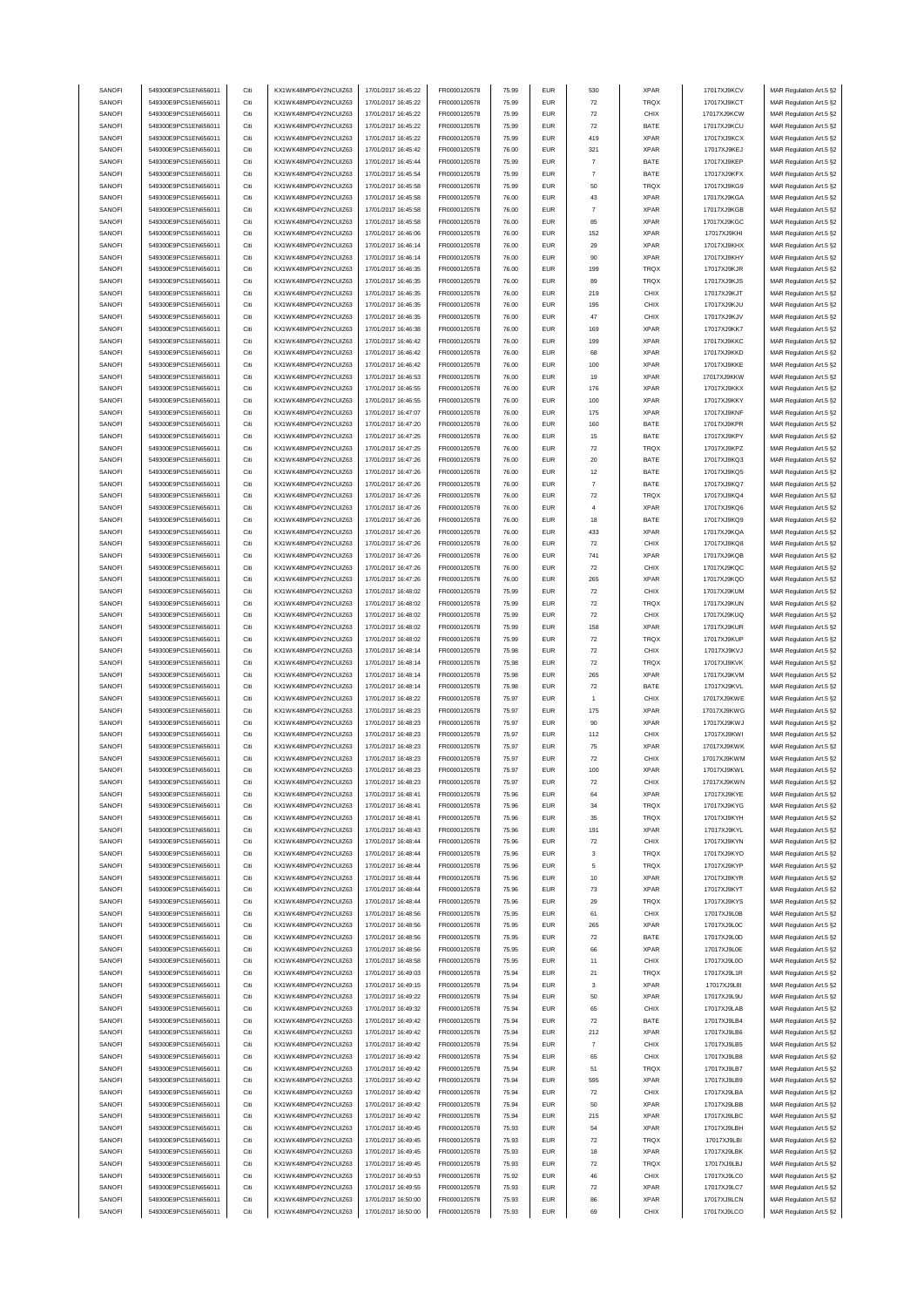| SANOFI | 549300E9PC51EN656011 | Citi | KX1WK48MPD4Y2NCUIZ63  | 17/01/2017 16:50:12 | FR0000120578 | 75.95 | <b>EUR</b>                  | ${\bf 72}$     | TRQX        | 17017XJ9LDS  | MAR Regulation Art.5 §2 |
|--------|----------------------|------|-----------------------|---------------------|--------------|-------|-----------------------------|----------------|-------------|--------------|-------------------------|
| SANOFI | 549300E9PC51EN656011 | Citi | KX1WK48MPD4Y2NCLIIZ63 | 17/01/2017 16:50:12 | FR0000120578 | 75.95 | <b>EUR</b>                  | ${\bf 72}$     | CHIX        | 17017XJ9I DU | MAR Regulation Art.5 §2 |
|        |                      |      |                       |                     |              |       |                             |                |             |              |                         |
| SANOFI | 549300E9PC51EN656011 | Citi | KX1WK48MPD4Y2NCUIZ63  | 17/01/2017 16:50:12 | FR0000120578 | 75.95 | <b>EUR</b>                  | 165            | <b>XPAR</b> | 17017XJ9LDW  | MAR Regulation Art.5 §2 |
| SANOFI | 549300E9PC51EN656011 | Citi | KX1WK48MPD4Y2NCUIZ63  | 17/01/2017 16:50:12 | FR0000120578 | 75.95 | EUR                         | 100            | <b>XPAR</b> | 17017XJ9LDX  | MAR Regulation Art.5 §2 |
| SANOFI | 549300E9PC51EN656011 | Citi | KX1WK48MPD4Y2NCUIZ63  | 17/01/2017 16:51:24 | FR0000120578 | 75.99 | <b>EUR</b>                  | 59             | <b>XPAR</b> | 17017XJ9LM3  | MAR Regulation Art.5 §2 |
| SANOFI | 549300E9PC51EN656011 | Citi | KX1WK48MPD4Y2NCUIZ63  | 17/01/2017 16:51:24 | FR0000120578 | 75.99 | <b>EUR</b>                  | 161            | <b>XPAR</b> | 17017XJ9LM4  | MAR Regulation Art.5 §2 |
| SANOFI | 549300E9PC51EN656011 | Citi | KX1WK48MPD4Y2NCUIZ63  | 17/01/2017 16:51:24 | FR0000120578 | 75.99 | <b>EUR</b>                  | 100            | <b>XPAR</b> | 17017XJ9LM5  | MAR Regulation Art.5 §2 |
| SANOFI | 549300E9PC51EN656011 | Citi | KX1WK48MPD4Y2NCUIZ63  | 17/01/2017 16:51:26 | FR0000120578 | 75.98 | <b>EUR</b>                  | 69             | CHIX        | 17017XJ9LM6  | MAR Regulation Art.5 §2 |
|        |                      |      |                       |                     |              |       |                             |                |             |              |                         |
| SANOFI | 549300E9PC51EN656011 | Citi | KX1WK48MPD4Y2NCUIZ63  | 17/01/2017 16:51:26 | FR0000120578 | 75.98 | <b>EUR</b>                  | 72             | TRQX        | 17017XJ9LM7  | MAR Regulation Art.5 §2 |
| SANOFI | 549300E9PC51EN656011 | Citi | KX1WK48MPD4Y2NCUIZ63  | 17/01/2017 16:51:26 | FR0000120578 | 75.98 | <b>EUR</b>                  | 265            | <b>XPAR</b> | 17017XJ9LM9  | MAR Regulation Art.5 §2 |
| SANOFI | 549300E9PC51EN656011 | Citi | KX1WK48MPD4Y2NCUIZ63  | 17/01/2017 16:51:26 | FR0000120578 | 75.98 | <b>EUR</b>                  | 72             | BATE        | 17017XJ9LM8  | MAR Regulation Art.5 §2 |
| SANOFI | 549300E9PC51EN656011 | Citi | KX1WK48MPD4Y2NCUIZ63  | 17/01/2017 16:51:27 | FR0000120578 | 75.97 | <b>EUR</b>                  | $\overline{7}$ | BATE        | 17017XJ9LMA  | MAR Regulation Art.5 §2 |
| SANOFI | 549300E9PC51EN656011 | Citi | KX1WK48MPD4Y2NCUIZ63  | 17/01/2017 16:51:27 | FR0000120578 | 75.97 | <b>EUR</b>                  | 65             | BATE        | 17017XJ9LMC  | MAR Regulation Art.5 §2 |
|        |                      |      |                       |                     |              |       |                             |                |             |              |                         |
| SANOFI | 549300E9PC51EN656011 | Citi | KX1WK48MPD4Y2NCUIZ63  | 17/01/2017 16:51:27 | FR0000120578 | 75.97 | <b>EUR</b>                  | 72             | TRQX        | 17017XJ9LMB  | MAR Regulation Art.5 §2 |
| SANOFI | 549300E9PC51EN656011 | Citi | KX1WK48MPD4Y2NCUIZ63  | 17/01/2017 16:51:27 | FR0000120578 | 75.97 | <b>EUR</b>                  | 265            | <b>XPAR</b> | 17017XJ9LME  | MAR Regulation Art.5 §2 |
| SANOFI | 549300E9PC51EN656011 | Citi | KX1WK48MPD4Y2NCUIZ63  | 17/01/2017 16:51:27 | FR0000120578 | 75.97 | <b>EUR</b>                  | 72             | CHIX        | 17017XJ9LMD  | MAR Regulation Art.5 §2 |
| SANOFI | 549300E9PC51EN656011 | Citi | KX1WK48MPD4Y2NCUIZ63  | 17/01/2017 16:51:28 | FR0000120578 | 75.96 | <b>EUR</b>                  | 72             | CHIX        | 17017XJ9LMH  | MAR Regulation Art.5 §2 |
| SANOFI | 549300E9PC51EN656011 | Citi | KX1WK48MPD4Y2NCUIZ63  | 17/01/2017 16:51:28 | FR0000120578 | 75.96 | <b>EUR</b>                  | 31             | TRQX        | 17017XJ9LMI  | MAR Regulation Art.5 §2 |
| SANOFI | 549300E9PC51EN656011 | Citi | KX1WK48MPD4Y2NCUIZ63  | 17/01/2017 16:51:28 | FR0000120578 | 75.96 | EUR                         | 41             | TRQX        | 17017XJ9LMJ  |                         |
|        |                      |      |                       |                     |              |       |                             |                |             |              | MAR Regulation Art.5 §2 |
| SANOFI | 549300E9PC51EN656011 | Citi | KX1WK48MPD4Y2NCUIZ63  | 17/01/2017 16:51:28 | FR0000120578 | 75.96 | <b>EUR</b>                  | 72             | CHIX        | 17017XJ9LMK  | MAR Regulation Art.5 §2 |
| SANOFI | 549300E9PC51EN656011 | Citi | KX1WK48MPD4Y2NCUIZ63  | 17/01/2017 16:52:09 | FR0000120578 | 75.98 | <b>EUR</b>                  | 11             | BATE        | 17017XJ9LQ3  | MAR Regulation Art.5 §2 |
| SANOFI | 549300E9PC51EN656011 | Citi | KX1WK48MPD4Y2NCUIZ63  | 17/01/2017 16:52:09 | FR0000120578 | 75.98 | <b>EUR</b>                  | 39             | BATE        | 17017XJ9LQ4  | MAR Regulation Art.5 §2 |
| SANOFI | 549300E9PC51EN656011 | Citi | KX1WK48MPD4Y2NCUIZ63  | 17/01/2017 16:52:25 | FR0000120578 | 75.98 | <b>EUR</b>                  | 73             | <b>XPAR</b> | 17017XJ9LSA  | MAR Regulation Art.5 §2 |
| SANOFI | 549300E9PC51EN656011 | Citi | KX1WK48MPD4Y2NCUIZ63  | 17/01/2017 16:52:25 | FR0000120578 | 75.98 | <b>EUR</b>                  | 72             | CHIX        | 17017XJ9LS7  | MAR Regulation Art.5 §2 |
| SANOFI | 549300E9PC51EN656011 | Citi | KX1WK48MPD4Y2NCLIIZ63 | 17/01/2017 16:52:25 | FR0000120578 | 75.98 | <b>EUR</b>                  | 57             | TRQX        | 17017XJ9LS8  | MAR Regulation Art.5 §2 |
|        |                      |      |                       |                     |              |       |                             |                |             |              |                         |
| SANOFI | 549300E9PC51EN656011 | Citi | KX1WK48MPD4Y2NCUIZ63  | 17/01/2017 16:52:25 | FR0000120578 | 75.98 | <b>EUR</b>                  | 33             | BATE        | 17017XJ9LS9  | MAR Regulation Art.5 §2 |
| SANOFI | 549300E9PC51EN656011 | Citi | KX1WK48MPD4Y2NCUIZ63  | 17/01/2017 16:52:25 | FR0000120578 | 75.98 | EUR                         | 15             | <b>TRQX</b> | 17017XJ9LSB  | MAR Regulation Art.5 §2 |
| SANOFI | 549300E9PC51EN656011 | Citi | KX1WK48MPD4Y2NCUIZ63  | 17/01/2017 16:52:25 | FR0000120578 | 75.98 | <b>EUR</b>                  | 12             | BATE        | 17017XJ9LSC  | MAR Regulation Art.5 §2 |
| SANOFI | 549300E9PC51EN656011 | Citi | KX1WK48MPD4Y2NCUIZ63  | 17/01/2017 16:52:25 | FR0000120578 | 75.98 | <b>EUR</b>                  | 27             | BATE        | 17017XJ9LSE  | MAR Regulation Art.5 §2 |
| SANOFI | 549300E9PC51EN656011 | Citi | KX1WK48MPD4Y2NCUIZ63  | 17/01/2017 16:52:25 | FR0000120578 | 75.98 | <b>EUR</b>                  | 54             | <b>XPAR</b> | 17017XJ9LSF  | MAR Regulation Art.5 §2 |
|        |                      |      |                       |                     |              |       |                             |                |             |              |                         |
| SANOFI | 549300E9PC51EN656011 | Citi | KX1WK48MPD4Y2NCUIZ63  | 17/01/2017 16:52:25 | FR0000120578 | 75.98 | EUR                         | 30             | <b>XPAR</b> | 17017XJ9LSI  | MAR Regulation Art.5 §2 |
| SANOFI | 549300E9PC51EN656011 | Citi | KX1WK48MPD4Y2NCUIZ63  | 17/01/2017 16:52:25 | FR0000120578 | 75.98 | <b>EUR</b>                  | 91             | <b>XPAR</b> | 17017XJ9LSJ  | MAR Regulation Art.5 §2 |
| SANOFI | 549300E9PC51EN656011 | Citi | KX1WK48MPD4Y2NCUIZ63  | 17/01/2017 16:52:25 | FR0000120578 | 75.98 | <b>EUR</b>                  | 102            | <b>XPAR</b> | 17017XJ9LSK  | MAR Regulation Art.5 §2 |
| SANOFI | 549300E9PC51EN656011 | Citi | KX1WK48MPD4Y2NCLIIZ63 | 17/01/2017 16:52:25 | FR0000120578 | 75.98 | <b>EUR</b>                  | 193            | <b>XPAR</b> | 17017XJ9LSL  | MAR Regulation Art.5 §2 |
| SANOFI | 549300E9PC51EN656011 | Citi | KX1WK48MPD4Y2NCUIZ63  | 17/01/2017 16:52:25 | FR0000120578 | 75.98 | <b>EUR</b>                  | 111            | <b>XPAR</b> | 17017XJ9LSM  | MAR Regulation Art.5 §2 |
| SANOFI | 549300E9PC51EN656011 | Citi | KX1WK48MPD4Y2NCUIZ63  | 17/01/2017 16:52:25 | FR0000120578 | 75.98 | <b>EUR</b>                  | 100            | <b>XPAR</b> | 17017XJ9LSN  |                         |
|        |                      |      |                       |                     |              |       |                             |                |             |              | MAR Regulation Art.5 §2 |
| SANOFI | 549300E9PC51EN656011 | Citi | KX1WK48MPD4Y2NCUIZ63  | 17/01/2017 16:52:25 | FR0000120578 | 75.98 | <b>EUR</b>                  | 100            | <b>XPAR</b> | 17017XJ9LSO  | MAR Regulation Art.5 §2 |
| SANOFI | 549300E9PC51EN656011 | Citi | KX1WK48MPD4Y2NCUIZ63  | 17/01/2017 16:52:25 | FR0000120578 | 75.98 | <b>EUR</b>                  | 100            | <b>XPAR</b> | 17017XJ9LSP  | MAR Regulation Art.5 §2 |
| SANOFI | 549300E9PC51EN656011 | Citi | KX1WK48MPD4Y2NCUIZ63  | 17/01/2017 16:52:25 | FR0000120578 | 75.98 | <b>EUR</b>                  | 100            | <b>XPAR</b> | 17017XJ9LSQ  | MAR Regulation Art.5 §2 |
| SANOFI | 549300E9PC51EN656011 | Citi | KX1WK48MPD4Y2NCUIZ63  | 17/01/2017 16:52:25 | FR0000120578 | 75.98 | <b>EUR</b>                  | 186            | <b>XPAR</b> | 17017XJ9LSR  | MAR Regulation Art.5 §2 |
| SANOFI | 549300E9PC51EN656011 | Citi | KX1WK48MPD4Y2NCUIZ63  | 17/01/2017 16:52:25 | FR0000120578 | 75.98 | <b>EUR</b>                  | 137            | <b>XPAR</b> | 17017XJ9LSS  | MAR Regulation Art.5 §2 |
| SANOFI | 549300E9PC51EN656011 | Citi | KX1WK48MPD4Y2NCUIZ63  | 17/01/2017 16:52:31 | FR0000120578 | 75.97 | <b>EUR</b>                  | 3              | BATE        | 17017XJ9LSY  | MAR Regulation Art.5 §2 |
|        |                      |      |                       |                     |              |       |                             |                |             |              |                         |
| SANOFI | 549300E9PC51EN656011 | Citi | KX1WK48MPD4Y2NCUIZ63  | 17/01/2017 16:52:31 | FR0000120578 | 75.97 | <b>EUR</b>                  | 72             | CHIX        | 17017XJ9LSZ  | MAR Regulation Art.5 §2 |
| SANOFI | 549300E9PC51EN656011 | Citi | KX1WK48MPD4Y2NCUIZ63  | 17/01/2017 16:52:31 | FR0000120578 | 75.97 | EUR                         | ${\bf 72}$     | <b>TRQX</b> | 17017XJ9LT0  | MAR Regulation Art.5 §2 |
| SANOFI | 549300E9PC51EN656011 | Citi | KX1WK48MPD4Y2NCUIZ63  | 17/01/2017 16:52:31 | FR0000120578 | 75.97 | <b>EUR</b>                  | 265            | <b>XPAR</b> | 17017XJ9LT1  | MAR Regulation Art.5 §2 |
| SANOFI | 549300E9PC51EN656011 | Citi | KX1WK48MPD4Y2NCUIZ63  | 17/01/2017 16:52:41 | FR0000120578 | 75.97 | <b>EUR</b>                  | 62             | <b>XPAR</b> | 17017XJ9LV4  | MAR Regulation Art.5 §2 |
| SANOFI | 549300E9PC51EN656011 | Citi | KX1WK48MPD4Y2NCUIZ63  | 17/01/2017 16:52:41 | FR0000120578 | 75.97 | <b>EUR</b>                  | 100            | <b>XPAR</b> | 17017XJ9LV7  | MAR Regulation Art.5 §2 |
|        |                      | Citi |                       |                     |              |       |                             |                |             |              |                         |
| SANOFI | 549300E9PC51EN656011 |      | KX1WK48MPD4Y2NCUIZ63  | 17/01/2017 16:52:41 | FR0000120578 | 75.97 | <b>EUR</b>                  | 72             | CHIX        | 17017XJ9LV5  | MAR Regulation Art.5 §2 |
| SANOFI | 549300E9PC51EN656011 | Citi | KX1WK48MPD4Y2NCUIZ63  | 17/01/2017 16:52:41 | FR0000120578 | 75.97 | <b>EUR</b>                  | 72             | TRQX        | 17017XJ9LV6  | MAR Regulation Art.5 §2 |
| SANOFI | 549300E9PC51EN656011 | Citi | KX1WK48MPD4Y2NCUIZ63  | 17/01/2017 16:52:41 | FR0000120578 | 75.97 | <b>EUR</b>                  | 127            | <b>XPAR</b> | 17017XJ9LV8  | MAR Regulation Art.5 §2 |
| SANOFI | 549300E9PC51EN656011 | Citi | KX1WK48MPD4Y2NCUIZ63  | 17/01/2017 16:52:56 | FR0000120578 | 75.96 | <b>EUR</b>                  | 72             | CHIX        | 17017XJ9LYY  | MAR Regulation Art.5 §2 |
| SANOFI | 549300E9PC51EN656011 | Citi | KX1WK48MPD4Y2NCUIZ63  | 17/01/2017 16:52:56 | FR0000120578 | 75.96 | EUR                         | 72             | CHIX        | 17017XJ9LZ0  | MAR Regulation Art.5 §2 |
| SANOFI | 549300E9PC51EN656011 | Citi | KX1WK48MPD4Y2NCUIZ63  | 17/01/2017 16:52:56 | FR0000120578 | 75.96 | <b>EUR</b>                  | 88             | <b>XPAR</b> | 17017XJ9LYZ  | MAR Regulation Art.5 §2 |
|        |                      |      |                       |                     |              |       |                             |                |             |              |                         |
| SANOFI | 549300E9PC51EN656011 | Citi | KX1WK48MPD4Y2NCUIZ63  | 17/01/2017 16:52:56 | FR0000120578 | 75.96 | <b>EUR</b>                  | 72             | <b>XPAR</b> | 17017XJ9LZ2  | MAR Regulation Art.5 §2 |
| SANOFI | 549300E9PC51EN656011 | Citi | KX1WK48MPD4Y2NCUIZ63  | 17/01/2017 16:52:56 | FR0000120578 | 75.96 | <b>EUR</b>                  | 95             | <b>XPAR</b> | 17017XJ9LZ3  | MAR Regulation Art.5 §2 |
| SANOFI | 549300E9PC51EN656011 | Citi | KX1WK48MPD4Y2NCUIZ63  | 17/01/2017 16:52:57 | FR0000120578 | 75.95 | <b>EUR</b>                  | $\overline{7}$ | CHIX        | 17017XJ9LZ4  | MAR Regulation Art.5 §2 |
| SANOFI | 549300E9PC51EN656011 | Citi | KX1WK48MPD4Y2NCUIZ63  | 17/01/2017 16:52:57 | FR0000120578 | 75.95 | <b>EUR</b>                  | 65             | CHIX        | 17017XJ9LZ6  | MAR Regulation Art.5 §2 |
| SANOFI | 549300E9PC51EN656011 | Citi | KX1WK48MPD4Y2NCLIIZ63 | 17/01/2017 16:54:08 | FR0000120578 | 75.97 | FUR                         |                | <b>BATF</b> | 17017XJ9M57  | MAR Regulation Art 5.82 |
|        |                      |      |                       |                     |              |       |                             |                |             |              |                         |
| SANOFI | 549300E9PC51EN656011 | Citi | KX1WK48MPD4Y2NCUIZ63  | 17/01/2017 16:54:08 | FR0000120578 | 75.97 | <b>EUR</b>                  | 72             | <b>TRQX</b> | 17017XJ9M60  | MAR Regulation Art.5 §2 |
| SANOFI | 549300E9PC51EN656011 | Citi | KX1WK48MPD4Y2NCUIZ63  | 17/01/2017 16:54:08 | FR0000120578 | 75.97 | EUR                         | 265            | <b>XPAR</b> | 17017XJ9M62  | MAR Regulation Art.5 §2 |
| SANOFI | 549300E9PC51EN656011 | Citi | KX1WK48MPD4Y2NCUIZ63  | 17/01/2017 16:54:08 | FR0000120578 | 75.97 | EUR                         | 541            | <b>XPAR</b> | 17017XJ9M67  | MAR Regulation Art.5 §2 |
| SANOFI | 549300E9PC51EN656011 | Citi | KX1WK48MPD4Y2NCUIZ63  | 17/01/2017 16:54:08 | FR0000120578 | 75.97 | <b>EUR</b>                  | 72             | CHIX        | 17017XJ9M63  | MAR Regulation Art.5 §2 |
| SANOFI | 549300E9PC51EN656011 | Citi | KX1WK48MPD4Y2NCUIZ63  | 17/01/2017 16:54:46 | FR0000120578 | 75.98 | EUR                         | 76             | CHIX        | 17017XJ9M9E  | MAR Regulation Art.5 §2 |
| SANOFI | 549300E9PC51EN656011 | Citi | KX1WK48MPD4Y2NCUIZ63  | 17/01/2017 16:54:46 | FR0000120578 | 75.98 | <b>EUR</b>                  | 74             | <b>XPAR</b> | 17017XJ9M9F  | MAR Regulation Art.5 §2 |
|        |                      |      |                       |                     |              |       |                             |                |             |              |                         |
| SANOFI | 549300E9PC51EN656011 | Citi | KX1WK48MPD4Y2NCUIZ63  | 17/01/2017 16:54:46 | FR0000120578 | 75.98 | <b>EUR</b>                  | 385            | CHIX        | 17017XJ9M9G  | MAR Regulation Art.5 §2 |
| SANOFI | 549300E9PC51EN656011 | Citi | KX1WK48MPD4Y2NCUIZ63  | 17/01/2017 16:55:04 | FR0000120578 | 76.04 | <b>EUR</b>                  | 218            | <b>XPAR</b> | 17017XJ9MBW  | MAR Regulation Art.5 §2 |
| SANOFI | 549300E9PC51EN656011 | Citi | KX1WK48MPD4Y2NCUIZ63  | 17/01/2017 16:55:05 | FR0000120578 | 76.04 | $\ensuremath{\mathsf{EUR}}$ | 330            | <b>TRQX</b> | 17017XJ9MC2  | MAR Regulation Art.5 §2 |
| SANOFI | 549300E9PC51EN656011 | Citi | KX1WK48MPD4Y2NCLIIZ63 | 17/01/2017 16:55:05 | FR0000120578 | 76.03 | EUR                         | 67             | CHIX        | 17017XJ9MC3  | MAR Regulation Art.5 §2 |
| SANOFI | 549300E9PC51EN656011 | Citi | KX1WK48MPD4Y2NCUIZ63  | 17/01/2017 16:55:05 | FR0000120578 | 76.04 | <b>EUR</b>                  | 131            | <b>XPAR</b> | 17017XJ9MC5  | MAR Regulation Art.5 §2 |
| SANOFI | 549300E9PC51EN656011 | Citi | KX1WK48MPD4Y2NCUIZ63  | 17/01/2017 16:55:05 | FR0000120578 | 76.03 | <b>EUR</b>                  | 5              | CHIX        | 17017XJ9MC6  | MAR Regulation Art.5 §2 |
| SANOFI | 549300E9PC51EN656011 | Citi | KX1WK48MPD4Y2NCUIZ63  | 17/01/2017 16:55:05 | FR0000120578 | 76.03 | <b>EUR</b>                  | 72             | BATE        | 17017XJ9MC4  | MAR Regulation Art.5 §2 |
|        |                      |      |                       |                     |              |       |                             |                |             |              |                         |
| SANOFI | 549300E9PC51EN656011 | Citi | KX1WK48MPD4Y2NCUIZ63  | 17/01/2017 16:55:05 | FR0000120578 | 76.04 | EUR                         | 134            | <b>XPAR</b> | 17017XJ9MC7  | MAR Regulation Art.5 §2 |
| SANOFI | 549300E9PC51EN656011 | Citi | KX1WK48MPD4Y2NCUIZ63  | 17/01/2017 16:55:06 | FR0000120578 | 76.02 | <b>EUR</b>                  | 72             | TRQX        | 17017XJ9MC8  | MAR Regulation Art.5 §2 |
| SANOFI | 549300E9PC51EN656011 | Citi | KX1WK48MPD4Y2NCUIZ63  | 17/01/2017 16:55:06 | FR0000120578 | 76.02 | <b>EUR</b>                  | 895            | <b>XPAR</b> | 17017XJ9MC9  | MAR Regulation Art.5 §2 |
| SANOFI | 549300E9PC51EN656011 | Citi | KX1WK48MPD4Y2NCUIZ63  | 17/01/2017 16:55:06 | FR0000120578 | 76.01 | <b>EUR</b>                  | 72             | CHIX        | 17017XJ9MCA  | MAR Regulation Art.5 §2 |
| SANOFI | 549300E9PC51EN656011 | Citi | KX1WK48MPD4Y2NCUIZ63  | 17/01/2017 16:55:06 | FR0000120578 | 76.01 | EUR                         | 265            | <b>XPAR</b> | 17017XJ9MCC  | MAR Regulation Art.5 §2 |
|        |                      |      |                       |                     |              |       |                             |                |             |              |                         |
| SANOFI | 549300E9PC51EN656011 | Citi | KX1WK48MPD4Y2NCUIZ63  | 17/01/2017 16:55:06 | FR0000120578 | 76.01 | <b>EUR</b>                  | 131            | BATE        | 17017XJ9MCB  | MAR Regulation Art.5 §2 |
| SANOFI | 549300E9PC51EN656011 | Citi | KX1WK48MPD4Y2NCUIZ63  | 17/01/2017 16:56:03 | FR0000120578 | 76.04 | <b>EUR</b>                  | 169            | <b>XPAR</b> | 17017XJ9MGE  | MAR Regulation Art.5 §2 |
| SANOFI | 549300E9PC51EN656011 | Citi | KX1WK48MPD4Y2NCUIZ63  | 17/01/2017 16:56:03 | FR0000120578 | 76.04 | EUR                         | 72             | CHIX        | 17017XJ9MGD  | MAR Regulation Art.5 §2 |
| SANOFI | 549300E9PC51EN656011 | Citi | KX1WK48MPD4Y2NCUIZ63  | 17/01/2017 16:56:03 | FR0000120578 | 76.04 | <b>EUR</b>                  | 50             | <b>TRQX</b> | 17017XJ9MGC  | MAR Regulation Art.5 §2 |
| SANOFI | 549300E9PC51EN656011 | Citi | KX1WK48MPD4Y2NCUIZ63  | 17/01/2017 16:56:03 | FR0000120578 | 76.04 | EUR                         | 692            | <b>XPAR</b> | 17017XJ9MGI  | MAR Regulation Art.5 §2 |
| SANOFI | 549300E9PC51EN656011 | Citi | KX1WK48MPD4Y2NCUIZ63  | 17/01/2017 16:56:03 | FR0000120578 | 76.04 | <b>EUR</b>                  | 51             | BATE        | 17017XJ9MGF  | MAR Regulation Art.5 §2 |
|        |                      |      |                       |                     |              |       |                             |                |             |              |                         |
| SANOFI | 549300E9PC51EN656011 | Citi | KX1WK48MPD4Y2NCUIZ63  | 17/01/2017 16:56:03 | FR0000120578 | 76.04 | <b>EUR</b>                  | 22             | TRQX        | 17017XJ9MGG  | MAR Regulation Art.5 §2 |
| SANOFI | 549300E9PC51EN656011 | Citi | KX1WK48MPD4Y2NCUIZ63  | 17/01/2017 16:56:03 | FR0000120578 | 76.04 | <b>EUR</b>                  | 21             | BATE        | 17017XJ9MGH  | MAR Regulation Art.5 §2 |
| SANOFI | 549300E9PC51EN656011 | Citi | KX1WK48MPD4Y2NCUIZ63  | 17/01/2017 16:56:03 | FR0000120578 | 76.04 | EUR                         | 51             | <b>XPAR</b> | 17017XJ9MGJ  | MAR Regulation Art.5 §2 |
| SANOFI | 549300E9PC51EN656011 | Citi | KX1WK48MPD4Y2NCUIZ63  | 17/01/2017 16:56:03 | FR0000120578 | 76.03 | <b>EUR</b>                  | 28             | <b>XPAR</b> | 17017XJ9MGM  | MAR Regulation Art.5 §2 |
| SANOFI | 549300E9PC51EN656011 | Citi | KX1WK48MPD4Y2NCUIZ63  | 17/01/2017 16:56:03 | FR0000120578 | 76.03 | <b>EUR</b>                  | 72             | <b>TRQX</b> | 17017XJ9MGK  | MAR Regulation Art.5 §2 |
| SANOFI | 549300E9PC51EN656011 | Citi | KX1WK48MPD4Y2NCUIZ63  | 17/01/2017 16:56:03 | FR0000120578 | 76.03 | <b>EUR</b>                  | 72             | CHIX        | 17017XJ9MGL  | MAR Regulation Art.5 §2 |
|        |                      |      |                       |                     |              |       |                             |                |             |              |                         |
| SANOFI | 549300E9PC51EN656011 | Citi | KX1WK48MPD4Y2NCUIZ63  | 17/01/2017 16:56:03 | FR0000120578 | 76.03 | EUR                         | 237            | <b>XPAR</b> | 17017XJ9MGO  | MAR Regulation Art.5 §2 |
| SANOFI | 549300E9PC51EN656011 | Citi | KX1WK48MPD4Y2NCUIZ63  | 17/01/2017 16:56:03 | FR0000120578 | 76.03 | <b>EUR</b>                  | 72             | CHIX        | 17017XJ9MGN  | MAR Regulation Art.5 §2 |
| SANOFI | 549300E9PC51EN656011 | Citi | KX1WK48MPD4Y2NCUIZ63  | 17/01/2017 16:56:21 | FR0000120578 | 76.02 | <b>EUR</b>                  | 82             | <b>XPAR</b> | 17017XJ9MJ5  | MAR Regulation Art.5 §2 |
| SANOFI | 549300E9PC51EN656011 | Citi | KX1WK48MPD4Y2NCUIZ63  | 17/01/2017 16:56:21 | FR0000120578 | 76.02 | $\ensuremath{\mathsf{EUR}}$ | 82             | <b>XPAR</b> | 17017XJ9MJ6  | MAR Regulation Art.5 §2 |
| SANOFI | 549300E9PC51EN656011 | Citi | KX1WK48MPD4Y2NCUIZ63  | 17/01/2017 16:56:21 | FR0000120578 | 76.02 | EUR                         | 183            | <b>XPAR</b> | 17017XJ9MJ7  | MAR Regulation Art.5 §2 |
|        |                      |      |                       |                     |              |       |                             |                |             |              |                         |
| SANOFI | 549300E9PC51EN656011 | Citi | KX1WK48MPD4Y2NCUIZ63  | 17/01/2017 16:56:48 | FR0000120578 | 76.03 | <b>EUR</b>                  | 72             | CHIX        | 17017XJ9MLZ  | MAR Regulation Art.5 §2 |
| SANOFI | 549300E9PC51EN656011 | Citi | KX1WK48MPD4Y2NCUIZ63  | 17/01/2017 16:56:48 | FR0000120578 | 76.03 | <b>EUR</b>                  | 72             | TRQX        | 17017XJ9MM0  | MAR Regulation Art.5 §2 |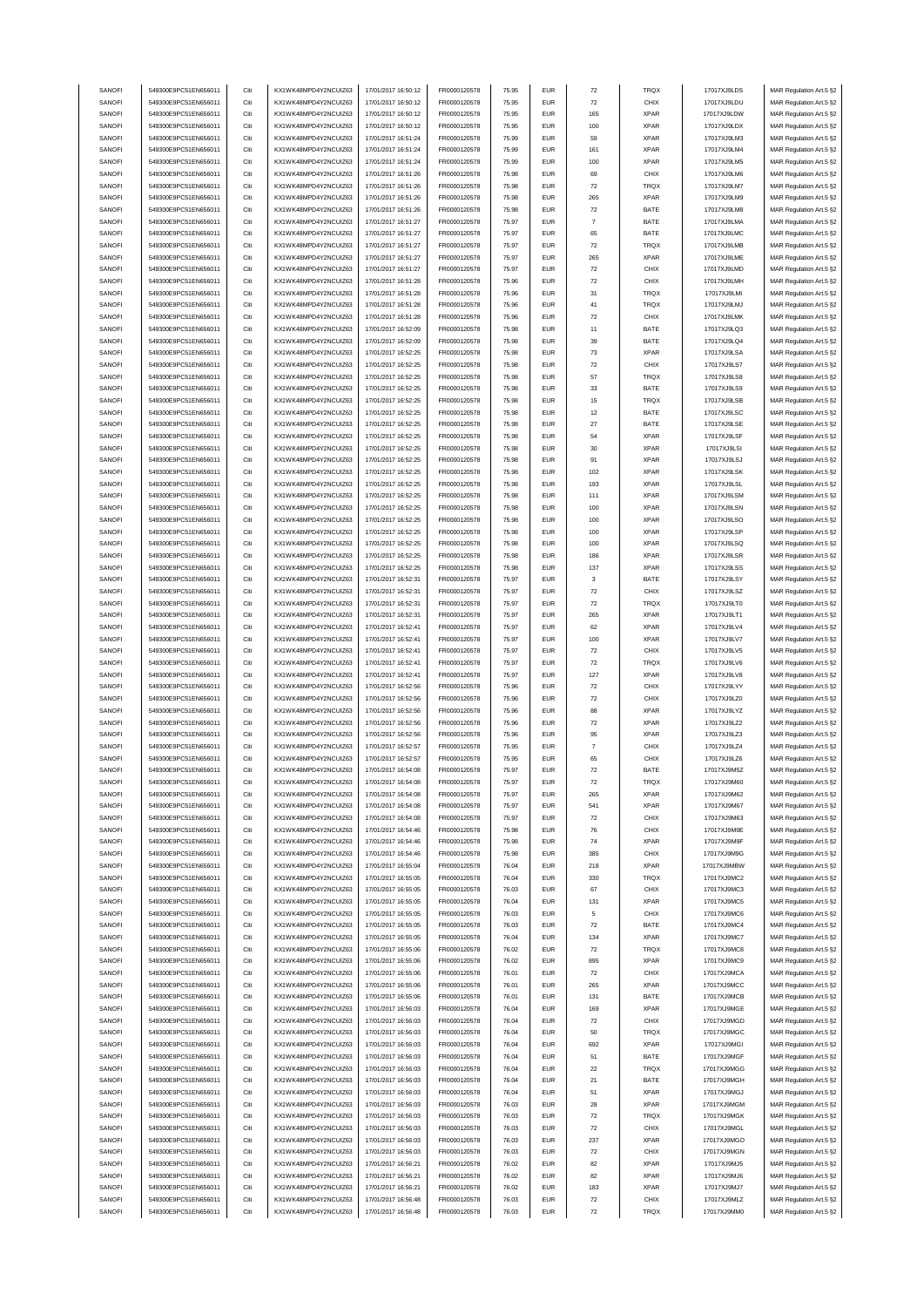| SANOFI | 549300E9PC51EN656011 | Citi | KX1WK48MPD4Y2NCUIZ63  | 17/01/2017 16:56:48 | FR0000120578 | 76.03 | <b>EUR</b> |                           | <b>XPAR</b> | 17017XJ9MM2 |                         |
|--------|----------------------|------|-----------------------|---------------------|--------------|-------|------------|---------------------------|-------------|-------------|-------------------------|
| SANOFI | 549300E9PC51EN656011 | Citi | KX1WK48MPD4Y2NCUIZ63  | 17/01/2017 16:56:48 |              | 76.03 | <b>EUR</b> | 71<br>53                  | BATE        |             | MAR Regulation Art.5 §2 |
|        |                      |      |                       |                     | FR0000120578 |       |            |                           |             | 17017XJ9MM1 | MAR Regulation Art.5 §2 |
| SANOFI | 549300E9PC51EN656011 | Citi | KX1WK48MPD4Y2NCUIZ63  | 17/01/2017 16:57:01 | FR0000120578 | 76.02 | <b>EUR</b> | 72                        | CHIX        | 17017XJ9MNS | MAR Regulation Art.5 §2 |
| SANOFI | 549300E9PC51EN656011 | Citi | KX1WK48MPD4Y2NCUIZ63  | 17/01/2017 16:57:01 | FR0000120578 | 76.02 | <b>EUR</b> | 146                       | <b>XPAR</b> | 17017XJ9MNV | MAR Regulation Art.5 §2 |
| SANOFI | 549300E9PC51EN656011 | Citi | KX1WK48MPD4Y2NCLIIZ63 | 17/01/2017 16:57:01 | FR0000120578 | 76.02 | <b>EUR</b> | 59                        | TRQX        | 17017XJ9MNU | MAR Regulation Art.5 §2 |
| SANOFI | 549300E9PC51EN656011 | Citi | KX1WK48MPD4Y2NCUIZ63  | 17/01/2017 16:57:01 | FR0000120578 | 76.02 | <b>EUR</b> | 61                        | BATE        | 17017XJ9MNT | MAR Regulation Art.5 §2 |
| SANOFI | 549300E9PC51EN656011 | Citi | KX1WK48MPD4Y2NCUIZ63  | 17/01/2017 16:57:01 | FR0000120578 | 76.02 | <b>EUR</b> | 119                       | <b>XPAR</b> | 17017XJ9MNW | MAR Regulation Art.5 §2 |
|        | 549300E9PC51EN656011 | Citi | KX1WK48MPD4Y2NCUIZ63  |                     |              | 76.01 | <b>EUR</b> |                           |             |             |                         |
| SANOFI |                      |      |                       | 17/01/2017 16:57:01 | FR0000120578 |       |            | ${\bf 72}$                | CHIX        | 17017XJ9MNZ | MAR Regulation Art.5 §2 |
| SANOFI | 549300E9PC51EN656011 | Citi | KX1WK48MPD4Y2NCUIZ63  | 17/01/2017 16:57:01 | FR0000120578 | 76.01 | <b>EUR</b> | 265                       | <b>XPAR</b> | 17017XJ9MO0 | MAR Regulation Art.5 §2 |
| SANOFI | 549300E9PC51EN656011 | Citi | KX1WK48MPD4Y2NCUIZ63  | 17/01/2017 16:57:01 | FR0000120578 | 76.01 | <b>EUR</b> | 72                        | CHIX        | 17017XJ9MO1 | MAR Regulation Art.5 §2 |
| SANOFI | 549300E9PC51EN656011 | Citi | KX1WK48MPD4Y2NCUIZ63  | 17/01/2017 16:57:01 | FR0000120578 | 76.01 | <b>EUR</b> | $\scriptstyle{72}$        | TRQX        | 17017XJ9MO4 | MAR Regulation Art.5 §2 |
| SANOFI | 549300E9PC51EN656011 | Citi | KX1WK48MPD4Y2NCUIZ63  | 17/01/2017 16:57:01 | FR0000120578 | 76.00 | <b>EUR</b> | 200                       | <b>XPAR</b> | 17017XJ9MO5 | MAR Regulation Art.5 §2 |
|        |                      |      |                       |                     |              |       |            |                           |             |             |                         |
| SANOFI | 549300E9PC51EN656011 | Citi | KX1WK48MPD4Y2NCUIZ63  | 17/01/2017 16:57:07 | FR0000120578 | 76.00 | <b>EUR</b> | 165                       | CHIX        | 17017XJ9MPS | MAR Regulation Art.5 §2 |
| SANOFI | 549300E9PC51EN656011 | Citi | KX1WK48MPD4Y2NCUIZ63  | 17/01/2017 16:57:07 | FR0000120578 | 76.00 | <b>EUR</b> | $\bf 72$                  | TRQX        | 17017XJ9MPT | MAR Regulation Art.5 §2 |
| SANOFI | 549300E9PC51EN656011 | Citi | KX1WK48MPD4Y2NCUIZ63  | 17/01/2017 16:57:07 | FR0000120578 | 76.00 | <b>EUR</b> | 19                        | <b>XPAR</b> | 17017XJ9MPU | MAR Regulation Art.5 §2 |
| SANOFI | 549300E9PC51EN656011 | Citi | KX1WK48MPD4Y2NCUIZ63  | 17/01/2017 16:57:07 | FR0000120578 | 76.00 | <b>EUR</b> | 38                        | <b>XPAR</b> | 17017XJ9MPV | MAR Regulation Art.5 §2 |
|        |                      |      |                       |                     |              |       |            |                           |             |             |                         |
| SANOFI | 549300E9PC51EN656011 | Citi | KX1WK48MPD4Y2NCUIZ63  | 17/01/2017 16:57:07 | FR0000120578 | 76.00 | <b>EUR</b> | 109                       | <b>XPAR</b> | 17017XJ9MPW | MAR Regulation Art.5 §2 |
| SANOFI | 549300E9PC51EN656011 | Citi | KX1WK48MPD4Y2NCUIZ63  | 17/01/2017 16:57:47 | FR0000120578 | 76.04 | <b>EUR</b> | $\scriptstyle{72}$        | BATE        | 17017XJ9MTW | MAR Regulation Art.5 §2 |
| SANOFI | 549300E9PC51EN656011 | Citi | KX1WK48MPD4Y2NCUIZ63  | 17/01/2017 16:57:47 | FR0000120578 | 76.04 | <b>EUR</b> | 72                        | <b>TRQX</b> | 17017XJ9MTX | MAR Regulation Art.5 §2 |
| SANOFI | 549300E9PC51EN656011 | Citi | KX1WK48MPD4Y2NCUIZ63  | 17/01/2017 16:57:48 | FR0000120578 | 76.04 | <b>EUR</b> | $\scriptstyle{72}$        | CHIX        | 17017XJ9MU1 | MAR Regulation Art.5 §2 |
| SANOFI | 549300E9PC51EN656011 | Citi | KX1WK48MPD4Y2NCUIZ63  | 17/01/2017 16:58:08 | FR0000120578 | 76.05 | <b>EUR</b> | 122                       | <b>XPAR</b> | 17017XJ9MWO | MAR Regulation Art.5 §2 |
|        |                      |      |                       |                     |              |       |            |                           |             |             |                         |
| SANOFI | 549300E9PC51EN656011 | Citi | KX1WK48MPD4Y2NCUIZ63  | 17/01/2017 16:58:08 | FR0000120578 | 76.05 | <b>EUR</b> | $\overline{\mathfrak{r}}$ | <b>XPAR</b> | 17017XJ9MWP | MAR Regulation Art.5 §2 |
| SANOFI | 549300E9PC51EN656011 | Citi | KX1WK48MPD4Y2NCUIZ63  | 17/01/2017 16:58:09 | FR0000120578 | 76.05 | <b>EUR</b> | 301                       | <b>XPAR</b> | 17017XJ9MWQ | MAR Regulation Art.5 §2 |
| SANOFI | 549300E9PC51EN656011 | Citi | KX1WK48MPD4Y2NCUIZ63  | 17/01/2017 16:58:09 | FR0000120578 | 76.05 | <b>EUR</b> | $\bf 72$                  | CHIX        | 17017XJ9MWR | MAR Regulation Art.5 §2 |
| SANOFI | 549300E9PC51EN656011 | Citi | KX1WK48MPD4Y2NCUIZ63  | 17/01/2017 16:58:09 | FR0000120578 | 76.05 | <b>EUR</b> | $\bf 72$                  | TRQX        | 17017XJ9MWS | MAR Regulation Art.5 §2 |
| SANOFI | 549300E9PC51EN656011 | Citi | KX1WK48MPD4Y2NCUIZ63  | 17/01/2017 16:58:09 | FR0000120578 | 76.05 | <b>EUR</b> | 305                       | <b>XPAR</b> | 17017XJ9MWT |                         |
|        |                      |      |                       |                     |              |       |            |                           |             |             | MAR Regulation Art.5 §2 |
| SANOFI | 549300E9PC51EN656011 | Citi | KX1WK48MPD4Y2NCUIZ63  | 17/01/2017 16:58:09 | FR0000120578 | 76.05 | <b>EUR</b> | 100                       | <b>XPAR</b> | 17017XJ9MWV | MAR Regulation Art.5 §2 |
| SANOFI | 549300E9PC51EN656011 | Citi | KX1WK48MPD4Y2NCUIZ63  | 17/01/2017 16:58:09 | FR0000120578 | 76.05 | <b>EUR</b> | 24                        | <b>XPAR</b> | 17017XJ9MWW | MAR Regulation Art.5 §2 |
| SANOFI | 549300E9PC51EN656011 | Citi | KX1WK48MPD4Y2NCUIZ63  | 17/01/2017 16:58:09 | FR0000120578 | 76.04 | <b>EUR</b> | $\scriptstyle{72}$        | <b>CHIX</b> | 17017XJ9MWU | MAR Regulation Art.5 §2 |
| SANOFI | 549300E9PC51EN656011 | Citi | KX1WK48MPD4Y2NCUIZ63  | 17/01/2017 16:58:11 | FR0000120578 | 76.04 | <b>EUR</b> | 142                       | <b>XPAR</b> | 17017XJ9MWX | MAR Regulation Art.5 §2 |
|        |                      |      | KX1WK48MPD4Y2NCUIZ63  |                     |              |       |            |                           |             |             |                         |
| SANOFI | 549300E9PC51EN656011 | Citi |                       | 17/01/2017 16:58:11 | FR0000120578 | 76.04 | <b>EUR</b> | 123                       | <b>XPAR</b> | 17017XJ9MWZ | MAR Regulation Art.5 §2 |
| SANOFI | 549300E9PC51EN656011 | Citi | KX1WK48MPD4Y2NCUIZ63  | 17/01/2017 16:58:11 | FR0000120578 | 76.04 | <b>EUR</b> | $\scriptstyle{72}$        | CHIX        | 17017XJ9MWY | MAR Regulation Art.5 §2 |
| SANOFI | 549300E9PC51EN656011 | Citi | KX1WK48MPD4Y2NCUIZ63  | 17/01/2017 16:58:13 | FR0000120578 | 76.04 | <b>EUR</b> | 97                        | <b>XPAR</b> | 17017XJ9MXA | MAR Regulation Art.5 §2 |
| SANOFI | 549300E9PC51EN656011 | Citi | KX1WK48MPD4Y2NCUIZ63  | 17/01/2017 16:58:13 | FR0000120578 | 76.04 | <b>EUR</b> | 72                        | BATE        | 17017XJ9MX9 | MAR Regulation Art.5 §2 |
| SANOFI | 549300E9PC51EN656011 | Citi | KX1WK48MPD4Y2NCUIZ63  | 17/01/2017 16:59:34 | FR0000120578 | 76.11 | <b>EUR</b> | 69                        | CHIX        | 17017XJ9N69 | MAR Regulation Art.5 §2 |
|        |                      |      |                       |                     |              |       |            |                           |             |             |                         |
| SANOFI | 549300E9PC51EN656011 | Citi | KX1WK48MPD4Y2NCUIZ63  | 17/01/2017 16:59:34 | FR0000120578 | 76.11 | <b>EUR</b> | $\sqrt{2}$                | CHIX        | 17017XJ9N6E | MAR Regulation Art.5 §2 |
| SANOFI | 549300E9PC51EN656011 | Citi | KX1WK48MPD4Y2NCUIZ63  | 17/01/2017 16:59:34 | FR0000120578 | 76.11 | <b>EUR</b> | $\scriptstyle{72}$        | TRQX        | 17017XJ9N6A | MAR Regulation Art.5 §2 |
| SANOFI | 549300E9PC51EN656011 | Citi | KX1WK48MPD4Y2NCUIZ63  | 17/01/2017 16:59:34 | FR0000120578 | 76.11 | <b>EUR</b> | 40                        | BATE        | 17017XJ9N6B | MAR Regulation Art.5 §2 |
| SANOFI | 549300E9PC51EN656011 | Citi | KX1WK48MPD4Y2NCUIZ63  | 17/01/2017 16:59:34 | FR0000120578 | 76.11 | <b>EUR</b> | $\mathbf{1}$              | CHIX        | 17017XJ9N6H | MAR Regulation Art.5 §2 |
|        |                      |      |                       |                     |              |       |            |                           |             |             |                         |
| SANOFI | 549300E9PC51EN656011 | Citi | KX1WK48MPD4Y2NCUIZ63  | 17/01/2017 16:59:34 | FR0000120578 | 76.11 | <b>EUR</b> | 32                        | BATE        | 17017XJ9N6C | MAR Regulation Art.5 §2 |
| SANOFI | 549300E9PC51EN656011 | Citi | KX1WK48MPD4Y2NCUIZ63  | 17/01/2017 16:59:34 | FR0000120578 | 76.11 | <b>EUR</b> | 62                        | TRQX        | 17017XJ9N6D | MAR Regulation Art.5 §2 |
| SANOFI | 549300E9PC51EN656011 | Citi | KX1WK48MPD4Y2NCUIZ63  | 17/01/2017 16:59:34 | FR0000120578 | 76.11 | <b>EUR</b> | 604                       | <b>XPAR</b> | 17017XJ9N6G | MAR Regulation Art.5 §2 |
| SANOFI | 549300E9PC51EN656011 | Citi | KX1WK48MPD4Y2NCUIZ63  | 17/01/2017 16:59:34 | FR0000120578 | 76.11 | <b>EUR</b> | 69                        | CHIX        | 17017XJ9N6J | MAR Regulation Art.5 §2 |
| SANOFI | 549300E9PC51EN656011 | Citi | KX1WK48MPD4Y2NCUIZ63  | 17/01/2017 16:59:34 | FR0000120578 | 76.11 | <b>EUR</b> | 40                        | BATE        | 17017XJ9N6F | MAR Regulation Art.5 §2 |
| SANOFI | 549300E9PC51EN656011 | Citi | KX1WK48MPD4Y2NCUIZ63  | 17/01/2017 16:59:34 | FR0000120578 | 76.11 | <b>EUR</b> | 56                        | <b>XPAR</b> | 17017XJ9N6I | MAR Regulation Art.5 §2 |
|        | 549300E9PC51EN656011 | Citi | KX1WK48MPD4Y2NCUIZ63  |                     |              |       | <b>EUR</b> |                           |             |             |                         |
| SANOFI |                      |      |                       | 17/01/2017 16:59:34 | FR0000120578 | 76.10 |            | $\scriptstyle{72}$        | CHIX        | 17017XJ9N6M | MAR Regulation Art.5 §2 |
| SANOFI | 549300E9PC51EN656011 | Citi | KX1WK48MPD4Y2NCUIZ63  | 17/01/2017 16:59:34 | FR0000120578 | 76.10 | <b>EUR</b> | $\scriptstyle{72}$        | TRQX        | 17017XJ9N6N | MAR Regulation Art.5 §2 |
| SANOFI | 549300E9PC51EN656011 | Citi | KX1WK48MPD4Y2NCUIZ63  | 17/01/2017 16:59:36 | FR0000120578 | 76.10 | <b>EUR</b> | $\scriptstyle{72}$        | CHIX        | 17017XJ9N6T | MAR Regulation Art.5 §2 |
| SANOFI | 549300E9PC51EN656011 | Citi | KX1WK48MPD4Y2NCUIZ63  | 17/01/2017 16:59:36 | FR0000120578 | 76.10 | <b>EUR</b> | $\scriptstyle{72}$        | TRQX        | 17017XJ9N6U | MAR Regulation Art.5 §2 |
| SANOFI | 549300E9PC51EN656011 | Citi | KX1WK48MPD4Y2NCUIZ63  | 17/01/2017 17:00:05 | FR0000120578 | 76.13 | <b>EUR</b> | 90                        | <b>XPAR</b> | 17017XJ9NB6 | MAR Regulation Art.5 §2 |
|        |                      |      |                       |                     |              |       |            |                           |             |             |                         |
| SANOFI | 549300E9PC51EN656011 | Citi | KX1WK48MPD4Y2NCUIZ63  | 17/01/2017 17:00:05 | FR0000120578 | 76.13 | <b>EUR</b> | 20                        | <b>XPAR</b> | 17017XJ9NB7 | MAR Regulation Art.5 §2 |
| SANOFI | 549300E9PC51EN656011 | Citi | KX1WK48MPD4Y2NCUIZ63  | 17/01/2017 17:00:05 | FR0000120578 | 76.13 | <b>EUR</b> | 280                       | <b>XPAR</b> | 17017XJ9NB8 | MAR Regulation Art.5 §2 |
| SANOFI | 549300E9PC51EN656011 | Citi | KX1WK48MPD4Y2NCUIZ63  | 17/01/2017 17:00:05 | FR0000120578 | 76.13 | <b>EUR</b> | 205                       | <b>XPAR</b> | 17017XJ9NB9 | MAR Regulation Art.5 §2 |
| SANOFI | 549300E9PC51EN656011 | Citi | KX1WK48MPD4Y2NCUIZ63  | 17/01/2017 17:00:05 | FR0000120578 | 76.13 | <b>EUR</b> | 300                       | <b>XPAR</b> | 17017XJ9NBA | MAR Regulation Art.5 §2 |
|        |                      |      |                       |                     | FR0000120578 |       |            |                           |             | 17017XJ9NBB |                         |
| SANOFI | 549300E9PC51EN656011 | Citi | KX1WK48MPD4Y2NCUIZ63  | 17/01/2017 17:00:05 |              | 76.13 | <b>EUR</b> | 90                        | <b>XPAR</b> |             | MAR Regulation Art.5 §2 |
| SANOFI | 549300E9PC51EN656011 | Citi | KX1WK48MPD4Y2NCUIZ63  | 17/01/2017 17:00:10 | FR0000120578 | 76.12 | <b>EUR</b> | $\scriptstyle{72}$        | CHIX        | 17017XJ9NC0 | MAR Regulation Art.5 §2 |
| SANOFI | 549300E9PC51EN656011 | Citi | KX1WK48MPD4Y2NCUIZ63  | 17/01/2017 17:00:10 | FR0000120578 | 76.12 | <b>EUR</b> |                           |             |             | MAR Regulation Art.5 §2 |
| SANOFI | 549300E9PC51EN656011 | Citi | KX1WK48MPD4Y2NCUIZ63  | 17/01/2017 17:00:10 | FR0000120578 |       |            | 145                       | <b>XPAR</b> | 17017XJ9NC3 |                         |
| SANOFI | 549300E9PC51EN656011 |      |                       |                     |              | 76.12 | <b>EUR</b> | $\scriptstyle{72}$        | BATE        | 17017XJ9NC1 | MAR Regulation Art.5 §2 |
| SANOFI |                      |      | KX1WK48MPD4Y2NCLIIZ63 | 17/01/2017 17:00:10 | FR0000120578 | 76.12 | FUR        | 72                        | TROX        | 17017XJ9NC2 | MAR Regulation Art 5 82 |
|        |                      |      |                       |                     |              |       |            |                           |             |             |                         |
|        | 549300E9PC51EN656011 | Citi | KX1WK48MPD4Y2NCUIZ63  | 17/01/2017 17:00:10 | FR0000120578 | 76.12 | <b>EUR</b> | 120                       | <b>XPAR</b> | 17017XJ9NC4 | MAR Regulation Art.5 §2 |
| SANOFI | 549300E9PC51EN656011 | Citi | KX1WK48MPD4Y2NCUIZ63  | 17/01/2017 17:00:58 | FR0000120578 | 76.12 | <b>EUR</b> | $\bf 72$                  | BATE        | 17017XJ9NHR | MAR Regulation Art.5 §2 |
| SANOFI | 549300E9PC51EN656011 | Citi | KX1WK48MPD4Y2NCUIZ63  | 17/01/2017 17:00:58 | FR0000120578 | 76.12 | <b>EUR</b> | 29                        | TRQX        | 17017XJ9NHS | MAR Regulation Art.5 §2 |
| SANOFI | 549300E9PC51EN656011 | Citi | KX1WK48MPD4Y2NCUIZ63  | 17/01/2017 17:00:58 | FR0000120578 | 76.12 | <b>EUR</b> | $\scriptstyle{72}$        | CHIX        | 17017XJ9NHT |                         |
|        |                      |      |                       |                     |              |       |            |                           |             |             | MAR Regulation Art.5 §2 |
| SANOFI | 549300E9PC51EN656011 | Citi | KX1WK48MPD4Y2NCUIZ63  | 17/01/2017 17:00:58 | FR0000120578 | 76.12 | <b>EUR</b> | 69                        | <b>XPAR</b> | 17017XJ9NHW | MAR Regulation Art.5 §2 |
| SANOFI | 549300E9PC51EN656011 | Citi | KX1WK48MPD4Y2NCUIZ63  | 17/01/2017 17:00:58 | FR0000120578 | 76.12 | <b>EUR</b> | 239                       | CHIX        | 17017XJ9NHX | MAR Regulation Art.5 §2 |
| SANOFI | 549300E9PC51EN656011 | Citi | KX1WK48MPD4Y2NCUIZ63  | 17/01/2017 17:00:58 | FR0000120578 | 76.12 | <b>EUR</b> | 41                        | TRQX        | 17017XJ9NHV | MAR Regulation Art.5 §2 |
| SANOFI | 549300E9PC51EN656011 | Citi | KX1WK48MPD4Y2NCUIZ63  | 17/01/2017 17:00:58 | FR0000120578 | 76.12 | <b>EUR</b> | 58                        | CHIX        | 17017XJ9N11 | MAR Regulation Art.5 §2 |
| SANOFI | 549300E9PC51EN656011 | Citi | KX1WK48MPD4Y2NCUIZ63  | 17/01/2017 17:00:58 | FR0000120578 | 76.11 | <b>EUR</b> | 19                        | TRQX        | 17017XJ9NHZ | MAR Regulation Art.5 §2 |
| SANOFI | 549300E9PC51EN656011 | Citi | KX1WK48MPD4Y2NCUIZ63  | 17/01/2017 17:00:58 | FR0000120578 | 76.11 | <b>EUR</b> |                           | CHIX        | 17017XJ9NI5 |                         |
|        |                      |      |                       |                     |              |       |            | 72                        |             |             | MAR Regulation Art.5 §2 |
| SANOFI | 549300E9PC51EN656011 | Citi | KX1WK48MPD4Y2NCUIZ63  | 17/01/2017 17:00:58 | FR0000120578 | 76.12 | <b>EUR</b> | 196                       | <b>XPAR</b> | 17017XJ9NI3 | MAR Regulation Art.5 §2 |
| SANOFI | 549300E9PC51EN656011 | Citi | KX1WK48MPD4Y2NCUIZ63  | 17/01/2017 17:00:58 | FR0000120578 | 76.11 | <b>EUR</b> | 53                        | TRQX        | 17017XJ9NI2 | MAR Regulation Art.5 §2 |
| SANOFI | 549300E9PC51EN656011 | Citi | KX1WK48MPD4Y2NCUIZ63  | 17/01/2017 17:00:58 | FR0000120578 | 76.11 | <b>EUR</b> | 99                        | <b>XPAR</b> | 17017XJ9NI6 | MAR Regulation Art.5 §2 |
| SANOFI | 549300E9PC51EN656011 | Citi | KX1WK48MPD4Y2NCUIZ63  | 17/01/2017 17:00:58 | FR0000120578 | 76.11 | <b>EUR</b> | 166                       | <b>XPAR</b> | 17017XJ9NI7 |                         |
|        |                      | Citi |                       |                     |              |       |            |                           |             |             | MAR Regulation Art.5 §2 |
| SANOFI | 549300E9PC51EN656011 |      | KX1WK48MPD4Y2NCUIZ63  | 17/01/2017 17:00:58 | FR0000120578 | 76.10 | <b>EUR</b> | 11                        | CHIX        | 17017XJ9NI8 | MAR Regulation Art.5 §2 |
| SANOFI | 549300E9PC51EN656011 | Citi | KX1WK48MPD4Y2NCUIZ63  | 17/01/2017 17:01:13 | FR0000120578 | 76.11 | <b>EUR</b> | 30                        | CHIX        | 17017XJ9NKO | MAR Regulation Art.5 §2 |
| SANOFI | 549300E9PC51EN656011 | Citi | KX1WK48MPD4Y2NCUIZ63  | 17/01/2017 17:01:13 | FR0000120578 | 76.11 | <b>EUR</b> | 42                        | CHIX        | 17017XJ9NKR | MAR Regulation Art.5 §2 |
| SANOFI | 549300E9PC51EN656011 | Citi | KX1WK48MPD4Y2NCUIZ63  | 17/01/2017 17:01:13 | FR0000120578 | 76.11 | <b>EUR</b> | $\scriptstyle{72}$        | TRQX        | 17017XJ9NKP | MAR Regulation Art.5 §2 |
| SANOFI | 549300E9PC51EN656011 | Citi | KX1WK48MPD4Y2NCUIZ63  | 17/01/2017 17:01:13 | FR0000120578 | 76.11 | <b>EUR</b> | 6                         | <b>XPAR</b> | 17017XJ9NKQ | MAR Regulation Art.5 §2 |
|        |                      |      |                       |                     |              |       |            |                           |             |             |                         |
| SANOFI | 549300E9PC51EN656011 | Citi | KX1WK48MPD4Y2NCUIZ63  | 17/01/2017 17:01:13 | FR0000120578 | 76.11 | <b>EUR</b> | 45                        | <b>XPAR</b> | 17017XJ9NKS | MAR Regulation Art.5 §2 |
| SANOFI | 549300E9PC51EN656011 | Citi | KX1WK48MPD4Y2NCUIZ63  | 17/01/2017 17:01:13 | FR0000120578 | 76.11 | <b>EUR</b> | 214                       | <b>XPAR</b> | 17017XJ9NKT | MAR Regulation Art.5 §2 |
| SANOFI | 549300E9PC51EN656011 | Citi | KX1WK48MPD4Y2NCUIZ63  | 17/01/2017 17:01:16 | FR0000120578 | 76.09 | <b>EUR</b> | ${\bf 77}$                | <b>XPAR</b> | 17017XJ9NKZ | MAR Regulation Art.5 §2 |
| SANOFI | 549300E9PC51EN656011 | Citi | KX1WK48MPD4Y2NCUIZ63  | 17/01/2017 17:01:45 | FR0000120578 | 76.11 | <b>EUR</b> | $\scriptstyle{72}$        | BATE        | 17017XJ9NO5 | MAR Regulation Art.5 §2 |
| SANOFI | 549300E9PC51EN656011 | Citi | KX1WK48MPD4Y2NCUIZ63  | 17/01/2017 17:02:02 | FR0000120578 | 76.11 | <b>EUR</b> | 68                        | CHIX        | 17017XJ9NQR | MAR Regulation Art.5 §2 |
|        |                      |      |                       |                     |              |       |            | $\overline{1}$            |             |             |                         |
| SANOFI | 549300E9PC51EN656011 | Citi | KX1WK48MPD4Y2NCUIZ63  | 17/01/2017 17:02:02 | FR0000120578 | 76.11 | <b>EUR</b> |                           | CHIX        | 17017XJ9NQT | MAR Regulation Art.5 §2 |
| SANOFI | 549300E9PC51EN656011 | Citi | KX1WK48MPD4Y2NCUIZ63  | 17/01/2017 17:02:02 | FR0000120578 | 76.11 | <b>EUR</b> | 72                        | <b>TRQX</b> | 17017XJ9NQS | MAR Regulation Art.5 §2 |
| SANOFI | 549300E9PC51EN656011 | Citi | KX1WK48MPD4Y2NCUIZ63  | 17/01/2017 17:02:02 | FR0000120578 | 76.11 | <b>EUR</b> | 3                         | CHIX        | 17017XJ9NQV | MAR Regulation Art.5 §2 |
| SANOFI | 549300E9PC51EN656011 | Citi | KX1WK48MPD4Y2NCUIZ63  | 17/01/2017 17:02:02 | FR0000120578 | 76.11 | <b>EUR</b> | 187                       | <b>XPAR</b> | 17017XJ9NQU | MAR Regulation Art.5 §2 |
| SANOFI | 549300E9PC51EN656011 | Citi | KX1WK48MPD4Y2NCUIZ63  | 17/01/2017 17:02:02 | FR0000120578 | 76.11 | <b>EUR</b> | 368                       | <b>XPAR</b> | 17017XJ9NQX | MAR Regulation Art.5 §2 |
| SANOFI | 549300E9PC51EN656011 | Citi | KX1WK48MPD4Y2NCUIZ63  | 17/01/2017 17:02:06 | FR0000120578 | 76.11 | <b>EUR</b> | $\scriptstyle{72}$        | CHIX        | 17017XJ9NR2 |                         |
|        |                      |      |                       |                     |              |       |            |                           |             |             | MAR Regulation Art.5 §2 |
| SANOFI | 549300E9PC51EN656011 | Citi | KX1WK48MPD4Y2NCUIZ63  | 17/01/2017 17:02:06 | FR0000120578 | 76.11 | <b>EUR</b> | 97                        | <b>XPAR</b> | 17017XJ9NR3 | MAR Regulation Art.5 §2 |
| SANOFI | 549300E9PC51EN656011 | Citi | KX1WK48MPD4Y2NCUIZ63  | 17/01/2017 17:02:33 | FR0000120578 | 76.11 | <b>EUR</b> | $\scriptstyle{72}$        | BATE        | 17017XJ9NTP | MAR Regulation Art.5 §2 |
| SANOFI | 549300E9PC51EN656011 | Citi | KX1WK48MPD4Y2NCUIZ63  | 17/01/2017 17:02:33 | FR0000120578 | 76.11 | <b>EUR</b> | 72                        | <b>TRQX</b> | 17017XJ9NTQ | MAR Regulation Art.5 §2 |
| SANOFI | 549300E9PC51EN656011 | Citi | KX1WK48MPD4Y2NCUIZ63  | 17/01/2017 17:02:33 | FR0000120578 | 76.11 | <b>EUR</b> | $\scriptstyle{72}$        | CHIX        | 17017XJ9NTR | MAR Regulation Art.5 §2 |
| SANOFI | 549300E9PC51EN656011 | Citi | KX1WK48MPD4Y2NCUIZ63  | 17/01/2017 17:02:33 | FR0000120578 | 76.11 | <b>EUR</b> | 89                        | <b>XPAR</b> | 17017XJ9NTS | MAR Regulation Art.5 §2 |
| SANOFI | 549300E9PC51EN656011 | Citi | KX1WK48MPD4Y2NCUIZ63  | 17/01/2017 17:02:33 | FR0000120578 | 76.11 | <b>EUR</b> | 176                       | XPAR        | 17017XJ9NTT | MAR Regulation Art.5 §2 |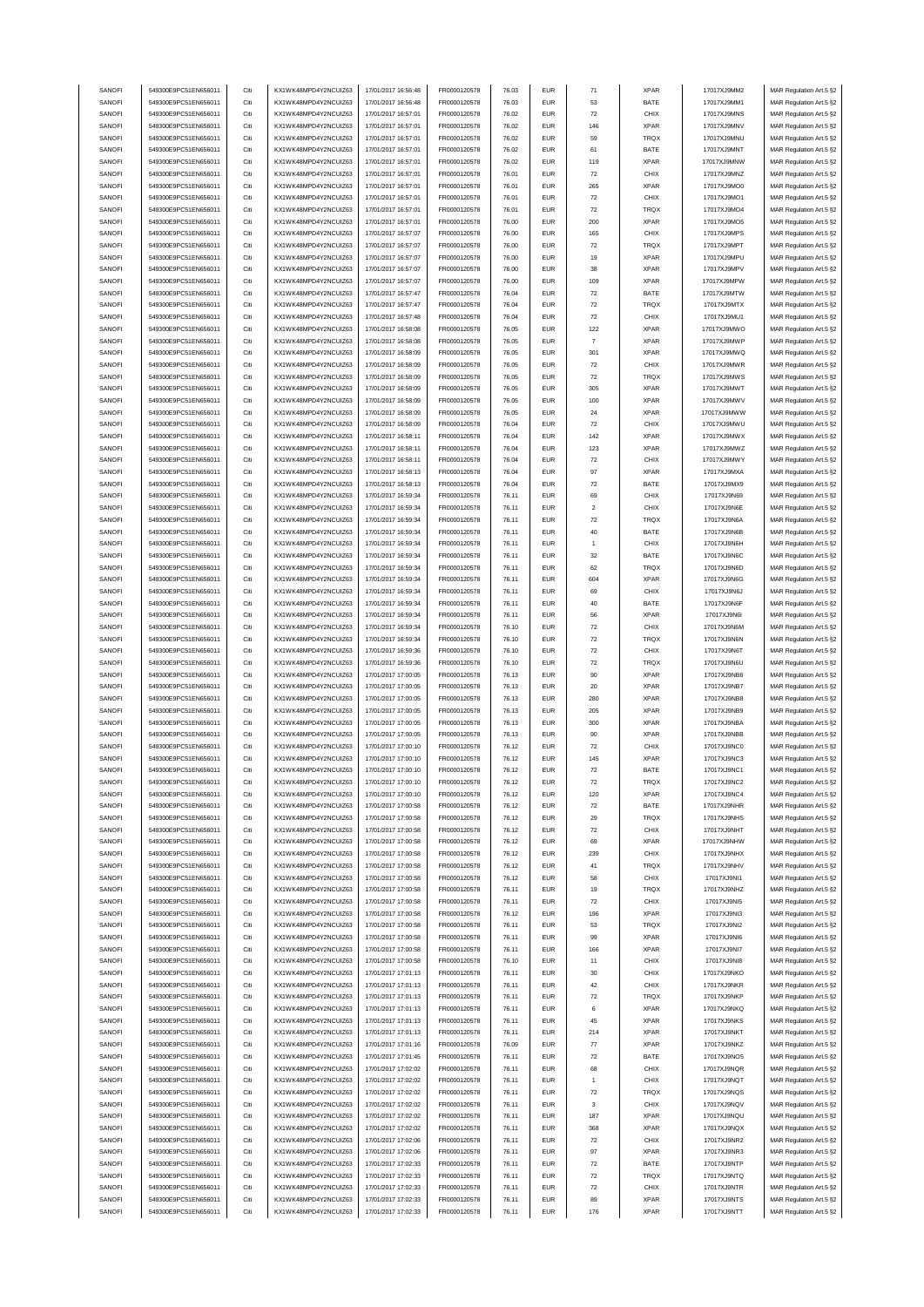| SANOFI<br>549300E9PC51EN656011<br>Citi<br>KX1WK48MPD4Y2NCUIZ63<br>17/01/2017 17:02:34<br>76.11<br><b>EUR</b><br>66<br><b>TRQX</b><br>17017XJ9NUF<br>FR0000120578<br>SANOFI<br>549300E9PC51EN656011<br>Citi<br>KX1WK48MPD4Y2NCUIZ63<br>17/01/2017 17:02:34<br>FR0000120578<br>76.11<br><b>EUR</b><br>38<br><b>XPAR</b><br>17017XJ9NUG<br><b>XPAR</b><br>SANOFI<br>549300E9PC51EN656011<br>Citi<br>KX1WK48MPD4Y2NCUIZ63<br>17/01/2017 17:02:35<br>FR0000120578<br>76.11<br><b>EUR</b><br>374<br>17017XJ9NUJ<br><b>EUR</b><br><b>XPAR</b><br>SANOFI<br>549300E9PC51EN656011<br>Citi<br>KX1WK48MPD4Y2NCUIZ63<br>17/01/2017 17:02:35<br>FR0000120578<br>76.11<br>188<br>17017XJ9NUK<br>SANOFI<br>549300E9PC51EN656011<br>Citi<br>KX1WK48MPD4Y2NCUIZ63<br>17/01/2017 17:02:35<br>FR0000120578<br>76.11<br><b>EUR</b><br>104<br><b>XPAR</b><br>17017XJ9NUL<br>SANOFI<br>549300E9PC51EN656011<br>Citi<br>KX1WK48MPD4Y2NCUIZ63<br>17/01/2017 17:03:32<br>FR0000120578<br>76.10<br><b>EUR</b><br>$\scriptstyle{72}$<br>CHIX<br>17017XJ9O2M<br>SANOFI<br>Citi<br>FR0000120578<br><b>EUR</b><br>$\scriptstyle{72}$<br>TRQX<br>549300E9PC51EN656011<br>KX1WK48MPD4Y2NCUIZ63<br>17/01/2017 17:03:49<br>76.10<br>17017XJ9O4U<br>SANOFI<br>549300E9PC51EN656011<br>Citi<br>KX1WK48MPD4Y2NCUIZ63<br>FR0000120578<br>TRQX<br>17/01/2017 17:03:49<br>76.10<br><b>EUR</b><br>84<br>17017XJ9O4X<br>SANOFI<br>549300E9PC51EN656011<br>Citi<br>KX1WK48MPD4Y2NCUIZ63<br>17/01/2017 17:03:49<br>FR0000120578<br><b>EUR</b><br>$77\,$<br><b>TRQX</b><br>17017XJ9O52<br>76.10<br>SANOFI<br>549300E9PC51EN656011<br>Citi<br>KX1WK48MPD4Y2NCUIZ63<br>17/01/2017 17:03:49<br>FR0000120578<br><b>EUR</b><br>263<br><b>XPAR</b><br>76.10<br>17017XJ9O51<br>Citi<br><b>EUR</b><br>47<br>CHIX<br>SANOFI<br>549300E9PC51EN656011<br>KX1WK48MPD4Y2NCUIZ63<br>17/01/2017 17:03:49<br>FR0000120578<br>76.10<br>17017XJ9O50<br>SANOFI<br>549300E9PC51EN656011<br>Citi<br>KX1WK48MPD4Y2NCUIZ63<br>17/01/2017 17:03:49<br>FR0000120578<br>76.10<br><b>EUR</b><br>72<br>TRQX<br>17017XJ9O58<br>SANOFI<br>549300E9PC51EN656011<br>Citi<br>KX1WK48MPD4Y2NCUIZ63<br>17/01/2017 17:03:49<br>FR0000120578<br>76.10<br><b>EUR</b><br>236<br>CHIX<br>17017XJ9O57<br>Citi<br>SANOFI<br>549300E9PC51EN656011<br>KX1WK48MPD4Y2NCUIZ63<br>17/01/2017 17:03:49<br>FR0000120578<br>76.10<br><b>EUR</b><br>$\sqrt{2}$<br><b>XPAR</b><br>17017XJ9O5A<br>SANOFI<br>549300E9PC51EN656011<br>Citi<br>KX1WK48MPD4Y2NCUIZ63<br>FR0000120578<br>76.10<br><b>EUR</b><br>72<br>BATE<br>17017XJ9O53<br>17/01/2017 17:03:49<br>SANOFI<br>549300E9PC51EN656011<br>KX1WK48MPD4Y2NCUIZ63<br>FR0000120578<br><b>XPAR</b><br>Citi<br>17/01/2017 17:03:49<br>76.10<br><b>EUR</b><br>397<br>17017XJ9O5I<br>SANOFI<br>549300E9PC51EN656011<br>Citi<br>KX1WK48MPD4Y2NCUIZ63<br>17/01/2017 17:03:49<br>FR0000120578<br>76.10<br><b>EUR</b><br>83<br><b>XPAR</b><br>17017XJ9O5R<br>SANOFI<br>549300E9PC51EN656011<br>Citi<br>KX1WK48MPD4Y2NCUIZ63<br>17/01/2017 17:03:49<br>FR0000120578<br>76.10<br><b>EUR</b><br>$\scriptstyle{72}$<br>CHIX<br>17017XJ9O5D<br>EUR<br>285<br><b>XPAR</b><br>SANOFI<br>549300E9PC51EN656011<br>Citi<br>KX1WK48MPD4Y2NCUIZ63<br>17/01/2017 17:03:49<br>FR0000120578<br>76.10<br>17017XJ9O5W<br>371<br><b>XPAR</b><br>SANOFI<br>549300E9PC51EN656011<br>Citi<br>KX1WK48MPD4Y2NCUIZ63<br>17/01/2017 17:03:49<br>FR0000120578<br>76.10<br><b>EUR</b><br>17017XJ9O61<br>Citi<br>SANOFI<br>549300E9PC51EN656011<br>KX1WK48MPD4Y2NCUIZ63<br>17/01/2017 17:03:49<br>FR0000120578<br>76.09<br><b>EUR</b><br>265<br><b>XPAR</b><br>17017XJ9O6G<br>Citi<br>SANOFI<br>549300E9PC51EN656011<br>KX1WK48MPD4Y2NCUIZ63<br>17/01/2017 17:04:43<br>FR0000120578<br>76.12<br><b>EUR</b><br>116<br><b>XPAR</b><br>17017XJ9OG8<br>SANOFI<br>549300E9PC51EN656011<br>KX1WK48MPD4Y2NCUIZ63<br>FR0000120578<br><b>XPAR</b><br>Citi<br>17/01/2017 17:04:43<br>76.12<br><b>EUR</b><br>495<br>17017XJ9OG9<br>SANOFI<br>Citi<br>FR0000120578<br><b>EUR</b><br>110<br>CHIX<br>17017XJ9OIV<br>549300E9PC51EN656011<br>KX1WK48MPD4Y2NCUIZ63<br>17/01/2017 17:05:00<br>76.14<br>SANOFI<br>549300E9PC51EN656011<br>Citi<br>KX1WK48MPD4Y2NCUIZ63<br>17/01/2017 17:05:00<br>FR0000120578<br>76.14<br><b>EUR</b><br>$\scriptstyle{72}$<br><b>TRQX</b><br>17017XJ9OIW<br>SANOFI<br>549300E9PC51EN656011<br>Citi<br>KX1WK48MPD4Y2NCUIZ63<br>17/01/2017 17:05:00<br>FR0000120578<br><b>EUR</b><br>57<br>CHIX<br>76.14<br>17017XJ9OIX<br>SANOFI<br>549300E9PC51EN656011<br>Citi<br>KX1WK48MPD4Y2NCUIZ63<br>17/01/2017 17:05:00<br>FR0000120578<br>76.14<br><b>EUR</b><br>90<br>BATE<br>17017XJ9OIZ<br>Citi<br><b>EUR</b><br><b>XPAR</b><br>SANOFI<br>549300E9PC51EN656011<br>KX1WK48MPD4Y2NCUIZ63<br>17/01/2017 17:05:00<br>FR0000120578<br>76.14<br>49<br>17017XJ9OJ1<br>SANOFI<br>549300E9PC51EN656011<br>Citi<br>KX1WK48MPD4Y2NCUIZ63<br>17/01/2017 17:05:00<br>FR0000120578<br>76.14<br><b>EUR</b><br>12<br>CHIX<br>17017XJ9OJ0<br>SANOFI<br>549300E9PC51EN656011<br>Citi<br>KX1WK48MPD4Y2NCUIZ63<br>17/01/2017 17:05:01<br>FR0000120578<br>76.14<br><b>EUR</b><br>$\mathsf g$<br><b>XPAR</b><br>17017XJ9OJS<br>SANOFI<br>Citi<br>KX1WK48MPD4Y2NCUIZ63<br>FR0000120578<br>CHIX<br>549300E9PC51EN656011<br>17/01/2017 17:05:01<br>76.14<br><b>EUR</b><br>3<br>17017XJ9OJR<br>SANOFI<br>549300E9PC51EN656011<br>Citi<br>FR0000120578<br>431<br><b>XPAR</b><br>KX1WK48MPD4Y2NCUIZ63<br>17/01/2017 17:05:29<br>76.16<br><b>EUR</b><br>17017XJ9OM3<br>SANOFI<br>549300E9PC51EN656011<br>Citi<br>KX1WK48MPD4Y2NCUIZ63<br>17/01/2017 17:05:42<br>FR0000120578<br><b>EUR</b><br>423<br>CHIX<br>76.16<br>17017XJ9ONJ<br>SANOFI<br>549300E9PC51EN656011<br>Citi<br>KX1WK48MPD4Y2NCUIZ63<br>17/01/2017 17:05:42<br>FR0000120578<br><b>EUR</b><br>72<br><b>TRQX</b><br>17017XJ9ONK<br>76.16<br>SANOFI<br>549300E9PC51EN656011<br>Citi<br>KX1WK48MPD4Y2NCUIZ63<br>FR0000120578<br><b>EUR</b><br>$\scriptstyle{72}$<br>BATE<br>17/01/2017 17:05:42<br>76.16<br>17017XJ9ONH<br><b>XPAR</b><br>SANOFI<br>549300E9PC51EN656011<br>Citi<br>KX1WK48MPD4Y2NCUIZ63<br>17/01/2017 17:05:42<br>FR0000120578<br>76.16<br><b>EUR</b><br>541<br>17017XJ9ONM<br>Citi<br>SANOFI<br>549300E9PC51EN656011<br>KX1WK48MPD4Y2NCUIZ63<br>17/01/2017 17:05:42<br>FR0000120578<br>76.16<br><b>EUR</b><br>57<br>BATE<br>17017XJ9ONL<br>SANOFI<br>549300E9PC51EN656011<br>Citi<br>KX1WK48MPD4Y2NCUIZ63<br>17/01/2017 17:05:42<br>FR0000120578<br>76.16<br><b>EUR</b><br>153<br>TRQX<br>17017XJ9ONN<br>Citi<br>SANOFI<br>549300E9PC51EN656011<br>KX1WK48MPD4Y2NCUIZ63<br>17/01/2017 17:05:42<br>FR0000120578<br>76.15<br><b>EUR</b><br>25<br>CHIX<br>17017XJ9ONO<br>SANOFI<br>549300E9PC51EN656011<br>Citi<br>KX1WK48MPD4Y2NCUIZ63<br>17/01/2017 17:05:42<br>FR0000120578<br>$\scriptstyle{72}$<br>TRQX<br>17017XJ9ONQ<br>76.15<br><b>EUR</b><br>SANOFI<br>549300E9PC51EN656011<br>Citi<br>KX1WK48MPD4Y2NCUIZ63<br>17/01/2017 17:05:42<br>FR0000120578<br>CHIX<br>76.15<br><b>EUR</b><br>47<br>17017XJ9ONS<br>SANOFI<br>549300E9PC51EN656011<br>Citi<br>KX1WK48MPD4Y2NCUIZ63<br>17/01/2017 17:05:42<br>FR0000120578<br><b>EUR</b><br>480<br><b>XPAR</b><br>76.16<br>17017XJ9ONT<br>SANOFI<br>549300E9PC51EN656011<br>Citi<br>KX1WK48MPD4Y2NCUIZ63<br>17/01/2017 17:05:42<br>FR0000120578<br>76.15<br><b>EUR</b><br>53<br>BATE<br>17017XJ9ONP<br>19<br>BATE<br>SANOFI<br>549300E9PC51EN656011<br>Citi<br>KX1WK48MPD4Y2NCUIZ63<br>17/01/2017 17:05:42<br>FR0000120578<br>76.15<br><b>EUR</b><br>17017XJ9ONR<br>72<br>CHIX<br>SANOFI<br>549300E9PC51EN656011<br>Citi<br>KX1WK48MPD4Y2NCUIZ63<br>17/01/2017 17:05:43<br>FR0000120578<br>76.15<br><b>EUR</b><br>17017XJ9OO0<br>Citi<br>SANOFI<br>549300E9PC51EN656011<br>KX1WK48MPD4Y2NCUIZ63<br>17/01/2017 17:05:43<br>FR0000120578<br>76.15<br><b>EUR</b><br>265<br><b>XPAR</b><br>17017XJ9OO1<br>SANOFI<br>549300E9PC51EN656011<br>Citi<br>KX1WK48MPD4Y2NCUIZ63<br>17/01/2017 17:05:43<br>FR0000120578<br>76.14<br><b>EUR</b><br>18<br>CHIX<br>17017XJ9OO2<br>SANOFI<br>549300E9PC51EN656011<br>KX1WK48MPD4Y2NCUIZ63<br>FR0000120578<br><b>XPAR</b><br>Citi<br>17/01/2017 17:05:43<br>76.13<br><b>EUR</b><br>227<br>17017XJ9OOG<br>SANOFI<br>Citi<br>FR0000120578<br>38<br><b>XPAR</b><br>549300E9PC51EN656011<br>KX1WK48MPD4Y2NCUIZ63<br>17/01/2017 17:05:43<br>76.13<br><b>EUR</b><br>17017XJ9OOK<br>SANOFI<br>549300E9PC51EN656011<br>Citi<br>KX1WK48MPD4Y2NCUIZ63<br>17/01/2017 17:06:00<br><b>EUR</b><br>69<br>CHIX<br>17017XJ9OQM<br>FR0000120578<br>76.14<br>SANOFI<br>549300E9PC51EN656011<br>Citi<br>KX1WK48MPD4Y2NCUIZ63<br>17/01/2017 17:06:00<br>FR0000120578<br><b>EUR</b><br>72<br><b>TRQX</b><br>17017XJ9OQN<br>76.14<br><b>XPAR</b><br>SANOFI<br>549300E9PC51EN656011<br>Citi<br>KX1WK48MPD4Y2NCUIZ63<br>17/01/2017 17:06:00<br>FR0000120578<br>76.14<br><b>EUR</b><br>48<br>17017XJ9OQO<br>SANOFI<br>549300E9PC51EN656011<br>Citi<br>KX1WK48MPD4Y2NCUIZ63<br>17/01/2017 17:06:16<br>FR0000120578<br>76.12<br><b>EUR</b><br>132<br><b>XPAR</b><br>17017XJ9OTM<br>SANOFI<br>549300E9PC51EN656011<br>Citi<br>KX1WK48MPD4Y2NCUIZ63<br>17/01/2017 17:06:16<br>FR0000120578<br>76.12<br><b>EUR</b><br>133<br><b>XPAR</b><br>17017XJ9OTP<br>SANOFI<br>549300E9PC51EN656011<br>Citi<br>KX1WK48MPD4Y2NCUIZ63<br>17/01/2017 17:06:16<br>FR0000120578<br>76.12<br><b>EUR</b><br>41<br>CHIX<br>17017XJ9OTO<br>SANOFI<br>549300E9PC51EN656011<br>Citi<br>KX1WK48MPD4Y2NCUIZ63<br>FR0000120578<br>76.12<br><b>EUR</b><br>$\scriptstyle{72}$<br>TRQX<br>17/01/2017 17:06:17<br>17017XJ9OTQ<br>SANOFI<br>549300E9PC51EN656011<br>Citi<br>KX1WK48MPD4Y2NCUIZ63<br>FR0000120578<br><b>EUR</b><br>CHIX<br>17/01/2017 17:06:17<br>76.12<br>31<br>17017XJ9OTS<br>SANOFI<br>549300E9PC51EN656011<br>KX1WK48MPD4Y2NCUIZ63<br>17/01/2017 17:06:17<br>76.12<br>FUR<br><b>BATE</b><br>FR0000120578<br>17017XJ9OTR<br>SANOFI<br>549300E9PC51EN656011<br>KX1WK48MPD4Y2NCUIZ63<br>17/01/2017 17:06:17<br>17017XJ9OTU<br>FR0000120578<br>76.12<br><b>EUR</b><br>21<br>BATE<br>Citi<br>BATE<br>SANOFI<br>549300E9PC51EN656011<br>Citi<br>KX1WK48MPD4Y2NCUIZ63<br>17/01/2017 17:06:17<br>FR0000120578<br>76.12<br><b>EUR</b><br>17017XJ9OTV<br>6<br>BATE<br>SANOFI<br>549300E9PC51EN656011<br>Citi<br>KX1WK48MPD4Y2NCUIZ63<br>17/01/2017 17:06:17<br>FR0000120578<br>76.12<br><b>EUR</b><br>17017XJ9OTW<br>34<br>SANOFI<br>549300E9PC51EN656011<br>Citi<br>KX1WK48MPD4Y2NCUIZ63<br>17/01/2017 17:06:17<br>FR0000120578<br>76.12<br><b>EUR</b><br>$\sqrt{4}$<br>BATE<br>17017XJ9OTX<br>SANOFI<br>549300E9PC51EN656011<br>Citi<br>KX1WK48MPD4Y2NCUIZ63<br>17/01/2017 17:06:17<br>FR0000120578<br>76.12<br><b>EUR</b><br>$\,$ 5 $\,$<br>BATE<br>17017XJ9OUG<br>SANOFI<br>549300E9PC51EN656011<br>KX1WK48MPD4Y2NCUIZ63<br>17/01/2017 17:06:17<br>FR0000120578<br><b>EUR</b><br>CHIX<br>17017XJ9OUL<br>Citi<br>76.11<br>$\scriptstyle{72}$<br>549300E9PC51EN656011<br>KX1WK48MPD4Y2NCUIZ63<br>17017XJ9OUO<br>SANOFI<br>Citi<br>17/01/2017 17:06:17<br>FR0000120578<br>76.11<br><b>EUR</b><br>265<br><b>XPAR</b><br>SANOFI<br>549300E9PC51EN656011<br>KX1WK48MPD4Y2NCUIZ63<br>17/01/2017 17:06:23<br>FR0000120578<br><b>XPAR</b><br>17017XJ9OVK<br>Citi<br>76.14<br><b>EUR</b><br>321<br>SANOFI<br>549300E9PC51EN656011<br>Citi<br>KX1WK48MPD4Y2NCUIZ63<br>17/01/2017 17:06:43<br>FR0000120578<br><b>EUR</b><br>BATE<br>17017XJ9OX0<br>76.14<br>$\scriptstyle{72}$<br>17017XJ9OX2<br>SANOFI<br>549300E9PC51EN656011<br>Citi<br>KX1WK48MPD4Y2NCUIZ63<br>17/01/2017 17:06:43<br>FR0000120578<br>76.14<br><b>EUR</b><br>CHIX<br>83<br>SANOFI<br>549300E9PC51EN656011<br>Citi<br>KX1WK48MPD4Y2NCUIZ63<br>17/01/2017 17:06:43<br>FR0000120578<br><b>EUR</b><br>235<br><b>XPAR</b><br>17017XJ9OX5<br>76.14<br>SANOFI<br>549300E9PC51EN656011<br>Citi<br>KX1WK48MPD4Y2NCUIZ63<br>17/01/2017 17:06:43<br>FR0000120578<br>76.14<br><b>EUR</b><br>45<br>TRQX<br>17017XJ9OX4<br>SANOFI<br>549300E9PC51EN656011<br>Citi<br>KX1WK48MPD4Y2NCUIZ63<br>17/01/2017 17:06:43<br>FR0000120578<br>76.14<br><b>EUR</b><br>27<br>TRQX<br>17017XJ9OX7<br>549300E9PC51EN656011<br>KX1WK48MPD4Y2NCUIZ63<br>17/01/2017 17:07:01<br>SANOFI<br>Citi<br>FR0000120578<br>76.14<br><b>EUR</b><br>173<br><b>XPAR</b><br>17017XJ9P08<br>SANOFI<br>549300E9PC51EN656011<br>KX1WK48MPD4Y2NCUIZ63<br>17/01/2017 17:07:01<br>FR0000120578<br>Citi<br>76.14<br><b>EUR</b><br>83<br>CHIX<br>17017XJ9P09<br>SANOFI<br>549300E9PC51EN656011<br>KX1WK48MPD4Y2NCUIZ63<br><b>EUR</b><br>Citi<br>17/01/2017 17:07:01<br>FR0000120578<br>76.14<br>32<br><b>XPAR</b><br>17017XJ9P0D<br>SANOFI<br>549300E9PC51EN656011<br>Citi<br>KX1WK48MPD4Y2NCUIZ63<br>17/01/2017 17:07:01<br>FR0000120578<br><b>EUR</b><br>CHIX<br>17017XJ9P0C<br>76.14<br>64<br>SANOFI<br>549300E9PC51EN656011<br>Citi<br>KX1WK48MPD4Y2NCUIZ63<br>17/01/2017 17:07:01<br>FR0000120578<br><b>EUR</b><br>72<br>TRQX<br>17017XJ9P0A<br>76.14<br>SANOFI<br>549300E9PC51EN656011<br>Citi<br>KX1WK48MPD4Y2NCUIZ63<br>17/01/2017 17:07:01<br>FR0000120578<br>76.14<br><b>EUR</b><br>83<br>CHIX<br>17017XJ9P0E<br>SANOFI<br>549300E9PC51EN656011<br>Citi<br>KX1WK48MPD4Y2NCUIZ63<br>17/01/2017 17:07:01<br>FR0000120578<br><b>EUR</b><br><b>XPAR</b><br>17017XJ9P0F<br>76.14<br>114<br>SANOFI<br>549300E9PC51EN656011<br>Citi<br>KX1WK48MPD4Y2NCUIZ63<br>17/01/2017 17:08:13<br>FR0000120578<br>76.14<br><b>EUR</b><br>75<br>CHIX<br>17017XJ9P94<br>SANOFI<br>549300E9PC51EN656011<br>Citi<br>KX1WK48MPD4Y2NCUIZ63<br>17/01/2017 17:08:23<br>FR0000120578<br>76.14<br><b>EUR</b><br>$\scriptstyle{72}$<br>BATE<br>17017XJ9PA8<br>SANOFI<br>549300E9PC51EN656011<br>KX1WK48MPD4Y2NCUIZ63<br>17/01/2017 17:08:23<br>FR0000120578<br>Citi<br>76.14<br><b>EUR</b><br>129<br><b>XPAR</b><br>17017XJ9PAA<br>SANOFI<br>549300E9PC51EN656011<br>Citi<br>KX1WK48MPD4Y2NCUIZ63<br>17/01/2017 17:08:23<br>FR0000120578<br>76.14<br><b>EUR</b><br>67<br>CHIX<br>17017XJ9PA9<br>SANOFI<br>549300E9PC51EN656011<br>KX1WK48MPD4Y2NCUIZ63<br>17/01/2017 17:08:23<br>FR0000120578<br><b>EUR</b><br>62<br>CHIX<br>17017XJ9PAE<br>Citi<br>76.14<br>SANOFI<br>549300E9PC51EN656011<br>KX1WK48MPD4Y2NCUIZ63<br>17/01/2017 17:08:23<br>FR0000120578<br><b>EUR</b><br>BATE<br>17017XJ9PAB<br>Citi<br>76.14<br>56<br>SANOFI<br>549300E9PC51EN656011<br>Citi<br>KX1WK48MPD4Y2NCUIZ63<br>17/01/2017 17:08:23<br>FR0000120578<br><b>EUR</b><br><b>XPAR</b><br>17017XJ9PAG<br>76.14<br>255<br>SANOFI<br>549300E9PC51EN656011<br>Citi<br>KX1WK48MPD4Y2NCUIZ63<br>17/01/2017 17:08:23<br>FR0000120578<br>76.14<br><b>EUR</b><br>CHIX<br>17017XJ9PAH<br>46<br>SANOFI<br>549300E9PC51EN656011<br>Citi<br>KX1WK48MPD4Y2NCUIZ63<br>17/01/2017 17:08:23<br>FR0000120578<br>76.14<br><b>EUR</b><br>46<br>TRQX<br>17017XJ9PAD<br>SANOFI<br>549300E9PC51EN656011<br>Citi<br>KX1WK48MPD4Y2NCUIZ63<br>17/01/2017 17:08:23<br>FR0000120578<br>76.14<br><b>EUR</b><br>173<br>CHIX<br>17017XJ9PAJ<br>SANOFI<br>549300E9PC51EN656011<br>KX1WK48MPD4Y2NCUIZ63<br>17/01/2017 17:08:23<br>Citi<br>FR0000120578<br>76.14<br><b>EUR</b><br>179<br>XPAR<br>17017XJ9PAL<br>SANOFI<br>549300E9PC51EN656011<br>Citi<br>KX1WK48MPD4Y2NCUIZ63<br>17/01/2017 17:08:23<br>FR0000120578<br>76.14<br><b>EUR</b><br>$\scriptstyle{72}$<br>TRQX<br>17017XJ9PAF<br>SANOFI<br>549300E9PC51EN656011<br>KX1WK48MPD4Y2NCUIZ63<br>17/01/2017 17:08:23<br>FR0000120578<br><b>TRQX</b><br>17017XJ9PAI<br>Citi<br>76.14<br><b>EUR</b><br>59<br>SANOFI<br>549300E9PC51EN656011<br>KX1WK48MPD4Y2NCUIZ63<br>17/01/2017 17:08:23<br><b>EUR</b><br>TRQX<br>Citi<br>FR0000120578<br>76.14<br>54<br>17017XJ9PAK<br>SANOFI<br>549300E9PC51EN656011<br>KX1WK48MPD4Y2NCUIZ63<br>17/01/2017 17:08:23<br>FR0000120578<br>XPAR<br>17017XJ9PAM<br>Citi<br>76.14<br><b>EUR</b><br>127<br>17/01/2017 17:08:23<br>SANOFI<br>549300E9PC51EN656011<br>Citi<br>KX1WK48MPD4Y2NCUIZ63<br>FR0000120578<br>76.14<br><b>EUR</b><br>100<br><b>XPAR</b><br>17017XJ9PAO<br>MAR Regulation Art.5 §2 | SANOFI | 549300E9PC51EN656011 | Citi | KX1WK48MPD4Y2NCUIZ63 | 17/01/2017 17:02:34 | FR0000120578 | 76.11 | <b>EUR</b> | 51 | CHIX | 17017XJ9NUE | MAR Regulation Art.5 §2 |
|---------------------------------------------------------------------------------------------------------------------------------------------------------------------------------------------------------------------------------------------------------------------------------------------------------------------------------------------------------------------------------------------------------------------------------------------------------------------------------------------------------------------------------------------------------------------------------------------------------------------------------------------------------------------------------------------------------------------------------------------------------------------------------------------------------------------------------------------------------------------------------------------------------------------------------------------------------------------------------------------------------------------------------------------------------------------------------------------------------------------------------------------------------------------------------------------------------------------------------------------------------------------------------------------------------------------------------------------------------------------------------------------------------------------------------------------------------------------------------------------------------------------------------------------------------------------------------------------------------------------------------------------------------------------------------------------------------------------------------------------------------------------------------------------------------------------------------------------------------------------------------------------------------------------------------------------------------------------------------------------------------------------------------------------------------------------------------------------------------------------------------------------------------------------------------------------------------------------------------------------------------------------------------------------------------------------------------------------------------------------------------------------------------------------------------------------------------------------------------------------------------------------------------------------------------------------------------------------------------------------------------------------------------------------------------------------------------------------------------------------------------------------------------------------------------------------------------------------------------------------------------------------------------------------------------------------------------------------------------------------------------------------------------------------------------------------------------------------------------------------------------------------------------------------------------------------------------------------------------------------------------------------------------------------------------------------------------------------------------------------------------------------------------------------------------------------------------------------------------------------------------------------------------------------------------------------------------------------------------------------------------------------------------------------------------------------------------------------------------------------------------------------------------------------------------------------------------------------------------------------------------------------------------------------------------------------------------------------------------------------------------------------------------------------------------------------------------------------------------------------------------------------------------------------------------------------------------------------------------------------------------------------------------------------------------------------------------------------------------------------------------------------------------------------------------------------------------------------------------------------------------------------------------------------------------------------------------------------------------------------------------------------------------------------------------------------------------------------------------------------------------------------------------------------------------------------------------------------------------------------------------------------------------------------------------------------------------------------------------------------------------------------------------------------------------------------------------------------------------------------------------------------------------------------------------------------------------------------------------------------------------------------------------------------------------------------------------------------------------------------------------------------------------------------------------------------------------------------------------------------------------------------------------------------------------------------------------------------------------------------------------------------------------------------------------------------------------------------------------------------------------------------------------------------------------------------------------------------------------------------------------------------------------------------------------------------------------------------------------------------------------------------------------------------------------------------------------------------------------------------------------------------------------------------------------------------------------------------------------------------------------------------------------------------------------------------------------------------------------------------------------------------------------------------------------------------------------------------------------------------------------------------------------------------------------------------------------------------------------------------------------------------------------------------------------------------------------------------------------------------------------------------------------------------------------------------------------------------------------------------------------------------------------------------------------------------------------------------------------------------------------------------------------------------------------------------------------------------------------------------------------------------------------------------------------------------------------------------------------------------------------------------------------------------------------------------------------------------------------------------------------------------------------------------------------------------------------------------------------------------------------------------------------------------------------------------------------------------------------------------------------------------------------------------------------------------------------------------------------------------------------------------------------------------------------------------------------------------------------------------------------------------------------------------------------------------------------------------------------------------------------------------------------------------------------------------------------------------------------------------------------------------------------------------------------------------------------------------------------------------------------------------------------------------------------------------------------------------------------------------------------------------------------------------------------------------------------------------------------------------------------------------------------------------------------------------------------------------------------------------------------------------------------------------------------------------------------------------------------------------------------------------------------------------------------------------------------------------------------------------------------------------------------------------------------------------------------------------------------------------------------------------------------------------------------------------------------------------------------------------------------------------------------------------------------------------------------------------------------------------------------------------------------------------------------------------------------------------------------------------------------------------------------------------------------------------------------------------------------------------------------------------------------------------------------------------------------------------------------------------------------------------------------------------------------------------------------------------------------------------------------------------------------------------------------------------------------------------------------------------------------------------------------------------------------------------------------------------------------------------------------------------------------------------------------------------------------------------------------------------------------------------------------------------------------------------------------------------------------------------------------------------------------------------------------------------------------------------------------------------------------------------------------------------------------------------------------------------------------------------------------------------------------------------------------------------------------------------------------------------------------------------------------------------------------------------------------------------------------------------------------------------------------------------------------------------------------------------------------------------------------------------------------------------------------------------------------------------------------------------------------------------------------------------------------------------------------------------------------------------------------------------------------------------------------------------------------------------------------------------------------------------------------------------------------------------------------------------------------------------------------------------------------------------------------------------------------------------------------------------------------------------------------------------------------------------------------------------------------------------------------------------------------------------------------------------------------------------------------------------------------------------------------------------------------------------------------------------------------------------------------------------------------------------------------------------------------------------------------------------------------------------------------------------------------------------------------------------------------------------------------------------------------------------------------------------------------------------------------------------------------------------------------------------------------------------------------------------------------------------------------------------------------------------------------------------------------------------------------------------------------------------------------------------------------------------------------------------------------------------------------------------------------------------------------------------------------------------------------------------------------------------------------------------------------------------------------------------------------------------------------------------------------------------------------------------------------------------------------------------------------------------------------------------------------------------------------------------------------------------------------------------------------------------------------------------------------------------------------------------------------------------------------------------------------------------------------------------------------------------------------------------------------------------------------------------------------------------------------------------------------------------------------------------------------------------------------------------------------------------------------------------------------------------------------------------------------------------------------------------------------------------------------------------------------------------------------------------------------------------------------------------------------------------------------------------------------------------------------------------------------------------------------------------------------------------------------------------------------------------------------------------------------------------------------------------------------------------------------------------------------------------------------------------------------------------------------------------------------------------------------------------------------------------------------------------------------------------------------------------------------------------------------------------------------------------------------------------------------------------------------------------------------------------------------------------------------------------------------------------------------------------------------------------------------------------------------------------------------------------------------------------------------------------------------------------------------------------------------------------------------------------------------------------------------------------------------------------------------------------------------------------------------------------------------------------------------------------------------------------------------------------------------------------------------------------------------------------------------------------------------------------------------------------------------------------------------------------------------------------------------------------------------------------------------------------------------------------------------------------------------------------------------------------------------------------------------------------------------------------------------------------------------------------------------------------------------------------------------------------------------------------------------------|--------|----------------------|------|----------------------|---------------------|--------------|-------|------------|----|------|-------------|-------------------------|
|                                                                                                                                                                                                                                                                                                                                                                                                                                                                                                                                                                                                                                                                                                                                                                                                                                                                                                                                                                                                                                                                                                                                                                                                                                                                                                                                                                                                                                                                                                                                                                                                                                                                                                                                                                                                                                                                                                                                                                                                                                                                                                                                                                                                                                                                                                                                                                                                                                                                                                                                                                                                                                                                                                                                                                                                                                                                                                                                                                                                                                                                                                                                                                                                                                                                                                                                                                                                                                                                                                                                                                                                                                                                                                                                                                                                                                                                                                                                                                                                                                                                                                                                                                                                                                                                                                                                                                                                                                                                                                                                                                                                                                                                                                                                                                                                                                                                                                                                                                                                                                                                                                                                                                                                                                                                                                                                                                                                                                                                                                                                                                                                                                                                                                                                                                                                                                                                                                                                                                                                                                                                                                                                                                                                                                                                                                                                                                                                                                                                                                                                                                                                                                                                                                                                                                                                                                                                                                                                                                                                                                                                                                                                                                                                                                                                                                                                                                                                                                                                                                                                                                                                                                                                                                                                                                                                                                                                                                                                                                                                                                                                                                                                                                                                                                                                                                                                                                                                                                                                                                                                                                                                                                                                                                                                                                                                                                                                                                                                                                                                                                                                                                                                                                                                                                                                                                                                                                                                                                                                                                                                                                                                                                                                                                                                                                                                                                                                                                                                                                                                                                                                                                                                                                                                                                                                                                                                                                                                                                                                                                                                                                                                                                                                                                                                                                                                                                                                                                                                                                                                                                                                                                                                                                                                                                                                                                                                                                                                                                                                                                                                                                                                                                                                                                                                                                                                                                                                                                                                                                                                                                                                                                                                                                                                                                                                                                                                                                                                                                                                                                                                                                                                                                                                                                                                                                                                                                                                                                                                                                                                                                                                                                                                                                                                                                                                                                                                                                                                                                                                                                                                                                                                                                                                                                                                                                                                                                                                                                                                                                                                                                                                                                                                                                                                                                                                                                                                                                                                                                                                                                                                                                                                                                                                                                                                                                                                                                                                                                                                                                                                                                                                                                                                                                                                                                                                                                                                                                                                                                                                                                                                                                                                                                                                                                                                                                                                                                                                                                               |        |                      |      |                      |                     |              |       |            |    |      |             |                         |
|                                                                                                                                                                                                                                                                                                                                                                                                                                                                                                                                                                                                                                                                                                                                                                                                                                                                                                                                                                                                                                                                                                                                                                                                                                                                                                                                                                                                                                                                                                                                                                                                                                                                                                                                                                                                                                                                                                                                                                                                                                                                                                                                                                                                                                                                                                                                                                                                                                                                                                                                                                                                                                                                                                                                                                                                                                                                                                                                                                                                                                                                                                                                                                                                                                                                                                                                                                                                                                                                                                                                                                                                                                                                                                                                                                                                                                                                                                                                                                                                                                                                                                                                                                                                                                                                                                                                                                                                                                                                                                                                                                                                                                                                                                                                                                                                                                                                                                                                                                                                                                                                                                                                                                                                                                                                                                                                                                                                                                                                                                                                                                                                                                                                                                                                                                                                                                                                                                                                                                                                                                                                                                                                                                                                                                                                                                                                                                                                                                                                                                                                                                                                                                                                                                                                                                                                                                                                                                                                                                                                                                                                                                                                                                                                                                                                                                                                                                                                                                                                                                                                                                                                                                                                                                                                                                                                                                                                                                                                                                                                                                                                                                                                                                                                                                                                                                                                                                                                                                                                                                                                                                                                                                                                                                                                                                                                                                                                                                                                                                                                                                                                                                                                                                                                                                                                                                                                                                                                                                                                                                                                                                                                                                                                                                                                                                                                                                                                                                                                                                                                                                                                                                                                                                                                                                                                                                                                                                                                                                                                                                                                                                                                                                                                                                                                                                                                                                                                                                                                                                                                                                                                                                                                                                                                                                                                                                                                                                                                                                                                                                                                                                                                                                                                                                                                                                                                                                                                                                                                                                                                                                                                                                                                                                                                                                                                                                                                                                                                                                                                                                                                                                                                                                                                                                                                                                                                                                                                                                                                                                                                                                                                                                                                                                                                                                                                                                                                                                                                                                                                                                                                                                                                                                                                                                                                                                                                                                                                                                                                                                                                                                                                                                                                                                                                                                                                                                                                                                                                                                                                                                                                                                                                                                                                                                                                                                                                                                                                                                                                                                                                                                                                                                                                                                                                                                                                                                                                                                                                                                                                                                                                                                                                                                                                                                                                                                                                                                                                                                               |        |                      |      |                      |                     |              |       |            |    |      |             | MAR Regulation Art.5 §2 |
|                                                                                                                                                                                                                                                                                                                                                                                                                                                                                                                                                                                                                                                                                                                                                                                                                                                                                                                                                                                                                                                                                                                                                                                                                                                                                                                                                                                                                                                                                                                                                                                                                                                                                                                                                                                                                                                                                                                                                                                                                                                                                                                                                                                                                                                                                                                                                                                                                                                                                                                                                                                                                                                                                                                                                                                                                                                                                                                                                                                                                                                                                                                                                                                                                                                                                                                                                                                                                                                                                                                                                                                                                                                                                                                                                                                                                                                                                                                                                                                                                                                                                                                                                                                                                                                                                                                                                                                                                                                                                                                                                                                                                                                                                                                                                                                                                                                                                                                                                                                                                                                                                                                                                                                                                                                                                                                                                                                                                                                                                                                                                                                                                                                                                                                                                                                                                                                                                                                                                                                                                                                                                                                                                                                                                                                                                                                                                                                                                                                                                                                                                                                                                                                                                                                                                                                                                                                                                                                                                                                                                                                                                                                                                                                                                                                                                                                                                                                                                                                                                                                                                                                                                                                                                                                                                                                                                                                                                                                                                                                                                                                                                                                                                                                                                                                                                                                                                                                                                                                                                                                                                                                                                                                                                                                                                                                                                                                                                                                                                                                                                                                                                                                                                                                                                                                                                                                                                                                                                                                                                                                                                                                                                                                                                                                                                                                                                                                                                                                                                                                                                                                                                                                                                                                                                                                                                                                                                                                                                                                                                                                                                                                                                                                                                                                                                                                                                                                                                                                                                                                                                                                                                                                                                                                                                                                                                                                                                                                                                                                                                                                                                                                                                                                                                                                                                                                                                                                                                                                                                                                                                                                                                                                                                                                                                                                                                                                                                                                                                                                                                                                                                                                                                                                                                                                                                                                                                                                                                                                                                                                                                                                                                                                                                                                                                                                                                                                                                                                                                                                                                                                                                                                                                                                                                                                                                                                                                                                                                                                                                                                                                                                                                                                                                                                                                                                                                                                                                                                                                                                                                                                                                                                                                                                                                                                                                                                                                                                                                                                                                                                                                                                                                                                                                                                                                                                                                                                                                                                                                                                                                                                                                                                                                                                                                                                                                                                                                                                                                                               |        |                      |      |                      |                     |              |       |            |    |      |             | MAR Regulation Art.5 §2 |
|                                                                                                                                                                                                                                                                                                                                                                                                                                                                                                                                                                                                                                                                                                                                                                                                                                                                                                                                                                                                                                                                                                                                                                                                                                                                                                                                                                                                                                                                                                                                                                                                                                                                                                                                                                                                                                                                                                                                                                                                                                                                                                                                                                                                                                                                                                                                                                                                                                                                                                                                                                                                                                                                                                                                                                                                                                                                                                                                                                                                                                                                                                                                                                                                                                                                                                                                                                                                                                                                                                                                                                                                                                                                                                                                                                                                                                                                                                                                                                                                                                                                                                                                                                                                                                                                                                                                                                                                                                                                                                                                                                                                                                                                                                                                                                                                                                                                                                                                                                                                                                                                                                                                                                                                                                                                                                                                                                                                                                                                                                                                                                                                                                                                                                                                                                                                                                                                                                                                                                                                                                                                                                                                                                                                                                                                                                                                                                                                                                                                                                                                                                                                                                                                                                                                                                                                                                                                                                                                                                                                                                                                                                                                                                                                                                                                                                                                                                                                                                                                                                                                                                                                                                                                                                                                                                                                                                                                                                                                                                                                                                                                                                                                                                                                                                                                                                                                                                                                                                                                                                                                                                                                                                                                                                                                                                                                                                                                                                                                                                                                                                                                                                                                                                                                                                                                                                                                                                                                                                                                                                                                                                                                                                                                                                                                                                                                                                                                                                                                                                                                                                                                                                                                                                                                                                                                                                                                                                                                                                                                                                                                                                                                                                                                                                                                                                                                                                                                                                                                                                                                                                                                                                                                                                                                                                                                                                                                                                                                                                                                                                                                                                                                                                                                                                                                                                                                                                                                                                                                                                                                                                                                                                                                                                                                                                                                                                                                                                                                                                                                                                                                                                                                                                                                                                                                                                                                                                                                                                                                                                                                                                                                                                                                                                                                                                                                                                                                                                                                                                                                                                                                                                                                                                                                                                                                                                                                                                                                                                                                                                                                                                                                                                                                                                                                                                                                                                                                                                                                                                                                                                                                                                                                                                                                                                                                                                                                                                                                                                                                                                                                                                                                                                                                                                                                                                                                                                                                                                                                                                                                                                                                                                                                                                                                                                                                                                                                                                                                                                               |        |                      |      |                      |                     |              |       |            |    |      |             | MAR Regulation Art.5 §2 |
|                                                                                                                                                                                                                                                                                                                                                                                                                                                                                                                                                                                                                                                                                                                                                                                                                                                                                                                                                                                                                                                                                                                                                                                                                                                                                                                                                                                                                                                                                                                                                                                                                                                                                                                                                                                                                                                                                                                                                                                                                                                                                                                                                                                                                                                                                                                                                                                                                                                                                                                                                                                                                                                                                                                                                                                                                                                                                                                                                                                                                                                                                                                                                                                                                                                                                                                                                                                                                                                                                                                                                                                                                                                                                                                                                                                                                                                                                                                                                                                                                                                                                                                                                                                                                                                                                                                                                                                                                                                                                                                                                                                                                                                                                                                                                                                                                                                                                                                                                                                                                                                                                                                                                                                                                                                                                                                                                                                                                                                                                                                                                                                                                                                                                                                                                                                                                                                                                                                                                                                                                                                                                                                                                                                                                                                                                                                                                                                                                                                                                                                                                                                                                                                                                                                                                                                                                                                                                                                                                                                                                                                                                                                                                                                                                                                                                                                                                                                                                                                                                                                                                                                                                                                                                                                                                                                                                                                                                                                                                                                                                                                                                                                                                                                                                                                                                                                                                                                                                                                                                                                                                                                                                                                                                                                                                                                                                                                                                                                                                                                                                                                                                                                                                                                                                                                                                                                                                                                                                                                                                                                                                                                                                                                                                                                                                                                                                                                                                                                                                                                                                                                                                                                                                                                                                                                                                                                                                                                                                                                                                                                                                                                                                                                                                                                                                                                                                                                                                                                                                                                                                                                                                                                                                                                                                                                                                                                                                                                                                                                                                                                                                                                                                                                                                                                                                                                                                                                                                                                                                                                                                                                                                                                                                                                                                                                                                                                                                                                                                                                                                                                                                                                                                                                                                                                                                                                                                                                                                                                                                                                                                                                                                                                                                                                                                                                                                                                                                                                                                                                                                                                                                                                                                                                                                                                                                                                                                                                                                                                                                                                                                                                                                                                                                                                                                                                                                                                                                                                                                                                                                                                                                                                                                                                                                                                                                                                                                                                                                                                                                                                                                                                                                                                                                                                                                                                                                                                                                                                                                                                                                                                                                                                                                                                                                                                                                                                                                                                                                                               |        |                      |      |                      |                     |              |       |            |    |      |             | MAR Regulation Art.5 §2 |
|                                                                                                                                                                                                                                                                                                                                                                                                                                                                                                                                                                                                                                                                                                                                                                                                                                                                                                                                                                                                                                                                                                                                                                                                                                                                                                                                                                                                                                                                                                                                                                                                                                                                                                                                                                                                                                                                                                                                                                                                                                                                                                                                                                                                                                                                                                                                                                                                                                                                                                                                                                                                                                                                                                                                                                                                                                                                                                                                                                                                                                                                                                                                                                                                                                                                                                                                                                                                                                                                                                                                                                                                                                                                                                                                                                                                                                                                                                                                                                                                                                                                                                                                                                                                                                                                                                                                                                                                                                                                                                                                                                                                                                                                                                                                                                                                                                                                                                                                                                                                                                                                                                                                                                                                                                                                                                                                                                                                                                                                                                                                                                                                                                                                                                                                                                                                                                                                                                                                                                                                                                                                                                                                                                                                                                                                                                                                                                                                                                                                                                                                                                                                                                                                                                                                                                                                                                                                                                                                                                                                                                                                                                                                                                                                                                                                                                                                                                                                                                                                                                                                                                                                                                                                                                                                                                                                                                                                                                                                                                                                                                                                                                                                                                                                                                                                                                                                                                                                                                                                                                                                                                                                                                                                                                                                                                                                                                                                                                                                                                                                                                                                                                                                                                                                                                                                                                                                                                                                                                                                                                                                                                                                                                                                                                                                                                                                                                                                                                                                                                                                                                                                                                                                                                                                                                                                                                                                                                                                                                                                                                                                                                                                                                                                                                                                                                                                                                                                                                                                                                                                                                                                                                                                                                                                                                                                                                                                                                                                                                                                                                                                                                                                                                                                                                                                                                                                                                                                                                                                                                                                                                                                                                                                                                                                                                                                                                                                                                                                                                                                                                                                                                                                                                                                                                                                                                                                                                                                                                                                                                                                                                                                                                                                                                                                                                                                                                                                                                                                                                                                                                                                                                                                                                                                                                                                                                                                                                                                                                                                                                                                                                                                                                                                                                                                                                                                                                                                                                                                                                                                                                                                                                                                                                                                                                                                                                                                                                                                                                                                                                                                                                                                                                                                                                                                                                                                                                                                                                                                                                                                                                                                                                                                                                                                                                                                                                                                                                                                                                               |        |                      |      |                      |                     |              |       |            |    |      |             | MAR Regulation Art.5 §2 |
|                                                                                                                                                                                                                                                                                                                                                                                                                                                                                                                                                                                                                                                                                                                                                                                                                                                                                                                                                                                                                                                                                                                                                                                                                                                                                                                                                                                                                                                                                                                                                                                                                                                                                                                                                                                                                                                                                                                                                                                                                                                                                                                                                                                                                                                                                                                                                                                                                                                                                                                                                                                                                                                                                                                                                                                                                                                                                                                                                                                                                                                                                                                                                                                                                                                                                                                                                                                                                                                                                                                                                                                                                                                                                                                                                                                                                                                                                                                                                                                                                                                                                                                                                                                                                                                                                                                                                                                                                                                                                                                                                                                                                                                                                                                                                                                                                                                                                                                                                                                                                                                                                                                                                                                                                                                                                                                                                                                                                                                                                                                                                                                                                                                                                                                                                                                                                                                                                                                                                                                                                                                                                                                                                                                                                                                                                                                                                                                                                                                                                                                                                                                                                                                                                                                                                                                                                                                                                                                                                                                                                                                                                                                                                                                                                                                                                                                                                                                                                                                                                                                                                                                                                                                                                                                                                                                                                                                                                                                                                                                                                                                                                                                                                                                                                                                                                                                                                                                                                                                                                                                                                                                                                                                                                                                                                                                                                                                                                                                                                                                                                                                                                                                                                                                                                                                                                                                                                                                                                                                                                                                                                                                                                                                                                                                                                                                                                                                                                                                                                                                                                                                                                                                                                                                                                                                                                                                                                                                                                                                                                                                                                                                                                                                                                                                                                                                                                                                                                                                                                                                                                                                                                                                                                                                                                                                                                                                                                                                                                                                                                                                                                                                                                                                                                                                                                                                                                                                                                                                                                                                                                                                                                                                                                                                                                                                                                                                                                                                                                                                                                                                                                                                                                                                                                                                                                                                                                                                                                                                                                                                                                                                                                                                                                                                                                                                                                                                                                                                                                                                                                                                                                                                                                                                                                                                                                                                                                                                                                                                                                                                                                                                                                                                                                                                                                                                                                                                                                                                                                                                                                                                                                                                                                                                                                                                                                                                                                                                                                                                                                                                                                                                                                                                                                                                                                                                                                                                                                                                                                                                                                                                                                                                                                                                                                                                                                                                                                                                                                                               |        |                      |      |                      |                     |              |       |            |    |      |             | MAR Regulation Art.5 §2 |
|                                                                                                                                                                                                                                                                                                                                                                                                                                                                                                                                                                                                                                                                                                                                                                                                                                                                                                                                                                                                                                                                                                                                                                                                                                                                                                                                                                                                                                                                                                                                                                                                                                                                                                                                                                                                                                                                                                                                                                                                                                                                                                                                                                                                                                                                                                                                                                                                                                                                                                                                                                                                                                                                                                                                                                                                                                                                                                                                                                                                                                                                                                                                                                                                                                                                                                                                                                                                                                                                                                                                                                                                                                                                                                                                                                                                                                                                                                                                                                                                                                                                                                                                                                                                                                                                                                                                                                                                                                                                                                                                                                                                                                                                                                                                                                                                                                                                                                                                                                                                                                                                                                                                                                                                                                                                                                                                                                                                                                                                                                                                                                                                                                                                                                                                                                                                                                                                                                                                                                                                                                                                                                                                                                                                                                                                                                                                                                                                                                                                                                                                                                                                                                                                                                                                                                                                                                                                                                                                                                                                                                                                                                                                                                                                                                                                                                                                                                                                                                                                                                                                                                                                                                                                                                                                                                                                                                                                                                                                                                                                                                                                                                                                                                                                                                                                                                                                                                                                                                                                                                                                                                                                                                                                                                                                                                                                                                                                                                                                                                                                                                                                                                                                                                                                                                                                                                                                                                                                                                                                                                                                                                                                                                                                                                                                                                                                                                                                                                                                                                                                                                                                                                                                                                                                                                                                                                                                                                                                                                                                                                                                                                                                                                                                                                                                                                                                                                                                                                                                                                                                                                                                                                                                                                                                                                                                                                                                                                                                                                                                                                                                                                                                                                                                                                                                                                                                                                                                                                                                                                                                                                                                                                                                                                                                                                                                                                                                                                                                                                                                                                                                                                                                                                                                                                                                                                                                                                                                                                                                                                                                                                                                                                                                                                                                                                                                                                                                                                                                                                                                                                                                                                                                                                                                                                                                                                                                                                                                                                                                                                                                                                                                                                                                                                                                                                                                                                                                                                                                                                                                                                                                                                                                                                                                                                                                                                                                                                                                                                                                                                                                                                                                                                                                                                                                                                                                                                                                                                                                                                                                                                                                                                                                                                                                                                                                                                                                                                                                                                               |        |                      |      |                      |                     |              |       |            |    |      |             |                         |
|                                                                                                                                                                                                                                                                                                                                                                                                                                                                                                                                                                                                                                                                                                                                                                                                                                                                                                                                                                                                                                                                                                                                                                                                                                                                                                                                                                                                                                                                                                                                                                                                                                                                                                                                                                                                                                                                                                                                                                                                                                                                                                                                                                                                                                                                                                                                                                                                                                                                                                                                                                                                                                                                                                                                                                                                                                                                                                                                                                                                                                                                                                                                                                                                                                                                                                                                                                                                                                                                                                                                                                                                                                                                                                                                                                                                                                                                                                                                                                                                                                                                                                                                                                                                                                                                                                                                                                                                                                                                                                                                                                                                                                                                                                                                                                                                                                                                                                                                                                                                                                                                                                                                                                                                                                                                                                                                                                                                                                                                                                                                                                                                                                                                                                                                                                                                                                                                                                                                                                                                                                                                                                                                                                                                                                                                                                                                                                                                                                                                                                                                                                                                                                                                                                                                                                                                                                                                                                                                                                                                                                                                                                                                                                                                                                                                                                                                                                                                                                                                                                                                                                                                                                                                                                                                                                                                                                                                                                                                                                                                                                                                                                                                                                                                                                                                                                                                                                                                                                                                                                                                                                                                                                                                                                                                                                                                                                                                                                                                                                                                                                                                                                                                                                                                                                                                                                                                                                                                                                                                                                                                                                                                                                                                                                                                                                                                                                                                                                                                                                                                                                                                                                                                                                                                                                                                                                                                                                                                                                                                                                                                                                                                                                                                                                                                                                                                                                                                                                                                                                                                                                                                                                                                                                                                                                                                                                                                                                                                                                                                                                                                                                                                                                                                                                                                                                                                                                                                                                                                                                                                                                                                                                                                                                                                                                                                                                                                                                                                                                                                                                                                                                                                                                                                                                                                                                                                                                                                                                                                                                                                                                                                                                                                                                                                                                                                                                                                                                                                                                                                                                                                                                                                                                                                                                                                                                                                                                                                                                                                                                                                                                                                                                                                                                                                                                                                                                                                                                                                                                                                                                                                                                                                                                                                                                                                                                                                                                                                                                                                                                                                                                                                                                                                                                                                                                                                                                                                                                                                                                                                                                                                                                                                                                                                                                                                                                                                                                                                                                               |        |                      |      |                      |                     |              |       |            |    |      |             | MAR Regulation Art.5 §2 |
|                                                                                                                                                                                                                                                                                                                                                                                                                                                                                                                                                                                                                                                                                                                                                                                                                                                                                                                                                                                                                                                                                                                                                                                                                                                                                                                                                                                                                                                                                                                                                                                                                                                                                                                                                                                                                                                                                                                                                                                                                                                                                                                                                                                                                                                                                                                                                                                                                                                                                                                                                                                                                                                                                                                                                                                                                                                                                                                                                                                                                                                                                                                                                                                                                                                                                                                                                                                                                                                                                                                                                                                                                                                                                                                                                                                                                                                                                                                                                                                                                                                                                                                                                                                                                                                                                                                                                                                                                                                                                                                                                                                                                                                                                                                                                                                                                                                                                                                                                                                                                                                                                                                                                                                                                                                                                                                                                                                                                                                                                                                                                                                                                                                                                                                                                                                                                                                                                                                                                                                                                                                                                                                                                                                                                                                                                                                                                                                                                                                                                                                                                                                                                                                                                                                                                                                                                                                                                                                                                                                                                                                                                                                                                                                                                                                                                                                                                                                                                                                                                                                                                                                                                                                                                                                                                                                                                                                                                                                                                                                                                                                                                                                                                                                                                                                                                                                                                                                                                                                                                                                                                                                                                                                                                                                                                                                                                                                                                                                                                                                                                                                                                                                                                                                                                                                                                                                                                                                                                                                                                                                                                                                                                                                                                                                                                                                                                                                                                                                                                                                                                                                                                                                                                                                                                                                                                                                                                                                                                                                                                                                                                                                                                                                                                                                                                                                                                                                                                                                                                                                                                                                                                                                                                                                                                                                                                                                                                                                                                                                                                                                                                                                                                                                                                                                                                                                                                                                                                                                                                                                                                                                                                                                                                                                                                                                                                                                                                                                                                                                                                                                                                                                                                                                                                                                                                                                                                                                                                                                                                                                                                                                                                                                                                                                                                                                                                                                                                                                                                                                                                                                                                                                                                                                                                                                                                                                                                                                                                                                                                                                                                                                                                                                                                                                                                                                                                                                                                                                                                                                                                                                                                                                                                                                                                                                                                                                                                                                                                                                                                                                                                                                                                                                                                                                                                                                                                                                                                                                                                                                                                                                                                                                                                                                                                                                                                                                                                                                                                                               |        |                      |      |                      |                     |              |       |            |    |      |             | MAR Regulation Art.5 §2 |
|                                                                                                                                                                                                                                                                                                                                                                                                                                                                                                                                                                                                                                                                                                                                                                                                                                                                                                                                                                                                                                                                                                                                                                                                                                                                                                                                                                                                                                                                                                                                                                                                                                                                                                                                                                                                                                                                                                                                                                                                                                                                                                                                                                                                                                                                                                                                                                                                                                                                                                                                                                                                                                                                                                                                                                                                                                                                                                                                                                                                                                                                                                                                                                                                                                                                                                                                                                                                                                                                                                                                                                                                                                                                                                                                                                                                                                                                                                                                                                                                                                                                                                                                                                                                                                                                                                                                                                                                                                                                                                                                                                                                                                                                                                                                                                                                                                                                                                                                                                                                                                                                                                                                                                                                                                                                                                                                                                                                                                                                                                                                                                                                                                                                                                                                                                                                                                                                                                                                                                                                                                                                                                                                                                                                                                                                                                                                                                                                                                                                                                                                                                                                                                                                                                                                                                                                                                                                                                                                                                                                                                                                                                                                                                                                                                                                                                                                                                                                                                                                                                                                                                                                                                                                                                                                                                                                                                                                                                                                                                                                                                                                                                                                                                                                                                                                                                                                                                                                                                                                                                                                                                                                                                                                                                                                                                                                                                                                                                                                                                                                                                                                                                                                                                                                                                                                                                                                                                                                                                                                                                                                                                                                                                                                                                                                                                                                                                                                                                                                                                                                                                                                                                                                                                                                                                                                                                                                                                                                                                                                                                                                                                                                                                                                                                                                                                                                                                                                                                                                                                                                                                                                                                                                                                                                                                                                                                                                                                                                                                                                                                                                                                                                                                                                                                                                                                                                                                                                                                                                                                                                                                                                                                                                                                                                                                                                                                                                                                                                                                                                                                                                                                                                                                                                                                                                                                                                                                                                                                                                                                                                                                                                                                                                                                                                                                                                                                                                                                                                                                                                                                                                                                                                                                                                                                                                                                                                                                                                                                                                                                                                                                                                                                                                                                                                                                                                                                                                                                                                                                                                                                                                                                                                                                                                                                                                                                                                                                                                                                                                                                                                                                                                                                                                                                                                                                                                                                                                                                                                                                                                                                                                                                                                                                                                                                                                                                                                                                                                                                               |        |                      |      |                      |                     |              |       |            |    |      |             | MAR Regulation Art.5 §2 |
|                                                                                                                                                                                                                                                                                                                                                                                                                                                                                                                                                                                                                                                                                                                                                                                                                                                                                                                                                                                                                                                                                                                                                                                                                                                                                                                                                                                                                                                                                                                                                                                                                                                                                                                                                                                                                                                                                                                                                                                                                                                                                                                                                                                                                                                                                                                                                                                                                                                                                                                                                                                                                                                                                                                                                                                                                                                                                                                                                                                                                                                                                                                                                                                                                                                                                                                                                                                                                                                                                                                                                                                                                                                                                                                                                                                                                                                                                                                                                                                                                                                                                                                                                                                                                                                                                                                                                                                                                                                                                                                                                                                                                                                                                                                                                                                                                                                                                                                                                                                                                                                                                                                                                                                                                                                                                                                                                                                                                                                                                                                                                                                                                                                                                                                                                                                                                                                                                                                                                                                                                                                                                                                                                                                                                                                                                                                                                                                                                                                                                                                                                                                                                                                                                                                                                                                                                                                                                                                                                                                                                                                                                                                                                                                                                                                                                                                                                                                                                                                                                                                                                                                                                                                                                                                                                                                                                                                                                                                                                                                                                                                                                                                                                                                                                                                                                                                                                                                                                                                                                                                                                                                                                                                                                                                                                                                                                                                                                                                                                                                                                                                                                                                                                                                                                                                                                                                                                                                                                                                                                                                                                                                                                                                                                                                                                                                                                                                                                                                                                                                                                                                                                                                                                                                                                                                                                                                                                                                                                                                                                                                                                                                                                                                                                                                                                                                                                                                                                                                                                                                                                                                                                                                                                                                                                                                                                                                                                                                                                                                                                                                                                                                                                                                                                                                                                                                                                                                                                                                                                                                                                                                                                                                                                                                                                                                                                                                                                                                                                                                                                                                                                                                                                                                                                                                                                                                                                                                                                                                                                                                                                                                                                                                                                                                                                                                                                                                                                                                                                                                                                                                                                                                                                                                                                                                                                                                                                                                                                                                                                                                                                                                                                                                                                                                                                                                                                                                                                                                                                                                                                                                                                                                                                                                                                                                                                                                                                                                                                                                                                                                                                                                                                                                                                                                                                                                                                                                                                                                                                                                                                                                                                                                                                                                                                                                                                                                                                                                                                                               |        |                      |      |                      |                     |              |       |            |    |      |             | MAR Regulation Art.5 §2 |
|                                                                                                                                                                                                                                                                                                                                                                                                                                                                                                                                                                                                                                                                                                                                                                                                                                                                                                                                                                                                                                                                                                                                                                                                                                                                                                                                                                                                                                                                                                                                                                                                                                                                                                                                                                                                                                                                                                                                                                                                                                                                                                                                                                                                                                                                                                                                                                                                                                                                                                                                                                                                                                                                                                                                                                                                                                                                                                                                                                                                                                                                                                                                                                                                                                                                                                                                                                                                                                                                                                                                                                                                                                                                                                                                                                                                                                                                                                                                                                                                                                                                                                                                                                                                                                                                                                                                                                                                                                                                                                                                                                                                                                                                                                                                                                                                                                                                                                                                                                                                                                                                                                                                                                                                                                                                                                                                                                                                                                                                                                                                                                                                                                                                                                                                                                                                                                                                                                                                                                                                                                                                                                                                                                                                                                                                                                                                                                                                                                                                                                                                                                                                                                                                                                                                                                                                                                                                                                                                                                                                                                                                                                                                                                                                                                                                                                                                                                                                                                                                                                                                                                                                                                                                                                                                                                                                                                                                                                                                                                                                                                                                                                                                                                                                                                                                                                                                                                                                                                                                                                                                                                                                                                                                                                                                                                                                                                                                                                                                                                                                                                                                                                                                                                                                                                                                                                                                                                                                                                                                                                                                                                                                                                                                                                                                                                                                                                                                                                                                                                                                                                                                                                                                                                                                                                                                                                                                                                                                                                                                                                                                                                                                                                                                                                                                                                                                                                                                                                                                                                                                                                                                                                                                                                                                                                                                                                                                                                                                                                                                                                                                                                                                                                                                                                                                                                                                                                                                                                                                                                                                                                                                                                                                                                                                                                                                                                                                                                                                                                                                                                                                                                                                                                                                                                                                                                                                                                                                                                                                                                                                                                                                                                                                                                                                                                                                                                                                                                                                                                                                                                                                                                                                                                                                                                                                                                                                                                                                                                                                                                                                                                                                                                                                                                                                                                                                                                                                                                                                                                                                                                                                                                                                                                                                                                                                                                                                                                                                                                                                                                                                                                                                                                                                                                                                                                                                                                                                                                                                                                                                                                                                                                                                                                                                                                                                                                                                                                                                                                               |        |                      |      |                      |                     |              |       |            |    |      |             | MAR Regulation Art.5 §2 |
|                                                                                                                                                                                                                                                                                                                                                                                                                                                                                                                                                                                                                                                                                                                                                                                                                                                                                                                                                                                                                                                                                                                                                                                                                                                                                                                                                                                                                                                                                                                                                                                                                                                                                                                                                                                                                                                                                                                                                                                                                                                                                                                                                                                                                                                                                                                                                                                                                                                                                                                                                                                                                                                                                                                                                                                                                                                                                                                                                                                                                                                                                                                                                                                                                                                                                                                                                                                                                                                                                                                                                                                                                                                                                                                                                                                                                                                                                                                                                                                                                                                                                                                                                                                                                                                                                                                                                                                                                                                                                                                                                                                                                                                                                                                                                                                                                                                                                                                                                                                                                                                                                                                                                                                                                                                                                                                                                                                                                                                                                                                                                                                                                                                                                                                                                                                                                                                                                                                                                                                                                                                                                                                                                                                                                                                                                                                                                                                                                                                                                                                                                                                                                                                                                                                                                                                                                                                                                                                                                                                                                                                                                                                                                                                                                                                                                                                                                                                                                                                                                                                                                                                                                                                                                                                                                                                                                                                                                                                                                                                                                                                                                                                                                                                                                                                                                                                                                                                                                                                                                                                                                                                                                                                                                                                                                                                                                                                                                                                                                                                                                                                                                                                                                                                                                                                                                                                                                                                                                                                                                                                                                                                                                                                                                                                                                                                                                                                                                                                                                                                                                                                                                                                                                                                                                                                                                                                                                                                                                                                                                                                                                                                                                                                                                                                                                                                                                                                                                                                                                                                                                                                                                                                                                                                                                                                                                                                                                                                                                                                                                                                                                                                                                                                                                                                                                                                                                                                                                                                                                                                                                                                                                                                                                                                                                                                                                                                                                                                                                                                                                                                                                                                                                                                                                                                                                                                                                                                                                                                                                                                                                                                                                                                                                                                                                                                                                                                                                                                                                                                                                                                                                                                                                                                                                                                                                                                                                                                                                                                                                                                                                                                                                                                                                                                                                                                                                                                                                                                                                                                                                                                                                                                                                                                                                                                                                                                                                                                                                                                                                                                                                                                                                                                                                                                                                                                                                                                                                                                                                                                                                                                                                                                                                                                                                                                                                                                                                                                                                                               |        |                      |      |                      |                     |              |       |            |    |      |             |                         |
|                                                                                                                                                                                                                                                                                                                                                                                                                                                                                                                                                                                                                                                                                                                                                                                                                                                                                                                                                                                                                                                                                                                                                                                                                                                                                                                                                                                                                                                                                                                                                                                                                                                                                                                                                                                                                                                                                                                                                                                                                                                                                                                                                                                                                                                                                                                                                                                                                                                                                                                                                                                                                                                                                                                                                                                                                                                                                                                                                                                                                                                                                                                                                                                                                                                                                                                                                                                                                                                                                                                                                                                                                                                                                                                                                                                                                                                                                                                                                                                                                                                                                                                                                                                                                                                                                                                                                                                                                                                                                                                                                                                                                                                                                                                                                                                                                                                                                                                                                                                                                                                                                                                                                                                                                                                                                                                                                                                                                                                                                                                                                                                                                                                                                                                                                                                                                                                                                                                                                                                                                                                                                                                                                                                                                                                                                                                                                                                                                                                                                                                                                                                                                                                                                                                                                                                                                                                                                                                                                                                                                                                                                                                                                                                                                                                                                                                                                                                                                                                                                                                                                                                                                                                                                                                                                                                                                                                                                                                                                                                                                                                                                                                                                                                                                                                                                                                                                                                                                                                                                                                                                                                                                                                                                                                                                                                                                                                                                                                                                                                                                                                                                                                                                                                                                                                                                                                                                                                                                                                                                                                                                                                                                                                                                                                                                                                                                                                                                                                                                                                                                                                                                                                                                                                                                                                                                                                                                                                                                                                                                                                                                                                                                                                                                                                                                                                                                                                                                                                                                                                                                                                                                                                                                                                                                                                                                                                                                                                                                                                                                                                                                                                                                                                                                                                                                                                                                                                                                                                                                                                                                                                                                                                                                                                                                                                                                                                                                                                                                                                                                                                                                                                                                                                                                                                                                                                                                                                                                                                                                                                                                                                                                                                                                                                                                                                                                                                                                                                                                                                                                                                                                                                                                                                                                                                                                                                                                                                                                                                                                                                                                                                                                                                                                                                                                                                                                                                                                                                                                                                                                                                                                                                                                                                                                                                                                                                                                                                                                                                                                                                                                                                                                                                                                                                                                                                                                                                                                                                                                                                                                                                                                                                                                                                                                                                                                                                                                                                                                                               |        |                      |      |                      |                     |              |       |            |    |      |             | MAR Regulation Art.5 §2 |
|                                                                                                                                                                                                                                                                                                                                                                                                                                                                                                                                                                                                                                                                                                                                                                                                                                                                                                                                                                                                                                                                                                                                                                                                                                                                                                                                                                                                                                                                                                                                                                                                                                                                                                                                                                                                                                                                                                                                                                                                                                                                                                                                                                                                                                                                                                                                                                                                                                                                                                                                                                                                                                                                                                                                                                                                                                                                                                                                                                                                                                                                                                                                                                                                                                                                                                                                                                                                                                                                                                                                                                                                                                                                                                                                                                                                                                                                                                                                                                                                                                                                                                                                                                                                                                                                                                                                                                                                                                                                                                                                                                                                                                                                                                                                                                                                                                                                                                                                                                                                                                                                                                                                                                                                                                                                                                                                                                                                                                                                                                                                                                                                                                                                                                                                                                                                                                                                                                                                                                                                                                                                                                                                                                                                                                                                                                                                                                                                                                                                                                                                                                                                                                                                                                                                                                                                                                                                                                                                                                                                                                                                                                                                                                                                                                                                                                                                                                                                                                                                                                                                                                                                                                                                                                                                                                                                                                                                                                                                                                                                                                                                                                                                                                                                                                                                                                                                                                                                                                                                                                                                                                                                                                                                                                                                                                                                                                                                                                                                                                                                                                                                                                                                                                                                                                                                                                                                                                                                                                                                                                                                                                                                                                                                                                                                                                                                                                                                                                                                                                                                                                                                                                                                                                                                                                                                                                                                                                                                                                                                                                                                                                                                                                                                                                                                                                                                                                                                                                                                                                                                                                                                                                                                                                                                                                                                                                                                                                                                                                                                                                                                                                                                                                                                                                                                                                                                                                                                                                                                                                                                                                                                                                                                                                                                                                                                                                                                                                                                                                                                                                                                                                                                                                                                                                                                                                                                                                                                                                                                                                                                                                                                                                                                                                                                                                                                                                                                                                                                                                                                                                                                                                                                                                                                                                                                                                                                                                                                                                                                                                                                                                                                                                                                                                                                                                                                                                                                                                                                                                                                                                                                                                                                                                                                                                                                                                                                                                                                                                                                                                                                                                                                                                                                                                                                                                                                                                                                                                                                                                                                                                                                                                                                                                                                                                                                                                                                                                                                                                               |        |                      |      |                      |                     |              |       |            |    |      |             | MAR Regulation Art.5 §2 |
|                                                                                                                                                                                                                                                                                                                                                                                                                                                                                                                                                                                                                                                                                                                                                                                                                                                                                                                                                                                                                                                                                                                                                                                                                                                                                                                                                                                                                                                                                                                                                                                                                                                                                                                                                                                                                                                                                                                                                                                                                                                                                                                                                                                                                                                                                                                                                                                                                                                                                                                                                                                                                                                                                                                                                                                                                                                                                                                                                                                                                                                                                                                                                                                                                                                                                                                                                                                                                                                                                                                                                                                                                                                                                                                                                                                                                                                                                                                                                                                                                                                                                                                                                                                                                                                                                                                                                                                                                                                                                                                                                                                                                                                                                                                                                                                                                                                                                                                                                                                                                                                                                                                                                                                                                                                                                                                                                                                                                                                                                                                                                                                                                                                                                                                                                                                                                                                                                                                                                                                                                                                                                                                                                                                                                                                                                                                                                                                                                                                                                                                                                                                                                                                                                                                                                                                                                                                                                                                                                                                                                                                                                                                                                                                                                                                                                                                                                                                                                                                                                                                                                                                                                                                                                                                                                                                                                                                                                                                                                                                                                                                                                                                                                                                                                                                                                                                                                                                                                                                                                                                                                                                                                                                                                                                                                                                                                                                                                                                                                                                                                                                                                                                                                                                                                                                                                                                                                                                                                                                                                                                                                                                                                                                                                                                                                                                                                                                                                                                                                                                                                                                                                                                                                                                                                                                                                                                                                                                                                                                                                                                                                                                                                                                                                                                                                                                                                                                                                                                                                                                                                                                                                                                                                                                                                                                                                                                                                                                                                                                                                                                                                                                                                                                                                                                                                                                                                                                                                                                                                                                                                                                                                                                                                                                                                                                                                                                                                                                                                                                                                                                                                                                                                                                                                                                                                                                                                                                                                                                                                                                                                                                                                                                                                                                                                                                                                                                                                                                                                                                                                                                                                                                                                                                                                                                                                                                                                                                                                                                                                                                                                                                                                                                                                                                                                                                                                                                                                                                                                                                                                                                                                                                                                                                                                                                                                                                                                                                                                                                                                                                                                                                                                                                                                                                                                                                                                                                                                                                                                                                                                                                                                                                                                                                                                                                                                                                                                                                                                                               |        |                      |      |                      |                     |              |       |            |    |      |             | MAR Regulation Art.5 §2 |
|                                                                                                                                                                                                                                                                                                                                                                                                                                                                                                                                                                                                                                                                                                                                                                                                                                                                                                                                                                                                                                                                                                                                                                                                                                                                                                                                                                                                                                                                                                                                                                                                                                                                                                                                                                                                                                                                                                                                                                                                                                                                                                                                                                                                                                                                                                                                                                                                                                                                                                                                                                                                                                                                                                                                                                                                                                                                                                                                                                                                                                                                                                                                                                                                                                                                                                                                                                                                                                                                                                                                                                                                                                                                                                                                                                                                                                                                                                                                                                                                                                                                                                                                                                                                                                                                                                                                                                                                                                                                                                                                                                                                                                                                                                                                                                                                                                                                                                                                                                                                                                                                                                                                                                                                                                                                                                                                                                                                                                                                                                                                                                                                                                                                                                                                                                                                                                                                                                                                                                                                                                                                                                                                                                                                                                                                                                                                                                                                                                                                                                                                                                                                                                                                                                                                                                                                                                                                                                                                                                                                                                                                                                                                                                                                                                                                                                                                                                                                                                                                                                                                                                                                                                                                                                                                                                                                                                                                                                                                                                                                                                                                                                                                                                                                                                                                                                                                                                                                                                                                                                                                                                                                                                                                                                                                                                                                                                                                                                                                                                                                                                                                                                                                                                                                                                                                                                                                                                                                                                                                                                                                                                                                                                                                                                                                                                                                                                                                                                                                                                                                                                                                                                                                                                                                                                                                                                                                                                                                                                                                                                                                                                                                                                                                                                                                                                                                                                                                                                                                                                                                                                                                                                                                                                                                                                                                                                                                                                                                                                                                                                                                                                                                                                                                                                                                                                                                                                                                                                                                                                                                                                                                                                                                                                                                                                                                                                                                                                                                                                                                                                                                                                                                                                                                                                                                                                                                                                                                                                                                                                                                                                                                                                                                                                                                                                                                                                                                                                                                                                                                                                                                                                                                                                                                                                                                                                                                                                                                                                                                                                                                                                                                                                                                                                                                                                                                                                                                                                                                                                                                                                                                                                                                                                                                                                                                                                                                                                                                                                                                                                                                                                                                                                                                                                                                                                                                                                                                                                                                                                                                                                                                                                                                                                                                                                                                                                                                                                                                                                               |        |                      |      |                      |                     |              |       |            |    |      |             | MAR Regulation Art.5 §2 |
|                                                                                                                                                                                                                                                                                                                                                                                                                                                                                                                                                                                                                                                                                                                                                                                                                                                                                                                                                                                                                                                                                                                                                                                                                                                                                                                                                                                                                                                                                                                                                                                                                                                                                                                                                                                                                                                                                                                                                                                                                                                                                                                                                                                                                                                                                                                                                                                                                                                                                                                                                                                                                                                                                                                                                                                                                                                                                                                                                                                                                                                                                                                                                                                                                                                                                                                                                                                                                                                                                                                                                                                                                                                                                                                                                                                                                                                                                                                                                                                                                                                                                                                                                                                                                                                                                                                                                                                                                                                                                                                                                                                                                                                                                                                                                                                                                                                                                                                                                                                                                                                                                                                                                                                                                                                                                                                                                                                                                                                                                                                                                                                                                                                                                                                                                                                                                                                                                                                                                                                                                                                                                                                                                                                                                                                                                                                                                                                                                                                                                                                                                                                                                                                                                                                                                                                                                                                                                                                                                                                                                                                                                                                                                                                                                                                                                                                                                                                                                                                                                                                                                                                                                                                                                                                                                                                                                                                                                                                                                                                                                                                                                                                                                                                                                                                                                                                                                                                                                                                                                                                                                                                                                                                                                                                                                                                                                                                                                                                                                                                                                                                                                                                                                                                                                                                                                                                                                                                                                                                                                                                                                                                                                                                                                                                                                                                                                                                                                                                                                                                                                                                                                                                                                                                                                                                                                                                                                                                                                                                                                                                                                                                                                                                                                                                                                                                                                                                                                                                                                                                                                                                                                                                                                                                                                                                                                                                                                                                                                                                                                                                                                                                                                                                                                                                                                                                                                                                                                                                                                                                                                                                                                                                                                                                                                                                                                                                                                                                                                                                                                                                                                                                                                                                                                                                                                                                                                                                                                                                                                                                                                                                                                                                                                                                                                                                                                                                                                                                                                                                                                                                                                                                                                                                                                                                                                                                                                                                                                                                                                                                                                                                                                                                                                                                                                                                                                                                                                                                                                                                                                                                                                                                                                                                                                                                                                                                                                                                                                                                                                                                                                                                                                                                                                                                                                                                                                                                                                                                                                                                                                                                                                                                                                                                                                                                                                                                                                                                                                                               |        |                      |      |                      |                     |              |       |            |    |      |             | MAR Regulation Art.5 §2 |
|                                                                                                                                                                                                                                                                                                                                                                                                                                                                                                                                                                                                                                                                                                                                                                                                                                                                                                                                                                                                                                                                                                                                                                                                                                                                                                                                                                                                                                                                                                                                                                                                                                                                                                                                                                                                                                                                                                                                                                                                                                                                                                                                                                                                                                                                                                                                                                                                                                                                                                                                                                                                                                                                                                                                                                                                                                                                                                                                                                                                                                                                                                                                                                                                                                                                                                                                                                                                                                                                                                                                                                                                                                                                                                                                                                                                                                                                                                                                                                                                                                                                                                                                                                                                                                                                                                                                                                                                                                                                                                                                                                                                                                                                                                                                                                                                                                                                                                                                                                                                                                                                                                                                                                                                                                                                                                                                                                                                                                                                                                                                                                                                                                                                                                                                                                                                                                                                                                                                                                                                                                                                                                                                                                                                                                                                                                                                                                                                                                                                                                                                                                                                                                                                                                                                                                                                                                                                                                                                                                                                                                                                                                                                                                                                                                                                                                                                                                                                                                                                                                                                                                                                                                                                                                                                                                                                                                                                                                                                                                                                                                                                                                                                                                                                                                                                                                                                                                                                                                                                                                                                                                                                                                                                                                                                                                                                                                                                                                                                                                                                                                                                                                                                                                                                                                                                                                                                                                                                                                                                                                                                                                                                                                                                                                                                                                                                                                                                                                                                                                                                                                                                                                                                                                                                                                                                                                                                                                                                                                                                                                                                                                                                                                                                                                                                                                                                                                                                                                                                                                                                                                                                                                                                                                                                                                                                                                                                                                                                                                                                                                                                                                                                                                                                                                                                                                                                                                                                                                                                                                                                                                                                                                                                                                                                                                                                                                                                                                                                                                                                                                                                                                                                                                                                                                                                                                                                                                                                                                                                                                                                                                                                                                                                                                                                                                                                                                                                                                                                                                                                                                                                                                                                                                                                                                                                                                                                                                                                                                                                                                                                                                                                                                                                                                                                                                                                                                                                                                                                                                                                                                                                                                                                                                                                                                                                                                                                                                                                                                                                                                                                                                                                                                                                                                                                                                                                                                                                                                                                                                                                                                                                                                                                                                                                                                                                                                                                                                                                                                               |        |                      |      |                      |                     |              |       |            |    |      |             |                         |
|                                                                                                                                                                                                                                                                                                                                                                                                                                                                                                                                                                                                                                                                                                                                                                                                                                                                                                                                                                                                                                                                                                                                                                                                                                                                                                                                                                                                                                                                                                                                                                                                                                                                                                                                                                                                                                                                                                                                                                                                                                                                                                                                                                                                                                                                                                                                                                                                                                                                                                                                                                                                                                                                                                                                                                                                                                                                                                                                                                                                                                                                                                                                                                                                                                                                                                                                                                                                                                                                                                                                                                                                                                                                                                                                                                                                                                                                                                                                                                                                                                                                                                                                                                                                                                                                                                                                                                                                                                                                                                                                                                                                                                                                                                                                                                                                                                                                                                                                                                                                                                                                                                                                                                                                                                                                                                                                                                                                                                                                                                                                                                                                                                                                                                                                                                                                                                                                                                                                                                                                                                                                                                                                                                                                                                                                                                                                                                                                                                                                                                                                                                                                                                                                                                                                                                                                                                                                                                                                                                                                                                                                                                                                                                                                                                                                                                                                                                                                                                                                                                                                                                                                                                                                                                                                                                                                                                                                                                                                                                                                                                                                                                                                                                                                                                                                                                                                                                                                                                                                                                                                                                                                                                                                                                                                                                                                                                                                                                                                                                                                                                                                                                                                                                                                                                                                                                                                                                                                                                                                                                                                                                                                                                                                                                                                                                                                                                                                                                                                                                                                                                                                                                                                                                                                                                                                                                                                                                                                                                                                                                                                                                                                                                                                                                                                                                                                                                                                                                                                                                                                                                                                                                                                                                                                                                                                                                                                                                                                                                                                                                                                                                                                                                                                                                                                                                                                                                                                                                                                                                                                                                                                                                                                                                                                                                                                                                                                                                                                                                                                                                                                                                                                                                                                                                                                                                                                                                                                                                                                                                                                                                                                                                                                                                                                                                                                                                                                                                                                                                                                                                                                                                                                                                                                                                                                                                                                                                                                                                                                                                                                                                                                                                                                                                                                                                                                                                                                                                                                                                                                                                                                                                                                                                                                                                                                                                                                                                                                                                                                                                                                                                                                                                                                                                                                                                                                                                                                                                                                                                                                                                                                                                                                                                                                                                                                                                                                                                                                                                               |        |                      |      |                      |                     |              |       |            |    |      |             | MAR Regulation Art.5 §2 |
|                                                                                                                                                                                                                                                                                                                                                                                                                                                                                                                                                                                                                                                                                                                                                                                                                                                                                                                                                                                                                                                                                                                                                                                                                                                                                                                                                                                                                                                                                                                                                                                                                                                                                                                                                                                                                                                                                                                                                                                                                                                                                                                                                                                                                                                                                                                                                                                                                                                                                                                                                                                                                                                                                                                                                                                                                                                                                                                                                                                                                                                                                                                                                                                                                                                                                                                                                                                                                                                                                                                                                                                                                                                                                                                                                                                                                                                                                                                                                                                                                                                                                                                                                                                                                                                                                                                                                                                                                                                                                                                                                                                                                                                                                                                                                                                                                                                                                                                                                                                                                                                                                                                                                                                                                                                                                                                                                                                                                                                                                                                                                                                                                                                                                                                                                                                                                                                                                                                                                                                                                                                                                                                                                                                                                                                                                                                                                                                                                                                                                                                                                                                                                                                                                                                                                                                                                                                                                                                                                                                                                                                                                                                                                                                                                                                                                                                                                                                                                                                                                                                                                                                                                                                                                                                                                                                                                                                                                                                                                                                                                                                                                                                                                                                                                                                                                                                                                                                                                                                                                                                                                                                                                                                                                                                                                                                                                                                                                                                                                                                                                                                                                                                                                                                                                                                                                                                                                                                                                                                                                                                                                                                                                                                                                                                                                                                                                                                                                                                                                                                                                                                                                                                                                                                                                                                                                                                                                                                                                                                                                                                                                                                                                                                                                                                                                                                                                                                                                                                                                                                                                                                                                                                                                                                                                                                                                                                                                                                                                                                                                                                                                                                                                                                                                                                                                                                                                                                                                                                                                                                                                                                                                                                                                                                                                                                                                                                                                                                                                                                                                                                                                                                                                                                                                                                                                                                                                                                                                                                                                                                                                                                                                                                                                                                                                                                                                                                                                                                                                                                                                                                                                                                                                                                                                                                                                                                                                                                                                                                                                                                                                                                                                                                                                                                                                                                                                                                                                                                                                                                                                                                                                                                                                                                                                                                                                                                                                                                                                                                                                                                                                                                                                                                                                                                                                                                                                                                                                                                                                                                                                                                                                                                                                                                                                                                                                                                                                                                                                                               |        |                      |      |                      |                     |              |       |            |    |      |             | MAR Regulation Art.5 §2 |
|                                                                                                                                                                                                                                                                                                                                                                                                                                                                                                                                                                                                                                                                                                                                                                                                                                                                                                                                                                                                                                                                                                                                                                                                                                                                                                                                                                                                                                                                                                                                                                                                                                                                                                                                                                                                                                                                                                                                                                                                                                                                                                                                                                                                                                                                                                                                                                                                                                                                                                                                                                                                                                                                                                                                                                                                                                                                                                                                                                                                                                                                                                                                                                                                                                                                                                                                                                                                                                                                                                                                                                                                                                                                                                                                                                                                                                                                                                                                                                                                                                                                                                                                                                                                                                                                                                                                                                                                                                                                                                                                                                                                                                                                                                                                                                                                                                                                                                                                                                                                                                                                                                                                                                                                                                                                                                                                                                                                                                                                                                                                                                                                                                                                                                                                                                                                                                                                                                                                                                                                                                                                                                                                                                                                                                                                                                                                                                                                                                                                                                                                                                                                                                                                                                                                                                                                                                                                                                                                                                                                                                                                                                                                                                                                                                                                                                                                                                                                                                                                                                                                                                                                                                                                                                                                                                                                                                                                                                                                                                                                                                                                                                                                                                                                                                                                                                                                                                                                                                                                                                                                                                                                                                                                                                                                                                                                                                                                                                                                                                                                                                                                                                                                                                                                                                                                                                                                                                                                                                                                                                                                                                                                                                                                                                                                                                                                                                                                                                                                                                                                                                                                                                                                                                                                                                                                                                                                                                                                                                                                                                                                                                                                                                                                                                                                                                                                                                                                                                                                                                                                                                                                                                                                                                                                                                                                                                                                                                                                                                                                                                                                                                                                                                                                                                                                                                                                                                                                                                                                                                                                                                                                                                                                                                                                                                                                                                                                                                                                                                                                                                                                                                                                                                                                                                                                                                                                                                                                                                                                                                                                                                                                                                                                                                                                                                                                                                                                                                                                                                                                                                                                                                                                                                                                                                                                                                                                                                                                                                                                                                                                                                                                                                                                                                                                                                                                                                                                                                                                                                                                                                                                                                                                                                                                                                                                                                                                                                                                                                                                                                                                                                                                                                                                                                                                                                                                                                                                                                                                                                                                                                                                                                                                                                                                                                                                                                                                                                                                                                               |        |                      |      |                      |                     |              |       |            |    |      |             | MAR Regulation Art.5 §2 |
|                                                                                                                                                                                                                                                                                                                                                                                                                                                                                                                                                                                                                                                                                                                                                                                                                                                                                                                                                                                                                                                                                                                                                                                                                                                                                                                                                                                                                                                                                                                                                                                                                                                                                                                                                                                                                                                                                                                                                                                                                                                                                                                                                                                                                                                                                                                                                                                                                                                                                                                                                                                                                                                                                                                                                                                                                                                                                                                                                                                                                                                                                                                                                                                                                                                                                                                                                                                                                                                                                                                                                                                                                                                                                                                                                                                                                                                                                                                                                                                                                                                                                                                                                                                                                                                                                                                                                                                                                                                                                                                                                                                                                                                                                                                                                                                                                                                                                                                                                                                                                                                                                                                                                                                                                                                                                                                                                                                                                                                                                                                                                                                                                                                                                                                                                                                                                                                                                                                                                                                                                                                                                                                                                                                                                                                                                                                                                                                                                                                                                                                                                                                                                                                                                                                                                                                                                                                                                                                                                                                                                                                                                                                                                                                                                                                                                                                                                                                                                                                                                                                                                                                                                                                                                                                                                                                                                                                                                                                                                                                                                                                                                                                                                                                                                                                                                                                                                                                                                                                                                                                                                                                                                                                                                                                                                                                                                                                                                                                                                                                                                                                                                                                                                                                                                                                                                                                                                                                                                                                                                                                                                                                                                                                                                                                                                                                                                                                                                                                                                                                                                                                                                                                                                                                                                                                                                                                                                                                                                                                                                                                                                                                                                                                                                                                                                                                                                                                                                                                                                                                                                                                                                                                                                                                                                                                                                                                                                                                                                                                                                                                                                                                                                                                                                                                                                                                                                                                                                                                                                                                                                                                                                                                                                                                                                                                                                                                                                                                                                                                                                                                                                                                                                                                                                                                                                                                                                                                                                                                                                                                                                                                                                                                                                                                                                                                                                                                                                                                                                                                                                                                                                                                                                                                                                                                                                                                                                                                                                                                                                                                                                                                                                                                                                                                                                                                                                                                                                                                                                                                                                                                                                                                                                                                                                                                                                                                                                                                                                                                                                                                                                                                                                                                                                                                                                                                                                                                                                                                                                                                                                                                                                                                                                                                                                                                                                                                                                                                                                                               |        |                      |      |                      |                     |              |       |            |    |      |             | MAR Regulation Art.5 §2 |
|                                                                                                                                                                                                                                                                                                                                                                                                                                                                                                                                                                                                                                                                                                                                                                                                                                                                                                                                                                                                                                                                                                                                                                                                                                                                                                                                                                                                                                                                                                                                                                                                                                                                                                                                                                                                                                                                                                                                                                                                                                                                                                                                                                                                                                                                                                                                                                                                                                                                                                                                                                                                                                                                                                                                                                                                                                                                                                                                                                                                                                                                                                                                                                                                                                                                                                                                                                                                                                                                                                                                                                                                                                                                                                                                                                                                                                                                                                                                                                                                                                                                                                                                                                                                                                                                                                                                                                                                                                                                                                                                                                                                                                                                                                                                                                                                                                                                                                                                                                                                                                                                                                                                                                                                                                                                                                                                                                                                                                                                                                                                                                                                                                                                                                                                                                                                                                                                                                                                                                                                                                                                                                                                                                                                                                                                                                                                                                                                                                                                                                                                                                                                                                                                                                                                                                                                                                                                                                                                                                                                                                                                                                                                                                                                                                                                                                                                                                                                                                                                                                                                                                                                                                                                                                                                                                                                                                                                                                                                                                                                                                                                                                                                                                                                                                                                                                                                                                                                                                                                                                                                                                                                                                                                                                                                                                                                                                                                                                                                                                                                                                                                                                                                                                                                                                                                                                                                                                                                                                                                                                                                                                                                                                                                                                                                                                                                                                                                                                                                                                                                                                                                                                                                                                                                                                                                                                                                                                                                                                                                                                                                                                                                                                                                                                                                                                                                                                                                                                                                                                                                                                                                                                                                                                                                                                                                                                                                                                                                                                                                                                                                                                                                                                                                                                                                                                                                                                                                                                                                                                                                                                                                                                                                                                                                                                                                                                                                                                                                                                                                                                                                                                                                                                                                                                                                                                                                                                                                                                                                                                                                                                                                                                                                                                                                                                                                                                                                                                                                                                                                                                                                                                                                                                                                                                                                                                                                                                                                                                                                                                                                                                                                                                                                                                                                                                                                                                                                                                                                                                                                                                                                                                                                                                                                                                                                                                                                                                                                                                                                                                                                                                                                                                                                                                                                                                                                                                                                                                                                                                                                                                                                                                                                                                                                                                                                                                                                                                                                                                               |        |                      |      |                      |                     |              |       |            |    |      |             | MAR Regulation Art.5 §2 |
|                                                                                                                                                                                                                                                                                                                                                                                                                                                                                                                                                                                                                                                                                                                                                                                                                                                                                                                                                                                                                                                                                                                                                                                                                                                                                                                                                                                                                                                                                                                                                                                                                                                                                                                                                                                                                                                                                                                                                                                                                                                                                                                                                                                                                                                                                                                                                                                                                                                                                                                                                                                                                                                                                                                                                                                                                                                                                                                                                                                                                                                                                                                                                                                                                                                                                                                                                                                                                                                                                                                                                                                                                                                                                                                                                                                                                                                                                                                                                                                                                                                                                                                                                                                                                                                                                                                                                                                                                                                                                                                                                                                                                                                                                                                                                                                                                                                                                                                                                                                                                                                                                                                                                                                                                                                                                                                                                                                                                                                                                                                                                                                                                                                                                                                                                                                                                                                                                                                                                                                                                                                                                                                                                                                                                                                                                                                                                                                                                                                                                                                                                                                                                                                                                                                                                                                                                                                                                                                                                                                                                                                                                                                                                                                                                                                                                                                                                                                                                                                                                                                                                                                                                                                                                                                                                                                                                                                                                                                                                                                                                                                                                                                                                                                                                                                                                                                                                                                                                                                                                                                                                                                                                                                                                                                                                                                                                                                                                                                                                                                                                                                                                                                                                                                                                                                                                                                                                                                                                                                                                                                                                                                                                                                                                                                                                                                                                                                                                                                                                                                                                                                                                                                                                                                                                                                                                                                                                                                                                                                                                                                                                                                                                                                                                                                                                                                                                                                                                                                                                                                                                                                                                                                                                                                                                                                                                                                                                                                                                                                                                                                                                                                                                                                                                                                                                                                                                                                                                                                                                                                                                                                                                                                                                                                                                                                                                                                                                                                                                                                                                                                                                                                                                                                                                                                                                                                                                                                                                                                                                                                                                                                                                                                                                                                                                                                                                                                                                                                                                                                                                                                                                                                                                                                                                                                                                                                                                                                                                                                                                                                                                                                                                                                                                                                                                                                                                                                                                                                                                                                                                                                                                                                                                                                                                                                                                                                                                                                                                                                                                                                                                                                                                                                                                                                                                                                                                                                                                                                                                                                                                                                                                                                                                                                                                                                                                                                                                                                                                                               |        |                      |      |                      |                     |              |       |            |    |      |             |                         |
|                                                                                                                                                                                                                                                                                                                                                                                                                                                                                                                                                                                                                                                                                                                                                                                                                                                                                                                                                                                                                                                                                                                                                                                                                                                                                                                                                                                                                                                                                                                                                                                                                                                                                                                                                                                                                                                                                                                                                                                                                                                                                                                                                                                                                                                                                                                                                                                                                                                                                                                                                                                                                                                                                                                                                                                                                                                                                                                                                                                                                                                                                                                                                                                                                                                                                                                                                                                                                                                                                                                                                                                                                                                                                                                                                                                                                                                                                                                                                                                                                                                                                                                                                                                                                                                                                                                                                                                                                                                                                                                                                                                                                                                                                                                                                                                                                                                                                                                                                                                                                                                                                                                                                                                                                                                                                                                                                                                                                                                                                                                                                                                                                                                                                                                                                                                                                                                                                                                                                                                                                                                                                                                                                                                                                                                                                                                                                                                                                                                                                                                                                                                                                                                                                                                                                                                                                                                                                                                                                                                                                                                                                                                                                                                                                                                                                                                                                                                                                                                                                                                                                                                                                                                                                                                                                                                                                                                                                                                                                                                                                                                                                                                                                                                                                                                                                                                                                                                                                                                                                                                                                                                                                                                                                                                                                                                                                                                                                                                                                                                                                                                                                                                                                                                                                                                                                                                                                                                                                                                                                                                                                                                                                                                                                                                                                                                                                                                                                                                                                                                                                                                                                                                                                                                                                                                                                                                                                                                                                                                                                                                                                                                                                                                                                                                                                                                                                                                                                                                                                                                                                                                                                                                                                                                                                                                                                                                                                                                                                                                                                                                                                                                                                                                                                                                                                                                                                                                                                                                                                                                                                                                                                                                                                                                                                                                                                                                                                                                                                                                                                                                                                                                                                                                                                                                                                                                                                                                                                                                                                                                                                                                                                                                                                                                                                                                                                                                                                                                                                                                                                                                                                                                                                                                                                                                                                                                                                                                                                                                                                                                                                                                                                                                                                                                                                                                                                                                                                                                                                                                                                                                                                                                                                                                                                                                                                                                                                                                                                                                                                                                                                                                                                                                                                                                                                                                                                                                                                                                                                                                                                                                                                                                                                                                                                                                                                                                                                                                                                                               |        |                      |      |                      |                     |              |       |            |    |      |             | MAR Regulation Art.5 §2 |
|                                                                                                                                                                                                                                                                                                                                                                                                                                                                                                                                                                                                                                                                                                                                                                                                                                                                                                                                                                                                                                                                                                                                                                                                                                                                                                                                                                                                                                                                                                                                                                                                                                                                                                                                                                                                                                                                                                                                                                                                                                                                                                                                                                                                                                                                                                                                                                                                                                                                                                                                                                                                                                                                                                                                                                                                                                                                                                                                                                                                                                                                                                                                                                                                                                                                                                                                                                                                                                                                                                                                                                                                                                                                                                                                                                                                                                                                                                                                                                                                                                                                                                                                                                                                                                                                                                                                                                                                                                                                                                                                                                                                                                                                                                                                                                                                                                                                                                                                                                                                                                                                                                                                                                                                                                                                                                                                                                                                                                                                                                                                                                                                                                                                                                                                                                                                                                                                                                                                                                                                                                                                                                                                                                                                                                                                                                                                                                                                                                                                                                                                                                                                                                                                                                                                                                                                                                                                                                                                                                                                                                                                                                                                                                                                                                                                                                                                                                                                                                                                                                                                                                                                                                                                                                                                                                                                                                                                                                                                                                                                                                                                                                                                                                                                                                                                                                                                                                                                                                                                                                                                                                                                                                                                                                                                                                                                                                                                                                                                                                                                                                                                                                                                                                                                                                                                                                                                                                                                                                                                                                                                                                                                                                                                                                                                                                                                                                                                                                                                                                                                                                                                                                                                                                                                                                                                                                                                                                                                                                                                                                                                                                                                                                                                                                                                                                                                                                                                                                                                                                                                                                                                                                                                                                                                                                                                                                                                                                                                                                                                                                                                                                                                                                                                                                                                                                                                                                                                                                                                                                                                                                                                                                                                                                                                                                                                                                                                                                                                                                                                                                                                                                                                                                                                                                                                                                                                                                                                                                                                                                                                                                                                                                                                                                                                                                                                                                                                                                                                                                                                                                                                                                                                                                                                                                                                                                                                                                                                                                                                                                                                                                                                                                                                                                                                                                                                                                                                                                                                                                                                                                                                                                                                                                                                                                                                                                                                                                                                                                                                                                                                                                                                                                                                                                                                                                                                                                                                                                                                                                                                                                                                                                                                                                                                                                                                                                                                                                                                                                               |        |                      |      |                      |                     |              |       |            |    |      |             | MAR Regulation Art.5 §2 |
|                                                                                                                                                                                                                                                                                                                                                                                                                                                                                                                                                                                                                                                                                                                                                                                                                                                                                                                                                                                                                                                                                                                                                                                                                                                                                                                                                                                                                                                                                                                                                                                                                                                                                                                                                                                                                                                                                                                                                                                                                                                                                                                                                                                                                                                                                                                                                                                                                                                                                                                                                                                                                                                                                                                                                                                                                                                                                                                                                                                                                                                                                                                                                                                                                                                                                                                                                                                                                                                                                                                                                                                                                                                                                                                                                                                                                                                                                                                                                                                                                                                                                                                                                                                                                                                                                                                                                                                                                                                                                                                                                                                                                                                                                                                                                                                                                                                                                                                                                                                                                                                                                                                                                                                                                                                                                                                                                                                                                                                                                                                                                                                                                                                                                                                                                                                                                                                                                                                                                                                                                                                                                                                                                                                                                                                                                                                                                                                                                                                                                                                                                                                                                                                                                                                                                                                                                                                                                                                                                                                                                                                                                                                                                                                                                                                                                                                                                                                                                                                                                                                                                                                                                                                                                                                                                                                                                                                                                                                                                                                                                                                                                                                                                                                                                                                                                                                                                                                                                                                                                                                                                                                                                                                                                                                                                                                                                                                                                                                                                                                                                                                                                                                                                                                                                                                                                                                                                                                                                                                                                                                                                                                                                                                                                                                                                                                                                                                                                                                                                                                                                                                                                                                                                                                                                                                                                                                                                                                                                                                                                                                                                                                                                                                                                                                                                                                                                                                                                                                                                                                                                                                                                                                                                                                                                                                                                                                                                                                                                                                                                                                                                                                                                                                                                                                                                                                                                                                                                                                                                                                                                                                                                                                                                                                                                                                                                                                                                                                                                                                                                                                                                                                                                                                                                                                                                                                                                                                                                                                                                                                                                                                                                                                                                                                                                                                                                                                                                                                                                                                                                                                                                                                                                                                                                                                                                                                                                                                                                                                                                                                                                                                                                                                                                                                                                                                                                                                                                                                                                                                                                                                                                                                                                                                                                                                                                                                                                                                                                                                                                                                                                                                                                                                                                                                                                                                                                                                                                                                                                                                                                                                                                                                                                                                                                                                                                                                                                                                                                                               |        |                      |      |                      |                     |              |       |            |    |      |             | MAR Regulation Art.5 §2 |
|                                                                                                                                                                                                                                                                                                                                                                                                                                                                                                                                                                                                                                                                                                                                                                                                                                                                                                                                                                                                                                                                                                                                                                                                                                                                                                                                                                                                                                                                                                                                                                                                                                                                                                                                                                                                                                                                                                                                                                                                                                                                                                                                                                                                                                                                                                                                                                                                                                                                                                                                                                                                                                                                                                                                                                                                                                                                                                                                                                                                                                                                                                                                                                                                                                                                                                                                                                                                                                                                                                                                                                                                                                                                                                                                                                                                                                                                                                                                                                                                                                                                                                                                                                                                                                                                                                                                                                                                                                                                                                                                                                                                                                                                                                                                                                                                                                                                                                                                                                                                                                                                                                                                                                                                                                                                                                                                                                                                                                                                                                                                                                                                                                                                                                                                                                                                                                                                                                                                                                                                                                                                                                                                                                                                                                                                                                                                                                                                                                                                                                                                                                                                                                                                                                                                                                                                                                                                                                                                                                                                                                                                                                                                                                                                                                                                                                                                                                                                                                                                                                                                                                                                                                                                                                                                                                                                                                                                                                                                                                                                                                                                                                                                                                                                                                                                                                                                                                                                                                                                                                                                                                                                                                                                                                                                                                                                                                                                                                                                                                                                                                                                                                                                                                                                                                                                                                                                                                                                                                                                                                                                                                                                                                                                                                                                                                                                                                                                                                                                                                                                                                                                                                                                                                                                                                                                                                                                                                                                                                                                                                                                                                                                                                                                                                                                                                                                                                                                                                                                                                                                                                                                                                                                                                                                                                                                                                                                                                                                                                                                                                                                                                                                                                                                                                                                                                                                                                                                                                                                                                                                                                                                                                                                                                                                                                                                                                                                                                                                                                                                                                                                                                                                                                                                                                                                                                                                                                                                                                                                                                                                                                                                                                                                                                                                                                                                                                                                                                                                                                                                                                                                                                                                                                                                                                                                                                                                                                                                                                                                                                                                                                                                                                                                                                                                                                                                                                                                                                                                                                                                                                                                                                                                                                                                                                                                                                                                                                                                                                                                                                                                                                                                                                                                                                                                                                                                                                                                                                                                                                                                                                                                                                                                                                                                                                                                                                                                                                                                                                               |        |                      |      |                      |                     |              |       |            |    |      |             | MAR Regulation Art.5 §2 |
|                                                                                                                                                                                                                                                                                                                                                                                                                                                                                                                                                                                                                                                                                                                                                                                                                                                                                                                                                                                                                                                                                                                                                                                                                                                                                                                                                                                                                                                                                                                                                                                                                                                                                                                                                                                                                                                                                                                                                                                                                                                                                                                                                                                                                                                                                                                                                                                                                                                                                                                                                                                                                                                                                                                                                                                                                                                                                                                                                                                                                                                                                                                                                                                                                                                                                                                                                                                                                                                                                                                                                                                                                                                                                                                                                                                                                                                                                                                                                                                                                                                                                                                                                                                                                                                                                                                                                                                                                                                                                                                                                                                                                                                                                                                                                                                                                                                                                                                                                                                                                                                                                                                                                                                                                                                                                                                                                                                                                                                                                                                                                                                                                                                                                                                                                                                                                                                                                                                                                                                                                                                                                                                                                                                                                                                                                                                                                                                                                                                                                                                                                                                                                                                                                                                                                                                                                                                                                                                                                                                                                                                                                                                                                                                                                                                                                                                                                                                                                                                                                                                                                                                                                                                                                                                                                                                                                                                                                                                                                                                                                                                                                                                                                                                                                                                                                                                                                                                                                                                                                                                                                                                                                                                                                                                                                                                                                                                                                                                                                                                                                                                                                                                                                                                                                                                                                                                                                                                                                                                                                                                                                                                                                                                                                                                                                                                                                                                                                                                                                                                                                                                                                                                                                                                                                                                                                                                                                                                                                                                                                                                                                                                                                                                                                                                                                                                                                                                                                                                                                                                                                                                                                                                                                                                                                                                                                                                                                                                                                                                                                                                                                                                                                                                                                                                                                                                                                                                                                                                                                                                                                                                                                                                                                                                                                                                                                                                                                                                                                                                                                                                                                                                                                                                                                                                                                                                                                                                                                                                                                                                                                                                                                                                                                                                                                                                                                                                                                                                                                                                                                                                                                                                                                                                                                                                                                                                                                                                                                                                                                                                                                                                                                                                                                                                                                                                                                                                                                                                                                                                                                                                                                                                                                                                                                                                                                                                                                                                                                                                                                                                                                                                                                                                                                                                                                                                                                                                                                                                                                                                                                                                                                                                                                                                                                                                                                                                                                                                                                                               |        |                      |      |                      |                     |              |       |            |    |      |             | MAR Regulation Art.5 §2 |
|                                                                                                                                                                                                                                                                                                                                                                                                                                                                                                                                                                                                                                                                                                                                                                                                                                                                                                                                                                                                                                                                                                                                                                                                                                                                                                                                                                                                                                                                                                                                                                                                                                                                                                                                                                                                                                                                                                                                                                                                                                                                                                                                                                                                                                                                                                                                                                                                                                                                                                                                                                                                                                                                                                                                                                                                                                                                                                                                                                                                                                                                                                                                                                                                                                                                                                                                                                                                                                                                                                                                                                                                                                                                                                                                                                                                                                                                                                                                                                                                                                                                                                                                                                                                                                                                                                                                                                                                                                                                                                                                                                                                                                                                                                                                                                                                                                                                                                                                                                                                                                                                                                                                                                                                                                                                                                                                                                                                                                                                                                                                                                                                                                                                                                                                                                                                                                                                                                                                                                                                                                                                                                                                                                                                                                                                                                                                                                                                                                                                                                                                                                                                                                                                                                                                                                                                                                                                                                                                                                                                                                                                                                                                                                                                                                                                                                                                                                                                                                                                                                                                                                                                                                                                                                                                                                                                                                                                                                                                                                                                                                                                                                                                                                                                                                                                                                                                                                                                                                                                                                                                                                                                                                                                                                                                                                                                                                                                                                                                                                                                                                                                                                                                                                                                                                                                                                                                                                                                                                                                                                                                                                                                                                                                                                                                                                                                                                                                                                                                                                                                                                                                                                                                                                                                                                                                                                                                                                                                                                                                                                                                                                                                                                                                                                                                                                                                                                                                                                                                                                                                                                                                                                                                                                                                                                                                                                                                                                                                                                                                                                                                                                                                                                                                                                                                                                                                                                                                                                                                                                                                                                                                                                                                                                                                                                                                                                                                                                                                                                                                                                                                                                                                                                                                                                                                                                                                                                                                                                                                                                                                                                                                                                                                                                                                                                                                                                                                                                                                                                                                                                                                                                                                                                                                                                                                                                                                                                                                                                                                                                                                                                                                                                                                                                                                                                                                                                                                                                                                                                                                                                                                                                                                                                                                                                                                                                                                                                                                                                                                                                                                                                                                                                                                                                                                                                                                                                                                                                                                                                                                                                                                                                                                                                                                                                                                                                                                                                                                                                               |        |                      |      |                      |                     |              |       |            |    |      |             |                         |
|                                                                                                                                                                                                                                                                                                                                                                                                                                                                                                                                                                                                                                                                                                                                                                                                                                                                                                                                                                                                                                                                                                                                                                                                                                                                                                                                                                                                                                                                                                                                                                                                                                                                                                                                                                                                                                                                                                                                                                                                                                                                                                                                                                                                                                                                                                                                                                                                                                                                                                                                                                                                                                                                                                                                                                                                                                                                                                                                                                                                                                                                                                                                                                                                                                                                                                                                                                                                                                                                                                                                                                                                                                                                                                                                                                                                                                                                                                                                                                                                                                                                                                                                                                                                                                                                                                                                                                                                                                                                                                                                                                                                                                                                                                                                                                                                                                                                                                                                                                                                                                                                                                                                                                                                                                                                                                                                                                                                                                                                                                                                                                                                                                                                                                                                                                                                                                                                                                                                                                                                                                                                                                                                                                                                                                                                                                                                                                                                                                                                                                                                                                                                                                                                                                                                                                                                                                                                                                                                                                                                                                                                                                                                                                                                                                                                                                                                                                                                                                                                                                                                                                                                                                                                                                                                                                                                                                                                                                                                                                                                                                                                                                                                                                                                                                                                                                                                                                                                                                                                                                                                                                                                                                                                                                                                                                                                                                                                                                                                                                                                                                                                                                                                                                                                                                                                                                                                                                                                                                                                                                                                                                                                                                                                                                                                                                                                                                                                                                                                                                                                                                                                                                                                                                                                                                                                                                                                                                                                                                                                                                                                                                                                                                                                                                                                                                                                                                                                                                                                                                                                                                                                                                                                                                                                                                                                                                                                                                                                                                                                                                                                                                                                                                                                                                                                                                                                                                                                                                                                                                                                                                                                                                                                                                                                                                                                                                                                                                                                                                                                                                                                                                                                                                                                                                                                                                                                                                                                                                                                                                                                                                                                                                                                                                                                                                                                                                                                                                                                                                                                                                                                                                                                                                                                                                                                                                                                                                                                                                                                                                                                                                                                                                                                                                                                                                                                                                                                                                                                                                                                                                                                                                                                                                                                                                                                                                                                                                                                                                                                                                                                                                                                                                                                                                                                                                                                                                                                                                                                                                                                                                                                                                                                                                                                                                                                                                                                                                                                                                               |        |                      |      |                      |                     |              |       |            |    |      |             | MAR Regulation Art.5 §2 |
|                                                                                                                                                                                                                                                                                                                                                                                                                                                                                                                                                                                                                                                                                                                                                                                                                                                                                                                                                                                                                                                                                                                                                                                                                                                                                                                                                                                                                                                                                                                                                                                                                                                                                                                                                                                                                                                                                                                                                                                                                                                                                                                                                                                                                                                                                                                                                                                                                                                                                                                                                                                                                                                                                                                                                                                                                                                                                                                                                                                                                                                                                                                                                                                                                                                                                                                                                                                                                                                                                                                                                                                                                                                                                                                                                                                                                                                                                                                                                                                                                                                                                                                                                                                                                                                                                                                                                                                                                                                                                                                                                                                                                                                                                                                                                                                                                                                                                                                                                                                                                                                                                                                                                                                                                                                                                                                                                                                                                                                                                                                                                                                                                                                                                                                                                                                                                                                                                                                                                                                                                                                                                                                                                                                                                                                                                                                                                                                                                                                                                                                                                                                                                                                                                                                                                                                                                                                                                                                                                                                                                                                                                                                                                                                                                                                                                                                                                                                                                                                                                                                                                                                                                                                                                                                                                                                                                                                                                                                                                                                                                                                                                                                                                                                                                                                                                                                                                                                                                                                                                                                                                                                                                                                                                                                                                                                                                                                                                                                                                                                                                                                                                                                                                                                                                                                                                                                                                                                                                                                                                                                                                                                                                                                                                                                                                                                                                                                                                                                                                                                                                                                                                                                                                                                                                                                                                                                                                                                                                                                                                                                                                                                                                                                                                                                                                                                                                                                                                                                                                                                                                                                                                                                                                                                                                                                                                                                                                                                                                                                                                                                                                                                                                                                                                                                                                                                                                                                                                                                                                                                                                                                                                                                                                                                                                                                                                                                                                                                                                                                                                                                                                                                                                                                                                                                                                                                                                                                                                                                                                                                                                                                                                                                                                                                                                                                                                                                                                                                                                                                                                                                                                                                                                                                                                                                                                                                                                                                                                                                                                                                                                                                                                                                                                                                                                                                                                                                                                                                                                                                                                                                                                                                                                                                                                                                                                                                                                                                                                                                                                                                                                                                                                                                                                                                                                                                                                                                                                                                                                                                                                                                                                                                                                                                                                                                                                                                                                                                                                                               |        |                      |      |                      |                     |              |       |            |    |      |             | MAR Regulation Art.5 §2 |
|                                                                                                                                                                                                                                                                                                                                                                                                                                                                                                                                                                                                                                                                                                                                                                                                                                                                                                                                                                                                                                                                                                                                                                                                                                                                                                                                                                                                                                                                                                                                                                                                                                                                                                                                                                                                                                                                                                                                                                                                                                                                                                                                                                                                                                                                                                                                                                                                                                                                                                                                                                                                                                                                                                                                                                                                                                                                                                                                                                                                                                                                                                                                                                                                                                                                                                                                                                                                                                                                                                                                                                                                                                                                                                                                                                                                                                                                                                                                                                                                                                                                                                                                                                                                                                                                                                                                                                                                                                                                                                                                                                                                                                                                                                                                                                                                                                                                                                                                                                                                                                                                                                                                                                                                                                                                                                                                                                                                                                                                                                                                                                                                                                                                                                                                                                                                                                                                                                                                                                                                                                                                                                                                                                                                                                                                                                                                                                                                                                                                                                                                                                                                                                                                                                                                                                                                                                                                                                                                                                                                                                                                                                                                                                                                                                                                                                                                                                                                                                                                                                                                                                                                                                                                                                                                                                                                                                                                                                                                                                                                                                                                                                                                                                                                                                                                                                                                                                                                                                                                                                                                                                                                                                                                                                                                                                                                                                                                                                                                                                                                                                                                                                                                                                                                                                                                                                                                                                                                                                                                                                                                                                                                                                                                                                                                                                                                                                                                                                                                                                                                                                                                                                                                                                                                                                                                                                                                                                                                                                                                                                                                                                                                                                                                                                                                                                                                                                                                                                                                                                                                                                                                                                                                                                                                                                                                                                                                                                                                                                                                                                                                                                                                                                                                                                                                                                                                                                                                                                                                                                                                                                                                                                                                                                                                                                                                                                                                                                                                                                                                                                                                                                                                                                                                                                                                                                                                                                                                                                                                                                                                                                                                                                                                                                                                                                                                                                                                                                                                                                                                                                                                                                                                                                                                                                                                                                                                                                                                                                                                                                                                                                                                                                                                                                                                                                                                                                                                                                                                                                                                                                                                                                                                                                                                                                                                                                                                                                                                                                                                                                                                                                                                                                                                                                                                                                                                                                                                                                                                                                                                                                                                                                                                                                                                                                                                                                                                                                                                                                               |        |                      |      |                      |                     |              |       |            |    |      |             | MAR Regulation Art.5 §2 |
|                                                                                                                                                                                                                                                                                                                                                                                                                                                                                                                                                                                                                                                                                                                                                                                                                                                                                                                                                                                                                                                                                                                                                                                                                                                                                                                                                                                                                                                                                                                                                                                                                                                                                                                                                                                                                                                                                                                                                                                                                                                                                                                                                                                                                                                                                                                                                                                                                                                                                                                                                                                                                                                                                                                                                                                                                                                                                                                                                                                                                                                                                                                                                                                                                                                                                                                                                                                                                                                                                                                                                                                                                                                                                                                                                                                                                                                                                                                                                                                                                                                                                                                                                                                                                                                                                                                                                                                                                                                                                                                                                                                                                                                                                                                                                                                                                                                                                                                                                                                                                                                                                                                                                                                                                                                                                                                                                                                                                                                                                                                                                                                                                                                                                                                                                                                                                                                                                                                                                                                                                                                                                                                                                                                                                                                                                                                                                                                                                                                                                                                                                                                                                                                                                                                                                                                                                                                                                                                                                                                                                                                                                                                                                                                                                                                                                                                                                                                                                                                                                                                                                                                                                                                                                                                                                                                                                                                                                                                                                                                                                                                                                                                                                                                                                                                                                                                                                                                                                                                                                                                                                                                                                                                                                                                                                                                                                                                                                                                                                                                                                                                                                                                                                                                                                                                                                                                                                                                                                                                                                                                                                                                                                                                                                                                                                                                                                                                                                                                                                                                                                                                                                                                                                                                                                                                                                                                                                                                                                                                                                                                                                                                                                                                                                                                                                                                                                                                                                                                                                                                                                                                                                                                                                                                                                                                                                                                                                                                                                                                                                                                                                                                                                                                                                                                                                                                                                                                                                                                                                                                                                                                                                                                                                                                                                                                                                                                                                                                                                                                                                                                                                                                                                                                                                                                                                                                                                                                                                                                                                                                                                                                                                                                                                                                                                                                                                                                                                                                                                                                                                                                                                                                                                                                                                                                                                                                                                                                                                                                                                                                                                                                                                                                                                                                                                                                                                                                                                                                                                                                                                                                                                                                                                                                                                                                                                                                                                                                                                                                                                                                                                                                                                                                                                                                                                                                                                                                                                                                                                                                                                                                                                                                                                                                                                                                                                                                                                                                                                                               |        |                      |      |                      |                     |              |       |            |    |      |             | MAR Regulation Art.5 §2 |
|                                                                                                                                                                                                                                                                                                                                                                                                                                                                                                                                                                                                                                                                                                                                                                                                                                                                                                                                                                                                                                                                                                                                                                                                                                                                                                                                                                                                                                                                                                                                                                                                                                                                                                                                                                                                                                                                                                                                                                                                                                                                                                                                                                                                                                                                                                                                                                                                                                                                                                                                                                                                                                                                                                                                                                                                                                                                                                                                                                                                                                                                                                                                                                                                                                                                                                                                                                                                                                                                                                                                                                                                                                                                                                                                                                                                                                                                                                                                                                                                                                                                                                                                                                                                                                                                                                                                                                                                                                                                                                                                                                                                                                                                                                                                                                                                                                                                                                                                                                                                                                                                                                                                                                                                                                                                                                                                                                                                                                                                                                                                                                                                                                                                                                                                                                                                                                                                                                                                                                                                                                                                                                                                                                                                                                                                                                                                                                                                                                                                                                                                                                                                                                                                                                                                                                                                                                                                                                                                                                                                                                                                                                                                                                                                                                                                                                                                                                                                                                                                                                                                                                                                                                                                                                                                                                                                                                                                                                                                                                                                                                                                                                                                                                                                                                                                                                                                                                                                                                                                                                                                                                                                                                                                                                                                                                                                                                                                                                                                                                                                                                                                                                                                                                                                                                                                                                                                                                                                                                                                                                                                                                                                                                                                                                                                                                                                                                                                                                                                                                                                                                                                                                                                                                                                                                                                                                                                                                                                                                                                                                                                                                                                                                                                                                                                                                                                                                                                                                                                                                                                                                                                                                                                                                                                                                                                                                                                                                                                                                                                                                                                                                                                                                                                                                                                                                                                                                                                                                                                                                                                                                                                                                                                                                                                                                                                                                                                                                                                                                                                                                                                                                                                                                                                                                                                                                                                                                                                                                                                                                                                                                                                                                                                                                                                                                                                                                                                                                                                                                                                                                                                                                                                                                                                                                                                                                                                                                                                                                                                                                                                                                                                                                                                                                                                                                                                                                                                                                                                                                                                                                                                                                                                                                                                                                                                                                                                                                                                                                                                                                                                                                                                                                                                                                                                                                                                                                                                                                                                                                                                                                                                                                                                                                                                                                                                                                                                                                                                                                               |        |                      |      |                      |                     |              |       |            |    |      |             | MAR Regulation Art.5 §2 |
|                                                                                                                                                                                                                                                                                                                                                                                                                                                                                                                                                                                                                                                                                                                                                                                                                                                                                                                                                                                                                                                                                                                                                                                                                                                                                                                                                                                                                                                                                                                                                                                                                                                                                                                                                                                                                                                                                                                                                                                                                                                                                                                                                                                                                                                                                                                                                                                                                                                                                                                                                                                                                                                                                                                                                                                                                                                                                                                                                                                                                                                                                                                                                                                                                                                                                                                                                                                                                                                                                                                                                                                                                                                                                                                                                                                                                                                                                                                                                                                                                                                                                                                                                                                                                                                                                                                                                                                                                                                                                                                                                                                                                                                                                                                                                                                                                                                                                                                                                                                                                                                                                                                                                                                                                                                                                                                                                                                                                                                                                                                                                                                                                                                                                                                                                                                                                                                                                                                                                                                                                                                                                                                                                                                                                                                                                                                                                                                                                                                                                                                                                                                                                                                                                                                                                                                                                                                                                                                                                                                                                                                                                                                                                                                                                                                                                                                                                                                                                                                                                                                                                                                                                                                                                                                                                                                                                                                                                                                                                                                                                                                                                                                                                                                                                                                                                                                                                                                                                                                                                                                                                                                                                                                                                                                                                                                                                                                                                                                                                                                                                                                                                                                                                                                                                                                                                                                                                                                                                                                                                                                                                                                                                                                                                                                                                                                                                                                                                                                                                                                                                                                                                                                                                                                                                                                                                                                                                                                                                                                                                                                                                                                                                                                                                                                                                                                                                                                                                                                                                                                                                                                                                                                                                                                                                                                                                                                                                                                                                                                                                                                                                                                                                                                                                                                                                                                                                                                                                                                                                                                                                                                                                                                                                                                                                                                                                                                                                                                                                                                                                                                                                                                                                                                                                                                                                                                                                                                                                                                                                                                                                                                                                                                                                                                                                                                                                                                                                                                                                                                                                                                                                                                                                                                                                                                                                                                                                                                                                                                                                                                                                                                                                                                                                                                                                                                                                                                                                                                                                                                                                                                                                                                                                                                                                                                                                                                                                                                                                                                                                                                                                                                                                                                                                                                                                                                                                                                                                                                                                                                                                                                                                                                                                                                                                                                                                                                                                                                                                                               |        |                      |      |                      |                     |              |       |            |    |      |             | MAR Regulation Art.5 §2 |
|                                                                                                                                                                                                                                                                                                                                                                                                                                                                                                                                                                                                                                                                                                                                                                                                                                                                                                                                                                                                                                                                                                                                                                                                                                                                                                                                                                                                                                                                                                                                                                                                                                                                                                                                                                                                                                                                                                                                                                                                                                                                                                                                                                                                                                                                                                                                                                                                                                                                                                                                                                                                                                                                                                                                                                                                                                                                                                                                                                                                                                                                                                                                                                                                                                                                                                                                                                                                                                                                                                                                                                                                                                                                                                                                                                                                                                                                                                                                                                                                                                                                                                                                                                                                                                                                                                                                                                                                                                                                                                                                                                                                                                                                                                                                                                                                                                                                                                                                                                                                                                                                                                                                                                                                                                                                                                                                                                                                                                                                                                                                                                                                                                                                                                                                                                                                                                                                                                                                                                                                                                                                                                                                                                                                                                                                                                                                                                                                                                                                                                                                                                                                                                                                                                                                                                                                                                                                                                                                                                                                                                                                                                                                                                                                                                                                                                                                                                                                                                                                                                                                                                                                                                                                                                                                                                                                                                                                                                                                                                                                                                                                                                                                                                                                                                                                                                                                                                                                                                                                                                                                                                                                                                                                                                                                                                                                                                                                                                                                                                                                                                                                                                                                                                                                                                                                                                                                                                                                                                                                                                                                                                                                                                                                                                                                                                                                                                                                                                                                                                                                                                                                                                                                                                                                                                                                                                                                                                                                                                                                                                                                                                                                                                                                                                                                                                                                                                                                                                                                                                                                                                                                                                                                                                                                                                                                                                                                                                                                                                                                                                                                                                                                                                                                                                                                                                                                                                                                                                                                                                                                                                                                                                                                                                                                                                                                                                                                                                                                                                                                                                                                                                                                                                                                                                                                                                                                                                                                                                                                                                                                                                                                                                                                                                                                                                                                                                                                                                                                                                                                                                                                                                                                                                                                                                                                                                                                                                                                                                                                                                                                                                                                                                                                                                                                                                                                                                                                                                                                                                                                                                                                                                                                                                                                                                                                                                                                                                                                                                                                                                                                                                                                                                                                                                                                                                                                                                                                                                                                                                                                                                                                                                                                                                                                                                                                                                                                                                                                                                               |        |                      |      |                      |                     |              |       |            |    |      |             |                         |
|                                                                                                                                                                                                                                                                                                                                                                                                                                                                                                                                                                                                                                                                                                                                                                                                                                                                                                                                                                                                                                                                                                                                                                                                                                                                                                                                                                                                                                                                                                                                                                                                                                                                                                                                                                                                                                                                                                                                                                                                                                                                                                                                                                                                                                                                                                                                                                                                                                                                                                                                                                                                                                                                                                                                                                                                                                                                                                                                                                                                                                                                                                                                                                                                                                                                                                                                                                                                                                                                                                                                                                                                                                                                                                                                                                                                                                                                                                                                                                                                                                                                                                                                                                                                                                                                                                                                                                                                                                                                                                                                                                                                                                                                                                                                                                                                                                                                                                                                                                                                                                                                                                                                                                                                                                                                                                                                                                                                                                                                                                                                                                                                                                                                                                                                                                                                                                                                                                                                                                                                                                                                                                                                                                                                                                                                                                                                                                                                                                                                                                                                                                                                                                                                                                                                                                                                                                                                                                                                                                                                                                                                                                                                                                                                                                                                                                                                                                                                                                                                                                                                                                                                                                                                                                                                                                                                                                                                                                                                                                                                                                                                                                                                                                                                                                                                                                                                                                                                                                                                                                                                                                                                                                                                                                                                                                                                                                                                                                                                                                                                                                                                                                                                                                                                                                                                                                                                                                                                                                                                                                                                                                                                                                                                                                                                                                                                                                                                                                                                                                                                                                                                                                                                                                                                                                                                                                                                                                                                                                                                                                                                                                                                                                                                                                                                                                                                                                                                                                                                                                                                                                                                                                                                                                                                                                                                                                                                                                                                                                                                                                                                                                                                                                                                                                                                                                                                                                                                                                                                                                                                                                                                                                                                                                                                                                                                                                                                                                                                                                                                                                                                                                                                                                                                                                                                                                                                                                                                                                                                                                                                                                                                                                                                                                                                                                                                                                                                                                                                                                                                                                                                                                                                                                                                                                                                                                                                                                                                                                                                                                                                                                                                                                                                                                                                                                                                                                                                                                                                                                                                                                                                                                                                                                                                                                                                                                                                                                                                                                                                                                                                                                                                                                                                                                                                                                                                                                                                                                                                                                                                                                                                                                                                                                                                                                                                                                                                                                                                                                               |        |                      |      |                      |                     |              |       |            |    |      |             | MAR Regulation Art.5 §2 |
|                                                                                                                                                                                                                                                                                                                                                                                                                                                                                                                                                                                                                                                                                                                                                                                                                                                                                                                                                                                                                                                                                                                                                                                                                                                                                                                                                                                                                                                                                                                                                                                                                                                                                                                                                                                                                                                                                                                                                                                                                                                                                                                                                                                                                                                                                                                                                                                                                                                                                                                                                                                                                                                                                                                                                                                                                                                                                                                                                                                                                                                                                                                                                                                                                                                                                                                                                                                                                                                                                                                                                                                                                                                                                                                                                                                                                                                                                                                                                                                                                                                                                                                                                                                                                                                                                                                                                                                                                                                                                                                                                                                                                                                                                                                                                                                                                                                                                                                                                                                                                                                                                                                                                                                                                                                                                                                                                                                                                                                                                                                                                                                                                                                                                                                                                                                                                                                                                                                                                                                                                                                                                                                                                                                                                                                                                                                                                                                                                                                                                                                                                                                                                                                                                                                                                                                                                                                                                                                                                                                                                                                                                                                                                                                                                                                                                                                                                                                                                                                                                                                                                                                                                                                                                                                                                                                                                                                                                                                                                                                                                                                                                                                                                                                                                                                                                                                                                                                                                                                                                                                                                                                                                                                                                                                                                                                                                                                                                                                                                                                                                                                                                                                                                                                                                                                                                                                                                                                                                                                                                                                                                                                                                                                                                                                                                                                                                                                                                                                                                                                                                                                                                                                                                                                                                                                                                                                                                                                                                                                                                                                                                                                                                                                                                                                                                                                                                                                                                                                                                                                                                                                                                                                                                                                                                                                                                                                                                                                                                                                                                                                                                                                                                                                                                                                                                                                                                                                                                                                                                                                                                                                                                                                                                                                                                                                                                                                                                                                                                                                                                                                                                                                                                                                                                                                                                                                                                                                                                                                                                                                                                                                                                                                                                                                                                                                                                                                                                                                                                                                                                                                                                                                                                                                                                                                                                                                                                                                                                                                                                                                                                                                                                                                                                                                                                                                                                                                                                                                                                                                                                                                                                                                                                                                                                                                                                                                                                                                                                                                                                                                                                                                                                                                                                                                                                                                                                                                                                                                                                                                                                                                                                                                                                                                                                                                                                                                                                                                                                                               |        |                      |      |                      |                     |              |       |            |    |      |             | MAR Regulation Art.5 §2 |
|                                                                                                                                                                                                                                                                                                                                                                                                                                                                                                                                                                                                                                                                                                                                                                                                                                                                                                                                                                                                                                                                                                                                                                                                                                                                                                                                                                                                                                                                                                                                                                                                                                                                                                                                                                                                                                                                                                                                                                                                                                                                                                                                                                                                                                                                                                                                                                                                                                                                                                                                                                                                                                                                                                                                                                                                                                                                                                                                                                                                                                                                                                                                                                                                                                                                                                                                                                                                                                                                                                                                                                                                                                                                                                                                                                                                                                                                                                                                                                                                                                                                                                                                                                                                                                                                                                                                                                                                                                                                                                                                                                                                                                                                                                                                                                                                                                                                                                                                                                                                                                                                                                                                                                                                                                                                                                                                                                                                                                                                                                                                                                                                                                                                                                                                                                                                                                                                                                                                                                                                                                                                                                                                                                                                                                                                                                                                                                                                                                                                                                                                                                                                                                                                                                                                                                                                                                                                                                                                                                                                                                                                                                                                                                                                                                                                                                                                                                                                                                                                                                                                                                                                                                                                                                                                                                                                                                                                                                                                                                                                                                                                                                                                                                                                                                                                                                                                                                                                                                                                                                                                                                                                                                                                                                                                                                                                                                                                                                                                                                                                                                                                                                                                                                                                                                                                                                                                                                                                                                                                                                                                                                                                                                                                                                                                                                                                                                                                                                                                                                                                                                                                                                                                                                                                                                                                                                                                                                                                                                                                                                                                                                                                                                                                                                                                                                                                                                                                                                                                                                                                                                                                                                                                                                                                                                                                                                                                                                                                                                                                                                                                                                                                                                                                                                                                                                                                                                                                                                                                                                                                                                                                                                                                                                                                                                                                                                                                                                                                                                                                                                                                                                                                                                                                                                                                                                                                                                                                                                                                                                                                                                                                                                                                                                                                                                                                                                                                                                                                                                                                                                                                                                                                                                                                                                                                                                                                                                                                                                                                                                                                                                                                                                                                                                                                                                                                                                                                                                                                                                                                                                                                                                                                                                                                                                                                                                                                                                                                                                                                                                                                                                                                                                                                                                                                                                                                                                                                                                                                                                                                                                                                                                                                                                                                                                                                                                                                                                                                                                               |        |                      |      |                      |                     |              |       |            |    |      |             | MAR Regulation Art.5 §2 |
|                                                                                                                                                                                                                                                                                                                                                                                                                                                                                                                                                                                                                                                                                                                                                                                                                                                                                                                                                                                                                                                                                                                                                                                                                                                                                                                                                                                                                                                                                                                                                                                                                                                                                                                                                                                                                                                                                                                                                                                                                                                                                                                                                                                                                                                                                                                                                                                                                                                                                                                                                                                                                                                                                                                                                                                                                                                                                                                                                                                                                                                                                                                                                                                                                                                                                                                                                                                                                                                                                                                                                                                                                                                                                                                                                                                                                                                                                                                                                                                                                                                                                                                                                                                                                                                                                                                                                                                                                                                                                                                                                                                                                                                                                                                                                                                                                                                                                                                                                                                                                                                                                                                                                                                                                                                                                                                                                                                                                                                                                                                                                                                                                                                                                                                                                                                                                                                                                                                                                                                                                                                                                                                                                                                                                                                                                                                                                                                                                                                                                                                                                                                                                                                                                                                                                                                                                                                                                                                                                                                                                                                                                                                                                                                                                                                                                                                                                                                                                                                                                                                                                                                                                                                                                                                                                                                                                                                                                                                                                                                                                                                                                                                                                                                                                                                                                                                                                                                                                                                                                                                                                                                                                                                                                                                                                                                                                                                                                                                                                                                                                                                                                                                                                                                                                                                                                                                                                                                                                                                                                                                                                                                                                                                                                                                                                                                                                                                                                                                                                                                                                                                                                                                                                                                                                                                                                                                                                                                                                                                                                                                                                                                                                                                                                                                                                                                                                                                                                                                                                                                                                                                                                                                                                                                                                                                                                                                                                                                                                                                                                                                                                                                                                                                                                                                                                                                                                                                                                                                                                                                                                                                                                                                                                                                                                                                                                                                                                                                                                                                                                                                                                                                                                                                                                                                                                                                                                                                                                                                                                                                                                                                                                                                                                                                                                                                                                                                                                                                                                                                                                                                                                                                                                                                                                                                                                                                                                                                                                                                                                                                                                                                                                                                                                                                                                                                                                                                                                                                                                                                                                                                                                                                                                                                                                                                                                                                                                                                                                                                                                                                                                                                                                                                                                                                                                                                                                                                                                                                                                                                                                                                                                                                                                                                                                                                                                                                                                                                                                                               |        |                      |      |                      |                     |              |       |            |    |      |             | MAR Regulation Art.5 §2 |
|                                                                                                                                                                                                                                                                                                                                                                                                                                                                                                                                                                                                                                                                                                                                                                                                                                                                                                                                                                                                                                                                                                                                                                                                                                                                                                                                                                                                                                                                                                                                                                                                                                                                                                                                                                                                                                                                                                                                                                                                                                                                                                                                                                                                                                                                                                                                                                                                                                                                                                                                                                                                                                                                                                                                                                                                                                                                                                                                                                                                                                                                                                                                                                                                                                                                                                                                                                                                                                                                                                                                                                                                                                                                                                                                                                                                                                                                                                                                                                                                                                                                                                                                                                                                                                                                                                                                                                                                                                                                                                                                                                                                                                                                                                                                                                                                                                                                                                                                                                                                                                                                                                                                                                                                                                                                                                                                                                                                                                                                                                                                                                                                                                                                                                                                                                                                                                                                                                                                                                                                                                                                                                                                                                                                                                                                                                                                                                                                                                                                                                                                                                                                                                                                                                                                                                                                                                                                                                                                                                                                                                                                                                                                                                                                                                                                                                                                                                                                                                                                                                                                                                                                                                                                                                                                                                                                                                                                                                                                                                                                                                                                                                                                                                                                                                                                                                                                                                                                                                                                                                                                                                                                                                                                                                                                                                                                                                                                                                                                                                                                                                                                                                                                                                                                                                                                                                                                                                                                                                                                                                                                                                                                                                                                                                                                                                                                                                                                                                                                                                                                                                                                                                                                                                                                                                                                                                                                                                                                                                                                                                                                                                                                                                                                                                                                                                                                                                                                                                                                                                                                                                                                                                                                                                                                                                                                                                                                                                                                                                                                                                                                                                                                                                                                                                                                                                                                                                                                                                                                                                                                                                                                                                                                                                                                                                                                                                                                                                                                                                                                                                                                                                                                                                                                                                                                                                                                                                                                                                                                                                                                                                                                                                                                                                                                                                                                                                                                                                                                                                                                                                                                                                                                                                                                                                                                                                                                                                                                                                                                                                                                                                                                                                                                                                                                                                                                                                                                                                                                                                                                                                                                                                                                                                                                                                                                                                                                                                                                                                                                                                                                                                                                                                                                                                                                                                                                                                                                                                                                                                                                                                                                                                                                                                                                                                                                                                                                                                                                                                               |        |                      |      |                      |                     |              |       |            |    |      |             | MAR Regulation Art.5 §2 |
|                                                                                                                                                                                                                                                                                                                                                                                                                                                                                                                                                                                                                                                                                                                                                                                                                                                                                                                                                                                                                                                                                                                                                                                                                                                                                                                                                                                                                                                                                                                                                                                                                                                                                                                                                                                                                                                                                                                                                                                                                                                                                                                                                                                                                                                                                                                                                                                                                                                                                                                                                                                                                                                                                                                                                                                                                                                                                                                                                                                                                                                                                                                                                                                                                                                                                                                                                                                                                                                                                                                                                                                                                                                                                                                                                                                                                                                                                                                                                                                                                                                                                                                                                                                                                                                                                                                                                                                                                                                                                                                                                                                                                                                                                                                                                                                                                                                                                                                                                                                                                                                                                                                                                                                                                                                                                                                                                                                                                                                                                                                                                                                                                                                                                                                                                                                                                                                                                                                                                                                                                                                                                                                                                                                                                                                                                                                                                                                                                                                                                                                                                                                                                                                                                                                                                                                                                                                                                                                                                                                                                                                                                                                                                                                                                                                                                                                                                                                                                                                                                                                                                                                                                                                                                                                                                                                                                                                                                                                                                                                                                                                                                                                                                                                                                                                                                                                                                                                                                                                                                                                                                                                                                                                                                                                                                                                                                                                                                                                                                                                                                                                                                                                                                                                                                                                                                                                                                                                                                                                                                                                                                                                                                                                                                                                                                                                                                                                                                                                                                                                                                                                                                                                                                                                                                                                                                                                                                                                                                                                                                                                                                                                                                                                                                                                                                                                                                                                                                                                                                                                                                                                                                                                                                                                                                                                                                                                                                                                                                                                                                                                                                                                                                                                                                                                                                                                                                                                                                                                                                                                                                                                                                                                                                                                                                                                                                                                                                                                                                                                                                                                                                                                                                                                                                                                                                                                                                                                                                                                                                                                                                                                                                                                                                                                                                                                                                                                                                                                                                                                                                                                                                                                                                                                                                                                                                                                                                                                                                                                                                                                                                                                                                                                                                                                                                                                                                                                                                                                                                                                                                                                                                                                                                                                                                                                                                                                                                                                                                                                                                                                                                                                                                                                                                                                                                                                                                                                                                                                                                                                                                                                                                                                                                                                                                                                                                                                                                                                                                                               |        |                      |      |                      |                     |              |       |            |    |      |             |                         |
|                                                                                                                                                                                                                                                                                                                                                                                                                                                                                                                                                                                                                                                                                                                                                                                                                                                                                                                                                                                                                                                                                                                                                                                                                                                                                                                                                                                                                                                                                                                                                                                                                                                                                                                                                                                                                                                                                                                                                                                                                                                                                                                                                                                                                                                                                                                                                                                                                                                                                                                                                                                                                                                                                                                                                                                                                                                                                                                                                                                                                                                                                                                                                                                                                                                                                                                                                                                                                                                                                                                                                                                                                                                                                                                                                                                                                                                                                                                                                                                                                                                                                                                                                                                                                                                                                                                                                                                                                                                                                                                                                                                                                                                                                                                                                                                                                                                                                                                                                                                                                                                                                                                                                                                                                                                                                                                                                                                                                                                                                                                                                                                                                                                                                                                                                                                                                                                                                                                                                                                                                                                                                                                                                                                                                                                                                                                                                                                                                                                                                                                                                                                                                                                                                                                                                                                                                                                                                                                                                                                                                                                                                                                                                                                                                                                                                                                                                                                                                                                                                                                                                                                                                                                                                                                                                                                                                                                                                                                                                                                                                                                                                                                                                                                                                                                                                                                                                                                                                                                                                                                                                                                                                                                                                                                                                                                                                                                                                                                                                                                                                                                                                                                                                                                                                                                                                                                                                                                                                                                                                                                                                                                                                                                                                                                                                                                                                                                                                                                                                                                                                                                                                                                                                                                                                                                                                                                                                                                                                                                                                                                                                                                                                                                                                                                                                                                                                                                                                                                                                                                                                                                                                                                                                                                                                                                                                                                                                                                                                                                                                                                                                                                                                                                                                                                                                                                                                                                                                                                                                                                                                                                                                                                                                                                                                                                                                                                                                                                                                                                                                                                                                                                                                                                                                                                                                                                                                                                                                                                                                                                                                                                                                                                                                                                                                                                                                                                                                                                                                                                                                                                                                                                                                                                                                                                                                                                                                                                                                                                                                                                                                                                                                                                                                                                                                                                                                                                                                                                                                                                                                                                                                                                                                                                                                                                                                                                                                                                                                                                                                                                                                                                                                                                                                                                                                                                                                                                                                                                                                                                                                                                                                                                                                                                                                                                                                                                                                                                                                                               |        |                      |      |                      |                     |              |       |            |    |      |             | MAR Regulation Art.5 §2 |
|                                                                                                                                                                                                                                                                                                                                                                                                                                                                                                                                                                                                                                                                                                                                                                                                                                                                                                                                                                                                                                                                                                                                                                                                                                                                                                                                                                                                                                                                                                                                                                                                                                                                                                                                                                                                                                                                                                                                                                                                                                                                                                                                                                                                                                                                                                                                                                                                                                                                                                                                                                                                                                                                                                                                                                                                                                                                                                                                                                                                                                                                                                                                                                                                                                                                                                                                                                                                                                                                                                                                                                                                                                                                                                                                                                                                                                                                                                                                                                                                                                                                                                                                                                                                                                                                                                                                                                                                                                                                                                                                                                                                                                                                                                                                                                                                                                                                                                                                                                                                                                                                                                                                                                                                                                                                                                                                                                                                                                                                                                                                                                                                                                                                                                                                                                                                                                                                                                                                                                                                                                                                                                                                                                                                                                                                                                                                                                                                                                                                                                                                                                                                                                                                                                                                                                                                                                                                                                                                                                                                                                                                                                                                                                                                                                                                                                                                                                                                                                                                                                                                                                                                                                                                                                                                                                                                                                                                                                                                                                                                                                                                                                                                                                                                                                                                                                                                                                                                                                                                                                                                                                                                                                                                                                                                                                                                                                                                                                                                                                                                                                                                                                                                                                                                                                                                                                                                                                                                                                                                                                                                                                                                                                                                                                                                                                                                                                                                                                                                                                                                                                                                                                                                                                                                                                                                                                                                                                                                                                                                                                                                                                                                                                                                                                                                                                                                                                                                                                                                                                                                                                                                                                                                                                                                                                                                                                                                                                                                                                                                                                                                                                                                                                                                                                                                                                                                                                                                                                                                                                                                                                                                                                                                                                                                                                                                                                                                                                                                                                                                                                                                                                                                                                                                                                                                                                                                                                                                                                                                                                                                                                                                                                                                                                                                                                                                                                                                                                                                                                                                                                                                                                                                                                                                                                                                                                                                                                                                                                                                                                                                                                                                                                                                                                                                                                                                                                                                                                                                                                                                                                                                                                                                                                                                                                                                                                                                                                                                                                                                                                                                                                                                                                                                                                                                                                                                                                                                                                                                                                                                                                                                                                                                                                                                                                                                                                                                                                                                                                               |        |                      |      |                      |                     |              |       |            |    |      |             | MAR Regulation Art.5 §2 |
|                                                                                                                                                                                                                                                                                                                                                                                                                                                                                                                                                                                                                                                                                                                                                                                                                                                                                                                                                                                                                                                                                                                                                                                                                                                                                                                                                                                                                                                                                                                                                                                                                                                                                                                                                                                                                                                                                                                                                                                                                                                                                                                                                                                                                                                                                                                                                                                                                                                                                                                                                                                                                                                                                                                                                                                                                                                                                                                                                                                                                                                                                                                                                                                                                                                                                                                                                                                                                                                                                                                                                                                                                                                                                                                                                                                                                                                                                                                                                                                                                                                                                                                                                                                                                                                                                                                                                                                                                                                                                                                                                                                                                                                                                                                                                                                                                                                                                                                                                                                                                                                                                                                                                                                                                                                                                                                                                                                                                                                                                                                                                                                                                                                                                                                                                                                                                                                                                                                                                                                                                                                                                                                                                                                                                                                                                                                                                                                                                                                                                                                                                                                                                                                                                                                                                                                                                                                                                                                                                                                                                                                                                                                                                                                                                                                                                                                                                                                                                                                                                                                                                                                                                                                                                                                                                                                                                                                                                                                                                                                                                                                                                                                                                                                                                                                                                                                                                                                                                                                                                                                                                                                                                                                                                                                                                                                                                                                                                                                                                                                                                                                                                                                                                                                                                                                                                                                                                                                                                                                                                                                                                                                                                                                                                                                                                                                                                                                                                                                                                                                                                                                                                                                                                                                                                                                                                                                                                                                                                                                                                                                                                                                                                                                                                                                                                                                                                                                                                                                                                                                                                                                                                                                                                                                                                                                                                                                                                                                                                                                                                                                                                                                                                                                                                                                                                                                                                                                                                                                                                                                                                                                                                                                                                                                                                                                                                                                                                                                                                                                                                                                                                                                                                                                                                                                                                                                                                                                                                                                                                                                                                                                                                                                                                                                                                                                                                                                                                                                                                                                                                                                                                                                                                                                                                                                                                                                                                                                                                                                                                                                                                                                                                                                                                                                                                                                                                                                                                                                                                                                                                                                                                                                                                                                                                                                                                                                                                                                                                                                                                                                                                                                                                                                                                                                                                                                                                                                                                                                                                                                                                                                                                                                                                                                                                                                                                                                                                                                                                                               |        |                      |      |                      |                     |              |       |            |    |      |             | MAR Regulation Art.5 §2 |
|                                                                                                                                                                                                                                                                                                                                                                                                                                                                                                                                                                                                                                                                                                                                                                                                                                                                                                                                                                                                                                                                                                                                                                                                                                                                                                                                                                                                                                                                                                                                                                                                                                                                                                                                                                                                                                                                                                                                                                                                                                                                                                                                                                                                                                                                                                                                                                                                                                                                                                                                                                                                                                                                                                                                                                                                                                                                                                                                                                                                                                                                                                                                                                                                                                                                                                                                                                                                                                                                                                                                                                                                                                                                                                                                                                                                                                                                                                                                                                                                                                                                                                                                                                                                                                                                                                                                                                                                                                                                                                                                                                                                                                                                                                                                                                                                                                                                                                                                                                                                                                                                                                                                                                                                                                                                                                                                                                                                                                                                                                                                                                                                                                                                                                                                                                                                                                                                                                                                                                                                                                                                                                                                                                                                                                                                                                                                                                                                                                                                                                                                                                                                                                                                                                                                                                                                                                                                                                                                                                                                                                                                                                                                                                                                                                                                                                                                                                                                                                                                                                                                                                                                                                                                                                                                                                                                                                                                                                                                                                                                                                                                                                                                                                                                                                                                                                                                                                                                                                                                                                                                                                                                                                                                                                                                                                                                                                                                                                                                                                                                                                                                                                                                                                                                                                                                                                                                                                                                                                                                                                                                                                                                                                                                                                                                                                                                                                                                                                                                                                                                                                                                                                                                                                                                                                                                                                                                                                                                                                                                                                                                                                                                                                                                                                                                                                                                                                                                                                                                                                                                                                                                                                                                                                                                                                                                                                                                                                                                                                                                                                                                                                                                                                                                                                                                                                                                                                                                                                                                                                                                                                                                                                                                                                                                                                                                                                                                                                                                                                                                                                                                                                                                                                                                                                                                                                                                                                                                                                                                                                                                                                                                                                                                                                                                                                                                                                                                                                                                                                                                                                                                                                                                                                                                                                                                                                                                                                                                                                                                                                                                                                                                                                                                                                                                                                                                                                                                                                                                                                                                                                                                                                                                                                                                                                                                                                                                                                                                                                                                                                                                                                                                                                                                                                                                                                                                                                                                                                                                                                                                                                                                                                                                                                                                                                                                                                                                                                                                                                               |        |                      |      |                      |                     |              |       |            |    |      |             | MAR Regulation Art.5 §2 |
|                                                                                                                                                                                                                                                                                                                                                                                                                                                                                                                                                                                                                                                                                                                                                                                                                                                                                                                                                                                                                                                                                                                                                                                                                                                                                                                                                                                                                                                                                                                                                                                                                                                                                                                                                                                                                                                                                                                                                                                                                                                                                                                                                                                                                                                                                                                                                                                                                                                                                                                                                                                                                                                                                                                                                                                                                                                                                                                                                                                                                                                                                                                                                                                                                                                                                                                                                                                                                                                                                                                                                                                                                                                                                                                                                                                                                                                                                                                                                                                                                                                                                                                                                                                                                                                                                                                                                                                                                                                                                                                                                                                                                                                                                                                                                                                                                                                                                                                                                                                                                                                                                                                                                                                                                                                                                                                                                                                                                                                                                                                                                                                                                                                                                                                                                                                                                                                                                                                                                                                                                                                                                                                                                                                                                                                                                                                                                                                                                                                                                                                                                                                                                                                                                                                                                                                                                                                                                                                                                                                                                                                                                                                                                                                                                                                                                                                                                                                                                                                                                                                                                                                                                                                                                                                                                                                                                                                                                                                                                                                                                                                                                                                                                                                                                                                                                                                                                                                                                                                                                                                                                                                                                                                                                                                                                                                                                                                                                                                                                                                                                                                                                                                                                                                                                                                                                                                                                                                                                                                                                                                                                                                                                                                                                                                                                                                                                                                                                                                                                                                                                                                                                                                                                                                                                                                                                                                                                                                                                                                                                                                                                                                                                                                                                                                                                                                                                                                                                                                                                                                                                                                                                                                                                                                                                                                                                                                                                                                                                                                                                                                                                                                                                                                                                                                                                                                                                                                                                                                                                                                                                                                                                                                                                                                                                                                                                                                                                                                                                                                                                                                                                                                                                                                                                                                                                                                                                                                                                                                                                                                                                                                                                                                                                                                                                                                                                                                                                                                                                                                                                                                                                                                                                                                                                                                                                                                                                                                                                                                                                                                                                                                                                                                                                                                                                                                                                                                                                                                                                                                                                                                                                                                                                                                                                                                                                                                                                                                                                                                                                                                                                                                                                                                                                                                                                                                                                                                                                                                                                                                                                                                                                                                                                                                                                                                                                                                                                                                                                                               |        |                      |      |                      |                     |              |       |            |    |      |             | MAR Regulation Art.5 §2 |
|                                                                                                                                                                                                                                                                                                                                                                                                                                                                                                                                                                                                                                                                                                                                                                                                                                                                                                                                                                                                                                                                                                                                                                                                                                                                                                                                                                                                                                                                                                                                                                                                                                                                                                                                                                                                                                                                                                                                                                                                                                                                                                                                                                                                                                                                                                                                                                                                                                                                                                                                                                                                                                                                                                                                                                                                                                                                                                                                                                                                                                                                                                                                                                                                                                                                                                                                                                                                                                                                                                                                                                                                                                                                                                                                                                                                                                                                                                                                                                                                                                                                                                                                                                                                                                                                                                                                                                                                                                                                                                                                                                                                                                                                                                                                                                                                                                                                                                                                                                                                                                                                                                                                                                                                                                                                                                                                                                                                                                                                                                                                                                                                                                                                                                                                                                                                                                                                                                                                                                                                                                                                                                                                                                                                                                                                                                                                                                                                                                                                                                                                                                                                                                                                                                                                                                                                                                                                                                                                                                                                                                                                                                                                                                                                                                                                                                                                                                                                                                                                                                                                                                                                                                                                                                                                                                                                                                                                                                                                                                                                                                                                                                                                                                                                                                                                                                                                                                                                                                                                                                                                                                                                                                                                                                                                                                                                                                                                                                                                                                                                                                                                                                                                                                                                                                                                                                                                                                                                                                                                                                                                                                                                                                                                                                                                                                                                                                                                                                                                                                                                                                                                                                                                                                                                                                                                                                                                                                                                                                                                                                                                                                                                                                                                                                                                                                                                                                                                                                                                                                                                                                                                                                                                                                                                                                                                                                                                                                                                                                                                                                                                                                                                                                                                                                                                                                                                                                                                                                                                                                                                                                                                                                                                                                                                                                                                                                                                                                                                                                                                                                                                                                                                                                                                                                                                                                                                                                                                                                                                                                                                                                                                                                                                                                                                                                                                                                                                                                                                                                                                                                                                                                                                                                                                                                                                                                                                                                                                                                                                                                                                                                                                                                                                                                                                                                                                                                                                                                                                                                                                                                                                                                                                                                                                                                                                                                                                                                                                                                                                                                                                                                                                                                                                                                                                                                                                                                                                                                                                                                                                                                                                                                                                                                                                                                                                                                                                                                                                                                               |        |                      |      |                      |                     |              |       |            |    |      |             |                         |
|                                                                                                                                                                                                                                                                                                                                                                                                                                                                                                                                                                                                                                                                                                                                                                                                                                                                                                                                                                                                                                                                                                                                                                                                                                                                                                                                                                                                                                                                                                                                                                                                                                                                                                                                                                                                                                                                                                                                                                                                                                                                                                                                                                                                                                                                                                                                                                                                                                                                                                                                                                                                                                                                                                                                                                                                                                                                                                                                                                                                                                                                                                                                                                                                                                                                                                                                                                                                                                                                                                                                                                                                                                                                                                                                                                                                                                                                                                                                                                                                                                                                                                                                                                                                                                                                                                                                                                                                                                                                                                                                                                                                                                                                                                                                                                                                                                                                                                                                                                                                                                                                                                                                                                                                                                                                                                                                                                                                                                                                                                                                                                                                                                                                                                                                                                                                                                                                                                                                                                                                                                                                                                                                                                                                                                                                                                                                                                                                                                                                                                                                                                                                                                                                                                                                                                                                                                                                                                                                                                                                                                                                                                                                                                                                                                                                                                                                                                                                                                                                                                                                                                                                                                                                                                                                                                                                                                                                                                                                                                                                                                                                                                                                                                                                                                                                                                                                                                                                                                                                                                                                                                                                                                                                                                                                                                                                                                                                                                                                                                                                                                                                                                                                                                                                                                                                                                                                                                                                                                                                                                                                                                                                                                                                                                                                                                                                                                                                                                                                                                                                                                                                                                                                                                                                                                                                                                                                                                                                                                                                                                                                                                                                                                                                                                                                                                                                                                                                                                                                                                                                                                                                                                                                                                                                                                                                                                                                                                                                                                                                                                                                                                                                                                                                                                                                                                                                                                                                                                                                                                                                                                                                                                                                                                                                                                                                                                                                                                                                                                                                                                                                                                                                                                                                                                                                                                                                                                                                                                                                                                                                                                                                                                                                                                                                                                                                                                                                                                                                                                                                                                                                                                                                                                                                                                                                                                                                                                                                                                                                                                                                                                                                                                                                                                                                                                                                                                                                                                                                                                                                                                                                                                                                                                                                                                                                                                                                                                                                                                                                                                                                                                                                                                                                                                                                                                                                                                                                                                                                                                                                                                                                                                                                                                                                                                                                                                                                                                                                                                               |        |                      |      |                      |                     |              |       |            |    |      |             | MAR Regulation Art.5 §2 |
|                                                                                                                                                                                                                                                                                                                                                                                                                                                                                                                                                                                                                                                                                                                                                                                                                                                                                                                                                                                                                                                                                                                                                                                                                                                                                                                                                                                                                                                                                                                                                                                                                                                                                                                                                                                                                                                                                                                                                                                                                                                                                                                                                                                                                                                                                                                                                                                                                                                                                                                                                                                                                                                                                                                                                                                                                                                                                                                                                                                                                                                                                                                                                                                                                                                                                                                                                                                                                                                                                                                                                                                                                                                                                                                                                                                                                                                                                                                                                                                                                                                                                                                                                                                                                                                                                                                                                                                                                                                                                                                                                                                                                                                                                                                                                                                                                                                                                                                                                                                                                                                                                                                                                                                                                                                                                                                                                                                                                                                                                                                                                                                                                                                                                                                                                                                                                                                                                                                                                                                                                                                                                                                                                                                                                                                                                                                                                                                                                                                                                                                                                                                                                                                                                                                                                                                                                                                                                                                                                                                                                                                                                                                                                                                                                                                                                                                                                                                                                                                                                                                                                                                                                                                                                                                                                                                                                                                                                                                                                                                                                                                                                                                                                                                                                                                                                                                                                                                                                                                                                                                                                                                                                                                                                                                                                                                                                                                                                                                                                                                                                                                                                                                                                                                                                                                                                                                                                                                                                                                                                                                                                                                                                                                                                                                                                                                                                                                                                                                                                                                                                                                                                                                                                                                                                                                                                                                                                                                                                                                                                                                                                                                                                                                                                                                                                                                                                                                                                                                                                                                                                                                                                                                                                                                                                                                                                                                                                                                                                                                                                                                                                                                                                                                                                                                                                                                                                                                                                                                                                                                                                                                                                                                                                                                                                                                                                                                                                                                                                                                                                                                                                                                                                                                                                                                                                                                                                                                                                                                                                                                                                                                                                                                                                                                                                                                                                                                                                                                                                                                                                                                                                                                                                                                                                                                                                                                                                                                                                                                                                                                                                                                                                                                                                                                                                                                                                                                                                                                                                                                                                                                                                                                                                                                                                                                                                                                                                                                                                                                                                                                                                                                                                                                                                                                                                                                                                                                                                                                                                                                                                                                                                                                                                                                                                                                                                                                                                                                                                                               |        |                      |      |                      |                     |              |       |            |    |      |             | MAR Regulation Art.5 §2 |
|                                                                                                                                                                                                                                                                                                                                                                                                                                                                                                                                                                                                                                                                                                                                                                                                                                                                                                                                                                                                                                                                                                                                                                                                                                                                                                                                                                                                                                                                                                                                                                                                                                                                                                                                                                                                                                                                                                                                                                                                                                                                                                                                                                                                                                                                                                                                                                                                                                                                                                                                                                                                                                                                                                                                                                                                                                                                                                                                                                                                                                                                                                                                                                                                                                                                                                                                                                                                                                                                                                                                                                                                                                                                                                                                                                                                                                                                                                                                                                                                                                                                                                                                                                                                                                                                                                                                                                                                                                                                                                                                                                                                                                                                                                                                                                                                                                                                                                                                                                                                                                                                                                                                                                                                                                                                                                                                                                                                                                                                                                                                                                                                                                                                                                                                                                                                                                                                                                                                                                                                                                                                                                                                                                                                                                                                                                                                                                                                                                                                                                                                                                                                                                                                                                                                                                                                                                                                                                                                                                                                                                                                                                                                                                                                                                                                                                                                                                                                                                                                                                                                                                                                                                                                                                                                                                                                                                                                                                                                                                                                                                                                                                                                                                                                                                                                                                                                                                                                                                                                                                                                                                                                                                                                                                                                                                                                                                                                                                                                                                                                                                                                                                                                                                                                                                                                                                                                                                                                                                                                                                                                                                                                                                                                                                                                                                                                                                                                                                                                                                                                                                                                                                                                                                                                                                                                                                                                                                                                                                                                                                                                                                                                                                                                                                                                                                                                                                                                                                                                                                                                                                                                                                                                                                                                                                                                                                                                                                                                                                                                                                                                                                                                                                                                                                                                                                                                                                                                                                                                                                                                                                                                                                                                                                                                                                                                                                                                                                                                                                                                                                                                                                                                                                                                                                                                                                                                                                                                                                                                                                                                                                                                                                                                                                                                                                                                                                                                                                                                                                                                                                                                                                                                                                                                                                                                                                                                                                                                                                                                                                                                                                                                                                                                                                                                                                                                                                                                                                                                                                                                                                                                                                                                                                                                                                                                                                                                                                                                                                                                                                                                                                                                                                                                                                                                                                                                                                                                                                                                                                                                                                                                                                                                                                                                                                                                                                                                                                                                                                               |        |                      |      |                      |                     |              |       |            |    |      |             | MAR Regulation Art.5 §2 |
|                                                                                                                                                                                                                                                                                                                                                                                                                                                                                                                                                                                                                                                                                                                                                                                                                                                                                                                                                                                                                                                                                                                                                                                                                                                                                                                                                                                                                                                                                                                                                                                                                                                                                                                                                                                                                                                                                                                                                                                                                                                                                                                                                                                                                                                                                                                                                                                                                                                                                                                                                                                                                                                                                                                                                                                                                                                                                                                                                                                                                                                                                                                                                                                                                                                                                                                                                                                                                                                                                                                                                                                                                                                                                                                                                                                                                                                                                                                                                                                                                                                                                                                                                                                                                                                                                                                                                                                                                                                                                                                                                                                                                                                                                                                                                                                                                                                                                                                                                                                                                                                                                                                                                                                                                                                                                                                                                                                                                                                                                                                                                                                                                                                                                                                                                                                                                                                                                                                                                                                                                                                                                                                                                                                                                                                                                                                                                                                                                                                                                                                                                                                                                                                                                                                                                                                                                                                                                                                                                                                                                                                                                                                                                                                                                                                                                                                                                                                                                                                                                                                                                                                                                                                                                                                                                                                                                                                                                                                                                                                                                                                                                                                                                                                                                                                                                                                                                                                                                                                                                                                                                                                                                                                                                                                                                                                                                                                                                                                                                                                                                                                                                                                                                                                                                                                                                                                                                                                                                                                                                                                                                                                                                                                                                                                                                                                                                                                                                                                                                                                                                                                                                                                                                                                                                                                                                                                                                                                                                                                                                                                                                                                                                                                                                                                                                                                                                                                                                                                                                                                                                                                                                                                                                                                                                                                                                                                                                                                                                                                                                                                                                                                                                                                                                                                                                                                                                                                                                                                                                                                                                                                                                                                                                                                                                                                                                                                                                                                                                                                                                                                                                                                                                                                                                                                                                                                                                                                                                                                                                                                                                                                                                                                                                                                                                                                                                                                                                                                                                                                                                                                                                                                                                                                                                                                                                                                                                                                                                                                                                                                                                                                                                                                                                                                                                                                                                                                                                                                                                                                                                                                                                                                                                                                                                                                                                                                                                                                                                                                                                                                                                                                                                                                                                                                                                                                                                                                                                                                                                                                                                                                                                                                                                                                                                                                                                                                                                                                                                                               |        |                      |      |                      |                     |              |       |            |    |      |             | MAR Regulation Art.5 §2 |
|                                                                                                                                                                                                                                                                                                                                                                                                                                                                                                                                                                                                                                                                                                                                                                                                                                                                                                                                                                                                                                                                                                                                                                                                                                                                                                                                                                                                                                                                                                                                                                                                                                                                                                                                                                                                                                                                                                                                                                                                                                                                                                                                                                                                                                                                                                                                                                                                                                                                                                                                                                                                                                                                                                                                                                                                                                                                                                                                                                                                                                                                                                                                                                                                                                                                                                                                                                                                                                                                                                                                                                                                                                                                                                                                                                                                                                                                                                                                                                                                                                                                                                                                                                                                                                                                                                                                                                                                                                                                                                                                                                                                                                                                                                                                                                                                                                                                                                                                                                                                                                                                                                                                                                                                                                                                                                                                                                                                                                                                                                                                                                                                                                                                                                                                                                                                                                                                                                                                                                                                                                                                                                                                                                                                                                                                                                                                                                                                                                                                                                                                                                                                                                                                                                                                                                                                                                                                                                                                                                                                                                                                                                                                                                                                                                                                                                                                                                                                                                                                                                                                                                                                                                                                                                                                                                                                                                                                                                                                                                                                                                                                                                                                                                                                                                                                                                                                                                                                                                                                                                                                                                                                                                                                                                                                                                                                                                                                                                                                                                                                                                                                                                                                                                                                                                                                                                                                                                                                                                                                                                                                                                                                                                                                                                                                                                                                                                                                                                                                                                                                                                                                                                                                                                                                                                                                                                                                                                                                                                                                                                                                                                                                                                                                                                                                                                                                                                                                                                                                                                                                                                                                                                                                                                                                                                                                                                                                                                                                                                                                                                                                                                                                                                                                                                                                                                                                                                                                                                                                                                                                                                                                                                                                                                                                                                                                                                                                                                                                                                                                                                                                                                                                                                                                                                                                                                                                                                                                                                                                                                                                                                                                                                                                                                                                                                                                                                                                                                                                                                                                                                                                                                                                                                                                                                                                                                                                                                                                                                                                                                                                                                                                                                                                                                                                                                                                                                                                                                                                                                                                                                                                                                                                                                                                                                                                                                                                                                                                                                                                                                                                                                                                                                                                                                                                                                                                                                                                                                                                                                                                                                                                                                                                                                                                                                                                                                                                                                                                                                               |        |                      |      |                      |                     |              |       |            |    |      |             | MAR Regulation Art.5 §2 |
|                                                                                                                                                                                                                                                                                                                                                                                                                                                                                                                                                                                                                                                                                                                                                                                                                                                                                                                                                                                                                                                                                                                                                                                                                                                                                                                                                                                                                                                                                                                                                                                                                                                                                                                                                                                                                                                                                                                                                                                                                                                                                                                                                                                                                                                                                                                                                                                                                                                                                                                                                                                                                                                                                                                                                                                                                                                                                                                                                                                                                                                                                                                                                                                                                                                                                                                                                                                                                                                                                                                                                                                                                                                                                                                                                                                                                                                                                                                                                                                                                                                                                                                                                                                                                                                                                                                                                                                                                                                                                                                                                                                                                                                                                                                                                                                                                                                                                                                                                                                                                                                                                                                                                                                                                                                                                                                                                                                                                                                                                                                                                                                                                                                                                                                                                                                                                                                                                                                                                                                                                                                                                                                                                                                                                                                                                                                                                                                                                                                                                                                                                                                                                                                                                                                                                                                                                                                                                                                                                                                                                                                                                                                                                                                                                                                                                                                                                                                                                                                                                                                                                                                                                                                                                                                                                                                                                                                                                                                                                                                                                                                                                                                                                                                                                                                                                                                                                                                                                                                                                                                                                                                                                                                                                                                                                                                                                                                                                                                                                                                                                                                                                                                                                                                                                                                                                                                                                                                                                                                                                                                                                                                                                                                                                                                                                                                                                                                                                                                                                                                                                                                                                                                                                                                                                                                                                                                                                                                                                                                                                                                                                                                                                                                                                                                                                                                                                                                                                                                                                                                                                                                                                                                                                                                                                                                                                                                                                                                                                                                                                                                                                                                                                                                                                                                                                                                                                                                                                                                                                                                                                                                                                                                                                                                                                                                                                                                                                                                                                                                                                                                                                                                                                                                                                                                                                                                                                                                                                                                                                                                                                                                                                                                                                                                                                                                                                                                                                                                                                                                                                                                                                                                                                                                                                                                                                                                                                                                                                                                                                                                                                                                                                                                                                                                                                                                                                                                                                                                                                                                                                                                                                                                                                                                                                                                                                                                                                                                                                                                                                                                                                                                                                                                                                                                                                                                                                                                                                                                                                                                                                                                                                                                                                                                                                                                                                                                                                                                                                                               |        |                      |      |                      |                     |              |       |            |    |      |             | MAR Regulation Art.5 §2 |
|                                                                                                                                                                                                                                                                                                                                                                                                                                                                                                                                                                                                                                                                                                                                                                                                                                                                                                                                                                                                                                                                                                                                                                                                                                                                                                                                                                                                                                                                                                                                                                                                                                                                                                                                                                                                                                                                                                                                                                                                                                                                                                                                                                                                                                                                                                                                                                                                                                                                                                                                                                                                                                                                                                                                                                                                                                                                                                                                                                                                                                                                                                                                                                                                                                                                                                                                                                                                                                                                                                                                                                                                                                                                                                                                                                                                                                                                                                                                                                                                                                                                                                                                                                                                                                                                                                                                                                                                                                                                                                                                                                                                                                                                                                                                                                                                                                                                                                                                                                                                                                                                                                                                                                                                                                                                                                                                                                                                                                                                                                                                                                                                                                                                                                                                                                                                                                                                                                                                                                                                                                                                                                                                                                                                                                                                                                                                                                                                                                                                                                                                                                                                                                                                                                                                                                                                                                                                                                                                                                                                                                                                                                                                                                                                                                                                                                                                                                                                                                                                                                                                                                                                                                                                                                                                                                                                                                                                                                                                                                                                                                                                                                                                                                                                                                                                                                                                                                                                                                                                                                                                                                                                                                                                                                                                                                                                                                                                                                                                                                                                                                                                                                                                                                                                                                                                                                                                                                                                                                                                                                                                                                                                                                                                                                                                                                                                                                                                                                                                                                                                                                                                                                                                                                                                                                                                                                                                                                                                                                                                                                                                                                                                                                                                                                                                                                                                                                                                                                                                                                                                                                                                                                                                                                                                                                                                                                                                                                                                                                                                                                                                                                                                                                                                                                                                                                                                                                                                                                                                                                                                                                                                                                                                                                                                                                                                                                                                                                                                                                                                                                                                                                                                                                                                                                                                                                                                                                                                                                                                                                                                                                                                                                                                                                                                                                                                                                                                                                                                                                                                                                                                                                                                                                                                                                                                                                                                                                                                                                                                                                                                                                                                                                                                                                                                                                                                                                                                                                                                                                                                                                                                                                                                                                                                                                                                                                                                                                                                                                                                                                                                                                                                                                                                                                                                                                                                                                                                                                                                                                                                                                                                                                                                                                                                                                                                                                                                                                                                                                               |        |                      |      |                      |                     |              |       |            |    |      |             |                         |
|                                                                                                                                                                                                                                                                                                                                                                                                                                                                                                                                                                                                                                                                                                                                                                                                                                                                                                                                                                                                                                                                                                                                                                                                                                                                                                                                                                                                                                                                                                                                                                                                                                                                                                                                                                                                                                                                                                                                                                                                                                                                                                                                                                                                                                                                                                                                                                                                                                                                                                                                                                                                                                                                                                                                                                                                                                                                                                                                                                                                                                                                                                                                                                                                                                                                                                                                                                                                                                                                                                                                                                                                                                                                                                                                                                                                                                                                                                                                                                                                                                                                                                                                                                                                                                                                                                                                                                                                                                                                                                                                                                                                                                                                                                                                                                                                                                                                                                                                                                                                                                                                                                                                                                                                                                                                                                                                                                                                                                                                                                                                                                                                                                                                                                                                                                                                                                                                                                                                                                                                                                                                                                                                                                                                                                                                                                                                                                                                                                                                                                                                                                                                                                                                                                                                                                                                                                                                                                                                                                                                                                                                                                                                                                                                                                                                                                                                                                                                                                                                                                                                                                                                                                                                                                                                                                                                                                                                                                                                                                                                                                                                                                                                                                                                                                                                                                                                                                                                                                                                                                                                                                                                                                                                                                                                                                                                                                                                                                                                                                                                                                                                                                                                                                                                                                                                                                                                                                                                                                                                                                                                                                                                                                                                                                                                                                                                                                                                                                                                                                                                                                                                                                                                                                                                                                                                                                                                                                                                                                                                                                                                                                                                                                                                                                                                                                                                                                                                                                                                                                                                                                                                                                                                                                                                                                                                                                                                                                                                                                                                                                                                                                                                                                                                                                                                                                                                                                                                                                                                                                                                                                                                                                                                                                                                                                                                                                                                                                                                                                                                                                                                                                                                                                                                                                                                                                                                                                                                                                                                                                                                                                                                                                                                                                                                                                                                                                                                                                                                                                                                                                                                                                                                                                                                                                                                                                                                                                                                                                                                                                                                                                                                                                                                                                                                                                                                                                                                                                                                                                                                                                                                                                                                                                                                                                                                                                                                                                                                                                                                                                                                                                                                                                                                                                                                                                                                                                                                                                                                                                                                                                                                                                                                                                                                                                                                                                                                                                                                                                               |        |                      |      |                      |                     |              |       |            |    |      |             | MAR Regulation Art.5 §2 |
|                                                                                                                                                                                                                                                                                                                                                                                                                                                                                                                                                                                                                                                                                                                                                                                                                                                                                                                                                                                                                                                                                                                                                                                                                                                                                                                                                                                                                                                                                                                                                                                                                                                                                                                                                                                                                                                                                                                                                                                                                                                                                                                                                                                                                                                                                                                                                                                                                                                                                                                                                                                                                                                                                                                                                                                                                                                                                                                                                                                                                                                                                                                                                                                                                                                                                                                                                                                                                                                                                                                                                                                                                                                                                                                                                                                                                                                                                                                                                                                                                                                                                                                                                                                                                                                                                                                                                                                                                                                                                                                                                                                                                                                                                                                                                                                                                                                                                                                                                                                                                                                                                                                                                                                                                                                                                                                                                                                                                                                                                                                                                                                                                                                                                                                                                                                                                                                                                                                                                                                                                                                                                                                                                                                                                                                                                                                                                                                                                                                                                                                                                                                                                                                                                                                                                                                                                                                                                                                                                                                                                                                                                                                                                                                                                                                                                                                                                                                                                                                                                                                                                                                                                                                                                                                                                                                                                                                                                                                                                                                                                                                                                                                                                                                                                                                                                                                                                                                                                                                                                                                                                                                                                                                                                                                                                                                                                                                                                                                                                                                                                                                                                                                                                                                                                                                                                                                                                                                                                                                                                                                                                                                                                                                                                                                                                                                                                                                                                                                                                                                                                                                                                                                                                                                                                                                                                                                                                                                                                                                                                                                                                                                                                                                                                                                                                                                                                                                                                                                                                                                                                                                                                                                                                                                                                                                                                                                                                                                                                                                                                                                                                                                                                                                                                                                                                                                                                                                                                                                                                                                                                                                                                                                                                                                                                                                                                                                                                                                                                                                                                                                                                                                                                                                                                                                                                                                                                                                                                                                                                                                                                                                                                                                                                                                                                                                                                                                                                                                                                                                                                                                                                                                                                                                                                                                                                                                                                                                                                                                                                                                                                                                                                                                                                                                                                                                                                                                                                                                                                                                                                                                                                                                                                                                                                                                                                                                                                                                                                                                                                                                                                                                                                                                                                                                                                                                                                                                                                                                                                                                                                                                                                                                                                                                                                                                                                                                                                                                                                                               |        |                      |      |                      |                     |              |       |            |    |      |             | MAR Regulation Art.5 §2 |
|                                                                                                                                                                                                                                                                                                                                                                                                                                                                                                                                                                                                                                                                                                                                                                                                                                                                                                                                                                                                                                                                                                                                                                                                                                                                                                                                                                                                                                                                                                                                                                                                                                                                                                                                                                                                                                                                                                                                                                                                                                                                                                                                                                                                                                                                                                                                                                                                                                                                                                                                                                                                                                                                                                                                                                                                                                                                                                                                                                                                                                                                                                                                                                                                                                                                                                                                                                                                                                                                                                                                                                                                                                                                                                                                                                                                                                                                                                                                                                                                                                                                                                                                                                                                                                                                                                                                                                                                                                                                                                                                                                                                                                                                                                                                                                                                                                                                                                                                                                                                                                                                                                                                                                                                                                                                                                                                                                                                                                                                                                                                                                                                                                                                                                                                                                                                                                                                                                                                                                                                                                                                                                                                                                                                                                                                                                                                                                                                                                                                                                                                                                                                                                                                                                                                                                                                                                                                                                                                                                                                                                                                                                                                                                                                                                                                                                                                                                                                                                                                                                                                                                                                                                                                                                                                                                                                                                                                                                                                                                                                                                                                                                                                                                                                                                                                                                                                                                                                                                                                                                                                                                                                                                                                                                                                                                                                                                                                                                                                                                                                                                                                                                                                                                                                                                                                                                                                                                                                                                                                                                                                                                                                                                                                                                                                                                                                                                                                                                                                                                                                                                                                                                                                                                                                                                                                                                                                                                                                                                                                                                                                                                                                                                                                                                                                                                                                                                                                                                                                                                                                                                                                                                                                                                                                                                                                                                                                                                                                                                                                                                                                                                                                                                                                                                                                                                                                                                                                                                                                                                                                                                                                                                                                                                                                                                                                                                                                                                                                                                                                                                                                                                                                                                                                                                                                                                                                                                                                                                                                                                                                                                                                                                                                                                                                                                                                                                                                                                                                                                                                                                                                                                                                                                                                                                                                                                                                                                                                                                                                                                                                                                                                                                                                                                                                                                                                                                                                                                                                                                                                                                                                                                                                                                                                                                                                                                                                                                                                                                                                                                                                                                                                                                                                                                                                                                                                                                                                                                                                                                                                                                                                                                                                                                                                                                                                                                                                                                                                                                               |        |                      |      |                      |                     |              |       |            |    |      |             | MAR Regulation Art.5 §2 |
|                                                                                                                                                                                                                                                                                                                                                                                                                                                                                                                                                                                                                                                                                                                                                                                                                                                                                                                                                                                                                                                                                                                                                                                                                                                                                                                                                                                                                                                                                                                                                                                                                                                                                                                                                                                                                                                                                                                                                                                                                                                                                                                                                                                                                                                                                                                                                                                                                                                                                                                                                                                                                                                                                                                                                                                                                                                                                                                                                                                                                                                                                                                                                                                                                                                                                                                                                                                                                                                                                                                                                                                                                                                                                                                                                                                                                                                                                                                                                                                                                                                                                                                                                                                                                                                                                                                                                                                                                                                                                                                                                                                                                                                                                                                                                                                                                                                                                                                                                                                                                                                                                                                                                                                                                                                                                                                                                                                                                                                                                                                                                                                                                                                                                                                                                                                                                                                                                                                                                                                                                                                                                                                                                                                                                                                                                                                                                                                                                                                                                                                                                                                                                                                                                                                                                                                                                                                                                                                                                                                                                                                                                                                                                                                                                                                                                                                                                                                                                                                                                                                                                                                                                                                                                                                                                                                                                                                                                                                                                                                                                                                                                                                                                                                                                                                                                                                                                                                                                                                                                                                                                                                                                                                                                                                                                                                                                                                                                                                                                                                                                                                                                                                                                                                                                                                                                                                                                                                                                                                                                                                                                                                                                                                                                                                                                                                                                                                                                                                                                                                                                                                                                                                                                                                                                                                                                                                                                                                                                                                                                                                                                                                                                                                                                                                                                                                                                                                                                                                                                                                                                                                                                                                                                                                                                                                                                                                                                                                                                                                                                                                                                                                                                                                                                                                                                                                                                                                                                                                                                                                                                                                                                                                                                                                                                                                                                                                                                                                                                                                                                                                                                                                                                                                                                                                                                                                                                                                                                                                                                                                                                                                                                                                                                                                                                                                                                                                                                                                                                                                                                                                                                                                                                                                                                                                                                                                                                                                                                                                                                                                                                                                                                                                                                                                                                                                                                                                                                                                                                                                                                                                                                                                                                                                                                                                                                                                                                                                                                                                                                                                                                                                                                                                                                                                                                                                                                                                                                                                                                                                                                                                                                                                                                                                                                                                                                                                                                                                                                                               |        |                      |      |                      |                     |              |       |            |    |      |             | MAR Regulation Art.5 §2 |
|                                                                                                                                                                                                                                                                                                                                                                                                                                                                                                                                                                                                                                                                                                                                                                                                                                                                                                                                                                                                                                                                                                                                                                                                                                                                                                                                                                                                                                                                                                                                                                                                                                                                                                                                                                                                                                                                                                                                                                                                                                                                                                                                                                                                                                                                                                                                                                                                                                                                                                                                                                                                                                                                                                                                                                                                                                                                                                                                                                                                                                                                                                                                                                                                                                                                                                                                                                                                                                                                                                                                                                                                                                                                                                                                                                                                                                                                                                                                                                                                                                                                                                                                                                                                                                                                                                                                                                                                                                                                                                                                                                                                                                                                                                                                                                                                                                                                                                                                                                                                                                                                                                                                                                                                                                                                                                                                                                                                                                                                                                                                                                                                                                                                                                                                                                                                                                                                                                                                                                                                                                                                                                                                                                                                                                                                                                                                                                                                                                                                                                                                                                                                                                                                                                                                                                                                                                                                                                                                                                                                                                                                                                                                                                                                                                                                                                                                                                                                                                                                                                                                                                                                                                                                                                                                                                                                                                                                                                                                                                                                                                                                                                                                                                                                                                                                                                                                                                                                                                                                                                                                                                                                                                                                                                                                                                                                                                                                                                                                                                                                                                                                                                                                                                                                                                                                                                                                                                                                                                                                                                                                                                                                                                                                                                                                                                                                                                                                                                                                                                                                                                                                                                                                                                                                                                                                                                                                                                                                                                                                                                                                                                                                                                                                                                                                                                                                                                                                                                                                                                                                                                                                                                                                                                                                                                                                                                                                                                                                                                                                                                                                                                                                                                                                                                                                                                                                                                                                                                                                                                                                                                                                                                                                                                                                                                                                                                                                                                                                                                                                                                                                                                                                                                                                                                                                                                                                                                                                                                                                                                                                                                                                                                                                                                                                                                                                                                                                                                                                                                                                                                                                                                                                                                                                                                                                                                                                                                                                                                                                                                                                                                                                                                                                                                                                                                                                                                                                                                                                                                                                                                                                                                                                                                                                                                                                                                                                                                                                                                                                                                                                                                                                                                                                                                                                                                                                                                                                                                                                                                                                                                                                                                                                                                                                                                                                                                                                                                                                                                               |        |                      |      |                      |                     |              |       |            |    |      |             | MAR Regulation Art.5 §2 |
|                                                                                                                                                                                                                                                                                                                                                                                                                                                                                                                                                                                                                                                                                                                                                                                                                                                                                                                                                                                                                                                                                                                                                                                                                                                                                                                                                                                                                                                                                                                                                                                                                                                                                                                                                                                                                                                                                                                                                                                                                                                                                                                                                                                                                                                                                                                                                                                                                                                                                                                                                                                                                                                                                                                                                                                                                                                                                                                                                                                                                                                                                                                                                                                                                                                                                                                                                                                                                                                                                                                                                                                                                                                                                                                                                                                                                                                                                                                                                                                                                                                                                                                                                                                                                                                                                                                                                                                                                                                                                                                                                                                                                                                                                                                                                                                                                                                                                                                                                                                                                                                                                                                                                                                                                                                                                                                                                                                                                                                                                                                                                                                                                                                                                                                                                                                                                                                                                                                                                                                                                                                                                                                                                                                                                                                                                                                                                                                                                                                                                                                                                                                                                                                                                                                                                                                                                                                                                                                                                                                                                                                                                                                                                                                                                                                                                                                                                                                                                                                                                                                                                                                                                                                                                                                                                                                                                                                                                                                                                                                                                                                                                                                                                                                                                                                                                                                                                                                                                                                                                                                                                                                                                                                                                                                                                                                                                                                                                                                                                                                                                                                                                                                                                                                                                                                                                                                                                                                                                                                                                                                                                                                                                                                                                                                                                                                                                                                                                                                                                                                                                                                                                                                                                                                                                                                                                                                                                                                                                                                                                                                                                                                                                                                                                                                                                                                                                                                                                                                                                                                                                                                                                                                                                                                                                                                                                                                                                                                                                                                                                                                                                                                                                                                                                                                                                                                                                                                                                                                                                                                                                                                                                                                                                                                                                                                                                                                                                                                                                                                                                                                                                                                                                                                                                                                                                                                                                                                                                                                                                                                                                                                                                                                                                                                                                                                                                                                                                                                                                                                                                                                                                                                                                                                                                                                                                                                                                                                                                                                                                                                                                                                                                                                                                                                                                                                                                                                                                                                                                                                                                                                                                                                                                                                                                                                                                                                                                                                                                                                                                                                                                                                                                                                                                                                                                                                                                                                                                                                                                                                                                                                                                                                                                                                                                                                                                                                                                                                                                                               |        |                      |      |                      |                     |              |       |            |    |      |             |                         |
|                                                                                                                                                                                                                                                                                                                                                                                                                                                                                                                                                                                                                                                                                                                                                                                                                                                                                                                                                                                                                                                                                                                                                                                                                                                                                                                                                                                                                                                                                                                                                                                                                                                                                                                                                                                                                                                                                                                                                                                                                                                                                                                                                                                                                                                                                                                                                                                                                                                                                                                                                                                                                                                                                                                                                                                                                                                                                                                                                                                                                                                                                                                                                                                                                                                                                                                                                                                                                                                                                                                                                                                                                                                                                                                                                                                                                                                                                                                                                                                                                                                                                                                                                                                                                                                                                                                                                                                                                                                                                                                                                                                                                                                                                                                                                                                                                                                                                                                                                                                                                                                                                                                                                                                                                                                                                                                                                                                                                                                                                                                                                                                                                                                                                                                                                                                                                                                                                                                                                                                                                                                                                                                                                                                                                                                                                                                                                                                                                                                                                                                                                                                                                                                                                                                                                                                                                                                                                                                                                                                                                                                                                                                                                                                                                                                                                                                                                                                                                                                                                                                                                                                                                                                                                                                                                                                                                                                                                                                                                                                                                                                                                                                                                                                                                                                                                                                                                                                                                                                                                                                                                                                                                                                                                                                                                                                                                                                                                                                                                                                                                                                                                                                                                                                                                                                                                                                                                                                                                                                                                                                                                                                                                                                                                                                                                                                                                                                                                                                                                                                                                                                                                                                                                                                                                                                                                                                                                                                                                                                                                                                                                                                                                                                                                                                                                                                                                                                                                                                                                                                                                                                                                                                                                                                                                                                                                                                                                                                                                                                                                                                                                                                                                                                                                                                                                                                                                                                                                                                                                                                                                                                                                                                                                                                                                                                                                                                                                                                                                                                                                                                                                                                                                                                                                                                                                                                                                                                                                                                                                                                                                                                                                                                                                                                                                                                                                                                                                                                                                                                                                                                                                                                                                                                                                                                                                                                                                                                                                                                                                                                                                                                                                                                                                                                                                                                                                                                                                                                                                                                                                                                                                                                                                                                                                                                                                                                                                                                                                                                                                                                                                                                                                                                                                                                                                                                                                                                                                                                                                                                                                                                                                                                                                                                                                                                                                                                                                                                                                                               |        |                      |      |                      |                     |              |       |            |    |      |             | MAR Regulation Art.5 §2 |
|                                                                                                                                                                                                                                                                                                                                                                                                                                                                                                                                                                                                                                                                                                                                                                                                                                                                                                                                                                                                                                                                                                                                                                                                                                                                                                                                                                                                                                                                                                                                                                                                                                                                                                                                                                                                                                                                                                                                                                                                                                                                                                                                                                                                                                                                                                                                                                                                                                                                                                                                                                                                                                                                                                                                                                                                                                                                                                                                                                                                                                                                                                                                                                                                                                                                                                                                                                                                                                                                                                                                                                                                                                                                                                                                                                                                                                                                                                                                                                                                                                                                                                                                                                                                                                                                                                                                                                                                                                                                                                                                                                                                                                                                                                                                                                                                                                                                                                                                                                                                                                                                                                                                                                                                                                                                                                                                                                                                                                                                                                                                                                                                                                                                                                                                                                                                                                                                                                                                                                                                                                                                                                                                                                                                                                                                                                                                                                                                                                                                                                                                                                                                                                                                                                                                                                                                                                                                                                                                                                                                                                                                                                                                                                                                                                                                                                                                                                                                                                                                                                                                                                                                                                                                                                                                                                                                                                                                                                                                                                                                                                                                                                                                                                                                                                                                                                                                                                                                                                                                                                                                                                                                                                                                                                                                                                                                                                                                                                                                                                                                                                                                                                                                                                                                                                                                                                                                                                                                                                                                                                                                                                                                                                                                                                                                                                                                                                                                                                                                                                                                                                                                                                                                                                                                                                                                                                                                                                                                                                                                                                                                                                                                                                                                                                                                                                                                                                                                                                                                                                                                                                                                                                                                                                                                                                                                                                                                                                                                                                                                                                                                                                                                                                                                                                                                                                                                                                                                                                                                                                                                                                                                                                                                                                                                                                                                                                                                                                                                                                                                                                                                                                                                                                                                                                                                                                                                                                                                                                                                                                                                                                                                                                                                                                                                                                                                                                                                                                                                                                                                                                                                                                                                                                                                                                                                                                                                                                                                                                                                                                                                                                                                                                                                                                                                                                                                                                                                                                                                                                                                                                                                                                                                                                                                                                                                                                                                                                                                                                                                                                                                                                                                                                                                                                                                                                                                                                                                                                                                                                                                                                                                                                                                                                                                                                                                                                                                                                                                                                               |        |                      |      |                      |                     |              |       |            |    |      |             | MAR Regulation Art.5 §2 |
|                                                                                                                                                                                                                                                                                                                                                                                                                                                                                                                                                                                                                                                                                                                                                                                                                                                                                                                                                                                                                                                                                                                                                                                                                                                                                                                                                                                                                                                                                                                                                                                                                                                                                                                                                                                                                                                                                                                                                                                                                                                                                                                                                                                                                                                                                                                                                                                                                                                                                                                                                                                                                                                                                                                                                                                                                                                                                                                                                                                                                                                                                                                                                                                                                                                                                                                                                                                                                                                                                                                                                                                                                                                                                                                                                                                                                                                                                                                                                                                                                                                                                                                                                                                                                                                                                                                                                                                                                                                                                                                                                                                                                                                                                                                                                                                                                                                                                                                                                                                                                                                                                                                                                                                                                                                                                                                                                                                                                                                                                                                                                                                                                                                                                                                                                                                                                                                                                                                                                                                                                                                                                                                                                                                                                                                                                                                                                                                                                                                                                                                                                                                                                                                                                                                                                                                                                                                                                                                                                                                                                                                                                                                                                                                                                                                                                                                                                                                                                                                                                                                                                                                                                                                                                                                                                                                                                                                                                                                                                                                                                                                                                                                                                                                                                                                                                                                                                                                                                                                                                                                                                                                                                                                                                                                                                                                                                                                                                                                                                                                                                                                                                                                                                                                                                                                                                                                                                                                                                                                                                                                                                                                                                                                                                                                                                                                                                                                                                                                                                                                                                                                                                                                                                                                                                                                                                                                                                                                                                                                                                                                                                                                                                                                                                                                                                                                                                                                                                                                                                                                                                                                                                                                                                                                                                                                                                                                                                                                                                                                                                                                                                                                                                                                                                                                                                                                                                                                                                                                                                                                                                                                                                                                                                                                                                                                                                                                                                                                                                                                                                                                                                                                                                                                                                                                                                                                                                                                                                                                                                                                                                                                                                                                                                                                                                                                                                                                                                                                                                                                                                                                                                                                                                                                                                                                                                                                                                                                                                                                                                                                                                                                                                                                                                                                                                                                                                                                                                                                                                                                                                                                                                                                                                                                                                                                                                                                                                                                                                                                                                                                                                                                                                                                                                                                                                                                                                                                                                                                                                                                                                                                                                                                                                                                                                                                                                                                                                                                                                                               |        |                      |      |                      |                     |              |       |            |    |      |             | MAR Regulation Art.5 §2 |
|                                                                                                                                                                                                                                                                                                                                                                                                                                                                                                                                                                                                                                                                                                                                                                                                                                                                                                                                                                                                                                                                                                                                                                                                                                                                                                                                                                                                                                                                                                                                                                                                                                                                                                                                                                                                                                                                                                                                                                                                                                                                                                                                                                                                                                                                                                                                                                                                                                                                                                                                                                                                                                                                                                                                                                                                                                                                                                                                                                                                                                                                                                                                                                                                                                                                                                                                                                                                                                                                                                                                                                                                                                                                                                                                                                                                                                                                                                                                                                                                                                                                                                                                                                                                                                                                                                                                                                                                                                                                                                                                                                                                                                                                                                                                                                                                                                                                                                                                                                                                                                                                                                                                                                                                                                                                                                                                                                                                                                                                                                                                                                                                                                                                                                                                                                                                                                                                                                                                                                                                                                                                                                                                                                                                                                                                                                                                                                                                                                                                                                                                                                                                                                                                                                                                                                                                                                                                                                                                                                                                                                                                                                                                                                                                                                                                                                                                                                                                                                                                                                                                                                                                                                                                                                                                                                                                                                                                                                                                                                                                                                                                                                                                                                                                                                                                                                                                                                                                                                                                                                                                                                                                                                                                                                                                                                                                                                                                                                                                                                                                                                                                                                                                                                                                                                                                                                                                                                                                                                                                                                                                                                                                                                                                                                                                                                                                                                                                                                                                                                                                                                                                                                                                                                                                                                                                                                                                                                                                                                                                                                                                                                                                                                                                                                                                                                                                                                                                                                                                                                                                                                                                                                                                                                                                                                                                                                                                                                                                                                                                                                                                                                                                                                                                                                                                                                                                                                                                                                                                                                                                                                                                                                                                                                                                                                                                                                                                                                                                                                                                                                                                                                                                                                                                                                                                                                                                                                                                                                                                                                                                                                                                                                                                                                                                                                                                                                                                                                                                                                                                                                                                                                                                                                                                                                                                                                                                                                                                                                                                                                                                                                                                                                                                                                                                                                                                                                                                                                                                                                                                                                                                                                                                                                                                                                                                                                                                                                                                                                                                                                                                                                                                                                                                                                                                                                                                                                                                                                                                                                                                                                                                                                                                                                                                                                                                                                                                                                                                                                               |        |                      |      |                      |                     |              |       |            |    |      |             | MAR Regulation Art.5 §2 |
|                                                                                                                                                                                                                                                                                                                                                                                                                                                                                                                                                                                                                                                                                                                                                                                                                                                                                                                                                                                                                                                                                                                                                                                                                                                                                                                                                                                                                                                                                                                                                                                                                                                                                                                                                                                                                                                                                                                                                                                                                                                                                                                                                                                                                                                                                                                                                                                                                                                                                                                                                                                                                                                                                                                                                                                                                                                                                                                                                                                                                                                                                                                                                                                                                                                                                                                                                                                                                                                                                                                                                                                                                                                                                                                                                                                                                                                                                                                                                                                                                                                                                                                                                                                                                                                                                                                                                                                                                                                                                                                                                                                                                                                                                                                                                                                                                                                                                                                                                                                                                                                                                                                                                                                                                                                                                                                                                                                                                                                                                                                                                                                                                                                                                                                                                                                                                                                                                                                                                                                                                                                                                                                                                                                                                                                                                                                                                                                                                                                                                                                                                                                                                                                                                                                                                                                                                                                                                                                                                                                                                                                                                                                                                                                                                                                                                                                                                                                                                                                                                                                                                                                                                                                                                                                                                                                                                                                                                                                                                                                                                                                                                                                                                                                                                                                                                                                                                                                                                                                                                                                                                                                                                                                                                                                                                                                                                                                                                                                                                                                                                                                                                                                                                                                                                                                                                                                                                                                                                                                                                                                                                                                                                                                                                                                                                                                                                                                                                                                                                                                                                                                                                                                                                                                                                                                                                                                                                                                                                                                                                                                                                                                                                                                                                                                                                                                                                                                                                                                                                                                                                                                                                                                                                                                                                                                                                                                                                                                                                                                                                                                                                                                                                                                                                                                                                                                                                                                                                                                                                                                                                                                                                                                                                                                                                                                                                                                                                                                                                                                                                                                                                                                                                                                                                                                                                                                                                                                                                                                                                                                                                                                                                                                                                                                                                                                                                                                                                                                                                                                                                                                                                                                                                                                                                                                                                                                                                                                                                                                                                                                                                                                                                                                                                                                                                                                                                                                                                                                                                                                                                                                                                                                                                                                                                                                                                                                                                                                                                                                                                                                                                                                                                                                                                                                                                                                                                                                                                                                                                                                                                                                                                                                                                                                                                                                                                                                                                                                                                                               |        |                      |      |                      |                     |              |       |            |    |      |             | MAR Regulation Art 5.82 |
|                                                                                                                                                                                                                                                                                                                                                                                                                                                                                                                                                                                                                                                                                                                                                                                                                                                                                                                                                                                                                                                                                                                                                                                                                                                                                                                                                                                                                                                                                                                                                                                                                                                                                                                                                                                                                                                                                                                                                                                                                                                                                                                                                                                                                                                                                                                                                                                                                                                                                                                                                                                                                                                                                                                                                                                                                                                                                                                                                                                                                                                                                                                                                                                                                                                                                                                                                                                                                                                                                                                                                                                                                                                                                                                                                                                                                                                                                                                                                                                                                                                                                                                                                                                                                                                                                                                                                                                                                                                                                                                                                                                                                                                                                                                                                                                                                                                                                                                                                                                                                                                                                                                                                                                                                                                                                                                                                                                                                                                                                                                                                                                                                                                                                                                                                                                                                                                                                                                                                                                                                                                                                                                                                                                                                                                                                                                                                                                                                                                                                                                                                                                                                                                                                                                                                                                                                                                                                                                                                                                                                                                                                                                                                                                                                                                                                                                                                                                                                                                                                                                                                                                                                                                                                                                                                                                                                                                                                                                                                                                                                                                                                                                                                                                                                                                                                                                                                                                                                                                                                                                                                                                                                                                                                                                                                                                                                                                                                                                                                                                                                                                                                                                                                                                                                                                                                                                                                                                                                                                                                                                                                                                                                                                                                                                                                                                                                                                                                                                                                                                                                                                                                                                                                                                                                                                                                                                                                                                                                                                                                                                                                                                                                                                                                                                                                                                                                                                                                                                                                                                                                                                                                                                                                                                                                                                                                                                                                                                                                                                                                                                                                                                                                                                                                                                                                                                                                                                                                                                                                                                                                                                                                                                                                                                                                                                                                                                                                                                                                                                                                                                                                                                                                                                                                                                                                                                                                                                                                                                                                                                                                                                                                                                                                                                                                                                                                                                                                                                                                                                                                                                                                                                                                                                                                                                                                                                                                                                                                                                                                                                                                                                                                                                                                                                                                                                                                                                                                                                                                                                                                                                                                                                                                                                                                                                                                                                                                                                                                                                                                                                                                                                                                                                                                                                                                                                                                                                                                                                                                                                                                                                                                                                                                                                                                                                                                                                                                                                                                                               |        |                      |      |                      |                     |              |       |            |    |      |             |                         |
|                                                                                                                                                                                                                                                                                                                                                                                                                                                                                                                                                                                                                                                                                                                                                                                                                                                                                                                                                                                                                                                                                                                                                                                                                                                                                                                                                                                                                                                                                                                                                                                                                                                                                                                                                                                                                                                                                                                                                                                                                                                                                                                                                                                                                                                                                                                                                                                                                                                                                                                                                                                                                                                                                                                                                                                                                                                                                                                                                                                                                                                                                                                                                                                                                                                                                                                                                                                                                                                                                                                                                                                                                                                                                                                                                                                                                                                                                                                                                                                                                                                                                                                                                                                                                                                                                                                                                                                                                                                                                                                                                                                                                                                                                                                                                                                                                                                                                                                                                                                                                                                                                                                                                                                                                                                                                                                                                                                                                                                                                                                                                                                                                                                                                                                                                                                                                                                                                                                                                                                                                                                                                                                                                                                                                                                                                                                                                                                                                                                                                                                                                                                                                                                                                                                                                                                                                                                                                                                                                                                                                                                                                                                                                                                                                                                                                                                                                                                                                                                                                                                                                                                                                                                                                                                                                                                                                                                                                                                                                                                                                                                                                                                                                                                                                                                                                                                                                                                                                                                                                                                                                                                                                                                                                                                                                                                                                                                                                                                                                                                                                                                                                                                                                                                                                                                                                                                                                                                                                                                                                                                                                                                                                                                                                                                                                                                                                                                                                                                                                                                                                                                                                                                                                                                                                                                                                                                                                                                                                                                                                                                                                                                                                                                                                                                                                                                                                                                                                                                                                                                                                                                                                                                                                                                                                                                                                                                                                                                                                                                                                                                                                                                                                                                                                                                                                                                                                                                                                                                                                                                                                                                                                                                                                                                                                                                                                                                                                                                                                                                                                                                                                                                                                                                                                                                                                                                                                                                                                                                                                                                                                                                                                                                                                                                                                                                                                                                                                                                                                                                                                                                                                                                                                                                                                                                                                                                                                                                                                                                                                                                                                                                                                                                                                                                                                                                                                                                                                                                                                                                                                                                                                                                                                                                                                                                                                                                                                                                                                                                                                                                                                                                                                                                                                                                                                                                                                                                                                                                                                                                                                                                                                                                                                                                                                                                                                                                                                                                                                                               |        |                      |      |                      |                     |              |       |            |    |      |             | MAR Regulation Art.5 §2 |
|                                                                                                                                                                                                                                                                                                                                                                                                                                                                                                                                                                                                                                                                                                                                                                                                                                                                                                                                                                                                                                                                                                                                                                                                                                                                                                                                                                                                                                                                                                                                                                                                                                                                                                                                                                                                                                                                                                                                                                                                                                                                                                                                                                                                                                                                                                                                                                                                                                                                                                                                                                                                                                                                                                                                                                                                                                                                                                                                                                                                                                                                                                                                                                                                                                                                                                                                                                                                                                                                                                                                                                                                                                                                                                                                                                                                                                                                                                                                                                                                                                                                                                                                                                                                                                                                                                                                                                                                                                                                                                                                                                                                                                                                                                                                                                                                                                                                                                                                                                                                                                                                                                                                                                                                                                                                                                                                                                                                                                                                                                                                                                                                                                                                                                                                                                                                                                                                                                                                                                                                                                                                                                                                                                                                                                                                                                                                                                                                                                                                                                                                                                                                                                                                                                                                                                                                                                                                                                                                                                                                                                                                                                                                                                                                                                                                                                                                                                                                                                                                                                                                                                                                                                                                                                                                                                                                                                                                                                                                                                                                                                                                                                                                                                                                                                                                                                                                                                                                                                                                                                                                                                                                                                                                                                                                                                                                                                                                                                                                                                                                                                                                                                                                                                                                                                                                                                                                                                                                                                                                                                                                                                                                                                                                                                                                                                                                                                                                                                                                                                                                                                                                                                                                                                                                                                                                                                                                                                                                                                                                                                                                                                                                                                                                                                                                                                                                                                                                                                                                                                                                                                                                                                                                                                                                                                                                                                                                                                                                                                                                                                                                                                                                                                                                                                                                                                                                                                                                                                                                                                                                                                                                                                                                                                                                                                                                                                                                                                                                                                                                                                                                                                                                                                                                                                                                                                                                                                                                                                                                                                                                                                                                                                                                                                                                                                                                                                                                                                                                                                                                                                                                                                                                                                                                                                                                                                                                                                                                                                                                                                                                                                                                                                                                                                                                                                                                                                                                                                                                                                                                                                                                                                                                                                                                                                                                                                                                                                                                                                                                                                                                                                                                                                                                                                                                                                                                                                                                                                                                                                                                                                                                                                                                                                                                                                                                                                                                                                                                                                               |        |                      |      |                      |                     |              |       |            |    |      |             | MAR Regulation Art.5 §2 |
|                                                                                                                                                                                                                                                                                                                                                                                                                                                                                                                                                                                                                                                                                                                                                                                                                                                                                                                                                                                                                                                                                                                                                                                                                                                                                                                                                                                                                                                                                                                                                                                                                                                                                                                                                                                                                                                                                                                                                                                                                                                                                                                                                                                                                                                                                                                                                                                                                                                                                                                                                                                                                                                                                                                                                                                                                                                                                                                                                                                                                                                                                                                                                                                                                                                                                                                                                                                                                                                                                                                                                                                                                                                                                                                                                                                                                                                                                                                                                                                                                                                                                                                                                                                                                                                                                                                                                                                                                                                                                                                                                                                                                                                                                                                                                                                                                                                                                                                                                                                                                                                                                                                                                                                                                                                                                                                                                                                                                                                                                                                                                                                                                                                                                                                                                                                                                                                                                                                                                                                                                                                                                                                                                                                                                                                                                                                                                                                                                                                                                                                                                                                                                                                                                                                                                                                                                                                                                                                                                                                                                                                                                                                                                                                                                                                                                                                                                                                                                                                                                                                                                                                                                                                                                                                                                                                                                                                                                                                                                                                                                                                                                                                                                                                                                                                                                                                                                                                                                                                                                                                                                                                                                                                                                                                                                                                                                                                                                                                                                                                                                                                                                                                                                                                                                                                                                                                                                                                                                                                                                                                                                                                                                                                                                                                                                                                                                                                                                                                                                                                                                                                                                                                                                                                                                                                                                                                                                                                                                                                                                                                                                                                                                                                                                                                                                                                                                                                                                                                                                                                                                                                                                                                                                                                                                                                                                                                                                                                                                                                                                                                                                                                                                                                                                                                                                                                                                                                                                                                                                                                                                                                                                                                                                                                                                                                                                                                                                                                                                                                                                                                                                                                                                                                                                                                                                                                                                                                                                                                                                                                                                                                                                                                                                                                                                                                                                                                                                                                                                                                                                                                                                                                                                                                                                                                                                                                                                                                                                                                                                                                                                                                                                                                                                                                                                                                                                                                                                                                                                                                                                                                                                                                                                                                                                                                                                                                                                                                                                                                                                                                                                                                                                                                                                                                                                                                                                                                                                                                                                                                                                                                                                                                                                                                                                                                                                                                                                                                                                                               |        |                      |      |                      |                     |              |       |            |    |      |             | MAR Regulation Art.5 §2 |
|                                                                                                                                                                                                                                                                                                                                                                                                                                                                                                                                                                                                                                                                                                                                                                                                                                                                                                                                                                                                                                                                                                                                                                                                                                                                                                                                                                                                                                                                                                                                                                                                                                                                                                                                                                                                                                                                                                                                                                                                                                                                                                                                                                                                                                                                                                                                                                                                                                                                                                                                                                                                                                                                                                                                                                                                                                                                                                                                                                                                                                                                                                                                                                                                                                                                                                                                                                                                                                                                                                                                                                                                                                                                                                                                                                                                                                                                                                                                                                                                                                                                                                                                                                                                                                                                                                                                                                                                                                                                                                                                                                                                                                                                                                                                                                                                                                                                                                                                                                                                                                                                                                                                                                                                                                                                                                                                                                                                                                                                                                                                                                                                                                                                                                                                                                                                                                                                                                                                                                                                                                                                                                                                                                                                                                                                                                                                                                                                                                                                                                                                                                                                                                                                                                                                                                                                                                                                                                                                                                                                                                                                                                                                                                                                                                                                                                                                                                                                                                                                                                                                                                                                                                                                                                                                                                                                                                                                                                                                                                                                                                                                                                                                                                                                                                                                                                                                                                                                                                                                                                                                                                                                                                                                                                                                                                                                                                                                                                                                                                                                                                                                                                                                                                                                                                                                                                                                                                                                                                                                                                                                                                                                                                                                                                                                                                                                                                                                                                                                                                                                                                                                                                                                                                                                                                                                                                                                                                                                                                                                                                                                                                                                                                                                                                                                                                                                                                                                                                                                                                                                                                                                                                                                                                                                                                                                                                                                                                                                                                                                                                                                                                                                                                                                                                                                                                                                                                                                                                                                                                                                                                                                                                                                                                                                                                                                                                                                                                                                                                                                                                                                                                                                                                                                                                                                                                                                                                                                                                                                                                                                                                                                                                                                                                                                                                                                                                                                                                                                                                                                                                                                                                                                                                                                                                                                                                                                                                                                                                                                                                                                                                                                                                                                                                                                                                                                                                                                                                                                                                                                                                                                                                                                                                                                                                                                                                                                                                                                                                                                                                                                                                                                                                                                                                                                                                                                                                                                                                                                                                                                                                                                                                                                                                                                                                                                                                                                                                                                                                               |        |                      |      |                      |                     |              |       |            |    |      |             | MAR Regulation Art.5 §2 |
|                                                                                                                                                                                                                                                                                                                                                                                                                                                                                                                                                                                                                                                                                                                                                                                                                                                                                                                                                                                                                                                                                                                                                                                                                                                                                                                                                                                                                                                                                                                                                                                                                                                                                                                                                                                                                                                                                                                                                                                                                                                                                                                                                                                                                                                                                                                                                                                                                                                                                                                                                                                                                                                                                                                                                                                                                                                                                                                                                                                                                                                                                                                                                                                                                                                                                                                                                                                                                                                                                                                                                                                                                                                                                                                                                                                                                                                                                                                                                                                                                                                                                                                                                                                                                                                                                                                                                                                                                                                                                                                                                                                                                                                                                                                                                                                                                                                                                                                                                                                                                                                                                                                                                                                                                                                                                                                                                                                                                                                                                                                                                                                                                                                                                                                                                                                                                                                                                                                                                                                                                                                                                                                                                                                                                                                                                                                                                                                                                                                                                                                                                                                                                                                                                                                                                                                                                                                                                                                                                                                                                                                                                                                                                                                                                                                                                                                                                                                                                                                                                                                                                                                                                                                                                                                                                                                                                                                                                                                                                                                                                                                                                                                                                                                                                                                                                                                                                                                                                                                                                                                                                                                                                                                                                                                                                                                                                                                                                                                                                                                                                                                                                                                                                                                                                                                                                                                                                                                                                                                                                                                                                                                                                                                                                                                                                                                                                                                                                                                                                                                                                                                                                                                                                                                                                                                                                                                                                                                                                                                                                                                                                                                                                                                                                                                                                                                                                                                                                                                                                                                                                                                                                                                                                                                                                                                                                                                                                                                                                                                                                                                                                                                                                                                                                                                                                                                                                                                                                                                                                                                                                                                                                                                                                                                                                                                                                                                                                                                                                                                                                                                                                                                                                                                                                                                                                                                                                                                                                                                                                                                                                                                                                                                                                                                                                                                                                                                                                                                                                                                                                                                                                                                                                                                                                                                                                                                                                                                                                                                                                                                                                                                                                                                                                                                                                                                                                                                                                                                                                                                                                                                                                                                                                                                                                                                                                                                                                                                                                                                                                                                                                                                                                                                                                                                                                                                                                                                                                                                                                                                                                                                                                                                                                                                                                                                                                                                                                                                                                                               |        |                      |      |                      |                     |              |       |            |    |      |             | MAR Regulation Art.5 §2 |
|                                                                                                                                                                                                                                                                                                                                                                                                                                                                                                                                                                                                                                                                                                                                                                                                                                                                                                                                                                                                                                                                                                                                                                                                                                                                                                                                                                                                                                                                                                                                                                                                                                                                                                                                                                                                                                                                                                                                                                                                                                                                                                                                                                                                                                                                                                                                                                                                                                                                                                                                                                                                                                                                                                                                                                                                                                                                                                                                                                                                                                                                                                                                                                                                                                                                                                                                                                                                                                                                                                                                                                                                                                                                                                                                                                                                                                                                                                                                                                                                                                                                                                                                                                                                                                                                                                                                                                                                                                                                                                                                                                                                                                                                                                                                                                                                                                                                                                                                                                                                                                                                                                                                                                                                                                                                                                                                                                                                                                                                                                                                                                                                                                                                                                                                                                                                                                                                                                                                                                                                                                                                                                                                                                                                                                                                                                                                                                                                                                                                                                                                                                                                                                                                                                                                                                                                                                                                                                                                                                                                                                                                                                                                                                                                                                                                                                                                                                                                                                                                                                                                                                                                                                                                                                                                                                                                                                                                                                                                                                                                                                                                                                                                                                                                                                                                                                                                                                                                                                                                                                                                                                                                                                                                                                                                                                                                                                                                                                                                                                                                                                                                                                                                                                                                                                                                                                                                                                                                                                                                                                                                                                                                                                                                                                                                                                                                                                                                                                                                                                                                                                                                                                                                                                                                                                                                                                                                                                                                                                                                                                                                                                                                                                                                                                                                                                                                                                                                                                                                                                                                                                                                                                                                                                                                                                                                                                                                                                                                                                                                                                                                                                                                                                                                                                                                                                                                                                                                                                                                                                                                                                                                                                                                                                                                                                                                                                                                                                                                                                                                                                                                                                                                                                                                                                                                                                                                                                                                                                                                                                                                                                                                                                                                                                                                                                                                                                                                                                                                                                                                                                                                                                                                                                                                                                                                                                                                                                                                                                                                                                                                                                                                                                                                                                                                                                                                                                                                                                                                                                                                                                                                                                                                                                                                                                                                                                                                                                                                                                                                                                                                                                                                                                                                                                                                                                                                                                                                                                                                                                                                                                                                                                                                                                                                                                                                                                                                                                                                                                               |        |                      |      |                      |                     |              |       |            |    |      |             | MAR Regulation Art.5 §2 |
|                                                                                                                                                                                                                                                                                                                                                                                                                                                                                                                                                                                                                                                                                                                                                                                                                                                                                                                                                                                                                                                                                                                                                                                                                                                                                                                                                                                                                                                                                                                                                                                                                                                                                                                                                                                                                                                                                                                                                                                                                                                                                                                                                                                                                                                                                                                                                                                                                                                                                                                                                                                                                                                                                                                                                                                                                                                                                                                                                                                                                                                                                                                                                                                                                                                                                                                                                                                                                                                                                                                                                                                                                                                                                                                                                                                                                                                                                                                                                                                                                                                                                                                                                                                                                                                                                                                                                                                                                                                                                                                                                                                                                                                                                                                                                                                                                                                                                                                                                                                                                                                                                                                                                                                                                                                                                                                                                                                                                                                                                                                                                                                                                                                                                                                                                                                                                                                                                                                                                                                                                                                                                                                                                                                                                                                                                                                                                                                                                                                                                                                                                                                                                                                                                                                                                                                                                                                                                                                                                                                                                                                                                                                                                                                                                                                                                                                                                                                                                                                                                                                                                                                                                                                                                                                                                                                                                                                                                                                                                                                                                                                                                                                                                                                                                                                                                                                                                                                                                                                                                                                                                                                                                                                                                                                                                                                                                                                                                                                                                                                                                                                                                                                                                                                                                                                                                                                                                                                                                                                                                                                                                                                                                                                                                                                                                                                                                                                                                                                                                                                                                                                                                                                                                                                                                                                                                                                                                                                                                                                                                                                                                                                                                                                                                                                                                                                                                                                                                                                                                                                                                                                                                                                                                                                                                                                                                                                                                                                                                                                                                                                                                                                                                                                                                                                                                                                                                                                                                                                                                                                                                                                                                                                                                                                                                                                                                                                                                                                                                                                                                                                                                                                                                                                                                                                                                                                                                                                                                                                                                                                                                                                                                                                                                                                                                                                                                                                                                                                                                                                                                                                                                                                                                                                                                                                                                                                                                                                                                                                                                                                                                                                                                                                                                                                                                                                                                                                                                                                                                                                                                                                                                                                                                                                                                                                                                                                                                                                                                                                                                                                                                                                                                                                                                                                                                                                                                                                                                                                                                                                                                                                                                                                                                                                                                                                                                                                                                                                                                                               |        |                      |      |                      |                     |              |       |            |    |      |             |                         |
|                                                                                                                                                                                                                                                                                                                                                                                                                                                                                                                                                                                                                                                                                                                                                                                                                                                                                                                                                                                                                                                                                                                                                                                                                                                                                                                                                                                                                                                                                                                                                                                                                                                                                                                                                                                                                                                                                                                                                                                                                                                                                                                                                                                                                                                                                                                                                                                                                                                                                                                                                                                                                                                                                                                                                                                                                                                                                                                                                                                                                                                                                                                                                                                                                                                                                                                                                                                                                                                                                                                                                                                                                                                                                                                                                                                                                                                                                                                                                                                                                                                                                                                                                                                                                                                                                                                                                                                                                                                                                                                                                                                                                                                                                                                                                                                                                                                                                                                                                                                                                                                                                                                                                                                                                                                                                                                                                                                                                                                                                                                                                                                                                                                                                                                                                                                                                                                                                                                                                                                                                                                                                                                                                                                                                                                                                                                                                                                                                                                                                                                                                                                                                                                                                                                                                                                                                                                                                                                                                                                                                                                                                                                                                                                                                                                                                                                                                                                                                                                                                                                                                                                                                                                                                                                                                                                                                                                                                                                                                                                                                                                                                                                                                                                                                                                                                                                                                                                                                                                                                                                                                                                                                                                                                                                                                                                                                                                                                                                                                                                                                                                                                                                                                                                                                                                                                                                                                                                                                                                                                                                                                                                                                                                                                                                                                                                                                                                                                                                                                                                                                                                                                                                                                                                                                                                                                                                                                                                                                                                                                                                                                                                                                                                                                                                                                                                                                                                                                                                                                                                                                                                                                                                                                                                                                                                                                                                                                                                                                                                                                                                                                                                                                                                                                                                                                                                                                                                                                                                                                                                                                                                                                                                                                                                                                                                                                                                                                                                                                                                                                                                                                                                                                                                                                                                                                                                                                                                                                                                                                                                                                                                                                                                                                                                                                                                                                                                                                                                                                                                                                                                                                                                                                                                                                                                                                                                                                                                                                                                                                                                                                                                                                                                                                                                                                                                                                                                                                                                                                                                                                                                                                                                                                                                                                                                                                                                                                                                                                                                                                                                                                                                                                                                                                                                                                                                                                                                                                                                                                                                                                                                                                                                                                                                                                                                                                                                                                                                                                                               |        |                      |      |                      |                     |              |       |            |    |      |             | MAR Regulation Art.5 §2 |
|                                                                                                                                                                                                                                                                                                                                                                                                                                                                                                                                                                                                                                                                                                                                                                                                                                                                                                                                                                                                                                                                                                                                                                                                                                                                                                                                                                                                                                                                                                                                                                                                                                                                                                                                                                                                                                                                                                                                                                                                                                                                                                                                                                                                                                                                                                                                                                                                                                                                                                                                                                                                                                                                                                                                                                                                                                                                                                                                                                                                                                                                                                                                                                                                                                                                                                                                                                                                                                                                                                                                                                                                                                                                                                                                                                                                                                                                                                                                                                                                                                                                                                                                                                                                                                                                                                                                                                                                                                                                                                                                                                                                                                                                                                                                                                                                                                                                                                                                                                                                                                                                                                                                                                                                                                                                                                                                                                                                                                                                                                                                                                                                                                                                                                                                                                                                                                                                                                                                                                                                                                                                                                                                                                                                                                                                                                                                                                                                                                                                                                                                                                                                                                                                                                                                                                                                                                                                                                                                                                                                                                                                                                                                                                                                                                                                                                                                                                                                                                                                                                                                                                                                                                                                                                                                                                                                                                                                                                                                                                                                                                                                                                                                                                                                                                                                                                                                                                                                                                                                                                                                                                                                                                                                                                                                                                                                                                                                                                                                                                                                                                                                                                                                                                                                                                                                                                                                                                                                                                                                                                                                                                                                                                                                                                                                                                                                                                                                                                                                                                                                                                                                                                                                                                                                                                                                                                                                                                                                                                                                                                                                                                                                                                                                                                                                                                                                                                                                                                                                                                                                                                                                                                                                                                                                                                                                                                                                                                                                                                                                                                                                                                                                                                                                                                                                                                                                                                                                                                                                                                                                                                                                                                                                                                                                                                                                                                                                                                                                                                                                                                                                                                                                                                                                                                                                                                                                                                                                                                                                                                                                                                                                                                                                                                                                                                                                                                                                                                                                                                                                                                                                                                                                                                                                                                                                                                                                                                                                                                                                                                                                                                                                                                                                                                                                                                                                                                                                                                                                                                                                                                                                                                                                                                                                                                                                                                                                                                                                                                                                                                                                                                                                                                                                                                                                                                                                                                                                                                                                                                                                                                                                                                                                                                                                                                                                                                                                                                                                                                               |        |                      |      |                      |                     |              |       |            |    |      |             | MAR Regulation Art.5 §2 |
|                                                                                                                                                                                                                                                                                                                                                                                                                                                                                                                                                                                                                                                                                                                                                                                                                                                                                                                                                                                                                                                                                                                                                                                                                                                                                                                                                                                                                                                                                                                                                                                                                                                                                                                                                                                                                                                                                                                                                                                                                                                                                                                                                                                                                                                                                                                                                                                                                                                                                                                                                                                                                                                                                                                                                                                                                                                                                                                                                                                                                                                                                                                                                                                                                                                                                                                                                                                                                                                                                                                                                                                                                                                                                                                                                                                                                                                                                                                                                                                                                                                                                                                                                                                                                                                                                                                                                                                                                                                                                                                                                                                                                                                                                                                                                                                                                                                                                                                                                                                                                                                                                                                                                                                                                                                                                                                                                                                                                                                                                                                                                                                                                                                                                                                                                                                                                                                                                                                                                                                                                                                                                                                                                                                                                                                                                                                                                                                                                                                                                                                                                                                                                                                                                                                                                                                                                                                                                                                                                                                                                                                                                                                                                                                                                                                                                                                                                                                                                                                                                                                                                                                                                                                                                                                                                                                                                                                                                                                                                                                                                                                                                                                                                                                                                                                                                                                                                                                                                                                                                                                                                                                                                                                                                                                                                                                                                                                                                                                                                                                                                                                                                                                                                                                                                                                                                                                                                                                                                                                                                                                                                                                                                                                                                                                                                                                                                                                                                                                                                                                                                                                                                                                                                                                                                                                                                                                                                                                                                                                                                                                                                                                                                                                                                                                                                                                                                                                                                                                                                                                                                                                                                                                                                                                                                                                                                                                                                                                                                                                                                                                                                                                                                                                                                                                                                                                                                                                                                                                                                                                                                                                                                                                                                                                                                                                                                                                                                                                                                                                                                                                                                                                                                                                                                                                                                                                                                                                                                                                                                                                                                                                                                                                                                                                                                                                                                                                                                                                                                                                                                                                                                                                                                                                                                                                                                                                                                                                                                                                                                                                                                                                                                                                                                                                                                                                                                                                                                                                                                                                                                                                                                                                                                                                                                                                                                                                                                                                                                                                                                                                                                                                                                                                                                                                                                                                                                                                                                                                                                                                                                                                                                                                                                                                                                                                                                                                                                                                                                                               |        |                      |      |                      |                     |              |       |            |    |      |             | MAR Regulation Art.5 §2 |
|                                                                                                                                                                                                                                                                                                                                                                                                                                                                                                                                                                                                                                                                                                                                                                                                                                                                                                                                                                                                                                                                                                                                                                                                                                                                                                                                                                                                                                                                                                                                                                                                                                                                                                                                                                                                                                                                                                                                                                                                                                                                                                                                                                                                                                                                                                                                                                                                                                                                                                                                                                                                                                                                                                                                                                                                                                                                                                                                                                                                                                                                                                                                                                                                                                                                                                                                                                                                                                                                                                                                                                                                                                                                                                                                                                                                                                                                                                                                                                                                                                                                                                                                                                                                                                                                                                                                                                                                                                                                                                                                                                                                                                                                                                                                                                                                                                                                                                                                                                                                                                                                                                                                                                                                                                                                                                                                                                                                                                                                                                                                                                                                                                                                                                                                                                                                                                                                                                                                                                                                                                                                                                                                                                                                                                                                                                                                                                                                                                                                                                                                                                                                                                                                                                                                                                                                                                                                                                                                                                                                                                                                                                                                                                                                                                                                                                                                                                                                                                                                                                                                                                                                                                                                                                                                                                                                                                                                                                                                                                                                                                                                                                                                                                                                                                                                                                                                                                                                                                                                                                                                                                                                                                                                                                                                                                                                                                                                                                                                                                                                                                                                                                                                                                                                                                                                                                                                                                                                                                                                                                                                                                                                                                                                                                                                                                                                                                                                                                                                                                                                                                                                                                                                                                                                                                                                                                                                                                                                                                                                                                                                                                                                                                                                                                                                                                                                                                                                                                                                                                                                                                                                                                                                                                                                                                                                                                                                                                                                                                                                                                                                                                                                                                                                                                                                                                                                                                                                                                                                                                                                                                                                                                                                                                                                                                                                                                                                                                                                                                                                                                                                                                                                                                                                                                                                                                                                                                                                                                                                                                                                                                                                                                                                                                                                                                                                                                                                                                                                                                                                                                                                                                                                                                                                                                                                                                                                                                                                                                                                                                                                                                                                                                                                                                                                                                                                                                                                                                                                                                                                                                                                                                                                                                                                                                                                                                                                                                                                                                                                                                                                                                                                                                                                                                                                                                                                                                                                                                                                                                                                                                                                                                                                                                                                                                                                                                                                                                                                                                               |        |                      |      |                      |                     |              |       |            |    |      |             | MAR Regulation Art.5 §2 |
|                                                                                                                                                                                                                                                                                                                                                                                                                                                                                                                                                                                                                                                                                                                                                                                                                                                                                                                                                                                                                                                                                                                                                                                                                                                                                                                                                                                                                                                                                                                                                                                                                                                                                                                                                                                                                                                                                                                                                                                                                                                                                                                                                                                                                                                                                                                                                                                                                                                                                                                                                                                                                                                                                                                                                                                                                                                                                                                                                                                                                                                                                                                                                                                                                                                                                                                                                                                                                                                                                                                                                                                                                                                                                                                                                                                                                                                                                                                                                                                                                                                                                                                                                                                                                                                                                                                                                                                                                                                                                                                                                                                                                                                                                                                                                                                                                                                                                                                                                                                                                                                                                                                                                                                                                                                                                                                                                                                                                                                                                                                                                                                                                                                                                                                                                                                                                                                                                                                                                                                                                                                                                                                                                                                                                                                                                                                                                                                                                                                                                                                                                                                                                                                                                                                                                                                                                                                                                                                                                                                                                                                                                                                                                                                                                                                                                                                                                                                                                                                                                                                                                                                                                                                                                                                                                                                                                                                                                                                                                                                                                                                                                                                                                                                                                                                                                                                                                                                                                                                                                                                                                                                                                                                                                                                                                                                                                                                                                                                                                                                                                                                                                                                                                                                                                                                                                                                                                                                                                                                                                                                                                                                                                                                                                                                                                                                                                                                                                                                                                                                                                                                                                                                                                                                                                                                                                                                                                                                                                                                                                                                                                                                                                                                                                                                                                                                                                                                                                                                                                                                                                                                                                                                                                                                                                                                                                                                                                                                                                                                                                                                                                                                                                                                                                                                                                                                                                                                                                                                                                                                                                                                                                                                                                                                                                                                                                                                                                                                                                                                                                                                                                                                                                                                                                                                                                                                                                                                                                                                                                                                                                                                                                                                                                                                                                                                                                                                                                                                                                                                                                                                                                                                                                                                                                                                                                                                                                                                                                                                                                                                                                                                                                                                                                                                                                                                                                                                                                                                                                                                                                                                                                                                                                                                                                                                                                                                                                                                                                                                                                                                                                                                                                                                                                                                                                                                                                                                                                                                                                                                                                                                                                                                                                                                                                                                                                                                                                                                                                                               |        |                      |      |                      |                     |              |       |            |    |      |             | MAR Regulation Art.5 §2 |
|                                                                                                                                                                                                                                                                                                                                                                                                                                                                                                                                                                                                                                                                                                                                                                                                                                                                                                                                                                                                                                                                                                                                                                                                                                                                                                                                                                                                                                                                                                                                                                                                                                                                                                                                                                                                                                                                                                                                                                                                                                                                                                                                                                                                                                                                                                                                                                                                                                                                                                                                                                                                                                                                                                                                                                                                                                                                                                                                                                                                                                                                                                                                                                                                                                                                                                                                                                                                                                                                                                                                                                                                                                                                                                                                                                                                                                                                                                                                                                                                                                                                                                                                                                                                                                                                                                                                                                                                                                                                                                                                                                                                                                                                                                                                                                                                                                                                                                                                                                                                                                                                                                                                                                                                                                                                                                                                                                                                                                                                                                                                                                                                                                                                                                                                                                                                                                                                                                                                                                                                                                                                                                                                                                                                                                                                                                                                                                                                                                                                                                                                                                                                                                                                                                                                                                                                                                                                                                                                                                                                                                                                                                                                                                                                                                                                                                                                                                                                                                                                                                                                                                                                                                                                                                                                                                                                                                                                                                                                                                                                                                                                                                                                                                                                                                                                                                                                                                                                                                                                                                                                                                                                                                                                                                                                                                                                                                                                                                                                                                                                                                                                                                                                                                                                                                                                                                                                                                                                                                                                                                                                                                                                                                                                                                                                                                                                                                                                                                                                                                                                                                                                                                                                                                                                                                                                                                                                                                                                                                                                                                                                                                                                                                                                                                                                                                                                                                                                                                                                                                                                                                                                                                                                                                                                                                                                                                                                                                                                                                                                                                                                                                                                                                                                                                                                                                                                                                                                                                                                                                                                                                                                                                                                                                                                                                                                                                                                                                                                                                                                                                                                                                                                                                                                                                                                                                                                                                                                                                                                                                                                                                                                                                                                                                                                                                                                                                                                                                                                                                                                                                                                                                                                                                                                                                                                                                                                                                                                                                                                                                                                                                                                                                                                                                                                                                                                                                                                                                                                                                                                                                                                                                                                                                                                                                                                                                                                                                                                                                                                                                                                                                                                                                                                                                                                                                                                                                                                                                                                                                                                                                                                                                                                                                                                                                                                                                                                                                                                                                               |        |                      |      |                      |                     |              |       |            |    |      |             | MAR Regulation Art.5 §2 |
|                                                                                                                                                                                                                                                                                                                                                                                                                                                                                                                                                                                                                                                                                                                                                                                                                                                                                                                                                                                                                                                                                                                                                                                                                                                                                                                                                                                                                                                                                                                                                                                                                                                                                                                                                                                                                                                                                                                                                                                                                                                                                                                                                                                                                                                                                                                                                                                                                                                                                                                                                                                                                                                                                                                                                                                                                                                                                                                                                                                                                                                                                                                                                                                                                                                                                                                                                                                                                                                                                                                                                                                                                                                                                                                                                                                                                                                                                                                                                                                                                                                                                                                                                                                                                                                                                                                                                                                                                                                                                                                                                                                                                                                                                                                                                                                                                                                                                                                                                                                                                                                                                                                                                                                                                                                                                                                                                                                                                                                                                                                                                                                                                                                                                                                                                                                                                                                                                                                                                                                                                                                                                                                                                                                                                                                                                                                                                                                                                                                                                                                                                                                                                                                                                                                                                                                                                                                                                                                                                                                                                                                                                                                                                                                                                                                                                                                                                                                                                                                                                                                                                                                                                                                                                                                                                                                                                                                                                                                                                                                                                                                                                                                                                                                                                                                                                                                                                                                                                                                                                                                                                                                                                                                                                                                                                                                                                                                                                                                                                                                                                                                                                                                                                                                                                                                                                                                                                                                                                                                                                                                                                                                                                                                                                                                                                                                                                                                                                                                                                                                                                                                                                                                                                                                                                                                                                                                                                                                                                                                                                                                                                                                                                                                                                                                                                                                                                                                                                                                                                                                                                                                                                                                                                                                                                                                                                                                                                                                                                                                                                                                                                                                                                                                                                                                                                                                                                                                                                                                                                                                                                                                                                                                                                                                                                                                                                                                                                                                                                                                                                                                                                                                                                                                                                                                                                                                                                                                                                                                                                                                                                                                                                                                                                                                                                                                                                                                                                                                                                                                                                                                                                                                                                                                                                                                                                                                                                                                                                                                                                                                                                                                                                                                                                                                                                                                                                                                                                                                                                                                                                                                                                                                                                                                                                                                                                                                                                                                                                                                                                                                                                                                                                                                                                                                                                                                                                                                                                                                                                                                                                                                                                                                                                                                                                                                                                                                                                                                                                                               |        |                      |      |                      |                     |              |       |            |    |      |             |                         |
|                                                                                                                                                                                                                                                                                                                                                                                                                                                                                                                                                                                                                                                                                                                                                                                                                                                                                                                                                                                                                                                                                                                                                                                                                                                                                                                                                                                                                                                                                                                                                                                                                                                                                                                                                                                                                                                                                                                                                                                                                                                                                                                                                                                                                                                                                                                                                                                                                                                                                                                                                                                                                                                                                                                                                                                                                                                                                                                                                                                                                                                                                                                                                                                                                                                                                                                                                                                                                                                                                                                                                                                                                                                                                                                                                                                                                                                                                                                                                                                                                                                                                                                                                                                                                                                                                                                                                                                                                                                                                                                                                                                                                                                                                                                                                                                                                                                                                                                                                                                                                                                                                                                                                                                                                                                                                                                                                                                                                                                                                                                                                                                                                                                                                                                                                                                                                                                                                                                                                                                                                                                                                                                                                                                                                                                                                                                                                                                                                                                                                                                                                                                                                                                                                                                                                                                                                                                                                                                                                                                                                                                                                                                                                                                                                                                                                                                                                                                                                                                                                                                                                                                                                                                                                                                                                                                                                                                                                                                                                                                                                                                                                                                                                                                                                                                                                                                                                                                                                                                                                                                                                                                                                                                                                                                                                                                                                                                                                                                                                                                                                                                                                                                                                                                                                                                                                                                                                                                                                                                                                                                                                                                                                                                                                                                                                                                                                                                                                                                                                                                                                                                                                                                                                                                                                                                                                                                                                                                                                                                                                                                                                                                                                                                                                                                                                                                                                                                                                                                                                                                                                                                                                                                                                                                                                                                                                                                                                                                                                                                                                                                                                                                                                                                                                                                                                                                                                                                                                                                                                                                                                                                                                                                                                                                                                                                                                                                                                                                                                                                                                                                                                                                                                                                                                                                                                                                                                                                                                                                                                                                                                                                                                                                                                                                                                                                                                                                                                                                                                                                                                                                                                                                                                                                                                                                                                                                                                                                                                                                                                                                                                                                                                                                                                                                                                                                                                                                                                                                                                                                                                                                                                                                                                                                                                                                                                                                                                                                                                                                                                                                                                                                                                                                                                                                                                                                                                                                                                                                                                                                                                                                                                                                                                                                                                                                                                                                                                                                                                                               |        |                      |      |                      |                     |              |       |            |    |      |             | MAR Regulation Art.5 §2 |
|                                                                                                                                                                                                                                                                                                                                                                                                                                                                                                                                                                                                                                                                                                                                                                                                                                                                                                                                                                                                                                                                                                                                                                                                                                                                                                                                                                                                                                                                                                                                                                                                                                                                                                                                                                                                                                                                                                                                                                                                                                                                                                                                                                                                                                                                                                                                                                                                                                                                                                                                                                                                                                                                                                                                                                                                                                                                                                                                                                                                                                                                                                                                                                                                                                                                                                                                                                                                                                                                                                                                                                                                                                                                                                                                                                                                                                                                                                                                                                                                                                                                                                                                                                                                                                                                                                                                                                                                                                                                                                                                                                                                                                                                                                                                                                                                                                                                                                                                                                                                                                                                                                                                                                                                                                                                                                                                                                                                                                                                                                                                                                                                                                                                                                                                                                                                                                                                                                                                                                                                                                                                                                                                                                                                                                                                                                                                                                                                                                                                                                                                                                                                                                                                                                                                                                                                                                                                                                                                                                                                                                                                                                                                                                                                                                                                                                                                                                                                                                                                                                                                                                                                                                                                                                                                                                                                                                                                                                                                                                                                                                                                                                                                                                                                                                                                                                                                                                                                                                                                                                                                                                                                                                                                                                                                                                                                                                                                                                                                                                                                                                                                                                                                                                                                                                                                                                                                                                                                                                                                                                                                                                                                                                                                                                                                                                                                                                                                                                                                                                                                                                                                                                                                                                                                                                                                                                                                                                                                                                                                                                                                                                                                                                                                                                                                                                                                                                                                                                                                                                                                                                                                                                                                                                                                                                                                                                                                                                                                                                                                                                                                                                                                                                                                                                                                                                                                                                                                                                                                                                                                                                                                                                                                                                                                                                                                                                                                                                                                                                                                                                                                                                                                                                                                                                                                                                                                                                                                                                                                                                                                                                                                                                                                                                                                                                                                                                                                                                                                                                                                                                                                                                                                                                                                                                                                                                                                                                                                                                                                                                                                                                                                                                                                                                                                                                                                                                                                                                                                                                                                                                                                                                                                                                                                                                                                                                                                                                                                                                                                                                                                                                                                                                                                                                                                                                                                                                                                                                                                                                                                                                                                                                                                                                                                                                                                                                                                                                                                                                               |        |                      |      |                      |                     |              |       |            |    |      |             | MAR Regulation Art.5 §2 |
|                                                                                                                                                                                                                                                                                                                                                                                                                                                                                                                                                                                                                                                                                                                                                                                                                                                                                                                                                                                                                                                                                                                                                                                                                                                                                                                                                                                                                                                                                                                                                                                                                                                                                                                                                                                                                                                                                                                                                                                                                                                                                                                                                                                                                                                                                                                                                                                                                                                                                                                                                                                                                                                                                                                                                                                                                                                                                                                                                                                                                                                                                                                                                                                                                                                                                                                                                                                                                                                                                                                                                                                                                                                                                                                                                                                                                                                                                                                                                                                                                                                                                                                                                                                                                                                                                                                                                                                                                                                                                                                                                                                                                                                                                                                                                                                                                                                                                                                                                                                                                                                                                                                                                                                                                                                                                                                                                                                                                                                                                                                                                                                                                                                                                                                                                                                                                                                                                                                                                                                                                                                                                                                                                                                                                                                                                                                                                                                                                                                                                                                                                                                                                                                                                                                                                                                                                                                                                                                                                                                                                                                                                                                                                                                                                                                                                                                                                                                                                                                                                                                                                                                                                                                                                                                                                                                                                                                                                                                                                                                                                                                                                                                                                                                                                                                                                                                                                                                                                                                                                                                                                                                                                                                                                                                                                                                                                                                                                                                                                                                                                                                                                                                                                                                                                                                                                                                                                                                                                                                                                                                                                                                                                                                                                                                                                                                                                                                                                                                                                                                                                                                                                                                                                                                                                                                                                                                                                                                                                                                                                                                                                                                                                                                                                                                                                                                                                                                                                                                                                                                                                                                                                                                                                                                                                                                                                                                                                                                                                                                                                                                                                                                                                                                                                                                                                                                                                                                                                                                                                                                                                                                                                                                                                                                                                                                                                                                                                                                                                                                                                                                                                                                                                                                                                                                                                                                                                                                                                                                                                                                                                                                                                                                                                                                                                                                                                                                                                                                                                                                                                                                                                                                                                                                                                                                                                                                                                                                                                                                                                                                                                                                                                                                                                                                                                                                                                                                                                                                                                                                                                                                                                                                                                                                                                                                                                                                                                                                                                                                                                                                                                                                                                                                                                                                                                                                                                                                                                                                                                                                                                                                                                                                                                                                                                                                                                                                                                                                                                                               |        |                      |      |                      |                     |              |       |            |    |      |             | MAR Regulation Art.5 §2 |
|                                                                                                                                                                                                                                                                                                                                                                                                                                                                                                                                                                                                                                                                                                                                                                                                                                                                                                                                                                                                                                                                                                                                                                                                                                                                                                                                                                                                                                                                                                                                                                                                                                                                                                                                                                                                                                                                                                                                                                                                                                                                                                                                                                                                                                                                                                                                                                                                                                                                                                                                                                                                                                                                                                                                                                                                                                                                                                                                                                                                                                                                                                                                                                                                                                                                                                                                                                                                                                                                                                                                                                                                                                                                                                                                                                                                                                                                                                                                                                                                                                                                                                                                                                                                                                                                                                                                                                                                                                                                                                                                                                                                                                                                                                                                                                                                                                                                                                                                                                                                                                                                                                                                                                                                                                                                                                                                                                                                                                                                                                                                                                                                                                                                                                                                                                                                                                                                                                                                                                                                                                                                                                                                                                                                                                                                                                                                                                                                                                                                                                                                                                                                                                                                                                                                                                                                                                                                                                                                                                                                                                                                                                                                                                                                                                                                                                                                                                                                                                                                                                                                                                                                                                                                                                                                                                                                                                                                                                                                                                                                                                                                                                                                                                                                                                                                                                                                                                                                                                                                                                                                                                                                                                                                                                                                                                                                                                                                                                                                                                                                                                                                                                                                                                                                                                                                                                                                                                                                                                                                                                                                                                                                                                                                                                                                                                                                                                                                                                                                                                                                                                                                                                                                                                                                                                                                                                                                                                                                                                                                                                                                                                                                                                                                                                                                                                                                                                                                                                                                                                                                                                                                                                                                                                                                                                                                                                                                                                                                                                                                                                                                                                                                                                                                                                                                                                                                                                                                                                                                                                                                                                                                                                                                                                                                                                                                                                                                                                                                                                                                                                                                                                                                                                                                                                                                                                                                                                                                                                                                                                                                                                                                                                                                                                                                                                                                                                                                                                                                                                                                                                                                                                                                                                                                                                                                                                                                                                                                                                                                                                                                                                                                                                                                                                                                                                                                                                                                                                                                                                                                                                                                                                                                                                                                                                                                                                                                                                                                                                                                                                                                                                                                                                                                                                                                                                                                                                                                                                                                                                                                                                                                                                                                                                                                                                                                                                                                                                                                                                               |        |                      |      |                      |                     |              |       |            |    |      |             | MAR Regulation Art.5 §2 |
|                                                                                                                                                                                                                                                                                                                                                                                                                                                                                                                                                                                                                                                                                                                                                                                                                                                                                                                                                                                                                                                                                                                                                                                                                                                                                                                                                                                                                                                                                                                                                                                                                                                                                                                                                                                                                                                                                                                                                                                                                                                                                                                                                                                                                                                                                                                                                                                                                                                                                                                                                                                                                                                                                                                                                                                                                                                                                                                                                                                                                                                                                                                                                                                                                                                                                                                                                                                                                                                                                                                                                                                                                                                                                                                                                                                                                                                                                                                                                                                                                                                                                                                                                                                                                                                                                                                                                                                                                                                                                                                                                                                                                                                                                                                                                                                                                                                                                                                                                                                                                                                                                                                                                                                                                                                                                                                                                                                                                                                                                                                                                                                                                                                                                                                                                                                                                                                                                                                                                                                                                                                                                                                                                                                                                                                                                                                                                                                                                                                                                                                                                                                                                                                                                                                                                                                                                                                                                                                                                                                                                                                                                                                                                                                                                                                                                                                                                                                                                                                                                                                                                                                                                                                                                                                                                                                                                                                                                                                                                                                                                                                                                                                                                                                                                                                                                                                                                                                                                                                                                                                                                                                                                                                                                                                                                                                                                                                                                                                                                                                                                                                                                                                                                                                                                                                                                                                                                                                                                                                                                                                                                                                                                                                                                                                                                                                                                                                                                                                                                                                                                                                                                                                                                                                                                                                                                                                                                                                                                                                                                                                                                                                                                                                                                                                                                                                                                                                                                                                                                                                                                                                                                                                                                                                                                                                                                                                                                                                                                                                                                                                                                                                                                                                                                                                                                                                                                                                                                                                                                                                                                                                                                                                                                                                                                                                                                                                                                                                                                                                                                                                                                                                                                                                                                                                                                                                                                                                                                                                                                                                                                                                                                                                                                                                                                                                                                                                                                                                                                                                                                                                                                                                                                                                                                                                                                                                                                                                                                                                                                                                                                                                                                                                                                                                                                                                                                                                                                                                                                                                                                                                                                                                                                                                                                                                                                                                                                                                                                                                                                                                                                                                                                                                                                                                                                                                                                                                                                                                                                                                                                                                                                                                                                                                                                                                                                                                                                                                                                                               |        |                      |      |                      |                     |              |       |            |    |      |             | MAR Regulation Art.5 §2 |
|                                                                                                                                                                                                                                                                                                                                                                                                                                                                                                                                                                                                                                                                                                                                                                                                                                                                                                                                                                                                                                                                                                                                                                                                                                                                                                                                                                                                                                                                                                                                                                                                                                                                                                                                                                                                                                                                                                                                                                                                                                                                                                                                                                                                                                                                                                                                                                                                                                                                                                                                                                                                                                                                                                                                                                                                                                                                                                                                                                                                                                                                                                                                                                                                                                                                                                                                                                                                                                                                                                                                                                                                                                                                                                                                                                                                                                                                                                                                                                                                                                                                                                                                                                                                                                                                                                                                                                                                                                                                                                                                                                                                                                                                                                                                                                                                                                                                                                                                                                                                                                                                                                                                                                                                                                                                                                                                                                                                                                                                                                                                                                                                                                                                                                                                                                                                                                                                                                                                                                                                                                                                                                                                                                                                                                                                                                                                                                                                                                                                                                                                                                                                                                                                                                                                                                                                                                                                                                                                                                                                                                                                                                                                                                                                                                                                                                                                                                                                                                                                                                                                                                                                                                                                                                                                                                                                                                                                                                                                                                                                                                                                                                                                                                                                                                                                                                                                                                                                                                                                                                                                                                                                                                                                                                                                                                                                                                                                                                                                                                                                                                                                                                                                                                                                                                                                                                                                                                                                                                                                                                                                                                                                                                                                                                                                                                                                                                                                                                                                                                                                                                                                                                                                                                                                                                                                                                                                                                                                                                                                                                                                                                                                                                                                                                                                                                                                                                                                                                                                                                                                                                                                                                                                                                                                                                                                                                                                                                                                                                                                                                                                                                                                                                                                                                                                                                                                                                                                                                                                                                                                                                                                                                                                                                                                                                                                                                                                                                                                                                                                                                                                                                                                                                                                                                                                                                                                                                                                                                                                                                                                                                                                                                                                                                                                                                                                                                                                                                                                                                                                                                                                                                                                                                                                                                                                                                                                                                                                                                                                                                                                                                                                                                                                                                                                                                                                                                                                                                                                                                                                                                                                                                                                                                                                                                                                                                                                                                                                                                                                                                                                                                                                                                                                                                                                                                                                                                                                                                                                                                                                                                                                                                                                                                                                                                                                                                                                                                                                                                               |        |                      |      |                      |                     |              |       |            |    |      |             |                         |
|                                                                                                                                                                                                                                                                                                                                                                                                                                                                                                                                                                                                                                                                                                                                                                                                                                                                                                                                                                                                                                                                                                                                                                                                                                                                                                                                                                                                                                                                                                                                                                                                                                                                                                                                                                                                                                                                                                                                                                                                                                                                                                                                                                                                                                                                                                                                                                                                                                                                                                                                                                                                                                                                                                                                                                                                                                                                                                                                                                                                                                                                                                                                                                                                                                                                                                                                                                                                                                                                                                                                                                                                                                                                                                                                                                                                                                                                                                                                                                                                                                                                                                                                                                                                                                                                                                                                                                                                                                                                                                                                                                                                                                                                                                                                                                                                                                                                                                                                                                                                                                                                                                                                                                                                                                                                                                                                                                                                                                                                                                                                                                                                                                                                                                                                                                                                                                                                                                                                                                                                                                                                                                                                                                                                                                                                                                                                                                                                                                                                                                                                                                                                                                                                                                                                                                                                                                                                                                                                                                                                                                                                                                                                                                                                                                                                                                                                                                                                                                                                                                                                                                                                                                                                                                                                                                                                                                                                                                                                                                                                                                                                                                                                                                                                                                                                                                                                                                                                                                                                                                                                                                                                                                                                                                                                                                                                                                                                                                                                                                                                                                                                                                                                                                                                                                                                                                                                                                                                                                                                                                                                                                                                                                                                                                                                                                                                                                                                                                                                                                                                                                                                                                                                                                                                                                                                                                                                                                                                                                                                                                                                                                                                                                                                                                                                                                                                                                                                                                                                                                                                                                                                                                                                                                                                                                                                                                                                                                                                                                                                                                                                                                                                                                                                                                                                                                                                                                                                                                                                                                                                                                                                                                                                                                                                                                                                                                                                                                                                                                                                                                                                                                                                                                                                                                                                                                                                                                                                                                                                                                                                                                                                                                                                                                                                                                                                                                                                                                                                                                                                                                                                                                                                                                                                                                                                                                                                                                                                                                                                                                                                                                                                                                                                                                                                                                                                                                                                                                                                                                                                                                                                                                                                                                                                                                                                                                                                                                                                                                                                                                                                                                                                                                                                                                                                                                                                                                                                                                                                                                                                                                                                                                                                                                                                                                                                                                                                                                                                                                               |        |                      |      |                      |                     |              |       |            |    |      |             | MAR Regulation Art.5 §2 |
|                                                                                                                                                                                                                                                                                                                                                                                                                                                                                                                                                                                                                                                                                                                                                                                                                                                                                                                                                                                                                                                                                                                                                                                                                                                                                                                                                                                                                                                                                                                                                                                                                                                                                                                                                                                                                                                                                                                                                                                                                                                                                                                                                                                                                                                                                                                                                                                                                                                                                                                                                                                                                                                                                                                                                                                                                                                                                                                                                                                                                                                                                                                                                                                                                                                                                                                                                                                                                                                                                                                                                                                                                                                                                                                                                                                                                                                                                                                                                                                                                                                                                                                                                                                                                                                                                                                                                                                                                                                                                                                                                                                                                                                                                                                                                                                                                                                                                                                                                                                                                                                                                                                                                                                                                                                                                                                                                                                                                                                                                                                                                                                                                                                                                                                                                                                                                                                                                                                                                                                                                                                                                                                                                                                                                                                                                                                                                                                                                                                                                                                                                                                                                                                                                                                                                                                                                                                                                                                                                                                                                                                                                                                                                                                                                                                                                                                                                                                                                                                                                                                                                                                                                                                                                                                                                                                                                                                                                                                                                                                                                                                                                                                                                                                                                                                                                                                                                                                                                                                                                                                                                                                                                                                                                                                                                                                                                                                                                                                                                                                                                                                                                                                                                                                                                                                                                                                                                                                                                                                                                                                                                                                                                                                                                                                                                                                                                                                                                                                                                                                                                                                                                                                                                                                                                                                                                                                                                                                                                                                                                                                                                                                                                                                                                                                                                                                                                                                                                                                                                                                                                                                                                                                                                                                                                                                                                                                                                                                                                                                                                                                                                                                                                                                                                                                                                                                                                                                                                                                                                                                                                                                                                                                                                                                                                                                                                                                                                                                                                                                                                                                                                                                                                                                                                                                                                                                                                                                                                                                                                                                                                                                                                                                                                                                                                                                                                                                                                                                                                                                                                                                                                                                                                                                                                                                                                                                                                                                                                                                                                                                                                                                                                                                                                                                                                                                                                                                                                                                                                                                                                                                                                                                                                                                                                                                                                                                                                                                                                                                                                                                                                                                                                                                                                                                                                                                                                                                                                                                                                                                                                                                                                                                                                                                                                                                                                                                                                                                                                                               |        |                      |      |                      |                     |              |       |            |    |      |             | MAR Regulation Art.5 §2 |
|                                                                                                                                                                                                                                                                                                                                                                                                                                                                                                                                                                                                                                                                                                                                                                                                                                                                                                                                                                                                                                                                                                                                                                                                                                                                                                                                                                                                                                                                                                                                                                                                                                                                                                                                                                                                                                                                                                                                                                                                                                                                                                                                                                                                                                                                                                                                                                                                                                                                                                                                                                                                                                                                                                                                                                                                                                                                                                                                                                                                                                                                                                                                                                                                                                                                                                                                                                                                                                                                                                                                                                                                                                                                                                                                                                                                                                                                                                                                                                                                                                                                                                                                                                                                                                                                                                                                                                                                                                                                                                                                                                                                                                                                                                                                                                                                                                                                                                                                                                                                                                                                                                                                                                                                                                                                                                                                                                                                                                                                                                                                                                                                                                                                                                                                                                                                                                                                                                                                                                                                                                                                                                                                                                                                                                                                                                                                                                                                                                                                                                                                                                                                                                                                                                                                                                                                                                                                                                                                                                                                                                                                                                                                                                                                                                                                                                                                                                                                                                                                                                                                                                                                                                                                                                                                                                                                                                                                                                                                                                                                                                                                                                                                                                                                                                                                                                                                                                                                                                                                                                                                                                                                                                                                                                                                                                                                                                                                                                                                                                                                                                                                                                                                                                                                                                                                                                                                                                                                                                                                                                                                                                                                                                                                                                                                                                                                                                                                                                                                                                                                                                                                                                                                                                                                                                                                                                                                                                                                                                                                                                                                                                                                                                                                                                                                                                                                                                                                                                                                                                                                                                                                                                                                                                                                                                                                                                                                                                                                                                                                                                                                                                                                                                                                                                                                                                                                                                                                                                                                                                                                                                                                                                                                                                                                                                                                                                                                                                                                                                                                                                                                                                                                                                                                                                                                                                                                                                                                                                                                                                                                                                                                                                                                                                                                                                                                                                                                                                                                                                                                                                                                                                                                                                                                                                                                                                                                                                                                                                                                                                                                                                                                                                                                                                                                                                                                                                                                                                                                                                                                                                                                                                                                                                                                                                                                                                                                                                                                                                                                                                                                                                                                                                                                                                                                                                                                                                                                                                                                                                                                                                                                                                                                                                                                                                                                                                                                                                                                                                               |        |                      |      |                      |                     |              |       |            |    |      |             | MAR Regulation Art.5 §2 |
|                                                                                                                                                                                                                                                                                                                                                                                                                                                                                                                                                                                                                                                                                                                                                                                                                                                                                                                                                                                                                                                                                                                                                                                                                                                                                                                                                                                                                                                                                                                                                                                                                                                                                                                                                                                                                                                                                                                                                                                                                                                                                                                                                                                                                                                                                                                                                                                                                                                                                                                                                                                                                                                                                                                                                                                                                                                                                                                                                                                                                                                                                                                                                                                                                                                                                                                                                                                                                                                                                                                                                                                                                                                                                                                                                                                                                                                                                                                                                                                                                                                                                                                                                                                                                                                                                                                                                                                                                                                                                                                                                                                                                                                                                                                                                                                                                                                                                                                                                                                                                                                                                                                                                                                                                                                                                                                                                                                                                                                                                                                                                                                                                                                                                                                                                                                                                                                                                                                                                                                                                                                                                                                                                                                                                                                                                                                                                                                                                                                                                                                                                                                                                                                                                                                                                                                                                                                                                                                                                                                                                                                                                                                                                                                                                                                                                                                                                                                                                                                                                                                                                                                                                                                                                                                                                                                                                                                                                                                                                                                                                                                                                                                                                                                                                                                                                                                                                                                                                                                                                                                                                                                                                                                                                                                                                                                                                                                                                                                                                                                                                                                                                                                                                                                                                                                                                                                                                                                                                                                                                                                                                                                                                                                                                                                                                                                                                                                                                                                                                                                                                                                                                                                                                                                                                                                                                                                                                                                                                                                                                                                                                                                                                                                                                                                                                                                                                                                                                                                                                                                                                                                                                                                                                                                                                                                                                                                                                                                                                                                                                                                                                                                                                                                                                                                                                                                                                                                                                                                                                                                                                                                                                                                                                                                                                                                                                                                                                                                                                                                                                                                                                                                                                                                                                                                                                                                                                                                                                                                                                                                                                                                                                                                                                                                                                                                                                                                                                                                                                                                                                                                                                                                                                                                                                                                                                                                                                                                                                                                                                                                                                                                                                                                                                                                                                                                                                                                                                                                                                                                                                                                                                                                                                                                                                                                                                                                                                                                                                                                                                                                                                                                                                                                                                                                                                                                                                                                                                                                                                                                                                                                                                                                                                                                                                                                                                                                                                                                                                                               |        |                      |      |                      |                     |              |       |            |    |      |             | MAR Regulation Art.5 §2 |
|                                                                                                                                                                                                                                                                                                                                                                                                                                                                                                                                                                                                                                                                                                                                                                                                                                                                                                                                                                                                                                                                                                                                                                                                                                                                                                                                                                                                                                                                                                                                                                                                                                                                                                                                                                                                                                                                                                                                                                                                                                                                                                                                                                                                                                                                                                                                                                                                                                                                                                                                                                                                                                                                                                                                                                                                                                                                                                                                                                                                                                                                                                                                                                                                                                                                                                                                                                                                                                                                                                                                                                                                                                                                                                                                                                                                                                                                                                                                                                                                                                                                                                                                                                                                                                                                                                                                                                                                                                                                                                                                                                                                                                                                                                                                                                                                                                                                                                                                                                                                                                                                                                                                                                                                                                                                                                                                                                                                                                                                                                                                                                                                                                                                                                                                                                                                                                                                                                                                                                                                                                                                                                                                                                                                                                                                                                                                                                                                                                                                                                                                                                                                                                                                                                                                                                                                                                                                                                                                                                                                                                                                                                                                                                                                                                                                                                                                                                                                                                                                                                                                                                                                                                                                                                                                                                                                                                                                                                                                                                                                                                                                                                                                                                                                                                                                                                                                                                                                                                                                                                                                                                                                                                                                                                                                                                                                                                                                                                                                                                                                                                                                                                                                                                                                                                                                                                                                                                                                                                                                                                                                                                                                                                                                                                                                                                                                                                                                                                                                                                                                                                                                                                                                                                                                                                                                                                                                                                                                                                                                                                                                                                                                                                                                                                                                                                                                                                                                                                                                                                                                                                                                                                                                                                                                                                                                                                                                                                                                                                                                                                                                                                                                                                                                                                                                                                                                                                                                                                                                                                                                                                                                                                                                                                                                                                                                                                                                                                                                                                                                                                                                                                                                                                                                                                                                                                                                                                                                                                                                                                                                                                                                                                                                                                                                                                                                                                                                                                                                                                                                                                                                                                                                                                                                                                                                                                                                                                                                                                                                                                                                                                                                                                                                                                                                                                                                                                                                                                                                                                                                                                                                                                                                                                                                                                                                                                                                                                                                                                                                                                                                                                                                                                                                                                                                                                                                                                                                                                                                                                                                                                                                                                                                                                                                                                                                                                                                                                                                                                               |        |                      |      |                      |                     |              |       |            |    |      |             | MAR Regulation Art.5 §2 |
|                                                                                                                                                                                                                                                                                                                                                                                                                                                                                                                                                                                                                                                                                                                                                                                                                                                                                                                                                                                                                                                                                                                                                                                                                                                                                                                                                                                                                                                                                                                                                                                                                                                                                                                                                                                                                                                                                                                                                                                                                                                                                                                                                                                                                                                                                                                                                                                                                                                                                                                                                                                                                                                                                                                                                                                                                                                                                                                                                                                                                                                                                                                                                                                                                                                                                                                                                                                                                                                                                                                                                                                                                                                                                                                                                                                                                                                                                                                                                                                                                                                                                                                                                                                                                                                                                                                                                                                                                                                                                                                                                                                                                                                                                                                                                                                                                                                                                                                                                                                                                                                                                                                                                                                                                                                                                                                                                                                                                                                                                                                                                                                                                                                                                                                                                                                                                                                                                                                                                                                                                                                                                                                                                                                                                                                                                                                                                                                                                                                                                                                                                                                                                                                                                                                                                                                                                                                                                                                                                                                                                                                                                                                                                                                                                                                                                                                                                                                                                                                                                                                                                                                                                                                                                                                                                                                                                                                                                                                                                                                                                                                                                                                                                                                                                                                                                                                                                                                                                                                                                                                                                                                                                                                                                                                                                                                                                                                                                                                                                                                                                                                                                                                                                                                                                                                                                                                                                                                                                                                                                                                                                                                                                                                                                                                                                                                                                                                                                                                                                                                                                                                                                                                                                                                                                                                                                                                                                                                                                                                                                                                                                                                                                                                                                                                                                                                                                                                                                                                                                                                                                                                                                                                                                                                                                                                                                                                                                                                                                                                                                                                                                                                                                                                                                                                                                                                                                                                                                                                                                                                                                                                                                                                                                                                                                                                                                                                                                                                                                                                                                                                                                                                                                                                                                                                                                                                                                                                                                                                                                                                                                                                                                                                                                                                                                                                                                                                                                                                                                                                                                                                                                                                                                                                                                                                                                                                                                                                                                                                                                                                                                                                                                                                                                                                                                                                                                                                                                                                                                                                                                                                                                                                                                                                                                                                                                                                                                                                                                                                                                                                                                                                                                                                                                                                                                                                                                                                                                                                                                                                                                                                                                                                                                                                                                                                                                                                                                                                                                                               |        |                      |      |                      |                     |              |       |            |    |      |             |                         |
|                                                                                                                                                                                                                                                                                                                                                                                                                                                                                                                                                                                                                                                                                                                                                                                                                                                                                                                                                                                                                                                                                                                                                                                                                                                                                                                                                                                                                                                                                                                                                                                                                                                                                                                                                                                                                                                                                                                                                                                                                                                                                                                                                                                                                                                                                                                                                                                                                                                                                                                                                                                                                                                                                                                                                                                                                                                                                                                                                                                                                                                                                                                                                                                                                                                                                                                                                                                                                                                                                                                                                                                                                                                                                                                                                                                                                                                                                                                                                                                                                                                                                                                                                                                                                                                                                                                                                                                                                                                                                                                                                                                                                                                                                                                                                                                                                                                                                                                                                                                                                                                                                                                                                                                                                                                                                                                                                                                                                                                                                                                                                                                                                                                                                                                                                                                                                                                                                                                                                                                                                                                                                                                                                                                                                                                                                                                                                                                                                                                                                                                                                                                                                                                                                                                                                                                                                                                                                                                                                                                                                                                                                                                                                                                                                                                                                                                                                                                                                                                                                                                                                                                                                                                                                                                                                                                                                                                                                                                                                                                                                                                                                                                                                                                                                                                                                                                                                                                                                                                                                                                                                                                                                                                                                                                                                                                                                                                                                                                                                                                                                                                                                                                                                                                                                                                                                                                                                                                                                                                                                                                                                                                                                                                                                                                                                                                                                                                                                                                                                                                                                                                                                                                                                                                                                                                                                                                                                                                                                                                                                                                                                                                                                                                                                                                                                                                                                                                                                                                                                                                                                                                                                                                                                                                                                                                                                                                                                                                                                                                                                                                                                                                                                                                                                                                                                                                                                                                                                                                                                                                                                                                                                                                                                                                                                                                                                                                                                                                                                                                                                                                                                                                                                                                                                                                                                                                                                                                                                                                                                                                                                                                                                                                                                                                                                                                                                                                                                                                                                                                                                                                                                                                                                                                                                                                                                                                                                                                                                                                                                                                                                                                                                                                                                                                                                                                                                                                                                                                                                                                                                                                                                                                                                                                                                                                                                                                                                                                                                                                                                                                                                                                                                                                                                                                                                                                                                                                                                                                                                                                                                                                                                                                                                                                                                                                                                                                                                                                                                                               |        |                      |      |                      |                     |              |       |            |    |      |             | MAR Regulation Art.5 §2 |
|                                                                                                                                                                                                                                                                                                                                                                                                                                                                                                                                                                                                                                                                                                                                                                                                                                                                                                                                                                                                                                                                                                                                                                                                                                                                                                                                                                                                                                                                                                                                                                                                                                                                                                                                                                                                                                                                                                                                                                                                                                                                                                                                                                                                                                                                                                                                                                                                                                                                                                                                                                                                                                                                                                                                                                                                                                                                                                                                                                                                                                                                                                                                                                                                                                                                                                                                                                                                                                                                                                                                                                                                                                                                                                                                                                                                                                                                                                                                                                                                                                                                                                                                                                                                                                                                                                                                                                                                                                                                                                                                                                                                                                                                                                                                                                                                                                                                                                                                                                                                                                                                                                                                                                                                                                                                                                                                                                                                                                                                                                                                                                                                                                                                                                                                                                                                                                                                                                                                                                                                                                                                                                                                                                                                                                                                                                                                                                                                                                                                                                                                                                                                                                                                                                                                                                                                                                                                                                                                                                                                                                                                                                                                                                                                                                                                                                                                                                                                                                                                                                                                                                                                                                                                                                                                                                                                                                                                                                                                                                                                                                                                                                                                                                                                                                                                                                                                                                                                                                                                                                                                                                                                                                                                                                                                                                                                                                                                                                                                                                                                                                                                                                                                                                                                                                                                                                                                                                                                                                                                                                                                                                                                                                                                                                                                                                                                                                                                                                                                                                                                                                                                                                                                                                                                                                                                                                                                                                                                                                                                                                                                                                                                                                                                                                                                                                                                                                                                                                                                                                                                                                                                                                                                                                                                                                                                                                                                                                                                                                                                                                                                                                                                                                                                                                                                                                                                                                                                                                                                                                                                                                                                                                                                                                                                                                                                                                                                                                                                                                                                                                                                                                                                                                                                                                                                                                                                                                                                                                                                                                                                                                                                                                                                                                                                                                                                                                                                                                                                                                                                                                                                                                                                                                                                                                                                                                                                                                                                                                                                                                                                                                                                                                                                                                                                                                                                                                                                                                                                                                                                                                                                                                                                                                                                                                                                                                                                                                                                                                                                                                                                                                                                                                                                                                                                                                                                                                                                                                                                                                                                                                                                                                                                                                                                                                                                                                                                                                                                                                               |        |                      |      |                      |                     |              |       |            |    |      |             | MAR Regulation Art.5 §2 |
|                                                                                                                                                                                                                                                                                                                                                                                                                                                                                                                                                                                                                                                                                                                                                                                                                                                                                                                                                                                                                                                                                                                                                                                                                                                                                                                                                                                                                                                                                                                                                                                                                                                                                                                                                                                                                                                                                                                                                                                                                                                                                                                                                                                                                                                                                                                                                                                                                                                                                                                                                                                                                                                                                                                                                                                                                                                                                                                                                                                                                                                                                                                                                                                                                                                                                                                                                                                                                                                                                                                                                                                                                                                                                                                                                                                                                                                                                                                                                                                                                                                                                                                                                                                                                                                                                                                                                                                                                                                                                                                                                                                                                                                                                                                                                                                                                                                                                                                                                                                                                                                                                                                                                                                                                                                                                                                                                                                                                                                                                                                                                                                                                                                                                                                                                                                                                                                                                                                                                                                                                                                                                                                                                                                                                                                                                                                                                                                                                                                                                                                                                                                                                                                                                                                                                                                                                                                                                                                                                                                                                                                                                                                                                                                                                                                                                                                                                                                                                                                                                                                                                                                                                                                                                                                                                                                                                                                                                                                                                                                                                                                                                                                                                                                                                                                                                                                                                                                                                                                                                                                                                                                                                                                                                                                                                                                                                                                                                                                                                                                                                                                                                                                                                                                                                                                                                                                                                                                                                                                                                                                                                                                                                                                                                                                                                                                                                                                                                                                                                                                                                                                                                                                                                                                                                                                                                                                                                                                                                                                                                                                                                                                                                                                                                                                                                                                                                                                                                                                                                                                                                                                                                                                                                                                                                                                                                                                                                                                                                                                                                                                                                                                                                                                                                                                                                                                                                                                                                                                                                                                                                                                                                                                                                                                                                                                                                                                                                                                                                                                                                                                                                                                                                                                                                                                                                                                                                                                                                                                                                                                                                                                                                                                                                                                                                                                                                                                                                                                                                                                                                                                                                                                                                                                                                                                                                                                                                                                                                                                                                                                                                                                                                                                                                                                                                                                                                                                                                                                                                                                                                                                                                                                                                                                                                                                                                                                                                                                                                                                                                                                                                                                                                                                                                                                                                                                                                                                                                                                                                                                                                                                                                                                                                                                                                                                                                                                                                                                                                                               |        |                      |      |                      |                     |              |       |            |    |      |             | MAR Regulation Art.5 §2 |
|                                                                                                                                                                                                                                                                                                                                                                                                                                                                                                                                                                                                                                                                                                                                                                                                                                                                                                                                                                                                                                                                                                                                                                                                                                                                                                                                                                                                                                                                                                                                                                                                                                                                                                                                                                                                                                                                                                                                                                                                                                                                                                                                                                                                                                                                                                                                                                                                                                                                                                                                                                                                                                                                                                                                                                                                                                                                                                                                                                                                                                                                                                                                                                                                                                                                                                                                                                                                                                                                                                                                                                                                                                                                                                                                                                                                                                                                                                                                                                                                                                                                                                                                                                                                                                                                                                                                                                                                                                                                                                                                                                                                                                                                                                                                                                                                                                                                                                                                                                                                                                                                                                                                                                                                                                                                                                                                                                                                                                                                                                                                                                                                                                                                                                                                                                                                                                                                                                                                                                                                                                                                                                                                                                                                                                                                                                                                                                                                                                                                                                                                                                                                                                                                                                                                                                                                                                                                                                                                                                                                                                                                                                                                                                                                                                                                                                                                                                                                                                                                                                                                                                                                                                                                                                                                                                                                                                                                                                                                                                                                                                                                                                                                                                                                                                                                                                                                                                                                                                                                                                                                                                                                                                                                                                                                                                                                                                                                                                                                                                                                                                                                                                                                                                                                                                                                                                                                                                                                                                                                                                                                                                                                                                                                                                                                                                                                                                                                                                                                                                                                                                                                                                                                                                                                                                                                                                                                                                                                                                                                                                                                                                                                                                                                                                                                                                                                                                                                                                                                                                                                                                                                                                                                                                                                                                                                                                                                                                                                                                                                                                                                                                                                                                                                                                                                                                                                                                                                                                                                                                                                                                                                                                                                                                                                                                                                                                                                                                                                                                                                                                                                                                                                                                                                                                                                                                                                                                                                                                                                                                                                                                                                                                                                                                                                                                                                                                                                                                                                                                                                                                                                                                                                                                                                                                                                                                                                                                                                                                                                                                                                                                                                                                                                                                                                                                                                                                                                                                                                                                                                                                                                                                                                                                                                                                                                                                                                                                                                                                                                                                                                                                                                                                                                                                                                                                                                                                                                                                                                                                                                                                                                                                                                                                                                                                                                                                                                                                                                                                               |        |                      |      |                      |                     |              |       |            |    |      |             | MAR Regulation Art.5 §2 |
|                                                                                                                                                                                                                                                                                                                                                                                                                                                                                                                                                                                                                                                                                                                                                                                                                                                                                                                                                                                                                                                                                                                                                                                                                                                                                                                                                                                                                                                                                                                                                                                                                                                                                                                                                                                                                                                                                                                                                                                                                                                                                                                                                                                                                                                                                                                                                                                                                                                                                                                                                                                                                                                                                                                                                                                                                                                                                                                                                                                                                                                                                                                                                                                                                                                                                                                                                                                                                                                                                                                                                                                                                                                                                                                                                                                                                                                                                                                                                                                                                                                                                                                                                                                                                                                                                                                                                                                                                                                                                                                                                                                                                                                                                                                                                                                                                                                                                                                                                                                                                                                                                                                                                                                                                                                                                                                                                                                                                                                                                                                                                                                                                                                                                                                                                                                                                                                                                                                                                                                                                                                                                                                                                                                                                                                                                                                                                                                                                                                                                                                                                                                                                                                                                                                                                                                                                                                                                                                                                                                                                                                                                                                                                                                                                                                                                                                                                                                                                                                                                                                                                                                                                                                                                                                                                                                                                                                                                                                                                                                                                                                                                                                                                                                                                                                                                                                                                                                                                                                                                                                                                                                                                                                                                                                                                                                                                                                                                                                                                                                                                                                                                                                                                                                                                                                                                                                                                                                                                                                                                                                                                                                                                                                                                                                                                                                                                                                                                                                                                                                                                                                                                                                                                                                                                                                                                                                                                                                                                                                                                                                                                                                                                                                                                                                                                                                                                                                                                                                                                                                                                                                                                                                                                                                                                                                                                                                                                                                                                                                                                                                                                                                                                                                                                                                                                                                                                                                                                                                                                                                                                                                                                                                                                                                                                                                                                                                                                                                                                                                                                                                                                                                                                                                                                                                                                                                                                                                                                                                                                                                                                                                                                                                                                                                                                                                                                                                                                                                                                                                                                                                                                                                                                                                                                                                                                                                                                                                                                                                                                                                                                                                                                                                                                                                                                                                                                                                                                                                                                                                                                                                                                                                                                                                                                                                                                                                                                                                                                                                                                                                                                                                                                                                                                                                                                                                                                                                                                                                                                                                                                                                                                                                                                                                                                                                                                                                                                                                                                                               |        |                      |      |                      |                     |              |       |            |    |      |             |                         |
|                                                                                                                                                                                                                                                                                                                                                                                                                                                                                                                                                                                                                                                                                                                                                                                                                                                                                                                                                                                                                                                                                                                                                                                                                                                                                                                                                                                                                                                                                                                                                                                                                                                                                                                                                                                                                                                                                                                                                                                                                                                                                                                                                                                                                                                                                                                                                                                                                                                                                                                                                                                                                                                                                                                                                                                                                                                                                                                                                                                                                                                                                                                                                                                                                                                                                                                                                                                                                                                                                                                                                                                                                                                                                                                                                                                                                                                                                                                                                                                                                                                                                                                                                                                                                                                                                                                                                                                                                                                                                                                                                                                                                                                                                                                                                                                                                                                                                                                                                                                                                                                                                                                                                                                                                                                                                                                                                                                                                                                                                                                                                                                                                                                                                                                                                                                                                                                                                                                                                                                                                                                                                                                                                                                                                                                                                                                                                                                                                                                                                                                                                                                                                                                                                                                                                                                                                                                                                                                                                                                                                                                                                                                                                                                                                                                                                                                                                                                                                                                                                                                                                                                                                                                                                                                                                                                                                                                                                                                                                                                                                                                                                                                                                                                                                                                                                                                                                                                                                                                                                                                                                                                                                                                                                                                                                                                                                                                                                                                                                                                                                                                                                                                                                                                                                                                                                                                                                                                                                                                                                                                                                                                                                                                                                                                                                                                                                                                                                                                                                                                                                                                                                                                                                                                                                                                                                                                                                                                                                                                                                                                                                                                                                                                                                                                                                                                                                                                                                                                                                                                                                                                                                                                                                                                                                                                                                                                                                                                                                                                                                                                                                                                                                                                                                                                                                                                                                                                                                                                                                                                                                                                                                                                                                                                                                                                                                                                                                                                                                                                                                                                                                                                                                                                                                                                                                                                                                                                                                                                                                                                                                                                                                                                                                                                                                                                                                                                                                                                                                                                                                                                                                                                                                                                                                                                                                                                                                                                                                                                                                                                                                                                                                                                                                                                                                                                                                                                                                                                                                                                                                                                                                                                                                                                                                                                                                                                                                                                                                                                                                                                                                                                                                                                                                                                                                                                                                                                                                                                                                                                                                                                                                                                                                                                                                                                                                                                                                                                                                                               |        |                      |      |                      |                     |              |       |            |    |      |             | MAR Regulation Art.5 §2 |
|                                                                                                                                                                                                                                                                                                                                                                                                                                                                                                                                                                                                                                                                                                                                                                                                                                                                                                                                                                                                                                                                                                                                                                                                                                                                                                                                                                                                                                                                                                                                                                                                                                                                                                                                                                                                                                                                                                                                                                                                                                                                                                                                                                                                                                                                                                                                                                                                                                                                                                                                                                                                                                                                                                                                                                                                                                                                                                                                                                                                                                                                                                                                                                                                                                                                                                                                                                                                                                                                                                                                                                                                                                                                                                                                                                                                                                                                                                                                                                                                                                                                                                                                                                                                                                                                                                                                                                                                                                                                                                                                                                                                                                                                                                                                                                                                                                                                                                                                                                                                                                                                                                                                                                                                                                                                                                                                                                                                                                                                                                                                                                                                                                                                                                                                                                                                                                                                                                                                                                                                                                                                                                                                                                                                                                                                                                                                                                                                                                                                                                                                                                                                                                                                                                                                                                                                                                                                                                                                                                                                                                                                                                                                                                                                                                                                                                                                                                                                                                                                                                                                                                                                                                                                                                                                                                                                                                                                                                                                                                                                                                                                                                                                                                                                                                                                                                                                                                                                                                                                                                                                                                                                                                                                                                                                                                                                                                                                                                                                                                                                                                                                                                                                                                                                                                                                                                                                                                                                                                                                                                                                                                                                                                                                                                                                                                                                                                                                                                                                                                                                                                                                                                                                                                                                                                                                                                                                                                                                                                                                                                                                                                                                                                                                                                                                                                                                                                                                                                                                                                                                                                                                                                                                                                                                                                                                                                                                                                                                                                                                                                                                                                                                                                                                                                                                                                                                                                                                                                                                                                                                                                                                                                                                                                                                                                                                                                                                                                                                                                                                                                                                                                                                                                                                                                                                                                                                                                                                                                                                                                                                                                                                                                                                                                                                                                                                                                                                                                                                                                                                                                                                                                                                                                                                                                                                                                                                                                                                                                                                                                                                                                                                                                                                                                                                                                                                                                                                                                                                                                                                                                                                                                                                                                                                                                                                                                                                                                                                                                                                                                                                                                                                                                                                                                                                                                                                                                                                                                                                                                                                                                                                                                                                                                                                                                                                                                                                                                                                                                               |        |                      |      |                      |                     |              |       |            |    |      |             | MAR Regulation Art.5 §2 |
|                                                                                                                                                                                                                                                                                                                                                                                                                                                                                                                                                                                                                                                                                                                                                                                                                                                                                                                                                                                                                                                                                                                                                                                                                                                                                                                                                                                                                                                                                                                                                                                                                                                                                                                                                                                                                                                                                                                                                                                                                                                                                                                                                                                                                                                                                                                                                                                                                                                                                                                                                                                                                                                                                                                                                                                                                                                                                                                                                                                                                                                                                                                                                                                                                                                                                                                                                                                                                                                                                                                                                                                                                                                                                                                                                                                                                                                                                                                                                                                                                                                                                                                                                                                                                                                                                                                                                                                                                                                                                                                                                                                                                                                                                                                                                                                                                                                                                                                                                                                                                                                                                                                                                                                                                                                                                                                                                                                                                                                                                                                                                                                                                                                                                                                                                                                                                                                                                                                                                                                                                                                                                                                                                                                                                                                                                                                                                                                                                                                                                                                                                                                                                                                                                                                                                                                                                                                                                                                                                                                                                                                                                                                                                                                                                                                                                                                                                                                                                                                                                                                                                                                                                                                                                                                                                                                                                                                                                                                                                                                                                                                                                                                                                                                                                                                                                                                                                                                                                                                                                                                                                                                                                                                                                                                                                                                                                                                                                                                                                                                                                                                                                                                                                                                                                                                                                                                                                                                                                                                                                                                                                                                                                                                                                                                                                                                                                                                                                                                                                                                                                                                                                                                                                                                                                                                                                                                                                                                                                                                                                                                                                                                                                                                                                                                                                                                                                                                                                                                                                                                                                                                                                                                                                                                                                                                                                                                                                                                                                                                                                                                                                                                                                                                                                                                                                                                                                                                                                                                                                                                                                                                                                                                                                                                                                                                                                                                                                                                                                                                                                                                                                                                                                                                                                                                                                                                                                                                                                                                                                                                                                                                                                                                                                                                                                                                                                                                                                                                                                                                                                                                                                                                                                                                                                                                                                                                                                                                                                                                                                                                                                                                                                                                                                                                                                                                                                                                                                                                                                                                                                                                                                                                                                                                                                                                                                                                                                                                                                                                                                                                                                                                                                                                                                                                                                                                                                                                                                                                                                                                                                                                                                                                                                                                                                                                                                                                                                                                                                                               |        |                      |      |                      |                     |              |       |            |    |      |             | MAR Regulation Art.5 §2 |
|                                                                                                                                                                                                                                                                                                                                                                                                                                                                                                                                                                                                                                                                                                                                                                                                                                                                                                                                                                                                                                                                                                                                                                                                                                                                                                                                                                                                                                                                                                                                                                                                                                                                                                                                                                                                                                                                                                                                                                                                                                                                                                                                                                                                                                                                                                                                                                                                                                                                                                                                                                                                                                                                                                                                                                                                                                                                                                                                                                                                                                                                                                                                                                                                                                                                                                                                                                                                                                                                                                                                                                                                                                                                                                                                                                                                                                                                                                                                                                                                                                                                                                                                                                                                                                                                                                                                                                                                                                                                                                                                                                                                                                                                                                                                                                                                                                                                                                                                                                                                                                                                                                                                                                                                                                                                                                                                                                                                                                                                                                                                                                                                                                                                                                                                                                                                                                                                                                                                                                                                                                                                                                                                                                                                                                                                                                                                                                                                                                                                                                                                                                                                                                                                                                                                                                                                                                                                                                                                                                                                                                                                                                                                                                                                                                                                                                                                                                                                                                                                                                                                                                                                                                                                                                                                                                                                                                                                                                                                                                                                                                                                                                                                                                                                                                                                                                                                                                                                                                                                                                                                                                                                                                                                                                                                                                                                                                                                                                                                                                                                                                                                                                                                                                                                                                                                                                                                                                                                                                                                                                                                                                                                                                                                                                                                                                                                                                                                                                                                                                                                                                                                                                                                                                                                                                                                                                                                                                                                                                                                                                                                                                                                                                                                                                                                                                                                                                                                                                                                                                                                                                                                                                                                                                                                                                                                                                                                                                                                                                                                                                                                                                                                                                                                                                                                                                                                                                                                                                                                                                                                                                                                                                                                                                                                                                                                                                                                                                                                                                                                                                                                                                                                                                                                                                                                                                                                                                                                                                                                                                                                                                                                                                                                                                                                                                                                                                                                                                                                                                                                                                                                                                                                                                                                                                                                                                                                                                                                                                                                                                                                                                                                                                                                                                                                                                                                                                                                                                                                                                                                                                                                                                                                                                                                                                                                                                                                                                                                                                                                                                                                                                                                                                                                                                                                                                                                                                                                                                                                                                                                                                                                                                                                                                                                                                                                                                                                                                                                                                               |        |                      |      |                      |                     |              |       |            |    |      |             |                         |
|                                                                                                                                                                                                                                                                                                                                                                                                                                                                                                                                                                                                                                                                                                                                                                                                                                                                                                                                                                                                                                                                                                                                                                                                                                                                                                                                                                                                                                                                                                                                                                                                                                                                                                                                                                                                                                                                                                                                                                                                                                                                                                                                                                                                                                                                                                                                                                                                                                                                                                                                                                                                                                                                                                                                                                                                                                                                                                                                                                                                                                                                                                                                                                                                                                                                                                                                                                                                                                                                                                                                                                                                                                                                                                                                                                                                                                                                                                                                                                                                                                                                                                                                                                                                                                                                                                                                                                                                                                                                                                                                                                                                                                                                                                                                                                                                                                                                                                                                                                                                                                                                                                                                                                                                                                                                                                                                                                                                                                                                                                                                                                                                                                                                                                                                                                                                                                                                                                                                                                                                                                                                                                                                                                                                                                                                                                                                                                                                                                                                                                                                                                                                                                                                                                                                                                                                                                                                                                                                                                                                                                                                                                                                                                                                                                                                                                                                                                                                                                                                                                                                                                                                                                                                                                                                                                                                                                                                                                                                                                                                                                                                                                                                                                                                                                                                                                                                                                                                                                                                                                                                                                                                                                                                                                                                                                                                                                                                                                                                                                                                                                                                                                                                                                                                                                                                                                                                                                                                                                                                                                                                                                                                                                                                                                                                                                                                                                                                                                                                                                                                                                                                                                                                                                                                                                                                                                                                                                                                                                                                                                                                                                                                                                                                                                                                                                                                                                                                                                                                                                                                                                                                                                                                                                                                                                                                                                                                                                                                                                                                                                                                                                                                                                                                                                                                                                                                                                                                                                                                                                                                                                                                                                                                                                                                                                                                                                                                                                                                                                                                                                                                                                                                                                                                                                                                                                                                                                                                                                                                                                                                                                                                                                                                                                                                                                                                                                                                                                                                                                                                                                                                                                                                                                                                                                                                                                                                                                                                                                                                                                                                                                                                                                                                                                                                                                                                                                                                                                                                                                                                                                                                                                                                                                                                                                                                                                                                                                                                                                                                                                                                                                                                                                                                                                                                                                                                                                                                                                                                                                                                                                                                                                                                                                                                                                                                                                                                                                                                                                               |        |                      |      |                      |                     |              |       |            |    |      |             | MAR Regulation Art.5 §2 |
|                                                                                                                                                                                                                                                                                                                                                                                                                                                                                                                                                                                                                                                                                                                                                                                                                                                                                                                                                                                                                                                                                                                                                                                                                                                                                                                                                                                                                                                                                                                                                                                                                                                                                                                                                                                                                                                                                                                                                                                                                                                                                                                                                                                                                                                                                                                                                                                                                                                                                                                                                                                                                                                                                                                                                                                                                                                                                                                                                                                                                                                                                                                                                                                                                                                                                                                                                                                                                                                                                                                                                                                                                                                                                                                                                                                                                                                                                                                                                                                                                                                                                                                                                                                                                                                                                                                                                                                                                                                                                                                                                                                                                                                                                                                                                                                                                                                                                                                                                                                                                                                                                                                                                                                                                                                                                                                                                                                                                                                                                                                                                                                                                                                                                                                                                                                                                                                                                                                                                                                                                                                                                                                                                                                                                                                                                                                                                                                                                                                                                                                                                                                                                                                                                                                                                                                                                                                                                                                                                                                                                                                                                                                                                                                                                                                                                                                                                                                                                                                                                                                                                                                                                                                                                                                                                                                                                                                                                                                                                                                                                                                                                                                                                                                                                                                                                                                                                                                                                                                                                                                                                                                                                                                                                                                                                                                                                                                                                                                                                                                                                                                                                                                                                                                                                                                                                                                                                                                                                                                                                                                                                                                                                                                                                                                                                                                                                                                                                                                                                                                                                                                                                                                                                                                                                                                                                                                                                                                                                                                                                                                                                                                                                                                                                                                                                                                                                                                                                                                                                                                                                                                                                                                                                                                                                                                                                                                                                                                                                                                                                                                                                                                                                                                                                                                                                                                                                                                                                                                                                                                                                                                                                                                                                                                                                                                                                                                                                                                                                                                                                                                                                                                                                                                                                                                                                                                                                                                                                                                                                                                                                                                                                                                                                                                                                                                                                                                                                                                                                                                                                                                                                                                                                                                                                                                                                                                                                                                                                                                                                                                                                                                                                                                                                                                                                                                                                                                                                                                                                                                                                                                                                                                                                                                                                                                                                                                                                                                                                                                                                                                                                                                                                                                                                                                                                                                                                                                                                                                                                                                                                                                                                                                                                                                                                                                                                                                                                                                                                                               |        |                      |      |                      |                     |              |       |            |    |      |             | MAR Regulation Art.5 §2 |
|                                                                                                                                                                                                                                                                                                                                                                                                                                                                                                                                                                                                                                                                                                                                                                                                                                                                                                                                                                                                                                                                                                                                                                                                                                                                                                                                                                                                                                                                                                                                                                                                                                                                                                                                                                                                                                                                                                                                                                                                                                                                                                                                                                                                                                                                                                                                                                                                                                                                                                                                                                                                                                                                                                                                                                                                                                                                                                                                                                                                                                                                                                                                                                                                                                                                                                                                                                                                                                                                                                                                                                                                                                                                                                                                                                                                                                                                                                                                                                                                                                                                                                                                                                                                                                                                                                                                                                                                                                                                                                                                                                                                                                                                                                                                                                                                                                                                                                                                                                                                                                                                                                                                                                                                                                                                                                                                                                                                                                                                                                                                                                                                                                                                                                                                                                                                                                                                                                                                                                                                                                                                                                                                                                                                                                                                                                                                                                                                                                                                                                                                                                                                                                                                                                                                                                                                                                                                                                                                                                                                                                                                                                                                                                                                                                                                                                                                                                                                                                                                                                                                                                                                                                                                                                                                                                                                                                                                                                                                                                                                                                                                                                                                                                                                                                                                                                                                                                                                                                                                                                                                                                                                                                                                                                                                                                                                                                                                                                                                                                                                                                                                                                                                                                                                                                                                                                                                                                                                                                                                                                                                                                                                                                                                                                                                                                                                                                                                                                                                                                                                                                                                                                                                                                                                                                                                                                                                                                                                                                                                                                                                                                                                                                                                                                                                                                                                                                                                                                                                                                                                                                                                                                                                                                                                                                                                                                                                                                                                                                                                                                                                                                                                                                                                                                                                                                                                                                                                                                                                                                                                                                                                                                                                                                                                                                                                                                                                                                                                                                                                                                                                                                                                                                                                                                                                                                                                                                                                                                                                                                                                                                                                                                                                                                                                                                                                                                                                                                                                                                                                                                                                                                                                                                                                                                                                                                                                                                                                                                                                                                                                                                                                                                                                                                                                                                                                                                                                                                                                                                                                                                                                                                                                                                                                                                                                                                                                                                                                                                                                                                                                                                                                                                                                                                                                                                                                                                                                                                                                                                                                                                                                                                                                                                                                                                                                                                                                                                                                                                               |        |                      |      |                      |                     |              |       |            |    |      |             |                         |
|                                                                                                                                                                                                                                                                                                                                                                                                                                                                                                                                                                                                                                                                                                                                                                                                                                                                                                                                                                                                                                                                                                                                                                                                                                                                                                                                                                                                                                                                                                                                                                                                                                                                                                                                                                                                                                                                                                                                                                                                                                                                                                                                                                                                                                                                                                                                                                                                                                                                                                                                                                                                                                                                                                                                                                                                                                                                                                                                                                                                                                                                                                                                                                                                                                                                                                                                                                                                                                                                                                                                                                                                                                                                                                                                                                                                                                                                                                                                                                                                                                                                                                                                                                                                                                                                                                                                                                                                                                                                                                                                                                                                                                                                                                                                                                                                                                                                                                                                                                                                                                                                                                                                                                                                                                                                                                                                                                                                                                                                                                                                                                                                                                                                                                                                                                                                                                                                                                                                                                                                                                                                                                                                                                                                                                                                                                                                                                                                                                                                                                                                                                                                                                                                                                                                                                                                                                                                                                                                                                                                                                                                                                                                                                                                                                                                                                                                                                                                                                                                                                                                                                                                                                                                                                                                                                                                                                                                                                                                                                                                                                                                                                                                                                                                                                                                                                                                                                                                                                                                                                                                                                                                                                                                                                                                                                                                                                                                                                                                                                                                                                                                                                                                                                                                                                                                                                                                                                                                                                                                                                                                                                                                                                                                                                                                                                                                                                                                                                                                                                                                                                                                                                                                                                                                                                                                                                                                                                                                                                                                                                                                                                                                                                                                                                                                                                                                                                                                                                                                                                                                                                                                                                                                                                                                                                                                                                                                                                                                                                                                                                                                                                                                                                                                                                                                                                                                                                                                                                                                                                                                                                                                                                                                                                                                                                                                                                                                                                                                                                                                                                                                                                                                                                                                                                                                                                                                                                                                                                                                                                                                                                                                                                                                                                                                                                                                                                                                                                                                                                                                                                                                                                                                                                                                                                                                                                                                                                                                                                                                                                                                                                                                                                                                                                                                                                                                                                                                                                                                                                                                                                                                                                                                                                                                                                                                                                                                                                                                                                                                                                                                                                                                                                                                                                                                                                                                                                                                                                                                                                                                                                                                                                                                                                                                                                                                                                                                                                                                                                               |        |                      |      |                      |                     |              |       |            |    |      |             | MAR Regulation Art.5 §2 |
|                                                                                                                                                                                                                                                                                                                                                                                                                                                                                                                                                                                                                                                                                                                                                                                                                                                                                                                                                                                                                                                                                                                                                                                                                                                                                                                                                                                                                                                                                                                                                                                                                                                                                                                                                                                                                                                                                                                                                                                                                                                                                                                                                                                                                                                                                                                                                                                                                                                                                                                                                                                                                                                                                                                                                                                                                                                                                                                                                                                                                                                                                                                                                                                                                                                                                                                                                                                                                                                                                                                                                                                                                                                                                                                                                                                                                                                                                                                                                                                                                                                                                                                                                                                                                                                                                                                                                                                                                                                                                                                                                                                                                                                                                                                                                                                                                                                                                                                                                                                                                                                                                                                                                                                                                                                                                                                                                                                                                                                                                                                                                                                                                                                                                                                                                                                                                                                                                                                                                                                                                                                                                                                                                                                                                                                                                                                                                                                                                                                                                                                                                                                                                                                                                                                                                                                                                                                                                                                                                                                                                                                                                                                                                                                                                                                                                                                                                                                                                                                                                                                                                                                                                                                                                                                                                                                                                                                                                                                                                                                                                                                                                                                                                                                                                                                                                                                                                                                                                                                                                                                                                                                                                                                                                                                                                                                                                                                                                                                                                                                                                                                                                                                                                                                                                                                                                                                                                                                                                                                                                                                                                                                                                                                                                                                                                                                                                                                                                                                                                                                                                                                                                                                                                                                                                                                                                                                                                                                                                                                                                                                                                                                                                                                                                                                                                                                                                                                                                                                                                                                                                                                                                                                                                                                                                                                                                                                                                                                                                                                                                                                                                                                                                                                                                                                                                                                                                                                                                                                                                                                                                                                                                                                                                                                                                                                                                                                                                                                                                                                                                                                                                                                                                                                                                                                                                                                                                                                                                                                                                                                                                                                                                                                                                                                                                                                                                                                                                                                                                                                                                                                                                                                                                                                                                                                                                                                                                                                                                                                                                                                                                                                                                                                                                                                                                                                                                                                                                                                                                                                                                                                                                                                                                                                                                                                                                                                                                                                                                                                                                                                                                                                                                                                                                                                                                                                                                                                                                                                                                                                                                                                                                                                                                                                                                                                                                                                                                                                                                                               |        |                      |      |                      |                     |              |       |            |    |      |             | MAR Regulation Art.5 §2 |
|                                                                                                                                                                                                                                                                                                                                                                                                                                                                                                                                                                                                                                                                                                                                                                                                                                                                                                                                                                                                                                                                                                                                                                                                                                                                                                                                                                                                                                                                                                                                                                                                                                                                                                                                                                                                                                                                                                                                                                                                                                                                                                                                                                                                                                                                                                                                                                                                                                                                                                                                                                                                                                                                                                                                                                                                                                                                                                                                                                                                                                                                                                                                                                                                                                                                                                                                                                                                                                                                                                                                                                                                                                                                                                                                                                                                                                                                                                                                                                                                                                                                                                                                                                                                                                                                                                                                                                                                                                                                                                                                                                                                                                                                                                                                                                                                                                                                                                                                                                                                                                                                                                                                                                                                                                                                                                                                                                                                                                                                                                                                                                                                                                                                                                                                                                                                                                                                                                                                                                                                                                                                                                                                                                                                                                                                                                                                                                                                                                                                                                                                                                                                                                                                                                                                                                                                                                                                                                                                                                                                                                                                                                                                                                                                                                                                                                                                                                                                                                                                                                                                                                                                                                                                                                                                                                                                                                                                                                                                                                                                                                                                                                                                                                                                                                                                                                                                                                                                                                                                                                                                                                                                                                                                                                                                                                                                                                                                                                                                                                                                                                                                                                                                                                                                                                                                                                                                                                                                                                                                                                                                                                                                                                                                                                                                                                                                                                                                                                                                                                                                                                                                                                                                                                                                                                                                                                                                                                                                                                                                                                                                                                                                                                                                                                                                                                                                                                                                                                                                                                                                                                                                                                                                                                                                                                                                                                                                                                                                                                                                                                                                                                                                                                                                                                                                                                                                                                                                                                                                                                                                                                                                                                                                                                                                                                                                                                                                                                                                                                                                                                                                                                                                                                                                                                                                                                                                                                                                                                                                                                                                                                                                                                                                                                                                                                                                                                                                                                                                                                                                                                                                                                                                                                                                                                                                                                                                                                                                                                                                                                                                                                                                                                                                                                                                                                                                                                                                                                                                                                                                                                                                                                                                                                                                                                                                                                                                                                                                                                                                                                                                                                                                                                                                                                                                                                                                                                                                                                                                                                                                                                                                                                                                                                                                                                                                                                                                                                                                                                               |        |                      |      |                      |                     |              |       |            |    |      |             | MAR Regulation Art.5 §2 |
|                                                                                                                                                                                                                                                                                                                                                                                                                                                                                                                                                                                                                                                                                                                                                                                                                                                                                                                                                                                                                                                                                                                                                                                                                                                                                                                                                                                                                                                                                                                                                                                                                                                                                                                                                                                                                                                                                                                                                                                                                                                                                                                                                                                                                                                                                                                                                                                                                                                                                                                                                                                                                                                                                                                                                                                                                                                                                                                                                                                                                                                                                                                                                                                                                                                                                                                                                                                                                                                                                                                                                                                                                                                                                                                                                                                                                                                                                                                                                                                                                                                                                                                                                                                                                                                                                                                                                                                                                                                                                                                                                                                                                                                                                                                                                                                                                                                                                                                                                                                                                                                                                                                                                                                                                                                                                                                                                                                                                                                                                                                                                                                                                                                                                                                                                                                                                                                                                                                                                                                                                                                                                                                                                                                                                                                                                                                                                                                                                                                                                                                                                                                                                                                                                                                                                                                                                                                                                                                                                                                                                                                                                                                                                                                                                                                                                                                                                                                                                                                                                                                                                                                                                                                                                                                                                                                                                                                                                                                                                                                                                                                                                                                                                                                                                                                                                                                                                                                                                                                                                                                                                                                                                                                                                                                                                                                                                                                                                                                                                                                                                                                                                                                                                                                                                                                                                                                                                                                                                                                                                                                                                                                                                                                                                                                                                                                                                                                                                                                                                                                                                                                                                                                                                                                                                                                                                                                                                                                                                                                                                                                                                                                                                                                                                                                                                                                                                                                                                                                                                                                                                                                                                                                                                                                                                                                                                                                                                                                                                                                                                                                                                                                                                                                                                                                                                                                                                                                                                                                                                                                                                                                                                                                                                                                                                                                                                                                                                                                                                                                                                                                                                                                                                                                                                                                                                                                                                                                                                                                                                                                                                                                                                                                                                                                                                                                                                                                                                                                                                                                                                                                                                                                                                                                                                                                                                                                                                                                                                                                                                                                                                                                                                                                                                                                                                                                                                                                                                                                                                                                                                                                                                                                                                                                                                                                                                                                                                                                                                                                                                                                                                                                                                                                                                                                                                                                                                                                                                                                                                                                                                                                                                                                                                                                                                                                                                                                                                                                                                                               |        |                      |      |                      |                     |              |       |            |    |      |             | MAR Regulation Art.5 §2 |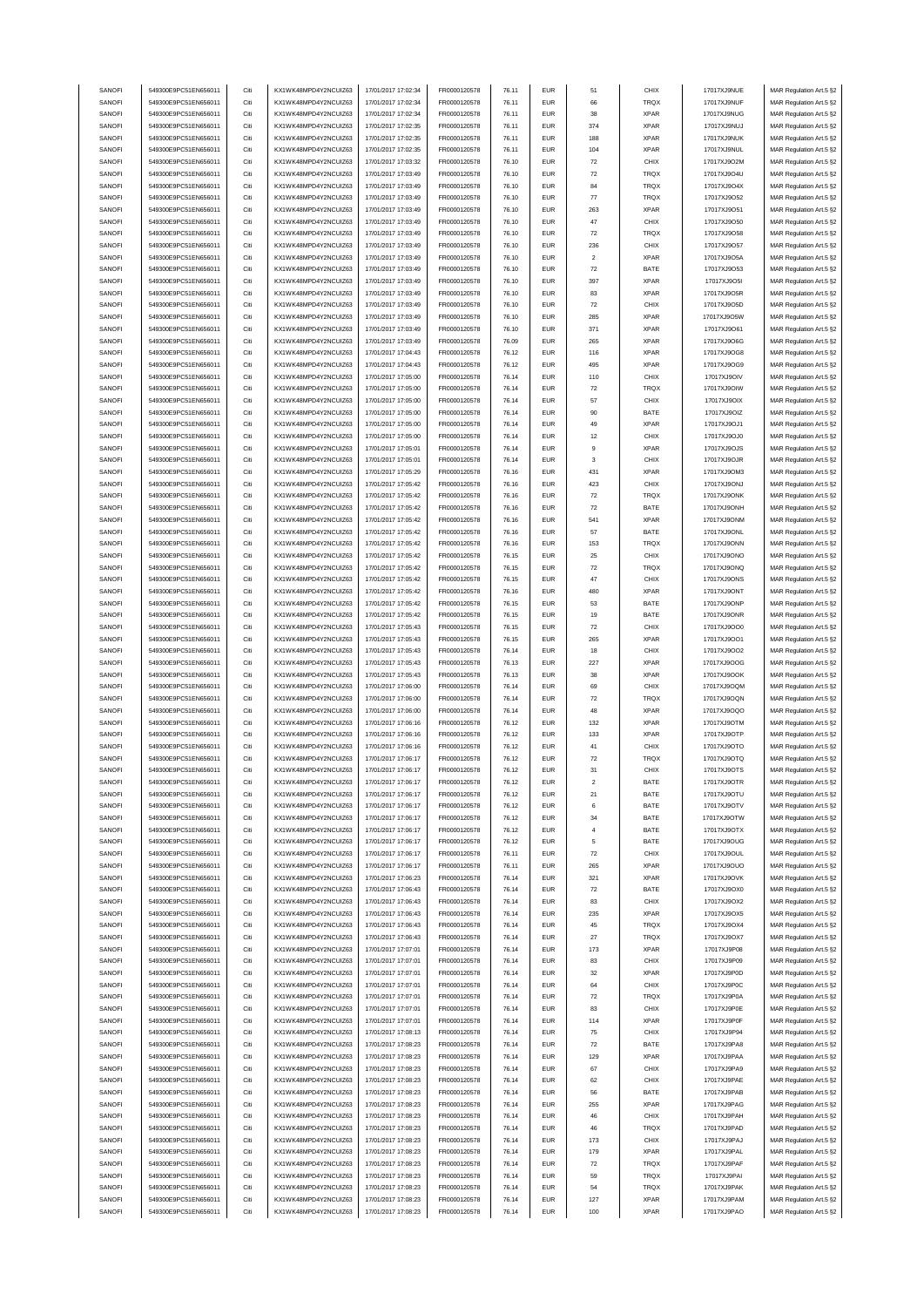| SANOFI<br>549300E9PC51EN656011<br>Citi<br>KX1WK48MPD4Y2NCUIZ63<br>17/01/2017 17:08:23<br>FR0000120578<br>76.14<br><b>EUR</b><br>100<br>XPAR<br>SANOFI<br>549300E9PC51EN656011<br>Citi<br>KX1WK48MPD4Y2NCUIZ63<br>17/01/2017 17:08:23<br><b>EUR</b><br>330<br><b>XPAR</b><br>FR0000120578<br>76.14<br>SANOFI<br>549300E9PC51EN656011<br>Citi<br>KX1WK48MPD4Y2NCUIZ63<br>17/01/2017 17:08:23<br>FR0000120578<br><b>EUR</b><br>127<br><b>XPAR</b><br>76.14<br><b>EUR</b><br><b>XPAR</b><br>SANOFI<br>549300E9PC51EN656011<br>Citi<br>KX1WK48MPD4Y2NCUIZ63<br>17/01/2017 17:08:24<br>FR0000120578<br>76.14<br>92<br><b>EUR</b><br><b>XPAR</b><br>SANOFI<br>549300E9PC51EN656011<br>Citi<br>KX1WK48MPD4Y2NCUIZ63<br>17/01/2017 17:08:24<br>FR0000120578<br>76.14<br>145<br>SANOFI<br>549300E9PC51EN656011<br>Citi<br>KX1WK48MPD4Y2NCUIZ63<br>17/01/2017 17:08:24<br>FR0000120578<br>76.14<br><b>EUR</b><br>109<br>TRQX<br>SANOFI<br>549300E9PC51EN656011<br>Citi<br>KX1WK48MPD4Y2NCUIZ63<br>17/01/2017 17:08:24<br>FR0000120578<br>76.14<br><b>EUR</b><br>92<br><b>XPAR</b><br>SANOFI<br>Citi<br>17/01/2017 17:08:24<br>FR0000120578<br><b>EUR</b><br>104<br><b>XPAR</b><br>549300E9PC51EN656011<br>KX1WK48MPD4Y2NCUIZ63<br>76.14<br>SANOFI<br>Citi<br>KX1WK48MPD4Y2NCUIZ63<br>17/01/2017 17:08:24<br>FR0000120578<br><b>XPAR</b><br>549300E9PC51EN656011<br>76.14<br><b>EUR</b><br>62<br>SANOFI<br>549300E9PC51EN656011<br>Citi<br>KX1WK48MPD4Y2NCUIZ63<br>17/01/2017 17:08:24<br>FR0000120578<br><b>EUR</b><br>72<br><b>TRQX</b><br>76.14<br>SANOFI<br>549300E9PC51EN656011<br>Citi<br>KX1WK48MPD4Y2NCUIZ63<br>17/01/2017 17:08:24<br><b>EUR</b><br><b>XPAR</b><br>FR0000120578<br>76.14<br>$\overline{1}$<br>Citi<br><b>EUR</b><br>173<br><b>XPAR</b><br>SANOFI<br>549300E9PC51EN656011<br>KX1WK48MPD4Y2NCUIZ63<br>17/01/2017 17:08:24<br>FR0000120578<br>76.14<br><b>EUR</b><br>$\scriptstyle{72}$<br>BATE<br>SANOFI<br>549300E9PC51EN656011<br>Citi<br>KX1WK48MPD4Y2NCUIZ63<br>17/01/2017 17:08:27<br>FR0000120578<br>76.13<br>SANOFI<br>549300E9PC51EN656011<br>Citi<br>KX1WK48MPD4Y2NCUIZ63<br>17/01/2017 17:08:27<br>FR0000120578<br>76.13<br><b>EUR</b><br>321<br><b>XPAR</b><br><b>EUR</b><br>SANOFI<br>549300E9PC51EN656011<br>Citi<br>KX1WK48MPD4Y2NCUIZ63<br>17/01/2017 17:08:39<br>FR0000120578<br>76.12<br>$\bf 72$<br>BATE<br>SANOFI<br>549300E9PC51EN656011<br>Citi<br>KX1WK48MPD4Y2NCUIZ63<br>17/01/2017 17:08:39<br>FR0000120578<br><b>EUR</b><br>39<br>CHIX<br>76.12<br>SANOFI<br>549300E9PC51EN656011<br>Citi<br>KX1WK48MPD4Y2NCUIZ63<br>FR0000120578<br>CHIX<br>17/01/2017 17:08:39<br>76.12<br><b>EUR</b><br>34<br>SANOFI<br>549300E9PC51EN656011<br>Citi<br>KX1WK48MPD4Y2NCUIZ63<br><b>EUR</b><br>CHIX<br>17/01/2017 17:08:39<br>FR0000120578<br>76.12<br>73<br>SANOFI<br>549300E9PC51EN656011<br>Citi<br>KX1WK48MPD4Y2NCUIZ63<br>17/01/2017 17:08:39<br>FR0000120578<br>76.12<br><b>EUR</b><br>321<br><b>XPAR</b><br>CHIX<br>SANOFI<br>549300E9PC51EN656011<br>Citi<br>KX1WK48MPD4Y2NCUIZ63<br>17/01/2017 17:08:40<br>76.11<br><b>EUR</b><br>83<br>FR0000120578<br>SANOFI<br><b>XPAR</b><br>549300E9PC51EN656011<br>Citi<br>KX1WK48MPD4Y2NCUIZ63<br>17/01/2017 17:08:40<br>FR0000120578<br>76.11<br><b>EUR</b><br>321<br>SANOFI<br>549300E9PC51EN656011<br>Citi<br>KX1WK48MPD4Y2NCUIZ63<br>17/01/2017 17:09:01<br>FR0000120578<br>76.12<br><b>EUR</b><br>145<br><b>XPAR</b><br>SANOFI<br>549300E9PC51EN656011<br>Citi<br>KX1WK48MPD4Y2NCUIZ63<br>17/01/2017 17:09:01<br>FR0000120578<br>76.12<br><b>EUR</b><br>83<br>CHIX<br>SANOFI<br>549300E9PC51EN656011<br>FR0000120578<br>176<br><b>XPAR</b><br>Citi<br>KX1WK48MPD4Y2NCUIZ63<br>17/01/2017 17:09:01<br>76.12<br><b>EUR</b><br>SANOFI<br>KX1WK48MPD4Y2NCUIZ63<br>FR0000120578<br><b>EUR</b><br>$\scriptstyle{72}$<br>TRQX<br>549300E9PC51EN656011<br>Citi<br>17/01/2017 17:09:01<br>76.12<br>SANOFI<br>549300E9PC51EN656011<br>Citi<br>KX1WK48MPD4Y2NCUIZ63<br>17/01/2017 17:09:01<br>FR0000120578<br>76.12<br><b>EUR</b><br>123<br><b>XPAR</b><br>SANOFI<br>549300E9PC51EN656011<br>Citi<br>KX1WK48MPD4Y2NCUIZ63<br>17/01/2017 17:09:01<br><b>EUR</b><br>$22\,$<br><b>XPAR</b><br>FR0000120578<br>76.12<br><b>XPAR</b><br>SANOFI<br>549300E9PC51EN656011<br>Citi<br>KX1WK48MPD4Y2NCUIZ63<br>17/01/2017 17:09:34<br>FR0000120578<br>76.16<br><b>EUR</b><br>30<br><b>EUR</b><br>SANOFI<br>549300E9PC51EN656011<br>Citi<br>KX1WK48MPD4Y2NCUIZ63<br>17/01/2017 17:09:34<br>FR0000120578<br>76.16<br>110<br><b>XPAR</b><br>SANOFI<br>549300E9PC51EN656011<br>Citi<br>KX1WK48MPD4Y2NCUIZ63<br>17/01/2017 17:09:34<br>FR0000120578<br>76.16<br><b>EUR</b><br>110<br>TRQX<br>SANOFI<br>549300E9PC51EN656011<br>Citi<br>KX1WK48MPD4Y2NCUIZ63<br>17/01/2017 17:09:34<br>FR0000120578<br>76.16<br><b>EUR</b><br>62<br>TRQX<br>SANOFI<br>Citi<br>KX1WK48MPD4Y2NCUIZ63<br>FR0000120578<br><b>EUR</b><br>80<br><b>XPAR</b><br>549300E9PC51EN656011<br>17/01/2017 17:09:35<br>76.16<br>SANOFI<br>Citi<br><b>EUR</b><br><b>XPAR</b><br>549300E9PC51EN656011<br>KX1WK48MPD4Y2NCUIZ63<br>17/01/2017 17:09:35<br>FR0000120578<br>76.16<br>300<br>SANOFI<br>549300E9PC51EN656011<br>Citi<br>KX1WK48MPD4Y2NCUIZ63<br>17/01/2017 17:09:35<br><b>EUR</b><br>100<br>CHIX<br>FR0000120578<br>76.16<br>SANOFI<br>549300E9PC51EN656011<br>Citi<br>KX1WK48MPD4Y2NCUIZ63<br>17/01/2017 17:09:54<br>FR0000120578<br><b>EUR</b><br>12<br><b>XPAR</b><br>76.16<br>SANOFI<br>Citi<br>KX1WK48MPD4Y2NCUIZ63<br><b>EUR</b><br>$\scriptstyle{72}$<br>BATE<br>549300E9PC51EN656011<br>17/01/2017 17:10:08<br>FR0000120578<br>76.16<br>Citi<br><b>EUR</b><br>75<br><b>XPAR</b><br>SANOFI<br>549300E9PC51EN656011<br>KX1WK48MPD4Y2NCUIZ63<br>17/01/2017 17:10:08<br>FR0000120578<br>76.16<br>SANOFI<br>549300E9PC51EN656011<br>Citi<br>KX1WK48MPD4Y2NCUIZ63<br>17/01/2017 17:10:08<br>FR0000120578<br>76.16<br><b>EUR</b><br>57<br><b>XPAR</b><br>SANOFI<br>549300E9PC51EN656011<br>Citi<br>KX1WK48MPD4Y2NCUIZ63<br>17/01/2017 17:10:08<br>FR0000120578<br>76.16<br><b>EUR</b><br>300<br><b>XPAR</b><br>SANOFI<br>549300E9PC51EN656011<br>Citi<br>KX1WK48MPD4Y2NCUIZ63<br>17/01/2017 17:10:08<br>FR0000120578<br>76.16<br><b>EUR</b><br>166<br><b>XPAR</b><br>SANOFI<br>549300E9PC51EN656011<br>Citi<br>KX1WK48MPD4Y2NCUIZ63<br>17/01/2017 17:10:08<br>FR0000120578<br><b>EUR</b><br>500<br><b>XPAR</b><br>76.16<br>SANOFI<br>FR0000120578<br><b>XPAR</b><br>549300E9PC51EN656011<br>Citi<br>KX1WK48MPD4Y2NCUIZ63<br>17/01/2017 17:10:08<br>76.16<br><b>EUR</b><br>29<br>SANOFI<br>549300E9PC51EN656011<br>Citi<br>KX1WK48MPD4Y2NCUIZ63<br>17/01/2017 17:10:08<br><b>EUR</b><br>154<br>TRQX<br>FR0000120578<br>76.16<br>SANOFI<br>549300E9PC51EN656011<br>Citi<br>KX1WK48MPD4Y2NCUIZ63<br>17/01/2017 17:10:08<br>FR0000120578<br><b>EUR</b><br>98<br>CHIX<br>76.16<br>87<br>CHIX<br>SANOFI<br>549300E9PC51EN656011<br>Citi<br>KX1WK48MPD4Y2NCUIZ63<br>17/01/2017 17:10:08<br>FR0000120578<br>76.16<br><b>EUR</b><br>SANOFI<br>CHIX<br>549300E9PC51EN656011<br>Citi<br>KX1WK48MPD4Y2NCUIZ63<br>17/01/2017 17:10:08<br>FR0000120578<br>76.16<br><b>EUR</b><br>26<br>SANOFI<br>549300E9PC51EN656011<br>Citi<br>KX1WK48MPD4Y2NCUIZ63<br>17/01/2017 17:10:08<br>FR0000120578<br>76.16<br><b>EUR</b><br>100<br>CHIX<br>SANOFI<br>549300E9PC51EN656011<br>Citi<br>KX1WK48MPD4Y2NCUIZ63<br>17/01/2017 17:10:08<br>FR0000120578<br>76.16<br><b>EUR</b><br>18<br>CHIX<br>SANOFI<br>549300E9PC51EN656011<br>KX1WK48MPD4Y2NCUIZ63<br>FR0000120578<br>CHIX<br>Citi<br>17/01/2017 17:10:08<br>76.16<br><b>EUR</b><br>54<br>SANOFI<br>Citi<br>FR0000120578<br><b>EUR</b><br>CHIX<br>549300E9PC51EN656011<br>KX1WK48MPD4Y2NCUIZ63<br>17/01/2017 17:10:08<br>76.16<br>9<br>SANOFI<br>549300E9PC51EN656011<br>Citi<br>KX1WK48MPD4Y2NCUIZ63<br>17/01/2017 17:10:08<br>FR0000120578<br><b>EUR</b><br>30<br><b>XPAR</b><br>76.16<br>SANOFI<br>549300E9PC51EN656011<br>Citi<br>KX1WK48MPD4Y2NCUIZ63<br>17/01/2017 17:10:22<br>FR0000120578<br><b>EUR</b><br>72<br>BATE<br>76.17<br>$\scriptstyle{72}$<br>TRQX<br>SANOFI<br>549300E9PC51EN656011<br>Citi<br>KX1WK48MPD4Y2NCUIZ63<br>17/01/2017 17:10:22<br>FR0000120578<br>76.17<br><b>EUR</b><br><b>EUR</b><br>CHIX<br>SANOFI<br>549300E9PC51EN656011<br>Citi<br>KX1WK48MPD4Y2NCUIZ63<br>17/01/2017 17:10:22<br>FR0000120578<br>76.17<br>83<br>SANOFI<br>549300E9PC51EN656011<br>Citi<br>KX1WK48MPD4Y2NCUIZ63<br>17/01/2017 17:10:22<br>FR0000120578<br>76.17<br><b>EUR</b><br>321<br><b>XPAR</b><br>SANOFI<br>549300E9PC51EN656011<br>Citi<br>KX1WK48MPD4Y2NCUIZ63<br>17/01/2017 17:10:24<br>FR0000120578<br>76.16<br><b>EUR</b><br>$\scriptstyle{72}$<br>BATE<br>SANOFI<br>549300E9PC51EN656011<br>KX1WK48MPD4Y2NCUIZ63<br>FR0000120578<br><b>EUR</b><br>CHIX<br>Citi<br>17/01/2017 17:10:24<br>76.16<br>83<br>SANOFI<br>17/01/2017 17:10:24<br>FR0000120578<br><b>EUR</b><br>549300E9PC51EN656011<br>Citi<br>KX1WK48MPD4Y2NCUIZ63<br>76.16<br>25<br>XPAR<br>SANOFI<br>549300E9PC51EN656011<br>KX1WK48MPD4Y2NCLIIZ63<br>17/01/2017 17:10:24<br>FR0000120578<br>FUR<br>TROX<br>76.16<br>SANOFI<br>549300E9PC51EN656011<br>KX1WK48MPD4Y2NCUIZ63<br>17/01/2017 17:10:24<br><b>XPAR</b><br>Citi<br>FR0000120578<br>76.16<br><b>EUR</b><br>289<br>SANOFI<br>549300E9PC51EN656011<br>Citi<br>KX1WK48MPD4Y2NCUIZ63<br>17/01/2017 17:10:24<br>FR0000120578<br><b>EUR</b><br><b>XPAR</b><br>76.16<br>185<br>SANOFI<br>549300E9PC51EN656011<br>Citi<br>KX1WK48MPD4Y2NCUIZ63<br>17/01/2017 17:11:02<br>FR0000120578<br><b>EUR</b><br>CHIX<br>76.19<br>83<br>SANOFI<br>549300E9PC51EN656011<br>Citi<br>KX1WK48MPD4Y2NCUIZ63<br>17/01/2017 17:11:02<br>FR0000120578<br>76.19<br><b>EUR</b><br>65<br>CHIX<br>SANOFI<br>549300E9PC51EN656011<br>Citi<br>KX1WK48MPD4Y2NCUIZ63<br>17/01/2017 17:11:02<br>FR0000120578<br>76.19<br><b>EUR</b><br>63<br>BATE<br>SANOFI<br>549300E9PC51EN656011<br>KX1WK48MPD4Y2NCUIZ63<br>17/01/2017 17:11:02<br>FR0000120578<br>CHIX<br>Citi<br>76.18<br><b>EUR</b><br>13<br>29<br>SANOFI<br>549300E9PC51EN656011<br>Citi<br>KX1WK48MPD4Y2NCUIZ63<br>17/01/2017 17:11:02<br>FR0000120578<br>76.18<br><b>EUR</b><br>BATE<br>SANOFI<br>549300E9PC51EN656011<br>KX1WK48MPD4Y2NCUIZ63<br>17/01/2017 17:11:02<br>FR0000120578<br><b>TRQX</b><br>Citi<br>76.19<br><b>EUR</b><br>$\scriptstyle{72}$<br>SANOFI<br>549300E9PC51EN656011<br>Citi<br>KX1WK48MPD4Y2NCUIZ63<br>17/01/2017 17:11:02<br><b>EUR</b><br>CHIX<br>FR0000120578<br>76.18<br>64<br>KX1WK48MPD4Y2NCUIZ63<br>SANOFI<br>549300E9PC51EN656011<br>Citi<br>17/01/2017 17:11:02<br>FR0000120578<br><b>EUR</b><br>CHIX<br>76.18<br>6<br>SANOFI<br>549300E9PC51EN656011<br>Citi<br>KX1WK48MPD4Y2NCUIZ63<br>17/01/2017 17:11:02<br>FR0000120578<br><b>EUR</b><br>94<br><b>XPAR</b><br>76.19<br>SANOFI<br>549300E9PC51EN656011<br>Citi<br>KX1WK48MPD4Y2NCUIZ63<br>17/01/2017 17:11:02<br>FR0000120578<br>76.19<br><b>EUR</b><br>69<br><b>XPAR</b><br>SANOFI<br>549300E9PC51EN656011<br>Citi<br>KX1WK48MPD4Y2NCUIZ63<br>17/01/2017 17:11:02<br>FR0000120578<br>76.18<br><b>EUR</b><br>68<br>CHIX<br>KX1WK48MPD4Y2NCUIZ63<br>17/01/2017 17:11:02<br>SANOFI<br>549300E9PC51EN656011<br>Citi<br>FR0000120578<br>76.19<br><b>EUR</b><br>80<br><b>XPAR</b><br>SANOFI<br>549300E9PC51EN656011<br>KX1WK48MPD4Y2NCUIZ63<br>17/01/2017 17:11:02<br>Citi<br>FR0000120578<br>76.18<br><b>EUR</b><br>$77\,$<br><b>XPAR</b> |
|------------------------------------------------------------------------------------------------------------------------------------------------------------------------------------------------------------------------------------------------------------------------------------------------------------------------------------------------------------------------------------------------------------------------------------------------------------------------------------------------------------------------------------------------------------------------------------------------------------------------------------------------------------------------------------------------------------------------------------------------------------------------------------------------------------------------------------------------------------------------------------------------------------------------------------------------------------------------------------------------------------------------------------------------------------------------------------------------------------------------------------------------------------------------------------------------------------------------------------------------------------------------------------------------------------------------------------------------------------------------------------------------------------------------------------------------------------------------------------------------------------------------------------------------------------------------------------------------------------------------------------------------------------------------------------------------------------------------------------------------------------------------------------------------------------------------------------------------------------------------------------------------------------------------------------------------------------------------------------------------------------------------------------------------------------------------------------------------------------------------------------------------------------------------------------------------------------------------------------------------------------------------------------------------------------------------------------------------------------------------------------------------------------------------------------------------------------------------------------------------------------------------------------------------------------------------------------------------------------------------------------------------------------------------------------------------------------------------------------------------------------------------------------------------------------------------------------------------------------------------------------------------------------------------------------------------------------------------------------------------------------------------------------------------------------------------------------------------------------------------------------------------------------------------------------------------------------------------------------------------------------------------------------------------------------------------------------------------------------------------------------------------------------------------------------------------------------------------------------------------------------------------------------------------------------------------------------------------------------------------------------------------------------------------------------------------------------------------------------------------------------------------------------------------------------------------------------------------------------------------------------------------------------------------------------------------------------------------------------------------------------------------------------------------------------------------------------------------------------------------------------------------------------------------------------------------------------------------------------------------------------------------------------------------------------------------------------------------------------------------------------------------------------------------------------------------------------------------------------------------------------------------------------------------------------------------------------------------------------------------------------------------------------------------------------------------------------------------------------------------------------------------------------------------------------------------------------------------------------------------------------------------------------------------------------------------------------------------------------------------------------------------------------------------------------------------------------------------------------------------------------------------------------------------------------------------------------------------------------------------------------------------------------------------------------------------------------------------------------------------------------------------------------------------------------------------------------------------------------------------------------------------------------------------------------------------------------------------------------------------------------------------------------------------------------------------------------------------------------------------------------------------------------------------------------------------------------------------------------------------------------------------------------------------------------------------------------------------------------------------------------------------------------------------------------------------------------------------------------------------------------------------------------------------------------------------------------------------------------------------------------------------------------------------------------------------------------------------------------------------------------------------------------------------------------------------------------------------------------------------------------------------------------------------------------------------------------------------------------------------------------------------------------------------------------------------------------------------------------------------------------------------------------------------------------------------------------------------------------------------------------------------------------------------------------------------------------------------------------------------------------------------------------------------------------------------------------------------------------------------------------------------------------------------------------------------------------------------------------------------------------------------------------------------------------------------------------------------------------------------------------------------------------------------------------------------------------------------------------------------------------------------------------------------------------------------------------------------------------------------------------------------------------------------------------------------------------------------------------------------------------------------------------------------------------------------------------------------------------------------------------------------------------------------------------------------------------------------------------------------------------------------------------------------------------------------------------------------------------------------------------------------------------------------------------------------------------------------------------------------------------------------------------------------------------------------------------------------------------------------------------------------------------------------------------------------------------------------------------------------------------------------------------------------------------------------------------------------------------------------------------------------------------------------------------------------------------------------------------------------------------------------------------------------------------------------------------------------------------------------------------------------------------------------------------------------------------------------------------------------------------------------------------------------------------------------------------------------------------------------------------------------------------------------------------------------------------------------------------------------------------------------------------------------------------------------------------------------------------------------------------------------------------------------------------------------------------------------------------------------------------------------------------------------------------------------------------------------------------------------------------------------------------------------------------------------------------------------------------------------------------------------------------------------------------------------------------------------------------------------------------------------------------------------------------------------------------------------------------------------------------------------------------------------------------------------------------------------------------------------------------------------------------------------------------------------------------------------------------------------------------------------------------------------------------------------------------------------------------------------------------------------------------------------------------------------------------------------------------------------------------------------------------------------------------------------------------------------------------------------------------------------------------------------------------------------------------------------------------------------------------------------------------------------------------------------------------------------------------------------------------------------------------------------------------------------------------------------------------------------------------------------------------------------------------------------------------------------------------------------------------------------------------------------------------------------------------------------------------------------------------------------------------------------------------------------------------------|
|                                                                                                                                                                                                                                                                                                                                                                                                                                                                                                                                                                                                                                                                                                                                                                                                                                                                                                                                                                                                                                                                                                                                                                                                                                                                                                                                                                                                                                                                                                                                                                                                                                                                                                                                                                                                                                                                                                                                                                                                                                                                                                                                                                                                                                                                                                                                                                                                                                                                                                                                                                                                                                                                                                                                                                                                                                                                                                                                                                                                                                                                                                                                                                                                                                                                                                                                                                                                                                                                                                                                                                                                                                                                                                                                                                                                                                                                                                                                                                                                                                                                                                                                                                                                                                                                                                                                                                                                                                                                                                                                                                                                                                                                                                                                                                                                                                                                                                                                                                                                                                                                                                                                                                                                                                                                                                                                                                                                                                                                                                                                                                                                                                                                                                                                                                                                                                                                                                                                                                                                                                                                                                                                                                                                                                                                                                                                                                                                                                                                                                                                                                                                                                                                                                                                                                                                                                                                                                                                                                                                                                                                                                                                                                                                                                                                                                                                                                                                                                                                                                                                                                                                                                                                                                                                                                                                                                                                                                                                                                                                                                                                                                                                                                                                                                                                                                                                                                                                                                                                                                                                                                                                                                                                                                                                                                                                                                                                                                                                                                                                                                                                                                                                                                                                                                                                                                                                                                                                                                                                                                                                                                                                                                                                                                                                                                                                                                                                                                                                                                                                                                                                                                                                                                                                                                                                                                                                                                                                                                                                                                                                                                                                                                                                                                                                                                                                                                                                                                                                                                                                                                                                                                                                                                                                                                                                                                                                          |
|                                                                                                                                                                                                                                                                                                                                                                                                                                                                                                                                                                                                                                                                                                                                                                                                                                                                                                                                                                                                                                                                                                                                                                                                                                                                                                                                                                                                                                                                                                                                                                                                                                                                                                                                                                                                                                                                                                                                                                                                                                                                                                                                                                                                                                                                                                                                                                                                                                                                                                                                                                                                                                                                                                                                                                                                                                                                                                                                                                                                                                                                                                                                                                                                                                                                                                                                                                                                                                                                                                                                                                                                                                                                                                                                                                                                                                                                                                                                                                                                                                                                                                                                                                                                                                                                                                                                                                                                                                                                                                                                                                                                                                                                                                                                                                                                                                                                                                                                                                                                                                                                                                                                                                                                                                                                                                                                                                                                                                                                                                                                                                                                                                                                                                                                                                                                                                                                                                                                                                                                                                                                                                                                                                                                                                                                                                                                                                                                                                                                                                                                                                                                                                                                                                                                                                                                                                                                                                                                                                                                                                                                                                                                                                                                                                                                                                                                                                                                                                                                                                                                                                                                                                                                                                                                                                                                                                                                                                                                                                                                                                                                                                                                                                                                                                                                                                                                                                                                                                                                                                                                                                                                                                                                                                                                                                                                                                                                                                                                                                                                                                                                                                                                                                                                                                                                                                                                                                                                                                                                                                                                                                                                                                                                                                                                                                                                                                                                                                                                                                                                                                                                                                                                                                                                                                                                                                                                                                                                                                                                                                                                                                                                                                                                                                                                                                                                                                                                                                                                                                                                                                                                                                                                                                                                                                                                                                                                          |
|                                                                                                                                                                                                                                                                                                                                                                                                                                                                                                                                                                                                                                                                                                                                                                                                                                                                                                                                                                                                                                                                                                                                                                                                                                                                                                                                                                                                                                                                                                                                                                                                                                                                                                                                                                                                                                                                                                                                                                                                                                                                                                                                                                                                                                                                                                                                                                                                                                                                                                                                                                                                                                                                                                                                                                                                                                                                                                                                                                                                                                                                                                                                                                                                                                                                                                                                                                                                                                                                                                                                                                                                                                                                                                                                                                                                                                                                                                                                                                                                                                                                                                                                                                                                                                                                                                                                                                                                                                                                                                                                                                                                                                                                                                                                                                                                                                                                                                                                                                                                                                                                                                                                                                                                                                                                                                                                                                                                                                                                                                                                                                                                                                                                                                                                                                                                                                                                                                                                                                                                                                                                                                                                                                                                                                                                                                                                                                                                                                                                                                                                                                                                                                                                                                                                                                                                                                                                                                                                                                                                                                                                                                                                                                                                                                                                                                                                                                                                                                                                                                                                                                                                                                                                                                                                                                                                                                                                                                                                                                                                                                                                                                                                                                                                                                                                                                                                                                                                                                                                                                                                                                                                                                                                                                                                                                                                                                                                                                                                                                                                                                                                                                                                                                                                                                                                                                                                                                                                                                                                                                                                                                                                                                                                                                                                                                                                                                                                                                                                                                                                                                                                                                                                                                                                                                                                                                                                                                                                                                                                                                                                                                                                                                                                                                                                                                                                                                                                                                                                                                                                                                                                                                                                                                                                                                                                                                                                          |
|                                                                                                                                                                                                                                                                                                                                                                                                                                                                                                                                                                                                                                                                                                                                                                                                                                                                                                                                                                                                                                                                                                                                                                                                                                                                                                                                                                                                                                                                                                                                                                                                                                                                                                                                                                                                                                                                                                                                                                                                                                                                                                                                                                                                                                                                                                                                                                                                                                                                                                                                                                                                                                                                                                                                                                                                                                                                                                                                                                                                                                                                                                                                                                                                                                                                                                                                                                                                                                                                                                                                                                                                                                                                                                                                                                                                                                                                                                                                                                                                                                                                                                                                                                                                                                                                                                                                                                                                                                                                                                                                                                                                                                                                                                                                                                                                                                                                                                                                                                                                                                                                                                                                                                                                                                                                                                                                                                                                                                                                                                                                                                                                                                                                                                                                                                                                                                                                                                                                                                                                                                                                                                                                                                                                                                                                                                                                                                                                                                                                                                                                                                                                                                                                                                                                                                                                                                                                                                                                                                                                                                                                                                                                                                                                                                                                                                                                                                                                                                                                                                                                                                                                                                                                                                                                                                                                                                                                                                                                                                                                                                                                                                                                                                                                                                                                                                                                                                                                                                                                                                                                                                                                                                                                                                                                                                                                                                                                                                                                                                                                                                                                                                                                                                                                                                                                                                                                                                                                                                                                                                                                                                                                                                                                                                                                                                                                                                                                                                                                                                                                                                                                                                                                                                                                                                                                                                                                                                                                                                                                                                                                                                                                                                                                                                                                                                                                                                                                                                                                                                                                                                                                                                                                                                                                                                                                                                                                          |
|                                                                                                                                                                                                                                                                                                                                                                                                                                                                                                                                                                                                                                                                                                                                                                                                                                                                                                                                                                                                                                                                                                                                                                                                                                                                                                                                                                                                                                                                                                                                                                                                                                                                                                                                                                                                                                                                                                                                                                                                                                                                                                                                                                                                                                                                                                                                                                                                                                                                                                                                                                                                                                                                                                                                                                                                                                                                                                                                                                                                                                                                                                                                                                                                                                                                                                                                                                                                                                                                                                                                                                                                                                                                                                                                                                                                                                                                                                                                                                                                                                                                                                                                                                                                                                                                                                                                                                                                                                                                                                                                                                                                                                                                                                                                                                                                                                                                                                                                                                                                                                                                                                                                                                                                                                                                                                                                                                                                                                                                                                                                                                                                                                                                                                                                                                                                                                                                                                                                                                                                                                                                                                                                                                                                                                                                                                                                                                                                                                                                                                                                                                                                                                                                                                                                                                                                                                                                                                                                                                                                                                                                                                                                                                                                                                                                                                                                                                                                                                                                                                                                                                                                                                                                                                                                                                                                                                                                                                                                                                                                                                                                                                                                                                                                                                                                                                                                                                                                                                                                                                                                                                                                                                                                                                                                                                                                                                                                                                                                                                                                                                                                                                                                                                                                                                                                                                                                                                                                                                                                                                                                                                                                                                                                                                                                                                                                                                                                                                                                                                                                                                                                                                                                                                                                                                                                                                                                                                                                                                                                                                                                                                                                                                                                                                                                                                                                                                                                                                                                                                                                                                                                                                                                                                                                                                                                                                                                          |
|                                                                                                                                                                                                                                                                                                                                                                                                                                                                                                                                                                                                                                                                                                                                                                                                                                                                                                                                                                                                                                                                                                                                                                                                                                                                                                                                                                                                                                                                                                                                                                                                                                                                                                                                                                                                                                                                                                                                                                                                                                                                                                                                                                                                                                                                                                                                                                                                                                                                                                                                                                                                                                                                                                                                                                                                                                                                                                                                                                                                                                                                                                                                                                                                                                                                                                                                                                                                                                                                                                                                                                                                                                                                                                                                                                                                                                                                                                                                                                                                                                                                                                                                                                                                                                                                                                                                                                                                                                                                                                                                                                                                                                                                                                                                                                                                                                                                                                                                                                                                                                                                                                                                                                                                                                                                                                                                                                                                                                                                                                                                                                                                                                                                                                                                                                                                                                                                                                                                                                                                                                                                                                                                                                                                                                                                                                                                                                                                                                                                                                                                                                                                                                                                                                                                                                                                                                                                                                                                                                                                                                                                                                                                                                                                                                                                                                                                                                                                                                                                                                                                                                                                                                                                                                                                                                                                                                                                                                                                                                                                                                                                                                                                                                                                                                                                                                                                                                                                                                                                                                                                                                                                                                                                                                                                                                                                                                                                                                                                                                                                                                                                                                                                                                                                                                                                                                                                                                                                                                                                                                                                                                                                                                                                                                                                                                                                                                                                                                                                                                                                                                                                                                                                                                                                                                                                                                                                                                                                                                                                                                                                                                                                                                                                                                                                                                                                                                                                                                                                                                                                                                                                                                                                                                                                                                                                                                                                          |
|                                                                                                                                                                                                                                                                                                                                                                                                                                                                                                                                                                                                                                                                                                                                                                                                                                                                                                                                                                                                                                                                                                                                                                                                                                                                                                                                                                                                                                                                                                                                                                                                                                                                                                                                                                                                                                                                                                                                                                                                                                                                                                                                                                                                                                                                                                                                                                                                                                                                                                                                                                                                                                                                                                                                                                                                                                                                                                                                                                                                                                                                                                                                                                                                                                                                                                                                                                                                                                                                                                                                                                                                                                                                                                                                                                                                                                                                                                                                                                                                                                                                                                                                                                                                                                                                                                                                                                                                                                                                                                                                                                                                                                                                                                                                                                                                                                                                                                                                                                                                                                                                                                                                                                                                                                                                                                                                                                                                                                                                                                                                                                                                                                                                                                                                                                                                                                                                                                                                                                                                                                                                                                                                                                                                                                                                                                                                                                                                                                                                                                                                                                                                                                                                                                                                                                                                                                                                                                                                                                                                                                                                                                                                                                                                                                                                                                                                                                                                                                                                                                                                                                                                                                                                                                                                                                                                                                                                                                                                                                                                                                                                                                                                                                                                                                                                                                                                                                                                                                                                                                                                                                                                                                                                                                                                                                                                                                                                                                                                                                                                                                                                                                                                                                                                                                                                                                                                                                                                                                                                                                                                                                                                                                                                                                                                                                                                                                                                                                                                                                                                                                                                                                                                                                                                                                                                                                                                                                                                                                                                                                                                                                                                                                                                                                                                                                                                                                                                                                                                                                                                                                                                                                                                                                                                                                                                                                                                          |
|                                                                                                                                                                                                                                                                                                                                                                                                                                                                                                                                                                                                                                                                                                                                                                                                                                                                                                                                                                                                                                                                                                                                                                                                                                                                                                                                                                                                                                                                                                                                                                                                                                                                                                                                                                                                                                                                                                                                                                                                                                                                                                                                                                                                                                                                                                                                                                                                                                                                                                                                                                                                                                                                                                                                                                                                                                                                                                                                                                                                                                                                                                                                                                                                                                                                                                                                                                                                                                                                                                                                                                                                                                                                                                                                                                                                                                                                                                                                                                                                                                                                                                                                                                                                                                                                                                                                                                                                                                                                                                                                                                                                                                                                                                                                                                                                                                                                                                                                                                                                                                                                                                                                                                                                                                                                                                                                                                                                                                                                                                                                                                                                                                                                                                                                                                                                                                                                                                                                                                                                                                                                                                                                                                                                                                                                                                                                                                                                                                                                                                                                                                                                                                                                                                                                                                                                                                                                                                                                                                                                                                                                                                                                                                                                                                                                                                                                                                                                                                                                                                                                                                                                                                                                                                                                                                                                                                                                                                                                                                                                                                                                                                                                                                                                                                                                                                                                                                                                                                                                                                                                                                                                                                                                                                                                                                                                                                                                                                                                                                                                                                                                                                                                                                                                                                                                                                                                                                                                                                                                                                                                                                                                                                                                                                                                                                                                                                                                                                                                                                                                                                                                                                                                                                                                                                                                                                                                                                                                                                                                                                                                                                                                                                                                                                                                                                                                                                                                                                                                                                                                                                                                                                                                                                                                                                                                                                                                          |
|                                                                                                                                                                                                                                                                                                                                                                                                                                                                                                                                                                                                                                                                                                                                                                                                                                                                                                                                                                                                                                                                                                                                                                                                                                                                                                                                                                                                                                                                                                                                                                                                                                                                                                                                                                                                                                                                                                                                                                                                                                                                                                                                                                                                                                                                                                                                                                                                                                                                                                                                                                                                                                                                                                                                                                                                                                                                                                                                                                                                                                                                                                                                                                                                                                                                                                                                                                                                                                                                                                                                                                                                                                                                                                                                                                                                                                                                                                                                                                                                                                                                                                                                                                                                                                                                                                                                                                                                                                                                                                                                                                                                                                                                                                                                                                                                                                                                                                                                                                                                                                                                                                                                                                                                                                                                                                                                                                                                                                                                                                                                                                                                                                                                                                                                                                                                                                                                                                                                                                                                                                                                                                                                                                                                                                                                                                                                                                                                                                                                                                                                                                                                                                                                                                                                                                                                                                                                                                                                                                                                                                                                                                                                                                                                                                                                                                                                                                                                                                                                                                                                                                                                                                                                                                                                                                                                                                                                                                                                                                                                                                                                                                                                                                                                                                                                                                                                                                                                                                                                                                                                                                                                                                                                                                                                                                                                                                                                                                                                                                                                                                                                                                                                                                                                                                                                                                                                                                                                                                                                                                                                                                                                                                                                                                                                                                                                                                                                                                                                                                                                                                                                                                                                                                                                                                                                                                                                                                                                                                                                                                                                                                                                                                                                                                                                                                                                                                                                                                                                                                                                                                                                                                                                                                                                                                                                                                                                          |
|                                                                                                                                                                                                                                                                                                                                                                                                                                                                                                                                                                                                                                                                                                                                                                                                                                                                                                                                                                                                                                                                                                                                                                                                                                                                                                                                                                                                                                                                                                                                                                                                                                                                                                                                                                                                                                                                                                                                                                                                                                                                                                                                                                                                                                                                                                                                                                                                                                                                                                                                                                                                                                                                                                                                                                                                                                                                                                                                                                                                                                                                                                                                                                                                                                                                                                                                                                                                                                                                                                                                                                                                                                                                                                                                                                                                                                                                                                                                                                                                                                                                                                                                                                                                                                                                                                                                                                                                                                                                                                                                                                                                                                                                                                                                                                                                                                                                                                                                                                                                                                                                                                                                                                                                                                                                                                                                                                                                                                                                                                                                                                                                                                                                                                                                                                                                                                                                                                                                                                                                                                                                                                                                                                                                                                                                                                                                                                                                                                                                                                                                                                                                                                                                                                                                                                                                                                                                                                                                                                                                                                                                                                                                                                                                                                                                                                                                                                                                                                                                                                                                                                                                                                                                                                                                                                                                                                                                                                                                                                                                                                                                                                                                                                                                                                                                                                                                                                                                                                                                                                                                                                                                                                                                                                                                                                                                                                                                                                                                                                                                                                                                                                                                                                                                                                                                                                                                                                                                                                                                                                                                                                                                                                                                                                                                                                                                                                                                                                                                                                                                                                                                                                                                                                                                                                                                                                                                                                                                                                                                                                                                                                                                                                                                                                                                                                                                                                                                                                                                                                                                                                                                                                                                                                                                                                                                                                                                          |
|                                                                                                                                                                                                                                                                                                                                                                                                                                                                                                                                                                                                                                                                                                                                                                                                                                                                                                                                                                                                                                                                                                                                                                                                                                                                                                                                                                                                                                                                                                                                                                                                                                                                                                                                                                                                                                                                                                                                                                                                                                                                                                                                                                                                                                                                                                                                                                                                                                                                                                                                                                                                                                                                                                                                                                                                                                                                                                                                                                                                                                                                                                                                                                                                                                                                                                                                                                                                                                                                                                                                                                                                                                                                                                                                                                                                                                                                                                                                                                                                                                                                                                                                                                                                                                                                                                                                                                                                                                                                                                                                                                                                                                                                                                                                                                                                                                                                                                                                                                                                                                                                                                                                                                                                                                                                                                                                                                                                                                                                                                                                                                                                                                                                                                                                                                                                                                                                                                                                                                                                                                                                                                                                                                                                                                                                                                                                                                                                                                                                                                                                                                                                                                                                                                                                                                                                                                                                                                                                                                                                                                                                                                                                                                                                                                                                                                                                                                                                                                                                                                                                                                                                                                                                                                                                                                                                                                                                                                                                                                                                                                                                                                                                                                                                                                                                                                                                                                                                                                                                                                                                                                                                                                                                                                                                                                                                                                                                                                                                                                                                                                                                                                                                                                                                                                                                                                                                                                                                                                                                                                                                                                                                                                                                                                                                                                                                                                                                                                                                                                                                                                                                                                                                                                                                                                                                                                                                                                                                                                                                                                                                                                                                                                                                                                                                                                                                                                                                                                                                                                                                                                                                                                                                                                                                                                                                                                                                          |
|                                                                                                                                                                                                                                                                                                                                                                                                                                                                                                                                                                                                                                                                                                                                                                                                                                                                                                                                                                                                                                                                                                                                                                                                                                                                                                                                                                                                                                                                                                                                                                                                                                                                                                                                                                                                                                                                                                                                                                                                                                                                                                                                                                                                                                                                                                                                                                                                                                                                                                                                                                                                                                                                                                                                                                                                                                                                                                                                                                                                                                                                                                                                                                                                                                                                                                                                                                                                                                                                                                                                                                                                                                                                                                                                                                                                                                                                                                                                                                                                                                                                                                                                                                                                                                                                                                                                                                                                                                                                                                                                                                                                                                                                                                                                                                                                                                                                                                                                                                                                                                                                                                                                                                                                                                                                                                                                                                                                                                                                                                                                                                                                                                                                                                                                                                                                                                                                                                                                                                                                                                                                                                                                                                                                                                                                                                                                                                                                                                                                                                                                                                                                                                                                                                                                                                                                                                                                                                                                                                                                                                                                                                                                                                                                                                                                                                                                                                                                                                                                                                                                                                                                                                                                                                                                                                                                                                                                                                                                                                                                                                                                                                                                                                                                                                                                                                                                                                                                                                                                                                                                                                                                                                                                                                                                                                                                                                                                                                                                                                                                                                                                                                                                                                                                                                                                                                                                                                                                                                                                                                                                                                                                                                                                                                                                                                                                                                                                                                                                                                                                                                                                                                                                                                                                                                                                                                                                                                                                                                                                                                                                                                                                                                                                                                                                                                                                                                                                                                                                                                                                                                                                                                                                                                                                                                                                                                                                          |
|                                                                                                                                                                                                                                                                                                                                                                                                                                                                                                                                                                                                                                                                                                                                                                                                                                                                                                                                                                                                                                                                                                                                                                                                                                                                                                                                                                                                                                                                                                                                                                                                                                                                                                                                                                                                                                                                                                                                                                                                                                                                                                                                                                                                                                                                                                                                                                                                                                                                                                                                                                                                                                                                                                                                                                                                                                                                                                                                                                                                                                                                                                                                                                                                                                                                                                                                                                                                                                                                                                                                                                                                                                                                                                                                                                                                                                                                                                                                                                                                                                                                                                                                                                                                                                                                                                                                                                                                                                                                                                                                                                                                                                                                                                                                                                                                                                                                                                                                                                                                                                                                                                                                                                                                                                                                                                                                                                                                                                                                                                                                                                                                                                                                                                                                                                                                                                                                                                                                                                                                                                                                                                                                                                                                                                                                                                                                                                                                                                                                                                                                                                                                                                                                                                                                                                                                                                                                                                                                                                                                                                                                                                                                                                                                                                                                                                                                                                                                                                                                                                                                                                                                                                                                                                                                                                                                                                                                                                                                                                                                                                                                                                                                                                                                                                                                                                                                                                                                                                                                                                                                                                                                                                                                                                                                                                                                                                                                                                                                                                                                                                                                                                                                                                                                                                                                                                                                                                                                                                                                                                                                                                                                                                                                                                                                                                                                                                                                                                                                                                                                                                                                                                                                                                                                                                                                                                                                                                                                                                                                                                                                                                                                                                                                                                                                                                                                                                                                                                                                                                                                                                                                                                                                                                                                                                                                                                                                          |
|                                                                                                                                                                                                                                                                                                                                                                                                                                                                                                                                                                                                                                                                                                                                                                                                                                                                                                                                                                                                                                                                                                                                                                                                                                                                                                                                                                                                                                                                                                                                                                                                                                                                                                                                                                                                                                                                                                                                                                                                                                                                                                                                                                                                                                                                                                                                                                                                                                                                                                                                                                                                                                                                                                                                                                                                                                                                                                                                                                                                                                                                                                                                                                                                                                                                                                                                                                                                                                                                                                                                                                                                                                                                                                                                                                                                                                                                                                                                                                                                                                                                                                                                                                                                                                                                                                                                                                                                                                                                                                                                                                                                                                                                                                                                                                                                                                                                                                                                                                                                                                                                                                                                                                                                                                                                                                                                                                                                                                                                                                                                                                                                                                                                                                                                                                                                                                                                                                                                                                                                                                                                                                                                                                                                                                                                                                                                                                                                                                                                                                                                                                                                                                                                                                                                                                                                                                                                                                                                                                                                                                                                                                                                                                                                                                                                                                                                                                                                                                                                                                                                                                                                                                                                                                                                                                                                                                                                                                                                                                                                                                                                                                                                                                                                                                                                                                                                                                                                                                                                                                                                                                                                                                                                                                                                                                                                                                                                                                                                                                                                                                                                                                                                                                                                                                                                                                                                                                                                                                                                                                                                                                                                                                                                                                                                                                                                                                                                                                                                                                                                                                                                                                                                                                                                                                                                                                                                                                                                                                                                                                                                                                                                                                                                                                                                                                                                                                                                                                                                                                                                                                                                                                                                                                                                                                                                                                                                          |
|                                                                                                                                                                                                                                                                                                                                                                                                                                                                                                                                                                                                                                                                                                                                                                                                                                                                                                                                                                                                                                                                                                                                                                                                                                                                                                                                                                                                                                                                                                                                                                                                                                                                                                                                                                                                                                                                                                                                                                                                                                                                                                                                                                                                                                                                                                                                                                                                                                                                                                                                                                                                                                                                                                                                                                                                                                                                                                                                                                                                                                                                                                                                                                                                                                                                                                                                                                                                                                                                                                                                                                                                                                                                                                                                                                                                                                                                                                                                                                                                                                                                                                                                                                                                                                                                                                                                                                                                                                                                                                                                                                                                                                                                                                                                                                                                                                                                                                                                                                                                                                                                                                                                                                                                                                                                                                                                                                                                                                                                                                                                                                                                                                                                                                                                                                                                                                                                                                                                                                                                                                                                                                                                                                                                                                                                                                                                                                                                                                                                                                                                                                                                                                                                                                                                                                                                                                                                                                                                                                                                                                                                                                                                                                                                                                                                                                                                                                                                                                                                                                                                                                                                                                                                                                                                                                                                                                                                                                                                                                                                                                                                                                                                                                                                                                                                                                                                                                                                                                                                                                                                                                                                                                                                                                                                                                                                                                                                                                                                                                                                                                                                                                                                                                                                                                                                                                                                                                                                                                                                                                                                                                                                                                                                                                                                                                                                                                                                                                                                                                                                                                                                                                                                                                                                                                                                                                                                                                                                                                                                                                                                                                                                                                                                                                                                                                                                                                                                                                                                                                                                                                                                                                                                                                                                                                                                                                                                          |
|                                                                                                                                                                                                                                                                                                                                                                                                                                                                                                                                                                                                                                                                                                                                                                                                                                                                                                                                                                                                                                                                                                                                                                                                                                                                                                                                                                                                                                                                                                                                                                                                                                                                                                                                                                                                                                                                                                                                                                                                                                                                                                                                                                                                                                                                                                                                                                                                                                                                                                                                                                                                                                                                                                                                                                                                                                                                                                                                                                                                                                                                                                                                                                                                                                                                                                                                                                                                                                                                                                                                                                                                                                                                                                                                                                                                                                                                                                                                                                                                                                                                                                                                                                                                                                                                                                                                                                                                                                                                                                                                                                                                                                                                                                                                                                                                                                                                                                                                                                                                                                                                                                                                                                                                                                                                                                                                                                                                                                                                                                                                                                                                                                                                                                                                                                                                                                                                                                                                                                                                                                                                                                                                                                                                                                                                                                                                                                                                                                                                                                                                                                                                                                                                                                                                                                                                                                                                                                                                                                                                                                                                                                                                                                                                                                                                                                                                                                                                                                                                                                                                                                                                                                                                                                                                                                                                                                                                                                                                                                                                                                                                                                                                                                                                                                                                                                                                                                                                                                                                                                                                                                                                                                                                                                                                                                                                                                                                                                                                                                                                                                                                                                                                                                                                                                                                                                                                                                                                                                                                                                                                                                                                                                                                                                                                                                                                                                                                                                                                                                                                                                                                                                                                                                                                                                                                                                                                                                                                                                                                                                                                                                                                                                                                                                                                                                                                                                                                                                                                                                                                                                                                                                                                                                                                                                                                                                                                          |
|                                                                                                                                                                                                                                                                                                                                                                                                                                                                                                                                                                                                                                                                                                                                                                                                                                                                                                                                                                                                                                                                                                                                                                                                                                                                                                                                                                                                                                                                                                                                                                                                                                                                                                                                                                                                                                                                                                                                                                                                                                                                                                                                                                                                                                                                                                                                                                                                                                                                                                                                                                                                                                                                                                                                                                                                                                                                                                                                                                                                                                                                                                                                                                                                                                                                                                                                                                                                                                                                                                                                                                                                                                                                                                                                                                                                                                                                                                                                                                                                                                                                                                                                                                                                                                                                                                                                                                                                                                                                                                                                                                                                                                                                                                                                                                                                                                                                                                                                                                                                                                                                                                                                                                                                                                                                                                                                                                                                                                                                                                                                                                                                                                                                                                                                                                                                                                                                                                                                                                                                                                                                                                                                                                                                                                                                                                                                                                                                                                                                                                                                                                                                                                                                                                                                                                                                                                                                                                                                                                                                                                                                                                                                                                                                                                                                                                                                                                                                                                                                                                                                                                                                                                                                                                                                                                                                                                                                                                                                                                                                                                                                                                                                                                                                                                                                                                                                                                                                                                                                                                                                                                                                                                                                                                                                                                                                                                                                                                                                                                                                                                                                                                                                                                                                                                                                                                                                                                                                                                                                                                                                                                                                                                                                                                                                                                                                                                                                                                                                                                                                                                                                                                                                                                                                                                                                                                                                                                                                                                                                                                                                                                                                                                                                                                                                                                                                                                                                                                                                                                                                                                                                                                                                                                                                                                                                                                                                          |
|                                                                                                                                                                                                                                                                                                                                                                                                                                                                                                                                                                                                                                                                                                                                                                                                                                                                                                                                                                                                                                                                                                                                                                                                                                                                                                                                                                                                                                                                                                                                                                                                                                                                                                                                                                                                                                                                                                                                                                                                                                                                                                                                                                                                                                                                                                                                                                                                                                                                                                                                                                                                                                                                                                                                                                                                                                                                                                                                                                                                                                                                                                                                                                                                                                                                                                                                                                                                                                                                                                                                                                                                                                                                                                                                                                                                                                                                                                                                                                                                                                                                                                                                                                                                                                                                                                                                                                                                                                                                                                                                                                                                                                                                                                                                                                                                                                                                                                                                                                                                                                                                                                                                                                                                                                                                                                                                                                                                                                                                                                                                                                                                                                                                                                                                                                                                                                                                                                                                                                                                                                                                                                                                                                                                                                                                                                                                                                                                                                                                                                                                                                                                                                                                                                                                                                                                                                                                                                                                                                                                                                                                                                                                                                                                                                                                                                                                                                                                                                                                                                                                                                                                                                                                                                                                                                                                                                                                                                                                                                                                                                                                                                                                                                                                                                                                                                                                                                                                                                                                                                                                                                                                                                                                                                                                                                                                                                                                                                                                                                                                                                                                                                                                                                                                                                                                                                                                                                                                                                                                                                                                                                                                                                                                                                                                                                                                                                                                                                                                                                                                                                                                                                                                                                                                                                                                                                                                                                                                                                                                                                                                                                                                                                                                                                                                                                                                                                                                                                                                                                                                                                                                                                                                                                                                                                                                                                                                          |
|                                                                                                                                                                                                                                                                                                                                                                                                                                                                                                                                                                                                                                                                                                                                                                                                                                                                                                                                                                                                                                                                                                                                                                                                                                                                                                                                                                                                                                                                                                                                                                                                                                                                                                                                                                                                                                                                                                                                                                                                                                                                                                                                                                                                                                                                                                                                                                                                                                                                                                                                                                                                                                                                                                                                                                                                                                                                                                                                                                                                                                                                                                                                                                                                                                                                                                                                                                                                                                                                                                                                                                                                                                                                                                                                                                                                                                                                                                                                                                                                                                                                                                                                                                                                                                                                                                                                                                                                                                                                                                                                                                                                                                                                                                                                                                                                                                                                                                                                                                                                                                                                                                                                                                                                                                                                                                                                                                                                                                                                                                                                                                                                                                                                                                                                                                                                                                                                                                                                                                                                                                                                                                                                                                                                                                                                                                                                                                                                                                                                                                                                                                                                                                                                                                                                                                                                                                                                                                                                                                                                                                                                                                                                                                                                                                                                                                                                                                                                                                                                                                                                                                                                                                                                                                                                                                                                                                                                                                                                                                                                                                                                                                                                                                                                                                                                                                                                                                                                                                                                                                                                                                                                                                                                                                                                                                                                                                                                                                                                                                                                                                                                                                                                                                                                                                                                                                                                                                                                                                                                                                                                                                                                                                                                                                                                                                                                                                                                                                                                                                                                                                                                                                                                                                                                                                                                                                                                                                                                                                                                                                                                                                                                                                                                                                                                                                                                                                                                                                                                                                                                                                                                                                                                                                                                                                                                                                                                          |
|                                                                                                                                                                                                                                                                                                                                                                                                                                                                                                                                                                                                                                                                                                                                                                                                                                                                                                                                                                                                                                                                                                                                                                                                                                                                                                                                                                                                                                                                                                                                                                                                                                                                                                                                                                                                                                                                                                                                                                                                                                                                                                                                                                                                                                                                                                                                                                                                                                                                                                                                                                                                                                                                                                                                                                                                                                                                                                                                                                                                                                                                                                                                                                                                                                                                                                                                                                                                                                                                                                                                                                                                                                                                                                                                                                                                                                                                                                                                                                                                                                                                                                                                                                                                                                                                                                                                                                                                                                                                                                                                                                                                                                                                                                                                                                                                                                                                                                                                                                                                                                                                                                                                                                                                                                                                                                                                                                                                                                                                                                                                                                                                                                                                                                                                                                                                                                                                                                                                                                                                                                                                                                                                                                                                                                                                                                                                                                                                                                                                                                                                                                                                                                                                                                                                                                                                                                                                                                                                                                                                                                                                                                                                                                                                                                                                                                                                                                                                                                                                                                                                                                                                                                                                                                                                                                                                                                                                                                                                                                                                                                                                                                                                                                                                                                                                                                                                                                                                                                                                                                                                                                                                                                                                                                                                                                                                                                                                                                                                                                                                                                                                                                                                                                                                                                                                                                                                                                                                                                                                                                                                                                                                                                                                                                                                                                                                                                                                                                                                                                                                                                                                                                                                                                                                                                                                                                                                                                                                                                                                                                                                                                                                                                                                                                                                                                                                                                                                                                                                                                                                                                                                                                                                                                                                                                                                                                                                          |
|                                                                                                                                                                                                                                                                                                                                                                                                                                                                                                                                                                                                                                                                                                                                                                                                                                                                                                                                                                                                                                                                                                                                                                                                                                                                                                                                                                                                                                                                                                                                                                                                                                                                                                                                                                                                                                                                                                                                                                                                                                                                                                                                                                                                                                                                                                                                                                                                                                                                                                                                                                                                                                                                                                                                                                                                                                                                                                                                                                                                                                                                                                                                                                                                                                                                                                                                                                                                                                                                                                                                                                                                                                                                                                                                                                                                                                                                                                                                                                                                                                                                                                                                                                                                                                                                                                                                                                                                                                                                                                                                                                                                                                                                                                                                                                                                                                                                                                                                                                                                                                                                                                                                                                                                                                                                                                                                                                                                                                                                                                                                                                                                                                                                                                                                                                                                                                                                                                                                                                                                                                                                                                                                                                                                                                                                                                                                                                                                                                                                                                                                                                                                                                                                                                                                                                                                                                                                                                                                                                                                                                                                                                                                                                                                                                                                                                                                                                                                                                                                                                                                                                                                                                                                                                                                                                                                                                                                                                                                                                                                                                                                                                                                                                                                                                                                                                                                                                                                                                                                                                                                                                                                                                                                                                                                                                                                                                                                                                                                                                                                                                                                                                                                                                                                                                                                                                                                                                                                                                                                                                                                                                                                                                                                                                                                                                                                                                                                                                                                                                                                                                                                                                                                                                                                                                                                                                                                                                                                                                                                                                                                                                                                                                                                                                                                                                                                                                                                                                                                                                                                                                                                                                                                                                                                                                                                                                                                          |
|                                                                                                                                                                                                                                                                                                                                                                                                                                                                                                                                                                                                                                                                                                                                                                                                                                                                                                                                                                                                                                                                                                                                                                                                                                                                                                                                                                                                                                                                                                                                                                                                                                                                                                                                                                                                                                                                                                                                                                                                                                                                                                                                                                                                                                                                                                                                                                                                                                                                                                                                                                                                                                                                                                                                                                                                                                                                                                                                                                                                                                                                                                                                                                                                                                                                                                                                                                                                                                                                                                                                                                                                                                                                                                                                                                                                                                                                                                                                                                                                                                                                                                                                                                                                                                                                                                                                                                                                                                                                                                                                                                                                                                                                                                                                                                                                                                                                                                                                                                                                                                                                                                                                                                                                                                                                                                                                                                                                                                                                                                                                                                                                                                                                                                                                                                                                                                                                                                                                                                                                                                                                                                                                                                                                                                                                                                                                                                                                                                                                                                                                                                                                                                                                                                                                                                                                                                                                                                                                                                                                                                                                                                                                                                                                                                                                                                                                                                                                                                                                                                                                                                                                                                                                                                                                                                                                                                                                                                                                                                                                                                                                                                                                                                                                                                                                                                                                                                                                                                                                                                                                                                                                                                                                                                                                                                                                                                                                                                                                                                                                                                                                                                                                                                                                                                                                                                                                                                                                                                                                                                                                                                                                                                                                                                                                                                                                                                                                                                                                                                                                                                                                                                                                                                                                                                                                                                                                                                                                                                                                                                                                                                                                                                                                                                                                                                                                                                                                                                                                                                                                                                                                                                                                                                                                                                                                                                                                          |
|                                                                                                                                                                                                                                                                                                                                                                                                                                                                                                                                                                                                                                                                                                                                                                                                                                                                                                                                                                                                                                                                                                                                                                                                                                                                                                                                                                                                                                                                                                                                                                                                                                                                                                                                                                                                                                                                                                                                                                                                                                                                                                                                                                                                                                                                                                                                                                                                                                                                                                                                                                                                                                                                                                                                                                                                                                                                                                                                                                                                                                                                                                                                                                                                                                                                                                                                                                                                                                                                                                                                                                                                                                                                                                                                                                                                                                                                                                                                                                                                                                                                                                                                                                                                                                                                                                                                                                                                                                                                                                                                                                                                                                                                                                                                                                                                                                                                                                                                                                                                                                                                                                                                                                                                                                                                                                                                                                                                                                                                                                                                                                                                                                                                                                                                                                                                                                                                                                                                                                                                                                                                                                                                                                                                                                                                                                                                                                                                                                                                                                                                                                                                                                                                                                                                                                                                                                                                                                                                                                                                                                                                                                                                                                                                                                                                                                                                                                                                                                                                                                                                                                                                                                                                                                                                                                                                                                                                                                                                                                                                                                                                                                                                                                                                                                                                                                                                                                                                                                                                                                                                                                                                                                                                                                                                                                                                                                                                                                                                                                                                                                                                                                                                                                                                                                                                                                                                                                                                                                                                                                                                                                                                                                                                                                                                                                                                                                                                                                                                                                                                                                                                                                                                                                                                                                                                                                                                                                                                                                                                                                                                                                                                                                                                                                                                                                                                                                                                                                                                                                                                                                                                                                                                                                                                                                                                                                                                          |
|                                                                                                                                                                                                                                                                                                                                                                                                                                                                                                                                                                                                                                                                                                                                                                                                                                                                                                                                                                                                                                                                                                                                                                                                                                                                                                                                                                                                                                                                                                                                                                                                                                                                                                                                                                                                                                                                                                                                                                                                                                                                                                                                                                                                                                                                                                                                                                                                                                                                                                                                                                                                                                                                                                                                                                                                                                                                                                                                                                                                                                                                                                                                                                                                                                                                                                                                                                                                                                                                                                                                                                                                                                                                                                                                                                                                                                                                                                                                                                                                                                                                                                                                                                                                                                                                                                                                                                                                                                                                                                                                                                                                                                                                                                                                                                                                                                                                                                                                                                                                                                                                                                                                                                                                                                                                                                                                                                                                                                                                                                                                                                                                                                                                                                                                                                                                                                                                                                                                                                                                                                                                                                                                                                                                                                                                                                                                                                                                                                                                                                                                                                                                                                                                                                                                                                                                                                                                                                                                                                                                                                                                                                                                                                                                                                                                                                                                                                                                                                                                                                                                                                                                                                                                                                                                                                                                                                                                                                                                                                                                                                                                                                                                                                                                                                                                                                                                                                                                                                                                                                                                                                                                                                                                                                                                                                                                                                                                                                                                                                                                                                                                                                                                                                                                                                                                                                                                                                                                                                                                                                                                                                                                                                                                                                                                                                                                                                                                                                                                                                                                                                                                                                                                                                                                                                                                                                                                                                                                                                                                                                                                                                                                                                                                                                                                                                                                                                                                                                                                                                                                                                                                                                                                                                                                                                                                                                                                          |
|                                                                                                                                                                                                                                                                                                                                                                                                                                                                                                                                                                                                                                                                                                                                                                                                                                                                                                                                                                                                                                                                                                                                                                                                                                                                                                                                                                                                                                                                                                                                                                                                                                                                                                                                                                                                                                                                                                                                                                                                                                                                                                                                                                                                                                                                                                                                                                                                                                                                                                                                                                                                                                                                                                                                                                                                                                                                                                                                                                                                                                                                                                                                                                                                                                                                                                                                                                                                                                                                                                                                                                                                                                                                                                                                                                                                                                                                                                                                                                                                                                                                                                                                                                                                                                                                                                                                                                                                                                                                                                                                                                                                                                                                                                                                                                                                                                                                                                                                                                                                                                                                                                                                                                                                                                                                                                                                                                                                                                                                                                                                                                                                                                                                                                                                                                                                                                                                                                                                                                                                                                                                                                                                                                                                                                                                                                                                                                                                                                                                                                                                                                                                                                                                                                                                                                                                                                                                                                                                                                                                                                                                                                                                                                                                                                                                                                                                                                                                                                                                                                                                                                                                                                                                                                                                                                                                                                                                                                                                                                                                                                                                                                                                                                                                                                                                                                                                                                                                                                                                                                                                                                                                                                                                                                                                                                                                                                                                                                                                                                                                                                                                                                                                                                                                                                                                                                                                                                                                                                                                                                                                                                                                                                                                                                                                                                                                                                                                                                                                                                                                                                                                                                                                                                                                                                                                                                                                                                                                                                                                                                                                                                                                                                                                                                                                                                                                                                                                                                                                                                                                                                                                                                                                                                                                                                                                                                                                          |
|                                                                                                                                                                                                                                                                                                                                                                                                                                                                                                                                                                                                                                                                                                                                                                                                                                                                                                                                                                                                                                                                                                                                                                                                                                                                                                                                                                                                                                                                                                                                                                                                                                                                                                                                                                                                                                                                                                                                                                                                                                                                                                                                                                                                                                                                                                                                                                                                                                                                                                                                                                                                                                                                                                                                                                                                                                                                                                                                                                                                                                                                                                                                                                                                                                                                                                                                                                                                                                                                                                                                                                                                                                                                                                                                                                                                                                                                                                                                                                                                                                                                                                                                                                                                                                                                                                                                                                                                                                                                                                                                                                                                                                                                                                                                                                                                                                                                                                                                                                                                                                                                                                                                                                                                                                                                                                                                                                                                                                                                                                                                                                                                                                                                                                                                                                                                                                                                                                                                                                                                                                                                                                                                                                                                                                                                                                                                                                                                                                                                                                                                                                                                                                                                                                                                                                                                                                                                                                                                                                                                                                                                                                                                                                                                                                                                                                                                                                                                                                                                                                                                                                                                                                                                                                                                                                                                                                                                                                                                                                                                                                                                                                                                                                                                                                                                                                                                                                                                                                                                                                                                                                                                                                                                                                                                                                                                                                                                                                                                                                                                                                                                                                                                                                                                                                                                                                                                                                                                                                                                                                                                                                                                                                                                                                                                                                                                                                                                                                                                                                                                                                                                                                                                                                                                                                                                                                                                                                                                                                                                                                                                                                                                                                                                                                                                                                                                                                                                                                                                                                                                                                                                                                                                                                                                                                                                                                                                          |
|                                                                                                                                                                                                                                                                                                                                                                                                                                                                                                                                                                                                                                                                                                                                                                                                                                                                                                                                                                                                                                                                                                                                                                                                                                                                                                                                                                                                                                                                                                                                                                                                                                                                                                                                                                                                                                                                                                                                                                                                                                                                                                                                                                                                                                                                                                                                                                                                                                                                                                                                                                                                                                                                                                                                                                                                                                                                                                                                                                                                                                                                                                                                                                                                                                                                                                                                                                                                                                                                                                                                                                                                                                                                                                                                                                                                                                                                                                                                                                                                                                                                                                                                                                                                                                                                                                                                                                                                                                                                                                                                                                                                                                                                                                                                                                                                                                                                                                                                                                                                                                                                                                                                                                                                                                                                                                                                                                                                                                                                                                                                                                                                                                                                                                                                                                                                                                                                                                                                                                                                                                                                                                                                                                                                                                                                                                                                                                                                                                                                                                                                                                                                                                                                                                                                                                                                                                                                                                                                                                                                                                                                                                                                                                                                                                                                                                                                                                                                                                                                                                                                                                                                                                                                                                                                                                                                                                                                                                                                                                                                                                                                                                                                                                                                                                                                                                                                                                                                                                                                                                                                                                                                                                                                                                                                                                                                                                                                                                                                                                                                                                                                                                                                                                                                                                                                                                                                                                                                                                                                                                                                                                                                                                                                                                                                                                                                                                                                                                                                                                                                                                                                                                                                                                                                                                                                                                                                                                                                                                                                                                                                                                                                                                                                                                                                                                                                                                                                                                                                                                                                                                                                                                                                                                                                                                                                                                                                          |
|                                                                                                                                                                                                                                                                                                                                                                                                                                                                                                                                                                                                                                                                                                                                                                                                                                                                                                                                                                                                                                                                                                                                                                                                                                                                                                                                                                                                                                                                                                                                                                                                                                                                                                                                                                                                                                                                                                                                                                                                                                                                                                                                                                                                                                                                                                                                                                                                                                                                                                                                                                                                                                                                                                                                                                                                                                                                                                                                                                                                                                                                                                                                                                                                                                                                                                                                                                                                                                                                                                                                                                                                                                                                                                                                                                                                                                                                                                                                                                                                                                                                                                                                                                                                                                                                                                                                                                                                                                                                                                                                                                                                                                                                                                                                                                                                                                                                                                                                                                                                                                                                                                                                                                                                                                                                                                                                                                                                                                                                                                                                                                                                                                                                                                                                                                                                                                                                                                                                                                                                                                                                                                                                                                                                                                                                                                                                                                                                                                                                                                                                                                                                                                                                                                                                                                                                                                                                                                                                                                                                                                                                                                                                                                                                                                                                                                                                                                                                                                                                                                                                                                                                                                                                                                                                                                                                                                                                                                                                                                                                                                                                                                                                                                                                                                                                                                                                                                                                                                                                                                                                                                                                                                                                                                                                                                                                                                                                                                                                                                                                                                                                                                                                                                                                                                                                                                                                                                                                                                                                                                                                                                                                                                                                                                                                                                                                                                                                                                                                                                                                                                                                                                                                                                                                                                                                                                                                                                                                                                                                                                                                                                                                                                                                                                                                                                                                                                                                                                                                                                                                                                                                                                                                                                                                                                                                                                                                          |
|                                                                                                                                                                                                                                                                                                                                                                                                                                                                                                                                                                                                                                                                                                                                                                                                                                                                                                                                                                                                                                                                                                                                                                                                                                                                                                                                                                                                                                                                                                                                                                                                                                                                                                                                                                                                                                                                                                                                                                                                                                                                                                                                                                                                                                                                                                                                                                                                                                                                                                                                                                                                                                                                                                                                                                                                                                                                                                                                                                                                                                                                                                                                                                                                                                                                                                                                                                                                                                                                                                                                                                                                                                                                                                                                                                                                                                                                                                                                                                                                                                                                                                                                                                                                                                                                                                                                                                                                                                                                                                                                                                                                                                                                                                                                                                                                                                                                                                                                                                                                                                                                                                                                                                                                                                                                                                                                                                                                                                                                                                                                                                                                                                                                                                                                                                                                                                                                                                                                                                                                                                                                                                                                                                                                                                                                                                                                                                                                                                                                                                                                                                                                                                                                                                                                                                                                                                                                                                                                                                                                                                                                                                                                                                                                                                                                                                                                                                                                                                                                                                                                                                                                                                                                                                                                                                                                                                                                                                                                                                                                                                                                                                                                                                                                                                                                                                                                                                                                                                                                                                                                                                                                                                                                                                                                                                                                                                                                                                                                                                                                                                                                                                                                                                                                                                                                                                                                                                                                                                                                                                                                                                                                                                                                                                                                                                                                                                                                                                                                                                                                                                                                                                                                                                                                                                                                                                                                                                                                                                                                                                                                                                                                                                                                                                                                                                                                                                                                                                                                                                                                                                                                                                                                                                                                                                                                                                                                          |
|                                                                                                                                                                                                                                                                                                                                                                                                                                                                                                                                                                                                                                                                                                                                                                                                                                                                                                                                                                                                                                                                                                                                                                                                                                                                                                                                                                                                                                                                                                                                                                                                                                                                                                                                                                                                                                                                                                                                                                                                                                                                                                                                                                                                                                                                                                                                                                                                                                                                                                                                                                                                                                                                                                                                                                                                                                                                                                                                                                                                                                                                                                                                                                                                                                                                                                                                                                                                                                                                                                                                                                                                                                                                                                                                                                                                                                                                                                                                                                                                                                                                                                                                                                                                                                                                                                                                                                                                                                                                                                                                                                                                                                                                                                                                                                                                                                                                                                                                                                                                                                                                                                                                                                                                                                                                                                                                                                                                                                                                                                                                                                                                                                                                                                                                                                                                                                                                                                                                                                                                                                                                                                                                                                                                                                                                                                                                                                                                                                                                                                                                                                                                                                                                                                                                                                                                                                                                                                                                                                                                                                                                                                                                                                                                                                                                                                                                                                                                                                                                                                                                                                                                                                                                                                                                                                                                                                                                                                                                                                                                                                                                                                                                                                                                                                                                                                                                                                                                                                                                                                                                                                                                                                                                                                                                                                                                                                                                                                                                                                                                                                                                                                                                                                                                                                                                                                                                                                                                                                                                                                                                                                                                                                                                                                                                                                                                                                                                                                                                                                                                                                                                                                                                                                                                                                                                                                                                                                                                                                                                                                                                                                                                                                                                                                                                                                                                                                                                                                                                                                                                                                                                                                                                                                                                                                                                                                                                          |
|                                                                                                                                                                                                                                                                                                                                                                                                                                                                                                                                                                                                                                                                                                                                                                                                                                                                                                                                                                                                                                                                                                                                                                                                                                                                                                                                                                                                                                                                                                                                                                                                                                                                                                                                                                                                                                                                                                                                                                                                                                                                                                                                                                                                                                                                                                                                                                                                                                                                                                                                                                                                                                                                                                                                                                                                                                                                                                                                                                                                                                                                                                                                                                                                                                                                                                                                                                                                                                                                                                                                                                                                                                                                                                                                                                                                                                                                                                                                                                                                                                                                                                                                                                                                                                                                                                                                                                                                                                                                                                                                                                                                                                                                                                                                                                                                                                                                                                                                                                                                                                                                                                                                                                                                                                                                                                                                                                                                                                                                                                                                                                                                                                                                                                                                                                                                                                                                                                                                                                                                                                                                                                                                                                                                                                                                                                                                                                                                                                                                                                                                                                                                                                                                                                                                                                                                                                                                                                                                                                                                                                                                                                                                                                                                                                                                                                                                                                                                                                                                                                                                                                                                                                                                                                                                                                                                                                                                                                                                                                                                                                                                                                                                                                                                                                                                                                                                                                                                                                                                                                                                                                                                                                                                                                                                                                                                                                                                                                                                                                                                                                                                                                                                                                                                                                                                                                                                                                                                                                                                                                                                                                                                                                                                                                                                                                                                                                                                                                                                                                                                                                                                                                                                                                                                                                                                                                                                                                                                                                                                                                                                                                                                                                                                                                                                                                                                                                                                                                                                                                                                                                                                                                                                                                                                                                                                                                                                          |
|                                                                                                                                                                                                                                                                                                                                                                                                                                                                                                                                                                                                                                                                                                                                                                                                                                                                                                                                                                                                                                                                                                                                                                                                                                                                                                                                                                                                                                                                                                                                                                                                                                                                                                                                                                                                                                                                                                                                                                                                                                                                                                                                                                                                                                                                                                                                                                                                                                                                                                                                                                                                                                                                                                                                                                                                                                                                                                                                                                                                                                                                                                                                                                                                                                                                                                                                                                                                                                                                                                                                                                                                                                                                                                                                                                                                                                                                                                                                                                                                                                                                                                                                                                                                                                                                                                                                                                                                                                                                                                                                                                                                                                                                                                                                                                                                                                                                                                                                                                                                                                                                                                                                                                                                                                                                                                                                                                                                                                                                                                                                                                                                                                                                                                                                                                                                                                                                                                                                                                                                                                                                                                                                                                                                                                                                                                                                                                                                                                                                                                                                                                                                                                                                                                                                                                                                                                                                                                                                                                                                                                                                                                                                                                                                                                                                                                                                                                                                                                                                                                                                                                                                                                                                                                                                                                                                                                                                                                                                                                                                                                                                                                                                                                                                                                                                                                                                                                                                                                                                                                                                                                                                                                                                                                                                                                                                                                                                                                                                                                                                                                                                                                                                                                                                                                                                                                                                                                                                                                                                                                                                                                                                                                                                                                                                                                                                                                                                                                                                                                                                                                                                                                                                                                                                                                                                                                                                                                                                                                                                                                                                                                                                                                                                                                                                                                                                                                                                                                                                                                                                                                                                                                                                                                                                                                                                                                                                          |
|                                                                                                                                                                                                                                                                                                                                                                                                                                                                                                                                                                                                                                                                                                                                                                                                                                                                                                                                                                                                                                                                                                                                                                                                                                                                                                                                                                                                                                                                                                                                                                                                                                                                                                                                                                                                                                                                                                                                                                                                                                                                                                                                                                                                                                                                                                                                                                                                                                                                                                                                                                                                                                                                                                                                                                                                                                                                                                                                                                                                                                                                                                                                                                                                                                                                                                                                                                                                                                                                                                                                                                                                                                                                                                                                                                                                                                                                                                                                                                                                                                                                                                                                                                                                                                                                                                                                                                                                                                                                                                                                                                                                                                                                                                                                                                                                                                                                                                                                                                                                                                                                                                                                                                                                                                                                                                                                                                                                                                                                                                                                                                                                                                                                                                                                                                                                                                                                                                                                                                                                                                                                                                                                                                                                                                                                                                                                                                                                                                                                                                                                                                                                                                                                                                                                                                                                                                                                                                                                                                                                                                                                                                                                                                                                                                                                                                                                                                                                                                                                                                                                                                                                                                                                                                                                                                                                                                                                                                                                                                                                                                                                                                                                                                                                                                                                                                                                                                                                                                                                                                                                                                                                                                                                                                                                                                                                                                                                                                                                                                                                                                                                                                                                                                                                                                                                                                                                                                                                                                                                                                                                                                                                                                                                                                                                                                                                                                                                                                                                                                                                                                                                                                                                                                                                                                                                                                                                                                                                                                                                                                                                                                                                                                                                                                                                                                                                                                                                                                                                                                                                                                                                                                                                                                                                                                                                                                                                          |
|                                                                                                                                                                                                                                                                                                                                                                                                                                                                                                                                                                                                                                                                                                                                                                                                                                                                                                                                                                                                                                                                                                                                                                                                                                                                                                                                                                                                                                                                                                                                                                                                                                                                                                                                                                                                                                                                                                                                                                                                                                                                                                                                                                                                                                                                                                                                                                                                                                                                                                                                                                                                                                                                                                                                                                                                                                                                                                                                                                                                                                                                                                                                                                                                                                                                                                                                                                                                                                                                                                                                                                                                                                                                                                                                                                                                                                                                                                                                                                                                                                                                                                                                                                                                                                                                                                                                                                                                                                                                                                                                                                                                                                                                                                                                                                                                                                                                                                                                                                                                                                                                                                                                                                                                                                                                                                                                                                                                                                                                                                                                                                                                                                                                                                                                                                                                                                                                                                                                                                                                                                                                                                                                                                                                                                                                                                                                                                                                                                                                                                                                                                                                                                                                                                                                                                                                                                                                                                                                                                                                                                                                                                                                                                                                                                                                                                                                                                                                                                                                                                                                                                                                                                                                                                                                                                                                                                                                                                                                                                                                                                                                                                                                                                                                                                                                                                                                                                                                                                                                                                                                                                                                                                                                                                                                                                                                                                                                                                                                                                                                                                                                                                                                                                                                                                                                                                                                                                                                                                                                                                                                                                                                                                                                                                                                                                                                                                                                                                                                                                                                                                                                                                                                                                                                                                                                                                                                                                                                                                                                                                                                                                                                                                                                                                                                                                                                                                                                                                                                                                                                                                                                                                                                                                                                                                                                                                                                          |
|                                                                                                                                                                                                                                                                                                                                                                                                                                                                                                                                                                                                                                                                                                                                                                                                                                                                                                                                                                                                                                                                                                                                                                                                                                                                                                                                                                                                                                                                                                                                                                                                                                                                                                                                                                                                                                                                                                                                                                                                                                                                                                                                                                                                                                                                                                                                                                                                                                                                                                                                                                                                                                                                                                                                                                                                                                                                                                                                                                                                                                                                                                                                                                                                                                                                                                                                                                                                                                                                                                                                                                                                                                                                                                                                                                                                                                                                                                                                                                                                                                                                                                                                                                                                                                                                                                                                                                                                                                                                                                                                                                                                                                                                                                                                                                                                                                                                                                                                                                                                                                                                                                                                                                                                                                                                                                                                                                                                                                                                                                                                                                                                                                                                                                                                                                                                                                                                                                                                                                                                                                                                                                                                                                                                                                                                                                                                                                                                                                                                                                                                                                                                                                                                                                                                                                                                                                                                                                                                                                                                                                                                                                                                                                                                                                                                                                                                                                                                                                                                                                                                                                                                                                                                                                                                                                                                                                                                                                                                                                                                                                                                                                                                                                                                                                                                                                                                                                                                                                                                                                                                                                                                                                                                                                                                                                                                                                                                                                                                                                                                                                                                                                                                                                                                                                                                                                                                                                                                                                                                                                                                                                                                                                                                                                                                                                                                                                                                                                                                                                                                                                                                                                                                                                                                                                                                                                                                                                                                                                                                                                                                                                                                                                                                                                                                                                                                                                                                                                                                                                                                                                                                                                                                                                                                                                                                                                                                          |
|                                                                                                                                                                                                                                                                                                                                                                                                                                                                                                                                                                                                                                                                                                                                                                                                                                                                                                                                                                                                                                                                                                                                                                                                                                                                                                                                                                                                                                                                                                                                                                                                                                                                                                                                                                                                                                                                                                                                                                                                                                                                                                                                                                                                                                                                                                                                                                                                                                                                                                                                                                                                                                                                                                                                                                                                                                                                                                                                                                                                                                                                                                                                                                                                                                                                                                                                                                                                                                                                                                                                                                                                                                                                                                                                                                                                                                                                                                                                                                                                                                                                                                                                                                                                                                                                                                                                                                                                                                                                                                                                                                                                                                                                                                                                                                                                                                                                                                                                                                                                                                                                                                                                                                                                                                                                                                                                                                                                                                                                                                                                                                                                                                                                                                                                                                                                                                                                                                                                                                                                                                                                                                                                                                                                                                                                                                                                                                                                                                                                                                                                                                                                                                                                                                                                                                                                                                                                                                                                                                                                                                                                                                                                                                                                                                                                                                                                                                                                                                                                                                                                                                                                                                                                                                                                                                                                                                                                                                                                                                                                                                                                                                                                                                                                                                                                                                                                                                                                                                                                                                                                                                                                                                                                                                                                                                                                                                                                                                                                                                                                                                                                                                                                                                                                                                                                                                                                                                                                                                                                                                                                                                                                                                                                                                                                                                                                                                                                                                                                                                                                                                                                                                                                                                                                                                                                                                                                                                                                                                                                                                                                                                                                                                                                                                                                                                                                                                                                                                                                                                                                                                                                                                                                                                                                                                                                                                                                          |
|                                                                                                                                                                                                                                                                                                                                                                                                                                                                                                                                                                                                                                                                                                                                                                                                                                                                                                                                                                                                                                                                                                                                                                                                                                                                                                                                                                                                                                                                                                                                                                                                                                                                                                                                                                                                                                                                                                                                                                                                                                                                                                                                                                                                                                                                                                                                                                                                                                                                                                                                                                                                                                                                                                                                                                                                                                                                                                                                                                                                                                                                                                                                                                                                                                                                                                                                                                                                                                                                                                                                                                                                                                                                                                                                                                                                                                                                                                                                                                                                                                                                                                                                                                                                                                                                                                                                                                                                                                                                                                                                                                                                                                                                                                                                                                                                                                                                                                                                                                                                                                                                                                                                                                                                                                                                                                                                                                                                                                                                                                                                                                                                                                                                                                                                                                                                                                                                                                                                                                                                                                                                                                                                                                                                                                                                                                                                                                                                                                                                                                                                                                                                                                                                                                                                                                                                                                                                                                                                                                                                                                                                                                                                                                                                                                                                                                                                                                                                                                                                                                                                                                                                                                                                                                                                                                                                                                                                                                                                                                                                                                                                                                                                                                                                                                                                                                                                                                                                                                                                                                                                                                                                                                                                                                                                                                                                                                                                                                                                                                                                                                                                                                                                                                                                                                                                                                                                                                                                                                                                                                                                                                                                                                                                                                                                                                                                                                                                                                                                                                                                                                                                                                                                                                                                                                                                                                                                                                                                                                                                                                                                                                                                                                                                                                                                                                                                                                                                                                                                                                                                                                                                                                                                                                                                                                                                                                                                          |
|                                                                                                                                                                                                                                                                                                                                                                                                                                                                                                                                                                                                                                                                                                                                                                                                                                                                                                                                                                                                                                                                                                                                                                                                                                                                                                                                                                                                                                                                                                                                                                                                                                                                                                                                                                                                                                                                                                                                                                                                                                                                                                                                                                                                                                                                                                                                                                                                                                                                                                                                                                                                                                                                                                                                                                                                                                                                                                                                                                                                                                                                                                                                                                                                                                                                                                                                                                                                                                                                                                                                                                                                                                                                                                                                                                                                                                                                                                                                                                                                                                                                                                                                                                                                                                                                                                                                                                                                                                                                                                                                                                                                                                                                                                                                                                                                                                                                                                                                                                                                                                                                                                                                                                                                                                                                                                                                                                                                                                                                                                                                                                                                                                                                                                                                                                                                                                                                                                                                                                                                                                                                                                                                                                                                                                                                                                                                                                                                                                                                                                                                                                                                                                                                                                                                                                                                                                                                                                                                                                                                                                                                                                                                                                                                                                                                                                                                                                                                                                                                                                                                                                                                                                                                                                                                                                                                                                                                                                                                                                                                                                                                                                                                                                                                                                                                                                                                                                                                                                                                                                                                                                                                                                                                                                                                                                                                                                                                                                                                                                                                                                                                                                                                                                                                                                                                                                                                                                                                                                                                                                                                                                                                                                                                                                                                                                                                                                                                                                                                                                                                                                                                                                                                                                                                                                                                                                                                                                                                                                                                                                                                                                                                                                                                                                                                                                                                                                                                                                                                                                                                                                                                                                                                                                                                                                                                                                                                          |
|                                                                                                                                                                                                                                                                                                                                                                                                                                                                                                                                                                                                                                                                                                                                                                                                                                                                                                                                                                                                                                                                                                                                                                                                                                                                                                                                                                                                                                                                                                                                                                                                                                                                                                                                                                                                                                                                                                                                                                                                                                                                                                                                                                                                                                                                                                                                                                                                                                                                                                                                                                                                                                                                                                                                                                                                                                                                                                                                                                                                                                                                                                                                                                                                                                                                                                                                                                                                                                                                                                                                                                                                                                                                                                                                                                                                                                                                                                                                                                                                                                                                                                                                                                                                                                                                                                                                                                                                                                                                                                                                                                                                                                                                                                                                                                                                                                                                                                                                                                                                                                                                                                                                                                                                                                                                                                                                                                                                                                                                                                                                                                                                                                                                                                                                                                                                                                                                                                                                                                                                                                                                                                                                                                                                                                                                                                                                                                                                                                                                                                                                                                                                                                                                                                                                                                                                                                                                                                                                                                                                                                                                                                                                                                                                                                                                                                                                                                                                                                                                                                                                                                                                                                                                                                                                                                                                                                                                                                                                                                                                                                                                                                                                                                                                                                                                                                                                                                                                                                                                                                                                                                                                                                                                                                                                                                                                                                                                                                                                                                                                                                                                                                                                                                                                                                                                                                                                                                                                                                                                                                                                                                                                                                                                                                                                                                                                                                                                                                                                                                                                                                                                                                                                                                                                                                                                                                                                                                                                                                                                                                                                                                                                                                                                                                                                                                                                                                                                                                                                                                                                                                                                                                                                                                                                                                                                                                                                          |
|                                                                                                                                                                                                                                                                                                                                                                                                                                                                                                                                                                                                                                                                                                                                                                                                                                                                                                                                                                                                                                                                                                                                                                                                                                                                                                                                                                                                                                                                                                                                                                                                                                                                                                                                                                                                                                                                                                                                                                                                                                                                                                                                                                                                                                                                                                                                                                                                                                                                                                                                                                                                                                                                                                                                                                                                                                                                                                                                                                                                                                                                                                                                                                                                                                                                                                                                                                                                                                                                                                                                                                                                                                                                                                                                                                                                                                                                                                                                                                                                                                                                                                                                                                                                                                                                                                                                                                                                                                                                                                                                                                                                                                                                                                                                                                                                                                                                                                                                                                                                                                                                                                                                                                                                                                                                                                                                                                                                                                                                                                                                                                                                                                                                                                                                                                                                                                                                                                                                                                                                                                                                                                                                                                                                                                                                                                                                                                                                                                                                                                                                                                                                                                                                                                                                                                                                                                                                                                                                                                                                                                                                                                                                                                                                                                                                                                                                                                                                                                                                                                                                                                                                                                                                                                                                                                                                                                                                                                                                                                                                                                                                                                                                                                                                                                                                                                                                                                                                                                                                                                                                                                                                                                                                                                                                                                                                                                                                                                                                                                                                                                                                                                                                                                                                                                                                                                                                                                                                                                                                                                                                                                                                                                                                                                                                                                                                                                                                                                                                                                                                                                                                                                                                                                                                                                                                                                                                                                                                                                                                                                                                                                                                                                                                                                                                                                                                                                                                                                                                                                                                                                                                                                                                                                                                                                                                                                                                          |
|                                                                                                                                                                                                                                                                                                                                                                                                                                                                                                                                                                                                                                                                                                                                                                                                                                                                                                                                                                                                                                                                                                                                                                                                                                                                                                                                                                                                                                                                                                                                                                                                                                                                                                                                                                                                                                                                                                                                                                                                                                                                                                                                                                                                                                                                                                                                                                                                                                                                                                                                                                                                                                                                                                                                                                                                                                                                                                                                                                                                                                                                                                                                                                                                                                                                                                                                                                                                                                                                                                                                                                                                                                                                                                                                                                                                                                                                                                                                                                                                                                                                                                                                                                                                                                                                                                                                                                                                                                                                                                                                                                                                                                                                                                                                                                                                                                                                                                                                                                                                                                                                                                                                                                                                                                                                                                                                                                                                                                                                                                                                                                                                                                                                                                                                                                                                                                                                                                                                                                                                                                                                                                                                                                                                                                                                                                                                                                                                                                                                                                                                                                                                                                                                                                                                                                                                                                                                                                                                                                                                                                                                                                                                                                                                                                                                                                                                                                                                                                                                                                                                                                                                                                                                                                                                                                                                                                                                                                                                                                                                                                                                                                                                                                                                                                                                                                                                                                                                                                                                                                                                                                                                                                                                                                                                                                                                                                                                                                                                                                                                                                                                                                                                                                                                                                                                                                                                                                                                                                                                                                                                                                                                                                                                                                                                                                                                                                                                                                                                                                                                                                                                                                                                                                                                                                                                                                                                                                                                                                                                                                                                                                                                                                                                                                                                                                                                                                                                                                                                                                                                                                                                                                                                                                                                                                                                                                                                          |
|                                                                                                                                                                                                                                                                                                                                                                                                                                                                                                                                                                                                                                                                                                                                                                                                                                                                                                                                                                                                                                                                                                                                                                                                                                                                                                                                                                                                                                                                                                                                                                                                                                                                                                                                                                                                                                                                                                                                                                                                                                                                                                                                                                                                                                                                                                                                                                                                                                                                                                                                                                                                                                                                                                                                                                                                                                                                                                                                                                                                                                                                                                                                                                                                                                                                                                                                                                                                                                                                                                                                                                                                                                                                                                                                                                                                                                                                                                                                                                                                                                                                                                                                                                                                                                                                                                                                                                                                                                                                                                                                                                                                                                                                                                                                                                                                                                                                                                                                                                                                                                                                                                                                                                                                                                                                                                                                                                                                                                                                                                                                                                                                                                                                                                                                                                                                                                                                                                                                                                                                                                                                                                                                                                                                                                                                                                                                                                                                                                                                                                                                                                                                                                                                                                                                                                                                                                                                                                                                                                                                                                                                                                                                                                                                                                                                                                                                                                                                                                                                                                                                                                                                                                                                                                                                                                                                                                                                                                                                                                                                                                                                                                                                                                                                                                                                                                                                                                                                                                                                                                                                                                                                                                                                                                                                                                                                                                                                                                                                                                                                                                                                                                                                                                                                                                                                                                                                                                                                                                                                                                                                                                                                                                                                                                                                                                                                                                                                                                                                                                                                                                                                                                                                                                                                                                                                                                                                                                                                                                                                                                                                                                                                                                                                                                                                                                                                                                                                                                                                                                                                                                                                                                                                                                                                                                                                                                                                          |
|                                                                                                                                                                                                                                                                                                                                                                                                                                                                                                                                                                                                                                                                                                                                                                                                                                                                                                                                                                                                                                                                                                                                                                                                                                                                                                                                                                                                                                                                                                                                                                                                                                                                                                                                                                                                                                                                                                                                                                                                                                                                                                                                                                                                                                                                                                                                                                                                                                                                                                                                                                                                                                                                                                                                                                                                                                                                                                                                                                                                                                                                                                                                                                                                                                                                                                                                                                                                                                                                                                                                                                                                                                                                                                                                                                                                                                                                                                                                                                                                                                                                                                                                                                                                                                                                                                                                                                                                                                                                                                                                                                                                                                                                                                                                                                                                                                                                                                                                                                                                                                                                                                                                                                                                                                                                                                                                                                                                                                                                                                                                                                                                                                                                                                                                                                                                                                                                                                                                                                                                                                                                                                                                                                                                                                                                                                                                                                                                                                                                                                                                                                                                                                                                                                                                                                                                                                                                                                                                                                                                                                                                                                                                                                                                                                                                                                                                                                                                                                                                                                                                                                                                                                                                                                                                                                                                                                                                                                                                                                                                                                                                                                                                                                                                                                                                                                                                                                                                                                                                                                                                                                                                                                                                                                                                                                                                                                                                                                                                                                                                                                                                                                                                                                                                                                                                                                                                                                                                                                                                                                                                                                                                                                                                                                                                                                                                                                                                                                                                                                                                                                                                                                                                                                                                                                                                                                                                                                                                                                                                                                                                                                                                                                                                                                                                                                                                                                                                                                                                                                                                                                                                                                                                                                                                                                                                                                                                          |
|                                                                                                                                                                                                                                                                                                                                                                                                                                                                                                                                                                                                                                                                                                                                                                                                                                                                                                                                                                                                                                                                                                                                                                                                                                                                                                                                                                                                                                                                                                                                                                                                                                                                                                                                                                                                                                                                                                                                                                                                                                                                                                                                                                                                                                                                                                                                                                                                                                                                                                                                                                                                                                                                                                                                                                                                                                                                                                                                                                                                                                                                                                                                                                                                                                                                                                                                                                                                                                                                                                                                                                                                                                                                                                                                                                                                                                                                                                                                                                                                                                                                                                                                                                                                                                                                                                                                                                                                                                                                                                                                                                                                                                                                                                                                                                                                                                                                                                                                                                                                                                                                                                                                                                                                                                                                                                                                                                                                                                                                                                                                                                                                                                                                                                                                                                                                                                                                                                                                                                                                                                                                                                                                                                                                                                                                                                                                                                                                                                                                                                                                                                                                                                                                                                                                                                                                                                                                                                                                                                                                                                                                                                                                                                                                                                                                                                                                                                                                                                                                                                                                                                                                                                                                                                                                                                                                                                                                                                                                                                                                                                                                                                                                                                                                                                                                                                                                                                                                                                                                                                                                                                                                                                                                                                                                                                                                                                                                                                                                                                                                                                                                                                                                                                                                                                                                                                                                                                                                                                                                                                                                                                                                                                                                                                                                                                                                                                                                                                                                                                                                                                                                                                                                                                                                                                                                                                                                                                                                                                                                                                                                                                                                                                                                                                                                                                                                                                                                                                                                                                                                                                                                                                                                                                                                                                                                                                                                          |
|                                                                                                                                                                                                                                                                                                                                                                                                                                                                                                                                                                                                                                                                                                                                                                                                                                                                                                                                                                                                                                                                                                                                                                                                                                                                                                                                                                                                                                                                                                                                                                                                                                                                                                                                                                                                                                                                                                                                                                                                                                                                                                                                                                                                                                                                                                                                                                                                                                                                                                                                                                                                                                                                                                                                                                                                                                                                                                                                                                                                                                                                                                                                                                                                                                                                                                                                                                                                                                                                                                                                                                                                                                                                                                                                                                                                                                                                                                                                                                                                                                                                                                                                                                                                                                                                                                                                                                                                                                                                                                                                                                                                                                                                                                                                                                                                                                                                                                                                                                                                                                                                                                                                                                                                                                                                                                                                                                                                                                                                                                                                                                                                                                                                                                                                                                                                                                                                                                                                                                                                                                                                                                                                                                                                                                                                                                                                                                                                                                                                                                                                                                                                                                                                                                                                                                                                                                                                                                                                                                                                                                                                                                                                                                                                                                                                                                                                                                                                                                                                                                                                                                                                                                                                                                                                                                                                                                                                                                                                                                                                                                                                                                                                                                                                                                                                                                                                                                                                                                                                                                                                                                                                                                                                                                                                                                                                                                                                                                                                                                                                                                                                                                                                                                                                                                                                                                                                                                                                                                                                                                                                                                                                                                                                                                                                                                                                                                                                                                                                                                                                                                                                                                                                                                                                                                                                                                                                                                                                                                                                                                                                                                                                                                                                                                                                                                                                                                                                                                                                                                                                                                                                                                                                                                                                                                                                                                                                          |
|                                                                                                                                                                                                                                                                                                                                                                                                                                                                                                                                                                                                                                                                                                                                                                                                                                                                                                                                                                                                                                                                                                                                                                                                                                                                                                                                                                                                                                                                                                                                                                                                                                                                                                                                                                                                                                                                                                                                                                                                                                                                                                                                                                                                                                                                                                                                                                                                                                                                                                                                                                                                                                                                                                                                                                                                                                                                                                                                                                                                                                                                                                                                                                                                                                                                                                                                                                                                                                                                                                                                                                                                                                                                                                                                                                                                                                                                                                                                                                                                                                                                                                                                                                                                                                                                                                                                                                                                                                                                                                                                                                                                                                                                                                                                                                                                                                                                                                                                                                                                                                                                                                                                                                                                                                                                                                                                                                                                                                                                                                                                                                                                                                                                                                                                                                                                                                                                                                                                                                                                                                                                                                                                                                                                                                                                                                                                                                                                                                                                                                                                                                                                                                                                                                                                                                                                                                                                                                                                                                                                                                                                                                                                                                                                                                                                                                                                                                                                                                                                                                                                                                                                                                                                                                                                                                                                                                                                                                                                                                                                                                                                                                                                                                                                                                                                                                                                                                                                                                                                                                                                                                                                                                                                                                                                                                                                                                                                                                                                                                                                                                                                                                                                                                                                                                                                                                                                                                                                                                                                                                                                                                                                                                                                                                                                                                                                                                                                                                                                                                                                                                                                                                                                                                                                                                                                                                                                                                                                                                                                                                                                                                                                                                                                                                                                                                                                                                                                                                                                                                                                                                                                                                                                                                                                                                                                                                                                          |
|                                                                                                                                                                                                                                                                                                                                                                                                                                                                                                                                                                                                                                                                                                                                                                                                                                                                                                                                                                                                                                                                                                                                                                                                                                                                                                                                                                                                                                                                                                                                                                                                                                                                                                                                                                                                                                                                                                                                                                                                                                                                                                                                                                                                                                                                                                                                                                                                                                                                                                                                                                                                                                                                                                                                                                                                                                                                                                                                                                                                                                                                                                                                                                                                                                                                                                                                                                                                                                                                                                                                                                                                                                                                                                                                                                                                                                                                                                                                                                                                                                                                                                                                                                                                                                                                                                                                                                                                                                                                                                                                                                                                                                                                                                                                                                                                                                                                                                                                                                                                                                                                                                                                                                                                                                                                                                                                                                                                                                                                                                                                                                                                                                                                                                                                                                                                                                                                                                                                                                                                                                                                                                                                                                                                                                                                                                                                                                                                                                                                                                                                                                                                                                                                                                                                                                                                                                                                                                                                                                                                                                                                                                                                                                                                                                                                                                                                                                                                                                                                                                                                                                                                                                                                                                                                                                                                                                                                                                                                                                                                                                                                                                                                                                                                                                                                                                                                                                                                                                                                                                                                                                                                                                                                                                                                                                                                                                                                                                                                                                                                                                                                                                                                                                                                                                                                                                                                                                                                                                                                                                                                                                                                                                                                                                                                                                                                                                                                                                                                                                                                                                                                                                                                                                                                                                                                                                                                                                                                                                                                                                                                                                                                                                                                                                                                                                                                                                                                                                                                                                                                                                                                                                                                                                                                                                                                                                                                          |
|                                                                                                                                                                                                                                                                                                                                                                                                                                                                                                                                                                                                                                                                                                                                                                                                                                                                                                                                                                                                                                                                                                                                                                                                                                                                                                                                                                                                                                                                                                                                                                                                                                                                                                                                                                                                                                                                                                                                                                                                                                                                                                                                                                                                                                                                                                                                                                                                                                                                                                                                                                                                                                                                                                                                                                                                                                                                                                                                                                                                                                                                                                                                                                                                                                                                                                                                                                                                                                                                                                                                                                                                                                                                                                                                                                                                                                                                                                                                                                                                                                                                                                                                                                                                                                                                                                                                                                                                                                                                                                                                                                                                                                                                                                                                                                                                                                                                                                                                                                                                                                                                                                                                                                                                                                                                                                                                                                                                                                                                                                                                                                                                                                                                                                                                                                                                                                                                                                                                                                                                                                                                                                                                                                                                                                                                                                                                                                                                                                                                                                                                                                                                                                                                                                                                                                                                                                                                                                                                                                                                                                                                                                                                                                                                                                                                                                                                                                                                                                                                                                                                                                                                                                                                                                                                                                                                                                                                                                                                                                                                                                                                                                                                                                                                                                                                                                                                                                                                                                                                                                                                                                                                                                                                                                                                                                                                                                                                                                                                                                                                                                                                                                                                                                                                                                                                                                                                                                                                                                                                                                                                                                                                                                                                                                                                                                                                                                                                                                                                                                                                                                                                                                                                                                                                                                                                                                                                                                                                                                                                                                                                                                                                                                                                                                                                                                                                                                                                                                                                                                                                                                                                                                                                                                                                                                                                                                                                          |
|                                                                                                                                                                                                                                                                                                                                                                                                                                                                                                                                                                                                                                                                                                                                                                                                                                                                                                                                                                                                                                                                                                                                                                                                                                                                                                                                                                                                                                                                                                                                                                                                                                                                                                                                                                                                                                                                                                                                                                                                                                                                                                                                                                                                                                                                                                                                                                                                                                                                                                                                                                                                                                                                                                                                                                                                                                                                                                                                                                                                                                                                                                                                                                                                                                                                                                                                                                                                                                                                                                                                                                                                                                                                                                                                                                                                                                                                                                                                                                                                                                                                                                                                                                                                                                                                                                                                                                                                                                                                                                                                                                                                                                                                                                                                                                                                                                                                                                                                                                                                                                                                                                                                                                                                                                                                                                                                                                                                                                                                                                                                                                                                                                                                                                                                                                                                                                                                                                                                                                                                                                                                                                                                                                                                                                                                                                                                                                                                                                                                                                                                                                                                                                                                                                                                                                                                                                                                                                                                                                                                                                                                                                                                                                                                                                                                                                                                                                                                                                                                                                                                                                                                                                                                                                                                                                                                                                                                                                                                                                                                                                                                                                                                                                                                                                                                                                                                                                                                                                                                                                                                                                                                                                                                                                                                                                                                                                                                                                                                                                                                                                                                                                                                                                                                                                                                                                                                                                                                                                                                                                                                                                                                                                                                                                                                                                                                                                                                                                                                                                                                                                                                                                                                                                                                                                                                                                                                                                                                                                                                                                                                                                                                                                                                                                                                                                                                                                                                                                                                                                                                                                                                                                                                                                                                                                                                                                                                          |
|                                                                                                                                                                                                                                                                                                                                                                                                                                                                                                                                                                                                                                                                                                                                                                                                                                                                                                                                                                                                                                                                                                                                                                                                                                                                                                                                                                                                                                                                                                                                                                                                                                                                                                                                                                                                                                                                                                                                                                                                                                                                                                                                                                                                                                                                                                                                                                                                                                                                                                                                                                                                                                                                                                                                                                                                                                                                                                                                                                                                                                                                                                                                                                                                                                                                                                                                                                                                                                                                                                                                                                                                                                                                                                                                                                                                                                                                                                                                                                                                                                                                                                                                                                                                                                                                                                                                                                                                                                                                                                                                                                                                                                                                                                                                                                                                                                                                                                                                                                                                                                                                                                                                                                                                                                                                                                                                                                                                                                                                                                                                                                                                                                                                                                                                                                                                                                                                                                                                                                                                                                                                                                                                                                                                                                                                                                                                                                                                                                                                                                                                                                                                                                                                                                                                                                                                                                                                                                                                                                                                                                                                                                                                                                                                                                                                                                                                                                                                                                                                                                                                                                                                                                                                                                                                                                                                                                                                                                                                                                                                                                                                                                                                                                                                                                                                                                                                                                                                                                                                                                                                                                                                                                                                                                                                                                                                                                                                                                                                                                                                                                                                                                                                                                                                                                                                                                                                                                                                                                                                                                                                                                                                                                                                                                                                                                                                                                                                                                                                                                                                                                                                                                                                                                                                                                                                                                                                                                                                                                                                                                                                                                                                                                                                                                                                                                                                                                                                                                                                                                                                                                                                                                                                                                                                                                                                                                                                          |
|                                                                                                                                                                                                                                                                                                                                                                                                                                                                                                                                                                                                                                                                                                                                                                                                                                                                                                                                                                                                                                                                                                                                                                                                                                                                                                                                                                                                                                                                                                                                                                                                                                                                                                                                                                                                                                                                                                                                                                                                                                                                                                                                                                                                                                                                                                                                                                                                                                                                                                                                                                                                                                                                                                                                                                                                                                                                                                                                                                                                                                                                                                                                                                                                                                                                                                                                                                                                                                                                                                                                                                                                                                                                                                                                                                                                                                                                                                                                                                                                                                                                                                                                                                                                                                                                                                                                                                                                                                                                                                                                                                                                                                                                                                                                                                                                                                                                                                                                                                                                                                                                                                                                                                                                                                                                                                                                                                                                                                                                                                                                                                                                                                                                                                                                                                                                                                                                                                                                                                                                                                                                                                                                                                                                                                                                                                                                                                                                                                                                                                                                                                                                                                                                                                                                                                                                                                                                                                                                                                                                                                                                                                                                                                                                                                                                                                                                                                                                                                                                                                                                                                                                                                                                                                                                                                                                                                                                                                                                                                                                                                                                                                                                                                                                                                                                                                                                                                                                                                                                                                                                                                                                                                                                                                                                                                                                                                                                                                                                                                                                                                                                                                                                                                                                                                                                                                                                                                                                                                                                                                                                                                                                                                                                                                                                                                                                                                                                                                                                                                                                                                                                                                                                                                                                                                                                                                                                                                                                                                                                                                                                                                                                                                                                                                                                                                                                                                                                                                                                                                                                                                                                                                                                                                                                                                                                                                                                          |
|                                                                                                                                                                                                                                                                                                                                                                                                                                                                                                                                                                                                                                                                                                                                                                                                                                                                                                                                                                                                                                                                                                                                                                                                                                                                                                                                                                                                                                                                                                                                                                                                                                                                                                                                                                                                                                                                                                                                                                                                                                                                                                                                                                                                                                                                                                                                                                                                                                                                                                                                                                                                                                                                                                                                                                                                                                                                                                                                                                                                                                                                                                                                                                                                                                                                                                                                                                                                                                                                                                                                                                                                                                                                                                                                                                                                                                                                                                                                                                                                                                                                                                                                                                                                                                                                                                                                                                                                                                                                                                                                                                                                                                                                                                                                                                                                                                                                                                                                                                                                                                                                                                                                                                                                                                                                                                                                                                                                                                                                                                                                                                                                                                                                                                                                                                                                                                                                                                                                                                                                                                                                                                                                                                                                                                                                                                                                                                                                                                                                                                                                                                                                                                                                                                                                                                                                                                                                                                                                                                                                                                                                                                                                                                                                                                                                                                                                                                                                                                                                                                                                                                                                                                                                                                                                                                                                                                                                                                                                                                                                                                                                                                                                                                                                                                                                                                                                                                                                                                                                                                                                                                                                                                                                                                                                                                                                                                                                                                                                                                                                                                                                                                                                                                                                                                                                                                                                                                                                                                                                                                                                                                                                                                                                                                                                                                                                                                                                                                                                                                                                                                                                                                                                                                                                                                                                                                                                                                                                                                                                                                                                                                                                                                                                                                                                                                                                                                                                                                                                                                                                                                                                                                                                                                                                                                                                                                                                          |
|                                                                                                                                                                                                                                                                                                                                                                                                                                                                                                                                                                                                                                                                                                                                                                                                                                                                                                                                                                                                                                                                                                                                                                                                                                                                                                                                                                                                                                                                                                                                                                                                                                                                                                                                                                                                                                                                                                                                                                                                                                                                                                                                                                                                                                                                                                                                                                                                                                                                                                                                                                                                                                                                                                                                                                                                                                                                                                                                                                                                                                                                                                                                                                                                                                                                                                                                                                                                                                                                                                                                                                                                                                                                                                                                                                                                                                                                                                                                                                                                                                                                                                                                                                                                                                                                                                                                                                                                                                                                                                                                                                                                                                                                                                                                                                                                                                                                                                                                                                                                                                                                                                                                                                                                                                                                                                                                                                                                                                                                                                                                                                                                                                                                                                                                                                                                                                                                                                                                                                                                                                                                                                                                                                                                                                                                                                                                                                                                                                                                                                                                                                                                                                                                                                                                                                                                                                                                                                                                                                                                                                                                                                                                                                                                                                                                                                                                                                                                                                                                                                                                                                                                                                                                                                                                                                                                                                                                                                                                                                                                                                                                                                                                                                                                                                                                                                                                                                                                                                                                                                                                                                                                                                                                                                                                                                                                                                                                                                                                                                                                                                                                                                                                                                                                                                                                                                                                                                                                                                                                                                                                                                                                                                                                                                                                                                                                                                                                                                                                                                                                                                                                                                                                                                                                                                                                                                                                                                                                                                                                                                                                                                                                                                                                                                                                                                                                                                                                                                                                                                                                                                                                                                                                                                                                                                                                                                                                          |
|                                                                                                                                                                                                                                                                                                                                                                                                                                                                                                                                                                                                                                                                                                                                                                                                                                                                                                                                                                                                                                                                                                                                                                                                                                                                                                                                                                                                                                                                                                                                                                                                                                                                                                                                                                                                                                                                                                                                                                                                                                                                                                                                                                                                                                                                                                                                                                                                                                                                                                                                                                                                                                                                                                                                                                                                                                                                                                                                                                                                                                                                                                                                                                                                                                                                                                                                                                                                                                                                                                                                                                                                                                                                                                                                                                                                                                                                                                                                                                                                                                                                                                                                                                                                                                                                                                                                                                                                                                                                                                                                                                                                                                                                                                                                                                                                                                                                                                                                                                                                                                                                                                                                                                                                                                                                                                                                                                                                                                                                                                                                                                                                                                                                                                                                                                                                                                                                                                                                                                                                                                                                                                                                                                                                                                                                                                                                                                                                                                                                                                                                                                                                                                                                                                                                                                                                                                                                                                                                                                                                                                                                                                                                                                                                                                                                                                                                                                                                                                                                                                                                                                                                                                                                                                                                                                                                                                                                                                                                                                                                                                                                                                                                                                                                                                                                                                                                                                                                                                                                                                                                                                                                                                                                                                                                                                                                                                                                                                                                                                                                                                                                                                                                                                                                                                                                                                                                                                                                                                                                                                                                                                                                                                                                                                                                                                                                                                                                                                                                                                                                                                                                                                                                                                                                                                                                                                                                                                                                                                                                                                                                                                                                                                                                                                                                                                                                                                                                                                                                                                                                                                                                                                                                                                                                                                                                                                                                          |
|                                                                                                                                                                                                                                                                                                                                                                                                                                                                                                                                                                                                                                                                                                                                                                                                                                                                                                                                                                                                                                                                                                                                                                                                                                                                                                                                                                                                                                                                                                                                                                                                                                                                                                                                                                                                                                                                                                                                                                                                                                                                                                                                                                                                                                                                                                                                                                                                                                                                                                                                                                                                                                                                                                                                                                                                                                                                                                                                                                                                                                                                                                                                                                                                                                                                                                                                                                                                                                                                                                                                                                                                                                                                                                                                                                                                                                                                                                                                                                                                                                                                                                                                                                                                                                                                                                                                                                                                                                                                                                                                                                                                                                                                                                                                                                                                                                                                                                                                                                                                                                                                                                                                                                                                                                                                                                                                                                                                                                                                                                                                                                                                                                                                                                                                                                                                                                                                                                                                                                                                                                                                                                                                                                                                                                                                                                                                                                                                                                                                                                                                                                                                                                                                                                                                                                                                                                                                                                                                                                                                                                                                                                                                                                                                                                                                                                                                                                                                                                                                                                                                                                                                                                                                                                                                                                                                                                                                                                                                                                                                                                                                                                                                                                                                                                                                                                                                                                                                                                                                                                                                                                                                                                                                                                                                                                                                                                                                                                                                                                                                                                                                                                                                                                                                                                                                                                                                                                                                                                                                                                                                                                                                                                                                                                                                                                                                                                                                                                                                                                                                                                                                                                                                                                                                                                                                                                                                                                                                                                                                                                                                                                                                                                                                                                                                                                                                                                                                                                                                                                                                                                                                                                                                                                                                                                                                                                                                          |
|                                                                                                                                                                                                                                                                                                                                                                                                                                                                                                                                                                                                                                                                                                                                                                                                                                                                                                                                                                                                                                                                                                                                                                                                                                                                                                                                                                                                                                                                                                                                                                                                                                                                                                                                                                                                                                                                                                                                                                                                                                                                                                                                                                                                                                                                                                                                                                                                                                                                                                                                                                                                                                                                                                                                                                                                                                                                                                                                                                                                                                                                                                                                                                                                                                                                                                                                                                                                                                                                                                                                                                                                                                                                                                                                                                                                                                                                                                                                                                                                                                                                                                                                                                                                                                                                                                                                                                                                                                                                                                                                                                                                                                                                                                                                                                                                                                                                                                                                                                                                                                                                                                                                                                                                                                                                                                                                                                                                                                                                                                                                                                                                                                                                                                                                                                                                                                                                                                                                                                                                                                                                                                                                                                                                                                                                                                                                                                                                                                                                                                                                                                                                                                                                                                                                                                                                                                                                                                                                                                                                                                                                                                                                                                                                                                                                                                                                                                                                                                                                                                                                                                                                                                                                                                                                                                                                                                                                                                                                                                                                                                                                                                                                                                                                                                                                                                                                                                                                                                                                                                                                                                                                                                                                                                                                                                                                                                                                                                                                                                                                                                                                                                                                                                                                                                                                                                                                                                                                                                                                                                                                                                                                                                                                                                                                                                                                                                                                                                                                                                                                                                                                                                                                                                                                                                                                                                                                                                                                                                                                                                                                                                                                                                                                                                                                                                                                                                                                                                                                                                                                                                                                                                                                                                                                                                                                                                                                          |
|                                                                                                                                                                                                                                                                                                                                                                                                                                                                                                                                                                                                                                                                                                                                                                                                                                                                                                                                                                                                                                                                                                                                                                                                                                                                                                                                                                                                                                                                                                                                                                                                                                                                                                                                                                                                                                                                                                                                                                                                                                                                                                                                                                                                                                                                                                                                                                                                                                                                                                                                                                                                                                                                                                                                                                                                                                                                                                                                                                                                                                                                                                                                                                                                                                                                                                                                                                                                                                                                                                                                                                                                                                                                                                                                                                                                                                                                                                                                                                                                                                                                                                                                                                                                                                                                                                                                                                                                                                                                                                                                                                                                                                                                                                                                                                                                                                                                                                                                                                                                                                                                                                                                                                                                                                                                                                                                                                                                                                                                                                                                                                                                                                                                                                                                                                                                                                                                                                                                                                                                                                                                                                                                                                                                                                                                                                                                                                                                                                                                                                                                                                                                                                                                                                                                                                                                                                                                                                                                                                                                                                                                                                                                                                                                                                                                                                                                                                                                                                                                                                                                                                                                                                                                                                                                                                                                                                                                                                                                                                                                                                                                                                                                                                                                                                                                                                                                                                                                                                                                                                                                                                                                                                                                                                                                                                                                                                                                                                                                                                                                                                                                                                                                                                                                                                                                                                                                                                                                                                                                                                                                                                                                                                                                                                                                                                                                                                                                                                                                                                                                                                                                                                                                                                                                                                                                                                                                                                                                                                                                                                                                                                                                                                                                                                                                                                                                                                                                                                                                                                                                                                                                                                                                                                                                                                                                                                                                          |
|                                                                                                                                                                                                                                                                                                                                                                                                                                                                                                                                                                                                                                                                                                                                                                                                                                                                                                                                                                                                                                                                                                                                                                                                                                                                                                                                                                                                                                                                                                                                                                                                                                                                                                                                                                                                                                                                                                                                                                                                                                                                                                                                                                                                                                                                                                                                                                                                                                                                                                                                                                                                                                                                                                                                                                                                                                                                                                                                                                                                                                                                                                                                                                                                                                                                                                                                                                                                                                                                                                                                                                                                                                                                                                                                                                                                                                                                                                                                                                                                                                                                                                                                                                                                                                                                                                                                                                                                                                                                                                                                                                                                                                                                                                                                                                                                                                                                                                                                                                                                                                                                                                                                                                                                                                                                                                                                                                                                                                                                                                                                                                                                                                                                                                                                                                                                                                                                                                                                                                                                                                                                                                                                                                                                                                                                                                                                                                                                                                                                                                                                                                                                                                                                                                                                                                                                                                                                                                                                                                                                                                                                                                                                                                                                                                                                                                                                                                                                                                                                                                                                                                                                                                                                                                                                                                                                                                                                                                                                                                                                                                                                                                                                                                                                                                                                                                                                                                                                                                                                                                                                                                                                                                                                                                                                                                                                                                                                                                                                                                                                                                                                                                                                                                                                                                                                                                                                                                                                                                                                                                                                                                                                                                                                                                                                                                                                                                                                                                                                                                                                                                                                                                                                                                                                                                                                                                                                                                                                                                                                                                                                                                                                                                                                                                                                                                                                                                                                                                                                                                                                                                                                                                                                                                                                                                                                                                                                          |
|                                                                                                                                                                                                                                                                                                                                                                                                                                                                                                                                                                                                                                                                                                                                                                                                                                                                                                                                                                                                                                                                                                                                                                                                                                                                                                                                                                                                                                                                                                                                                                                                                                                                                                                                                                                                                                                                                                                                                                                                                                                                                                                                                                                                                                                                                                                                                                                                                                                                                                                                                                                                                                                                                                                                                                                                                                                                                                                                                                                                                                                                                                                                                                                                                                                                                                                                                                                                                                                                                                                                                                                                                                                                                                                                                                                                                                                                                                                                                                                                                                                                                                                                                                                                                                                                                                                                                                                                                                                                                                                                                                                                                                                                                                                                                                                                                                                                                                                                                                                                                                                                                                                                                                                                                                                                                                                                                                                                                                                                                                                                                                                                                                                                                                                                                                                                                                                                                                                                                                                                                                                                                                                                                                                                                                                                                                                                                                                                                                                                                                                                                                                                                                                                                                                                                                                                                                                                                                                                                                                                                                                                                                                                                                                                                                                                                                                                                                                                                                                                                                                                                                                                                                                                                                                                                                                                                                                                                                                                                                                                                                                                                                                                                                                                                                                                                                                                                                                                                                                                                                                                                                                                                                                                                                                                                                                                                                                                                                                                                                                                                                                                                                                                                                                                                                                                                                                                                                                                                                                                                                                                                                                                                                                                                                                                                                                                                                                                                                                                                                                                                                                                                                                                                                                                                                                                                                                                                                                                                                                                                                                                                                                                                                                                                                                                                                                                                                                                                                                                                                                                                                                                                                                                                                                                                                                                                                                                          |
|                                                                                                                                                                                                                                                                                                                                                                                                                                                                                                                                                                                                                                                                                                                                                                                                                                                                                                                                                                                                                                                                                                                                                                                                                                                                                                                                                                                                                                                                                                                                                                                                                                                                                                                                                                                                                                                                                                                                                                                                                                                                                                                                                                                                                                                                                                                                                                                                                                                                                                                                                                                                                                                                                                                                                                                                                                                                                                                                                                                                                                                                                                                                                                                                                                                                                                                                                                                                                                                                                                                                                                                                                                                                                                                                                                                                                                                                                                                                                                                                                                                                                                                                                                                                                                                                                                                                                                                                                                                                                                                                                                                                                                                                                                                                                                                                                                                                                                                                                                                                                                                                                                                                                                                                                                                                                                                                                                                                                                                                                                                                                                                                                                                                                                                                                                                                                                                                                                                                                                                                                                                                                                                                                                                                                                                                                                                                                                                                                                                                                                                                                                                                                                                                                                                                                                                                                                                                                                                                                                                                                                                                                                                                                                                                                                                                                                                                                                                                                                                                                                                                                                                                                                                                                                                                                                                                                                                                                                                                                                                                                                                                                                                                                                                                                                                                                                                                                                                                                                                                                                                                                                                                                                                                                                                                                                                                                                                                                                                                                                                                                                                                                                                                                                                                                                                                                                                                                                                                                                                                                                                                                                                                                                                                                                                                                                                                                                                                                                                                                                                                                                                                                                                                                                                                                                                                                                                                                                                                                                                                                                                                                                                                                                                                                                                                                                                                                                                                                                                                                                                                                                                                                                                                                                                                                                                                                                                                          |
|                                                                                                                                                                                                                                                                                                                                                                                                                                                                                                                                                                                                                                                                                                                                                                                                                                                                                                                                                                                                                                                                                                                                                                                                                                                                                                                                                                                                                                                                                                                                                                                                                                                                                                                                                                                                                                                                                                                                                                                                                                                                                                                                                                                                                                                                                                                                                                                                                                                                                                                                                                                                                                                                                                                                                                                                                                                                                                                                                                                                                                                                                                                                                                                                                                                                                                                                                                                                                                                                                                                                                                                                                                                                                                                                                                                                                                                                                                                                                                                                                                                                                                                                                                                                                                                                                                                                                                                                                                                                                                                                                                                                                                                                                                                                                                                                                                                                                                                                                                                                                                                                                                                                                                                                                                                                                                                                                                                                                                                                                                                                                                                                                                                                                                                                                                                                                                                                                                                                                                                                                                                                                                                                                                                                                                                                                                                                                                                                                                                                                                                                                                                                                                                                                                                                                                                                                                                                                                                                                                                                                                                                                                                                                                                                                                                                                                                                                                                                                                                                                                                                                                                                                                                                                                                                                                                                                                                                                                                                                                                                                                                                                                                                                                                                                                                                                                                                                                                                                                                                                                                                                                                                                                                                                                                                                                                                                                                                                                                                                                                                                                                                                                                                                                                                                                                                                                                                                                                                                                                                                                                                                                                                                                                                                                                                                                                                                                                                                                                                                                                                                                                                                                                                                                                                                                                                                                                                                                                                                                                                                                                                                                                                                                                                                                                                                                                                                                                                                                                                                                                                                                                                                                                                                                                                                                                                                                                                          |
|                                                                                                                                                                                                                                                                                                                                                                                                                                                                                                                                                                                                                                                                                                                                                                                                                                                                                                                                                                                                                                                                                                                                                                                                                                                                                                                                                                                                                                                                                                                                                                                                                                                                                                                                                                                                                                                                                                                                                                                                                                                                                                                                                                                                                                                                                                                                                                                                                                                                                                                                                                                                                                                                                                                                                                                                                                                                                                                                                                                                                                                                                                                                                                                                                                                                                                                                                                                                                                                                                                                                                                                                                                                                                                                                                                                                                                                                                                                                                                                                                                                                                                                                                                                                                                                                                                                                                                                                                                                                                                                                                                                                                                                                                                                                                                                                                                                                                                                                                                                                                                                                                                                                                                                                                                                                                                                                                                                                                                                                                                                                                                                                                                                                                                                                                                                                                                                                                                                                                                                                                                                                                                                                                                                                                                                                                                                                                                                                                                                                                                                                                                                                                                                                                                                                                                                                                                                                                                                                                                                                                                                                                                                                                                                                                                                                                                                                                                                                                                                                                                                                                                                                                                                                                                                                                                                                                                                                                                                                                                                                                                                                                                                                                                                                                                                                                                                                                                                                                                                                                                                                                                                                                                                                                                                                                                                                                                                                                                                                                                                                                                                                                                                                                                                                                                                                                                                                                                                                                                                                                                                                                                                                                                                                                                                                                                                                                                                                                                                                                                                                                                                                                                                                                                                                                                                                                                                                                                                                                                                                                                                                                                                                                                                                                                                                                                                                                                                                                                                                                                                                                                                                                                                                                                                                                                                                                                                                          |
|                                                                                                                                                                                                                                                                                                                                                                                                                                                                                                                                                                                                                                                                                                                                                                                                                                                                                                                                                                                                                                                                                                                                                                                                                                                                                                                                                                                                                                                                                                                                                                                                                                                                                                                                                                                                                                                                                                                                                                                                                                                                                                                                                                                                                                                                                                                                                                                                                                                                                                                                                                                                                                                                                                                                                                                                                                                                                                                                                                                                                                                                                                                                                                                                                                                                                                                                                                                                                                                                                                                                                                                                                                                                                                                                                                                                                                                                                                                                                                                                                                                                                                                                                                                                                                                                                                                                                                                                                                                                                                                                                                                                                                                                                                                                                                                                                                                                                                                                                                                                                                                                                                                                                                                                                                                                                                                                                                                                                                                                                                                                                                                                                                                                                                                                                                                                                                                                                                                                                                                                                                                                                                                                                                                                                                                                                                                                                                                                                                                                                                                                                                                                                                                                                                                                                                                                                                                                                                                                                                                                                                                                                                                                                                                                                                                                                                                                                                                                                                                                                                                                                                                                                                                                                                                                                                                                                                                                                                                                                                                                                                                                                                                                                                                                                                                                                                                                                                                                                                                                                                                                                                                                                                                                                                                                                                                                                                                                                                                                                                                                                                                                                                                                                                                                                                                                                                                                                                                                                                                                                                                                                                                                                                                                                                                                                                                                                                                                                                                                                                                                                                                                                                                                                                                                                                                                                                                                                                                                                                                                                                                                                                                                                                                                                                                                                                                                                                                                                                                                                                                                                                                                                                                                                                                                                                                                                                                                          |
|                                                                                                                                                                                                                                                                                                                                                                                                                                                                                                                                                                                                                                                                                                                                                                                                                                                                                                                                                                                                                                                                                                                                                                                                                                                                                                                                                                                                                                                                                                                                                                                                                                                                                                                                                                                                                                                                                                                                                                                                                                                                                                                                                                                                                                                                                                                                                                                                                                                                                                                                                                                                                                                                                                                                                                                                                                                                                                                                                                                                                                                                                                                                                                                                                                                                                                                                                                                                                                                                                                                                                                                                                                                                                                                                                                                                                                                                                                                                                                                                                                                                                                                                                                                                                                                                                                                                                                                                                                                                                                                                                                                                                                                                                                                                                                                                                                                                                                                                                                                                                                                                                                                                                                                                                                                                                                                                                                                                                                                                                                                                                                                                                                                                                                                                                                                                                                                                                                                                                                                                                                                                                                                                                                                                                                                                                                                                                                                                                                                                                                                                                                                                                                                                                                                                                                                                                                                                                                                                                                                                                                                                                                                                                                                                                                                                                                                                                                                                                                                                                                                                                                                                                                                                                                                                                                                                                                                                                                                                                                                                                                                                                                                                                                                                                                                                                                                                                                                                                                                                                                                                                                                                                                                                                                                                                                                                                                                                                                                                                                                                                                                                                                                                                                                                                                                                                                                                                                                                                                                                                                                                                                                                                                                                                                                                                                                                                                                                                                                                                                                                                                                                                                                                                                                                                                                                                                                                                                                                                                                                                                                                                                                                                                                                                                                                                                                                                                                                                                                                                                                                                                                                                                                                                                                                                                                                                                                                          |
|                                                                                                                                                                                                                                                                                                                                                                                                                                                                                                                                                                                                                                                                                                                                                                                                                                                                                                                                                                                                                                                                                                                                                                                                                                                                                                                                                                                                                                                                                                                                                                                                                                                                                                                                                                                                                                                                                                                                                                                                                                                                                                                                                                                                                                                                                                                                                                                                                                                                                                                                                                                                                                                                                                                                                                                                                                                                                                                                                                                                                                                                                                                                                                                                                                                                                                                                                                                                                                                                                                                                                                                                                                                                                                                                                                                                                                                                                                                                                                                                                                                                                                                                                                                                                                                                                                                                                                                                                                                                                                                                                                                                                                                                                                                                                                                                                                                                                                                                                                                                                                                                                                                                                                                                                                                                                                                                                                                                                                                                                                                                                                                                                                                                                                                                                                                                                                                                                                                                                                                                                                                                                                                                                                                                                                                                                                                                                                                                                                                                                                                                                                                                                                                                                                                                                                                                                                                                                                                                                                                                                                                                                                                                                                                                                                                                                                                                                                                                                                                                                                                                                                                                                                                                                                                                                                                                                                                                                                                                                                                                                                                                                                                                                                                                                                                                                                                                                                                                                                                                                                                                                                                                                                                                                                                                                                                                                                                                                                                                                                                                                                                                                                                                                                                                                                                                                                                                                                                                                                                                                                                                                                                                                                                                                                                                                                                                                                                                                                                                                                                                                                                                                                                                                                                                                                                                                                                                                                                                                                                                                                                                                                                                                                                                                                                                                                                                                                                                                                                                                                                                                                                                                                                                                                                                                                                                                                                                          |
|                                                                                                                                                                                                                                                                                                                                                                                                                                                                                                                                                                                                                                                                                                                                                                                                                                                                                                                                                                                                                                                                                                                                                                                                                                                                                                                                                                                                                                                                                                                                                                                                                                                                                                                                                                                                                                                                                                                                                                                                                                                                                                                                                                                                                                                                                                                                                                                                                                                                                                                                                                                                                                                                                                                                                                                                                                                                                                                                                                                                                                                                                                                                                                                                                                                                                                                                                                                                                                                                                                                                                                                                                                                                                                                                                                                                                                                                                                                                                                                                                                                                                                                                                                                                                                                                                                                                                                                                                                                                                                                                                                                                                                                                                                                                                                                                                                                                                                                                                                                                                                                                                                                                                                                                                                                                                                                                                                                                                                                                                                                                                                                                                                                                                                                                                                                                                                                                                                                                                                                                                                                                                                                                                                                                                                                                                                                                                                                                                                                                                                                                                                                                                                                                                                                                                                                                                                                                                                                                                                                                                                                                                                                                                                                                                                                                                                                                                                                                                                                                                                                                                                                                                                                                                                                                                                                                                                                                                                                                                                                                                                                                                                                                                                                                                                                                                                                                                                                                                                                                                                                                                                                                                                                                                                                                                                                                                                                                                                                                                                                                                                                                                                                                                                                                                                                                                                                                                                                                                                                                                                                                                                                                                                                                                                                                                                                                                                                                                                                                                                                                                                                                                                                                                                                                                                                                                                                                                                                                                                                                                                                                                                                                                                                                                                                                                                                                                                                                                                                                                                                                                                                                                                                                                                                                                                                                                                                                          |
|                                                                                                                                                                                                                                                                                                                                                                                                                                                                                                                                                                                                                                                                                                                                                                                                                                                                                                                                                                                                                                                                                                                                                                                                                                                                                                                                                                                                                                                                                                                                                                                                                                                                                                                                                                                                                                                                                                                                                                                                                                                                                                                                                                                                                                                                                                                                                                                                                                                                                                                                                                                                                                                                                                                                                                                                                                                                                                                                                                                                                                                                                                                                                                                                                                                                                                                                                                                                                                                                                                                                                                                                                                                                                                                                                                                                                                                                                                                                                                                                                                                                                                                                                                                                                                                                                                                                                                                                                                                                                                                                                                                                                                                                                                                                                                                                                                                                                                                                                                                                                                                                                                                                                                                                                                                                                                                                                                                                                                                                                                                                                                                                                                                                                                                                                                                                                                                                                                                                                                                                                                                                                                                                                                                                                                                                                                                                                                                                                                                                                                                                                                                                                                                                                                                                                                                                                                                                                                                                                                                                                                                                                                                                                                                                                                                                                                                                                                                                                                                                                                                                                                                                                                                                                                                                                                                                                                                                                                                                                                                                                                                                                                                                                                                                                                                                                                                                                                                                                                                                                                                                                                                                                                                                                                                                                                                                                                                                                                                                                                                                                                                                                                                                                                                                                                                                                                                                                                                                                                                                                                                                                                                                                                                                                                                                                                                                                                                                                                                                                                                                                                                                                                                                                                                                                                                                                                                                                                                                                                                                                                                                                                                                                                                                                                                                                                                                                                                                                                                                                                                                                                                                                                                                                                                                                                                                                                                                          |
|                                                                                                                                                                                                                                                                                                                                                                                                                                                                                                                                                                                                                                                                                                                                                                                                                                                                                                                                                                                                                                                                                                                                                                                                                                                                                                                                                                                                                                                                                                                                                                                                                                                                                                                                                                                                                                                                                                                                                                                                                                                                                                                                                                                                                                                                                                                                                                                                                                                                                                                                                                                                                                                                                                                                                                                                                                                                                                                                                                                                                                                                                                                                                                                                                                                                                                                                                                                                                                                                                                                                                                                                                                                                                                                                                                                                                                                                                                                                                                                                                                                                                                                                                                                                                                                                                                                                                                                                                                                                                                                                                                                                                                                                                                                                                                                                                                                                                                                                                                                                                                                                                                                                                                                                                                                                                                                                                                                                                                                                                                                                                                                                                                                                                                                                                                                                                                                                                                                                                                                                                                                                                                                                                                                                                                                                                                                                                                                                                                                                                                                                                                                                                                                                                                                                                                                                                                                                                                                                                                                                                                                                                                                                                                                                                                                                                                                                                                                                                                                                                                                                                                                                                                                                                                                                                                                                                                                                                                                                                                                                                                                                                                                                                                                                                                                                                                                                                                                                                                                                                                                                                                                                                                                                                                                                                                                                                                                                                                                                                                                                                                                                                                                                                                                                                                                                                                                                                                                                                                                                                                                                                                                                                                                                                                                                                                                                                                                                                                                                                                                                                                                                                                                                                                                                                                                                                                                                                                                                                                                                                                                                                                                                                                                                                                                                                                                                                                                                                                                                                                                                                                                                                                                                                                                                                                                                                                                                          |
|                                                                                                                                                                                                                                                                                                                                                                                                                                                                                                                                                                                                                                                                                                                                                                                                                                                                                                                                                                                                                                                                                                                                                                                                                                                                                                                                                                                                                                                                                                                                                                                                                                                                                                                                                                                                                                                                                                                                                                                                                                                                                                                                                                                                                                                                                                                                                                                                                                                                                                                                                                                                                                                                                                                                                                                                                                                                                                                                                                                                                                                                                                                                                                                                                                                                                                                                                                                                                                                                                                                                                                                                                                                                                                                                                                                                                                                                                                                                                                                                                                                                                                                                                                                                                                                                                                                                                                                                                                                                                                                                                                                                                                                                                                                                                                                                                                                                                                                                                                                                                                                                                                                                                                                                                                                                                                                                                                                                                                                                                                                                                                                                                                                                                                                                                                                                                                                                                                                                                                                                                                                                                                                                                                                                                                                                                                                                                                                                                                                                                                                                                                                                                                                                                                                                                                                                                                                                                                                                                                                                                                                                                                                                                                                                                                                                                                                                                                                                                                                                                                                                                                                                                                                                                                                                                                                                                                                                                                                                                                                                                                                                                                                                                                                                                                                                                                                                                                                                                                                                                                                                                                                                                                                                                                                                                                                                                                                                                                                                                                                                                                                                                                                                                                                                                                                                                                                                                                                                                                                                                                                                                                                                                                                                                                                                                                                                                                                                                                                                                                                                                                                                                                                                                                                                                                                                                                                                                                                                                                                                                                                                                                                                                                                                                                                                                                                                                                                                                                                                                                                                                                                                                                                                                                                                                                                                                                                                          |
|                                                                                                                                                                                                                                                                                                                                                                                                                                                                                                                                                                                                                                                                                                                                                                                                                                                                                                                                                                                                                                                                                                                                                                                                                                                                                                                                                                                                                                                                                                                                                                                                                                                                                                                                                                                                                                                                                                                                                                                                                                                                                                                                                                                                                                                                                                                                                                                                                                                                                                                                                                                                                                                                                                                                                                                                                                                                                                                                                                                                                                                                                                                                                                                                                                                                                                                                                                                                                                                                                                                                                                                                                                                                                                                                                                                                                                                                                                                                                                                                                                                                                                                                                                                                                                                                                                                                                                                                                                                                                                                                                                                                                                                                                                                                                                                                                                                                                                                                                                                                                                                                                                                                                                                                                                                                                                                                                                                                                                                                                                                                                                                                                                                                                                                                                                                                                                                                                                                                                                                                                                                                                                                                                                                                                                                                                                                                                                                                                                                                                                                                                                                                                                                                                                                                                                                                                                                                                                                                                                                                                                                                                                                                                                                                                                                                                                                                                                                                                                                                                                                                                                                                                                                                                                                                                                                                                                                                                                                                                                                                                                                                                                                                                                                                                                                                                                                                                                                                                                                                                                                                                                                                                                                                                                                                                                                                                                                                                                                                                                                                                                                                                                                                                                                                                                                                                                                                                                                                                                                                                                                                                                                                                                                                                                                                                                                                                                                                                                                                                                                                                                                                                                                                                                                                                                                                                                                                                                                                                                                                                                                                                                                                                                                                                                                                                                                                                                                                                                                                                                                                                                                                                                                                                                                                                                                                                                                                          |
|                                                                                                                                                                                                                                                                                                                                                                                                                                                                                                                                                                                                                                                                                                                                                                                                                                                                                                                                                                                                                                                                                                                                                                                                                                                                                                                                                                                                                                                                                                                                                                                                                                                                                                                                                                                                                                                                                                                                                                                                                                                                                                                                                                                                                                                                                                                                                                                                                                                                                                                                                                                                                                                                                                                                                                                                                                                                                                                                                                                                                                                                                                                                                                                                                                                                                                                                                                                                                                                                                                                                                                                                                                                                                                                                                                                                                                                                                                                                                                                                                                                                                                                                                                                                                                                                                                                                                                                                                                                                                                                                                                                                                                                                                                                                                                                                                                                                                                                                                                                                                                                                                                                                                                                                                                                                                                                                                                                                                                                                                                                                                                                                                                                                                                                                                                                                                                                                                                                                                                                                                                                                                                                                                                                                                                                                                                                                                                                                                                                                                                                                                                                                                                                                                                                                                                                                                                                                                                                                                                                                                                                                                                                                                                                                                                                                                                                                                                                                                                                                                                                                                                                                                                                                                                                                                                                                                                                                                                                                                                                                                                                                                                                                                                                                                                                                                                                                                                                                                                                                                                                                                                                                                                                                                                                                                                                                                                                                                                                                                                                                                                                                                                                                                                                                                                                                                                                                                                                                                                                                                                                                                                                                                                                                                                                                                                                                                                                                                                                                                                                                                                                                                                                                                                                                                                                                                                                                                                                                                                                                                                                                                                                                                                                                                                                                                                                                                                                                                                                                                                                                                                                                                                                                                                                                                                                                                                                                          |
|                                                                                                                                                                                                                                                                                                                                                                                                                                                                                                                                                                                                                                                                                                                                                                                                                                                                                                                                                                                                                                                                                                                                                                                                                                                                                                                                                                                                                                                                                                                                                                                                                                                                                                                                                                                                                                                                                                                                                                                                                                                                                                                                                                                                                                                                                                                                                                                                                                                                                                                                                                                                                                                                                                                                                                                                                                                                                                                                                                                                                                                                                                                                                                                                                                                                                                                                                                                                                                                                                                                                                                                                                                                                                                                                                                                                                                                                                                                                                                                                                                                                                                                                                                                                                                                                                                                                                                                                                                                                                                                                                                                                                                                                                                                                                                                                                                                                                                                                                                                                                                                                                                                                                                                                                                                                                                                                                                                                                                                                                                                                                                                                                                                                                                                                                                                                                                                                                                                                                                                                                                                                                                                                                                                                                                                                                                                                                                                                                                                                                                                                                                                                                                                                                                                                                                                                                                                                                                                                                                                                                                                                                                                                                                                                                                                                                                                                                                                                                                                                                                                                                                                                                                                                                                                                                                                                                                                                                                                                                                                                                                                                                                                                                                                                                                                                                                                                                                                                                                                                                                                                                                                                                                                                                                                                                                                                                                                                                                                                                                                                                                                                                                                                                                                                                                                                                                                                                                                                                                                                                                                                                                                                                                                                                                                                                                                                                                                                                                                                                                                                                                                                                                                                                                                                                                                                                                                                                                                                                                                                                                                                                                                                                                                                                                                                                                                                                                                                                                                                                                                                                                                                                                                                                                                                                                                                                                                                          |
|                                                                                                                                                                                                                                                                                                                                                                                                                                                                                                                                                                                                                                                                                                                                                                                                                                                                                                                                                                                                                                                                                                                                                                                                                                                                                                                                                                                                                                                                                                                                                                                                                                                                                                                                                                                                                                                                                                                                                                                                                                                                                                                                                                                                                                                                                                                                                                                                                                                                                                                                                                                                                                                                                                                                                                                                                                                                                                                                                                                                                                                                                                                                                                                                                                                                                                                                                                                                                                                                                                                                                                                                                                                                                                                                                                                                                                                                                                                                                                                                                                                                                                                                                                                                                                                                                                                                                                                                                                                                                                                                                                                                                                                                                                                                                                                                                                                                                                                                                                                                                                                                                                                                                                                                                                                                                                                                                                                                                                                                                                                                                                                                                                                                                                                                                                                                                                                                                                                                                                                                                                                                                                                                                                                                                                                                                                                                                                                                                                                                                                                                                                                                                                                                                                                                                                                                                                                                                                                                                                                                                                                                                                                                                                                                                                                                                                                                                                                                                                                                                                                                                                                                                                                                                                                                                                                                                                                                                                                                                                                                                                                                                                                                                                                                                                                                                                                                                                                                                                                                                                                                                                                                                                                                                                                                                                                                                                                                                                                                                                                                                                                                                                                                                                                                                                                                                                                                                                                                                                                                                                                                                                                                                                                                                                                                                                                                                                                                                                                                                                                                                                                                                                                                                                                                                                                                                                                                                                                                                                                                                                                                                                                                                                                                                                                                                                                                                                                                                                                                                                                                                                                                                                                                                                                                                                                                                                                                          |
|                                                                                                                                                                                                                                                                                                                                                                                                                                                                                                                                                                                                                                                                                                                                                                                                                                                                                                                                                                                                                                                                                                                                                                                                                                                                                                                                                                                                                                                                                                                                                                                                                                                                                                                                                                                                                                                                                                                                                                                                                                                                                                                                                                                                                                                                                                                                                                                                                                                                                                                                                                                                                                                                                                                                                                                                                                                                                                                                                                                                                                                                                                                                                                                                                                                                                                                                                                                                                                                                                                                                                                                                                                                                                                                                                                                                                                                                                                                                                                                                                                                                                                                                                                                                                                                                                                                                                                                                                                                                                                                                                                                                                                                                                                                                                                                                                                                                                                                                                                                                                                                                                                                                                                                                                                                                                                                                                                                                                                                                                                                                                                                                                                                                                                                                                                                                                                                                                                                                                                                                                                                                                                                                                                                                                                                                                                                                                                                                                                                                                                                                                                                                                                                                                                                                                                                                                                                                                                                                                                                                                                                                                                                                                                                                                                                                                                                                                                                                                                                                                                                                                                                                                                                                                                                                                                                                                                                                                                                                                                                                                                                                                                                                                                                                                                                                                                                                                                                                                                                                                                                                                                                                                                                                                                                                                                                                                                                                                                                                                                                                                                                                                                                                                                                                                                                                                                                                                                                                                                                                                                                                                                                                                                                                                                                                                                                                                                                                                                                                                                                                                                                                                                                                                                                                                                                                                                                                                                                                                                                                                                                                                                                                                                                                                                                                                                                                                                                                                                                                                                                                                                                                                                                                                                                                                                                                                                                                          |
|                                                                                                                                                                                                                                                                                                                                                                                                                                                                                                                                                                                                                                                                                                                                                                                                                                                                                                                                                                                                                                                                                                                                                                                                                                                                                                                                                                                                                                                                                                                                                                                                                                                                                                                                                                                                                                                                                                                                                                                                                                                                                                                                                                                                                                                                                                                                                                                                                                                                                                                                                                                                                                                                                                                                                                                                                                                                                                                                                                                                                                                                                                                                                                                                                                                                                                                                                                                                                                                                                                                                                                                                                                                                                                                                                                                                                                                                                                                                                                                                                                                                                                                                                                                                                                                                                                                                                                                                                                                                                                                                                                                                                                                                                                                                                                                                                                                                                                                                                                                                                                                                                                                                                                                                                                                                                                                                                                                                                                                                                                                                                                                                                                                                                                                                                                                                                                                                                                                                                                                                                                                                                                                                                                                                                                                                                                                                                                                                                                                                                                                                                                                                                                                                                                                                                                                                                                                                                                                                                                                                                                                                                                                                                                                                                                                                                                                                                                                                                                                                                                                                                                                                                                                                                                                                                                                                                                                                                                                                                                                                                                                                                                                                                                                                                                                                                                                                                                                                                                                                                                                                                                                                                                                                                                                                                                                                                                                                                                                                                                                                                                                                                                                                                                                                                                                                                                                                                                                                                                                                                                                                                                                                                                                                                                                                                                                                                                                                                                                                                                                                                                                                                                                                                                                                                                                                                                                                                                                                                                                                                                                                                                                                                                                                                                                                                                                                                                                                                                                                                                                                                                                                                                                                                                                                                                                                                                                                          |
|                                                                                                                                                                                                                                                                                                                                                                                                                                                                                                                                                                                                                                                                                                                                                                                                                                                                                                                                                                                                                                                                                                                                                                                                                                                                                                                                                                                                                                                                                                                                                                                                                                                                                                                                                                                                                                                                                                                                                                                                                                                                                                                                                                                                                                                                                                                                                                                                                                                                                                                                                                                                                                                                                                                                                                                                                                                                                                                                                                                                                                                                                                                                                                                                                                                                                                                                                                                                                                                                                                                                                                                                                                                                                                                                                                                                                                                                                                                                                                                                                                                                                                                                                                                                                                                                                                                                                                                                                                                                                                                                                                                                                                                                                                                                                                                                                                                                                                                                                                                                                                                                                                                                                                                                                                                                                                                                                                                                                                                                                                                                                                                                                                                                                                                                                                                                                                                                                                                                                                                                                                                                                                                                                                                                                                                                                                                                                                                                                                                                                                                                                                                                                                                                                                                                                                                                                                                                                                                                                                                                                                                                                                                                                                                                                                                                                                                                                                                                                                                                                                                                                                                                                                                                                                                                                                                                                                                                                                                                                                                                                                                                                                                                                                                                                                                                                                                                                                                                                                                                                                                                                                                                                                                                                                                                                                                                                                                                                                                                                                                                                                                                                                                                                                                                                                                                                                                                                                                                                                                                                                                                                                                                                                                                                                                                                                                                                                                                                                                                                                                                                                                                                                                                                                                                                                                                                                                                                                                                                                                                                                                                                                                                                                                                                                                                                                                                                                                                                                                                                                                                                                                                                                                                                                                                                                                                                                                                          |
|                                                                                                                                                                                                                                                                                                                                                                                                                                                                                                                                                                                                                                                                                                                                                                                                                                                                                                                                                                                                                                                                                                                                                                                                                                                                                                                                                                                                                                                                                                                                                                                                                                                                                                                                                                                                                                                                                                                                                                                                                                                                                                                                                                                                                                                                                                                                                                                                                                                                                                                                                                                                                                                                                                                                                                                                                                                                                                                                                                                                                                                                                                                                                                                                                                                                                                                                                                                                                                                                                                                                                                                                                                                                                                                                                                                                                                                                                                                                                                                                                                                                                                                                                                                                                                                                                                                                                                                                                                                                                                                                                                                                                                                                                                                                                                                                                                                                                                                                                                                                                                                                                                                                                                                                                                                                                                                                                                                                                                                                                                                                                                                                                                                                                                                                                                                                                                                                                                                                                                                                                                                                                                                                                                                                                                                                                                                                                                                                                                                                                                                                                                                                                                                                                                                                                                                                                                                                                                                                                                                                                                                                                                                                                                                                                                                                                                                                                                                                                                                                                                                                                                                                                                                                                                                                                                                                                                                                                                                                                                                                                                                                                                                                                                                                                                                                                                                                                                                                                                                                                                                                                                                                                                                                                                                                                                                                                                                                                                                                                                                                                                                                                                                                                                                                                                                                                                                                                                                                                                                                                                                                                                                                                                                                                                                                                                                                                                                                                                                                                                                                                                                                                                                                                                                                                                                                                                                                                                                                                                                                                                                                                                                                                                                                                                                                                                                                                                                                                                                                                                                                                                                                                                                                                                                                                                                                                                                                          |
|                                                                                                                                                                                                                                                                                                                                                                                                                                                                                                                                                                                                                                                                                                                                                                                                                                                                                                                                                                                                                                                                                                                                                                                                                                                                                                                                                                                                                                                                                                                                                                                                                                                                                                                                                                                                                                                                                                                                                                                                                                                                                                                                                                                                                                                                                                                                                                                                                                                                                                                                                                                                                                                                                                                                                                                                                                                                                                                                                                                                                                                                                                                                                                                                                                                                                                                                                                                                                                                                                                                                                                                                                                                                                                                                                                                                                                                                                                                                                                                                                                                                                                                                                                                                                                                                                                                                                                                                                                                                                                                                                                                                                                                                                                                                                                                                                                                                                                                                                                                                                                                                                                                                                                                                                                                                                                                                                                                                                                                                                                                                                                                                                                                                                                                                                                                                                                                                                                                                                                                                                                                                                                                                                                                                                                                                                                                                                                                                                                                                                                                                                                                                                                                                                                                                                                                                                                                                                                                                                                                                                                                                                                                                                                                                                                                                                                                                                                                                                                                                                                                                                                                                                                                                                                                                                                                                                                                                                                                                                                                                                                                                                                                                                                                                                                                                                                                                                                                                                                                                                                                                                                                                                                                                                                                                                                                                                                                                                                                                                                                                                                                                                                                                                                                                                                                                                                                                                                                                                                                                                                                                                                                                                                                                                                                                                                                                                                                                                                                                                                                                                                                                                                                                                                                                                                                                                                                                                                                                                                                                                                                                                                                                                                                                                                                                                                                                                                                                                                                                                                                                                                                                                                                                                                                                                                                                                                                                          |
|                                                                                                                                                                                                                                                                                                                                                                                                                                                                                                                                                                                                                                                                                                                                                                                                                                                                                                                                                                                                                                                                                                                                                                                                                                                                                                                                                                                                                                                                                                                                                                                                                                                                                                                                                                                                                                                                                                                                                                                                                                                                                                                                                                                                                                                                                                                                                                                                                                                                                                                                                                                                                                                                                                                                                                                                                                                                                                                                                                                                                                                                                                                                                                                                                                                                                                                                                                                                                                                                                                                                                                                                                                                                                                                                                                                                                                                                                                                                                                                                                                                                                                                                                                                                                                                                                                                                                                                                                                                                                                                                                                                                                                                                                                                                                                                                                                                                                                                                                                                                                                                                                                                                                                                                                                                                                                                                                                                                                                                                                                                                                                                                                                                                                                                                                                                                                                                                                                                                                                                                                                                                                                                                                                                                                                                                                                                                                                                                                                                                                                                                                                                                                                                                                                                                                                                                                                                                                                                                                                                                                                                                                                                                                                                                                                                                                                                                                                                                                                                                                                                                                                                                                                                                                                                                                                                                                                                                                                                                                                                                                                                                                                                                                                                                                                                                                                                                                                                                                                                                                                                                                                                                                                                                                                                                                                                                                                                                                                                                                                                                                                                                                                                                                                                                                                                                                                                                                                                                                                                                                                                                                                                                                                                                                                                                                                                                                                                                                                                                                                                                                                                                                                                                                                                                                                                                                                                                                                                                                                                                                                                                                                                                                                                                                                                                                                                                                                                                                                                                                                                                                                                                                                                                                                                                                                                                                                                                          |
|                                                                                                                                                                                                                                                                                                                                                                                                                                                                                                                                                                                                                                                                                                                                                                                                                                                                                                                                                                                                                                                                                                                                                                                                                                                                                                                                                                                                                                                                                                                                                                                                                                                                                                                                                                                                                                                                                                                                                                                                                                                                                                                                                                                                                                                                                                                                                                                                                                                                                                                                                                                                                                                                                                                                                                                                                                                                                                                                                                                                                                                                                                                                                                                                                                                                                                                                                                                                                                                                                                                                                                                                                                                                                                                                                                                                                                                                                                                                                                                                                                                                                                                                                                                                                                                                                                                                                                                                                                                                                                                                                                                                                                                                                                                                                                                                                                                                                                                                                                                                                                                                                                                                                                                                                                                                                                                                                                                                                                                                                                                                                                                                                                                                                                                                                                                                                                                                                                                                                                                                                                                                                                                                                                                                                                                                                                                                                                                                                                                                                                                                                                                                                                                                                                                                                                                                                                                                                                                                                                                                                                                                                                                                                                                                                                                                                                                                                                                                                                                                                                                                                                                                                                                                                                                                                                                                                                                                                                                                                                                                                                                                                                                                                                                                                                                                                                                                                                                                                                                                                                                                                                                                                                                                                                                                                                                                                                                                                                                                                                                                                                                                                                                                                                                                                                                                                                                                                                                                                                                                                                                                                                                                                                                                                                                                                                                                                                                                                                                                                                                                                                                                                                                                                                                                                                                                                                                                                                                                                                                                                                                                                                                                                                                                                                                                                                                                                                                                                                                                                                                                                                                                                                                                                                                                                                                                                                                                          |
|                                                                                                                                                                                                                                                                                                                                                                                                                                                                                                                                                                                                                                                                                                                                                                                                                                                                                                                                                                                                                                                                                                                                                                                                                                                                                                                                                                                                                                                                                                                                                                                                                                                                                                                                                                                                                                                                                                                                                                                                                                                                                                                                                                                                                                                                                                                                                                                                                                                                                                                                                                                                                                                                                                                                                                                                                                                                                                                                                                                                                                                                                                                                                                                                                                                                                                                                                                                                                                                                                                                                                                                                                                                                                                                                                                                                                                                                                                                                                                                                                                                                                                                                                                                                                                                                                                                                                                                                                                                                                                                                                                                                                                                                                                                                                                                                                                                                                                                                                                                                                                                                                                                                                                                                                                                                                                                                                                                                                                                                                                                                                                                                                                                                                                                                                                                                                                                                                                                                                                                                                                                                                                                                                                                                                                                                                                                                                                                                                                                                                                                                                                                                                                                                                                                                                                                                                                                                                                                                                                                                                                                                                                                                                                                                                                                                                                                                                                                                                                                                                                                                                                                                                                                                                                                                                                                                                                                                                                                                                                                                                                                                                                                                                                                                                                                                                                                                                                                                                                                                                                                                                                                                                                                                                                                                                                                                                                                                                                                                                                                                                                                                                                                                                                                                                                                                                                                                                                                                                                                                                                                                                                                                                                                                                                                                                                                                                                                                                                                                                                                                                                                                                                                                                                                                                                                                                                                                                                                                                                                                                                                                                                                                                                                                                                                                                                                                                                                                                                                                                                                                                                                                                                                                                                                                                                                                                                                                          |
|                                                                                                                                                                                                                                                                                                                                                                                                                                                                                                                                                                                                                                                                                                                                                                                                                                                                                                                                                                                                                                                                                                                                                                                                                                                                                                                                                                                                                                                                                                                                                                                                                                                                                                                                                                                                                                                                                                                                                                                                                                                                                                                                                                                                                                                                                                                                                                                                                                                                                                                                                                                                                                                                                                                                                                                                                                                                                                                                                                                                                                                                                                                                                                                                                                                                                                                                                                                                                                                                                                                                                                                                                                                                                                                                                                                                                                                                                                                                                                                                                                                                                                                                                                                                                                                                                                                                                                                                                                                                                                                                                                                                                                                                                                                                                                                                                                                                                                                                                                                                                                                                                                                                                                                                                                                                                                                                                                                                                                                                                                                                                                                                                                                                                                                                                                                                                                                                                                                                                                                                                                                                                                                                                                                                                                                                                                                                                                                                                                                                                                                                                                                                                                                                                                                                                                                                                                                                                                                                                                                                                                                                                                                                                                                                                                                                                                                                                                                                                                                                                                                                                                                                                                                                                                                                                                                                                                                                                                                                                                                                                                                                                                                                                                                                                                                                                                                                                                                                                                                                                                                                                                                                                                                                                                                                                                                                                                                                                                                                                                                                                                                                                                                                                                                                                                                                                                                                                                                                                                                                                                                                                                                                                                                                                                                                                                                                                                                                                                                                                                                                                                                                                                                                                                                                                                                                                                                                                                                                                                                                                                                                                                                                                                                                                                                                                                                                                                                                                                                                                                                                                                                                                                                                                                                                                                                                                                                                          |
|                                                                                                                                                                                                                                                                                                                                                                                                                                                                                                                                                                                                                                                                                                                                                                                                                                                                                                                                                                                                                                                                                                                                                                                                                                                                                                                                                                                                                                                                                                                                                                                                                                                                                                                                                                                                                                                                                                                                                                                                                                                                                                                                                                                                                                                                                                                                                                                                                                                                                                                                                                                                                                                                                                                                                                                                                                                                                                                                                                                                                                                                                                                                                                                                                                                                                                                                                                                                                                                                                                                                                                                                                                                                                                                                                                                                                                                                                                                                                                                                                                                                                                                                                                                                                                                                                                                                                                                                                                                                                                                                                                                                                                                                                                                                                                                                                                                                                                                                                                                                                                                                                                                                                                                                                                                                                                                                                                                                                                                                                                                                                                                                                                                                                                                                                                                                                                                                                                                                                                                                                                                                                                                                                                                                                                                                                                                                                                                                                                                                                                                                                                                                                                                                                                                                                                                                                                                                                                                                                                                                                                                                                                                                                                                                                                                                                                                                                                                                                                                                                                                                                                                                                                                                                                                                                                                                                                                                                                                                                                                                                                                                                                                                                                                                                                                                                                                                                                                                                                                                                                                                                                                                                                                                                                                                                                                                                                                                                                                                                                                                                                                                                                                                                                                                                                                                                                                                                                                                                                                                                                                                                                                                                                                                                                                                                                                                                                                                                                                                                                                                                                                                                                                                                                                                                                                                                                                                                                                                                                                                                                                                                                                                                                                                                                                                                                                                                                                                                                                                                                                                                                                                                                                                                                                                                                                                                                                                          |
|                                                                                                                                                                                                                                                                                                                                                                                                                                                                                                                                                                                                                                                                                                                                                                                                                                                                                                                                                                                                                                                                                                                                                                                                                                                                                                                                                                                                                                                                                                                                                                                                                                                                                                                                                                                                                                                                                                                                                                                                                                                                                                                                                                                                                                                                                                                                                                                                                                                                                                                                                                                                                                                                                                                                                                                                                                                                                                                                                                                                                                                                                                                                                                                                                                                                                                                                                                                                                                                                                                                                                                                                                                                                                                                                                                                                                                                                                                                                                                                                                                                                                                                                                                                                                                                                                                                                                                                                                                                                                                                                                                                                                                                                                                                                                                                                                                                                                                                                                                                                                                                                                                                                                                                                                                                                                                                                                                                                                                                                                                                                                                                                                                                                                                                                                                                                                                                                                                                                                                                                                                                                                                                                                                                                                                                                                                                                                                                                                                                                                                                                                                                                                                                                                                                                                                                                                                                                                                                                                                                                                                                                                                                                                                                                                                                                                                                                                                                                                                                                                                                                                                                                                                                                                                                                                                                                                                                                                                                                                                                                                                                                                                                                                                                                                                                                                                                                                                                                                                                                                                                                                                                                                                                                                                                                                                                                                                                                                                                                                                                                                                                                                                                                                                                                                                                                                                                                                                                                                                                                                                                                                                                                                                                                                                                                                                                                                                                                                                                                                                                                                                                                                                                                                                                                                                                                                                                                                                                                                                                                                                                                                                                                                                                                                                                                                                                                                                                                                                                                                                                                                                                                                                                                                                                                                                                                                                                                          |
|                                                                                                                                                                                                                                                                                                                                                                                                                                                                                                                                                                                                                                                                                                                                                                                                                                                                                                                                                                                                                                                                                                                                                                                                                                                                                                                                                                                                                                                                                                                                                                                                                                                                                                                                                                                                                                                                                                                                                                                                                                                                                                                                                                                                                                                                                                                                                                                                                                                                                                                                                                                                                                                                                                                                                                                                                                                                                                                                                                                                                                                                                                                                                                                                                                                                                                                                                                                                                                                                                                                                                                                                                                                                                                                                                                                                                                                                                                                                                                                                                                                                                                                                                                                                                                                                                                                                                                                                                                                                                                                                                                                                                                                                                                                                                                                                                                                                                                                                                                                                                                                                                                                                                                                                                                                                                                                                                                                                                                                                                                                                                                                                                                                                                                                                                                                                                                                                                                                                                                                                                                                                                                                                                                                                                                                                                                                                                                                                                                                                                                                                                                                                                                                                                                                                                                                                                                                                                                                                                                                                                                                                                                                                                                                                                                                                                                                                                                                                                                                                                                                                                                                                                                                                                                                                                                                                                                                                                                                                                                                                                                                                                                                                                                                                                                                                                                                                                                                                                                                                                                                                                                                                                                                                                                                                                                                                                                                                                                                                                                                                                                                                                                                                                                                                                                                                                                                                                                                                                                                                                                                                                                                                                                                                                                                                                                                                                                                                                                                                                                                                                                                                                                                                                                                                                                                                                                                                                                                                                                                                                                                                                                                                                                                                                                                                                                                                                                                                                                                                                                                                                                                                                                                                                                                                                                                                                                                                          |
|                                                                                                                                                                                                                                                                                                                                                                                                                                                                                                                                                                                                                                                                                                                                                                                                                                                                                                                                                                                                                                                                                                                                                                                                                                                                                                                                                                                                                                                                                                                                                                                                                                                                                                                                                                                                                                                                                                                                                                                                                                                                                                                                                                                                                                                                                                                                                                                                                                                                                                                                                                                                                                                                                                                                                                                                                                                                                                                                                                                                                                                                                                                                                                                                                                                                                                                                                                                                                                                                                                                                                                                                                                                                                                                                                                                                                                                                                                                                                                                                                                                                                                                                                                                                                                                                                                                                                                                                                                                                                                                                                                                                                                                                                                                                                                                                                                                                                                                                                                                                                                                                                                                                                                                                                                                                                                                                                                                                                                                                                                                                                                                                                                                                                                                                                                                                                                                                                                                                                                                                                                                                                                                                                                                                                                                                                                                                                                                                                                                                                                                                                                                                                                                                                                                                                                                                                                                                                                                                                                                                                                                                                                                                                                                                                                                                                                                                                                                                                                                                                                                                                                                                                                                                                                                                                                                                                                                                                                                                                                                                                                                                                                                                                                                                                                                                                                                                                                                                                                                                                                                                                                                                                                                                                                                                                                                                                                                                                                                                                                                                                                                                                                                                                                                                                                                                                                                                                                                                                                                                                                                                                                                                                                                                                                                                                                                                                                                                                                                                                                                                                                                                                                                                                                                                                                                                                                                                                                                                                                                                                                                                                                                                                                                                                                                                                                                                                                                                                                                                                                                                                                                                                                                                                                                                                                                                                                                                          |
|                                                                                                                                                                                                                                                                                                                                                                                                                                                                                                                                                                                                                                                                                                                                                                                                                                                                                                                                                                                                                                                                                                                                                                                                                                                                                                                                                                                                                                                                                                                                                                                                                                                                                                                                                                                                                                                                                                                                                                                                                                                                                                                                                                                                                                                                                                                                                                                                                                                                                                                                                                                                                                                                                                                                                                                                                                                                                                                                                                                                                                                                                                                                                                                                                                                                                                                                                                                                                                                                                                                                                                                                                                                                                                                                                                                                                                                                                                                                                                                                                                                                                                                                                                                                                                                                                                                                                                                                                                                                                                                                                                                                                                                                                                                                                                                                                                                                                                                                                                                                                                                                                                                                                                                                                                                                                                                                                                                                                                                                                                                                                                                                                                                                                                                                                                                                                                                                                                                                                                                                                                                                                                                                                                                                                                                                                                                                                                                                                                                                                                                                                                                                                                                                                                                                                                                                                                                                                                                                                                                                                                                                                                                                                                                                                                                                                                                                                                                                                                                                                                                                                                                                                                                                                                                                                                                                                                                                                                                                                                                                                                                                                                                                                                                                                                                                                                                                                                                                                                                                                                                                                                                                                                                                                                                                                                                                                                                                                                                                                                                                                                                                                                                                                                                                                                                                                                                                                                                                                                                                                                                                                                                                                                                                                                                                                                                                                                                                                                                                                                                                                                                                                                                                                                                                                                                                                                                                                                                                                                                                                                                                                                                                                                                                                                                                                                                                                                                                                                                                                                                                                                                                                                                                                                                                                                                                                                                                          |
| SANOFI<br>549300E9PC51EN656011<br>KX1WK48MPD4Y2NCUIZ63<br>17/01/2017 17:11:12<br><b>EUR</b><br>Citi<br>FR0000120578<br>76.17<br>321<br><b>XPAR</b>                                                                                                                                                                                                                                                                                                                                                                                                                                                                                                                                                                                                                                                                                                                                                                                                                                                                                                                                                                                                                                                                                                                                                                                                                                                                                                                                                                                                                                                                                                                                                                                                                                                                                                                                                                                                                                                                                                                                                                                                                                                                                                                                                                                                                                                                                                                                                                                                                                                                                                                                                                                                                                                                                                                                                                                                                                                                                                                                                                                                                                                                                                                                                                                                                                                                                                                                                                                                                                                                                                                                                                                                                                                                                                                                                                                                                                                                                                                                                                                                                                                                                                                                                                                                                                                                                                                                                                                                                                                                                                                                                                                                                                                                                                                                                                                                                                                                                                                                                                                                                                                                                                                                                                                                                                                                                                                                                                                                                                                                                                                                                                                                                                                                                                                                                                                                                                                                                                                                                                                                                                                                                                                                                                                                                                                                                                                                                                                                                                                                                                                                                                                                                                                                                                                                                                                                                                                                                                                                                                                                                                                                                                                                                                                                                                                                                                                                                                                                                                                                                                                                                                                                                                                                                                                                                                                                                                                                                                                                                                                                                                                                                                                                                                                                                                                                                                                                                                                                                                                                                                                                                                                                                                                                                                                                                                                                                                                                                                                                                                                                                                                                                                                                                                                                                                                                                                                                                                                                                                                                                                                                                                                                                                                                                                                                                                                                                                                                                                                                                                                                                                                                                                                                                                                                                                                                                                                                                                                                                                                                                                                                                                                                                                                                                                                                                                                                                                                                                                                                                                                                                                                                                                                                                                                       |
| SANOFI<br>549300E9PC51EN656011<br>Citi<br>KX1WK48MPD4Y2NCUIZ63<br>17/01/2017 17:11:12<br>FR0000120578<br><b>EUR</b><br><b>XPAR</b><br>76.17<br>293                                                                                                                                                                                                                                                                                                                                                                                                                                                                                                                                                                                                                                                                                                                                                                                                                                                                                                                                                                                                                                                                                                                                                                                                                                                                                                                                                                                                                                                                                                                                                                                                                                                                                                                                                                                                                                                                                                                                                                                                                                                                                                                                                                                                                                                                                                                                                                                                                                                                                                                                                                                                                                                                                                                                                                                                                                                                                                                                                                                                                                                                                                                                                                                                                                                                                                                                                                                                                                                                                                                                                                                                                                                                                                                                                                                                                                                                                                                                                                                                                                                                                                                                                                                                                                                                                                                                                                                                                                                                                                                                                                                                                                                                                                                                                                                                                                                                                                                                                                                                                                                                                                                                                                                                                                                                                                                                                                                                                                                                                                                                                                                                                                                                                                                                                                                                                                                                                                                                                                                                                                                                                                                                                                                                                                                                                                                                                                                                                                                                                                                                                                                                                                                                                                                                                                                                                                                                                                                                                                                                                                                                                                                                                                                                                                                                                                                                                                                                                                                                                                                                                                                                                                                                                                                                                                                                                                                                                                                                                                                                                                                                                                                                                                                                                                                                                                                                                                                                                                                                                                                                                                                                                                                                                                                                                                                                                                                                                                                                                                                                                                                                                                                                                                                                                                                                                                                                                                                                                                                                                                                                                                                                                                                                                                                                                                                                                                                                                                                                                                                                                                                                                                                                                                                                                                                                                                                                                                                                                                                                                                                                                                                                                                                                                                                                                                                                                                                                                                                                                                                                                                                                                                                                                                                       |
|                                                                                                                                                                                                                                                                                                                                                                                                                                                                                                                                                                                                                                                                                                                                                                                                                                                                                                                                                                                                                                                                                                                                                                                                                                                                                                                                                                                                                                                                                                                                                                                                                                                                                                                                                                                                                                                                                                                                                                                                                                                                                                                                                                                                                                                                                                                                                                                                                                                                                                                                                                                                                                                                                                                                                                                                                                                                                                                                                                                                                                                                                                                                                                                                                                                                                                                                                                                                                                                                                                                                                                                                                                                                                                                                                                                                                                                                                                                                                                                                                                                                                                                                                                                                                                                                                                                                                                                                                                                                                                                                                                                                                                                                                                                                                                                                                                                                                                                                                                                                                                                                                                                                                                                                                                                                                                                                                                                                                                                                                                                                                                                                                                                                                                                                                                                                                                                                                                                                                                                                                                                                                                                                                                                                                                                                                                                                                                                                                                                                                                                                                                                                                                                                                                                                                                                                                                                                                                                                                                                                                                                                                                                                                                                                                                                                                                                                                                                                                                                                                                                                                                                                                                                                                                                                                                                                                                                                                                                                                                                                                                                                                                                                                                                                                                                                                                                                                                                                                                                                                                                                                                                                                                                                                                                                                                                                                                                                                                                                                                                                                                                                                                                                                                                                                                                                                                                                                                                                                                                                                                                                                                                                                                                                                                                                                                                                                                                                                                                                                                                                                                                                                                                                                                                                                                                                                                                                                                                                                                                                                                                                                                                                                                                                                                                                                                                                                                                                                                                                                                                                                                                                                                                                                                                                                                                                                                                                          |
| SANOFI<br>549300E9PC51EN656011<br>Citi<br>KX1WK48MPD4Y2NCUIZ63<br>17/01/2017 17:11:12<br>FR0000120578<br><b>EUR</b><br>31<br>TRQX<br>76.17                                                                                                                                                                                                                                                                                                                                                                                                                                                                                                                                                                                                                                                                                                                                                                                                                                                                                                                                                                                                                                                                                                                                                                                                                                                                                                                                                                                                                                                                                                                                                                                                                                                                                                                                                                                                                                                                                                                                                                                                                                                                                                                                                                                                                                                                                                                                                                                                                                                                                                                                                                                                                                                                                                                                                                                                                                                                                                                                                                                                                                                                                                                                                                                                                                                                                                                                                                                                                                                                                                                                                                                                                                                                                                                                                                                                                                                                                                                                                                                                                                                                                                                                                                                                                                                                                                                                                                                                                                                                                                                                                                                                                                                                                                                                                                                                                                                                                                                                                                                                                                                                                                                                                                                                                                                                                                                                                                                                                                                                                                                                                                                                                                                                                                                                                                                                                                                                                                                                                                                                                                                                                                                                                                                                                                                                                                                                                                                                                                                                                                                                                                                                                                                                                                                                                                                                                                                                                                                                                                                                                                                                                                                                                                                                                                                                                                                                                                                                                                                                                                                                                                                                                                                                                                                                                                                                                                                                                                                                                                                                                                                                                                                                                                                                                                                                                                                                                                                                                                                                                                                                                                                                                                                                                                                                                                                                                                                                                                                                                                                                                                                                                                                                                                                                                                                                                                                                                                                                                                                                                                                                                                                                                                                                                                                                                                                                                                                                                                                                                                                                                                                                                                                                                                                                                                                                                                                                                                                                                                                                                                                                                                                                                                                                                                                                                                                                                                                                                                                                                                                                                                                                                                                                                                                               |
| SANOFI<br>549300E9PC51EN656011<br>KX1WK48MPD4Y2NCUIZ63<br>17/01/2017 17:11:12<br>FR0000120578<br>76.17<br><b>EUR</b><br>TRQX<br>Citi<br>41                                                                                                                                                                                                                                                                                                                                                                                                                                                                                                                                                                                                                                                                                                                                                                                                                                                                                                                                                                                                                                                                                                                                                                                                                                                                                                                                                                                                                                                                                                                                                                                                                                                                                                                                                                                                                                                                                                                                                                                                                                                                                                                                                                                                                                                                                                                                                                                                                                                                                                                                                                                                                                                                                                                                                                                                                                                                                                                                                                                                                                                                                                                                                                                                                                                                                                                                                                                                                                                                                                                                                                                                                                                                                                                                                                                                                                                                                                                                                                                                                                                                                                                                                                                                                                                                                                                                                                                                                                                                                                                                                                                                                                                                                                                                                                                                                                                                                                                                                                                                                                                                                                                                                                                                                                                                                                                                                                                                                                                                                                                                                                                                                                                                                                                                                                                                                                                                                                                                                                                                                                                                                                                                                                                                                                                                                                                                                                                                                                                                                                                                                                                                                                                                                                                                                                                                                                                                                                                                                                                                                                                                                                                                                                                                                                                                                                                                                                                                                                                                                                                                                                                                                                                                                                                                                                                                                                                                                                                                                                                                                                                                                                                                                                                                                                                                                                                                                                                                                                                                                                                                                                                                                                                                                                                                                                                                                                                                                                                                                                                                                                                                                                                                                                                                                                                                                                                                                                                                                                                                                                                                                                                                                                                                                                                                                                                                                                                                                                                                                                                                                                                                                                                                                                                                                                                                                                                                                                                                                                                                                                                                                                                                                                                                                                                                                                                                                                                                                                                                                                                                                                                                                                                                                                                               |
| <b>EUR</b><br>SANOFI<br>549300E9PC51EN656011<br>Citi<br>KX1WK48MPD4Y2NCUIZ63<br>17/01/2017 17:11:12<br>FR0000120578<br>76.17<br>56<br><b>XPAR</b>                                                                                                                                                                                                                                                                                                                                                                                                                                                                                                                                                                                                                                                                                                                                                                                                                                                                                                                                                                                                                                                                                                                                                                                                                                                                                                                                                                                                                                                                                                                                                                                                                                                                                                                                                                                                                                                                                                                                                                                                                                                                                                                                                                                                                                                                                                                                                                                                                                                                                                                                                                                                                                                                                                                                                                                                                                                                                                                                                                                                                                                                                                                                                                                                                                                                                                                                                                                                                                                                                                                                                                                                                                                                                                                                                                                                                                                                                                                                                                                                                                                                                                                                                                                                                                                                                                                                                                                                                                                                                                                                                                                                                                                                                                                                                                                                                                                                                                                                                                                                                                                                                                                                                                                                                                                                                                                                                                                                                                                                                                                                                                                                                                                                                                                                                                                                                                                                                                                                                                                                                                                                                                                                                                                                                                                                                                                                                                                                                                                                                                                                                                                                                                                                                                                                                                                                                                                                                                                                                                                                                                                                                                                                                                                                                                                                                                                                                                                                                                                                                                                                                                                                                                                                                                                                                                                                                                                                                                                                                                                                                                                                                                                                                                                                                                                                                                                                                                                                                                                                                                                                                                                                                                                                                                                                                                                                                                                                                                                                                                                                                                                                                                                                                                                                                                                                                                                                                                                                                                                                                                                                                                                                                                                                                                                                                                                                                                                                                                                                                                                                                                                                                                                                                                                                                                                                                                                                                                                                                                                                                                                                                                                                                                                                                                                                                                                                                                                                                                                                                                                                                                                                                                                                                                                        |
| SANOFI<br>549300E9PC51EN656011<br>Citi<br>KX1WK48MPD4Y2NCUIZ63<br>17/01/2017 17:11:12<br>FR0000120578<br>76.17<br><b>EUR</b><br>90<br><b>XPAR</b>                                                                                                                                                                                                                                                                                                                                                                                                                                                                                                                                                                                                                                                                                                                                                                                                                                                                                                                                                                                                                                                                                                                                                                                                                                                                                                                                                                                                                                                                                                                                                                                                                                                                                                                                                                                                                                                                                                                                                                                                                                                                                                                                                                                                                                                                                                                                                                                                                                                                                                                                                                                                                                                                                                                                                                                                                                                                                                                                                                                                                                                                                                                                                                                                                                                                                                                                                                                                                                                                                                                                                                                                                                                                                                                                                                                                                                                                                                                                                                                                                                                                                                                                                                                                                                                                                                                                                                                                                                                                                                                                                                                                                                                                                                                                                                                                                                                                                                                                                                                                                                                                                                                                                                                                                                                                                                                                                                                                                                                                                                                                                                                                                                                                                                                                                                                                                                                                                                                                                                                                                                                                                                                                                                                                                                                                                                                                                                                                                                                                                                                                                                                                                                                                                                                                                                                                                                                                                                                                                                                                                                                                                                                                                                                                                                                                                                                                                                                                                                                                                                                                                                                                                                                                                                                                                                                                                                                                                                                                                                                                                                                                                                                                                                                                                                                                                                                                                                                                                                                                                                                                                                                                                                                                                                                                                                                                                                                                                                                                                                                                                                                                                                                                                                                                                                                                                                                                                                                                                                                                                                                                                                                                                                                                                                                                                                                                                                                                                                                                                                                                                                                                                                                                                                                                                                                                                                                                                                                                                                                                                                                                                                                                                                                                                                                                                                                                                                                                                                                                                                                                                                                                                                                                                                                        |
| SANOFI<br>549300E9PC51EN656011<br>Citi<br>KX1WK48MPD4Y2NCUIZ63<br>17/01/2017 17:11:12<br>FR0000120578<br>76.17<br><b>EUR</b><br>175<br><b>XPAR</b>                                                                                                                                                                                                                                                                                                                                                                                                                                                                                                                                                                                                                                                                                                                                                                                                                                                                                                                                                                                                                                                                                                                                                                                                                                                                                                                                                                                                                                                                                                                                                                                                                                                                                                                                                                                                                                                                                                                                                                                                                                                                                                                                                                                                                                                                                                                                                                                                                                                                                                                                                                                                                                                                                                                                                                                                                                                                                                                                                                                                                                                                                                                                                                                                                                                                                                                                                                                                                                                                                                                                                                                                                                                                                                                                                                                                                                                                                                                                                                                                                                                                                                                                                                                                                                                                                                                                                                                                                                                                                                                                                                                                                                                                                                                                                                                                                                                                                                                                                                                                                                                                                                                                                                                                                                                                                                                                                                                                                                                                                                                                                                                                                                                                                                                                                                                                                                                                                                                                                                                                                                                                                                                                                                                                                                                                                                                                                                                                                                                                                                                                                                                                                                                                                                                                                                                                                                                                                                                                                                                                                                                                                                                                                                                                                                                                                                                                                                                                                                                                                                                                                                                                                                                                                                                                                                                                                                                                                                                                                                                                                                                                                                                                                                                                                                                                                                                                                                                                                                                                                                                                                                                                                                                                                                                                                                                                                                                                                                                                                                                                                                                                                                                                                                                                                                                                                                                                                                                                                                                                                                                                                                                                                                                                                                                                                                                                                                                                                                                                                                                                                                                                                                                                                                                                                                                                                                                                                                                                                                                                                                                                                                                                                                                                                                                                                                                                                                                                                                                                                                                                                                                                                                                                                                                       |
|                                                                                                                                                                                                                                                                                                                                                                                                                                                                                                                                                                                                                                                                                                                                                                                                                                                                                                                                                                                                                                                                                                                                                                                                                                                                                                                                                                                                                                                                                                                                                                                                                                                                                                                                                                                                                                                                                                                                                                                                                                                                                                                                                                                                                                                                                                                                                                                                                                                                                                                                                                                                                                                                                                                                                                                                                                                                                                                                                                                                                                                                                                                                                                                                                                                                                                                                                                                                                                                                                                                                                                                                                                                                                                                                                                                                                                                                                                                                                                                                                                                                                                                                                                                                                                                                                                                                                                                                                                                                                                                                                                                                                                                                                                                                                                                                                                                                                                                                                                                                                                                                                                                                                                                                                                                                                                                                                                                                                                                                                                                                                                                                                                                                                                                                                                                                                                                                                                                                                                                                                                                                                                                                                                                                                                                                                                                                                                                                                                                                                                                                                                                                                                                                                                                                                                                                                                                                                                                                                                                                                                                                                                                                                                                                                                                                                                                                                                                                                                                                                                                                                                                                                                                                                                                                                                                                                                                                                                                                                                                                                                                                                                                                                                                                                                                                                                                                                                                                                                                                                                                                                                                                                                                                                                                                                                                                                                                                                                                                                                                                                                                                                                                                                                                                                                                                                                                                                                                                                                                                                                                                                                                                                                                                                                                                                                                                                                                                                                                                                                                                                                                                                                                                                                                                                                                                                                                                                                                                                                                                                                                                                                                                                                                                                                                                                                                                                                                                                                                                                                                                                                                                                                                                                                                                                                                                                                                                          |
| SANOFI<br>KX1WK48MPD4Y2NCUIZ63<br>549300E9PC51EN656011<br>Citi<br>17/01/2017 17:11:12<br>FR0000120578<br>76.17<br><b>EUR</b><br>31<br>TRQX                                                                                                                                                                                                                                                                                                                                                                                                                                                                                                                                                                                                                                                                                                                                                                                                                                                                                                                                                                                                                                                                                                                                                                                                                                                                                                                                                                                                                                                                                                                                                                                                                                                                                                                                                                                                                                                                                                                                                                                                                                                                                                                                                                                                                                                                                                                                                                                                                                                                                                                                                                                                                                                                                                                                                                                                                                                                                                                                                                                                                                                                                                                                                                                                                                                                                                                                                                                                                                                                                                                                                                                                                                                                                                                                                                                                                                                                                                                                                                                                                                                                                                                                                                                                                                                                                                                                                                                                                                                                                                                                                                                                                                                                                                                                                                                                                                                                                                                                                                                                                                                                                                                                                                                                                                                                                                                                                                                                                                                                                                                                                                                                                                                                                                                                                                                                                                                                                                                                                                                                                                                                                                                                                                                                                                                                                                                                                                                                                                                                                                                                                                                                                                                                                                                                                                                                                                                                                                                                                                                                                                                                                                                                                                                                                                                                                                                                                                                                                                                                                                                                                                                                                                                                                                                                                                                                                                                                                                                                                                                                                                                                                                                                                                                                                                                                                                                                                                                                                                                                                                                                                                                                                                                                                                                                                                                                                                                                                                                                                                                                                                                                                                                                                                                                                                                                                                                                                                                                                                                                                                                                                                                                                                                                                                                                                                                                                                                                                                                                                                                                                                                                                                                                                                                                                                                                                                                                                                                                                                                                                                                                                                                                                                                                                                                                                                                                                                                                                                                                                                                                                                                                                                                                                                                               |
| SANOFI<br>549300E9PC51EN656011<br>Citi<br>KX1WK48MPD4Y2NCUIZ63<br>17/01/2017 17:11:29<br>FR0000120578<br>76.17<br><b>EUR</b><br>$\bf 72$<br>BATE                                                                                                                                                                                                                                                                                                                                                                                                                                                                                                                                                                                                                                                                                                                                                                                                                                                                                                                                                                                                                                                                                                                                                                                                                                                                                                                                                                                                                                                                                                                                                                                                                                                                                                                                                                                                                                                                                                                                                                                                                                                                                                                                                                                                                                                                                                                                                                                                                                                                                                                                                                                                                                                                                                                                                                                                                                                                                                                                                                                                                                                                                                                                                                                                                                                                                                                                                                                                                                                                                                                                                                                                                                                                                                                                                                                                                                                                                                                                                                                                                                                                                                                                                                                                                                                                                                                                                                                                                                                                                                                                                                                                                                                                                                                                                                                                                                                                                                                                                                                                                                                                                                                                                                                                                                                                                                                                                                                                                                                                                                                                                                                                                                                                                                                                                                                                                                                                                                                                                                                                                                                                                                                                                                                                                                                                                                                                                                                                                                                                                                                                                                                                                                                                                                                                                                                                                                                                                                                                                                                                                                                                                                                                                                                                                                                                                                                                                                                                                                                                                                                                                                                                                                                                                                                                                                                                                                                                                                                                                                                                                                                                                                                                                                                                                                                                                                                                                                                                                                                                                                                                                                                                                                                                                                                                                                                                                                                                                                                                                                                                                                                                                                                                                                                                                                                                                                                                                                                                                                                                                                                                                                                                                                                                                                                                                                                                                                                                                                                                                                                                                                                                                                                                                                                                                                                                                                                                                                                                                                                                                                                                                                                                                                                                                                                                                                                                                                                                                                                                                                                                                                                                                                                                                                                         |
| SANOFI<br>549300E9PC51EN656011<br>Citi<br>KX1WK48MPD4Y2NCUIZ63<br>17/01/2017 17:11:29<br><b>EUR</b><br>83<br>CHIX<br>FR0000120578<br>76.17                                                                                                                                                                                                                                                                                                                                                                                                                                                                                                                                                                                                                                                                                                                                                                                                                                                                                                                                                                                                                                                                                                                                                                                                                                                                                                                                                                                                                                                                                                                                                                                                                                                                                                                                                                                                                                                                                                                                                                                                                                                                                                                                                                                                                                                                                                                                                                                                                                                                                                                                                                                                                                                                                                                                                                                                                                                                                                                                                                                                                                                                                                                                                                                                                                                                                                                                                                                                                                                                                                                                                                                                                                                                                                                                                                                                                                                                                                                                                                                                                                                                                                                                                                                                                                                                                                                                                                                                                                                                                                                                                                                                                                                                                                                                                                                                                                                                                                                                                                                                                                                                                                                                                                                                                                                                                                                                                                                                                                                                                                                                                                                                                                                                                                                                                                                                                                                                                                                                                                                                                                                                                                                                                                                                                                                                                                                                                                                                                                                                                                                                                                                                                                                                                                                                                                                                                                                                                                                                                                                                                                                                                                                                                                                                                                                                                                                                                                                                                                                                                                                                                                                                                                                                                                                                                                                                                                                                                                                                                                                                                                                                                                                                                                                                                                                                                                                                                                                                                                                                                                                                                                                                                                                                                                                                                                                                                                                                                                                                                                                                                                                                                                                                                                                                                                                                                                                                                                                                                                                                                                                                                                                                                                                                                                                                                                                                                                                                                                                                                                                                                                                                                                                                                                                                                                                                                                                                                                                                                                                                                                                                                                                                                                                                                                                                                                                                                                                                                                                                                                                                                                                                                                                                                                                               |
| SANOFI<br>549300E9PC51EN656011<br>KX1WK48MPD4Y2NCUIZ63<br>17/01/2017 17:11:29<br>FR0000120578<br><b>EUR</b><br><b>XPAR</b><br>Citi<br>76.17<br>161                                                                                                                                                                                                                                                                                                                                                                                                                                                                                                                                                                                                                                                                                                                                                                                                                                                                                                                                                                                                                                                                                                                                                                                                                                                                                                                                                                                                                                                                                                                                                                                                                                                                                                                                                                                                                                                                                                                                                                                                                                                                                                                                                                                                                                                                                                                                                                                                                                                                                                                                                                                                                                                                                                                                                                                                                                                                                                                                                                                                                                                                                                                                                                                                                                                                                                                                                                                                                                                                                                                                                                                                                                                                                                                                                                                                                                                                                                                                                                                                                                                                                                                                                                                                                                                                                                                                                                                                                                                                                                                                                                                                                                                                                                                                                                                                                                                                                                                                                                                                                                                                                                                                                                                                                                                                                                                                                                                                                                                                                                                                                                                                                                                                                                                                                                                                                                                                                                                                                                                                                                                                                                                                                                                                                                                                                                                                                                                                                                                                                                                                                                                                                                                                                                                                                                                                                                                                                                                                                                                                                                                                                                                                                                                                                                                                                                                                                                                                                                                                                                                                                                                                                                                                                                                                                                                                                                                                                                                                                                                                                                                                                                                                                                                                                                                                                                                                                                                                                                                                                                                                                                                                                                                                                                                                                                                                                                                                                                                                                                                                                                                                                                                                                                                                                                                                                                                                                                                                                                                                                                                                                                                                                                                                                                                                                                                                                                                                                                                                                                                                                                                                                                                                                                                                                                                                                                                                                                                                                                                                                                                                                                                                                                                                                                                                                                                                                                                                                                                                                                                                                                                                                                                                                                                       |
|                                                                                                                                                                                                                                                                                                                                                                                                                                                                                                                                                                                                                                                                                                                                                                                                                                                                                                                                                                                                                                                                                                                                                                                                                                                                                                                                                                                                                                                                                                                                                                                                                                                                                                                                                                                                                                                                                                                                                                                                                                                                                                                                                                                                                                                                                                                                                                                                                                                                                                                                                                                                                                                                                                                                                                                                                                                                                                                                                                                                                                                                                                                                                                                                                                                                                                                                                                                                                                                                                                                                                                                                                                                                                                                                                                                                                                                                                                                                                                                                                                                                                                                                                                                                                                                                                                                                                                                                                                                                                                                                                                                                                                                                                                                                                                                                                                                                                                                                                                                                                                                                                                                                                                                                                                                                                                                                                                                                                                                                                                                                                                                                                                                                                                                                                                                                                                                                                                                                                                                                                                                                                                                                                                                                                                                                                                                                                                                                                                                                                                                                                                                                                                                                                                                                                                                                                                                                                                                                                                                                                                                                                                                                                                                                                                                                                                                                                                                                                                                                                                                                                                                                                                                                                                                                                                                                                                                                                                                                                                                                                                                                                                                                                                                                                                                                                                                                                                                                                                                                                                                                                                                                                                                                                                                                                                                                                                                                                                                                                                                                                                                                                                                                                                                                                                                                                                                                                                                                                                                                                                                                                                                                                                                                                                                                                                                                                                                                                                                                                                                                                                                                                                                                                                                                                                                                                                                                                                                                                                                                                                                                                                                                                                                                                                                                                                                                                                                                                                                                                                                                                                                                                                                                                                                                                                                                                                                                          |
|                                                                                                                                                                                                                                                                                                                                                                                                                                                                                                                                                                                                                                                                                                                                                                                                                                                                                                                                                                                                                                                                                                                                                                                                                                                                                                                                                                                                                                                                                                                                                                                                                                                                                                                                                                                                                                                                                                                                                                                                                                                                                                                                                                                                                                                                                                                                                                                                                                                                                                                                                                                                                                                                                                                                                                                                                                                                                                                                                                                                                                                                                                                                                                                                                                                                                                                                                                                                                                                                                                                                                                                                                                                                                                                                                                                                                                                                                                                                                                                                                                                                                                                                                                                                                                                                                                                                                                                                                                                                                                                                                                                                                                                                                                                                                                                                                                                                                                                                                                                                                                                                                                                                                                                                                                                                                                                                                                                                                                                                                                                                                                                                                                                                                                                                                                                                                                                                                                                                                                                                                                                                                                                                                                                                                                                                                                                                                                                                                                                                                                                                                                                                                                                                                                                                                                                                                                                                                                                                                                                                                                                                                                                                                                                                                                                                                                                                                                                                                                                                                                                                                                                                                                                                                                                                                                                                                                                                                                                                                                                                                                                                                                                                                                                                                                                                                                                                                                                                                                                                                                                                                                                                                                                                                                                                                                                                                                                                                                                                                                                                                                                                                                                                                                                                                                                                                                                                                                                                                                                                                                                                                                                                                                                                                                                                                                                                                                                                                                                                                                                                                                                                                                                                                                                                                                                                                                                                                                                                                                                                                                                                                                                                                                                                                                                                                                                                                                                                                                                                                                                                                                                                                                                                                                                                                                                                                                                                          |
| SANOFI<br>549300E9PC51EN656011<br>Citi<br>KX1WK48MPD4Y2NCUIZ63<br>17/01/2017 17:11:29<br>FR0000120578<br>76.17<br><b>EUR</b><br>138<br><b>XPAR</b>                                                                                                                                                                                                                                                                                                                                                                                                                                                                                                                                                                                                                                                                                                                                                                                                                                                                                                                                                                                                                                                                                                                                                                                                                                                                                                                                                                                                                                                                                                                                                                                                                                                                                                                                                                                                                                                                                                                                                                                                                                                                                                                                                                                                                                                                                                                                                                                                                                                                                                                                                                                                                                                                                                                                                                                                                                                                                                                                                                                                                                                                                                                                                                                                                                                                                                                                                                                                                                                                                                                                                                                                                                                                                                                                                                                                                                                                                                                                                                                                                                                                                                                                                                                                                                                                                                                                                                                                                                                                                                                                                                                                                                                                                                                                                                                                                                                                                                                                                                                                                                                                                                                                                                                                                                                                                                                                                                                                                                                                                                                                                                                                                                                                                                                                                                                                                                                                                                                                                                                                                                                                                                                                                                                                                                                                                                                                                                                                                                                                                                                                                                                                                                                                                                                                                                                                                                                                                                                                                                                                                                                                                                                                                                                                                                                                                                                                                                                                                                                                                                                                                                                                                                                                                                                                                                                                                                                                                                                                                                                                                                                                                                                                                                                                                                                                                                                                                                                                                                                                                                                                                                                                                                                                                                                                                                                                                                                                                                                                                                                                                                                                                                                                                                                                                                                                                                                                                                                                                                                                                                                                                                                                                                                                                                                                                                                                                                                                                                                                                                                                                                                                                                                                                                                                                                                                                                                                                                                                                                                                                                                                                                                                                                                                                                                                                                                                                                                                                                                                                                                                                                                                                                                                                                                       |
| SANOFI<br>549300E9PC51EN656011<br>Citi<br>KX1WK48MPD4Y2NCUIZ63<br>17/01/2017 17:11:29<br>FR0000120578<br><b>EUR</b><br>$\scriptstyle{72}$<br>TRQX<br>76.17                                                                                                                                                                                                                                                                                                                                                                                                                                                                                                                                                                                                                                                                                                                                                                                                                                                                                                                                                                                                                                                                                                                                                                                                                                                                                                                                                                                                                                                                                                                                                                                                                                                                                                                                                                                                                                                                                                                                                                                                                                                                                                                                                                                                                                                                                                                                                                                                                                                                                                                                                                                                                                                                                                                                                                                                                                                                                                                                                                                                                                                                                                                                                                                                                                                                                                                                                                                                                                                                                                                                                                                                                                                                                                                                                                                                                                                                                                                                                                                                                                                                                                                                                                                                                                                                                                                                                                                                                                                                                                                                                                                                                                                                                                                                                                                                                                                                                                                                                                                                                                                                                                                                                                                                                                                                                                                                                                                                                                                                                                                                                                                                                                                                                                                                                                                                                                                                                                                                                                                                                                                                                                                                                                                                                                                                                                                                                                                                                                                                                                                                                                                                                                                                                                                                                                                                                                                                                                                                                                                                                                                                                                                                                                                                                                                                                                                                                                                                                                                                                                                                                                                                                                                                                                                                                                                                                                                                                                                                                                                                                                                                                                                                                                                                                                                                                                                                                                                                                                                                                                                                                                                                                                                                                                                                                                                                                                                                                                                                                                                                                                                                                                                                                                                                                                                                                                                                                                                                                                                                                                                                                                                                                                                                                                                                                                                                                                                                                                                                                                                                                                                                                                                                                                                                                                                                                                                                                                                                                                                                                                                                                                                                                                                                                                                                                                                                                                                                                                                                                                                                                                                                                                                                                                               |
| SANOFI<br>549300E9PC51EN656011<br>Citi<br>KX1WK48MPD4Y2NCUIZ63<br>17/01/2017 17:11:29<br>FR0000120578<br>76.17<br><b>EUR</b><br>83<br>CHIX                                                                                                                                                                                                                                                                                                                                                                                                                                                                                                                                                                                                                                                                                                                                                                                                                                                                                                                                                                                                                                                                                                                                                                                                                                                                                                                                                                                                                                                                                                                                                                                                                                                                                                                                                                                                                                                                                                                                                                                                                                                                                                                                                                                                                                                                                                                                                                                                                                                                                                                                                                                                                                                                                                                                                                                                                                                                                                                                                                                                                                                                                                                                                                                                                                                                                                                                                                                                                                                                                                                                                                                                                                                                                                                                                                                                                                                                                                                                                                                                                                                                                                                                                                                                                                                                                                                                                                                                                                                                                                                                                                                                                                                                                                                                                                                                                                                                                                                                                                                                                                                                                                                                                                                                                                                                                                                                                                                                                                                                                                                                                                                                                                                                                                                                                                                                                                                                                                                                                                                                                                                                                                                                                                                                                                                                                                                                                                                                                                                                                                                                                                                                                                                                                                                                                                                                                                                                                                                                                                                                                                                                                                                                                                                                                                                                                                                                                                                                                                                                                                                                                                                                                                                                                                                                                                                                                                                                                                                                                                                                                                                                                                                                                                                                                                                                                                                                                                                                                                                                                                                                                                                                                                                                                                                                                                                                                                                                                                                                                                                                                                                                                                                                                                                                                                                                                                                                                                                                                                                                                                                                                                                                                                                                                                                                                                                                                                                                                                                                                                                                                                                                                                                                                                                                                                                                                                                                                                                                                                                                                                                                                                                                                                                                                                                                                                                                                                                                                                                                                                                                                                                                                                                                                                                               |
| SANOFI<br>549300E9PC51EN656011<br>Citi<br>KX1WK48MPD4Y2NCUIZ63<br>17/01/2017 17:11:29<br>FR0000120578<br>76.17<br><b>EUR</b><br>100<br><b>XPAR</b>                                                                                                                                                                                                                                                                                                                                                                                                                                                                                                                                                                                                                                                                                                                                                                                                                                                                                                                                                                                                                                                                                                                                                                                                                                                                                                                                                                                                                                                                                                                                                                                                                                                                                                                                                                                                                                                                                                                                                                                                                                                                                                                                                                                                                                                                                                                                                                                                                                                                                                                                                                                                                                                                                                                                                                                                                                                                                                                                                                                                                                                                                                                                                                                                                                                                                                                                                                                                                                                                                                                                                                                                                                                                                                                                                                                                                                                                                                                                                                                                                                                                                                                                                                                                                                                                                                                                                                                                                                                                                                                                                                                                                                                                                                                                                                                                                                                                                                                                                                                                                                                                                                                                                                                                                                                                                                                                                                                                                                                                                                                                                                                                                                                                                                                                                                                                                                                                                                                                                                                                                                                                                                                                                                                                                                                                                                                                                                                                                                                                                                                                                                                                                                                                                                                                                                                                                                                                                                                                                                                                                                                                                                                                                                                                                                                                                                                                                                                                                                                                                                                                                                                                                                                                                                                                                                                                                                                                                                                                                                                                                                                                                                                                                                                                                                                                                                                                                                                                                                                                                                                                                                                                                                                                                                                                                                                                                                                                                                                                                                                                                                                                                                                                                                                                                                                                                                                                                                                                                                                                                                                                                                                                                                                                                                                                                                                                                                                                                                                                                                                                                                                                                                                                                                                                                                                                                                                                                                                                                                                                                                                                                                                                                                                                                                                                                                                                                                                                                                                                                                                                                                                                                                                                                                                       |
| SANOFI<br>549300E9PC51EN656011<br>Citi<br>KX1WK48MPD4Y2NCUIZ63<br>17/01/2017 17:11:29<br>FR0000120578<br><b>EUR</b><br>76.17<br>83<br><b>XPAR</b>                                                                                                                                                                                                                                                                                                                                                                                                                                                                                                                                                                                                                                                                                                                                                                                                                                                                                                                                                                                                                                                                                                                                                                                                                                                                                                                                                                                                                                                                                                                                                                                                                                                                                                                                                                                                                                                                                                                                                                                                                                                                                                                                                                                                                                                                                                                                                                                                                                                                                                                                                                                                                                                                                                                                                                                                                                                                                                                                                                                                                                                                                                                                                                                                                                                                                                                                                                                                                                                                                                                                                                                                                                                                                                                                                                                                                                                                                                                                                                                                                                                                                                                                                                                                                                                                                                                                                                                                                                                                                                                                                                                                                                                                                                                                                                                                                                                                                                                                                                                                                                                                                                                                                                                                                                                                                                                                                                                                                                                                                                                                                                                                                                                                                                                                                                                                                                                                                                                                                                                                                                                                                                                                                                                                                                                                                                                                                                                                                                                                                                                                                                                                                                                                                                                                                                                                                                                                                                                                                                                                                                                                                                                                                                                                                                                                                                                                                                                                                                                                                                                                                                                                                                                                                                                                                                                                                                                                                                                                                                                                                                                                                                                                                                                                                                                                                                                                                                                                                                                                                                                                                                                                                                                                                                                                                                                                                                                                                                                                                                                                                                                                                                                                                                                                                                                                                                                                                                                                                                                                                                                                                                                                                                                                                                                                                                                                                                                                                                                                                                                                                                                                                                                                                                                                                                                                                                                                                                                                                                                                                                                                                                                                                                                                                                                                                                                                                                                                                                                                                                                                                                                                                                                                                                                        |
|                                                                                                                                                                                                                                                                                                                                                                                                                                                                                                                                                                                                                                                                                                                                                                                                                                                                                                                                                                                                                                                                                                                                                                                                                                                                                                                                                                                                                                                                                                                                                                                                                                                                                                                                                                                                                                                                                                                                                                                                                                                                                                                                                                                                                                                                                                                                                                                                                                                                                                                                                                                                                                                                                                                                                                                                                                                                                                                                                                                                                                                                                                                                                                                                                                                                                                                                                                                                                                                                                                                                                                                                                                                                                                                                                                                                                                                                                                                                                                                                                                                                                                                                                                                                                                                                                                                                                                                                                                                                                                                                                                                                                                                                                                                                                                                                                                                                                                                                                                                                                                                                                                                                                                                                                                                                                                                                                                                                                                                                                                                                                                                                                                                                                                                                                                                                                                                                                                                                                                                                                                                                                                                                                                                                                                                                                                                                                                                                                                                                                                                                                                                                                                                                                                                                                                                                                                                                                                                                                                                                                                                                                                                                                                                                                                                                                                                                                                                                                                                                                                                                                                                                                                                                                                                                                                                                                                                                                                                                                                                                                                                                                                                                                                                                                                                                                                                                                                                                                                                                                                                                                                                                                                                                                                                                                                                                                                                                                                                                                                                                                                                                                                                                                                                                                                                                                                                                                                                                                                                                                                                                                                                                                                                                                                                                                                                                                                                                                                                                                                                                                                                                                                                                                                                                                                                                                                                                                                                                                                                                                                                                                                                                                                                                                                                                                                                                                                                                                                                                                                                                                                                                                                                                                                                                                                                                                                                                          |
| SANOFI<br>549300E9PC51EN656011<br>Citi<br>KX1WK48MPD4Y2NCUIZ63<br>17/01/2017 17:11:46<br>FR0000120578<br>76.17<br><b>EUR</b><br>$\scriptstyle{72}$<br>CHIX                                                                                                                                                                                                                                                                                                                                                                                                                                                                                                                                                                                                                                                                                                                                                                                                                                                                                                                                                                                                                                                                                                                                                                                                                                                                                                                                                                                                                                                                                                                                                                                                                                                                                                                                                                                                                                                                                                                                                                                                                                                                                                                                                                                                                                                                                                                                                                                                                                                                                                                                                                                                                                                                                                                                                                                                                                                                                                                                                                                                                                                                                                                                                                                                                                                                                                                                                                                                                                                                                                                                                                                                                                                                                                                                                                                                                                                                                                                                                                                                                                                                                                                                                                                                                                                                                                                                                                                                                                                                                                                                                                                                                                                                                                                                                                                                                                                                                                                                                                                                                                                                                                                                                                                                                                                                                                                                                                                                                                                                                                                                                                                                                                                                                                                                                                                                                                                                                                                                                                                                                                                                                                                                                                                                                                                                                                                                                                                                                                                                                                                                                                                                                                                                                                                                                                                                                                                                                                                                                                                                                                                                                                                                                                                                                                                                                                                                                                                                                                                                                                                                                                                                                                                                                                                                                                                                                                                                                                                                                                                                                                                                                                                                                                                                                                                                                                                                                                                                                                                                                                                                                                                                                                                                                                                                                                                                                                                                                                                                                                                                                                                                                                                                                                                                                                                                                                                                                                                                                                                                                                                                                                                                                                                                                                                                                                                                                                                                                                                                                                                                                                                                                                                                                                                                                                                                                                                                                                                                                                                                                                                                                                                                                                                                                                                                                                                                                                                                                                                                                                                                                                                                                                                                                                               |
| SANOFI<br>549300E9PC51EN656011<br>KX1WK48MPD4Y2NCUIZ63<br>17/01/2017 17:11:46<br>FR0000120578<br><b>EUR</b><br><b>TRQX</b><br>Citi<br>76.17<br>72                                                                                                                                                                                                                                                                                                                                                                                                                                                                                                                                                                                                                                                                                                                                                                                                                                                                                                                                                                                                                                                                                                                                                                                                                                                                                                                                                                                                                                                                                                                                                                                                                                                                                                                                                                                                                                                                                                                                                                                                                                                                                                                                                                                                                                                                                                                                                                                                                                                                                                                                                                                                                                                                                                                                                                                                                                                                                                                                                                                                                                                                                                                                                                                                                                                                                                                                                                                                                                                                                                                                                                                                                                                                                                                                                                                                                                                                                                                                                                                                                                                                                                                                                                                                                                                                                                                                                                                                                                                                                                                                                                                                                                                                                                                                                                                                                                                                                                                                                                                                                                                                                                                                                                                                                                                                                                                                                                                                                                                                                                                                                                                                                                                                                                                                                                                                                                                                                                                                                                                                                                                                                                                                                                                                                                                                                                                                                                                                                                                                                                                                                                                                                                                                                                                                                                                                                                                                                                                                                                                                                                                                                                                                                                                                                                                                                                                                                                                                                                                                                                                                                                                                                                                                                                                                                                                                                                                                                                                                                                                                                                                                                                                                                                                                                                                                                                                                                                                                                                                                                                                                                                                                                                                                                                                                                                                                                                                                                                                                                                                                                                                                                                                                                                                                                                                                                                                                                                                                                                                                                                                                                                                                                                                                                                                                                                                                                                                                                                                                                                                                                                                                                                                                                                                                                                                                                                                                                                                                                                                                                                                                                                                                                                                                                                                                                                                                                                                                                                                                                                                                                                                                                                                                                                                        |
| SANOFI<br>549300E9PC51EN656011<br>KX1WK48MPD4Y2NCUIZ63<br><b>EUR</b><br>Citi<br>17/01/2017 17:11:46<br>FR0000120578<br>76.17<br>88<br><b>XPAR</b>                                                                                                                                                                                                                                                                                                                                                                                                                                                                                                                                                                                                                                                                                                                                                                                                                                                                                                                                                                                                                                                                                                                                                                                                                                                                                                                                                                                                                                                                                                                                                                                                                                                                                                                                                                                                                                                                                                                                                                                                                                                                                                                                                                                                                                                                                                                                                                                                                                                                                                                                                                                                                                                                                                                                                                                                                                                                                                                                                                                                                                                                                                                                                                                                                                                                                                                                                                                                                                                                                                                                                                                                                                                                                                                                                                                                                                                                                                                                                                                                                                                                                                                                                                                                                                                                                                                                                                                                                                                                                                                                                                                                                                                                                                                                                                                                                                                                                                                                                                                                                                                                                                                                                                                                                                                                                                                                                                                                                                                                                                                                                                                                                                                                                                                                                                                                                                                                                                                                                                                                                                                                                                                                                                                                                                                                                                                                                                                                                                                                                                                                                                                                                                                                                                                                                                                                                                                                                                                                                                                                                                                                                                                                                                                                                                                                                                                                                                                                                                                                                                                                                                                                                                                                                                                                                                                                                                                                                                                                                                                                                                                                                                                                                                                                                                                                                                                                                                                                                                                                                                                                                                                                                                                                                                                                                                                                                                                                                                                                                                                                                                                                                                                                                                                                                                                                                                                                                                                                                                                                                                                                                                                                                                                                                                                                                                                                                                                                                                                                                                                                                                                                                                                                                                                                                                                                                                                                                                                                                                                                                                                                                                                                                                                                                                                                                                                                                                                                                                                                                                                                                                                                                                                                                                                        |
| SANOFI<br>549300E9PC51EN656011<br>Citi<br>KX1WK48MPD4Y2NCUIZ63<br>17/01/2017 17:11:46<br>FR0000120578<br>76.17<br><b>EUR</b><br>70<br><b>XPAR</b><br>17/01/2017 17:11:46<br><b>EUR</b><br>$27\,$<br>SANOFI<br>549300E9PC51EN656011<br>Citi<br>KX1WK48MPD4Y2NCUIZ63<br>FR0000120578<br>76.17<br>XPAR                                                                                                                                                                                                                                                                                                                                                                                                                                                                                                                                                                                                                                                                                                                                                                                                                                                                                                                                                                                                                                                                                                                                                                                                                                                                                                                                                                                                                                                                                                                                                                                                                                                                                                                                                                                                                                                                                                                                                                                                                                                                                                                                                                                                                                                                                                                                                                                                                                                                                                                                                                                                                                                                                                                                                                                                                                                                                                                                                                                                                                                                                                                                                                                                                                                                                                                                                                                                                                                                                                                                                                                                                                                                                                                                                                                                                                                                                                                                                                                                                                                                                                                                                                                                                                                                                                                                                                                                                                                                                                                                                                                                                                                                                                                                                                                                                                                                                                                                                                                                                                                                                                                                                                                                                                                                                                                                                                                                                                                                                                                                                                                                                                                                                                                                                                                                                                                                                                                                                                                                                                                                                                                                                                                                                                                                                                                                                                                                                                                                                                                                                                                                                                                                                                                                                                                                                                                                                                                                                                                                                                                                                                                                                                                                                                                                                                                                                                                                                                                                                                                                                                                                                                                                                                                                                                                                                                                                                                                                                                                                                                                                                                                                                                                                                                                                                                                                                                                                                                                                                                                                                                                                                                                                                                                                                                                                                                                                                                                                                                                                                                                                                                                                                                                                                                                                                                                                                                                                                                                                                                                                                                                                                                                                                                                                                                                                                                                                                                                                                                                                                                                                                                                                                                                                                                                                                                                                                                                                                                                                                                                                                                                                                                                                                                                                                                                                                                                                                                                                                                                                                                      |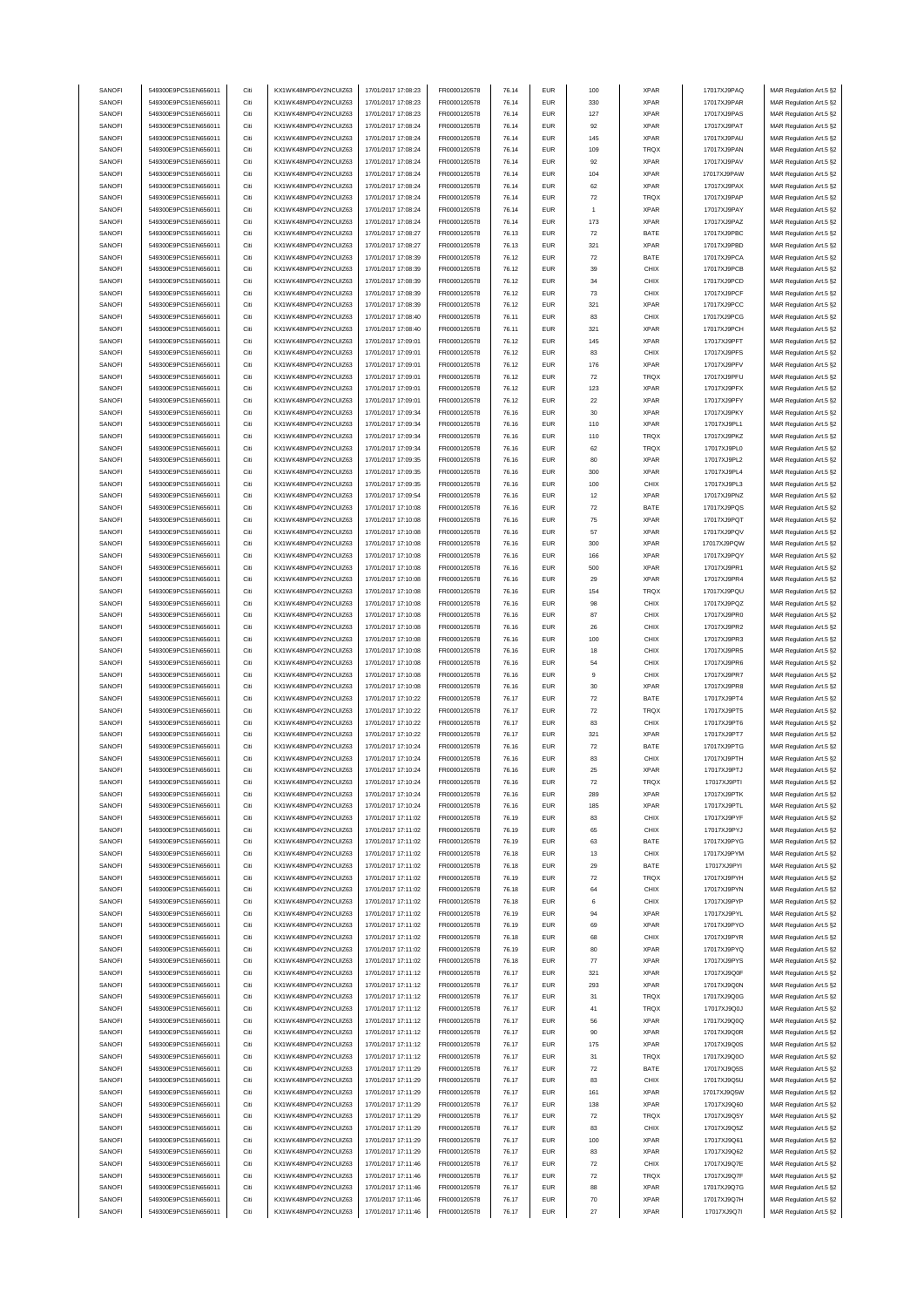| SANOFI | 549300E9PC51EN656011 | Citi | KX1WK48MPD4Y2NCUIZ63 | 17/01/2017 17:11:46 | FR0000120578 | 76.17 | <b>EUR</b> | 90                 | <b>XPAR</b> | 17017XJ9Q7J | MAR Regulation Art.5 §2 |
|--------|----------------------|------|----------------------|---------------------|--------------|-------|------------|--------------------|-------------|-------------|-------------------------|
|        | 549300E9PC51EN656011 | Citi |                      |                     |              | 76.17 | <b>EUR</b> | 23                 | <b>XPAR</b> |             |                         |
| SANOFI |                      |      | KX1WK48MPD4Y2NCUIZ63 | 17/01/2017 17:11:46 | FR0000120578 |       |            |                    |             | 17017XJ9Q7K | MAR Regulation Art.5 §2 |
| SANOFI | 549300E9PC51EN656011 | Citi | KX1WK48MPD4Y2NCUIZ63 | 17/01/2017 17:11:46 | FR0000120578 | 76.17 | <b>EUR</b> | 120                | <b>XPAR</b> | 17017XJ9Q7L | MAR Regulation Art.5 §2 |
| SANOFI | 549300E9PC51EN656011 | Citi | KX1WK48MPD4Y2NCUIZ63 | 17/01/2017 17:11:54 | FR0000120578 | 76.15 | <b>EUR</b> | 67                 | <b>XPAR</b> | 17017XJ9Q7W | MAR Regulation Art.5 §2 |
| SANOFI | 549300E9PC51EN656011 | Citi | KX1WK48MPD4Y2NCUIZ63 | 17/01/2017 17:12:27 | FR0000120578 | 76.15 | <b>EUR</b> | $\scriptstyle{72}$ | TRQX        | 17017XJ9QBP | MAR Regulation Art.5 §2 |
|        |                      |      |                      |                     |              |       |            |                    |             |             |                         |
| SANOFI | 549300E9PC51EN656011 | Citi | KX1WK48MPD4Y2NCUIZ63 | 17/01/2017 17:12:27 | FR0000120578 | 76.15 | <b>EUR</b> | 11                 | <b>XPAR</b> | 17017XJ9QBS | MAR Regulation Art.5 §2 |
| SANOFI | 549300E9PC51EN656011 | Citi | KX1WK48MPD4Y2NCUIZ63 | 17/01/2017 17:12:27 | FR0000120578 | 76.15 | <b>EUR</b> | $\mathbf{73}$      | CHIX        | 17017XJ9QBR | MAR Regulation Art.5 §2 |
| SANOFI | 549300E9PC51EN656011 | Citi | KX1WK48MPD4Y2NCUIZ63 | 17/01/2017 17:12:27 | FR0000120578 | 76.15 | <b>EUR</b> | $\scriptstyle{72}$ | BATE        | 17017XJ9QBQ | MAR Regulation Art.5 §2 |
| SANOFI | 549300E9PC51EN656011 | Citi | KX1WK48MPD4Y2NCUIZ63 |                     | FR0000120578 |       | <b>EUR</b> | 75                 | CHIX        | 17017XJ9QBT |                         |
|        |                      |      |                      | 17/01/2017 17:12:27 |              | 76.15 |            |                    |             |             | MAR Regulation Art.5 §2 |
| SANOFI | 549300E9PC51EN656011 | Citi | KX1WK48MPD4Y2NCUIZ63 | 17/01/2017 17:12:27 | FR0000120578 | 76.15 | <b>EUR</b> | 310                | <b>XPAR</b> | 17017XJ9QBU | MAR Regulation Art.5 §2 |
| SANOFI | 549300E9PC51EN656011 | Citi | KX1WK48MPD4Y2NCUIZ63 | 17/01/2017 17:12:27 | FR0000120578 | 76.15 | <b>EUR</b> | 15                 | <b>XPAR</b> | 17017XJ9QBW | MAR Regulation Art.5 §2 |
|        | 549300E9PC51EN656011 | Citi |                      |                     |              |       | <b>EUR</b> |                    | <b>XPAR</b> |             |                         |
| SANOFI |                      |      | KX1WK48MPD4Y2NCUIZ63 | 17/01/2017 17:12:27 | FR0000120578 | 76.15 |            | 100                |             | 17017XJ9QBX | MAR Regulation Art.5 §2 |
| SANOFI | 549300E9PC51EN656011 | Citi | KX1WK48MPD4Y2NCUIZ63 | 17/01/2017 17:12:27 | FR0000120578 | 76.15 | EUR        | 206                | <b>XPAR</b> | 17017XJ9QBZ | MAR Regulation Art.5 §2 |
| SANOFI | 549300E9PC51EN656011 | Citi | KX1WK48MPD4Y2NCUIZ63 | 17/01/2017 17:12:27 | FR0000120578 | 76.15 | <b>EUR</b> | $\scriptstyle{72}$ | TRQX        | 17017XJ9QBY | MAR Regulation Art.5 §2 |
| SANOFI | 549300E9PC51EN656011 | Citi | KX1WK48MPD4Y2NCUIZ63 | 17/01/2017 17:12:49 | FR0000120578 | 76.15 | <b>EUR</b> | 21                 | BATE        | 17017XJ9QFY | MAR Regulation Art.5 §2 |
|        |                      |      |                      |                     |              |       |            |                    |             |             |                         |
| SANOFI | 549300E9PC51EN656011 | Citi | KX1WK48MPD4Y2NCUIZ63 | 17/01/2017 17:12:49 | FR0000120578 | 76.15 | <b>EUR</b> | 45                 | BATE        | 17017XJ9QG0 | MAR Regulation Art.5 §2 |
| SANOFI | 549300E9PC51EN656011 | Citi | KX1WK48MPD4Y2NCUIZ63 | 17/01/2017 17:12:49 | FR0000120578 | 76.15 | <b>EUR</b> | 6                  | BATE        | 17017XJ9QG4 | MAR Regulation Art.5 §2 |
| SANOFI | 549300E9PC51EN656011 | Citi | KX1WK48MPD4Y2NCUIZ63 | 17/01/2017 17:12:49 | FR0000120578 | 76.15 | <b>EUR</b> | 291                | <b>XPAR</b> | 17017XJ9QG2 | MAR Regulation Art.5 §2 |
|        |                      |      |                      |                     |              |       |            |                    |             |             |                         |
| SANOFI | 549300E9PC51EN656011 | Citi | KX1WK48MPD4Y2NCUIZ63 | 17/01/2017 17:12:49 | FR0000120578 | 76.15 | <b>EUR</b> | 83                 | CHIX        | 17017XJ9QG3 | MAR Regulation Art.5 §2 |
| SANOFI | 549300E9PC51EN656011 | Citi | KX1WK48MPD4Y2NCUIZ63 | 17/01/2017 17:12:49 | FR0000120578 | 76.15 | EUR        | $\scriptstyle{72}$ | TRQX        | 17017XJ9QG1 | MAR Regulation Art.5 §2 |
| SANOFI | 549300E9PC51EN656011 | Citi | KX1WK48MPD4Y2NCUIZ63 | 17/01/2017 17:12:49 | FR0000120578 | 76.15 | <b>EUR</b> | 19                 | CHIX        | 17017XJ9QG5 | MAR Regulation Art.5 §2 |
| SANOFI | 549300E9PC51EN656011 | Citi | KX1WK48MPD4Y2NCUIZ63 | 17/01/2017 17:12:51 | FR0000120578 | 76.15 | <b>EUR</b> | 47                 | CHIX        | 17017XJ9QGG | MAR Regulation Art.5 §2 |
|        |                      |      |                      |                     |              |       |            |                    |             |             |                         |
| SANOFI | 549300E9PC51EN656011 | Citi | KX1WK48MPD4Y2NCUIZ63 | 17/01/2017 17:12:51 | FR0000120578 | 76.15 | <b>EUR</b> | 125                | <b>XPAR</b> | 17017XJ9QGH | MAR Regulation Art.5 §2 |
| SANOFI | 549300E9PC51EN656011 | Citi | KX1WK48MPD4Y2NCUIZ63 | 17/01/2017 17:12:51 | FR0000120578 | 76.15 | <b>EUR</b> | 36                 | CHIX        | 17017XJ9QGJ | MAR Regulation Art.5 §2 |
| SANOFI | 549300E9PC51EN656011 | Citi | KX1WK48MPD4Y2NCUIZ63 | 17/01/2017 17:12:51 | FR0000120578 | 76.15 | <b>EUR</b> | $\scriptstyle{72}$ | TRQX        | 17017XJ9QGI | MAR Regulation Art.5 §2 |
|        |                      |      |                      |                     |              |       |            |                    |             |             |                         |
| SANOFI | 549300E9PC51EN656011 | Citi | KX1WK48MPD4Y2NCUIZ63 | 17/01/2017 17:13:01 | FR0000120578 | 76.14 | <b>EUR</b> | 11                 | CHIX        | 17017XJ9Ql1 | MAR Regulation Art.5 §2 |
| SANOFI | 549300E9PC51EN656011 | Citi | KX1WK48MPD4Y2NCUIZ63 | 17/01/2017 17:13:01 | FR0000120578 | 76.14 | <b>EUR</b> | 72                 | CHIX        | 17017XJ9Ql2 | MAR Regulation Art.5 §2 |
| SANOFI | 549300E9PC51EN656011 | Citi | KX1WK48MPD4Y2NCUIZ63 | 17/01/2017 17:13:01 | FR0000120578 | 76.14 | <b>EUR</b> | $22\,$             | <b>XPAR</b> | 17017XJ9QI3 | MAR Regulation Art.5 §2 |
| SANOFI | 549300E9PC51EN656011 | Citi | KX1WK48MPD4Y2NCUIZ63 | 17/01/2017 17:13:01 | FR0000120578 | 76.14 | <b>EUR</b> | $\overline{4}$     | <b>XPAR</b> | 17017XJ9QI4 |                         |
|        |                      |      |                      |                     |              |       |            |                    |             |             | MAR Regulation Art.5 §2 |
| SANOFI | 549300E9PC51EN656011 | Citi | KX1WK48MPD4Y2NCUIZ63 | 17/01/2017 17:13:01 | FR0000120578 | 76.14 | <b>EUR</b> | 3                  | CHIX        | 17017XJ9QI5 | MAR Regulation Art.5 §2 |
| SANOFI | 549300E9PC51EN656011 | Citi | KX1WK48MPD4Y2NCUIZ63 | 17/01/2017 17:13:01 | FR0000120578 | 76.14 | <b>EUR</b> | 76                 | CHIX        | 17017XJ9QI6 | MAR Regulation Art.5 §2 |
| SANOFI | 549300E9PC51EN656011 | Citi | KX1WK48MPD4Y2NCUIZ63 | 17/01/2017 17:13:01 | FR0000120578 | 76.14 | <b>EUR</b> | 262                | <b>XPAR</b> | 17017XJ9QI7 | MAR Regulation Art.5 §2 |
|        |                      |      |                      |                     |              |       |            |                    |             |             |                         |
| SANOFI | 549300E9PC51EN656011 | Citi | KX1WK48MPD4Y2NCUIZ63 | 17/01/2017 17:13:01 | FR0000120578 | 76.14 | <b>EUR</b> | 33                 | <b>XPAR</b> | 17017XJ9QI8 | MAR Regulation Art.5 §2 |
| SANOFI | 549300E9PC51EN656011 | Citi | KX1WK48MPD4Y2NCUIZ63 | 17/01/2017 17:13:01 | FR0000120578 | 76.14 | <b>EUR</b> | 244                | <b>XPAR</b> | 17017XJ9QI9 | MAR Regulation Art.5 §2 |
| SANOFI | 549300E9PC51EN656011 | Citi | KX1WK48MPD4Y2NCUIZ63 | 17/01/2017 17:13:36 | FR0000120578 | 76.15 | <b>EUR</b> | 72                 | BATE        | 17017XJ9QNB | MAR Regulation Art.5 §2 |
|        |                      |      |                      |                     |              |       |            |                    |             |             |                         |
| SANOFI | 549300E9PC51EN656011 | Citi | KX1WK48MPD4Y2NCUIZ63 | 17/01/2017 17:13:36 | FR0000120578 | 76.15 | <b>EUR</b> | 179                | <b>XPAR</b> | 17017XJ9QND | MAR Regulation Art.5 §2 |
| SANOFI | 549300E9PC51EN656011 | Citi | KX1WK48MPD4Y2NCUIZ63 | 17/01/2017 17:13:36 | FR0000120578 | 76.15 | <b>EUR</b> | 75                 | CHIX        | 17017XJ9QNE | MAR Regulation Art.5 §2 |
| SANOFI | 549300E9PC51EN656011 | Citi | KX1WK48MPD4Y2NCUIZ63 | 17/01/2017 17:13:36 | FR0000120578 | 76.15 | <b>EUR</b> | $\scriptstyle{72}$ | TRQX        | 17017XJ9QNC | MAR Regulation Art.5 §2 |
|        |                      |      |                      |                     |              |       |            |                    |             |             |                         |
| SANOFI | 549300E9PC51EN656011 | Citi | KX1WK48MPD4Y2NCUIZ63 | 17/01/2017 17:13:36 | FR0000120578 | 76.15 | <b>EUR</b> | 137                | <b>XPAR</b> | 17017XJ9QNH | MAR Regulation Art.5 §2 |
| SANOFI | 549300E9PC51EN656011 | Citi | KX1WK48MPD4Y2NCUIZ63 | 17/01/2017 17:13:36 | FR0000120578 | 76.14 | <b>EUR</b> | 83                 | CHIX        | 17017XJ9QNG | MAR Regulation Art.5 §2 |
| SANOFI | 549300E9PC51EN656011 | Citi | KX1WK48MPD4Y2NCUIZ63 | 17/01/2017 17:13:36 | FR0000120578 | 76.14 | <b>EUR</b> | $\scriptstyle{72}$ | TRQX        | 17017XJ9QNF | MAR Regulation Art.5 §2 |
| SANOFI | 549300E9PC51EN656011 | Citi | KX1WK48MPD4Y2NCUIZ63 | 17/01/2017 17:13:36 | FR0000120578 | 76.14 | <b>EUR</b> | 163                | <b>XPAR</b> | 17017XJ9QNI | MAR Regulation Art.5 §2 |
|        |                      |      |                      |                     |              |       |            |                    |             |             |                         |
| SANOFI | 549300E9PC51EN656011 | Citi | KX1WK48MPD4Y2NCUIZ63 | 17/01/2017 17:13:59 | FR0000120578 | 76.14 | <b>EUR</b> | 73                 | CHIX        | 17017XJ9QR2 | MAR Regulation Art.5 §2 |
| SANOFI | 549300E9PC51EN656011 | Citi | KX1WK48MPD4Y2NCUIZ63 | 17/01/2017 17:13:59 | FR0000120578 | 76.14 | <b>EUR</b> | 57                 | BATE        | 17017XJ9QR1 | MAR Regulation Art.5 §2 |
| SANOFI | 549300E9PC51EN656011 | Citi | KX1WK48MPD4Y2NCUIZ63 | 17/01/2017 17:13:59 | FR0000120578 | 76.14 | <b>EUR</b> | 72                 | TRQX        | 17017XJ9QR4 | MAR Regulation Art.5 §2 |
| SANOFI | 549300E9PC51EN656011 | Citi | KX1WK48MPD4Y2NCUIZ63 | 17/01/2017 17:13:59 | FR0000120578 | 76.14 | <b>EUR</b> | 15                 | BATE        | 17017XJ9QR7 | MAR Regulation Art.5 §2 |
|        |                      |      |                      |                     |              |       |            |                    |             |             |                         |
| SANOFI | 549300E9PC51EN656011 | Citi | KX1WK48MPD4Y2NCUIZ63 | 17/01/2017 17:13:59 | FR0000120578 | 76.14 | <b>EUR</b> | 93                 | <b>XPAR</b> | 17017XJ9QR9 | MAR Regulation Art.5 §2 |
| SANOFI | 549300E9PC51EN656011 | Citi | KX1WK48MPD4Y2NCUIZ63 | 17/01/2017 17:13:59 | FR0000120578 | 76.14 | <b>EUR</b> | 228                | <b>XPAR</b> | 17017XJ9QRG | MAR Regulation Art.5 §2 |
| SANOFI | 549300E9PC51EN656011 | Citi | KX1WK48MPD4Y2NCUIZ63 | 17/01/2017 17:14:01 | FR0000120578 | 76.13 | <b>EUR</b> | 52                 | CHIX        | 17017XJ9QS9 | MAR Regulation Art.5 §2 |
|        |                      |      |                      |                     |              |       |            |                    |             |             |                         |
| SANOFI | 549300E9PC51EN656011 | Citi | KX1WK48MPD4Y2NCUIZ63 | 17/01/2017 17:14:01 | FR0000120578 | 76.13 | <b>EUR</b> | 124                | <b>XPAR</b> | 17017XJ9QSA | MAR Regulation Art.5 §2 |
| SANOFI | 549300E9PC51EN656011 | Citi | KX1WK48MPD4Y2NCUIZ63 | 17/01/2017 17:14:01 | FR0000120578 | 76.13 | <b>EUR</b> | 41                 | <b>XPAR</b> | 17017XJ9QSB | MAR Regulation Art.5 §2 |
| SANOFI | 549300E9PC51EN656011 | Citi | KX1WK48MPD4Y2NCUIZ63 | 17/01/2017 17:14:01 | FR0000120578 | 76.13 | <b>EUR</b> | 74                 | CHIX        | 17017XJ9QSC | MAR Regulation Art.5 §2 |
|        | 549300E9PC51EN656011 | Citi |                      |                     |              |       | <b>EUR</b> | 156                | <b>XPAR</b> |             |                         |
| SANOFI |                      |      | KX1WK48MPD4Y2NCUIZ63 | 17/01/2017 17:14:01 | FR0000120578 | 76.13 |            |                    |             | 17017XJ9QSD | MAR Regulation Art.5 §2 |
| SANOFI | 549300E9PC51EN656011 | Citi | KX1WK48MPD4Y2NCUIZ63 | 17/01/2017 17:14:04 | FR0000120578 | 76.13 | <b>EUR</b> | 16                 | <b>XPAR</b> | 17017XJ9QSL | MAR Regulation Art.5 §2 |
| SANOFI | 549300E9PC51EN656011 | Citi | KX1WK48MPD4Y2NCUIZ63 | 17/01/2017 17:14:04 | FR0000120578 | 76.13 | <b>EUR</b> | 17                 | TRQX        | 17017XJ9QSK | MAR Regulation Art.5 §2 |
| SANOFI | 549300E9PC51EN656011 | Citi | KX1WK48MPD4Y2NCUIZ63 | 17/01/2017 17:14:25 | FR0000120578 | 76.12 | <b>EUR</b> | 5                  | BATE        | 17017XJ9QTZ | MAR Regulation Art.5 §2 |
|        |                      |      |                      |                     |              |       |            |                    |             |             |                         |
| SANOFI | 549300E9PC51EN656011 | Citi | KX1WK48MPD4Y2NCUIZ63 | 17/01/2017 17:14:25 | FR0000120578 | 76.12 | <b>EUR</b> | 72                 | TRQX        | 17017XJ9QU0 | MAR Regulation Art.5 §2 |
| SANOFI | 549300E9PC51EN656011 | Citi | KX1WK48MPD4Y2NCUIZ63 | 17/01/2017 17:14:25 | FR0000120578 | 76.12 | <b>EUR</b> |                    |             |             | MAR Regulation Art.5 §2 |
| SANOFI | 549300E9PC51EN656011 |      | KX1WK48MPD4Y2NCUIZ63 | 17/01/2017 17:14:25 | FR0000120578 |       |            | 28                 | BATE        | 17017XJ9QU1 |                         |
| SANOFI | 549300E9PC51EN656011 | Citi | KX1WK48MPD4Y2NCUIZ63 |                     |              | 76.12 | FUR        |                    | <b>BATE</b> | 17017XJ9OU2 | MAR Regulation Art 5 82 |
|        |                      |      |                      |                     |              |       |            |                    |             |             |                         |
| SANOFI | 549300E9PC51EN656011 |      |                      | 17/01/2017 17:14:36 | FR0000120578 | 76.12 | <b>EUR</b> | 74                 | CHIX        | 17017XJ9QUY | MAR Regulation Art.5 §2 |
| SANOFI | 549300E9PC51EN656011 | Citi | KX1WK48MPD4Y2NCUIZ63 | 17/01/2017 17:14:37 | FR0000120578 | 76.12 | <b>EUR</b> | $\scriptstyle{72}$ | TRQX        | 17017XJ9QV6 | MAR Regulation Art.5 §2 |
| SANOFI |                      | Citi | KX1WK48MPD4Y2NCUIZ63 | 17/01/2017 17:14:37 | FR0000120578 | 76.12 | <b>EUR</b> | 68                 | <b>XPAR</b> | 17017XJ9QV7 | MAR Regulation Art.5 §2 |
|        |                      |      |                      |                     |              |       |            |                    |             |             |                         |
|        | 549300E9PC51EN656011 | Citi | KX1WK48MPD4Y2NCUIZ63 | 17/01/2017 17:14:37 | FR0000120578 | 76.12 | <b>EUR</b> | 120                | <b>XPAR</b> | 17017XJ9QV8 | MAR Regulation Art.5 §2 |
| SANOFI | 549300E9PC51EN656011 | Citi | KX1WK48MPD4Y2NCUIZ63 | 17/01/2017 17:14:37 | FR0000120578 | 76.12 | <b>EUR</b> | 133                | <b>XPAR</b> | 17017XJ9QV9 | MAR Regulation Art.5 §2 |
| SANOFI | 549300E9PC51EN656011 | Citi | KX1WK48MPD4Y2NCUIZ63 | 17/01/2017 17:14:41 | FR0000120578 | 76.11 | <b>EUR</b> | 83                 | CHIX        | 17017XJ9QVU | MAR Regulation Art.5 §2 |
| SANOFI | 549300E9PC51EN656011 | Citi | KX1WK48MPD4Y2NCUIZ63 | 17/01/2017 17:14:46 | FR0000120578 | 76.11 | <b>EUR</b> | 83                 | CHIX        | 17017XJ9QW3 | MAR Regulation Art.5 §2 |
|        |                      |      |                      |                     |              |       |            |                    |             |             |                         |
| SANOFI | 549300E9PC51EN656011 | Citi | KX1WK48MPD4Y2NCUIZ63 | 17/01/2017 17:14:47 | FR0000120578 | 76.11 | <b>EUR</b> | 179                | <b>XPAR</b> | 17017XJ9QW4 | MAR Regulation Art.5 §2 |
| SANOFI | 549300E9PC51EN656011 | Citi | KX1WK48MPD4Y2NCUIZ63 | 17/01/2017 17:14:47 | FR0000120578 | 76.11 | <b>EUR</b> | 141                | <b>XPAR</b> | 17017XJ9QW5 | MAR Regulation Art.5 §2 |
| SANOFI | 549300E9PC51EN656011 | Citi | KX1WK48MPD4Y2NCUIZ63 | 17/01/2017 17:15:01 | FR0000120578 | 76.12 | <b>EUR</b> | 47                 | <b>XPAR</b> | 17017XJ9QXO | MAR Regulation Art.5 §2 |
| SANOFI | 549300E9PC51EN656011 | Citi | KX1WK48MPD4Y2NCUIZ63 | 17/01/2017 17:15:01 | FR0000120578 | 76.12 | <b>EUR</b> | 119                | <b>XPAR</b> | 17017XJ9QXP | MAR Regulation Art.5 §2 |
|        |                      |      |                      |                     |              |       |            |                    |             |             |                         |
| SANOFI | 549300E9PC51EN656011 | Citi | KX1WK48MPD4Y2NCUIZ63 | 17/01/2017 17:15:01 | FR0000120578 | 76.12 | <b>EUR</b> | $\mathbf{73}$      | <b>XPAR</b> | 17017XJ9QXQ | MAR Regulation Art.5 §2 |
| SANOFI | 549300E9PC51EN656011 | Citi | KX1WK48MPD4Y2NCUIZ63 | 17/01/2017 17:15:01 | FR0000120578 | 76.12 | <b>EUR</b> | 160                | <b>XPAR</b> | 17017XJ9QXR | MAR Regulation Art.5 §2 |
| SANOFI | 549300E9PC51EN656011 | Citi | KX1WK48MPD4Y2NCUIZ63 | 17/01/2017 17:15:01 | FR0000120578 | 76.12 | <b>EUR</b> | 71                 | <b>XPAR</b> | 17017XJ9QXS | MAR Regulation Art.5 §2 |
|        |                      |      |                      |                     |              |       |            |                    |             |             |                         |
| SANOFI | 549300E9PC51EN656011 | Citi | KX1WK48MPD4Y2NCUIZ63 | 17/01/2017 17:15:01 | FR0000120578 | 76.12 | <b>EUR</b> | 86                 | XPAR        | 17017XJ9QXT | MAR Regulation Art.5 §2 |
| SANOFI | 549300E9PC51EN656011 | Citi | KX1WK48MPD4Y2NCUIZ63 | 17/01/2017 17:15:01 | FR0000120578 | 76.12 | <b>EUR</b> | 68                 | <b>XPAR</b> | 17017XJ9QXU | MAR Regulation Art.5 §2 |
| SANOFI | 549300E9PC51EN656011 | Citi | KX1WK48MPD4Y2NCUIZ63 | 17/01/2017 17:15:02 | FR0000120578 | 76.11 | <b>EUR</b> | 72                 | BATE        | 17017XJ9QXV | MAR Regulation Art.5 §2 |
| SANOFI | 549300E9PC51EN656011 | Citi | KX1WK48MPD4Y2NCUIZ63 | 17/01/2017 17:15:02 | FR0000120578 | 76.11 | <b>EUR</b> |                    | CHIX        | 17017XJ9QXW |                         |
|        |                      |      |                      |                     |              |       |            | 76                 |             |             | MAR Regulation Art.5 §2 |
| SANOFI | 549300E9PC51EN656011 | Citi | KX1WK48MPD4Y2NCUIZ63 | 17/01/2017 17:15:22 | FR0000120578 | 76.11 | <b>EUR</b> | $\scriptstyle{72}$ | CHIX        | 17017XJ9R1C | MAR Regulation Art.5 §2 |
| SANOFI | 549300E9PC51EN656011 | Citi | KX1WK48MPD4Y2NCUIZ63 | 17/01/2017 17:15:28 | FR0000120578 | 76.13 | <b>EUR</b> | 90                 | <b>XPAR</b> | 17017XJ9R30 | MAR Regulation Art.5 §2 |
| SANOFI | 549300E9PC51EN656011 | Citi | KX1WK48MPD4Y2NCUIZ63 | 17/01/2017 17:15:28 | FR0000120578 | 76.13 | <b>EUR</b> | 74                 | TRQX        | 17017XJ9R31 | MAR Regulation Art.5 §2 |
|        |                      |      |                      |                     |              |       |            |                    |             |             |                         |
| SANOFI | 549300E9PC51EN656011 | Citi | KX1WK48MPD4Y2NCUIZ63 | 17/01/2017 17:15:32 | FR0000120578 | 76.14 | <b>EUR</b> | 37                 | <b>XPAR</b> | 17017XJ9R4B | MAR Regulation Art.5 §2 |
| SANOFI | 549300E9PC51EN656011 | Citi | KX1WK48MPD4Y2NCUIZ63 | 17/01/2017 17:15:32 | FR0000120578 | 76.14 | <b>EUR</b> | 106                | <b>XPAR</b> | 17017XJ9R4D | MAR Regulation Art.5 §2 |
| SANOFI | 549300E9PC51EN656011 | Citi | KX1WK48MPD4Y2NCUIZ63 | 17/01/2017 17:15:32 | FR0000120578 | 76.14 | <b>EUR</b> | 439                | XPAR        | 17017XJ9R4E | MAR Regulation Art.5 §2 |
|        |                      |      |                      |                     |              |       |            |                    |             |             |                         |
| SANOFI | 549300E9PC51EN656011 | Citi | KX1WK48MPD4Y2NCUIZ63 | 17/01/2017 17:15:32 | FR0000120578 | 76.14 | <b>EUR</b> | 47                 | <b>TRQX</b> | 17017XJ9R4F | MAR Regulation Art.5 §2 |
| SANOFI | 549300E9PC51EN656011 | Citi | KX1WK48MPD4Y2NCUIZ63 | 17/01/2017 17:15:32 | FR0000120578 | 76.14 | <b>EUR</b> | 25                 | TRQX        | 17017XJ9R4G | MAR Regulation Art.5 §2 |
| SANOFI | 549300E9PC51EN656011 | Citi | KX1WK48MPD4Y2NCUIZ63 | 17/01/2017 17:15:33 | FR0000120578 | 76.13 | <b>EUR</b> | 83                 | CHIX        | 17017XJ9R4K | MAR Regulation Art.5 §2 |
| SANOFI | 549300E9PC51EN656011 | Citi | KX1WK48MPD4Y2NCUIZ63 | 17/01/2017 17:15:33 | FR0000120578 | 76.13 | <b>EUR</b> | $\scriptstyle{72}$ | BATE        | 17017XJ9R4J | MAR Regulation Art.5 §2 |
|        |                      |      |                      |                     |              |       |            |                    |             |             |                         |
| SANOFI | 549300E9PC51EN656011 | Citi | KX1WK48MPD4Y2NCUIZ63 | 17/01/2017 17:15:33 | FR0000120578 | 76.13 | <b>EUR</b> | 321                | <b>XPAR</b> | 17017XJ9R4M | MAR Regulation Art.5 §2 |
| SANOFI | 549300E9PC51EN656011 | Citi | KX1WK48MPD4Y2NCUIZ63 | 17/01/2017 17:15:33 | FR0000120578 | 76.13 | <b>EUR</b> | 97                 | TRQX        | 17017XJ9R4L | MAR Regulation Art.5 §2 |
| SANOFI | 549300E9PC51EN656011 | Citi | KX1WK48MPD4Y2NCUIZ63 | 17/01/2017 17:15:36 | FR0000120578 | 76.12 | <b>EUR</b> | 83                 | CHIX        | 17017XJ9R4N | MAR Regulation Art.5 §2 |
|        |                      |      |                      |                     |              |       | <b>EUR</b> |                    |             |             |                         |
| SANOFI | 549300E9PC51EN656011 | Citi | KX1WK48MPD4Y2NCUIZ63 | 17/01/2017 17:15:39 | FR0000120578 | 76.13 |            | 70                 | <b>XPAR</b> | 17017XJ9R5A | MAR Regulation Art.5 §2 |
| SANOFI | 549300E9PC51EN656011 | Citi | KX1WK48MPD4Y2NCUIZ63 | 17/01/2017 17:15:55 | FR0000120578 | 76.14 | <b>EUR</b> | 83                 | CHIX        | 17017XJ9R72 | MAR Regulation Art.5 §2 |
| SANOFI | 549300E9PC51EN656011 | Citi | KX1WK48MPD4Y2NCUIZ63 | 17/01/2017 17:15:55 | FR0000120578 | 76.14 | <b>EUR</b> | 95                 | <b>XPAR</b> | 17017XJ9R75 | MAR Regulation Art.5 §2 |
| SANOFI | 549300E9PC51EN656011 | Citi | KX1WK48MPD4Y2NCUIZ63 | 17/01/2017 17:15:55 | FR0000120578 | 76.14 | <b>EUR</b> | 72                 | TRQX        | 17017XJ9R76 | MAR Regulation Art.5 §2 |
| SANOFI | 549300E9PC51EN656011 | Citi | KX1WK48MPD4Y2NCUIZ63 | 17/01/2017 17:15:55 | FR0000120578 | 76.14 | <b>EUR</b> | 226                | <b>XPAR</b> | 17017XJ9R7A | MAR Regulation Art.5 §2 |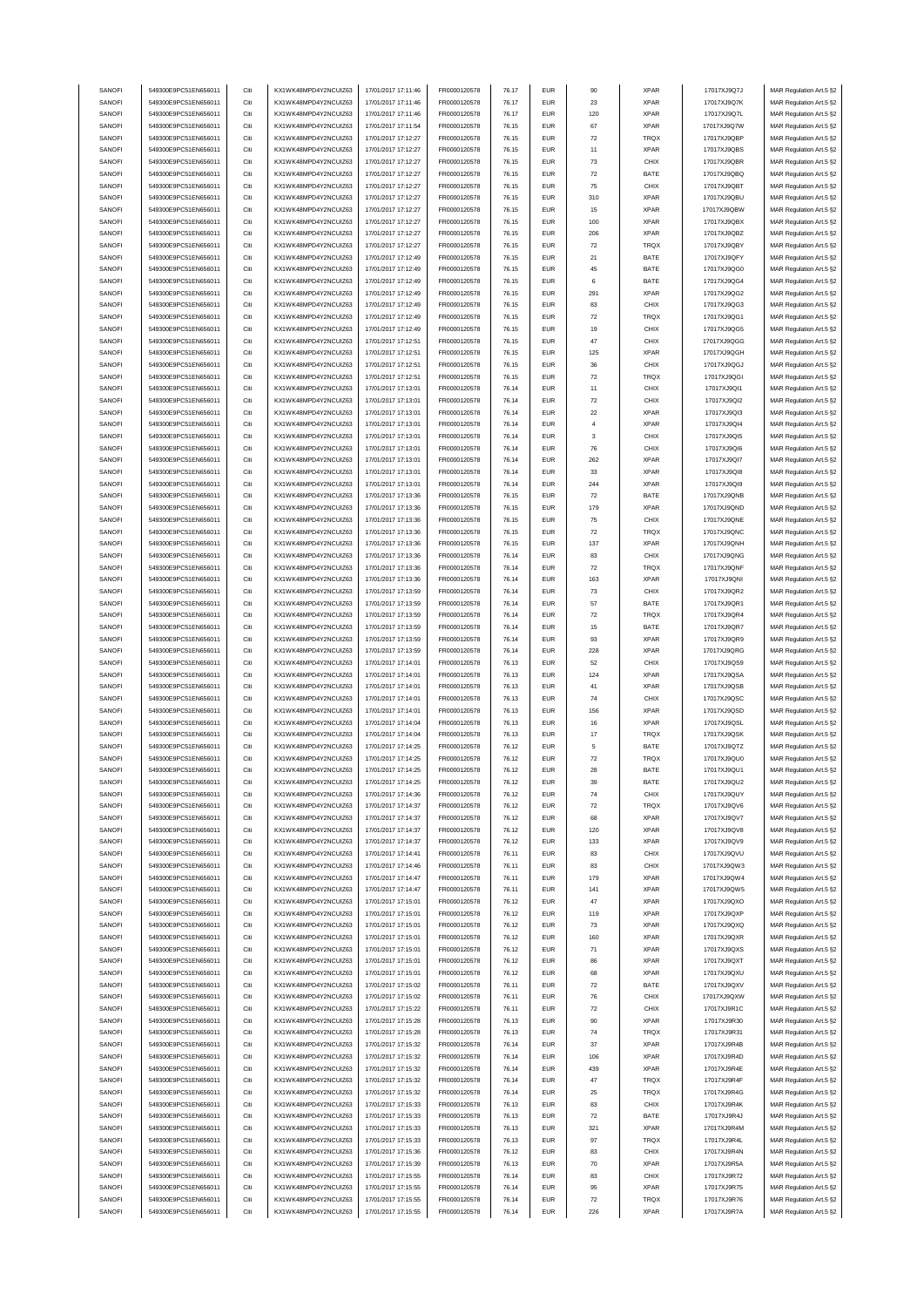| SANOFI        | 549300E9PC51EN656011 | Citi | KX1WK48MPD4Y2NCUIZ63  | 17/01/2017 17:15:55 | FR0000120578 | 76.14 | <b>EUR</b> | 51                 | CHIX        | 17017XJ9R74  | MAR Regulation Art.5 §2 |
|---------------|----------------------|------|-----------------------|---------------------|--------------|-------|------------|--------------------|-------------|--------------|-------------------------|
| SANOFI        | 549300E9PC51EN656011 | Citi | KX1WK48MPD4Y2NCLIIZ63 | 17/01/2017 17:16:49 | FR0000120578 | 76.15 | <b>EUR</b> | 51                 | BATE        | 17017XJ9RF7  | MAR Regulation Art.5 §2 |
|               |                      |      |                       |                     |              |       |            |                    |             |              |                         |
| SANOFI        | 549300E9PC51EN656011 | Citi | KX1WK48MPD4Y2NCUIZ63  | 17/01/2017 17:16:49 | FR0000120578 | 76.15 | <b>EUR</b> | 145                | XPAR        | 17017XJ9RF8  | MAR Regulation Art.5 §2 |
| SANOFI        | 549300E9PC51EN656011 | Citi | KX1WK48MPD4Y2NCUIZ63  | 17/01/2017 17:16:49 | FR0000120578 | 76.15 | <b>EUR</b> | 176                | <b>XPAR</b> | 17017XJ9RFD  | MAR Regulation Art.5 §2 |
| SANOFI        | 549300E9PC51EN656011 | Citi | KX1WK48MPD4Y2NCUIZ63  | 17/01/2017 17:16:49 | FR0000120578 | 76.15 | <b>EUR</b> | 21                 | BATE        | 17017XJ9RF9  | MAR Regulation Art.5 §2 |
| SANOFI        | 549300E9PC51EN656011 | Citi | KX1WK48MPD4Y2NCUIZ63  | 17/01/2017 17:16:49 | FR0000120578 | 76.15 | <b>EUR</b> | 83                 | CHIX        | 17017XJ9RFA  | MAR Regulation Art.5 §2 |
| SANOFI        | 549300E9PC51EN656011 | Citi | KX1WK48MPD4Y2NCUIZ63  | 17/01/2017 17:16:49 | FR0000120578 | 76.15 | <b>EUR</b> | 392                | <b>XPAR</b> | 17017XJ9RFH  | MAR Regulation Art.5 §2 |
| SANOFI        | 549300E9PC51EN656011 | Citi | KX1WK48MPD4Y2NCUIZ63  | 17/01/2017 17:16:49 | FR0000120578 | 76.15 | <b>EUR</b> | 68                 | CHIX        | 17017XJ9RFC  | MAR Regulation Art.5 §2 |
|               |                      |      |                       |                     |              |       |            |                    |             |              |                         |
| SANOFI        | 549300E9PC51EN656011 | Citi | KX1WK48MPD4Y2NCUIZ63  | 17/01/2017 17:16:49 | FR0000120578 | 76.15 | <b>EUR</b> | 72                 | <b>TRQX</b> | 17017XJ9RFB  | MAR Regulation Art.5 §2 |
| SANOFI        | 549300E9PC51EN656011 | Citi | KX1WK48MPD4Y2NCUIZ63  | 17/01/2017 17:16:49 | FR0000120578 | 76.15 | <b>EUR</b> | 115                | CHIX        | 17017XJ9RFF  | MAR Regulation Art.5 §2 |
| SANOFI        | 549300E9PC51EN656011 | Citi | KX1WK48MPD4Y2NCUIZ63  | 17/01/2017 17:16:49 | FR0000120578 | 76.15 | <b>EUR</b> | 59                 | TRQX        | 17017XJ9RFE  | MAR Regulation Art.5 §2 |
| SANOFI        | 549300E9PC51EN656011 | Citi | KX1WK48MPD4Y2NCUIZ63  | 17/01/2017 17:16:49 | FR0000120578 | 76.15 | <b>EUR</b> | 102                | TRQX        | 17017XJ9RFG  | MAR Regulation Art.5 §2 |
| SANOFI        | 549300E9PC51EN656011 | Citi | KX1WK48MPD4Y2NCUIZ63  | 17/01/2017 17:16:49 | FR0000120578 | 76.15 | <b>EUR</b> | 100                | <b>XPAR</b> | 17017XJ9RFL  | MAR Regulation Art.5 §2 |
|               |                      |      |                       |                     |              |       |            |                    |             |              |                         |
| SANOFI        | 549300E9PC51EN656011 | Citi | KX1WK48MPD4Y2NCUIZ63  | 17/01/2017 17:16:49 | FR0000120578 | 76.15 | <b>EUR</b> | 206                | XPAR        | 17017XJ9RFM  | MAR Regulation Art.5 §2 |
| SANOFI        | 549300E9PC51EN656011 | Citi | KX1WK48MPD4Y2NCUIZ63  | 17/01/2017 17:16:49 | FR0000120578 | 76.15 | <b>EUR</b> | 300                | <b>XPAR</b> | 17017XJ9RFN  | MAR Regulation Art.5 §2 |
| SANOFI        | 549300E9PC51EN656011 | Citi | KX1WK48MPD4Y2NCUIZ63  | 17/01/2017 17:16:49 | FR0000120578 | 76.14 | <b>EUR</b> | 81                 | CHIX        | 17017XJ9RFI  | MAR Regulation Art.5 §2 |
| SANOFI        | 549300E9PC51EN656011 | Citi | KX1WK48MPD4Y2NCUIZ63  | 17/01/2017 17:16:49 | FR0000120578 | 76.15 | <b>EUR</b> | 100                | <b>XPAR</b> | 17017XJ9RFO  | MAR Regulation Art.5 §2 |
| SANOFI        | 549300E9PC51EN656011 | Citi | KX1WK48MPD4Y2NCUIZ63  | 17/01/2017 17:16:49 | FR0000120578 | 76.15 | <b>EUR</b> | 201                | <b>XPAR</b> | 17017XJ9RFP  | MAR Regulation Art.5 §2 |
| SANOFI        | 549300E9PC51EN656011 | Citi | KX1WK48MPD4Y2NCUIZ63  | 17/01/2017 17:16:49 | FR0000120578 | 76.15 | <b>EUR</b> | 100                | <b>XPAR</b> | 17017XJ9RFQ  |                         |
|               |                      |      |                       |                     |              |       |            |                    |             |              | MAR Regulation Art.5 §2 |
| SANOFI        | 549300E9PC51EN656011 | Citi | KX1WK48MPD4Y2NCUIZ63  | 17/01/2017 17:16:49 | FR0000120578 | 76.15 | <b>EUR</b> | $\sqrt{4}$         | <b>XPAR</b> | 17017XJ9RFR  | MAR Regulation Art.5 §2 |
| SANOFI        | 549300E9PC51EN656011 | Citi | KX1WK48MPD4Y2NCUIZ63  | 17/01/2017 17:16:49 | FR0000120578 | 76.14 | <b>EUR</b> | 16                 | TRQX        | 17017XJ9RFJ  | MAR Regulation Art.5 §2 |
| SANOFI        | 549300E9PC51EN656011 | Citi | KX1WK48MPD4Y2NCUIZ63  | 17/01/2017 17:16:49 | FR0000120578 | 76.14 | <b>EUR</b> | 56                 | TRQX        | 17017XJ9RFK  | MAR Regulation Art.5 §2 |
| SANOFI        | 549300E9PC51EN656011 | Citi | KX1WK48MPD4Y2NCUIZ63  | 17/01/2017 17:16:49 | FR0000120578 | 76.14 | <b>EUR</b> | 90                 | XPAR        | 17017XJ9RFS  | MAR Regulation Art.5 §2 |
| SANOFI        | 549300E9PC51EN656011 | Citi | KX1WK48MPD4Y2NCUIZ63  | 17/01/2017 17:16:49 | FR0000120578 | 76.14 | <b>EUR</b> | 231                | <b>XPAR</b> | 17017XJ9RFT  | MAR Regulation Art.5 §2 |
| SANOFI        | 549300E9PC51EN656011 | Citi | KX1WK48MPD4Y2NCLIIZ63 | 17/01/2017 17:16:58 | FR0000120578 | 76.13 | <b>EUR</b> | 14                 | BATE        | 17017XJ9RGX  | MAR Regulation Art.5 §2 |
|               |                      |      |                       |                     |              |       |            |                    |             |              |                         |
| SANOFI        | 549300E9PC51EN656011 | Citi | KX1WK48MPD4Y2NCUIZ63  | 17/01/2017 17:17:10 | FR0000120578 | 76.14 | <b>EUR</b> | 80                 | CHIX        | 17017XJ9RIQ  | MAR Regulation Art.5 §2 |
| SANOFI        | 549300E9PC51EN656011 | Citi | KX1WK48MPD4Y2NCUIZ63  | 17/01/2017 17:17:10 | FR0000120578 | 76.14 | <b>EUR</b> | 99                 | CHIX        | 17017XJ9RIR  | MAR Regulation Art.5 §2 |
| SANOFI        | 549300E9PC51EN656011 | Citi | KX1WK48MPD4Y2NCUIZ63  | 17/01/2017 17:17:13 | FR0000120578 | 76.14 | <b>EUR</b> | 32                 | TRQX        | 17017XJ9RJ4  | MAR Regulation Art.5 §2 |
| SANOFI        | 549300E9PC51EN656011 | Citi | KX1WK48MPD4Y2NCUIZ63  | 17/01/2017 17:17:25 | FR0000120578 | 76.14 | <b>EUR</b> | 14                 | BATE        | 17017XJ9RKD  | MAR Regulation Art.5 §2 |
| SANOFI        | 549300E9PC51EN656011 | Citi | KX1WK48MPD4Y2NCUIZ63  | 17/01/2017 17:17:25 | FR0000120578 | 76.14 | <b>EUR</b> | 83                 | CHIX        | 17017XJ9RKF  | MAR Regulation Art.5 §2 |
|               |                      |      |                       |                     |              |       |            |                    |             |              |                         |
| SANOFI        | 549300E9PC51EN656011 | Citi | KX1WK48MPD4Y2NCUIZ63  | 17/01/2017 17:17:25 | FR0000120578 | 76.14 | <b>EUR</b> | 79                 | <b>XPAR</b> | 17017XJ9RKL  | MAR Regulation Art.5 §2 |
| SANOFI        | 549300E9PC51EN656011 | Citi | KX1WK48MPD4Y2NCUIZ63  | 17/01/2017 17:17:25 | FR0000120578 | 76.14 | <b>EUR</b> | 23                 | BATE        | 17017XJ9RKH  | MAR Regulation Art.5 §2 |
| SANOFI        | 549300E9PC51EN656011 | Citi | KX1WK48MPD4Y2NCUIZ63  | 17/01/2017 17:17:25 | FR0000120578 | 76.14 | <b>EUR</b> | 35                 | BATE        | 17017XJ9RKK  | MAR Regulation Art.5 §2 |
| SANOFI        | 549300E9PC51EN656011 | Citi | KX1WK48MPD4Y2NCUIZ63  | 17/01/2017 17:17:25 | FR0000120578 | 76.14 | <b>EUR</b> | 126                | XPAR        | 17017XJ9RKO  | MAR Regulation Art.5 §2 |
| SANOFI        | 549300E9PC51EN656011 | Citi | KX1WK48MPD4Y2NCUIZ63  | 17/01/2017 17:17:25 | FR0000120578 | 76.14 | <b>EUR</b> | 40                 | TRQX        | 17017XJ9RKM  | MAR Regulation Art.5 §2 |
| SANOFI        | 549300E9PC51EN656011 | Citi | KX1WK48MPD4Y2NCUIZ63  | 17/01/2017 17:17:25 | FR0000120578 | 76.14 | <b>EUR</b> | 32                 | TRQX        | 17017XJ9RKN  | MAR Regulation Art.5 §2 |
|               |                      |      |                       |                     |              |       |            |                    |             |              |                         |
| SANOFI        | 549300E9PC51EN656011 | Citi | KX1WK48MPD4Y2NCUIZ63  | 17/01/2017 17:17:25 | FR0000120578 | 76.14 | <b>EUR</b> | 116                | <b>XPAR</b> | 17017XJ9RKP  | MAR Regulation Art.5 §2 |
| SANOFI        | 549300E9PC51EN656011 | Citi | KX1WK48MPD4Y2NCUIZ63  | 17/01/2017 17:17:38 | FR0000120578 | 76.13 | <b>EUR</b> | 83                 | CHIX        | 17017XJ9RLY  | MAR Regulation Art.5 §2 |
| SANOFI        | 549300E9PC51EN656011 | Citi | KX1WK48MPD4Y2NCUIZ63  | 17/01/2017 17:17:38 | FR0000120578 | 76.14 | <b>EUR</b> | 134                | <b>XPAR</b> | 17017XJ9RMG  | MAR Regulation Art.5 §2 |
| SANOFI        | 549300E9PC51EN656011 | Citi | KX1WK48MPD4Y2NCUIZ63  | 17/01/2017 17:17:38 | FR0000120578 | 76.14 | <b>EUR</b> | 29                 | XPAR        | 17017XJ9RMH  | MAR Regulation Art.5 §2 |
| SANOFI        | 549300E9PC51EN656011 | Citi | KX1WK48MPD4Y2NCUIZ63  | 17/01/2017 17:17:38 | FR0000120578 | 76.14 | <b>EUR</b> | 300                | <b>XPAR</b> | 17017XJ9RMI  | MAR Regulation Art.5 §2 |
| SANOFI        | 549300E9PC51EN656011 | Citi | KX1WK48MPD4Y2NCUIZ63  |                     | FR0000120578 | 76.14 | <b>EUR</b> | 100                | <b>XPAR</b> |              |                         |
|               |                      |      |                       | 17/01/2017 17:17:38 |              |       |            |                    |             | 17017XJ9RMJ  | MAR Regulation Art.5 §2 |
| SANOFI        | 549300E9PC51EN656011 | Citi | KX1WK48MPD4Y2NCUIZ63  | 17/01/2017 17:17:38 | FR0000120578 | 76.14 | <b>EUR</b> | 149                | <b>XPAR</b> | 17017XJ9RMK  | MAR Regulation Art.5 §2 |
| SANOFI        | 549300E9PC51EN656011 | Citi | KX1WK48MPD4Y2NCUIZ63  | 17/01/2017 17:17:46 | FR0000120578 | 76.13 | <b>EUR</b> | 83                 | CHIX        | 17017XJ9RN7  | MAR Regulation Art.5 §2 |
| SANOFI        | 549300E9PC51EN656011 | Citi | KX1WK48MPD4Y2NCUIZ63  | 17/01/2017 17:17:48 | FR0000120578 | 76.13 | <b>EUR</b> | 91                 | <b>XPAR</b> | 17017XJ9RNK  | MAR Regulation Art.5 §2 |
| SANOFI        | 549300E9PC51EN656011 | Citi | KX1WK48MPD4Y2NCUIZ63  | 17/01/2017 17:17:48 | FR0000120578 | 76.13 | <b>EUR</b> | 29                 | CHIX        | 17017XJ9RNJ  | MAR Regulation Art.5 §2 |
| SANOFI        | 549300E9PC51EN656011 | Citi | KX1WK48MPD4Y2NCUIZ63  | 17/01/2017 17:17:48 | FR0000120578 | 76.13 | <b>EUR</b> | 62                 | BATE        | 17017XJ9RNI  | MAR Regulation Art.5 §2 |
|               |                      |      |                       |                     |              |       |            |                    |             |              |                         |
| SANOFI        | 549300E9PC51EN656011 | Citi | KX1WK48MPD4Y2NCUIZ63  | 17/01/2017 17:17:48 | FR0000120578 | 76.13 | <b>EUR</b> | 54                 | CHIX        | 17017XJ9RNL  | MAR Regulation Art.5 §2 |
| SANOFI        | 549300E9PC51EN656011 | Citi | KX1WK48MPD4Y2NCUIZ63  | 17/01/2017 17:17:48 | FR0000120578 | 76.13 | <b>EUR</b> | $\sqrt{2}$         | BATE        | 17017XJ9RNM  | MAR Regulation Art.5 §2 |
| SANOFI        | 549300E9PC51EN656011 | Citi | KX1WK48MPD4Y2NCUIZ63  | 17/01/2017 17:17:48 | FR0000120578 | 76.13 | <b>EUR</b> | 41                 | BATE        | 17017XJ9RNN  | MAR Regulation Art.5 §2 |
| SANOFI        | 549300E9PC51EN656011 | Citi | KX1WK48MPD4Y2NCUIZ63  | 17/01/2017 17:17:48 | FR0000120578 | 76.13 | <b>EUR</b> | 23                 | BATE        | 17017XJ9RNO  | MAR Regulation Art.5 §2 |
| SANOFI        | 549300E9PC51EN656011 | Citi | KX1WK48MPD4Y2NCUIZ63  | 17/01/2017 17:17:48 | FR0000120578 | 76.13 | <b>EUR</b> | 6                  | BATE        | 17017XJ9RNP  | MAR Regulation Art.5 §2 |
|               |                      |      |                       |                     |              |       |            |                    |             |              | MAR Regulation Art.5 §2 |
| SANOFI        | 549300E9PC51EN656011 | Citi | KX1WK48MPD4Y2NCUIZ63  | 17/01/2017 17:17:48 | FR0000120578 | 76.13 | <b>EUR</b> | 230                | <b>XPAR</b> | 17017XJ9RNR  |                         |
| SANOFI        | 549300E9PC51EN656011 | Citi | KX1WK48MPD4Y2NCUIZ63  | 17/01/2017 17:17:48 | FR0000120578 | 76.13 | <b>EUR</b> | $\bf 72$           | TRQX        | 17017XJ9RNQ  | MAR Regulation Art.5 §2 |
| SANOFI        | 549300E9PC51EN656011 | Citi | KX1WK48MPD4Y2NCUIZ63  | 17/01/2017 17:17:48 | FR0000120578 | 76.13 | <b>EUR</b> | 110                | <b>XPAR</b> | 17017XJ9RNT  | MAR Regulation Art.5 §2 |
| SANOFI        | 549300E9PC51EN656011 | Citi | KX1WK48MPD4Y2NCUIZ63  | 17/01/2017 17:17:48 | FR0000120578 | 76.13 | <b>EUR</b> | 198                | <b>XPAR</b> | 17017XJ9RNU  | MAR Regulation Art.5 §2 |
| SANOFI        | 549300E9PC51EN656011 | Citi | KX1WK48MPD4Y2NCUIZ63  | 17/01/2017 17:17:48 | FR0000120578 | 76.13 | <b>EUR</b> | 72                 | <b>TRQX</b> | 17017XJ9RNS  | MAR Regulation Art.5 §2 |
| SANOFI        | 549300E9PC51EN656011 | Citi | KX1WK48MPD4Y2NCLIIZ63 | 17/01/2017 17:18:10 | FR0000120578 | 76.13 |            |                    | <b>BATF</b> | 17017X.I9ROD | MAR Regulation Art 5 82 |
|               |                      |      |                       |                     |              |       |            |                    |             |              |                         |
| <b>SANOFI</b> | 549300E9PC51EN656011 | Citi | KX1WK48MPD4Y2NCUIZ63  | 17/01/2017 17:18:10 | FR0000120578 | 76.13 | <b>EUR</b> | 76                 | CHIX        | 17017XJ9RQE  | MAR Regulation Art.5 §2 |
| SANOFI        | 549300E9PC51EN656011 | Citi | KX1WK48MPD4Y2NCUIZ63  | 17/01/2017 17:18:10 | FR0000120578 | 76.13 | <b>EUR</b> | 44                 | BATE        | 17017XJ9RQF  | MAR Regulation Art.5 §2 |
| SANOFI        | 549300E9PC51EN656011 | Citi | KX1WK48MPD4Y2NCUIZ63  | 17/01/2017 17:18:13 | FR0000120578 | 76.13 | <b>EUR</b> | 83                 | CHIX        | 17017XJ9RQW  | MAR Regulation Art.5 §2 |
| SANOFI        | 549300E9PC51EN656011 | Citi | KX1WK48MPD4Y2NCUIZ63  | 17/01/2017 17:18:13 | FR0000120578 | 76.13 | <b>EUR</b> | $\scriptstyle{72}$ | TRQX        | 17017XJ9RQX  | MAR Regulation Art.5 §2 |
| SANOFI        | 549300E9PC51EN656011 | Citi | KX1WK48MPD4Y2NCUIZ63  | 17/01/2017 17:18:13 | FR0000120578 | 76.13 | <b>EUR</b> | 80                 | <b>XPAR</b> | 17017XJ9RQY  | MAR Regulation Art.5 §2 |
| SANOFI        | 549300E9PC51EN656011 | Citi | KX1WK48MPD4Y2NCUIZ63  | 17/01/2017 17:18:26 | FR0000120578 | 76.15 | <b>EUR</b> | 215                | <b>XPAR</b> | 17017XJ9RTC  | MAR Regulation Art.5 §2 |
|               |                      |      |                       |                     |              |       |            |                    |             |              |                         |
| SANOFI        | 549300E9PC51EN656011 | Citi | KX1WK48MPD4Y2NCUIZ63  | 17/01/2017 17:18:26 | FR0000120578 | 76.15 | <b>EUR</b> | 110                | XPAR        | 17017XJ9RTD  | MAR Regulation Art.5 §2 |
| SANOFI        | 549300E9PC51EN656011 | Citi | KX1WK48MPD4Y2NCUIZ63  | 17/01/2017 17:18:30 | FR0000120578 | 76.14 | <b>EUR</b> | $\scriptstyle{72}$ | BATE        | 17017XJ9RTI  | MAR Regulation Art.5 §2 |
| SANOFI        | 549300E9PC51EN656011 | Citi | KX1WK48MPD4Y2NCUIZ63  | 17/01/2017 17:18:45 | FR0000120578 | 76.16 | <b>EUR</b> | 230                | CHIX        | 17017XJ9RW0  | MAR Regulation Art.5 §2 |
| SANOFI        | 549300E9PC51EN656011 | Citi | KX1WK48MPD4Y2NCUIZ63  | 17/01/2017 17:18:45 | FR0000120578 | 76.16 | <b>EUR</b> | 811                | <b>XPAR</b> | 17017XJ9RW3  | MAR Regulation Art.5 §2 |
| SANOFI        | 549300E9PC51EN656011 | Citi | KX1WK48MPD4Y2NCUIZ63  | 17/01/2017 17:18:45 | FR0000120578 | 76.16 | <b>EUR</b> | 149                | <b>XPAR</b> | 17017XJ9RW7  | MAR Regulation Art.5 §2 |
| SANOFI        | 549300E9PC51EN656011 | Citi | KX1WK48MPD4Y2NCUIZ63  | 17/01/2017 17:18:45 | FR0000120578 | 76.16 | <b>EUR</b> | 179                | TRQX        | 17017XJ9RW4  | MAR Regulation Art.5 §2 |
| SANOFI        | 549300E9PC51EN656011 | Citi | KX1WK48MPD4Y2NCUIZ63  | 17/01/2017 17:18:57 | FR0000120578 | 76.16 | <b>EUR</b> | $\bf 72$           | BATE        | 17017XJ9RXY  | MAR Regulation Art.5 §2 |
|               |                      |      |                       |                     |              |       |            |                    |             |              |                         |
| SANOFI        | 549300E9PC51EN656011 | Citi | KX1WK48MPD4Y2NCUIZ63  | 17/01/2017 17:19:02 | FR0000120578 | 76.16 | <b>EUR</b> | 52                 | <b>XPAR</b> | 17017XJ9RYV  | MAR Regulation Art.5 §2 |
| SANOFI        | 549300E9PC51EN656011 | Citi | KX1WK48MPD4Y2NCUIZ63  | 17/01/2017 17:19:02 | FR0000120578 | 76.16 | <b>EUR</b> | 83                 | CHIX        | 17017XJ9RYU  | MAR Regulation Art.5 §2 |
| SANOFI        | 549300E9PC51EN656011 | Citi | KX1WK48MPD4Y2NCUIZ63  | 17/01/2017 17:19:02 | FR0000120578 | 76.16 | <b>EUR</b> | 269                | XPAR        | 17017XJ9RYY  | MAR Regulation Art.5 §2 |
| SANOFI        | 549300E9PC51EN656011 | Citi | KX1WK48MPD4Y2NCUIZ63  | 17/01/2017 17:19:02 | FR0000120578 | 76.16 | <b>EUR</b> | 26                 | TRQX        | 17017XJ9RYW  | MAR Regulation Art.5 §2 |
| SANOFI        | 549300E9PC51EN656011 | Citi | KX1WK48MPD4Y2NCUIZ63  | 17/01/2017 17:19:02 | FR0000120578 | 76.16 | <b>EUR</b> | 46                 | TRQX        | 17017XJ9RYX  | MAR Regulation Art.5 §2 |
|               |                      |      |                       |                     |              |       |            |                    |             |              |                         |
| SANOFI        | 549300E9PC51EN656011 | Citi | KX1WK48MPD4Y2NCUIZ63  | 17/01/2017 17:19:04 | FR0000120578 | 76.15 | <b>EUR</b> | 83                 | CHIX        | 17017XJ9RZI  | MAR Regulation Art.5 §2 |
| SANOFI        | 549300E9PC51EN656011 | Citi | KX1WK48MPD4Y2NCUIZ63  | 17/01/2017 17:19:04 | FR0000120578 | 76.15 | <b>EUR</b> | $\overline{1}$     | <b>XPAR</b> | 17017XJ9RZK  | MAR Regulation Art.5 §2 |
| SANOFI        | 549300E9PC51EN656011 | Citi | KX1WK48MPD4Y2NCUIZ63  | 17/01/2017 17:19:04 | FR0000120578 | 76.15 | <b>EUR</b> | 29                 | TRQX        | 17017XJ9RZJ  | MAR Regulation Art.5 §2 |
| SANOFI        | 549300E9PC51EN656011 | Citi | KX1WK48MPD4Y2NCUIZ63  | 17/01/2017 17:19:04 | FR0000120578 | 76.15 | <b>EUR</b> | $20\,$             | <b>XPAR</b> | 17017XJ9RZL  | MAR Regulation Art.5 §2 |
| SANOFI        | 549300E9PC51EN656011 | Citi | KX1WK48MPD4Y2NCUIZ63  | 17/01/2017 17:19:08 | FR0000120578 | 76.15 | <b>EUR</b> | 89                 | <b>XPAR</b> | 17017XJ9S0G  | MAR Regulation Art.5 §2 |
| SANOFI        | 549300E9PC51EN656011 | Citi | KX1WK48MPD4Y2NCUIZ63  | 17/01/2017 17:19:08 | FR0000120578 | 76.15 | <b>EUR</b> | 72                 | CHIX        | 17017XJ9S0F  | MAR Regulation Art.5 §2 |
|               |                      |      |                       |                     |              |       |            |                    |             |              |                         |
| SANOFI        | 549300E9PC51EN656011 | Citi | KX1WK48MPD4Y2NCUIZ63  | 17/01/2017 17:19:08 | FR0000120578 | 76.15 | <b>EUR</b> | 211                | XPAR        | 17017XJ9S0J  | MAR Regulation Art.5 §2 |
| <b>SANOFI</b> | 549300E9PC51EN656011 | Citi | KX1WK48MPD4Y2NCUIZ63  | 17/01/2017 17:19:08 | FR0000120578 | 76.15 | <b>EUR</b> | $\mathbf{1}$       | TRQX        | 17017XJ9S0H  | MAR Regulation Art.5 §2 |
| SANOFI        | 549300E9PC51EN656011 | Citi | KX1WK48MPD4Y2NCUIZ63  | 17/01/2017 17:19:08 | FR0000120578 | 76.15 | <b>EUR</b> | 29                 | TRQX        | 17017XJ9S0I  | MAR Regulation Art.5 §2 |
| SANOFI        | 549300E9PC51EN656011 | Citi | KX1WK48MPD4Y2NCUIZ63  | 17/01/2017 17:19:10 | FR0000120578 | 76.15 | <b>EUR</b> | 98                 | <b>XPAR</b> | 17017XJ9S0W  | MAR Regulation Art.5 §2 |
| SANOFI        | 549300E9PC51EN656011 | Citi | KX1WK48MPD4Y2NCUIZ63  | 17/01/2017 17:19:11 | FR0000120578 | 76.15 | <b>EUR</b> | 13                 | TRQX        | 17017XJ9S15  | MAR Regulation Art.5 §2 |
| SANOFI        |                      |      | KX1WK48MPD4Y2NCUIZ63  |                     | FR0000120578 |       |            |                    |             | 17017XJ9S18  |                         |
|               | 549300E9PC51EN656011 | Citi |                       | 17/01/2017 17:19:13 |              | 76.14 | <b>EUR</b> | 11                 | CHIX        |              | MAR Regulation Art.5 §2 |
| SANOFI        | 549300E9PC51EN656011 | Citi | KX1WK48MPD4Y2NCUIZ63  | 17/01/2017 17:19:23 | FR0000120578 | 76.14 | <b>EUR</b> | 10                 | CHIX        | 17017XJ9S34  | MAR Regulation Art.5 §2 |
| SANOFI        | 549300E9PC51EN656011 | Citi | KX1WK48MPD4Y2NCUIZ63  | 17/01/2017 17:19:23 | FR0000120578 | 76.14 | <b>EUR</b> | $\scriptstyle{72}$ | BATE        | 17017XJ9S33  | MAR Regulation Art.5 §2 |
| SANOFI        | 549300E9PC51EN656011 | Citi | KX1WK48MPD4Y2NCUIZ63  | 17/01/2017 17:19:23 | FR0000120578 | 76.14 | <b>EUR</b> | 30                 | <b>TRQX</b> | 17017XJ9S35  | MAR Regulation Art.5 §2 |
| SANOFI        | 549300E9PC51EN656011 | Citi | KX1WK48MPD4Y2NCUIZ63  | 17/01/2017 17:19:23 | FR0000120578 | 76.14 | <b>EUR</b> | $\bf 73$           | CHIX        | 17017XJ9S36  | MAR Regulation Art.5 §2 |
| SANOFI        | 549300E9PC51EN656011 | Citi | KX1WK48MPD4Y2NCUIZ63  | 17/01/2017 17:19:23 | FR0000120578 | 76.14 | <b>EUR</b> | $\overline{7}$     | TRQX        | 17017XJ9S38  | MAR Regulation Art.5 §2 |
|               |                      |      |                       |                     |              |       |            |                    |             |              |                         |
| SANOFI        | 549300E9PC51EN656011 | Citi | KX1WK48MPD4Y2NCUIZ63  | 17/01/2017 17:19:23 | FR0000120578 | 76.14 | <b>EUR</b> | 8                  | <b>XPAR</b> | 17017XJ9S37  | MAR Regulation Art.5 §2 |
| SANOFI        | 549300E9PC51EN656011 | Citi | KX1WK48MPD4Y2NCUIZ63  | 17/01/2017 17:19:23 | FR0000120578 | 76.14 | <b>EUR</b> | 313                | <b>XPAR</b> | 17017XJ9S3A  | MAR Regulation Art.5 §2 |